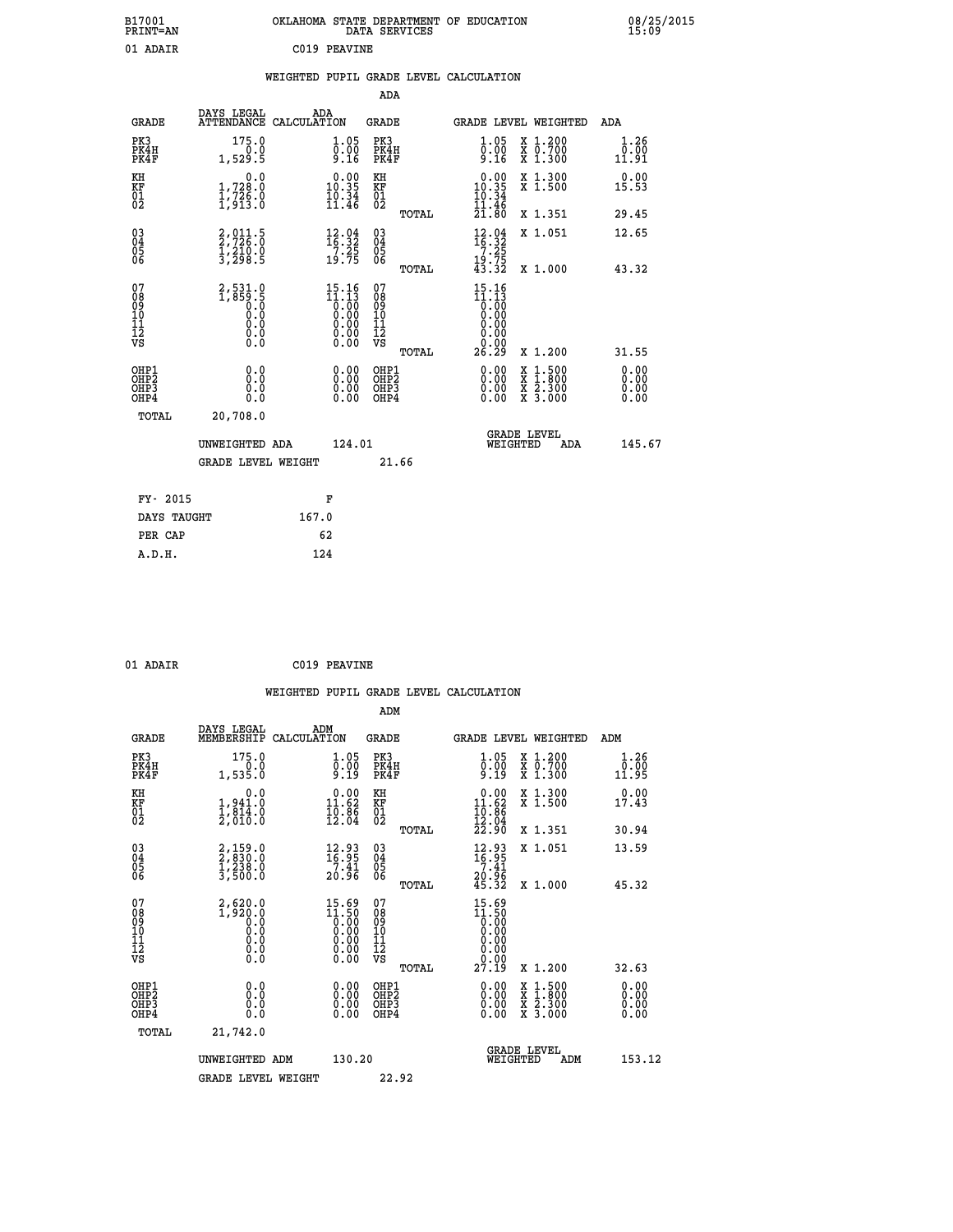| B17001<br>PRINT=AN | OKLAHOMA STATE DEPARTMENT OF EDUCATION<br>DATA SERVICES | 08/25/2015 |
|--------------------|---------------------------------------------------------|------------|
| 01<br>ADAIR        | C022 MARYETTA                                           |            |

| 08/25/2015<br>15:09 |  |
|---------------------|--|
|---------------------|--|

| 01 ADAIR                                             |                                                                                   |       | C022 MARYETTA                                                                |                                                    |       |                                                                                                                                                                                                                                                                                |                                                                                                                                              |                              |
|------------------------------------------------------|-----------------------------------------------------------------------------------|-------|------------------------------------------------------------------------------|----------------------------------------------------|-------|--------------------------------------------------------------------------------------------------------------------------------------------------------------------------------------------------------------------------------------------------------------------------------|----------------------------------------------------------------------------------------------------------------------------------------------|------------------------------|
|                                                      |                                                                                   |       |                                                                              |                                                    |       | WEIGHTED PUPIL GRADE LEVEL CALCULATION                                                                                                                                                                                                                                         |                                                                                                                                              |                              |
|                                                      |                                                                                   |       |                                                                              | <b>ADA</b>                                         |       |                                                                                                                                                                                                                                                                                |                                                                                                                                              |                              |
| <b>GRADE</b>                                         | DAYS LEGAL<br>ATTENDANCE CALCULATION                                              |       | ADA                                                                          | <b>GRADE</b>                                       |       |                                                                                                                                                                                                                                                                                | GRADE LEVEL WEIGHTED                                                                                                                         | <b>ADA</b>                   |
| PK3<br>PK4H<br>PK4F                                  | 1,893.0<br>0.0<br>10,797.0                                                        |       | 11.27<br>$\begin{array}{r} -\overline{0}:\overline{0}0 \\ 64.27 \end{array}$ | PK3<br>PK4H<br>PK4F                                |       | $\substack{11.27 \\ 0.00 \\ 64.27}$                                                                                                                                                                                                                                            | X 1.200<br>X 0.700<br>X 1.300                                                                                                                | 13.52<br>0.00<br>83.55       |
| KH<br>KF<br>01<br>02                                 | 0.0<br>11,606:0<br>14,243:0<br>11,888:0                                           |       | $\begin{smallmatrix} 0.00\\ 69.08\\ 84.78\\ 70.76 \end{smallmatrix}$         | KH<br>KF<br>01<br>02                               |       | $0.00\n69.08\n84.78\n70.76\n155.54$                                                                                                                                                                                                                                            | X 1.300<br>X 1.500                                                                                                                           | 0.00<br>103.62               |
|                                                      |                                                                                   |       |                                                                              |                                                    | TOTAL |                                                                                                                                                                                                                                                                                | X 1.351                                                                                                                                      | 210.13                       |
| 03040405<br>06                                       | $\begin{smallmatrix} 9,109.0\\ 10,982.0\\ 10,598.0\\ 9,710.0 \end{smallmatrix}$   |       | 54.22<br>65.37<br>63.08<br>57.80                                             | $\begin{matrix} 03 \\ 04 \\ 05 \\ 06 \end{matrix}$ |       | 54.22<br>65.37<br>63.08<br>57.80<br>57.80<br>186.25                                                                                                                                                                                                                            | X 1.051                                                                                                                                      | 56.99                        |
|                                                      |                                                                                   |       |                                                                              |                                                    | TOTAL |                                                                                                                                                                                                                                                                                | X 1.000                                                                                                                                      | 186.25                       |
| 07<br>08<br>09<br>11<br>11<br>12<br>VS               | $\begin{smallmatrix} 10,194.5\\7,974.5\\0.0\\0.0\\0.0\\0.0\\0.0\end{smallmatrix}$ |       | $60.68\n47.47\n0.00\n0.00\n0.00\n0.00\n0.00\n0.00$                           | 07<br>08<br>09<br>11<br>11<br>12<br>VS             | TOTAL | $60.68$<br>$47.47$<br>$0.00$<br>0.00<br>0.00<br>ŏ.ŏŏ<br>Ŏ.ŎŌ<br>108.15                                                                                                                                                                                                         | X 1.200                                                                                                                                      | 129.78                       |
| OHP1<br>OHP <sub>2</sub><br>OH <sub>P3</sub><br>OHP4 | 0.0<br>Ō.Ō<br>0.0<br>0.0                                                          |       | $0.00$<br>$0.00$<br>0.00                                                     | OHP1<br>OHP2<br>OHP3<br>OHP4                       |       | $\begin{smallmatrix} 0.00 & 0.00 & 0.00 & 0.00 & 0.00 & 0.00 & 0.00 & 0.00 & 0.00 & 0.00 & 0.00 & 0.00 & 0.00 & 0.00 & 0.00 & 0.00 & 0.00 & 0.00 & 0.00 & 0.00 & 0.00 & 0.00 & 0.00 & 0.00 & 0.00 & 0.00 & 0.00 & 0.00 & 0.00 & 0.00 & 0.00 & 0.00 & 0.00 & 0.00 & 0.00 & 0.0$ | $\begin{smallmatrix} \mathtt{X} & 1\cdot500 \\ \mathtt{X} & 1\cdot800 \\ \mathtt{X} & 2\cdot300 \\ \mathtt{X} & 3\cdot000 \end{smallmatrix}$ | 0.00<br>0.00<br>0.00<br>0.00 |
| TOTAL                                                | 108,995.0                                                                         |       |                                                                              |                                                    |       |                                                                                                                                                                                                                                                                                |                                                                                                                                              |                              |
|                                                      | UNWEIGHTED ADA                                                                    |       | 648.78                                                                       |                                                    |       |                                                                                                                                                                                                                                                                                | <b>GRADE LEVEL</b><br>WEIGHTED<br>ADA                                                                                                        | 783.84                       |
|                                                      | <b>GRADE LEVEL WEIGHT</b>                                                         |       |                                                                              | 135.06                                             |       |                                                                                                                                                                                                                                                                                |                                                                                                                                              |                              |
| FY- 2015                                             |                                                                                   |       | F                                                                            |                                                    |       |                                                                                                                                                                                                                                                                                |                                                                                                                                              |                              |
| DAYS TAUGHT                                          |                                                                                   | 168.0 |                                                                              |                                                    |       |                                                                                                                                                                                                                                                                                |                                                                                                                                              |                              |
| PER CAP                                              |                                                                                   |       | 37                                                                           |                                                    |       |                                                                                                                                                                                                                                                                                |                                                                                                                                              |                              |
| A.D.H.                                               |                                                                                   |       | 201                                                                          |                                                    |       |                                                                                                                                                                                                                                                                                |                                                                                                                                              |                              |

| 01 ADAIR | C022 MARYETTA |
|----------|---------------|

|                                          |                                                                                               |                                                  | ADM                                                 |       |                                                                             |          |                                          |                               |        |
|------------------------------------------|-----------------------------------------------------------------------------------------------|--------------------------------------------------|-----------------------------------------------------|-------|-----------------------------------------------------------------------------|----------|------------------------------------------|-------------------------------|--------|
| <b>GRADE</b>                             | DAYS LEGAL<br>MEMBERSHIP                                                                      | ADM<br>CALCULATION                               | <b>GRADE</b>                                        |       |                                                                             |          | GRADE LEVEL WEIGHTED                     | ADM                           |        |
| PK3<br>PK4H<br>PK4F                      | 2,036.0<br>0.0<br>11,570.0                                                                    | 12.12<br>$\frac{5}{68}$ .00<br>68.87             | PK3<br>PK4H<br>PK4F                                 |       | 12.12<br>$\frac{1}{68}$ .00<br>68.87                                        |          | X 1.200<br>X 0.700<br>X 1.300            | 14.54<br>$\frac{0.00}{89.53}$ |        |
| KH<br>KF<br>01<br>02                     | 0.0<br>12,249:0<br>14,941:0<br>12,399:0                                                       | $72.91$<br>$72.91$<br>$88.93$<br>$73.80$         | KH<br>KF<br>01<br>02                                |       | $\begin{smallmatrix} &0.00\ 72.91\ 88.93\ 73.80\ 162.73\ \end{smallmatrix}$ |          | X 1.300<br>X 1.500                       | 0.00<br>109.37                |        |
|                                          |                                                                                               |                                                  |                                                     | TOTAL |                                                                             |          | X 1.351                                  | 219.85                        |        |
| 03<br>04<br>05<br>06                     | 9,577.0<br>11,435.0<br>11,163.0<br>10, 184.0                                                  | 57.01<br>68.07<br>66.45<br>60.62                 | $\begin{array}{c} 03 \\ 04 \\ 05 \\ 06 \end{array}$ |       | $\begin{smallmatrix} 57.01\ 68.07\ 66.45\ 60.62\ 195.14\ \end{smallmatrix}$ |          | X 1.051                                  | 59.92                         |        |
|                                          |                                                                                               |                                                  |                                                     | TOTAL |                                                                             |          | X 1.000                                  | 195.14                        |        |
| 07<br>08<br>09<br>101<br>112<br>VS       | $\begin{smallmatrix} 10,735.0\\ 8,411.0\\ 0.0\\ 0.0\\ 0.0\\ 0.0\\ \end{smallmatrix}$<br>$\S.$ | 63.90<br>$50.07$<br>0.00<br>0.00<br>0.00<br>0.00 | 07<br>08<br>09<br>101<br>11<br>12<br>VS             | TOTAL | 63.90<br>66:07<br>0.00<br>0.00<br>0.00<br>0.00<br>113.97                    |          | X 1.200                                  | 136.76                        |        |
| OHP1<br>OHP2<br>OH <sub>P3</sub><br>OHP4 | 0.0<br>0.000                                                                                  | $0.00$<br>$0.00$<br>0.00                         | OHP1<br>OHP2<br>OHP <sub>3</sub>                    |       | $0.00$<br>$0.00$<br>0.00                                                    |          | X 1:500<br>X 1:800<br>X 2:300<br>X 3:000 | 0.00<br>0.00<br>0.00<br>0.00  |        |
| TOTAL                                    | 114,700.0                                                                                     |                                                  |                                                     |       |                                                                             |          |                                          |                               |        |
|                                          | UNWEIGHTED ADM                                                                                | 682.75                                           |                                                     |       |                                                                             | WEIGHTED | <b>GRADE LEVEL</b><br>ADM                |                               | 825.11 |
|                                          | <b>GRADE LEVEL WEIGHT</b>                                                                     |                                                  | 142.36                                              |       |                                                                             |          |                                          |                               |        |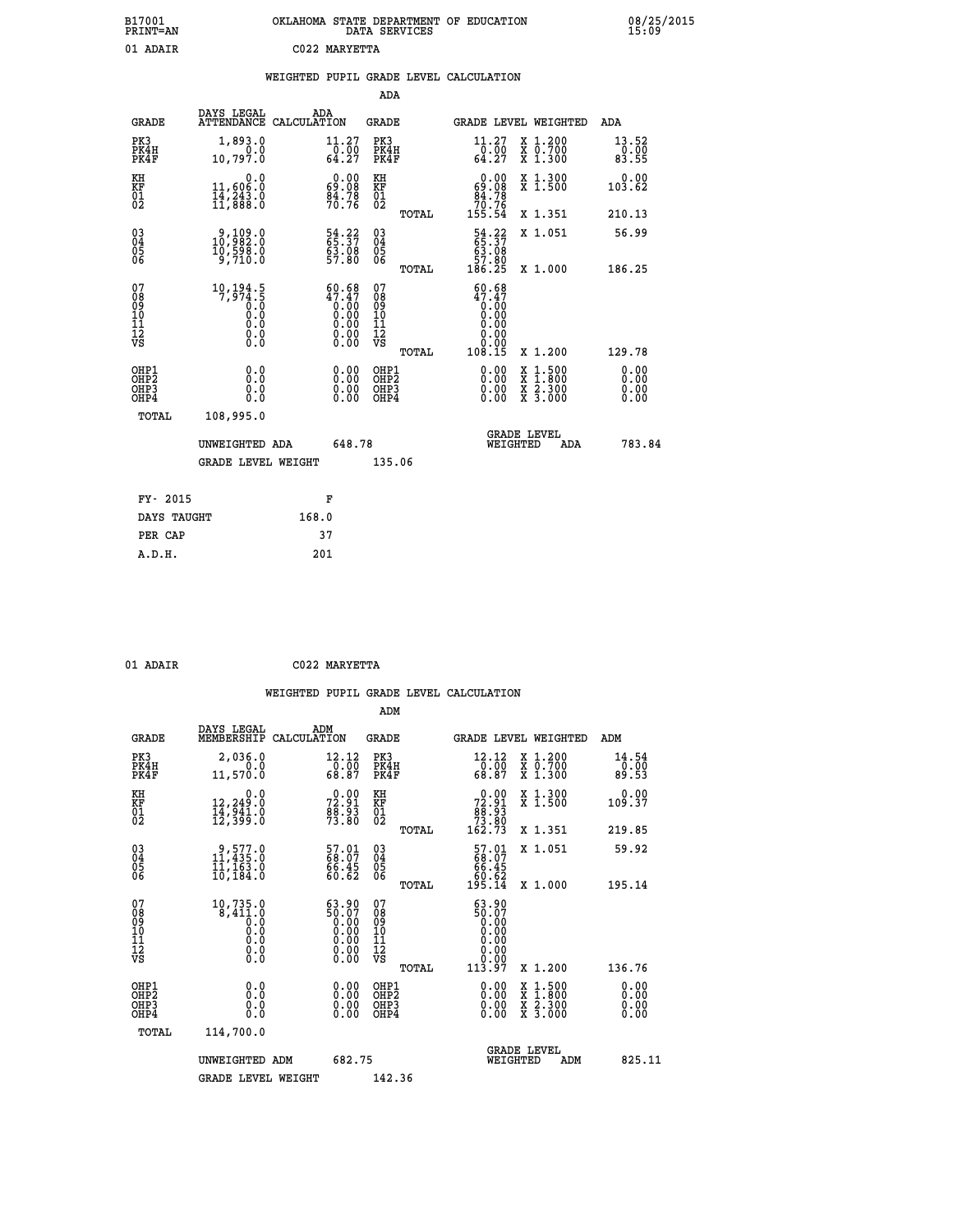| B17001<br><b>PRINT=AN</b> | OKLAHOMA STATE DEPARTMENT OF EDUCATION<br>DATA SERVICES | 08/25/2015<br>15:09 |
|---------------------------|---------------------------------------------------------|---------------------|
| 01 ADAIR                  | C024 ROCKY MOUNTAIN                                     |                     |

|                                                     |                                                                                                          | WEIGHTED PUPIL GRADE LEVEL CALCULATION                             |                                                    |       |                                                                                                                                                                                                                                                                                |                                                                                                                                              |                              |
|-----------------------------------------------------|----------------------------------------------------------------------------------------------------------|--------------------------------------------------------------------|----------------------------------------------------|-------|--------------------------------------------------------------------------------------------------------------------------------------------------------------------------------------------------------------------------------------------------------------------------------|----------------------------------------------------------------------------------------------------------------------------------------------|------------------------------|
|                                                     |                                                                                                          |                                                                    | <b>ADA</b>                                         |       |                                                                                                                                                                                                                                                                                |                                                                                                                                              |                              |
| <b>GRADE</b>                                        | DAYS LEGAL                                                                                               | ADA<br>ATTENDANCE CALCULATION                                      | GRADE                                              |       |                                                                                                                                                                                                                                                                                | GRADE LEVEL WEIGHTED                                                                                                                         | ADA                          |
| PK3<br>PK4H<br>PK4F                                 | 148.0<br>2,164.0                                                                                         | $\begin{smallmatrix} 0.89\\ 0.00\\ 13.04 \end{smallmatrix}$        | PK3<br>PK4H<br>PK4F                                |       | $\begin{smallmatrix} 0.89\\ 0.00\\ 13.04 \end{smallmatrix}$                                                                                                                                                                                                                    | X 1.200<br>X 0.700<br>X 1.300                                                                                                                | 1.07<br>0.00<br>16.95        |
| KH<br>KF<br>01<br>02                                | $\begin{smallmatrix} 0.0\\2,805.5\\3,565.5\\2,310.0 \end{smallmatrix}$                                   | $\begin{smallmatrix} 0.00\\16.90\\21.48\\13.92 \end{smallmatrix}$  | KH<br>KF<br>01<br>02                               |       | $\begin{array}{c} 0.00 \\ 16.90 \\ 21.48 \\ 13.92 \\ 35.40 \end{array}$                                                                                                                                                                                                        | X 1.300<br>X 1.500                                                                                                                           | 0.00<br>25.35                |
|                                                     |                                                                                                          |                                                                    |                                                    | TOTAL |                                                                                                                                                                                                                                                                                | X 1.351                                                                                                                                      | 47.83                        |
| 03040405<br>06                                      | 2,492.0<br>2,431.0<br>2,558.5<br>3,685.0                                                                 | $\begin{smallmatrix} 15.01\ 14.64\ 15.41\ 22.20 \end{smallmatrix}$ | $\begin{matrix} 03 \\ 04 \\ 05 \\ 06 \end{matrix}$ |       | $\frac{15.01}{14.64}$<br>$\frac{15.41}{15.41}$                                                                                                                                                                                                                                 | X 1.051                                                                                                                                      | 15.78                        |
|                                                     |                                                                                                          |                                                                    |                                                    | TOTAL | 22:20<br>52:25                                                                                                                                                                                                                                                                 | X 1.000                                                                                                                                      | 52.25                        |
| 07<br>08<br>09<br>11<br>11<br>12<br>VS              | $\frac{3}{2}, \frac{043}{718}$ . 5<br>$\begin{smallmatrix} 0.5 & 0 \ 0.0 & 0 \end{smallmatrix}$<br>0.000 | 18.33<br>16.38<br>$0.00$<br>0.00<br>Ŏ.ŎŎ<br>O.OO                   | 07<br>08<br>09<br>11<br>11<br>12<br>VS             |       | $18.33\n16.38\n0.00\n0.00\n0.00$<br>0.00                                                                                                                                                                                                                                       |                                                                                                                                              |                              |
|                                                     |                                                                                                          |                                                                    |                                                    | TOTAL | 34.71                                                                                                                                                                                                                                                                          | X 1.200                                                                                                                                      | 41.65                        |
| OHP1<br>OH <sub>P</sub><br>OH <sub>P3</sub><br>OHP4 | 0.0<br>Ō.Ō<br>0.0<br>Ō.Ō                                                                                 | $0.00$<br>$0.00$<br>0.00                                           | OHP1<br>OHP <sub>2</sub><br>OHP3<br>OHP4           |       | $\begin{smallmatrix} 0.00 & 0.00 & 0.00 & 0.00 & 0.00 & 0.00 & 0.00 & 0.00 & 0.00 & 0.00 & 0.00 & 0.00 & 0.00 & 0.00 & 0.00 & 0.00 & 0.00 & 0.00 & 0.00 & 0.00 & 0.00 & 0.00 & 0.00 & 0.00 & 0.00 & 0.00 & 0.00 & 0.00 & 0.00 & 0.00 & 0.00 & 0.00 & 0.00 & 0.00 & 0.00 & 0.0$ | $\begin{smallmatrix} \mathtt{X} & 1\cdot500 \\ \mathtt{X} & 1\cdot800 \\ \mathtt{X} & 2\cdot300 \\ \mathtt{X} & 3\cdot000 \end{smallmatrix}$ | 0.00<br>0.00<br>0.00<br>0.00 |
| TOTAL                                               | 27,921.0                                                                                                 |                                                                    |                                                    |       |                                                                                                                                                                                                                                                                                |                                                                                                                                              |                              |
|                                                     | UNWEIGHTED ADA                                                                                           | 168.20                                                             |                                                    |       | WEIGHTED                                                                                                                                                                                                                                                                       | <b>GRADE LEVEL</b><br><b>ADA</b>                                                                                                             | 200.88                       |
|                                                     | <b>GRADE LEVEL WEIGHT</b>                                                                                |                                                                    |                                                    | 32.68 |                                                                                                                                                                                                                                                                                |                                                                                                                                              |                              |
| FY- 2015                                            |                                                                                                          | F                                                                  |                                                    |       |                                                                                                                                                                                                                                                                                |                                                                                                                                              |                              |
| DAYS TAUGHT                                         |                                                                                                          | 166.0                                                              |                                                    |       |                                                                                                                                                                                                                                                                                |                                                                                                                                              |                              |
| PER CAP                                             |                                                                                                          | 48                                                                 |                                                    |       |                                                                                                                                                                                                                                                                                |                                                                                                                                              |                              |
| A.D.H.                                              |                                                                                                          | 148                                                                |                                                    |       |                                                                                                                                                                                                                                                                                |                                                                                                                                              |                              |

 **ADM**

 **01 ADAIR C024 ROCKY MOUNTAIN**

| <b>GRADE</b>                                       | DAYS LEGAL<br>MEMBERSHIP                                                                                                                                             | ADM<br>CALCULATION                                                                      | <b>GRADE</b>                           |       | GRADE LEVEL WEIGHTED                                                                                                                                                                                                                                                           |                                                                           |     | ADM   |                       |
|----------------------------------------------------|----------------------------------------------------------------------------------------------------------------------------------------------------------------------|-----------------------------------------------------------------------------------------|----------------------------------------|-------|--------------------------------------------------------------------------------------------------------------------------------------------------------------------------------------------------------------------------------------------------------------------------------|---------------------------------------------------------------------------|-----|-------|-----------------------|
| PK3<br>PK4H<br>PK4F                                | 148.0<br>0.0<br>2,361.0                                                                                                                                              | $0.89$<br>$0.00$<br>14.22                                                               | PK3<br>PK4H<br>PK4F                    |       | $0.89$<br>$0.00$<br>14.22                                                                                                                                                                                                                                                      | $\begin{smallmatrix} x & 1.200 \\ x & 0.700 \end{smallmatrix}$<br>X 1.300 |     |       | 1.07<br>0.00<br>18.49 |
| KH<br>KF<br>01<br>02                               | 0.0<br>2,998:0<br>3,845:0<br>2,405:0                                                                                                                                 | $\begin{smallmatrix} 0.00\\18.06\\23.16\\14.49 \end{smallmatrix}$                       | KH<br>KF<br>01<br>02                   |       | $0.00\n18.06\n23.16\n14.49\n37.65$                                                                                                                                                                                                                                             | X 1.300<br>X 1.500                                                        |     | 27.09 | 0.00                  |
|                                                    |                                                                                                                                                                      |                                                                                         |                                        | TOTAL |                                                                                                                                                                                                                                                                                | X 1.351                                                                   |     | 50.87 |                       |
| $\begin{matrix} 03 \\ 04 \\ 05 \\ 06 \end{matrix}$ | 2,662.0<br>2,620.0<br>2,698.0<br>3,920.0                                                                                                                             | $16.04$<br>$15.78$<br>$16.25$<br>$23.61$                                                | 03<br>04<br>05<br>06                   |       | $16.78$<br>$15.78$<br>$16.25$<br>$23.61$<br>$55.64$                                                                                                                                                                                                                            | X 1.051                                                                   |     | 16.86 |                       |
|                                                    |                                                                                                                                                                      |                                                                                         |                                        | TOTAL |                                                                                                                                                                                                                                                                                | X 1.000                                                                   |     |       | 55.64                 |
| 07<br>08<br>09<br>101<br>11<br>12<br>VS            | $\begin{smallmatrix} 3\, ,\, 2\, 0\, 2\, .\, 0\\ 2\, ,\, 8\, 2\, 2\, .\, 0\\ 0\, .\, 0\\ 0\, .\, 0\\ 0\, .\, 0\\ 0\, .\, 0\\ 0\, .\, 0\\ 0\, .\, 0\end{smallmatrix}$ | $\begin{smallmatrix} 19.29\\17.00\\0.00\\0.00\\0.00\\0.00\\0.00\\0.00\end{smallmatrix}$ | 07<br>08<br>09<br>11<br>11<br>12<br>VS | TOTAL | 19.29<br>$\begin{smallmatrix} 17.60 \\[-4pt] 0.00 \\[-4pt] 0.00 \\[-4pt] 0.00 \\[-4pt] 0.00 \\[-4pt] 0.00 \\[-4pt] 0.00 \end{smallmatrix}$<br>36.29                                                                                                                            | X 1.200                                                                   |     | 43.55 |                       |
| OHP1<br>OHP2<br>OH <sub>P3</sub><br>OHP4           | 0.0<br>0.000                                                                                                                                                         | $0.00$<br>$0.00$<br>0.00                                                                | OHP1<br>OHP2<br>OHP3<br>OHP4           |       | $\begin{smallmatrix} 0.00 & 0.00 & 0.00 & 0.00 & 0.00 & 0.00 & 0.00 & 0.00 & 0.00 & 0.00 & 0.00 & 0.00 & 0.00 & 0.00 & 0.00 & 0.00 & 0.00 & 0.00 & 0.00 & 0.00 & 0.00 & 0.00 & 0.00 & 0.00 & 0.00 & 0.00 & 0.00 & 0.00 & 0.00 & 0.00 & 0.00 & 0.00 & 0.00 & 0.00 & 0.00 & 0.0$ | X 1:500<br>X 1:800<br>X 2:300<br>X 3:000                                  |     |       | 0.00<br>0.00<br>0.00  |
| TOTAL                                              | 29,681.0                                                                                                                                                             |                                                                                         |                                        |       |                                                                                                                                                                                                                                                                                |                                                                           |     |       |                       |
|                                                    | UNWEIGHTED                                                                                                                                                           | 178.79<br>ADM                                                                           |                                        |       | WEIGHTED                                                                                                                                                                                                                                                                       | <b>GRADE LEVEL</b>                                                        | ADM |       | 213.57                |
|                                                    | <b>GRADE LEVEL WEIGHT</b>                                                                                                                                            |                                                                                         | 34.78                                  |       |                                                                                                                                                                                                                                                                                |                                                                           |     |       |                       |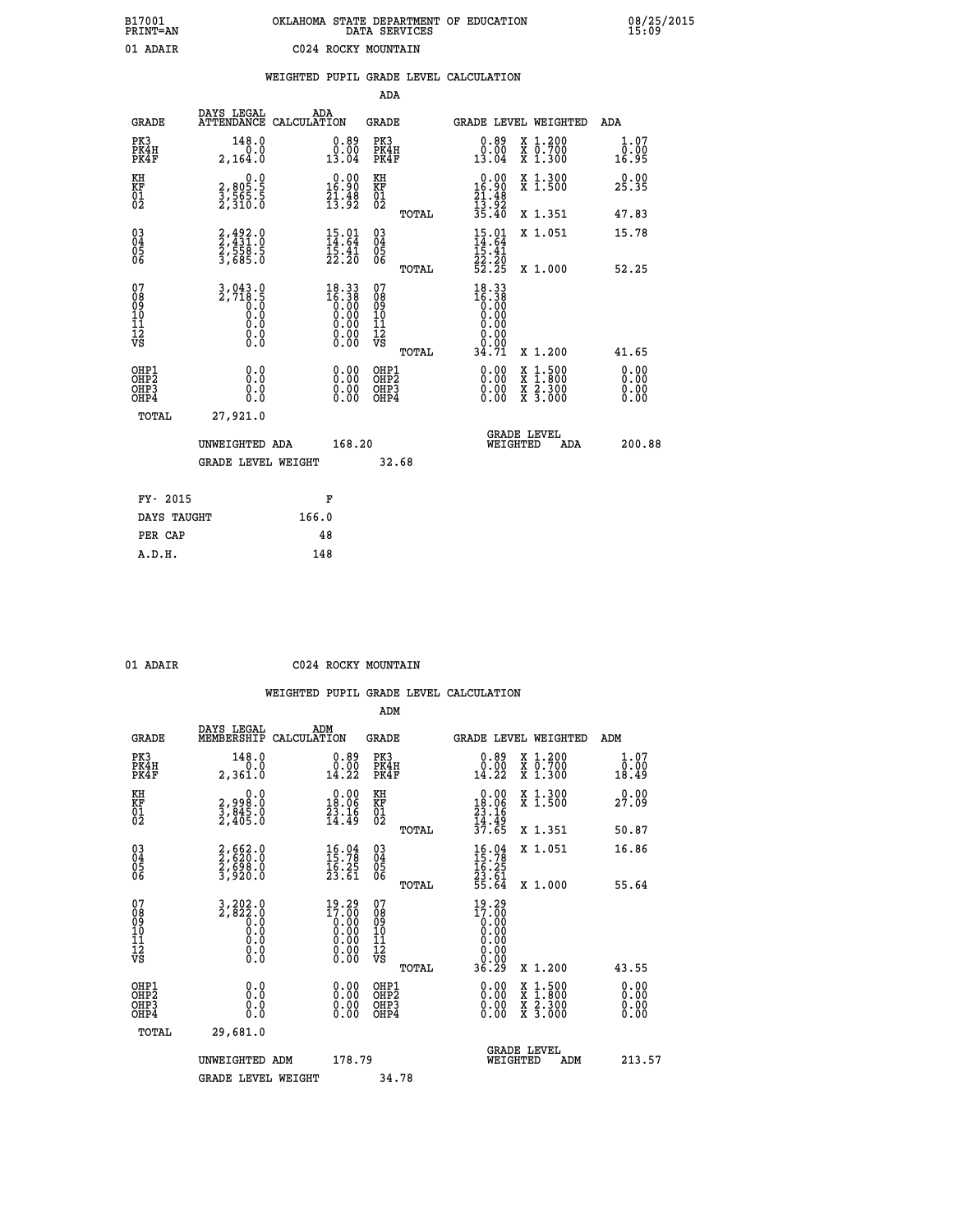| OKLAHOMA STATE DEPARTMENT OF EDUCATION<br>DATA SERVICES |  |
|---------------------------------------------------------|--|
| C028 ZION                                               |  |

|  |  | WEIGHTED PUPIL GRADE LEVEL CALCULATION |
|--|--|----------------------------------------|
|  |  |                                        |

|                                                    |                                                                                                       |                                                                       | ADA                                    |       |                                                                                                                            |   |                                                           |                              |
|----------------------------------------------------|-------------------------------------------------------------------------------------------------------|-----------------------------------------------------------------------|----------------------------------------|-------|----------------------------------------------------------------------------------------------------------------------------|---|-----------------------------------------------------------|------------------------------|
| <b>GRADE</b>                                       | DAYS LEGAL<br><b>ATTENDANCE</b>                                                                       | ADA<br>CALCULATION                                                    | GRADE                                  |       | GRADE LEVEL WEIGHTED                                                                                                       |   |                                                           | <b>ADA</b>                   |
| PK3<br>PK4H<br>PK4F                                | 760.0<br>0.0<br>4,928.0                                                                               | 4.47<br>0.00<br>18.99                                                 | PK3<br>PK4H<br>PK4F                    |       | 4.47<br>0.00<br>28.99                                                                                                      |   | X 1.200<br>X 0.700<br>X 1.300                             | $\frac{5.36}{0.00}$<br>37.69 |
| KH<br><b>KF</b><br>01<br>02                        | 0.0<br>5,340.0<br>9,331.0<br>5,619.0                                                                  | $0.00$<br>$31.41$<br>$54.89$<br>$33.05$                               | KH<br>KF<br>01<br>02                   |       | $0.00$<br>$31.41$<br>$54.89$<br>$33.05$<br>$87.94$                                                                         |   | X 1.300<br>X 1.500                                        | 0.00<br>47.12                |
|                                                    |                                                                                                       |                                                                       |                                        | TOTAL |                                                                                                                            |   | X 1.351                                                   | 118.81                       |
| $\begin{matrix} 03 \\ 04 \\ 05 \\ 06 \end{matrix}$ | $\begin{smallmatrix} 4\,,\,659\,.0\\ 6\,,\,412\,.0\\ 5\,,\,844\,.0\\ 5\,,\,442\,.0 \end{smallmatrix}$ | $\begin{smallmatrix} 27.41\\ 37.72\\ 34.38\\ 32.01 \end{smallmatrix}$ | 03<br>04<br>05<br>06                   |       | $\frac{27.41}{37.72}$<br>$\frac{34.38}{32.01}$<br>104.11                                                                   |   | X 1.051                                                   | 28.81                        |
|                                                    |                                                                                                       |                                                                       |                                        | TOTAL |                                                                                                                            |   | X 1.000                                                   | 104.11                       |
| 07<br>08<br>09<br>101<br>11<br>12<br>VS            | $4,994.0$<br>$0.0$<br>$0.0$<br>$0.0$<br>$0.0$<br>$\S.$                                                | $29.38\n27.62\n0.00\n0.00\n0.00\n0.00\n0.00$                          | 07<br>08<br>09<br>11<br>11<br>12<br>VS | TOTAL | 29.38<br>$\begin{smallmatrix} 27.62 \\ 0.00 \\ 0.00 \\ 0.00 \\ 0.00 \\ 0.00 \\ 0.00 \\ 0.00 \\ \end{smallmatrix}$<br>57.00 |   | X 1.200                                                   | 68.40                        |
| OHP1<br>OHP2<br>OHP3<br>OH <sub>P4</sub>           | 0.0<br>0.0<br>0.0                                                                                     | 0.00<br>$0.00$<br>0.00                                                | OHP1<br>OHP2<br>OHP3<br>OHP4           |       | $0.00$<br>$0.00$<br>0.00                                                                                                   | X | $1.500$<br>$1.800$<br>$\frac{x}{x}$ $\frac{5.300}{3.000}$ | 0.00<br>0.00<br>0.00<br>0.00 |
| TOTAL                                              | 58,025.0                                                                                              |                                                                       |                                        |       | <b>GRADE LEVEL</b>                                                                                                         |   |                                                           |                              |
|                                                    | UNWEIGHTED ADA<br><b>GRADE LEVEL WEIGHT</b>                                                           | 341.33                                                                |                                        | 68.97 | WEIGHTED                                                                                                                   |   | ADA                                                       | 410.30                       |
| FY- 2015                                           |                                                                                                       | F                                                                     |                                        |       |                                                                                                                            |   |                                                           |                              |
| DAYS TAUGHT                                        |                                                                                                       | 170.0                                                                 |                                        |       |                                                                                                                            |   |                                                           |                              |

| 01 ADAIR | C028 ZION |  |
|----------|-----------|--|

 **PER CAP 33 A.D.H. 341**

 **B17001<br>PRINT=AN<br>01 ADAIR** 

|                                                    |                                                  | WEIGHTED PUPIL GRADE LEVEL CALCULATION                                                                       |                                                     |                                                                                        |                                          |                       |
|----------------------------------------------------|--------------------------------------------------|--------------------------------------------------------------------------------------------------------------|-----------------------------------------------------|----------------------------------------------------------------------------------------|------------------------------------------|-----------------------|
|                                                    |                                                  |                                                                                                              | ADM                                                 |                                                                                        |                                          |                       |
| <b>GRADE</b>                                       | DAYS LEGAL<br>MEMBERSHIP                         | ADM<br>CALCULATION                                                                                           | <b>GRADE</b>                                        | <b>GRADE LEVEL WEIGHTED</b>                                                            |                                          | ADM                   |
| PK3<br>PK4H<br>PK4F                                | 761.0<br>0.0<br>5,182.0                          | $\begin{smallmatrix} 4.48\ 0.00\\ 30.48 \end{smallmatrix}$                                                   | PK3<br>PK4H<br>PK4F                                 | $\begin{smallmatrix} 4.48\ 0.00\\ 0.00\\ 30.48 \end{smallmatrix}$                      | X 1.200<br>X 0.700<br>X 1.300            | 5.38<br>0.00<br>39.62 |
| KH<br>KF<br>01<br>02                               | 0.0<br>5,568.0<br>9,699.0<br>5,852.0             | $\begin{smallmatrix} 0.00\\ 32.75\\ 57.05\\ 34.42 \end{smallmatrix}$                                         | KH<br>KF<br>01<br>02                                | $32.75$<br>$57.05$<br>$34.42$<br>$91.47$                                               | X 1.300<br>X 1.500                       | 0.00<br>49.13         |
|                                                    |                                                  |                                                                                                              | TOTAL                                               |                                                                                        | X 1.351                                  | 123.58                |
| $\begin{matrix} 03 \\ 04 \\ 05 \\ 06 \end{matrix}$ | 4,854.0<br>6,593.0<br>5,998.0<br>5,655.0         | 28.55<br>38.78<br>35.28<br>33.26                                                                             | $\begin{array}{c} 03 \\ 04 \\ 05 \\ 06 \end{array}$ | $\begin{smallmatrix} 28.55\\ 38.78\\ 35.28\\ 35.28\\ 33.26\\ 107.32 \end{smallmatrix}$ | X 1.051                                  | 30.01                 |
|                                                    |                                                  |                                                                                                              | TOTAL                                               |                                                                                        | X 1.000                                  | 107.32                |
| 07<br>0890112<br>1112<br>VS                        | 5,160.0<br>4,930.0<br>0.0<br>0.0<br>Ō.Ō<br>$\S.$ | 30.35<br>29.00<br>0.00<br>0.00<br>0.00<br>$\begin{smallmatrix} 0.00 & 0.00 \\ 0.00 & 0.00 \end{smallmatrix}$ | 07<br>08901112<br>1112<br>VS<br>TOTAL               | 30.35<br>29.00<br>0.00<br>0.00<br>0.00<br>0.00<br>59.35                                | X 1.200                                  | 71.22                 |
|                                                    |                                                  |                                                                                                              |                                                     |                                                                                        |                                          |                       |
| OHP1<br>OHP <sub>2</sub><br>OHP3<br>OHP4           | 0.0<br>0.000                                     | $0.00$<br>$0.00$<br>0.00                                                                                     | OHP1<br>OHP <sub>2</sub><br>OHP <sub>3</sub>        | 0.00<br>0.00<br>0.00                                                                   | X 1:500<br>X 1:800<br>X 2:300<br>X 3:000 | 0.00<br>0.00<br>0.00  |
| TOTAL                                              | 60,252.0                                         |                                                                                                              |                                                     |                                                                                        |                                          |                       |
|                                                    | UNWEIGHTED ADM                                   | 354.40                                                                                                       |                                                     | <b>GRADE LEVEL</b><br>WEIGHTED                                                         | ADM                                      | 426.26                |
|                                                    | <b>GRADE LEVEL WEIGHT</b>                        |                                                                                                              | 71.86                                               |                                                                                        |                                          |                       |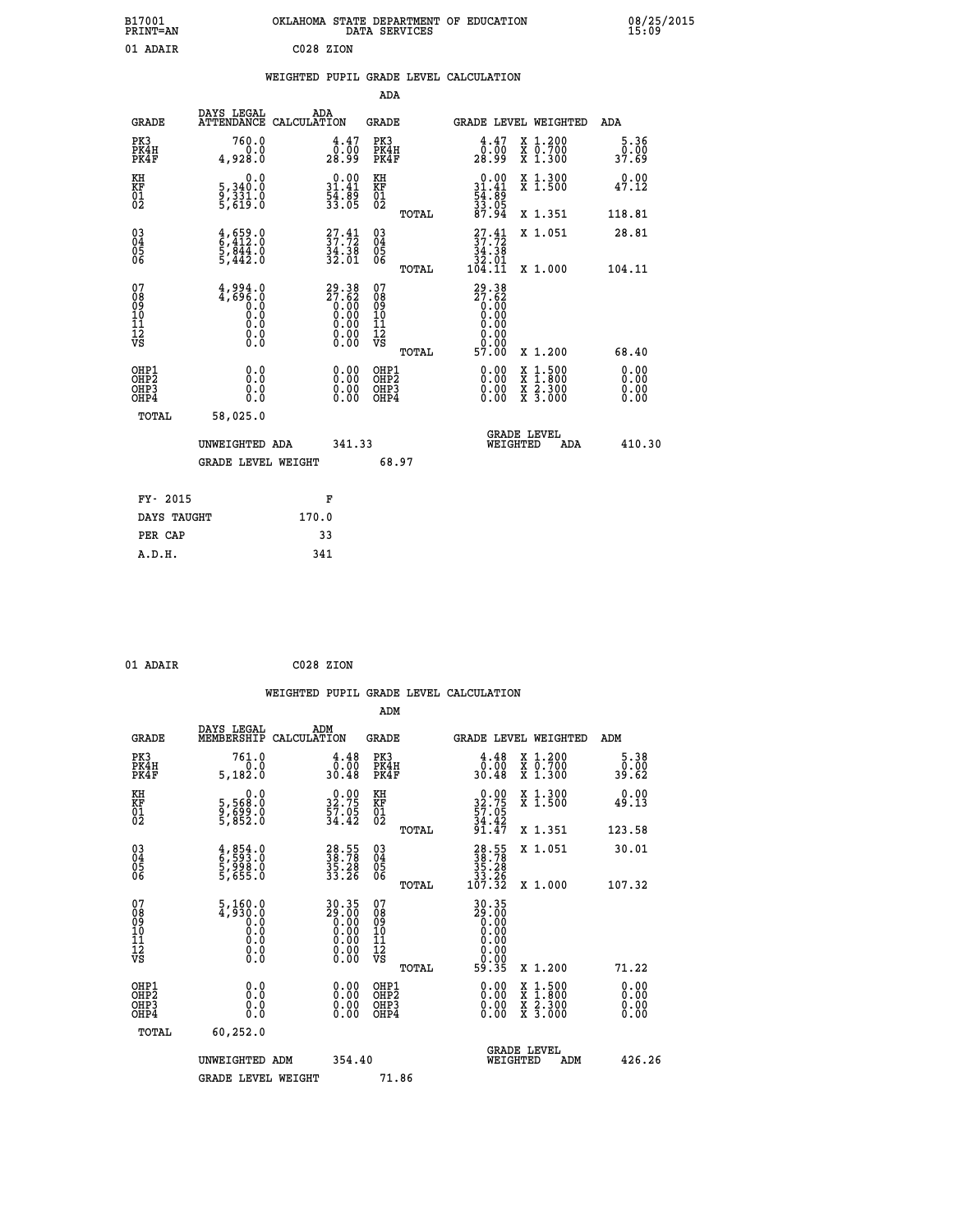| B17001<br>PRINT=AN                                |                                                    | OKLAHOMA STATE DEPARTMENT OF EDUCATION                                                                   | DATA SERVICES                                      |                                                                           |                                                                                          | 08/25/2015<br>15:09    |
|---------------------------------------------------|----------------------------------------------------|----------------------------------------------------------------------------------------------------------|----------------------------------------------------|---------------------------------------------------------------------------|------------------------------------------------------------------------------------------|------------------------|
| 01 ADAIR                                          |                                                    | C029 DAHLONEGAH                                                                                          |                                                    |                                                                           |                                                                                          |                        |
|                                                   |                                                    | WEIGHTED PUPIL GRADE LEVEL CALCULATION                                                                   |                                                    |                                                                           |                                                                                          |                        |
|                                                   |                                                    |                                                                                                          | <b>ADA</b>                                         |                                                                           |                                                                                          |                        |
| <b>GRADE</b>                                      | DAYS LEGAL                                         | ADA<br>ATTENDANCE CALCULATION                                                                            | <b>GRADE</b>                                       |                                                                           | GRADE LEVEL WEIGHTED                                                                     | ADA                    |
| PK3<br>PK4H<br>PK4F                               | 1,479.0<br>0.0<br>2,782.0                          | $8.86$<br>$0.00$<br>16.66                                                                                | PK3<br>PK4H<br>PK4F                                | $8.86$<br>$0.00$<br>16.66                                                 | X 1.200<br>X 0.700<br>X 1.300                                                            | 10.63<br>0.00<br>21.66 |
| KH<br>KF<br>$\begin{matrix} 01 \ 02 \end{matrix}$ | 0.0<br>1,056.0<br>$\frac{1}{2}, \frac{852}{938}.0$ | $\begin{smallmatrix} 0.00\\ 6.32\\ 11.09\\ 11.60 \end{smallmatrix}$                                      | KH<br>KF<br>$\overline{01}$                        | $\begin{smallmatrix} 0.00\\ 6.32\\ 11.02 \end{smallmatrix}$               | X 1.300<br>X 1.500                                                                       | 0.00<br>9.48           |
|                                                   |                                                    |                                                                                                          | TOTAL                                              | II.ĕŌ<br>22.69                                                            | X 1.351                                                                                  | 30.65                  |
| 03<br>04<br>05<br>06                              | $2,210.0$<br>$2,210.0$<br>$1,746.0$<br>$2,427.0$   | $\begin{smallmatrix} 12\cdot 12\\ 13\cdot 23\\ 10\cdot 46\\ 14\cdot 53 \end{smallmatrix}$                | $\begin{matrix} 03 \\ 04 \\ 05 \\ 06 \end{matrix}$ | $\frac{12}{13}$ : $\frac{12}{23}$<br>10.46<br>$\frac{14}{38}.53$<br>38.22 | X 1.051                                                                                  | 12.74                  |
|                                                   |                                                    |                                                                                                          | TOTAL                                              |                                                                           | X 1.000                                                                                  | 38.22                  |
| 07<br>Ŏġ<br>09<br>10<br>11<br>12<br>VS            | $1,801.0$<br>1,749.0<br>0.0<br>0.0<br>$\S.$ $\S$   | $10.78$<br>$10.47$<br>$0.00$<br>$0.00$<br>$0.00$<br>$\begin{smallmatrix} 0.00 \\ 0.00 \end{smallmatrix}$ | 07<br>ŏġ<br>09<br>ίÒ<br>īi<br>ĪŽ<br>VŠ             | 10.78<br>$\frac{10.47}{0.00}$<br>0.00<br>0.00<br>0.00<br>Ŏ.ŎŎ             |                                                                                          |                        |
| OHP1                                              | 0.0                                                |                                                                                                          | <b>TOTAL</b><br>OHP1                               | 21.25                                                                     | X 1.200                                                                                  | 25.50                  |
| OHP <sub>2</sub><br>OH <sub>P3</sub><br>OHP4      | Ŏ.Ŏ<br>0.0<br>0.0                                  | 0.00<br>$\begin{smallmatrix} 0.00 \ 0.00 \end{smallmatrix}$                                              | OHP <sub>2</sub><br>OHP3<br>OHP4                   | 0.00<br>0.00<br>0.00                                                      | $\begin{smallmatrix} x & 1.500 \\ x & 1.800 \\ x & 2.300 \\ x & 3.000 \end{smallmatrix}$ | 0.00<br>0.00<br>0.00   |
| <b>TOTAL</b>                                      | 21,064.0                                           |                                                                                                          |                                                    |                                                                           |                                                                                          |                        |
|                                                   | UNWEIGHTED ADA                                     | 126.12                                                                                                   |                                                    | WEIGHTED                                                                  | <b>GRADE LEVEL</b><br>ADA                                                                | 148.88                 |
|                                                   | <b>GRADE LEVEL WEIGHT</b>                          |                                                                                                          | 22.76                                              |                                                                           |                                                                                          |                        |
| FY- 2015                                          |                                                    | F                                                                                                        |                                                    |                                                                           |                                                                                          |                        |
| DAYS TAUGHT                                       |                                                    | 167.0                                                                                                    |                                                    |                                                                           |                                                                                          |                        |
| PER CAP                                           |                                                    | 33                                                                                                       |                                                    |                                                                           |                                                                                          |                        |
| A.D.H.                                            |                                                    | 126                                                                                                      |                                                    |                                                                           |                                                                                          |                        |

| 01 ADAIR | C029 DAHLONEGAH |
|----------|-----------------|
|          |                 |

|                                                      |                                                        |                                                                                                                                 | ADM                                                 |       |                                                                                                                                                                                                                                                                                                                                           |                                          |                              |
|------------------------------------------------------|--------------------------------------------------------|---------------------------------------------------------------------------------------------------------------------------------|-----------------------------------------------------|-------|-------------------------------------------------------------------------------------------------------------------------------------------------------------------------------------------------------------------------------------------------------------------------------------------------------------------------------------------|------------------------------------------|------------------------------|
| <b>GRADE</b>                                         | DAYS LEGAL<br>MEMBERSHIP                               | ADM<br>CALCULATION                                                                                                              | <b>GRADE</b>                                        |       |                                                                                                                                                                                                                                                                                                                                           | GRADE LEVEL WEIGHTED                     | ADM                          |
| PK3<br>PK4H<br>PK4F                                  | 1,479.0<br>2,782.0                                     | 0.86<br>16.66                                                                                                                   | PK3<br>PK4H<br>PK4F                                 |       | $\begin{smallmatrix} 8.86 \\ 0.00 \\ 16.66 \end{smallmatrix}$                                                                                                                                                                                                                                                                             | X 1.200<br>X 0.700<br>X 1.300            | 10.63<br>-ŏ:ŏŏ<br>21.66      |
| KH<br>KF<br>01<br>02                                 | 0.0<br>1,130:0<br>1,965:0<br>2,049:0                   | $\begin{smallmatrix} 0.00\\ 6.77\\ 11.77\\ 12.27 \end{smallmatrix}$                                                             | KH<br>KF<br>01<br>02                                |       | $0.00\n6.77\n11.77\n12.27\n24.04$                                                                                                                                                                                                                                                                                                         | X 1.300<br>X 1.500                       | 0.00<br>10.16                |
|                                                      |                                                        |                                                                                                                                 |                                                     | TOTAL |                                                                                                                                                                                                                                                                                                                                           | X 1.351                                  | 32.48                        |
| 03<br>04<br>05<br>06                                 | $2, 293.0$<br>$1, 793.0$<br>$1, 793.0$<br>$2, 591.0$   | $\frac{12.83}{13.73}$<br>$\frac{10.74}{15.51}$                                                                                  | $\begin{array}{c} 03 \\ 04 \\ 05 \\ 06 \end{array}$ |       | $12.83$<br>$13.73$<br>$10.74$<br>$15.51$<br>$39.98$                                                                                                                                                                                                                                                                                       | X 1.051                                  | 13.48                        |
|                                                      |                                                        |                                                                                                                                 |                                                     | TOTAL |                                                                                                                                                                                                                                                                                                                                           | X 1.000                                  | 39.98                        |
| 07<br>08<br>09<br>101<br>112<br>VS                   | $1,876.0$<br>$0.837.0$<br>$0.0$<br>0.0<br>0.0<br>$\S.$ | 11.23<br>$\begin{smallmatrix} 11.600 \\[-4pt] 0.000 \\[-4pt] 0.000 \\[-4pt] 0.00 \\[-4pt] 0.00 \\[-4pt] 0.00 \end{smallmatrix}$ | 07<br>08<br>09<br>11<br>11<br>12<br>VS              | TOTAL | 11.23<br>$\begin{smallmatrix} 11.600 \\[-4pt] 0.000 \\[-4pt] 0.000 \\[-4pt] 0.000 \\[-4pt] 0.000 \\[-4pt] 0.000 \\[-4pt] 0.000 \\[-4pt] 0.000 \\[-4pt] 0.000 \\[-4pt] 0.000 \\[-4pt] 0.000 \\[-4pt] 0.000 \\[-4pt] 0.000 \\[-4pt] 0.000 \\[-4pt] 0.000 \\[-4pt] 0.000 \\[-4pt] 0.000 \\[-4pt] 0.000 \\[-4pt] 0.000 \\[-4pt] 0.0$<br>22.23 | X 1.200                                  | 26.68                        |
|                                                      |                                                        |                                                                                                                                 |                                                     |       |                                                                                                                                                                                                                                                                                                                                           |                                          |                              |
| OHP1<br>OHP2<br>OH <sub>P3</sub><br>OH <sub>P4</sub> | 0.0<br>0.000                                           | $0.00$<br>$0.00$<br>0.00                                                                                                        | OHP1<br>OHP2<br>OHP <sub>3</sub>                    |       | $0.00$<br>$0.00$<br>0.00                                                                                                                                                                                                                                                                                                                  | X 1:500<br>X 1:800<br>X 2:300<br>X 3:000 | 0.00<br>0.00<br>0.00<br>0.00 |
| TOTAL                                                | 21,938.0                                               |                                                                                                                                 |                                                     |       |                                                                                                                                                                                                                                                                                                                                           |                                          |                              |
|                                                      | UNWEIGHTED ADM                                         | 131.37                                                                                                                          |                                                     |       |                                                                                                                                                                                                                                                                                                                                           | <b>GRADE LEVEL</b><br>WEIGHTED<br>ADM    | 155.07                       |
|                                                      | <b>GRADE LEVEL WEIGHT</b>                              |                                                                                                                                 | 23.70                                               |       |                                                                                                                                                                                                                                                                                                                                           |                                          |                              |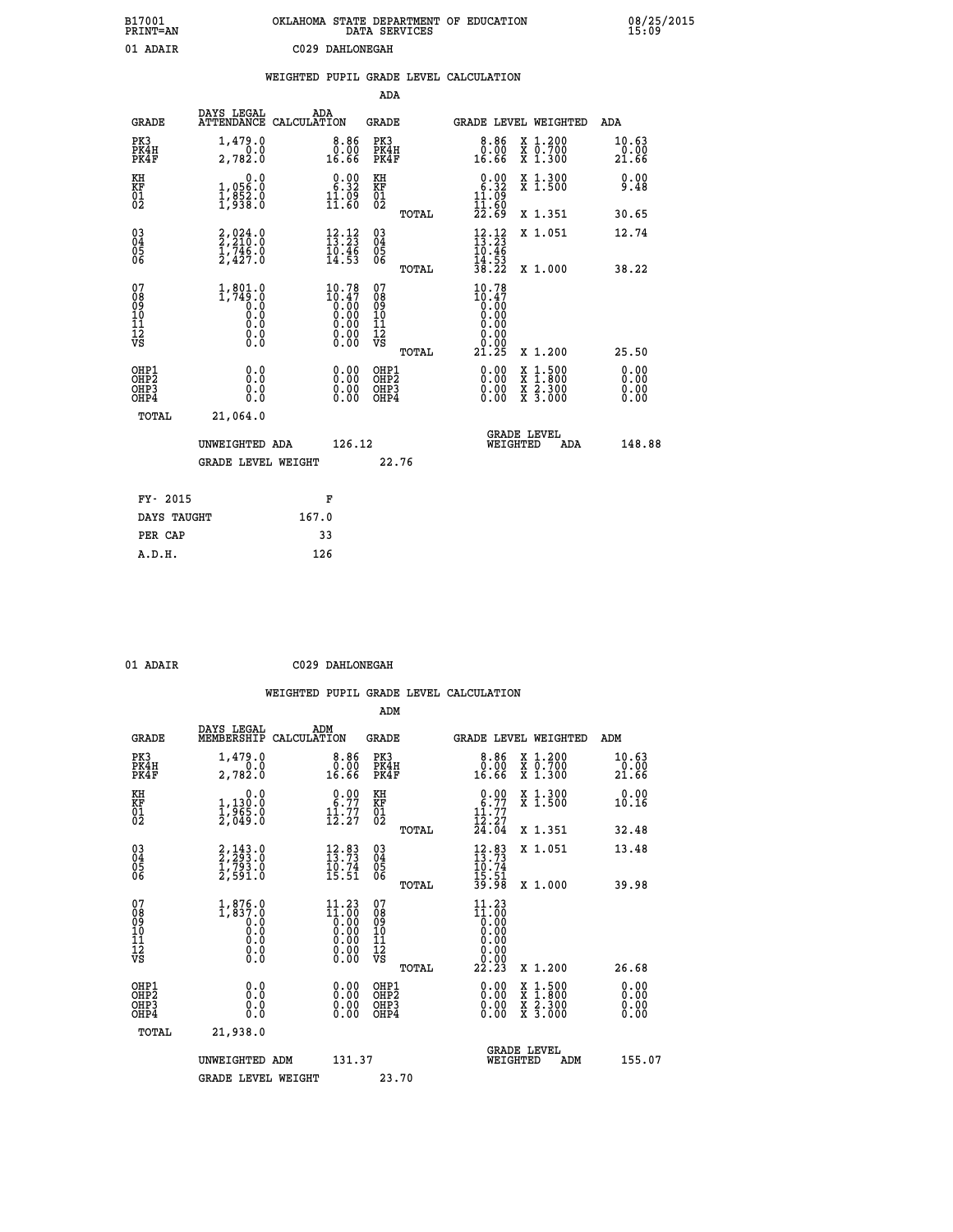| B17001<br>PRINT=AN | OKLAHOMA STATE DEPARTMENT OF EDUCATION<br>DATA SERVICES | 08/25/2015<br>15:09 |
|--------------------|---------------------------------------------------------|---------------------|
| 01 ADAIR           | C032 GREASY                                             |                     |

|  |  | WEIGHTED PUPIL GRADE LEVEL CALCULATION |
|--|--|----------------------------------------|
|  |  |                                        |

|                                                                              |                                                      |                                                                                               | ADA                                                |       |                                                                              |                                                                                                                                           |                              |
|------------------------------------------------------------------------------|------------------------------------------------------|-----------------------------------------------------------------------------------------------|----------------------------------------------------|-------|------------------------------------------------------------------------------|-------------------------------------------------------------------------------------------------------------------------------------------|------------------------------|
| <b>GRADE</b>                                                                 | DAYS LEGAL                                           | ADA<br>ATTENDANCE CALCULATION                                                                 | GRADE                                              |       | GRADE LEVEL WEIGHTED                                                         |                                                                                                                                           | ADA                          |
| PK3<br>PK4H<br>PK4F                                                          | 844.0<br>0.0<br>729.5                                | 5.28<br>$\begin{smallmatrix} \v{0} \ \v{0} \ \v{4} \ \v{5} \ \v{6} \end{smallmatrix}$         | PK3<br>PK4H<br>PK4F                                |       | 5.28<br>$\begin{smallmatrix} \texttt{0.00}\ \texttt{0.56} \end{smallmatrix}$ | X 1.200<br>X 0.700<br>X 1.300                                                                                                             | 6.34<br>0.00<br>5.93         |
| KH<br>KF<br>01<br>02                                                         | 0.0<br>1,667:0<br>1,632:5<br>1,198:5                 | $\begin{smallmatrix} 0.00\\ 10.42\\ 10.20\\ 19.20\\ 7.49 \end{smallmatrix}$                   | KH<br>KF<br>01<br>02                               |       | $\begin{smallmatrix} 0.00\\ 10.42\\ 10.20\\ 7.49 \end{smallmatrix}$          | X 1.300<br>X 1.500                                                                                                                        | 0.00<br>15.63                |
|                                                                              |                                                      |                                                                                               |                                                    | TOTAL | 17.69                                                                        | X 1.351                                                                                                                                   | 23.90                        |
| $^{03}_{04}$<br>Ŏ5<br>06                                                     | $1, 473.5$<br>$1, 246.0$<br>$1, 571.5$<br>$1, 099.0$ | $\frac{9 \cdot 21}{7 \cdot 79}$<br>9.82<br>6.87                                               | $\begin{matrix} 03 \\ 04 \\ 05 \\ 06 \end{matrix}$ |       | $\begin{array}{c} 9.21 \\ 7.79 \\ 9.82 \\ 6.87 \\ 24.48 \end{array}$         | X 1.051                                                                                                                                   | 9.68                         |
| 07                                                                           | $1,310.0$<br>$880.0$<br>$0.0$                        |                                                                                               | 07                                                 | TOTAL | $\frac{8.19}{5.50}$                                                          | X 1.000                                                                                                                                   | 24.48                        |
| 08<br>09<br>11<br>11<br>12<br>VS                                             | 0.000<br>$\S.$                                       | $\begin{smallmatrix} 8.19\ 5.50\ 0.00\ 0.00\ 0.00\ 0.00\ 0.00\ 0.00\ 0.00\ \end{smallmatrix}$ | 08<br>09<br>11<br>11<br>12<br>VS                   | TOTAL | 0.00<br>0.00<br>0.00<br>13.69                                                | X 1.200                                                                                                                                   | 16.43                        |
| OHP1<br>OH <sub>P</sub> <sub>2</sub><br>OH <sub>P3</sub><br>OH <sub>P4</sub> | 0.0<br>0.0<br>0.0                                    | 0.00<br>0.00<br>0.00                                                                          | OHP1<br>OHP <sub>2</sub><br>OHP3<br>OHP4           |       | 0.00<br>0.00<br>0.00                                                         | $\begin{smallmatrix} \mathtt{X} & 1\cdot500\\ \mathtt{X} & 1\cdot800\\ \mathtt{X} & 2\cdot300\\ \mathtt{X} & 3\cdot000 \end{smallmatrix}$ | 0.00<br>0.00<br>0.00<br>0.00 |
| TOTAL                                                                        | 13,651.5                                             |                                                                                               |                                                    |       |                                                                              |                                                                                                                                           |                              |
|                                                                              | UNWEIGHTED ADA                                       | 85.33                                                                                         |                                                    |       | WEIGHTED                                                                     | <b>GRADE LEVEL</b><br>ADA                                                                                                                 | 102.39                       |
|                                                                              | <b>GRADE LEVEL WEIGHT</b>                            |                                                                                               |                                                    | 17.06 |                                                                              |                                                                                                                                           |                              |
| FY- 2015                                                                     |                                                      | F                                                                                             |                                                    |       |                                                                              |                                                                                                                                           |                              |
| DAYS TAUGHT                                                                  |                                                      | 160.0                                                                                         |                                                    |       |                                                                              |                                                                                                                                           |                              |
| PER CAP                                                                      |                                                      | 84                                                                                            |                                                    |       |                                                                              |                                                                                                                                           |                              |
| A.D.H.                                                                       |                                                      | 77                                                                                            |                                                    |       |                                                                              |                                                                                                                                           |                              |

C032 GREASY

| <b>GRADE</b>                                         | DAYS LEGAL<br>MEMBERSHIP                                                      | ADM<br>CALCULATION                                                                            | <b>GRADE</b>                                        |       |                                                                                           |                                | GRADE LEVEL WEIGHTED                     | ADM                  |
|------------------------------------------------------|-------------------------------------------------------------------------------|-----------------------------------------------------------------------------------------------|-----------------------------------------------------|-------|-------------------------------------------------------------------------------------------|--------------------------------|------------------------------------------|----------------------|
| PK3<br>PK4H<br>PK4F                                  | 853.0<br>749.0                                                                | $\begin{smallmatrix} 5.33\ 0.00\ 4.68 \end{smallmatrix}$                                      | PK3<br>PK4H<br>PK4F                                 |       | $\begin{smallmatrix} 5.33\ 0.00\ 4.68 \end{smallmatrix}$                                  |                                | X 1.200<br>X 0.700<br>X 1.300            | 6.40<br>0.00<br>6.08 |
| KH<br>KF<br>01<br>02                                 | 0.0<br>$1,854.0$<br>$1,758.0$<br>$1,293.0$                                    | $\begin{smallmatrix} 0.00\\ 11.59\\ 10.99\\ 8.08 \end{smallmatrix}$                           | KH<br>KF<br>01<br>02                                |       | $\begin{smallmatrix} 0.00\\ 11.59\\ 10.99\\ 8.08\\ 19.07 \end{smallmatrix}$               |                                | X 1.300<br>X 1.500                       | 0.00<br>17.39        |
|                                                      |                                                                               |                                                                                               |                                                     | TOTAL |                                                                                           |                                | X 1.351                                  | 25.76                |
| $\begin{matrix} 03 \\ 04 \\ 05 \\ 06 \end{matrix}$   | $\begin{smallmatrix} 1,594.0\\ 1,396.0\\ 1,769.0\\ 1,216.0 \end{smallmatrix}$ | $\begin{smallmatrix} 9.96\\ 8.73\\ 11.06\\ 7.60 \end{smallmatrix}$                            | $\begin{array}{c} 03 \\ 04 \\ 05 \\ 06 \end{array}$ |       | $\begin{array}{r} 9.96 \\ 8.73 \\ 11.06 \\ 7.60 \\ 27.39 \end{array}$                     |                                | X 1.051                                  | 10.47                |
|                                                      |                                                                               |                                                                                               |                                                     | TOTAL |                                                                                           |                                | X 1.000                                  | 27.39                |
| 07<br>08<br>09<br>11<br>11<br>12<br>VS               |                                                                               | $\begin{smallmatrix} 9.24\ 5.89\ 0.00\ 0.00\ 0.00\ 0.00\ 0.00\ 0.00\ 0.00\ \end{smallmatrix}$ | 07<br>08<br>09<br>11<br>11<br>12<br>VS              | TOTAL | $\begin{array}{c} 9.24\ 5.89\ 0.000\ 0.000\ 0.000\ 0.000\ 0.000\ 0.01\ 15.13 \end{array}$ |                                | X 1.200                                  | 18.16                |
| OHP1<br>OHP <sub>2</sub><br>OH <sub>P3</sub><br>OHP4 | 0.0<br>0.0<br>Ŏ.Ŏ                                                             |                                                                                               | OHP1<br>OHP <sub>2</sub><br>OHP3<br>OHP4            |       |                                                                                           |                                | X 1:500<br>X 1:800<br>X 2:300<br>X 3:000 | 0.00<br>0.00<br>0.00 |
| TOTAL                                                | 14,903.0                                                                      |                                                                                               |                                                     |       |                                                                                           |                                |                                          |                      |
|                                                      | UNWEIGHTED ADM                                                                | 93.15                                                                                         |                                                     |       |                                                                                           | <b>GRADE LEVEL</b><br>WEIGHTED | ADM                                      | 111.65               |
|                                                      | <b>GRADE LEVEL WEIGHT</b>                                                     |                                                                                               | 18.50                                               |       |                                                                                           |                                |                                          |                      |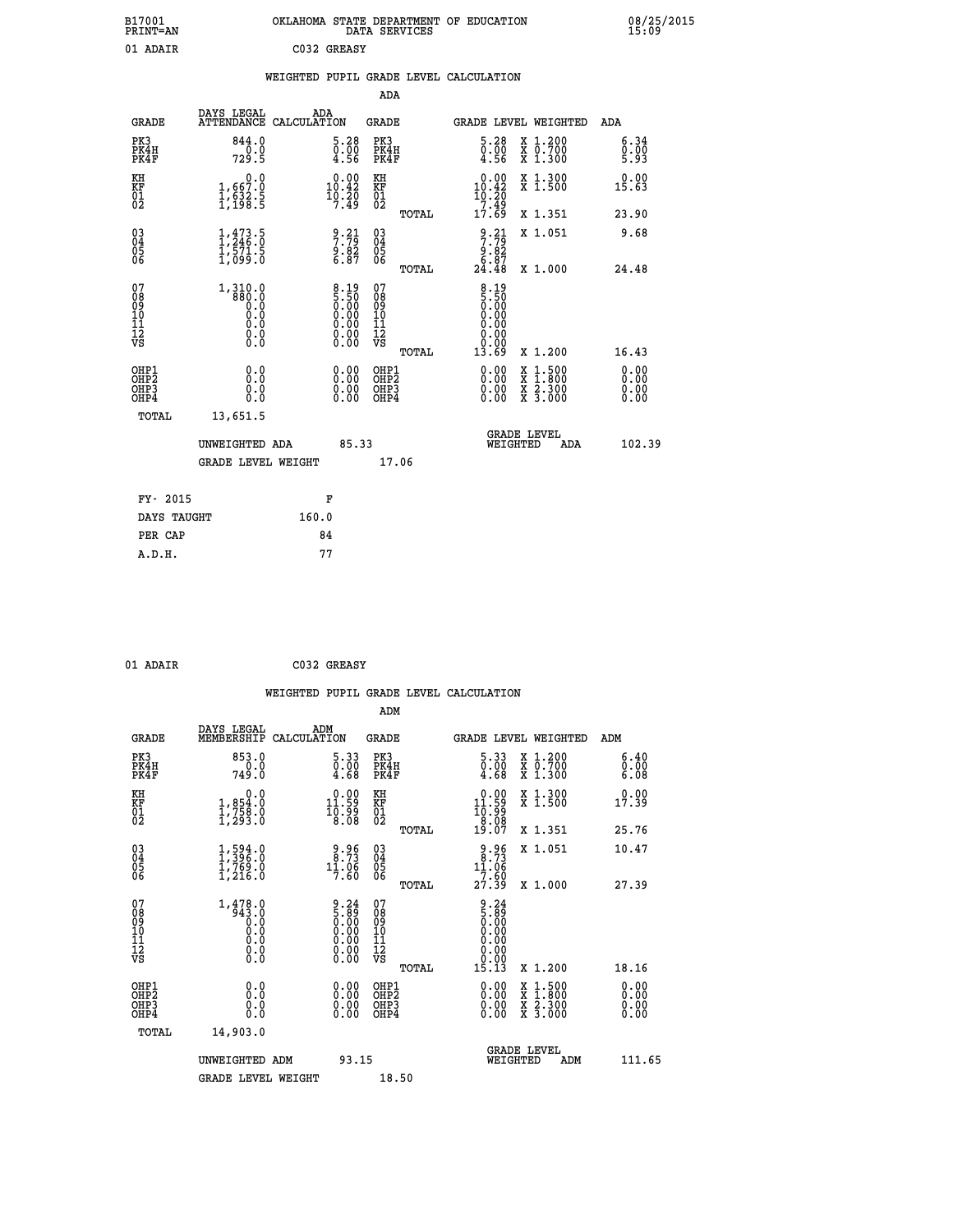| B17001<br><b>PRINT=AN</b> | OKLAHOMA STATE DEPARTMENT OF EDUCATION<br>DATA SERVICES | 08/25/2015<br>15:09 |
|---------------------------|---------------------------------------------------------|---------------------|
| 01<br>ADAIR               | 1004 WATTS                                              |                     |

## **WEIGHTED PUPIL GRADE LEVEL CALCULATION**

|                                                                    |                                                                |                                                                          | ADA                                    |       |                                                                                                                                                        |                                          |                             |
|--------------------------------------------------------------------|----------------------------------------------------------------|--------------------------------------------------------------------------|----------------------------------------|-------|--------------------------------------------------------------------------------------------------------------------------------------------------------|------------------------------------------|-----------------------------|
| <b>GRADE</b>                                                       | DAYS LEGAL<br>ATTENDANCE CALCULATION                           | ADA                                                                      | <b>GRADE</b>                           |       |                                                                                                                                                        | GRADE LEVEL WEIGHTED                     | ADA                         |
| PK3<br>PK4H<br>PK4F                                                | 174.0<br>0.0<br>1,053.0                                        | 1.06<br>$\bar{0}.\tilde{0}\tilde{0}\phantom{0}\overline{0}$<br>6.42      | PK3<br>PK4H<br>PK4F                    |       | 1.06<br>$\bar{0}$ .00<br>6.42                                                                                                                          | X 1.200<br>X 0.700<br>X 1.300            | 1.27<br>$\frac{0.00}{8.35}$ |
| KH<br>KF<br>01<br>02                                               | 0.0<br>4,196:0<br>3,687:5<br>2,947:5                           | $25.59$<br>$25.59$<br>$22.48$<br>$17.97$                                 | KH<br>KF<br>01<br>02                   |       | $25.59$<br>$22.48$<br>$17.97$<br>$40.45$                                                                                                               | X 1.300<br>X 1.500                       | 0.00<br>38.39               |
|                                                                    |                                                                |                                                                          |                                        | TOTAL |                                                                                                                                                        | X 1.351                                  | 54.65                       |
| $\begin{smallmatrix} 03 \\[-4pt] 04 \end{smallmatrix}$<br>Ŏ5<br>06 | 3, 443.5<br>3, 023.5<br>3, 697.0<br>4, 374.5                   | $\begin{smallmatrix} 21.00\\ 18.44\\ 22.54\\ 26.67 \end{smallmatrix}$    | 03<br>04<br>05<br>06                   |       | $21.0018.4422.5426.6767.65$                                                                                                                            | X 1.051                                  | 22.07                       |
|                                                                    |                                                                |                                                                          |                                        | TOTAL |                                                                                                                                                        | X 1.000                                  | 67.65                       |
| 07<br>08<br>09<br>01<br>11<br>11<br>12<br>VS                       | 3,468.0<br>5,696.5<br>4,295.5<br>4,086.5<br>3,040.5<br>4,198.0 | $21.15$<br>$24.73$<br>$26.19$<br>$24.92$<br>$18.54$<br>$25.60$<br>$0.00$ | 07<br>08<br>09<br>11<br>11<br>12<br>VS |       | $\begin{smallmatrix} 21\cdot 15\\ 34\cdot 7\\ 26\cdot 19\\ 24\cdot 9\\ 24\cdot 9\\ 18\cdot 54\\ 25\cdot 60\\ 0\cdot 00\\ 151\cdot 13\end{smallmatrix}$ |                                          |                             |
|                                                                    |                                                                |                                                                          |                                        | TOTAL |                                                                                                                                                        | X 1.200                                  | 181.36                      |
| OHP1<br>OHP2<br>OH <sub>P3</sub><br>OHP4                           | 0.0<br>0.0<br>0.0                                              | $0.00$<br>$0.00$<br>0.00                                                 | OHP1<br>OHP2<br>OHP3<br>OHP4           |       |                                                                                                                                                        | X 1:500<br>X 1:800<br>X 2:300<br>X 3:000 | 0.00<br>0.00<br>0.00        |
| TOTAL                                                              | 51,381.5                                                       |                                                                          |                                        |       |                                                                                                                                                        |                                          |                             |
|                                                                    | UNWEIGHTED ADA                                                 | 313.30                                                                   |                                        |       |                                                                                                                                                        | <b>GRADE LEVEL</b><br>WEIGHTED<br>ADA    | 373.74                      |
|                                                                    | <b>GRADE LEVEL WEIGHT</b>                                      |                                                                          |                                        | 60.44 |                                                                                                                                                        |                                          |                             |
| FY- 2015                                                           |                                                                | F                                                                        |                                        |       |                                                                                                                                                        |                                          |                             |
| DAYS TAUGHT                                                        |                                                                | 164.0                                                                    |                                        |       |                                                                                                                                                        |                                          |                             |
| PER CAP                                                            |                                                                | 57                                                                       |                                        |       |                                                                                                                                                        |                                          |                             |

| 01 ADAIR | I004 WATTS |
|----------|------------|
|          |            |

 **A.D.H. 259**

 **WEIGHTED PUPIL GRADE LEVEL CALCULATION ADM DAYS LEGAL ADM GRADE MEMBERSHIP CALCULATION GRADE GRADE LEVEL WEIGHTED ADM PK3 174.0 1.06 PK3 1.06 X 1.200 1.27 PK4H 0.0 0.00 PK4H 0.00 X 0.700 0.00 PK4F 1,190.0 7.26 PK4F 7.26 X 1.300 9.44 KH 0.0 0.00 KH 0.00 X 1.300 0.00 KF 4,561.0 27.81 KF 27.81 X 1.500 41.72**  $\begin{array}{cccc} \text{KH} & \text{0.0} & \text{0.00} & \text{KH} \\ \text{KF} & \text{4,561.0} & \text{27.81} & \text{KF} \\ \text{02} & \text{3,110.0} & \text{18.96} & \text{02} \end{array}$ 02 3,110.0 18.96 02 <sub>noman</sub> 18.96  **TOTAL 43.68 X 1.351 59.01 03 3,687.0 22.48 03 22.48 X 1.051 23.63 04 3,258.0 19.87 04 19.87 05 3,946.0 24.06 05 24.06**  $06 \qquad 4,679.0 \qquad 28.53 \quad 06 \qquad 28.53$  **TOTAL 72.46 X 1.000 72.46**  $\begin{array}{cccc} 07 & 3\, , 723\, .0 & 22\, .70 & 07 & 22\, .70\, 08 & 6\, , 605\, .0 & 37\, .07 & 08 & 37\, .07\, 09 & 4\, , 605\, .0 & 28\, .08 & 09 & 28\, .08\, 09 & 27\, .12\, 10 & 4\, , 44\, 8\, .0 & 27\, .12\, 10 & 27\, .12\, 11 & 3\, , 269\, .0 & 19\, .93\, 11$  **TOTAL 162.74 X 1.200 195.29 OHP1 0.0 0.00 OHP1 0.00 X 1.500 0.00 OHP2 0.0 0.00 OHP2 0.00 X 1.800 0.00 OHP3 0.0 0.00 OHP3 0.00 X 2.300 0.00 OHP4 0.0 0.00 OHP4 0.00 X 3.000 0.00 TOTAL 55,349.0 GRADE LEVEL UNWEIGHTED ADM 337.49 WEIGHTED ADM 402.82**

GRADE LEVEL WEIGHT 65.33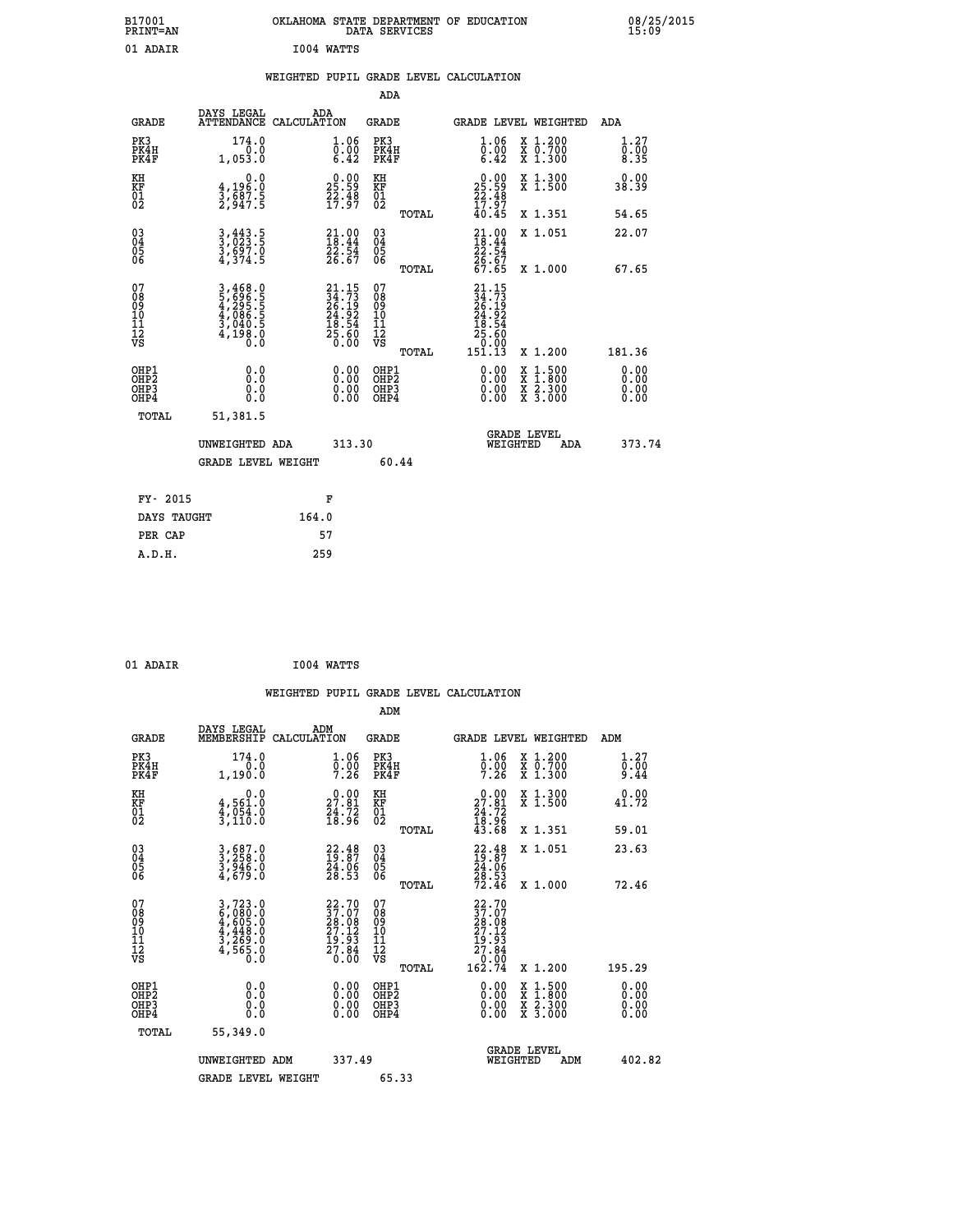| B17001<br>PRINT=AN | OKLAHOMA STATE DEPARTMENT OF EDUCATION<br>DATA SERVICES | 08/25/2015<br>15:09 |
|--------------------|---------------------------------------------------------|---------------------|
| 01 ADAIR           | T011<br>WESTVILLE                                       |                     |

|  |  | WEIGHTED PUPIL GRADE LEVEL CALCULATION |
|--|--|----------------------------------------|
|  |  |                                        |

|                                                                  |                                                                                                                                                                                          |                                                                    | ADA                                                |       |                                                                           |                                                                                                                                           |                              |
|------------------------------------------------------------------|------------------------------------------------------------------------------------------------------------------------------------------------------------------------------------------|--------------------------------------------------------------------|----------------------------------------------------|-------|---------------------------------------------------------------------------|-------------------------------------------------------------------------------------------------------------------------------------------|------------------------------|
| <b>GRADE</b>                                                     | DAYS LEGAL                                                                                                                                                                               | ADA<br>ATTENDANCE CALCULATION                                      | GRADE                                              |       | GRADE LEVEL WEIGHTED                                                      |                                                                                                                                           | ADA                          |
| PK3<br>PK4H<br>PK4F                                              | 28.0<br>0.0<br>9,836.0                                                                                                                                                                   | $0.17$<br>$0.00$<br>59.61                                          | PK3<br>PK4H<br>PK4F                                |       | 0.17<br>0.00<br>59.61                                                     | X 1.200<br>X 0.700<br>X 1.300                                                                                                             | 0.20<br>0.00<br>77.49        |
| KH<br>KF<br>01<br>02                                             | 0.0<br>13,019:0<br>12,165:5<br>15,610:0                                                                                                                                                  | $78.90$<br>$73.73$<br>$94.61$                                      | KH<br>KF<br>01<br>02                               |       | $\begin{smallmatrix} &0.00\ 78.90\ 73.73\ 94.61\ 168.34\end{smallmatrix}$ | X 1.300<br>X 1.500                                                                                                                        | 0.00<br>118.35               |
|                                                                  |                                                                                                                                                                                          |                                                                    |                                                    | TOTAL |                                                                           | X 1.351                                                                                                                                   | 227.43                       |
| $^{03}_{04}$<br>Ŏ5<br>06                                         | $11,472.5$<br>$13,236.5$<br>īš,īši.<br>11,110.5                                                                                                                                          | $\begin{smallmatrix} 69.53\ 80.22\ 79.66\ 67.34 \end{smallmatrix}$ | $\begin{matrix} 03 \\ 04 \\ 05 \\ 06 \end{matrix}$ |       | $\begin{array}{c} 69.53 \\ 80.22 \\ 79.66 \\ 67.34 \end{array}$           | X 1.051                                                                                                                                   | 73.08                        |
|                                                                  |                                                                                                                                                                                          |                                                                    |                                                    | TOTAL | 227.22                                                                    | X 1.000                                                                                                                                   | 227.22                       |
| 07<br>08<br>09<br>11<br>11<br>12<br>VS                           | $\begin{smallmatrix} 14\,, & 993\,. & 0\\ 12\,, & 694\,. & 0\\ 12\,, & 681\,. & 5\\ 13\,, & 309\,. & 5\\ 13\,, & 110\,. & 0\\ 10\,, & 588\,. & 0\\ 0\,. & 0\,. & 0\,. \end{smallmatrix}$ | 90.87<br>76.86<br>76.86<br>80.66<br>80.45<br>79.45<br>64.170       | 07<br>08<br>09<br>11<br>11<br>12<br>VS             | TOTAL | 90.87<br>76.866<br>76.866<br>80.665<br>79.457<br>64.170<br>468.94         | X 1.200                                                                                                                                   | 562.73                       |
| OHP1<br>OHP <sub>2</sub><br>OH <sub>P3</sub><br>OH <sub>P4</sub> | 0.0<br>Ō.Ō<br>0.0<br>0.0                                                                                                                                                                 | 0.00<br>0.00<br>0.00                                               | OHP1<br>OHP2<br>OHP3<br>OHP4                       |       | 0.00<br>0.00<br>0.00                                                      | $\begin{smallmatrix} \mathtt{X} & 1\cdot500\\ \mathtt{X} & 1\cdot800\\ \mathtt{X} & 2\cdot300\\ \mathtt{X} & 3\cdot000 \end{smallmatrix}$ | 0.00<br>0.00<br>0.00<br>0.00 |
| TOTAL                                                            | 176,997.5                                                                                                                                                                                |                                                                    |                                                    |       |                                                                           |                                                                                                                                           |                              |
|                                                                  | UNWEIGHTED ADA                                                                                                                                                                           | 1,072.71                                                           |                                                    |       | WEIGHTED                                                                  | <b>GRADE LEVEL</b><br>ADA                                                                                                                 | 1,286.50                     |
|                                                                  | <b>GRADE LEVEL WEIGHT</b>                                                                                                                                                                |                                                                    | 213.79                                             |       |                                                                           |                                                                                                                                           |                              |
|                                                                  |                                                                                                                                                                                          |                                                                    |                                                    |       |                                                                           |                                                                                                                                           |                              |
| FY- 2015                                                         |                                                                                                                                                                                          | F                                                                  |                                                    |       |                                                                           |                                                                                                                                           |                              |
| DAYS TAUGHT                                                      |                                                                                                                                                                                          | 165.0                                                              |                                                    |       |                                                                           |                                                                                                                                           |                              |
| PER CAP                                                          |                                                                                                                                                                                          | 68                                                                 |                                                    |       |                                                                           |                                                                                                                                           |                              |
| A.D.H.                                                           |                                                                                                                                                                                          | 845                                                                |                                                    |       |                                                                           |                                                                                                                                           |                              |

| $^{\circ}$ | <b>BDBFD</b> |  |
|------------|--------------|--|

01 ADAIR **I011 WESTVILLE** 

|                                    |                                          |                                                                             |                    |                                                                   | ADM                                                |       |                                                             |                                |                                          |                              |
|------------------------------------|------------------------------------------|-----------------------------------------------------------------------------|--------------------|-------------------------------------------------------------------|----------------------------------------------------|-------|-------------------------------------------------------------|--------------------------------|------------------------------------------|------------------------------|
|                                    | <b>GRADE</b>                             | DAYS LEGAL<br>MEMBERSHIP                                                    | ADM<br>CALCULATION |                                                                   | <b>GRADE</b>                                       |       |                                                             |                                | GRADE LEVEL WEIGHTED                     | ADM                          |
|                                    | PK3<br>PK4H<br>PK4F                      | 28.0<br>0.0<br>10,836.0                                                     |                    | $\begin{smallmatrix} 0.17\\ 0.00\\ 65.67 \end{smallmatrix}$       | PK3<br>PK4H<br>PK4F                                |       | $\begin{smallmatrix} 0.17\\ 0.00\\ 65.67 \end{smallmatrix}$ |                                | X 1.200<br>X 0.700<br>X 1.300            | 0.20<br>0.00<br>85.37        |
| KH<br>KF<br>01<br>02               |                                          | 0.0<br>14,000:0<br>12,950:0<br>16,453:0                                     |                    | $\begin{smallmatrix} 0.00\\84.85\\78.48\\99.72 \end{smallmatrix}$ | KH<br>KF<br>01<br>02                               |       | $0.00\n84.85\n78.48\n99.72\n178.20$                         |                                | X 1.300<br>X 1.500                       | 127.28                       |
|                                    |                                          |                                                                             |                    |                                                                   |                                                    | TOTAL |                                                             |                                | X 1.351                                  | 240.75                       |
| 03<br>04<br>05<br>06               |                                          | 12,050.0<br>13,832.0<br>13,729.0<br>11,670.0                                |                    | $73.03$<br>$83.83$<br>$83.21$<br>$70.73$                          | $\begin{matrix} 03 \\ 04 \\ 05 \\ 06 \end{matrix}$ |       | $73.0383.8383.2170.73237.77$                                |                                | X 1.051                                  | 76.75                        |
|                                    |                                          |                                                                             |                    |                                                                   |                                                    | TOTAL |                                                             |                                | X 1.000                                  | 237.77                       |
| 07<br>08<br>09<br>101<br>112<br>VS |                                          | 15,785.0<br>13,352.0<br>13,616.0<br>14,207.0<br>14,021.0<br>11,447.0<br>O.Ŏ |                    | 95.67<br>80.92<br>82.52<br>84.10<br>84.988<br>0.00                | 07<br>08<br>09<br>101<br>11<br>12<br>VS            | TOTAL | 95.67<br>802.52<br>802.52<br>86.1988<br>60.38800<br>499.57  |                                | X 1.200                                  | 599.48                       |
|                                    | OHP1<br>OHP2<br>OH <sub>P3</sub><br>OHP4 | 0.0<br>0.000                                                                |                    | $0.00$<br>$0.00$<br>0.00                                          | OHP1<br>OHP2<br>OHP <sub>3</sub>                   |       | $0.00$<br>$0.00$<br>0.00                                    |                                | X 1:500<br>X 1:800<br>X 2:300<br>X 3:000 | 0.00<br>0.00<br>0.00<br>0.00 |
|                                    | TOTAL                                    | 187,976.0                                                                   |                    |                                                                   |                                                    |       |                                                             |                                |                                          |                              |
|                                    |                                          | UNWEIGHTED                                                                  | ADM                | 1,139.26                                                          |                                                    |       |                                                             | <b>GRADE LEVEL</b><br>WEIGHTED | ADM                                      | 1,367.60                     |
|                                    |                                          | <b>GRADE LEVEL WEIGHT</b>                                                   |                    |                                                                   | 228.34                                             |       |                                                             |                                |                                          |                              |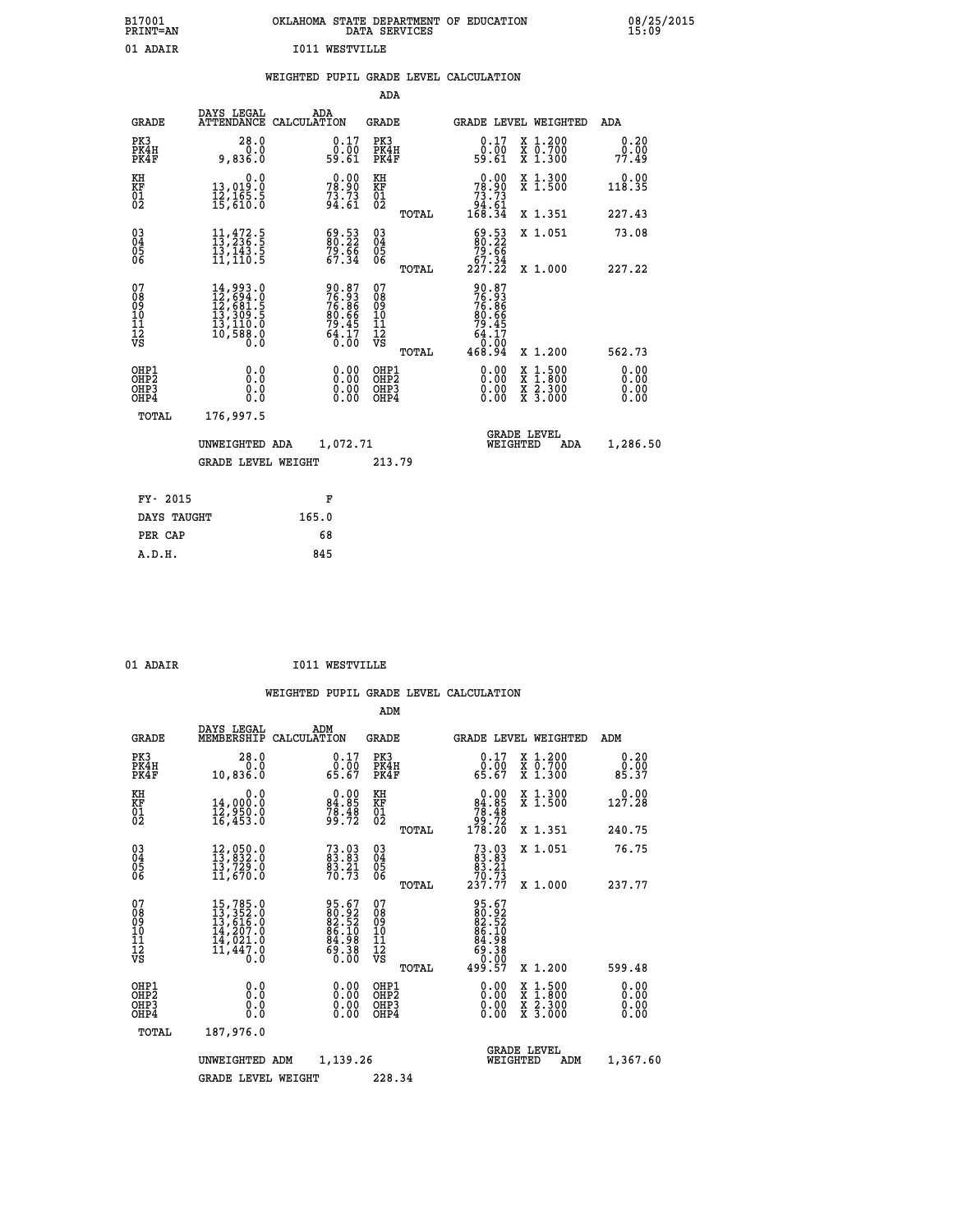| B17001<br><b>PRINT=AN</b> | OKLAHOMA STATE DEPARTMENT OF EDUCATION<br>DATA SERVICES | 08/25/2015<br>15:09 |
|---------------------------|---------------------------------------------------------|---------------------|
| 01 ADAIR                  | 1025 STILWELL                                           |                     |

|  |  | WEIGHTED PUPIL GRADE LEVEL CALCULATION |
|--|--|----------------------------------------|
|  |  |                                        |

|                                                       |                                                                                                                                                     |                                                                                                  | ADA                                      |       |                                                                                                                |                                          |                              |
|-------------------------------------------------------|-----------------------------------------------------------------------------------------------------------------------------------------------------|--------------------------------------------------------------------------------------------------|------------------------------------------|-------|----------------------------------------------------------------------------------------------------------------|------------------------------------------|------------------------------|
| <b>GRADE</b>                                          | DAYS LEGAL                                                                                                                                          | ADA<br>ATTENDANCE CALCULATION                                                                    | <b>GRADE</b>                             |       | GRADE LEVEL WEIGHTED                                                                                           |                                          | ADA                          |
| PK3<br>PK4H<br>PK4F                                   | 1,069.5<br>0.0<br>9,594.5                                                                                                                           | $\begin{smallmatrix} 6.37\ 0.00\ 57.11\ \end{smallmatrix}$                                       | PK3<br>PK4H<br>PK4F                      |       | $\begin{smallmatrix} 6.37\ 0.00\ 57.11 \end{smallmatrix}$                                                      | X 1.200<br>X 0.700<br>X 1.300            | 7.64<br>0.00<br>74.24        |
| KH<br>KF<br>01<br>02                                  | 0.0<br>13,385:5<br>12,163:0<br>11,733:0                                                                                                             | $79.68$<br>$79.68$<br>$72.40$<br>$69.84$                                                         | KH<br>KF<br>01<br>02                     |       | $79.68$<br>$72.40$<br>$69.84$<br>$142.24$                                                                      | X 1.300<br>X 1.500                       | 0.00<br>119.52               |
|                                                       |                                                                                                                                                     |                                                                                                  |                                          | TOTAL |                                                                                                                | X 1.351                                  | 192.17                       |
| 03<br>04<br>05<br>06                                  | $\frac{9}{2}, \frac{264}{49}$ : 0<br>10,108.0<br>8,761.5                                                                                            | 55.14<br>56.24<br>60.17<br>52.15                                                                 | 03<br>04<br>05<br>06                     |       | $\begin{array}{r} 55.14 \\ 56.24 \\ 60.17 \\ 52.15 \\ 168.56 \end{array}$                                      | X 1.051                                  | 57.95                        |
|                                                       |                                                                                                                                                     |                                                                                                  |                                          | TOTAL |                                                                                                                | X 1.000                                  | 168.56                       |
| 07<br>08<br>09<br>11<br>11<br>12<br>VS                | $\begin{smallmatrix} 12\,,\,125\,.5\\ 11\,,\,527\,.0\\ 27\,,\,718\,.5\\ 21\,,\,743\,.5\\ 26\,,\,718\,.0\\ 23\,,\,744\,.5\\ 0\,.0 \end{smallmatrix}$ | $\begin{smallmatrix}72.34\\68.86\\165.33\\150.36\\130.36\\160.27\\143.02\\0.00\end{smallmatrix}$ | 07<br>08<br>09<br>11<br>11<br>12<br>VS   | TOTAL | $\begin{smallmatrix}72.34\\768.86\\165.33\\150.36\\130.36\\160.27\\143.02\\0.00\\7\end{smallmatrix}$<br>740.18 | X 1.200                                  | 888.22                       |
| OHP1<br>OH <sub>P</sub> 2<br>OH <sub>P3</sub><br>OHP4 | 0.0<br>0.0<br>0.0                                                                                                                                   | 0.00<br>$\begin{smallmatrix} 0.00 \ 0.00 \end{smallmatrix}$                                      | OHP1<br>OHP <sub>2</sub><br>OHP3<br>OHP4 |       | 0.00<br>0.00<br>0.00                                                                                           | X 1:500<br>X 1:800<br>X 2:300<br>X 3:000 | 0.00<br>0.00<br>0.00<br>0.00 |
| TOTAL                                                 | 209,104.0                                                                                                                                           |                                                                                                  |                                          |       |                                                                                                                |                                          |                              |
|                                                       | UNWEIGHTED ADA                                                                                                                                      | 1,249.28                                                                                         |                                          |       | WEIGHTED                                                                                                       | <b>GRADE LEVEL</b><br>ADA                | 1,508.30                     |
|                                                       | <b>GRADE LEVEL WEIGHT</b>                                                                                                                           |                                                                                                  | 259.02                                   |       |                                                                                                                |                                          |                              |
| FY- 2015                                              |                                                                                                                                                     | F                                                                                                |                                          |       |                                                                                                                |                                          |                              |
| DAYS TAUGHT                                           |                                                                                                                                                     | 168.0                                                                                            |                                          |       |                                                                                                                |                                          |                              |
| PER CAP                                               |                                                                                                                                                     | 66                                                                                               |                                          |       |                                                                                                                |                                          |                              |
| A.D.H.                                                |                                                                                                                                                     | 954                                                                                              |                                          |       |                                                                                                                |                                          |                              |
|                                                       |                                                                                                                                                     |                                                                                                  |                                          |       |                                                                                                                |                                          |                              |

01 ADAIR 1025 STILWELL

|                                          |                                                                                                                                                                                          |                    |                                                                                                   | ADM                                                 |       |                                                                                              |          |                                          |                              |
|------------------------------------------|------------------------------------------------------------------------------------------------------------------------------------------------------------------------------------------|--------------------|---------------------------------------------------------------------------------------------------|-----------------------------------------------------|-------|----------------------------------------------------------------------------------------------|----------|------------------------------------------|------------------------------|
| <b>GRADE</b>                             | DAYS LEGAL<br>MEMBERSHIP                                                                                                                                                                 | ADM<br>CALCULATION |                                                                                                   | <b>GRADE</b>                                        |       |                                                                                              |          | GRADE LEVEL WEIGHTED                     | ADM                          |
| PK3<br>PK4H<br>PK4F                      | 1,191.0<br>$\overline{0}$ .0<br>10,747.0                                                                                                                                                 |                    | 7.09<br>$\begin{smallmatrix} 0.00 \\ 63.97 \end{smallmatrix}$                                     | PK3<br>PK4H<br>PK4F                                 |       | $7.09\n0.00\n63.97$                                                                          |          | X 1.200<br>X 0.700<br>X 1.300            | 8.51<br>0.00<br>83.16        |
| KH<br>KF<br>01<br>02                     | 0.0<br>14,396.0<br>12,963.0<br>12,482.0                                                                                                                                                  |                    | $85.69$<br>$77.16$<br>$74.30$                                                                     | KH<br>KF<br>01<br>02                                |       | $0.00\n85.69\n77.16\n74.30\n151.46$                                                          |          | X 1.300<br>X 1.500                       | 0.00<br>128.54               |
|                                          |                                                                                                                                                                                          |                    |                                                                                                   |                                                     | TOTAL |                                                                                              |          | X 1.351                                  | 204.62                       |
| 03<br>04<br>05<br>06                     | 0.889,0<br>0.889,0<br>0.716.0<br>9,478.0                                                                                                                                                 |                    | 58.86<br>59.42<br>63.79<br>56.42                                                                  | $\begin{array}{c} 03 \\ 04 \\ 05 \\ 06 \end{array}$ |       | $\begin{array}{r} 58.86 \\ 59.42 \\ 63.79 \\ 56.42 \\ 179.63 \end{array}$                    |          | X 1.051                                  | 61.86                        |
|                                          |                                                                                                                                                                                          |                    |                                                                                                   |                                                     | TOTAL |                                                                                              |          | X 1.000                                  | 179.63                       |
| 07<br>08<br>09<br>101<br>112<br>VS       | $\begin{smallmatrix} 13\,, & 044\,. & 0\\ 12\,, & 435\,. & 0\\ 29\,, & 811\,. & 0\\ 23\,, & 776\,. & 0\\ 29\,, & 138\,. & 0\\ 25\,, & 669\,. & 0\\ 0\,. & 0\,. & 0\,. \end{smallmatrix}$ |                    | $77.80$<br>$74.35$<br>$177.86$<br>$\begin{array}{c} 142.67 \\ 174.92 \\ 154.65 \\ 65 \end{array}$ | 07<br>08<br>09<br>11<br>11<br>12<br>VS              | TOTAL | $77.80$<br>$74.35$<br>$177.86$<br>$\frac{142.67}{174.92}$<br>$\frac{154.65}{0.02}$<br>802.25 |          | X 1.200                                  | 962.70                       |
| OHP1<br>OHP2<br>OH <sub>P3</sub><br>OHP4 | 0.0<br>0.000                                                                                                                                                                             |                    | $0.00$<br>$0.00$<br>0.00                                                                          | OHP1<br>OHP2<br>OHP <sub>3</sub>                    |       | $0.00$<br>$0.00$<br>0.00                                                                     |          | X 1:500<br>X 1:800<br>X 2:300<br>X 3:000 | 0.00<br>0.00<br>0.00<br>0.00 |
| TOTAL                                    | 225,718.0                                                                                                                                                                                |                    |                                                                                                   |                                                     |       |                                                                                              |          |                                          |                              |
|                                          | UNWEIGHTED                                                                                                                                                                               | ADM                | 1,348.95                                                                                          |                                                     |       |                                                                                              | WEIGHTED | <b>GRADE LEVEL</b><br>ADM                | 1,629.02                     |
|                                          | <b>GRADE LEVEL WEIGHT</b>                                                                                                                                                                |                    |                                                                                                   | 280.07                                              |       |                                                                                              |          |                                          |                              |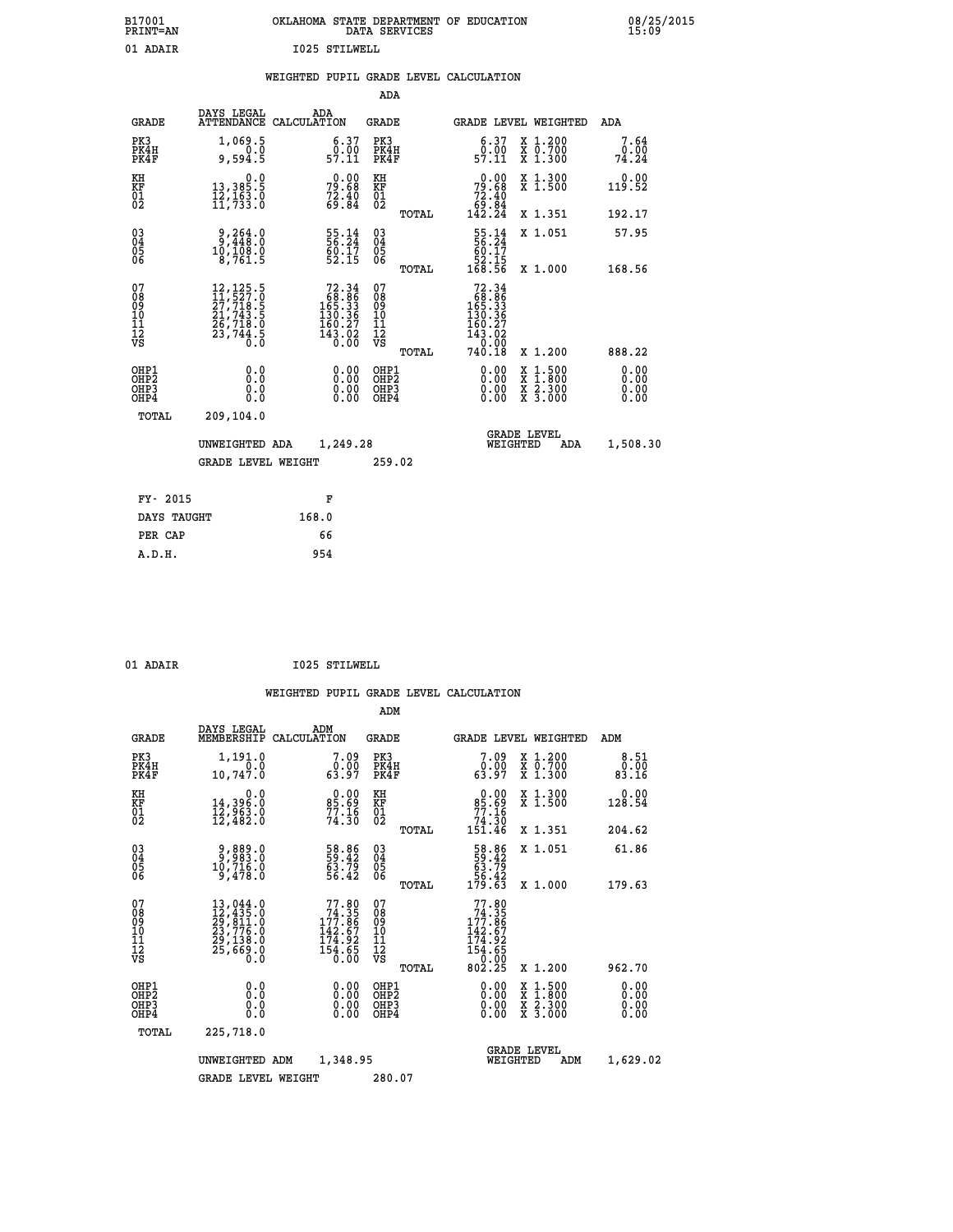## **B17001 OKLAHOMA STATE DEPARTMENT OF EDUCATION 08/25/2015 PRINT=AN DATA SERVICES 15:09** 01 ADAIR **I030 CAVE SPRINGS**

|                                                                    |                                                                                     | WEIGHTED PUPIL GRADE LEVEL CALCULATION                            |                                                     |                                                                                                        |                                  |
|--------------------------------------------------------------------|-------------------------------------------------------------------------------------|-------------------------------------------------------------------|-----------------------------------------------------|--------------------------------------------------------------------------------------------------------|----------------------------------|
|                                                                    |                                                                                     |                                                                   | <b>ADA</b>                                          |                                                                                                        |                                  |
| <b>GRADE</b>                                                       | DAYS LEGAL                                                                          | ADA<br>ATTENDANCE CALCULATION                                     | GRADE                                               | GRADE LEVEL WEIGHTED                                                                                   | ADA                              |
| PK3<br>PK4H<br>PK4F                                                | 0.0<br>0.0<br>441.0                                                                 | $\substack{0.00\\0.00\\2.66}$                                     | PK3<br>PK4H<br>PK4F                                 | $\begin{smallmatrix} 0.00\\ 0.00\\ 2.66 \end{smallmatrix}$<br>X 1.200<br>X 0.700<br>X 1.300            | 0.00<br>0.00<br>3.46             |
| KH<br>KF<br>01<br>02                                               | 0.0<br>1,360:0<br>1,057.5<br>1,462:0                                                | $\begin{smallmatrix} 0.00\ 8.19\ 6.37\ 8.81 \end{smallmatrix}$    | KH<br>KF<br>01<br>02                                | $0.00$<br>$8.19$<br>$6.37$<br>$8.91$<br>X 1.300<br>X 1.500                                             | 0.00<br>12.29                    |
|                                                                    |                                                                                     |                                                                   | TOTAL                                               | 15.18<br>X 1.351                                                                                       | 20.51                            |
| $\begin{smallmatrix} 03 \\[-4pt] 04 \end{smallmatrix}$<br>Ŏ5<br>06 | $\begin{smallmatrix} & 807.0\\ 1,337.0\\ 1,548.0\\ 2,017.5 \end{smallmatrix}$       | $\begin{array}{c} 4.86 \\ 8.05 \\ 9.33 \\ 12.15 \end{array}$      | $\begin{array}{c} 03 \\ 04 \\ 05 \\ 06 \end{array}$ | $\begin{array}{c} 4.86 \\ 8.05 \\ 9.33 \\ 12.15 \\ 29.53 \end{array}$<br>X 1.051                       | 5.11                             |
|                                                                    |                                                                                     |                                                                   | TOTAL                                               | X 1.000                                                                                                | 29.53                            |
| 07<br>08<br>09<br>001<br>11<br>11<br>12<br>VS                      | $1,390.0$<br>$2,306.5$<br>$3,471.5$<br>$4,834.0$<br>$4,030.5$<br>$3,386.5$<br>$0.0$ | $8.37$<br>$21.00$<br>$29.43$<br>$24.49$<br>$20.43$<br>$0.00$      | 07<br>08<br>09<br>11<br>11<br>12<br>VS<br>TOTAL     | $\begin{smallmatrix}8.37\\13.89\\21.00\\29.43\\24.49\\20.43\\0.00\\117.61\end{smallmatrix}$<br>X 1.200 | 141.13                           |
| OHP1<br>OHP2<br>OH <sub>P3</sub><br>OH <sub>P4</sub>               | 0.0<br>0.0<br>$0.\overline{0}$                                                      | $\begin{smallmatrix} 0.00 \ 0.00 \ 0.00 \ 0.00 \end{smallmatrix}$ | OHP1<br>OHP2<br>OHP <sub>3</sub>                    | X 1:500<br>X 1:800<br>X 2:300<br>X 3:000                                                               | 0.00<br>0.00<br>$0.00$<br>$0.00$ |
| TOTAL                                                              | 29,449.0                                                                            |                                                                   |                                                     |                                                                                                        |                                  |
|                                                                    | UNWEIGHTED ADA                                                                      | 178.03                                                            |                                                     | <b>GRADE LEVEL</b><br>WEIGHTED<br>ADA                                                                  | 212.03                           |
|                                                                    | <b>GRADE LEVEL WEIGHT</b>                                                           |                                                                   | 34.00                                               |                                                                                                        |                                  |
| FY- 2015                                                           |                                                                                     | F                                                                 |                                                     |                                                                                                        |                                  |
|                                                                    | DAYS TAUGHT                                                                         | 166.0                                                             |                                                     |                                                                                                        |                                  |
| PER CAP                                                            |                                                                                     | 90                                                                |                                                     |                                                                                                        |                                  |

| - DA |  |
|------|--|

 **A.D.H. 167**

 **01 ADAIR I030 CAVE SPRINGS**

|                                          |                                                                                     |                                                                       | ADM                                                 |       |                                                                                                                                               |                                          |                                   |
|------------------------------------------|-------------------------------------------------------------------------------------|-----------------------------------------------------------------------|-----------------------------------------------------|-------|-----------------------------------------------------------------------------------------------------------------------------------------------|------------------------------------------|-----------------------------------|
| <b>GRADE</b>                             | DAYS LEGAL<br>MEMBERSHIP                                                            | ADM<br>CALCULATION                                                    | <b>GRADE</b>                                        |       |                                                                                                                                               | GRADE LEVEL WEIGHTED                     | ADM                               |
| PK3<br>PK4H<br>PK4F                      | 0.0<br>ŏ:ŏ<br>509:0                                                                 | $0.00$<br>$0.00$<br>$3.07$                                            | PK3<br>PK4H<br>PK4F                                 |       | $0.00$<br>$0.00$<br>$3.07$                                                                                                                    | X 1.200<br>X 0.700<br>X 1.300            | 0.00<br>$\frac{0}{3}$ .00<br>3.99 |
| KH<br>KF<br>01<br>02                     | $\begin{smallmatrix}&&&0.0\\1,527.0\\1,176.0\\1,579.0\end{smallmatrix}$             | $\begin{smallmatrix} 0.00\\ 9.20\\ 7.08\\ 9.51 \end{smallmatrix}$     | KH<br>KF<br>01<br>02                                |       | $9.20$<br>$7.08$<br>$9.51$<br>$16.59$                                                                                                         | X 1.300<br>X 1.500                       | 0.00<br>13.80                     |
|                                          |                                                                                     |                                                                       |                                                     | TOTAL |                                                                                                                                               | X 1.351                                  | 22.41                             |
| 03<br>04<br>05<br>06                     | $\begin{smallmatrix} & 829.0\\ 1,380.0\\ 1,601.0\\ 2,109.0 \end{smallmatrix}$       | $\begin{smallmatrix} 4.99\ 8.31\ 9.64\ 12.70 \end{smallmatrix}$       | $\begin{array}{c} 03 \\ 04 \\ 05 \\ 06 \end{array}$ |       | $\begin{array}{c} 4.99 \\ 8.31 \\ 9.64 \\ 12.70 \\ 30.65 \end{array}$                                                                         | X 1.051                                  | 5.24                              |
|                                          |                                                                                     |                                                                       |                                                     | TOTAL |                                                                                                                                               | X 1.000                                  | 30.65                             |
| 07<br>08<br>09<br>101<br>11<br>12<br>VS  | $1,455.0$<br>$2,390.0$<br>$3,730.0$<br>$5,227.0$<br>$4,340.0$<br>$3,568.0$<br>$0.0$ | 8.77<br>$14.40$<br>$22.57$<br>$31.86$<br>$26.41$<br>$21.54$<br>$0.00$ | 07<br>08<br>09<br>11<br>11<br>12<br>VS              | TOTAL | $\begin{array}{r} 8.77 \\[-4pt] 22.57 \\[-4pt] 22.57 \\[-4pt] 31.86 \\[-4pt] 26.41 \\[-4pt] 21.54 \\[-4pt] 21.54 \\[-4pt] 125.55 \end{array}$ | X 1.200                                  | 150.66                            |
|                                          |                                                                                     |                                                                       |                                                     |       |                                                                                                                                               |                                          |                                   |
| OHP1<br>OHP2<br>OH <sub>P3</sub><br>OHP4 | 0.0<br>$\begin{smallmatrix} 0.16 \ 0.0 \end{smallmatrix}$                           |                                                                       | OHP1<br>OHP2<br>OHP <sub>3</sub>                    |       | $0.00$<br>$0.00$<br>0.00                                                                                                                      | X 1:500<br>X 1:800<br>X 2:300<br>X 3:000 | 0.00<br>0.00<br>0.00              |
| TOTAL                                    | 31,420.0                                                                            |                                                                       |                                                     |       |                                                                                                                                               |                                          |                                   |
|                                          | UNWEIGHTED ADM                                                                      | 190.05                                                                |                                                     |       |                                                                                                                                               | GRADE LEVEL<br>WEIGHTED<br>ADM           | 226.75                            |
|                                          | <b>GRADE LEVEL WEIGHT</b>                                                           |                                                                       | 36.70                                               |       |                                                                                                                                               |                                          |                                   |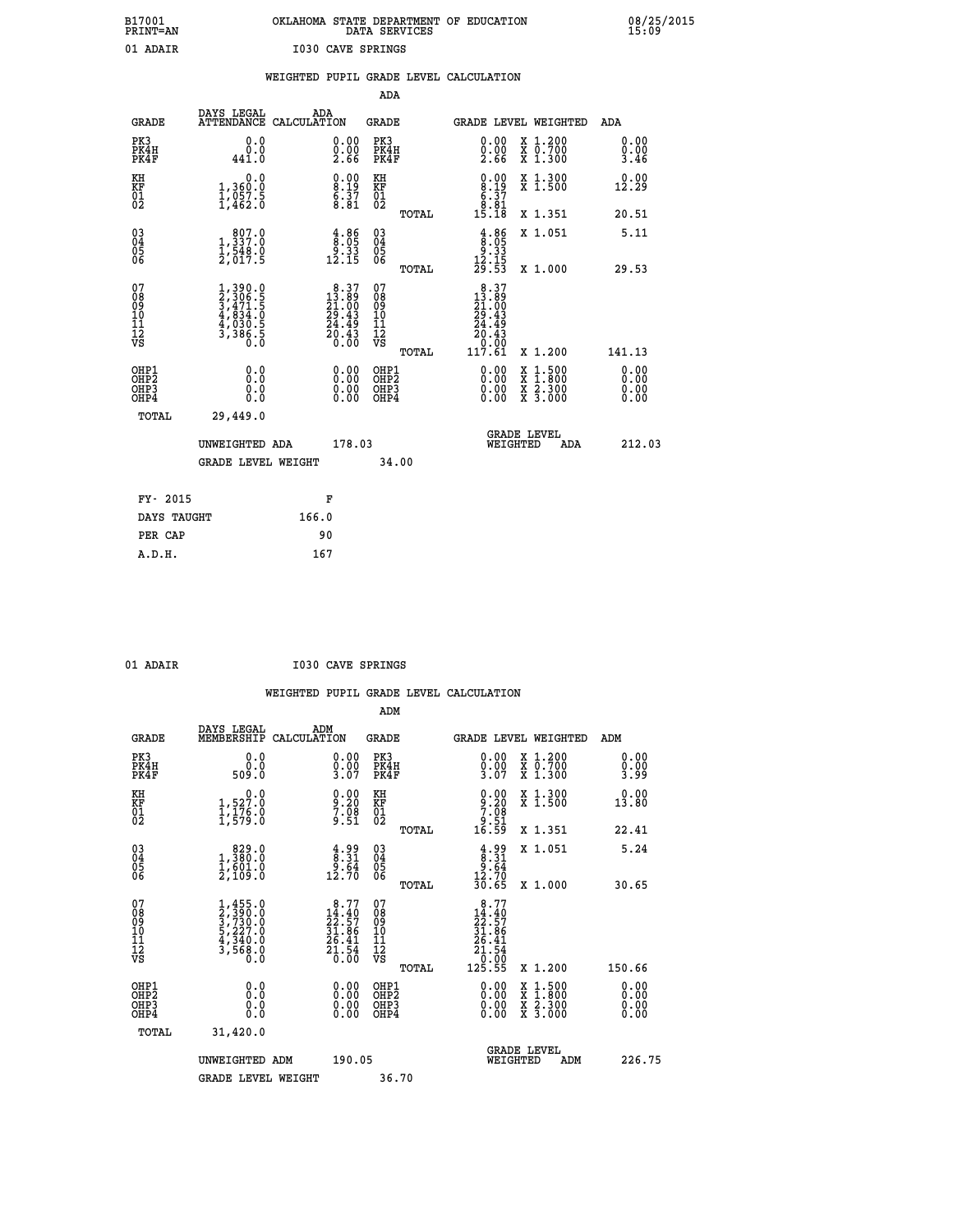| OKLAHOMA STATE DEPARTMENT OF EDUCATION<br>DATA SERVICES |  |
|---------------------------------------------------------|--|
| COUNTY TOTALS                                           |  |

 **B17001 OKLAHOMA STATE DEPARTMENT OF EDUCATION 08/25/2015**

|                                                                    |                                                                             |                                                                             | ADA                                      |       |                                                                              |                                          |                              |
|--------------------------------------------------------------------|-----------------------------------------------------------------------------|-----------------------------------------------------------------------------|------------------------------------------|-------|------------------------------------------------------------------------------|------------------------------------------|------------------------------|
| <b>GRADE</b>                                                       | DAYS LEGAL                                                                  | ADA<br>ATTENDANCE CALCULATION                                               | <b>GRADE</b>                             |       |                                                                              | GRADE LEVEL WEIGHTED                     | <b>ADA</b>                   |
| PK3<br>PK4H<br>PK4F                                                | 6,570.5<br>0.0<br>43,854.5                                                  | 39.42<br>0.00<br>262.48                                                     | PK3<br>PK4H<br>PK4F                      |       | 39.42<br>$\frac{0}{262.48}$                                                  | X 1.200<br>X 0.700<br>X 1.300            | 47.29<br>0.00<br>341.23      |
| KH<br>KF<br>01<br>02                                               | 0.0<br>56,163.0<br>61,423.5<br>56,619.0                                     | $336.84$<br>$367.76$<br>$359.51$                                            | KH<br>KF<br>01<br>02                     |       | 0.00<br>336:84<br>367:76<br>339:51<br>707:27                                 | X 1.300<br>X 1.500                       | 0.00<br>505.28               |
|                                                                    |                                                                             |                                                                             |                                          | TOTAL |                                                                              | X 1.351                                  | 955.53                       |
| $\begin{smallmatrix} 03 \\[-4pt] 04 \end{smallmatrix}$<br>Ŏ5<br>06 | 46,756.0<br>53,052.0<br>52,024.5<br>51,925.5                                | 280.54<br>318.02<br>$\frac{3\bar{1}\tilde{2}\cdot\tilde{1}\bar{0}}{311.47}$ | $\substack{03 \\ 04}$<br>Ŏ5<br>06        |       | $280.54$<br>$318.02$<br>$312.10$                                             | X 1.051                                  | 1,236.45                     |
|                                                                    |                                                                             |                                                                             |                                          | TOTAL | $\frac{3}{9}\overline{1}\overline{1}\cdot\overline{4}\overline{7}$<br>941.59 | X 1.000                                  | 941.59                       |
| 07<br>08<br>09<br>101<br>11<br>12<br>VS                            | 55,850.0<br>52,101.5<br>48,167.0<br>43,973.5<br>46,899.0<br>41,917.0<br>0.0 | 335.25<br>312.988<br>3289.387<br>265.37<br>282.75<br>283.22<br>0.00         | 07<br>08<br>09<br>11<br>11<br>12<br>VS   |       | 335.25<br>312.988<br>289.38<br>265.37<br>282.75<br>283.22<br>0.00            |                                          |                              |
|                                                                    |                                                                             |                                                                             |                                          | TOTAL | 1,738.95                                                                     | X 1.200                                  | 2,086.75                     |
| OHP1<br>OHP <sub>2</sub><br>OH <sub>P3</sub><br>OHP4               | 0.0<br>0.0<br>$0.\overline{0}$                                              | 0.00<br>$\begin{smallmatrix} 0.00 \ 0.00 \end{smallmatrix}$                 | OHP1<br>OHP <sub>2</sub><br>OHP3<br>OHP4 |       | 0.00<br>0.00                                                                 | X 1:500<br>X 1:800<br>X 2:300<br>X 3:000 | 0.00<br>0.00<br>0.00<br>0.00 |
| TOTAL                                                              | 717,296.5                                                                   |                                                                             |                                          |       |                                                                              |                                          |                              |
|                                                                    | UNWEIGHTED ADA                                                              | 4,307.09                                                                    |                                          |       |                                                                              | <b>GRADE LEVEL</b><br>WEIGHTED<br>ADA    | 5,172.53                     |
|                                                                    | <b>GRADE LEVEL WEIGHT</b>                                                   |                                                                             | 865.44                                   |       |                                                                              |                                          |                              |
| FY- 2015                                                           |                                                                             | F                                                                           |                                          |       |                                                                              |                                          |                              |
| DAYS TAUGHT                                                        |                                                                             | 1,661.0                                                                     |                                          |       |                                                                              |                                          |                              |
| PER CAP                                                            |                                                                             | 578                                                                         |                                          |       |                                                                              |                                          |                              |

 **A.D.H. 3,242**

B17001<br>PRINT=AN<br>ADAIR

COUNTY TOTALS

|                                    |                                          |                                                                                  |                                                                                                                                | ADM                                                 |       |                                                                                     |                                |                                                                                                  |                              |  |
|------------------------------------|------------------------------------------|----------------------------------------------------------------------------------|--------------------------------------------------------------------------------------------------------------------------------|-----------------------------------------------------|-------|-------------------------------------------------------------------------------------|--------------------------------|--------------------------------------------------------------------------------------------------|------------------------------|--|
|                                    | <b>GRADE</b>                             | DAYS LEGAL<br>MEMBERSHIP                                                         | ADM<br>CALCULATION                                                                                                             | <b>GRADE</b>                                        |       |                                                                                     |                                | GRADE LEVEL WEIGHTED                                                                             | ADM                          |  |
|                                    | PK3<br>PK4H<br>PK4F                      | 6,845.0<br>0.0<br>47,461.0                                                       | 41.05<br>$0.\overline{00}$<br>284.07                                                                                           | PK3<br>PK4H<br>PK4F                                 |       | 41.05<br>0.00<br>284.07                                                             |                                | X 1.200<br>X 0.700<br>X 1.300                                                                    | 47.29<br>0.00<br>369.29      |  |
| KH<br>KF<br>01<br>02               |                                          | 0.0<br>60,224.0<br>$\frac{65}{59}, \frac{165}{632}.0$                            | $\begin{smallmatrix} 0.00\\ 361.25\\ 390.20\\ 357.59 \end{smallmatrix}$                                                        | KH<br>KF<br>01<br>02                                |       | $0.00361.25390.20357.59747.79$                                                      |                                | X 1.300<br>X 1.500                                                                               | 0.00<br>541.91               |  |
|                                    |                                          |                                                                                  |                                                                                                                                |                                                     | TOTAL |                                                                                     |                                | X 1.351                                                                                          | 1,010.27                     |  |
| 03<br>04<br>05<br>06               |                                          | 49,444.0<br>55,620.0<br>54,651.0<br>55,002.0                                     | 296.68<br>333:47<br>327:89<br>329:94                                                                                           | $\begin{array}{c} 03 \\ 04 \\ 05 \\ 06 \end{array}$ |       | 296.68<br>333.47<br>327.89                                                          |                                | X 1.051                                                                                          | 311.81                       |  |
|                                    |                                          |                                                                                  |                                                                                                                                |                                                     | TOTAL | 329.94<br>991.30                                                                    |                                | X 1.000                                                                                          | 991.30                       |  |
| 07<br>08<br>09<br>101<br>112<br>VS |                                          | 59,078.0<br>55,120.0<br>51,762.0<br>47,658.0<br>50,768.0<br>50,768.0<br>45,249.0 | $\begin{array}{r} 354\cdot 64\\ 331\cdot 20\\ 311\cdot 03\\ 287\cdot 75\\ 306\cdot 24\\ 273\cdot 41\\ 0\cdot 00\\ \end{array}$ | 07<br>08<br>09<br>11<br>11<br>12<br>VS              | TOTAL | 354.64<br>331.20<br>311.03<br>287.75<br>$\frac{306.24}{273.41}$<br>0.00<br>1,864.27 |                                | X 1.200                                                                                          | 2,237.13                     |  |
|                                    | OHP1<br>OHP2<br>OH <sub>P3</sub><br>OHP4 | 0.0<br>0.000                                                                     | $0.00$<br>$0.00$<br>0.00                                                                                                       | OHP1<br>OHP2<br>OHP3<br>OHP4                        |       | $0.00$<br>$0.00$<br>0.00                                                            |                                | $\begin{smallmatrix} x & 1 & 500 \\ x & 1 & 800 \\ x & 2 & 300 \\ x & 3 & 000 \end{smallmatrix}$ | 0.00<br>0.00<br>0.00<br>0.00 |  |
|                                    | TOTAL                                    | 763,679.0                                                                        |                                                                                                                                |                                                     |       |                                                                                     |                                |                                                                                                  |                              |  |
|                                    |                                          | UNWEIGHTED ADM                                                                   | 4,586.41                                                                                                                       |                                                     |       |                                                                                     | <b>GRADE LEVEL</b><br>WEIGHTED | ADM                                                                                              | 5,510.97                     |  |
|                                    |                                          | <b>GRADE LEVEL WEIGHT</b>                                                        |                                                                                                                                | 924.56                                              |       |                                                                                     |                                |                                                                                                  |                              |  |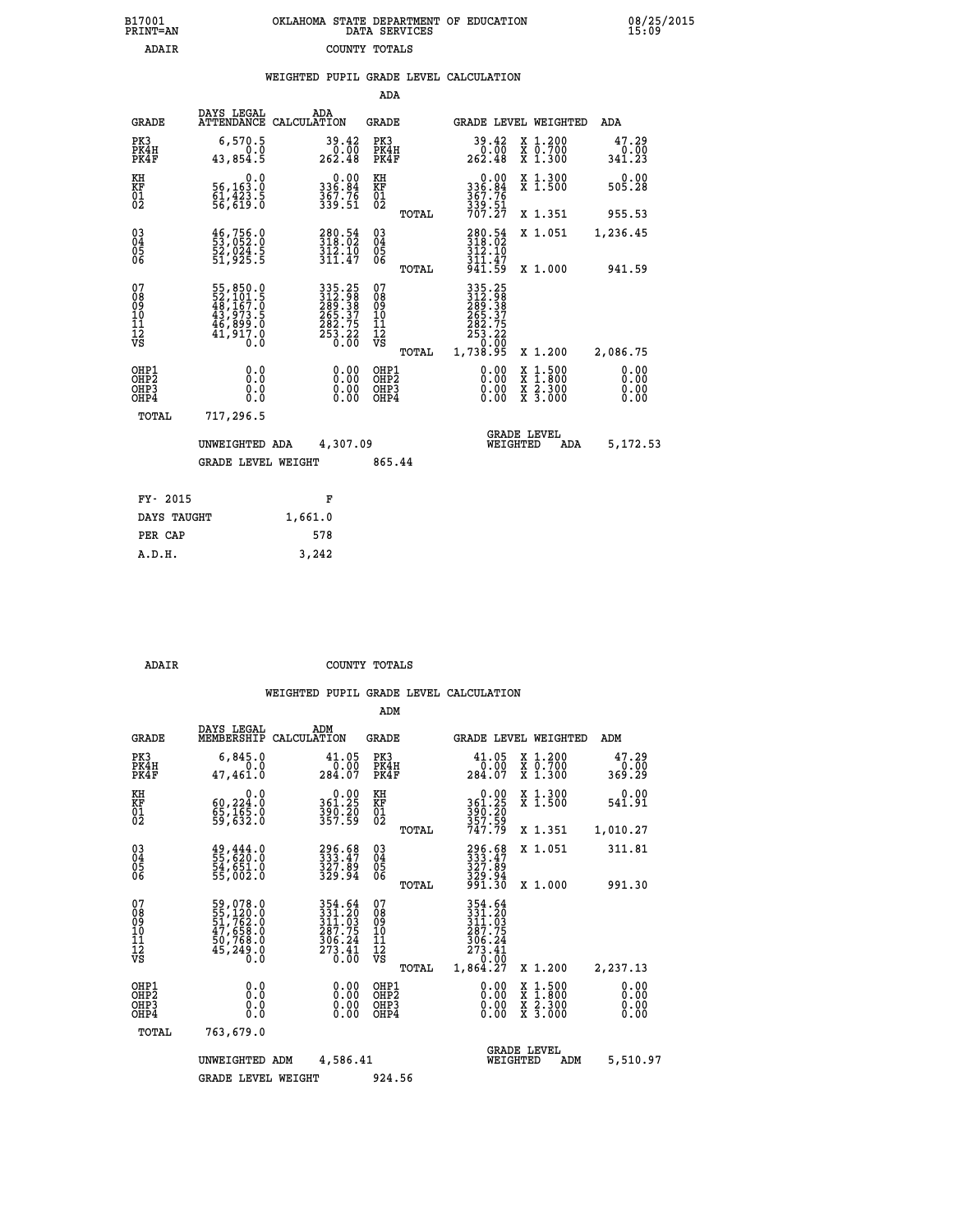| B17001<br>PRINT=AN | OKLAHOMA STATE DEPARTMENT OF EDUCATION<br>DATA SERVICES | 08/25/2015<br>15:09 |
|--------------------|---------------------------------------------------------|---------------------|
| 02 ALFALFA         | 1001 BURLINGTON                                         |                     |

|                                        |                                                                                     | WEIGHTED PUPIL GRADE LEVEL CALCULATION                                                                |                                        |                                                                                                                                                                                                                                                                                                                                                                                                                                             |                              |
|----------------------------------------|-------------------------------------------------------------------------------------|-------------------------------------------------------------------------------------------------------|----------------------------------------|---------------------------------------------------------------------------------------------------------------------------------------------------------------------------------------------------------------------------------------------------------------------------------------------------------------------------------------------------------------------------------------------------------------------------------------------|------------------------------|
|                                        |                                                                                     |                                                                                                       | <b>ADA</b>                             |                                                                                                                                                                                                                                                                                                                                                                                                                                             |                              |
| <b>GRADE</b>                           | DAYS LEGAL                                                                          | ADA<br>ATTENDANCE CALCULATION                                                                         | <b>GRADE</b>                           | GRADE LEVEL WEIGHTED                                                                                                                                                                                                                                                                                                                                                                                                                        | ADA                          |
| PK3<br>PK4H<br>PK4F                    | 0.0<br>$1,391.0$<br>$1,128.5$                                                       | 0.00<br>ě.ŏ<br>6.56                                                                                   | PK3<br>PK4H<br>PK4F                    | 0.00<br>X 1.200<br>X 0.700<br>X 1.300<br>$_{6.56}^{\tilde{8}\, \tilde{0}\, \tilde{9}}$                                                                                                                                                                                                                                                                                                                                                      | 0.00<br>5.66<br>8.53         |
| KH<br><b>KF</b><br>01<br>02            | 0.0<br>2,167:0<br>2,468:5<br>1,618:5                                                | $\begin{smallmatrix} 0.00\\ 12.60\\ 14.35\\ 15.41 \end{smallmatrix}$                                  | KH<br>KF<br>01<br>02                   | X 1.300<br>X 1.500<br>$\begin{array}{r} 0.00 \\[-4pt] 12.60 \\[-4pt] 14.35 \\[-4pt] 9.41 \\[-4pt] 23.76 \end{array}$                                                                                                                                                                                                                                                                                                                        | 0.00<br>18.90                |
|                                        |                                                                                     |                                                                                                       | TOTAL                                  | X 1.351                                                                                                                                                                                                                                                                                                                                                                                                                                     | 32.10                        |
| $^{03}_{04}$<br>Ŏ5                     | 1,858.0<br>$\frac{2}{1}$ , $\frac{044}{279}$ . $\frac{5}{0}$                        | $11.38$<br>9:35<br>$1\overline{1}\cdot 8\overline{9}$<br>7.44                                         | $\substack{03 \\ 04}$<br>Ŏ5            | $\begin{array}{r} 11 \cdot 38 \\ -35 \\ 11 \cdot 89 \\ 7 \cdot 44 \\ 28 \cdot 68 \end{array}$<br>X 1.051                                                                                                                                                                                                                                                                                                                                    | 11.96                        |
| ŌĞ                                     |                                                                                     |                                                                                                       | ŎĞ<br>TOTAL                            | X 1.000                                                                                                                                                                                                                                                                                                                                                                                                                                     | 28.68                        |
| 07<br>08<br>09<br>10<br>11<br>12<br>VS | $1,765.5$<br>$1,435.5$<br>$1,435.5$<br>$1,451.5$<br>$1,409.5$<br>$1,937.5$<br>$0.0$ | $\begin{smallmatrix} 10.26 \\ 9.19 \\ 8.35 \\ 8.44 \\ 8.19 \\ 1.26 \\ 1.36 \\ 0.00 \end{smallmatrix}$ | 07<br>089<br>101<br>111<br>VS<br>TOTAL | $\begin{array}{@{}c@{\hspace{1em}}c@{\hspace{1em}}c@{\hspace{1em}}c@{\hspace{1em}}c@{\hspace{1em}}c@{\hspace{1em}}c@{\hspace{1em}}c@{\hspace{1em}}c@{\hspace{1em}}c@{\hspace{1em}}c@{\hspace{1em}}c@{\hspace{1em}}c@{\hspace{1em}}c@{\hspace{1em}}c@{\hspace{1em}}c@{\hspace{1em}}c@{\hspace{1em}}c@{\hspace{1em}}c@{\hspace{1em}}c@{\hspace{1em}}c@{\hspace{1em}}c@{\hspace{1em}}c@{\hspace{1em}}c@{\hspace{$<br>ŏ5:ŏŏ<br>55.69<br>X 1.200 | 66.83                        |
| OHP1<br>OHP2<br>OHP3<br>OHP4           | 0.0<br>Ō.Ō<br>0.0<br>0.0                                                            | $\begin{smallmatrix} 0.00 \ 0.00 \ 0.00 \ 0.00 \end{smallmatrix}$                                     | OHP1<br>OHP2<br>OHP3<br>OHP4           | 0.00<br>$\begin{smallmatrix} x & 1 & 500 \\ x & 1 & 800 \\ x & 2 & 300 \\ x & 3 & 000 \end{smallmatrix}$<br>0.00                                                                                                                                                                                                                                                                                                                            | 0.00<br>0.00<br>0.00<br>0.00 |
| TOTAL                                  | 25,243.0                                                                            |                                                                                                       |                                        |                                                                                                                                                                                                                                                                                                                                                                                                                                             |                              |
|                                        | UNWEIGHTED ADA                                                                      | 146.76                                                                                                |                                        | <b>GRADE LEVEL</b><br>WEIGHTED<br>ADA                                                                                                                                                                                                                                                                                                                                                                                                       | 172.66                       |
|                                        | <b>GRADE LEVEL WEIGHT</b>                                                           |                                                                                                       | 25.90                                  |                                                                                                                                                                                                                                                                                                                                                                                                                                             |                              |
| FY- 2015                               |                                                                                     | F                                                                                                     |                                        |                                                                                                                                                                                                                                                                                                                                                                                                                                             |                              |
| DAYS TAUGHT                            |                                                                                     | 172.0                                                                                                 |                                        |                                                                                                                                                                                                                                                                                                                                                                                                                                             |                              |
| PER CAP                                |                                                                                     | 156                                                                                                   |                                        |                                                                                                                                                                                                                                                                                                                                                                                                                                             |                              |

| 02 ALFALFA |
|------------|

02 ALFALFA **I001 BURLINGTON** 

|  |     | WEIGHTED PUPIL GRADE LEVEL CALCULATION |
|--|-----|----------------------------------------|
|  | ADM |                                        |

| <b>GRADE</b>                                       | DAYS LEGAL<br>MEMBERSHIP                                                            | ADM<br>CALCULATION                                                                                            | <b>GRADE</b>                                       |       | GRADE LEVEL WEIGHTED                                                                                                                                                                                                                                                           |                                          | ADM                         |  |
|----------------------------------------------------|-------------------------------------------------------------------------------------|---------------------------------------------------------------------------------------------------------------|----------------------------------------------------|-------|--------------------------------------------------------------------------------------------------------------------------------------------------------------------------------------------------------------------------------------------------------------------------------|------------------------------------------|-----------------------------|--|
| PK3<br>PK4H<br>PK4F                                | $\begin{smallmatrix}&&&0.0\\1,548.0\\1,184.0\end{smallmatrix}$                      | $\begin{smallmatrix} 0.00\\ 9.00\\ 6.88 \end{smallmatrix}$                                                    | PK3<br>PK4H<br>PK4F                                |       | $9.00$<br>$6.88$                                                                                                                                                                                                                                                               | X 1.200<br>X 0.700<br>X 1.300            | 0.00<br>$\frac{6.30}{8.94}$ |  |
| KH<br>KF<br>01<br>02                               | $\begin{smallmatrix} 0.0\\2,282.0\\2,599.0\\1,658.0 \end{smallmatrix}$              | $\begin{smallmatrix} 0.00\\ 13.27\\ 15.11\\ 9.64 \end{smallmatrix}$                                           | KH<br>KF<br>01<br>02                               |       | $\begin{array}{r} 0.00 \\[-4pt] 13.27 \\[-4pt] 15.11 \\[-4pt] 9.64 \\[-4pt] 24.75 \end{array}$                                                                                                                                                                                 | X 1.300<br>X 1.500                       | 0.00<br>19.91               |  |
|                                                    |                                                                                     |                                                                                                               |                                                    | TOTAL |                                                                                                                                                                                                                                                                                | X 1.351                                  | 33.44                       |  |
| $\begin{matrix} 03 \\ 04 \\ 05 \\ 06 \end{matrix}$ | 2,028.0<br>1,707.0<br>2,109.0<br>1,327.0                                            | $\begin{array}{c} 11.79 \\[-4pt] 9.92 \\[-4pt] 12.26 \\[-4pt] 7.72 \end{array}$                               | $\begin{matrix} 03 \\ 04 \\ 05 \\ 06 \end{matrix}$ |       | $\begin{array}{c} 11.79 \\[-4pt] 12.26 \\[-4pt] 7.72 \\[-4pt] 29.90 \end{array}$                                                                                                                                                                                               | X 1.051                                  | 12.39                       |  |
|                                                    |                                                                                     |                                                                                                               |                                                    | TOTAL |                                                                                                                                                                                                                                                                                | X 1.000                                  | 29.90                       |  |
| 07<br>089<br>090<br>1112<br>VS                     | $1,807.0$<br>$1,614.0$<br>$1,475.0$<br>$1,431.0$<br>$1,438.0$<br>$1,981.0$<br>$0.0$ | $\begin{smallmatrix} 10.51 \\ 9.38 \\ 8.58 \\ 8.55 \\ 8.55 \\ 1.36 \\ 1.36 \\ 1.52 \\ 0.00 \end{smallmatrix}$ | 07<br>08<br>09<br>01<br>11<br>11<br>12<br>VS       | TOTAL | $\begin{smallmatrix} 10.51\ 9.38\\ 9.38\\ 8.58\\ 8.555\\ 8.355\\ 11.52\\ 0.00\\ 56.90 \end{smallmatrix}$                                                                                                                                                                       | X 1.200                                  | 68.28                       |  |
| OHP1<br>OHP2<br>OH <sub>P3</sub><br>OHP4           | $\begin{smallmatrix} 0.0 \ 0.0 \ 0.0 \end{smallmatrix}$                             | $\begin{smallmatrix} 0.00 \ 0.00 \ 0.00 \ 0.00 \end{smallmatrix}$                                             | OHP1<br>OHP2<br>OHP3<br>OHP4                       |       | $\begin{smallmatrix} 0.00 & 0.00 & 0.00 & 0.00 & 0.00 & 0.00 & 0.00 & 0.00 & 0.00 & 0.00 & 0.00 & 0.00 & 0.00 & 0.00 & 0.00 & 0.00 & 0.00 & 0.00 & 0.00 & 0.00 & 0.00 & 0.00 & 0.00 & 0.00 & 0.00 & 0.00 & 0.00 & 0.00 & 0.00 & 0.00 & 0.00 & 0.00 & 0.00 & 0.00 & 0.00 & 0.0$ | X 1:500<br>X 1:800<br>X 2:300<br>X 3:000 | 0.00<br>0.00<br>0.00        |  |
| TOTAL                                              | 26,228.0                                                                            |                                                                                                               |                                                    |       |                                                                                                                                                                                                                                                                                |                                          |                             |  |
|                                                    | UNWEIGHTED<br>ADM                                                                   | 152.49                                                                                                        |                                                    |       | WEIGHTED                                                                                                                                                                                                                                                                       | <b>GRADE LEVEL</b><br>ADM                | 179.16                      |  |
|                                                    | <b>GRADE LEVEL WEIGHT</b>                                                           |                                                                                                               | 26.67                                              |       |                                                                                                                                                                                                                                                                                |                                          |                             |  |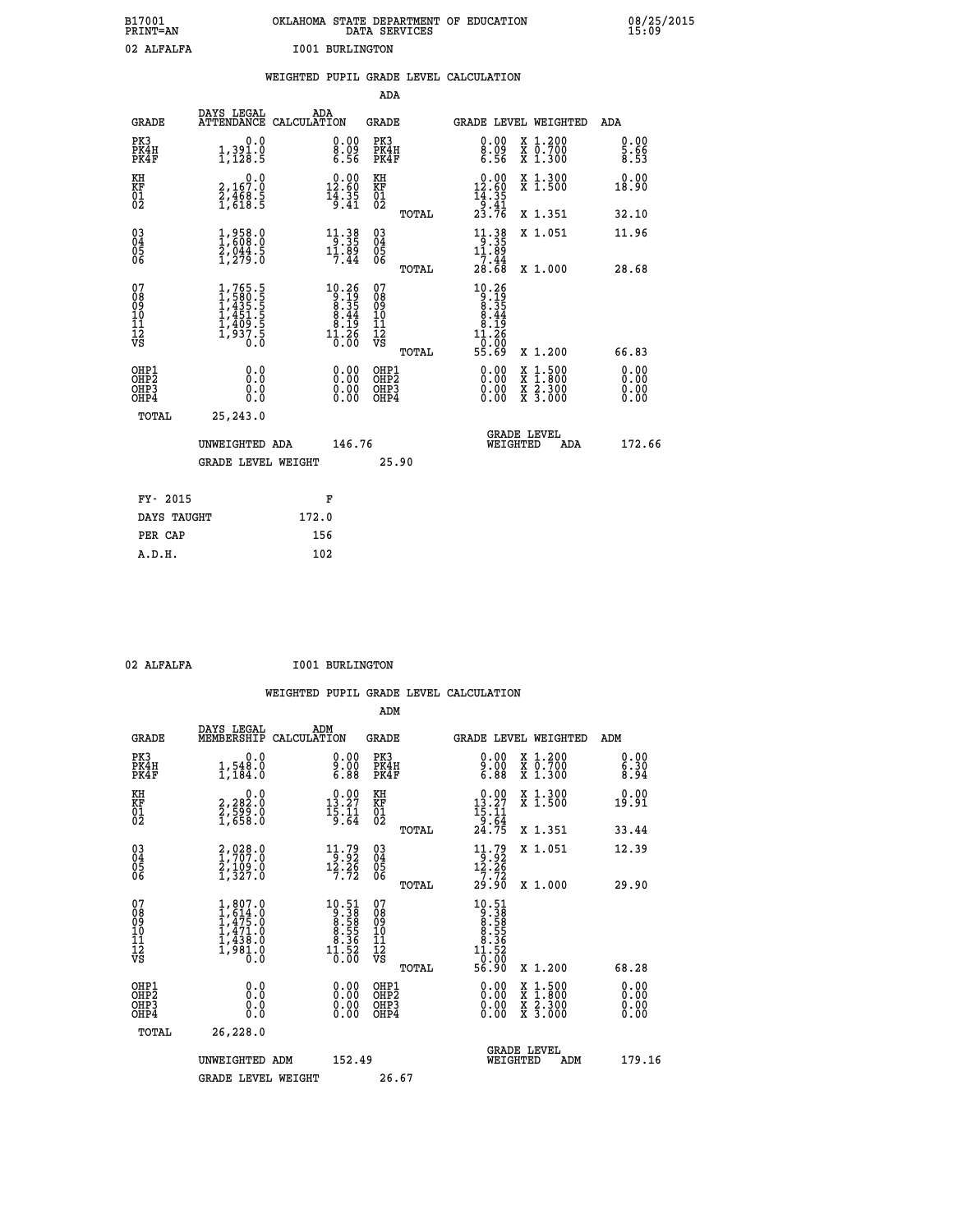| B17001<br><b>PRINT=AN</b> | OKLAHOMA STATE DEPARTMENT OF EDUCATION<br>DATA SERVICES | 08/25/2015<br>15:09 |
|---------------------------|---------------------------------------------------------|---------------------|
| 02 ALFALFA                | 1046 CHEROKEE                                           |                     |

|                                                       |              |                                                                                                                                                                                    |       |                                                                          |                                                     |       | WEIGHTED PUPIL GRADE LEVEL CALCULATION                                                                                                                                                                                                                                         |                                          |            |                       |        |
|-------------------------------------------------------|--------------|------------------------------------------------------------------------------------------------------------------------------------------------------------------------------------|-------|--------------------------------------------------------------------------|-----------------------------------------------------|-------|--------------------------------------------------------------------------------------------------------------------------------------------------------------------------------------------------------------------------------------------------------------------------------|------------------------------------------|------------|-----------------------|--------|
|                                                       |              |                                                                                                                                                                                    |       |                                                                          | ADA                                                 |       |                                                                                                                                                                                                                                                                                |                                          |            |                       |        |
|                                                       | <b>GRADE</b> | DAYS LEGAL<br>ATTENDANCE CALCULATION                                                                                                                                               | ADA   |                                                                          | <b>GRADE</b>                                        |       | GRADE LEVEL WEIGHTED                                                                                                                                                                                                                                                           |                                          |            | ADA                   |        |
| PK3<br>PK4H<br>PK4F                                   |              | 0.0<br>0.0<br>3,408.0                                                                                                                                                              |       | $\begin{smallmatrix} 0.00\\ 0.00\\ 20.65 \end{smallmatrix}$              | PK3<br>PK4H<br>PK4F                                 |       | $\begin{smallmatrix} 0.00\\ 0.00\\ 20.65 \end{smallmatrix}$                                                                                                                                                                                                                    | X 1.200<br>X 0.700<br>X 1.300            |            | 0.00<br>0.00<br>26.85 |        |
| KH<br>KF<br>01<br>02                                  |              | 0.0<br>4,529:5<br>4,270:0<br>5,092:5                                                                                                                                               |       | 27.45<br>$\frac{25.88}{30.86}$                                           | KH<br>KF<br>01<br>02                                |       | $29.00$<br>27.45<br>$\frac{25}{30}$ : $\frac{88}{36}$<br>56.74                                                                                                                                                                                                                 | X 1.300<br>X 1.500                       |            | 0.00<br>41.18         |        |
|                                                       |              |                                                                                                                                                                                    |       |                                                                          |                                                     | TOTAL |                                                                                                                                                                                                                                                                                | X 1.351                                  |            | 76.66                 |        |
| 03<br>04<br>05<br>06                                  |              | 3,599.5<br>5,897.0<br>4,144.5<br>5,216.5                                                                                                                                           |       | $21.82$<br>$35.74$<br>$25.12$<br>$31.62$                                 | $\begin{array}{c} 03 \\ 04 \\ 05 \\ 06 \end{array}$ |       | $21.82$<br>$35.74$<br>$25.12$<br>$31.62$<br>$92.48$                                                                                                                                                                                                                            | X 1.051                                  |            | 22.93                 |        |
|                                                       |              |                                                                                                                                                                                    |       |                                                                          |                                                     | TOTAL |                                                                                                                                                                                                                                                                                | X 1.000                                  |            | 92.48                 |        |
| 07<br>08<br>09<br>01<br>11<br>11<br>12<br>VS          |              | $\begin{smallmatrix} 4\,, & 428\,, & 0\\ 3\,, & 530\,, & 5\\ 3\,, & 530\,, & 5\\ 4\,, & 382\,, & 5\\ 4\,, & 635\,, & 0\\ 3\,, & 822\,, & 5\\ 0\,, & 0\,, & 0\,, \end{smallmatrix}$ |       | $26.84$<br>$21.40$<br>$21.40$<br>$26.56$<br>$28.09$<br>$23.17$<br>$0.00$ | 07<br>08<br>09<br>101<br>11<br>12<br>VS             | TOTAL | 26.84<br>$\begin{smallmatrix} 201.40 \ 21.40 \ 26.56 \ 28.09 \ 23.17 \ 0.00 \ 147.46 \end{smallmatrix}$                                                                                                                                                                        | X 1.200                                  |            | 176.95                |        |
| OHP1<br>OH <sub>P</sub> 2<br>OH <sub>P3</sub><br>OHP4 |              | 0.0<br>0.000                                                                                                                                                                       |       | $\begin{smallmatrix} 0.00 \ 0.00 \ 0.00 \ 0.00 \end{smallmatrix}$        | OHP1<br>OHP <sub>2</sub><br>OHP <sub>3</sub>        |       | $\begin{smallmatrix} 0.00 & 0.00 & 0.00 & 0.00 & 0.00 & 0.00 & 0.00 & 0.00 & 0.00 & 0.00 & 0.00 & 0.00 & 0.00 & 0.00 & 0.00 & 0.00 & 0.00 & 0.00 & 0.00 & 0.00 & 0.00 & 0.00 & 0.00 & 0.00 & 0.00 & 0.00 & 0.00 & 0.00 & 0.00 & 0.00 & 0.00 & 0.00 & 0.00 & 0.00 & 0.00 & 0.0$ | X 1:500<br>X 1:800<br>X 2:300<br>X 3:000 |            | 0.00<br>0.00<br>0.00  |        |
|                                                       | TOTAL        | 60,486.5                                                                                                                                                                           |       |                                                                          |                                                     |       |                                                                                                                                                                                                                                                                                |                                          |            |                       |        |
|                                                       |              | UNWEIGHTED ADA                                                                                                                                                                     |       | 366.60                                                                   |                                                     |       | <b>GRADE LEVEL</b><br>WEIGHTED                                                                                                                                                                                                                                                 |                                          | <b>ADA</b> |                       | 437.05 |
|                                                       |              | <b>GRADE LEVEL WEIGHT</b>                                                                                                                                                          |       |                                                                          |                                                     | 70.45 |                                                                                                                                                                                                                                                                                |                                          |            |                       |        |
|                                                       | FY- 2015     |                                                                                                                                                                                    |       | F                                                                        |                                                     |       |                                                                                                                                                                                                                                                                                |                                          |            |                       |        |
|                                                       | DAYS TAUGHT  |                                                                                                                                                                                    | 165.0 |                                                                          |                                                     |       |                                                                                                                                                                                                                                                                                |                                          |            |                       |        |
|                                                       | PER CAP      |                                                                                                                                                                                    | 167   |                                                                          |                                                     |       |                                                                                                                                                                                                                                                                                |                                          |            |                       |        |

| 02 | ALFALFA |
|----|---------|
|    |         |

 **02 ALFALFA I046 CHEROKEE**

 **WEIGHTED PUPIL GRADE LEVEL CALCULATION ADM DAYS LEGAL ADM GRADE MEMBERSHIP CALCULATION GRADE GRADE LEVEL WEIGHTED ADM PK3 0.0 0.00 PK3 0.00 X 1.200 0.00 PK4H 0.0 0.00 PK4H 0.00 X 0.700 0.00 PK4F 3,589.0 21.75 PK4F 21.75 X 1.300 28.28 KH 0.0 0.00 KH 0.00 X 1.300 0.00 KF 4,954.0 30.02 KF 30.02 X 1.500 45.03 01 4,517.0 27.38 01 27.38 02 5,393.0 32.68 02 32.68 TOTAL 60.06 X 1.351 81.14**

| 03<br>04<br>05<br>06                                 | $\begin{smallmatrix} 3 & 788 & 0 \\ 6 & 238 & 0 \\ 4 & 430 & 0 \\ 5 & 460 & 0 \end{smallmatrix}$ | 22.96<br>37.81<br>26.85<br>33.09                           | $\begin{matrix} 03 \\ 04 \\ 05 \\ 06 \end{matrix}$<br>TOTAL | 22.96<br>37.81<br>26.85<br>33.09<br>37.75                                                                     | X 1.051<br>X 1.000                       | 24.13<br>97.75                                                                                                                                                                                                                                                                 |
|------------------------------------------------------|--------------------------------------------------------------------------------------------------|------------------------------------------------------------|-------------------------------------------------------------|---------------------------------------------------------------------------------------------------------------|------------------------------------------|--------------------------------------------------------------------------------------------------------------------------------------------------------------------------------------------------------------------------------------------------------------------------------|
| 07<br>08<br>09<br>101<br>11<br>12<br>VS              | $4, 619.0$<br>$3, 721.0$<br>$3, 633.0$<br>$4, 561.0$<br>$4, 805.0$<br>$3, 952.0$<br>$0.0$        | 27.99<br>22.55<br>22.02<br>27.64<br>29.12<br>23.95<br>0.00 | 07<br>08<br>09<br>101<br>11<br>12<br>VS<br>TOTAL            | $\begin{smallmatrix} 27.99\\ 22.55\\ 22.52\\ 27.64\\ 29.12\\ 23.95\\ 23.95\\ 0.00\\ 153.27 \end{smallmatrix}$ | X 1.200                                  | 183.92                                                                                                                                                                                                                                                                         |
| OHP1<br>OHP <sub>2</sub><br>OH <sub>P3</sub><br>OHP4 | 0.0<br>0.0<br>0.0                                                                                | $0.00$<br>$0.00$<br>0.00                                   | OHP1<br>OHP <sub>2</sub><br>OHP3<br>OHP4                    |                                                                                                               | x 1:500<br>x 1:800<br>x 2:300<br>X 3.000 | $\begin{smallmatrix} 0.00 & 0.00 & 0.00 & 0.00 & 0.00 & 0.00 & 0.00 & 0.00 & 0.00 & 0.00 & 0.00 & 0.00 & 0.00 & 0.00 & 0.00 & 0.00 & 0.00 & 0.00 & 0.00 & 0.00 & 0.00 & 0.00 & 0.00 & 0.00 & 0.00 & 0.00 & 0.00 & 0.00 & 0.00 & 0.00 & 0.00 & 0.00 & 0.00 & 0.00 & 0.00 & 0.0$ |
| TOTAL                                                | 63,660.0<br>UNWEIGHTED<br>ADM<br><b>GRADE LEVEL WEIGHT</b>                                       | 385.81                                                     | 74.44                                                       | WEIGHTED                                                                                                      | <b>GRADE LEVEL</b><br>ADM                | 460.25                                                                                                                                                                                                                                                                         |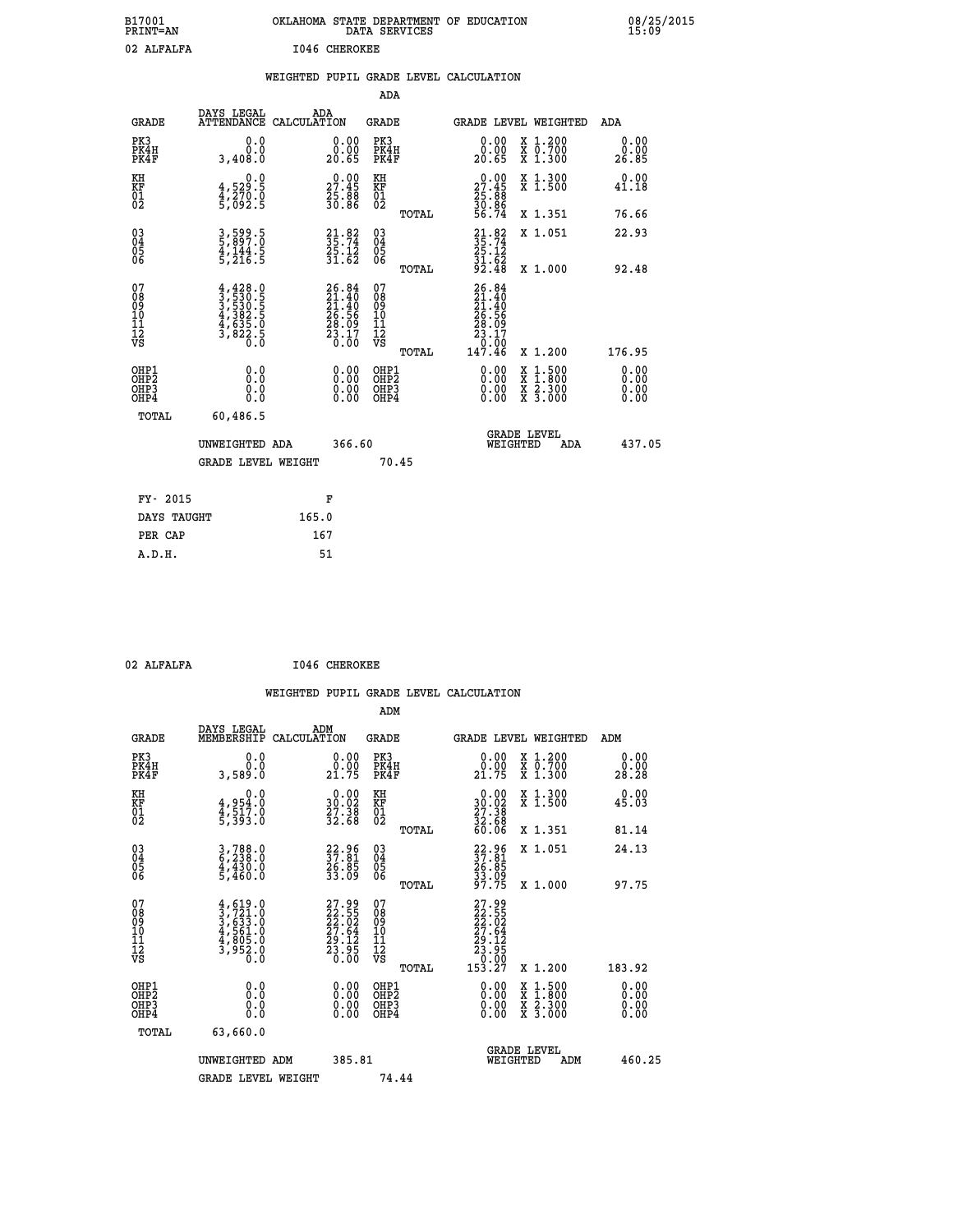| B17001<br>PRINT=AN | OKLAHOMA STATE DEPARTMENT OF EDUCATION<br>DATA SERVICES | 08/25/2015<br>15:09 |
|--------------------|---------------------------------------------------------|---------------------|
| 02 ALFALFA         | 1093 TIMBERLAKE                                         |                     |

|                                                                    |                                                                           | WEIGHTED PUPIL GRADE LEVEL CALCULATION                                                                            |                                                     |       |                                                                                                                                                                           |                                          |                               |
|--------------------------------------------------------------------|---------------------------------------------------------------------------|-------------------------------------------------------------------------------------------------------------------|-----------------------------------------------------|-------|---------------------------------------------------------------------------------------------------------------------------------------------------------------------------|------------------------------------------|-------------------------------|
|                                                                    |                                                                           |                                                                                                                   | <b>ADA</b>                                          |       |                                                                                                                                                                           |                                          |                               |
| <b>GRADE</b>                                                       | DAYS LEGAL<br>ATTENDANCE CALCULATION                                      | ADA                                                                                                               | <b>GRADE</b>                                        |       |                                                                                                                                                                           | GRADE LEVEL WEIGHTED                     | <b>ADA</b>                    |
| PK3<br>PK4H<br>PK4F                                                | 168.0<br>4,877.0                                                          | $\begin{smallmatrix} 1.00\\[-1mm] 0.00\\[-1mm] 29.03\end{smallmatrix}$                                            | PK3<br>PK4H<br>PK4F                                 |       | 1.00<br>ō:ŏŏ<br>29:03                                                                                                                                                     | X 1.200<br>X 0.700<br>X 1.300            | 1.20                          |
| KH<br>KF<br>01<br>02                                               | 0.0<br>3,428:5<br>3,996:0<br>3,878:0                                      | $20.00$<br>20.41<br>$\frac{53}{23}\cdot\frac{75}{08}$                                                             | KH<br>KF<br>01<br>02                                |       | $\begin{smallmatrix} 0.00\\20.41\\23.79\\23.08\\46.87 \end{smallmatrix}$                                                                                                  | X 1.300<br>X 1.500                       | 0.00<br>30.62                 |
|                                                                    |                                                                           |                                                                                                                   |                                                     | TOTAL |                                                                                                                                                                           | X 1.351                                  | 63.32                         |
| $\begin{smallmatrix} 03 \\[-4pt] 04 \end{smallmatrix}$<br>Ŏ5<br>06 | 2,232.0<br>3,090.0<br>3,094.0<br>2,895.0                                  | $\begin{array}{l} 13\cdot 29\\18\cdot 39\\18\cdot 42\\17\cdot 23 \end{array}$                                     | $\begin{array}{c} 03 \\ 04 \\ 05 \\ 06 \end{array}$ |       | $\begin{smallmatrix} 13\cdot 29\\18\cdot 39\\18\cdot 42\\17\cdot 23\\54\cdot 04\end{smallmatrix}$                                                                         | X 1.051                                  | 13.97                         |
|                                                                    |                                                                           |                                                                                                                   |                                                     | TOTAL |                                                                                                                                                                           | X 1.000                                  | 54.04                         |
| 07<br>0890112<br>1112<br>VS                                        | 2,903.0<br>2,282.5<br>2,523.0<br>2,837.0<br>3,972.0<br>3,972.0<br>2,526.0 | $\begin{smallmatrix} 17\cdot28\\13\cdot59\\15\cdot02\\16\cdot89\\23\cdot64\\25\cdot04\\5\cdot00\end{smallmatrix}$ | 07<br>08901112<br>1112<br>VS                        | TOTAL | 17.28<br>$\begin{smallmatrix} 1 & 2 & 5 & 9 \\ 13 & 5 & 0 & 2 \\ 15 & 0 & 2 & 9 \\ 23 & 6 & 4 & 1 \\ 15 & 0 & 0 & 0 \\ 0 & 0 & 0 & 0 \\ 10 & 1 & 4 & 6 \end{smallmatrix}$ | X 1.200                                  | 121.75                        |
| OHP1<br>OHP2<br>OH <sub>P3</sub><br>OHP4                           | 0.0<br>0.0<br>0.0                                                         | $\begin{smallmatrix} 0.00 \ 0.00 \ 0.00 \ 0.00 \end{smallmatrix}$                                                 | OHP1<br>OHP2<br>OHP3<br>OHP4                        |       | 0.00<br>0.00<br>0.00                                                                                                                                                      | X 1:500<br>X 1:800<br>X 2:300<br>X 3:000 | 0.00<br>Ō. ŌŌ<br>0.00<br>0.00 |
| <b>TOTAL</b>                                                       | 44,702.0                                                                  |                                                                                                                   |                                                     |       |                                                                                                                                                                           |                                          |                               |
|                                                                    | UNWEIGHTED ADA                                                            | 266.10                                                                                                            |                                                     |       | WEIGHTED                                                                                                                                                                  | <b>GRADE LEVEL</b><br>ADA                | 322.64                        |
|                                                                    | <b>GRADE LEVEL WEIGHT</b>                                                 |                                                                                                                   |                                                     | 56.54 |                                                                                                                                                                           |                                          |                               |
| FY- 2015                                                           |                                                                           | F                                                                                                                 |                                                     |       |                                                                                                                                                                           |                                          |                               |
| DAYS TAUGHT                                                        |                                                                           | 168.0                                                                                                             |                                                     |       |                                                                                                                                                                           |                                          |                               |
| PER CAP                                                            |                                                                           | 139                                                                                                               |                                                     |       |                                                                                                                                                                           |                                          |                               |

| 02 ALFALFA |
|------------|

 **ADM**

**I093 TIMBERLAKE** 

| <b>GRADE</b>                                       | DAYS LEGAL<br>MEMBERSHIP CALCULATION                                                                                                                        | ADM                                                                        | <b>GRADE</b>                                  |       |                                                                                                     | GRADE LEVEL WEIGHTED                                                                                                | ADM                   |
|----------------------------------------------------|-------------------------------------------------------------------------------------------------------------------------------------------------------------|----------------------------------------------------------------------------|-----------------------------------------------|-------|-----------------------------------------------------------------------------------------------------|---------------------------------------------------------------------------------------------------------------------|-----------------------|
| PK3<br>PK4H<br>PK4F                                | 168.0<br>0.0<br>5,248.0                                                                                                                                     | $\begin{smallmatrix} 1.00\\[-1.2mm] 0.00\\[-1.2mm] 31.24\end{smallmatrix}$ | PK3<br>PK4H<br>PK4F                           |       | 1.00<br>$\frac{0.00}{31.24}$                                                                        | X 1.200<br>X 0.700<br>X 1.300                                                                                       | 1.20<br>0.00<br>40.61 |
| KH<br>KF<br>01<br>02                               | 0.0<br>3,629:0<br>4,295:0<br>4,075:0                                                                                                                        | $\begin{smallmatrix} 0.00\\ 21.60\\ 25.57\\ 24.26 \end{smallmatrix}$       | KH<br><b>KF</b><br>01<br>02                   |       | $\begin{smallmatrix} 0.00\\21.60\\25.57\\24.26\\49.83 \end{smallmatrix}$                            | X 1.300<br>X 1.500                                                                                                  | 0.00<br>32.40         |
|                                                    |                                                                                                                                                             |                                                                            |                                               | TOTAL |                                                                                                     | X 1.351                                                                                                             | 67.32                 |
| $\begin{matrix} 03 \\ 04 \\ 05 \\ 06 \end{matrix}$ | $\begin{smallmatrix} 2,381.0\\ 3,223.0\\ 3,242.0\\ 3,012.0 \end{smallmatrix}$                                                                               | $\frac{14}{19}:18$<br>$\frac{15.30}{17.93}$                                | $\substack{03 \\ 04}$<br>05<br>06             |       | $14.17$<br>$19.18$<br>$19.30$<br>$17.93$<br>$56.41$                                                 | X 1.051                                                                                                             | 14.89                 |
|                                                    |                                                                                                                                                             |                                                                            |                                               | TOTAL |                                                                                                     | X 1.000                                                                                                             | 56.41                 |
| 07<br>08<br>09<br>101<br>11<br>12<br>VS            | $\begin{smallmatrix} 3\,,\,051\,.\,0\\ 2\,,\,373\,.\,0\\ 2\,,\,734\,.\,0\\ 3\,,\,024\,.\,0\\ 4\,,\,171\,.\,0\\ 2\,,\,688\,.\,0\\ 0\,.\,0 \end{smallmatrix}$ | 18.16<br>$14.13$<br>$16.27$<br>$18.00$<br>$24.83$<br>$16.00$<br>$0.00$     | 07<br>08<br>09<br>001<br>11<br>11<br>12<br>VS | TOTAL | $\begin{array}{r} 18.16 \\ 14.13 \\ 16.27 \\ 18.00 \\ 24.83 \\ 16.00 \\ 0.00 \\ 107.39 \end{array}$ | X 1.200                                                                                                             | 128.87                |
| OHP1                                               |                                                                                                                                                             |                                                                            | OHP1                                          |       |                                                                                                     |                                                                                                                     |                       |
| OHP <sub>2</sub><br>OH <sub>P3</sub><br>OHP4       | 0.0<br>0.000                                                                                                                                                |                                                                            | OHP2<br>OHP3<br>OHP4                          |       | 0.00<br>0.00                                                                                        | $\begin{array}{l} \mathtt{X} & 1.500 \\ \mathtt{X} & 1.800 \\ \mathtt{X} & 2.300 \\ \mathtt{X} & 3.000 \end{array}$ | 0.00<br>0.00<br>0.00  |
| TOTAL                                              | 47,314.0                                                                                                                                                    |                                                                            |                                               |       |                                                                                                     |                                                                                                                     |                       |
|                                                    | UNWEIGHTED<br>ADM                                                                                                                                           | 281.64                                                                     |                                               |       | WEIGHTED                                                                                            | <b>GRADE LEVEL</b><br>ADM                                                                                           | 341.70                |
|                                                    | <b>GRADE LEVEL WEIGHT</b>                                                                                                                                   |                                                                            | 60.06                                         |       |                                                                                                     |                                                                                                                     |                       |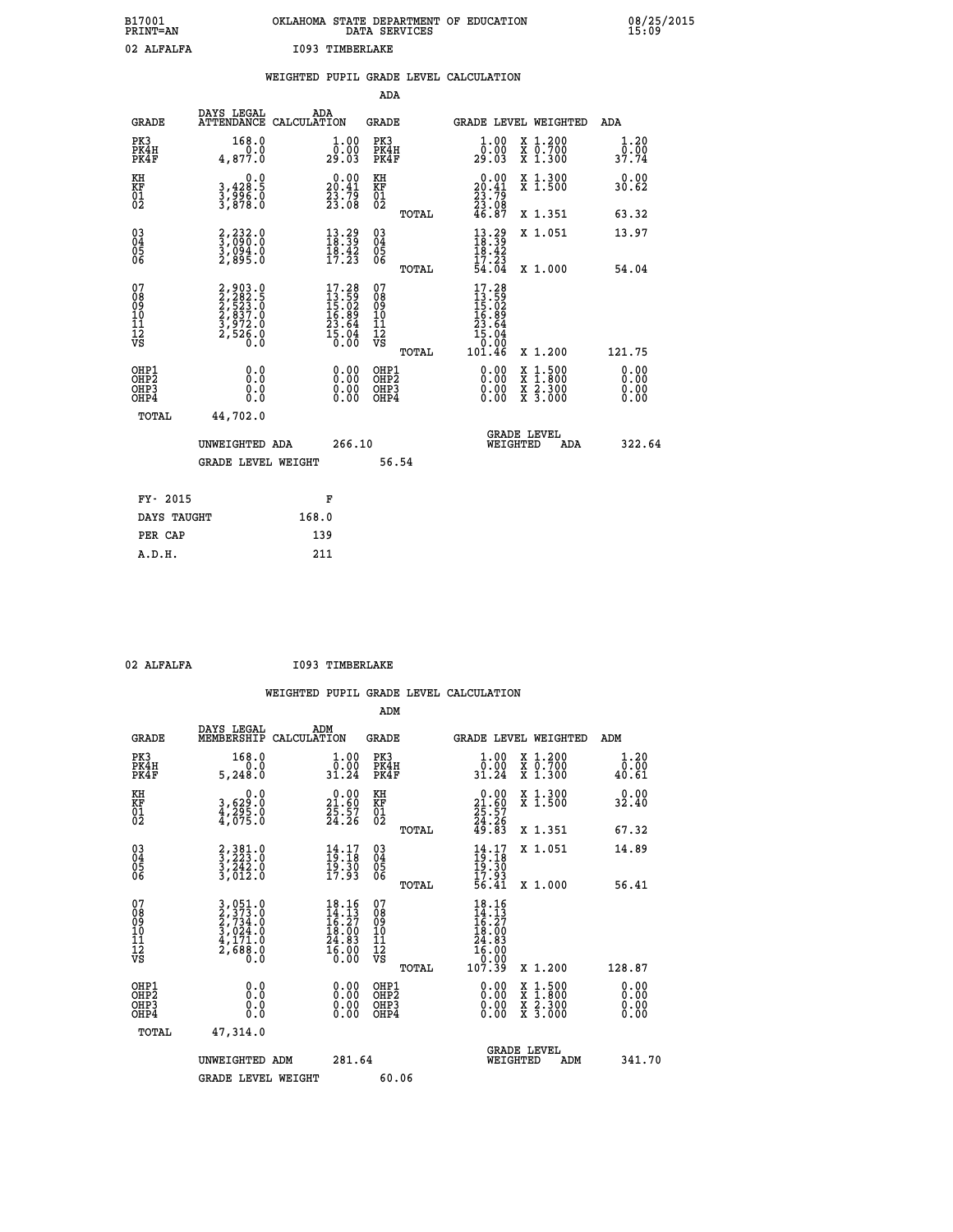| 7001<br>INT=AN |  | OKLAHOMA STATE DEPARTMENT OF EDUCATION<br>DATA SERVICES |  |  |
|----------------|--|---------------------------------------------------------|--|--|
| ALFALFA        |  | COUNTY TOTALS                                           |  |  |

 **B17001 OKLAHOMA STATE DEPARTMENT OF EDUCATION 08/25/2015**

|                                                       |                                                                            | WEIGHTED PUPIL GRADE LEVEL CALCULATION                            |                                                    |       |                                                                                                                                                                                                                                                                                |                                                                                                                                           |                                                                            |
|-------------------------------------------------------|----------------------------------------------------------------------------|-------------------------------------------------------------------|----------------------------------------------------|-------|--------------------------------------------------------------------------------------------------------------------------------------------------------------------------------------------------------------------------------------------------------------------------------|-------------------------------------------------------------------------------------------------------------------------------------------|----------------------------------------------------------------------------|
|                                                       |                                                                            |                                                                   | <b>ADA</b>                                         |       |                                                                                                                                                                                                                                                                                |                                                                                                                                           |                                                                            |
| <b>GRADE</b>                                          | DAYS LEGAL                                                                 | ADA<br>ATTENDANCE CALCULATION                                     | <b>GRADE</b>                                       |       |                                                                                                                                                                                                                                                                                | GRADE LEVEL WEIGHTED                                                                                                                      | ADA                                                                        |
| PK3<br>PK4H<br>PK4F                                   | 168.0<br>$1,391.0$<br>9,413.5                                              | $\begin{smallmatrix} 1.00\\ 8.09\\ 56.24 \end{smallmatrix}$       | PK3<br>PK4H<br>PK4F                                |       | $\begin{smallmatrix} 1.00\\ 8.09\\ 56.24 \end{smallmatrix}$                                                                                                                                                                                                                    | X 1.200<br>X 0.700<br>X 1.300                                                                                                             | 1.20<br>$7\overline{3}\cdot\overline{5}\cdot\overline{6}\cdot\overline{6}$ |
| KH<br>KF<br>01<br>02                                  | $\begin{smallmatrix}&&&0.0\\10,125.0\\10,734.5\\10,589.0\end{smallmatrix}$ | $0.00$<br>9.46<br>$64.02$<br>$63.35$                              | KH<br>KF<br>01<br>02                               |       | $\begin{smallmatrix} &0.00\\ 60.46\\ 64.02\\ 63.35\\ 127.37\end{smallmatrix}$                                                                                                                                                                                                  | X 1.300<br>X 1.500                                                                                                                        | 0.00<br>90.70                                                              |
|                                                       |                                                                            |                                                                   |                                                    | TOTAL |                                                                                                                                                                                                                                                                                | X 1.351                                                                                                                                   | 172.08                                                                     |
| $^{03}_{04}$<br>05<br>06                              | $\substack{7,789.5\\10,595.0\\9,283.0\\9,390.5}$                           | $\frac{46}{63}.$ $\frac{49}{48}$<br>55.43<br>56.29                | $\begin{matrix} 03 \\ 04 \\ 05 \\ 06 \end{matrix}$ |       | $46.49$<br>$53.48$<br>$55.43$<br>$56.29$<br>$175.20$                                                                                                                                                                                                                           | X 1.051                                                                                                                                   | 224.06                                                                     |
|                                                       |                                                                            |                                                                   |                                                    | TOTAL |                                                                                                                                                                                                                                                                                | X 1.000                                                                                                                                   | 175.20                                                                     |
| 07<br>08<br>09<br>01<br>11<br>11<br>12<br>VS          | 9,096.5<br>7,393.5<br>7,489.0<br>8,671.0<br>8,286.0<br>8,286.0             | 54.38<br>44.18<br>44.77<br>51.89<br>59.92<br>59.47<br>49.47       | 078<br>089<br>0011<br>11<br>11<br>12<br>VS         | TOTAL | $54.38$<br>$44.77$<br>$51.89$<br>$59.92$<br>$49.47$<br>$0.00$<br>$304.61$                                                                                                                                                                                                      | X 1.200                                                                                                                                   | 365.53                                                                     |
| OHP1<br>OHP2<br>OH <sub>P</sub> 3<br>OH <sub>P4</sub> | 0.0<br>0.0<br>Ŏ.Ŏ                                                          | $\begin{smallmatrix} 0.00 \ 0.00 \ 0.00 \ 0.00 \end{smallmatrix}$ | OHP1<br>OHP2<br>OHP3<br>OHP4                       |       | $\begin{smallmatrix} 0.00 & 0.00 & 0.00 & 0.00 & 0.00 & 0.00 & 0.00 & 0.00 & 0.00 & 0.00 & 0.00 & 0.00 & 0.00 & 0.00 & 0.00 & 0.00 & 0.00 & 0.00 & 0.00 & 0.00 & 0.00 & 0.00 & 0.00 & 0.00 & 0.00 & 0.00 & 0.00 & 0.00 & 0.00 & 0.00 & 0.00 & 0.00 & 0.00 & 0.00 & 0.00 & 0.0$ | $\begin{smallmatrix} \mathtt{X} & 1\cdot500\\ \mathtt{X} & 1\cdot800\\ \mathtt{X} & 2\cdot300\\ \mathtt{X} & 3\cdot000 \end{smallmatrix}$ | 0.00<br>0.00<br>0.00                                                       |
| TOTAL                                                 | 130,431.5                                                                  |                                                                   |                                                    |       |                                                                                                                                                                                                                                                                                |                                                                                                                                           |                                                                            |
|                                                       | UNWEIGHTED ADA                                                             | 779.46                                                            |                                                    |       | WEIGHTED                                                                                                                                                                                                                                                                       | <b>GRADE LEVEL</b><br>ADA                                                                                                                 | 932.35                                                                     |
|                                                       | <b>GRADE LEVEL WEIGHT</b>                                                  |                                                                   | 152.89                                             |       |                                                                                                                                                                                                                                                                                |                                                                                                                                           |                                                                            |
| FY- 2015                                              |                                                                            | F                                                                 |                                                    |       |                                                                                                                                                                                                                                                                                |                                                                                                                                           |                                                                            |
| DAYS TAUGHT                                           |                                                                            | 505.0                                                             |                                                    |       |                                                                                                                                                                                                                                                                                |                                                                                                                                           |                                                                            |
| PER CAP                                               |                                                                            | 462                                                               |                                                    |       |                                                                                                                                                                                                                                                                                |                                                                                                                                           |                                                                            |

 **A.D.H. 364**

 **B17001<br>PRINT=AN** 

 **ALFALFA COUNTY TOTALS**

|                                          |                                                                                                   |                                                                      | ADM                                                 |                                                                            |                                |                                          |                              |  |
|------------------------------------------|---------------------------------------------------------------------------------------------------|----------------------------------------------------------------------|-----------------------------------------------------|----------------------------------------------------------------------------|--------------------------------|------------------------------------------|------------------------------|--|
| <b>GRADE</b>                             | DAYS LEGAL<br>MEMBERSHIP                                                                          | ADM<br>CALCULATION                                                   | <b>GRADE</b>                                        |                                                                            |                                | GRADE LEVEL WEIGHTED                     | ADM                          |  |
| PK3<br>PK4H<br>PK4F                      | 168.0<br>1,548.0<br>10,021.0                                                                      | $\frac{1}{9}$ :00<br>59.87                                           | PK3<br>PK4H<br>PK4F                                 | $\frac{1}{9}$ :00<br>59.87                                                 |                                | X 1.200<br>X 0.700<br>X 1.300            | $\frac{1}{6}$ : 30<br>77.83  |  |
| KH<br>KF<br>01<br>02                     | 0.0<br>10,865.0<br>ĪĬ,411.0<br>11,126.0                                                           | $\begin{smallmatrix} 0.00\\ 64.89\\ 68.96\\ 66.58 \end{smallmatrix}$ | KH<br>KF<br>01<br>02                                | $0.00\n64.89\n68.06\n66.58\n134.64$                                        |                                | X 1.300<br>X 1.500                       | 0.00<br>97.34                |  |
|                                          |                                                                                                   |                                                                      | TOTAL                                               |                                                                            |                                | X 1.351                                  | 181.90                       |  |
| 03<br>04<br>05<br>06                     | $\substack{ \substack{8,197.0 \\ 11,168.0 \\ 9,781.0 \\ 799.0}}$                                  | $\begin{smallmatrix} 48.92\ 66.91\ 58.41\ 58.74 \end{smallmatrix}$   | $\begin{array}{c} 03 \\ 04 \\ 05 \\ 06 \end{array}$ | $\begin{smallmatrix} 48.92\ 66.91\ 58.41\ 58.74\ 184.06 \end{smallmatrix}$ |                                | X 1.051                                  | 51.41                        |  |
|                                          |                                                                                                   |                                                                      | TOTAL                                               |                                                                            |                                | X 1.000                                  | 184.06                       |  |
| 07<br>08<br>09<br>101<br>112<br>VS       | $\begin{smallmatrix} 9,477.0\\7,708.0\\7,842.0\\9,056.0\\10,414.0\\8,621.0\\0.0\end{smallmatrix}$ | 56.66<br>46.06<br>46.87<br>54.19<br>52.31<br>51.47<br>51.47          | 07<br>08<br>09<br>11<br>11<br>12<br>VS<br>TOTAL     | 56.66<br>46.87<br>46.87<br>54.191<br>51.47<br>51.47<br>317.56              |                                | X 1.200                                  | 381.07                       |  |
| OHP1<br>OHP2<br>OH <sub>P3</sub><br>OHP4 | 0.0<br>0.000                                                                                      | $0.00$<br>$0.00$<br>0.00                                             | OHP1<br>OHP2<br>OHP <sub>3</sub>                    | $0.00$<br>$0.00$<br>0.00                                                   |                                | X 1:500<br>X 1:800<br>X 2:300<br>X 3:000 | 0.00<br>0.00<br>0.00<br>0.00 |  |
| TOTAL                                    | 137,202.0                                                                                         |                                                                      |                                                     |                                                                            |                                |                                          |                              |  |
|                                          | UNWEIGHTED ADM                                                                                    | 819.94                                                               |                                                     |                                                                            | <b>GRADE LEVEL</b><br>WEIGHTED | ADM                                      | 981.11                       |  |
|                                          | <b>GRADE LEVEL WEIGHT</b>                                                                         |                                                                      | 161.17                                              |                                                                            |                                |                                          |                              |  |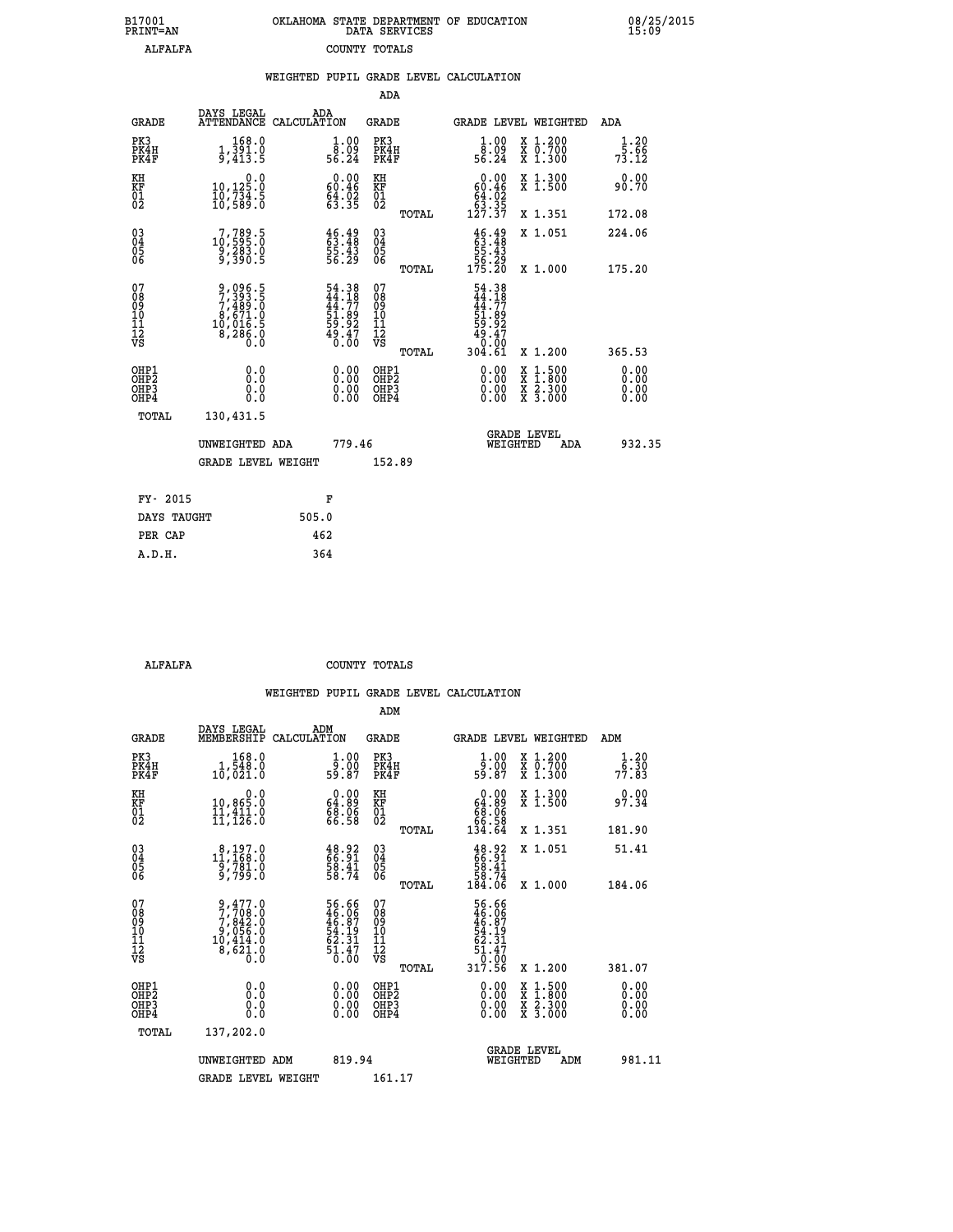| B17001<br>PRINT=AN                     |                                                    |              |                                                                                                                                                                                                                                                                                                                                                 |                                                              | DATA SERVICES | OKLAHOMA STATE DEPARTMENT OF EDUCATION                                  |                                                                                          |     |                        | 08/25/2015 |
|----------------------------------------|----------------------------------------------------|--------------|-------------------------------------------------------------------------------------------------------------------------------------------------------------------------------------------------------------------------------------------------------------------------------------------------------------------------------------------------|--------------------------------------------------------------|---------------|-------------------------------------------------------------------------|------------------------------------------------------------------------------------------|-----|------------------------|------------|
| 03 ATOKA                               |                                                    | C021 HARMONY |                                                                                                                                                                                                                                                                                                                                                 |                                                              |               |                                                                         |                                                                                          |     |                        |            |
|                                        |                                                    |              |                                                                                                                                                                                                                                                                                                                                                 |                                                              |               | WEIGHTED PUPIL GRADE LEVEL CALCULATION                                  |                                                                                          |     |                        |            |
|                                        |                                                    |              |                                                                                                                                                                                                                                                                                                                                                 | ADA                                                          |               |                                                                         |                                                                                          |     |                        |            |
| <b>GRADE</b>                           | DAYS LEGAL<br>ATTENDANCE CALCULATION               | ADA          |                                                                                                                                                                                                                                                                                                                                                 | GRADE                                                        |               | GRADE LEVEL WEIGHTED                                                    |                                                                                          |     | ADA                    |            |
| PK3<br>PK4H<br>PK4F                    | 3, 115.0<br>0.0<br>3,436.0                         |              | 18.22<br>$\frac{0.00}{20.09}$                                                                                                                                                                                                                                                                                                                   | PK3<br>PK4H<br>PK4F                                          |               | 18.22<br>$\frac{50}{20}$ .00                                            | X 1.200<br>X 0.700<br>X 1.300                                                            |     | 21.86<br>0.00<br>26.12 |            |
| KH<br>KF<br>01<br>02                   | 0.0<br>3,602.5<br>2,724.0<br>2,829.0               |              | $21.00$<br>21.07<br>$\frac{15.93}{16.54}$                                                                                                                                                                                                                                                                                                       | KH<br><b>KF</b><br>01<br>02                                  |               | $21.00$<br>21.07<br>$\frac{15:93}{16:54}$                               | X 1.300<br>X 1.500                                                                       |     | 0.00<br>31.61          |            |
|                                        |                                                    |              |                                                                                                                                                                                                                                                                                                                                                 |                                                              | TOTAL         | 32.47                                                                   | X 1.351                                                                                  |     | 43.87                  |            |
| $\substack{03 \ 04}$<br>Ŏ5<br>06       | 3,409.5<br>3,519.5<br>3,510.0<br>2,921.5           |              | $\frac{19.94}{20.58}$<br>$\frac{50.53}{17.08}$                                                                                                                                                                                                                                                                                                  | $03\overline{4}$<br>$\begin{matrix} 0.5 \\ 0.6 \end{matrix}$ |               | 19.94<br>20.58<br>20.53<br>17.08                                        | X 1.051                                                                                  |     | 20.96                  |            |
|                                        |                                                    |              |                                                                                                                                                                                                                                                                                                                                                 |                                                              | TOTAL         | 58.19                                                                   | X 1.000                                                                                  |     | 58.19                  |            |
| 07<br>08<br>09<br>10<br>11<br>12<br>VS | $2,277.5$<br>$2,602.0$<br>0.0<br>0.0<br>$\S.$ $\S$ |              | $\begin{smallmatrix} 13 & 32 \\ 15 & 22 \\ 0 & 00 \\ 0 & 00 \\ 0 & 00 \\ 0 & 00 \\ 0 & 00 \\ 0 & 00 \\ 0 & 00 \\ 0 & 00 \\ 0 & 00 \\ 0 & 0 \\ 0 & 0 \\ 0 & 0 \\ 0 & 0 \\ 0 & 0 \\ 0 & 0 \\ 0 & 0 \\ 0 & 0 \\ 0 & 0 \\ 0 & 0 \\ 0 & 0 \\ 0 & 0 \\ 0 & 0 \\ 0 & 0 \\ 0 & 0 \\ 0 & 0 \\ 0 & 0 \\ 0 & 0 \\ 0 & 0 \\ 0 & 0 \\ 0 & 0 \\ 0 & 0 \\ 0 &$ | 07<br>08<br>09<br>10<br>īĭ<br>12<br>VS                       | TOTAL         | $13.32$<br>$15.22$<br>$0.00$<br>$0.00$<br>0.00<br>0.00<br>0.00<br>28.54 | X 1.200                                                                                  |     | 34.25                  |            |
| OHP1                                   |                                                    |              |                                                                                                                                                                                                                                                                                                                                                 | OHP1                                                         |               |                                                                         |                                                                                          |     | 0.00                   |            |
| OH <sub>P</sub> 2<br>OHP3<br>OHP4      | 0.0<br>0.0<br>0.0                                  |              | 0.00<br>$\begin{smallmatrix} 0.00 \ 0.00 \end{smallmatrix}$                                                                                                                                                                                                                                                                                     | OH <sub>P</sub> 2<br>OHP3<br>OHP4                            |               | 0.00<br>0.00<br>0.00                                                    | $\begin{smallmatrix} x & 1.500 \\ x & 1.800 \\ x & 2.300 \\ x & 3.000 \end{smallmatrix}$ |     | 0.00<br>0.00<br>0.00   |            |
| TOTAL                                  | 33,946.5                                           |              |                                                                                                                                                                                                                                                                                                                                                 |                                                              |               |                                                                         |                                                                                          |     |                        |            |
|                                        | UNWEIGHTED ADA                                     |              | 198.52                                                                                                                                                                                                                                                                                                                                          |                                                              |               |                                                                         | <b>GRADE LEVEL</b><br>WEIGHTED                                                           | ADA | 236.86                 |            |
|                                        | <b>GRADE LEVEL WEIGHT</b>                          |              |                                                                                                                                                                                                                                                                                                                                                 |                                                              | 38.34         |                                                                         |                                                                                          |     |                        |            |
| FY- 2015                               |                                                    | F            |                                                                                                                                                                                                                                                                                                                                                 |                                                              |               |                                                                         |                                                                                          |     |                        |            |
| DAYS TAUGHT                            |                                                    | 171.0        |                                                                                                                                                                                                                                                                                                                                                 |                                                              |               |                                                                         |                                                                                          |     |                        |            |
| PER CAP                                |                                                    | 81           |                                                                                                                                                                                                                                                                                                                                                 |                                                              |               |                                                                         |                                                                                          |     |                        |            |

| 03 ATOKA | C021 HARMONY |
|----------|--------------|
|          |              |

 **WEIGHTED PUPIL GRADE LEVEL CALCULATION ADM DAYS LEGAL ADM GRADE MEMBERSHIP CALCULATION GRADE GRADE LEVEL WEIGHTED ADM PK3 3,115.0 18.22 PK3 18.22 X 1.200 21.86 PK4H 0.0 0.00 PK4H 0.00 X 0.700 0.00 PK4F 3,606.0 21.09 PK4F 21.09 X 1.300 27.42 KH 0.0 0.00 KH 0.00 X 1.300 0.00 KF 3,807.0 22.26 KF 22.26 X 1.500 33.39 01 2,860.0 16.73 01 16.73 02 2,957.0 17.29 02 17.29 TOTAL 34.02 X 1.351 45.96 03 3,592.0 21.01 03 21.01 X 1.051 22.08 04 3,685.0 21.55 04 21.55 05 3,688.0 21.57 05 21.57** 06 3,078.0 18.00 06 <sub>momas</sub> 18.00  **TOTAL 61.12 X 1.000 61.12** 07 2,391.0 13.98 07 13.98<br>
08 2,691.0 15.74 08 15.74<br>
10 0.0 0.00 10 0.00<br>
11 0.0 0.00 11 0.00<br>
12 0.0 0.00 12 0.00<br>
VS 0.0 0.00 VS 0.00  **TOTAL 29.72 X 1.200 35.66 OHP1 0.0 0.00 OHP1 0.00 X 1.500 0.00 OHP2 0.0 0.00 OHP2 0.00 X 1.800 0.00 OHP3 0.0 0.00 OHP3 0.00 X 2.300 0.00 OHP4 0.0 0.00 OHP4 0.00 X 3.000 0.00 TOTAL 35,470.0 GRADE LEVEL UNWEIGHTED ADM 207.44 WEIGHTED ADM 247.49** GRADE LEVEL WEIGHT 40.05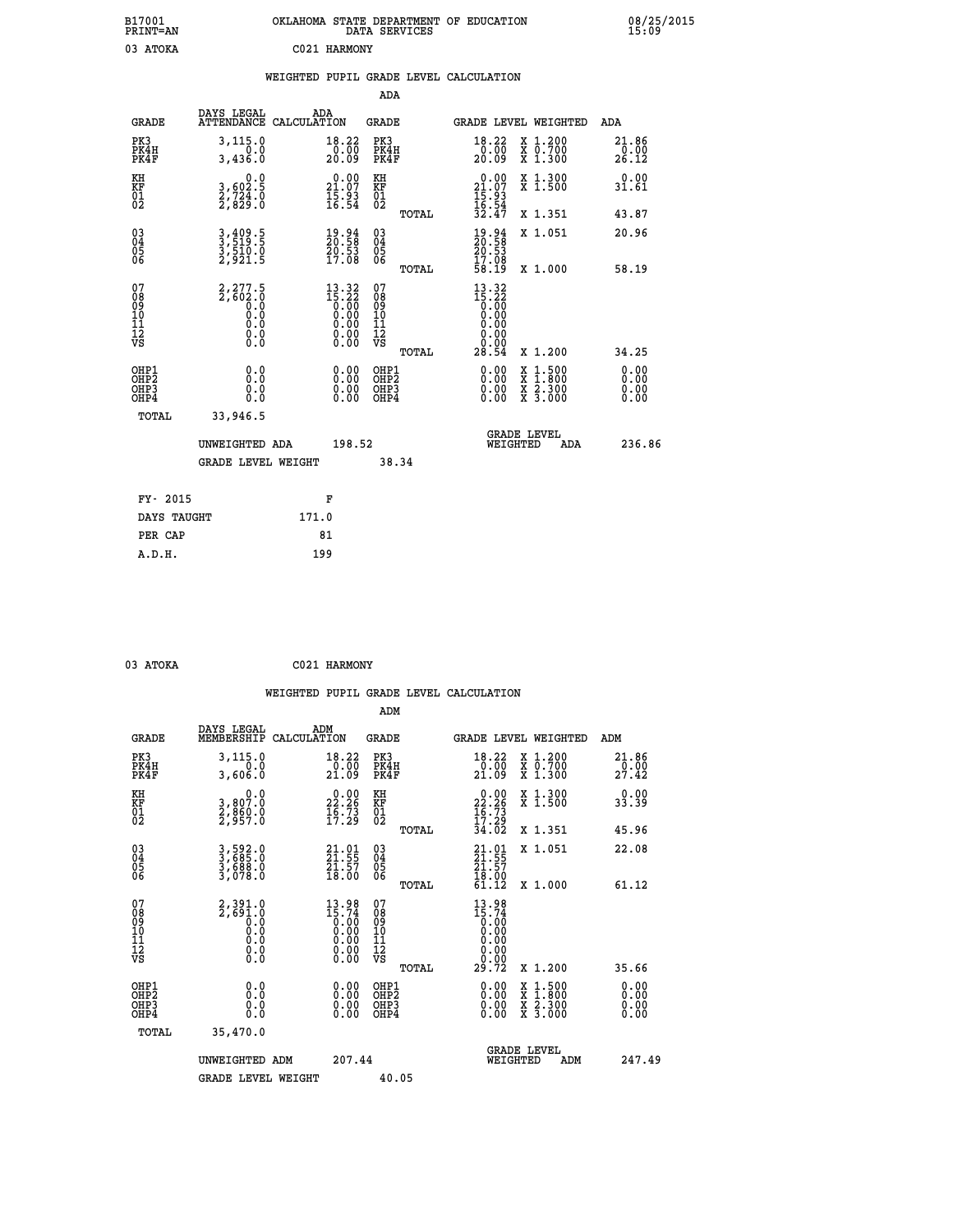| B17001<br>PRINT=AN                           |                                                       |                                                                      | DATA SERVICES                                              | OKLAHOMA STATE DEPARTMENT OF EDUCATION                          |                                                                                          | 08/25/2015             |  |
|----------------------------------------------|-------------------------------------------------------|----------------------------------------------------------------------|------------------------------------------------------------|-----------------------------------------------------------------|------------------------------------------------------------------------------------------|------------------------|--|
| 03 ATOKA                                     |                                                       | C022 LANE                                                            |                                                            |                                                                 |                                                                                          |                        |  |
|                                              |                                                       | WEIGHTED PUPIL GRADE LEVEL CALCULATION                               | ADA                                                        |                                                                 |                                                                                          |                        |  |
|                                              | DAYS LEGAL                                            | ADA                                                                  |                                                            |                                                                 |                                                                                          |                        |  |
| <b>GRADE</b>                                 |                                                       | ATTENDANCE CALCULATION                                               | <b>GRADE</b>                                               | GRADE LEVEL WEIGHTED                                            |                                                                                          | ADA                    |  |
| PK3<br>PK4H<br>PK4F                          | 3,782.0<br>0.0<br>3,311.0                             | 23.49<br>0.00<br>20.57                                               | PK3<br>PK4H<br>PK4F                                        | 23.49<br>$\frac{0.00}{20.57}$                                   | X 1.200<br>X 0.700<br>X 1.300                                                            | 28.19<br>0.00<br>26.74 |  |
| KH<br>KF<br>01<br>02                         | 0.0<br>3,989:0<br>5,710:5<br>4,413:5                  | $\begin{smallmatrix} 0.00\\ 24.78\\ 35.47\\ 27.41 \end{smallmatrix}$ | KH<br>KF<br>01<br>02                                       | 24.78<br>$\frac{35.47}{27.41}$                                  | X 1.300<br>X 1.500                                                                       | 0.00<br>37.17          |  |
|                                              |                                                       |                                                                      | TOTAL                                                      | 62.88                                                           | X 1.351                                                                                  | 84.95                  |  |
| $03\overline{4}$<br>Ŏ5                       | 3,531.0<br>3,351.5<br>3,513.5<br>3,312.0              | $21.93$<br>$20.82$<br>$\frac{21.82}{20.57}$                          | 03<br>04<br>05                                             | 21.93<br>20.82<br>21.82                                         | X 1.051                                                                                  | 23.05                  |  |
| ŎĞ                                           |                                                       |                                                                      | ŌĞ<br>TOTAL                                                | 20.57<br>63.21                                                  | X 1.000                                                                                  | 63.21                  |  |
| 07<br>08<br>09<br>10<br>11<br>12<br>VS       | 3,746.0<br>4,839.5<br>0.0<br>0.0<br>0.0<br>$\S.$ $\S$ | 23.27<br>30.06<br>0.00<br>0.00<br>0.00<br>0.00                       | 07<br>08<br>09<br>10<br>$\frac{11}{12}$<br>$\frac{12}{18}$ | 23.27<br>30.06<br>0.00<br>0.00<br>0.00<br>0.00<br>0.00<br>53.33 | X 1.200                                                                                  |                        |  |
| OHP1                                         | 0.0                                                   |                                                                      | TOTAL                                                      |                                                                 |                                                                                          | 64.00                  |  |
| OHP <sub>2</sub><br>OH <sub>P3</sub><br>OHP4 | Ō.Ō<br>0.0<br>0.0                                     | $\begin{smallmatrix} 0.00\\ 0.00\\ 0.00\\ 0.00 \end{smallmatrix}$    | OHP1<br>OHP2<br>OHP3<br>OHP4                               | $0.00$<br>$0.00$<br>0.00                                        | $\begin{smallmatrix} x & 1.500 \\ x & 1.800 \\ x & 2.300 \\ x & 3.000 \end{smallmatrix}$ | 0.00<br>0.00<br>0.00   |  |
| TOTAL                                        | 43,499.5                                              |                                                                      |                                                            |                                                                 |                                                                                          |                        |  |
|                                              | UNWEIGHTED ADA                                        | 270.19                                                               |                                                            | <b>GRADE LEVEL</b><br>WEIGHTED                                  | ADA                                                                                      | 327.31                 |  |
|                                              | <b>GRADE LEVEL WEIGHT</b>                             |                                                                      | 57.12                                                      |                                                                 |                                                                                          |                        |  |
| FY- 2015                                     |                                                       | F                                                                    |                                                            |                                                                 |                                                                                          |                        |  |
| DAYS TAUGHT                                  |                                                       | 161.0                                                                |                                                            |                                                                 |                                                                                          |                        |  |
| PER CAP                                      |                                                       | 92                                                                   |                                                            |                                                                 |                                                                                          |                        |  |

 **WEIGHTED PUPIL GRADE LEVEL CALCULATION ADM DAYS LEGAL ADM GRADE MEMBERSHIP CALCULATION GRADE GRADE LEVEL WEIGHTED ADM PK3 3,782.0 23.49 PK3 23.49 X 1.200 28.19 PK4H 0.0 0.00 PK4H 0.00 X 0.700 0.00 PK4F 3,466.0 21.53 PK4F 21.53 X 1.300 27.99 KH 0.0 0.00 KH 0.00 X 1.300 0.00 KF 4,142.0 25.73 KF 25.73 X 1.500 38.60 01 5,938.0 36.88 01 36.88 02 4,543.0 28.22 02 28.22 TOTAL 65.10 X 1.351 87.95 03 3,641.0 22.61 03 22.61 X 1.051 23.76 04 3,468.0 21.54 04 21.54 05 3,614.0 22.45 05 22.45 06 3,428.0 21.29 06 21.29 TOTAL 65.28 X 1.000 65.28** 07 3,854.0 23.94 07<br>
08 4,984.0 30.00 08 30.96<br>
09 0.00 0.00 09 0.00<br>
10 0.0 0.00 10 0.00<br>
11 0.0 0.00 11 0.00<br>
12 0.00<br>
VS 0.0 0.00 VS 0.00  **TOTAL 54.90 X 1.200 65.88 OHP1 0.0 0.00 OHP1 0.00 X 1.500 0.00 OHP2 0.0 0.00 OHP2 0.00 X 1.800 0.00 OHP3 0.0 0.00 OHP3 0.00 X 2.300 0.00 OHP4 0.0 0.00 OHP4 0.00 X 3.000 0.00 TOTAL 44,860.0 GRADE LEVEL UNWEIGHTED ADM 278.64 WEIGHTED ADM 337.65** GRADE LEVEL WEIGHT 59.01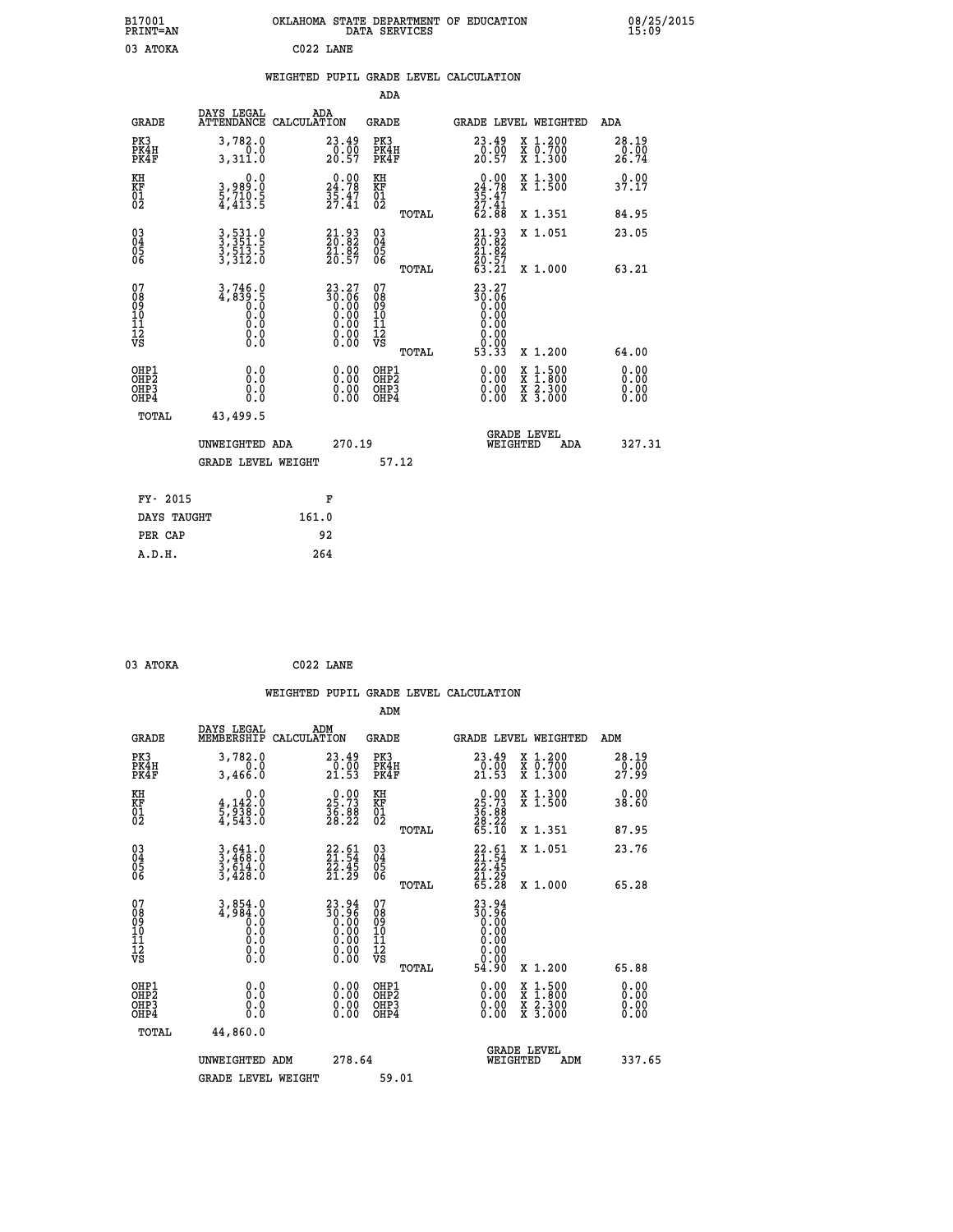|                 | OKLAHOMA STATE DEPARTMENT OF EDUCATION<br>DATA SERVICES |  |
|-----------------|---------------------------------------------------------|--|
| I007 STRINGTOWN |                                                         |  |

 **B17001 OKLAHOMA STATE DEPARTMENT OF EDUCATION 08/25/2015**

|                                                                    |                                                                                 | WEIGHTED PUPIL GRADE LEVEL CALCULATION                         |                                                     |                                                                                                                                                                                                                                                                                |                                                                                                                                           |                        |
|--------------------------------------------------------------------|---------------------------------------------------------------------------------|----------------------------------------------------------------|-----------------------------------------------------|--------------------------------------------------------------------------------------------------------------------------------------------------------------------------------------------------------------------------------------------------------------------------------|-------------------------------------------------------------------------------------------------------------------------------------------|------------------------|
|                                                                    |                                                                                 |                                                                | <b>ADA</b>                                          |                                                                                                                                                                                                                                                                                |                                                                                                                                           |                        |
| <b>GRADE</b>                                                       | DAYS LEGAL                                                                      | ADA<br>ATTENDANCE CALCULATION                                  | <b>GRADE</b>                                        | GRADE LEVEL WEIGHTED                                                                                                                                                                                                                                                           |                                                                                                                                           | ADA                    |
| PK3<br>PK4H<br>PK4F                                                | 1,746.0<br>0.0<br>2,171.5                                                       | 10.65<br>$\frac{10.00}{13.24}$                                 | PK3<br>PK4H<br>PK4F                                 | 10.65<br>$\frac{0.00}{13.24}$                                                                                                                                                                                                                                                  | X 1.200<br>X 0.700<br>X 1.300                                                                                                             | 12.78<br>0.00<br>17.21 |
| KH<br>KF<br>01<br>02                                               | 0.0<br>1,951.5<br>$\frac{2}{1}, \frac{496}{70}$ : 5                             | $0.00$<br>11.90<br>$\frac{15.22}{10.80}$                       | KH<br>KF<br>01<br>02                                | $\begin{smallmatrix} 0.00\\ 11.90\\ 15.22\\ 10.80\\ 26.02 \end{smallmatrix}$                                                                                                                                                                                                   | X 1.300<br>X 1.500                                                                                                                        | 0.00<br>17.85          |
|                                                                    |                                                                                 |                                                                | TOTAL                                               |                                                                                                                                                                                                                                                                                | X 1.351                                                                                                                                   | 35.15                  |
| $\begin{smallmatrix} 03 \\[-4pt] 04 \end{smallmatrix}$<br>05<br>06 | $\frac{1}{3}, \begin{matrix} 871.0 \\ 024.0 \\ 1,908.5 \\ 2,026.5 \end{matrix}$ | $11.41$<br>$18.44$<br>$11.64$<br>$12.36$                       | $\begin{matrix} 03 \\ 04 \\ 05 \\ 06 \end{matrix}$  | $\frac{11}{18}$<br>: 41.4<br>11.64                                                                                                                                                                                                                                             | X 1.051                                                                                                                                   | 11.99                  |
|                                                                    |                                                                                 |                                                                | TOTAL                                               | $\frac{1}{42}$ $\frac{3}{44}$                                                                                                                                                                                                                                                  | X 1.000                                                                                                                                   | 42.44                  |
| 07<br>08<br>09<br>001<br>11<br>11<br>12<br>VS                      | 3,271.5<br>1,930.0<br>3,653.5<br>3,653.5<br>4,851.5<br>3,937.5<br>0.0           | $19.95$<br>$22.28$<br>$28.11$<br>$29.58$<br>$24.01$<br>$24.00$ | 078<br>089<br>0011<br>11<br>11<br>12<br>VS<br>TOTAL | 19.95<br>11.77<br>$\begin{smallmatrix} 22.28\ 28.11\ 29.58\ 24.01\ 0.00\ 135.70 \end{smallmatrix}$                                                                                                                                                                             | X 1.200                                                                                                                                   | 162.84                 |
| OHP1<br>OHP2<br>OH <sub>P</sub> 3<br>OH <sub>P4</sub>              | 0.0<br>0.0<br>0.0                                                               | 0.00<br>$\begin{smallmatrix} 0.00 \ 0.00 \end{smallmatrix}$    | OHP1<br>OHP2<br>OHP3<br>OHP4                        | $\begin{smallmatrix} 0.00 & 0.00 & 0.00 & 0.00 & 0.00 & 0.00 & 0.00 & 0.00 & 0.00 & 0.00 & 0.00 & 0.00 & 0.00 & 0.00 & 0.00 & 0.00 & 0.00 & 0.00 & 0.00 & 0.00 & 0.00 & 0.00 & 0.00 & 0.00 & 0.00 & 0.00 & 0.00 & 0.00 & 0.00 & 0.00 & 0.00 & 0.00 & 0.00 & 0.00 & 0.00 & 0.0$ | $\begin{smallmatrix} \mathtt{X} & 1\cdot500\\ \mathtt{X} & 1\cdot800\\ \mathtt{X} & 2\cdot300\\ \mathtt{X} & 3\cdot000 \end{smallmatrix}$ | 0.00<br>0.00<br>0.00   |
| TOTAL                                                              | 41,220.0                                                                        |                                                                |                                                     |                                                                                                                                                                                                                                                                                |                                                                                                                                           |                        |
|                                                                    | UNWEIGHTED ADA                                                                  | 251.36                                                         |                                                     | <b>GRADE LEVEL</b><br>WEIGHTED                                                                                                                                                                                                                                                 | ADA                                                                                                                                       | 300.26                 |
|                                                                    | <b>GRADE LEVEL WEIGHT</b>                                                       |                                                                | 48.90                                               |                                                                                                                                                                                                                                                                                |                                                                                                                                           |                        |
| FY- 2015                                                           |                                                                                 | F                                                              |                                                     |                                                                                                                                                                                                                                                                                |                                                                                                                                           |                        |
| DAYS TAUGHT                                                        |                                                                                 | 164.0                                                          |                                                     |                                                                                                                                                                                                                                                                                |                                                                                                                                           |                        |
| PER CAP                                                            |                                                                                 | 92                                                             |                                                     |                                                                                                                                                                                                                                                                                |                                                                                                                                           |                        |

| 03 | ATOKA |  |
|----|-------|--|
|    |       |  |

 **A.D.H. 212**

 **B17001<br>PRINT=AN<br>03 ATOKA** 

03 ATOKA 1007 STRINGTOWN

|                                                      |                                                                                                                                                                                          |                                                                                               | ADM                                                 |                                                                                    |                                          |                                                          |
|------------------------------------------------------|------------------------------------------------------------------------------------------------------------------------------------------------------------------------------------------|-----------------------------------------------------------------------------------------------|-----------------------------------------------------|------------------------------------------------------------------------------------|------------------------------------------|----------------------------------------------------------|
| <b>GRADE</b>                                         | DAYS LEGAL<br>MEMBERSHIP                                                                                                                                                                 | ADM<br>CALCULATION                                                                            | <b>GRADE</b>                                        | GRADE LEVEL WEIGHTED                                                               |                                          | ADM                                                      |
| PK3<br>PK4H<br>PK4F                                  | 1,746.0<br>2,253.0                                                                                                                                                                       | 10.65<br>$\frac{0.00}{13.74}$                                                                 | PK3<br>PK4H<br>PK4F                                 | $\frac{10.65}{0.00}$<br>13.74                                                      | X 1.200<br>X 0.700<br>X 1.300            | $\begin{smallmatrix} 12.78\ 0.0017.86 \end{smallmatrix}$ |
| KH<br>KF<br>01<br>02                                 | 0.0<br>2,053:0<br>2,597:0<br>1,839:0                                                                                                                                                     | $\begin{smallmatrix} 0.00\\ 12.52\\ 15.84\\ 11.21 \end{smallmatrix}$                          | KH<br>KF<br>01<br>02                                | $\begin{array}{r} 0.00 \\ 12.52 \\ 15.84 \\ 11.21 \\ 27.05 \end{array}$            | X 1.300<br>X 1.500                       | 0.00<br>18.78                                            |
|                                                      |                                                                                                                                                                                          |                                                                                               | TOTAL                                               |                                                                                    | X 1.351                                  | 36.54                                                    |
| 03<br>04<br>05<br>06                                 | $\frac{1}{3}, \frac{964}{049}.0 \ \frac{1}{2}, \frac{970}{078}.0 \ \frac{2}{2}, 078.0$                                                                                                   | $\frac{11.98}{18.59}$<br>$\frac{12.01}{12.67}$                                                | $\begin{array}{c} 03 \\ 04 \\ 05 \\ 06 \end{array}$ | $11.98$<br>$12.01$<br>$12.67$<br>$13.27$                                           | X 1.051                                  | 12.59                                                    |
|                                                      |                                                                                                                                                                                          |                                                                                               | TOTAL                                               |                                                                                    | X 1.000                                  | 43.27                                                    |
| 07<br>08<br>09<br>101<br>112<br>VS                   | $\begin{smallmatrix} 3\,,\,3\,2\,4\,.\,0\\ 1\,,\,9\,7\,6\,. \,0\\ 3\,,\,7\,8\,7\,. \,0\\ 4\,,\,7\,0\,8\,. \,0\\ 4\,,\,9\,3\,4\,. \,0\\ 4\,,\,0\,0\,8\,. \,0\\ 0\,. \,0\end{smallmatrix}$ | $\begin{smallmatrix} 20.27\\ 12.05\\ 23.09\\ 28.71\\ 30.09\\ 24.44\\ 26.00 \end{smallmatrix}$ | 07<br>08<br>09<br>11<br>11<br>12<br>VS<br>TOTAL     | $20.27$<br>$23.05$<br>$23.09$<br>$28.71$<br>$30.09$<br>$24.44$<br>$0.00$<br>138.65 | X 1.200                                  | 166.38                                                   |
| OHP1<br>OHP2<br>OH <sub>P3</sub><br>OH <sub>P4</sub> | 0.0<br>0.000                                                                                                                                                                             | $0.00$<br>$0.00$<br>0.00                                                                      | OHP1<br>OHP2<br>OHP <sub>3</sub>                    | $0.00$<br>$0.00$<br>0.00                                                           | X 1:500<br>X 1:800<br>X 2:300<br>X 3:000 | 0.00<br>0.00<br>0.00<br>0.00                             |
| TOTAL                                                | 42,286.0                                                                                                                                                                                 |                                                                                               |                                                     |                                                                                    |                                          |                                                          |
|                                                      | UNWEIGHTED ADM                                                                                                                                                                           | 257.86                                                                                        |                                                     | WEIGHTED                                                                           | <b>GRADE LEVEL</b><br>ADM                | 308.20                                                   |
|                                                      | <b>GRADE LEVEL WEIGHT</b>                                                                                                                                                                |                                                                                               | 50.34                                               |                                                                                    |                                          |                                                          |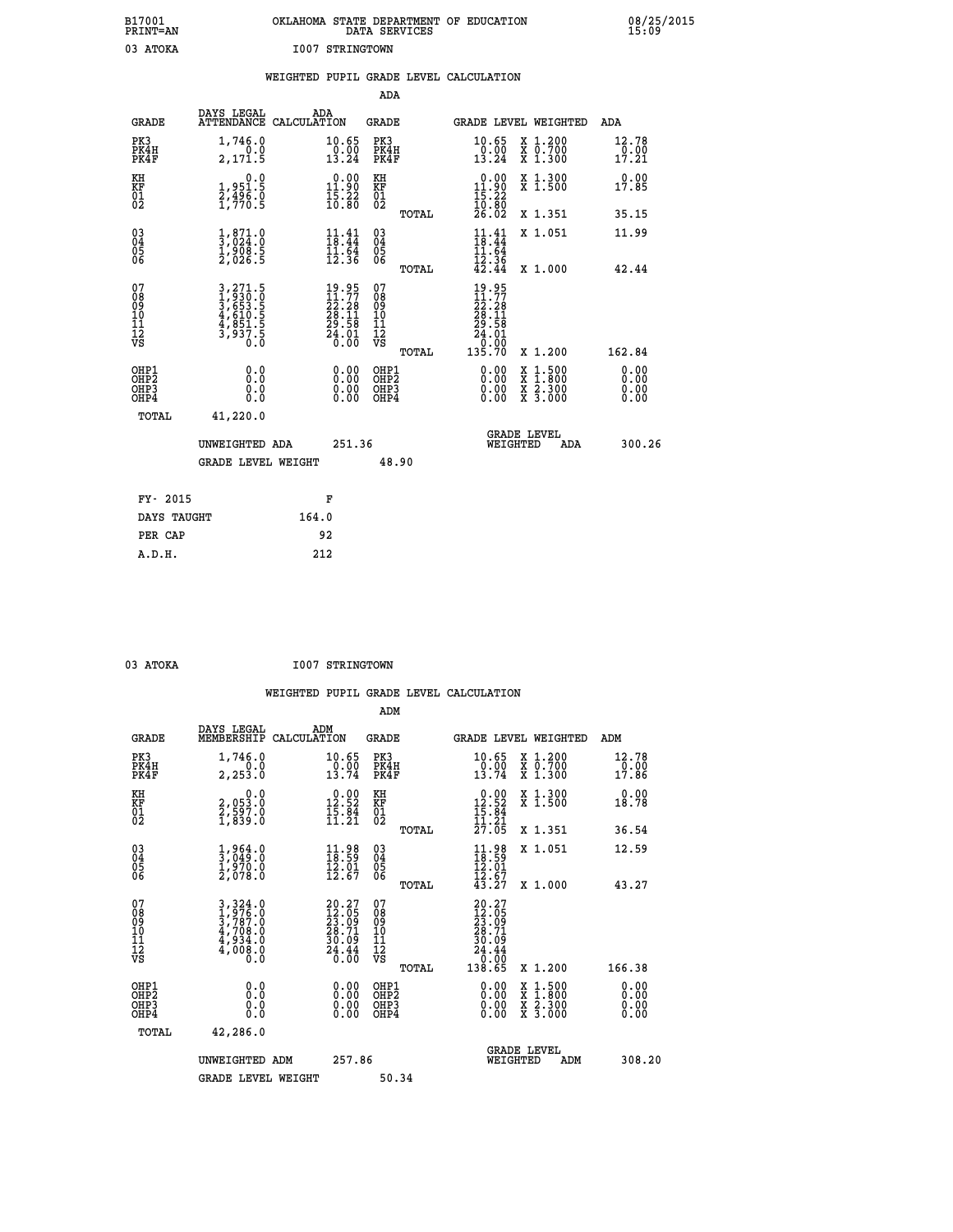| B17001<br><b>PRINT=AN</b> | OKLAHOMA STATE DEPARTMENT OF EDUCATION<br>DATA SERVICES | 08/25/2015<br>15:09 |
|---------------------------|---------------------------------------------------------|---------------------|
| 03<br>ATOKA               | I015 ATOKA                                              |                     |

|  |  | WEIGHTED PUPIL GRADE LEVEL CALCULATION |
|--|--|----------------------------------------|
|  |  |                                        |

|                                                                    |                                                                                                   |                                                                       | ADA                                            |       |                                                                                    |                                                                                          |                        |
|--------------------------------------------------------------------|---------------------------------------------------------------------------------------------------|-----------------------------------------------------------------------|------------------------------------------------|-------|------------------------------------------------------------------------------------|------------------------------------------------------------------------------------------|------------------------|
| <b>GRADE</b>                                                       | DAYS LEGAL<br>ATTENDANCE CALCULATION                                                              | ADA                                                                   | <b>GRADE</b>                                   |       |                                                                                    | GRADE LEVEL WEIGHTED                                                                     | ADA                    |
| PK3<br>PK4H<br>PK4F                                                | 5,703.5<br>0.0<br>7.419.0                                                                         | 36.10<br>0.00<br>46.96                                                | PK3<br>PK4H<br>PK4F                            |       | 36.10<br>$\frac{0}{46.96}$                                                         | X 1.200<br>X 0.700<br>X 1.300                                                            | 43.32<br>0.00<br>61.05 |
| KH<br>KF<br>01<br>02                                               | 0.0<br>10,746:0<br>9,685:5<br>8,663:0                                                             | 0.00<br>$\begin{smallmatrix} 68.01 \ 61.30 \ 54.83 \end{smallmatrix}$ | KH<br>KF<br>$\overline{01}$                    |       | 0.00<br>$\begin{smallmatrix} 68.01\ 61.30\ 54.83\ 116.13 \end{smallmatrix}$        | X 1.300<br>X 1.500                                                                       | 0.00<br>102.02         |
|                                                                    |                                                                                                   |                                                                       |                                                | TOTAL |                                                                                    | X 1.351                                                                                  | 156.89                 |
| $\begin{smallmatrix} 03 \\[-4pt] 04 \end{smallmatrix}$<br>Ŏ5<br>06 | 9,047.5<br>6,600.0<br>9,906.5<br>9,411.0                                                          | $\frac{57.26}{41.77}$<br>62.70<br>59.56                               | $\substack{03 \\ 04}$<br>$\substack{05 \\ 06}$ |       | $\begin{smallmatrix} 57.26 \\ 41.77 \\ 62.70 \\ 59.56 \\ 164.03 \end{smallmatrix}$ | X 1.051                                                                                  | 60.18                  |
|                                                                    |                                                                                                   |                                                                       |                                                | TOTAL |                                                                                    | X 1.000                                                                                  | 164.03                 |
| 07<br>08<br>09<br>11<br>11<br>12<br>VS                             | $\begin{smallmatrix}8,255.0\\9,993.0\\11,796.0\\8,817.0\\11,707.5\\8,807.5\\0.0\end{smallmatrix}$ | 52.25<br>63.25<br>74.66<br>74.80<br>55.74<br>55.74<br>6.00            | 07<br>08<br>09<br>11<br>11<br>12<br>VS         |       | 52.25<br>63.25<br>63.66<br>74.66<br>55.80<br>75.74<br>55.74<br>0.00<br>375.80      |                                                                                          |                        |
|                                                                    |                                                                                                   |                                                                       |                                                | TOTAL |                                                                                    | X 1.200                                                                                  | 450.96                 |
| OHP1<br>OHP2<br>OH <sub>P3</sub><br>OHP4                           | 0.0<br>0.0<br>0.0                                                                                 | 0.00<br>0.00<br>0.00                                                  | OHP1<br>OHP2<br>OHP3<br>OHP4                   |       | 0.00<br>$0.00$<br>0.00                                                             | $\begin{smallmatrix} x & 1.500 \\ x & 1.800 \\ x & 2.300 \\ x & 3.000 \end{smallmatrix}$ | 0.00<br>0.00<br>0.00   |
| TOTAL                                                              | 136,558.0                                                                                         |                                                                       |                                                |       |                                                                                    |                                                                                          |                        |
|                                                                    | UNWEIGHTED ADA                                                                                    | 864.29                                                                |                                                |       |                                                                                    | <b>GRADE LEVEL</b><br>WEIGHTED<br>ADA                                                    | 1,038.45               |
|                                                                    | <b>GRADE LEVEL WEIGHT</b>                                                                         |                                                                       | 174.16                                         |       |                                                                                    |                                                                                          |                        |
| FY- 2015                                                           |                                                                                                   | F                                                                     |                                                |       |                                                                                    |                                                                                          |                        |
| DAYS TAUGHT                                                        |                                                                                                   | 158.0                                                                 |                                                |       |                                                                                    |                                                                                          |                        |
| PER CAP                                                            |                                                                                                   | 88                                                                    |                                                |       |                                                                                    |                                                                                          |                        |

| 3 ATOKA | I015 |
|---------|------|
|         |      |

 **03 ATOKA I015 ATOKA WEIGHTED PUPIL GRADE LEVEL CALCULATION ADM DAYS LEGAL ADM GRADE MEMBERSHIP CALCULATION GRADE GRADE LEVEL WEIGHTED ADM PK3 6,042.0 38.24 PK3 38.24 X 1.200 45.89 PK4H 0.0 0.00 PK4H 0.00 X 0.700 0.00 PK4F 7,725.0 48.89 PK4F 48.89 X 1.300 63.56 KH 0.0 0.00 KH 0.00 X 1.300 0.00 KF 11,584.0 73.32 KF 73.32 X 1.500 109.98 01 10,243.0 64.83 01 64.83 02 9,090.0 57.53 02 57.53 TOTAL 122.36 X 1.351 165.31 03 9,391.0 59.44 03 59.44 X 1.051 62.47 04 6,763.0 42.80 04 42.80 05 10,254.0 64.90 05 64.90 06 10,064.0 63.70 06 63.70 TOTAL 171.40 X 1.000 171.40 07 8,916.0 56.43 07 56.43 08 10,953.0 69.32 08 69.32 09 13,007.0 82.32 09 82.32 10 9,611.0 60.83 10 60.83 11 12,963.0 82.04 11 82.04 12 9,779.0 61.89 12 61.89 VS** 0.0 0.00 VS 0.00 0.00 0.00  **TOTAL 412.83 X 1.200 495.40 OHP1 0.0 0.00 OHP1 0.00 X 1.500 0.00 OHP2 0.0 0.00 OHP2 0.00 X 1.800 0.00 OHP3 0.0 0.00 OHP3 0.00 X 2.300 0.00 OHP4 0.0 0.00 OHP4 0.00 X 3.000 0.00 TOTAL 146,385.0 GRADE LEVEL UNWEIGHTED ADM 926.48 WEIGHTED ADM 1,114.01** GRADE LEVEL WEIGHT 187.53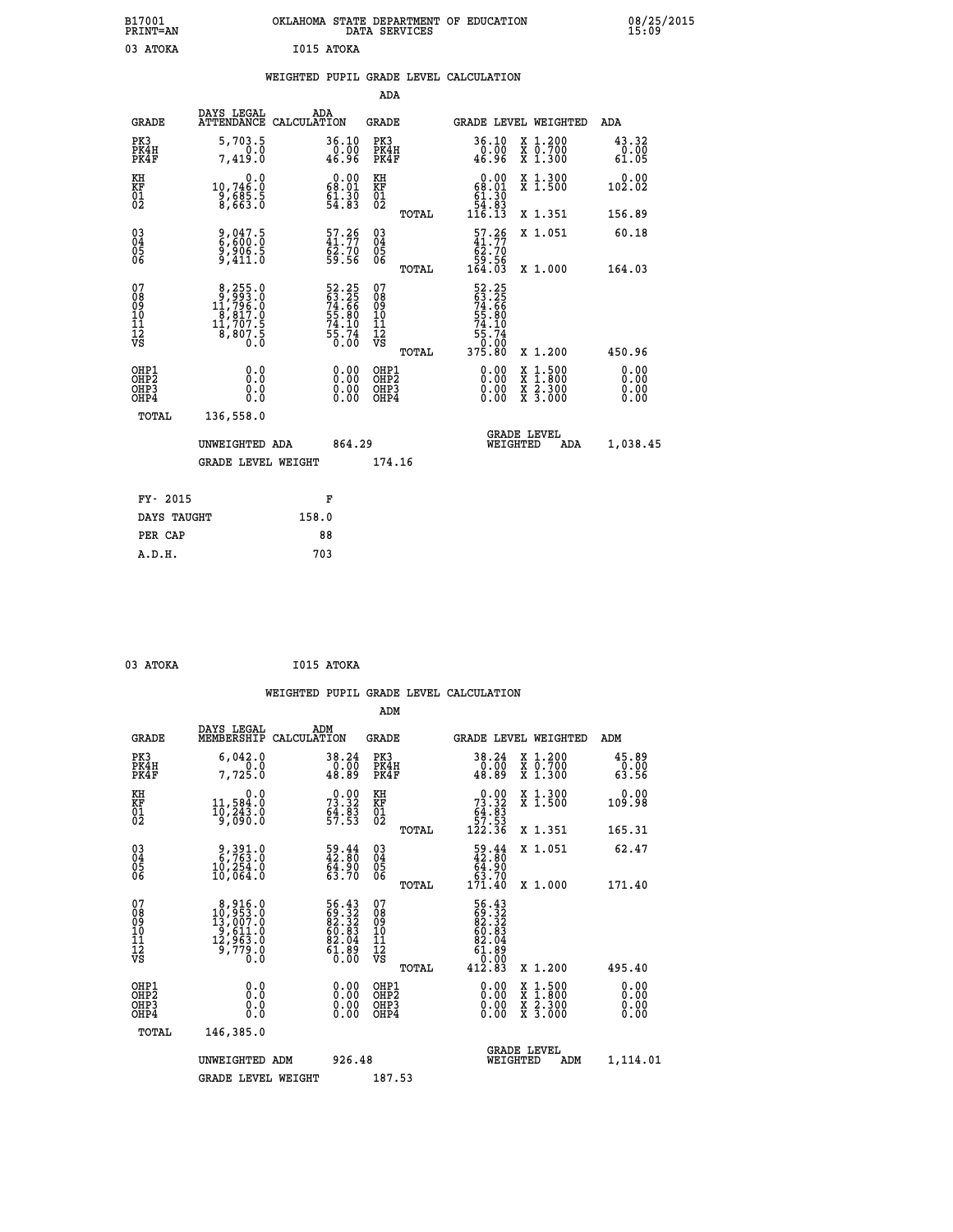| B17001<br>PRINT=AN | OKLAHOMA STATE DEPARTMENT OF EDUCATION<br>DATA SERVICES | 08/25/2015<br>15:09 |
|--------------------|---------------------------------------------------------|---------------------|
| 03<br>АТОКА        | 1019 TUSHKA                                             |                     |

|  |  | WEIGHTED PUPIL GRADE LEVEL CALCULATION |
|--|--|----------------------------------------|
|  |  |                                        |

|                                                       |                                                                                      |                                                                          | ADA                                      |       |                                                                                    |                                                                                                                                      |                              |
|-------------------------------------------------------|--------------------------------------------------------------------------------------|--------------------------------------------------------------------------|------------------------------------------|-------|------------------------------------------------------------------------------------|--------------------------------------------------------------------------------------------------------------------------------------|------------------------------|
| <b>GRADE</b>                                          | DAYS LEGAL                                                                           | ADA<br>ATTENDANCE CALCULATION                                            | GRADE                                    |       | GRADE LEVEL WEIGHTED                                                               |                                                                                                                                      | ADA                          |
| PK3<br>PK4H<br>PK4F                                   | 197.0<br>3,222.5                                                                     | $\begin{smallmatrix} 1.15 \\ 0.00 \\ 18.85 \end{smallmatrix}$            | PK3<br>PK4H<br>PK4F                      |       | $1.15$<br>$0.00$<br>18.85                                                          | X 1.200<br>X 0.700<br>X 1.300                                                                                                        | 1.38<br>0.00<br>24.51        |
| KH<br>KF<br>01<br>02                                  | 0.0<br>$\frac{4}{4}, \frac{0}{913}$<br>$\frac{1}{4}, \frac{1}{110}$<br>$\frac{5}{5}$ | $\begin{smallmatrix} 0.00\\ 23.52\\ 28.73\\ 24.04 \end{smallmatrix}$     | KH<br>KF<br>01<br>02                     |       | $\begin{smallmatrix} 0.00\\ 23.52\\ 28.73\\ 24.04\\ 52.77 \end{smallmatrix}$       | X 1.300<br>X 1.500                                                                                                                   | 0.00<br>35.28                |
|                                                       |                                                                                      |                                                                          |                                          | TOTAL |                                                                                    | X 1.351                                                                                                                              | 71.29                        |
| 03<br>04<br>05<br>06                                  | $4,437.5$<br>$4,808.5$<br>$4,808.5$<br>$5,072.0$                                     | 25.95<br>24.78<br>28.12<br>29.66                                         | 03<br>04<br>05<br>06                     |       | 25.95<br>24.78<br>28.12<br>29.66<br>82.56                                          | X 1.051                                                                                                                              | 27.27                        |
|                                                       |                                                                                      |                                                                          |                                          | TOTAL |                                                                                    | X 1.000                                                                                                                              | 82.56                        |
| 07<br>08<br>09<br>11<br>11<br>12<br>VS                | $5,199.0$<br>$4,825.0$<br>$9,017.0$<br>$6,420.0$<br>$6,620.5$<br>$7,111.0$<br>$0.0$  | $30.40$<br>$28.22$<br>$52.73$<br>$37.54$<br>$38.72$<br>$41.58$<br>$0.00$ | 07<br>08<br>09<br>11<br>11<br>12<br>VS   | TOTAL | $\begin{smallmatrix} 30.40\28.22\252.73\37.54\11.58\0.100\229.19\end{smallmatrix}$ | X 1.200                                                                                                                              | 275.03                       |
| OHP1<br>OH <sub>P</sub> 2<br>OH <sub>P3</sub><br>OHP4 | 0.0<br>0.0<br>0.0                                                                    | 0.00<br>$\begin{smallmatrix} 0.00 \ 0.00 \end{smallmatrix}$              | OHP1<br>OHP <sub>2</sub><br>OHP3<br>OHP4 |       | 0.00<br>0.00<br>0.00                                                               | $\begin{smallmatrix} \mathtt{X} & 1 & 500 \\ \mathtt{X} & 1 & 800 \\ \mathtt{X} & 2 & 300 \\ \mathtt{X} & 3 & 000 \end{smallmatrix}$ | 0.00<br>0.00<br>0.00<br>0.00 |
| TOTAL                                                 | 74,213.0                                                                             |                                                                          |                                          |       |                                                                                    |                                                                                                                                      |                              |
|                                                       | UNWEIGHTED ADA<br>GRADE LEVEL WEIGHT                                                 | 433.99                                                                   | 83.33                                    |       |                                                                                    | <b>GRADE LEVEL</b><br>WEIGHTED                                                                                                       | 517.32<br>ADA                |
|                                                       |                                                                                      |                                                                          |                                          |       |                                                                                    |                                                                                                                                      |                              |
| FY- 2015                                              |                                                                                      | F                                                                        |                                          |       |                                                                                    |                                                                                                                                      |                              |
| DAYS TAUGHT                                           |                                                                                      | 171.0                                                                    |                                          |       |                                                                                    |                                                                                                                                      |                              |
| PER CAP                                               |                                                                                      | 53                                                                       |                                          |       |                                                                                    |                                                                                                                                      |                              |
| A.D.H.                                                |                                                                                      | 415                                                                      |                                          |       |                                                                                    |                                                                                                                                      |                              |

| 3 ATOKA |  |
|---------|--|
|         |  |

| 03 ATOKA                                             |                                                                       |                    | I019 TUSHKA                                                       |                                                    |       |                                                                             |                                                                                                           |                        |        |
|------------------------------------------------------|-----------------------------------------------------------------------|--------------------|-------------------------------------------------------------------|----------------------------------------------------|-------|-----------------------------------------------------------------------------|-----------------------------------------------------------------------------------------------------------|------------------------|--------|
|                                                      |                                                                       |                    |                                                                   | ADM                                                |       | WEIGHTED PUPIL GRADE LEVEL CALCULATION                                      |                                                                                                           |                        |        |
| <b>GRADE</b>                                         | DAYS LEGAL<br>MEMBERSHIP                                              | ADM<br>CALCULATION |                                                                   | <b>GRADE</b>                                       |       |                                                                             | GRADE LEVEL WEIGHTED                                                                                      | ADM                    |        |
| PK3<br>PK4H<br>PK4F                                  | 197.0<br>3,419.0                                                      |                    | $\begin{smallmatrix} 1.15 \\ 0.00 \\ 19.99 \end{smallmatrix}$     | PK3<br>PK4H<br>PK4F                                |       | 1.15<br>0.00<br>19.99                                                       | X 1.200<br>X 0.700<br>X 1.300                                                                             | 1.38<br>0.00<br>25.99  |        |
| KH<br>KF<br>01<br>02                                 | 0.0<br>$\frac{4}{5}, \frac{210}{13}$ $\frac{3}{10}$<br>4,330.0        |                    | $\begin{smallmatrix} 0.00\\24.62\\29.90\\25.32 \end{smallmatrix}$ | KH<br>KF<br>01<br>02                               |       | $\begin{smallmatrix} 0.00\\24.62\\29.90\\25.32\\55.22\end{smallmatrix}$     | X 1.300<br>X 1.500                                                                                        | 0.00<br>36.93          |        |
|                                                      |                                                                       |                    |                                                                   |                                                    | TOTAL |                                                                             | X 1.351                                                                                                   | 74.60                  |        |
| $^{03}_{04}$<br>Ŏ5<br>06                             | $\frac{4}{4}, \frac{660}{396}$ .0<br>5,001.0<br>5,297.0               |                    | 27.25<br>25.71<br>29.25<br>30.98                                  | $\begin{matrix} 03 \\ 04 \\ 05 \\ 06 \end{matrix}$ |       | 27.25<br>25.71<br>29.25<br>30.98<br>30.94                                   | X 1.051                                                                                                   | 28.64                  |        |
|                                                      |                                                                       |                    |                                                                   |                                                    | TOTAL |                                                                             | X 1.000                                                                                                   | 85.94                  |        |
| 07<br>08<br>09<br>10<br>11<br>11<br>12<br>VS         | 5,479.0<br>5,066.0<br>9,530.0<br>6,711.0<br>6,961.0<br>7,536.0<br>0.0 |                    | 32.04<br>29.63<br>55.73<br>39.25<br>39.71<br>40.77<br>44.070      | 07<br>08<br>09<br>11<br>11<br>12<br>VS             | TOTAL | 32.04<br>29.63<br>55.73<br>55.25<br>39.25<br>$\frac{44.07}{0.00}$<br>241.43 | X 1.200                                                                                                   | 289.72                 |        |
| OHP1<br>OHP2<br>OH <sub>P3</sub><br>OH <sub>P4</sub> | 0.0<br>Ō.Ō<br>0.0                                                     |                    | 0.0000<br>$\begin{smallmatrix} 0.00 \ 0.00 \end{smallmatrix}$     | OHP1<br>OHP2<br>OHP3<br>OHP4                       |       | 0.00<br>0.00<br>0.00                                                        | 1:500<br>$\begin{smallmatrix} x & 1 & 500 \\ x & 1 & 800 \\ x & 2 & 300 \\ x & 3 & 000 \end{smallmatrix}$ | 0.0000<br>0.00<br>0.00 |        |
| <b>TOTAL</b>                                         | 77,906.0                                                              |                    |                                                                   |                                                    |       |                                                                             |                                                                                                           |                        |        |
|                                                      | UNWEIGHTED ADM<br><b>GRADE LEVEL WEIGHT</b>                           |                    | 455.60                                                            | 87.60                                              |       | WEIGHTED                                                                    | <b>GRADE LEVEL</b><br>ADM                                                                                 |                        | 543.20 |
|                                                      |                                                                       |                    |                                                                   |                                                    |       |                                                                             |                                                                                                           |                        |        |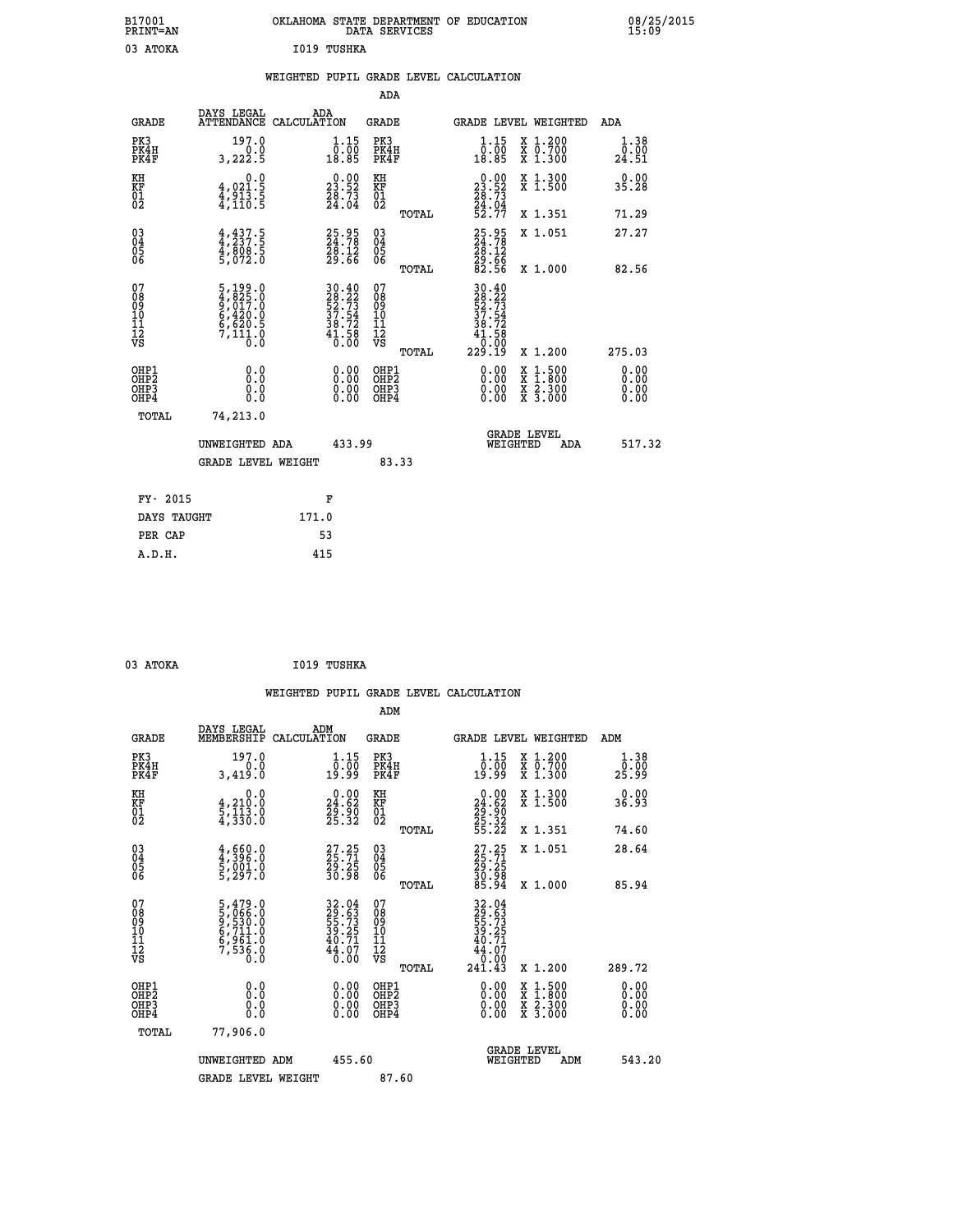| B17001<br>PRINT=AN                                               |                                                                           |            |                                                                                                        |                                           | DATA SERVICES | OKLAHOMA STATE DEPARTMENT OF EDUCATION                                                 |                                                                                          | 08/25/2015<br>15:09          |
|------------------------------------------------------------------|---------------------------------------------------------------------------|------------|--------------------------------------------------------------------------------------------------------|-------------------------------------------|---------------|----------------------------------------------------------------------------------------|------------------------------------------------------------------------------------------|------------------------------|
| 03 ATOKA                                                         |                                                                           | I026 CANEY |                                                                                                        |                                           |               |                                                                                        |                                                                                          |                              |
|                                                                  |                                                                           |            |                                                                                                        |                                           |               | WEIGHTED PUPIL GRADE LEVEL CALCULATION                                                 |                                                                                          |                              |
|                                                                  |                                                                           |            |                                                                                                        | ADA                                       |               |                                                                                        |                                                                                          |                              |
| GRADE                                                            | DAYS LEGAL<br>ATTENDANCE CALCULATION                                      | ADA        |                                                                                                        | GRADE                                     |               |                                                                                        | <b>GRADE LEVEL WEIGHTED</b>                                                              | ADA                          |
| PK3<br>PK4H<br>PK4F                                              | 0.0<br>0.0<br>2,668.0                                                     |            | 0.00<br>0.00<br>18.79                                                                                  | PK3<br>PK4H<br>PK4F                       |               | 0.00<br>0.00<br>18.79                                                                  | X 1.200<br>X 0.700<br>X 1.300                                                            | 0.00<br>0.00<br>24.43        |
| KH<br>KF<br>$\overline{01}$                                      | 0.0<br>2,204:5<br>2,290:5<br>3,505:0                                      |            | $\begin{smallmatrix} 0.00\\ 15.42\\ 16.13\\ 24.68 \end{smallmatrix}$                                   | KH<br>KF<br>01<br>02                      |               | $\begin{smallmatrix} 0.00\\15.42\\16.13\\24.68\\40.81 \end{smallmatrix}$               | X 1.300<br>X 1.500                                                                       | 0.00<br>23.13                |
|                                                                  |                                                                           |            |                                                                                                        |                                           | TOTAL         |                                                                                        | X 1.351                                                                                  | 55.13                        |
| $^{03}_{04}$<br>Ŏ5<br>ŎĞ                                         | $2,944.0$<br>$1,643.5$<br>$2,346.5$<br>$1,566.0$                          |            | $\begin{smallmatrix} 20.73\ 11.57\ 16.52\ 11.03 \end{smallmatrix}$                                     | 030404<br>ŎĞ                              |               | $20.73$<br>$11.57$<br>$16.52$<br>$\frac{11.03}{39.12}$                                 | X 1.051                                                                                  | 21.79                        |
|                                                                  |                                                                           |            |                                                                                                        |                                           | TOTAL         |                                                                                        | X 1.000                                                                                  | 39.12                        |
| 07<br>08<br>09<br>10<br>11<br>12<br>VS                           | 2,346.5<br>2,784.0<br>2,638.0<br>2,636.5<br>3,332.5<br>3,332.5<br>2,308.0 |            | $\begin{smallmatrix} 16.52 \\ 19.61 \\ 18.58 \\ 18.57 \\ 23.47 \\ 23.47 \\ 16.25 \\ \end{smallmatrix}$ | 07<br>08<br>09<br>10<br>11<br>12<br>VS    | TOTAL         | $16.52$<br>$19.61$<br>$\frac{18.58}{18.57}$<br>23.47<br>$\frac{16.25}{0.00}$<br>113.00 | X 1.200                                                                                  | 135.60                       |
| OHP1<br>OHP <sub>2</sub><br>OH <sub>P3</sub><br>OH <sub>P4</sub> | 0.000<br>0.0<br>0.0                                                       |            | 0.00<br>0.00<br>0.00                                                                                   | OHP1<br>OH <sub>P</sub> 2<br>OHP3<br>OHP4 |               | 0.00<br>0.00<br>0.00                                                                   | $\begin{smallmatrix} x & 1.500 \\ x & 1.800 \\ x & 2.300 \\ x & 3.000 \end{smallmatrix}$ | 0.00<br>0.00<br>0.00<br>0.00 |
| TOTAL                                                            | 35,213.5                                                                  |            |                                                                                                        |                                           |               |                                                                                        |                                                                                          |                              |
|                                                                  | UNWEIGHTED ADA                                                            |            | 247.87                                                                                                 |                                           |               |                                                                                        | <b>GRADE LEVEL</b><br>WEIGHTED<br>ADA                                                    | 299.20                       |
|                                                                  | <b>GRADE LEVEL WEIGHT</b>                                                 |            |                                                                                                        |                                           | 51.33         |                                                                                        |                                                                                          |                              |
| FY- 2015                                                         |                                                                           |            | F                                                                                                      |                                           |               |                                                                                        |                                                                                          |                              |
| DAYS TAUGHT                                                      |                                                                           | 142.0      |                                                                                                        |                                           |               |                                                                                        |                                                                                          |                              |
| PER CAP                                                          |                                                                           | 79         |                                                                                                        |                                           |               |                                                                                        |                                                                                          |                              |

| 03 ATOKA |  | I026 CANEY |
|----------|--|------------|
|          |  |            |

 **WEIGHTED PUPIL GRADE LEVEL CALCULATION ADM DAYS LEGAL ADM GRADE MEMBERSHIP CALCULATION GRADE GRADE LEVEL WEIGHTED ADM PK3 0.0 0.00 PK3 0.00 X 1.200 0.00 PK4H 0.0 0.00 PK4H 0.00 X 0.700 0.00 PK4F 2,840.0 20.00 PK4F 20.00 X 1.300 26.00 KH 0.0 0.00 KH 0.00 X 1.300 0.00 KF 2,340.0 16.37 KF 16.37 X 1.500 24.56 01 2,392.0 16.85 01 16.85 02 3,653.0 25.73 02 25.73 TOTAL 42.58 X 1.351 57.53 03 3,060.0 21.55 03 21.55 X 1.051 22.65 04 1,712.0 12.06 04 12.06 05 2,461.0 17.33 05 17.33** 06 1,638.0 11.54 06 <sub>memax</sub> 11.54  **TOTAL 40.93 X 1.000 40.93**  $\begin{array}{cccc} 07 & 2,412.0 & 16.99 & 07 & 16.99 \ 08 & 2,722.0 & 20.23 & 08 & 20.23 \ 09 & 2,723.0 & 19.19 & 09 & 19.19 \ 10 & 2,703.0 & 19.04 & 10 & 19.04 \ 11 & 3,433.0 & 24.18 & 11 & 24.18 \ \hline \textrm{vs} & 2,364.0 & 16.65 & 12 & 6.65 \ 0.0 & 0.00 & \textrm{vs} & 0$  $\begin{array}{cccc} 16.99 & 07 & 16.99 \ 20.23 & 08 & 20.23 \ 19.04 & 10 & 19.04 \ 24.18 & 11 & 24.18 \ 25.65 & 12 & 16.55 \ 0.00 & 081 \ 0.00 & 081 \ 0.00 & 081 \ 0.00 & 081 \ 0.00 & 081 \ 0.00 & 081 \ 0.00 & 081 \ 0.00 & 081 \ 0.00 & 081 \ 0.00 & 0.00 & 0.00 \end{array}$  **OHP1 0.0 0.00 OHP1 0.00 X 1.500 0.00 OHP2 0.0 0.00 OHP2 0.00 X 1.800 0.00 OHP3 0.0 0.00 OHP3 0.00 X 2.300 0.00 OHP4 0.0 0.00 OHP4 0.00 X 3.000 0.00 TOTAL 36,605.0 GRADE LEVEL UNWEIGHTED ADM 257.71 WEIGHTED ADM 311.21** GRADE LEVEL WEIGHT 53.50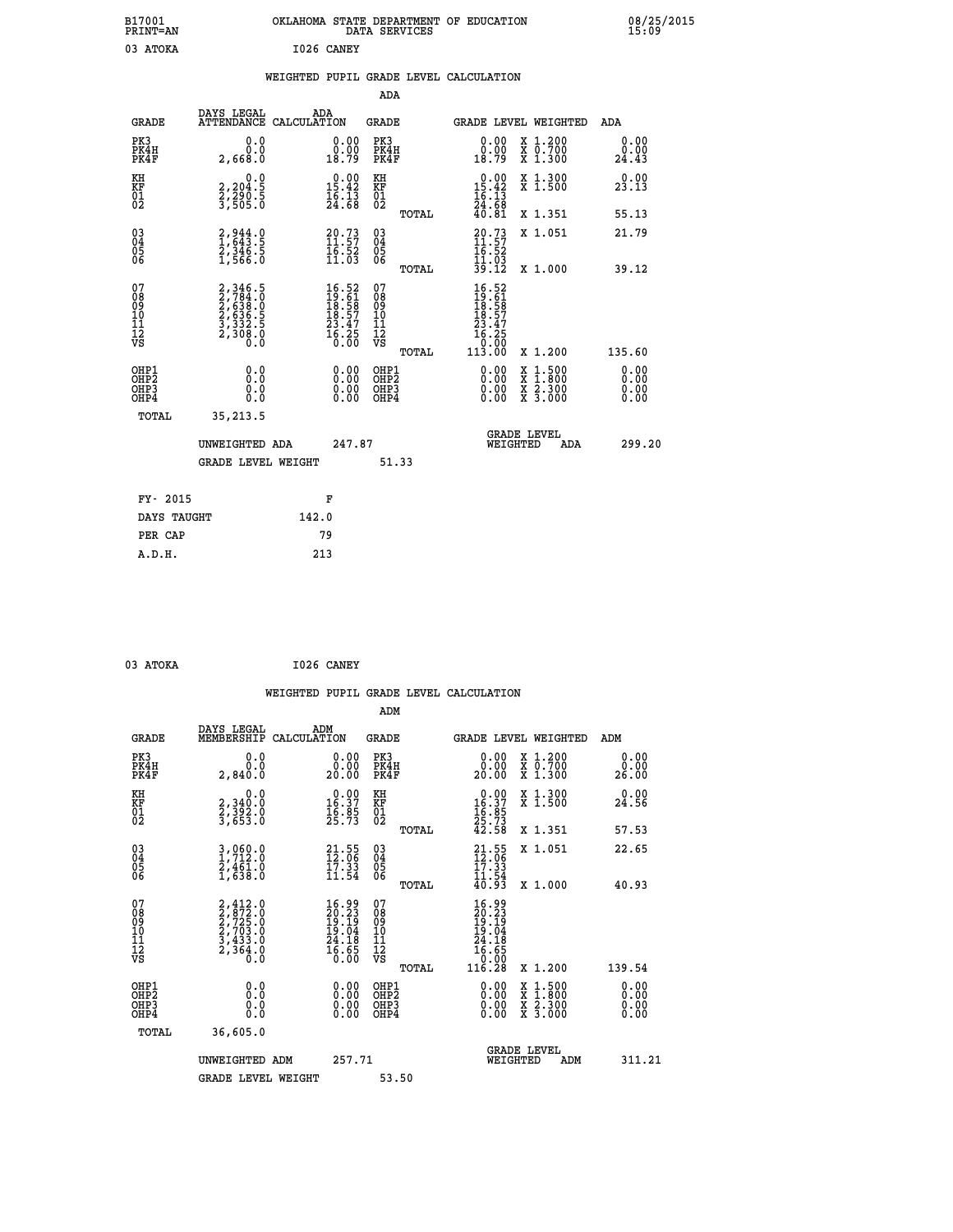| 7001<br>INT=AN | OKLAHOMA STATE DEPARTMENT OF EDUCATION<br>DATA SERVICES |  |  |
|----------------|---------------------------------------------------------|--|--|
| ATOKA          | COUNTY TOTALS                                           |  |  |

 **B17001 OKLAHOMA STATE DEPARTMENT OF EDUCATION 08/25/2015**

|                                                              |                                                                      | WEIGHTED PUPIL GRADE LEVEL CALCULATION                                                                                           |                                                  |                                                                                                                                     |                                                                                                                                           |                              |
|--------------------------------------------------------------|----------------------------------------------------------------------|----------------------------------------------------------------------------------------------------------------------------------|--------------------------------------------------|-------------------------------------------------------------------------------------------------------------------------------------|-------------------------------------------------------------------------------------------------------------------------------------------|------------------------------|
|                                                              |                                                                      |                                                                                                                                  | <b>ADA</b>                                       |                                                                                                                                     |                                                                                                                                           |                              |
| <b>GRADE</b>                                                 | DAYS LEGAL                                                           | ADA<br>ATTENDANCE CALCULATION                                                                                                    | <b>GRADE</b>                                     | GRADE LEVEL WEIGHTED                                                                                                                |                                                                                                                                           | <b>ADA</b>                   |
| PK3<br>PK4H<br>PK4F                                          | 14,543.5<br>0.0<br>22,228.0                                          | 89.61<br>0.00<br>138.50                                                                                                          | PK3<br>PK4H<br>PK4F                              | $89.61\n0.00\n138.50$                                                                                                               | X 1.200<br>X 0.700<br>X 1.300                                                                                                             | 107.53<br>0.00<br>180.06     |
| KH<br>ΚF<br>$\overline{01}$                                  | 26,515.0<br>ŽŽ, 820.0<br>25, 291.5                                   | $0.00$<br>164.70<br>$\frac{172.78}{158.30}$                                                                                      | KH<br>KF<br>$\overline{01}$                      | $0.00$<br>164.70<br>$\frac{172.78}{158.30}$<br>331.08                                                                               | X 1.300<br>X 1.500                                                                                                                        | 0.00<br>247.06               |
|                                                              |                                                                      |                                                                                                                                  | TOTAL                                            |                                                                                                                                     | X 1.351                                                                                                                                   | 447.28                       |
| $\begin{smallmatrix} 03 \\[-4pt] 04 \end{smallmatrix}$<br>05 | 25, 240.5<br>22, 376.0<br>25,993.5<br>24,309.0                       | $\begin{array}{l} 157\cdot 22\\ 137\cdot 96\\ 161\cdot 33\\ 150\cdot 26 \end{array}$                                             | $^{03}_{04}$<br>05                               | $\frac{157.22}{137.96}$                                                                                                             | X 1.051                                                                                                                                   | 614.79                       |
| 06                                                           |                                                                      |                                                                                                                                  | 06<br>TOTAL                                      | $\frac{150.26}{449.55}$                                                                                                             | X 1.000                                                                                                                                   | 449.55                       |
| 07<br>08<br>09<br>10<br>īĭ<br>12<br>νs                       | 25,095.5<br>26,973.5<br>27,104.5<br>22,484.0<br>26,512.0<br>22,164.0 | $\begin{smallmatrix} 155\cdot71\\ 168\cdot13\\ 168\cdot25\\ 140\cdot02\\ 165\cdot87\\ 137\cdot58\\ 0\cdot00\\ \end{smallmatrix}$ | 07<br>08<br>09<br>101<br>11<br>12<br>VS<br>TOTAL | $\begin{smallmatrix} 155\cdot71\\168\cdot13\\168\cdot25\\140\cdot02\\165\cdot87\\137\cdot58\\0\cdot00\\935\cdot56\end{smallmatrix}$ | X 1.200                                                                                                                                   | 1,122.68                     |
| OHP1<br>OHP2<br>OHP3<br>OHP4                                 | 0.0<br>0.0<br>0.0                                                    | $\begin{smallmatrix} 0.00 \ 0.00 \ 0.00 \ 0.00 \end{smallmatrix}$                                                                | OHP1<br>OHP2<br>OHP3<br>OHP4                     |                                                                                                                                     | $\begin{smallmatrix} \mathtt{X} & 1\cdot500\\ \mathtt{X} & 1\cdot800\\ \mathtt{X} & 2\cdot300\\ \mathtt{X} & 3\cdot000 \end{smallmatrix}$ | 0.00<br>0.00<br>0.00<br>0.00 |
| TOTAL                                                        | 364,650.5                                                            |                                                                                                                                  |                                                  |                                                                                                                                     |                                                                                                                                           |                              |
|                                                              | UNWEIGHTED ADA                                                       | 2,266.22                                                                                                                         |                                                  | <b>GRADE LEVEL</b><br>WEIGHTED                                                                                                      | ADA                                                                                                                                       | 2,719.40                     |
|                                                              | <b>GRADE LEVEL WEIGHT</b>                                            |                                                                                                                                  | 453.18                                           |                                                                                                                                     |                                                                                                                                           |                              |
| FY- 2015                                                     |                                                                      | F                                                                                                                                |                                                  |                                                                                                                                     |                                                                                                                                           |                              |
| DAYS TAUGHT                                                  |                                                                      | 967.0                                                                                                                            |                                                  |                                                                                                                                     |                                                                                                                                           |                              |
| PER CAP                                                      |                                                                      | 485                                                                                                                              |                                                  |                                                                                                                                     |                                                                                                                                           |                              |

 **A.D.H. 2,006**

 **B17001<br>PRINT=AN** 

 **ATOKA COUNTY TOTALS**

|                                                       |                                                                                                                                                                                          |                                                                                      | ADM                                                |       |                                                                                    |                                                                                                  |                              |
|-------------------------------------------------------|------------------------------------------------------------------------------------------------------------------------------------------------------------------------------------------|--------------------------------------------------------------------------------------|----------------------------------------------------|-------|------------------------------------------------------------------------------------|--------------------------------------------------------------------------------------------------|------------------------------|
| <b>GRADE</b>                                          | DAYS LEGAL<br>MEMBERSHIP                                                                                                                                                                 | ADM<br>CALCULATION                                                                   | <b>GRADE</b>                                       |       |                                                                                    | GRADE LEVEL WEIGHTED                                                                             | ADM                          |
| PK3<br>PK4H<br>PK4F                                   | 14,882.0<br>0.0<br>23,309.0                                                                                                                                                              | 91.75<br>0.00<br>145.24                                                              | PK3<br>PK4H<br>PK4F                                |       | 91.75<br>0.00<br>145.24                                                            | $\begin{array}{c} x & 1.200 \\ x & 0.700 \end{array}$<br>$X$ 1.300                               | 107.53<br>0.00<br>188.82     |
| KH<br>KF<br>01<br>02                                  | 0.0<br>28,136.0<br>29,143.0<br>26,412.0                                                                                                                                                  | $0.00$<br>174.82<br>$\frac{181.03}{165.30}$                                          | KH<br>KF<br>01<br>02                               |       | $\begin{smallmatrix} &0.00\\ 174.82\\ 181.03\\ 165.30\\ 346.33 \end{smallmatrix}$  | X 1.300<br>X 1.500                                                                               | 0.00<br>262.24               |
|                                                       |                                                                                                                                                                                          |                                                                                      |                                                    | TOTAL |                                                                                    | X 1.351                                                                                          | 467.89                       |
| 03<br>04<br>05<br>06                                  | 26,308.0<br>23,073.0<br>26,988.0<br>25,583.0                                                                                                                                             | $\begin{array}{l} 163\cdot 84\\ 142\cdot 25\\ 167\cdot 51\\ 158\cdot 18 \end{array}$ | $\begin{matrix} 03 \\ 04 \\ 05 \\ 06 \end{matrix}$ |       | $\frac{163.84}{142.25}$<br>$\frac{167.51}{167.51}$                                 | X 1.051                                                                                          | 172.19                       |
|                                                       |                                                                                                                                                                                          |                                                                                      |                                                    | TOTAL | 158.18<br>467.94                                                                   | X 1.000                                                                                          | 467.94                       |
| 07<br>08<br>09<br>101<br>112<br>VS                    | $\begin{smallmatrix} 26\,, & 376\,, & 0\\ 28\,, & 542\,, & 0\\ 29\,, & 049\,, & 0\\ 23\,, & 733\,, & 0\\ 28\,, & 291\,, & 0\\ 23\,, & 687\,, & 0\\ 0\,. & 0\,. & 0\,. \end{smallmatrix}$ | 163.65<br>177.93<br>180.33<br>147.83<br>177.02<br>147.05<br>0.00                     | 07<br>08<br>09<br>101<br>11<br>12<br>VS            | TOTAL | $163.65$<br>$177.93$<br>$180.33$<br>$147.83$<br>177.02<br>147.05<br>0.00<br>993.81 | X 1.200                                                                                          | 1,192.58                     |
| OHP1<br>OH <sub>P</sub> 2<br>OH <sub>P3</sub><br>OHP4 | 0.0<br>0.000                                                                                                                                                                             | $0.00$<br>$0.00$<br>0.00                                                             | OHP1<br>OHP2<br>OHP3<br>OHP4                       |       | $0.00$<br>$0.00$<br>0.00                                                           | $\begin{smallmatrix} x & 1 & 500 \\ x & 1 & 800 \\ x & 2 & 300 \\ x & 3 & 000 \end{smallmatrix}$ | 0.00<br>0.00<br>0.00<br>0.00 |
| TOTAL                                                 | 383,512.0                                                                                                                                                                                |                                                                                      |                                                    |       |                                                                                    |                                                                                                  |                              |
|                                                       | UNWEIGHTED                                                                                                                                                                               | 2,383.73<br>ADM                                                                      |                                                    |       | WEIGHTED                                                                           | <b>GRADE LEVEL</b><br>ADM                                                                        | 2,861.76                     |
|                                                       | <b>GRADE LEVEL WEIGHT</b>                                                                                                                                                                |                                                                                      | 478.03                                             |       |                                                                                    |                                                                                                  |                              |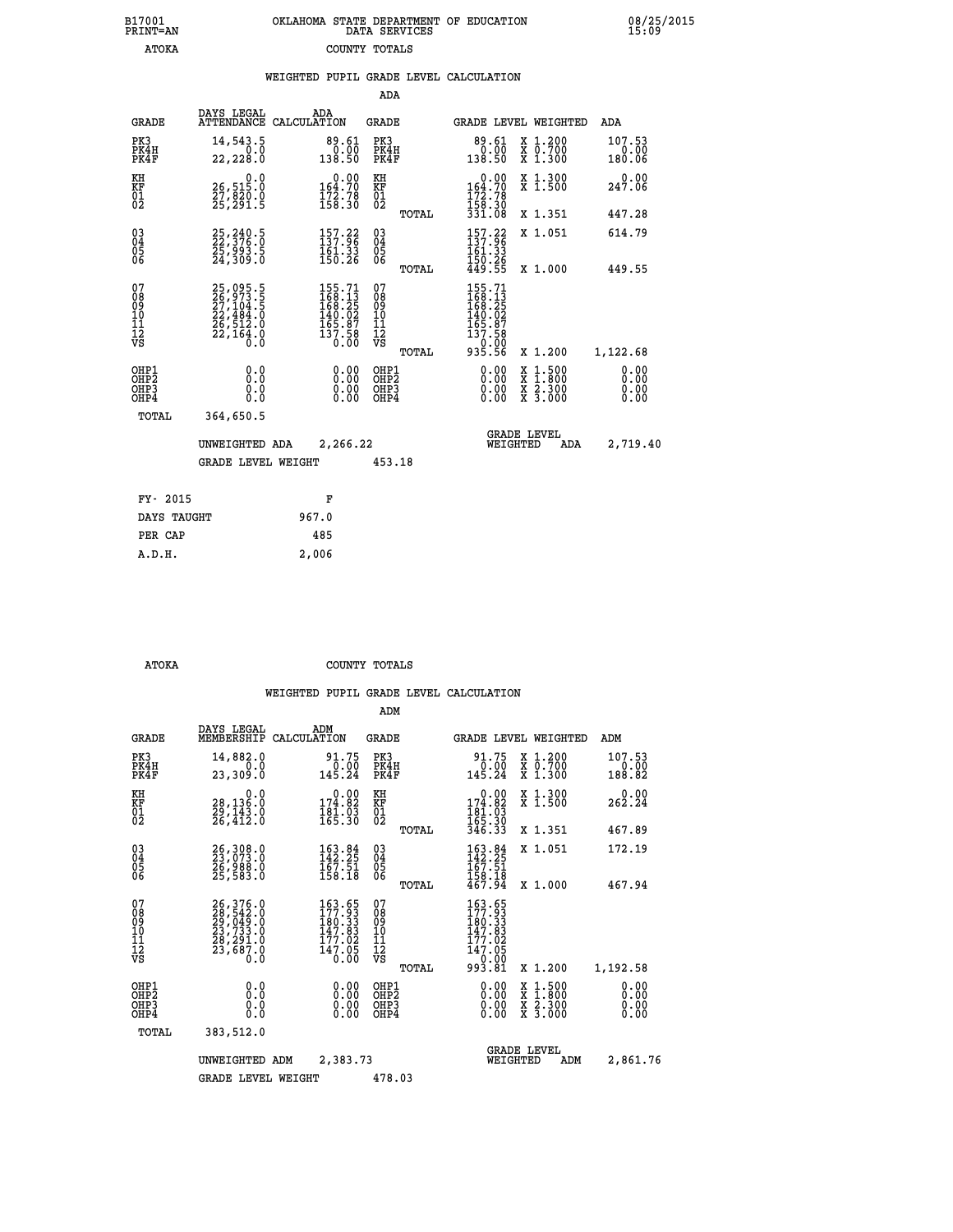| B17001<br><b>PRINT=AN</b> |           |             | OKLAHOMA STATE DEPARTMENT OF EDUCATION<br>DATA SERVICES |  |
|---------------------------|-----------|-------------|---------------------------------------------------------|--|
|                           | 04 BEAVER | 1022 BEAVER |                                                         |  |

## **WEIGHTED PUPIL GRADE LEVEL CALCULATION**

|                                                    |                                                                                           |                                                                          | ADA                                                 |       |                                                                                                          |   |                                                         |                              |
|----------------------------------------------------|-------------------------------------------------------------------------------------------|--------------------------------------------------------------------------|-----------------------------------------------------|-------|----------------------------------------------------------------------------------------------------------|---|---------------------------------------------------------|------------------------------|
| <b>GRADE</b>                                       | DAYS LEGAL<br><b>ATTENDANCE</b>                                                           | ADA<br>CALCULATION                                                       | <b>GRADE</b>                                        |       | GRADE LEVEL WEIGHTED                                                                                     |   |                                                         | <b>ADA</b>                   |
| PK3<br>PK4H<br>PK4F                                | 0.0<br>2,987.0<br>0.0                                                                     | $17.99$<br>0.00                                                          | PK3<br>PK4H<br>PK4F                                 |       | $17.99$<br>0.00                                                                                          |   | X 1.200<br>X 0.700<br>X 1.300                           | 0.00<br>$\frac{12.59}{0.00}$ |
| KH<br>KF<br>01<br>02                               | 0.0<br>$\frac{6}{3}, \frac{017}{968}$ .0<br>4,201.0                                       | $\begin{smallmatrix} 0.00\\ 36.25\\ 30.53\\ 25.31 \end{smallmatrix}$     | KH<br>KF<br>01<br>02                                |       | $36.25$<br>$36.25$<br>$30.53$<br>$25.31$<br>$55.84$                                                      |   | X 1.300<br>X 1.500                                      | 0.00<br>54.38                |
|                                                    |                                                                                           |                                                                          |                                                     | TOTAL |                                                                                                          |   | X 1.351                                                 | 75.44                        |
| $\begin{matrix} 03 \\ 04 \\ 05 \\ 06 \end{matrix}$ | 5,236.5<br>4,8885.0<br>3,882.0<br>5,387.5                                                 | 31.55<br>29.43<br>23.39<br>32.45                                         | $\begin{array}{c} 03 \\ 04 \\ 05 \\ 06 \end{array}$ |       | 31.55<br>29.43<br>23.39<br>32.45<br>35.27                                                                |   | X 1.051                                                 | 33.16                        |
| 07                                                 |                                                                                           |                                                                          | 07                                                  | TOTAL |                                                                                                          |   | X 1.000                                                 | 85.27                        |
| 08<br>09<br>11<br>11<br>12<br>VS                   | $4, 265.0$<br>$3, 302.5$<br>$4, 588.0$<br>$3, 209.5$<br>$3, 508.0$<br>$3, 374.0$<br>$0.0$ | $25.69$<br>$19.89$<br>$27.64$<br>$19.33$<br>$21.13$<br>$20.33$<br>$0.00$ | 08<br>09<br>11<br>11<br>12<br>VS                    |       | $\begin{smallmatrix} 25.69\ 19.89\ 27.64\ 27.53\ 19.33\ 21.133\ 20.33\ 0.001\ 134.01\ \end{smallmatrix}$ |   |                                                         |                              |
|                                                    |                                                                                           |                                                                          |                                                     | TOTAL |                                                                                                          |   | X 1.200                                                 | 160.81                       |
| OHP1<br>OHP <sub>2</sub><br>OHP3<br>OHP4           | 0.0<br>0.0<br>0.0                                                                         | 0.00<br>$\begin{smallmatrix} 0.00 \ 0.00 \end{smallmatrix}$              | OHP1<br>OH <sub>P</sub> 2<br>OHP3<br>OHP4           |       | $0.00$<br>$0.00$<br>0.00                                                                                 | X | $1:500$<br>1:800<br>$\frac{x}{x}$ $\frac{5:300}{3:000}$ | 0.00<br>0.00<br>0.00<br>0.00 |
| TOTAL                                              | 59,911.5                                                                                  |                                                                          |                                                     |       |                                                                                                          |   |                                                         |                              |
|                                                    | UNWEIGHTED ADA                                                                            | 360.91                                                                   |                                                     |       | <b>GRADE LEVEL</b><br>WEIGHTED                                                                           |   | ADA                                                     | 421.65                       |
|                                                    | <b>GRADE LEVEL WEIGHT</b>                                                                 |                                                                          | 60.74                                               |       |                                                                                                          |   |                                                         |                              |
| FY- 2015                                           |                                                                                           | F                                                                        |                                                     |       |                                                                                                          |   |                                                         |                              |
| DAYS TAUGHT                                        |                                                                                           | 166.0                                                                    |                                                     |       |                                                                                                          |   |                                                         |                              |
| PER CAP                                            |                                                                                           | 167                                                                      |                                                     |       |                                                                                                          |   |                                                         |                              |
|                                                    |                                                                                           |                                                                          |                                                     |       |                                                                                                          |   |                                                         |                              |

| 04 BEAVER | <b>I022 BEAVER</b> |
|-----------|--------------------|
|           |                    |

 **A.D.H. 51**

|                                                    |                                                                                     |                                                                                              | ADM                                                   |                                                                                                                                                                                                                                                                                |                                          |                                                                                     |
|----------------------------------------------------|-------------------------------------------------------------------------------------|----------------------------------------------------------------------------------------------|-------------------------------------------------------|--------------------------------------------------------------------------------------------------------------------------------------------------------------------------------------------------------------------------------------------------------------------------------|------------------------------------------|-------------------------------------------------------------------------------------|
| <b>GRADE</b>                                       | DAYS LEGAL<br>MEMBERSHIP                                                            | ADM<br>CALCULATION                                                                           | <b>GRADE</b>                                          | GRADE LEVEL WEIGHTED                                                                                                                                                                                                                                                           |                                          | ADM                                                                                 |
| PK3<br>PK4H<br>PK4F                                | 3, 173.0<br>0.0                                                                     | $19.00\n19.11\n0.00$                                                                         | PK3<br>PK4H<br>PK4F                                   | $19.00$<br>$19.11$<br>$0.00$                                                                                                                                                                                                                                                   | X 1.200<br>X 0.700<br>X 1.300            | 0.00<br>$\begin{smallmatrix} 1\bar{3} & 3 & \bar{8} \\ 0 & 0 & 0 \end{smallmatrix}$ |
| KH<br>KF<br>01<br>02                               | $6,366.0$<br>$5,244.0$<br>$4,429.0$                                                 | $\begin{smallmatrix} 0.00\\ 38.35\\ 31.59\\ 26.68 \end{smallmatrix}$                         | KH<br>KF<br>01<br>02                                  | $\begin{smallmatrix} 0.00\\ 38.35\\ 31.59\\ 26.68\\ 58.27 \end{smallmatrix}$                                                                                                                                                                                                   | X 1.300<br>X 1.500                       | 0.00<br>57.53                                                                       |
|                                                    |                                                                                     |                                                                                              | TOTAL                                                 |                                                                                                                                                                                                                                                                                | X 1.351                                  | 78.72                                                                               |
| $\begin{matrix} 03 \\ 04 \\ 05 \\ 06 \end{matrix}$ | 5,443.0<br>5,063.0<br>4,033.0<br>5,587.0                                            | 32.79<br>30.50<br>24.30<br>33.66                                                             | $\begin{array}{c} 03 \\ 04 \\ 05 \\ 06 \end{array}$   | $32.79$<br>$30.50$<br>$24.30$<br>$33.66$<br>$88.46$                                                                                                                                                                                                                            | X 1.051                                  | 34.46                                                                               |
|                                                    |                                                                                     |                                                                                              | TOTAL                                                 |                                                                                                                                                                                                                                                                                | X 1.000                                  | 88.46                                                                               |
| 07<br>08<br>09<br>101<br>11<br>12<br>VS            | $4,491.0$<br>$3,442.0$<br>$4,804.0$<br>$3,361.0$<br>$3,699.0$<br>$3,632.0$<br>$0.0$ | $\begin{smallmatrix} 27.05\\ 20.73\\ 28.94\\ 20.25\\ 22.28\\ 21.88\\ 0.00 \end{smallmatrix}$ | 07<br>08<br>09<br>01<br>11<br>11<br>12<br>VS<br>TOTAL | $\begin{smallmatrix} 27.05\\ 20.73\\ 28.94\\ 28.24\\ 20.25\\ 21.88\\ 0.000\\ 141.13 \end{smallmatrix}$                                                                                                                                                                         | X 1.200                                  | 169.36                                                                              |
| OHP1<br>OHP2<br>OH <sub>P3</sub><br>OHP4           |                                                                                     | $\begin{smallmatrix} 0.00 \ 0.00 \ 0.00 \ 0.00 \end{smallmatrix}$                            | OHP1<br>OHP2<br>OHP3<br>OHP4                          | $\begin{smallmatrix} 0.00 & 0.00 & 0.00 & 0.00 & 0.00 & 0.00 & 0.00 & 0.00 & 0.00 & 0.00 & 0.00 & 0.00 & 0.00 & 0.00 & 0.00 & 0.00 & 0.00 & 0.00 & 0.00 & 0.00 & 0.00 & 0.00 & 0.00 & 0.00 & 0.00 & 0.00 & 0.00 & 0.00 & 0.00 & 0.00 & 0.00 & 0.00 & 0.00 & 0.00 & 0.00 & 0.0$ | X 1:500<br>X 1:800<br>X 2:300<br>X 3:000 | 0.00<br>0.00<br>0.00                                                                |
| TOTAL                                              | 62,767.0                                                                            |                                                                                              |                                                       |                                                                                                                                                                                                                                                                                |                                          |                                                                                     |
|                                                    | UNWEIGHTED<br>ADM<br><b>GRADE LEVEL WEIGHT</b>                                      | 378.11                                                                                       |                                                       | WEIGHTED                                                                                                                                                                                                                                                                       | <b>GRADE LEVEL</b><br>ADM                | 441.91                                                                              |
|                                                    |                                                                                     |                                                                                              | 63.80                                                 |                                                                                                                                                                                                                                                                                |                                          |                                                                                     |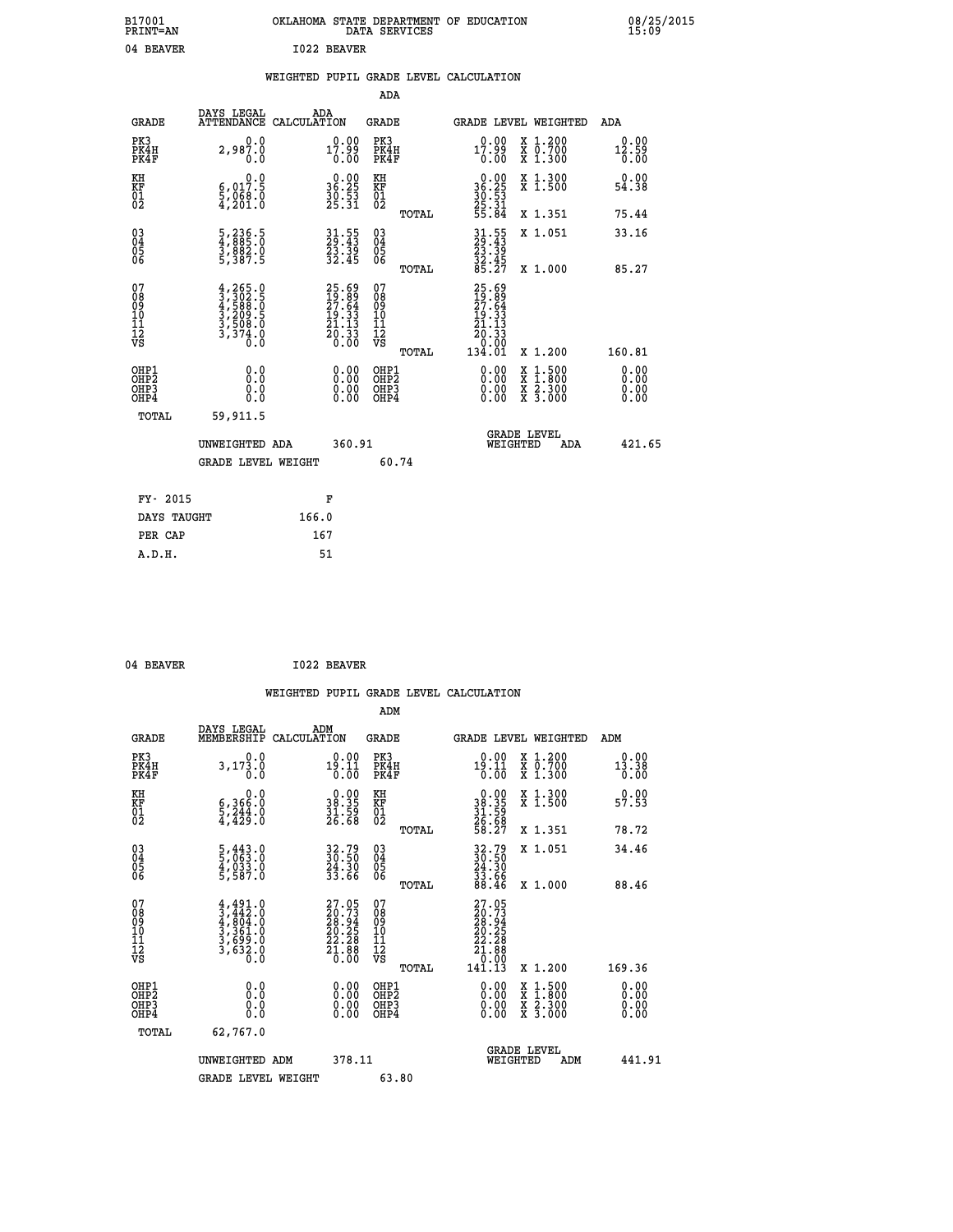| B17001<br><b>PRINT=AN</b> | OKLAHOMA STATE DEPARTMENT OF EDUCATION<br>DATA SERVICES | 08/25/2015<br>15:09 |
|---------------------------|---------------------------------------------------------|---------------------|
| 04 BEAVER                 | I075 BALKO                                              |                     |

|  |  | WEIGHTED PUPIL GRADE LEVEL CALCULATION |
|--|--|----------------------------------------|
|  |  |                                        |

|                                                                    |                                                                                                                                                        |                                                                                                                                          | ADA                                          |       |                                                                                                                                                                                                                                                                                                                                   |                                          |                               |
|--------------------------------------------------------------------|--------------------------------------------------------------------------------------------------------------------------------------------------------|------------------------------------------------------------------------------------------------------------------------------------------|----------------------------------------------|-------|-----------------------------------------------------------------------------------------------------------------------------------------------------------------------------------------------------------------------------------------------------------------------------------------------------------------------------------|------------------------------------------|-------------------------------|
| <b>GRADE</b>                                                       | DAYS LEGAL<br>ATTENDANCE CALCULATION                                                                                                                   | ADA                                                                                                                                      | <b>GRADE</b>                                 |       |                                                                                                                                                                                                                                                                                                                                   | GRADE LEVEL WEIGHTED                     | ADA                           |
| PK3<br>PK4H<br>PK4F                                                | 336.0<br>0.0<br>1,785.0                                                                                                                                | 2.00<br>0.00<br>10.63                                                                                                                    | PK3<br>PK4H<br>PK4F                          |       | 2.00<br>ŏŏ.ō<br>10.63                                                                                                                                                                                                                                                                                                             | X 1.200<br>X 0.700<br>X 1.300            | 2.40<br>0.00<br>13.82         |
| KH<br>KF<br>01<br>02                                               | 0.0<br>1,166:0<br>1,111.5<br>964:5                                                                                                                     | $\begin{smallmatrix} 0.00\\ 6.94\\ 6.62\\ 5.74 \end{smallmatrix}$                                                                        | KH<br>KF<br>01<br>02                         |       | $0.00$<br>$6.94$<br>$6.62$<br>$5.74$<br>$12.36$                                                                                                                                                                                                                                                                                   | X 1.300<br>X 1.500                       | 0.00<br>10.41                 |
|                                                                    |                                                                                                                                                        |                                                                                                                                          |                                              | TOTAL |                                                                                                                                                                                                                                                                                                                                   | X 1.351                                  | 16.70                         |
| $\begin{smallmatrix} 03 \\[-4pt] 04 \end{smallmatrix}$<br>Ŏ5<br>06 | 2,211.5<br>2,450.5<br>2,418.5<br>1,870.5                                                                                                               | $\begin{smallmatrix} 13.16 \\ 14.59 \\ 14.40 \\ 11.13 \end{smallmatrix}$                                                                 | $\substack{03 \\ 04}$<br>Ŏ5<br>06            |       | $\frac{13}{14}$ : 59<br>14.40<br>11.13<br>40.12                                                                                                                                                                                                                                                                                   | X 1.051                                  | 13.83                         |
|                                                                    |                                                                                                                                                        |                                                                                                                                          | 07                                           | TOTAL |                                                                                                                                                                                                                                                                                                                                   | X 1.000                                  | 40.12                         |
| 07<br>08<br>09<br>01<br>11<br>11<br>12<br>VS                       | $\begin{smallmatrix} 2\,,\,516\,,\,0\\ 9\,54\,,\,1\\ 2\,,\,288\,,\,1\\ 2\,,\,288\,,\,1\\ 1\,,\,897\,,\,5\\ 1\,,\,588\,,\,0\\ 0\,,\,0\end{smallmatrix}$ | $\begin{smallmatrix} 14.98\\[-1.2mm] 5.68\\[-1.2mm] 13.62\\[-1.2mm] 11.29\\[-1.2mm] 8.23\\[-1.2mm] 9.45\\[-1.2mm] 0.00\end{smallmatrix}$ | 08<br>09<br>11<br>11<br>12<br>VS             |       | $\begin{array}{r} 14.98 \\[-2pt] 5.68 \\[-2pt] 13.62 \\[-2pt] 14.29 \\[-2pt] 8.23 \\[-2pt] 9.45 \\[-2pt] 9.45 \\[-2pt] 0.0 \\[-2pt] 0.0 \\[-2pt] 0.0 \\[-2pt] 0.0 \\[-2pt] 0.0 \\[-2pt] 0.0 \\[-2pt] 0.0 \\[-2pt] 0.0 \\[-2pt] 0.0 \\[-2pt] 0.0 \\[-2pt] 0.0 \\[-2pt] 0.0 \\[-2pt] 0.0 \\[-2pt] 0.0 \\[-2pt] 0.0 \\[-2pt] 0.0 \\$ |                                          |                               |
|                                                                    |                                                                                                                                                        |                                                                                                                                          |                                              | TOTAL | 63.25                                                                                                                                                                                                                                                                                                                             | X 1.200                                  | 75.90                         |
| OHP1<br>OHP <sub>2</sub><br>OH <sub>P3</sub><br>OHP4               | 0.0<br>0.0<br>0.0                                                                                                                                      | 0.00<br>$\begin{smallmatrix} 0.00 \ 0.00 \end{smallmatrix}$                                                                              | OHP1<br>OHP <sub>2</sub><br>OHP <sub>3</sub> |       | 0.00<br>0.00                                                                                                                                                                                                                                                                                                                      | X 1:500<br>X 1:800<br>X 2:300<br>X 3:000 | 0.00<br>Ō. ŌŌ<br>0.00<br>0.00 |
| TOTAL                                                              | 24,941.0                                                                                                                                               |                                                                                                                                          |                                              |       |                                                                                                                                                                                                                                                                                                                                   |                                          |                               |
|                                                                    | UNWEIGHTED ADA                                                                                                                                         | 148.46                                                                                                                                   |                                              |       |                                                                                                                                                                                                                                                                                                                                   | <b>GRADE LEVEL</b><br>WEIGHTED<br>ADA    | 173.18                        |
|                                                                    | <b>GRADE LEVEL WEIGHT</b>                                                                                                                              |                                                                                                                                          |                                              | 24.72 |                                                                                                                                                                                                                                                                                                                                   |                                          |                               |
| FY- 2015                                                           |                                                                                                                                                        | F                                                                                                                                        |                                              |       |                                                                                                                                                                                                                                                                                                                                   |                                          |                               |
| DAYS TAUGHT                                                        |                                                                                                                                                        | 168.0                                                                                                                                    |                                              |       |                                                                                                                                                                                                                                                                                                                                   |                                          |                               |
| PER CAP                                                            |                                                                                                                                                        | 167                                                                                                                                      |                                              |       |                                                                                                                                                                                                                                                                                                                                   |                                          |                               |

| 04 BEAVER | I075 BALKO |
|-----------|------------|
|           |            |

 **WEIGHTED PUPIL GRADE LEVEL CALCULATION ADM DAYS LEGAL ADM GRADE MEMBERSHIP CALCULATION GRADE GRADE LEVEL WEIGHTED ADM PK3 336.0 2.00 PK3 2.00 X 1.200 2.40 PK4H 0.0 0.00 PK4H 0.00 X 0.700 0.00 PK4F 1,861.0 11.08 PK4F 11.08 X 1.300 14.40 KH 0.0 0.00 KH 0.00 X 1.300 0.00 KF 1,202.0 7.15 KF 7.15 X 1.500 10.73 EXH**<br> **EXE FOR THE SUBAL CONSUMER**<br>  $0.0$  **0.00**<br> **EXE FOR THE SUBAL CONSUMER**<br>  $0.00$  **5.95**<br> **EXE FOR SUBAL CONSUMER**<br> **EXE FOR SUBAL CONSUMER**<br> **EXE FOR SUBAL CONSUMER 02 999.0 5.95 02 5.95 TOTAL 12.74 X 1.351 17.21 03 2,321.0 13.82 03 13.82 X 1.051 14.52 04 2,526.0 15.04 04 15.04 05 2,529.0 15.05 05 15.05** 06 1,926.0 11.46 06 <sub>memas</sub> 11.46  **TOTAL 41.55 X 1.000 41.55**  $\begin{array}{cccc} 07 & 2,642.0 & 15.73 & 07 & 15.73 \ 08 & 1,022 & 642.0 & 6.14 & 08 & 6.14 \ 09 & 2,466.0 & 14.68 & 09 & 14.68 \ 10 & 2,011.0 & 11.97 & 10 & 11.97 \ 12 & 1,502.0 & 8.94 & 11 & 8.94 \ \hline \textrm{vs} & 1,714 & 0 & 10.20 & 0.20 & 0.20 \ 0.30 & 0.0 & 0.0 &$  **TOTAL 67.66 X 1.200 81.19 OHP1 0.0 0.00 OHP1 0.00 X 1.500 0.00 OHP2 0.0 0.00 OHP2 0.00 X 1.800 0.00 OHP3 0.0 0.00 OHP3 0.00 X 2.300 0.00 OHP4 0.0 0.00 OHP4 0.00 X 3.000 0.00 TOTAL 26,207.0 GRADE LEVEL UNWEIGHTED ADM 156.00 WEIGHTED ADM 182.00** GRADE LEVEL WEIGHT 26.00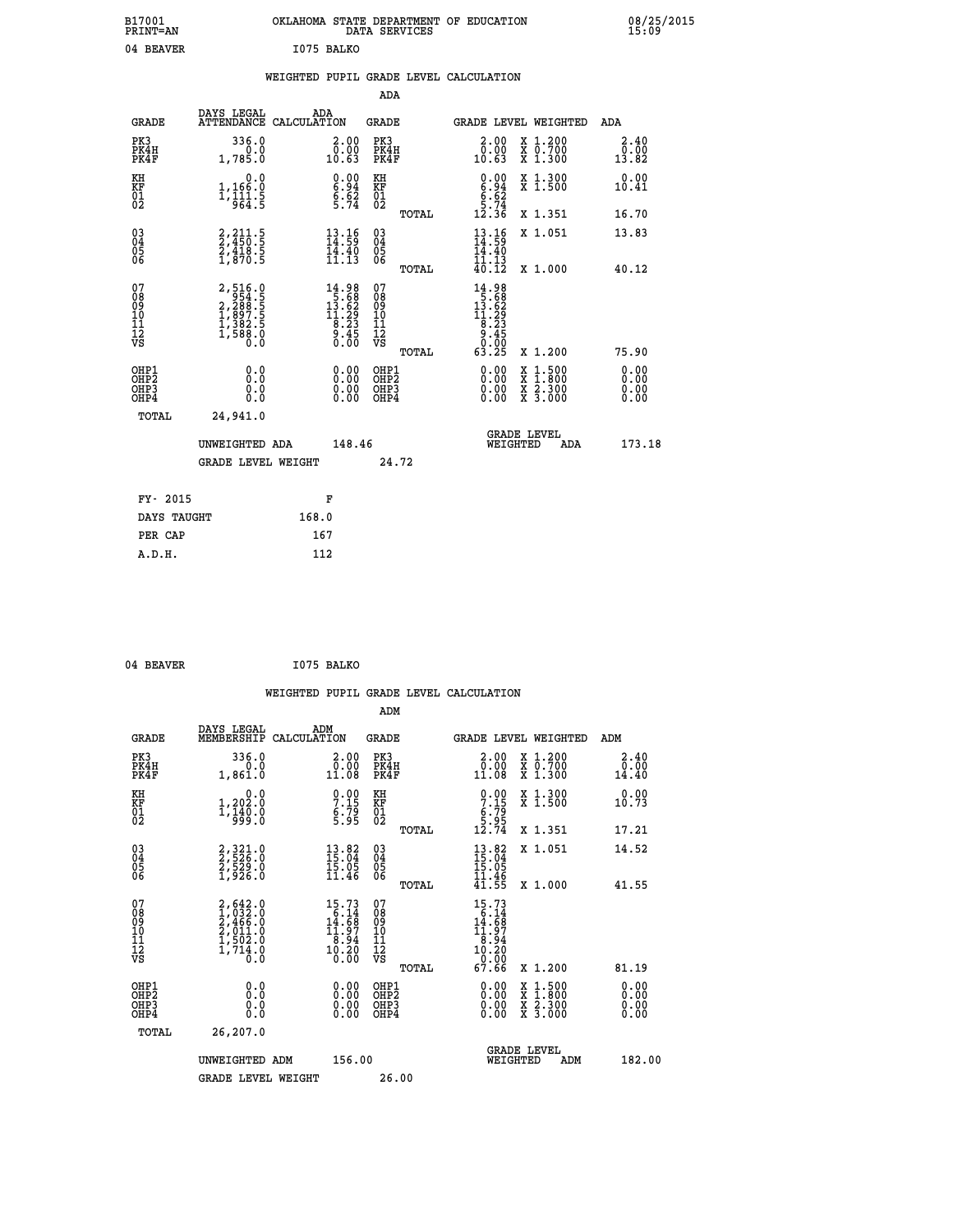| B17001<br><b>PRINT=AN</b> | OKLAHOMA STATE DEPARTMENT OF EDUCATION<br>DATA SERVICES | 08/25/2015<br>15:09 |
|---------------------------|---------------------------------------------------------|---------------------|
| 04 BEAVER                 | I123 FORGAN                                             |                     |

|  |  | WEIGHTED PUPIL GRADE LEVEL CALCULATION |
|--|--|----------------------------------------|
|  |  |                                        |

|                                                                    |                                                                                     |                                                                                        | ADA                                          |       |                                                                                                      |                                          |                              |
|--------------------------------------------------------------------|-------------------------------------------------------------------------------------|----------------------------------------------------------------------------------------|----------------------------------------------|-------|------------------------------------------------------------------------------------------------------|------------------------------------------|------------------------------|
| <b>GRADE</b>                                                       | DAYS LEGAL                                                                          | ADA<br>ATTENDANCE CALCULATION                                                          | <b>GRADE</b>                                 |       |                                                                                                      | GRADE LEVEL WEIGHTED                     | ADA                          |
| PK3<br>PK4H<br>PK4F                                                | 0.0<br>0.0<br>1,049.0                                                               | 0.00<br>$\substack{0.00\\ 6.10}$                                                       | PK3<br>PK4H<br>PK4F                          |       | 0.00<br>$\substack{0.00\\ 6.10}$                                                                     | X 1.200<br>X 0.700<br>X 1.300            | 0.00<br>0.00<br>7.93         |
| KH<br>KF<br>01<br>02                                               | 0.0<br>$1,802.5$<br>$1,854.5$<br>$1,514.0$                                          | $\begin{smallmatrix} 0.00\\ 10.48\\ 10.78\\ 8.80 \end{smallmatrix}$                    | KH<br>KF<br>01<br>02                         |       | $\begin{smallmatrix} 0.00\\ 10.48\\ 10.78\\ 19.58\\ 19.58 \end{smallmatrix}$                         | X 1.300<br>X 1.500                       | 0.00<br>15.72                |
|                                                                    |                                                                                     |                                                                                        |                                              | TOTAL |                                                                                                      | X 1.351                                  | 26.45                        |
| $\begin{smallmatrix} 03 \\[-4pt] 04 \end{smallmatrix}$<br>Ŏ5<br>06 | $\frac{1}{1}, \frac{879}{285}.0 \ \frac{1}{631}.5 \ \frac{2}{2}, \frac{135}{135}.0$ | $\begin{array}{c} 10.93 \\ 7.47 \\ 9.49 \\ 12.41 \end{array}$                          | $\substack{03 \\ 04}$<br>Ŏ5<br>06            |       | $\begin{array}{r} 10 \cdot 93 \\ 7 \cdot 47 \\ 9 \cdot 49 \\ 12 \cdot 41 \\ 29 \cdot 37 \end{array}$ | X 1.051                                  | 11.49                        |
|                                                                    |                                                                                     |                                                                                        |                                              | TOTAL |                                                                                                      | X 1.000                                  | 29.37                        |
| 07<br>08<br>09<br>101<br>11<br>12<br>VS                            | $1,739.0$<br>$2,423.5$<br>$2,423.5$<br>$1,282.5$<br>$1,325.5$<br>$2,062.0$<br>$0.0$ | $\begin{array}{r} 10.11 \\ 7.72 \\ 14.09 \\ 7.45 \\ 7.71 \end{array}$<br>11.90<br>0.00 | 07<br>08<br>09<br>11<br>11<br>12<br>VS       |       | 10.11<br>$19.72$<br>14.09<br>7.45<br>7.71<br>11.99<br>0.00                                           |                                          |                              |
|                                                                    |                                                                                     |                                                                                        |                                              | TOTAL | 59.07                                                                                                | X 1.200                                  | 70.88                        |
| OHP1<br>OHP <sub>2</sub><br>OH <sub>P3</sub><br>OHP4               | 0.0<br>0.0<br>0.0                                                                   | 0.00<br>$\begin{smallmatrix} 0.00 \ 0.00 \end{smallmatrix}$                            | OHP1<br>OHP <sub>2</sub><br>OHP <sub>3</sub> |       | 0.00<br>0.00                                                                                         | X 1:500<br>X 1:800<br>X 2:300<br>X 3:000 | 0.00<br>0.00<br>0.00<br>0.00 |
| TOTAL                                                              | 23,310.0                                                                            |                                                                                        |                                              |       |                                                                                                      |                                          |                              |
|                                                                    | UNWEIGHTED ADA                                                                      | 135.53                                                                                 |                                              |       |                                                                                                      | <b>GRADE LEVEL</b><br>WEIGHTED<br>ADA    | 161.84                       |
|                                                                    | <b>GRADE LEVEL WEIGHT</b>                                                           |                                                                                        |                                              | 26.31 |                                                                                                      |                                          |                              |
| FY- 2015                                                           |                                                                                     | F                                                                                      |                                              |       |                                                                                                      |                                          |                              |
| DAYS TAUGHT                                                        |                                                                                     | 172.0                                                                                  |                                              |       |                                                                                                      |                                          |                              |
| PER CAP                                                            |                                                                                     | 167                                                                                    |                                              |       |                                                                                                      |                                          |                              |

04 BEAVER 1123 FORGAN

 **A.D.H. 22**

 **WEIGHTED PUPIL GRADE LEVEL CALCULATION ADM DAYS LEGAL ADM GRADE MEMBERSHIP CALCULATION GRADE GRADE LEVEL WEIGHTED ADM PK3 0.0 0.00 PK3 0.00 X 1.200 0.00 PK4H 0.0 0.00 PK4H 0.00 X 0.700 0.00 PK4F 1,119.0 6.51 PK4F 6.51 X 1.300 8.46 KH 0.0 0.00 KH 0.00 X 1.300 0.00 KF 1,918.0 11.15 KF 11.15 X 1.500 16.73 01 1,962.0 11.41 01 11.41 02 1,599.0 9.30 02 9.30 TOTAL 20.71 X 1.351 27.98 03 1,954.0 11.36 03 11.36 X 1.051 11.94 04 1,344.0 7.81 04 7.81 05 1,717.0 9.98 05 9.98 06 2,223.0 12.92 06 12.92 TOTAL 30.71 X 1.000 30.71**  $\begin{array}{cccc} 07 & 1,892.0 & 11.00 & 07 & 11.00 \cr 08 & 1,276.0 & 8.00 & 8.00 \cr 10 & 1,376.0 & 8.00 & 10 & 8.00 \cr 11 & 1,376.0 & 8.00 & 10 & 8.00 \cr 12 & 1,376.0 & 8.00 & 11 & 8.00 \cr 13 & 1,376.0 & 8.00 & 11 & 8.00 \cr 12 & 2,153.0 & 12,52 & 12 & 12,52 \cr \nab$  **TOTAL 62.49 X 1.200 74.99 OHP1 0.0 0.00 OHP1 0.00 X 1.500 0.00 OHP2 0.0 0.00 OHP2 0.00 X 1.800 0.00 OHP3 0.0 0.00 OHP3 0.00 X 2.300 0.00 OHP4 0.0 0.00 OHP4 0.00 X 3.000 0.00 TOTAL 24,584.0 GRADE LEVEL UNWEIGHTED ADM 142.93 WEIGHTED ADM 170.81** GRADE LEVEL WEIGHT 27.88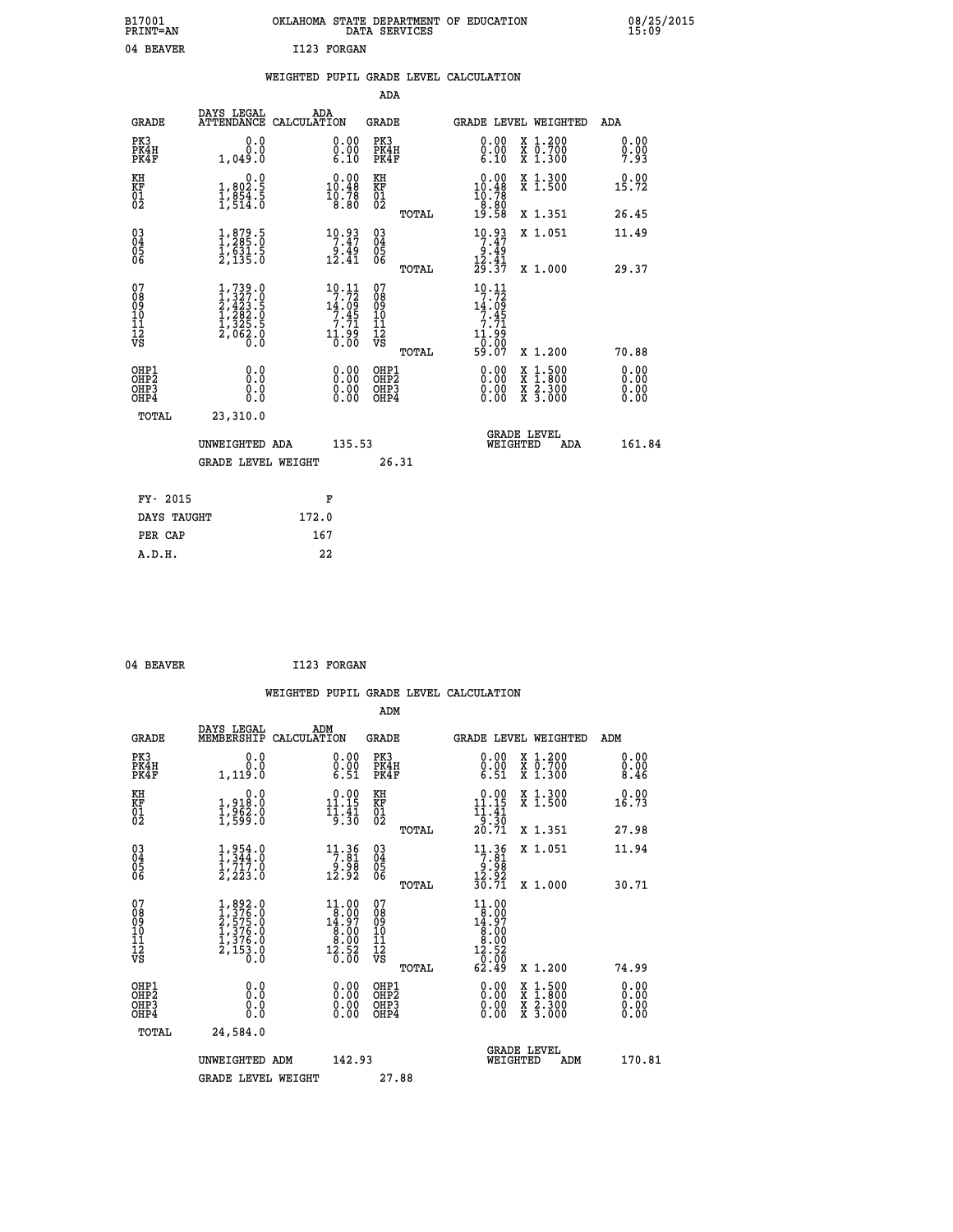| B17001<br><b>PRINT=AN</b> | OKLAHOMA STATE DEPARTMENT OF EDUCATION<br>DATA SERVICES |  |
|---------------------------|---------------------------------------------------------|--|
| 04 BEAVER                 | I128 TURPIN                                             |  |

 **B17001 OKLAHOMA STATE DEPARTMENT OF EDUCATION 08/25/2015**

|  |  | WEIGHTED PUPIL GRADE LEVEL CALCULATION |
|--|--|----------------------------------------|
|  |  |                                        |

|                                                                              |                                                                                                                                                          |                                                                          | ADA                                                |       |                                                                                                                 |                                                                                                                                              |                              |
|------------------------------------------------------------------------------|----------------------------------------------------------------------------------------------------------------------------------------------------------|--------------------------------------------------------------------------|----------------------------------------------------|-------|-----------------------------------------------------------------------------------------------------------------|----------------------------------------------------------------------------------------------------------------------------------------------|------------------------------|
| <b>GRADE</b>                                                                 | DAYS LEGAL                                                                                                                                               | ADA<br>ATTENDANCE CALCULATION                                            | GRADE                                              |       | GRADE LEVEL WEIGHTED                                                                                            |                                                                                                                                              | ADA                          |
| PK3<br>PK4H<br>PK4F                                                          | 344.0<br>0.0<br>4,534.0                                                                                                                                  | $\begin{smallmatrix} 2.00\\ 0.00\\ 26.36 \end{smallmatrix}$              | PK3<br>PK4H<br>PK4F                                |       | 2.00<br>ŏ:ŏŏ<br>26:36                                                                                           | X 1.200<br>X 0.700<br>X 1.300                                                                                                                | 2.40<br>0.00<br>34.27        |
| KH<br>KF<br>01<br>02                                                         | 0.0<br>5,640:5<br>4,761:0<br>7,332:0                                                                                                                     | $\begin{smallmatrix} 0.00\\ 32.79\\ 27.68\\ 42.63\\ \end{smallmatrix}$   | KH<br>KF<br>01<br>02                               |       | $32.79$<br>$27.68$<br>$42.63$<br>$70.31$                                                                        | X 1.300<br>X 1.500                                                                                                                           | 0.00<br>49.19                |
|                                                                              |                                                                                                                                                          |                                                                          |                                                    | TOTAL |                                                                                                                 | X 1.351                                                                                                                                      | 94.99                        |
| $^{03}_{04}$<br>Ŏ5<br>06                                                     | $\frac{5}{4}$ , $\frac{458}{645}$ .0<br>4,801.0<br>4,992.0                                                                                               | $\begin{smallmatrix} 31.73\ 27.01\ 27.91\ 29.02 \end{smallmatrix}$       | $\begin{matrix} 03 \\ 04 \\ 05 \\ 06 \end{matrix}$ | TOTAL | 31.73<br>27.01<br>27.91<br>29.02<br>83.94                                                                       | X 1.051<br>X 1.000                                                                                                                           | 33.35<br>83.94               |
|                                                                              |                                                                                                                                                          |                                                                          |                                                    |       |                                                                                                                 |                                                                                                                                              |                              |
| 07<br>08<br>09<br>11<br>11<br>12<br>VS                                       | $\begin{smallmatrix} 4\,,\,600\,,\,0\\ 3\,,\,851\,,\,5\\ 5\,,\,705\,,\,5\\ 6\,,\,240\,,\,5\\ 4\,,\,271\,,\,5\\ 2\,,\,927\,,\,0\\ 0\,. \end{smallmatrix}$ | $26.74$<br>$22.39$<br>$33.17$<br>$36.28$<br>$24.83$<br>$17.02$<br>$0.00$ | 07<br>08<br>09<br>11<br>11<br>12<br>VS             | TOTAL | $26.74$<br>$22.39$<br>$33.17$<br>$36.28$<br>$24.83$<br>$17.02$<br>$\begin{array}{c} 0.00 \\ 160.43 \end{array}$ | X 1.200                                                                                                                                      | 192.52                       |
| OHP1<br>OH <sub>P</sub> <sub>2</sub><br>OH <sub>P3</sub><br>OH <sub>P4</sub> | 0.0<br>Ō.Ō<br>0.0<br>0.0                                                                                                                                 | 0.00<br>0.00<br>0.00                                                     | OHP1<br>OHP2<br>OHP3<br>OHP4                       |       | 0.00<br>0.00<br>0.00                                                                                            | $\begin{smallmatrix} \mathtt{X} & 1\cdot500 \\ \mathtt{X} & 1\cdot800 \\ \mathtt{X} & 2\cdot300 \\ \mathtt{X} & 3\cdot000 \end{smallmatrix}$ | 0.00<br>0.00<br>0.00<br>0.00 |
| TOTAL                                                                        | 70,103.5                                                                                                                                                 |                                                                          |                                                    |       |                                                                                                                 |                                                                                                                                              |                              |
|                                                                              | UNWEIGHTED ADA                                                                                                                                           | 407.56                                                                   |                                                    |       | WEIGHTED                                                                                                        | <b>GRADE LEVEL</b><br>ADA                                                                                                                    | 490.66                       |
|                                                                              | <b>GRADE LEVEL WEIGHT</b>                                                                                                                                |                                                                          |                                                    | 83.10 |                                                                                                                 |                                                                                                                                              |                              |
| FY- 2015                                                                     |                                                                                                                                                          | F                                                                        |                                                    |       |                                                                                                                 |                                                                                                                                              |                              |
| DAYS TAUGHT                                                                  |                                                                                                                                                          | 172.0                                                                    |                                                    |       |                                                                                                                 |                                                                                                                                              |                              |
| PER CAP                                                                      |                                                                                                                                                          | 110                                                                      |                                                    |       |                                                                                                                 |                                                                                                                                              |                              |
| A.D.H.                                                                       |                                                                                                                                                          | 289                                                                      |                                                    |       |                                                                                                                 |                                                                                                                                              |                              |

04 BEAVER **I128 TURPIN** 

 **ADM**

 **A.D.H. 289**

 **B17001<br>PRINT=AN** 

| <b>GRADE</b>                                         | DAYS LEGAL<br>MEMBERSHIP                                                          | ADM<br>CALCULATION                                                   | <b>GRADE</b>                                        |       | GRADE LEVEL WEIGHTED                                                                     |                                          | ADM                                                              |  |
|------------------------------------------------------|-----------------------------------------------------------------------------------|----------------------------------------------------------------------|-----------------------------------------------------|-------|------------------------------------------------------------------------------------------|------------------------------------------|------------------------------------------------------------------|--|
| PK3<br>PK4H<br>PK4F                                  | 344.0<br>0.0<br>4,886.0                                                           | $\begin{smallmatrix} 2.00\\ 0.00\\ 28.41 \end{smallmatrix}$          | PK3<br>PK4H<br>PK4F                                 |       | $\begin{smallmatrix} 2.00\\ 0.00\\ 28.41 \end{smallmatrix}$                              | X 1.200<br>X 0.700<br>X 1.300            | $\begin{smallmatrix} 2.40\0.00\\ 0.00\\ 36.93 \end{smallmatrix}$ |  |
| KH<br>KF<br>01<br>02                                 | 0.0<br>5,936.0<br>5,104.0<br>7,681.0                                              | $\begin{smallmatrix} 0.00\\ 34.51\\ 29.67\\ 44.66 \end{smallmatrix}$ | KH<br>KF<br>01<br>02                                |       | $0.00$<br>$34.51$<br>$29.67$<br>$44.66$<br>$74.33$                                       | X 1.300<br>X 1.500                       | 0.00<br>51.77                                                    |  |
|                                                      |                                                                                   |                                                                      |                                                     | TOTAL |                                                                                          | X 1.351                                  | 100.42                                                           |  |
| 03<br>04<br>05<br>06                                 | $\frac{5}{4}, \frac{659}{847}.0$<br>$\frac{5}{5}, \frac{041}{126}.0$              | 32.90<br>28.18<br>29.31<br>29.80                                     | $\begin{array}{c} 03 \\ 04 \\ 05 \\ 06 \end{array}$ |       | 32.90<br>28.18<br>29.31<br>29.80<br>87.29                                                | X 1.051                                  | 34.58                                                            |  |
|                                                      |                                                                                   |                                                                      |                                                     | TOTAL |                                                                                          | X 1.000                                  | 87.29                                                            |  |
| 07<br>08<br>09<br>101<br>11<br>12<br>VS              | $4,825.0$<br>$4,024.0$<br>$6,025.0$<br>$6,614.0$<br>$4,475.0$<br>$3,076.0$<br>0.0 | $28.0523.4035.0338.4526.0227.8817.880.00$                            | 07<br>08<br>09<br>01<br>11<br>11<br>12<br>VS        | TOTAL | $\begin{smallmatrix} 28.05\ 23.40\ 35.03\ 38.45\ 26.02\ 17.88\ 18.83\ \end{smallmatrix}$ | X 1.200                                  | 202.60                                                           |  |
| OHP1<br>OHP2<br>OH <sub>P3</sub><br>OH <sub>P4</sub> | 0.0<br>0.000                                                                      |                                                                      | OHP1<br>OHP2<br>OHP3<br>OHP4                        |       | 0.00<br>$0.00$<br>0.00                                                                   | X 1:500<br>X 1:800<br>X 2:300<br>X 3:000 | 0.00<br>0.00<br>0.00                                             |  |
| TOTAL                                                | 73,663.0                                                                          |                                                                      |                                                     |       |                                                                                          |                                          |                                                                  |  |
|                                                      | UNWEIGHTED<br>ADM                                                                 | 428.27                                                               |                                                     |       | WEIGHTED                                                                                 | <b>GRADE LEVEL</b><br>ADM                | 515.99                                                           |  |
|                                                      | <b>GRADE LEVEL WEIGHT</b>                                                         |                                                                      | 87.72                                               |       |                                                                                          |                                          |                                                                  |  |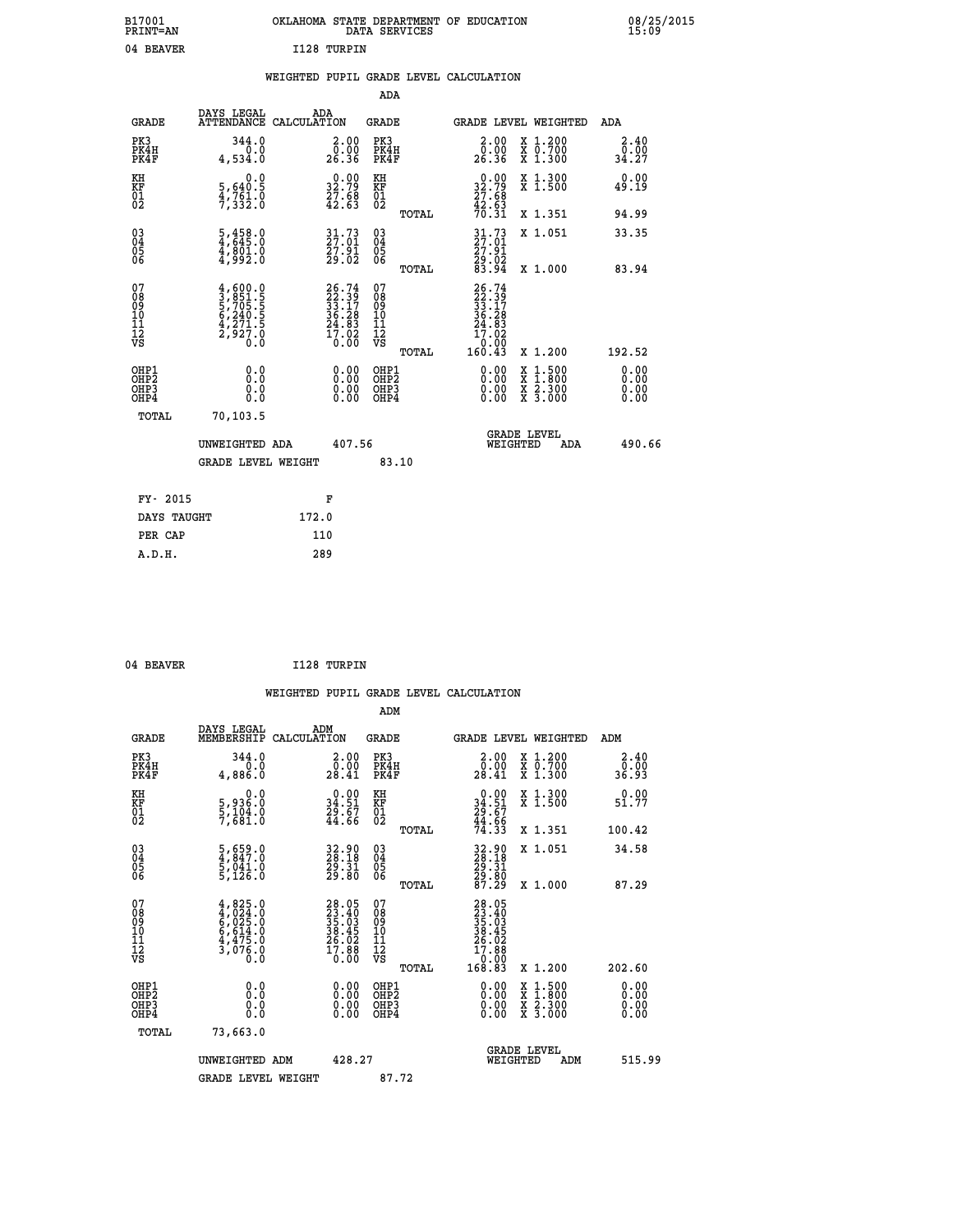| 7001<br>INT=AN | OKLAHOMA STATE DEPARTMENT OF EDUCATION<br>DATA SERVICES |  |
|----------------|---------------------------------------------------------|--|
| <b>BEAVER</b>  | COUNTY TOTALS                                           |  |

 **B17001<br>PRINT=AN** 

 **B17001 OKLAHOMA STATE DEPARTMENT OF EDUCATION 08/25/2015**

|                                                                    |                                                                                                                                                                     |       |                                                                      |                                      |       | WEIGHTED PUPIL GRADE LEVEL CALCULATION                                                                                                                                                                                                                                         |                                                                                                                                              |                        |
|--------------------------------------------------------------------|---------------------------------------------------------------------------------------------------------------------------------------------------------------------|-------|----------------------------------------------------------------------|--------------------------------------|-------|--------------------------------------------------------------------------------------------------------------------------------------------------------------------------------------------------------------------------------------------------------------------------------|----------------------------------------------------------------------------------------------------------------------------------------------|------------------------|
|                                                                    |                                                                                                                                                                     |       |                                                                      | ADA                                  |       |                                                                                                                                                                                                                                                                                |                                                                                                                                              |                        |
| <b>GRADE</b>                                                       | DAYS LEGAL<br>ATTENDANCE CALCULATION                                                                                                                                | ADA   |                                                                      | <b>GRADE</b>                         |       | GRADE LEVEL WEIGHTED                                                                                                                                                                                                                                                           |                                                                                                                                              | ADA                    |
| PK3<br>PK4H<br>PK4F                                                | 0.080<br>0.588,6<br>0.885,7                                                                                                                                         |       | $17.99$<br>$43.09$                                                   | PK3<br>PK4H<br>PK4F                  |       | $17.99$<br>$43.09$                                                                                                                                                                                                                                                             | X 1.200<br>X 0.700<br>X 1.300                                                                                                                | 4.80<br>12.59<br>56.02 |
| KH<br>KF<br>01<br>02                                               | 0.0<br>14,626.5<br>12,795.0<br>14,011.5                                                                                                                             |       | $0.00$<br>86.46<br>$75.61$<br>82.48                                  | KH<br>KF<br>01<br>02                 |       | $\begin{smallmatrix}&&0&.00\\86&.46\\75&.61\\82&.48\\158&.09\end{smallmatrix}$                                                                                                                                                                                                 | X 1.300<br>X 1.500                                                                                                                           | 0.00<br>129.70         |
|                                                                    |                                                                                                                                                                     |       |                                                                      |                                      | TOTAL |                                                                                                                                                                                                                                                                                | X 1.351                                                                                                                                      | 213.58                 |
| $\begin{smallmatrix} 03 \\[-4pt] 04 \end{smallmatrix}$<br>05<br>06 | 14,785.5<br>13,265.5<br>12,733.0<br>14,385.0                                                                                                                        |       | 87.37<br>78.50<br>75.19<br>85.01                                     | $^{03}_{04}$<br>0500                 |       | 87.37<br>78.50<br>75.19                                                                                                                                                                                                                                                        | X 1.051                                                                                                                                      | 330.53                 |
|                                                                    |                                                                                                                                                                     |       |                                                                      |                                      | TOTAL | 85.01<br>238.70                                                                                                                                                                                                                                                                | X 1.000                                                                                                                                      | 238.70                 |
| 07<br>08<br>09<br>10<br>11<br>11<br>12<br>VS                       | $\begin{smallmatrix} 13\,,\,120\cdot 0\\ 9\,,\,435\cdot 5\\ 15\,,\,005\cdot 5\\ 12\,,\,629\cdot 5\\ 10\,,\,487\cdot 5\\ 9\,,\,951\cdot 0\\ 0\,\,0\end{smallmatrix}$ |       | 77.52<br>55.68<br>88.52<br>88.52<br>74.35<br>61.90<br>58.79<br>58.79 | 078<br>089<br>0011<br>11<br>12<br>VS | TOTAL | 77.52<br>55.68<br>88.52<br>74.35<br>74.90<br>$58.79$<br>0.00<br>416.76                                                                                                                                                                                                         | X 1.200                                                                                                                                      | 500.11                 |
| OHP1<br>OHP2<br>OH <sub>P</sub> 3<br>OHP4                          | 0.0<br>0.0<br>0.0                                                                                                                                                   |       | $\begin{smallmatrix} 0.00 \ 0.00 \ 0.00 \ 0.00 \end{smallmatrix}$    | OHP1<br>OHP2<br>OHP3<br>OHP4         |       | $\begin{smallmatrix} 0.00 & 0.00 & 0.00 & 0.00 & 0.00 & 0.00 & 0.00 & 0.00 & 0.00 & 0.00 & 0.00 & 0.00 & 0.00 & 0.00 & 0.00 & 0.00 & 0.00 & 0.00 & 0.00 & 0.00 & 0.00 & 0.00 & 0.00 & 0.00 & 0.00 & 0.00 & 0.00 & 0.00 & 0.00 & 0.00 & 0.00 & 0.00 & 0.00 & 0.00 & 0.00 & 0.0$ | $\begin{smallmatrix} \mathtt{X} & 1\cdot500 \\ \mathtt{X} & 1\cdot800 \\ \mathtt{X} & 2\cdot300 \\ \mathtt{X} & 3\cdot000 \end{smallmatrix}$ | 0.00<br>0.00<br>0.00   |
| TOTAL                                                              | 178,266.0                                                                                                                                                           |       |                                                                      |                                      |       |                                                                                                                                                                                                                                                                                |                                                                                                                                              |                        |
|                                                                    | UNWEIGHTED ADA                                                                                                                                                      |       | 1,052.46                                                             |                                      |       | WEIGHTED                                                                                                                                                                                                                                                                       | <b>GRADE LEVEL</b><br>ADA                                                                                                                    | 1,247.33               |
|                                                                    | <b>GRADE LEVEL WEIGHT</b>                                                                                                                                           |       |                                                                      | 194.87                               |       |                                                                                                                                                                                                                                                                                |                                                                                                                                              |                        |
| FY- 2015                                                           |                                                                                                                                                                     |       | F                                                                    |                                      |       |                                                                                                                                                                                                                                                                                |                                                                                                                                              |                        |
| DAYS TAUGHT                                                        |                                                                                                                                                                     | 678.0 |                                                                      |                                      |       |                                                                                                                                                                                                                                                                                |                                                                                                                                              |                        |
| PER CAP                                                            |                                                                                                                                                                     | 611   |                                                                      |                                      |       |                                                                                                                                                                                                                                                                                |                                                                                                                                              |                        |

**BEAVER** COUNTY TOTALS

 **A.D.H. 474**

|                                          |                                                                                                                                                                                         |                                                                                           | ADM                                                 |                                                                             |                                          |                                               |
|------------------------------------------|-----------------------------------------------------------------------------------------------------------------------------------------------------------------------------------------|-------------------------------------------------------------------------------------------|-----------------------------------------------------|-----------------------------------------------------------------------------|------------------------------------------|-----------------------------------------------|
| <b>GRADE</b>                             | DAYS LEGAL<br>MEMBERSHIP                                                                                                                                                                | ADM<br>CALCULATION                                                                        | <b>GRADE</b>                                        |                                                                             | GRADE LEVEL WEIGHTED                     | ADM                                           |
| PK3<br>PK4H<br>PK4F                      | 680.0<br>3,173.0<br>7,866.0                                                                                                                                                             | 4.00<br>19.11<br>46.00                                                                    | PK3<br>PK4H<br>PK4F                                 | 4.00<br>19.11<br>46.00                                                      | X 1.200<br>X 0.700<br>X 1.300            | 4.80<br>$\frac{1\bar{3}\cdot\bar{3}8}{59.79}$ |
| KH<br>KF<br>01<br>02                     | 0.0<br>15,422:0<br>13,450:0<br>14,708:0                                                                                                                                                 | $91.16$<br>$79.46$<br>$79.46$<br>$86.59$                                                  | KH<br>KF<br>01<br>02                                | $0.00$<br>$91.16$<br>$79.46$<br>$86.59$<br>$166.05$                         | X 1.300<br>X 1.500                       | 0.00<br>136.76                                |
|                                          |                                                                                                                                                                                         |                                                                                           | TOTAL                                               |                                                                             | X 1.351                                  | 224.33                                        |
| 03<br>04<br>05<br>06                     | $\begin{smallmatrix} 15,377.0\\ 13,780.0\\ 13,320.0\\ 14,862.0 \end{smallmatrix}$                                                                                                       | 90.87<br>81.53<br>78.64<br>87.84                                                          | $\begin{array}{c} 03 \\ 04 \\ 05 \\ 06 \end{array}$ | $\begin{smallmatrix} 90.87\ 81.53\ 78.64\ 87.84\ 248.01\ \end{smallmatrix}$ | X 1.051                                  | 95.50                                         |
|                                          |                                                                                                                                                                                         |                                                                                           | TOTAL                                               |                                                                             | X 1.000                                  | 248.01                                        |
| 07<br>08<br>09<br>101<br>112<br>VS       | $\begin{smallmatrix} 13\,, & 850\,. & 0\\ 9\,, & 874\,. & 0\\ 15\,, & 870\,. & 0\\ 13\,, & 362\,. & 0\\ 11\,, & 052\,. & 0\\ 10\,, & 575\,. & 0\\ 0\,. & 0\,. & 0\,. \end{smallmatrix}$ | $\begin{array}{l} 81.83 \\ 58.27 \\ 93.62 \\ 78.67 \\ 65.24 \\ 62.48 \\ 0.00 \end{array}$ | 07<br>08<br>09<br>11<br>11<br>12<br>VS<br>TOTAL     | 81.83<br>58.27<br>58.62<br>78.67<br>65.24<br>62.48<br>62.48<br>440.11       | X 1.200                                  | 528.14                                        |
|                                          |                                                                                                                                                                                         |                                                                                           |                                                     |                                                                             |                                          |                                               |
| OHP1<br>OHP2<br>OH <sub>P3</sub><br>OHP4 | 0.0<br>0.000                                                                                                                                                                            | $0.00$<br>$0.00$<br>0.00                                                                  | OHP1<br>OHP2<br>OHP <sub>3</sub>                    | $0.00$<br>$0.00$<br>0.00                                                    | X 1:500<br>X 1:800<br>X 2:300<br>X 3:000 | 0.00<br>0.00<br>0.00<br>0.00                  |
| TOTAL                                    | 187,221.0                                                                                                                                                                               |                                                                                           |                                                     |                                                                             |                                          |                                               |
|                                          | UNWEIGHTED ADM                                                                                                                                                                          | 1,105.31                                                                                  |                                                     |                                                                             | <b>GRADE LEVEL</b><br>WEIGHTED<br>ADM    | 1,310.71                                      |
|                                          | <b>GRADE LEVEL WEIGHT</b>                                                                                                                                                               |                                                                                           | 205.40                                              |                                                                             |                                          |                                               |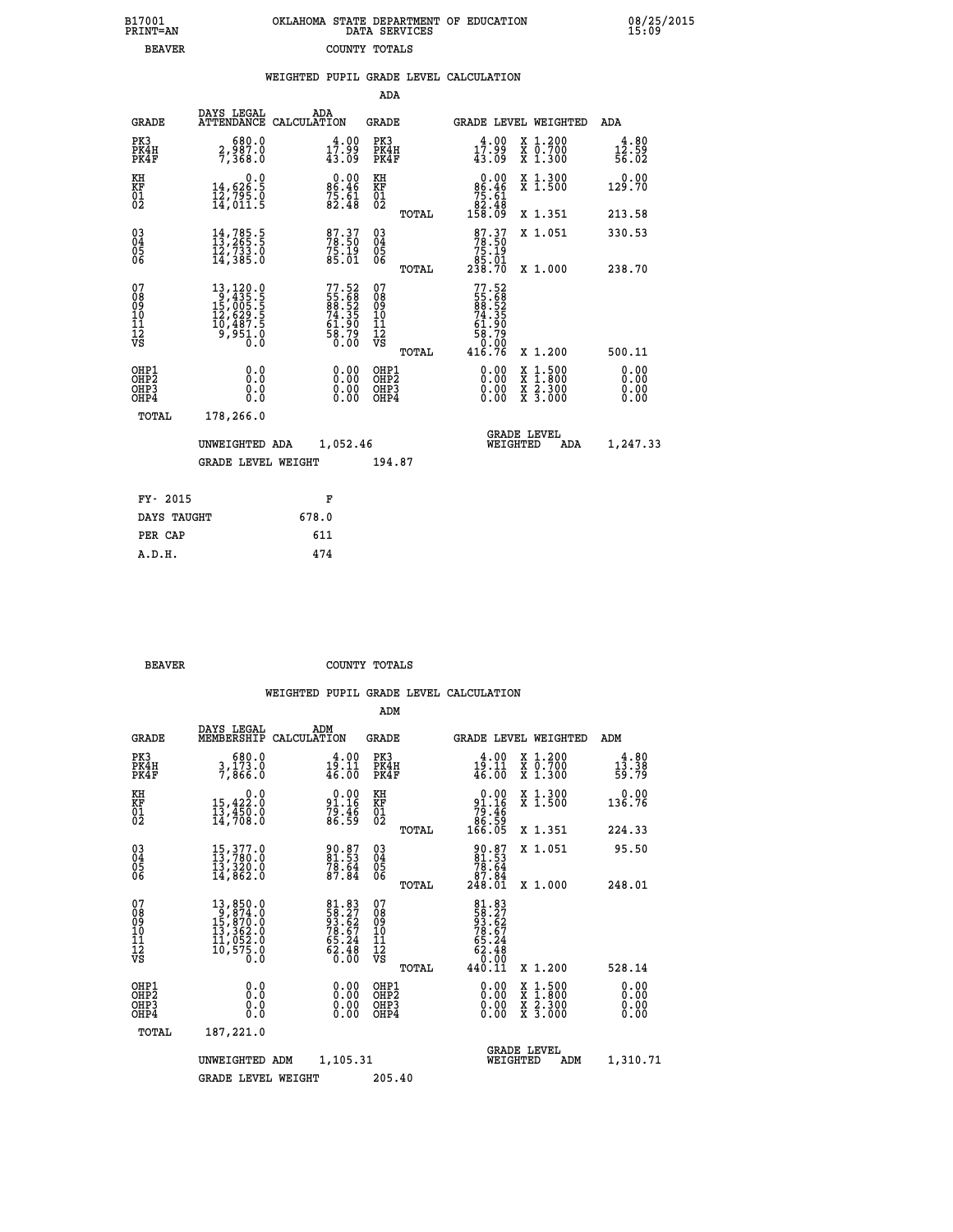| B17001<br><b>PRINT=AN</b> | OKLAHOMA<br>. STATE DEPARTMENT OF EDUCATION<br>DATA SERVICES | 08/25/2015<br>15:09 |
|---------------------------|--------------------------------------------------------------|---------------------|
| 05<br><b>BECKHAM</b>      | <b>I002 MERRITT</b>                                          |                     |

|  |  | WEIGHTED PUPIL GRADE LEVEL CALCULATION |
|--|--|----------------------------------------|
|  |  |                                        |

|                                                                    |                                                                 |                                                                                                    | ADA                                                 |       |                                                                                                                                                                                        |        |                                          |                              |
|--------------------------------------------------------------------|-----------------------------------------------------------------|----------------------------------------------------------------------------------------------------|-----------------------------------------------------|-------|----------------------------------------------------------------------------------------------------------------------------------------------------------------------------------------|--------|------------------------------------------|------------------------------|
| <b>GRADE</b>                                                       | DAYS LEGAL<br>ATTENDANCE CALCULATION                            | ADA                                                                                                | <b>GRADE</b>                                        |       | GRADE LEVEL WEIGHTED                                                                                                                                                                   |        |                                          | <b>ADA</b>                   |
| PK3<br>PK4H<br>PK4F                                                | 430.0<br>0.0<br>10,256.5                                        | $\begin{smallmatrix} 2.54\0.00\\ 60.69 \end{smallmatrix}$                                          | PK3<br>PK4H<br>PK4F                                 |       | $\begin{smallmatrix} 2.54\0.00\\0.00\\60.69\end{smallmatrix}$                                                                                                                          |        | X 1.200<br>X 0.700<br>X 1.300            | 3.05<br>0.00<br>78.90        |
| KH<br>KF<br>01<br>02                                               | 0.0<br>14,596.0<br>10,536.0<br>9,865.0                          | $86.37$<br>$62.34$<br>$58.37$                                                                      | KH<br>KF<br>01<br>02                                |       | $\begin{smallmatrix}&&0.00\\86.37\\62.34\\58.37\\120.71\end{smallmatrix}$                                                                                                              |        | X 1.300<br>X 1.500                       | 0.00<br>129.56               |
|                                                                    |                                                                 |                                                                                                    |                                                     | TOTAL |                                                                                                                                                                                        |        | X 1.351                                  | 163.08                       |
| $\begin{smallmatrix} 03 \\[-4pt] 04 \end{smallmatrix}$<br>Ŏ5<br>06 | 10,486.0<br>8,171.0<br>$\frac{8}{9}$ , $\frac{742}{275}$ .0     | $\begin{smallmatrix} 62.05\\ 48.35\\ 51.73\\ 54.88 \end{smallmatrix}$                              | $\begin{array}{c} 03 \\ 04 \\ 05 \\ 06 \end{array}$ |       | $\begin{smallmatrix} 62.05\\ 48.35\\ 51.73\\ 54.88\\ 154.96 \end{smallmatrix}$                                                                                                         |        | X 1.051                                  | 65.21                        |
|                                                                    |                                                                 |                                                                                                    |                                                     | TOTAL |                                                                                                                                                                                        |        | X 1.000                                  | 154.96                       |
| 07<br>08<br>09<br>11<br>11<br>12<br>VS                             | 9,659.5<br>6,2927.0<br>8,927.0<br>6,924.5<br>4,986.0<br>5,919.0 | $\begin{smallmatrix} 57.16 \\ 37.23 \\ 52.82 \\ 40.97 \\ 29.50 \\ 35.02 \\ 0.00 \end{smallmatrix}$ | 07<br>08<br>09<br>11<br>11<br>12<br>VS              |       | 57.16<br>$\begin{smallmatrix} 1 & 1 & 1 & 2 \\ 3 & 7 & 2 & 3 \\ 5 & 2 & 3 & 2 \\ 4 & 0 & 9 & 7 \\ 2 & 9 & 5 & 0 \\ 3 & 5 & 0 & 0 \\ 3 & 5 & 0 & 0 \\ 2 & 5 & 2 & 70 \end{smallmatrix}$ |        |                                          |                              |
|                                                                    |                                                                 |                                                                                                    |                                                     | TOTAL |                                                                                                                                                                                        |        | X 1.200                                  | 303.24                       |
| OHP1<br>OHP <sub>2</sub><br>OHP3<br>OHP4                           | 0.0<br>Ō.Ō<br>0.0<br>Ŏ.Ŏ                                        | 0.00<br>$\begin{smallmatrix} 0.00 \ 0.00 \end{smallmatrix}$                                        | OHP1<br>OH <sub>P</sub> 2<br>OHP3<br>OHP4           |       | 0.00<br>0.00<br>0.00                                                                                                                                                                   | X<br>X | $1:500$<br>$1:800$<br>X 2.300<br>X 3.000 | 0.00<br>0.00<br>0.00<br>0.00 |
| TOTAL                                                              | 125,065.5                                                       |                                                                                                    |                                                     |       |                                                                                                                                                                                        |        |                                          |                              |
|                                                                    | UNWEIGHTED ADA                                                  | 740.02                                                                                             |                                                     |       | WEIGHTED                                                                                                                                                                               |        | <b>GRADE LEVEL</b><br>ADA                | 898.00                       |
|                                                                    | <b>GRADE LEVEL WEIGHT</b>                                       |                                                                                                    | 157.98                                              |       |                                                                                                                                                                                        |        |                                          |                              |
| FY- 2015                                                           |                                                                 | F                                                                                                  |                                                     |       |                                                                                                                                                                                        |        |                                          |                              |
| DAYS TAUGHT                                                        |                                                                 | 169.0                                                                                              |                                                     |       |                                                                                                                                                                                        |        |                                          |                              |
| PER CAP                                                            |                                                                 | 77                                                                                                 |                                                     |       |                                                                                                                                                                                        |        |                                          |                              |
|                                                                    |                                                                 |                                                                                                    |                                                     |       |                                                                                                                                                                                        |        |                                          |                              |

05 BECKHAM **I002 MERRITT** 

|                                          |                                                                                                          |                                                                                                                                             | ADM                                                 |       |                                                                           |                                          |                              |  |
|------------------------------------------|----------------------------------------------------------------------------------------------------------|---------------------------------------------------------------------------------------------------------------------------------------------|-----------------------------------------------------|-------|---------------------------------------------------------------------------|------------------------------------------|------------------------------|--|
| <b>GRADE</b>                             | DAYS LEGAL<br>MEMBERSHIP                                                                                 | ADM<br>CALCULATION                                                                                                                          | <b>GRADE</b>                                        |       | GRADE LEVEL WEIGHTED                                                      |                                          | ADM                          |  |
| PK3<br>PK4H<br>PK4F                      | 430.0<br>0.0<br>10,903.0                                                                                 | 2.54<br>$\begin{smallmatrix} \textcolor{red}{\textbf{0}}\textcolor{black}{\textbf{.00}}\ \textcolor{red}{\textbf{64.51}} \end{smallmatrix}$ | PK3<br>PK4H<br>PK4F                                 |       | $\begin{smallmatrix} 2.54\0.00\\64.51\end{smallmatrix}$                   | X 1.200<br>X 0.700<br>X 1.300            | 3.05<br>0.00<br>83.86        |  |
| KH<br>KF<br>01<br>02                     | 0.0<br>15,397.0<br>11,037.0<br>10,453.0                                                                  | $91.11$<br>$65.31$<br>$61.85$                                                                                                               | KH<br>KF<br>01<br>02                                |       | $\begin{smallmatrix}&&0.00\\91.11\\65.31\\61.85\\127.16\end{smallmatrix}$ | X 1.300<br>X 1.500                       | 0.00<br>136.67               |  |
|                                          |                                                                                                          |                                                                                                                                             |                                                     | TOTAL |                                                                           | X 1.351                                  | 171.79                       |  |
| 03<br>04<br>05<br>06                     | $\begin{smallmatrix}10, 884 & 0\\8, 530 & 0\\9, 135 & 0\\9, 688 & 0\end{smallmatrix}$                    | $\begin{smallmatrix} 64.40\\ 50.47\\ 54.05\\ 57.33 \end{smallmatrix}$                                                                       | $\begin{array}{c} 03 \\ 04 \\ 05 \\ 06 \end{array}$ |       | $64.4050.4754.0557.33161.85$                                              | X 1.051                                  | 67.68                        |  |
|                                          |                                                                                                          |                                                                                                                                             |                                                     | TOTAL |                                                                           | X 1.000                                  | 161.85                       |  |
| 07<br>08<br>09<br>101<br>112<br>VS       | $\begin{smallmatrix} 10,161.0\\ 6,553.0\\ 9,442.0\\ 7,223.0\\ 5,284.0\\ 6,341.0\\ 0.0 \end{smallmatrix}$ | $\begin{smallmatrix} 60.12\\ 38.78\\ 55.87\\ 42.74\\ 31.27\\ 37.52\\ 0.00 \end{smallmatrix}$                                                | 07<br>08<br>09<br>11<br>11<br>12<br>VS              |       | $50.12$<br>$38.78$<br>$55.87$<br>$42.74$<br>$31.27$<br>$37.52$<br>$9.98$  |                                          |                              |  |
|                                          |                                                                                                          |                                                                                                                                             |                                                     | TOTAL | 266.30                                                                    | X 1.200                                  | 319.56                       |  |
| OHP1<br>OHP2<br>OH <sub>P3</sub><br>OHP4 | 0.0<br>0.000                                                                                             | $0.00$<br>$0.00$<br>0.00                                                                                                                    | OHP1<br>OHP2<br>OHP <sub>3</sub>                    |       | $0.00$<br>$0.00$<br>0.00                                                  | X 1:500<br>X 1:800<br>X 2:300<br>X 3:000 | 0.00<br>0.00<br>0.00<br>0.00 |  |
| TOTAL                                    | 131,461.0                                                                                                |                                                                                                                                             |                                                     |       |                                                                           |                                          |                              |  |
|                                          | UNWEIGHTED ADM                                                                                           | 777.87                                                                                                                                      |                                                     |       | <b>GRADE LEVEL</b><br>WEIGHTED                                            | ADM                                      | 944.46                       |  |
|                                          | <b>GRADE LEVEL WEIGHT</b>                                                                                |                                                                                                                                             | 166.59                                              |       |                                                                           |                                          |                              |  |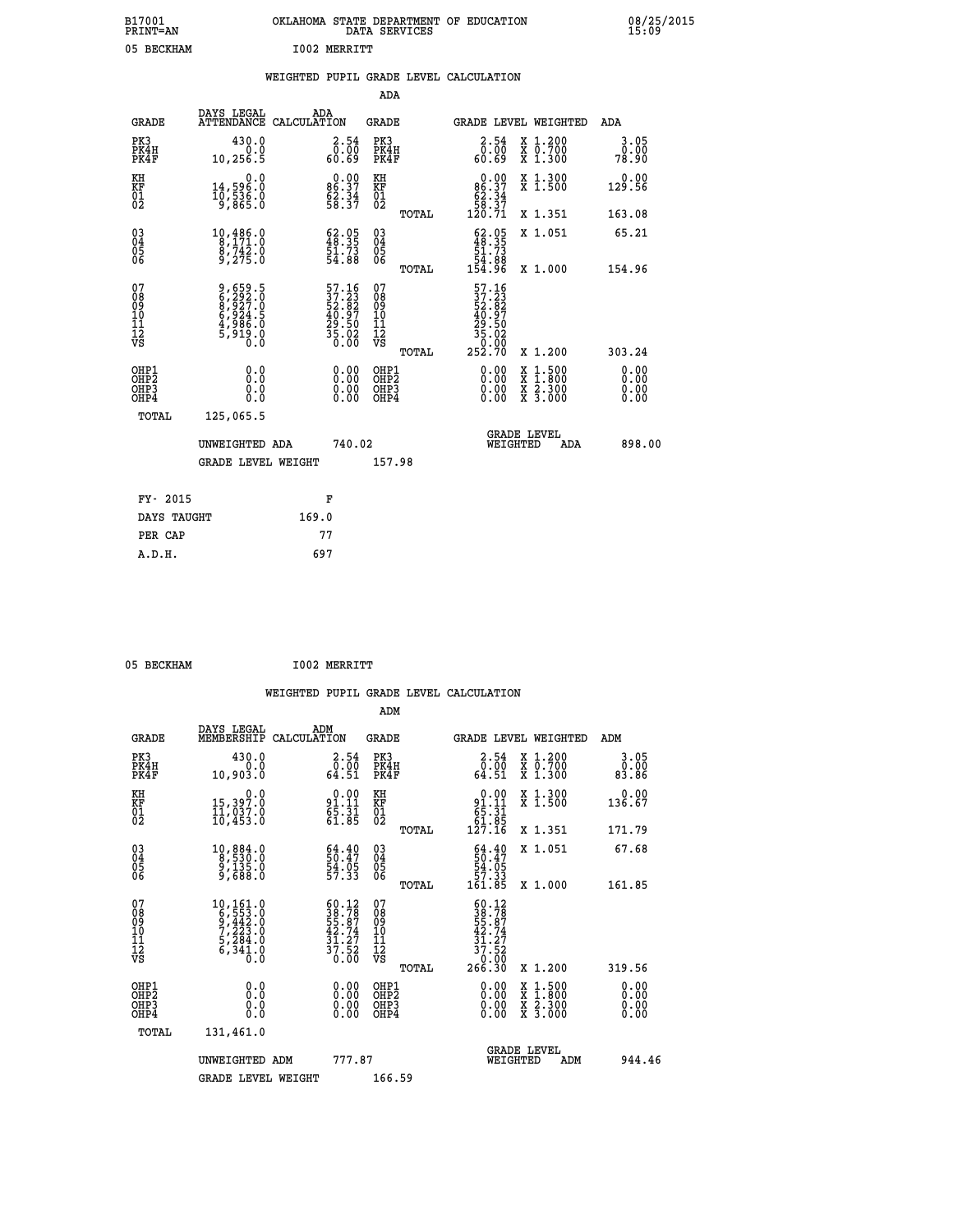| OKLAHOMA STATE DEPARTMENT OF EDUCATION<br>DATA SERVICES |  |
|---------------------------------------------------------|--|
| 1006 ELK CITY                                           |  |

|  |  | WEIGHTED PUPIL GRADE LEVEL CALCULATION |
|--|--|----------------------------------------|
|  |  |                                        |

|                                                                    |                                                                                  |                                                                         | ADA                                       |       |                                                                                                                         |                                                                     |                                 |
|--------------------------------------------------------------------|----------------------------------------------------------------------------------|-------------------------------------------------------------------------|-------------------------------------------|-------|-------------------------------------------------------------------------------------------------------------------------|---------------------------------------------------------------------|---------------------------------|
| <b>GRADE</b>                                                       | DAYS LEGAL                                                                       | ADA<br>ATTENDANCE CALCULATION                                           | <b>GRADE</b>                              |       |                                                                                                                         | GRADE LEVEL WEIGHTED                                                | ADA                             |
| PK3<br>PK4H<br>PK4F                                                | 659.0<br>5,898.0<br>16,282.0                                                     | $3.95$<br>$35.32$<br>$97.50$                                            | PK3<br>PK4H<br>PK4F                       |       | $35.32$<br>$97.50$                                                                                                      | X 1.200<br>X 0.700<br>X 1.300                                       | $24.72$<br>$124.72$<br>$126.75$ |
| KH<br>KF<br>01<br>02                                               | 0.0<br>29,178.0<br>31,490.5<br>29,110.5                                          | $0.00$<br>174.72<br>$\frac{188.57}{174.31}$                             | KH<br>KF<br>$\overline{01}$               |       | $\begin{smallmatrix} &0.00\\ 174.72\\ 188.57\\ 174.31\\ 362.88 \end{smallmatrix}$                                       | X 1.300<br>X 1.500                                                  | 0.00<br>262.08                  |
|                                                                    |                                                                                  |                                                                         |                                           | TOTAL |                                                                                                                         | X 1.351                                                             | 490.25                          |
| $\begin{smallmatrix} 03 \\[-4pt] 04 \end{smallmatrix}$<br>05<br>06 | 26,868.5<br>27,683.5<br>28,067.5<br>23,212.5                                     | 160.89<br>165.77<br>$\frac{168}{139}$ .00                               | $\substack{03 \\ 04}$<br>$\frac{05}{06}$  | TOTAL | 160.89<br>168:07<br>139:00<br>472.84                                                                                    | X 1.051<br>X 1.000                                                  | 169.10                          |
| 07<br>08<br>09<br>11<br>11<br>12<br>VS                             | $23,964.5$<br>$22,869.5$<br>$24,788.0$<br>$26,856.0$<br>$19,072.5$<br>$17,886.5$ | $143.50$<br>$136.94$<br>$148.43$<br>$161.45$<br>$\frac{114.91}{108.17}$ | 07<br>08<br>09<br>11<br>11<br>12<br>VS    |       | $\begin{smallmatrix} 143.50\ 136.94\ 149.43 \end{smallmatrix}$<br>161.45<br>$\frac{1}{100}$ $\frac{1}{2}$ $\frac{1}{2}$ |                                                                     | 472.84                          |
|                                                                    |                                                                                  |                                                                         |                                           | TOTAL | $\begin{array}{c} 0.00 \\ 813.40 \end{array}$                                                                           | X 1.200                                                             | 976.08                          |
| OHP1<br>OH <sub>P</sub> 2<br>OHP3<br>OHP4                          | 0.0<br>Ō.Ō<br>0.0<br>875.0                                                       | 0.00<br>$0.00$<br>5.24                                                  | OHP1<br>OH <sub>P</sub> 2<br>OHP3<br>OHP4 |       | 0.00<br>$0.00$<br>5.24                                                                                                  | $1:500$<br>$1:800$<br>X<br>X<br>$\frac{x}{x}$ $\frac{5.300}{3.000}$ | 0.00<br>0.00<br>0.00<br>15.72   |
| TOTAL                                                              | 354,762.0                                                                        |                                                                         |                                           |       |                                                                                                                         |                                                                     |                                 |
|                                                                    | UNWEIGHTED ADA                                                                   | 2,126.74                                                                |                                           |       |                                                                                                                         | <b>GRADE LEVEL</b><br>WEIGHTED<br>ADA                               | 2,542.28                        |
|                                                                    | <b>GRADE LEVEL WEIGHT</b>                                                        |                                                                         | 415.54                                    |       |                                                                                                                         |                                                                     |                                 |
| FY- 2015                                                           |                                                                                  | F                                                                       |                                           |       |                                                                                                                         |                                                                     |                                 |
| DAYS TAUGHT                                                        |                                                                                  | 167.0                                                                   |                                           |       |                                                                                                                         |                                                                     |                                 |
| PER CAP                                                            |                                                                                  | 33                                                                      |                                           |       |                                                                                                                         |                                                                     |                                 |
|                                                                    |                                                                                  |                                                                         |                                           |       |                                                                                                                         |                                                                     |                                 |

05 BECKHAM **I006 ELK CITY** 

 **A.D.H. 1,268**

B17001<br>PRINT=AN<br>05 BECKHAM

|                                                       |                                                                                  |                                                                         | ADM                                                 |                                                                           |                                |                                                                  |                                 |
|-------------------------------------------------------|----------------------------------------------------------------------------------|-------------------------------------------------------------------------|-----------------------------------------------------|---------------------------------------------------------------------------|--------------------------------|------------------------------------------------------------------|---------------------------------|
| <b>GRADE</b>                                          | DAYS LEGAL<br>MEMBERSHIP                                                         | ADM<br>CALCULATION                                                      | <b>GRADE</b>                                        |                                                                           |                                | GRADE LEVEL WEIGHTED                                             | ADM                             |
| PK3<br>PK4H<br>PK4F                                   | $1,038.0$<br>6,502.0<br>17,370.0                                                 | 6.22<br>38.93<br>104.01                                                 | PK3<br>PK4H<br>PK4F                                 | 6.22<br>38.93<br>104.01                                                   |                                | $\begin{array}{c} x & 1.200 \\ x & 0.700 \end{array}$<br>X 1.300 | 7.46<br>27.25<br>135.21         |
| KH<br>KF<br>01<br>02                                  | 0.0<br>31,207.0<br>33,586.0<br>30,743.0                                          | $\begin{smallmatrix} &0.00\\ 186.87\\ 201.11\\ 184.09\end{smallmatrix}$ | KH<br>KF<br>01<br>02                                | 0.00<br>186:87<br>201:11<br>184:09<br>385:20                              |                                | X 1.300<br>X 1.500                                               | 0.00<br>280.31                  |
|                                                       |                                                                                  |                                                                         | TOTAL                                               |                                                                           |                                | X 1.351                                                          | 520.41                          |
| 03<br>04<br>05<br>06                                  | 28,101.0<br>28,701.0<br>29,864.0<br>24,464.0                                     | $\begin{smallmatrix} 168.27\ 171.86\ 178.83\ 146.49 \end{smallmatrix}$  | $\begin{array}{c} 03 \\ 04 \\ 05 \\ 06 \end{array}$ | $168.27$<br>$171.86$<br>$178.83$<br>$146.49$<br>$497.18$                  |                                | X 1.051                                                          | 176.85                          |
|                                                       |                                                                                  |                                                                         | TOTAL                                               |                                                                           |                                | X 1.000                                                          | 497.18                          |
| 07<br>08<br>09<br>101<br>112<br>VS                    | 25,215.0<br>24,557.0<br>26,446.0<br>28,628.0<br>20,158.0<br>20,158.0<br>19,121.0 | 150.99<br>147.05<br>158.36<br>172.20<br>121.58<br>115.90<br>0.00        | 07<br>08<br>09<br>101<br>11<br>12<br>VS<br>TOTAL    | 150.99<br>147.05<br>158.36<br>172.20<br>$\frac{121.58}{115.90}$<br>866.08 |                                | X 1.200                                                          | 1,039.30                        |
| OHP1<br>OH <sub>P</sub> 2<br>OH <sub>P3</sub><br>OHP4 | 0.0<br>$0.0$<br>875.0                                                            | $0.00$<br>$0.00$<br>5.24                                                | OHP1<br>OHP2<br>OHP3<br>OHP4                        | $\begin{smallmatrix} 0.00\\ 0.00\\ 0.00\\ 5.24 \end{smallmatrix}$         |                                | X 1:500<br>X 1:800<br>X 2:300<br>X 3:000                         | 0.00<br>0.00<br>$0.00$<br>15.72 |
| TOTAL                                                 | 376,576.0                                                                        |                                                                         |                                                     |                                                                           |                                |                                                                  |                                 |
|                                                       | UNWEIGHTED                                                                       | 2,258.00<br>ADM                                                         |                                                     |                                                                           | <b>GRADE LEVEL</b><br>WEIGHTED | ADM                                                              | 2,699.69                        |
|                                                       | <b>GRADE LEVEL WEIGHT</b>                                                        |                                                                         | 441.69                                              |                                                                           |                                |                                                                  |                                 |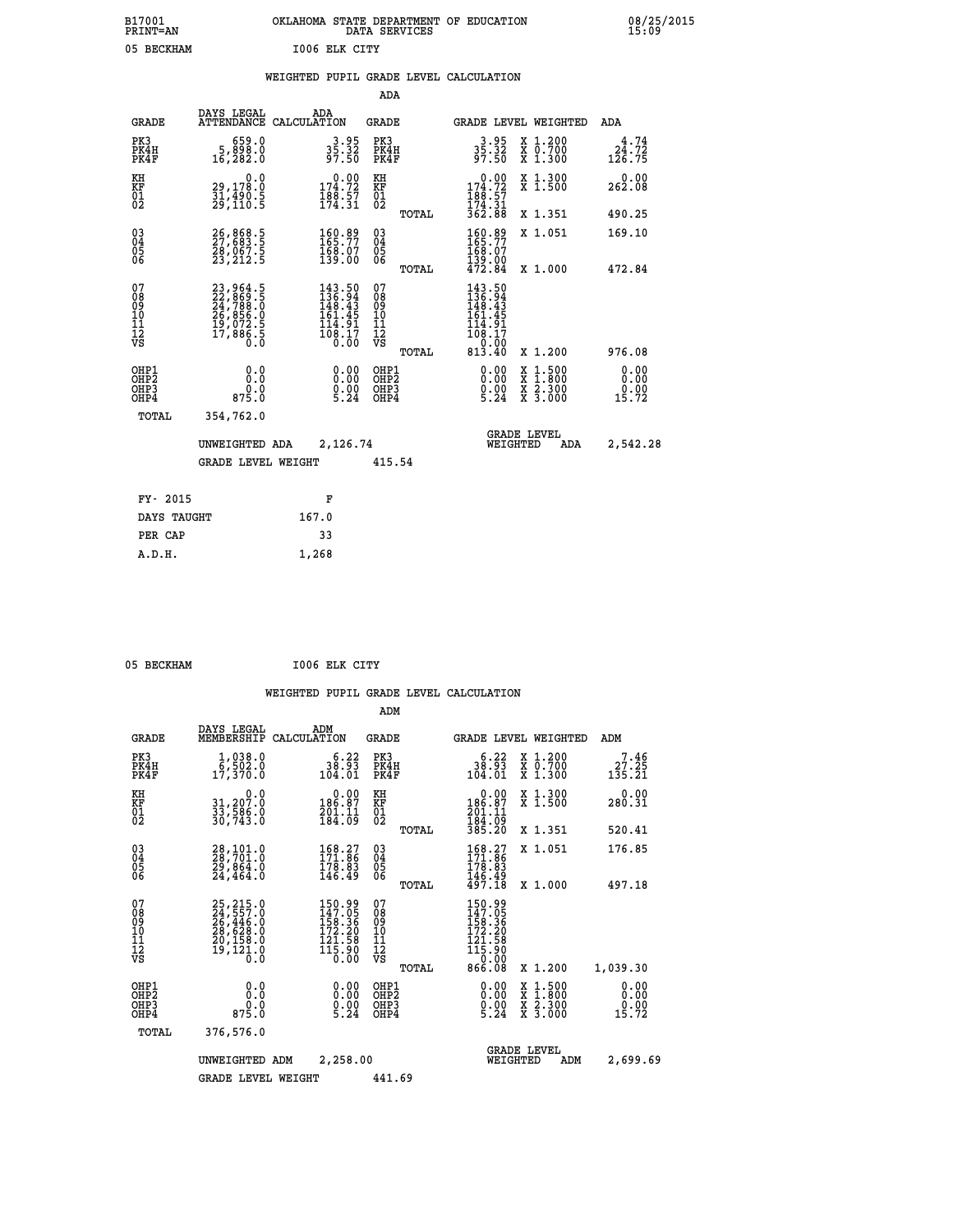| B17001<br><b>PRINT=AN</b> | OKLAHOMA STATE DEPARTMENT OF EDUCATION<br>DATA SERVICES | 08/25/2015<br>15:09 |  |
|---------------------------|---------------------------------------------------------|---------------------|--|
| 05<br>BECKHAM             | I031 SAYRE                                              |                     |  |

|  |  | WEIGHTED PUPIL GRADE LEVEL CALCULATION |
|--|--|----------------------------------------|
|  |  |                                        |

|                                                                    |                                                                            |                                                                       | ADA                                                  |       |                                                                                |                                                                                          |                       |
|--------------------------------------------------------------------|----------------------------------------------------------------------------|-----------------------------------------------------------------------|------------------------------------------------------|-------|--------------------------------------------------------------------------------|------------------------------------------------------------------------------------------|-----------------------|
| <b>GRADE</b>                                                       | DAYS LEGAL<br>ATTENDANCE CALCULATION                                       | ADA                                                                   | <b>GRADE</b>                                         |       |                                                                                | GRADE LEVEL WEIGHTED                                                                     | ADA                   |
| PK3<br>PK4H<br>PK4F                                                | 572.0<br>0.0<br>6,463.0                                                    | 3.35<br>37.80                                                         | PK3<br>PK4H<br>PK4F                                  |       | 3.35<br>0.00<br>37.80                                                          | X 1.200<br>X 0.700<br>X 1.300                                                            | 4.02<br>0.00<br>49.14 |
| KH<br>KF<br>01<br>02                                               | 0.0<br>$10, 230.5$<br>$12, 635.5$<br>$8, 244.5$                            | $\begin{smallmatrix} 0.00\\59.83\\73.89\\48.21 \end{smallmatrix}$     | KH<br>KF<br>01<br>02                                 |       | $\begin{smallmatrix}&&0.00\\59.83\\73.89\\48.21\\122.10\end{smallmatrix}$      | X 1.300<br>X 1.500                                                                       | 0.00<br>89.75         |
|                                                                    |                                                                            |                                                                       |                                                      | TOTAL |                                                                                | X 1.351                                                                                  | 164.96                |
| $\begin{smallmatrix} 03 \\[-4pt] 04 \end{smallmatrix}$<br>Ŏ5<br>06 | $\begin{smallmatrix}8,462.0\\10,180.0\\10,206.5\\9,815.0\end{smallmatrix}$ | 49.49<br>59.53<br>59.69<br>57.40                                      | 03<br>04<br>05<br>06                                 |       | $\begin{smallmatrix} 49.49\\ 59.53\\ 59.69\\ 57.40\\ 176.62 \end{smallmatrix}$ | X 1.051                                                                                  | 52.01                 |
|                                                                    |                                                                            |                                                                       |                                                      | TOTAL |                                                                                | X 1.000                                                                                  | 176.62                |
| 07<br>08<br>09<br>01<br>11<br>11<br>12<br>VS                       | 7,925.5<br>9,044.5<br>8,698.5<br>8,598.5<br>9,159.0<br>7,709.5<br>5,444.5  | $46.35$<br>52.89<br>53.56<br>53.56<br>53.08<br>45.08<br>31.84<br>0.00 | 07<br>08<br>09<br>11<br>11<br>12<br>VS               |       | $46.3552.89750.8753.56645.08431.840.000280.59$                                 |                                                                                          |                       |
|                                                                    |                                                                            |                                                                       |                                                      | TOTAL |                                                                                | X 1.200                                                                                  | 336.71                |
| OHP1<br>OHP2<br>OH <sub>P3</sub><br>OHP4                           | 0.0<br>0.0<br>0.0                                                          | $0.00$<br>$0.00$<br>0.00                                              | OHP1<br>OHP2<br>OHP <sub>3</sub><br>OHP <sub>4</sub> |       |                                                                                | $\begin{smallmatrix} x & 1.500 \\ x & 1.800 \\ x & 2.300 \\ x & 3.000 \end{smallmatrix}$ | 0.00<br>0.00<br>0.00  |
| TOTAL                                                              | 124,790.5                                                                  |                                                                       |                                                      |       |                                                                                |                                                                                          |                       |
|                                                                    | UNWEIGHTED ADA                                                             | 729.78                                                                |                                                      |       |                                                                                | <b>GRADE LEVEL</b><br>WEIGHTED<br>ADA                                                    | 873.21                |
|                                                                    | <b>GRADE LEVEL WEIGHT</b>                                                  |                                                                       | 143.43                                               |       |                                                                                |                                                                                          |                       |
| FY- 2015                                                           |                                                                            | F                                                                     |                                                      |       |                                                                                |                                                                                          |                       |
| DAYS TAUGHT                                                        |                                                                            | 171.0                                                                 |                                                      |       |                                                                                |                                                                                          |                       |
| PER CAP                                                            |                                                                            | 84                                                                    |                                                      |       |                                                                                |                                                                                          |                       |

| 05 BECKHAM<br>I031 SAYRE |  |  |  |  |
|--------------------------|--|--|--|--|
|--------------------------|--|--|--|--|

 **WEIGHTED PUPIL GRADE LEVEL CALCULATION ADM DAYS LEGAL ADM GRADE MEMBERSHIP CALCULATION GRADE GRADE LEVEL WEIGHTED ADM PK3 572.0 3.35 PK3 3.35 X 1.200 4.02 PK4H 0.0 0.00 PK4H 0.00 X 0.700 0.00 PK4F 6,873.0 40.19 PK4F 40.19 X 1.300 52.25 KH 0.0 0.00 KH 0.00 X 1.300 0.00 KF 10,911.0 63.81 KF 63.81 X 1.500 95.72 01 13,385.0 78.27 01 78.27 02 8,680.0 50.76 02 50.76 TOTAL 129.03 X 1.351 174.32 03 8,884.0 51.95 03 51.95 X 1.051 54.60 04 10,674.0 62.42 04 62.42 05 10,758.0 62.91 05 62.91 06 10,225.0 59.80 06 59.80 TOTAL 185.13 X 1.000 185.13**  $\begin{array}{cccc} 07 & 8\,,453\cdot 0 & 49\cdot 43 & 07 & 49\cdot 43\, 0 \\ 08 & 9\,,523\cdot 0 & 55\cdot 73 & 08 & 55\cdot 73\, 0 \\ 09 & 9\,,563\cdot 0 & 55\cdot 29 & 0 \\ 10 & 9\,,563\cdot 0 & 55\cdot 92 & 10 & 55\cdot 92\, 0 \\ 11 & 8\,,016\cdot 0 & 46\cdot 88 & 11 & 46\cdot 88\, 0 \\ 12 & 5\,,607\cdot 0 &$  $\begin{array}{cccc} 49.43 & 07 & 49.43 \ 55.723 & 08 & 55.72 \ 55.22 & 10 & 55.22 \ 55.22 & 10 & 55.22 \ 35.22 & 11 & 46.88 \ 36.88 & 11 & 46.88 \ 30.00 & 08 & 70.01 \ 32.79 & 12 & 32.70 \ 30.00 & 08 & 21.500 & 352.85 \ 0.00 & 08 & 21.500 & 0.00 \ 0.00 & 08 & 2 & 1.5$  **OHP1 0.0 0.00 OHP1 0.00 X 1.500 0.00 OHP2 0.0 0.00 OHP2 0.00 X 1.800 0.00 OHP3 0.0 0.00 OHP3 0.00 X 2.300 0.00 OHP4 0.0 0.00 OHP4 0.00 X 3.000 0.00 TOTAL 131,242.0 GRADE LEVEL UNWEIGHTED ADM 767.50 WEIGHTED ADM 918.89** GRADE LEVEL WEIGHT 151.39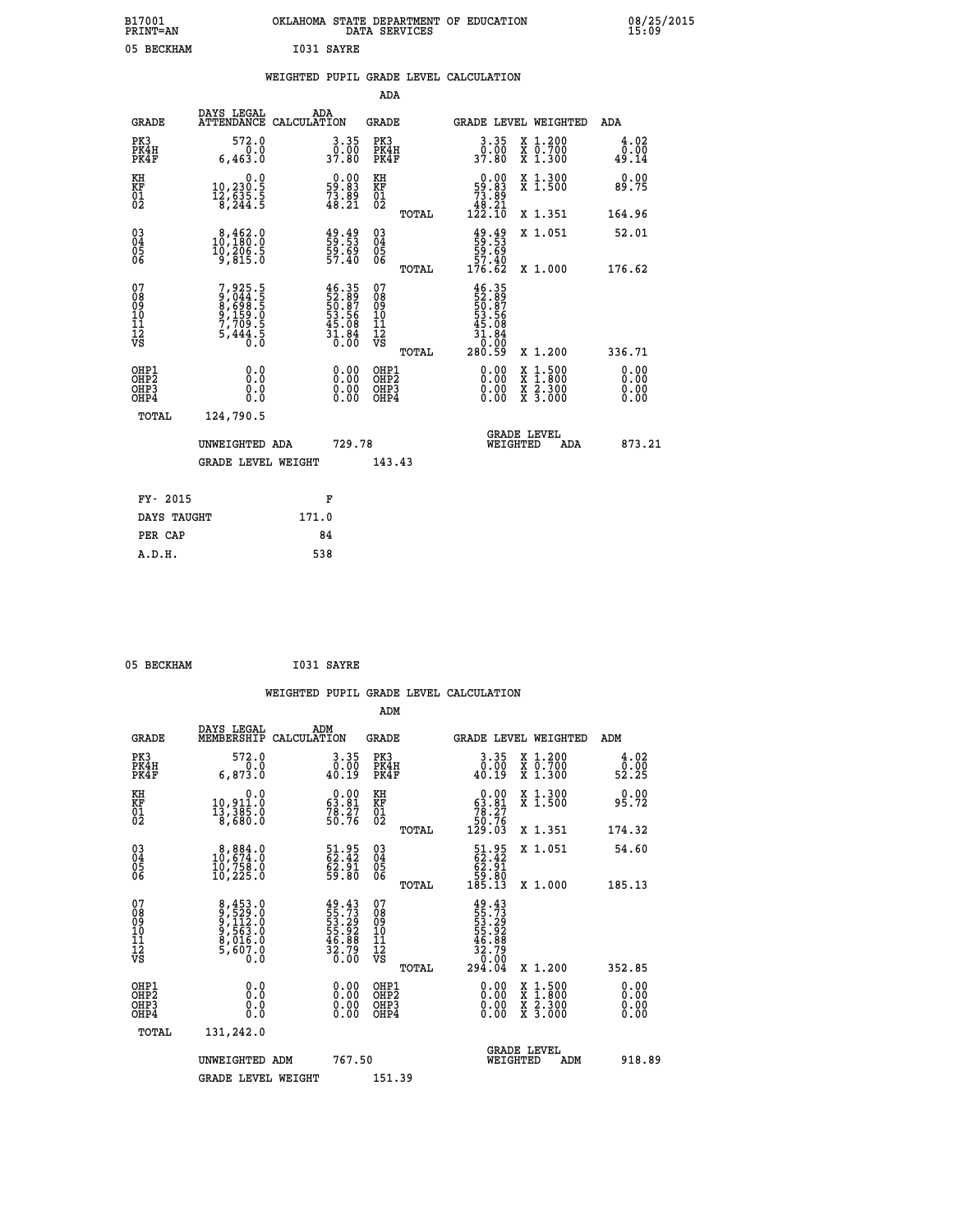| B17001<br><b>PRINT=AN</b> | OKLAHOMA STATE DEPARTMENT OF EDUCATION<br>DATA SERVICES | 08/25/2015<br>15:09 |
|---------------------------|---------------------------------------------------------|---------------------|
| 05<br>BECKHAM             | 1051 ERICK                                              |                     |

|                                                              |                                                                       | WEIGHTED PUPIL GRADE LEVEL CALCULATION                                                |                                                    |                                                                                                                                                                                                                                                                                                                                                                                                                             |                       |
|--------------------------------------------------------------|-----------------------------------------------------------------------|---------------------------------------------------------------------------------------|----------------------------------------------------|-----------------------------------------------------------------------------------------------------------------------------------------------------------------------------------------------------------------------------------------------------------------------------------------------------------------------------------------------------------------------------------------------------------------------------|-----------------------|
|                                                              |                                                                       |                                                                                       | <b>ADA</b>                                         |                                                                                                                                                                                                                                                                                                                                                                                                                             |                       |
| <b>GRADE</b>                                                 | DAYS LEGAL                                                            | ADA<br>ATTENDANCE CALCULATION                                                         | <b>GRADE</b>                                       | GRADE LEVEL WEIGHTED                                                                                                                                                                                                                                                                                                                                                                                                        | ADA                   |
| PK3<br>PK4H<br>PK4F                                          | 328.0<br>0.0<br>2,740.5                                               | $\begin{smallmatrix} 2.00\\ 0.00\\ 16.71 \end{smallmatrix}$                           | PK3<br>PK4H<br>PK4F                                | $\begin{smallmatrix} 2.00\\ 0.00\\ 16.71 \end{smallmatrix}$<br>X 1.200<br>X 0.700<br>X 1.300                                                                                                                                                                                                                                                                                                                                | 2.40<br>0.00<br>21.72 |
| KH<br>KF<br>01<br>02                                         | 0.0<br>3,000.0<br>$\frac{5}{4}$ , $\frac{83}{63}$ . 5                 | 18.29<br>$\frac{17.00}{24.78}$                                                        | KH<br>KF<br>01<br>02                               | 18.29<br>X 1.300<br>X 1.500<br>$\frac{17.00}{24.78}$                                                                                                                                                                                                                                                                                                                                                                        | 0.00<br>27.44         |
|                                                              |                                                                       |                                                                                       | TOTAL                                              | X 1.351                                                                                                                                                                                                                                                                                                                                                                                                                     | 56.44                 |
| $\begin{smallmatrix} 03 \\[-4pt] 04 \end{smallmatrix}$<br>05 | 2, 421.0<br>2, 849.5<br>2, 133.5<br>3, 931.0                          | $14.76$<br>$17.38$<br>$\frac{13.01}{23.97}$                                           | $\begin{matrix} 03 \\ 04 \\ 05 \\ 06 \end{matrix}$ | $\frac{14}{17}$ : 38<br>13.01<br>X 1.051                                                                                                                                                                                                                                                                                                                                                                                    | 15.51                 |
| 06                                                           |                                                                       |                                                                                       | TOTAL                                              | 23.97<br>54.36<br>X 1.000                                                                                                                                                                                                                                                                                                                                                                                                   | 54.36                 |
| 07<br>08<br>09<br>01<br>11<br>11<br>12<br>VS                 | 2,378.5<br>3,264.0<br>2,920.0<br>2,412.5<br>2,412.5<br>2,912.5<br>0.0 | $\begin{smallmatrix} 14.50\\19.90\\17.80\\14.71\\10.91\\17.76\\0.00\end{smallmatrix}$ | 07<br>08<br>09<br>101<br>11<br>12<br>VS<br>TOTAL   | $14.50$<br>$19.90$<br>$17.80$<br>$14.71$<br>$10.91$<br>$17.76$<br>0.00<br>95.58<br>X 1.200                                                                                                                                                                                                                                                                                                                                  | 114.70                |
| OHP1<br>OHP2<br>OHP3<br>OHP4                                 | 0.0<br>0.0<br>0.0                                                     | $\begin{smallmatrix} 0.00 \ 0.00 \ 0.00 \ 0.00 \end{smallmatrix}$                     | OHP1<br>OHP2<br>OHP3<br>OHP4                       | $\begin{smallmatrix} 0.00 & 0.00 & 0.00 & 0.00 & 0.00 & 0.00 & 0.00 & 0.00 & 0.00 & 0.00 & 0.00 & 0.00 & 0.00 & 0.00 & 0.00 & 0.00 & 0.00 & 0.00 & 0.00 & 0.00 & 0.00 & 0.00 & 0.00 & 0.00 & 0.00 & 0.00 & 0.00 & 0.00 & 0.00 & 0.00 & 0.00 & 0.00 & 0.00 & 0.00 & 0.00 & 0.0$<br>$\begin{smallmatrix} \mathtt{X} & 1\cdot500\\ \mathtt{X} & 1\cdot800\\ \mathtt{X} & 2\cdot300\\ \mathtt{X} & 3\cdot000 \end{smallmatrix}$ | 0.00<br>0.00<br>0.00  |
| TOTAL                                                        | 39,931.5                                                              |                                                                                       |                                                    |                                                                                                                                                                                                                                                                                                                                                                                                                             |                       |
|                                                              | UNWEIGHTED ADA                                                        | 243.48                                                                                |                                                    | <b>GRADE LEVEL</b><br>WEIGHTED<br>ADA                                                                                                                                                                                                                                                                                                                                                                                       | 292.57                |
|                                                              | <b>GRADE LEVEL WEIGHT</b>                                             |                                                                                       | 49.09                                              |                                                                                                                                                                                                                                                                                                                                                                                                                             |                       |
| FY- 2015                                                     |                                                                       | F                                                                                     |                                                    |                                                                                                                                                                                                                                                                                                                                                                                                                             |                       |
| DAYS TAUGHT                                                  |                                                                       | 164.0                                                                                 |                                                    |                                                                                                                                                                                                                                                                                                                                                                                                                             |                       |
| PER CAP                                                      |                                                                       | 167                                                                                   |                                                    |                                                                                                                                                                                                                                                                                                                                                                                                                             |                       |

05 BECKHAM 1051 ERICK

 **A.D.H. 75**

 **WEIGHTED PUPIL GRADE LEVEL CALCULATION ADM DAYS LEGAL ADM GRADE MEMBERSHIP CALCULATION GRADE GRADE LEVEL WEIGHTED ADM PK3 328.0 2.00 PK3 2.00 X 1.200 2.40 PK4H 0.0 0.00 PK4H 0.00 X 0.700 0.00 PK4F 2,929.0 17.86 PK4F 17.86 X 1.300 23.22 KH 0.0 0.00 KH 0.00 X 1.300 0.00 KF 3,190.0 19.45 KF 19.45 X 1.500 29.18 01 3,001.0 18.30 01 18.30 02 4,304.0 26.24 02 26.24 TOTAL 44.54 X 1.351 60.17 03 2,544.0 15.51 03 15.51 X 1.051 16.30 04 3,005.0 18.32 04 18.32 05 2,253.0 13.74 05 13.74 06 4,111.0 25.07 06 25.07 TOTAL 57.13 X 1.000 57.13**  $\begin{array}{cccc} 07 & 2,492.0 & 15.20 & 07 & 15.20 \ 08 & 3,422.0 & 20.87 & 08 & 20.87 \ 09 & 2,536.0 & 18.63 & 09 & 18.63 \ 10 & 2,536.0 & 15.46 & 10 & 15.46 \ 11 & 1,389.0 & 11.34 & 11 & 34.54 \ 12 & 3,041.0 & 18.54 & 12 & 11.34 \ 13 & 0.0 & 0.0 & 0.0 & 0.0 & 0.$  $\begin{array}{cccc} 15.20 & 07 & 15.20 & 12.11 & 16.62 \ 18.64 & 09 & 18.646 & 10.87 \ 15.46 & 10 & 15.466 & 10.134 & 11.34 \ 11.34 & 11.34 & 11.354 & 12.136 \ 18.54 & 12 & 10.060 & 120.05 \ 0.00 & 0.00 & 0.00 & 0.00 & 0.00 & 0.00 \ 0.00 & 0.00 & 0.00 & 0.00 & 0.0$  **OHP1 0.0 0.00 OHP1 0.00 X 1.500 0.00 OHP2 0.0 0.00 OHP2 0.00 X 1.800 0.00 OHP3 0.0 0.00 OHP3 0.00 X 2.300 0.00 OHP4 0.0 0.00 OHP4 0.00 X 3.000 0.00 TOTAL 42,071.0 GRADE LEVEL UNWEIGHTED ADM 256.53 WEIGHTED ADM 308.45** GRADE LEVEL WEIGHT 51.92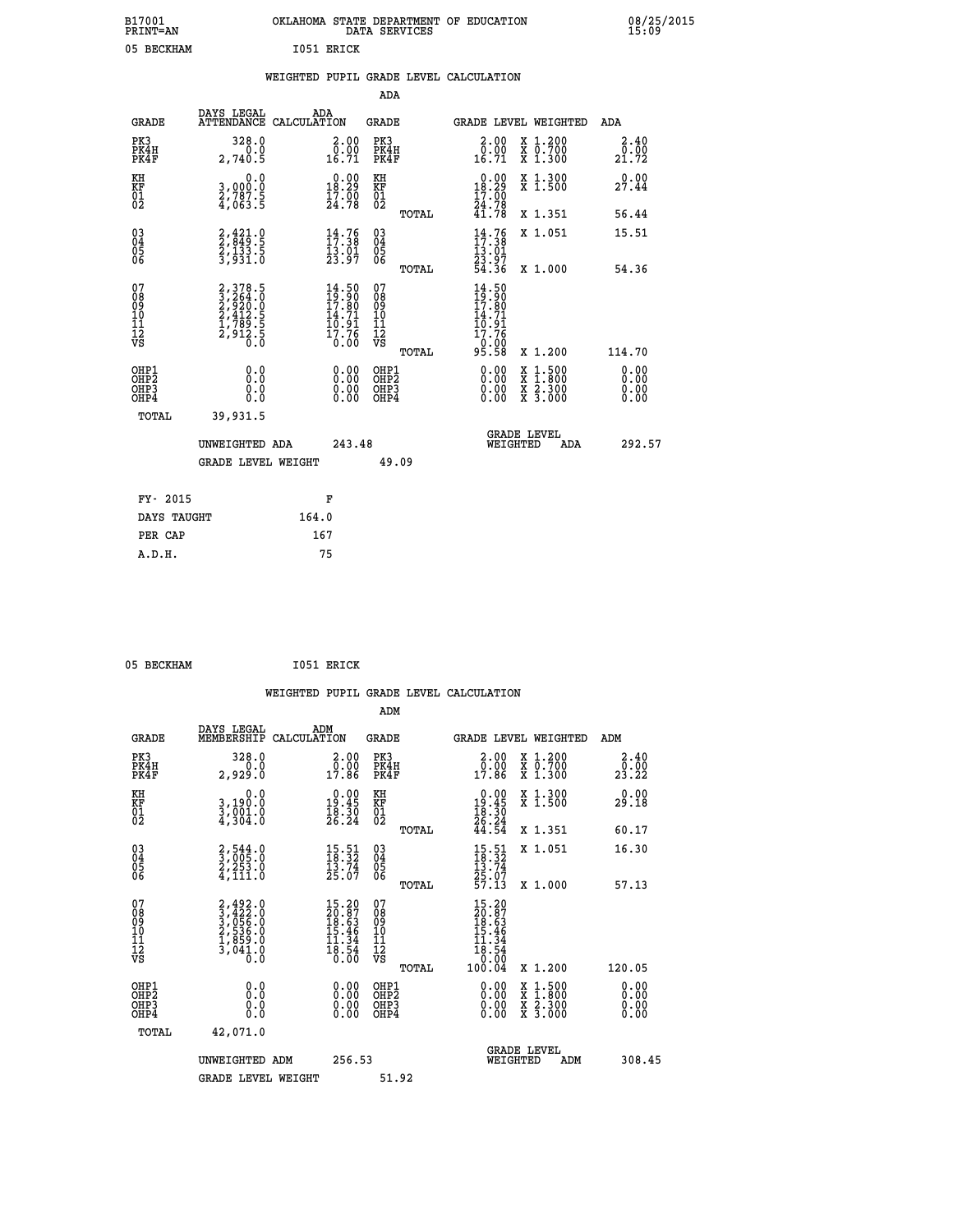| 7001<br>INT=AN | OKLAHOMA STATE DEPARTMENT OF EDUCATION<br>DATA SERVICES |  |
|----------------|---------------------------------------------------------|--|
| <b>BECKHAM</b> | COUNTY TOTALS                                           |  |

 **B17001<br>PRINT=AN** 

 **B17001 OKLAHOMA STATE DEPARTMENT OF EDUCATION 08/25/2015**

|                                                                    |                                                                                                                                                                               | WEIGHTED PUPIL GRADE LEVEL CALCULATION                                     |                                        |       |                                                                              |                                                                                                                                      |                                               |
|--------------------------------------------------------------------|-------------------------------------------------------------------------------------------------------------------------------------------------------------------------------|----------------------------------------------------------------------------|----------------------------------------|-------|------------------------------------------------------------------------------|--------------------------------------------------------------------------------------------------------------------------------------|-----------------------------------------------|
|                                                                    |                                                                                                                                                                               |                                                                            | ADA                                    |       |                                                                              |                                                                                                                                      |                                               |
| <b>GRADE</b>                                                       | DAYS LEGAL                                                                                                                                                                    | ADA<br>ATTENDANCE CALCULATION                                              | <b>GRADE</b>                           |       |                                                                              | GRADE LEVEL WEIGHTED                                                                                                                 | ADA                                           |
| PK3<br>PK4H<br>PK4F                                                | 1,989.0<br>5,898.0<br>35,742.0                                                                                                                                                | $\frac{11.84}{35.32}$<br>212.70                                            | PK3<br>PK4H<br>PK4F                    |       | $\frac{11.84}{35.32}$<br>212.70                                              | X 1.200<br>X 0.700<br>X 1.300                                                                                                        | 14.21<br>$2\bar{7}\bar{6}\cdot\bar{5}\bar{1}$ |
| KH<br><b>KF</b><br>01<br>02                                        | 0.0<br>57,004:5<br>57,449:5<br>51,283:5                                                                                                                                       | $339.21$<br>$341.80$<br>$365.67$                                           | KH<br>KF<br>01<br>02                   |       | $339.21$<br>$341.80$<br>$305.67$                                             | X 1.300<br>X 1.500                                                                                                                   | 0.00<br>508.83                                |
|                                                                    |                                                                                                                                                                               |                                                                            |                                        | TOTAL | 647.47                                                                       | X 1.351                                                                                                                              | 874.73                                        |
| $\begin{smallmatrix} 03 \\[-4pt] 04 \end{smallmatrix}$<br>05<br>06 | 48, 237.5<br>48, 884.0<br>49,149.5<br>46,233.5                                                                                                                                | 287.19<br>291.03<br>292.50<br>275.25                                       | $\substack{03 \\ 04}$<br>0500          |       | 287.19<br>291.03<br>292.50<br>275.25<br>858.78                               | X 1.051                                                                                                                              | 1,160.61                                      |
|                                                                    |                                                                                                                                                                               |                                                                            |                                        | TOTAL |                                                                              | X 1.000                                                                                                                              | 858.78                                        |
| 07<br>08<br>09<br>11<br>11<br>12<br>VS                             | $\begin{smallmatrix} 43\,, & 928\,. & 0\\ 41\,, & 470\,. & 0\\ 45\,, & 333\,. & 5\\ 45\,, & 352\,. & 0\\ 33\,, & 557\,. & 5\\ 32\,, & 162\,. & 5\\ 0\,. & 0\end{smallmatrix}$ | 261.51<br>246.96<br>269.92<br>270.69<br>200.40<br>200.40<br>192.79<br>0.00 | 07<br>08<br>09<br>11<br>11<br>12<br>VS |       | 261.51<br>246.96<br>269.92<br>270.69<br>200.40<br>192.79<br>0.00<br>1,442.27 |                                                                                                                                      |                                               |
|                                                                    |                                                                                                                                                                               |                                                                            |                                        | TOTAL |                                                                              | X 1.200                                                                                                                              | 1,730.73                                      |
| OHP1<br>OHP <sub>2</sub><br>OHP3<br>OHP4                           | 0.0<br>0.0<br>0.0<br>875.0                                                                                                                                                    | 0.00<br>$\frac{0}{5}$ . 00<br>5.24                                         | OHP1<br>OHP2<br>OHP3<br>OHP4           |       | 0.00<br>$0.00$<br>5.24                                                       | $\begin{smallmatrix} \mathtt{X} & 1 & 500 \\ \mathtt{X} & 1 & 800 \\ \mathtt{X} & 2 & 300 \\ \mathtt{X} & 3 & 000 \end{smallmatrix}$ | 0.00<br>0.00<br>0.00<br>15.72                 |
| TOTAL                                                              | 644,549.5                                                                                                                                                                     |                                                                            |                                        |       |                                                                              |                                                                                                                                      |                                               |
|                                                                    | UNWEIGHTED ADA                                                                                                                                                                | 3,840.02                                                                   |                                        |       |                                                                              | <b>GRADE LEVEL</b><br>WEIGHTED<br>ADA                                                                                                | 4,606.06                                      |
|                                                                    | <b>GRADE LEVEL WEIGHT</b>                                                                                                                                                     |                                                                            | 766.04                                 |       |                                                                              |                                                                                                                                      |                                               |
| FY- 2015                                                           |                                                                                                                                                                               | F                                                                          |                                        |       |                                                                              |                                                                                                                                      |                                               |
| DAYS TAUGHT                                                        |                                                                                                                                                                               | 671.0                                                                      |                                        |       |                                                                              |                                                                                                                                      |                                               |
| PER CAP                                                            |                                                                                                                                                                               | 361                                                                        |                                        |       |                                                                              |                                                                                                                                      |                                               |
| A.D.H.                                                             |                                                                                                                                                                               | 2,578                                                                      |                                        |       |                                                                              |                                                                                                                                      |                                               |

| <b>BECKHAM</b> | COUNTY TOTALS |  |
|----------------|---------------|--|

|                                                       |                                                                                                                                                                                          |                                                                         | ADM                                                 |       |                                                                              |                                          |                                 |
|-------------------------------------------------------|------------------------------------------------------------------------------------------------------------------------------------------------------------------------------------------|-------------------------------------------------------------------------|-----------------------------------------------------|-------|------------------------------------------------------------------------------|------------------------------------------|---------------------------------|
| <b>GRADE</b>                                          | DAYS LEGAL<br>MEMBERSHIP                                                                                                                                                                 | ADM<br>CALCULATION                                                      | <b>GRADE</b>                                        |       |                                                                              | GRADE LEVEL WEIGHTED                     | ADM                             |
| PK3<br>PK4H<br>PK4F                                   | 2,368.0<br>6,502.0<br>38,075.0                                                                                                                                                           | 14.11<br>38.93<br>226.57                                                | PK3<br>PK4H<br>PK4F                                 |       | 14.11<br>38.93<br>226.57                                                     | X 1.200<br>X 0.700<br>X 1.300            | 14.21<br>27.25<br>294.54        |
| KH<br>KF<br>01<br>02                                  | 0.0<br>60,705.0<br>ěi, 009.0<br>54,180.0                                                                                                                                                 | $\begin{smallmatrix} &0.00\\ 361.24\\ 362.99\\ 322.94\end{smallmatrix}$ | KH<br>KF<br>01<br>02                                |       | 0.00<br>361:24<br>362:94<br>322:94<br>685:93                                 | X 1.300<br>X 1.500                       | 0.00<br>541.88                  |
|                                                       |                                                                                                                                                                                          |                                                                         |                                                     | TOTAL |                                                                              | X 1.351                                  | 926.69                          |
| 03<br>04<br>05<br>06                                  | 50,413.0<br>52,010.0<br>48,488.0                                                                                                                                                         | 300.13<br>303.07<br>309.53<br>288.69                                    | $\begin{array}{c} 03 \\ 04 \\ 05 \\ 06 \end{array}$ |       | $300.13303.07309.53288.69901.29$                                             | X 1.051                                  | 315.43                          |
|                                                       |                                                                                                                                                                                          |                                                                         |                                                     | TOTAL |                                                                              | X 1.000                                  | 901.29                          |
| 07<br>08<br>09<br>101<br>112<br>VS                    | $\begin{smallmatrix} 46\,, & 321\,. & 0\\ 44\,, & 061\,. & 0\\ 48\,, & 056\,. & 0\\ 47\,, & 950\,. & 0\\ 35\,, & 317\,. & 0\\ 34\,, & 110\,. & 0\\ 0\,. & 0\,. & 0\,. \end{smallmatrix}$ | 275.74<br>262.43<br>286.15<br>286.32<br>$\frac{211.07}{204.75}$         | 07<br>08<br>09<br>11<br>11<br>12<br>VS              | TOTAL | 275.74<br>262.43<br>286.15<br>286.32<br>211.07<br>204.75<br>0.00<br>1,526.46 | X 1.200                                  | 1,831.76                        |
| OHP1<br>OH <sub>P</sub> 2<br>OH <sub>P3</sub><br>OHP4 | 0.0<br>$0.0$<br>875.0                                                                                                                                                                    | $0.00$<br>$0.00$<br>5.24                                                | OHP1<br>OHP2<br>OHP3<br>OHP4                        |       | $\begin{smallmatrix} 0.00\\ 0.00\\ 0.00\\ 5.24 \end{smallmatrix}$            | X 1:500<br>X 1:800<br>X 2:300<br>X 3:000 | 0.00<br>0.00<br>$0.00$<br>15.72 |
| TOTAL                                                 | 681,350.0                                                                                                                                                                                |                                                                         |                                                     |       |                                                                              |                                          |                                 |
|                                                       | UNWEIGHTED                                                                                                                                                                               | 4,059.90<br>ADM                                                         |                                                     |       | WEIGHTED                                                                     | <b>GRADE LEVEL</b><br>ADM                | 4,871.49                        |
|                                                       | <b>GRADE LEVEL WEIGHT</b>                                                                                                                                                                |                                                                         | 811.59                                              |       |                                                                              |                                          |                                 |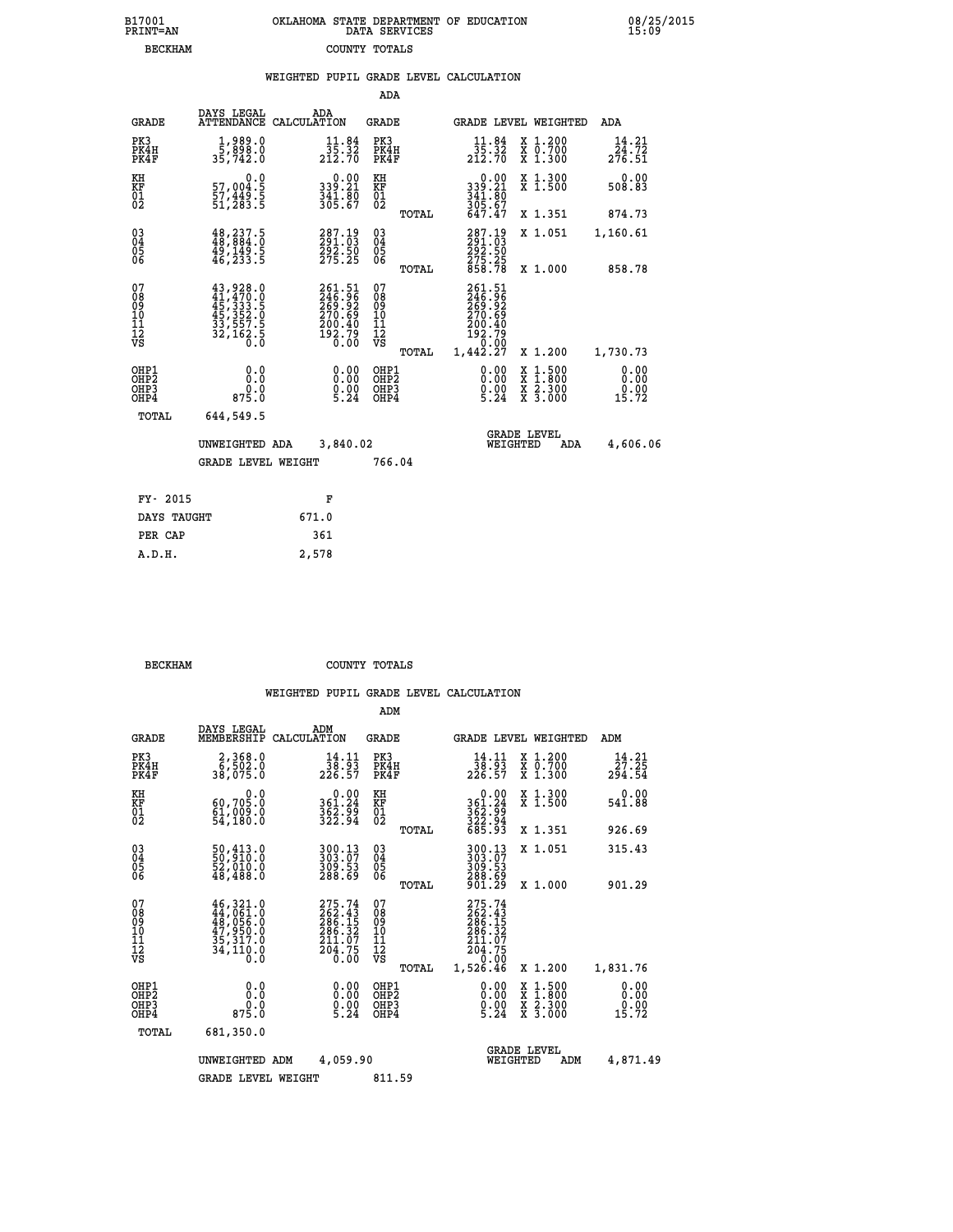| B17001<br><b>PRINT=AN</b> | OKLAHOMA STATE DEPARTMENT OF EDUCATION<br>DATA SERVICES | 08/25/2015<br>15:09 |
|---------------------------|---------------------------------------------------------|---------------------|
| 06 BLAINE                 | I009<br>OKEENE                                          |                     |

## **WEIGHTED PUPIL GRADE LEVEL CALCULATION**

|                                                                    |                                                                                     |       |                                                                          | ADA                                    |       |                                                                              |                                                                                          |                       |
|--------------------------------------------------------------------|-------------------------------------------------------------------------------------|-------|--------------------------------------------------------------------------|----------------------------------------|-------|------------------------------------------------------------------------------|------------------------------------------------------------------------------------------|-----------------------|
| <b>GRADE</b>                                                       | DAYS LEGAL<br>ATTENDANCE CALCULATION                                                | ADA   |                                                                          | <b>GRADE</b>                           |       |                                                                              | GRADE LEVEL WEIGHTED                                                                     | ADA                   |
| PK3<br>PK4H<br>PK4F                                                | 19.0<br>2,805.0<br>0.0                                                              |       | $16.11$<br>16.70<br>0.00                                                 | PK3<br>PK4H<br>PK4F                    |       | 0.11<br>16.70<br>0.00                                                        | X 1.200<br>X 0.700<br>X 1.300                                                            | 0.13<br>11.69<br>0.00 |
| KH<br>KF<br>01<br>02                                               | 0.0<br>$\frac{4}{5}, \frac{820}{027}$ .0<br>4,014.5                                 |       | $\begin{smallmatrix} 0.00\\ 28.69\\ 29.92\\ 23.90 \end{smallmatrix}$     | KH<br>KF<br>01<br>02                   |       | $\begin{smallmatrix} 0.00\\ 28.69\\ 29.92\\ 23.90\\ 53.82 \end{smallmatrix}$ | X 1.300<br>X 1.500                                                                       | 0.00<br>43.04         |
|                                                                    |                                                                                     |       |                                                                          |                                        | TOTAL |                                                                              | X 1.351                                                                                  | 72.71                 |
| $\begin{smallmatrix} 03 \\[-4pt] 04 \end{smallmatrix}$<br>Ŏ5<br>06 | 3,522.5<br>4,631.5<br>3,187.0<br>3,837.0                                            |       | $20.97$<br>$27.57$<br>$18.97$<br>$22.84$                                 | 03<br>04<br>05<br>06                   |       | $20.97$<br>$18.97$<br>$18.97$<br>$22.84$<br>$69.38$                          | X 1.051                                                                                  | 22.04                 |
|                                                                    |                                                                                     |       |                                                                          |                                        | TOTAL |                                                                              | X 1.000                                                                                  | 69.38                 |
| 07<br>08<br>09<br>01<br>11<br>11<br>12<br>VS                       | $2,776.0$<br>$3,985.0$<br>$3,811.5$<br>$3,835.0$<br>$3,394.0$<br>$3,858.0$<br>$0.0$ |       | $16.52$<br>$23.72$<br>$22.69$<br>$22.83$<br>$20.20$<br>$22.96$<br>$0.00$ | 07<br>08<br>09<br>11<br>11<br>12<br>VS |       | $16.52$<br>$23.72$<br>$22.69$<br>$22.83$<br>$20.20$<br>$22.96$<br>$20.90$    |                                                                                          |                       |
|                                                                    |                                                                                     |       |                                                                          |                                        | TOTAL | 128.92                                                                       | X 1.200                                                                                  | 154.70                |
| OHP1<br><b>OHP2</b><br>OH <sub>P3</sub><br>OHP4                    | 0.0<br>0.0<br>0.0                                                                   |       | 0.00<br>0.00<br>0.00                                                     | OHP1<br>OHP2<br>OHP3<br>OHP4           |       | 0.00<br>0.00                                                                 | $\begin{smallmatrix} x & 1.500 \\ x & 1.800 \\ x & 2.300 \\ x & 3.000 \end{smallmatrix}$ | 0.00<br>0.00<br>0.00  |
| TOTAL                                                              | 53,523.5                                                                            |       |                                                                          |                                        |       |                                                                              |                                                                                          |                       |
|                                                                    | UNWEIGHTED ADA                                                                      |       | 318.59                                                                   |                                        |       | WEIGHTED                                                                     | <b>GRADE LEVEL</b><br>ADA                                                                | 373.69                |
|                                                                    | <b>GRADE LEVEL WEIGHT</b>                                                           |       |                                                                          | 55.10                                  |       |                                                                              |                                                                                          |                       |
| FY- 2015                                                           |                                                                                     | F     |                                                                          |                                        |       |                                                                              |                                                                                          |                       |
| DAYS TAUGHT                                                        |                                                                                     | 168.0 |                                                                          |                                        |       |                                                                              |                                                                                          |                       |
| PER CAP                                                            |                                                                                     | 154   |                                                                          |                                        |       |                                                                              |                                                                                          |                       |

| 06 BLAINE | I009 OKEENE |
|-----------|-------------|

 **A.D.H. 90**

 **WEIGHTED PUPIL GRADE LEVEL CALCULATION ADM DAYS LEGAL ADM GRADE MEMBERSHIP CALCULATION GRADE GRADE LEVEL WEIGHTED ADM PK3 19.0 0.11 PK3 0.11 X 1.200 0.13 PK4H 3,021.0 17.98 PK4H 17.98 X 0.700 12.59 PK4F 0.0 0.00 PK4F 0.00 X 1.300 0.00 KH 0.0 0.00 KH 0.00 X 1.300 0.00 KF 5,121.0 30.48 KF 30.48 X 1.500 45.72 01 5,222.0 31.08 01 31.08 02 4,190.0 24.94 02 24.94 TOTAL 56.02 X 1.351 75.68 03 3,655.0 21.76 03 21.76 X 1.051 22.87 04 4,776.0 28.43 04 28.43 05 3,324.0 19.79 05 19.79 06 4,019.0 23.92 06 23.92 TOTAL 72.14 X 1.000 72.14**  $\begin{array}{cccc} 07 & 2,853.0 & 16.98 & 07 & 16.98 \ 08 & 4,105.0 & 24.43 & 08 & 24.43 \ 09 & 3,891.0 & 23.16 & 09 & 23.16 \ 10 & 4,001.0 & 23.82 & 10 & 23.82 \ 11 & 3,636.0 & 21.64 & 11 & 21.64 \ 12 & 4,005.0 & 23.84 & 12 & 21.64 \ \hline\end{array}$  **TOTAL 133.87 X 1.200 160.64 OHP1 0.0 0.00 OHP1 0.00 X 1.500 0.00 OHP2 0.0 0.00 OHP2 0.00 X 1.800 0.00 OHP3 0.0 0.00 OHP3 0.00 X 2.300 0.00 OHP4 0.0 0.00 OHP4 0.00 X 3.000 0.00 TOTAL 55,838.0** UNWEIGHTED ADM 332.36  **UNWEIGHTED ADM 332.36 WEIGHTED ADM 389.77** GRADE LEVEL WEIGHT 57.41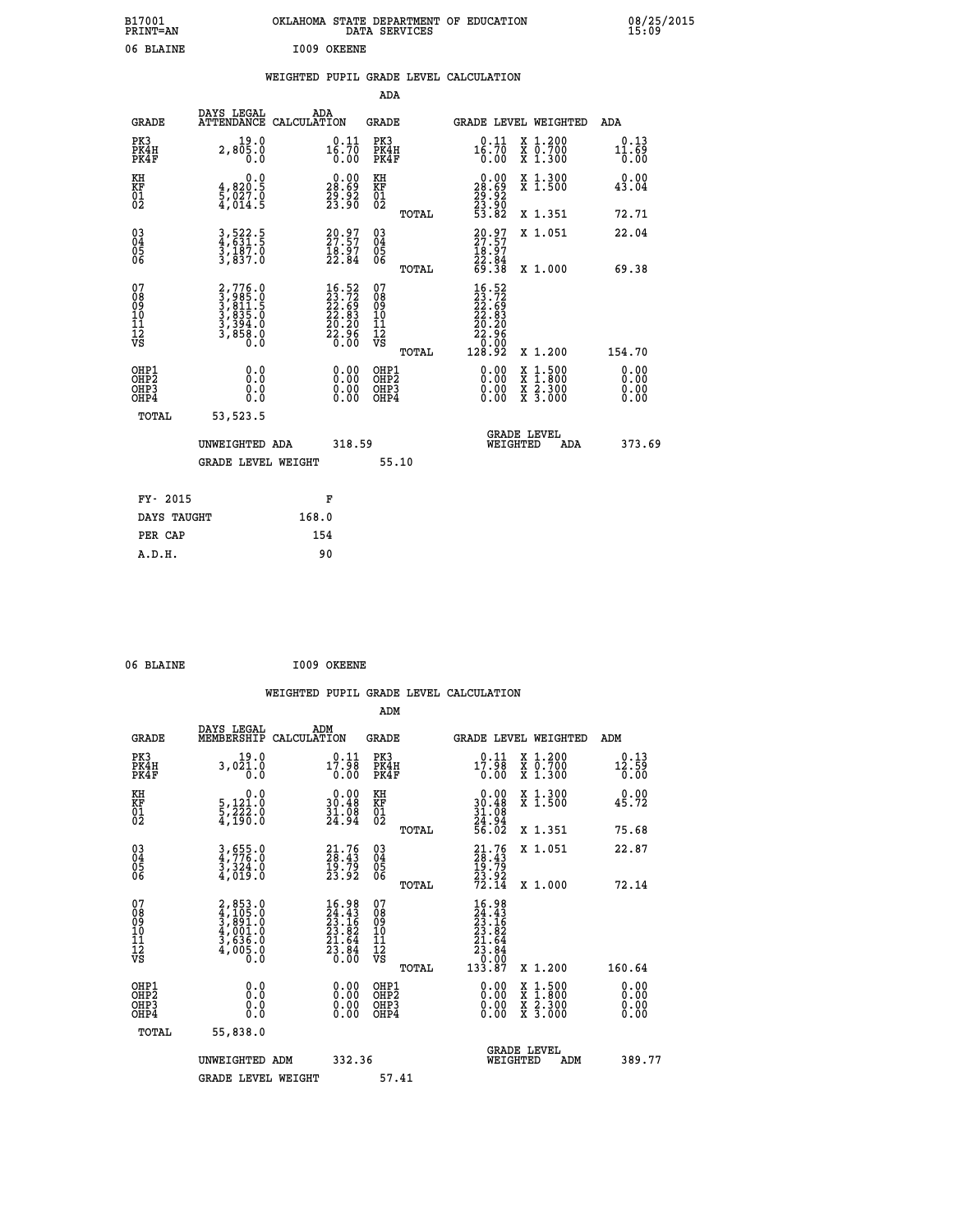| B17001<br><b>PRINT=AN</b> | OKLAHOMA STATE DEPARTMENT OF EDUCATION<br>DATA SERVICES | 08/25/2015<br>15:09 |
|---------------------------|---------------------------------------------------------|---------------------|
| 06 BLAINE                 | 1042 WATONGA                                            |                     |

|  |  | WEIGHTED PUPIL GRADE LEVEL CALCULATION |
|--|--|----------------------------------------|
|  |  |                                        |

|                                                    |                                                                                 |                                                                          | ADA                                       |       |                                                                                |        |                                          |                              |
|----------------------------------------------------|---------------------------------------------------------------------------------|--------------------------------------------------------------------------|-------------------------------------------|-------|--------------------------------------------------------------------------------|--------|------------------------------------------|------------------------------|
| <b>GRADE</b>                                       | DAYS LEGAL<br><b>ATTENDANCE</b>                                                 | ADA<br>CALCULATION                                                       | <b>GRADE</b>                              |       | GRADE LEVEL WEIGHTED                                                           |        |                                          | <b>ADA</b>                   |
| PK3<br>PK4H<br>PK4F                                | 777.0<br>6,947.0<br>0.0                                                         | $4^{4.49}_{0.16}$<br>0.00                                                | PK3<br>PK4H<br>PK4F                       |       | $40.16$<br>$0.00$                                                              |        | X 1.200<br>X 0.700<br>X 1.300            | 5.39<br>28.11<br>0.00        |
| KH<br>KF<br>01<br>02                               | 0.0<br>12,367:0<br>11,165:5<br>12,332:5                                         | 71.49<br>$6\overline{4}\cdot\overline{5}\overline{4}$<br>71.29           | KH<br>KF<br>01<br>02                      |       | $\begin{array}{c} 0.00 \\ 71.49 \\ 64.54 \\ 71.29 \\ 135.83 \end{array}$       |        | X 1.300<br>X 1.500                       | 0.00<br>107.24               |
|                                                    |                                                                                 |                                                                          |                                           | TOTAL |                                                                                |        | X 1.351                                  | 183.51                       |
| $\begin{matrix} 03 \\ 04 \\ 05 \\ 06 \end{matrix}$ | $\begin{smallmatrix} 10,010.5\\ 10,068.0\\ 8,918.0\\ 8,650.0 \end{smallmatrix}$ | 57.86<br>58.20<br>51.55<br>50.00                                         | 03<br>04<br>05<br>06                      |       | $\begin{smallmatrix} 57.86\\ 58.20\\ 51.55\\ 50.00\\ 159.75 \end{smallmatrix}$ |        | X 1.051                                  | 60.81                        |
| 07                                                 |                                                                                 |                                                                          | 07                                        | TOTAL |                                                                                |        | X 1.000                                  | 159.75                       |
| 08<br>09<br>11<br>11<br>12<br>VS                   | 8,647.0<br>8,116.5<br>9,523.5<br>9,488.0<br>5,212.0<br>5,212.0<br>7,074.5       | $49.98$<br>$46.92$<br>$55.05$<br>$54.84$<br>$30.13$<br>$40.89$<br>$0.00$ | 08<br>09<br>11<br>11<br>12<br>VS          |       | $49.98$<br>$46.92$<br>$55.05$<br>$54.84$<br>$30.13$<br>$40.89$<br>$277.81$     |        |                                          |                              |
|                                                    |                                                                                 |                                                                          |                                           | TOTAL |                                                                                |        | X 1.200                                  | 333.37                       |
| OHP1<br>OHP <sub>2</sub><br>OHP3<br>OHP4           | 0.0<br>0.0<br>0.0                                                               | 0.00<br>$\begin{smallmatrix} 0.00 \ 0.00 \end{smallmatrix}$              | OHP1<br>OH <sub>P</sub> 2<br>OHP3<br>OHP4 |       | 0.00<br>0.00<br>0.00                                                           | X<br>X | $1:500$<br>$1:800$<br>X 2.300<br>X 3.000 | 0.00<br>0.00<br>0.00<br>0.00 |
| TOTAL                                              | 129,297.0                                                                       |                                                                          |                                           |       |                                                                                |        |                                          |                              |
|                                                    | UNWEIGHTED ADA                                                                  | 747.39                                                                   |                                           |       | WEIGHTED                                                                       |        | <b>GRADE LEVEL</b><br>ADA                | 878.18                       |
|                                                    | <b>GRADE LEVEL WEIGHT</b>                                                       |                                                                          | 130.79                                    |       |                                                                                |        |                                          |                              |
| FY- 2015                                           |                                                                                 | F                                                                        |                                           |       |                                                                                |        |                                          |                              |
| DAYS TAUGHT                                        |                                                                                 | 173.0                                                                    |                                           |       |                                                                                |        |                                          |                              |
| PER CAP                                            |                                                                                 | 90                                                                       |                                           |       |                                                                                |        |                                          |                              |
|                                                    |                                                                                 |                                                                          |                                           |       |                                                                                |        |                                          |                              |

| 06 BLAINE | I042 WATONGA |
|-----------|--------------|

| <b>GRADE</b>                                         | DAYS LEGAL<br>MEMBERSHIP                                                        | ADM<br>CALCULATION                                                  | <b>GRADE</b>                                        |       |                                                                                                       |                                | GRADE LEVEL WEIGHTED                     | ADM                  |  |
|------------------------------------------------------|---------------------------------------------------------------------------------|---------------------------------------------------------------------|-----------------------------------------------------|-------|-------------------------------------------------------------------------------------------------------|--------------------------------|------------------------------------------|----------------------|--|
| PK3<br>PK4H<br>PK4F                                  | 781.0<br>7,153.0<br>0.0                                                         | $4^4 \cdot 5^1 \over 0 \cdot 35$<br>0.00                            | PK3<br>PK4H<br>PK4F                                 |       | $4^4 \cdot 5^1 \over 0 \cdot 3^5$<br>0.00                                                             |                                | X 1.200<br>X 0.700<br>X 1.300            | 28.95<br>0.00        |  |
| KH<br>KF<br>01<br>02                                 | 0.0<br>12,588.0<br>11,340.0<br>12,511.0                                         | $72.76$<br>$55.55$<br>$72.32$                                       | KH<br>KF<br>01<br>02                                |       | $\begin{smallmatrix} &0.00\\72.76\phantom{0}5.55\\65.55\\72.32\\137.87\end{smallmatrix}$              |                                | X 1.300<br>X 1.500                       | 0.00<br>109.14       |  |
|                                                      |                                                                                 |                                                                     |                                                     | TOTAL |                                                                                                       |                                | X 1.351                                  | 186.26               |  |
| $\begin{matrix} 03 \\ 04 \\ 05 \\ 06 \end{matrix}$   | $\begin{smallmatrix} 10,157.0\\ 10,198.0\\ 9,014.0\\ 8,803.0 \end{smallmatrix}$ | 58.71<br>58.95<br>52.10<br>50.88                                    | $\begin{array}{c} 03 \\ 04 \\ 05 \\ 06 \end{array}$ |       | $\begin{smallmatrix} 58.71\ 58.95\ 52.10\ 50.88\ 161.93 \end{smallmatrix}$                            |                                | X 1.051                                  | 61.70                |  |
|                                                      |                                                                                 |                                                                     |                                                     | TOTAL |                                                                                                       |                                | X 1.000                                  | 161.93               |  |
| 07<br>08<br>09<br>11<br>11<br>12<br>VS               | 8,855.0<br>8,273.0<br>9,813.0<br>9,870.0<br>5,531.0<br>7,502.0<br>0.0           | 51.18<br>47.82<br>57.30<br>57.05<br>57.05<br>31.97<br>43.36<br>0.00 | 07<br>08<br>09<br>11<br>11<br>12<br>VS              | TOTAL | $\begin{smallmatrix} 51.18\\ 47.82\\ 57.30\\ 57.05\\ 31.97\\ 43.36\\ 0.00\\ 288.68 \end{smallmatrix}$ |                                | X 1.200                                  | 346.42               |  |
| OHP1<br>OHP <sub>2</sub><br>OH <sub>P3</sub><br>OHP4 | 0.0<br>0.000                                                                    |                                                                     | OHP1<br>OHP <sub>2</sub><br>OHP3<br>OHP4            |       |                                                                                                       |                                | X 1:500<br>X 1:800<br>X 2:300<br>X 3:000 | 0.00<br>0.00<br>0.00 |  |
| TOTAL                                                | 132,489.0                                                                       |                                                                     |                                                     |       |                                                                                                       |                                |                                          |                      |  |
|                                                      | UNWEIGHTED ADM                                                                  | 765.81                                                              |                                                     |       |                                                                                                       | <b>GRADE LEVEL</b><br>WEIGHTED | ADM                                      | 899.81               |  |
|                                                      | <b>GRADE LEVEL WEIGHT</b>                                                       |                                                                     | 134.00                                              |       |                                                                                                       |                                |                                          |                      |  |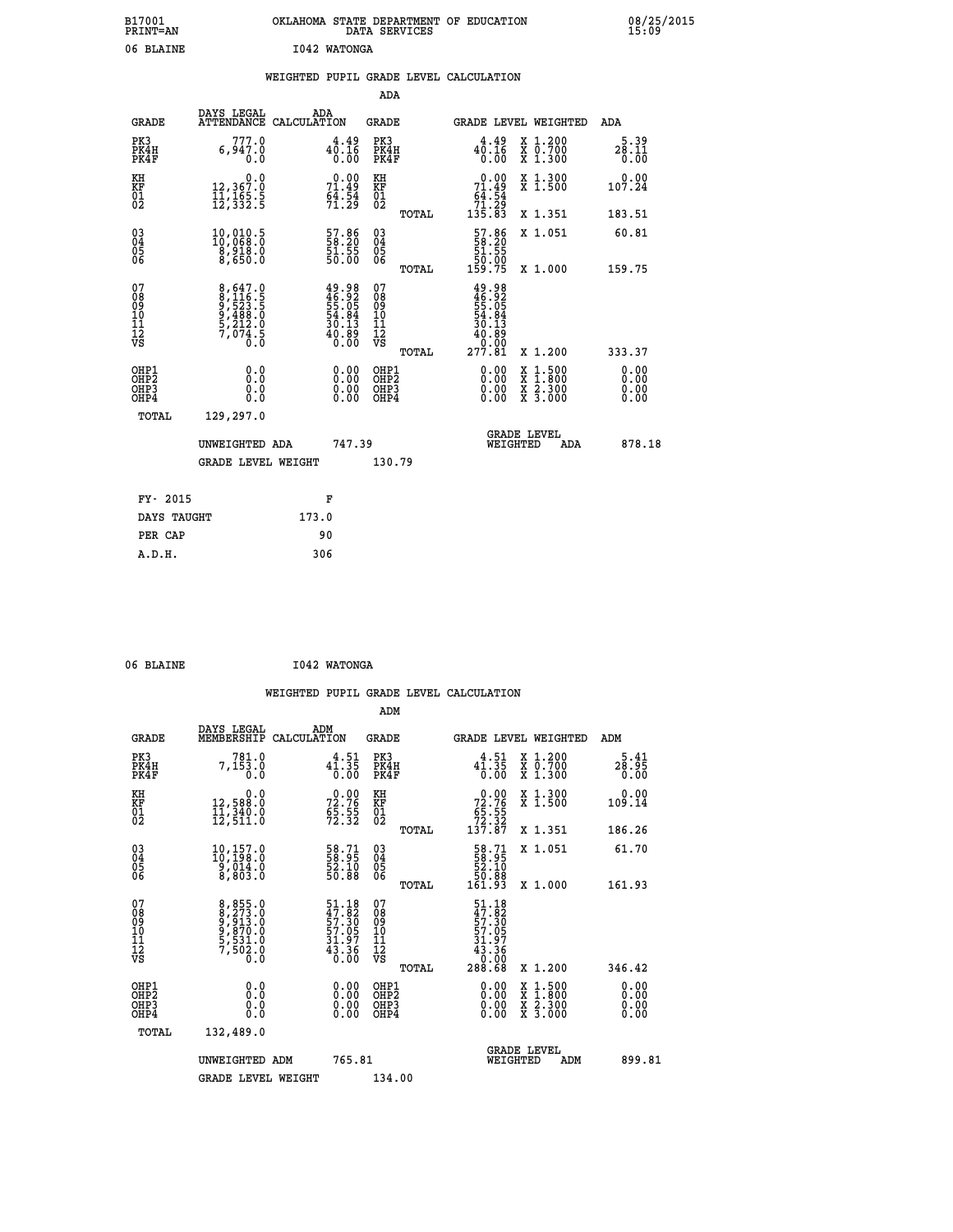| B17001<br>PRINT=AN                                 |                                                                                          | OKLAHOMA STATE DEPARTMENT OF EDUCATION                                   | DATA SERVICES                                   |                                                                      |                                                                             | 08/25/2015<br>15:09          |  |
|----------------------------------------------------|------------------------------------------------------------------------------------------|--------------------------------------------------------------------------|-------------------------------------------------|----------------------------------------------------------------------|-----------------------------------------------------------------------------|------------------------------|--|
| 06 BLAINE                                          |                                                                                          | I080 GEARY                                                               |                                                 |                                                                      |                                                                             |                              |  |
|                                                    |                                                                                          | WEIGHTED PUPIL GRADE LEVEL CALCULATION                                   |                                                 |                                                                      |                                                                             |                              |  |
|                                                    |                                                                                          |                                                                          | ADA                                             |                                                                      |                                                                             |                              |  |
| <b>GRADE</b>                                       | DAYS LEGAL                                                                               | ADA<br>ATTENDANCE CALCULATION                                            | GRADE                                           | <b>GRADE LEVEL WEIGHTED</b>                                          |                                                                             | ADA                          |  |
| PK3<br>PK4H<br>PK4F                                | 48.0<br>0.0<br>4,685.0                                                                   | $\substack{0.28 \\ 0.00 \\ 27.40}$                                       | PK3<br>PK4H<br>PK4F                             | $\substack{0.28 \\ 0.00 \\ 27.40}$                                   | X 1.200<br>X 0.700<br>X 1.300                                               | 0.34<br>0.00<br>35.62        |  |
| KH<br>KF<br>01<br>02                               | 0.0<br>6,396:0<br>6,943:0<br>5,471:0                                                     | 0.00<br>37.40<br>40.60<br>31.99                                          | KH<br>KF<br>01<br>02                            | 0.00<br>37.40<br>$\frac{40.60}{31.99}$<br>72.59                      | X 1.300<br>X 1.500                                                          | 0.00<br>56.10                |  |
|                                                    |                                                                                          |                                                                          | TOTAL                                           |                                                                      | X 1.351                                                                     | 98.07                        |  |
| $\begin{matrix} 03 \\ 04 \\ 05 \\ 06 \end{matrix}$ | $\frac{4}{5}$ , 676.5<br>5, 607.0<br>4, 191.5<br>3, 495.0                                | $\begin{smallmatrix} 27.35\\ 32.79\\ 24.51\\ 20.44 \end{smallmatrix}$    | 030404<br>ŌĞ                                    | $\frac{27.35}{24.51}$<br>$\frac{20.44}{77.74}$                       | X 1.051                                                                     | 28.74                        |  |
|                                                    |                                                                                          |                                                                          | TOTAL                                           |                                                                      | X 1.000                                                                     | 77.74                        |  |
| 07<br>08<br>09<br>10<br>11<br>12<br>VS             | 4,475.0<br>4,507.0<br>4,903.5<br>5,318.5<br>5,318.0<br>2,895.0<br>3,247.0<br>$0.\bar{0}$ | $26.17$<br>$26.36$<br>$28.68$<br>$31.10$<br>$16.93$<br>$18.99$<br>$0.00$ | 07<br>08<br>09<br>10<br>11<br>12<br>VS<br>TOTAL | 26.17<br>26.36<br>28.68<br>31.10<br>16.93<br>18.99<br>0.00<br>148.23 | X 1.200                                                                     | 177.88                       |  |
| OHP1<br>OHP2<br>OHP3<br>OHP4                       | 0.0<br>Ō.Ō<br>0.0<br>0.0                                                                 | $0.00$<br>$0.00$<br>0.00                                                 | OHP1<br>OHP <sub>2</sub><br>OHP3<br>OHP4        | 0.00<br>0.00<br>0.00                                                 | $\begin{array}{l} x\,+\,500\\ x\,+\,300\\ x\,+\,2\\ x\,+\,3000 \end{array}$ | 0.00<br>0.00<br>0.00<br>0.00 |  |
| TOTAL                                              | 66,859.0                                                                                 |                                                                          |                                                 |                                                                      |                                                                             |                              |  |
|                                                    | UNWEIGHTED ADA                                                                           | 390.99                                                                   |                                                 | <b>GRADE LEVEL</b><br>WEIGHTED                                       | ADA                                                                         | 474.49                       |  |
|                                                    | <b>GRADE LEVEL WEIGHT</b>                                                                |                                                                          | 83.50                                           |                                                                      |                                                                             |                              |  |
| FY- 2015                                           |                                                                                          | F                                                                        |                                                 |                                                                      |                                                                             |                              |  |
| DAYS TAUGHT                                        |                                                                                          | 171.0                                                                    |                                                 |                                                                      |                                                                             |                              |  |
| PER CAP                                            |                                                                                          | 150                                                                      |                                                 |                                                                      |                                                                             |                              |  |

| 06 BLAINE | I080 GEARY |
|-----------|------------|

|                                                    |                                                                                  |                    |                                                                      |                                              |       | WEIGHTED PUPIL GRADE LEVEL CALCULATION                                                                                                                                                                                                                                         |                                                                                                  |                       |        |
|----------------------------------------------------|----------------------------------------------------------------------------------|--------------------|----------------------------------------------------------------------|----------------------------------------------|-------|--------------------------------------------------------------------------------------------------------------------------------------------------------------------------------------------------------------------------------------------------------------------------------|--------------------------------------------------------------------------------------------------|-----------------------|--------|
|                                                    |                                                                                  |                    |                                                                      | ADM                                          |       |                                                                                                                                                                                                                                                                                |                                                                                                  |                       |        |
| <b>GRADE</b>                                       | DAYS LEGAL<br>MEMBERSHIP                                                         | ADM<br>CALCULATION |                                                                      | <b>GRADE</b>                                 |       |                                                                                                                                                                                                                                                                                | GRADE LEVEL WEIGHTED                                                                             | ADM                   |        |
| PK3<br>PK4H<br>PK4F                                | 48.0<br>0.0<br>5,133.0                                                           |                    | $\begin{smallmatrix} 0.28\ 0.00\\ 30.02 \end{smallmatrix}$           | PK3<br>PK4H<br>PK4F                          |       | $\begin{smallmatrix} 0.28\ 0.00\\ 30.02 \end{smallmatrix}$                                                                                                                                                                                                                     | X 1.200<br>X 0.700<br>X 1.300                                                                    | 0.34<br>0.00<br>39.03 |        |
| KH<br>KF<br>01<br>02                               | $\begin{smallmatrix} & & 0.0\ 6,958.0\ 7,430.0\ 5,777.0 \end{smallmatrix}$       |                    | $\begin{smallmatrix} 0.00\\ 40.69\\ 43.45\\ 33.78 \end{smallmatrix}$ | KH<br>KF<br>01<br>02                         |       | $\begin{smallmatrix}&&0.00\\40.69\\43.45\\33.78\\77.23\end{smallmatrix}$                                                                                                                                                                                                       | X 1.300<br>X 1.500                                                                               | 0.00<br>61.04         |        |
|                                                    |                                                                                  |                    |                                                                      |                                              | TOTAL |                                                                                                                                                                                                                                                                                | X 1.351                                                                                          | 104.34                |        |
| $\begin{matrix} 03 \\ 04 \\ 05 \\ 06 \end{matrix}$ | $\frac{4}{5}$ , $\frac{963}{890}$ .0<br>$\frac{4}{3}$ , $\frac{518}{674}$ .0     |                    | $29.02$<br>$34.44$<br>$26.42$<br>$21.49$                             | 03<br>04<br>05<br>06                         |       | $29.02$<br>$34.44$<br>$26.42$<br>$21.49$<br>$82.35$                                                                                                                                                                                                                            | X 1.051                                                                                          | 30.50                 |        |
|                                                    |                                                                                  |                    |                                                                      |                                              | TOTAL |                                                                                                                                                                                                                                                                                | X 1.000                                                                                          | 82.35                 |        |
| 07<br>0890112<br>1112<br>VS                        | $4, 614.0$<br>$4, 719.0$<br>$5, 138.0$<br>$5, 470.0$<br>$2, 988.0$<br>$3, 378.0$ |                    | 26.98<br>27.60<br>30.05<br>31.99<br>17.47<br>19.75<br>0.00           | 07<br>08<br>09<br>09<br>10<br>11<br>12<br>VS | TOTAL | 26.98<br>27.605<br>30.059<br>31.997<br>17.47<br>19.75<br>0.000<br>153.84                                                                                                                                                                                                       | $X_1.200$                                                                                        | 184.61                |        |
| OHP1<br>OHP2<br>OHP <sub>3</sub><br>OHP4           | 0.0<br>0.000                                                                     |                    | $\begin{smallmatrix} 0.00 \ 0.00 \ 0.00 \ 0.00 \end{smallmatrix}$    | OHP1<br>OHP2<br>OHP <sub>3</sub>             |       | $\begin{smallmatrix} 0.00 & 0.00 & 0.00 & 0.00 & 0.00 & 0.00 & 0.00 & 0.00 & 0.00 & 0.00 & 0.00 & 0.00 & 0.00 & 0.00 & 0.00 & 0.00 & 0.00 & 0.00 & 0.00 & 0.00 & 0.00 & 0.00 & 0.00 & 0.00 & 0.00 & 0.00 & 0.00 & 0.00 & 0.00 & 0.00 & 0.00 & 0.00 & 0.00 & 0.00 & 0.00 & 0.0$ | $\begin{smallmatrix} x & 1 & 500 \\ x & 1 & 800 \\ x & 2 & 300 \\ x & 3 & 000 \end{smallmatrix}$ | 0.00<br>0.00<br>0.00  |        |
| TOTAL                                              | 70,698.0                                                                         |                    |                                                                      |                                              |       |                                                                                                                                                                                                                                                                                |                                                                                                  |                       |        |
|                                                    | UNWEIGHTED ADM                                                                   |                    | 413.43                                                               |                                              |       | WEIGHTED                                                                                                                                                                                                                                                                       | <b>GRADE LEVEL</b><br>ADM                                                                        |                       | 502.21 |
|                                                    | <b>GRADE LEVEL WEIGHT</b>                                                        |                    |                                                                      | 88.78                                        |       |                                                                                                                                                                                                                                                                                |                                                                                                  |                       |        |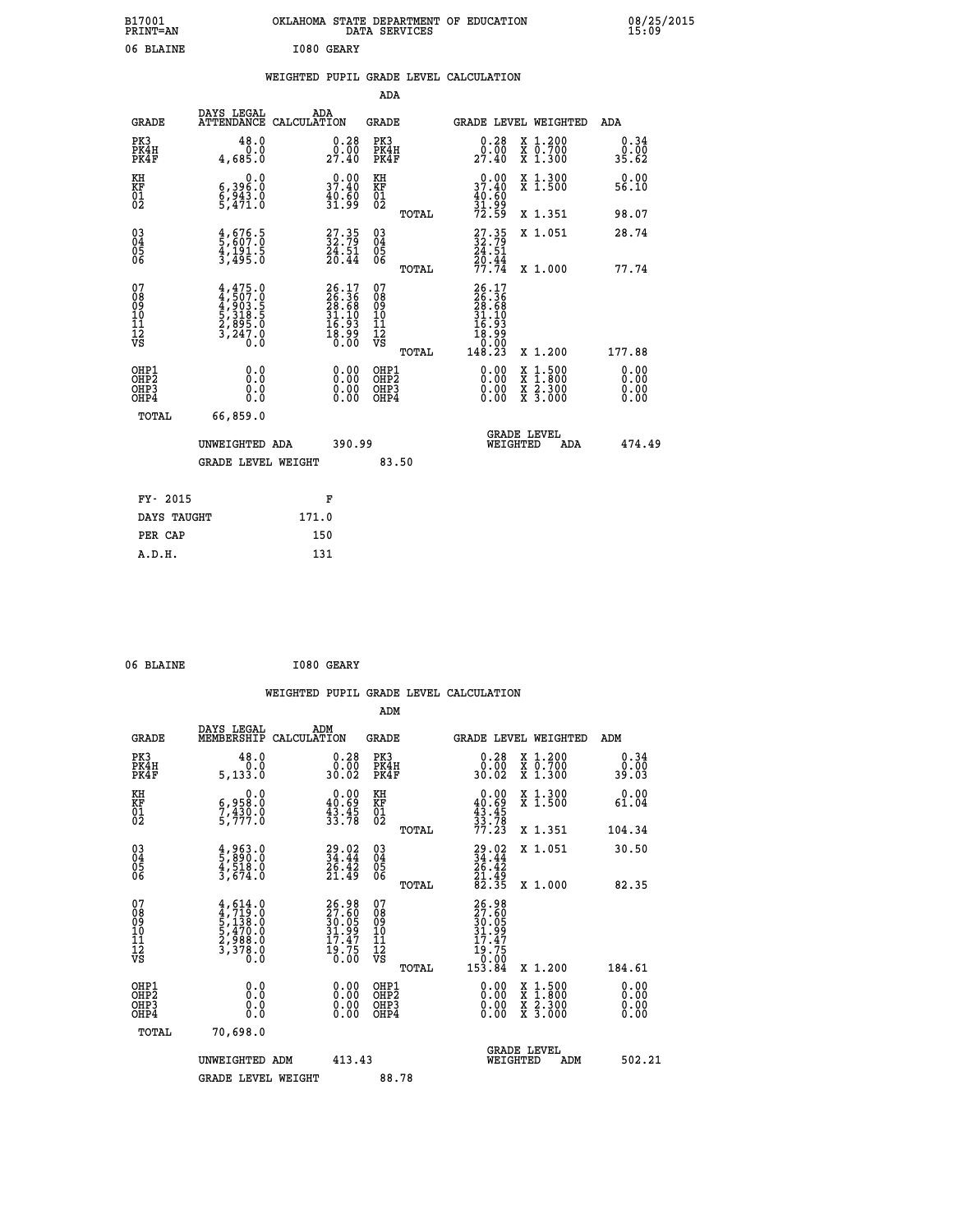| B17001<br><b>PRINT=AN</b> | OKLAHOMA STATE DEPARTMENT OF EDUCATION<br>DATA SERVICES | 08/25/2015<br>15:09 |
|---------------------------|---------------------------------------------------------|---------------------|
| 06 BLAINE                 | I105<br>CANTON                                          |                     |

|  |  | WEIGHTED PUPIL GRADE LEVEL CALCULATION |
|--|--|----------------------------------------|
|  |  |                                        |

|                                                                    |                                                                                                                   |                                                                                        | ADA                                    |       |                                                                                                    |                                                                                          |                       |
|--------------------------------------------------------------------|-------------------------------------------------------------------------------------------------------------------|----------------------------------------------------------------------------------------|----------------------------------------|-------|----------------------------------------------------------------------------------------------------|------------------------------------------------------------------------------------------|-----------------------|
| <b>GRADE</b>                                                       | DAYS LEGAL<br>ATTENDANCE CALCULATION                                                                              | ADA                                                                                    | <b>GRADE</b>                           |       |                                                                                                    | GRADE LEVEL WEIGHTED                                                                     | ADA                   |
| PK3<br>PK4H<br>PK4F                                                | 538.0<br>0.0<br>5,256.0                                                                                           | $3 \cdot 15 \over 0 \cdot 00 \over 30 \cdot 74$                                        | PK3<br>PK4H<br>PK4F                    |       | 3.15<br>$\frac{0.00}{30.74}$                                                                       | X 1.200<br>X 0.700<br>X 1.300                                                            | 3.78<br>0.00<br>39.96 |
| KH<br>KF<br>01<br>02                                               | 0.0<br>$\begin{smallmatrix} 6,44\overline{7}.0\ 4,413.0\ 4,489.0 \end{smallmatrix}$                               | 37.70<br>$\frac{25.81}{26.25}$                                                         | KH<br>KF<br>01<br>02                   |       | 37.70<br>$\frac{25}{26}$ : $\frac{81}{52}$<br>52.06                                                | X 1.300<br>X 1.500                                                                       | 0.00<br>56.55         |
|                                                                    |                                                                                                                   |                                                                                        |                                        | TOTAL |                                                                                                    | X 1.351                                                                                  | 70.33                 |
| $\begin{smallmatrix} 03 \\[-4pt] 04 \end{smallmatrix}$<br>Ŏ5<br>06 | 4,896.5<br>5,136.5<br>5,139.5<br>4,943.5                                                                          | $\begin{smallmatrix} 28.63\ 30.04\ 30.06\ 39.91\end{smallmatrix}$                      | 03<br>04<br>05<br>06                   |       | $\begin{smallmatrix} 28.63\ 30.04\ 30.06\ 28.91\ 89.01 \end{smallmatrix}$                          | X 1.051                                                                                  | 30.09                 |
|                                                                    |                                                                                                                   |                                                                                        |                                        | TOTAL |                                                                                                    | X 1.000                                                                                  | 89.01                 |
| 07<br>08<br>09<br>01<br>11<br>11<br>12<br>VS                       | $\begin{smallmatrix} 4,708.0\\ 3,641.5\\ 3,653.5\\ 4,617.5\\ 4,617.5\\ 3,869.5\\ 3,932.5\\ 0.0 \end{smallmatrix}$ | $\begin{smallmatrix} 27.53\ 21.30\ 21.37\ 27.00\ 22.63\ 23.00\ 0.00 \end{smallmatrix}$ | 07<br>08<br>09<br>11<br>11<br>12<br>VS |       | 27.53<br>$\begin{smallmatrix} 21.130\ 21.37\ 27.00\ 22.63\ 23.00\ 24.83\ 142.83 \end{smallmatrix}$ |                                                                                          |                       |
|                                                                    |                                                                                                                   |                                                                                        |                                        | TOTAL |                                                                                                    | X 1.200                                                                                  | 171.40                |
| OHP1<br><b>OHP2</b><br>OH <sub>P3</sub><br>OHP4                    | 0.0<br>0.0<br>0.0                                                                                                 | 0.00<br>0.00<br>0.00                                                                   | OHP1<br>OHP2<br>OHP3<br>OHP4           |       | 0.00<br>$\begin{smallmatrix} 0.00 \\ 0.00 \end{smallmatrix}$                                       | $\begin{smallmatrix} x & 1.500 \\ x & 1.800 \\ x & 2.300 \\ x & 3.000 \end{smallmatrix}$ | 0.00<br>0.00<br>0.00  |
| TOTAL                                                              | 65,681.5                                                                                                          |                                                                                        |                                        |       |                                                                                                    |                                                                                          |                       |
|                                                                    | UNWEIGHTED ADA                                                                                                    | 384.12                                                                                 |                                        |       |                                                                                                    | <b>GRADE LEVEL</b><br>WEIGHTED<br>ADA                                                    | 461.12                |
|                                                                    | <b>GRADE LEVEL WEIGHT</b>                                                                                         |                                                                                        | 77.00                                  |       |                                                                                                    |                                                                                          |                       |
| FY- 2015                                                           |                                                                                                                   | F                                                                                      |                                        |       |                                                                                                    |                                                                                          |                       |
| DAYS TAUGHT                                                        |                                                                                                                   | 171.0                                                                                  |                                        |       |                                                                                                    |                                                                                          |                       |
| PER CAP                                                            |                                                                                                                   | 90                                                                                     |                                        |       |                                                                                                    |                                                                                          |                       |

| I105 CANTON |  | 06 BLAINE |  |  |
|-------------|--|-----------|--|--|
|-------------|--|-----------|--|--|

 **WEIGHTED PUPIL GRADE LEVEL CALCULATION ADM DAYS LEGAL ADM GRADE MEMBERSHIP CALCULATION GRADE GRADE LEVEL WEIGHTED ADM PK3 538.0 3.15 PK3 3.15 X 1.200 3.78 PK4H 0.0 0.00 PK4H 0.00 X 0.700 0.00 PK4F 5,797.0 33.90 PK4F 33.90 X 1.300 44.07 KH 0.0 0.00 KH 0.00 X 1.300 0.00 KF 6,913.0 40.43 KF 40.43 X 1.500 60.65 01 4,684.0 27.39 01 27.39 02 4,755.0 27.81 02 27.81 TOTAL 55.20 X 1.351 74.58 03 5,237.0 30.63 03 30.63 X 1.051 32.19 04 5,423.0 31.71 04 31.71 05 5,415.0 31.67 05 31.67**  $06$  5,168.0 30.22 06  $\frac{22}{100}$  **TOTAL 93.60 X 1.000 93.60**  $\begin{array}{cccc} 07 & 4,919.0 & 28.77 & 07 & 28.77 \ 08 & 3,897.0 & 23.79 & 08 & 22.79 \ 09 & 5,941.0 & 23.05 & 09 & 23.05 \ 10 & 5,013.0 & 29.32 & 10 & 29.32 \ 11 & 4,313.0 & 25.21 & 12 & 25.23 \ 12 & 65 & 0.0 & 0 & 0 & 0 \ \end{array}$  **TOTAL 154.46 X 1.200 185.35 OHP1 0.0 0.00 OHP1 0.00 X 1.500 0.00 OHP2 0.0 0.00 OHP2 0.00 X 1.800 0.00 OHP3 0.0 0.00 OHP3 0.00 X 2.300 0.00 OHP4 0.0 0.00 OHP4 0.00 X 3.000 0.00 TOTAL 70,341.0 GRADE LEVEL UNWEIGHTED ADM 411.37 WEIGHTED ADM 494.22** GRADE LEVEL WEIGHT 82.85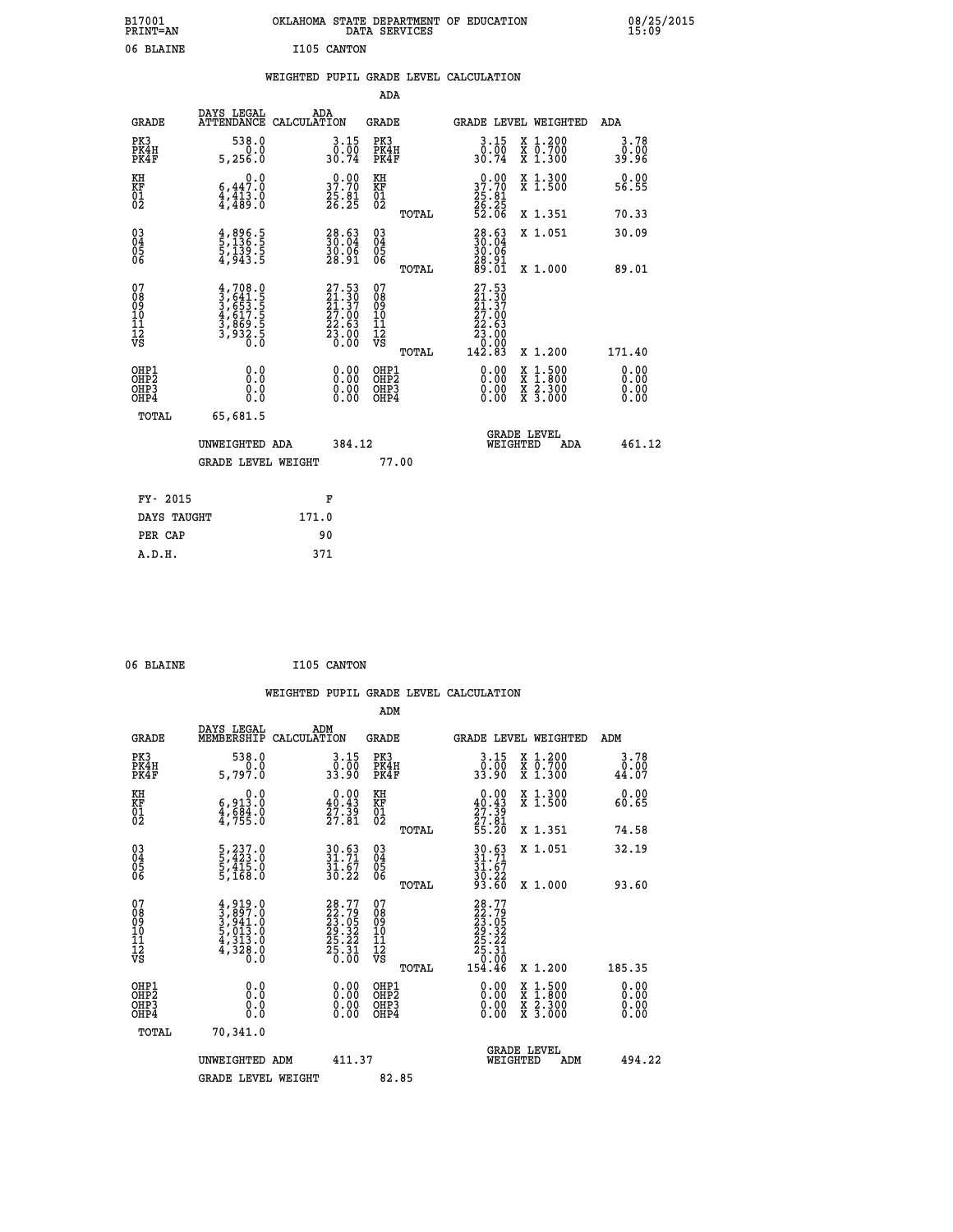| 7001<br>INT=AN | OKLAHOMA STATE DEPARTMENT OF EDUCATION<br>DATA SERVICES |  |
|----------------|---------------------------------------------------------|--|
| BLAINE         | COUNTY TOTALS                                           |  |

|                                                                    |                                                                                                                                          |                                                                                            |                                                     | WEIGHTED PUPIL GRADE LEVEL CALCULATION                                                                   |                                                                                                                                              |                           |
|--------------------------------------------------------------------|------------------------------------------------------------------------------------------------------------------------------------------|--------------------------------------------------------------------------------------------|-----------------------------------------------------|----------------------------------------------------------------------------------------------------------|----------------------------------------------------------------------------------------------------------------------------------------------|---------------------------|
|                                                                    |                                                                                                                                          |                                                                                            | ADA                                                 |                                                                                                          |                                                                                                                                              |                           |
| <b>GRADE</b>                                                       | DAYS LEGAL                                                                                                                               | ADA<br>ATTENDANCE CALCULATION                                                              | <b>GRADE</b>                                        |                                                                                                          | <b>GRADE LEVEL WEIGHTED</b>                                                                                                                  | ADA                       |
| PK3<br>PK4H<br>PK4F                                                | 1,382.0<br>9,752.0<br>9,941.0                                                                                                            | $\frac{8.03}{56.86}$<br>58.14                                                              | PK3<br>PK4H<br>PK4F                                 | $\frac{8.03}{56.86}$<br>58.14                                                                            | X 1.200<br>X 0.700<br>X 1.300                                                                                                                | $39.64$<br>39.80<br>75.58 |
| KH<br>KF<br>01<br>02                                               | 0.0<br>30,030:5<br>27,548:5<br>26,307:0                                                                                                  | $0.00$<br>175.28<br>$\frac{160.87}{153.43}$                                                | KH<br>KF<br>01<br>02                                | $\begin{smallmatrix} &0.00\\ 175.28\\ 160.87\\ 153.43\\ 314.30\end{smallmatrix}$                         | X 1.300<br>X 1.500                                                                                                                           | 0.00<br>262.93            |
|                                                                    |                                                                                                                                          |                                                                                            | TOTAL                                               |                                                                                                          | X 1.351                                                                                                                                      | 424.62                    |
| $\begin{smallmatrix} 03 \\[-4pt] 04 \end{smallmatrix}$<br>05<br>06 | 23,106.0<br>25,443.0<br>21,436.0<br>20,925.5                                                                                             | 134.81<br>148.60<br>125.09<br>122.19                                                       | $\substack{03 \\ 04}$<br>0500                       | 134.81<br>148.60<br>125.09                                                                               | X 1.051                                                                                                                                      | 537.56                    |
|                                                                    |                                                                                                                                          |                                                                                            | TOTAL                                               | 122.19<br>395.88                                                                                         | X 1.000                                                                                                                                      | 395.88                    |
| 07<br>08<br>09<br>10<br>11<br>11<br>12<br>VS                       | $\begin{smallmatrix} 20,606\cdot0\\ 20,259\cdot0\\ 21,892\cdot0\\ 23,259\cdot0\\ 15,370\cdot5\\ 18,112\cdot0\\ 0\cdot0\end{smallmatrix}$ | $\begin{smallmatrix} 120.20\\118.30\\127.79\\135.77\\89.89\\105.84\\0.00\end{smallmatrix}$ | 078<br>089<br>0011<br>11<br>11<br>12<br>VS<br>TOTAL | $\begin{array}{r} 120.20 \\ 118.30 \\ 127.79 \\ 135.77 \\ 89.89 \\ 105.84 \\ 0.00 \\ 697.79 \end{array}$ | X 1.200                                                                                                                                      | 837.35                    |
| OHP1<br>OHP2<br>OHP3<br>OH <sub>P4</sub>                           | 0.0<br>0.0<br>0.0                                                                                                                        | 0.00<br>$\begin{smallmatrix} 0.00 \ 0.00 \end{smallmatrix}$                                | OHP1<br>OHP2<br>OHP3<br>OHP4                        | 0.00<br>0.00                                                                                             | $\begin{smallmatrix} \mathtt{X} & 1\cdot500 \\ \mathtt{X} & 1\cdot800 \\ \mathtt{X} & 2\cdot300 \\ \mathtt{X} & 3\cdot000 \end{smallmatrix}$ | 0.00<br>0.00<br>0.00      |
| TOTAL                                                              | 315,361.0                                                                                                                                |                                                                                            |                                                     |                                                                                                          |                                                                                                                                              |                           |
|                                                                    | UNWEIGHTED ADA                                                                                                                           | 1,841.09                                                                                   |                                                     |                                                                                                          | <b>GRADE LEVEL</b><br>WEIGHTED<br>ADA                                                                                                        | 2,187.48                  |
|                                                                    | <b>GRADE LEVEL WEIGHT</b>                                                                                                                |                                                                                            | 346.39                                              |                                                                                                          |                                                                                                                                              |                           |
| FY- 2015                                                           |                                                                                                                                          | F                                                                                          |                                                     |                                                                                                          |                                                                                                                                              |                           |
| DAYS TAUGHT                                                        |                                                                                                                                          | 683.0                                                                                      |                                                     |                                                                                                          |                                                                                                                                              |                           |
| PER CAP                                                            |                                                                                                                                          | 484                                                                                        |                                                     |                                                                                                          |                                                                                                                                              |                           |

 **BLAINE COUNTY TOTALS**

 **A.D.H. 898**

 **B17001<br>PRINT=AN** 

|                                                       |                                                                                   |                                                                                     | ADM                                     |                                                                                                                                       |                                                                                                  |                                                   |
|-------------------------------------------------------|-----------------------------------------------------------------------------------|-------------------------------------------------------------------------------------|-----------------------------------------|---------------------------------------------------------------------------------------------------------------------------------------|--------------------------------------------------------------------------------------------------|---------------------------------------------------|
| <b>GRADE</b>                                          | DAYS LEGAL<br>MEMBERSHIP                                                          | ADM<br>CALCULATION                                                                  | <b>GRADE</b>                            | GRADE LEVEL WEIGHTED                                                                                                                  |                                                                                                  | ADM                                               |
| PK3<br>PK4H<br>PK4F                                   | 1,386.0<br>10,174.0<br>10,930.0                                                   | $\begin{smallmatrix}8.05\\59.33\\63.92\end{smallmatrix}$                            | PK3<br>PK4H<br>PK4F                     | $\begin{smallmatrix}8.05\\59.33\\63.92\end{smallmatrix}$                                                                              | $\begin{array}{c} x & 1.200 \\ x & 0.700 \end{array}$<br>$X$ 1.300                               | 9.64<br>$\frac{4\bar{1}\cdot5\bar{4}}{83\cdot10}$ |
| KH<br>KF<br>01<br>02                                  | 0.0<br>31,580.0<br>28,676.0<br>27,233.0                                           | $\begin{smallmatrix}&&0.00\\184.36\\167.47\\158.85\end{smallmatrix}$                | KH<br>KF<br>01<br>02                    | $\begin{array}{c} 0.00 \\ 184.36 \\ 167.47 \\ 158.85 \\ 326.32 \end{array}$                                                           | X 1.300<br>X 1.500                                                                               | 0.00<br>276.55                                    |
|                                                       |                                                                                   |                                                                                     | TOTAL                                   |                                                                                                                                       | X 1.351                                                                                          | 440.86                                            |
| 03<br>04<br>05<br>06                                  | $24,012.0$<br>$26,287.0$<br>$\frac{22}{21}$ , $\frac{71}{64}$ .0                  | $140.12$<br>$153.53$<br>$129.98$<br>126.51                                          | $^{03}_{04}$<br>0500                    | $\begin{array}{c} 140\cdot 12\\ 153\cdot 53\\ 129\cdot 98\\ 126\cdot 51\\ 410\cdot 02 \end{array}$                                    | X 1.051                                                                                          | 147.26                                            |
|                                                       |                                                                                   |                                                                                     | TOTAL                                   |                                                                                                                                       | X 1.000                                                                                          | 410.02                                            |
| 07<br>08<br>09<br>101<br>112<br>VS                    | 21, 241.0<br>22, 994.0<br>22, 883.0<br>24, 354.0<br>16, 468.0<br>19, 213.0<br>Ŏ.Ŏ | $123.91$<br>$122.64$<br>$133.56$<br>$142.18$<br>$\frac{1}{12}.30$<br>112.26<br>0.00 | 07<br>08<br>09<br>101<br>11<br>12<br>VS | $123.91$<br>$122.64$<br>$133.56$<br>$142.18$<br>$\begin{array}{r} 1\overline{96} \cdot 30 \\ 112 \cdot 26 \\ -9 \cdot 00 \end{array}$ |                                                                                                  |                                                   |
|                                                       |                                                                                   |                                                                                     | TOTAL                                   | 730.85                                                                                                                                | X 1.200                                                                                          | 877.02                                            |
| OHP1<br>OH <sub>P</sub> 2<br>OH <sub>P3</sub><br>OHP4 | 0.0<br>0.000                                                                      | $0.00$<br>$0.00$<br>0.00                                                            | OHP1<br>OHP2<br>OHP3<br>OHP4            | $0.00$<br>$0.00$<br>0.00                                                                                                              | $\begin{smallmatrix} x & 1 & 500 \\ x & 1 & 800 \\ x & 2 & 300 \\ x & 3 & 000 \end{smallmatrix}$ | 0.00<br>0.00<br>0.00<br>0.00                      |
| TOTAL                                                 | 329,366.0                                                                         |                                                                                     |                                         |                                                                                                                                       |                                                                                                  |                                                   |
|                                                       | UNWEIGHTED ADM                                                                    | 1,922.97                                                                            |                                         | <b>GRADE LEVEL</b><br>WEIGHTED                                                                                                        | ADM                                                                                              | 2,286.01                                          |
|                                                       | <b>GRADE LEVEL WEIGHT</b>                                                         |                                                                                     | 363.04                                  |                                                                                                                                       |                                                                                                  |                                                   |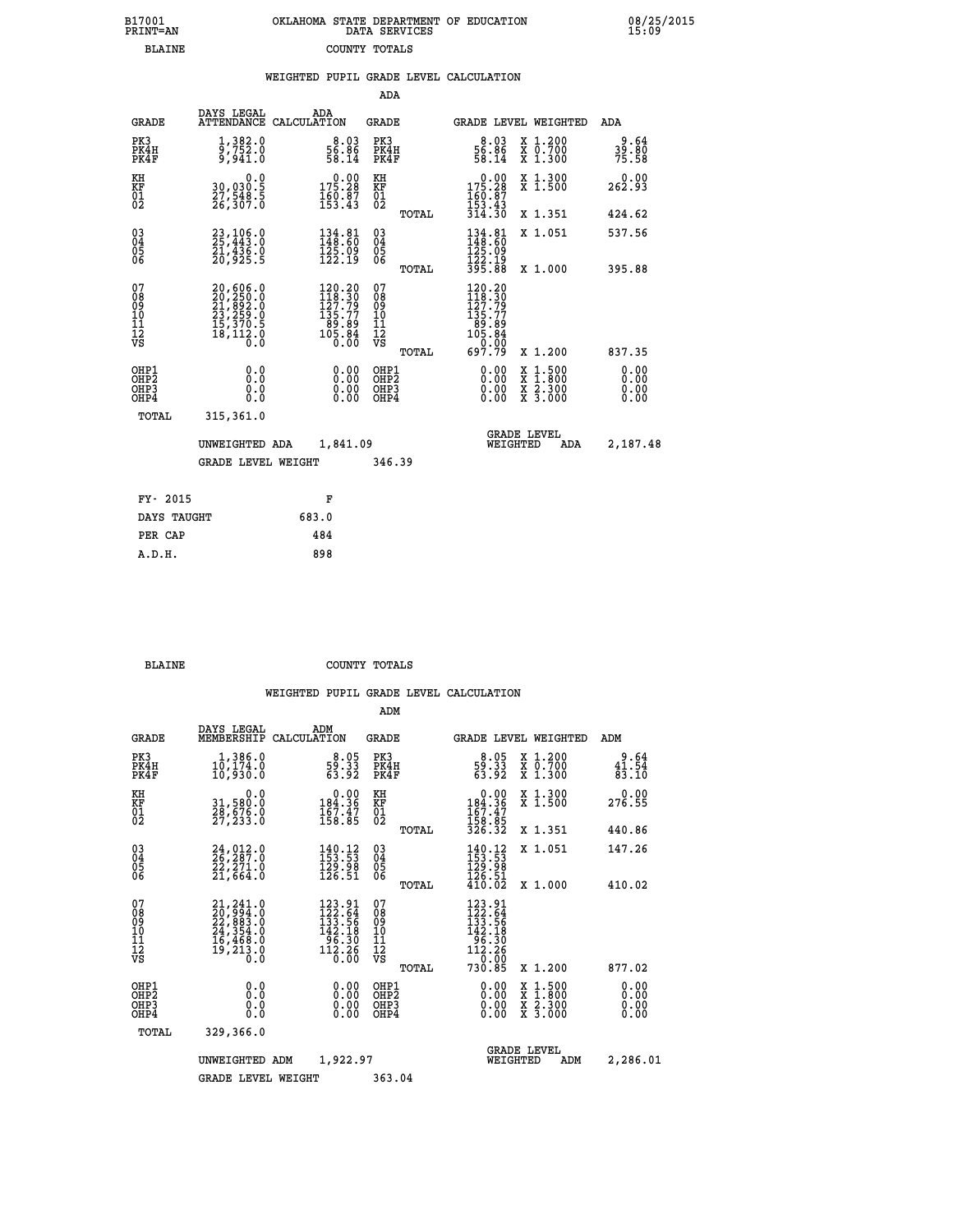|           | OKLAHOMA STATE DEPARTMENT OF EDUCATION<br>DATA SERVICES |  |
|-----------|---------------------------------------------------------|--|
| I001 SILO |                                                         |  |

|  |  | WEIGHTED PUPIL GRADE LEVEL CALCULATION |
|--|--|----------------------------------------|
|  |  |                                        |

|                                                                   |                                                                                                  |                                                                       | ADA                                                 |       |                                                                                |                                          |                              |
|-------------------------------------------------------------------|--------------------------------------------------------------------------------------------------|-----------------------------------------------------------------------|-----------------------------------------------------|-------|--------------------------------------------------------------------------------|------------------------------------------|------------------------------|
| <b>GRADE</b>                                                      | DAYS LEGAL<br><b>ATTENDANCE</b>                                                                  | ADA<br>CALCULATION                                                    | <b>GRADE</b>                                        |       |                                                                                | GRADE LEVEL WEIGHTED                     | ADA                          |
| PK3<br>PK4H<br>PK4F                                               | 646.0<br>0.0<br>9,043.5                                                                          | $\begin{smallmatrix} 4.09\ 0.00$<br>57.24                             | PK3<br>PK4H<br>PK4F                                 |       | $\begin{smallmatrix} 4.09\ 0.00$<br>57.24                                      | X 1.200<br>X 0.700<br>X 1.300            | 4.91<br>0.00<br>74.41        |
| KH<br><b>KF</b><br>01<br>02                                       | 0.0<br>9,605.5<br>11,654.0<br>10,573.0                                                           | $\begin{smallmatrix} 0.00\\ 60.79\\ 73.76\\ 66.92 \end{smallmatrix}$  | KH<br>KF<br>01<br>02                                |       | 0.00<br>$\begin{smallmatrix} 60.79\\73.76\\66.92\\140.68 \end{smallmatrix}$    | X 1.300<br>X 1.500                       | 0.00<br>91.19                |
|                                                                   |                                                                                                  |                                                                       |                                                     | TOTAL |                                                                                | X 1.351                                  | 190.06                       |
| $^{03}_{04}$<br>Ŏ5<br>06                                          | 9,807.5<br>9,367.5<br>7,124.5<br>8,618.5                                                         | $\begin{smallmatrix} 62.07\\ 59.29\\ 45.09\\ 54.55 \end{smallmatrix}$ | $\begin{array}{c} 03 \\ 04 \\ 05 \\ 06 \end{array}$ |       | $\begin{smallmatrix} 62.07\\ 59.29\\ 45.09\\ 54.55\\ 158.93 \end{smallmatrix}$ | X 1.051                                  | 65.24                        |
|                                                                   |                                                                                                  |                                                                       |                                                     | TOTAL |                                                                                | X 1.000                                  | 158.93                       |
| 07<br>08901112<br>1112<br>VS                                      | $\begin{smallmatrix}8,281.0\\8,808.5\\10,176.0\\9,552.0\\7,381.0\\8,560.0\\0.0\end{smallmatrix}$ | 52.41<br>55.75<br>64.41<br>60.46<br>46.72<br>46.72<br>54.18           | 07<br>08901112<br>1112<br>VS                        |       | 52.41<br>55.75<br>64.41<br>60.46<br>$\frac{46.72}{54.18}$                      |                                          |                              |
|                                                                   |                                                                                                  |                                                                       |                                                     | TOTAL | 333.93                                                                         | X 1.200                                  | 400.72                       |
| OHP1<br>OH <sub>P</sub> 2<br>OH <sub>P3</sub><br>OH <sub>P4</sub> | 0.0<br>0.0<br>0.0                                                                                | $\begin{smallmatrix} 0.00 \ 0.00 \ 0.00 \ 0.00 \end{smallmatrix}$     | OHP1<br>OH <sub>P</sub> 2<br>OHP3<br>OHP4           |       | 0.00<br>0.00<br>0.00                                                           | X 1:500<br>X 1:800<br>X 2:300<br>X 3:000 | 0.00<br>0.00<br>0.00<br>0.00 |
| TOTAL                                                             | 129,198.5                                                                                        |                                                                       |                                                     |       |                                                                                |                                          |                              |
|                                                                   | UNWEIGHTED ADA                                                                                   | 817.73                                                                |                                                     |       |                                                                                | GRADE LEVEL<br>WEIGHTED<br>ADA           | 985.46                       |
|                                                                   | <b>GRADE LEVEL WEIGHT</b>                                                                        |                                                                       | 167.73                                              |       |                                                                                |                                          |                              |
| FY- 2015                                                          |                                                                                                  | F                                                                     |                                                     |       |                                                                                |                                          |                              |
| DAYS TAUGHT                                                       |                                                                                                  | 158.0                                                                 |                                                     |       |                                                                                |                                          |                              |
| PER CAP                                                           |                                                                                                  | 53                                                                    |                                                     |       |                                                                                |                                          |                              |
|                                                                   |                                                                                                  |                                                                       |                                                     |       |                                                                                |                                          |                              |

| 07 BRYAN | I001 SILO |  |
|----------|-----------|--|
|          |           |  |

 **B17001<br>PRINT=AN<br>07 BRYAN** 

|                                                    |              |                                                                                                        |                    |                                                                      |                                               |       | WEIGHTED PUPIL GRADE LEVEL CALCULATION                                                                                                                                                                                                                                         |          |                                          |        |                       |
|----------------------------------------------------|--------------|--------------------------------------------------------------------------------------------------------|--------------------|----------------------------------------------------------------------|-----------------------------------------------|-------|--------------------------------------------------------------------------------------------------------------------------------------------------------------------------------------------------------------------------------------------------------------------------------|----------|------------------------------------------|--------|-----------------------|
|                                                    |              |                                                                                                        |                    |                                                                      | ADM                                           |       |                                                                                                                                                                                                                                                                                |          |                                          |        |                       |
|                                                    | <b>GRADE</b> | DAYS LEGAL<br>MEMBERSHIP                                                                               | ADM<br>CALCULATION |                                                                      | <b>GRADE</b>                                  |       |                                                                                                                                                                                                                                                                                |          | GRADE LEVEL WEIGHTED                     | ADM    |                       |
| PK3<br>PK4F                                        | PK4H         | 646.0<br>0.0<br>9,587.0                                                                                |                    | 0.09<br>60.68                                                        | PK3<br>PK4H<br>PK4F                           |       | $\begin{smallmatrix} 4.09\ 0.00\ 60.68 \end{smallmatrix}$                                                                                                                                                                                                                      |          | X 1.200<br>X 0.700<br>X 1.300            |        | 4.91<br>ō:ōō<br>78.88 |
| KH<br>KF<br>01<br>02                               |              | 0.0<br>10,323.0<br>12,338.0<br>11,166.0                                                                |                    | $\begin{smallmatrix} 0.00\\ 65.34\\ 78.09\\ 70.67 \end{smallmatrix}$ | KH<br>KF<br>01<br>02                          |       | $\begin{smallmatrix} &0.00\ 65.34\ 78.09\ 70.67\ 148.76\ \end{smallmatrix}$                                                                                                                                                                                                    |          | X 1.300<br>X 1.500                       |        | 0.00<br>98.01         |
|                                                    |              |                                                                                                        |                    |                                                                      |                                               | TOTAL |                                                                                                                                                                                                                                                                                |          | X 1.351                                  | 200.97 |                       |
| $\begin{matrix} 03 \\ 04 \\ 05 \\ 06 \end{matrix}$ |              | $\begin{smallmatrix} 10, 324\cdot 0\\ 9, 879\cdot 0\\ 7, 388\cdot 0\\ 9, 039\cdot 0 \end{smallmatrix}$ |                    | $65.34$<br>$62.53$<br>$46.76$<br>$57.21$                             | 03<br>04<br>05<br>06                          |       | $\begin{smallmatrix} 65.34\\ 62.53\\ 46.76\\ 57.21\\ 166.50 \end{smallmatrix}$                                                                                                                                                                                                 |          | X 1.051                                  |        | 68.67                 |
|                                                    |              |                                                                                                        |                    |                                                                      |                                               | TOTAL |                                                                                                                                                                                                                                                                                |          | X 1.000                                  | 166.50 |                       |
| 07<br>0890112<br>1112<br>VS                        |              | $\begin{smallmatrix}8,638.0\\9,388.0\\10,772.0\\10,116.0\\7,848.0\\8,932.0\\0.0\end{smallmatrix}$      |                    | 54.67<br>59.42<br>68.18<br>64.03<br>49.67<br>56.53<br>56.53          | 07<br>08<br>09<br>001<br>11<br>11<br>12<br>VS |       | 54.67<br>59.42<br>58.183<br>64.03<br>649.67<br>56.53<br>56.53<br>50.000<br>352.50                                                                                                                                                                                              |          |                                          |        |                       |
|                                                    |              |                                                                                                        |                    |                                                                      |                                               | TOTAL |                                                                                                                                                                                                                                                                                |          | X 1.200                                  | 423.00 |                       |
| OHP1<br>OHP2<br>OH <sub>P3</sub><br>OHP4           |              | 0.0<br>0.000                                                                                           |                    | $0.00$<br>$0.00$<br>0.00                                             | OHP1<br>OHP2<br>OHP <sub>3</sub><br>OHP4      |       | $\begin{smallmatrix} 0.00 & 0.00 & 0.00 & 0.00 & 0.00 & 0.00 & 0.00 & 0.00 & 0.00 & 0.00 & 0.00 & 0.00 & 0.00 & 0.00 & 0.00 & 0.00 & 0.00 & 0.00 & 0.00 & 0.00 & 0.00 & 0.00 & 0.00 & 0.00 & 0.00 & 0.00 & 0.00 & 0.00 & 0.00 & 0.00 & 0.00 & 0.00 & 0.00 & 0.00 & 0.00 & 0.0$ |          | X 1:500<br>X 1:800<br>X 2:300<br>X 3:000 |        | 0.00<br>0.00<br>0.00  |
|                                                    | TOTAL        | 136,384.0                                                                                              |                    |                                                                      |                                               |       |                                                                                                                                                                                                                                                                                |          |                                          |        |                       |
|                                                    |              | UNWEIGHTED ADM                                                                                         |                    | 863.21                                                               |                                               |       |                                                                                                                                                                                                                                                                                | WEIGHTED | <b>GRADE LEVEL</b><br>ADM                |        | 1,040.94              |
|                                                    |              | <b>GRADE LEVEL WEIGHT</b>                                                                              |                    |                                                                      | 177.73                                        |       |                                                                                                                                                                                                                                                                                |          |                                          |        |                       |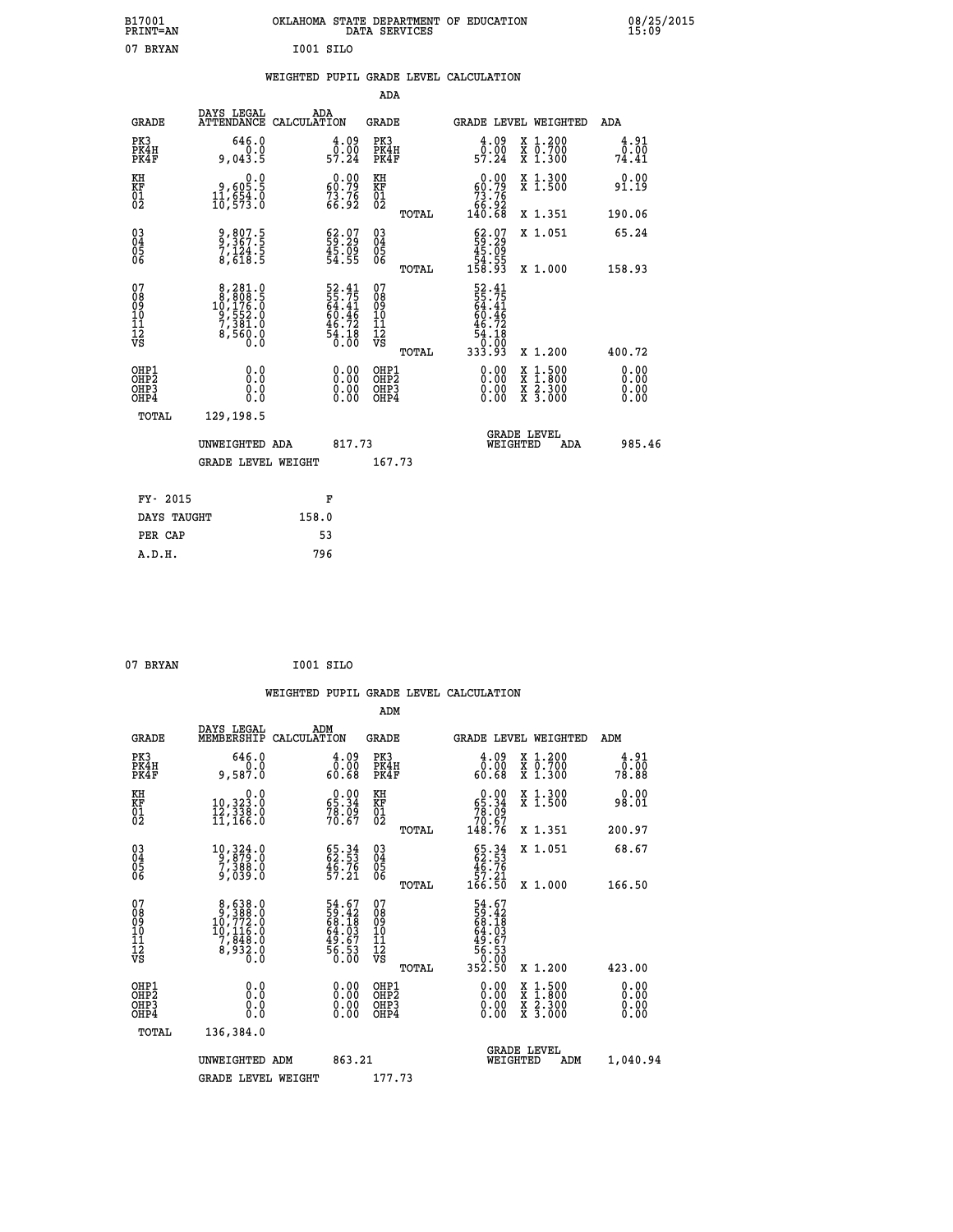| B17001<br>PRINT=AN | OKLAHOMA STATE DEPARTMENT OF EDUCATION<br>DATA SERVICES | 08/25/2015<br>15:09 |
|--------------------|---------------------------------------------------------|---------------------|
| 07<br>BRYAN        | 1002 ROCK CREEK                                         |                     |

|                                                                    |                                                                                           |                                                                                              | ADA                                       |       |                                                                                                         |        |                                          |                              |
|--------------------------------------------------------------------|-------------------------------------------------------------------------------------------|----------------------------------------------------------------------------------------------|-------------------------------------------|-------|---------------------------------------------------------------------------------------------------------|--------|------------------------------------------|------------------------------|
| <b>GRADE</b>                                                       | DAYS LEGAL<br>ATTENDANCE CALCULATION                                                      | ADA                                                                                          | <b>GRADE</b>                              |       | GRADE LEVEL WEIGHTED                                                                                    |        |                                          | <b>ADA</b>                   |
| PK3<br>PK4H<br>PK4F                                                | 542.0<br>0.0<br>2,993.5                                                                   | $\begin{smallmatrix} 3.28\ 0.00\\ 18.14 \end{smallmatrix}$                                   | PK3<br>PK4H<br>PK4F                       |       | $\begin{smallmatrix} 3.28\ 0.00\ 18.14 \end{smallmatrix}$                                               |        | X 1.200<br>X 0.700<br>X 1.300            | 3.94<br>0.00<br>23.58        |
| KH<br>KF<br>01<br>02                                               | 0.0<br>5,353.0<br>7,047.0<br>5,016.0                                                      | $\begin{smallmatrix} 0.00\\ 32.44\\ 42.71\\ 30.40 \end{smallmatrix}$                         | KH<br>KF<br>$\overline{01}$               |       | $\begin{smallmatrix} 0.00\\ 32.44\\ 42.71\\ 30.40\\ 73.11 \end{smallmatrix}$                            |        | X 1.300<br>X 1.500                       | 0.00<br>48.66                |
|                                                                    |                                                                                           |                                                                                              |                                           | TOTAL |                                                                                                         |        | X 1.351                                  | 98.77                        |
| $\begin{smallmatrix} 03 \\[-4pt] 04 \end{smallmatrix}$<br>Ŏ5<br>06 | 5,051.0<br>5,199.5<br>4,601.0<br>5,292.5                                                  | $30.61$<br>$31.51$<br>$\frac{27.88}{32.08}$                                                  | 03<br>04<br>05<br>06                      | TOTAL | $30.61$<br>$31.51$<br>27.88<br>32.08<br>91.47                                                           |        | X 1.051<br>X 1.000                       | 32.17<br>91.47               |
| 07<br>08<br>09<br>11<br>11<br>12<br>VS                             | $7, 299.5$<br>$7, 299.5$<br>$6, 303.5$<br>$5, 980.5$<br>$4, 511.0$<br>$3, 703.5$<br>$0.0$ | $\begin{smallmatrix} 42.52\\ 44.24\\ 38.20\\ 36.25\\ 27.34\\ 22.45\\ 0.00 \end{smallmatrix}$ | 07<br>08<br>09<br>11<br>11<br>12<br>VS    |       | 42.52<br>$\begin{smallmatrix} 44.324\ 44.240\ 38.205\ 36.254\ 27.345\ 22.450\ 211.00 \end{smallmatrix}$ |        |                                          |                              |
|                                                                    |                                                                                           |                                                                                              |                                           | TOTAL |                                                                                                         |        | X 1.200                                  | 253.20                       |
| OHP1<br>OHP <sub>2</sub><br>OHP3<br>OHP4                           | 0.0<br>Ō.Ō<br>0.0<br>$0.\overline{0}$                                                     | 0.00<br>$\begin{smallmatrix} 0.00 \ 0.00 \end{smallmatrix}$                                  | OHP1<br>OH <sub>P</sub> 2<br>OHP3<br>OHP4 |       | 0.00<br>0.00<br>0.00                                                                                    | X<br>X | $1:500$<br>$1:800$<br>X 2.300<br>X 3.000 | 0.00<br>0.00<br>0.00<br>0.00 |
| TOTAL                                                              | 75,909.0                                                                                  |                                                                                              |                                           |       |                                                                                                         |        |                                          |                              |
|                                                                    | UNWEIGHTED ADA                                                                            | 460.05                                                                                       |                                           |       | WEIGHTED                                                                                                |        | <b>GRADE LEVEL</b><br>ADA                | 551.79                       |
|                                                                    | <b>GRADE LEVEL WEIGHT</b>                                                                 |                                                                                              | 91.74                                     |       |                                                                                                         |        |                                          |                              |
| FY- 2015                                                           |                                                                                           | F                                                                                            |                                           |       |                                                                                                         |        |                                          |                              |
| DAYS TAUGHT                                                        |                                                                                           | 165.0                                                                                        |                                           |       |                                                                                                         |        |                                          |                              |
|                                                                    |                                                                                           | 86                                                                                           |                                           |       |                                                                                                         |        |                                          |                              |
| PER CAP                                                            |                                                                                           |                                                                                              |                                           |       |                                                                                                         |        |                                          |                              |

| <b>RRYAN</b> |  |
|--------------|--|

 **ADM**

07 BRYAN **I002 ROCK CREEK** 

| <b>GRADE</b>                                         | DAYS LEGAL<br>MEMBERSHIP                                                            | ADM<br>CALCULATION                                                                           | <b>GRADE</b>                                        |       | GRADE LEVEL WEIGHTED                                                                 |                                                                                                                     | ADM                   |        |
|------------------------------------------------------|-------------------------------------------------------------------------------------|----------------------------------------------------------------------------------------------|-----------------------------------------------------|-------|--------------------------------------------------------------------------------------|---------------------------------------------------------------------------------------------------------------------|-----------------------|--------|
| PK3<br>PK4H<br>PK4F                                  | 542.0<br>0.0<br>3,156.0                                                             | $\begin{smallmatrix} 3.28\ 0.00\\ 19.13 \end{smallmatrix}$                                   | PK3<br>PK4H<br>PK4F                                 |       | $\begin{smallmatrix} 3.28\ 0.00\\ 19.13 \end{smallmatrix}$                           | X 1.200<br>X 0.700<br>X 1.300                                                                                       | 3.94<br>0:00<br>24.87 |        |
| KH<br>KF<br>01<br>02                                 | $\begin{smallmatrix}&&&0.0\\5,526.0\\7,419.0\\5,248.0\end{smallmatrix}$             | $\begin{smallmatrix} 0.00\\ 33.49\\ 44.96\\ 31.81 \end{smallmatrix}$                         | KH<br>KF<br>01<br>02                                |       | $0.00$<br>$33.49$<br>$44.96$<br>$31.81$<br>$76.77$                                   | X 1.300<br>X 1.500                                                                                                  | 0.00<br>50.24         |        |
|                                                      |                                                                                     |                                                                                              |                                                     | TOTAL |                                                                                      | X 1.351                                                                                                             | 103.72                |        |
| 03<br>04<br>05<br>06                                 | 5, 311.0<br>5, 386.0<br>4, 766.0<br>5, 498.0                                        | 32.19<br>32.64<br>28.88<br>33.32                                                             | $\begin{array}{c} 03 \\ 04 \\ 05 \\ 06 \end{array}$ |       | $32.19$<br>$32.64$<br>$28.88$<br>$33.32$<br>$94.84$                                  | X 1.051                                                                                                             | 33.83                 |        |
|                                                      |                                                                                     |                                                                                              |                                                     | TOTAL |                                                                                      | X 1.000                                                                                                             | 94.84                 |        |
| 07<br>08<br>09<br>11<br>11<br>12<br>VS               | $7,330.0$<br>$7,640.0$<br>$6,563.0$<br>$6,236.0$<br>$4,732.0$<br>$3,868.0$<br>$0.0$ | $\begin{smallmatrix} 44.42\\ 46.30\\ 39.78\\ 37.79\\ 28.68\\ 23.44\\ 0.00 \end{smallmatrix}$ | 07<br>08<br>09<br>11<br>11<br>12<br>VS              | TOTAL | $44.42$<br>$39.78$<br>$37.79$<br>$37.79$<br>$28.68$<br>$23.44$<br>$0.00$<br>$220.41$ | X 1.200                                                                                                             | 264.49                |        |
| OHP1<br>OHP <sub>2</sub><br>OH <sub>P3</sub><br>OHP4 | 0.0<br>0.000                                                                        |                                                                                              | OHP1<br>OHP <sub>2</sub><br>OHP <sub>3</sub>        |       |                                                                                      | $\begin{array}{l} \mathtt{X} & 1.500 \\ \mathtt{X} & 1.800 \\ \mathtt{X} & 2.300 \\ \mathtt{X} & 3.000 \end{array}$ | 0.00<br>0.00<br>0.00  |        |
| TOTAL                                                | 79,221.0                                                                            |                                                                                              |                                                     |       |                                                                                      |                                                                                                                     |                       |        |
|                                                      | UNWEIGHTED ADM                                                                      | 480.11                                                                                       |                                                     |       | WEIGHTED                                                                             | <b>GRADE LEVEL</b><br>ADM                                                                                           |                       | 575.93 |
|                                                      | <b>GRADE LEVEL WEIGHT</b>                                                           |                                                                                              | 95.82                                               |       |                                                                                      |                                                                                                                     |                       |        |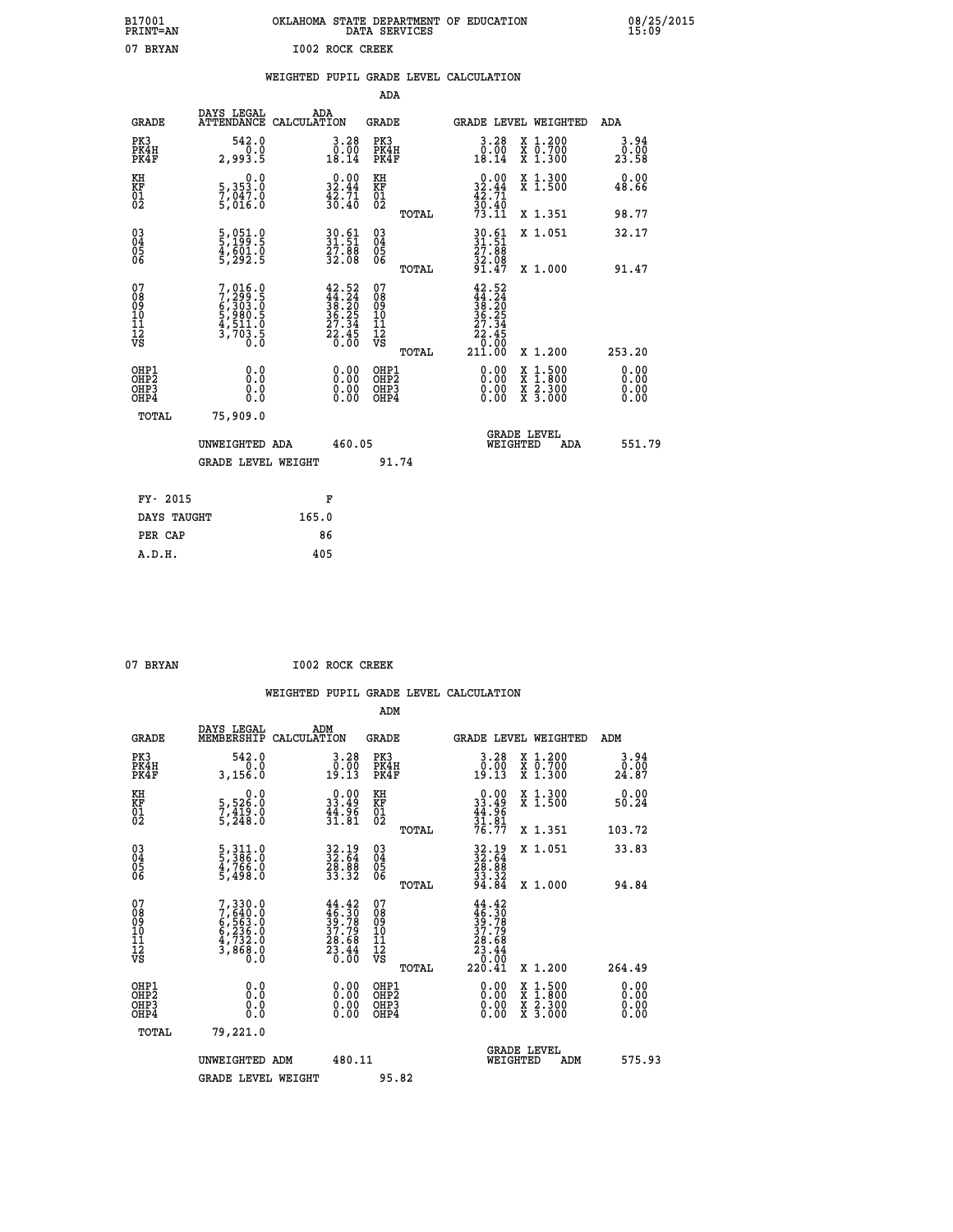| B17001<br><b>PRINT=AN</b> | OKLAHOMA<br>. STATE DEPARTMENT OF EDUCATION<br>DATA SERVICES | 08/25/2015<br>15:09 |
|---------------------------|--------------------------------------------------------------|---------------------|
| 07<br>BRYAN               | I003 ACHILLE                                                 |                     |

|  |  | WEIGHTED PUPIL GRADE LEVEL CALCULATION |
|--|--|----------------------------------------|
|  |  |                                        |

|                                                                |                                                                         |                                                                          | ADA                                             |                                                                                                    |                              |
|----------------------------------------------------------------|-------------------------------------------------------------------------|--------------------------------------------------------------------------|-------------------------------------------------|----------------------------------------------------------------------------------------------------|------------------------------|
| <b>GRADE</b>                                                   | DAYS LEGAL                                                              | ADA<br>ATTENDANCE CALCULATION                                            | GRADE                                           | <b>GRADE LEVEL WEIGHTED</b>                                                                        | ADA                          |
| PK3<br>PK4H<br>PK4F                                            | 416.0<br>3,249.0                                                        | $\begin{smallmatrix} 2.49\0.00\\0.00\\19.46\end{smallmatrix}$            | PK3<br>PK4H<br>PK4F                             | X 1.200<br>X 0.700<br>X 1.300<br>$2.49$<br>$0.00$<br>19.46                                         | 2.99<br>0.00<br>25.30        |
| KH<br>KF<br>01<br>02                                           | $\begin{smallmatrix}&&&0.0\\3.735.5\\2.843.0\\2.372.5\end{smallmatrix}$ | $22.37$<br>$17.02$<br>$14.21$                                            | KH<br>KF<br>01<br>02                            | X 1.300<br>X 1.500<br>$\begin{smallmatrix} 0.00\\ 22.37\\ 17.02\\ 14.21\\ 31.23 \end{smallmatrix}$ | 0.00<br>33.56                |
|                                                                |                                                                         |                                                                          | TOTAL                                           | X 1.351                                                                                            | 42.19                        |
| 03<br>04<br>05<br>06                                           | 2,893.0<br>3,314.5<br>3,852.0<br>3,453.0                                | $\begin{smallmatrix} 17.32\ 19.85\ 23.07\ 20.68 \end{smallmatrix}$       | 03<br>04<br>05<br>06<br>TOTAL                   | $\begin{smallmatrix} 17.32\ 19.85\ 23.07\ 20.68\ 63.60 \end{smallmatrix}$<br>X 1.051<br>X 1.000    | 18.20<br>63.60               |
| 07<br>08<br>09<br>11<br>11<br>12<br>VS                         | 3,922.5<br>3,193.0<br>3,738.0<br>3,529.5<br>3,563.5<br>2,939.0          | $23.49$<br>$12.38$<br>$22.38$<br>$27.12$<br>$21.34$<br>$17.60$<br>$0.00$ | 07<br>08<br>09<br>11<br>11<br>12<br>VS<br>TOTAL | $23.49$<br>$12.12$<br>$22.38$<br>$27.12$<br>$21.34$<br>17.60<br>0.00<br>131.05<br>X 1.200          | 157.26                       |
| OHP1<br>OH <sub>P</sub> 2<br>OH <sub>P3</sub><br>OHP4<br>TOTAL | 0.0<br>0.0<br>0.0<br>48,014.0                                           | 0.00<br>$\begin{smallmatrix} 0.00 \ 0.00 \end{smallmatrix}$              | OHP1<br>OHP <sub>2</sub><br>OHP3<br>OHP4        | 0.00<br>X 1:500<br>X 1:800<br>X 2:300<br>X 3:000<br>0.00<br>0.00                                   | 0.00<br>0.00<br>0.00<br>0.00 |
|                                                                | UNWEIGHTED ADA<br><b>GRADE LEVEL WEIGHT</b>                             | 287.52                                                                   | 55.58                                           | <b>GRADE LEVEL</b><br>WEIGHTED<br>ADA                                                              | 343.10                       |
| FY- 2015                                                       |                                                                         | F                                                                        |                                                 |                                                                                                    |                              |
| DAYS TAUGHT                                                    |                                                                         | 167.0                                                                    |                                                 |                                                                                                    |                              |
| PER CAP                                                        |                                                                         | 90                                                                       |                                                 |                                                                                                    |                              |
| A.D.H.                                                         |                                                                         | 234                                                                      |                                                 |                                                                                                    |                              |

| 07 BRYAN | I003 ACHILLE |
|----------|--------------|
|          |              |

| <b>GRADE</b>                                       | DAYS LEGAL<br>MEMBERSHIP                                                                                                                                          | ADM<br>CALCULATION                                                       | <b>GRADE</b>                           |       | GRADE LEVEL WEIGHTED                                                                                                                                                                                                                                                           |                                          | ADM                          |        |
|----------------------------------------------------|-------------------------------------------------------------------------------------------------------------------------------------------------------------------|--------------------------------------------------------------------------|----------------------------------------|-------|--------------------------------------------------------------------------------------------------------------------------------------------------------------------------------------------------------------------------------------------------------------------------------|------------------------------------------|------------------------------|--------|
| PK3<br>PK4H<br>PK4F                                | 454.0<br>3,384.0                                                                                                                                                  | 2.72<br>$\frac{\bar{0} \cdot \bar{0} \bar{0}}{20.26}$                    | PK3<br>PK4H<br>PK4F                    |       | 2.72<br>$\frac{\bar{0} \cdot \dot{0} \bar{0}}{20 \cdot 26}$                                                                                                                                                                                                                    | X 1.200<br>X 0.700<br>X 1.300            | 3.26<br>$\frac{0.00}{26.34}$ |        |
| KH<br>KF<br>01<br>02                               | 0.0<br>3,911:0<br>2,947:0<br>2,458:0                                                                                                                              | $\begin{smallmatrix} 0.00\\ 23.42\\ 17.65\\ 14.72 \end{smallmatrix}$     | KH<br>KF<br>01<br>02                   |       | $0.00$<br>$23.42$<br>$17.65$<br>$14.72$<br>$32.37$                                                                                                                                                                                                                             | X 1.300<br>X 1.500                       | 0.00<br>35.13                |        |
|                                                    |                                                                                                                                                                   |                                                                          |                                        | TOTAL |                                                                                                                                                                                                                                                                                | X 1.351                                  | 43.73                        |        |
| $\begin{matrix} 03 \\ 04 \\ 05 \\ 06 \end{matrix}$ | 2,991.0<br>3,473.0<br>4,017.0<br>3,605.0                                                                                                                          | $\begin{smallmatrix} 17.91\ 20.80\ 24.05\ 21.59 \end{smallmatrix}$       | 03<br>04<br>05<br>06                   |       | $\begin{smallmatrix} 17.91\ 20.80\ 24.05\ 21.59\ 66.44 \end{smallmatrix}$                                                                                                                                                                                                      | X 1.051                                  | 18.82                        |        |
|                                                    |                                                                                                                                                                   |                                                                          |                                        | TOTAL |                                                                                                                                                                                                                                                                                | X 1.000                                  | 66.44                        |        |
| 07<br>08<br>09<br>101<br>112<br>VS                 | $\begin{smallmatrix} 4\,,\,103\,. \,0\\ 3\,,\,362\,. \,0\\ 3\,,\,923\,. \,0\\ 4\,,\,769\,. \,0\\ 3\,,\,703\,. \,0\\ 3\,,\,234\,. \,0\\ 0\,. \,0\end{smallmatrix}$ | $24.57$<br>$20.13$<br>$23.49$<br>$28.56$<br>$22.17$<br>$19.37$<br>$0.00$ | 07<br>08<br>09<br>11<br>11<br>12<br>VS | TOTAL | $24.57$<br>$23.49$<br>$23.49$<br>$28.56$<br>$22.17$<br>$19.37$<br>$0.009$<br>$138.29$                                                                                                                                                                                          | X 1.200                                  | 165.95                       |        |
| OHP1<br>OHP2<br>OHP3<br>OHP4                       | 0.0<br>Ō.Ō<br>Ŏ.Ŏ                                                                                                                                                 |                                                                          | OHP1<br>OHP2<br>OHP3<br>OHP4           |       | $\begin{smallmatrix} 0.00 & 0.00 & 0.00 & 0.00 & 0.00 & 0.00 & 0.00 & 0.00 & 0.00 & 0.00 & 0.00 & 0.00 & 0.00 & 0.00 & 0.00 & 0.00 & 0.00 & 0.00 & 0.00 & 0.00 & 0.00 & 0.00 & 0.00 & 0.00 & 0.00 & 0.00 & 0.00 & 0.00 & 0.00 & 0.00 & 0.00 & 0.00 & 0.00 & 0.00 & 0.00 & 0.0$ | X 1:500<br>X 1:800<br>X 2:300<br>X 3:000 | 0.00<br>0.00<br>0.00         |        |
| TOTAL                                              | 50,334.0                                                                                                                                                          |                                                                          |                                        |       |                                                                                                                                                                                                                                                                                |                                          |                              |        |
|                                                    | UNWEIGHTED ADM                                                                                                                                                    | 301.41                                                                   |                                        |       | <b>GRADE LEVEL</b><br>WEIGHTED                                                                                                                                                                                                                                                 | ADM                                      |                              | 359.67 |
|                                                    | <b>GRADE LEVEL WEIGHT</b>                                                                                                                                         |                                                                          | 58.26                                  |       |                                                                                                                                                                                                                                                                                |                                          |                              |        |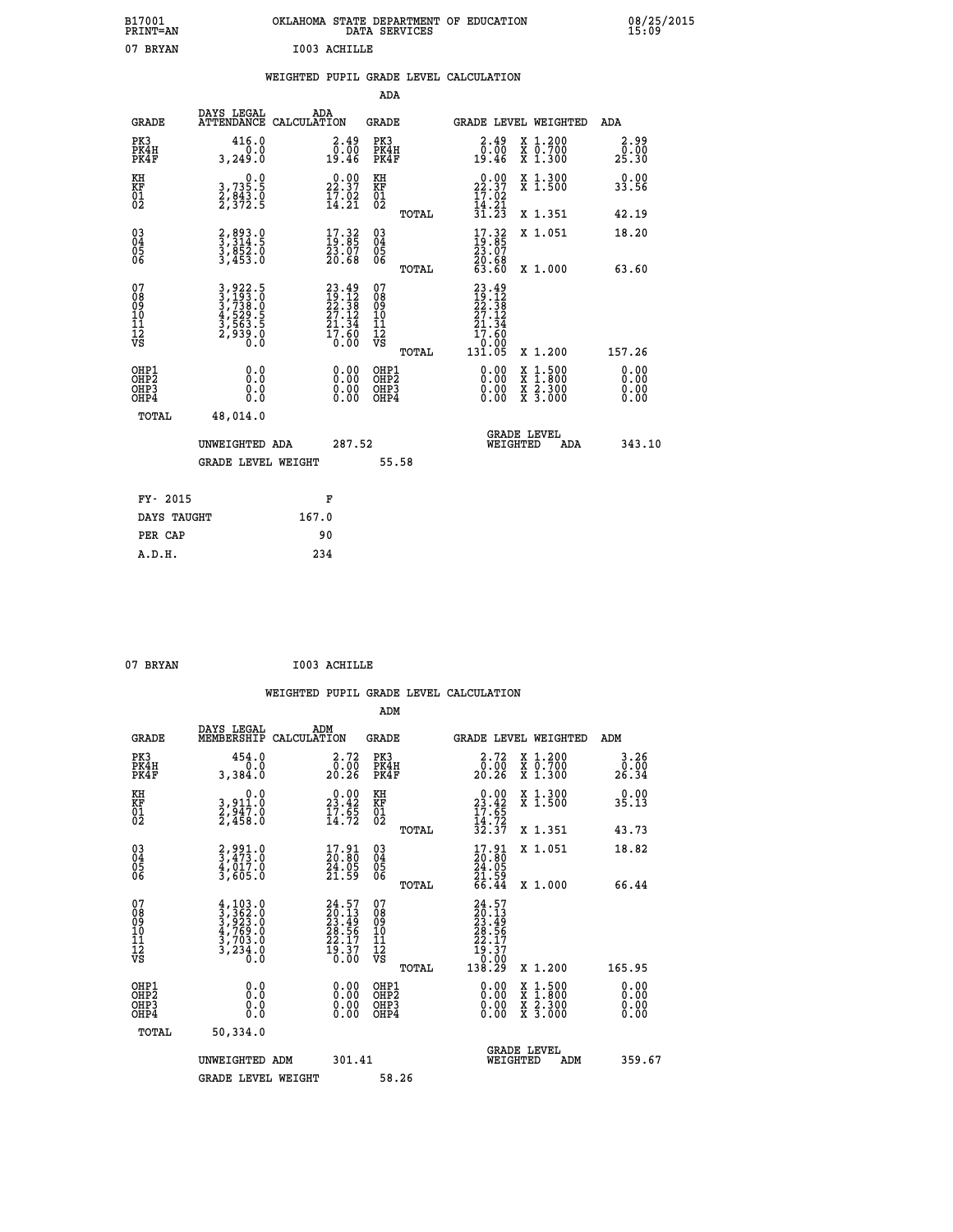| B17001<br><b>PRINT=AN</b> | OKLAHOMA STATE DEPARTMENT OF EDUCATION<br>DATA SERVICES | 08/25/2015<br>15:09 |
|---------------------------|---------------------------------------------------------|---------------------|
| 07<br>BRYAN               | I004 COLBERT                                            |                     |

#### **WEIGHTED PUPIL GRADE LEVEL CALCULATION**

|                                                       |                                                                                                     |                                                                          | ADA                                       |       |                                                                                                     |                                          |                                                        |
|-------------------------------------------------------|-----------------------------------------------------------------------------------------------------|--------------------------------------------------------------------------|-------------------------------------------|-------|-----------------------------------------------------------------------------------------------------|------------------------------------------|--------------------------------------------------------|
| <b>GRADE</b>                                          | DAYS LEGAL                                                                                          | ADA<br>ATTENDANCE CALCULATION                                            | <b>GRADE</b>                              |       |                                                                                                     | GRADE LEVEL WEIGHTED                     | ADA                                                    |
| PK3<br>PK4H<br>PK4F                                   | 3,656.5<br>16, 112.5                                                                                | $\begin{smallmatrix} 23.14\ 0.00 \ 101.98 \end{smallmatrix}$             | PK3<br>PK4H<br>PK4F                       |       | $\begin{smallmatrix} 23.14\ 0.00 \ 101.98 \end{smallmatrix}$                                        | X 1.200<br>X 0.700<br>X 1.300            | 27.77<br>$\begin{array}{r} 0.00 \\ 132.57 \end{array}$ |
| KH<br>KF<br>01<br>02                                  | 0.0<br>9,250:5<br>7,896.0<br>8,051:5                                                                | $\begin{smallmatrix} 0.00\\ 58.55\\ 49.97\\ 50.96 \end{smallmatrix}$     | KH<br>KF<br>01<br>02                      |       | $\begin{smallmatrix} &0.00\ 58.55\ 49.97\ 50.96\ 100.93\ \end{smallmatrix}$                         | X 1.300<br>X 1.500                       | 0.00<br>87.83                                          |
|                                                       |                                                                                                     |                                                                          |                                           | TOTAL |                                                                                                     | X 1.351                                  | 136.36                                                 |
| $\begin{matrix} 03 \\ 04 \\ 05 \\ 06 \end{matrix}$    | $\begin{smallmatrix} 6 & 9 & 84 & 5 \\ 6 & 707 & 5 \\ 9 & 718 & 5 \\ 8 & 035 & 5 \end{smallmatrix}$ | $44.21$<br>$42.45$<br>$61.51$<br>$50.86$                                 | 03<br>04<br>05<br>06                      | TOTAL | $44.21$<br>$42.45$<br>$61.51$<br>$50.86$<br>$154.82$                                                | X 1.051<br>X 1.000                       | 46.46<br>154.82                                        |
| 07                                                    |                                                                                                     |                                                                          | 07                                        |       |                                                                                                     |                                          |                                                        |
| 08<br>09<br>11<br>11<br>12<br>VS                      | 9,311.5<br>7,602.0<br>8,054.0<br>6,743.0<br>7,639.0<br>8,032.0<br>0.0                               | $58.93$<br>$48.11$<br>$50.97$<br>$42.68$<br>$48.35$<br>$50.84$<br>$0.00$ | 08<br>09<br>11<br>11<br>12<br>VS          |       | 58.93<br>48.11<br>$\begin{array}{r} 50.57 \\ 42.68 \\ 48.35 \\ 50.84 \\ 0.00 \\ 299.88 \end{array}$ |                                          |                                                        |
|                                                       |                                                                                                     |                                                                          |                                           | TOTAL |                                                                                                     | X 1.200                                  | 359.86                                                 |
| OHP1<br>OH <sub>P</sub> 2<br>OH <sub>P3</sub><br>OHP4 | 0.0<br>Ō.Ō<br>0.0<br>0.0                                                                            | $0.00$<br>$0.00$<br>0.00                                                 | OHP1<br>OH <sub>P</sub> 2<br>OHP3<br>OHP4 |       | 0.00<br>0.00<br>0.00                                                                                | X 1:500<br>X 1:800<br>X 2:300<br>X 3:000 | 0.00<br>0.00<br>0.00<br>0.00                           |
| TOTAL                                                 | 123,794.5                                                                                           |                                                                          |                                           |       |                                                                                                     |                                          |                                                        |
|                                                       | UNWEIGHTED ADA                                                                                      | 783.51                                                                   |                                           |       |                                                                                                     | <b>GRADE LEVEL</b><br>WEIGHTED<br>ADA    | 945.67                                                 |
|                                                       | GRADE LEVEL WEIGHT                                                                                  |                                                                          | 162.16                                    |       |                                                                                                     |                                          |                                                        |
| FY- 2015                                              |                                                                                                     | F                                                                        |                                           |       |                                                                                                     |                                          |                                                        |
| DAYS TAUGHT                                           |                                                                                                     | 158.0                                                                    |                                           |       |                                                                                                     |                                          |                                                        |
| PER CAP                                               |                                                                                                     | 37                                                                       |                                           |       |                                                                                                     |                                          |                                                        |
|                                                       |                                                                                                     |                                                                          |                                           |       |                                                                                                     |                                          |                                                        |

| 07 BRYAN | I004 COLBERT |
|----------|--------------|
|          |              |

 **A.D.H. 621**

|                                         |                                                      |                                                                       |                                                                                                 | ADM                                                 |       |                                                                           |                                          |                                |
|-----------------------------------------|------------------------------------------------------|-----------------------------------------------------------------------|-------------------------------------------------------------------------------------------------|-----------------------------------------------------|-------|---------------------------------------------------------------------------|------------------------------------------|--------------------------------|
|                                         | <b>GRADE</b>                                         | DAYS LEGAL<br>MEMBERSHIP                                              | ADM<br>CALCULATION                                                                              | <b>GRADE</b>                                        |       |                                                                           | GRADE LEVEL WEIGHTED                     | ADM                            |
|                                         | PK3<br>PK4H<br>PK4F                                  | 4,089.0<br>0.0<br>17, 243.0                                           | 25.88<br>$\begin{smallmatrix} & 0 & 0 & 0 \\ 0 & 0 & 0 & 0 \\ 1 & 0 & 9 & 13 \end{smallmatrix}$ | PK3<br>PK4H<br>PK4F                                 |       | $25.88\n0.00\n109.13$                                                     | X 1.200<br>X 0.700<br>X 1.300            | 31.06<br>$\frac{0.00}{141.87}$ |
| KH<br>KF<br>01<br>02                    |                                                      | 0.0<br>10,067:0<br>8,359:0<br>8,378:0                                 | $\begin{smallmatrix} 0.00\\ 63.72\\ 52.91\\ 53.03\\ \end{smallmatrix}$                          | KH<br>KF<br>01<br>02                                |       | $\begin{smallmatrix} &0.00\ 63.72\ 52.91\ 53.03\ 105.94\end{smallmatrix}$ | X 1.300<br>X 1.500                       | 0.00<br>95.58                  |
|                                         |                                                      |                                                                       |                                                                                                 |                                                     | TOTAL |                                                                           | X 1.351                                  | 143.12                         |
| 03<br>04<br>05<br>06                    |                                                      | $7,336.0$<br>6,970.0<br>10,236.0<br>8,545.0                           | 46.43<br>44.11<br>64.78<br>54.08                                                                | $\begin{array}{c} 03 \\ 04 \\ 05 \\ 06 \end{array}$ |       | $46.43\n44.11\n64.78\n54.08\n162.97$                                      | X 1.051                                  | 48.80                          |
|                                         |                                                      |                                                                       |                                                                                                 |                                                     | TOTAL |                                                                           | X 1.000                                  | 162.97                         |
| 07<br>08<br>09<br>101<br>11<br>12<br>VS |                                                      | 9,924.0<br>7,955.0<br>8,642.0<br>7,127.0<br>8,018.0<br>8,357.0<br>0.0 | $62.81$<br>50.35<br>54.70<br>54.71<br>45.11<br>50.75<br>52.890                                  | 07<br>08<br>09<br>11<br>11<br>12<br>VS              | TOTAL | 62.81<br>50.35<br>54.70<br>54.11<br>45.75<br>52.890<br>316.61             | X 1.200                                  | 379.93                         |
|                                         | OHP1<br>OHP2<br>OHP <sub>3</sub><br>OH <sub>P4</sub> |                                                                       |                                                                                                 | OHP1<br>OHP2<br>OHP <sub>3</sub>                    |       | $0.00$<br>$0.00$<br>0.00                                                  | X 1:500<br>X 1:800<br>X 2:300<br>X 3:000 | 0.00<br>0.00<br>0.00           |
|                                         | TOTAL                                                | 131,246.0                                                             |                                                                                                 |                                                     |       |                                                                           |                                          |                                |
|                                         |                                                      | UNWEIGHTED<br>ADM                                                     | 830.68                                                                                          |                                                     |       | WEIGHTED                                                                  | <b>GRADE LEVEL</b><br>ADM                | 1,003.33                       |
|                                         |                                                      | <b>GRADE LEVEL WEIGHT</b>                                             |                                                                                                 | 172.65                                              |       |                                                                           |                                          |                                |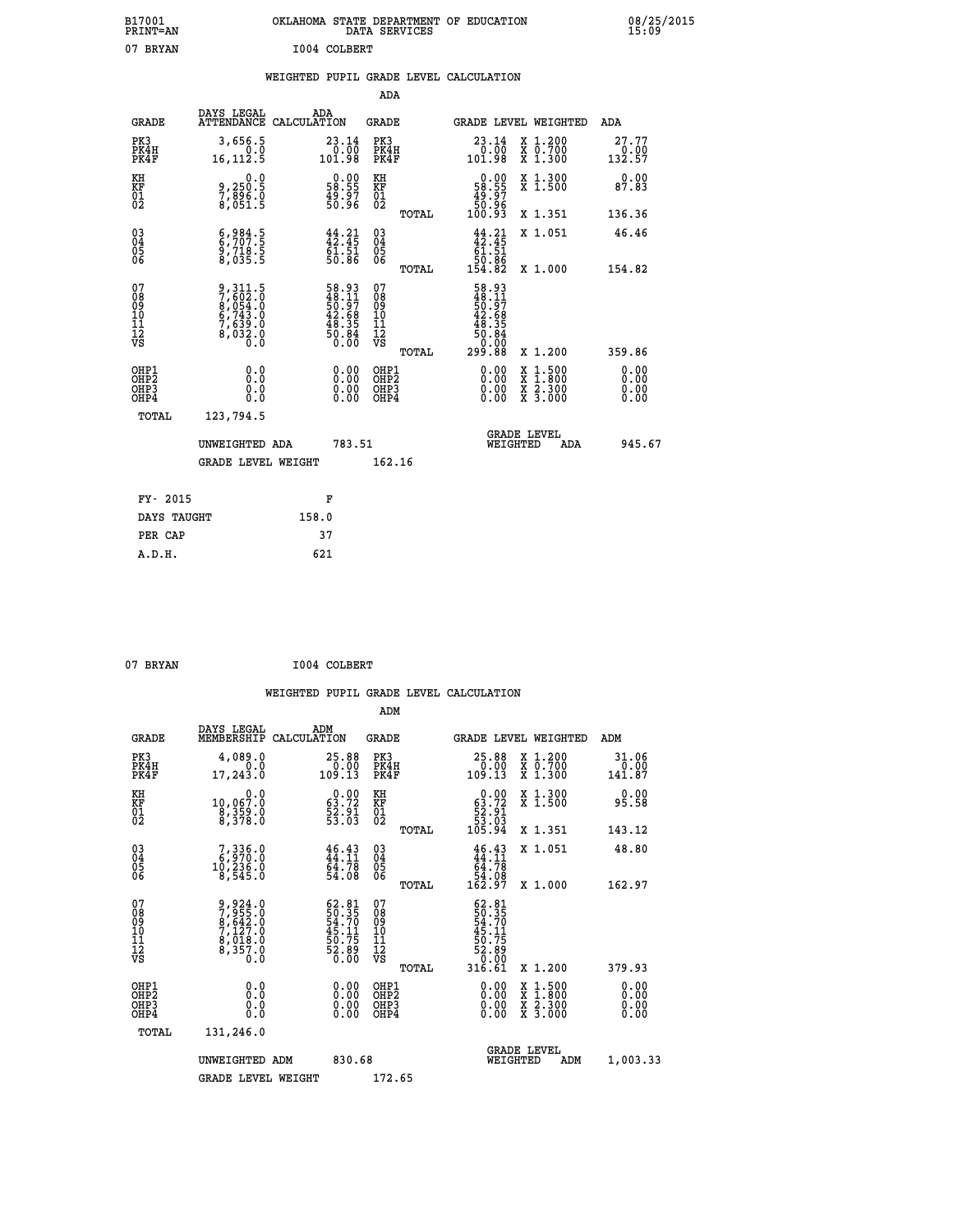| B17001<br><b>PRINT=AN</b>                                        |                                                                            | OKLAHOMA STATE DEPARTMENT OF EDUCATION                               | DATA SERVICES                                      |                                                                                  |                                                                                          | 08/25/2015<br>15:09          |  |
|------------------------------------------------------------------|----------------------------------------------------------------------------|----------------------------------------------------------------------|----------------------------------------------------|----------------------------------------------------------------------------------|------------------------------------------------------------------------------------------|------------------------------|--|
| 07 BRYAN                                                         |                                                                            | I005 CADDO                                                           |                                                    |                                                                                  |                                                                                          |                              |  |
|                                                                  |                                                                            | WEIGHTED PUPIL GRADE LEVEL CALCULATION                               |                                                    |                                                                                  |                                                                                          |                              |  |
|                                                                  |                                                                            |                                                                      | ADA                                                |                                                                                  |                                                                                          |                              |  |
| <b>GRADE</b>                                                     | DAYS LEGAL                                                                 | ADA<br>ATTENDANCE CALCULATION                                        | GRADE                                              | <b>GRADE LEVEL WEIGHTED</b>                                                      |                                                                                          | ADA                          |  |
| PK3<br>PK4H<br>PK4F                                              | 253.0<br>0.0<br>4,548.0                                                    | $\begin{smallmatrix} 1.50\ 0.00\ 26.91 \end{smallmatrix}$            | PK3<br>PK4H<br>PK4F                                | $\begin{smallmatrix} 1.50\ 0.00\ 26.91 \end{smallmatrix}$                        | X 1.200<br>X 0.700<br>X 1.300                                                            | 1.80<br>0.00<br>34.98        |  |
| KH<br>KF<br>$^{01}_{02}$                                         | 0.0<br>5,060.0<br>6,781.5<br>5,067.5                                       | $\begin{smallmatrix} 0.00\\ 29.94\\ 40.13\\ 29.99 \end{smallmatrix}$ | KH<br>KF<br>01<br>02                               | $\begin{smallmatrix} 0.00\\29.94\\40.13\\29.99\\70.12\end{smallmatrix}$          | X 1.300<br>X 1.500                                                                       | 0.00<br>44.91                |  |
|                                                                  |                                                                            |                                                                      | TOTAL                                              |                                                                                  | X 1.351                                                                                  | 94.73                        |  |
| $\substack{03 \\ 04}$<br>$\frac{05}{06}$                         | $\frac{4}{5}$ , $\frac{863}{163}$ . 5<br>$\frac{5}{5}, \frac{000}{153}$ .0 | 28.78<br>30.55<br>35.50<br>30.49                                     | $\begin{matrix} 03 \\ 04 \\ 05 \\ 06 \end{matrix}$ | 28.78<br>30.55<br>35.50                                                          | X 1.051                                                                                  | 30.25                        |  |
|                                                                  |                                                                            |                                                                      | TOTAL                                              | 30.49<br>96.54                                                                   | X 1.000                                                                                  | 96.54                        |  |
| 07<br>08<br>09<br>11<br>11<br>12<br>VS                           | 5,531.5<br>5,374.5<br>6,5558.0<br>6,558.0<br>5,869.5<br>4,701.5<br>3,977.0 | $32.7331.8038.8034.7327.8223.530.00$                                 | 07<br>08<br>09<br>11<br>11<br>VS<br><b>TOTAL</b>   | 32.73<br>31.80<br>38.80<br>34.73<br>27.82<br>žз<br>$\frac{3.53}{0.00}$<br>189.41 | X 1.200                                                                                  | 227.29                       |  |
| OHP1<br>OH <sub>P</sub> <sub>2</sub><br>OH <sub>P3</sub><br>OHP4 | 0.0<br>0.0<br>0.0<br>0.0                                                   | $0.00$<br>$0.00$<br>0.00                                             | OHP1<br>OH <sub>P</sub> 2<br>OHP3<br>OHP4          | 0.00<br>0.00<br>0.00                                                             | $\begin{smallmatrix} x & 1.500 \\ x & 1.800 \\ x & 2.300 \\ x & 3.000 \end{smallmatrix}$ | 0.00<br>0.00<br>0.00<br>0.00 |  |
| TOTAL                                                            | 74,901.5                                                                   |                                                                      |                                                    |                                                                                  |                                                                                          |                              |  |
|                                                                  | UNWEIGHTED ADA                                                             | 443.20                                                               |                                                    | <b>GRADE LEVEL</b><br>WEIGHTED                                                   | ADA                                                                                      | 530.50                       |  |
|                                                                  | <b>GRADE LEVEL WEIGHT</b>                                                  |                                                                      | 87.30                                              |                                                                                  |                                                                                          |                              |  |
| FY- 2015                                                         |                                                                            | F                                                                    |                                                    |                                                                                  |                                                                                          |                              |  |
| DAYS TAUGHT                                                      |                                                                            | 169.0                                                                |                                                    |                                                                                  |                                                                                          |                              |  |
| PER CAP                                                          |                                                                            | 81                                                                   |                                                    |                                                                                  |                                                                                          |                              |  |

| 07 BRYAN | I005 CADDO |
|----------|------------|
|          |            |

|                                                    |                                                                                                 |                    |                                                                      |                                              |       | WEIGHTED PUPIL GRADE LEVEL CALCULATION                                                                                                                                                                                                                                         |                                                                                                  |                       |        |
|----------------------------------------------------|-------------------------------------------------------------------------------------------------|--------------------|----------------------------------------------------------------------|----------------------------------------------|-------|--------------------------------------------------------------------------------------------------------------------------------------------------------------------------------------------------------------------------------------------------------------------------------|--------------------------------------------------------------------------------------------------|-----------------------|--------|
|                                                    |                                                                                                 |                    |                                                                      | ADM                                          |       |                                                                                                                                                                                                                                                                                |                                                                                                  |                       |        |
| <b>GRADE</b>                                       | DAYS LEGAL<br>MEMBERSHIP                                                                        | ADM<br>CALCULATION |                                                                      | <b>GRADE</b>                                 |       | GRADE LEVEL WEIGHTED                                                                                                                                                                                                                                                           |                                                                                                  | ADM                   |        |
| PK3<br>PK4H<br>PK4F                                | 253.0<br>0.0<br>4,756.0                                                                         |                    | $\frac{1}{0}$ : 50<br>28.14                                          | PK3<br>PK4H<br>PK4F                          |       | $\frac{1}{0}$ : 50<br>28:14                                                                                                                                                                                                                                                    | X 1.200<br>X 0.700<br>X 1.300                                                                    | 1.80<br>0.00<br>36.58 |        |
| KH<br>KF<br>01<br>02                               | 0.0<br>5,184:0<br>7,047:0<br>5,279:0                                                            |                    | $\begin{smallmatrix} 0.00\\ 30.67\\ 41.70\\ 31.24 \end{smallmatrix}$ | KH<br>KF<br>01<br>02                         |       | $0.00$<br>$30.67$<br>$41.70$<br>$31.24$<br>$72.94$                                                                                                                                                                                                                             | X 1.300<br>X 1.500                                                                               | 0.00<br>46.01         |        |
|                                                    |                                                                                                 |                    |                                                                      |                                              | TOTAL |                                                                                                                                                                                                                                                                                | X 1.351                                                                                          | 98.54                 |        |
| $\begin{matrix} 03 \\ 04 \\ 05 \\ 06 \end{matrix}$ | 5,061.0<br>5,356.0<br>6,285.0<br>5,181.0                                                        |                    | 29.95<br>31.69<br>37.19<br>30.66                                     | 03<br>04<br>05<br>06                         |       | 29.95<br>31.69<br>37.19<br>30.66<br>99.54                                                                                                                                                                                                                                      | X 1.051                                                                                          | 31.48                 |        |
| 07                                                 |                                                                                                 |                    |                                                                      |                                              | TOTAL |                                                                                                                                                                                                                                                                                | X 1.000                                                                                          | 99.54                 |        |
| 0890112<br>1112<br>VS                              | $\begin{smallmatrix}5,679.0\\5,522.0\\6,747.0\\6,077.0\\4,851.0\\4,105.0\\0.0\end{smallmatrix}$ |                    | 33.60<br>32.67<br>39.92<br>35.96<br>35.70<br>28.70<br>24.29          | 07<br>08<br>09<br>09<br>10<br>11<br>12<br>VS |       | 33.607<br>339.672<br>39.926<br>35.706<br>24.29<br>24.29<br>0.000<br>195.14                                                                                                                                                                                                     |                                                                                                  |                       |        |
|                                                    |                                                                                                 |                    |                                                                      |                                              | TOTAL |                                                                                                                                                                                                                                                                                | $X_1.200$                                                                                        | 234.17                |        |
| OHP1<br>OHP2<br>OH <sub>P3</sub><br>OHP4           | 0.0<br>0.000                                                                                    |                    | $\begin{smallmatrix} 0.00 \ 0.00 \ 0.00 \ 0.00 \end{smallmatrix}$    | OHP1<br>OHP2<br>OHP <sub>3</sub>             |       | $\begin{smallmatrix} 0.00 & 0.00 & 0.00 & 0.00 & 0.00 & 0.00 & 0.00 & 0.00 & 0.00 & 0.00 & 0.00 & 0.00 & 0.00 & 0.00 & 0.00 & 0.00 & 0.00 & 0.00 & 0.00 & 0.00 & 0.00 & 0.00 & 0.00 & 0.00 & 0.00 & 0.00 & 0.00 & 0.00 & 0.00 & 0.00 & 0.00 & 0.00 & 0.00 & 0.00 & 0.00 & 0.0$ | $\begin{smallmatrix} x & 1 & 500 \\ x & 1 & 800 \\ x & 2 & 300 \\ x & 3 & 000 \end{smallmatrix}$ | 0.00<br>0.00<br>0.00  |        |
| TOTAL                                              | 77,383.0                                                                                        |                    |                                                                      |                                              |       |                                                                                                                                                                                                                                                                                |                                                                                                  |                       |        |
|                                                    | UNWEIGHTED ADM                                                                                  |                    | 457.88                                                               |                                              |       | WEIGHTED                                                                                                                                                                                                                                                                       | <b>GRADE LEVEL</b><br>ADM                                                                        |                       | 548.12 |
|                                                    | <b>GRADE LEVEL WEIGHT</b>                                                                       |                    |                                                                      | 90.24                                        |       |                                                                                                                                                                                                                                                                                |                                                                                                  |                       |        |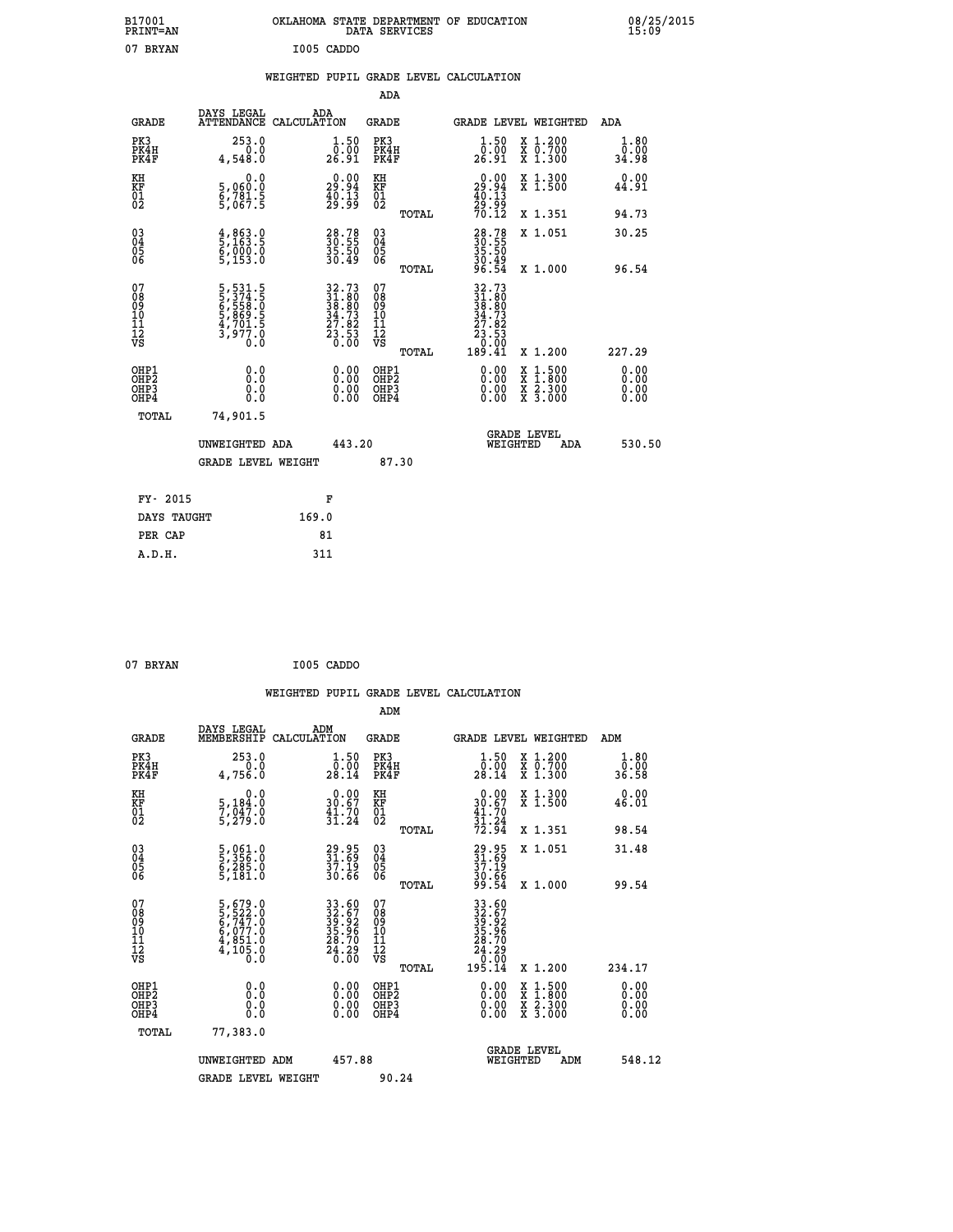| B17001<br>PRINT=AN                                   |                                                                                              | OKLAHOMA STATE DEPARTMENT OF EDUCATION                               |                                                    | DATA SERVICES |                                                                                            |                                                                                          | 08/25/2015<br>15:09          |
|------------------------------------------------------|----------------------------------------------------------------------------------------------|----------------------------------------------------------------------|----------------------------------------------------|---------------|--------------------------------------------------------------------------------------------|------------------------------------------------------------------------------------------|------------------------------|
| 07 BRYAN                                             |                                                                                              | <b>I040 BENNINGTON</b>                                               |                                                    |               |                                                                                            |                                                                                          |                              |
|                                                      |                                                                                              | WEIGHTED PUPIL GRADE LEVEL CALCULATION                               |                                                    |               |                                                                                            |                                                                                          |                              |
|                                                      |                                                                                              |                                                                      | <b>ADA</b>                                         |               |                                                                                            |                                                                                          |                              |
| <b>GRADE</b>                                         | DAYS LEGAL                                                                                   | ADA<br>ATTENDANCE CALCULATION                                        | <b>GRADE</b>                                       |               |                                                                                            | GRADE LEVEL WEIGHTED ADA                                                                 |                              |
| PK3<br>PK4H<br>PK4F                                  | 385.0<br>0.0<br>2,786.5                                                                      | $\begin{smallmatrix} 2.58\0.00\\18.70 \end{smallmatrix}$             | PK3<br>PK4H<br>PK4F                                |               | $\begin{smallmatrix} 2.58\0.00\\0.00\\18.70 \end{smallmatrix}$                             | X 1.200<br>X 0.700<br>X 1.300                                                            | 3.10<br>0.00<br>24.31        |
| KH<br>KF<br>$\frac{01}{02}$                          | $\begin{smallmatrix}&&&0.0\\3,207.5\\4,284.0\\2,720.5\end{smallmatrix}$                      | $\begin{smallmatrix} 0.00\\ 21.53\\ 28.75\\ 18.26 \end{smallmatrix}$ | KH<br>KF<br>$\overline{01}$                        |               | $\begin{smallmatrix} 0.00\\21.53\\28.75\\18.26\\47.01 \end{smallmatrix}$                   | X 1.300<br>X 1.500                                                                       | 0.00<br>32.30                |
|                                                      |                                                                                              |                                                                      |                                                    | TOTAL         |                                                                                            | X 1.351                                                                                  | 63.51                        |
| 03<br>04<br>05<br>06                                 | $\frac{1}{3}, \frac{360}{425} . \frac{5}{2}$<br>$\frac{3}{2}, \frac{258}{467} . \frac{5}{0}$ | $\begin{smallmatrix} 9.13\ 22.99\ 21.87\ 16.56 \end{smallmatrix}$    | $\begin{matrix} 03 \\ 04 \\ 05 \\ 06 \end{matrix}$ |               | $\frac{9.13}{21.87}$<br>16.56                                                              | X 1.051                                                                                  | 9.60                         |
|                                                      |                                                                                              |                                                                      |                                                    | TOTAL         | 61.42                                                                                      | X 1.000                                                                                  | 61.42                        |
| 07<br>Ŏġ<br>09<br>10<br>11<br>12<br>VS               | 2, 319.5<br>3, 131.0<br>2, 751.0<br>2, 540.0<br>2, 632.5<br>3, 130.5<br>0.0                  | 15.57<br>21.01<br>18.46<br>17.05<br>17.67<br>$\frac{21.01}{0.00}$    | 07<br>ŏġ<br>09<br>ίÒ<br>īi<br>ĪŽ<br>VŠ             | <b>TOTAL</b>  | 15.57<br>21.01<br>18.46<br>17.05<br>17.67<br>21<br>$\frac{1}{0}$ : $\frac{0}{0}$<br>110.77 | X 1.200                                                                                  | 132.92                       |
| OHP1<br>OHP <sub>2</sub><br>OH <sub>P3</sub><br>OHP4 | 904.5<br>0.0<br>0.0                                                                          | 6.07<br>$\begin{smallmatrix} 0.00 \ 0.00 \end{smallmatrix}$          | OHP1<br>OHP <sub>2</sub><br>OHP3<br>OHP4           |               | 6.07<br>0.00<br>0.00                                                                       | $\begin{smallmatrix} x & 1.500 \\ x & 1.800 \\ x & 2.300 \\ x & 3.000 \end{smallmatrix}$ | 9.11<br>Ō.ŌŌ<br>0.00<br>0.00 |
| <b>TOTAL</b>                                         | 41,303.5                                                                                     |                                                                      |                                                    |               |                                                                                            |                                                                                          |                              |
|                                                      | UNWEIGHTED ADA                                                                               | 277.21                                                               |                                                    |               |                                                                                            | <b>GRADE LEVEL</b><br>WEIGHTED<br>ADA                                                    | 336.27                       |
|                                                      | <b>GRADE LEVEL WEIGHT</b>                                                                    |                                                                      |                                                    | 59.06         |                                                                                            |                                                                                          |                              |
| FY- 2015                                             |                                                                                              | F                                                                    |                                                    |               |                                                                                            |                                                                                          |                              |
| DAYS TAUGHT                                          |                                                                                              | 149.0                                                                |                                                    |               |                                                                                            |                                                                                          |                              |
| PER CAP                                              |                                                                                              | 92                                                                   |                                                    |               |                                                                                            |                                                                                          |                              |
| A.D.H.                                               |                                                                                              | 187                                                                  |                                                    |               |                                                                                            |                                                                                          |                              |

07 BRYAN **I040 BENNINGTON** 

|                                                      |                                                                                                         |                    |                                                                                                    |                                              |       | WEIGHTED PUPIL GRADE LEVEL CALCULATION                                                                                                              |                                          |                                            |        |
|------------------------------------------------------|---------------------------------------------------------------------------------------------------------|--------------------|----------------------------------------------------------------------------------------------------|----------------------------------------------|-------|-----------------------------------------------------------------------------------------------------------------------------------------------------|------------------------------------------|--------------------------------------------|--------|
|                                                      |                                                                                                         |                    |                                                                                                    | ADM                                          |       |                                                                                                                                                     |                                          |                                            |        |
| <b>GRADE</b>                                         | DAYS LEGAL<br>MEMBERSHIP                                                                                | ADM<br>CALCULATION |                                                                                                    | <b>GRADE</b>                                 |       | GRADE LEVEL WEIGHTED                                                                                                                                |                                          | ADM                                        |        |
| PK3<br>PK4H<br>PK4F                                  | 385.0<br>0.0<br>2,965.0                                                                                 |                    | $\begin{smallmatrix} 2.58\0.00\\0.00\\19.90\end{smallmatrix}$                                      | PK3<br>PK4H<br>PK4F                          |       | $\begin{smallmatrix} 2.58\0.00\\0.00\\19.90\end{smallmatrix}$                                                                                       | X 1.200<br>X 0.700<br>X 1.300            | 3.10<br>$2\overline{5}\cdot 8\overline{7}$ |        |
| KH<br>KF<br>01<br>02                                 | 0.0<br>$3,414.0$<br>$4,485.0$<br>$2,841.0$                                                              |                    | 22.91<br>$\frac{3}{2}$ $\frac{5}{9}$ $\cdot$ $\frac{1}{0}$ $\frac{5}{7}$                           | KH<br>KF<br>01<br>02                         |       | $22.91$<br>$30.10$<br>$30.10$<br>$19.07$<br>$49.17$                                                                                                 | X 1.300<br>X 1.500                       | 0.00<br>34.37                              |        |
|                                                      |                                                                                                         |                    |                                                                                                    |                                              | TOTAL |                                                                                                                                                     | X 1.351                                  | 66.43                                      |        |
| $\begin{matrix} 03 \\ 04 \\ 05 \\ 06 \end{matrix}$   | $\frac{1}{3}, \frac{407}{558}.0$<br>$\frac{3}{3}, \frac{371}{30}$<br>$2, 508.0$                         |                    | $23.88$<br>$22.62$<br>$16.83$                                                                      | 03<br>04<br>05<br>06                         | TOTAL | $23.88$<br>$22.62$<br>$16.83$<br>$53.33$                                                                                                            | X 1.051<br>X 1.000                       | 9.92<br>63.33                              |        |
| 07<br>0890112<br>1112<br>VS                          | $\begin{smallmatrix} 2,355.0\\ 3,235.0\\ 2,848.0\\ 2,682.0\\ 2,729.0\\ 3,229.0\\ 0.0 \end{smallmatrix}$ |                    | $\begin{smallmatrix} 15.81 \\ 21.71 \\ 19.11 \\ 18.00 \\ 18.32 \\ 21.67 \\ 0.00 \end{smallmatrix}$ | 07<br>08<br>09<br>01<br>11<br>11<br>12<br>VS | TOTAL | $\begin{array}{r} 15 \cdot 81 \\ 21 \cdot 71 \\ 19 \cdot 11 \\ 18 \cdot 02 \\ 18 \cdot 32 \\ 21 \cdot 67 \\ 0 \cdot 00 \\ 114 \cdot 62 \end{array}$ | X 1.200                                  | 137.54                                     |        |
| OHP1<br>OHP <sub>2</sub><br>OH <sub>P3</sub><br>OHP4 | 923.0<br>0.0<br>0.000                                                                                   |                    | $\begin{smallmatrix} 6.19\ 0.00\ 0.00 \end{smallmatrix}$<br>0.00                                   | OHP1<br>OHP2<br>OHP <sub>3</sub>             |       | 6:19<br>0.00<br>0.00                                                                                                                                | X 1:500<br>X 1:800<br>X 2:300<br>X 3:000 | 0.29<br>0.00<br>0.00                       |        |
| TOTAL                                                | 42,935.0<br>UNWEIGHTED ADM<br><b>GRADE LEVEL WEIGHT</b>                                                 |                    | 288.14                                                                                             | 61.71                                        |       | WEIGHTED                                                                                                                                            | <b>GRADE LEVEL</b><br>ADM                |                                            | 349.85 |
|                                                      |                                                                                                         |                    |                                                                                                    |                                              |       |                                                                                                                                                     |                                          |                                            |        |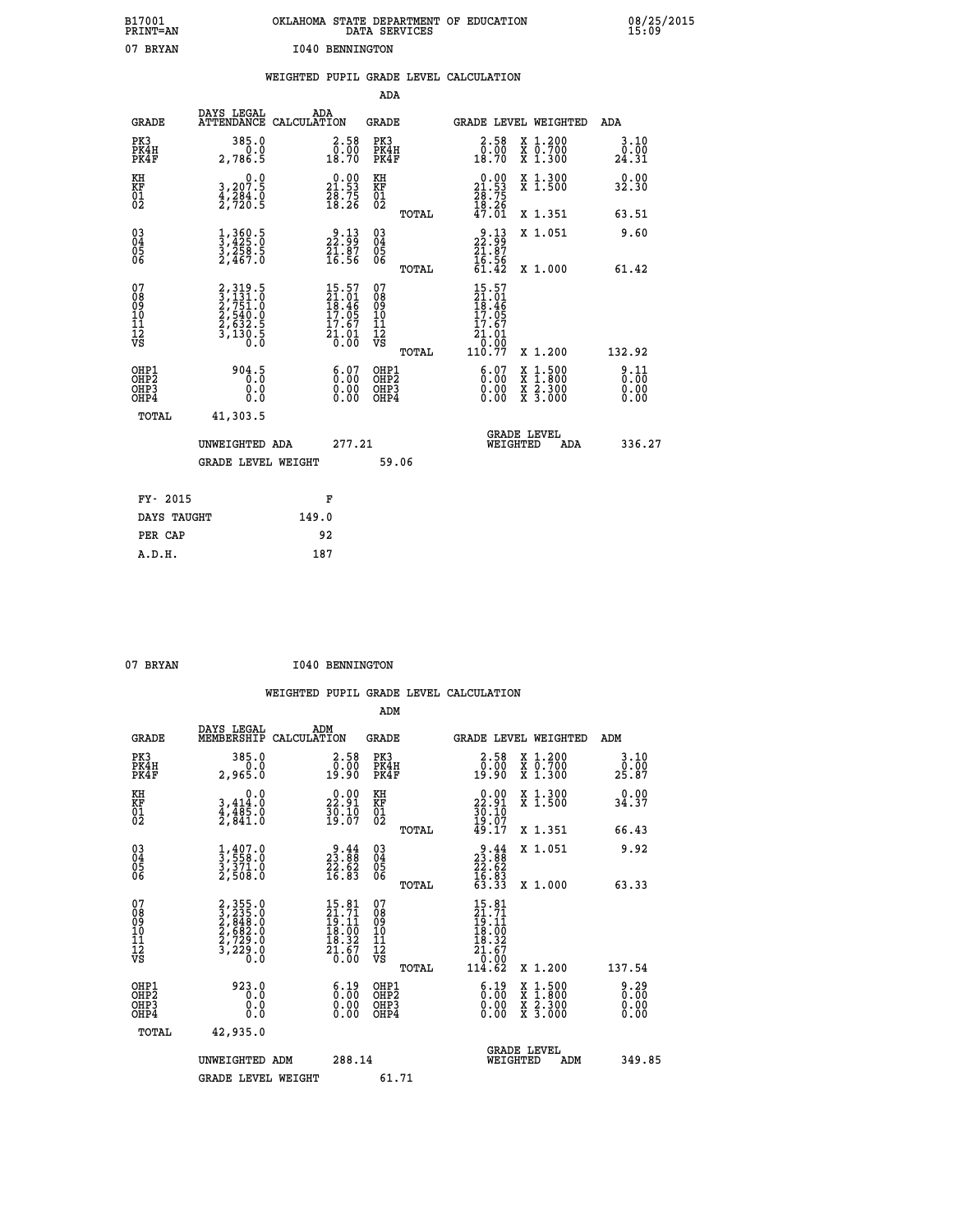| B17001<br><b>PRINT=AN</b> | OKLAHOMA STATE DEPARTMENT OF EDUCATION<br>DATA SERVICES | 08/25/2015<br>15:09 |
|---------------------------|---------------------------------------------------------|---------------------|
| 07<br><b>BRYAN</b>        | 1048 CALERA                                             |                     |

|  |  | WEIGHTED PUPIL GRADE LEVEL CALCULATION |
|--|--|----------------------------------------|
|  |  |                                        |

|                                                    |                                                                                           |                                                                                           | ADA                                       |       |                                                                                                                                             |        |                                                           |                               |
|----------------------------------------------------|-------------------------------------------------------------------------------------------|-------------------------------------------------------------------------------------------|-------------------------------------------|-------|---------------------------------------------------------------------------------------------------------------------------------------------|--------|-----------------------------------------------------------|-------------------------------|
| <b>GRADE</b>                                       | DAYS LEGAL<br><b>ATTENDANCE</b>                                                           | ADA<br>CALCULATION                                                                        | <b>GRADE</b>                              |       | GRADE LEVEL WEIGHTED                                                                                                                        |        |                                                           | <b>ADA</b>                    |
| PK3<br>PK4H<br>PK4F                                | 392.0<br>0.0<br>5,417.0                                                                   | $\begin{smallmatrix} 2.38\0.00\\32.83 \end{smallmatrix}$                                  | PK3<br>PK4H<br>PK4F                       |       | 2.38<br>00:00<br>32.83                                                                                                                      |        | X 1.200<br>X 0.700<br>X 1.300                             | 2.86<br>$\bar{0.00}$<br>42.68 |
| KH<br>KF<br>01<br>02                               | 0.0<br>8,785:5<br>9,654:5<br>8,680:0                                                      | $\begin{smallmatrix} 0.00\\ 53.25\\ 58.51\\ 52.61 \end{smallmatrix}$                      | KH<br>KF<br>01<br>02                      |       | $\begin{smallmatrix}&&0.00\\53.25\\58.51\\52.61\\111.12\end{smallmatrix}$                                                                   |        | X 1.300<br>X 1.500                                        | 0.00<br>79.88                 |
|                                                    |                                                                                           |                                                                                           |                                           | TOTAL |                                                                                                                                             |        | X 1.351                                                   | 150.12                        |
| $\begin{matrix} 03 \\ 04 \\ 05 \\ 06 \end{matrix}$ | 7,412.5<br>7,496.5<br>6,265.0<br>9,615.0                                                  | 44.92<br>37.97<br>58.27                                                                   | 03<br>04<br>05<br>06                      |       | $44.92$<br>$37.97$<br>$58.27$<br>$141.67$                                                                                                   |        | X 1.051                                                   | 47.21                         |
|                                                    |                                                                                           |                                                                                           |                                           | TOTAL |                                                                                                                                             |        | X 1.000                                                   | 141.67                        |
| 07<br>08<br>09<br>11<br>11<br>12<br>VS             | $5, 511.5$<br>$7, 333.5$<br>$9, 374.5$<br>$7, 101.5$<br>$6, 836.5$<br>$7, 637.0$<br>$0.0$ | $\begin{array}{r} 39.46 \\ 44.45 \\ 56.82 \\ 43.04 \\ 41.43 \\ 46.28 \\ 0.00 \end{array}$ | 07<br>08<br>09<br>11<br>11<br>12<br>VS    |       | $\begin{array}{r} 39\cdot 46 \\ 44\cdot 45 \\ 56\cdot 82 \\ 43\cdot 04 \\ 41\cdot 43 \\ 46\cdot 28 \\ 0\cdot 00 \\ 271\cdot 48 \end{array}$ |        |                                                           |                               |
|                                                    |                                                                                           |                                                                                           |                                           | TOTAL |                                                                                                                                             |        | X 1.200                                                   | 325.78                        |
| OHP1<br>OHP <sub>2</sub><br>OHP3<br>OHP4           | 0.0<br>0.0<br>Ŏ.Ŏ                                                                         | 0.00<br>$\begin{smallmatrix} 0.00 \ 0.00 \end{smallmatrix}$                               | OHP1<br>OH <sub>P</sub> 2<br>OHP3<br>OHP4 |       | 0.00<br>0.00<br>0.00                                                                                                                        | X<br>X | $1:500$<br>$1:800$<br>$\frac{x}{x}$ $\frac{5:300}{3:000}$ | 0.00<br>0.00<br>0.00<br>0.00  |
| TOTAL                                              | 108,512.5                                                                                 |                                                                                           |                                           |       |                                                                                                                                             |        |                                                           |                               |
|                                                    | UNWEIGHTED ADA                                                                            | 657.65                                                                                    |                                           |       | WEIGHTED                                                                                                                                    |        | <b>GRADE LEVEL</b><br>ADA                                 | 790.20                        |
|                                                    | <b>GRADE LEVEL WEIGHT</b>                                                                 |                                                                                           | 132.55                                    |       |                                                                                                                                             |        |                                                           |                               |
| FY- 2015                                           |                                                                                           | F                                                                                         |                                           |       |                                                                                                                                             |        |                                                           |                               |
| DAYS TAUGHT                                        |                                                                                           | 165.0                                                                                     |                                           |       |                                                                                                                                             |        |                                                           |                               |
| PER CAP                                            |                                                                                           | 37                                                                                        |                                           |       |                                                                                                                                             |        |                                                           |                               |
|                                                    |                                                                                           |                                                                                           |                                           |       |                                                                                                                                             |        |                                                           |                               |

| 07 BRYAN | I048 CALERA |
|----------|-------------|
|          |             |

|                                                      |                                                                                      |                                                                          | ADM                                           |       |                                                           |                                          |                              |
|------------------------------------------------------|--------------------------------------------------------------------------------------|--------------------------------------------------------------------------|-----------------------------------------------|-------|-----------------------------------------------------------|------------------------------------------|------------------------------|
| <b>GRADE</b>                                         | DAYS LEGAL<br>MEMBERSHIP                                                             | ADM<br>CALCULATION                                                       | GRADE                                         |       |                                                           | GRADE LEVEL WEIGHTED                     | ADM                          |
| PK3<br>PK4H<br>PK4F                                  | 392.0<br>5,973.0                                                                     | $\begin{smallmatrix} 2.38\0.00\\0.00\\36.20\end{smallmatrix}$            | PK3<br>PK4H<br>PK4F                           |       | 2.38<br>ŏ.ŏŏ<br>36.20                                     | X 1.200<br>X 0.700<br>X 1.300            | 2.86<br>0.00<br>47.06        |
| KH<br>KF<br>01<br>02                                 | 0.0<br>$\begin{smallmatrix} 9,483.0\\ 10,256.0\\ 9,179.0 \end{smallmatrix}$          | $\begin{array}{c} 0.00 \\ 57.47 \\ 62.16 \\ 55.63 \end{array}$           | KH<br>KF<br>01<br>02                          |       | $0.00\n57.47\n62.16\n55.63\n117.79$                       | X 1.300<br>X 1.500                       | 0.00<br>86.21                |
|                                                      |                                                                                      |                                                                          |                                               | TOTAL |                                                           | X 1.351                                  | 159.13                       |
| $\begin{matrix} 03 \\ 04 \\ 05 \\ 06 \end{matrix}$   | $7,701.0$<br>$7,740.0$<br>$6,539.0$<br>$10,033.0$                                    | $\frac{46.67}{46.91}$<br>$\frac{39.63}{60.81}$                           | 03<br>04<br>05<br>06                          |       | $46.67$<br>$39.63$<br>$50.81$<br>$60.81$<br>$147.35$      | X 1.051                                  | 49.05                        |
|                                                      |                                                                                      |                                                                          |                                               | TOTAL |                                                           | $X_1.000$                                | 147.35                       |
| 07<br>08<br>09<br>10<br>11<br>11<br>12<br>VS         | $\frac{6}{7}$ , $\frac{834}{792}$ . 0<br>$10,628.0$<br>7,541.0<br>7,316.0<br>8,206.0 | $41.42$<br>$46.68$<br>$60.78$<br>$45.70$<br>$44.34$<br>$49.73$<br>$0.00$ | 07<br>08<br>09<br>001<br>11<br>11<br>12<br>VS |       | $41.42\n46.68\n60.78\n45.70\n44.34\n49.73\n0.005\n288.65$ |                                          |                              |
|                                                      |                                                                                      |                                                                          |                                               | TOTAL |                                                           | X 1.200                                  | 346.38                       |
| OHP1<br>OH <sub>P</sub> <sub>2</sub><br>OHP3<br>OHP4 |                                                                                      |                                                                          | OHP1<br>OHP2<br>OHP3<br>OHP4                  |       | 0.00<br>0.00                                              | X 1:500<br>X 1:800<br>X 2:300<br>X 3:000 | 0.00<br>0.00<br>0.00<br>0.00 |
| TOTAL                                                | 114,923.0                                                                            |                                                                          |                                               |       |                                                           |                                          |                              |
|                                                      | UNWEIGHTED                                                                           | 696.51<br>ADM                                                            |                                               |       | WEIGHTED                                                  | <b>GRADE LEVEL</b><br>ADM                | 838.04                       |
|                                                      | <b>GRADE LEVEL WEIGHT</b>                                                            |                                                                          | 141.53                                        |       |                                                           |                                          |                              |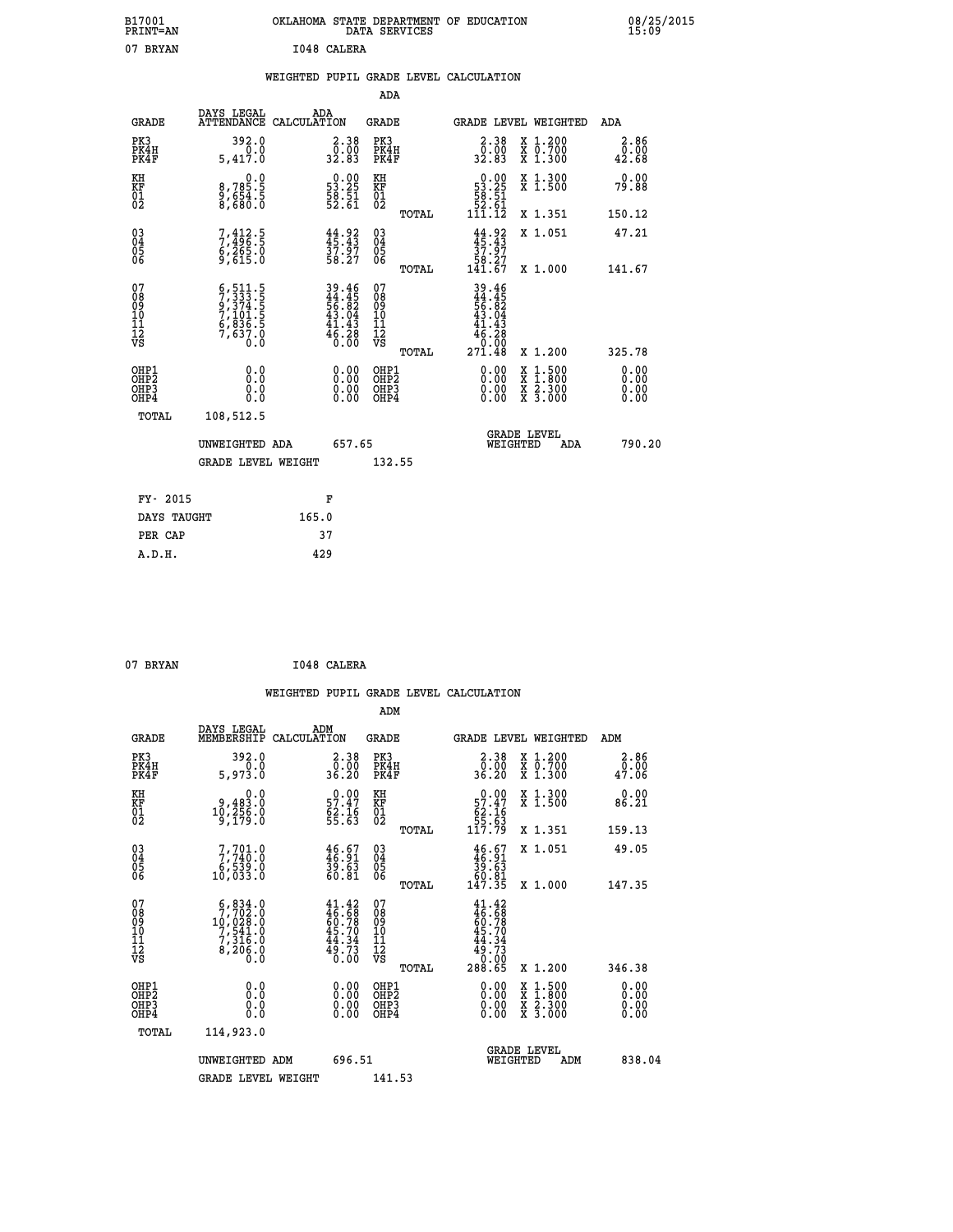| B17001<br><b>PRINT=AN</b> | OKLAHOMA STATE DEPARTMENT OF EDUCATION<br>DATA SERVICES | 08/25/2015<br>15:09 |
|---------------------------|---------------------------------------------------------|---------------------|
| 07<br><b>BRYAN</b>        | 1072 DURANT                                             |                     |

#### **WEIGHTED PUPIL GRADE LEVEL CALCULATION**

|                                                                  |                                                                                                               |                                                                            | ADA                                      |       |                                                                      |                                          |                               |
|------------------------------------------------------------------|---------------------------------------------------------------------------------------------------------------|----------------------------------------------------------------------------|------------------------------------------|-------|----------------------------------------------------------------------|------------------------------------------|-------------------------------|
| <b>GRADE</b>                                                     | DAYS LEGAL                                                                                                    | ADA<br>ATTENDANCE CALCULATION                                              | <b>GRADE</b>                             |       |                                                                      | GRADE LEVEL WEIGHTED                     | ADA                           |
| PK3<br>PK4H<br>PK4F                                              | 2,456.0<br>0.0<br>39,843.0                                                                                    | $\frac{14.62}{0.00}$<br>237.16                                             | PK3<br>PK4H<br>PK4F                      |       | 14.62<br>$\frac{0.00}{237.16}$                                       | X 1.200<br>X 0.700<br>X 1.300            | 17.54<br>0.00<br>308.31       |
| KH<br>KF<br>01<br>02                                             | 0.0<br>50,802.5<br>56,388.5<br>43,554.5                                                                       | $\begin{smallmatrix} 0.00\\ 302.40\\ 335.65\\ 259.25 \end{smallmatrix}$    | KH<br>KF<br>01<br>02                     |       | 0.00<br>302:40<br>335:65<br>259:25<br>594:90                         | X 1.300<br>X 1.500                       | 0.00<br>453.60                |
|                                                                  |                                                                                                               |                                                                            |                                          | TOTAL |                                                                      | X 1.351                                  | 803.71                        |
| $\begin{matrix} 03 \\ 04 \\ 05 \\ 06 \end{matrix}$               | $43,730.5$<br>$41,766.0$<br>36,891.0<br>38,480.5                                                              | 260.30<br>248.61<br>219.59<br>229.05                                       | $\substack{03 \\ 04}$<br>Ŏ5<br>06        |       | 260.30<br>248.61<br>$\frac{219.59}{229.05}$<br>697.25                | X 1.051                                  | 273.58                        |
|                                                                  |                                                                                                               |                                                                            |                                          | TOTAL |                                                                      | X 1.000                                  | 697.25                        |
| 07<br>08<br>09<br>10<br>11<br>12<br>VS                           | $\begin{smallmatrix} 42,332.5\\ 38,570.5\\ 38,045.0\\ 36,127.0\\ 33,271.0\\ 31,481.0\\ 0.0 \end{smallmatrix}$ | 251.98<br>229.59<br>226.46<br>215.04<br>215.04<br>198.04<br>187.39<br>0.00 | 07<br>08<br>09<br>11<br>11<br>12<br>VS   |       | 251.98<br>229.596<br>226.464<br>215.044<br>198.04<br>187.39<br>20.00 |                                          |                               |
|                                                                  |                                                                                                               |                                                                            |                                          | TOTAL | 1,308.50                                                             | X 1.200                                  | 1,570.20                      |
| OHP1<br>OH <sub>P</sub> <sub>2</sub><br>OH <sub>P3</sub><br>OHP4 | 0.0<br>0.0<br>0.0<br>602.0                                                                                    | $\begin{smallmatrix} 0.00\\ 0.00\\ 0.00\\ 3.58 \end{smallmatrix}$          | OHP1<br>OHP <sub>2</sub><br>OHP3<br>OHP4 |       | $\begin{smallmatrix} 0.00\\ 0.00\\ 0.00\\ 3.58 \end{smallmatrix}$    | X 1:500<br>X 1:800<br>X 2:300<br>X 3:000 | 0.00<br>0.00<br>0.00<br>10.74 |
| <b>TOTAL</b>                                                     | 574,341.5                                                                                                     |                                                                            |                                          |       |                                                                      |                                          |                               |
|                                                                  |                                                                                                               | 3,418.71<br>UNWEIGHTED ADA                                                 |                                          |       |                                                                      | <b>GRADE LEVEL</b><br>WEIGHTED<br>ADA    | 4,134.93                      |
|                                                                  | <b>GRADE LEVEL WEIGHT</b>                                                                                     |                                                                            | 716.22                                   |       |                                                                      |                                          |                               |
|                                                                  |                                                                                                               |                                                                            |                                          |       |                                                                      |                                          |                               |
| FY- 2015                                                         |                                                                                                               | F                                                                          |                                          |       |                                                                      |                                          |                               |
| DAYS TAUGHT                                                      |                                                                                                               | 168.0                                                                      |                                          |       |                                                                      |                                          |                               |
| PER CAP                                                          |                                                                                                               | 33                                                                         |                                          |       |                                                                      |                                          |                               |

07 BRYAN 1072 DURANT

 **A.D.H. 1,904**

|                                               |                                                                                                                                                                                          |                    |                                                                         | ADM                                    |       |                                                                              |                                |                                          |                         |  |
|-----------------------------------------------|------------------------------------------------------------------------------------------------------------------------------------------------------------------------------------------|--------------------|-------------------------------------------------------------------------|----------------------------------------|-------|------------------------------------------------------------------------------|--------------------------------|------------------------------------------|-------------------------|--|
| <b>GRADE</b>                                  | DAYS LEGAL<br>MEMBERSHIP                                                                                                                                                                 | ADM<br>CALCULATION |                                                                         | <b>GRADE</b>                           |       |                                                                              |                                | GRADE LEVEL WEIGHTED                     | ADM                     |  |
| PK3<br>PK4H<br>PK4F                           | 2,561.0<br>0.0<br>42,443.0                                                                                                                                                               |                    | 15.24<br>$\frac{0.00}{252.64}$                                          | PK3<br>PK4H<br>PK4F                    |       | 15.24<br>ة: 0ْ<br>252.64                                                     |                                | X 1.200<br>X 0.700<br>X 1.300            | 18.29<br>0.00<br>328.43 |  |
| KH<br>KF<br>01<br>02                          | 0.0<br>54,265.0<br>59,231.0<br>45,708.0                                                                                                                                                  |                    | $\begin{smallmatrix} 0.00\\ 323.01\\ 352.57\\ 272.07 \end{smallmatrix}$ | KH<br>KF<br>01<br>02                   |       | 0.00<br>323:01<br>352:57<br>272:07<br>624:64                                 |                                | X 1.300<br>X 1.500                       | 0.00<br>484.52          |  |
|                                               |                                                                                                                                                                                          |                    |                                                                         |                                        | TOTAL |                                                                              |                                | X 1.351                                  | 843.89                  |  |
| 03<br>04<br>05<br>06                          | 45, 360.0<br>43, 915.0<br>38,752.0<br>40,849.0                                                                                                                                           |                    | 270.00<br>261.40<br>$\frac{230.67}{243.15}$                             | $^{03}_{04}$<br>0500                   |       | 270.00<br>261.40<br>230.67                                                   |                                | X 1.051                                  | 283.77                  |  |
|                                               |                                                                                                                                                                                          |                    |                                                                         |                                        | TOTAL | 243.15<br>735.22                                                             |                                | X 1.000                                  | 735.22                  |  |
| 07<br>08<br>09<br>101<br>112<br>VS            | $\begin{smallmatrix} 44\,, & 866\,, & 0\\ 40\,, & 953\,, & 0\\ 40\,, & 462\,, & 0\\ 38\,, & 494\,, & 0\\ 35\,, & 475\,, & 0\\ 33\,, & 301\,, & 0\\ 0\,, & 0\,, & 0\,, \end{smallmatrix}$ |                    | 267.06<br>243.77<br>240.85<br>229.13<br>211.16<br>$\frac{198.22}{0.00}$ | 07<br>08<br>09<br>11<br>11<br>12<br>VS | TOTAL | 267.06<br>243.77<br>240.85<br>229.13<br>211.16<br>198.22<br>0.00<br>1,390.19 |                                | X 1.200                                  | 1,668.23                |  |
| OHP1                                          |                                                                                                                                                                                          |                    |                                                                         |                                        |       |                                                                              |                                |                                          | 0.00                    |  |
| OH <sub>P</sub> 2<br>OH <sub>P3</sub><br>OHP4 | 0.0<br>0.0<br>602.0                                                                                                                                                                      |                    | $0.00$<br>$0.00$<br>3.58                                                | OHP1<br>OHP2<br>OHP3<br>OHP4           |       | $\begin{smallmatrix} 0.00\\ 0.00\\ 0.00\\ 3.58 \end{smallmatrix}$            |                                | X 1:500<br>X 1:800<br>X 2:300<br>X 3:000 | 0.00<br>0.00<br>10.74   |  |
| TOTAL                                         | 607,237.0                                                                                                                                                                                |                    |                                                                         |                                        |       |                                                                              |                                |                                          |                         |  |
|                                               | 3,614.52<br>UNWEIGHTED<br>ADM                                                                                                                                                            |                    |                                                                         |                                        |       |                                                                              | <b>GRADE LEVEL</b><br>WEIGHTED | ADM                                      | 4,373.09                |  |
|                                               | <b>GRADE LEVEL WEIGHT</b>                                                                                                                                                                |                    |                                                                         | 758.57                                 |       |                                                                              |                                |                                          |                         |  |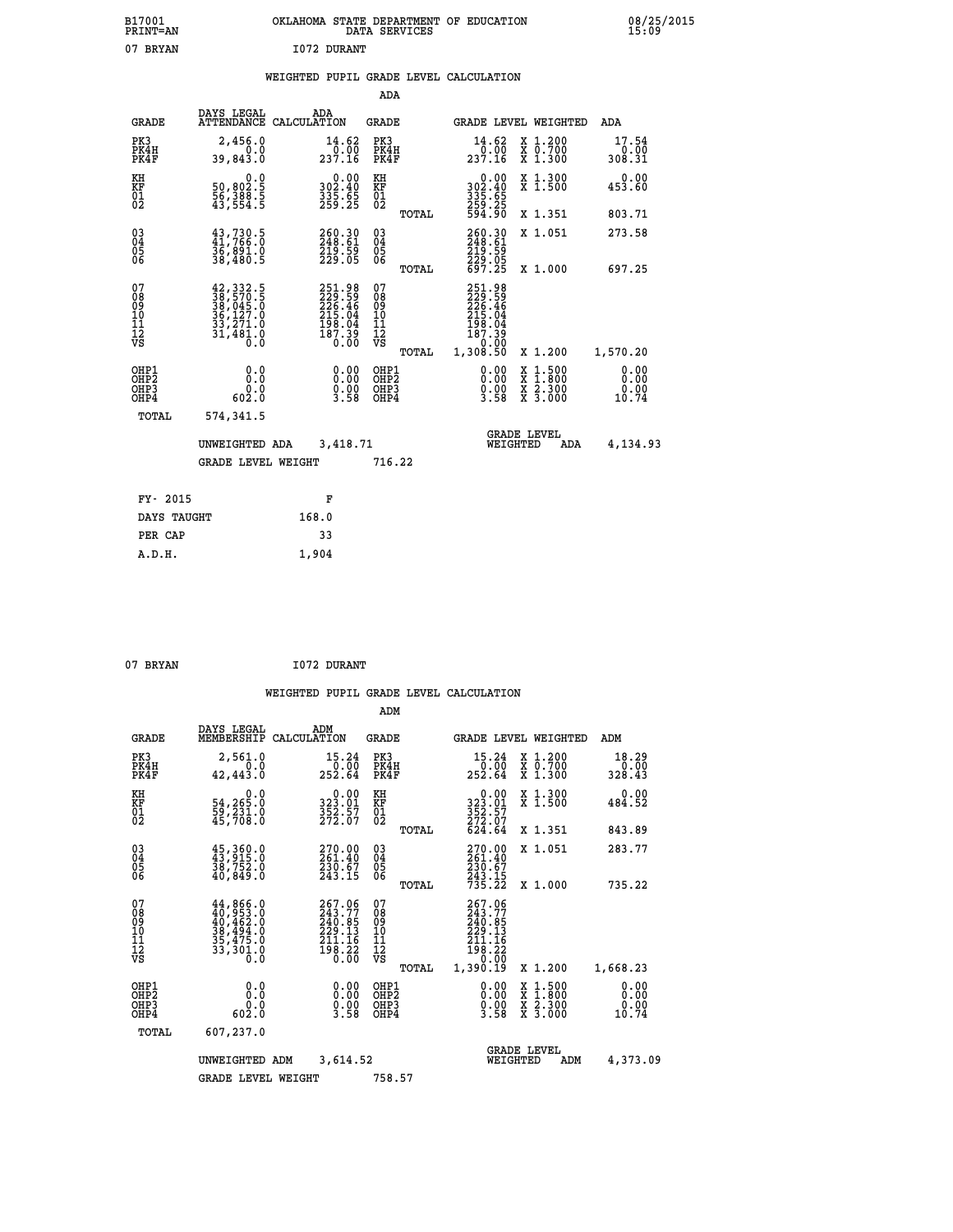| 7001<br>INT=AN | OKLAHOMA STATE DEPARTMENT OF EDUCATION<br>DATA SERVICES |  |
|----------------|---------------------------------------------------------|--|
| <b>BRYAN</b>   | COUNTY TOTALS                                           |  |

|  |  | WEIGHTED PUPIL GRADE LEVEL CALCULATION |
|--|--|----------------------------------------|
|  |  |                                        |

|                                                                    |                                                                                                |         |                                                                        | ADA                                      |       |                                                                         |                                |                                                                                                  |                               |
|--------------------------------------------------------------------|------------------------------------------------------------------------------------------------|---------|------------------------------------------------------------------------|------------------------------------------|-------|-------------------------------------------------------------------------|--------------------------------|--------------------------------------------------------------------------------------------------|-------------------------------|
| <b>GRADE</b>                                                       | DAYS LEGAL<br>ATTENDANCE CALCULATION                                                           | ADA     |                                                                        | GRADE                                    |       |                                                                         |                                | GRADE LEVEL WEIGHTED                                                                             | ADA                           |
| PK3<br>PK4H<br>PK4F                                                | 8,746.5<br>0.0<br>83,993.0                                                                     |         | 54.08<br>0.00<br>512.42                                                | PK3<br>PK4H<br>PK4F                      |       | 54.08<br>512.42                                                         | 0.00                           | X 1.200<br>X 0.700<br>X 1.300                                                                    | 64.91<br>0.00<br>666.14       |
| KH<br>KF<br>01<br>02                                               | 0.0<br>95,800.0<br>106,548.5<br>86,035.5                                                       |         | 0.00<br>581:27<br>646:50<br>522:60                                     | KH<br>KF<br>$^{01}_{02}$                 |       | 581.27<br>646.50<br>522.60<br>1,169.10                                  | 0.00                           | X 1.300<br>X 1.500                                                                               | 0.00<br>871.93                |
|                                                                    |                                                                                                |         |                                                                        |                                          | TOTAL |                                                                         |                                | X 1.351                                                                                          | 1,579.45                      |
| $\begin{smallmatrix} 03 \\[-4pt] 04 \end{smallmatrix}$<br>Ŏ5<br>06 | 82,102.5<br>82,440.0<br>77,710.5<br>81,115.0                                                   |         | $\begin{smallmatrix} 497.34\ 500.68\ 472.48\ 492.54 \end{smallmatrix}$ | $\substack{03 \\ 04}$<br>$\frac{05}{06}$ |       | 497.34<br>500.68<br>472.48                                              |                                | X 1.051                                                                                          | 1,988.41                      |
|                                                                    |                                                                                                |         |                                                                        |                                          | TOTAL | 492.54<br>1,465.70                                                      |                                | X 1.000                                                                                          | 1,465.70                      |
| 07<br>08<br>09<br>11<br>11<br>12<br>VS                             | 85, 226.0<br>81, 312.5<br>84, 999.5<br>78, 443.0<br>70, 536.0<br>69, 460.0<br>$0.\overline{0}$ |         | 517.09<br>494.07<br>516.50<br>516.37<br>428.71<br>423.28<br>0.00       | 07<br>08<br>09<br>11<br>11<br>12<br>VS   |       | 517.09<br>494.07<br>$\frac{1316.50}{476.37}$<br>$\frac{428.71}{423.28}$ | 0.00                           |                                                                                                  |                               |
|                                                                    |                                                                                                |         |                                                                        |                                          | TOTAL | 2,856.02                                                                |                                | X 1.200                                                                                          | 3,427.23                      |
| OHP1<br>OHP <sub>2</sub><br>OH <sub>P3</sub><br>OHP4               | 904.5<br>0.0<br>602.0                                                                          |         | 6:07<br>0.00<br>3.58                                                   | OHP1<br>OHP <sub>2</sub><br>OHP3<br>OHP4 |       |                                                                         | 6:07<br>0.00<br>3.58           | $\begin{smallmatrix} x & 1 & 500 \\ x & 1 & 800 \\ x & 2 & 300 \\ x & 3 & 000 \end{smallmatrix}$ | 9.11<br>0.00<br>0.00<br>10.74 |
| <b>TOTAL</b>                                                       | 1,175,975.0                                                                                    |         |                                                                        |                                          |       |                                                                         |                                |                                                                                                  |                               |
|                                                                    | UNWEIGHTED ADA                                                                                 |         | 7,145.58                                                               |                                          |       |                                                                         | <b>GRADE LEVEL</b><br>WEIGHTED | ADA                                                                                              | 8,617.92                      |
|                                                                    | <b>GRADE LEVEL WEIGHT</b>                                                                      |         |                                                                        | 1,472.34                                 |       |                                                                         |                                |                                                                                                  |                               |
| FY- 2015                                                           |                                                                                                | F       |                                                                        |                                          |       |                                                                         |                                |                                                                                                  |                               |
| DAYS TAUGHT                                                        |                                                                                                | 1.299.0 |                                                                        |                                          |       |                                                                         |                                |                                                                                                  |                               |
|                                                                    |                                                                                                |         |                                                                        |                                          |       |                                                                         |                                |                                                                                                  |                               |

| FY- 2015    | ĸ       |
|-------------|---------|
| DAYS TAUGHT | 1,299.0 |
| PER CAP     | 509     |
| A.D.H.      | 4,887   |
|             |         |

 **B17001<br>PRINT=AN** 

 **BRYAN COUNTY TOTALS**

|                                                       |                                                                      |                                                                                                   | ADM                                              |                                                                                        |                                                                  |                         |
|-------------------------------------------------------|----------------------------------------------------------------------|---------------------------------------------------------------------------------------------------|--------------------------------------------------|----------------------------------------------------------------------------------------|------------------------------------------------------------------|-------------------------|
| <b>GRADE</b>                                          | DAYS LEGAL<br>MEMBERSHIP                                             | ADM<br>CALCULATION                                                                                | <b>GRADE</b>                                     | GRADE LEVEL WEIGHTED                                                                   |                                                                  | ADM                     |
| PK3<br>PK4H<br>PK4F                                   | 9,322.0<br>0.0<br>89,507.0                                           | 57.67<br>0.00<br>546.08                                                                           | PK3<br>PK4H<br>PK4F                              | 57.67<br>0.00<br>546.08                                                                | $\begin{array}{c} x & 1.200 \\ x & 0.700 \end{array}$<br>X 1.300 | 64.91<br>0.00<br>709.90 |
| KH<br>KF<br>01<br>02                                  | 0.0<br>102,173.0<br>112,082.0<br>90,257.0                            | $0.00$<br>620.03<br>$\frac{600.14}{548.24}$                                                       | KH<br>KF<br>01<br>02                             | 0.00<br>620.03<br>680.14<br>548.24<br>1,228.38                                         | X 1.300<br>X 1.500                                               | 0.00<br>930.07          |
|                                                       |                                                                      |                                                                                                   | TOTAL                                            |                                                                                        | X 1.351                                                          | 1,659.53                |
| 03<br>04<br>05<br>06                                  | 85,491.0<br>86,277.0<br>81,354.0<br>85,258.0                         | 517.93<br>523.96<br>494.58<br>517.65                                                              | $^{03}_{04}$<br>05<br>06                         | 517.93<br>523.96<br>494.58                                                             | X 1.051                                                          | 544.34                  |
|                                                       |                                                                      |                                                                                                   | TOTAL                                            | 517.65<br>1,536.19                                                                     | X 1.000                                                          | 1,536.19                |
| 07<br>08<br>09<br>11<br>11<br>12<br>VS                | 89,729.0<br>85,757.0<br>89,985.0<br>83,042.0<br>74,672.0<br>73,232.0 | 544.36<br>$\frac{521}{546}$ . $\frac{03}{504}$ . $\frac{29}{508}$<br>453.79<br>$446.14$<br>$0.00$ | 07<br>08<br>09<br>101<br>11<br>12<br>VS<br>TOTAL | 544.36<br>$\frac{521}{546}$ . $\frac{03}{504}$<br>453.79<br>446.14<br>0.00<br>3,016.41 | X 1.200                                                          | 3,619.69                |
| OHP1<br>OH <sub>P</sub> 2<br>OH <sub>P3</sub><br>OHP4 | 923.0<br>0.0<br>0.0<br>602.0                                         | $\begin{smallmatrix} 6.19\ 0.00 \ 0.00 \end{smallmatrix}$<br>3.58                                 | OHP1<br>OHP2<br>OHP3<br>OHP4                     | $\begin{smallmatrix} 6.19\ 0.00\ 0.00\ 3.58 \end{smallmatrix}$                         | X 1:500<br>X 1:800<br>X 2:300<br>X 3:000                         | 0.29<br>0.00<br>10.74   |
| TOTAL                                                 | 1,239,663.0                                                          |                                                                                                   |                                                  |                                                                                        |                                                                  |                         |
|                                                       | UNWEIGHTED ADM                                                       | 7,532.46                                                                                          |                                                  | WEIGHTED                                                                               | <b>GRADE LEVEL</b><br>ADM                                        | 9,088.97                |
|                                                       | <b>GRADE LEVEL WEIGHT</b>                                            |                                                                                                   | 1,556.51                                         |                                                                                        |                                                                  |                         |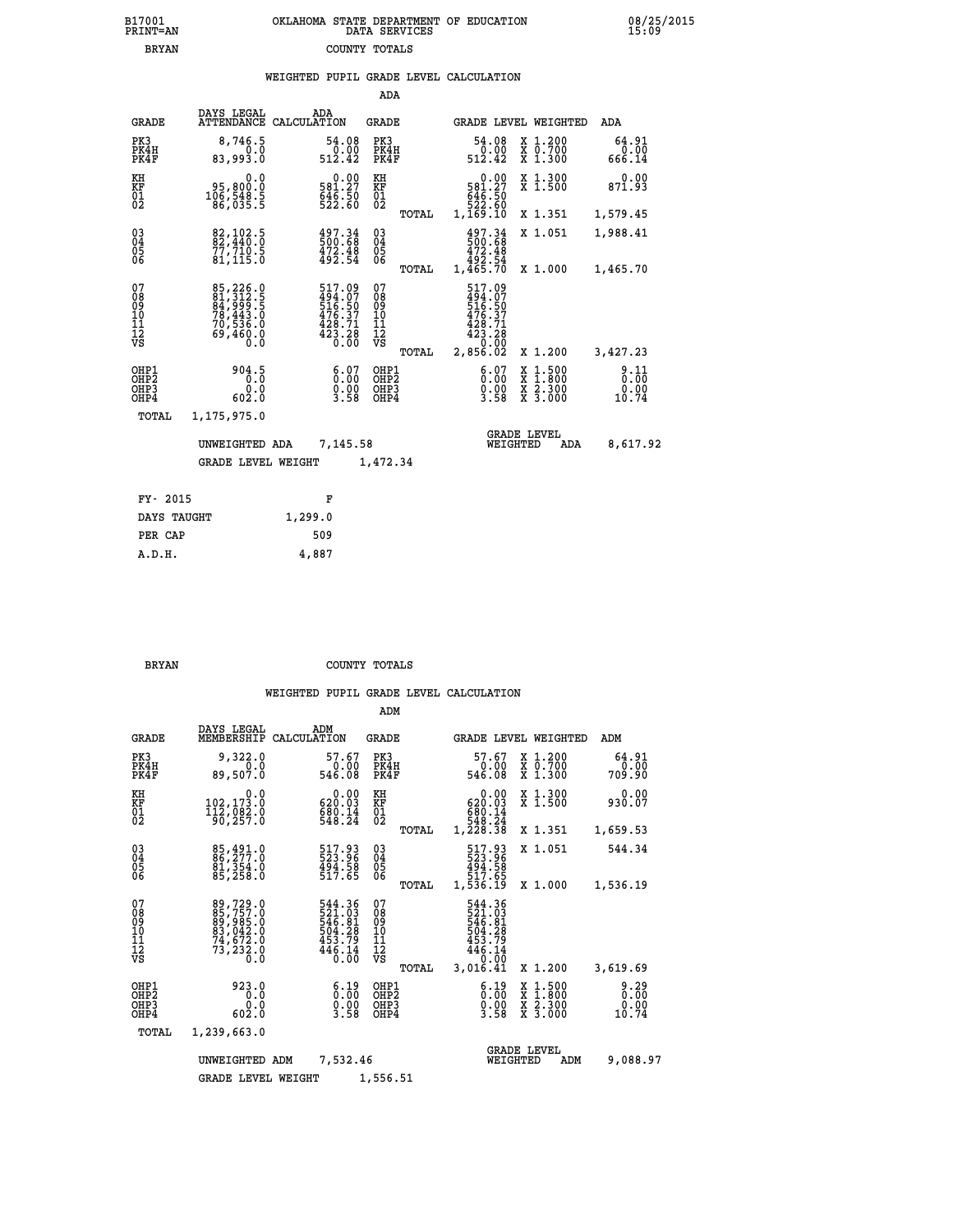| B17001          | OKLAHOMA STATE DEPARTMENT OF EDUCATION |
|-----------------|----------------------------------------|
| <b>PRINT=AN</b> | DATA SERVICES                          |
| 08 CADDO        | I011 HYDRO-EAKLY                       |

|                                                                    |                                                                                                                                                          | WEIGHTED PUPIL GRADE LEVEL CALCULATION                                   |        |                                         |       |                                                                |                                                                                                  |                              |
|--------------------------------------------------------------------|----------------------------------------------------------------------------------------------------------------------------------------------------------|--------------------------------------------------------------------------|--------|-----------------------------------------|-------|----------------------------------------------------------------|--------------------------------------------------------------------------------------------------|------------------------------|
|                                                                    |                                                                                                                                                          |                                                                          |        | ADA                                     |       |                                                                |                                                                                                  |                              |
| <b>GRADE</b>                                                       | DAYS LEGAL                                                                                                                                               | ADA<br>ATTENDANCE CALCULATION                                            |        | <b>GRADE</b>                            |       | GRADE LEVEL WEIGHTED                                           |                                                                                                  | <b>ADA</b>                   |
| PK3<br>PK4H<br>PK4F                                                | 0.0<br>Ō.Ō<br>5,433.0                                                                                                                                    | 0.00<br>0.00<br>31.05                                                    |        | PK3<br>PK4H<br>PK4F                     |       | 0.00<br>0.00<br>31.05                                          | X 1.200<br>X 0.700<br>X 1.300                                                                    | 0.00<br>0.00<br>40.37        |
| KH<br>KF<br>01<br>02                                               | 0.0<br>$\frac{5}{6}, \frac{4}{5} \frac{72}{10} \cdot \frac{5}{0}$<br>6,413:0                                                                             | $\begin{smallmatrix} 0.00\\ 31.27\\ 31.49\\ 36.65 \end{smallmatrix}$     |        | KH<br>KF<br>01<br>02                    |       | $0.00$<br>31.27<br>$\frac{31.49}{36.65}$<br>68.14              | X 1.300<br>X 1.500                                                                               | 0.00<br>46.91                |
|                                                                    |                                                                                                                                                          |                                                                          |        |                                         | TOTAL |                                                                | X 1.351                                                                                          | 92.06                        |
| $\begin{smallmatrix} 03 \\[-4pt] 04 \end{smallmatrix}$<br>Ŏ5<br>06 | 5,067.5<br>4,353.0<br>5,621.5<br>5,538.0                                                                                                                 | 28.96<br>24.87<br>32.12<br>31.65                                         |        | $\substack{03 \\ 04}$<br>Ŏ5<br>06       |       | $28.96$<br>$24.87$<br>$32.12$<br>$31.65$                       | X 1.051                                                                                          | 30.44                        |
|                                                                    |                                                                                                                                                          |                                                                          |        |                                         | TOTAL | 88.64                                                          | X 1.000                                                                                          | 88.64                        |
| 07<br>08<br>09<br>11<br>11<br>12<br>VS                             | $\begin{smallmatrix} 4\,,\,578\,,\,5\\ 4\,,\,171\,,\,5\\ 4\,,\,094\,,\,5\\ 4\,,\,842\,,\,0\\ 4\,,\,769\,,\,0\\ 5\,,\,309\,,\,0\\ 0\,. \end{smallmatrix}$ | $26.16$<br>$23.84$<br>$23.40$<br>$27.67$<br>$27.25$<br>$30.34$<br>$0.00$ |        | 07<br>08<br>09<br>101<br>11<br>12<br>VS |       | $26.16$<br>$23.84$<br>$23.40$<br>$27.67$<br>$27.25$<br>$30.34$ |                                                                                                  |                              |
|                                                                    |                                                                                                                                                          |                                                                          |        |                                         | TOTAL | 0.00<br>158.66                                                 | X 1.200                                                                                          | 190.39                       |
| OHP1<br>OH <sub>P</sub> 2<br>OHP3<br>OH <sub>P4</sub>              | 0.0<br>Ō.Ō<br>0.0<br>0.0                                                                                                                                 | $0.00$<br>$0.00$<br>0.00                                                 |        | OHP1<br>OHP2<br>OHP3<br>OHP4            |       | $0.00$<br>$0.00$<br>0.00                                       | $\begin{smallmatrix} x & 1 & 500 \\ x & 1 & 800 \\ x & 2 & 300 \\ x & 3 & 000 \end{smallmatrix}$ | 0.00<br>0.00<br>0.00<br>0.00 |
| TOTAL                                                              | 71,173.0                                                                                                                                                 |                                                                          |        |                                         |       |                                                                |                                                                                                  |                              |
|                                                                    | UNWEIGHTED ADA                                                                                                                                           |                                                                          | 406.72 |                                         |       | WEIGHTED                                                       | <b>GRADE LEVEL</b><br>ADA                                                                        | 488.81                       |
|                                                                    | GRADE LEVEL WEIGHT                                                                                                                                       |                                                                          |        | 82.09                                   |       |                                                                |                                                                                                  |                              |
| FY- 2015                                                           |                                                                                                                                                          | F                                                                        |        |                                         |       |                                                                |                                                                                                  |                              |
| DAYS TAUGHT                                                        |                                                                                                                                                          | 175.0                                                                    |        |                                         |       |                                                                |                                                                                                  |                              |
| PER CAP                                                            |                                                                                                                                                          | 90                                                                       |        |                                         |       |                                                                |                                                                                                  |                              |
| A.D.H.                                                             |                                                                                                                                                          | 256                                                                      |        |                                         |       |                                                                |                                                                                                  |                              |

08 CADDO **I011 HYDRO-EAKLY** 

 **ADM**

 **B17001<br>PRINT=AN** 

| <b>GRADE</b>                                       | DAYS LEGAL<br>MEMBERSHIP                                                            | ADM<br>CALCULATION                                                   | <b>GRADE</b>                                           |                                                                                                                                                                                                                                                                                | GRADE LEVEL WEIGHTED                     | ADM                                   |
|----------------------------------------------------|-------------------------------------------------------------------------------------|----------------------------------------------------------------------|--------------------------------------------------------|--------------------------------------------------------------------------------------------------------------------------------------------------------------------------------------------------------------------------------------------------------------------------------|------------------------------------------|---------------------------------------|
| PK3<br>PK4H<br>PK4F                                | 0.0<br>0.0<br>5,711.0                                                               | 0.00<br>32.63                                                        | PK3<br>PK4H<br>PK4F                                    | $\begin{smallmatrix} 0.00\\ 0.00\\ 32.63 \end{smallmatrix}$                                                                                                                                                                                                                    | X 1.200<br>X 0.700<br>X 1.300            | 0.00<br>$\overset{0.00}{\  \, 42.42}$ |
| KH<br>KF<br>01<br>02                               | 0.0<br>5,751.0<br>5,779.0<br>6,786.0                                                | $\begin{smallmatrix} 0.00\\ 32.86\\ 33.92\\ 38.78 \end{smallmatrix}$ | KH<br>KF<br>01<br>02                                   | $32.86$<br>$33.02$<br>$33.78$<br>$38.78$<br>$71.80$                                                                                                                                                                                                                            | X 1.300<br>X 1.500                       | 0.00<br>49.29                         |
|                                                    |                                                                                     |                                                                      | TOTAL                                                  |                                                                                                                                                                                                                                                                                | X 1.351                                  | 97.00                                 |
| $\begin{matrix} 03 \\ 04 \\ 05 \\ 06 \end{matrix}$ | 5,251.0<br>4,492.0<br>5,797.0<br>5,704.0                                            | 30.01<br>25.67<br>33.13<br>32.59                                     | $\begin{matrix} 03 \\ 04 \\ 05 \\ 06 \end{matrix}$     | 30.01<br>25.67<br>33.13<br>32.59<br>31.39                                                                                                                                                                                                                                      | X 1.051                                  | 31.54                                 |
|                                                    |                                                                                     |                                                                      | TOTAL                                                  |                                                                                                                                                                                                                                                                                | X 1.000                                  | 91.39                                 |
| 07<br>08<br>09<br>101<br>11<br>12<br>VS            | $4,718.0$<br>$4,334.0$<br>$4,300.0$<br>$5,118.0$<br>$5,011.0$<br>$5,545.0$<br>$0.0$ | 26.96<br>24.77<br>24.57<br>29.25<br>28.63<br>31.69<br>31.690         | 07<br>08<br>09<br>001<br>11<br>11<br>12<br>VS<br>TOTAL | 26.96<br>24.77<br>24.57<br>29.25<br>28.63<br>31.69<br>31.69<br>165.87                                                                                                                                                                                                          | X 1.200                                  | 199.04                                |
| OHP1<br>OHP2<br>OH <sub>P3</sub><br>OHP4           |                                                                                     | $\begin{smallmatrix} 0.00 \ 0.00 \ 0.00 \ 0.00 \end{smallmatrix}$    | OHP1<br>OHP2<br>OHP3<br>OHP4                           | $\begin{smallmatrix} 0.00 & 0.00 & 0.00 & 0.00 & 0.00 & 0.00 & 0.00 & 0.00 & 0.00 & 0.00 & 0.00 & 0.00 & 0.00 & 0.00 & 0.00 & 0.00 & 0.00 & 0.00 & 0.00 & 0.00 & 0.00 & 0.00 & 0.00 & 0.00 & 0.00 & 0.00 & 0.00 & 0.00 & 0.00 & 0.00 & 0.00 & 0.00 & 0.00 & 0.00 & 0.00 & 0.0$ | X 1:500<br>X 1:800<br>X 2:300<br>X 3:000 | 0.00<br>0.00<br>0.00                  |
| TOTAL                                              | 74,297.0                                                                            |                                                                      |                                                        |                                                                                                                                                                                                                                                                                |                                          |                                       |
|                                                    | UNWEIGHTED                                                                          | 424.56<br>ADM                                                        |                                                        | WEIGHTED                                                                                                                                                                                                                                                                       | <b>GRADE LEVEL</b><br>ADM                | 510.68                                |
|                                                    | <b>GRADE LEVEL WEIGHT</b>                                                           |                                                                      | 86.12                                                  |                                                                                                                                                                                                                                                                                |                                          |                                       |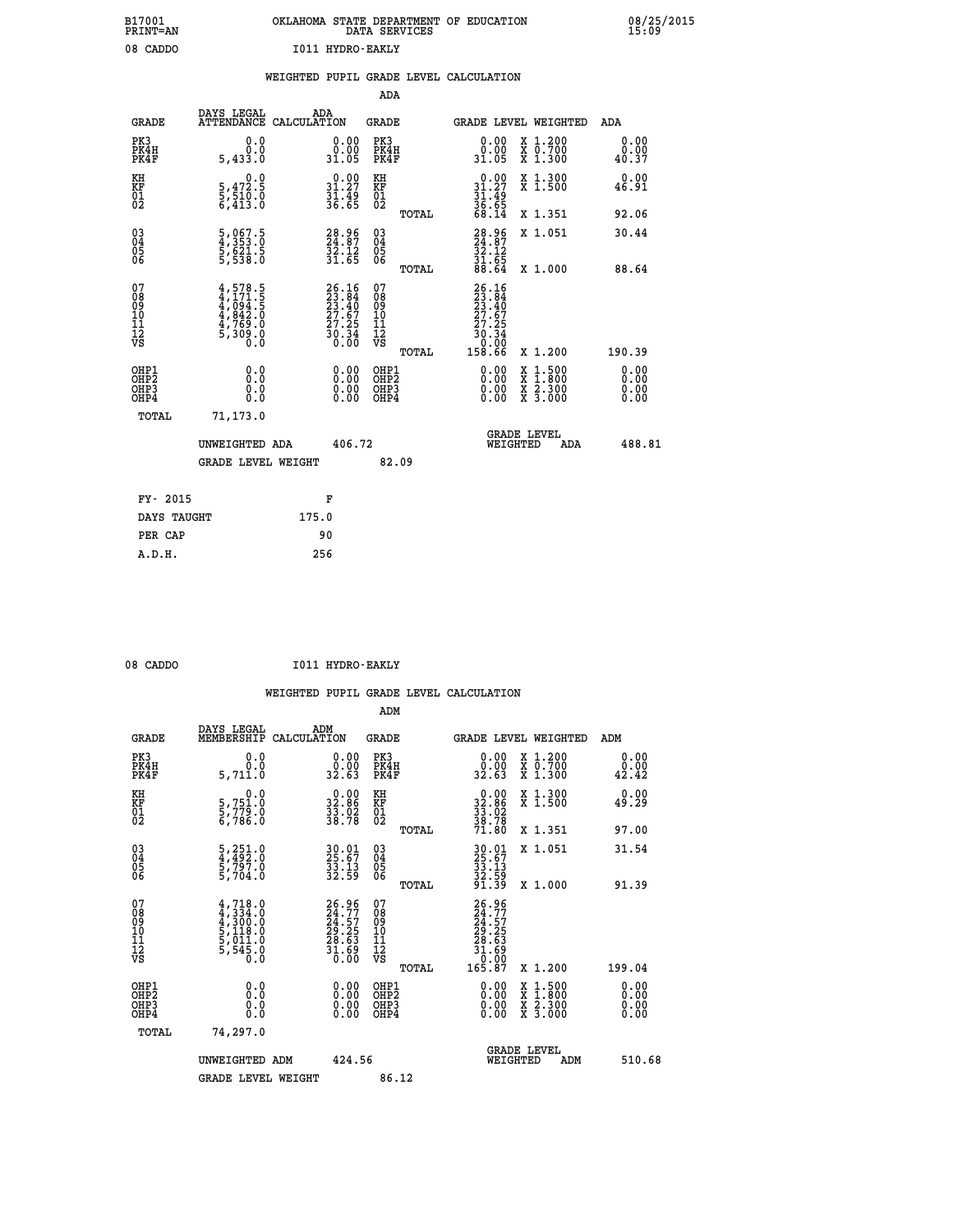## **B17001 OKLAHOMA STATE DEPARTMENT OF EDUCATION 08/25/2015 PRINT=AN DATA SERVICES 15:09 08 CADDO I012 LOOKEBA SICKLES**

|  |  | WEIGHTED PUPIL GRADE LEVEL CALCULATION |
|--|--|----------------------------------------|
|  |  |                                        |

|                                                                    |                                                                                                                   |                                                                                                  |                                                             | ADA                                      |       |                                                                              |                                          |                              |
|--------------------------------------------------------------------|-------------------------------------------------------------------------------------------------------------------|--------------------------------------------------------------------------------------------------|-------------------------------------------------------------|------------------------------------------|-------|------------------------------------------------------------------------------|------------------------------------------|------------------------------|
| <b>GRADE</b>                                                       | DAYS LEGAL<br>ATTENDANCE CALCULATION                                                                              | ADA                                                                                              |                                                             | <b>GRADE</b>                             |       |                                                                              | GRADE LEVEL WEIGHTED                     | ADA                          |
| PK3<br>PK4H<br>PK4F                                                | 0.0<br>0.0<br>2, 272.0                                                                                            | $\begin{smallmatrix} 0.00\\ 0.00\\ 13.77 \end{smallmatrix}$                                      |                                                             | PK3<br>PK4H<br>PK4F                      |       | $\begin{smallmatrix} 0.00\\ 0.00\\ 13.77 \end{smallmatrix}$                  | X 1.200<br>X 0.700<br>X 1.300            | 0.00<br>0.00<br>17.90        |
| KH<br><b>KF</b><br>01<br>02                                        | 0.0<br>3,784:0<br>3,709:5<br>2,302:0                                                                              | $\begin{smallmatrix} 0.00\\ 22.93\\ 22.48\\ 13.95 \end{smallmatrix}$                             |                                                             | KH<br>KF<br>01<br>02                     |       | $\begin{smallmatrix} 0.00\\ 22.93\\ 22.48\\ 13.95\\ 36.43 \end{smallmatrix}$ | X 1.300<br>X 1.500                       | 0.00<br>34.40                |
|                                                                    |                                                                                                                   |                                                                                                  |                                                             |                                          | TOTAL |                                                                              | X 1.351                                  | 49.22                        |
| $\begin{smallmatrix} 03 \\[-4pt] 04 \end{smallmatrix}$<br>Ŏ5<br>06 | 2,633.0<br>2,432.5<br>2,867.0<br>3,907.0                                                                          | $15.96$<br>$14.74$<br>$17.38$<br>$23.68$                                                         |                                                             | $\substack{03 \\ 04}$<br>Ŏ5<br>06        | TOTAL | $15.96$<br>$14.74$<br>$17.38$<br>$23.68$<br>$55.80$                          | X 1.051<br>X 1.000                       | 16.77<br>55.80               |
| 07                                                                 |                                                                                                                   |                                                                                                  |                                                             | 07                                       |       |                                                                              |                                          |                              |
| 08901112<br>1112<br>VS                                             | $\begin{smallmatrix} 2,252.5\\ 2,758.0\\ 3,428.5\\ 4,490.5\\ 4,490.5\\ 3,592.0\\ 1,915.5\\ 0.0 \end{smallmatrix}$ | $13.65$<br>$16.72$<br>$20.78$<br>$27.22$<br>$21.77$<br>$\frac{1}{0}$ $\frac{1}{0}$ $\frac{6}{0}$ |                                                             | 08<br>09<br>11<br>11<br>12<br>VS         |       | $13.65$<br>$16.72$<br>$20.78$<br>$27.22$<br>$21.77$<br>$11.61$<br>0.00       |                                          |                              |
|                                                                    |                                                                                                                   |                                                                                                  |                                                             |                                          | TOTAL | 111.75                                                                       | X 1.200                                  | 134.10                       |
| OHP1<br>OH <sub>P</sub> 2<br>OH <sub>P3</sub><br>OH <sub>P4</sub>  | 0.0<br>0.0<br>0.0                                                                                                 |                                                                                                  | 0.00<br>$\begin{smallmatrix} 0.00 \ 0.00 \end{smallmatrix}$ | OHP1<br>OHP <sub>2</sub><br>OHP3<br>OHP4 |       | 0.00<br>0.00<br>0.00                                                         | X 1:500<br>X 1:800<br>X 2:300<br>X 3:000 | 0.00<br>0.00<br>0.00<br>0.00 |
| TOTAL                                                              | 42,344.0                                                                                                          |                                                                                                  |                                                             |                                          |       |                                                                              |                                          |                              |
|                                                                    | UNWEIGHTED ADA                                                                                                    |                                                                                                  | 256.64                                                      |                                          |       |                                                                              | GRADE LEVEL<br>WEIGHTED<br>ADA           | 308.19                       |
|                                                                    | <b>GRADE LEVEL WEIGHT</b>                                                                                         |                                                                                                  |                                                             | 51.55                                    |       |                                                                              |                                          |                              |
| FY- 2015                                                           |                                                                                                                   | F                                                                                                |                                                             |                                          |       |                                                                              |                                          |                              |
| DAYS TAUGHT                                                        |                                                                                                                   | 165.0                                                                                            |                                                             |                                          |       |                                                                              |                                          |                              |
| PER CAP                                                            |                                                                                                                   | 81                                                                                               |                                                             |                                          |       |                                                                              |                                          |                              |

 **A.D.H. 231**

08 CADDO **I012 LOOKEBA SICKLES** 

|                                           |                                                                                           |                                                                    | ADM                                                 |                                                                          |                                          |                       |
|-------------------------------------------|-------------------------------------------------------------------------------------------|--------------------------------------------------------------------|-----------------------------------------------------|--------------------------------------------------------------------------|------------------------------------------|-----------------------|
| <b>GRADE</b>                              | DAYS LEGAL<br>MEMBERSHIP                                                                  | ADM<br>CALCULATION                                                 | <b>GRADE</b>                                        |                                                                          | GRADE LEVEL WEIGHTED                     | ADM                   |
| PK3<br>PK4H<br>PK4F                       | 0.0<br>0.0<br>2,340.0                                                                     | $\begin{smallmatrix} 0.00\\ 0.00\\ 14.18 \end{smallmatrix}$        | PK3<br>PK4H<br>PK4F                                 | $\begin{smallmatrix} 0.00\\ 0.00\\ 14.18 \end{smallmatrix}$              | X 1.200<br>X 0.700<br>X 1.300            | 0.00<br>0.00<br>18.43 |
| KH<br>KF<br>01<br>02                      | 0.0<br>3,985.0<br>3,877.0<br>2,475.0                                                      | $\begin{smallmatrix} 0.00\\24.15\\23.50\\15.00 \end{smallmatrix}$  | KH<br>KF<br>01<br>02                                | $\begin{smallmatrix} 0.00\\24.15\\23.50\\15.00\\38.50 \end{smallmatrix}$ | X 1.300<br>X 1.500                       | 0.00<br>36.23         |
|                                           |                                                                                           |                                                                    | TOTAL                                               |                                                                          | X 1.351                                  | 52.01                 |
| 03<br>04<br>05<br>06                      | 2,738.0<br>2,571.0<br>2,967.0<br>4,026.0                                                  | $\begin{smallmatrix} 16.59\ 15.58\ 17.98\ 24.40 \end{smallmatrix}$ | $\begin{array}{c} 03 \\ 04 \\ 05 \\ 06 \end{array}$ | $16.58$<br>$15.58$<br>$17.98$<br>$24.40$<br>$57.96$                      | X 1.051                                  | 17.44                 |
|                                           |                                                                                           |                                                                    | TOTAL                                               |                                                                          | X 1.000                                  | 57.96                 |
| 07<br>08<br>09<br>101<br>11<br>12<br>VS   | $2, 288.0$<br>$2, 814.0$<br>$3, 488.0$<br>$4, 619.0$<br>$3, 703.0$<br>$1, 967.0$<br>$0.0$ | $13.87$<br>$21.14$<br>$27.99$<br>$22.44$<br>$11.92$<br>$0.00$      | 07<br>08<br>09<br>11<br>11<br>12<br>VS              | $13.87$<br>$21.14$<br>$27.99$<br>$22.44$<br>$11.92$<br>$10.90$           |                                          |                       |
|                                           |                                                                                           |                                                                    | TOTAL                                               | 114.41                                                                   | X 1.200                                  | 137.29                |
| OHP1<br>OHP2<br>OH <sub>P</sub> 3<br>OHP4 |                                                                                           |                                                                    | OHP1<br>OHP2<br>OHP <sub>3</sub>                    | $0.00$<br>$0.00$<br>0.00                                                 | X 1:500<br>X 1:800<br>X 2:300<br>X 3:000 | 0.00<br>0.00<br>0.00  |
| TOTAL                                     | 43,858.0                                                                                  |                                                                    |                                                     |                                                                          |                                          |                       |
|                                           | UNWEIGHTED ADM                                                                            | 265.79                                                             |                                                     |                                                                          | GRADE LEVEL<br>WEIGHTED<br>ADM           | 319.36                |
|                                           | <b>GRADE LEVEL WEIGHT</b>                                                                 |                                                                    | 53.57                                               |                                                                          |                                          |                       |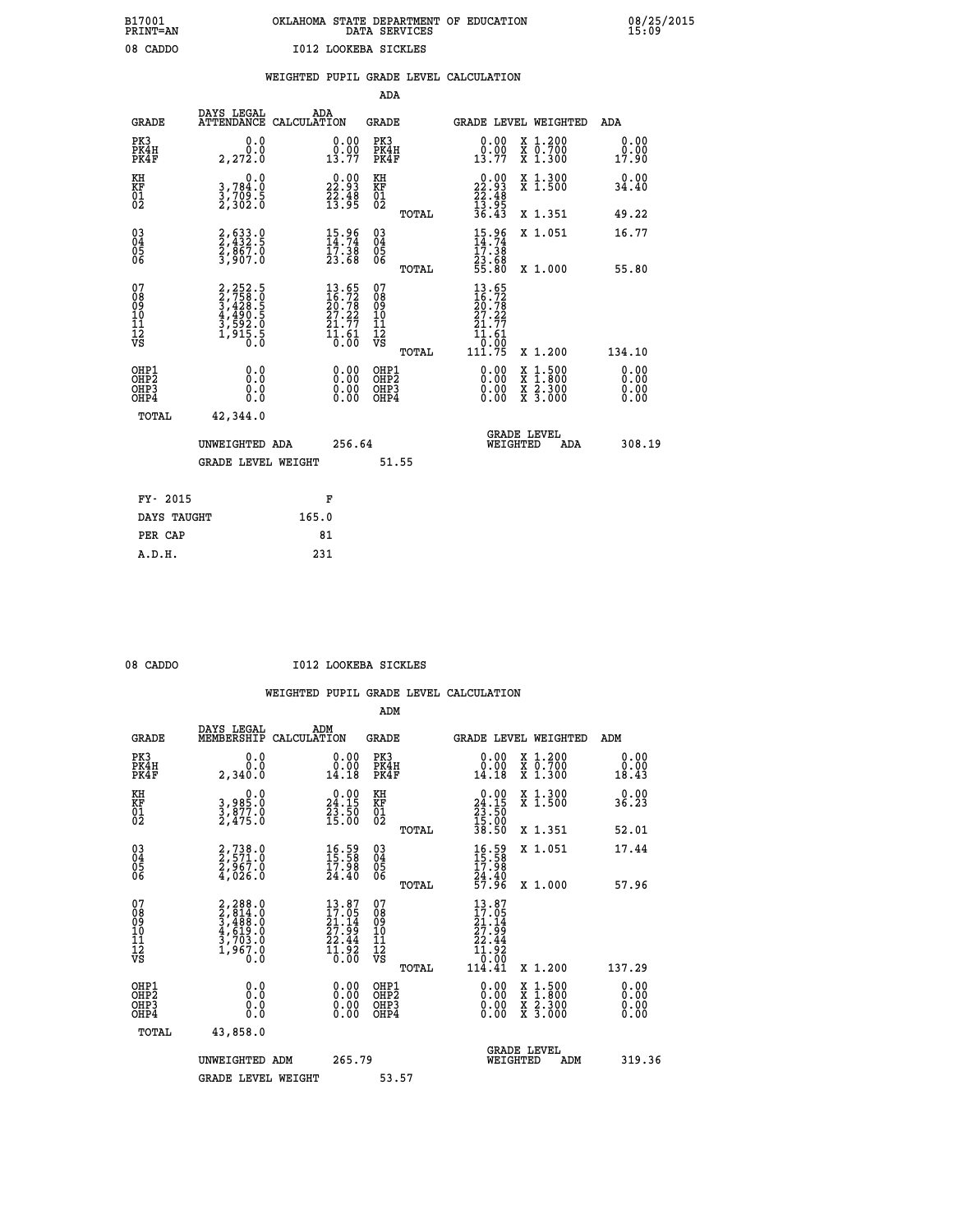| B17001<br>PRINT=AN                       | OKLAHOMA STATE DEPARTMENT OF EDUCATION                                                    |                                                                                            | 08/25/2015                                 |                                                                                                                   |                                                                                          |                                                 |
|------------------------------------------|-------------------------------------------------------------------------------------------|--------------------------------------------------------------------------------------------|--------------------------------------------|-------------------------------------------------------------------------------------------------------------------|------------------------------------------------------------------------------------------|-------------------------------------------------|
| 08 CADDO                                 |                                                                                           | 1020 ANADARKO                                                                              |                                            | WEIGHTED PUPIL GRADE LEVEL CALCULATION                                                                            |                                                                                          |                                                 |
|                                          |                                                                                           |                                                                                            | ADA                                        |                                                                                                                   |                                                                                          |                                                 |
| <b>GRADE</b>                             | DAYS LEGAL<br>ATTENDANCE CALCULATION                                                      | <b>ADA</b>                                                                                 | <b>GRADE</b>                               | GRADE LEVEL WEIGHTED                                                                                              |                                                                                          | ADA                                             |
| PK3<br>PK4H<br>PK4F                      | 790.0<br>0.0<br>19,331.5                                                                  | 4.62<br>0.00<br>113.05                                                                     | PK3<br>PK4H<br>PK4F                        | 4.62<br>0.00<br>113.05                                                                                            | X 1.200<br>X 0.700<br>X 1.300                                                            | 5.54<br>0.00<br>146.97                          |
| KH<br>KF<br>$\overline{01}$              | 0.0<br>23,702.0<br>28,387.0<br>23,607.0                                                   | 0.00<br>138.61<br>$\frac{166}{138}\cdot\frac{01}{05}$                                      | КH<br>KF<br>$\overline{01}$                | $\begin{array}{c} 0.00 \\ 138.61 \\ 166.01 \\ 138.05 \end{array}$                                                 | X 1.300<br>X 1.500                                                                       | 0.00<br>207.92                                  |
|                                          |                                                                                           |                                                                                            | TOTAL                                      | 304.06                                                                                                            | X 1.351                                                                                  | 410.79                                          |
| $\substack{03 \\ 04}$<br>$\frac{05}{06}$ | 26, 911.5<br>21, 378.0<br>20,609.0<br>23,300.5                                            | 157.38<br>125.02<br>$\frac{120.52}{136.26}$                                                | $\substack{03 \\ 04}$<br>Ŏ5<br>ŎĞ          | 157.38<br>120.52<br>136.26                                                                                        | X 1.051                                                                                  | 165.41                                          |
|                                          |                                                                                           |                                                                                            | TOTAL                                      | 381.80                                                                                                            | X 1.000                                                                                  | 381.80                                          |
| 07<br>08<br>09<br>11<br>11<br>12<br>VS   | $23,960.0$<br>$18,843.0$<br>$20,625.0$<br>$18,962.5$<br>$16,904.0$<br>$16,752.5$<br>$0.0$ | $\begin{smallmatrix} 140.12\\110.19\\120.73\\111.31\\99.53\\100.80\\0.00\end{smallmatrix}$ | 07<br>080<br>ίŌ<br>īī<br>Ī2<br>VS<br>TOTAL | 140.12<br>$\begin{smallmatrix} 110.16 \\ 120.73 \\ 121.31 \\ 99.53 \\ 100.80 \\ 0.00 \end{smallmatrix}$<br>682.68 | X 1.200                                                                                  | 819.22                                          |
|                                          | 148.0                                                                                     |                                                                                            |                                            |                                                                                                                   |                                                                                          |                                                 |
| OHP1<br>OHP2<br>OHP3<br>OHP4             | 0.0<br>Ŏ.Ŏ<br>0.0                                                                         | 0.87<br>0.00<br>0.00                                                                       | OHP1<br>OHP2<br>OHP3<br>OHP4               | 0.87<br>0.00<br>0.00                                                                                              | $\begin{smallmatrix} x & 1.500 \\ x & 1.800 \\ x & 2.300 \\ x & 3.000 \end{smallmatrix}$ | $\frac{1}{0}$ : $\frac{31}{00}$<br>0.00<br>0.00 |
| TOTAL                                    | 304,211.5                                                                                 |                                                                                            |                                            |                                                                                                                   |                                                                                          |                                                 |
|                                          | UNWEIGHTED ADA                                                                            | 1,783.07                                                                                   |                                            | WEIGHTED                                                                                                          | <b>GRADE LEVEL</b><br>ADA                                                                | 2,138.96                                        |
|                                          | <b>GRADE LEVEL WEIGHT</b>                                                                 |                                                                                            | 355.89                                     |                                                                                                                   |                                                                                          |                                                 |
| FY- 2015                                 |                                                                                           | F                                                                                          |                                            |                                                                                                                   |                                                                                          |                                                 |
| DAYS TAUGHT                              |                                                                                           | 171.0                                                                                      |                                            |                                                                                                                   |                                                                                          |                                                 |
| PER CAP                                  |                                                                                           | 33                                                                                         |                                            |                                                                                                                   |                                                                                          |                                                 |

| 08 CADDO | I020 ANADARKO |
|----------|---------------|
|          |               |

 **A.D.H. 1,184**

|                                                       |                                                                             |                                                                         | ADM                                     |       |                                                                                                                                                             |                                          |                              |
|-------------------------------------------------------|-----------------------------------------------------------------------------|-------------------------------------------------------------------------|-----------------------------------------|-------|-------------------------------------------------------------------------------------------------------------------------------------------------------------|------------------------------------------|------------------------------|
| <b>GRADE</b>                                          | DAYS LEGAL<br>MEMBERSHIP                                                    | ADM<br>CALCULATION                                                      | <b>GRADE</b>                            |       |                                                                                                                                                             | GRADE LEVEL WEIGHTED                     | ADM                          |
| PK3<br>PK4H<br>PK4F                                   | 877.0<br>0.0<br>20,038.0                                                    | 5.13<br>0.00<br>117.18                                                  | PK3<br>PK4H<br>PK4F                     |       | 5.13<br>$\begin{smallmatrix} \textcolor{red}{0} \textcolor{black}{\ddots} \textcolor{red}{\textcolor{red}{0}} \\ \textcolor{red}{117.18} \end{smallmatrix}$ | X 1.200<br>X 0.700<br>X 1.300            | 6.16<br>0.00<br>152.33       |
| KH<br>KF<br>01<br>02                                  | 0.0<br>24,961.0<br>29,522.0<br>24,333.0                                     | $\begin{smallmatrix} &0.00\\ 145.97\\ 172.64\\ 142.30\end{smallmatrix}$ | KH<br>KF<br>01<br>02                    |       | $0.00$<br>$145.97$<br>$172.64$<br>$142.30$<br>$314.94$                                                                                                      | X 1.300<br>X 1.500                       | 0.00<br>218.96               |
|                                                       |                                                                             |                                                                         |                                         | TOTAL |                                                                                                                                                             | X 1.351                                  | 425.48                       |
| 03<br>04<br>05<br>06                                  | $27,548.0$<br>$22,121.0$<br>$21,202.0$<br>$24,657.0$                        | $\frac{161.10}{129.36}$<br>123.99<br>144.19                             | $^{03}_{04}$<br>0500                    |       | $\begin{smallmatrix} 161.10\\ 129.36\\ 123.99\\ 144.19\\ 397.54 \end{smallmatrix}$                                                                          | X 1.051                                  | 169.32                       |
|                                                       |                                                                             |                                                                         |                                         | TOTAL |                                                                                                                                                             | X 1.000                                  | 397.54                       |
| 07<br>08<br>09<br>101<br>112<br>VS                    | 25,556.0<br>20,177.0<br>22,616.0<br>21,186.0<br>18,815.0<br>18,431.0<br>ō.ŏ | 149.45<br>117.99<br>132.44<br>.53<br>124<br>111.12<br>118.04<br>ŏ:ŏō    | 07<br>08<br>09<br>101<br>11<br>12<br>VS |       | 149.45<br>117.99<br>132.44<br>124.53<br>111.12<br>110.04<br>0.00                                                                                            |                                          |                              |
|                                                       |                                                                             |                                                                         |                                         | TOTAL | 753.57                                                                                                                                                      | X 1.200                                  | 904.28                       |
| OHP1<br>OH <sub>P</sub> 2<br>OH <sub>P3</sub><br>OHP4 | 153.0<br>0.0<br>0.000                                                       | $0.89\n0.00\n0.00$<br>0.00                                              | OHP1<br>OHP2<br>OHP3<br>OHP4            |       | $0.89$<br>$0.00$<br>$0.00$<br>0.00                                                                                                                          | X 1:500<br>X 1:800<br>X 2:300<br>X 3:000 | 1.34<br>0.00<br>0.00<br>0.00 |
| TOTAL                                                 | 323,193.0                                                                   |                                                                         |                                         |       |                                                                                                                                                             |                                          |                              |
|                                                       | UNWEIGHTED ADM                                                              | 1,896.32                                                                |                                         |       | WEIGHTED                                                                                                                                                    | <b>GRADE LEVEL</b><br>ADM                | 2,275.41                     |
|                                                       | <b>GRADE LEVEL WEIGHT</b>                                                   |                                                                         | 379.09                                  |       |                                                                                                                                                             |                                          |                              |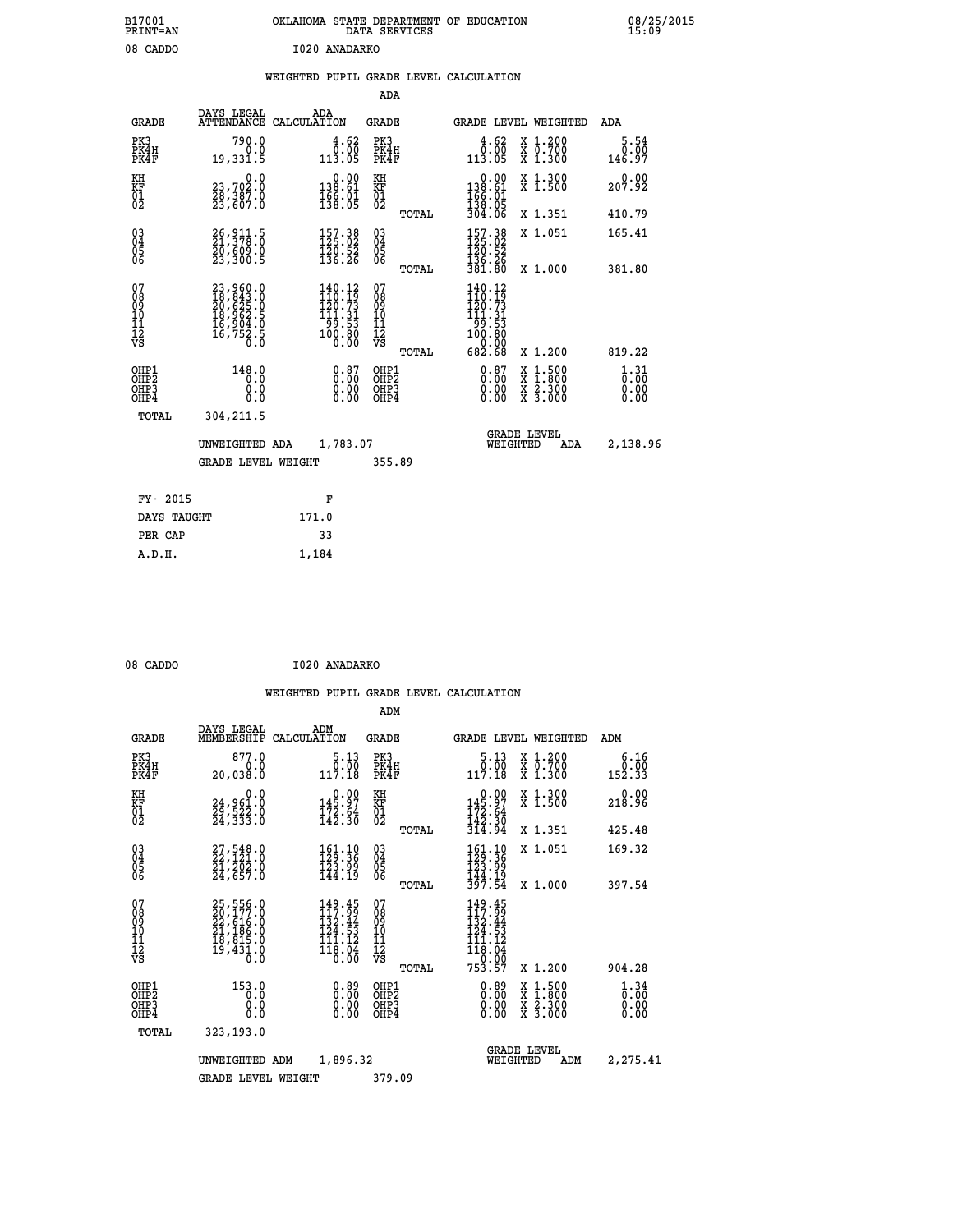| B17001<br>PRINT=AN                                    |                                                                                                                                                                                    |                                                                                              |                                            | OKLAHOMA STATE DEPARTMENT OF EDUCATION<br>DATA SERVICES                                                                                                      | 08/25/2015            |
|-------------------------------------------------------|------------------------------------------------------------------------------------------------------------------------------------------------------------------------------------|----------------------------------------------------------------------------------------------|--------------------------------------------|--------------------------------------------------------------------------------------------------------------------------------------------------------------|-----------------------|
| 08 CADDO                                              |                                                                                                                                                                                    | I033 CARNEGIE                                                                                |                                            |                                                                                                                                                              |                       |
|                                                       |                                                                                                                                                                                    |                                                                                              | WEIGHTED PUPIL GRADE LEVEL CALCULATION     |                                                                                                                                                              |                       |
|                                                       |                                                                                                                                                                                    |                                                                                              | ADA                                        |                                                                                                                                                              |                       |
| <b>GRADE</b>                                          | DAYS LEGAL<br>ATTENDANCE CALCULATION                                                                                                                                               | ADA                                                                                          | GRADE                                      | <b>GRADE LEVEL WEIGHTED</b>                                                                                                                                  | ADA                   |
| PK3<br>PK4H<br>PK4F                                   | 43.0<br>0.0<br>5,564.5                                                                                                                                                             | $\begin{smallmatrix} 0.25\ 0.00\ 32.54 \end{smallmatrix}$                                    | PK3<br>PK4H<br>PK4F                        | 0.25<br>X 1.200<br>$\overline{x}$ $\overline{0}.700$<br>$\frac{0.00}{32.54}$<br>$\overline{x}$ 1.300                                                         | 0.30<br>0.00<br>42.30 |
| KH<br>KF<br>01<br>02                                  | 0.0<br>7,917.0<br>8,863.0<br>5,422.5                                                                                                                                               | $\begin{smallmatrix} 0.00\\ 46.30\\ 51.83\\ 31.71 \end{smallmatrix}$                         | KH<br>KF<br>01<br>02                       | $0.00\n46.30\n51.83\n31.71\n83.54$<br>X 1.300<br>X 1.500                                                                                                     | 0.00<br>69.45         |
|                                                       |                                                                                                                                                                                    |                                                                                              | TOTAL                                      | X 1.351                                                                                                                                                      | 112.86                |
| $\begin{matrix} 03 \\ 04 \\ 05 \\ 06 \end{matrix}$    | 5,455.0<br>7,041.5<br>6,964.5<br>7,522.5                                                                                                                                           | $31.90$<br>$41.18$<br>$40.73$<br>$43.99$                                                     | 03<br>04<br>05<br>06<br>TOTAL              | 31.90<br>X 1.051<br>40.73<br>ۆۋ:ۆ1<br>125.90<br>X 1.000                                                                                                      | 33.53<br>125.90       |
| 078901112<br>00010112<br>VS                           | $\begin{smallmatrix} 6\,, & 868\,, & 0\\ 7\,, & 639\,, & 5\\ 6\,, & 195\,, & 0\\ 6\,, & 734\,, & 5\\ 5\,, & 102\,, & 0\\ 5\,, & 279\,, & 0\\ 0\,, & 0\,, & 0\,, \end{smallmatrix}$ | $\begin{smallmatrix} 40.16\\ 44.58\\ 36.23\\ 39.38\\ 29.84\\ 30.87\\ 0.00 \end{smallmatrix}$ | 07890112<br>00901112<br>VS<br><b>TOTAL</b> | $40.16$<br>$36.23$<br>$39.38$<br>$29.84$<br>$29.84$<br>$30.87$<br>0.00<br>221.16<br>X 1.200                                                                  | 265.39                |
| OHP1<br>OH <sub>P</sub> 2<br>OH <sub>P3</sub><br>OHP4 | 0.0<br>0.0<br>0.0                                                                                                                                                                  | $0.00$<br>$0.00$<br>0.00                                                                     | OHP1<br>OH <sub>P</sub> 2<br>OHP3<br>OHP4  | 0.00<br>$\begin{smallmatrix} \mathtt{X} & 1 & 500 \\ \mathtt{X} & 1 & 800 \\ \mathtt{X} & 2 & 300 \\ \mathtt{X} & 3 & 000 \end{smallmatrix}$<br>0.00<br>0.00 | 0.00<br>0.00<br>0.00  |
| TOTAL                                                 | 92,612.0                                                                                                                                                                           |                                                                                              |                                            |                                                                                                                                                              |                       |
|                                                       | UNWEIGHTED ADA                                                                                                                                                                     | 541.59                                                                                       |                                            | <b>GRADE LEVEL</b><br>WEIGHTED                                                                                                                               | 649.73<br>ADA         |
|                                                       | <b>GRADE LEVEL WEIGHT</b>                                                                                                                                                          |                                                                                              | 108.14                                     |                                                                                                                                                              |                       |
| $FY - 2015$                                           |                                                                                                                                                                                    | F                                                                                            |                                            |                                                                                                                                                              |                       |

| FY- 2015    | F     |
|-------------|-------|
| DAYS TAUGHT | 171.0 |
| PER CAP     | 84    |
| A.D.H.      | 406   |
|             |       |

| 08 CADDO |  | I033 CARNEGIE |
|----------|--|---------------|
|----------|--|---------------|

 **WEIGHTED PUPIL GRADE LEVEL CALCULATION ADM DAYS LEGAL ADM GRADE MEMBERSHIP CALCULATION GRADE GRADE LEVEL WEIGHTED ADM PK3 43.0 0.25 PK3 0.25 X 1.200 0.30 PK4H 0.0 0.00 PK4H 0.00 X 0.700 0.00 PK4F 5,939.0 34.73 PK4F 34.73 X 1.300 45.15 KH 0.0 0.00 KH 0.00 X 1.300 0.00 KF 8,270.0 48.36 KF 48.36 X 1.500 72.54**  $\begin{array}{cccc} \text{KH} & \text{0.0} & \text{0.00} & \text{KH} \\ \text{KF} & \text{8,270.0} & \text{48.36} & \text{KF} \\ \text{02} & \text{5,623.0} & \text{32.88} & \text{02} \end{array}$  $02$  5,623.0  $32.88$   $02$   $2.88$   $32.88$  **TOTAL 86.99 X 1.351 117.52 03 5,645.0 33.01 03 33.01 X 1.051 34.69 04 7,329.0 42.86 04 42.86 05 7,180.0 41.99 05 41.99 06 7,782.0 45.51 06 45.51 TOTAL 130.36 X 1.000 130.36**  $\begin{array}{cccc} 07 & 7,161.0 & 41.88 & 07 & 41.88 \ 08 & 8,030.0 & 46.96 & 08 & 46.96 \ 09 & 6,550.0 & 38.30 & 09 & 48.36 \ 10 & 7,018.0 & 41.04 & 10 & 41.04 \ 11 & 5,3462.0 & 31.23 & 11 & 31.23 \ \hline\hline\hline\hline\end{array}$  **TOTAL 231.35 X 1.200 277.62 OHP1 0.0 0.00 OHP1 0.00 X 1.500 0.00 OHP2 0.0 0.00 OHP2 0.00 X 1.800 0.00 OHP3 0.0 0.00 OHP3 0.00 X 2.300 0.00 OHP4 0.0 0.00 OHP4 0.00 X 3.000 0.00 TOTAL 96,625.0 GRADE LEVEL UNWEIGHTED ADM 565.05 WEIGHTED ADM 678.18** GRADE LEVEL WEIGHT 113.13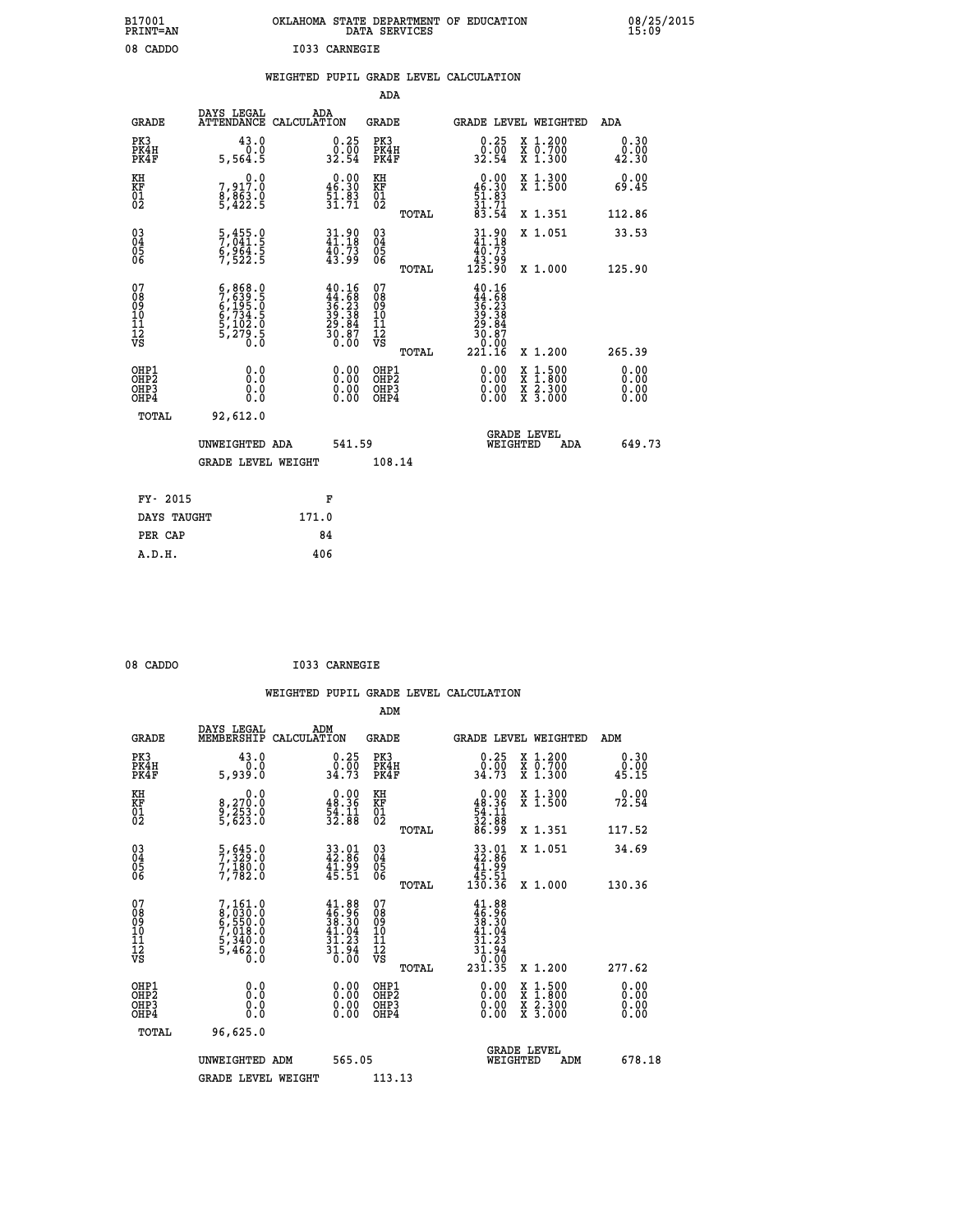| OKLAHOMA STATE DEPARTMENT OF EDUCATION<br>DATA SERVICES |  |
|---------------------------------------------------------|--|
| I056 BOONE-APACHE                                       |  |

|                                                                              |                                                                             |                                                                                           | ADA                                       |       |                                                                                                              |                                          |                                  |
|------------------------------------------------------------------------------|-----------------------------------------------------------------------------|-------------------------------------------------------------------------------------------|-------------------------------------------|-------|--------------------------------------------------------------------------------------------------------------|------------------------------------------|----------------------------------|
| <b>GRADE</b>                                                                 | DAYS LEGAL<br>ATTENDANCE CALCULATION                                        | ADA                                                                                       | <b>GRADE</b>                              |       | GRADE LEVEL WEIGHTED                                                                                         |                                          | ADA                              |
| PK3<br>PK4H<br>PK4F                                                          | 0.0<br>0.0<br>6,389.0                                                       | $\begin{smallmatrix} 0.00\\ 0.00\\ 37.36 \end{smallmatrix}$                               | PK3<br>PK4H<br>PK4F                       |       | 0.00<br>ŏ:ŏŏ<br>37.36                                                                                        | X 1.200<br>X 0.700<br>X 1.300            | 0.00<br>0.00<br>48.57            |
| KH<br><b>KF</b><br>01<br>02                                                  | 0.0<br>$\begin{smallmatrix} 6,230.5\\ 8,427.5\\ 4,227.5 \end{smallmatrix}$  | $\begin{smallmatrix} 0.00\\ 36.44\\ 49.28\\ 24.72 \end{smallmatrix}$                      | KH<br>KF<br>01<br>02                      |       | $0.00$<br>$36.44$<br>$49.28$<br>$24.72$<br>$74.00$                                                           | X 1.300<br>X 1.500                       | 0.00<br>54.66                    |
|                                                                              |                                                                             |                                                                                           |                                           | TOTAL |                                                                                                              | X 1.351                                  | 99.97                            |
| $\begin{smallmatrix} 03 \\[-4pt] 04 \end{smallmatrix}$<br>Ŏ5<br>06           | $\frac{5}{7}$ , $\frac{614}{384}$ : $\frac{6}{5}$<br>$7,780.0$<br>$7,566.5$ | 32.83<br>43.18<br>45.50<br>44.25                                                          | $\substack{03 \\ 04}$<br>Ŏ5<br>06         |       | $32.83\n43.18\n45.50\n44.25\n132.93$                                                                         | X 1.051                                  | 34.50                            |
| 07                                                                           |                                                                             |                                                                                           | 07                                        | TOTAL |                                                                                                              | X 1.000                                  | 132.93                           |
| 08901112<br>1112<br>VS                                                       | 8,217.0<br>8,248.0<br>6,206.0<br>5,119.5<br>5,601.5<br>6,212.0<br>0.0       | $\begin{array}{l} 48.05 \\ 48.23 \\ 36.29 \\ 41.63 \\ 32.76 \\ 36.33 \\ 6.00 \end{array}$ | 08<br>09<br>11<br>11<br>12<br>VS          |       | $\begin{array}{r} 48.05 \\ 48.23 \\ 36.23 \\ 36.29 \\ 41.63 \\ 32.76 \\ 36.33 \\ 0.00 \\ 243.29 \end{array}$ |                                          |                                  |
|                                                                              |                                                                             |                                                                                           |                                           | TOTAL |                                                                                                              | X 1.200                                  | 291.95                           |
| OHP1<br>OH <sub>P</sub> <sub>2</sub><br>OH <sub>P3</sub><br>OH <sub>P4</sub> | 361.0<br>0.0<br>0.0<br>0.0                                                  | $\begin{smallmatrix} 2\cdot\,11\0\cdot\,00\0\cdot\,00\0\cdot\,00\end{smallmatrix}$        | OHP1<br>OH <sub>P</sub> 2<br>OHP3<br>OHP4 |       | $\begin{smallmatrix} 2.11\0.00\0.00 \end{smallmatrix}$<br>0.00                                               | X 1:500<br>X 1:800<br>X 2:300<br>X 3:000 | $3.17$<br>$0.00$<br>0.00<br>0.00 |
| TOTAL                                                                        | 95,584.5                                                                    |                                                                                           |                                           |       |                                                                                                              |                                          |                                  |
|                                                                              | UNWEIGHTED ADA                                                              | 558.96                                                                                    |                                           |       |                                                                                                              | GRADE LEVEL<br>WEIGHTED<br>ADA           | 665.75                           |
|                                                                              | <b>GRADE LEVEL WEIGHT</b>                                                   |                                                                                           | 106.79                                    |       |                                                                                                              |                                          |                                  |
| FY- 2015                                                                     |                                                                             | F                                                                                         |                                           |       |                                                                                                              |                                          |                                  |
| DAYS TAUGHT                                                                  |                                                                             | 171.0                                                                                     |                                           |       |                                                                                                              |                                          |                                  |
| PER CAP                                                                      |                                                                             | 75                                                                                        |                                           |       |                                                                                                              |                                          |                                  |

 **A.D.H. 415**

 **B17001<br>PRINT=AN<br>08 CADDO** 

08 CADDO **I056 BOONE-APACHE** 

|                                          |                                                                               |                                                                          | ADM                                                 |       |                                                                               |                                          |                              |
|------------------------------------------|-------------------------------------------------------------------------------|--------------------------------------------------------------------------|-----------------------------------------------------|-------|-------------------------------------------------------------------------------|------------------------------------------|------------------------------|
| <b>GRADE</b>                             | DAYS LEGAL<br>MEMBERSHIP                                                      | ADM<br>CALCULATION                                                       | <b>GRADE</b>                                        |       |                                                                               | GRADE LEVEL WEIGHTED                     | ADM                          |
| PK3<br>PK4H<br>PK4F                      | 0.0<br>0.0<br>6,900.0                                                         | $\begin{smallmatrix} 0.00\\ 0.00\\ 40.35 \end{smallmatrix}$              | PK3<br>PK4H<br>PK4F                                 |       | $\begin{smallmatrix} 0.00\\ 0.00\\ 40.35 \end{smallmatrix}$                   | X 1.200<br>X 0.700<br>X 1.300            | 0.00<br>ŏ:ŏŏ<br>52:46        |
| KH<br>KF<br>01<br>02                     | 0.0<br>$\begin{smallmatrix} 6, 747.0 \ 8, 916.0 \ 4, 413.0 \end{smallmatrix}$ | $\begin{smallmatrix} 0.00\\ 39.46\\ 52.14\\ 25.81 \end{smallmatrix}$     | KH<br>KF<br>01<br>02                                |       | $0.00$<br>$39.46$<br>$52.14$<br>$25.81$<br>$77.95$                            | X 1.300<br>X 1.500                       | 0.00<br>59.19                |
|                                          |                                                                               |                                                                          |                                                     | TOTAL |                                                                               | X 1.351                                  | 105.31                       |
| 03<br>04<br>05<br>06                     | 5,915.0<br>7,838.0<br>8,226.0<br>7,911.0                                      | $34.59$<br>$45.84$<br>$48.11$<br>$46.26$                                 | $\begin{array}{c} 03 \\ 04 \\ 05 \\ 06 \end{array}$ |       | $34.59$<br>$45.84$<br>$48.11$<br>$46.26$<br>$140.21$                          | X 1.051                                  | 36.35                        |
|                                          |                                                                               |                                                                          |                                                     | TOTAL |                                                                               | X 1.000                                  | 140.21                       |
| 07<br>08<br>09<br>101<br>11<br>12<br>VS  | 8,631.0<br>8,674.0<br>6,597.0<br>7,646.0<br>6,065.0<br>6,717.0<br>0.0         | $50.47$<br>$50.73$<br>$38.58$<br>$44.72$<br>$35.47$<br>$39.28$<br>$0.00$ | 07<br>08<br>09<br>11<br>11<br>12<br>VS              |       | $50.47$<br>$50.73$<br>$38.582$<br>$44.727$<br>$35.47$<br>$30.280$<br>$259.25$ |                                          |                              |
|                                          |                                                                               |                                                                          |                                                     | TOTAL |                                                                               | X 1.200                                  | 311.10                       |
| OHP1<br>OHP2<br>OH <sub>P3</sub><br>OHP4 | 368.0<br>0.0<br>0.000                                                         | $\begin{smallmatrix} 2.15\0.00\0.00 \end{smallmatrix}$                   | OHP1<br>OHP2<br>OHP <sub>3</sub>                    |       | $\begin{smallmatrix} 2.15\0.00 \ 0.00 \end{smallmatrix}$<br>0.00              | X 1:500<br>X 1:800<br>X 2:300<br>X 3:000 | 3.23<br>0.00<br>0.00<br>0.00 |
| TOTAL                                    | 101,564.0                                                                     |                                                                          |                                                     |       |                                                                               |                                          |                              |
|                                          | UNWEIGHTED ADM                                                                | 593.96                                                                   |                                                     |       |                                                                               | GRADE LEVEL<br>WEIGHTED<br>ADM           | 707.85                       |
|                                          | <b>GRADE LEVEL WEIGHT</b>                                                     |                                                                          | 113.89                                              |       |                                                                               |                                          |                              |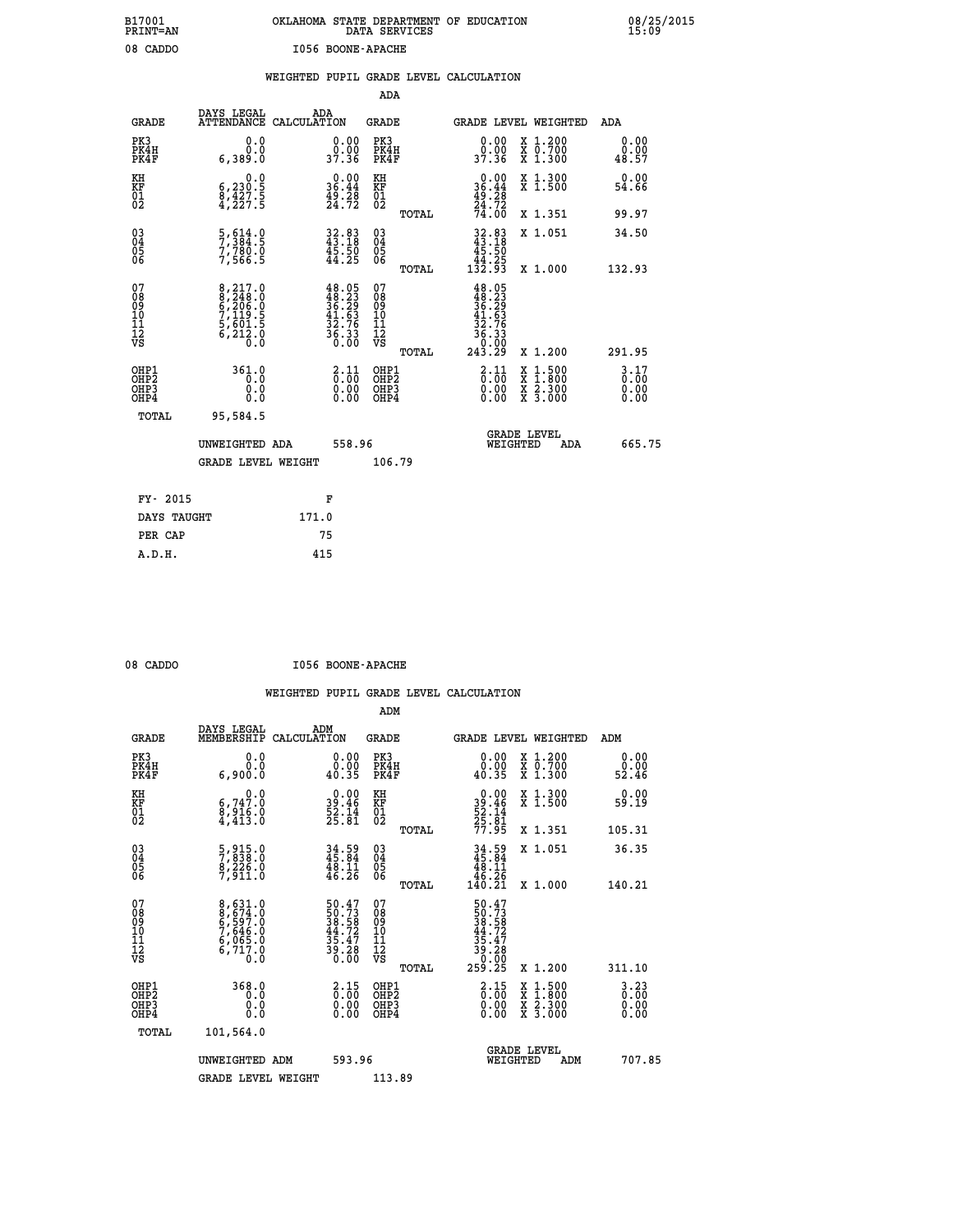| B17001<br><b>PRINT=AN</b> | OKLAHOMA STATE DEPARTMENT OF EDUCATION<br>DATA SERVICES | 08/25/2015<br>15:09 |
|---------------------------|---------------------------------------------------------|---------------------|
| 08 CADDO                  | 1064 CYRIL                                              |                     |

|  |  | WEIGHTED PUPIL GRADE LEVEL CALCULATION |
|--|--|----------------------------------------|
|  |  |                                        |

|                                                                    |                                                                                     |                                                                          | ADA                                                 |       |                                                                           |                                          |                              |
|--------------------------------------------------------------------|-------------------------------------------------------------------------------------|--------------------------------------------------------------------------|-----------------------------------------------------|-------|---------------------------------------------------------------------------|------------------------------------------|------------------------------|
| <b>GRADE</b>                                                       | DAYS LEGAL<br>ATTENDANCE CALCULATION                                                | ADA                                                                      | <b>GRADE</b>                                        |       |                                                                           | GRADE LEVEL WEIGHTED                     | ADA                          |
| PK3<br>PK4H<br>PK4F                                                | 0.0<br>0.0<br>5,315.5                                                               | $\begin{smallmatrix} 0.00\\ 0.00\\ 32.22 \end{smallmatrix}$              | PK3<br>PK4H<br>PK4F                                 |       | $\begin{smallmatrix} 0.00\\ 0.00\\ 32.22 \end{smallmatrix}$               | X 1.200<br>X 0.700<br>X 1.300            | 0.00<br>0.00<br>41.89        |
| KH<br>KF<br>01<br>02                                               | 0.0<br>$\frac{4}{5}, \frac{297.0}{049.0}$<br>3,654.0                                | $26.00$<br>26.04<br>$\frac{50.60}{22.15}$                                | KH<br>KF<br>01<br>02                                |       | 0.00<br>26:04<br>30:60<br>22:15<br>52:75                                  | X 1.300<br>X 1.500                       | 0.00<br>39.06                |
|                                                                    |                                                                                     |                                                                          |                                                     | TOTAL |                                                                           | X 1.351                                  | 71.27                        |
| $\begin{smallmatrix} 03 \\[-4pt] 04 \end{smallmatrix}$<br>Ŏ5<br>06 | $\frac{4}{3}, \frac{724}{640}$ .<br>4, 542.0<br>3, 466.5                            | 28.63<br>22.06<br>27.53<br>21.01                                         | $\begin{array}{c} 03 \\ 04 \\ 05 \\ 06 \end{array}$ |       | $\begin{smallmatrix} 28.63\ 22.06\ 27.53\ 21.01\ 70.60 \end{smallmatrix}$ | X 1.051                                  | 30.09                        |
|                                                                    |                                                                                     |                                                                          |                                                     | TOTAL |                                                                           | X 1.000                                  | 70.60                        |
| 07<br>08<br>09<br>101<br>11<br>12<br>VS                            | $4,318.5$<br>$4,354.0$<br>$4,400.5$<br>$3,826.0$<br>$3,174.5$<br>$4,285.5$<br>$0.0$ | $26.17$<br>$26.39$<br>$26.67$<br>$23.19$<br>$19.24$<br>$25.92$<br>$0.00$ | 07<br>08<br>09<br>11<br>11<br>12<br>VS              |       | 26.17<br>26.39<br>26.67<br>23.19<br>19.24<br>19.92<br>25.920              |                                          |                              |
|                                                                    |                                                                                     |                                                                          |                                                     | TOTAL | 147.58                                                                    | X 1.200                                  | 177.10                       |
| OHP1<br>OHP <sub>2</sub><br>OH <sub>P3</sub><br>OHP4               | 0.0<br>0.000                                                                        | 0.00<br>$\begin{smallmatrix} 0.00 \ 0.00 \end{smallmatrix}$              | OHP1<br>OHP2<br>OHP <sub>3</sub>                    |       | 0.00<br>0.00                                                              | X 1:500<br>X 1:800<br>X 2:300<br>X 3:000 | 0.00<br>0.00<br>0.00<br>0.00 |
| TOTAL                                                              | 59,048.0                                                                            |                                                                          |                                                     |       |                                                                           |                                          |                              |
|                                                                    | UNWEIGHTED ADA                                                                      | 357.82                                                                   |                                                     |       |                                                                           | <b>GRADE LEVEL</b><br>WEIGHTED<br>ADA    | 430.01                       |
|                                                                    | <b>GRADE LEVEL WEIGHT</b>                                                           |                                                                          |                                                     | 72.19 |                                                                           |                                          |                              |
| FY- 2015                                                           |                                                                                     | F                                                                        |                                                     |       |                                                                           |                                          |                              |
| DAYS TAUGHT                                                        |                                                                                     | 165.0                                                                    |                                                     |       |                                                                           |                                          |                              |
| PER CAP                                                            |                                                                                     | 68                                                                       |                                                     |       |                                                                           |                                          |                              |

| חתה בי |  |  |
|--------|--|--|
|        |  |  |
|        |  |  |

08 CADDO **I064 CYRIL WEIGHTED PUPIL GRADE LEVEL CALCULATION ADM DAYS LEGAL ADM GRADE MEMBERSHIP CALCULATION GRADE GRADE LEVEL WEIGHTED ADM PK3 0.0 0.00 PK3 0.00 X 1.200 0.00 PK4H 0.0 0.00 PK4H 0.00 X 0.700 0.00 PK4F 5,772.0 34.98 PK4F 34.98 X 1.300 45.47 KH 0.0 0.00 KH 0.00 X 1.300 0.00 KF 4,540.0 27.52 KF 27.52 X 1.500 41.28 KH**  $\begin{array}{cccc} 0.0 & 0.00 & \text{KH} \\ \text{KF} & 4,540.0 & 27.52 & \text{KF} \\ 01 & 5,393.0 & 23.68 & 0 \\ 02 & 3,852.0 & 32.35 & 02 \end{array}$  $02$  3,852.0 23.35 02 <sub>nomas</sub> 23.35  **TOTAL 56.03 X 1.351 75.70 03 4,845.0 29.36 03 29.36 X 1.051 30.86 04 3,819.0 23.15 04 23.15 05 4,669.0 28.30 05 28.30**  $06$  3,608.0 21.87 06  $21.87$   $21.87$  **TOTAL 73.32 X 1.000 73.32**  $\begin{array}{cccc} 07 & 4,414.0 & 26.75 & 07 & 26.75 \ 08 & 4,476.0 & 27.13 & 08 & 27.13 \ 09 & 4,494.0 & 27.24 & 09 & 27.14 \ 10 & 3,959.0 & 23.99 & 10 & 23.99 \ 11 & 3,484.0 & 19.88 & 11 & 19.88 \ \hline \textrm{vs} & 4,444.0 & 26.88 & 12 & 26.88 \ \hline \textrm{vs} & 4,444.0 &$  **TOTAL 151.87 X 1.200 182.24 OHP1 0.0 0.00 OHP1 0.00 X 1.500 0.00 OHP2 0.0 0.00 OHP2 0.00 X 1.800 0.00 OHP3 0.0 0.00 OHP3 0.00 X 2.300 0.00 OHP4 0.0 0.00 OHP4 0.00 X 3.000 0.00 TOTAL 61,566.0**

 **GRADE LEVEL UNWEIGHTED ADM 373.08 WEIGHTED ADM 448.87** GRADE LEVEL WEIGHT 75.79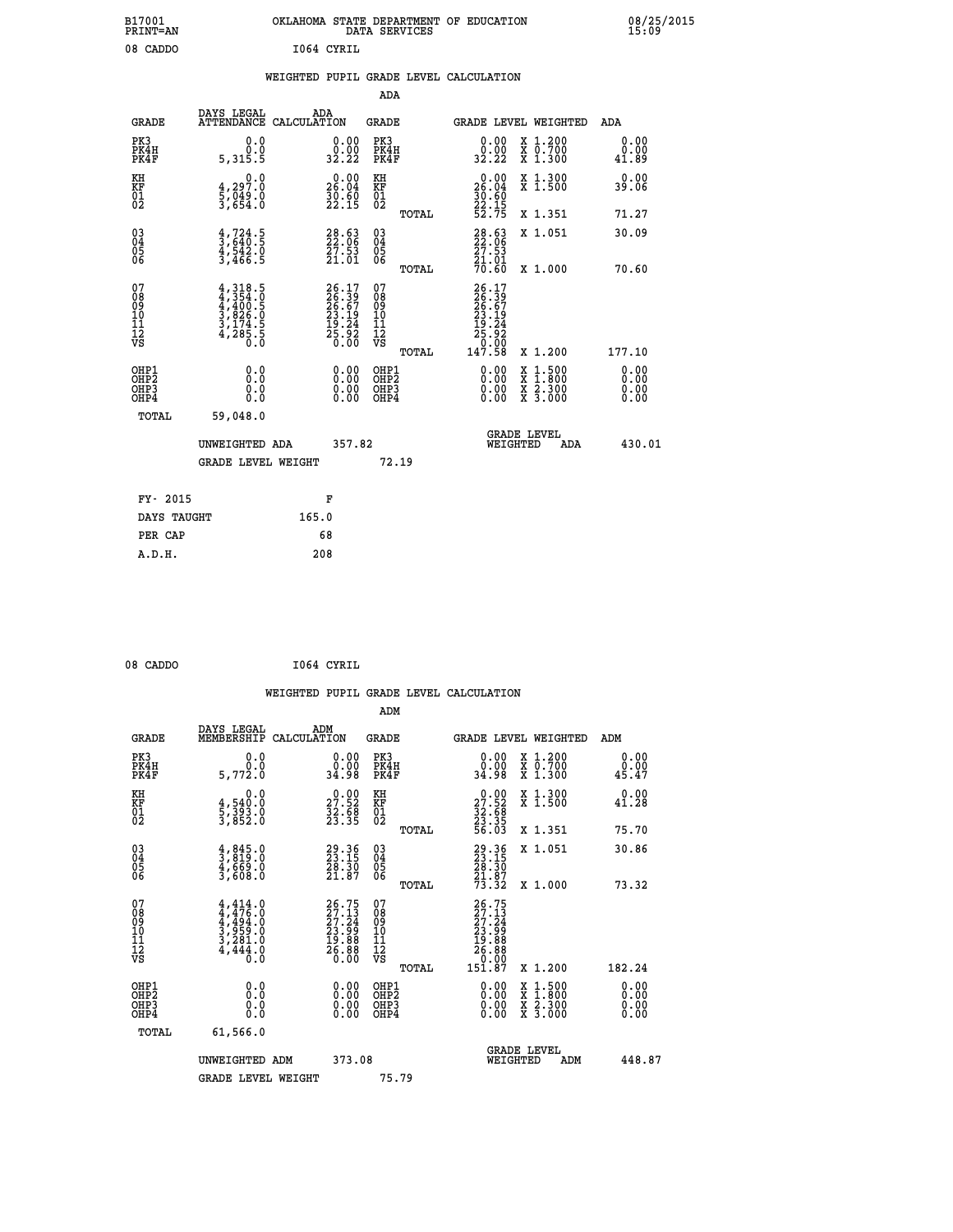| B17001<br>PRINT=AN                           |                                                                                                       | OKLAHOMA STATE DEPARTMENT OF EDUCATION                                                | DATA SERVICES                                                       |                                                                           |                                                                                          | 08/25/2015            |
|----------------------------------------------|-------------------------------------------------------------------------------------------------------|---------------------------------------------------------------------------------------|---------------------------------------------------------------------|---------------------------------------------------------------------------|------------------------------------------------------------------------------------------|-----------------------|
| 08 CADDO                                     |                                                                                                       | <b>I086 GRACEMONT</b>                                                                 |                                                                     |                                                                           |                                                                                          |                       |
|                                              |                                                                                                       | WEIGHTED PUPIL GRADE LEVEL CALCULATION                                                |                                                                     |                                                                           |                                                                                          |                       |
|                                              |                                                                                                       |                                                                                       | ADA                                                                 |                                                                           |                                                                                          |                       |
| <b>GRADE</b>                                 | DAYS LEGAL                                                                                            | ADA<br>ATTENDANCE CALCULATION                                                         | <b>GRADE</b>                                                        |                                                                           | GRADE LEVEL WEIGHTED                                                                     | ADA                   |
| PK3<br>PK4H<br>PK4F                          | 0.0<br>0.0<br>1,487.0                                                                                 | 0.00<br>0.00<br>9.07                                                                  | PK3<br>PK4H<br>PK4F                                                 | 0.00<br>$0.00$<br>9.07                                                    | X 1.200<br>X 0.700<br>X 1.300                                                            | 0.00<br>0.00<br>11.79 |
| KH<br>KF<br>01<br>02                         | 0.0<br>2,382.5<br>2,215.5<br>2,129.0                                                                  | $\begin{smallmatrix} 0.00\\14.53\\13.51\\12.98 \end{smallmatrix}$                     | KH<br><b>KF</b><br>01<br>02                                         | $\begin{array}{r} 0.00 \\ 14.53 \\ 13.51 \\ 12.98 \\ 26.49 \end{array}$   | X 1.300<br>X 1.500                                                                       | 0.00<br>21.80         |
|                                              |                                                                                                       |                                                                                       | TOTAL                                                               |                                                                           | X 1.351                                                                                  | 35.79                 |
| 03<br>04<br>05<br>06                         | 1,389.5<br>2,389.5<br>1,449.0<br>1,876.0                                                              | $\begin{smallmatrix} 8\cdot 47\ 14\cdot 57\ 8\cdot 84\ 11\cdot 44\ \end{smallmatrix}$ | $\begin{matrix} 03 \\ 04 \\ 05 \\ 06 \end{matrix}$                  | $\begin{smallmatrix} 8.47\\14.57\\8.84\\11.44\\34.85 \end{smallmatrix}$   | X 1.051                                                                                  | 8.90                  |
|                                              |                                                                                                       |                                                                                       | TOTAL                                                               |                                                                           | X 1.000                                                                                  | 34.85                 |
| 07<br>08<br>09<br>11<br>11<br>12<br>VS       | $\begin{smallmatrix} 1,368.0\\ 938.0\\ 1,439.5\\ 1,267.5\\ 1,240.5\\ 1,504.0\\ 0.0 \end{smallmatrix}$ | $8.34$<br>$5.72$<br>$8.78$<br>$7.73$<br>$7.56$<br>$9.17$<br>$0.00$                    | 07<br>08<br>09<br>10<br>$\frac{11}{12}$<br>$\frac{12}{18}$<br>TOTAL | $8.34$<br>$5.72$<br>$8.78$<br>$7.73$<br>$7.56$<br>$9.17$<br>0.00<br>47.30 | X 1.200                                                                                  | 56.76                 |
| OHP1                                         | 0.0                                                                                                   |                                                                                       | OHP1                                                                |                                                                           |                                                                                          |                       |
| OH <sub>P</sub> <sub>2</sub><br>OHP3<br>OHP4 | Ō.Ō<br>0.0<br>0.0                                                                                     | 0.00<br>$\begin{smallmatrix} 0.00 \ 0.00 \end{smallmatrix}$                           | OHP <sub>2</sub><br>OHP3<br>OHP4                                    | 0.00<br>0.00                                                              | $\begin{smallmatrix} x & 1.500 \\ x & 1.800 \\ x & 2.300 \\ x & 3.000 \end{smallmatrix}$ | 0.00<br>0.00<br>0.00  |
| TOTAL                                        | 23,075.5                                                                                              |                                                                                       |                                                                     |                                                                           |                                                                                          |                       |
|                                              | UNWEIGHTED ADA                                                                                        | 140.71                                                                                |                                                                     | WEIGHTED                                                                  | <b>GRADE LEVEL</b><br>ADA                                                                | 169.89                |
|                                              | <b>GRADE LEVEL WEIGHT</b>                                                                             |                                                                                       | 29.18                                                               |                                                                           |                                                                                          |                       |
| FY- 2015                                     |                                                                                                       | F                                                                                     |                                                                     |                                                                           |                                                                                          |                       |
| DAYS TAUGHT                                  |                                                                                                       | 164.0                                                                                 |                                                                     |                                                                           |                                                                                          |                       |
| PER CAP                                      |                                                                                                       | 108                                                                                   |                                                                     |                                                                           |                                                                                          |                       |

| 08 CADDO | I086 GRACEMONT |
|----------|----------------|
|          |                |

 **WEIGHTED PUPIL GRADE LEVEL CALCULATION ADM DAYS LEGAL ADM GRADE MEMBERSHIP CALCULATION GRADE GRADE LEVEL WEIGHTED ADM PK3 0.0 0.00 PK3 0.00 X 1.200 0.00 PK4H 0.0 0.00 PK4H 0.00 X 0.700 0.00 PK4F 1,560.0 9.51 PK4F 9.51 X 1.300 12.36 KH 0.0 0.00 KH 0.00 X 1.300 0.00 KF 2,529.0 15.42 KF 15.42 X 1.500 23.13 01 2,294.0 13.99 01 13.99 02 2,227.0 13.58 02 13.58 TOTAL 27.57 X 1.351 37.25 03 1,435.0 8.75 03 8.75 X 1.051 9.20 04 2,460.0 15.00 04 15.00 05 1,476.0 9.00 05 9.00** 06 1,952.0 11.90 06 <sub>memax</sub> 11.90  **TOTAL 35.90 X 1.000 35.90** 07 1,395.0 8.51 07<br>
08 1,513.0 6.00 08 6.00<br>
10 1,312.0 8.00 10 8.00<br>
11 1,338.0 8.00 10 8.00<br>
12 1,388.0 10.15 12 8.16<br>
VS 1,665.0 10.15<br>
20.00  **TOTAL 50.05 X 1.200 60.06 OHP1 0.0 0.00 OHP1 0.00 X 1.500 0.00 OHP2 0.0 0.00 OHP2 0.00 X 1.800 0.00 OHP3 0.0 0.00 OHP3 0.00 X 2.300 0.00 OHP4 0.0 0.00 OHP4 0.00 X 3.000 0.00 TOTAL 24,140.0 GRADE LEVEL UNWEIGHTED ADM 147.20 WEIGHTED ADM 177.90** GRADE LEVEL WEIGHT 30.70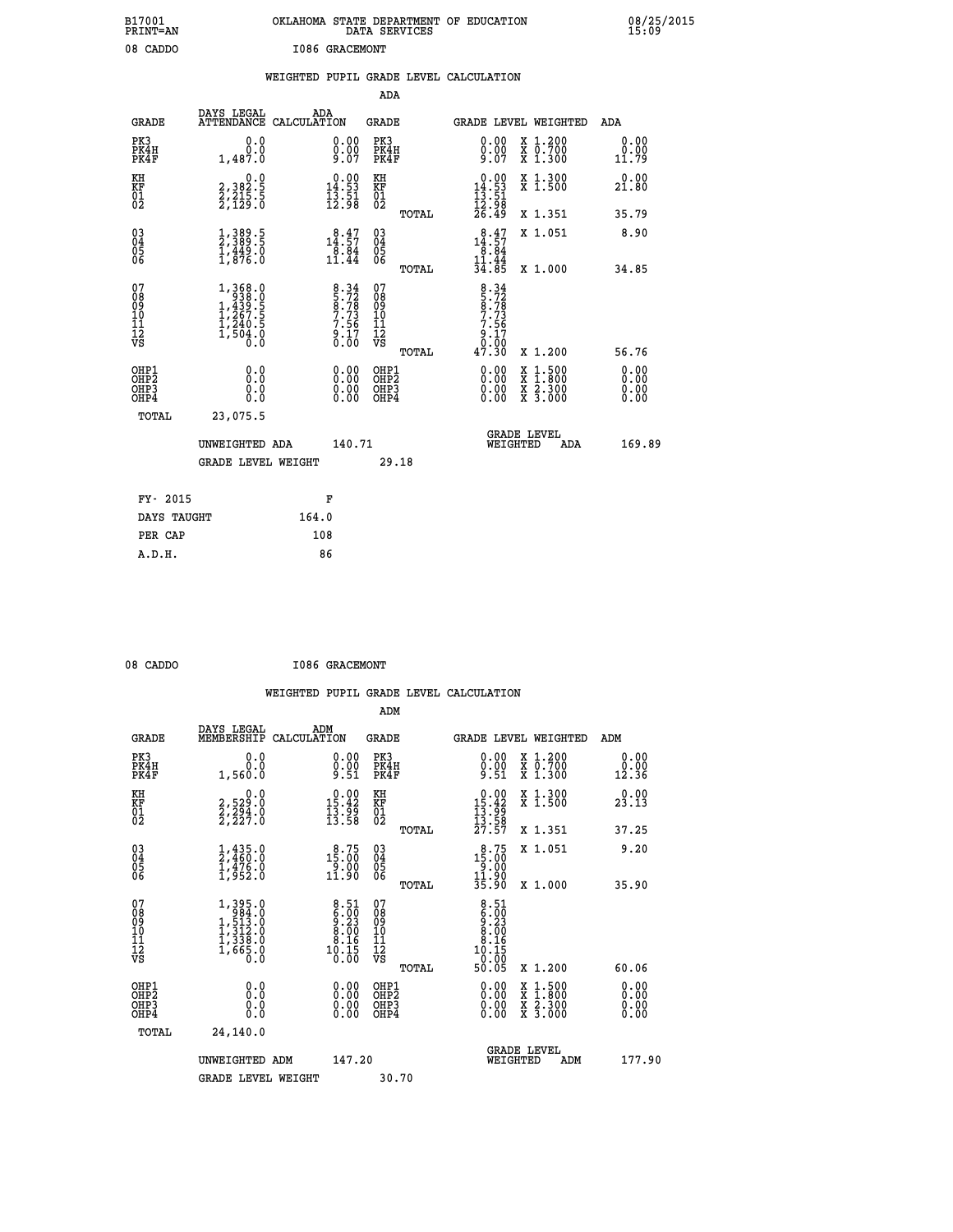| B17001<br>PRINT=AN                                |                                                                                                                                                                                                                                                                                                                                                   | OKLAHOMA STATE DEPARTMENT OF EDUCATION                                  | DATA SERVICES                                              |                                                                                    |                                          | 08/25/2015            |
|---------------------------------------------------|---------------------------------------------------------------------------------------------------------------------------------------------------------------------------------------------------------------------------------------------------------------------------------------------------------------------------------------------------|-------------------------------------------------------------------------|------------------------------------------------------------|------------------------------------------------------------------------------------|------------------------------------------|-----------------------|
| 08 CADDO                                          |                                                                                                                                                                                                                                                                                                                                                   | I160 CEMENT                                                             |                                                            |                                                                                    |                                          |                       |
|                                                   |                                                                                                                                                                                                                                                                                                                                                   | WEIGHTED PUPIL GRADE LEVEL CALCULATION                                  |                                                            |                                                                                    |                                          |                       |
|                                                   |                                                                                                                                                                                                                                                                                                                                                   |                                                                         | ADA                                                        |                                                                                    |                                          |                       |
| <b>GRADE</b>                                      | DAYS LEGAL                                                                                                                                                                                                                                                                                                                                        | ADA<br>ATTENDANCE CALCULATION                                           | GRADE                                                      |                                                                                    | <b>GRADE LEVEL WEIGHTED</b>              | ADA                   |
| PK3<br>PK4H<br>PK4F                               | 0.0<br>0.0<br>2,913.0                                                                                                                                                                                                                                                                                                                             | 0.00<br>0.00<br>18.32                                                   | PK3<br>PK4H<br>PK4F                                        | 0.00<br>0.00<br>18.32                                                              | X 1.200<br>X 0.700<br>X 1.300            | 0.00<br>0.00<br>23.82 |
| KH<br>KF<br>$\begin{matrix} 01 \ 02 \end{matrix}$ | 0.0<br>1,832:0<br>2,802:5<br>3,114:5                                                                                                                                                                                                                                                                                                              | $\begin{smallmatrix} 0.00\\ 11.52\\ 17.53\\ 19.59 \end{smallmatrix}$    | KH<br>KF<br>$\overline{01}$                                | $\begin{array}{r} 0.00 \\ 11.52 \\ 17.63 \\ 19.59 \\ 37.22 \end{array}$            | X 1.300<br>X 1.500                       | 0.00<br>17.28         |
|                                                   |                                                                                                                                                                                                                                                                                                                                                   |                                                                         | TOTAL                                                      |                                                                                    | X 1.351                                  | 50.28                 |
| $^{03}_{04}$<br>Ŏ5<br>ŎĞ                          | 2,067.5<br>2,715.0<br>$\frac{2}{3}, \frac{6}{5}$ $\frac{6}{5}$ $\frac{6}{5}$ $\frac{6}{5}$ $\frac{6}{5}$ $\frac{6}{5}$ $\frac{6}{5}$ $\frac{6}{5}$ $\frac{6}{5}$ $\frac{6}{5}$ $\frac{6}{5}$ $\frac{6}{5}$ $\frac{6}{5}$ $\frac{6}{5}$ $\frac{6}{5}$ $\frac{6}{5}$ $\frac{6}{5}$ $\frac{6}{5}$ $\frac{6}{5}$ $\frac{6}{5}$ $\frac{6}{5}$ $\frac{$ | $\begin{smallmatrix} 13.00\\ 17.08\\ 16.77\\ 22.34 \end{smallmatrix}$   | $\begin{matrix} 03 \\ 04 \\ 05 \\ 06 \end{matrix}$         | $13.00$<br>$17.08$<br>$\frac{16.77}{22.34}$<br>56.19                               | X 1.051                                  | 13.66                 |
|                                                   |                                                                                                                                                                                                                                                                                                                                                   |                                                                         | TOTAL                                                      |                                                                                    | X 1.000                                  | 56.19                 |
| 07<br>08<br>09<br>10<br>11<br>12<br>VS            | 2,790.0<br>1,642.0<br>2,350.0<br>2,350.0<br>1,436.5<br>3,035.0<br>2,402.5                                                                                                                                                                                                                                                                         | $17.55$<br>$10.28$<br>$14.78$<br>$9.03$<br>$15.09$<br>$15.03$<br>$0.00$ | 07<br>08<br>09<br>10<br>$\frac{11}{12}$<br>$\frac{12}{18}$ | $17.55$<br>$10.28$<br>$14.78$<br>$9.03$<br>$19.09$<br>$15.03$<br>$0.00$<br>$85.76$ |                                          |                       |
| OHP1                                              | 0.0                                                                                                                                                                                                                                                                                                                                               |                                                                         | TOTAL<br>OHP1                                              |                                                                                    | X 1.200                                  | 102.91<br>0.00        |
| OHP <sub>2</sub><br>OHP3<br>OHP4                  | Ŏ.Ŏ<br>0.0<br>0.0                                                                                                                                                                                                                                                                                                                                 | 0.00<br>0.00                                                            | OHP <sub>2</sub><br>OHP3<br>OHP4                           | 0.00<br>0.00<br>0.00                                                               | X 1:500<br>X 1:800<br>X 2:300<br>X 3:000 | 0.00<br>0.00<br>0.00  |
| TOTAL                                             | 35, 319.5                                                                                                                                                                                                                                                                                                                                         |                                                                         |                                                            |                                                                                    |                                          |                       |
|                                                   | UNWEIGHTED ADA                                                                                                                                                                                                                                                                                                                                    | 222.01                                                                  |                                                            | WEIGHTED                                                                           | <b>GRADE LEVEL</b><br>ADA                | 264.14                |
|                                                   | <b>GRADE LEVEL WEIGHT</b>                                                                                                                                                                                                                                                                                                                         |                                                                         | 42.13                                                      |                                                                                    |                                          |                       |
| FY- 2015                                          |                                                                                                                                                                                                                                                                                                                                                   | F                                                                       |                                                            |                                                                                    |                                          |                       |
| DAYS TAUGHT                                       |                                                                                                                                                                                                                                                                                                                                                   | 159.0                                                                   |                                                            |                                                                                    |                                          |                       |
| PER CAP                                           |                                                                                                                                                                                                                                                                                                                                                   | 77                                                                      |                                                            |                                                                                    |                                          |                       |

| 08 CADDO | I160 CEMENT |
|----------|-------------|
|          |             |

 **WEIGHTED PUPIL GRADE LEVEL CALCULATION ADM DAYS LEGAL ADM GRADE MEMBERSHIP CALCULATION GRADE GRADE LEVEL WEIGHTED ADM PK3 0.0 0.00 PK3 0.00 X 1.200 0.00 PK4H 0.0 0.00 PK4H 0.00 X 0.700 0.00 PK4F 3,139.0 19.74 PK4F 19.74 X 1.300 25.66 KH 0.0 0.00 KH 0.00 X 1.300 0.00 KF 1,977.0 12.43 KF 12.43 X 1.500 18.65 EXH**<br> **EXE FOR 1977.0** 12.43 <br>
02 3,289.0 12.43 <br>
3,289.0 20.50 02  **02 3,259.0 20.50 02 20.50 TOTAL 39.29 X 1.351 53.08 03 2,156.0 13.56 03 13.56 X 1.051 14.25 04 2,864.0 18.01 04 18.01 05 2,813.0 17.69 05 17.69** 06 3,749.0 23.58 06 <sub>momas</sub> 23.58  **TOTAL 59.28 X 1.000 59.28**  $\begin{array}{cccc} 07 & 3\,, 001.0 & 18.87 & 07 & 18.87 \ 08 & 1\,, 7/52.0 & 15.86 & 09 & 15.86 \ 10 & 1\,, 584.0 & 9.96 & 10 & 9.96 \ 11 & 3\,, 532.0 & 20.35 & 11 & 2 \ 12 & 3\,, 555.0 & 20.35 & 12 & 20.35 \ \hline \textrm{vs} & 2\,, 559.0 & 16.00 & \textrm{vs} & 20.00 \end{array}$  **TOTAL 92.08 X 1.200 110.50 OHP1 0.0 0.00 OHP1 0.00 X 1.500 0.00 OHP2 0.0 0.00 OHP2 0.00 X 1.800 0.00 OHP3 0.0 0.00 OHP3 0.00 X 2.300 0.00 OHP4 0.0 0.00 OHP4 0.00 X 3.000 0.00 TOTAL 37,610.0** UNWEIGHTED ADM 236.38  **UNWEIGHTED ADM 236.38 WEIGHTED ADM 281.42** GRADE LEVEL WEIGHT 45.04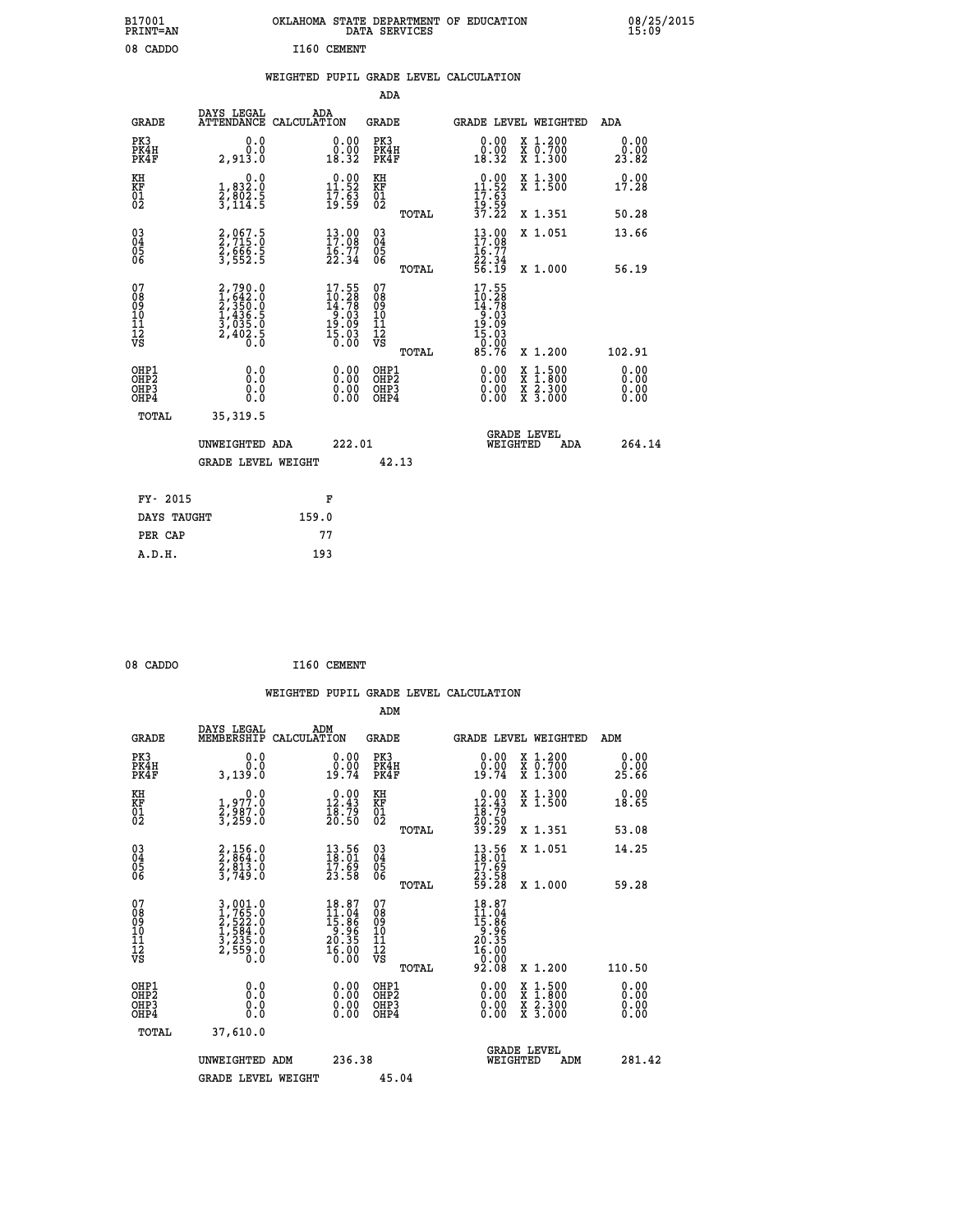| B17001<br><b>PRINT=AN</b> | OKLAHOMA STATE DEPARTMENT OF EDUCATION<br>DATA SERVICES | 08/25/2015<br>15:09 |
|---------------------------|---------------------------------------------------------|---------------------|
| 08 CADDO                  | I161 HINTON                                             |                     |

|  |  | WEIGHTED PUPIL GRADE LEVEL CALCULATION |
|--|--|----------------------------------------|
|  |  |                                        |

|                                                                    |                                                                       |                                                                          | ADA                                            |       |                                                                                       |                                          |                       |
|--------------------------------------------------------------------|-----------------------------------------------------------------------|--------------------------------------------------------------------------|------------------------------------------------|-------|---------------------------------------------------------------------------------------|------------------------------------------|-----------------------|
| <b>GRADE</b>                                                       | DAYS LEGAL<br>ATTENDANCE CALCULATION                                  | ADA                                                                      | <b>GRADE</b>                                   |       |                                                                                       | GRADE LEVEL WEIGHTED                     | ADA                   |
| PK3<br>PK4H<br>PK4F                                                | 0.0<br>0.0<br>7.894.0                                                 | $\begin{smallmatrix} 0.00\\ 0.00\\ 45.37 \end{smallmatrix}$              | PK3<br>PK4H<br>PK4F                            |       | 0.00<br>45.37                                                                         | X 1.200<br>X 0.700<br>X 1.300            | 0.00<br>0.00<br>58.98 |
| KH<br>KF<br>01<br>02                                               | 0.0<br>8,950:0<br>9,653.5<br>9,526:5                                  | $\begin{array}{c} 0.00 \\ 51.44 \\ 55.48 \\ 54.75 \end{array}$           | KH<br>KF<br>01<br>02                           |       | $\begin{array}{r} 0.00 \\ 51.44 \\ 55.48 \\ 54.75 \\ 110.23 \end{array}$              | X 1.300<br>X 1.500                       | 0.00<br>77.16         |
|                                                                    |                                                                       |                                                                          |                                                | TOTAL |                                                                                       | X 1.351                                  | 148.92                |
| $\begin{smallmatrix} 03 \\[-4pt] 04 \end{smallmatrix}$<br>Ŏ5<br>06 | $10, 754.0$<br>$7, 274.0$<br>$8, 106.0$                               | $\begin{smallmatrix} 44.56\,60.32\,41.80\,46.59 \end{smallmatrix}$       | $\substack{03 \\ 04}$<br>$\substack{05 \\ 06}$ |       | $44.56$<br>$60.32$<br>$41.80$<br>$46.59$<br>$148.71$                                  | X 1.051                                  | 46.83                 |
|                                                                    |                                                                       |                                                                          |                                                | TOTAL |                                                                                       | X 1.000                                  | 148.71                |
| 07<br>08<br>09<br>11<br>11<br>12<br>VS                             | 8,522.0<br>7,091.0<br>6,779.5<br>6,519.0<br>7,400.5<br>7,685.5<br>0.0 | $48.98$<br>$40.75$<br>$38.96$<br>$37.47$<br>$42.53$<br>$44.17$<br>$0.00$ | 07<br>089<br>101<br>111<br>VS                  |       | 48.98<br>$40.756$<br>$38.967$<br>$37.473$<br>$42.53$<br>$44.17$<br>$0.00$<br>$252.86$ |                                          |                       |
|                                                                    |                                                                       |                                                                          |                                                | TOTAL |                                                                                       | X 1.200                                  | 303.43                |
| OHP1<br><b>OHP2</b><br>OH <sub>P3</sub><br>OHP4                    | 0.0<br>0.0<br>0.0                                                     | 0.00<br>0.00<br>0.00                                                     | OHP1<br>OHP2<br>OHP3<br>OHP4                   |       | 0.00<br>0.00                                                                          | X 1:500<br>X 1:800<br>X 2:300<br>X 3:000 | 0.00<br>0.00<br>0.00  |
| TOTAL                                                              | 113,652.0                                                             |                                                                          |                                                |       |                                                                                       |                                          |                       |
|                                                                    | UNWEIGHTED ADA                                                        | 653.17                                                                   |                                                |       |                                                                                       | <b>GRADE LEVEL</b><br>WEIGHTED<br>ADA    | 784.03                |
|                                                                    | <b>GRADE LEVEL WEIGHT</b>                                             |                                                                          | 130.86                                         |       |                                                                                       |                                          |                       |
| FY- 2015                                                           |                                                                       | F                                                                        |                                                |       |                                                                                       |                                          |                       |
| DAYS TAUGHT                                                        |                                                                       | 174.0                                                                    |                                                |       |                                                                                       |                                          |                       |
| PER CAP                                                            |                                                                       | 84                                                                       |                                                |       |                                                                                       |                                          |                       |

| 08 CADDO |  | I161 HINTON |
|----------|--|-------------|
|----------|--|-------------|

 **WEIGHTED PUPIL GRADE LEVEL CALCULATION ADM DAYS LEGAL ADM GRADE MEMBERSHIP CALCULATION GRADE GRADE LEVEL WEIGHTED ADM PK3 0.0 0.00 PK3 0.00 X 1.200 0.00 PK4H 0.0 0.00 PK4H 0.00 X 0.700 0.00 PK4F 8,376.0 48.14 PK4F 48.14 X 1.300 62.58** 0.00 KH 0.00 RH 0.00 X 1.300<br>RF 9,566.0 54.98 KF 54.98 X 1.500 82.47  **01 10,118.0 58.15 01 58.15 02 10,011.0 57.53 02 57.53 TOTAL 115.68 X 1.351 156.28 03 8,081.0 46.44 03 46.44 X 1.051 48.81 04 10,909.0 62.70 04 62.70 05 7,548.0 43.38 05 43.38 06 8,280.0 47.59 06 47.59 TOTAL 153.67 X 1.000 153.67 07 8,766.0 50.38 07 50.38 08 7,270.0 41.78 08 41.78 09 6,999.0 40.22 09 40.22 10 6,680.0 38.39 10 38.39 11 7,572.0 43.52 11 43.52 12 7,866.0 45.21 12 45.21 VS 0.0 0.00 VS 0.00 TOTAL 259.50 X 1.200 311.40 OHP1 0.0 0.00 OHP1 0.00 X 1.500 0.00 OHP2 0.0 0.00 OHP2 0.00 X 1.800 0.00 OHP3 0.0 0.00 OHP3 0.00 X 2.300 0.00 OHP4 0.0 0.00 OHP4 0.00 X 3.000 0.00 TOTAL 118,042.0 GRADE LEVEL UNWEIGHTED ADM 678.41 WEIGHTED ADM 815.21** GRADE LEVEL WEIGHT 136.80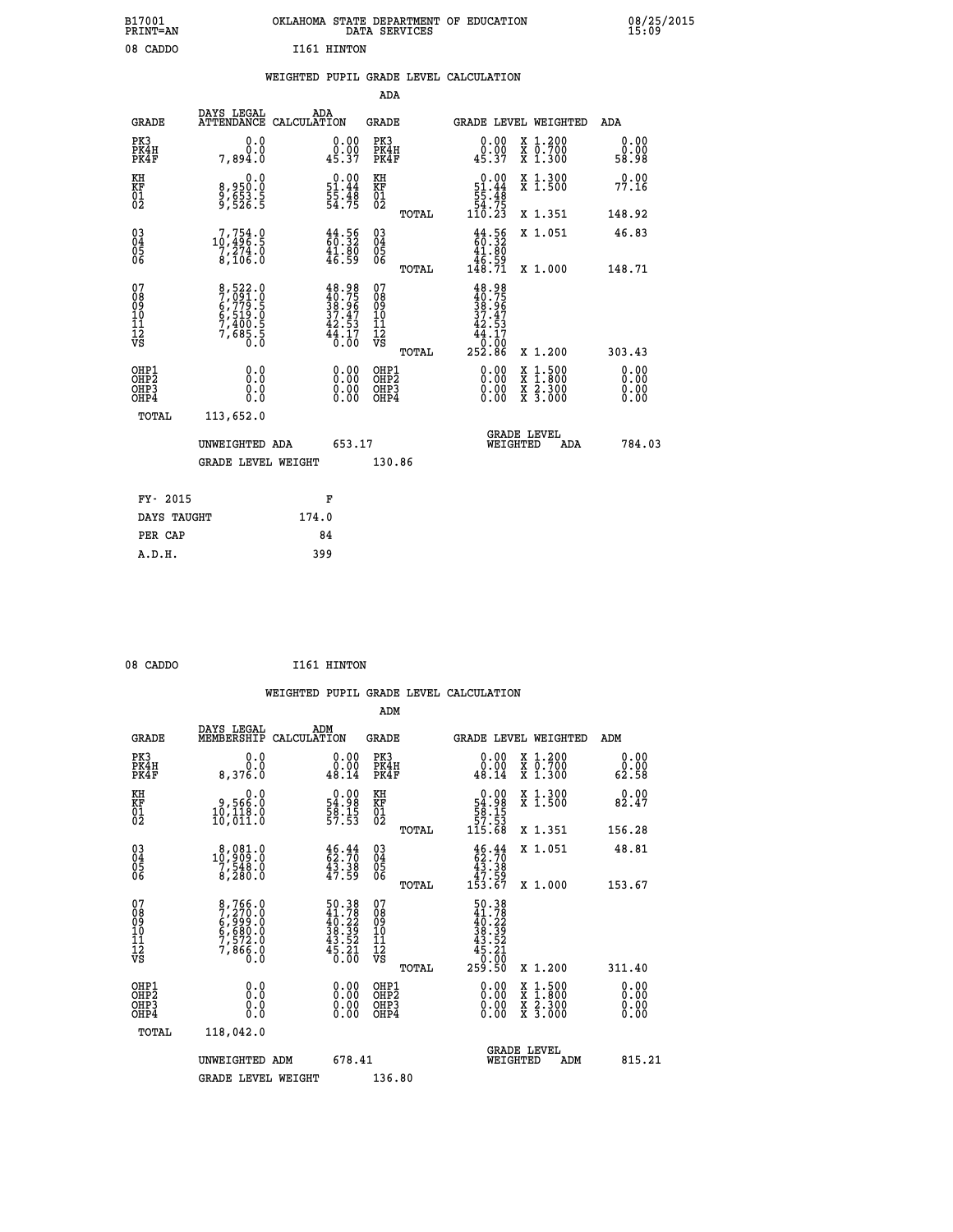### **B17001 OKLAHOMA STATE DEPARTMENT OF EDUCATION 08/25/2015 PRINT=AN DATA SERVICES 15:09 08 CADDO I167 FORT COBB-BROXTON**

|  |  | WEIGHTED PUPIL GRADE LEVEL CALCULATION |
|--|--|----------------------------------------|
|  |  |                                        |

|                                                                    |                                                                                         |                                                                                                    | ADA                                                 |       |                                                                          |                                          |                                                           |
|--------------------------------------------------------------------|-----------------------------------------------------------------------------------------|----------------------------------------------------------------------------------------------------|-----------------------------------------------------|-------|--------------------------------------------------------------------------|------------------------------------------|-----------------------------------------------------------|
| <b>GRADE</b>                                                       | DAYS LEGAL                                                                              | ADA<br>ATTENDANCE CALCULATION                                                                      | <b>GRADE</b>                                        |       |                                                                          | <b>GRADE LEVEL WEIGHTED</b>              | <b>ADA</b>                                                |
| PK3<br>PK4H<br>PK4F                                                | 375.0<br>2,903.0<br>0.0                                                                 | 17.23<br>0.00                                                                                      | PK3<br>PK4H<br>PK4F                                 |       | 17:28<br>0.00                                                            | X 1.200<br>X 0.700<br>X 1.300            | 2.68<br>$1\overline{2}\,.\,1\,\overline{0}\,$<br>$0.\,00$ |
| KH<br>KF<br>01<br>02                                               | 0.0<br>3,151:5<br>4,806:0<br>4,473:0                                                    | $\begin{smallmatrix} 0.00\\18.76\\28.61\\26.63\\ \end{smallmatrix}$                                | KH<br>KF<br>01<br>02                                |       | 0.00<br>$\frac{18.76}{28.61}$<br>$\frac{26}{55.24}$                      | X 1.300<br>X 1.500                       | 0.00<br>28.14                                             |
|                                                                    |                                                                                         |                                                                                                    |                                                     | TOTAL |                                                                          | X 1.351                                  | 74.63                                                     |
| $\begin{smallmatrix} 03 \\[-4pt] 04 \end{smallmatrix}$<br>Ŏ5<br>06 | $\frac{4}{2}, \frac{286}{843}$ . 5<br>3, 262. 0<br>3, 315. 5                            | 25.51<br>16.93<br>19.42<br>19.74                                                                   | $\begin{array}{c} 03 \\ 04 \\ 05 \\ 06 \end{array}$ |       | $25.51$<br>$16.93$<br>$19.42$<br>$19.74$<br>$56.09$                      | X 1.051                                  | 26.81                                                     |
|                                                                    |                                                                                         |                                                                                                    |                                                     | TOTAL |                                                                          | X 1.000                                  | 56.09                                                     |
| 07<br>08<br>09<br>101<br>11<br>12<br>VS                            | $4,556.0$<br>$3,376.5$<br>$3,372.5$<br>$4,783.5$<br>$4,783.5$<br>$3,234.5$<br>$2,569.0$ | $\begin{smallmatrix} 27.12 \\ 26.05 \\ 20.07 \\ 28.47 \\ 19.25 \\ 15.29 \\ 0.00 \end{smallmatrix}$ | 07<br>08<br>09<br>11<br>11<br>12<br>VS              |       | $27.12$<br>$26.05$<br>$20.07$<br>$28.47$<br>$19.25$<br>$15.29$<br>$0.00$ |                                          |                                                           |
|                                                                    |                                                                                         |                                                                                                    |                                                     | TOTAL | 136.25                                                                   | X 1.200                                  | 163.50                                                    |
| OHP1<br>OHP <sub>2</sub><br>OH <sub>P3</sub><br>OHP4               | 0.0<br>0.000                                                                            | 0.00<br>$\begin{smallmatrix} 0.00 \ 0.00 \end{smallmatrix}$                                        | OHP1<br>OHP2<br>OHP <sub>3</sub>                    |       | 0.00<br>0.00                                                             | X 1:500<br>X 1:800<br>X 2:300<br>X 3:000 | 0.00<br>Ō. ŌŌ<br>0.00<br>0.00                             |
| TOTAL                                                              | 52,307.5                                                                                |                                                                                                    |                                                     |       |                                                                          |                                          |                                                           |
|                                                                    | UNWEIGHTED ADA                                                                          | 311.36                                                                                             |                                                     |       |                                                                          | <b>GRADE LEVEL</b><br>WEIGHTED<br>ADA    | 363.95                                                    |
|                                                                    | <b>GRADE LEVEL WEIGHT</b>                                                               |                                                                                                    |                                                     | 52.59 |                                                                          |                                          |                                                           |
| FY- 2015                                                           |                                                                                         | F                                                                                                  |                                                     |       |                                                                          |                                          |                                                           |
| DAYS TAUGHT                                                        |                                                                                         | 168.0                                                                                              |                                                     |       |                                                                          |                                          |                                                           |
| PER CAP                                                            |                                                                                         | 90                                                                                                 |                                                     |       |                                                                          |                                          |                                                           |

 **A.D.H. 205**

08 CADDO **I167 FORT COBB-BROXTON** 

|                                                      |                                                                        |                                                                                                        | ADM                                                 |                                                                              |                                          |                       |
|------------------------------------------------------|------------------------------------------------------------------------|--------------------------------------------------------------------------------------------------------|-----------------------------------------------------|------------------------------------------------------------------------------|------------------------------------------|-----------------------|
| <b>GRADE</b>                                         | DAYS LEGAL<br>MEMBERSHIP                                               | ADM<br>CALCULATION                                                                                     | <b>GRADE</b>                                        |                                                                              | GRADE LEVEL WEIGHTED                     | ADM                   |
| PK3<br>PK4H<br>PK4F                                  | 375.0<br>2,916.0<br>0.0                                                | 2.23<br>17.36<br>0.00                                                                                  | PK3<br>PK4H<br>PK4F                                 | 17.36<br>0.00                                                                | X 1.200<br>X 0.700<br>X 1.300            | 2.68<br>12.15<br>0.00 |
| KH<br>KF<br>01<br>02                                 | 0.0<br>3,388:0<br>5,014.0<br>4,691:0                                   | $\begin{smallmatrix} 0.00\\ 20.17\\ 29.85\\ 27.92 \end{smallmatrix}$                                   | KH<br>KF<br>01<br>02                                | $\begin{smallmatrix} 0.00\\ 20.17\\ 29.85\\ 27.92\\ 57.77 \end{smallmatrix}$ | X 1.300<br>X 1.500                       | 0.00<br>30.26         |
|                                                      |                                                                        |                                                                                                        | TOTAL                                               |                                                                              | X 1.351                                  | 78.05                 |
| 03<br>04<br>05<br>06                                 | $\frac{4}{2}, \frac{457}{970}.0$<br>3, 409.0<br>3, 470.0               | $26.53$<br>17.68<br>20.29<br>20.65                                                                     | $\begin{array}{c} 03 \\ 04 \\ 05 \\ 06 \end{array}$ | $26.5317.6820.2920.6558.62$                                                  | X 1.051                                  | 27.88                 |
|                                                      |                                                                        |                                                                                                        | TOTAL                                               |                                                                              | X 1.000                                  | 58.62                 |
| 07<br>08<br>09<br>101<br>11<br>12<br>VS              | $4,739.0$<br>$3,537.0$<br>$4,988.0$<br>$3,414.0$<br>$2,701.0$<br>$0.0$ | $\begin{smallmatrix} 28.21 \\ 26.73 \\ 21.05 \\ 29.69 \\ 20.32 \\ 16.08 \\ 16.08 \\ \end{smallmatrix}$ | 07<br>08<br>09<br>11<br>11<br>12<br>VS<br>TOTAL     | 28.21<br>26.73<br>21.05<br>29.69<br>20.32<br>20.32<br>16.080<br>142.08       | X 1.200                                  | 170.50                |
|                                                      |                                                                        |                                                                                                        |                                                     |                                                                              |                                          |                       |
| OHP1<br>OHP2<br>OHP <sub>3</sub><br>OH <sub>P4</sub> | 0.0<br>$\begin{smallmatrix} 0.0 & 0 \ 0.0 & 0 \end{smallmatrix}$       |                                                                                                        | OHP1<br>OHP2<br>OHP <sub>3</sub>                    | $0.00$<br>$0.00$<br>0.00                                                     | X 1:500<br>X 1:800<br>X 2:300<br>X 3:000 | 0.00<br>0.00<br>0.00  |
| TOTAL                                                | 54,559.0                                                               |                                                                                                        |                                                     |                                                                              |                                          |                       |
|                                                      | UNWEIGHTED<br>ADM                                                      | 324.76                                                                                                 |                                                     |                                                                              | GRADE LEVEL<br>WEIGHTED<br>ADM           | 380.14                |
|                                                      | <b>GRADE LEVEL WEIGHT</b>                                              |                                                                                                        | 55.38                                               |                                                                              |                                          |                       |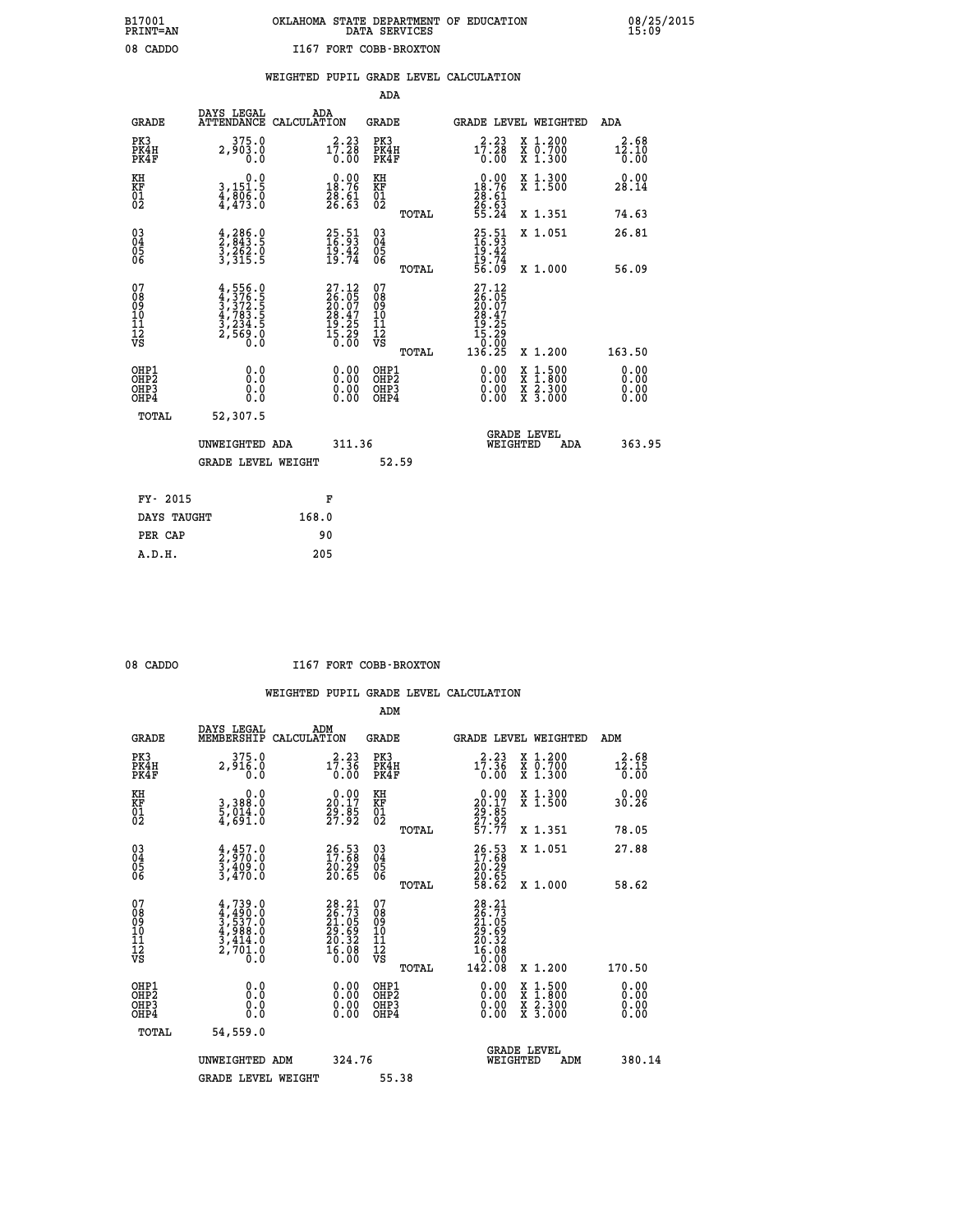|                  | OKLAHOMA STATE DEPARTMENT OF EDUCATION<br>DATA SERVICES |  |
|------------------|---------------------------------------------------------|--|
| I168 BINGER-ONEY |                                                         |  |

|                     |                                      |                                              | WEIGHTED PUPIL GRADE LEVEL CALCULATION |                                  |                        |
|---------------------|--------------------------------------|----------------------------------------------|----------------------------------------|----------------------------------|------------------------|
|                     |                                      | ADA                                          |                                        |                                  |                        |
| GRADE               | DAYS LEGAL<br>ATTENDANCE CALCULATION | ADA<br>GRADE                                 |                                        | <b>GRADE LEVEL WEIGHTED</b>      | ADA                    |
| PK3<br>PK4H<br>PK4F | 133.0<br>3,555.0                     | 0.80<br>PK3<br>0.00<br>PK4H<br>21.29<br>PK4F | 0.80<br>.00<br>.29<br>21               | X 1.200<br>X 0.700<br>1.300<br>X | 0.96<br>00.00<br>27.68 |

| KH<br>KF<br>01<br>02                               | $\begin{smallmatrix} 0.0\\4.597.5\\5.044.5\\3.589.0 \end{smallmatrix}$                                                                                    | $\begin{smallmatrix} 0.00\ 27.53\ 30.21\ 21.49 \end{smallmatrix}$ | KH<br>KF<br>01<br>02                                | TOTAL | $\begin{smallmatrix} 0.00\\ 27.53\\ 30.21\\ 21.49\\ 51.70 \end{smallmatrix}$                                 | X 1.300<br>X 1.500<br>X 1.351            | $0.00$<br>41.30<br>69.85     |
|----------------------------------------------------|-----------------------------------------------------------------------------------------------------------------------------------------------------------|-------------------------------------------------------------------|-----------------------------------------------------|-------|--------------------------------------------------------------------------------------------------------------|------------------------------------------|------------------------------|
| $\begin{matrix} 03 \\ 04 \\ 05 \\ 06 \end{matrix}$ | $\frac{4}{3}, \frac{319}{919}$ .<br>4, 577.0<br>5, 703.5                                                                                                  | 25.87<br>23.47<br>27.41<br>34.15                                  | $\begin{array}{c} 03 \\ 04 \\ 05 \\ 06 \end{array}$ |       | $25.87$<br>$23.47$<br>$27.41$<br>$34.15$<br>$85.03$                                                          | X 1.051                                  | 27.19                        |
| 07                                                 |                                                                                                                                                           |                                                                   | 07                                                  | TOTAL |                                                                                                              | X 1.000                                  | 85.03                        |
| 08<br>09<br>11<br>11<br>12<br>VS                   | $\begin{smallmatrix}5\,,\,099\,.\,0\\4\,,\,311\,. \,0\\4\,,\,780\,. \,5\\4\,,\,172\,. \,5\\5\,,\,034\,. \,5\\4\,,\,050\,. \,0\\0\,. \,0\end{smallmatrix}$ | 30.53<br>25.81<br>28.63<br>24.99<br>30.15<br>30.24.250            | 08<br>09<br>11<br>11<br>12<br>VS                    | TOTAL | $\begin{smallmatrix} 30.53\\ 25.81\\ 28.63\\ 24.99\\ 24.19\\ 30.15\\ 24.25\\ 0.00\\ 64.36 \end{smallmatrix}$ | X 1.200                                  | 197.23                       |
| OHP1<br>OHP2<br>OH <sub>P3</sub><br>OHP4           |                                                                                                                                                           | $\begin{smallmatrix} 0.00 \ 0.00 \ 0.00 \ 0.00 \end{smallmatrix}$ | OHP1<br>OHP2<br>OHP3<br>OHP4                        |       |                                                                                                              | X 1:500<br>X 1:800<br>X 2:300<br>X 3:000 | 0.00<br>Ŏ.ŎŎ<br>O.OO<br>O.OO |
| TOTAL                                              | 62,886.0<br>UNWEIGHTED ADA<br><b>GRADE LEVEL WEIGHT</b>                                                                                                   | 376.58                                                            |                                                     | 72.66 | WEIGHTED                                                                                                     | <b>GRADE LEVEL</b><br>ADA                | 449.24                       |
| FY- 2015                                           |                                                                                                                                                           | F                                                                 |                                                     |       |                                                                                                              |                                          |                              |
| <b>DATA MATIONE</b>                                | 1070                                                                                                                                                      |                                                                   |                                                     |       |                                                                                                              |                                          |                              |

| FY- 2015    | к,    |
|-------------|-------|
| DAYS TAUGHT | 167.0 |
| PER CAP     | 90    |
| A.D.H.      | 230   |
|             |       |

 **B17001<br>PRINT=AN<br>08 CADDO** 

| 08 CADDO | I168 BINGER-ONEY |
|----------|------------------|
|          |                  |

|                                          |                                                                                                                                                                         |                                                                   | ADM                                                 |                                                                                                       |                                          |                              |
|------------------------------------------|-------------------------------------------------------------------------------------------------------------------------------------------------------------------------|-------------------------------------------------------------------|-----------------------------------------------------|-------------------------------------------------------------------------------------------------------|------------------------------------------|------------------------------|
| <b>GRADE</b>                             | DAYS LEGAL<br>MEMBERSHIP                                                                                                                                                | ADM<br>CALCULATION                                                | <b>GRADE</b>                                        |                                                                                                       | <b>GRADE LEVEL WEIGHTED</b>              | ADM                          |
| PK3<br>PK4H<br>PK4F                      | 133.0<br>0.0<br>3,992.0                                                                                                                                                 | 0.80<br>23.90                                                     | PK3<br>PK4H<br>PK4F                                 | $0.80$<br>$0.00$<br>23.90                                                                             | X 1.200<br>X 0.700<br>X 1.300            | 0.96<br>0.00<br>31.07        |
| KH<br>KF<br>01<br>02                     | 0.0<br>$\frac{4}{5}, \frac{913}{311}$ .0<br>3,793.0                                                                                                                     | $\begin{smallmatrix} 0.00\\29.42\\31.80\\22.71 \end{smallmatrix}$ | KH<br>KF<br>01<br>02                                | $0.00$<br>$29.42$<br>$31.80$<br>$22.71$<br>$54.51$                                                    | X 1.300<br>X 1.500                       | 0.00<br>44.13                |
|                                          |                                                                                                                                                                         |                                                                   | TOTAL                                               |                                                                                                       | X 1.351                                  | 73.64                        |
| 03<br>04<br>05<br>06                     | $4,491.0$<br>$4,833.0$<br>$4,876.0$<br>$5,844.0$                                                                                                                        | 26.89<br>24.15<br>29.20<br>34.99                                  | $\begin{array}{c} 03 \\ 04 \\ 05 \\ 06 \end{array}$ | 26.89<br>24.15<br>29.20<br>34.99<br>88.34                                                             | X 1.051                                  | 28.26                        |
|                                          |                                                                                                                                                                         |                                                                   | TOTAL                                               |                                                                                                       | X 1.000                                  | 88.34                        |
| 07<br>08901112<br>1112<br>VS             | $\begin{smallmatrix}5\,, & 342\ . & 0\\4\,, & 563\ . & 0\\5\,, & 040\ . & 0\\4\,, & 392\ . & 0\\5\,, & 360\ . & 0\\4\,, & 316\ . & 0\\0\,. & 0\,. & 0\end{smallmatrix}$ | $31.9927.3230.1826.3025.3032.1025.840.00$                         | 07<br>08<br>09<br>01<br>11<br>11<br>12<br>VS        | $\begin{smallmatrix} 31.99\\27.32\\30.18\\26.30\\27.30\\27.80\\25.84\\27.0\\173.73 \end{smallmatrix}$ |                                          |                              |
|                                          |                                                                                                                                                                         |                                                                   | TOTAL                                               |                                                                                                       | X 1.200                                  | 208.48                       |
| OHP1<br>OHP2<br>OH <sub>P3</sub><br>OHP4 |                                                                                                                                                                         |                                                                   | OHP1<br>OHP2<br>OHP <sub>3</sub>                    | $0.00$<br>$0.00$<br>0.00                                                                              | X 1:500<br>X 1:800<br>X 2:300<br>X 3:000 | 0.00<br>Ŏ.ŎŎ<br>Q.QQ<br>0.00 |
| TOTAL                                    | 66,399.0                                                                                                                                                                |                                                                   |                                                     |                                                                                                       |                                          |                              |
|                                          | UNWEIGHTED ADM                                                                                                                                                          | 397.59                                                            |                                                     |                                                                                                       | GRADE LEVEL<br>WEIGHTED<br>ADM           | 474.88                       |
|                                          | <b>GRADE LEVEL WEIGHT</b>                                                                                                                                               |                                                                   | 77.29                                               |                                                                                                       |                                          |                              |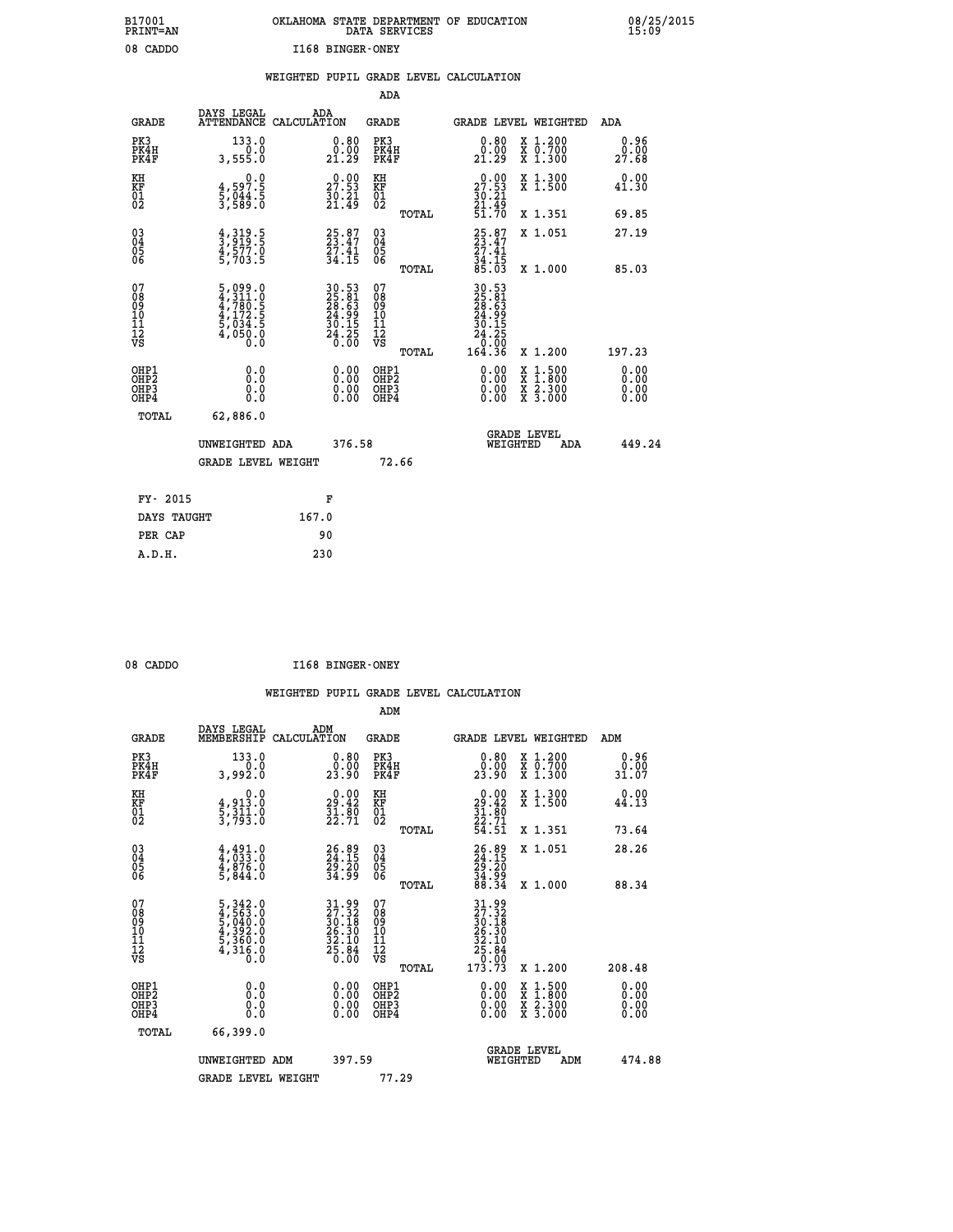| 7001<br>INT=AN | OKLAHOMA STATE DEPARTMENT OF EDUCATION<br>DATA SERVICES |  |
|----------------|---------------------------------------------------------|--|
| CADDO          | COUNTY TOTALS                                           |  |

|                                          |                                                                                  |         |                                                                                                             | ADA                                                |       |                                                                                                                         |                                                                         |                                                                                                                                      |                                     |
|------------------------------------------|----------------------------------------------------------------------------------|---------|-------------------------------------------------------------------------------------------------------------|----------------------------------------------------|-------|-------------------------------------------------------------------------------------------------------------------------|-------------------------------------------------------------------------|--------------------------------------------------------------------------------------------------------------------------------------|-------------------------------------|
| <b>GRADE</b>                             | DAYS LEGAL<br>ATTENDANCE CALCULATION                                             |         | ADA                                                                                                         | GRADE                                              |       |                                                                                                                         |                                                                         | GRADE LEVEL WEIGHTED                                                                                                                 | ADA                                 |
| PK3<br>PK4H<br>PK4F                      | 1,341.0<br>2,903.0<br>60,154.5                                                   |         | 7.90<br>17.28<br>354.04                                                                                     | PK3<br>PK4H<br>PK4F                                |       | 17.28<br>354.04                                                                                                         | 7.90                                                                    | X 1.200<br>X 0.700<br>X 1.300                                                                                                        | $2.48$<br>12.10<br>460.27           |
| KH<br>KF<br>01<br>02                     | 0.0<br>72,316:5<br>84,468:0<br>68,458:0                                          |         | $0.00$<br>425.37<br>$\frac{1}{4}$ $\frac{5}{2}$ $\frac{7}{6}$ $\frac{13}{7}$                                | KH<br>KF<br>$^{01}_{02}$                           |       | $425.37$<br>$497.13$<br>$402.67$<br>$899.80$                                                                            | 0.00                                                                    | X 1.300<br>X 1.500                                                                                                                   | 0.00<br>638.08                      |
|                                          |                                                                                  |         |                                                                                                             |                                                    | TOTAL |                                                                                                                         |                                                                         | X 1.351                                                                                                                              | 1,215.64                            |
| 03<br>04<br>05<br>06                     | 70,222.0<br>68,594.0<br>67,612.5<br>73,854.5                                     |         | $413.07$<br>$403.42$<br>$398.02$<br>$435.10$                                                                | $\begin{matrix} 03 \\ 04 \\ 05 \\ 06 \end{matrix}$ |       | $413.07$<br>$398.02$<br>$398.02$<br>$435.10$                                                                            |                                                                         | X 1.051                                                                                                                              | 1,670.67                            |
|                                          |                                                                                  |         |                                                                                                             |                                                    | TOTAL | 1,236.54                                                                                                                |                                                                         | X 1.000                                                                                                                              | 1,236.54                            |
| 07<br>08<br>09<br>11<br>11<br>12<br>VS   | 72, 529. 5<br>64, 372. 5<br>63, 671. 5<br>64, 154. 0<br>59, 088. 0<br>57, 965. 0 |         | $\begin{smallmatrix} 426.83\\ 378.66\\ 375.32\\ 375.32\\ 378.09\\ 348.97\\ 343.78\\ 0.00 \end{smallmatrix}$ | 07<br>08<br>09<br>11<br>11<br>12<br>VS             |       | $426.83$<br>$378.66$<br>$\begin{smallmatrix} 375.32\ 378.32\ 378.09\ 348.97\ 343.78\ 0.00\ 2.251.65\ \end{smallmatrix}$ |                                                                         |                                                                                                                                      |                                     |
|                                          |                                                                                  |         |                                                                                                             |                                                    | TOTAL |                                                                                                                         |                                                                         | X 1.200                                                                                                                              | 2,701.98                            |
| OHP1<br>OHP2<br>OH <sub>P3</sub><br>OHP4 | 509.0<br>0.0<br>0.0<br>0.0                                                       |         | $2.98$<br>$0.00$<br>ŏ.ŏŏ<br>0.00                                                                            | OHP1<br>OHP <sub>2</sub><br>OHP3<br>OHP4           |       |                                                                                                                         | $2.98$<br>$0.00$<br>$\begin{smallmatrix} 0.00 \ 0.00 \end{smallmatrix}$ | $\begin{smallmatrix} \texttt{X} & 1 & 500 \\ \texttt{X} & 1 & 800 \\ \texttt{X} & 2 & 300 \\ \texttt{X} & 3 & 000 \end{smallmatrix}$ | $\frac{4.48}{0.00}$<br>0.00<br>0.00 |
| TOTAL                                    | 952,213.5                                                                        |         |                                                                                                             |                                                    |       |                                                                                                                         |                                                                         |                                                                                                                                      |                                     |
|                                          | UNWEIGHTED ADA                                                                   |         | 5,608.63                                                                                                    |                                                    |       |                                                                                                                         | <b>GRADE LEVEL</b><br>WEIGHTED                                          | ADA                                                                                                                                  | 6,712.70                            |
|                                          | <b>GRADE LEVEL WEIGHT</b>                                                        |         |                                                                                                             | 1,104.07                                           |       |                                                                                                                         |                                                                         |                                                                                                                                      |                                     |
|                                          |                                                                                  |         |                                                                                                             |                                                    |       |                                                                                                                         |                                                                         |                                                                                                                                      |                                     |
| FY- 2015                                 |                                                                                  |         | F                                                                                                           |                                                    |       |                                                                                                                         |                                                                         |                                                                                                                                      |                                     |
| DAYS TAUGHT                              |                                                                                  | 1,850.0 |                                                                                                             |                                                    |       |                                                                                                                         |                                                                         |                                                                                                                                      |                                     |

| --------    |         |
|-------------|---------|
| DAYS TAUGHT | 1,850.0 |
| PER CAP     | 880     |
| A.D.H.      | 3,813   |
|             |         |

 **B17001<br>PRINT=AN** 

 **CADDO COUNTY TOTALS**

|                                                      |                                                                             |                                                                                                                                                                                    | ADM                                                 |                                                                                                                                                                                                                |                                          |                              |
|------------------------------------------------------|-----------------------------------------------------------------------------|------------------------------------------------------------------------------------------------------------------------------------------------------------------------------------|-----------------------------------------------------|----------------------------------------------------------------------------------------------------------------------------------------------------------------------------------------------------------------|------------------------------------------|------------------------------|
| <b>GRADE</b>                                         | DAYS LEGAL<br>MEMBERSHIP                                                    | ADM<br>CALCULATION                                                                                                                                                                 | <b>GRADE</b>                                        | <b>GRADE LEVEL WEIGHTED</b>                                                                                                                                                                                    |                                          | ADM                          |
| PK3<br>PK4H<br>PK4F                                  | $\frac{1}{2}$ , $\frac{428}{916}$ , 0<br>63,767.0                           | 17.36<br>375.34                                                                                                                                                                    | PK3<br>PK4H<br>PK4F                                 | 17.36<br>375.34                                                                                                                                                                                                | X 1.200<br>X 0.700<br>X 1.300            | 9.48<br>12.15<br>487.93      |
| KH<br>KF<br>01<br>02                                 | 0.0<br>76,627.0<br>$\frac{88}{71}$ , $\frac{464}{463}$ .0                   | 0.00<br>450.74<br>520.67<br>420.36                                                                                                                                                 | KH<br><b>KF</b><br>01<br>02                         | 0.00<br>450.74<br>520.67<br>420.36                                                                                                                                                                             | X 1.300<br>X 1.500                       | 0.00<br>676.13               |
|                                                      |                                                                             |                                                                                                                                                                                    | TOTAL                                               | 941.03                                                                                                                                                                                                         | X 1.351                                  | 1,271.32                     |
| $\begin{matrix} 03 \\ 04 \\ 05 \\ 06 \end{matrix}$   | 72,562.0<br>71,406.0<br>70,163.0                                            | 426.83<br>420.00<br>$4\bar{1}\bar{3}\cdot\bar{0}\bar{6}$<br>$453.53$                                                                                                               | $\begin{array}{c} 03 \\ 04 \\ 05 \\ 06 \end{array}$ | 426.83<br>420.00                                                                                                                                                                                               | X 1.051                                  | 448.60                       |
|                                                      | 76,983.0                                                                    |                                                                                                                                                                                    | TOTAL                                               | 413:06<br>453.53<br>1,286.59                                                                                                                                                                                   | X 1.000                                  | 1,286.59                     |
| 07<br>08<br>09<br>101<br>11<br>12<br>VS              | 76,011.0<br>67,577.0<br>67,656.0<br>68,502.0<br>63,133.0<br>62,673.0<br>0.0 | 447.34<br>$\begin{smallmatrix} 11 & 1 & 1 \\ 3 & 7 & 1 & 5 \\ 3 & 8 & 8 & 1 \\ 4 & 0 & 3 & 8 & 6 \\ 3 & 7 & 3 & 2 & 2 \\ 3 & 7 & 3 & 2 & 0 \\ 0 & 0 & 0 & 0 & 0 \end{smallmatrix}$ | 07<br>08<br>09<br>11<br>11<br>12<br>VS<br>TOTAL     | 447.34<br>$\begin{smallmatrix} 1 & 1 & 1 & 1 \\ 3 & 9 & 8 & 1 \\ 3 & 9 & 8 & 1 \\ 4 & 0 & 3 & 8 & 6 \\ 4 & 0 & 3 & 8 & 6 \\ 3 & 7 & 3 & 2 & 2 \\ 3 & 7 & 3 & 0 & 3 \\ 2 & 3 & 9 & 3 & 7 & 6 \end{smallmatrix}$ | X 1.200                                  | 2,872.51                     |
| OHP1<br>OHP <sub>2</sub><br>OH <sub>P3</sub><br>OHP4 | 521.0<br>0.0<br>0.0<br>0.0                                                  | $\begin{smallmatrix} 3.04\0.00\0.00 \end{smallmatrix}$                                                                                                                             | OHP1<br>OHP2<br>OHP3<br>OHP4                        | 3.04<br>$0.00$<br>0.00                                                                                                                                                                                         | X 1:500<br>X 1:800<br>X 2:300<br>X 3:000 | 4.57<br>0.00<br>0.00<br>0.00 |
| TOTAL                                                | 1,001,853.0                                                                 |                                                                                                                                                                                    |                                                     |                                                                                                                                                                                                                |                                          |                              |
|                                                      | UNWEIGHTED<br><b>GRADE LEVEL WEIGHT</b>                                     | 5,903.10<br>ADM                                                                                                                                                                    | 1,166.80                                            | <b>GRADE LEVEL</b><br>WEIGHTED                                                                                                                                                                                 | ADM                                      | 7,069.90                     |
|                                                      |                                                                             |                                                                                                                                                                                    |                                                     |                                                                                                                                                                                                                |                                          |                              |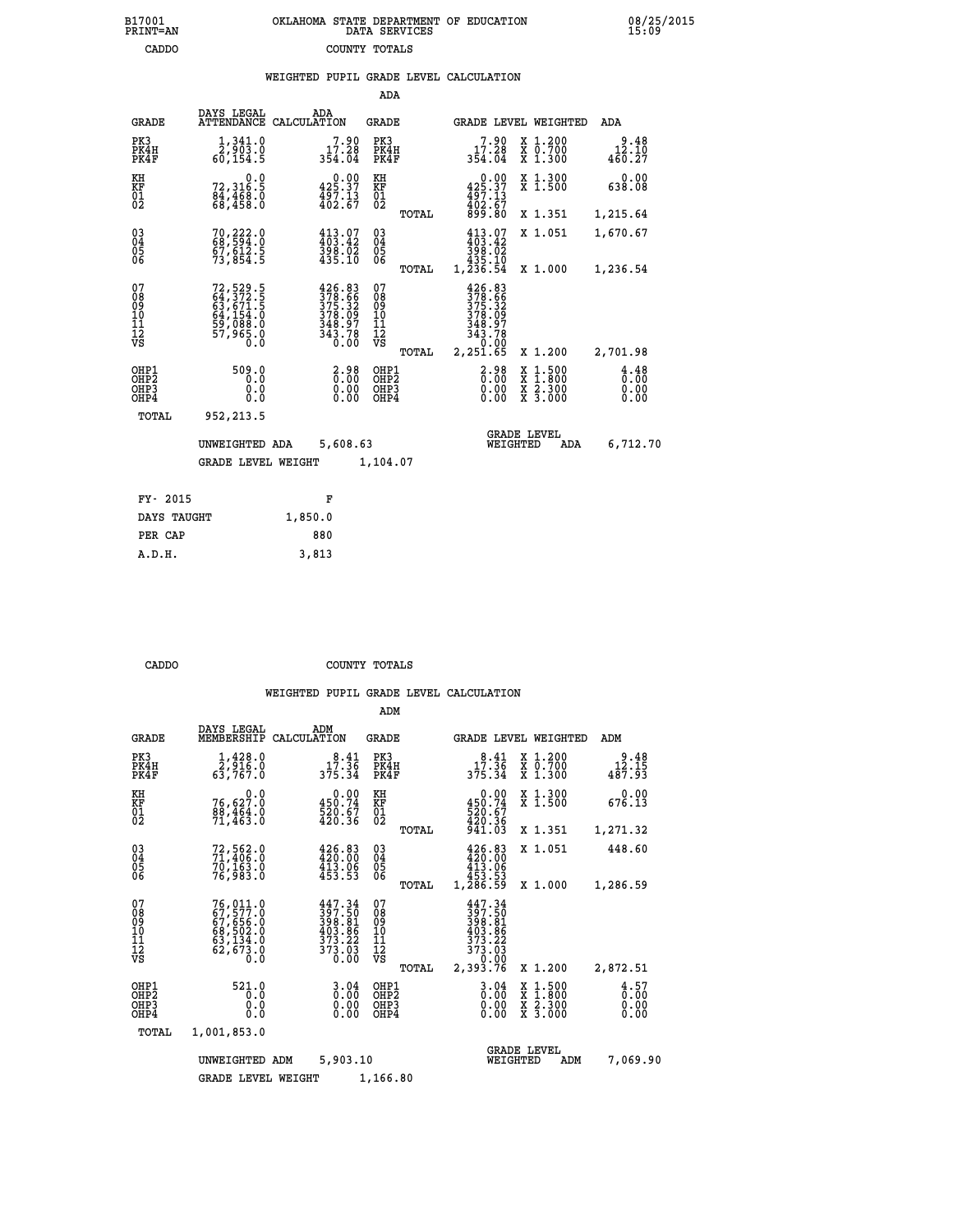| B17001<br><b>PRINT=AN</b> | OKLAHOMA STATE DEPARTMENT OF EDUCATION<br>DATA SERVICES | 08/25/2015<br>15:09 |
|---------------------------|---------------------------------------------------------|---------------------|
| 09<br>CANADIAN            | C029 RIVERSIDE                                          |                     |

|                                                                    |                                                                                                         | WEIGHTED PUPIL GRADE LEVEL CALCULATION                                                          |                                                     |       |                                                                          |                                          |                              |
|--------------------------------------------------------------------|---------------------------------------------------------------------------------------------------------|-------------------------------------------------------------------------------------------------|-----------------------------------------------------|-------|--------------------------------------------------------------------------|------------------------------------------|------------------------------|
|                                                                    |                                                                                                         |                                                                                                 | <b>ADA</b>                                          |       |                                                                          |                                          |                              |
| <b>GRADE</b>                                                       | DAYS LEGAL                                                                                              | ADA<br>ATTENDANCE CALCULATION                                                                   | <b>GRADE</b>                                        |       | GRADE LEVEL WEIGHTED                                                     |                                          | ADA                          |
| PK3<br>PK4H<br>PK4F                                                | 270.0<br>2,555.0                                                                                        | 1.66<br>$\frac{0.00}{15.67}$                                                                    | PK3<br>PK4H<br>PK4F                                 |       | 1.66<br>0.00<br>15.67                                                    | X 1.200<br>X 0.700<br>X 1.300            | 1.99<br>0.00<br>20.37        |
| KH<br>KF<br>01<br>02                                               | 0.0<br>3,062:0<br>3,075:0<br>3,268:5                                                                    | $\begin{smallmatrix} 0.00\\ 18.79\\ 18.37\\ 18.87\\ 20.05 \end{smallmatrix}$                    | KH<br>KF<br>01<br>02                                |       | $\begin{smallmatrix} 0.00\\18.79\\18.87\\20.05\\38.92 \end{smallmatrix}$ | X 1.300<br>X 1.500                       | 0.00<br>28.19                |
|                                                                    |                                                                                                         |                                                                                                 |                                                     | TOTAL |                                                                          | X 1.351                                  | 52.58                        |
| $\begin{smallmatrix} 03 \\[-4pt] 04 \end{smallmatrix}$<br>05<br>06 | 2,649.5<br>2,355.0<br>1,965.0<br>2,892.5                                                                | $16.25$<br>$14.45$<br>$12.06$<br>$17.75$                                                        | $\begin{array}{c} 03 \\ 04 \\ 05 \\ 06 \end{array}$ |       | $16.25$<br>$14.45$<br>$12.06$<br>$17.75$                                 | X 1.051                                  | 17.08                        |
|                                                                    |                                                                                                         |                                                                                                 |                                                     | TOTAL | 44.26                                                                    | X 1.000                                  | 44.26                        |
| 07<br>08<br>09<br>11<br>11<br>12<br>VS                             | 1,629.5<br>1,590.0<br>$\begin{smallmatrix} 0.0 & 0 \ 0.0 & 0 \ 0.0 & 0 \end{smallmatrix}$<br>$\S.$ $\S$ | $\begin{smallmatrix} 10.00\\ -9.80\\ 0.00\\ 0.00\\ 0.00\\ 0.00\\ 0.00\\ 0.00 \end{smallmatrix}$ | 07<br>08<br>09<br>11<br>11<br>12<br>VS              | TOTAL | $10.00$<br>$0.80$<br>$0.00$<br>0.00<br>0.00<br>0.00<br>19.80             | X 1.200                                  | 23.76                        |
| OHP1<br>OHP2<br>OH <sub>P3</sub><br>OHP4                           | 0.0<br>0.0<br>0.0                                                                                       | $\begin{smallmatrix} 0.00 \ 0.00 \ 0.00 \ 0.00 \end{smallmatrix}$                               | OHP1<br>OHP2<br>OHP3<br>OHP4                        |       | 0.00<br>0.00<br>0.00                                                     | X 1:500<br>X 1:800<br>X 2:300<br>X 3:000 | 0.00<br>0.00<br>0.00<br>0.00 |
| TOTAL                                                              | 25,320.0                                                                                                |                                                                                                 |                                                     |       |                                                                          |                                          |                              |
|                                                                    | UNWEIGHTED ADA                                                                                          | 155.35                                                                                          |                                                     |       | WEIGHTED                                                                 | <b>GRADE LEVEL</b><br>ADA                | 188.23                       |
|                                                                    | <b>GRADE LEVEL WEIGHT</b>                                                                               |                                                                                                 | 32.88                                               |       |                                                                          |                                          |                              |
| FY- 2015                                                           |                                                                                                         | F                                                                                               |                                                     |       |                                                                          |                                          |                              |
| DAYS TAUGHT                                                        |                                                                                                         | 163.0                                                                                           |                                                     |       |                                                                          |                                          |                              |
| PER CAP                                                            |                                                                                                         | 73                                                                                              |                                                     |       |                                                                          |                                          |                              |

 **09 CANADIAN C029 RIVERSIDE**

| <b>GRADE</b>                                         | DAYS LEGAL<br>MEMBERSHIP                                | ADM<br>CALCULATION                                                                              | <b>GRADE</b>                                       |       | <b>GRADE LEVEL WEIGHTED</b>                                                                                                        |                                                                                                                     |     | ADM                          |  |
|------------------------------------------------------|---------------------------------------------------------|-------------------------------------------------------------------------------------------------|----------------------------------------------------|-------|------------------------------------------------------------------------------------------------------------------------------------|---------------------------------------------------------------------------------------------------------------------|-----|------------------------------|--|
| PK3<br>PK4H<br>PK4F                                  | 270.0<br>2,796.0                                        | 1.66<br>$\frac{0.00}{17.15}$                                                                    | PK3<br>PK4H<br>PK4F                                |       | $\frac{1}{0}$ : $\frac{66}{17}$<br>17.15                                                                                           | X 1.200<br>x 0.700<br>x 1.300                                                                                       |     | 1.99<br>0.00<br>22.30        |  |
| KH<br>KF<br>01<br>02                                 | 0.0<br>3,221.0<br>3,210.0<br>3,442.0                    | $\begin{smallmatrix} 0.00\\19.76\\19.69\\21.12 \end{smallmatrix}$                               | KH<br>KF<br>01<br>02                               |       | $\begin{smallmatrix} 0.00\\19.76\\19.69\\21.12\\40.81 \end{smallmatrix}$                                                           | X 1.300<br>X 1.500                                                                                                  |     | 0.00<br>29.64                |  |
|                                                      |                                                         |                                                                                                 |                                                    | TOTAL |                                                                                                                                    | X 1.351                                                                                                             |     | 55.13                        |  |
| 03<br>04<br>05<br>06                                 | $2, 771.0$<br>$2, 439.0$<br>$2, 042.0$<br>$3, 026.0$    | $\begin{smallmatrix} 17.00\\ 14.96\\ 12.53\\ 18.56 \end{smallmatrix}$                           | $\begin{matrix} 03 \\ 04 \\ 05 \\ 06 \end{matrix}$ |       | $17.96$<br>$14.96$<br>$12.53$<br>$18.56$<br>$46.05$                                                                                | X 1.051                                                                                                             |     | 17.87                        |  |
|                                                      |                                                         |                                                                                                 |                                                    | TOTAL |                                                                                                                                    | X 1.000                                                                                                             |     | 46.05                        |  |
| 07<br>08<br>09<br>11<br>11<br>12<br>VS               | 1,741.0<br>$1,630.0$<br>0.0<br>0.0<br>0.0<br>0.0<br>0.0 | $\begin{smallmatrix} 10.68\\ 10.00\\ 0.00\\ 0.00\\ 0.00\\ 0.00\\ 0.00\\ 0.00 \end{smallmatrix}$ | 07<br>08<br>09<br>11<br>11<br>12<br>VS             | TOTAL | $\begin{smallmatrix} 10.68 \\ 10.00 \\ 0.00 \\ 0.00 \\ 0.00 \\ 0.00 \\ 0.00 \\ 0.00 \\ 0.00 \\ 0.00 \\ \end{smallmatrix}$<br>20.68 | X 1.200                                                                                                             |     | 24.82                        |  |
| OHP1<br>OH <sub>P</sub> <sub>2</sub><br>OHP3<br>OHP4 | 0.0<br>0.0<br>0.0                                       | $0.00$<br>$0.00$<br>0.00                                                                        | OHP1<br>OHP <sub>2</sub><br>OHP3<br>OHP4           |       |                                                                                                                                    | $\begin{array}{l} \mathtt{X} & 1.500 \\ \mathtt{X} & 1.800 \\ \mathtt{X} & 2.300 \\ \mathtt{X} & 3.000 \end{array}$ |     | 0.00<br>0.00<br>0.00<br>0.00 |  |
| TOTAL                                                | 26,588.0                                                |                                                                                                 |                                                    |       |                                                                                                                                    |                                                                                                                     |     |                              |  |
|                                                      | UNWEIGHTED ADM                                          | 163.11                                                                                          |                                                    |       | WEIGHTED                                                                                                                           | <b>GRADE LEVEL</b>                                                                                                  | ADM | 197.80                       |  |
|                                                      | <b>GRADE LEVEL WEIGHT</b>                               |                                                                                                 | 34.69                                              |       |                                                                                                                                    |                                                                                                                     |     |                              |  |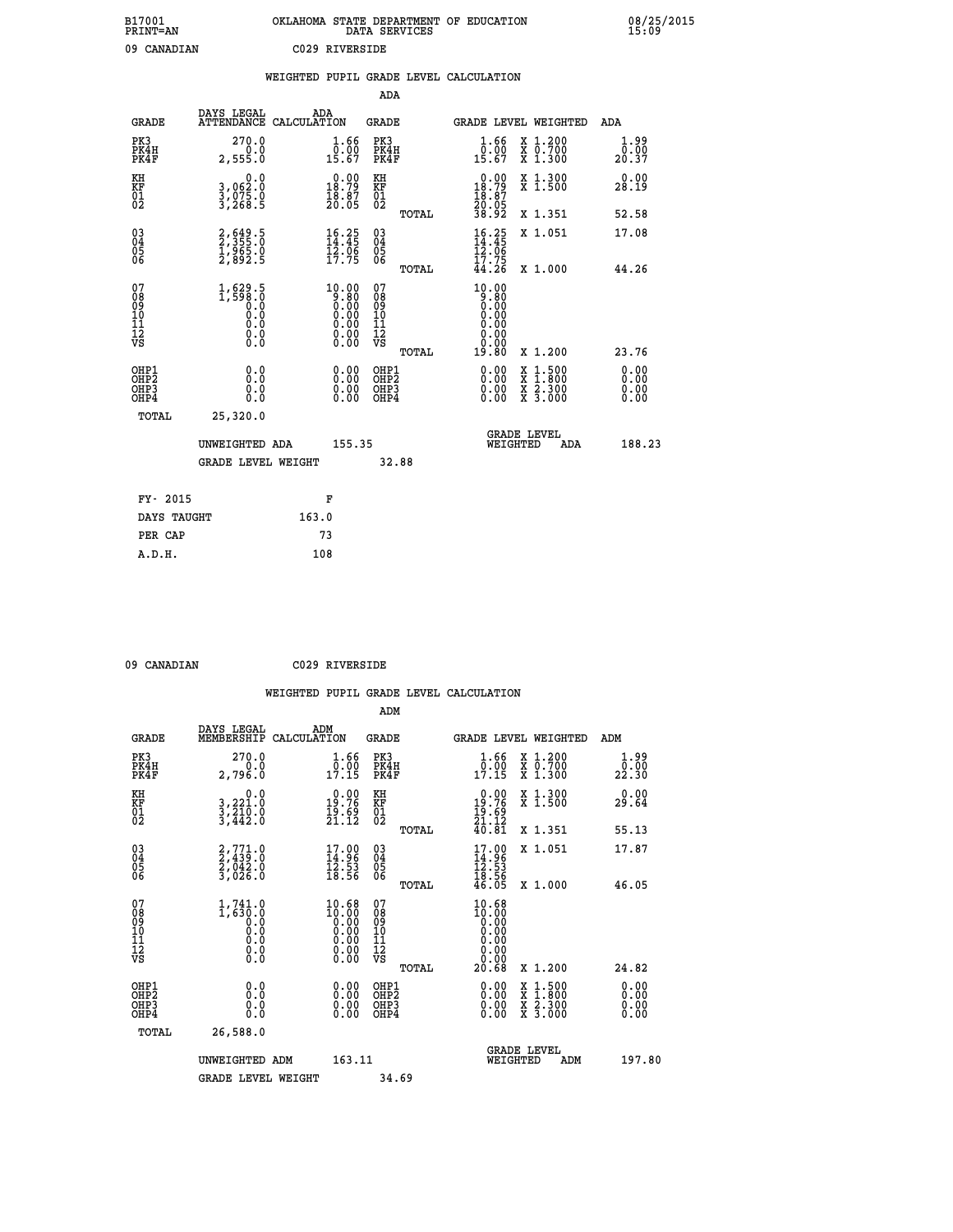| B17001<br><b>PRINT=AN</b> | OKLAHOMA STATE DEPARTMENT OF EDUCATION<br>DATA SERVICES | 08/25/2015<br>15:09 |
|---------------------------|---------------------------------------------------------|---------------------|
| 09<br>CANADIAN            | C031 BANNER                                             |                     |

|                                                                    |                                                                  | WEIGHTED PUPIL GRADE LEVEL CALCULATION |                                                                                                        |                                          |       |                                                                          |                                          |                       |
|--------------------------------------------------------------------|------------------------------------------------------------------|----------------------------------------|--------------------------------------------------------------------------------------------------------|------------------------------------------|-------|--------------------------------------------------------------------------|------------------------------------------|-----------------------|
|                                                                    |                                                                  |                                        |                                                                                                        | <b>ADA</b>                               |       |                                                                          |                                          |                       |
| <b>GRADE</b>                                                       | DAYS LEGAL                                                       | ADA<br>ATTENDANCE CALCULATION          |                                                                                                        | GRADE                                    |       |                                                                          | GRADE LEVEL WEIGHTED                     | ADA                   |
| PK3<br>PK4H<br>PK4F                                                | 253.0<br>0.0<br>2,659.0                                          |                                        | $\frac{1}{0}$ : 50<br>15.73                                                                            | PK3<br>PK4H<br>PK4F                      |       | $\frac{1}{0}$ : 50<br>15:73                                              | X 1.200<br>X 0.700<br>X 1.300            | 1.80<br>0.00<br>20.45 |
| KH<br>ΚF<br>$\frac{01}{02}$                                        | 0.0<br>3,306:5<br>3,197:5<br>3,941:5                             |                                        | $\begin{smallmatrix} 0.00\\19.57\\18.92\\23.32 \end{smallmatrix}$                                      | KH<br>KF<br>01<br>02                     |       | $\begin{smallmatrix} 0.00\\19.57\\18.92\\23.32\\42.24 \end{smallmatrix}$ | X 1.300<br>X 1.500                       | 0.00<br>29.36         |
|                                                                    |                                                                  |                                        |                                                                                                        |                                          | TOTAL |                                                                          | X 1.351                                  | 57.07                 |
| $\begin{smallmatrix} 03 \\[-4pt] 04 \end{smallmatrix}$<br>Ŏ5<br>06 | $\frac{4}{2}, \frac{060}{63}. \frac{5}{3}$<br>3,498.0<br>3,978.5 |                                        | $24.03$<br>$15.76$<br>20.70<br>23.54                                                                   | $\substack{03 \\ 04}$<br>$\frac{05}{06}$ |       | $24.03$<br>$15.76$<br>$\frac{20.70}{23.54}$<br>60.00                     | X 1.051                                  | 25.26                 |
|                                                                    |                                                                  |                                        |                                                                                                        |                                          | TOTAL |                                                                          | X 1.000                                  | 60.00                 |
| 07<br>08<br>09<br>101<br>11<br>12<br>VS                            | 2, 355.5<br>3, 723.0<br>0.0<br>0.0<br>0.0<br>0.0                 |                                        | $\begin{smallmatrix} 13.94 \\ 22.03 \\ 0.00 \\ 0.00 \\ 0.00 \\ 0.00 \\ 0.00 \\ 0.00 \end{smallmatrix}$ | 07<br>08<br>09<br>11<br>11<br>12<br>VS   |       | 13.94<br>22.03<br>0.00<br>0.00<br>0.00<br>0.00                           |                                          |                       |
|                                                                    |                                                                  |                                        |                                                                                                        |                                          | TOTAL | 35.97                                                                    | X 1.200                                  | 43.16                 |
| OHP1<br>OH <sub>P</sub> 2<br>OH <sub>P3</sub><br>OHP4              | 0.0<br>0.0<br>0.0                                                |                                        | 0.00<br>0.00<br>0.00                                                                                   | OHP1<br>OHP <sub>2</sub><br>OHP3<br>OHP4 |       | 0.00<br>0.00<br>0.00                                                     | X 1:500<br>X 1:800<br>X 2:300<br>X 3:000 | 0.00<br>0.00<br>0.00  |
| TOTAL                                                              | 33,636.0                                                         |                                        |                                                                                                        |                                          |       |                                                                          |                                          |                       |
|                                                                    | UNWEIGHTED ADA                                                   |                                        | 199.04                                                                                                 |                                          |       | WEIGHTED                                                                 | <b>GRADE LEVEL</b><br>ADA                | 237.10                |
|                                                                    | GRADE LEVEL WEIGHT                                               |                                        |                                                                                                        | 38.06                                    |       |                                                                          |                                          |                       |
| FY- 2015                                                           |                                                                  | F                                      |                                                                                                        |                                          |       |                                                                          |                                          |                       |
| DAYS TAUGHT                                                        |                                                                  | 169.0                                  |                                                                                                        |                                          |       |                                                                          |                                          |                       |
| PER CAP                                                            |                                                                  | 62                                     |                                                                                                        |                                          |       |                                                                          |                                          |                       |
| A.D.H.                                                             |                                                                  | 187                                    |                                                                                                        |                                          |       |                                                                          |                                          |                       |

 **09 CANADIAN C031 BANNER**

|                                                    |                                                                     |                                                                                                 | WEIGHTED PUPIL GRADE LEVEL CALCULATION                 |                                                                                                                                                                                                                                                                                                                                                                                    |                              |
|----------------------------------------------------|---------------------------------------------------------------------|-------------------------------------------------------------------------------------------------|--------------------------------------------------------|------------------------------------------------------------------------------------------------------------------------------------------------------------------------------------------------------------------------------------------------------------------------------------------------------------------------------------------------------------------------------------|------------------------------|
|                                                    |                                                                     |                                                                                                 | ADM                                                    |                                                                                                                                                                                                                                                                                                                                                                                    |                              |
| <b>GRADE</b>                                       | DAYS LEGAL<br>MEMBERSHIP<br>CALCULATION                             | ADM                                                                                             | <b>GRADE</b>                                           | <b>GRADE LEVEL WEIGHTED</b>                                                                                                                                                                                                                                                                                                                                                        | ADM                          |
| PK3<br>PK4H<br>PK4F                                | 253.0<br>0.0<br>2,866.0                                             | $\begin{smallmatrix} 1.50\ 0.00\ 16.96 \end{smallmatrix}$                                       | PK3<br>PK4H<br>PK4F                                    | $1.50$<br>$0.00$<br>X 1.200<br>X 0.700<br>X 1.300<br>16.96                                                                                                                                                                                                                                                                                                                         | 1.80<br>_0.00<br>22.05       |
| KH<br>KF<br>01<br>02                               | 0.0<br>3,553.0<br>3,318.0<br>4,087.0                                | $\begin{smallmatrix} 0.00\\ 21.02\\ 19.63\\ 24.18 \end{smallmatrix}$                            | KH<br>KF<br>01<br>02                                   | 0.00<br>X 1.300<br>X 1.500<br>$21.02$<br>$19.63$<br>$24.18$<br>$43.81$                                                                                                                                                                                                                                                                                                             | 0.00<br>31.53                |
|                                                    |                                                                     |                                                                                                 | TOTAL                                                  | X 1.351                                                                                                                                                                                                                                                                                                                                                                            | 59.19                        |
| $\begin{matrix} 03 \\ 04 \\ 05 \\ 06 \end{matrix}$ | $\frac{4}{2}, \frac{216}{791}.0$<br>3,639.0<br>4,160.0              | $24.95$<br>$16.51$<br>$21.53$<br>$24.62$                                                        | $\begin{array}{c} 03 \\ 04 \\ 05 \\ 06 \end{array}$    | $24.95$<br>$16.51$<br>$21.53$<br>$24.62$<br>$62.66$<br>X 1.051                                                                                                                                                                                                                                                                                                                     | 26.22                        |
|                                                    |                                                                     |                                                                                                 | TOTAL                                                  | X 1.000                                                                                                                                                                                                                                                                                                                                                                            | 62.66                        |
| 07<br>08<br>09<br>101<br>11<br>12<br>VS            | $2,455.0$<br>$3,956.0$<br>$0.0$<br>$0.0$<br>$0.0$<br>$0.0$<br>$0.0$ | $\begin{smallmatrix} 14.53\ 23.41\ 0.00\ 0.00\ 0.00\ 0.00\ 0.00\ 0.00\ 0.00\ \end{smallmatrix}$ | 07<br>08<br>09<br>001<br>11<br>11<br>12<br>VS<br>TOTAL | 14.53<br>$\begin{smallmatrix} 11.31 \\ 23.41 \\ 0.00 \\ 0.00 \\ 0.00 \\ 0.00 \\ 0.00 \\ 0.00 \\ 0.00 \\ 37.94 \end{smallmatrix}$<br>X 1.200                                                                                                                                                                                                                                        | 45.53                        |
|                                                    |                                                                     |                                                                                                 |                                                        |                                                                                                                                                                                                                                                                                                                                                                                    |                              |
| OHP1<br>OHP2<br>OHP3<br>OHP4                       | 0.0<br>0.000                                                        | $\begin{smallmatrix} 0.00 \ 0.00 \ 0.00 \ 0.00 \end{smallmatrix}$                               | OHP1<br>OHP2<br>OHP3<br>OHP4                           | $\begin{smallmatrix} 0.00 & 0.00 & 0.00 & 0.00 & 0.00 & 0.00 & 0.00 & 0.00 & 0.00 & 0.00 & 0.00 & 0.00 & 0.00 & 0.00 & 0.00 & 0.00 & 0.00 & 0.00 & 0.00 & 0.00 & 0.00 & 0.00 & 0.00 & 0.00 & 0.00 & 0.00 & 0.00 & 0.00 & 0.00 & 0.00 & 0.00 & 0.00 & 0.00 & 0.00 & 0.00 & 0.0$<br>$\begin{smallmatrix} x & 1 & 500 \\ x & 1 & 800 \\ x & 2 & 300 \\ x & 3 & 000 \end{smallmatrix}$ | 0.00<br>Ŏ.ŎŎ<br>Q.QQ<br>0.00 |
| TOTAL                                              | 35,294.0                                                            |                                                                                                 |                                                        |                                                                                                                                                                                                                                                                                                                                                                                    |                              |
|                                                    | UNWEIGHTED ADM                                                      | 208.84                                                                                          |                                                        | <b>GRADE LEVEL</b><br>WEIGHTED                                                                                                                                                                                                                                                                                                                                                     | 248.98<br>ADM                |
|                                                    | <b>GRADE LEVEL WEIGHT</b>                                           |                                                                                                 | 40.14                                                  |                                                                                                                                                                                                                                                                                                                                                                                    |                              |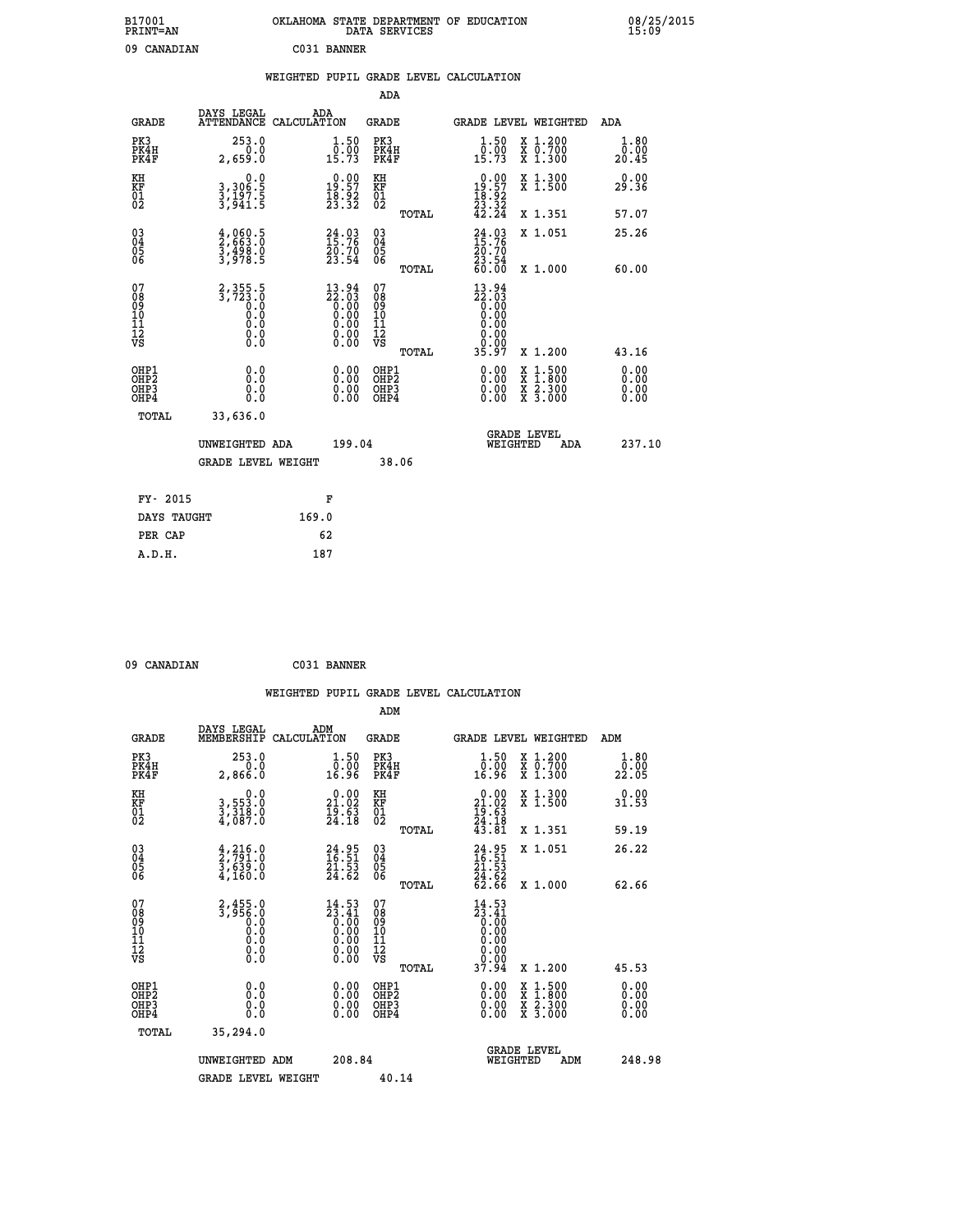| B17001<br>PRINT=AN | OKLAHOMA STATE DEPARTMENT OF EDUCATION<br>DATA SERVICES | 08/25/2015<br>15:09 |
|--------------------|---------------------------------------------------------|---------------------|
| 09<br>CANADIAN     | C070 DARLINGTON                                         |                     |

|                                                                    |                                                                                                               |       |                                                                      |                                                     |       | WEIGHTED PUPIL GRADE LEVEL CALCULATION                                                                                                                                                                                                                                         |                                          |     |                                  |
|--------------------------------------------------------------------|---------------------------------------------------------------------------------------------------------------|-------|----------------------------------------------------------------------|-----------------------------------------------------|-------|--------------------------------------------------------------------------------------------------------------------------------------------------------------------------------------------------------------------------------------------------------------------------------|------------------------------------------|-----|----------------------------------|
|                                                                    |                                                                                                               |       |                                                                      | <b>ADA</b>                                          |       |                                                                                                                                                                                                                                                                                |                                          |     |                                  |
| <b>GRADE</b>                                                       | DAYS LEGAL<br>ATTENDANCE CALCULATION                                                                          | ADA   |                                                                      | GRADE                                               |       | GRADE LEVEL WEIGHTED                                                                                                                                                                                                                                                           |                                          |     | ADA                              |
| PK3<br>PK4H<br>PK4F                                                | 0.0<br>0.0<br>3,939.5                                                                                         |       | $\begin{smallmatrix} 0.00\\ 0.00\\ 22.90 \end{smallmatrix}$          | PK3<br>PK4H<br>PK4F                                 |       | $\begin{smallmatrix} 0.00\\ 0.00\\ 22.90 \end{smallmatrix}$                                                                                                                                                                                                                    | X 1.200<br>X 0.700<br>X 1.300            |     | 0.00<br>0.00<br>29.77            |
| KH<br>KF<br>01<br>02                                               | 0.0<br>3,869:5<br>4,883:0<br>4,284:5                                                                          |       | $\begin{smallmatrix} 0.00\\ 22.50\\ 28.39\\ 24.91 \end{smallmatrix}$ | KH<br>KF<br>01<br>02                                |       | $\begin{smallmatrix} 0.00\\ 22.50\\ 28.39\\ 24.91\\ 53.30 \end{smallmatrix}$                                                                                                                                                                                                   | X 1.300<br>X 1.500                       |     | 0.00<br>33.75                    |
|                                                                    |                                                                                                               |       |                                                                      |                                                     | TOTAL |                                                                                                                                                                                                                                                                                | X 1.351                                  |     | 72.01                            |
| $\begin{smallmatrix} 03 \\[-4pt] 04 \end{smallmatrix}$<br>Ŏ5<br>06 | 3,866.0<br>4,018.5<br>4,070.0<br>3,941.5                                                                      |       | 22.48<br>23.36<br>23.66<br>22.92                                     | $\begin{array}{c} 03 \\ 04 \\ 05 \\ 06 \end{array}$ |       | $22.48$<br>$23.36$<br>$23.66$<br>$22.92$<br>$69.94$                                                                                                                                                                                                                            | X 1.051                                  |     | 23.63                            |
|                                                                    |                                                                                                               |       |                                                                      |                                                     | TOTAL |                                                                                                                                                                                                                                                                                | X 1.000                                  |     | 69.94                            |
| 07<br>08<br>09<br>01<br>11<br>11<br>12<br>VS                       | $2,407.0$<br>$2,809.0$<br>$0.0$<br>0.0<br>$\begin{smallmatrix} 0.0 & 0 \ 0.0 & 0 \ 0.0 & 0 \end{smallmatrix}$ |       | $13.99$<br>$16.33$<br>$0.00$<br>$0.00$<br>$0.00$<br>$0.00$<br>0.00   | 07<br>08<br>09<br>11<br>11<br>12<br>VS              | TOTAL | $13.99$<br>$16.33$<br>$0.00$<br>$0.00$<br>0.00<br>0.00<br>30.32                                                                                                                                                                                                                | X 1.200                                  |     | 36.38                            |
| OHP1<br>OHP2<br>OHP3<br>OHP4                                       | 0.0<br>0.0<br>$0.\overline{0}$                                                                                |       | $\begin{smallmatrix} 0.00 \ 0.00 \ 0.00 \ 0.00 \end{smallmatrix}$    | OHP1<br>OHP2<br>OHP3<br>OHP4                        |       | $\begin{smallmatrix} 0.00 & 0.00 & 0.00 & 0.00 & 0.00 & 0.00 & 0.00 & 0.00 & 0.00 & 0.00 & 0.00 & 0.00 & 0.00 & 0.00 & 0.00 & 0.00 & 0.00 & 0.00 & 0.00 & 0.00 & 0.00 & 0.00 & 0.00 & 0.00 & 0.00 & 0.00 & 0.00 & 0.00 & 0.00 & 0.00 & 0.00 & 0.00 & 0.00 & 0.00 & 0.00 & 0.0$ | X 1:500<br>X 1:800<br>X 2:300<br>X 3:000 |     | 0.00<br>0.00<br>$0.00$<br>$0.00$ |
| TOTAL                                                              | 38,088.5                                                                                                      |       |                                                                      |                                                     |       |                                                                                                                                                                                                                                                                                |                                          |     |                                  |
|                                                                    | UNWEIGHTED ADA                                                                                                |       | 221.44                                                               |                                                     |       | WEIGHTED                                                                                                                                                                                                                                                                       | <b>GRADE LEVEL</b>                       | ADA | 265.48                           |
|                                                                    | <b>GRADE LEVEL WEIGHT</b>                                                                                     |       |                                                                      |                                                     | 44.04 |                                                                                                                                                                                                                                                                                |                                          |     |                                  |
| FY- 2015                                                           |                                                                                                               |       | F                                                                    |                                                     |       |                                                                                                                                                                                                                                                                                |                                          |     |                                  |
| DAYS TAUGHT                                                        |                                                                                                               | 172.0 |                                                                      |                                                     |       |                                                                                                                                                                                                                                                                                |                                          |     |                                  |
| PER CAP                                                            |                                                                                                               |       | 70                                                                   |                                                     |       |                                                                                                                                                                                                                                                                                |                                          |     |                                  |

 **ADM**

 **09 CANADIAN C070 DARLINGTON**

| <b>GRADE</b>                                       | DAYS LEGAL<br>MEMBERSHIP                                                         | ADM<br>CALCULATION                                                                                                                         | <b>GRADE</b>                                       |       |                                                                                                                                                                                                                                                                                | <b>GRADE LEVEL WEIGHTED</b>              | ADM                   |  |
|----------------------------------------------------|----------------------------------------------------------------------------------|--------------------------------------------------------------------------------------------------------------------------------------------|----------------------------------------------------|-------|--------------------------------------------------------------------------------------------------------------------------------------------------------------------------------------------------------------------------------------------------------------------------------|------------------------------------------|-----------------------|--|
| PK3<br>PK4H<br>PK4F                                | 0.0<br>0.0<br>4,194.0                                                            | $\begin{smallmatrix} 0.00\\ 0.00\\ 24.38 \end{smallmatrix}$                                                                                | PK3<br>PK4H<br>PK4F                                |       | $\begin{smallmatrix} 0.00\\ 0.00\\ 24.38 \end{smallmatrix}$                                                                                                                                                                                                                    | X 1.200<br>X 0.700<br>X 1.300            | 0.00<br>0.00<br>31.69 |  |
| KH<br>KF<br>01<br>02                               | 0.0<br>4,127.0<br>$\frac{5}{4}, \frac{1}{481}$ : $\frac{5}{8}$                   | $\begin{smallmatrix} 0.00\\ 23.99\\ 29.74\\ 26.05 \end{smallmatrix}$                                                                       | KH<br>KF<br>01<br>02                               |       | $\begin{smallmatrix} 0.00\\ 23.99\\ 29.74\\ 26.05\\ 55.79 \end{smallmatrix}$                                                                                                                                                                                                   | X 1.300<br>X 1.500                       | 0.00<br>35.99         |  |
|                                                    |                                                                                  |                                                                                                                                            |                                                    | TOTAL |                                                                                                                                                                                                                                                                                | X 1.351                                  | 75.37                 |  |
| $\begin{matrix} 03 \\ 04 \\ 05 \\ 06 \end{matrix}$ | $4,128.0$<br>$4,297.0$<br>$4,297.0$<br>$4,143.0$                                 | $24.31$<br>$24.31$<br>$24.98$<br>$24.09$                                                                                                   | $\begin{matrix} 03 \\ 04 \\ 05 \\ 06 \end{matrix}$ |       | $24.31$<br>$24.31$<br>$24.98$<br>$24.09$<br>$73.38$                                                                                                                                                                                                                            | X 1.051                                  | 25.22                 |  |
|                                                    |                                                                                  |                                                                                                                                            |                                                    | TOTAL |                                                                                                                                                                                                                                                                                | X 1.000                                  | 73.38                 |  |
| 07<br>089<br>090<br>1112<br>VS                     | $2,577.0$<br>3,008.0<br>$\begin{smallmatrix} 0.10 \ 0.0 \ 0.0 \end{smallmatrix}$ | 14.98<br>$\begin{smallmatrix} 17.49 \\[-4pt] 7.49 \\[-4pt] 0.00 \\[-4pt] 0.00 \\[-4pt] 0.00 \\[-4pt] 0.00 \\[-4pt] 0.00 \end{smallmatrix}$ | 07<br>08901112<br>1112<br>VS                       |       | 14.98<br>$17.49$<br>0.00<br>0.00<br>0.00<br>0.00<br>0.00<br>32.47                                                                                                                                                                                                              |                                          |                       |  |
|                                                    |                                                                                  |                                                                                                                                            |                                                    | TOTAL |                                                                                                                                                                                                                                                                                | X 1.200                                  | 38.96                 |  |
| OHP1<br>OHP2<br>OH <sub>P3</sub><br>OHP4           | 0.0<br>0.000                                                                     |                                                                                                                                            | OHP1<br>OHP2<br>OHP3<br>OHP4                       |       | $\begin{smallmatrix} 0.00 & 0.00 & 0.00 & 0.00 & 0.00 & 0.00 & 0.00 & 0.00 & 0.00 & 0.00 & 0.00 & 0.00 & 0.00 & 0.00 & 0.00 & 0.00 & 0.00 & 0.00 & 0.00 & 0.00 & 0.00 & 0.00 & 0.00 & 0.00 & 0.00 & 0.00 & 0.00 & 0.00 & 0.00 & 0.00 & 0.00 & 0.00 & 0.00 & 0.00 & 0.00 & 0.0$ | X 1:500<br>X 1:800<br>X 2:300<br>X 3:000 | 0.00<br>0.00<br>0.00  |  |
| TOTAL                                              | 40,251.0                                                                         |                                                                                                                                            |                                                    |       |                                                                                                                                                                                                                                                                                |                                          |                       |  |
|                                                    | UNWEIGHTED<br>ADM                                                                | 234.01                                                                                                                                     |                                                    |       | WEIGHTED                                                                                                                                                                                                                                                                       | <b>GRADE LEVEL</b><br>ADM                | 280.61                |  |
|                                                    | <b>GRADE LEVEL WEIGHT</b>                                                        |                                                                                                                                            | 46.60                                              |       |                                                                                                                                                                                                                                                                                |                                          |                       |  |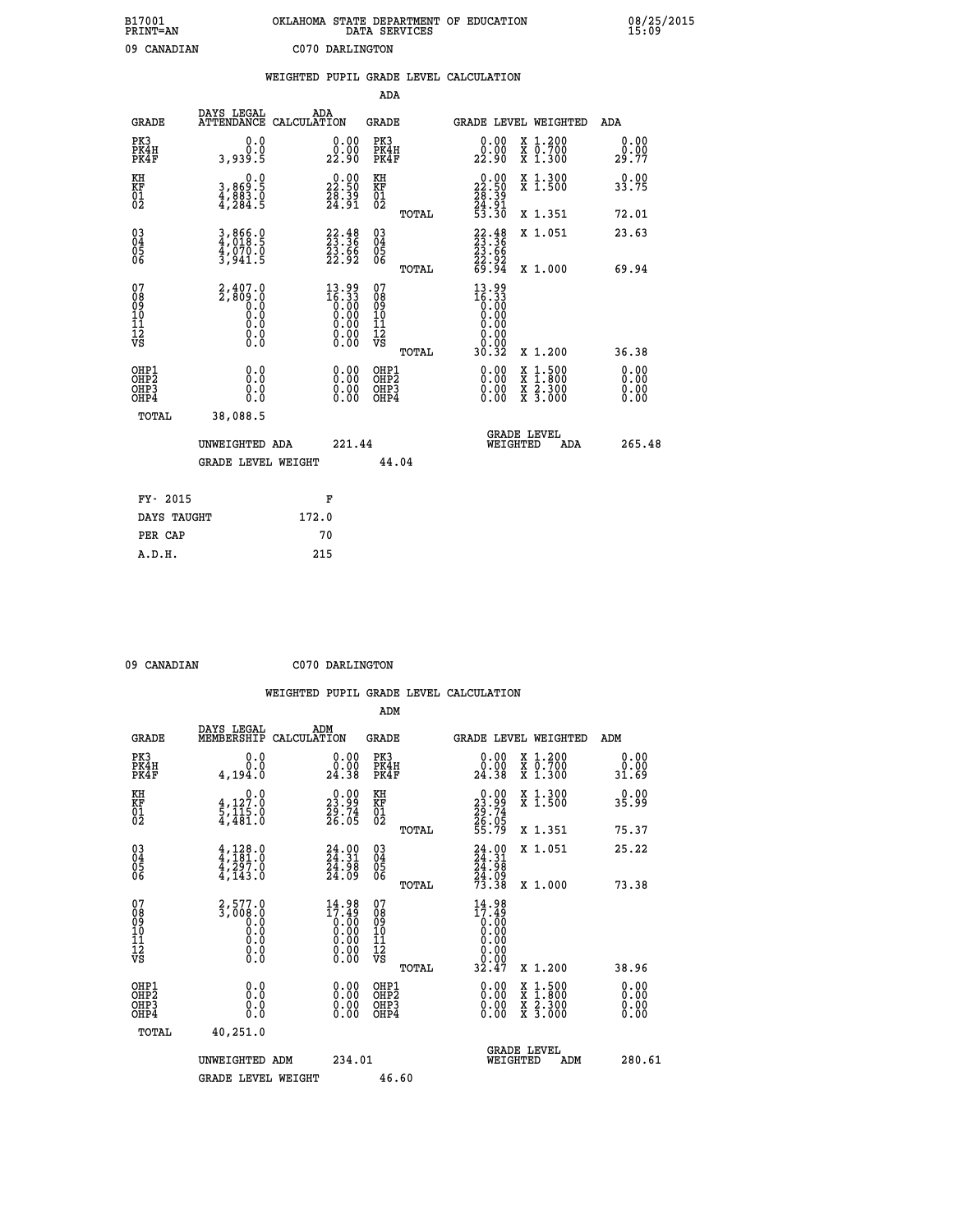| B17001<br><b>PRINT=AN</b> | OKLAHOMA STATE DEPARTMENT OF EDUCATION<br>DATA SERVICES |  |
|---------------------------|---------------------------------------------------------|--|
| 09 CANADIAN               | C162 MAPLE                                              |  |

|                                          |                                                                         |       |                                                                            |                                                     |       | WEIGHTED PUPIL GRADE LEVEL CALCULATION                   |                                          |                              |
|------------------------------------------|-------------------------------------------------------------------------|-------|----------------------------------------------------------------------------|-----------------------------------------------------|-------|----------------------------------------------------------|------------------------------------------|------------------------------|
|                                          |                                                                         |       |                                                                            | ADA                                                 |       |                                                          |                                          |                              |
| <b>GRADE</b>                             | DAYS LEGAL<br>ATTENDANCE CALCULATION                                    |       | ADA                                                                        | <b>GRADE</b>                                        |       | GRADE LEVEL WEIGHTED                                     |                                          | ADA                          |
| PK3<br>PK4H<br>PK4F                      | 0.0<br>0.0<br>3,045.5                                                   |       | 0.00<br>18.13                                                              | PK3<br>PK4H<br>PK4F                                 |       | 0.00<br>0.00<br>18.13                                    | X 1.200<br>X 0.700<br>X 1.300            | 0.00<br>0.00<br>23.57        |
| KH<br>KF<br>01<br>02                     | $\begin{smallmatrix}&&&0.0\\3,235.5\\2,887.5\\3,406.0\end{smallmatrix}$ |       | $0.00$<br>19:26<br>$\frac{1}{2}$ $\frac{7}{2}$ $\frac{1}{2}$ $\frac{3}{7}$ | KH<br>KF<br>01<br>02                                |       | $19.26$<br>$19.26$<br>$17.19$<br>$20.27$                 | X 1.300<br>X 1.500                       | 0.00<br>28.89                |
|                                          |                                                                         |       |                                                                            |                                                     | TOTAL | 37.46                                                    | X 1.351                                  | 50.61                        |
| 03<br>04<br>05<br>06                     | $2,744.0$<br>$2,907.0$<br>$2,907.0$<br>$1,651.0$                        |       | $\frac{16}{14}$ : 76<br>$\frac{17}{17}$ : 30                               | $\begin{array}{c} 03 \\ 04 \\ 05 \\ 06 \end{array}$ |       | $\frac{16}{14}$ : 76<br>$\frac{17}{17}$ : 30             | X 1.051                                  | 17.16                        |
|                                          |                                                                         |       | 9.83                                                                       |                                                     | TOTAL | 83.éT<br>41.89                                           | X 1.000                                  | 41.89                        |
| 07<br>08<br>09<br>11<br>11<br>12<br>VS   | $1, 472.0$<br>1,720.0<br>0.0<br>0.0<br>0.0<br>Ŏ.Ŏ                       |       | 8.76<br>$10.24$<br>0.00<br>0.00<br>0.00<br>0.00<br>0.00                    | 07<br>08<br>09<br>11<br>11<br>12<br>VS              | TOTAL | 8.76<br>$10.24$<br>0.00<br>0.00<br>0.00<br>0.00<br>19.00 | X 1.200                                  | 22.80                        |
| OHP1<br>OHP <sub>2</sub><br>OHP3<br>OHP4 | 0.0<br>Ō.Ō<br>0.0<br>0.0                                                |       | $\begin{smallmatrix} 0.00 \ 0.00 \ 0.00 \ 0.00 \end{smallmatrix}$          | OHP1<br>OHP <sub>2</sub><br>OHP3<br>OHP4            |       | 0.00<br>$0.00$<br>0.00                                   | X 1:500<br>X 1:800<br>X 2:300<br>X 3:000 | 0.00<br>0.00<br>0.00<br>0.00 |
| TOTAL                                    | 25,548.5                                                                |       |                                                                            |                                                     |       |                                                          |                                          |                              |
|                                          | UNWEIGHTED ADA                                                          |       | 152.07                                                                     |                                                     |       | WEIGHTED                                                 | <b>GRADE LEVEL</b><br>ADA                | 184.92                       |
|                                          | <b>GRADE LEVEL WEIGHT</b>                                               |       |                                                                            |                                                     | 32.85 |                                                          |                                          |                              |
| FY- 2015                                 |                                                                         |       | F                                                                          |                                                     |       |                                                          |                                          |                              |
| DAYS TAUGHT                              |                                                                         | 168.0 |                                                                            |                                                     |       |                                                          |                                          |                              |
| PER CAP                                  |                                                                         |       | 90                                                                         |                                                     |       |                                                          |                                          |                              |

 **A.D.H. 131**

 **09 CANADIAN C162 MAPLE**

|                                                    |                                                                 |                    |                                                                                                                                                                                                                                                                                                                                                 |                                              |       | WEIGHTED PUPIL GRADE LEVEL CALCULATION                                                                                                                                                                                                                                         |                                          |     |                              |
|----------------------------------------------------|-----------------------------------------------------------------|--------------------|-------------------------------------------------------------------------------------------------------------------------------------------------------------------------------------------------------------------------------------------------------------------------------------------------------------------------------------------------|----------------------------------------------|-------|--------------------------------------------------------------------------------------------------------------------------------------------------------------------------------------------------------------------------------------------------------------------------------|------------------------------------------|-----|------------------------------|
|                                                    |                                                                 |                    |                                                                                                                                                                                                                                                                                                                                                 | ADM                                          |       |                                                                                                                                                                                                                                                                                |                                          |     |                              |
| <b>GRADE</b>                                       | DAYS LEGAL<br>MEMBERSHIP                                        | ADM<br>CALCULATION |                                                                                                                                                                                                                                                                                                                                                 | <b>GRADE</b>                                 |       | <b>GRADE LEVEL WEIGHTED</b>                                                                                                                                                                                                                                                    |                                          | ADM |                              |
| PK3<br>PK4H<br>PK4F                                | 0.0<br>0.0<br>3,192.0                                           |                    | $\begin{smallmatrix} 0.00\\ 0.00\\ 19.00 \end{smallmatrix}$                                                                                                                                                                                                                                                                                     | PK3<br>PK4H<br>PK4F                          |       | 0.0000<br>19.00                                                                                                                                                                                                                                                                | X 1.200<br>X 0.700<br>X 1.300            |     | 0.00<br>0.00<br>24.70        |
| KH<br>KF<br>01<br>02                               | 0.0<br>3,432:0<br>3,012:0<br>3,516:0                            |                    | $\begin{smallmatrix} 0.00\\ 20.43\\ 17.93\\ 20.93 \end{smallmatrix}$                                                                                                                                                                                                                                                                            | KH<br>KF<br>01<br>02                         |       | $\begin{smallmatrix} 0.00\\ 20.43\\ 17.93\\ 20.93\\ 38.86 \end{smallmatrix}$                                                                                                                                                                                                   | X 1.300<br>X 1.500                       |     | 0.00<br>30.65                |
|                                                    |                                                                 |                    |                                                                                                                                                                                                                                                                                                                                                 |                                              | TOTAL |                                                                                                                                                                                                                                                                                | X 1.351                                  |     | 52.50                        |
| $\begin{matrix} 03 \\ 04 \\ 05 \\ 06 \end{matrix}$ | $2,854.0$<br>$2,604.0$<br>$3,024.0$<br>$1,708.0$                |                    | $\begin{smallmatrix} 16.99\\ 15.50\\ 18.00\\ 10.17 \end{smallmatrix}$                                                                                                                                                                                                                                                                           | 03<br>04<br>05<br>06                         |       | 16.99<br>15:50<br>18.00<br>1ŏ:ĭ7<br>43:67                                                                                                                                                                                                                                      | X 1.051                                  |     | 17.86                        |
|                                                    |                                                                 |                    |                                                                                                                                                                                                                                                                                                                                                 |                                              | TOTAL |                                                                                                                                                                                                                                                                                | X 1.000                                  |     | 43.67                        |
| 07<br>089<br>090<br>1112<br>VS                     | $1, 533.0$<br>$1, 848.0$<br>$0.0$<br>$0.0$<br>0.0<br>$\S.$ $\S$ |                    | $\begin{smallmatrix} 9 & 13 \\ 11 & 00 \\ 0 & 00 \\ 0 & 00 \\ 0 & 00 \\ 0 & 00 \\ 0 & 00 \\ 0 & 00 \\ 0 & 00 \\ 0 & 00 \\ 0 & 00 \\ 0 & 00 \\ 0 & 0 \\ 0 & 0 \\ 0 & 0 \\ 0 & 0 \\ 0 & 0 \\ 0 & 0 \\ 0 & 0 \\ 0 & 0 \\ 0 & 0 \\ 0 & 0 \\ 0 & 0 \\ 0 & 0 \\ 0 & 0 \\ 0 & 0 \\ 0 & 0 \\ 0 & 0 \\ 0 & 0 \\ 0 & 0 \\ 0 & 0 \\ 0 & 0 \\ 0 & 0 \\ 0 &$ | 07<br>08<br>09<br>11<br>11<br>12<br>VS       | TOTAL | $\begin{smallmatrix} 9 & 13 \\ 11 & 00 \\ 0 & 00 \\ 0 & 00 \\ 0 & 00 \\ 0 & 00 \\ 0 & 00 \\ 20 & 13 \end{smallmatrix}$                                                                                                                                                         | X 1.200                                  |     | 24.16                        |
|                                                    |                                                                 |                    |                                                                                                                                                                                                                                                                                                                                                 |                                              |       |                                                                                                                                                                                                                                                                                |                                          |     |                              |
| OHP1<br>OHP <sub>2</sub><br>OHP3<br>OHP4           | 0.0<br>0.000                                                    |                    | $\begin{smallmatrix} 0.00 \ 0.00 \ 0.00 \ 0.00 \end{smallmatrix}$                                                                                                                                                                                                                                                                               | OHP1<br>OHP <sub>2</sub><br>OHP <sub>3</sub> |       | $\begin{smallmatrix} 0.00 & 0.00 & 0.00 & 0.00 & 0.00 & 0.00 & 0.00 & 0.00 & 0.00 & 0.00 & 0.00 & 0.00 & 0.00 & 0.00 & 0.00 & 0.00 & 0.00 & 0.00 & 0.00 & 0.00 & 0.00 & 0.00 & 0.00 & 0.00 & 0.00 & 0.00 & 0.00 & 0.00 & 0.00 & 0.00 & 0.00 & 0.00 & 0.00 & 0.00 & 0.00 & 0.0$ | X 1:500<br>X 1:800<br>X 2:300<br>X 3:000 |     | 0.00<br>0.00<br>0.00<br>0.00 |
| TOTAL                                              | 26,723.0                                                        |                    |                                                                                                                                                                                                                                                                                                                                                 |                                              |       |                                                                                                                                                                                                                                                                                |                                          |     |                              |
|                                                    | UNWEIGHTED ADM<br><b>GRADE LEVEL WEIGHT</b>                     |                    | 159.08                                                                                                                                                                                                                                                                                                                                          | 34.46                                        |       | WEIGHTED                                                                                                                                                                                                                                                                       | <b>GRADE LEVEL</b><br>ADM                |     | 193.54                       |
|                                                    |                                                                 |                    |                                                                                                                                                                                                                                                                                                                                                 |                                              |       |                                                                                                                                                                                                                                                                                |                                          |     |                              |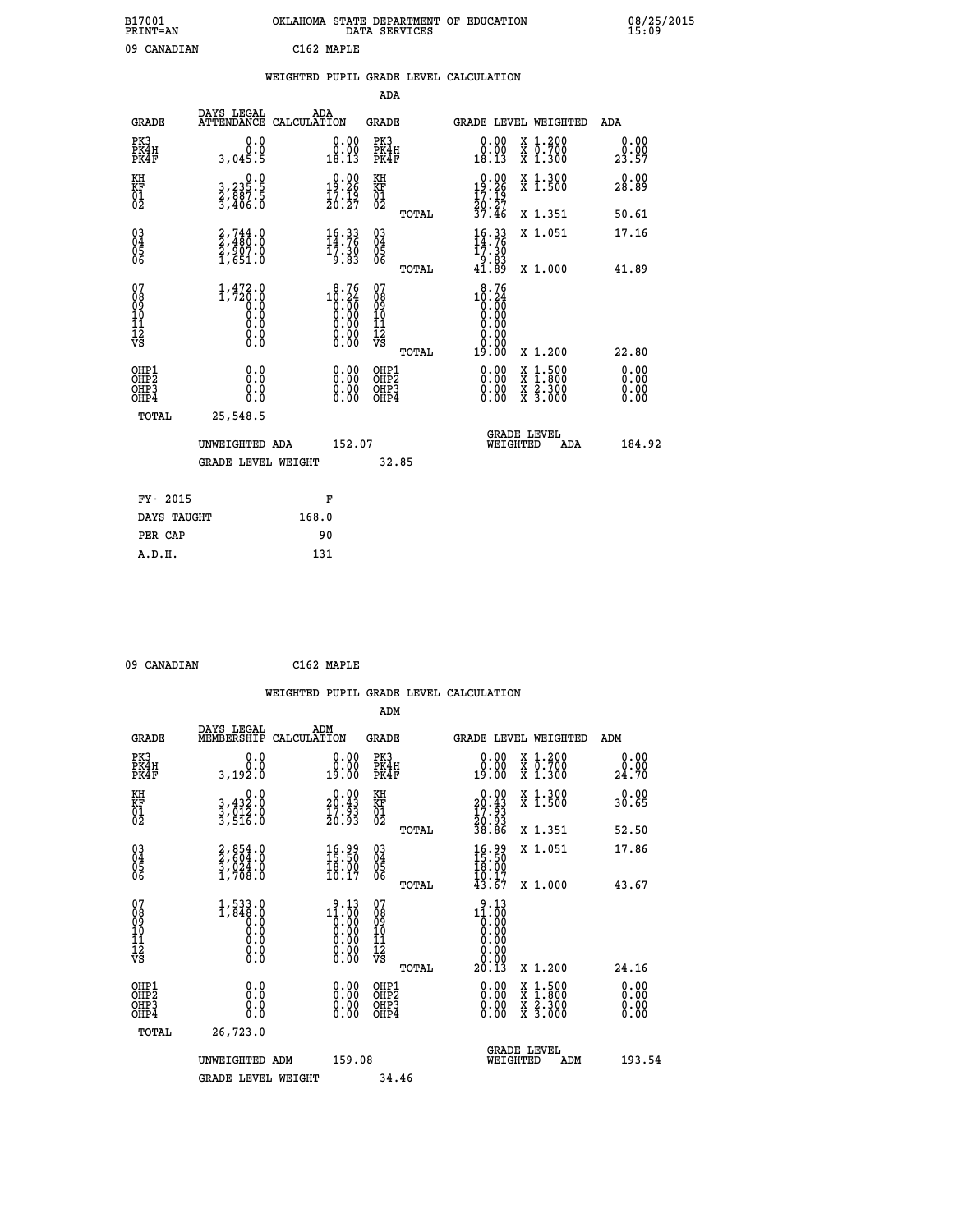| B17001<br>PRINT=AN | OKLAHOMA STATE DEPARTMENT OF EDUCATION<br>DATA SERVICES | 08/25/2015<br>15:09 |
|--------------------|---------------------------------------------------------|---------------------|
| 09<br>CANADIAN     | 1022 PIEDMONT                                           |                     |

|  |  | WEIGHTED PUPIL GRADE LEVEL CALCULATION |
|--|--|----------------------------------------|
|  |  |                                        |

|                                                                  |                                                                            |                                                                            | ADA                                      |       |                                                                                                           |                                                                                                  |                               |
|------------------------------------------------------------------|----------------------------------------------------------------------------|----------------------------------------------------------------------------|------------------------------------------|-------|-----------------------------------------------------------------------------------------------------------|--------------------------------------------------------------------------------------------------|-------------------------------|
| <b>GRADE</b>                                                     | DAYS LEGAL                                                                 | ADA<br>ATTENDANCE CALCULATION                                              | <b>GRADE</b>                             |       |                                                                                                           | GRADE LEVEL WEIGHTED                                                                             | ADA                           |
| PK3<br>PK4H<br>PK4F                                              | 1,061.0<br>0.0<br>35,250.5                                                 | $\begin{array}{c} 6.24 \\ 0.00 \\ 207.36 \end{array}$                      | PK3<br>PK4H<br>PK4F                      |       | 6.24<br>0.00<br>207.36                                                                                    | X 1.200<br>X 0.700<br>X 1.300                                                                    | 7.49<br>0.00<br>269.57        |
| KH<br>KF<br>01<br>02                                             | 0.0<br>46,605:5<br>47,628:5<br>43,899:0                                    | $\substack{ \textcolor{red}{274.15} \\ 274.15 \\ 280.17 \\ 258.23 }$       | KH<br>KF<br>01<br>02                     |       | $\begin{smallmatrix} &0.00\\ 274.15\\ 280.17\\ 258.23\\ 538.40 \end{smallmatrix}$                         | X 1.300<br>X 1.500                                                                               | 0.00<br>411.23                |
|                                                                  |                                                                            |                                                                            |                                          | TOTAL |                                                                                                           | X 1.351                                                                                          | 727.38                        |
| $\begin{matrix} 03 \\ 04 \\ 05 \\ 06 \end{matrix}$               | 39, 947.5<br>41, 550:0<br>$\frac{4\bar{1}}{41}, \frac{\bar{2}}{837}.0$     | 234.99<br>244.41<br>242.02<br>246.10                                       | $\substack{03 \\ 04}$<br>05              |       | 234.99<br>$242.82$<br>$246.10$<br>$733.33$                                                                | X 1.051                                                                                          | 246.97                        |
|                                                                  |                                                                            |                                                                            |                                          | TOTAL |                                                                                                           | X 1.000                                                                                          | 733.33                        |
| 07<br>08<br>09<br>10<br>11<br>12<br>VS                           | 39, 353.0<br>38, 930.0<br>42, 227.0<br>34, 199.5<br>32, 412.0<br>27, 968.5 | 231.49<br>229.00<br>248.39<br>201.17<br>201.66<br>190.66<br>164.52<br>0.00 | 07<br>08<br>09<br>11<br>11<br>12<br>VS   |       | 231.49<br>$\frac{229}{248}$ . $\frac{30}{39}$<br>$\frac{201}{201}$ . 17<br>$190.66$<br>$164.52$<br>$0.00$ |                                                                                                  |                               |
|                                                                  |                                                                            |                                                                            |                                          | TOTAL | 1, 265.23                                                                                                 | X 1.200                                                                                          | 1,518.28                      |
| OHP1<br>OH <sub>P</sub> <sub>2</sub><br>OH <sub>P3</sub><br>OHP4 | 1,427.5<br>0.0<br>0.0                                                      | 0.40<br>0.00<br>0.00                                                       | OHP1<br>OHP <sub>2</sub><br>OHP3<br>OHP4 |       | $0.00$<br>$0.00$<br>0.00                                                                                  | $\begin{smallmatrix} x & 1 & 500 \\ x & 1 & 800 \\ x & 2 & 300 \\ x & 3 & 000 \end{smallmatrix}$ | 12.60<br>0.00<br>0.00<br>0.00 |
| <b>TOTAL</b>                                                     | 555,575.5                                                                  |                                                                            |                                          |       |                                                                                                           |                                                                                                  |                               |
|                                                                  | UNWEIGHTED ADA                                                             | 3,268.10                                                                   |                                          |       | WEIGHTED                                                                                                  | <b>GRADE LEVEL</b><br>ADA                                                                        | 3,926.85                      |
|                                                                  | <b>GRADE LEVEL WEIGHT</b>                                                  |                                                                            | 658.75                                   |       |                                                                                                           |                                                                                                  |                               |
|                                                                  |                                                                            |                                                                            |                                          |       |                                                                                                           |                                                                                                  |                               |
| FY- 2015                                                         |                                                                            | F                                                                          |                                          |       |                                                                                                           |                                                                                                  |                               |
| DAYS TAUGHT                                                      |                                                                            | 170.0                                                                      |                                          |       |                                                                                                           |                                                                                                  |                               |
| PER CAP                                                          |                                                                            | 33                                                                         |                                          |       |                                                                                                           |                                                                                                  |                               |

| 09 CANADIAN |  |
|-------------|--|
|             |  |

 **A.D.H. 2,393**

 **09 CANADIAN I022 PIEDMONT**

|                                                       |                                                                                                                                                 |                                                                                | ADM                                                 |       |                                                                                     |          |                                                                                                  |                               |  |
|-------------------------------------------------------|-------------------------------------------------------------------------------------------------------------------------------------------------|--------------------------------------------------------------------------------|-----------------------------------------------------|-------|-------------------------------------------------------------------------------------|----------|--------------------------------------------------------------------------------------------------|-------------------------------|--|
| <b>GRADE</b>                                          | DAYS LEGAL<br>MEMBERSHIP                                                                                                                        | ADM<br>CALCULATION                                                             | <b>GRADE</b>                                        |       |                                                                                     |          | <b>GRADE LEVEL WEIGHTED</b>                                                                      | ADM                           |  |
| PK3<br>PK4H<br>PK4F                                   | 1,062.0<br>0.0<br>37,143.0                                                                                                                      | 6.25<br>0.00<br>218.49                                                         | PK3<br>PK4H<br>PK4F                                 |       | 6.25<br>0.00<br>218.49                                                              |          | X 1.200<br>X 0.700<br>X 1.300                                                                    | 7.50<br>0.00<br>284.04        |  |
| KH<br>KF<br>01<br>02                                  | 0.0<br>49,067.0<br>49,736.0<br>45,608.0                                                                                                         | $\begin{smallmatrix} &0.00\ 288.63\ 292.56\ 268.28 \end{smallmatrix}$          | KH<br>KF<br>01<br>02                                |       | $\begin{smallmatrix} &0.00\\ 288.63\\ 292.56\\ 268.28\\ 560.84\end{smallmatrix}$    |          | X 1.300<br>X 1.500                                                                               | 0.00<br>432.95                |  |
|                                                       |                                                                                                                                                 |                                                                                |                                                     | TOTAL |                                                                                     |          | X 1.351                                                                                          | 757.69                        |  |
| 03<br>04<br>05<br>06                                  | $43, 670.0$<br>$43, 172.0$<br>$43, 071.0$<br>$43, 894.0$                                                                                        | $245.12$<br>$253.95$<br>$253.36$<br>$258.20$                                   | $\begin{array}{c} 03 \\ 04 \\ 05 \\ 06 \end{array}$ |       | 245.12<br>253.95<br>253.36<br>258.20<br>765.51                                      |          | X 1.051                                                                                          | 257.62                        |  |
|                                                       |                                                                                                                                                 |                                                                                |                                                     | TOTAL |                                                                                     |          | X 1.000                                                                                          | 765.51                        |  |
| 07<br>08<br>09<br>101<br>112<br>VS                    | $\begin{smallmatrix} 41,486\cdot 0\\ 41,374\cdot 0\\ 44,428\cdot 0\\ 35,840\cdot 0\\ 34,064\cdot 0\\ 29,639\cdot 0\\ 0\cdot 0\end{smallmatrix}$ | $244.04$<br>$243.38$<br>$261.34$<br>$210.82$<br>$200.38$<br>$174.35$<br>$0.00$ | 07<br>08<br>09<br>11<br>11<br>12<br>VS              | TOTAL | $244.04$<br>$243.38$<br>$261.34$<br>$210.82$<br>$\frac{200.38}{174.35}$<br>1,334.31 |          | X 1.200                                                                                          | 1,601.17                      |  |
| OHP1<br>OH <sub>P</sub> 2<br>OH <sub>P3</sub><br>OHP4 | 1,508.0<br>0.0<br>0.000                                                                                                                         | $\begin{smallmatrix} 8.87\ 0.00\ 0.00 \end{smallmatrix}$<br>0.00               | OHP1<br>OHP2<br>OHP3<br>OHP4                        |       | $\begin{smallmatrix} 8.87\ 0.00\ 0.00 \end{smallmatrix}$<br>0.00                    |          | $\begin{smallmatrix} x & 1 & 500 \\ x & 1 & 800 \\ x & 2 & 300 \\ x & 3 & 000 \end{smallmatrix}$ | 13.31<br>0.00<br>0.00<br>0.00 |  |
| TOTAL                                                 | 582,762.0                                                                                                                                       |                                                                                |                                                     |       |                                                                                     |          |                                                                                                  |                               |  |
|                                                       | UNWEIGHTED ADM                                                                                                                                  | 3,428.02                                                                       |                                                     |       |                                                                                     | WEIGHTED | <b>GRADE LEVEL</b><br>ADM                                                                        | 4,119.79                      |  |
|                                                       | <b>GRADE LEVEL WEIGHT</b>                                                                                                                       |                                                                                | 691.77                                              |       |                                                                                     |          |                                                                                                  |                               |  |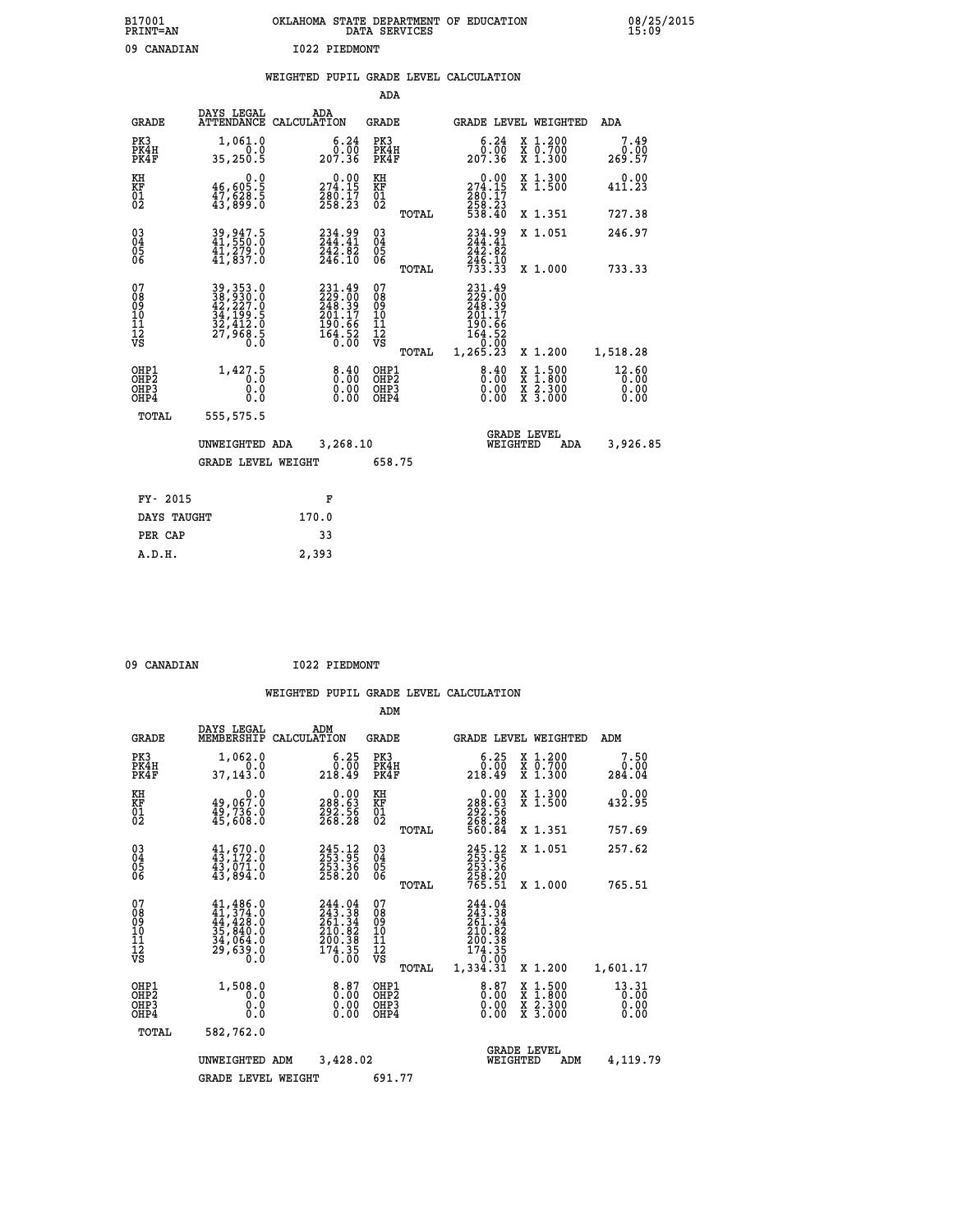|  |  | WEIGHTED PUPIL GRADE LEVEL CALCULATION |
|--|--|----------------------------------------|
|  |  |                                        |

|                                        |                                                                                                             |                                                                  | ADA                                      |       |                                                                              |                                |                                          |                              |
|----------------------------------------|-------------------------------------------------------------------------------------------------------------|------------------------------------------------------------------|------------------------------------------|-------|------------------------------------------------------------------------------|--------------------------------|------------------------------------------|------------------------------|
| <b>GRADE</b>                           | DAYS LEGAL<br><b>ATTENDANCE</b>                                                                             | ADA<br>CALCULATION                                               | GRADE                                    |       |                                                                              |                                | GRADE LEVEL WEIGHTED                     | <b>ADA</b>                   |
| PK3<br>PK4H<br>PK4F                    | 3,874.0<br>52,572.0<br>2,476.5                                                                              | 22.65<br>$3\overline{0}\overline{7}\cdot 4\overline{4}$<br>14.48 | PK3<br>PK4H<br>PK4F                      |       | 22.65<br>307.44<br>14.48                                                     |                                | X 1.200<br>X 0.700<br>X 1.300            | 27.18<br>215.21<br>18.82     |
| KH<br><b>KF</b><br>01<br>02            | 0.0<br>97,647.5<br>$\frac{95}{105}$ , $\frac{840}{942}$ .0                                                  | 0.00<br>571.04<br>$\frac{560.47}{614.28}$                        | KH<br>KF<br>$\overline{01}$              |       | 0.00<br>571.04<br>560.47<br>560.47<br>614.28<br>1,174.75                     |                                | X 1.300<br>$\overline{x}$ 1.500          | 0.00<br>856.56               |
|                                        |                                                                                                             |                                                                  |                                          | TOTAL |                                                                              |                                | X 1.351                                  | 1,587.09                     |
| $^{03}_{04}$<br>05<br>06               | 100,669.0<br>98,651.5<br>94,900.0                                                                           | 571.95<br>588.71<br>576.91<br>554.97                             | $\substack{03 \\ 04}$<br>$\frac{05}{06}$ |       | 571.95<br>588.71<br>576.91<br>554.97<br>1,720.59                             |                                | X 1.051                                  | 601.12                       |
|                                        |                                                                                                             |                                                                  |                                          | TOTAL |                                                                              |                                | X 1.000                                  | 1,720.59                     |
| 07<br>08<br>09<br>11<br>11<br>12<br>VS | $\begin{array}{c} 99,614.5 \\ 97,171.5 \\ 98,687.5 \\ 100,293.0 \\ 93,172.0 \\ 82,411.5 \\ 0.0 \end{array}$ | 582.54<br>568.25<br>577.23<br>588.40<br>547.79<br>487.58<br>Ó.ŎŎ | 07<br>08<br>09<br>101<br>11<br>12<br>VS  | TOTAL | 582.54<br>568.25<br>577.23<br>588.40<br>547.79<br>487.58<br>0:00<br>3,351.79 |                                | X 1.200                                  | 4,022.15                     |
| OHP1<br>OHP2<br>OHP3<br>OHP4           | 0.0<br>0.0<br>0.0                                                                                           | 0.00<br>$0.00$<br>0.00                                           | OHP1<br>OHP2<br>OHP3<br>OHP4             |       | 0.00<br>0.00<br>0.00                                                         | X<br>X                         | $1.500$<br>$1.800$<br>X 2.300<br>X 3.000 | 0.00<br>0.00<br>0.00<br>0.00 |
| TOTAL                                  | 1,320,826.5                                                                                                 |                                                                  |                                          |       |                                                                              |                                |                                          |                              |
|                                        | UNWEIGHTED ADA                                                                                              | 7,734.69                                                         |                                          |       |                                                                              | <b>GRADE LEVEL</b><br>WEIGHTED | ADA                                      | 9,048.72                     |
|                                        | <b>GRADE LEVEL WEIGHT</b>                                                                                   |                                                                  | 1,314.03                                 |       |                                                                              |                                |                                          |                              |
| FY- 2015                               |                                                                                                             | F                                                                |                                          |       |                                                                              |                                |                                          |                              |
| DAYS TAUGHT                            |                                                                                                             | 171.0                                                            |                                          |       |                                                                              |                                |                                          |                              |
|                                        |                                                                                                             |                                                                  |                                          |       |                                                                              |                                |                                          |                              |

 **PER CAP 33 A.D.H. 5,264**

09 CANADIAN 1027 YUKON

|                                                       |                                                                                                                          |                                                                        | ADM                                              |                                                                                    |                                                                                                  |                              |
|-------------------------------------------------------|--------------------------------------------------------------------------------------------------------------------------|------------------------------------------------------------------------|--------------------------------------------------|------------------------------------------------------------------------------------|--------------------------------------------------------------------------------------------------|------------------------------|
| <b>GRADE</b>                                          | DAYS LEGAL<br>MEMBERSHIP                                                                                                 | ADM<br>CALCULATION                                                     | <b>GRADE</b>                                     | GRADE LEVEL WEIGHTED                                                               |                                                                                                  | ADM                          |
| PK3<br>PK4H<br>PK4F                                   | 4,029.0<br>55,ĕ74.ŏ<br>2,675.O                                                                                           | 23.56<br>$3\bar{2}\bar{5}\cdot\bar{5}\bar{8}\ 15.64$                   | PK3<br>PK4H<br>PK4F                              | 23.56<br>325.58<br>15.64                                                           | X 1.200<br>X 0.700<br>X 1.300                                                                    | 28.27<br>227.91<br>20.33     |
| KH<br>KF<br>01<br>02                                  | 0.0<br>102,586.0<br>100,304.0<br>109,626.0                                                                               | $\begin{smallmatrix} 0.00\\599.92\\587.04\\641.09\end{smallmatrix}$    | KH<br>KF<br>01<br>02                             | 0.00<br>$599.92$<br>587.04<br>541.09<br>1,228.13                                   | X 1.300<br>X 1.500                                                                               | 0.00<br>899.88               |
|                                                       |                                                                                                                          |                                                                        | TOTAL                                            |                                                                                    | X 1.351                                                                                          | 1,659.20                     |
| 03<br>04<br>05<br>06                                  | 101,951.0<br>104,671.0<br>102,727.0<br>99,943.0                                                                          | 596.20<br>612.11<br>600.74<br>584.46                                   | $\substack{03 \\ 04}$<br>05                      | 596.20<br>612.11<br>600.74<br>584.46                                               | X 1.051                                                                                          | 626.61                       |
|                                                       |                                                                                                                          |                                                                        | TOTAL                                            | 1,797.31                                                                           | X 1.000                                                                                          | 1,797.31                     |
| 07<br>08<br>09<br>11<br>11<br>12<br>VS                | $\begin{smallmatrix} 105, 281.0\\ 102, 791.0\\ 105, 786.0\\ 106, 386.0\\ 98, 735.0\\ 87, 437.0 \end{smallmatrix}$<br>0.0 | $615.68$<br>$601.11$<br>$618.75$<br>624.04<br>580.32<br>516.98<br>0.00 | 07<br>08<br>09<br>101<br>11<br>12<br>VS<br>TOTAL | $615.68$<br>$601.11$<br>$618.75$<br>624.04<br>580.32<br>516.98<br>0.00<br>3,556.88 | X 1.200                                                                                          | 4,268.26                     |
| OHP1<br>OH <sub>P</sub> 2<br>OH <sub>P3</sub><br>OHP4 | 0.0<br>0.000                                                                                                             | 0.00<br>0.00<br>0.00                                                   | OHP1<br>OHP2<br>OHP3<br>OHP4                     | $0.00$<br>$0.00$<br>0.00                                                           | $\begin{smallmatrix} x & 1 & 500 \\ x & 1 & 800 \\ x & 2 & 300 \\ x & 3 & 000 \end{smallmatrix}$ | 0.00<br>0.00<br>0.00<br>0.00 |
| TOTAL                                                 | 1,390,682.0                                                                                                              |                                                                        |                                                  |                                                                                    |                                                                                                  |                              |
|                                                       | UNWEIGHTED ADM                                                                                                           | 8, 143, 22                                                             |                                                  | WEIGHTED                                                                           | <b>GRADE LEVEL</b><br>ADM                                                                        | 9,527.77                     |
|                                                       | <b>GRADE LEVEL WEIGHT</b>                                                                                                |                                                                        | 1,384.55                                         |                                                                                    |                                                                                                  |                              |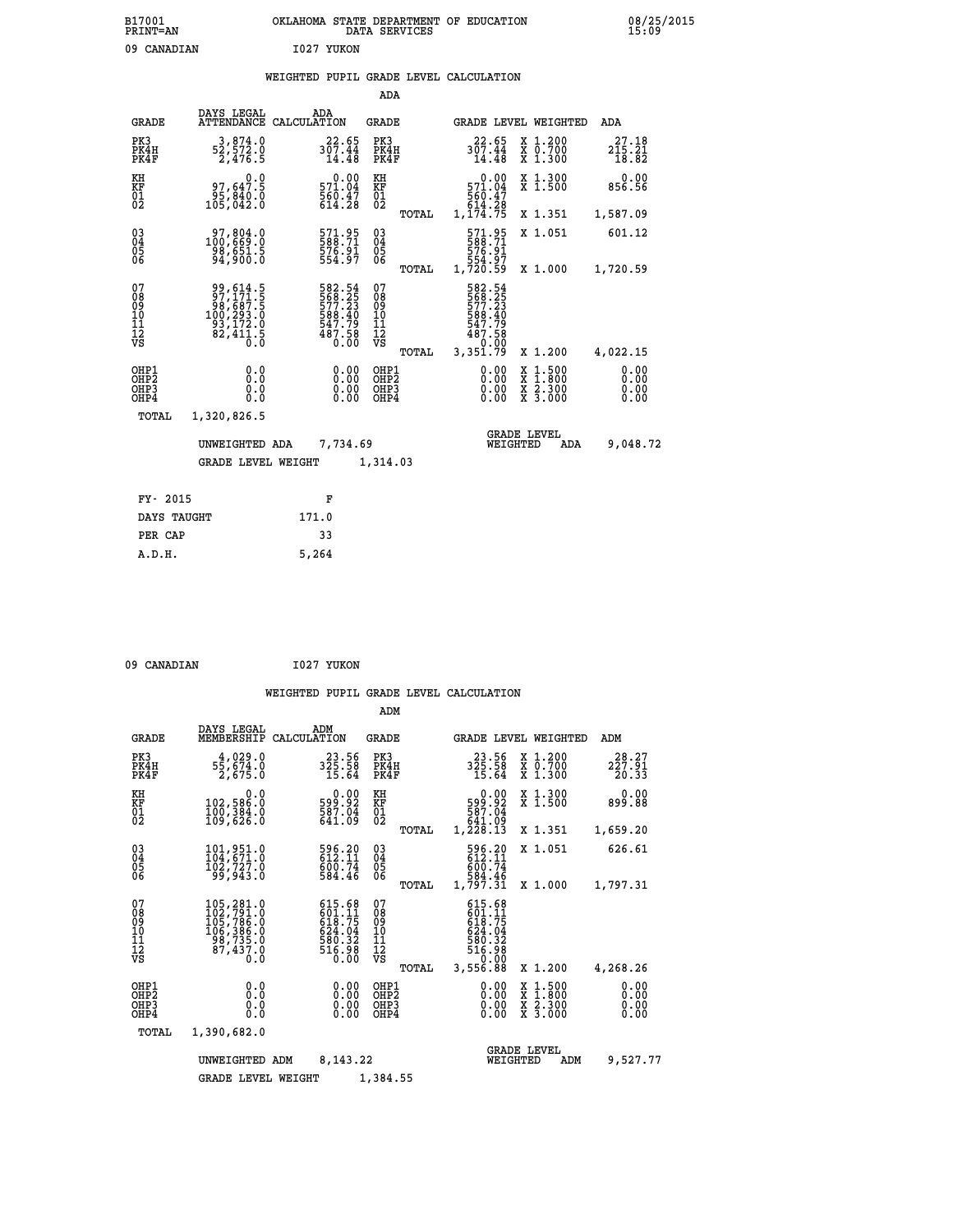| B17001<br><b>PRINT=AN</b> |              | OKLAHOMA STATE DEPARTMENT OF EDUCATION<br>DATA SERVICES |  |
|---------------------------|--------------|---------------------------------------------------------|--|
| 09 CANADIAN               | 1034 EL RENO |                                                         |  |

**CON** 08/25/2015

|  |  | WEIGHTED PUPIL GRADE LEVEL CALCULATION |
|--|--|----------------------------------------|
|  |  |                                        |

|                                                                    |                                                                      |                                                                                                                                | ADA                                            |       |                                                                                                 |                                                                          |                               |
|--------------------------------------------------------------------|----------------------------------------------------------------------|--------------------------------------------------------------------------------------------------------------------------------|------------------------------------------------|-------|-------------------------------------------------------------------------------------------------|--------------------------------------------------------------------------|-------------------------------|
| <b>GRADE</b>                                                       | DAYS LEGAL                                                           | ADA<br>ATTENDANCE CALCULATION                                                                                                  | <b>GRADE</b>                                   |       |                                                                                                 | GRADE LEVEL WEIGHTED                                                     | <b>ADA</b>                    |
| PK3<br>PK4H<br>PK4F                                                | 1,127.0<br>0.0<br>21,073.5                                           | $\begin{smallmatrix} 6.67\ 0.00\ 124.70 \end{smallmatrix}$                                                                     | PK3<br>PK4H<br>PK4F                            |       | 6.67<br>ةُ:ة<br>124.70                                                                          | X 1.200<br>X 0.700<br>X 1.300                                            | 8.00<br>0.00<br>162.11        |
| KH<br>KF<br>01<br>02                                               | 32,737.9<br>29,960.5<br>32,434.5                                     | $0.00$<br>193.71<br>$\frac{177.28}{191.92}$                                                                                    | KH<br>KF<br>$\overline{01}$                    |       | $\begin{smallmatrix} &0.00\\ 193.71\\ 177.28\\ 191.92\\ 369.20 \end{smallmatrix}$               | X 1.300<br>X 1.500                                                       | 0.00<br>290.57                |
|                                                                    |                                                                      |                                                                                                                                |                                                | TOTAL |                                                                                                 | X 1.351                                                                  | 498.79                        |
| $\begin{smallmatrix} 03 \\[-4pt] 04 \end{smallmatrix}$<br>05<br>ŌĞ | 29,660.5<br>23,346.5<br>27,013.5<br>25,116.0                         | $175.51$<br>$138.14$<br>$\frac{164}{148}$ $\frac{55}{62}$                                                                      | $\substack{03 \\ 04}$<br>$\substack{05 \\ 06}$ |       | $175.51$<br>$138.14$<br>$\frac{164.58}{148.62}$<br>$\frac{451.34}{151.34}$                      | X 1.051                                                                  | 184.46                        |
|                                                                    |                                                                      |                                                                                                                                |                                                | TOTAL |                                                                                                 | X 1.000                                                                  | 451.34                        |
| 07<br>08<br>09<br>11<br>11<br>12<br>VS                             | 25,885.0<br>25,438.0<br>34,635.5<br>30,547.0<br>32,325.0<br>31,545.5 | $\begin{smallmatrix} 153\cdot 17\\150\cdot 52\\204\cdot 94\\180\cdot 75\\191\cdot 27\\186\cdot 66\\0\cdot 00\end{smallmatrix}$ | 07<br>08<br>09<br>11<br>11<br>12<br>VS         |       | 153.17<br>$\begin{array}{r} 150.52 \\ 204.94 \\ 180.75 \\ 191.27 \\ 186.66 \end{array}$<br>0.00 |                                                                          |                               |
|                                                                    |                                                                      |                                                                                                                                |                                                | TOTAL | 1,067.31                                                                                        | X 1.200                                                                  | 1,280.77                      |
| OHP1<br>OH <sub>P</sub> 2<br>OHP3<br>OHP4                          | 5,083.0<br>0.0<br>0.0<br>0.0                                         | 30.08<br>0.00                                                                                                                  | OHP1<br>OHP <sub>2</sub><br>OHP3<br>OHP4       |       | 30.08<br>0.00<br>0.00                                                                           | $1:500$<br>1:800<br>X<br>X<br>$\frac{\ddot{x}}{x}$ $\frac{2.300}{3.000}$ | 45.12<br>0.00<br>0.00<br>0.00 |
| TOTAL                                                              | 408,728.5                                                            |                                                                                                                                |                                                |       |                                                                                                 |                                                                          |                               |
|                                                                    | UNWEIGHTED ADA                                                       | 2,418.52                                                                                                                       |                                                |       |                                                                                                 | <b>GRADE LEVEL</b><br>WEIGHTED<br>ADA                                    | 2,921.16                      |
|                                                                    | <b>GRADE LEVEL WEIGHT</b>                                            |                                                                                                                                | 502.64                                         |       |                                                                                                 |                                                                          |                               |
| FY- 2015                                                           |                                                                      | F                                                                                                                              |                                                |       |                                                                                                 |                                                                          |                               |
| DAYS TAUGHT                                                        |                                                                      | 169.0                                                                                                                          |                                                |       |                                                                                                 |                                                                          |                               |
| PER CAP                                                            |                                                                      | 40                                                                                                                             |                                                |       |                                                                                                 |                                                                          |                               |

 **09 CANADIAN I034 EL RENO**

 **A.D.H. 1,770**

|                                                       |                                                                                           |                                                                                                          | ADM                                              |                                                                              |                                          |                               |
|-------------------------------------------------------|-------------------------------------------------------------------------------------------|----------------------------------------------------------------------------------------------------------|--------------------------------------------------|------------------------------------------------------------------------------|------------------------------------------|-------------------------------|
| <b>GRADE</b>                                          | DAYS LEGAL<br>MEMBERSHIP                                                                  | ADM<br>CALCULATION                                                                                       | <b>GRADE</b>                                     | <b>GRADE LEVEL WEIGHTED</b>                                                  |                                          | ADM                           |
| PK3<br>PK4H<br>PK4F                                   | 1,287.0<br>0.0<br>22,618.0                                                                | 7.62<br>0.00<br>133.83                                                                                   | PK3<br>PK4H<br>PK4F                              | 7.62<br>0:00<br>133.83                                                       | X 1.200<br>X 0.700<br>X 1.300            | 9.14<br>0.00<br>173.98        |
| KH<br>KF<br>01<br>02                                  | 0.0<br>35,317.0<br>31,996.0<br>34,081.0                                                   | 208.98<br>$\frac{189.52}{201.66}$                                                                        | KH<br>KF<br>01<br>02                             | 0.00<br>208:98<br>189:32<br>201:66<br>390:98                                 | X 1.300<br>X 1.500                       | 0.00<br>313.47                |
|                                                       |                                                                                           |                                                                                                          | TOTAL                                            |                                                                              | X 1.351                                  | 528.21                        |
| 03<br>04<br>05<br>06                                  | 31,222.0<br>24,591.0<br>29,088.0<br>26,505.0                                              | $184.75$<br>$145.51$<br>$\frac{172.12}{156.83}$                                                          | $\substack{03 \\ 04}$<br>0500                    | $184.75$<br>$145.51$<br>$\frac{172.12}{156.83}$<br>$\frac{474.46}{$          | X 1.051                                  | 194.17                        |
|                                                       |                                                                                           |                                                                                                          | TOTAL                                            |                                                                              | X 1.000                                  | 474.46                        |
| 07<br>08<br>09<br>101<br>112<br>VS                    | $27,148.0$<br>$26,652.0$<br>$36,472.0$<br>$32,020.0$<br>$33,805.0$<br>$32,345.0$<br>$0.0$ | 160.64<br>157.70<br>215.81<br>189.47<br>200.03<br>$\frac{1}{9}\begin{array}{c} 1.39 \\ 0.00 \end{array}$ | 07<br>08<br>09<br>101<br>11<br>12<br>VS<br>TOTAL | 160.64<br>157.70<br>215.81<br>189.47<br>200.03<br>191.39<br>0.00<br>1,115.04 | X 1.200                                  | 1,338.05                      |
| OHP1<br>OH <sub>P</sub> 2<br>OH <sub>P3</sub><br>OHP4 | 5,083.0<br>0.0<br>0.000                                                                   | 30.08<br>0.00<br>0.00<br>0.00                                                                            | OHP1<br>OHP2<br>OHP3<br>OHP4                     | 30.08<br>0.00<br>0.00                                                        | X 1:500<br>X 1:800<br>X 2:300<br>X 3:000 | 45.12<br>0.00<br>0.00<br>0.00 |
|                                                       | 430,229.0<br>TOTAL                                                                        |                                                                                                          |                                                  |                                                                              |                                          |                               |
|                                                       | UNWEIGHTED                                                                                | 2,545.74<br>ADM                                                                                          |                                                  | <b>GRADE LEVEL</b><br>WEIGHTED                                               | ADM                                      | 3,076.60                      |
|                                                       | <b>GRADE LEVEL WEIGHT</b>                                                                 |                                                                                                          | 530.86                                           |                                                                              |                                          |                               |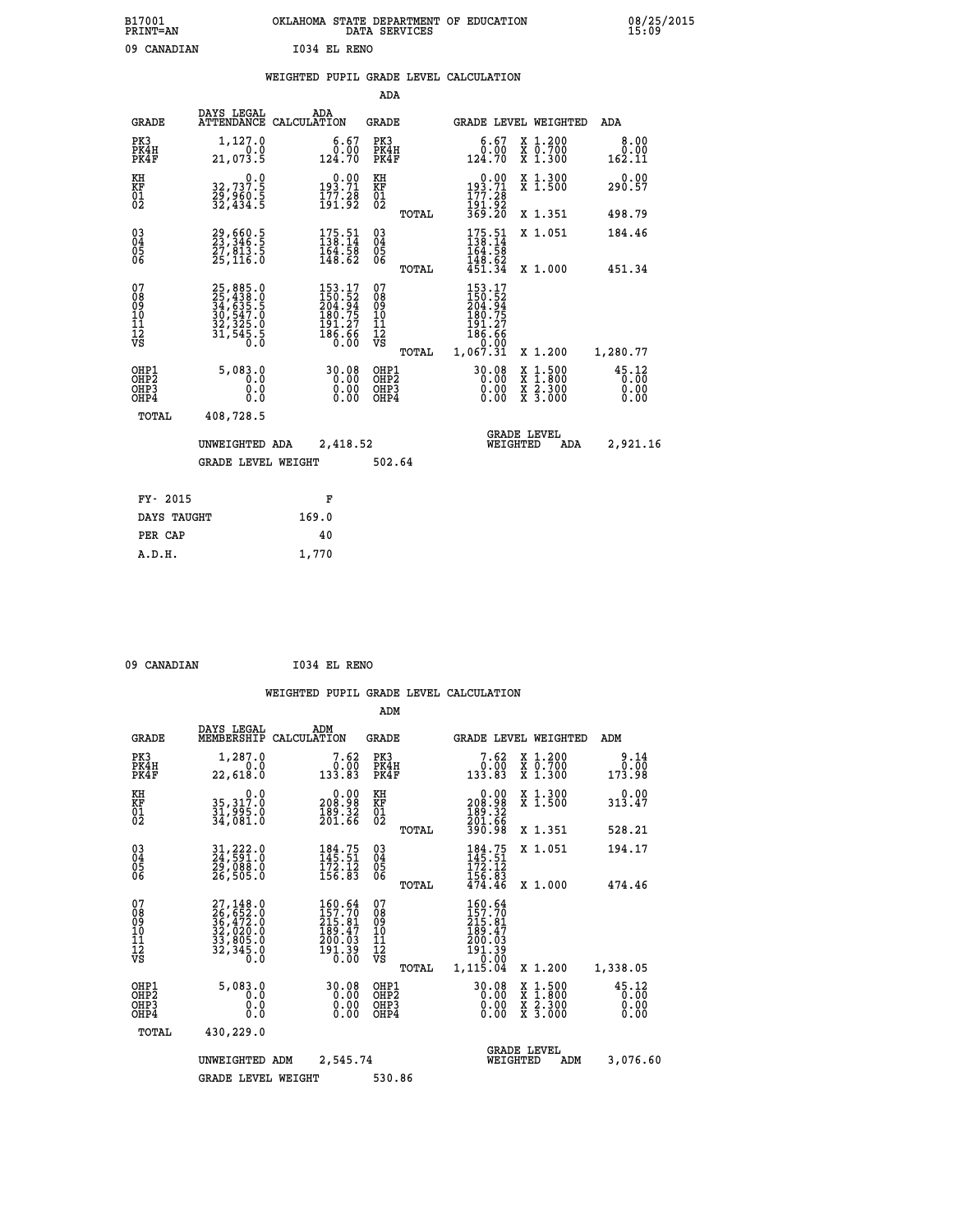| B17001          | OKLAHOMA STATE DEPARTMENT OF EDUCATION |
|-----------------|----------------------------------------|
| <b>PRINT=AN</b> | DATA SERVICES                          |
| 09 CANADIAN     | 1057 UNION CITY                        |

|                                                                    |                                                                                                                                               | WEIGHTED PUPIL GRADE LEVEL CALCULATION                               |                                        |       |                                                                                                                                                                                                                                                                                |                                                                                                                                              |                              |
|--------------------------------------------------------------------|-----------------------------------------------------------------------------------------------------------------------------------------------|----------------------------------------------------------------------|----------------------------------------|-------|--------------------------------------------------------------------------------------------------------------------------------------------------------------------------------------------------------------------------------------------------------------------------------|----------------------------------------------------------------------------------------------------------------------------------------------|------------------------------|
|                                                                    |                                                                                                                                               |                                                                      | <b>ADA</b>                             |       |                                                                                                                                                                                                                                                                                |                                                                                                                                              |                              |
| <b>GRADE</b>                                                       | DAYS LEGAL<br>ATTENDANCE CALCULATION                                                                                                          | ADA                                                                  | <b>GRADE</b>                           |       |                                                                                                                                                                                                                                                                                | GRADE LEVEL WEIGHTED                                                                                                                         | <b>ADA</b>                   |
| PK3<br>PK4H<br>PK4F                                                | 0.0<br>ة:ة<br>2,687.5                                                                                                                         | $\begin{smallmatrix} 0.00\\ 0.00\\ 16.19 \end{smallmatrix}$          | PK3<br>PK4H<br>PK4F                    |       | 0.00<br>ة.ة.<br>16.19                                                                                                                                                                                                                                                          | X 1.200<br>X 0.700<br>X 1.300                                                                                                                | 0.00<br>0.00<br>21.05        |
| KH<br>KF<br>01<br>02                                               | $\begin{smallmatrix}&&&0.0\\3,383.5\\2,339.0\\2,921.0\end{smallmatrix}$                                                                       | $\begin{smallmatrix} 0.00\\ 20.38\\ 14.09\\ 17.60 \end{smallmatrix}$ | KH<br>KF<br>01<br>02                   |       | $20.00$<br>20.38<br>$\frac{14}{17}$ : $\frac{09}{60}$<br>31.69                                                                                                                                                                                                                 | X 1.300<br>X 1.500                                                                                                                           | 0.00<br>30.57                |
|                                                                    |                                                                                                                                               |                                                                      |                                        | TOTAL |                                                                                                                                                                                                                                                                                | X 1.351                                                                                                                                      | 42.81                        |
| $\begin{smallmatrix} 03 \\[-4pt] 04 \end{smallmatrix}$<br>Ŏ5<br>06 | 3,055.5<br>2,683.5<br>3,534.0<br>3,512.0                                                                                                      | $\begin{smallmatrix} 18.41\ 16.17\ 21.29\ 21.16 \end{smallmatrix}$   | 03<br>04<br>05<br>06                   |       | $\begin{array}{c} 18.41 \\ 16.17 \\ 21.29 \\ 21.16 \\ 58.62 \end{array}$                                                                                                                                                                                                       | X 1.051                                                                                                                                      | 19.35                        |
|                                                                    |                                                                                                                                               |                                                                      |                                        | TOTAL |                                                                                                                                                                                                                                                                                | X 1.000                                                                                                                                      | 58.62                        |
| 07<br>08<br>09<br>11<br>11<br>12<br>VS                             | $\begin{smallmatrix} 3\,,\,784\,.5\\ 2\,,\,648\,.0\\ 4\,,\,355\,.5\\ 3\,,\,873\,.0\\ 3\,,\,753\,.5\\ 4\,,\,186\,.0\\ 0\,.0 \end{smallmatrix}$ | $22.8015.9526.2423.3322.6125.2620.00$                                | 07<br>08<br>09<br>11<br>11<br>12<br>VS | TOTAL | $\begin{smallmatrix} 22.80\\ 15.95\\ 26.24\\ 23.34\\ 22.51\\ 22.61\\ 25.22\\ 0.00\\ 136.15 \end{smallmatrix}$                                                                                                                                                                  | X 1.200                                                                                                                                      | 163.38                       |
| OHP1<br>OHP2<br>OH <sub>P3</sub><br>OH <sub>P4</sub>               | 0.0<br>Ō.Ō<br>0.0<br>0.0                                                                                                                      | 0.00<br>$\begin{smallmatrix} 0.00 \ 0.00 \end{smallmatrix}$          | OHP1<br>OHP2<br>OHP3<br>OHP4           |       | $\begin{smallmatrix} 0.00 & 0.00 & 0.00 & 0.00 & 0.00 & 0.00 & 0.00 & 0.00 & 0.00 & 0.00 & 0.00 & 0.00 & 0.00 & 0.00 & 0.00 & 0.00 & 0.00 & 0.00 & 0.00 & 0.00 & 0.00 & 0.00 & 0.00 & 0.00 & 0.00 & 0.00 & 0.00 & 0.00 & 0.00 & 0.00 & 0.00 & 0.00 & 0.00 & 0.00 & 0.00 & 0.0$ | $\begin{smallmatrix} \mathtt{X} & 1\cdot500 \\ \mathtt{X} & 1\cdot800 \\ \mathtt{X} & 2\cdot300 \\ \mathtt{X} & 3\cdot000 \end{smallmatrix}$ | 0.00<br>0.00<br>0.00<br>0.00 |
| TOTAL                                                              | 46,716.5                                                                                                                                      |                                                                      |                                        |       |                                                                                                                                                                                                                                                                                |                                                                                                                                              |                              |
|                                                                    | UNWEIGHTED ADA                                                                                                                                | 281.44                                                               |                                        |       | WEIGHTED                                                                                                                                                                                                                                                                       | <b>GRADE LEVEL</b><br>ADA                                                                                                                    | 335.78                       |
|                                                                    | GRADE LEVEL WEIGHT                                                                                                                            |                                                                      |                                        | 54.34 |                                                                                                                                                                                                                                                                                |                                                                                                                                              |                              |
| FY- 2015                                                           |                                                                                                                                               | F                                                                    |                                        |       |                                                                                                                                                                                                                                                                                |                                                                                                                                              |                              |
| DAYS TAUGHT                                                        |                                                                                                                                               | 166.0                                                                |                                        |       |                                                                                                                                                                                                                                                                                |                                                                                                                                              |                              |
| PER CAP                                                            |                                                                                                                                               | 84                                                                   |                                        |       |                                                                                                                                                                                                                                                                                |                                                                                                                                              |                              |

 **A.D.H. 185**

09 CANADIAN 1057 UNION CITY

|                                                    |                                                                                                                                                                                                 | WEIGHTED PUPIL GRADE LEVEL CALCULATION                               |                                        |       |                                                                                                                                                                                                                                                                                |                                                                                                  |                                                                   |
|----------------------------------------------------|-------------------------------------------------------------------------------------------------------------------------------------------------------------------------------------------------|----------------------------------------------------------------------|----------------------------------------|-------|--------------------------------------------------------------------------------------------------------------------------------------------------------------------------------------------------------------------------------------------------------------------------------|--------------------------------------------------------------------------------------------------|-------------------------------------------------------------------|
|                                                    |                                                                                                                                                                                                 |                                                                      | ADM                                    |       |                                                                                                                                                                                                                                                                                |                                                                                                  |                                                                   |
| <b>GRADE</b>                                       | DAYS LEGAL<br>MEMBERSHIP                                                                                                                                                                        | ADM<br>CALCULATION                                                   | <b>GRADE</b>                           |       |                                                                                                                                                                                                                                                                                | <b>GRADE LEVEL WEIGHTED</b>                                                                      | ADM                                                               |
| PK3<br>PK4H<br>PK4F                                | 0.0<br>2,939.0                                                                                                                                                                                  | $\begin{smallmatrix} 0.00\\ 0.00\\ 17.70 \end{smallmatrix}$          | PK3<br>PK4H<br>PK4F                    |       | $\begin{smallmatrix} 0.00\\ 0.00\\ 17.70 \end{smallmatrix}$                                                                                                                                                                                                                    | X 1.200<br>X 0.700<br>X 1.300                                                                    | 0.00<br>ŏ:ŏŏ<br>23.01                                             |
| KH<br>KF<br>01<br>02                               | $\begin{smallmatrix}&&&0.0\\3,465.0\\2,433.0\\2,979.0\end{smallmatrix}$                                                                                                                         | $\begin{smallmatrix} 0.00\\ 20.87\\ 14.56\\ 17.95 \end{smallmatrix}$ | KH<br>KF<br>$\overline{01}$            |       | $\begin{smallmatrix} 0.00\\ 20.87\\ 14.66\\ 17.95\\ 32.61 \end{smallmatrix}$                                                                                                                                                                                                   | X 1.300<br>X 1.500                                                                               | $0.00$<br>31.31                                                   |
|                                                    |                                                                                                                                                                                                 |                                                                      |                                        | TOTAL |                                                                                                                                                                                                                                                                                | X 1.351                                                                                          | 44.06                                                             |
| $\begin{matrix} 03 \\ 04 \\ 05 \\ 06 \end{matrix}$ | 3,227.0<br>2,798.0<br>3,688.0<br>3,661.0                                                                                                                                                        | $\frac{19.44}{16.86}$<br>$\frac{22.22}{22.05}$                       | $03\overline{4}$<br>Ŏ5<br>ŌĞ           |       | $\begin{smallmatrix} 19.44\ 16.86\ 22.22\ 22.05\ 61.13 \end{smallmatrix}$                                                                                                                                                                                                      | X 1.051                                                                                          | 20.43                                                             |
|                                                    |                                                                                                                                                                                                 |                                                                      |                                        | TOTAL |                                                                                                                                                                                                                                                                                | X 1.000                                                                                          | 61.13                                                             |
| 07<br>08<br>09<br>101<br>11<br>12<br>VS            | $\begin{smallmatrix} 3\,, & 9\,6\,0\,. & 0\\ 2\,, & 7\,6\,9\,. & 0\\ 4\,, & 6\,4\,5\,. & 0\\ 4\,, & 1\,0\,1\,. & 0\\ 4\,, & 0\,2\,1\,. & 0\\ 4\,, & 4\,3\,2\,. & 0\\ 0\,. & 0\end{smallmatrix}$ | 23.86<br>16.688<br>27.98<br>24.70<br>24.22<br>26.70<br>0.00          | 07<br>08<br>09<br>11<br>11<br>12<br>VS | TOTAL | 23.86<br>16.68<br>27.98<br>24.70<br>24.22<br>26.70<br>26.99<br>144.14                                                                                                                                                                                                          | X 1.200                                                                                          | 172.97                                                            |
| OHP1<br>OHP2<br>OH <sub>P3</sub><br>OHP4           | $\begin{smallmatrix} 0.0 \ 0.0 \ 0.0 \ 0.0 \end{smallmatrix}$                                                                                                                                   | $0.00$<br>$0.00$<br>0.00                                             | OHP1<br>OHP2<br>OHP3<br>OHP4           |       | $\begin{smallmatrix} 0.00 & 0.00 & 0.00 & 0.00 & 0.00 & 0.00 & 0.00 & 0.00 & 0.00 & 0.00 & 0.00 & 0.00 & 0.00 & 0.00 & 0.00 & 0.00 & 0.00 & 0.00 & 0.00 & 0.00 & 0.00 & 0.00 & 0.00 & 0.00 & 0.00 & 0.00 & 0.00 & 0.00 & 0.00 & 0.00 & 0.00 & 0.00 & 0.00 & 0.00 & 0.00 & 0.0$ | $\begin{smallmatrix} x & 1 & 500 \\ x & 1 & 800 \\ x & 2 & 300 \\ x & 3 & 000 \end{smallmatrix}$ | $\begin{smallmatrix} 0.00 \ 0.00 \ 0.00 \ 0.00 \end{smallmatrix}$ |
| TOTAL                                              | 49,118.0                                                                                                                                                                                        |                                                                      |                                        |       |                                                                                                                                                                                                                                                                                |                                                                                                  |                                                                   |

| UNWEIGHTED ADM     | 295.89 | <b>GRADE LEVEL</b><br>WEIGHTED<br>ADM | 352.91 |
|--------------------|--------|---------------------------------------|--------|
| GRADE LEVEL WEIGHT | 57.02  |                                       |        |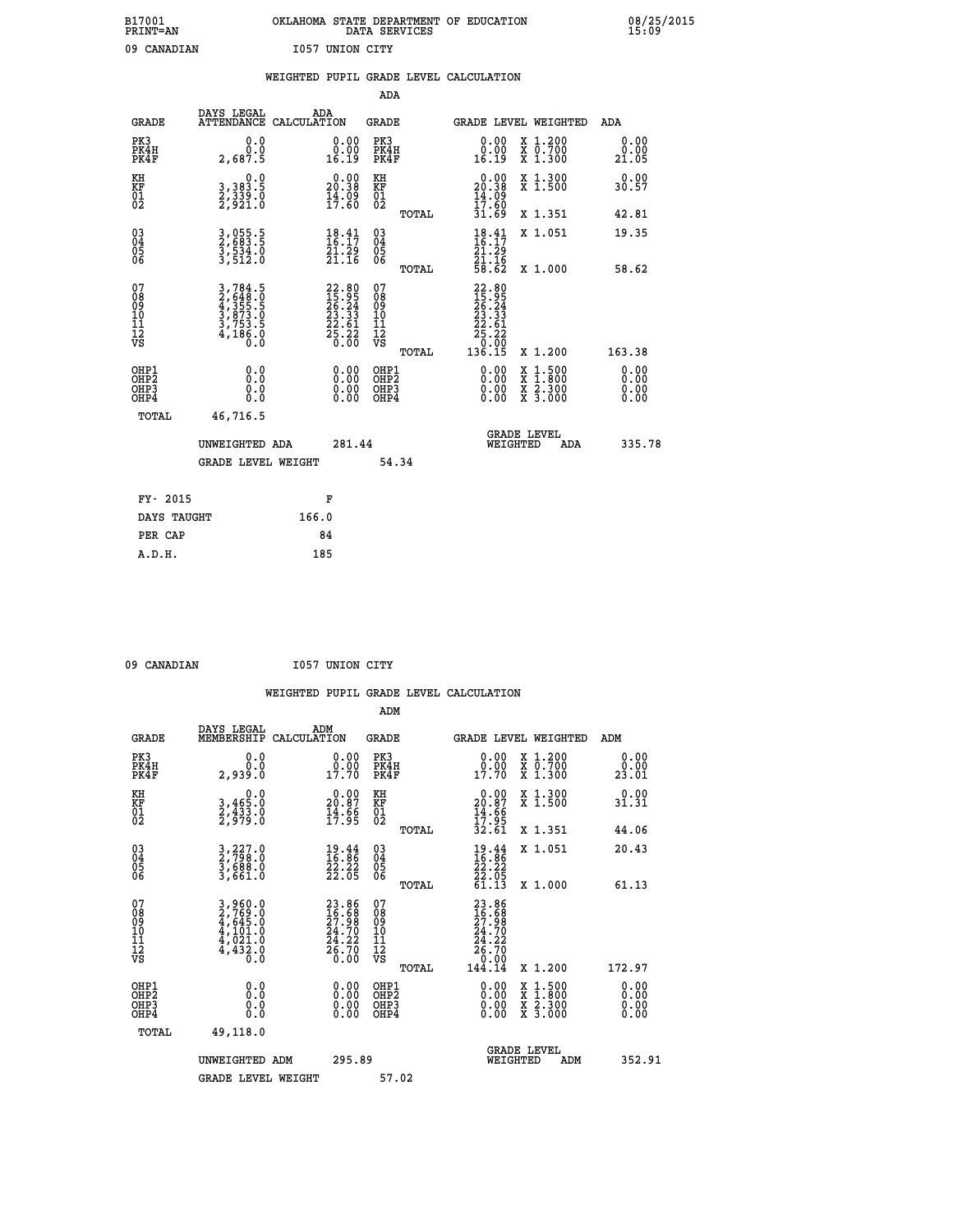# **B17001 OKLAHOMA STATE DEPARTMENT OF EDUCATION 08/25/2015 PRINT=AN DATA SERVICES 15:09** 09 CANADIAN **I069 MUSTANG**

|  |  | WEIGHTED PUPIL GRADE LEVEL CALCULATION |
|--|--|----------------------------------------|
|  |  |                                        |

|                                                    |                                                                                                                                                                                                  |                                                                              | ADA                                    |       |                                                                                                         |                                |                                          |                         |
|----------------------------------------------------|--------------------------------------------------------------------------------------------------------------------------------------------------------------------------------------------------|------------------------------------------------------------------------------|----------------------------------------|-------|---------------------------------------------------------------------------------------------------------|--------------------------------|------------------------------------------|-------------------------|
| <b>GRADE</b>                                       | DAYS LEGAL                                                                                                                                                                                       | ADA<br>ATTENDANCE CALCULATION                                                | GRADE                                  |       |                                                                                                         |                                | GRADE LEVEL WEIGHTED                     | <b>ADA</b>              |
| PK3<br>PK4H<br>PK4F                                | 4,721.0<br>76,904.0<br>0.0                                                                                                                                                                       | 27.77<br>452.38<br>$\overline{0}$ .00                                        | PK3<br>PK4H<br>PK4F                    |       | 27.77<br>452.38<br>0.00                                                                                 |                                | X 1.200<br>X 0.700<br>X 1.300            | 33.32<br>316.67<br>0.00 |
| KH<br><b>KF</b><br>01<br>02                        | 0.0<br>130,740.0<br>$\frac{128}{135}$ , 529.0                                                                                                                                                    | 0.00<br>769.06<br>$7\bar{5}\bar{6}\cdot\tilde{0}\bar{5}\ 794\cdot\tilde{6}4$ | KH<br>KF<br>$\overline{01}$            |       | 0.00<br>269.06<br>756.05<br>794.64<br>1,550.69                                                          |                                | X 1.300<br>$\overline{x}$ 1.500          | 0.00<br>1,153.59        |
|                                                    |                                                                                                                                                                                                  |                                                                              |                                        | TOTAL |                                                                                                         |                                | X 1.351                                  | 2,094.98                |
| $\begin{matrix} 03 \\ 04 \\ 05 \\ 06 \end{matrix}$ | 142, 173.0<br>121, 160.5<br>136,629.0<br>130,430.0                                                                                                                                               | 836.32<br>$\frac{6}{767.24}$                                                 | 03<br>04<br>05<br>06                   |       | 836.32<br>$\frac{6}{7}$ $\frac{6}{7}$ $\frac{3}{7}$ $\frac{7}{7}$ $\frac{6}{4}$                         |                                | X 1.051                                  | 878.97                  |
|                                                    |                                                                                                                                                                                                  |                                                                              |                                        | TOTAL | 2,283.65                                                                                                |                                | X 1.000                                  | 2,283.65                |
| 07<br>08<br>09<br>101<br>11<br>12<br>VS            | $\begin{smallmatrix} 117 \,, & 959 \,. & 0 \\ 122 \,, & 958 \,. & 5 \\ 116 \,, & 791 \,. & 5 \\ 115 \,, & 203 \,. & 5 \\ 104 \,, & 009 \,. & 5 \\ 86 \,, & 335 \,. & 0 \end{smallmatrix}$<br>Ō.Ŏ | 693.87<br>723.29<br>687.01<br>677.67<br>611.82<br>507.86<br>0.00             | 07<br>08<br>09<br>11<br>11<br>12<br>VS | TOTAL | 693.87<br>$723.29$<br>$687.01$<br>677.67<br>$\begin{array}{c} 611.82 \\ 507.86 \\ 3,901.52 \end{array}$ |                                | X 1.200                                  | 4,681.82                |
| OHP1                                               |                                                                                                                                                                                                  |                                                                              | OHP1                                   |       |                                                                                                         |                                |                                          | 13.20                   |
| OH <sub>P</sub> <sub>2</sub><br>OHP3<br>OHP4       | 1,496.5<br>0.0<br>0.0                                                                                                                                                                            | $0.00$<br>$0.00$<br>0.00                                                     | OHP <sub>2</sub><br>OHP3<br>OHP4       |       | $0.00$<br>$0.00$<br>0.00                                                                                |                                | X 1:500<br>X 1:800<br>X 2:300<br>X 3:000 | 0.00<br>0.00<br>0.00    |
| TOTAL                                              | 1,671,128.5                                                                                                                                                                                      |                                                                              |                                        |       |                                                                                                         |                                |                                          |                         |
|                                                    | UNWEIGHTED ADA                                                                                                                                                                                   | 9,830.19                                                                     |                                        |       |                                                                                                         | <b>GRADE LEVEL</b><br>WEIGHTED | ADA                                      | 11,456.20               |
|                                                    | <b>GRADE LEVEL WEIGHT</b>                                                                                                                                                                        |                                                                              | 1,626.01                               |       |                                                                                                         |                                |                                          |                         |
| FY- 2015                                           |                                                                                                                                                                                                  | F                                                                            |                                        |       |                                                                                                         |                                |                                          |                         |
| DAYS TAUGHT                                        |                                                                                                                                                                                                  | 170.0                                                                        |                                        |       |                                                                                                         |                                |                                          |                         |
|                                                    |                                                                                                                                                                                                  |                                                                              |                                        |       |                                                                                                         |                                |                                          |                         |

| 09 CANADIAN | <b>I069 MUSTANG</b> |
|-------------|---------------------|
|             |                     |

 **PER CAP 33 A.D.H. 6,371**

|                                                       |                                                                                           |                                                                       | ADM                                              |                                                                                                  |                                                                                                  |                               |
|-------------------------------------------------------|-------------------------------------------------------------------------------------------|-----------------------------------------------------------------------|--------------------------------------------------|--------------------------------------------------------------------------------------------------|--------------------------------------------------------------------------------------------------|-------------------------------|
| <b>GRADE</b>                                          | DAYS LEGAL<br>MEMBERSHIP                                                                  | ADM<br>CALCULATION                                                    | <b>GRADE</b>                                     | GRADE LEVEL WEIGHTED                                                                             |                                                                                                  | ADM                           |
| PK3<br>PK4H<br>PK4F                                   | 5,209.0<br>82,206.0<br>0.0                                                                | 30.64<br>483.56<br>0.00                                               | PK3<br>PK4H<br>PK4F                              | 30.64<br>483.56<br>0.00                                                                          | X 1.200<br>X 0.700<br>X 1.300                                                                    | 36.77<br>338.49<br>0.00       |
| KH<br>KF<br>01<br>02                                  | 0.0<br>138,997.0<br>$\frac{135}{142}$ , $\frac{535}{253}$ .0                              | $\begin{smallmatrix} &0.00\ 817.63\ 797.85\ 836.78 \end{smallmatrix}$ | KH<br>KF<br>01<br>02                             | $0.00$<br>817.63<br>797.85<br>836.78<br>1,634.63                                                 | X 1.300<br>X 1.500                                                                               | 0.00<br>1,226.45              |
|                                                       |                                                                                           |                                                                       | TOTAL                                            |                                                                                                  | X 1.351                                                                                          | 2,208.39                      |
| 03<br>04<br>05<br>06                                  | 149, 137.0<br>127, 342.0<br>143, 745.0<br>137,986.0                                       | 877.27<br>749.07<br>845.56<br>811.69                                  | $\substack{03 \\ 04}$<br>05                      | 877.27<br>749.07<br>845.56<br>811.69                                                             | X 1.051                                                                                          | 922.01                        |
|                                                       |                                                                                           |                                                                       | TOTAL                                            | 2,406.32                                                                                         | X 1.000                                                                                          | 2,406.32                      |
| 07<br>08<br>09<br>11<br>11<br>12<br>VS                | 124, 922.0<br>130, 611.0<br>125, 342.0<br>123, 931.0<br>111, 719.0<br>$\frac{53}{286}$ .0 | 734.84<br>768.30<br>737.30<br>729.01<br>657.17<br>548.75<br>0.00      | 07<br>08<br>09<br>101<br>11<br>12<br>VS<br>TOTAL | 734.84<br>$7\bar{6}\bar{8}\cdot\bar{3}\bar{0}$<br>729.01<br>657.17<br>548.75<br>0.00<br>4,175.37 | X 1.200                                                                                          | 5,010.44                      |
| OHP1<br>OH <sub>P</sub> 2<br>OH <sub>P3</sub><br>OHP4 | 1,518.0<br>0.0<br>0.0<br>Ŏ.Ŏ                                                              | 0.93<br>0.00<br>0.00                                                  | OHP1<br>OHP2<br>OHP3<br>OHP4                     | $\begin{smallmatrix} 8.93\ 0.00 \ 0.00 \end{smallmatrix}$<br>0.00                                | $\begin{smallmatrix} x & 1 & 500 \\ x & 1 & 800 \\ x & 2 & 300 \\ x & 3 & 000 \end{smallmatrix}$ | 13.40<br>0.00<br>0.00<br>0.00 |
| TOTAL                                                 | 1,773,839.0                                                                               |                                                                       |                                                  |                                                                                                  |                                                                                                  |                               |
|                                                       | UNWEIGHTED ADM                                                                            | 10,434.35                                                             |                                                  | WEIGHTED                                                                                         | <b>GRADE LEVEL</b><br>ADM                                                                        | 12,162.27                     |
|                                                       | <b>GRADE LEVEL WEIGHT</b>                                                                 |                                                                       | 1,727.92                                         |                                                                                                  |                                                                                                  |                               |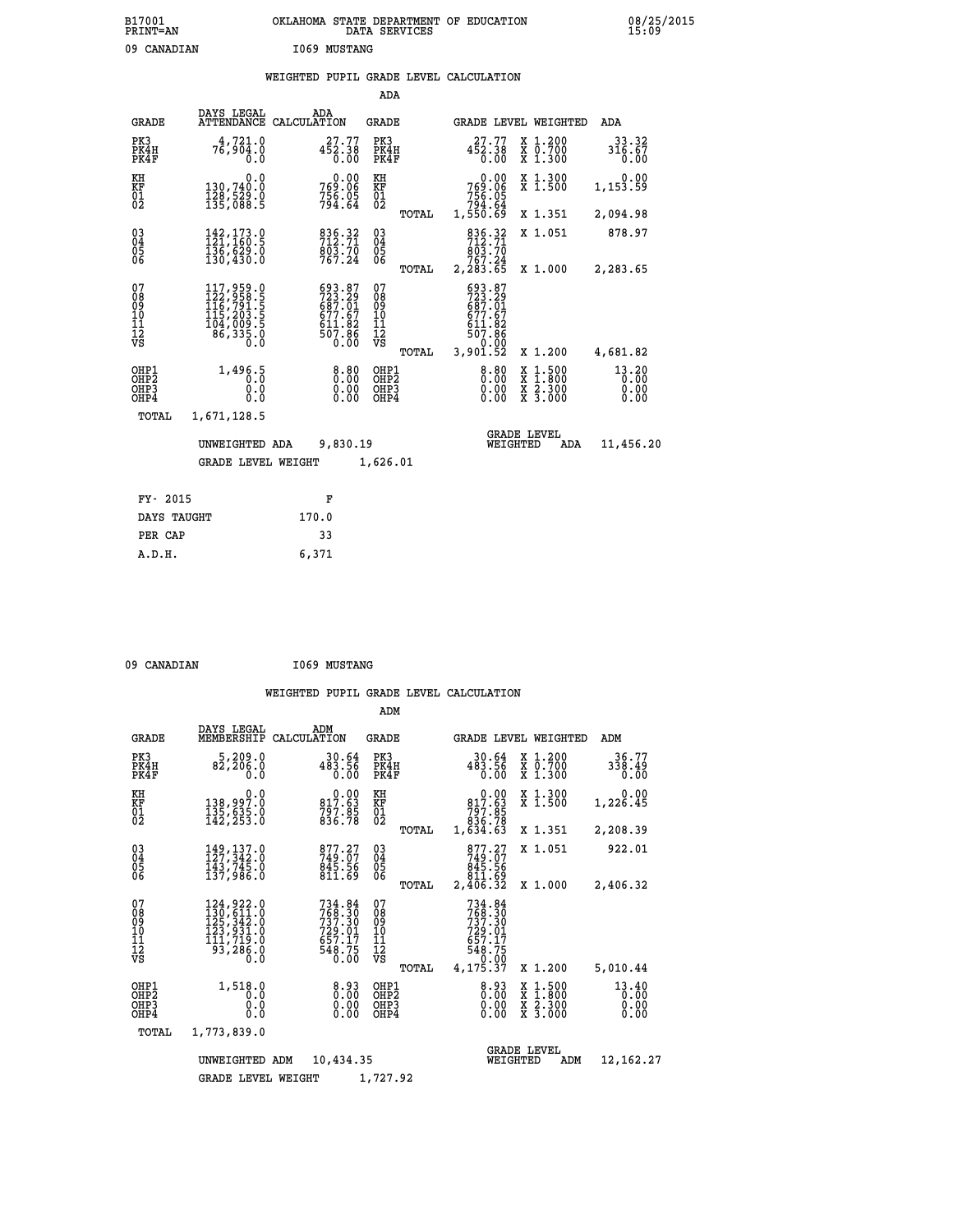| B17001<br><b>PRINT=AN</b> | OKLAHOMA STATE DEPARTMENT OF EDUCATION<br>DATA SERVICES | 08/25/2015<br>15:09 |
|---------------------------|---------------------------------------------------------|---------------------|
| 09<br>CANADIAN            | I076 CALUMET                                            |                     |

| 08/25/2015<br>15:09 |  |
|---------------------|--|
|---------------------|--|

|                                                                              |                                                                           |                                                                                       | ADA                                                |                                                                                                                                                                      |                              |
|------------------------------------------------------------------------------|---------------------------------------------------------------------------|---------------------------------------------------------------------------------------|----------------------------------------------------|----------------------------------------------------------------------------------------------------------------------------------------------------------------------|------------------------------|
|                                                                              | DAYS LEGAL<br><b>GRADE</b>                                                | ADA<br>ATTENDANCE CALCULATION                                                         | GRADE                                              | <b>GRADE LEVEL WEIGHTED</b>                                                                                                                                          | ADA                          |
| PK3<br>PK4H<br>PK4F                                                          | 0.0<br>Ō.Ō<br>2,937.5                                                     | $\begin{smallmatrix} 0.00\\ 0.00\\ 17.49 \end{smallmatrix}$                           | PK3<br>PK4H<br>PK4F                                | X 1.200<br>X 0.700<br>X 1.300<br>0.00<br>0.00<br>17.49                                                                                                               | 0.00<br>0.00<br>22.74        |
| KH<br>KF<br>01<br>02                                                         | 0.0<br>3,791.5<br>2,634.0<br>2,364.0                                      | $22.57$<br>$15.68$<br>$14.07$                                                         | KH<br>KF<br>01<br>02                               | $\begin{smallmatrix} 0.00\\ 22.57\\ 15.68\\ 14.07\\ 29.75 \end{smallmatrix}$<br>X 1.300<br>X 1.500                                                                   | 0.00<br>33.86                |
|                                                                              |                                                                           |                                                                                       | TOTAL                                              | X 1.351                                                                                                                                                              | 40.19                        |
| $\begin{matrix} 03 \\ 04 \\ 05 \\ 06 \end{matrix}$                           | 3,684.5<br>3,282.0<br>3,468.5<br>3,326.0                                  | 21.93<br>19.54<br>20.65<br>19.80                                                      | $\begin{matrix} 03 \\ 04 \\ 05 \\ 06 \end{matrix}$ | $21.9319.5420.6519.8059.99$<br>X 1.051                                                                                                                               | 23.05                        |
|                                                                              |                                                                           |                                                                                       | TOTAL                                              | X 1.000                                                                                                                                                              | 59.99                        |
| 07<br>08<br>09<br>11<br>11<br>12<br>VS                                       | 3,727.0<br>1,788.0<br>3,158.0<br>3,155.5<br>2,053.5<br>5,216.5<br>3,290.5 | $\begin{smallmatrix} 22.18\\10.64\\18.80\\12.22\\31.05\\19.59\\0.00\end{smallmatrix}$ | 07<br>08<br>09<br>11<br>11<br>12<br>VS<br>TOTAL    | $\begin{smallmatrix} 22.18\\10.64\\18.80\\12.22\\31.05\\9\end{smallmatrix}$<br>12.245<br>19.590<br>10.000<br>114.48<br>X 1.200                                       | 137.38                       |
| OHP1<br>OH <sub>P</sub> <sub>2</sub><br>OH <sub>P3</sub><br>OH <sub>P4</sub> | 0.0<br>Ō.Ō<br>0.0<br>0.0                                                  | 0.00<br>$\begin{smallmatrix} 0.00 \ 0.00 \end{smallmatrix}$                           | OHP1<br>OHP2<br>OHP3<br>OHP4                       | 0.00<br>$\begin{smallmatrix} \mathtt{X} & 1\cdot500 \\ \mathtt{X} & 1\cdot800 \\ \mathtt{X} & 2\cdot300 \\ \mathtt{X} & 3\cdot000 \end{smallmatrix}$<br>0.00<br>0.00 | 0.00<br>0.00<br>0.00<br>0.00 |
|                                                                              | TOTAL<br>44,721.5                                                         |                                                                                       |                                                    |                                                                                                                                                                      |                              |
|                                                                              | UNWEIGHTED ADA                                                            | 266.21                                                                                |                                                    | <b>GRADE LEVEL</b><br>WEIGHTED<br>ADA                                                                                                                                | 317.21                       |
|                                                                              | <b>GRADE LEVEL WEIGHT</b>                                                 |                                                                                       | 51.00                                              |                                                                                                                                                                      |                              |
|                                                                              | FY- 2015                                                                  | F                                                                                     |                                                    |                                                                                                                                                                      |                              |
|                                                                              | DAYS TAUGHT                                                               | 168.0                                                                                 |                                                    |                                                                                                                                                                      |                              |
|                                                                              | PER CAP                                                                   | 90                                                                                    |                                                    |                                                                                                                                                                      |                              |
|                                                                              | A.D.H.                                                                    | 158                                                                                   |                                                    |                                                                                                                                                                      |                              |

| 09 CANADIAN | I076 CALUMET |
|-------------|--------------|
|             |              |

 **ADM DAYS LEGAL ADM GRADE MEMBERSHIP CALCULATION GRADE GRADE LEVEL WEIGHTED ADM PK3 0.0 0.00 PK3 0.00 X 1.200 0.00 PK4H 0.0 0.00 PK4H 0.00 X 0.700 0.00 PK4F 3,127.0 18.61 PK4F 18.61 X 1.300 24.19**

| ΚH<br>KF<br>01<br>02                               | $\begin{smallmatrix} & & 0.0 \ 4.066.0 \ 2.766.0 \ 2.507.0 \end{smallmatrix}$                                                                 | $\begin{smallmatrix} 0.00\\24.20\\16.46\\14.92 \end{smallmatrix}$        | KH<br>KF<br>01<br>02                               |       | $\begin{array}{r} 0.00 \\ 24.20 \\ 16.46 \\ 14.92 \\ 31.38 \end{array}$                                                                                                                                                                                                        | X 1.300<br>X 1.500                       | $0.00$<br>36.30                                                                                                                                                                                                                                                                |
|----------------------------------------------------|-----------------------------------------------------------------------------------------------------------------------------------------------|--------------------------------------------------------------------------|----------------------------------------------------|-------|--------------------------------------------------------------------------------------------------------------------------------------------------------------------------------------------------------------------------------------------------------------------------------|------------------------------------------|--------------------------------------------------------------------------------------------------------------------------------------------------------------------------------------------------------------------------------------------------------------------------------|
|                                                    |                                                                                                                                               |                                                                          |                                                    | TOTAL |                                                                                                                                                                                                                                                                                | X 1.351                                  | 42.39                                                                                                                                                                                                                                                                          |
| $\begin{matrix} 03 \\ 04 \\ 05 \\ 06 \end{matrix}$ | 3,857.0<br>3,408.0<br>3,620.0<br>3,472.0                                                                                                      | $\begin{smallmatrix} 22.96 \\ 20.29 \\ 21.55 \\ 20.67 \end{smallmatrix}$ | $\begin{matrix} 03 \\ 04 \\ 05 \\ 06 \end{matrix}$ | TOTAL | 22.96<br>20.29<br>21.55<br>20.67<br>62.51                                                                                                                                                                                                                                      | X 1.051<br>X 1.000                       | 24.13<br>62.51                                                                                                                                                                                                                                                                 |
| 07<br>08<br>09<br>101<br>11<br>12<br>VS            | $\begin{smallmatrix} 3\,,\,865\,.0\\ 1\,,\,823\,.0\\ 3\,,\,272\,.0\\ 2\,,\,158\,.0\\ 5\,,\,296\,.0\\ 3\,,\,360\,.0\\ 0\,.0 \end{smallmatrix}$ | 23.01<br>10.85<br>19.48<br>12.85<br>31.52<br>31.52<br>20.00<br>0.00      | 07<br>08<br>09<br>001<br>11<br>11<br>17<br>VS      | TOTAL | $\begin{smallmatrix} 23.01\ 10.85\ 19.48\ 12.85\ 11.52\ 31.52\ 0.00\ 0.001\ 117.71\ \end{smallmatrix}$                                                                                                                                                                         | X 1.200                                  | 141.25                                                                                                                                                                                                                                                                         |
| OHP1<br>OHP <sub>2</sub><br>OHP3<br>OHP4           |                                                                                                                                               |                                                                          | OHP1<br>OHP <sub>2</sub><br>OHP3<br>OHP4           |       | $\begin{smallmatrix} 0.00 & 0.00 & 0.00 & 0.00 & 0.00 & 0.00 & 0.00 & 0.00 & 0.00 & 0.00 & 0.00 & 0.00 & 0.00 & 0.00 & 0.00 & 0.00 & 0.00 & 0.00 & 0.00 & 0.00 & 0.00 & 0.00 & 0.00 & 0.00 & 0.00 & 0.00 & 0.00 & 0.00 & 0.00 & 0.00 & 0.00 & 0.00 & 0.00 & 0.00 & 0.00 & 0.0$ | X 1:500<br>X 1:800<br>X 2:300<br>X 3:000 | $\begin{smallmatrix} 0.00 & 0.00 & 0.00 & 0.00 & 0.00 & 0.00 & 0.00 & 0.00 & 0.00 & 0.00 & 0.00 & 0.00 & 0.00 & 0.00 & 0.00 & 0.00 & 0.00 & 0.00 & 0.00 & 0.00 & 0.00 & 0.00 & 0.00 & 0.00 & 0.00 & 0.00 & 0.00 & 0.00 & 0.00 & 0.00 & 0.00 & 0.00 & 0.00 & 0.00 & 0.00 & 0.0$ |
| TOTAL                                              | 46,597.0<br>UNWEIGHTED<br>ADM                                                                                                                 | 277.37                                                                   |                                                    |       | WEIGHTED                                                                                                                                                                                                                                                                       | <b>GRADE LEVEL</b><br>ADM                | 330.77                                                                                                                                                                                                                                                                         |
|                                                    | <b>GRADE LEVEL WEIGHT</b>                                                                                                                     |                                                                          |                                                    | 53.40 |                                                                                                                                                                                                                                                                                |                                          |                                                                                                                                                                                                                                                                                |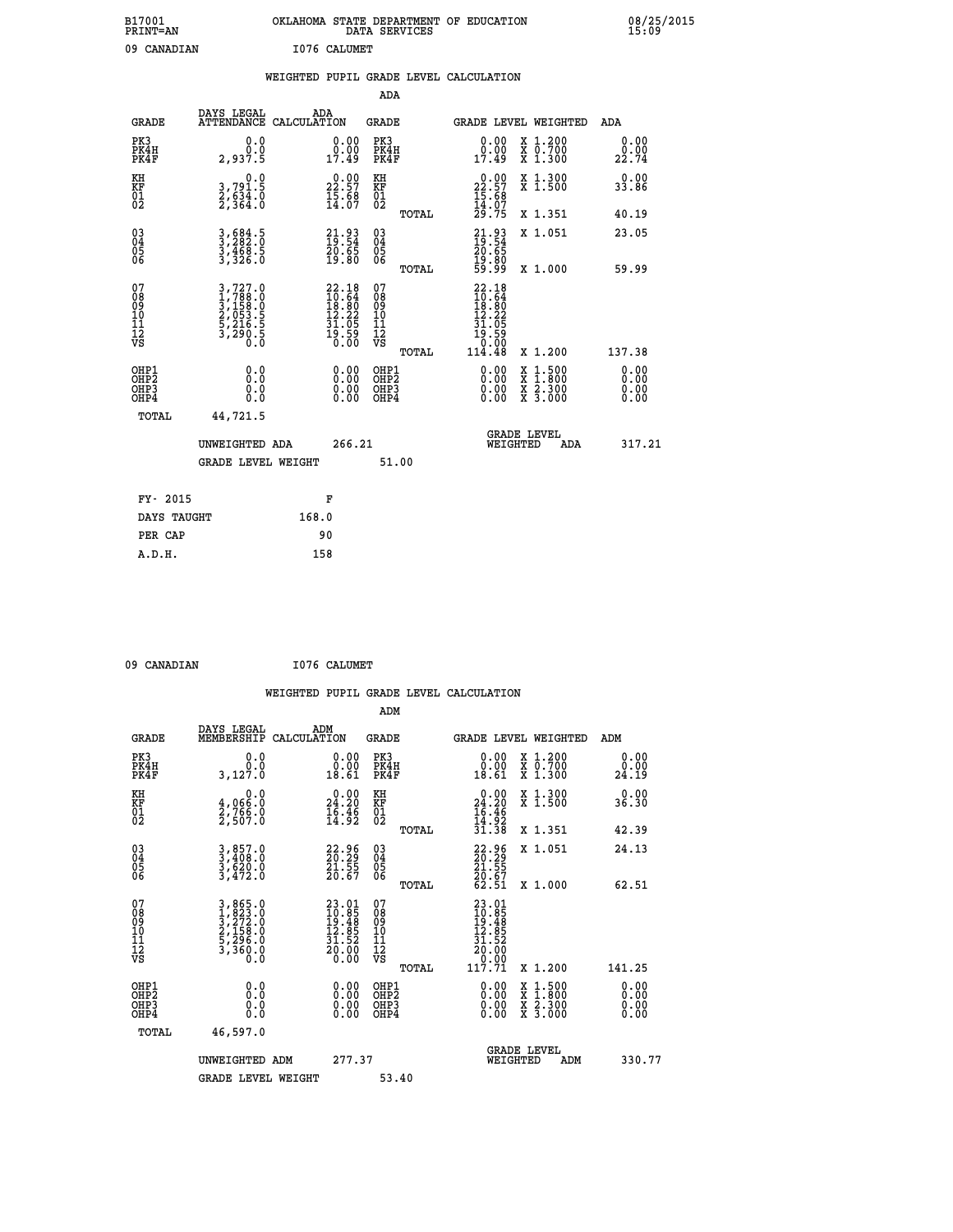### **B17001 OKLAHOMA STATE DEPARTMENT OF EDUCATION 08/25/2015 PRINT=AN DATA SERVICES 15:09 CANADIAN COUNTY TOTALS**

|  |  | WEIGHTED PUPIL GRADE LEVEL CALCULATION |
|--|--|----------------------------------------|
|  |  |                                        |

|                                        |                                                                                             |                                                                                                                                           | ADA                                      |       |                                                                                                        |                                |                                          |                               |
|----------------------------------------|---------------------------------------------------------------------------------------------|-------------------------------------------------------------------------------------------------------------------------------------------|------------------------------------------|-------|--------------------------------------------------------------------------------------------------------|--------------------------------|------------------------------------------|-------------------------------|
| <b>GRADE</b>                           | DAYS LEGAL<br><b>ATTENDANCE</b>                                                             | ADA<br>CALCULATION                                                                                                                        | GRADE                                    |       |                                                                                                        |                                | GRADE LEVEL WEIGHTED                     | ADA                           |
| PK3<br>PK4H<br>PK4F                    | 11,306.0<br>129,476.0<br>76,624.5                                                           | 66.49<br>759.82<br>452.65                                                                                                                 | PK3<br>PK4H<br>PK4F                      |       | 66.49<br>759.82<br>452.65                                                                              |                                | X 1.200<br>X 0.700<br>X 1.300            | 79.78<br>531.88<br>588.45     |
| KH<br><b>KF</b><br>01<br>02            | 0.0<br>328,379.0<br>$3\bar{2}\bar{0}, \bar{9}\bar{7}\bar{4}\bar{.}\bar{0}$<br>$336, 649.5$  | 0.00<br>1,931.03<br>1,887.11<br>1,979.29                                                                                                  | KH<br>KF<br>$\overline{01}$              |       | 1,931.03<br>1,887.11<br>1,979.29<br>3,866.40                                                           | 0.00                           | X 1.300<br>$\overline{x}$ 1.500          | 0.00<br>2,896.57              |
|                                        |                                                                                             |                                                                                                                                           |                                          | TOTAL |                                                                                                        |                                | X 1.351                                  | 5,223.51                      |
| $^{03}_{04}$<br>05<br>06               | 329,645.0<br>304,208.0<br>323,815.5<br>311,584.5                                            | $1,938.20$<br>$1,788.01$<br>$1,903.67$<br>$1,831.93$                                                                                      | $\substack{03 \\ 04}$<br>$\frac{05}{06}$ |       | $1,938.20$<br>$1,788.01$<br>$1,903.67$<br>$1,831.93$<br>$5,523.61$                                     |                                | X 1.051                                  | 7,560.66                      |
|                                        |                                                                                             |                                                                                                                                           |                                          | TOTAL |                                                                                                        |                                | X 1.000                                  | 5,523.61                      |
| 07<br>08<br>09<br>11<br>11<br>12<br>VS | 298,187.0<br>$298,784.0$<br>$299,855.0$<br>$286,169.5$<br>$270,888.5$<br>$235,737.0$<br>0.0 | $\begin{smallmatrix} 1,752\cdot74\\ 1,756\cdot05\\ 1,762\cdot61\\ 1,683\cdot54\\ 1,595\cdot20\\ 1,391\cdot43\\ 0\cdot00\end{smallmatrix}$ | 07<br>08<br>09<br>11<br>11<br>12<br>VS   | TOTAL | 1,752.74<br>$1,756.05$<br>$1,762.61$<br>$1,683.54$<br>$1,595.20$<br>$1,391.43$<br>$0,0.00$<br>9,941.57 |                                | X 1.200                                  | 11,929.88                     |
|                                        |                                                                                             |                                                                                                                                           |                                          |       |                                                                                                        |                                |                                          |                               |
| OHP1<br>OHP2<br>OHP3<br>OHP4           | 8,007.0<br>0.0<br>0.0<br>0.0                                                                | $47.28$<br>$0.00$<br>$0.00$<br>$0.00$                                                                                                     | OHP1<br>OHP <sub>2</sub><br>OHP3<br>OHP4 |       | $47.28$<br>$0.00$                                                                                      | X<br>X<br>0.00<br>0.00         | $1.500$<br>$1.800$<br>X 2.300<br>X 3.000 | 70.92<br>0.00<br>0.00<br>0.00 |
| TOTAL                                  | 4,170,290.0                                                                                 |                                                                                                                                           |                                          |       |                                                                                                        |                                |                                          |                               |
|                                        | UNWEIGHTED ADA                                                                              | 24,527.05                                                                                                                                 |                                          |       |                                                                                                        | <b>GRADE LEVEL</b><br>WEIGHTED | ADA                                      | 28,881.65                     |
|                                        | <b>GRADE LEVEL WEIGHT</b>                                                                   |                                                                                                                                           | 4,354.60                                 |       |                                                                                                        |                                |                                          |                               |
|                                        |                                                                                             |                                                                                                                                           |                                          |       |                                                                                                        |                                |                                          |                               |
| FY- 2015                               |                                                                                             | F                                                                                                                                         |                                          |       |                                                                                                        |                                |                                          |                               |
| DAYS TAUGHT                            |                                                                                             | 1,686.0                                                                                                                                   |                                          |       |                                                                                                        |                                |                                          |                               |

| A.D.H. | 16,782 |
|--------|--------|
|        |        |
|        |        |

 **PER CAP 608**

 **CANADIAN COUNTY TOTALS**

|                                                    |                                                                                   |                                                                              | ADM                                             |                                                                                           |                                                                                            |                               |
|----------------------------------------------------|-----------------------------------------------------------------------------------|------------------------------------------------------------------------------|-------------------------------------------------|-------------------------------------------------------------------------------------------|--------------------------------------------------------------------------------------------|-------------------------------|
| <b>GRADE</b>                                       | DAYS LEGAL<br>MEMBERSHIP                                                          | ADM<br>CALCULATION                                                           | <b>GRADE</b>                                    | <b>GRADE LEVEL WEIGHTED</b>                                                               |                                                                                            | ADM                           |
| PK3<br>PK4H<br>PK4F                                | 12,110.0<br>137,880.0<br>81,550.0                                                 | 71.23<br>809.14<br>481.76                                                    | PK3<br>PK4H<br>PK4F                             | 71.23<br>809.14<br>481.76                                                                 | X 1.200<br>X 0.700<br>X 1.300                                                              | 79.78<br>566.40<br>626.29     |
| KH<br>KF<br>01<br>02                               | 0.0<br>347,831.0<br>337,604.0<br>352,580.0                                        | 0.00<br>2,045.43<br>1,984.88<br>2,072.96                                     | KH<br>KF<br>01<br>02                            | 0.00<br>2,045.43<br>1,984.88<br>2,072.96<br>4,057.84                                      | X 1.300<br>X 1.500                                                                         | 0.00<br>3,068.17              |
|                                                    |                                                                                   |                                                                              | TOTAL                                           |                                                                                           | X 1.351                                                                                    | 5,482.13                      |
| $\begin{matrix} 03 \\ 04 \\ 05 \\ 06 \end{matrix}$ | 345,033.0<br>317,997.0<br>338,941.0                                               | 2,028.68<br>1,869.07<br>1,992.59<br>1,931.34                                 | $^{03}_{04}$<br>$\frac{05}{06}$                 | 2,028.68<br>1,869.07<br>1,992.59<br>1,931.34<br>5,793.00                                  | X 1.051                                                                                    | 2,132.14                      |
|                                                    | 328,498.0                                                                         |                                                                              | TOTAL                                           |                                                                                           | X 1.000                                                                                    | 5,793.00                      |
| 07<br>08<br>09<br>101<br>11<br>12<br>VS            | 314,968.0<br>316,462.0<br>319,945.0<br>304,436.0<br>287,640.0<br>250,499.0<br>0.0 | 1,851.39<br>1,859.92<br>1,880.66<br>1,790.89<br>1,693.64<br>1,478.17<br>0.00 | 07<br>08<br>09<br>11<br>11<br>12<br>VS<br>TOTAL | 1,851.39<br>1,859.92<br>1,880.66<br>1,790.89<br>1,693.64<br>1,478.17<br>0.00<br>10,554.67 | X 1.200                                                                                    | 12,665.61                     |
| OHP1<br>OHP2<br>OHP3<br>OHP4                       | 8,109.0<br>0.0<br>0.0<br>0.0                                                      | 47.88<br>0.00<br>0.00<br>0.00                                                | OHP1<br>OHP2<br>OHP3<br>OHP4                    | 47.88<br>0.00<br>0.00<br>0.00                                                             | $\begin{array}{c} x & 1.500 \\ x & 1.800 \\ x & 2.300 \end{array}$<br>$\overline{x}$ 3.000 | 71.83<br>0.00<br>0.00<br>0.00 |
| TOTAL                                              | 4,402,083.0                                                                       |                                                                              |                                                 |                                                                                           |                                                                                            |                               |
|                                                    | UNWEIGHTED                                                                        | 25,889.63<br>ADM                                                             |                                                 | WEIGHTED                                                                                  | <b>GRADE LEVEL</b><br>ADM                                                                  | 30,491.04                     |
|                                                    | <b>GRADE LEVEL WEIGHT</b>                                                         |                                                                              | 4,601.41                                        |                                                                                           |                                                                                            |                               |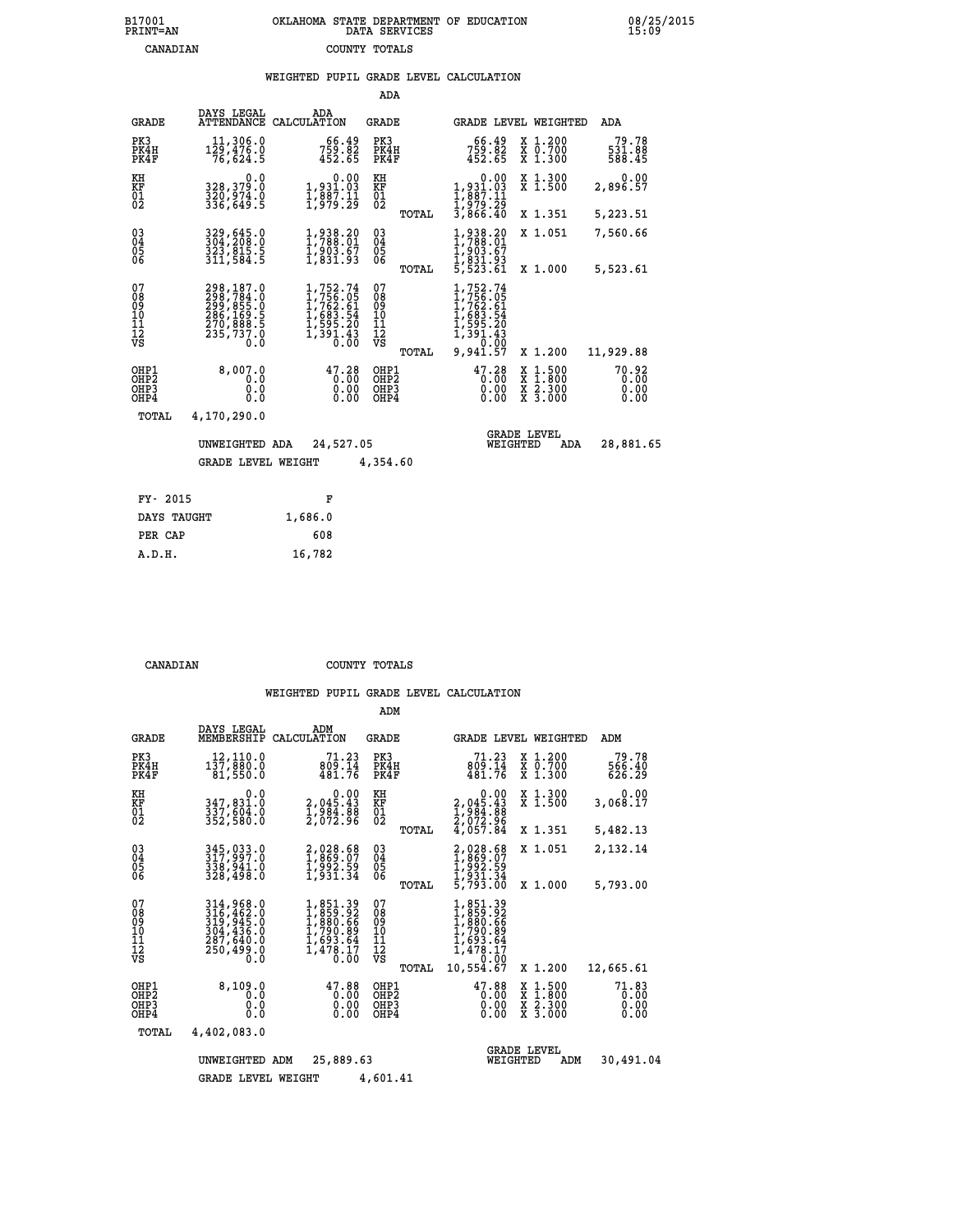| B17001<br><b>PRINT=AN</b> | OKLAHOMA STATE DEPARTMENT OF EDUCATION<br>DATA SERVICES | 08/25/2015<br>15:09 |
|---------------------------|---------------------------------------------------------|---------------------|
| 10 CARTER                 | C072 ZANEIS                                             |                     |

|                                                                              |                                                                                                |                                                                      | ADA                                                 |                                                                              |                                                                                                                                              |                              |
|------------------------------------------------------------------------------|------------------------------------------------------------------------------------------------|----------------------------------------------------------------------|-----------------------------------------------------|------------------------------------------------------------------------------|----------------------------------------------------------------------------------------------------------------------------------------------|------------------------------|
| <b>GRADE</b>                                                                 | DAYS LEGAL                                                                                     | ADA<br>ATTENDANCE CALCULATION                                        | GRADE                                               |                                                                              | <b>GRADE LEVEL WEIGHTED</b>                                                                                                                  | ADA                          |
| PK3<br>PK4H<br>PK4F                                                          | 1,407.0<br>4,737.5                                                                             | 8.43<br>$28.90$<br>$28.37$                                           | PK3<br>PK4H<br>PK4F                                 | $8.43$<br>$0.00$<br>28.37                                                    | X 1.200<br>X 0.700<br>X 1.300                                                                                                                | 10.12<br>0.00<br>36.88       |
| KH<br>KF<br>01<br>02                                                         | 0.0<br>$\frac{4}{7}, \frac{587}{482}$ .<br>4,482.5                                             | $\begin{smallmatrix} 0.00\\ 27.47\\ 44.81\\ 26.51 \end{smallmatrix}$ | KH<br>KF<br>01<br>02                                | $\begin{smallmatrix} 0.00\\ 27.47\\ 44.81\\ 26.51\\ 71.32 \end{smallmatrix}$ | X 1.300<br>X 1.500                                                                                                                           | 0.00<br>41.21                |
|                                                                              |                                                                                                |                                                                      | TOTAL                                               |                                                                              | X 1.351                                                                                                                                      | 96.35                        |
| $\begin{matrix} 03 \\ 04 \\ 05 \\ 06 \end{matrix}$                           | $\frac{5}{4}, \frac{026}{299}$ :<br>$\frac{4}{342}$ :<br>$\frac{5}{2}, \frac{342}{619}$ :<br>5 | 30.10<br>25.75<br>26.00<br>15.69                                     | $\begin{array}{c} 03 \\ 04 \\ 05 \\ 06 \end{array}$ | 30.10<br>25.75<br>26.00<br>15.69                                             | X 1.051                                                                                                                                      | 31.64                        |
|                                                                              |                                                                                                |                                                                      | TOTAL                                               | 67.44                                                                        | X 1.000                                                                                                                                      | 67.44                        |
| 07<br>08<br>09<br>11<br>11<br>12<br>VS                                       | $2,854.0$<br>3,485.0<br>Ō.O<br>0.000<br>$\S.$                                                  | 17.09<br>20:87<br>0:00                                               | 07<br>08<br>09<br>11<br>11<br>12<br>VS<br>TOTAL     | 17.09<br>20:07<br>0.00<br>0.00<br>0.00<br>0.00<br>37.96                      | X 1.200                                                                                                                                      | 45.55                        |
| OHP1<br>OH <sub>P</sub> <sub>2</sub><br>OH <sub>P3</sub><br>OH <sub>P4</sub> | 0.0<br>0.0<br>0.0                                                                              | 0.00<br>0.00<br>0.00                                                 | OHP1<br>OHP <sub>2</sub><br>OHP3<br>OHP4            | 0.00<br>0.00<br>0.00                                                         | $\begin{smallmatrix} \mathtt{X} & 1\cdot500 \\ \mathtt{X} & 1\cdot800 \\ \mathtt{X} & 2\cdot300 \\ \mathtt{X} & 3\cdot000 \end{smallmatrix}$ | 0.00<br>0.00<br>0.00<br>0.00 |
| TOTAL                                                                        | 45,267.5                                                                                       |                                                                      |                                                     |                                                                              |                                                                                                                                              |                              |
|                                                                              | UNWEIGHTED ADA                                                                                 | 271.09                                                               |                                                     | WEIGHTED                                                                     | <b>GRADE LEVEL</b><br>ADA                                                                                                                    | 329.19                       |
|                                                                              | <b>GRADE LEVEL WEIGHT</b>                                                                      |                                                                      | 58.10                                               |                                                                              |                                                                                                                                              |                              |
| FY- 2015                                                                     |                                                                                                | F                                                                    |                                                     |                                                                              |                                                                                                                                              |                              |
| DAYS TAUGHT                                                                  |                                                                                                | 167.0                                                                |                                                     |                                                                              |                                                                                                                                              |                              |
| PER CAP                                                                      |                                                                                                | 62                                                                   |                                                     |                                                                              |                                                                                                                                              |                              |
| A.D.H.                                                                       |                                                                                                | 271                                                                  |                                                     |                                                                              |                                                                                                                                              |                              |

| 10 CARTER |  |
|-----------|--|
|           |  |
|           |  |

 **10 CARTER C072 ZANEIS**

| <b>GRADE</b>                                                     | DAYS LEGAL<br>MEMBERSHIP                                                             | ADM<br>CALCULATION                                                                      | <b>GRADE</b>                                        | <b>GRADE LEVEL WEIGHTED</b>                                                                               |                                          | ADM                          |
|------------------------------------------------------------------|--------------------------------------------------------------------------------------|-----------------------------------------------------------------------------------------|-----------------------------------------------------|-----------------------------------------------------------------------------------------------------------|------------------------------------------|------------------------------|
| PK3<br>PK4H<br>PK4F                                              | 1,407.0<br>5,021.0                                                                   | $\begin{smallmatrix}8.43\0.00\\30.07\end{smallmatrix}$                                  | PK3<br>PK4H<br>PK4F                                 | 8.43<br>0.00<br>30.07                                                                                     | X 1.200<br>X 0.700<br>X 1.300            | 10.12<br>$0.00$<br>39.09     |
| KH<br>KF<br>01<br>02                                             | 0.0<br>$\frac{4}{7}, \frac{736}{75}$<br>$\frac{6}{4}, \frac{716}{575}$ .0            | $\begin{smallmatrix} 0.00\\ 28.36\\ 46.20\\ 27.40 \end{smallmatrix}$                    | KH<br>KF<br>01<br>02                                | $\begin{smallmatrix} &0.00\\ \text{28.36}\\ \text{46.20}\\ \text{27.40}\\ \text{73.60} \end{smallmatrix}$ | X 1.300<br>X 1.500                       | 0.00<br>42.54                |
|                                                                  |                                                                                      |                                                                                         | TOTAL                                               |                                                                                                           | X 1.351                                  | 99.43                        |
| $\begin{matrix} 03 \\ 04 \\ 05 \\ 06 \end{matrix}$               | $\frac{5}{4}, \frac{141}{402}$ : 0<br>$\frac{4}{4}, \frac{458}{458}$ : 0<br>2,677: 0 | 30.78<br>26.36<br>26.69<br>16.03                                                        | $\begin{array}{c} 03 \\ 04 \\ 05 \\ 06 \end{array}$ | 30.78<br>26.36<br>26.69<br>16.03<br>59.08                                                                 | X 1.051                                  | 32.35                        |
|                                                                  |                                                                                      |                                                                                         | TOTAL                                               |                                                                                                           | X 1.000                                  | 69.08                        |
| 07<br>08<br>09<br>101<br>112<br>VS                               | $2,932.0$<br>$3,575.0$<br>$0.0$<br>$0.0$<br>$0.0$<br>$0.0$<br>$0.0$                  | $\begin{smallmatrix} 17.56\\21.41\\0.00\\0.00\\0.00\\0.00\\0.00\\0.00\end{smallmatrix}$ | 07<br>08<br>09<br>11<br>11<br>12<br>VS<br>TOTAL     | $\begin{smallmatrix} 17.56\\21.41\\0.00\\0.00\\0.00\\0.00\\0.00\\0.00\\38.97 \end{smallmatrix}$           | X 1.200                                  | 46.76                        |
| OHP1<br>OH <sub>P</sub> <sub>2</sub><br>OH <sub>P3</sub><br>OHP4 | 0.0<br>0.0<br>Ŏ.Ŏ                                                                    | $0.00$<br>$0.00$<br>0.00                                                                | OHP1<br>OHP <sub>2</sub><br>OHP3<br>OHP4            |                                                                                                           | X 1:500<br>X 1:800<br>X 2:300<br>X 3:000 | 0.00<br>0.00<br>0.00<br>0.00 |
| TOTAL                                                            | 46,640.0                                                                             |                                                                                         |                                                     |                                                                                                           |                                          |                              |
|                                                                  | UNWEIGHTED ADM                                                                       | 279.29                                                                                  |                                                     | WEIGHTED                                                                                                  | <b>GRADE LEVEL</b><br>ADM                | 339.37                       |
|                                                                  | <b>GRADE LEVEL WEIGHT</b>                                                            |                                                                                         | 60.08                                               |                                                                                                           |                                          |                              |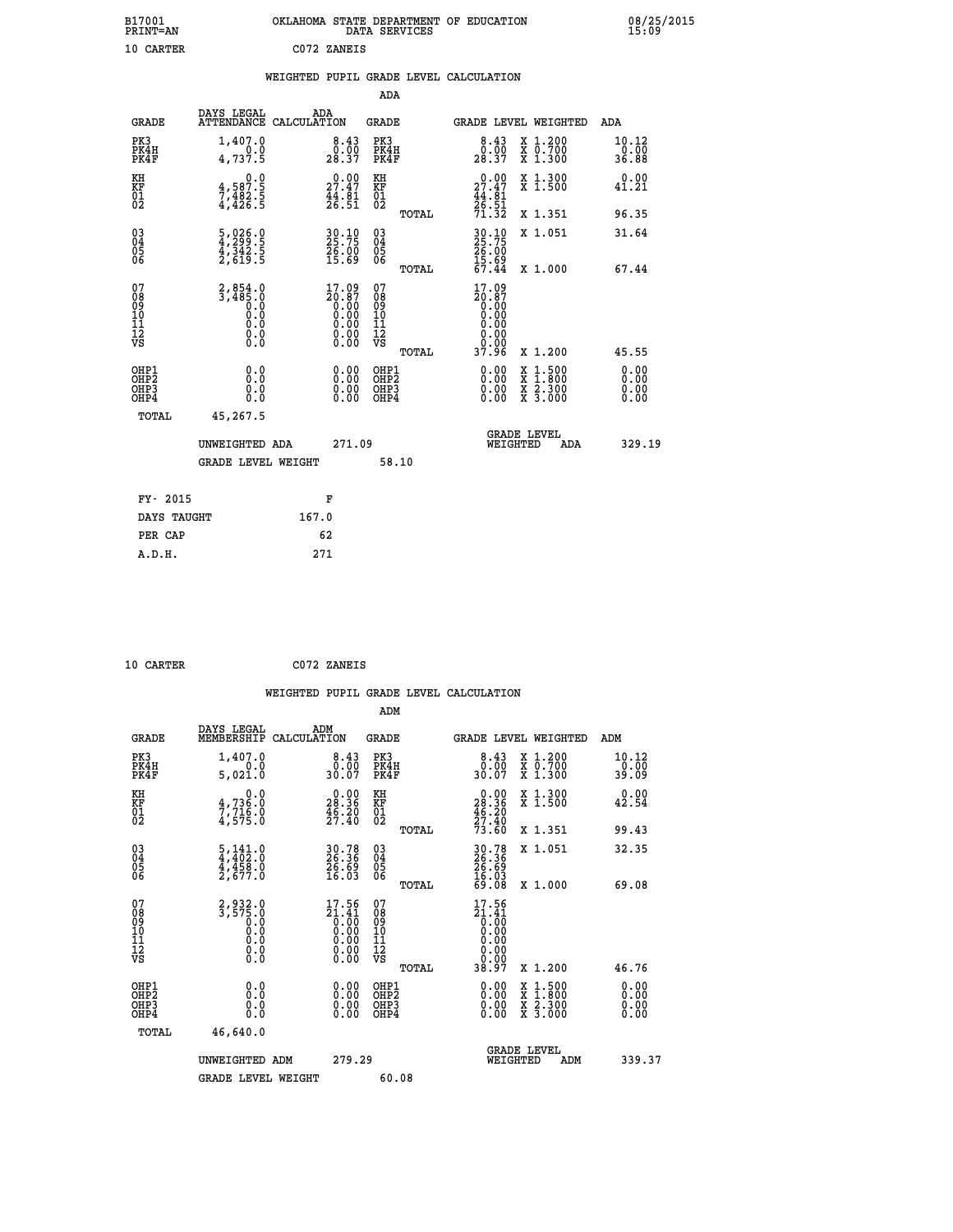| B17001<br>PRINT=AN | OKLAHOMA STATE DEPARTMENT OF EDUCATION<br>DATA SERVICES | 08/25/2015<br>15:09 |
|--------------------|---------------------------------------------------------|---------------------|
| 10 CARTER          | 1019 ARDMORE                                            |                     |

|  |  | WEIGHTED PUPIL GRADE LEVEL CALCULATION |
|--|--|----------------------------------------|
|  |  |                                        |

|                                                                  |                                                                                  |                                                                                                                                | ADA                                      |       |                                                                                             |                                                                                                  |                              |
|------------------------------------------------------------------|----------------------------------------------------------------------------------|--------------------------------------------------------------------------------------------------------------------------------|------------------------------------------|-------|---------------------------------------------------------------------------------------------|--------------------------------------------------------------------------------------------------|------------------------------|
| <b>GRADE</b>                                                     | DAYS LEGAL                                                                       | ADA<br>ATTENDANCE CALCULATION                                                                                                  | <b>GRADE</b>                             |       |                                                                                             | GRADE LEVEL WEIGHTED                                                                             | ADA                          |
| PK3<br>PK4H<br>PK4F                                              | 1,742.5<br>0.0<br>29,430.0                                                       | $10.82$<br>$0.00$<br>182.80                                                                                                    | PK3<br>PK4H<br>PK4F                      |       | 10.82<br>00.07<br>182.80                                                                    | X 1.200<br>X 0.700<br>X 1.300                                                                    | 12.98<br>0.00<br>237.64      |
| KH<br>KF<br>01<br>02                                             | 0.0<br>42,542.5<br>49,708.0<br>39,878.0                                          | $0.00$<br>264.24<br>$\frac{508}{247.69}$                                                                                       | KH<br>KF<br>01<br>02                     |       | 0.00<br>264:24<br>308:75<br>247:69<br>556.44                                                | X 1.300<br>X 1.500                                                                               | 0.00<br>396.36               |
|                                                                  |                                                                                  |                                                                                                                                |                                          | TOTAL |                                                                                             | X 1.351                                                                                          | 751.75                       |
| $\begin{matrix} 03 \\ 04 \\ 05 \\ 06 \end{matrix}$               | 33,713.0<br>31,638.0<br>33,197.5<br>35,884.5                                     | 209.40<br>196.51<br>206.20<br>222.89                                                                                           | $\substack{03 \\ 04}$<br>05<br>06        |       | 209.40<br>196:51<br>206:20<br>222.89<br>625.60                                              | X 1.051                                                                                          | 220.08                       |
|                                                                  |                                                                                  |                                                                                                                                |                                          | TOTAL |                                                                                             | X 1.000                                                                                          | 625.60                       |
| 07<br>08<br>09<br>10<br>11<br>12<br>VS                           | 31, 125. 5<br>30, 639. 5<br>33, 597. 0<br>29, 452. 0<br>22, 552. 0<br>25, 810. 0 | $\begin{smallmatrix} 193\cdot 33\\190\cdot 31\\208\cdot 68\\182\cdot 93\\140\cdot 07\\160\cdot 31\\0\cdot 00\end{smallmatrix}$ | 07<br>08<br>09<br>101<br>112<br>VS       |       | 193.33<br>$\frac{190}{208}$ $\frac{31}{68}$<br>$\frac{182}{93}$<br>140.07<br>160.31<br>0.00 |                                                                                                  |                              |
|                                                                  |                                                                                  |                                                                                                                                |                                          | TOTAL | 1,075.63                                                                                    | X 1.200                                                                                          | 1,290.76                     |
| OHP1<br>OH <sub>P</sub> <sub>2</sub><br>OH <sub>P3</sub><br>OHP4 | 0.0<br>0.0<br>0.0                                                                | $0.00$<br>$0.00$<br>0.00                                                                                                       | OHP1<br>OHP <sub>2</sub><br>OHP3<br>OHP4 |       | $0.00$<br>$0.00$<br>0.00                                                                    | $\begin{smallmatrix} x & 1 & 500 \\ x & 1 & 800 \\ x & 2 & 300 \\ x & 3 & 000 \end{smallmatrix}$ | 0.00<br>0.00<br>0.00<br>0.00 |
| <b>TOTAL</b>                                                     | 470,910.0                                                                        |                                                                                                                                |                                          |       |                                                                                             |                                                                                                  |                              |
|                                                                  | UNWEIGHTED ADA                                                                   | 2,924.93                                                                                                                       |                                          |       |                                                                                             | <b>GRADE LEVEL</b><br>WEIGHTED<br>ADA                                                            | 3,535.17                     |
|                                                                  | <b>GRADE LEVEL WEIGHT</b>                                                        |                                                                                                                                | 610.24                                   |       |                                                                                             |                                                                                                  |                              |
|                                                                  |                                                                                  |                                                                                                                                |                                          |       |                                                                                             |                                                                                                  |                              |
| FY- 2015                                                         |                                                                                  | F                                                                                                                              |                                          |       |                                                                                             |                                                                                                  |                              |
| DAYS TAUGHT                                                      |                                                                                  | 161.0                                                                                                                          |                                          |       |                                                                                             |                                                                                                  |                              |
| PER CAP                                                          |                                                                                  | 33                                                                                                                             |                                          |       |                                                                                             |                                                                                                  |                              |

| 10 CARTER |  | I019 ARDMORE |
|-----------|--|--------------|

 **A.D.H. 1,708**

|                                                      |                                                                                                                                                                                               |                                                                               | ADM                                                |       |                                                                 |                                          |                              |
|------------------------------------------------------|-----------------------------------------------------------------------------------------------------------------------------------------------------------------------------------------------|-------------------------------------------------------------------------------|----------------------------------------------------|-------|-----------------------------------------------------------------|------------------------------------------|------------------------------|
| <b>GRADE</b>                                         | DAYS LEGAL<br>MEMBERSHIP                                                                                                                                                                      | ADM<br>CALCULATION                                                            | <b>GRADE</b>                                       |       |                                                                 | GRADE LEVEL WEIGHTED                     | ADM                          |
| PK3<br>PK4H<br>PK4F                                  | 1,899.0<br>0.0<br>31,428.0                                                                                                                                                                    | 11.80<br>0.00<br>195.20                                                       | PK3<br>PK4H<br>PK4F                                |       | 11.80<br>0.00<br>195.20                                         | X 1.200<br>X 0.700<br>X 1.300            | 14.16<br>0.00<br>253.76      |
| KH<br>KF<br>01<br>02                                 | 0.0<br>$\frac{45}{52}, \frac{334}{184}$ .0<br>41,384.0                                                                                                                                        | $\begin{smallmatrix} &0.00\\ 281.58\\ 324.12\\ 257.04\end{smallmatrix}$       | KH<br>KF<br>01<br>02                               |       | $281.58$<br>$324.12$<br>$257.04$                                | X 1.300<br>X 1.500                       | 0.00<br>422.37               |
|                                                      |                                                                                                                                                                                               |                                                                               |                                                    | TOTAL | 581.16                                                          | X 1.351                                  | 785.15                       |
| 03<br>04<br>05<br>06                                 | 34,863.0<br>32,670.0<br>34,511.0<br>38,310.0                                                                                                                                                  | $\begin{smallmatrix} 216.54\ 202.92\ 214.35\ 237.95 \end{smallmatrix}$        | $\begin{matrix} 03 \\ 04 \\ 05 \\ 06 \end{matrix}$ |       | 216.54<br>202.92<br>214.35<br>237.95<br>655.22                  | X 1.051                                  | 227.58                       |
|                                                      |                                                                                                                                                                                               |                                                                               |                                                    | TOTAL |                                                                 | X 1.000                                  | 655.22                       |
| 07<br>08901112<br>1112<br>VS                         | $\begin{smallmatrix} 33\, ,\, 175\, .\, 0\\ 32\, ,\, 450\, .\, 0\\ 37\, ,\, 032\, .\, 0\\ 32\, ,\, 394\, .\, 0\\ 25\, ,\, 040\, .\, 0\\ 28\, ,\, 875\, .\, 0\\ 0\, .\, 0\, \end{smallmatrix}$ | 206.06<br>201.55<br>230.01<br>$\frac{201.20}{155.53}$<br>$\frac{155}{179.35}$ | 07<br>08<br>09<br>01<br>11<br>11<br>12<br>VS       |       | 206.06<br>201.55<br>230.01<br>201.20<br>$\frac{155.53}{179.35}$ |                                          |                              |
|                                                      |                                                                                                                                                                                               |                                                                               |                                                    | TOTAL | 1,173.70                                                        | X 1.200                                  | 1,408.44                     |
| OHP1<br>OHP <sub>2</sub><br>OHP3<br>OH <sub>P4</sub> | 0.0<br>0.000                                                                                                                                                                                  |                                                                               | OHP1<br>OHP2<br>OHP3<br>OHP4                       |       | $0.00$<br>$0.00$<br>0.00                                        | X 1:500<br>X 1:800<br>X 2:300<br>X 3:000 | 0.00<br>0.00<br>0.00<br>0.00 |
| TOTAL                                                | 501,549.0                                                                                                                                                                                     |                                                                               |                                                    |       |                                                                 |                                          |                              |
|                                                      | UNWEIGHTED                                                                                                                                                                                    | 3,115.20<br>ADM                                                               |                                                    |       | WEIGHTED                                                        | <b>GRADE LEVEL</b><br>ADM                | 3,766.68                     |
|                                                      | <b>GRADE LEVEL WEIGHT</b>                                                                                                                                                                     |                                                                               | 651.48                                             |       |                                                                 |                                          |                              |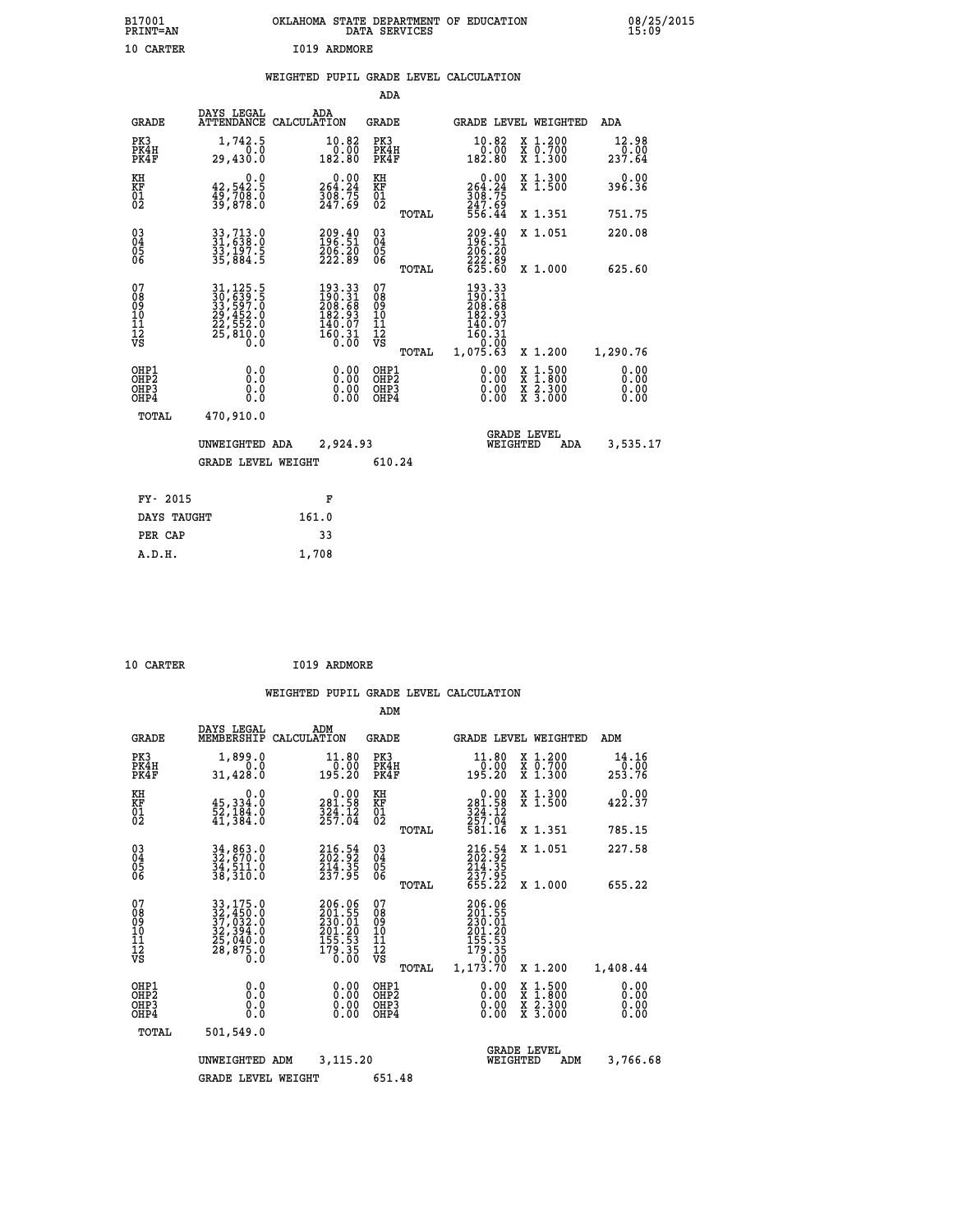| B17001<br>PRINT=AN | OKLAHOMA STATE DEPARTMENT OF EDUCATION<br>DATA SERVICES | 08/25/2015<br>15:09 |
|--------------------|---------------------------------------------------------|---------------------|
| 10 CARTER          | 1021 SPRINGER                                           |                     |

|                                                    |                                                                                                                              | WEIGHTED PUPIL GRADE LEVEL CALCULATION                                      |                                        |       |                                                                                |                                                              |                              |
|----------------------------------------------------|------------------------------------------------------------------------------------------------------------------------------|-----------------------------------------------------------------------------|----------------------------------------|-------|--------------------------------------------------------------------------------|--------------------------------------------------------------|------------------------------|
|                                                    |                                                                                                                              |                                                                             | <b>ADA</b>                             |       |                                                                                |                                                              |                              |
| <b>GRADE</b>                                       | DAYS LEGAL<br><b>ATTENDANCE</b>                                                                                              | ADA<br>CALCULATION                                                          | <b>GRADE</b>                           |       |                                                                                | GRADE LEVEL WEIGHTED                                         | ADA                          |
| PK3<br>PK4H<br>PK4F                                | 14.0<br>0.0<br>2,034.0                                                                                                       | $\substack{0.09 \\ 0.00 \\ 12.40}$                                          | PK3<br>PK4H<br>PK4F                    |       | $0.09$<br>$0.00$<br>12.40                                                      | X 1.200<br>X 0.700<br>X 1.300                                | 0.11<br>0.00<br>16.12        |
| KH<br>KF<br>01<br>02                               | $2,423.5$<br>$2,835.5$<br>$2,621.5$                                                                                          | $\begin{smallmatrix} 0.00\\14.78\\17.29\\15.98 \end{smallmatrix}$           | KH<br>KF<br>01<br>02                   |       | $\begin{array}{r} 0.00 \\ 14.78 \\ 17.29 \\ 15.98 \\ 33.27 \end{array}$        | X 1.300<br>X 1.500                                           | 0.00<br>22.17                |
|                                                    |                                                                                                                              |                                                                             |                                        | TOTAL |                                                                                | X 1.351                                                      | 44.95                        |
| $\begin{matrix} 03 \\ 04 \\ 05 \\ 06 \end{matrix}$ | 3, 133.5<br>2, 831.0<br>2, 183.5<br>1, 636.0                                                                                 | $\frac{19}{17}:\frac{11}{26}$<br>$\frac{13.51}{9.98}$                       | 03<br>04<br>05<br>06                   |       | $19.11$<br>$17.26$<br>$\frac{13.31}{9.98}$<br>40.55                            | X 1.051                                                      | 20.08                        |
|                                                    |                                                                                                                              |                                                                             |                                        | TOTAL |                                                                                | X 1.000                                                      | 40.55                        |
| 07<br>08901112<br>1112<br>VS                       | $\begin{smallmatrix} 2,216\,, 0\\ 1,077\,. 0\\ 2,187\,. 5\\ 2,312\,. 5\\ 2,193\,. 0\\ 2,316\,. 0\\ 0\,. 0 \end{smallmatrix}$ | $13.51$<br>$16.57$<br>$13.34$<br>$14.10$<br>$13.37$<br>$\frac{14.12}{0.00}$ | 07<br>08<br>09<br>11<br>11<br>12<br>VS | TOTAL | $13.51$<br>$16.57$<br>$13.34$<br>$14.10$<br>$13.37$<br>14.12<br>-0:00<br>75.01 | X 1.200                                                      | 90.01                        |
| OHP1<br>OHP2<br>OH <sub>P3</sub><br>OHP4           | 0.0<br>Ō.Ō<br>Ō.Ō                                                                                                            | 0.0000<br>$\begin{smallmatrix} 0.00 \ 0.00 \end{smallmatrix}$               | OHP1<br>OHP2<br>OHP3<br>OHP4           |       | 0.00<br>0.00<br>0.00                                                           | $1:500$<br>1:800<br>X 1:500<br>X 1:800<br>X 2:300<br>X 3:000 | 0.00<br>0.00<br>0.00<br>0.00 |
| <b>TOTAL</b>                                       | 32,014.5                                                                                                                     |                                                                             |                                        |       |                                                                                |                                                              |                              |
|                                                    | UNWEIGHTED ADA                                                                                                               | 195.21                                                                      |                                        |       | WEIGHTED                                                                       | <b>GRADE LEVEL</b><br>ADA                                    | 233.99                       |
|                                                    | <b>GRADE LEVEL WEIGHT</b>                                                                                                    |                                                                             | 38.78                                  |       |                                                                                |                                                              |                              |
| FY- 2015                                           |                                                                                                                              | F                                                                           |                                        |       |                                                                                |                                                              |                              |
| DAYS TAUGHT                                        |                                                                                                                              | 164.0                                                                       |                                        |       |                                                                                |                                                              |                              |
| PER CAP                                            |                                                                                                                              | 88                                                                          |                                        |       |                                                                                |                                                              |                              |

| CARTER |
|--------|

 **ADM**

 **10 CARTER I021 SPRINGER**

| <b>GRADE</b>                             | DAYS LEGAL<br>MEMBERSHIP                                                            | ADM<br>CALCULATION                                                                                                                           | <b>GRADE</b>                                       |       |                                                                                                    | <b>GRADE LEVEL WEIGHTED</b>              | ADM                   |  |
|------------------------------------------|-------------------------------------------------------------------------------------|----------------------------------------------------------------------------------------------------------------------------------------------|----------------------------------------------------|-------|----------------------------------------------------------------------------------------------------|------------------------------------------|-----------------------|--|
| PK3<br>PK4H<br>PK4F                      | 14.0<br>2,199.0                                                                     | 0.09<br>13.41                                                                                                                                | PK3<br>PK4H<br>PK4F                                |       | $\begin{smallmatrix} 0.09\\ 0.00\\ 13.41 \end{smallmatrix}$                                        | X 1.200<br>X 0.700<br>X 1.300            | 0.11<br>0.00<br>17.43 |  |
| KH<br>KF<br>01<br>02                     | $\begin{smallmatrix}&&&0.0\2,585.0\3,036.0\2,733.0\end{smallmatrix}$                | $\begin{array}{r} 0.00 \\ 15.76 \\ 18.51 \\ 16.66 \end{array}$                                                                               | KH<br>KF<br>01<br>02                               |       | $0.00$<br>$15.76$<br>$18.51$<br>$16.66$<br>$35.17$                                                 | X 1.300<br>X 1.500                       | 0.00<br>23.64         |  |
|                                          |                                                                                     |                                                                                                                                              |                                                    | TOTAL |                                                                                                    | X 1.351                                  | 47.51                 |  |
| 03<br>04<br>05<br>06                     | 3,309.0<br>2,966.0<br>2,286.0<br>1,719.0                                            | $\begin{smallmatrix} 20.18\\18.09\\13.94\\10.48 \end{smallmatrix}$                                                                           | $\begin{matrix} 03 \\ 04 \\ 05 \\ 06 \end{matrix}$ |       | $20.1818.0913.9410.4842.51$                                                                        | X 1.051                                  | 21.21                 |  |
|                                          |                                                                                     |                                                                                                                                              |                                                    | TOTAL |                                                                                                    | X 1.000                                  | 42.51                 |  |
| 07<br>089<br>090<br>1112<br>VS           | $2,324.0$<br>$1,138.0$<br>$2,257.0$<br>$2,368.0$<br>$2,266.0$<br>$2,403.0$<br>$0.0$ | $\begin{array}{r} 14.17 \\[-4pt] 13.76 \\[-4pt] 13.76 \\[-4pt] 14.44 \\[-4pt] 13.82 \\[-4pt] 14.65 \\[-4pt] 14.65 \\[-4pt] 0.00 \end{array}$ | 07<br>08901112<br>1112<br>VS                       | TOTAL | $\begin{array}{c} 14.17 \\ 16.94 \\ 13.76 \\ 14.44 \\ 13.82 \\ 14.65 \\ 0.00 \\ 77.78 \end{array}$ | X 1.200                                  | 93.34                 |  |
| OHP1<br>OHP2<br>OH <sub>P3</sub><br>OHP4 | 0.0<br>0.000                                                                        |                                                                                                                                              | OHP1<br>OHP2<br>OHP3<br>OHP4                       |       | 0.00<br>$0.00$<br>0.00                                                                             | X 1:500<br>X 1:800<br>X 2:300<br>X 3:000 | 0.00<br>0.00<br>0.00  |  |
| TOTAL                                    | 33,603.0                                                                            |                                                                                                                                              |                                                    |       |                                                                                                    |                                          |                       |  |
|                                          | UNWEIGHTED<br>ADM                                                                   | 204.90                                                                                                                                       |                                                    |       | WEIGHTED                                                                                           | <b>GRADE LEVEL</b><br>ADM                | 245.75                |  |
|                                          | <b>GRADE LEVEL WEIGHT</b>                                                           |                                                                                                                                              | 40.85                                              |       |                                                                                                    |                                          |                       |  |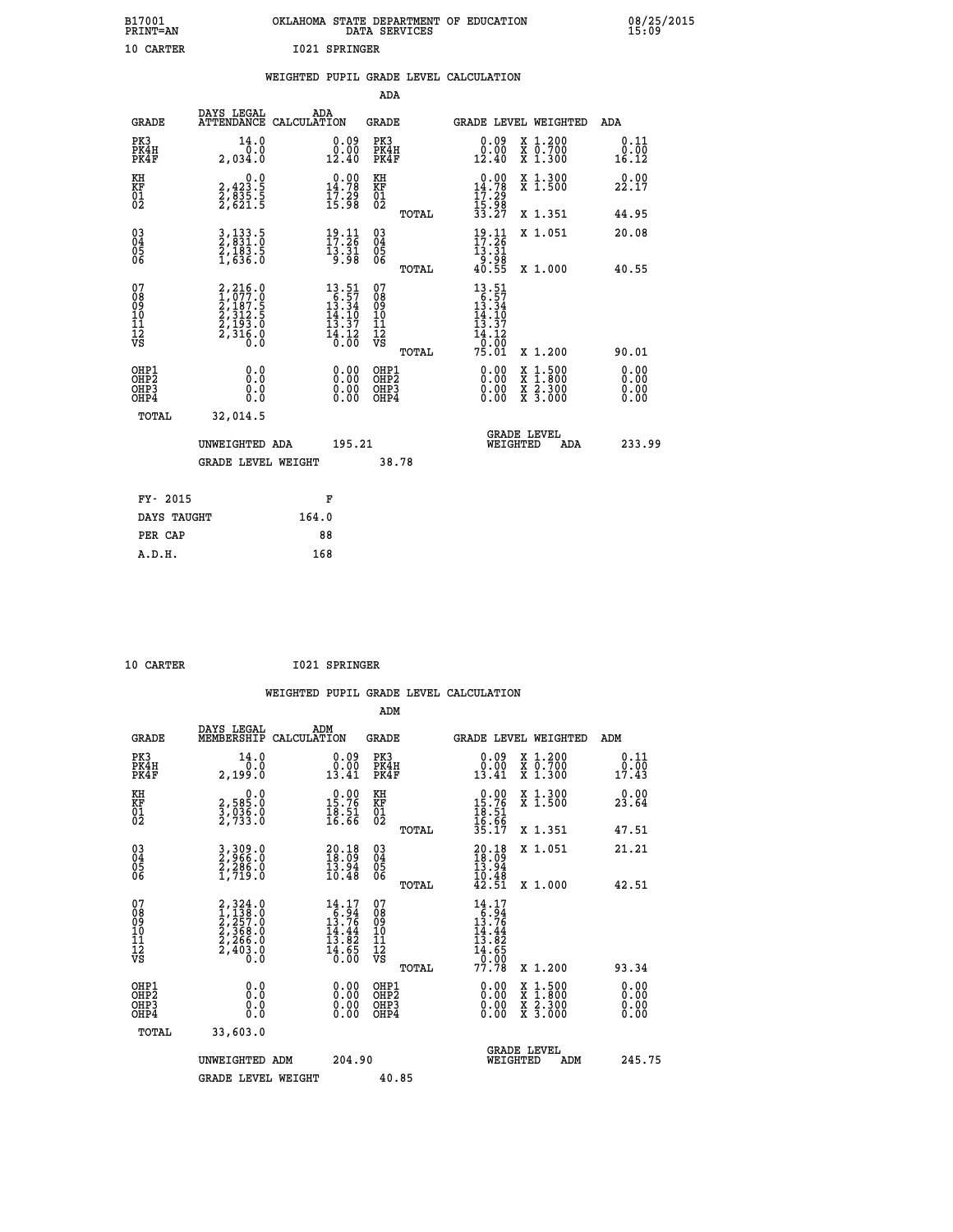| B17001<br><b>PRINT=AN</b> | OKLAHOMA STATE DEPARTMENT OF EDUCATION<br>DATA SERVICES | 08/25/2015<br>15:09 |
|---------------------------|---------------------------------------------------------|---------------------|
| 10 CARTER                 | 1027 PLAINVIEW                                          |                     |

|                                                                    |                                                                                                                     | WEIGHTED PUPIL GRADE LEVEL CALCULATION                                                    |                                        |       |                                                                                                                          |                               |                              |
|--------------------------------------------------------------------|---------------------------------------------------------------------------------------------------------------------|-------------------------------------------------------------------------------------------|----------------------------------------|-------|--------------------------------------------------------------------------------------------------------------------------|-------------------------------|------------------------------|
|                                                                    |                                                                                                                     |                                                                                           | ADA                                    |       |                                                                                                                          |                               |                              |
| <b>GRADE</b>                                                       | DAYS LEGAL                                                                                                          | ADA<br>ATTENDANCE CALCULATION                                                             | <b>GRADE</b>                           |       |                                                                                                                          | GRADE LEVEL WEIGHTED          | ADA                          |
| PK3<br>PK4H<br>PK4F                                                | 1,170.0<br>0.0<br>12,687.5                                                                                          | 6.84<br>$\frac{0.00}{74.20}$                                                              | PK3<br>PK4H<br>PK4F                    |       | 6.84<br>0.00<br>74.20                                                                                                    | X 1.200<br>X 0.700<br>X 1.300 | 8.21<br>0.00<br>96.46        |
| KH<br>KF<br>01<br>02                                               | $\begin{smallmatrix}&&&0.0\\16,606.0\\17,142.0\\20,249.5\end{smallmatrix}$                                          | $\begin{smallmatrix} &0.00\\ 97.11\\ 100.25\\ 118.42\end{smallmatrix}$                    | KH<br>KF<br>01<br>02                   |       | 97.10<br>$\frac{100}{118}$ $\frac{25}{42}$<br>$\frac{118}{218}$ $\frac{42}{67}$                                          | X 1.300<br>X 1.500            | 0.00<br>145.67               |
|                                                                    |                                                                                                                     |                                                                                           |                                        | TOTAL |                                                                                                                          | X 1.351                       | 295.42                       |
| $\begin{smallmatrix} 03 \\[-4pt] 04 \end{smallmatrix}$<br>Ŏ5<br>ŎĞ | 18,853.0<br>19,572.0<br>18,241.0                                                                                    | $110.25$<br>$110.10$<br>$\frac{114.46}{106.67}$                                           | $\substack{03 \\ 04}$<br>05<br>06      |       | 110.25<br>$\frac{114.46}{106.67}$                                                                                        | X 1.051                       | 115.87                       |
|                                                                    |                                                                                                                     |                                                                                           |                                        | TOTAL | 331.23                                                                                                                   | X 1.000                       | 331.23                       |
| 07<br>08<br>09<br>101<br>112<br>VS                                 | $\begin{smallmatrix} 19, 557.0\\ 17, 066.5\\ 19, 593.5\\ 21, 688.0\\ 16, 110.0\\ 12, 915.0\\ 0.0 \end{smallmatrix}$ | $\begin{smallmatrix} 114.37\\199.83\\114.60\\126.93\\94.27\\75.53\\0.00\end{smallmatrix}$ | 07<br>08<br>09<br>11<br>11<br>12<br>VS | TOTAL | $\begin{array}{c} 114\cdot 37\\199\cdot 83\\114\cdot 60\\126\cdot 93\\94\cdot 27\\75\cdot 53\\0\\625\cdot 53\end{array}$ | X 1.200                       | 750.64                       |
| OHP1<br>OHP2<br>OHP3<br>OHP4                                       | 0.0<br>0.0<br>Ō.O                                                                                                   | 0.00<br>$\begin{smallmatrix} 0.00 \ 0.00 \end{smallmatrix}$                               | OHP1<br>OHP2<br>OHP3<br>OHP4           |       | 0.00<br>0.00<br>0.00                                                                                                     | X 1:500<br>X 2.300<br>X 3.000 | 0.00<br>Ō.ŎŎ<br>0.00<br>0.00 |
| <b>TOTAL</b>                                                       | 250,278.0                                                                                                           |                                                                                           |                                        |       |                                                                                                                          |                               |                              |
|                                                                    | UNWEIGHTED ADA                                                                                                      | 1,463.83                                                                                  |                                        |       | WEIGHTED                                                                                                                 | <b>GRADE LEVEL</b><br>ADA     | 1,743.50                     |
|                                                                    | <b>GRADE LEVEL WEIGHT</b>                                                                                           |                                                                                           | 279.67                                 |       |                                                                                                                          |                               |                              |
| FY- 2015                                                           |                                                                                                                     | F                                                                                         |                                        |       |                                                                                                                          |                               |                              |
| DAYS TAUGHT                                                        |                                                                                                                     | 171.0                                                                                     |                                        |       |                                                                                                                          |                               |                              |
| PER CAP                                                            |                                                                                                                     | 33                                                                                        |                                        |       |                                                                                                                          |                               |                              |

 **10 CARTER I027 PLAINVIEW**

 **ADM**

 **A.D.H. 1,347**

|  |  | WEIGHTED PUPIL GRADE LEVEL CALCULATION |
|--|--|----------------------------------------|
|  |  |                                        |

| <b>GRADE</b>                       | DAYS LEGAL<br>MEMBERSHIP CALCULATION                                                      | ADM                                                                      | <b>GRADE</b>                                  |       | <b>GRADE LEVEL WEIGHTED</b>                                                                        |                                          | ADM                    |
|------------------------------------|-------------------------------------------------------------------------------------------|--------------------------------------------------------------------------|-----------------------------------------------|-------|----------------------------------------------------------------------------------------------------|------------------------------------------|------------------------|
| PK3<br>PK4H<br>PK4F                | 1,175.0<br>0.0<br>13,437.0                                                                | $\begin{smallmatrix} 6.87\ 0.00\ 78.58 \end{smallmatrix}$                | PK3<br>PK4H<br>PK4F                           |       | 6.87<br>0.00.<br>78.58                                                                             | X 1.200<br>X 0.700<br>X 1.300            | 8.24<br>0.00<br>102.15 |
| KH<br>KF<br>$\overline{01}$        | 0.0<br>17,507.0<br>$\frac{17}{21}$ , $\frac{543}{13}$ .0                                  | $0.00$<br>38.391<br>$\frac{104.93}{123.47}$                              | KH<br>KF<br>$^{01}_{02}$                      |       | $\begin{smallmatrix} &0.00\ 102.38\end{smallmatrix}$<br>$\frac{104.93}{123.47}$                    | X 1.300<br>X 1.500                       | $0.00$<br>153.57       |
|                                    |                                                                                           |                                                                          |                                               | TOTAL | 228.40                                                                                             | X 1.351                                  | 308.57                 |
| $\substack{03 \\ 04}$<br>Ŏ5        | 19,603.0<br>19,582.0<br>20,377.0                                                          | $114.64$<br>$114.51$<br>$119.16$<br>$111.36$                             | $\substack{03 \\ 04}$<br>05                   |       | $\begin{array}{c} 114\cdot 64\\ 114\cdot 51\\ 119\cdot 16\\ 111\cdot 36\\ 345\cdot 03 \end{array}$ | X 1.051                                  | 120.49                 |
| 06                                 | 19,042.0                                                                                  |                                                                          | 06                                            | TOTAL |                                                                                                    | X 1.000                                  | 345.03                 |
| 07<br>08<br>09<br>101<br>112<br>VS | $20,560.0$<br>$17,920.0$<br>$20,263.0$<br>$22,484.0$<br>$16,719.0$<br>$13,196.0$<br>$0.0$ | 120.23<br>$104.82$<br>$118.52$<br>$131.59$<br>$97.83$<br>$77.19$<br>0.00 | 07<br>08<br>09<br>001<br>11<br>11<br>12<br>VS | TOTAL | $\begin{smallmatrix} 120.23\\104.82\\118.52\\131.59\\37.83\\77.19\\650.18\end{smallmatrix}$        | X 1.200                                  | 780.22                 |
| OHP1<br>OHP <sub>2</sub><br>OHP3   | 0.0<br>0.0                                                                                | $0.00$<br>$0.00$                                                         | OHP1<br>OHP <sub>2</sub><br>OHP3              |       | 0.00<br>0.00                                                                                       | X 1:500<br>X 1:800<br>X 2:300<br>X 3:000 | 0.00<br>0.00           |
| OHP4                               | Ō.Ō                                                                                       | 0.00                                                                     | OHP4                                          |       | 0.00                                                                                               |                                          | 0.00                   |
| TOTAL                              | 260,921.0                                                                                 |                                                                          |                                               |       |                                                                                                    |                                          |                        |
|                                    | UNWEIGHTED                                                                                | 1,526.08<br>ADM                                                          |                                               |       | WEIGHTED                                                                                           | <b>GRADE LEVEL</b><br>ADM                | 1,818.27               |
|                                    | <b>GRADE LEVEL WEIGHT</b>                                                                 |                                                                          | 292.19                                        |       |                                                                                                    |                                          |                        |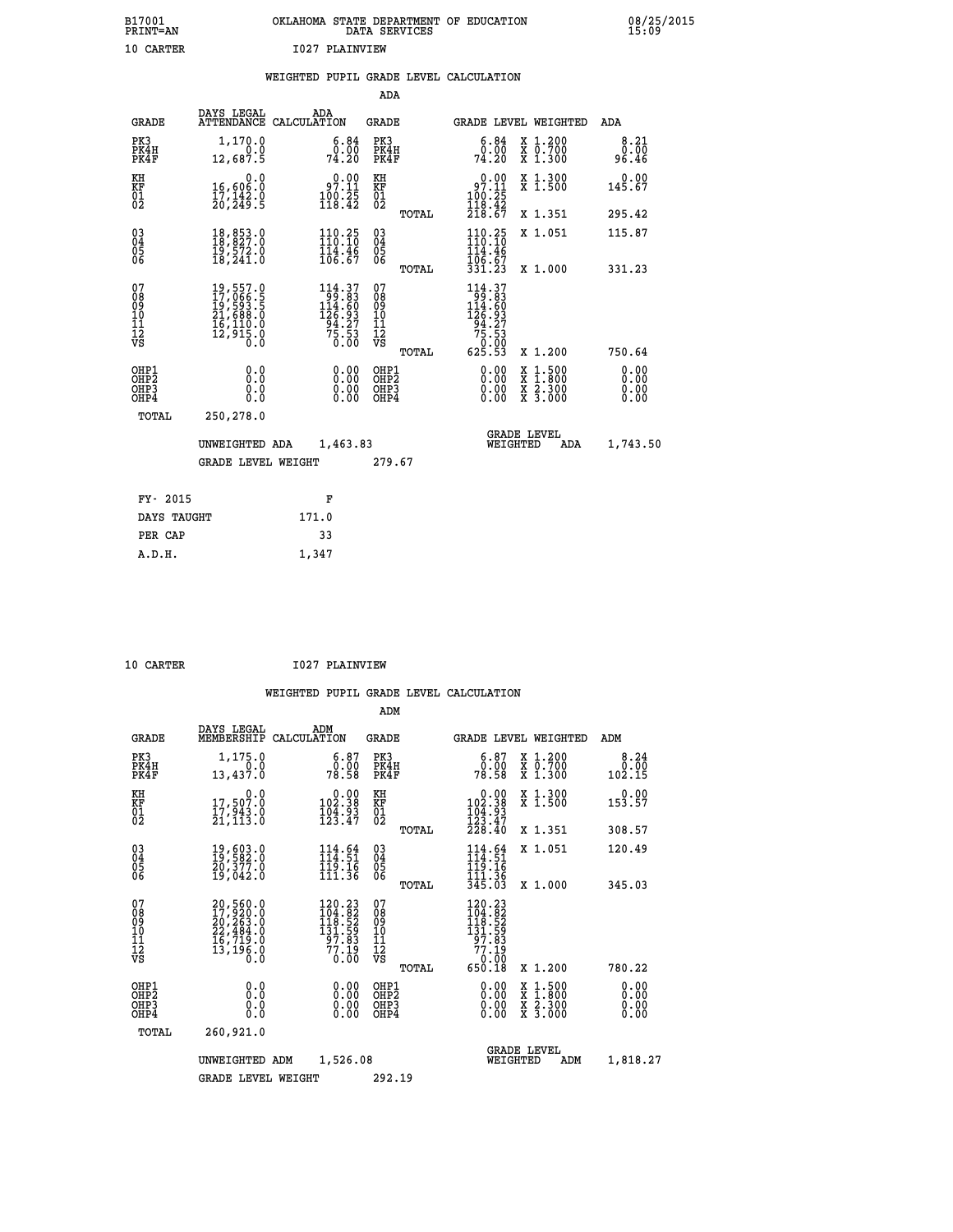| OKLAHOMA STATE DEPARTMENT OF EDUCATION<br>DATA SERVICES |  |
|---------------------------------------------------------|--|
| <b>I032 LONE GROVE</b>                                  |  |

|                                                                    |                                                                                                                                                                                          |                                                                                            | ADA                                                 |       |                                                                               |                                          |                               |
|--------------------------------------------------------------------|------------------------------------------------------------------------------------------------------------------------------------------------------------------------------------------|--------------------------------------------------------------------------------------------|-----------------------------------------------------|-------|-------------------------------------------------------------------------------|------------------------------------------|-------------------------------|
| <b>GRADE</b>                                                       | DAYS LEGAL                                                                                                                                                                               | ADA<br>ATTENDANCE CALCULATION                                                              | <b>GRADE</b>                                        |       |                                                                               | <b>GRADE LEVEL WEIGHTED</b>              | ADA                           |
| PK3<br>PK4H<br>PK4F                                                | 302.0<br>0.0<br>12,045.5                                                                                                                                                                 | $\frac{1}{0}$ : $\frac{79}{00}$<br>71.28                                                   | PK3<br>PK4H<br>PK4F                                 |       | $\frac{1}{0}$ : $\frac{79}{00}$<br>71.28                                      | X 1.200<br>X 0.700<br>X 1.300            | 2.15<br>0.00<br>92.66         |
| KH<br>KF<br>01<br>02                                               | 0.0<br>19,450:5<br>20,663:0<br>19,071:0                                                                                                                                                  | $0.00$<br>115.09<br>$\frac{1}{2}\frac{2}{2}\cdot\frac{2}{8}\cdot\frac{7}{8}$               | KH<br>KF<br>01<br>02                                |       | $\begin{array}{c} 0.00 \\ 115.09 \\ 122.27 \\ 112.85 \\ 235.12 \end{array}$   | X 1.300<br>X 1.500                       | 0.00<br>172.64                |
|                                                                    |                                                                                                                                                                                          |                                                                                            |                                                     | TOTAL |                                                                               | X 1.351                                  | 317.65                        |
| $\begin{smallmatrix} 03 \\[-4pt] 04 \end{smallmatrix}$<br>Ŏ5<br>06 | $\begin{smallmatrix} 18 \ , \ 845 \ . \ 11 \ 17 \ , \ 845 \ . \ 5 \ 16 \ , \ 688 \ . \ 5 \ 18 \ , \ 192 \ . \ 5 \end{smallmatrix}$                                                       | $\begin{array}{c} 111.51 \\ 105.59 \\ 98.75 \\ 107.65 \end{array}$                         | $\begin{array}{c} 03 \\ 04 \\ 05 \\ 06 \end{array}$ |       | $\begin{smallmatrix} 111.51\ 105.59\ 98.75\ 107.65\ 311.99 \end{smallmatrix}$ | X 1.051                                  | 117.20                        |
|                                                                    |                                                                                                                                                                                          |                                                                                            |                                                     | TOTAL |                                                                               | X 1.000                                  | 311.99                        |
| 07<br>08<br>09<br>101<br>11<br>12<br>VS                            | $\begin{smallmatrix} 16\,, & 409\,, & 0\\ 15\,, & 533\,, & 5\\ 19\,, & 486\,, & 0\\ 16\,, & 603\,, & 5\\ 16\,, & 787\,, & 5\\ 12\,, & 440\,, & 0\\ 0\,, & 0\,, & 0\,, \end{smallmatrix}$ | $\begin{array}{r} 97.09 \\ 91.91 \\ 115.30 \\ 98.25 \\ 99.33 \\ 73.61 \\ 0.00 \end{array}$ | 07<br>08<br>09<br>001<br>11<br>11<br>12<br>VS       |       | 97.09<br>- 91.910<br>115.305<br>98.253<br>99.331<br>73.61<br>75.49<br>575.49  |                                          |                               |
|                                                                    |                                                                                                                                                                                          |                                                                                            |                                                     | TOTAL |                                                                               | X 1.200                                  | 690.59                        |
| OHP1<br>OHP2<br>OH <sub>P3</sub><br>OHP4                           | 0.0<br>0.000                                                                                                                                                                             | 0.00<br>$\begin{smallmatrix} 0.00 \ 0.00 \end{smallmatrix}$                                | OHP1<br>OHP2<br>OHP <sub>3</sub>                    |       | 0.00<br>0.00                                                                  | X 1:500<br>X 1:800<br>X 2:300<br>X 3:000 | 0.00<br>Ō. ŌŌ<br>0.00<br>0.00 |
| TOTAL                                                              | 240,363.5                                                                                                                                                                                |                                                                                            |                                                     |       |                                                                               |                                          |                               |
|                                                                    | UNWEIGHTED ADA                                                                                                                                                                           | 1,422.27                                                                                   |                                                     |       |                                                                               | <b>GRADE LEVEL</b><br>WEIGHTED<br>ADA    | 1,704.88                      |
|                                                                    | <b>GRADE LEVEL WEIGHT</b>                                                                                                                                                                |                                                                                            | 282.61                                              |       |                                                                               |                                          |                               |
| FY- 2015                                                           |                                                                                                                                                                                          | F                                                                                          |                                                     |       |                                                                               |                                          |                               |
| DAYS TAUGHT                                                        |                                                                                                                                                                                          | 169.0                                                                                      |                                                     |       |                                                                               |                                          |                               |
| PER CAP                                                            |                                                                                                                                                                                          | 40                                                                                         |                                                     |       |                                                                               |                                          |                               |

| CARTER |  |  |
|--------|--|--|
|        |  |  |
|        |  |  |

 **A.D.H. 1,127**

B17001<br>PRINT=AN<br>10 CARTER

**10 CARTER 1032 LONE GROVE** 

|                                                       |                                                                                                       |                                                                               | ADM                                                |        |                                                                                      |                                          |                              |
|-------------------------------------------------------|-------------------------------------------------------------------------------------------------------|-------------------------------------------------------------------------------|----------------------------------------------------|--------|--------------------------------------------------------------------------------------|------------------------------------------|------------------------------|
| <b>GRADE</b>                                          | DAYS LEGAL<br>MEMBERSHIP                                                                              | ADM<br>CALCULATION                                                            | <b>GRADE</b>                                       |        |                                                                                      | <b>GRADE LEVEL WEIGHTED</b>              | ADM                          |
| PK3<br>PK4H<br>PK4F                                   | 302.0<br>0.0<br>13,210.0                                                                              | 1.79<br>70:00<br>78:17                                                        | PK3<br>PK4H<br>PK4F                                |        | $\frac{1}{0}$ : 79<br>78.17                                                          | X 1.200<br>X 0.700<br>X 1.300            | 2.15<br>0.00<br>101.62       |
| KH<br>KF<br>01<br>02                                  | 0.0<br>20,837.0<br>21,925.0<br>19,985.0                                                               | $\begin{smallmatrix} &0.00\\ 123.30\\ 129.73\\ 118.25\end{smallmatrix}$       | KH<br>KF<br>01<br>02                               |        | $\begin{smallmatrix}&&0.00\\123.30\\129.73\\118.25\\247.98\end{smallmatrix}$         | X 1.300<br>X 1.500                       | 0.00<br>184.95               |
|                                                       |                                                                                                       |                                                                               |                                                    | TOTAL  |                                                                                      | X 1.351                                  | 335.02                       |
| 03<br>04<br>05<br>06                                  | 20,003.0<br>18,777.0<br>17,590.0<br>19,256.0                                                          | 118.36<br>111.11<br>$\frac{104.08}{113.94}$                                   | $\begin{matrix} 03 \\ 04 \\ 05 \\ 06 \end{matrix}$ |        | 118.36<br>111.11<br>104.08<br>113.94                                                 | X 1.051                                  | 124.40                       |
|                                                       |                                                                                                       |                                                                               |                                                    | TOTAL  | 329.13                                                                               | X 1.000                                  | 329.13                       |
| 07<br>08<br>09<br>101<br>112<br>VS                    | $\begin{smallmatrix}17,464.0\\16,461.0\\21,043.0\\17,958.0\\17,757.0\\13,258.0\\0.0\end{smallmatrix}$ | 103.34<br>$\frac{187.40}{124.51}$<br>106.26<br>105.07<br>$\frac{78.45}{0.00}$ | 07<br>08<br>09<br>101<br>11<br>12<br>VS            | TOTAL  | 103.34<br>97.40<br>$124.51$<br>$106.26$<br>$105.07$<br>$78.45$<br>$0.00$<br>$615.03$ | X 1.200                                  | 738.04                       |
|                                                       |                                                                                                       |                                                                               |                                                    |        |                                                                                      |                                          |                              |
| OHP1<br>OH <sub>P</sub> 2<br>OH <sub>P3</sub><br>OHP4 | 0.0<br>0.000                                                                                          | $0.00$<br>$0.00$<br>0.00                                                      | OHP1<br>OHP2<br>OHP3<br>OHP4                       |        | $0.00$<br>$0.00$<br>0.00                                                             | X 1:500<br>X 1:800<br>X 2:300<br>X 3:000 | 0.00<br>0.00<br>0.00<br>0.00 |
| TOTAL                                                 | 255,826.0                                                                                             |                                                                               |                                                    |        |                                                                                      |                                          |                              |
|                                                       | UNWEIGHTED ADM                                                                                        | 1,513.76                                                                      |                                                    |        | WEIGHTED                                                                             | <b>GRADE LEVEL</b><br>ADM                | 1,815.31                     |
|                                                       | <b>GRADE LEVEL WEIGHT</b>                                                                             |                                                                               |                                                    | 301.55 |                                                                                      |                                          |                              |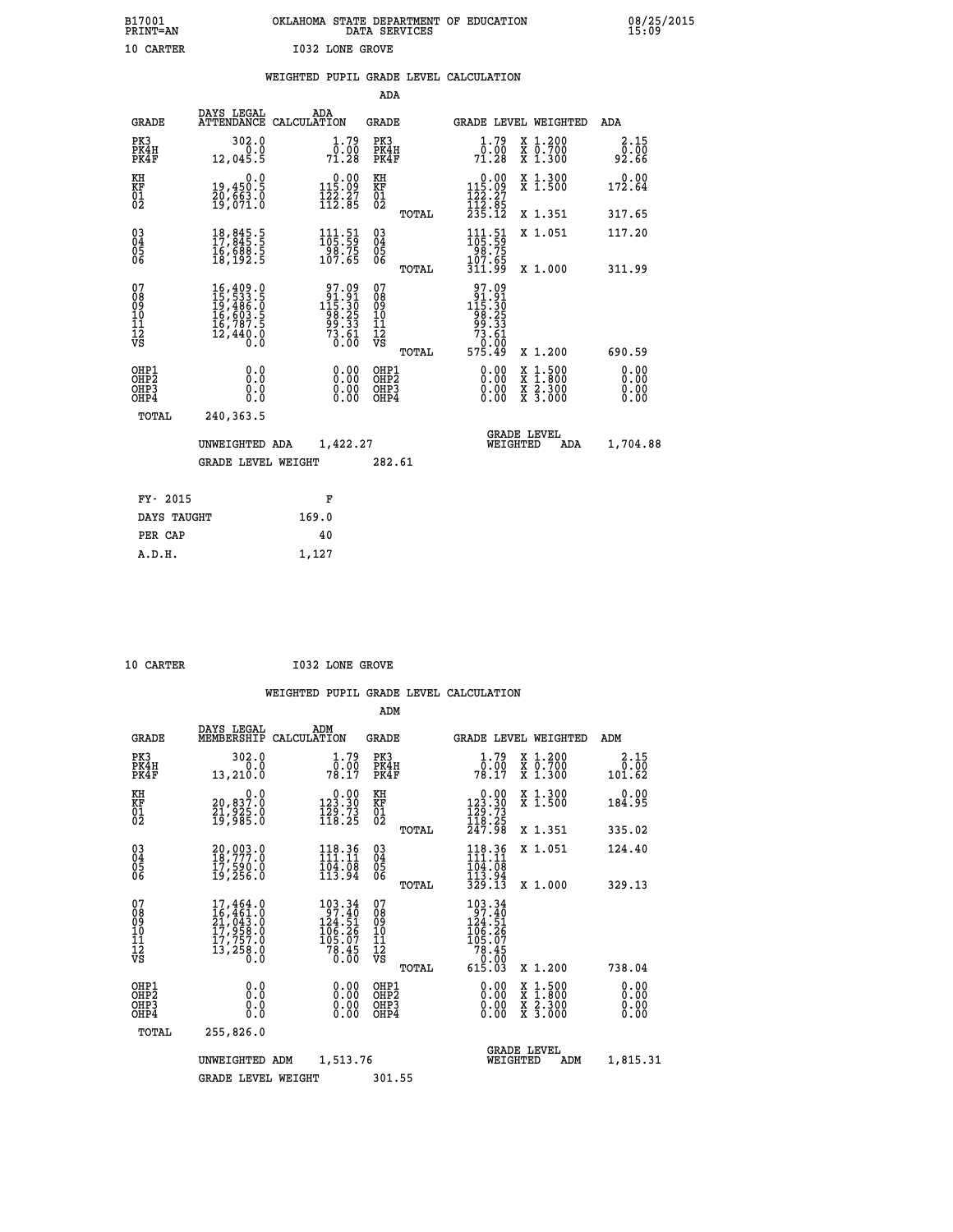| B17001<br>PRINT=AN                     |                                                                                           | OKLAHOMA STATE DEPARTMENT OF EDUCATION                               | DATA SERVICES                                      |                                                                                            |                                                                                                  | 08/25/2015            |  |
|----------------------------------------|-------------------------------------------------------------------------------------------|----------------------------------------------------------------------|----------------------------------------------------|--------------------------------------------------------------------------------------------|--------------------------------------------------------------------------------------------------|-----------------------|--|
| 10 CARTER                              |                                                                                           | I043 WILSON                                                          |                                                    |                                                                                            |                                                                                                  |                       |  |
|                                        |                                                                                           | WEIGHTED PUPIL GRADE LEVEL CALCULATION                               |                                                    |                                                                                            |                                                                                                  |                       |  |
|                                        |                                                                                           |                                                                      | ADA                                                |                                                                                            |                                                                                                  |                       |  |
| <b>GRADE</b>                           | DAYS LEGAL                                                                                | ADA<br>ATTENDANCE CALCULATION                                        | GRADE                                              | GRADE LEVEL WEIGHTED                                                                       |                                                                                                  | ADA                   |  |
| PK3<br>PK4H<br>PK4F                    | 315.0<br>0.0<br>3,224.0                                                                   | $1.99$<br>$0.00$<br>20.41                                            | PK3<br>PK4H<br>PK4F                                | $1.99$<br>0.00<br>20.41                                                                    | X 1.200<br>X 0.700<br>X 1.300                                                                    | 2.39<br>0.00<br>26.53 |  |
| KH<br>KF<br>01<br>02                   | 0.0<br>$\frac{6}{9}, \frac{668}{386}.\frac{5}{5}$                                         | $\begin{smallmatrix} 0.00\\ 42.16\\ 40.42\\ 28.39 \end{smallmatrix}$ | KH<br>KF<br>01<br>02                               | $\begin{smallmatrix} &0.00\\ 42.16\\ 40.42\\ 40.39\\ 28.39\\ 68.81 \end{smallmatrix}$      | X 1.300<br>X 1.500                                                                               | 0.00<br>63.24         |  |
|                                        |                                                                                           |                                                                      | TOTAL                                              |                                                                                            | X 1.351                                                                                          | 92.96                 |  |
| $03\overline{4}$<br>0500               | 3,589.5<br>4,021.5<br>4,203.5<br>5,339.5                                                  | 22.72<br>25.35<br>26.60<br>33.79                                     | $\begin{matrix} 03 \\ 04 \\ 05 \\ 06 \end{matrix}$ | 22:35<br>25:35<br>26:60<br>33:79<br>85:74                                                  | X 1.051                                                                                          | 23.88                 |  |
|                                        |                                                                                           |                                                                      | TOTAL                                              |                                                                                            | X 1.000                                                                                          | 85.74                 |  |
| 07<br>08<br>09<br>11<br>11<br>12<br>VS | $6, 131.5$<br>$6, 232.5$<br>$6, 232.5$<br>$7, 079.5$<br>$6, 413.0$<br>$3, 828.5$<br>$0.0$ | 38.81<br>28.06<br>39.68<br>39.68<br>45.52<br>45.92<br>24.91          | 07<br>08<br>09<br>11<br>11<br>12<br>VS<br>TOTAL    | 38.81<br>28.06<br>39.68<br>45.52<br>41.02<br>24<br>$\frac{1}{9}$ . $\frac{3}{0}$<br>218.00 | X 1.200                                                                                          | 261.60                |  |
| OHP1<br>OHP2<br>OHP3<br>OHP4           | 0.0<br>0.0<br>0.0                                                                         | 0.00<br>0.00                                                         | OHP1<br>OHP2<br>OHP3<br>OHP4                       | 0.00<br>0.00<br>0.00                                                                       | $\begin{smallmatrix} x & 1 & 500 \\ x & 1 & 800 \\ x & 2 & 300 \\ x & 3 & 000 \end{smallmatrix}$ | 0.00<br>0.0000        |  |
| TOTAL                                  | 72,351.5                                                                                  |                                                                      |                                                    |                                                                                            |                                                                                                  |                       |  |
|                                        | UNWEIGHTED ADA                                                                            | 459.83                                                               |                                                    | <b>GRADE LEVEL</b><br>WEIGHTED                                                             | ADA                                                                                              | 556.34                |  |
|                                        | <b>GRADE LEVEL WEIGHT</b>                                                                 |                                                                      | 96.51                                              |                                                                                            |                                                                                                  |                       |  |
| FY- 2015                               |                                                                                           | F                                                                    |                                                    |                                                                                            |                                                                                                  |                       |  |
| DAYS TAUGHT                            |                                                                                           | 158.0                                                                |                                                    |                                                                                            |                                                                                                  |                       |  |
| PER CAP                                |                                                                                           | 73                                                                   |                                                    |                                                                                            |                                                                                                  |                       |  |
| A.D.H.                                 |                                                                                           | 330                                                                  |                                                    |                                                                                            |                                                                                                  |                       |  |

| 10 CARTER |  |  | I043 WILSON |
|-----------|--|--|-------------|

|                                                      |                                                                                                                                                                                        |                                                                                                                                                             |                                                                | WEIGHTED PUPIL GRADE LEVEL CALCULATION                                                   |                                          |                       |
|------------------------------------------------------|----------------------------------------------------------------------------------------------------------------------------------------------------------------------------------------|-------------------------------------------------------------------------------------------------------------------------------------------------------------|----------------------------------------------------------------|------------------------------------------------------------------------------------------|------------------------------------------|-----------------------|
|                                                      |                                                                                                                                                                                        |                                                                                                                                                             | ADM                                                            |                                                                                          |                                          |                       |
| <b>GRADE</b>                                         | DAYS LEGAL<br>MEMBERSHIP                                                                                                                                                               | ADM<br>CALCULATION                                                                                                                                          | <b>GRADE</b>                                                   | <b>GRADE LEVEL WEIGHTED</b>                                                              |                                          | ADM                   |
| PK3<br>PK4H<br>PK4F                                  | 316.0<br>0.0<br>3,439.0                                                                                                                                                                | $\begin{smallmatrix} 2.00\\0.00\\21.77 \end{smallmatrix}$                                                                                                   | PK3<br>PK4H<br>PK4F                                            | $\begin{smallmatrix} 2.00\\ 0.00\\ 21.77 \end{smallmatrix}$                              | X 1.200<br>X 0.700<br>X 1.300            | 2.40<br>0.00<br>28.30 |
| KH<br>KF<br>01<br>02                                 | 0.0<br>7,010:0<br>6,622:0<br>4,704:0                                                                                                                                                   | $0.00$<br>44.32<br>$\frac{1}{2}\overline{1}\cdot\overline{9}\overline{1}\overline{7}$                                                                       | KH<br>KF<br>01<br>02                                           | $0.00$<br>44.32<br>$\frac{41.91}{29.77}$<br>71.68                                        | X 1.300<br>X 1.500                       | 0.00<br>66.48         |
|                                                      |                                                                                                                                                                                        |                                                                                                                                                             | TOTAL                                                          |                                                                                          | X 1.351                                  | 96.84                 |
| $\begin{matrix} 03 \\ 04 \\ 05 \\ 06 \end{matrix}$   | $3,749.0$<br>$4,128.0$<br>$4,331.0$<br>$5,605.0$                                                                                                                                       | 23.73<br>26.02<br>27.41<br>35.47                                                                                                                            | $\begin{array}{c} 03 \\ 04 \\ 05 \\ 06 \end{array}$            | 23.73<br>26.02<br>27.41<br>35.47<br>88.90                                                | X 1.051                                  | 24.94                 |
| 07<br>0890112<br>1112<br>VS                          | $\begin{smallmatrix} 6\,,\,3\,3\,8\,. \ 0\\ 4\,,\,6\,6\,5\,. \ 0\\ 6\,,\,4\,9\,6\,. \ 0\\ 7\,,\,4\,6\,6\,. \ 0\\ 6\,,\,7\,5\,2\,. \ 0\\ 4\,,\,0\,3\,1\,. \ 0\\ 0\,. \end{smallmatrix}$ | $\begin{smallmatrix} 4 & 0 & 1 & 1 \\ 2 & 9 & 5 & 3 \\ 4 & 1 & 3 & 5 \\ 4 & 7 & 9 & 6 \\ 4 & 3 & 1 & 7 \\ 2 & 6 & 1 & 9 \\ 0 & 0 & 0 & 0 \end{smallmatrix}$ | TOTAL<br>07<br>08<br>09<br>01<br>11<br>11<br>12<br>VS<br>TOTAL | $\begin{smallmatrix} 40.11\\29.53\\41.35\\47.96\\43.17\\26.19\\228.31 \end{smallmatrix}$ | X 1.000<br>X 1.200                       | 88.90<br>273.97       |
| OHP1<br>OHP <sub>2</sub><br>OH <sub>P3</sub><br>OHP4 | 0.0<br>0.000                                                                                                                                                                           | $0.00$<br>$0.00$<br>0.00                                                                                                                                    | OHP1<br>OHP2<br>OHP <sub>3</sub>                               | 0.00<br>0.00<br>0.00                                                                     | X 1:500<br>X 1:800<br>X 2:300<br>X 3:000 | 0.00<br>0.00<br>0.00  |
| TOTAL                                                | 75,652.0<br>UNWEIGHTED ADM<br><b>GRADE LEVEL WEIGHT</b>                                                                                                                                | 480.71                                                                                                                                                      | 101.12                                                         | <b>GRADE LEVEL</b><br>WEIGHTED                                                           | ADM                                      | 581.83                |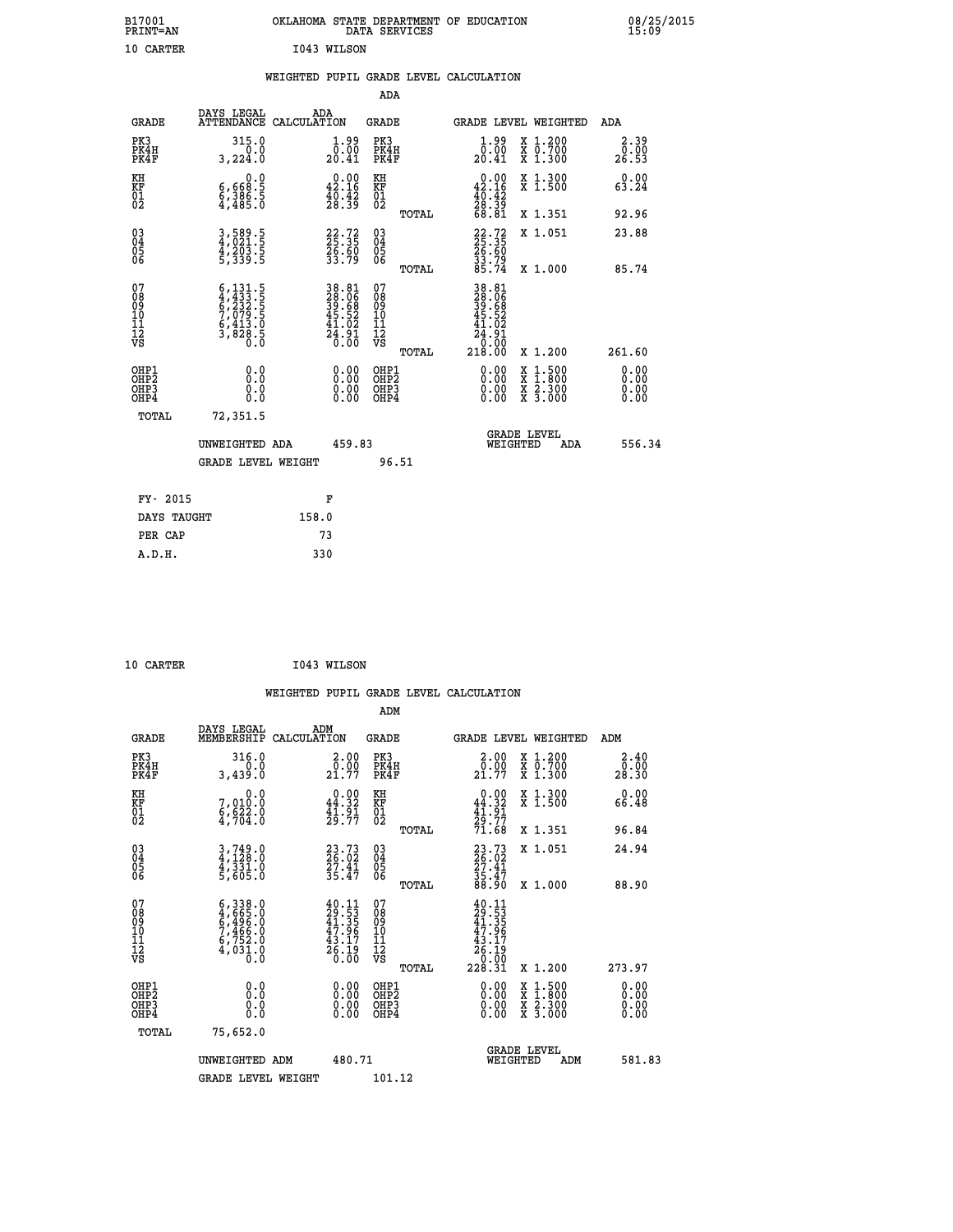| B17001<br>PRINT=AN                     |                                                                                                            |                      |                                                                          |                                                            | DATA SERVICES | OKLAHOMA STATE DEPARTMENT OF EDUCATION                    |                                          |                       | 08/25/2015 |
|----------------------------------------|------------------------------------------------------------------------------------------------------------|----------------------|--------------------------------------------------------------------------|------------------------------------------------------------|---------------|-----------------------------------------------------------|------------------------------------------|-----------------------|------------|
| 10 CARTER                              |                                                                                                            | <b>I055 HEALDTON</b> |                                                                          |                                                            |               |                                                           |                                          |                       |            |
|                                        |                                                                                                            |                      |                                                                          |                                                            |               | WEIGHTED PUPIL GRADE LEVEL CALCULATION                    |                                          |                       |            |
|                                        |                                                                                                            |                      |                                                                          | ADA                                                        |               |                                                           |                                          |                       |            |
| <b>GRADE</b>                           | DAYS LEGAL<br>ATTENDANCE CALCULATION                                                                       | ADA                  |                                                                          | <b>GRADE</b>                                               |               |                                                           | GRADE LEVEL WEIGHTED                     | ADA                   |            |
| PK3<br>PK4H<br>PK4F                    | 470.0<br>0.0<br>3,388.0                                                                                    |                      | $\begin{smallmatrix} 2.97\0.00\\21.44\end{smallmatrix}$                  | PK3<br>PK4H<br>PK4F                                        |               | $\begin{smallmatrix} 2.97\0.00\\21.44\end{smallmatrix}$   | X 1.200<br>X 0.700<br>X 1.300            | 3.56<br>0.00<br>27.87 |            |
| KH<br>KF<br>01<br>02                   | 0.0<br>$\begin{smallmatrix} 6 & 0 & 5 & 1 & 5 \\ 6 & 3 & 1 & 7 & 5 \\ 4 & 5 & 7 & 8 & 5 \end{smallmatrix}$ |                      | $\begin{smallmatrix} 0.00\\ 38.28\\ 39.35\\ 28.98 \end{smallmatrix}$     | KH<br>KF<br>01<br>02                                       |               | 38.28<br>$\frac{39}{28}$ $\frac{55}{68}$<br>68.93         | X 1.300<br>X 1.500                       | 0.00<br>57.42         |            |
|                                        |                                                                                                            |                      |                                                                          |                                                            | TOTAL         |                                                           | X 1.351                                  | 93.12                 |            |
| 03<br>04<br>05<br>06                   | 5,988.0<br>4,234.5<br>4,467.0<br>5,252.5                                                                   |                      | 37.86<br>26.77<br>28.24<br>33.24                                         | $^{03}_{04}$<br>$\frac{05}{06}$                            |               | $37.86$<br>$26.77$<br>$28.24$<br>$33.24$<br>$88.25$       | X 1.051                                  | 39.79                 |            |
|                                        |                                                                                                            |                      |                                                                          |                                                            | TOTAL         |                                                           | X 1.000                                  | 88.25                 |            |
| 07<br>08<br>09<br>11<br>11<br>12<br>VS | $6,165.5$<br>$5,252.0$<br>$6,826.0$<br>$7,065.0$<br>$7,221.0$<br>$4,808.5$<br>$0.0$                        |                      | $39.02$<br>$33.20$<br>$43.20$<br>$44.68$<br>$45.66$<br>$30.41$<br>$0.00$ | 07<br>08<br>09<br>10<br>$\frac{11}{12}$<br>$\frac{12}{18}$ |               | 39.02<br>33.20<br>43.20<br>44.68<br>$\frac{45.66}{30.41}$ |                                          |                       |            |
|                                        |                                                                                                            |                      |                                                                          |                                                            | TOTAL         | 236.17                                                    | X 1.200                                  | 283.40                |            |
| OHP1<br>OHP2<br>OHP3<br>OHP4           | 0.0<br>0.0<br>0.0                                                                                          |                      | $0.00$<br>$0.00$<br>0.00                                                 | OHP1<br>OHP2<br>OHP3<br>OHP4                               |               | $0.00$<br>$0.00$<br>0.00                                  | X 1:500<br>X 1:800<br>X 2:300<br>X 3:000 | 0.00<br>0.00<br>0.00  |            |
| TOTAL                                  | 78,088.5                                                                                                   |                      |                                                                          |                                                            |               |                                                           |                                          |                       |            |
|                                        | UNWEIGHTED ADA                                                                                             |                      | 493.90                                                                   |                                                            |               | WEIGHTED                                                  | <b>GRADE LEVEL</b><br>ADA                | 593.41                |            |
|                                        | <b>GRADE LEVEL WEIGHT</b>                                                                                  |                      |                                                                          |                                                            | 99.51         |                                                           |                                          |                       |            |
| FY- 2015                               |                                                                                                            |                      | F                                                                        |                                                            |               |                                                           |                                          |                       |            |
| DAYS TAUGHT                            |                                                                                                            | 158.0                |                                                                          |                                                            |               |                                                           |                                          |                       |            |
| PER CAP                                |                                                                                                            | 75                   |                                                                          |                                                            |               |                                                           |                                          |                       |            |

| 10 CARTER | <b>I055 HEALDTON</b> |
|-----------|----------------------|
|           |                      |

 **WEIGHTED PUPIL GRADE LEVEL CALCULATION ADM DAYS LEGAL** ... ADM

| <b>GRADE</b>                                       | MEMBERSHIP                                                                                       | CALCULATION                                                                                  | <b>GRADE</b>                                       |       | <b>GRADE LEVEL WEIGHTED</b>                                                                           |                                                                                                                                           | ADM           |        |
|----------------------------------------------------|--------------------------------------------------------------------------------------------------|----------------------------------------------------------------------------------------------|----------------------------------------------------|-------|-------------------------------------------------------------------------------------------------------|-------------------------------------------------------------------------------------------------------------------------------------------|---------------|--------|
| PK3<br>PK4H<br>PK4F                                | 470.0<br>0.0<br>3,508.0                                                                          | $\begin{smallmatrix} 2.97\0.00\\22.20 \end{smallmatrix}$                                     | PK3<br>PK4H<br>PK4F                                |       | $\begin{smallmatrix} 2.97\0.00\\22.20 \end{smallmatrix}$                                              | X 1.200<br>X 0.700<br>X 1.300                                                                                                             | 0.00<br>28.86 | 3.56   |
| KH<br>KF<br>01<br>02                               | 0.0<br>$\begin{smallmatrix} 6,261.0 \ 6,458.0 \ 4,657.0 \end{smallmatrix}$                       | $\begin{smallmatrix} 0.00\\ 39.59\\ 40.84\\ 29.47 \end{smallmatrix}$                         | KH<br>KF<br>01<br>02                               |       | $39.59$<br>$39.59$<br>$40.84$<br>$29.47$<br>$70.31$                                                   | X 1.300<br>X 1.500                                                                                                                        | 59.39         | 0.00   |
|                                                    |                                                                                                  |                                                                                              |                                                    | TOTAL |                                                                                                       | X 1.351                                                                                                                                   | 94.99         |        |
| $\begin{matrix} 03 \\ 04 \\ 05 \\ 06 \end{matrix}$ | $\begin{smallmatrix} 6 & 208 & 0 \\ 4 & 300 & 0 \\ 4 & 528 & 0 \\ 5 & 581 & 0 \end{smallmatrix}$ | 39.25<br>27.18<br>28.62<br>35.32                                                             | $\begin{matrix} 03 \\ 04 \\ 05 \\ 06 \end{matrix}$ |       | 39.25<br>27.18<br>28.62<br>35.32<br>35.12                                                             | X 1.051                                                                                                                                   | 41.25         |        |
|                                                    |                                                                                                  |                                                                                              |                                                    | TOTAL |                                                                                                       | X 1.000                                                                                                                                   | 91.12         |        |
| 07<br>08<br>09<br>001<br>11<br>11<br>12<br>VS      | $5,484.0$<br>$7,132.0$<br>$7,370.0$<br>$7,554.0$<br>$4,986.0$<br>0.0                             | $\begin{smallmatrix} 41.04\\ 35.28\\ 45.14\\ 46.62\\ 47.77\\ 31.53\\ 0.00 \end{smallmatrix}$ | 07<br>08<br>09<br>11<br>11<br>12<br>VS             |       | $\begin{smallmatrix} 41.04\\ 35.28\\ 45.14\\ 46.62\\ 47.77\\ 31.53\\ 0.00\\ 247.38 \end{smallmatrix}$ |                                                                                                                                           |               |        |
|                                                    |                                                                                                  |                                                                                              |                                                    | TOTAL |                                                                                                       | X 1.200                                                                                                                                   | 296.86        |        |
| OHP1<br>OHP2<br>OH <sub>P3</sub><br>OHP4           | $\begin{smallmatrix} 0.0 \ 0.0 \ 0.0 \end{smallmatrix}$                                          |                                                                                              | OHP1<br>OHP2<br>OHP3<br>OHP4                       |       |                                                                                                       | $\begin{smallmatrix} \mathtt{X} & 1\cdot500\\ \mathtt{X} & 1\cdot800\\ \mathtt{X} & 2\cdot300\\ \mathtt{X} & 3\cdot000 \end{smallmatrix}$ |               | 0.00   |
| TOTAL                                              | 81,078.0                                                                                         |                                                                                              |                                                    |       |                                                                                                       |                                                                                                                                           |               |        |
|                                                    | UNWEIGHTED ADM                                                                                   | 512.82                                                                                       |                                                    |       | WEIGHTED                                                                                              | <b>GRADE LEVEL</b><br>ADM                                                                                                                 |               | 616.03 |
|                                                    | <b>GRADE LEVEL WEIGHT</b>                                                                        |                                                                                              | 103.21                                             |       |                                                                                                       |                                                                                                                                           |               |        |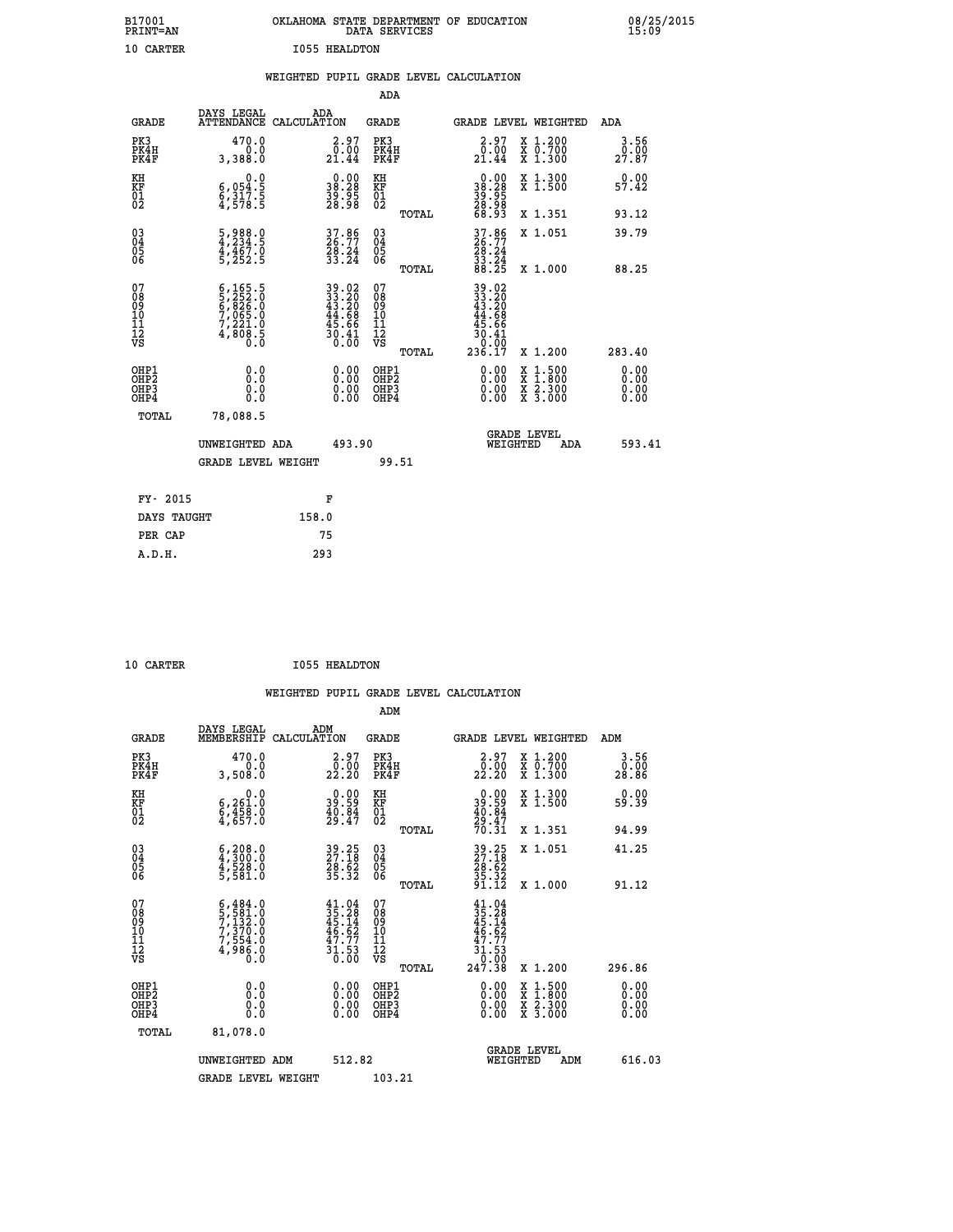| B17001          | OKLAHOMA STATE DEPARTMENT OF EDUCATION |
|-----------------|----------------------------------------|
| <b>PRINT=AN</b> | DATA SERVICES                          |
| 10 CARTER       | I074 FOX                               |

|  |  | WEIGHTED PUPIL GRADE LEVEL CALCULATION |
|--|--|----------------------------------------|
|  |  |                                        |

|                                                                              |                                                                      |                                                                       | ADA                                             |                                                                                        |                                                                                                                                              |                              |
|------------------------------------------------------------------------------|----------------------------------------------------------------------|-----------------------------------------------------------------------|-------------------------------------------------|----------------------------------------------------------------------------------------|----------------------------------------------------------------------------------------------------------------------------------------------|------------------------------|
| <b>GRADE</b>                                                                 | DAYS LEGAL                                                           | ADA<br>ATTENDANCE CALCULATION                                         | GRADE                                           |                                                                                        | <b>GRADE LEVEL WEIGHTED</b>                                                                                                                  | ADA                          |
| PK3<br>PK4H<br>PK4F                                                          | 0.0<br>0.0<br>1,504.0                                                | $\begin{smallmatrix} 0.00\\ 0.00\\ 10.59 \end{smallmatrix}$           | PK3<br>PK4H<br>PK4F                             | 0.00<br>0.00<br>10.59                                                                  | X 1.200<br>X 0.700<br>X 1.300                                                                                                                | 0.00<br>0.00<br>13.77        |
| KH<br>KF<br>01<br>02                                                         | 0.0<br>3,253.5<br>4,019.5<br>2,400.0                                 | $\begin{smallmatrix} 0.00\\ 22.91\\ 28.15\\ 16.90 \end{smallmatrix}$  | KH<br>KF<br>01<br>02                            | $\begin{smallmatrix} 0.00\\ 22.91\\ 28.15\\ 16.90\\ 45.05 \end{smallmatrix}$           | X 1.300<br>X 1.500                                                                                                                           | 0.00<br>34.37                |
|                                                                              |                                                                      |                                                                       | TOTAL                                           |                                                                                        | X 1.351                                                                                                                                      | 60.86                        |
| $\begin{matrix} 03 \\ 04 \\ 05 \\ 06 \end{matrix}$                           | 2,903.5<br>3,040.0<br>2,940.0<br>3,546.5                             | $\begin{smallmatrix} 20.45\\ 21.41\\ 20.40\\ 24.98 \end{smallmatrix}$ | 03<br>04<br>05<br>06<br>TOTAL                   | $20.45$<br>$21.41$<br>$20.40$<br>24.98<br>66.79                                        | X 1.051<br>X 1.000                                                                                                                           | 21.49<br>66.79               |
| 07<br>08<br>09<br>11<br>11<br>12<br>VS                                       | 2, 865.5<br>3, 252.5<br>3, 177.0<br>2, 380.5<br>4, 931.0<br>2, 749.5 | 20.18<br>22.75<br>22.16<br>24.68<br>16.68<br>34.42<br>34.25<br>19.250 | 07<br>08<br>09<br>11<br>11<br>12<br>VS<br>TOTAL | $20.18$<br>$22.75$<br>$22.16$<br>$16.68$<br>$16.68$<br>$19.25$<br>$10.000$<br>$135.44$ | X 1.200                                                                                                                                      | 162.53                       |
| OHP1<br>OH <sub>P</sub> <sub>2</sub><br>OH <sub>P3</sub><br>OH <sub>P4</sub> | 0.0<br>Ō.Ō<br>0.0<br>0.0                                             | 0.00<br>0.00<br>0.00                                                  | OHP1<br>OHP2<br>OHP3<br>OHP4                    | 0.00<br>0.00<br>0.00                                                                   | $\begin{smallmatrix} \mathtt{X} & 1\cdot500 \\ \mathtt{X} & 1\cdot800 \\ \mathtt{X} & 2\cdot300 \\ \mathtt{X} & 3\cdot000 \end{smallmatrix}$ | 0.00<br>0.00<br>0.00<br>0.00 |
| TOTAL                                                                        | 42,963.0<br>UNWEIGHTED ADA<br><b>GRADE LEVEL WEIGHT</b>              | 301.23                                                                | 58.58                                           | WEIGHTED                                                                               | <b>GRADE LEVEL</b><br>ADA                                                                                                                    | 359.81                       |
| FY- 2015                                                                     |                                                                      | F                                                                     |                                                 |                                                                                        |                                                                                                                                              |                              |
| DAYS TAUGHT                                                                  |                                                                      | 142.0                                                                 |                                                 |                                                                                        |                                                                                                                                              |                              |
| PER CAP                                                                      |                                                                      | 84                                                                    |                                                 |                                                                                        |                                                                                                                                              |                              |
| A.D.H.                                                                       |                                                                      | 271                                                                   |                                                 |                                                                                        |                                                                                                                                              |                              |

| 10 CARTER | 1074 FOX |  |
|-----------|----------|--|
|           |          |  |

 **B17001<br>PRINT=AN** 

|                                                      |                                                                  | WEIGHTED PUPIL GRADE LEVEL CALCULATION                                                       |                                              |       |                                                                                              |                                                                     |     |                              |  |
|------------------------------------------------------|------------------------------------------------------------------|----------------------------------------------------------------------------------------------|----------------------------------------------|-------|----------------------------------------------------------------------------------------------|---------------------------------------------------------------------|-----|------------------------------|--|
|                                                      |                                                                  |                                                                                              | ADM                                          |       |                                                                                              |                                                                     |     |                              |  |
| <b>GRADE</b>                                         | DAYS LEGAL<br>MEMBERSHIP                                         | ADM<br>CALCULATION                                                                           | <b>GRADE</b>                                 |       | <b>GRADE LEVEL WEIGHTED</b>                                                                  |                                                                     |     | ADM                          |  |
| PK3<br>PK4H<br>PK4F                                  | 0.0<br>0.0<br>1,682.0                                            | $\begin{smallmatrix} 0.00\\ 0.00\\ 11.85 \end{smallmatrix}$                                  | PK3<br>PK4H<br>PK4F                          |       | 0.00<br>11.85                                                                                | X 1.200<br>X 0.700<br>X 1.300                                       |     | 0.00<br>0.00<br>15.41        |  |
| KH<br>KF<br>01<br>02                                 | 0.0<br>0.063,6<br>0.292.9<br>0.568.0                             | $\begin{smallmatrix} 0.00\\ 25.39\\ 30.07\\ 18.08 \end{smallmatrix}$                         | KH<br>KF<br>01<br>02                         |       | $25.39$<br>$30.07$<br>$18.08$<br>$48.15$                                                     | X 1.300<br>X 1.500                                                  |     | 0.00<br>38.09                |  |
|                                                      |                                                                  |                                                                                              |                                              | TOTAL |                                                                                              | X 1.351                                                             |     | 65.05                        |  |
| $\begin{matrix} 03 \\ 04 \\ 05 \\ 06 \end{matrix}$   | 3,074.0<br>3,177.0<br>3,067.0<br>3,755.0                         | $21.55$<br>$22.37$<br>$21.29$<br>$26.44$                                                     | 03<br>04<br>05<br>06                         |       | $21.55$<br>$21.29$<br>$26.44$                                                                | X 1.051                                                             |     | 22.75                        |  |
|                                                      |                                                                  |                                                                                              |                                              | TOTAL | 70.IO                                                                                        | X 1.000                                                             |     | 70.10                        |  |
| 07<br>08<br>09<br>01<br>11<br>11<br>12<br>VS         | 2,939.0<br>3,326.0<br>3,326.0<br>2,459.0<br>2,842.0<br>2,842.0   | $\begin{smallmatrix} 20.70\\ 23.26\\ 23.22\\ 17.21\\ 35.06\\ 19.86\\ 0.00 \end{smallmatrix}$ | 07<br>08<br>09<br>01<br>11<br>11<br>12<br>VS |       | 20.70<br>$23.262$<br>$23.221$<br>$17.21$<br>$35.06$<br>$19.86$<br>$\overline{0.00}$<br>31.39 |                                                                     |     |                              |  |
|                                                      |                                                                  |                                                                                              |                                              | TOTAL |                                                                                              | X 1.200                                                             |     | 167.17                       |  |
| OHP1<br>OHP2<br>OH <sub>P3</sub><br>OH <sub>P4</sub> | 0.0<br>$\begin{smallmatrix} 0.0 & 0 \ 0.0 & 0 \end{smallmatrix}$ | 0.00<br>$\begin{smallmatrix} 0.00 \ 0.00 \end{smallmatrix}$                                  | OHP1<br>OHP2<br>OHP3<br>OHP4                 |       | $0.00$<br>$0.00$<br>0.00                                                                     | $1.500$<br>$1.800$<br>X<br>X<br>$\frac{x}{x}$ $\frac{5:300}{3:000}$ |     | 0.00<br>0.00<br>0.00<br>0.00 |  |
| TOTAL                                                | 45,136.0                                                         |                                                                                              |                                              |       |                                                                                              |                                                                     |     |                              |  |
|                                                      | UNWEIGHTED                                                       | 316.45<br>ADM                                                                                |                                              |       | WEIGHTED                                                                                     | <b>GRADE LEVEL</b>                                                  | ADM | 378.57                       |  |
|                                                      | <b>GRADE LEVEL WEIGHT</b>                                        |                                                                                              | 62.12                                        |       |                                                                                              |                                                                     |     |                              |  |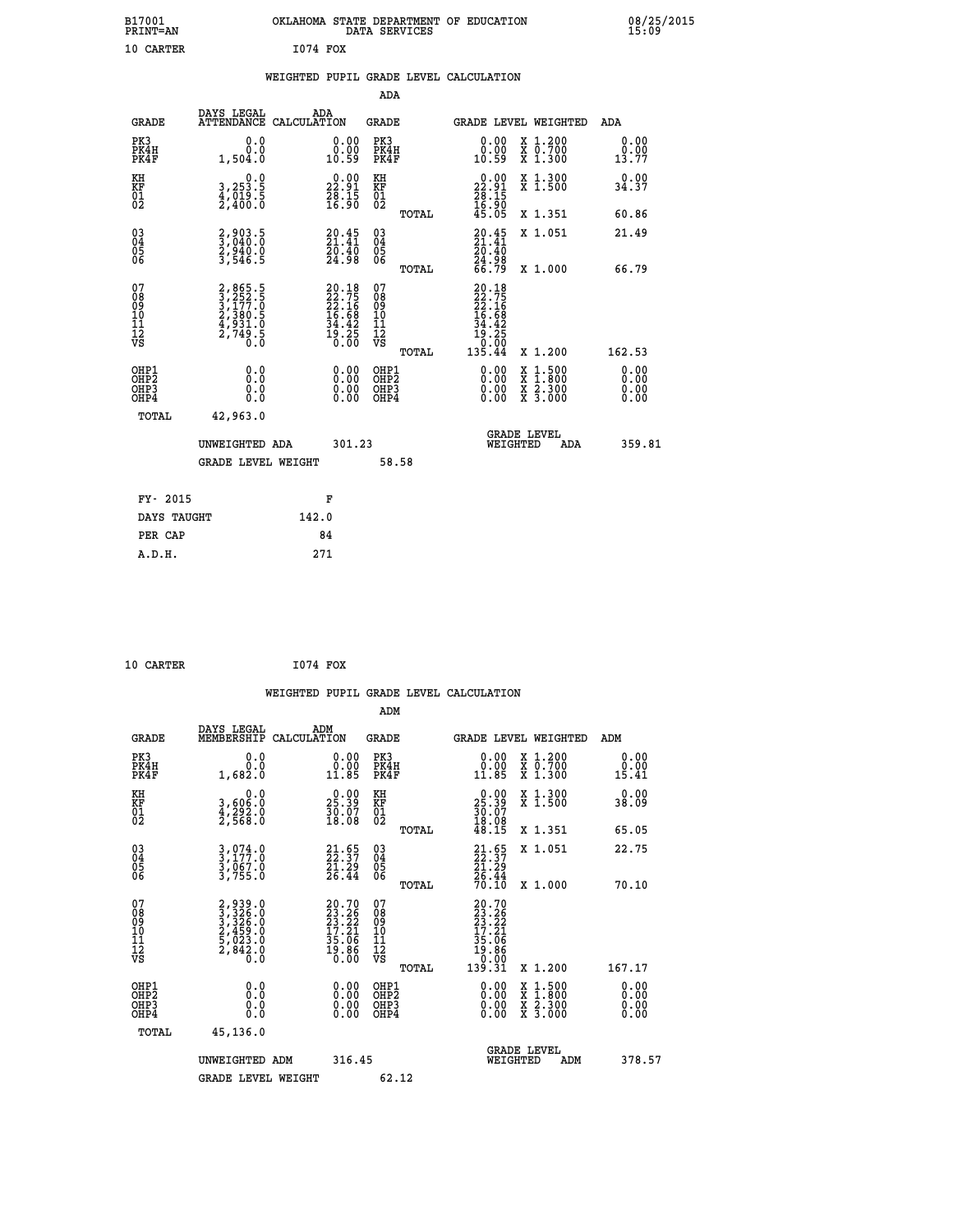| B17001<br><b>PRINT=AN</b> | OKLAHOMA STATE DEPARTMENT OF EDUCATION<br>DATA SERVICES | 08/25/2015<br>15:09 |
|---------------------------|---------------------------------------------------------|---------------------|
| 10 CARTER                 | 1077 DICKSON                                            |                     |

|  |  | WEIGHTED PUPIL GRADE LEVEL CALCULATION |
|--|--|----------------------------------------|
|  |  |                                        |

|                                                      |                                                                                                                                                                               |                                                                       | ADA                                      |       |                                                                  |                                                                                                                                      |                              |
|------------------------------------------------------|-------------------------------------------------------------------------------------------------------------------------------------------------------------------------------|-----------------------------------------------------------------------|------------------------------------------|-------|------------------------------------------------------------------|--------------------------------------------------------------------------------------------------------------------------------------|------------------------------|
| <b>GRADE</b>                                         | DAYS LEGAL                                                                                                                                                                    | ADA<br>ATTENDANCE CALCULATION                                         | <b>GRADE</b>                             |       | <b>GRADE LEVEL WEIGHTED</b>                                      |                                                                                                                                      | ADA                          |
| PK3<br>PK4H<br>PK4F                                  | 135.0<br>0:0<br>0:205,e                                                                                                                                                       | $\substack{0.84 \\ 0.00 \\ 57.80}$                                    | PK3<br>PK4H<br>PK4F                      |       | 0.84<br>ō:ŏō<br>57:80                                            | X 1.200<br>X 0.700<br>X 1.300                                                                                                        | 1.01<br>0.00<br>75.14        |
| KH<br>KF<br>01<br>02                                 | 0.0<br>13,309.0<br>16,110.0<br>15,338.0                                                                                                                                       | $\begin{smallmatrix} &0.00\\ 82.66\\ 100.06\\ 95.27\end{smallmatrix}$ | KH<br>KF<br>01<br>02                     |       | $0.00\n82.66\n100.06\n95.27\n195.33$                             | X 1.300<br>X 1.500                                                                                                                   | 0.00<br>123.99               |
|                                                      |                                                                                                                                                                               |                                                                       |                                          | TOTAL |                                                                  | X 1.351                                                                                                                              | 263.89                       |
| 03<br>04<br>05<br>06                                 | 13,865.5<br>12,657.5<br>16,866.5<br>14,091.5                                                                                                                                  | $\begin{array}{c} 86.12 \\ 78.62 \\ 104.76 \\ 87.52 \end{array}$      | 03<br>04<br>05<br>06                     |       | $78.12$<br>$78.62$<br>$104.76$<br>87.52                          | X 1.051                                                                                                                              | 90.51                        |
|                                                      |                                                                                                                                                                               |                                                                       |                                          | TOTAL | 270.90                                                           | X 1.000                                                                                                                              | 270.90                       |
| 07<br>08<br>09<br>11<br>11<br>12<br>VS               | $\begin{smallmatrix} 14\,, & 930\,, & 5\\ 14\,, & 356\,, & 0\\ 15\,, & 030\,, & 5\\ 14\,, & 251\,, & 5\\ 15\,, & 462\,, & 5\\ 15\,, & 428\,, & 5\\ 0\,, & 0\end{smallmatrix}$ | 92.74<br>89.17<br>93.36<br>88.52<br>86.04<br>95.83<br>95.83           | 07<br>08<br>09<br>11<br>11<br>12<br>VS   | TOTAL | 92.74<br>89.176<br>93.362<br>88.524<br>96.683<br>95.66<br>555.66 | X 1.200                                                                                                                              | 666.79                       |
| OHP1<br>OHP <sub>2</sub><br>OH <sub>P3</sub><br>OHP4 | 0.0<br>0.0<br>0.0                                                                                                                                                             | 0.00<br>$\begin{smallmatrix} 0.00 \ 0.00 \end{smallmatrix}$           | OHP1<br>OHP <sub>2</sub><br>OHP3<br>OHP4 |       | 0.00<br>0.00<br>0.00                                             | $\begin{smallmatrix} \mathtt{X} & 1 & 500 \\ \mathtt{X} & 1 & 800 \\ \mathtt{X} & 2 & 300 \\ \mathtt{X} & 3 & 000 \end{smallmatrix}$ | 0.00<br>0.00<br>0.00<br>0.00 |
| TOTAL                                                | 201,137.5                                                                                                                                                                     |                                                                       |                                          |       |                                                                  |                                                                                                                                      |                              |
|                                                      | UNWEIGHTED ADA                                                                                                                                                                | 1,249.31                                                              |                                          |       | WEIGHTED                                                         | <b>GRADE LEVEL</b><br>ADA                                                                                                            | 1,492.23                     |
|                                                      | <b>GRADE LEVEL WEIGHT</b>                                                                                                                                                     |                                                                       | 242.92                                   |       |                                                                  |                                                                                                                                      |                              |
|                                                      |                                                                                                                                                                               |                                                                       |                                          |       |                                                                  |                                                                                                                                      |                              |
| FY- 2015                                             |                                                                                                                                                                               | F                                                                     |                                          |       |                                                                  |                                                                                                                                      |                              |
| DAYS TAUGHT                                          |                                                                                                                                                                               | 161.0                                                                 |                                          |       |                                                                  |                                                                                                                                      |                              |
| PER CAP                                              |                                                                                                                                                                               | 53                                                                    |                                          |       |                                                                  |                                                                                                                                      |                              |
| A.D.H.                                               |                                                                                                                                                                               | 1,190                                                                 |                                          |       |                                                                  |                                                                                                                                      |                              |

| 10 CARTER | I077 DICKSON |
|-----------|--------------|

| <b>GRADE</b>                                       | DAYS LEGAL<br>MEMBERSHIP                                                                                                                        | ADM<br>CALCULATION                                                      | <b>GRADE</b>                                        |       | GRADE LEVEL WEIGHTED                                                            |                                                                                                                                           | ADM                          |
|----------------------------------------------------|-------------------------------------------------------------------------------------------------------------------------------------------------|-------------------------------------------------------------------------|-----------------------------------------------------|-------|---------------------------------------------------------------------------------|-------------------------------------------------------------------------------------------------------------------------------------------|------------------------------|
| PK3<br>PK4H<br>PK4F                                | 135.0<br>0.0<br>10,008.0                                                                                                                        | 0.84<br>0.00<br>62.16                                                   | PK3<br>PK4H<br>PK4F                                 |       | 0.84<br>0.00<br>62.16                                                           | X 1.200<br>X 0.700<br>X 1.300                                                                                                             | 1.01<br>0.00<br>80.81        |
| KH<br>KF<br>01<br>02                               | 0.0<br>$\frac{14}{17}, \frac{222}{246}$ .0<br>16,180.0                                                                                          | $\begin{smallmatrix} &0.00\\ &88.34\\ 107.12\\ 100.50\end{smallmatrix}$ | KH<br>KF<br>01<br>02                                |       | $\begin{smallmatrix} &0.00\\ 88.34\\ 107.12\\ 100.50\\ 207.62\end{smallmatrix}$ | X 1.300<br>X 1.500                                                                                                                        | 0.00<br>132.51               |
|                                                    |                                                                                                                                                 |                                                                         |                                                     | TOTAL |                                                                                 | X 1.351                                                                                                                                   | 280.49                       |
| $\begin{matrix} 03 \\ 04 \\ 05 \\ 06 \end{matrix}$ | $14,517.0$<br>$13,284.0$<br>$17,624.0$<br>$14,278.0$                                                                                            | $\frac{90.17}{82.51}$<br>109.47<br>88.68                                | $\begin{array}{c} 03 \\ 04 \\ 05 \\ 06 \end{array}$ |       | $\begin{smallmatrix} 90.17\\ 82.51\\ 109.47\\ 88.68\\ 280.66 \end{smallmatrix}$ | X 1.051                                                                                                                                   | 94.77                        |
|                                                    |                                                                                                                                                 |                                                                         |                                                     | TOTAL |                                                                                 | X 1.000                                                                                                                                   | 280.66                       |
| 07<br>08<br>09<br>101<br>112<br>VS                 | $\begin{smallmatrix} 15,156\cdot 0\\ 14,590\cdot 0\\ 15,581\cdot 0\\ 14,734\cdot 0\\ 15,926\cdot 0\\ 15,648\cdot 0\\ 0\cdot 0\end{smallmatrix}$ | 94.14<br>90.62<br>96.78<br>91.52<br>91.92<br>97.19<br>0.00              | 07<br>08<br>09<br>10<br>11<br>12<br>VS              |       | 94.14<br>90.62<br>96.78<br>97.52<br>97.19<br>97.19<br>0.00.7<br>569.17          |                                                                                                                                           |                              |
|                                                    |                                                                                                                                                 |                                                                         |                                                     | TOTAL |                                                                                 | X 1.200                                                                                                                                   | 683.00                       |
| OHP1<br>OHP2<br>OH <sub>P3</sub><br>OHP4           | 0.0<br>0.0<br>Ŏ.Ŏ                                                                                                                               | 0.00                                                                    | OHP1<br>OHP2<br>OHP3<br>OHP4                        |       | $0.00$<br>$0.00$<br>0.00                                                        | $\begin{smallmatrix} \mathtt{X} & 1\cdot500\\ \mathtt{X} & 1\cdot800\\ \mathtt{X} & 2\cdot300\\ \mathtt{X} & 3\cdot000 \end{smallmatrix}$ | 0.00<br>0.00<br>0.00<br>0.00 |
| TOTAL                                              | 209,129.0                                                                                                                                       |                                                                         |                                                     |       |                                                                                 |                                                                                                                                           |                              |
|                                                    | UNWEIGHTED ADM                                                                                                                                  | 1,298.96                                                                |                                                     |       | WEIGHTED                                                                        | <b>GRADE LEVEL</b><br>ADM                                                                                                                 | 1,553.25                     |
|                                                    | <b>GRADE LEVEL WEIGHT</b>                                                                                                                       |                                                                         | 254.29                                              |       |                                                                                 |                                                                                                                                           |                              |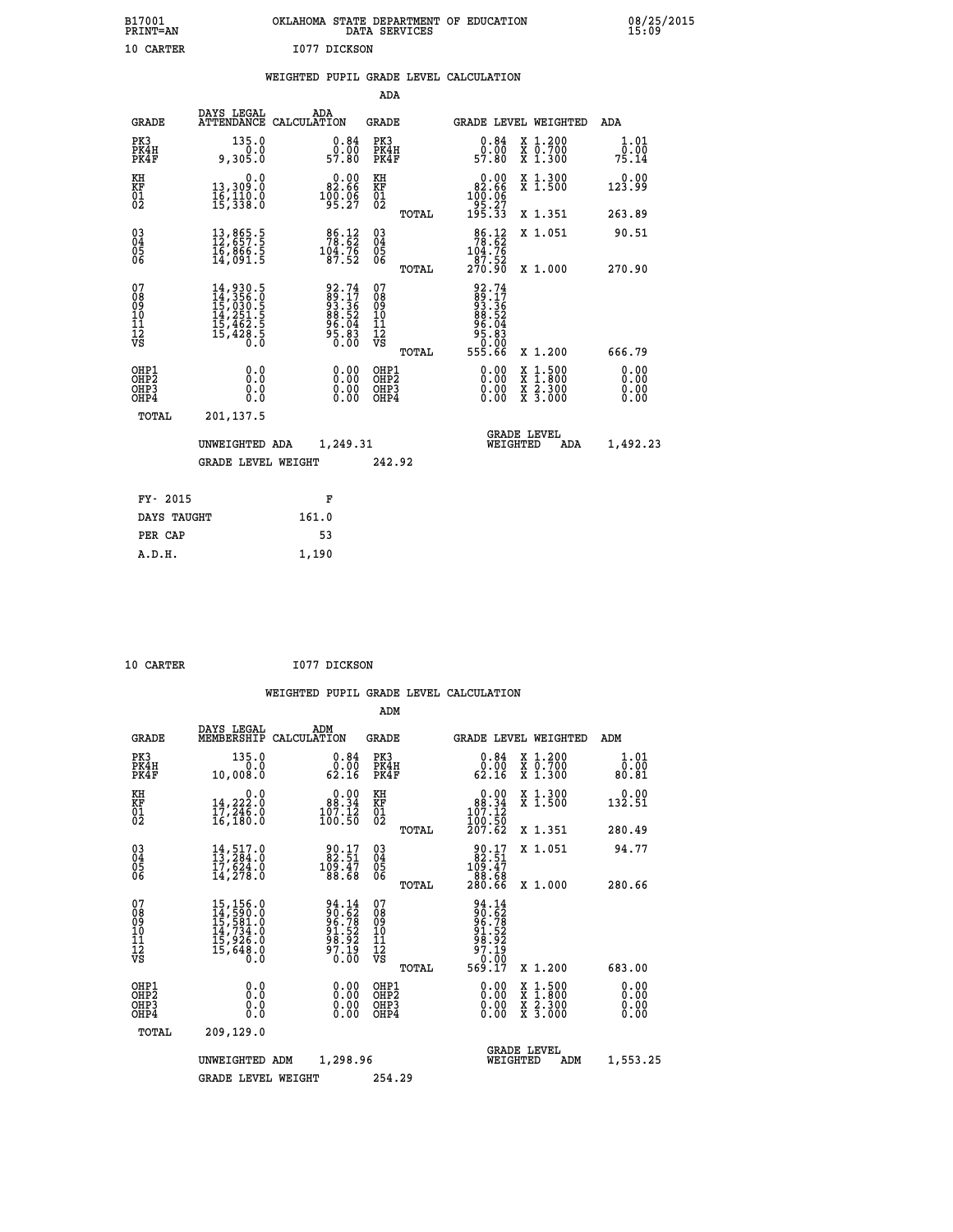|                                                                    |                                                                                                                                                    |             |                                                                                | ADA                                       |       |                                                                             |                                |                                                                                                  |                              |
|--------------------------------------------------------------------|----------------------------------------------------------------------------------------------------------------------------------------------------|-------------|--------------------------------------------------------------------------------|-------------------------------------------|-------|-----------------------------------------------------------------------------|--------------------------------|--------------------------------------------------------------------------------------------------|------------------------------|
| <b>GRADE</b>                                                       | DAYS LEGAL<br><b>ATTENDANCE</b>                                                                                                                    | CALCULATION | ADA                                                                            | <b>GRADE</b>                              |       |                                                                             |                                | GRADE LEVEL WEIGHTED                                                                             | <b>ADA</b>                   |
| PK3<br>PK4H<br>PK4F                                                | 5,555.5<br>0.0<br>78,355.5                                                                                                                         |             | 33.77<br>0.00<br>479.29                                                        | PK3<br>PK4H<br>PK4F                       |       | 33.77<br>479.29                                                             | 0.00                           | X 1.200<br>X 0.700<br>X 1.300                                                                    | 40.53<br>0.00<br>623.07      |
| KH<br><b>KF</b><br>01<br>02                                        | 0.0<br>5.§§§,411<br>130,664.5<br>113,048.0                                                                                                         |             | 0.00<br>704.70<br>801.95<br>690.99                                             | KH<br>KF<br>$\overline{01}$               |       | 704.70<br>801.95<br>88.098<br>98.994,1                                      | 0.00                           | X 1.300<br>X 1.500                                                                               | 0.00<br>1,057.07             |
|                                                                    |                                                                                                                                                    |             |                                                                                |                                           | TOTAL |                                                                             |                                | X 1.351                                                                                          | 2,016.95                     |
| $\begin{smallmatrix} 03 \\[-4pt] 04 \end{smallmatrix}$<br>Ŏ5<br>06 | 105, 917.5<br>99, 394.5<br>104, 461.0<br>104,803.5                                                                                                 |             | 647.52<br>607.36<br>638.72<br>642.41                                           | $^{03}_{04}$<br>Ŏ5<br>06                  |       | 647.52<br>638.72<br>642.41<br>1,888.49                                      |                                | X 1.051                                                                                          | 2,569.03                     |
|                                                                    |                                                                                                                                                    |             |                                                                                |                                           | TOTAL |                                                                             |                                | X 1.000                                                                                          | 1,888.49                     |
| 07<br>08<br>09<br>10<br>11<br>12<br>VS                             | $\begin{smallmatrix} 102,254\cdot 5\\ 95,095\cdot 5\\ 106,130\cdot 0\\ 100,832\cdot 5\\ 91,670\cdot 0\\ 80,296\cdot 0\\ 0\cdot 0\end{smallmatrix}$ |             | $626.14$<br>$582.67$<br>$650.32$<br>$617.61$<br>$564.18$<br>$493.97$<br>$0.00$ | 07<br>08<br>09<br>11<br>11<br>12<br>VS    | TOTAL | 626.14<br>582:57<br>650:32<br>617.61<br>$\frac{564.18}{493.97}$<br>3,534.89 |                                | X 1.200                                                                                          | 4,241.87                     |
| OHP1<br>OHP2<br>OHP3<br>OHP4                                       | 0.0<br>Ō.Ō<br>0.0<br>$0.\overline{0}$                                                                                                              |             | 0.00<br>0.00<br>0.00                                                           | OHP1<br>OH <sub>P</sub> 2<br>OHP3<br>OHP4 |       |                                                                             | 0.00<br>0.00<br>0.00           | $\begin{smallmatrix} x & 1 & 500 \\ x & 1 & 800 \\ x & 2 & 300 \\ x & 3 & 000 \end{smallmatrix}$ | 0.00<br>0.00<br>0.00<br>0.00 |
| <b>TOTAL</b>                                                       | 1,433,374.0                                                                                                                                        |             |                                                                                |                                           |       |                                                                             |                                |                                                                                                  |                              |
|                                                                    | UNWEIGHTED ADA                                                                                                                                     |             | 8,781.60                                                                       |                                           |       |                                                                             | <b>GRADE LEVEL</b><br>WEIGHTED | ADA                                                                                              | 10,548.52                    |
|                                                                    | <b>GRADE LEVEL WEIGHT</b>                                                                                                                          |             |                                                                                | 1,766.92                                  |       |                                                                             |                                |                                                                                                  |                              |
|                                                                    |                                                                                                                                                    |             |                                                                                |                                           |       |                                                                             |                                |                                                                                                  |                              |
| FY- 2015                                                           |                                                                                                                                                    |             | F                                                                              |                                           |       |                                                                             |                                |                                                                                                  |                              |
| DAYS TAUGHT                                                        |                                                                                                                                                    | 1,451.0     |                                                                                |                                           |       |                                                                             |                                |                                                                                                  |                              |

 **PER CAP 541 A.D.H. 6,705**

 **CARTER COUNTY TOTALS**

|                                                    |                                                                                                                                                    |                                                                                                           | ADM                                                |                                                                              |                                                                                                  |                              |
|----------------------------------------------------|----------------------------------------------------------------------------------------------------------------------------------------------------|-----------------------------------------------------------------------------------------------------------|----------------------------------------------------|------------------------------------------------------------------------------|--------------------------------------------------------------------------------------------------|------------------------------|
| <b>GRADE</b>                                       | DAYS LEGAL<br>MEMBERSHIP                                                                                                                           | ADM<br>CALCULATION                                                                                        | GRADE                                              | GRADE LEVEL WEIGHTED                                                         |                                                                                                  | ADM                          |
| PK3<br>PK4H<br>PK4F                                | 5,718.0<br>0.0<br>83,932.0                                                                                                                         | 34.79<br>$\begin{array}{c} \textcolor{red}{\textbf{0.00}} \ \textcolor{red}{\textbf{513.41}} \end{array}$ | PK3<br>PK4H<br>PK4F                                | 34.79<br>0.00<br>513.41                                                      | X 1.200<br>X 0.700<br>X 1.300                                                                    | 40.53<br>0.00<br>667.43      |
| KH<br>KF<br>01<br>02                               | 0.0<br>122,098.0<br>137,422.0<br>117,899.0                                                                                                         | 0.00<br>749.02<br>$\frac{6\bar{4}3.4\bar{3}}{720.64}$                                                     | KH<br>KF<br>01<br>02                               | 0.00<br>749.02<br>$\frac{6\bar{4}3.45}{720.64}$                              | X 1.300<br>X 1.500                                                                               | 0.00<br>1,123.54             |
|                                                    |                                                                                                                                                    |                                                                                                           | TOTAL                                              | 1,564.07                                                                     | X 1.351                                                                                          | 2,113.05                     |
| $\begin{matrix} 03 \\ 04 \\ 05 \\ 06 \end{matrix}$ | 110,467.0<br>103,286.0<br>108,772.0<br>110, 223.0                                                                                                  | 675.30<br>631.07<br>665.01<br>675.67                                                                      | $\begin{matrix} 03 \\ 04 \\ 05 \\ 06 \end{matrix}$ | 675.30<br>631.07<br>665.01<br>675.67                                         | X 1.051                                                                                          | 709.74                       |
|                                                    |                                                                                                                                                    |                                                                                                           | TOTAL                                              | 1,971.75                                                                     | X 1.000                                                                                          | 1,971.75                     |
| 07<br>08<br>09<br>101<br>11<br>12<br>VS            | $\begin{smallmatrix} 107,372\cdot 0\\ 99,706\cdot 0\\ 113,130\cdot 0\\ 107,233\cdot 0\\ 97,037\cdot 0\\ 85,239\cdot 0\\ 0\cdot 0\end{smallmatrix}$ | 657.35<br>610:81<br>693:29<br>656:80<br>$\frac{597.17}{524.41}$<br>0.00                                   | 07<br>08<br>09<br>11<br>11<br>12<br>VS<br>TOTAL    | 657.35<br>610.01<br>693.29<br>656.80<br>597.17<br>524.41<br>0.00<br>3,739.83 | X 1.200                                                                                          | 4,487.80                     |
| OHP1<br>OHP2<br>OH <sub>P3</sub><br>OHP4           | 0.0<br>0.000                                                                                                                                       | $0.00$<br>$0.00$<br>0.00                                                                                  | OHP1<br>OHP2<br>OHP3<br>OHP4                       | $0.00$<br>$0.00$<br>0.00                                                     | $\begin{smallmatrix} x & 1 & 500 \\ x & 1 & 800 \\ x & 2 & 300 \\ x & 3 & 000 \end{smallmatrix}$ | 0.00<br>0.00<br>0.00<br>0.00 |
| TOTAL                                              | 1,509,534.0                                                                                                                                        |                                                                                                           |                                                    |                                                                              |                                                                                                  |                              |
|                                                    | UNWEIGHTED ADM                                                                                                                                     | 9,248.17                                                                                                  |                                                    | WEIGHTED                                                                     | <b>GRADE LEVEL</b><br>ADM                                                                        | 11,115.06                    |
|                                                    | <b>GRADE LEVEL WEIGHT</b>                                                                                                                          |                                                                                                           | 1,866.89                                           |                                                                              |                                                                                                  |                              |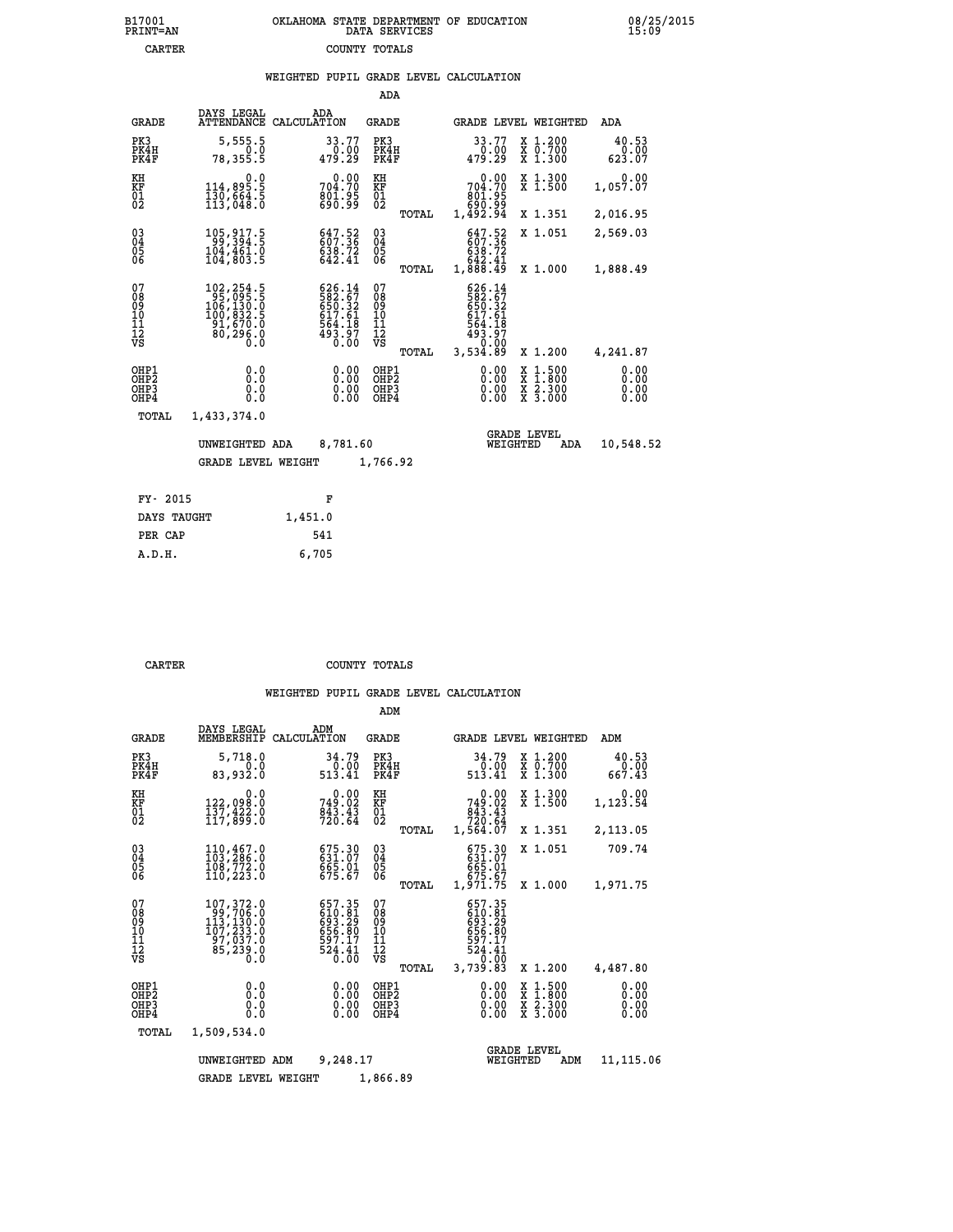|                                                                    |                                                                                                                   |                                                                      |                                                             |                                                    |       | WEIGHTED PUPIL GRADE LEVEL CALCULATION                                                                                                                                                                                                                                         |                                                                                                                                              |                       |
|--------------------------------------------------------------------|-------------------------------------------------------------------------------------------------------------------|----------------------------------------------------------------------|-------------------------------------------------------------|----------------------------------------------------|-------|--------------------------------------------------------------------------------------------------------------------------------------------------------------------------------------------------------------------------------------------------------------------------------|----------------------------------------------------------------------------------------------------------------------------------------------|-----------------------|
|                                                                    |                                                                                                                   |                                                                      |                                                             | <b>ADA</b>                                         |       |                                                                                                                                                                                                                                                                                |                                                                                                                                              |                       |
| <b>GRADE</b>                                                       | DAYS LEGAL<br>ATTENDANCE CALCULATION                                                                              | ADA                                                                  |                                                             | <b>GRADE</b>                                       |       | GRADE LEVEL WEIGHTED                                                                                                                                                                                                                                                           |                                                                                                                                              | ADA                   |
| PK3<br>PK4H<br>PK4F                                                | 160.0<br>0.0<br>1,404.5                                                                                           |                                                                      | $\begin{smallmatrix} 0.97\ 0.00\ 8.51 \end{smallmatrix}$    | PK3<br>PK4H<br>PK4F                                |       | $\begin{smallmatrix} 0.97\ 0.00\ 8.51 \end{smallmatrix}$                                                                                                                                                                                                                       | X 1.200<br>X 0.700<br>X 1.300                                                                                                                | 1.16<br>0.00<br>11.06 |
| KH<br>KF<br>01<br>02                                               | $\begin{smallmatrix} 0.0\\2,546.5\\1,737.5\\2,753.5\end{smallmatrix}$                                             | $\begin{smallmatrix} 0.00\\ 15.43\\ 10.53\\ 16.59 \end{smallmatrix}$ |                                                             | KH<br>KF<br>01<br>02                               |       | $\begin{smallmatrix} 0.00\\15.43\\10.53\\16.59\\27.22 \end{smallmatrix}$                                                                                                                                                                                                       | X 1.300<br>X 1.500                                                                                                                           | 0.00<br>23.15         |
|                                                                    |                                                                                                                   |                                                                      |                                                             |                                                    | TOTAL |                                                                                                                                                                                                                                                                                | X 1.351                                                                                                                                      | 36.77                 |
| $\begin{smallmatrix} 03 \\[-4pt] 04 \end{smallmatrix}$<br>Ŏ5<br>06 | $\frac{2}{3}, \frac{122}{106}.\frac{5}{0} \ \frac{1}{293}.\frac{5}{5} \ \frac{1}{1}, \frac{963}{284}.\frac{5}{0}$ | $\begin{array}{c} 12.86 \\ 18.82 \\ 11.90 \\ 7.78 \end{array}$       |                                                             | $\begin{matrix} 03 \\ 04 \\ 05 \\ 06 \end{matrix}$ |       | $\begin{array}{c} 12.86 \\[-4pt] 18.82 \\[-4pt] 11.90 \\[-4pt] 7.78 \\[-4pt] 38.50 \end{array}$                                                                                                                                                                                | X 1.051                                                                                                                                      | 13.52                 |
|                                                                    |                                                                                                                   |                                                                      |                                                             |                                                    | TOTAL |                                                                                                                                                                                                                                                                                | X 1.000                                                                                                                                      | 38.50                 |
| 07<br>08<br>09<br>11<br>11<br>12<br>VS                             | $1, 277.5$<br>$3, 367.0$<br>$0.0$<br>0.0<br>0.0<br>$\S.$ $\S$                                                     | $20.41$<br>0.00<br>0.00<br>0.00<br>0.90                              | 7.74<br>ŏ:ŏŏ                                                | 07<br>08<br>09<br>11<br>11<br>12<br>VS             | TOTAL | 7.74<br>$20.41$<br>0.00<br>0.00<br>0.00<br>0.00<br>0.00<br>28.15                                                                                                                                                                                                               | X 1.200                                                                                                                                      | 33.78                 |
| OHP1<br>OHP2<br>OH <sub>P3</sub><br>OHP4                           | 0.0<br>0.0<br>Ŏ.Ŏ                                                                                                 |                                                                      | 0.00<br>$\begin{smallmatrix} 0.00 \ 0.00 \end{smallmatrix}$ | OHP1<br>OHP2<br>OHP3<br>OHP4                       |       | $\begin{smallmatrix} 0.00 & 0.00 & 0.00 & 0.00 & 0.00 & 0.00 & 0.00 & 0.00 & 0.00 & 0.00 & 0.00 & 0.00 & 0.00 & 0.00 & 0.00 & 0.00 & 0.00 & 0.00 & 0.00 & 0.00 & 0.00 & 0.00 & 0.00 & 0.00 & 0.00 & 0.00 & 0.00 & 0.00 & 0.00 & 0.00 & 0.00 & 0.00 & 0.00 & 0.00 & 0.00 & 0.0$ | $\begin{smallmatrix} \mathtt{X} & 1\cdot500 \\ \mathtt{X} & 1\cdot800 \\ \mathtt{X} & 2\cdot300 \\ \mathtt{X} & 3\cdot000 \end{smallmatrix}$ | 0.00<br>0.00<br>0.00  |
| TOTAL                                                              | 21,722.5                                                                                                          |                                                                      |                                                             |                                                    |       |                                                                                                                                                                                                                                                                                |                                                                                                                                              |                       |
|                                                                    | UNWEIGHTED ADA                                                                                                    |                                                                      | 131.64                                                      |                                                    |       | WEIGHTED                                                                                                                                                                                                                                                                       | <b>GRADE LEVEL</b><br>ADA                                                                                                                    | 157.94                |
|                                                                    | <b>GRADE LEVEL WEIGHT</b>                                                                                         |                                                                      |                                                             | 26.30                                              |       |                                                                                                                                                                                                                                                                                |                                                                                                                                              |                       |
| FY- 2015                                                           |                                                                                                                   | F                                                                    |                                                             |                                                    |       |                                                                                                                                                                                                                                                                                |                                                                                                                                              |                       |
| DAYS TAUGHT                                                        |                                                                                                                   | 165.0                                                                |                                                             |                                                    |       |                                                                                                                                                                                                                                                                                |                                                                                                                                              |                       |
| PER CAP                                                            |                                                                                                                   | 79                                                                   |                                                             |                                                    |       |                                                                                                                                                                                                                                                                                |                                                                                                                                              |                       |

 **11 CHEROKEE C010 LOWREY**

 **WEIGHTED PUPIL GRADE LEVEL CALCULATION ADM DAYS LEGAL ADM GRADE MEMBERSHIP CALCULATION GRADE GRADE LEVEL WEIGHTED ADM PK3 160.0 0.97 PK3 0.97 X 1.200 1.16 PK4H 0.0 0.00 PK4H 0.00 X 0.700 0.00 PK4F 1,457.0 8.83 PK4F 8.83 X 1.300 11.48 KH 0.0 0.00 KH 0.00 X 1.300 0.00 KF 2,727.0 16.53 KF 16.53 X 1.500 24.80 01 1,796.0 10.88 01 10.88 02 2,862.0 17.35 02 17.35 TOTAL 28.23 X 1.351 38.14 03 2,194.0 13.30 03 13.30 X 1.051 13.98 04 3,253.0 19.72 04 19.72 05 2,047.0 12.41 05 12.41 06** 1,336.0 8.10 06 **8.10** 8.10  **TOTAL 40.23 X 1.000 40.23** 07 1,346.0 8.16 07 8.16<br>
08 3,557.0 21.56 08 21.56<br>
10 0.0 0.00 10 0.00<br>
11 0.0 0.00 11 0.00<br>
12 0.0 0.00 12 0.00<br>
VS 0.0 0.00 VS 0.00 **8.16** 07<br> **21.56** 08<br>
0.00 09<br>
0.00 10<br>
0.00 11<br>
0.00 12<br>
0.00 12<br>
0.00<br>
0.00 TOTAL<br> **29.72 x 1.200**<br>
35.66  **OHP1 0.0 0.00 OHP1 0.00 X 1.500 0.00 OHP2 0.0 0.00 OHP2 0.00 X 1.800 0.00 OHP3 0.0 0.00 OHP3 0.00 X 2.300 0.00 OHP4 0.0 0.00 OHP4 0.00 X 3.000 0.00 TOTAL 22,735.0** UNWEIGHTED ADM 137.81  **UNWEIGHTED ADM 137.81 WEIGHTED ADM 165.45** GRADE LEVEL WEIGHT 27.64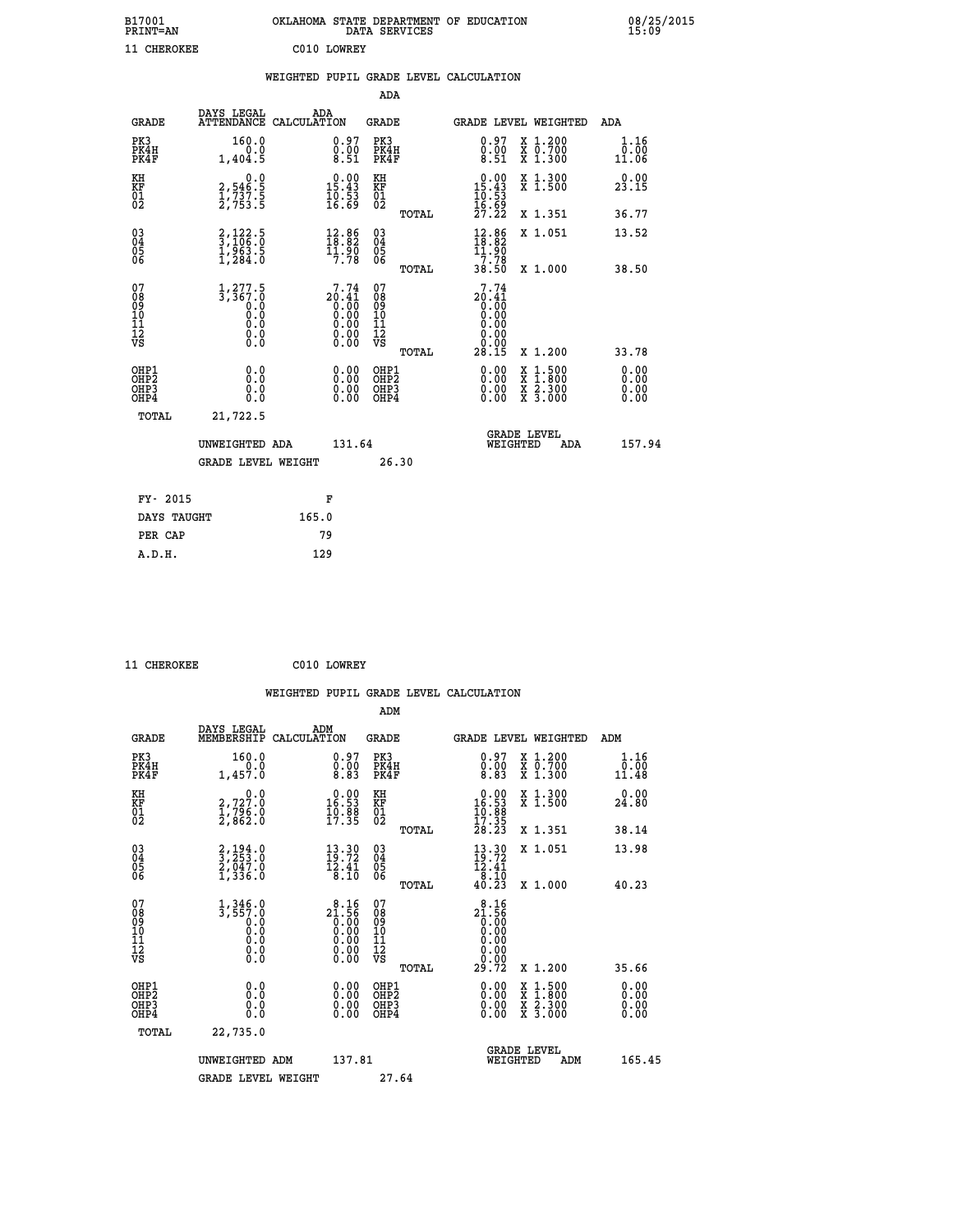| B17001<br><b>PRINT=AN</b> |              | OKLAHOMA STATE DEPARTMENT OF EDUCATION<br>DATA SERVICES |  |
|---------------------------|--------------|---------------------------------------------------------|--|
| 11 CHEROKEE               | C014 NORWOOD |                                                         |  |

|                                                                    |                                                                                                             | WEIGHTED PUPIL GRADE LEVEL CALCULATION                               |                                                    |       |                                                                              |                                                                                                                                           |                              |
|--------------------------------------------------------------------|-------------------------------------------------------------------------------------------------------------|----------------------------------------------------------------------|----------------------------------------------------|-------|------------------------------------------------------------------------------|-------------------------------------------------------------------------------------------------------------------------------------------|------------------------------|
|                                                                    |                                                                                                             |                                                                      | <b>ADA</b>                                         |       |                                                                              |                                                                                                                                           |                              |
| <b>GRADE</b>                                                       | DAYS LEGAL                                                                                                  | ADA<br>ATTENDANCE CALCULATION                                        | <b>GRADE</b>                                       |       |                                                                              | GRADE LEVEL WEIGHTED                                                                                                                      | ADA                          |
| PK3<br>PK4H<br>PK4F                                                | 159.0<br>3,810.0                                                                                            | 0.92<br>22.15                                                        | PK3<br>PK4H<br>PK4F                                |       | 0.92<br>22.15                                                                | X 1.200<br>X 0.700<br>X 1.300                                                                                                             | 1.10<br>0.00<br>28.80        |
| KH<br>KF<br>01<br>02                                               | $\begin{smallmatrix}&&&0.0\\3,585.0\\3,132.0\\2,738.0\end{smallmatrix}$                                     | $\begin{smallmatrix} 0.00\\ 20.84\\ 18.21\\ 15.92 \end{smallmatrix}$ | KH<br>KF<br>01<br>02                               |       | $\begin{smallmatrix} 0.00\\ 20.84\\ 18.21\\ 15.92\\ 34.13 \end{smallmatrix}$ | X 1.300<br>X 1.500                                                                                                                        | 0.00<br>31.26                |
|                                                                    |                                                                                                             |                                                                      |                                                    | TOTAL |                                                                              | X 1.351                                                                                                                                   | 46.11                        |
| $\begin{smallmatrix} 03 \\[-4pt] 04 \end{smallmatrix}$<br>05<br>06 | 3,188.0<br>2,616.0<br>3,747.0<br>3,808.0                                                                    | $\begin{smallmatrix} 18.53\ 15.21\ 21.78\ 22.14 \end{smallmatrix}$   | $\begin{matrix} 03 \\ 04 \\ 05 \\ 06 \end{matrix}$ |       | $18.53$<br>$15.21$<br>$21.78$<br>$22.14$<br>$59.13$                          | X 1.051                                                                                                                                   | 19.48                        |
|                                                                    |                                                                                                             |                                                                      |                                                    | TOTAL |                                                                              | X 1.000                                                                                                                                   | 59.13                        |
| 07<br>08<br>09<br>11<br>11<br>12<br>VS                             | $3,110.0$<br>$3,067.0$<br>$\begin{smallmatrix} 0.0 & 0 \ 0.0 & 0 \ 0.0 & 0 \end{smallmatrix}$<br>$\S.$ $\S$ | 18.08<br>17.83                                                       | 07<br>08<br>09<br>11<br>11<br>12<br>VS             | TOTAL | $18.08$<br>$17.83$<br>0.00<br>0.00<br>0.00<br>35.91                          | X 1.200                                                                                                                                   | 43.09                        |
| OHP1<br>OHP2<br>OH <sub>P3</sub><br>OHP4                           | 0.0<br>0.0<br>0.0                                                                                           | $\begin{smallmatrix} 0.00 \ 0.00 \ 0.00 \ 0.00 \end{smallmatrix}$    | OHP1<br>OHP2<br>OHP3<br>OHP4                       |       | 0.00<br>0.00<br>0.00                                                         | $\begin{smallmatrix} \mathtt{X} & 1\cdot500\\ \mathtt{X} & 1\cdot800\\ \mathtt{X} & 2\cdot300\\ \mathtt{X} & 3\cdot000 \end{smallmatrix}$ | 0.00<br>0.00<br>0.00<br>0.00 |
| TOTAL                                                              | 32,960.0                                                                                                    |                                                                      |                                                    |       |                                                                              |                                                                                                                                           |                              |
|                                                                    | UNWEIGHTED ADA                                                                                              | 191.61                                                               |                                                    |       | WEIGHTED                                                                     | <b>GRADE LEVEL</b><br>ADA                                                                                                                 | 228.97                       |
|                                                                    | <b>GRADE LEVEL WEIGHT</b>                                                                                   |                                                                      | 37.36                                              |       |                                                                              |                                                                                                                                           |                              |
| FY- 2015                                                           |                                                                                                             | F                                                                    |                                                    |       |                                                                              |                                                                                                                                           |                              |
| DAYS TAUGHT                                                        |                                                                                                             | 172.0                                                                |                                                    |       |                                                                              |                                                                                                                                           |                              |
| PER CAP                                                            |                                                                                                             | 55                                                                   |                                                    |       |                                                                              |                                                                                                                                           |                              |

 **ADM**

 **11 CHEROKEE C014 NORWOOD**

| <b>GRADE</b>                                         | DAYS LEGAL<br>MEMBERSHIP                                                                                                                  | ADM<br>CALCULATION                                                                                     | <b>GRADE</b>                                       |       |                                                                                                 |          | <b>GRADE LEVEL WEIGHTED</b>              | ADM                   |  |
|------------------------------------------------------|-------------------------------------------------------------------------------------------------------------------------------------------|--------------------------------------------------------------------------------------------------------|----------------------------------------------------|-------|-------------------------------------------------------------------------------------------------|----------|------------------------------------------|-----------------------|--|
| PK3<br>PK4H<br>PK4F                                  | 159.0<br>3,997.0                                                                                                                          | $\begin{smallmatrix} 0.92\ 0.00\ 23.24 \end{smallmatrix}$                                              | PK3<br>PK4H<br>PK4F                                |       | $\begin{smallmatrix} 0.92\ 0.00\ 23.24 \end{smallmatrix}$                                       |          | X 1.200<br>X 0.700<br>X 1.300            | 1.10<br>0.00<br>30.21 |  |
| KH<br>KF<br>01<br>02                                 | 0.0<br>3,816:0<br>3,214:0<br>2,817:0                                                                                                      | $\begin{smallmatrix} 0.00\\ 22.19\\ 18.59\\ 16.38 \end{smallmatrix}$                                   | KH<br>KF<br>01<br>02                               |       | $\begin{smallmatrix} 0.00\\ 22.19\\ 18.69\\ 16.38\\ 35.07 \end{smallmatrix}$                    |          | X 1.300<br>X 1.500                       | 0.00<br>33.29         |  |
|                                                      |                                                                                                                                           |                                                                                                        |                                                    | TOTAL |                                                                                                 |          | X 1.351                                  | 47.38                 |  |
| 03<br>04<br>05<br>06                                 | 3,273.0<br>2,655.0<br>3,816.0<br>3,918.0                                                                                                  | $19.03$<br>$15.44$<br>$22.19$<br>$22.78$                                                               | $\begin{matrix} 03 \\ 04 \\ 05 \\ 06 \end{matrix}$ |       | $19.03$<br>$15.44$<br>$22.19$<br>$22.78$<br>$60.41$                                             |          | X 1.051                                  | 20.00                 |  |
|                                                      |                                                                                                                                           |                                                                                                        |                                                    | TOTAL |                                                                                                 |          | X 1.000                                  | 60.41                 |  |
| 07<br>08<br>09<br>101<br>11<br>12<br>VS              | $\begin{smallmatrix} 3\,,\,2\,1\,7\,. \,0\\ 3\,,\,2\,0\,1\,. \,0\\ 0\,. \,0\\ 0\,. \,0\\ 0\,. \,0\\ 0\,. \,0\\ 0\,. \,0\end{smallmatrix}$ | $\begin{smallmatrix} 18.70 \\ 18.61 \\ 0.00 \\ 0.00 \\ 0.00 \\ 0.00 \\ 0.00 \\ 0.00 \end{smallmatrix}$ | 07<br>08<br>09<br>001<br>11<br>11<br>12<br>VS      |       | $\begin{smallmatrix} 18.70\\18.61\\0.00\\0.00\\0.00\\0.00\\0.00\\0.91\\37.31 \end{smallmatrix}$ |          |                                          |                       |  |
|                                                      |                                                                                                                                           |                                                                                                        |                                                    | TOTAL |                                                                                                 |          | X 1.200                                  | 44.77                 |  |
| OHP1<br>OHP <sub>2</sub><br>OH <sub>P3</sub><br>OHP4 | 0.0<br>0.000                                                                                                                              | $\begin{smallmatrix} 0.00 \ 0.00 \ 0.00 \ 0.00 \end{smallmatrix}$                                      | OHP1<br>OHP2<br>OHP3<br>OHP4                       |       | 0.00<br>$0.00$<br>0.00                                                                          |          | X 1:500<br>X 1:800<br>X 2:300<br>X 3:000 | 0.00<br>0.00<br>0.00  |  |
| TOTAL                                                | 34,083.0                                                                                                                                  |                                                                                                        |                                                    |       |                                                                                                 |          |                                          |                       |  |
|                                                      | UNWEIGHTED                                                                                                                                | 198.17<br>ADM                                                                                          |                                                    |       |                                                                                                 | WEIGHTED | <b>GRADE LEVEL</b><br>ADM                | 237.16                |  |
|                                                      | <b>GRADE LEVEL WEIGHT</b>                                                                                                                 |                                                                                                        | 38.99                                              |       |                                                                                                 |          |                                          |                       |  |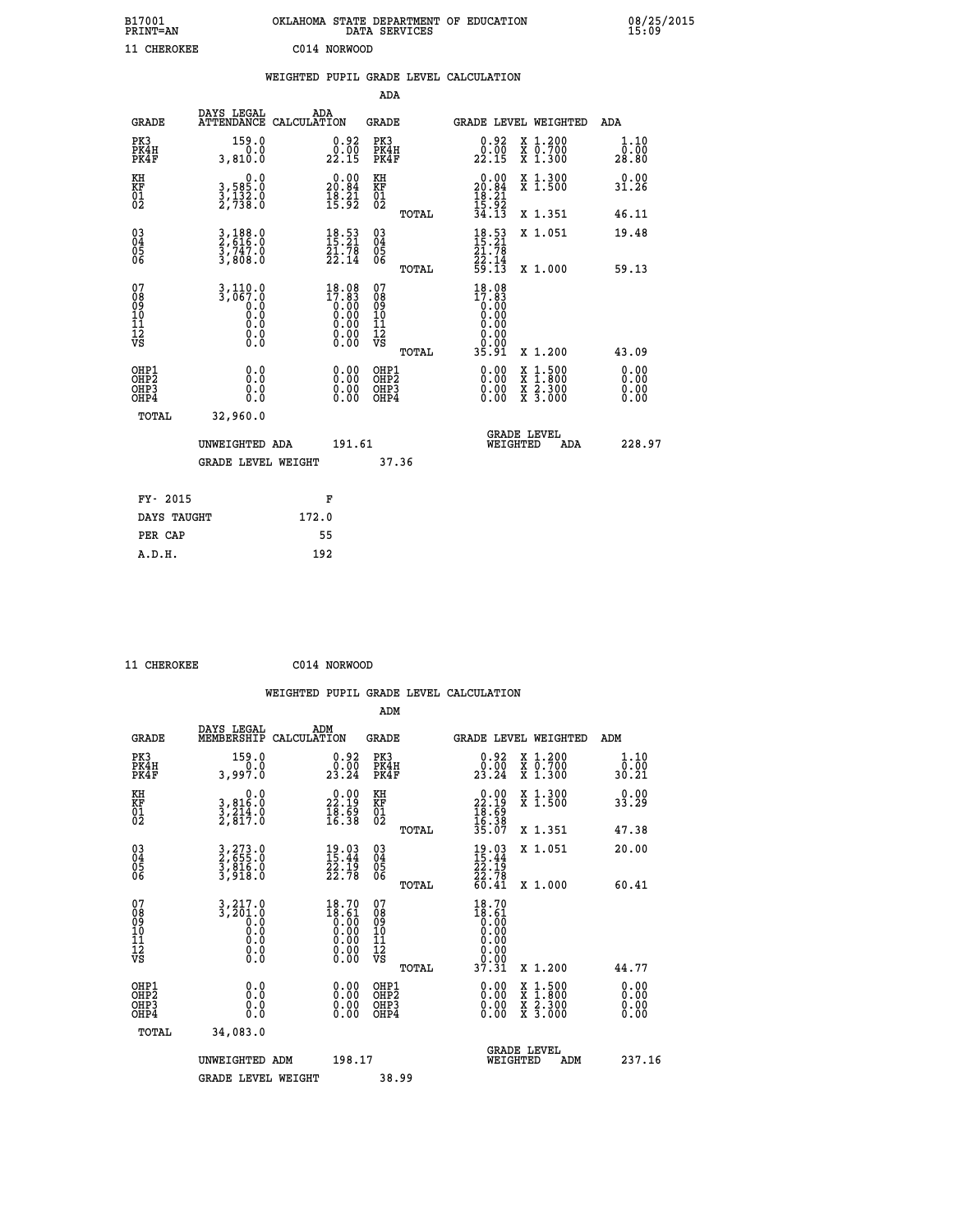| B17001<br><b>PRINT=AN</b> | OKLAHOMA STATE DEPARTMENT OF EDUCATION<br>DATA SERVICES | 08/25/2015<br>15:09 |
|---------------------------|---------------------------------------------------------|---------------------|
| 11 CHEROKEE               | C021 WOODALL                                            |                     |

|                                                                    |                                                          |                                                                                                        | ADA                                                 |       |                                                                                                                                                                                                                                                                                |                                                                                                                                           |                               |
|--------------------------------------------------------------------|----------------------------------------------------------|--------------------------------------------------------------------------------------------------------|-----------------------------------------------------|-------|--------------------------------------------------------------------------------------------------------------------------------------------------------------------------------------------------------------------------------------------------------------------------------|-------------------------------------------------------------------------------------------------------------------------------------------|-------------------------------|
| <b>GRADE</b>                                                       | DAYS LEGAL                                               | ADA<br>ATTENDANCE CALCULATION                                                                          | <b>GRADE</b>                                        |       |                                                                                                                                                                                                                                                                                | <b>GRADE LEVEL WEIGHTED</b>                                                                                                               | ADA                           |
| PK3<br>PK4H<br>PK4F                                                | 0.0<br>0.0<br>6, 261.0                                   | $\begin{smallmatrix} 0.00\\ 0.00\\ 37.05 \end{smallmatrix}$                                            | PK3<br>PK4H<br>PK4F                                 |       | 0.00<br>ŏ:ŏŏ<br>37:05                                                                                                                                                                                                                                                          | X 1.200<br>X 0.700<br>X 1.300                                                                                                             | 0.00<br>0.00<br>48.17         |
| KH<br>KF<br>01<br>02                                               | 0.0<br>9,011:5<br>9,661:0<br>6,909:5                     | $\begin{smallmatrix} 0.00\\ 53.32\\ 57.17\\ 40.88 \end{smallmatrix}$                                   | KH<br>KF<br>01<br>02                                |       | $\begin{smallmatrix} 0.00\\53.32\\57.17\\40.88\\98.05 \end{smallmatrix}$                                                                                                                                                                                                       | X 1.300<br>X 1.500                                                                                                                        | 0.00<br>79.98                 |
|                                                                    |                                                          |                                                                                                        |                                                     | TOTAL |                                                                                                                                                                                                                                                                                | X 1.351                                                                                                                                   | 132.47                        |
| $\begin{smallmatrix} 03 \\[-4pt] 04 \end{smallmatrix}$<br>Ŏ5<br>06 | 8,393.0<br>6,605.0<br>7,254.0<br>8,899.0                 | $\frac{49.66}{39.08}$<br>$\frac{42.92}{52.66}$                                                         | $\begin{array}{c} 03 \\ 04 \\ 05 \\ 06 \end{array}$ |       | $39.6639.0842.9252.66134.66$                                                                                                                                                                                                                                                   | X 1.051                                                                                                                                   | 52.19                         |
|                                                                    |                                                          |                                                                                                        |                                                     | TOTAL |                                                                                                                                                                                                                                                                                | X 1.000                                                                                                                                   | 134.66                        |
| 07<br>08<br>09<br>01<br>11<br>11<br>12<br>VS                       | $7, 269.5$<br>6,519.0<br>0.0<br>0.0<br>0.0<br>0.0<br>0.0 | $\begin{smallmatrix} 43.01\\ 38.57\\ 0.00\\ 0.00\\ 0.00\\ 0.00\\ 0.00\\ 0.00\\ 0.00 \end{smallmatrix}$ | 07<br>08<br>09<br>11<br>11<br>12<br>VS              |       | $38.57$<br>$0.00$<br>$0.00$<br>$0.00$<br>$0.00$<br>$0.00$<br>$0.00$                                                                                                                                                                                                            |                                                                                                                                           |                               |
|                                                                    |                                                          |                                                                                                        |                                                     | TOTAL | 81.58                                                                                                                                                                                                                                                                          | X 1.200                                                                                                                                   | 97.90                         |
| OHP1<br>OHP <sub>2</sub><br>OH <sub>P3</sub><br>OHP4               | 0.0<br>0.000                                             | 0.00<br>$\begin{smallmatrix} 0.00 \ 0.00 \end{smallmatrix}$                                            | OHP1<br>OHP2<br>OHP <sub>3</sub>                    |       | $\begin{smallmatrix} 0.00 & 0.00 & 0.00 & 0.00 & 0.00 & 0.00 & 0.00 & 0.00 & 0.00 & 0.00 & 0.00 & 0.00 & 0.00 & 0.00 & 0.00 & 0.00 & 0.00 & 0.00 & 0.00 & 0.00 & 0.00 & 0.00 & 0.00 & 0.00 & 0.00 & 0.00 & 0.00 & 0.00 & 0.00 & 0.00 & 0.00 & 0.00 & 0.00 & 0.00 & 0.00 & 0.0$ | $\begin{smallmatrix} \mathtt{X} & 1\cdot500\\ \mathtt{X} & 1\cdot800\\ \mathtt{X} & 2\cdot300\\ \mathtt{X} & 3\cdot000 \end{smallmatrix}$ | 0.00<br>Ō. ŌŌ<br>0.00<br>0.00 |
| TOTAL                                                              | 76,782.5                                                 |                                                                                                        |                                                     |       |                                                                                                                                                                                                                                                                                |                                                                                                                                           |                               |
|                                                                    | UNWEIGHTED ADA                                           | 454.32                                                                                                 |                                                     |       |                                                                                                                                                                                                                                                                                | <b>GRADE LEVEL</b><br>WEIGHTED<br>ADA                                                                                                     | 545.37                        |
|                                                                    | <b>GRADE LEVEL WEIGHT</b>                                |                                                                                                        |                                                     | 91.05 |                                                                                                                                                                                                                                                                                |                                                                                                                                           |                               |
| FY- 2015                                                           |                                                          | F                                                                                                      |                                                     |       |                                                                                                                                                                                                                                                                                |                                                                                                                                           |                               |
| DAYS TAUGHT                                                        |                                                          | 169.0                                                                                                  |                                                     |       |                                                                                                                                                                                                                                                                                |                                                                                                                                           |                               |
| PER CAP                                                            |                                                          | 33                                                                                                     |                                                     |       |                                                                                                                                                                                                                                                                                |                                                                                                                                           |                               |

| 11 |  |  | CHEPOKEE |
|----|--|--|----------|

 **11 CHEROKEE C021 WOODALL WEIGHTED PUPIL GRADE LEVEL CALCULATION ADM DAYS LEGAL ADM GRADE MEMBERSHIP CALCULATION GRADE GRADE LEVEL WEIGHTED ADM PK3 0.0 0.00 PK3 0.00 X 1.200 0.00 PK4H 0.0 0.00 PK4H 0.00 X 0.700 0.00 PK4F 6,765.0 40.03 PK4F 40.03 X 1.300 52.04** 0.00 KH 0.00 0.00 KH 0.00 X 1.300<br>RF 9,549.0 56.50 KF 56.50 X 1.500 84.75  **01 10,319.0 61.06 01 61.06 02 7,296.0 43.17 02 43.17 TOTAL 104.23 X 1.351 140.81 03 8,928.0 52.83 03 52.83 X 1.051 55.52 04 6,941.0 41.07 04 41.07 05 7,772.0 45.99 05 45.99 06 9,440.0 55.86 06 55.86 TOTAL 142.92 X 1.000 142.92** 07 7,772.0 45.99 07 45.99<br>
08 6,816.0 40.33 08 40.33<br>
10 0.0 0.00 10 0.00<br>
11 0.0 0.00 11 0.00<br>
12 0.0 0.00 12<br>
VS 0.0 0.00 VS 0.00  **TOTAL 86.32 X 1.200 103.58 OHP1 0.0 0.00 OHP1 0.00 X 1.500 0.00 OHP2 0.0 0.00 OHP2 0.00 X 1.800 0.00 OHP3 0.0 0.00 OHP3 0.00 X 2.300 0.00 OHP4 0.0 0.00 OHP4 0.00 X 3.000 0.00 TOTAL 81,598.0**

| UNWEIGHTED ADM     | 482.83 | <b>GRADE LEVEL</b><br>WEIGHTED<br>ADM | 579.62 |
|--------------------|--------|---------------------------------------|--------|
| GRADE LEVEL WEIGHT | 96.79  |                                       |        |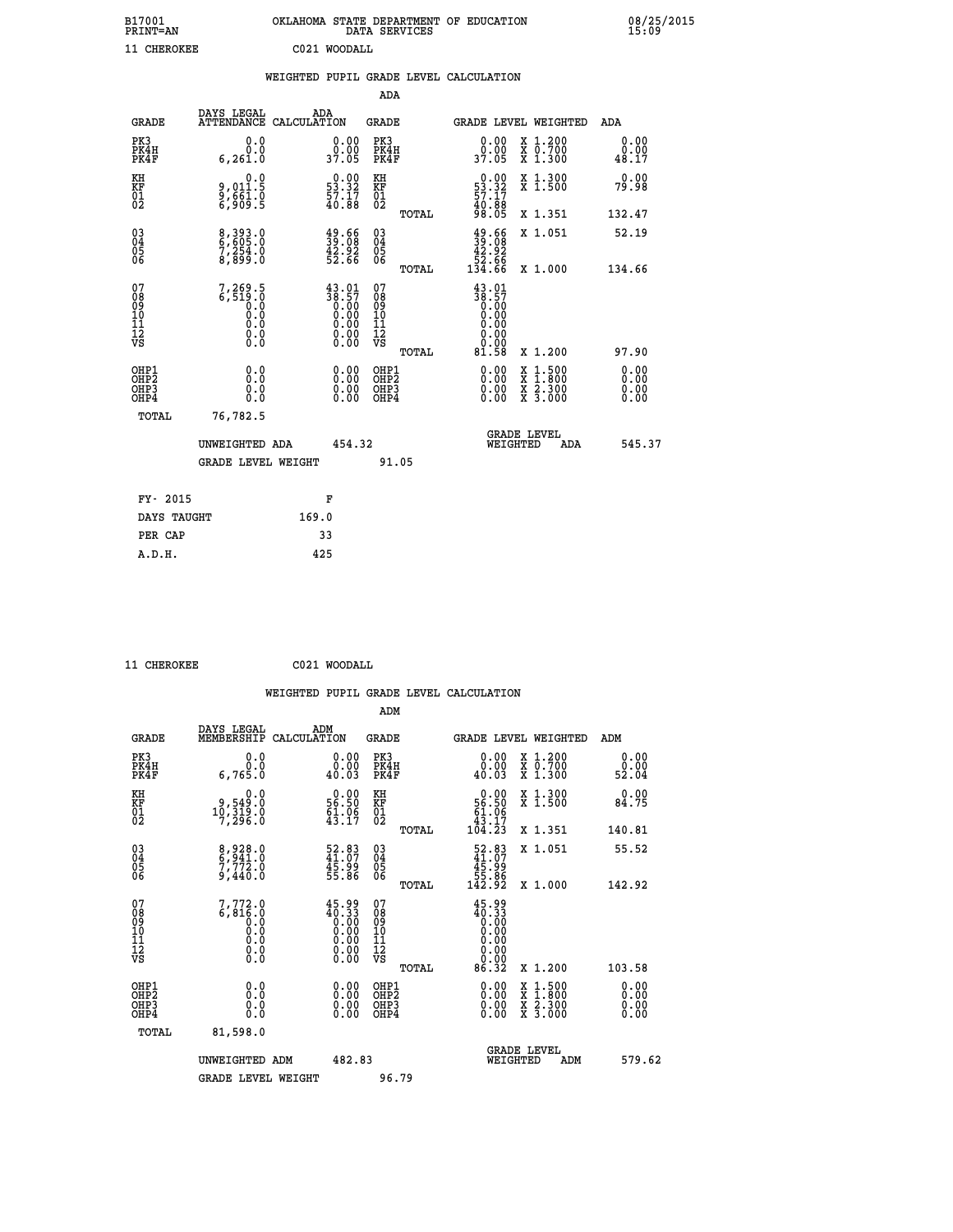| B17001          | OKLAHOMA STATE DEPARTMENT OF EDUCATION |
|-----------------|----------------------------------------|
| <b>PRINT=AN</b> | DATA SERVICES                          |
| 11 CHEROKEE     | C026 SHADY GROVE                       |

08/25/2015<br>15:09

|                                                    |                                                  | WEIGHTED PUPIL GRADE LEVEL CALCULATION                                                           |                                          |       |                                                                   |                                                                                                                                      |                       |
|----------------------------------------------------|--------------------------------------------------|--------------------------------------------------------------------------------------------------|------------------------------------------|-------|-------------------------------------------------------------------|--------------------------------------------------------------------------------------------------------------------------------------|-----------------------|
|                                                    |                                                  |                                                                                                  | ADA                                      |       |                                                                   |                                                                                                                                      |                       |
| <b>GRADE</b>                                       | DAYS LEGAL                                       | ADA<br>ATTENDANCE CALCULATION                                                                    | <b>GRADE</b>                             |       |                                                                   | GRADE LEVEL WEIGHTED                                                                                                                 | ADA                   |
| PK3<br>PK4H<br>PK4F                                | 220.0<br>0.0<br>2,023.0                          | 1.34<br>$\frac{0.00}{12.34}$                                                                     | PK3<br>PK4H<br>PK4F                      |       | 1.34<br>$\bar{0}.\bar{0}\bar{0}\overline{1}$<br>12.34             | X 1.200<br>X 0.700<br>X 1.300                                                                                                        | 1.61<br>0.00<br>16.04 |
| KH<br>KF<br>01<br>02                               | 0.0<br>3,129:0<br>3,931:0<br>2,811:0             | $\begin{smallmatrix} 0.00\\19.08\\23.97\\17.14 \end{smallmatrix}$                                | KH<br>KF<br>01<br>02                     |       | $\begin{smallmatrix} 0.00\\19.08\\23.97\\17.14 \end{smallmatrix}$ | X 1.300<br>X 1.500                                                                                                                   | 0.00<br>28.62         |
|                                                    |                                                  |                                                                                                  |                                          | TOTAL | 41.11                                                             | X 1.351                                                                                                                              | 55.54                 |
| $\begin{matrix} 03 \\ 04 \\ 05 \\ 06 \end{matrix}$ | 3,186.0<br>$\frac{1}{2}$ , $\frac{400}{389}$ , 0 | $\frac{19.43}{11.39}$<br>$\frac{18.54}{14.57}$                                                   | $\substack{03 \\ 04}$<br>$\frac{05}{06}$ |       | $19.43$<br>$11.39$<br>$8.54$<br>$14.57$                           | X 1.051                                                                                                                              | 20.42                 |
|                                                    |                                                  |                                                                                                  |                                          | TOTAL | 34.50                                                             | X 1.000                                                                                                                              | 34.50                 |
| 07<br>08<br>09<br>101<br>112<br>VS                 | $2,047.0$<br>1,101.0<br>0.0<br>0.000<br>$\S.$    | $12.48$<br>$6.71$<br>$\begin{smallmatrix} 0.160 0.000 0.000 0.000 0.000 0.000 \end{smallmatrix}$ | 07<br>08<br>09<br>11<br>11<br>12<br>VS   | TOTAL | $12.48$<br>$6.71$<br>$0.00$<br>$0.00$<br>$0.00$<br>0.00<br>19.19  | X 1.200                                                                                                                              | 23.03                 |
| OHP1<br>OHP2<br>OHP3<br>OHP4                       | 0.0<br>0.0<br>0.0                                | 0.00<br>$0.00$<br>0.00                                                                           | OHP1<br>OHP2<br>OHP3<br>OHP4             |       | 0.00<br>0.00<br>0.00                                              | $\begin{smallmatrix} \mathtt{X} & 1 & 500 \\ \mathtt{X} & 1 & 800 \\ \mathtt{X} & 2 & 300 \\ \mathtt{X} & 3 & 000 \end{smallmatrix}$ | 0.00<br>0.00<br>0.00  |
| <b>TOTAL</b>                                       | 24,105.0                                         |                                                                                                  |                                          |       |                                                                   |                                                                                                                                      |                       |
|                                                    | UNWEIGHTED ADA                                   | 146.99                                                                                           |                                          |       | WEIGHTED                                                          | <b>GRADE LEVEL</b><br>ADA                                                                                                            | 179.76                |
|                                                    | GRADE LEVEL WEIGHT                               |                                                                                                  |                                          | 32.77 |                                                                   |                                                                                                                                      |                       |
| FY- 2015                                           |                                                  | F                                                                                                |                                          |       |                                                                   |                                                                                                                                      |                       |
| DAYS TAUGHT                                        |                                                  | 164.0                                                                                            |                                          |       |                                                                   |                                                                                                                                      |                       |
| PER CAP                                            |                                                  | 57                                                                                               |                                          |       |                                                                   |                                                                                                                                      |                       |

 **A.D.H. 137**

 **11 CHEROKEE C026 SHADY GROVE**

 **WEIGHTED PUPIL GRADE LEVEL CALCULATION ADM DAYS LEGAL ADM GRADE MEMBERSHIP CALCULATION GRADE GRADE LEVEL WEIGHTED ADM**

| PK3<br>PK4H<br>PK4F                                | 231.0<br>2,160.0                                        | $\frac{1}{0}$ : $\frac{41}{00}$<br>13.17                             | PK3<br>PK4H<br>PK4F                                | $\frac{1}{0}$ : $\frac{41}{00}$<br>13.17                                                       | X 1.200<br>X 0.700<br>X 1.300                                                                                       | 1.69<br>$\overline{0}\cdot\overline{00}\overline{0}$<br>17.12 |
|----------------------------------------------------|---------------------------------------------------------|----------------------------------------------------------------------|----------------------------------------------------|------------------------------------------------------------------------------------------------|---------------------------------------------------------------------------------------------------------------------|---------------------------------------------------------------|
| KH<br>KF<br>01<br>02                               | 0.0<br>3,280.0<br>$\frac{4}{2}$ , $\frac{054}{872}$ : 0 | $\begin{smallmatrix} 0.00\\ 20.00\\ 24.96\\ 17.51 \end{smallmatrix}$ | KH<br>KF<br>$\overline{01}$                        | $\begin{smallmatrix} 0.00\\20.00\\24.96\\17.51\\42.47\end{smallmatrix}$                        | X 1.300<br>X 1.500                                                                                                  | 0.00<br>30.00                                                 |
|                                                    |                                                         |                                                                      | TOTAL                                              |                                                                                                | X 1.351                                                                                                             | 57.38                                                         |
| $\begin{matrix} 03 \\ 04 \\ 05 \\ 06 \end{matrix}$ | $3,305.0$<br>$1,960.0$<br>$1,440.0$<br>$2,482.0$        | $\begin{smallmatrix} 20.15\\11.95\\8.78\\15.13 \end{smallmatrix}$    | $\begin{matrix} 03 \\ 04 \\ 05 \\ 06 \end{matrix}$ | $20.15$<br>$11.95$<br>$\begin{array}{r} 18.78 \\ 15.13 \\ 35.86 \end{array}$                   | X 1.051                                                                                                             | 21.18                                                         |
|                                                    |                                                         |                                                                      | TOTAL                                              |                                                                                                | X 1.000                                                                                                             | 35.86                                                         |
| 07<br>08<br>09<br>101<br>11<br>12<br>VS            |                                                         | $12.857.000.000.000.000.000.000.00$                                  | 07<br>08<br>09<br>11<br>11<br>12<br>VS             | $\begin{smallmatrix} 12.85\\7.00\\0.00\\0.00\\0.00\\0.00\\0.00\\0.00\\19.85 \end{smallmatrix}$ |                                                                                                                     |                                                               |
|                                                    |                                                         |                                                                      | TOTAL                                              |                                                                                                | X 1.200                                                                                                             | 23.82                                                         |
| OHP1<br>OHP2<br>OH <sub>P3</sub><br>OHP4           |                                                         | $\begin{smallmatrix} 0.00 \ 0.00 \ 0.00 \ 0.00 \end{smallmatrix}$    | OHP1<br>OHP2<br>OHP3<br>OHP4                       |                                                                                                | $\begin{array}{l} \mathtt{X} & 1.500 \\ \mathtt{X} & 1.800 \\ \mathtt{X} & 2.300 \\ \mathtt{X} & 3.000 \end{array}$ | $0.00$<br>$0.00$<br>0.00                                      |
| TOTAL                                              | 25,080.0                                                |                                                                      |                                                    |                                                                                                |                                                                                                                     |                                                               |
|                                                    | UNWEIGHTED ADM                                          | 152.91                                                               |                                                    |                                                                                                | <b>GRADE LEVEL</b><br>WEIGHTED<br>ADM                                                                               | 187.05                                                        |
|                                                    | <b>GRADE LEVEL WEIGHT</b>                               |                                                                      | 34.14                                              |                                                                                                |                                                                                                                     |                                                               |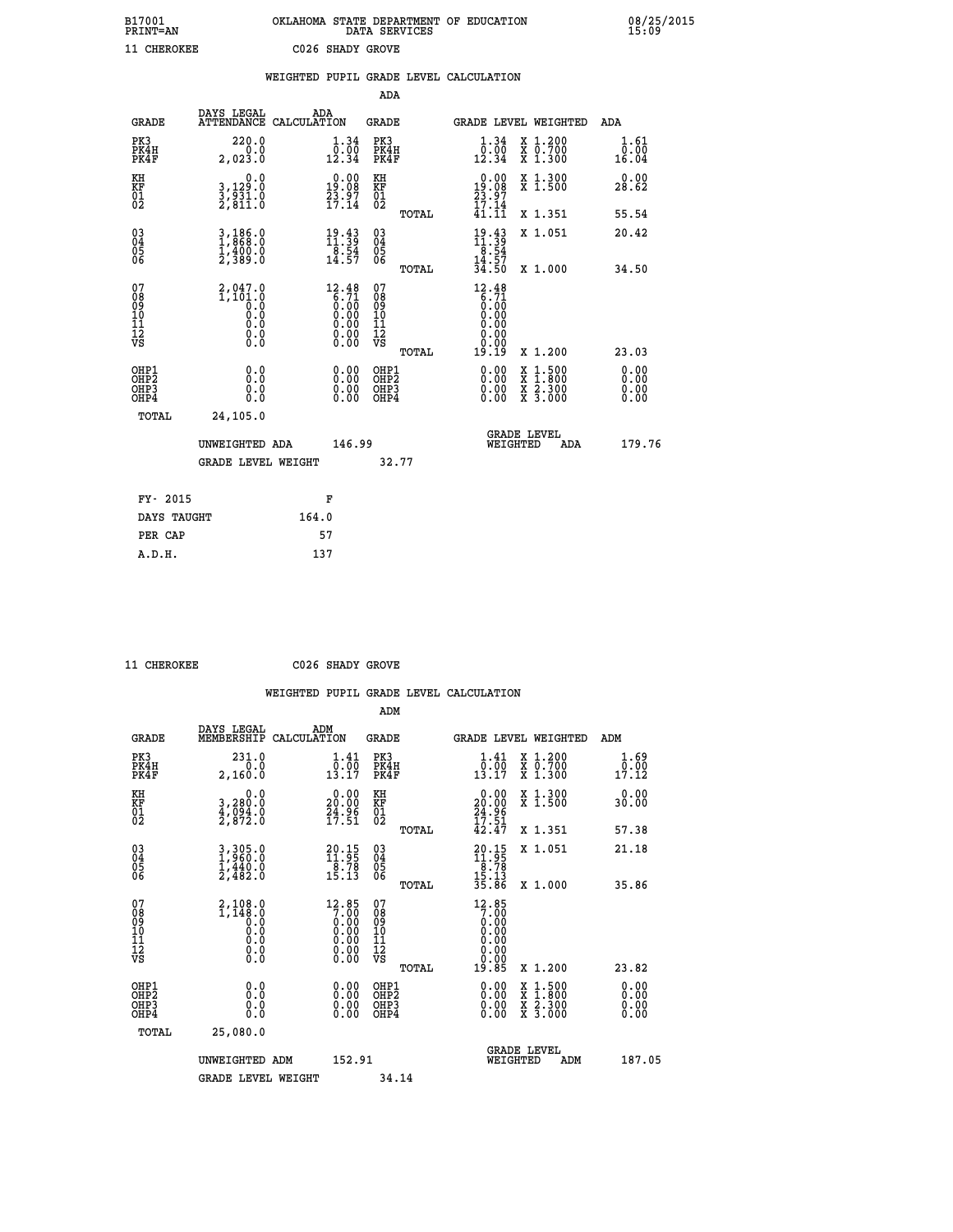| B17001<br><b>PRINT=AN</b> | OKLAHOMA STATE DEPARTMENT OF EDUCATION<br>DATA SERVICES | 08/25/2015<br>15:09 |
|---------------------------|---------------------------------------------------------|---------------------|
| 11 CHEROKEE               | C031 PEGGS                                              |                     |

|                                           |                                                                                                 |                                                                                                 | ADA                                             |                                                                                                                                                                             |                                     |
|-------------------------------------------|-------------------------------------------------------------------------------------------------|-------------------------------------------------------------------------------------------------|-------------------------------------------------|-----------------------------------------------------------------------------------------------------------------------------------------------------------------------------|-------------------------------------|
| <b>GRADE</b>                              | DAYS LEGAL                                                                                      | ADA<br>ATTENDANCE CALCULATION                                                                   | GRADE                                           | <b>GRADE LEVEL WEIGHTED</b>                                                                                                                                                 | ADA                                 |
| PK3<br>PK4H<br>PK4F                       | 23.0<br>2, 217.5                                                                                | $\begin{smallmatrix} 0.14\ 0.00 \ 13.69 \end{smallmatrix}$                                      | PK3<br>PK4H<br>PK4F                             | X 1.200<br>X 0.700<br>X 1.300<br>0.14<br>ōō.ōō<br>13.69                                                                                                                     | 0.17<br>0.00<br>17.80               |
| KH<br>KF<br>01<br>02                      | 0.0<br>4,582:5<br>4,556:5<br>4,691:0                                                            | $\begin{smallmatrix} 0.00\\ 28.29\\ 28.13\\ 28.96 \end{smallmatrix}$                            | KH<br>KF<br>01<br>02                            | X 1.300<br>X 1.500<br>$\begin{smallmatrix} 0.00\\ 28.29\\ 28.13\\ 28.13\\ 28.96\\ 57.09 \end{smallmatrix}$                                                                  | 0.00<br>42.44                       |
|                                           |                                                                                                 |                                                                                                 | TOTAL                                           | X 1.351                                                                                                                                                                     | 77.13                               |
| 03<br>04<br>05<br>06                      | 3,364.5<br>$\frac{1}{4}, \frac{1}{152}$ . 5                                                     | $20.77$<br>$26.47$<br>$24.93$<br>$25.63$                                                        | 03<br>04<br>05<br>06                            | 20.77<br>26.47<br>24.93<br>25.63<br>77.03<br>X 1.051                                                                                                                        | 21.83                               |
|                                           |                                                                                                 |                                                                                                 | TOTAL                                           | X 1.000                                                                                                                                                                     | 77.03                               |
| 07<br>08<br>09<br>11<br>11<br>12<br>VS    | $2,869.0$<br>2,804.0<br>0.0<br>$\begin{smallmatrix} 0.5 & 0 \ 0.0 & 0 \end{smallmatrix}$<br>0.0 | $\begin{smallmatrix} 17\cdot71\\17\cdot31\\0.00\\0.00\\0.00\\0.00\\0.00\\0.00\end{smallmatrix}$ | 07<br>08<br>09<br>11<br>11<br>12<br>VS<br>TOTAL | $17.71$<br>$17.31$<br>$0.00$<br>$0.00$<br>$0.00$<br>ŏ:ŏŏ<br>0.00<br>35.02<br>X 1.200                                                                                        | 42.02                               |
| OHP1<br>OH <sub>P</sub> 2<br>OHP3<br>OHP4 | 460.5<br>0.0<br>$0.\overline{0}$                                                                | 3.84<br>$\begin{smallmatrix} 0.00 \ 0.00 \end{smallmatrix}$                                     | OHP1<br>OH <sub>P</sub> 2<br>OHP3<br>OHP4       | $\frac{2.84}{0.00}$<br>$\begin{smallmatrix} \mathtt{X} & 1 & 500 \\ \mathtt{X} & 1 & 800 \\ \mathtt{X} & 2 & 300 \\ \mathtt{X} & 3 & 000 \end{smallmatrix}$<br>0.00<br>0.00 | $\frac{4.26}{0.00}$<br>0.00<br>0.00 |
| TOTAL                                     | 38,047.5                                                                                        |                                                                                                 |                                                 |                                                                                                                                                                             |                                     |
|                                           | UNWEIGHTED ADA                                                                                  | 234.87                                                                                          |                                                 | <b>GRADE LEVEL</b><br>WEIGHTED<br>ADA                                                                                                                                       | 282.68                              |
|                                           | <b>GRADE LEVEL WEIGHT</b>                                                                       |                                                                                                 | 47.81                                           |                                                                                                                                                                             |                                     |
| FY- 2015                                  |                                                                                                 | F                                                                                               |                                                 |                                                                                                                                                                             |                                     |
| DAYS TAUGHT                               |                                                                                                 | 162.0                                                                                           |                                                 |                                                                                                                                                                             |                                     |
| PER CAP                                   |                                                                                                 | 73                                                                                              |                                                 |                                                                                                                                                                             |                                     |
| A.D.H.                                    |                                                                                                 | 217                                                                                             |                                                 |                                                                                                                                                                             |                                     |

| 11 CHEROKEE | C031 PEGGS |
|-------------|------------|
|             |            |

|                                                    |                                                                         |                    |                                                                                                              |                                              |       | WEIGHTED PUPIL GRADE LEVEL CALCULATION                                                   |                                                                                                  |                                     |  |
|----------------------------------------------------|-------------------------------------------------------------------------|--------------------|--------------------------------------------------------------------------------------------------------------|----------------------------------------------|-------|------------------------------------------------------------------------------------------|--------------------------------------------------------------------------------------------------|-------------------------------------|--|
|                                                    |                                                                         |                    |                                                                                                              | ADM                                          |       |                                                                                          |                                                                                                  |                                     |  |
| <b>GRADE</b>                                       | DAYS LEGAL<br>MEMBERSHIP                                                | ADM<br>CALCULATION |                                                                                                              | <b>GRADE</b>                                 |       | <b>GRADE LEVEL WEIGHTED</b>                                                              |                                                                                                  | ADM                                 |  |
| PK3<br>PK4H<br>PK4F                                | 23.0<br>0.0<br>2,441.0                                                  |                    | $\begin{smallmatrix} 0.14 \\ 0.00 \\ 15.07 \end{smallmatrix}$                                                | PK3<br>PK4H<br>PK4F                          |       | $\begin{smallmatrix} 0.14 \\ 0.00 \\ 15.07 \end{smallmatrix}$                            | X 1.200<br>X 0.700<br>X 1.300                                                                    | 0.17<br>0.00<br>19.59               |  |
| KH<br>KF<br>01<br>02                               | $\begin{smallmatrix}&&&0.0\\4.865.0\\4.808.0\\4.897.0\end{smallmatrix}$ |                    | $\begin{smallmatrix} 0.00\\ 30.03\\ 29.68\\ 30.23 \end{smallmatrix}$                                         | KH<br>KF<br>01<br>02                         |       | $\begin{smallmatrix} 0.00\\ 30.03\\ 29.68\\ 30.23\\ 59.91 \end{smallmatrix}$             | X 1.300<br>X 1.500                                                                               | 0.00<br>45.05                       |  |
|                                                    |                                                                         |                    |                                                                                                              |                                              | TOTAL |                                                                                          | X 1.351                                                                                          | 80.94                               |  |
| $\begin{matrix} 03 \\ 04 \\ 05 \\ 06 \end{matrix}$ | 3,604.0<br>4,559.0<br>4,226.0<br>4,374.0                                |                    | $\begin{smallmatrix} 22.25\\ 28.14\\ 26.09\\ 27.00 \end{smallmatrix}$                                        | 03<br>04<br>05<br>06                         |       | $22.25$<br>$28.14$<br>$26.09$<br>$27.00$                                                 | X 1.051                                                                                          | 23.38                               |  |
|                                                    |                                                                         |                    |                                                                                                              |                                              | TOTAL | 81.23                                                                                    | X 1.000                                                                                          | 81.23                               |  |
| 07<br>0890112<br>1112<br>VS                        | 3,056.0<br>2,940.0<br>0.0<br>0.0<br>0.0<br>$\S.$                        |                    | 18.86<br>18.15<br>≬:00<br>0:00<br>0:00<br>$\begin{smallmatrix} 0.00 & 0.00 \\ 0.00 & 0.00 \end{smallmatrix}$ | 07<br>08<br>09<br>09<br>10<br>11<br>12<br>VS |       | $18.86$<br>$18.15$<br>$0.00$<br>$0.00$<br>0.00<br>0.00                                   |                                                                                                  |                                     |  |
|                                                    |                                                                         |                    |                                                                                                              |                                              | TOTAL | 37.01                                                                                    | $X_1.200$                                                                                        | 44.41                               |  |
| OHP1<br>OHP2<br>OH <sub>P3</sub><br>OHP4           | 502.0<br>$\overline{0}$ .0<br>0.0<br>Ŏ.Ŏ                                |                    | $\begin{smallmatrix} 3 & 10\0 & 00\0 & 00\0 & 0\0end{smallmatrix}$                                           | OHP1<br>OHP2<br>OHP <sub>3</sub>             |       | $\begin{smallmatrix} 3 & 1 & 0 \\ 0 & 0 & 0 \\ 0 & 0 & 0 \\ 0 & 0 & 0 \end{smallmatrix}$ | $\begin{smallmatrix} x & 1 & 500 \\ x & 1 & 800 \\ x & 2 & 300 \\ x & 3 & 000 \end{smallmatrix}$ | $\frac{4.65}{0.00}$<br>0.00<br>0.00 |  |
| TOTAL                                              | 40,295.0                                                                |                    |                                                                                                              |                                              |       |                                                                                          |                                                                                                  |                                     |  |
|                                                    | UNWEIGHTED ADM                                                          |                    | 248.74                                                                                                       |                                              |       | WEIGHTED                                                                                 | <b>GRADE LEVEL</b><br>ADM                                                                        | 299.42                              |  |
|                                                    | <b>GRADE LEVEL WEIGHT</b>                                               |                    |                                                                                                              | 50.68                                        |       |                                                                                          |                                                                                                  |                                     |  |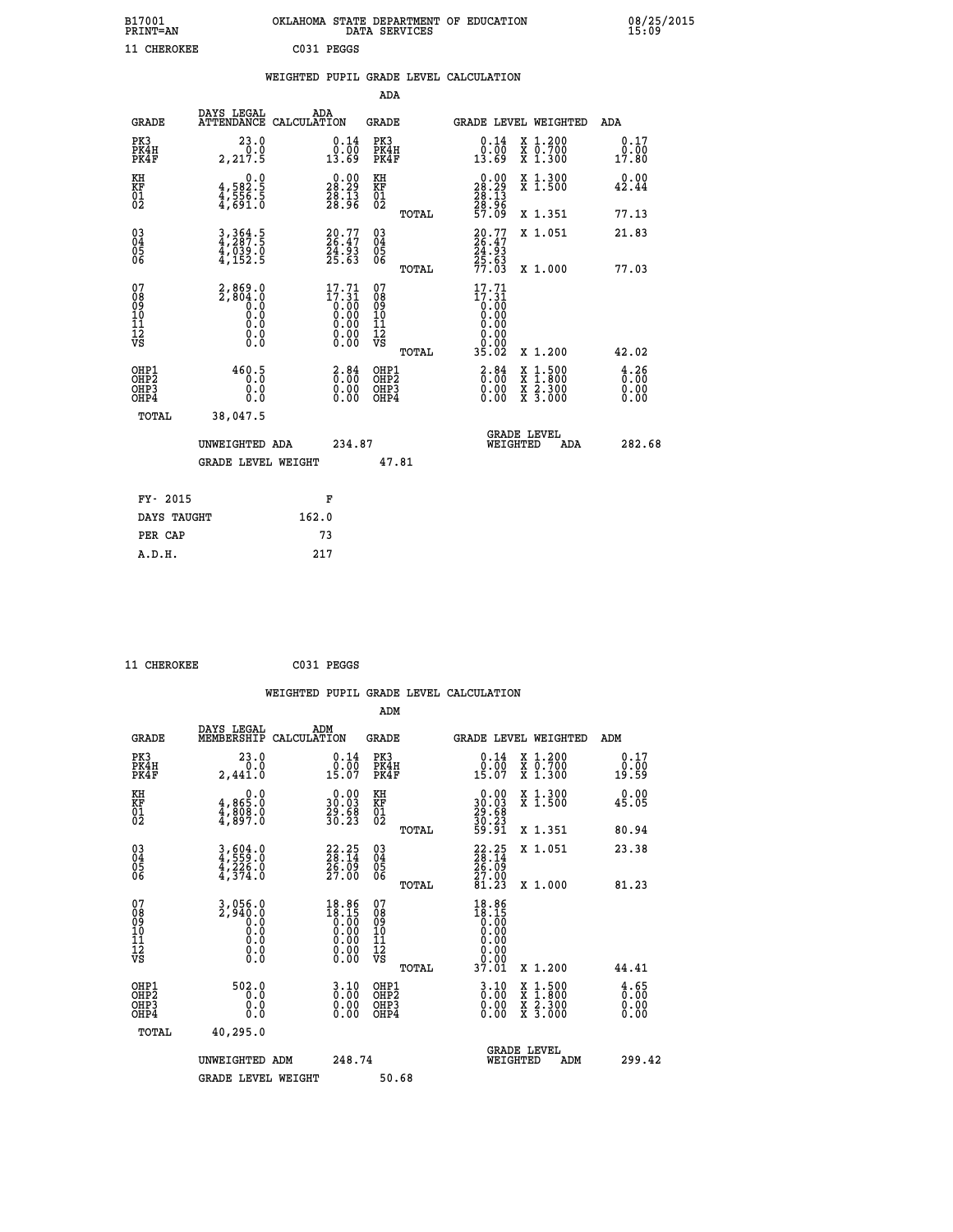| B17001          | OKLAHOMA STATE DEPARTMENT OF EDUCATION |
|-----------------|----------------------------------------|
| <b>PRINT=AN</b> | DATA SERVICES                          |
| 11 CHEROKEE     | C034 GRAND VIEW                        |

|                                                      |                                                                           | WEIGHTED PUPIL GRADE LEVEL CALCULATION                             |                                                    |       |                                                                                                                                                                                                                                                                                |                                                                                                                                           |                       |
|------------------------------------------------------|---------------------------------------------------------------------------|--------------------------------------------------------------------|----------------------------------------------------|-------|--------------------------------------------------------------------------------------------------------------------------------------------------------------------------------------------------------------------------------------------------------------------------------|-------------------------------------------------------------------------------------------------------------------------------------------|-----------------------|
|                                                      |                                                                           |                                                                    | <b>ADA</b>                                         |       |                                                                                                                                                                                                                                                                                |                                                                                                                                           |                       |
| <b>GRADE</b>                                         | DAYS LEGAL                                                                | ADA<br>ATTENDANCE CALCULATION                                      | GRADE                                              |       |                                                                                                                                                                                                                                                                                | <b>GRADE LEVEL WEIGHTED</b>                                                                                                               | ADA                   |
| PK3<br>PK4H<br>PK4F                                  | 286.0<br>0.0<br>8,869.5                                                   | 1.78<br>ŏ:óŏ<br>55:09                                              | PK3<br>PK4H<br>PK4F                                |       | $\begin{smallmatrix} 1.78\ 0.00\\ 55.09 \end{smallmatrix}$                                                                                                                                                                                                                     | X 1.200<br>X 0.700<br>X 1.300                                                                                                             | 2.14<br>0.00<br>71.62 |
| KH<br>KF<br>01<br>02                                 | 0.0<br>13,473.0<br>$\frac{1}{8}, \frac{1}{599}.8$                         | $\begin{smallmatrix} 0.00\\83.68\\68.68\\53.41 \end{smallmatrix}$  | KH<br>KF<br>01<br>02                               |       | $\begin{smallmatrix} &0.00\\83.68\\68.68\\53.41\\122.09\end{smallmatrix}$                                                                                                                                                                                                      | X 1.300<br>X 1.500                                                                                                                        | 0.00<br>125.52        |
|                                                      |                                                                           |                                                                    |                                                    | TOTAL |                                                                                                                                                                                                                                                                                | X 1.351                                                                                                                                   | 164.94                |
| 03<br>04<br>05<br>06                                 | $\begin{smallmatrix}10,586.0\\8,427.5\\7,889.0\\8,846.0\end{smallmatrix}$ | $\begin{smallmatrix} 65.75\ 52.34\ 49.00\ 54.94 \end{smallmatrix}$ | $\begin{matrix} 03 \\ 04 \\ 05 \\ 06 \end{matrix}$ |       | $\frac{65}{22}$ : 34<br>49.00                                                                                                                                                                                                                                                  | X 1.051                                                                                                                                   | 69.10                 |
|                                                      |                                                                           |                                                                    |                                                    | TOTAL | 84.54<br>156.28                                                                                                                                                                                                                                                                | X 1.000                                                                                                                                   | 156.28                |
| 07<br>0890112<br>1112<br>VS                          |                                                                           | $62.20$<br>$40.39$<br>$0.00$<br>$0.00$<br>$0.00$<br>$0.00$<br>ŏ:ŏŏ | 07<br>08<br>09<br>001<br>11<br>11<br>12<br>VS      | TOTAL | 62.20<br>$\begin{smallmatrix} 26.38 \\ 0.00 \\ 0.00 \\ 0.00 \\ 0.00 \end{smallmatrix}$<br>0.00<br>ŏ:ŏŏ<br>102.59                                                                                                                                                               | X 1.200                                                                                                                                   | 123.11                |
| OHP1<br>OHP2<br>OH <sub>P3</sub><br>OH <sub>P4</sub> | 0.0<br>0.0<br>0.0                                                         | 0.0000<br>$\begin{smallmatrix} 0.00 \ 0.00 \end{smallmatrix}$      | OHP1<br>OHP2<br>OHP3<br>OHP4                       |       | $\begin{smallmatrix} 0.00 & 0.00 & 0.00 & 0.00 & 0.00 & 0.00 & 0.00 & 0.00 & 0.00 & 0.00 & 0.00 & 0.00 & 0.00 & 0.00 & 0.00 & 0.00 & 0.00 & 0.00 & 0.00 & 0.00 & 0.00 & 0.00 & 0.00 & 0.00 & 0.00 & 0.00 & 0.00 & 0.00 & 0.00 & 0.00 & 0.00 & 0.00 & 0.00 & 0.00 & 0.00 & 0.0$ | $\begin{smallmatrix} \mathtt{X} & 1\cdot500\\ \mathtt{X} & 1\cdot800\\ \mathtt{X} & 2\cdot300\\ \mathtt{X} & 3\cdot000 \end{smallmatrix}$ | 0.00<br>0.00<br>0.00  |
| TOTAL                                                | 94,549.5                                                                  |                                                                    |                                                    |       |                                                                                                                                                                                                                                                                                |                                                                                                                                           |                       |
|                                                      | UNWEIGHTED ADA                                                            | 587.26                                                             |                                                    |       | WEIGHTED                                                                                                                                                                                                                                                                       | <b>GRADE LEVEL</b><br>ADA                                                                                                                 | 712.71                |
|                                                      | GRADE LEVEL WEIGHT                                                        |                                                                    | 125.45                                             |       |                                                                                                                                                                                                                                                                                |                                                                                                                                           |                       |
| FY- 2015                                             |                                                                           | F                                                                  |                                                    |       |                                                                                                                                                                                                                                                                                |                                                                                                                                           |                       |
| DAYS TAUGHT                                          |                                                                           | 161.0                                                              |                                                    |       |                                                                                                                                                                                                                                                                                |                                                                                                                                           |                       |
| PER CAP                                              |                                                                           | 33                                                                 |                                                    |       |                                                                                                                                                                                                                                                                                |                                                                                                                                           |                       |

 **11 CHEROKEE C034 GRAND VIEW**

|  |     | WEIGHTED PUPIL GRADE LEVEL CALCULATION |
|--|-----|----------------------------------------|
|  | ADM |                                        |

| <b>GRADE</b>                                         | DAYS LEGAL<br>MEMBERSHIP                                                                               | ADM<br>CALCULATION                                                                              | <b>GRADE</b>                                        |       |                                                                                                                    |                                | <b>GRADE LEVEL WEIGHTED</b>              | ADM                    |  |
|------------------------------------------------------|--------------------------------------------------------------------------------------------------------|-------------------------------------------------------------------------------------------------|-----------------------------------------------------|-------|--------------------------------------------------------------------------------------------------------------------|--------------------------------|------------------------------------------|------------------------|--|
| PK3<br>PK4H<br>PK4F                                  | 290.0<br>9,658.0                                                                                       | $\begin{smallmatrix} 1.80\ 0.00 \ 59.99 \end{smallmatrix}$                                      | PK3<br>PK4H<br>PK4F                                 |       | $\begin{smallmatrix} 1.80\ 0.00 \ 59.99 \end{smallmatrix}$                                                         |                                | X 1.200<br>X 0.700<br>X 1.300            | 2.16<br>77.99<br>77.99 |  |
| KH<br>KF<br>01<br>02                                 | 0.0<br>14,478.0<br>11,758.0<br>9,063.0                                                                 | $\begin{smallmatrix} 0.00\\ 99.93\\ 73.03\\ 56.29 \end{smallmatrix}$                            | KH<br>KF<br>01<br>02                                |       | $\begin{smallmatrix} &0.00\ 89.93\ 73.03\ 56.29\ 129.32\end{smallmatrix}$                                          |                                | X 1.300<br>X 1.500                       | 0.00<br>134.90         |  |
|                                                      |                                                                                                        |                                                                                                 |                                                     | TOTAL |                                                                                                                    |                                | X 1.351                                  | 174.71                 |  |
| $\begin{matrix} 03 \\ 04 \\ 05 \\ 06 \end{matrix}$   | $\begin{smallmatrix} 11,165.0\\8,950.0\\8,158.0\\9,123.0 \end{smallmatrix}$                            | $\begin{smallmatrix} 69.35\ 55.59\ 50.67\ 56.66\ \end{smallmatrix}$                             | $\begin{array}{c} 03 \\ 04 \\ 05 \\ 06 \end{array}$ |       | $69.35$<br>55.59<br>50.67<br>56.66<br>56.92                                                                        |                                | X 1.051                                  | 72.89                  |  |
|                                                      |                                                                                                        |                                                                                                 |                                                     | TOTAL |                                                                                                                    |                                | X 1.000                                  | 162.92                 |  |
| 07<br>08<br>09<br>11<br>11<br>12<br>VS               | $\begin{smallmatrix} 10,420.0\\ 6,721.0\\ 0.0\\ 0.0\\ 0.0\\ 0.0\\ 0.0\\ 0.0\\ 0.0\\ \end{smallmatrix}$ | $\begin{smallmatrix} 64.72\\ 41.75\\ 0.00\\ 0.00\\ 0.00\\ 0.00\\ 0.00\\ 0.00 \end{smallmatrix}$ | 07<br>08<br>09<br>11<br>11<br>12<br>VS              | TOTAL | $\begin{smallmatrix} 64.72\ 41.75\ 0.00\ 0.00\ 0.00\ 0.00\ 0.00\ 0.00\ 0.00\ 0.00\ 0.00\ 106.47 \end{smallmatrix}$ |                                | X 1.200                                  | 127.76                 |  |
| OHP1<br>OHP <sub>2</sub><br>OH <sub>P3</sub><br>OHP4 | 0.0<br>0.000                                                                                           |                                                                                                 | OHP1<br>OHP <sub>2</sub><br>OHP3<br>OHP4            |       |                                                                                                                    |                                | X 1:500<br>X 1:800<br>X 2:300<br>X 3:000 | 0.00<br>0.00<br>0.00   |  |
| TOTAL                                                | 99,784.0                                                                                               |                                                                                                 |                                                     |       |                                                                                                                    |                                |                                          |                        |  |
|                                                      | UNWEIGHTED ADM                                                                                         | 619.78                                                                                          |                                                     |       |                                                                                                                    | <b>GRADE LEVEL</b><br>WEIGHTED | ADM                                      | 753.33                 |  |
|                                                      | <b>GRADE LEVEL WEIGHT</b>                                                                              |                                                                                                 | 133.55                                              |       |                                                                                                                    |                                |                                          |                        |  |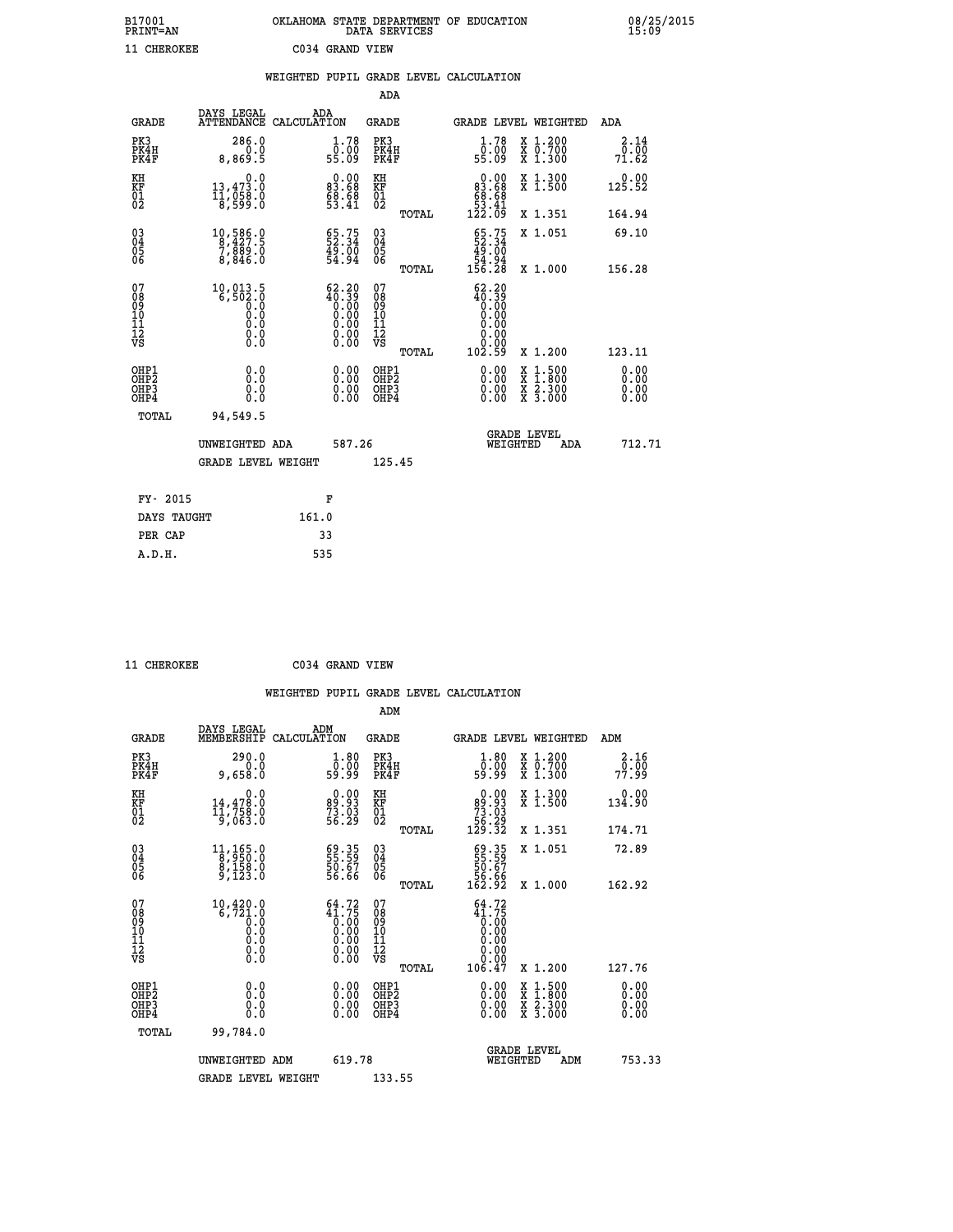| B17001<br><b>PRINT=AN</b> |             | OKLAHOMA STATE DEPARTMENT OF EDUCATION<br>DATA SERVICES |  |
|---------------------------|-------------|---------------------------------------------------------|--|
| 11 CHEROKEE               | C044 BRIGGS |                                                         |  |

|                                                                    |                                                                       |                                                                                                              | ADA                                       |       |                                                                                                    |                                                                                                  |                              |
|--------------------------------------------------------------------|-----------------------------------------------------------------------|--------------------------------------------------------------------------------------------------------------|-------------------------------------------|-------|----------------------------------------------------------------------------------------------------|--------------------------------------------------------------------------------------------------|------------------------------|
| <b>GRADE</b>                                                       | DAYS LEGAL<br>ATTENDANCE CALCULATION                                  | ADA                                                                                                          | <b>GRADE</b>                              |       | GRADE LEVEL WEIGHTED                                                                               |                                                                                                  | <b>ADA</b>                   |
| PK3<br>PK4H<br>PK4F                                                | 1,384.0<br>0.0<br>7,088.0                                             | $\begin{smallmatrix} 8.00\ 0.00\ 40.97 \end{smallmatrix}$                                                    | PK3<br>PK4H<br>PK4F                       |       | 8.00<br>$\begin{smallmatrix} 0.00 \\ 0.97 \end{smallmatrix}$                                       | X 1.200<br>X 0.700<br>X 1.300                                                                    | 9.60<br>0.00<br>53.26        |
| KH<br><b>KF</b><br>01<br>02                                        | 0.0<br>10,042:5<br>5,985:5<br>7,905:5                                 | $\begin{smallmatrix} 0.00\\ 58.05\\ 34.60\\ 45.70 \end{smallmatrix}$                                         | KH<br>KF<br>01<br>02                      |       | 0.00<br>$\frac{58.05}{34.60}$<br>$\frac{45.70}{80.30}$                                             | X 1.300<br>X 1.500                                                                               | 0.00<br>87.08                |
|                                                                    |                                                                       |                                                                                                              |                                           | TOTAL |                                                                                                    | X 1.351                                                                                          | 108.49                       |
| $\begin{smallmatrix} 03 \\[-4pt] 04 \end{smallmatrix}$<br>Ŏ5<br>06 | 10,588.5<br>6,606.5<br>7,367.0<br>9,163.5                             | $\begin{smallmatrix} 61.21\ 38.19\ 42.58\ 52.97 \end{smallmatrix}$                                           | $\substack{03 \\ 04}$<br>Ŏ5<br>06         | TOTAL | $\begin{smallmatrix} 61\cdot21\\ 38\cdot19\\ 42\cdot58\\ 52\cdot97\\ 133\cdot74 \end{smallmatrix}$ | X 1.051<br>X 1.000                                                                               | 64.33<br>133.74              |
| 07<br>08<br>09<br>11<br>11<br>12<br>VS                             | $6, 918.0$<br>$6, 823.5$<br>$0.0$<br>$0.0$<br>$0.0$<br>$0.0$<br>$0.0$ | 89.99<br>39.44<br>0.00<br>0.00<br>0.00<br>$\begin{smallmatrix} 0.00 & 0.00 \\ 0.00 & 0.00 \end{smallmatrix}$ | 07<br>08<br>09<br>11<br>11<br>12<br>VS    |       | 89.99<br>39.44<br>0.00<br>0.00<br>0.00<br>$\begin{array}{c} 0.00 \\ 0.00 \\ 79.43 \end{array}$     |                                                                                                  |                              |
|                                                                    |                                                                       |                                                                                                              |                                           | TOTAL |                                                                                                    | X 1.200                                                                                          | 95.32                        |
| OHP1<br>OH <sub>P2</sub><br>OH <sub>P3</sub><br>OH <sub>P4</sub>   | 0.0<br>0.0<br>0.0                                                     | $\begin{smallmatrix} 0.00 \ 0.00 \ 0.00 \ 0.00 \end{smallmatrix}$                                            | OHP1<br>OH <sub>P</sub> 2<br>OHP3<br>OHP4 |       | 0.00<br>0.00<br>0.00                                                                               | $\begin{smallmatrix} x & 1 & 500 \\ x & 1 & 800 \\ x & 2 & 300 \\ x & 3 & 000 \end{smallmatrix}$ | 0.00<br>0.00<br>0.00<br>0.00 |
| TOTAL                                                              | 79,872.5                                                              |                                                                                                              |                                           |       |                                                                                                    |                                                                                                  |                              |
|                                                                    | UNWEIGHTED ADA                                                        | 461.70                                                                                                       |                                           |       | GRADE LEVEL<br>WEIGHTED                                                                            | ADA                                                                                              | 551.82                       |
|                                                                    | <b>GRADE LEVEL WEIGHT</b>                                             |                                                                                                              | 90.12                                     |       |                                                                                                    |                                                                                                  |                              |
| FY- 2015                                                           |                                                                       | F                                                                                                            |                                           |       |                                                                                                    |                                                                                                  |                              |
| DAYS TAUGHT                                                        |                                                                       | 173.0                                                                                                        |                                           |       |                                                                                                    |                                                                                                  |                              |
| PER CAP                                                            |                                                                       | 55                                                                                                           |                                           |       |                                                                                                    |                                                                                                  |                              |

 **11 CHEROKEE C044 BRIGGS**

 **A.D.H. 416**

 **ADM**

| <b>GRADE</b>                                       | DAYS LEGAL<br>MEMBERSHIP CALCULATION                                       | ADM                                                                                                             | <b>GRADE</b>                                        |       |                                                                                                                     |          | GRADE LEVEL WEIGHTED                     | ADM                   |
|----------------------------------------------------|----------------------------------------------------------------------------|-----------------------------------------------------------------------------------------------------------------|-----------------------------------------------------|-------|---------------------------------------------------------------------------------------------------------------------|----------|------------------------------------------|-----------------------|
| PK3<br>PK4H<br>PK4F                                | 1,384.0<br>0.0<br>7,796.0                                                  |                                                                                                                 | PK3<br>PK4H<br>PK4F                                 |       | 8.00<br>0.00<br>45.06                                                                                               |          | X 1.200<br>X 0.700<br>X 1.300            | 9.60<br>0.00<br>58.58 |
| KH<br>KF<br>01<br>02                               | 0.0<br>10,649.0<br>$\frac{2}{8}, \frac{3}{3}$ $\frac{15}{9}$ $\frac{3}{8}$ | $\begin{smallmatrix} 0.00\\ 61.55\\ 36.53\\ 48.26 \end{smallmatrix}$                                            | KH<br>KF<br>01<br>02                                |       | $\begin{smallmatrix} 0.00\\ 61.55\\ 36.53\\ 48.26\\ 84.79 \end{smallmatrix}$                                        |          | X 1.300<br>X 1.500                       | 0.00<br>92.33         |
|                                                    |                                                                            |                                                                                                                 |                                                     | TOTAL |                                                                                                                     |          | X 1.351                                  | 114.55                |
| $\begin{matrix} 03 \\ 04 \\ 05 \\ 06 \end{matrix}$ | $\begin{smallmatrix}11,153.0\\6,900.0\\7,783.0\\9,618.0\end{smallmatrix}$  | $\begin{smallmatrix} 64.47\ 39.88\ 44.99\ 55.60 \end{smallmatrix}$                                              | $\begin{array}{c} 03 \\ 04 \\ 05 \\ 06 \end{array}$ |       | $54.47$<br>$39.88$<br>$44.99$<br>$55.60$<br>$140.47$                                                                |          | X 1.051                                  | 67.76                 |
|                                                    |                                                                            |                                                                                                                 |                                                     | TOTAL |                                                                                                                     |          | X 1.000                                  | 140.47                |
| 07<br>08<br>09<br>101<br>11<br>12<br>VS            | $7,354.0$<br>$7,098.0$<br>$0.0$<br>0.0<br>0.0<br>$\S.$                     | $\begin{smallmatrix} 42.51\\ 41.03\\ 0.00\\ 0.00\\ 0.00\\ 0.00\\ 0.00\\ 0.00\\ 0.00\\ 0.00\\ \end{smallmatrix}$ | 07<br>08<br>09<br>001<br>11<br>11<br>12<br>VS       |       | $\begin{smallmatrix} 42.51\\ 41.03\\ 0.00\\ 0.00\\ 0.00\\ 0.00\\ 0.00\\ 0.00\\ 0.00\\ 0.00\\ 0.01\end{smallmatrix}$ |          |                                          |                       |
|                                                    |                                                                            |                                                                                                                 |                                                     | TOTAL |                                                                                                                     |          | X 1.200                                  | 100.25                |
| OHP1<br>OHP <sub>2</sub><br>OHP3<br>OHP4           | 0.0<br>0.000                                                               | $\begin{smallmatrix} 0.00 \ 0.00 \ 0.00 \ 0.00 \end{smallmatrix}$                                               | OHP1<br>OHP <sub>2</sub><br>OHP3<br>OHP4            |       | 0.00<br>$0.00$<br>0.00                                                                                              |          | X 1:500<br>X 1:800<br>X 2:300<br>X 3:000 | 0.00<br>0.00<br>0.00  |
| TOTAL                                              | 84,403.0                                                                   |                                                                                                                 |                                                     |       |                                                                                                                     |          |                                          |                       |
|                                                    | UNWEIGHTED                                                                 | 487.88<br>ADM                                                                                                   |                                                     |       |                                                                                                                     | WEIGHTED | <b>GRADE LEVEL</b><br>ADM                | 583.54                |
|                                                    | <b>GRADE LEVEL WEIGHT</b>                                                  |                                                                                                                 | 95.66                                               |       |                                                                                                                     |          |                                          |                       |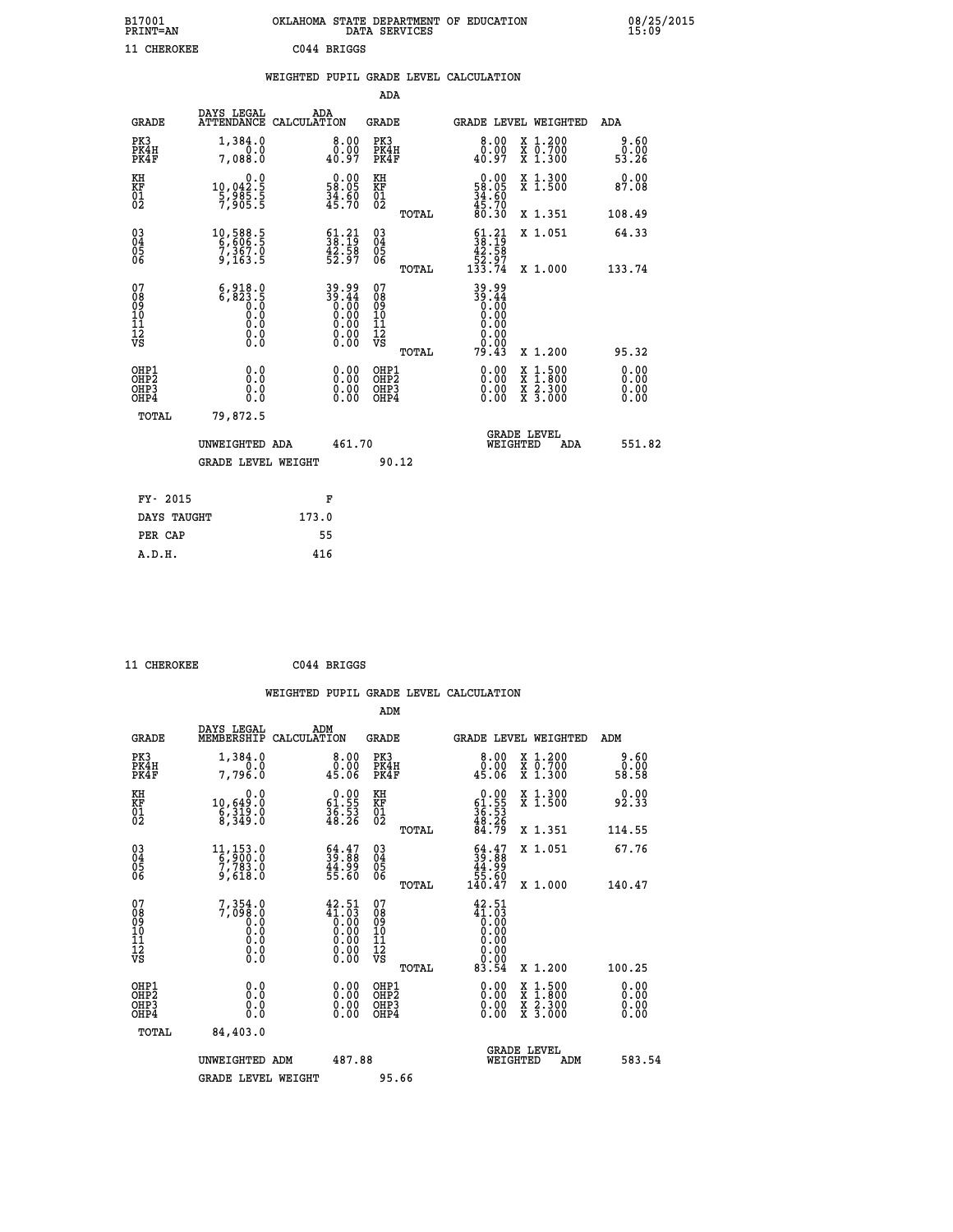| B17001          | OKLAHOMA STATE DEPARTMENT OF EDUCATION |
|-----------------|----------------------------------------|
| <b>PRINT=AN</b> | DATA SERVICES                          |
| 11 CHEROKEE     | CO66 TENKILLER                         |

08/25/2015<br>15:09

|                                                                    |                                                                                           |       |                                                                      |                                        |       | WEIGHTED PUPIL GRADE LEVEL CALCULATION                                                                                                                                                                                                                                         |                                                                                                                                           |                                  |
|--------------------------------------------------------------------|-------------------------------------------------------------------------------------------|-------|----------------------------------------------------------------------|----------------------------------------|-------|--------------------------------------------------------------------------------------------------------------------------------------------------------------------------------------------------------------------------------------------------------------------------------|-------------------------------------------------------------------------------------------------------------------------------------------|----------------------------------|
|                                                                    |                                                                                           |       |                                                                      | <b>ADA</b>                             |       |                                                                                                                                                                                                                                                                                |                                                                                                                                           |                                  |
| <b>GRADE</b>                                                       | DAYS LEGAL<br>ATTENDANCE CALCULATION                                                      | ADA   |                                                                      | GRADE                                  |       |                                                                                                                                                                                                                                                                                | GRADE LEVEL WEIGHTED                                                                                                                      | ADA                              |
| PK3<br>PK4H<br>PK4F                                                | 3,830.0<br>0.0<br>4.086.0                                                                 |       | $\substack{23.21 \\ 0.00 \\ 24.76}$                                  | PK3<br>PK4H<br>PK4F                    |       | $\begin{smallmatrix} 23 & 21 \\ 0 & 00 \\ 24 & 76 \end{smallmatrix}$                                                                                                                                                                                                           | X 1.200<br>X 0.700<br>X 1.300                                                                                                             | 27.85<br>32.19                   |
| KH<br>KF<br>$\overline{01}$                                        | $\begin{smallmatrix}&&&0.0\\5,975.0\\2,732.0\\5,062.0\end{smallmatrix}$                   |       | $\begin{smallmatrix} 0.00\\ 36.21\\ 16.56\\ 30.68 \end{smallmatrix}$ | KH<br>KF<br>01<br>02                   |       | $\begin{array}{r} 0.00 \\ 36.21 \\ 16.56 \\ 30.89 \end{array}$                                                                                                                                                                                                                 | X 1.300<br>X 1.500                                                                                                                        | 0.00<br>54.32                    |
|                                                                    |                                                                                           |       |                                                                      |                                        | TOTAL | 47.24                                                                                                                                                                                                                                                                          | X 1.351                                                                                                                                   | 63.82                            |
| $\begin{smallmatrix} 03 \\[-4pt] 04 \end{smallmatrix}$<br>Ŏ5<br>06 | $\frac{4}{3}, \frac{250}{225}.0$<br>$\frac{4}{3}, \frac{608}{780}.0$<br>$\frac{3}{780}.0$ |       | 25.76<br>19.55<br>27.93<br>22.91                                     | $\substack{03 \\ 04}$<br>Ŏ5<br>06      |       | $\frac{25.76}{27.93}$                                                                                                                                                                                                                                                          | X 1.051                                                                                                                                   | 27.07                            |
|                                                                    |                                                                                           |       |                                                                      |                                        | TOTAL | 22.91<br>70.39                                                                                                                                                                                                                                                                 | X 1.000                                                                                                                                   | 70.39                            |
| 07<br>08<br>09<br>11<br>11<br>12<br>VS                             | $\frac{5,109.0}{3,779.0}$<br>0.0<br>0.0<br>Ō.Ō<br>$\S.$                                   |       | $30.96$<br>$22.90$<br>$0.00$<br>$0.00$<br>$0.00$<br>$0.00$<br>0.00   | 07<br>08<br>09<br>11<br>11<br>12<br>VS | TOTAL | 30.96<br>88:88<br>0.00<br>0.00<br>0.00<br>0.00<br>0.00<br>53.86                                                                                                                                                                                                                | X 1.200                                                                                                                                   | 64.63                            |
| OHP1<br>OHP2<br>OHP3<br>OHP4                                       | 0.0<br>0.0<br>0.0                                                                         |       | $\begin{smallmatrix} 0.00 \ 0.00 \ 0.00 \ 0.00 \end{smallmatrix}$    | OHP1<br>OHP2<br>OHP3<br>OHP4           |       | $\begin{smallmatrix} 0.00 & 0.00 & 0.00 & 0.00 & 0.00 & 0.00 & 0.00 & 0.00 & 0.00 & 0.00 & 0.00 & 0.00 & 0.00 & 0.00 & 0.00 & 0.00 & 0.00 & 0.00 & 0.00 & 0.00 & 0.00 & 0.00 & 0.00 & 0.00 & 0.00 & 0.00 & 0.00 & 0.00 & 0.00 & 0.00 & 0.00 & 0.00 & 0.00 & 0.00 & 0.00 & 0.0$ | $\begin{smallmatrix} \mathtt{X} & 1\cdot500\\ \mathtt{X} & 1\cdot800\\ \mathtt{X} & 2\cdot300\\ \mathtt{X} & 3\cdot000 \end{smallmatrix}$ | 0.00<br>0.00<br>$0.00$<br>$0.00$ |
| TOTAL                                                              | 46,436.0                                                                                  |       |                                                                      |                                        |       |                                                                                                                                                                                                                                                                                |                                                                                                                                           |                                  |
|                                                                    | UNWEIGHTED ADA                                                                            |       | 281.43                                                               |                                        |       | WEIGHTED                                                                                                                                                                                                                                                                       | <b>GRADE LEVEL</b><br>ADA                                                                                                                 | 340.27                           |
|                                                                    | <b>GRADE LEVEL WEIGHT</b>                                                                 |       |                                                                      |                                        | 58.84 |                                                                                                                                                                                                                                                                                |                                                                                                                                           |                                  |
| FY- 2015                                                           |                                                                                           |       | F                                                                    |                                        |       |                                                                                                                                                                                                                                                                                |                                                                                                                                           |                                  |
| DAYS TAUGHT                                                        |                                                                                           | 165.0 |                                                                      |                                        |       |                                                                                                                                                                                                                                                                                |                                                                                                                                           |                                  |
| PER CAP                                                            |                                                                                           |       | 57                                                                   |                                        |       |                                                                                                                                                                                                                                                                                |                                                                                                                                           |                                  |

 **11 CHEROKEE C066 TENKILLER**

 **A.D.H. 278**

 **ADM**

| <b>GRADE</b>                                       | DAYS LEGAL<br>MEMBERSHIP                                                                        | ADM<br>CALCULATION                                                                              | <b>GRADE</b>                                 |       | GRADE LEVEL WEIGHTED                                                                                                                                 |                                                                                                                     | ADM                           |  |
|----------------------------------------------------|-------------------------------------------------------------------------------------------------|-------------------------------------------------------------------------------------------------|----------------------------------------------|-------|------------------------------------------------------------------------------------------------------------------------------------------------------|---------------------------------------------------------------------------------------------------------------------|-------------------------------|--|
| PK3<br>PK4H<br>PK4F                                | 3,830.0<br>0.0<br>4, 256.0                                                                      | $\begin{smallmatrix} 23.21\ 0.00\ 25.79 \end{smallmatrix}$                                      | PK3<br>PK4H<br>PK4F                          |       | 23.21<br>$\frac{10}{25}. \frac{0}{79}$                                                                                                               | X 1.200<br>X 0.700<br>X 1.300                                                                                       | 27.85<br>$\frac{0.00}{33.53}$ |  |
| KH<br>KF<br>01<br>02                               | $\begin{smallmatrix}&&&0.0\\ 6,228.0\\2,837.0\\5,268.0\end{smallmatrix}$                        | 37.75<br>$\frac{17.19}{31.93}$                                                                  | KH<br>KF<br>$\overline{01}$                  |       | $3^{0.00}_{7.75}$<br>$\frac{17.19}{31.93}$<br>49.12                                                                                                  | X 1.300<br>X 1.500                                                                                                  | 0.00<br>56.63                 |  |
|                                                    |                                                                                                 |                                                                                                 |                                              | TOTAL |                                                                                                                                                      | X 1.351                                                                                                             | 66.36                         |  |
| $\begin{matrix} 03 \\ 04 \\ 05 \\ 06 \end{matrix}$ | $\begin{smallmatrix} 4 & 378 & 0\\ 3 & 382 & 0\\ 4 & 834 & 0\\ 3 & 928 & 0\\ \end{smallmatrix}$ | 26.53<br>20.50<br>29.30<br>23.81                                                                | $\substack{03 \\ 04}$<br>Ŏ5<br>06            |       | 26:53<br>29:50<br>29:30<br>23:81<br>73:61                                                                                                            | X 1.051                                                                                                             | 27.88                         |  |
|                                                    |                                                                                                 |                                                                                                 |                                              | TOTAL |                                                                                                                                                      | X 1.000                                                                                                             | 73.61                         |  |
| 07<br>089<br>090<br>1112<br>VS                     | $\begin{smallmatrix}5,342.0\\3,927.0\\0.0\\0.0\\0.0\\0.0\\0.0\end{smallmatrix}$                 | $\begin{smallmatrix} 32.38\\ 23.80\\ 0.00\\ 0.00\\ 0.00\\ 0.00\\ 0.00\\ 0.00 \end{smallmatrix}$ | 07<br>08<br>09<br>01<br>11<br>11<br>12<br>VS | TOTAL | $\begin{smallmatrix} 32\cdot 38\\ 23\cdot 80\\ 0\cdot 00\\ 0\cdot 00\\ 0\cdot 00\\ 0\cdot 00\\ 0\cdot 00\\ 0\cdot 00\\ 56\cdot 18 \end{smallmatrix}$ | X 1.200                                                                                                             | 67.42                         |  |
| OHP1                                               |                                                                                                 |                                                                                                 |                                              |       |                                                                                                                                                      |                                                                                                                     |                               |  |
| OHP <sub>2</sub><br>OH <sub>P3</sub><br>OHP4       | 0.0<br>0.000                                                                                    |                                                                                                 | OHP1<br>OHP2<br>OHP3<br>OHP4                 |       | 0.00<br>$0.00$<br>0.00                                                                                                                               | $\begin{array}{l} \mathtt{X} & 1.500 \\ \mathtt{X} & 1.800 \\ \mathtt{X} & 2.300 \\ \mathtt{X} & 3.000 \end{array}$ | 0.00<br>0.00<br>0.00          |  |
| TOTAL                                              | 48,210.0                                                                                        |                                                                                                 |                                              |       |                                                                                                                                                      |                                                                                                                     |                               |  |
|                                                    | UNWEIGHTED ADM                                                                                  | 292.19                                                                                          |                                              |       | WEIGHTED                                                                                                                                             | <b>GRADE LEVEL</b><br>ADM                                                                                           | 353.28                        |  |
|                                                    | <b>GRADE LEVEL WEIGHT</b>                                                                       |                                                                                                 | 61.09                                        |       |                                                                                                                                                      |                                                                                                                     |                               |  |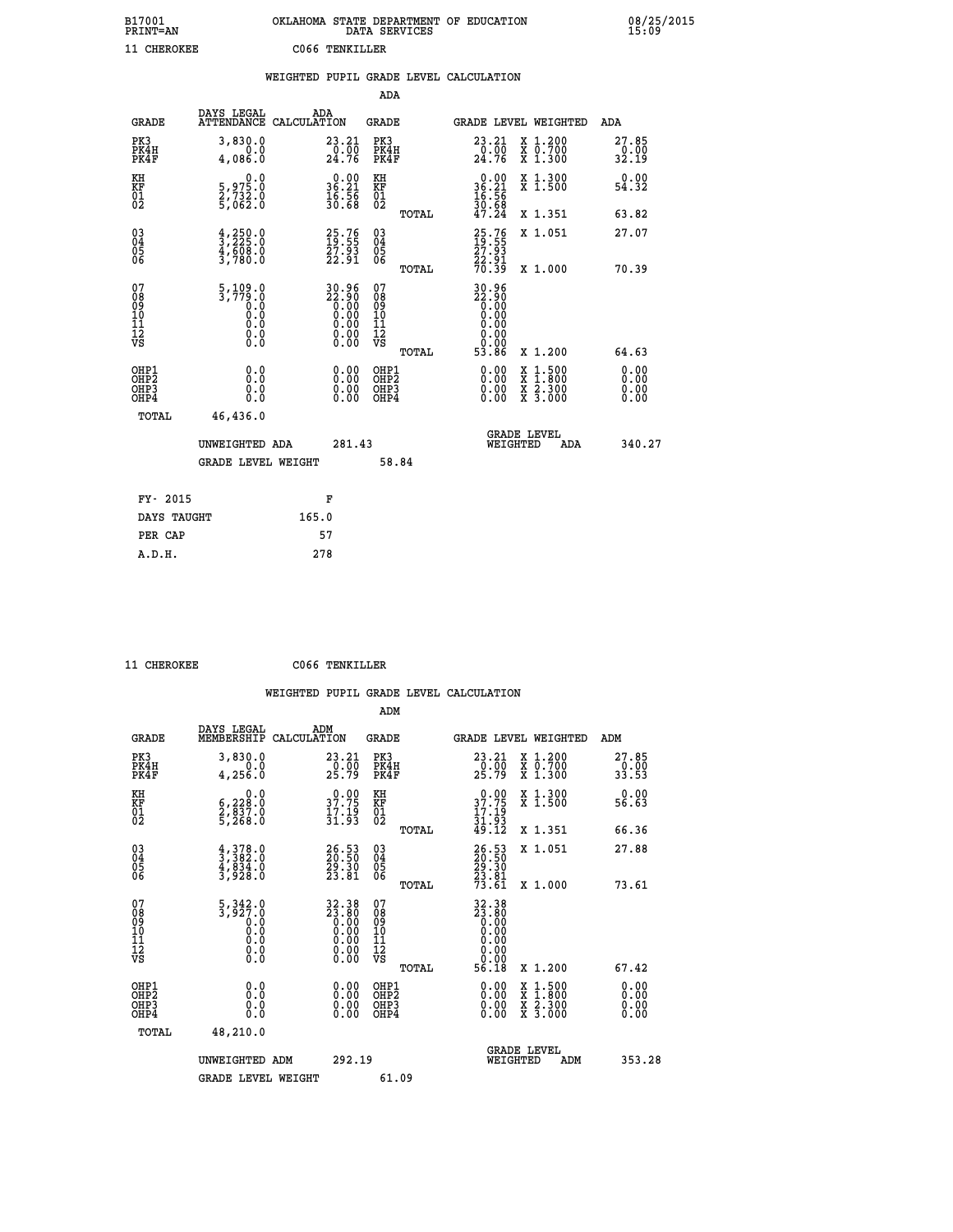| B17001<br><b>PRINT=AN</b> | OKLAHOMA STATE DEPARTMENT OF EDUCATION<br>DATA SERVICES |  |
|---------------------------|---------------------------------------------------------|--|
| 11 CHEROKEE               | 1006 KEYS                                               |  |

|  |  | WEIGHTED PUPIL GRADE LEVEL CALCULATION |
|--|--|----------------------------------------|
|  |  |                                        |

|                                                                    |                                                                                                 |                                                                                                                                                                              | ADA                                                 |        |                                                                                |                                          |                              |
|--------------------------------------------------------------------|-------------------------------------------------------------------------------------------------|------------------------------------------------------------------------------------------------------------------------------------------------------------------------------|-----------------------------------------------------|--------|--------------------------------------------------------------------------------|------------------------------------------|------------------------------|
| <b>GRADE</b>                                                       | DAYS LEGAL<br>ATTENDANCE CALCULATION                                                            | ADA                                                                                                                                                                          | <b>GRADE</b>                                        |        |                                                                                | GRADE LEVEL WEIGHTED                     | ADA                          |
| PK3<br>PK4H<br>PK4F                                                | 85.0<br>0.0<br>6, 153.0                                                                         | $\begin{smallmatrix} 0.51\ 0.00\ 36.84 \end{smallmatrix}$                                                                                                                    | PK3<br>PK4H<br>PK4F                                 |        | $\begin{smallmatrix} 0.51\ 0.00\ 36.84 \end{smallmatrix}$                      | X 1.200<br>X 0.700<br>X 1.300            | 0.61<br>0.00<br>47.89        |
| KH<br><b>KF</b><br>01<br>02                                        | 0.0<br>7,005.5<br>9,298.5<br>6,952.5                                                            | $\begin{smallmatrix} 0.00\\ 41.95\\ 55.68\\ 41.63\\ \end{smallmatrix}$                                                                                                       | KH<br>KF<br>01<br>02                                |        | $0.00$<br>41.95<br>$\frac{55}{41}.68$                                          | X 1.300<br>X 1.500                       | 0.00<br>62.93                |
|                                                                    |                                                                                                 |                                                                                                                                                                              |                                                     | TOTAL  | 97.31                                                                          | X 1.351                                  | 131.47                       |
| $\begin{smallmatrix} 03 \\[-4pt] 04 \end{smallmatrix}$<br>Ŏ5<br>06 | $\begin{smallmatrix} 9, 878.0\\ 8, 783.5\\ 8, 201.5\\ 10, 148.5 \end{smallmatrix}$              | 59.15<br>52.60<br>49.11<br>60.77                                                                                                                                             | $\begin{array}{c} 03 \\ 04 \\ 05 \\ 06 \end{array}$ |        | $\begin{smallmatrix} 59.15\\ 52.60\\ 49.11\\ 60.77\\ 162.48 \end{smallmatrix}$ | X 1.051                                  | 62.17                        |
| 07                                                                 |                                                                                                 |                                                                                                                                                                              | 07                                                  | TOTAL  |                                                                                | X 1.000                                  | 162.48                       |
| 08<br>09<br>11<br>11<br>12<br>VS                                   | $\begin{smallmatrix}7,721.5\\10,442.0\\14,252.5\\12,797.0\\13,913.5\\10,503.0\end{smallmatrix}$ | $\begin{smallmatrix} 4 & 6 & 2 & 4 \\ 6 & 2 & 5 & 3 \\ 8 & 5 & 3 & 4 \\ 8 & 5 & 6 & 3 \\ 7 & 6 & 6 & 3 \\ 8 & 3 & 3 & 1 \\ 6 & 2 & 8 & 8 \\ 6 & 0 & 0 & 0 \end{smallmatrix}$ | 08<br>09<br>11<br>11<br>12<br>VS                    |        | $46.24$<br>$62.53$<br>$85.34$<br>$76.63$<br>$83.31$<br>$62.89$<br>$9.09$       |                                          |                              |
|                                                                    |                                                                                                 |                                                                                                                                                                              |                                                     | TOTAL  | 416.94                                                                         | X 1.200                                  | 500.33                       |
| OHP1<br>OH <sub>P</sub> 2<br>OH <sub>P3</sub><br>OH <sub>P4</sub>  | 0.0<br>0.000                                                                                    | $\begin{smallmatrix} 0.00 \ 0.00 \ 0.00 \ 0.00 \end{smallmatrix}$                                                                                                            | OHP1<br>OH <sub>P</sub> 2<br>OHP3<br>OHP4           |        | 0.00<br>0.00<br>0.00                                                           | X 1:500<br>X 1:800<br>X 2:300<br>X 3:000 | 0.00<br>0.00<br>0.00<br>0.00 |
| TOTAL                                                              | 136, 135.5                                                                                      |                                                                                                                                                                              |                                                     |        |                                                                                |                                          |                              |
|                                                                    | UNWEIGHTED ADA                                                                                  | 815.18                                                                                                                                                                       |                                                     |        |                                                                                | GRADE LEVEL<br>WEIGHTED<br>ADA           | 967.88                       |
|                                                                    | <b>GRADE LEVEL WEIGHT</b>                                                                       |                                                                                                                                                                              |                                                     | 152.70 |                                                                                |                                          |                              |
| FY- 2015                                                           |                                                                                                 | F                                                                                                                                                                            |                                                     |        |                                                                                |                                          |                              |
| DAYS TAUGHT                                                        |                                                                                                 | 167.0                                                                                                                                                                        |                                                     |        |                                                                                |                                          |                              |
| PER CAP                                                            |                                                                                                 | 51                                                                                                                                                                           |                                                     |        |                                                                                |                                          |                              |

11 CHEROKEE 1006 KEYS

 **A.D.H. 786**

|                                                    |                                                                                                      |                    |                                                                           |                                                     |       | WEIGHTED PUPIL GRADE LEVEL CALCULATION                                      |                                          |                       |  |
|----------------------------------------------------|------------------------------------------------------------------------------------------------------|--------------------|---------------------------------------------------------------------------|-----------------------------------------------------|-------|-----------------------------------------------------------------------------|------------------------------------------|-----------------------|--|
|                                                    |                                                                                                      |                    |                                                                           | ADM                                                 |       |                                                                             |                                          |                       |  |
| <b>GRADE</b>                                       | DAYS LEGAL<br>MEMBERSHIP                                                                             | ADM<br>CALCULATION |                                                                           | GRADE                                               |       | <b>GRADE LEVEL WEIGHTED</b>                                                 |                                          | ADM                   |  |
| PK3<br>PK4H<br>PK4F                                | 85.0<br>0.0<br>6,588.0                                                                               |                    | $0.51$<br>$0.00$<br>39.45                                                 | PK3<br>PK4H<br>PK4F                                 |       | $0.51$<br>$0.00$<br>39.45                                                   | X 1.200<br>X 0.700<br>X 1.300            | 0.61<br>0.00<br>51.29 |  |
| KH<br>KF<br>01<br>02                               | 0.0<br>7, 344:0<br>9, 616:0<br>7, 150:0                                                              |                    | $\begin{smallmatrix} 0.00\\ 43.98\\ 57.58\\ 42.81 \end{smallmatrix}$      | KH<br>KF<br>01<br>02                                |       | $\begin{smallmatrix} &0.00\ 43.98\ 57.58\ 42.81\ 100.39\ \end{smallmatrix}$ | X 1.300<br>X 1.500                       | 0.00<br>65.97         |  |
|                                                    |                                                                                                      |                    |                                                                           |                                                     | TOTAL |                                                                             | X 1.351                                  | 135.63                |  |
| $\begin{matrix} 03 \\ 04 \\ 05 \\ 06 \end{matrix}$ | $\begin{smallmatrix} 10 & 234 & 0 \\ 9 & 139 & 0 \\ 8 & 449 & 0 \\ 10 & 430 & 0 \end{smallmatrix}$   |                    | $\begin{smallmatrix} 61.28\\ 54.72\\ 50.59\\ 62.46 \end{smallmatrix}$     | $\begin{array}{c} 03 \\ 04 \\ 05 \\ 06 \end{array}$ |       | $61.2854.7250.5962.46167.77$                                                | X 1.051                                  | 64.41                 |  |
|                                                    |                                                                                                      |                    |                                                                           |                                                     | TOTAL |                                                                             | X 1.000                                  | 167.77                |  |
| 07<br>08<br>09<br>101<br>11<br>12<br>VS            | $\begin{smallmatrix}7,948.0\\10,709.0\\14,863.0\\13,328.0\\14,669.0\\11,005.0\\0.0\end{smallmatrix}$ |                    | $47.59$<br>$64.13$<br>$89.00$<br>$79.81$<br>$87.84$<br>$65.89$<br>$60.00$ | 07<br>08<br>09<br>001<br>11<br>11<br>12<br>VS       |       | $47.59$<br>$89.00$<br>$89.81$<br>$79.81$<br>$87.84$<br>$65.89$<br>$9.00$    |                                          |                       |  |
|                                                    |                                                                                                      |                    |                                                                           |                                                     | TOTAL | 434.26                                                                      | X 1.200                                  | 521.11                |  |
| OHP1<br>OHP2<br>OH <sub>P3</sub><br>OHP4           | 0.0<br>0.000                                                                                         |                    | $\begin{smallmatrix} 0.00 \ 0.00 \ 0.00 \ 0.00 \end{smallmatrix}$         | OHP1<br>OHP2<br>OHP3<br>OHP4                        |       | $0.00$<br>$0.00$<br>0.00                                                    | X 1:500<br>X 1:800<br>X 2:300<br>X 3:000 | 0.00<br>0.00<br>0.00  |  |
| TOTAL                                              | 141,557.0                                                                                            |                    |                                                                           |                                                     |       |                                                                             |                                          |                       |  |
|                                                    | UNWEIGHTED ADM                                                                                       |                    | 847.64                                                                    |                                                     |       | WEIGHTED                                                                    | <b>GRADE LEVEL</b><br>ADM                | 1,006.79              |  |
|                                                    | <b>GRADE LEVEL WEIGHT</b>                                                                            |                    |                                                                           | 159.15                                              |       |                                                                             |                                          |                       |  |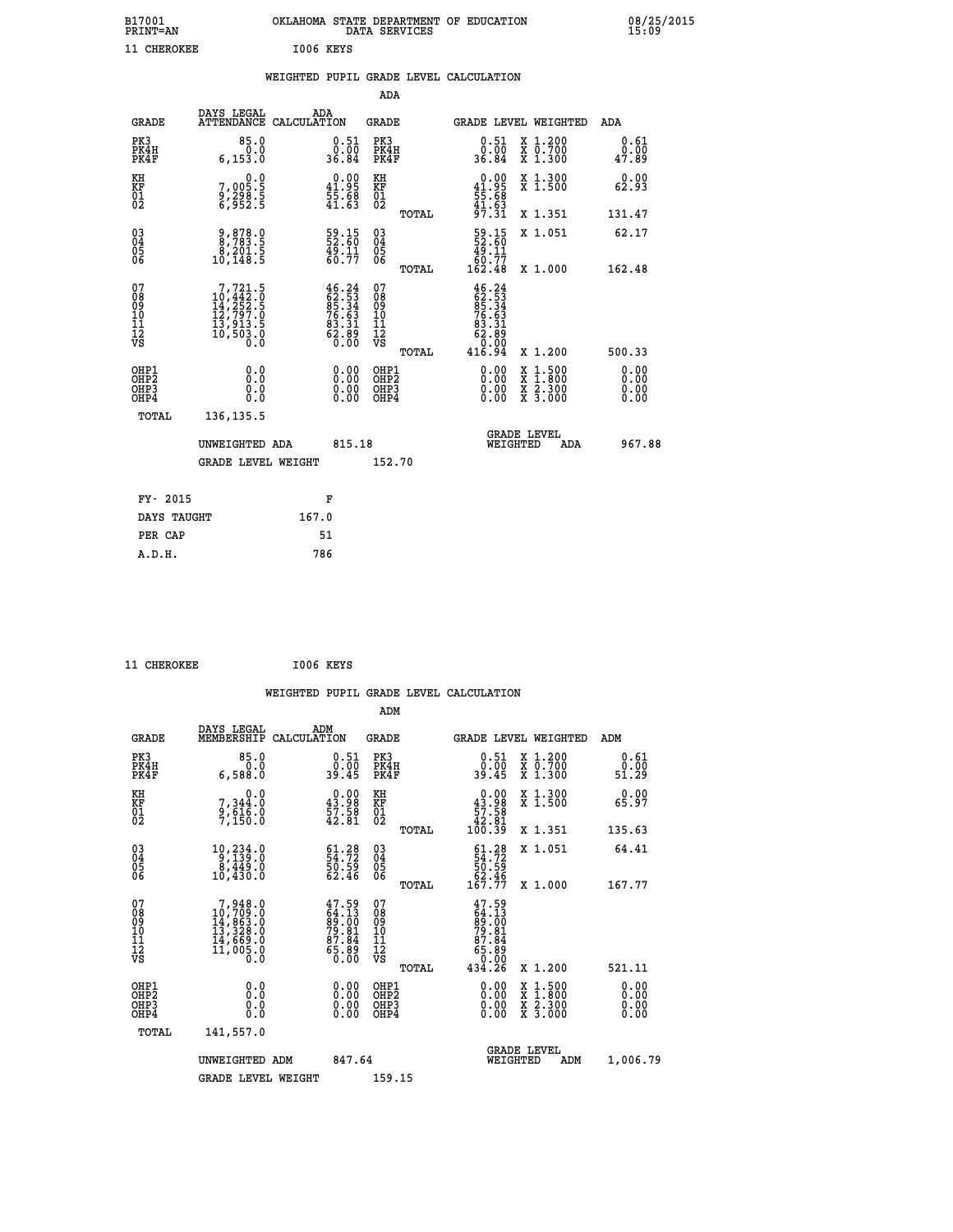| B17001<br><b>PRINT=AN</b> | OKLAHOMA STATE DEPARTMENT OF EDUCATION<br>DATA SERVICES |  |
|---------------------------|---------------------------------------------------------|--|
| 11 CHEROKEE               | 1016 HULBERT                                            |  |

|  |  | WEIGHTED PUPIL GRADE LEVEL CALCULATION |
|--|--|----------------------------------------|
|  |  |                                        |

|                                                                   |                                                                                           |                                                                        | ADA                                       |       |                                                                |                                          |                              |
|-------------------------------------------------------------------|-------------------------------------------------------------------------------------------|------------------------------------------------------------------------|-------------------------------------------|-------|----------------------------------------------------------------|------------------------------------------|------------------------------|
| <b>GRADE</b>                                                      | DAYS LEGAL<br>ATTENDANCE CALCULATION                                                      | ADA                                                                    | <b>GRADE</b>                              |       | GRADE LEVEL WEIGHTED                                           |                                          | ADA                          |
| PK3<br>PK4H<br>PK4F                                               | 0.0<br>0.0<br>4,412.0                                                                     | $\begin{smallmatrix} 0.00\\ 0.00\\ 26.58 \end{smallmatrix}$            | PK3<br>PK4H<br>PK4F                       |       | $\begin{smallmatrix} 0.00\\ 0.00\\ 26.58 \end{smallmatrix}$    | X 1.200<br>X 0.700<br>X 1.300            | 0.00<br>0.00<br>34.55        |
| KH<br><b>KF</b><br>01<br>02                                       | 0.0<br>5,162:0<br>9,432:5<br>6,911:0                                                      | $\begin{smallmatrix} 0.00\\ 31.10\\ 56.82\\ 41.63\\ \end{smallmatrix}$ | KH<br>KF<br>01<br>02                      |       | $0.00$<br>$31.10$<br>$56.82$<br>$41.63$<br>$98.45$             | X 1.300<br>X 1.500                       | 0.00<br>46.65                |
|                                                                   |                                                                                           |                                                                        |                                           | TOTAL |                                                                | X 1.351                                  | 133.01                       |
| $^{03}_{04}$<br>Ŏ5<br>06                                          | 7, 376. 5<br>5, 271. 5<br>5, 853. 5<br>7, 044. 0                                          | $31.76$<br>$35.26$<br>$42.43$                                          | $\substack{03 \\ 04}$<br>Ŏ5<br>06         | TOTAL | $31.76$<br>$35.26$<br>$42.43$<br>$109.45$                      | X 1.051<br>X 1.000                       | 46.71<br>109.45              |
| 07<br>08901112<br>1112<br>VS                                      | $6, 126.0$<br>$8, 266.0$<br>$6, 814.5$<br>$8, 984.0$<br>$8, 274.0$<br>$6, 716.0$<br>$0.0$ | 36.90<br>49.80<br>41.04<br>54.11<br>59.84                              | 07<br>08<br>09<br>11<br>11<br>12<br>VS    |       | $36.90$<br>$49.80$<br>$41.04$<br>$54.11$<br>$49.84$<br>$40.46$ |                                          |                              |
|                                                                   |                                                                                           | $\frac{40.46}{0.00}$                                                   |                                           | TOTAL | 0.00<br>272.15                                                 | X 1.200                                  | 326.58                       |
| OHP1<br>OH <sub>P</sub> 2<br>OH <sub>P3</sub><br>OH <sub>P4</sub> | 0.0<br>0.000                                                                              | $\begin{smallmatrix} 0.00 \ 0.00 \ 0.00 \ 0.00 \end{smallmatrix}$      | OHP1<br>OH <sub>P</sub> 2<br>OHP3<br>OHP4 |       | 0.00<br>0.00<br>0.00                                           | X 1:500<br>X 1:800<br>X 2:300<br>X 3:000 | 0.00<br>0.00<br>0.00<br>0.00 |
| TOTAL                                                             | 96,643.5                                                                                  |                                                                        |                                           |       |                                                                |                                          |                              |
|                                                                   | UNWEIGHTED ADA                                                                            | 582.17                                                                 |                                           |       |                                                                | GRADE LEVEL<br>WEIGHTED<br>ADA           | 696.95                       |
|                                                                   | <b>GRADE LEVEL WEIGHT</b>                                                                 |                                                                        | 114.78                                    |       |                                                                |                                          |                              |
| FY- 2015                                                          |                                                                                           | F                                                                      |                                           |       |                                                                |                                          |                              |
| DAYS TAUGHT                                                       |                                                                                           | 166.0                                                                  |                                           |       |                                                                |                                          |                              |
| PER CAP                                                           |                                                                                           | 68                                                                     |                                           |       |                                                                |                                          |                              |

|  | <b>CHEROKEE</b> |
|--|-----------------|
|  |                 |

 **B17001<br>PRINT=AN** 

**CHEROKEE 1016 HULBERT** 

| <b>GRADE</b>                             | DAYS LEGAL<br>MEMBERSHIP                                                                                                                                                                               | ADM<br>CALCULATION                                                   | <b>GRADE</b>                                       |       |                                                                                                     | <b>GRADE LEVEL WEIGHTED</b>              | ADM                   |  |
|------------------------------------------|--------------------------------------------------------------------------------------------------------------------------------------------------------------------------------------------------------|----------------------------------------------------------------------|----------------------------------------------------|-------|-----------------------------------------------------------------------------------------------------|------------------------------------------|-----------------------|--|
| PK3<br>PK4H<br>PK4F                      | 0.0<br>$0.\overline{0}$<br>0.855 4,4                                                                                                                                                                   | $\begin{smallmatrix} 0.00\\ 0.00\\ 29.25 \end{smallmatrix}$          | PK3<br>PK4H<br>PK4F                                |       | $\begin{smallmatrix} 0.00\\ 0.00\\ 29.25 \end{smallmatrix}$                                         | X 1.200<br>X 0.700<br>X 1.300            | 0.00<br>0.00<br>38.03 |  |
| KH<br>KF<br>01<br>02                     | $\begin{smallmatrix}&&&0\cdot0\\5\,,&505\cdot0\\9\,,&978\cdot0\\7\,,&247\cdot0\end{smallmatrix}$                                                                                                       | $\begin{smallmatrix} 0.00\\ 33.16\\ 60.11\\ 43.66 \end{smallmatrix}$ | KH<br>KF<br>01<br>02                               |       | $\begin{smallmatrix}&&0.00\\13.16\\60.11\\43.66\\103.77\end{smallmatrix}$                           | X 1.300<br>X 1.500                       | 0.00<br>49.74         |  |
|                                          |                                                                                                                                                                                                        |                                                                      |                                                    | TOTAL |                                                                                                     | X 1.351                                  | 140.19                |  |
| 03<br>04<br>05<br>06                     | 7,785.0<br>5,507.0<br>6,152.0<br>7,420.0                                                                                                                                                               | $33.17$<br>$37.06$<br>$44.70$                                        | $\begin{matrix} 03 \\ 04 \\ 05 \\ 06 \end{matrix}$ |       | $\frac{46.90}{33.17}$<br>37.06                                                                      | X 1.051                                  | 49.29                 |  |
|                                          |                                                                                                                                                                                                        |                                                                      |                                                    | TOTAL | 44.70<br>114.93                                                                                     | X 1.000                                  | 114.93                |  |
| 07<br>089<br>090<br>1112<br>VS           | $\begin{smallmatrix} 6\,, & 4\,6\,1\,. & 0\\ 8\,, & 6\,2\,4\,. & 0\\ 7\,, & 1\,8\,3\,. & 0\\ 9\,, & 4\,2\,3\,. & 0\\ 8\,, & 7\,8\,5\,. & 0\\ 7\,, & 1\,5\,8\,. & 0\\ 0\,. & 0\,. & 0\end{smallmatrix}$ | 38.925<br>51.955<br>43.25<br>56.74<br>52.92<br>52.122<br>43.120      | 07<br>08<br>09<br>001<br>11<br>11<br>12<br>VS      | TOTAL | $\begin{array}{r} 38.92 \\ 51.95 \\ 43.25 \\ 56.74 \\ 52.92 \\ 43.12 \\ 0.00 \\ 286.90 \end{array}$ | X 1.200                                  | 344.28                |  |
| OHP1<br>OHP2<br>OH <sub>P3</sub><br>OHP4 | 0.0<br>0.000                                                                                                                                                                                           |                                                                      | OHP1<br>OHP2<br>OHP3<br>OHP4                       |       | 0.00<br>$0.00$<br>0.00                                                                              | X 1:500<br>X 1:800<br>X 2:300<br>X 3:000 | 0.00<br>0.00<br>0.00  |  |
| TOTAL                                    | 102,083.0                                                                                                                                                                                              |                                                                      |                                                    |       |                                                                                                     |                                          |                       |  |
|                                          | UNWEIGHTED                                                                                                                                                                                             | 614.91<br>ADM                                                        |                                                    |       | WEIGHTED                                                                                            | <b>GRADE LEVEL</b><br>ADM                | 736.46                |  |
|                                          | <b>GRADE LEVEL WEIGHT</b>                                                                                                                                                                              |                                                                      | 121.55                                             |       |                                                                                                     |                                          |                       |  |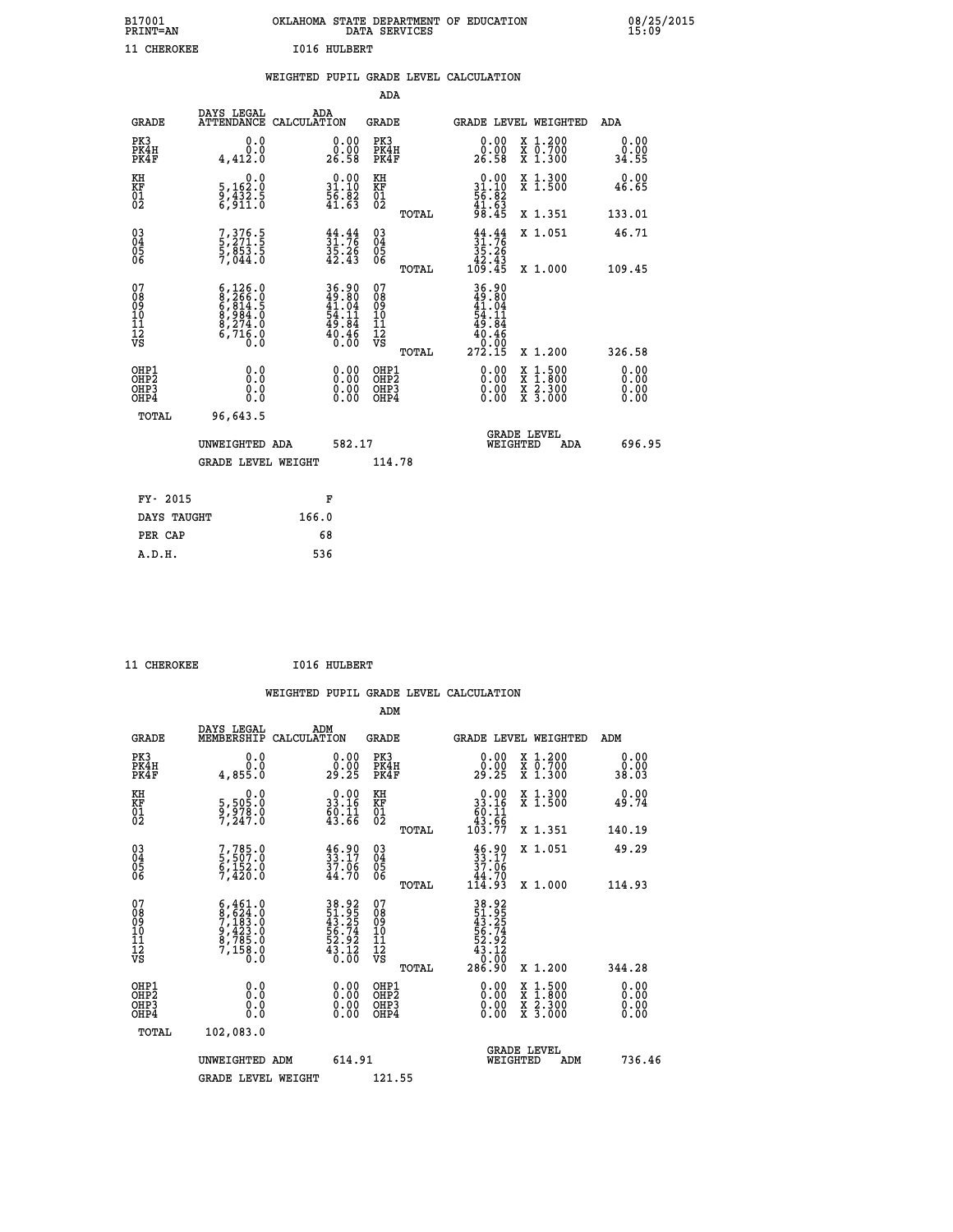| B17001          | OKLAHOMA STATE DEPARTMENT OF EDUCATION |
|-----------------|----------------------------------------|
| <b>PRINT=AN</b> | DATA SERVICES                          |
| 11 CHEROKEE     | I035 TAHLEOUAH                         |

08/25/2015<br>15:09

|                             |                                         | WEIGHTED                                  |                             |       | PUPIL GRADE LEVEL CALCULATION      |                                  |                          |
|-----------------------------|-----------------------------------------|-------------------------------------------|-----------------------------|-------|------------------------------------|----------------------------------|--------------------------|
|                             |                                         |                                           | ADA                         |       |                                    |                                  |                          |
|                             | DAYS LEGAL<br>GRADE                     | ADA<br>ATTENDANCE CALCULATION             | GRADE                       |       |                                    | GRADE LEVEL WEIGHTED             | ADA                      |
| PK3<br>PK4H<br>PK4F         | 1,111.0<br>0.0<br>36,432.5              | 6.54<br>:ŏō<br>214.31                     | PK3<br>PK4H<br>PK4F         |       | 6.54<br>.ÕŌ.<br>214.31             | X 1.200<br>X 0.700<br>1,300<br>X | $7.85$<br>0.00<br>278.60 |
| KH<br><b>KF</b><br>01<br>02 | 0.0<br>47,531.5<br>41,974.5<br>42,277.5 | 0.00<br>279.60<br>$\frac{746.91}{248.69}$ | KH<br><b>KF</b><br>01<br>02 |       | 0.00<br>279.60<br>246.91<br>248.69 | X 1.300<br>X <sub>1.500</sub>    | 0.00<br>419.40           |
|                             |                                         |                                           |                             | TOTAL | 495.60                             | X 1.351                          | 669.56                   |

| $\begin{matrix} 03 \\ 04 \\ 05 \\ 06 \end{matrix}$ | 36, 563.0<br>39, 085.5<br>33, 411.0<br>33, 105.0                                               | 215.08<br>229.91<br>196.54<br>194.74                                           | $\begin{matrix} 03 \\ 04 \\ 05 \\ 06 \end{matrix}$ | TOTAL | 215.08<br>229.91<br>196.54<br>194.74<br>621.19                                                            | X 1.051<br>X 1.000                                  | 226.05<br>621.19             |
|----------------------------------------------------|------------------------------------------------------------------------------------------------|--------------------------------------------------------------------------------|----------------------------------------------------|-------|-----------------------------------------------------------------------------------------------------------|-----------------------------------------------------|------------------------------|
| 07<br>08<br>09<br>101<br>11<br>12<br>VS            | 32, 316.5<br>31, 439.0<br>56, 642.5<br>56, 681.5<br>47, 681.5<br>44, 696.5<br>34, 254.0<br>0.0 | 190.10<br>$\frac{184.94}{333.19}$<br>280.48<br>262.92<br>$\frac{201.49}{0.00}$ | 078901112<br>111112<br>VS                          | TOTAL | $\begin{smallmatrix} 190.10\\184.94\\233.19\\280.48\\262.92\\201.49\\-0.00 \end{smallmatrix}$<br>1,453.12 | X 1.200                                             | 1,743.74                     |
| OHP1<br>OHP2<br>OH <sub>P3</sub><br>OHP4           | 1,438.5<br>0.0<br>0.0                                                                          | $\substack{8.46 \\ 0.00}$<br>0.00                                              | OHP1<br>OHP2<br>OHP3<br>OHP4                       |       | $\substack{8.46 \\ 0.00}$<br>0.00                                                                         | x 1.500<br>x 1.800<br>x 2.300<br>X <sub>3.000</sub> | $\frac{12.69}{0.00}$<br>0.00 |
| TOTAL                                              | 559,960.0<br>UNWEIGHTED ADA<br><b>GRADE LEVEL WEIGHT</b>                                       | 3,293.90                                                                       | 685.18                                             |       | WEIGHTED                                                                                                  | <b>GRADE LEVEL</b><br>ADA                           | 3,979.08                     |

| FY- 2015    | F     |
|-------------|-------|
| DAYS TAUGHT | 170.0 |
| PER CAP     | 48    |
| A.D.H.      | 3,043 |

11 CHEROKEE **1035 TAHLEQUAH** 

|                                                       |                                                                                                                                                     |                                                                  | ADM                                                |       |                                                                                  |                                                                  |                               |
|-------------------------------------------------------|-----------------------------------------------------------------------------------------------------------------------------------------------------|------------------------------------------------------------------|----------------------------------------------------|-------|----------------------------------------------------------------------------------|------------------------------------------------------------------|-------------------------------|
| <b>GRADE</b>                                          | DAYS LEGAL<br>MEMBERSHIP                                                                                                                            | ADM<br>CALCULATION                                               | <b>GRADE</b>                                       |       | <b>GRADE LEVEL WEIGHTED</b>                                                      |                                                                  | ADM                           |
| PK3<br>PK4H<br>PK4F                                   | 1,179.0<br>0.0<br>39,838.0                                                                                                                          | 6.94<br>0.00<br>234.34                                           | PK3<br>PK4H<br>PK4F                                |       | $\begin{smallmatrix}6.94\0.00\\234.34\end{smallmatrix}$                          | $\begin{array}{c} x & 1.200 \\ x & 0.700 \end{array}$<br>X 1.300 | 8.33<br>0.00<br>304.64        |
| KH<br>KF<br>01<br>02                                  | 0.0<br>50,942:0<br>44,249:0<br>44,723:0                                                                                                             | $\substack{299.66\\299.66\\260.29\\263.08}$                      | KH<br>KF<br>01<br>02                               |       | $\begin{smallmatrix} &0.00\\ 299.66\\ 260.29\\ 263.08\\ 523.37\end{smallmatrix}$ | X 1.300<br>X 1.500                                               | 0.00<br>449.49                |
|                                                       |                                                                                                                                                     |                                                                  |                                                    | TOTAL |                                                                                  | X 1.351                                                          | 707.07                        |
| 03<br>04<br>05<br>06                                  | 38, 275.0<br>41, 054.0<br>35, 183.0<br>34,827.0                                                                                                     | 225.15<br>241.49<br>206.96<br>204.86                             | $\begin{matrix} 03 \\ 04 \\ 05 \\ 06 \end{matrix}$ |       | 225.15<br>241.49<br>206.96                                                       | X 1.051                                                          | 236.63                        |
|                                                       |                                                                                                                                                     |                                                                  |                                                    | TOTAL | 204.86<br>653.31                                                                 | X 1.000                                                          | 653.31                        |
| 07<br>08<br>09<br>101<br>112<br>VS                    | $\begin{smallmatrix} 34\,,\,159\,.0\\ 33\,,\,634\,.0\\ 60\,,\,094\,.0\\ 50\,,\,730\,.0\\ 47\,,\,426\,.0\\ 36\,,\,295\,.0\\ 0\,.0 \end{smallmatrix}$ | 200.94<br>197.85<br>353.49<br>298.41<br>278.98<br>213.50<br>0.00 | 07<br>08<br>09<br>101<br>11<br>12<br>VS            | TOTAL | 200.94<br>197.85<br>353.49<br>298.41<br>278.98<br>213.50<br>0.00<br>1,543.17     | X 1.200                                                          | 1,851.80                      |
| OHP1<br>OH <sub>P</sub> 2<br>OH <sub>P3</sub><br>OHP4 | 1,511.0<br>0.0<br>0.000                                                                                                                             | $0.00$<br>$0.00$<br>0.00                                         | OHP1<br>OHP2<br>OHP3<br>OHP4                       |       | $0.00$<br>0.00<br>0.00                                                           | X 1:500<br>X 1:800<br>X 2:300<br>X 3:000                         | 13.34<br>0.00<br>0.00<br>0.00 |
| TOTAL                                                 | 594,119.0                                                                                                                                           |                                                                  |                                                    |       |                                                                                  |                                                                  |                               |
|                                                       | UNWEIGHTED                                                                                                                                          | 3,494.83<br>ADM                                                  |                                                    |       | <b>GRADE LEVEL</b><br>WEIGHTED                                                   | ADM                                                              | 4,224.61                      |
|                                                       | <b>GRADE LEVEL WEIGHT</b>                                                                                                                           |                                                                  | 729.78                                             |       |                                                                                  |                                                                  |                               |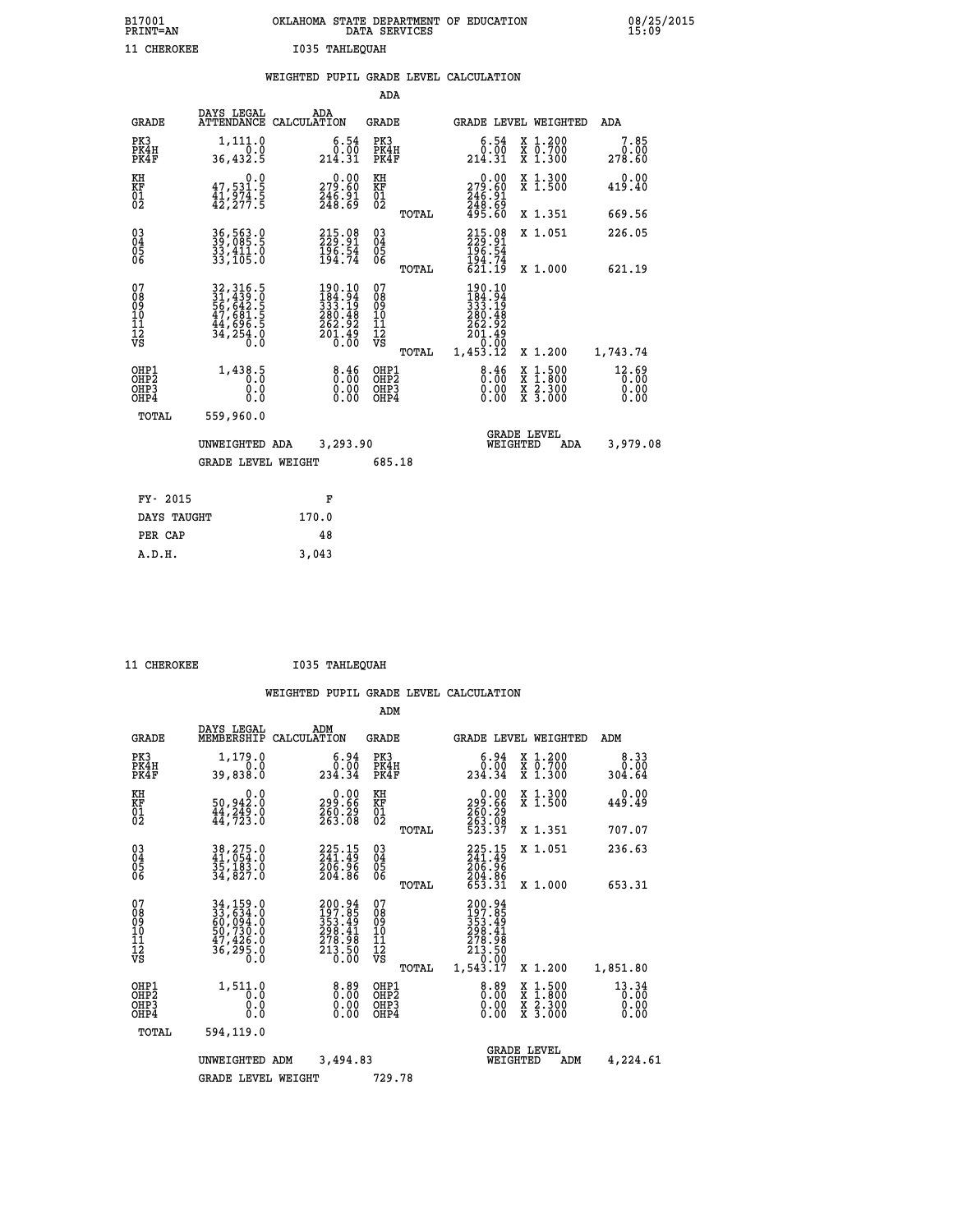## **WEIGHTED PUPIL GRADE LEVEL CALCULATION**

|                                                                    |                                                                             |                                                                                                        | ADA                                          |       |                                                                                                          |                                                                                                                                           |                              |
|--------------------------------------------------------------------|-----------------------------------------------------------------------------|--------------------------------------------------------------------------------------------------------|----------------------------------------------|-------|----------------------------------------------------------------------------------------------------------|-------------------------------------------------------------------------------------------------------------------------------------------|------------------------------|
| <b>GRADE</b>                                                       | DAYS LEGAL<br>ATTENDANCE CALCULATION                                        | ADA                                                                                                    | <b>GRADE</b>                                 |       |                                                                                                          | GRADE LEVEL WEIGHTED                                                                                                                      | ADA                          |
| PK3<br>PK4H<br>PK4F                                                | 0.0<br>0.0<br>2,331.0                                                       | $\begin{smallmatrix} 0.00\\ 0.00\\ 13.71 \end{smallmatrix}$                                            | PK3<br>PK4H<br>PK4F                          |       | $\begin{smallmatrix} 0.00\\ 0.00\\ 13.71 \end{smallmatrix}$                                              | X 1.200<br>X 0.700<br>X 1.300                                                                                                             | 0.00<br>0.00<br>17.82        |
| KH<br>KF<br>01<br>02                                               | 0.0<br>1,239:5<br>1,315:0<br>1,353:5                                        | $9.00$<br>7.29<br>$7.74$<br>$7.96$                                                                     | KH<br>KF<br>01<br>02                         |       | $9.00$<br>7.29<br>$\begin{array}{c} 7.74 \\ 7.96 \\ 15.70 \end{array}$                                   | X 1.300<br>X 1.500                                                                                                                        | 0.00<br>10.94                |
|                                                                    |                                                                             |                                                                                                        |                                              | TOTAL |                                                                                                          | X 1.351                                                                                                                                   | 21.21                        |
| $\begin{smallmatrix} 03 \\[-4pt] 04 \end{smallmatrix}$<br>Ŏ5<br>06 | $\begin{smallmatrix} 1,300.0\\ 1,292.0\\ 1,774.5\\ 784.0 \end{smallmatrix}$ | 7:65<br>$10.44$<br>$4.61$                                                                              | $\substack{03 \\ 04}$<br>Ŏ5<br>06            |       | 7.65<br>10.44<br>$\frac{3}{2}$ $\frac{3}{2}$ $\frac{6}{5}$ $\frac{1}{5}$                                 | X 1.051                                                                                                                                   | 8.04                         |
|                                                                    |                                                                             |                                                                                                        |                                              | TOTAL |                                                                                                          | X 1.000                                                                                                                                   | 22.65                        |
| 07<br>08<br>09<br>101<br>11<br>12<br>VS                            | $3,035.5$<br>$3,152.5$<br>$0.0$<br>$0.0$<br>$0.0$<br>$0.0$<br>$0.0$         | $\begin{smallmatrix} 17.86 \\ 18.54 \\ 0.00 \\ 0.00 \\ 0.00 \\ 0.00 \\ 0.00 \\ 0.00 \end{smallmatrix}$ | 07<br>08<br>09<br>11<br>11<br>12<br>VS       |       | 17.86<br>$\begin{smallmatrix} 16.54\ 18.54\ 0.00\ 0.00\ 0.00\ 0.00\ 0.00\ 0.00\ 0.00\ \end{smallmatrix}$ |                                                                                                                                           |                              |
|                                                                    |                                                                             |                                                                                                        |                                              | TOTAL | 36.40                                                                                                    | X 1.200                                                                                                                                   | 43.68                        |
| OHP1<br>OHP <sub>2</sub><br>OH <sub>P3</sub><br>OHP4               | 0.0<br>0.000                                                                | 0.00<br>$\begin{smallmatrix} 0.00 \ 0.00 \end{smallmatrix}$                                            | OHP1<br>OHP <sub>2</sub><br>OHP <sub>3</sub> |       |                                                                                                          | $\begin{smallmatrix} \mathtt{X} & 1\cdot500\\ \mathtt{X} & 1\cdot800\\ \mathtt{X} & 2\cdot300\\ \mathtt{X} & 3\cdot000 \end{smallmatrix}$ | 0.00<br>0.00<br>0.00<br>0.00 |
| TOTAL                                                              | 17,577.5                                                                    |                                                                                                        |                                              |       |                                                                                                          |                                                                                                                                           |                              |
|                                                                    | UNWEIGHTED ADA                                                              | 103.40                                                                                                 |                                              |       |                                                                                                          | <b>GRADE LEVEL</b><br>WEIGHTED<br>ADA                                                                                                     | 124.34                       |
|                                                                    | <b>GRADE LEVEL WEIGHT</b>                                                   |                                                                                                        |                                              | 20.94 |                                                                                                          |                                                                                                                                           |                              |
| FY- 2015                                                           |                                                                             | F                                                                                                      |                                              |       |                                                                                                          |                                                                                                                                           |                              |
| DAYS TAUGHT                                                        |                                                                             | 170.0                                                                                                  |                                              |       |                                                                                                          |                                                                                                                                           |                              |
| PER CAP                                                            |                                                                             | 0                                                                                                      |                                              |       |                                                                                                          |                                                                                                                                           |                              |

 **A.D.H. 0**

## **11 CHEROKEE T001 CHEROKEE IMMERSION CHARTER SCH**

|                                          |                                                                                                                                                  |                                                                                                        | ADM                                                |       |                                                                                  |                                          |                              |
|------------------------------------------|--------------------------------------------------------------------------------------------------------------------------------------------------|--------------------------------------------------------------------------------------------------------|----------------------------------------------------|-------|----------------------------------------------------------------------------------|------------------------------------------|------------------------------|
| <b>GRADE</b>                             | DAYS LEGAL<br>MEMBERSHIP                                                                                                                         | ADM<br>CALCULATION                                                                                     | <b>GRADE</b>                                       |       |                                                                                  | GRADE LEVEL WEIGHTED                     | ADM                          |
| PK3<br>PK4H<br>PK4F                      | 0.0<br>0.0<br>2,480.0                                                                                                                            | $\begin{smallmatrix} 0.00\\ 0.00\\ 14.59 \end{smallmatrix}$                                            | PK3<br>PK4H<br>PK4F                                |       | $\begin{smallmatrix} 0.00\\ 0.00\\ 14.59 \end{smallmatrix}$                      | X 1.200<br>X 0.700<br>X 1.300            | 0.00<br>0.00<br>18.97        |
| KH<br>KF<br>01<br>02                     | 0.0<br>$1,377.0$<br>$1,423.0$<br>$1,446.0$                                                                                                       | $\begin{smallmatrix} 0.00\ 8.10\ 8.37\ 8.51 \end{smallmatrix}$                                         | KH<br>KF<br>01<br>02                               |       | $\begin{smallmatrix} 0.00\\ 8.10\\ 8.37\\ 8.37\\ 8.51\\ 16.88 \end{smallmatrix}$ | X 1.300<br>X 1.500                       | 0.00<br>12.15                |
|                                          |                                                                                                                                                  |                                                                                                        |                                                    | TOTAL |                                                                                  | X 1.351                                  | 22.80                        |
| 03<br>04<br>05<br>06                     | $\begin{smallmatrix} 1\,, & 3\,6\,0\,. & 0\ 1\,, & 3\,6\,0\,. & 0\ 1\,, & 8\,7\,0\,. & 0\ 8\,8\,9\,. & 0 \end{smallmatrix}$                      | $\begin{smallmatrix} 8.00\\ 8.00\\ 11.00\\ 5.23 \end{smallmatrix}$                                     | $\begin{matrix} 03 \\ 04 \\ 05 \\ 06 \end{matrix}$ |       | 8.00<br>$11.00$<br>$5.23$<br>$24.23$                                             | X 1.051                                  | 8.41                         |
|                                          |                                                                                                                                                  |                                                                                                        |                                                    | TOTAL |                                                                                  | X 1.000                                  | 24.23                        |
| 07<br>08<br>09<br>101<br>112<br>VS       | $\begin{smallmatrix} 3\,,\,162\,.\,0\\ 3\,,\,360\,.\,0\\ 0\,\,.\,0\\ 0\,\,.\,0\\ 0\,\,.\,0\\ 0\,\,.\,0\\ 0\,\,.\,0\\ 0\,\,.\,0\end{smallmatrix}$ | $\begin{smallmatrix} 18.60 \\ 19.76 \\ 0.00 \\ 0.00 \\ 0.00 \\ 0.00 \\ 0.00 \\ 0.00 \end{smallmatrix}$ | 07<br>08<br>09<br>11<br>11<br>12<br>VS             | TOTAL | 18.60<br>$19.76$<br>0.00<br>0.00<br>0.00<br>0.00<br>0.00<br>38.36                | X 1.200                                  | 46.03                        |
| OHP1<br>OHP2<br>OHP <sub>3</sub><br>OHP4 | 0.0<br>0.000                                                                                                                                     |                                                                                                        | OHP1<br>OHP2<br>OHP <sub>3</sub>                   |       | $0.00$<br>$0.00$<br>0.00                                                         | X 1:500<br>X 1:800<br>X 2:300<br>X 3:000 | 0.00<br>Ŏ.ŎŎ<br>Q.QQ<br>0.00 |
| TOTAL                                    | 18,727.0                                                                                                                                         |                                                                                                        |                                                    |       |                                                                                  |                                          |                              |
|                                          | UNWEIGHTED ADM                                                                                                                                   | 110.16                                                                                                 |                                                    |       | WEIGHTED                                                                         | <b>GRADE LEVEL</b><br>ADM                | 132.59                       |
|                                          | <b>GRADE LEVEL WEIGHT</b>                                                                                                                        |                                                                                                        | 22.43                                              |       |                                                                                  |                                          |                              |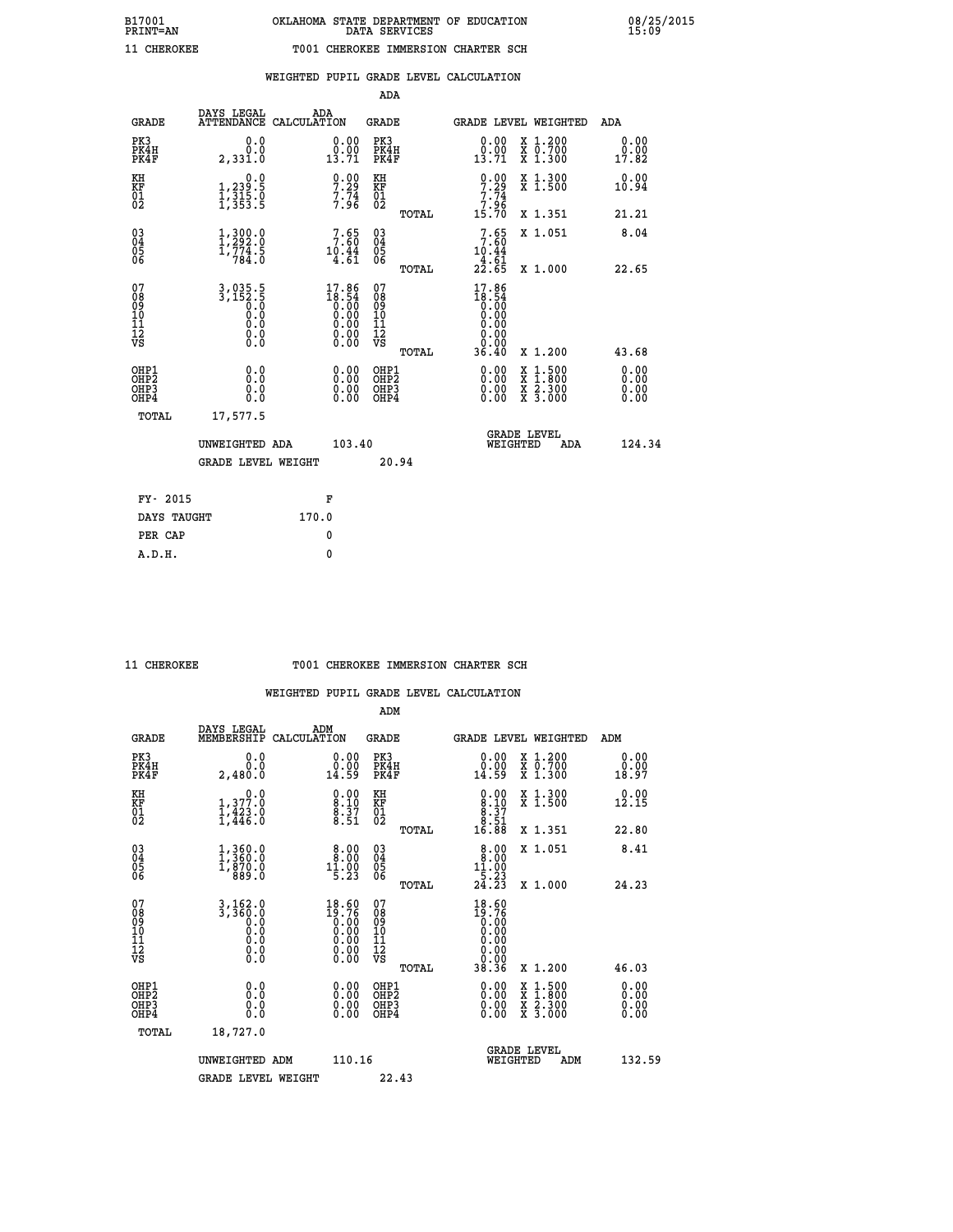|                                                                    |                                                                                   |             |                                                                          | ADA                                                      |       |                                                                              |                                 |                                                                                                  |                               |
|--------------------------------------------------------------------|-----------------------------------------------------------------------------------|-------------|--------------------------------------------------------------------------|----------------------------------------------------------|-------|------------------------------------------------------------------------------|---------------------------------|--------------------------------------------------------------------------------------------------|-------------------------------|
| <b>GRADE</b>                                                       | DAYS LEGAL<br><b>ATTENDANCE</b>                                                   | CALCULATION | ADA                                                                      | <b>GRADE</b>                                             |       |                                                                              |                                 | GRADE LEVEL WEIGHTED                                                                             | ADA                           |
| PK3<br>PK4H<br>PK4F                                                | 7,258.0<br>0.0<br>85,088.0                                                        |             | 43.41<br>0.00<br>506.00                                                  | PK3<br>PK4H<br>PK4F                                      |       | 43.41<br>506.00                                                              | 0.00                            | X 1.200<br>X 0.700<br>X 1.300                                                                    | 52.09<br>0.00<br>657.80       |
| KH<br><b>KF</b><br>01<br>02                                        | 0.0<br>113,283.5<br>104,814.0                                                     |             | $\begin{smallmatrix} &0.00\ 674.84\ 625.00\ 689.29\ \end{smallmatrix}$   | KH<br>KF<br>01<br>02                                     |       | $\begin{smallmatrix} 674.84\ 625.00\ 589.29\ 1,214.29 \end{smallmatrix}$     | 0.00                            | X 1.300<br>X 1.500                                                                               | 0.00<br>1,012.29              |
|                                                                    |                                                                                   |             |                                                                          |                                                          | TOTAL |                                                                              |                                 | X 1.351                                                                                          | 1,640.52                      |
| $\begin{smallmatrix} 03 \\[-4pt] 04 \end{smallmatrix}$<br>Ŏ5<br>06 | 100,796.0<br>91,174.0<br>87,508.0<br>93,403.5                                     |             | $\begin{smallmatrix} 600.29\\ 542.92\\ 520.93\\ 56.15 \end{smallmatrix}$ | $^{03}_{04}$<br>$\begin{matrix} 0.5 \\ 0.6 \end{matrix}$ |       | 600.29<br>542.92<br>520.93<br>556.15<br>1,620.00                             |                                 | X 1.051                                                                                          | 2,250.91                      |
|                                                                    |                                                                                   |             |                                                                          |                                                          | TOTAL |                                                                              |                                 | X 1.000                                                                                          | 1,620.00                      |
| 07<br>08<br>09<br>11<br>11<br>12<br>VS                             | 87, 813.0<br>87, 262.0<br>77, 709.5<br>69, 462.5<br>66, 884.0<br>51, 473.0<br>0.0 |             | 523.27<br>519.37<br>459.57<br>411.22<br>396.07<br>304.84<br>0.00         | 07<br>08<br>09<br>11<br>11<br>12<br>VS                   | TOTAL | 523.27<br>519.37<br>459.57<br>411.22<br>396.07<br>304.84<br>0.00<br>2,614.34 |                                 | X 1.200                                                                                          | 3,137.21                      |
|                                                                    |                                                                                   |             |                                                                          |                                                          |       |                                                                              |                                 |                                                                                                  |                               |
| OHP1<br>OHP2<br>OH <sub>P3</sub><br>OHP4                           | 1,899.0<br>0.0<br>0.0<br>0.0                                                      |             | 11.30<br>0.00<br>0.00                                                    | OHP1<br>OH <sub>P</sub> 2<br>OHP3<br>OHP4                |       |                                                                              | $11.30$<br>0.00<br>0.00<br>0.00 | $\begin{smallmatrix} x & 1 & 500 \\ x & 1 & 800 \\ x & 2 & 300 \\ x & 3 & 000 \end{smallmatrix}$ | 16.95<br>0.00<br>0.00<br>0.00 |
| <b>TOTAL</b>                                                       | 1,224,792.0                                                                       |             |                                                                          |                                                          |       |                                                                              |                                 |                                                                                                  |                               |
|                                                                    | UNWEIGHTED ADA                                                                    |             | 7,284.47                                                                 |                                                          |       |                                                                              | <b>GRADE LEVEL</b><br>WEIGHTED  | ADA                                                                                              | 8,767.77                      |
|                                                                    | <b>GRADE LEVEL WEIGHT</b>                                                         |             |                                                                          | 1,483.30                                                 |       |                                                                              |                                 |                                                                                                  |                               |
|                                                                    |                                                                                   |             |                                                                          |                                                          |       |                                                                              |                                 |                                                                                                  |                               |
| FY- 2015                                                           |                                                                                   |             | F                                                                        |                                                          |       |                                                                              |                                 |                                                                                                  |                               |
| DAYS TAUGHT                                                        |                                                                                   | 2,004.0     |                                                                          |                                                          |       |                                                                              |                                 |                                                                                                  |                               |

PER CAP 609<br>A.D.H. 6,694

 **A.D.H. 6,694**

**CHEROKEE COUNTY TOTALS** 

|                                                    |                                                                                  |                                                                  | ADM                                             |                                                                                                                                                                |                                                                                            |                               |
|----------------------------------------------------|----------------------------------------------------------------------------------|------------------------------------------------------------------|-------------------------------------------------|----------------------------------------------------------------------------------------------------------------------------------------------------------------|--------------------------------------------------------------------------------------------|-------------------------------|
| <b>GRADE</b>                                       | DAYS LEGAL<br>MEMBERSHIP                                                         | ADM<br>CALCULATION                                               | <b>GRADE</b>                                    | GRADE LEVEL WEIGHTED                                                                                                                                           |                                                                                            | ADM                           |
| PK3<br>PK4H<br>PK4F                                | 7,341.0<br>0.0<br>92,291.0                                                       | 43.90<br>0.00<br>548.81                                          | PK3<br>PK4H<br>PK4F                             | 43.90<br>ةة:ة<br>548.81                                                                                                                                        | X 1.200<br>X 0.700<br>X 1.300                                                              | 52.09<br>0.00<br>713.47       |
| KH<br>KF<br>01<br>02                               | 0.0<br>120,760.0<br>$\frac{1}{103}, \frac{1}{90}$ .0                             | 0.00<br>719.38<br>$658.37$<br>619.18                             | KH<br>KF<br>01<br>02                            | 0.00<br>719.38<br>$658.37$<br>$619.18$                                                                                                                         | X 1.300<br>X 1.500                                                                         | 0.00<br>1,079.10              |
|                                                    |                                                                                  |                                                                  | TOTAL                                           | 1,277.55                                                                                                                                                       | X 1.351                                                                                    | 1,725.96                      |
| $\begin{matrix} 03 \\ 04 \\ 05 \\ 06 \end{matrix}$ | 105,654.0<br>95,660.0<br>91,730.0<br>97,785.0                                    | 629.24<br>569.67<br>546.03<br>582.19                             | $\substack{03 \\ 04}$<br>$\frac{05}{06}$        | 629.24<br>546.03<br>546.03<br>582.19                                                                                                                           | X 1.051                                                                                    | 661.33                        |
|                                                    |                                                                                  |                                                                  | TOTAL                                           | 1,697.89                                                                                                                                                       | X 1.000                                                                                    | 1,697.89                      |
| 07<br>08<br>09<br>10<br>11<br>11<br>12<br>VS       | 92, 345.0<br>91, 735.0<br>82, 140.0<br>73, 481.0<br>70, 880.0<br>54,458.0<br>0.0 | 550.22<br>545.92<br>485.74<br>434.96<br>419.74<br>322.51<br>0.00 | 07<br>08<br>09<br>11<br>11<br>12<br>VS<br>TOTAL | 550.22<br>545.92<br>485.74<br>434.96<br>419.74<br>$\begin{array}{r} 3\bar{2}\bar{2}\cdot\bar{5}\bar{1} \\ -\bar{9}\cdot\bar{9}\bar{0} \end{array}$<br>2,759.09 | X 1.200                                                                                    | 3,310.89                      |
| OHP1<br>OHP2<br>OHP3<br>OHP4                       | 2,013.0<br>0.0<br>0.0<br>Ŏ.Ŏ                                                     | $11.99$<br>$0.00$<br>0.00<br>0.00                                | OHP1<br>OHP2<br>OHP3<br>OHP4                    | $11.99$<br>$0.00$<br>$0.00$<br>0.00                                                                                                                            | $\begin{array}{c} x & 1.500 \\ x & 1.800 \\ x & 2.300 \end{array}$<br>$\overline{x}$ 3.000 | 17.99<br>0.00<br>0.00<br>0.00 |
| TOTAL                                              | 1,292,674.0                                                                      |                                                                  |                                                 |                                                                                                                                                                |                                                                                            |                               |
|                                                    | UNWEIGHTED ADM<br><b>GRADE LEVEL WEIGHT</b>                                      | 7,687.85                                                         | 1,571.45                                        | WEIGHTED                                                                                                                                                       | <b>GRADE LEVEL</b><br>ADM                                                                  | 9,259.30                      |
|                                                    |                                                                                  |                                                                  |                                                 |                                                                                                                                                                |                                                                                            |                               |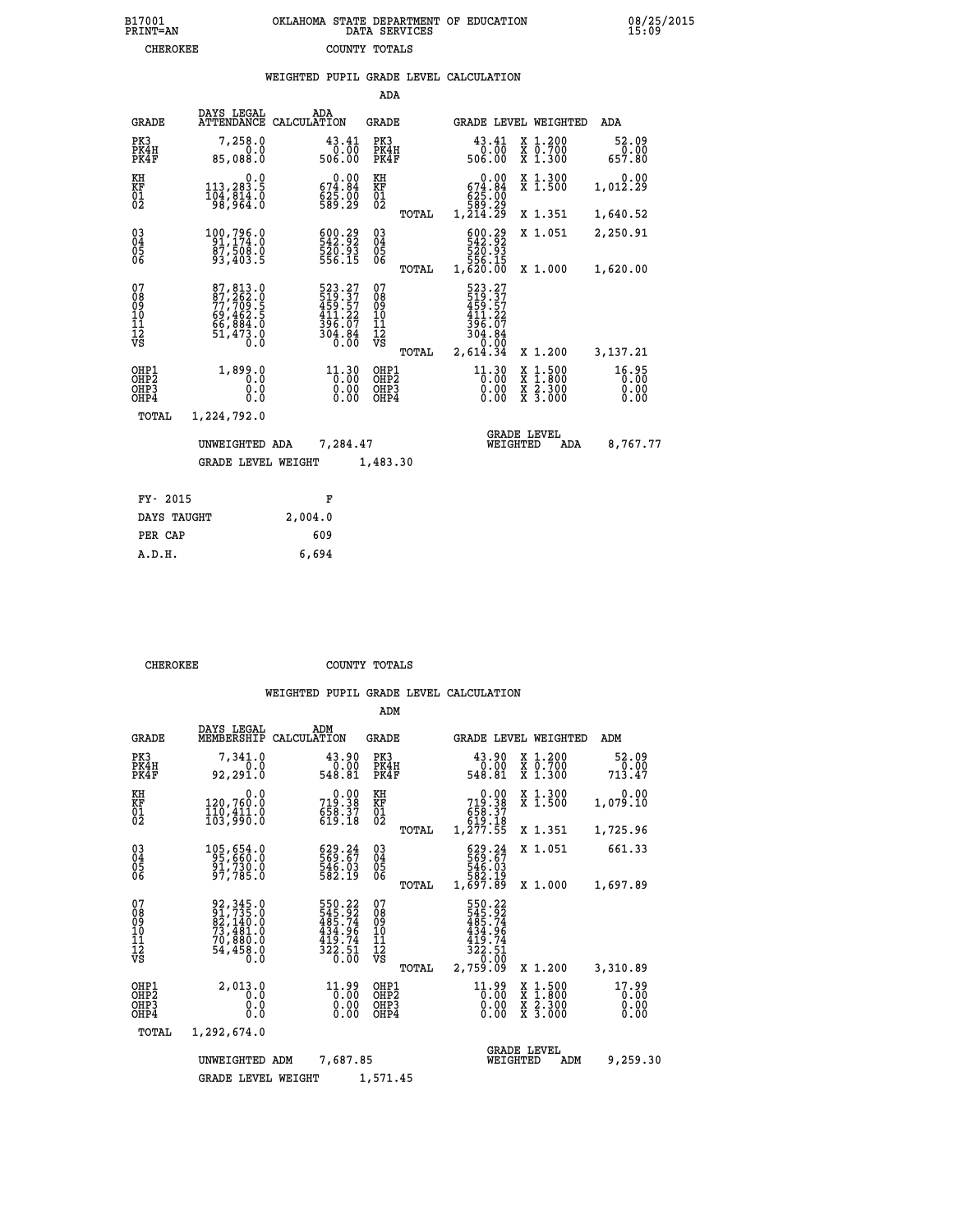| B17001<br>PRINT=AN                     |                                                                                       | OKLAHOMA STATE DEPARTMENT OF EDUCATION                               | DATA SERVICES                                      |                                                                      |                                                                                          | 08/25/2015             |
|----------------------------------------|---------------------------------------------------------------------------------------|----------------------------------------------------------------------|----------------------------------------------------|----------------------------------------------------------------------|------------------------------------------------------------------------------------------|------------------------|
| 12 CHOCTAW                             |                                                                                       | C003 GRANT                                                           |                                                    |                                                                      |                                                                                          |                        |
|                                        |                                                                                       | WEIGHTED PUPIL GRADE LEVEL CALCULATION                               |                                                    |                                                                      |                                                                                          |                        |
|                                        |                                                                                       |                                                                      | ADA                                                |                                                                      |                                                                                          |                        |
| <b>GRADE</b>                           | DAYS LEGAL                                                                            | ADA<br>ATTENDANCE CALCULATION                                        | GRADE                                              | <b>GRADE LEVEL WEIGHTED</b>                                          |                                                                                          | ADA                    |
| PK3<br>PK4H<br>PK4F                    | 1,948.0<br>0.0<br>1,601.0                                                             | 13.72<br>$\frac{0.00}{11.27}$                                        | PK3<br>PK4H<br>PK4F                                | 13.72<br>$\frac{0.00}{11.27}$                                        | X 1.200<br>X 0.700<br>X 1.300                                                            | 16.46<br>0.00<br>14.65 |
| KH<br>KF<br>$\overline{01}$            | 0.0<br>2,205:0<br>1,936:0<br>1,913:0                                                  | $\begin{smallmatrix} 0.00\\ 15.53\\ 13.63\\ 13.47 \end{smallmatrix}$ | KH<br>KF<br>01<br>02                               | $\begin{smallmatrix} 0.00\\ 15.53\\ 13.63\\ 13.47 \end{smallmatrix}$ | X 1.300<br>X 1.500                                                                       | 0.00<br>23.30          |
|                                        |                                                                                       |                                                                      | TOTAL                                              | 27.10                                                                | X 1.351                                                                                  | 36.61                  |
| $03\overline{4}$<br>Õ5<br>ŎĞ           | $\frac{1}{2}, \begin{smallmatrix} 768.0 \ 91.0 \ 2,095.0 \ 1,710.5 \end{smallmatrix}$ | $\begin{array}{c} 12.45 \\ 14.65 \\ 14.75 \\ 12.05 \end{array}$      | $\begin{matrix} 03 \\ 04 \\ 05 \\ 06 \end{matrix}$ | $\frac{12}{14}$ : 45<br>14.75                                        | X 1.051                                                                                  | 13.08                  |
|                                        |                                                                                       |                                                                      | TOTAL                                              | $\bar{1}\bar{2}\cdot\bar{0}\bar{5}\$ 41.45                           | X 1.000                                                                                  | 41.45                  |
| 07<br>08<br>09<br>10<br>11<br>12<br>VS | 2,384.0<br>2,278.0<br>0.0<br>0.0<br>0.0<br>$\S.$ $\S$                                 | $16.79\n16.04\n0.00\n0.00\n0.00\n0.00\n0.00$                         | 07<br>08<br>09<br>10<br>11<br>12<br>VS             | 16.79<br>$\frac{16.04}{0.00}$<br>0.00<br>0.00<br>0.00<br>0.00        |                                                                                          |                        |
| OHP1                                   |                                                                                       |                                                                      | TOTAL<br>OHP1                                      | 32.83                                                                | X 1.200                                                                                  | 39.40<br>0.00          |
| OHP <sub>2</sub><br>OHP3<br>OHP4       | 0.0<br>0.0<br>0.0                                                                     | 0.00<br>$\begin{smallmatrix} 0.00 \ 0.00 \end{smallmatrix}$          | OHP <sub>2</sub><br>OHP3<br>OHP4                   | 0.00<br>0.00<br>0.00                                                 | $\begin{smallmatrix} x & 1.500 \\ x & 1.800 \\ x & 2.300 \\ x & 3.000 \end{smallmatrix}$ | 0.00<br>0.0000         |
| TOTAL                                  | 21,919.5                                                                              |                                                                      |                                                    |                                                                      |                                                                                          |                        |
|                                        | UNWEIGHTED ADA                                                                        | 154.35                                                               |                                                    | <b>GRADE LEVEL</b><br>WEIGHTED                                       | ADA                                                                                      | 184.95                 |
|                                        | <b>GRADE LEVEL WEIGHT</b>                                                             |                                                                      | 30.60                                              |                                                                      |                                                                                          |                        |
|                                        | FY- 2015                                                                              | F                                                                    |                                                    |                                                                      |                                                                                          |                        |
|                                        | DAYS TAUGHT                                                                           | 142.0                                                                |                                                    |                                                                      |                                                                                          |                        |
| PER CAP                                |                                                                                       | 88                                                                   |                                                    |                                                                      |                                                                                          |                        |

| 12 CHOCTAW | C003 GRANT |
|------------|------------|
|            |            |

 **WEIGHTED PUPIL GRADE LEVEL CALCULATION ADM DAYS LEGAL ADM GRADE MEMBERSHIP CALCULATION GRADE GRADE LEVEL WEIGHTED ADM PK3 1,951.0 13.74 PK3 13.74 X 1.200 16.49 PK4H 0.0 0.00 PK4H 0.00 X 0.700 0.00 PK4F 1,605.0 11.30 PK4F 11.30 X 1.300 14.69 KH 0.0 0.00 KH 0.00 X 1.300 0.00 KF 2,209.0 15.56 KF 15.56 X 1.500 23.34 01 1,954.0 13.76 01 13.76 02 1,926.0 13.56 02 13.56 TOTAL 27.32 X 1.351 36.91 03 1,768.0 12.45 03 12.45 X 1.051 13.08 04 2,093.0 14.74 04 14.74 05 2,112.0 14.87 05 14.87 06 1,741.0 12.26 06 12.26 TOTAL 41.87 X 1.000 41.87** 07 2,425.0 17.08 07 17.08<br>
08 2,330.0 16.41 08 16.41<br>
10 0.0 0.00 10 0.00<br>
11 0.0 0.00 11 0.00<br>
12 0.00 11 0.00<br>
VS 0.0 0.00 12<br>
VS 0.0  $\begin{array}{cccc} 15.0 & 17.08 & 07 & 17.08 \ 0.0 & 16.41 & 08 & 16.40 \ 0.0 & 0.00 & 10 & 0.000 \ 0.0 & 0.00 & 11 & 0.000 \ 0.0 & 0.00 & 12 & 0.000 \ 0.0 & 0.00 & 12 & 0.000 \ 0.0 & 0.00 & 0.00 & 12 & 0.00 \ 0.0 & 0.00 & 0.00 & 0.00 \ 0.0 & 0.00 & 0.00 & 0.00 & 0.12$  **OHP1 0.0 0.00 OHP1 0.00 X 1.500 0.00 OHP2 0.0 0.00 OHP2 0.00 X 1.800 0.00 OHP3 0.0 0.00 OHP3 0.00 X 2.300 0.00 OHP4 0.0 0.00 OHP4 0.00 X 3.000 0.00 TOTAL 22,114.0 GRADE LEVEL UNWEIGHTED ADM 155.73 WEIGHTED ADM 186.57** GRADE LEVEL WEIGHT 30.84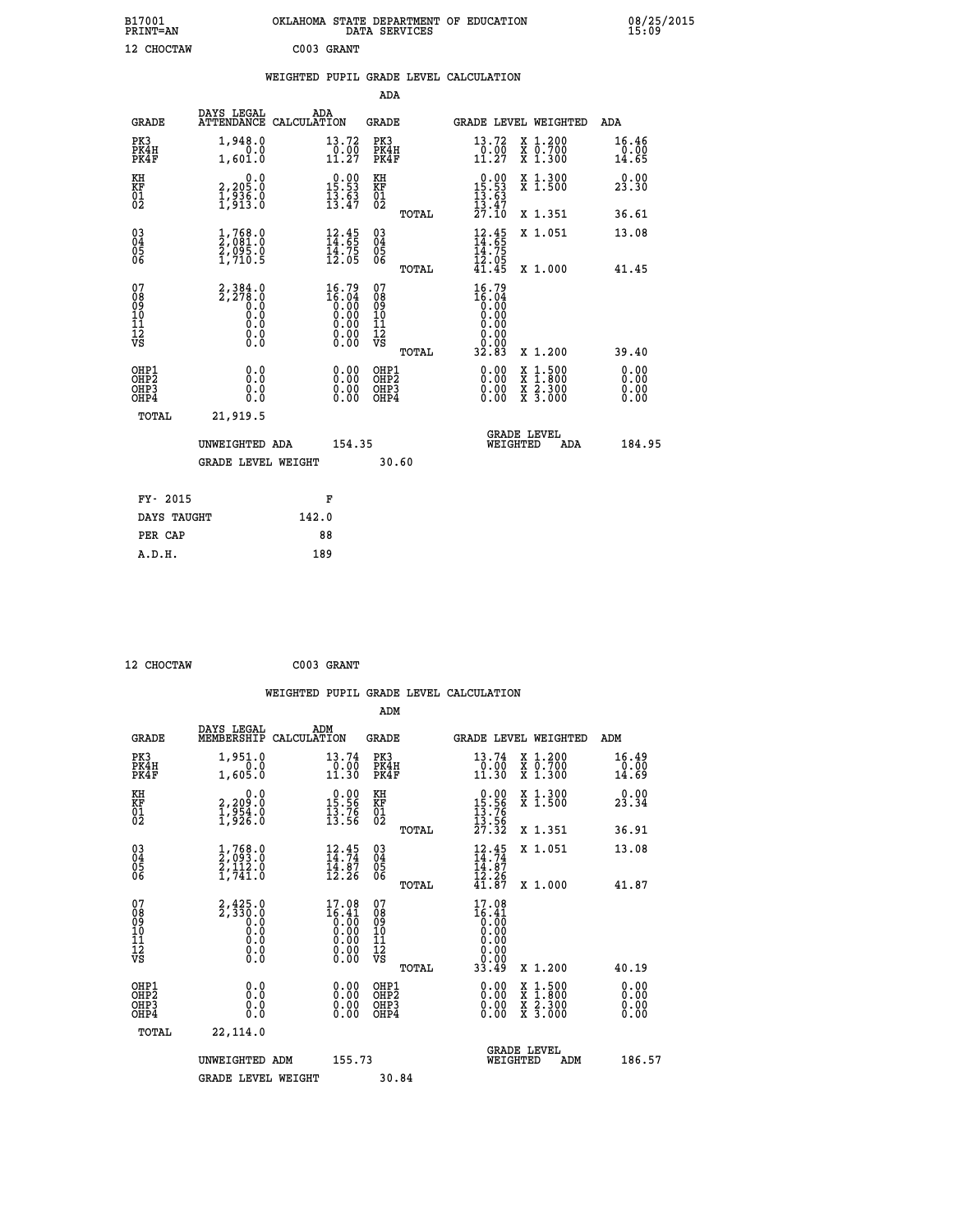| B17001<br>PRINT=AN                                 |                                                                   | OKLAHOMA STATE DEPARTMENT OF EDUCATION                                                                 | DATA SERVICES                                               |                                                                  |                                                                                                  | 08/25/2015<br>15:09          |  |
|----------------------------------------------------|-------------------------------------------------------------------|--------------------------------------------------------------------------------------------------------|-------------------------------------------------------------|------------------------------------------------------------------|--------------------------------------------------------------------------------------------------|------------------------------|--|
| 12 CHOCTAW                                         |                                                                   | C021 SWINK                                                                                             |                                                             |                                                                  |                                                                                                  |                              |  |
|                                                    |                                                                   | WEIGHTED PUPIL GRADE LEVEL CALCULATION                                                                 |                                                             |                                                                  |                                                                                                  |                              |  |
|                                                    |                                                                   |                                                                                                        | ADA                                                         |                                                                  |                                                                                                  |                              |  |
| GRADE                                              | DAYS LEGAL                                                        | <b>ADA</b><br>ATTENDANCE CALCULATION                                                                   | GRADE                                                       | GRADE LEVEL WEIGHTED                                             |                                                                                                  | ADA                          |  |
| PK3<br>PK4H<br>PK4F                                | 1,702.0<br>0.0<br>3,114.0                                         | 12.16<br>$\frac{1}{2}$ $\frac{0}{2}$ $\frac{0}{2}$ $\frac{0}{4}$                                       | PK3<br>PK4H<br>PK4F                                         | 12.16<br>$\frac{1}{2}$ $\frac{0}{2}$ $\frac{0}{2}$ $\frac{0}{4}$ | X 1.200<br>X 0.700<br>X 1.300                                                                    | 14.59<br>0.00<br>28.91       |  |
| KH<br><b>KF</b><br>01<br>02                        | 0.0<br>2,817.0<br>3,228.0<br>2,134.0                              | $20.00$<br>20.12<br>$\frac{23}{15}$ : $\frac{0}{24}$                                                   | KH<br><b>KF</b><br>01<br>02                                 | $20.00$<br>20.12<br>$\frac{23}{15}$ : 06<br>15: 24<br>38: 30     | X 1.300<br>X 1.500                                                                               | 0.00<br>30.18                |  |
|                                                    |                                                                   |                                                                                                        | TOTAL                                                       |                                                                  | X 1.351                                                                                          | 51.74                        |  |
| $\begin{matrix} 03 \\ 04 \\ 05 \\ 06 \end{matrix}$ | $3,042.0$<br>1,161.0<br>$\frac{1}{2}, \frac{4}{256}$ .0           | $21.73\n8.29\n10.43\n16.11$                                                                            | $\begin{matrix} 03 \\ 04 \\ 05 \\ 06 \end{matrix}$          | $21.73$<br>$10.43$<br>16.11                                      | X 1.051                                                                                          | 22.84                        |  |
|                                                    |                                                                   |                                                                                                        | TOTAL                                                       | 34.83                                                            | X 1.000                                                                                          | 34.83                        |  |
| 07<br>08<br>09<br>10<br>11<br>12<br>VS             | 921.0<br>1,921.0<br>$\overline{0}$ .0<br>0.0<br>0.0<br>0.0<br>0.0 | $15.72$<br>$0.72$<br>$0.00$<br>$0.00$<br>$0.00$<br>$\begin{smallmatrix} 0.00 \ 0.00 \end{smallmatrix}$ | 07<br>08<br>09<br>10<br>11<br>$\frac{1}{\sqrt{2}}$<br>TOTAL | 13.72<br>0.00<br>0.00<br>0.00<br>0.00<br>0.00<br>20.30           | X 1.200                                                                                          | 24.36                        |  |
| OHP1<br>OHP2<br>OHP3<br>OHP4                       | 0.0<br>0.0<br>0.0<br>0.0                                          | 0.00<br>0.00<br>0.00                                                                                   | OHP1<br>OHP2<br>OHP3<br>OHP4                                | 0.00<br>0.00<br>0.00                                             | $\begin{smallmatrix} x & 1 & 500 \\ x & 1 & 800 \\ x & 2 & 300 \\ x & 3 & 000 \end{smallmatrix}$ | 0.00<br>0.00<br>0.00<br>0.00 |  |
| TOTAL                                              | 23,756.0                                                          |                                                                                                        |                                                             |                                                                  |                                                                                                  |                              |  |
|                                                    | UNWEIGHTED ADA                                                    | 169.68                                                                                                 |                                                             | <b>GRADE LEVEL</b><br>WEIGHTED                                   | ADA                                                                                              | 207.45                       |  |
|                                                    | <b>GRADE LEVEL WEIGHT</b>                                         |                                                                                                        | 37.77                                                       |                                                                  |                                                                                                  |                              |  |
| FY- 2015                                           |                                                                   | F                                                                                                      |                                                             |                                                                  |                                                                                                  |                              |  |
| DAYS TAUGHT                                        |                                                                   | 140.0                                                                                                  |                                                             |                                                                  |                                                                                                  |                              |  |
| PER CAP                                            |                                                                   | 68                                                                                                     |                                                             |                                                                  |                                                                                                  |                              |  |

| 12 CHOCTAW | C021 SWINK |
|------------|------------|

 **WEIGHTED PUPIL GRADE LEVEL CALCULATION ADM DAYS LEGAL ADM GRADE MEMBERSHIP CALCULATION GRADE GRADE LEVEL WEIGHTED ADM PK3 1,820.0 13.00 PK3 13.00 X 1.200 15.60 PK4H 0.0 0.00 PK4H 0.00 X 0.700 0.00 PK4F 3,179.0 22.71 PK4F 22.71 X 1.300 29.52 KH 0.0 0.00 KH 0.00 X 1.300 0.00 KF 2,963.0 21.16 KF 21.16 X 1.500 31.74** 01 3,329.0 23.78 01 23.78<br>
02 2,214.0 15.81 02 <sub>nomaa</sub> 15.91  **TOTAL 39.59 X 1.351 53.49 03 3,151.0 22.51 03 22.51 X 1.051 23.66 04 1,197.0 8.55 04 8.55 05 1,534.0 10.96 05 10.96** 06 2,307.0 16.48 06 <sub>momas</sub> 16.48  **TOTAL 35.99 X 1.000 35.99 07 1,950.0 1,950.0 1,950.0 1,950.0 1,000**<br> **10 0.0 10 0.00 0.00 10 0.00**<br> **11** 0.0 0.00 10 0.00<br> **11** 0.0 0.00 11 0.00<br> **12** 0.00 0.00 12<br> **VS** 0.0  **TOTAL 20.79 X 1.200 24.95 OHP1 0.0 0.00 OHP1 0.00 X 1.500 0.00 OHP2 0.0 0.00 OHP2 0.00 X 1.800 0.00 OHP3 0.0 0.00 OHP3 0.00 X 2.300 0.00 OHP4 0.0 0.00 OHP4 0.00 X 3.000 0.00 TOTAL 24,604.0 GRADE LEVEL UNWEIGHTED ADM 175.75 WEIGHTED ADM 214.95** GRADE LEVEL WEIGHT 39.20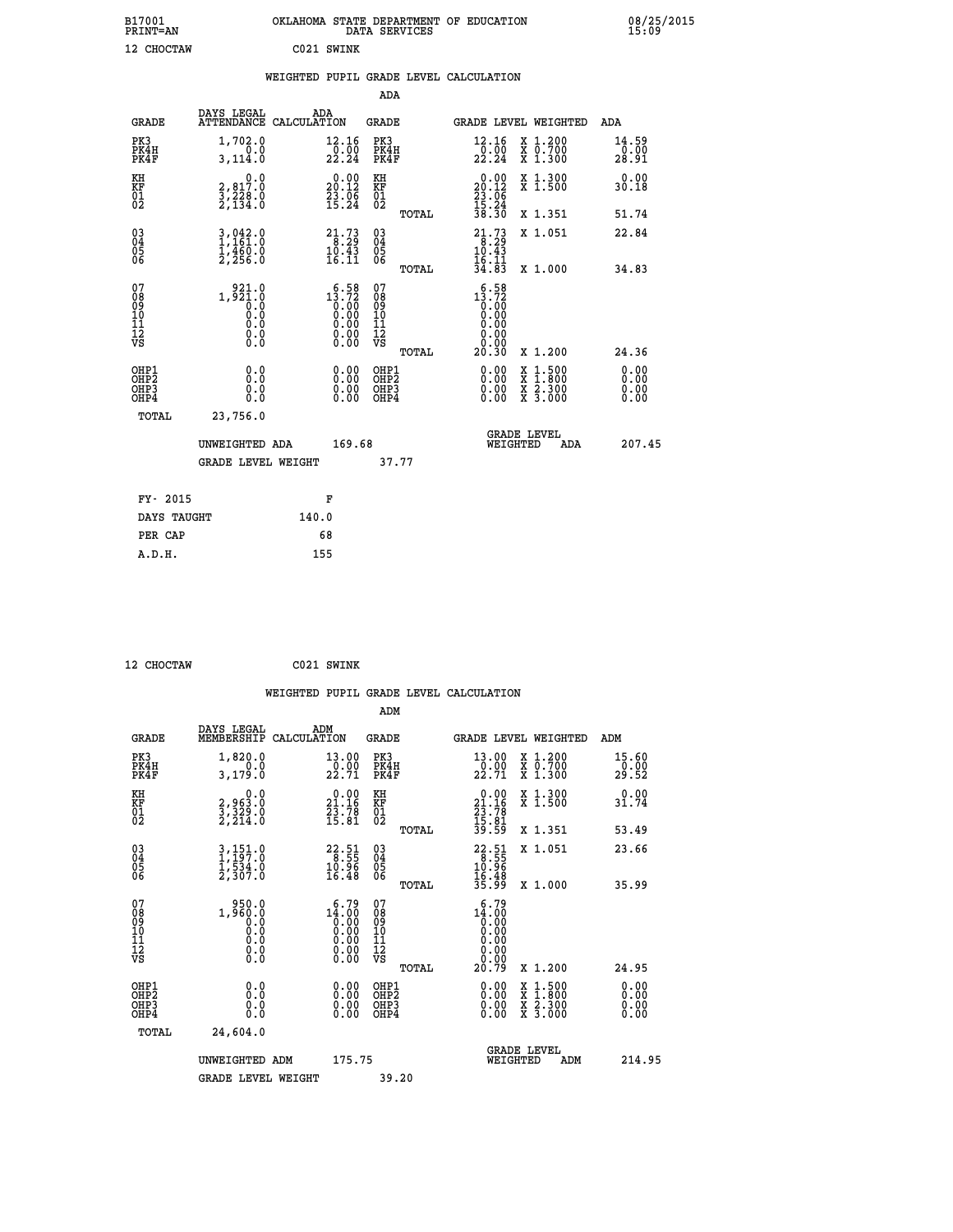| B17001<br>PRINT=AN | OKLAHOMA STATE DEPARTMENT OF EDUCATION<br>DATA SERVICES | 08/25/2015<br>15:09 |
|--------------------|---------------------------------------------------------|---------------------|
| 12 CHOCTAW         | I001 BOSWELL                                            |                     |

|  |  | WEIGHTED PUPIL GRADE LEVEL CALCULATION |
|--|--|----------------------------------------|
|  |  |                                        |

|                                                                    |                                                                           |                                                                         | ADA                                       |       |                                                                                                       |        |                                                           |                              |
|--------------------------------------------------------------------|---------------------------------------------------------------------------|-------------------------------------------------------------------------|-------------------------------------------|-------|-------------------------------------------------------------------------------------------------------|--------|-----------------------------------------------------------|------------------------------|
| <b>GRADE</b>                                                       | DAYS LEGAL<br>ATTENDANCE CALCULATION                                      | ADA                                                                     | <b>GRADE</b>                              |       | GRADE LEVEL WEIGHTED                                                                                  |        |                                                           | <b>ADA</b>                   |
| PK3<br>PK4H<br>PK4F                                                | 0.0<br>0.0<br>4,792.0                                                     | $\begin{smallmatrix} 0.00\\ 0.00\\ 31.32 \end{smallmatrix}$             | PK3<br>PK4H<br>PK4F                       |       | $\begin{smallmatrix} 0.00\\ 0.00\\ 31.32 \end{smallmatrix}$                                           |        | X 1.200<br>X 0.700<br>X 1.300                             | 0.00<br>0.00<br>40.72        |
| KH<br>KF<br>01<br>02                                               | 0.0<br>$\frac{6}{3}, \frac{041}{951}$ .0<br>4,755.0                       | $\begin{smallmatrix} 0.00\\ 39.49\\ 25.82\\ 31.08 \end{smallmatrix}$    | KH<br>KF<br>01<br>02                      |       | $\begin{smallmatrix} 0.00\\ 39.49\\ 25.82\\ 31.08\\ 56.90 \end{smallmatrix}$                          |        | X 1.300<br>X 1.500                                        | 0.00<br>59.24                |
|                                                                    |                                                                           |                                                                         |                                           | TOTAL |                                                                                                       |        | X 1.351                                                   | 76.87                        |
| $\begin{smallmatrix} 03 \\[-4pt] 04 \end{smallmatrix}$<br>Ŏ5<br>06 | $3,908.0$<br>$4,574.5$<br>$3,644.0$<br>$4,654.0$                          | $25.54$<br>$29.90$<br>$\frac{23.82}{30.42}$                             | 03<br>04<br>05<br>06                      | TOTAL | $25.54$<br>$23.82$<br>$30.42$<br>$84.14$                                                              |        | X 1.051<br>X 1.000                                        | 26.84<br>84.14               |
| 07<br>08<br>09<br>11<br>11<br>12<br>VS                             | 3,872.0<br>3,608.5<br>2,450.5<br>2,450.0<br>3,260.0<br>4,025.5<br>1,305.5 | $25.31$<br>$23.58$<br>$16.02$<br>$21.31$<br>$26.31$<br>$8.53$<br>$0.00$ | 07<br>08<br>09<br>11<br>11<br>12<br>VS    |       | $\begin{smallmatrix} 25.31\ 23.58\ 16.02\ 16.31\ 27.31\ 28.31\ 8.53\ 0.00\ 121.06\ \end{smallmatrix}$ |        |                                                           |                              |
|                                                                    |                                                                           |                                                                         |                                           | TOTAL |                                                                                                       |        | X 1.200                                                   | 145.27                       |
| OHP1<br>OHP <sub>2</sub><br>OHP3<br>OHP4                           | 0.0<br>0.0<br>0.0                                                         | 0.00<br>$\begin{smallmatrix} 0.00 \ 0.00 \end{smallmatrix}$             | OHP1<br>OH <sub>P</sub> 2<br>OHP3<br>OHP4 |       | 0.00<br>0.00<br>0.00                                                                                  | X<br>X | $1:500$<br>$1:800$<br>$\frac{x}{x}$ $\frac{5:300}{3:000}$ | 0.00<br>0.00<br>0.00<br>0.00 |
| TOTAL                                                              | 54,842.0                                                                  |                                                                         |                                           |       |                                                                                                       |        |                                                           |                              |
|                                                                    | UNWEIGHTED ADA                                                            | 358.45                                                                  |                                           |       | <b>GRADE LEVEL</b><br>WEIGHTED                                                                        |        | ADA                                                       | 433.08                       |
|                                                                    | <b>GRADE LEVEL WEIGHT</b>                                                 |                                                                         | 74.63                                     |       |                                                                                                       |        |                                                           |                              |
| FY- 2015                                                           |                                                                           | F                                                                       |                                           |       |                                                                                                       |        |                                                           |                              |
| DAYS TAUGHT                                                        |                                                                           | 153.0                                                                   |                                           |       |                                                                                                       |        |                                                           |                              |
| PER CAP                                                            |                                                                           | 90                                                                      |                                           |       |                                                                                                       |        |                                                           |                              |
|                                                                    |                                                                           |                                                                         |                                           |       |                                                                                                       |        |                                                           |                              |

 **12 CHOCTAW I001 BOSWELL**

 **A.D.H. 262**

| <b>GRADE</b>                                         | DAYS LEGAL<br>MEMBERSHIP                                                                                | ADM<br>CALCULATION                                                      | <b>GRADE</b>                                        |       | <b>GRADE LEVEL WEIGHTED</b>                                                               |                                                                                                                                           | ADM                          |        |
|------------------------------------------------------|---------------------------------------------------------------------------------------------------------|-------------------------------------------------------------------------|-----------------------------------------------------|-------|-------------------------------------------------------------------------------------------|-------------------------------------------------------------------------------------------------------------------------------------------|------------------------------|--------|
| PK3<br>PK4H<br>PK4F                                  | 0.0<br>0.0<br>5,091.0                                                                                   | $\begin{smallmatrix} 0.00\\ 0.00\\ 33.27 \end{smallmatrix}$             | PK3<br>PK4H<br>PK4F                                 |       | $\begin{smallmatrix} 0.00\\ 0.00\\ 33.27 \end{smallmatrix}$                               | X 1.200<br>X 0.700<br>X 1.300                                                                                                             | 0.00<br>$\frac{0.00}{43.25}$ |        |
| KH<br>KF<br>01<br>02                                 | 0.0<br>$\frac{6,434.0}{4,152.0}$<br>$\frac{4,525.0}{4,929.0}$                                           | $\begin{smallmatrix} 0.00\\ 42.05\\ 27.14\\ 32.22 \end{smallmatrix}$    | KH<br>KF<br>01<br>02                                |       | $0.00\n42.05\n27.14\n32.22\n59.36$                                                        | X 1.300<br>X 1.500                                                                                                                        | 0.00<br>63.08                |        |
|                                                      |                                                                                                         |                                                                         |                                                     | TOTAL |                                                                                           | X 1.351                                                                                                                                   | 80.20                        |        |
| 03<br>04<br>05<br>06                                 | $\begin{smallmatrix} 4\,,\,027\,. \ 4\,,\,794\,. \ 3\,,\,877\,. \ 4\,,\,943\,. \end{smallmatrix}$       | $26.32$<br>$31.33$<br>$25.34$<br>$32.31$                                | $\begin{array}{c} 03 \\ 04 \\ 05 \\ 06 \end{array}$ |       | $\begin{smallmatrix} 26.32\ 31.33\ 25.34\ 32.31\ 88.98 \end{smallmatrix}$                 | X 1.051                                                                                                                                   | 27.66                        |        |
|                                                      |                                                                                                         |                                                                         |                                                     | TOTAL |                                                                                           | X 1.000                                                                                                                                   | 88.98                        |        |
| 07<br>08<br>09<br>11<br>11<br>12<br>VS               | $\begin{smallmatrix} 4,010.0\\ 3,753.0\\ 2,559.0\\ 3,408.0\\ 4,223.0\\ 1,354.0\\ 0.0 \end{smallmatrix}$ | $26.21$<br>$24.53$<br>$16.73$<br>$22.27$<br>$27.60$<br>$8.85$<br>$0.00$ | 07<br>08<br>09<br>11<br>11<br>12<br>VS              | TOTAL | $\begin{smallmatrix} 26.21\ 24.53\ 16.73\ 22.27\ 27.60\ 8.85\ 0.126.19 \end{smallmatrix}$ | X 1.200                                                                                                                                   | 151.43                       |        |
| OHP1<br>OH <sub>P</sub> <sub>2</sub><br>OHP3<br>OHP4 | 0.0<br>0.0<br>0.0                                                                                       |                                                                         | OHP1<br>OHP <sub>2</sub><br>OHP3<br>OHP4            |       |                                                                                           | $\begin{smallmatrix} \mathtt{X} & 1\cdot500\\ \mathtt{X} & 1\cdot800\\ \mathtt{X} & 2\cdot300\\ \mathtt{X} & 3\cdot000 \end{smallmatrix}$ | 0.00<br>0.00<br>0.00         |        |
| TOTAL                                                | 57,554.0                                                                                                |                                                                         |                                                     |       |                                                                                           |                                                                                                                                           |                              |        |
|                                                      | UNWEIGHTED ADM                                                                                          | 376.17                                                                  |                                                     |       | WEIGHTED                                                                                  | <b>GRADE LEVEL</b><br>ADM                                                                                                                 |                              | 454.60 |
|                                                      | <b>GRADE LEVEL WEIGHT</b>                                                                               |                                                                         | 78.43                                               |       |                                                                                           |                                                                                                                                           |                              |        |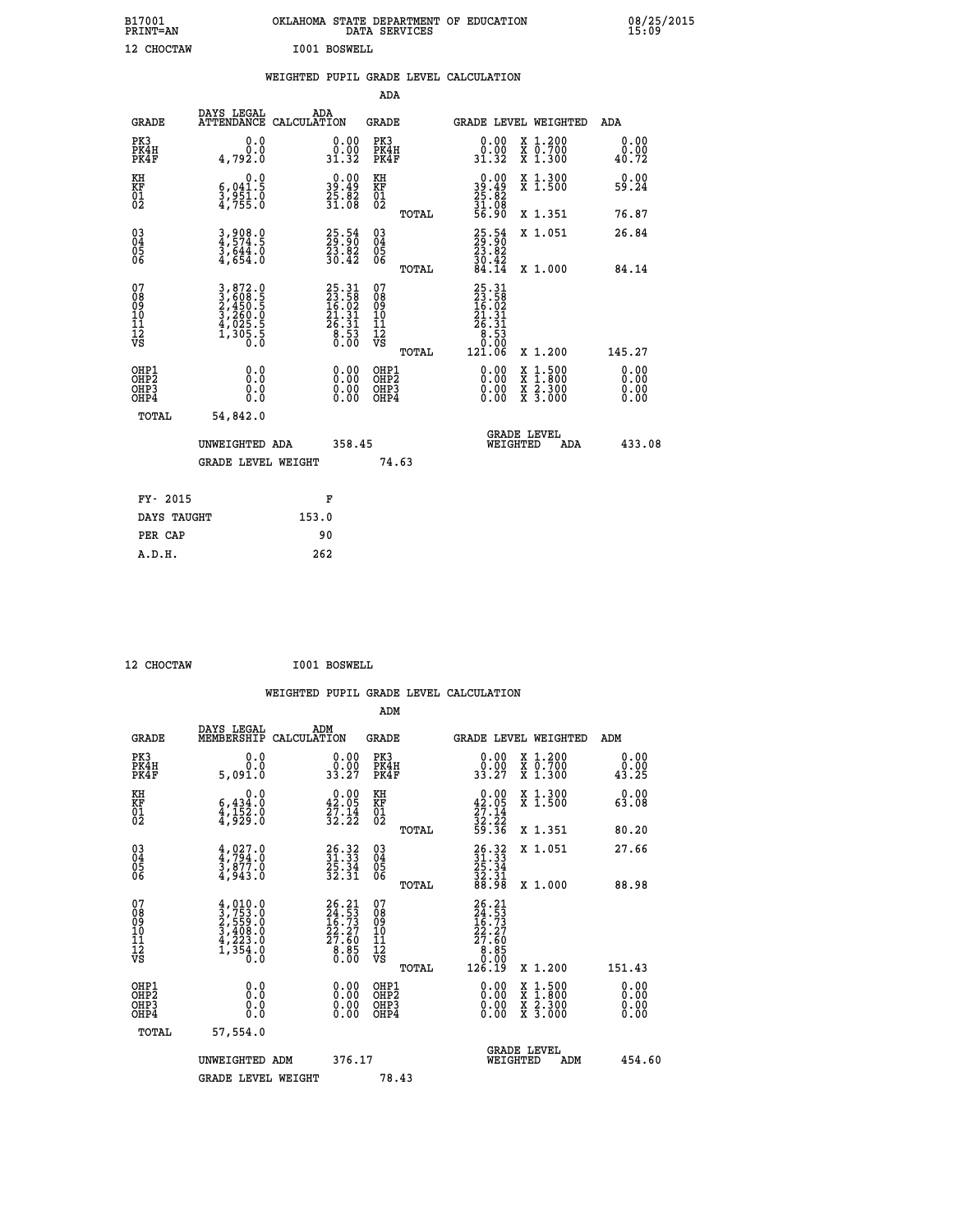| B17001          | OKLAHOMA STATE DEPARTMENT OF EDUCATION |
|-----------------|----------------------------------------|
| <b>PRINT=AN</b> | DATA SERVICES                          |
| 12 CHOCTAW      | <b>I002 FORT TOWSON</b>                |

 **B17001 OKLAHOMA STATE DEPARTMENT OF EDUCATION 08/25/2015**

|                                         |                                                                           | WEIGHTED PUPIL GRADE LEVEL CALCULATION                                                       |                                                  |                                                                                                            |                              |
|-----------------------------------------|---------------------------------------------------------------------------|----------------------------------------------------------------------------------------------|--------------------------------------------------|------------------------------------------------------------------------------------------------------------|------------------------------|
|                                         |                                                                           |                                                                                              | ADA                                              |                                                                                                            |                              |
| <b>GRADE</b>                            | DAYS LEGAL                                                                | ADA<br>ATTENDANCE CALCULATION                                                                | <b>GRADE</b>                                     | GRADE LEVEL WEIGHTED                                                                                       | ADA                          |
| PK3<br>PK4H<br>PK4F                     | 272.0<br>1,411.0                                                          | 1.93<br>$\begin{array}{c} 0.00 \\ -0.01 \end{array}$                                         | PK3<br>PK4H<br>PK4F                              | $1.93$<br>$0.00$<br>X 1.200<br>X 0.700<br>X 1.300<br>10.01                                                 | 2.32<br>0.00<br>13.01        |
| KH<br><b>KF</b><br>01<br>02             | 0.0<br>2,944:0<br>2,774:5<br>3,383:0                                      | $\begin{smallmatrix} 0.00\\ 20.88\\ 19.68\\ 23.99 \end{smallmatrix}$                         | KH<br>KF<br>01<br>02                             | X 1.300<br>X 1.500<br>$\begin{smallmatrix} 0.00\\ 20.88\\ 19.68\\ 23.99\\ 43.67 \end{smallmatrix}$         | 0.00<br>31.32                |
|                                         |                                                                           |                                                                                              | TOTAL                                            | X 1.351                                                                                                    | 59.00                        |
| 03<br>04<br>05<br>06                    | $3,414.0$<br>$3,703.0$<br>$\frac{4}{3}, \frac{291}{734}$ .0               | $24.21$<br>$26.26$<br>$\frac{30.44}{26.48}$                                                  | 03<br>04<br>05<br>06                             | $24.21$<br>$26.26$<br>$30.44$<br>$26.48$<br>$83.18$<br>X 1.051                                             | 25.44                        |
|                                         |                                                                           |                                                                                              | TOTAL                                            | X 1.000                                                                                                    | 83.18                        |
| 07<br>08<br>09<br>101<br>11<br>12<br>VS | 3,908.5<br>5,470.5<br>5,218.5<br>5,245.5<br>6,245.5<br>4,532.5<br>3,374.5 | $\begin{smallmatrix} 27.72\\ 38.80\\ 37.01\\ 44.29\\ 32.15\\ 23.93\\ 0.00 \end{smallmatrix}$ | 07<br>08<br>09<br>101<br>11<br>12<br>VS<br>TOTAL | $\begin{smallmatrix} 27.72\ 38.80\ 37.01\ 41.29\ 52.15\ 23.93\ 0.00\ 203.90\ \end{smallmatrix}$<br>X 1.200 | 244.68                       |
| OHP1<br>OHP2<br>OHP3<br>OHP4            | 0.0<br>0.0<br>Ō.Ō                                                         | 0.00<br>$0.00$<br>0.00                                                                       | OHP1<br>OHP2<br>OHP3<br>OHP4                     | 0.00<br>$1:500$<br>$1:800$<br>X<br>X<br>$\frac{x}{x}$ $\frac{5:300}{3:000}$<br>0.00<br>0.00                | 0.00<br>0.ŎŎ<br>0.00<br>0.00 |
|                                         | <b>TOTAL</b><br>54,677.0                                                  |                                                                                              |                                                  |                                                                                                            |                              |
|                                         | UNWEIGHTED ADA                                                            | 387.78                                                                                       |                                                  | GRADE LEVEL<br>WEIGHTED<br><b>ADA</b>                                                                      | 458.95                       |
|                                         | <b>GRADE LEVEL WEIGHT</b>                                                 |                                                                                              | 71.17                                            |                                                                                                            |                              |
|                                         | FY- 2015                                                                  | F                                                                                            |                                                  |                                                                                                            |                              |
|                                         | DAYS TAUGHT                                                               | 141.0                                                                                        |                                                  |                                                                                                            |                              |
|                                         | PER CAP                                                                   | 88                                                                                           |                                                  |                                                                                                            |                              |

 **A.D.H. 322**

 **12 CHOCTAW I002 FORT TOWSON**

| <b>GRADE</b>                                       | DAYS LEGAL<br>MEMBERSHIP                                                   | ADM<br>CALCULATION                                                       | <b>GRADE</b>                                       |       | GRADE LEVEL WEIGHTED                                                                |                                          | ADM                          |  |
|----------------------------------------------------|----------------------------------------------------------------------------|--------------------------------------------------------------------------|----------------------------------------------------|-------|-------------------------------------------------------------------------------------|------------------------------------------|------------------------------|--|
| PK3<br>PK4H<br>PK4F                                | 272.0<br>1,411.0                                                           | $\begin{smallmatrix} 1.93\ 0.001 \ 10.01 \end{smallmatrix}$              | PK3<br>PK4H<br>PK4F                                |       | $\begin{smallmatrix} 1.93\ 0.001 \ 10.01 \end{smallmatrix}$                         | X 1.200<br>X 0.700<br>X 1.300            | 2.32<br>$\frac{0.00}{13.01}$ |  |
| KH<br>KF<br>01<br>02                               | 0.0<br>3,149:0<br>2,883:0<br>3,566:0                                       | $\begin{smallmatrix} 0.00\\ 22.33\\ 26.45\\ 25.29 \end{smallmatrix}$     | KH<br>KF<br>01<br>02                               |       | $\begin{smallmatrix} 0.00\\ 22.33\\ 20.45\\ 25.29\\ 45.74 \end{smallmatrix}$        | X 1.300<br>X 1.500                       | 0.00<br>33.50                |  |
|                                                    |                                                                            |                                                                          |                                                    | TOTAL |                                                                                     | X 1.351                                  | 61.79                        |  |
| $\begin{matrix} 03 \\ 04 \\ 05 \\ 06 \end{matrix}$ | 3,573.0<br>3,827.0<br>4,496.0<br>3,924.0                                   | $25.34$<br>$27.14$<br>$31.89$<br>$27.83$                                 | $\begin{matrix} 03 \\ 04 \\ 05 \\ 06 \end{matrix}$ |       | $25.34$<br>$27.14$<br>$31.89$<br>$27.83$<br>$86.86$                                 | X 1.051                                  | 26.63                        |  |
|                                                    |                                                                            |                                                                          |                                                    | TOTAL |                                                                                     | X 1.000                                  | 86.86                        |  |
| 07<br>08901112<br>1112<br>VS                       | $4,105.0$<br>$5,641.0$<br>$5,641.0$<br>$6,727.0$<br>$4,835.0$<br>$3,556.0$ | $29.11$<br>$41.93$<br>$40.01$<br>$47.71$<br>$34.29$<br>$25.22$<br>$0.00$ | 07<br>08<br>09<br>11<br>11<br>12<br>VS             | TOTAL | $\begin{smallmatrix} 29.11\41.93\40.01\47.71\34.29\25.220\218.27 \end{smallmatrix}$ | X 1.200                                  | 261.92                       |  |
| OHP1<br>OHP2<br>OHP3<br>OHP4                       | 0.0<br>$\begin{smallmatrix} 0.0 & 0 \ 0.0 & 0 \end{smallmatrix}$           |                                                                          | OHP1<br>OHP2<br>OHP3<br>OHP4                       |       |                                                                                     | X 1:500<br>X 1:800<br>X 2:300<br>X 3:000 | 0.00<br>0.00<br>0.00         |  |
| TOTAL                                              | 57,877.0                                                                   |                                                                          |                                                    |       |                                                                                     |                                          |                              |  |
|                                                    | UNWEIGHTED<br>ADM                                                          | 410.48                                                                   |                                                    |       | WEIGHTED                                                                            | <b>GRADE LEVEL</b><br>ADM                | 486.03                       |  |
|                                                    | <b>GRADE LEVEL WEIGHT</b>                                                  |                                                                          | 75.55                                              |       |                                                                                     |                                          |                              |  |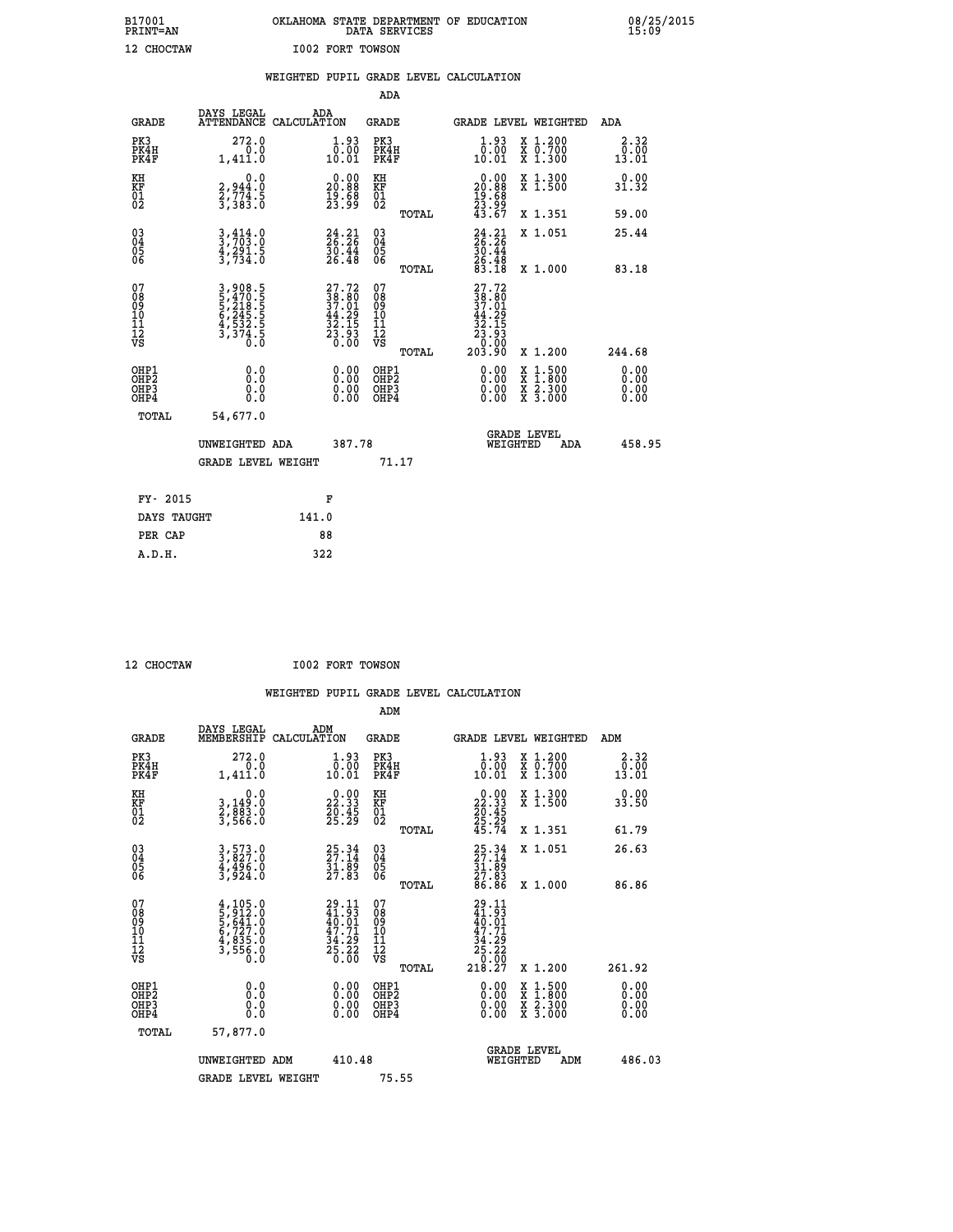| B17001<br>PRINT=AN                                 |                                                                                         | OKLAHOMA STATE DEPARTMENT OF EDUCATION                                   | DATA SERVICES                    |                                                                                |                                                                                          | 08/25/2015            |  |
|----------------------------------------------------|-----------------------------------------------------------------------------------------|--------------------------------------------------------------------------|----------------------------------|--------------------------------------------------------------------------------|------------------------------------------------------------------------------------------|-----------------------|--|
| 12 CHOCTAW                                         |                                                                                         | I004 SOPER                                                               |                                  |                                                                                |                                                                                          |                       |  |
|                                                    |                                                                                         | WEIGHTED PUPIL GRADE LEVEL CALCULATION                                   |                                  |                                                                                |                                                                                          |                       |  |
|                                                    |                                                                                         |                                                                          | ADA                              |                                                                                |                                                                                          |                       |  |
| <b>GRADE</b>                                       | DAYS LEGAL                                                                              | ADA<br>ATTENDANCE CALCULATION                                            | GRADE                            | <b>GRADE LEVEL WEIGHTED</b>                                                    |                                                                                          | ADA                   |  |
| PK3<br>PK4H<br>PK4F                                | 446.0<br>0.0<br>2,184.5                                                                 | 3.03<br>$0.00$<br>14.86                                                  | PK3<br>PK4H<br>PK4F              | $3.03$<br>$0.00$<br>14.86                                                      | X 1.200<br>X 0.700<br>X 1.300                                                            | 3.64<br>0.00<br>19.32 |  |
| KH<br>KF<br>01<br>02                               | 0.0<br>5,106:5<br>4,077:0<br>2,808:5                                                    | $\begin{smallmatrix} 0.00\\ 34.74\\ 27.73\\ 19.11 \end{smallmatrix}$     | KH<br>KF<br>01<br>02             | $0.00$<br>$34.74$<br>$27.73$<br>$19.11$<br>$46.84$                             | X 1.300<br>X 1.500                                                                       | 0.00<br>52.11         |  |
|                                                    |                                                                                         |                                                                          | <b>TOTAL</b>                     |                                                                                | X 1.351                                                                                  | 63.28                 |  |
| $\begin{matrix} 03 \\ 04 \\ 05 \\ 06 \end{matrix}$ | $3,346.0$<br>$3,515.0$<br>$3,515.0$<br>$4,314.5$                                        | 22.38<br>22.76<br>23.91<br>29.35                                         | 03<br>04<br>05<br>06             | 22:38<br>22:76<br>23:91<br>29:35<br>76:02                                      | X 1.051                                                                                  | 23.52                 |  |
| 07                                                 |                                                                                         |                                                                          | TOTAL<br>07                      |                                                                                | X 1.000                                                                                  | 76.02                 |  |
| 08<br>09<br>11<br>11<br>12<br>VS                   | $4,107.0$<br>$4,584.0$<br>$6,003.0$<br>$5,429.0$<br>$1,989.0$<br>$1,969.0$<br>$5,654.5$ | $27.94$<br>$31.18$<br>$40.84$<br>$36.93$<br>$13.53$<br>$38.47$<br>$0.00$ | 08<br>09<br>10<br>11<br>12<br>VS | $27.94$<br>$31.18$<br>$40.84$<br>$36.93$<br>$13.53$<br>38.47<br>Ŏ.ŌÓ<br>188.89 |                                                                                          |                       |  |
|                                                    | 0.0                                                                                     |                                                                          | TOTAL<br>OHP1                    |                                                                                | X 1.200                                                                                  | 226.67<br>0.00        |  |
| OHP1<br>OHP2<br>OHP3<br>OHP4                       | 0.0<br>0.0<br>0.0                                                                       | 0.00<br>0.00                                                             | OHP2<br>OHP3<br>OHP4             | 0.00<br>0.00<br>0.00                                                           | $\begin{smallmatrix} x & 1.500 \\ x & 1.800 \\ x & 2.300 \\ x & 3.000 \end{smallmatrix}$ | 0.00<br>0.00<br>0.00  |  |
| TOTAL                                              | 56,854.5                                                                                |                                                                          |                                  |                                                                                |                                                                                          |                       |  |
|                                                    | UNWEIGHTED ADA                                                                          | 386.76                                                                   |                                  | <b>GRADE LEVEL</b><br>WEIGHTED                                                 | ADA                                                                                      | 464.56                |  |
|                                                    | <b>GRADE LEVEL WEIGHT</b>                                                               |                                                                          | 77.80                            |                                                                                |                                                                                          |                       |  |
| FY- 2015                                           |                                                                                         | F                                                                        |                                  |                                                                                |                                                                                          |                       |  |
| DAYS TAUGHT                                        |                                                                                         | 147.0                                                                    |                                  |                                                                                |                                                                                          |                       |  |
| PER CAP                                            |                                                                                         | 79                                                                       |                                  |                                                                                |                                                                                          |                       |  |

| 12 CHOCTAW | I004 SOPER |
|------------|------------|

 **WEIGHTED PUPIL GRADE LEVEL CALCULATION ADM DAYS LEGAL ADM GRADE MEMBERSHIP CALCULATION GRADE GRADE LEVEL WEIGHTED ADM PK3 446.0 3.03 PK3 3.03 X 1.200 3.64 PK4H 0.0 0.00 PK4H 0.00 X 0.700 0.00 PK4F 2,549.0 17.34 PK4F 17.34 X 1.300 22.54** 0.00 KH 0.00 KH 0.00 KH 0.00 X 1.300<br>RF 5,304.0 36.08 KF 36.08 X 1.500 54.12  **01 4,214.0 28.67 01 28.67 02 2,918.0 19.85 02 19.85 TOTAL 48.52 X 1.351 65.55 03 3,351.0 22.80 03 22.80 X 1.051 23.96 04 3,507.0 23.86 04 23.86 05 3,599.0 24.48 05 24.48 06 4,372.0 29.74 06 29.74 TOTAL 78.08 X 1.000 78.08**  $\begin{array}{cccc} 07 & 4\, , 218\, . \ 09 & 4\, , 698\, . \ 09 & 5\, , 585\, . \ 0 & 5\, , 585\, . \ 0 & 10 & 5\, , 585\, . \ 0 & 11 & 2\, , 624\, . \ 0 & 5\, , 85\, . \ 0 & 12\, . \ 0 & 14\, . \ 0 & 14\, . \ 0 & 14\, . \ 0 & 14\, . \end{array}$  **TOTAL 194.22 X 1.200 233.06 OHP1 0.0 0.00 OHP1 0.00 X 1.500 0.00 OHP2 0.0 0.00 OHP2 0.00 X 1.800 0.00 OHP3 0.0 0.00 OHP3 0.00 X 2.300 0.00 OHP4 0.0 0.00 OHP4 0.00 X 3.000 0.00 TOTAL 58,811.0 GRADE LEVEL UNWEIGHTED ADM 400.07 WEIGHTED ADM 480.95** GRADE LEVEL WEIGHT 80.88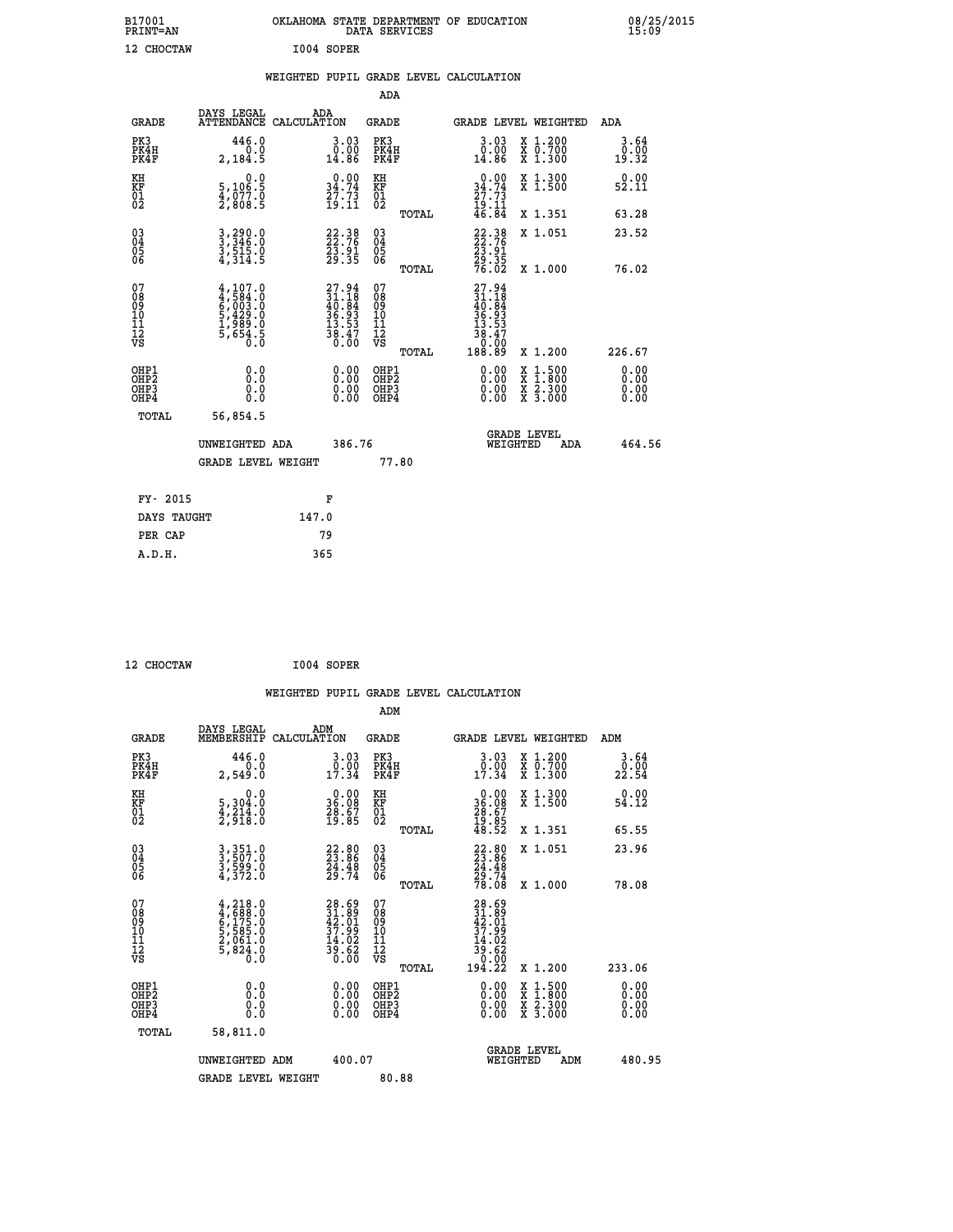| B17001<br>PRINT=AN                     |                                                                                                                                              | OKLAHOMA STATE DEPARTMENT OF EDUCATION                                         | DATA SERVICES                                              |                                                                  |                                                                                          | 08/25/2015                   |
|----------------------------------------|----------------------------------------------------------------------------------------------------------------------------------------------|--------------------------------------------------------------------------------|------------------------------------------------------------|------------------------------------------------------------------|------------------------------------------------------------------------------------------|------------------------------|
| 12 CHOCTAW                             |                                                                                                                                              | I039 HUGO                                                                      |                                                            |                                                                  |                                                                                          |                              |
|                                        |                                                                                                                                              | WEIGHTED PUPIL GRADE LEVEL CALCULATION                                         |                                                            |                                                                  |                                                                                          |                              |
|                                        |                                                                                                                                              |                                                                                | <b>ADA</b>                                                 |                                                                  |                                                                                          |                              |
| GRADE                                  | DAYS LEGAL                                                                                                                                   | ADA<br>ATTENDANCE CALCULATION                                                  | <b>GRADE</b>                                               |                                                                  | GRADE LEVEL WEIGHTED                                                                     | ADA                          |
| PK3<br>PK4H<br>PK4F                    | 491.0<br>0.0<br>11,034.0                                                                                                                     | 2.92<br>0.00<br>65.68                                                          | PK3<br>PK4H<br>PK4F                                        | $2.92$<br>0.00<br>65.68                                          | X 1.200<br>X 0.700<br>X 1.300                                                            | 3.50<br>0.00<br>85.38        |
| KH<br>KF<br>01<br>02                   | 0.0<br>19,433.0<br>16,542.5<br>14,148.5                                                                                                      | $\substack{1~\substack{0~.~0~0\\1~\substack{1~6~.~6~7\\9~8~.~2~1\\8~4~.~2~2}}$ | KH<br><b>KF</b><br>01<br>02                                | $0.00$<br>115.67<br>$\frac{58.47}{84.22}$                        | X 1.300<br>X 1.500                                                                       | 0.00<br>173.51               |
|                                        |                                                                                                                                              |                                                                                | TOTAL                                                      | 182.69                                                           | X 1.351                                                                                  | 246.81                       |
| 03<br>04<br>05<br>06                   | $\begin{smallmatrix} 14 \ , \, 781 \ . \, 5 \\ 12 \ , \, 942 \ . \, 5 \\ 11 \ , \, 187 \ . \, 5 \\ 13 \ , \, 806 \ . \, 5 \end{smallmatrix}$ | 87.99<br>77.04<br>$\frac{66.59}{82.18}$                                        | $\begin{matrix} 03 \\ 04 \\ 05 \\ 06 \end{matrix}$         | 87.99<br>77.04<br>éé: Š9<br>82:18<br>225: 81                     | X 1.051                                                                                  | 92.48                        |
|                                        |                                                                                                                                              |                                                                                | TOTAL                                                      |                                                                  | X 1.000                                                                                  | 225.81                       |
| 07<br>08<br>09<br>11<br>11<br>12<br>VS | $9,669.0$<br>$11,687.5$<br>$11,810.0$<br>$11,228.5$<br>$12,985.5$<br>$12,383.0$<br>$0.0$                                                     | 57.55<br>69.57<br>70.30<br>70.84<br>66.84<br>77.29<br>73.71                    | 07<br>08<br>09<br>10<br>$\frac{11}{12}$<br>$\frac{12}{18}$ | 57.55<br>69.57<br>70.30<br>66.84<br>$77.29$<br>$73.71$<br>$0.00$ |                                                                                          |                              |
|                                        |                                                                                                                                              |                                                                                | TOTAL                                                      | 415.26                                                           | X 1.200                                                                                  | 498.31                       |
| OHP1<br>OHP2<br>OHP3<br>OHP4           | 0.0<br>0.0<br>0.0                                                                                                                            | 0.00<br>$\begin{smallmatrix} 0.00 \ 0.00 \end{smallmatrix}$                    | OHP1<br>OHP <sub>2</sub><br>OHP3<br>OHP4                   | 0.00<br>0.00<br>0.00                                             | $\begin{smallmatrix} x & 1.500 \\ x & 1.800 \\ x & 2.300 \\ x & 3.000 \end{smallmatrix}$ | 0.00<br>0.00<br>0.00<br>0.00 |
| TOTAL                                  | 184,130.5                                                                                                                                    |                                                                                |                                                            |                                                                  |                                                                                          |                              |
|                                        | UNWEIGHTED ADA                                                                                                                               | 1,096.02                                                                       |                                                            | WEIGHTED                                                         | <b>GRADE LEVEL</b><br>ADA                                                                | 1,325.80                     |
|                                        | <b>GRADE LEVEL WEIGHT</b>                                                                                                                    |                                                                                | 229.78                                                     |                                                                  |                                                                                          |                              |
| FY- 2015                               |                                                                                                                                              | F                                                                              |                                                            |                                                                  |                                                                                          |                              |
| DAYS TAUGHT                            |                                                                                                                                              | 168.0                                                                          |                                                            |                                                                  |                                                                                          |                              |
| PER CAP                                |                                                                                                                                              | 64                                                                             |                                                            |                                                                  |                                                                                          |                              |

| <b>CHOCTAW</b> |
|----------------|

 **12 CHOCTAW I039 HUGO**

|                                                    |                                          |                                                                                            |                    |                                                                          |                                               |       | WEIGHTED PUPIL GRADE LEVEL CALCULATION                                               |                                                                                                  |                               |
|----------------------------------------------------|------------------------------------------|--------------------------------------------------------------------------------------------|--------------------|--------------------------------------------------------------------------|-----------------------------------------------|-------|--------------------------------------------------------------------------------------|--------------------------------------------------------------------------------------------------|-------------------------------|
|                                                    |                                          |                                                                                            |                    |                                                                          | ADM                                           |       |                                                                                      |                                                                                                  |                               |
|                                                    | <b>GRADE</b>                             | DAYS LEGAL<br>MEMBERSHIP                                                                   | ADM<br>CALCULATION |                                                                          | <b>GRADE</b>                                  |       |                                                                                      | <b>GRADE LEVEL WEIGHTED</b>                                                                      | ADM                           |
|                                                    | PK3<br>PK4H<br>PK4F                      | 491.0<br>0.0<br>11,782.0                                                                   |                    | 2.92<br>0.00<br>70.13                                                    | PK3<br>PK4H<br>PK4F                           |       | $\begin{smallmatrix} 2.92\ 0.00\\ 70.13 \end{smallmatrix}$                           | X 1.200<br>X 0.700<br>X 1.300                                                                    | 3.50<br>0.00<br>91.17         |
| KH<br>KF<br>01<br>02                               |                                          | 0.0<br>20,750.0<br>17,492.0<br>15,001.0                                                    |                    | $\begin{smallmatrix} &0.00\\ 123.51\\ 104.12\\ 89.29\end{smallmatrix}$   | KH<br>KF<br>01<br>02                          |       | $\begin{smallmatrix} &0.00\\ 123.51\\ 104.12\\ 89.29\\ 193.41\end{smallmatrix}$      | X 1.300<br>X 1.500                                                                               | $0.00$<br>185.27              |
|                                                    |                                          |                                                                                            |                    |                                                                          |                                               | TOTAL |                                                                                      | X 1.351                                                                                          | 261.30                        |
| $\begin{matrix} 03 \\ 04 \\ 05 \\ 06 \end{matrix}$ |                                          | $15,454.0$<br>$13,559.0$<br>$11,685.0$<br>$14,713.0$                                       |                    | 91.99<br>80.71<br>$\frac{69.55}{87.58}$                                  | 03<br>04<br>05<br>06                          |       | 91.99<br>80.71<br>69.55<br>87.58<br>237.84                                           | X 1.051                                                                                          | 96.68                         |
|                                                    |                                          |                                                                                            |                    |                                                                          |                                               | TOTAL |                                                                                      | X 1.000                                                                                          | 237.84                        |
| 07<br>08<br>09<br>11<br>11<br>12<br>VS             |                                          | $10, 228.0$<br>$12, 519.0$<br>$12, 615.0$<br>$11, 836.0$<br>$13, 746.0$<br>13,079.0<br>0.0 |                    | $60.88$<br>$74.52$<br>$75.09$<br>$70.45$<br>$81.82$<br>$77.85$<br>$0.00$ | 07<br>08<br>09<br>001<br>11<br>11<br>12<br>VS |       | $50.88$<br>$74.52$<br>$75.09$<br>$70.45$<br>$81.82$<br>$77.85$<br>$0.00$<br>$440.61$ |                                                                                                  |                               |
|                                                    |                                          |                                                                                            |                    |                                                                          |                                               | TOTAL |                                                                                      | $X_1.200$                                                                                        | 528.73                        |
|                                                    | OHP1<br>OHP2<br>OH <sub>P3</sub><br>OHP4 | 0.0<br>0.000                                                                               |                    | $0.00$<br>$0.00$<br>0.00                                                 | OHP1<br>OHP2<br>OHP <sub>3</sub>              |       | $0.00$<br>$0.00$<br>0.00                                                             | $\begin{smallmatrix} x & 1 & 500 \\ x & 1 & 800 \\ x & 2 & 300 \\ x & 3 & 000 \end{smallmatrix}$ | 0.00<br>Ō. ŌŌ<br>0.00<br>0.00 |
|                                                    | TOTAL                                    | 194,950.0                                                                                  |                    |                                                                          |                                               |       |                                                                                      |                                                                                                  |                               |
|                                                    |                                          | UNWEIGHTED ADM                                                                             |                    | 1,160.41                                                                 |                                               |       |                                                                                      | <b>GRADE LEVEL</b><br>WEIGHTED<br>ADM                                                            | 1,404.49                      |
|                                                    |                                          | <b>GRADE LEVEL WEIGHT</b>                                                                  |                    |                                                                          | 244.08                                        |       |                                                                                      |                                                                                                  |                               |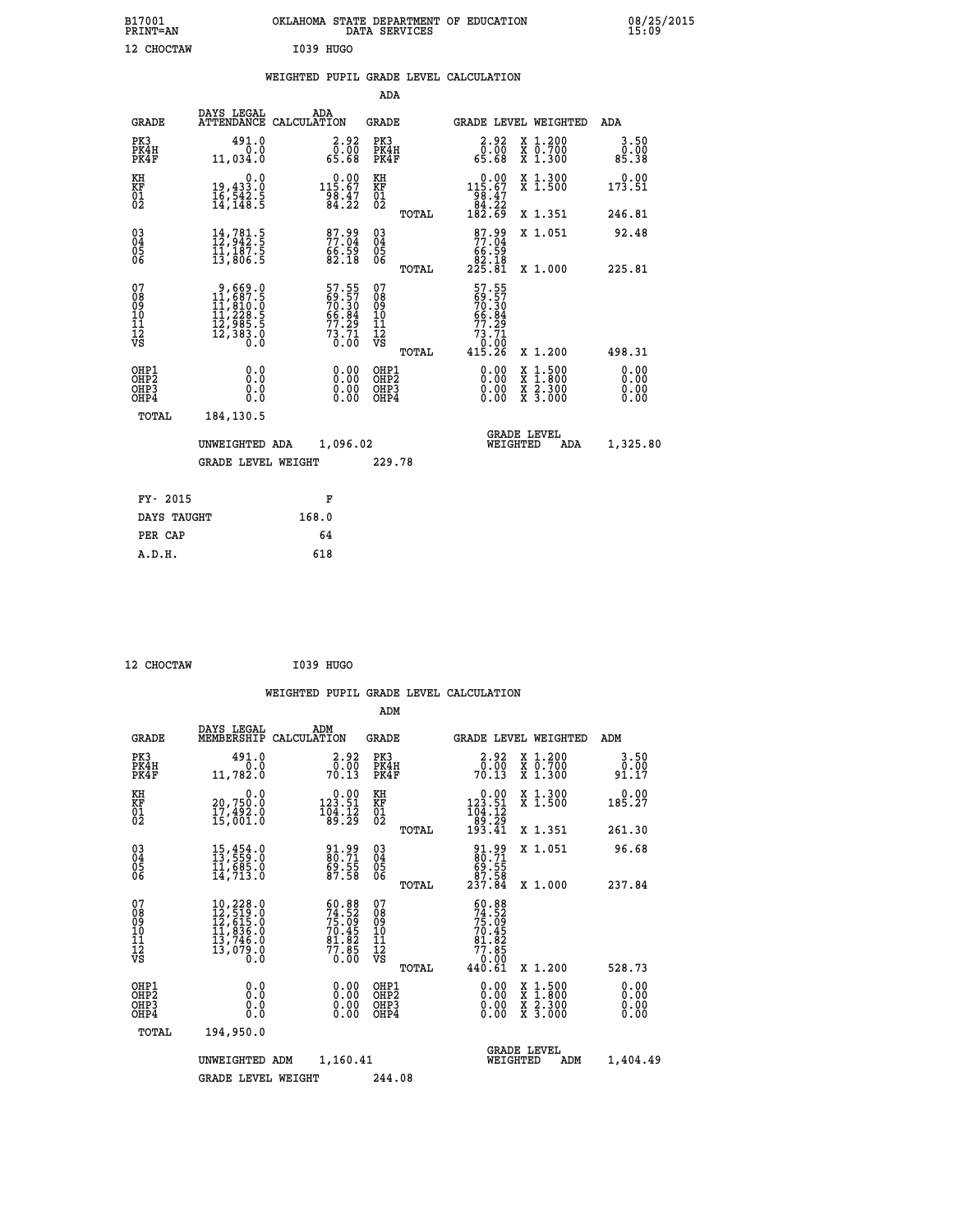| 7001<br>INT=AN | OKLAHOMA STATE DEPARTMENT OF EDUCATION<br>DATA SERVICES |  |
|----------------|---------------------------------------------------------|--|
| CHOCTAW        | COUNTY TOTALS                                           |  |

08/25/2015<br>15:09

|                                                                    |                                                                            |                                                                           |                                               | WEIGHTED PUPIL GRADE LEVEL CALCULATION                                                               |                                                                                                                                           |                         |
|--------------------------------------------------------------------|----------------------------------------------------------------------------|---------------------------------------------------------------------------|-----------------------------------------------|------------------------------------------------------------------------------------------------------|-------------------------------------------------------------------------------------------------------------------------------------------|-------------------------|
|                                                                    |                                                                            |                                                                           | ADA                                           |                                                                                                      |                                                                                                                                           |                         |
| <b>GRADE</b>                                                       | DAYS LEGAL                                                                 | ADA<br>ATTENDANCE CALCULATION                                             | <b>GRADE</b>                                  | <b>GRADE LEVEL WEIGHTED</b>                                                                          |                                                                                                                                           | ADA                     |
| PK3<br>PK4H<br>PK4F                                                | 4,859.0<br>0.0<br>24, 136.5                                                | 33.76<br>$\frac{0.00}{155.38}$                                            | PK3<br>PK4H<br>PK4F                           | 33.76<br>0.00<br>155.38                                                                              | X 1.200<br>X 0.700<br>X 1.300                                                                                                             | 40.51<br>0.00<br>201.99 |
| KH<br>KF<br>01<br>02                                               | 0.0<br>38,547.0<br>32,509:0<br>29,142:0                                    | $0.00$<br>246.43<br>$\frac{7}{187}$ $\frac{8}{11}$                        | KH<br>KF<br>01<br>02                          | $246.00$<br>246.43<br>$\frac{208}{187}$ $\frac{39}{187}$<br>$\frac{11}{395}$                         | X 1.300<br>X 1.500                                                                                                                        | 0.00<br>369.66          |
|                                                                    |                                                                            |                                                                           | TOTAL                                         |                                                                                                      | X 1.351                                                                                                                                   | 534.31                  |
| $\begin{smallmatrix} 03 \\[-4pt] 04 \end{smallmatrix}$<br>05<br>06 | 30,203.5<br>27,808.0<br>26,193.0<br>30,475.5                               | $\begin{smallmatrix} 194.30\\ 178.90\\ 169.94\\ 196.59 \end{smallmatrix}$ | $^{03}_{04}$<br>0500                          | 194.30<br>178.90<br>169.94                                                                           | X 1.051                                                                                                                                   | 749.63                  |
|                                                                    |                                                                            |                                                                           | TOTAL                                         | 196.59<br>545.43                                                                                     | X 1.000                                                                                                                                   | 545.43                  |
| 07<br>08<br>09<br>10<br>11<br>11<br>12<br>VS                       | 24, 861.5<br>29, 549.5<br>25, 482.0<br>26, 163.0<br>23, 532.5<br>22, 717.5 | 161.89<br>192.89<br>164.17<br>169.37<br>149.28<br>$\frac{144.64}{0.00}$   | 078<br>089<br>0011<br>11<br>12<br>VS<br>TOTAL | $\begin{smallmatrix} 161.89\\192.89\\164.17\\169.37\\149.28\\144.64\\0.00\\982.24 \end{smallmatrix}$ | X 1.200                                                                                                                                   | 1,178.69                |
| OHP1<br>OHP2<br>OH <sub>P</sub> 3<br>OH <sub>P4</sub>              | 0.0<br>0.0<br>0.0                                                          | 0.00<br>$\begin{smallmatrix} 0.00 \ 0.00 \end{smallmatrix}$               | OHP1<br>OHP2<br>OHP3<br>OHP4                  | 0.00<br>0.00                                                                                         | $\begin{smallmatrix} \mathtt{X} & 1\cdot500\\ \mathtt{X} & 1\cdot800\\ \mathtt{X} & 2\cdot300\\ \mathtt{X} & 3\cdot000 \end{smallmatrix}$ | 0.00<br>0.00<br>0.00    |
| TOTAL                                                              | 396,179.5                                                                  |                                                                           |                                               |                                                                                                      |                                                                                                                                           |                         |
|                                                                    | UNWEIGHTED ADA                                                             | 2,553.04                                                                  |                                               | <b>GRADE LEVEL</b><br>WEIGHTED                                                                       | ADA                                                                                                                                       | 3,074.79                |
|                                                                    | <b>GRADE LEVEL WEIGHT</b>                                                  |                                                                           | 521.75                                        |                                                                                                      |                                                                                                                                           |                         |
| FY- 2015                                                           |                                                                            | F                                                                         |                                               |                                                                                                      |                                                                                                                                           |                         |
| DAYS TAUGHT                                                        |                                                                            | 891.0                                                                     |                                               |                                                                                                      |                                                                                                                                           |                         |
| PER CAP                                                            |                                                                            | 477                                                                       |                                               |                                                                                                      |                                                                                                                                           |                         |

| CHOCTAW | COUNTY TOTALS |  |
|---------|---------------|--|

 **A.D.H. 1,911**

 **B17001<br>PRINT=AN** 

|                                                       |                                                                      |                                                                                            | ADM                                     |       |                                                                                                        |                                                                                                  |                              |
|-------------------------------------------------------|----------------------------------------------------------------------|--------------------------------------------------------------------------------------------|-----------------------------------------|-------|--------------------------------------------------------------------------------------------------------|--------------------------------------------------------------------------------------------------|------------------------------|
| <b>GRADE</b>                                          | DAYS LEGAL<br>MEMBERSHIP                                             | ADM<br>CALCULATION                                                                         | <b>GRADE</b>                            |       |                                                                                                        | <b>GRADE LEVEL WEIGHTED</b>                                                                      | ADM                          |
| PK3<br>PK4H<br>PK4F                                   | 4,980.0<br>0.0<br>25,617.0                                           | 34.62<br>0.00<br>164.76                                                                    | PK3<br>PK4H<br>PK4F                     |       | 34.62<br>0.00<br>164.76                                                                                | X 1.200<br>X 0.700<br>X 1.300                                                                    | 40.51<br>0.00<br>214.18      |
| KH<br>KF<br>01<br>02                                  | 0.0<br>40,809.0<br>34,024.0<br>30,554.0                              | $\substack{0.00\\260.69\\217.92\\196.02}$                                                  | KH<br>KF<br>01<br>02                    |       | 0.00<br>260:69<br>217:92<br>196:02<br>413:94                                                           | X 1.300<br>X 1.500                                                                               | 0.00<br>391.05               |
|                                                       |                                                                      |                                                                                            |                                         | TOTAL |                                                                                                        | X 1.351                                                                                          | 559.24                       |
| 03<br>04<br>05<br>06                                  | 31, 324.0<br>28, 977.0<br>$\bar{2}\bar{7}$ , 303.0<br>32,000.0       | $\begin{smallmatrix} 201\cdot 41\\186\cdot 33\\177\cdot 09\\206\cdot 20\end{smallmatrix}$  | $^{03}_{04}$<br>0500                    |       | $\frac{201.41}{186.33}$<br>177.09                                                                      | X 1.051                                                                                          | 211.67                       |
|                                                       |                                                                      |                                                                                            |                                         | TOTAL | 206.20<br>569.62                                                                                       | X 1.000                                                                                          | 569.62                       |
| 07<br>08<br>09<br>101<br>112<br>VS                    | 25,936.0<br>31,162.0<br>26,990.0<br>27,556.0<br>24,865.0<br>23,813.0 | 168.76<br>203.28<br>173.84<br>178.42<br>157.73<br>$\overline{151.54}$<br>$\overline{0.00}$ | 07<br>08<br>09<br>101<br>11<br>12<br>VS | TOTAL | 168.76<br>203.28<br>173.84<br>178.42<br>157.73<br>$\overline{151.54}$<br>$\overline{0.00}$<br>1,033.57 | X 1.200                                                                                          | 1,240.28                     |
| OHP1<br>OH <sub>P</sub> 2<br>OH <sub>P3</sub><br>OHP4 | 0.0<br>0.000                                                         | $0.00$<br>$0.00$<br>0.00                                                                   | OHP1<br>OHP2<br>OHP3<br>OHP4            |       | $0.00$<br>$0.00$<br>0.00                                                                               | $\begin{smallmatrix} x & 1 & 500 \\ x & 1 & 800 \\ x & 2 & 300 \\ x & 3 & 000 \end{smallmatrix}$ | 0.00<br>0.00<br>0.00<br>0.00 |
| TOTAL                                                 | 415,910.0                                                            |                                                                                            |                                         |       |                                                                                                        |                                                                                                  |                              |
|                                                       | UNWEIGHTED                                                           | 2,678.61<br>ADM                                                                            |                                         |       | WEIGHTED                                                                                               | <b>GRADE LEVEL</b><br>ADM                                                                        | 3,227.59                     |
|                                                       | <b>GRADE LEVEL WEIGHT</b>                                            |                                                                                            | 548.98                                  |       |                                                                                                        |                                                                                                  |                              |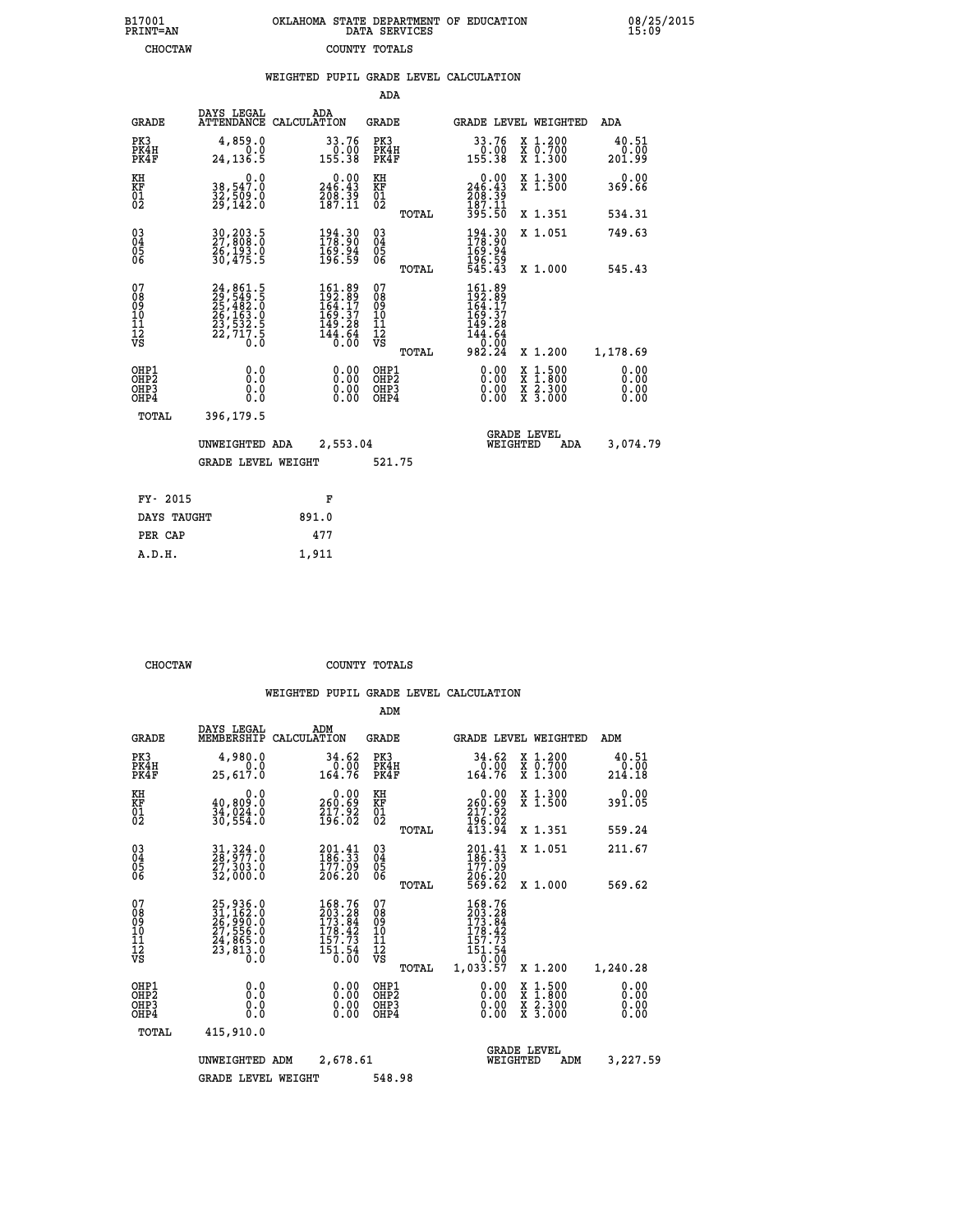| B17001<br><b>PRINT=AN</b> |                 | OKLAHOMA STATE DEPARTMENT OF EDUCATION<br>DATA SERVICES |  |
|---------------------------|-----------------|---------------------------------------------------------|--|
| 13 CIMARRON               | I002 BOISE CITY |                                                         |  |

|                                           |                                                                                                                                                              | WEIGHTED PUPIL GRADE LEVEL CALCULATION                                                       |                                                    |       |                                                                                                     |                                                                   |                              |
|-------------------------------------------|--------------------------------------------------------------------------------------------------------------------------------------------------------------|----------------------------------------------------------------------------------------------|----------------------------------------------------|-------|-----------------------------------------------------------------------------------------------------|-------------------------------------------------------------------|------------------------------|
|                                           |                                                                                                                                                              |                                                                                              | <b>ADA</b>                                         |       |                                                                                                     |                                                                   |                              |
| <b>GRADE</b>                              |                                                                                                                                                              | DAYS LEGAL ADA ATTENDANCE CALCULATION                                                        | <b>GRADE</b>                                       |       |                                                                                                     | GRADE LEVEL WEIGHTED                                              | ADA                          |
| PK3<br>PK4H<br>PK4F                       | 486.0<br>3,328.5                                                                                                                                             | $\begin{smallmatrix} 3.00\ 0.00 \ 20.55 \end{smallmatrix}$                                   | PK3<br>PK4H<br>PK4F                                |       | 3.00<br>0.00<br>20.55                                                                               | X 1.200<br>X 0.700<br>X 1.300                                     | 3.60<br>0.00<br>26.72        |
| KH<br><b>KF</b><br>01<br>02               | 0.0<br>3,939:0<br>3,755:5<br>3,905:5                                                                                                                         | $\begin{smallmatrix} 0.00\\24.31\\23.18\\24.11 \end{smallmatrix}$                            | KH<br>KF<br>01<br>02                               |       | $\begin{smallmatrix} 0.00\\24.31\\23.18\\24.11\\47.29 \end{smallmatrix}$                            | X 1.300<br>X 1.500                                                | 0.00<br>36.47                |
|                                           |                                                                                                                                                              |                                                                                              |                                                    | TOTAL |                                                                                                     | X 1.351                                                           | 63.89                        |
| $^{03}_{04}$<br>05<br>06                  | 2,405.5<br>2,407.5<br>2,499.0<br>2,934.5                                                                                                                     | $14.85$<br>$14.86$<br>$15.43$<br>$18.11$                                                     | $\begin{matrix} 03 \\ 04 \\ 05 \\ 06 \end{matrix}$ |       | $14.85$<br>$14.86$<br>$15.43$<br>$18.11$<br>$48.40$                                                 | X 1.051                                                           | 15.61                        |
|                                           |                                                                                                                                                              |                                                                                              |                                                    | TOTAL |                                                                                                     | X 1.000                                                           | 48.40                        |
| 07<br>08<br>09<br>11<br>11<br>12<br>VS    | $\begin{smallmatrix} 3\,,\,328\,.5\\ 2\,,\,977\,. \,0\\ 2\,,\,986\,. \,0\\ 2\,,\,707\,. \,0\\ 4\,,\,241\,. 5\\ 2\,,\,686\,. \,0\\ 0\,. \,0\end{smallmatrix}$ | $\begin{smallmatrix} 20.55\\ 18.38\\ 18.43\\ 16.71\\ 26.18\\ 26.58\\ 0.00 \end{smallmatrix}$ | 07<br>08<br>09<br>11<br>11<br>12<br>VS             | TOTAL | 20.55<br>18.38<br>18.43<br>16.71<br>26.18<br>$\begin{array}{r} 16.58 \\ 0.08 \\ 116.83 \end{array}$ | X 1.200                                                           | 140.20                       |
| OHP1<br>OH <sub>P</sub> 2<br>OHP3<br>OHP4 | 0.0<br>0.0<br>Ō.Ō                                                                                                                                            | 0.0000<br>$0.00$<br>0.00                                                                     | OHP1<br>OHP2<br>OHP3<br>OHP4                       |       | 0.00<br>0.00<br>0.00                                                                                | $1:500$<br>1:800<br>X<br>X<br>$\frac{x}{x}$ $\frac{5:300}{3:000}$ | 0.00<br>0.00<br>0.00<br>0.00 |
| <b>TOTAL</b>                              | 44,587.0                                                                                                                                                     |                                                                                              |                                                    |       |                                                                                                     |                                                                   |                              |
|                                           | UNWEIGHTED ADA                                                                                                                                               | 275.23                                                                                       |                                                    |       |                                                                                                     | GRADE LEVEL<br>WEIGHTED<br>ADA                                    | 334.89                       |
|                                           | <b>GRADE LEVEL WEIGHT</b>                                                                                                                                    |                                                                                              | 59.66                                              |       |                                                                                                     |                                                                   |                              |
| FY- 2015                                  |                                                                                                                                                              | F                                                                                            |                                                    |       |                                                                                                     |                                                                   |                              |
| DAYS TAUGHT                               |                                                                                                                                                              | 162.0                                                                                        |                                                    |       |                                                                                                     |                                                                   |                              |
| PER CAP                                   |                                                                                                                                                              | 167                                                                                          |                                                    |       |                                                                                                     |                                                                   |                              |

 **ADM**

 **13 CIMARRON I002 BOISE CITY**

| <b>GRADE</b>                                       | DAYS LEGAL<br>MEMBERSHIP CALCULATION                                                                                                    | ADM                                                                      | <b>GRADE</b>                                          | GRADE LEVEL WEIGHTED                                                                     |                                |                                          | ADM                   |
|----------------------------------------------------|-----------------------------------------------------------------------------------------------------------------------------------------|--------------------------------------------------------------------------|-------------------------------------------------------|------------------------------------------------------------------------------------------|--------------------------------|------------------------------------------|-----------------------|
| PK3<br>PK4H<br>PK4F                                | 486.0<br>0.0<br>3,667.0                                                                                                                 | 3.00<br>22.64                                                            | PK3<br>PK4H<br>PK4F                                   | 3.00<br>$22.60$<br>22.64                                                                 |                                | X 1.200<br>X 0.700<br>X 1.300            | 3.60<br>0.00<br>29.43 |
| KH<br>KF<br>01<br>02                               | 0.0<br>$\frac{4}{3}, \frac{128}{933}$ .0<br>4,092.0                                                                                     | $\begin{smallmatrix} 0.00\\ 25.48\\ 24.28\\ 25.26 \end{smallmatrix}$     | KH<br>KF<br>01<br>02                                  | $\begin{smallmatrix} 0.00\\ 25.48\\ 24.28\\ 25.26\\ 49.54 \end{smallmatrix}$             |                                | X 1.300<br>X 1.500                       | 0.00<br>38.22         |
|                                                    |                                                                                                                                         |                                                                          | TOTAL                                                 |                                                                                          |                                | X 1.351                                  | 66.93                 |
| $\begin{matrix} 03 \\ 04 \\ 05 \\ 06 \end{matrix}$ | 2,543.0<br>2,588.0<br>2,588.0<br>3,080.0                                                                                                | $\begin{smallmatrix} 15.70 \\ 15.98 \\ 15.98 \\ 19.01 \end{smallmatrix}$ | $\begin{matrix} 03 \\ 04 \\ 05 \\ 06 \end{matrix}$    | $15.7015.9815.9819.0150.97$                                                              |                                | X 1.051                                  | 16.50                 |
|                                                    |                                                                                                                                         |                                                                          | TOTAL                                                 |                                                                                          |                                | X 1.000                                  | 50.97                 |
| 07<br>08<br>09<br>101<br>11<br>12<br>VS            | $\begin{smallmatrix} 3\,,\,526\,.0\\ 3\,,\,119\,.0\\ 113\,.0\\ 2\,,\,822\,.0\\ 4\,,\,396\,.0\\ 2\,,\,805\,.0\\ 0\,.0 \end{smallmatrix}$ | $21.77$<br>$19.25$<br>$19.22$<br>$17.42$<br>$27.14$<br>$17.31$<br>$0.00$ | 07<br>08<br>09<br>01<br>11<br>11<br>12<br>VS<br>TOTAL | $21.77$<br>$19.25$<br>$19.22$<br>$17.42$<br>$27.14$<br>$17.31$<br>$\frac{0.001}{122.11}$ |                                | X 1.200                                  | 146.53                |
| OHP1<br>OHP2<br>OHP3<br>OHP4                       | 0.0<br>0.0<br>Ŏ.Ŏ                                                                                                                       | $0.00$<br>$0.00$<br>0.00                                                 | OHP1<br>OHP2<br>OHP3<br>OHP4                          | $0.00$<br>$0.00$<br>0.00                                                                 |                                | X 1:500<br>X 1:800<br>X 2:300<br>X 3:000 | 0.00<br>0.00<br>0.00  |
| TOTAL                                              | 46,886.0                                                                                                                                |                                                                          |                                                       |                                                                                          |                                |                                          |                       |
|                                                    | UNWEIGHTED<br>ADM                                                                                                                       | 289.44                                                                   |                                                       |                                                                                          | <b>GRADE LEVEL</b><br>WEIGHTED | ADM                                      | 352.18                |
|                                                    | <b>GRADE LEVEL WEIGHT</b>                                                                                                               |                                                                          | 62.74                                                 |                                                                                          |                                |                                          |                       |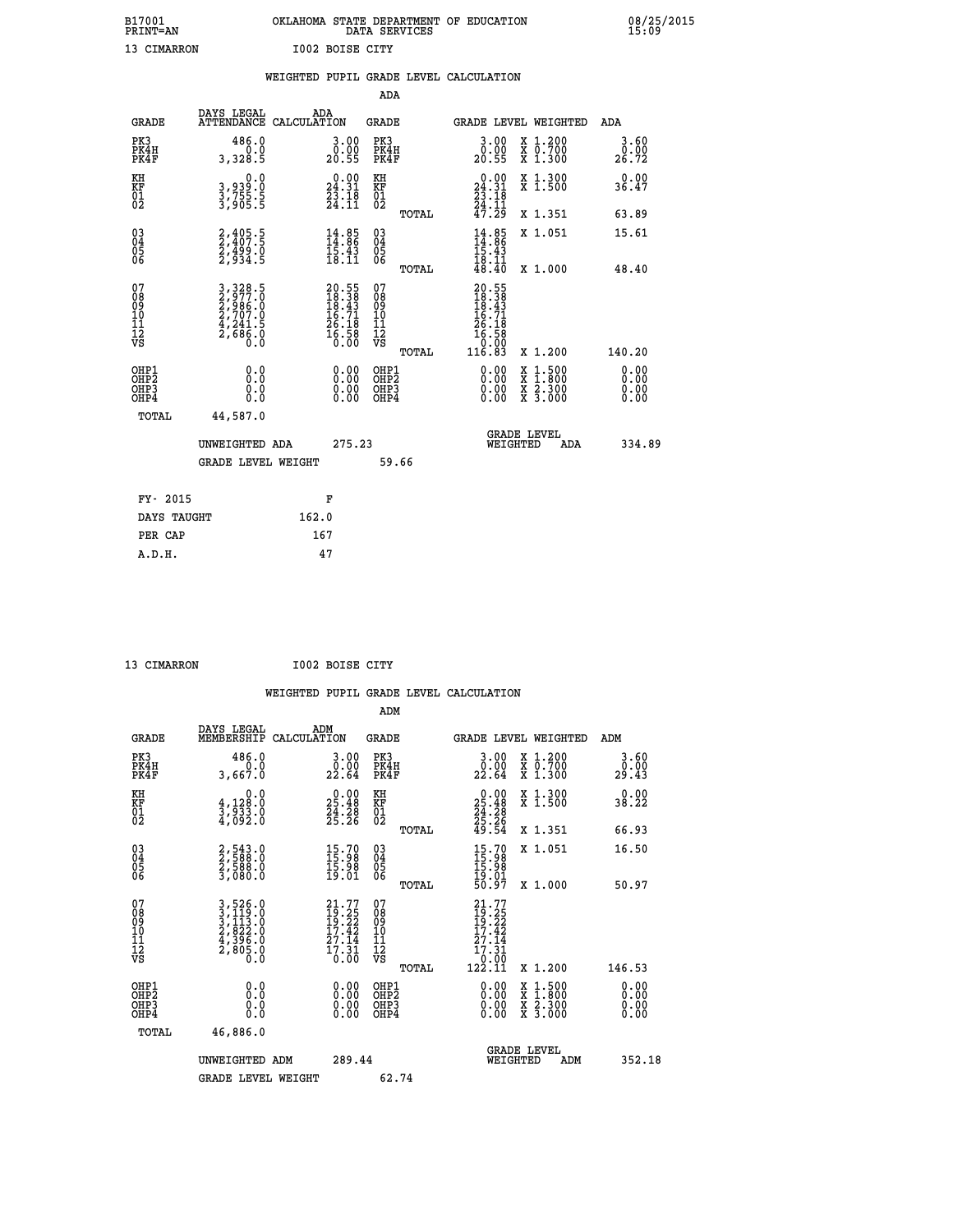|                                          |                                                                                                             |                    |                                                                    |                              |       | WEIGHTED PUPIL GRADE LEVEL CALCULATION                                   |          |                                                                                                                                      |                                          |
|------------------------------------------|-------------------------------------------------------------------------------------------------------------|--------------------|--------------------------------------------------------------------|------------------------------|-------|--------------------------------------------------------------------------|----------|--------------------------------------------------------------------------------------------------------------------------------------|------------------------------------------|
|                                          |                                                                                                             |                    |                                                                    | <b>ADA</b>                   |       |                                                                          |          |                                                                                                                                      |                                          |
| <b>GRADE</b>                             | DAYS LEGAL<br><b>ATTENDANCE</b>                                                                             | ADA<br>CALCULATION |                                                                    | <b>GRADE</b>                 |       |                                                                          |          | GRADE LEVEL WEIGHTED                                                                                                                 | ADA                                      |
| PK3<br>PK4H<br>PK4F                      | 157.0<br>$\bar{6}\bar{3}\bar{0}\bar{.}\bar{0}$                                                              |                    | $\begin{smallmatrix} 0.99\\ 3.99\\ 0.00 \end{smallmatrix}$         | PK3<br>PK4H<br>PK4F          |       | $\begin{smallmatrix} 0.99\\[-1mm] 3.99\\[-1mm] 0.00\end{smallmatrix}$    |          | X 1.200<br>X 0.700<br>X 1.300                                                                                                        | 1.19<br>$\bar{2}.\bar{7}\bar{9}$<br>0.00 |
| KH<br>KF<br>01<br>02                     | 0.0<br>$739.5$<br>$316.5$<br>$456.0$                                                                        |                    | $\begin{smallmatrix} 0.00\ 4.68\ 2.00\ 2.89 \end{smallmatrix}$     | KH<br>KF<br>01<br>02         |       | $\begin{smallmatrix} 0.00\\ 4.68\\ 2.00\\ 2.89\\ 4.89 \end{smallmatrix}$ |          | X 1.300<br>X 1.500                                                                                                                   | 0.00<br>7.02                             |
|                                          |                                                                                                             |                    |                                                                    |                              | TOTAL |                                                                          |          | X 1.351                                                                                                                              | 6.61                                     |
| 03<br>04<br>05<br>06                     | $\begin{array}{r} 1,075.5 \\ 929.5 \\ 659.0 \\ 1,238.5 \end{array}$                                         |                    | $\begin{array}{c} 6.81 \\ 5.88 \\ 4.17 \\ 7.84 \end{array}$        | 03<br>04<br>05<br>06         |       | $5.81$<br>$4.17$<br>$7.84$                                               |          | X 1.051                                                                                                                              | 7.16                                     |
|                                          |                                                                                                             |                    |                                                                    |                              | TOTAL | 17.89                                                                    |          | X 1.000                                                                                                                              | 17.89                                    |
| 07<br>0890112<br>1112<br>VS              | $\begin{smallmatrix} 1,209.5\\ 312.0\\ 1,508.5\\ 663.0\\ 863.0\\ 1,371.0\\ 1,074.0\\ 0.0 \end{smallmatrix}$ |                    | $7.66$<br>$1.97$<br>$9.55$<br>$5.46$<br>$8.68$<br>$6.80$<br>$0.00$ | 07<br>08901112<br>1112<br>VS | TOTAL | $7.66$<br>$1.97$<br>$9.55$<br>$5.468$<br>$8.688$<br>$6.800$<br>$6.012$   |          | X 1.200                                                                                                                              | 48.14                                    |
| OHP1<br>OHP2<br>OH <sub>P3</sub><br>OHP4 | 0.0<br>0.0<br>0.0                                                                                           |                    | $\begin{smallmatrix} 0.00 \ 0.00 \ 0.00 \ 0.00 \end{smallmatrix}$  | OHP1<br>OHP2<br>OHP3<br>OHP4 |       |                                                                          |          | $\begin{smallmatrix} \mathtt{X} & 1 & 500 \\ \mathtt{X} & 1 & 800 \\ \mathtt{X} & 2 & 300 \\ \mathtt{X} & 3 & 000 \end{smallmatrix}$ | 0.00<br>Ō. ŌŌ<br>0.00<br>0.00            |
| <b>TOTAL</b>                             | 12,539.5                                                                                                    |                    |                                                                    |                              |       |                                                                          |          |                                                                                                                                      |                                          |
|                                          | UNWEIGHTED ADA                                                                                              |                    | 79.37                                                              |                              |       |                                                                          | WEIGHTED | <b>GRADE LEVEL</b><br>ADA                                                                                                            | 90.80                                    |
|                                          | <b>GRADE LEVEL WEIGHT</b>                                                                                   |                    |                                                                    | 11.43                        |       |                                                                          |          |                                                                                                                                      |                                          |
| FY- 2015                                 |                                                                                                             |                    | F                                                                  |                              |       |                                                                          |          |                                                                                                                                      |                                          |
| DAYS TAUGHT                              |                                                                                                             | 158.0              |                                                                    |                              |       |                                                                          |          |                                                                                                                                      |                                          |
| PER CAP                                  |                                                                                                             | 167                |                                                                    |                              |       |                                                                          |          |                                                                                                                                      |                                          |

| 13 CIMARRON | I010 FELT |  |
|-------------|-----------|--|

|                                                      |                                                                                                                   |             |                                                                                                                                                  |                                                     |       | WEIGHTED PUPIL GRADE LEVEL CALCULATION                                                        |                                          |     |                                   |  |
|------------------------------------------------------|-------------------------------------------------------------------------------------------------------------------|-------------|--------------------------------------------------------------------------------------------------------------------------------------------------|-----------------------------------------------------|-------|-----------------------------------------------------------------------------------------------|------------------------------------------|-----|-----------------------------------|--|
|                                                      |                                                                                                                   |             |                                                                                                                                                  | ADM                                                 |       |                                                                                               |                                          |     |                                   |  |
| <b>GRADE</b>                                         | DAYS LEGAL<br>MEMBERSHIP                                                                                          | CALCULATION | ADM                                                                                                                                              | <b>GRADE</b>                                        |       | <b>GRADE LEVEL WEIGHTED</b>                                                                   |                                          |     | ADM                               |  |
| PK3<br>PK4H<br>PK4F                                  | 158.0<br>647.0<br>0.0                                                                                             |             | $\begin{smallmatrix} 1.00\\ 4.09\\ 0.00 \end{smallmatrix}$                                                                                       | PK3<br>PK4H<br>PK4F                                 |       | $\begin{smallmatrix} 1.00\\ 4.09\\ 0.00 \end{smallmatrix}$                                    | X 1.200<br>X 0.700<br>X 1.300            |     | 1.20<br>$\overline{2.86}$<br>0.00 |  |
| KH<br>KF<br>01<br>02                                 | $0.0$<br>0.05<br>$\frac{331.0}{474.0}$                                                                            |             | $\begin{smallmatrix} 0.00\\ 4.85\\ 2.09\\ 3.00 \end{smallmatrix}$                                                                                | KH<br>KF<br>01<br>02                                |       | $\begin{smallmatrix} 0.00\ 4.85\ 2.09\ 3.00\ 5.09 \end{smallmatrix}$                          | X 1.300<br>X 1.500                       |     | 0.00<br>7.28                      |  |
|                                                      |                                                                                                                   |             |                                                                                                                                                  |                                                     | TOTAL |                                                                                               | X 1.351                                  |     | 6.88                              |  |
| $\begin{matrix} 03 \\ 04 \\ 05 \\ 06 \end{matrix}$   | $\begin{array}{r} 1,117.0 \\ -948.0 \\ 679.0 \\ 1,303.0 \end{array}$                                              |             | $\begin{smallmatrix}7.07\6.00\\4.30\\8.25\end{smallmatrix}$                                                                                      | $\begin{array}{c} 03 \\ 04 \\ 05 \\ 06 \end{array}$ |       | $7.07$<br>$4.30$<br>$4.30$<br>$8.25$                                                          | X 1.051                                  |     | 7.43                              |  |
|                                                      |                                                                                                                   |             |                                                                                                                                                  |                                                     | TOTAL | 18.55                                                                                         | X 1.000                                  |     | 18.55                             |  |
| 07<br>0890112<br>1112<br>VS                          | $\begin{smallmatrix} 1,264\ .0\\ 316\ .0\\ 1,580\ .0\\ 908\ .0\\ 1,422\ .0\\ 1,106\ .0\\ 0\ .0 \end{smallmatrix}$ |             | $\begin{smallmatrix} 8 & 0 & 0 \\ 2 & 0 & 0 \\ 1 & 0 & 0 \\ 5 & 75 & 0 \\ 9 & 0 & 0 \\ 7 & 0 & 0 \\ 0 & 0 & 0 \\ 0 & 0 & 0 \\ \end{smallmatrix}$ | 07<br>08901112<br>1112<br>VS                        | TOTAL | $\begin{array}{c} 8.00 \\ 2.00 \\ 10.00 \\ 5.75 \\ 9.00 \\ 7.00 \end{array}$<br>0.00<br>41.75 | X 1.200                                  |     | 50.10                             |  |
|                                                      |                                                                                                                   |             |                                                                                                                                                  |                                                     |       |                                                                                               |                                          |     |                                   |  |
| OHP1<br>OHP <sub>2</sub><br>OH <sub>P3</sub><br>OHP4 | 0.0<br>0.000                                                                                                      |             | $0.00$<br>$0.00$<br>0.00                                                                                                                         | OHP1<br>OHP <sub>2</sub><br>OHP <sub>3</sub>        |       | 0.00<br>0.00<br>0.00                                                                          | X 1:500<br>X 1:800<br>X 2:300<br>X 3:000 |     | 0.00<br>Ō. ŌŌ<br>0.00<br>0.00     |  |
| TOTAL                                                | 13,019.0                                                                                                          |             |                                                                                                                                                  |                                                     |       |                                                                                               |                                          |     |                                   |  |
|                                                      | UNWEIGHTED ADM                                                                                                    |             | 82.40                                                                                                                                            |                                                     |       | WEIGHTED                                                                                      | <b>GRADE LEVEL</b>                       | ADM | 94.30                             |  |
|                                                      | <b>GRADE LEVEL WEIGHT</b>                                                                                         |             |                                                                                                                                                  | 11.90                                               |       |                                                                                               |                                          |     |                                   |  |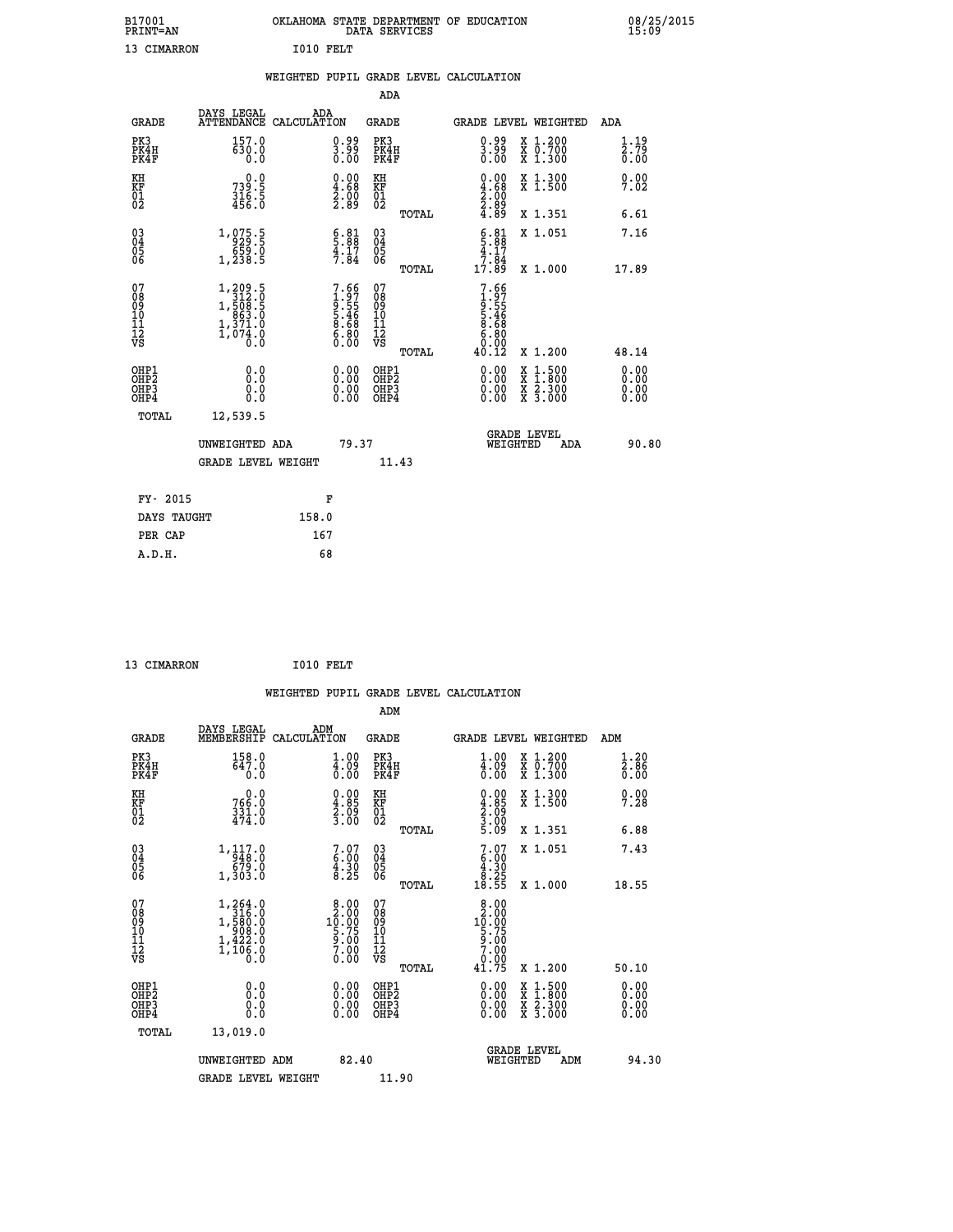| B17001<br><b>PRINT=AN</b> |                   | OKLAHOMA STATE DEPARTMENT OF EDUCATION<br>DATA SERVICES |  |
|---------------------------|-------------------|---------------------------------------------------------|--|
| 13 CIMARRON               | <b>IO11 KEYES</b> |                                                         |  |

|                                                                    |                                                                         |                    |                                                                                                                         |                                                                   |       | WEIGHTED PUPIL GRADE LEVEL CALCULATION                                      |                                                                                                                                      |                              |
|--------------------------------------------------------------------|-------------------------------------------------------------------------|--------------------|-------------------------------------------------------------------------------------------------------------------------|-------------------------------------------------------------------|-------|-----------------------------------------------------------------------------|--------------------------------------------------------------------------------------------------------------------------------------|------------------------------|
|                                                                    |                                                                         |                    |                                                                                                                         | <b>ADA</b>                                                        |       |                                                                             |                                                                                                                                      |                              |
| <b>GRADE</b>                                                       | DAYS LEGAL<br><b>ATTENDANCE</b>                                         | ADA<br>CALCULATION |                                                                                                                         | <b>GRADE</b>                                                      |       |                                                                             | GRADE LEVEL WEIGHTED                                                                                                                 | ADA                          |
| PK3<br>PK4H<br>PK4F                                                | 0.0<br>ة:ة<br>924:0                                                     |                    | $\begin{smallmatrix} 0.00\\ 0.00\\ 5.74 \end{smallmatrix}$                                                              | PK3<br>PK4H<br>PK4F                                               |       | $\begin{smallmatrix} 0.00\\ 0.00\\ 5.74 \end{smallmatrix}$                  | X 1.200<br>X 0.700<br>X 1.300                                                                                                        | 0.00<br>$0.00$<br>7.46       |
| KH<br>KF<br>01<br>02                                               | 0.0<br>1,250.0<br>$\frac{1}{2}, \frac{2}{2}, \frac{3}{2}$               |                    | $\begin{smallmatrix} 0.00\ 7.76\ 7.89\ 6.97 \end{smallmatrix}$                                                          | KH<br>KF<br>01<br>02                                              |       | $\begin{array}{c} 0.00 \\ 7.76 \\ 7.89 \\ 6.97 \\ 14.86 \end{array}$        | X 1.300<br>X 1.500                                                                                                                   | 0.00<br>11.64                |
|                                                                    |                                                                         |                    |                                                                                                                         |                                                                   | TOTAL |                                                                             | X 1.351                                                                                                                              | 20.08                        |
| $\begin{smallmatrix} 03 \\[-4pt] 04 \end{smallmatrix}$<br>Ŏ5<br>06 | $\substack{515.0 \\ 1,075.0 \\ 474.0 \\ 474.0}$                         |                    | $\begin{smallmatrix} 3.20\ 6.68\ 2.94\ 2.94 \end{smallmatrix}$                                                          | $\substack{03 \\ 04}$<br>$\begin{matrix} 0.5 \\ 0.6 \end{matrix}$ |       | $3.20$<br>$6.68$<br>$2.94$<br>$2.94$<br>$12.56$                             | X 1.051                                                                                                                              | 3.36                         |
|                                                                    |                                                                         |                    |                                                                                                                         |                                                                   | TOTAL |                                                                             | X 1.000                                                                                                                              | 12.56                        |
| 07<br>08901112<br>1112<br>VS                                       | 628.0<br>$351.5$<br>$360.5$<br>$1,454.5$<br>$662.5$<br>$543.0$<br>$0.0$ |                    | $\begin{array}{r} 3.90 \\[-2pt] 2.18 \\[-2pt] 5.59 \\[-2pt] 9.03 \\[-2pt] 4.11 \\[-2pt] 3.37 \\[-2pt] 0.00 \end{array}$ | 07<br>08<br>09<br>11<br>11<br>12<br>VS                            | TOTAL | $3.90$<br>$2.18$<br>$5.59$<br>$5.03$<br>$4.11$<br>$3.37$<br>$0.90$<br>28.18 | X 1.200                                                                                                                              | 33.82                        |
| OHP1<br>OHP2<br>OHP3<br>OHP4                                       | 0.0<br>0.0<br>0.0                                                       |                    | 0.0000<br>$\begin{smallmatrix} 0.000 0.00 \ 0.00 \end{smallmatrix}$                                                     | OHP1<br>OHP2<br>OHP3<br>OHP4                                      |       | 0.00<br>0.00                                                                | $\begin{smallmatrix} \mathtt{X} & 1 & 500 \\ \mathtt{X} & 1 & 800 \\ \mathtt{X} & 2 & 300 \\ \mathtt{X} & 3 & 000 \end{smallmatrix}$ | 0.00<br>0.00<br>0.00<br>0.00 |
| <b>TOTAL</b>                                                       | 11,645.0                                                                |                    |                                                                                                                         |                                                                   |       |                                                                             |                                                                                                                                      |                              |
|                                                                    | UNWEIGHTED ADA                                                          |                    | 72.30                                                                                                                   |                                                                   |       | WEIGHTED                                                                    | <b>GRADE LEVEL</b><br>ADA                                                                                                            | 88.92                        |
|                                                                    | <b>GRADE LEVEL WEIGHT</b>                                               |                    |                                                                                                                         | 16.62                                                             |       |                                                                             |                                                                                                                                      |                              |
| FY- 2015                                                           |                                                                         |                    | F                                                                                                                       |                                                                   |       |                                                                             |                                                                                                                                      |                              |
| DAYS TAUGHT                                                        |                                                                         | 161.0              |                                                                                                                         |                                                                   |       |                                                                             |                                                                                                                                      |                              |
| PER CAP                                                            |                                                                         | 167                |                                                                                                                         |                                                                   |       |                                                                             |                                                                                                                                      |                              |

13 CIMARRON 1011 KEYES

 **A.D.H. 29**

 **B17001<br>PRINT=AN** 

|                                                      |                                                                                                                                                                                                                                                                                                                                  |                                                                                                                                                |                                                     | WEIGHTED PUPIL GRADE LEVEL CALCULATION                                                                                                                                                                                                                                         |                                                                                          |                              |
|------------------------------------------------------|----------------------------------------------------------------------------------------------------------------------------------------------------------------------------------------------------------------------------------------------------------------------------------------------------------------------------------|------------------------------------------------------------------------------------------------------------------------------------------------|-----------------------------------------------------|--------------------------------------------------------------------------------------------------------------------------------------------------------------------------------------------------------------------------------------------------------------------------------|------------------------------------------------------------------------------------------|------------------------------|
|                                                      |                                                                                                                                                                                                                                                                                                                                  |                                                                                                                                                | ADM                                                 |                                                                                                                                                                                                                                                                                |                                                                                          |                              |
| <b>GRADE</b>                                         | DAYS LEGAL<br>MEMBERSHIP                                                                                                                                                                                                                                                                                                         | ADM<br>CALCULATION                                                                                                                             | <b>GRADE</b>                                        | <b>GRADE LEVEL WEIGHTED</b>                                                                                                                                                                                                                                                    |                                                                                          | ADM                          |
| PK3<br>PK4H<br>PK4F                                  | 0.0<br>0.0<br>939.0                                                                                                                                                                                                                                                                                                              | $\begin{smallmatrix} 0.00\ 0.00\ 5.83 \end{smallmatrix}$                                                                                       | PK3<br>PK4H<br>PK4F                                 | $\begin{smallmatrix} 0.00\\ 0.00\\ 5.83 \end{smallmatrix}$                                                                                                                                                                                                                     | X 1.200<br>X 0.700<br>X 1.300                                                            | 0.00<br>0.00<br>7.58         |
| KH<br>KF<br>01<br>02                                 | 1,205.0<br>$\frac{1}{1}$ , $\frac{3}{1}$ $\frac{3}{1}$ $\frac{3}{1}$ $\frac{3}{1}$ $\frac{3}{1}$ $\frac{3}{1}$ $\frac{3}{1}$ $\frac{3}{1}$ $\frac{3}{1}$ $\frac{3}{1}$ $\frac{3}{1}$ $\frac{3}{1}$ $\frac{3}{1}$ $\frac{3}{1}$ $\frac{3}{1}$ $\frac{3}{1}$ $\frac{3}{1}$ $\frac{3}{1}$ $\frac{3}{1}$ $\frac{3}{1}$ $\frac{3}{1}$ | $7.98$<br>$8.13$<br>$7.32$                                                                                                                     | KH<br>KF<br>01<br>02                                | $\begin{smallmatrix}0.00\\7.98\\8.13\\7.32\\15.45\end{smallmatrix}$                                                                                                                                                                                                            | X 1.300<br>X 1.500                                                                       | 0.00<br>11.97                |
|                                                      |                                                                                                                                                                                                                                                                                                                                  |                                                                                                                                                | TOTAL                                               |                                                                                                                                                                                                                                                                                | X 1.351                                                                                  | 20.87                        |
| $\begin{matrix} 03 \\ 04 \\ 05 \\ 06 \end{matrix}$   | $\substack{539.0\\1,127.0\\483.0\\483.0$                                                                                                                                                                                                                                                                                         | $3 \cdot 35$<br>$3 \cdot 00$<br>$3 \cdot 00$<br>$3 \cdot 00$                                                                                   | $\begin{array}{c} 03 \\ 04 \\ 05 \\ 06 \end{array}$ | $3.35$<br>$3.00$<br>$3.00$                                                                                                                                                                                                                                                     | X 1.051                                                                                  | 3.52                         |
|                                                      |                                                                                                                                                                                                                                                                                                                                  |                                                                                                                                                | TOTAL                                               | 13.00                                                                                                                                                                                                                                                                          | X 1.000                                                                                  | 13.00                        |
| 07<br>08<br>09<br>101<br>112<br>VS                   | $\begin{smallmatrix}644.0\\357.0\\939.0\\9480.0\\1,480.0\\675.0\\566.0\\0.0\end{smallmatrix}$                                                                                                                                                                                                                                    | $\begin{smallmatrix} 4\cdot 0 & 0\\ 2\cdot 2 & 3\\ 5\cdot 8 & 3\\ 9\cdot 1 & 9\\ 4\cdot 1 & 9\\ 3\cdot 5 & 2\\ 0\cdot 0 & 0 \end{smallmatrix}$ | 07<br>08<br>09<br>11<br>11<br>12<br>VS<br>TOTAL     | $\begin{array}{c} 4\cdot 00 \\ 2\cdot 22 \\ 5\cdot 83 \\ 9\cdot 19 \\ 4\cdot 19 \\ 3\cdot 52 \\ 0.00 \\ 28\cdot 95 \end{array}$                                                                                                                                                | X 1.200                                                                                  | 34.74                        |
| OHP1<br>OHP2<br>OH <sub>P3</sub><br>OH <sub>P4</sub> | 0.0<br>0.000                                                                                                                                                                                                                                                                                                                     | $\begin{smallmatrix} 0.00 \ 0.00 \ 0.00 \ 0.00 \end{smallmatrix}$                                                                              | OHP1<br>OHP2<br>OHP3<br>OHP4                        | $\begin{smallmatrix} 0.00 & 0.00 & 0.00 & 0.00 & 0.00 & 0.00 & 0.00 & 0.00 & 0.00 & 0.00 & 0.00 & 0.00 & 0.00 & 0.00 & 0.00 & 0.00 & 0.00 & 0.00 & 0.00 & 0.00 & 0.00 & 0.00 & 0.00 & 0.00 & 0.00 & 0.00 & 0.00 & 0.00 & 0.00 & 0.00 & 0.00 & 0.00 & 0.00 & 0.00 & 0.00 & 0.0$ | $\begin{smallmatrix} x & 1.500 \\ x & 1.800 \\ x & 2.300 \\ x & 3.000 \end{smallmatrix}$ | 0.00<br>0.00<br>0.00<br>0.00 |
| TOTAL                                                | 12,004.0                                                                                                                                                                                                                                                                                                                         |                                                                                                                                                |                                                     |                                                                                                                                                                                                                                                                                |                                                                                          |                              |
|                                                      | UNWEIGHTED ADM                                                                                                                                                                                                                                                                                                                   | 74.56                                                                                                                                          |                                                     | <b>GRADE LEVEL</b><br>WEIGHTED                                                                                                                                                                                                                                                 | ADM                                                                                      | 91.68                        |
|                                                      | <b>GRADE LEVEL WEIGHT</b>                                                                                                                                                                                                                                                                                                        |                                                                                                                                                | 17.12                                               |                                                                                                                                                                                                                                                                                |                                                                                          |                              |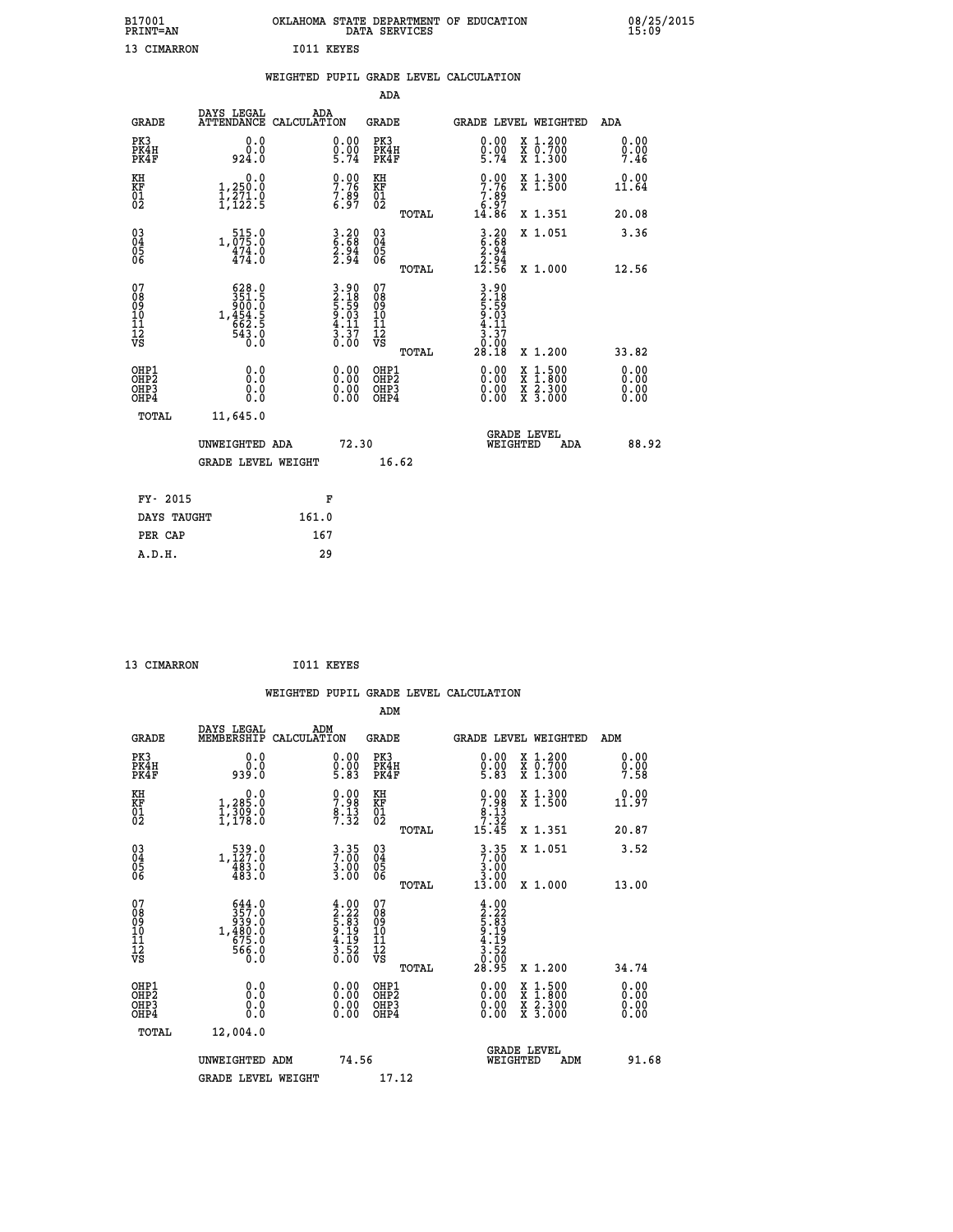| B17001          | OKLAHOMA STATE DEPARTMENT OF EDUCATION |
|-----------------|----------------------------------------|
| <b>PRINT=AN</b> | DATA SERVICES                          |
| CIMARRON        | COUNTY TOTALS                          |

 **B17001 OKLAHOMA STATE DEPARTMENT OF EDUCATION 08/25/2015**

|                                              |                                                                                  | WEIGHTED PUPIL GRADE LEVEL CALCULATION                                   |                                         |       |                                                                                                                                                                                                                                                                                |                                                                                                                                           |                       |
|----------------------------------------------|----------------------------------------------------------------------------------|--------------------------------------------------------------------------|-----------------------------------------|-------|--------------------------------------------------------------------------------------------------------------------------------------------------------------------------------------------------------------------------------------------------------------------------------|-------------------------------------------------------------------------------------------------------------------------------------------|-----------------------|
|                                              |                                                                                  |                                                                          | ADA                                     |       |                                                                                                                                                                                                                                                                                |                                                                                                                                           |                       |
| <b>GRADE</b>                                 | DAYS LEGAL                                                                       | ADA<br>ATTENDANCE CALCULATION                                            | GRADE                                   |       |                                                                                                                                                                                                                                                                                | GRADE LEVEL WEIGHTED                                                                                                                      | ADA                   |
| PK3<br>PK4H<br>PK4F                          | 643.0<br>ة: 630<br>4,252.5                                                       | $\begin{smallmatrix} 3.99\ 3.99\ 26.29 \end{smallmatrix}$                | PK3<br>PK4H<br>PK4F                     |       | $\frac{3.99}{26.29}$                                                                                                                                                                                                                                                           | X 1.200<br>X 0.700<br>X 1.300                                                                                                             | 4.79<br>2.79<br>34.18 |
| KH<br>KF<br>01<br>02                         | $\begin{smallmatrix}&&&0.0\\5\,,&928.5\\5\,,&343.0\\5\,,&484.0\end{smallmatrix}$ | 36.00<br>$\frac{33.07}{33.97}$                                           | KH<br>KF<br>01<br>02                    |       | $36.75$<br>$33.07$<br>$33.97$<br>$33.97$<br>$67.04$                                                                                                                                                                                                                            | X 1.300<br>X 1.500                                                                                                                        | 0.00<br>55.13         |
|                                              |                                                                                  |                                                                          |                                         | TOTAL |                                                                                                                                                                                                                                                                                | X 1.351                                                                                                                                   | 90.58                 |
| $^{03}_{04}$<br>05                           | $3,996.0$<br>$3,632.0$<br>$3,632.0$<br>$4,647.0$                                 | $24.86$<br>$27.42$<br>$22.54$<br>$28.89$                                 | $^{03}_{04}$<br>$\frac{05}{06}$         |       | $24.86$<br>$27.42$<br>$22.54$<br>$28.89$<br>$78.85$                                                                                                                                                                                                                            | X 1.051                                                                                                                                   | 104.98                |
| 06                                           |                                                                                  |                                                                          |                                         | TOTAL |                                                                                                                                                                                                                                                                                | X 1.000                                                                                                                                   | 78.85                 |
| 07<br>08<br>09<br>01<br>11<br>11<br>12<br>VS | 5, 166.0<br>3, 640.5<br>5, 394.5<br>5, 024.5<br>6, 275.0<br>4, 303.0             | $32.11$<br>$22.53$<br>$33.57$<br>$31.20$<br>$38.97$<br>$26.75$<br>$0.00$ | 07<br>08<br>09<br>101<br>11<br>12<br>VS | TOTAL | $\begin{array}{r} 32\cdot 11 \\ 22\cdot 53 \\ 33\cdot 57 \\ 31\cdot 20 \\ 38\cdot 97 \\ 26\cdot 75 \\ 0 \\ 0 \\ 0 \\ 185\cdot 13 \end{array}$                                                                                                                                  | X 1.200                                                                                                                                   | 222.16                |
| OHP1<br>OHP2<br>OHP3<br>OHP4                 | 0.0<br>0.000                                                                     | $\begin{smallmatrix} 0.00 \ 0.00 \ 0.00 \ 0.00 \end{smallmatrix}$        | OHP1<br>OHP2<br>OHP <sub>3</sub>        |       | $\begin{smallmatrix} 0.00 & 0.00 & 0.00 & 0.00 & 0.00 & 0.00 & 0.00 & 0.00 & 0.00 & 0.00 & 0.00 & 0.00 & 0.00 & 0.00 & 0.00 & 0.00 & 0.00 & 0.00 & 0.00 & 0.00 & 0.00 & 0.00 & 0.00 & 0.00 & 0.00 & 0.00 & 0.00 & 0.00 & 0.00 & 0.00 & 0.00 & 0.00 & 0.00 & 0.00 & 0.00 & 0.0$ | $\begin{smallmatrix} \mathtt{X} & 1\cdot500\\ \mathtt{X} & 1\cdot800\\ \mathtt{X} & 2\cdot300\\ \mathtt{X} & 3\cdot000 \end{smallmatrix}$ | 0.00<br>0.00          |
| TOTAL                                        | 68,771.5                                                                         |                                                                          |                                         |       |                                                                                                                                                                                                                                                                                |                                                                                                                                           |                       |
|                                              | UNWEIGHTED ADA                                                                   | 426.90                                                                   |                                         |       | WEIGHTED                                                                                                                                                                                                                                                                       | <b>GRADE LEVEL</b><br>ADA                                                                                                                 | 514.61                |
|                                              | <b>GRADE LEVEL WEIGHT</b>                                                        |                                                                          | 87.71                                   |       |                                                                                                                                                                                                                                                                                |                                                                                                                                           |                       |
| FY- 2015                                     |                                                                                  | F                                                                        |                                         |       |                                                                                                                                                                                                                                                                                |                                                                                                                                           |                       |
| DAYS TAUGHT                                  |                                                                                  | 481.0                                                                    |                                         |       |                                                                                                                                                                                                                                                                                |                                                                                                                                           |                       |
| PER CAP                                      |                                                                                  | 501                                                                      |                                         |       |                                                                                                                                                                                                                                                                                |                                                                                                                                           |                       |

 **CIMARRON COUNTY TOTALS**

 **A.D.H. 144**

|                                          |                                                                                                 |                                                                          | ADM                                                 |                                                                                                                                         |                                          |                              |
|------------------------------------------|-------------------------------------------------------------------------------------------------|--------------------------------------------------------------------------|-----------------------------------------------------|-----------------------------------------------------------------------------------------------------------------------------------------|------------------------------------------|------------------------------|
| <b>GRADE</b>                             | DAYS LEGAL<br>MEMBERSHIP                                                                        | ADM<br>CALCULATION                                                       | <b>GRADE</b>                                        | <b>GRADE LEVEL WEIGHTED</b>                                                                                                             |                                          | ADM                          |
| PK3<br>PK4H<br>PK4F                      | 644.0<br>647.0<br>4,606.0                                                                       | $\begin{smallmatrix} 4.00\\ 4.09\\ 28.47 \end{smallmatrix}$              | PK3<br>PK4H<br>PK4F                                 | $\begin{smallmatrix} 4.00\\ 4.09\\ 28.47 \end{smallmatrix}$                                                                             | X 1.200<br>X 0.700<br>X 1.300            | 4.79<br>$\frac{2.86}{37.01}$ |
| KH<br>KF<br>01<br>02                     | 0.0<br>$\frac{6}{5}, \frac{179}{573}$ .0<br>5,744.0                                             | $\begin{smallmatrix} 0.00\\ 38.31\\ 34.50\\ 35.58 \end{smallmatrix}$     | KH<br>KF<br>01<br>02                                | $\begin{smallmatrix} 0.00\\ 38.31\\ 34.50\\ 35.58\\ 70.08 \end{smallmatrix}$                                                            | X 1.300<br>X 1.500                       | 0.00<br>57.47                |
|                                          |                                                                                                 |                                                                          | TOTAL                                               |                                                                                                                                         | X 1.351                                  | 94.68                        |
| 03<br>04<br>05<br>06                     | $\frac{4}{3}, \frac{199}{663}.0$<br>$\frac{3}{3}, \frac{750}{66}$ .0<br>4,866.0                 | $\begin{smallmatrix} 26.12\ 28.98\ 23.28\ 30.26 \end{smallmatrix}$       | $\begin{array}{c} 03 \\ 04 \\ 05 \\ 06 \end{array}$ | $26.12$<br>$28.28$<br>$23.28$<br>$30.26$<br>$82.52$                                                                                     | X 1.051                                  | 27.45                        |
|                                          |                                                                                                 |                                                                          | TOTAL                                               |                                                                                                                                         | X 1.000                                  | 82.52                        |
| 07<br>08<br>09<br>101<br>112<br>VS       | $\begin{smallmatrix}5,434.0\\3,792.0\\5,632.0\\5,210.0\\6,493.0\\4,477.0\\0.0\end{smallmatrix}$ | $33.77$<br>$33.47$<br>$35.05$<br>$32.36$<br>$40.33$<br>$27.83$<br>$0.00$ | 07<br>08<br>09<br>11<br>11<br>12<br>VS<br>TOTAL     | $\begin{smallmatrix} 33 & .77 \\ 23 & .47 \\ 35 & .05 \\ 32 & .36 \\ 40 & .33 \\ 27 & .83 \\ 0 & .00 \\ 192 & .81 \\ \end{smallmatrix}$ | X 1.200                                  | 231.37                       |
| OHP1<br>OHP2<br>OH <sub>P3</sub><br>OHP4 | 0.0<br>$\begin{smallmatrix} 0.16 \ 0.0 \end{smallmatrix}$                                       |                                                                          | OHP1<br>OHP2<br>OHP <sub>3</sub>                    | $0.00$<br>$0.00$<br>0.00                                                                                                                | X 1:500<br>X 1:800<br>X 2:300<br>X 3:000 | 0.00<br>0.00<br>0.00         |
| TOTAL                                    | 71,909.0                                                                                        |                                                                          |                                                     |                                                                                                                                         |                                          |                              |
|                                          | UNWEIGHTED ADM                                                                                  | 446.40                                                                   |                                                     |                                                                                                                                         | GRADE LEVEL<br>WEIGHTED<br>ADM           | 538.16                       |
|                                          | <b>GRADE LEVEL WEIGHT</b>                                                                       |                                                                          | 91.76                                               |                                                                                                                                         |                                          |                              |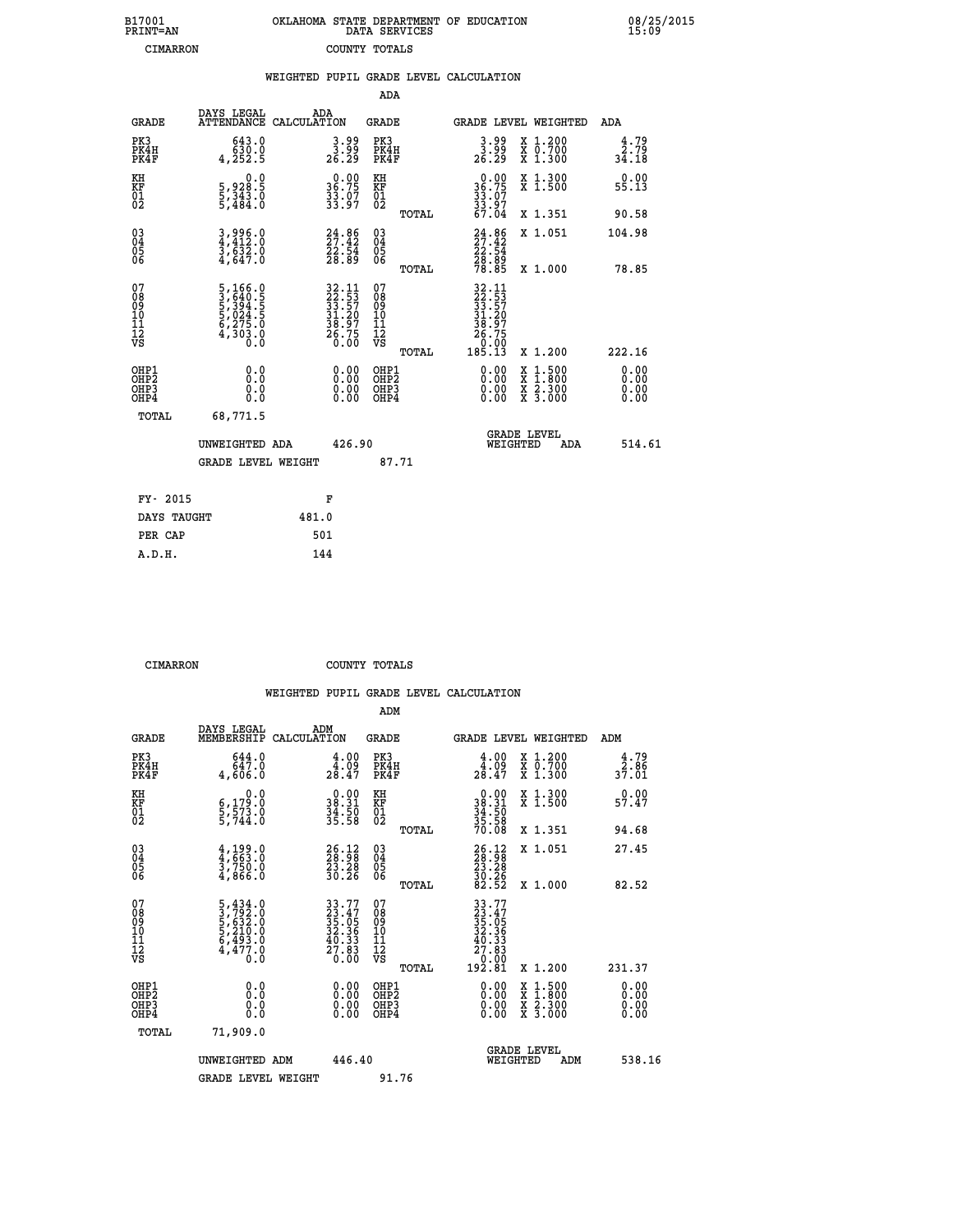| B17001<br><b>PRINT=AN</b> |              |                 | OKLAHOMA STATE DEPARTMENT OF EDUCATION<br>DATA SERVICES |  |
|---------------------------|--------------|-----------------|---------------------------------------------------------|--|
|                           | 14 CLEVELAND | C016 ROBIN HILL |                                                         |  |

|                                                                    |                                                                            |                                                                                                                         |                                                     | WEIGHTED PUPIL GRADE LEVEL CALCULATION                                                            |                                                                                                  |                              |
|--------------------------------------------------------------------|----------------------------------------------------------------------------|-------------------------------------------------------------------------------------------------------------------------|-----------------------------------------------------|---------------------------------------------------------------------------------------------------|--------------------------------------------------------------------------------------------------|------------------------------|
|                                                                    |                                                                            |                                                                                                                         | <b>ADA</b>                                          |                                                                                                   |                                                                                                  |                              |
| <b>GRADE</b>                                                       | DAYS LEGAL<br>ATTENDANCE CALCULATION                                       | ADA                                                                                                                     | <b>GRADE</b>                                        | GRADE LEVEL WEIGHTED                                                                              |                                                                                                  | ADA                          |
| PK3<br>PK4H<br>PK4F                                                | 361.0<br>$0.0$<br>5.919,5                                                  | $\begin{smallmatrix} 2.11\0.00\38.13 \end{smallmatrix}$                                                                 | PK3<br>PK4H<br>PK4F                                 | 2.11<br>_0.00<br>38.13                                                                            | X 1.200<br>X 0.700<br>X 1.300                                                                    | 2.53<br>0.00≨<br>49.57       |
| KH<br>KF<br>01<br>02                                               | $\begin{smallmatrix}&&&0.0\\ 6,815.5\\ 6,074.0\\ 6,099.0\end{smallmatrix}$ | $39.86$<br>$35.52$<br>$35.67$                                                                                           | KH<br>KF<br>01<br>02                                | $39.86$<br>$35.52$<br>$35.67$<br>$71.19$                                                          | X 1.300<br>X 1.500                                                                               | 0.00<br>59.79                |
|                                                                    |                                                                            |                                                                                                                         | TOTAL                                               |                                                                                                   | X 1.351                                                                                          | 96.18                        |
| $\begin{smallmatrix} 03 \\[-4pt] 04 \end{smallmatrix}$<br>Ŏ5<br>06 | $\frac{4}{3}, \frac{012}{616}.\frac{5}{5}$<br>3,901.5<br>3,189.5           | $23.46$<br>$21.15$<br>$22.82$<br>$18.65$                                                                                | $\begin{array}{c} 03 \\ 04 \\ 05 \\ 06 \end{array}$ | $23.46$<br>$21.15$<br>$22.82$<br>$18.65$<br>$62.62$                                               | X 1.051                                                                                          | 24.66                        |
|                                                                    |                                                                            |                                                                                                                         | TOTAL                                               |                                                                                                   | X 1.000                                                                                          | 62.62                        |
| 07<br>08<br>09<br>11<br>11<br>12<br>VS                             | $2,325.5$<br>$2,184.0$<br>$0.0$<br>$0.0$<br>$0.0$<br>$0.0$<br>$0.0$        | $\begin{smallmatrix} 13 & 60\\ 12 & 77\\ 0 & 00\\ 0 & 00\\ 0 & 00\\ 0 & 00\\ 0 & 00\\ 0 & 00\\ 0 & 00\end{smallmatrix}$ | 07<br>08<br>09<br>11<br>11<br>12<br>VS<br>TOTAL     | 13.60<br>$\begin{smallmatrix} 12.77 \ 16.00 \ 0.00 \ 0.00 \end{smallmatrix}$<br>$\S. \S$<br>26.37 | X 1.200                                                                                          | 31.64                        |
| OHP1<br>OHP2<br>OHP3<br>OHP4                                       | 0.0<br>0.0<br>0.0                                                          | $\begin{smallmatrix} 0.00 \ 0.00 \ 0.00 \ 0.00 \end{smallmatrix}$                                                       | OHP1<br>OHP2<br>OHP3<br>OHP4                        | 0.00<br>0.00                                                                                      | $\begin{smallmatrix} x & 1 & 500 \\ x & 1 & 800 \\ x & 2 & 300 \\ x & 3 & 000 \end{smallmatrix}$ | 0.00<br>0.00<br>0.00<br>0.00 |
| TOTAL                                                              | 45,098.5                                                                   |                                                                                                                         |                                                     |                                                                                                   |                                                                                                  |                              |
|                                                                    | UNWEIGHTED ADA                                                             | 263.74                                                                                                                  |                                                     | <b>GRADE LEVEL</b><br>WEIGHTED                                                                    | <b>ADA</b>                                                                                       | 326.99                       |
|                                                                    | <b>GRADE LEVEL WEIGHT</b>                                                  |                                                                                                                         | 63.25                                               |                                                                                                   |                                                                                                  |                              |
| FY- 2015                                                           |                                                                            | F                                                                                                                       |                                                     |                                                                                                   |                                                                                                  |                              |
| DAYS TAUGHT                                                        |                                                                            | 171.0                                                                                                                   |                                                     |                                                                                                   |                                                                                                  |                              |
| PER CAP                                                            |                                                                            | 33                                                                                                                      |                                                     |                                                                                                   |                                                                                                  |                              |

 **14 CLEVELAND C016 ROBIN HILL**

 **A.D.H. 261**

| <b>GRADE</b>                                       | DAYS LEGAL<br>MEMBERSHIP                                             | ADM<br>CALCULATION                                                                                    | <b>GRADE</b>                                        |       |                                                                                                                                             |          | <b>GRADE LEVEL WEIGHTED</b>                                                                                         | ADM                                                                  |  |
|----------------------------------------------------|----------------------------------------------------------------------|-------------------------------------------------------------------------------------------------------|-----------------------------------------------------|-------|---------------------------------------------------------------------------------------------------------------------------------------------|----------|---------------------------------------------------------------------------------------------------------------------|----------------------------------------------------------------------|--|
| PK3<br>PK4H<br>PK4F                                | 361.0<br>6,915.0                                                     | 2.11<br>0.00<br>40.44                                                                                 | PK3<br>PK4H<br>PK4F                                 |       | 2.11<br>0.00<br>40.44                                                                                                                       |          | X 1.200<br>X 0.700<br>X 1.300                                                                                       | 2.53<br>$\frac{\overline{0} \cdot \overline{0} \overline{0}}{52.57}$ |  |
| KH<br>KF<br>01<br>02                               | 0.0<br>$7,141.0$<br>6,404.0<br>6,446.0                               | $\begin{smallmatrix} 0.00\\ 41.76\\ 37.45\\ 37.70 \end{smallmatrix}$                                  | KH<br>KF<br>01<br>02                                |       | $0.00$<br>$41.76$<br>$37.45$<br>$37.70$<br>$75.15$                                                                                          |          | X 1.300<br>X 1.500                                                                                                  | 0.00<br>62.64                                                        |  |
|                                                    |                                                                      |                                                                                                       |                                                     | TOTAL |                                                                                                                                             |          | X 1.351                                                                                                             | 101.53                                                               |  |
| $\begin{matrix} 03 \\ 04 \\ 05 \\ 06 \end{matrix}$ | $\frac{4}{3}, \frac{267}{839}.0$<br>$\frac{4}{3}, \frac{179}{395}.0$ | $24.95$<br>$22.45$<br>$24.44$<br>$19.85$                                                              | $\begin{array}{c} 03 \\ 04 \\ 05 \\ 06 \end{array}$ |       | 24.95<br>22.45<br>24.44<br>19.85<br>56.74                                                                                                   |          | X 1.051                                                                                                             | 26.22                                                                |  |
|                                                    |                                                                      |                                                                                                       |                                                     | TOTAL |                                                                                                                                             |          | X 1.000                                                                                                             | 66.74                                                                |  |
| 07<br>08<br>09<br>11<br>11<br>12<br>VS             | $2,551.0$<br>$2,348.0$<br>$0.0$<br>$0.0$<br>$0.0$<br>$0.0$<br>$0.0$  | $\begin{smallmatrix} 14.92\ 13.73\ 0.00\ 0.00\ 0.00\ 0.00\ 0.00\ 0.00\ 0.00\ 0.00\ \end{smallmatrix}$ | 07<br>08<br>09<br>11<br>11<br>12<br>VS              |       | $\begin{smallmatrix} 14 & 9 & 2\\ 13 & 7 & 3\\ 0 & 0 & 0\\ 0 & 0 & 0\\ 0 & 0 & 0\\ 0 & 0 & 0\\ 0 & 0 & 0\\ 2 & 8 & 0\\ 5 \end{smallmatrix}$ |          |                                                                                                                     |                                                                      |  |
|                                                    |                                                                      |                                                                                                       |                                                     | TOTAL |                                                                                                                                             |          | X 1.200                                                                                                             | 34.38                                                                |  |
| OHP1<br>OH <sub>P</sub> 2<br>OHP3<br>OHP4          | 0.0<br>0.0<br>Ŏ.Ŏ                                                    | $0.00$<br>$0.00$<br>0.00                                                                              | OHP1<br>OHP <sub>2</sub><br>OHP3<br>OHP4            |       |                                                                                                                                             |          | $\begin{array}{l} \mathtt{X} & 1.500 \\ \mathtt{X} & 1.800 \\ \mathtt{X} & 2.300 \\ \mathtt{X} & 3.000 \end{array}$ | 0.00<br>0.00<br>0.00<br>0.00                                         |  |
| TOTAL                                              | 47,846.0                                                             |                                                                                                       |                                                     |       |                                                                                                                                             |          |                                                                                                                     |                                                                      |  |
|                                                    | UNWEIGHTED ADM                                                       | 279.80                                                                                                |                                                     |       |                                                                                                                                             | WEIGHTED | <b>GRADE LEVEL</b><br>ADM                                                                                           | 346.61                                                               |  |
|                                                    | <b>GRADE LEVEL WEIGHT</b>                                            |                                                                                                       | 66.81                                               |       |                                                                                                                                             |          |                                                                                                                     |                                                                      |  |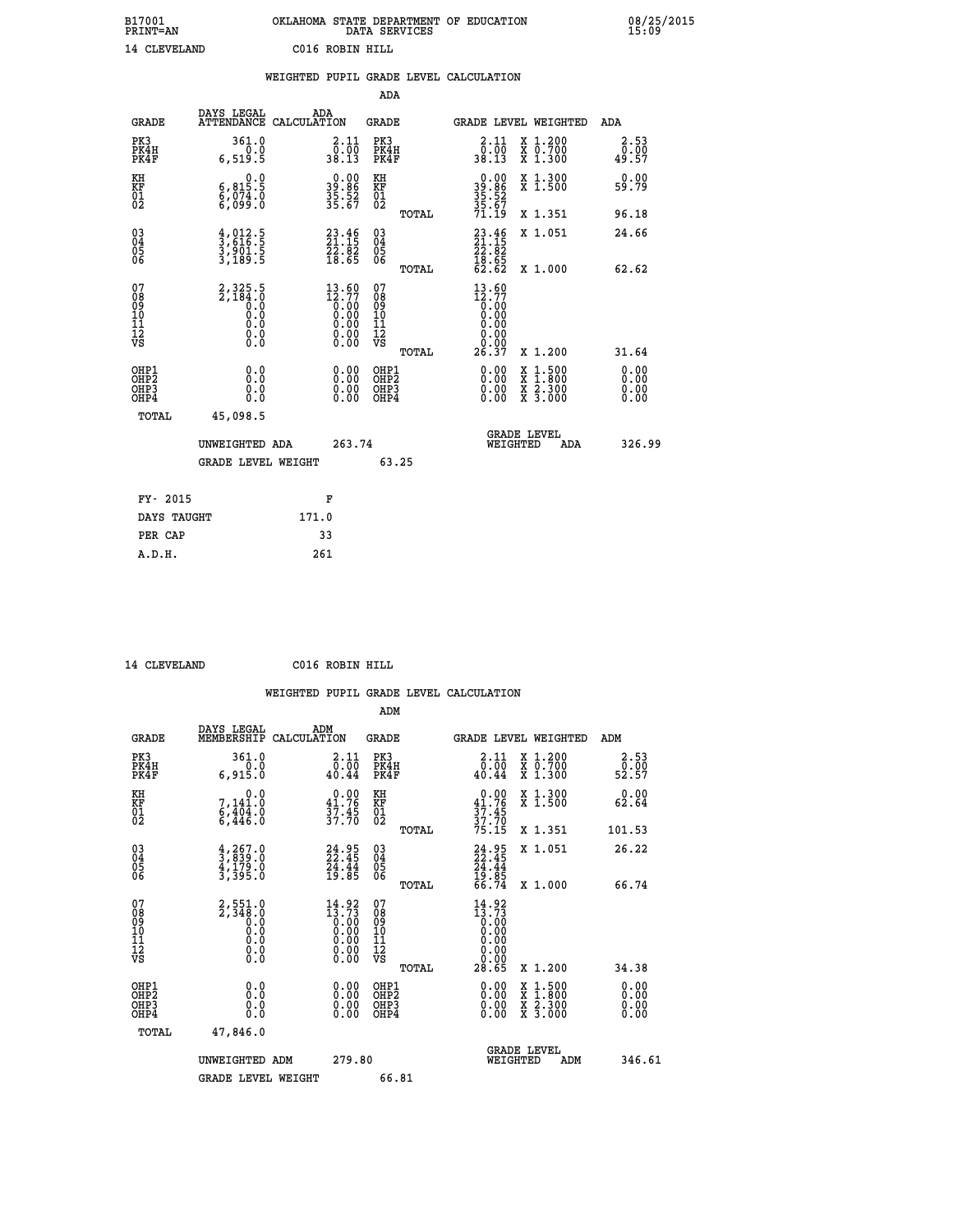## **WEIGHTED PUPIL GRADE LEVEL CALCULATION**

|                                                                    |                                                                                         |                                                                                          | ADA                                      |       |                                                                                                              |                                |                                                           |                              |
|--------------------------------------------------------------------|-----------------------------------------------------------------------------------------|------------------------------------------------------------------------------------------|------------------------------------------|-------|--------------------------------------------------------------------------------------------------------------|--------------------------------|-----------------------------------------------------------|------------------------------|
| <b>GRADE</b>                                                       | DAYS LEGAL<br>ATTENDANCE                                                                | ADA<br>CALCULATION                                                                       | GRADE                                    |       |                                                                                                              |                                | GRADE LEVEL WEIGHTED                                      | ADA                          |
| PK3<br>PK4H<br>PK4F                                                | 10,510.0<br>132,112.0<br>10,584.0                                                       | 61.86<br>777.35<br>62.27                                                                 | PK3<br>PK4H<br>PK4F                      |       | 61.86<br>777.35<br>62.27                                                                                     |                                | X 1.200<br>X 0.700<br>X 1.300                             | 74.23<br>544.15<br>80.95     |
| KH<br>KF<br>$\overline{01}$                                        | 181,981.0<br>71,244.5<br>310,529.5<br>293,906.0                                         | 1,070.68<br>419.36<br>$\frac{1}{1}, \frac{8}{2}, \frac{7}{3}$                            | KH<br>KF<br>$\overline{01}$              |       | 1,070.68<br>419.36<br>1,827.17<br>1,729.39<br>3,556.56                                                       |                                | X 1.300<br>$\overline{x}$ 1.500                           | 1,391.88<br>629.04           |
|                                                                    |                                                                                         |                                                                                          |                                          | TOTAL |                                                                                                              |                                | X 1.351                                                   | 4,804.91                     |
| $\begin{smallmatrix} 03 \\[-4pt] 04 \end{smallmatrix}$<br>05<br>06 | 292,179.0<br>281,094.5<br>281, 178.5<br>285,183.0                                       | $1, 719.03$<br>$1, 653.88$<br>$1, 654.35$<br>$1, 677.97$                                 | $\substack{03 \\ 04}$<br>$\frac{05}{06}$ |       | $1, 719.03$<br>$1, 653.88$<br>$1, 654.35$<br>$1, 677.97$<br>$4, 986.20$                                      |                                | X 1.051                                                   | 1,806.70                     |
|                                                                    |                                                                                         |                                                                                          |                                          | TOTAL |                                                                                                              |                                | X 1.000                                                   | 4,986.20                     |
| 07<br>08<br>09<br>11<br>11<br>12<br>VS                             | 287, 341.5<br>276, 626.0<br>295, 075.0<br>265, 720.0<br>257, 456.0<br>232, 079.0<br>O.Ŏ | $1,690.24$<br>$1,627.21$<br>$1,737.33$<br>$1,565.26$<br>$1,518.30$<br>$1,368.16$<br>0.00 | 07<br>089<br>101<br>111<br>VS            | TOTAL | 1,690.24<br>$1, 627.21$<br>$1, 737.33$<br>$1, 565.26$<br>$1, 518.30$<br>$1, 368.16$<br>$0, 0.00$<br>9,506.50 |                                | X 1.200                                                   | 11,407.80                    |
| OHP1<br>OHP2<br>OHP3<br>OHP4                                       | 168.5<br>0.0<br>0.0                                                                     | 0.99<br>0.00<br>0.00                                                                     | OHP1<br>OHP <sub>2</sub><br>OHP3<br>OHP4 |       | 0.99<br>0.00<br>0.00<br>0.00                                                                                 |                                | $\frac{x}{x}$ $\frac{1.500}{1.800}$<br>X 2.300<br>X 3.000 | 1.49<br>0.00<br>0.00<br>0.00 |
| TOTAL                                                              | 3,764,968.0                                                                             |                                                                                          |                                          |       |                                                                                                              |                                |                                                           |                              |
|                                                                    | UNWEIGHTED ADA                                                                          | 22,160.80                                                                                |                                          |       |                                                                                                              | <b>GRADE LEVEL</b><br>WEIGHTED | ADA                                                       | 25,727.35                    |
|                                                                    | <b>GRADE LEVEL WEIGHT</b>                                                               |                                                                                          | 3,566.55                                 |       |                                                                                                              |                                |                                                           |                              |
|                                                                    |                                                                                         |                                                                                          |                                          |       |                                                                                                              |                                |                                                           |                              |
| FY- 2015                                                           |                                                                                         | F                                                                                        |                                          |       |                                                                                                              |                                |                                                           |                              |
| DAYS TAUGHT                                                        |                                                                                         | 170.0                                                                                    |                                          |       |                                                                                                              |                                |                                                           |                              |

| 14 CLEVELAND | I002 MOORE |
|--------------|------------|
|              |            |

 **PER CAP 33 A.D.H. 9,446**

|                                                      |                                                                                   |                                                                                                     | ADM                                                  |                                                                                                     |                                                                                  |                              |
|------------------------------------------------------|-----------------------------------------------------------------------------------|-----------------------------------------------------------------------------------------------------|------------------------------------------------------|-----------------------------------------------------------------------------------------------------|----------------------------------------------------------------------------------|------------------------------|
| <b>GRADE</b>                                         | DAYS LEGAL<br>MEMBERSHIP                                                          | ADM<br>CALCULATION                                                                                  | <b>GRADE</b>                                         |                                                                                                     | <b>GRADE LEVEL WEIGHTED</b>                                                      | ADM                          |
| PK3<br>PK4H<br>PK4F                                  | 11, 313.0<br>140, 183.0<br>11,306.0                                               | 66.58<br>824.84<br>66.52                                                                            | PK3<br>PK4H<br>PK4F                                  | 66.58<br>824.84<br>66.52                                                                            | X 1.200<br>X 0.700<br>X 1.300                                                    | 79.90<br>577.39<br>86.48     |
| KH<br>KF<br>01<br>02                                 | 192,705.0<br>75,138.0<br>327,253.0                                                | 1,133.78<br>442.28<br>$\frac{1}{2}$ , $\frac{5}{2}$ , $\frac{5}{2}$ , $\frac{5}{2}$ , $\frac{8}{2}$ | KH<br>KF<br>$\overline{01}$                          | 1,133.78<br>442.28                                                                                  | X 1.300<br>X 1.500                                                               | 1,473.91<br>663.42           |
|                                                      | 308,464.0                                                                         |                                                                                                     | TOTAL                                                | 1,925.58<br>1,815.07<br>3,740.65                                                                    | X 1.351                                                                          | 5,053.62                     |
| $\begin{matrix} 03 \\ 04 \\ 05 \\ 06 \end{matrix}$   | 306, 121.0<br>294, 675.0<br>294,597.0                                             | 1,801.06<br>1,733.80<br>1,733.30                                                                    | $\substack{03 \\ 04}$<br>05                          | $1, 801.06$<br>$1, 733.80$<br>$1, 733.30$<br>$1, 763.15$                                            | X 1.051                                                                          | 1,892.91                     |
|                                                      | 299,661.0                                                                         | 1,763.15                                                                                            | TOTAL                                                | 5,230.25                                                                                            | X 1.000                                                                          | 5,230.25                     |
| 07<br>08<br>09<br>101<br>11<br>12<br>VS              | 302,857.0<br>292,475.0<br>314,037.0<br>283,682.0<br>276,683.0<br>250,595.0<br>0.0 | $1,781.51$<br>$1,720.44$<br>$1,848.87$<br>$1,670.92$<br>$1,631.40$<br>$1,477.07$<br>0.00            | 07<br>08<br>09<br>10<br>11<br>$\frac{1}{3}$<br>TOTAL | 1,781.51<br>$1,720.44$<br>$1,848.87$<br>$1,670.92$<br>$1,631.40$<br>$1,477.07$<br>0.00<br>10,130.21 | X 1.200                                                                          | 12, 156.25                   |
| OHP1<br>OH <sub>P</sub> <sub>2</sub><br>OHP3<br>OHP4 | 170.0<br>0.0<br>0.0<br>0.0                                                        | $\frac{1}{0}$ :00<br>0.00<br>0.00                                                                   | OHP1<br>OHP2<br>OHP3<br>OHP4                         | 1.00<br>0.00<br>0.00<br>0.00                                                                        | $\frac{x}{x}$ $\frac{1.500}{1.800}$<br>X <sub>2.300</sub><br>$X\overline{3.000}$ | 1.50<br>0.00<br>0.00<br>0.00 |
| TOTAL                                                | 3,981,915.0                                                                       |                                                                                                     |                                                      |                                                                                                     |                                                                                  |                              |
|                                                      | UNWEIGHTED                                                                        | 23,437.17<br>ADM                                                                                    |                                                      | WEIGHTED                                                                                            | <b>GRADE LEVEL</b><br>ADM                                                        | 27, 215.63                   |
|                                                      | <b>GRADE LEVEL WEIGHT</b>                                                         |                                                                                                     | 3,778.46                                             |                                                                                                     |                                                                                  |                              |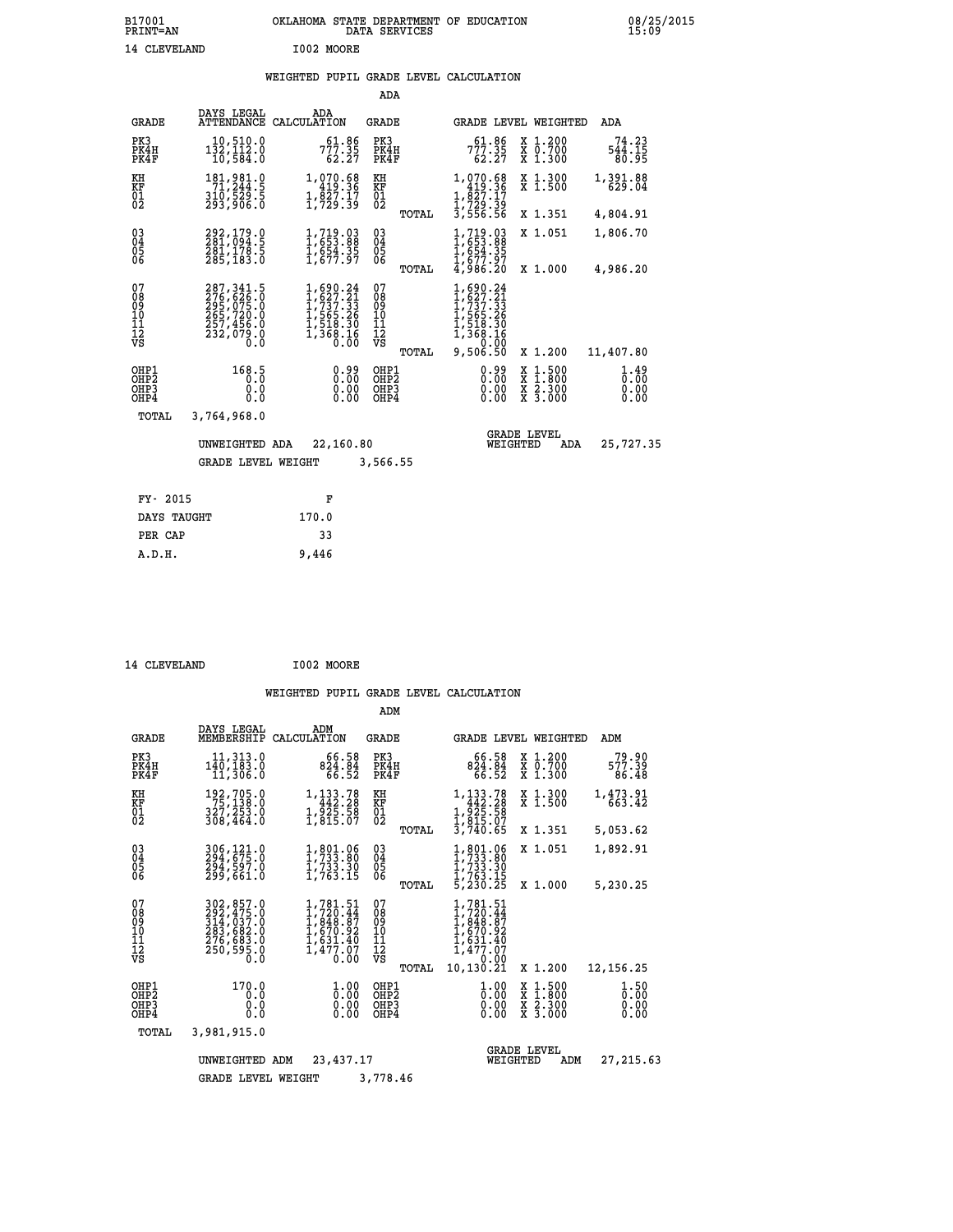## **WEIGHTED PUPIL GRADE LEVEL CALCULATION**

|                                                                    |                                                                                                                                                                          |                                                                                                                  | ADA                                                                         |                                                                                                                                                                                                                                                                                                                                                                                                                                                                           |                                |
|--------------------------------------------------------------------|--------------------------------------------------------------------------------------------------------------------------------------------------------------------------|------------------------------------------------------------------------------------------------------------------|-----------------------------------------------------------------------------|---------------------------------------------------------------------------------------------------------------------------------------------------------------------------------------------------------------------------------------------------------------------------------------------------------------------------------------------------------------------------------------------------------------------------------------------------------------------------|--------------------------------|
| <b>GRADE</b>                                                       | DAYS LEGAL<br><b>ATTENDANCE</b>                                                                                                                                          | ADA<br>CALCULATION                                                                                               | GRADE                                                                       | GRADE LEVEL WEIGHTED                                                                                                                                                                                                                                                                                                                                                                                                                                                      | <b>ADA</b>                     |
| PK3<br>PK4H<br>PK4F                                                | 8, 373.5<br>105, 572.5<br>4,349.5                                                                                                                                        | 49.01<br>617.75<br>25.48                                                                                         | PK3<br>PK4H<br>PK4F                                                         | X 1.200<br>X 0.700<br>X 1.300<br>$49.01$<br>617.75<br>25.48                                                                                                                                                                                                                                                                                                                                                                                                               | 58.81<br>432.43<br>33.12       |
| KH<br>KF<br>$\overline{01}$                                        | 2,419.0<br>202,681.5<br>$\frac{181}{194}$ , $\frac{829}{930}$ . 5                                                                                                        | $\begin{array}{c} 14.17\\1,185.73\\1,122.26\\1,140.49\end{array}$                                                | KH<br>KF<br>$\overline{01}$                                                 | X 1.300<br>X 1.500<br>$14.17$<br>$1,185.73$<br>$1,122.26$<br>$1,140.49$                                                                                                                                                                                                                                                                                                                                                                                                   | 18.42<br>1,778.60              |
|                                                                    |                                                                                                                                                                          |                                                                                                                  | TOTAL                                                                       | $2, \bar{2}6\tilde{2}.75$<br>X 1.351                                                                                                                                                                                                                                                                                                                                                                                                                                      | 3,056.98                       |
| $\begin{smallmatrix} 03 \\[-4pt] 04 \end{smallmatrix}$<br>05<br>06 | 183, 741.5<br>185,600.5<br>183,589.5                                                                                                                                     | 1,075.06<br>1,025.57<br>$\frac{1}{1}$ , $\frac{0}{0}$ , $\frac{0}{0}$ , $\frac{0}{0}$<br>1, 073.62               | $\begin{smallmatrix} 03 \\[-4pt] 04 \end{smallmatrix}$<br>05<br>ŎĞ<br>TOTAL | 1,075.06<br>1,025.57<br>X 1.051<br>$\frac{1}{2}, \frac{0}{0}, \frac{0}{0}, \frac{0}{0}, \frac{0}{0}, \frac{0}{2}, \frac{0}{2}, \frac{0}{2}, \frac{0}{2}, \frac{0}{2}, \frac{0}{2}, \frac{0}{2}, \frac{0}{2}, \frac{0}{2}, \frac{0}{2}, \frac{0}{2}, \frac{0}{2}, \frac{0}{2}, \frac{0}{2}, \frac{0}{2}, \frac{0}{2}, \frac{0}{2}, \frac{0}{2}, \frac{0}{2}, \frac{0}{2}, \frac{0}{2}, \frac{0}{2}, \frac{0}{2}, \frac{0}{2}, \frac{0}{2}, \frac{0}{2}, \frac{$<br>X 1.000 | 1,129.89<br>3,185.22           |
| 07<br>08<br>09<br>11<br>11<br>12<br>VS                             | $\begin{smallmatrix} 177, 244 & 0 \\ 184, 552 & 5 \\ 196, 464 & 5 \\ 184, 118 & 0 \\ 184, 118 & 0 \\ 154, 423 & 5 \\ 146, 908 & 0 \end{smallmatrix}$<br>$0.\overline{0}$ | $\begin{smallmatrix} 1,036.51\\ 1,079.25\\ 1,148.92\\ 1,076.71\\ 903.06\\ 859.11\\ 0.00\\ 0.00\end{smallmatrix}$ | 07<br>08<br>09<br>11<br>11<br>12<br>VS                                      | 1,036.51<br>1,079.25<br>1,148.92<br>1,076.71<br>903.06<br>11.058<br>0.00                                                                                                                                                                                                                                                                                                                                                                                                  |                                |
|                                                                    |                                                                                                                                                                          |                                                                                                                  | TOTAL                                                                       | 6,103.56<br>X 1.200                                                                                                                                                                                                                                                                                                                                                                                                                                                       | 7,324.27                       |
| OHP1<br>OH <sub>P</sub> 2<br>OH <sub>P3</sub><br>OHP4              | 39,352.5<br>0.0<br>0.0<br>0.0                                                                                                                                            | 230.13<br>0.00<br>0.00<br>0.00                                                                                   | OHP1<br>OHP <sub>2</sub><br>OHP3<br>OHP4                                    | 230.13<br>X 1:500<br>0.00<br>$\frac{\ddot{x}}{x}$ $\frac{2.300}{3.000}$<br>0.00<br>0.00                                                                                                                                                                                                                                                                                                                                                                                   | 345.20<br>0.00<br>0.00<br>0.00 |
| TOTAL                                                              | 2,521,421.5                                                                                                                                                              |                                                                                                                  |                                                                             |                                                                                                                                                                                                                                                                                                                                                                                                                                                                           |                                |
|                                                                    | UNWEIGHTED ADA                                                                                                                                                           | 14,748.86                                                                                                        |                                                                             | <b>GRADE LEVEL</b><br>WEIGHTED<br>ADA                                                                                                                                                                                                                                                                                                                                                                                                                                     | 17,362.94                      |
|                                                                    | <b>GRADE LEVEL WEIGHT</b>                                                                                                                                                |                                                                                                                  | 2,614.08                                                                    |                                                                                                                                                                                                                                                                                                                                                                                                                                                                           |                                |
| FY- 2015                                                           |                                                                                                                                                                          | F                                                                                                                |                                                                             |                                                                                                                                                                                                                                                                                                                                                                                                                                                                           |                                |
|                                                                    | DAYS TAUGHT                                                                                                                                                              | 171.0                                                                                                            |                                                                             |                                                                                                                                                                                                                                                                                                                                                                                                                                                                           |                                |
| PER CAP                                                            |                                                                                                                                                                          | 33                                                                                                               |                                                                             |                                                                                                                                                                                                                                                                                                                                                                                                                                                                           |                                |

| 14 CLEVELAND | I029 NORMAN |
|--------------|-------------|
|              |             |

 **A.D.H. 9,450**

|                                           |                                                                                         |                                                                             | ADM                                             |                                                                                                                      |                                                                                                  |                                |
|-------------------------------------------|-----------------------------------------------------------------------------------------|-----------------------------------------------------------------------------|-------------------------------------------------|----------------------------------------------------------------------------------------------------------------------|--------------------------------------------------------------------------------------------------|--------------------------------|
| <b>GRADE</b>                              | DAYS LEGAL<br>MEMBERSHIP                                                                | ADM<br>CALCULATION                                                          | <b>GRADE</b>                                    | <b>GRADE LEVEL WEIGHTED</b>                                                                                          |                                                                                                  | ADM                            |
| PK3<br>PK4H<br>PK4F                       | 9,157.0<br>114,892.0<br>4,768.0                                                         | 53.60<br>$\frac{672.28}{27.93}$                                             | PK3<br>PK4H<br>PK4F                             | 53.60<br>672.28<br>27.93                                                                                             | X 1.200<br>X 0.700<br>X 1.300                                                                    | 64.32<br>470.60<br>36.31       |
| KH<br>KF<br>01<br>02                      | 2,698.0<br>216,403.0<br>203,560.0<br>205,703.0                                          | $\begin{smallmatrix}&&15.80\\1,266.00\\1,190.88\\1,203.50\end{smallmatrix}$ | KH<br>KF<br>$\overline{01}$                     | $\begin{smallmatrix}&&15.80\\1,266.00\\1,190.88\\1,203.50\\2,394.38\end{smallmatrix}$                                | X 1.300<br>X 1.500                                                                               | 20.54<br>1,899.00              |
|                                           |                                                                                         |                                                                             | TOTAL                                           |                                                                                                                      | X 1.351                                                                                          | 3,234.81                       |
| 03<br>04<br>05<br>06                      | 193,510.0<br>184,898.0<br>195,043.0<br>194,838.0                                        | 1,132.22<br>1,081.89<br>ī,14ī.27<br>1,139.40                                | $\substack{03 \\ 04}$<br>05                     | 1,132.22<br>1,081.89<br>$\frac{1}{1}, \frac{1}{139}. \frac{27}{40}$<br>$\frac{1}{3}, \frac{139}{362}. \frac{40}{56}$ | X 1.051                                                                                          | 1,189.96                       |
|                                           |                                                                                         |                                                                             | TOTAL                                           |                                                                                                                      | X 1.000                                                                                          | 3,362.56                       |
| 07<br>08<br>09<br>11<br>11<br>12<br>VS    | 189, 996.0<br>196, 559.0<br>211, 923.0<br>198, 572.0<br>166, 227.0<br>159, 894.0<br>Ō.Ŏ | 1,111.09<br>1,149.47<br>ī, 239.32<br>1,161.24<br>972.09<br>935.05<br>0.00   | 07<br>08<br>09<br>11<br>11<br>12<br>VS<br>TOTAL | $1, 111.09$<br>$1, 149.47$<br>$1, 239.32$<br>$1, 161.24$<br>972.09<br>935.05<br>0.00<br>6,568.26                     | X 1.200                                                                                          | 7,881.91                       |
| OHP1<br>OH <sub>P</sub> 2<br>OHP3<br>OHP4 | 39,789.0<br>0.0<br>0.0<br>0.0                                                           | 232.68<br>0.00<br>0.00<br>0.00                                              | OHP1<br>OH <sub>P</sub> 2<br>OHP3<br>OHP4       | 232.68<br>0.00<br>0.00<br>0.00                                                                                       | $\begin{smallmatrix} x & 1 & 500 \\ x & 1 & 800 \\ x & 2 & 300 \\ x & 3 & 000 \end{smallmatrix}$ | 349.02<br>0.00<br>0.00<br>0.00 |
| TOTAL                                     | 2,688,430.0                                                                             |                                                                             |                                                 |                                                                                                                      |                                                                                                  |                                |
|                                           | UNWEIGHTED                                                                              | 15,725.71<br>ADM                                                            |                                                 | WEIGHTED                                                                                                             | <b>GRADE LEVEL</b><br>ADM                                                                        | 18,509.03                      |
|                                           | <b>GRADE LEVEL WEIGHT</b>                                                               |                                                                             | 2,783.32                                        |                                                                                                                      |                                                                                                  |                                |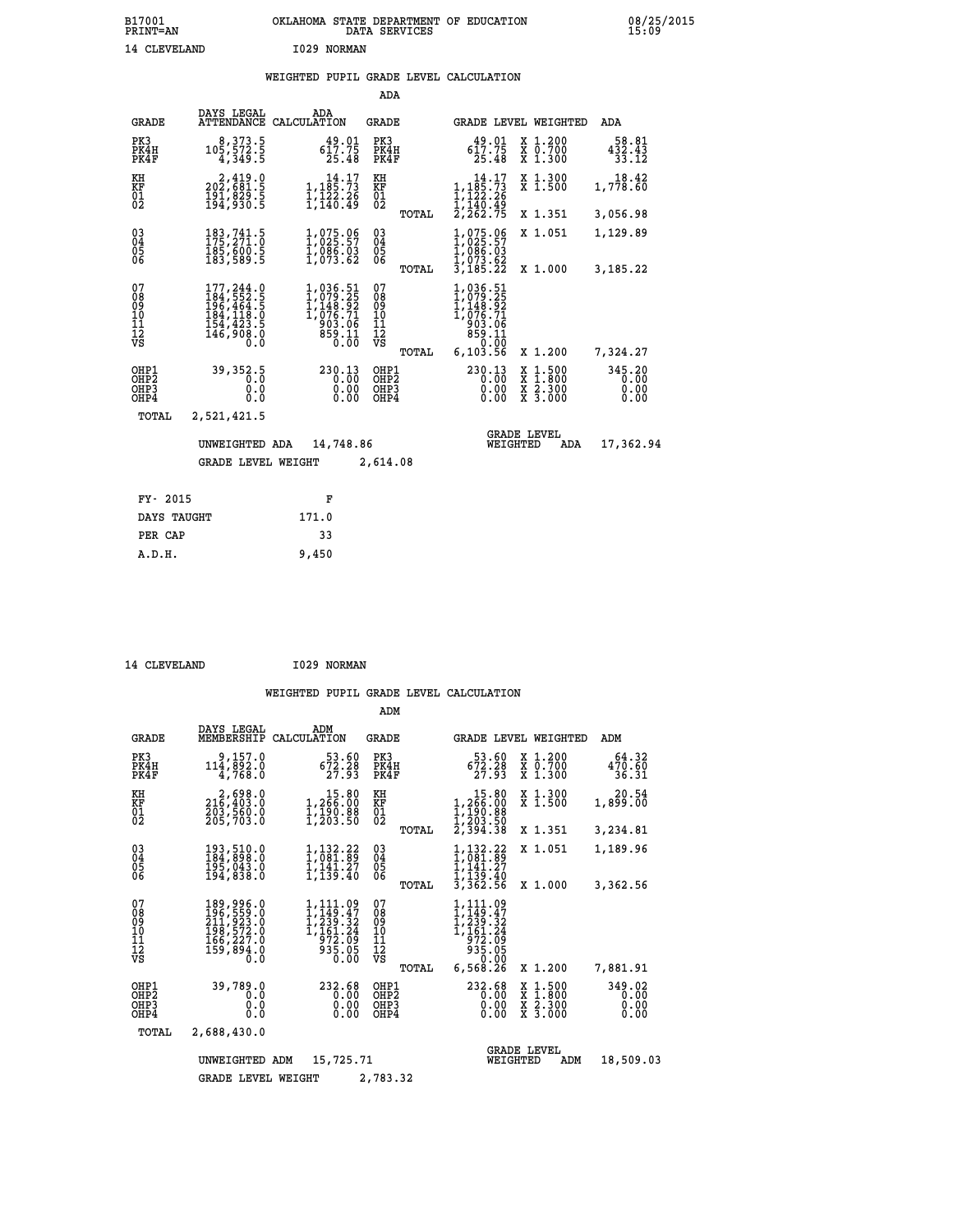| B17001<br><b>PRINT=AN</b> | OKLAHOMA STATE DEPARTMENT OF EDUCATION<br>DATA SERVICES | 08/25/2015<br>15:09 |
|---------------------------|---------------------------------------------------------|---------------------|
| 14 CLEVELAND              | I040 NOBLE                                              |                     |

|  |  | WEIGHTED PUPIL GRADE LEVEL CALCULATION |
|--|--|----------------------------------------|
|  |  |                                        |

|                                                      |                                                                      |                                                                                                                                            | ADA                                      |       |                                                                              |                                                                                                  |                              |
|------------------------------------------------------|----------------------------------------------------------------------|--------------------------------------------------------------------------------------------------------------------------------------------|------------------------------------------|-------|------------------------------------------------------------------------------|--------------------------------------------------------------------------------------------------|------------------------------|
| <b>GRADE</b>                                         | DAYS LEGAL                                                           | ADA<br>ATTENDANCE CALCULATION                                                                                                              | <b>GRADE</b>                             |       |                                                                              | GRADE LEVEL WEIGHTED                                                                             | ADA                          |
| PK3<br>PK4H<br>PK4F                                  | 686.0<br>17,810.0<br>0.0                                             | 4.18<br>108.60<br>0.00                                                                                                                     | PK3<br>PK4H<br>PK4F                      |       | 4.18<br>$10\overline{6}\cdot\overline{6}\overline{0}$<br>0.00                | X 1.200<br>X 0.700<br>X 1.300                                                                    | 5.02<br>76.02<br>0.00        |
| KH<br>KF<br>01<br>02                                 | $6,556.0$<br>$24,232.5$<br>$39,460.0$<br>$34,676.5$                  | 39.98<br>147.76<br>$\frac{240.61}{211.44}$                                                                                                 | KH<br>KF<br>01<br>02                     |       | $\begin{array}{r} 39.98 \\ 147.76 \\ 240.61 \\ 211.44 \\ 452.05 \end{array}$ | X 1.300<br>X 1.500                                                                               | 51.97<br>221.64              |
|                                                      |                                                                      |                                                                                                                                            |                                          | TOTAL |                                                                              | X 1.351                                                                                          | 610.72                       |
| $\begin{matrix} 03 \\ 04 \\ 05 \\ 06 \end{matrix}$   | 33, 396.0<br>29, 730.0<br>34,554.0<br>33,377.0                       | 203.63<br>181.28<br>210.70<br>203.52                                                                                                       | $\substack{03 \\ 04}$<br>05<br>06        |       | 203.63<br>181.28<br>210:70<br>203:52<br>595:50                               | X 1.051                                                                                          | 214.02                       |
|                                                      |                                                                      |                                                                                                                                            |                                          | TOTAL |                                                                              | X 1.000                                                                                          | 595.50                       |
| 07<br>08<br>09<br>11<br>11<br>12<br>VS               | 31,063.0<br>29,668.5<br>34,395.0<br>32,421.0<br>28,781.5<br>26,903.5 | $\begin{smallmatrix} 189 & .41 \\ 180 & .91 \\ 212 & .31 \\ 210 & .13 \\ 200 & .13 \\ 177 & .66 \\ 166 & .07 \\ 0 & .00 \end{smallmatrix}$ | 07<br>08<br>09<br>101<br>112<br>VS       |       | 189.41<br>180:51<br>212:31<br>200:13<br>177:66<br>166:07<br>.0.00            |                                                                                                  |                              |
|                                                      |                                                                      |                                                                                                                                            |                                          | TOTAL | 1,126.49                                                                     | X 1.200                                                                                          | 1,351.79                     |
| OHP1<br>OH <sub>P</sub> <sub>2</sub><br>OHP3<br>OHP4 | 0.0<br>0.0<br>0.0                                                    | $0.00$<br>$0.00$<br>0.00                                                                                                                   | OHP1<br>OHP <sub>2</sub><br>OHP3<br>OHP4 |       | $0.00$<br>$0.00$<br>0.00                                                     | $\begin{smallmatrix} x & 1 & 500 \\ x & 1 & 800 \\ x & 2 & 300 \\ x & 3 & 000 \end{smallmatrix}$ | 0.00<br>0.00<br>0.00<br>0.00 |
| <b>TOTAL</b>                                         | 437,710.5                                                            |                                                                                                                                            |                                          |       |                                                                              |                                                                                                  |                              |
|                                                      | UNWEIGHTED ADA                                                       | 2,678.19                                                                                                                                   |                                          |       |                                                                              | <b>GRADE LEVEL</b><br>WEIGHTED<br>ADA                                                            | 3,126.68                     |
|                                                      | <b>GRADE LEVEL WEIGHT</b>                                            |                                                                                                                                            | 448.49                                   |       |                                                                              |                                                                                                  |                              |
| FY- 2015                                             |                                                                      | F                                                                                                                                          |                                          |       |                                                                              |                                                                                                  |                              |
| DAYS TAUGHT                                          |                                                                      | 164.0                                                                                                                                      |                                          |       |                                                                              |                                                                                                  |                              |
|                                                      |                                                                      | 33                                                                                                                                         |                                          |       |                                                                              |                                                                                                  |                              |
| PER CAP                                              |                                                                      |                                                                                                                                            |                                          |       |                                                                              |                                                                                                  |                              |

| 14 CLEVELAND | I040 NOBLE |
|--------------|------------|
|              |            |

 **A.D.H. 2,263**

|                                                       |                                                                             |                                                                  | ADM                                     |       |                                                                                 |          |                                                                                          |                              |
|-------------------------------------------------------|-----------------------------------------------------------------------------|------------------------------------------------------------------|-----------------------------------------|-------|---------------------------------------------------------------------------------|----------|------------------------------------------------------------------------------------------|------------------------------|
| <b>GRADE</b>                                          | DAYS LEGAL<br>MEMBERSHIP                                                    | ADM<br>CALCULATION                                               | <b>GRADE</b>                            |       |                                                                                 |          | <b>GRADE LEVEL WEIGHTED</b>                                                              | ADM                          |
| PK3<br>PK4H<br>PK4F                                   | 705.0<br>19,448.0<br>0.0                                                    | 4.30<br>118.59<br>0.00                                           | PK3<br>PK4H<br>PK4F                     |       | 4.30<br>118.59<br>0.00                                                          |          | X 1.200<br>X 0.700<br>X 1.300                                                            | 5.16<br>83.01<br>0.00        |
| KH<br>KF<br>01<br>02                                  | $\begin{smallmatrix}7,368.0\\26,123.0\\42,122.0\\36,756.0\end{smallmatrix}$ | $159.29$<br>$256.84$<br>$224.12$                                 | KH<br>KF<br>01<br>02                    |       | $159.29$<br>$256.84$<br>$224.12$                                                |          | X 1.300<br>X 1.500                                                                       | 58.41<br>238.94              |
|                                                       |                                                                             |                                                                  |                                         | TOTAL | 480.96                                                                          |          | X 1.351                                                                                  | 649.78                       |
| 03<br>04<br>05<br>06                                  | 34,961.0<br>31,509.0<br>36,781.0<br>35,693.0                                | 213.18<br>192.13<br>224.27<br>217.64                             | $\substack{03 \\ 04}$<br>0500           |       | $213.18$<br>$192.13$<br>$224.27$                                                |          | X 1.051                                                                                  | 224.05                       |
|                                                       |                                                                             |                                                                  |                                         | TOTAL | 217.64<br>634.04                                                                |          | X 1.000                                                                                  | 634.04                       |
| 07<br>08<br>09<br>101<br>112<br>VS                    | 33,618.0<br>31,866.0<br>36,973.0<br>35,305.0<br>31,006.0<br>29,127.0<br>Ó.Ŏ | 204.99<br>194.30<br>228.23<br>217.93<br>191.40<br>179.80<br>0.00 | 07<br>08<br>09<br>101<br>11<br>12<br>VS | TOTAL | 204.99<br>194.30<br>228.23<br>217.93<br>191:40<br>179:80<br>- 0.00<br>1, 216.65 |          | X 1.200                                                                                  | 1,459.98                     |
| OHP1<br>OH <sub>P</sub> 2<br>OH <sub>P3</sub><br>OHP4 | 0.0<br>0.000                                                                | $0.00$<br>$0.00$<br>0.00                                         | OHP1<br>OHP2<br>OHP3<br>OHP4            |       | $0.00$<br>$0.00$<br>0.00                                                        |          | $\begin{smallmatrix} x & 1.500 \\ x & 1.800 \\ x & 2.300 \\ x & 3.000 \end{smallmatrix}$ | 0.00<br>0.00<br>0.00<br>0.00 |
| TOTAL                                                 | 469,361.0                                                                   |                                                                  |                                         |       |                                                                                 |          |                                                                                          |                              |
|                                                       | UNWEIGHTED                                                                  | 2,871.94<br>ADM                                                  |                                         |       |                                                                                 | WEIGHTED | <b>GRADE LEVEL</b><br>ADM                                                                | 3,353.37                     |
|                                                       | <b>GRADE LEVEL WEIGHT</b>                                                   |                                                                  | 481.43                                  |       |                                                                                 |          |                                                                                          |                              |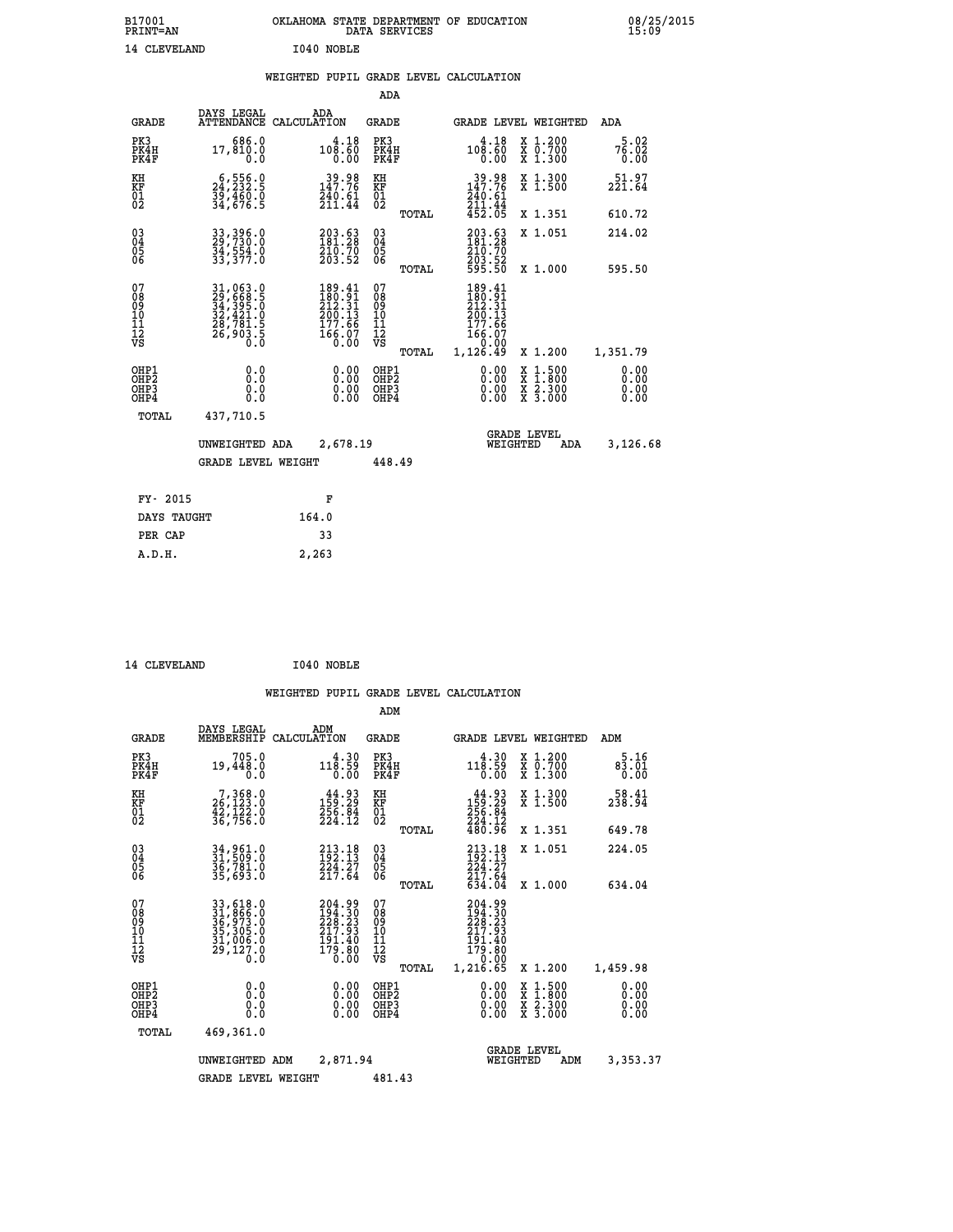| B17001<br><b>PRINT=AN</b> | OKLAHOMA STATE DEPARTMENT OF EDUCATION<br>DATA SERVICES |  |  |  |
|---------------------------|---------------------------------------------------------|--|--|--|
| 14 CLEVELAND              | 1057 LEXINGTON                                          |  |  |  |

 **B17001 OKLAHOMA STATE DEPARTMENT OF EDUCATION 08/25/2015**

|                                                                    |                                                                                                                                                                         | WEIGHTED PUPIL GRADE LEVEL CALCULATION                                                              |                                        |        |                                                                                                                                     |                                                |                              |
|--------------------------------------------------------------------|-------------------------------------------------------------------------------------------------------------------------------------------------------------------------|-----------------------------------------------------------------------------------------------------|----------------------------------------|--------|-------------------------------------------------------------------------------------------------------------------------------------|------------------------------------------------|------------------------------|
|                                                                    |                                                                                                                                                                         |                                                                                                     | ADA                                    |        |                                                                                                                                     |                                                |                              |
| <b>GRADE</b>                                                       | DAYS LEGAL                                                                                                                                                              | ADA<br>ATTENDANCE CALCULATION                                                                       | <b>GRADE</b>                           |        |                                                                                                                                     | GRADE LEVEL WEIGHTED                           | ADA                          |
| PK3<br>PK4H<br>PK4F                                                | 0.0<br>0.0<br>9,458.0                                                                                                                                                   | $\begin{smallmatrix} 0.00\\ 0.00\\ 55.64 \end{smallmatrix}$                                         | PK3<br>PK4H<br>PK4F                    |        | 0.00<br>0.00<br>55.64                                                                                                               | X 1.200<br>X 0.700<br>X 1.300                  | 0.00<br>0.00<br>72.33        |
| KH<br>KF<br>01<br>02                                               | 0.0<br>13,406:5<br>13,702:5<br>15,738:0                                                                                                                                 | 78.86<br>78.86<br>80.60<br>92.58                                                                    | KH<br>KF<br>01<br>02                   |        | $\begin{smallmatrix} &0.00\\ 78.86\\ 80.60\\ 92.58\\ 173.18\end{smallmatrix}$                                                       | X 1.300<br>X 1.500                             | 0.00<br>118.29               |
|                                                                    |                                                                                                                                                                         |                                                                                                     |                                        | TOTAL  |                                                                                                                                     | X 1.351                                        | 233.97                       |
| $\begin{smallmatrix} 03 \\[-4pt] 04 \end{smallmatrix}$<br>Ŏ5<br>ŎĞ | $15,124.0$<br>$10,680.0$<br>īž,ŏšī.š<br>14,081.5                                                                                                                        | 88.96<br>62.82<br>70.89<br>82.83                                                                    | $03\overline{4}$<br>Ŏ5<br>06           |        | 88.96<br>62.82<br>$\begin{array}{r} 76.89 \\ 76.83 \\ 82.83 \\ 216.54 \end{array}$                                                  | X 1.051                                        | 93.50                        |
|                                                                    |                                                                                                                                                                         |                                                                                                     |                                        | TOTAL  |                                                                                                                                     | X 1.000                                        | 216.54                       |
| 07<br>08<br>09<br>101<br>112<br>VS                                 | $\begin{smallmatrix} 15 \,, 658\cdot 0\\ 12 \,, 009\cdot 5\\ 14 \,, 307\cdot 5\\ 12 \,, 108\cdot 0\\ 13 \,, 581\cdot 5\\ 11 \,, 265\cdot 0\\ 0\cdot 0\end{smallmatrix}$ | $\begin{smallmatrix} 92.11 \\ 70.64 \\ 84.30 \\ 71.24 \\ 80.23 \\ 66.93 \\ 60.00 \end{smallmatrix}$ | 07<br>08<br>09<br>11<br>11<br>12<br>VS | TOTAL  | $\begin{array}{c} 92.11 \\ 70.64 \\ 84.30 \\ 71.24 \end{array}$<br>$\begin{array}{r} 60.23 \\ 66.93 \\ 66.00 \\ 465.45 \end{array}$ | X 1.200                                        | 558.54                       |
| OHP1<br>OHP2<br>OHP3<br>OHP4                                       | 0.0<br>0.0<br>0.0                                                                                                                                                       | 0.00<br>$\begin{smallmatrix} 0.00 \ 0.00 \end{smallmatrix}$                                         | OHP1<br>OHP2<br>OHP3<br>OHP4           |        | 0.00<br>0.00<br>0.00                                                                                                                | X 1:500<br>$\frac{x}{x}$ $\frac{5:300}{3:000}$ | 0.00<br>0.00<br>0.00<br>0.00 |
| <b>TOTAL</b>                                                       | 183, 171.5                                                                                                                                                              |                                                                                                     |                                        |        |                                                                                                                                     |                                                |                              |
|                                                                    | UNWEIGHTED ADA                                                                                                                                                          | 1,078.63                                                                                            |                                        |        | WEIGHTED                                                                                                                            | <b>GRADE LEVEL</b><br>ADA                      | 1,293.17                     |
|                                                                    | <b>GRADE LEVEL WEIGHT</b>                                                                                                                                               |                                                                                                     |                                        | 214.54 |                                                                                                                                     |                                                |                              |
| FY- 2015                                                           |                                                                                                                                                                         | F                                                                                                   |                                        |        |                                                                                                                                     |                                                |                              |
| DAYS TAUGHT                                                        |                                                                                                                                                                         | 170.0                                                                                               |                                        |        |                                                                                                                                     |                                                |                              |
| PER CAP                                                            |                                                                                                                                                                         | 55                                                                                                  |                                        |        |                                                                                                                                     |                                                |                              |

14 CLEVELAND **I057 LEXINGTON** 

 **A.D.H. 643**

 **ADM**

| <b>GRADE</b>                                       | DAYS LEGAL                                                                                                                                                                           | ADM<br>MEMBERSHIP CALCULATION                                 | <b>GRADE</b>                         |       | GRADE LEVEL WEIGHTED                                                           |                                                                                                                     | ADM                   |  |
|----------------------------------------------------|--------------------------------------------------------------------------------------------------------------------------------------------------------------------------------------|---------------------------------------------------------------|--------------------------------------|-------|--------------------------------------------------------------------------------|---------------------------------------------------------------------------------------------------------------------|-----------------------|--|
| PK3<br>PK4H<br>PK4F                                | 0.0<br>0.0<br>10,325.0                                                                                                                                                               | $\begin{smallmatrix} 0.00\\ 0.00\\ 60.74 \end{smallmatrix}$   | PK3<br>PK4H<br>PK4F                  |       | 0.00<br>0.00<br>60.74                                                          | X 1.200<br>X 0.700<br>X 1.300                                                                                       | 0.00<br>0.00<br>78.96 |  |
| KH<br>KF<br>01<br>02                               | 0.0<br>14,444:0<br>14,536:0<br>16,604:0                                                                                                                                              | $84.96$<br>$85.51$<br>$97.67$                                 | KH<br><b>KF</b><br>01<br>02          |       | $0.00$<br>94.96<br>$\frac{85.51}{97.67}$<br>183.18                             | X 1.300<br>X 1.500                                                                                                  | 0.00<br>127.44        |  |
|                                                    |                                                                                                                                                                                      |                                                               |                                      | TOTAL |                                                                                | X 1.351                                                                                                             | 247.48                |  |
| $\begin{matrix} 03 \\ 04 \\ 05 \\ 06 \end{matrix}$ | $15,944.0$<br>$11,258.0$<br>$12,664.0$<br>$14,921.0$                                                                                                                                 | 93.79<br>66.22<br>74.49<br>87.77                              | $03\overline{4}$<br>05<br>06         |       | $\begin{smallmatrix} 93.79\\ 66.22\\ 74.49\\ 87.77\\ 228.48 \end{smallmatrix}$ | X 1.051                                                                                                             | 98.57                 |  |
|                                                    |                                                                                                                                                                                      |                                                               |                                      | TOTAL |                                                                                | X 1.000                                                                                                             | 228.48                |  |
| 07<br>08<br>09<br>101<br>11<br>12<br>VS            | $\begin{smallmatrix} 16\,, & 450\,, & 0\\ 12\,, & 764\,, & 0\\ 15\,, & 170\,, & 0\\ 12\,, & 904\,, & 0\\ 14\,, & 726\,, & 0\\ 12\,, & 361\,, & 0\\ 0\,. & 0\,. & 0\end{smallmatrix}$ | 96.76<br>75.088<br>89.38<br>75.92<br>86.98<br>873.41<br>73.41 | 078<br>089<br>0011<br>11<br>12<br>VS | TOTAL | 96.76<br>75.088<br>89.392<br>75.98<br>73.41<br>73.41<br>7.53<br>497.53         | X 1.200                                                                                                             | 597.04                |  |
| OHP1                                               |                                                                                                                                                                                      |                                                               |                                      |       |                                                                                |                                                                                                                     |                       |  |
| OHP2<br>OHP3<br>OHP4                               | 0.0<br>0.0<br>0.0                                                                                                                                                                    |                                                               | OHP1<br>OHP2<br>OHP3<br>OHP4         |       | 0.00<br>$\begin{smallmatrix} 0.00 & 0 \ 0.00 & 0 \end{smallmatrix}$            | $\begin{array}{l} \mathtt{X} & 1.500 \\ \mathtt{X} & 1.800 \\ \mathtt{X} & 2.300 \\ \mathtt{X} & 3.000 \end{array}$ | 0.00<br>0.00<br>0.00  |  |
| TOTAL                                              | 195,071.0                                                                                                                                                                            |                                                               |                                      |       |                                                                                |                                                                                                                     |                       |  |
|                                                    | UNWEIGHTED                                                                                                                                                                           | 1,148.68<br>ADM                                               |                                      |       | WEIGHTED                                                                       | <b>GRADE LEVEL</b><br>ADM                                                                                           | 1,377.97              |  |
|                                                    | <b>GRADE LEVEL WEIGHT</b>                                                                                                                                                            |                                                               | 229.29                               |       |                                                                                |                                                                                                                     |                       |  |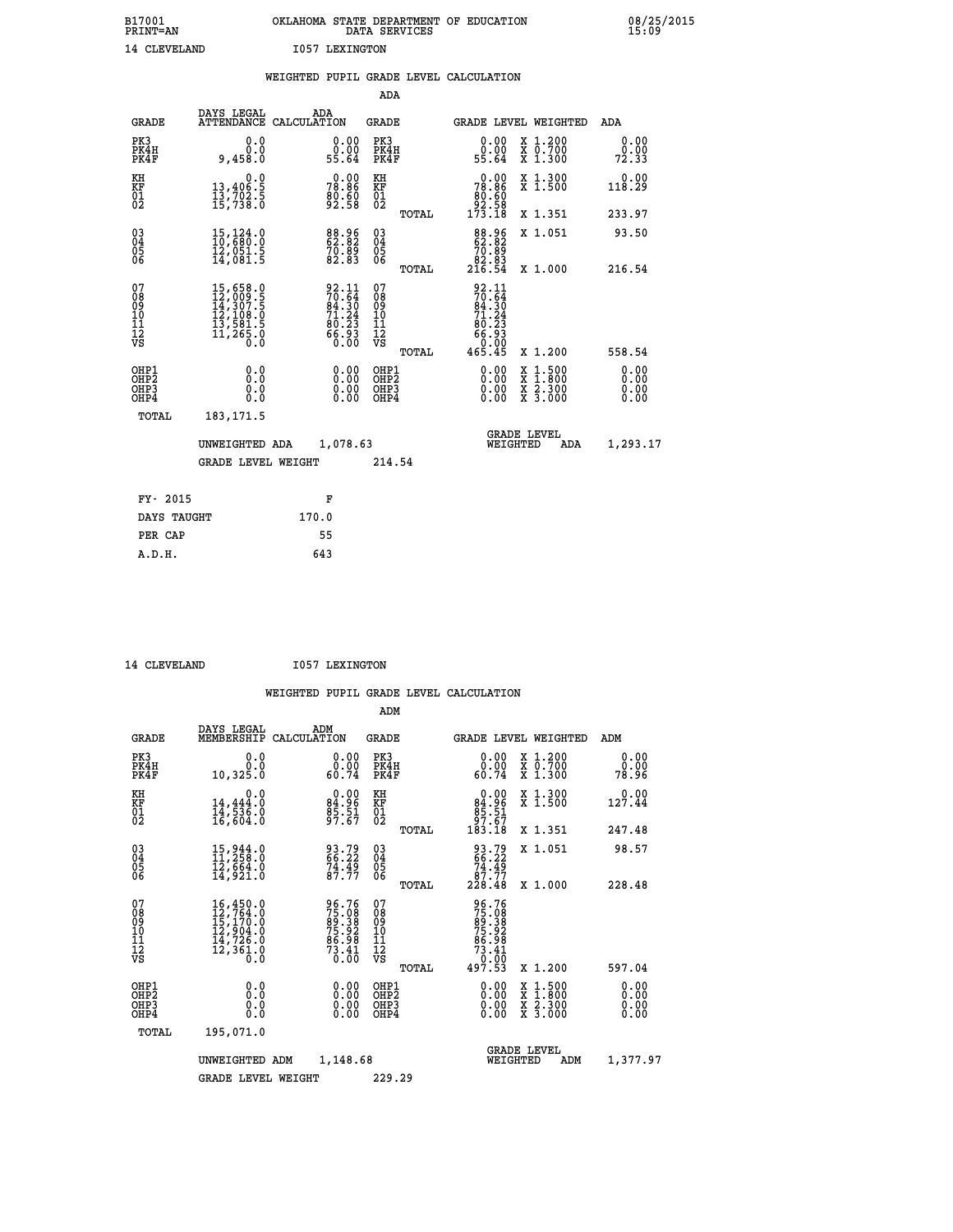| B17001<br><b>PRINT=AN</b> |              | OKLAHOMA STATE DEPARTMENT OF EDUCATION<br>DATA SERVICES |  |
|---------------------------|--------------|---------------------------------------------------------|--|
|                           | 14 CLEVELAND | I070 LITTLE AXE                                         |  |

 **B17001 OKLAHOMA STATE DEPARTMENT OF EDUCATION 08/25/2015**

|                                                                    |                                                                                                                                                     | WEIGHTED PUPIL GRADE LEVEL CALCULATION                                                 |                                                    |                                                                                     |                                                                                                                                                            |                              |
|--------------------------------------------------------------------|-----------------------------------------------------------------------------------------------------------------------------------------------------|----------------------------------------------------------------------------------------|----------------------------------------------------|-------------------------------------------------------------------------------------|------------------------------------------------------------------------------------------------------------------------------------------------------------|------------------------------|
|                                                                    |                                                                                                                                                     |                                                                                        | <b>ADA</b>                                         |                                                                                     |                                                                                                                                                            |                              |
| <b>GRADE</b>                                                       | DAYS LEGAL                                                                                                                                          | ADA<br>ATTENDANCE CALCULATION                                                          | <b>GRADE</b>                                       |                                                                                     | GRADE LEVEL WEIGHTED                                                                                                                                       | ADA                          |
| PK3<br>PK4H<br>PK4F                                                | 653.0<br>$\begin{matrix} 0.0 \\ 12,153.0 \end{matrix}$                                                                                              | 3.84<br>ō:ŏō<br>71:49                                                                  | PK3<br>PK4H<br>PK4F                                | 3.84<br>0.00<br>71.49                                                               | X 1.200<br>X 0.700<br>X 1.300                                                                                                                              | 4.61<br>0.00<br>92.94        |
| KH<br>KF<br>01<br>02                                               | 0.0<br>12,263.5<br>18,171.0<br>14,938.0                                                                                                             | $\begin{smallmatrix} 0.00\\ 72.14\\ 106.89\\ 87.87 \end{smallmatrix}$                  | KH<br>KF<br>01<br>02                               | $\begin{smallmatrix} &0.00\\72.14\\106.89\\87.87\\194.76\end{smallmatrix}$          | X 1.300<br>X 1.500                                                                                                                                         | 0.00<br>108.21               |
|                                                                    |                                                                                                                                                     |                                                                                        | TOTAL                                              |                                                                                     | X 1.351                                                                                                                                                    | 263.12                       |
| $\begin{smallmatrix} 03 \\[-4pt] 04 \end{smallmatrix}$<br>05<br>06 | 13,506.5<br>14,902.0<br>ī2,770.0<br>16,380.0                                                                                                        | $79.45$<br>87.66<br>75.12<br>96.35                                                     | $\begin{matrix} 03 \\ 04 \\ 05 \\ 06 \end{matrix}$ | $79.45$<br>87.66<br>75.12<br>75.35<br>96.35<br>259.13                               | X 1.051                                                                                                                                                    | 83.50                        |
|                                                                    |                                                                                                                                                     |                                                                                        | TOTAL                                              |                                                                                     | X 1.000                                                                                                                                                    | 259.13                       |
| 07<br>08<br>09<br>11<br>11<br>12<br>VS                             | $\begin{smallmatrix} 14\,,\,394\,.0\\ 17\,,\,338\,.0\\ 14\,,\,937\,.5\\ 12\,,\,332\,.0\\ 11\,,\,121\,.5\\ 10\,,\,599\,.5\\ 0\,.0 \end{smallmatrix}$ | $\begin{smallmatrix} 84.67\\101.99\\88.67\\72.94\\65.66\\62.98\\0.00\end{smallmatrix}$ | 07<br>08<br>09<br>11<br>11<br>12<br>VS<br>TOTAL    | $\begin{smallmatrix} 84.67\\101.99\\88.67\\72.94\\65.66\\62.98\\9\end{smallmatrix}$ | X 1.200                                                                                                                                                    | 572.29                       |
| OHP1<br>OHP2<br>OH <sub>P3</sub><br>OHP4                           | 0.0<br>0.0<br>Ō.Ō                                                                                                                                   | 0.00<br>$\begin{smallmatrix} 0.00 \ 0.00 \end{smallmatrix}$                            | OHP1<br>OHP2<br>OHP3<br>OHP4                       | 0.00<br>0.00<br>0.00                                                                | $1:500$<br>$1:800$<br>$\begin{smallmatrix} \mathtt{X} & 1 & 500 \\ \mathtt{X} & 1 & 800 \\ \mathtt{X} & 2 & 300 \\ \mathtt{X} & 3 & 000 \end{smallmatrix}$ | 0.00<br>0.00<br>0.00<br>0.00 |
| TOTAL                                                              | 196,459.5                                                                                                                                           |                                                                                        |                                                    |                                                                                     |                                                                                                                                                            |                              |
|                                                                    | UNWEIGHTED ADA                                                                                                                                      | 1,157.72                                                                               |                                                    |                                                                                     | <b>GRADE LEVEL</b><br>WEIGHTED<br>ADA                                                                                                                      | 1,383.80                     |
|                                                                    | <b>GRADE LEVEL WEIGHT</b>                                                                                                                           |                                                                                        | 226.08                                             |                                                                                     |                                                                                                                                                            |                              |
| FY- 2015                                                           |                                                                                                                                                     | F                                                                                      |                                                    |                                                                                     |                                                                                                                                                            |                              |
| DAYS TAUGHT                                                        |                                                                                                                                                     | 170.0                                                                                  |                                                    |                                                                                     |                                                                                                                                                            |                              |
| PER CAP                                                            |                                                                                                                                                     | 33                                                                                     |                                                    |                                                                                     |                                                                                                                                                            |                              |

 **A.D.H. 1,044**

 **ADM**

 **14 CLEVELAND I070 LITTLE AXE**

| <b>GRADE</b>                                       | DAYS LEGAL<br>MEMBERSHIP                                                                                                                                                             | ADM<br>CALCULATION                                                                       | <b>GRADE</b>                                       | <b>GRADE LEVEL WEIGHTED</b>                                                        |                                                                                                  | ADM                          |
|----------------------------------------------------|--------------------------------------------------------------------------------------------------------------------------------------------------------------------------------------|------------------------------------------------------------------------------------------|----------------------------------------------------|------------------------------------------------------------------------------------|--------------------------------------------------------------------------------------------------|------------------------------|
| PK3<br>PK4H<br>PK4F                                | 653.0<br>0.0<br>13,201.0                                                                                                                                                             | $3.84$<br>$0.00$<br>77.65                                                                | PK3<br>PK4H<br>PK4F                                | $\begin{array}{c} 3.84 \\ 0.00 \\ 77.65 \end{array}$                               | $\begin{smallmatrix} x & 1.200 \\ x & 0.700 \end{smallmatrix}$<br>X 1.300                        | 4.61<br>0.00<br>100.95       |
| KH<br>KF<br>01<br>02                               | 0.0<br>13,117:0<br>19,441:0<br>15,894:0                                                                                                                                              | $\begin{smallmatrix} &0.00\\77.16\\114.36\\93.49\end{smallmatrix}$                       | KH<br>KF<br>01<br>02                               | $0.00$<br>$77.16$<br>$114.36$<br>$93.49$<br>$207.85$                               | X 1.300<br>X 1.500                                                                               | 0.00<br>115.74               |
|                                                    |                                                                                                                                                                                      |                                                                                          | TOTAL                                              |                                                                                    | X 1.351                                                                                          | 280.81                       |
| $\begin{matrix} 03 \\ 04 \\ 05 \\ 06 \end{matrix}$ | $14, 215.0$<br>$15, 750.0$<br>$13, 655.0$<br>$17, 448.0$                                                                                                                             | $\begin{smallmatrix}83.62\\92.65\\80.32\\102.64\end{smallmatrix}$                        | $\begin{matrix} 03 \\ 04 \\ 05 \\ 06 \end{matrix}$ | $\begin{smallmatrix}83.62\\92.65\\80.32\\102.64\\275.61\end{smallmatrix}$          | X 1.051                                                                                          | 87.88                        |
|                                                    |                                                                                                                                                                                      |                                                                                          | TOTAL                                              |                                                                                    | X 1.000                                                                                          | 275.61                       |
| 07<br>08<br>09<br>101<br>11<br>12<br>VS            | $\begin{smallmatrix}15\,, & 343\cdot 0\\18\,, & 265\cdot 0\\16\,, & 494\cdot 0\\13\,, & 230\cdot 0\\12\,, & 236\cdot 0\\11\,, & 681\cdot 0\\0\,\, & 0\,\, & 0\,\, \end{smallmatrix}$ | $\begin{smallmatrix} 90.25\\107.44\\98.16\\78.29\\72.29\\69.52\\ 0.00 \end{smallmatrix}$ | 07<br>08<br>09<br>101<br>11<br>12<br>VS<br>TOTAL   | 90.25<br>107.44<br>$78.16$<br>$78.29$<br>$72.29$<br>$69.52$<br>$60.00$<br>$515.95$ | X 1.200                                                                                          | 619.14                       |
| OHP1<br>OHP2<br>OHP3<br>OHP4                       | 0.0<br>0.0<br>Ō.Ō                                                                                                                                                                    | $0.00$<br>$0.00$<br>0.00                                                                 | OHP1<br>OHP2<br>OHP3<br>OHP4                       |                                                                                    | $\begin{smallmatrix} x & 1 & 500 \\ x & 1 & 800 \\ x & 2 & 300 \\ x & 3 & 000 \end{smallmatrix}$ | 0.00<br>Ŏ.ŎŎ<br>0.00<br>0.00 |
| TOTAL                                              | 210,623.0                                                                                                                                                                            |                                                                                          |                                                    |                                                                                    |                                                                                                  |                              |
|                                                    | UNWEIGHTED                                                                                                                                                                           | 1,241.68<br>ADM                                                                          |                                                    | <b>GRADE LEVEL</b><br>WEIGHTED                                                     | ADM                                                                                              | 1,484.74                     |
|                                                    | <b>GRADE LEVEL WEIGHT</b>                                                                                                                                                            |                                                                                          | 243.06                                             |                                                                                    |                                                                                                  |                              |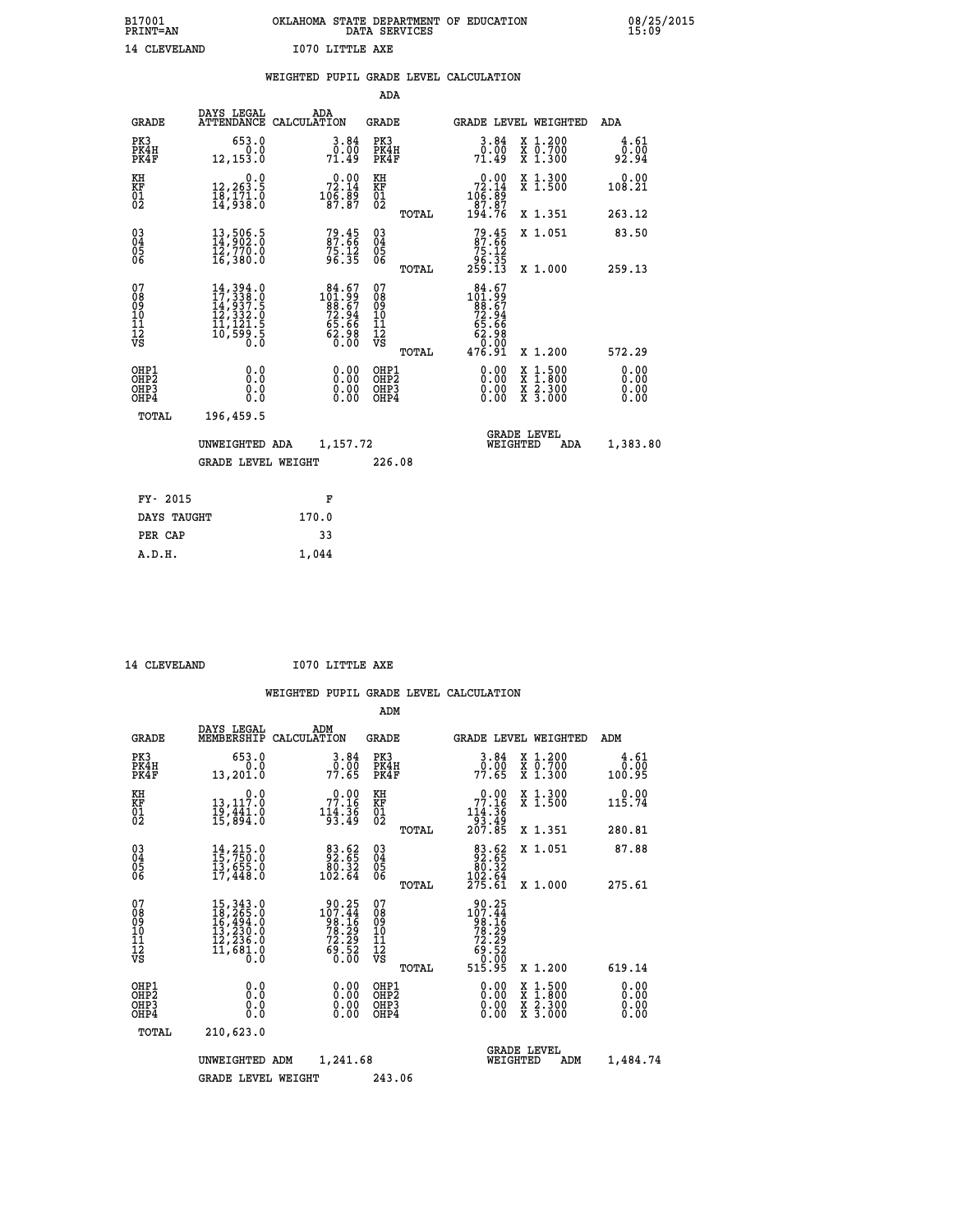## **WEIGHTED PUPIL GRADE LEVEL CALCULATION**

|                                                       |                                                                                   |                                                                                                                                                        | ADA                                                |                                                                                          |                                          |                                |
|-------------------------------------------------------|-----------------------------------------------------------------------------------|--------------------------------------------------------------------------------------------------------------------------------------------------------|----------------------------------------------------|------------------------------------------------------------------------------------------|------------------------------------------|--------------------------------|
| <b>GRADE</b>                                          | DAYS LEGAL<br><b>ATTENDANCE</b>                                                   | ADA<br>CALCULATION                                                                                                                                     | GRADE                                              |                                                                                          | GRADE LEVEL WEIGHTED                     | ADA                            |
| PK3<br>PK4H<br>PK4F                                   | 20,583.5<br>255,494.5<br>43,064.0                                                 | 121.00<br>1,503.70<br>253.01                                                                                                                           | PK3<br>PK4H<br>PK4F                                | 121.00<br>1,503.70<br>253.01                                                             | X 1.200<br>X 0.700<br>X 1.300            | 145.20<br>1,052.60<br>328.91   |
| KH<br><b>KF</b><br>01<br>02                           | 190,956.0<br>330,644.0<br>579,766.5<br>560,288.0                                  | $1, 124.83$<br>$1, 943.71$<br>$3, 413.05$<br>$3, 297.44$                                                                                               | KH<br>KF<br>01<br>02                               | $1,124.83$<br>$1,943.71$<br>$3,413.05$<br>$3,297.44$<br>$6,710.49$                       | X 1.300<br>X 1.500                       | 1,462.27<br>2,915.57           |
|                                                       |                                                                                   |                                                                                                                                                        | TOTAL                                              |                                                                                          | X 1.351                                  | 9,065.88                       |
| $\begin{matrix} 03 \\ 04 \\ 05 \\ 06 \end{matrix}$    | 541,959.5<br>515,294.0<br>530,056.0<br>535,800.5                                  | 3,189.59<br>3,032.36<br>$\frac{3}{1}$ , $\frac{15}{15}$ , $\frac{51}{94}$                                                                              | $\begin{matrix} 03 \\ 04 \\ 05 \\ 06 \end{matrix}$ | 3, 189.59<br>3, 032.36<br>3, 119.91<br>3, 152.94<br>9, 305.21                            | X 1.051                                  | 12,657.48                      |
|                                                       |                                                                                   |                                                                                                                                                        | TOTAL                                              |                                                                                          | X 1.000                                  | 9,305.21                       |
| 07<br>08<br>09<br>101<br>11<br>12<br>VS               | 528,026.0<br>522,378.5<br>555,179.5<br>506,699.0<br>465,364.0<br>427,755.0<br>0.0 | $\begin{smallmatrix} 3\,,\,106\,.54\\ 3\,,\,072\,.77\\ 3\,,\,271\,.53\\ 2\,,\,986\,.28\\ 2\,,\,744\,.91\\ 2\,,\,523\,.25\\ 0\,.00\\ \end{smallmatrix}$ | 07<br>08<br>09<br>101<br>11<br>12<br>VS            | 3, 106.54<br>3, 072.77<br>3, 271.53<br>2, 986.28<br>2, 744.91<br>2, 523.25<br>7, 7, 0.00 |                                          |                                |
|                                                       |                                                                                   |                                                                                                                                                        | TOTAL                                              | 17,705.28                                                                                | X 1.200                                  | 21,246.33                      |
| OHP1<br>OH <sub>P</sub> 2<br>OH <sub>P3</sub><br>OHP4 | 39,521.0<br>0.0<br>0.0<br>0.0                                                     | 231.12<br>0.00<br>0.00<br>0.00                                                                                                                         | OHP1<br>OHP <sub>2</sub><br>OHP3<br>OHP4           | $^{231.12}_{0.00}$<br>0.00<br>0.00                                                       | X 1:500<br>X 1:800<br>X 2:300<br>X 3:000 | 346.69<br>0.00<br>0.00<br>0.00 |
| TOTAL                                                 | 7,148,829.5                                                                       |                                                                                                                                                        |                                                    |                                                                                          |                                          |                                |
|                                                       | UNWEIGHTED ADA                                                                    | 42,087.94                                                                                                                                              |                                                    |                                                                                          | <b>GRADE LEVEL</b><br>WEIGHTED<br>ADA    | 49,220.93                      |
|                                                       | <b>GRADE LEVEL WEIGHT</b>                                                         |                                                                                                                                                        | 7,132.99                                           |                                                                                          |                                          |                                |
| FY- 2015                                              |                                                                                   | F                                                                                                                                                      |                                                    |                                                                                          |                                          |                                |
| DAYS TAUGHT                                           |                                                                                   | 1,016.0                                                                                                                                                |                                                    |                                                                                          |                                          |                                |
|                                                       |                                                                                   |                                                                                                                                                        |                                                    |                                                                                          |                                          |                                |

| CLEVELAND | COUNTY TOTALS |  |
|-----------|---------------|--|

 **ADM**

 **PER CAP 220 A.D.H. 23,107**

| <b>GRADE</b>                                                       | DAYS LEGAL<br>MEMBERSHIP                                                             | ADM<br>CALCULATION                                                                                             | <b>GRADE</b>                                    |                                                                                                                                 | GRADE LEVEL WEIGHTED                                                                       | ADM                            |
|--------------------------------------------------------------------|--------------------------------------------------------------------------------------|----------------------------------------------------------------------------------------------------------------|-------------------------------------------------|---------------------------------------------------------------------------------------------------------------------------------|--------------------------------------------------------------------------------------------|--------------------------------|
| PK3<br>PK4H<br>PK4F                                                | 22,189.0<br>274,523.0<br>46,515.0                                                    | 130.43<br>1,615.71<br>273.28                                                                                   | PK3<br>PK4H<br>PK4F                             | 130.43<br>1,615.71<br>273.28                                                                                                    | X 1.200<br>X 0.700<br>X 1.300                                                              | 145.20<br>1,131.00<br>355.27   |
| KH<br><b>KF</b><br>01<br>02                                        | 202,771.0<br>352,366.0<br>613,316.0<br>589,867.0                                     | 1,194.51<br>2,071.45<br>3,610.62<br>3,471.55                                                                   | KH<br>KF<br>01<br>02                            | 1,194.51<br>2,071.45<br>3,610.62<br>3,471.55<br>7,082.17                                                                        | X 1.300<br>X 1.500                                                                         | 1,552.86<br>3,107.18           |
|                                                                    |                                                                                      |                                                                                                                | TOTAL                                           |                                                                                                                                 | X 1.351                                                                                    | 9,568.03                       |
| $\begin{smallmatrix} 03 \\[-4pt] 04 \end{smallmatrix}$<br>Ŏ5<br>06 | 569,018.0<br>541,929.0<br>556,919.0<br>565,956.0                                     | 3, 348.82<br>3, 189.14<br>3, 278.99<br>3,330.45                                                                | $\substack{03 \\ 04}$<br>$\frac{05}{06}$        | 3,348.82<br>3,189.14<br>3,278.09<br>3,330.45                                                                                    | X 1.051                                                                                    | 3,519.59                       |
|                                                                    |                                                                                      |                                                                                                                | TOTAL                                           | 9,797.68                                                                                                                        | X 1.000                                                                                    | 9,797.68                       |
| 07<br>08<br>09<br>101<br>11<br>12<br>VS                            | 560,815.0<br>554,277.0<br>594,597.0<br>543,693.0<br>500,878.0<br>0. 883, 884<br>0. 0 | $\begin{smallmatrix} 3,299.52\\ 3,260.46\\ 3,503.96\\ 3,204.30\\ 2,954.16\\ 2,734.85\\ 0.00 \end{smallmatrix}$ | 07<br>08<br>09<br>11<br>11<br>12<br>VS<br>TOTAL | 3, 299.52<br>3, 260.46<br>3, 503.96<br>3, 204.30<br>2, 954.16<br>$\frac{5}{7}$ , $\frac{734}{0}$ , $\frac{85}{00}$<br>18,957.25 | X 1.200                                                                                    | 22,748.70                      |
| OHP1<br>OH <sub>P</sub> 2<br>OHP3<br>OHP4                          | 39,959.0<br>0.0<br>$\cdot$ 0<br>0<br>$0.\overline{0}$                                | 233.68<br>0.00<br>0.00<br>0.00                                                                                 | OHP1<br>OHP2<br>OHP3<br>OHP4                    | 233.68<br>0.00<br>0.00<br>0.00                                                                                                  | $\begin{array}{c} x & 1.500 \\ x & 1.800 \\ x & 2.300 \end{array}$<br>$\overline{x}$ 3.000 | 350.52<br>0.00<br>0.00<br>0.00 |
| TOTAL                                                              | 7,593,246.0                                                                          |                                                                                                                |                                                 |                                                                                                                                 |                                                                                            |                                |
|                                                                    | UNWEIGHTED                                                                           | 44,704.98<br>ADM                                                                                               |                                                 | WEIGHTED                                                                                                                        | <b>GRADE LEVEL</b><br>ADM                                                                  | 52,287.35                      |
|                                                                    | <b>GRADE LEVEL WEIGHT</b>                                                            |                                                                                                                | 7,582.37                                        |                                                                                                                                 |                                                                                            |                                |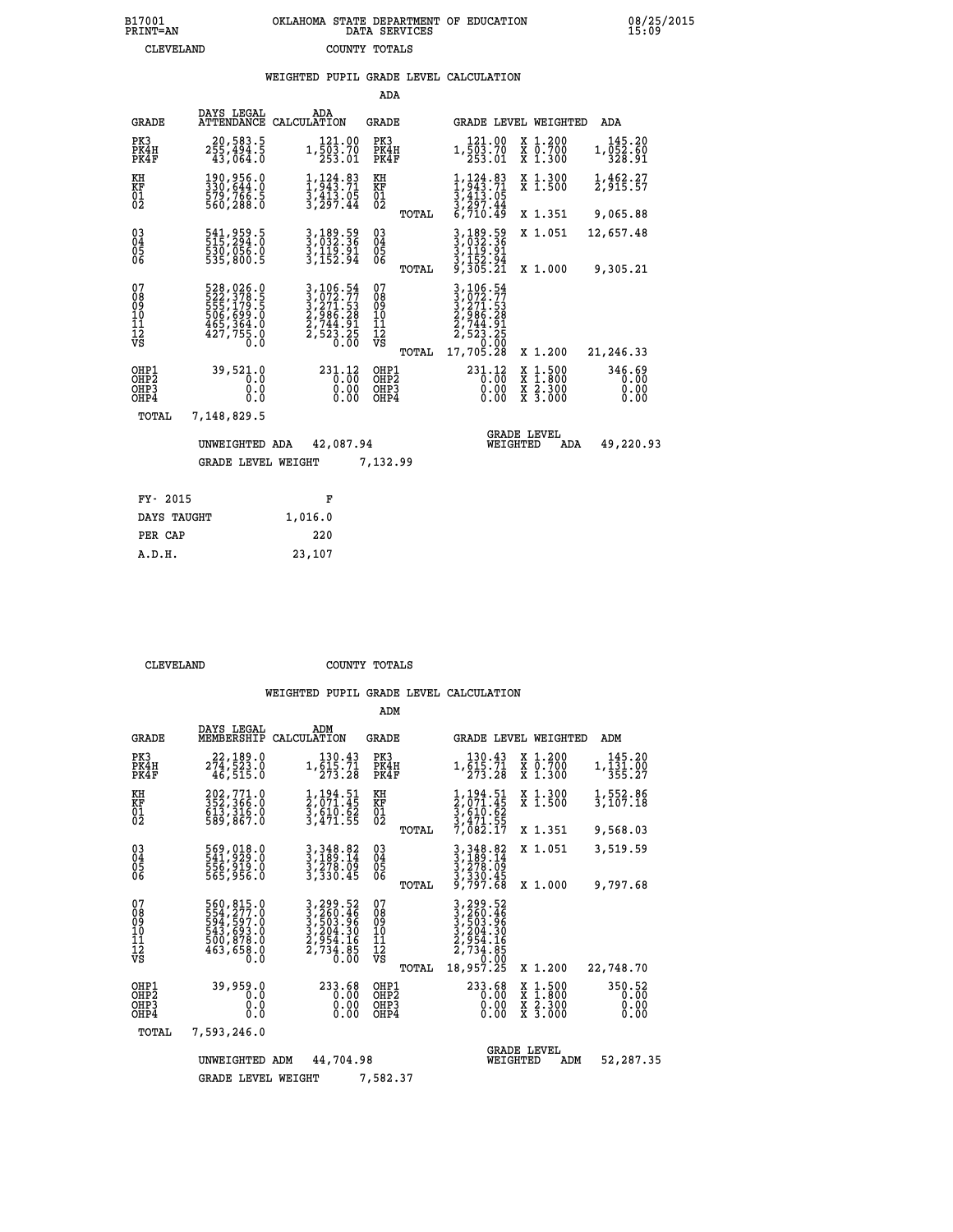| B17001<br>PRINT=AN                           |                                                     | OKLAHOMA STATE DEPARTMENT OF EDUCATION                                | DATA SERVICES                                                       |                                                                           |                                                                                                                                           | 08/25/2015            |
|----------------------------------------------|-----------------------------------------------------|-----------------------------------------------------------------------|---------------------------------------------------------------------|---------------------------------------------------------------------------|-------------------------------------------------------------------------------------------------------------------------------------------|-----------------------|
| 15 COAL                                      |                                                     | C004 COTTONWOOD                                                       |                                                                     |                                                                           |                                                                                                                                           |                       |
|                                              |                                                     | WEIGHTED PUPIL GRADE LEVEL CALCULATION                                |                                                                     |                                                                           |                                                                                                                                           |                       |
|                                              |                                                     |                                                                       | ADA                                                                 |                                                                           |                                                                                                                                           |                       |
| <b>GRADE</b>                                 | DAYS LEGAL                                          | ADA<br>ATTENDANCE CALCULATION                                         | GRADE                                                               |                                                                           | GRADE LEVEL WEIGHTED                                                                                                                      | ADA                   |
| PK3<br>PK4H<br>PK4F                          | 372.0<br>0.0<br>3,037.0                             | $\begin{smallmatrix} 2.19 \\ 0.00 \\ 17.86 \end{smallmatrix}$         | PK3<br>PK4H<br>PK4F                                                 | $\begin{smallmatrix} 2.19 \\ 0.00 \\ 17.86 \end{smallmatrix}$             | X 1.200<br>X 0.700<br>X 1.300                                                                                                             | 2.63<br>0.00<br>23.22 |
| KH<br>KF<br>01<br>02                         | 0.0<br>3,513.0<br>4,353.5<br>3,814.5                | $\begin{smallmatrix} 0.00\\ 20.66\\ 25.61\\ 22.44 \end{smallmatrix}$  | KH<br><b>KF</b><br>01<br>02                                         | $20.00$<br>20.66<br>$\frac{25}{22}$ : 61<br>$\frac{22}{48}$ : 44<br>48.05 | X 1.300<br>X 1.500                                                                                                                        | 0.00<br>30.99         |
|                                              |                                                     |                                                                       | TOTAL                                                               |                                                                           | X 1.351                                                                                                                                   | 64.92                 |
| 03<br>04<br>05<br>06                         | 2,590.0<br>2,382.0<br>3,248.0<br>2,149.0            | $15.24$<br>$14.01$<br>$19.11$<br>$12.64$                              | $\begin{matrix} 03 \\ 04 \\ 05 \\ 06 \end{matrix}$                  | $15.24$<br>$14.01$<br>19.11<br>$\frac{12}{45}.$ $\frac{54}{76}$           | X 1.051                                                                                                                                   | 16.02                 |
|                                              |                                                     |                                                                       | TOTAL                                                               |                                                                           | X 1.000                                                                                                                                   | 45.76                 |
| 07<br>08<br>09<br>10<br>11<br>11<br>17<br>VS | 2,548.5<br>836.5<br>0.0<br>0.0<br>0.0<br>$\S.$ $\S$ | $\begin{smallmatrix} 14.99 \\ 4.92 \\ 0.00 \\ 0.00 \end{smallmatrix}$ | 07<br>08<br>09<br>10<br>$\frac{11}{12}$<br>$\frac{12}{18}$<br>TOTAL | $14.99$<br>$4.92$<br>$0.00$<br>0.00<br>0.00<br>0.00<br>19.91              | X 1.200                                                                                                                                   | 23.89                 |
|                                              |                                                     |                                                                       | OHP1                                                                |                                                                           |                                                                                                                                           | 0.00                  |
| OHP1<br>OHP2<br>OH <sub>P3</sub><br>OHP4     | 0.0<br>0.0<br>0.0                                   | 0.00<br>0.00<br>0.00                                                  | OHP <sub>2</sub><br>OHP3<br>OHP4                                    | 0.00<br>0.00<br>0.00                                                      | $\begin{smallmatrix} \mathtt{X} & 1\cdot500\\ \mathtt{X} & 1\cdot800\\ \mathtt{X} & 2\cdot300\\ \mathtt{X} & 3\cdot000 \end{smallmatrix}$ | 0.00<br>0.00<br>0.00  |
| TOTAL                                        | 28,844.0                                            |                                                                       |                                                                     |                                                                           |                                                                                                                                           |                       |
|                                              | UNWEIGHTED ADA                                      | 169.67                                                                |                                                                     | WEIGHTED                                                                  | <b>GRADE LEVEL</b><br>ADA                                                                                                                 | 207.43                |
|                                              | <b>GRADE LEVEL WEIGHT</b>                           |                                                                       | 37.76                                                               |                                                                           |                                                                                                                                           |                       |
| FY- 2015                                     |                                                     | F                                                                     |                                                                     |                                                                           |                                                                                                                                           |                       |
| DAYS TAUGHT                                  |                                                     | 170.0                                                                 |                                                                     |                                                                           |                                                                                                                                           |                       |
| PER CAP                                      |                                                     | 64                                                                    |                                                                     |                                                                           |                                                                                                                                           |                       |

 **ADM**

15 COAL COO<sub>4</sub> CO<sub>04</sub> COTTONWOOD

| <b>GRADE</b>                                       | DAYS LEGAL<br>MEMBERSHIP CALCULATION                  | ADM                                                                                                                                                                                                                                                                                                                                             | <b>GRADE</b>                                           |                                                                                          |                                | GRADE LEVEL WEIGHTED                     | ADM                   |
|----------------------------------------------------|-------------------------------------------------------|-------------------------------------------------------------------------------------------------------------------------------------------------------------------------------------------------------------------------------------------------------------------------------------------------------------------------------------------------|--------------------------------------------------------|------------------------------------------------------------------------------------------|--------------------------------|------------------------------------------|-----------------------|
| PK3<br>PK4H<br>PK4F                                | 396.0<br>0.0<br>3,266.0                               | 2.33<br>0.00<br>19.21                                                                                                                                                                                                                                                                                                                           | PK3<br>PK4H<br>PK4F                                    | $2.33$<br>$0.00$<br>19.21                                                                |                                | X 1.200<br>X 0.700<br>X 1.300            | 2.80<br>0.00<br>24.97 |
| KH<br>KF<br>01<br>02                               | 0.0<br>3,791.0<br>4,704.0<br>3,970.0                  | $\begin{smallmatrix} 0.00\\ 22.30\\ 27.67\\ 23.35 \end{smallmatrix}$                                                                                                                                                                                                                                                                            | KH<br>KF<br>01<br>02                                   | $\begin{smallmatrix} 0.00\\ 22.30\\ 27.67\\ 23.35\\ 51.02 \end{smallmatrix}$             |                                | X 1.300<br>X 1.500                       | 0.00<br>33.45         |
|                                                    |                                                       |                                                                                                                                                                                                                                                                                                                                                 | TOTAL                                                  |                                                                                          |                                | X 1.351                                  | 68.93                 |
| $\begin{matrix} 03 \\ 04 \\ 05 \\ 06 \end{matrix}$ | 2,693.0<br>2,504.0<br>3,446.0<br>2,282.0              | $\frac{15.84}{14.73}$<br>20.27<br>13.42                                                                                                                                                                                                                                                                                                         | $\begin{matrix} 03 \\ 04 \\ 05 \\ 06 \end{matrix}$     | $15.84$<br>$14.73$<br>$20.27$<br>$13.42$<br>$48.42$                                      |                                | X 1.051                                  | 16.65                 |
|                                                    |                                                       |                                                                                                                                                                                                                                                                                                                                                 | TOTAL                                                  |                                                                                          |                                | X 1.000                                  | 48.42                 |
| 07<br>08<br>09<br>101<br>11<br>12<br>VS            | 2,687.0<br>$871.0$<br>0.0<br>0.0<br>0.0<br>0.0<br>0.0 | $\begin{smallmatrix} 15 & 81 \\ 5 & 12 \\ 0 & 00 \\ 0 & 00 \\ 0 & 00 \\ 0 & 00 \\ 0 & 00 \\ 0 & 00 \\ 0 & 00 \\ 0 & 00 \\ 0 & 00 \\ 0 & 00 \\ 0 & 0 \\ 0 & 0 \\ 0 & 0 \\ 0 & 0 \\ 0 & 0 \\ 0 & 0 \\ 0 & 0 \\ 0 & 0 \\ 0 & 0 \\ 0 & 0 \\ 0 & 0 \\ 0 & 0 \\ 0 & 0 \\ 0 & 0 \\ 0 & 0 \\ 0 & 0 \\ 0 & 0 \\ 0 & 0 \\ 0 & 0 \\ 0 & 0 \\ 0 & 0 \\ 0 &$ | 07<br>08<br>09<br>001<br>11<br>11<br>12<br>VS<br>TOTAL | $\begin{smallmatrix}15.81\\5.12\\0.00\\0.00\\0.00\\0.00\\0.00\end{smallmatrix}$<br>20.93 |                                | X 1.200                                  | 25.12                 |
| OHP1<br>OHP2<br>OHP3                               | 0.0<br>0.000                                          |                                                                                                                                                                                                                                                                                                                                                 | OHP1<br>OHP2<br>OHP3                                   | $0.00$<br>$0.00$                                                                         |                                | X 1:500<br>X 1:800<br>X 2:300<br>X 3:000 | 0.00<br>0.00          |
| OHP4<br>TOTAL                                      | 30,610.0                                              |                                                                                                                                                                                                                                                                                                                                                 | OHP4                                                   | 0.00                                                                                     |                                |                                          | 0.00                  |
|                                                    | UNWEIGHTED                                            | 180.05<br>ADM                                                                                                                                                                                                                                                                                                                                   |                                                        |                                                                                          | <b>GRADE LEVEL</b><br>WEIGHTED | ADM                                      | 220.34                |
|                                                    | <b>GRADE LEVEL WEIGHT</b>                             |                                                                                                                                                                                                                                                                                                                                                 | 40.29                                                  |                                                                                          |                                |                                          |                       |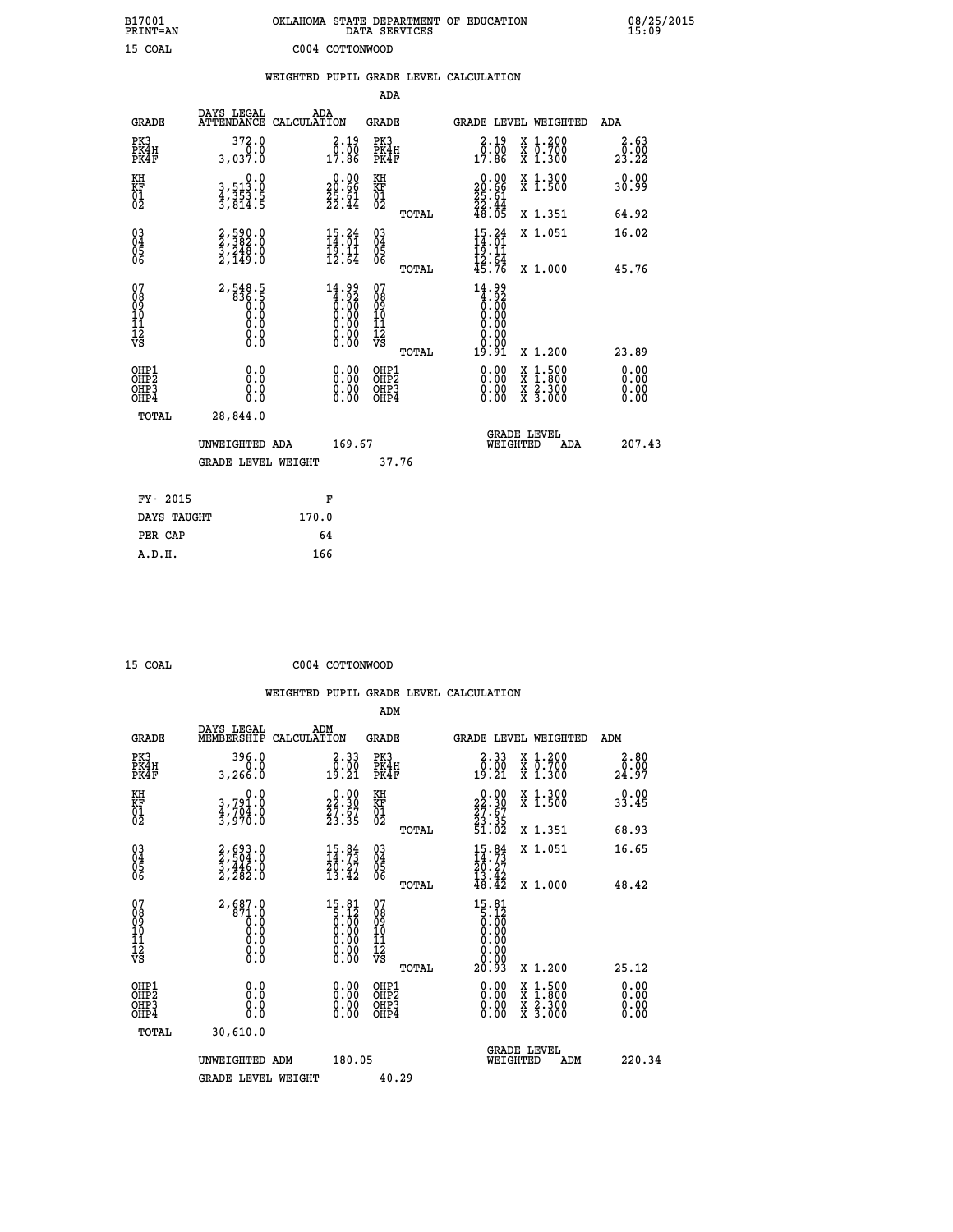| B17001<br>PRINT=AN                     |                                                                                                 | OKLAHOMA STATE DEPARTMENT OF EDUCATION                                   | DATA SERVICES                          |                                                                           |                                          | 08/25/2015                   |
|----------------------------------------|-------------------------------------------------------------------------------------------------|--------------------------------------------------------------------------|----------------------------------------|---------------------------------------------------------------------------|------------------------------------------|------------------------------|
| 15 COAL                                |                                                                                                 | I001 COALGATE                                                            |                                        |                                                                           |                                          |                              |
|                                        |                                                                                                 | WEIGHTED PUPIL GRADE LEVEL CALCULATION                                   |                                        |                                                                           |                                          |                              |
|                                        |                                                                                                 |                                                                          | <b>ADA</b>                             |                                                                           |                                          |                              |
| <b>GRADE</b>                           | DAYS LEGAL                                                                                      | ADA<br>ATTENDANCE CALCULATION                                            | <b>GRADE</b>                           |                                                                           | GRADE LEVEL WEIGHTED                     | ADA                          |
| PK3<br>PK4H<br>PK4F                    | 809.0<br>0.0<br>6,438.5                                                                         | 4.76<br>_ō:óŏ<br>37.87                                                   | PK3<br>PK4H<br>PK4F                    | 4.76<br>0:00<br>37.87                                                     | X 1.200<br>X 0.700<br>X 1.300            | 5.71<br>0.00<br>49.23        |
| KH<br>KF<br>01<br>02                   | 0.0<br>9,348:0<br>7,522:5<br>9,151:5                                                            | $\begin{smallmatrix} 0.00\\ 54.99\\ 44.25\\ 53.83 \end{smallmatrix}$     | KH<br>KF<br>01<br>02                   | $\begin{array}{c} 0.00 \\ 54.99 \\ 44.25 \\ 53.83 \end{array}$            | X 1.300<br>X 1.500                       | 0.00<br>82.49                |
|                                        |                                                                                                 |                                                                          | TOTAL                                  | 98.08                                                                     | X 1.351                                  | 132.51                       |
| 03<br>04<br>05<br>06                   | 7,272.5<br>7,142.5<br>8,432.5<br>9,486.0                                                        | 42.78<br>42.01<br>49.60<br>55.80                                         | $^{03}_{04}$<br>$\frac{05}{06}$        | $42.78$<br>$42.01$<br>49.60<br>55.80                                      | X 1.051                                  | 44.96                        |
|                                        |                                                                                                 |                                                                          | <b>TOTAL</b>                           | 147.41                                                                    | X 1.000                                  | 147.41                       |
| 07<br>08<br>09<br>11<br>11<br>12<br>VS | $\begin{smallmatrix}8,348.0\\8,207.0\\8,713.0\\9,716.0\\9,501.0\\8,852.5\\0.0\end{smallmatrix}$ | $49.11$<br>$48.28$<br>$51.25$<br>$57.15$<br>$50.01$<br>$52.07$<br>$6.00$ | 07<br>08<br>09<br>11<br>11<br>12<br>VS | $49.11$<br>$48.28$<br>$51.25$<br>$57.15$<br>$50.01$<br>$52.07$<br>$54.07$ |                                          |                              |
|                                        |                                                                                                 |                                                                          | TOTAL                                  | 307.87                                                                    | X 1.200                                  | 369.44                       |
| OHP1<br>OHP2<br>OHP3<br>OHP4           | 504.5<br>0.0<br>0.0                                                                             | $\begin{smallmatrix} 2.97\ 0.00\ 0.00 \end{smallmatrix}$<br>0.00         | OHP1<br>OHP2<br>OHP3<br>OHP4           | $\begin{smallmatrix} 2.97\ 0.00\ 0.00 \end{smallmatrix}$<br>0.00          | X 1:500<br>X 1:800<br>X 2:300<br>X 3:000 | 4.46<br>0.00<br>0.00<br>0.00 |
| TOTAL                                  | 118,445.0                                                                                       |                                                                          |                                        |                                                                           |                                          |                              |
|                                        | UNWEIGHTED ADA                                                                                  | 696.73                                                                   |                                        |                                                                           | <b>GRADE LEVEL</b><br>WEIGHTED<br>ADA    | 836.21                       |
|                                        | <b>GRADE LEVEL WEIGHT</b>                                                                       |                                                                          | 139.48                                 |                                                                           |                                          |                              |
| FY- 2015                               |                                                                                                 | F                                                                        |                                        |                                                                           |                                          |                              |
| DAYS TAUGHT                            |                                                                                                 | 170.0                                                                    |                                        |                                                                           |                                          |                              |
| PER CAP                                |                                                                                                 | 90                                                                       |                                        |                                                                           |                                          |                              |

| 15 COAL | I001 COALGATE |
|---------|---------------|
|         |               |

|  |     | WEIGHTED PUPIL GRADE LEVEL CALCULATION |
|--|-----|----------------------------------------|
|  | ADM |                                        |

| <b>GRADE</b>                                       | DAYS LEGAL<br>MEMBERSHIP CALCULATION                                                             | ADM                                                                                             | <b>GRADE</b>                                       |       |                                                                         |          | GRADE LEVEL WEIGHTED                     | ADM                                             |
|----------------------------------------------------|--------------------------------------------------------------------------------------------------|-------------------------------------------------------------------------------------------------|----------------------------------------------------|-------|-------------------------------------------------------------------------|----------|------------------------------------------|-------------------------------------------------|
| PK3<br>PK4H<br>PK4F                                | 809.0<br>0.0<br>6,837.0                                                                          | 4.76<br>$\begin{smallmatrix} \bar{0} \cdot \dot{0} \bar{0} \ 4 \, 0 \cdot 22 \end{smallmatrix}$ | PK3<br>PK4H<br>PK4F                                |       | 4.76<br>$\frac{0.00}{40.22}$                                            |          | X 1.200<br>X 0.700<br>X 1.300            | 5.71<br>$\frac{0.00}{52.29}$                    |
| KH<br>KF<br>01<br>02                               | $9,627.0$<br>$7,871.0$<br>$9,576.0$                                                              | $\begin{smallmatrix} 0.00\\ 56.63\\ 46.30\\ 56.33 \end{smallmatrix}$                            | KH<br><b>KF</b><br>01<br>02                        |       | $0.0056.6346.3056.33102.63$                                             |          | X 1.300<br>X 1.500                       | 0.00<br>84.95                                   |
|                                                    |                                                                                                  |                                                                                                 |                                                    | TOTAL |                                                                         |          | X 1.351                                  | 138.65                                          |
| $\begin{matrix} 03 \\ 04 \\ 05 \\ 06 \end{matrix}$ | 7,566.0<br>7,460.0<br>8,760.0<br>9,777.0                                                         | $44.51$<br>$43.88$<br>$51.53$<br>$57.51$                                                        | $\begin{matrix} 03 \\ 04 \\ 05 \\ 06 \end{matrix}$ |       | $44.51$<br>$43.88$<br>$51.53$<br>$57.51$<br>$152.92$                    |          | X 1.051                                  | 46.78                                           |
|                                                    |                                                                                                  |                                                                                                 |                                                    | TOTAL |                                                                         |          | X 1.000                                  | 152.92                                          |
| 07<br>08<br>09<br>101<br>11<br>12<br>VS            | $\begin{smallmatrix}8,700.0\\8,527.0\\9,163.0\\10,163.0\\8,908.0\\9,226.0\\0.0\end{smallmatrix}$ | 51.18<br>50.16<br>53.90<br>59.78<br>52.40<br>54.27<br>54.27                                     | 07<br>08<br>09<br>001<br>11<br>11<br>12<br>VS      | TOTAL | 51.18<br>50.16<br>53.908<br>53.78<br>52.407<br>54.27<br>54.27<br>321.69 |          | X 1.200                                  | 386.03                                          |
| OHP1<br>OHP2<br>OH <sub>P3</sub><br>OHP4           | 529.0<br>0.0<br>0.000                                                                            | $\begin{smallmatrix} 3 & 11\ 0 & 00\ 0 & 00\ 0 & 00\ \end{smallmatrix}$                         | OHP1<br>OHP2<br>OHP3<br>OHP4                       |       | $\frac{3.11}{0.00}$<br>$0.00$<br>0.00                                   |          | X 1:500<br>X 1:800<br>X 2:300<br>X 3:000 | $\frac{4}{0}$ : $\frac{67}{00}$<br>0.00<br>0.00 |
| TOTAL                                              | 123,499.0                                                                                        |                                                                                                 |                                                    |       |                                                                         |          |                                          |                                                 |
|                                                    | UNWEIGHTED ADM                                                                                   | 726.47                                                                                          |                                                    |       |                                                                         | WEIGHTED | <b>GRADE LEVEL</b><br>ADM                | 872.00                                          |
|                                                    | <b>GRADE LEVEL WEIGHT</b>                                                                        |                                                                                                 | 145.53                                             |       |                                                                         |          |                                          |                                                 |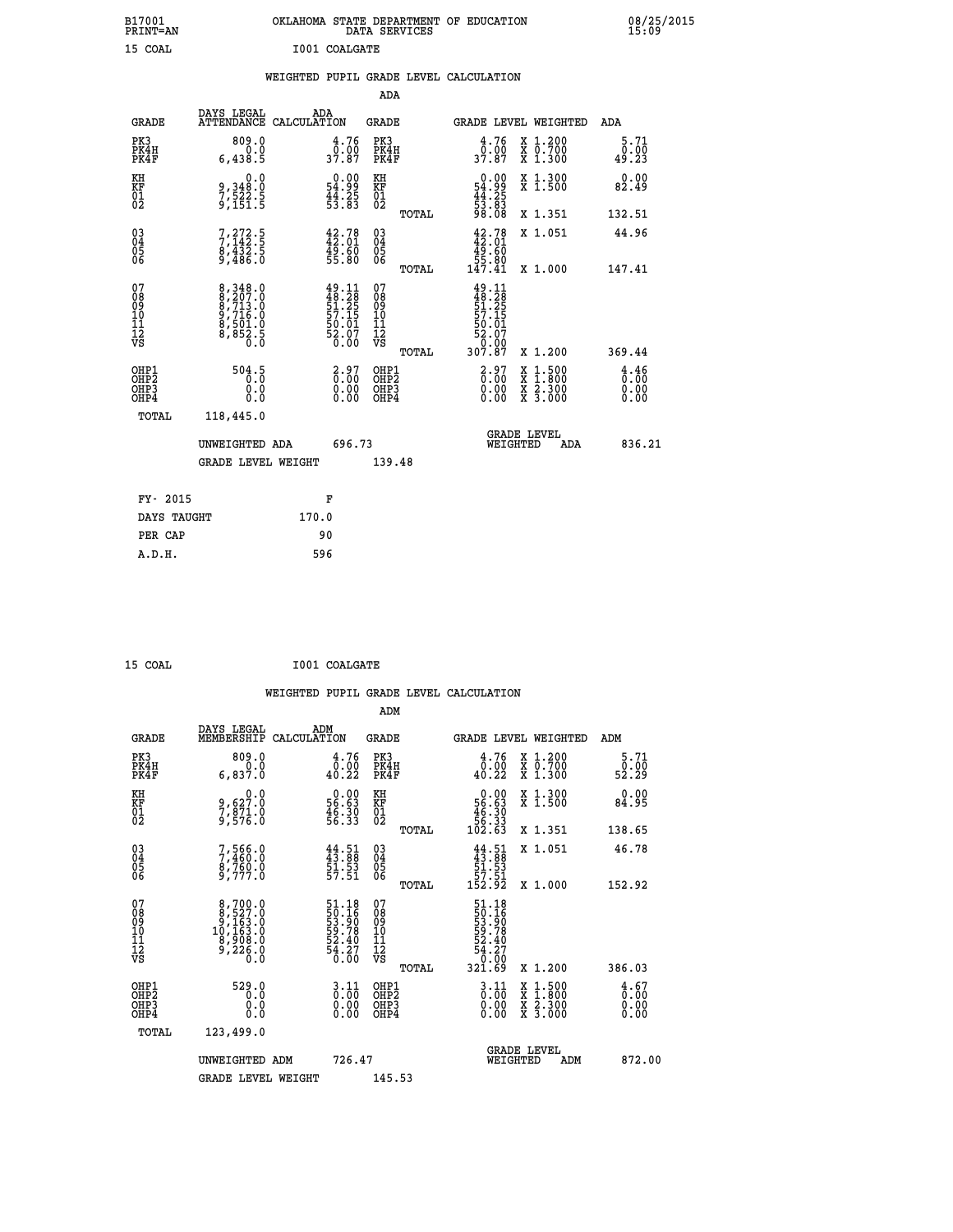| B17001<br>PRINT=AN                                |                                                                                                                          | OKLAHOMA STATE DEPARTMENT OF EDUCATION                                                                                                                                | DATA SERVICES                                                       |                                                                               |                                          | 08/25/2015                   |
|---------------------------------------------------|--------------------------------------------------------------------------------------------------------------------------|-----------------------------------------------------------------------------------------------------------------------------------------------------------------------|---------------------------------------------------------------------|-------------------------------------------------------------------------------|------------------------------------------|------------------------------|
| 15 COAL                                           |                                                                                                                          | I002 TUPELO                                                                                                                                                           |                                                                     |                                                                               |                                          |                              |
|                                                   |                                                                                                                          | WEIGHTED PUPIL GRADE LEVEL CALCULATION                                                                                                                                |                                                                     |                                                                               |                                          |                              |
|                                                   |                                                                                                                          |                                                                                                                                                                       | ADA                                                                 |                                                                               |                                          |                              |
| <b>GRADE</b>                                      | DAYS LEGAL                                                                                                               | ADA<br>ATTENDANCE CALCULATION                                                                                                                                         | GRADE                                                               |                                                                               | <b>GRADE LEVEL WEIGHTED</b>              | ADA                          |
| PK3<br>PK4H<br>PK4F                               | 351.0<br>0.0<br>1,393.0                                                                                                  | 2.17<br>$\begin{smallmatrix} \overline{0} \ \overline{0} \ \overline{0} \ \overline{0} \ \overline{0} \ \overline{0} \ \overline{0} \ \overline{0} \end{smallmatrix}$ | PK3<br>PK4H<br>PK4F                                                 | 2.17<br>$\begin{smallmatrix} 0.00 & 0.00 \\ 0.60 & 0.00 \end{smallmatrix}$    | X 1.200<br>X 0.700<br>X 1.300            | 2.60<br>0.00<br>11.18        |
| KH<br>KF<br>$\begin{matrix} 01 \ 02 \end{matrix}$ | 0.0<br>3,551:0<br>1,913.5<br>3,255:0                                                                                     | 21.92<br>$\frac{1}{20}$ $\frac{1}{09}$                                                                                                                                | KH<br>KF<br>01<br>02                                                | 21.92<br>$\frac{11}{20}$ $\frac{81}{09}$                                      | X 1.300<br>X 1.500                       | 0.00<br>32.88                |
|                                                   |                                                                                                                          |                                                                                                                                                                       | TOTAL                                                               | 31.90                                                                         | X 1.351                                  | 43.10                        |
| $^{03}_{04}$<br>Ŏ5<br>ŎĞ                          | 3,676.0<br>2,792.5<br>3,987.5<br>2,714.5                                                                                 | $22.69$<br>17.24<br>$\frac{74.61}{16.76}$                                                                                                                             | $\begin{matrix} 03 \\ 04 \\ 05 \\ 06 \end{matrix}$                  | $22.69$<br>$17.24$<br>$\frac{24.61}{16.76}$<br>58.61                          | X 1.051                                  | 23.85                        |
|                                                   |                                                                                                                          |                                                                                                                                                                       | TOTAL                                                               |                                                                               | X 1.000                                  | 58.61                        |
| 07<br>08<br>09<br>10<br>11<br>12<br>VS            | $\begin{smallmatrix} 2, 841.0\\ 2, 356.5\\ 2, 356.5\\ 2, 903.0\\ 2, 758.0\\ 3, 009.0\\ 3, 210.0\\ 0.0 \end{smallmatrix}$ | $17.54$<br>$14.55$<br>$17.92$<br>$17.02$<br>$18.57$<br>$19.81$<br>$0.00$                                                                                              | 07<br>08<br>09<br>10<br>$\frac{11}{12}$<br>$\frac{12}{18}$<br>TOTAL | $17.54$<br>$14.55$<br>$17.92$<br>$17.02$<br>18.57<br>īš.ši<br>10:00<br>105.41 | X 1.200                                  | 126.49                       |
| OHP1<br>OHP <sub>2</sub><br>OHP3<br>OHP4          | 0.0<br>0.0<br>0.0                                                                                                        | 0.00<br>0.00                                                                                                                                                          | OHP1<br>OHP <sub>2</sub><br>OHP3<br>OHP4                            | 0.00<br>0.00<br>0.00                                                          | X 1:500<br>X 1:800<br>X 2:300<br>X 3:000 | 0.00<br>0.00<br>0.00<br>0.00 |
| TOTAL                                             | 40,711.5                                                                                                                 |                                                                                                                                                                       |                                                                     |                                                                               |                                          |                              |
|                                                   | UNWEIGHTED ADA<br><b>GRADE LEVEL WEIGHT</b>                                                                              | 251.30                                                                                                                                                                | 47.41                                                               |                                                                               | <b>GRADE LEVEL</b><br>WEIGHTED<br>ADA    | 298.71                       |
|                                                   |                                                                                                                          |                                                                                                                                                                       |                                                                     |                                                                               |                                          |                              |
| FY- 2015                                          |                                                                                                                          | F                                                                                                                                                                     |                                                                     |                                                                               |                                          |                              |
| DAYS TAUGHT                                       |                                                                                                                          | 162.0                                                                                                                                                                 |                                                                     |                                                                               |                                          |                              |
| PER CAP                                           |                                                                                                                          | 90                                                                                                                                                                    |                                                                     |                                                                               |                                          |                              |

| 15 COAL | I002 TUPELO |
|---------|-------------|
| ___     |             |

 **WEIGHTED PUPIL GRADE LEVEL CALCULATION ADM DAYS LEGAL ADM GRADE MEMBERSHIP CALCULATION GRADE GRADE LEVEL WEIGHTED ADM PK3 369.0 2.28 PK3 2.28 X 1.200 2.74 PK4H 0.0 0.00 PK4H 0.00 X 0.700 0.00 PK4F 1,481.0 9.14 PK4F 9.14 X 1.300 11.88 KH 0.0 0.00 KH 0.00 X 1.300 0.00 KF 3,855.0 23.80 KF 23.80 X 1.500 35.70 01 2,063.0 12.73 01 12.73 02 3,467.0 21.40 02 21.40 TOTAL 34.13 X 1.351 46.11 03 3,888.0 24.00 03 24.00 X 1.051 25.22 04 2,958.0 18.26 04 18.26 05 4,424.0 27.31 05 27.31 06 2,912.0 17.98 06 17.98 TOTAL 63.55 X 1.000 63.55 07 2,996.0 18.49 07 18.49 08 2,521.0 15.56 08 15.56 09 3,148.0 19.43 09 19.43 10 3,035.0 18.73 10 18.73 11 3,229.0 19.93 11 19.93 12 3,564.0 22.00 12 22.00 VS 0.0 0.00 VS 0.00 TOTAL 114.14 X 1.200 136.97 OHP1 0.0 0.00 OHP1 0.00 X 1.500 0.00 OHP2 0.0 0.00 OHP2 0.00 X 1.800 0.00 OHP3 0.0 0.00 OHP3 0.00 X 2.300 0.00 OHP4 0.0 0.00 OHP4 0.00 X 3.000 0.00 TOTAL 43,910.0 GRADE LEVEL UNWEIGHTED ADM 271.04 WEIGHTED ADM 322.17** GRADE LEVEL WEIGHT 51.13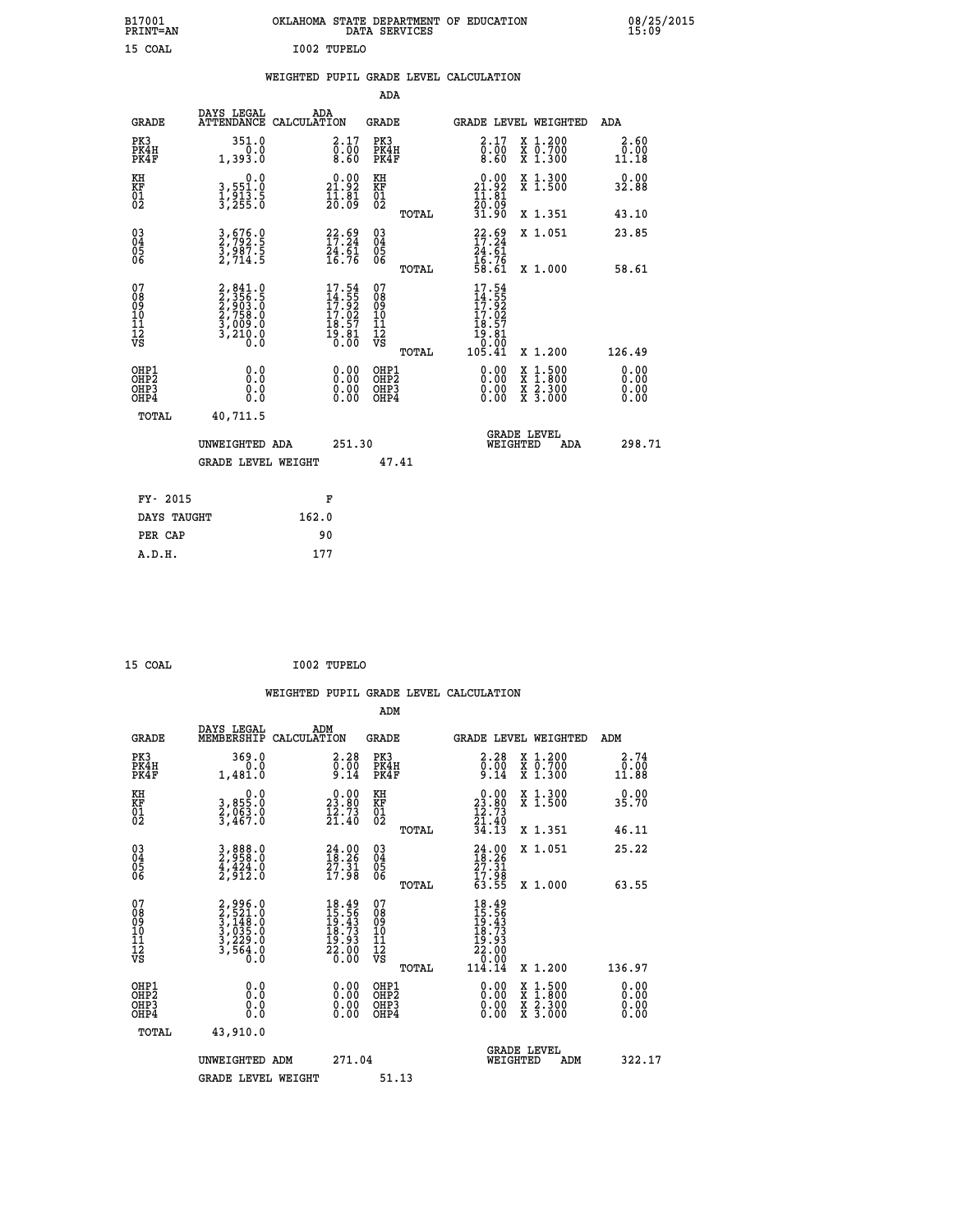| 7001<br>INT=AN | OKLAHOMA STATE DEPARTMENT OF EDUCATION<br>DATA SERVICES |  |
|----------------|---------------------------------------------------------|--|
| COAL           | COUNTY TOTALS                                           |  |

 **B17001 OKLAHOMA STATE DEPARTMENT OF EDUCATION 08/25/2015**

|                                                              |                                                                                                                                           | WEIGHTED PUPIL GRADE LEVEL CALCULATION                      |                                                    |                                                                              |                                          |                              |
|--------------------------------------------------------------|-------------------------------------------------------------------------------------------------------------------------------------------|-------------------------------------------------------------|----------------------------------------------------|------------------------------------------------------------------------------|------------------------------------------|------------------------------|
|                                                              |                                                                                                                                           |                                                             | ADA                                                |                                                                              |                                          |                              |
| <b>GRADE</b>                                                 | DAYS LEGAL                                                                                                                                | ADA<br>ATTENDANCE CALCULATION                               | <b>GRADE</b>                                       | GRADE LEVEL WEIGHTED                                                         |                                          | ADA                          |
| PK3<br>PK4H<br>PK4F                                          | 1,532.0<br>0.0<br>10,868.5                                                                                                                | $\begin{smallmatrix} 9.12\ 0.00\ 64.33 \end{smallmatrix}$   | PK3<br>PK4H<br>PK4F                                | $\begin{smallmatrix} 9.12\ 0.00\ 64.33 \end{smallmatrix}$                    | X 1.200<br>X 0.700<br>X 1.300            | 10.94<br>0.00<br>83.63       |
| KH<br>KF<br>01<br>02                                         | $\begin{smallmatrix}&&&0.0\\16,412.0\\13,789.5\\16,221.0\end{smallmatrix}$                                                                | 97.97<br>81.67<br>96.36                                     | KH<br>KF<br>01<br>02                               | 97.97                                                                        | X 1.300<br>X 1.500                       | 0.00<br>146.36               |
|                                                              |                                                                                                                                           |                                                             | TOTAL                                              | $\begin{array}{c} 81.67 \\[-4pt] 96.36 \\[-4pt] 178.03 \end{array}$          | X 1.351                                  | 240.53                       |
| $\begin{smallmatrix} 03 \\[-4pt] 04 \end{smallmatrix}$<br>05 | $13,538.5$<br>$12,317.0$<br>$15,668.0$<br>$14,349.5$                                                                                      | 80.71<br>73.26<br>$\frac{93.32}{85.20}$                     | $\begin{matrix} 03 \\ 04 \\ 05 \\ 06 \end{matrix}$ | $\begin{smallmatrix}80.71\\73.26\\93.32\\85.20\\251.78\end{smallmatrix}$     | X 1.051                                  | 336.61                       |
| 06                                                           |                                                                                                                                           |                                                             | TOTAL                                              |                                                                              | X 1.000                                  | 251.78                       |
| 07<br>08<br>09<br>01<br>11<br>11<br>12<br>VS                 | $\begin{smallmatrix} 13\,,737\,.5\\ 11\,,400\,.0\\ 11\,,616\,.0\\ 12\,,474\,.0\\ 11\,,510\,.0\\ 12\,,062\,.5\\ 0\,.0\\ \end{smallmatrix}$ | 81.64<br>67.75<br>69.17<br>74.17<br>74.58<br>71.88<br>71.88 | 07<br>08<br>09<br>101<br>11<br>12<br>VS<br>TOTAL   | $81.64$<br>$67.75$<br>$69.17$<br>$74.17$<br>68.58<br>71.88<br>0.00<br>433.19 | X 1.200                                  | 519.82                       |
| OHP1<br>OH <sub>P</sub> 2<br>OH <sub>P3</sub><br>OHP4        | 504.5<br>$\overline{0}$ .0<br>0.0<br>0.0                                                                                                  | $\begin{smallmatrix} 2.97\0.00\0.00\0.00 \end{smallmatrix}$ | OHP1<br>OHP <sub>2</sub><br>OHP3<br>OHP4           | $\begin{smallmatrix} 2.97\ 0.00\ 0.00 \end{smallmatrix}$                     | X 1:500<br>X 1:800<br>X 2:300<br>X 3:000 | 4.46<br>0.00<br>0.00<br>0.00 |
| TOTAL                                                        | 188,000.5                                                                                                                                 |                                                             |                                                    |                                                                              |                                          |                              |
|                                                              | UNWEIGHTED ADA                                                                                                                            | 1,117.70                                                    |                                                    | <b>GRADE LEVEL</b><br>WEIGHTED                                               | ADA                                      | 1,342.35                     |
|                                                              | <b>GRADE LEVEL WEIGHT</b>                                                                                                                 |                                                             | 224.65                                             |                                                                              |                                          |                              |
| FY- 2015                                                     |                                                                                                                                           | F                                                           |                                                    |                                                                              |                                          |                              |
| DAYS TAUGHT                                                  |                                                                                                                                           | 502.0                                                       |                                                    |                                                                              |                                          |                              |
| PER CAP                                                      |                                                                                                                                           | 244                                                         |                                                    |                                                                              |                                          |                              |

 **A.D.H. 939**

 **B17001<br>PRINT=AN** 

 **COAL COUNTY TOTALS**

|                                                       |                                                                                                                                                                                                                 |                                                                                                           | ADM                                                 |       |                                                                               |                                          |                              |
|-------------------------------------------------------|-----------------------------------------------------------------------------------------------------------------------------------------------------------------------------------------------------------------|-----------------------------------------------------------------------------------------------------------|-----------------------------------------------------|-------|-------------------------------------------------------------------------------|------------------------------------------|------------------------------|
| <b>GRADE</b>                                          | DAYS LEGAL<br>MEMBERSHIP                                                                                                                                                                                        | ADM<br>CALCULATION                                                                                        | <b>GRADE</b>                                        |       |                                                                               | GRADE LEVEL WEIGHTED                     | ADM                          |
| PK3<br>PK4H<br>PK4F                                   | 1,574.0<br>0.0<br>11,584.0                                                                                                                                                                                      | 9.37<br>$\begin{smallmatrix} \tilde{0} \ \tilde{1} \ \tilde{8} \ \tilde{8} \ \tilde{9} \end{smallmatrix}$ | PK3<br>PK4H<br>PK4F                                 |       | 9.37<br>$\begin{smallmatrix} 0.00 \ 68.57 \end{smallmatrix}$                  | X 1.200<br>X 0.700<br>X 1.300            | 10.94<br>0.00<br>89.14       |
| KH<br>KF<br>01<br>02                                  | 0.0<br>17,273.0<br>14,638.0<br>17,013.0                                                                                                                                                                         | $\begin{smallmatrix} &0.00\\ 102.73\\ 86.70\\ 101.08\end{smallmatrix}$                                    | KH<br>KF<br>01<br>02                                |       | $0.00$<br>102.73<br>$\begin{array}{r} 186.70 \\ 101.08 \\ 187.78 \end{array}$ | X 1.300<br>X 1.500                       | 0.00<br>154.10               |
|                                                       |                                                                                                                                                                                                                 |                                                                                                           |                                                     | TOTAL |                                                                               | X 1.351                                  | 253.69                       |
| 03<br>04<br>05<br>06                                  | $14, 147.0$<br>$12, 922.0$<br>$16, 630.0$<br>14,971.0                                                                                                                                                           | $76.87$<br>$76.87$<br>$99.11$<br>$88.91$                                                                  | $\begin{array}{c} 03 \\ 04 \\ 05 \\ 06 \end{array}$ |       | $\begin{smallmatrix}84.35\\76.87\\99.11\\88.91\\264.89\end{smallmatrix}$      | X 1.051                                  | 88.65                        |
|                                                       |                                                                                                                                                                                                                 |                                                                                                           |                                                     | TOTAL |                                                                               | X 1.000                                  | 264.89                       |
| 07<br>08<br>09<br>101<br>112<br>VS                    | $\begin{smallmatrix} 14\,, & 383\cdot & 0\\ 11\,, & 919\cdot & 0\\ 12\,, & 311\cdot & 0\\ 13\,, & 198\cdot & 0\\ 12\,, & 137\cdot & 0\\ 12\,, & 790\cdot & 0\\ 0\,\, & 0\,\, & 0\,\, & 0\,\, \end{smallmatrix}$ | 85.48<br>70.84<br>73.33<br>78.51<br>78.33<br>76.27<br>76.20                                               | 07<br>08<br>09<br>101<br>11<br>12<br>VS             |       | 85.48<br>70.84<br>73.33<br>78.51<br>78.33<br>76.27<br>76.20                   |                                          |                              |
|                                                       |                                                                                                                                                                                                                 |                                                                                                           |                                                     | TOTAL | 456.76                                                                        | X 1.200                                  | 548.12                       |
| OHP1<br>OH <sub>P</sub> 2<br>OH <sub>P3</sub><br>OHP4 | 529.0<br>0.0<br>0.000                                                                                                                                                                                           | $\begin{smallmatrix} 3.11\ 0.00 \ 0.00 \end{smallmatrix}$<br>0.00                                         | OHP1<br>OHP2<br>OHP3<br>OHP4                        |       | $\begin{smallmatrix} 3 & 11 \\ 0 & 00 \\ 0 & 00 \end{smallmatrix}$<br>0.00    | X 1:500<br>X 1:800<br>X 2:300<br>X 3:000 | 4.67<br>0.00<br>0.00<br>0.00 |
| TOTAL                                                 | 198,019.0                                                                                                                                                                                                       |                                                                                                           |                                                     |       |                                                                               |                                          |                              |
|                                                       | UNWEIGHTED                                                                                                                                                                                                      | 1,177.56<br>ADM                                                                                           |                                                     |       | WEIGHTED                                                                      | <b>GRADE LEVEL</b><br>ADM                | 1,414.51                     |
|                                                       | <b>GRADE LEVEL WEIGHT</b>                                                                                                                                                                                       |                                                                                                           | 236.95                                              |       |                                                                               |                                          |                              |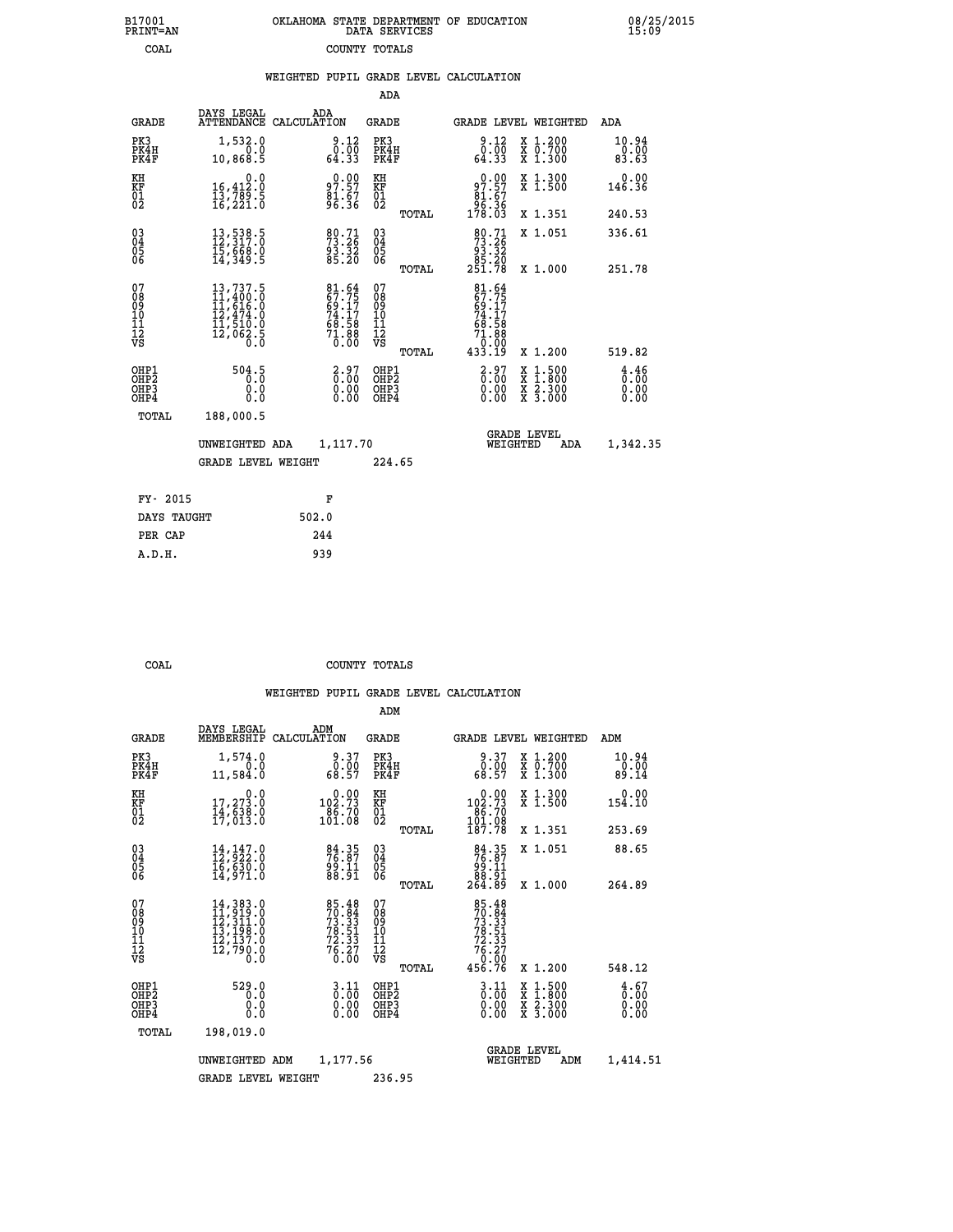| B17001<br>PRINT=AN | OKLAHOMA STATE DEPARTMENT OF EDUCATION<br>DATA SERVICES | 08/25/2015<br>15:09 |
|--------------------|---------------------------------------------------------|---------------------|
| 16 COMANCHE        | C048 FLOWER MOUND                                       |                     |

|                                                    |                                                                                      |                                                                                          |                                                 | WEIGHTED PUPIL GRADE LEVEL CALCULATION               |                                          |                              |
|----------------------------------------------------|--------------------------------------------------------------------------------------|------------------------------------------------------------------------------------------|-------------------------------------------------|------------------------------------------------------|------------------------------------------|------------------------------|
|                                                    |                                                                                      |                                                                                          | ADA                                             |                                                      |                                          |                              |
| <b>GRADE</b>                                       | DAYS LEGAL                                                                           | ADA<br>ATTENDANCE CALCULATION                                                            | <b>GRADE</b>                                    | GRADE LEVEL WEIGHTED                                 |                                          | ADA                          |
| PK3<br>PK4H<br>PK4F                                | 139.0<br>0.0<br>9,417.5                                                              | $\begin{smallmatrix} 0.83\ 0.00\ 56.06 \end{smallmatrix}$                                | PK3<br>PK4H<br>PK4F                             | 0.83<br>0.00<br>56.06                                | X 1.200<br>X 0.700<br>X 1.300            | 1.00<br>0.00<br>72.88        |
| KH<br>KF<br>01<br>02                               | 0.0<br>8,191.5<br>7,742.5<br>8,298.5                                                 | $0.00$<br>48.76<br>$\frac{46.09}{49.40}$                                                 | KH<br>KF<br>01<br>02                            | $0.00\n48.76\n46.09\n49.40\n95.49$                   | X 1.300<br>X 1.500                       | 0.00<br>73.14                |
|                                                    |                                                                                      |                                                                                          | TOTAL                                           |                                                      | X 1.351                                  | 129.01                       |
| $\begin{matrix} 03 \\ 04 \\ 05 \\ 06 \end{matrix}$ | $\frac{5}{7}$ , 001:0<br>6,380.5                                                     | $35.45$<br>$41.67$<br>37.98<br>0.00                                                      | 03<br>04<br>05<br>06                            | $35.45$<br>$41.67$<br>$\frac{37.98}{0.00}$<br>79.65  | X 1.051                                  | 37.26                        |
|                                                    |                                                                                      |                                                                                          | TOTAL                                           |                                                      | X 1.000                                  | 79.65                        |
| 07<br>08<br>09<br>101<br>112<br>VS                 | 0.0<br>$\begin{smallmatrix} 0.0 & 0 \ 0.0 & 0 \ 0.0 & 0 \ 0.0 & 0 \end{smallmatrix}$ | $\begin{smallmatrix} 0.00 \ 0.00 \ 0.00 \ 0.00 \ 0.00 \end{smallmatrix}$<br>Ŏ.ŎŎ<br>O.OO | 07<br>08<br>09<br>11<br>11<br>12<br>VS<br>TOTAL | 0.00<br>0.00<br>Ŏ.ŎŎ<br>0.00<br>0.00<br>0.00<br>0.00 | X 1.200                                  | 0.00                         |
| OHP1<br>OHP2<br>OHP3<br>OHP4                       | 0.0<br>0.0<br>0.0                                                                    | $\begin{smallmatrix} 0.00 \ 0.00 \ 0.00 \ 0.00 \end{smallmatrix}$                        | OHP1<br>OHP2<br>OHP3<br>OHP4                    |                                                      | X 1:500<br>X 1:800<br>X 2:300<br>X 3:000 | 0.00<br>0.00<br>0.00<br>0.00 |
| TOTAL                                              | 53,126.0                                                                             |                                                                                          |                                                 |                                                      |                                          |                              |
|                                                    | UNWEIGHTED ADA                                                                       | 316.24                                                                                   |                                                 | <b>GRADE LEVEL</b><br>WEIGHTED                       | ADA                                      | 392.94                       |
|                                                    | <b>GRADE LEVEL WEIGHT</b>                                                            |                                                                                          | 76.70                                           |                                                      |                                          |                              |
| FY- 2015                                           |                                                                                      | F                                                                                        |                                                 |                                                      |                                          |                              |
|                                                    | DAYS TAUGHT                                                                          | 168.0                                                                                    |                                                 |                                                      |                                          |                              |
| PER CAP                                            |                                                                                      | 40                                                                                       |                                                 |                                                      |                                          |                              |

 **16 COMANCHE C048 FLOWER MOUND**

|                                          |                                                                                                   |                                                                                               | ADM                                                 |       |                                                                   |                                          |                       |        |
|------------------------------------------|---------------------------------------------------------------------------------------------------|-----------------------------------------------------------------------------------------------|-----------------------------------------------------|-------|-------------------------------------------------------------------|------------------------------------------|-----------------------|--------|
| <b>GRADE</b>                             | DAYS LEGAL<br>MEMBERSHIP                                                                          | ADM<br>CALCULATION                                                                            | <b>GRADE</b>                                        |       |                                                                   | GRADE LEVEL WEIGHTED                     | ADM                   |        |
| PK3<br>PK4H<br>PK4F                      | 139.0<br>0.0<br>9,904.0                                                                           | $\begin{smallmatrix} 0.83\ 0.00\ 58.95 \end{smallmatrix}$                                     | PK3<br>PK4H<br>PK4F                                 |       | $\begin{smallmatrix} 0.83\ 0.00\\ 0.90\\ 58.95 \end{smallmatrix}$ | X 1.200<br>X 0.700<br>X 1.300            | 1.00<br>ō:ŏŏ<br>76.64 |        |
| KH<br>KF<br>01<br>02                     | 0.0<br>8,546:0<br>8,073.0<br>8,619:0                                                              | $\begin{smallmatrix} 0.00\\ 50.87\\ 48.05\\ 51.30 \end{smallmatrix}$                          | KH<br>KF<br>01<br>02                                |       | $0.0050.8748.0551.3051.3099.35$                                   | X 1.300<br>X 1.500                       | 0.00<br>76.31         |        |
|                                          |                                                                                                   |                                                                                               |                                                     | TOTAL |                                                                   | X 1.351                                  | 134.22                |        |
| 03<br>04<br>05<br>06                     | $\begin{smallmatrix} 6,185.0\\ 7,301.0\\ 6,599.0 \end{smallmatrix}$<br>0.0                        | 36.82<br>43.46<br>39.28<br>0.00                                                               | $\begin{array}{c} 03 \\ 04 \\ 05 \\ 06 \end{array}$ |       | $36.82$<br>$43.46$<br>$39.28$<br>$0.00$<br>$82.74$                | X 1.051                                  | 38.70                 |        |
|                                          |                                                                                                   |                                                                                               |                                                     | TOTAL |                                                                   | X 1.000                                  | 82.74                 |        |
| 07<br>08<br>09<br>101<br>112<br>VS       | $\begin{smallmatrix} 0.0 & 0 \ 0.0 & 0 \ 0.0 & 0 \ 0.0 & 0 \ 0.0 & 0 \ 0.0 & 0 \end{smallmatrix}$ | $\begin{smallmatrix} 0.00\ 0.00\ 0.00\ 0.00\ 0.00\ 0.00\ 0.00\ 0.00\ 0.00\ \end{smallmatrix}$ | 07<br>08<br>09<br>11<br>11<br>12<br>VS              |       |                                                                   |                                          |                       |        |
|                                          |                                                                                                   |                                                                                               |                                                     | TOTAL | 0.00                                                              | X 1.200                                  | 0.00                  |        |
| OHP1<br>OHP2<br>OHP <sub>3</sub><br>OHP4 | 0.0<br>$\begin{smallmatrix} 0.0 & 0 \ 0.0 & 0 \end{smallmatrix}$                                  |                                                                                               | OHP1<br>OHP2<br>OHP <sub>3</sub>                    |       | $0.00$<br>$0.00$<br>0.00                                          | X 1:500<br>X 1:800<br>X 2:300<br>X 3:000 | 0.00<br>0.00<br>0.00  |        |
| TOTAL                                    | 55,366.0                                                                                          |                                                                                               |                                                     |       |                                                                   |                                          |                       |        |
|                                          | UNWEIGHTED ADM                                                                                    | 329.56                                                                                        |                                                     |       |                                                                   | GRADE LEVEL<br>WEIGHTED<br>ADM           |                       | 409.61 |
|                                          | <b>GRADE LEVEL WEIGHT</b>                                                                         |                                                                                               | 80.05                                               |       |                                                                   |                                          |                       |        |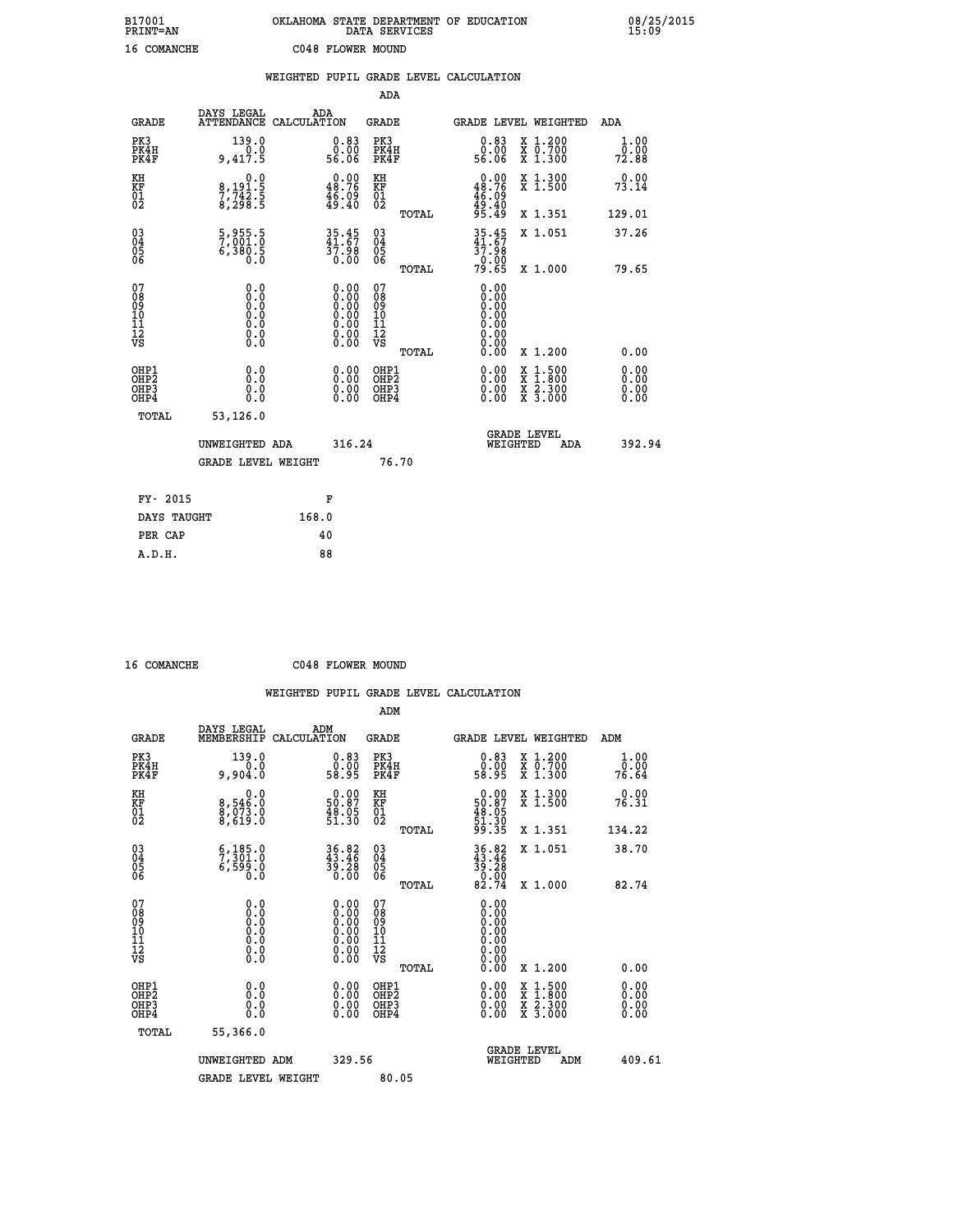| B17001<br><b>PRINT=AN</b> | OKLAHOMA STATE DEPARTMENT OF EDUCATION<br>DATA SERVICES | 08/25/2015<br>15:09 |
|---------------------------|---------------------------------------------------------|---------------------|
| 16 COMANCHE               | C049 BISHOP                                             |                     |

|  |  | WEIGHTED PUPIL GRADE LEVEL CALCULATION |
|--|--|----------------------------------------|
|  |  |                                        |

|                                                                    |                                          |                                                                         |                                                                                               | ADA                                                 |       |                                                                                                                                                                                                                                                                                |                                                                                                                                              |                                  |
|--------------------------------------------------------------------|------------------------------------------|-------------------------------------------------------------------------|-----------------------------------------------------------------------------------------------|-----------------------------------------------------|-------|--------------------------------------------------------------------------------------------------------------------------------------------------------------------------------------------------------------------------------------------------------------------------------|----------------------------------------------------------------------------------------------------------------------------------------------|----------------------------------|
| <b>GRADE</b>                                                       | DAYS LEGAL                               | ADA<br>ATTENDANCE CALCULATION                                           |                                                                                               | <b>GRADE</b>                                        |       | <b>GRADE LEVEL WEIGHTED</b>                                                                                                                                                                                                                                                    |                                                                                                                                              | ADA                              |
| PK3<br>PK4H<br>PK4F                                                | 0.0<br>400.0<br>9,910.0                  | $\begin{smallmatrix} 0.00\\ 2.50\\ 61.94 \end{smallmatrix}$             |                                                                                               | PK3<br>PK4H<br>PK4F                                 |       | $\begin{smallmatrix} 0.00\\ 2.50\\ 61.94 \end{smallmatrix}$                                                                                                                                                                                                                    | X 1.200<br>X 0.700<br>X 1.300                                                                                                                | 0.00<br>1.75<br>80.52            |
| KH<br>KF<br>01<br>02                                               | 0.0<br>11,739:0<br>11,490:0<br>11,795:5  | 73.37<br>$7\overline{1}\cdot\overline{9}\overline{1}\cdot$              |                                                                                               | KH<br>KF<br>01<br>02                                |       | $\begin{smallmatrix}&&0&.00\\73&.37\\71&.81\\73&.72\\145&.53\end{smallmatrix}$                                                                                                                                                                                                 | X 1.300<br>X 1.500                                                                                                                           | 0.00<br>110.06                   |
|                                                                    |                                          |                                                                         |                                                                                               |                                                     | TOTAL |                                                                                                                                                                                                                                                                                | X 1.351                                                                                                                                      | 196.61                           |
| $\begin{smallmatrix} 03 \\[-4pt] 04 \end{smallmatrix}$<br>Ŏ5<br>06 | 9,992.5<br>7,914.5<br>9,591.5<br>6,452.0 | $\begin{smallmatrix} 62.45\\ 49.47\\ 59.95\\ 40.33\\ \end{smallmatrix}$ |                                                                                               | $\begin{array}{c} 03 \\ 04 \\ 05 \\ 06 \end{array}$ |       | $\begin{smallmatrix} 62.45\\ 49.47\\ 59.95\\ 40.33\\ 149.75 \end{smallmatrix}$                                                                                                                                                                                                 | X 1.051                                                                                                                                      | 65.63                            |
|                                                                    |                                          |                                                                         |                                                                                               |                                                     | TOTAL |                                                                                                                                                                                                                                                                                | X 1.000                                                                                                                                      | 149.75                           |
| 07<br>08<br>09<br>01<br>11<br>11<br>12<br>VS                       | 0.0                                      |                                                                         | $\begin{smallmatrix} 0.00\ 0.00\ 0.00\ 0.00\ 0.00\ 0.00\ 0.00\ 0.00\ 0.00\ \end{smallmatrix}$ | 07<br>08<br>09<br>11<br>11<br>12<br>VS              |       | 0.00<br>0.00<br>0.00<br>0.00<br>0.00000000000                                                                                                                                                                                                                                  |                                                                                                                                              |                                  |
|                                                                    |                                          |                                                                         |                                                                                               |                                                     | TOTAL | 0.00                                                                                                                                                                                                                                                                           | X 1.200                                                                                                                                      | 0.00                             |
| OHP1<br>OHP <sub>2</sub><br>OH <sub>P3</sub><br>OHP4               | 0.0<br>0.000                             |                                                                         | 0.00<br>$\begin{smallmatrix} 0.00 \ 0.00 \end{smallmatrix}$                                   | OHP1<br>OHP2<br>OHP <sub>3</sub>                    |       | $\begin{smallmatrix} 0.00 & 0.00 & 0.00 & 0.00 & 0.00 & 0.00 & 0.00 & 0.00 & 0.00 & 0.00 & 0.00 & 0.00 & 0.00 & 0.00 & 0.00 & 0.00 & 0.00 & 0.00 & 0.00 & 0.00 & 0.00 & 0.00 & 0.00 & 0.00 & 0.00 & 0.00 & 0.00 & 0.00 & 0.00 & 0.00 & 0.00 & 0.00 & 0.00 & 0.00 & 0.00 & 0.0$ | $\begin{smallmatrix} \mathtt{X} & 1\cdot500 \\ \mathtt{X} & 1\cdot800 \\ \mathtt{X} & 2\cdot300 \\ \mathtt{X} & 3\cdot000 \end{smallmatrix}$ | 0.00<br>0.00<br>$0.00$<br>$0.00$ |
| TOTAL                                                              | 79,285.0                                 |                                                                         |                                                                                               |                                                     |       |                                                                                                                                                                                                                                                                                |                                                                                                                                              |                                  |
|                                                                    | UNWEIGHTED ADA                           |                                                                         | 495.54                                                                                        |                                                     |       | WEIGHTED                                                                                                                                                                                                                                                                       | <b>GRADE LEVEL</b><br>ADA                                                                                                                    | 604.32                           |
|                                                                    | <b>GRADE LEVEL WEIGHT</b>                |                                                                         |                                                                                               | 108.78                                              |       |                                                                                                                                                                                                                                                                                |                                                                                                                                              |                                  |
| FY- 2015                                                           |                                          | F                                                                       |                                                                                               |                                                     |       |                                                                                                                                                                                                                                                                                |                                                                                                                                              |                                  |
| DAYS TAUGHT                                                        |                                          | 160.0                                                                   |                                                                                               |                                                     |       |                                                                                                                                                                                                                                                                                |                                                                                                                                              |                                  |
| PER CAP                                                            |                                          | 33                                                                      |                                                                                               |                                                     |       |                                                                                                                                                                                                                                                                                |                                                                                                                                              |                                  |

 **16 COMANCHE C049 BISHOP WEIGHTED PUPIL GRADE LEVEL CALCULATION ADM DAYS LEGAL ADM GRADE MEMBERSHIP CALCULATION GRADE GRADE LEVEL WEIGHTED ADM PK3 0.0 0.00 PK3 0.00 X 1.200 0.00 PK4H 445.0 2.78 PK4H 2.78 X 0.700 1.95 PK4F 10,495.0 65.59 PK4F 65.59 X 1.300 85.27 KH 0.0 0.00 KH 0.00 X 1.300 0.00 KF 12,444.0 77.78 KF 77.78 X 1.500 116.67 01 12,114.0 75.71 01 75.71 02 12,358.0 77.24 02 77.24 TOTAL 152.95 X 1.351 206.64 03 10,315.0 64.47 03 64.47 X 1.051 67.76** 04 8,201.0 51.26 04 51.26<br>05 9,998.0 62.49<br>06 6,695.0 41.84 06 <sub>2021</sub>, 41.84  **TOTAL 155.59 X 1.000 155.59 07 0.0 0.00 07 0.00 08 0.0 0.00 08 0.00 03 0.00 0.00 0.000 0.000 10 0.0 0.00 10 0.00 11 0.0 0.00 11 0.00 12 0.0 0.00 12 0.00 VS** 0.0 0.00 VS 0.00 0.00  **TOTAL 0.00 X 1.200 0.00 OHP1 0.0 0.00 OHP1 0.00 X 1.500 0.00 OHP2 0.0 0.00 OHP2 0.00 X 1.800 0.00 OHP3 0.0 0.00 OHP3 0.00 X 2.300 0.00 OHP4 0.0 0.00 OHP4 0.00 X 3.000 0.00 TOTAL 83,065.0 GRADE LEVEL UNWEIGHTED ADM 519.16 WEIGHTED ADM 633.88** GRADE LEVEL WEIGHT 114.72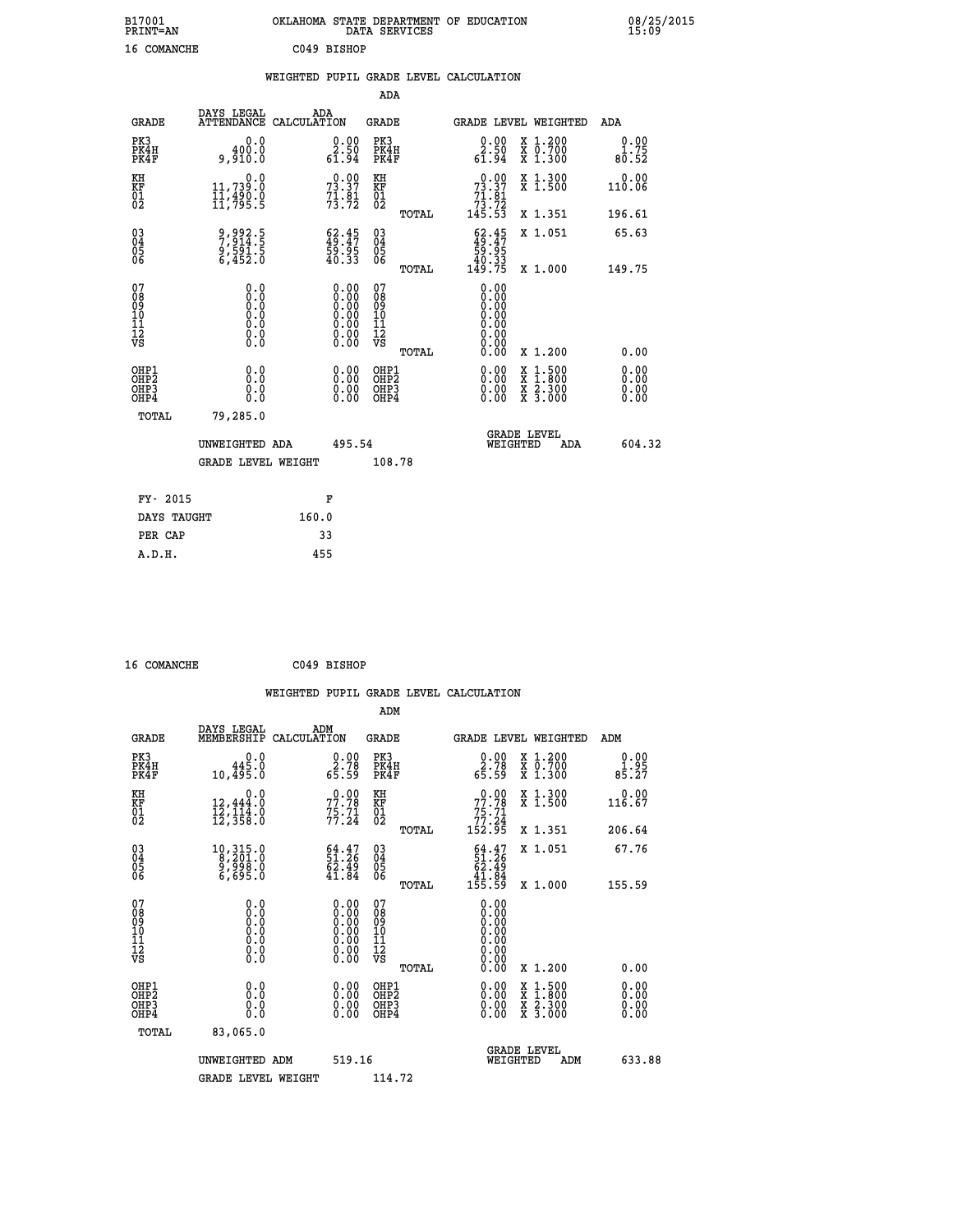| B17001<br><b>PRINT=AN</b> | OKLAHOMA STATE DEPARTMENT OF EDUCATION<br>DATA SERVICES | 08/25/2015<br>15:09 |
|---------------------------|---------------------------------------------------------|---------------------|
| 16<br>COMANCHE            | I001 CACHE                                              |                     |

|  |  | WEIGHTED PUPIL GRADE LEVEL CALCULATION |
|--|--|----------------------------------------|
|  |  |                                        |

|                                                                    |                                                                                                                                                 |                                                                                                                                                  | ADA                                                               |       |                                                                                                   |                                                                                                  |                               |
|--------------------------------------------------------------------|-------------------------------------------------------------------------------------------------------------------------------------------------|--------------------------------------------------------------------------------------------------------------------------------------------------|-------------------------------------------------------------------|-------|---------------------------------------------------------------------------------------------------|--------------------------------------------------------------------------------------------------|-------------------------------|
| <b>GRADE</b>                                                       | DAYS LEGAL                                                                                                                                      | ADA<br>ATTENDANCE CALCULATION                                                                                                                    | <b>GRADE</b>                                                      |       |                                                                                                   | <b>GRADE LEVEL WEIGHTED</b>                                                                      | ADA                           |
| PK3<br>PK4H<br>PK4F                                                | 685.0<br>0.0<br>12,637.5                                                                                                                        | $\begin{smallmatrix} 4.01\0.00\\73.90\end{smallmatrix}$                                                                                          | PK3<br>PK4H<br>PK4F                                               |       | 4.01<br>_ō:ŏō<br>73:90                                                                            | X 1.200<br>X 0.700<br>X 1.300                                                                    | 4.81<br>0.00<br>96.07         |
| KH<br><b>KF</b><br>01<br>02                                        | 0.0<br>17,658.5<br>23,051.0<br>21,692.0                                                                                                         | $\begin{smallmatrix}&&0.00\\103.27\\134.80\\126.85\end{smallmatrix}$                                                                             | KH<br>KF<br>01<br>02                                              |       | $\begin{smallmatrix} &0.00\\ 103.27\\ 134.80\\ 126.85\\ 261.65 \end{smallmatrix}$                 | X 1.300<br>X 1.500                                                                               | 0.00<br>154.91                |
|                                                                    |                                                                                                                                                 |                                                                                                                                                  |                                                                   | TOTAL |                                                                                                   | X 1.351                                                                                          | 353.49                        |
| $\begin{smallmatrix} 03 \\[-4pt] 04 \end{smallmatrix}$<br>05<br>06 | 21,070.5<br>21,475.0<br>22,505.0<br>25,981.5                                                                                                    | $123.22$<br>$125.58$<br>$\overline{1}\overline{3}\overline{1}\cdot\overline{6}\overline{1}\overline{1}\overline{1}\cdot\overline{9}\overline{4}$ | $\substack{03 \\ 04}$<br>$\begin{matrix} 0.5 \\ 0.6 \end{matrix}$ |       | $\begin{array}{r} 123\cdot22 \\ 125\cdot58 \\ 131\cdot61 \\ 151\cdot94 \\ 409\cdot13 \end{array}$ | X 1.051                                                                                          | 129.50                        |
|                                                                    |                                                                                                                                                 |                                                                                                                                                  |                                                                   | TOTAL |                                                                                                   | X 1.000                                                                                          | 409.13                        |
| 07<br>08901112<br>1112<br>VS                                       | $\begin{smallmatrix} 22,133\cdot 0\\ 20,630\cdot 0\\ 21,850\cdot 5\\ 22,055\cdot 5\\ 22,526\cdot 0\\ 17,315\cdot 0\\ 0\cdot 0\end{smallmatrix}$ | $\begin{array}{l} 129.43 \\ 120.64 \\ 127.78 \\ 128.98 \\ 131.73 \end{array}$<br>$\overline{101}.\overline{26}$                                  | 07<br>08<br>09<br>11<br>11<br>12<br>VS                            |       | $\begin{array}{r} 129.43 \\ 120.64 \\ 127.78 \\ 128.98 \\ 131.73 \\ 101.26 \end{array}$<br>0.00   |                                                                                                  |                               |
|                                                                    |                                                                                                                                                 |                                                                                                                                                  |                                                                   | TOTAL | 739.82                                                                                            | X 1.200                                                                                          | 887.78                        |
| OHP1<br>OH <sub>P2</sub><br>OH <sub>P3</sub><br>OH <sub>P4</sub>   | 7,773.5<br>0.0<br>0.0                                                                                                                           | 45.46<br>0.00<br>0.00<br>0.00                                                                                                                    | OHP1<br>OHP <sub>2</sub><br>OHP3<br>OHP4                          |       | 45.46<br>0.00<br>0.00                                                                             | $\begin{smallmatrix} x & 1 & 500 \\ x & 1 & 800 \\ x & 2 & 300 \\ x & 3 & 000 \end{smallmatrix}$ | 68.19<br>0.00<br>0.00<br>0.00 |
| TOTAL                                                              | 301,039.5                                                                                                                                       |                                                                                                                                                  |                                                                   |       |                                                                                                   |                                                                                                  |                               |
|                                                                    | UNWEIGHTED ADA                                                                                                                                  | 1,760.46                                                                                                                                         |                                                                   |       |                                                                                                   | <b>GRADE LEVEL</b><br>WEIGHTED<br>ADA                                                            | 2,103.88                      |
|                                                                    | <b>GRADE LEVEL WEIGHT</b>                                                                                                                       |                                                                                                                                                  | 343.42                                                            |       |                                                                                                   |                                                                                                  |                               |
| FY- 2015                                                           |                                                                                                                                                 | F                                                                                                                                                |                                                                   |       |                                                                                                   |                                                                                                  |                               |
| DAYS TAUGHT                                                        |                                                                                                                                                 | 171.0                                                                                                                                            |                                                                   |       |                                                                                                   |                                                                                                  |                               |
| PER CAP                                                            |                                                                                                                                                 | 66                                                                                                                                               |                                                                   |       |                                                                                                   |                                                                                                  |                               |

|  | 16 COMANCHE |  | I001 CACHE |
|--|-------------|--|------------|
|--|-------------|--|------------|

 **A.D.H. 1,112**

 **WEIGHTED PUPIL GRADE LEVEL CALCULATION ADM DAYS LEGAL ADM GRADE MEMBERSHIP CALCULATION GRADE GRADE LEVEL WEIGHTED ADM PK3 685.0 4.01 PK3 4.01 X 1.200 4.81 PK4H 0.0 0.00 PK4H 0.00 X 0.700 0.00 PK4F 13,592.0 79.49 PK4F 79.49 X 1.300 103.34 KH 0.0 0.00 KH 0.00 X 1.300 0.00 KF 18,825.0 110.09 KF 110.09 X 1.500 165.14** 01 24,297.0 142.09 01 142.09<br>02 22,350.0 131.87 02 <sub>memaa</sub> 131.87  **TOTAL 273.96 X 1.351 370.12 03 21,764.0 127.27 03 127.27 X 1.051 133.76 04 22,244.0 130.08 04 130.08 05 23,601.0 138.02 05 138.02 06 27,171.0 158.89 06 158.89 TOTAL 426.99 X 1.000 426.99**  $\begin{array}{cccc} 07 & 23\, ,\, 322\, . \ 0 & 23\, ,\, 322\, . \ 0 & 22\, ,\, 775\, . \ 0 & 23\, ,\, 169\, . \ 0 & 23\, ,\, 169\, . \ 0 & 137\, . \ 10 & 23\, ,\, 169\, . \ 0 & 135\, . \ 49\, . \ 10 & 23\, ,\, 169\, . \ 0 & 135\, . \ 49\, . \ 10 & 23\, ,\, 169\, . \ 0 & 137\, .$ **23, 322. 0<br>
23, 322. 0<br>
23, 775. 0<br>
23, 775. 0<br>
33, 569. 0<br>
33, 569. 0<br>
33, 569. 0<br>
33, 569. 0<br>
33, 569. 0<br>
33, 569. 0<br>
33, 569. 0<br>
33, 569. 0<br>
33, 569. 0<br>
33, 569. 0<br>
33, 569. 0<br>
33, 569.<br>
33, 569.<br>
33, 569.<br>
33, 569.<br>
3 OHP1 7,778.0 45.49 OHP1 45.49 X 1.500 68.24 OHP2 0.0 0.00 OHP2 0.00 X 1.800 0.00 OHP3 0.0 0.00 OHP3 0.00 X 2.300 0.00 OHP4 0.0 0.00 OHP4 0.00 X 3.000 0.00 TOTAL 315,034.0 GRADE LEVEL UNWEIGHTED ADM 1,842.32 WEIGHTED ADM 2,202.42** GRADE LEVEL WEIGHT 360.10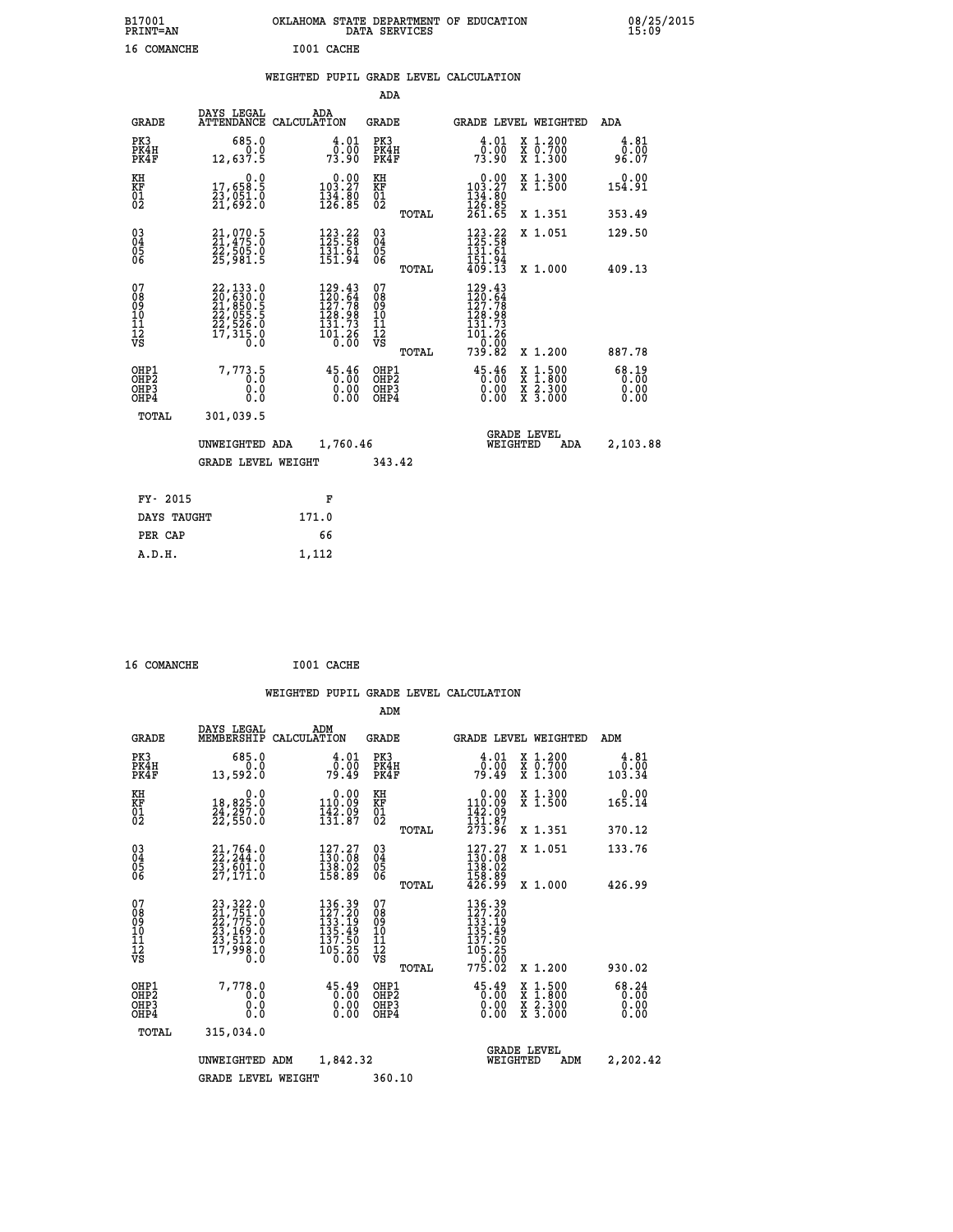| B17001<br><b>PRINT=AN</b> | OKLAHOMA STATE DEPARTMENT OF EDUCATION<br>DATA SERVICES | 08/25/2015<br>15:09 |
|---------------------------|---------------------------------------------------------|---------------------|
| <b>16 COMANCHE</b>        | I002 INDIAHOMA                                          |                     |

|                                                                    |                                                                                                         | WEIGHTED PUPIL GRADE LEVEL CALCULATION                                                                                       |                                                 |                                                                                              |                              |
|--------------------------------------------------------------------|---------------------------------------------------------------------------------------------------------|------------------------------------------------------------------------------------------------------------------------------|-------------------------------------------------|----------------------------------------------------------------------------------------------|------------------------------|
|                                                                    |                                                                                                         |                                                                                                                              | <b>ADA</b>                                      |                                                                                              |                              |
| <b>GRADE</b>                                                       | DAYS LEGAL                                                                                              | ADA<br>ATTENDANCE CALCULATION                                                                                                | GRADE                                           | GRADE LEVEL WEIGHTED                                                                         | ADA                          |
| PK3<br>PK4H<br>PK4F                                                | 855.0<br>0.0<br>2,366.5                                                                                 | $\begin{smallmatrix}5.00\0.00\\13.84\end{smallmatrix}$                                                                       | PK3<br>PK4H<br>PK4F                             | X 1.200<br>X 0.700<br>X 1.300<br>$5.00$<br>$0.00$<br>13.84                                   | 6.00<br>0.00<br>17.99        |
| KH<br>KF<br>01<br>02                                               | 0.0<br>2,480:5<br>2,399:5<br>2,270:0                                                                    | $0.00$<br>14.51<br>$\frac{1}{4}$ $\frac{1}{3}$ $\frac{5}{27}$                                                                | KH<br>KF<br>01<br>02                            | 0.00<br>X 1.300<br>X 1.500<br>$14.51$<br>$14.03$<br>$13.27$                                  | 0.00<br>21.77                |
|                                                                    |                                                                                                         |                                                                                                                              | TOTAL                                           | 27.30<br>X 1.351                                                                             | 36.88                        |
| $\begin{smallmatrix} 03 \\[-4pt] 04 \end{smallmatrix}$<br>Ŏ5<br>06 | 2,509.5<br>2,644.0<br>2,732.5<br>2,197.5                                                                | $14.68$<br>$15.46$<br>$15.98$<br>$12.85$                                                                                     | $\substack{03 \\ 04}$<br>Ŏ5<br>06               | $14.68$<br>$15.46$<br>$15.98$<br>$12.85$<br>$44.29$<br>X 1.051                               | 15.43                        |
|                                                                    |                                                                                                         |                                                                                                                              | TOTAL                                           | X 1.000                                                                                      | 44.29                        |
| 07<br>08<br>09<br>11<br>11<br>12<br>VS                             | $\begin{smallmatrix} 1,980.0\\ 3,101.5\\ 2,449.5\\ 2,520.5\\ 2,321.0\\ 3,047.0\\ 0.0 \end{smallmatrix}$ | $\begin{array}{c} 11\cdot 58 \\ 18\cdot 14 \\ 14\cdot 32 \\ 14\cdot 74 \\ 13\cdot 57 \\ 17\cdot 82 \\ 0\cdot 00 \end{array}$ | 07<br>08<br>09<br>11<br>11<br>12<br>VS<br>TOTAL | 11.58<br>$18.14$<br>$14.32$<br>$14.74$<br>$13.57$<br>$17.820$<br>$0.097$<br>90.17<br>X 1.200 | 108.20                       |
| OHP1<br>OH <sub>P</sub> 2<br>OHP3<br>OH <sub>P4</sub>              | 0.0<br>0.0<br>0.0                                                                                       | $\begin{smallmatrix} 0.00 \ 0.00 \ 0.00 \ 0.00 \end{smallmatrix}$                                                            | OHP1<br>OHP <sub>2</sub><br>OHP3<br>OHP4        | X 1:500<br>X 1:800<br>X 2:300<br>X 3:000                                                     | 0.00<br>0.00<br>0.00<br>0.00 |
| TOTAL                                                              | 35,874.5                                                                                                |                                                                                                                              |                                                 |                                                                                              |                              |
|                                                                    | UNWEIGHTED ADA                                                                                          | 209.79                                                                                                                       |                                                 | <b>GRADE LEVEL</b><br>WEIGHTED<br><b>ADA</b>                                                 | 250.56                       |
|                                                                    | <b>GRADE LEVEL WEIGHT</b>                                                                               |                                                                                                                              | 40.77                                           |                                                                                              |                              |
| FY- 2015                                                           |                                                                                                         | F                                                                                                                            |                                                 |                                                                                              |                              |
|                                                                    | DAYS TAUGHT                                                                                             | 171.0                                                                                                                        |                                                 |                                                                                              |                              |
| PER CAP                                                            |                                                                                                         | 95                                                                                                                           |                                                 |                                                                                              |                              |

 **16 COMANCHE I002 INDIAHOMA**

| <b>GRADE</b>                                       | DAYS LEGAL<br>MEMBERSHIP                                                 | ADM<br>CALCULATION                                                       | <b>GRADE</b>                                       |       | GRADE LEVEL WEIGHTED                                                                                                                                                    |                                          | ADM    |                              |
|----------------------------------------------------|--------------------------------------------------------------------------|--------------------------------------------------------------------------|----------------------------------------------------|-------|-------------------------------------------------------------------------------------------------------------------------------------------------------------------------|------------------------------------------|--------|------------------------------|
| PK3<br>PK4H<br>PK4F                                | 855.0<br>2,568.0                                                         | $\begin{smallmatrix} 5.00\ 0.00\ 15.02 \end{smallmatrix}$                | PK3<br>PK4H<br>PK4F                                |       | 5.00<br>$\begin{smallmatrix} \textcolor{red}{\textbf{0}}\textcolor{black}{\textbf{.00}}\ \textcolor{red}{\textbf{15}}\textcolor{black}{\textbf{.02}} \end{smallmatrix}$ | X 1.200<br>X 0.700<br>X 1.300            |        | 6.00<br>$\frac{0.00}{19.53}$ |
| KH<br>KF<br>01<br>02                               | 0.0<br>$\frac{2}{2}, \frac{6}{5}, \frac{24}{3}, \frac{10}{6}$<br>2,370.0 | $\begin{array}{r} 0.00 \\ 15.35 \\ 14.80 \\ 13.86 \end{array}$           | KH<br>KF<br>01<br>02                               |       | $\begin{array}{r} 0.00 \\ 15.35 \\ 14.80 \\ 13.86 \\ 28.66 \end{array}$                                                                                                 | X 1.300<br>X 1.500                       |        | 0.00<br>23.03                |
|                                                    |                                                                          |                                                                          |                                                    | TOTAL |                                                                                                                                                                         | X 1.351                                  |        | 38.72                        |
| $\begin{matrix} 03 \\ 04 \\ 05 \\ 06 \end{matrix}$ | 2,572.0<br>2,795.0<br>2,805.0<br>2,320.0                                 | $15.94$<br>$16.35$<br>$16.40$<br>$13.57$                                 | $\begin{matrix} 03 \\ 04 \\ 05 \\ 06 \end{matrix}$ |       | $15.94$<br>$16.35$<br>$16.40$<br>$13.57$<br>$46.32$                                                                                                                     | X 1.051                                  |        | 15.81                        |
|                                                    |                                                                          |                                                                          |                                                    | TOTAL |                                                                                                                                                                         | X 1.000                                  |        | 46.32                        |
| 07<br>08<br>09<br>101<br>112<br>VS                 | 2,050.0<br>3,233.0<br>2,505.0<br>2,591.0<br>2,351.0<br>3,078.0           | $11.99$<br>$18.91$<br>$14.65$<br>$15.15$<br>$13.75$<br>$18.00$<br>$0.00$ | 07<br>08<br>09<br>11<br>11<br>12<br>VS             | TOTAL | $11.99$<br>$18.65$<br>$14.65$<br>$15.15$<br>$13.75$<br>$18.000$<br>$92.45$                                                                                              | X 1.200                                  | 110.94 |                              |
| OHP1<br>OHP2<br>OHP3<br>OHP4                       | 0.0<br>Ō.Ō<br>Ŏ.Ŏ                                                        |                                                                          | OHP1<br>OHP2<br>OHP3<br>OHP4                       |       |                                                                                                                                                                         | X 1:500<br>X 1:800<br>X 2:300<br>X 3:000 |        | 0.00<br>0.00<br>0.00         |
| TOTAL                                              | 37,247.0                                                                 |                                                                          |                                                    |       |                                                                                                                                                                         |                                          |        |                              |
|                                                    | UNWEIGHTED ADM                                                           | 217.84                                                                   |                                                    |       | <b>GRADE LEVEL</b><br>WEIGHTED                                                                                                                                          | ADM                                      |        | 260.35                       |
|                                                    | <b>GRADE LEVEL WEIGHT</b>                                                |                                                                          | 42.51                                              |       |                                                                                                                                                                         |                                          |        |                              |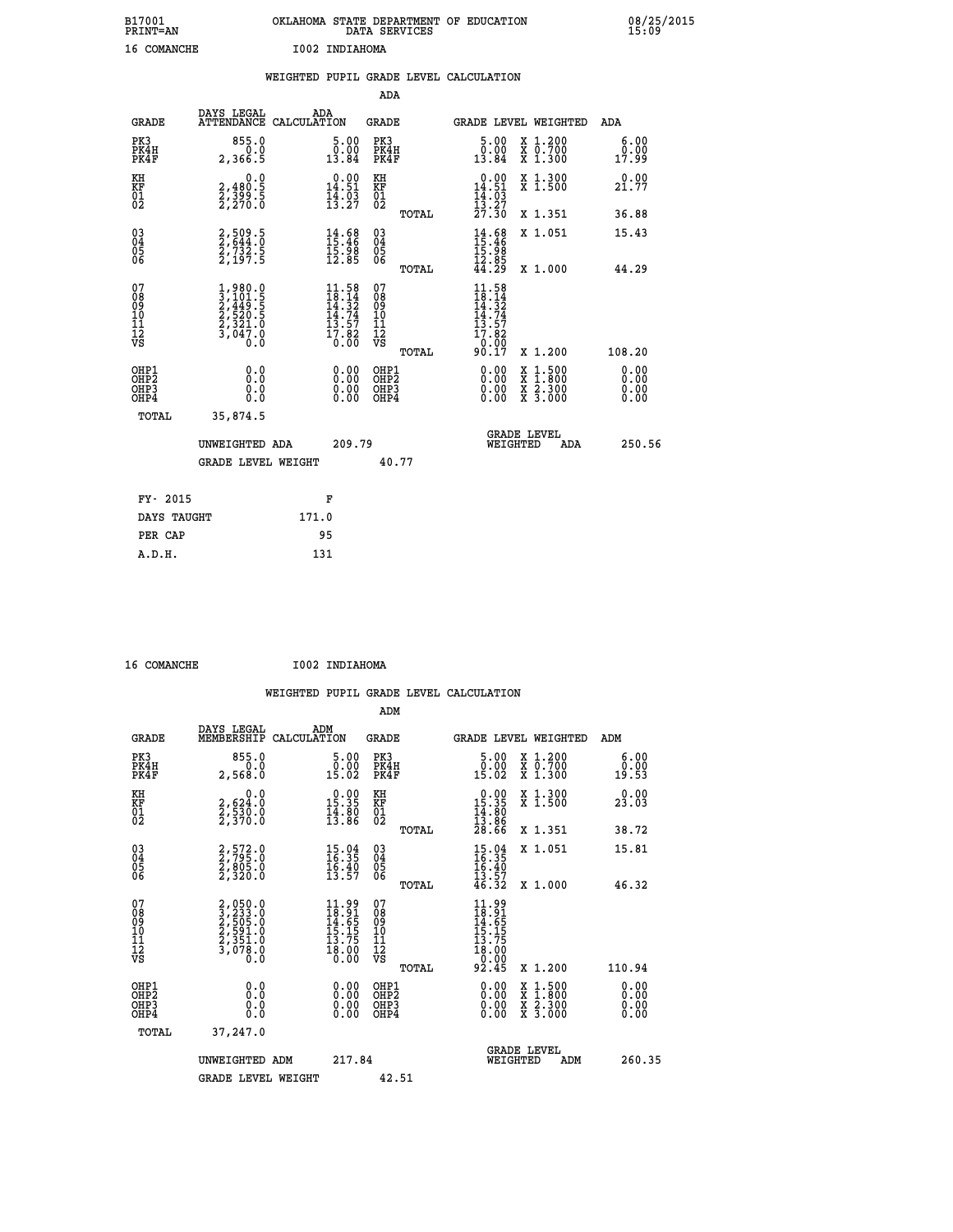| B17001             | OKLAHOMA STATE DEPARTMENT OF EDUCATION |
|--------------------|----------------------------------------|
| <b>PRINT=AN</b>    | DATA SERVICES                          |
| <b>16 COMANCHE</b> | I003 STERLING                          |

 **B17001 OKLAHOMA STATE DEPARTMENT OF EDUCATION 08/25/2015**

|                                |                                                                                                                                                                                                              | WEIGHTED PUPIL GRADE LEVEL CALCULATION                      |                                        |       |                                                                                                         |                                                                            |                              |
|--------------------------------|--------------------------------------------------------------------------------------------------------------------------------------------------------------------------------------------------------------|-------------------------------------------------------------|----------------------------------------|-------|---------------------------------------------------------------------------------------------------------|----------------------------------------------------------------------------|------------------------------|
|                                |                                                                                                                                                                                                              |                                                             | <b>ADA</b>                             |       |                                                                                                         |                                                                            |                              |
| <b>GRADE</b>                   | DAYS LEGAL<br>ATTENDANCE CALCULATION                                                                                                                                                                         | ADA                                                         | <b>GRADE</b>                           |       |                                                                                                         | GRADE LEVEL WEIGHTED                                                       | ADA                          |
| PK3<br>PK4H<br>PK4F            | 262.0<br>0.0<br>5,509.5                                                                                                                                                                                      | $\frac{1}{0}$ : 54<br>32.41                                 | PK3<br>PK4H<br>PK4F                    |       | $\frac{1}{0}$ : 54<br>32.41                                                                             | X 1.200<br>X 0.700<br>X 1.300                                              | 1.85<br>0.00<br>42.13        |
| KH<br>KF<br>01<br>02           | $\begin{smallmatrix} 0.0\\4.970.0\\5.967.5\\4.491.5 \end{smallmatrix}$                                                                                                                                       | $29.24$<br>$35.24$<br>$35.10$<br>$26.42$                    | KH<br>KF<br>01<br>02                   |       | $\begin{smallmatrix} 0.00\\29.24\\35.10\\26.42\\61.52 \end{smallmatrix}$                                | X 1.300<br>X 1.500                                                         | 0.00<br>43.86                |
|                                |                                                                                                                                                                                                              |                                                             |                                        | TOTAL |                                                                                                         | X 1.351                                                                    | 83.11                        |
| $^{03}_{04}$<br>Ŏ5<br>06       | $\frac{3}{6}, \frac{992}{67}$ : 5<br>$\frac{4}{3}, \frac{5}{7}\frac{6}{25}.0$                                                                                                                                | 23.49<br>39.22<br>$\frac{26}{21} \cdot \frac{83}{91}$       | $\substack{03 \\ 04}$<br>Ŏ5<br>06      |       | $\begin{smallmatrix} 23 & 49 \\ 39 & 22 \\ 26 & 83 \\ 21 & 91 \\ 87 & 96 \end{smallmatrix}$             | X 1.051                                                                    | 24.69                        |
|                                |                                                                                                                                                                                                              |                                                             |                                        | TOTAL |                                                                                                         | X 1.000                                                                    | 87.96                        |
| 07<br>089<br>090<br>1112<br>VS | $\begin{smallmatrix} 3\,, & 3 & 8 & 8 & 0 \\ 4\,, & 9 & 7 & 9 & 0 \\ 3\,, & 8 & 8 & 0 & 0 \\ 5\,, & 4 & 4 & 1 & 5 \\ 4\,, & 8 & 1 & 8 & 0 \\ 4\,, & 2 & 3 & 0 & 0 \\ 0\,, & 0 & 0 & 0 & 0 \end{smallmatrix}$ | $19.9329.2922.8332.0128.3424.8826.00$                       | 07<br>08<br>09<br>11<br>11<br>12<br>VS | TOTAL | $\begin{smallmatrix} 19.93\ 22.29\ 22.39\ 32.61\ 32.01\ 28.34\ 24.88\ 21.72\ 157.28\ \end{smallmatrix}$ | X 1.200                                                                    | 188.74                       |
| OHP1<br>OHP2<br>OHP3<br>OHP4   | 0.0<br>0.0<br>Ō.Ō                                                                                                                                                                                            | 0.00<br>$\begin{smallmatrix} 0.00 \ 0.00 \end{smallmatrix}$ | OHP1<br>OHP2<br>OHP3<br>OHP4           |       | 0.00<br>0.00<br>0.00                                                                                    | $1:500$<br>$1:800$<br>X<br>X<br>$\frac{\ddot{x}}{x}$ $\frac{2.300}{3.000}$ | 0.00<br>Ō.ŎŎ<br>0.00<br>0.00 |
| <b>TOTAL</b>                   | 66,883.0                                                                                                                                                                                                     |                                                             |                                        |       |                                                                                                         |                                                                            |                              |
|                                | UNWEIGHTED ADA                                                                                                                                                                                               | 393.44                                                      |                                        |       |                                                                                                         | GRADE LEVEL<br>WEIGHTED<br>ADA                                             | 472.34                       |
|                                | <b>GRADE LEVEL WEIGHT</b>                                                                                                                                                                                    |                                                             | 78.90                                  |       |                                                                                                         |                                                                            |                              |
| FY- 2015                       |                                                                                                                                                                                                              | F                                                           |                                        |       |                                                                                                         |                                                                            |                              |
| DAYS TAUGHT                    |                                                                                                                                                                                                              | 170.0                                                       |                                        |       |                                                                                                         |                                                                            |                              |
| PER CAP                        |                                                                                                                                                                                                              | 77                                                          |                                        |       |                                                                                                         |                                                                            |                              |

 **16 COMANCHE I003 STERLING**

 **A.D.H. 266**

| <b>GRADE</b>                                         | DAYS LEGAL<br>MEMBERSHIP                                              | ADM<br>CALCULATION                                                                     | <b>GRADE</b>                                       |       | <b>GRADE LEVEL WEIGHTED</b>                                                                                                                                                                                                                                                    |                                          | ADM                          |        |
|------------------------------------------------------|-----------------------------------------------------------------------|----------------------------------------------------------------------------------------|----------------------------------------------------|-------|--------------------------------------------------------------------------------------------------------------------------------------------------------------------------------------------------------------------------------------------------------------------------------|------------------------------------------|------------------------------|--------|
| PK3<br>PK4H<br>PK4F                                  | 262.0<br>5,698.0                                                      | $\frac{1}{0}$ : $\frac{54}{00}$<br>33.52                                               | PK3<br>PK4H<br>PK4F                                |       | $\frac{1}{0}$ : $\frac{54}{00}$<br>33.52                                                                                                                                                                                                                                       | X 1.200<br>X 0.700<br>X 1.300            | 1.85<br>$\frac{0.00}{43.58}$ |        |
| KH<br>KF<br>01<br>02                                 | 0.0<br>5,294:0<br>6,171:0<br>4,633:0                                  | $\begin{smallmatrix} 0.00\\ 31.14\\ 36.30\\ 27.25 \end{smallmatrix}$                   | KH<br>KF<br>01<br>02                               |       | $\begin{array}{r} 0.00 \\ 31.14 \\ 36.30 \\ 27.25 \\ 63.55 \end{array}$                                                                                                                                                                                                        | X 1.300<br>X 1.500                       | 0.00<br>46.71                |        |
|                                                      |                                                                       |                                                                                        |                                                    | TOTAL |                                                                                                                                                                                                                                                                                | X 1.351                                  | 85.86                        |        |
| 03<br>04<br>05<br>06                                 |                                                                       | $24.20$<br>$40.42$<br>$27.67$<br>$22.64$                                               | $\begin{matrix} 03 \\ 04 \\ 05 \\ 06 \end{matrix}$ |       | $24.20$<br>$40.42$<br>$27.67$<br>$22.64$<br>$90.73$                                                                                                                                                                                                                            | X 1.051                                  | 25.43                        |        |
|                                                      |                                                                       |                                                                                        |                                                    | TOTAL |                                                                                                                                                                                                                                                                                | X 1.000                                  | 90.73                        |        |
| 07<br>08<br>09<br>11<br>11<br>12<br>VS               | 3,505.0<br>5,263.0<br>5,997.0<br>5,689.0<br>5,688.0<br>4,386.0<br>0.0 | $\begin{smallmatrix} 20.62\ 39.96\ 23.51\ 33.46\ 29.33\ 25.80\ 0.00 \end{smallmatrix}$ | 07<br>08<br>09<br>01<br>11<br>11<br>12<br>VS       | TOTAL | $\begin{smallmatrix} 20.62\ 30.96\ 23.51\ 23.51\ 32.46\ 29.33\ 25.80\ 25.000\ 163.68\ \end{smallmatrix}$                                                                                                                                                                       | X 1.200                                  | 196.42                       |        |
| OHP1<br>OH <sub>P</sub> <sub>2</sub><br>OHP3<br>OHP4 | 0.0<br>0.0<br>Ŏ.Ŏ                                                     |                                                                                        | OHP1<br>OHP <sub>2</sub><br>OHP3<br>OHP4           |       | $\begin{smallmatrix} 0.00 & 0.00 & 0.00 & 0.00 & 0.00 & 0.00 & 0.00 & 0.00 & 0.00 & 0.00 & 0.00 & 0.00 & 0.00 & 0.00 & 0.00 & 0.00 & 0.00 & 0.00 & 0.00 & 0.00 & 0.00 & 0.00 & 0.00 & 0.00 & 0.00 & 0.00 & 0.00 & 0.00 & 0.00 & 0.00 & 0.00 & 0.00 & 0.00 & 0.00 & 0.00 & 0.0$ | X 1:500<br>X 1:800<br>X 2:300<br>X 3:000 | 0.00<br>0.00<br>0.00         |        |
| TOTAL                                                | 69,423.0                                                              |                                                                                        |                                                    |       |                                                                                                                                                                                                                                                                                |                                          |                              |        |
|                                                      | UNWEIGHTED ADM                                                        | 408.36                                                                                 |                                                    |       | <b>GRADE LEVEL</b><br>WEIGHTED                                                                                                                                                                                                                                                 | ADM                                      |                              | 490.58 |
|                                                      | <b>GRADE LEVEL WEIGHT</b>                                             |                                                                                        | 82.22                                              |       |                                                                                                                                                                                                                                                                                |                                          |                              |        |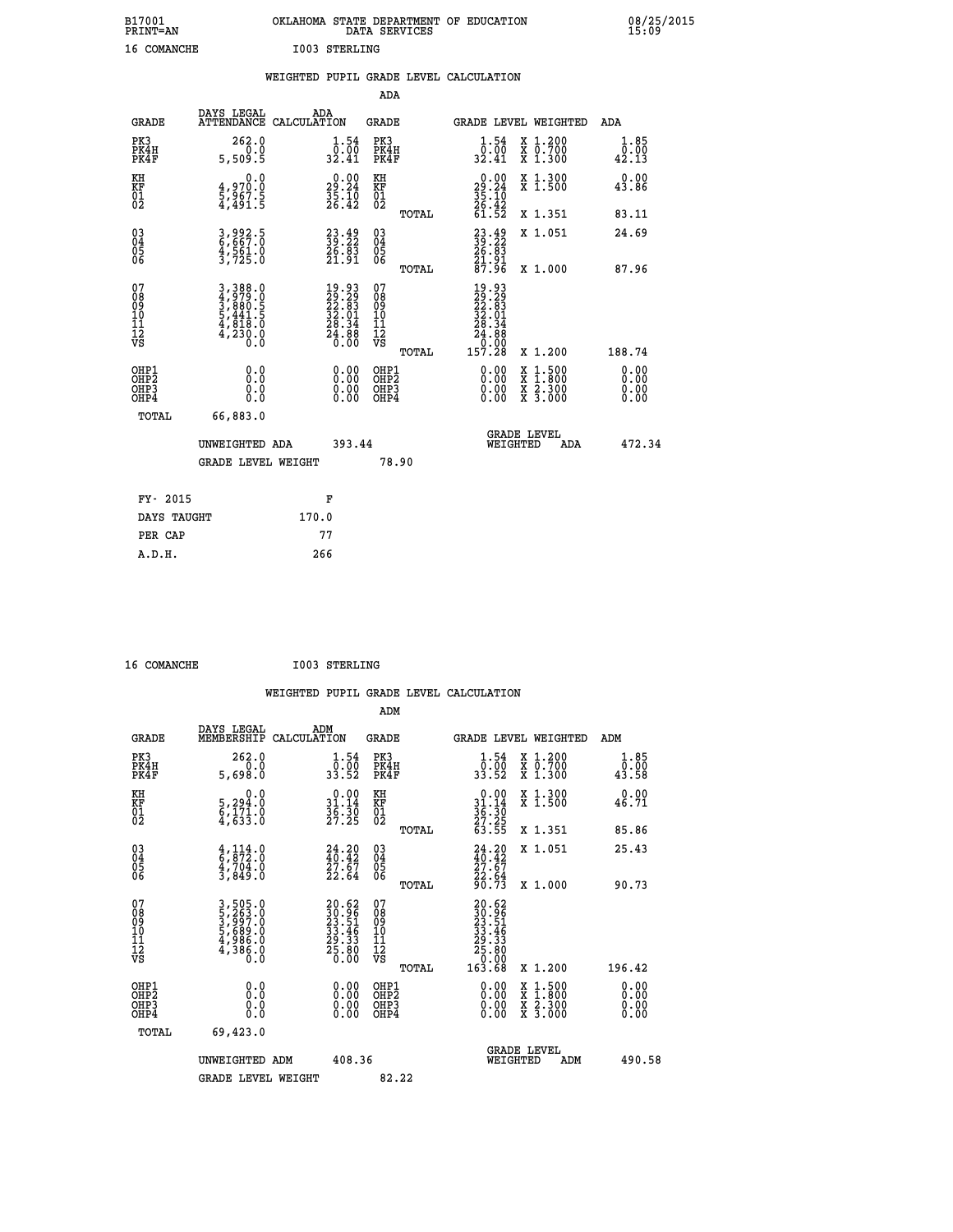| B17001<br><b>PRINT=AN</b> | OKLAHOMA STATE DEPARTMENT OF EDUCATION<br>DATA SERVICES | 08/25/2015<br>15:09 |
|---------------------------|---------------------------------------------------------|---------------------|
| 16<br>COMANCHE            | 1004 GERONIMO                                           |                     |

|                                                                    |                                                                                     | WEIGHTED PUPIL GRADE LEVEL CALCULATION                               |                                        |       |                                                                                    |                                                                            |                              |
|--------------------------------------------------------------------|-------------------------------------------------------------------------------------|----------------------------------------------------------------------|----------------------------------------|-------|------------------------------------------------------------------------------------|----------------------------------------------------------------------------|------------------------------|
|                                                                    |                                                                                     |                                                                      | <b>ADA</b>                             |       |                                                                                    |                                                                            |                              |
| <b>GRADE</b>                                                       | DAYS LEGAL<br>ATTENDANCE CALCULATION                                                | ADA                                                                  | <b>GRADE</b>                           |       |                                                                                    | GRADE LEVEL WEIGHTED                                                       | ADA                          |
| PK3<br>PK4H<br>PK4F                                                | 164.0<br>0.0<br>2,517.0                                                             | $\begin{smallmatrix} 1.00\\ 0.00\\ 15.35 \end{smallmatrix}$          | PK3<br>PK4H<br>PK4F                    |       | 1.00<br>$\bar{0}.\tilde{0}\tilde{0}$<br>15.35                                      | X 1.200<br>X 0.700<br>X 1.300                                              | 1.20<br>0.00<br>19.96        |
| KH<br>KF<br>01<br>02                                               | $4,755.0$<br>$4,131.0$<br>$4,957.0$                                                 | $\begin{smallmatrix} 0.00\\ 28.99\\ 25.19\\ 30.23 \end{smallmatrix}$ | KH<br>KF<br>01<br>02                   |       | $\begin{smallmatrix} 0.00\\ 28.99\\ 25.19\\ 30.23\\ 55.42 \end{smallmatrix}$       | X 1.300<br>X 1.500                                                         | 0.00<br>43.49                |
|                                                                    |                                                                                     |                                                                      |                                        | TOTAL |                                                                                    | X 1.351                                                                    | 74.87                        |
| $\begin{smallmatrix} 03 \\[-4pt] 04 \end{smallmatrix}$<br>Ŏ5<br>06 | 3,690.0<br>$\frac{3}{3}, \frac{4}{8}$ $\frac{3}{8}$ $\frac{3}{8}$ $\frac{3}{8}$     | 22.50<br>$\frac{50.90}{23.77}$                                       | $\substack{03 \\ 04}$<br>05<br>06      |       | 22.50<br>$\frac{20.90}{23.77}$<br>70.47                                            | X 1.051                                                                    | 23.65                        |
|                                                                    |                                                                                     |                                                                      |                                        | TOTAL |                                                                                    | X 1.000                                                                    | 70.47                        |
| 07<br>08<br>09<br>101<br>112<br>VS                                 | $4,097.5$<br>$3,251.5$<br>$3,928.5$<br>$4,044.0$<br>$3,285.5$<br>$2,153.0$<br>$0.0$ | $24.9819.8323.9524.6620.0313.130.00$                                 | 07<br>08<br>09<br>11<br>11<br>12<br>VS | TOTAL | $24.98$<br>$23.95$<br>$24.66$<br>$20.03$<br>$13.13$<br>00.0 <sup>1</sup><br>126.58 | X 1.200                                                                    | 151.90                       |
| OHP1<br>OHP2<br>OHP3<br>OHP4                                       | 0.0<br>0.0<br>Ō.O                                                                   | 0.00<br>$\begin{smallmatrix} 0.00 \ 0.00 \end{smallmatrix}$          | OHP1<br>OHP2<br>OHP3<br>OHP4           |       | 0.00<br>0.00<br>0.00                                                               | $1:500$<br>$1:800$<br>X<br>X<br>$\frac{\ddot{x}}{x}$ $\frac{2.300}{3.000}$ | 0.00<br>0.00<br>0.00<br>0.00 |
| <b>TOTAL</b>                                                       | 52,531.0                                                                            |                                                                      |                                        |       |                                                                                    |                                                                            |                              |
|                                                                    | UNWEIGHTED ADA                                                                      | 320.31                                                               |                                        |       |                                                                                    | GRADE LEVEL<br>WEIGHTED<br>ADA                                             | 385.54                       |
|                                                                    | <b>GRADE LEVEL WEIGHT</b>                                                           |                                                                      | 65.23                                  |       |                                                                                    |                                                                            |                              |
| FY- 2015                                                           |                                                                                     | F                                                                    |                                        |       |                                                                                    |                                                                            |                              |
| DAYS TAUGHT                                                        |                                                                                     | 164.0                                                                |                                        |       |                                                                                    |                                                                            |                              |
| PER CAP                                                            |                                                                                     | 88                                                                   |                                        |       |                                                                                    |                                                                            |                              |

 **16 COMANCHE I004 GERONIMO**

 **A.D.H. 139**

 **WEIGHTED PUPIL GRADE LEVEL CALCULATION ADM DAYS LEGAL ADM GRADE MEMBERSHIP CALCULATION GRADE GRADE LEVEL WEIGHTED ADM PK3 164.0 1.00 PK3 1.00 X 1.200 1.20 PK4H 0.0 0.00 PK4H 0.00 X 0.700 0.00 PK4F 2,585.0 15.76 PK4F 15.76 X 1.300 20.49 KH 0.0 0.00 KH 0.00 X 1.300 0.00 KF 4,843.0 29.53 KF 29.53 X 1.500 44.30 01 4,232.0 25.80 01 25.80 02 5,063.0 30.87 02 30.87 TOTAL 56.67 X 1.351 76.56 03 3,759.0 22.92 03 22.92 X 1.051 24.09 04 4,294.0 26.18 04 26.18 05 3,484.0 21.24 05 21.24** 06 3,996.0 24.37 06  $\frac{24.37}{24.37}$  **TOTAL 71.79 X 1.000 71.79**  $\begin{array}{cccc} 07 & 4,249.0 & 25.91 & 07 & 25.91 \ 08 & 3,429.0 & 25.85 & 08 & 25.85 \ 09 & 4,239.0 & 25.85 & 09 & 25.85 \ 10 & 4,254.0 & 25.94 & 10 & 25.94 \ 11 & 3,433.0 & 20.93 & 11 & 20.93 \ \hline \textrm{vs} & 2,333.0 & 14.21 & 12 & 20.93 \ \hline \textrm{vs} & 2,333.0 &$  $\begin{array}{cccc} 25.91 & 07 & 25.91 & 17.11 & 26.85 & 08 & 20.885 & 08 & 20.885 & 08 & 25.94 & 10 & 25.94 & 25.94 & 11 & 25.94 & 11 & 25.94 & 11 & 25.94 & 11 & 25.94 & 11 & 25.94 & 11 & 25.94 & 11 & 25.94 & 11 & 25.94 & 11 & 25.94 & 11 & 25.94 & 11 & 25.94 & 11 & 25$  **OHP1 0.0 0.00 OHP1 0.00 X 1.500 0.00 OHP2 0.0 0.00 OHP2 0.00 X 1.800 0.00 OHP3 0.0 0.00 OHP3 0.00 X 2.300 0.00 OHP4 0.0 0.00 OHP4 0.00 X 3.000 0.00 TOTAL 54,346.0 GRADE LEVEL UNWEIGHTED ADM 331.36 WEIGHTED ADM 398.86** GRADE LEVEL WEIGHT 67.50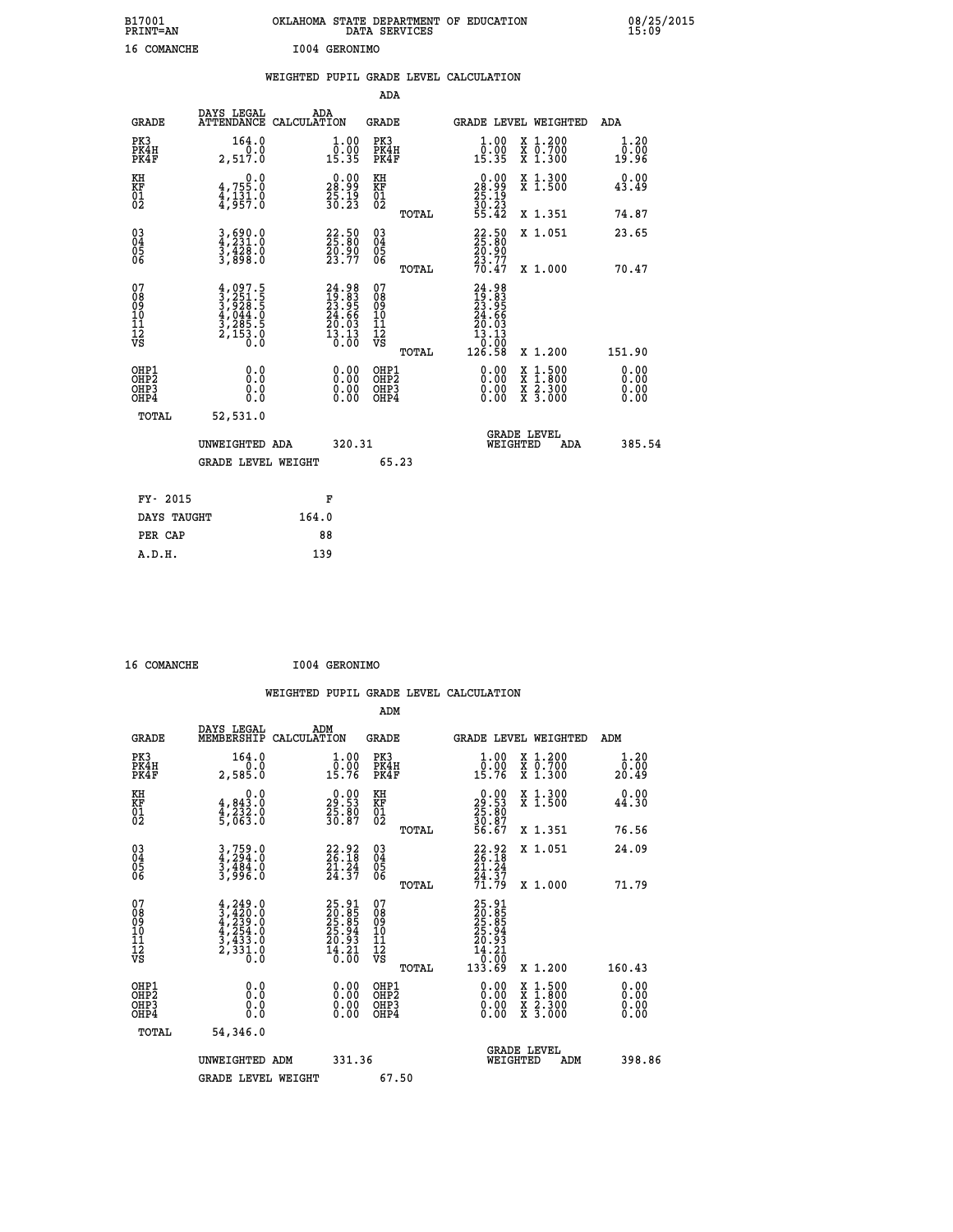## **WEIGHTED PUPIL GRADE LEVEL CALCULATION**

|                                                    |                                                                                                                                                       |                                                                                                   | ADA                                       |       |                                                                                                    |        |                                          |                               |
|----------------------------------------------------|-------------------------------------------------------------------------------------------------------------------------------------------------------|---------------------------------------------------------------------------------------------------|-------------------------------------------|-------|----------------------------------------------------------------------------------------------------|--------|------------------------------------------|-------------------------------|
| <b>GRADE</b>                                       | DAYS LEGAL<br>ATTENDANCE                                                                                                                              | ADA<br>CALCULATION                                                                                | GRADE                                     |       |                                                                                                    |        | GRADE LEVEL WEIGHTED                     | ADA                           |
| PK3<br>PK4H<br>PK4F                                | 9,074.0<br>78,338.5<br>64,001.5                                                                                                                       | 54.02<br>$\frac{467.52}{380.97}$                                                                  | PK3<br>PK4H<br>PK4F                       |       | 54.02<br>467.52<br>380.97                                                                          |        | X 1.200<br>X 0.700<br>X 1.300            | 64.82<br>327.26<br>495.26     |
| KH<br><b>KF</b><br>01<br>02                        | 0.0<br>202,699:0<br>210,595:5<br>184,030:0                                                                                                            | 0.00<br>1,2 <u>09</u> .03<br>$\frac{1}{2}, \frac{255}{097}. \frac{67}{29}$                        | KH<br>KF<br>01<br>02                      |       | 0.00<br>$\begin{smallmatrix} 1,209 \ .03\ 1,255 \ .67\ 1,097 \ .29\ 2,352 \ .96 \end{smallmatrix}$ |        | X 1.300<br>$\overline{x}$ 1.500          | 0.00<br>1,813.55              |
|                                                    |                                                                                                                                                       |                                                                                                   |                                           | TOTAL |                                                                                                    |        | X 1.351                                  | 3,178.85                      |
| $\begin{matrix} 03 \\ 04 \\ 05 \\ 06 \end{matrix}$ | 177,595.5<br>166,607.0<br>166,055.0<br>$\overline{166}$ , 378.5                                                                                       | 1,058.84<br>993.14<br>989.74<br>990.35                                                            | $\substack{03 \\ 04}$<br>$\frac{05}{06}$  |       | 1, 058 . 84<br>989.74                                                                              |        | X 1.051                                  | 1,112.84                      |
|                                                    |                                                                                                                                                       |                                                                                                   |                                           | TOTAL | 35.000<br>2,973.23                                                                                 |        | X 1.000                                  | 2,973.23                      |
| 07<br>08<br>09<br>11<br>11<br>12<br>VS             | $\begin{smallmatrix} 163,451\cdot 5\\ 161,920\cdot 5\\ 173,138\cdot 5\\ 165,159\cdot 0\\ 146,541\cdot 5\\ 138,816\cdot 0\\ 0\cdot 0\end{smallmatrix}$ | $\begin{array}{r} 972.93 \\ 963.81 \\ 1,033.65 \\ 986.01 \\ 875.40 \\ 829.17 \\ 0.00 \end{array}$ | 07<br>08<br>09<br>101<br>11<br>12<br>VS   |       | 972.93<br>963.81<br>1,033.65<br>986.01<br>975.40<br>829.17<br>829.17                               |        |                                          |                               |
|                                                    |                                                                                                                                                       |                                                                                                   |                                           | TOTAL | 5,660.97                                                                                           |        | X 1.200                                  | 6,793.16                      |
| OHP1<br>OHP2<br>OHP3<br>OHP4                       | 2,357.0<br>0.0<br>0.000                                                                                                                               | $14.03$<br>$0.00$<br>$0.00$<br>$0.00$                                                             | OHP1<br>OH <sub>P</sub> 2<br>OHP3<br>OHP4 |       | 14.03<br>0.00<br>0.00<br>0.00                                                                      | X<br>X | $1.500$<br>$1.800$<br>X 2.300<br>X 3.000 | 21.05<br>0.00<br>0.00<br>0.00 |
| TOTAL                                              | 2,376,758.5                                                                                                                                           |                                                                                                   |                                           |       |                                                                                                    |        |                                          |                               |
|                                                    | UNWEIGHTED ADA                                                                                                                                        | 14, 171.57                                                                                        |                                           |       | WEIGHTED                                                                                           |        | <b>GRADE LEVEL</b><br>ADA                | 16,780.02                     |
|                                                    | <b>GRADE LEVEL WEIGHT</b>                                                                                                                             |                                                                                                   | 2,608.45                                  |       |                                                                                                    |        |                                          |                               |
|                                                    |                                                                                                                                                       |                                                                                                   |                                           |       |                                                                                                    |        |                                          |                               |
| FY- 2015                                           |                                                                                                                                                       | F                                                                                                 |                                           |       |                                                                                                    |        |                                          |                               |
| DAYS TAUGHT                                        |                                                                                                                                                       | 168.0                                                                                             |                                           |       |                                                                                                    |        |                                          |                               |

| 16 COMANCHE | I008 LAWTON |
|-------------|-------------|
|             |             |

**PER CAP** 33<br>6.535  **A.D.H. 6,535**

|                                           |                                                                            |                                                                             | ADM                                       |                                                                                      |                                                                                                  |                               |
|-------------------------------------------|----------------------------------------------------------------------------|-----------------------------------------------------------------------------|-------------------------------------------|--------------------------------------------------------------------------------------|--------------------------------------------------------------------------------------------------|-------------------------------|
| <b>GRADE</b>                              | DAYS LEGAL<br>MEMBERSHIP                                                   | ADM<br>CALCULATION                                                          | <b>GRADE</b>                              |                                                                                      | <b>GRADE LEVEL WEIGHTED</b>                                                                      | ADM                           |
| PK3<br>PK4H<br>PK4F                       | 9,777.0<br>85,866.0<br>68,737.0                                            | 58.21<br>512.44<br>409.16                                                   | PK3<br>PK4H<br>PK4F                       | 58.21<br>512.44<br>409.16                                                            | X 1.200<br>X 0.700<br>X 1.300                                                                    | 69.85<br>358.71<br>531.91     |
| KH<br>KF<br>01<br>02                      | 0.0<br>215,228.0<br>222,385.0<br>193,330.0                                 | $\begin{smallmatrix}&&&0.00\\1,283.74\\1,325.94\\1,152.73\end{smallmatrix}$ | KH<br>KF<br>01<br>02                      | 0.00<br>$1, 283.74$<br>$1, 325.94$<br>$1, 152.73$<br>$2, 478.67$                     | X 1.300<br>X 1.500                                                                               | 0.00<br>1,925.61              |
| 03<br>04<br>05<br>06                      | 186,008.0<br>174,135.0<br>173,645.0                                        | 1,108.98<br>1,038.01                                                        | TOTAL<br>$\substack{03 \\ 04}$            | 1,108.98<br>1,038.01<br>1,034.97                                                     | X 1.351<br>X 1.051                                                                               | 3,348.68<br>1,165.54          |
| 07                                        | 174,439.0                                                                  | ī, 034.97<br>1,038.33                                                       | 05<br>TOTAL<br>07                         | 1,038.33<br>3,111.31<br>1,028.13                                                     | X 1.000                                                                                          | 3,111.31                      |
| 08<br>09<br>11<br>11<br>12<br>VS          | 172,725.0<br>171,318.0<br>187,014.0<br>179,889.0<br>158,233.0<br>150,658.0 | 1,028.13<br>1,019.75<br>1,116.44<br>1,073.89<br>945.21<br>899.88<br>0.00    | 08<br>09<br>11<br>11<br>12<br>VS<br>TOTAL | $1,019.75$<br>$1,116.44$<br>$1,073.89$<br>$945.21$<br>$89.08$<br>$60.00$<br>6,083.30 | X 1.200                                                                                          | 7,299.96                      |
| OHP1<br>OH <sub>P</sub> 2<br>OHP3<br>OHP4 | 2,357.0<br>0.0<br>0.0<br>Ŏ.Ŏ                                               | 14.03<br>0.00<br>0.00<br>0.00                                               | OHP1<br>OH <sub>P</sub> 2<br>OHP3<br>OHP4 | 14.03<br>0.00<br>0.00<br>0.00                                                        | $\begin{smallmatrix} x & 1 & 500 \\ x & 1 & 800 \\ x & 2 & 300 \\ x & 3 & 000 \end{smallmatrix}$ | 21.05<br>0.00<br>0.00<br>0.00 |
| TOTAL                                     | 2,525,744.0                                                                |                                                                             |                                           |                                                                                      | <b>GRADE LEVEL</b>                                                                               |                               |
|                                           | UNWEIGHTED<br><b>GRADE LEVEL WEIGHT</b>                                    | 15,059.84<br>ADM                                                            | 2,772.78                                  | WEIGHTED                                                                             | ADM                                                                                              | 17,832.62                     |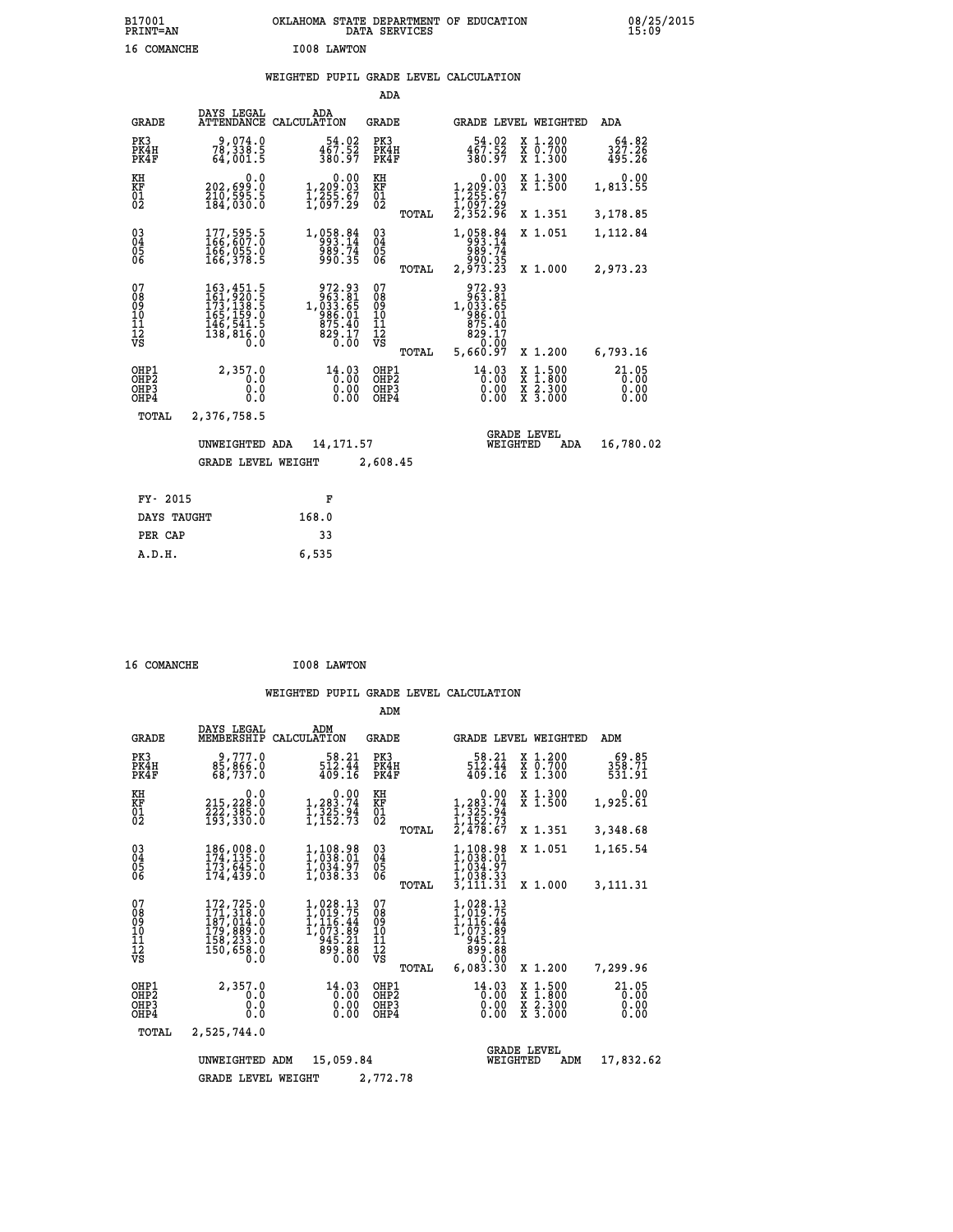| B17001<br><b>PRINT=AN</b> | OKLAHOMA STATE DEPARTMENT OF EDUCATION<br>DATA SERVICES | 08/25/2015<br>15:09 |
|---------------------------|---------------------------------------------------------|---------------------|
| 16<br>COMANCHE            | 1009 FLETCHER                                           |                     |

|  |  | WEIGHTED PUPIL GRADE LEVEL CALCULATION |
|--|--|----------------------------------------|
|  |  |                                        |

|                                                      |                                                                           |                                                                                           | ADA                                                 |       |                                                                                      |                                          |                              |
|------------------------------------------------------|---------------------------------------------------------------------------|-------------------------------------------------------------------------------------------|-----------------------------------------------------|-------|--------------------------------------------------------------------------------------|------------------------------------------|------------------------------|
| <b>GRADE</b>                                         | DAYS LEGAL<br>ATTENDANCE CALCULATION                                      | ADA                                                                                       | <b>GRADE</b>                                        |       | GRADE LEVEL WEIGHTED                                                                 |                                          | ADA                          |
| PK3<br>PK4H<br>PK4F                                  | 0.0<br>0.0<br>6, 199.5                                                    | $\begin{smallmatrix} 0.00\\ 0.00\\ 36.47 \end{smallmatrix}$                               | PK3<br>PK4H<br>PK4F                                 |       | $\begin{smallmatrix} 0.00\\ 0.00\\ 36.47 \end{smallmatrix}$                          | X 1.200<br>X 0.700<br>X 1.300            | 0.00<br>0.00<br>47.41        |
| KH<br>KF<br>01<br>02                                 | 0.0<br>5,600:5<br>7,156.0<br>6,466:5                                      | $\begin{smallmatrix} 0.00\\ 32.94\\ 42.09\\ 38.04 \end{smallmatrix}$                      | KH<br>KF<br>01<br>02                                |       | $\begin{smallmatrix} 0.00\\ 32.94\\ 42.09\\ 38.04\\ 80.13 \end{smallmatrix}$         | X 1.300<br>X 1.500                       | 0.00<br>49.41                |
|                                                      |                                                                           |                                                                                           |                                                     | TOTAL |                                                                                      | X 1.351                                  | 108.26                       |
| $\begin{matrix} 03 \\ 04 \\ 05 \\ 06 \end{matrix}$   | $\frac{4}{5}, \frac{760}{771}$ .5<br>5,524.0<br>4,465.0                   | 38.00<br>$\frac{32.49}{26.26}$                                                            | $\begin{array}{c} 03 \\ 04 \\ 05 \\ 06 \end{array}$ |       | 28.95<br>33.95<br>32.49<br>26.26<br>26.70                                            | X 1.051                                  | 29.43                        |
| 07                                                   |                                                                           |                                                                                           | 07                                                  | TOTAL |                                                                                      | X 1.000                                  | 92.70                        |
| 08<br>09<br>11<br>11<br>12<br>VS                     | 5,786.0<br>4,577.0<br>5,836.5<br>5,944.5<br>5,944.5<br>4,888.5<br>3,678.5 | $\begin{array}{r} 34.04 \\ 26.92 \\ 34.33 \\ 34.97 \\ 28.76 \\ 21.64 \\ 0.00 \end{array}$ | 08<br>09<br>11<br>11<br>12<br>VS                    |       | $34.04$<br>$36.92$<br>$34.33$<br>$34.97$<br>$28.76$<br>$21.64$<br>$0.00$<br>$180.66$ |                                          |                              |
|                                                      |                                                                           |                                                                                           |                                                     | TOTAL |                                                                                      | X 1.200                                  | 216.79                       |
| OHP1<br>OH <sub>P</sub> <sub>2</sub><br>OHP3<br>OHP4 | 0.0<br>0.0<br>0.0                                                         | $\begin{smallmatrix} 0.00 \ 0.00 \ 0.00 \ 0.00 \end{smallmatrix}$                         | OHP1<br>OHP <sub>2</sub><br>OHP3<br>OHP4            |       |                                                                                      | X 1:500<br>X 1:800<br>X 2:300<br>X 3:000 | 0.00<br>0.00<br>0.00<br>0.00 |
| <b>TOTAL</b>                                         | 76,654.0                                                                  |                                                                                           |                                                     |       |                                                                                      |                                          |                              |
|                                                      | UNWEIGHTED ADA                                                            | 450.90                                                                                    |                                                     |       | WEIGHTED                                                                             | <b>GRADE LEVEL</b><br>ADA                | 544.00                       |
|                                                      | <b>GRADE LEVEL WEIGHT</b>                                                 |                                                                                           | 93.10                                               |       |                                                                                      |                                          |                              |
| FY- 2015                                             |                                                                           | F                                                                                         |                                                     |       |                                                                                      |                                          |                              |
| DAYS TAUGHT                                          |                                                                           | 170.0                                                                                     |                                                     |       |                                                                                      |                                          |                              |
| PER CAP                                              |                                                                           | 73                                                                                        |                                                     |       |                                                                                      |                                          |                              |
|                                                      |                                                                           |                                                                                           |                                                     |       |                                                                                      |                                          |                              |

 **16 COMANCHE I009 FLETCHER**

 **A.D.H. 191**

| <b>GRADE</b>                                         | DAYS LEGAL<br>MEMBERSHIP                                                                                                  | ADM<br>CALCULATION                                          | <b>GRADE</b>                                        |       |                                                                                                                                                                                                                                                                                | GRADE LEVEL WEIGHTED                     | ADM                   |
|------------------------------------------------------|---------------------------------------------------------------------------------------------------------------------------|-------------------------------------------------------------|-----------------------------------------------------|-------|--------------------------------------------------------------------------------------------------------------------------------------------------------------------------------------------------------------------------------------------------------------------------------|------------------------------------------|-----------------------|
| PK3<br>PK4H<br>PK4F                                  | 0.0<br>$0.\overline{0}.\overline{0}$                                                                                      | $\begin{smallmatrix} 0.00\\ 0.00\\ 38.84 \end{smallmatrix}$ | PK3<br>PK4H<br>PK4F                                 |       | $\begin{smallmatrix} 0.00\\ 0.00\\ 38.84 \end{smallmatrix}$                                                                                                                                                                                                                    | X 1.200<br>X 0.700<br>X 1.300            | 0.00<br>0.00<br>50.49 |
| KH<br>KF<br>01<br>02                                 | 0.0<br>5,912:0<br>7,530:0<br>6,796:0                                                                                      | $0.00\n34.78\n44.29\n39.98$                                 | KH<br>KF<br>01<br>02                                |       | $0.00\n34.78\n44.29\n39.98\n84.27$                                                                                                                                                                                                                                             | X 1.300<br>X 1.500                       | 0.00<br>52.17         |
|                                                      |                                                                                                                           |                                                             |                                                     | TOTAL |                                                                                                                                                                                                                                                                                | X 1.351                                  | 113.85                |
| 03<br>04<br>05<br>06                                 | $\begin{smallmatrix} 4 \ , \ 938 \ . \ 6 \ , \ 016 \ . \ 0 \ 5 \ , \ 770 \ . \ 0 \ 4 \ , \ 740 \ . \ 0 \end{smallmatrix}$ | 29.05<br>35.39<br>33.94<br>27.88                            | $\begin{array}{c} 03 \\ 04 \\ 05 \\ 06 \end{array}$ |       | 29.05<br>35.39<br>33.94<br>27.88<br>27.21                                                                                                                                                                                                                                      | X 1.051                                  | 30.53                 |
|                                                      |                                                                                                                           |                                                             |                                                     | TOTAL |                                                                                                                                                                                                                                                                                | X 1.000                                  | 97.21                 |
| 07<br>08<br>09<br>11<br>11<br>12<br>VS               | $6,061.0$<br>$6,215.0$<br>$6,353.0$<br>$5,113.0$<br>$3,863.0$<br>$0.0$                                                    | 35.65<br>28.10<br>36.56<br>37.37<br>30.08<br>22.72<br>22.72 | 07<br>08<br>09<br>01<br>11<br>11<br>12<br>VS        | TOTAL | $\begin{array}{r} 35 \cdot 65 \\ 28 \cdot 10 \\ 36 \cdot 55 \\ 37 \cdot 37 \\ 30 \cdot 08 \\ 22 \cdot 72 \\ 0 \cdot 00 \\ 190 \cdot 48 \end{array}$                                                                                                                            | X 1.200                                  | 228.58                |
| OHP1<br>OH <sub>P</sub> <sub>2</sub><br>OHP3<br>OHP4 | 0.0<br>0.0<br>Ŏ.Ŏ                                                                                                         |                                                             | OHP1<br>OHP <sub>2</sub><br>OHP3<br>OHP4            |       | $\begin{smallmatrix} 0.00 & 0.00 & 0.00 & 0.00 & 0.00 & 0.00 & 0.00 & 0.00 & 0.00 & 0.00 & 0.00 & 0.00 & 0.00 & 0.00 & 0.00 & 0.00 & 0.00 & 0.00 & 0.00 & 0.00 & 0.00 & 0.00 & 0.00 & 0.00 & 0.00 & 0.00 & 0.00 & 0.00 & 0.00 & 0.00 & 0.00 & 0.00 & 0.00 & 0.00 & 0.00 & 0.0$ | X 1:500<br>X 1:800<br>X 2:300<br>X 3:000 | 0.00<br>0.00<br>0.00  |
| TOTAL                                                | 80,687.0                                                                                                                  |                                                             |                                                     |       |                                                                                                                                                                                                                                                                                |                                          |                       |
|                                                      | UNWEIGHTED ADM                                                                                                            | 474.63                                                      |                                                     |       | WEIGHTED                                                                                                                                                                                                                                                                       | <b>GRADE LEVEL</b><br>ADM                | 572.83                |
|                                                      | <b>GRADE LEVEL WEIGHT</b>                                                                                                 |                                                             | 98.20                                               |       |                                                                                                                                                                                                                                                                                |                                          |                       |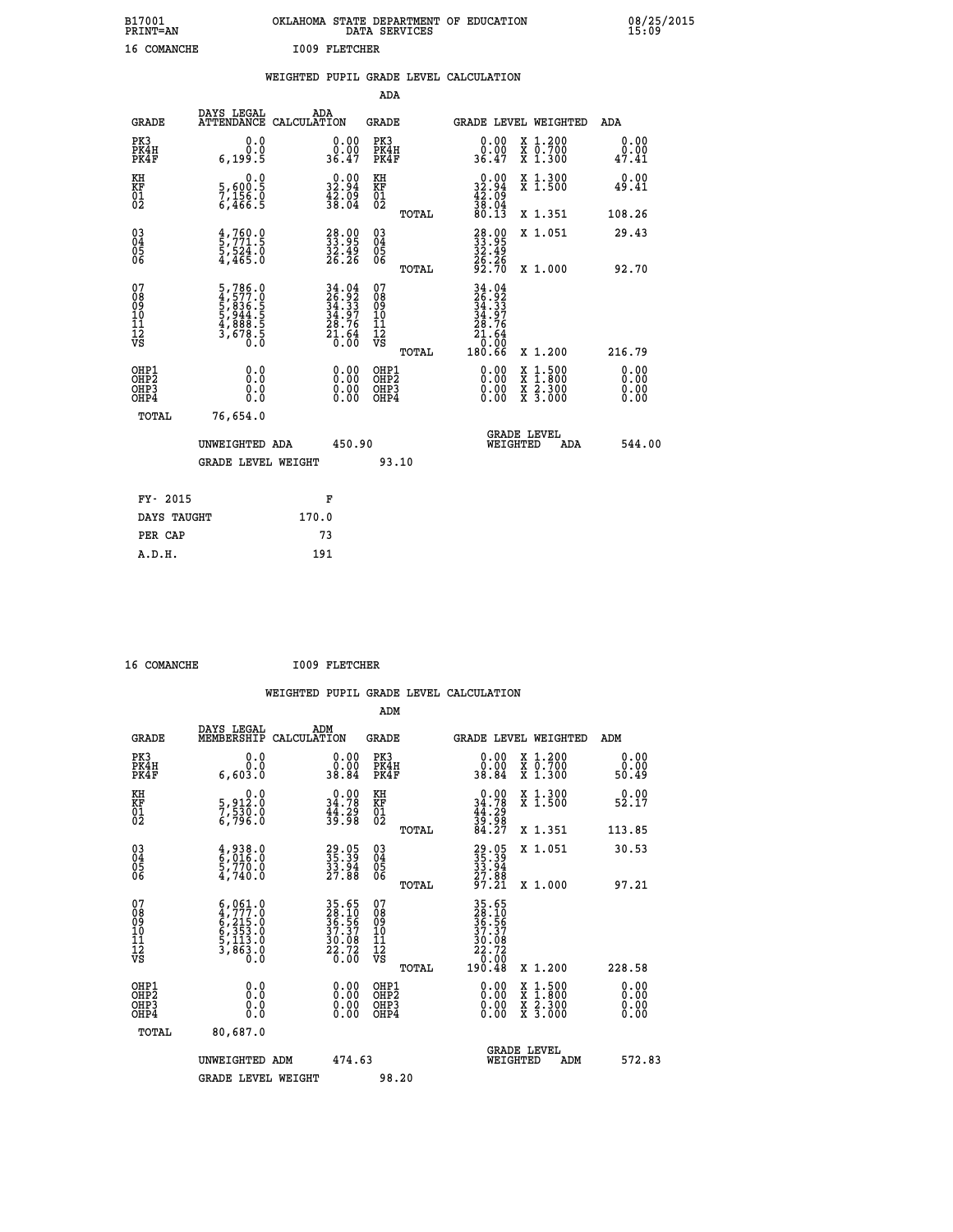|  |  | WEIGHTED PUPIL GRADE LEVEL CALCULATION |
|--|--|----------------------------------------|
|  |  |                                        |

|                                                                    |                                                                      |                                                                                                    | ADA                                      |       |                                                                               |                                                                                                  |                                |
|--------------------------------------------------------------------|----------------------------------------------------------------------|----------------------------------------------------------------------------------------------------|------------------------------------------|-------|-------------------------------------------------------------------------------|--------------------------------------------------------------------------------------------------|--------------------------------|
| <b>GRADE</b>                                                       | DAYS LEGAL                                                           | ADA<br>ATTENDANCE CALCULATION                                                                      | <b>GRADE</b>                             |       |                                                                               | GRADE LEVEL WEIGHTED                                                                             | ADA                            |
| PK3<br>PK4H<br>PK4F                                                | 1,244.5<br>13,188.0<br>2,957.0                                       | $77.28$<br>$17.12$<br>$17.29$                                                                      | PK3<br>PK4H<br>PK4F                      |       | $77.18$<br>$17.12$<br>$17.29$                                                 | X 1.200<br>X 0.700<br>X 1.300                                                                    | 8.74<br>53.98<br>22.48         |
| KH<br><b>KF</b><br>01<br>02                                        | 0.0<br>21,799.5<br>28,692.0<br>23,064.0                              | $0.00$<br>127.48<br>$\frac{1}{134}$ $\frac{7}{38}$                                                 | KH<br>KF<br>01<br>02                     |       | $0.00$<br>127.48<br>$\frac{167.79}{134.88}$<br>302.67                         | X 1.300<br>X 1.500                                                                               | 0.00<br>191.22                 |
|                                                                    |                                                                      |                                                                                                    |                                          | TOTAL |                                                                               | X 1.351                                                                                          | 408.91                         |
| $\begin{smallmatrix} 03 \\[-4pt] 04 \end{smallmatrix}$<br>05<br>06 | 25, 413.5<br>23, 035.5<br>25,897.0<br>25,770.0                       | $\begin{array}{l} 148.62 \\[-4pt] 134.71 \\[-4pt] 151.44 \\[-4pt] 150.70 \end{array}$              | $\substack{03 \\ 04}$<br>05<br>06        |       | $\begin{array}{c} 148.62 \\ 134.71 \\ 151.44 \\ 150.70 \\ 436.85 \end{array}$ | X 1.051                                                                                          | 156.20                         |
|                                                                    |                                                                      |                                                                                                    |                                          | TOTAL |                                                                               | X 1.000                                                                                          | 436.85                         |
| 07<br>08<br>09<br>11<br>11<br>12<br>VS                             | 29,110.5<br>28,022.5<br>28,929.5<br>29,239.5<br>24,093.0<br>24,985.0 | $\begin{smallmatrix} 170.24\\ 163.87\\ 169.18\\ 170.99\\ 140.89\\ 146.11\\ 0.00 \end{smallmatrix}$ | 07<br>08<br>09<br>11<br>11<br>12<br>VS   |       | $170.24$<br>$163.87$<br>$169.18$<br>$170.99$<br>$140.89$<br>$146.11$<br>0.00  |                                                                                                  |                                |
|                                                                    |                                                                      |                                                                                                    |                                          | TOTAL | 961.28                                                                        | X 1.200                                                                                          | 1,153.54                       |
| OHP1<br>OH <sub>P2</sub><br>OH <sub>P3</sub><br>OH <sub>P4</sub>   | 660.5<br>0.0<br>0.0                                                  | 0.86<br>0.00<br>0.00                                                                               | OHP1<br>OHP <sub>2</sub><br>OHP3<br>OHP4 |       | $3.86$<br>$0.00$<br>0.00<br>0.00                                              | $\begin{smallmatrix} x & 1 & 500 \\ x & 1 & 800 \\ x & 2 & 300 \\ x & 3 & 000 \end{smallmatrix}$ | $5.79$<br>0.00<br>0.00<br>0.00 |
| TOTAL                                                              | 356,101.5                                                            |                                                                                                    |                                          |       |                                                                               |                                                                                                  |                                |
|                                                                    | UNWEIGHTED ADA                                                       | 2,082.45                                                                                           |                                          |       |                                                                               | <b>GRADE LEVEL</b><br>WEIGHTED<br>ADA                                                            | 2,437.71                       |
|                                                                    | <b>GRADE LEVEL WEIGHT</b>                                            |                                                                                                    | 355.26                                   |       |                                                                               |                                                                                                  |                                |
| FY- 2015                                                           |                                                                      | F                                                                                                  |                                          |       |                                                                               |                                                                                                  |                                |
| DAYS TAUGHT                                                        |                                                                      | 171.0                                                                                              |                                          |       |                                                                               |                                                                                                  |                                |
| PER CAP                                                            |                                                                      | 33                                                                                                 |                                          |       |                                                                               |                                                                                                  |                                |

 **16 COMANCHE I016 ELGIN**

 **A.D.H. 1,205**

 **ADM**

| <b>GRADE</b>                             | DAYS LEGAL<br>MEMBERSHIP                                                           | ADM<br>CALCULATION                                                         | <b>GRADE</b>                             |       | <b>GRADE LEVEL WEIGHTED</b>                                                        |                                                                                                                     | ADM                           |  |
|------------------------------------------|------------------------------------------------------------------------------------|----------------------------------------------------------------------------|------------------------------------------|-------|------------------------------------------------------------------------------------|---------------------------------------------------------------------------------------------------------------------|-------------------------------|--|
| PK3<br>PK4H<br>PK4F                      | $14, 273.0$<br>$14, 395.0$<br>$3, 377.0$                                           | $7.44$<br>$84.18$<br>$19.75$                                               | PK3<br>PK4H<br>PK4F                      |       | $7.44$<br>$84.18$<br>$19.75$                                                       | X 1.200<br>X 0.700<br>X 1.300                                                                                       | $\frac{8.93}{58.93}$<br>25.68 |  |
| KH<br>ΚF<br>$^{01}_{02}$                 | $\begin{smallmatrix} & & 0.0\ 23,347.0\ 30,358.0\ 24,095.0 \end{smallmatrix}$      | $0.00$<br>53.53<br>$\frac{177.53}{140.91}$                                 | KH<br>KF<br>$^{01}_{02}$                 |       | $\begin{smallmatrix} &0.00\\ 136.53\\ 177.53\\ 140.91\\ 318.44\end{smallmatrix}$   | X 1.300<br>X 1.500                                                                                                  | 0.00<br>204.80                |  |
|                                          |                                                                                    |                                                                            |                                          | TOTAL |                                                                                    | X 1.351                                                                                                             | 430.21                        |  |
| $03\overline{4}$<br>Ŏ5                   | 26,792.0<br>24,356.0<br>27,203.0<br>26,997.0                                       | $\begin{smallmatrix} 156.68\\142.43\\159.08\\157.88 \end{smallmatrix}$     | $\substack{03 \\ 04}$<br>Ŏ5              |       | $\begin{smallmatrix} 156.68\\ 142.43\\ 159.08\\ 157.88\\ 459.39 \end{smallmatrix}$ | X 1.051                                                                                                             | 164.67                        |  |
| 06                                       |                                                                                    |                                                                            | 06                                       | TOTAL |                                                                                    | X 1.000                                                                                                             | 459.39                        |  |
| 07<br>089<br>090<br>1112<br>VS           | 30,447.0<br>29,458.0<br>30,508.0<br>30,907.0<br>25,313.0<br>$\frac{56,737.0}{0.0}$ | 178.05<br>$172.27$<br>$178.41$<br>$180.74$<br>$148.03$<br>$156.36$<br>0.00 | 07<br>08<br>09<br>11<br>11<br>12<br>VS   |       | 178.05<br>$172.27$<br>$178.41$<br>$180.74$<br>$148.03$<br>$156.36$<br>$0.00$       |                                                                                                                     |                               |  |
|                                          |                                                                                    |                                                                            |                                          | TOTAL | 1,013.86                                                                           | X 1.200                                                                                                             | 1,216.63                      |  |
| OHP1<br>OHP <sub>2</sub><br>OHP3<br>OHP4 | 697.0<br>0.0<br>0.0<br>$0.\overline{0}$                                            | $\begin{smallmatrix} 4.08\ 0.00\ 0.00 \end{smallmatrix}$                   | OHP1<br>OHP <sub>2</sub><br>OHP3<br>OHP4 |       | $\frac{4.08}{0.00}$<br>0.00<br>0.00                                                | $\begin{array}{l} \mathtt{X} & 1.500 \\ \mathtt{X} & 1.800 \\ \mathtt{X} & 2.300 \\ \mathtt{X} & 3.000 \end{array}$ | 6.12<br>0.00<br>0.00<br>0.00  |  |
| TOTAL                                    | 376,260.0                                                                          |                                                                            |                                          |       |                                                                                    |                                                                                                                     |                               |  |
|                                          | UNWEIGHTED                                                                         | 2,200.35<br>ADM                                                            |                                          |       | WEIGHTED                                                                           | <b>GRADE LEVEL</b><br>ADM                                                                                           | 2,575.36                      |  |
|                                          | <b>GRADE LEVEL WEIGHT</b>                                                          |                                                                            | 375.01                                   |       |                                                                                    |                                                                                                                     |                               |  |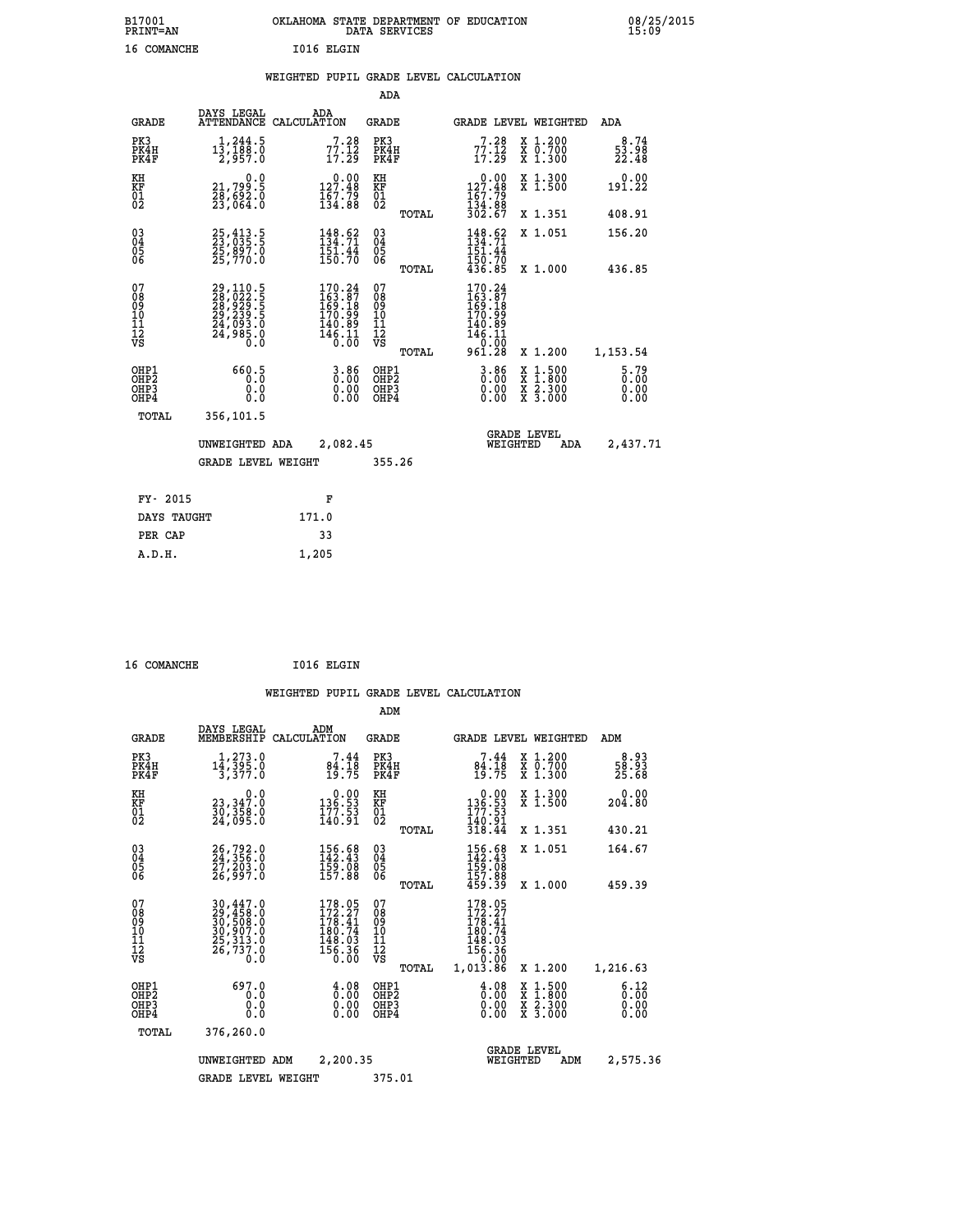# **B17001 OKLAHOMA STATE DEPARTMENT OF EDUCATION 08/25/2015 PRINT=AN DATA SERVICES 15:09 16 COMANCHE I132 CHATTANOOGA**

|                                           |                                                                | WEIGHTED PUPIL GRADE LEVEL CALCULATION                                   |                                                     |                                                                                                 |                              |
|-------------------------------------------|----------------------------------------------------------------|--------------------------------------------------------------------------|-----------------------------------------------------|-------------------------------------------------------------------------------------------------|------------------------------|
|                                           |                                                                |                                                                          | ADA                                                 |                                                                                                 |                              |
| <b>GRADE</b>                              | DAYS LEGAL                                                     | ADA<br>ATTENDANCE CALCULATION                                            | <b>GRADE</b>                                        | GRADE LEVEL WEIGHTED                                                                            | ADA                          |
| PK3<br>PK4H<br>PK4F                       | 0.0<br>0.0<br>1,348.5                                          | 0.00<br>$0.00$<br>7.89                                                   | PK3<br>PK4H<br>PK4F                                 | 0.00<br>X 1.200<br>X 0.700<br>X 1.300<br>$0.00$<br>7.89                                         | 0.00<br>0.00<br>10.26        |
| KH<br><b>KF</b><br>01<br>02               | 0.0<br>2,560:0<br>3,463:0<br>2,775:5                           | $\begin{smallmatrix} 0.00\\14.97\\20.25\\16.23 \end{smallmatrix}$        | KH<br>KF<br>01<br>02                                | X 1.300<br>X 1.500<br>$\begin{smallmatrix} 0.00\\14.97\\20.25\\16.23\\36.48 \end{smallmatrix}$  | 0.00<br>22.46                |
|                                           |                                                                |                                                                          | TOTAL                                               | X 1.351                                                                                         | 49.28                        |
| 03<br>04<br>05<br>06                      | 2,167.5<br>2,690.5<br>2,067.0<br>1,791.0                       | 12.98<br>$\frac{12.09}{10.47}$                                           | $\begin{array}{c} 03 \\ 04 \\ 05 \\ 06 \end{array}$ | $12.68$<br>$15.73$<br>$12.09$<br>$10.47$<br>X 1.051                                             | 13.33                        |
|                                           |                                                                |                                                                          | TOTAL                                               | 38.29<br>X 1.000                                                                                | 38.29                        |
| 07<br>08<br>09<br>101<br>11<br>12<br>VS   | 3,524.5<br>2,272.0<br>3,068.5<br>3,055.5<br>3,035.5<br>3,151.5 | $20.61$<br>$13.29$<br>$17.94$<br>$14.46$<br>$17.75$<br>$18.43$<br>$0.00$ | 07<br>08<br>09<br>101<br>11<br>12<br>VS<br>TOTAL    | $\begin{smallmatrix} 20.61\ 13.29\ 17.94\ 17.75\ 18.43\ 0.002.48\ \end{smallmatrix}$<br>X 1.200 | 122.98                       |
| OHP1<br>OH <sub>P</sub> 2<br>OHP3<br>OHP4 | 0.0<br>0.0<br>0.0                                              | 0.00<br>$0.00$<br>0.00                                                   | OHP1<br>OHP2<br>OHP3<br>OHP4                        | 0.00<br>$1:500$<br>$1:800$<br>X<br>X<br>$\frac{x}{x}$ $\frac{5:300}{3:000}$<br>0.00<br>0.00     | 0.00<br>0.00<br>0.00<br>0.00 |
| <b>TOTAL</b>                              | 36,388.0                                                       |                                                                          |                                                     |                                                                                                 |                              |
|                                           | UNWEIGHTED ADA                                                 | 212.79                                                                   |                                                     | <b>GRADE LEVEL</b><br>WEIGHTED<br>ADA                                                           | 256.60                       |
|                                           | <b>GRADE LEVEL WEIGHT</b>                                      |                                                                          | 43.81                                               |                                                                                                 |                              |
|                                           | FY- 2015                                                       | F                                                                        |                                                     |                                                                                                 |                              |
|                                           | DAYS TAUGHT                                                    | 171.0                                                                    |                                                     |                                                                                                 |                              |
|                                           | PER CAP                                                        | 141                                                                      |                                                     |                                                                                                 |                              |

 **A.D.H. 131**

 **16 COMANCHE I132 CHATTANOOGA**

 **ADM DAYS LEGAL ADM GRADE MEMBERSHIP CALCULATION GRADE GRADE LEVEL WEIGHTED ADM EK3 6.0 0.00 PK3 0.000 PK3** 0.000 PK3 0.00

| PK4H<br>PK4F                                         | 0.001,449.0                                                                                                                                               | $\begin{smallmatrix} 0.00 , 0.01 , 0.01 , 0.01 , 0.01 , 0.01 , 0.01 , 0.01 , 0.01 , 0.01 , 0.01 , 0.01 , 0.01 , 0.01 , 0.01 , 0.01 , 0.01 , 0.01 , 0.01 , 0.01 , 0.01 , 0.01 , 0.01 , 0.01 , 0.01 , 0.01 , 0.01 , 0.01 , 0.01 , 0.01 , 0.01 , 0.01 , 0.01 , 0.01 , 0.01 , 0.0$ | PK4H<br>PK4F                                         | $\begin{smallmatrix} \v{0} \ \v{0} \ \v{0} \ \v{0} \ \v{0} \ \v{0} \ \v{0} \ \v{0} \ \v{0} \ \v{0} \ \v{0} \ \v{0} \ \v{0} \ \v{0} \ \v{0} \ \v{0} \ \v{0} \ \v{0} \ \v{0} \ \v{0} \ \v{0} \ \v{0} \ \v{0} \ \v{0} \ \v{0} \ \v{0} \ \v{0} \ \v{0} \ \v{0} \ \v{0} \ \v{0} \ \v{0} \ \v{0} \ \v{0} \ \v{0} \ \v{0$ | X 0.700<br>X 1.300                                                                                                                   | 0.00<br>11.01                |
|------------------------------------------------------|-----------------------------------------------------------------------------------------------------------------------------------------------------------|--------------------------------------------------------------------------------------------------------------------------------------------------------------------------------------------------------------------------------------------------------------------------------|------------------------------------------------------|--------------------------------------------------------------------------------------------------------------------------------------------------------------------------------------------------------------------------------------------------------------------------------------------------------------------|--------------------------------------------------------------------------------------------------------------------------------------|------------------------------|
| KH<br><b>KF</b><br>01<br>02                          | 0.0<br>2,697:0<br>3,669:0<br>2,919:0                                                                                                                      | $15.77$<br>$21.46$<br>$17.67$                                                                                                                                                                                                                                                  | KH<br>KF<br>01<br>02                                 | $\begin{array}{c} 0.00 \\ 15.77 \\ 21.46 \\ 17.07 \\ 38.53 \end{array}$                                                                                                                                                                                                                                            | X 1.300<br>X 1.500                                                                                                                   | 0.00<br>23.66                |
|                                                      |                                                                                                                                                           |                                                                                                                                                                                                                                                                                | TOTAL                                                |                                                                                                                                                                                                                                                                                                                    | X 1.351                                                                                                                              | 52.05                        |
| $\begin{matrix} 03 \\ 04 \\ 05 \\ 06 \end{matrix}$   | $2,320.0$<br>$2,216.0$<br>$2,216.0$<br>$1,919.0$                                                                                                          | $\begin{smallmatrix} 13.57\ 16.57\ 12.96\ 11.22 \end{smallmatrix}$                                                                                                                                                                                                             | $03\overline{4}$<br>Ŏ5<br>06<br>TOTAL                | $\begin{array}{c} 13\cdot57\\16\cdot57\\12\cdot96\\11\cdot22\\40\cdot75 \end{array}$                                                                                                                                                                                                                               | X 1.051<br>X 1.000                                                                                                                   | 14.26<br>40.75               |
| 07<br>08<br>09<br>11<br>11<br>12<br>VS               | $\begin{smallmatrix} 3\,,\,630\,.\,0\\ 2\,,\,409\,.\,0\\ 3\,,\,210\,.\,0\\ 2\,,\,585\,.\,0\\ 3\,,\,127\,.\,0\\ 3\,,\,261\,.\,0\\ 0\,.0 \end{smallmatrix}$ | 21.23<br>$14.69$<br>$18.77$<br>$15.12$<br>$18.29$<br>$19.07$<br>$0.00$                                                                                                                                                                                                         | 07<br>08<br>09<br>11<br>11<br>12<br>VS<br>TOTAL      | 21.23<br>$\begin{smallmatrix} 24.79\ 18.77\ 18.12\ 15.12\ 18.29\ 19.07\ 10.00\ 106.57 \end{smallmatrix}$                                                                                                                                                                                                           | X 1.200                                                                                                                              | 127.88                       |
| OHP1<br>OHP <sub>2</sub><br>OH <sub>P3</sub><br>OHP4 | 0.0<br>0.0<br>0.0                                                                                                                                         | 0.00<br>0.00<br>0.00                                                                                                                                                                                                                                                           | OHP1<br>OHP <sub>2</sub><br>OHP <sub>3</sub><br>OHP4 | $\begin{smallmatrix} 0.00 \ 0.00 \ 0.00 \ 0.00 \end{smallmatrix}$                                                                                                                                                                                                                                                  | $\begin{smallmatrix} \mathtt{X} & 1 & 500 \\ \mathtt{X} & 1 & 800 \\ \mathtt{X} & 2 & 300 \\ \mathtt{X} & 3 & 000 \end{smallmatrix}$ | 0.00<br>0.00<br>0.00<br>0.00 |
| TOTAL                                                | 38,245.0                                                                                                                                                  |                                                                                                                                                                                                                                                                                |                                                      |                                                                                                                                                                                                                                                                                                                    |                                                                                                                                      |                              |
|                                                      | UNWEIGHTED ADM                                                                                                                                            | 223.66                                                                                                                                                                                                                                                                         |                                                      |                                                                                                                                                                                                                                                                                                                    | <b>GRADE LEVEL</b><br>WEIGHTED<br>ADM                                                                                                | 269.61                       |
|                                                      | <b>GRADE LEVEL WEIGHT</b>                                                                                                                                 |                                                                                                                                                                                                                                                                                | 45.95                                                |                                                                                                                                                                                                                                                                                                                    |                                                                                                                                      |                              |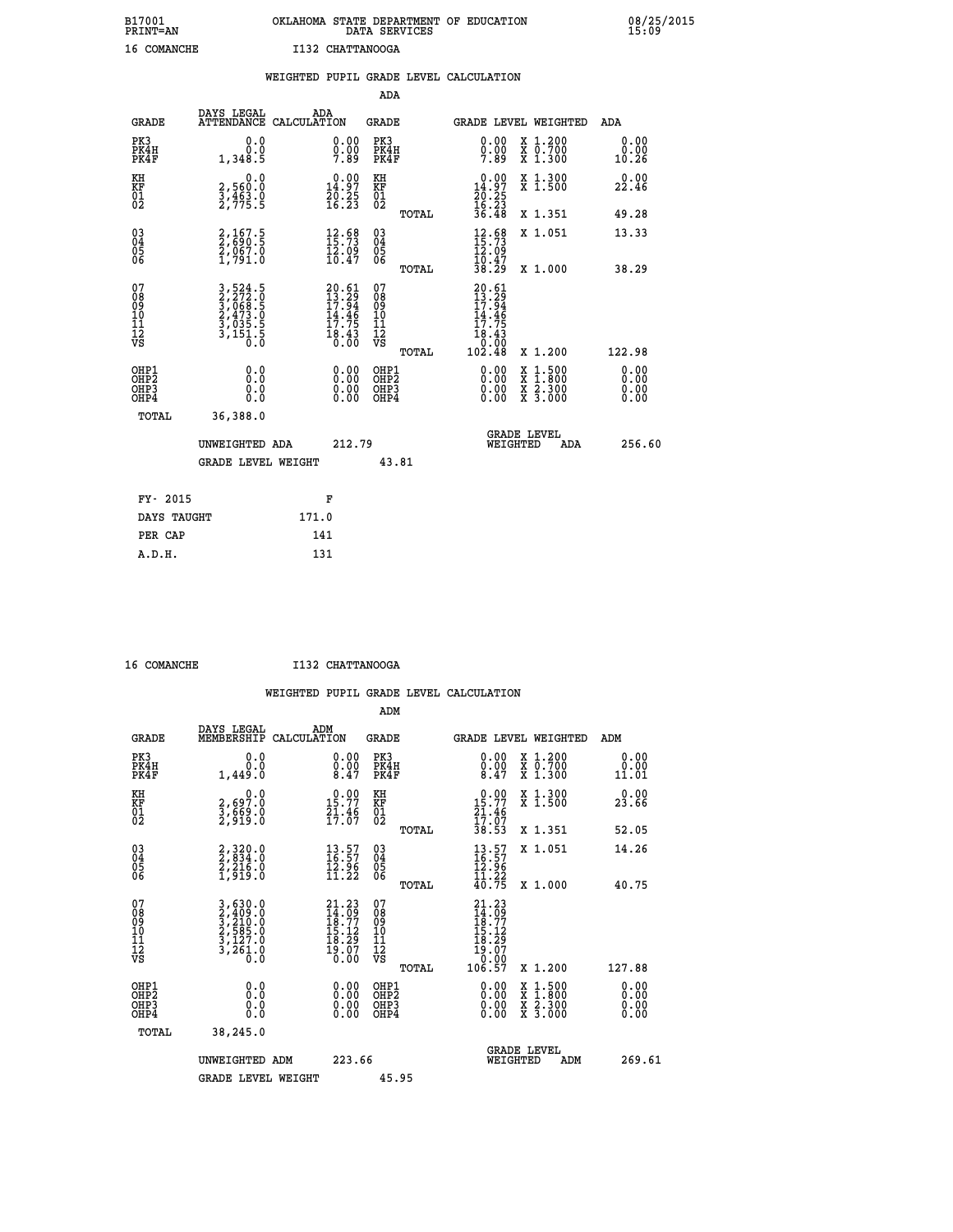## **B17001 OKLAHOMA STATE DEPARTMENT OF EDUCATION 08/25/2015 PRINT=AN DATA SERVICES 15:09 COMANCHE COUNTY TOTALS**

|  |  | WEIGHTED PUPIL GRADE LEVEL CALCULATION |
|--|--|----------------------------------------|
|  |  |                                        |

|                                                                    |                                                                                                                                               |                                                                                                                                           | ADA                                            |       |                                                                                                 |                                                                                                  |                           |
|--------------------------------------------------------------------|-----------------------------------------------------------------------------------------------------------------------------------------------|-------------------------------------------------------------------------------------------------------------------------------------------|------------------------------------------------|-------|-------------------------------------------------------------------------------------------------|--------------------------------------------------------------------------------------------------|---------------------------|
| <b>GRADE</b>                                                       | DAYS LEGAL<br><b>ATTENDANCE</b>                                                                                                               | ADA<br>CALCULATION                                                                                                                        | <b>GRADE</b>                                   |       | GRADE LEVEL WEIGHTED                                                                            |                                                                                                  | <b>ADA</b>                |
| PK3<br>PK4H<br>PK4F                                                | 12,423.5<br>3.382,75<br>116,864                                                                                                               | 73.68<br>547.14<br>696.12                                                                                                                 | PK3<br>PK4H<br>PK4F                            |       | 73.68<br>547.14<br>696.12                                                                       | X 1.200<br>X 0.700<br>X 1.300                                                                    | 88.42<br>382.99<br>904.96 |
| KH<br><b>KF</b><br>01<br>02                                        | 0.0<br>282,453.5<br>304,688.0<br>269,840.5                                                                                                    | $\begin{smallmatrix}&&0.00\\1,682.56\\1,812.82\\1,812.82\\1,606.33\end{smallmatrix}$                                                      | KH<br>KF<br>01<br>02                           |       | $\begin{smallmatrix}&&&0.00\\1,682.56\\1,812.82\\1,812.82\\1,606.33\\3,419.15\end{smallmatrix}$ | X 1.300<br>X 1.500                                                                               | 0.00<br>2,523.87          |
|                                                                    |                                                                                                                                               |                                                                                                                                           |                                                | TOTAL |                                                                                                 | X 1.351                                                                                          | 4,619.27                  |
| $\begin{smallmatrix} 03 \\[-4pt] 04 \end{smallmatrix}$<br>Ŏ5<br>06 | 257,147.0<br>248,037.0<br>248,741.5<br>240,658.5                                                                                              | $1, 529.93$<br>$1, 474.73$<br>$1, 479.01$<br>$1, 428.58$                                                                                  | $\substack{03 \\ 04}$<br>$\substack{05 \\ 06}$ |       | $1, 474.73$<br>$1, 479.01$<br>$1, 428.58$<br>$4, 382.32$                                        | X 1.051                                                                                          | 5,990.28                  |
|                                                                    |                                                                                                                                               |                                                                                                                                           |                                                | TOTAL |                                                                                                 | X 1.000                                                                                          | 4,382.32                  |
| 07<br>08<br>09<br>11<br>11<br>12<br>VS                             | $\begin{smallmatrix} 233\,,471\,.0\\ 228\,,754\,.0\\ 243\,,082\,.0\\ 236\,,877\,.5\\ 211\,,509\,.0\\ 197\,,376\,.0\\ 0\,.0 \end{smallmatrix}$ | $\begin{smallmatrix} 1,383\cdot74\\ 1,355\cdot79\\ 1,443\cdot98\\ 1,406\cdot82\\ 1,256\cdot47\\ 1,172\cdot44\\ 0\cdot00\end{smallmatrix}$ | 07<br>089<br>101<br>111<br>VS                  |       | $1,383.74$<br>$1,355.79$<br>$1,443.98$<br>$1,406.82$<br>$1,256.47$<br>$1,172.44$<br>$0.010.00$  |                                                                                                  |                           |
|                                                                    |                                                                                                                                               |                                                                                                                                           |                                                | TOTAL | 8,019.24                                                                                        | X 1.200                                                                                          | 9,623.09                  |
| OHP1<br>OHP2<br>OHP3<br>OHP4                                       | 10,791.0<br>0.0<br>0.0<br>0.0                                                                                                                 | 63.35<br>0.00<br>0.00                                                                                                                     | OHP1<br>OH <sub>P</sub> 2<br>OHP3<br>OHP4      |       | $63.35$<br>0.00<br>0.00<br>0.00                                                                 | $\begin{smallmatrix} x & 1 & 500 \\ x & 1 & 800 \\ x & 2 & 300 \\ x & 3 & 000 \end{smallmatrix}$ | 95.03<br>0.00<br>0.00     |
| <b>TOTAL</b>                                                       | 3,434,641.0                                                                                                                                   |                                                                                                                                           |                                                |       |                                                                                                 |                                                                                                  |                           |
|                                                                    | UNWEIGHTED ADA                                                                                                                                | 20,413.49                                                                                                                                 |                                                |       | WEIGHTED                                                                                        | <b>GRADE LEVEL</b><br>ADA                                                                        | 24,227.91                 |
|                                                                    | <b>GRADE LEVEL WEIGHT</b>                                                                                                                     |                                                                                                                                           | 3,814.42                                       |       |                                                                                                 |                                                                                                  |                           |
|                                                                    |                                                                                                                                               |                                                                                                                                           |                                                |       |                                                                                                 |                                                                                                  |                           |
| FY- 2015                                                           |                                                                                                                                               | F                                                                                                                                         |                                                |       |                                                                                                 |                                                                                                  |                           |
| DAYS TAUGHT                                                        |                                                                                                                                               | 1,684.0                                                                                                                                   |                                                |       |                                                                                                 |                                                                                                  |                           |

| A.D.H. | 10,253 |
|--------|--------|
|        |        |
|        |        |

 **PER CAP 679**

**COMANCHE COUNTY TOTALS** 

|                                           |                                                               |                                                                             | ADM                                             |                                                                                                                                                                                                                            |                                                                                                  |                               |
|-------------------------------------------|---------------------------------------------------------------|-----------------------------------------------------------------------------|-------------------------------------------------|----------------------------------------------------------------------------------------------------------------------------------------------------------------------------------------------------------------------------|--------------------------------------------------------------------------------------------------|-------------------------------|
| <b>GRADE</b>                              | DAYS LEGAL<br>MEMBERSHIP                                      | ADM<br>CALCULATION                                                          | <b>GRADE</b>                                    | GRADE LEVEL WEIGHTED                                                                                                                                                                                                       |                                                                                                  | ADM                           |
| PK3<br>PK4H<br>PK4F                       | 13,155.0<br>100,706.0<br>125,008.0                            | 78.03<br>599.40<br>744.55                                                   | PK3<br>PK4H<br>PK4F                             | 78.03<br>599.40<br>744.55                                                                                                                                                                                                  | X 1.200<br>X 0.700<br>X 1.300                                                                    | 88.42<br>419.59<br>967.94     |
| KH<br>KF<br>01<br>02                      | 0.0<br>299,760:0<br>321,359:0<br>282,733:0                    | $\begin{smallmatrix}&&&0.00\\1,785.58\\1,911.97\\1,683.08\end{smallmatrix}$ | KH<br>KF<br>01<br>02                            | $\begin{array}{c} 0.00 \\ 1,785.58 \\ 1,911.97 \\ 1,683.08 \\ 3,595.05 \end{array}$                                                                                                                                        | X 1.300<br>X 1.500                                                                               | 0.00<br>2,678.40              |
| 03<br>04<br>05<br>06                      | 268,767.0<br>260,025.0<br>252, 126.0                          | 1,599.00<br>1,540.15<br>1,546.05<br>1,496.62                                | TOTAL<br>$\substack{03 \\ 04}$<br>05<br>06      | 599.00<br>540.15<br>ł,<br>1,546.05                                                                                                                                                                                         | X 1.351<br>X 1.051                                                                               | 4,856.91<br>1,680.55          |
| 07<br>08<br>09<br>11<br>11<br>12<br>VS    | 245,989.0<br>241,629.0<br>260,463.0<br>255,437.0<br>235,058.0 | $1,457.97$<br>$1,432.13$<br>$1,547.38$<br>$1,517.16$                        | TOTAL<br>07<br>08<br>09<br>11<br>11<br>12<br>VS | $\bar{1}, \bar{4}\bar{9}\,\tilde{6}\,\tilde{6}\,\tilde{2}\,\,\\ 4,582.82$<br>1,457.97<br>$\frac{1}{1}, \frac{432}{547}. \frac{13}{38}$<br>$\frac{1}{517}. \frac{517}{16}$<br>$\frac{1}{4}, \frac{343}{243}. \frac{12}{12}$ | X 1.000                                                                                          | 4,582.82                      |
|                                           | 212,312.0<br>0.0                                              | 1,343.12<br>ī, žōī: <u>žā</u><br>0.00                                       | TOTAL                                           | 1,261.29<br>0.00<br>8,559.05                                                                                                                                                                                               | X 1.200                                                                                          | 10,270.86                     |
| OHP1<br>OH <sub>P</sub> 2<br>OHP3<br>OHP4 | 10,832.0<br>0.0<br>0.0<br>0.0                                 | 63.60<br>0.00<br>0.00                                                       | OHP1<br>OH <sub>P</sub> 2<br>OHP3<br>OHP4       | 63.60<br>0.00<br>0.00<br>0.00                                                                                                                                                                                              | $\begin{smallmatrix} x & 1 & 500 \\ x & 1 & 800 \\ x & 2 & 300 \\ x & 3 & 000 \end{smallmatrix}$ | 95.41<br>0.00<br>0.00<br>0.00 |
| TOTAL                                     | 3,635,417.0                                                   |                                                                             |                                                 |                                                                                                                                                                                                                            |                                                                                                  |                               |
|                                           | UNWEIGHTED                                                    | 21,607.08<br>ADM                                                            |                                                 | WEIGHTED                                                                                                                                                                                                                   | <b>GRADE LEVEL</b><br>ADM                                                                        | 25,646.12                     |
|                                           | <b>GRADE LEVEL WEIGHT</b>                                     |                                                                             | 4,039.04                                        |                                                                                                                                                                                                                            |                                                                                                  |                               |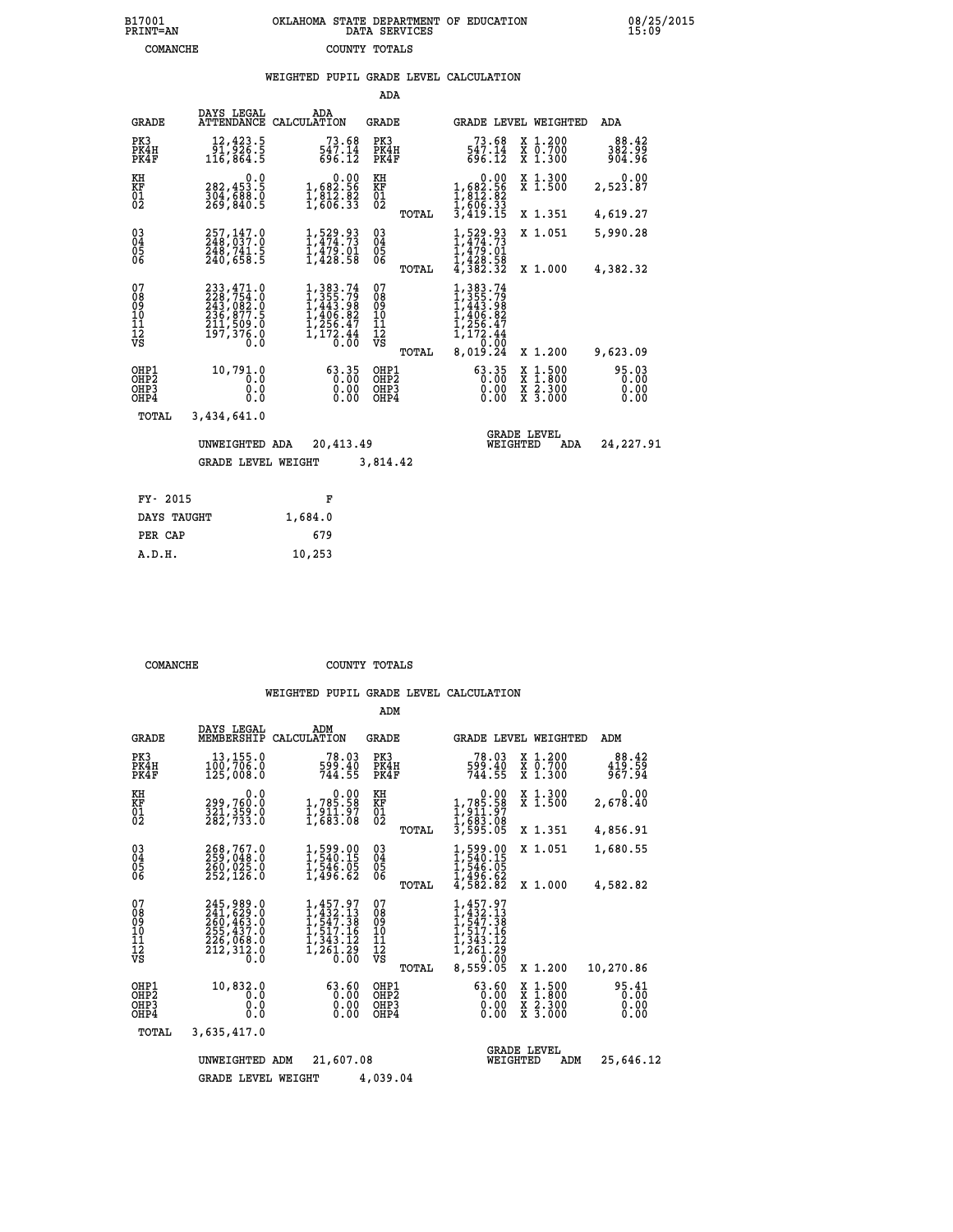| B17001<br>PRINT=AN                                 |                                                                                                          | OKLAHOMA STATE DEPARTMENT OF EDUCATION                                   | DATA SERVICES                                      |                                                                                    |                                                                                                  | 08/25/2015                   |  |
|----------------------------------------------------|----------------------------------------------------------------------------------------------------------|--------------------------------------------------------------------------|----------------------------------------------------|------------------------------------------------------------------------------------|--------------------------------------------------------------------------------------------------|------------------------------|--|
| 17 COTTON                                          |                                                                                                          | I001 WALTERS                                                             |                                                    |                                                                                    |                                                                                                  |                              |  |
|                                                    |                                                                                                          | WEIGHTED PUPIL GRADE LEVEL CALCULATION                                   |                                                    |                                                                                    |                                                                                                  |                              |  |
|                                                    |                                                                                                          |                                                                          | ADA                                                |                                                                                    |                                                                                                  |                              |  |
| <b>GRADE</b>                                       | DAYS LEGAL                                                                                               | ADA<br>ATTENDANCE CALCULATION                                            | <b>GRADE</b>                                       | GRADE LEVEL WEIGHTED                                                               |                                                                                                  | ADA                          |  |
| PK3<br>PK4H<br>PK4F                                | 589.0<br>0.0<br>4,858.5                                                                                  | $\frac{3.55}{0.00}$<br>29.27                                             | PK3<br>PK4H<br>PK4F                                | $\begin{smallmatrix} 3.55\\ 0.00\\ 29.27 \end{smallmatrix}$                        | X 1.200<br>X 0.700<br>X 1.300                                                                    | 4.26<br>0.00<br>38.05        |  |
| KH<br>KF<br>01<br>02                               | 0.0<br>8,410:5<br>7,776:5<br>8,753:0                                                                     | $\begin{smallmatrix} 0.00\\ 50.67\\ 46.85\\ 52.73 \end{smallmatrix}$     | KH<br>KF<br>01<br>02                               | $\begin{smallmatrix} 0.00\\ 50.67\\ 46.85\\ 52.73\\ 99.58 \end{smallmatrix}$       | X 1.300<br>X 1.500                                                                               | 0.00<br>76.01                |  |
|                                                    |                                                                                                          |                                                                          | <b>TOTAL</b>                                       |                                                                                    | X 1.351                                                                                          | 134.53                       |  |
| $\begin{matrix} 03 \\ 04 \\ 05 \\ 06 \end{matrix}$ | 8,423.5<br>7,834.0<br>7,665.0<br>6,979.0                                                                 | $\begin{smallmatrix} 50.74 \\ 47.19 \\ 46.17 \\ 42.04 \end{smallmatrix}$ | $\begin{matrix} 03 \\ 04 \\ 05 \\ 06 \end{matrix}$ | $\frac{50.74}{47.19}$<br>46.17<br>$1\overline{35.40}$<br>135.40                    | X 1.051<br>X 1.000                                                                               | 53.33<br>135.40              |  |
| 07<br>08<br>09<br>11<br>11<br>12<br>VS             | $\begin{smallmatrix} 8,807.0\\ 11,370.0\\ 6,702.5\\ 7,557.5\\ 9,177.5\\ 9,553.5\\ 0.0 \end{smallmatrix}$ | 53.05<br>68.49<br>40.38<br>45.53<br>55.29<br>57.55<br>57.55              | TOTAL<br>07<br>08<br>09<br>11<br>11<br>12<br>VS    | 53.05<br>68.49<br>40.38<br>45.53<br>$\frac{1}{55}$ . $\frac{2}{9}$ . $\frac{5}{9}$ |                                                                                                  |                              |  |
|                                                    |                                                                                                          |                                                                          | TOTAL                                              | 320.29                                                                             | X 1.200                                                                                          | 384.35                       |  |
| OHP1<br>OHP2<br>OH <sub>P3</sub><br>OHP4           | 769.5<br>0.0<br>0.0<br>0.0                                                                               | $\frac{4}{0}$ : $\frac{64}{00}$<br>0.00<br>0.00                          | OHP1<br>OHP <sub>2</sub><br>OHP3<br>OHP4           | $\frac{4}{0}$ : $\frac{64}{00}$<br>0.00<br>0.00                                    | $\begin{smallmatrix} x & 1 & 500 \\ x & 1 & 800 \\ x & 2 & 300 \\ x & 3 & 000 \end{smallmatrix}$ | 6.96<br>0.00<br>0.00<br>0.00 |  |
| TOTAL                                              | 115,226.5                                                                                                |                                                                          |                                                    |                                                                                    |                                                                                                  |                              |  |
|                                                    | UNWEIGHTED ADA                                                                                           | 694.14                                                                   |                                                    | <b>GRADE LEVEL</b><br>WEIGHTED                                                     | ADA                                                                                              | 832.89                       |  |
|                                                    | <b>GRADE LEVEL WEIGHT</b>                                                                                |                                                                          | 138.75                                             |                                                                                    |                                                                                                  |                              |  |
| FY- 2015                                           |                                                                                                          | F                                                                        |                                                    |                                                                                    |                                                                                                  |                              |  |
| DAYS TAUGHT                                        |                                                                                                          | 166.0                                                                    |                                                    |                                                                                    |                                                                                                  |                              |  |
| PER CAP                                            |                                                                                                          | 108                                                                      |                                                    |                                                                                    |                                                                                                  |                              |  |

| 17 COTTON | <b>I001 WALTERS</b> |
|-----------|---------------------|
|           |                     |

 **WEIGHTED PUPIL GRADE LEVEL CALCULATION ADM DAYS LEGAL ADM GRADE MEMBERSHIP CALCULATION GRADE GRADE LEVEL WEIGHTED ADM PK3 589.0 3.55 PK3 3.55 X 1.200 4.26 PK4H 0.0 0.00 PK4H 0.00 X 0.700 0.00 PK4F 5,224.0 31.47 PK4F 31.47 X 1.300 40.91 KH 0.0 0.00 KH 0.00 X 1.300 0.00 KF 8,848.0 53.30 KF 53.30 X 1.500 79.95**  $\begin{array}{cccc} \text{KH} & \text{0.0} & \text{0.00} & \text{KH} \\ \text{RF} & \text{8,948.0} & \text{53.30} & \text{KF} \\ \text{02} & \text{9,165.0} & \text{55.21} & \text{02} \end{array}$  **02 9,165.0 55.21 02 55.21 TOTAL 104.54 X 1.351 141.23 03 8,745.0 52.68 03 52.68 X 1.051 55.37 04 8,139.0 49.03 04 49.03 05 7,999.0 48.19 05 48.19 06 7,307.0 44.02 06 44.02 TOTAL 141.24 X 1.000 141.24**  $\begin{array}{cccc} 07 & 9,155.0 & 55.15 & 07 & 55.15 \ 08 & 17,804.0 & 72.55 & 09 & 7.15 \ 09 & 7,064.0 & 42.55 & 09 & 42.55 \ 10 & 7,933.0 & 47.79 & 10 & 47.79 \ 11 & 9,622.0 & 57.96 & 11 & 57.96 \ 12 & 10,110.0 & 60.90 & 12 & 60.90 \ 13 & 60.90 & 60.00 & 0 & 0 & 0$ **55.15** 07<br> **71.11** 08<br> **47.79** 10<br> **47.79** 10<br> **57.96** 11<br> **57.96** 11<br> **57.96** 11<br> **57.96** 12<br> **57.96** 60.90<br> **60.00**<br> **60.00**<br> **17.79**<br> **57.96<br>
<b>57.96**<br> **57.96**<br> **57.96**<br> **57.96**<br> **57.96**<br> **57.96**<br> **57.96**<br> **57.96**<br> **57.** OHP1 789.0 4.75 OHP1 4.75 AL1.500 7.13<br>OHP2 0.0 0.00 OHP2 0.00 X 1.500 7.13<br>OHP3 0.00 0.00 OHP3 0.000 X 2.300 0.00  **OHP4 0.0 0.00 OHP4 0.00 X 3.000 0.00 TOTAL 120,681.0 GRADE LEVEL UNWEIGHTED ADM 726.99 WEIGHTED ADM 872.64** GRADE LEVEL WEIGHT 145.65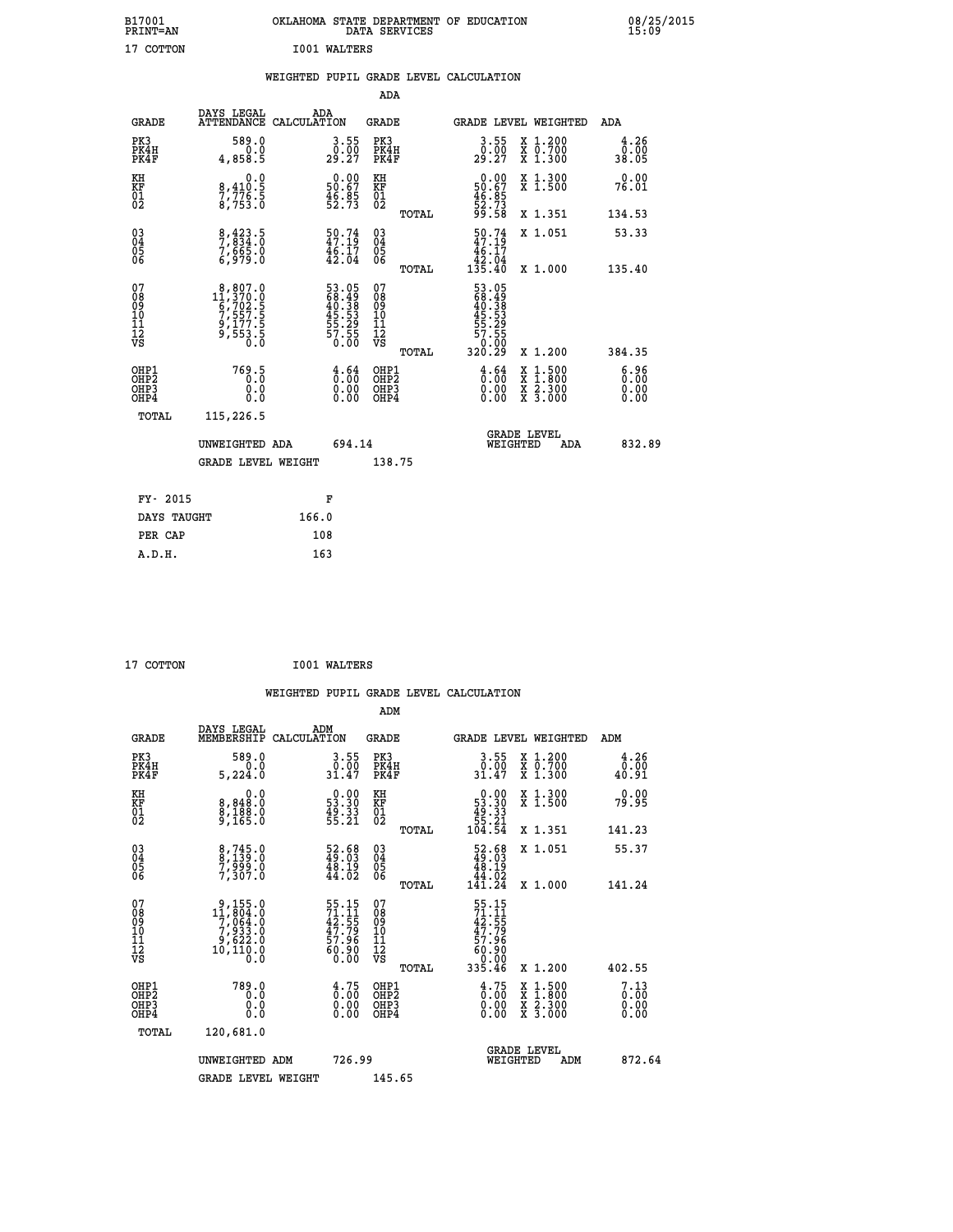| B17001<br>PRINT=AN                                   |                                                                                     | OKLAHOMA STATE DEPARTMENT OF EDUCATION DATA SERVICES                                             |                                              |                                                                                                                                                                                              |                                                                                        | 08/25                 |
|------------------------------------------------------|-------------------------------------------------------------------------------------|--------------------------------------------------------------------------------------------------|----------------------------------------------|----------------------------------------------------------------------------------------------------------------------------------------------------------------------------------------------|----------------------------------------------------------------------------------------|-----------------------|
| 17 COTTON                                            |                                                                                     | I101 TEMPLE                                                                                      |                                              |                                                                                                                                                                                              |                                                                                        |                       |
|                                                      |                                                                                     | WEIGHTED PUPIL GRADE LEVEL CALCULATION                                                           |                                              |                                                                                                                                                                                              |                                                                                        |                       |
|                                                      |                                                                                     |                                                                                                  | <b>ADA</b>                                   |                                                                                                                                                                                              |                                                                                        |                       |
| <b>GRADE</b>                                         | DAYS LEGAL<br><b>ATTENDANCE</b>                                                     | ADA<br>CALCULATION                                                                               | <b>GRADE</b>                                 | <b>GRADE LEVEL WEIGHTED</b>                                                                                                                                                                  |                                                                                        | ADA                   |
| PK3<br>PK4H<br>PK4F                                  | 422.0<br>1,795.5                                                                    | $2.60$<br>$0.00$<br>11.08                                                                        | PK3<br>PK4H<br>PK4F                          | 2.60<br>$\begin{smallmatrix} 0.000 0.011.08 \end{smallmatrix}$                                                                                                                               | $\begin{smallmatrix} x & 1.200 \\ x & 0.700 \end{smallmatrix}$<br>$\overline{x}$ 1.300 | 3.12<br>0.00<br>14.40 |
| KH<br>KF<br>01<br>02                                 | 0.0<br>2,418:5<br>1,903:0<br>1,719:0                                                | $\begin{smallmatrix} 0.00\\14.93\\11.75\\10.61 \end{smallmatrix}$                                | KH<br>KF<br>01<br>02                         | $\begin{smallmatrix} 0.00\\ 14.93\\ 11.75\\ 10.61\\ 22.36 \end{smallmatrix}$                                                                                                                 | X 1.300<br>X 1.500                                                                     | 0.00<br>22.40         |
|                                                      |                                                                                     |                                                                                                  | TOTAL                                        |                                                                                                                                                                                              | X 1.351                                                                                | 30.21                 |
| $\begin{matrix} 03 \\ 04 \\ 05 \\ 06 \end{matrix}$   | 2,859.0<br>2,033.0<br>1,665.0<br>1,471.0                                            | $\begin{smallmatrix} 17.65\\ 12.55\\ 10.28\\ 9.08 \end{smallmatrix}$                             | 03<br>04<br>05<br>06                         | $17.65$<br>$12.55$<br>$10.28$<br>$9.08$<br>$31.91$                                                                                                                                           | X 1.051                                                                                | 18.55                 |
|                                                      |                                                                                     |                                                                                                  | TOTAL                                        |                                                                                                                                                                                              | X 1.000                                                                                | 31.91                 |
| 07<br>08<br>09<br>01<br>11<br>11<br>12<br>VS         | $1,841.0$<br>$1,399.5$<br>$1,406.5$<br>$2,405.0$<br>$1,647.0$<br>$1,930.0$<br>$0.0$ | $\begin{smallmatrix} 11.36 \\ 8.64 \\ 8.68 \\ 14.85 \\ 10.17 \\ 11.91 \\ 0.00 \end{smallmatrix}$ | 07<br>08<br>09<br>01<br>11<br>11<br>12<br>VS | $\begin{smallmatrix} 11\cdot 36\\[-1.2mm] 8\cdot 64\\[-1.2mm] 8\cdot 68\\[-1.2mm] 14\cdot 85\\[-1.2mm] 10\cdot 17\\[-1.2mm] 11\cdot 91\\[-1.2mm] 0.00\\[-1.2mm] 65\cdot 61\end{smallmatrix}$ |                                                                                        |                       |
|                                                      |                                                                                     |                                                                                                  | TOTAL                                        |                                                                                                                                                                                              | X 1.200                                                                                | 78.73                 |
| OHP1<br>OHP <sub>2</sub><br>OH <sub>P3</sub><br>OHP4 |                                                                                     | $\begin{smallmatrix} 0.00 \ 0.00 \ 0.00 \ 0.00 \end{smallmatrix}$                                | OHP1<br>OHP2<br>OHP3<br>OHP4                 | 0.00<br>$0.00$<br>0.00                                                                                                                                                                       | X 1:500<br>X 1:800<br>X 2:300<br>X 3:000                                               | 0.00<br>0.00<br>0.00  |
|                                                      |                                                                                     |                                                                                                  |                                              |                                                                                                                                                                                              |                                                                                        |                       |

| <b>GRADE LEVEL</b><br>166.14<br>UNWEIGHTED ADA<br>WEIGHTED<br>ADA<br>33.18<br><b>GRADE LEVEL WEIGHT</b> |        |
|---------------------------------------------------------------------------------------------------------|--------|
|                                                                                                         | 199.32 |
|                                                                                                         |        |
| FY- 2015<br>F                                                                                           |        |
| 162.0<br>DAYS TAUGHT                                                                                    |        |
| 145<br>PER CAP                                                                                          |        |
| 84<br>A.D.H.                                                                                            |        |

| 7 COTTON |
|----------|
|          |

 **17 COTTON I101 TEMPLE**

 **WEIGHTED PUPIL GRADE LEVEL CALCULATION ADM**

| <b>GRADE</b>                                         | DAYS LEGAL<br>MEMBERSHIP                                                                                | ADM<br>CALCULATION                                                                                                            | <b>GRADE</b>                             |       | GRADE LEVEL WEIGHTED                                                                                               |                                                                                                  | ADM                                                                                                                                                                                                                                                                            |  |
|------------------------------------------------------|---------------------------------------------------------------------------------------------------------|-------------------------------------------------------------------------------------------------------------------------------|------------------------------------------|-------|--------------------------------------------------------------------------------------------------------------------|--------------------------------------------------------------------------------------------------|--------------------------------------------------------------------------------------------------------------------------------------------------------------------------------------------------------------------------------------------------------------------------------|--|
| PK3<br>PK4H<br>PK4F                                  | 422.0<br>1,924.0                                                                                        | $\begin{smallmatrix} 2.60\0.001.88\end{smallmatrix}$                                                                          | PK3<br>PK4H<br>PK4F                      |       | $\begin{smallmatrix} 2.60\\ 0.00\\ 11.88 \end{smallmatrix}$                                                        | X 1.200<br>X 0.700<br>X 1.300                                                                    | 3.12<br>$0.00$<br>15.44                                                                                                                                                                                                                                                        |  |
| KH<br>KF<br>01<br>02                                 | 0.0<br>2,563.0<br>1,961.0<br>1,793.0                                                                    | $\begin{array}{r} 0.00 \\ 15.82 \\ 12.10 \\ 11.07 \end{array}$                                                                | KH<br>KF<br>01<br>02                     |       | $\begin{array}{r} 0.00 \\ 15.82 \\ 12.10 \\ 11.07 \\ 23.17 \end{array}$                                            | X 1.300<br>X 1.500                                                                               | 0.00<br>23.73                                                                                                                                                                                                                                                                  |  |
|                                                      |                                                                                                         |                                                                                                                               |                                          | TOTAL |                                                                                                                    | X 1.351                                                                                          | 31.30                                                                                                                                                                                                                                                                          |  |
| $\begin{matrix} 03 \\ 04 \\ 05 \\ 06 \end{matrix}$   | $2, 915.0$<br>$2, 136.0$<br>$1, 733.0$<br>$1, 494.0$                                                    | $\frac{17.99}{13.19}$<br>9.22                                                                                                 | 03<br>04<br>05<br>06                     |       | $17.99$<br>$13.19$<br>$10.70$<br>$9.22$<br>$33.11$                                                                 | X 1.051                                                                                          | 18.91                                                                                                                                                                                                                                                                          |  |
|                                                      |                                                                                                         |                                                                                                                               |                                          | TOTAL |                                                                                                                    | X 1.000                                                                                          | 33.11                                                                                                                                                                                                                                                                          |  |
| 07<br>08<br>09<br>11<br>11<br>12<br>VS               | $\begin{smallmatrix} 1,906.0\\ 1,456.0\\ 1,517.0\\ 2,484.0\\ 1,710.0\\ 2,037.0\\ 0.0 \end{smallmatrix}$ | $\begin{smallmatrix} 11.77\\[-4pt] 8.99\\[-4pt] 9.36\\[-4pt] 15.33\\[-4pt] 10.56\\[-4pt] 12.57\\[-4pt] 0.00\end{smallmatrix}$ | 07<br>08<br>09<br>11<br>11<br>12<br>VS   | TOTAL | $\begin{smallmatrix} 11.77 \\ 8.99 \\ 9.36 \\ 15.36 \\ 15.36 \\ 10.56 \\ 12.57 \\ 0.00 \\ 68.58 \end{smallmatrix}$ | X 1.200                                                                                          | 82.30                                                                                                                                                                                                                                                                          |  |
| OHP1<br>OHP <sub>2</sub><br>OH <sub>P3</sub><br>OHP4 |                                                                                                         | $0.00$<br>$0.00$<br>0.00                                                                                                      | OHP1<br>OHP <sub>2</sub><br>OHP3<br>OHP4 |       |                                                                                                                    | $\begin{smallmatrix} x & 1 & 500 \\ x & 1 & 800 \\ x & 2 & 300 \\ x & 3 & 000 \end{smallmatrix}$ | $\begin{smallmatrix} 0.00 & 0.00 & 0.00 & 0.00 & 0.00 & 0.00 & 0.00 & 0.00 & 0.00 & 0.00 & 0.00 & 0.00 & 0.00 & 0.00 & 0.00 & 0.00 & 0.00 & 0.00 & 0.00 & 0.00 & 0.00 & 0.00 & 0.00 & 0.00 & 0.00 & 0.00 & 0.00 & 0.00 & 0.00 & 0.00 & 0.00 & 0.00 & 0.00 & 0.00 & 0.00 & 0.0$ |  |
| TOTAL                                                | 28,051.0                                                                                                |                                                                                                                               |                                          |       |                                                                                                                    |                                                                                                  |                                                                                                                                                                                                                                                                                |  |
|                                                      | UNWEIGHTED ADM                                                                                          | 173.15                                                                                                                        |                                          |       |                                                                                                                    | GRADE LEVEL<br>WEIGHTED<br>ADM                                                                   | 207.91                                                                                                                                                                                                                                                                         |  |
|                                                      | <b>GRADE LEVEL WEIGHT</b>                                                                               |                                                                                                                               | 34.76                                    |       |                                                                                                                    |                                                                                                  |                                                                                                                                                                                                                                                                                |  |

08/25/2015<br>15:09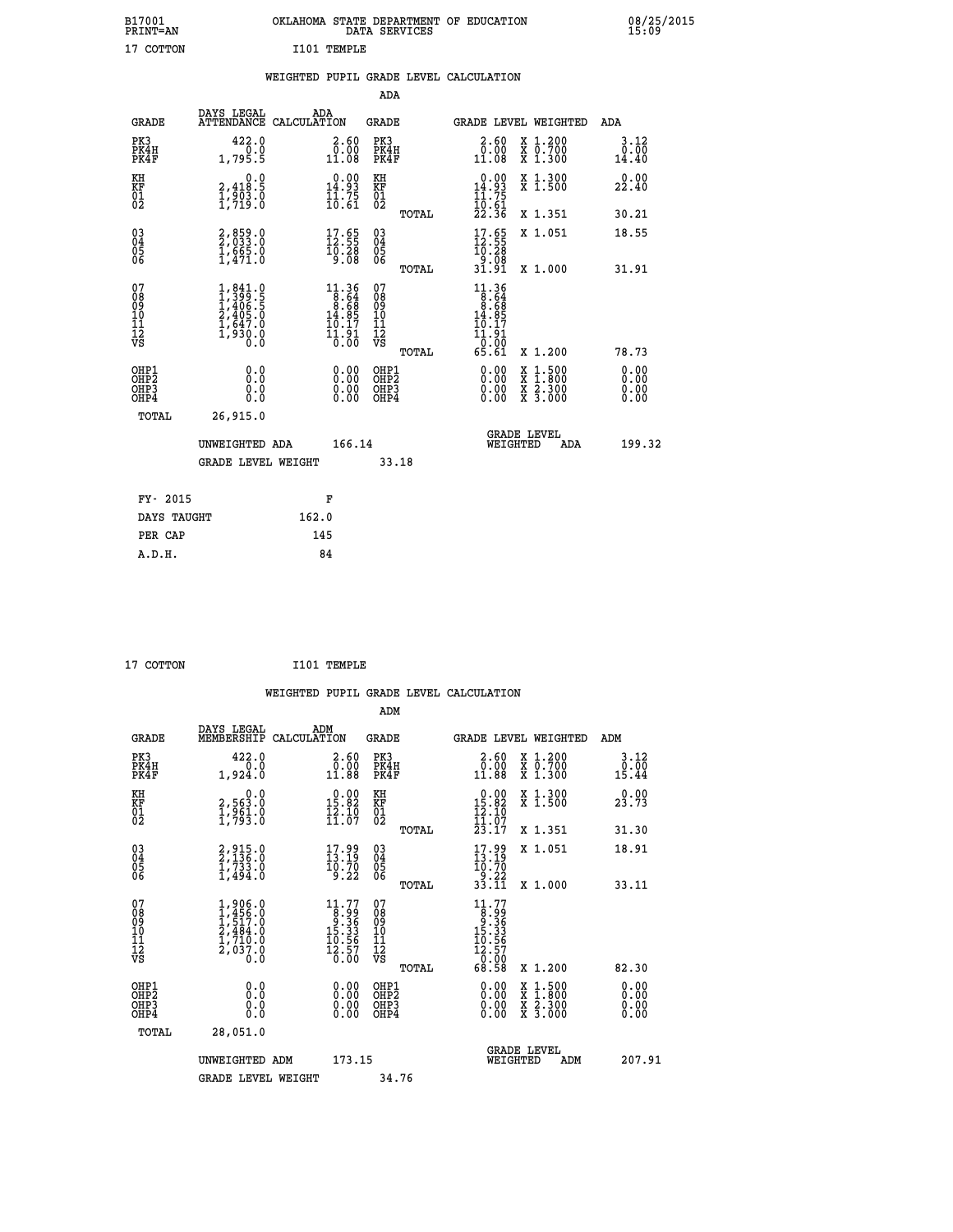# **B17001 OKLAHOMA STATE DEPARTMENT OF EDUCATION 08/25/2015 PRINT=AN DATA SERVICES 15:09 17 COTTON I333 BIG PASTURE**

|                                                                    |                                                                |       |                                                                                     |                                                     |       | WEIGHTED PUPIL GRADE LEVEL CALCULATION                                                                                                                                                                                                                                                                                                                |                                                                                                                                           |                                  |
|--------------------------------------------------------------------|----------------------------------------------------------------|-------|-------------------------------------------------------------------------------------|-----------------------------------------------------|-------|-------------------------------------------------------------------------------------------------------------------------------------------------------------------------------------------------------------------------------------------------------------------------------------------------------------------------------------------------------|-------------------------------------------------------------------------------------------------------------------------------------------|----------------------------------|
|                                                                    |                                                                |       |                                                                                     | <b>ADA</b>                                          |       |                                                                                                                                                                                                                                                                                                                                                       |                                                                                                                                           |                                  |
| <b>GRADE</b>                                                       | DAYS LEGAL<br>ATTENDANCE CALCULATION                           |       | ADA                                                                                 | GRADE                                               |       | GRADE LEVEL WEIGHTED                                                                                                                                                                                                                                                                                                                                  |                                                                                                                                           | ADA                              |
| PK3<br>PK4H<br>PK4F                                                | 9.0<br>0.0<br>2,847.0                                          |       | $\begin{smallmatrix} 0.05\\ 0.00\\ 16.75 \end{smallmatrix}$                         | PK3<br>PK4H<br>PK4F                                 |       | 0.05<br>0.00<br>16.75                                                                                                                                                                                                                                                                                                                                 | X 1.200<br>X 0.700<br>X 1.300                                                                                                             | 0.06<br>0.00<br>21.78            |
| KH<br>KF<br>01<br>02                                               | 0.0<br>2,867:0<br>3,406:5<br>2,634:5                           |       | $0.00$<br>16.86<br>$\frac{20.04}{15.50}$                                            | KH<br>KF<br>01<br>02                                |       | 0.00<br>16.86<br>$\frac{20.04}{15.50}$                                                                                                                                                                                                                                                                                                                | X 1.300<br>X 1.500                                                                                                                        | 0.00<br>25.29                    |
|                                                                    |                                                                |       |                                                                                     |                                                     | TOTAL | 35.54                                                                                                                                                                                                                                                                                                                                                 | X 1.351                                                                                                                                   | 48.01                            |
| $\begin{smallmatrix} 03 \\[-4pt] 04 \end{smallmatrix}$<br>Ŏ5<br>06 | $2,157.5$<br>$2,523.5$<br>$2,504.0$                            |       | $\begin{smallmatrix} 12.69\\ 14.36\\ 14.84\\ 11.79 \end{smallmatrix}$               | $\begin{array}{c} 03 \\ 04 \\ 05 \\ 06 \end{array}$ |       | $\frac{12.69}{14.36}$<br>14.84                                                                                                                                                                                                                                                                                                                        | X 1.051                                                                                                                                   | 13.34                            |
|                                                                    |                                                                |       |                                                                                     |                                                     | TOTAL | 11.79<br>40.99                                                                                                                                                                                                                                                                                                                                        | X 1.000                                                                                                                                   | 40.99                            |
| 07<br>08<br>09<br>01<br>11<br>11<br>12<br>VS                       | 2,701.0<br>1,539.0<br>1,715.5<br>2,056.0<br>2,191.5<br>2,191.5 |       | $\begin{smallmatrix}15.89\\9.05\\10.09\\12.09\\10.77\\12.89\\0.00\end{smallmatrix}$ | 07<br>08<br>09<br>11<br>11<br>12<br>VS              | TOTAL | 15.89<br>$\begin{smallmatrix} 1 & 0 & 0 & 0 \\ 1 & 0 & 0 & 0 \\ 1 & 0 & 0 & 0 \\ 1 & 0 & 0 & 0 \\ 0 & 0 & 0 & 0 \\ 0 & 0 & 0 & 0 \\ 0 & 0 & 0 & 0 \\ 0 & 0 & 0 & 0 \\ 0 & 0 & 0 & 0 \\ 0 & 0 & 0 & 0 \\ 0 & 0 & 0 & 0 \\ 0 & 0 & 0 & 0 \\ 0 & 0 & 0 & 0 \\ 0 & 0 & 0 & 0 \\ 0 & 0 & 0 & 0 \\ 0 & 0 & 0 & 0 \\ 0 & 0 & 0 & 0 \\ 0 & 0 & 0 & $<br>70.78 | X 1.200                                                                                                                                   | 84.94                            |
| OHP1<br>OHP2<br>OHP3<br>OHP4                                       | 0.0<br>0.0<br>0.0                                              |       | $\begin{smallmatrix} 0.00 \ 0.00 \ 0.00 \ 0.00 \end{smallmatrix}$                   | OHP1<br>OHP2<br>OHP3<br>OHP4                        |       | 0.00<br>0.00                                                                                                                                                                                                                                                                                                                                          | $\begin{smallmatrix} \mathtt{X} & 1\cdot500\\ \mathtt{X} & 1\cdot800\\ \mathtt{X} & 2\cdot300\\ \mathtt{X} & 3\cdot000 \end{smallmatrix}$ | 0.00<br>0.00<br>$0.00$<br>$0.00$ |
| TOTAL                                                              | 32,924.5                                                       |       |                                                                                     |                                                     |       |                                                                                                                                                                                                                                                                                                                                                       |                                                                                                                                           |                                  |
|                                                                    | UNWEIGHTED ADA                                                 |       | 193.66                                                                              |                                                     |       | <b>GRADE LEVEL</b><br>WEIGHTED                                                                                                                                                                                                                                                                                                                        | ADA                                                                                                                                       | 234.41                           |
|                                                                    | <b>GRADE LEVEL WEIGHT</b>                                      |       |                                                                                     |                                                     | 40.75 |                                                                                                                                                                                                                                                                                                                                                       |                                                                                                                                           |                                  |
| FY- 2015                                                           |                                                                |       | F                                                                                   |                                                     |       |                                                                                                                                                                                                                                                                                                                                                       |                                                                                                                                           |                                  |
| DAYS TAUGHT                                                        |                                                                | 170.0 |                                                                                     |                                                     |       |                                                                                                                                                                                                                                                                                                                                                       |                                                                                                                                           |                                  |
| PER CAP                                                            |                                                                | 123   |                                                                                     |                                                     |       |                                                                                                                                                                                                                                                                                                                                                       |                                                                                                                                           |                                  |

| COTTON |
|--------|
|        |

 **A.D.H. 134**

 **ADM**

**COTTON 1733 BIG PASTURE** 

| <b>GRADE</b>                                       | DAYS LEGAL<br>MEMBERSHIP                                                            | ADM<br>CALCULATION                                                                        | <b>GRADE</b>                                       | GRADE LEVEL WEIGHTED                                                                                                                                                                                                                                                           |                                |                                          | ADM                          |
|----------------------------------------------------|-------------------------------------------------------------------------------------|-------------------------------------------------------------------------------------------|----------------------------------------------------|--------------------------------------------------------------------------------------------------------------------------------------------------------------------------------------------------------------------------------------------------------------------------------|--------------------------------|------------------------------------------|------------------------------|
| PK3<br>PK4H<br>PK4F                                | 9.0<br>0.0<br>3,042.0                                                               | 0.05<br>17.89                                                                             | PK3<br>PK4H<br>PK4F                                | $0.05$<br>$0.00$<br>17.89                                                                                                                                                                                                                                                      |                                | X 1.200<br>X 0.700<br>$X$ 1.300          | 0.06<br>0.00<br>23.26        |
| KH<br>KF<br>01<br>02                               | 0.0<br>3,021:0<br>3,571:0<br>2,730:0                                                | $17.77$<br>$21.01$<br>$16.06$                                                             | KH<br>KF<br>01<br>02                               | 0.00<br>$17.77$<br>$21.01$<br>$16.06$<br>$37.07$                                                                                                                                                                                                                               |                                | X 1.300<br>X 1.500                       | 0.00<br>26.66                |
|                                                    |                                                                                     |                                                                                           | TOTAL                                              |                                                                                                                                                                                                                                                                                |                                | X 1.351                                  | 50.08                        |
| $\begin{matrix} 03 \\ 04 \\ 05 \\ 06 \end{matrix}$ | 2,254.0<br>2,550.0<br>2,626.0<br>2,081.0                                            | $\begin{smallmatrix} 13\cdot 26\\ 15\cdot 00\\ 15\cdot 45\\ 12\cdot 24 \end{smallmatrix}$ | $\begin{matrix} 03 \\ 04 \\ 05 \\ 06 \end{matrix}$ | $13.26$<br>$15.45$<br>$15.45$<br>$12.24$<br>$42.69$                                                                                                                                                                                                                            |                                | X 1.051                                  | 13.94                        |
|                                                    |                                                                                     |                                                                                           | TOTAL                                              |                                                                                                                                                                                                                                                                                |                                | X 1.000                                  | 42.69                        |
| 07<br>08<br>09<br>101<br>11<br>12<br>VS            | $2,780.0$<br>$1,606.0$<br>$1,793.0$<br>$2,158.0$<br>$1,870.0$<br>$2,282.0$<br>$0.0$ | $\begin{array}{r} 16.35 \\ 9.45 \\ 10.55 \\ 12.69 \\ 11.00 \\ 13.42 \\ 0.00 \end{array}$  | 07<br>08<br>09<br>101<br>11<br>12<br>VS<br>TOTAL   | 16.35<br>10.55<br>10.55<br>12.69<br>11.00<br>13.42<br>70.99<br>73.46                                                                                                                                                                                                           |                                | X 1.200                                  | 88.15                        |
| OHP1<br>OHP2<br>OHP3<br>OHP4                       | 0.0<br>0.000                                                                        | $0.00$<br>$0.00$<br>0.00                                                                  | OHP1<br>OHP2<br>OHP3<br>OHP4                       | $\begin{smallmatrix} 0.00 & 0.00 & 0.00 & 0.00 & 0.00 & 0.00 & 0.00 & 0.00 & 0.00 & 0.00 & 0.00 & 0.00 & 0.00 & 0.00 & 0.00 & 0.00 & 0.00 & 0.00 & 0.00 & 0.00 & 0.00 & 0.00 & 0.00 & 0.00 & 0.00 & 0.00 & 0.00 & 0.00 & 0.00 & 0.00 & 0.00 & 0.00 & 0.00 & 0.00 & 0.00 & 0.0$ |                                | X 1:500<br>X 1:800<br>X 2:300<br>X 3:000 | 0.00<br>Ŏ.ŎŎ<br>0.00<br>0.00 |
| TOTAL                                              | 34, 373.0                                                                           |                                                                                           |                                                    |                                                                                                                                                                                                                                                                                |                                |                                          |                              |
|                                                    | UNWEIGHTED                                                                          | 202.19<br>ADM                                                                             |                                                    |                                                                                                                                                                                                                                                                                | <b>GRADE LEVEL</b><br>WEIGHTED | ADM                                      | 244.84                       |
|                                                    | <b>GRADE LEVEL WEIGHT</b>                                                           |                                                                                           | 42.65                                              |                                                                                                                                                                                                                                                                                |                                |                                          |                              |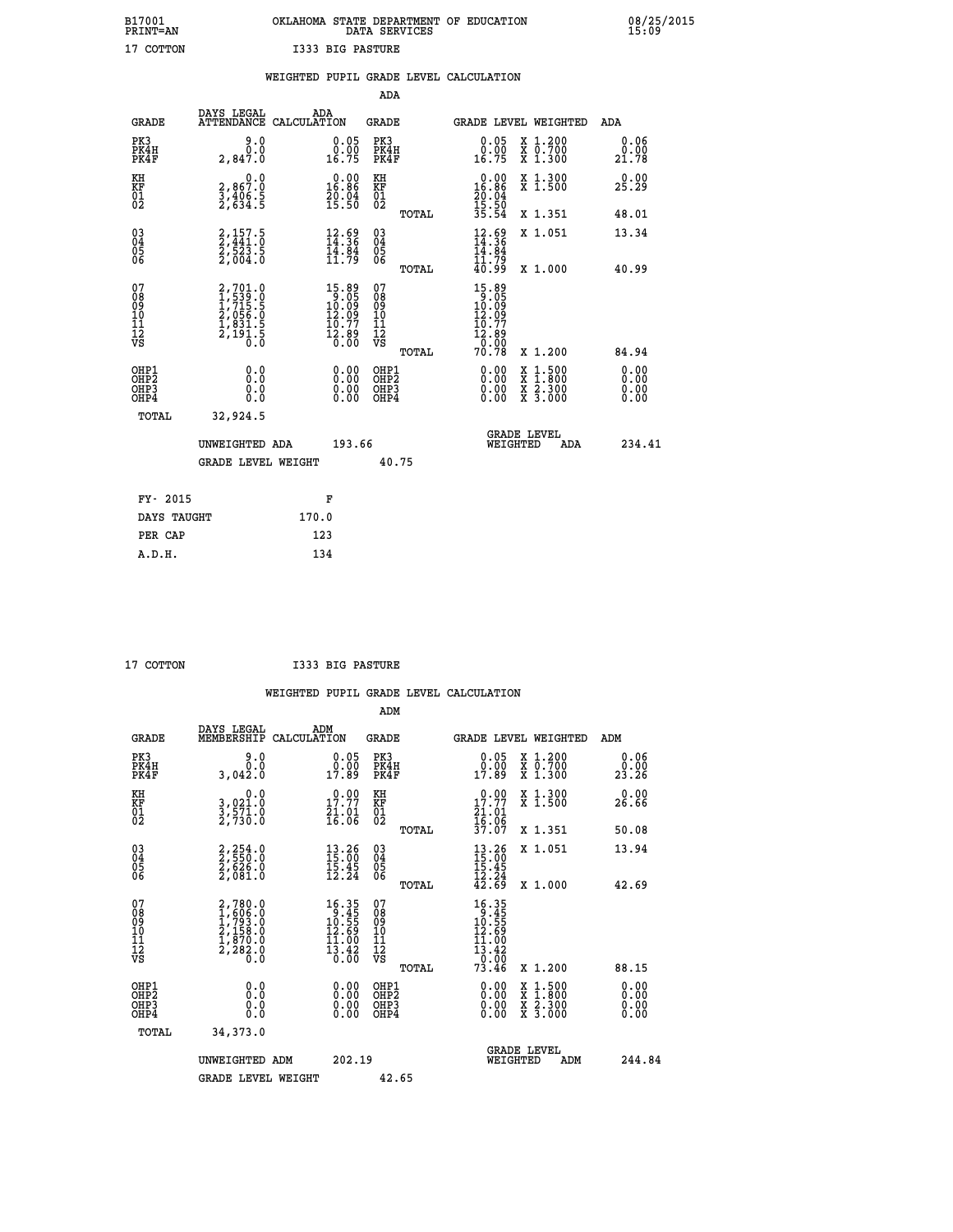| 7001<br>INT=AN | OKLAHOMA STATE DEPARTMENT OF EDUCATION<br>DATA SERVICES |  |
|----------------|---------------------------------------------------------|--|
| COTTON         | COUNTY TOTALS                                           |  |

 **B17001 OKLAHOMA STATE DEPARTMENT OF EDUCATION 08/25/2015**

|                                          |                                                                                                                                                                                         |       |                                                                        |                                          |       | WEIGHTED PUPIL GRADE LEVEL CALCULATION                                                              |                                                                                                  |                              |
|------------------------------------------|-----------------------------------------------------------------------------------------------------------------------------------------------------------------------------------------|-------|------------------------------------------------------------------------|------------------------------------------|-------|-----------------------------------------------------------------------------------------------------|--------------------------------------------------------------------------------------------------|------------------------------|
|                                          |                                                                                                                                                                                         |       |                                                                        | ADA                                      |       |                                                                                                     |                                                                                                  |                              |
| <b>GRADE</b>                             | DAYS LEGAL<br>ATTENDANCE CALCULATION                                                                                                                                                    | ADA   |                                                                        | <b>GRADE</b>                             |       | <b>GRADE LEVEL WEIGHTED</b>                                                                         |                                                                                                  | ADA                          |
| PK3<br>PK4H<br>PK4F                      | 1,020.0<br>0.0<br>9,501.0                                                                                                                                                               |       | $\begin{smallmatrix} 6.20\ 0.00\ 57.10 \end{smallmatrix}$              | PK3<br>PK4H<br>PK4F                      |       | $\begin{smallmatrix} 6.20\ 0.00\ 57.10 \end{smallmatrix}$                                           | X 1.200<br>X 0.700<br>X 1.300                                                                    | 7.44<br>0.00<br>74.23        |
| KH<br>KF<br>01<br>02                     | 0.0<br>13,696.0<br>13,006.0<br>13,106.5                                                                                                                                                 |       | $\begin{smallmatrix} 0.00\\ 82.46\\ 78.64\\ 78.84\\ \end{smallmatrix}$ | KH<br>KF<br>01<br>02                     |       | $\begin{smallmatrix} &0.00\\82.46\\78.64\\78.84\\157.48\end{smallmatrix}$                           | X 1.300<br>X 1.500                                                                               | 0.00<br>123.70               |
|                                          |                                                                                                                                                                                         |       |                                                                        |                                          | TOTAL |                                                                                                     | X 1.351                                                                                          | 212.75                       |
| $^{03}_{04}$<br>Ŏ5<br>06                 | 13,440.0<br>12,308.0<br>11,853.5<br>10,454.0                                                                                                                                            |       | 81.08<br>74.10<br>$\frac{71.29}{62.91}$                                | $\substack{03 \\ 04}$<br>Ŏ5<br>06        |       | 81.08<br>74.10<br>$\begin{array}{c} 7\overline{1}\cdot 29 \\ 62\cdot 91 \\ 208\cdot 30 \end{array}$ | X 1.051                                                                                          | 293.52                       |
|                                          |                                                                                                                                                                                         |       |                                                                        |                                          | TOTAL |                                                                                                     | X 1.000                                                                                          | 208.30                       |
| 07<br>08<br>09<br>11<br>11<br>12<br>VS   | $\begin{smallmatrix} 13\,, & 349\,, & 0\\ 14\,, & 308\,, & 5\\ 9\,, & 824\,, & 5\\ 12\,, & 018\,, & 5\\ 12\,, & 656\,, & 0\\ 13\,, & 675\,, & 0\\ 0\,, & 0\,, & 0\,, \end{smallmatrix}$ |       | 80.30<br>86.18<br>59.15<br>72.47<br>76.23<br>82.35<br>82.35<br>0.00    | 07<br>08<br>09<br>11<br>11<br>12<br>VS   |       | 80.30<br>86.18<br>59.15<br>72.47<br>76.23<br>82.350<br>82.90                                        |                                                                                                  |                              |
|                                          |                                                                                                                                                                                         |       |                                                                        |                                          | TOTAL | 456.68                                                                                              | X 1.200                                                                                          | 548.02                       |
| OHP1<br>OHP <sub>2</sub><br>OHP3<br>OHP4 | 769.5<br>0.0<br>0.0                                                                                                                                                                     |       | $\begin{smallmatrix} 4.64\ 0.00\ 0.00 \end{smallmatrix}$               | OHP1<br>OHP <sub>2</sub><br>OHP3<br>OHP4 |       | $\begin{smallmatrix} 4.64\ 0.00\ 0.00\ 0.00 \end{smallmatrix}$                                      | $\begin{smallmatrix} x & 1 & 500 \\ x & 1 & 800 \\ x & 2 & 300 \\ x & 3 & 000 \end{smallmatrix}$ | 6.96<br>0.00<br>0.00<br>0.00 |
| <b>TOTAL</b>                             | 175,066.0                                                                                                                                                                               |       |                                                                        |                                          |       |                                                                                                     |                                                                                                  |                              |
|                                          | UNWEIGHTED ADA                                                                                                                                                                          |       | 1,053.94                                                               |                                          |       | WEIGHTED                                                                                            | <b>GRADE LEVEL</b><br>ADA                                                                        | 1,266.62                     |
|                                          | <b>GRADE LEVEL WEIGHT</b>                                                                                                                                                               |       |                                                                        | 212.68                                   |       |                                                                                                     |                                                                                                  |                              |
| FY- 2015                                 |                                                                                                                                                                                         |       | F                                                                      |                                          |       |                                                                                                     |                                                                                                  |                              |
| DAYS TAUGHT                              |                                                                                                                                                                                         | 498.0 |                                                                        |                                          |       |                                                                                                     |                                                                                                  |                              |
| DER CAD                                  |                                                                                                                                                                                         | 376   |                                                                        |                                          |       |                                                                                                     |                                                                                                  |                              |

| DAYS TAUGHT | 498.0 |
|-------------|-------|
| PER CAP     | 376   |
| A.D.H.      | 381   |
|             |       |

 **B17001<br>PRINT=AN** 

 **COTTON COUNTY TOTALS**

|                                          |                                                                                                                                                                                          |                                                                      | ADM                                                 |       |                                                                  |                                          |                       |
|------------------------------------------|------------------------------------------------------------------------------------------------------------------------------------------------------------------------------------------|----------------------------------------------------------------------|-----------------------------------------------------|-------|------------------------------------------------------------------|------------------------------------------|-----------------------|
| <b>GRADE</b>                             | DAYS LEGAL<br>MEMBERSHIP                                                                                                                                                                 | ADM<br>CALCULATION                                                   | <b>GRADE</b>                                        |       |                                                                  | GRADE LEVEL WEIGHTED                     | ADM                   |
| PK3<br>PK4H<br>PK4F                      | 1,020.0<br>0.0<br>10, 190.0                                                                                                                                                              | $\begin{smallmatrix} 6.20\ 0.00\ 61.24 \end{smallmatrix}$            | PK3<br>PK4H<br>PK4F                                 |       | $\substack{6.20\\0.00\\61.24}$                                   | X 1.200<br>X 0.700<br>X 1.300            | 7.44<br>0.00<br>79.61 |
| KH<br>KF<br>01<br>02                     | 0.0<br>14,432.0<br>13,720.0<br>13,688.0                                                                                                                                                  | $0.00$<br>0.00<br>$\frac{82.44}{82.34}$                              | KH<br>KF<br>01<br>02                                |       | 0.00<br>$86.89$<br>$82.44$<br>$82.34$<br>$164.78$                | X 1.300<br>X 1.500                       | 0.00<br>130.34        |
|                                          |                                                                                                                                                                                          |                                                                      |                                                     | TOTAL |                                                                  | X 1.351                                  | 222.61                |
| 03<br>04<br>05<br>06                     | $\begin{smallmatrix} 13 \ 12 \ 12 \end{smallmatrix}$ , 825.0<br>12, 358.0<br>10, 882.0                                                                                                   | 83.93<br>$74.34$<br>65.48                                            | $\begin{array}{c} 03 \\ 04 \\ 05 \\ 06 \end{array}$ |       | 83.93<br>$74.34$<br>$65.48$<br>$217.04$                          | X 1.051                                  | 88.22                 |
|                                          |                                                                                                                                                                                          |                                                                      |                                                     | TOTAL |                                                                  | X 1.000                                  | 217.04                |
| 07<br>08<br>09<br>101<br>112<br>VS       | $\begin{smallmatrix} 13\,, & 841\,. & 0\\ 14\,, & 866\,. & 0\\ 10\,, & 374\,. & 0\\ 12\,, & 575\,. & 0\\ 13\,, & 202\,. & 0\\ 14\,, & 429\,. & 0\\ 0\,. & 0\,. & 0\,. \end{smallmatrix}$ | 83.27<br>89.55<br>62.46<br>62.81<br>75.82<br>79.52<br>86.80<br>80.00 | 07<br>08<br>09<br>11<br>11<br>12<br>VS              |       | 83.27<br>62.46<br>62.46<br>75.81<br>79.52<br>86.800              |                                          |                       |
|                                          |                                                                                                                                                                                          |                                                                      |                                                     | TOTAL | 477.50                                                           | X 1.200                                  | 573.00                |
| OHP1<br>OHP2<br>OH <sub>P3</sub><br>OHP4 | 789.0<br>0.0<br>0.000                                                                                                                                                                    | $\begin{smallmatrix} 4.75\ 0.00 \ 0.00 \end{smallmatrix}$<br>0.00    | OHP1<br>OHP2<br>OHP <sub>3</sub>                    |       | $\begin{smallmatrix} 4.75\ 0.00\ 0.00 \end{smallmatrix}$<br>0.00 | X 1:500<br>X 1:800<br>X 2:300<br>X 3:000 | 7.13<br>0.00<br>0.00  |
| TOTAL                                    | 183,105.0                                                                                                                                                                                |                                                                      |                                                     |       |                                                                  |                                          |                       |
|                                          | UNWEIGHTED                                                                                                                                                                               | 1,102.33<br>ADM                                                      |                                                     |       |                                                                  | <b>GRADE LEVEL</b><br>WEIGHTED<br>ADM    | 1,325.39              |
|                                          | <b>GRADE LEVEL WEIGHT</b>                                                                                                                                                                |                                                                      | 223.06                                              |       |                                                                  |                                          |                       |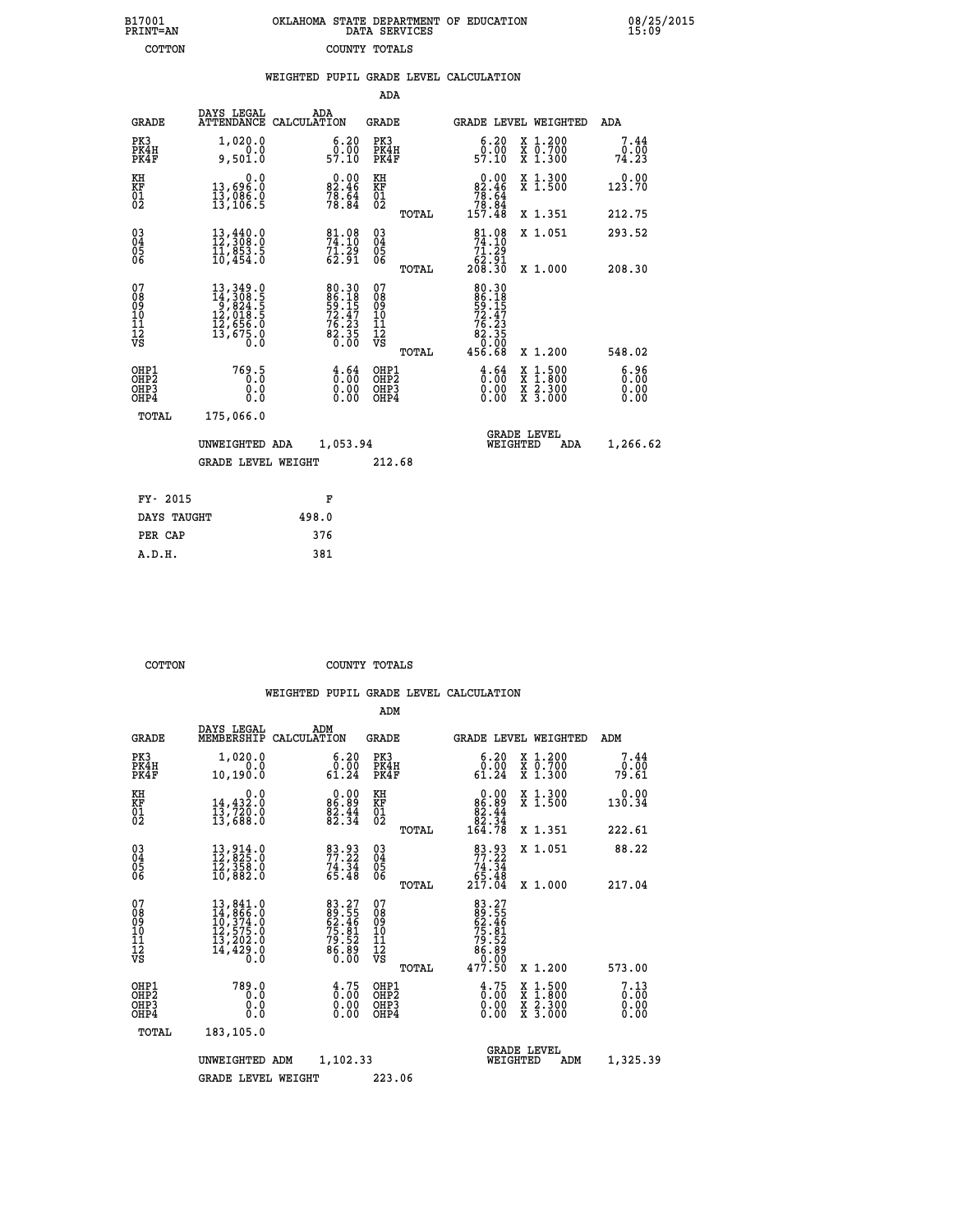| B17001<br>PRINT=AN                                    |                                                    |                                                                                               |                                                    | OKLAHOMA STATE DEPARTMENT OF EDUCATION DATA SERVICES                                                |                                                                       | 08/25/2015<br>15:09          |
|-------------------------------------------------------|----------------------------------------------------|-----------------------------------------------------------------------------------------------|----------------------------------------------------|-----------------------------------------------------------------------------------------------------|-----------------------------------------------------------------------|------------------------------|
| 18 CRAIG                                              |                                                    | C001 WHITE OAK                                                                                |                                                    |                                                                                                     |                                                                       |                              |
|                                                       |                                                    |                                                                                               |                                                    | WEIGHTED PUPIL GRADE LEVEL CALCULATION                                                              |                                                                       |                              |
|                                                       |                                                    |                                                                                               | <b>ADA</b>                                         |                                                                                                     |                                                                       |                              |
| <b>GRADE</b>                                          | DAYS LEGAL                                         | ADA<br>ATTENDANCE CALCULATION                                                                 | GRADE                                              | GRADE LEVEL WEIGHTED                                                                                |                                                                       | ADA                          |
| PK3<br>PK4H<br>PK4F                                   | 0.0<br>0.0<br>1,139.5                              | $\substack{0.00\\0.00\\7.30}$                                                                 | PK3<br>PK4H<br>PK4F                                | 0.00<br>$0.00$<br>7.30                                                                              | X 1.200<br>X 0.700<br>X 1.300                                         | 0.00<br>0.00<br>9.49         |
| KH<br>KF<br>01<br>02                                  | 0.0<br>988.5<br>992.0<br>929.0                     | $\begin{smallmatrix} 0.00\ 6.34\ 6.36\ 9.96 \end{smallmatrix}$                                | KH<br><b>KF</b><br>01<br>02                        | $\begin{array}{c} 0.00 \\ 6.34 \\ 6.36 \\ 5.36 \\ 5.96 \\ 12.32 \end{array}$                        | X 1.300<br>X 1.500                                                    | 0.00<br>9.51                 |
|                                                       |                                                    |                                                                                               | TOTAL                                              |                                                                                                     | X 1.351                                                               | 16.64                        |
| 03<br>04<br>05<br>06                                  | 1,128.5<br>148.0<br>437.5                          | $\begin{smallmatrix}7.23\0.95\2.80\1.01\end{smallmatrix}$                                     | $\begin{matrix} 03 \\ 04 \\ 05 \\ 06 \end{matrix}$ | $\begin{smallmatrix}7.23\0.95\2.80\end{smallmatrix}$                                                | X 1.051                                                               | 7.60                         |
|                                                       | 157.5                                              |                                                                                               | TOTAL                                              | 1.01<br>$\bar{4}.\bar{7}\bar{6}$                                                                    | X 1.000                                                               | 4.76                         |
| 07<br>08<br>09<br>11<br>11<br>12<br>VS                | $153.0$<br>$155.0$<br>$0.0$<br>Ŏ.Ŏ<br>0.0<br>$\S.$ | $\begin{smallmatrix} 0.98\ 0.99\ 0.00\ 0.00\ 0.00\ 0.00\ 0.00\ 0.00\ 0.00\ \end{smallmatrix}$ | 07<br>08<br>09<br>11<br>11<br>12<br>VS<br>TOTAL    | 0.98<br>0:00<br>0:00<br>0:00<br>$\begin{smallmatrix} 0.00 \ 0.00 \end{smallmatrix}$<br>0.00<br>1.97 | X 1.200                                                               | 2.36                         |
| OHP1<br>OH <sub>P</sub> 2<br>OH <sub>P3</sub><br>OHP4 | 0.0<br>0.000                                       | 0.00<br>0.00                                                                                  | OHP1<br>OH <sub>P</sub> 2<br>OHP3<br>OHP4          | 0.00<br>0.00<br>0.00                                                                                | X 1:500<br>X 1:800<br>$\frac{x}{x}$ $\frac{2 \cdot 300}{3 \cdot 000}$ | 0.00<br>0.00<br>0.00<br>0.00 |
| TOTAL                                                 | 6, 228.5                                           |                                                                                               |                                                    |                                                                                                     |                                                                       |                              |
|                                                       | IINWETGHTED ADA                                    | 39.92                                                                                         |                                                    | <b>GRADE LEVEL</b><br><b>WETCHTED</b>                                                               | ADA                                                                   | 50.36                        |

|             | UNWEIGHTED ADA            |       | 39.92 |       | WEIGHTED | ADA | 50.36 |
|-------------|---------------------------|-------|-------|-------|----------|-----|-------|
|             | <b>GRADE LEVEL WEIGHT</b> |       |       | 10.44 |          |     |       |
| FY- 2015    |                           | F     |       |       |          |     |       |
| DAYS TAUGHT |                           | 156.0 |       |       |          |     |       |
| PER CAP     |                           | 167   |       |       |          |     |       |
| A.D.H.      |                           | 32    |       |       |          |     |       |

| 18 CRAIG | C001 WHITE OAK |  |
|----------|----------------|--|

|                                                                  |                                                                                           |                                                                                                     | ADM                                    |       |                                                                                                                                                                                                                                                                                |                                          |                                                                                                                                                                                                                                                                                |
|------------------------------------------------------------------|-------------------------------------------------------------------------------------------|-----------------------------------------------------------------------------------------------------|----------------------------------------|-------|--------------------------------------------------------------------------------------------------------------------------------------------------------------------------------------------------------------------------------------------------------------------------------|------------------------------------------|--------------------------------------------------------------------------------------------------------------------------------------------------------------------------------------------------------------------------------------------------------------------------------|
| <b>GRADE</b>                                                     | DAYS LEGAL<br>MEMBERSHIP                                                                  | ADM<br>CALCULATION                                                                                  | <b>GRADE</b>                           |       |                                                                                                                                                                                                                                                                                | GRADE LEVEL WEIGHTED                     | ADM                                                                                                                                                                                                                                                                            |
| PK3<br>PK4H<br>PK4F                                              | 0.0<br>0.0<br>1,242.0                                                                     | $\begin{smallmatrix} 0.00 \ 0.00 \ 7.96 \end{smallmatrix}$                                          | PK3<br>PK4H<br>PK4F                    |       | 0.00<br>$0.00$<br>7.96                                                                                                                                                                                                                                                         | X 1.200<br>X 0.700<br>X 1.300            | 0.00<br>0.00<br>10.35                                                                                                                                                                                                                                                          |
| KH<br>KF<br>01<br>02                                             | 0.0<br>1,059:0<br>1,037:0<br>1,000:0                                                      | $\begin{array}{c} 0.00 \\ 6.79 \\ 6.65 \\ 6.41 \end{array}$                                         | KH<br>KF<br>01<br>02                   |       | $\begin{array}{c} 0.00 \\ 6.79 \\ 6.65 \\ 6.41 \\ 13.06 \end{array}$                                                                                                                                                                                                           | X 1.300<br>X 1.500                       | 0.00<br>10.19                                                                                                                                                                                                                                                                  |
|                                                                  |                                                                                           |                                                                                                     |                                        | TOTAL |                                                                                                                                                                                                                                                                                | X 1.351                                  | 17.64                                                                                                                                                                                                                                                                          |
| $\begin{matrix} 03 \\ 04 \\ 05 \\ 06 \end{matrix}$               | $1, 176.0$<br>156.0<br>493.0<br>181.0                                                     | $7.54$<br>$3.16$<br>$3.16$<br>$1.16$                                                                | 03<br>04<br>05<br>06                   |       | 7.54<br>$\begin{array}{c} 1.00 \\ 3.16 \\ 1.16 \\ 5.32 \end{array}$                                                                                                                                                                                                            | X 1.051                                  | 7.92                                                                                                                                                                                                                                                                           |
|                                                                  |                                                                                           |                                                                                                     |                                        | TOTAL |                                                                                                                                                                                                                                                                                | X 1.000                                  | 5.32                                                                                                                                                                                                                                                                           |
| 07<br>0890112<br>1112<br>VS                                      | $\begin{smallmatrix} 156.0\\ 156.0\\ 0.0\\ 0.0\\ 0.0\\ 0.0\\ 0.0\\ 0.0 \end{smallmatrix}$ | $\begin{smallmatrix} 1.00\ 1.00\ 0.00\ 0.00\ 0.00\ 0.00\ 0.00\ 0.00\ 0.00\ 0.00\ \end{smallmatrix}$ | 07<br>08<br>09<br>11<br>11<br>12<br>VS |       | $\begin{smallmatrix} 1.00 \ 1.00 \ 0.00 \ 0.00 \ 0.00 \ 0.00 \ 0.00 \ 0.00 \ 0.00 \end{smallmatrix}$                                                                                                                                                                           |                                          |                                                                                                                                                                                                                                                                                |
|                                                                  |                                                                                           |                                                                                                     |                                        | TOTAL | 2.00                                                                                                                                                                                                                                                                           | X 1.200                                  | 2.40                                                                                                                                                                                                                                                                           |
| OHP1<br>OHP <sub>2</sub><br>OH <sub>P3</sub><br>OH <sub>P4</sub> | $\begin{smallmatrix} 0.0 \ 0.0 \ 0.0 \end{smallmatrix}$                                   |                                                                                                     | OHP1<br>OHP2<br>OHP <sub>3</sub>       |       | $\begin{smallmatrix} 0.00 & 0.00 & 0.00 & 0.00 & 0.00 & 0.00 & 0.00 & 0.00 & 0.00 & 0.00 & 0.00 & 0.00 & 0.00 & 0.00 & 0.00 & 0.00 & 0.00 & 0.00 & 0.00 & 0.00 & 0.00 & 0.00 & 0.00 & 0.00 & 0.00 & 0.00 & 0.00 & 0.00 & 0.00 & 0.00 & 0.00 & 0.00 & 0.00 & 0.00 & 0.00 & 0.0$ | X 1:500<br>X 1:800<br>X 2:300<br>X 3:000 | $\begin{smallmatrix} 0.00 & 0.00 & 0.00 & 0.00 & 0.00 & 0.00 & 0.00 & 0.00 & 0.00 & 0.00 & 0.00 & 0.00 & 0.00 & 0.00 & 0.00 & 0.00 & 0.00 & 0.00 & 0.00 & 0.00 & 0.00 & 0.00 & 0.00 & 0.00 & 0.00 & 0.00 & 0.00 & 0.00 & 0.00 & 0.00 & 0.00 & 0.00 & 0.00 & 0.00 & 0.00 & 0.0$ |
| TOTAL                                                            | 6,656.0                                                                                   |                                                                                                     |                                        |       |                                                                                                                                                                                                                                                                                |                                          |                                                                                                                                                                                                                                                                                |
|                                                                  | UNWEIGHTED ADM                                                                            | 42.67                                                                                               |                                        |       |                                                                                                                                                                                                                                                                                | GRADE LEVEL<br>WEIGHTED<br>ADM           | 53.82                                                                                                                                                                                                                                                                          |
|                                                                  | GRADE LEVEL WEIGHT                                                                        |                                                                                                     | 11.15                                  |       |                                                                                                                                                                                                                                                                                |                                          |                                                                                                                                                                                                                                                                                |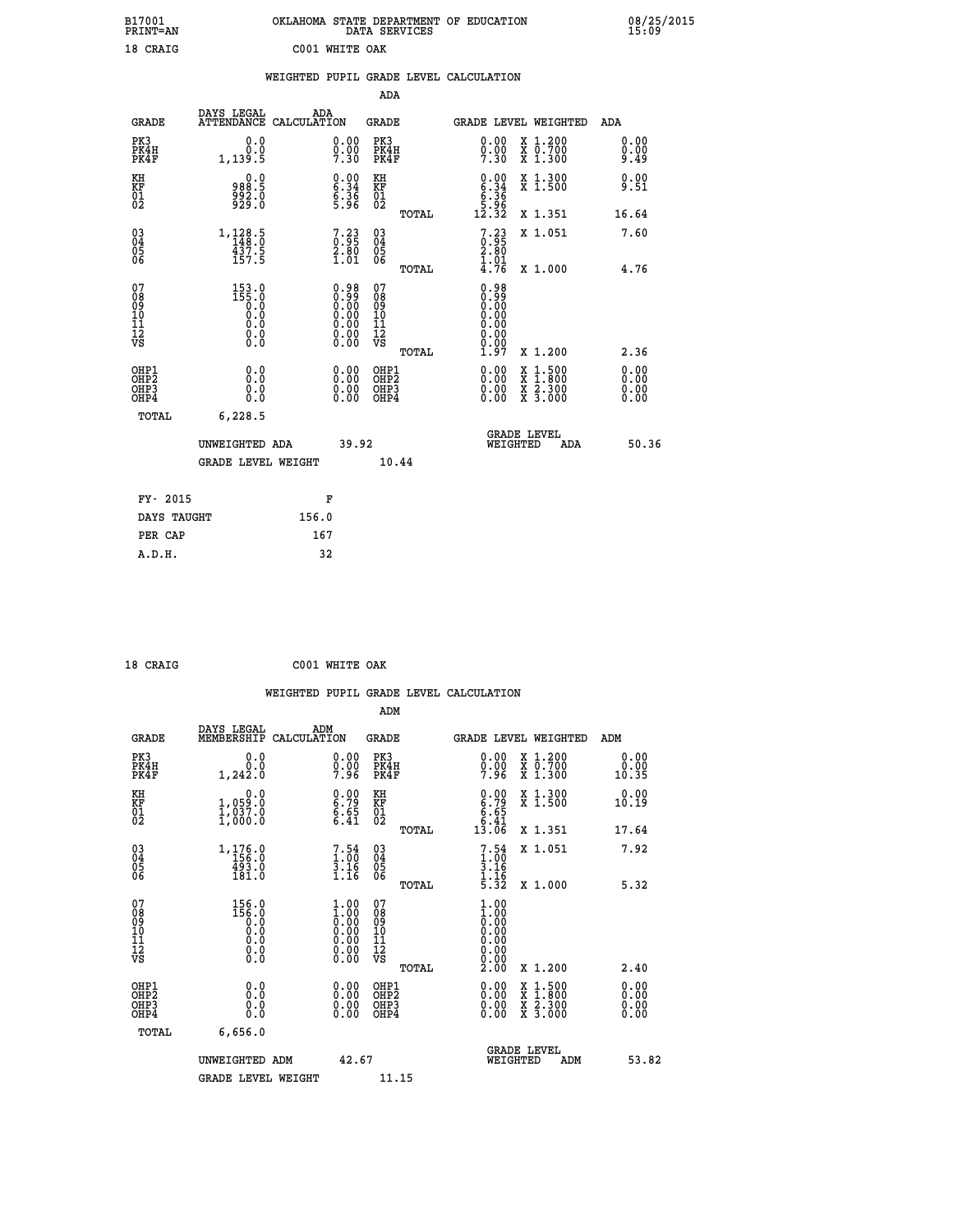| PRINT=AN                |                                                                                                                                                                          |                                                                                                                                                                                                                                                                                 |                                                                                                                                                 |                                                                                                                                                                                        | 08/25/2015<br>15:09                                                                                                                                                                                                                                                                                            |
|-------------------------|--------------------------------------------------------------------------------------------------------------------------------------------------------------------------|---------------------------------------------------------------------------------------------------------------------------------------------------------------------------------------------------------------------------------------------------------------------------------|-------------------------------------------------------------------------------------------------------------------------------------------------|----------------------------------------------------------------------------------------------------------------------------------------------------------------------------------------|----------------------------------------------------------------------------------------------------------------------------------------------------------------------------------------------------------------------------------------------------------------------------------------------------------------|
| 18 CRAIG                |                                                                                                                                                                          |                                                                                                                                                                                                                                                                                 |                                                                                                                                                 |                                                                                                                                                                                        |                                                                                                                                                                                                                                                                                                                |
|                         |                                                                                                                                                                          |                                                                                                                                                                                                                                                                                 |                                                                                                                                                 |                                                                                                                                                                                        |                                                                                                                                                                                                                                                                                                                |
|                         |                                                                                                                                                                          | ADA                                                                                                                                                                                                                                                                             |                                                                                                                                                 |                                                                                                                                                                                        |                                                                                                                                                                                                                                                                                                                |
| DAYS LEGAL              | ADA                                                                                                                                                                      | GRADE                                                                                                                                                                                                                                                                           |                                                                                                                                                 |                                                                                                                                                                                        | ADA                                                                                                                                                                                                                                                                                                            |
| 271.0<br>0.0<br>5,877.5 | 1.61<br>ō:ŏō<br>34:99                                                                                                                                                    | PK3<br>PK4H<br>PK4F                                                                                                                                                                                                                                                             | $\substack{1.61\\0.00\\34.99}$                                                                                                                  |                                                                                                                                                                                        | 1.93<br>0.00<br>45.49                                                                                                                                                                                                                                                                                          |
| 0.0                     |                                                                                                                                                                          | KH                                                                                                                                                                                                                                                                              |                                                                                                                                                 |                                                                                                                                                                                        | 0.00<br>64.22                                                                                                                                                                                                                                                                                                  |
|                         |                                                                                                                                                                          | TOTAL                                                                                                                                                                                                                                                                           |                                                                                                                                                 |                                                                                                                                                                                        | 114.92                                                                                                                                                                                                                                                                                                         |
|                         |                                                                                                                                                                          |                                                                                                                                                                                                                                                                                 | 34.07                                                                                                                                           |                                                                                                                                                                                        | 32.35                                                                                                                                                                                                                                                                                                          |
|                         |                                                                                                                                                                          |                                                                                                                                                                                                                                                                                 |                                                                                                                                                 |                                                                                                                                                                                        | 106.54                                                                                                                                                                                                                                                                                                         |
|                         |                                                                                                                                                                          | 08<br>09<br>10<br>11<br>12<br>VS                                                                                                                                                                                                                                                | 46.20<br>$\frac{45.27}{0.00}$                                                                                                                   |                                                                                                                                                                                        | 340.31                                                                                                                                                                                                                                                                                                         |
| 0.0<br>0.0              | 0.00<br>0.00                                                                                                                                                             | OHP1<br>OHP <sub>2</sub><br>OHP3                                                                                                                                                                                                                                                | 0.00<br>0.00                                                                                                                                    |                                                                                                                                                                                        | 0.00<br>0.00<br>0.00                                                                                                                                                                                                                                                                                           |
| 98,340.5                |                                                                                                                                                                          |                                                                                                                                                                                                                                                                                 |                                                                                                                                                 |                                                                                                                                                                                        |                                                                                                                                                                                                                                                                                                                |
|                         |                                                                                                                                                                          |                                                                                                                                                                                                                                                                                 |                                                                                                                                                 | <b>ADA</b>                                                                                                                                                                             | 705.76                                                                                                                                                                                                                                                                                                         |
|                         |                                                                                                                                                                          |                                                                                                                                                                                                                                                                                 |                                                                                                                                                 |                                                                                                                                                                                        |                                                                                                                                                                                                                                                                                                                |
| FY- 2015                | F                                                                                                                                                                        |                                                                                                                                                                                                                                                                                 |                                                                                                                                                 |                                                                                                                                                                                        |                                                                                                                                                                                                                                                                                                                |
| DAYS TAUGHT             | 168.0                                                                                                                                                                    |                                                                                                                                                                                                                                                                                 |                                                                                                                                                 |                                                                                                                                                                                        |                                                                                                                                                                                                                                                                                                                |
|                         | 7,191.5<br>5,918.0<br>8,371.5<br>5,170.5<br>5,036.0<br>5,723.5<br>7,137.5<br>$6,912.5$<br>$6,776.0$<br>$8,566.5$<br>$10,021.0$<br>$7,762.0$<br>$7,605.5$<br>$0.0$<br>0.0 | ATTENDANCE CALCULATION<br>$\begin{smallmatrix} 0.00\\ 42.81\\ 35.23\\ 49.83 \end{smallmatrix}$<br>30.78<br>29.98<br>34.07<br>42.49<br>$41.15$<br>$40.33$<br>$50.99$<br>$59.65$<br>$59.65$<br>$46.207$<br>$45.27$<br>0.00<br>0.00<br>UNWEIGHTED ADA<br><b>GRADE LEVEL WEIGHT</b> | I006 KETCHUM<br>KF<br>01<br>02<br>$\begin{matrix} 03 \\ 04 \\ 05 \\ 06 \end{matrix}$<br><b>TOTAL</b><br>07<br>TOTAL<br>OHP4<br>585.38<br>120.38 | WEIGHTED PUPIL GRADE LEVEL CALCULATION<br>$0.00\n42.81\n35.23\n49.83\n49.83\n85.06$<br>30.78<br>29:98<br>42.49<br>106.54<br>$41.15$<br>$40.33$<br>$50.99$<br>$59.65$<br>283.59<br>0.00 | OKLAHOMA STATE DEPARTMENT OF EDUCATION DATA SERVICES<br><b>GRADE LEVEL WEIGHTED</b><br>X 1.200<br>X 0.700<br>X 1.300<br>X 1.300<br>X 1.500<br>X 1.351<br>X 1.051<br>X 1.000<br>X 1.200<br>$\frac{x}{x}$ $\frac{1.500}{x}$<br>$\frac{x}{x}$ $\frac{2 \cdot 300}{3 \cdot 000}$<br><b>GRADE LEVEL</b><br>WEIGHTED |

| 18 CRAIG | I006 KETCHUM |
|----------|--------------|

PER CAP 44

 **ADM DAYS LEGAL ADM GRADE MEMBERSHIP CALCULATION GRADE GRADE LEVEL WEIGHTED ADM** PK3 271.0 1.61 PK3 1.61 X 1.200 1.93<br>
PK4H 0.0 0.00 PK4H 0.00 X 0.700 0.00<br>
PK4F 6,138.0 36.54 PK4F 36.54 X 1.300 47.50  **PK4H 0.0 0.00 PK4H 0.00 X 0.700 0.00 01 6,272.0 37.33 01 37.33**  $02 \hspace{1.5cm} 8,694.0 \hspace{1.5cm} 51.75 \hspace{1.5cm} 02 \hspace{1.5cm} 54.75$  **04 5,111.0 30.42 04 30.42 05 5,800.0 34.52 05 34.52 06 7,406.0 44.08 06 44.08 07 7,195.0 42.83 07 42.83 08 7,094.0 42.23 08 42.23 09 9,058.0 53.92 09 53.92**

| PK4H<br>PK4F                                       | 6,138.0                                                                     | 36.90                                                                                        | PK4H<br>PK4F                                                | 36.90                                                                                                          | $\begin{smallmatrix} 1.700 \\ 1.300 \end{smallmatrix}$                                                              | 47.50                    |
|----------------------------------------------------|-----------------------------------------------------------------------------|----------------------------------------------------------------------------------------------|-------------------------------------------------------------|----------------------------------------------------------------------------------------------------------------|---------------------------------------------------------------------------------------------------------------------|--------------------------|
| KH<br>KF<br>01<br>02                               | $\begin{smallmatrix}&&&0.0\\7,522.0\\6,272.0\\8,694.0\end{smallmatrix}$     | $\begin{smallmatrix} 0.00\\ 44.77\\ 37.33\\ 51.75 \end{smallmatrix}$                         | ΚH<br>KF<br>01<br>02                                        | $0.00\n44.77\n37.33\n51.75\n89.08$                                                                             | X 1.300<br>X 1.500                                                                                                  | 0.00<br>67.16            |
|                                                    |                                                                             |                                                                                              | TOTAL                                                       |                                                                                                                | X 1.351                                                                                                             | 120.35                   |
| $\begin{matrix} 03 \\ 04 \\ 05 \\ 06 \end{matrix}$ | $\frac{5}{5}, \frac{407}{111}.0$<br>$\frac{5}{7}, \frac{800}{406}.0$        | 32.18<br>30.42<br>34.52<br>44.08                                                             | $\begin{matrix} 03 \\ 04 \\ 05 \\ 06 \end{matrix}$<br>TOTAL | $32.1830.4234.5244.08109.02$                                                                                   | X 1.051<br>X 1.000                                                                                                  | 33.82<br>109.02          |
| 07<br>08<br>09<br>101<br>11<br>12<br>VS            | $7,195.0$<br>$7,094.0$<br>$9,058.0$<br>$10,438.0$<br>$8,235.0$<br>$8,000.0$ | $\begin{smallmatrix} 42.83\\ 42.23\\ 53.92\\ 62.13\\ 49.02\\ 47.62\\ 0.00 \end{smallmatrix}$ | 078901112<br>0001112<br>VS<br>TOTAL                         | $\begin{smallmatrix} 42.83\\ 42.33\\ 53.92\\ 52.13\\ 62.13\\ 49.02\\ 47.62\\ 0.000\\ 297.75 \end{smallmatrix}$ | X 1.200                                                                                                             | 357.30                   |
| OHP1<br>OHP2<br>OH <sub>P3</sub><br>OHP4           | 0.0<br>0.000                                                                |                                                                                              | OHP1<br>OHP2<br>OHP3<br>OHP4                                | $0.00$<br>$0.00$<br>0.00                                                                                       | $\begin{array}{l} \mathtt{X} & 1.500 \\ \mathtt{X} & 1.800 \\ \mathtt{X} & 2.300 \\ \mathtt{X} & 3.000 \end{array}$ | $0.00$<br>$0.00$<br>0.00 |
| TOTAL                                              | 102,641.0                                                                   |                                                                                              |                                                             |                                                                                                                |                                                                                                                     |                          |
|                                                    | UNWEIGHTED ADM                                                              | 610.95                                                                                       |                                                             | WEIGHTED                                                                                                       | <b>GRADE LEVEL</b><br>ADM                                                                                           | 737.08                   |
|                                                    | <b>GRADE LEVEL WEIGHT</b>                                                   |                                                                                              | 126.13                                                      |                                                                                                                |                                                                                                                     |                          |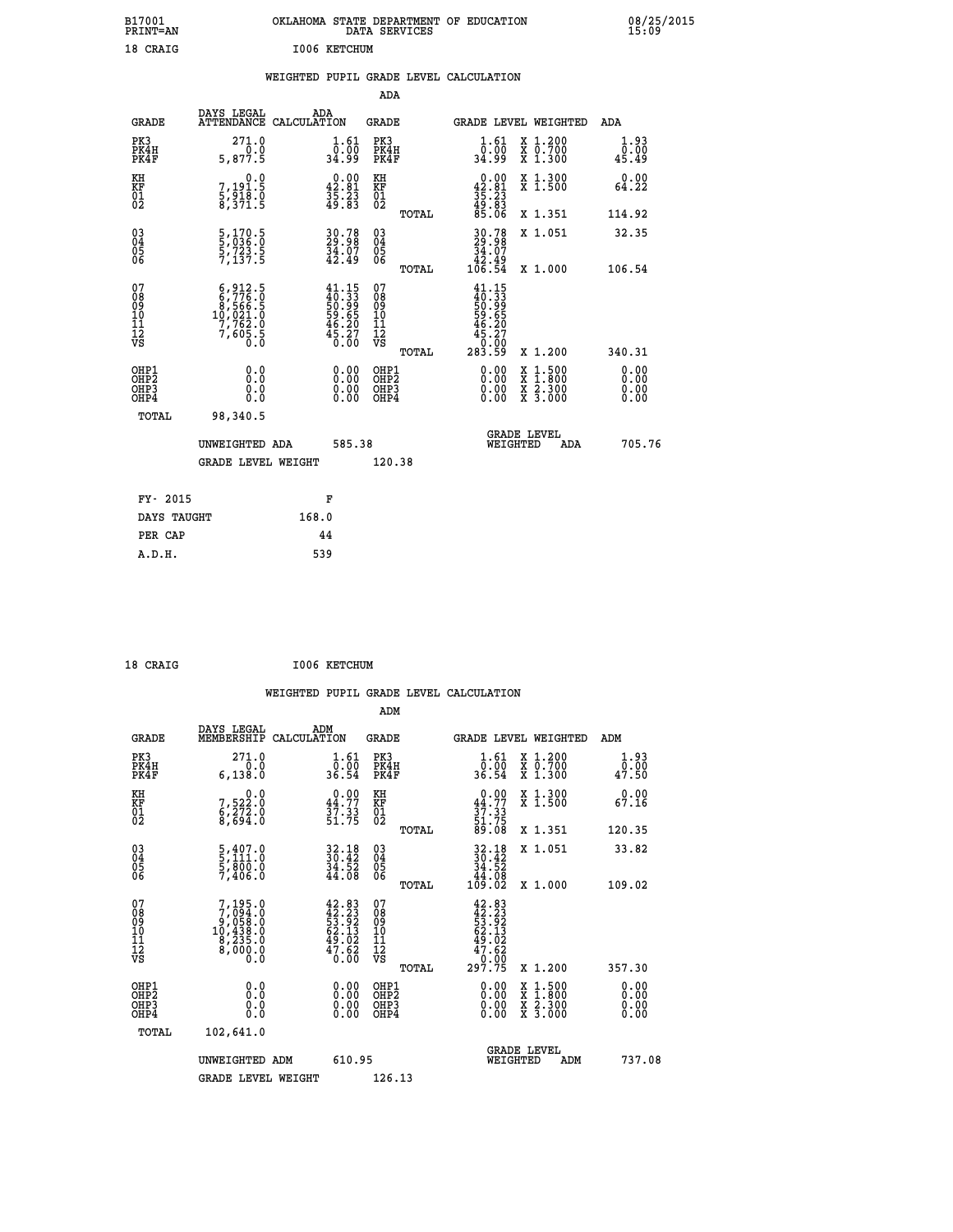| B17001<br><b>PRINT=AN</b> | OKLAHOMA STATE DEPARTMENT OF EDUCATION<br>DATA SERVICES | 08/25/2015<br>15:09 |
|---------------------------|---------------------------------------------------------|---------------------|
| מדגקי 18                  | <b>WELCH</b><br>T01',                                   |                     |

#### **WEIGHTED PUPIL GRADE LEVEL CALCULATION**

|                                                                    |                                                                                                                                                                  |                                                                          | ADA                                    |       |                                                                                                        |                                                                                                                                           |     |                       |
|--------------------------------------------------------------------|------------------------------------------------------------------------------------------------------------------------------------------------------------------|--------------------------------------------------------------------------|----------------------------------------|-------|--------------------------------------------------------------------------------------------------------|-------------------------------------------------------------------------------------------------------------------------------------------|-----|-----------------------|
| <b>GRADE</b>                                                       | DAYS LEGAL<br>ATTENDANCE CALCULATION                                                                                                                             | ADA                                                                      | <b>GRADE</b>                           |       | GRADE LEVEL WEIGHTED                                                                                   |                                                                                                                                           |     | ADA                   |
| PK3<br>PK4H<br>PK4F                                                | 5.0<br>3,651.0<br>0.0                                                                                                                                            | $2\frac{0.03}{23.55}$<br>0.00                                            | PK3<br>PK4H<br>PK4F                    |       | $23.55$<br>0.00                                                                                        | X 1.200<br>X 0.700<br>X 1.300                                                                                                             |     | 0.04<br>16.49<br>0.00 |
| KH<br>KF<br>01<br>02                                               | 0.0<br>3,072:0<br>4,261:5<br>3,886:0                                                                                                                             | $\begin{smallmatrix} 0.00\\19.82\\27.49\\25.07 \end{smallmatrix}$        | KH<br><b>KF</b><br>01<br>02            |       | 0.00<br>19.82<br>$\frac{27.49}{25.07}$<br>52.56                                                        | X 1.300<br>X 1.500                                                                                                                        |     | 0.00<br>29.73         |
|                                                                    |                                                                                                                                                                  |                                                                          |                                        | TOTAL |                                                                                                        | X 1.351                                                                                                                                   |     | 71.01                 |
| $\begin{smallmatrix} 03 \\[-4pt] 04 \end{smallmatrix}$<br>Ŏ5<br>06 | $\frac{4}{4}, \frac{532}{250}$ :0<br>2,745:5<br>3,306:5                                                                                                          | $29.24$<br>$27.42$<br>$17.71$<br>$21.33$                                 | $\substack{03 \\ 04}$<br>Ŏ5<br>06      |       | $29.24$<br>$27.42$<br>$\frac{17.71}{21.33}$<br>66.46                                                   | X 1.051                                                                                                                                   |     | 30.73                 |
|                                                                    |                                                                                                                                                                  |                                                                          |                                        | TOTAL |                                                                                                        | X 1.000                                                                                                                                   |     | 66.46                 |
| 07<br>08<br>09<br>01<br>11<br>11<br>12<br>VS                       | $\begin{smallmatrix} 3\,,\,420\,,\,5\\ 3\,,\,762\,. \,0\\ 4\,,\,446\,. \,0\\ 3\,,\,075\,. \,5\\ 2\,,\,973\,. \,5\\ 2\,,\,446\,. \,5\\ 0\,. \,0\end{smallmatrix}$ | $22.07$<br>$24.27$<br>$28.68$<br>$19.84$<br>$19.18$<br>$15.78$<br>$0.00$ | 07<br>08<br>09<br>11<br>11<br>12<br>VS |       | $\begin{smallmatrix} 22.07\\ 24.27\\ 28.68\\ 19.84\\ 19.18\\ 15.78\\ 0.002\\ 129.82 \end{smallmatrix}$ |                                                                                                                                           |     |                       |
|                                                                    |                                                                                                                                                                  |                                                                          |                                        | TOTAL |                                                                                                        | X 1.200                                                                                                                                   |     | 155.78                |
| OHP1<br><b>OHP2</b><br>OH <sub>P3</sub><br>OHP4                    | 0.0<br>0.0<br>0.0                                                                                                                                                | $0.00$<br>$0.00$<br>0.00                                                 | OHP1<br>OHP2<br>OHP3<br>OHP4           |       |                                                                                                        | $\begin{smallmatrix} \mathtt{X} & 1\cdot500\\ \mathtt{X} & 1\cdot800\\ \mathtt{X} & 2\cdot300\\ \mathtt{X} & 3\cdot000 \end{smallmatrix}$ |     | 0.00<br>0.00<br>0.00  |
| TOTAL                                                              | 49,833.5                                                                                                                                                         |                                                                          |                                        |       |                                                                                                        |                                                                                                                                           |     |                       |
|                                                                    | UNWEIGHTED ADA                                                                                                                                                   | 321.48                                                                   |                                        |       |                                                                                                        | <b>GRADE LEVEL</b><br>WEIGHTED                                                                                                            | ADA | 370.24                |
|                                                                    | <b>GRADE LEVEL WEIGHT</b>                                                                                                                                        |                                                                          |                                        | 48.76 |                                                                                                        |                                                                                                                                           |     |                       |
| FY- 2015                                                           |                                                                                                                                                                  | F                                                                        |                                        |       |                                                                                                        |                                                                                                                                           |     |                       |
| DAYS TAUGHT                                                        |                                                                                                                                                                  | 155.0                                                                    |                                        |       |                                                                                                        |                                                                                                                                           |     |                       |
| PER CAP                                                            |                                                                                                                                                                  | 110                                                                      |                                        |       |                                                                                                        |                                                                                                                                           |     |                       |

| 18 CRAIG | I017 WELCH |
|----------|------------|
|          |            |

 **A.D.H. 199**

18 CRAIG

 **WEIGHTED PUPIL GRADE LEVEL CALCULATION ADM DAYS LEGAL ADM GRADE MEMBERSHIP CALCULATION GRADE GRADE LEVEL WEIGHTED ADM PK3 5.0 0.03 PK3 0.03 X 1.200 0.04 PK4H 3,885.0 25.06 PK4H 25.06 X 0.700 17.54 PK4F 0.0 0.00 PK4F 0.00 X 1.300 0.00 KH 0.0 0.00 KH 0.00 X 1.300 0.00 KF 3,295.0 21.26 KF 21.26 X 1.500 31.89 01 4,482.0 28.92 01 28.92 02 4,089.0 26.38 02 26.38 TOTAL 55.30 X 1.351 74.71 03 4,759.0 30.70 03 30.70 X 1.051 32.27 04 4,514.0 29.12 04 29.12 05 2,874.0 18.54 05 18.54 06 3,456.0 22.30 06 22.30 TOTAL 69.96 X 1.000 69.96**  $\begin{array}{cccc} 07 & 3,600.0 & 23.23 & 07 & 23.23 \ 08 & 3,610.0 & 25.23 & 08 & 25.23 \ 09 & 4,591.0 & 29.62 & 08 & 29.62 \ 10 & 3,234.0 & 20.86 & 10 & 20.86 \ 11 & 3,114.0 & 20.06 & 11 & 20.86 \ 12 & 2,517.0 & 16.24 & 12 & 20.09 \ \nabla \mathbf{S} & 2,517.0 & 16.36 &$  $\begin{array}{cccc} 23.23 & 07 & 23.23 \\ 25.23 & 08 & 25.23 \\ 20.62 & 09 & 29.52 \\ 20.86 & 10 & 20.86 \\ 20.08 & 11 & 20.08 \\ 16.24 & 12 & 16.24 \\ 0.00 & \text{vs} & \text{total} & 135.27 \text{ x } 1.200 \end{array}$  **OHP1 0.0 0.00 OHP1 0.00 X 1.500 0.00 OHP2 0.0 0.00 OHP2 0.00 X 1.800 0.00 OHP3 0.0 0.00 OHP3 0.00 X 2.300 0.00 OHP4 0.0 0.00 OHP4 0.00 X 3.000 0.00 TOTAL 52,325.0 GRADE LEVEL UNWEIGHTED ADM 337.58 WEIGHTED ADM 388.73** GRADE LEVEL WEIGHT 51.15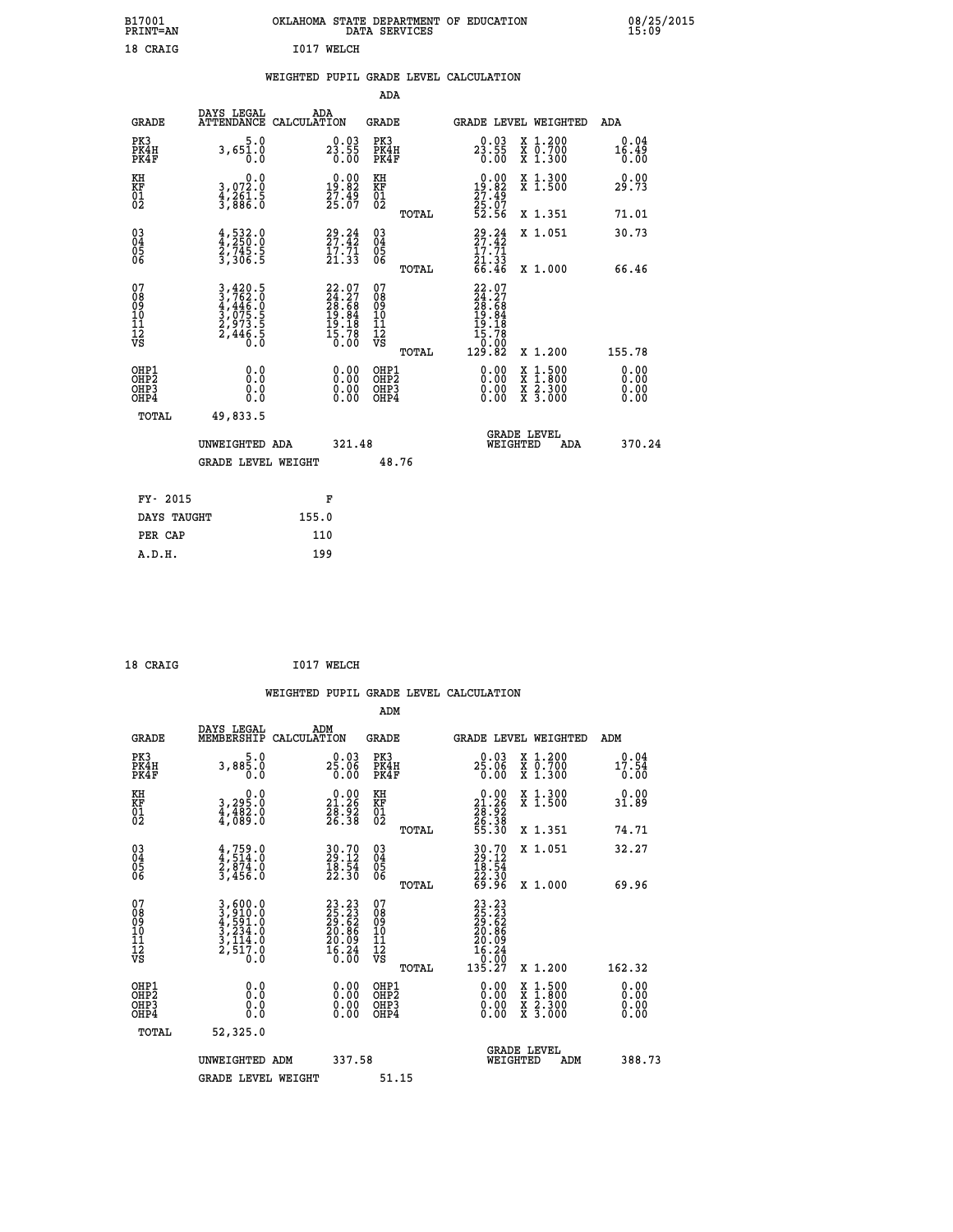| B17001<br><b>PRINT=AN</b> | OKLAHOMA<br>STATE DEPARTMENT OF EDUCATION<br><b>SERVICES</b><br>DATA | 08/25/2015<br>15:09 |
|---------------------------|----------------------------------------------------------------------|---------------------|
| 18 CRATG                  | RLIIR.TACKET<br>т ∩ ? ∩                                              |                     |

| 18 CRAIG                                           |                                                                                                        |                                        | <b>I020 BLUEJACKET</b>                                                                                                                                                                                                                                                         |                                              |       |                                                                                                                       |                                                                                                                                                                                                                                                                                |                                          |                                          |
|----------------------------------------------------|--------------------------------------------------------------------------------------------------------|----------------------------------------|--------------------------------------------------------------------------------------------------------------------------------------------------------------------------------------------------------------------------------------------------------------------------------|----------------------------------------------|-------|-----------------------------------------------------------------------------------------------------------------------|--------------------------------------------------------------------------------------------------------------------------------------------------------------------------------------------------------------------------------------------------------------------------------|------------------------------------------|------------------------------------------|
|                                                    |                                                                                                        | WEIGHTED PUPIL GRADE LEVEL CALCULATION |                                                                                                                                                                                                                                                                                |                                              |       |                                                                                                                       |                                                                                                                                                                                                                                                                                |                                          |                                          |
|                                                    |                                                                                                        |                                        |                                                                                                                                                                                                                                                                                | ADA                                          |       |                                                                                                                       |                                                                                                                                                                                                                                                                                |                                          |                                          |
| <b>GRADE</b>                                       | DAYS LEGAL<br>ATTENDANCE CALCULATION                                                                   | ADA                                    |                                                                                                                                                                                                                                                                                | <b>GRADE</b>                                 |       |                                                                                                                       |                                                                                                                                                                                                                                                                                | <b>GRADE LEVEL WEIGHTED</b>              | ADA                                      |
| PK3<br>PK4H<br>PK4F                                | 165.0<br>2,044.5                                                                                       |                                        | $\begin{smallmatrix} 1.00\\ 0.00\\ 12.39 \end{smallmatrix}$                                                                                                                                                                                                                    | PK3<br>PK4H<br>PK4F                          |       | $\begin{smallmatrix} 1.00\\ 0.00\\ 12.39 \end{smallmatrix}$                                                           |                                                                                                                                                                                                                                                                                | X 1.200<br>X 0.700<br>X 1.300            | $\frac{1}{0}$ : $\frac{20}{00}$<br>16:11 |
| KH<br>KF<br>01<br>02                               | $1,545.0$<br>1,250.5<br>1,250.5                                                                        |                                        | $9.36$<br>$7.58$<br>$5.92$                                                                                                                                                                                                                                                     | KH<br>KF<br>01<br>02                         |       | $9.36$<br>$7.36$<br>$7.58$<br>$5.92$<br>$13.50$                                                                       |                                                                                                                                                                                                                                                                                | X 1.300<br>X 1.500                       | 0.00<br>14.04                            |
|                                                    |                                                                                                        |                                        |                                                                                                                                                                                                                                                                                |                                              | TOTAL |                                                                                                                       |                                                                                                                                                                                                                                                                                | X 1.351                                  | 18.24                                    |
| $\begin{matrix} 03 \\ 04 \\ 05 \\ 06 \end{matrix}$ | $\frac{1}{1}, \frac{3}{461}$<br>$\frac{5}{52}$<br>$\frac{5}{545}$<br>$\frac{2}{545}$<br>$\frac{5}{60}$ |                                        | $8.19\n8.86\n15.47\n15.42$                                                                                                                                                                                                                                                     | 03<br>04<br>05<br>06                         |       | $8.19$<br>$15.47$<br>$15.42$<br>$39.75$                                                                               |                                                                                                                                                                                                                                                                                | X 1.051                                  | 8.61                                     |
|                                                    |                                                                                                        |                                        |                                                                                                                                                                                                                                                                                |                                              | TOTAL |                                                                                                                       |                                                                                                                                                                                                                                                                                | X 1.000                                  | 39.75                                    |
| 07<br>08<br>09<br>10<br>11<br>11<br>12<br>VS       | 2,921.0<br>2,430.5<br>2,979.0<br>2,786.5<br>2,786.5<br>2,604.5                                         |                                        | $17.70$<br>$14.73$<br>$18.05$<br>$19.30$<br>$16.89$<br>$15.78$<br>$0.00$                                                                                                                                                                                                       | 07<br>08<br>09<br>01<br>11<br>11<br>17<br>VS | TOTAL | $\begin{smallmatrix} 17.70 \\ 14.73 \\ 18.05 \\ 19.30 \\ 19.30 \\ 16.89 \\ 15.78 \\ 0.00 \\ 102.45 \end{smallmatrix}$ |                                                                                                                                                                                                                                                                                | X 1.200                                  | 122.94                                   |
| OHP1<br>OHP2<br>OH <sub>P3</sub><br>OHP4           | 0.000000<br>Ŏ.Ŏ                                                                                        |                                        | $\begin{smallmatrix} 0.00 & 0.00 & 0.00 & 0.00 & 0.00 & 0.00 & 0.00 & 0.00 & 0.00 & 0.00 & 0.00 & 0.00 & 0.00 & 0.00 & 0.00 & 0.00 & 0.00 & 0.00 & 0.00 & 0.00 & 0.00 & 0.00 & 0.00 & 0.00 & 0.00 & 0.00 & 0.00 & 0.00 & 0.00 & 0.00 & 0.00 & 0.00 & 0.00 & 0.00 & 0.00 & 0.0$ | OHP1<br>OHP2<br>OHP3<br>OHP4                 |       |                                                                                                                       | $\begin{smallmatrix} 0.00 & 0.00 & 0.00 & 0.00 & 0.00 & 0.00 & 0.00 & 0.00 & 0.00 & 0.00 & 0.00 & 0.00 & 0.00 & 0.00 & 0.00 & 0.00 & 0.00 & 0.00 & 0.00 & 0.00 & 0.00 & 0.00 & 0.00 & 0.00 & 0.00 & 0.00 & 0.00 & 0.00 & 0.00 & 0.00 & 0.00 & 0.00 & 0.00 & 0.00 & 0.00 & 0.0$ | X 1:500<br>X 1:800<br>X 2:300<br>X 3:000 | $0.00$<br>$0.00$<br>0.00                 |

| TOTAL       | 30,798.0           |        |                                       |        |
|-------------|--------------------|--------|---------------------------------------|--------|
|             | UNWEIGHTED ADA     | 186.64 | <b>GRADE LEVEL</b><br>WEIGHTED<br>ADA | 220.89 |
|             | GRADE LEVEL WEIGHT | 34.25  |                                       |        |
| FY- 2015    |                    | F      |                                       |        |
| DAYS TAUGHT | 165.0              |        |                                       |        |
| PER CAP     | 119                |        |                                       |        |
| A.D.H.      | 142                |        |                                       |        |

 **ADM**

 **18 CRAIG I020 BLUEJACKET**

| <b>GRADE</b>                                         | DAYS LEGAL<br>MEMBERSHIP CALCULATION                                  | ADM                                                                                                                           | <b>GRADE</b>                                       |       | GRADE LEVEL WEIGHTED                                                                 |                                          | ADM                                            |  |
|------------------------------------------------------|-----------------------------------------------------------------------|-------------------------------------------------------------------------------------------------------------------------------|----------------------------------------------------|-------|--------------------------------------------------------------------------------------|------------------------------------------|------------------------------------------------|--|
| PK3<br>PK4H<br>PK4F                                  | 165.0<br>0.0<br>2,159.0                                               | $\begin{smallmatrix} 1.00\\ 0.00\\ 13.08 \end{smallmatrix}$                                                                   | PK3<br>PK4H<br>PK4F                                |       | 1.00<br>$\bar{0}.\tilde{0}\tilde{0}$<br>13.08                                        | X 1.200<br>X 0.700<br>X 1.300            | 1.20<br>$\frac{\bar{0}.\bar{0}\bar{0}}{17.00}$ |  |
| KH<br>KF<br>01<br>02                                 | 0.0<br>1,622:0<br>1,310:0<br>990:0                                    | $\begin{smallmatrix} 0.00\\ 9.83\\ 7.94\\ 6.00 \end{smallmatrix}$                                                             | KH<br>KF<br>01<br>02                               |       | $\begin{array}{c} 0.00 \\ 9.83 \\ 7.94 \\ 6.00 \\ 13.94 \end{array}$                 | X 1.300<br>X 1.500                       | 0.00<br>14.75                                  |  |
|                                                      |                                                                       |                                                                                                                               |                                                    | TOTAL |                                                                                      | X 1.351                                  | 18.83                                          |  |
| 03<br>04<br>05<br>06                                 | $1,437.0$<br>$1,485.0$<br>$2,669.0$<br>$2,676.0$                      | $\begin{smallmatrix} 8.71\ 9.00\ 16.18\ 16.22 \end{smallmatrix}$                                                              | $\begin{matrix} 03 \\ 04 \\ 05 \\ 06 \end{matrix}$ |       | $8.71$<br>$16.18$<br>$16.22$<br>$41.40$                                              | X 1.051                                  | 9.15                                           |  |
|                                                      |                                                                       |                                                                                                                               |                                                    | TOTAL |                                                                                      | X 1.000                                  | 41.40                                          |  |
| 07<br>08<br>09<br>101<br>11<br>12<br>VS              | 3,030.0<br>2,543.0<br>3,115.0<br>3,370.0<br>2,920.0<br>2,758.0<br>0.0 | $\begin{array}{r} 18.36 \\[-4pt] 15.41 \\[-4pt] 18.88 \\[-4pt] 20.42 \\[-4pt] 17.70 \\[-4pt] 16.72 \\[-4pt] 0.00 \end{array}$ | 07<br>08<br>09<br>001<br>11<br>11<br>12<br>VS      | TOTAL | $18.36$<br>$15.41$<br>$18.88$<br>$20.42$<br>$17.70$<br>$16.72$<br>$0.00$<br>$107.49$ | X 1.200                                  | 128.99                                         |  |
| OHP1<br>OHP <sub>2</sub><br>OH <sub>P3</sub><br>OHP4 | 0.0<br>0.000                                                          | $\begin{smallmatrix} 0.00 \ 0.00 \ 0.00 \ 0.00 \end{smallmatrix}$                                                             | OHP1<br>OHP <sub>2</sub><br>OHP3<br>OHP4           |       | 0.00<br>$0.00$<br>0.00                                                               | X 1:500<br>X 1:800<br>X 2:300<br>X 3:000 | 0.00<br>0.00<br>0.00                           |  |
| TOTAL                                                | 32,249.0                                                              |                                                                                                                               |                                                    |       |                                                                                      |                                          |                                                |  |
|                                                      | UNWEIGHTED<br>ADM                                                     | 195.45                                                                                                                        |                                                    |       | WEIGHTED                                                                             | <b>GRADE LEVEL</b><br>ADM                | 231.32                                         |  |
|                                                      | <b>GRADE LEVEL WEIGHT</b>                                             |                                                                                                                               | 35.87                                              |       |                                                                                      |                                          |                                                |  |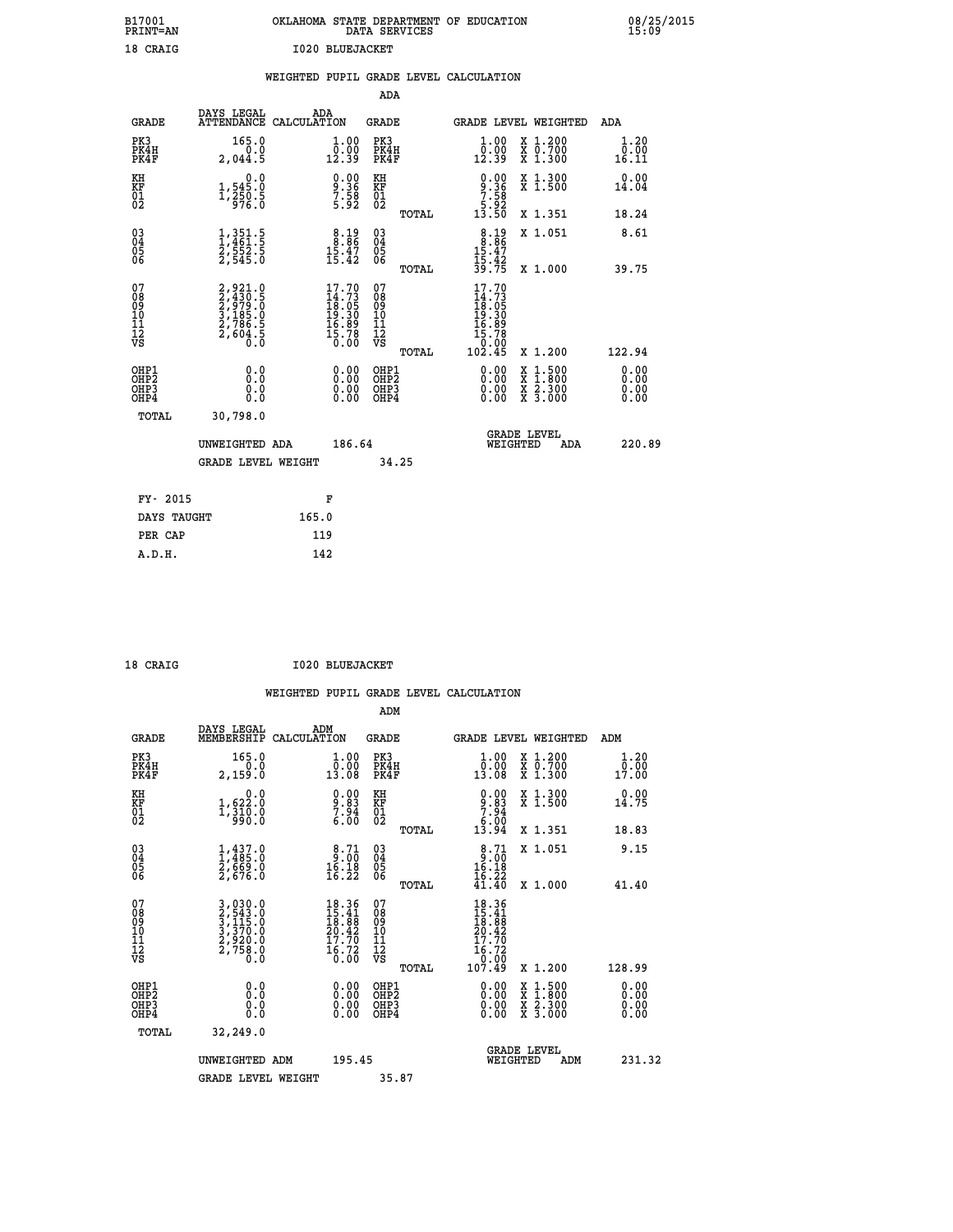| B17001<br>PRINT=AN | OKLAHOMA STATE DEPARTMENT OF EDUCATION<br>DATA SERVICES | 08/25/2015<br>15:09 |
|--------------------|---------------------------------------------------------|---------------------|
| 18 CRAIG           | 1065 VINITA                                             |                     |

|  |  | WEIGHTED PUPIL GRADE LEVEL CALCULATION |
|--|--|----------------------------------------|
|  |  |                                        |

|                                                                              |                                                                                                                                                                                 |                                                                                                                   | ADA                                    |       |                                                                                          |                                                                                                                                              |                               |
|------------------------------------------------------------------------------|---------------------------------------------------------------------------------------------------------------------------------------------------------------------------------|-------------------------------------------------------------------------------------------------------------------|----------------------------------------|-------|------------------------------------------------------------------------------------------|----------------------------------------------------------------------------------------------------------------------------------------------|-------------------------------|
| <b>GRADE</b>                                                                 | DAYS LEGAL                                                                                                                                                                      | ADA<br>ATTENDANCE CALCULATION                                                                                     | GRADE                                  |       | <b>GRADE LEVEL WEIGHTED</b>                                                              |                                                                                                                                              | ADA                           |
| PK3<br>PK4H<br>PK4F                                                          | 288.0<br>0.0<br>11,996.0                                                                                                                                                        | 1.77<br>0.00<br>73.60                                                                                             | PK3<br>PK4H<br>PK4F                    |       | 1.77<br>0.00<br>73.60                                                                    | X 1.200<br>X 0.700<br>X 1.300                                                                                                                | 2.12<br>0.00<br>95.68         |
| KH<br>KF<br>01<br>02                                                         | 0.0<br>17,677.0<br>17,737.5<br>18,054.0                                                                                                                                         | $\begin{smallmatrix} &0.00\\ 108.45\\ 108.82\\ 110.76\end{smallmatrix}$                                           | KH<br><b>KF</b><br>01<br>02            |       | $\begin{smallmatrix} &0.00\\ 108.45\\ 108.82\\ 110.76\\ 219.58 \end{smallmatrix}$        | X 1.300<br>X 1.500                                                                                                                           | 0.00<br>162.68                |
|                                                                              |                                                                                                                                                                                 |                                                                                                                   |                                        | TOTAL |                                                                                          | X 1.351                                                                                                                                      | 296.65                        |
| $^{03}_{04}$<br>Ŏ5<br>06                                                     | 19,224.0<br>14,801.0<br>17,ĕ75.š<br>17,290.5                                                                                                                                    | $\begin{array}{r} 117.94 \\ 90.80 \\ 108.44 \\ 106.08 \end{array}$                                                | $\substack{03 \\ 04}$<br>Ŏ5<br>06      |       | $117.94$<br>$108.80$<br>$108.44$<br>106.08                                               | X 1.051                                                                                                                                      | 123.95                        |
|                                                                              |                                                                                                                                                                                 |                                                                                                                   |                                        | TOTAL | 305.32                                                                                   | X 1.000                                                                                                                                      | 305.32                        |
| 07<br>08<br>09<br>11<br>11<br>12<br>VS                                       | $\begin{smallmatrix} 19\,,\, 144\,.\, 5\\ 16\,,\, 968\,. \, 5\\ 18\,,\, 171\,. \, 5\\ 20\,,\, 167\,. \, 5\\ 16\,,\, 684\,. \, 5\\ 20\,,\, 141\,. \, 0\\ 0\,. \end{smallmatrix}$ | 117.45<br>$\frac{104}{111}.$ $\frac{10}{48}$<br>$\begin{array}{r} 123.73 \\ 102.36 \\ 123.56 \\ 0.00 \end{array}$ | 07<br>08<br>09<br>11<br>11<br>12<br>VS | TOTAL | 117.45<br>$104.10$<br>$111.48$<br>$123.73$<br>$102.36$<br>$123.56$<br>$0.00$<br>$682.68$ | X 1.200                                                                                                                                      | 819.22                        |
| OHP1<br>OH <sub>P</sub> <sub>2</sub><br>OH <sub>P3</sub><br>OH <sub>P4</sub> | 1,525.0<br>0.0<br>0.0<br>0.0                                                                                                                                                    | 0.36<br>0.00<br>0.00                                                                                              | OHP1<br>OHP2<br>OHP3<br>OHP4           |       | 0.36<br>0.00<br>0.00                                                                     | $\begin{smallmatrix} \mathtt{X} & 1\cdot500 \\ \mathtt{X} & 1\cdot800 \\ \mathtt{X} & 2\cdot300 \\ \mathtt{X} & 3\cdot000 \end{smallmatrix}$ | 14.04<br>0.00<br>0.00<br>0.00 |
| TOTAL                                                                        | 247,546.0                                                                                                                                                                       |                                                                                                                   |                                        |       |                                                                                          |                                                                                                                                              |                               |
|                                                                              | UNWEIGHTED ADA                                                                                                                                                                  | 1,518.70                                                                                                          |                                        |       | WEIGHTED                                                                                 | <b>GRADE LEVEL</b><br>ADA                                                                                                                    | 1,819.66                      |
|                                                                              | <b>GRADE LEVEL WEIGHT</b>                                                                                                                                                       |                                                                                                                   | 300.96                                 |       |                                                                                          |                                                                                                                                              |                               |
|                                                                              |                                                                                                                                                                                 |                                                                                                                   |                                        |       |                                                                                          |                                                                                                                                              |                               |
| FY- 2015                                                                     |                                                                                                                                                                                 | F                                                                                                                 |                                        |       |                                                                                          |                                                                                                                                              |                               |
| DAYS TAUGHT                                                                  |                                                                                                                                                                                 | 163.0                                                                                                             |                                        |       |                                                                                          |                                                                                                                                              |                               |
| PER CAP                                                                      |                                                                                                                                                                                 | 68                                                                                                                |                                        |       |                                                                                          |                                                                                                                                              |                               |
| A.D.H.                                                                       |                                                                                                                                                                                 | 842                                                                                                               |                                        |       |                                                                                          |                                                                                                                                              |                               |

| 18 CRAIG | I065 VINITA |
|----------|-------------|
|          |             |

|                                                       |                                                                      |                    |                                                                 | ADM                                     |       |                                                                                                            |          |                                          |                               |
|-------------------------------------------------------|----------------------------------------------------------------------|--------------------|-----------------------------------------------------------------|-----------------------------------------|-------|------------------------------------------------------------------------------------------------------------|----------|------------------------------------------|-------------------------------|
| <b>GRADE</b>                                          | DAYS LEGAL<br>MEMBERSHIP                                             | ADM<br>CALCULATION |                                                                 | <b>GRADE</b>                            |       |                                                                                                            |          | GRADE LEVEL WEIGHTED                     | ADM                           |
| PK3<br>PK4H<br>PK4F                                   | 331.0<br>0.0<br>12,905.0                                             |                    | 2.03<br>_0.00<br>79.17                                          | PK3<br>PK4H<br>PK4F                     |       | $\begin{array}{c} 2.03 \\ 0.00 \\ 79.17 \end{array}$                                                       |          | X 1.200<br>X 0.700<br>X 1.300            | 2.44<br>0.00<br>102.92        |
| KH<br>KF<br>01<br>02                                  | 0.0<br>19,162.0<br>18,924.0<br>19,191.0                              |                    | 117.96<br>$\frac{1}{11}\frac{6}{7}\cdot\frac{10}{74}$           | KH<br>KF<br>01<br>02                    |       | 117.56<br>$\frac{1}{11}\frac{6}{7}\cdot\frac{10}{74}$                                                      |          | X 1.300<br>X 1.500                       | 0.00<br>176.34                |
|                                                       |                                                                      |                    |                                                                 |                                         | TOTAL | 233.84                                                                                                     |          | X 1.351                                  | 315.92                        |
| 03<br>04<br>05<br>06                                  | 20,475.0<br>15,649.0<br>18,865.0<br>18,464.0                         |                    | $125.61$<br>$96.01$<br>$115.74$<br>113.28                       | $^{03}_{04}$<br>05<br>06                |       | $125.61$<br>$196.01$<br>$115.74$<br>113.28<br>325.03                                                       |          | X 1.051                                  | 132.02                        |
|                                                       |                                                                      |                    |                                                                 |                                         | TOTAL |                                                                                                            |          | X 1.000                                  | 325.03                        |
| 07<br>08<br>09<br>101<br>112<br>VS                    | 20,142.0<br>17,799.0<br>19,558.0<br>21,575.0<br>21,960.0<br>21,960.0 |                    | 123.57<br>109.20<br>119.99<br>132.36<br>$\frac{111.07}{134.72}$ | 07<br>08<br>09<br>101<br>11<br>12<br>VS | TOTAL | 123.57<br>109.20<br>119.99<br>132.36<br>$\begin{array}{c} 111.07 \\ 134.72 \\ -9.00 \end{array}$<br>730.91 |          | X 1.200                                  | 877.09                        |
| OHP1<br>OH <sub>P</sub> 2<br>OH <sub>P3</sub><br>OHP4 | 1,525.0<br>0.0<br>0.000                                              |                    | $0.36$<br>$0.00$<br>0.00                                        | OHP1<br>OHP2<br>OHP3<br>OHP4            |       | $0.36$<br>$0.00$<br>0.00                                                                                   |          | X 1:500<br>X 1:800<br>X 2:300<br>X 3:000 | 14.04<br>0.00<br>0.00<br>0.00 |
| TOTAL                                                 | 264,630.0                                                            |                    |                                                                 |                                         |       |                                                                                                            |          |                                          |                               |
|                                                       | UNWEIGHTED                                                           | ADM                | 1,623.51                                                        |                                         |       |                                                                                                            | WEIGHTED | <b>GRADE LEVEL</b><br>ADM                | 1,945.80                      |
|                                                       | <b>GRADE LEVEL WEIGHT</b>                                            |                    |                                                                 | 322.29                                  |       |                                                                                                            |          |                                          |                               |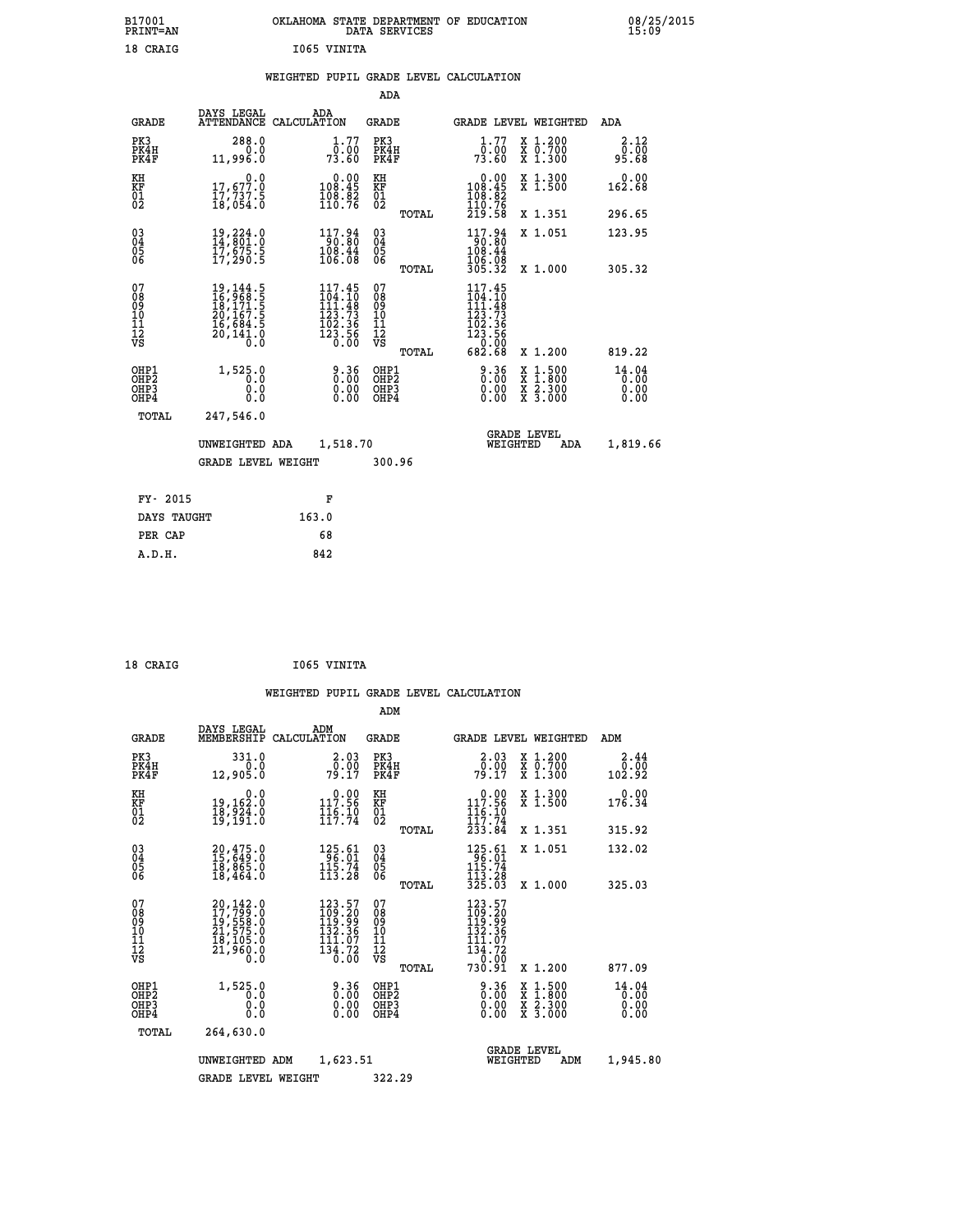| B17001          | OKLAHOMA STATE DEPARTMENT OF EDUCATION |
|-----------------|----------------------------------------|
| <b>PRINT=AN</b> | DATA SERVICES                          |
| CRAIG           | COUNTY TOTALS                          |

 **B17001 OKLAHOMA STATE DEPARTMENT OF EDUCATION 08/25/2015**

|  |  | WEIGHTED PUPIL GRADE LEVEL CALCULATION |
|--|--|----------------------------------------|
|  |  |                                        |

|                                                                    |                                                                            |                                                                                             | ADA                                      |       |                                                                                                    |                                          |                               |
|--------------------------------------------------------------------|----------------------------------------------------------------------------|---------------------------------------------------------------------------------------------|------------------------------------------|-------|----------------------------------------------------------------------------------------------------|------------------------------------------|-------------------------------|
| <b>GRADE</b>                                                       | DAYS LEGAL                                                                 | ADA<br>ATTENDANCE CALCULATION                                                               | <b>GRADE</b>                             |       |                                                                                                    | GRADE LEVEL WEIGHTED                     | ADA                           |
| PK3<br>PK4H<br>PK4F                                                | 729.0<br>3,651.0<br>21,057.5                                               | $2\overline{3}\cdot\overline{5}\overline{5}$<br>128.28                                      | PK3<br>PK4H<br>PK4F                      |       | $23.55$<br>128.28                                                                                  | X 1.200<br>X 0.700<br>X 1.300            | 5.29<br>16.49<br>166.77       |
| KH<br><b>KF</b><br>01<br>02                                        | 0.0<br>30,474.0<br>30,159.5<br>32,216.5                                    | $\begin{smallmatrix} &0.00\\ 186.78\\ 185.48\\ 197.54\end{smallmatrix}$                     | KH<br>KF<br>01<br>02                     |       | 0.00<br>186.78<br>185.48<br>197.54                                                                 | X 1.300<br>X 1.500                       | 0.00<br>280.18                |
|                                                                    |                                                                            |                                                                                             |                                          | TOTAL | 383.02                                                                                             | X 1.351                                  | 517.46                        |
| $\begin{smallmatrix} 03 \\[-4pt] 04 \end{smallmatrix}$<br>05<br>06 | 31,406.5<br>25,696.5<br>29,134.5<br>30,437.0                               | $\begin{array}{l} 193\cdot 38\\158\cdot 01\\178\cdot 49\\186\cdot 33 \end{array}$           | $\substack{03 \\ 04}$<br>05<br>06        |       | $\begin{array}{l} 193\cdot 38\\ 158\cdot 01\\ 178\cdot 49\\ 186\cdot 33\\ 522\cdot 83 \end{array}$ | X 1.051                                  | 726.07                        |
|                                                                    |                                                                            |                                                                                             |                                          | TOTAL |                                                                                                    | X 1.000                                  | 522.83                        |
| 07<br>08<br>09<br>11<br>11<br>12<br>VS                             | 32, 551.5<br>30, 092.0<br>34, 163.0<br>36, 449.0<br>30, 206.5<br>32, 797.5 | $\begin{smallmatrix} 199.35\\184.42\\209.20\\222.52\\184.63\\200.39\\0.00\end{smallmatrix}$ | 07<br>08<br>09<br>11<br>11<br>12<br>VS   |       | 199.35<br>184.42<br>209.20<br>222.52<br>184.63<br>184.63<br>200.39<br>0.00                         |                                          |                               |
|                                                                    |                                                                            |                                                                                             |                                          | TOTAL | 1,200.51                                                                                           | X 1.200                                  | 1,440.61                      |
| OHP1<br>OH <sub>P2</sub><br>OH <sub>P3</sub><br>OH <sub>P4</sub>   | 1,525.0<br>0.0<br>0.0<br>0.0                                               | 0.36<br>0.00<br>0.00                                                                        | OHP1<br>OHP <sub>2</sub><br>OHP3<br>OHP4 |       | 0.36<br>0.00<br>0.00                                                                               | X 1:500<br>X 1:800<br>X 2:300<br>X 3:000 | 14.04<br>0.00<br>0.00<br>0.00 |
| TOTAL                                                              | 432,746.5                                                                  |                                                                                             |                                          |       |                                                                                                    |                                          |                               |
|                                                                    | UNWEIGHTED ADA                                                             | 2,652.12                                                                                    |                                          |       |                                                                                                    | <b>GRADE LEVEL</b><br>WEIGHTED<br>ADA    | 3,166.91                      |
|                                                                    | <b>GRADE LEVEL WEIGHT</b>                                                  |                                                                                             | 514.79                                   |       |                                                                                                    |                                          |                               |
| FY- 2015                                                           |                                                                            | F                                                                                           |                                          |       |                                                                                                    |                                          |                               |
| DAYS TAUGHT                                                        |                                                                            | 807.0                                                                                       |                                          |       |                                                                                                    |                                          |                               |
| PER CAP                                                            |                                                                            | 508                                                                                         |                                          |       |                                                                                                    |                                          |                               |

 **A.D.H. 1,754**

B17001<br>PRINT=AN<br>CRAIG

 **CRAIG COUNTY TOTALS**

|                                                       |              |                                                                                                                                                     |                                                                                                    | ADM                                                 |       |                                                                              |                                                                  |                               |
|-------------------------------------------------------|--------------|-----------------------------------------------------------------------------------------------------------------------------------------------------|----------------------------------------------------------------------------------------------------|-----------------------------------------------------|-------|------------------------------------------------------------------------------|------------------------------------------------------------------|-------------------------------|
|                                                       | <b>GRADE</b> | DAYS LEGAL<br>MEMBERSHIP<br>CALCULATION                                                                                                             | ADM                                                                                                | <b>GRADE</b>                                        |       |                                                                              | GRADE LEVEL WEIGHTED                                             | ADM                           |
| PK3<br>PK4F                                           | PK4H         | 772.0<br>3,885.0<br>22,444.0                                                                                                                        | $3\frac{4.67}{136.75}$                                                                             | PK3<br>PK4H<br>PK4F                                 |       | $3\frac{4.67}{136.75}$                                                       | $\begin{array}{c} x & 1.200 \\ x & 0.700 \end{array}$<br>X 1.300 | 5.29<br>17.54<br>177.77       |
| KH<br>KF<br>01<br>02                                  |              | 0.0<br>32,660:0<br>32,025:0<br>33,964:0                                                                                                             | $0.00$<br>200.21<br>$\frac{196.94}{208.28}$                                                        | KH<br>KF<br>01<br>02                                |       | 0.00<br>200:21<br>196:94<br>208:28<br>405:22                                 | X 1.300<br>X 1.500                                               | 0.00<br>300.33                |
|                                                       |              |                                                                                                                                                     |                                                                                                    |                                                     | TOTAL |                                                                              | X 1.351                                                          | 547.45                        |
| 03<br>04<br>05<br>06                                  |              | 33, 254.0<br>26, 915.0<br>30, 701.0<br>32, 183.0                                                                                                    | 204.74<br>165.55<br>188.14<br>197.04                                                               | $\begin{array}{c} 03 \\ 04 \\ 05 \\ 06 \end{array}$ |       | 204.74<br>165.55<br>188.14<br>197.04<br>550.73                               | X 1.051                                                          | 215.18                        |
|                                                       |              |                                                                                                                                                     |                                                                                                    |                                                     | TOTAL |                                                                              | X 1.000                                                          | 550.73                        |
| 07<br>08<br>09<br>101<br>112<br>VS                    |              | $\begin{smallmatrix} 34\,,\,123\,.0\\ 31\,,\,502\,.0\\ 36\,,\,322\,.0\\ 38\,,\,617\,.0\\ 32\,,\,374\,.0\\ 35\,,\,235\,.0\\ 0\,.0 \end{smallmatrix}$ | 208.99<br>193.07<br>222.41<br>$\begin{smallmatrix} 235.77\\197.88\\215.30\\0.00 \end{smallmatrix}$ | 07<br>08<br>09<br>11<br>11<br>12<br>VS              | TOTAL | 208.99<br>193.07<br>222.41<br>235.77<br>197.88<br>215.30<br>0.00<br>1,273.42 | X 1.200                                                          | 1,528.10                      |
| OHP1<br>OH <sub>P</sub> 2<br>OH <sub>P3</sub><br>OHP4 |              | 1,525.0<br>0.0<br>0.000                                                                                                                             | $0.36$<br>$0.00$<br>0.00                                                                           | OHP1<br>OHP2<br>OHP3<br>OHP4                        |       | $0.36$<br>$0.00$<br>0.00                                                     | X 1:500<br>X 1:800<br>X 2:300<br>X 3:000                         | 14.04<br>0.00<br>0.00<br>0.00 |
|                                                       | TOTAL        | 458,501.0                                                                                                                                           |                                                                                                    |                                                     |       |                                                                              |                                                                  |                               |
|                                                       |              | UNWEIGHTED<br>ADM                                                                                                                                   | 2,810.16                                                                                           |                                                     |       | WEIGHTED                                                                     | <b>GRADE LEVEL</b><br>ADM                                        | 3,356.75                      |
|                                                       |              | <b>GRADE LEVEL WEIGHT</b>                                                                                                                           |                                                                                                    | 546.59                                              |       |                                                                              |                                                                  |                               |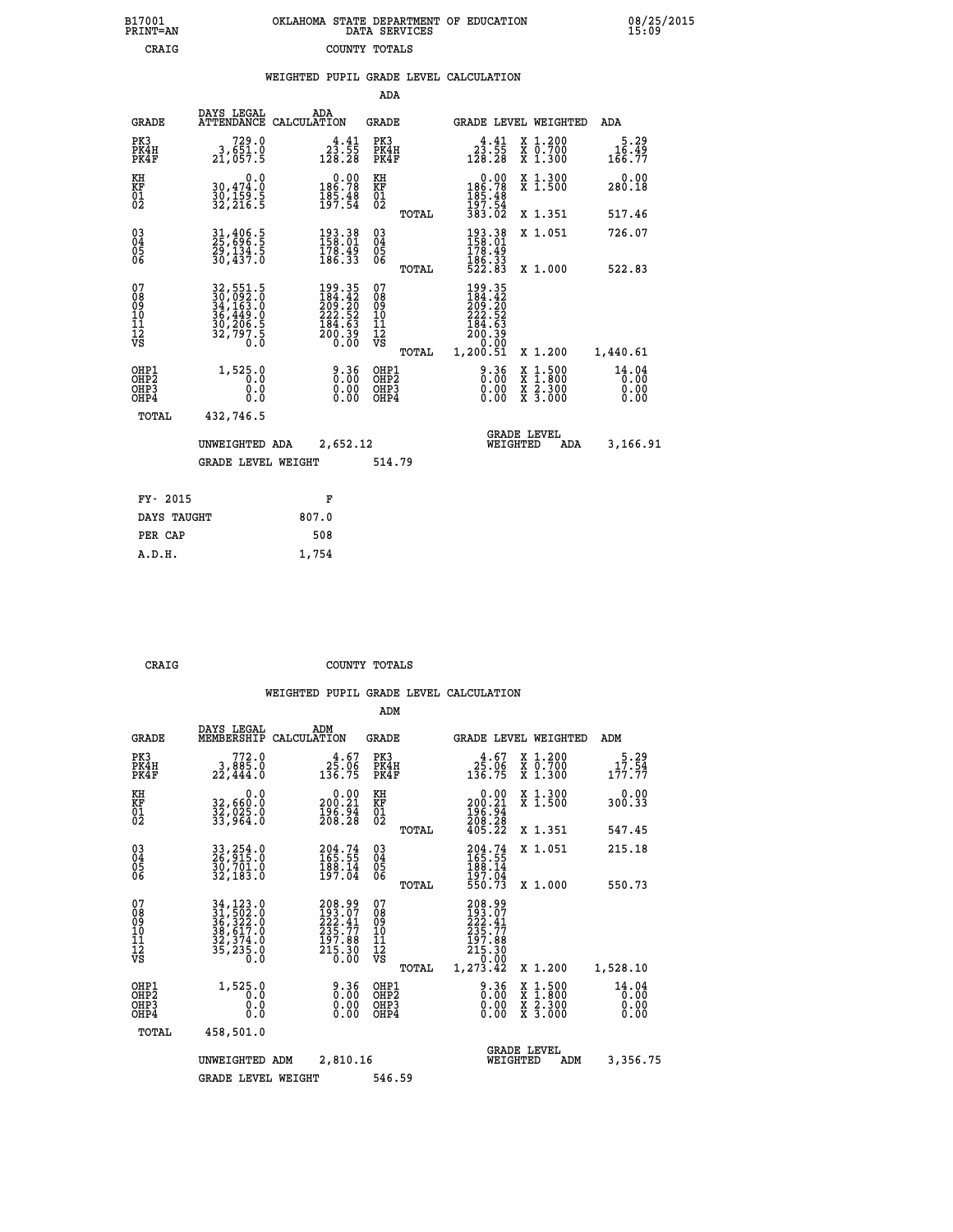| B17001<br>PRINT=AN                                   |                                                                                       | OKLAHOMA STATE DEPARTMENT OF EDUCATION                                                         | DATA SERVICES                                      |                                                                               |                                                                                          | 08/25/2015<br>15:09    |
|------------------------------------------------------|---------------------------------------------------------------------------------------|------------------------------------------------------------------------------------------------|----------------------------------------------------|-------------------------------------------------------------------------------|------------------------------------------------------------------------------------------|------------------------|
| 19 CREEK                                             |                                                                                       | C008 LONE STAR                                                                                 |                                                    |                                                                               |                                                                                          |                        |
|                                                      |                                                                                       | WEIGHTED PUPIL GRADE LEVEL CALCULATION                                                         | <b>ADA</b>                                         |                                                                               |                                                                                          |                        |
|                                                      | DAYS LEGAL                                                                            | ADA                                                                                            |                                                    |                                                                               |                                                                                          |                        |
| <b>GRADE</b>                                         | ATTENDANCE CALCULATION                                                                |                                                                                                | <b>GRADE</b>                                       |                                                                               | GRADE LEVEL WEIGHTED                                                                     | ADA                    |
| PK3<br>PK4H<br>PK4F                                  | 247.0<br>0.0<br>15, 117.5                                                             | $\begin{smallmatrix} 1.51\ 0.00 \ 92.18 \end{smallmatrix}$                                     | PK3<br>PK4H<br>PK4F                                | $\begin{smallmatrix} 1.51\ 0.00\ 92.18 \end{smallmatrix}$                     | X 1.200<br>X 0.700<br>X 1.300                                                            | 1.81<br>0.00<br>119.83 |
| KH<br>KF<br>01<br>02                                 | $\begin{smallmatrix}&&&0.0\\15,853.5\\13,472.5\\14,343.0\end{smallmatrix}$            | $96.64$<br>$82.13$<br>$87.41$                                                                  | KH<br><b>KF</b><br>01<br>02                        | $\begin{smallmatrix} 0.00\\ 96.64\\ 82.13\\ 87.41\\ 169.54 \end{smallmatrix}$ | X 1.300<br>X 1.500                                                                       | 0.00<br>144.96         |
|                                                      |                                                                                       |                                                                                                | TOTAL                                              |                                                                               | X 1.351                                                                                  | 229.05                 |
| 03<br>04<br>05<br>06                                 | $\begin{smallmatrix} 12, 694.5\\ 15, 350.5\\ 13, 003.0\\ 13, 149.5 \end{smallmatrix}$ | $77.41$<br>$79.29$<br>$79.29$<br>80.12                                                         | $\begin{matrix} 03 \\ 04 \\ 05 \\ 06 \end{matrix}$ | $77.41$<br>$79.58$<br>$79.29$                                                 | X 1.051                                                                                  | 81.36                  |
|                                                      |                                                                                       |                                                                                                | TOTAL                                              | 80.12<br>252.99                                                               | X 1.000                                                                                  | 252.99                 |
| 07<br>Ŏġ<br>09<br>10<br>11<br>12<br>VS               | 14,456.5<br>12,664.0<br>Ō.O<br>0.0<br>0.0<br>$\S.$ $\S$                               | 88.09<br>77.21<br>0.00<br>0.00<br>0.00<br>$\begin{smallmatrix} 0.00 \\ 0.00 \end{smallmatrix}$ | 07<br>ŏġ<br>09<br>ίÒ<br>īi<br>ĪŽ<br>VŠ             | 88.09<br>$77.21$<br>$0.00$<br>0.00<br>0.00<br>0.00<br>ŏ.ŏŏ                    |                                                                                          |                        |
|                                                      |                                                                                       |                                                                                                | <b>TOTAL</b>                                       | 165.30                                                                        | X 1.200                                                                                  | 198.36                 |
| OHP1<br>OHP <sub>2</sub><br>OH <sub>P3</sub><br>OHP4 | 0.0<br>Ŏ.Ŏ<br>0.0<br>0.0                                                              | 0.00<br>$\begin{smallmatrix} 0.00 \ 0.00 \end{smallmatrix}$                                    | OHP1<br>OHP <sub>2</sub><br>OHP3<br>OHP4           | 0.00<br>0.00<br>0.00                                                          | $\begin{smallmatrix} x & 1.500 \\ x & 1.800 \\ x & 2.300 \\ x & 3.000 \end{smallmatrix}$ | 0.00<br>0.00<br>0.00   |
| <b>TOTAL</b>                                         | 140,351.5                                                                             |                                                                                                |                                                    |                                                                               |                                                                                          |                        |
|                                                      | UNWEIGHTED ADA                                                                        | 855.57                                                                                         |                                                    | WEIGHTED                                                                      | <b>GRADE LEVEL</b><br>ADA                                                                | 1,028.36               |
|                                                      | <b>GRADE LEVEL WEIGHT</b>                                                             |                                                                                                | 172.79                                             |                                                                               |                                                                                          |                        |
| FY- 2015                                             |                                                                                       | F                                                                                              |                                                    |                                                                               |                                                                                          |                        |
| DAYS TAUGHT                                          |                                                                                       | 164.0                                                                                          |                                                    |                                                                               |                                                                                          |                        |
| PER CAP                                              |                                                                                       | 33                                                                                             |                                                    |                                                                               |                                                                                          |                        |
| A.D.H.                                               |                                                                                       | 752                                                                                            |                                                    |                                                                               |                                                                                          |                        |

| 19 CREEK | C008 LONE STAR |  |
|----------|----------------|--|
|          |                |  |

|                                                    |                                                                                                                           |                    |                                                                    |                                                     |       | WEIGHTED PUPIL GRADE LEVEL CALCULATION                                                                                                                                                                                                                                         |                                          |                              |  |
|----------------------------------------------------|---------------------------------------------------------------------------------------------------------------------------|--------------------|--------------------------------------------------------------------|-----------------------------------------------------|-------|--------------------------------------------------------------------------------------------------------------------------------------------------------------------------------------------------------------------------------------------------------------------------------|------------------------------------------|------------------------------|--|
|                                                    |                                                                                                                           |                    |                                                                    | ADM                                                 |       |                                                                                                                                                                                                                                                                                |                                          |                              |  |
| <b>GRADE</b>                                       | DAYS LEGAL<br>MEMBERSHIP                                                                                                  | ADM<br>CALCULATION |                                                                    | <b>GRADE</b>                                        |       | GRADE LEVEL WEIGHTED                                                                                                                                                                                                                                                           |                                          | ADM                          |  |
| PK3<br>PK4H<br>PK4F                                | 247.0<br>0.0<br>16,295.0                                                                                                  |                    | $\begin{smallmatrix} 1.51\ 0.00 \ 99.35 \end{smallmatrix}$         | PK3<br>PK4H<br>PK4F                                 |       | $1.51$<br>$0.00$<br>99.35                                                                                                                                                                                                                                                      | X 1.200<br>X 0.700<br>X 1.300            | 1.81<br>0.00<br>129.16       |  |
| KH<br>KF<br>01<br>02                               | 0.0<br>17,139:0<br>14,319:0<br>15,202:0                                                                                   |                    | $\begin{smallmatrix}&&0.00\\104.48\\87.29\\92.65\end{smallmatrix}$ | KH<br>KF<br>01<br>02                                |       | 0.00<br>104:48<br>87:29<br>92:65<br>179:94                                                                                                                                                                                                                                     | X 1.300<br>X 1.500                       | 0.00<br>156.72               |  |
|                                                    |                                                                                                                           |                    |                                                                    |                                                     | TOTAL |                                                                                                                                                                                                                                                                                | X 1.351                                  | 243.10                       |  |
| $\begin{matrix} 03 \\ 04 \\ 05 \\ 06 \end{matrix}$ | $\begin{smallmatrix} 13\,, & 350\,. & 0\\ 16\,, & 132\,. & 0\\ 13\,, & 792\,. & 0\\ 13\,, & 879\,. & 0 \end{smallmatrix}$ |                    | $\frac{81.40}{98.34}$<br>$\frac{84.10}{84.58}$                     | $\begin{array}{c} 03 \\ 04 \\ 05 \\ 06 \end{array}$ |       | $\begin{smallmatrix}81\cdot40\\98\cdot34\\84\cdot10\\84\cdot58\\267\cdot02\end{smallmatrix}$                                                                                                                                                                                   | X 1.051                                  | 85.55                        |  |
|                                                    |                                                                                                                           |                    |                                                                    |                                                     | TOTAL |                                                                                                                                                                                                                                                                                | X 1.000                                  | 267.02                       |  |
| 07<br>08<br>09<br>101<br>11<br>17<br>VS            | 15,393.0<br>13,441.0<br>$\begin{smallmatrix} 0.16 \ 0.0 \ 0.0 \ 0.0 \ 0.0 \end{smallmatrix}$                              |                    | $\begin{smallmatrix} 93.80\ 81.95\ 0.00\ 0.00 \end{smallmatrix}$   | 07<br>08<br>09<br>11<br>11<br>12<br>VS              | TOTAL | 93.80<br>81.95<br>0.00<br>0.00<br>0.00<br>ŏ:ŏŏ<br>175.75                                                                                                                                                                                                                       | X 1.200                                  | 210.90                       |  |
| OHP1<br>OHP2<br>OH <sub>P3</sub><br>OHP4           | 0.0<br>0.000                                                                                                              |                    |                                                                    | OHP1<br>OHP2<br>OHP3<br>OHP4                        |       | $\begin{smallmatrix} 0.00 & 0.00 & 0.00 & 0.00 & 0.00 & 0.00 & 0.00 & 0.00 & 0.00 & 0.00 & 0.00 & 0.00 & 0.00 & 0.00 & 0.00 & 0.00 & 0.00 & 0.00 & 0.00 & 0.00 & 0.00 & 0.00 & 0.00 & 0.00 & 0.00 & 0.00 & 0.00 & 0.00 & 0.00 & 0.00 & 0.00 & 0.00 & 0.00 & 0.00 & 0.00 & 0.0$ | X 1:500<br>X 1:800<br>X 2:300<br>X 3:000 | 0.00<br>0.00<br>0.00<br>0.00 |  |
| <b>TOTAL</b>                                       | 149,189.0                                                                                                                 |                    |                                                                    |                                                     |       |                                                                                                                                                                                                                                                                                |                                          |                              |  |
|                                                    | UNWEIGHTED ADM                                                                                                            |                    | 909.45                                                             |                                                     |       | WEIGHTED                                                                                                                                                                                                                                                                       | <b>GRADE LEVEL</b><br>ADM                | 1,094.26                     |  |
|                                                    | <b>GRADE LEVEL WEIGHT</b>                                                                                                 |                    |                                                                    | 184.81                                              |       |                                                                                                                                                                                                                                                                                |                                          |                              |  |
|                                                    |                                                                                                                           |                    |                                                                    |                                                     |       |                                                                                                                                                                                                                                                                                |                                          |                              |  |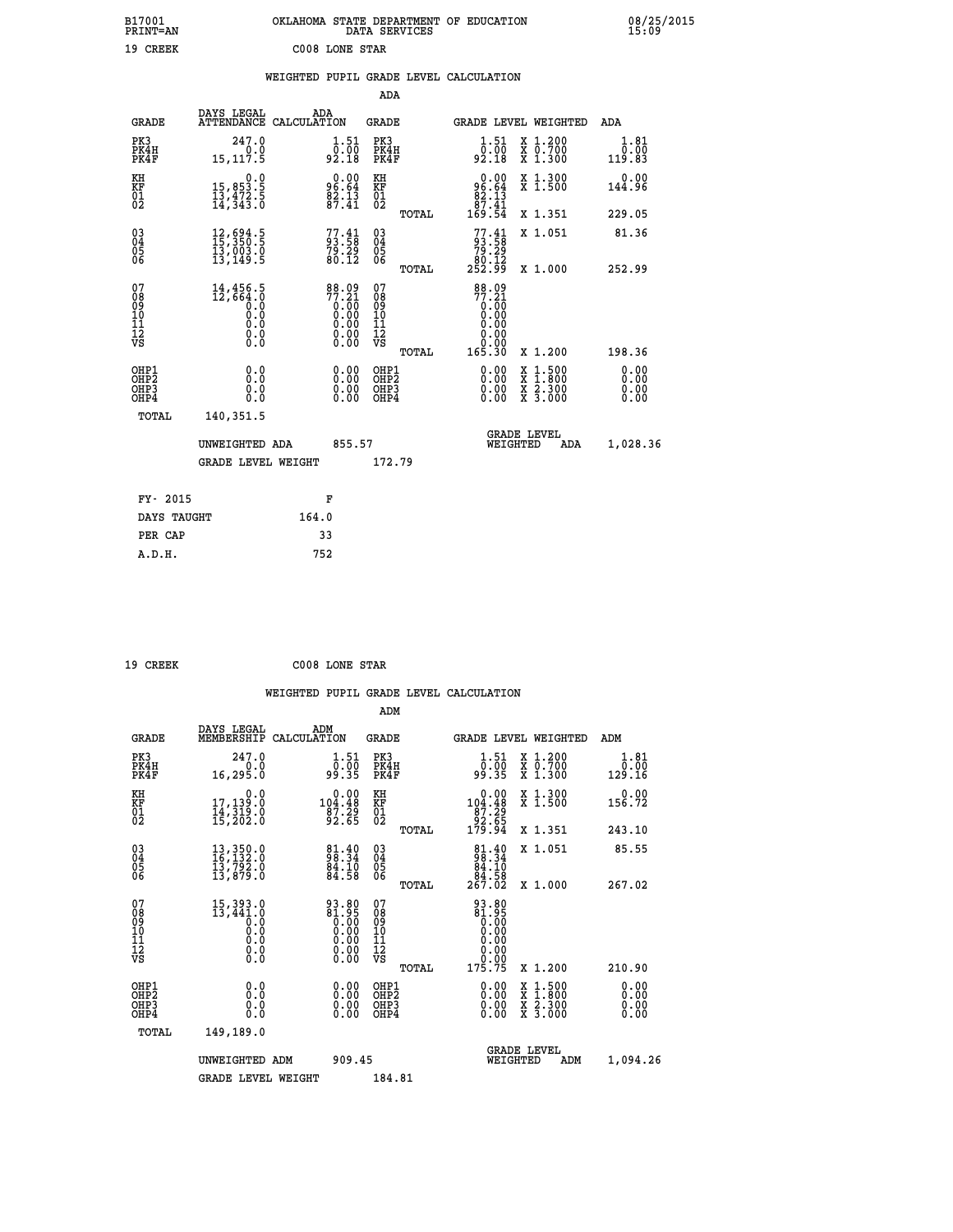| B17001          | OKLAHOMA STATE DEPARTMENT OF EDUCATION |
|-----------------|----------------------------------------|
| <b>PRINT=AN</b> | DATA SERVICES                          |
| 19 CREEK        | C012 GYPSY                             |

|  |  | WEIGHTED PUPIL GRADE LEVEL CALCULATION |
|--|--|----------------------------------------|
|  |  |                                        |

|                                                       |                                                                                                                                 |                                                                                               | ADA                                      |       |                                                                               |                                          |                              |
|-------------------------------------------------------|---------------------------------------------------------------------------------------------------------------------------------|-----------------------------------------------------------------------------------------------|------------------------------------------|-------|-------------------------------------------------------------------------------|------------------------------------------|------------------------------|
| <b>GRADE</b>                                          | DAYS LEGAL                                                                                                                      | ADA<br>ATTENDANCE CALCULATION                                                                 | <b>GRADE</b>                             |       |                                                                               | <b>GRADE LEVEL WEIGHTED</b>              | ADA                          |
| PK3<br>PK4H<br>PK4F                                   | 0.0<br>0.0<br>1,885.5                                                                                                           | $\begin{smallmatrix} 0.00\\ 0.00\\ 12.16 \end{smallmatrix}$                                   | PK3<br>PK4H<br>PK4F                      |       | 0.00<br>0.00<br>12.16                                                         | X 1.200<br>X 0.700<br>X 1.300            | 0.00<br>0.00<br>15.81        |
| KH<br>KF<br>01<br>02                                  | 0.0<br>1,330:5<br>1,963.5<br>2,087:0                                                                                            | $\begin{smallmatrix} 0.00\\ 8.58\\ 12.67\\ 13.46 \end{smallmatrix}$                           | KH<br>KF<br>01<br>02                     |       | $\begin{smallmatrix} 0.00\\ 8.58\\ 12.67\\ 13.46\\ 26.13\\ \end{smallmatrix}$ | X 1.300<br>X 1.500                       | 0.00<br>12.87                |
|                                                       |                                                                                                                                 |                                                                                               |                                          | TOTAL |                                                                               | X 1.351                                  | 35.30                        |
| 03<br>04<br>05<br>06                                  | $\begin{smallmatrix} 1\,, & 342\, \cdot\, 0 \\ -592\, \cdot\, 5 \\ -737\, \cdot\, 0 \\ 1\, , 423\, \cdot\, 0 \end{smallmatrix}$ | $\begin{array}{c} 8.66 \\ 3.75 \\ 4.75 \\ 9.18 \end{array}$                                   | 03<br>04<br>05<br>06                     |       | $\begin{array}{c} 8.66 \\ 3.82 \\ 4.75 \\ 9.18 \\ 17.75 \end{array}$          | X 1.051                                  | 9.10                         |
|                                                       |                                                                                                                                 |                                                                                               |                                          | TOTAL |                                                                               | X 1.000                                  | 17.75                        |
| 07<br>08<br>09<br>11<br>11<br>12<br>VS                | $1,068.0$<br>1,029.5<br>$\begin{smallmatrix} 0.5 & 0 \ 0.0 & 0 \end{smallmatrix}$<br>$\S.$                                      | $\begin{smallmatrix} 6.89\ 6.64\ 0.00\ 0.00\ 0.00\ 0.00\ 0.00\ 0.00\ 0.00\ \end{smallmatrix}$ | 07<br>08<br>09<br>11<br>11<br>12<br>VS   | TOTAL | 6.89<br>6.64<br>0.00<br>0.00<br>0.00<br>0.00<br>13.53                         | X 1.200                                  | 16.24                        |
| OHP1<br>OH <sub>P</sub> 2<br>OH <sub>P3</sub><br>OHP4 | 0.0<br>0.0<br>0.0                                                                                                               | 0.00<br>$\begin{smallmatrix} 0.00 \ 0.00 \end{smallmatrix}$                                   | OHP1<br>OHP <sub>2</sub><br>OHP3<br>OHP4 |       | 0.00<br>0.00<br>0.00                                                          | X 1:500<br>X 1:800<br>X 2:300<br>X 3:000 | 0.00<br>0.00<br>0.00<br>0.00 |
| TOTAL                                                 | 13,458.5                                                                                                                        |                                                                                               |                                          |       |                                                                               |                                          |                              |
|                                                       | UNWEIGHTED ADA<br><b>GRADE LEVEL WEIGHT</b>                                                                                     | 86.81                                                                                         | 20.26                                    |       |                                                                               | <b>GRADE LEVEL</b><br>WEIGHTED<br>ADA    | 107.07                       |
|                                                       |                                                                                                                                 |                                                                                               |                                          |       |                                                                               |                                          |                              |
| FY- 2015                                              |                                                                                                                                 | F                                                                                             |                                          |       |                                                                               |                                          |                              |
| DAYS TAUGHT                                           |                                                                                                                                 | 155.0                                                                                         |                                          |       |                                                                               |                                          |                              |
| PER CAP                                               |                                                                                                                                 | 86                                                                                            |                                          |       |                                                                               |                                          |                              |
| A.D.H.                                                |                                                                                                                                 | 81                                                                                            |                                          |       |                                                                               |                                          |                              |

| 19 CREEK | C012 GYPSY |
|----------|------------|
|          |            |

|                                                    |                                                                        | WEIGHTED PUPIL GRADE LEVEL CALCULATION                              |                                                     |       |                                                                      |                                                                                                                                           |                        |
|----------------------------------------------------|------------------------------------------------------------------------|---------------------------------------------------------------------|-----------------------------------------------------|-------|----------------------------------------------------------------------|-------------------------------------------------------------------------------------------------------------------------------------------|------------------------|
|                                                    |                                                                        |                                                                     | ADM                                                 |       |                                                                      |                                                                                                                                           |                        |
| <b>GRADE</b>                                       | DAYS LEGAL<br>MEMBERSHIP                                               | ADM<br>CALCULATION                                                  | <b>GRADE</b>                                        |       |                                                                      | GRADE LEVEL WEIGHTED                                                                                                                      | ADM                    |
| PK3<br>PK4H<br>PK4F                                | 0.0<br>0.0<br>2,084.0                                                  | $\begin{smallmatrix} 0.00\\ 0.00\\ 13.45 \end{smallmatrix}$         | PK3<br>PK4H<br>PK4F                                 |       | 0.00<br>0.00<br>13.45                                                | X 1.200<br>X 0.700<br>X 1.300                                                                                                             | 0.00<br>0.00<br>17.49  |
| KH<br>KF<br>01<br>02                               | $\begin{smallmatrix} 0.0\\1.395.0\\2.086.0\\2.170.0 \end{smallmatrix}$ | $\begin{smallmatrix} 0.00\\ 9.00\\ 13.46\\ 14.00 \end{smallmatrix}$ | KH<br>KF<br>01<br>02                                |       | $0.00\n13.46\n14.00\n27.46$                                          | X 1.300<br>X 1.500                                                                                                                        | 0.00<br>13.50          |
|                                                    |                                                                        |                                                                     |                                                     | TOTAL |                                                                      | X 1.351                                                                                                                                   | 37.10                  |
| $\begin{matrix} 03 \\ 04 \\ 05 \\ 06 \end{matrix}$ | 1,395.0<br>620.0<br>775.0<br>1,494.0                                   | $\begin{smallmatrix} 9.00\ 4.00\ 5.00\ 9.64 \end{smallmatrix}$      | $\begin{array}{c} 03 \\ 04 \\ 05 \\ 06 \end{array}$ |       | $\begin{array}{c} 9.00 \\ 4.00 \\ 5.00 \\ 9.64 \\ 18.64 \end{array}$ | X 1.051                                                                                                                                   | 9.46                   |
|                                                    |                                                                        |                                                                     |                                                     | TOTAL |                                                                      | X 1.000                                                                                                                                   | 18.64                  |
| 07<br>08<br>09<br>01<br>11<br>11<br>12<br>VS       | $1,130.0$<br>$1,087.0$<br>$0.0$<br>$0.0$<br>$0.0$<br>$0.0$<br>$0.0$    | $7.297.010.000.000.000.000.000.00$                                  | 07<br>08<br>09<br>01<br>11<br>11<br>12<br>VS        |       | $7.29$<br>$7.01$                                                     |                                                                                                                                           |                        |
|                                                    |                                                                        |                                                                     |                                                     | TOTAL | 14.30                                                                | X 1.200                                                                                                                                   | 17.16                  |
| OHP1<br>OHP2<br>OH <sub>P3</sub><br>OHP4           | 0.0<br>$\begin{smallmatrix} 0.0 & 0 \ 0.0 & 0 \end{smallmatrix}$       | $\begin{smallmatrix} 0.00 \ 0.00 \ 0.00 \ 0.00 \end{smallmatrix}$   | OHP1<br>OHP2<br>OHP3<br>OHP4                        |       |                                                                      | $\begin{smallmatrix} \mathtt{X} & 1\cdot500\\ \mathtt{X} & 1\cdot800\\ \mathtt{X} & 2\cdot300\\ \mathtt{X} & 3\cdot000 \end{smallmatrix}$ | 0.00<br>0.00<br>0.0000 |
| TOTAL                                              | 14,236.0                                                               |                                                                     |                                                     |       |                                                                      |                                                                                                                                           |                        |
|                                                    | UNWEIGHTED ADM<br><b>GRADE LEVEL WEIGHT</b>                            | 91.85                                                               | 21.50                                               |       |                                                                      | GRADE LEVEL<br>WEIGHTED<br>ADM                                                                                                            | 113.35                 |
|                                                    |                                                                        |                                                                     |                                                     |       |                                                                      |                                                                                                                                           |                        |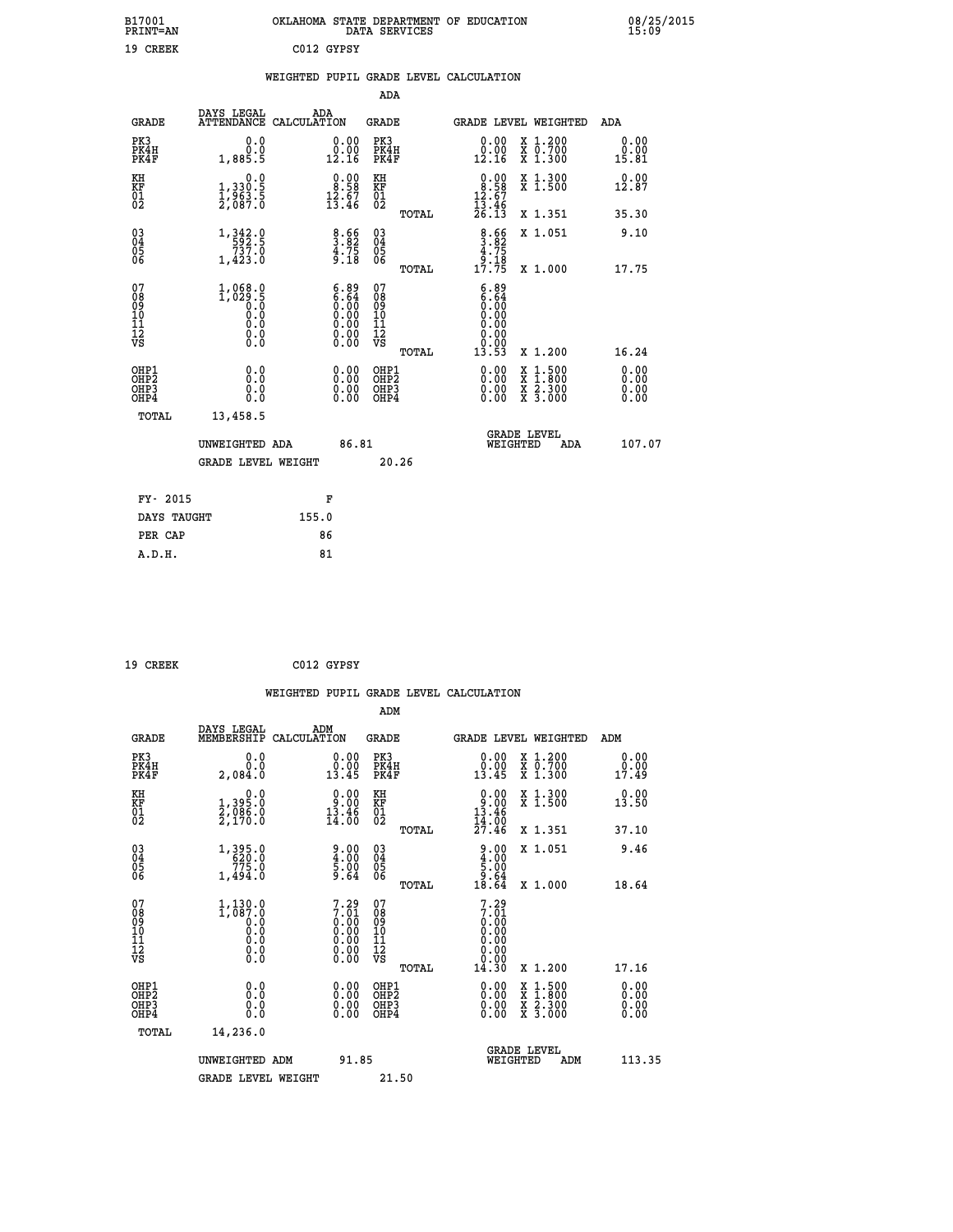|                          | OKLAHOMA STATE DEPARTMENT OF EDUCATION<br>DATA SERVICES |  |
|--------------------------|---------------------------------------------------------|--|
| <b>CO34 PRETTY WATER</b> |                                                         |  |

 **B17001 OKLAHOMA STATE DEPARTMENT OF EDUCATION 08/25/2015**

| 19 CREEK                                                           |                                                                                               |       | C034 PRETTY WATER                                                        |                                        |       |                                                                                   |                                                                                                                              |                       |
|--------------------------------------------------------------------|-----------------------------------------------------------------------------------------------|-------|--------------------------------------------------------------------------|----------------------------------------|-------|-----------------------------------------------------------------------------------|------------------------------------------------------------------------------------------------------------------------------|-----------------------|
|                                                                    |                                                                                               |       |                                                                          |                                        |       | WEIGHTED PUPIL GRADE LEVEL CALCULATION                                            |                                                                                                                              |                       |
|                                                                    |                                                                                               |       |                                                                          | ADA                                    |       |                                                                                   |                                                                                                                              |                       |
| <b>GRADE</b>                                                       | DAYS LEGAL<br>ATTENDANCE CALCULATION                                                          | ADA   |                                                                          | <b>GRADE</b>                           |       |                                                                                   | GRADE LEVEL WEIGHTED                                                                                                         | ADA                   |
| PK3<br>PK4H<br>PK4F                                                | 83.0<br>0.0<br>4,931.5                                                                        |       | $\begin{smallmatrix} 0.53\ 0.00\ 31.21 \end{smallmatrix}$                | PK3<br>PK4H<br>PK4F                    |       | $0.53$<br>$0.00$<br>31.21                                                         | X 1.200<br>X 0.700<br>X 1.300                                                                                                | 0.64<br>0.00<br>40.57 |
| KH<br><b>KF</b><br>01<br>02                                        | 0.0<br>4,908:5<br>4,680:0<br>2,903:5                                                          |       | $\begin{smallmatrix} 0.00\\ 31.07\\ 29.62\\ 18.38 \end{smallmatrix}$     | KH<br>KF<br>01<br>02                   |       | $\begin{smallmatrix} 0.00\\ 31.07\\ 29.62\\ 18.38 \end{smallmatrix}$              | X 1.300<br>X 1.500                                                                                                           | 0.00<br>46.61         |
|                                                                    |                                                                                               |       |                                                                          |                                        | TOTAL | 48.00                                                                             | X 1.351                                                                                                                      | 64.85                 |
| $\begin{smallmatrix} 03 \\[-4pt] 04 \end{smallmatrix}$<br>Ŏ5<br>06 | 2,798.0<br>4,317.5<br>4,448.5<br>4,497.5                                                      |       | $\begin{smallmatrix} 17.71 \\ 27.33 \\ 28.16 \\ 28.47 \end{smallmatrix}$ | $^{03}_{04}$<br>Ŏ5<br>06               |       | $\begin{smallmatrix} 17.71 \\ 27.33 \\ 28.16 \\ 28.47 \\ 83.96 \end{smallmatrix}$ | X 1.051                                                                                                                      | 18.61                 |
|                                                                    |                                                                                               |       |                                                                          |                                        | TOTAL |                                                                                   | X 1.000                                                                                                                      | 83.96                 |
| 07<br>08<br>09<br>01<br>11<br>11<br>12<br>VS                       | 2, 382.5<br>3, 415.0<br>0.0<br>$\begin{smallmatrix} 0.00000&0&0\ 0.000&0&0 \end{smallmatrix}$ |       | $15.08$<br>$21.61$<br>$0.00$<br>$0.00$<br>$0.00$<br>Ŏ.ŎŎ<br>O.OO         | 07<br>08<br>09<br>11<br>11<br>12<br>VS | TOTAL | $15.08$<br>$21.61$<br>$0.00$<br>$0.00$<br>$0.00$<br>0.00<br>36.69                 | X 1.200                                                                                                                      | 44.03                 |
| OHP1<br>OHP2<br>OHP3<br>OHP4                                       | 0.0<br>0.0<br>0.0                                                                             |       | 0.00<br>$0.00$<br>0.00                                                   | OHP1<br>OHP2<br>OHP3<br>OHP4           |       | 0.00<br>0.00                                                                      | 1:500<br>$\begin{array}{l} \mathtt{X} & 1.500 \\ \mathtt{X} & 1.800 \\ \mathtt{X} & 2.300 \\ \mathtt{X} & 3.000 \end{array}$ | 0.00<br>0.00<br>0.00  |
| TOTAL                                                              | 39,365.5                                                                                      |       |                                                                          |                                        |       |                                                                                   |                                                                                                                              |                       |
|                                                                    | UNWEIGHTED ADA<br><b>GRADE LEVEL WEIGHT</b>                                                   |       | 249.17                                                                   |                                        | 50.10 | WEIGHTED                                                                          | <b>GRADE LEVEL</b><br>ADA                                                                                                    | 299.27                |
|                                                                    |                                                                                               |       |                                                                          |                                        |       |                                                                                   |                                                                                                                              |                       |
| FY- 2015                                                           |                                                                                               |       | F                                                                        |                                        |       |                                                                                   |                                                                                                                              |                       |
| DAYS TAUGHT                                                        |                                                                                               | 158.0 |                                                                          |                                        |       |                                                                                   |                                                                                                                              |                       |
| PER CAP                                                            |                                                                                               |       | 33                                                                       |                                        |       |                                                                                   |                                                                                                                              |                       |
| A.D.H.                                                             |                                                                                               | 249   |                                                                          |                                        |       |                                                                                   |                                                                                                                              |                       |

 **B17001<br>PRINT=AN** 

 **19 CREEK C034 PRETTY WATER**

|                                          |                                                        |                                                                                                 | ADM                                                |                                                                               |                                          |                       |
|------------------------------------------|--------------------------------------------------------|-------------------------------------------------------------------------------------------------|----------------------------------------------------|-------------------------------------------------------------------------------|------------------------------------------|-----------------------|
| <b>GRADE</b>                             | DAYS LEGAL<br>MEMBERSHIP                               | ADM<br>CALCULATION                                                                              | <b>GRADE</b>                                       | GRADE LEVEL WEIGHTED                                                          |                                          | ADM                   |
| PK3<br>PK4H<br>PK4F                      | 83.0<br>0.0<br>5,288.0                                 | $\begin{smallmatrix} 0.53\ 0.00\ 33.47 \end{smallmatrix}$                                       | PK3<br>PK4H<br>PK4F                                | $\begin{smallmatrix} 0.53\ 0.00\\ 33.47 \end{smallmatrix}$                    | X 1.200<br>X 0.700<br>X 1.300            | 0.64<br>0.00<br>43.51 |
| KH<br>KF<br>01<br>02                     | 0.0<br>5,387.0<br>5,012.0<br>3,145.0                   | $\begin{smallmatrix} 0.00\\ 34.09\\ 31.72\\ 19.91 \end{smallmatrix}$                            | KH<br>KF<br>01<br>02                               | $0.00$<br>$34.09$<br>$31.72$<br>$19.91$<br>$51.63$                            | X 1.300<br>X 1.500                       | 0.00<br>51.14         |
|                                          |                                                        |                                                                                                 | TOTAL                                              |                                                                               | X 1.351                                  | 69.75                 |
| 03<br>04<br>05<br>06                     | 2,986.0<br>4,538.0<br>4,624.0<br>4,691.0               | 18.90<br>28.72<br>29.27<br>29.69                                                                | $\begin{matrix} 03 \\ 04 \\ 05 \\ 06 \end{matrix}$ | $\frac{18.90}{28.72}$<br>$\frac{29.27}{29.69}$<br>$\frac{87.68}{87.68}$       | X 1.051                                  | 19.86                 |
|                                          |                                                        |                                                                                                 | TOTAL                                              |                                                                               | X 1.000                                  | 87.68                 |
| 07<br>08<br>09<br>101<br>112<br>VS       | $2,464.0$<br>$3,649.0$<br>$0.0$<br>0.0<br>0.0<br>$\S.$ | $\begin{smallmatrix} 15.59\ 23.09\ 0.00\ 0.00\ 0.00\ 0.00\ 0.00\ 0.00\ 0.00\ \end{smallmatrix}$ | 07<br>08<br>09<br>101<br>11<br>12<br>VS<br>TOTAL   | $15.59$<br>$23.09$<br>$0.00$<br>$0.00$<br>$0.00$<br>$0.00$<br>$0.00$<br>38.68 | X 1.200                                  | 46.42                 |
|                                          |                                                        |                                                                                                 |                                                    |                                                                               |                                          | 0.00                  |
| OHP1<br>OHP2<br>OHP <sub>3</sub><br>OHP4 | 0.0<br>0.000                                           | $0.00$<br>$0.00$<br>0.00                                                                        | OHP1<br>OHP2<br>OHP <sub>3</sub>                   | $0.00$<br>$0.00$<br>0.00                                                      | X 1:500<br>X 1:800<br>X 2:300<br>X 3:000 | 0.00<br>0.00          |
| TOTAL                                    | 41,867.0                                               |                                                                                                 |                                                    |                                                                               |                                          |                       |
|                                          | UNWEIGHTED ADM                                         | 264.98                                                                                          |                                                    | GRADE LEVEL<br>WEIGHTED                                                       | ADM                                      | 319.00                |
|                                          | <b>GRADE LEVEL WEIGHT</b>                              |                                                                                                 | 54.02                                              |                                                                               |                                          |                       |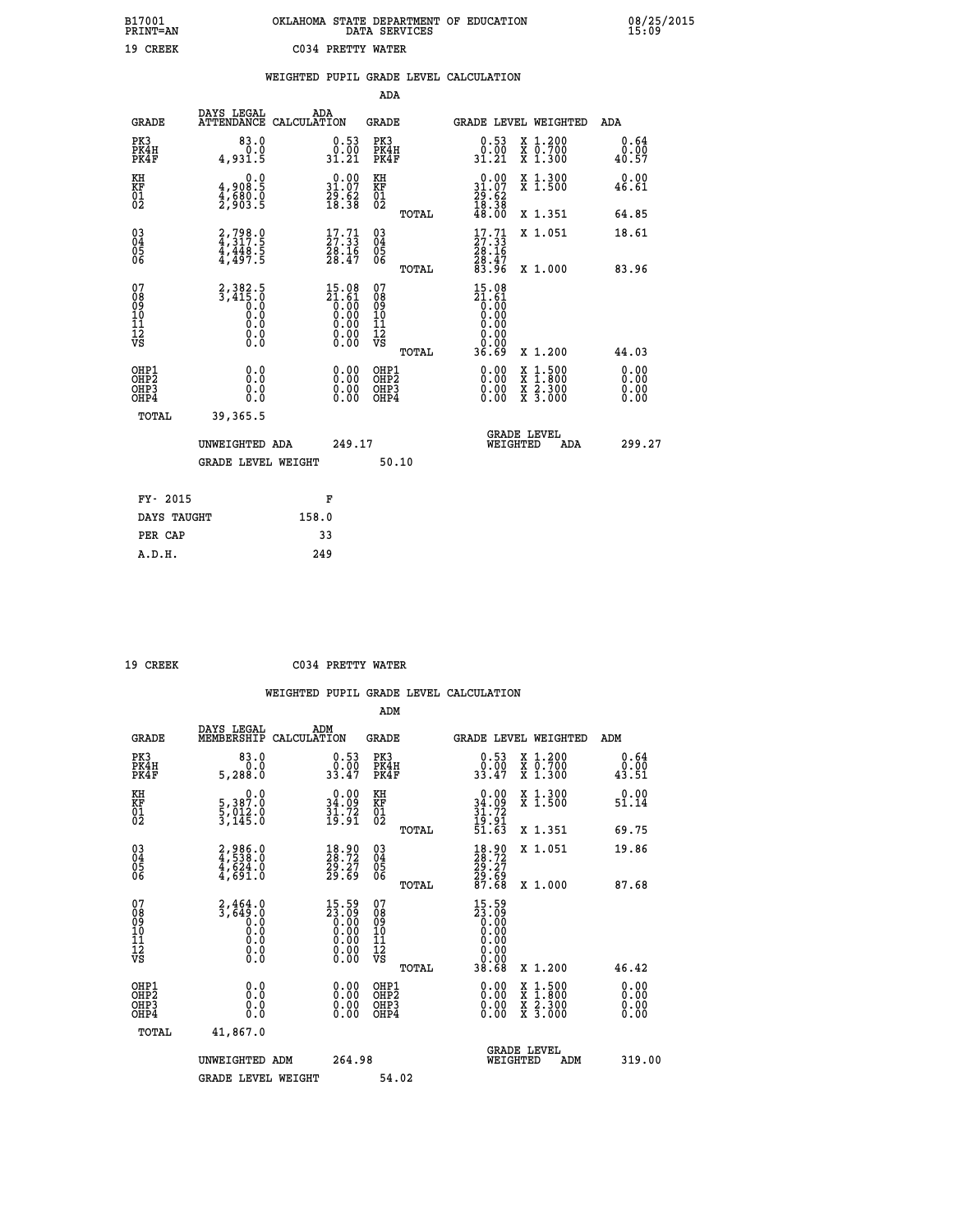| B17001<br><b>PRINT=AN</b> | OKLAHOMA STATE DEPARTMENT OF EDUCATION<br>DATA SERVICES | 08/25/2015<br>15:09 |
|---------------------------|---------------------------------------------------------|---------------------|
| 19 CREEK                  | C035 ALLEN-BOWDEN                                       |                     |

|                                          |                                                                          | WEIGHTED PUPIL GRADE LEVEL CALCULATION                               |                                                 |                                                                                                                                           |                              |
|------------------------------------------|--------------------------------------------------------------------------|----------------------------------------------------------------------|-------------------------------------------------|-------------------------------------------------------------------------------------------------------------------------------------------|------------------------------|
|                                          |                                                                          |                                                                      | ADA                                             |                                                                                                                                           |                              |
| <b>GRADE</b>                             | DAYS LEGAL                                                               | ADA<br>ATTENDANCE CALCULATION                                        | <b>GRADE</b>                                    | GRADE LEVEL WEIGHTED                                                                                                                      | ADA                          |
| PK3<br>PK4H<br>PK4F                      | 100.0<br>0.0<br>4,754.5                                                  | 0.60<br>$\frac{0.00}{28.13}$                                         | PK3<br>PK4H<br>PK4F                             | 0.60<br>X 1.200<br>X 0.700<br>X 1.300<br>0.00<br>28.13                                                                                    | 0.72<br>0.00<br>36.57        |
| KH<br>KF<br>01<br>02                     | 0.0<br>$\frac{6,449.0}{7,377.0}$<br>6,660.0                              | $\begin{smallmatrix} 0.00\\ 38.16\\ 43.66\\ 39.42 \end{smallmatrix}$ | KH<br>KF<br>01<br>02                            | X 1.300<br>X 1.500<br>$0.00$<br>$38.16$<br>$43.66$<br>$39.42$<br>$83.08$                                                                  | 0.00<br>57.24                |
|                                          |                                                                          |                                                                      | TOTAL                                           | X 1.351                                                                                                                                   | 112.24                       |
| $^{03}_{04}$<br>Ŏ5<br>06                 | $\frac{5}{5}$ , $\frac{690}{260}$ .0<br>$\frac{6}{4}, \frac{417}{493}.5$ | $33.67$<br>$31.12$<br>37.97<br>26.59                                 | $^{03}_{04}$<br>05<br>06                        | 33.67<br>31.12<br>37.97<br>26.59<br>26.59<br>X 1.051                                                                                      | 35.39                        |
|                                          |                                                                          |                                                                      | TOTAL                                           |                                                                                                                                           | X 1.000<br>95.68             |
| 07<br>08<br>09<br>101<br>112<br>VS       | $6,037.5$<br>4,049.5<br>0.0<br>0.0<br>0.0<br>$\S.$ $\S$                  | 35.72<br>23.96<br>0.00<br>0.00<br>0.00<br>Ŏ.ŎŎ<br>O.OO               | 07<br>08<br>09<br>11<br>11<br>12<br>VS<br>TOTAL | 35.72<br>23.96<br>0.00<br>0.00<br>0.00<br>0.00<br>59.68<br>X 1.200                                                                        | 71.62                        |
| OHP1<br>OHP2<br>OH <sub>P3</sub><br>OHP4 | 0.0<br>0.0<br>0.0                                                        | $\begin{smallmatrix} 0.00 \ 0.00 \ 0.00 \ 0.00 \end{smallmatrix}$    | OHP1<br>OHP2<br>OHP3<br>OHP4                    | $\begin{smallmatrix} \mathtt{X} & 1\cdot500\\ \mathtt{X} & 1\cdot800\\ \mathtt{X} & 2\cdot300\\ \mathtt{X} & 3\cdot000 \end{smallmatrix}$ | 0.00<br>0.00<br>0.00<br>0.00 |
| TOTAL                                    | 57,288.0                                                                 |                                                                      |                                                 |                                                                                                                                           |                              |
|                                          | UNWEIGHTED ADA                                                           | 339.00                                                               |                                                 | <b>GRADE LEVEL</b><br>WEIGHTED                                                                                                            | 409.46<br>ADA                |
|                                          | <b>GRADE LEVEL WEIGHT</b>                                                |                                                                      | 70.46                                           |                                                                                                                                           |                              |
|                                          | FY- 2015                                                                 | F                                                                    |                                                 |                                                                                                                                           |                              |
|                                          | DAYS TAUGHT                                                              | 169.0                                                                |                                                 |                                                                                                                                           |                              |
|                                          | PER CAP                                                                  | 33                                                                   |                                                 |                                                                                                                                           |                              |

| CREEK |
|-------|

 **19 CREEK C035 ALLEN-BOWDEN**

|                                                    |                                                                                                  |                                                                                | ADM                                                |                                                                                                                                                                                                                                                                                |                                          |                                                           |
|----------------------------------------------------|--------------------------------------------------------------------------------------------------|--------------------------------------------------------------------------------|----------------------------------------------------|--------------------------------------------------------------------------------------------------------------------------------------------------------------------------------------------------------------------------------------------------------------------------------|------------------------------------------|-----------------------------------------------------------|
| <b>GRADE</b>                                       | DAYS LEGAL<br>MEMBERSHIP                                                                         | ADM<br>CALCULATION                                                             | <b>GRADE</b>                                       |                                                                                                                                                                                                                                                                                | GRADE LEVEL WEIGHTED                     | ADM                                                       |
| PK3<br>PK4H<br>PK4F                                | 171.0<br>5, 270.0                                                                                | $1.02$<br>$0.00$<br>31.19                                                      | PK3<br>PK4H<br>PK4F                                | $\begin{array}{c} 1.02 \\ 0.00 \\ 31.19 \end{array}$                                                                                                                                                                                                                           | X 1.200<br>X 0.700<br>X 1.300            | $\begin{smallmatrix} 1.22\ 0.00\ 40.55 \end{smallmatrix}$ |
| KH<br>KF<br>01<br>02                               | $7,015.0$<br>0.015.0<br>0.051.0<br>7,238.0                                                       | $\begin{smallmatrix} 0.00\\ 41.51\\ 47.66\\ 42.84 \end{smallmatrix}$           | KH<br>KF<br>01<br>02                               | $0.00$<br>$41.51$<br>$47.66$<br>$42.84$<br>$90.50$                                                                                                                                                                                                                             | X 1.300<br>X 1.500                       | 0.00<br>62.27                                             |
|                                                    |                                                                                                  |                                                                                | TOTAL                                              |                                                                                                                                                                                                                                                                                | X 1.351                                  | 122.27                                                    |
| $\begin{matrix} 03 \\ 04 \\ 05 \\ 06 \end{matrix}$ | $\begin{smallmatrix} 6 & 180 & 0 \\ 5 & 671 & 0 \\ 7 & 026 & 0 \\ 4 & 882 & 0 \end{smallmatrix}$ | 36.57<br>33.56<br>41.57<br>28.89                                               | $\begin{matrix} 03 \\ 04 \\ 05 \\ 06 \end{matrix}$ | $36.57$<br>$33.56$<br>$41.57$<br>$28.89$<br>$104.02$                                                                                                                                                                                                                           | X 1.051                                  | 38.44                                                     |
|                                                    |                                                                                                  |                                                                                | TOTAL                                              |                                                                                                                                                                                                                                                                                | X 1.000                                  | 104.02                                                    |
| 07<br>08<br>09<br>101<br>11<br>12<br>VS            |                                                                                                  | $39.51$<br>$26.28$<br>$0.00$<br>$0.00$<br>$0.00$<br>$0.00$<br>$0.00$<br>$0.00$ | 07<br>08901112<br>1112<br>VS<br>TOTAL              | $\begin{array}{c} 39\cdot 51 \\ 26\cdot 28 \\ 0.00 \\ 0.00 \\ 0.00 \\ 0.00 \\ 0.00 \\ 0.00 \\ 0.00 \\ 65\cdot 79 \end{array}$                                                                                                                                                  | X 1.200                                  | 78.95                                                     |
| OHP1<br>OHP2<br>OH <sub>P3</sub><br>OHP4           |                                                                                                  | $\begin{smallmatrix} 0.00 \ 0.00 \ 0.00 \ 0.00 \end{smallmatrix}$              | OHP1<br>OHP2<br>OHP3<br>OHP4                       | $\begin{smallmatrix} 0.00 & 0.00 & 0.00 & 0.00 & 0.00 & 0.00 & 0.00 & 0.00 & 0.00 & 0.00 & 0.00 & 0.00 & 0.00 & 0.00 & 0.00 & 0.00 & 0.00 & 0.00 & 0.00 & 0.00 & 0.00 & 0.00 & 0.00 & 0.00 & 0.00 & 0.00 & 0.00 & 0.00 & 0.00 & 0.00 & 0.00 & 0.00 & 0.00 & 0.00 & 0.00 & 0.0$ | X 1:500<br>X 1:800<br>X 2:300<br>X 3:000 | 0.00<br>0.00<br>0.00                                      |
| TOTAL                                              | 62,624.0                                                                                         |                                                                                |                                                    |                                                                                                                                                                                                                                                                                |                                          |                                                           |
|                                                    | UNWEIGHTED ADM                                                                                   | 370.60                                                                         |                                                    | WEIGHTED                                                                                                                                                                                                                                                                       | <b>GRADE LEVEL</b><br>ADM                | 447.72                                                    |
|                                                    | <b>GRADE LEVEL WEIGHT</b>                                                                        |                                                                                | 77.12                                              |                                                                                                                                                                                                                                                                                |                                          |                                                           |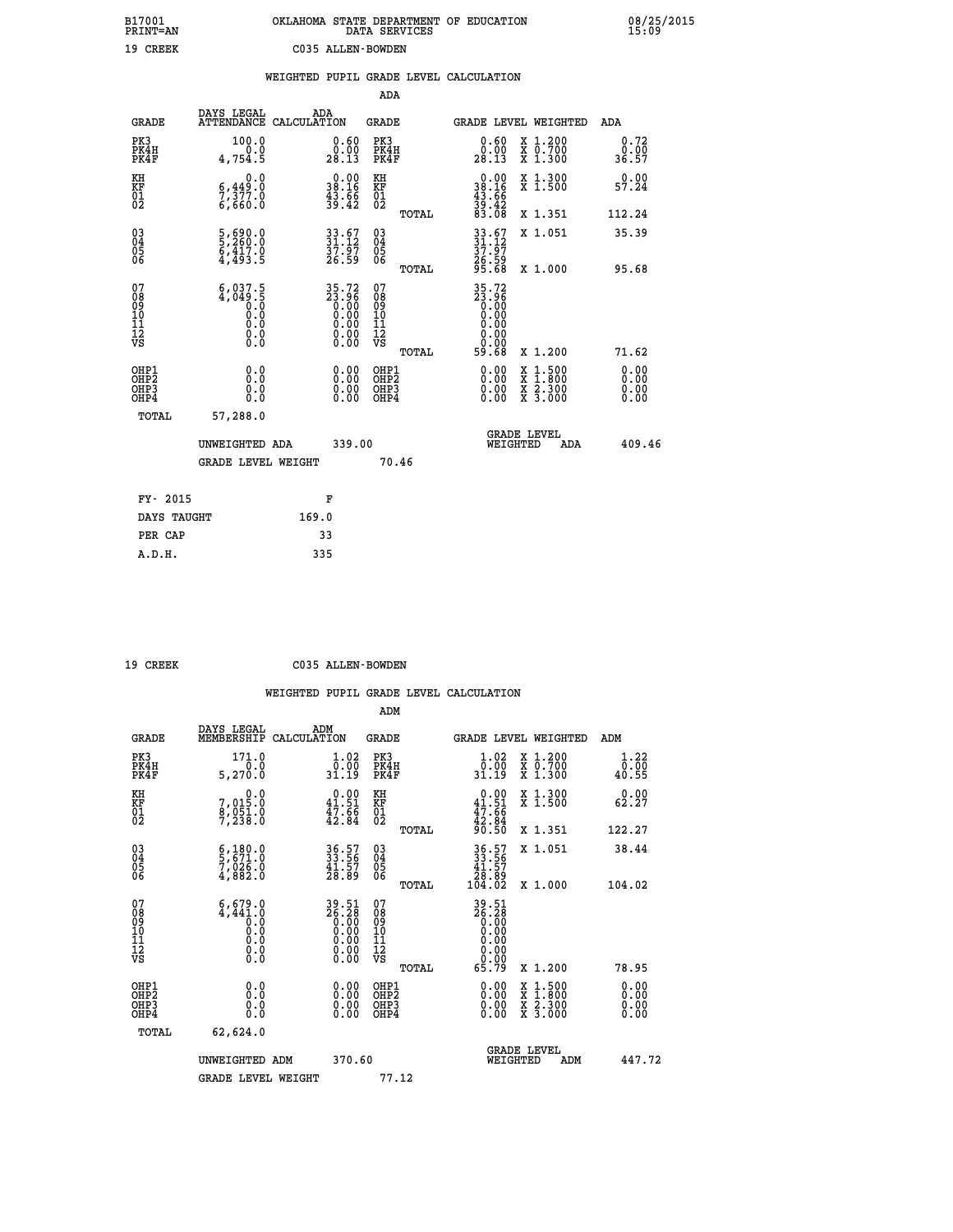|              | OKLAHOMA STATE DEPARTMENT OF EDUCATION<br>DATA SERVICES |  |
|--------------|---------------------------------------------------------|--|
| T002 BRISTOW |                                                         |  |

## **WEIGHTED PUPIL GRADE LEVEL CALCULATION**

|                                                                    |                                                                                                                                                                             |                                                                                   | ADA                                      |       |                                                                             |                                          |                              |
|--------------------------------------------------------------------|-----------------------------------------------------------------------------------------------------------------------------------------------------------------------------|-----------------------------------------------------------------------------------|------------------------------------------|-------|-----------------------------------------------------------------------------|------------------------------------------|------------------------------|
| <b>GRADE</b>                                                       | DAYS LEGAL<br><b>ATTENDANCE</b>                                                                                                                                             | ADA<br>CALCULATION                                                                | <b>GRADE</b>                             |       | <b>GRADE LEVEL WEIGHTED</b>                                                 |                                          | ADA                          |
| PK3<br>PK4H<br>PK4F                                                | 950.0<br>109.5<br>11,549.5                                                                                                                                                  | $\begin{smallmatrix}5.59\0.65\\67.95\end{smallmatrix}$                            | PK3<br>PK4H<br>PK4F                      |       | $\begin{smallmatrix}5.59\0.65\\67.95\end{smallmatrix}$                      | X 1.200<br>X 0.700<br>X 1.300            | 6.71<br>0.46<br>88.34        |
| KH<br><b>KF</b><br>01<br>02                                        | 0.0<br>26,492:0<br>20,357:5<br>22,054:0                                                                                                                                     | $\begin{array}{c} 0.00 \\ 155.85 \\ 119.75 \\ 129.75 \end{array}$                 | KH<br>KF<br>01<br>02                     |       | $\begin{array}{c} 0.00 \\ 155.85 \\ 119.75 \\ 129.75 \\ 249.50 \end{array}$ | X 1.300<br>X 1.500                       | 0.00<br>233.78               |
|                                                                    |                                                                                                                                                                             |                                                                                   |                                          | TOTAL |                                                                             | X 1.351                                  | 337.07                       |
| $\begin{smallmatrix} 03 \\[-4pt] 04 \end{smallmatrix}$<br>05<br>06 | 20,514.5<br>18,250.5<br>19,136.5<br>20,800.5                                                                                                                                | $\begin{array}{l} 120\cdot 59\\107\cdot 38\\112\cdot 59\\122\cdot 38 \end{array}$ | $\substack{03 \\ 04}$<br>05<br>06        |       | 120.69<br>$\frac{112}{122}$ . 59<br>$\frac{122}{342}$ . 38                  | X 1.051                                  | 126.85                       |
|                                                                    |                                                                                                                                                                             |                                                                                   |                                          | TOTAL |                                                                             | X 1.000                                  | 342.35                       |
| 07<br>08<br>09<br>11<br>11<br>12<br>VS                             | $\begin{smallmatrix} 22\,,\,565\cdot\,5\\ 19\,,\,132\cdot\,5\\ 19\,,\,903\cdot\,0\\ 18\,,\,776\cdot\,0\\ 15\,,\,287\cdot\,5\\ 15\,,\,139\cdot\,0\\ 0\,\,0\end{smallmatrix}$ | 132.74<br>$112.57$<br>$117.08$<br>$110.45$<br>$89.93$<br>$106.70$<br>0.00         | 07<br>08<br>09<br>11<br>11<br>12<br>VS   |       | 132.74<br>112.57<br>117.085<br>106.70<br>106.70<br>106.70                   |                                          |                              |
|                                                                    |                                                                                                                                                                             |                                                                                   |                                          | TOTAL | 669.47                                                                      | X 1.200                                  | 803.36                       |
| OHP1<br>OH <sub>P2</sub><br>OH <sub>P3</sub><br>OH <sub>P4</sub>   | 42.0<br>0.0<br>0.0<br>0.0                                                                                                                                                   | 0.25<br>0.00<br>0.00                                                              | OHP1<br>OHP <sub>2</sub><br>OHP3<br>OHP4 |       | $0.25$<br>$0.00$<br>0.00<br>0.00                                            | X 1:500<br>X 1:800<br>X 2:300<br>X 3:000 | 0.38<br>0.00<br>0.00<br>0.00 |
| TOTAL                                                              | 274,060.0                                                                                                                                                                   |                                                                                   |                                          |       |                                                                             |                                          |                              |
|                                                                    | UNWEIGHTED ADA                                                                                                                                                              | 1,612.30                                                                          |                                          |       |                                                                             | GRADE LEVEL<br>WEIGHTED<br>ADA           | 1,939.30                     |
|                                                                    | <b>GRADE LEVEL WEIGHT</b>                                                                                                                                                   |                                                                                   | 327.00                                   |       |                                                                             |                                          |                              |
| FY- 2015                                                           |                                                                                                                                                                             | F                                                                                 |                                          |       |                                                                             |                                          |                              |
| DAYS TAUGHT                                                        |                                                                                                                                                                             | 170.0                                                                             |                                          |       |                                                                             |                                          |                              |
| PER CAP                                                            |                                                                                                                                                                             | 59                                                                                |                                          |       |                                                                             |                                          |                              |

| 19 CREEK | I002 BRISTOW |
|----------|--------------|
|          |              |

 **A.D.H. 1,277**

 **B17001<br>PRINT=AN 19 CREEK** 

|                                                       |                                                                                           |                                                                                                | ADM                                                 |                                                                                        |                                          |                              |
|-------------------------------------------------------|-------------------------------------------------------------------------------------------|------------------------------------------------------------------------------------------------|-----------------------------------------------------|----------------------------------------------------------------------------------------|------------------------------------------|------------------------------|
| <b>GRADE</b>                                          | DAYS LEGAL<br>MEMBERSHIP                                                                  | ADM<br>CALCULATION                                                                             | <b>GRADE</b>                                        | GRADE LEVEL WEIGHTED                                                                   |                                          | ADM                          |
| PK3<br>PK4H<br>PK4F                                   | 950.0<br>127.0<br>12,913.0                                                                | $\frac{5.59}{0.76}$<br>75.97                                                                   | PK3<br>PK4H<br>PK4F                                 | $\frac{5.59}{0.76}$<br>75.97                                                           | X 1.200<br>X 0.700<br>X 1.300            | 6.71<br>0.53<br>98.76        |
| KH<br>KF<br>01<br>02                                  | 0.0<br>28,141.0<br>21,595.0<br>23,129.0                                                   | $\begin{smallmatrix} &0.00\\ 165.55\\ 127.03\\ 136.07\end{smallmatrix}$                        | KH<br>KF<br>01<br>02                                | $\begin{smallmatrix} &0.00\\ 165.55\\ 127.03\\ 136.07\\ 263.10 \end{smallmatrix}$      | X 1.300<br>X 1.500                       | 0.00<br>248.33               |
|                                                       |                                                                                           |                                                                                                | TOTAL                                               |                                                                                        | X 1.351                                  | 355.45                       |
| 03<br>04<br>05<br>06                                  | 21,504.0<br>19,128.0<br>19,991.0<br>21,975.0                                              | $\begin{smallmatrix} 126.51\ 112.56\ 117.62\ 129.29 \end{smallmatrix}$                         | $\begin{array}{c} 03 \\ 04 \\ 05 \\ 06 \end{array}$ | $126.51$<br>$112.56$<br>$117.62$<br>$129.29$<br>$359.47$                               | X 1.051                                  | 132.96                       |
|                                                       |                                                                                           |                                                                                                | TOTAL                                               |                                                                                        | X 1.000                                  | 359.47                       |
| 07<br>08<br>09<br>101<br>112<br>VS                    | $23,835.0$<br>$20,218.0$<br>$21,465.0$<br>$20,054.0$<br>$16,364.0$<br>$19,146.0$<br>$0.0$ | 140.21<br>118.95<br>126.27<br>$\begin{array}{r} 117.57 \\ 96.26 \\ 112.62 \\ 0.00 \end{array}$ | 07<br>08<br>09<br>11<br>11<br>12<br>VS<br>TOTAL     | 140.21<br>118.95<br>126.27<br>117.97<br>96.26<br>112.62<br>112.62<br>710.000<br>712.28 | X 1.200                                  | 854.74                       |
| OHP1<br>OH <sub>P</sub> 2<br>OH <sub>P3</sub><br>OHP4 | 42.0<br>0.0<br>0.000                                                                      | $0.25$<br>$0.00$<br>$0.00$<br>0.00                                                             | OHP1<br>OHP2<br>OHP3<br>OHP4                        | $0.25$<br>$0.00$<br>$0.00$<br>0.00                                                     | X 1:500<br>X 1:800<br>X 2:300<br>X 3:000 | 0.38<br>0.00<br>0.00<br>0.00 |
|                                                       | TOTAL<br>290,577.0                                                                        |                                                                                                |                                                     |                                                                                        |                                          |                              |
|                                                       | UNWEIGHTED                                                                                | 1,709.48<br>ADM                                                                                |                                                     | <b>GRADE LEVEL</b><br>WEIGHTED                                                         | ADM                                      | 2,057.33                     |
|                                                       | <b>GRADE LEVEL WEIGHT</b>                                                                 |                                                                                                | 347.85                                              |                                                                                        |                                          |                              |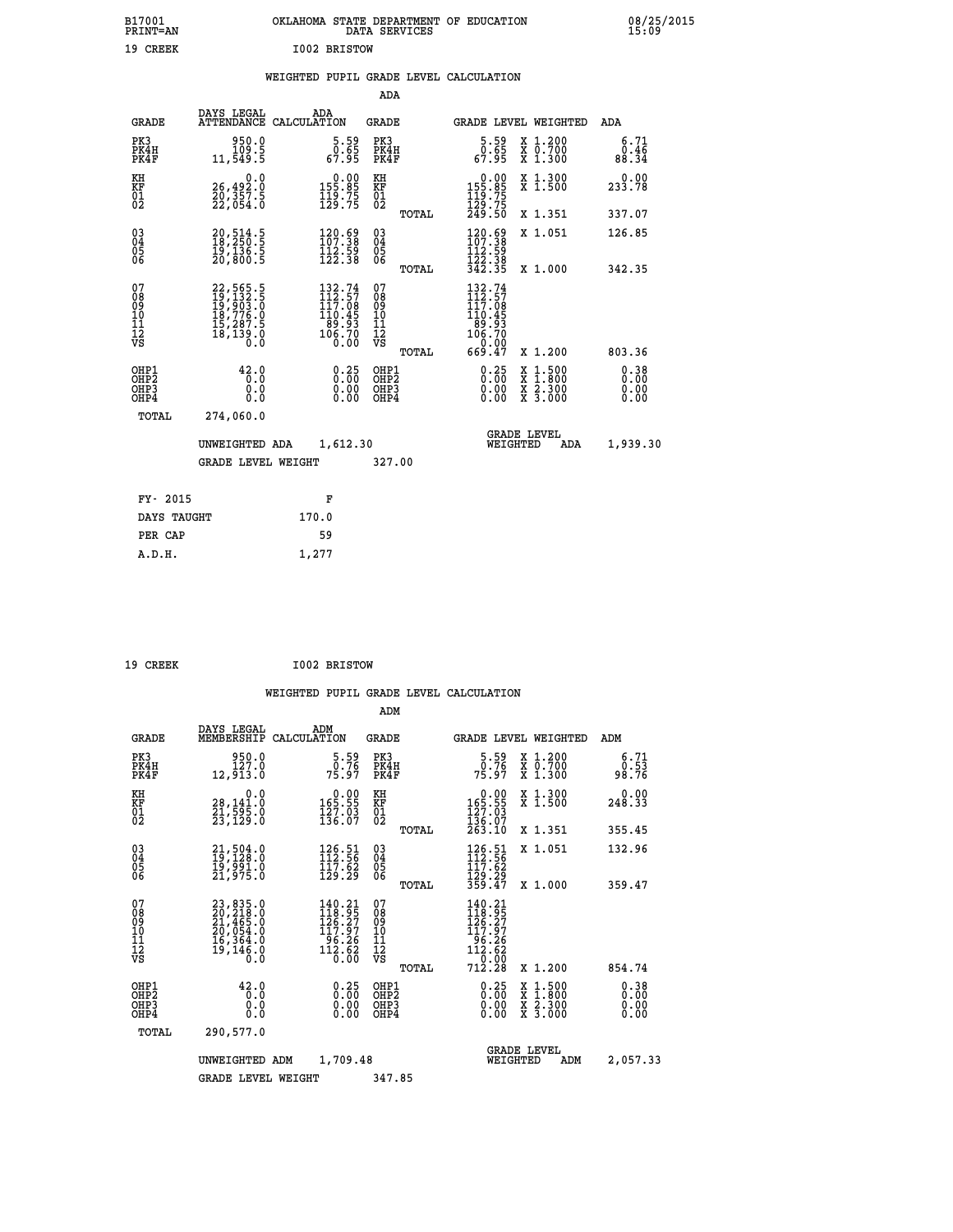| B17001<br>PRINT=AN<br>19 CREEK           |                                                                                                                                                                    | <b>I003 MANNFORD</b>                                                                             | DATA SERVICES                          | OKLAHOMA STATE DEPARTMENT OF EDUCATION                                          |                                                                                          | 08/25/2015                   |
|------------------------------------------|--------------------------------------------------------------------------------------------------------------------------------------------------------------------|--------------------------------------------------------------------------------------------------|----------------------------------------|---------------------------------------------------------------------------------|------------------------------------------------------------------------------------------|------------------------------|
|                                          |                                                                                                                                                                    |                                                                                                  |                                        | WEIGHTED PUPIL GRADE LEVEL CALCULATION                                          |                                                                                          |                              |
|                                          |                                                                                                                                                                    |                                                                                                  | ADA                                    |                                                                                 |                                                                                          |                              |
| <b>GRADE</b>                             | DAYS LEGAL<br>ATTENDANCE CALCULATION                                                                                                                               | <b>ADA</b>                                                                                       | <b>GRADE</b>                           | GRADE LEVEL WEIGHTED                                                            |                                                                                          | ADA                          |
| PK3<br>PK4H<br>PK4F                      | 122.0<br>0.0<br>12,525.0                                                                                                                                           | 0.74<br>0.00<br>75.91                                                                            | PK3<br>PK4H<br>PK4F                    | 0.74<br>0.00<br>75.91                                                           | X 1.200<br>X 0.700<br>X 1.300                                                            | 0.89<br>0.00<br>98.68        |
| KH<br>KF<br>$\overline{01}$              | 0.0<br>$\frac{18}{16}$ , $\frac{117}{705}$ .0<br>$\frac{17}{17}$ , 872.0                                                                                           | 0.00<br>109.80<br>$\frac{101.24}{108.32}$                                                        | KH<br>KF<br>$\overline{01}$            | $\begin{smallmatrix} 0.00\\ 109.80\\ 101.24\\ 108.32 \end{smallmatrix}$         | X 1.300<br>X 1.500                                                                       | 0.00<br>164.70               |
|                                          |                                                                                                                                                                    |                                                                                                  | TOTAL                                  | 209.56                                                                          | X 1.351                                                                                  | 283.12                       |
| $\substack{03 \\ 04}$<br>$\frac{05}{06}$ | 18, 125.0<br>15, 314.5<br>17,120:5<br>17,298:5                                                                                                                     | 109.85<br>103.76<br>104.84                                                                       | $\substack{03 \ 04}$<br>Õ5<br>ŎĞ       | 109.85<br>103.76<br>104.84                                                      | X 1.051                                                                                  | 115.45                       |
|                                          |                                                                                                                                                                    |                                                                                                  | TOTAL                                  | 301.42                                                                          | X 1.000                                                                                  | 301.42                       |
| 07<br>08<br>09<br>11<br>11<br>12<br>VS   | $\begin{smallmatrix} 19\,,\,466\,,\,5\\ 15\,,\,272\,,\,0\\ 21\,,\,020\,,\,0\\ 21\,,\,910\,,\,0\\ 18\,,\,267\,,\,5\\ 14\,,\,002\,,\,5\\ 0\,\,,\,0\end{smallmatrix}$ | $\begin{smallmatrix} 117.98\\ 92.56\\ 127.40\\ 132.79\\ 110.71\\ 84.86\\ 0.00 \end{smallmatrix}$ | 07<br>Ŏġ<br>09<br>ίŌ<br>īī<br>Ī2<br>VS | 117.98<br>92.56<br>127.40<br>132.79<br>110.71<br>$\frac{84.85}{0.00}$<br>666.30 |                                                                                          | 799.56                       |
|                                          |                                                                                                                                                                    |                                                                                                  | TOTAL                                  |                                                                                 | X 1.200                                                                                  |                              |
| OHP1<br>OHP2<br>OHP3<br>OHP4             | 0.000<br>0.0<br>0.0                                                                                                                                                | 0.00<br>0.00<br>0.00                                                                             | OHP1<br>OHP2<br>OHP3<br>OHP4           | 0.00<br>0.00<br>0.00                                                            | $\begin{smallmatrix} x & 1.500 \\ x & 1.800 \\ x & 2.300 \\ x & 3.000 \end{smallmatrix}$ | 0.00<br>0.00<br>0.00<br>0.00 |
| TOTAL                                    | 243,138.0                                                                                                                                                          |                                                                                                  |                                        |                                                                                 |                                                                                          |                              |
|                                          | UNWEIGHTED ADA<br><b>GRADE LEVEL WEIGHT</b>                                                                                                                        | 1,473.58                                                                                         | 290.24                                 | <b>GRADE LEVEL</b><br>WEIGHTED                                                  | ADA                                                                                      | 1,763.82                     |
|                                          |                                                                                                                                                                    |                                                                                                  |                                        |                                                                                 |                                                                                          |                              |
| FY- 2015                                 |                                                                                                                                                                    | F                                                                                                |                                        |                                                                                 |                                                                                          |                              |
| DAYS TAUGHT                              |                                                                                                                                                                    | 165.0                                                                                            |                                        |                                                                                 |                                                                                          |                              |
| PER CAP                                  |                                                                                                                                                                    | 33                                                                                               |                                        |                                                                                 |                                                                                          |                              |

| 19 CREEK | I003 MANNFORD |
|----------|---------------|

 **A.D.H. 1,213**

|                                    |                                          |                                                                                                 |                                                                             | ADM                                                 |       |                                                                                                                              |                                          |                              |  |
|------------------------------------|------------------------------------------|-------------------------------------------------------------------------------------------------|-----------------------------------------------------------------------------|-----------------------------------------------------|-------|------------------------------------------------------------------------------------------------------------------------------|------------------------------------------|------------------------------|--|
|                                    | <b>GRADE</b>                             | DAYS LEGAL<br>MEMBERSHIP                                                                        | ADM<br>CALCULATION                                                          | <b>GRADE</b>                                        |       |                                                                                                                              | <b>GRADE LEVEL WEIGHTED</b>              | ADM                          |  |
|                                    | PK3<br>PK4H<br>PK4F                      | 122.0<br>0.0<br>13,523.0                                                                        | 0.74<br>00.0<br>81.96                                                       | PK3<br>PK4H<br>PK4F                                 |       | 0.74<br>ةة:ة<br>81:96                                                                                                        | X 1.200<br>X 0.700<br>X 1.300            | 0.89<br>0.00<br>106.55       |  |
| KH<br>KF<br>01<br>02               |                                          | 0.0<br>19,188:0<br>17,945:0<br>18,879:0                                                         | $\begin{smallmatrix} &0.00\\ 116.29\\ 108.76\\ 114.42\end{smallmatrix}$     | KH<br>KF<br>01<br>02                                |       | $\begin{smallmatrix} &0.00\\ 116.29\\ 108.76\\ 114.42\\ 223.18\end{smallmatrix}$                                             | X 1.300<br>X 1.500                       | 0.00<br>174.44               |  |
|                                    |                                          |                                                                                                 |                                                                             |                                                     | TOTAL |                                                                                                                              | X 1.351                                  | 301.52                       |  |
| 03<br>04<br>05<br>06               |                                          | 19, 310.0<br>15, 708.0<br>17, 967.0<br>18, 245.0                                                | 117.03<br>95.20<br>108.89<br>110.58                                         | $\begin{array}{c} 03 \\ 04 \\ 05 \\ 06 \end{array}$ |       | 117.03<br>95.20<br>108.89<br>110.58                                                                                          | X 1.051                                  | 123.00                       |  |
|                                    |                                          |                                                                                                 |                                                                             |                                                     | TOTAL | 314.67                                                                                                                       | X 1.000                                  | 314.67                       |  |
| 07<br>08<br>09<br>101<br>112<br>VS |                                          | $20, 741.0$<br>$16, 233.0$<br>$22, 839.0$<br>$23, 579.0$<br>$19, 583.0$<br>$15, 007.0$<br>$0.0$ | $125.70$<br>$98.38$<br>$138.42$<br>$\frac{142.91}{118.68}$<br>30.05<br>0.00 | 07<br>08<br>09<br>11<br>11<br>12<br>VS              | TOTAL | $\begin{smallmatrix} 125.70\\ 98.38\\ 138.42\\ 142.91\\ 16.68\\ 90.95\\ 11\\ 0.00\\ \end{smallmatrix}$<br>71Š.Ŏ <del>4</del> | X 1.200                                  | 858.05                       |  |
|                                    | OHP1<br>OHP2<br>OH <sub>P3</sub><br>OHP4 | 0.0<br>0.000                                                                                    | $0.00$<br>$0.00$<br>0.00                                                    | OHP1<br>OHP2<br>OHP3<br>OHP4                        |       | $0.00$<br>$0.00$<br>0.00                                                                                                     | X 1:500<br>X 1:800<br>X 2:300<br>X 3:000 | 0.00<br>0.00<br>0.00<br>0.00 |  |
|                                    | TOTAL                                    | 258,869.0                                                                                       |                                                                             |                                                     |       |                                                                                                                              |                                          |                              |  |
|                                    |                                          | UNWEIGHTED<br>ADM                                                                               | 1,568.91                                                                    |                                                     |       | WEIGHTED                                                                                                                     | <b>GRADE LEVEL</b><br>ADM                | 1,879.12                     |  |
|                                    |                                          | <b>GRADE LEVEL WEIGHT</b>                                                                       |                                                                             | 310.21                                              |       |                                                                                                                              |                                          |                              |  |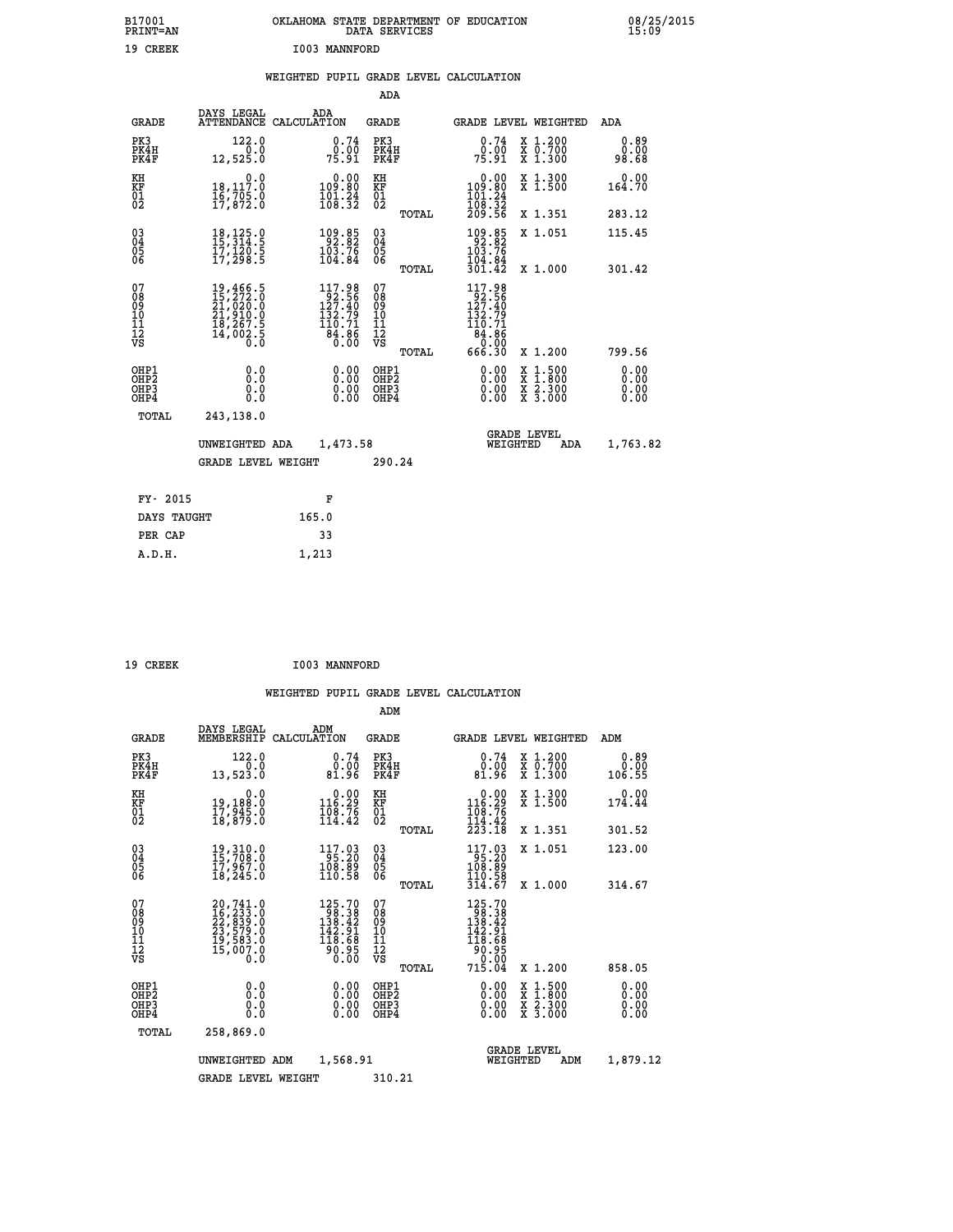| B17001<br>PRINT=AN | OKLAHOMA STATE DEPARTMENT OF EDUCATION<br>DATA SERVICES | 08/25/2015<br>15:09 |
|--------------------|---------------------------------------------------------|---------------------|
| 19 CREEK           | I005 MOUNDS                                             |                     |

## **WEIGHTED PUPIL GRADE LEVEL CALCULATION**

|                                                                   |                                                                           |                                                                          | ADA                                       |       |                                                                                      |                                          |                              |  |
|-------------------------------------------------------------------|---------------------------------------------------------------------------|--------------------------------------------------------------------------|-------------------------------------------|-------|--------------------------------------------------------------------------------------|------------------------------------------|------------------------------|--|
| <b>GRADE</b>                                                      | DAYS LEGAL<br>ATTENDANCE CALCULATION                                      | ADA                                                                      | <b>GRADE</b>                              |       | GRADE LEVEL WEIGHTED                                                                 |                                          | ADA                          |  |
| PK3<br>PK4H<br>PK4F                                               | 0.0<br>0.0<br>4,925.0                                                     | $\begin{smallmatrix} 0.00\\ 0.00\\ 28.80 \end{smallmatrix}$              | PK3<br>PK4H<br>PK4F                       |       | 0.00<br>80.00<br>28.80                                                               | X 1.200<br>X 0.700<br>X 1.300            | 0.00<br>0.00<br>37.44        |  |
| KH<br><b>KF</b><br>01<br>02                                       | 0.0<br>$\frac{5}{6}, \frac{433}{497}$ .0<br>6,079.5                       | $\begin{smallmatrix} 0.00\\ 31.77\\ 32.16\\ 35.60 \end{smallmatrix}$     | KH<br>KF<br>01<br>02                      |       | $0.00$<br>$31.77$<br>$32.16$<br>$35.60$<br>$67.76$                                   | X 1.300<br>X 1.500                       | 0.00<br>47.66                |  |
|                                                                   |                                                                           |                                                                          |                                           | TOTAL |                                                                                      | X 1.351                                  | 91.54                        |  |
| $^{03}_{04}$<br>Ŏ5<br>06                                          | 7,793.0<br>7,090.0<br>6,335.0<br>6,192.0                                  | $45.58$<br>$41.48$<br>37.07<br>36.21                                     | $\substack{03 \\ 04}$<br>Ŏ5<br>06         |       | $45.58$<br>$37.07$<br>$36.21$<br>$114.76$                                            | X 1.051                                  | 47.90                        |  |
|                                                                   |                                                                           |                                                                          |                                           | TOTAL |                                                                                      | X 1.000                                  | 114.76                       |  |
| 07<br>08901112<br>1112<br>VS                                      | 7,598.0<br>7,822.5<br>8,843.5<br>8,727.5<br>6,727.5<br>4,893.5<br>7,603.5 | $44.44$<br>$45.75$<br>$51.75$<br>$39.34$<br>$28.62$<br>$44.47$<br>$0.00$ | 07<br>08<br>09<br>11<br>11<br>12<br>VS    |       | $44.44$<br>$45.75$<br>$51.75$<br>$39.34$<br>$28.62$<br>$44.47$<br>$0.00$<br>$254.37$ |                                          |                              |  |
|                                                                   |                                                                           |                                                                          |                                           | TOTAL |                                                                                      | X 1.200                                  | 305.24                       |  |
| OHP1<br>OH <sub>P</sub> 2<br>OH <sub>P3</sub><br>OH <sub>P4</sub> | 0.0<br>0.0<br>0.0                                                         | $\begin{smallmatrix} 0.00 \ 0.00 \ 0.00 \ 0.00 \end{smallmatrix}$        | OHP1<br>OH <sub>P</sub> 2<br>OHP3<br>OHP4 |       | 0.00<br>0.00<br>0.00                                                                 | X 1:500<br>X 1:800<br>X 2:300<br>X 3:000 | 0.00<br>0.00<br>0.00<br>0.00 |  |
| TOTAL                                                             | 92,833.0                                                                  |                                                                          |                                           |       |                                                                                      |                                          |                              |  |
|                                                                   | UNWEIGHTED ADA                                                            | 543.04                                                                   |                                           |       |                                                                                      | GRADE LEVEL<br>WEIGHTED                  | 644.54<br>ADA                |  |
|                                                                   | <b>GRADE LEVEL WEIGHT</b>                                                 |                                                                          | 101.50                                    |       |                                                                                      |                                          |                              |  |
| FY- 2015                                                          |                                                                           | F                                                                        |                                           |       |                                                                                      |                                          |                              |  |
| DAYS TAUGHT                                                       |                                                                           | 171.0                                                                    |                                           |       |                                                                                      |                                          |                              |  |
| PER CAP                                                           |                                                                           | 33                                                                       |                                           |       |                                                                                      |                                          |                              |  |

| 19 CREEK | I005 MOUNDS |
|----------|-------------|

 **A.D.H. 458**

|                                          |                                                                       |                                                                          | ADM                                                 |       |                                                                                                |                                          |                       |
|------------------------------------------|-----------------------------------------------------------------------|--------------------------------------------------------------------------|-----------------------------------------------------|-------|------------------------------------------------------------------------------------------------|------------------------------------------|-----------------------|
| <b>GRADE</b>                             | DAYS LEGAL<br>MEMBERSHIP                                              | ADM<br>CALCULATION                                                       | <b>GRADE</b>                                        |       |                                                                                                | <b>GRADE LEVEL WEIGHTED</b>              | ADM                   |
| PK3<br>PK4H<br>PK4F                      | 0.0<br>0.0<br>5,290.0                                                 | $\begin{smallmatrix} 0.00\\ 0.00\\ 0.04 \end{smallmatrix}$               | PK3<br>PK4H<br>PK4F                                 |       | $\begin{smallmatrix} 0.00\\ 0.00\\ 0.04 \end{smallmatrix}$                                     | X 1.200<br>X 0.700<br>X 1.300            | 0.00<br>0.00<br>40.22 |
| KH<br>KF<br>01<br>02                     | 0.0<br>5,835.0<br>5,856.0<br>6,474.0                                  | $\begin{smallmatrix} 0.00\\ 34.13\\ 34.2\\ 37.91 \end{smallmatrix}$      | KH<br>KF<br>01<br>02                                |       | $0.00$<br>$34.13$<br>$34.26$<br>$37.91$<br>$72.17$                                             | X 1.300<br>X 1.500                       | 0.00<br>51.20         |
|                                          |                                                                       |                                                                          |                                                     | TOTAL |                                                                                                | X 1.351                                  | 97.50                 |
| 03<br>04<br>05<br>06                     | 8,377.0<br>7,422.0<br>6,656.0<br>6,543.0                              | $\begin{smallmatrix} 48.99\\ 43.42\\ 38.94\\ 38.26 \end{smallmatrix}$    | $\begin{array}{c} 03 \\ 04 \\ 05 \\ 06 \end{array}$ |       | $\begin{smallmatrix} 48.99\\ 43.42\\ 38.94\\ 38.26\\ 120.62 \end{smallmatrix}$                 | X 1.051                                  | 51.49                 |
|                                          |                                                                       |                                                                          |                                                     | TOTAL |                                                                                                | X 1.000                                  | 120.62                |
| 07<br>08<br>09<br>101<br>112<br>VS       | 8,067.0<br>8,379.0<br>9,618.0<br>7,155.0<br>5,280.0<br>8,010.0<br>0.0 | $47.19$<br>$49.00$<br>$56.28$<br>$41.84$<br>$30.88$<br>$46.84$<br>$6.84$ | 07<br>08<br>09<br>11<br>11<br>12<br>VS              | TOTAL | $\begin{smallmatrix} 47.19\ 49.00\ 56.28\ 41.84\ 30.88\ 46.86\ 6.00\ 272.03 \end{smallmatrix}$ | X 1.200                                  | 326.44                |
|                                          |                                                                       |                                                                          |                                                     |       |                                                                                                |                                          | 0.00                  |
| OHP1<br>OHP2<br>OHP <sub>3</sub><br>OHP4 |                                                                       |                                                                          | OHP1<br>OHP2<br>OHP <sub>3</sub>                    |       | $0.00$<br>$0.00$<br>0.00                                                                       | X 1:500<br>X 1:800<br>X 2:300<br>X 3:000 | 0.00<br>0.00          |
| TOTAL                                    | 98,962.0                                                              |                                                                          |                                                     |       |                                                                                                |                                          |                       |
|                                          | UNWEIGHTED ADM                                                        | 578.88                                                                   |                                                     |       |                                                                                                | GRADE LEVEL<br>WEIGHTED<br>ADM           | 687.47                |
|                                          | <b>GRADE LEVEL WEIGHT</b>                                             |                                                                          | 108.59                                              |       |                                                                                                |                                          |                       |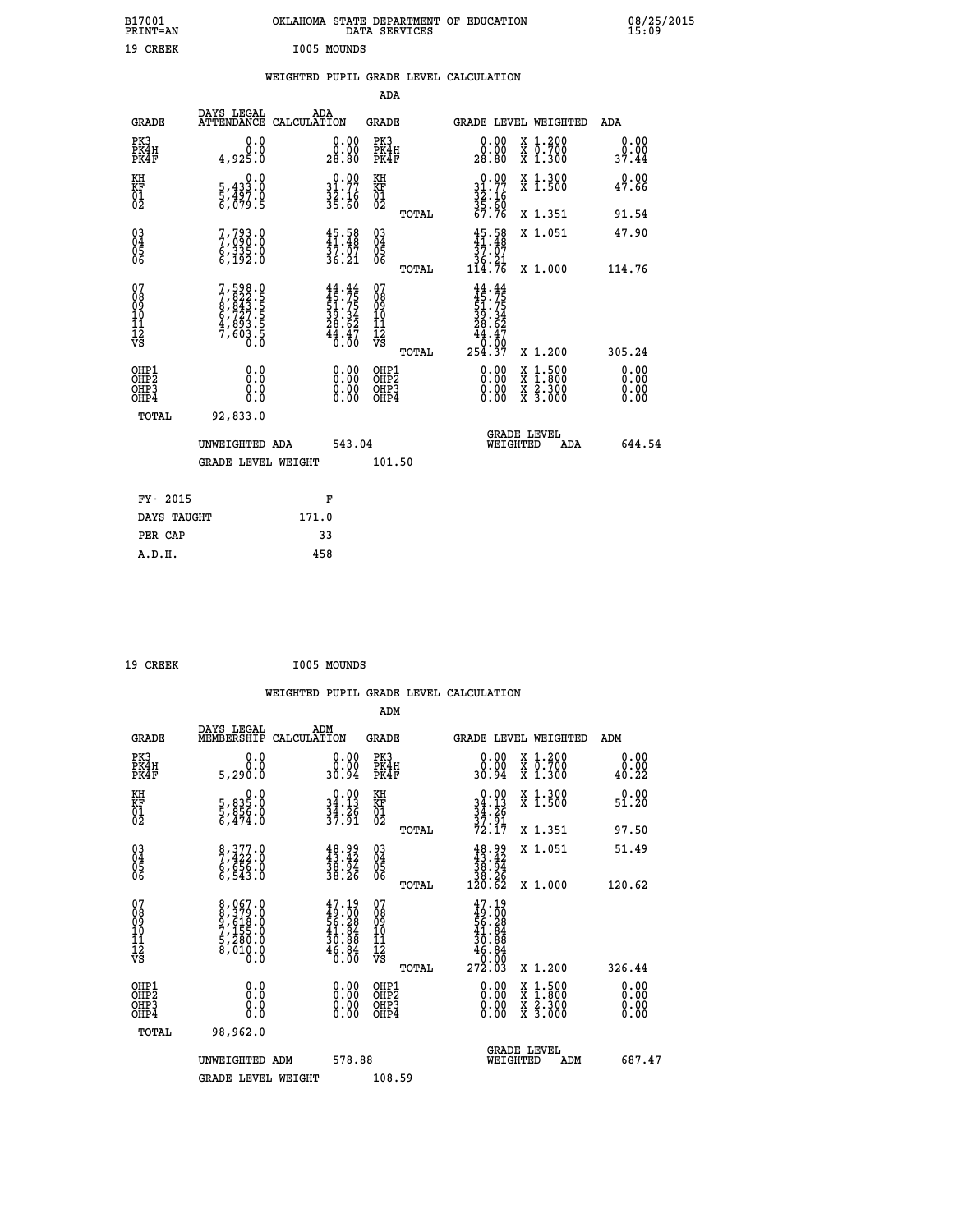|            | OKLAHOMA STATE DEPARTMENT OF EDUCATION<br>DATA SERVICES |  |
|------------|---------------------------------------------------------|--|
| T017 OLTVE |                                                         |  |

|  |  | WEIGHTED PUPIL GRADE LEVEL CALCULATION |
|--|--|----------------------------------------|
|  |  |                                        |

|                                                                    |                                                                                     |                                                                                           | ADA                                                 |       |                                                                                                     |                                          |     |                              |
|--------------------------------------------------------------------|-------------------------------------------------------------------------------------|-------------------------------------------------------------------------------------------|-----------------------------------------------------|-------|-----------------------------------------------------------------------------------------------------|------------------------------------------|-----|------------------------------|
| <b>GRADE</b>                                                       | DAYS LEGAL<br>ATTENDANCE CALCULATION                                                | ADA                                                                                       | <b>GRADE</b>                                        |       | <b>GRADE LEVEL WEIGHTED</b>                                                                         |                                          |     | ADA                          |
| PK3<br>PK4H<br>PK4F                                                | 0.0<br>0.0<br>1,938.0                                                               | $\begin{smallmatrix} 0.00\\ 0.00\\ 12.58 \end{smallmatrix}$                               | PK3<br>PK4H<br>PK4F                                 |       | $\begin{smallmatrix} 0.00\\ 0.00\\ 12.58 \end{smallmatrix}$                                         | X 1.200<br>X 0.700<br>X 1.300            |     | 0.00<br>0.00<br>16.35        |
| KH<br><b>KF</b><br>01<br>02                                        | $\begin{smallmatrix} & 145.0\\ 3,255.5\\ 3,433.0\\ 3,194.5 \end{smallmatrix}$       | $\begin{smallmatrix} 0.94\ 21.14\ 22.29\ 20.74 \end{smallmatrix}$                         | KH<br>KF<br>01<br>02                                |       | $\begin{smallmatrix} 0.94\ 21.14\ 22.29\ 20.74\ 43.03 \end{smallmatrix}$                            | X 1.300<br>X 1.500                       |     | 1.22<br>31.71                |
|                                                                    |                                                                                     |                                                                                           |                                                     | TOTAL |                                                                                                     | X 1.351                                  |     | 58.13                        |
| $\begin{smallmatrix} 03 \\[-4pt] 04 \end{smallmatrix}$<br>Ŏ5<br>06 | $\frac{5}{3}, \frac{177}{694}.0$<br>$\frac{3}{4}, \frac{777}{093}.0$                | 33.62<br>23.99<br>24.53<br>26.58                                                          | $\begin{array}{c} 03 \\ 04 \\ 05 \\ 06 \end{array}$ | TOTAL | 33.62<br>23.53<br>24.53<br>26.58<br>75.10                                                           | X 1.051<br>X 1.000                       |     | 35.33<br>75.10               |
| 07<br>08901112<br>1112<br>VS                                       | $4,718.5$<br>$5,072.5$<br>$3,738.5$<br>$3,559.5$<br>$4,265.5$<br>$3,751.5$<br>$0.0$ | $\begin{array}{l} 30.64 \\ 32.94 \\ 24.28 \\ 23.11 \\ 27.70 \\ 24.36 \\ 0.00 \end{array}$ | 07<br>08<br>09<br>11<br>11<br>12<br>VS              |       | $\begin{array}{r} 30.64 \\ 32.94 \\ 24.28 \\ 23.11 \\ 27.70 \\ 24.36 \\ 0.00 \\ 163.03 \end{array}$ |                                          |     |                              |
|                                                                    |                                                                                     |                                                                                           |                                                     | TOTAL |                                                                                                     | X 1.200                                  |     | 195.64                       |
| OHP1<br>OH <sub>P</sub> 2<br>OH <sub>P3</sub><br>OH <sub>P4</sub>  | 0.0<br>0.0<br>0.0                                                                   | 0.00<br>$\begin{smallmatrix} 0.00 \ 0.00 \end{smallmatrix}$                               | OHP1<br>OH <sub>P</sub> 2<br>OHP3<br>OHP4           |       | 0.00<br>0.00<br>0.00                                                                                | X 1:500<br>X 1:800<br>X 2:300<br>X 3:000 |     | 0.00<br>0.00<br>0.00<br>0.00 |
| TOTAL                                                              | 53,813.0                                                                            |                                                                                           |                                                     |       |                                                                                                     |                                          |     |                              |
|                                                                    | UNWEIGHTED ADA                                                                      | 349.44                                                                                    |                                                     |       |                                                                                                     | GRADE LEVEL<br>WEIGHTED                  | ADA | 413.48                       |
|                                                                    | <b>GRADE LEVEL WEIGHT</b>                                                           |                                                                                           | 64.04                                               |       |                                                                                                     |                                          |     |                              |
| FY- 2015                                                           |                                                                                     | F                                                                                         |                                                     |       |                                                                                                     |                                          |     |                              |
| DAYS TAUGHT                                                        |                                                                                     | 154.0                                                                                     |                                                     |       |                                                                                                     |                                          |     |                              |
| PER CAP                                                            |                                                                                     | 70                                                                                        |                                                     |       |                                                                                                     |                                          |     |                              |

| 19 CREEK | I017 OLIVE |
|----------|------------|

 **B17001<br>PRINT=AN<br>19 CREEK** 

 **WEIGHTED PUPIL GRADE LEVEL CALCULATION ADM DAYS LEGAL ADM GRADE MEMBERSHIP CALCULATION GRADE GRADE LEVEL WEIGHTED ADM**

| PK3<br>PK4H<br>PK4F                                  | ${\overset{\scriptstyle\phantom{00}0\cdot0}{0.0}}\phantom{0}$<br>2,052.0                             | $\begin{smallmatrix} 0.00\\ 0.00\\ 13.32 \end{smallmatrix}$       | PK3<br>PK4H<br>PK4F                                | $\begin{smallmatrix} 0.00\\ 0.00\\ 13.32 \end{smallmatrix}$                                      | X 1.200<br>X 0.700<br>X 1.300            | 0.00<br>$\frac{0.00}{17.32}$                                                                                                                                                                                                                                                   |
|------------------------------------------------------|------------------------------------------------------------------------------------------------------|-------------------------------------------------------------------|----------------------------------------------------|--------------------------------------------------------------------------------------------------|------------------------------------------|--------------------------------------------------------------------------------------------------------------------------------------------------------------------------------------------------------------------------------------------------------------------------------|
| KH<br>KF<br>01<br>02                                 | 154.0<br>3,479:0<br>3,555:0<br>3,374:0                                                               | $\begin{smallmatrix} 1.00\\22.59\\23.73\\21.91 \end{smallmatrix}$ | KH<br>KF<br>$^{01}_{02}$                           | $\begin{array}{c} 1\cdot 00 \\ 22\cdot 59 \\ 23\cdot 73 \\ 21\cdot 91 \\ 45\cdot 64 \end{array}$ | X 1.300<br>X 1.500                       | 1.30<br>33.89                                                                                                                                                                                                                                                                  |
|                                                      |                                                                                                      |                                                                   | TOTAL                                              |                                                                                                  | X 1.351                                  | 61.66                                                                                                                                                                                                                                                                          |
| $\begin{matrix} 03 \\ 04 \\ 05 \\ 06 \end{matrix}$   | $\frac{5}{3}, \frac{431}{852}.0$<br>$\frac{3}{3}, \frac{942}{963}.0$<br>$\frac{4}{3}, \frac{265}{9}$ | 35.27<br>25.01<br>25.60<br>27.69                                  | $\begin{matrix} 03 \\ 04 \\ 05 \\ 06 \end{matrix}$ | 35.27<br>25.61<br>25.60<br>27.69<br>78.30                                                        | X 1.051                                  | 37.07                                                                                                                                                                                                                                                                          |
|                                                      |                                                                                                      |                                                                   | TOTAL                                              |                                                                                                  | X 1.000                                  | 78.30                                                                                                                                                                                                                                                                          |
| 07<br>08<br>09<br>101<br>11<br>12<br>VS              | $4,918.0$<br>$5,296.0$<br>$3,963.0$<br>$3,757.0$<br>$4,449.0$<br>$3,941.0$<br>$0.0$                  | $31.94$<br>$25.73$<br>$24.40$<br>$28.89$<br>$25.50$               | 078<br>089<br>0011<br>11<br>12<br>VS               | $31.94$<br>$24.39$<br>$25.73$<br>$24.40$<br>$28.89$<br>$25.59$<br>$170.94$                       |                                          |                                                                                                                                                                                                                                                                                |
|                                                      |                                                                                                      |                                                                   | TOTAL                                              |                                                                                                  | X 1.200                                  | 205.13                                                                                                                                                                                                                                                                         |
| OHP1<br>OHP <sub>2</sub><br>OH <sub>P3</sub><br>OHP4 |                                                                                                      |                                                                   | OHP1<br>OHP2<br>OHP3<br>OHP4                       |                                                                                                  | X 1:500<br>X 1:800<br>X 2:300<br>X 3:000 | $\begin{smallmatrix} 0.00 & 0.00 & 0.00 & 0.00 & 0.00 & 0.00 & 0.00 & 0.00 & 0.00 & 0.00 & 0.00 & 0.00 & 0.00 & 0.00 & 0.00 & 0.00 & 0.00 & 0.00 & 0.00 & 0.00 & 0.00 & 0.00 & 0.00 & 0.00 & 0.00 & 0.00 & 0.00 & 0.00 & 0.00 & 0.00 & 0.00 & 0.00 & 0.00 & 0.00 & 0.00 & 0.0$ |
| TOTAL                                                | 56,528.0                                                                                             |                                                                   |                                                    |                                                                                                  |                                          |                                                                                                                                                                                                                                                                                |
|                                                      | UNWEIGHTED ADM                                                                                       | 367.06                                                            |                                                    | WEIGHTED                                                                                         | <b>GRADE LEVEL</b><br>ADM                | 434.67                                                                                                                                                                                                                                                                         |
|                                                      | <b>GRADE LEVEL WEIGHT</b>                                                                            |                                                                   | 67.61                                              |                                                                                                  |                                          |                                                                                                                                                                                                                                                                                |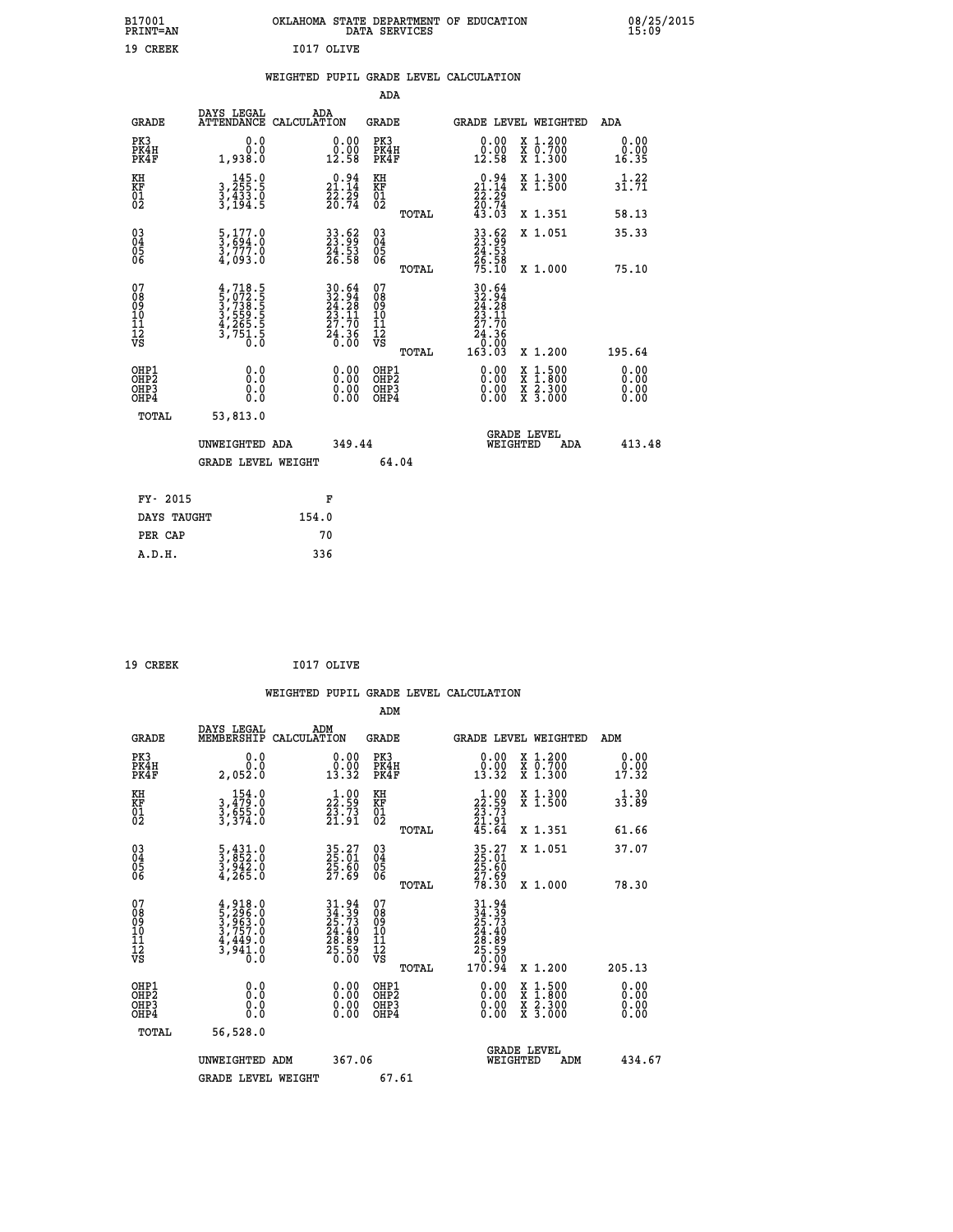|             | OKLAHOMA STATE DEPARTMENT OF EDUCATION<br>DATA SERVICES |  |
|-------------|---------------------------------------------------------|--|
| T018 KTEFER |                                                         |  |

## **WEIGHTED PUPIL GRADE LEVEL CALCULATION**

|                                                                              |                                                                                           |                                                                                                                                     | ADA                                     |       |                                                                                                               |                                                                                                                                              |                              |
|------------------------------------------------------------------------------|-------------------------------------------------------------------------------------------|-------------------------------------------------------------------------------------------------------------------------------------|-----------------------------------------|-------|---------------------------------------------------------------------------------------------------------------|----------------------------------------------------------------------------------------------------------------------------------------------|------------------------------|
| <b>GRADE</b>                                                                 | DAYS LEGAL                                                                                | ADA<br>ATTENDANCE CALCULATION                                                                                                       | GRADE                                   |       | <b>GRADE LEVEL WEIGHTED</b>                                                                                   |                                                                                                                                              | ADA                          |
| PK3<br>PK4H<br>PK4F                                                          | 0.0<br>Ō.Ō<br>7,471.5                                                                     | 0.00<br>0.00<br>46.41                                                                                                               | PK3<br>PK4H<br>PK4F                     |       | 0.00<br>0.00<br>46.41                                                                                         | X 1.200<br>X 0.700<br>X 1.300                                                                                                                | 0.00<br>0.00<br>60.33        |
| KH<br>KF<br>01<br>02                                                         | 0.0<br>0,426.0<br>10,131.0<br>7,035.0                                                     | $\begin{smallmatrix} 0.00\\ 58.55\\ 62.93\\ 43.70 \end{smallmatrix}$                                                                | KH<br>KF<br>01<br>02                    |       | $\begin{smallmatrix} &0.00\\ 58.55\\ 62.93\\ 43.70\\ 106.63\end{smallmatrix}$                                 | X 1.300<br>X 1.500                                                                                                                           | 0.00<br>87.83                |
|                                                                              |                                                                                           |                                                                                                                                     |                                         | TOTAL |                                                                                                               | X 1.351                                                                                                                                      | 144.06                       |
| $\begin{matrix} 03 \\ 04 \\ 05 \\ 06 \end{matrix}$                           | 8,924.5<br>6,212.5<br>7,069.5<br>7,396.5                                                  | 55.43<br>38.59<br>$\frac{43.91}{45.94}$                                                                                             | 03<br>04<br>05<br>06                    |       | $\begin{smallmatrix} 55.43\ 38.59\ 43.91\ 45.94\ 128.44 \end{smallmatrix}$                                    | X 1.051                                                                                                                                      | 58.26                        |
|                                                                              |                                                                                           |                                                                                                                                     |                                         | TOTAL |                                                                                                               | X 1.000                                                                                                                                      | 128.44                       |
| 07<br>08<br>09<br>11<br>11<br>12<br>VS                                       | $7, 244.5$<br>$6, 485.5$<br>$9, 878.0$<br>$6, 326.0$<br>$7, 778.5$<br>$6, 831.0$<br>$0.0$ | $\begin{smallmatrix} 4\,5\cdot00\\ 4\,0\cdot28\\ 6\,1\cdot35\\ 3\,9\cdot29\\ 4\,8\cdot31\\ 4\,2\cdot43\\ 0\cdot00\end{smallmatrix}$ | 07<br>08<br>09<br>101<br>11<br>12<br>VS | TOTAL | $\begin{smallmatrix} 45.00\\ 40.28\\ 61.35\\ 54.35\\ 39.29\\ 48.31\\ 42.43\\ 0.00\\ 276.66 \end{smallmatrix}$ | X 1.200                                                                                                                                      | 331.99                       |
| OHP1<br>OH <sub>P</sub> <sub>2</sub><br>OH <sub>P3</sub><br>OH <sub>P4</sub> | 0.0<br>Ō.Ō<br>0.0<br>0.0                                                                  | 0.00<br>0.00<br>0.00                                                                                                                | OHP1<br>OHP2<br>OHP3<br>OHP4            |       | 0.00<br>0.00<br>0.00                                                                                          | $\begin{smallmatrix} \mathtt{X} & 1\cdot500 \\ \mathtt{X} & 1\cdot800 \\ \mathtt{X} & 2\cdot300 \\ \mathtt{X} & 3\cdot000 \end{smallmatrix}$ | 0.00<br>0.00<br>0.00<br>0.00 |
| TOTAL                                                                        | 108,210.0                                                                                 |                                                                                                                                     |                                         |       |                                                                                                               |                                                                                                                                              |                              |
|                                                                              |                                                                                           | 672.12<br>UNWEIGHTED ADA                                                                                                            |                                         |       | WEIGHTED                                                                                                      | <b>GRADE LEVEL</b><br>ADA                                                                                                                    | 810.91                       |
|                                                                              | <b>GRADE LEVEL WEIGHT</b>                                                                 |                                                                                                                                     | 138.79                                  |       |                                                                                                               |                                                                                                                                              |                              |
|                                                                              |                                                                                           |                                                                                                                                     |                                         |       |                                                                                                               |                                                                                                                                              |                              |
| FY- 2015                                                                     |                                                                                           | F                                                                                                                                   |                                         |       |                                                                                                               |                                                                                                                                              |                              |
| DAYS TAUGHT                                                                  |                                                                                           | 161.0                                                                                                                               |                                         |       |                                                                                                               |                                                                                                                                              |                              |
| PER CAP                                                                      |                                                                                           | 33                                                                                                                                  |                                         |       |                                                                                                               |                                                                                                                                              |                              |
| A.D.H.                                                                       |                                                                                           | 473                                                                                                                                 |                                         |       |                                                                                                               |                                                                                                                                              |                              |

| 19 CREEK | 1018 KIEFER |
|----------|-------------|

 **A.D.H. 473**

 **B17001<br>PRINT=AN<br>19 CREEK** 

| <b>GRADE</b>                                       | DAYS LEGAL<br>MEMBERSHIP                                                                         | ADM<br>CALCULATION                                                  | <b>GRADE</b>                           |       |                                                                                                                                                                                                                                                                                | GRADE LEVEL WEIGHTED                     | ADM                   |  |
|----------------------------------------------------|--------------------------------------------------------------------------------------------------|---------------------------------------------------------------------|----------------------------------------|-------|--------------------------------------------------------------------------------------------------------------------------------------------------------------------------------------------------------------------------------------------------------------------------------|------------------------------------------|-----------------------|--|
| PK3<br>PK4H<br>PK4F                                | 0.0<br>0.0<br>7,850.0                                                                            | $\begin{smallmatrix} 0.00\\ 0.00\\ 48.76 \end{smallmatrix}$         | PK3<br>PK4H<br>PK4F                    |       | $\begin{smallmatrix} 0.00\\ 0.00\\ 48.76 \end{smallmatrix}$                                                                                                                                                                                                                    | X 1.200<br>X 0.700<br>X 1.300            | 0.00<br>0.00<br>63.39 |  |
| KH<br>KF<br>01<br>02                               | 0.0<br>10,056.0<br>10,570.0<br>7,339.0                                                           | $\begin{smallmatrix} 0.00\\ 62.46\\ 5.65\\ 45.58 \end{smallmatrix}$ | KH<br>KF<br>01<br>02                   |       | $\begin{smallmatrix} &0.00\,62.46\,65.65\,45.58\,111.23\end{smallmatrix}$                                                                                                                                                                                                      | X 1.300<br>X 1.500                       | 0.00<br>93.69         |  |
|                                                    |                                                                                                  |                                                                     |                                        | TOTAL |                                                                                                                                                                                                                                                                                | X 1.351                                  | 150.27                |  |
| $\begin{matrix} 03 \\ 04 \\ 05 \\ 06 \end{matrix}$ | 9,320.0<br>6,439.0<br>7,256.0<br>7,664.0                                                         | $\frac{57.89}{39.99}$<br>$\frac{45.07}{47.60}$                      | 03<br>04<br>05<br>06                   |       | $\begin{smallmatrix} 57.89 \\ 39.99 \\ 45.07 \\ 47.60 \\ 132.66 \end{smallmatrix}$                                                                                                                                                                                             | X 1.051                                  | 60.84                 |  |
|                                                    |                                                                                                  |                                                                     |                                        | TOTAL |                                                                                                                                                                                                                                                                                | X 1.000                                  | 132.66                |  |
| 07<br>08<br>09<br>101<br>112<br>VS                 | $\begin{smallmatrix}7,427.0\\6,667.0\\10,281.0\\6,538.0\\8,052.0\\7,033.0\\0.0\end{smallmatrix}$ | $46.13\n41.41\n63.86\n40.61\n50.01\n43.68\n0.00$                    | 07<br>08<br>09<br>11<br>11<br>12<br>VS | TOTAL | $46.13\n41.41\n63.86\n40.61\n50.01\n43.68\n0.000\n285.70$                                                                                                                                                                                                                      | X 1.200                                  | 342.84                |  |
| OHP1<br>OHP2<br>OHP3<br>OHP4                       | 0.0<br>$\begin{smallmatrix} 0.0 & 0 \ 0.0 & 0 \end{smallmatrix}$                                 |                                                                     | OHP1<br>OHP2<br>OHP3<br>OHP4           |       | $\begin{smallmatrix} 0.00 & 0.00 & 0.00 & 0.00 & 0.00 & 0.00 & 0.00 & 0.00 & 0.00 & 0.00 & 0.00 & 0.00 & 0.00 & 0.00 & 0.00 & 0.00 & 0.00 & 0.00 & 0.00 & 0.00 & 0.00 & 0.00 & 0.00 & 0.00 & 0.00 & 0.00 & 0.00 & 0.00 & 0.00 & 0.00 & 0.00 & 0.00 & 0.00 & 0.00 & 0.00 & 0.0$ | X 1:500<br>X 1:800<br>X 2:300<br>X 3:000 | 0.00<br>0.00<br>0.00  |  |
| TOTAL                                              | 112,492.0                                                                                        |                                                                     |                                        |       |                                                                                                                                                                                                                                                                                |                                          |                       |  |
|                                                    | UNWEIGHTED                                                                                       | 698.70<br>ADM                                                       |                                        |       | WEIGHTED                                                                                                                                                                                                                                                                       | <b>GRADE LEVEL</b><br>ADM                | 843.69                |  |
|                                                    | <b>GRADE LEVEL WEIGHT</b>                                                                        |                                                                     | 144.99                                 |       |                                                                                                                                                                                                                                                                                |                                          |                       |  |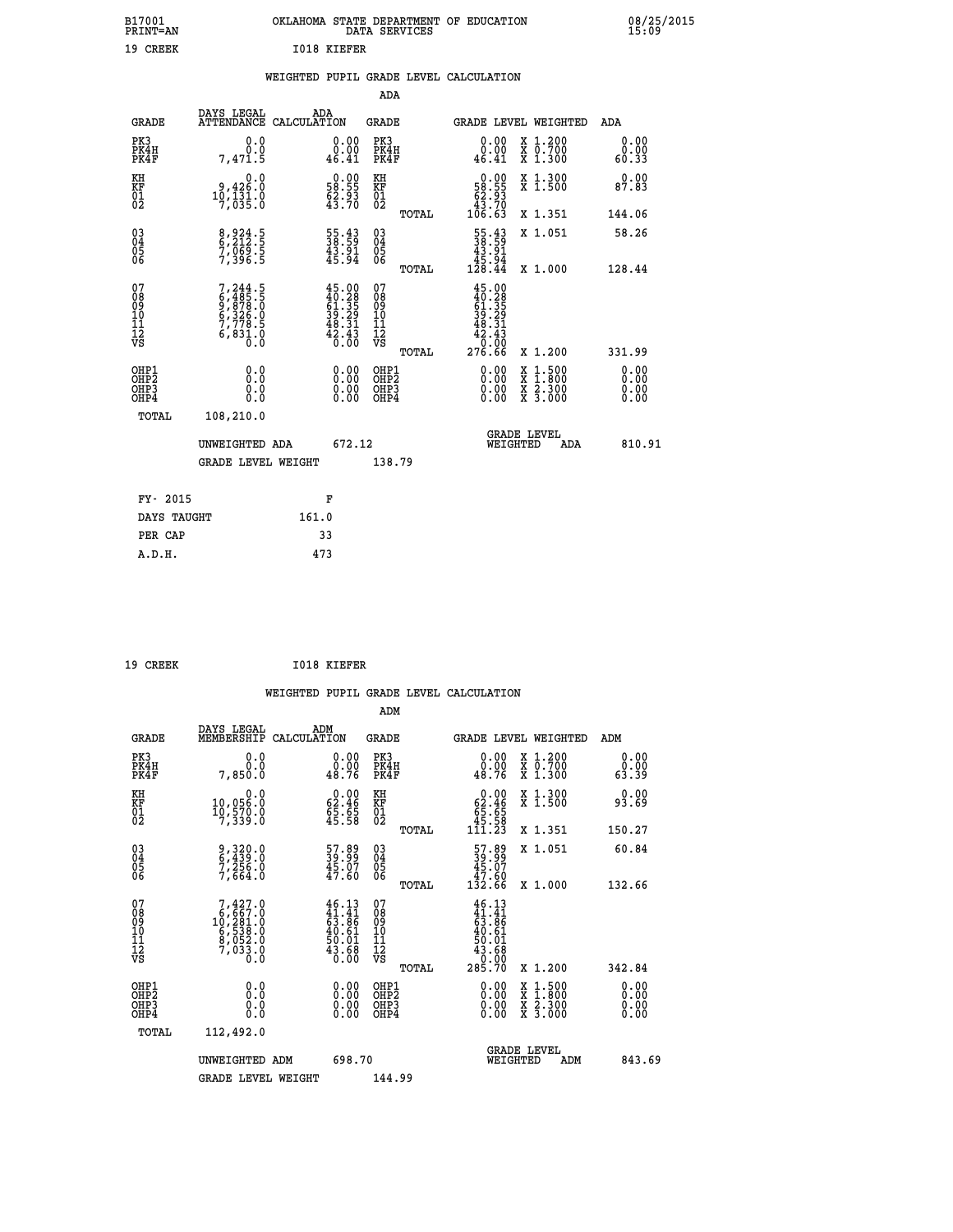| B17001<br><b>PRINT=AN</b> |             | OKLAHOMA STATE DEPARTMENT OF EDUCATION<br>DATA SERVICES |  |
|---------------------------|-------------|---------------------------------------------------------|--|
| 19 CREEK                  | I020 OILTON |                                                         |  |

### **WEIGHTED PUPIL GRADE LEVEL CALCULATION**

|                                                       |                                                                       |                                                                                              | ADA                                     |       |                                                                                                                                          |   |                                                           |                              |
|-------------------------------------------------------|-----------------------------------------------------------------------|----------------------------------------------------------------------------------------------|-----------------------------------------|-------|------------------------------------------------------------------------------------------------------------------------------------------|---|-----------------------------------------------------------|------------------------------|
| <b>GRADE</b>                                          | DAYS LEGAL<br><b>ATTENDANCE</b>                                       | ADA<br>CALCULATION                                                                           | GRADE                                   |       | GRADE LEVEL WEIGHTED                                                                                                                     |   |                                                           | <b>ADA</b>                   |
| PK3<br>PK4H<br>PK4F                                   | 0.0<br>0.0<br>1,974.0                                                 | 0.00<br>$\frac{0.00}{12.65}$                                                                 | PK3<br>PK4H<br>PK4F                     |       | 0.00<br>$\begin{smallmatrix} 0.00 \ 12.65 \end{smallmatrix}$                                                                             |   | X 1.200<br>X 0.700<br>X 1.300                             | 0.00<br>0.00<br>16.45        |
| KH<br><b>KF</b><br>01<br>02                           | 0.0<br>2,859:0<br>4,341.0<br>2,297:5                                  | $\begin{smallmatrix} 0.00\\18.29\\27.83\\14.73 \end{smallmatrix}$                            | KH<br>KF<br>01<br>02                    |       | $\begin{smallmatrix} 0.00\\18.29\\27.83\\14.73\\42.56 \end{smallmatrix}$                                                                 |   | X 1.300<br>X 1.500                                        | 0.00<br>27.44                |
|                                                       |                                                                       |                                                                                              |                                         | TOTAL |                                                                                                                                          |   | X 1.351                                                   | 57.50                        |
| $\begin{matrix} 03 \\ 04 \\ 05 \\ 06 \end{matrix}$    | 2,646.5<br>2,591.0<br>3,087.5<br>2,051.5                              | $\begin{smallmatrix} 16.96 \\ 16.61 \\ 19.66 \\ 13.09 \end{smallmatrix}$                     | 03<br>04<br>05<br>06                    |       | $16.81$<br>$19.66$<br>$19.66$<br>$13.09$<br>$49.36$                                                                                      |   | X 1.051                                                   | 17.82                        |
|                                                       |                                                                       |                                                                                              |                                         | TOTAL |                                                                                                                                          |   | X 1.000                                                   | 49.36                        |
| 07<br>08<br>09<br>101<br>11<br>12<br>VS               | 2,811.5<br>1,917.5<br>3,425.5<br>3,659.5<br>3,056.0<br>3,592.5<br>0.0 | $\begin{smallmatrix} 18.02\\ 12.23\\ 21.96\\ 23.39\\ 19.52\\ 22.99\\ 0.00 \end{smallmatrix}$ | 07<br>08<br>09<br>101<br>11<br>12<br>VS | TOTAL | $\begin{array}{r} 18\cdot02\\ 12\cdot23\\ 21\cdot96\\ 23\cdot39\\ 23\cdot39\\ 19\cdot52\\ 22\cdot90\\ 0\\ 0\\ 11\\ 8\cdot11 \end{array}$ |   | X 1.200                                                   | 141.73                       |
| OHP1<br>OHP2<br>OH <sub>P</sub> 3<br>OH <sub>P4</sub> | 0.0<br>0.000                                                          | 0.00<br>$0.00$<br>0.00                                                                       | OHP1<br>OHP2<br>OHP3<br>OHP4            |       | $0.00$<br>$0.00$<br>0.00                                                                                                                 | X | $1.500$<br>$1.800$<br>$\frac{x}{x}$ $\frac{5.300}{3.000}$ | 0.00<br>0.00<br>0.00<br>0.00 |
| TOTAL                                                 | 40,310.5                                                              |                                                                                              |                                         |       |                                                                                                                                          |   |                                                           |                              |
|                                                       | UNWEIGHTED ADA                                                        | 257.93                                                                                       |                                         |       | <b>GRADE LEVEL</b><br>WEIGHTED                                                                                                           |   | ADA                                                       | 310.30                       |
|                                                       | <b>GRADE LEVEL WEIGHT</b>                                             |                                                                                              | 52.37                                   |       |                                                                                                                                          |   |                                                           |                              |
| FY- 2015                                              |                                                                       | F                                                                                            |                                         |       |                                                                                                                                          |   |                                                           |                              |
| DAYS TAUGHT                                           |                                                                       | 156.0                                                                                        |                                         |       |                                                                                                                                          |   |                                                           |                              |
|                                                       |                                                                       |                                                                                              |                                         |       |                                                                                                                                          |   |                                                           |                              |

| 19 CREEK | I020 OILTON |
|----------|-------------|
|          |             |

**PER CAP** 88<br> **A.D.H.** 123

 **A.D.H. 123**

 **B17001<br>PRINT=AN** 

 **WEIGHTED PUPIL GRADE LEVEL CALCULATION ADM DAYS LEGAL ADM**

| <b>GRADE</b>                                       | ----<br>-----<br>MEMBERSHIP CALCULATION                               |                                                                        | GRADE                                              |       |                                                                                                   |          | GRADE LEVEL WEIGHTED                                                                                                                      | ADM                          |
|----------------------------------------------------|-----------------------------------------------------------------------|------------------------------------------------------------------------|----------------------------------------------------|-------|---------------------------------------------------------------------------------------------------|----------|-------------------------------------------------------------------------------------------------------------------------------------------|------------------------------|
| PK3<br>PK4H<br>PK4F                                | 0.0<br>0.0<br>2,286.0                                                 | 0.00<br>0.00<br>14.65                                                  | PK3<br>PK4H<br>PK4F                                |       | 0.00<br>0.00<br>14.65                                                                             |          | X 1.200<br>X 0.700<br>X 1.300                                                                                                             | 0.00<br>0.00<br>19.05        |
| KH<br>KF<br>01<br>02                               | 0.0<br>3,151:0<br>4,702:0<br>2,457:0                                  | $\begin{smallmatrix} 0.00\\ 20.16\\ 30.14\\ 15.75 \end{smallmatrix}$   | KH<br><b>KF</b><br>01<br>02                        |       | $\begin{smallmatrix} 0.00\\ 20.16\\ 30.14\\ 15.75\\ 45.89 \end{smallmatrix}$                      |          | X 1.300<br>X 1.500                                                                                                                        | 0.00<br>30.24                |
|                                                    |                                                                       |                                                                        |                                                    | TOTAL |                                                                                                   |          | X 1.351                                                                                                                                   | 62.00                        |
| $\begin{matrix} 03 \\ 04 \\ 05 \\ 06 \end{matrix}$ | $2, 851.0$<br>$2, 763.0$<br>$3, 271.0$<br>$2, 154.0$                  | $18.28$<br>17:71<br>$\frac{70.83}{13.74}$                              | $\begin{matrix} 03 \\ 04 \\ 05 \\ 06 \end{matrix}$ |       | $18.28$<br>$17.71$<br>$20.83$<br>$13.74$<br>$52.28$                                               |          | X 1.051                                                                                                                                   | 19.21                        |
|                                                    |                                                                       |                                                                        |                                                    | TOTAL |                                                                                                   |          | X 1.000                                                                                                                                   | 52.28                        |
| 07<br>08<br>09<br>101<br>11<br>12<br>VS            | 2,986.0<br>3,092.0<br>3,649.0<br>3,884.0<br>3,204.0<br>3,882.0<br>Ō.Ŏ | $19.14$<br>$13.35$<br>$23.39$<br>$24.83$<br>$20.47$<br>$24.84$<br>0.00 | 078901112<br>111112<br>VS                          |       | $\begin{smallmatrix} 19.14\ 13.35\ 23.39\ 24.81\ 24.847\ 24.84\ 0.000\ 126.02\ \end{smallmatrix}$ |          |                                                                                                                                           |                              |
|                                                    |                                                                       |                                                                        |                                                    | TOTAL |                                                                                                   |          | X 1.200                                                                                                                                   | 151.22                       |
| OHP1<br>OHP2<br>OH <sub>P3</sub><br>OHP4           | 0.0<br>0.0<br>Ŏ.Ŏ                                                     | 0.00<br>0.00<br>0.00                                                   | OHP1<br>OHP2<br>OHP3<br>OHP4                       |       | $0.00$<br>$0.00$<br>0.00                                                                          |          | $\begin{smallmatrix} \mathtt{X} & 1\cdot500\\ \mathtt{X} & 1\cdot800\\ \mathtt{X} & 2\cdot300\\ \mathtt{X} & 3\cdot000 \end{smallmatrix}$ | 0.00<br>0.00<br>0.00<br>0.00 |
| TOTAL                                              | 43,332.0                                                              |                                                                        |                                                    |       |                                                                                                   |          |                                                                                                                                           |                              |
|                                                    | UNWEIGHTED ADM                                                        | 277.28                                                                 |                                                    |       |                                                                                                   | WEIGHTED | <b>GRADE LEVEL</b><br>ADM                                                                                                                 | 334.00                       |
|                                                    | <b>GRADE LEVEL WEIGHT</b>                                             |                                                                        | 56.72                                              |       |                                                                                                   |          |                                                                                                                                           |                              |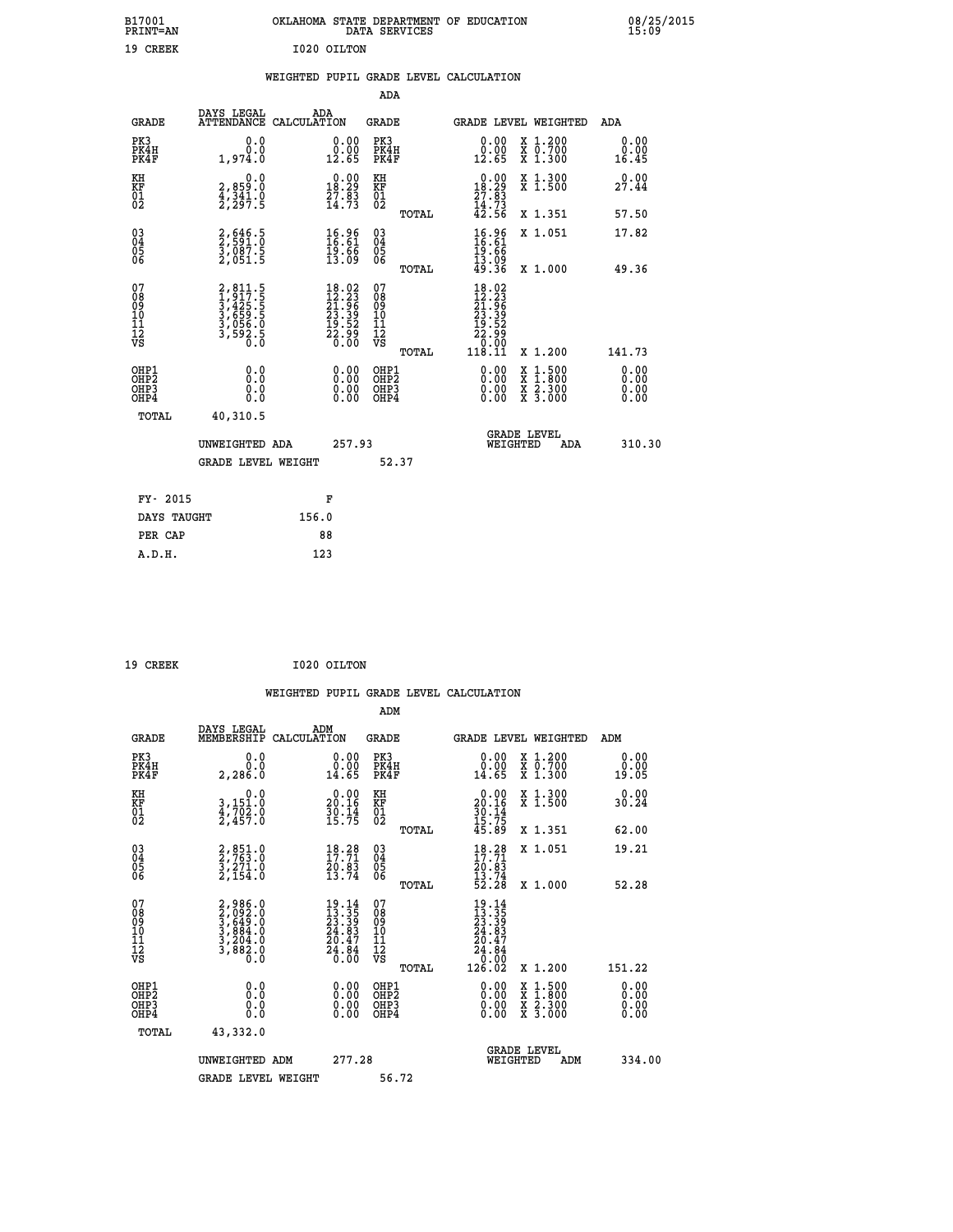| B17001<br>PRINT=AN | OKLAHOMA STATE DEPARTMENT OF EDUCATION<br>DATA SERVICES | 08/25/2015<br>15:09 |
|--------------------|---------------------------------------------------------|---------------------|
| 19 CREEK           | I021 DEPEW                                              |                     |
|                    | WEIGHTED PUPIL GRADE LEVEL CALCULATION                  |                     |

| WEIGHTED PUPIL GRADE LEVEL CALCULATION |  |  |  |  |  |
|----------------------------------------|--|--|--|--|--|
|----------------------------------------|--|--|--|--|--|

|                                                                    |                                                                           |                                                                       | ADA                                                |       |                                                                                                                                                                                                                                                                                |                                          |                               |
|--------------------------------------------------------------------|---------------------------------------------------------------------------|-----------------------------------------------------------------------|----------------------------------------------------|-------|--------------------------------------------------------------------------------------------------------------------------------------------------------------------------------------------------------------------------------------------------------------------------------|------------------------------------------|-------------------------------|
| <b>GRADE</b>                                                       | DAYS LEGAL<br>ATTENDANCE CALCULATION                                      | ADA                                                                   | <b>GRADE</b>                                       |       |                                                                                                                                                                                                                                                                                | GRADE LEVEL WEIGHTED                     | <b>ADA</b>                    |
| PK3<br>PK4H<br>PK4F                                                | 0.0<br>0.0<br>2,899.5                                                     | $\begin{smallmatrix} 0.00\\ 0.00\\ 18.35 \end{smallmatrix}$           | PK3<br>PK4H<br>PK4F                                |       | 0.00<br>$\begin{smallmatrix} 0.00 \\ 0.35 \end{smallmatrix}$                                                                                                                                                                                                                   | X 1.200<br>X 0.700<br>X 1.300            | 0.00<br>0.00<br>23.86         |
| KH<br>KF<br>01<br>02                                               | 0.0<br>3,450.0<br>3,098.0<br>3,552.0                                      | 21.77<br>$\frac{1}{2}$ $\frac{1}{2}$ $\cdot\frac{5}{4}$ $\frac{3}{8}$ | KH<br>KF<br>01<br>02                               |       | $\begin{smallmatrix} 0.00\\ 21.77\\ 19.53\\ 22.48\\ 42.01 \end{smallmatrix}$                                                                                                                                                                                                   | X 1.300<br>X 1.500                       | 0.00<br>32.66                 |
|                                                                    |                                                                           |                                                                       |                                                    | TOTAL |                                                                                                                                                                                                                                                                                | X 1.351                                  | 56.76                         |
| $\begin{smallmatrix} 03 \\[-4pt] 04 \end{smallmatrix}$<br>Ŏ5<br>06 | 3, 457.0<br>3, 306.5<br>2, 782.5<br>3, 782.5                              | $21.88$<br>$20.93$<br>$17.61$<br>$23.94$                              | $\begin{matrix} 03 \\ 04 \\ 05 \\ 06 \end{matrix}$ | TOTAL | $21.88$<br>$20.93$<br>$17.61$<br>$23.94$<br>$62.48$                                                                                                                                                                                                                            | X 1.051<br>X 1.000                       | 23.00<br>62.48                |
| 07<br>08<br>09<br>01<br>11<br>11<br>12<br>VS                       | 5,189.0<br>4,677.5<br>4,436.5<br>5,368.5<br>5,368.5<br>4,461.5<br>5,940.0 | 32.79<br>29.605<br>28.05<br>34.02<br>36.33<br>37.57<br>0.00           | 07<br>08<br>09<br>11<br>11<br>12<br>VS             |       | $\begin{smallmatrix} 32.79\ 29.605\ 28.052\ 34.022\ 34.337\ 37.57\ 0.00\ 190.36\ \end{smallmatrix}$                                                                                                                                                                            |                                          |                               |
|                                                                    |                                                                           |                                                                       |                                                    | TOTAL |                                                                                                                                                                                                                                                                                | X 1.200                                  | 228.43                        |
| OHP1<br>OHP <sub>2</sub><br>OH <sub>P3</sub><br>OHP4               | 0.0<br>0.000                                                              | 0.00<br>$\begin{smallmatrix} 0.00 \ 0.00 \end{smallmatrix}$           | OHP1<br>OHP2<br>OHP <sub>3</sub>                   |       | $\begin{smallmatrix} 0.00 & 0.00 & 0.00 & 0.00 & 0.00 & 0.00 & 0.00 & 0.00 & 0.00 & 0.00 & 0.00 & 0.00 & 0.00 & 0.00 & 0.00 & 0.00 & 0.00 & 0.00 & 0.00 & 0.00 & 0.00 & 0.00 & 0.00 & 0.00 & 0.00 & 0.00 & 0.00 & 0.00 & 0.00 & 0.00 & 0.00 & 0.00 & 0.00 & 0.00 & 0.00 & 0.0$ | X 1:500<br>X 1:800<br>X 2:300<br>X 3:000 | 0.00<br>Ō. ŌŌ<br>0.00<br>0.00 |
| TOTAL                                                              | 56,401.0                                                                  |                                                                       |                                                    |       |                                                                                                                                                                                                                                                                                |                                          |                               |
|                                                                    | UNWEIGHTED ADA                                                            | 356.85                                                                |                                                    |       |                                                                                                                                                                                                                                                                                | <b>GRADE LEVEL</b><br>WEIGHTED<br>ADA    | 427.19                        |
|                                                                    | <b>GRADE LEVEL WEIGHT</b>                                                 |                                                                       |                                                    | 70.34 |                                                                                                                                                                                                                                                                                |                                          |                               |
| FY- 2015                                                           |                                                                           | F                                                                     |                                                    |       |                                                                                                                                                                                                                                                                                |                                          |                               |
| DAYS TAUGHT                                                        |                                                                           | 158.0                                                                 |                                                    |       |                                                                                                                                                                                                                                                                                |                                          |                               |
| PER CAP                                                            |                                                                           | 88                                                                    |                                                    |       |                                                                                                                                                                                                                                                                                |                                          |                               |

| 19 CREEK | I021 DEPEW |
|----------|------------|
|          |            |

 **WEIGHTED PUPIL GRADE LEVEL CALCULATION ADM DAYS LEGAL ADM GRADE MEMBERSHIP CALCULATION GRADE GRADE LEVEL WEIGHTED ADM PK3 0.0 0.00 PK3 0.00 X 1.200 0.00 PK4H 0.0 0.00 PK4H 0.00 X 0.700 0.00 PK4F 3,074.0 19.46 PK4F 19.46 X 1.300 25.30 KH 0.0 0.00 KH 0.00 X 1.300 0.00 KF 3,616.0 22.81 KF 22.81 X 1.500 34.22 KH**  $\begin{array}{cccc} 0.0 & 0.00 & \text{KH} \\ \text{KF} & 3,616.0 & 22.81 & \text{KF} \\ 01 & 3,219.0 & 23.30 & 0 \\ 02 & 3,702.0 & 23.43 & 02 \end{array}$  $02$   $3,702.0$   $23.43$   $02$   $2,43$  **TOTAL 43.73 X 1.351 59.08 03 3,604.0 22.81 03 22.81 X 1.051 23.97 04 3,476.0 22.00 04 22.00 05 2,899.0 18.35 05 18.35 06 3,871.0 24.50 06 24.50 TOTAL 64.85 X 1.000 64.85**  $\begin{array}{cccc} 07 & 5\,7\,355.0 & 33.85 & 07 & 33.85\,0\,08 & 4\,7\,835.0 & 29.27 & 09 & 30.60\,09 & 4\,7\,630.0 & 29.27 & 09 & 29.27\,0\,10 & 5\,7\,709.0 & 36.19 & 10 & 36.19\,11 & 4\,7\,708.0 & 30.37 & 11 & 30.07\,0\,0 & 0 & 0 & 0 & 0 & 0 & 0\,0 & 0 & 0$  **TOTAL 199.35 X 1.200 239.22 OHP1 0.0 0.00 OHP1 0.00 X 1.500 0.00 OHP2 0.0 0.00 OHP2 0.00 X 1.800 0.00 OHP3 0.0 0.00 OHP3 0.00 X 2.300 0.00 OHP4 0.0 0.00 OHP4 0.00 X 3.000 0.00 TOTAL 58,948.0 GRADE LEVEL UNWEIGHTED ADM 373.01 WEIGHTED ADM 446.64** GRADE LEVEL WEIGHT 73.63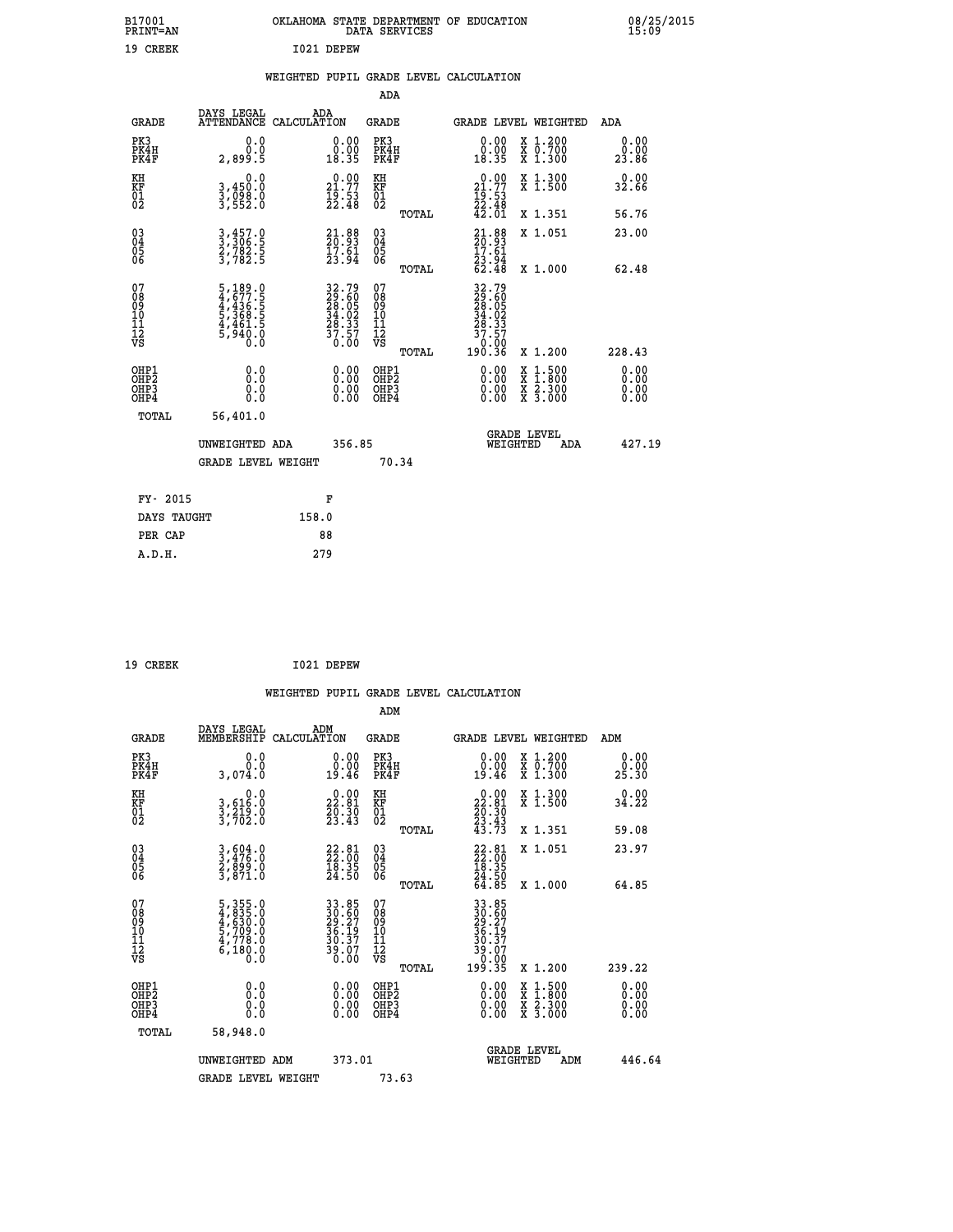|                 | OKLAHOMA STATE DEPARTMENT OF EDUCATION<br>DATA SERVICES |  |
|-----------------|---------------------------------------------------------|--|
| T031 KELLYVILLE |                                                         |  |

 **B17001 OKLAHOMA STATE DEPARTMENT OF EDUCATION 08/25/2015**

|  |  | WEIGHTED PUPIL GRADE LEVEL CALCULATION |
|--|--|----------------------------------------|
|  |  |                                        |

|                                                                    |                                                                                                                     |                                                                | ADA                                      |       |                                                                                                 |                                                                                                  |     |                                                 |
|--------------------------------------------------------------------|---------------------------------------------------------------------------------------------------------------------|----------------------------------------------------------------|------------------------------------------|-------|-------------------------------------------------------------------------------------------------|--------------------------------------------------------------------------------------------------|-----|-------------------------------------------------|
| <b>GRADE</b>                                                       | DAYS LEGAL                                                                                                          | ADA<br>ATTENDANCE CALCULATION                                  | <b>GRADE</b>                             |       | GRADE LEVEL WEIGHTED                                                                            |                                                                                                  |     | ADA                                             |
| PK3<br>PK4H<br>PK4F                                                | 338.0<br>0.0<br>7,885.0                                                                                             | $\begin{smallmatrix} 2.01\0.00\\0.93 \end{smallmatrix}$        | PK3<br>PK4H<br>PK4F                      |       | 2.01<br>$\begin{smallmatrix} \bar{0} \ \bar{1} \ \bar{0} \ \bar{2} \ \bar{3} \end{smallmatrix}$ | X 1.200<br>X 0.700<br>X 1.300                                                                    |     | 2.41<br>0.00<br>61.01                           |
| KH<br><b>KF</b><br>01<br>02                                        | 0.0<br>11,955:5<br>11,097:5<br>11,759:5                                                                             | 71.16<br>$\frac{6}{70}$ $\frac{6}{100}$                        | KH<br>KF<br>01<br>02                     |       | 71.16<br>$\frac{65.06}{70.00}$<br>136.06                                                        | X 1.300<br>X 1.500                                                                               |     | 0.00<br>106.74                                  |
|                                                                    |                                                                                                                     |                                                                |                                          | TOTAL |                                                                                                 | X 1.351                                                                                          |     | 183.82                                          |
| $\begin{smallmatrix} 03 \\[-4pt] 04 \end{smallmatrix}$<br>05<br>06 | $\begin{smallmatrix} 11, 869.5\\ 12, 272.5\\ 13, 988.5\\ 13, 587.0 \end{smallmatrix}$                               | $70.65$<br>$73.05$<br>$83.26$<br>$80.88$                       | $\substack{03 \\ 04}$<br>05<br>06        |       | $70.65$<br>$73.05$<br>$83.26$<br>$80.88$<br>$237.19$                                            | X 1.051                                                                                          |     | 74.25                                           |
|                                                                    |                                                                                                                     |                                                                |                                          | TOTAL |                                                                                                 | X 1.000                                                                                          |     | 237.19                                          |
| 07<br>08<br>09<br>11<br>11<br>12<br>VS                             | $\begin{smallmatrix} 11, 820.5\\ 13, 685.0\\ 15, 554.0\\ 12, 268.0\\ 11, 408.0\\ 11, 596.5\\ 0.0 \end{smallmatrix}$ | 70.35<br>81.46<br>92.77<br>74.70<br>58.77<br>$71.33$<br>$0.00$ | 07<br>08<br>09<br>11<br>11<br>12<br>VS   |       | $70.35$<br>81.46<br>92.77<br>74.70<br>68.77<br>68.77                                            |                                                                                                  |     |                                                 |
|                                                                    |                                                                                                                     |                                                                |                                          | TOTAL | 00.0°<br>459.38                                                                                 | X 1.200                                                                                          |     | 551.26                                          |
| OHP1<br>OH <sub>P2</sub><br>OH <sub>P3</sub><br>OH <sub>P4</sub>   | 482.0<br>0.0<br>0.0<br>0.0                                                                                          | $\frac{2.87}{0.00}$<br>0.00<br>0.00                            | OHP1<br>OHP <sub>2</sub><br>OHP3<br>OHP4 |       | $2.87$<br>$0.00$<br>0.00<br>0.00                                                                | $\begin{smallmatrix} x & 1 & 500 \\ x & 1 & 800 \\ x & 2 & 300 \\ x & 3 & 000 \end{smallmatrix}$ |     | $\frac{4}{0}$ : $\frac{31}{00}$<br>0.00<br>0.00 |
| TOTAL                                                              | 171,567.0                                                                                                           |                                                                |                                          |       |                                                                                                 |                                                                                                  |     |                                                 |
|                                                                    | UNWEIGHTED ADA                                                                                                      | 1,026.25                                                       |                                          |       |                                                                                                 | GRADE LEVEL<br>WEIGHTED                                                                          | ADA | 1,220.99                                        |
|                                                                    | <b>GRADE LEVEL WEIGHT</b>                                                                                           |                                                                | 194.74                                   |       |                                                                                                 |                                                                                                  |     |                                                 |
| FY- 2015                                                           |                                                                                                                     | F                                                              |                                          |       |                                                                                                 |                                                                                                  |     |                                                 |
| DAYS TAUGHT                                                        |                                                                                                                     | 168.0                                                          |                                          |       |                                                                                                 |                                                                                                  |     |                                                 |
| PER CAP                                                            |                                                                                                                     | 59                                                             |                                          |       |                                                                                                 |                                                                                                  |     |                                                 |

| CREEK |
|-------|
|       |

 **A.D.H. 754**

 **B17001<br>PRINT=AN<br>19 CREEK** 

19 CREEK 1031 KELLYVILLE

|                                                       |                                                                                                                                                 |                                                                     | ADM                                                 |                                                                                          |                                          |                              |
|-------------------------------------------------------|-------------------------------------------------------------------------------------------------------------------------------------------------|---------------------------------------------------------------------|-----------------------------------------------------|------------------------------------------------------------------------------------------|------------------------------------------|------------------------------|
| <b>GRADE</b>                                          | DAYS LEGAL<br>MEMBERSHIP                                                                                                                        | ADM<br>CALCULATION                                                  | <b>GRADE</b>                                        | GRADE LEVEL WEIGHTED                                                                     |                                          | ADM                          |
| PK3<br>PK4H<br>PK4F                                   | 365.0<br>0.0<br>8,863.0                                                                                                                         | 2.17<br>52.00<br>52.76                                              | PK3<br>PK4H<br>PK4F                                 | $\begin{smallmatrix} 2.17\\ 0.00\\ 52.76 \end{smallmatrix}$                              | X 1.200<br>X 0.700<br>X 1.300            | 2.60<br>0.00<br>68.59        |
| KH<br>KF<br>01<br>02                                  | 0.0<br>13,143:0<br>12,102:0<br>12,576:0                                                                                                         | $78.23$<br>$72.04$<br>$74.86$                                       | KH<br>KF<br>01<br>02                                | $\begin{smallmatrix} &0.00\\ 78.23\\ 72.04\\ 74.86\\ 146.90\end{smallmatrix}$            | X 1.300<br>X 1.500                       | 0.00<br>117.35               |
|                                                       |                                                                                                                                                 |                                                                     | TOTAL                                               |                                                                                          | X 1.351                                  | 198.46                       |
| 03<br>04<br>05<br>06                                  | 12,668.0<br>13,087.0<br>14,817.0<br>14,620.0                                                                                                    | 75.40<br>88.20<br>87.02                                             | $\begin{array}{c} 03 \\ 04 \\ 05 \\ 06 \end{array}$ | 75.40<br>88.20<br>87.02<br>253.12                                                        | X 1.051                                  | 79.25                        |
|                                                       |                                                                                                                                                 |                                                                     | TOTAL                                               |                                                                                          | X 1.000                                  | 253.12                       |
| 07<br>08<br>09<br>101<br>112<br>VS                    | $\begin{smallmatrix} 12,752\cdot 0\\ 14,492\cdot 0\\ 16,729\cdot 0\\ 13,246\cdot 0\\ 12,398\cdot 0\\ 12,448\cdot 0\\ 0\cdot 0\end{smallmatrix}$ | 75.89<br>86.27<br>99.78<br>90.68<br>80.68<br>74.75<br>76.52<br>0.00 | 07<br>08<br>09<br>11<br>11<br>12<br>VS              | $75.89$<br>$86.278$<br>$99.78$<br>$80.68$<br>$74.75$<br>$76.520$<br>$76.520$<br>$493.89$ |                                          |                              |
|                                                       |                                                                                                                                                 |                                                                     | TOTAL                                               |                                                                                          | X 1.200                                  | 592.67                       |
| OHP1<br>OH <sub>P</sub> 2<br>OH <sub>P3</sub><br>OHP4 | 504.0<br>0.0<br>0.000                                                                                                                           | $0.00$<br>$0.00$<br>0.00                                            | OHP1<br>OHP2<br>OHP3<br>OHP4                        | $0.00$<br>$0.00$<br>0.00                                                                 | X 1:500<br>X 1:800<br>X 2:300<br>X 3:000 | 4.50<br>0.00<br>0.00<br>0.00 |
| TOTAL                                                 | 184,810.0                                                                                                                                       |                                                                     |                                                     |                                                                                          |                                          |                              |
|                                                       | UNWEIGHTED ADM                                                                                                                                  | 1,105.47                                                            |                                                     | <b>GRADE LEVEL</b><br>WEIGHTED                                                           | ADM                                      | 1,316.54                     |
|                                                       | <b>GRADE LEVEL WEIGHT</b>                                                                                                                       |                                                                     | 211.07                                              |                                                                                          |                                          |                              |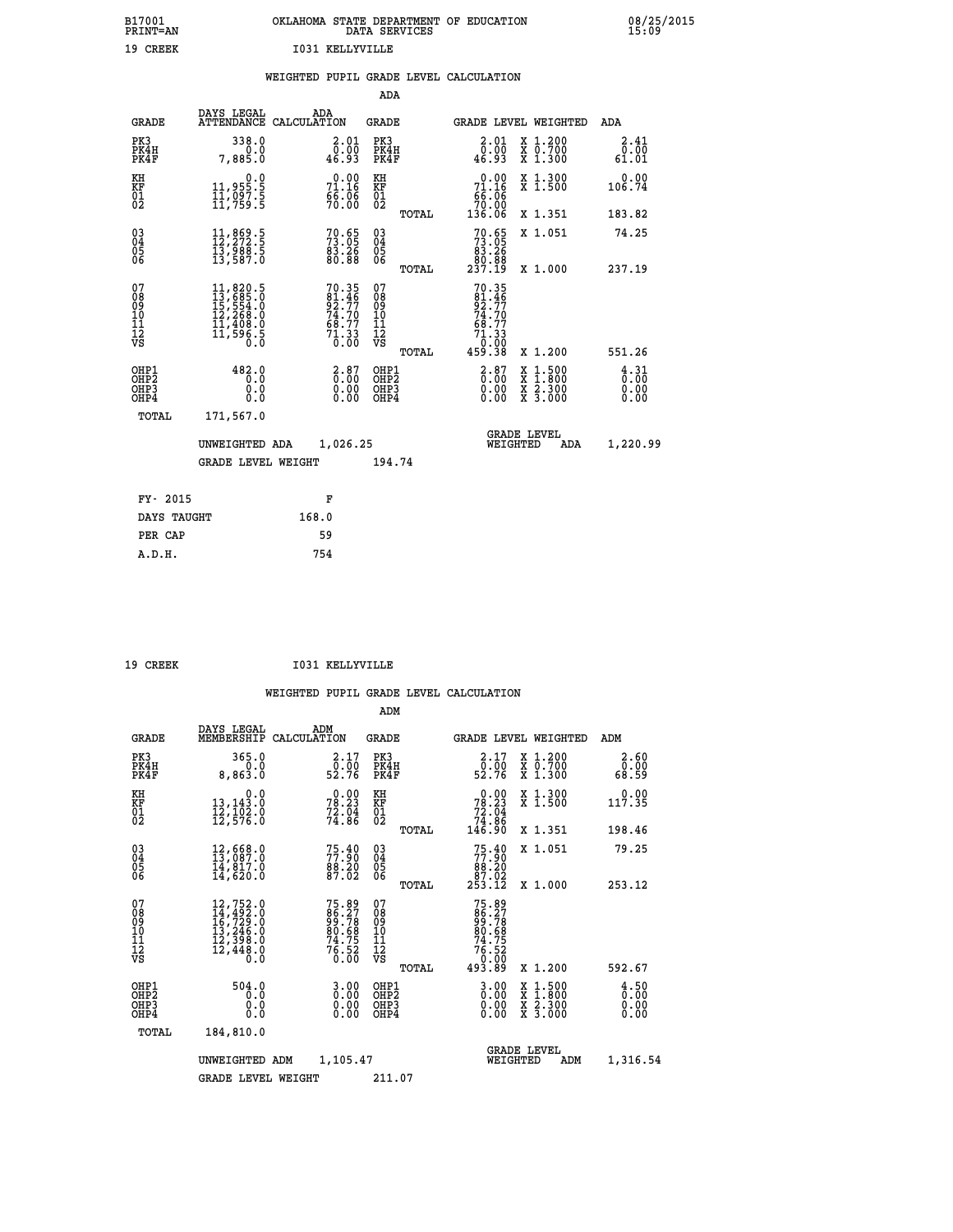| B17001<br><b>PRINT=AN</b> | OKLAHOMA<br>. STATE DEPARTMENT OF EDUCATION<br>DATA SERVICES | 08/25/2015<br>15:09 |
|---------------------------|--------------------------------------------------------------|---------------------|
| 19 CREEK                  | I033 SAPULPA                                                 |                     |

|  |  | WEIGHTED PUPIL GRADE LEVEL CALCULATION |
|--|--|----------------------------------------|
|  |  |                                        |

|                                          |                                                                            |                                                                                | ADA                                                               |       |                                                                                                         |                                                                     |                              |
|------------------------------------------|----------------------------------------------------------------------------|--------------------------------------------------------------------------------|-------------------------------------------------------------------|-------|---------------------------------------------------------------------------------------------------------|---------------------------------------------------------------------|------------------------------|
| <b>GRADE</b>                             | DAYS LEGAL                                                                 | ADA<br>ATTENDANCE CALCULATION                                                  | <b>GRADE</b>                                                      |       |                                                                                                         | GRADE LEVEL WEIGHTED                                                | ADA                          |
| PK3<br>PK4H<br>PK4F                      | 1,495.0<br>0.0<br>33,402.5                                                 | $\begin{smallmatrix} 9.12\ 0.00\ 203.67 \end{smallmatrix}$                     | PK3<br>PK4H<br>PK4F                                               |       | $\begin{smallmatrix} 9.12\ 0.00\ 203.67 \end{smallmatrix}$                                              | X 1.200<br>X 0.700<br>X 1.300                                       | 10.94<br>0.00<br>264.77      |
| KH<br>KF<br>01<br>02                     | 0.0<br>42,933.5<br>$\frac{17}{40}$ , $\frac{544}{515}$ .0                  | $\substack{0.00\\261.79\\274.05\\247.04}$                                      | KH<br>KF<br>01<br>02                                              |       | 0.00<br>261.79<br>274.05<br>247.04<br>521.09                                                            | X 1.300<br>X 1.500                                                  | 0.00<br>392.69               |
|                                          |                                                                            |                                                                                |                                                                   | TOTAL |                                                                                                         | X 1.351                                                             | 703.99                       |
| 030404<br>06                             | $\frac{41}{37}, \frac{711}{637}$ : 5<br>39,527.0<br>40,189.5               | 254.34<br>229.50<br>241.02<br>245.06                                           | $\substack{03 \\ 04}$<br>$\begin{matrix} 0.5 \\ 0.6 \end{matrix}$ |       | 254.34<br>241:02<br>245:06<br>715:58                                                                    | X 1.051                                                             | 267.31                       |
|                                          |                                                                            |                                                                                |                                                                   | TOTAL |                                                                                                         | X 1.000                                                             | 715.58                       |
| 07<br>08<br>09<br>11<br>11<br>12<br>VS   | 38, 301.5<br>42, 208.5<br>57, 374.5<br>53, 374.5<br>54, 257.5<br>53, 889.5 | $233.55$<br>$257.37$<br>$349.84$<br>$293.58$<br>$330.84$<br>$328.60$<br>$0.00$ | 07<br>08<br>09<br>11<br>11<br>12<br>VS                            |       | $\begin{smallmatrix} 233.55\ 257.37\ 349.84\ 293.58\ 330.84\ 328.60\ 0.00\ 1,793.78\ \end{smallmatrix}$ |                                                                     |                              |
|                                          |                                                                            |                                                                                |                                                                   | TOTAL |                                                                                                         | X 1.200                                                             | 2,152.54                     |
| OHP1<br>OHP <sub>2</sub><br>OHP3<br>OHP4 | 664.5<br>0.0<br>0.0                                                        | $\frac{4}{0}$ :00<br>$\begin{smallmatrix} 0.00 \ 0.00 \end{smallmatrix}$       | OHP1<br>OHP2<br>OHP3<br>OHP4                                      |       | $\frac{4.05}{0.00}$<br>0.00                                                                             | $1.500$<br>$1.800$<br>X<br>X<br>$\frac{x}{x}$ $\frac{5.300}{3.000}$ | 6.08<br>0.00<br>0.00<br>0.00 |
| TOTAL                                    | 617,198.5                                                                  |                                                                                |                                                                   |       |                                                                                                         |                                                                     |                              |
|                                          | UNWEIGHTED ADA                                                             | 3,763.42                                                                       |                                                                   |       |                                                                                                         | <b>GRADE LEVEL</b><br>WEIGHTED<br><b>ADA</b>                        | 4,513.90                     |
|                                          | <b>GRADE LEVEL WEIGHT</b>                                                  |                                                                                | 750.48                                                            |       |                                                                                                         |                                                                     |                              |
| FY- 2015                                 |                                                                            |                                                                                |                                                                   |       |                                                                                                         |                                                                     |                              |
|                                          |                                                                            | F                                                                              |                                                                   |       |                                                                                                         |                                                                     |                              |
| DAYS TAUGHT                              |                                                                            | 164.0                                                                          |                                                                   |       |                                                                                                         |                                                                     |                              |
| PER CAP                                  |                                                                            | 33                                                                             |                                                                   |       |                                                                                                         |                                                                     |                              |

| 19 CREEK | I033 SAPULPA |
|----------|--------------|
|          |              |

 **A.D.H. 2,686**

|                                                       |                                                                                                                                                              |                                                                         | ADM                                             |                                                                                  |                                                                                                  |                              |
|-------------------------------------------------------|--------------------------------------------------------------------------------------------------------------------------------------------------------------|-------------------------------------------------------------------------|-------------------------------------------------|----------------------------------------------------------------------------------|--------------------------------------------------------------------------------------------------|------------------------------|
| <b>GRADE</b>                                          | DAYS LEGAL<br>MEMBERSHIP                                                                                                                                     | ADM<br>CALCULATION                                                      | <b>GRADE</b>                                    | GRADE LEVEL WEIGHTED                                                             |                                                                                                  | ADM                          |
| PK3<br>PK4H<br>PK4F                                   | 1,679.0<br>0.0<br>36, 293.0                                                                                                                                  | 10.24<br>$0.\bar{0}\bar{0}$<br>221.30                                   | PK3<br>PK4H<br>PK4F                             | 10.24<br>0.00<br>221.30                                                          | X 1.200<br>X 0.700<br>X 1.300                                                                    | 12.29<br>287.69              |
| KH<br>KF<br>01<br>02                                  | 0.0<br>$\frac{46}{47}, \frac{159}{897}$ .0<br>$\frac{43}{43}, \frac{897}{089}$ .0                                                                            | $\begin{smallmatrix} &0.00\\ 281.46\\ 292.05\\ 262.74\end{smallmatrix}$ | KH<br>KF<br>01<br>02                            | $\begin{smallmatrix} &0.00\\ 281.46\\ 292.05\\ 262.74\\ 554.79\end{smallmatrix}$ | X 1.300<br>X 1.500                                                                               | 0.00<br>422.19               |
|                                                       |                                                                                                                                                              |                                                                         | TOTAL                                           |                                                                                  | X 1.351                                                                                          | 749.52                       |
| 03<br>04<br>05<br>06                                  | $\frac{44}{39}, \frac{297}{839}.0$<br>$\frac{41}{994}.0$<br>43,338.0                                                                                         | 270.10<br>242.92<br>254.90<br>264.26                                    | $^{03}_{04}$<br>0500                            | 270.10<br>242.92<br>254.90                                                       | X 1.051                                                                                          | 283.88                       |
|                                                       |                                                                                                                                                              |                                                                         | TOTAL                                           | 264.26<br>762.08                                                                 | X 1.000                                                                                          | 762.08                       |
| 07<br>08<br>09<br>101<br>112<br>VS                    | $\begin{smallmatrix} 41, 413 & . & 0\\ 46, 087 & . & 0\\ 61, 587 & . & 0\\ 52, 090 & . & 0\\ 58, 575 & . & 0\\ 57, 248 & . & 0\\ 0 & . & 0\end{smallmatrix}$ | 252.52<br>281.01<br>375.53<br>317.63<br>357.16<br>349.07<br>0.00        | 07<br>08<br>09<br>11<br>11<br>12<br>VS<br>TOTAL | 252.52<br>281.01<br>375.53<br>317.63<br>357.16<br>349.07<br>1,932.92             | X 1.200                                                                                          | 2,319.50                     |
| OHP1<br>OH <sub>P</sub> 2<br>OH <sub>P3</sub><br>OHP4 | 741.0<br>0.0<br>0.000                                                                                                                                        | $\begin{smallmatrix} 4.52\ 0.00 \ 0.00 \end{smallmatrix}$<br>0.00       | OHP1<br>OHP2<br>OHP3<br>OHP4                    | $\begin{smallmatrix} 4.52 \ 0.00 \ 0.00 \end{smallmatrix}$<br>0.00               | $\begin{smallmatrix} x & 1 & 500 \\ x & 1 & 800 \\ x & 2 & 300 \\ x & 3 & 000 \end{smallmatrix}$ | 6.78<br>0.00<br>0.00<br>0.00 |
| TOTAL                                                 | 662,136.0                                                                                                                                                    |                                                                         |                                                 |                                                                                  |                                                                                                  |                              |
|                                                       | UNWEIGHTED ADM                                                                                                                                               | 4,037.41                                                                |                                                 | <b>GRADE LEVEL</b><br>WEIGHTED                                                   | ADM                                                                                              | 4,843.93                     |
|                                                       | <b>GRADE LEVEL WEIGHT</b>                                                                                                                                    |                                                                         | 806.52                                          |                                                                                  |                                                                                                  |                              |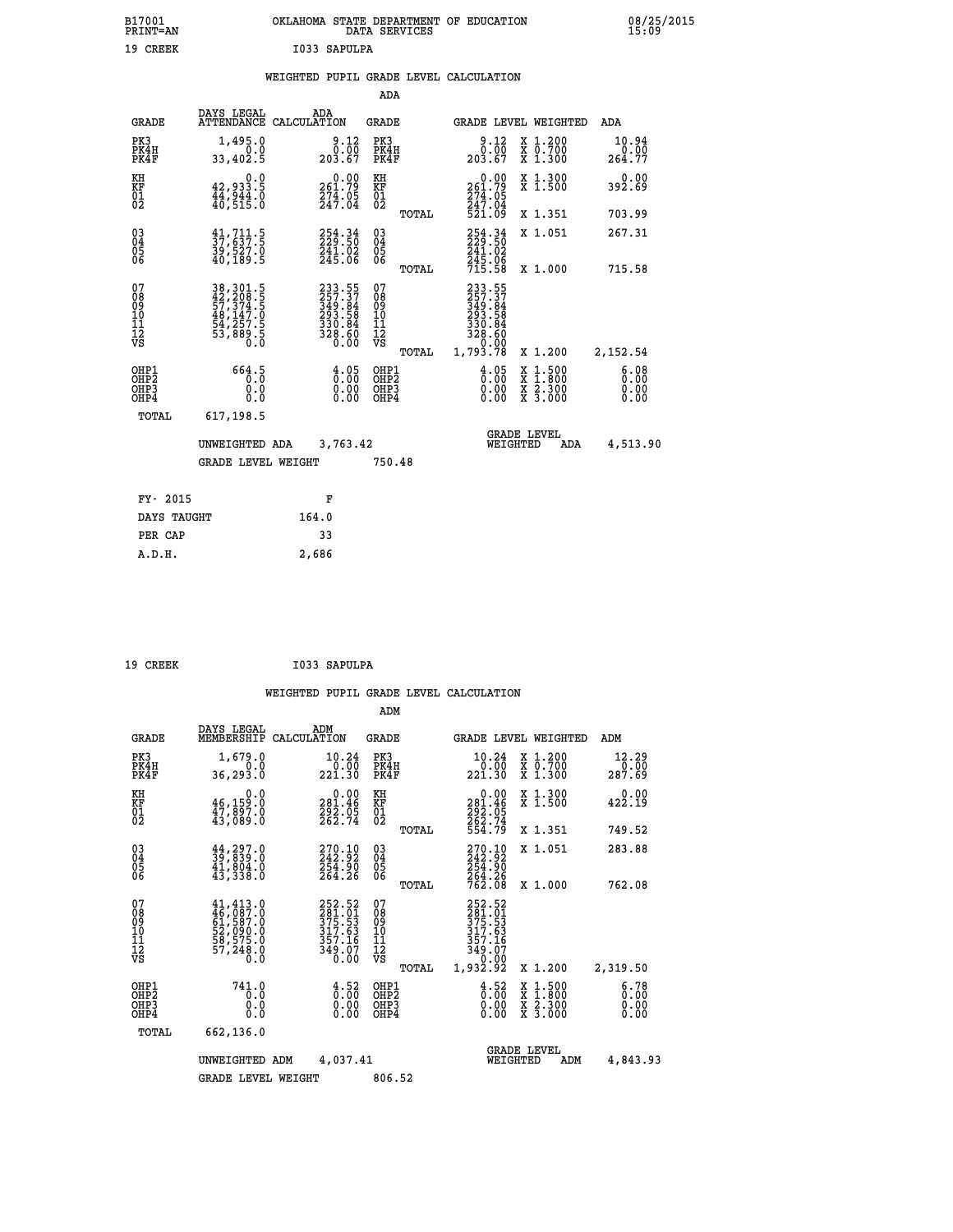| B17001<br>PRINT=AN | OKLAHOMA STATE DEPARTMENT OF EDUCATION<br>DATA SERVICES | 08/25/2015<br>15:09 |
|--------------------|---------------------------------------------------------|---------------------|
| 19<br>CREEK        | 1039 DRUMRIGHT                                          |                     |

|  |  | WEIGHTED PUPIL GRADE LEVEL CALCULATION |
|--|--|----------------------------------------|
|  |  |                                        |

|                                                                   |                                                                                           |                                                                          | ADA                                      |       |                                                                                       |                                          |                              |
|-------------------------------------------------------------------|-------------------------------------------------------------------------------------------|--------------------------------------------------------------------------|------------------------------------------|-------|---------------------------------------------------------------------------------------|------------------------------------------|------------------------------|
| <b>GRADE</b>                                                      | DAYS LEGAL<br>ATTENDANCE CALCULATION                                                      | ADA                                                                      | <b>GRADE</b>                             |       |                                                                                       | GRADE LEVEL WEIGHTED                     | ADA                          |
| PK3<br>PK4H<br>PK4F                                               | 124.0<br>0.0<br>5,228.0                                                                   | $\begin{smallmatrix} 0.75 \\ 0.00 \\ 31.48 \end{smallmatrix}$            | PK3<br>PK4H<br>PK4F                      |       | $\begin{smallmatrix} 0.75 \\ 0.00 \\ 31.48 \end{smallmatrix}$                         | X 1.200<br>X 0.700<br>X 1.300            | 0.90<br>0.00<br>40.92        |
| KH<br><b>KF</b><br>01<br>02                                       | 0.0<br>5,973.0<br>7,432.0<br>6,330.5                                                      | $35.98$<br>$44.76$<br>$38.13$                                            | KH<br>KF<br>01<br>02                     |       | $\begin{smallmatrix} 0.00\\ 35.98\\ 44.76\\ 38.13\\ 82.89 \end{smallmatrix}$          | X 1.300<br>X 1.500                       | 0.00<br>53.97                |
|                                                                   |                                                                                           |                                                                          |                                          | TOTAL |                                                                                       | X 1.351                                  | 111.98                       |
| $^{03}_{04}$<br>Ŏ5<br>06                                          | 5, 336.0<br>5, 773.5<br>4, 275.5<br>6, 328.5                                              | $34.78$<br>$34.78$<br>$25.76$<br>$38.12$                                 | $\substack{03 \\ 04}$<br>Ŏ5<br>06        | TOTAL | $32.14$<br>$34.78$<br>$25.76$<br>$38.12$<br>$98.66$                                   | X 1.051<br>X 1.000                       | 33.78<br>98.66               |
| 07<br>08901112<br>1112<br>VS                                      | $6, 288.5$<br>$7, 931.5$<br>$7, 931.5$<br>$8, 482.5$<br>$6, 945.5$<br>$6, 841.5$<br>$0.0$ | $37.89$<br>$51.83$<br>$47.78$<br>$51.10$<br>$41.84$<br>$41.21$<br>$0.00$ | 07<br>08<br>09<br>11<br>11<br>12<br>VS   |       | 37.89<br>51.83<br>47.78<br>51.10<br>41.84<br>41.21<br>$\overline{0}$ . $\overline{0}$ |                                          |                              |
|                                                                   |                                                                                           |                                                                          |                                          | TOTAL | 271.65                                                                                | X 1.200                                  | 325.98                       |
| OHP1<br>OH <sub>P</sub> 2<br>OH <sub>P3</sub><br>OH <sub>P4</sub> | 0.0<br>0.0<br>0.0                                                                         | $\begin{smallmatrix} 0.00 \ 0.00 \ 0.00 \ 0.00 \end{smallmatrix}$        | OHP1<br>OHP <sub>2</sub><br>OHP3<br>OHP4 |       | 0.00<br>0.00<br>0.00                                                                  | X 1:500<br>X 1:800<br>X 2:300<br>X 3:000 | 0.00<br>0.00<br>0.00<br>0.00 |
| TOTAL                                                             | 91,895.5                                                                                  |                                                                          |                                          |       |                                                                                       |                                          |                              |
|                                                                   | UNWEIGHTED ADA                                                                            | 553.55                                                                   |                                          |       |                                                                                       | GRADE LEVEL<br>WEIGHTED<br>ADA           | 666.19                       |
|                                                                   | <b>GRADE LEVEL WEIGHT</b>                                                                 |                                                                          | 112.64                                   |       |                                                                                       |                                          |                              |
| FY- 2015                                                          |                                                                                           | F                                                                        |                                          |       |                                                                                       |                                          |                              |
| DAYS TAUGHT                                                       |                                                                                           | 166.0                                                                    |                                          |       |                                                                                       |                                          |                              |
| PER CAP                                                           |                                                                                           | 55                                                                       |                                          |       |                                                                                       |                                          |                              |

| ססי<br>ь<br>., |
|----------------|
|                |

 **ADM**

19 CREEK 1039 DRUMRIGHT

| <b>GRADE</b>                                       | DAYS LEGAL<br>MEMBERSHIP                                                                                                          | ADM<br>CALCULATION                                                   | <b>GRADE</b>                                       |       |                                                                                                                                                                                                                                                                                |          | GRADE LEVEL WEIGHTED                                                      | ADM                      |  |
|----------------------------------------------------|-----------------------------------------------------------------------------------------------------------------------------------|----------------------------------------------------------------------|----------------------------------------------------|-------|--------------------------------------------------------------------------------------------------------------------------------------------------------------------------------------------------------------------------------------------------------------------------------|----------|---------------------------------------------------------------------------|--------------------------|--|
| PK3<br>PK4H<br>PK4F                                | 124.0<br>0.0<br>5,709.0                                                                                                           | 0.75<br>ةة:ة<br>34.38                                                | PK3<br>PK4H<br>PK4F                                |       | $\begin{smallmatrix} 0.75 \\ 0.00 \\ 34.38 \end{smallmatrix}$                                                                                                                                                                                                                  |          | $\begin{smallmatrix} x & 1.200 \\ x & 0.700 \end{smallmatrix}$<br>X 1.300 | 0.90<br>0.00<br>44.69    |  |
| KH<br>KF<br>01<br>02                               | 0.0<br>$\frac{6}{7}, \frac{403}{836}$ .0<br>6,707.0                                                                               | $\begin{smallmatrix} 0.00\\ 38.57\\ 47.20\\ 40.40 \end{smallmatrix}$ | KH<br>KF<br>01<br>02                               |       | $\begin{smallmatrix} 0.00\\ 38.57\\ 47.20\\ 40.40\\ 87.60 \end{smallmatrix}$                                                                                                                                                                                                   |          | X 1.300<br>X 1.500                                                        | 0.00<br>57.86            |  |
|                                                    |                                                                                                                                   |                                                                      |                                                    | TOTAL |                                                                                                                                                                                                                                                                                |          | X 1.351                                                                   | 118.35                   |  |
| $\begin{matrix} 03 \\ 04 \\ 05 \\ 06 \end{matrix}$ | 5,571.0<br>5,912.0<br>4,485.0<br>6,663.0                                                                                          | 33.55<br>35.61<br>27.02<br>40.14                                     | $\begin{matrix} 03 \\ 04 \\ 05 \\ 06 \end{matrix}$ |       | $33.55$<br>$35.61$<br>$27.02$<br>$40.14$<br>$102.77$                                                                                                                                                                                                                           |          | X 1.051                                                                   | 35.26                    |  |
|                                                    |                                                                                                                                   |                                                                      |                                                    | TOTAL |                                                                                                                                                                                                                                                                                |          | X 1.000                                                                   | 102.77                   |  |
| 07<br>08<br>09<br>101<br>11<br>12<br>VS            | $\begin{smallmatrix} 6\,,482\,.0\\ 9\,,007\,.0\\ 8\,,287\,.0\\ 8\,,881\,.0\\ 7\,,233\,.0\\ 7\,,040\,.0\\ 0\,.0 \end{smallmatrix}$ | 39.05<br>54.25<br>49.92<br>53.50<br>53.57<br>43.41<br>42.41          | 07<br>08<br>09<br>11<br>11<br>12<br>VS             | TOTAL | 39.05<br>44.255<br>43.50<br>53.57<br>42.41<br>42.41<br>0.00<br>282.70                                                                                                                                                                                                          |          | X 1.200                                                                   | 339.24                   |  |
| OHP1<br>OHP2<br>OH <sub>P3</sub><br>OHP4           | 0.0<br>0.000                                                                                                                      | $0.00$<br>$0.00$<br>0.00                                             | OHP1<br>OHP2<br>OHP3<br>OHP4                       |       | $\begin{smallmatrix} 0.00 & 0.00 & 0.00 & 0.00 & 0.00 & 0.00 & 0.00 & 0.00 & 0.00 & 0.00 & 0.00 & 0.00 & 0.00 & 0.00 & 0.00 & 0.00 & 0.00 & 0.00 & 0.00 & 0.00 & 0.00 & 0.00 & 0.00 & 0.00 & 0.00 & 0.00 & 0.00 & 0.00 & 0.00 & 0.00 & 0.00 & 0.00 & 0.00 & 0.00 & 0.00 & 0.0$ |          | X 1:500<br>X 1:800<br>X 2:300<br>X 3:000                                  | $0.00$<br>$0.00$<br>0.00 |  |
| TOTAL                                              | 96,340.0                                                                                                                          |                                                                      |                                                    |       |                                                                                                                                                                                                                                                                                |          |                                                                           |                          |  |
|                                                    | UNWEIGHTED                                                                                                                        | 580.32<br>ADM                                                        |                                                    |       |                                                                                                                                                                                                                                                                                | WEIGHTED | <b>GRADE LEVEL</b><br>ADM                                                 | 699.07                   |  |
|                                                    | <b>GRADE LEVEL WEIGHT</b>                                                                                                         |                                                                      | 118.75                                             |       |                                                                                                                                                                                                                                                                                |          |                                                                           |                          |  |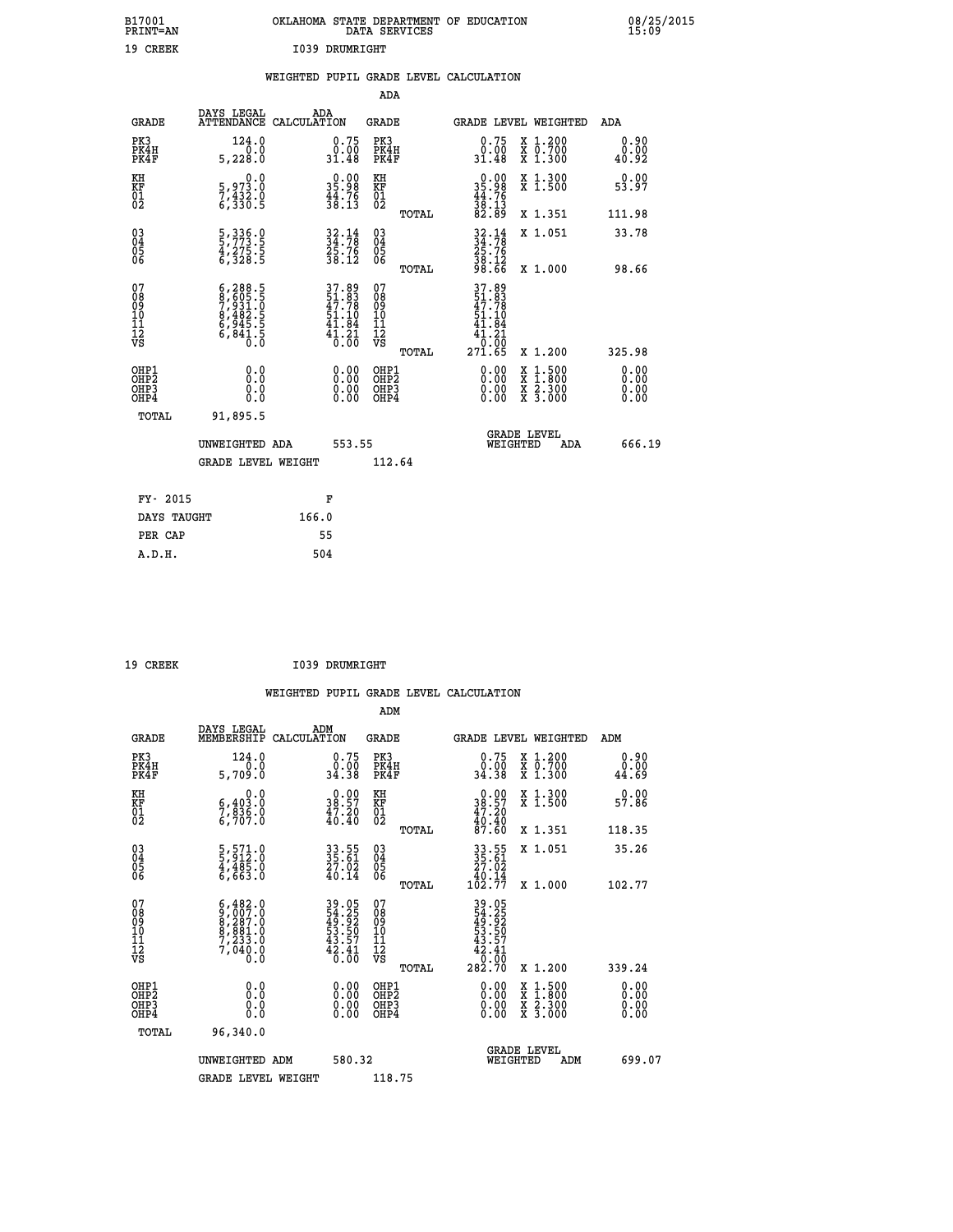|                                                                    |                                                                                                                           |                                                                        | ADA                                      |       |                                                                    |                                |                                                                                                  |                               |
|--------------------------------------------------------------------|---------------------------------------------------------------------------------------------------------------------------|------------------------------------------------------------------------|------------------------------------------|-------|--------------------------------------------------------------------|--------------------------------|--------------------------------------------------------------------------------------------------|-------------------------------|
| <b>GRADE</b>                                                       | DAYS LEGAL<br><b>ATTENDANCE</b>                                                                                           | ADA<br>CALCULATION                                                     | <b>GRADE</b>                             |       |                                                                    |                                | GRADE LEVEL WEIGHTED                                                                             | ADA                           |
| PK3<br>PK4H<br>PK4F                                                | 3,459.0<br>109.5<br>116,487.0                                                                                             | $20.85$<br>0.65<br>708.41                                              | PK3<br>PK4H<br>PK4F                      |       | 20.85<br>$70.65$<br>14.41                                          |                                | X 1.200<br>X 0.700<br>X 1.300                                                                    | 25.02<br>0.46<br>920.93       |
| KH<br><b>KF</b><br>01<br>02                                        | $145.0$<br>158,436.0<br>154,529.0<br>146,683.0                                                                            | 960.55<br>950.55<br>938.68<br>889.16                                   | KH<br>KF<br>01<br>02                     |       | 960.94<br>55.096<br>83.68<br>889.16<br>1,827.84                    |                                | X 1.300<br>X 1.500                                                                               | 1.22<br>1,440.86              |
|                                                                    |                                                                                                                           |                                                                        |                                          | TOTAL |                                                                    |                                | X 1.351                                                                                          | 2,469.41                      |
| $\begin{smallmatrix} 03 \\[-4pt] 04 \end{smallmatrix}$<br>Ŏ5<br>06 | $148,079.0$<br>$137,663.0$<br>$141,705.0$<br>$145,283.0$                                                                  | 898.59<br>834.98<br>859.34<br>881.40                                   | $^{03}_{04}$<br>$\substack{05 \\ 06}$    |       | 898.59<br>834.98<br>859.34<br>881.40<br>2,575.72                   |                                | X 1.051                                                                                          | 3,520.13                      |
|                                                                    |                                                                                                                           |                                                                        |                                          | TOTAL |                                                                    |                                | X 1.000                                                                                          | 2,575.72                      |
| 07<br>08<br>09<br>11<br>11<br>12<br>VS                             | $\begin{smallmatrix} 149, 948.5\\ 146, 037.0\\ 152, 104.5\\ 135, 224.5\\ 130, 621.0\\ 132, 187.5\\ 0.0 \end{smallmatrix}$ | 909.18<br>886.01<br>922.26<br>821.77<br>$794.57$<br>$804.52$<br>$0.00$ | 07<br>089<br>101<br>111<br>VS            |       | 909.18<br>886.01<br>922.26<br>821.77<br>794.57<br>804.520          |                                |                                                                                                  |                               |
|                                                                    |                                                                                                                           |                                                                        |                                          | TOTAL | 5,138.31                                                           |                                | X 1.200                                                                                          | 6,165.98                      |
| OHP1<br>OHP2<br>OHP3<br>OHP4                                       | 1,188.5<br>Ŏ.Ŏ<br>0.0<br>0.0                                                                                              | 7.17<br>Ŏ.ŎŎ<br>0.00                                                   | OHP1<br>OHP <sub>2</sub><br>OHP3<br>OHP4 |       | $\begin{smallmatrix} 7.17 \ 0.00 \ 0.00 \end{smallmatrix}$<br>0.00 |                                | $\begin{smallmatrix} x & 1 & 500 \\ x & 1 & 800 \\ x & 2 & 300 \\ x & 3 & 000 \end{smallmatrix}$ | 10.77<br>0.00<br>0.00<br>0.00 |
| <b>TOTAL</b>                                                       | 1,999,890.0                                                                                                               |                                                                        |                                          |       |                                                                    |                                |                                                                                                  |                               |
|                                                                    | UNWEIGHTED ADA                                                                                                            | 12,139.03                                                              |                                          |       |                                                                    | <b>GRADE LEVEL</b><br>WEIGHTED | ADA                                                                                              | 14,554.78                     |
|                                                                    | <b>GRADE LEVEL WEIGHT</b>                                                                                                 |                                                                        | 2,415.75                                 |       |                                                                    |                                |                                                                                                  |                               |
|                                                                    |                                                                                                                           |                                                                        |                                          |       |                                                                    |                                |                                                                                                  |                               |
| FY- 2015                                                           |                                                                                                                           | F                                                                      |                                          |       |                                                                    |                                |                                                                                                  |                               |
| DAYS TAUGHT                                                        |                                                                                                                           | 2,279.0                                                                |                                          |       |                                                                    |                                |                                                                                                  |                               |

| PER CAP | 736   |
|---------|-------|
| A.D.H.  | 9,520 |
|         |       |
|         |       |

 **CREEK COUNTY TOTALS**

|                                           |                                                                                   |                                                                       | ADM                                             |                                                                                   |                                                                                                  |                               |
|-------------------------------------------|-----------------------------------------------------------------------------------|-----------------------------------------------------------------------|-------------------------------------------------|-----------------------------------------------------------------------------------|--------------------------------------------------------------------------------------------------|-------------------------------|
| <b>GRADE</b>                              | DAYS LEGAL<br>MEMBERSHIP                                                          | ADM<br>CALCULATION                                                    | <b>GRADE</b>                                    | GRADE LEVEL WEIGHTED                                                              |                                                                                                  | ADM                           |
| PK3<br>PK4H<br>PK4F                       | 3,741.0<br>127.0<br>126,790.0                                                     | 22.55<br>0.76<br>770.96                                               | PK3<br>PK4H<br>PK4F                             | 22.55<br>0.76<br>770.96                                                           | X 1.200<br>X 0.700<br>X 1.300                                                                    | 25.02<br>0.53<br>1,002.27     |
| KH<br>KF<br>01<br>02                      | 154.0<br>170,107:0<br>164,845.0<br>155,481:0                                      | $\begin{array}{c} 1.00 \\ 1,031.33 \\ 1,001.29 \\ 942.47 \end{array}$ | KH<br>KF<br>01<br>02                            | $\begin{array}{c} 1.00 \\ 1,031.33 \\ 1,001.29 \\ 942.47 \\ 1,943.76 \end{array}$ | X 1.300<br>X 1.500                                                                               | 1.30<br>1,547.04              |
|                                           |                                                                                   |                                                                       | TOTAL                                           |                                                                                   | X 1.351                                                                                          | 2,626.03                      |
| 03<br>04<br>05<br>06                      | 156, 844.0<br>144, 587.0<br>149,305.0<br>154,284.0                                | 951.70<br>876.94<br>905.36<br>935.88                                  | $\substack{03 \\ 04}$<br>05                     | 951.70<br>876.94<br>905.36<br>935.88                                              | X 1.051                                                                                          | 1,000.24                      |
|                                           |                                                                                   |                                                                       | TOTAL                                           | 2,718.18                                                                          | X 1.000                                                                                          | 2,718.18                      |
| 07<br>08<br>09<br>11<br>11<br>12<br>VS    | 159,642.0<br>155,924.0<br>163,048.0<br>144,893.0<br>139,915.0<br>139,935.0<br>Ō.Ō | 967.81<br>945.94<br>988.45<br>880.56<br>851.04<br>851.59<br>0.00      | 07<br>08<br>09<br>11<br>11<br>12<br>VS<br>TOTAL | 967.81<br>945.94<br>988.45<br>880.56<br>851.04<br>851.59<br>0.00<br>5,485.39      | X 1.200                                                                                          | 6,582.48                      |
| OHP1<br>OH <sub>P</sub> 2<br>OHP3<br>OHP4 | 1,287.0<br>0.0<br>0.0<br>Ŏ.Ŏ                                                      | 7.77<br>$0.00$<br>0.00<br>0.00                                        | OHP1<br>OHP <sub>2</sub><br>OHP3<br>OHP4        | 7.77<br>0.00<br>0.00                                                              | $\begin{smallmatrix} x & 1 & 500 \\ x & 1 & 800 \\ x & 2 & 300 \\ x & 3 & 000 \end{smallmatrix}$ | 11.66<br>0.00<br>0.00<br>0.00 |
| TOTAL                                     | 2,130,910.0                                                                       |                                                                       |                                                 |                                                                                   |                                                                                                  |                               |
| UNWEIGHTED ADM<br>12,933.40               |                                                                                   |                                                                       |                                                 |                                                                                   | <b>GRADE LEVEL</b><br>WEIGHTED<br>ADM                                                            | 15,516.79                     |
|                                           | <b>GRADE LEVEL WEIGHT</b>                                                         |                                                                       |                                                 |                                                                                   |                                                                                                  |                               |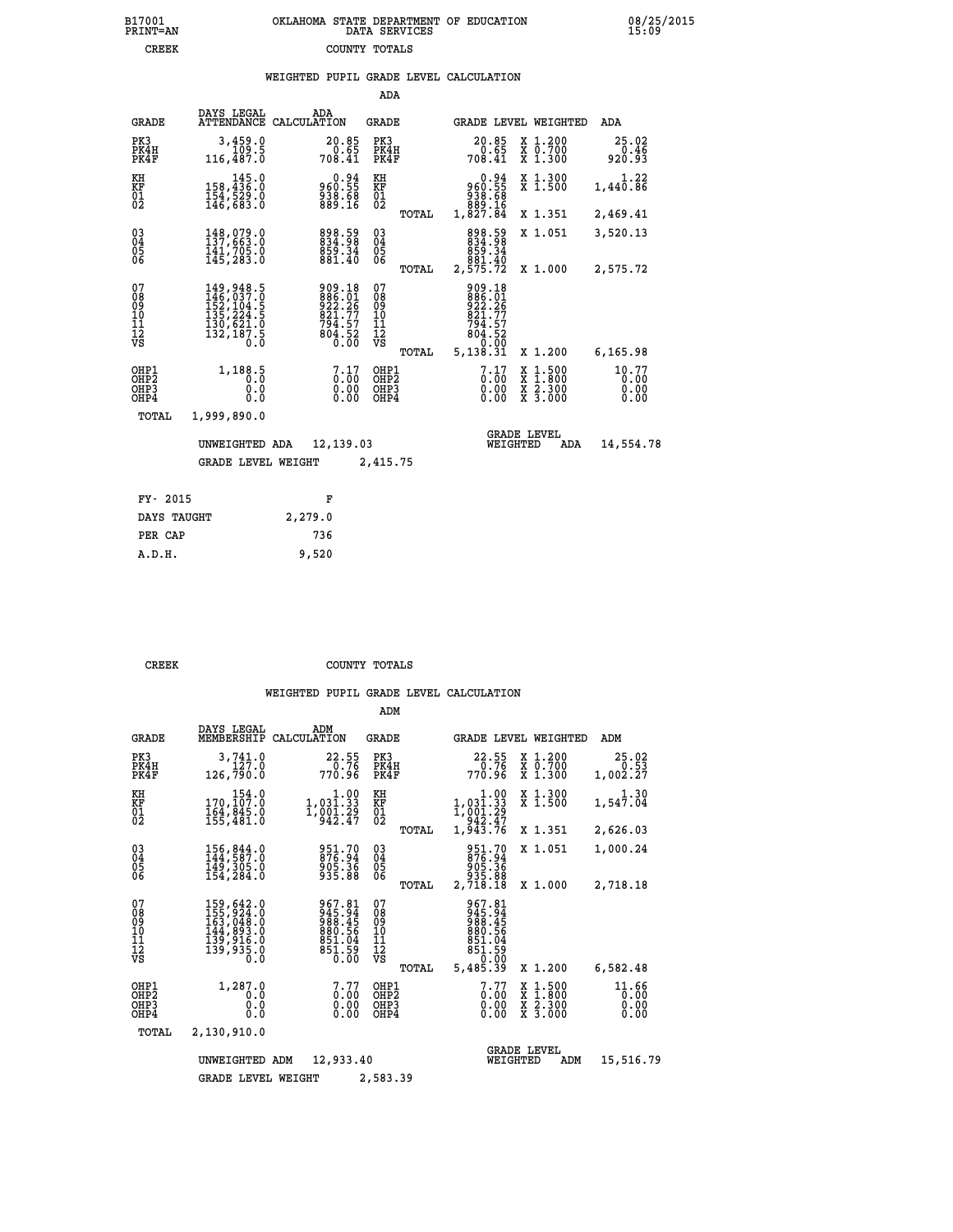|                              |                                                                   |                                                                      |       |                                                                             | ADA                                       |       |                                                                |                                          |                              |
|------------------------------|-------------------------------------------------------------------|----------------------------------------------------------------------|-------|-----------------------------------------------------------------------------|-------------------------------------------|-------|----------------------------------------------------------------|------------------------------------------|------------------------------|
|                              | <b>GRADE</b>                                                      | DAYS LEGAL<br>ATTENDANCE CALCULATION                                 | ADA   |                                                                             | <b>GRADE</b>                              |       |                                                                | <b>GRADE LEVEL WEIGHTED</b>              | ADA                          |
|                              | PK3<br>PK4H<br>PK4F                                               | 156.0<br>0.0<br>5,709.0                                              |       | $\begin{smallmatrix} 0.91\ 0.00\ 33.19 \end{smallmatrix}$                   | PK3<br>PK4H<br>PK4F                       |       | $\begin{smallmatrix} 0.91\ 0.00\ 33.19 \end{smallmatrix}$      | X 1.200<br>X 0.700<br>X 1.300            | 1.09<br>0.00<br>43.15        |
| KH<br><b>KF</b><br>01<br>02  |                                                                   | 0.0<br>7,580.5<br>5,313.0<br>6,124.0                                 |       | $0.00$<br>44.07<br>30.09<br>35.60                                           | KH<br>KF<br>01<br>02                      |       | 0.00<br>44.07<br>$\frac{36}{35}$ : 89<br>35: 60<br>66: 49      | X 1.300<br>X 1.500                       | 0.00<br>66.11                |
|                              |                                                                   |                                                                      |       |                                                                             |                                           | TOTAL |                                                                | X 1.351                                  | 89.83                        |
|                              | $^{03}_{04}$<br>Ŏ5<br>06                                          | $\frac{5}{3}, \frac{225}{749}.0$<br>$\frac{5}{4}, \frac{279}{380}.0$ |       | 30.38<br>21.80<br>30.69<br>25.47                                            | $\substack{03 \\ 04}$<br>Ŏ5<br>06         |       | 30.38<br>21.80<br>30.69<br>25.47<br>25.47                      | X 1.051                                  | 31.93                        |
|                              |                                                                   |                                                                      |       |                                                                             |                                           | TOTAL |                                                                | X 1.000                                  | 77.96                        |
| 07<br>08901112<br>1112<br>VS |                                                                   | 3,811.5<br>3,585.0<br>4,401.0<br>4,543.5<br>3,170.5<br>2,943.0       |       | $22.16$<br>$20.84$<br>$25.59$<br>$26.42$<br>$18.43$<br>$\frac{17.11}{0.00}$ | 07<br>08<br>09<br>11<br>11<br>12<br>VS    |       | $22.16$<br>$20.84$<br>$25.59$<br>$26.42$<br>$18.43$<br>$17.11$ |                                          |                              |
|                              |                                                                   |                                                                      |       |                                                                             |                                           | TOTAL | $\frac{0.00}{130.55}$                                          | X 1.200                                  | 156.66                       |
|                              | OHP1<br>OH <sub>P</sub> 2<br>OH <sub>P3</sub><br>OH <sub>P4</sub> | 0.0<br>0.0<br>0.0                                                    |       | 0.00<br>$\begin{smallmatrix} 0.00 \ 0.00 \end{smallmatrix}$                 | OHP1<br>OH <sub>P</sub> 2<br>OHP3<br>OHP4 |       | 0.00<br>0.00<br>0.00                                           | X 1:500<br>X 1:800<br>X 2:300<br>X 3:000 | 0.00<br>0.00<br>0.00<br>0.00 |
|                              | TOTAL                                                             | 65,970.5                                                             |       |                                                                             |                                           |       |                                                                |                                          |                              |
|                              |                                                                   | UNWEIGHTED ADA                                                       |       | 383.55                                                                      |                                           |       |                                                                | GRADE LEVEL<br>WEIGHTED<br>ADA           | 466.73                       |
|                              |                                                                   | <b>GRADE LEVEL WEIGHT</b>                                            |       |                                                                             | 83.18                                     |       |                                                                |                                          |                              |
|                              | FY- 2015                                                          |                                                                      |       | F                                                                           |                                           |       |                                                                |                                          |                              |
|                              | DAYS TAUGHT                                                       |                                                                      | 172.0 |                                                                             |                                           |       |                                                                |                                          |                              |
|                              | PER CAP                                                           |                                                                      | 106   |                                                                             |                                           |       |                                                                |                                          |                              |

 **20 CUSTER I005 ARAPAHO-BUTLER**

|                                           |                                                                                                                                                                                |                                                                          | ADM                                                 |                                                             |                                          |                                               |
|-------------------------------------------|--------------------------------------------------------------------------------------------------------------------------------------------------------------------------------|--------------------------------------------------------------------------|-----------------------------------------------------|-------------------------------------------------------------|------------------------------------------|-----------------------------------------------|
| <b>GRADE</b>                              | DAYS LEGAL<br>MEMBERSHIP                                                                                                                                                       | ADM<br>CALCULATION                                                       | <b>GRADE</b>                                        |                                                             | GRADE LEVEL WEIGHTED                     | ADM                                           |
| PK3<br>PK4H<br>PK4F                       | 156.0<br>0.0<br>5,984.0                                                                                                                                                        | $\begin{smallmatrix} 0.91\ 0.00\ 34.79 \end{smallmatrix}$                | PK3<br>PK4H<br>PK4F                                 | $\begin{smallmatrix} 0.91\ 0.00\\ 34.79 \end{smallmatrix}$  | X 1.200<br>X 0.700<br>X 1.300            | 1.09<br>$\bar{0}.\tilde{0}\tilde{0}$<br>45.23 |
| KH<br>KF<br>01<br>02                      | 0.0<br>7,817.0<br>5,569.0<br>6,256.0                                                                                                                                           | $0.00\n45.45\n32.38\n36.37$                                              | KH<br>KF<br>01<br>02                                | $0.00\n45.45\n32.38\n36.37\n68.75$                          | X 1.300<br>X 1.500                       | 0.00<br>68.18                                 |
|                                           |                                                                                                                                                                                |                                                                          | TOTAL                                               |                                                             | X 1.351                                  | 92.88                                         |
| 03<br>04<br>05<br>06                      | $\frac{5}{3}, \frac{408}{859}.0$<br>$\frac{5}{4}, \frac{473}{542}.0$                                                                                                           | $31.44$<br>$22.44$<br>$31.82$<br>$26.41$                                 | $\begin{array}{c} 03 \\ 04 \\ 05 \\ 06 \end{array}$ | $31.44$<br>$31.82$<br>$36.41$<br>$80.67$                    | X 1.051                                  | 33.04                                         |
|                                           |                                                                                                                                                                                |                                                                          | TOTAL                                               |                                                             | X 1.000                                  | 80.67                                         |
| 07<br>08<br>09<br>101<br>112<br>VS        | $\begin{smallmatrix} 3\,, & 974\,. & 0\\ 3\,, & 716\,. & 0\\ 4\,, & 532\,. & 0\\ 4\,, & 760\,. & 0\\ 3\,, & 355\,. & 0\\ 3\,, & 115\,. & 0\\ 0\,. & 0\,. & 0\end{smallmatrix}$ | $23.10$<br>$21.60$<br>$26.35$<br>$27.67$<br>$19.51$<br>$18.11$<br>$0.00$ | 07<br>08<br>09<br>11<br>11<br>12<br>VS              | 23.10<br>21.60<br>26.35<br>27.67<br>19.51<br>18.11<br>18.10 |                                          |                                               |
|                                           |                                                                                                                                                                                |                                                                          | TOTAL                                               | 136.34                                                      | X 1.200                                  | 163.61                                        |
| OHP1<br>OHP2<br>OH <sub>P</sub> 3<br>OHP4 | 0.0<br>$\begin{smallmatrix} 0.0 & 0 \ 0.0 & 0 \end{smallmatrix}$                                                                                                               |                                                                          | OHP1<br>OHP2<br>OHP <sub>3</sub>                    | $0.00$<br>$0.00$<br>0.00                                    | X 1:500<br>X 1:800<br>X 2:300<br>X 3:000 | 0.00<br>0.00<br>0.00                          |
| TOTAL                                     | 68,516.0                                                                                                                                                                       |                                                                          |                                                     |                                                             |                                          |                                               |
|                                           | UNWEIGHTED ADM                                                                                                                                                                 | 398.35                                                                   |                                                     |                                                             | GRADE LEVEL<br>WEIGHTED<br>ADM           | 484.70                                        |
|                                           | <b>GRADE LEVEL WEIGHT</b>                                                                                                                                                      |                                                                          | 86.35                                               |                                                             |                                          |                                               |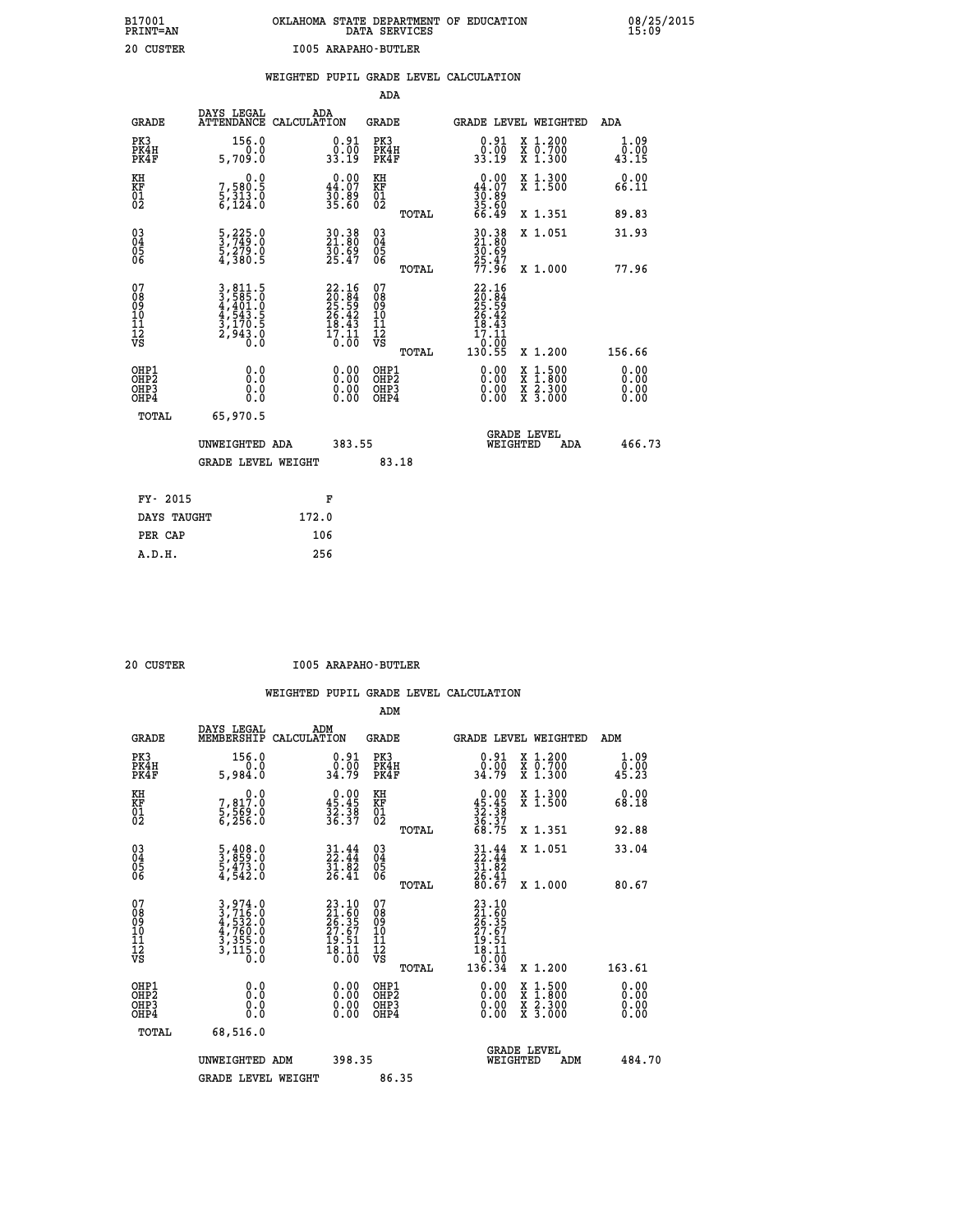**WEIGHTED PUPIL GRADE LEVEL CALCULATION**

|                                                                   |                                                                                                                                                          |                                                                           | ADA                                                 |       |                                                                                                         |                                          |                              |
|-------------------------------------------------------------------|----------------------------------------------------------------------------------------------------------------------------------------------------------|---------------------------------------------------------------------------|-----------------------------------------------------|-------|---------------------------------------------------------------------------------------------------------|------------------------------------------|------------------------------|
| <b>GRADE</b>                                                      | DAYS LEGAL<br><b>ATTENDANCE</b>                                                                                                                          | ADA<br>CALCULATION                                                        | <b>GRADE</b>                                        |       |                                                                                                         | <b>GRADE LEVEL WEIGHTED</b>              | ADA                          |
| PK3<br>PK4H<br>PK4F                                               | 0.0<br>0.0<br>6,385.0                                                                                                                                    | $\begin{smallmatrix} 0.00\\ 0.00\\ 36.91 \end{smallmatrix}$               | PK3<br>PK4H<br>PK4F                                 |       | $\begin{smallmatrix} 0.00\\ 0.00\\ 36.91 \end{smallmatrix}$                                             | X 1.200<br>X 0.700<br>X 1.300            | 0.00<br>0.00<br>47.98        |
| KH<br><b>KF</b><br>01<br>02                                       | 0.0<br>7,861:0<br>6,408:0<br>5,730:0                                                                                                                     | $0.00$<br>45.44<br>$\frac{57.04}{33.12}$                                  | KH<br>KF<br>01<br>02                                |       | 0.00<br>45.44                                                                                           | X 1.300<br>X 1.500                       | 0.00<br>68.16                |
|                                                                   |                                                                                                                                                          |                                                                           |                                                     | TOTAL | $\frac{37}{33}$ : $\frac{74}{12}$<br>70.16                                                              | X 1.351                                  | 94.79                        |
| $^{03}_{04}$<br>Ŏ5<br>06                                          | 4,892.0<br>5,709.5<br>5,603.0<br>8,775.0                                                                                                                 | 28.28<br>33.00<br>32.39<br>50.72                                          | $\begin{array}{c} 03 \\ 04 \\ 05 \\ 06 \end{array}$ | TOTAL | $\begin{smallmatrix} 28\cdot 28\\ 33\cdot 00\\ 32\cdot 39\\ 50\cdot 72\\ 116\cdot 11 \end{smallmatrix}$ | X 1.051<br>X 1.000                       | 29.72<br>116.11              |
| 07<br>08901112<br>1112<br>VS                                      | $\begin{smallmatrix} 4\,,\,396\,,\,5\\ 4\,,\,628\,,\,5\\ 5\,,\,376\,,\,5\\ 4\,,\,212\,,\,5\\ 5\,,\,361\,,\,0\\ 6\,,\,026\,,\,0\\ 0\,.0\end{smallmatrix}$ | $25.41$<br>$26.75$<br>$31.08$<br>$24.35$<br>$30.99$<br>$34.83$<br>$36.00$ | 07<br>08901112<br>1112<br>VS                        |       | $25.41$<br>$26.75$<br>$31.08$<br>$24.35$<br>$30.99$<br>$34.83$<br>$0.00$<br>$173.41$                    |                                          |                              |
|                                                                   |                                                                                                                                                          |                                                                           |                                                     | TOTAL |                                                                                                         | X 1.200                                  | 208.09                       |
| OHP1<br>OH <sub>P</sub> 2<br>OH <sub>P3</sub><br>OH <sub>P4</sub> | 0.0<br>0.000                                                                                                                                             | $\begin{smallmatrix} 0.00 \ 0.00 \ 0.00 \ 0.00 \end{smallmatrix}$         | OHP1<br>OH <sub>P</sub> 2<br>OHP3<br>OHP4           |       | 0.00<br>0.00<br>0.00                                                                                    | X 1:500<br>X 1:800<br>X 2:300<br>X 3:000 | 0.00<br>0.00<br>0.00<br>0.00 |
| TOTAL                                                             | 81,364.5                                                                                                                                                 |                                                                           |                                                     |       |                                                                                                         |                                          |                              |
|                                                                   | UNWEIGHTED ADA                                                                                                                                           | 470.31                                                                    |                                                     |       |                                                                                                         | GRADE LEVEL<br>WEIGHTED<br>ADA           | 564.85                       |
|                                                                   | <b>GRADE LEVEL WEIGHT</b>                                                                                                                                |                                                                           | 94.54                                               |       |                                                                                                         |                                          |                              |
| FY- 2015                                                          |                                                                                                                                                          | F                                                                         |                                                     |       |                                                                                                         |                                          |                              |
| DAYS TAUGHT                                                       |                                                                                                                                                          | 173.0                                                                     |                                                     |       |                                                                                                         |                                          |                              |
| PER CAP                                                           |                                                                                                                                                          | 150                                                                       |                                                     |       |                                                                                                         |                                          |                              |

 **A.D.H. 201**

### **20 CUSTER I007 THOMAS-FAY-CUSTER UNIFIED DIST**

|                                           |                                                                                         |                                                                          | ADM                                                 |                                                                                |                                          |                       |
|-------------------------------------------|-----------------------------------------------------------------------------------------|--------------------------------------------------------------------------|-----------------------------------------------------|--------------------------------------------------------------------------------|------------------------------------------|-----------------------|
| <b>GRADE</b>                              | DAYS LEGAL<br>MEMBERSHIP                                                                | ADM<br>CALCULATION                                                       | <b>GRADE</b>                                        | GRADE LEVEL WEIGHTED                                                           |                                          | ADM                   |
| PK3<br>PK4H<br>PK4F                       | 0.0<br>0.0<br>6,800.0                                                                   | $\begin{smallmatrix} 0.00\\ 0.00\\ 39.31 \end{smallmatrix}$              | PK3<br>PK4H<br>PK4F                                 | $\begin{smallmatrix} 0.00\\ 0.00\\ 39.31 \end{smallmatrix}$                    | X 1.200<br>X 0.700<br>X 1.300            | 0.00<br>0.00<br>51.10 |
| KH<br>KF<br>01<br>02                      | 0.0<br>8,287:0<br>6,687:0<br>5,976:0                                                    | $\begin{smallmatrix} 0.00\\ 47.90\\ 38.65\\ 34.54 \end{smallmatrix}$     | KH<br>KF<br>01<br>02                                | $0.00$<br>$38.65$<br>$34.54$<br>$73.19$                                        | X 1.300<br>X 1.500                       | 0.00<br>71.85         |
|                                           |                                                                                         |                                                                          | TOTAL                                               |                                                                                | X 1.351                                  | 98.88                 |
| 03<br>04<br>05<br>06                      | 5,077.0<br>5,937.0<br>5,780.0<br>9,108.0                                                | 29.35<br>34.32<br>33.41<br>52.65                                         | $\begin{array}{c} 03 \\ 04 \\ 05 \\ 06 \end{array}$ | $\begin{smallmatrix} 29.35\\ 34.32\\ 33.41\\ 52.65\\ 120.38 \end{smallmatrix}$ | X 1.051                                  | 30.85                 |
|                                           |                                                                                         |                                                                          | TOTAL                                               |                                                                                | X 1.000                                  | 120.38                |
| 07<br>08<br>09<br>101<br>112<br>VS        | $4,586.0$<br>$4,833.0$<br>$5,603.0$<br>$4,369.0$<br>$5,590.0$<br>$5,590.0$<br>$6,245.0$ | $26.51$<br>$27.94$<br>$32.39$<br>$25.25$<br>$32.31$<br>$36.10$<br>$0.00$ | 07<br>08<br>09<br>11<br>11<br>12<br>VS              | 26.51<br>27.94<br>32.39<br>25.25<br>32.31<br>36.10<br>36.00                    |                                          |                       |
|                                           |                                                                                         |                                                                          | TOTAL                                               | 180.50                                                                         | X 1.200                                  | 216.60                |
| OHP1<br>OHP2<br>OH <sub>P</sub> 3<br>OHP4 |                                                                                         |                                                                          | OHP1<br>OHP2<br>OHP <sub>3</sub>                    | $0.00$<br>$0.00$<br>0.00                                                       | X 1:500<br>X 1:800<br>X 2:300<br>X 3:000 | 0.00<br>0.00<br>0.00  |
| TOTAL                                     | 84,878.0                                                                                |                                                                          |                                                     |                                                                                |                                          |                       |
|                                           | UNWEIGHTED ADM                                                                          | 490.63                                                                   |                                                     |                                                                                | GRADE LEVEL<br>WEIGHTED<br>ADM           | 589.66                |
|                                           | <b>GRADE LEVEL WEIGHT</b>                                                               |                                                                          | 99.03                                               |                                                                                |                                          |                       |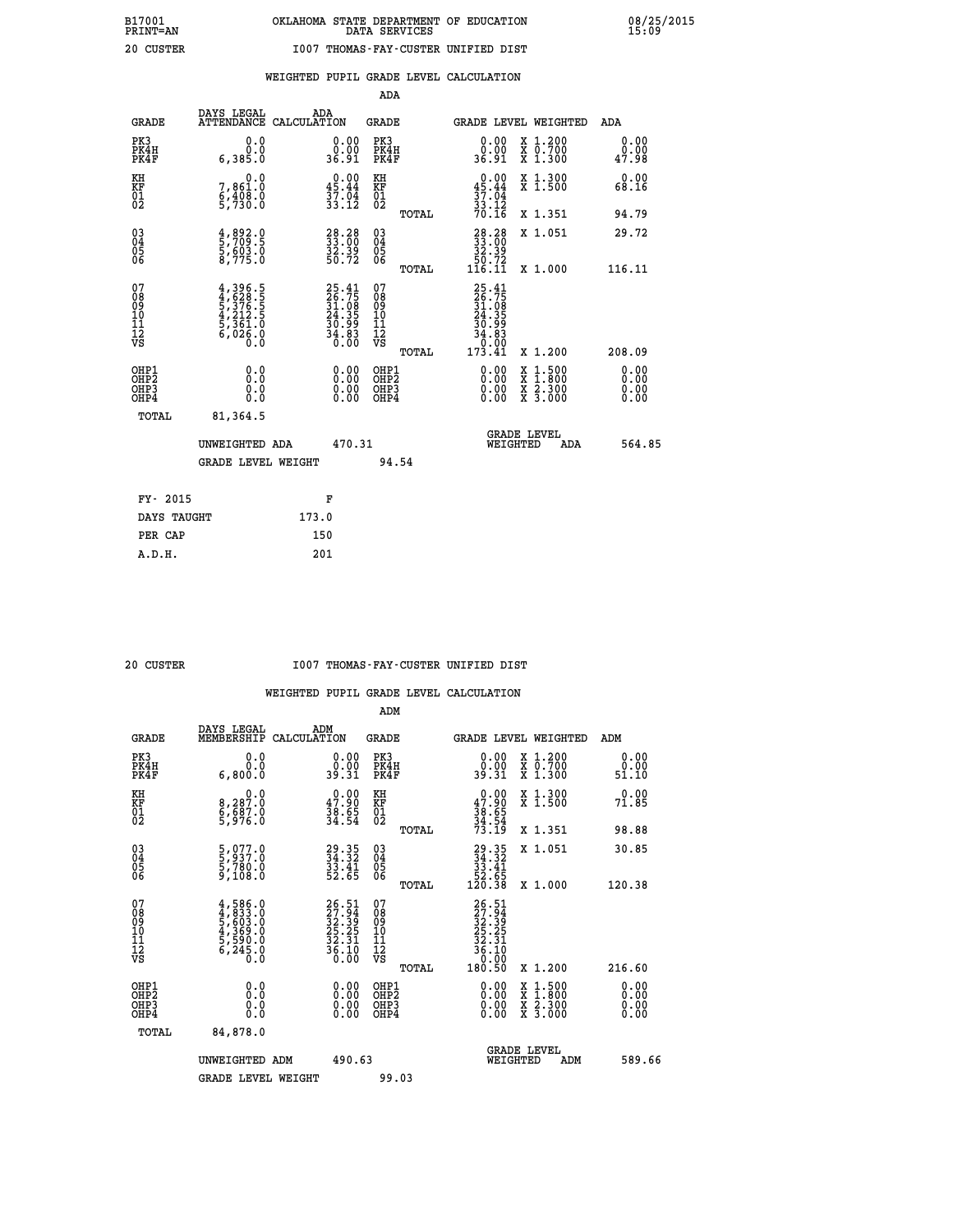# **B17001 OKLAHOMA STATE DEPARTMENT OF EDUCATION 08/25/2015 PRINT=AN DATA SERVICES 15:09 20 CUSTER 1026 WEATHERFORD**

|  |  | WEIGHTED PUPIL GRADE LEVEL CALCULATION |
|--|--|----------------------------------------|
|  |  |                                        |

|                                                                    |                                                                                                                                                 |                                                                         | ADA                                       |       |                                                                                                          |                                                                                                                                      |                              |
|--------------------------------------------------------------------|-------------------------------------------------------------------------------------------------------------------------------------------------|-------------------------------------------------------------------------|-------------------------------------------|-------|----------------------------------------------------------------------------------------------------------|--------------------------------------------------------------------------------------------------------------------------------------|------------------------------|
| <b>GRADE</b>                                                       | DAYS LEGAL                                                                                                                                      | ADA<br>ATTENDANCE CALCULATION                                           | GRADE                                     |       |                                                                                                          | GRADE LEVEL WEIGHTED                                                                                                                 | ADA                          |
| PK3<br>PK4H<br>PK4F                                                | $2\frac{1}{5}, \frac{877}{247}, \frac{5}{5}$<br>0.0                                                                                             | $10.92$<br>$146.79$<br>0.00                                             | PK3<br>PK4H<br>PK4F                       |       | $10.92$<br>$146.79$<br>0.00                                                                              | X 1.200<br>X 0.700<br>X 1.300                                                                                                        | 13.10<br>102.75<br>0.00      |
| KH<br>KF<br>01<br>02                                               | 0.0<br>36,162.5<br>33,861.5<br>31,822.0                                                                                                         | $\begin{smallmatrix} &0.00\\ 210.25\\ 196.87\\ 185.01\end{smallmatrix}$ | KH<br>KF<br>01<br>02                      |       | 210.29<br>$\frac{196}{185}$ $\frac{67}{381}$<br>381.88                                                   | X 1.300<br>X 1.500                                                                                                                   | 0.00<br>315.38               |
|                                                                    |                                                                                                                                                 |                                                                         |                                           | TOTAL |                                                                                                          | X 1.351                                                                                                                              | 515.92                       |
| $\begin{smallmatrix} 03 \\[-4pt] 04 \end{smallmatrix}$<br>Ŏ5<br>06 | 27,919.0<br>23,985.0<br>24,854.0<br>27,808.5                                                                                                    | 162.32<br>$\frac{144.50}{161.68}$                                       | $\substack{03 \\ 04}$<br>Ŏ5<br>06         |       | $162.32$<br>$139.45$<br>$144.50$<br>$161.68$<br>$445.63$                                                 | X 1.051                                                                                                                              | 170.60                       |
|                                                                    |                                                                                                                                                 |                                                                         |                                           | TOTAL |                                                                                                          | X 1.000                                                                                                                              | 445.63                       |
| 07<br>08<br>09<br>11<br>11<br>12<br>VS                             | $\begin{smallmatrix} 27,968\cdot 5\\ 21,858\cdot 5\\ 24,732\cdot 0\\ 23,875\cdot 5\\ 18,131\cdot 0\\ 18,577\cdot 5\\ 0\cdot 0\end{smallmatrix}$ | $162.61127.08143.79138.81105.41108.010.00$                              | 07<br>08<br>09<br>11<br>11<br>12<br>VS    | TOTAL | $\begin{smallmatrix} 162.61\\ 127.08\\ 143.79\\ 138.81\\ 105.41\\ 108.01\\ 0\end{smallmatrix}$<br>785.71 | X 1.200                                                                                                                              | 942.85                       |
| OHP1<br>OH <sub>P</sub> 2<br>OHP3<br>OHP4                          | 0.0<br>Ō.Ō<br>0.0<br>0.0                                                                                                                        | 0.00<br>0.00<br>0.00                                                    | OHP1<br>OH <sub>P</sub> 2<br>OHP3<br>OHP4 |       | 0.00<br>0.00<br>0.00                                                                                     | $\begin{smallmatrix} \mathtt{X} & 1 & 500 \\ \mathtt{X} & 1 & 800 \\ \mathtt{X} & 2 & 300 \\ \mathtt{X} & 3 & 000 \end{smallmatrix}$ | 0.00<br>0.00<br>0.00<br>0.00 |
| TOTAL                                                              | 368,680.5                                                                                                                                       |                                                                         |                                           |       |                                                                                                          |                                                                                                                                      |                              |
|                                                                    | UNWEIGHTED ADA                                                                                                                                  | 2,143.50                                                                |                                           |       | WEIGHTED                                                                                                 | <b>GRADE LEVEL</b><br>ADA                                                                                                            | 2,506.23                     |
|                                                                    | GRADE LEVEL WEIGHT                                                                                                                              |                                                                         | 362.73                                    |       |                                                                                                          |                                                                                                                                      |                              |
| FY- 2015                                                           |                                                                                                                                                 | F                                                                       |                                           |       |                                                                                                          |                                                                                                                                      |                              |
| DAYS TAUGHT                                                        |                                                                                                                                                 | 172.0                                                                   |                                           |       |                                                                                                          |                                                                                                                                      |                              |
| PER CAP                                                            |                                                                                                                                                 | 44                                                                      |                                           |       |                                                                                                          |                                                                                                                                      |                              |
| A.D.H.                                                             |                                                                                                                                                 | 1,241                                                                   |                                           |       |                                                                                                          |                                                                                                                                      |                              |
|                                                                    |                                                                                                                                                 |                                                                         |                                           |       |                                                                                                          |                                                                                                                                      |                              |

 **20 CUSTER I026 WEATHERFORD**

|                                                      |                                                                                           |                                                                          | ADM                                    |        |                                                                                                                          |                                          |                         |  |
|------------------------------------------------------|-------------------------------------------------------------------------------------------|--------------------------------------------------------------------------|----------------------------------------|--------|--------------------------------------------------------------------------------------------------------------------------|------------------------------------------|-------------------------|--|
| <b>GRADE</b>                                         | DAYS LEGAL<br>MEMBERSHIP                                                                  | ADM<br>CALCULATION                                                       | <b>GRADE</b>                           |        |                                                                                                                          | GRADE LEVEL WEIGHTED                     | ADM                     |  |
| PK3<br>PK4H<br>PK4F                                  | 1,957.0<br>26,918.0<br>0.0                                                                | 11.38<br>156.50<br>0.00                                                  | PK3<br>PK4H<br>PK4F                    |        | 11.38<br>156.50<br>0.00                                                                                                  | X 1.200<br>X 0.700<br>X 1.300            | 13.66<br>109.55<br>0.00 |  |
| KH<br>KF<br>01<br>02                                 | 0.0<br>37,710.0<br>35,212.0<br>33,172.0                                                   | $\begin{smallmatrix} &0.00\\ 219.24\\ 204.72\\ 192.86\end{smallmatrix}$  | KH<br>KF<br>01<br>02                   |        | 219.24<br>$\frac{204.72}{192.86}$<br>397.58                                                                              | X 1.300<br>X 1.500                       | 0.00<br>328.86          |  |
|                                                      |                                                                                           |                                                                          |                                        | TOTAL  |                                                                                                                          | X 1.351                                  | 537.13                  |  |
| 03<br>04<br>05<br>06                                 | 29,066.0<br>25,026.0<br>25,910.0<br>29,200.0                                              | 168.99<br>145.50<br>$\frac{150.64}{169.77}$                              | $^{03}_{04}$<br>05<br>06               |        | 168.99<br>145.50<br>150.64<br>169.77<br>465.91                                                                           | X 1.051                                  | 177.61                  |  |
|                                                      |                                                                                           |                                                                          |                                        | TOTAL  |                                                                                                                          | X 1.000                                  | 465.91                  |  |
| 07<br>08<br>09<br>101<br>112<br>VS                   | $29,624.0$<br>$23,002.0$<br>$25,948.0$<br>$24,927.0$<br>$19,057.0$<br>$19,340.0$<br>$0.0$ | $172.23$<br>$133.73$<br>$150.86$<br>$144.92$<br>110.80<br>112.44<br>0.00 | 07<br>08<br>09<br>11<br>11<br>12<br>VS | TOTAL  | $172.23$<br>$133.73$<br>$150.86$<br>$144.92$<br>$\begin{smallmatrix} 110.80 \ 112.44 \ 0.00 \end{smallmatrix}$<br>824.98 | X 1.200                                  | 989.98                  |  |
|                                                      |                                                                                           |                                                                          |                                        |        |                                                                                                                          |                                          | 0.00                    |  |
| OHP1<br>OHP <sub>2</sub><br>OH <sub>P3</sub><br>OHP4 | 0.0<br>0.000                                                                              | $0.00$<br>$0.00$<br>0.00                                                 | OHP1<br>OHP2<br>OHP3<br>OHP4           |        | $0.00$<br>$0.00$<br>0.00                                                                                                 | X 1:500<br>X 1:800<br>X 2:300<br>X 3:000 | 0.00<br>0.00<br>0.00    |  |
| TOTAL                                                | 386,069.0                                                                                 |                                                                          |                                        |        |                                                                                                                          |                                          |                         |  |
|                                                      | UNWEIGHTED                                                                                | 2,244.58<br>ADM                                                          |                                        |        | WEIGHTED                                                                                                                 | <b>GRADE LEVEL</b><br>ADM                | 2,622.70                |  |
|                                                      | <b>GRADE LEVEL WEIGHT</b>                                                                 |                                                                          |                                        | 378.12 |                                                                                                                          |                                          |                         |  |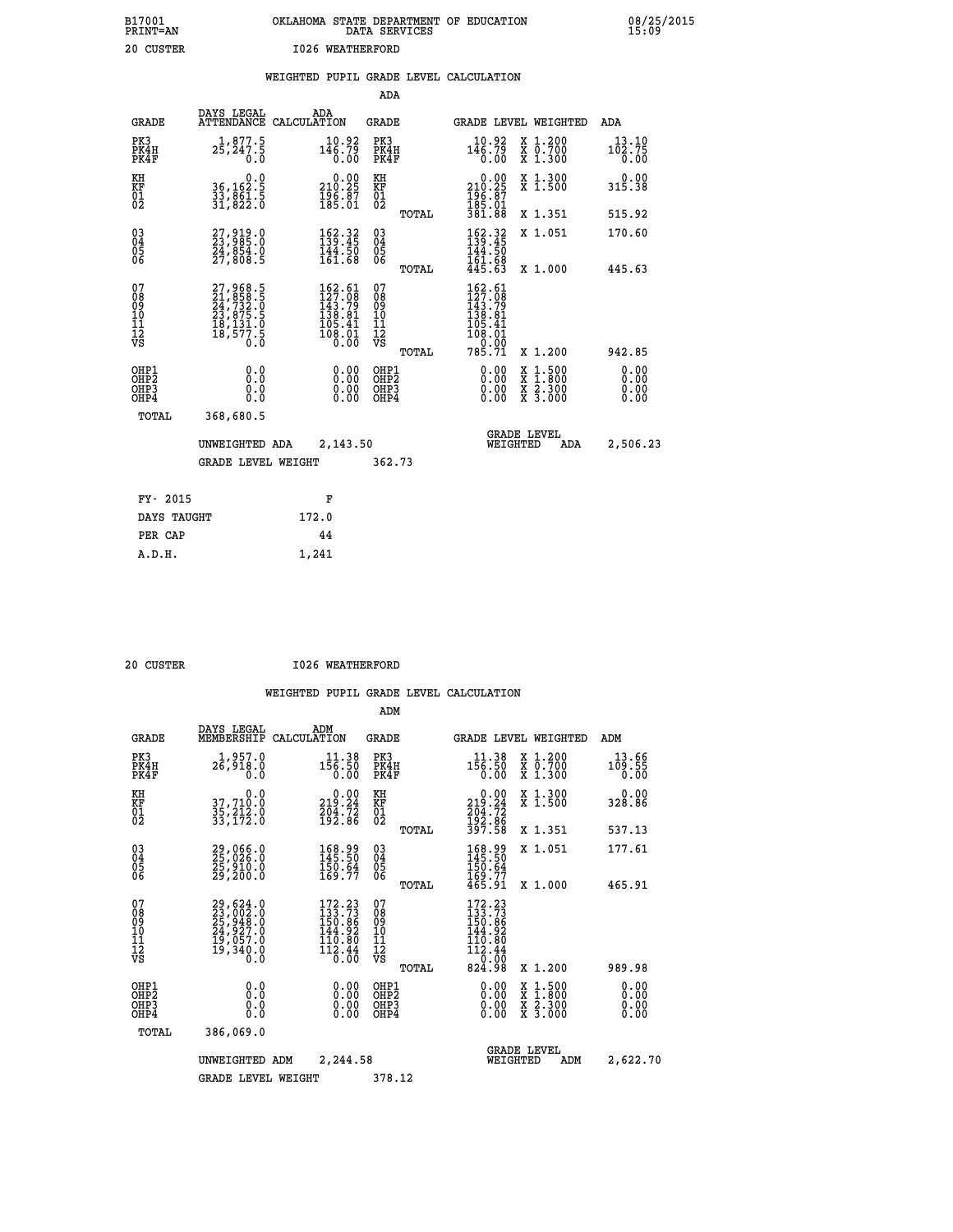| B17001<br>PRINT=AN | OKLAHOMA STATE DEPARTMENT OF EDUCATION<br>DATA SERVICES | 08/25/2015<br>15:09 |
|--------------------|---------------------------------------------------------|---------------------|
| 20<br>CUSTER       | 1099 CLINTON                                            |                     |

|  |  | WEIGHTED PUPIL GRADE LEVEL CALCULATION |
|--|--|----------------------------------------|
|  |  |                                        |

|                                                      |                                                                                                                     |                                                                                                                               | ADA                                       |       |                                                                                                                                     |                                                                                                  |                              |
|------------------------------------------------------|---------------------------------------------------------------------------------------------------------------------|-------------------------------------------------------------------------------------------------------------------------------|-------------------------------------------|-------|-------------------------------------------------------------------------------------------------------------------------------------|--------------------------------------------------------------------------------------------------|------------------------------|
| <b>GRADE</b>                                         | DAYS LEGAL                                                                                                          | ADA<br>ATTENDANCE CALCULATION                                                                                                 | <b>GRADE</b>                              |       |                                                                                                                                     | GRADE LEVEL WEIGHTED                                                                             | ADA                          |
| PK3<br>PK4H<br>PK4F                                  | 1,171.0<br>0.0<br>22,408.0                                                                                          | 6.77<br>$0.00$<br>129.53                                                                                                      | PK3<br>PK4H<br>PK4F                       |       | 6.77<br>ةُ:ة<br>129.53                                                                                                              | X 1.200<br>X 0.700<br>X 1.300                                                                    | 8.12<br>0.00<br>168.39       |
| KH<br>KF<br>01<br>02                                 | 0.0<br>29,413:5<br>25,784:5<br>32,156:0                                                                             | 0.00<br>170.02<br>149.04<br>185.87                                                                                            | KH<br>KF<br>01<br>02                      |       | 0.00<br>170.02<br>149.04<br>185.87<br>334.91                                                                                        | X 1.300<br>X 1.500                                                                               | 0.00<br>255.03               |
|                                                      |                                                                                                                     |                                                                                                                               |                                           | TOTAL |                                                                                                                                     | X 1.351                                                                                          | 452.46                       |
| $\begin{matrix} 03 \\ 04 \\ 05 \\ 06 \end{matrix}$   | 29,700.0<br>28,563.5<br>28,910.0<br>27,317.5                                                                        | 171.68<br>165.11<br>$\frac{167.11}{157.90}$                                                                                   | $\substack{03 \\ 04}$<br>$\frac{05}{06}$  |       | $171.68$<br>$165.11$<br>167.11<br>$\frac{157.90}{490.12}$                                                                           | X 1.051                                                                                          | 180.44                       |
|                                                      |                                                                                                                     |                                                                                                                               |                                           | TOTAL |                                                                                                                                     | X 1.000                                                                                          | 490.12                       |
| 07<br>08<br>09<br>10<br>11<br>12<br>VS               | $\begin{smallmatrix} 31, 718.0\\ 24, 112.0\\ 29, 055.0\\ 25, 074.5\\ 24, 476.5\\ 20, 324.5\\ 0.0 \end{smallmatrix}$ | $\begin{smallmatrix} 183\cdot40\\ 139\cdot51\\ 168\cdot24\\ 146\cdot01\\ 142\cdot16\\ 118\cdot95\\ 0\cdot00\end{smallmatrix}$ | 07<br>08<br>09<br>11<br>11<br>12<br>VS    |       | $\begin{smallmatrix} 183 & .40\\ 139 & .51\\ 168 & .24\\ 168 & .01\\ 142 & .16\\ 118 & .95\\ 0 & .00\\ 898 & .27 \end{smallmatrix}$ |                                                                                                  |                              |
|                                                      |                                                                                                                     |                                                                                                                               |                                           | TOTAL |                                                                                                                                     | X 1.200                                                                                          | 1,077.92                     |
| OHP1<br>OH <sub>P</sub> <sub>2</sub><br>OHP3<br>OHP4 | 0.0<br>0.0<br>0.0                                                                                                   | $0.00$<br>$0.00$<br>0.00                                                                                                      | OHP1<br>OH <sub>P</sub> 2<br>OHP3<br>OHP4 |       | $0.00$<br>$0.00$<br>0.00                                                                                                            | $\begin{smallmatrix} x & 1 & 500 \\ x & 1 & 800 \\ x & 2 & 300 \\ x & 3 & 000 \end{smallmatrix}$ | 0.00<br>0.00<br>0.00<br>0.00 |
| <b>TOTAL</b>                                         | 380,184.5                                                                                                           |                                                                                                                               |                                           |       |                                                                                                                                     |                                                                                                  |                              |
|                                                      | UNWEIGHTED ADA                                                                                                      | 2,201.30                                                                                                                      |                                           |       | WEIGHTED                                                                                                                            | <b>GRADE LEVEL</b><br>ADA                                                                        | 2,632.48                     |
|                                                      | <b>GRADE LEVEL WEIGHT</b>                                                                                           |                                                                                                                               | 431.18                                    |       |                                                                                                                                     |                                                                                                  |                              |
|                                                      |                                                                                                                     |                                                                                                                               |                                           |       |                                                                                                                                     |                                                                                                  |                              |
| FY- 2015                                             |                                                                                                                     | F                                                                                                                             |                                           |       |                                                                                                                                     |                                                                                                  |                              |
| DAYS TAUGHT                                          |                                                                                                                     | 173.0                                                                                                                         |                                           |       |                                                                                                                                     |                                                                                                  |                              |
| PER CAP                                              |                                                                                                                     | 59                                                                                                                            |                                           |       |                                                                                                                                     |                                                                                                  |                              |

| 20 CUSTER |  | I099 CLINTON |
|-----------|--|--------------|
|           |  |              |

|                                                       |                                                                                                                                                                                               |                                                                         | ADM                                     |       |                                                                                                                                                       |                                                                                                  |                              |  |
|-------------------------------------------------------|-----------------------------------------------------------------------------------------------------------------------------------------------------------------------------------------------|-------------------------------------------------------------------------|-----------------------------------------|-------|-------------------------------------------------------------------------------------------------------------------------------------------------------|--------------------------------------------------------------------------------------------------|------------------------------|--|
| <b>GRADE</b>                                          | DAYS LEGAL<br>MEMBERSHIP                                                                                                                                                                      | ADM<br>CALCULATION                                                      | <b>GRADE</b>                            |       | GRADE LEVEL WEIGHTED                                                                                                                                  |                                                                                                  | ADM                          |  |
| PK3<br>PK4H<br>PK4F                                   | 1,321.0<br>0.0<br>23,983.0                                                                                                                                                                    | 7.64<br>0.00<br>138.63                                                  | PK3<br>PK4H<br>PK4F                     |       | 7.64<br>0.00<br>138.63                                                                                                                                | X 1.200<br>X 0.700<br>X 1.300                                                                    | 9.17<br>0.00<br>180.22       |  |
| KH<br>KF<br>01<br>02                                  | 0.0<br>31,033:0<br>27,194:0<br>32,850:0                                                                                                                                                       | $\begin{smallmatrix} &0.00\\ 179.38\\ 157.19\\ 189.88\end{smallmatrix}$ | KH<br>KF<br>01<br>02                    |       | $\begin{smallmatrix} &0.00\\ 179.38\\ 157.19\\ 189.88\\ 347.07\end{smallmatrix}$                                                                      | X 1.300<br>X 1.500                                                                               | 0.00<br>269.07               |  |
|                                                       |                                                                                                                                                                                               |                                                                         |                                         | TOTAL |                                                                                                                                                       | X 1.351                                                                                          | 468.89                       |  |
| 03<br>04<br>05<br>06                                  | $30, 408.0$<br>$29, 224.0$<br>$30, 151.0$<br>28,739.0                                                                                                                                         | $175.77$<br>168.92<br>$\frac{174.28}{166.12}$                           | $^{03}_{04}$<br>05<br>06                |       | $175.77$<br>168.92<br>174.28                                                                                                                          | X 1.051                                                                                          | 184.73                       |  |
|                                                       |                                                                                                                                                                                               |                                                                         |                                         | TOTAL | 166.12<br>509.32                                                                                                                                      | X 1.000                                                                                          | 509.32                       |  |
| 07<br>08<br>09<br>101<br>112<br>VS                    | $\begin{smallmatrix} 33\, ,\, 327\, .\, 0\\ 25\, ,\, 468\, .\, 0\\ 30\, ,\, 870\, .\, 0\\ 26\, ,\, 552\, .\, 0\\ 25\, ,\, 604\, .\, 0\\ 21\, ,\, 380\, .\, 0\\ 0\, .\, 0\, \end{smallmatrix}$ | 192.70<br>147.34<br>178.77<br>154.72<br>148.77<br>125.15<br>0.00        | 07<br>08<br>09<br>101<br>11<br>12<br>VS | TOTAL | 192.70<br>147.34<br>$\begin{array}{c}\n\frac{1}{1}\frac{1}{7}\frac{1}{8}\cdot\frac{7}{7} \\ 154.72 \\ 148.77 \\ 125.15 \\ 0.9\n\end{array}$<br>947.45 | X 1.200                                                                                          | 1,136.94                     |  |
| OHP1<br>OH <sub>P</sub> 2<br>OH <sub>P3</sub><br>OHP4 | 0.0<br>0.000                                                                                                                                                                                  | $0.00$<br>$0.00$<br>0.00                                                | OHP1<br>OHP2<br>OHP3<br>OHP4            |       | $0.00$<br>$0.00$<br>0.00                                                                                                                              | $\begin{smallmatrix} x & 1 & 500 \\ x & 1 & 800 \\ x & 2 & 300 \\ x & 3 & 000 \end{smallmatrix}$ | 0.00<br>0.00<br>0.00<br>0.00 |  |
| TOTAL                                                 | 398,104.0                                                                                                                                                                                     |                                                                         |                                         |       |                                                                                                                                                       |                                                                                                  |                              |  |
|                                                       | UNWEIGHTED ADM                                                                                                                                                                                | 2,305.26                                                                |                                         |       | WEIGHTED                                                                                                                                              | <b>GRADE LEVEL</b><br>ADM                                                                        | 2,758.34                     |  |
|                                                       | <b>GRADE LEVEL WEIGHT</b>                                                                                                                                                                     |                                                                         | 453.08                                  |       |                                                                                                                                                       |                                                                                                  |                              |  |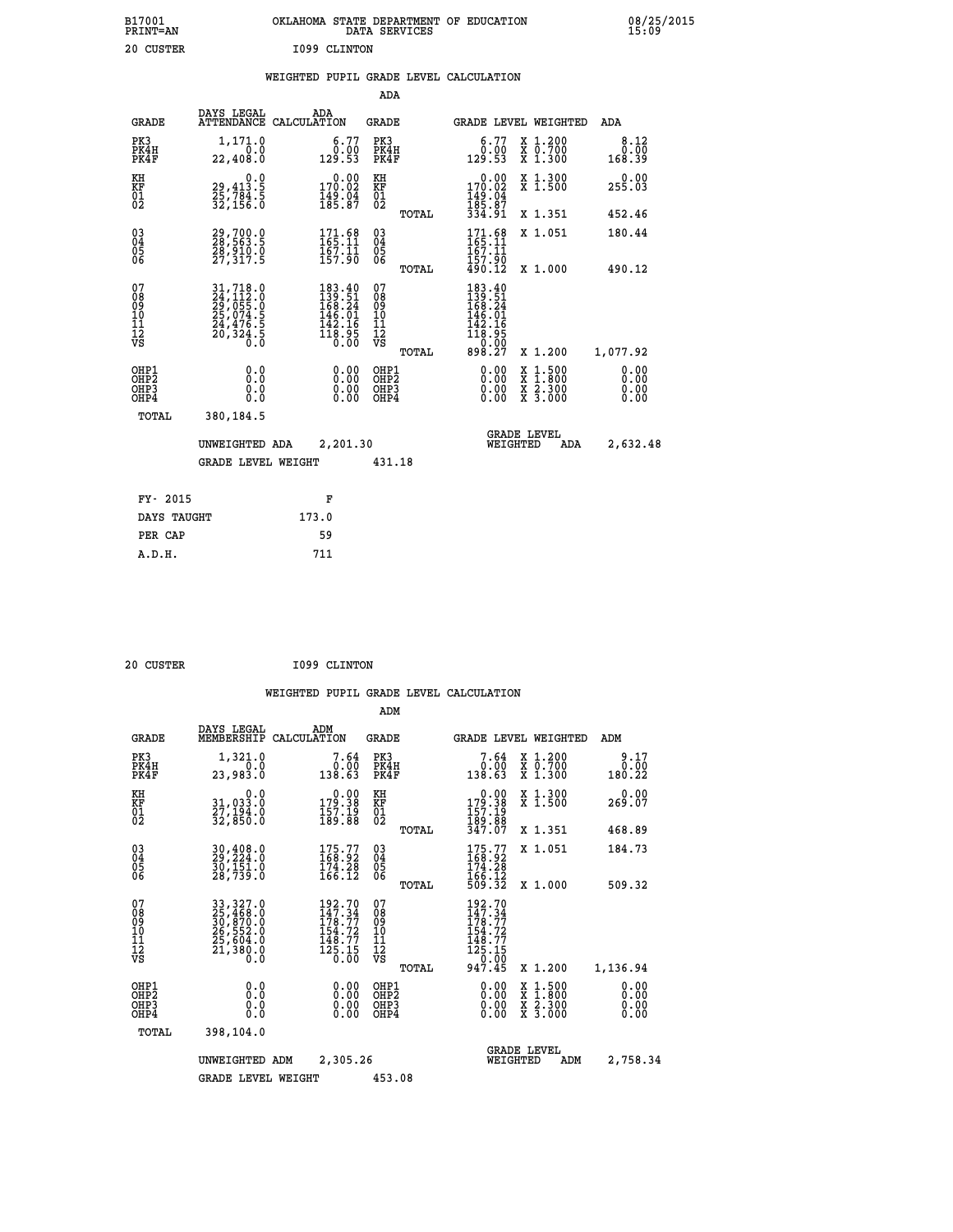|  | OKLAHOMA STATE DEPARTMENT OF EDUCATION<br>DATA SERVICES |  |
|--|---------------------------------------------------------|--|
|  | COUNTY TOTALS                                           |  |

 **B17001 OKLAHOMA STATE DEPARTMENT OF EDUCATION 08/25/2015**

|  |  | WEIGHTED PUPIL GRADE LEVEL CALCULATION |
|--|--|----------------------------------------|
|  |  |                                        |

|                                                      |                                                                        |                                                                            | ADA                                      |       |                                                                            |                                                                                                  |                                  |
|------------------------------------------------------|------------------------------------------------------------------------|----------------------------------------------------------------------------|------------------------------------------|-------|----------------------------------------------------------------------------|--------------------------------------------------------------------------------------------------|----------------------------------|
| <b>GRADE</b>                                         | DAYS LEGAL<br><b>ATTENDANCE</b>                                        | ADA<br>CALCULATION                                                         | <b>GRADE</b>                             |       |                                                                            | GRADE LEVEL WEIGHTED                                                                             | ADA                              |
| PK3<br>PK4H<br>PK4F                                  | 3,204.5<br>25,247.5<br>34,502.0                                        | $\begin{smallmatrix} 18.60\\ 146.79\\ 199.63 \end{smallmatrix}$            | PK3<br>PK4H<br>PK4F                      |       | 18.60<br>$\frac{1\bar{46} \cdot 79}{199.63}$                               | X 1.200<br>X 0.700<br>X 1.300                                                                    | $\frac{22.31}{102.75}$<br>259.52 |
| KH<br>KF<br>01<br>02                                 | 0.0<br>81,017.5<br>71,367.0<br>75,832.0                                | $\begin{smallmatrix} &0.00\\ 469.78\\ 413.84\\ 439.60\end{smallmatrix}$    | KH<br>KF<br>01<br>02                     |       | 0.00<br>$469.78$<br>$413.84$<br>$439.60$<br>$853.44$                       | X 1.300<br>X 1.500                                                                               | 0.00<br>704.68                   |
|                                                      |                                                                        |                                                                            |                                          | TOTAL |                                                                            | X 1.351                                                                                          | 1,153.00                         |
| $^{03}_{04}$<br>Ŏ5<br>06                             | 67,736.0<br>$64,646.0$<br>68,281.5                                     | 392.66<br>359.36<br>$374.69$<br>$395.77$                                   | $\substack{03 \\ 04}$<br>05<br>06        | TOTAL | 392.66<br>359.36<br>374:69<br>395.77<br>1,129.82                           | X 1.051<br>X 1.000                                                                               | 1,542.51<br>1,129.82             |
| 07<br>08<br>09<br>10<br>11<br>12<br>VS               | $67,894.5$<br>54,184.0<br>63,564.5<br>57,706.0<br>51,139.0<br>47,871.0 | 393.58<br>314.18<br>368.70<br>368.70<br>335.59<br>296.99<br>278.90<br>0.00 | 07<br>08<br>09<br>11<br>11<br>12<br>VS   |       | 393.58<br>314.18<br>368.70<br>368.70<br>335.59<br>296.90<br>278.90<br>0.00 |                                                                                                  |                                  |
|                                                      |                                                                        |                                                                            |                                          | TOTAL | 1,987.94                                                                   | X 1.200                                                                                          | 2,385.52                         |
| OHP1<br>OH <sub>P</sub> <sub>2</sub><br>OHP3<br>OHP4 | 0.0<br>Ō.Ō<br>0.0<br>0.0                                               | 0.00<br>0.00<br>0.00                                                       | OHP1<br>OHP <sub>2</sub><br>OHP3<br>OHP4 |       | $0.00$<br>$0.00$<br>0.00                                                   | $\begin{smallmatrix} x & 1 & 500 \\ x & 1 & 800 \\ x & 2 & 300 \\ x & 3 & 000 \end{smallmatrix}$ | 0.00<br>0.00<br>0.00<br>0.00     |
| <b>TOTAL</b>                                         | 896,200.0                                                              |                                                                            |                                          |       |                                                                            |                                                                                                  |                                  |
|                                                      | UNWEIGHTED ADA                                                         | 5,198.66                                                                   |                                          |       |                                                                            | <b>GRADE LEVEL</b><br>WEIGHTED<br>ADA                                                            | 6,170.29                         |
|                                                      | <b>GRADE LEVEL WEIGHT</b>                                              |                                                                            | 971.63                                   |       |                                                                            |                                                                                                  |                                  |
| FY- 2015                                             |                                                                        | F                                                                          |                                          |       |                                                                            |                                                                                                  |                                  |
| DAYS TAUGHT                                          |                                                                        | 690.0                                                                      |                                          |       |                                                                            |                                                                                                  |                                  |
|                                                      |                                                                        |                                                                            |                                          |       |                                                                            |                                                                                                  |                                  |
| PER CAP                                              |                                                                        | 359                                                                        |                                          |       |                                                                            |                                                                                                  |                                  |

| סס |  |  |
|----|--|--|

 **A.D.H. 2,409**

B17001<br>PRINT=AN<br>CUSTER

 **CUSTER COUNTY TOTALS**

|                                                       |                                                                      |                                                                                           | ADM                                              |                                                                                                                                                     |                                                                                                  |                              |
|-------------------------------------------------------|----------------------------------------------------------------------|-------------------------------------------------------------------------------------------|--------------------------------------------------|-----------------------------------------------------------------------------------------------------------------------------------------------------|--------------------------------------------------------------------------------------------------|------------------------------|
| <b>GRADE</b>                                          | DAYS LEGAL<br>MEMBERSHIP                                             | ADM<br>CALCULATION                                                                        | <b>GRADE</b>                                     | GRADE LEVEL WEIGHTED                                                                                                                                |                                                                                                  | ADM                          |
| PK3<br>PK4H<br>PK4F                                   | 3,434.0<br>26,918.0<br>36,767.0                                      | 19.93<br>$\frac{156.50}{212.73}$                                                          | PK3<br>PK4H<br>PK4F                              | 19.93<br>$\frac{156.50}{212.73}$                                                                                                                    | x 1.200<br>x 0.700<br>$X$ 1.300                                                                  | 22.31<br>109.55<br>276.55    |
| KH<br>KF<br>01<br>02                                  | 0.0<br>84,847.0<br>74,šēż.ŏ<br>78,254.O                              | $\begin{smallmatrix} &0.00\\ 491.97\\ 432.94\\ 433.65\end{smallmatrix}$                   | KH<br>KF<br>01<br>02                             | 0.00<br>$491.97$<br>$432.94$<br>$453.65$<br>$886.59$                                                                                                | X 1.300<br>X 1.500                                                                               | 0.00<br>737.96               |
|                                                       |                                                                      |                                                                                           | TOTAL                                            |                                                                                                                                                     | X 1.351                                                                                          | 1,197.78                     |
| 03<br>04<br>05<br>06                                  | 69,959.0<br>64,046.0<br>67,314.0<br>71,589.0                         | 405.55<br>371.18<br>$\frac{390.15}{414.95}$                                               | $\substack{03 \\ 04}$<br>0500                    | 405.55<br>371.18<br>390.15<br>414.95                                                                                                                | X 1.051                                                                                          | 426.23                       |
|                                                       |                                                                      |                                                                                           | TOTAL                                            | 1,176.28                                                                                                                                            | X 1.000                                                                                          | 1,176.28                     |
| 07<br>08<br>09<br>101<br>112<br>VS                    | 71,511.0<br>57,019.0<br>66,953.0<br>60,608.0<br>53,606.0<br>50,080.0 | 414.54<br>$\frac{3}{388}$<br>$\frac{3}{352}$ . $\frac{5}{35}$<br>311.39<br>291.80<br>0.00 | 07<br>08<br>09<br>101<br>11<br>12<br>VS<br>TOTAL | 414.54<br>$\frac{3}{3}$ $\frac{3}{8}$ $\frac{6}{3}$ $\frac{7}{2}$ $\frac{3}{2}$ $\frac{2}{2}$ $\frac{6}{5}$<br>311.39<br>291.80<br>0.00<br>2,089.27 | X 1.200                                                                                          | 2,507.13                     |
| OHP1<br>OH <sub>P</sub> 2<br>OH <sub>P3</sub><br>OHP4 | 0.0<br>0.000                                                         | 0.00<br>0.00<br>0.00                                                                      | OHP1<br>OHP2<br>OHP3<br>OHP4                     | $0.00$<br>$0.00$<br>0.00                                                                                                                            | $\begin{smallmatrix} x & 1 & 500 \\ x & 1 & 800 \\ x & 2 & 300 \\ x & 3 & 000 \end{smallmatrix}$ | 0.00<br>0.00<br>0.00<br>0.00 |
| TOTAL                                                 | 937,567.0                                                            |                                                                                           |                                                  |                                                                                                                                                     |                                                                                                  |                              |
|                                                       | UNWEIGHTED ADM                                                       | 5,438.82                                                                                  |                                                  | <b>GRADE LEVEL</b><br>WEIGHTED                                                                                                                      | ADM                                                                                              | 6,455.40                     |
|                                                       | <b>GRADE LEVEL WEIGHT</b>                                            |                                                                                           | 1,016.58                                         |                                                                                                                                                     |                                                                                                  |                              |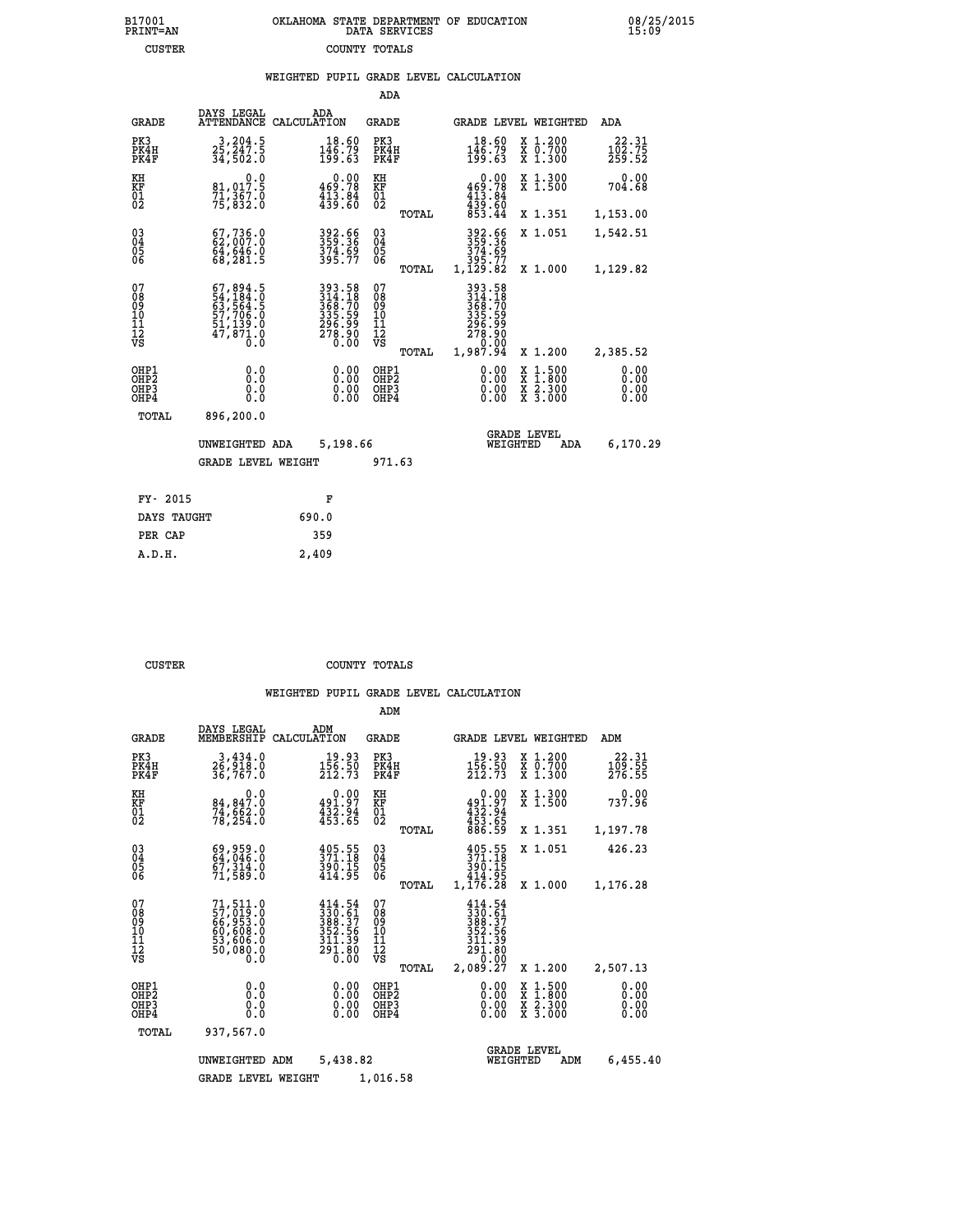| B17001<br><b>PRINT=AN</b> | OKLAHOMA STATE DEPARTMENT OF EDUCATION<br>DATA SERVICES | 08/25/2015<br>15:09 |
|---------------------------|---------------------------------------------------------|---------------------|
| 21 DELAWARE               | C006 CLEORA                                             |                     |

|                                                                    |                                                                       |                                                                                                                                                                                                                                                                                                  |                                        | ADA              |                                                                                                                                                                                                                                                                                                                                                                                                                                                                                                 |                                                                                                                                              |                              |
|--------------------------------------------------------------------|-----------------------------------------------------------------------|--------------------------------------------------------------------------------------------------------------------------------------------------------------------------------------------------------------------------------------------------------------------------------------------------|----------------------------------------|------------------|-------------------------------------------------------------------------------------------------------------------------------------------------------------------------------------------------------------------------------------------------------------------------------------------------------------------------------------------------------------------------------------------------------------------------------------------------------------------------------------------------|----------------------------------------------------------------------------------------------------------------------------------------------|------------------------------|
| <b>GRADE</b>                                                       | DAYS LEGAL<br>ATTENDANCE CALCULATION                                  | ADA                                                                                                                                                                                                                                                                                              | <b>GRADE</b>                           |                  |                                                                                                                                                                                                                                                                                                                                                                                                                                                                                                 | <b>GRADE LEVEL WEIGHTED</b>                                                                                                                  | <b>ADA</b>                   |
| PK3<br>PK4H<br>PK4F                                                | 70.0<br>0.0<br>0.0                                                    | $\overset{0.43}{\underset{0.00}{\scriptstyle 0.00}}$                                                                                                                                                                                                                                             | PK3                                    | PK4H<br>PK4F     | $\overset{0}{\underset{0}{\stackrel{0}{\stackrel{0}{\stackrel{0}{\stackrel{0}{\stackrel{0}{\stackrel{0}{\stackrel{0}{\stackrel{0}{\stackrel{0}{\stackrel{0}{\stackrel{0}{\stackrel{0}{\stackrel{0}{\stackrel{0}{\stackrel{0}{\stackrel{0}{\stackrel{0}{\stackrel{0}{\stackrel{0}{\stackrel{0}{\stackrel{0}{\stackrel{0}{\stackrel{0}{\stackrel{0}{\stackrel{0}{\stackrel{0}{\stackrel{0}{\stackrel{0}{\stackrel{0}{\stackrel{0}{\stackrel{0}{\stackrel{0}{\stackrel{0}{\stackrel{0}{\stackrel{$ | X 1.200<br>X 0.700<br>X 1.300                                                                                                                | 0.52<br>0.00<br>0.00         |
| KH<br>KF<br>01<br>02                                               | $\begin{smallmatrix} 0.0\\2,456.5\\1,755.5\\2,565.5\end{smallmatrix}$ | $0.00$<br>15.16<br>$\frac{10.84}{15.84}$                                                                                                                                                                                                                                                         | KH<br>KF<br>01<br>02                   |                  | $\begin{smallmatrix} 0.00\\ 15.16\\ 10.84\\ 15.84\\ 26.68 \end{smallmatrix}$                                                                                                                                                                                                                                                                                                                                                                                                                    | X 1.300<br>X 1.500                                                                                                                           | 0.00<br>22.74                |
|                                                                    |                                                                       |                                                                                                                                                                                                                                                                                                  |                                        | TOTAL            |                                                                                                                                                                                                                                                                                                                                                                                                                                                                                                 | X 1.351                                                                                                                                      | 36.04                        |
| $\begin{smallmatrix} 03 \\[-4pt] 04 \end{smallmatrix}$<br>Ŏ5<br>06 | $\frac{1}{2}, \frac{692}{960}$ :0<br>2,264.5<br>2,355.5               | $\begin{smallmatrix} 10.44 \\[-4pt] 12.10 \\[-4pt] 13.98 \\[-4pt] 14.54 \end{smallmatrix}$                                                                                                                                                                                                       | $\substack{03 \\ 04}$<br>Ŏ5<br>06      | TOTAL            | $10.4412.1013.9814.5440.62$                                                                                                                                                                                                                                                                                                                                                                                                                                                                     | X 1.051<br>X 1.000                                                                                                                           | 10.97<br>40.62               |
| 07<br>08<br>09<br>101<br>11<br>12<br>VS                            |                                                                       | $\begin{smallmatrix} 12.47\\[-1.2mm] 9.82\\[-1.2mm] 0.00\\[-1.2mm] 0.00\\[-1.2mm] 0.00\\[-1.2mm] 0.00\\[-1.2mm] 0.00\\[-1.2mm] 0.00\\[-1.2mm] 0.00\\[-1.2mm] 0.00\\[-1.2mm] 0.00\\[-1.2mm] 0.00\\[-1.2mm] 0.00\\[-1.2mm] 0.00\\[-1.2mm] 0.00\\[-1.2mm] 0.00\\[-1.2mm] 0.00\\[-1.2mm] 0.00\\[-1.$ | 07<br>08<br>09<br>11<br>11<br>12<br>VS |                  | 12.47<br>$\begin{matrix} 0.00000 & 0.0000 & 0.0000 & 0.0000 & 0.0000 & 0.0000 & 0.0000 & 0.0000 & 0.0000 & 0.0000 & 0.0000 & 0.0000 & 0.0000 & 0.0000 & 0.0000 & 0.0000 & 0.0000 & 0.0000 & 0.0000 & 0.0000 & 0.0000 & 0.0000 & 0.0000 & 0.0000 & 0.0000 & 0.0000 & 0.000$<br>0.00<br>0.00                                                                                                                                                                                                      |                                                                                                                                              |                              |
|                                                                    |                                                                       |                                                                                                                                                                                                                                                                                                  |                                        | TOTAL            | 22.29                                                                                                                                                                                                                                                                                                                                                                                                                                                                                           | X 1.200                                                                                                                                      | 26.75                        |
| OHP1<br>OHP <sub>2</sub><br>OH <sub>P3</sub><br>OHP4               | 0.0<br>0.000                                                          | 0.00<br>$\begin{smallmatrix} 0.00 \ 0.00 \end{smallmatrix}$                                                                                                                                                                                                                                      | OHP1<br>OHP2                           | OHP <sub>3</sub> | $\begin{smallmatrix} 0.00 & 0.00 & 0.00 & 0.00 & 0.00 & 0.00 & 0.00 & 0.00 & 0.00 & 0.00 & 0.00 & 0.00 & 0.00 & 0.00 & 0.00 & 0.00 & 0.00 & 0.00 & 0.00 & 0.00 & 0.00 & 0.00 & 0.00 & 0.00 & 0.00 & 0.00 & 0.00 & 0.00 & 0.00 & 0.00 & 0.00 & 0.00 & 0.00 & 0.00 & 0.00 & 0.0$                                                                                                                                                                                                                  | $\begin{smallmatrix} \mathtt{X} & 1\cdot500 \\ \mathtt{X} & 1\cdot800 \\ \mathtt{X} & 2\cdot300 \\ \mathtt{X} & 3\cdot000 \end{smallmatrix}$ | 0.00<br>0.00<br>0.00<br>0.00 |
| TOTAL                                                              | 18,730.5                                                              |                                                                                                                                                                                                                                                                                                  |                                        |                  |                                                                                                                                                                                                                                                                                                                                                                                                                                                                                                 |                                                                                                                                              |                              |
|                                                                    | UNWEIGHTED ADA                                                        |                                                                                                                                                                                                                                                                                                  | 115.62                                 |                  |                                                                                                                                                                                                                                                                                                                                                                                                                                                                                                 | <b>GRADE LEVEL</b><br>WEIGHTED<br>ADA                                                                                                        | 137.64                       |
|                                                                    | <b>GRADE LEVEL WEIGHT</b>                                             |                                                                                                                                                                                                                                                                                                  |                                        | 22.02            |                                                                                                                                                                                                                                                                                                                                                                                                                                                                                                 |                                                                                                                                              |                              |
| FY- 2015                                                           |                                                                       | F                                                                                                                                                                                                                                                                                                |                                        |                  |                                                                                                                                                                                                                                                                                                                                                                                                                                                                                                 |                                                                                                                                              |                              |
| DAYS TAUGHT                                                        |                                                                       | 162.0                                                                                                                                                                                                                                                                                            |                                        |                  |                                                                                                                                                                                                                                                                                                                                                                                                                                                                                                 |                                                                                                                                              |                              |
| PER CAP                                                            |                                                                       | 70                                                                                                                                                                                                                                                                                               |                                        |                  |                                                                                                                                                                                                                                                                                                                                                                                                                                                                                                 |                                                                                                                                              |                              |

| 21 DELAWARE |
|-------------|
|             |

 **21 DELAWARE C006 CLEORA**

 **WEIGHTED PUPIL GRADE LEVEL CALCULATION ADM DAYS LEGAL ADM GRADE MEMBERSHIP CALCULATION GRADE GRADE LEVEL WEIGHTED ADM**

| PK3<br>PK4H<br>PK4F                                | 70.0<br>0.000                                                        | $\overset{0.43}{\underset{0.00}{\scriptstyle 0.00}}$               | PK3<br>PK4H<br>PK4F                    | $\substack{0.43 \\ 0.00 \\ 0.00}$                                                          | X 1.200<br>X 0.700<br>X 1.300            | 0.52<br>0.00<br>0.00 |
|----------------------------------------------------|----------------------------------------------------------------------|--------------------------------------------------------------------|----------------------------------------|--------------------------------------------------------------------------------------------|------------------------------------------|----------------------|
| KH<br>KF<br>01<br>02                               | 0.0<br>2,604:0<br>1,844:0<br>2,653:0                                 | $\begin{array}{c} 0.00 \\ 16.07 \\ 11.38 \\ 16.38 \end{array}$     | KH<br>KF<br>01<br>02                   | 0.00<br>$16.07$<br>$11.38$<br>$16.38$<br>$27.76$                                           | X 1.300<br>X 1.500                       | 0.00<br>24.11        |
|                                                    |                                                                      |                                                                    | TOTAL                                  |                                                                                            | X 1.351                                  | 37.50                |
| $\begin{matrix} 03 \\ 04 \\ 05 \\ 06 \end{matrix}$ | $\frac{1}{2}, \frac{762}{944}.0\\ \frac{2}{349}.0\\ \frac{2}{450}.0$ | $\begin{smallmatrix} 10.88\ 12.62\ 14.50\ 15.12 \end{smallmatrix}$ | 03<br>04<br>05<br>06                   | $10.88$<br>$12.62$<br>$14.50$<br>$15.12$<br>$42.24$                                        | X 1.051                                  | 11.43                |
|                                                    |                                                                      |                                                                    | TOTAL                                  |                                                                                            | X 1.000                                  | 42.24                |
| 07<br>08<br>09<br>10<br>11<br>11<br>17<br>VS       |                                                                      | 12.78<br>$16.17$<br>0.00<br>0.00<br>0.00<br>0.00                   | 07<br>08<br>09<br>11<br>11<br>12<br>VS | 12.78<br>$\begin{smallmatrix} 16.17 \ 10.00 \ 0.00 \ 0.00 \ 0.00 \ 0.00 \end{smallmatrix}$ |                                          |                      |
|                                                    |                                                                      | 0.00                                                               | TOTAL                                  | 22.95                                                                                      | X 1.200                                  | 27.54                |
| OHP1<br>OHP2<br>OH <sub>P3</sub><br>OHP4           | 0.0<br>0.000                                                         | 0.00                                                               | OHP1<br>OHP2<br>OHP3<br>OHP4           | $0.00$<br>$0.00$<br>0.00                                                                   | x 1:500<br>x 1:800<br>x 2:300<br>X 3.000 | 0.00<br>0.00<br>0.00 |
| TOTAL                                              | 19,494.0                                                             |                                                                    |                                        |                                                                                            |                                          |                      |
|                                                    | UNWEIGHTED ADM                                                       | 120.33                                                             |                                        | WEIGHTED                                                                                   | <b>GRADE LEVEL</b><br>ADM                | 143.34               |
|                                                    | <b>GRADE LEVEL WEIGHT</b>                                            |                                                                    | 23.01                                  |                                                                                            |                                          |                      |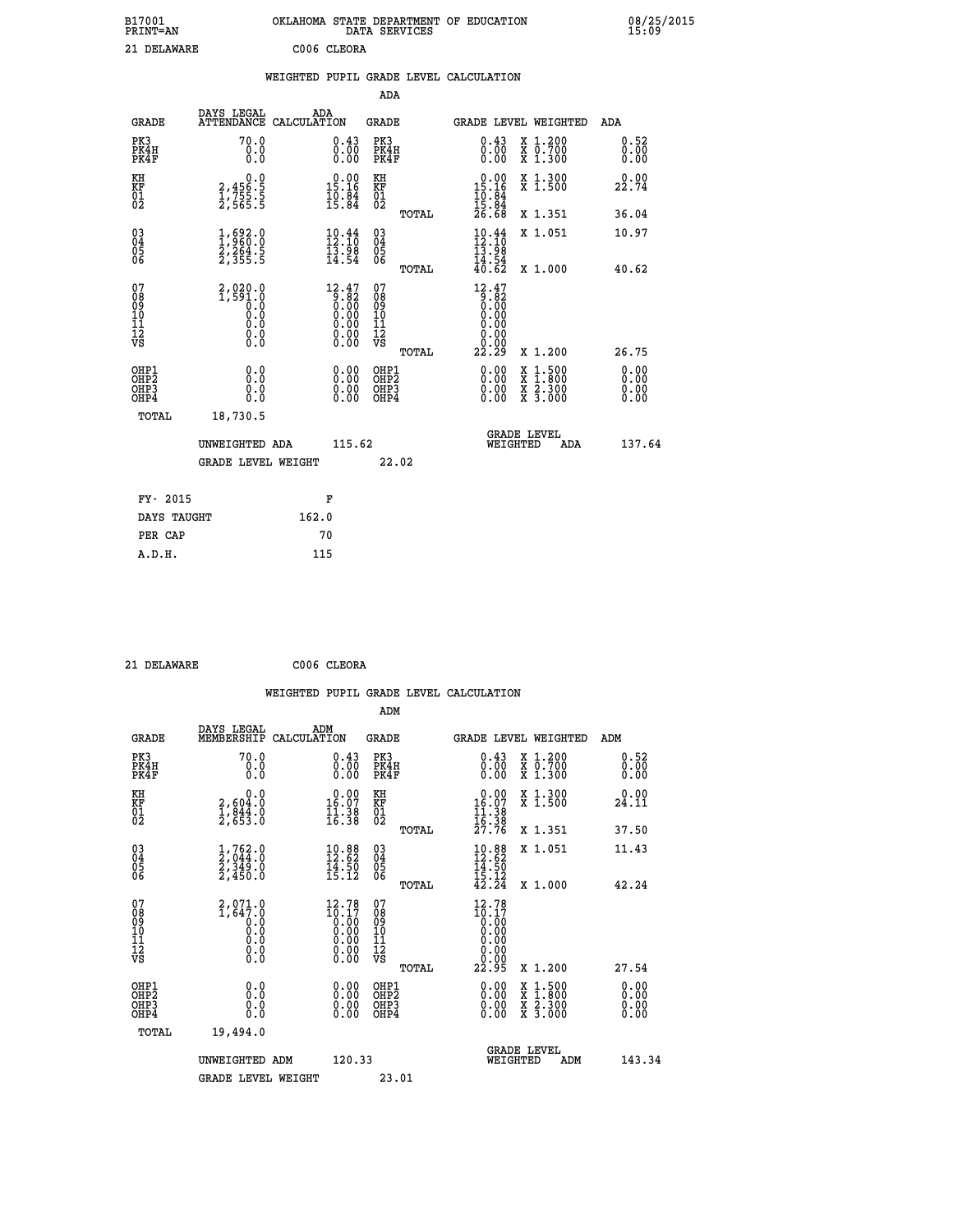|                   | OKLAHOMA STATE DEPARTMENT OF EDUCATION<br>DATA SERVICES |  |
|-------------------|---------------------------------------------------------|--|
| $C0111$ T $R01C0$ |                                                         |  |

| B17001<br>PRINT=AN                                 |                                                                     | OKLAHOMA STATE DEPARTMENT<br>DATA SERVICES |                                                                                                                                                                                                                                                                                                                                       |                                              |       | <b>EDUCATION</b><br>OF                                                                                                  |                                                                                                                                              | $^{08}_{15}:$                                               |
|----------------------------------------------------|---------------------------------------------------------------------|--------------------------------------------|---------------------------------------------------------------------------------------------------------------------------------------------------------------------------------------------------------------------------------------------------------------------------------------------------------------------------------------|----------------------------------------------|-------|-------------------------------------------------------------------------------------------------------------------------|----------------------------------------------------------------------------------------------------------------------------------------------|-------------------------------------------------------------|
| 21 DELAWARE                                        |                                                                     |                                            | C014 LEACH                                                                                                                                                                                                                                                                                                                            |                                              |       |                                                                                                                         |                                                                                                                                              |                                                             |
|                                                    |                                                                     |                                            |                                                                                                                                                                                                                                                                                                                                       |                                              |       | WEIGHTED PUPIL GRADE LEVEL CALCULATION                                                                                  |                                                                                                                                              |                                                             |
|                                                    |                                                                     |                                            |                                                                                                                                                                                                                                                                                                                                       | ADA                                          |       |                                                                                                                         |                                                                                                                                              |                                                             |
| <b>GRADE</b>                                       | DAYS LEGAL<br>ATTENDANCE CALCULATION                                | ADA                                        |                                                                                                                                                                                                                                                                                                                                       | <b>GRADE</b>                                 |       |                                                                                                                         | <b>GRADE LEVEL WEIGHTED</b>                                                                                                                  | <b>ADA</b>                                                  |
| PK3<br>PK4H<br>PK4F                                | 0.0<br>Ŏ.Ŏ<br>1,488.5                                               |                                            | $0.00\n0.00\n9.08$                                                                                                                                                                                                                                                                                                                    | PK3<br>PK4H<br>PK4F                          |       | $\begin{smallmatrix} 0.00\\ 0.00\\ 0.08 \end{smallmatrix}$                                                              | X 1.200<br>X 0.700<br>X 1.300                                                                                                                | $\begin{smallmatrix} 0.00\\ 0.00\\ 11.80 \end{smallmatrix}$ |
| KH<br>KF<br>01<br>02                               | 0.0<br>2,748:0<br>2,159:0<br>2,095:0                                |                                            | $16.76$<br>$15.76$<br>$13.16$<br>$12.77$                                                                                                                                                                                                                                                                                              | KH<br>KF<br>$\overline{01}_0$                |       | $0.00$<br>$16.76$<br>$13.16$<br>$12.77$<br>$25.93$                                                                      | X 1.300<br>X 1.500                                                                                                                           | $2\overset{0}{5}.14$                                        |
|                                                    |                                                                     |                                            |                                                                                                                                                                                                                                                                                                                                       |                                              | TOTAL |                                                                                                                         | X 1.351                                                                                                                                      | 35.03                                                       |
| $\begin{matrix} 03 \\ 04 \\ 05 \\ 06 \end{matrix}$ | 3, 373.5<br>2, 947.5<br>2, 953.0<br>1, 737.0                        |                                            | $\begin{smallmatrix} 20.57\ 17.97\ 18.01\ 10.59 \end{smallmatrix}$                                                                                                                                                                                                                                                                    | $03\overline{4}$<br>Ŏ5<br>06                 |       | $20.57$<br>$17.97$<br>$18.01$<br>$10.59$<br>$46.57$                                                                     | X 1.051                                                                                                                                      | 21.62                                                       |
|                                                    |                                                                     |                                            |                                                                                                                                                                                                                                                                                                                                       |                                              | TOTAL |                                                                                                                         | X 1.000                                                                                                                                      | 46.57                                                       |
| 07<br>08<br>09<br>10<br>11<br>11<br>12<br>VS       | $2,480.5$<br>$2,211.0$<br>$0.0$<br>$0.0$<br>$0.0$<br>$0.0$<br>$0.0$ |                                            | $\begin{smallmatrix} 15\cdot 13\\[-1.2mm] 13\cdot 48\\[-1.2mm] 0\cdot 00\\[-1.2mm] 0\cdot 00\\[-1.2mm] 0\cdot 00\\[-1.2mm] 0\cdot 00\\[-1.2mm] 0\cdot 00\\[-1.2mm] 0\cdot 00\\[-1.2mm] 0\cdot 00\\[-1.2mm] 0\cdot 00\\[-1.2mm] 0\cdot 00\\[-1.2mm] 0\cdot 00\\[-1.2mm] 0\cdot 00\\[-1.2mm] 0\cdot 00\\[-1.2mm] 0\cdot 00\\[-1.2mm] 0$ | 07<br>08<br>09<br>01<br>11<br>11<br>12<br>VS | TOTAL | $\begin{smallmatrix} 15 & 13 \\ 13 & 48 \\ 0 & 00 \\ 0 & 00 \\ 0 & 00 \\ 0 & 00 \\ 0 & 00 \\ 28 & 61 \end{smallmatrix}$ | X 1.200                                                                                                                                      | 34.33                                                       |
| OHP1<br>OHP2<br>OH <sub>P3</sub><br>OHP4           | $\begin{smallmatrix} 0.0 \ 0.0 \ 0.0 \ 0.0 \end{smallmatrix}$       |                                            | $0.00$<br>$0.00$<br>0.00                                                                                                                                                                                                                                                                                                              | OHP1<br>OHP2<br>OHP <sub>3</sub>             |       | $0.00$<br>$0.00$<br>0.00                                                                                                | $\begin{smallmatrix} \mathtt{X} & 1\cdot500 \\ \mathtt{X} & 1\cdot800 \\ \mathtt{X} & 2\cdot300 \\ \mathtt{X} & 3\cdot000 \end{smallmatrix}$ | $0.00$<br>$0.00$<br>0.00                                    |

| TOTAL       | 24,193.0                             |       |        |       |                                |     |        |
|-------------|--------------------------------------|-------|--------|-------|--------------------------------|-----|--------|
|             | UNWEIGHTED ADA<br>GRADE LEVEL WEIGHT |       | 147.52 | 26.97 | <b>GRADE LEVEL</b><br>WEIGHTED | ADA | 174.49 |
| FY- 2015    |                                      |       | F      |       |                                |     |        |
| DAYS TAUGHT |                                      | 164.0 |        |       |                                |     |        |
| PER CAP     |                                      | 62    |        |       |                                |     |        |
| A.D.H.      |                                      | 143   |        |       |                                |     |        |

 **21 DELAWARE C014 LEACH**

| ADM                                                                                                                                                                                                                                                                                                                                       |                              |
|-------------------------------------------------------------------------------------------------------------------------------------------------------------------------------------------------------------------------------------------------------------------------------------------------------------------------------------------|------------------------------|
|                                                                                                                                                                                                                                                                                                                                           |                              |
| DAYS LEGAL<br>ADM<br>MEMBERSHIP<br><b>GRADE</b><br>CALCULATION<br>GRADE LEVEL WEIGHTED<br>ADM<br><b>GRADE</b>                                                                                                                                                                                                                             |                              |
| PK3<br>PK3<br>$\begin{smallmatrix} 0.00 \\ 0.00 \\ 9.84 \end{smallmatrix}$<br>0.0<br>$\substack{0.00\\0.00\\9.84}$<br>X 1.200<br>X 0.700<br>X 1.300<br>0.0<br>PK4H<br>PK4H<br>PK4F<br>PK4F<br>12.79<br>1,614.0                                                                                                                            | 0.00<br>0.00                 |
| $17.54$<br>$14.02$<br>$13.40$<br>KH<br>$\begin{array}{c} 0.00 \\ 17.54 \\ 14.02 \\ 13.40 \\ 27.42 \end{array}$<br>X 1.300<br>X 1.500<br>KH<br>$\begin{smallmatrix} 0.0\\2,876.0\\2,299.0\\2,198.0\end{smallmatrix}$<br>KF<br>01<br>02<br>KF<br>01<br>02<br>26.31                                                                          | 0.00                         |
| X 1.351<br>37.04<br>TOTAL                                                                                                                                                                                                                                                                                                                 |                              |
| $\begin{matrix} 03 \\ 04 \\ 05 \\ 06 \end{matrix}$<br>3,625.0<br>3,132.0<br>3,135.0<br>1,804.0<br>030404<br>$22.10$<br>$19.12$<br>$11.00$<br>$11.00$<br>$49.22$<br>X 1.051<br>23.23<br>$\frac{22.10}{19.10}$<br>11.00<br>ŌĞ                                                                                                               |                              |
| 49.22<br>TOTAL<br>X 1.000                                                                                                                                                                                                                                                                                                                 |                              |
| 07<br>08<br>09<br>101<br>11<br>12<br>VS<br>07<br>08<br>09<br>01<br>11<br>11<br>12<br>VS<br>$15.93$<br>$14.08$<br>0.00<br>0.00<br>0.00<br>$2, 513.0$<br>2,309.0<br>$15.93\n14.08\n0.00\n0.00\n0.00\n0.00\n0.00$<br>$\begin{smallmatrix} 0.10\ 0.0 \ 0.0 \end{smallmatrix}$<br>$\begin{array}{c} 0.00 \\ 0.00 \\ 0.01 \end{array}$<br>$\S.$ |                              |
| 36.01<br>X 1.200<br>TOTAL                                                                                                                                                                                                                                                                                                                 |                              |
| OHP1<br>$\begin{smallmatrix} 0.00 \ 0.00 \ 0.00 \ 0.00 \end{smallmatrix}$<br>OHP1<br>0.00<br>X 1:500<br>X 1:800<br>X 2:300<br>X 3:000<br>0.0<br>OH <sub>P2</sub><br>OH <sub>P</sub> 2<br>OH <sub>P3</sub><br>0.000<br>$0.00$<br>0.00<br>OHP <sub>3</sub><br>OHP4                                                                          | 0.00<br>0.00<br>0.00<br>0.00 |
| TOTAL<br>25,605.0                                                                                                                                                                                                                                                                                                                         |                              |
| <b>GRADE LEVEL</b><br>156.13<br>UNWEIGHTED ADM<br>WEIGHTED<br>ADM<br>28.47<br><b>GRADE LEVEL WEIGHT</b>                                                                                                                                                                                                                                   | 184.60                       |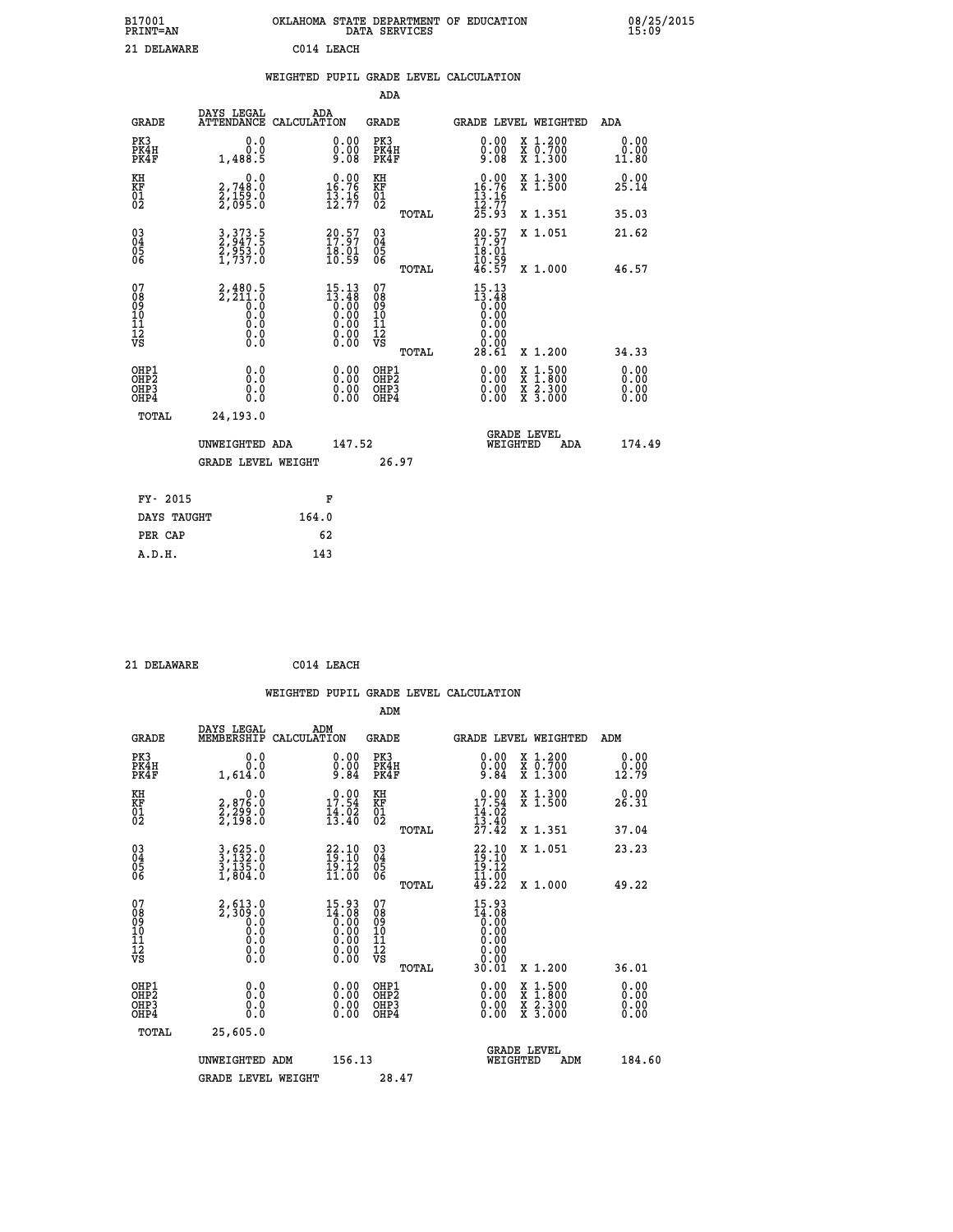| B17001<br><b>PRINT=AN</b> | OKLAHOMA STATE DEPARTMENT OF EDUCATION<br>DATA SERVICES | 08/25/2015<br>15:09 |
|---------------------------|---------------------------------------------------------|---------------------|
| 21 DELAWARE               | C030 KENWOOD                                            |                     |

|                                                                    |                                                  | WEIGHTED PUPIL GRADE LEVEL CALCULATION                                                                  |                                        |       |                                                                        |                                                |                              |
|--------------------------------------------------------------------|--------------------------------------------------|---------------------------------------------------------------------------------------------------------|----------------------------------------|-------|------------------------------------------------------------------------|------------------------------------------------|------------------------------|
|                                                                    |                                                  |                                                                                                         | ADA                                    |       |                                                                        |                                                |                              |
| <b>GRADE</b>                                                       | DAYS LEGAL<br><b>ATTENDANCE</b>                  | ADA<br>CALCULATION                                                                                      | <b>GRADE</b>                           |       |                                                                        | GRADE LEVEL WEIGHTED                           | ADA                          |
| PK3<br>PK4H<br>PK4F                                                | 0.0<br>0.0<br>0.0                                | $\begin{smallmatrix} 0.00\\ 0.00\\ 0.00 \end{smallmatrix}$                                              | PK3<br>PK4H<br>PK4F                    |       | 0.00<br>0.00<br>0.00                                                   | X 1.200<br>X 0.700<br>X 1.300                  | 0.00<br>0.00<br>0.00         |
| KH<br>KF<br>01<br>02                                               | 0.0<br>1,490:0<br>2,815:0<br>2,526:0             | $\begin{smallmatrix} 0.00\\ 8.92\\ 16.86\\ 15.13 \end{smallmatrix}$                                     | KH<br>KF<br>01<br>02                   |       | $\begin{array}{c} 0.00 \\ 8.92 \\ 16.86 \\ 15.13 \\ 31.99 \end{array}$ | X 1.300<br>X 1.500                             | 0.00<br>13.38                |
|                                                                    |                                                  |                                                                                                         |                                        | TOTAL |                                                                        | X 1.351                                        | 43.22                        |
| $\begin{smallmatrix} 03 \\[-4pt] 04 \end{smallmatrix}$<br>Ŏ5<br>06 | 1, 735.0<br>$1, 073.5$<br>$1, 502.5$             | 10.39<br>$\frac{6.45}{9.00}$                                                                            | $\substack{03 \\ 04}$<br>Ŏ5<br>06      |       | $10.39$<br>5.81<br>$5.43$<br>9.00                                      | X 1.051                                        | 10.92                        |
|                                                                    |                                                  |                                                                                                         |                                        | TOTAL | $2\bar{1}$ . $2\bar{4}$                                                | X 1.000                                        | 21.24                        |
| 07<br>08<br>09<br>101<br>112<br>VS                                 | $1,850.0$<br>1,170.5<br>0.0<br>Ŏ.Ŏ<br>$\S.$ $\S$ | $11.08$<br>$7.01$<br>$0.00$<br>$0.00$<br>$0.00$<br>$\begin{smallmatrix} 0.00 \\ 0.00 \end{smallmatrix}$ | 07<br>08<br>09<br>11<br>11<br>12<br>VS | TOTAL | $11.08$<br>7:01<br>0.00<br>0.00<br>0.00<br>0.00<br>18.09               | X 1.200                                        | 21.71                        |
| OHP1<br>OHP2<br>OHP3<br>OHP4                                       | 0.0<br>0.0<br>0.0                                | 0.00<br>$\begin{smallmatrix} 0.00 \ 0.00 \end{smallmatrix}$                                             | OHP1<br>OHP2<br>OHP3<br>OHP4           |       | 0.00<br>0.00<br>0.00                                                   | X 1:500<br>$\frac{x}{x}$ $\frac{5:300}{3:000}$ | 0.00<br>Ō.ŎŎ<br>0.00<br>0.00 |
| <b>TOTAL</b>                                                       | 15, 132.5                                        |                                                                                                         |                                        |       |                                                                        |                                                |                              |
|                                                                    | UNWEIGHTED ADA                                   | 90.63                                                                                                   |                                        |       | WEIGHTED                                                               | <b>GRADE LEVEL</b><br>ADA                      | 110.47                       |
|                                                                    | <b>GRADE LEVEL WEIGHT</b>                        |                                                                                                         |                                        | 19.84 |                                                                        |                                                |                              |
| FY- 2015                                                           |                                                  | F                                                                                                       |                                        |       |                                                                        |                                                |                              |
| DAYS TAUGHT                                                        |                                                  | 167.0                                                                                                   |                                        |       |                                                                        |                                                |                              |
| PER CAP                                                            |                                                  | 81                                                                                                      |                                        |       |                                                                        |                                                |                              |

 **21 DELAWARE C030 KENWOOD**

 **A.D.H. 66**

|                             |                                                    |                                                                                           |                    |                                                                                                                       |                                                     |       | WEIGHTED PUPIL GRADE LEVEL CALCULATION                                                        |                                          |                       |  |
|-----------------------------|----------------------------------------------------|-------------------------------------------------------------------------------------------|--------------------|-----------------------------------------------------------------------------------------------------------------------|-----------------------------------------------------|-------|-----------------------------------------------------------------------------------------------|------------------------------------------|-----------------------|--|
|                             |                                                    |                                                                                           |                    |                                                                                                                       | ADM                                                 |       |                                                                                               |                                          |                       |  |
|                             | <b>GRADE</b>                                       | DAYS LEGAL<br>MEMBERSHIP                                                                  | ADM<br>CALCULATION |                                                                                                                       | <b>GRADE</b>                                        |       |                                                                                               | GRADE LEVEL WEIGHTED                     | ADM                   |  |
|                             | PK3<br>PK4H<br>PK4F                                | 0.0<br>0.0<br>0.0                                                                         |                    | $\begin{smallmatrix} 0.00 \ 0.00 \ 0.00 \end{smallmatrix}$                                                            | PK3<br>PK4H<br>PK4F                                 |       | $\begin{smallmatrix} 0.00 \\ 0.00 \\ 0.00 \end{smallmatrix}$                                  | X 1.200<br>X 0.700<br>X 1.300            | 0.00<br>0.00<br>0.00  |  |
| KH<br>KF<br>01<br>02        |                                                    | $\begin{smallmatrix}&&&0.0\\1,613.0\\3,113.0\\2,675.0\end{smallmatrix}$                   |                    | $\begin{smallmatrix} 0.00\\ 9.66\\ 18.64\\ 16.02 \end{smallmatrix}$                                                   | KH<br>KF<br>01<br>02                                |       | $0.00\n9.66\n18.64\n16.02\n34.66$                                                             | X 1.300<br>X 1.500                       | 0.00<br>14.49         |  |
|                             |                                                    |                                                                                           |                    |                                                                                                                       |                                                     | TOTAL |                                                                                               | X 1.351                                  | 46.83                 |  |
|                             | $\begin{matrix} 03 \\ 04 \\ 05 \\ 06 \end{matrix}$ | $\begin{smallmatrix} 1, & 860.0\\ 1, & 002.0\\ 1, & 127.0\\ 1, & 605.0 \end{smallmatrix}$ |                    | $\begin{array}{c} 11\cdot 14\\ -6\cdot 00\\ 6\cdot 75\\ 9\cdot 61 \end{array}$                                        | $\begin{array}{c} 03 \\ 04 \\ 05 \\ 06 \end{array}$ |       | $\begin{array}{r} 11.14 \\[-4pt] 6.00 \\[-4pt] 6.75 \\[-4pt] 9.61 \\[-4pt] 22.36 \end{array}$ | X 1.051                                  | 11.71                 |  |
|                             |                                                    |                                                                                           |                    |                                                                                                                       |                                                     | TOTAL |                                                                                               | X 1.000                                  | 22.36                 |  |
| 07<br>0890112<br>1112<br>VS |                                                    | 2,093.0<br>1,248.0<br>0.0<br>0.0<br>Ō.Ō<br>$\S.$                                          |                    | $12.53$<br>$7.47$<br>$0.00$<br>$0.00$<br>$0.00$<br>$\begin{smallmatrix} 0.00 & 0.00 \\ 0.00 & 0.00 \end{smallmatrix}$ | 07<br>08901112<br>1112<br>VS                        | TOTAL | $\begin{smallmatrix} 12.53\\7.47\\0.00\\0.00 \end{smallmatrix}$<br>0.00<br>0.00<br>20.00      | X 1.200                                  | 24.00                 |  |
|                             | OHP1                                               |                                                                                           |                    |                                                                                                                       | OHP1                                                |       |                                                                                               |                                          | 0.00                  |  |
|                             | OHP <sub>2</sub><br>OH <sub>P3</sub><br>OHP4       | 0.0<br>0.000                                                                              |                    | $0.00$<br>$0.00$<br>0.00                                                                                              | OHP <sub>2</sub><br>OHP <sub>3</sub>                |       | 0.00<br>0.00<br>0.00                                                                          | X 1:500<br>X 1:800<br>X 2:300<br>X 3:000 | Ō. ŌŌ<br>0.00<br>0.00 |  |
|                             | TOTAL                                              | 16,336.0                                                                                  |                    |                                                                                                                       |                                                     |       |                                                                                               |                                          |                       |  |
|                             |                                                    | UNWEIGHTED ADM                                                                            |                    | 97.82                                                                                                                 |                                                     |       | WEIGHTED                                                                                      | <b>GRADE LEVEL</b><br>ADM                | 119.39                |  |
|                             |                                                    | <b>GRADE LEVEL WEIGHT</b>                                                                 |                    |                                                                                                                       | 21.57                                               |       |                                                                                               |                                          |                       |  |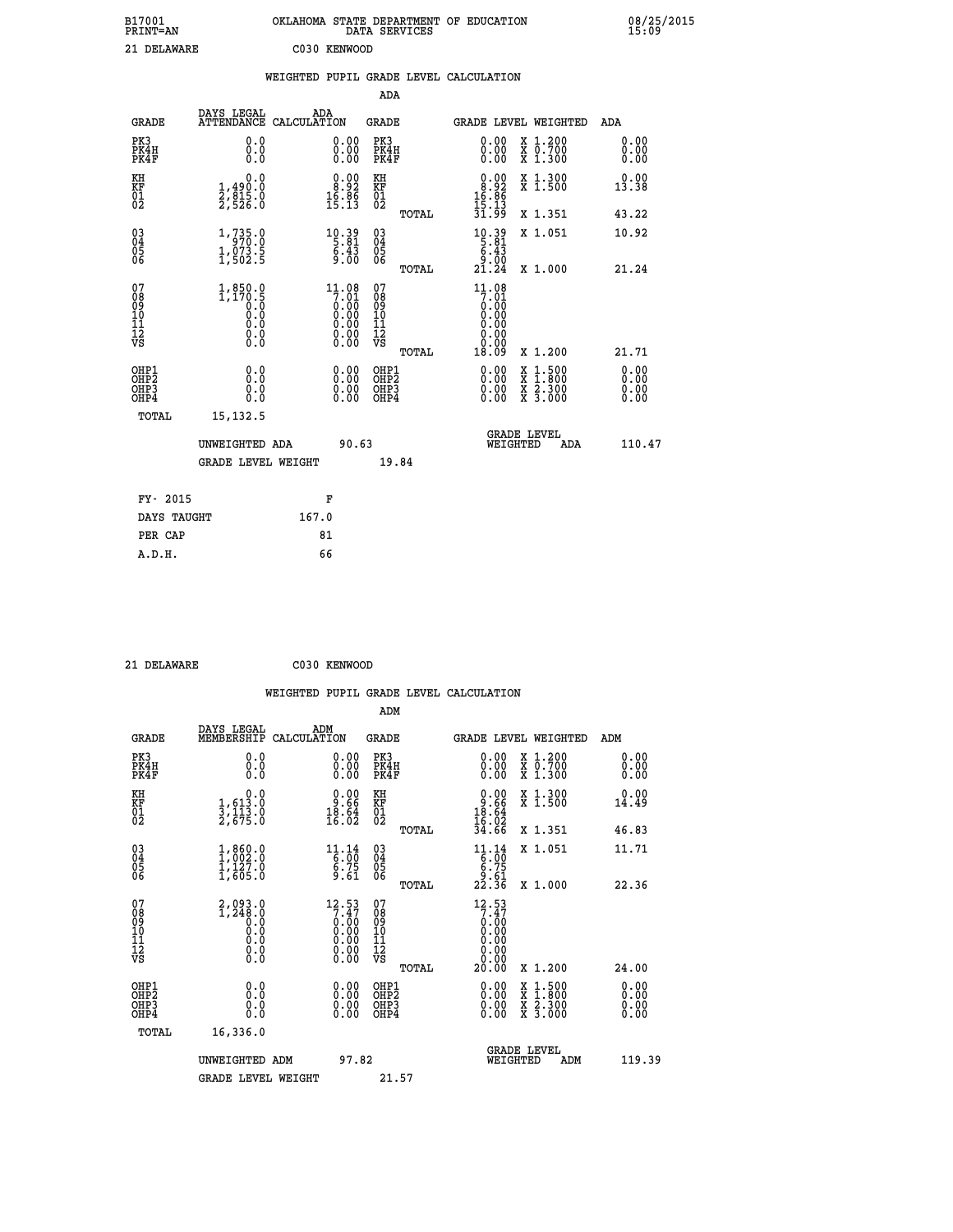| B17001<br><b>PRINT=AN</b> | OKLAHOMA STATE DEPARTMENT OF EDUCATION<br>DATA SERVICES | 08/25/2015<br>15:09 |
|---------------------------|---------------------------------------------------------|---------------------|
| 21 DELAWARE               | C034 MOSELEY                                            |                     |

|  |  | WEIGHTED PUPIL GRADE LEVEL CALCULATION |
|--|--|----------------------------------------|
|  |  |                                        |

|                                                                              |                                                                  |                                                                    | ADA                                                         |                                                                                                                                                                      |                              |
|------------------------------------------------------------------------------|------------------------------------------------------------------|--------------------------------------------------------------------|-------------------------------------------------------------|----------------------------------------------------------------------------------------------------------------------------------------------------------------------|------------------------------|
| <b>GRADE</b>                                                                 | DAYS LEGAL                                                       | ADA<br>ATTENDANCE CALCULATION                                      | GRADE                                                       | <b>GRADE LEVEL WEIGHTED</b>                                                                                                                                          | ADA                          |
| PK3<br>PK4H<br>PK4F                                                          | 0.0<br>Ō.Ō<br>2,914.5                                            | 0.00<br>0.00<br>17.99                                              | PK3<br>PK4H<br>PK4F                                         | X 1.200<br>X 0.700<br>X 1.300<br>0.00<br>0.00<br>17.99                                                                                                               | 0.00<br>0.00<br>23.39        |
| KH<br>KF<br>01<br>02                                                         | 0.0<br>2,124:5<br>4,519:0<br>4,771:5                             | $\begin{smallmatrix} 0.00\\13.11\\27.90\\29.45 \end{smallmatrix}$  | KH<br>KF<br>01<br>02                                        | X 1.300<br>X 1.500<br>$0.00$<br>13.11<br>$\frac{27.90}{29.45}$<br>57.35                                                                                              | 0.00<br>19.67                |
|                                                                              |                                                                  |                                                                    | TOTAL                                                       | X 1.351                                                                                                                                                              | 77.48                        |
| $\begin{matrix} 03 \\ 04 \\ 05 \\ 06 \end{matrix}$                           | $2,274.0$<br>$4,687.0$<br>$3,581.0$<br>$3,463.5$                 | $\begin{smallmatrix} 14.04\ 28.93\ 22.10\ 21.38 \end{smallmatrix}$ | $\begin{matrix} 03 \\ 04 \\ 05 \\ 06 \end{matrix}$<br>TOTAL | $\begin{smallmatrix} 14.04\ 28.93\ 22.10\ 21.38\ 72.41\ \end{smallmatrix}$<br>X 1.051<br>X 1.000                                                                     | 14.76<br>72.41               |
| 07<br>08<br>09<br>11<br>11<br>12<br>VS                                       | $\frac{2}{3}, \frac{168}{018}$ .<br>0.0<br>0.000<br>$\S.$        | 13.39<br>18.63                                                     | 07<br>08<br>09<br>11<br>11<br>12<br>VS<br>TOTAL             | 13.39<br>18:63<br>0.00<br>0.00<br>0.00<br>0.00<br>32.02<br>X 1.200                                                                                                   | 38.42                        |
| OHP1<br>OH <sub>P</sub> <sub>2</sub><br>OH <sub>P3</sub><br>OH <sub>P4</sub> | 0.0<br>0.0<br>0.0                                                | 0.00<br>0.00<br>0.00                                               | OHP1<br>OHP2<br>OHP3<br>OHP4                                | 0.00<br>$\begin{smallmatrix} \mathtt{X} & 1\cdot500 \\ \mathtt{X} & 1\cdot800 \\ \mathtt{X} & 2\cdot300 \\ \mathtt{X} & 3\cdot000 \end{smallmatrix}$<br>0.00<br>0.00 | 0.00<br>0.00<br>0.00<br>0.00 |
|                                                                              | TOTAL<br>33,521.5<br>UNWEIGHTED ADA<br><b>GRADE LEVEL WEIGHT</b> | 206.92                                                             | 39.21                                                       | <b>GRADE LEVEL</b><br>WEIGHTED                                                                                                                                       | 246.13<br>ADA                |
|                                                                              | FY- 2015                                                         | F                                                                  |                                                             |                                                                                                                                                                      |                              |
|                                                                              | DAYS TAUGHT                                                      | 162.0                                                              |                                                             |                                                                                                                                                                      |                              |
|                                                                              | PER CAP                                                          | 42                                                                 |                                                             |                                                                                                                                                                      |                              |
|                                                                              | A.D.H.                                                           | 199                                                                |                                                             |                                                                                                                                                                      |                              |

| 21 | DELAWARE |
|----|----------|
|    |          |

 **21 DELAWARE C034 MOSELEY**

 **WEIGHTED PUPIL GRADE LEVEL CALCULATION ADM DAYS LEGAL ADM GRADE MEMBERSHIP CALCULATION GRADE GRADE LEVEL WEIGHTED ADM**

| ם שמא                                              | MEMBERSHIP CALCOLATION                   |                                                                      | ם שמע                                               |       | GRADE DEVEL WEIGHTED                                                          |                                                                                                                     |     | שעם א                                                                                                                                                                                                                                                                          |  |
|----------------------------------------------------|------------------------------------------|----------------------------------------------------------------------|-----------------------------------------------------|-------|-------------------------------------------------------------------------------|---------------------------------------------------------------------------------------------------------------------|-----|--------------------------------------------------------------------------------------------------------------------------------------------------------------------------------------------------------------------------------------------------------------------------------|--|
| PK3<br>PK4H<br>PK4F                                | 0.000<br>3,185.0                         | $\begin{smallmatrix} 0.00\\ 0.00\\ 19.66 \end{smallmatrix}$          | PK3<br>PK4H<br>PK4F                                 |       | $\begin{smallmatrix} 0.00\\ 0.00\\ 19.66 \end{smallmatrix}$                   | X 1.200<br>X 0.700<br>X 1.300                                                                                       |     | $\begin{smallmatrix} 0.00\\ 0.00\\ 25.56 \end{smallmatrix}$                                                                                                                                                                                                                    |  |
| KH<br>KF<br>01<br>02                               | 0.0<br>2,346:0<br>4,803:0<br>5,023:0     | $\begin{smallmatrix} 0.00\\14.48\\29.65\\31.01 \end{smallmatrix}$    | KH<br>KF<br>01<br>02                                |       | $0.00\n14.48\n29.65\n31.01\n60.66$                                            | X 1.300<br>X 1.500                                                                                                  |     | 0.00<br>21.72                                                                                                                                                                                                                                                                  |  |
|                                                    |                                          |                                                                      |                                                     | TOTAL |                                                                               | X 1.351                                                                                                             |     | 81.95                                                                                                                                                                                                                                                                          |  |
| $\begin{matrix} 03 \\ 04 \\ 05 \\ 06 \end{matrix}$ | 2,378.0<br>4,946.0<br>3,799.0<br>3,612.0 | $\frac{14}{30}$ : 53<br>$\frac{23}{23}$ : 45<br>$\frac{23}{22}$ : 30 | $\begin{array}{c} 03 \\ 04 \\ 05 \\ 06 \end{array}$ |       | $\begin{smallmatrix} 14.68\\ 30.53\\ 23.45\\ 22.30\\ 76.28 \end{smallmatrix}$ | X 1.051                                                                                                             |     | 15.43                                                                                                                                                                                                                                                                          |  |
|                                                    |                                          |                                                                      |                                                     | TOTAL |                                                                               | X 1.000                                                                                                             |     | 76.28                                                                                                                                                                                                                                                                          |  |
| 07<br>08<br>09<br>101<br>11<br>12<br>VS            |                                          | $14.33\n19.75\n0.00\n0.00\n0.00\n0.00$                               | 07<br>08<br>09<br>001<br>11<br>11<br>12<br>VS       |       | $14.33\n19.75\n0.00\n0.00\n0.00\n0.00\n0.00$                                  |                                                                                                                     |     |                                                                                                                                                                                                                                                                                |  |
|                                                    |                                          | 0.00                                                                 |                                                     | TOTAL | 34.08                                                                         | X 1.200                                                                                                             |     | 40.90                                                                                                                                                                                                                                                                          |  |
| OHP1<br>OHP2<br>OH <sub>P3</sub><br>OHP4           |                                          | $\begin{smallmatrix} 0.00 \ 0.00 \ 0.00 \ 0.00 \end{smallmatrix}$    | OHP1<br>OHP2<br>OHP3<br>OHP4                        |       |                                                                               | $\begin{array}{l} \mathtt{X} & 1.500 \\ \mathtt{X} & 1.800 \\ \mathtt{X} & 2.300 \\ \mathtt{X} & 3.000 \end{array}$ |     | $\begin{smallmatrix} 0.00 & 0.00 & 0.00 & 0.00 & 0.00 & 0.00 & 0.00 & 0.00 & 0.00 & 0.00 & 0.00 & 0.00 & 0.00 & 0.00 & 0.00 & 0.00 & 0.00 & 0.00 & 0.00 & 0.00 & 0.00 & 0.00 & 0.00 & 0.00 & 0.00 & 0.00 & 0.00 & 0.00 & 0.00 & 0.00 & 0.00 & 0.00 & 0.00 & 0.00 & 0.00 & 0.0$ |  |
| TOTAL                                              | 35,613.0                                 |                                                                      |                                                     |       |                                                                               |                                                                                                                     |     |                                                                                                                                                                                                                                                                                |  |
|                                                    | UNWEIGHTED ADM                           | 219.84                                                               |                                                     |       | WEIGHTED                                                                      | <b>GRADE LEVEL</b>                                                                                                  | ADM | 261.84                                                                                                                                                                                                                                                                         |  |
|                                                    | <b>GRADE LEVEL WEIGHT</b>                |                                                                      | 42.00                                               |       |                                                                               |                                                                                                                     |     |                                                                                                                                                                                                                                                                                |  |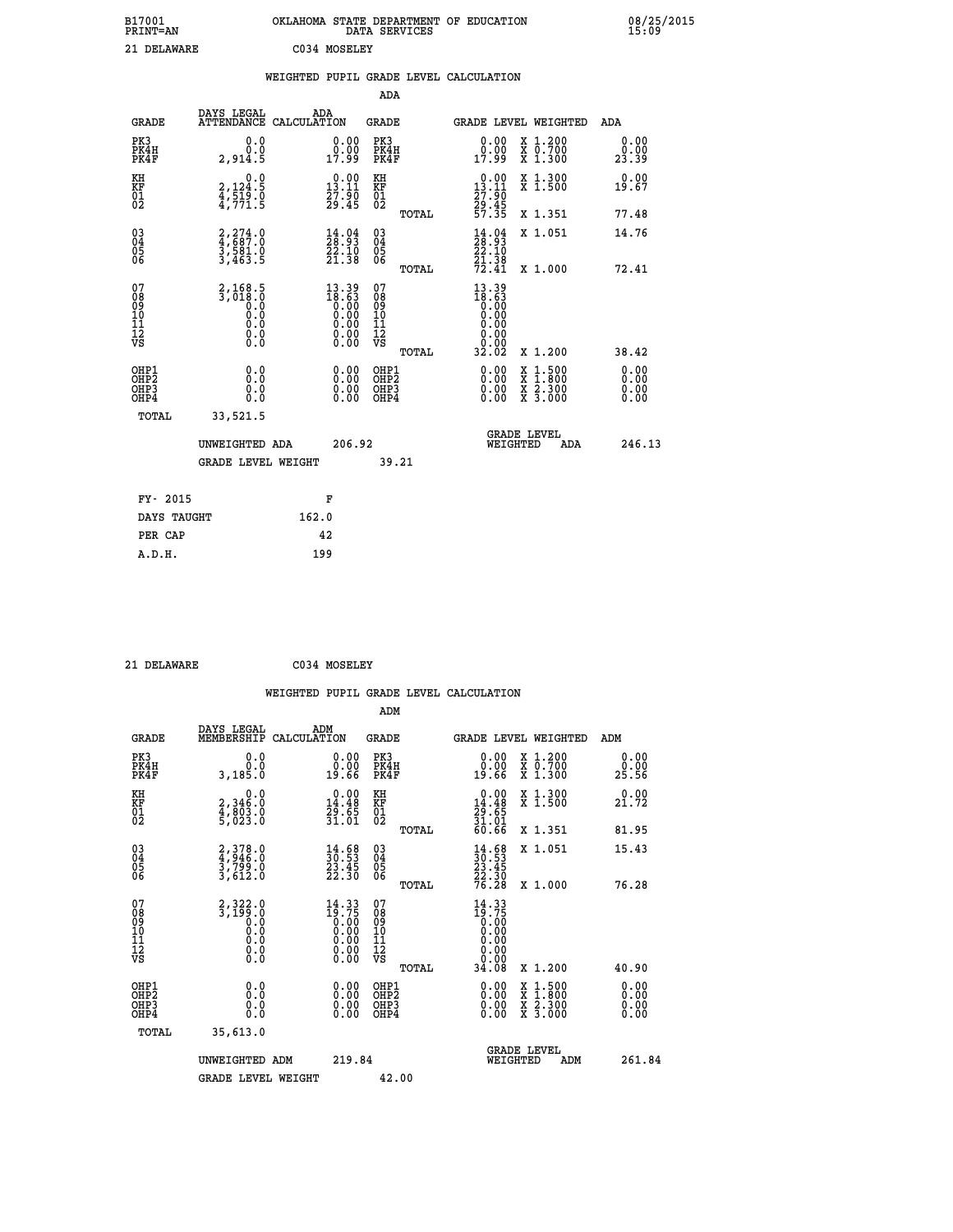| B17001<br><b>PRINT=AN</b>                |                                                                                                                 | OKLAHOMA STATE DEPARTMENT OF EDUCATION                                                    | DATA SERVICES                                   |                                                                                 |                                                                                          | 08/25/2015                    |
|------------------------------------------|-----------------------------------------------------------------------------------------------------------------|-------------------------------------------------------------------------------------------|-------------------------------------------------|---------------------------------------------------------------------------------|------------------------------------------------------------------------------------------|-------------------------------|
| 21 DELAWARE                              |                                                                                                                 | <b>I001 JAY</b>                                                                           |                                                 |                                                                                 |                                                                                          |                               |
|                                          |                                                                                                                 | WEIGHTED PUPIL GRADE LEVEL CALCULATION                                                    |                                                 |                                                                                 |                                                                                          |                               |
|                                          |                                                                                                                 |                                                                                           | ADA                                             |                                                                                 |                                                                                          |                               |
| <b>GRADE</b>                             | DAYS LEGAL                                                                                                      | ADA<br>ATTENDANCE CALCULATION                                                             | GRADE                                           | GRADE LEVEL WEIGHTED                                                            |                                                                                          | ADA                           |
| PK3<br>PK4H<br>PK4F                      | 1,433.0<br>12, 215.5                                                                                            | 8.68<br>0.00<br>74.03                                                                     | PK3<br>PK4H<br>PK4F                             | $8.68$<br>$0.00$<br>74.03                                                       | X 1.200<br>X 0.700<br>X 1.300                                                            | 10.42<br>$\frac{0.00}{96.24}$ |
| KH<br>KF<br>$\overline{01}$              | 0.0<br>22,610:0<br>22,961:5<br>19,049:0                                                                         | $\begin{smallmatrix} &0.00\\ 137.03\\ 139.16\\ 115.45\end{smallmatrix}$                   | KH<br>KF<br>01<br>02                            | $0.00$<br>137.03<br>$\frac{139}{115}$ :16<br>115:45<br>254:61                   | X 1.300<br>X 1.500                                                                       | 0.00<br>205.55                |
|                                          |                                                                                                                 |                                                                                           | TOTAL                                           |                                                                                 | X 1.351                                                                                  | 343.98                        |
| $\substack{03 \\ 04}$<br>Ŏ5<br>06        | $21,436.5$<br>$18,771.5$<br>Iĕ,eoi.o<br>16,481.0                                                                | 129.92<br>113.96<br>99.88                                                                 | 03<br>04<br>05<br>ŎĞ                            | 129.92<br>113:96<br>99:88<br>327:61                                             | X 1.051                                                                                  | 136.55                        |
|                                          |                                                                                                                 |                                                                                           | TOTAL                                           |                                                                                 | X 1,000                                                                                  | 327.61                        |
| 07<br>08<br>09<br>11<br>11<br>12<br>VS   | 20,032.0<br>$\begin{smallmatrix} 27,799.10\\ 17,379.0\\ 18,717.0\\ 16,066.0\\ 14,579.5\\ 0.0 \end{smallmatrix}$ | $\begin{smallmatrix} 121.41\\107.82\\105.33\\113.44\\97.37\\88.36\\0.00\end{smallmatrix}$ | 07<br>08<br>09<br>10<br>11<br>12<br>VS<br>TOTAL | 121.41<br>107:82<br>105:33<br>113:44<br>$\frac{57.57}{88.36}$<br>0.00<br>633.73 | X 1.200                                                                                  | 760.48                        |
| OHP1<br>OHP2<br>OH <sub>P3</sub><br>OHP4 | 14.0<br>0.0<br>0.0<br>0.0                                                                                       | 0.08<br>0.00<br>0.00                                                                      | OHP1<br>OHP2<br>OHP3<br>OHP4                    | 0.08<br>0.00<br>0.00                                                            | $\begin{smallmatrix} x & 1.500 \\ x & 1.800 \\ x & 2.300 \\ x & 3.000 \end{smallmatrix}$ | 0.12<br>0.00<br>0.00          |
| TOTAL                                    | 258,339.5                                                                                                       |                                                                                           |                                                 |                                                                                 |                                                                                          |                               |
|                                          | UNWEIGHTED ADA                                                                                                  | 1,565.69                                                                                  |                                                 | <b>GRADE LEVEL</b><br>WEIGHTED                                                  | ADA                                                                                      | 1,880.95                      |
|                                          | GRADE LEVEL WEIGHT                                                                                              |                                                                                           | 315.26                                          |                                                                                 |                                                                                          |                               |
| FY- 2015                                 |                                                                                                                 | F                                                                                         |                                                 |                                                                                 |                                                                                          |                               |
| DAYS TAUGHT                              |                                                                                                                 | 165.0                                                                                     |                                                 |                                                                                 |                                                                                          |                               |
| PER CAP                                  |                                                                                                                 | 64                                                                                        |                                                 |                                                                                 |                                                                                          |                               |
| A.D.H.                                   |                                                                                                                 | 1,344                                                                                     |                                                 |                                                                                 |                                                                                          |                               |

| 21 DELAWARE |  |
|-------------|--|
|             |  |

 **21 DELAWARE I001 JAY**

 **ADM DAYS LEGAL ADM GRADE MEMBERSHIP CALCULATION GRADE GRADE LEVEL WEIGHTED ADM PK3 1,433.0 8.68 PK3 8.68 X 1.200 10.42 PK4H 0.0 0.00 PK4H 0.00 X 0.700 0.00 PK4F 13,271.0 80.43 PK4F 80.43 X 1.300 104.56**

| ΚH<br>KF<br>01<br>02                                 | $\begin{smallmatrix} & & 0.0\ 24.749.0\ 24.671.0\ 20.519.0 \end{smallmatrix}$ | 0.00<br>99.99<br>$\frac{149.52}{124.36}$                        | KH<br>KF<br>01<br>02                               |       | $\begin{array}{c} 0.00 \\ 149.99 \\ 149.52 \\ 124.36 \\ 273.88 \end{array}$                                        | X 1.300<br>X 1.500                                                                                                  | 0.00<br>224.99       |
|------------------------------------------------------|-------------------------------------------------------------------------------|-----------------------------------------------------------------|----------------------------------------------------|-------|--------------------------------------------------------------------------------------------------------------------|---------------------------------------------------------------------------------------------------------------------|----------------------|
|                                                      |                                                                               | $137.78$<br>$120.75$                                            |                                                    | TOTAL | 137.78                                                                                                             | X 1.351<br>X 1.051                                                                                                  | 370.01<br>144.81     |
| $\begin{matrix} 03 \\ 04 \\ 05 \\ 06 \end{matrix}$   | 22, 733.0<br>19, 924.0<br>19, 956.0<br>17, 646.0                              | $\frac{120.95}{106.95}$                                         | $\begin{matrix} 03 \\ 04 \\ 05 \\ 06 \end{matrix}$ | TOTAL | 120:75<br>120.95<br>106.95<br>348.65                                                                               | X 1.000                                                                                                             | 348.65               |
| 07<br>08<br>09<br>101<br>11<br>12<br>VS              | 21,676.0<br>19,311.0<br>18,749.0<br>20,444.0<br>17,718.0<br>āś, 998.8<br>8.0  | 131.37<br>117.04<br>113.63<br>123.90<br>107.38<br>96.96<br>0.00 | 07<br>08<br>09<br>11<br>11<br>12<br>VS             | TOTAL | 131.37<br>117.04<br>$\begin{smallmatrix} 113.63 \\ 123.90 \\ 107.38 \\ 96.96 \\ \circ \end{smallmatrix}$<br>690.28 | X 1.200                                                                                                             | 828.34               |
| OHP1<br>OHP <sub>2</sub><br>OH <sub>P3</sub><br>OHP4 | 14.0<br>$\begin{smallmatrix} 0.0 & 0 \ 0.0 & 0 \end{smallmatrix}$<br>0.0      | $0.08$<br>$0.00$<br>0.00                                        | OHP1<br>OHP <sub>2</sub><br>OHP3<br>OHP4           |       | $0.08$<br>$0.00$<br>0.00                                                                                           | $\begin{array}{l} \mathtt{X} & 1.500 \\ \mathtt{X} & 1.800 \\ \mathtt{X} & 2.300 \\ \mathtt{X} & 3.000 \end{array}$ | 0.12<br>0.00<br>0.00 |
| TOTAL                                                | 278,812.0                                                                     |                                                                 |                                                    |       |                                                                                                                    | <b>GRADE LEVEL</b>                                                                                                  |                      |
|                                                      | UNWEIGHTED<br>ADM<br><b>GRADE LEVEL WEIGHT</b>                                | 1,689.77                                                        | 342.13                                             |       | WEIGHTED                                                                                                           | ADM                                                                                                                 | 2,031.90             |
|                                                      |                                                                               |                                                                 |                                                    |       |                                                                                                                    |                                                                                                                     |                      |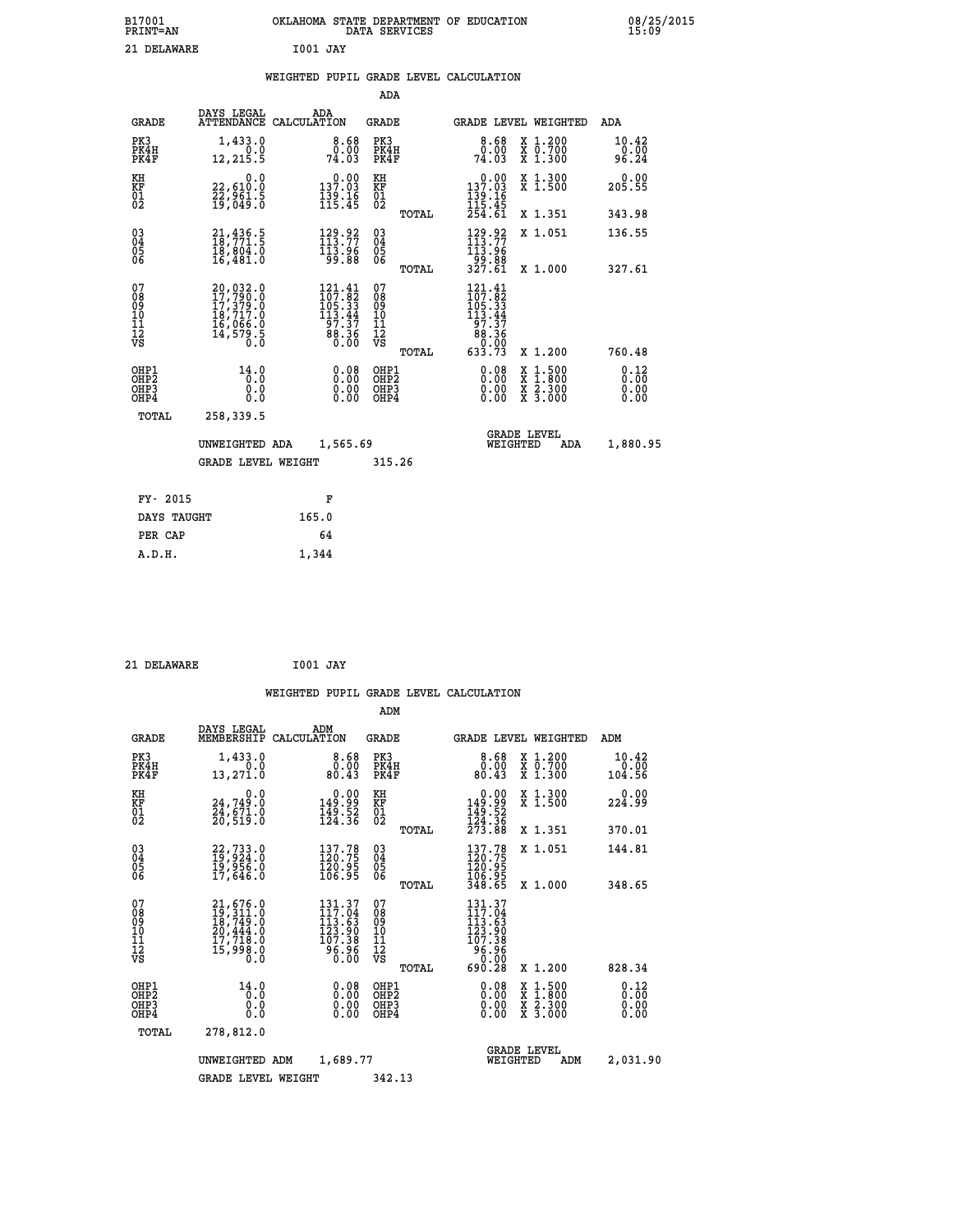| B17001<br>PRINT=AN | OKLAHOMA STATE DEPARTMENT OF EDUCATION<br>DATA SERVICES | 08/25/2015<br>15:09 |
|--------------------|---------------------------------------------------------|---------------------|
| 21 DELAWARE        | I002 GROVE                                              |                     |

|  |  | WEIGHTED PUPIL GRADE LEVEL CALCULATION |
|--|--|----------------------------------------|
|  |  |                                        |

|                                           |                                                                                           |                                                                                | ADA                                       |       |                                                                                                                      |                                                                                                  |                              |
|-------------------------------------------|-------------------------------------------------------------------------------------------|--------------------------------------------------------------------------------|-------------------------------------------|-------|----------------------------------------------------------------------------------------------------------------------|--------------------------------------------------------------------------------------------------|------------------------------|
| <b>GRADE</b>                              | DAYS LEGAL                                                                                | ADA<br>ATTENDANCE CALCULATION                                                  | GRADE                                     |       | <b>GRADE LEVEL WEIGHTED</b>                                                                                          |                                                                                                  | ADA                          |
| PK3<br>PK4H<br>PK4F                       | 844.5<br>0.0<br>22,479.5                                                                  | $\frac{5.15}{0.00}$<br>137.07                                                  | PK3<br>PK4H<br>PK4F                       |       | 5.15<br>$\begin{array}{c} 0.00 \\ 137.07 \end{array}$                                                                | X 1.200<br>X 0.700<br>X 1.300                                                                    | 6.18<br>0.00<br>178.19       |
| KH<br>KF<br>01<br>02                      | 0.0<br>28,222:0<br>31,931:5<br>29,853:0                                                   | $\substack{ \tt 172.09 \\ \tt 194.70 \\ \tt 182.03 }$                          | KH<br>KF<br>01<br>02                      |       | $\begin{smallmatrix} &0.00\\ 172.09\\ 194.70\\ 182.03\\ 376.73 \end{smallmatrix}$                                    | X 1.300<br>X 1.500                                                                               | $0.00$<br>258.14             |
|                                           |                                                                                           |                                                                                |                                           | TOTAL |                                                                                                                      | X 1.351                                                                                          | 508.96                       |
| 03<br>04<br>05<br>06                      | 31,201.5<br>26,498.5<br>24,935.5<br>28,848.0                                              | 190.25<br>161.58<br>152.04<br>175.90                                           | 03<br>04<br>05<br>06                      |       | 190.25<br>161.58<br>152.04<br>175.90<br>489.52                                                                       | X 1.051                                                                                          | 199.95                       |
|                                           |                                                                                           |                                                                                |                                           | TOTAL |                                                                                                                      | X 1.000                                                                                          | 489.52                       |
| 07<br>08<br>09<br>11<br>11<br>12<br>VS    | $27,528.0$<br>$29,954.0$<br>$27,853.0$<br>$23,441.0$<br>$26,065.0$<br>$22,802.5$<br>$0.0$ | $167.85$<br>$182.65$<br>$169.84$<br>$142.93$<br>$158.94$<br>$139.03$<br>$0.00$ | 07<br>08<br>09<br>11<br>11<br>12<br>VS    | TOTAL | $\begin{smallmatrix} 167.85\\ 182.65\\ 169.84\\ 169.84\\ 142.93\\ 158.94\\ 139.03\\ 0.00\\ 961.24 \end{smallmatrix}$ | X 1.200                                                                                          | 1,153.49                     |
| OHP1<br>OH <sub>P</sub> 2<br>OHP3<br>OHP4 | 0.0<br>0.0<br>$0.\overline{0}$                                                            | 0.00<br>0.00                                                                   | OHP1<br>OH <sub>P</sub> 2<br>OHP3<br>OHP4 |       | 0.00<br>0.00<br>0.00                                                                                                 | $\begin{smallmatrix} x & 1 & 500 \\ x & 1 & 800 \\ x & 2 & 300 \\ x & 3 & 000 \end{smallmatrix}$ | 0.00<br>0.00<br>0.00<br>0.00 |
| TOTAL                                     | 382,457.5                                                                                 |                                                                                |                                           |       |                                                                                                                      |                                                                                                  |                              |
|                                           | UNWEIGHTED ADA                                                                            | 2,332.05                                                                       |                                           |       | WEIGHTED                                                                                                             | <b>GRADE LEVEL</b><br>ADA                                                                        | 2,794.43                     |
|                                           | <b>GRADE LEVEL WEIGHT</b>                                                                 |                                                                                | 462.38                                    |       |                                                                                                                      |                                                                                                  |                              |
| FY- 2015                                  |                                                                                           |                                                                                |                                           |       |                                                                                                                      |                                                                                                  |                              |
|                                           |                                                                                           | F                                                                              |                                           |       |                                                                                                                      |                                                                                                  |                              |
| DAYS TAUGHT                               |                                                                                           | 164.0                                                                          |                                           |       |                                                                                                                      |                                                                                                  |                              |
| PER CAP                                   |                                                                                           | 35                                                                             |                                           |       |                                                                                                                      |                                                                                                  |                              |
| A.D.H.                                    |                                                                                           | 2,121                                                                          |                                           |       |                                                                                                                      |                                                                                                  |                              |

21 DELAWARE **I002 GROVE** 

 **ADM**

| <b>GRADE</b>                                                       | DAYS LEGAL<br>MEMBERSHIP                                                        | ADM<br>CALCULATION                                                        | <b>GRADE</b>                             |                                                                                                                                                                                                                                                                                | <b>GRADE LEVEL WEIGHTED</b>              | ADM                          |
|--------------------------------------------------------------------|---------------------------------------------------------------------------------|---------------------------------------------------------------------------|------------------------------------------|--------------------------------------------------------------------------------------------------------------------------------------------------------------------------------------------------------------------------------------------------------------------------------|------------------------------------------|------------------------------|
| PK3<br>PK4H<br>PK4F                                                | 870.0<br>0.0<br>24,335.0                                                        | 5.30<br>0.00<br>148.38                                                    | PK3<br>PK4H<br>PK4F                      | 5.30<br>ةة.ة<br>148.38                                                                                                                                                                                                                                                         | X 1.200<br>X 0.700<br>X 1.300            | 6.36<br>0.00<br>192.89       |
| KH<br><b>KF</b><br>01<br>02                                        | 0.0<br>30,255.0<br>33,500.0<br>31,439.0                                         | $\begin{smallmatrix} &0.00\\184.48\\204.27\\191.70\end{smallmatrix}$      | KH<br>KF<br>01<br>02                     | 0.00<br>184:48<br>204:27<br>191:70<br>395:97                                                                                                                                                                                                                                   | X 1.300<br>X 1.500                       | 0.00<br>276.72               |
|                                                                    |                                                                                 |                                                                           | TOTAL                                    |                                                                                                                                                                                                                                                                                | X 1.351                                  | 534.96                       |
| $\begin{smallmatrix} 03 \\[-4pt] 04 \end{smallmatrix}$<br>Ŏ5<br>06 | 32,652.0<br>27,698.0<br>26,210.0<br>30,364.0                                    | $\begin{smallmatrix} 199.10\\ 168.83\\ 159.82\\ 185.15 \end{smallmatrix}$ | $\substack{03 \\ 04}$<br>Ŏ5<br>06        | 199.10<br>168.83<br>159:82<br>185:15<br>513:80                                                                                                                                                                                                                                 | X 1.051                                  | 209.25                       |
|                                                                    |                                                                                 |                                                                           | TOTAL                                    |                                                                                                                                                                                                                                                                                | X 1.000                                  | 513.80                       |
| 07<br>08<br>09<br>101<br>11<br>12<br>VS                            | 29,386.0<br>31,724.0<br>29, 770.0<br>25, 360.0<br>28, 599.0<br>28, 432.0<br>0.0 | $179.18$<br>$193.44$<br>$181.53$<br>154.63<br>$\frac{174.38}{155.07}$     | 07<br>08<br>09<br>11<br>11<br>12<br>VS   | $179.18$<br>$193.44$<br>$181.53$<br>$154.53$<br>$\begin{array}{c} 174.38 \\ 155.07 \\ 0.00 \end{array}$                                                                                                                                                                        |                                          |                              |
|                                                                    |                                                                                 |                                                                           | TOTAL                                    | 1,038.23                                                                                                                                                                                                                                                                       | X 1.200                                  | 1,245.88                     |
| OHP1<br>OHP <sub>2</sub><br>OHP3<br>OHP4                           | 0.0<br>0.0<br>Ŏ.Ŏ                                                               | $0.00$<br>$0.00$<br>0.00                                                  | OHP1<br>OHP <sub>2</sub><br>OHP3<br>OHP4 | $\begin{smallmatrix} 0.00 & 0.00 & 0.00 & 0.00 & 0.00 & 0.00 & 0.00 & 0.00 & 0.00 & 0.00 & 0.00 & 0.00 & 0.00 & 0.00 & 0.00 & 0.00 & 0.00 & 0.00 & 0.00 & 0.00 & 0.00 & 0.00 & 0.00 & 0.00 & 0.00 & 0.00 & 0.00 & 0.00 & 0.00 & 0.00 & 0.00 & 0.00 & 0.00 & 0.00 & 0.00 & 0.0$ | X 1:500<br>X 1:800<br>X 2:300<br>X 3:000 | 0.00<br>0.00<br>0.00<br>0.00 |
| TOTAL                                                              | 407,584.0                                                                       |                                                                           |                                          |                                                                                                                                                                                                                                                                                |                                          |                              |
|                                                                    | UNWEIGHTED                                                                      | 2,485.26<br>ADM                                                           |                                          | WEIGHTED                                                                                                                                                                                                                                                                       | <b>GRADE LEVEL</b><br>ADM                | 2,979.86                     |
|                                                                    | <b>GRADE LEVEL WEIGHT</b>                                                       |                                                                           | 494.60                                   |                                                                                                                                                                                                                                                                                |                                          |                              |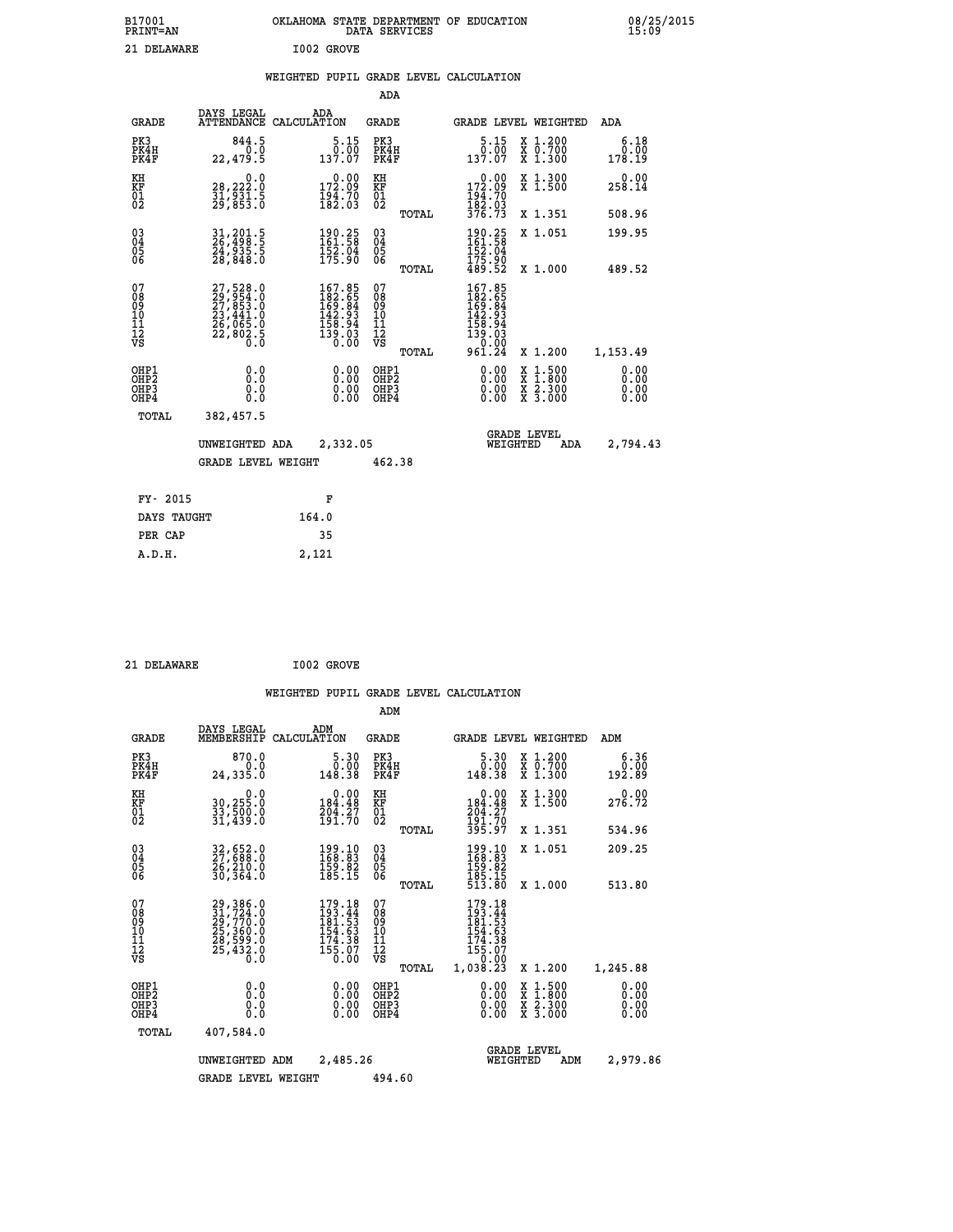| B17001<br><b>PRINT=AN</b> | OKLAHOMA STATE DEPARTMENT OF EDUCATION<br>DATA SERVICES | 08/25/2015<br>15:09 |
|---------------------------|---------------------------------------------------------|---------------------|
| 21 DELAWARE               | I003 KANSAS                                             |                     |

|  |     | WEIGHTED PUPIL GRADE LEVEL CALCULATION |  |
|--|-----|----------------------------------------|--|
|  | ADA |                                        |  |

| <b>GRADE</b>                                       | DAYS LEGAL<br>ATTENDANCE CALCULATION                                                                                                            | ADA   |                                                                          | <b>GRADE</b>                           |       |                                                                                      |          | <b>GRADE LEVEL WEIGHTED</b>                                                                                                               | ADA                          |
|----------------------------------------------------|-------------------------------------------------------------------------------------------------------------------------------------------------|-------|--------------------------------------------------------------------------|----------------------------------------|-------|--------------------------------------------------------------------------------------|----------|-------------------------------------------------------------------------------------------------------------------------------------------|------------------------------|
| PK3<br>PK4H<br>PK4F                                | 784.0<br>0.0<br>7,804.0                                                                                                                         |       | 4.72<br>0.00<br>47.01                                                    | PK3<br>PK4H<br>PK4F                    |       | 4.72<br>$\frac{0.00}{47.01}$                                                         |          | X 1.200<br>X 0.700<br>X 1.300                                                                                                             | 5.66<br>0.00<br>61.11        |
| KH<br>KF<br>01<br>02                               | $\begin{smallmatrix} & & 0.0 \ 8.063.5 \ 8.159.5 \ 8.810.5 \end{smallmatrix}$                                                                   |       | $\begin{smallmatrix} 0.00\\ 48.58\\ 49.15\\ 53.08 \end{smallmatrix}$     | KH<br>KF<br>01<br>02                   |       | 0.00<br>$\begin{array}{r} 48.58 \\ 49.15 \\ 53.08 \\ 102.23 \end{array}$             |          | X 1.300<br>X 1.500                                                                                                                        | 0.00<br>72.87                |
|                                                    |                                                                                                                                                 |       |                                                                          |                                        | TOTAL |                                                                                      |          | X 1.351                                                                                                                                   | 138.11                       |
| $\begin{matrix} 03 \\ 04 \\ 05 \\ 06 \end{matrix}$ | 9,716.5<br>8,026.5<br>8,169.5<br>8,923.0                                                                                                        |       | 58.53<br>48.35<br>49.21<br>53.75                                         | 03<br>04<br>05<br>06                   |       | $\begin{smallmatrix} 58.53\\ 48.35\\ 49.21\\ 53.75\\ 151.31\\ \end{smallmatrix}$     |          | X 1.051                                                                                                                                   | 61.52                        |
|                                                    |                                                                                                                                                 |       |                                                                          |                                        | TOTAL |                                                                                      |          | X 1.000                                                                                                                                   | 151.31                       |
| 07<br>08<br>09<br>11<br>11<br>12<br>VS             | $\begin{smallmatrix} 11,252\cdot 0\\ 11,411\cdot 0\\ 11,776\cdot 5\\ 11,464\cdot 5\\ 10,118\cdot 5\\ 12,921\cdot 5\\ 0\cdot 0\end{smallmatrix}$ |       | $67.78$<br>$68.74$<br>$70.94$<br>$69.06$<br>$60.95$<br>$77.84$<br>$0.00$ | 07<br>08<br>09<br>11<br>11<br>12<br>VS |       | $67.78$<br>$68.74$<br>$70.94$<br>$69.06$<br>$60.95$<br>$77.84$<br>$0.00$<br>$415.31$ |          |                                                                                                                                           |                              |
|                                                    |                                                                                                                                                 |       |                                                                          |                                        | TOTAL |                                                                                      |          | X 1.200                                                                                                                                   | 498.37                       |
| OHP1<br>OHP2<br>OHP3<br>OHP4                       | 0.0<br>0.000                                                                                                                                    |       | 0.00<br>$\begin{smallmatrix} 0.00 \ 0.00 \end{smallmatrix}$              | OHP1<br>OHP2<br>OHP3<br>OHP4           |       |                                                                                      |          | $\begin{smallmatrix} \mathtt{X} & 1\cdot500\\ \mathtt{X} & 1\cdot800\\ \mathtt{X} & 2\cdot300\\ \mathtt{X} & 3\cdot000 \end{smallmatrix}$ | 0.00<br>0.00<br>0.00<br>0.00 |
| TOTAL                                              | 137,401.0                                                                                                                                       |       |                                                                          |                                        |       |                                                                                      |          |                                                                                                                                           |                              |
|                                                    | UNWEIGHTED ADA                                                                                                                                  |       | 827.69                                                                   |                                        |       |                                                                                      | WEIGHTED | <b>GRADE LEVEL</b><br>ADA                                                                                                                 | 988.95                       |
|                                                    | <b>GRADE LEVEL WEIGHT</b>                                                                                                                       |       |                                                                          | 161.26                                 |       |                                                                                      |          |                                                                                                                                           |                              |
| FY- 2015                                           |                                                                                                                                                 | F     |                                                                          |                                        |       |                                                                                      |          |                                                                                                                                           |                              |
| DAYS TAUGHT                                        |                                                                                                                                                 | 166.0 |                                                                          |                                        |       |                                                                                      |          |                                                                                                                                           |                              |
|                                                    |                                                                                                                                                 |       |                                                                          |                                        |       |                                                                                      |          |                                                                                                                                           |                              |

| 21 | DELAWARE |  |
|----|----------|--|

 **PER CAP 59 A.D.H. 716**

 **21 DELAWARE I003 KANSAS**

| <b>GRADE</b>                                       | DAYS LEGAL<br>MEMBERSHIP                                                                                                                        | ADM<br>CALCULATION                                                       | <b>GRADE</b>                                        |       | GRADE LEVEL WEIGHTED                                                                                                                                                                                                                                                           |                                          | ADM                   |  |
|----------------------------------------------------|-------------------------------------------------------------------------------------------------------------------------------------------------|--------------------------------------------------------------------------|-----------------------------------------------------|-------|--------------------------------------------------------------------------------------------------------------------------------------------------------------------------------------------------------------------------------------------------------------------------------|------------------------------------------|-----------------------|--|
| PK3<br>PK4H<br>PK4F                                | 915.0<br>0.023.0                                                                                                                                | 5.51<br>ةة:ة<br>54.36                                                    | PK3<br>PK4H<br>PK4F                                 |       | $\begin{smallmatrix}5.51\0.00\\54.36\end{smallmatrix}$                                                                                                                                                                                                                         | X 1.200<br>X 0.700<br>X 1.300            | 6.61<br>0.00<br>70.67 |  |
| KH<br>KF<br>01<br>02                               | 0.0<br>8,663:0<br>8,722:0<br>9,382:0                                                                                                            | $\begin{smallmatrix} 0.00\\ 52.19\\ 52.54\\ 56.52 \end{smallmatrix}$     | KH<br>KF<br>01<br>02                                |       | $0.00\n52.19\n52.54\n56.52\n109.06$                                                                                                                                                                                                                                            | X 1.300<br>X 1.500                       | 0.00<br>78.29         |  |
|                                                    |                                                                                                                                                 |                                                                          |                                                     | TOTAL |                                                                                                                                                                                                                                                                                | X 1.351                                  | 147.34                |  |
| $\begin{matrix} 03 \\ 04 \\ 05 \\ 06 \end{matrix}$ | $\begin{smallmatrix}10,176.0\\8,484.0\\8,533.0\\9,370.0\end{smallmatrix}$                                                                       | $\begin{smallmatrix} 61.30\ 51.11\ 51.40\ 56.45 \end{smallmatrix}$       | $\begin{array}{c} 03 \\ 04 \\ 05 \\ 06 \end{array}$ |       | $\begin{array}{c} 61.30 \\ 51.11 \\ 51.40 \\ 56.45 \\ 158.96 \end{array}$                                                                                                                                                                                                      | X 1.051                                  | 64.43                 |  |
|                                                    |                                                                                                                                                 |                                                                          |                                                     | TOTAL |                                                                                                                                                                                                                                                                                | X 1.000                                  | 158.96                |  |
| 07<br>08901112<br>1112<br>VS                       | $\begin{smallmatrix} 11,764\cdot 0\\ 12,009\cdot 0\\ 12,627\cdot 0\\ 12,325\cdot 0\\ 10,696\cdot 0\\ 13,594\cdot 0\\ 0\cdot 0\end{smallmatrix}$ | $70.87$<br>$72.34$<br>$76.07$<br>$74.25$<br>$64.43$<br>$81.89$<br>$0.00$ | 07<br>08<br>09<br>001<br>11<br>11<br>12<br>VS       | TOTAL | $72.34$<br>$74.25$<br>$74.25$<br>$64.43$<br>$81.89$<br>$0.00$<br>$439.85$                                                                                                                                                                                                      | X 1.200                                  | 527.82                |  |
| OHP1<br>OHP2<br>OHP3<br>OHP4                       | 0.0<br>$\begin{smallmatrix} 0.0 & 0 \ 0.0 & 0 \end{smallmatrix}$                                                                                |                                                                          | OHP1<br>OHP2<br>OHP3<br>OHP4                        |       | $\begin{smallmatrix} 0.00 & 0.00 & 0.00 & 0.00 & 0.00 & 0.00 & 0.00 & 0.00 & 0.00 & 0.00 & 0.00 & 0.00 & 0.00 & 0.00 & 0.00 & 0.00 & 0.00 & 0.00 & 0.00 & 0.00 & 0.00 & 0.00 & 0.00 & 0.00 & 0.00 & 0.00 & 0.00 & 0.00 & 0.00 & 0.00 & 0.00 & 0.00 & 0.00 & 0.00 & 0.00 & 0.0$ | X 1:500<br>X 1:800<br>X 2:300<br>X 3:000 | 0.00<br>0.00<br>0.00  |  |
| TOTAL                                              | 146,283.0                                                                                                                                       |                                                                          |                                                     |       |                                                                                                                                                                                                                                                                                |                                          |                       |  |
|                                                    | UNWEIGHTED<br>ADM                                                                                                                               | 881.23                                                                   |                                                     |       | WEIGHTED                                                                                                                                                                                                                                                                       | <b>GRADE LEVEL</b><br>ADM                | 1,054.12              |  |
|                                                    | <b>GRADE LEVEL WEIGHT</b>                                                                                                                       |                                                                          | 172.89                                              |       |                                                                                                                                                                                                                                                                                |                                          |                       |  |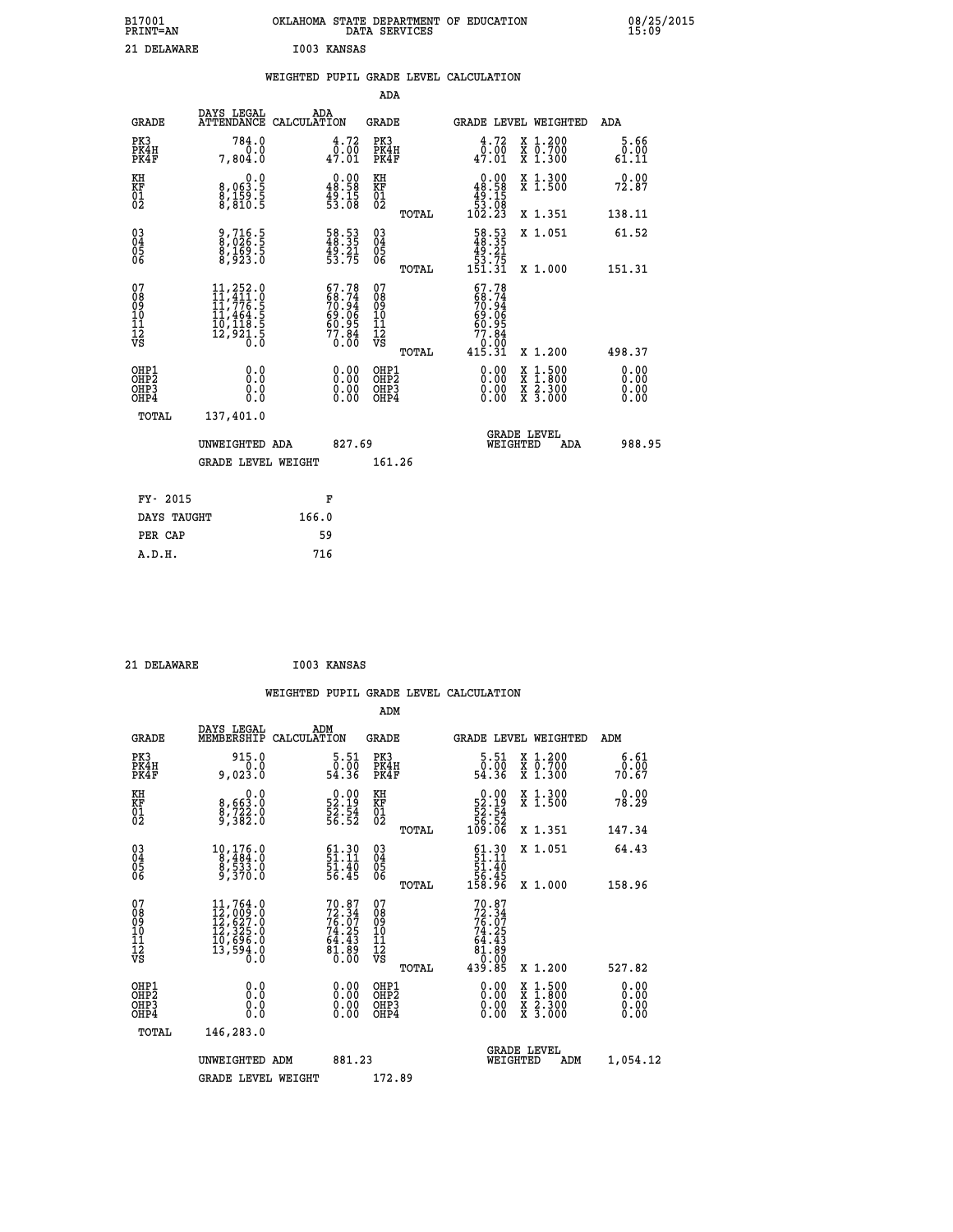| B17001<br><b>PRINT=AN</b> | OKLAHOMA<br>STATE DEPARTMENT OF EDUCATION<br>SERVICES<br>DATA | 08/25/2015<br>15:09 |
|---------------------------|---------------------------------------------------------------|---------------------|
| 21<br>DELAWARE            | T004<br>COLCORD                                               |                     |

| 21 DELAWARE                                        |                                                                           |       | I004 COLCORD                                                             |                                                     |       |                                                                                                    |                                                                                                                                              |                       |
|----------------------------------------------------|---------------------------------------------------------------------------|-------|--------------------------------------------------------------------------|-----------------------------------------------------|-------|----------------------------------------------------------------------------------------------------|----------------------------------------------------------------------------------------------------------------------------------------------|-----------------------|
|                                                    |                                                                           |       |                                                                          | ADA                                                 |       | WEIGHTED PUPIL GRADE LEVEL CALCULATION                                                             |                                                                                                                                              |                       |
| GRADE                                              | DAYS LEGAL ADA ATTENDANCE CALCULATION                                     |       |                                                                          | <b>GRADE</b>                                        |       |                                                                                                    | <b>GRADE LEVEL WEIGHTED</b>                                                                                                                  | ADA                   |
| PK3<br>PK4H<br>PK4F                                | 0.0<br>0.0<br>4,823.0                                                     |       | $\substack{0.00\\0.00\\29.41}$                                           | PK3<br>PK4H<br>PK4F                                 |       | 0.00<br>_0.00<br>29.41                                                                             | X 1.200<br>X 0.700<br>X 1.300                                                                                                                | 0.00<br>0.00<br>38.23 |
| KH<br>KF<br>01<br>02                               | 0.0<br>5,478.0<br>5,100.0<br>4,863.0                                      |       | $\begin{smallmatrix} 0.00\\ 33.40\\ 31.10\\ 29.65 \end{smallmatrix}$     | KH<br>KF<br>01<br>02                                |       | $\begin{smallmatrix} 0.00\\ 33.40\\ 31.10\\ 29.65\\ 60.75 \end{smallmatrix}$                       | X 1.300<br>X 1.500                                                                                                                           | 0.00<br>50.10         |
|                                                    |                                                                           |       |                                                                          |                                                     | TOTAL |                                                                                                    | X 1.351                                                                                                                                      | 82.07                 |
| $\begin{matrix} 03 \\ 04 \\ 05 \\ 06 \end{matrix}$ | 5,861.0<br>5,534.0<br>4,739.0<br>7,030.0                                  |       | $35.74$<br>$33.74$<br>$28.90$<br>$42.87$                                 | $\begin{array}{c} 03 \\ 04 \\ 05 \\ 06 \end{array}$ |       | $\begin{array}{r} 35\cdot 74 \\ 33\cdot 74 \\ 28\cdot 90 \\ 42\cdot 87 \\ 105\cdot 51 \end{array}$ | X 1.051                                                                                                                                      | 37.56                 |
|                                                    |                                                                           |       |                                                                          |                                                     | TOTAL |                                                                                                    | X 1.000                                                                                                                                      | 105.51                |
| 07<br>08<br>09<br>11<br>11<br>12<br>VS             | 5,479.0<br>5,632.0<br>5,804.5<br>7,143.5<br>7,149.0<br>6,807.0<br>6,807.0 |       | $33.41$<br>$34.34$<br>$59.78$<br>$43.56$<br>$55.79$<br>$41.51$<br>$0.00$ | 07<br>08<br>09<br>101<br>11<br>12<br>VS             | TOTAL | $33.41$<br>$34.34$<br>$59.78$<br>$43.56$<br>$55.79$<br>$41.51$<br>00.0 <sup>-</sup><br>268.39      | X 1.200                                                                                                                                      | 322.07                |
| OHP1<br>OHP2<br>OHP3<br>OHP4                       | 0.0<br>0.0<br>0.0                                                         |       | $0.00$<br>$0.00$<br>0.00                                                 | OHP1<br>OHP2<br>OHP3<br>OHP4                        |       | 0.00<br>0.00                                                                                       | $\begin{smallmatrix} \mathtt{X} & 1\cdot500 \\ \mathtt{X} & 1\cdot800 \\ \mathtt{X} & 2\cdot300 \\ \mathtt{X} & 3\cdot000 \end{smallmatrix}$ | 0.00<br>0.00<br>0.00  |
| TOTAL                                              | 87,443.0                                                                  |       |                                                                          |                                                     |       |                                                                                                    |                                                                                                                                              |                       |
|                                                    | UNWEIGHTED ADA                                                            |       | 533.20                                                                   |                                                     |       | WEIGHTED                                                                                           | <b>GRADE LEVEL</b><br>ADA                                                                                                                    | 635.54                |
|                                                    | <b>GRADE LEVEL WEIGHT</b>                                                 |       |                                                                          | 102.34                                              |       |                                                                                                    |                                                                                                                                              |                       |
| FY- 2015                                           |                                                                           |       | F                                                                        |                                                     |       |                                                                                                    |                                                                                                                                              |                       |
| DAYS TAUGHT                                        |                                                                           | 164.0 |                                                                          |                                                     |       |                                                                                                    |                                                                                                                                              |                       |
| PER CAP                                            |                                                                           |       | 68                                                                       |                                                     |       |                                                                                                    |                                                                                                                                              |                       |

 **21 DELAWARE I004 COLCORD**

 **A.D.H. 397**

| <b>GRADE</b>                             | DAYS LEGAL<br>MEMBERSHIP                                                                         | ADM<br>CALCULATION                                                   | <b>GRADE</b>                                       |       |                                                                                                                                                                                                                                                                                | GRADE LEVEL WEIGHTED                     | ADM                                                    |  |
|------------------------------------------|--------------------------------------------------------------------------------------------------|----------------------------------------------------------------------|----------------------------------------------------|-------|--------------------------------------------------------------------------------------------------------------------------------------------------------------------------------------------------------------------------------------------------------------------------------|------------------------------------------|--------------------------------------------------------|--|
| PK3<br>PK4H<br>PK4F                      | 0.0<br>5,118.0                                                                                   | $\begin{smallmatrix} 0.00\\ 0.00\\ 31.21 \end{smallmatrix}$          | PK3<br>PK4H<br>PK4F                                |       | $\begin{smallmatrix} 0.00\\ 0.00\\ 31.21 \end{smallmatrix}$                                                                                                                                                                                                                    | X 1.200<br>X 0.700<br>X 1.300            | 0.00<br>$\overset{\text{\normalsize{0.00}}}{_{40.57}}$ |  |
| KH<br>KF<br>01<br>02                     | 0.0<br>$\frac{6}{5}, \frac{222}{484}$ .0<br>5,207.0                                              | $\begin{smallmatrix} 0.00\\ 37.94\\ 33.44\\ 31.75 \end{smallmatrix}$ | KH<br>KF<br>01<br>02                               |       | $37.94$<br>$33.44$<br>$31.75$<br>$65.19$                                                                                                                                                                                                                                       | X 1.300<br>X 1.500                       | 0.00<br>56.91                                          |  |
|                                          |                                                                                                  |                                                                      |                                                    | TOTAL |                                                                                                                                                                                                                                                                                | X 1.351                                  | 88.07                                                  |  |
| 03<br>04<br>05<br>06                     | $\begin{smallmatrix} 6 & 158 & 0\\ 5 & 816 & 0\\ 5 & 039 & 0\\ 7 & 520 & 0 \end{smallmatrix}$    | 37.55<br>35.46<br>30.73<br>45.85                                     | $\begin{matrix} 03 \\ 04 \\ 05 \\ 06 \end{matrix}$ |       | $37.55$<br>$35.46$<br>$30.73$<br>$45.85$<br>$112.04$                                                                                                                                                                                                                           | X 1.051                                  | 39.47                                                  |  |
|                                          |                                                                                                  |                                                                      |                                                    | TOTAL |                                                                                                                                                                                                                                                                                | X 1.000                                  | 112.04                                                 |  |
| 07<br>089<br>090<br>1112<br>VS           | $\begin{smallmatrix}5,830.0\\6,032.0\\10,682.0\\7,640.0\\9,885.0\\7,218.0\\0.0\end{smallmatrix}$ | 35.55<br>36.78<br>65.13<br>65.59<br>46.27<br>44.010                  | 07<br>08901112<br>1112<br>VS                       | TOTAL | $35.55$<br>$36.78$<br>$65.13$<br>$46.59$<br>$44.01$<br>$0.00$<br>$288.33$                                                                                                                                                                                                      | X 1.200                                  | 346.00                                                 |  |
| OHP1<br>OHP2<br>OH <sub>P3</sub><br>OHP4 | $\begin{smallmatrix} 0.0 \ 0.0 \ 0.0 \end{smallmatrix}$                                          |                                                                      | OHP1<br>OHP2<br>OHP3<br>OHP4                       |       | $\begin{smallmatrix} 0.00 & 0.00 & 0.00 & 0.00 & 0.00 & 0.00 & 0.00 & 0.00 & 0.00 & 0.00 & 0.00 & 0.00 & 0.00 & 0.00 & 0.00 & 0.00 & 0.00 & 0.00 & 0.00 & 0.00 & 0.00 & 0.00 & 0.00 & 0.00 & 0.00 & 0.00 & 0.00 & 0.00 & 0.00 & 0.00 & 0.00 & 0.00 & 0.00 & 0.00 & 0.00 & 0.0$ | X 1:500<br>X 1:800<br>X 2:300<br>X 3:000 | 0.00<br>0.00<br>0.00                                   |  |
| TOTAL                                    | 93,851.0                                                                                         |                                                                      |                                                    |       |                                                                                                                                                                                                                                                                                |                                          |                                                        |  |
|                                          | UNWEIGHTED<br>ADM                                                                                | 572.26                                                               |                                                    |       | WEIGHTED                                                                                                                                                                                                                                                                       | <b>GRADE LEVEL</b><br>ADM                | 683.06                                                 |  |
|                                          | <b>GRADE LEVEL WEIGHT</b>                                                                        |                                                                      | 110.80                                             |       |                                                                                                                                                                                                                                                                                |                                          |                                                        |  |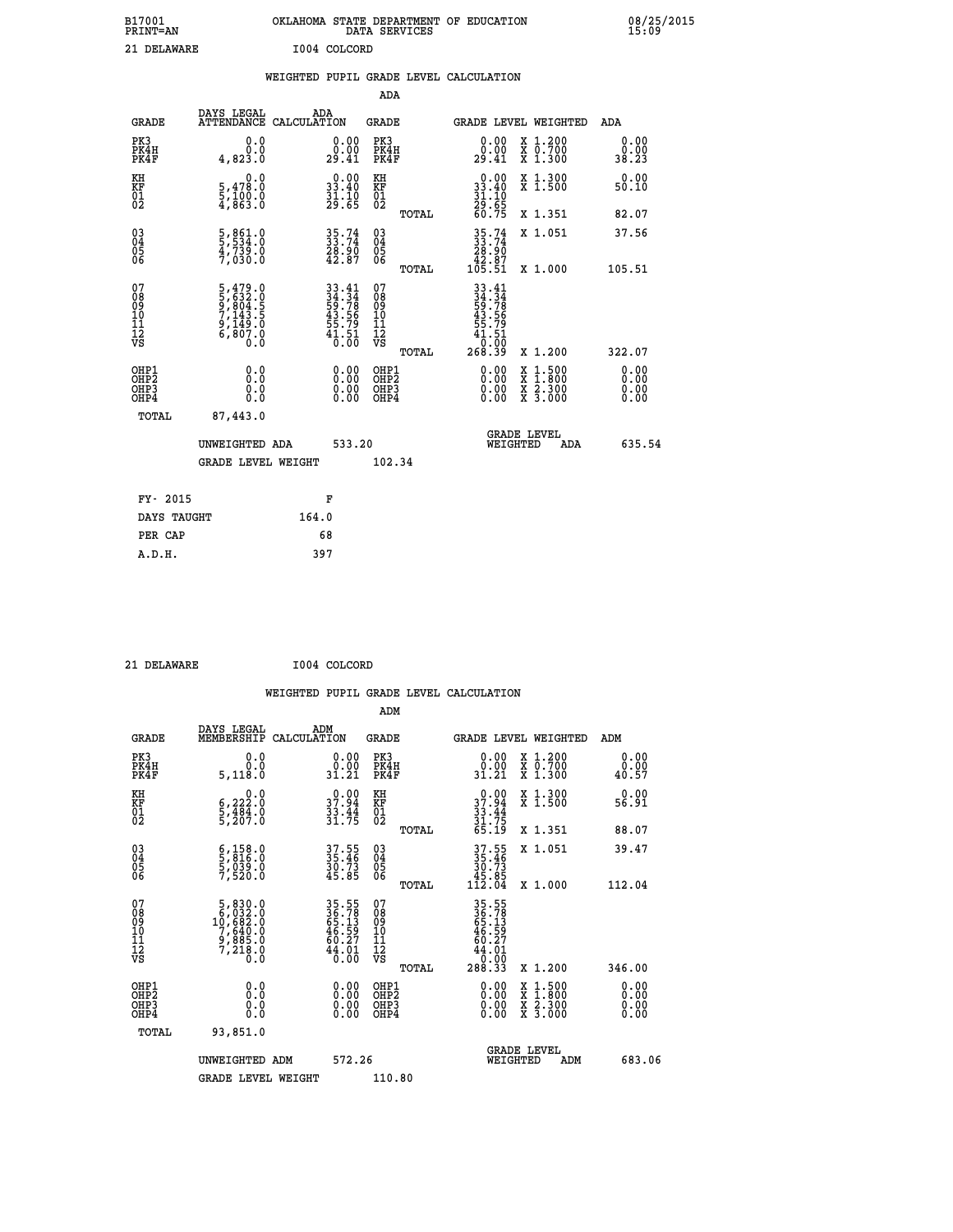# **B17001 OKLAHOMA STATE DEPARTMENT OF EDUCATION 08/25/2015 PRINT=AN DATA SERVICES 15:09 21 DELAWARE I005 OAKS-MISSION**

|                                                                    |                                                                       |       |                                                                                       |                                                     |       | WEIGHTED PUPIL GRADE LEVEL CALCULATION                                                                                                                                                                                                                                         |                                                                                                                                           |                                   |
|--------------------------------------------------------------------|-----------------------------------------------------------------------|-------|---------------------------------------------------------------------------------------|-----------------------------------------------------|-------|--------------------------------------------------------------------------------------------------------------------------------------------------------------------------------------------------------------------------------------------------------------------------------|-------------------------------------------------------------------------------------------------------------------------------------------|-----------------------------------|
|                                                                    |                                                                       |       |                                                                                       | <b>ADA</b>                                          |       |                                                                                                                                                                                                                                                                                |                                                                                                                                           |                                   |
| <b>GRADE</b>                                                       | DAYS LEGAL<br>ATTENDANCE CALCULATION                                  | ADA   |                                                                                       | GRADE                                               |       |                                                                                                                                                                                                                                                                                | GRADE LEVEL WEIGHTED                                                                                                                      | ADA                               |
| PK3<br>PK4H<br>PK4F                                                | 532.0<br>0.0<br>1,396.0                                               |       | $\begin{smallmatrix} 3.17\ 0.00\ 8.31 \end{smallmatrix}$                              | PK3<br>PK4H<br>PK4F                                 |       | $\begin{smallmatrix} 3.17\ 0.00\ 8.31 \end{smallmatrix}$                                                                                                                                                                                                                       | X 1.200<br>X 0.700<br>X 1.300                                                                                                             | 3.80<br>0.00<br>10.80             |
| KH<br>KF<br>01<br>02                                               | 0.0<br>2,171.5<br>1,680.5<br>2,124.5                                  |       | 12.93<br>$\frac{1}{12}$ , $\frac{5}{65}$                                              | KH<br>KF<br>01<br>02                                |       | $\begin{smallmatrix} 0.00\\ 12.93\\ 10.00\\ 12.65\\ 22.65 \end{smallmatrix}$                                                                                                                                                                                                   | X 1.300<br>X 1.500                                                                                                                        | 0.00<br>19.40                     |
|                                                                    |                                                                       |       |                                                                                       |                                                     | TOTAL |                                                                                                                                                                                                                                                                                | X 1.351                                                                                                                                   | 30.60                             |
| $\begin{smallmatrix} 03 \\[-4pt] 04 \end{smallmatrix}$<br>Ŏ5<br>06 | $\frac{1}{1}, \frac{946}{793}$ .5<br>3,014.0<br>2,348.0               |       | $\frac{11.58}{10.68}$<br>$\frac{17.94}{13.98}$                                        | $\begin{array}{c} 03 \\ 04 \\ 05 \\ 06 \end{array}$ |       | $\frac{11.58}{10.68}$<br>17.94                                                                                                                                                                                                                                                 | X 1.051                                                                                                                                   | 12.17                             |
|                                                                    |                                                                       |       |                                                                                       |                                                     | TOTAL | 13.98<br>42.60                                                                                                                                                                                                                                                                 | X 1.000                                                                                                                                   | 42.60                             |
| 07<br>08<br>09<br>01<br>11<br>11<br>12<br>VS                       | 2,707.5<br>3,965.0<br>3,623.5<br>5,610.0<br>5,695.0<br>3,286.5<br>0.0 |       | $\begin{smallmatrix} 16.12\\17.65\\21.57\\33.40\\21.99\\19.56\\0.00\end{smallmatrix}$ | 07<br>08<br>09<br>11<br>11<br>12<br>VS              | TOTAL | $\begin{smallmatrix} 16.12\ 17.65\ 21.57\ 23.40\ 33.40\ 21.99\ 19.56\ 0.000\ 130.29\ \end{smallmatrix}$                                                                                                                                                                        | X 1.200                                                                                                                                   | 156.35                            |
| OHP1<br>OHP2<br>OHP3<br>OHP4                                       | 0.0<br>0.0<br>0.0                                                     |       | $\begin{smallmatrix} 0.00 \ 0.00 \ 0.00 \ 0.00 \end{smallmatrix}$                     | OHP1<br>OHP2<br>OHP3<br>OHP4                        |       | $\begin{smallmatrix} 0.00 & 0.00 & 0.00 & 0.00 & 0.00 & 0.00 & 0.00 & 0.00 & 0.00 & 0.00 & 0.00 & 0.00 & 0.00 & 0.00 & 0.00 & 0.00 & 0.00 & 0.00 & 0.00 & 0.00 & 0.00 & 0.00 & 0.00 & 0.00 & 0.00 & 0.00 & 0.00 & 0.00 & 0.00 & 0.00 & 0.00 & 0.00 & 0.00 & 0.00 & 0.00 & 0.0$ | $\begin{smallmatrix} \mathtt{X} & 1\cdot500\\ \mathtt{X} & 1\cdot800\\ \mathtt{X} & 2\cdot300\\ \mathtt{X} & 3\cdot000 \end{smallmatrix}$ | 0.00<br>Ō. ŌŌ<br>$0.00$<br>$0.00$ |
| TOTAL                                                              | 38,893.5                                                              |       |                                                                                       |                                                     |       |                                                                                                                                                                                                                                                                                |                                                                                                                                           |                                   |
|                                                                    | UNWEIGHTED ADA                                                        |       | 231.53                                                                                |                                                     |       | WEIGHTED                                                                                                                                                                                                                                                                       | <b>GRADE LEVEL</b><br>ADA                                                                                                                 | 275.72                            |
|                                                                    | <b>GRADE LEVEL WEIGHT</b>                                             |       |                                                                                       |                                                     | 44.19 |                                                                                                                                                                                                                                                                                |                                                                                                                                           |                                   |
| FY- 2015                                                           |                                                                       |       | F                                                                                     |                                                     |       |                                                                                                                                                                                                                                                                                |                                                                                                                                           |                                   |
| DAYS TAUGHT                                                        |                                                                       | 168.0 |                                                                                       |                                                     |       |                                                                                                                                                                                                                                                                                |                                                                                                                                           |                                   |
| PER CAP                                                            |                                                                       |       | 84                                                                                    |                                                     |       |                                                                                                                                                                                                                                                                                |                                                                                                                                           |                                   |

 **A.D.H. 159**

 **21 DELAWARE I005 OAKS-MISSION**

|                                          |                                                                       |                                                                                              | ADM                                                |                                                                                                   |                                          |                              |
|------------------------------------------|-----------------------------------------------------------------------|----------------------------------------------------------------------------------------------|----------------------------------------------------|---------------------------------------------------------------------------------------------------|------------------------------------------|------------------------------|
| <b>GRADE</b>                             | DAYS LEGAL<br>MEMBERSHIP                                              | ADM<br>CALCULATION                                                                           | <b>GRADE</b>                                       |                                                                                                   | <b>GRADE LEVEL WEIGHTED</b>              | ADM                          |
| PK3<br>PK4H<br>PK4F                      | 554.0<br>0.0<br>1,628.0                                               | 3.30<br>ŏ:ŏŏ<br>9.69                                                                         | PK3<br>PK4H<br>PK4F                                | $\begin{smallmatrix} 3.30\ 0.00\ 9.69 \end{smallmatrix}$                                          | X 1.200<br>X 0.700<br>X 1.300            | 3.96<br>0.00<br>12.60        |
| KH<br>KF<br>01<br>02                     | 0.0<br>2, 324:0<br>1, 764:0<br>2, 306:0                               | $\begin{smallmatrix} 0.00\\ 13.83\\ 10.50\\ 13.73 \end{smallmatrix}$                         | KH<br>KF<br>01<br>02                               | $\begin{smallmatrix} 0.00\\ 13.83\\ 10.50\\ 13.73\\ 24.23 \end{smallmatrix}$                      | X 1.300<br>X 1.500                       | 0.00<br>20.75                |
|                                          |                                                                       |                                                                                              | TOTAL                                              |                                                                                                   | X 1.351                                  | 32.73                        |
| 03<br>04<br>05<br>06                     | 2,090.0<br>1,879.0<br>3,183.0<br>2,472.0                              | $\begin{array}{c} 12.44 \\[-4pt] 11.18 \\[-4pt] 18.95 \\[-4pt] 14.71 \end{array}$            | $\begin{matrix} 03 \\ 04 \\ 05 \\ 06 \end{matrix}$ | $12.4411.1818.9514.7144.84$                                                                       | X 1.051                                  | 13.07                        |
|                                          |                                                                       |                                                                                              | TOTAL                                              |                                                                                                   | X 1.000                                  | 44.84                        |
| 07<br>08<br>09<br>101<br>112<br>VS       | 2,825.0<br>3,105.0<br>4,025.0<br>5,714.0<br>5,785.0<br>3,357.0<br>0.0 | $\begin{smallmatrix} 16.82\\ 18.48\\ 23.96\\ 34.02\\ 22.53\\ 19.98\\ 0.00 \end{smallmatrix}$ | 07<br>08<br>09<br>11<br>11<br>12<br>VS<br>TOTAL    | $\begin{smallmatrix} 16.82\ 18.48\ 23.58\ 24.02\ 22.53\ 19.29\ 10.000\ 135.79\ \end{smallmatrix}$ | X 1.200                                  | 162.95                       |
|                                          |                                                                       |                                                                                              |                                                    |                                                                                                   |                                          |                              |
| OHP1<br>OHP2<br>OH <sub>P3</sub><br>OHP4 | 0.0<br>0.000                                                          | $0.00$<br>$0.00$<br>0.00                                                                     | OHP1<br>OHP2<br>OHP <sub>3</sub>                   | $0.00$<br>$0.00$<br>0.00                                                                          | X 1:500<br>X 1:800<br>X 2:300<br>X 3:000 | 0.00<br>0.00<br>0.00<br>0.00 |
| TOTAL                                    | 41,011.0                                                              |                                                                                              |                                                    |                                                                                                   |                                          |                              |
|                                          | UNWEIGHTED ADM                                                        | 244.12                                                                                       |                                                    |                                                                                                   | GRADE LEVEL<br>WEIGHTED<br>ADM           | 290.90                       |
|                                          | <b>GRADE LEVEL WEIGHT</b>                                             |                                                                                              | 46.78                                              |                                                                                                   |                                          |                              |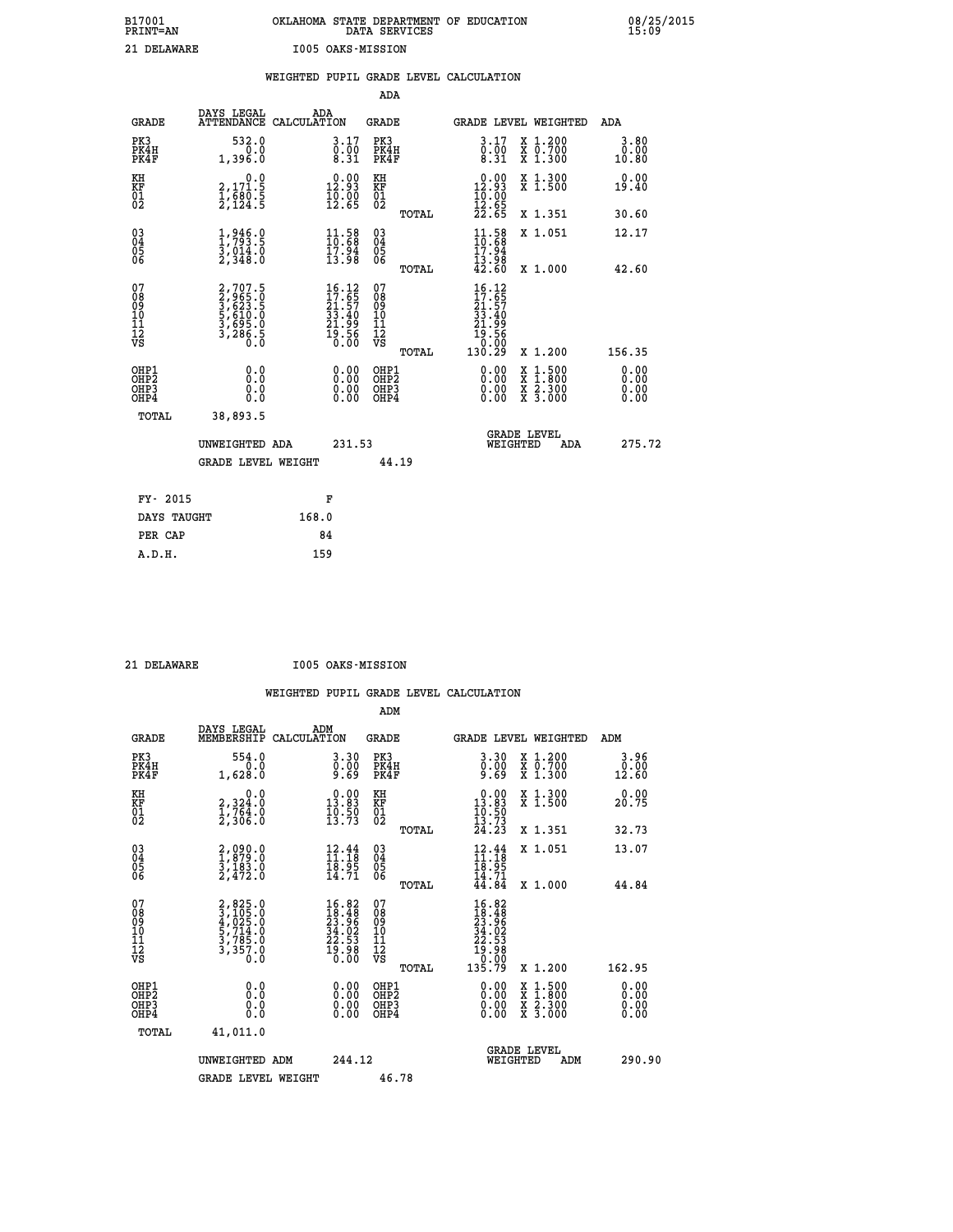|                                                      |                                                                             |         |                                                                                          | ADA                                                |       |                                                                    |                                |                                                                                                   |                              |
|------------------------------------------------------|-----------------------------------------------------------------------------|---------|------------------------------------------------------------------------------------------|----------------------------------------------------|-------|--------------------------------------------------------------------|--------------------------------|---------------------------------------------------------------------------------------------------|------------------------------|
| <b>GRADE</b>                                         | DAYS LEGAL<br>ATTENDANCE CALCULATION                                        |         | ADA                                                                                      | GRADE                                              |       |                                                                    |                                | GRADE LEVEL WEIGHTED                                                                              | ADA                          |
| PK3<br>PK4H<br>PK4F                                  | 3,663.5<br>0.0<br>53,121.0                                                  |         | 22.15<br>322.90                                                                          | PK3<br>PK4H<br>PK4F                                |       | 22.15<br>$\frac{0.00}{0.02}$                                       |                                | X 1.200<br>$\begin{array}{c} \overline{x} & \overline{0}.700 \\ \overline{x} & 1.300 \end{array}$ | 26.58<br>0.00<br>419.76      |
| KH<br>KF<br>01<br>02                                 | 0.0<br>75,364.0<br>áĭ,ŏĕi:š<br>76,658:ŏ                                     |         | 0.00<br>457.98<br>$\frac{492.87}{466.05}$                                                | KH<br>KF<br>$^{01}_{02}$                           |       | 457.98<br>492.87<br>466.05<br>958.92                               | 0.00                           | X 1.300<br>X 1.500                                                                                | 0.00<br>686.99               |
|                                                      |                                                                             |         |                                                                                          |                                                    | TOTAL |                                                                    |                                | X 1.351                                                                                           | 1,295.49                     |
| 03<br>04<br>05<br>06                                 | 79,236.0<br>71,188.5<br>69,534.0<br>72,688.5                                |         | $\begin{array}{l} 481\cdot 46\\ 432\cdot 93\\ 422\cdot 57\\ 441\cdot 89 \end{array}$     | $\begin{matrix} 03 \\ 04 \\ 05 \\ 06 \end{matrix}$ |       | $432.93$<br>$422.57$<br>$441.82$                                   |                                | X 1.051                                                                                           | 1,803.41                     |
|                                                      |                                                                             |         |                                                                                          |                                                    | TOTAL | 1,297.39                                                           |                                | X 1.000                                                                                           | 1,297.39                     |
| 07<br>08<br>09<br>11<br>11<br>12<br>VS               | 75,517.5<br>75,742.5<br>70,436.5<br>66,376.0<br>65,093.5<br>60,397.0<br>0.0 |         | $458.64$<br>$460.14$<br>$427.46$<br>$402.39$<br>$395.04$<br>$395.04$<br>$366.30$<br>0.00 | 07<br>08<br>09<br>11<br>11<br>12<br>VS             |       | 458.64<br>$460.14$<br>$427.46$<br>$402.39$<br>$395.04$<br>$366.30$ | 0.00                           |                                                                                                   |                              |
|                                                      |                                                                             |         |                                                                                          |                                                    | TOTAL | 2,509.97                                                           |                                | X 1.200                                                                                           | 3,011.97                     |
| OHP1<br>OHP2<br>OH <sub>P3</sub><br>OH <sub>P4</sub> | 14.0<br>Ō.Ō<br>0.0<br>0.0                                                   |         | 0.08<br>0.00<br>0.00                                                                     | OHP1<br>OHP2<br>OHP3<br>OHP4                       |       |                                                                    | 0.08<br>0.00<br>0.00           | $\begin{smallmatrix} x & 1 & 500 \\ x & 1 & 800 \\ x & 2 & 300 \\ x & 3 & 000 \end{smallmatrix}$  | 0.12<br>0.00<br>0.00<br>0.00 |
| TOTAL                                                | 996,112.0                                                                   |         |                                                                                          |                                                    |       |                                                                    |                                |                                                                                                   |                              |
|                                                      | UNWEIGHTED ADA                                                              |         | 6,050.85                                                                                 |                                                    |       |                                                                    | <b>GRADE LEVEL</b><br>WEIGHTED | ADA                                                                                               | 7,244.32                     |
|                                                      | <b>GRADE LEVEL WEIGHT</b>                                                   |         |                                                                                          | 1,193.47                                           |       |                                                                    |                                |                                                                                                   |                              |
|                                                      |                                                                             |         |                                                                                          |                                                    |       |                                                                    |                                |                                                                                                   |                              |
| FY- 2015                                             |                                                                             |         | F                                                                                        |                                                    |       |                                                                    |                                |                                                                                                   |                              |
| DAYS TAUGHT                                          |                                                                             | 1,482.0 |                                                                                          |                                                    |       |                                                                    |                                |                                                                                                   |                              |

| ri avij     |         |
|-------------|---------|
| DAYS TAUGHT | 1,482.0 |
| PER CAP     | 565     |
| A.D.H.      | 5,260   |
|             |         |

 **DELAWARE COUNTY TOTALS**

|                                                    |                                                                                  |                                                                      | ADM                                                |                                                                              |                                          |                              |
|----------------------------------------------------|----------------------------------------------------------------------------------|----------------------------------------------------------------------|----------------------------------------------------|------------------------------------------------------------------------------|------------------------------------------|------------------------------|
| <b>GRADE</b>                                       | DAYS LEGAL<br>MEMBERSHIP                                                         | ADM<br>CALCULATION                                                   | GRADE                                              | GRADE LEVEL WEIGHTED                                                         |                                          | ADM                          |
| PK3<br>PK4H<br>PK4F                                | 3,842.0<br>0.0<br>58,174.0                                                       | 23.22<br>$\frac{5}{353.57}$                                          | PK3<br>PK4H<br>PK4F                                | 23.22                                                                        | X 1.200<br>X 0.700<br>X 1.300            | 26.58<br>0.00<br>459.64      |
| KH<br>KF<br>01<br>02                               | 0.0<br>81,652.0<br>86,200.0<br>81,402.0                                          | $\begin{smallmatrix} &0.00\,496.18\,523.96\,494.87\end{smallmatrix}$ | KH<br>KF<br>01<br>02                               | 0.00<br>$396.18523.96494.871,018.83$                                         | X 1.300<br>X 1.500                       | 0.00<br>744.29               |
|                                                    |                                                                                  |                                                                      | TOTAL                                              |                                                                              | X 1.351                                  | 1,376.43                     |
| $\begin{matrix} 03 \\ 04 \\ 05 \\ 06 \end{matrix}$ | 83, 434.0<br>74, 915.0<br>73,331.0<br>76,843.0                                   | 506.97<br>455.58<br>445.67<br>467.14                                 | $\begin{matrix} 03 \\ 04 \\ 05 \\ 06 \end{matrix}$ | 506.97<br>455.58<br>445.67<br>467.14                                         | X 1.051                                  | 532.83                       |
|                                                    |                                                                                  |                                                                      | TOTAL                                              | 1,368.39                                                                     | X 1.000                                  | 1,368.39                     |
| 07<br>08<br>09<br>11<br>11<br>12<br>VS             | 80,580.0<br>80,584.0<br>75,853.0<br>71,483.0<br>70,683.0<br>65,599.0<br>65,599.0 | 489.36<br>489.55<br>460.32<br>433.39<br>$\frac{128.99}{397.91}$      | 07<br>08<br>09<br>11<br>11<br>12<br>VS<br>TOTAL    | 489.36<br>$489.555$<br>$433.399$<br>$428.99$<br>$397.91$<br>0.00<br>2,699.52 | X 1.200                                  | 3,239.44                     |
| OHP1<br>OHP2<br>OH <sub>P3</sub><br>OHP4           | 14.0<br>0.0<br>0.000                                                             | $0.08$<br>$0.00$<br>0.00                                             | OHP1<br>OHP2<br>OHP3<br>OHP4                       | $0.08$<br>$0.00$<br>0.00                                                     | X 1:500<br>X 1:800<br>X 2:300<br>X 3:000 | 0.12<br>0.00<br>0.00<br>0.00 |
| TOTAL                                              | 1,064,589.0                                                                      |                                                                      |                                                    |                                                                              |                                          |                              |
| 6,466.76<br>UNWEIGHTED<br>ADM                      |                                                                                  |                                                                      |                                                    |                                                                              | <b>GRADE LEVEL</b><br>WEIGHTED<br>ADM    | 7,749.01                     |
|                                                    | <b>GRADE LEVEL WEIGHT</b>                                                        |                                                                      |                                                    |                                                                              |                                          |                              |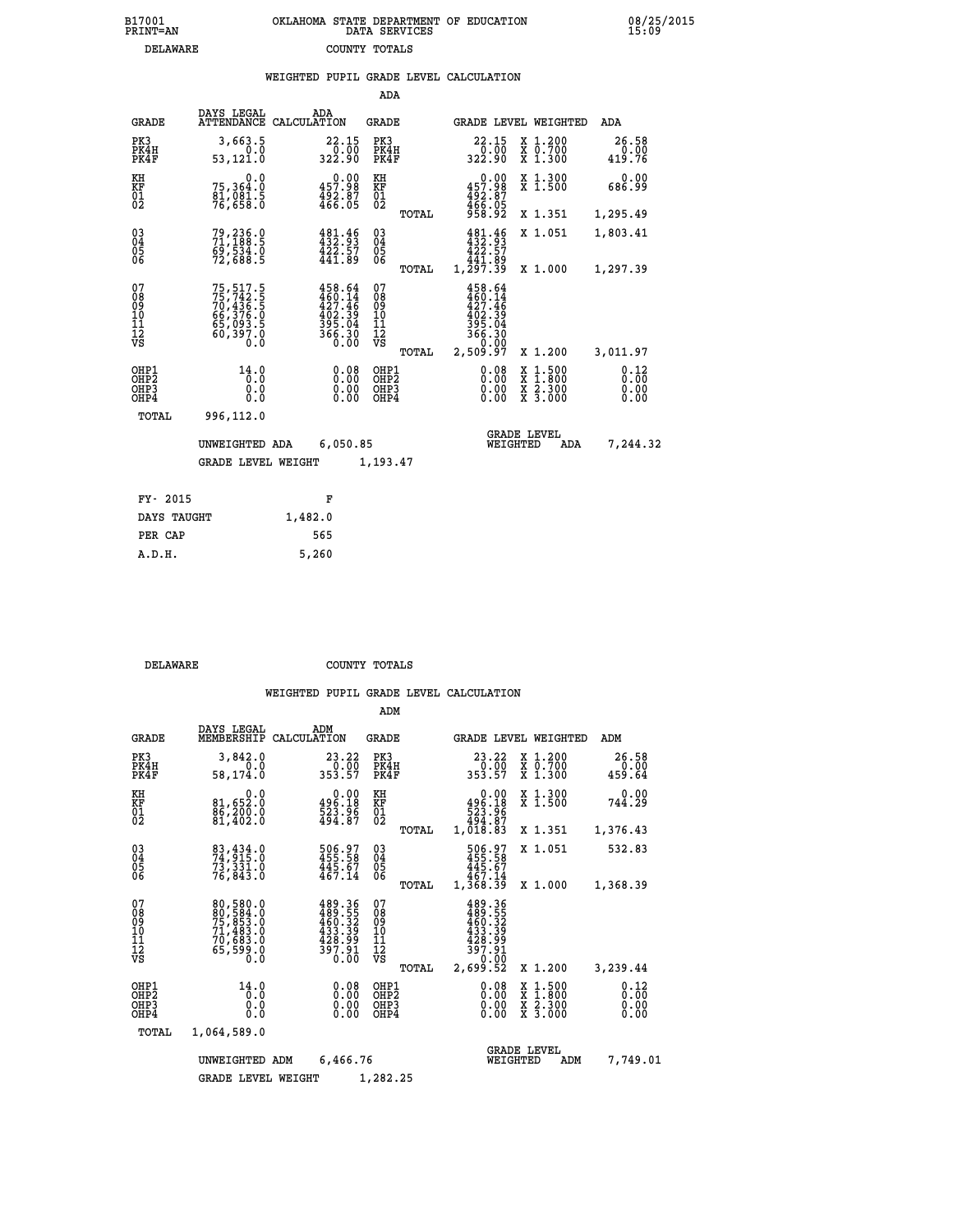| B17001<br><b>PRINT=AN</b>              |                                                                |                                                                   | DATA SERVICES                                      | OKLAHOMA STATE DEPARTMENT OF EDUCATION                                                                          | 08/25/2015<br>15:09   |
|----------------------------------------|----------------------------------------------------------------|-------------------------------------------------------------------|----------------------------------------------------|-----------------------------------------------------------------------------------------------------------------|-----------------------|
| 22 DEWEY                               |                                                                | I005 VICI                                                         |                                                    |                                                                                                                 |                       |
|                                        |                                                                | WEIGHTED PUPIL GRADE LEVEL CALCULATION                            |                                                    |                                                                                                                 |                       |
|                                        |                                                                |                                                                   | ADA                                                |                                                                                                                 |                       |
| <b>GRADE</b>                           | DAYS LEGAL<br>ATTENDANCE CALCULATION                           | ADA                                                               | GRADE                                              | GRADE LEVEL WEIGHTED                                                                                            | ADA                   |
| PK3<br>PK4H<br>PK4F                    | 476.0<br>0.0<br>3,309.5                                        | 2.75<br>0.00<br>19.13                                             | PK3<br>PK4H<br>PK4F                                | 2.75<br>X 1.200<br>X 0.700<br>X 1.300<br>$\frac{0.00}{19.13}$                                                   | 3.30<br>0.00<br>24.87 |
| KH<br>KF<br>$^{01}_{02}$               | 0.0<br>3,438:5<br>5,860:5<br>3,679:5                           | $\begin{smallmatrix} 0.00\\19.88\\33.88\\21.27 \end{smallmatrix}$ | KH<br>KF<br>$\overline{01}$                        | $\begin{smallmatrix} 0.00\\19.88\\33.88\\21.27 \end{smallmatrix}$<br>X 1.300<br>X 1.500                         | 0.00<br>29.82         |
|                                        |                                                                |                                                                   | TOTAL                                              | 55.15<br>X 1.351                                                                                                | 74.51                 |
| $\substack{03 \\ 04}$<br>0500          | $4,680.5$<br>$4,400.0$<br>4,712.0<br>4,680.0                   | $27.05$<br>$25.43$<br>$27.24$<br>$27.05$                          | $\begin{matrix} 03 \\ 04 \\ 05 \\ 06 \end{matrix}$ | $27.05$<br>$25.43$<br>X 1.051<br>27.24<br>$\frac{2}{2}$ $\frac{2}{3}$ $\frac{1}{2}$ $\frac{1}{2}$ $\frac{1}{2}$ | 28.43                 |
|                                        |                                                                |                                                                   | TOTAL                                              | 79.72<br>X 1.000                                                                                                | 79.72                 |
| 07<br>08<br>09<br>11<br>11<br>12<br>VS | 3,475.5<br>4,186.0<br>3,922.0<br>3,098.5<br>3,889.0<br>3,659.0 | $20.0924.2022.6717.9122.4821.150.00$                              | 07<br>08<br>09<br>10<br>11<br>12<br>VS<br>TOTAL    | $20.09$<br>$24.20$<br>$22.67$<br>$17.91$<br>22.48<br>$\bar{2}\bar{1}$ .15<br>0.00<br>128.50<br>X 1.200          | 154.20                |
| OHP1<br>OHP2                           | 0.0                                                            | 0.00                                                              |                                                    | 0.00                                                                                                            | 0.00                  |
| OHP3<br>OHP4                           | Ŏ.Ŏ<br>0.0<br>0.0                                              | 0.00<br>0.00                                                      | OHP1<br>OHP2<br>OHP3<br>OHP4                       | $\begin{smallmatrix} x & 1.500 \\ x & 1.800 \\ x & 2.300 \\ x & 3.000 \end{smallmatrix}$<br>0.00<br>0.00        | 0.00<br>0.00          |
| TOTAL                                  | 57,466.5                                                       |                                                                   |                                                    |                                                                                                                 |                       |
|                                        | UNWEIGHTED ADA                                                 | 332.18                                                            |                                                    | <b>GRADE LEVEL</b><br>WEIGHTED                                                                                  | 394.85<br>ADA         |
|                                        | <b>GRADE LEVEL WEIGHT</b>                                      |                                                                   | 62.67                                              |                                                                                                                 |                       |
| FY- 2015                               |                                                                | F                                                                 |                                                    |                                                                                                                 |                       |
| DAYS TAUGHT                            |                                                                | 173.0                                                             |                                                    |                                                                                                                 |                       |
| PER CAP                                |                                                                | 134                                                               |                                                    |                                                                                                                 |                       |
| A.D.H.                                 |                                                                | 161                                                               |                                                    |                                                                                                                 |                       |

| 22 DEWEY | I005 VICI |  |
|----------|-----------|--|
|          |           |  |

|                                                      |                                                                                                                                                             |                                                                    | WEIGHTED PUPIL GRADE LEVEL CALCULATION        |                                                                                                        |                                                                            |                              |
|------------------------------------------------------|-------------------------------------------------------------------------------------------------------------------------------------------------------------|--------------------------------------------------------------------|-----------------------------------------------|--------------------------------------------------------------------------------------------------------|----------------------------------------------------------------------------|------------------------------|
|                                                      |                                                                                                                                                             |                                                                    | ADM                                           |                                                                                                        |                                                                            |                              |
| <b>GRADE</b>                                         | DAYS LEGAL<br>MEMBERSHIP<br>CALCULATION                                                                                                                     | ADM                                                                | <b>GRADE</b>                                  | GRADE LEVEL WEIGHTED                                                                                   |                                                                            | ADM                          |
| PK3<br>PK4H<br>PK4F                                  | 476.0<br>0.0<br>3,546.0                                                                                                                                     | $\begin{smallmatrix} 2.75\0.00\\20.50 \end{smallmatrix}$           | PK3<br>PK4H<br>PK4F                           | $2.75$<br>$0.00$<br>20.50                                                                              | X 1.200<br>X 0.700<br>X 1.300                                              | 3.30<br>0.00<br>26.65        |
| KH<br>KF<br>01<br>02                                 | $\begin{smallmatrix}&&&0.0\\3,637.0\\6,180.0\\3,845.0\end{smallmatrix}$                                                                                     | $\begin{smallmatrix} 0.00\\21.02\\35.72\\22.23 \end{smallmatrix}$  | KH<br>KF<br>01<br>02                          | 0.00<br>$\begin{array}{r} 21.02 \\ 35.72 \\ 22.23 \\ 57.95 \end{array}$                                | X 1.300<br>X 1.500                                                         | 0.00<br>31.53                |
|                                                      |                                                                                                                                                             |                                                                    | TOTAL                                         |                                                                                                        | X 1.351                                                                    | 78.29                        |
| $\begin{matrix} 03 \\ 04 \\ 05 \\ 06 \end{matrix}$   | $4,916.0$<br>$4,847.0$<br>$4,847.0$<br>$4,887.0$                                                                                                            | $\begin{smallmatrix} 28.42\ 26.15\ 28.02\ 28.25 \end{smallmatrix}$ | 03<br>04<br>05<br>06                          | $28.15$<br>$26.15$<br>$28.02$<br>$28.25$<br>$82.42$                                                    | X 1.051                                                                    | 29.87                        |
|                                                      |                                                                                                                                                             |                                                                    | TOTAL                                         |                                                                                                        | X 1.000                                                                    | 82.42                        |
| 07<br>08<br>09<br>01<br>11<br>11<br>12<br>VS         | $\begin{smallmatrix} 3\,,\,578\,.\,0\\ 4\,,\,309\,.\,0\\ 4\,,\,101\,.\,0\\ 3\,,\,275\,.\,0\\ 4\,,\,232\,.\,0\\ 3\,,\,824\,.\,0\\ 0\,.\,0 \end{smallmatrix}$ | $20.68$<br>$24.91$<br>$23.71$<br>$18.93$<br>$\frac{24.46}{22.10}$  | 07<br>08<br>09<br>001<br>11<br>11<br>12<br>VS | 20.68<br>$\frac{24}{23}$ . $\frac{91}{13}$<br>$\frac{1}{29}$ . $\frac{93}{2}$<br>$\frac{24.46}{22.10}$ |                                                                            |                              |
|                                                      |                                                                                                                                                             |                                                                    | TOTAL                                         | 134.79                                                                                                 | X 1.200                                                                    | 161.75                       |
| OHP1<br>OHP2<br>OH <sub>P3</sub><br>OH <sub>P4</sub> | 0.0<br>0.000                                                                                                                                                | 0.00<br>$\begin{smallmatrix} 0.00 \ 0.00 \end{smallmatrix}$        | OHP1<br>OHP2<br>OHP3<br>OHP4                  | $0.00$<br>$0.00$<br>0.00                                                                               | $\frac{x}{x}$ $\frac{1.500}{1.800}$<br>$\frac{x}{x}$ $\frac{5:300}{3:000}$ | 0.00<br>0.00<br>0.00<br>0.00 |
| TOTAL                                                | 60,177.0                                                                                                                                                    |                                                                    |                                               |                                                                                                        |                                                                            |                              |
|                                                      | UNWEIGHTED ADM                                                                                                                                              | 347.85                                                             |                                               | <b>GRADE LEVEL</b><br>WEIGHTED                                                                         | ADM                                                                        | 413.81                       |
|                                                      | <b>GRADE LEVEL WEIGHT</b>                                                                                                                                   |                                                                    | 65.96                                         |                                                                                                        |                                                                            |                              |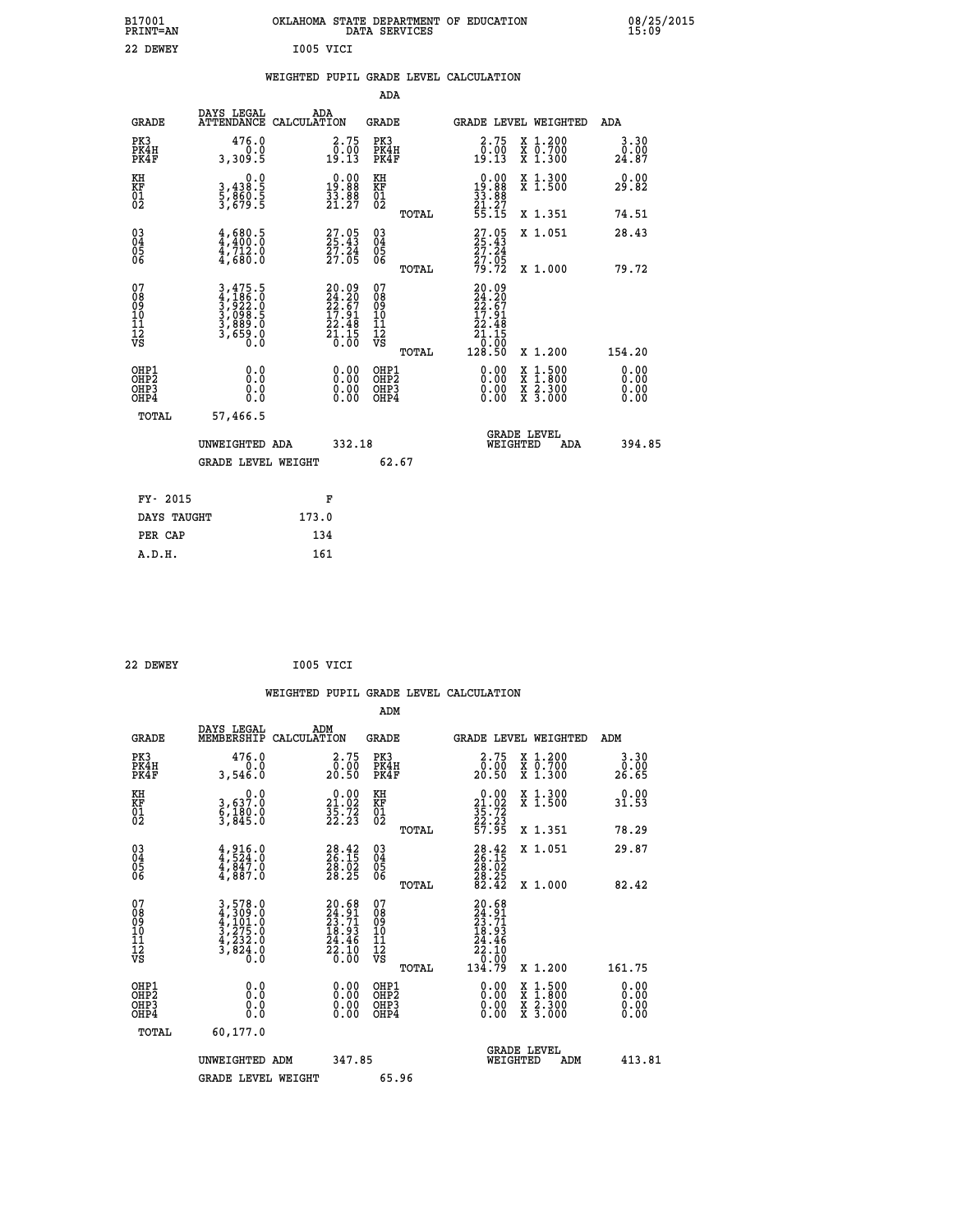| OKLAHOMA STATE DEPARTMENT OF EDUCATION<br>DATA SERVICES |  |
|---------------------------------------------------------|--|
| <b>IOO8 SEILING</b>                                     |  |

### **WEIGHTED PUPIL GRADE LEVEL CALCULATION**

|                                                    |                                                                                                   |                                                                          | ADA                                                 |       |                                                                                                                                               |   |                                                           |                                                 |
|----------------------------------------------------|---------------------------------------------------------------------------------------------------|--------------------------------------------------------------------------|-----------------------------------------------------|-------|-----------------------------------------------------------------------------------------------------------------------------------------------|---|-----------------------------------------------------------|-------------------------------------------------|
| <b>GRADE</b>                                       | DAYS LEGAL<br>ATTENDANCE CALCULATION                                                              | ADA                                                                      | <b>GRADE</b>                                        |       | GRADE LEVEL WEIGHTED                                                                                                                          |   |                                                           | <b>ADA</b>                                      |
| PK3<br>PK4H<br>PK4F                                | 44.0<br>4,009.0<br>0.0                                                                            | 23.04<br>0.00                                                            | PK3<br>PK4H<br>PK4F                                 |       | $23.04\n0.00$                                                                                                                                 |   | X 1.200<br>X 0.700<br>X 1.300                             | 0.30<br>16.13<br>0.00                           |
| KH<br>KF<br>01<br>02                               | 0.0<br>5,796:0<br>5,562:0<br>6,037:5                                                              | 33.31<br>$\frac{31.97}{34.70}$                                           | KH<br>KF<br>01<br>02                                |       | $\begin{array}{r} 0.00 \\ 33.31 \\ 31.97 \\ 34.70 \\ 66.67 \end{array}$                                                                       |   | X 1.300<br>X 1.500                                        | 0.00<br>49.97                                   |
|                                                    |                                                                                                   |                                                                          |                                                     | TOTAL |                                                                                                                                               |   | X 1.351                                                   | 90.07                                           |
| $\begin{matrix} 03 \\ 04 \\ 05 \\ 06 \end{matrix}$ | $\begin{smallmatrix} 4\,,\,497\,. \ 6\,,\,247\,. \ 9\,,\,857\,. \ 9\,,\,060\,. \end{smallmatrix}$ | 25.84<br>35.90<br>33.66<br>29.08                                         | $\begin{array}{c} 03 \\ 04 \\ 05 \\ 06 \end{array}$ | TOTAL | $\begin{smallmatrix} 25.84\\ 35.90\\ 33.66\\ 29.08\\ 98.64 \end{smallmatrix}$                                                                 |   | X 1.051<br>X 1.000                                        | 27.16<br>98.64                                  |
| 07<br>08<br>09<br>11<br>11<br>12<br>VS             | $4,830.5$<br>$6,892.0$<br>$5,130.0$<br>$5,610.0$<br>$5,054.5$<br>$4,128.0$<br>$0.0$               | $27.76$<br>$39.61$<br>$29.48$<br>$32.24$<br>$29.05$<br>$23.72$<br>$0.00$ | 07<br>08<br>09<br>11<br>11<br>12<br>VS              |       | 27.76<br>$\begin{smallmatrix} 24 & 1 & 2 \\ 29 & 48 \\ 22 & 24 \\ 32 & 24 \\ 23 & 72 \\ 23 & 72 \\ 0 & 0 & 0 \\ 18 & 8 & 6 \end{smallmatrix}$ |   |                                                           |                                                 |
|                                                    |                                                                                                   |                                                                          |                                                     | TOTAL |                                                                                                                                               |   | X 1.200                                                   | 218.23                                          |
| OHP1<br>OHP <sub>2</sub><br>OHP3<br>OHP4           | 497.0<br>0.0<br>0.0<br>Ō.Ō                                                                        | 3:86<br>$\begin{smallmatrix} 0.00 \ 0.00 \end{smallmatrix}$              | OHP1<br>OH <sub>P</sub> 2<br>OHP3<br>OHP4           |       | $\begin{smallmatrix} 2.86\ 0.00 \ 0.00 \end{smallmatrix}$<br>0.00                                                                             | X | $1:500$<br>$1:800$<br>$\frac{x}{x}$ $\frac{5:300}{3:000}$ | $\frac{4}{0}$ : $\frac{29}{00}$<br>0.00<br>0.00 |
| TOTAL                                              | 75,252.0                                                                                          |                                                                          |                                                     |       |                                                                                                                                               |   |                                                           |                                                 |
|                                                    | UNWEIGHTED ADA                                                                                    | 432.47                                                                   |                                                     |       | WEIGHTED                                                                                                                                      |   | <b>GRADE LEVEL</b><br>ADA                                 | 504.79                                          |
|                                                    | <b>GRADE LEVEL WEIGHT</b>                                                                         |                                                                          |                                                     | 72.32 |                                                                                                                                               |   |                                                           |                                                 |
| FY- 2015                                           |                                                                                                   | F                                                                        |                                                     |       |                                                                                                                                               |   |                                                           |                                                 |
| DAYS TAUGHT                                        |                                                                                                   | 174.0                                                                    |                                                     |       |                                                                                                                                               |   |                                                           |                                                 |
| PER CAP                                            |                                                                                                   | 121                                                                      |                                                     |       |                                                                                                                                               |   |                                                           |                                                 |
|                                                    |                                                                                                   |                                                                          |                                                     |       |                                                                                                                                               |   |                                                           |                                                 |

 **22 DEWEY I008 SEILING**

 **A.D.H. 204**

 **ADM**

 **B17001<br>PRINT=AN<br>22 DEWEY** 

| <b>GRADE</b>                                       | DAYS LEGAL<br>MEMBERSHIP CALCULATION                                                                                                  | ADM                                                                      | <b>GRADE</b>                                        |       |                                                                                                 | GRADE LEVEL WEIGHTED                                                      | ADM                                                                |  |
|----------------------------------------------------|---------------------------------------------------------------------------------------------------------------------------------------|--------------------------------------------------------------------------|-----------------------------------------------------|-------|-------------------------------------------------------------------------------------------------|---------------------------------------------------------------------------|--------------------------------------------------------------------|--|
| PK3<br>PK4H<br>PK4F                                | 44.0<br>4, 243.0<br>0.0                                                                                                               | $24.39$<br>$0.39$<br>$0.00$                                              | PK3<br>PK4H<br>PK4F                                 |       | 0.25<br>24.39<br>0.00                                                                           | $\begin{smallmatrix} x & 1.200 \\ x & 0.700 \end{smallmatrix}$<br>X 1.300 | 0.30<br>17.07<br>0.00                                              |  |
| KH<br>KF<br>01<br>02                               | 0.0<br>6,053:0<br>5,798:0<br>6,206:0                                                                                                  | $\begin{array}{c} 0.00 \\ 34.79 \\ 33.32 \\ 35.67 \end{array}$           | KH<br>KF<br>01<br>02                                |       | $0.00$<br>$34.79$<br>$33.32$<br>$35.67$<br>$68.99$                                              | X 1.300<br>X 1.500                                                        | 0.00<br>52.19                                                      |  |
|                                                    |                                                                                                                                       |                                                                          |                                                     | TOTAL |                                                                                                 | X 1.351                                                                   | 93.21                                                              |  |
| $\begin{matrix} 03 \\ 04 \\ 05 \\ 06 \end{matrix}$ | $\begin{smallmatrix} 4\,,\,684\,.0\\ 6\,,\,458\,.0\\ 6\,,\,029\,.0\\ 5\,,\,204\,.0 \end{smallmatrix}$                                 | $\frac{26.92}{37.11}$<br>$\frac{34.65}{29.91}$                           | $\begin{array}{c} 03 \\ 04 \\ 05 \\ 06 \end{array}$ |       | $\begin{smallmatrix} 26.92\ 37.11\ 34.65\ 29.91\ 101.67 \end{smallmatrix}$                      | X 1.051                                                                   | 28.29                                                              |  |
|                                                    |                                                                                                                                       |                                                                          |                                                     | TOTAL |                                                                                                 | X 1.000                                                                   | 101.67                                                             |  |
| 07<br>08<br>09<br>101<br>11<br>12<br>VS            | $\begin{smallmatrix}5\,,\,035\,.0\\7\,,\,143\,.0\\5\,,\,266\,.0\\5\,,\,763\,.0\\5\,,\,252\,.0\\4\,,\,343\,.0\\0\,.0\end{smallmatrix}$ | $28.94$<br>$41.05$<br>$30.26$<br>$33.12$<br>$30.18$<br>$24.96$<br>$0.00$ | 07<br>08<br>09<br>001<br>11<br>11<br>12<br>VS       | TOTAL | $\begin{smallmatrix} 28.94\ 41.05\ 30.26\ 33.12\ 34.18\ 24.96\ 0.00\ 188.51\ \end{smallmatrix}$ | X 1.200                                                                   | 226.21                                                             |  |
| OHP1<br>OHP2<br>OHP3<br>OHP4                       | 516.0<br>0.0<br>0.000                                                                                                                 | $\begin{smallmatrix} 2.97\0.00\0.00\0.00 \end{smallmatrix}$              | OHP1<br>OHP <sub>2</sub><br>OHP3<br>OHP4            |       | $\begin{smallmatrix} 2.97\0.00\0.00\0.00 \end{smallmatrix}$                                     | X 1:500<br>X 1:800<br>X 2:300<br>X 3:000                                  | $\begin{smallmatrix} 4.46 \ 0.00 \ 0.00 \end{smallmatrix}$<br>0.00 |  |
| TOTAL                                              | 78,037.0                                                                                                                              |                                                                          |                                                     |       |                                                                                                 |                                                                           |                                                                    |  |
|                                                    | UNWEIGHTED<br>ADM                                                                                                                     | 448.49                                                                   |                                                     |       | WEIGHTED                                                                                        | <b>GRADE LEVEL</b><br>ADM                                                 | 523.40                                                             |  |
|                                                    | <b>GRADE LEVEL WEIGHT</b>                                                                                                             |                                                                          | 74.91                                               |       |                                                                                                 |                                                                           |                                                                    |  |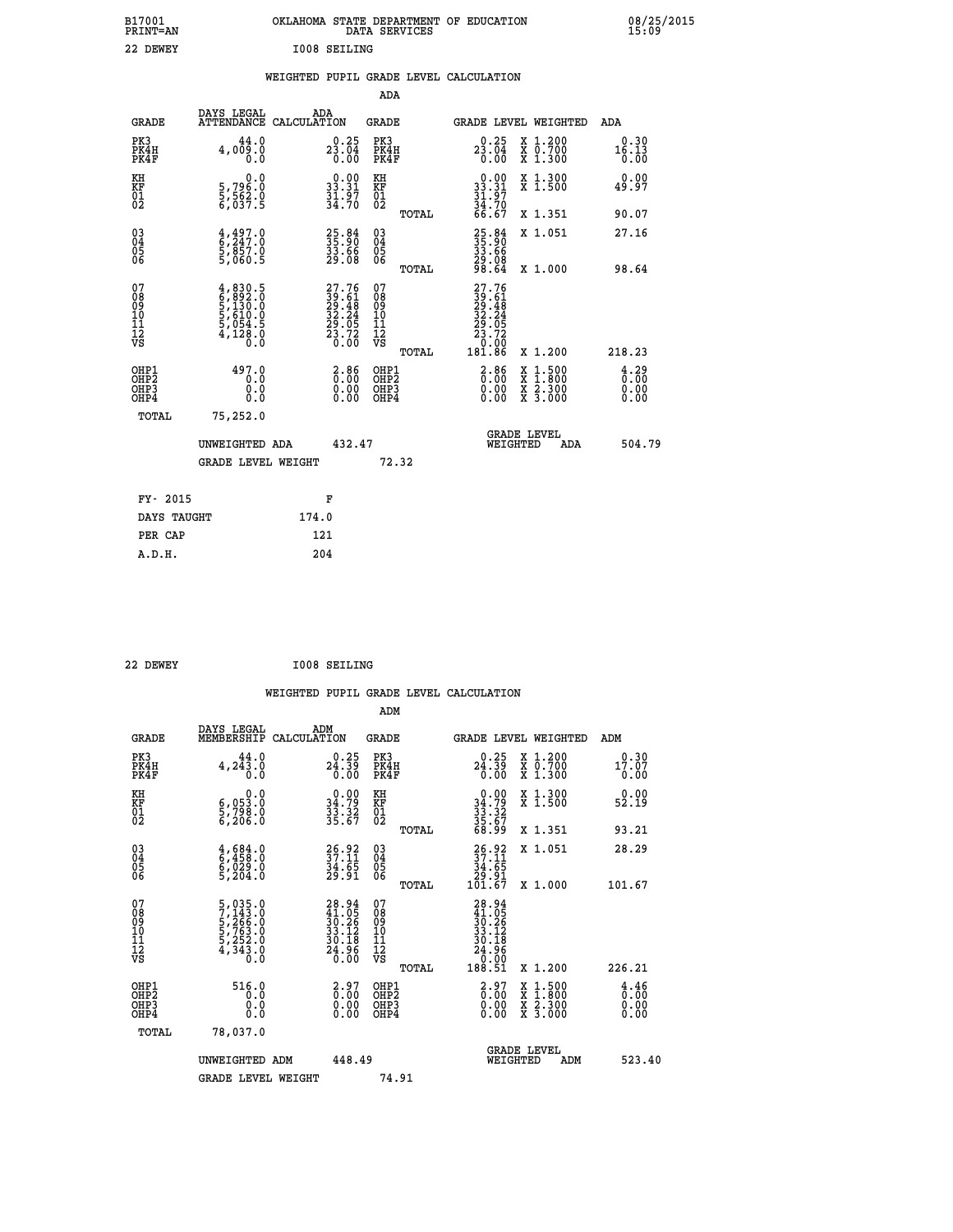| B17001<br>PRINT=AN<br>22 DEWEY            |                                                                                                          | OKLAHOMA STATE DEPARTMENT OF EDUCATION<br>I010 TALOGA              | DATA SERVICES                                                       |                                                                                                           |                                                                                          | 08/25/2015            |
|-------------------------------------------|----------------------------------------------------------------------------------------------------------|--------------------------------------------------------------------|---------------------------------------------------------------------|-----------------------------------------------------------------------------------------------------------|------------------------------------------------------------------------------------------|-----------------------|
|                                           |                                                                                                          | WEIGHTED PUPIL GRADE LEVEL CALCULATION                             | ADA                                                                 |                                                                                                           |                                                                                          |                       |
|                                           | DAYS LEGAL                                                                                               | ADA                                                                |                                                                     |                                                                                                           |                                                                                          |                       |
| <b>GRADE</b>                              |                                                                                                          | ATTENDANCE CALCULATION                                             | GRADE                                                               |                                                                                                           | <b>GRADE LEVEL WEIGHTED</b>                                                              | ADA                   |
| PK3<br>PK4H<br>PK4F                       | 464.5<br>1,555.0                                                                                         | 2.72<br>0.00<br>ۆة:ۆ                                               | PK3<br>PK4H<br>PK4F                                                 | 2.72<br>$\frac{5}{9}$ .09                                                                                 | X 1.200<br>X 0.700<br>X 1.300                                                            | 3.26<br>0.00<br>11.82 |
| KH<br>KF<br>$\overline{01}$               | 0.0<br>$1,844.0$<br>$762.5$<br>$796.5$                                                                   | $10.00$<br>10.78<br>$\frac{4.46}{4.66}$                            | KH<br>KF<br>01<br>02                                                | 0.00<br>10.78                                                                                             | X 1.300<br>X 1.500                                                                       | 0.00<br>16.17         |
|                                           |                                                                                                          |                                                                    | <b>TOTAL</b>                                                        | $\frac{4.46}{4.66}$<br>9.12                                                                               | X 1.351                                                                                  | 12.32                 |
| $03\overline{4}$<br>$\substack{05 \\ 06}$ | 1,167.0<br>$435.0$<br>$431.0$                                                                            | $\begin{array}{c} 6.82 \\ 2.54 \\ 2.52 \\ 6.21 \end{array}$        | $\begin{matrix} 03 \\ 04 \\ 05 \\ 06 \end{matrix}$                  | $\begin{smallmatrix} 6.82\ 2.54\ 2.52\ 2.52\ 6.21\ 11.27\ \end{smallmatrix}$                              | X 1.051                                                                                  | 7.17                  |
|                                           | 1,062.5                                                                                                  |                                                                    | <b>TOTAL</b>                                                        |                                                                                                           | X 1.000                                                                                  | 11.27                 |
| 07<br>08<br>09<br>10<br>11<br>12<br>VS    | 686.0<br>$\frac{868}{807}$ .5<br>$\begin{smallmatrix} 276.10 \\ 834.0 \\ 339.0 \\ 0.0 \end{smallmatrix}$ | $4.01$<br>$5.66$<br>$4.72$<br>$1.61$<br>$4.88$<br>$1.98$<br>$0.00$ | 07<br>08<br>09<br>10<br>$\frac{11}{12}$<br>$\frac{12}{18}$<br>TOTAL | $\begin{array}{c} 4.01 \\ 5.66 \\ 4.72 \\ 1.61 \end{array}$<br>$\frac{4.88}{1.98}$<br>98<br>0.00<br>22.86 | X 1.200                                                                                  | 27.43                 |
| OHP1                                      |                                                                                                          |                                                                    | OHP1                                                                |                                                                                                           |                                                                                          | 0.00                  |
| OH <sub>P</sub> 2<br>OHP3<br>OHP4         | 0.000<br>0.0<br>0.0                                                                                      | 0.00<br>0.00                                                       | OHP <sub>2</sub><br>OHP3<br>OHP4                                    | 0.00<br>0.00<br>0.00                                                                                      | $\begin{smallmatrix} x & 1.500 \\ x & 1.800 \\ x & 2.300 \\ x & 3.000 \end{smallmatrix}$ | 0.00<br>0.00<br>0.00  |
| <b>TOTAL</b>                              | 12,428.5                                                                                                 |                                                                    |                                                                     |                                                                                                           |                                                                                          |                       |
|                                           | UNWEIGHTED ADA                                                                                           | 72.66                                                              |                                                                     | WEIGHTED                                                                                                  | <b>GRADE LEVEL</b><br>ADA                                                                | 89.44                 |
|                                           | <b>GRADE LEVEL WEIGHT</b>                                                                                |                                                                    | 16.78                                                               |                                                                                                           |                                                                                          |                       |
| FY- 2015                                  |                                                                                                          | F                                                                  |                                                                     |                                                                                                           |                                                                                          |                       |
| DAYS TAUGHT                               |                                                                                                          | 171.0                                                              |                                                                     |                                                                                                           |                                                                                          |                       |
| PER CAP                                   |                                                                                                          | 167                                                                |                                                                     |                                                                                                           |                                                                                          |                       |

| 22 DEWEY | I010 TALOGA |
|----------|-------------|
|          |             |

|                                                    |                                                                                                               |                    |                                                                                  |                                  |       | WEIGHTED PUPIL GRADE LEVEL CALCULATION                                                                                                                                                                                                                                         |                                                                                                  |                       |       |
|----------------------------------------------------|---------------------------------------------------------------------------------------------------------------|--------------------|----------------------------------------------------------------------------------|----------------------------------|-------|--------------------------------------------------------------------------------------------------------------------------------------------------------------------------------------------------------------------------------------------------------------------------------|--------------------------------------------------------------------------------------------------|-----------------------|-------|
|                                                    |                                                                                                               |                    |                                                                                  | ADM                              |       |                                                                                                                                                                                                                                                                                |                                                                                                  |                       |       |
| <b>GRADE</b>                                       | DAYS LEGAL<br>MEMBERSHIP                                                                                      | ADM<br>CALCULATION |                                                                                  | <b>GRADE</b>                     |       | GRADE LEVEL WEIGHTED                                                                                                                                                                                                                                                           |                                                                                                  | ADM                   |       |
| PK3<br>PK4H<br>PK4F                                | 481.0<br>0.0<br>1,619.0                                                                                       |                    | $\overset{2.81}{\underset{9.47}{\scriptscriptstyle 0.00}}$                       | PK3<br>PK4H<br>PK4F              |       | $\begin{smallmatrix} 2.81\ 0.00\ 9.47 \end{smallmatrix}$                                                                                                                                                                                                                       | X 1.200<br>X 0.700<br>X 1.300                                                                    | 3.37<br>0.00<br>12.31 |       |
| KH<br>KF<br>01<br>02                               | 0.0<br>1,905:0<br>784:0<br>847:0                                                                              |                    | $\begin{array}{r} 0.00 \\[-4pt] 11.14 \\[-4pt] 4.58 \\[-4pt] 4.95 \end{array}$   | KH<br>KF<br>01<br>02             |       | $\begin{array}{r} 0.00 \\[-4pt] 11.14 \\[-4pt] 4.58 \\[-4pt] 4.95 \\[-4pt] 9.53 \end{array}$                                                                                                                                                                                   | X 1.300<br>X 1.500                                                                               | 0.00<br>16.71         |       |
|                                                    |                                                                                                               |                    |                                                                                  |                                  | TOTAL |                                                                                                                                                                                                                                                                                | X 1.351                                                                                          | 12.88                 |       |
| $\begin{matrix} 03 \\ 04 \\ 05 \\ 06 \end{matrix}$ | $\begin{array}{r} 1,247.0 \\ 442.0 \\ 449.0 \\ 1,132.0 \end{array}$                                           |                    | $7.29$<br>$2.58$<br>$2.63$<br>$6.62$                                             | 03<br>04<br>05<br>06             |       | $7.29$<br>$2.58$<br>$2.63$<br>$6.62$<br>$11.83$                                                                                                                                                                                                                                | X 1.051                                                                                          | 7.66                  |       |
|                                                    |                                                                                                               |                    |                                                                                  |                                  | TOTAL |                                                                                                                                                                                                                                                                                | X 1.000                                                                                          | 11.83                 |       |
| 07<br>0890112<br>1112<br>VS                        | $1, \begin{smallmatrix} 694.0 \\ 017.0 \\ 855.0 \\ 289.0 \\ 289.0 \\ 855.0 \\ 342.0 \\ 0.0 \end{smallmatrix}$ |                    | $\begin{smallmatrix} 4.06\,5.95\,5.00\,1.69\,5.00\,2.00\,0.00 \end{smallmatrix}$ | 07<br>08901123<br>1112<br>VS     | TOTAL | $4.95$<br>5.95<br>5.00<br>1.69<br>5.00<br>2.90<br>0.90<br>23.70                                                                                                                                                                                                                | X 1.200                                                                                          | 28.44                 |       |
|                                                    |                                                                                                               |                    |                                                                                  |                                  |       |                                                                                                                                                                                                                                                                                |                                                                                                  |                       |       |
| OHP1<br>OHP2<br>OH <sub>P3</sub><br>OHP4           | 0.0<br>0.000                                                                                                  |                    | $\begin{smallmatrix} 0.00 \ 0.00 \ 0.00 \ 0.00 \end{smallmatrix}$                | OHP1<br>OHP2<br>OHP <sub>3</sub> |       | $\begin{smallmatrix} 0.00 & 0.00 & 0.00 & 0.00 & 0.00 & 0.00 & 0.00 & 0.00 & 0.00 & 0.00 & 0.00 & 0.00 & 0.00 & 0.00 & 0.00 & 0.00 & 0.00 & 0.00 & 0.00 & 0.00 & 0.00 & 0.00 & 0.00 & 0.00 & 0.00 & 0.00 & 0.00 & 0.00 & 0.00 & 0.00 & 0.00 & 0.00 & 0.00 & 0.00 & 0.00 & 0.0$ | $\begin{smallmatrix} x & 1 & 500 \\ x & 1 & 800 \\ x & 2 & 300 \\ x & 3 & 000 \end{smallmatrix}$ | 0.00<br>0.00<br>0.00  |       |
| TOTAL                                              | 12,958.0                                                                                                      |                    |                                                                                  |                                  |       |                                                                                                                                                                                                                                                                                |                                                                                                  |                       |       |
|                                                    | UNWEIGHTED ADM                                                                                                |                    | 75.77                                                                            |                                  |       | WEIGHTED                                                                                                                                                                                                                                                                       | <b>GRADE LEVEL</b><br>ADM                                                                        |                       | 93.20 |
|                                                    | <b>GRADE LEVEL WEIGHT</b>                                                                                     |                    |                                                                                  | 17.43                            |       |                                                                                                                                                                                                                                                                                |                                                                                                  |                       |       |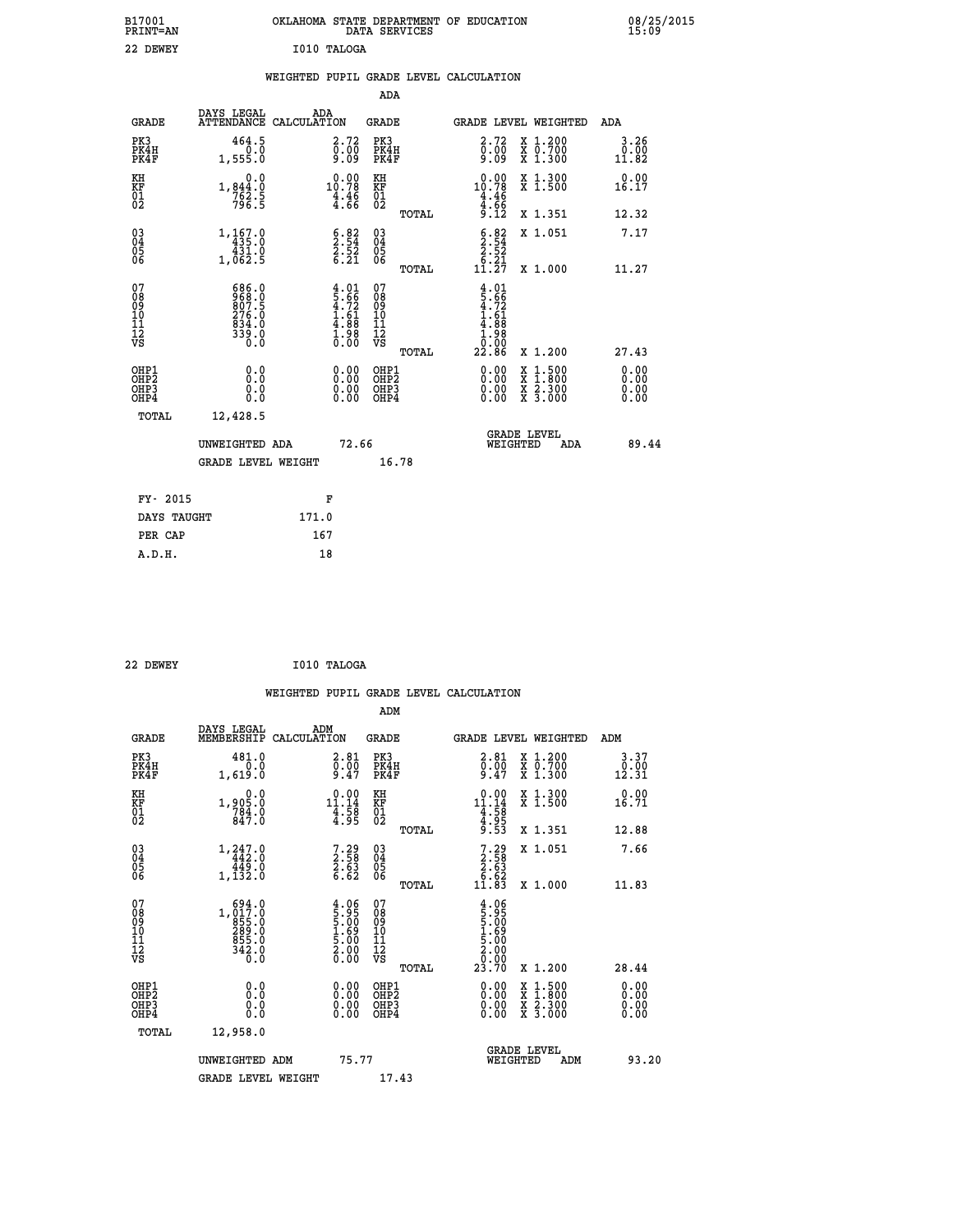| DATA SERVICES | OKLAHOMA STATE DEPARTMENT OF EDUCATION |  |
|---------------|----------------------------------------|--|
| COUNTY TOTALS |                                        |  |

 **B17001 OKLAHOMA STATE DEPARTMENT OF EDUCATION 08/25/2015**

| <b>DEWEY</b>                           |                                                                                                          |             | COUNTY TOTALS                                                        |                                                    |              |                                                                            |                                                                                                                                           |                                     |
|----------------------------------------|----------------------------------------------------------------------------------------------------------|-------------|----------------------------------------------------------------------|----------------------------------------------------|--------------|----------------------------------------------------------------------------|-------------------------------------------------------------------------------------------------------------------------------------------|-------------------------------------|
|                                        |                                                                                                          |             |                                                                      |                                                    |              | WEIGHTED PUPIL GRADE LEVEL CALCULATION                                     |                                                                                                                                           |                                     |
|                                        |                                                                                                          |             |                                                                      | <b>ADA</b>                                         |              |                                                                            |                                                                                                                                           |                                     |
| <b>GRADE</b>                           | DAYS LEGAL<br><b>ATTENDANCE</b>                                                                          | CALCULATION | ADA                                                                  | <b>GRADE</b>                                       |              |                                                                            | GRADE LEVEL WEIGHTED                                                                                                                      | ADA                                 |
| PK3<br>PK4H<br>PK4F                    | 984.5<br>$\frac{4}{9}, \frac{009}{864}$ .5                                                               |             | $\frac{5 \cdot 72}{23 \cdot 04}$<br>28.22                            | PK3<br>PK4H<br>PK4F                                |              | $\frac{5 \cdot 72}{23 \cdot 04}$<br>28.22                                  | X 1.200<br>X 0.700<br>X 1.300                                                                                                             | 6.86<br>16.13<br>36.69              |
| KH<br>KF<br>01<br>02                   | 0.0<br>11,078.5<br>12,185.0<br>10,513.5                                                                  |             | $\begin{smallmatrix} 0.00\\ 63.97\\ 70.31\\ 60.63 \end{smallmatrix}$ | KH<br>KF<br>01<br>02                               |              | $\begin{smallmatrix} &0.00\ 63.97\ 70.31\ 60.63\ 130.94\end{smallmatrix}$  | X 1.300<br>X 1.500                                                                                                                        | 0.00<br>95.96                       |
|                                        |                                                                                                          |             |                                                                      |                                                    | TOTAL        |                                                                            | X 1.351                                                                                                                                   | 176.90                              |
| $^{03}_{04}$<br>Ŏ5<br>06               | 10,344.5<br>11,082.0<br>īī,ŏŏō:ŏ<br>10,803.0                                                             |             | 59.71<br>63.87<br>63.42<br>62.34                                     | $\begin{matrix} 03 \\ 04 \\ 05 \\ 06 \end{matrix}$ |              | $\begin{smallmatrix} 59.71\ 63.87\ 63.42\ 62.34\ 189.63 \end{smallmatrix}$ | X 1.051                                                                                                                                   | 252.39                              |
|                                        |                                                                                                          |             |                                                                      |                                                    | TOTAL        |                                                                            | X 1.000                                                                                                                                   | 189.63                              |
| 07<br>08<br>09<br>11<br>11<br>12<br>VS | $\begin{smallmatrix} 8,992.0\\ 12,046.0\\ 9,859.5\\ 8,984.5\\ 9,777.5\\ 8,126.0\\ 0.0 \end{smallmatrix}$ |             | 51.86<br>69.47<br>56.87<br>51.76<br>54.41<br>56.85<br>46.85          | 07<br>08<br>09<br>101<br>11<br>12<br>VS            | <b>TOTAL</b> | 51.86<br>69.47<br>56.87<br>56.41<br>56.41<br>46.85<br>0.000<br>333.22      | X 1.200                                                                                                                                   | 399.86                              |
| OHP1<br>OHP2<br>OHP3<br>OHP4           | 497.0<br>0.0<br>0.0<br>0.0                                                                               |             | 2.86<br>$\begin{smallmatrix} 0.00 \ 0.00 \end{smallmatrix}$          | OHP1<br>OHP2<br>OHP3<br>OHP4                       |              | $2.86$<br>$0.00$<br>0.00                                                   | $\begin{smallmatrix} \mathtt{X} & 1\cdot500\\ \mathtt{X} & 1\cdot800\\ \mathtt{X} & 2\cdot300\\ \mathtt{X} & 3\cdot000 \end{smallmatrix}$ | $\frac{4.29}{0.00}$<br>0.00<br>0.00 |
| TOTAL                                  | 145,147.0                                                                                                |             |                                                                      |                                                    |              |                                                                            |                                                                                                                                           |                                     |
|                                        | UNWEIGHTED ADA                                                                                           |             | 837.31                                                               |                                                    |              |                                                                            | GRADE LEVEL<br>WEIGHTED<br>ADA                                                                                                            | 989.08                              |
|                                        | <b>GRADE LEVEL WEIGHT</b>                                                                                |             |                                                                      | 151.77                                             |              |                                                                            |                                                                                                                                           |                                     |
| FY- 2015                               |                                                                                                          |             | F                                                                    |                                                    |              |                                                                            |                                                                                                                                           |                                     |
| DAYS TAUGHT                            |                                                                                                          | 518.0       |                                                                      |                                                    |              |                                                                            |                                                                                                                                           |                                     |
| PER CAP                                |                                                                                                          | 422         |                                                                      |                                                    |              |                                                                            |                                                                                                                                           |                                     |

 **PER CAP 422 A.D.H. 383**

**B17001<br>PRINT=AN** 

 **DEWEY COUNTY TOTALS**

|                                          |                                                                                                            |                                                                      | ADM                                                 |                                                                                      |                                          |                              |
|------------------------------------------|------------------------------------------------------------------------------------------------------------|----------------------------------------------------------------------|-----------------------------------------------------|--------------------------------------------------------------------------------------|------------------------------------------|------------------------------|
| <b>GRADE</b>                             | DAYS LEGAL<br>MEMBERSHIP                                                                                   | ADM<br>CALCULATION                                                   | <b>GRADE</b>                                        | GRADE LEVEL WEIGHTED                                                                 |                                          | ADM                          |
| PK3<br>PK4H<br>PK4F                      | $1,001.0$<br>$4,243.0$<br>5,165.0                                                                          | $\frac{5.81}{24.39}$<br>$\frac{24.39}{29.97}$                        | PK3<br>PK4H<br>PK4F                                 | $\frac{5.81}{24.39}$<br>29.97                                                        | X 1.200<br>X 0.700<br>X 1.300            | 6.86<br>17.07<br>38.96       |
| KH<br>KF<br>01<br>02                     | 0.0<br>11,595.0<br>12,762.0<br>10,898.0                                                                    | $\begin{smallmatrix} 0.00\\ 66.95\\ 73.62\\ 62.85 \end{smallmatrix}$ | KH<br>KF<br>01<br>02                                | $\begin{smallmatrix} &0.00\\ 66.95\\ 73.62\\ 62.85\\ 136.47\end{smallmatrix}$        | X 1.300<br>X 1.500                       | 0.00<br>100.43               |
|                                          |                                                                                                            |                                                                      | TOTAL                                               |                                                                                      | X 1.351                                  | 184.38                       |
| 03<br>04<br>05<br>06                     | 10,847.0<br>11,424.0<br>11,325.0<br>11, 223.0                                                              | $62.63$<br>$65.30$<br>$65.30$<br>$64.78$                             | $\begin{array}{c} 03 \\ 04 \\ 05 \\ 06 \end{array}$ | $\begin{smallmatrix} 62.63\ 65.84\ 65.30\ 64.78\ 195.92 \end{smallmatrix}$           | X 1.051                                  | 65.82                        |
|                                          |                                                                                                            |                                                                      | TOTAL                                               |                                                                                      | X 1.000                                  | 195.92                       |
| 07<br>08<br>09<br>101<br>112<br>VS       | $\begin{smallmatrix} 9,307.0\\ 12,469.0\\ 10,222.0\\ 9,327.0\\ 10,339.0\\ 8,509.0\\ 0.0 \end{smallmatrix}$ | 53.68<br>71.91<br>58.97<br>53.74<br>59.64<br>59.06<br>49.06          | 07<br>08<br>09<br>11<br>11<br>12<br>VS              | $53.68$<br>$71.91$<br>$58.74$<br>$53.74$<br>$59.64$<br>$49.06$<br>$0.00$<br>$347.00$ |                                          |                              |
|                                          |                                                                                                            |                                                                      | TOTAL                                               |                                                                                      | X 1.200                                  | 416.40                       |
| OHP1<br>OHP2<br>OH <sub>P3</sub><br>OHP4 | 516.0<br>0.0<br>0.000                                                                                      | $\begin{smallmatrix} 2.97\ 0.00 \ 0.00 \end{smallmatrix}$<br>0.00    | OHP1<br>OHP2<br>OHP <sub>3</sub>                    | $\begin{smallmatrix} 2.97\ 0.00 \ 0.00 \end{smallmatrix}$<br>0.00                    | X 1:500<br>X 1:800<br>X 2:300<br>X 3:000 | 4.46<br>0.00<br>0.00<br>0.00 |
| TOTAL                                    | 151,172.0                                                                                                  |                                                                      |                                                     |                                                                                      |                                          |                              |
|                                          | UNWEIGHTED ADM                                                                                             | 872.11                                                               |                                                     | <b>GRADE LEVEL</b><br>WEIGHTED                                                       | ADM                                      | 1,030.41                     |
|                                          | <b>GRADE LEVEL WEIGHT</b>                                                                                  |                                                                      | 158.30                                              |                                                                                      |                                          |                              |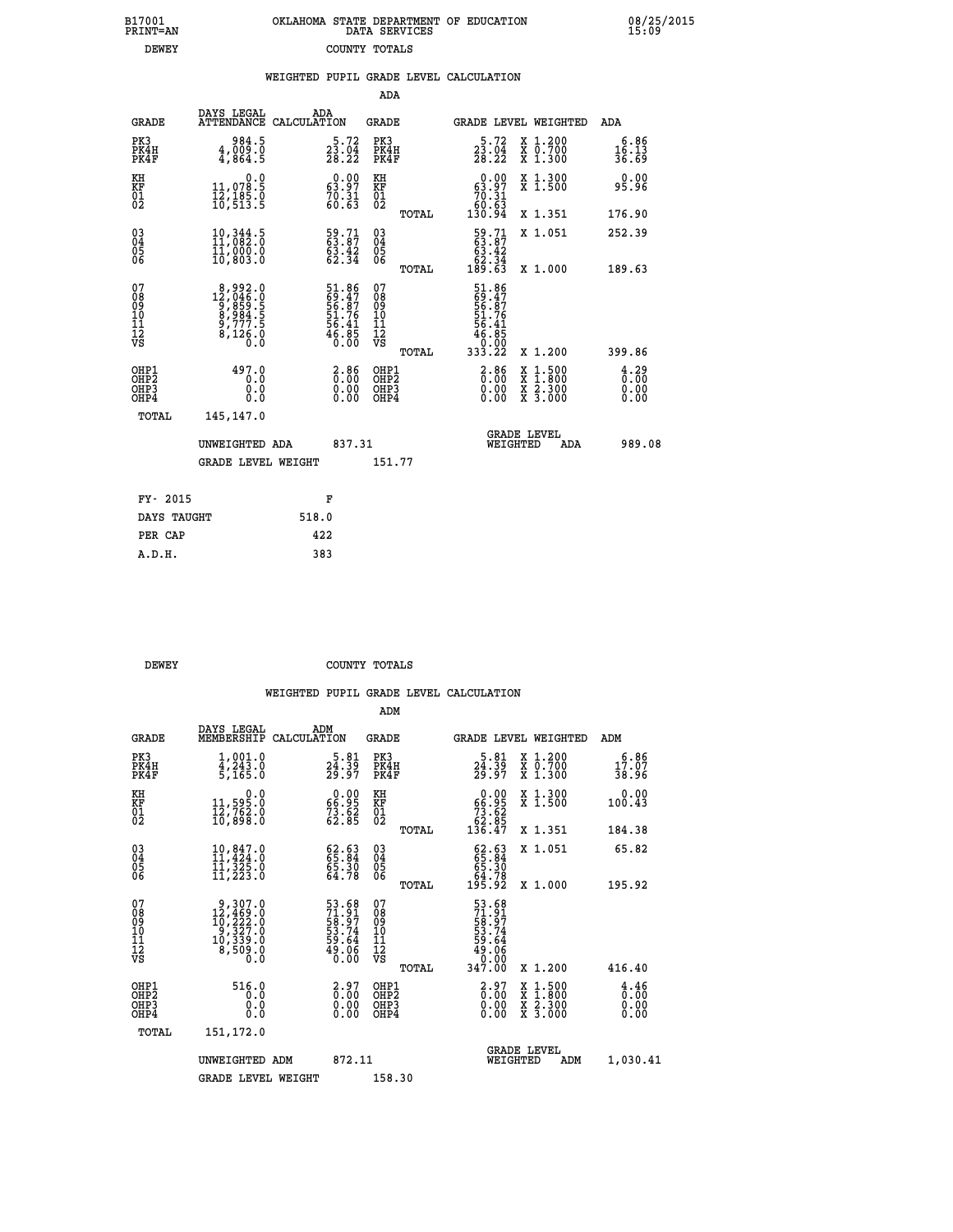| B17001<br><b>PRINT=AN</b> | OKLAHOMA STATE DEPARTMENT OF EDUCATION<br>DATA SERVICES | 08/25/2015<br>15:09 |
|---------------------------|---------------------------------------------------------|---------------------|
| 23 ELLIS                  | I002 FARGO                                              |                     |

|  |  | WEIGHTED PUPIL GRADE LEVEL CALCULATION |
|--|--|----------------------------------------|
|  |  |                                        |

|                                                    |                                                                                                  |                                                                                               | ADA                                                |       |                                                                                              |                                          |                              |
|----------------------------------------------------|--------------------------------------------------------------------------------------------------|-----------------------------------------------------------------------------------------------|----------------------------------------------------|-------|----------------------------------------------------------------------------------------------|------------------------------------------|------------------------------|
| <b>GRADE</b>                                       | DAYS LEGAL<br><b>ATTENDANCE</b>                                                                  | ADA<br>CALCULATION                                                                            | <b>GRADE</b>                                       |       |                                                                                              | GRADE LEVEL WEIGHTED                     | <b>ADA</b>                   |
| PK3<br>PK4H<br>PK4F                                | 0.0<br>0.0<br>2,321.5                                                                            | 0.00<br>0.00<br>14.24                                                                         | PK3<br>PK4H<br>PK4F                                |       | 0.00<br>0.00<br>14.24                                                                        | X 1.200<br>X 0.700<br>X 1.300            | 0.00<br>0.00<br>18.51        |
| KH<br>KF<br>01<br>02                               | $\begin{smallmatrix}&&&0.0\\1,668.0\\2,025.5\\3,174.5\end{smallmatrix}$                          | $\begin{smallmatrix} 0.00\\ 10.23\\ 12.43\\ 19.43\\ \end{smallmatrix}$                        | KH<br>KF<br>01<br>02                               |       | $\begin{array}{r} 0.00 \\ 10.23 \\ 12.43 \\ 19.48 \\ 31.91 \end{array}$                      | X 1.300<br>X 1.500                       | 0.00<br>15.35                |
|                                                    |                                                                                                  |                                                                                               |                                                    | TOTAL |                                                                                              | X 1.351                                  | 43.11                        |
| $\begin{matrix} 03 \\ 04 \\ 05 \\ 06 \end{matrix}$ | $\frac{1}{2}$ , 803.0<br>$\frac{2}{7}$ , 704.0<br>$\frac{2}{1}$ , 906.5<br>$\frac{5}{1}$ , 577.5 | $\begin{array}{c} 11\cdot 06\\ 16\cdot 59\\ 12\cdot 31\\ 9\cdot 68 \end{array}$               | $\begin{matrix} 03 \\ 04 \\ 05 \\ 06 \end{matrix}$ |       | $\begin{array}{l} 11\cdot 96\\ 16\cdot 59\\ 12\cdot 31\\ 9\cdot 68\\ 38\cdot 58 \end{array}$ | X 1.051                                  | 11.62                        |
|                                                    |                                                                                                  |                                                                                               |                                                    | TOTAL |                                                                                              | X 1.000                                  | 38.58                        |
| 07<br>08<br>09<br>10<br>11<br>11<br>12<br>VS       | 2,265.0<br>1,652.5<br>2,896.0<br>2,778.0<br>2,778.0<br>3,047.0                                   | $\frac{13.90}{10.14}$<br>$\begin{array}{c} 7.17 \\ 7.04 \\ 17.04 \\ 8.69 \\ 0.00 \end{array}$ | 07<br>08<br>09<br>11<br>11<br>12<br>VS             | TOTAL | $\frac{13.90}{10.14}$<br>$\frac{7:17}{17:04}$<br>$\frac{18.69}{0.00}$<br>84.71               | X 1.200                                  | 101.65                       |
| OHP1<br>OH <sub>P</sub> 2<br>OHP3<br>OHP4          | 0.0<br>0.000                                                                                     | $0.00$<br>$0.00$<br>0.00                                                                      | OHP1<br>OH <sub>P</sub> 2<br>OHP3<br>OHP4          |       | 0.00<br>0.00<br>0.00                                                                         | X 1:500<br>X 1:800<br>X 2:300<br>X 3:000 | 0.00<br>0.00<br>0.00<br>0.00 |
| TOTAL                                              | 31,087.5                                                                                         |                                                                                               |                                                    |       |                                                                                              |                                          |                              |
|                                                    | UNWEIGHTED ADA                                                                                   | 190.73                                                                                        |                                                    |       |                                                                                              | <b>GRADE LEVEL</b><br>WEIGHTED<br>ADA    | 228.82                       |
|                                                    | <b>GRADE LEVEL WEIGHT</b>                                                                        |                                                                                               | 38.09                                              |       |                                                                                              |                                          |                              |
| FY- 2015                                           |                                                                                                  | F                                                                                             |                                                    |       |                                                                                              |                                          |                              |
| DAYS TAUGHT                                        |                                                                                                  | 163.0                                                                                         |                                                    |       |                                                                                              |                                          |                              |
|                                                    |                                                                                                  |                                                                                               |                                                    |       |                                                                                              |                                          |                              |

 **23 ELLIS I002 FARGO**

 **PER CAP 125**

 **A.D.H. 112**

 **WEIGHTED PUPIL GRADE LEVEL CALCULATION ADM DAYS LEGAL ADM GRADE MEMBERSHIP CALCULATION GRADE GRADE LEVEL WEIGHTED ADM**

| سميت                                               | MEMBERSHIPE CADCOBAILON                                               |                                                                                                                                | ىستى                                               |       | GRADE DEVER MEIGHIED                                                          |                                                                                                                     | <b>ADII</b>                                                                                                                                                                                                                                                                    |
|----------------------------------------------------|-----------------------------------------------------------------------|--------------------------------------------------------------------------------------------------------------------------------|----------------------------------------------------|-------|-------------------------------------------------------------------------------|---------------------------------------------------------------------------------------------------------------------|--------------------------------------------------------------------------------------------------------------------------------------------------------------------------------------------------------------------------------------------------------------------------------|
| PK3<br>PK4H<br>PK4F                                | 0.000<br>2,461.0                                                      | $\begin{smallmatrix} 0.00\\ 0.00\\ 15.10 \end{smallmatrix}$                                                                    | PK3<br>PK4H<br>PK4F                                |       | $\begin{smallmatrix} 0.00\\ 0.00\\ 15.10 \end{smallmatrix}$                   | X 1.200<br>X 0.700<br>X 1.300                                                                                       | 0.00<br>0.00<br>19.63                                                                                                                                                                                                                                                          |
| KH<br>KF<br>01<br>02                               | 0.0<br>$\frac{1}{2}, \frac{772}{141}$ .0<br>3, 311.0                  | $\begin{smallmatrix} 0.00\\ 10.87\\ 13.13\\ 20.31 \end{smallmatrix}$                                                           | KH<br>KF<br>01<br>02                               |       | $\begin{smallmatrix} &0.00\\ 10.87\\ 13.13\\ 20.31\\ 33.44 \end{smallmatrix}$ | X 1.300<br>X 1.500                                                                                                  | 0.00<br>16.31                                                                                                                                                                                                                                                                  |
|                                                    |                                                                       |                                                                                                                                |                                                    | TOTAL |                                                                               | X 1.351                                                                                                             | 45.18                                                                                                                                                                                                                                                                          |
| $\begin{matrix} 03 \\ 04 \\ 05 \\ 06 \end{matrix}$ | $\frac{1}{2}, \substack{856.0\\2,828.0\\2,113.0\\1,650.0$             | $\begin{smallmatrix} 11\cdot 39\\ 17\cdot 35\\ 12\cdot 96\\ 10\cdot 12 \end{smallmatrix}$                                      | $\begin{matrix} 03 \\ 04 \\ 05 \\ 06 \end{matrix}$ |       | $11.39$<br>$12.35$<br>$12.96$<br>$10.12$<br>$40.43$                           | X 1.051                                                                                                             | 11.97                                                                                                                                                                                                                                                                          |
|                                                    |                                                                       |                                                                                                                                |                                                    | TOTAL |                                                                               | X 1.000                                                                                                             | 40.43                                                                                                                                                                                                                                                                          |
| 07<br>08<br>09<br>101<br>11<br>12<br>VS            | 2,302.0<br>1,713.0<br>3,038.0<br>3,216.0<br>2,941.0<br>3,166.0<br>Ō.Ō | $\begin{smallmatrix} 14\cdot 12\\ 10\cdot 51\\ 18\cdot 64\\ 7\cdot 46\\ 18\cdot 04\\ 19\cdot 42\\ 0\cdot 00 \end{smallmatrix}$ | 07<br>08<br>09<br>01<br>11<br>11<br>17<br>VS       |       | $14.12$<br>$10.51$<br>$18.64$<br>$7.464$<br>$18.042$<br>$19.420$<br>$88.19$   |                                                                                                                     |                                                                                                                                                                                                                                                                                |
|                                                    |                                                                       |                                                                                                                                |                                                    | TOTAL |                                                                               | X 1.200                                                                                                             | 105.83                                                                                                                                                                                                                                                                         |
| OHP1<br>OHP2<br>OH <sub>P3</sub><br>OHP4           | $\begin{smallmatrix} 0.0 \ 0.0 \ 0.0 \end{smallmatrix}$               | $\begin{smallmatrix} 0.00 \ 0.00 \ 0.00 \ 0.00 \end{smallmatrix}$                                                              | OHP1<br>OHP <sub>2</sub><br>OHP3<br>OHP4           |       |                                                                               | $\begin{array}{l} \mathtt{X} & 1.500 \\ \mathtt{X} & 1.800 \\ \mathtt{X} & 2.300 \\ \mathtt{X} & 3.000 \end{array}$ | $\begin{smallmatrix} 0.00 & 0.00 & 0.00 & 0.00 & 0.00 & 0.00 & 0.00 & 0.00 & 0.00 & 0.00 & 0.00 & 0.00 & 0.00 & 0.00 & 0.00 & 0.00 & 0.00 & 0.00 & 0.00 & 0.00 & 0.00 & 0.00 & 0.00 & 0.00 & 0.00 & 0.00 & 0.00 & 0.00 & 0.00 & 0.00 & 0.00 & 0.00 & 0.00 & 0.00 & 0.00 & 0.0$ |
| TOTAL                                              | 32,508.0                                                              |                                                                                                                                |                                                    |       |                                                                               |                                                                                                                     |                                                                                                                                                                                                                                                                                |
|                                                    | UNWEIGHTED ADM                                                        | 199.42                                                                                                                         |                                                    |       | WEIGHTED                                                                      | <b>GRADE LEVEL</b><br>ADM                                                                                           | 239.35                                                                                                                                                                                                                                                                         |
|                                                    | <b>GRADE LEVEL WEIGHT</b>                                             |                                                                                                                                | 39.93                                              |       |                                                                               |                                                                                                                     |                                                                                                                                                                                                                                                                                |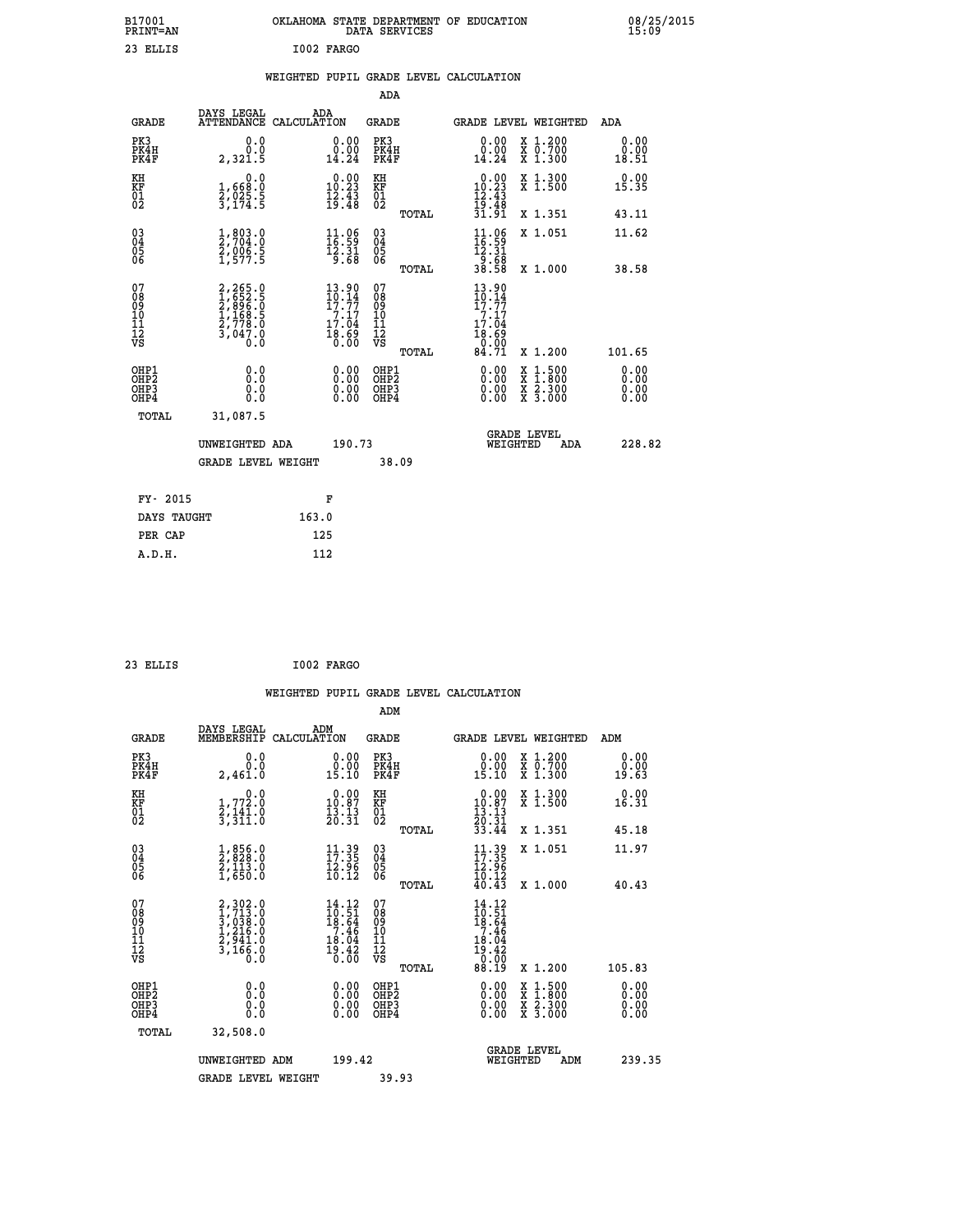| B17001<br>PRINT=AN | OKLAHOMA STATE DEPARTMENT OF EDUCATION<br>DATA SERVICES | 08/25/2015<br>15:09 |
|--------------------|---------------------------------------------------------|---------------------|
| 23<br>ELLIS        | I003 ARNETT                                             |                     |

## **WEIGHTED PUPIL GRADE LEVEL CALCULATION**

|                                                                    |                                                                                            |                                                                                                                       | ADA                                       |       |                                                                                                  |        |                                          |                              |
|--------------------------------------------------------------------|--------------------------------------------------------------------------------------------|-----------------------------------------------------------------------------------------------------------------------|-------------------------------------------|-------|--------------------------------------------------------------------------------------------------|--------|------------------------------------------|------------------------------|
| <b>GRADE</b>                                                       | DAYS LEGAL<br>ATTENDANCE CALCULATION                                                       | ADA                                                                                                                   | <b>GRADE</b>                              |       | GRADE LEVEL WEIGHTED                                                                             |        |                                          | <b>ADA</b>                   |
| PK3<br>PK4H<br>PK4F                                                | 0.0<br>0.0<br>2,766.0                                                                      | $\begin{smallmatrix} 0.00\\ 0.00\\ 16.08 \end{smallmatrix}$                                                           | PK3<br>PK4H<br>PK4F                       |       | 0.00<br>ŏ:ŏŏ<br>16:08                                                                            |        | X 1.200<br>X 0.700<br>X 1.300            | 0.00<br>0.00<br>20.90        |
| KH<br>KF<br>01<br>02                                               | 0.0<br>2,669:0<br>2,230:5<br>2,759:0                                                       | $0.00$<br>15.52<br>$\frac{1}{2}$ $\frac{2}{6}$ $\frac{5}{0}$ $\frac{7}{4}$                                            | KH<br>KF<br>01<br>02                      |       | $\begin{smallmatrix} 0.00\\ 15.52\\ 12.97\\ 16.04\\ 29.01 \end{smallmatrix}$                     |        | X 1.300<br>X 1.500                       | 0.00<br>23.28                |
|                                                                    |                                                                                            |                                                                                                                       |                                           | TOTAL |                                                                                                  |        | X 1.351                                  | 39.19                        |
| $\begin{smallmatrix} 03 \\[-4pt] 04 \end{smallmatrix}$<br>Ŏ5<br>06 | 2, 142.5<br>2, 734.0<br>2, 539.5<br>2, 497.5                                               | $12.46$<br>$15.90$<br>$\frac{14.76}{14.52}$                                                                           | $\substack{03 \\ 04}$<br>05<br>06         |       | $\begin{array}{c} 12.46 \\[-4pt] 15.90 \\[-4pt] 14.76 \\[-4pt] 14.52 \\[-4pt] 45.18 \end{array}$ |        | X 1.051                                  | 13.10                        |
|                                                                    |                                                                                            |                                                                                                                       |                                           | TOTAL |                                                                                                  |        | X 1.000                                  | 45.18                        |
| 07<br>08<br>09<br>11<br>11<br>12<br>VS                             | $2, 299.0$<br>$3, 339.5$<br>$3, 339.5$<br>$2, 1333.0$<br>$2, 686.0$<br>$1, 321.0$<br>$0.0$ | $\begin{array}{l} 13\cdot 37\\ 17\cdot 04\\ 19\cdot 41\\ 12\cdot 40\\ 15\cdot 62\\ 7\cdot 68\\ 0\cdot 00 \end{array}$ | 07<br>08<br>09<br>11<br>11<br>12<br>VS    |       | 13.37<br>17.04<br>$19.41$<br>$12.40$<br>$15.62$<br>$7.68$<br>$0.00$<br>$85.52$                   |        |                                          |                              |
|                                                                    |                                                                                            |                                                                                                                       |                                           | TOTAL |                                                                                                  |        | X 1.200                                  | 102.62                       |
| OHP1<br>OH <sub>P</sub> 2<br>OHP3<br>OHP4                          | 0.0<br>0.0<br>0.0                                                                          | 0.00<br>$\begin{smallmatrix} 0.00 \ 0.00 \end{smallmatrix}$                                                           | OHP1<br>OH <sub>P</sub> 2<br>OHP3<br>OHP4 |       | 0.00<br>0.00<br>0.00                                                                             | X<br>X | $1:500$<br>$1:800$<br>X 2.300<br>X 3.000 | 0.00<br>0.00<br>0.00<br>0.00 |
| TOTAL                                                              | 35,047.5                                                                                   |                                                                                                                       |                                           |       |                                                                                                  |        |                                          |                              |
|                                                                    | UNWEIGHTED ADA                                                                             | 203.77                                                                                                                |                                           |       | WEIGHTED                                                                                         |        | <b>GRADE LEVEL</b><br>ADA                | 244.27                       |
|                                                                    | <b>GRADE LEVEL WEIGHT</b>                                                                  |                                                                                                                       | 40.50                                     |       |                                                                                                  |        |                                          |                              |
| FY- 2015                                                           |                                                                                            |                                                                                                                       |                                           |       |                                                                                                  |        |                                          |                              |
|                                                                    |                                                                                            | F                                                                                                                     |                                           |       |                                                                                                  |        |                                          |                              |
| DAYS TAUGHT                                                        |                                                                                            | 172.0                                                                                                                 |                                           |       |                                                                                                  |        |                                          |                              |
| PER CAP                                                            |                                                                                            | 167                                                                                                                   |                                           |       |                                                                                                  |        |                                          |                              |

| ELLT |  |
|------|--|
|      |  |

 **A.D.H. 74**

 **ADM**

 **23 ELLIS I003 ARNETT**

| <b>GRADE</b>                                       | DAYS LEGAL<br>MEMBERSHIP CALCULATION                                                | ADM                                                                                  | <b>GRADE</b>                                       |       |                                                                                   | GRADE LEVEL WEIGHTED                     | ADM                  |  |
|----------------------------------------------------|-------------------------------------------------------------------------------------|--------------------------------------------------------------------------------------|----------------------------------------------------|-------|-----------------------------------------------------------------------------------|------------------------------------------|----------------------|--|
| PK3<br>PK4H<br>PK4F                                | 0.0<br>0.0<br>3,004.0                                                               | $\begin{smallmatrix} 0.00\\ 0.00\\ 17.47 \end{smallmatrix}$                          | PK3<br>PK4H<br>PK4F                                |       | 0.00<br>$0.00$<br>$17.47$                                                         | X 1.200<br>X 0.700<br>X 1.300            | 0.00<br>22.71        |  |
| KH<br>KF<br>01<br>02                               | 0.0<br>2,840:0<br>2,337:0<br>2,891:0                                                | $\begin{array}{c} 0.00 \\ 16.51 \\ 13.59 \\ 16.81 \end{array}$                       | KH<br>KF<br>01<br>02                               |       | $\begin{array}{r} 0.00 \\ 16.51 \\ 13.59 \\ 16.81 \\ 30.40 \end{array}$           | X 1.300<br>X 1.500                       | 0.00<br>24.77        |  |
|                                                    |                                                                                     |                                                                                      |                                                    | TOTAL |                                                                                   | X 1.351                                  | 41.07                |  |
| $\begin{matrix} 03 \\ 04 \\ 05 \\ 06 \end{matrix}$ | 2,228.0<br>2,883.0<br>2,603.0<br>2,576.0                                            | $\begin{smallmatrix} 12.95\\ 16.76\\ 15.13\\ 14.98 \end{smallmatrix}$                | $\begin{matrix} 03 \\ 04 \\ 05 \\ 06 \end{matrix}$ |       | $12.95$<br>$16.76$<br>$15.13$<br>$14.98$<br>$46.87$                               | X 1.051                                  | 13.61                |  |
|                                                    |                                                                                     |                                                                                      |                                                    | TOTAL |                                                                                   | X 1.000                                  | 46.87                |  |
| 07<br>08<br>09<br>101<br>11<br>12<br>VS            | $2,408.0$<br>$3,481.0$<br>$3,481.0$<br>$2,264.0$<br>$2,794.0$<br>$1,422.0$<br>$0.0$ | $\begin{smallmatrix} 14.00\\17.67\\20.24\\13.16\\16.24\\8.27\\0.00\end{smallmatrix}$ | 07<br>08<br>09<br>001<br>11<br>11<br>12<br>VS      | TOTAL | $\begin{smallmatrix} 14.00\\17.67\\20.24\\13.16\\16.24\\8.27\\8\end{smallmatrix}$ | X 1.200                                  | 107.50               |  |
| OHP1                                               |                                                                                     |                                                                                      | OHP1                                               |       |                                                                                   |                                          |                      |  |
| OHP2<br>OHP3<br>OHP4                               | 0.0<br>0.000                                                                        | $\begin{smallmatrix} 0.00 \ 0.00 \ 0.00 \ 0.00 \end{smallmatrix}$                    | OHP <sub>2</sub><br>OHP3<br>OHP4                   |       | 0.00<br>0.00                                                                      | X 1:500<br>X 1:800<br>X 2:300<br>X 3:000 | 0.00<br>0.00<br>0.00 |  |
| TOTAL                                              | 36,771.0                                                                            |                                                                                      |                                                    |       |                                                                                   |                                          |                      |  |
|                                                    | UNWEIGHTED<br>ADM                                                                   | 213.78                                                                               |                                                    |       | WEIGHTED                                                                          | <b>GRADE LEVEL</b><br>ADM                | 256.53               |  |
|                                                    | <b>GRADE LEVEL WEIGHT</b>                                                           |                                                                                      | 42.75                                              |       |                                                                                   |                                          |                      |  |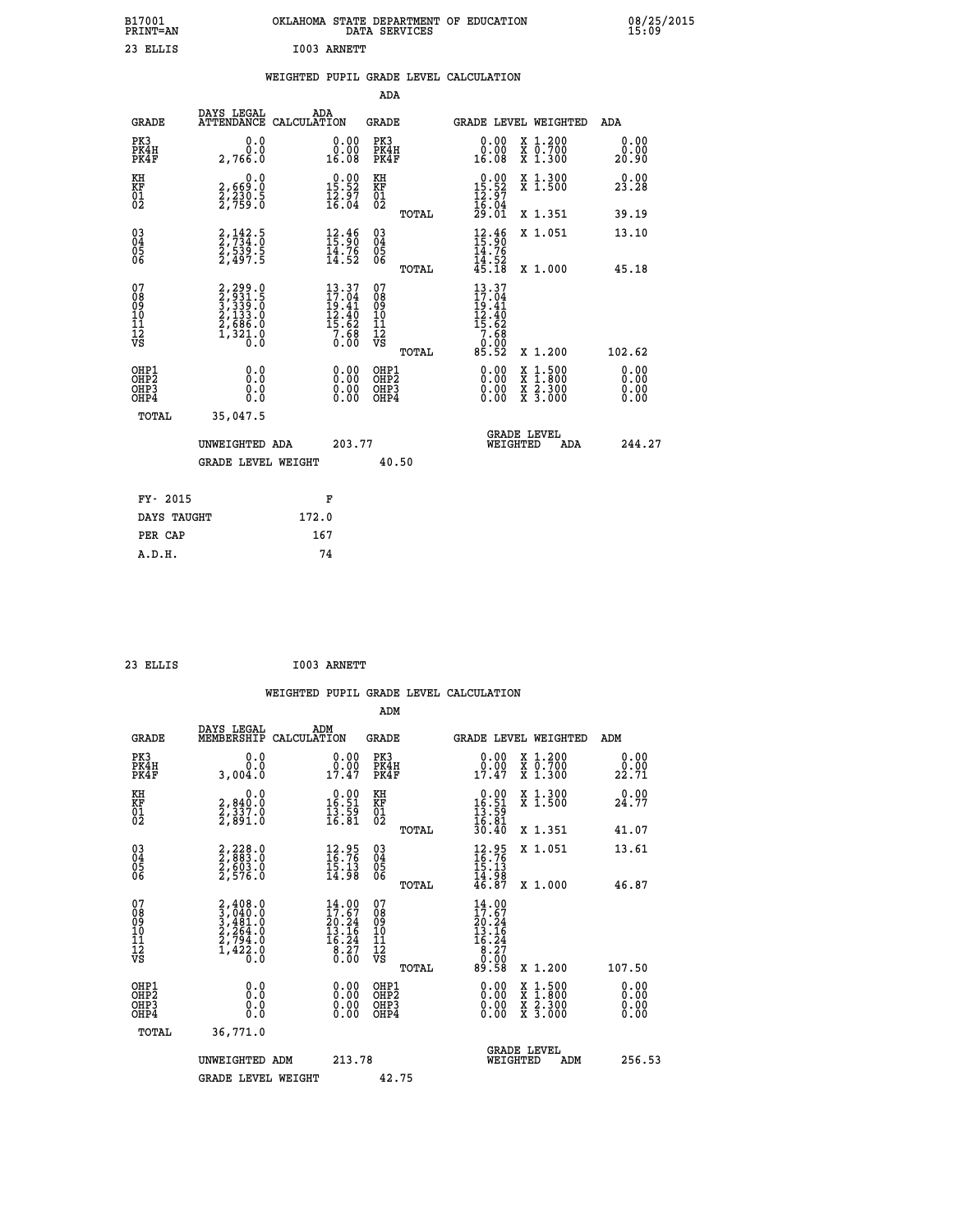|           | OKLAHOMA STATE DEPARTMENT OF EDUCATION<br>DATA SERVICES |  |
|-----------|---------------------------------------------------------|--|
| I039 GAGE |                                                         |  |

|  |  | WEIGHTED PUPIL GRADE LEVEL CALCULATION |
|--|--|----------------------------------------|
|  |  |                                        |

|                                                                    |                                                                                                              |                                                                                     | ADA                                       |       |                                                                               |        |                                          |                              |
|--------------------------------------------------------------------|--------------------------------------------------------------------------------------------------------------|-------------------------------------------------------------------------------------|-------------------------------------------|-------|-------------------------------------------------------------------------------|--------|------------------------------------------|------------------------------|
| <b>GRADE</b>                                                       | DAYS LEGAL                                                                                                   | ADA<br>ATTENDANCE CALCULATION                                                       | <b>GRADE</b>                              |       | GRADE LEVEL WEIGHTED                                                          |        |                                          | <b>ADA</b>                   |
| PK3<br>PK4H<br>PK4F                                                | 0.0<br>0.0<br>761.0                                                                                          | $\begin{smallmatrix} 0.00 \ 0.00 \ 4.64 \end{smallmatrix}$                          | PK3<br>PK4H<br>PK4F                       |       | 0.00<br>$\begin{smallmatrix} 0.00 \\ -4.64 \end{smallmatrix}$                 |        | X 1.200<br>X 0.700<br>X 1.300            | 0.00<br>0.00<br>6.03         |
| KH<br>KF<br>01<br>02                                               | 0.0<br>900.0<br>$1,\frac{189}{269}\cdot 5$                                                                   | $\frac{0.00}{5.49}$<br>$\frac{1}{7}$ : $\frac{16}{74}$                              | KH<br>KF<br>01<br>02                      |       | $0.00$<br>5.49<br>1.16<br>1.74<br>7.74<br>8.90                                |        | X 1.300<br>X 1.500                       | 0.00<br>8.24                 |
|                                                                    |                                                                                                              |                                                                                     |                                           | TOTAL |                                                                               |        | X 1.351                                  | 12.02                        |
| $\begin{smallmatrix} 03 \\[-4pt] 04 \end{smallmatrix}$<br>Ŏ5<br>06 | 1, 107:0<br>$\frac{844.0}{988.0}$                                                                            | $\begin{array}{c} 5 \cdot 01 \\ 6 \cdot 75 \\ 5 \cdot 15 \\ 6 \cdot 02 \end{array}$ | 03<br>04<br>05<br>06                      |       | $\begin{smallmatrix} 5.01\ 6.75\ 5.15\ 5.02\ 17.92 \end{smallmatrix}$         |        | X 1.051                                  | 5.27                         |
| 07                                                                 |                                                                                                              |                                                                                     | 07                                        | TOTAL |                                                                               |        | X 1.000                                  | 17.92                        |
| 08<br>09<br>11<br>11<br>12<br>VS                                   | $\begin{smallmatrix} &568.0\\ 1,188.0\\ 1,063.0\\ 1,063.0\\ 1,405.0\\ 810.5\\ 623.5\\ 0.0 \end{smallmatrix}$ | $3.46$<br>$7.24$<br>$6.48$<br>$8.57$<br>$4.94$<br>$3.80$<br>$0.00$                  | 08<br>09<br>11<br>11<br>12<br>VS          |       | $3.46$<br>$7.24$<br>$6.48$<br>$6.57$<br>$4.80$<br>$3.80$<br>$0.00$<br>$34.49$ |        |                                          |                              |
|                                                                    |                                                                                                              |                                                                                     |                                           | TOTAL |                                                                               |        | X 1.200                                  | 41.39                        |
| OHP1<br>OH <sub>P</sub> 2<br>OHP3<br>OHP4                          | 0.0<br>Ō.Ō<br>0.0<br>0.0                                                                                     | 0.00<br>$\begin{smallmatrix} 0.00 \ 0.00 \end{smallmatrix}$                         | OHP1<br>OH <sub>P</sub> 2<br>OHP3<br>OHP4 |       | 0.00<br>0.00<br>0.00                                                          | X<br>X | $1:500$<br>$1:800$<br>X 2.300<br>X 3.000 | 0.00<br>0.00<br>0.00<br>0.00 |
| TOTAL                                                              | 12,538.5                                                                                                     |                                                                                     |                                           |       |                                                                               |        |                                          |                              |
|                                                                    | UNWEIGHTED ADA                                                                                               |                                                                                     | 76.45                                     |       | WEIGHTED                                                                      |        | <b>GRADE LEVEL</b><br>ADA                | 90.87                        |
|                                                                    | <b>GRADE LEVEL WEIGHT</b>                                                                                    |                                                                                     |                                           | 14.42 |                                                                               |        |                                          |                              |
| FY- 2015                                                           |                                                                                                              | F                                                                                   |                                           |       |                                                                               |        |                                          |                              |
| DAYS TAUGHT                                                        |                                                                                                              | 164.0                                                                               |                                           |       |                                                                               |        |                                          |                              |
| PER CAP                                                            |                                                                                                              | 167                                                                                 |                                           |       |                                                                               |        |                                          |                              |

| 23 ELLIS | I039 GAGE |  |
|----------|-----------|--|
|          |           |  |

 **B17001<br>PRINT=AN<br>23 ELLIS** 

|                                                    |                                                                                                   |                    |                                                                    |                                                    |       | WEIGHTED PUPIL GRADE LEVEL CALCULATION                                              |                                                                                                  |                      |
|----------------------------------------------------|---------------------------------------------------------------------------------------------------|--------------------|--------------------------------------------------------------------|----------------------------------------------------|-------|-------------------------------------------------------------------------------------|--------------------------------------------------------------------------------------------------|----------------------|
|                                                    |                                                                                                   |                    |                                                                    | ADM                                                |       |                                                                                     |                                                                                                  |                      |
| <b>GRADE</b>                                       | DAYS LEGAL<br>MEMBERSHIP                                                                          | ADM<br>CALCULATION |                                                                    | <b>GRADE</b>                                       |       |                                                                                     | GRADE LEVEL WEIGHTED                                                                             | ADM                  |
| PK3<br>PK4H<br>PK4F                                | 0.0<br>0.0<br>786.0                                                                               |                    | $\substack{0.00\\0.00\\4.79}$                                      | PK3<br>PK4H<br>PK4F                                |       | $\begin{smallmatrix} 0.00 \ 0.00 \ 4.79 \end{smallmatrix}$                          | X 1.200<br>X 0.700<br>X 1.300                                                                    | 0.00<br>0.00<br>6.23 |
| KH<br>KF<br>$\overline{01}$                        | 0.0<br>0:089<br>0:205<br>1,312:0                                                                  |                    | $\begin{smallmatrix} 0.00\ 5.72\ 1.25\ 8.00 \end{smallmatrix}$     | KH<br>KF<br>01<br>02                               |       | $0.00$<br>5.72<br>1.25<br>8.00<br>8.25                                              | X 1.300<br>X 1.500                                                                               | 0.00<br>8.58         |
|                                                    |                                                                                                   |                    |                                                                    |                                                    | TOTAL |                                                                                     | X 1.351                                                                                          | 12.50                |
| $\begin{matrix} 03 \\ 04 \\ 05 \\ 06 \end{matrix}$ | $1, \begin{smallmatrix} 865.0 \ 120.0 \ 856.0 \ 1,019.0 \end{smallmatrix}$                        |                    | $\begin{smallmatrix} 5.27\ 6.83\ 5.22\ 6.21\ \end{smallmatrix}$    | $\begin{matrix} 03 \\ 04 \\ 05 \\ 06 \end{matrix}$ |       | $\begin{array}{c} 5 \cdot 27 \\ 6 \cdot 83 \\ 5 \cdot 22 \\ 6 \cdot 21 \end{array}$ | X 1.051                                                                                          | 5.54                 |
|                                                    |                                                                                                   |                    |                                                                    |                                                    | TOTAL | 18.26                                                                               | X 1.000                                                                                          | 18.26                |
| 07<br>08<br>09<br>11<br>11<br>12<br>VS             | $\begin{smallmatrix} &599.0\\ 1,226.0\\ 1,091.0\\ 1,487.0\\ 820.0\\ 656.0\\ 0.0\end{smallmatrix}$ |                    | $3.65$<br>$7.48$<br>$6.65$<br>$9.07$<br>$5.00$<br>$4.00$<br>$0.00$ | 07<br>08<br>09<br>11<br>11<br>12<br>VS             | TOTAL | 3.65<br>7.48<br>6.65<br>6.07<br>9.00<br>5.00<br>4.00<br>35.85                       | $X_1.200$                                                                                        | 43.02                |
|                                                    |                                                                                                   |                    |                                                                    |                                                    |       |                                                                                     |                                                                                                  |                      |
| OHP1<br>OHP2<br>OHP3<br>OHP4                       | 0.0<br>0.000                                                                                      |                    | $0.00$<br>$0.00$<br>0.00                                           | OHP1<br>OHP2<br>OHP <sub>3</sub>                   |       | $0.00$<br>$0.00$<br>0.00                                                            | $\begin{smallmatrix} x & 1 & 500 \\ x & 1 & 800 \\ x & 2 & 300 \\ x & 3 & 000 \end{smallmatrix}$ | 0.00<br>0.00<br>0.00 |
| TOTAL                                              | 12,980.0                                                                                          |                    |                                                                    |                                                    |       |                                                                                     |                                                                                                  |                      |
|                                                    | UNWEIGHTED ADM                                                                                    |                    | 79.14                                                              |                                                    |       |                                                                                     | <b>GRADE LEVEL</b><br>WEIGHTED<br>ADM                                                            | 94.13                |
|                                                    | <b>GRADE LEVEL WEIGHT</b>                                                                         |                    |                                                                    | 14.99                                              |       |                                                                                     |                                                                                                  |                      |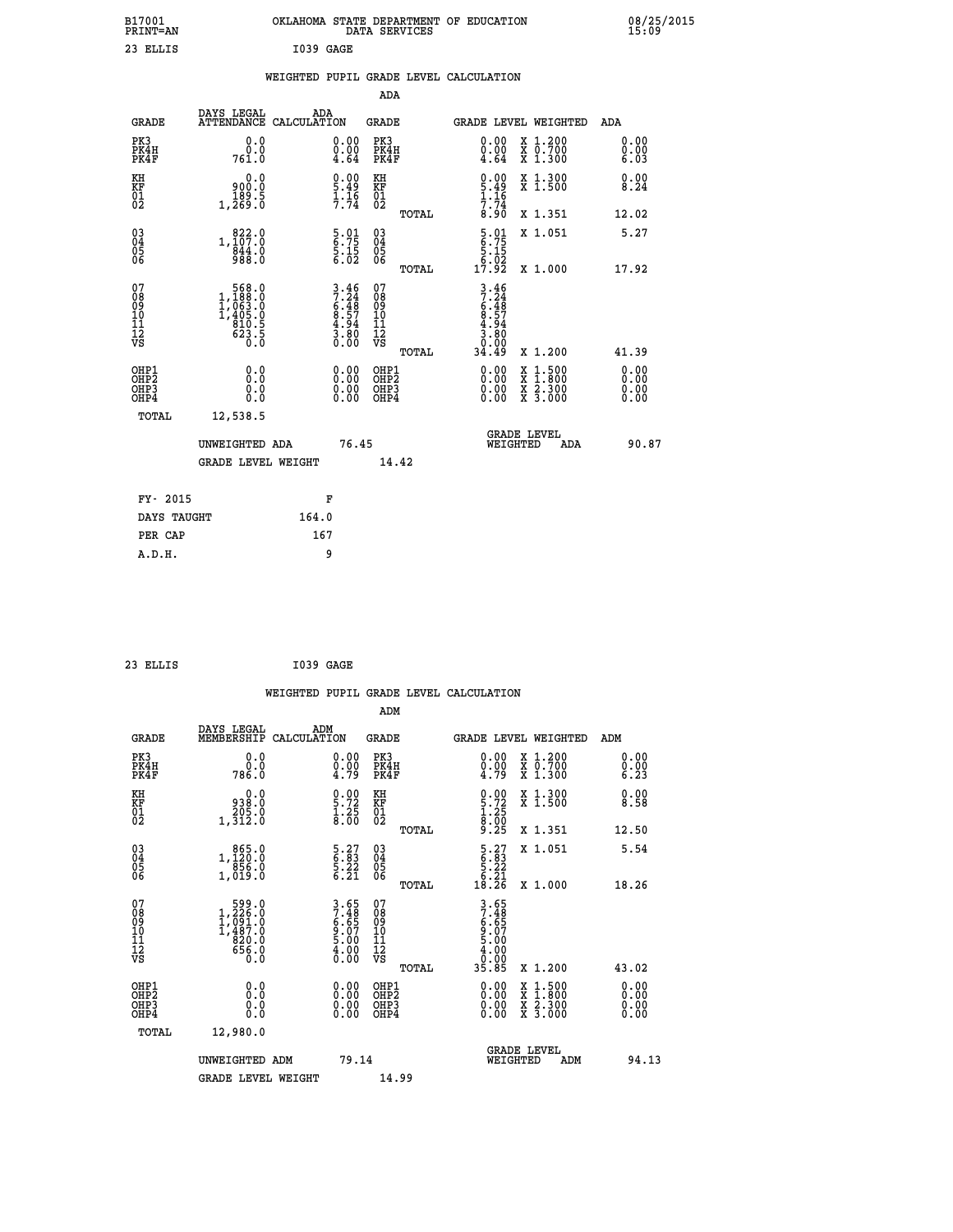| B17001<br>PRINT=AN  | OKLAHOMA<br>OF<br><b>EDUCATION</b><br>STATE DEPARTMENT<br>DATA SERVICES                                                              | 08/25/2015<br>15:09       |
|---------------------|--------------------------------------------------------------------------------------------------------------------------------------|---------------------------|
| 23 ELLIS            | 1042 SHATTUCK                                                                                                                        |                           |
|                     | WEIGHTED PUPIL GRADE LEVEL CALCULATION                                                                                               |                           |
|                     | ADA                                                                                                                                  |                           |
| GRADE               | DAYS LEGAL<br>ADA<br>GRADE<br>ATTENDANCE CALCULATION<br>GRADE LEVEL WEIGHTED                                                         | ADA                       |
| PK3<br>PK4H<br>PK4F | 172.0<br>1.00<br>PK3<br>X 1.200<br>1.00<br>0.00<br>0.0<br>0.00<br>PK4H<br>X 0.700<br>20.67<br>20.67<br>3,555.0<br>PK4F<br>1.300<br>x | $1.20$<br>$0.00$<br>26.87 |

| KH<br>KF<br>01<br>02                               | $\begin{smallmatrix}&&&0.0\\4.581.5\\4.411.5\\5.448.0\end{smallmatrix}$             | $\begin{array}{r} 0.00 \\ 26.64 \\ 25.65 \\ 31.67 \end{array}$           | KH<br>KF<br>01<br>02                               | TOTAL | $26.64$<br>$25.65$<br>$31.67$<br>$57.32$                                                                                                                                                                                                                                       | X 1.300<br>X 1.500<br>X 1.351                                                                                       | 0.00<br>39.96<br>77.44                                                                                                                                                                                                                                                         |
|----------------------------------------------------|-------------------------------------------------------------------------------------|--------------------------------------------------------------------------|----------------------------------------------------|-------|--------------------------------------------------------------------------------------------------------------------------------------------------------------------------------------------------------------------------------------------------------------------------------|---------------------------------------------------------------------------------------------------------------------|--------------------------------------------------------------------------------------------------------------------------------------------------------------------------------------------------------------------------------------------------------------------------------|
| $\begin{matrix} 03 \\ 04 \\ 05 \\ 06 \end{matrix}$ | $\frac{4}{4}, \frac{414}{343}$ . 0<br>6, 027. 0<br>4, 361. 5                        | 25.67<br>25.25<br>35.04<br>25.36                                         | $\begin{matrix} 03 \\ 04 \\ 05 \\ 06 \end{matrix}$ | TOTAL | 25.67<br>25.25<br>35.04<br>25.36<br>25.65                                                                                                                                                                                                                                      | X 1.051<br>X 1.000                                                                                                  | 26.98<br>85.65                                                                                                                                                                                                                                                                 |
| 07<br>08<br>09<br>101<br>11<br>12<br>VS            | $4,776.0$<br>$4,442.5$<br>$4,627.5$<br>$4,530.5$<br>$3,975.0$<br>$2,784.5$<br>$0.0$ | $27.77$<br>$25.83$<br>$26.90$<br>$26.34$<br>$23.11$<br>$16.19$<br>$0.00$ | 078<br>089<br>0011<br>11<br>12<br>VS               | TOTAL | $\begin{smallmatrix} 27.77 \\ 25.83 \\ 26.90 \\ 26.34 \\ 23.11 \\ 16.19 \\ 0.00 \\ 146.14 \end{smallmatrix}$                                                                                                                                                                   | X 1.200                                                                                                             | 175.37                                                                                                                                                                                                                                                                         |
| OHP1<br>OHP2<br>OHP3<br>OHP4                       |                                                                                     | $\begin{smallmatrix} 0.00 \ 0.00 \ 0.00 \ 0.00 \end{smallmatrix}$        | OHP1<br>OHP2<br>OHP3<br>OHP4                       |       | $\begin{smallmatrix} 0.00 & 0.00 & 0.00 & 0.00 & 0.00 & 0.00 & 0.00 & 0.00 & 0.00 & 0.00 & 0.00 & 0.00 & 0.00 & 0.00 & 0.00 & 0.00 & 0.00 & 0.00 & 0.00 & 0.00 & 0.00 & 0.00 & 0.00 & 0.00 & 0.00 & 0.00 & 0.00 & 0.00 & 0.00 & 0.00 & 0.00 & 0.00 & 0.00 & 0.00 & 0.00 & 0.0$ | $\begin{array}{l} \mathtt{X} & 1.500 \\ \mathtt{X} & 1.800 \\ \mathtt{X} & 2.300 \\ \mathtt{X} & 3.000 \end{array}$ | $\begin{smallmatrix} 0.00 & 0.00 & 0.00 & 0.00 & 0.00 & 0.00 & 0.00 & 0.00 & 0.00 & 0.00 & 0.00 & 0.00 & 0.00 & 0.00 & 0.00 & 0.00 & 0.00 & 0.00 & 0.00 & 0.00 & 0.00 & 0.00 & 0.00 & 0.00 & 0.00 & 0.00 & 0.00 & 0.00 & 0.00 & 0.00 & 0.00 & 0.00 & 0.00 & 0.00 & 0.00 & 0.0$ |
| TOTAL                                              | 62,450.0<br>UNWEIGHTED ADA<br><b>GRADE LEVEL WEIGHT</b>                             | 363.09                                                                   |                                                    | 70.38 | WEIGHTED                                                                                                                                                                                                                                                                       | <b>GRADE LEVEL</b><br>ADA                                                                                           | 433.47                                                                                                                                                                                                                                                                         |
| FY- 2015                                           |                                                                                     | F                                                                        |                                                    |       |                                                                                                                                                                                                                                                                                |                                                                                                                     |                                                                                                                                                                                                                                                                                |

| ri aulu     |       |
|-------------|-------|
| DAYS TAUGHT | 172.0 |
| PER CAP     | 167   |
| A.D.H.      | 74    |
|             |       |

 **ADM**

 **23 ELLIS I042 SHATTUCK**

| <b>GRADE</b>                                         | DAYS LEGAL<br>MEMBERSHIP                                                            | ADM<br>CALCULATION                                                       | <b>GRADE</b>                                           | <b>GRADE LEVEL WEIGHTED</b>                                                                                                                                                                                                                                                    |                                          | ADM                          |
|------------------------------------------------------|-------------------------------------------------------------------------------------|--------------------------------------------------------------------------|--------------------------------------------------------|--------------------------------------------------------------------------------------------------------------------------------------------------------------------------------------------------------------------------------------------------------------------------------|------------------------------------------|------------------------------|
| PK3<br>PK4H<br>PK4F                                  | 172.0<br>0.0<br>3,844.0                                                             | 1.00<br>22.35                                                            | PK3<br>PK4H<br>PK4F                                    | $\begin{smallmatrix} 1.00\\[-1.2mm] 0.00\\[-1.2mm] 22.35\end{smallmatrix}$                                                                                                                                                                                                     | X 1.200<br>X 0.700<br>X 1.300            | 1.20<br>ō:ōŏ<br>29.06        |
| KH<br>KF<br>01<br>02                                 | 0.0<br>$4,754.0$<br>$4,601.0$<br>5,710.0                                            | $\begin{smallmatrix} 0.00\\ 27.64\\ 26.75\\ 33.20 \end{smallmatrix}$     | KH<br>KF<br>01<br>02                                   | $\begin{smallmatrix} 0.00\\ 27.64\\ 26.75\\ 33.20\\ 59.95 \end{smallmatrix}$                                                                                                                                                                                                   | X 1.300<br>X 1.500                       | 0.00<br>41.46                |
|                                                      |                                                                                     |                                                                          | TOTAL                                                  |                                                                                                                                                                                                                                                                                | X 1.351                                  | 80.99                        |
| $\begin{matrix} 03 \\ 04 \\ 05 \\ 06 \end{matrix}$   | $4,608.0$<br>$4,490.0$<br>$6,232.0$<br>$4,540.0$                                    | 26.79<br>26.10<br>36.23<br>26.40                                         | $\begin{matrix} 03 \\ 04 \\ 05 \\ 06 \end{matrix}$     | 26.79<br>26.10<br>36.23<br>26.40<br>28.73                                                                                                                                                                                                                                      | X 1.051                                  | 28.16                        |
|                                                      |                                                                                     |                                                                          | TOTAL                                                  |                                                                                                                                                                                                                                                                                | X 1.000                                  | 88.73                        |
| 07<br>08<br>09<br>101<br>11<br>12<br>VS              | $4,949.0$<br>$4,606.0$<br>$4,799.0$<br>$4,682.0$<br>$4,093.0$<br>$2,865.0$<br>$0.0$ | $28.77$<br>$26.78$<br>$27.85$<br>$27.22$<br>$23.80$<br>$16.66$<br>$0.00$ | 07<br>08<br>09<br>001<br>11<br>11<br>12<br>VS<br>TOTAL | 28.77<br>26.785<br>27.85<br>27.22<br>23.80<br>16.66<br>16.66<br>151.08                                                                                                                                                                                                         | X 1.200                                  | 181.30                       |
| OHP1<br>OHP <sub>2</sub><br>OH <sub>P3</sub><br>OHP4 |                                                                                     | $0.00$<br>$0.00$<br>0.00                                                 | OHP1<br>OHP <sub>2</sub><br>OHP3<br>OHP4               | $\begin{smallmatrix} 0.00 & 0.00 & 0.00 & 0.00 & 0.00 & 0.00 & 0.00 & 0.00 & 0.00 & 0.00 & 0.00 & 0.00 & 0.00 & 0.00 & 0.00 & 0.00 & 0.00 & 0.00 & 0.00 & 0.00 & 0.00 & 0.00 & 0.00 & 0.00 & 0.00 & 0.00 & 0.00 & 0.00 & 0.00 & 0.00 & 0.00 & 0.00 & 0.00 & 0.00 & 0.00 & 0.0$ | X 1:500<br>X 1:800<br>X 2:300<br>X 3:000 | 0.00<br>0.00<br>0.00<br>0.00 |
| TOTAL                                                | 64,936.0                                                                            |                                                                          |                                                        |                                                                                                                                                                                                                                                                                |                                          |                              |
|                                                      | UNWEIGHTED<br>ADM                                                                   | 377.54                                                                   |                                                        | <b>GRADE LEVEL</b><br>WEIGHTED                                                                                                                                                                                                                                                 | ADM                                      | 450.90                       |
|                                                      | <b>GRADE LEVEL WEIGHT</b>                                                           |                                                                          | 73.36                                                  |                                                                                                                                                                                                                                                                                |                                          |                              |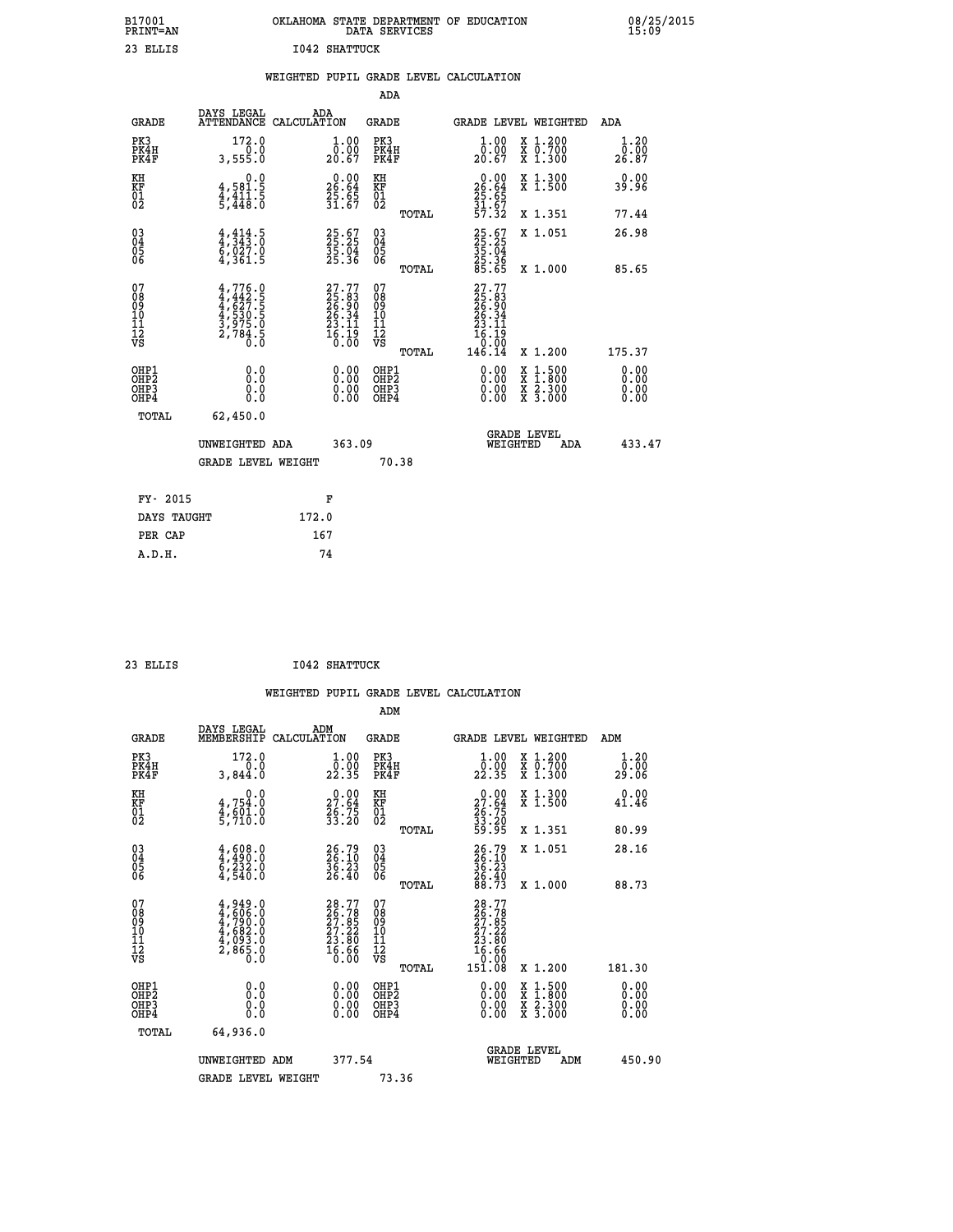| 7001<br>INT=AN | OKLAHOMA STATE DEPARTMENT OF EDUCATION<br>DATA SERVICES |  |
|----------------|---------------------------------------------------------|--|
| ELLIS          | COUNTY TOTALS                                           |  |

08/25/2015<br>15:09

|                                                                    |                                                                                                    | WEIGHTED PUPIL GRADE LEVEL CALCULATION                              |                                                    |                                                                      |                                                                                                                                           |                       |
|--------------------------------------------------------------------|----------------------------------------------------------------------------------------------------|---------------------------------------------------------------------|----------------------------------------------------|----------------------------------------------------------------------|-------------------------------------------------------------------------------------------------------------------------------------------|-----------------------|
|                                                                    |                                                                                                    |                                                                     | <b>ADA</b>                                         |                                                                      |                                                                                                                                           |                       |
| <b>GRADE</b>                                                       | DAYS LEGAL                                                                                         | ADA<br>ATTENDANCE CALCULATION                                       | <b>GRADE</b>                                       |                                                                      | <b>GRADE LEVEL WEIGHTED</b>                                                                                                               | ADA                   |
| PK3<br>PK4H<br>PK4F                                                | 172.0<br>0.0<br>9,403.5                                                                            | 1.00<br>0.00<br>55.63                                               | PK3<br>PK4H<br>PK4F                                | 1.00<br>ŏ:ŏŏ<br>55:63                                                | X 1.200<br>X 0.700<br>X 1.300                                                                                                             | 1.20<br>0.00<br>72.31 |
| KH<br>KF<br>01<br>02                                               | 0.0<br>8.818.5<br>8,857.0<br>12,650.5                                                              | $0.00$<br>57.88<br>$\frac{52.21}{74.93}$                            | KH<br>KF<br>01<br>02                               | $0.00$<br>57.88<br>$\frac{52.21}{74.93}$<br>127.14                   | X 1.300<br>X 1.500                                                                                                                        | 0.00<br>86.83         |
|                                                                    |                                                                                                    |                                                                     | TOTAL                                              |                                                                      | X 1.351                                                                                                                                   | 171.76                |
| $\begin{smallmatrix} 03 \\[-4pt] 04 \end{smallmatrix}$<br>05<br>06 | 0.182.0<br>$\bar{1}\bar{1}, \bar{4}\bar{1}\bar{7}.\bar{0}$<br>9,424.5                              | 54.20<br>64.49<br>67.26<br>55.58                                    | $\begin{matrix} 03 \\ 04 \\ 05 \\ 06 \end{matrix}$ | $\frac{54.20}{64.49}$                                                | X 1.051                                                                                                                                   | 244.30                |
|                                                                    |                                                                                                    |                                                                     | TOTAL                                              | 55.58<br>187.33                                                      | X 1.000                                                                                                                                   | 187.33                |
| 07<br>08901112<br>1112<br>VS                                       | $\begin{smallmatrix}9,908.0\\10,214.5\\11,925.5\\9,237.0\\10,249.5\\7,776.0\\0.0\end{smallmatrix}$ | 58.50<br>60.25<br>70.56<br>70.56<br>54.48<br>60.71<br>46.36<br>0.00 | 078<br>089<br>0011<br>11<br>12<br>VS<br>TOTAL      | 58.50<br>60.25<br>70.56<br>54.48<br>50.71<br>36.36<br>0.00<br>350.86 | X 1.200                                                                                                                                   | 421.03                |
| OHP1<br>OHP2<br>OH <sub>P</sub> 3<br>OH <sub>P4</sub>              | 0.0<br>0.0<br>0.0                                                                                  | 0.00<br>$\begin{smallmatrix} 0.00 \ 0.00 \end{smallmatrix}$         | OHP1<br>OHP2<br>OHP3<br>OHP4                       | 0.00<br>0.00                                                         | $\begin{smallmatrix} \mathtt{X} & 1\cdot500\\ \mathtt{X} & 1\cdot800\\ \mathtt{X} & 2\cdot300\\ \mathtt{X} & 3\cdot000 \end{smallmatrix}$ | 0.00<br>0.00<br>0.00  |
| TOTAL                                                              | 141, 123.5                                                                                         |                                                                     |                                                    |                                                                      |                                                                                                                                           |                       |
|                                                                    | UNWEIGHTED ADA                                                                                     | 834.04                                                              |                                                    | <b>GRADE LEVEL</b><br>WEIGHTED                                       | ADA                                                                                                                                       | 997.43                |
|                                                                    | <b>GRADE LEVEL WEIGHT</b>                                                                          |                                                                     | 163.39                                             |                                                                      |                                                                                                                                           |                       |
| FY- 2015                                                           |                                                                                                    | F                                                                   |                                                    |                                                                      |                                                                                                                                           |                       |
| DAYS TAUGHT                                                        |                                                                                                    | 671.0                                                               |                                                    |                                                                      |                                                                                                                                           |                       |
| PER CAP                                                            |                                                                                                    | 626                                                                 |                                                    |                                                                      |                                                                                                                                           |                       |

 **A.D.H. 269**

 **B17001<br>PRINT=AN** 

 **ELLIS COUNTY TOTALS**

|                                    |                                          |                                                                                                                                               |                    |                                                                          | ADM                                                 |       |                                                                                      |          |                                          |                              |  |
|------------------------------------|------------------------------------------|-----------------------------------------------------------------------------------------------------------------------------------------------|--------------------|--------------------------------------------------------------------------|-----------------------------------------------------|-------|--------------------------------------------------------------------------------------|----------|------------------------------------------|------------------------------|--|
|                                    | <b>GRADE</b>                             | DAYS LEGAL<br>MEMBERSHIP                                                                                                                      | ADM<br>CALCULATION |                                                                          | <b>GRADE</b>                                        |       |                                                                                      |          | GRADE LEVEL WEIGHTED                     | ADM                          |  |
|                                    | PK3<br>PK4H<br>PK4F                      | 172.0<br>0.0<br>10,095.0                                                                                                                      |                    | $\frac{1}{0}$ : 00<br>59.71                                              | PK3<br>PK4H<br>PK4F                                 |       | $\begin{smallmatrix} 1.00\\ 0.00\\ 59.71 \end{smallmatrix}$                          |          | X 1.200<br>X 0.700<br>X 1.300            | 1.20<br>77.ōŏ<br>77.63       |  |
| KH<br>KF<br>01<br>02               |                                          | 0.0<br>10,304.0<br>9,284.0<br>13,224.0                                                                                                        |                    | $\begin{smallmatrix} 0.00\\ 60.74\\ 54.72\\ 78.32 \end{smallmatrix}$     | KH<br>KF<br>01<br>02                                |       | 0.00<br>$\begin{array}{r} 60.74 \\ 54.72 \\ 78.32 \\ 133.04 \end{array}$             |          | X 1.300<br>X 1.500                       | $0.00$<br>91.12              |  |
|                                    |                                          |                                                                                                                                               |                    |                                                                          |                                                     | TOTAL |                                                                                      |          | X 1.351                                  | 179.74                       |  |
| 03<br>04<br>05<br>06               |                                          | $\begin{smallmatrix} 9,557.0\\ 11,321.0\\ 11,804.0\\ 9,785.0 \end{smallmatrix}$                                                               |                    | 56.40<br>67.04<br>69.54<br>57.71                                         | $\begin{array}{c} 03 \\ 04 \\ 05 \\ 06 \end{array}$ |       | $\begin{smallmatrix} 56.40\ 67.04\ 69.54\ 57.71\ 194.29 \end{smallmatrix}$           |          | X 1.051                                  | 59.28                        |  |
|                                    |                                          |                                                                                                                                               |                    |                                                                          |                                                     | TOTAL |                                                                                      |          | X 1.000                                  | 194.29                       |  |
| 07<br>08<br>09<br>101<br>112<br>VS |                                          | $\begin{smallmatrix} 10,258\cdot 0\\ 10,585\cdot 0\\ 12,400\cdot 0\\ 9,649\cdot 0\\ 10,648\cdot 0\\ 8,109\cdot 0\\ 0\cdot 0\end{smallmatrix}$ |                    | $60.54$<br>$62.44$<br>$73.38$<br>$56.91$<br>$63.08$<br>$48.35$<br>$0.00$ | 07<br>08<br>09<br>11<br>11<br>12<br>VS              | TOTAL | $60.54$<br>$62.44$<br>$73.38$<br>$56.91$<br>$63.08$<br>$48.350$<br>$69.90$<br>364.70 |          | X 1.200                                  | 437.65                       |  |
|                                    | OHP1<br>OHP2<br>OH <sub>P3</sub><br>OHP4 | 0.0<br>0.000                                                                                                                                  |                    | $0.00$<br>$0.00$<br>0.00                                                 | OHP1<br>OHP2<br>OHP <sub>3</sub>                    |       | $0.00$<br>$0.00$<br>0.00                                                             |          | X 1:500<br>X 1:800<br>X 2:300<br>X 3:000 | 0.00<br>0.00<br>0.00<br>0.00 |  |
|                                    | TOTAL                                    | 147,195.0                                                                                                                                     |                    |                                                                          |                                                     |       |                                                                                      |          |                                          |                              |  |
|                                    |                                          | UNWEIGHTED ADM                                                                                                                                |                    | 869.88                                                                   |                                                     |       |                                                                                      | WEIGHTED | <b>GRADE LEVEL</b><br>ADM                | 1,040.91                     |  |
|                                    |                                          | <b>GRADE LEVEL WEIGHT</b>                                                                                                                     |                    |                                                                          | 171.03                                              |       |                                                                                      |          |                                          |                              |  |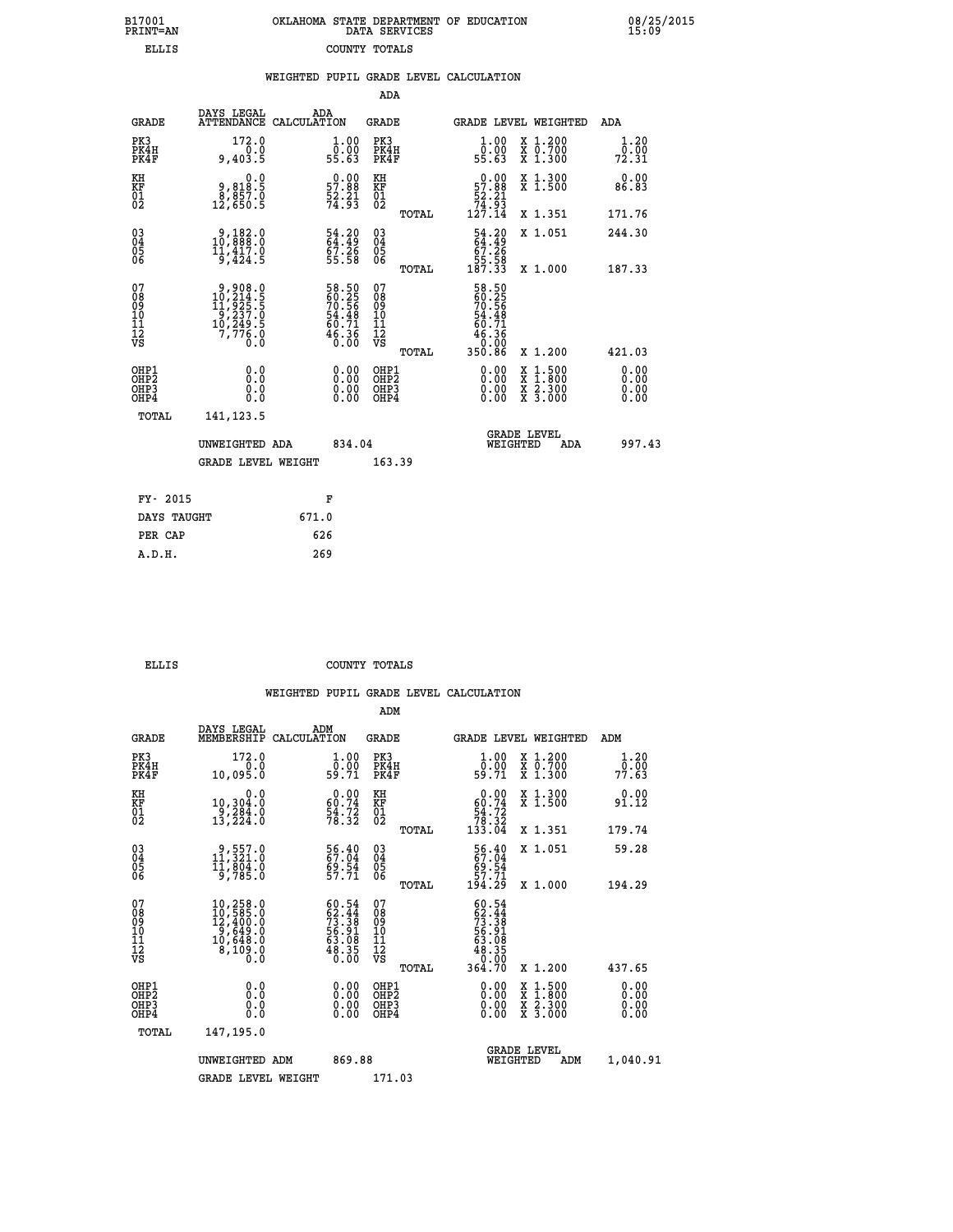| B17001<br>PRINT=AN | OKLAHOMA STATE DEPARTMENT OF EDUCATION<br>DATA SERVICES | 08/25/2015<br>15:09 |
|--------------------|---------------------------------------------------------|---------------------|
| 24 GARFIELD        | <b>I001 WAUKOMIS</b>                                    |                     |

|                                                                    |                                                                                            | WEIGHTED PUPIL GRADE LEVEL CALCULATION                            |                                                 |                                                                                                                       |                                          |                              |
|--------------------------------------------------------------------|--------------------------------------------------------------------------------------------|-------------------------------------------------------------------|-------------------------------------------------|-----------------------------------------------------------------------------------------------------------------------|------------------------------------------|------------------------------|
|                                                                    |                                                                                            |                                                                   | ADA                                             |                                                                                                                       |                                          |                              |
| <b>GRADE</b>                                                       | DAYS LEGAL                                                                                 | ADA<br>ATTENDANCE CALCULATION                                     | <b>GRADE</b>                                    | GRADE LEVEL WEIGHTED                                                                                                  |                                          | ADA                          |
| PK3<br>PK4H<br>PK4F                                                | 171.0<br>0.0<br>4,217.0                                                                    | $1.00$<br>$0.00$<br>24.66                                         | PK3<br>PK4H<br>PK4F                             | 1.00<br>0.00<br>24.66                                                                                                 | X 1.200<br>X 0.700<br>X 1.300            | 1.20<br>0.00<br>32.06        |
| KH<br>KF<br>01<br>02                                               | 0.0<br>$\frac{4}{4}, \frac{269}{877}$ .0<br>$\frac{4}{4}, \frac{977}{71}$ .0               | $\begin{smallmatrix} 0.00\\24.97\\28.52\\27.90 \end{smallmatrix}$ | KH<br>KF<br>01<br>02                            | $\begin{smallmatrix} 0.00\\24.97\\28.52\\27.90\\56.42\end{smallmatrix}$                                               | X 1.300<br>X 1.500                       | 0.00<br>37.46                |
|                                                                    |                                                                                            |                                                                   | TOTAL                                           |                                                                                                                       | X 1.351                                  | 76.22                        |
| $\begin{smallmatrix} 03 \\[-4pt] 04 \end{smallmatrix}$<br>Ŏ5<br>06 | $\frac{4}{3}, \frac{1}{9}$ $\frac{64}{2}$ $\cdot \frac{5}{0}$<br>$\frac{4,271.5}{4,969.5}$ | $24.35$<br>$28.73$<br>24.98<br>29.06                              | $\substack{03 \\ 04}$<br>Ŏ5<br>06               | 24.35<br>28.73<br>24.98<br>29.06<br>29.77                                                                             | X 1.051                                  | 25.59                        |
|                                                                    |                                                                                            |                                                                   | TOTAL                                           |                                                                                                                       | X 1.000                                  | 82.77                        |
| 07<br>08<br>09<br>101<br>112<br>VS                                 | $4,991.0$<br>$5,852.0$<br>$3,324.5$<br>$5,798.5$<br>$4,863.5$<br>$3,410.5$<br>$0.0$        | 29.19<br>34.22<br>19.56<br>33.96<br>38.57<br>28.57<br>19.94       | 07<br>08<br>09<br>11<br>11<br>12<br>VS<br>TOTAL | $\begin{smallmatrix} 29.19\\ 34.22\\ 19.56\\ 19.56\\ 33.967\\ 28.57\\ 19.94\\ 0.00\\ 0.00\\ 165.44 \end{smallmatrix}$ | X 1.200                                  | 198.53                       |
| OHP1<br>OHP2<br>OHP3<br>OHP4                                       | 0.0<br>0.0<br>0.0                                                                          | 0.00<br>$\begin{smallmatrix} 0.00 \ 0.00 \end{smallmatrix}$       | OHP1<br>OHP2<br>OHP3<br>OHP4                    | 0.00<br>X<br>X<br>0.00<br>0.00                                                                                        | $1:500$<br>$1:800$<br>X 2.300<br>X 3.000 | 0.00<br>0.00<br>0.00<br>0.00 |
| <b>TOTAL</b>                                                       | 64,863.0                                                                                   |                                                                   |                                                 |                                                                                                                       |                                          |                              |
|                                                                    | UNWEIGHTED ADA                                                                             | 379.61                                                            |                                                 | GRADE LEVEL<br>WEIGHTED                                                                                               | ADA                                      | 453.83                       |
|                                                                    | <b>GRADE LEVEL WEIGHT</b>                                                                  |                                                                   | 74.22                                           |                                                                                                                       |                                          |                              |
| FY- 2015                                                           |                                                                                            | F                                                                 |                                                 |                                                                                                                       |                                          |                              |
| DAYS TAUGHT                                                        |                                                                                            | 171.0                                                             |                                                 |                                                                                                                       |                                          |                              |
| PER CAP                                                            |                                                                                            | 86                                                                |                                                 |                                                                                                                       |                                          |                              |

 **24 GARFIELD I001 WAUKOMIS**

| <b>GRADE</b>                                         | DAYS LEGAL<br>MEMBERSHIP                                                                                              | ADM<br>CALCULATION                                                      | <b>GRADE</b>                             |       | <b>GRADE LEVEL WEIGHTED</b>                                                          |                                                                                                                                           | ADM                          |  |
|------------------------------------------------------|-----------------------------------------------------------------------------------------------------------------------|-------------------------------------------------------------------------|------------------------------------------|-------|--------------------------------------------------------------------------------------|-------------------------------------------------------------------------------------------------------------------------------------------|------------------------------|--|
| PK3<br>PK4H<br>PK4F                                  | 171.0<br>4,490.0                                                                                                      | $\substack{1.00\\0.00\\26.26}$                                          | PK3<br>PK4H<br>PK4F                      |       | 1.00<br>ŏ:ŏŏ<br>26:26                                                                | X 1.200<br>X 0.700<br>X 1.300                                                                                                             | 1.20<br>$\frac{0.00}{34.14}$ |  |
| KH<br>KF<br>01<br>02                                 | 0.0<br>4,495:0<br>5,098:0<br>4,952:0                                                                                  | $\begin{smallmatrix} 0.00\\ 26.29\\ 29.81\\ 28.96 \end{smallmatrix}$    | KH<br>KF<br>01<br>02                     |       | $\begin{smallmatrix} 0.00\\ 26.29\\ 29.81\\ 28.96\\ 28.77 \end{smallmatrix}$         | X 1.300<br>X 1.500                                                                                                                        | 0.00<br>39.44                |  |
|                                                      |                                                                                                                       |                                                                         |                                          | TOTAL |                                                                                      | X 1.351                                                                                                                                   | 79.40                        |  |
| $\begin{matrix} 03 \\ 04 \\ 05 \\ 06 \end{matrix}$   | $\begin{smallmatrix} 4 \ , \ 305 \ . \ 5 \ , \ 101 \ . \ 0 \ 4 \ , \ 459 \ . \ 0 \ 5 \ , \ 155 \ . \end{smallmatrix}$ | $\begin{smallmatrix} 25.18\\ 29.83\\ 26.08\\ 30.15\\ \end{smallmatrix}$ | 03<br>04<br>05<br>06                     |       | $25.1829.8326.0830.1586.06$                                                          | X 1.051                                                                                                                                   | 26.46                        |  |
|                                                      |                                                                                                                       |                                                                         |                                          | TOTAL |                                                                                      | X 1.000                                                                                                                                   | 86.06                        |  |
| 07<br>08<br>09<br>101<br>112<br>VS                   | $\begin{smallmatrix}5,233.0\\6,137.0\\3,395.0\\5,914.0\\5,002.0\\3,454.0\\0.0\end{smallmatrix}$                       | 30.60<br>35.89<br>19.99<br>34.64<br>30.43<br>20.20<br>20.30             | 07<br>08901112<br>1112<br>VS             |       | $30.60$<br>$35.89$<br>$19.99$<br>$34.64$<br>$20.43$<br>$20.20$<br>$0.00$<br>$170.75$ |                                                                                                                                           |                              |  |
|                                                      |                                                                                                                       |                                                                         |                                          | TOTAL |                                                                                      | X 1.200                                                                                                                                   | 204.90                       |  |
| OHP1<br>OHP <sub>2</sub><br>OH <sub>P3</sub><br>OHP4 | 0.0<br>0.0<br>0.0                                                                                                     |                                                                         | OHP1<br>OHP <sub>2</sub><br>OHP3<br>OHP4 |       |                                                                                      | $\begin{smallmatrix} \mathtt{X} & 1\cdot500\\ \mathtt{X} & 1\cdot800\\ \mathtt{X} & 2\cdot300\\ \mathtt{X} & 3\cdot000 \end{smallmatrix}$ | 0.00<br>0.00<br>0.00<br>0.00 |  |
| TOTAL                                                | 67,361.0                                                                                                              |                                                                         |                                          |       |                                                                                      |                                                                                                                                           |                              |  |
|                                                      | UNWEIGHTED ADM                                                                                                        | 394.31                                                                  |                                          |       | WEIGHTED                                                                             | <b>GRADE LEVEL</b><br>ADM                                                                                                                 | 471.60                       |  |
|                                                      | <b>GRADE LEVEL WEIGHT</b>                                                                                             |                                                                         | 77.29                                    |       |                                                                                      |                                                                                                                                           |                              |  |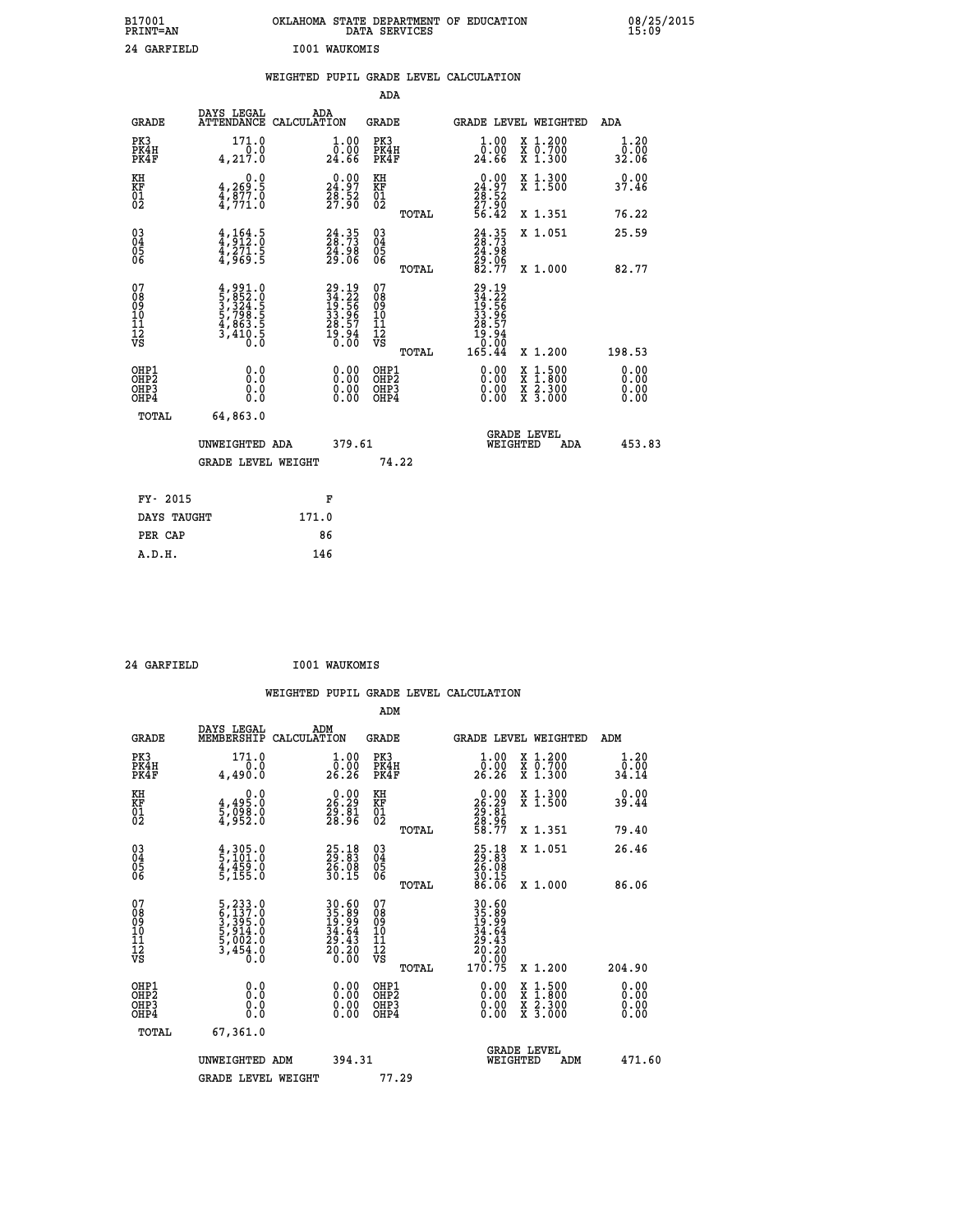|  |  | WEIGHTED PUPIL GRADE LEVEL CALCULATION |
|--|--|----------------------------------------|
|  |  |                                        |

|                                                                    |                                                                                     |                                                                          | ADA                                                 |       |                                                                           |                                                                                          |                               |
|--------------------------------------------------------------------|-------------------------------------------------------------------------------------|--------------------------------------------------------------------------|-----------------------------------------------------|-------|---------------------------------------------------------------------------|------------------------------------------------------------------------------------------|-------------------------------|
| <b>GRADE</b>                                                       | DAYS LEGAL<br>ATTENDANCE CALCULATION                                                | ADA                                                                      | <b>GRADE</b>                                        |       |                                                                           | GRADE LEVEL WEIGHTED                                                                     | ADA                           |
| PK3<br>PK4H<br>PK4F                                                | 0.0<br>0.0<br>1,838.5                                                               | $\begin{smallmatrix} 0.00\\ 0.00\\ 11.14 \end{smallmatrix}$              | PK3<br>PK4H<br>PK4F                                 |       | $\begin{smallmatrix} 0.00\\ 0.00\\ 11.14 \end{smallmatrix}$               | X 1.200<br>X 0.700<br>X 1.300                                                            | 0.00<br>0.00<br>14.48         |
| KH<br>KF<br>01<br>02                                               | 0.0<br>3,150:5<br>4,089:5<br>3,456:0                                                | $\begin{smallmatrix} 0.00\\19.09\\24.78\\20.95 \end{smallmatrix}$        | KH<br>KF<br>01<br>02                                |       | 0.00<br>$\begin{array}{c} 19.09 \\ 24.78 \\ 20.95 \\ 45.73 \end{array}$   | X 1.300<br>X 1.500                                                                       | 0.00<br>28.64                 |
|                                                                    |                                                                                     |                                                                          |                                                     | TOTAL |                                                                           | X 1.351                                                                                  | 61.78                         |
| $\begin{smallmatrix} 03 \\[-4pt] 04 \end{smallmatrix}$<br>Ŏ5<br>06 | 3,161.5<br>3,746.5<br>3,430.0<br>3,099.5                                            | $\frac{19}{22}.\frac{16}{71}$<br>$\frac{20}{18}.\frac{79}{78}$           | $\begin{array}{c} 03 \\ 04 \\ 05 \\ 06 \end{array}$ |       | $\begin{smallmatrix} 19.16\\22.71\\20.79\\18.78\\62.28 \end{smallmatrix}$ | X 1.051                                                                                  | 20.14                         |
|                                                                    |                                                                                     |                                                                          |                                                     | TOTAL |                                                                           | X 1.000                                                                                  | 62.28                         |
| 07<br>08<br>09<br>101<br>11<br>12<br>VS                            | $4,219.0$<br>$3,407.5$<br>$4,296.5$<br>$3,648.5$<br>$1,711.0$<br>$3,415.0$<br>$0.0$ | $25.57$<br>$20.65$<br>$26.04$<br>$22.11$<br>$10.37$<br>$20.86$<br>$0.00$ | 07<br>08<br>09<br>11<br>11<br>12<br>VS              |       | 25.57<br>20.65<br>26.04<br>22.11<br>10.37<br>20.86<br>0.00                |                                                                                          |                               |
|                                                                    |                                                                                     |                                                                          |                                                     | TOTAL | 125.60                                                                    | X 1.200                                                                                  | 150.72                        |
| OHP1<br>OHP <sub>2</sub><br>OH <sub>P3</sub><br>OHP4               | 0.0<br>0.000                                                                        | 0.00<br>$\begin{smallmatrix} 0.00 \ 0.00 \end{smallmatrix}$              | OHP1<br>OHP2<br>OHP <sub>3</sub>                    |       | 0.00<br>0.00                                                              | $\begin{smallmatrix} x & 1.500 \\ x & 1.800 \\ x & 2.300 \\ x & 3.000 \end{smallmatrix}$ | 0.00<br>Ō. ŌŌ<br>0.00<br>0.00 |
| TOTAL                                                              | 46,669.5                                                                            |                                                                          |                                                     |       |                                                                           |                                                                                          |                               |
|                                                                    | UNWEIGHTED ADA                                                                      | 283.00                                                                   |                                                     |       |                                                                           | <b>GRADE LEVEL</b><br>WEIGHTED<br>ADA                                                    | 338.04                        |
|                                                                    | <b>GRADE LEVEL WEIGHT</b>                                                           |                                                                          |                                                     | 55.04 |                                                                           |                                                                                          |                               |
| FY- 2015                                                           |                                                                                     | F                                                                        |                                                     |       |                                                                           |                                                                                          |                               |
| DAYS TAUGHT                                                        |                                                                                     | 165.0                                                                    |                                                     |       |                                                                           |                                                                                          |                               |
| PER CAP                                                            |                                                                                     | 86                                                                       |                                                     |       |                                                                           |                                                                                          |                               |

 **24 GARFIELD I018 KREMLIN-HILLSDALE**

|                                          |                                                                                     |                                                                          | ADM                                                 |                                                                           |                                          |                              |
|------------------------------------------|-------------------------------------------------------------------------------------|--------------------------------------------------------------------------|-----------------------------------------------------|---------------------------------------------------------------------------|------------------------------------------|------------------------------|
| <b>GRADE</b>                             | DAYS LEGAL<br>MEMBERSHIP                                                            | ADM<br>CALCULATION                                                       | <b>GRADE</b>                                        |                                                                           | GRADE LEVEL WEIGHTED                     | ADM                          |
| PK3<br>PK4H<br>PK4F                      | 0.0<br>0.0<br>1,998.Ŏ                                                               | $\begin{smallmatrix} 0.00\\ 0.00\\ 12.11 \end{smallmatrix}$              | PK3<br>PK4H<br>PK4F                                 | $\begin{smallmatrix} 0.00\\ 0.00\\ 12.11 \end{smallmatrix}$               | X 1.200<br>X 0.700<br>X 1.300            | 0.00<br>0.00<br>15.74        |
| KH<br>KF<br>01<br>02                     | 0.0<br>3,262:0<br>4,240:0<br>3,553:0                                                | $19.77$<br>$25.70$<br>$21.53$                                            | KH<br>KF<br>01<br>02                                | $\begin{smallmatrix} 0.00\\19.77\\25.70\\21.53\\47.23 \end{smallmatrix}$  | X 1.300<br>X 1.500                       | 0.00<br>29.66                |
|                                          |                                                                                     |                                                                          | TOTAL                                               |                                                                           | X 1.351                                  | 63.81                        |
| 03<br>04<br>05<br>06                     | 3,267.0<br>3,896.0<br>3,535.0<br>3,199.0                                            | $\begin{smallmatrix} 19.80\ 23.61\ 21.42\ 19.39 \end{smallmatrix}$       | $\begin{array}{c} 03 \\ 04 \\ 05 \\ 06 \end{array}$ | $19.80$<br>$23.61$<br>$21.42$<br>$19.39$<br>$64.42$                       | X 1.051                                  | 20.81                        |
|                                          |                                                                                     |                                                                          | TOTAL                                               |                                                                           | X 1.000                                  | 64.42                        |
| 07<br>08<br>09<br>101<br>112<br>VS       | $4,368.0$<br>$3,519.0$<br>$4,464.0$<br>$3,779.0$<br>$1,821.0$<br>$3,611.0$<br>$0.0$ | $26.47$<br>$21.33$<br>$27.05$<br>$22.90$<br>$11.04$<br>$22.07$<br>$0.00$ | 07<br>08<br>09<br>11<br>11<br>12<br>VS              | $26.47$<br>$21.33$<br>$27.05$<br>$22.90$<br>$11.04$<br>$22.07$<br>$26.09$ |                                          |                              |
|                                          |                                                                                     |                                                                          | TOTAL                                               | 130.86                                                                    | X 1.200                                  | 157.03                       |
| OHP1<br>OHP2<br>OH <sub>P3</sub><br>OHP4 | 0.0<br>0.000                                                                        |                                                                          | OHP1<br>OHP2<br>OHP <sub>3</sub>                    | $0.00$<br>$0.00$<br>0.00                                                  | X 1:500<br>X 1:800<br>X 2:300<br>X 3:000 | 0.00<br>0.00<br>0.00<br>0.00 |
| TOTAL                                    | 48,512.0                                                                            |                                                                          |                                                     |                                                                           |                                          |                              |
|                                          | UNWEIGHTED<br>ADM                                                                   | 294.19                                                                   |                                                     |                                                                           | GRADE LEVEL<br>WEIGHTED<br>ADM           | 351.47                       |
|                                          | <b>GRADE LEVEL WEIGHT</b>                                                           |                                                                          | 57.28                                               |                                                                           |                                          |                              |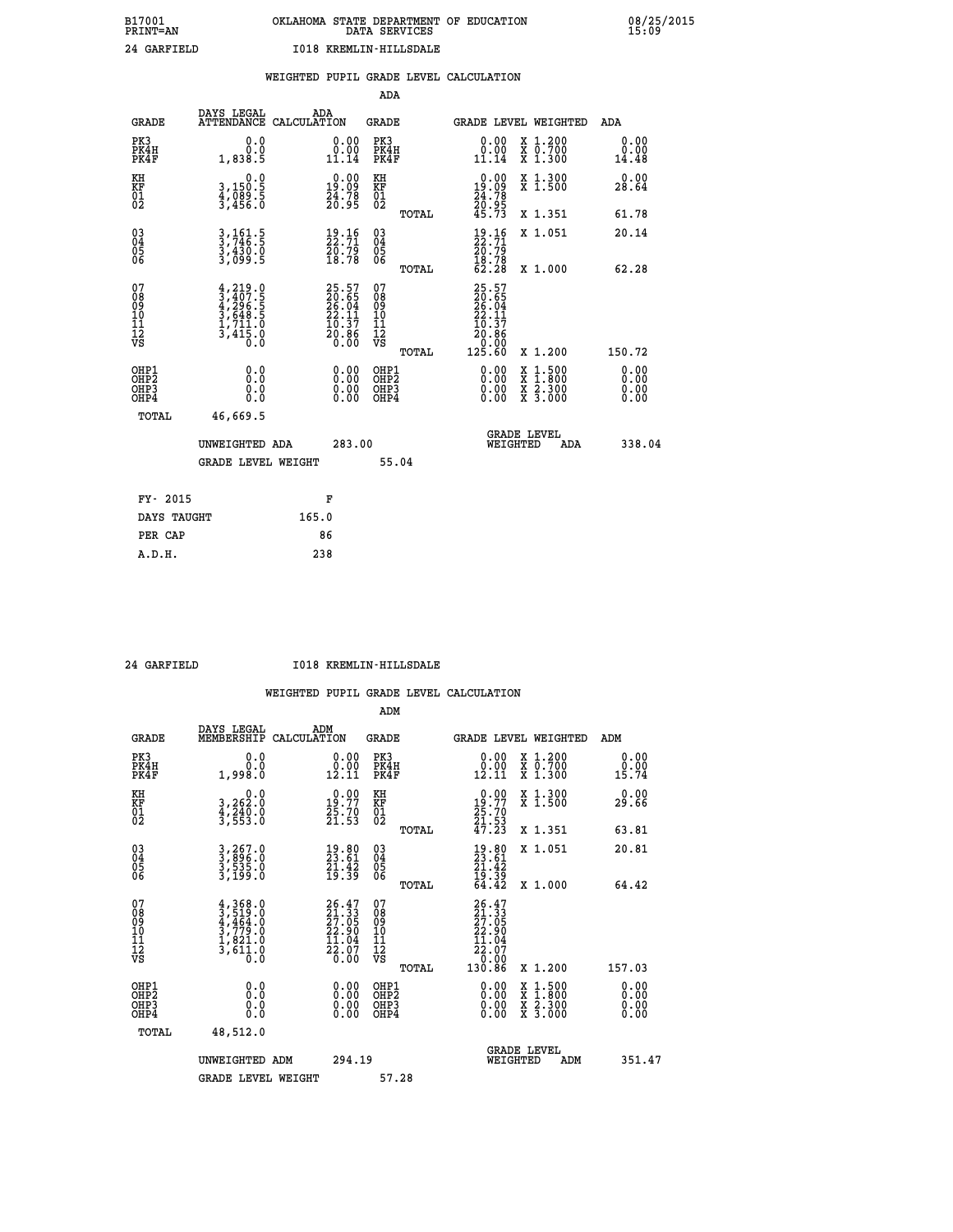| B17001<br><b>PRINT=AN</b> | OKLAHOMA<br>. STATE DEPARTMENT OF EDUCATION<br>DATA SERVICES | 08/25/2015<br>15:09 |
|---------------------------|--------------------------------------------------------------|---------------------|
| 24 GARFIELD               | 1042 CHISHOLM                                                |                     |

|                                                              |                                                                                                                                                                        |       |                                                                   |                                          |       | WEIGHTED PUPIL GRADE LEVEL CALCULATION                                                                                                                                                                                                                                                                                                                                                                                                                                                                                                                                                               |                                                                                          |                              |
|--------------------------------------------------------------|------------------------------------------------------------------------------------------------------------------------------------------------------------------------|-------|-------------------------------------------------------------------|------------------------------------------|-------|------------------------------------------------------------------------------------------------------------------------------------------------------------------------------------------------------------------------------------------------------------------------------------------------------------------------------------------------------------------------------------------------------------------------------------------------------------------------------------------------------------------------------------------------------------------------------------------------------|------------------------------------------------------------------------------------------|------------------------------|
|                                                              |                                                                                                                                                                        |       |                                                                   | <b>ADA</b>                               |       |                                                                                                                                                                                                                                                                                                                                                                                                                                                                                                                                                                                                      |                                                                                          |                              |
| <b>GRADE</b>                                                 | DAYS LEGAL<br>ATTENDANCE CALCULATION                                                                                                                                   |       | ADA                                                               | GRADE                                    |       | GRADE LEVEL WEIGHTED                                                                                                                                                                                                                                                                                                                                                                                                                                                                                                                                                                                 |                                                                                          | ADA                          |
| PK3<br>PK4H<br>PK4F                                          | 400.0<br>0.0<br>6,667.5                                                                                                                                                |       | $\begin{smallmatrix} 2.30\0.00\\38.32\end{smallmatrix}$           | PK3<br>PK4H<br>PK4F                      |       | $\begin{smallmatrix} 2.30\0.00\\38.32\end{smallmatrix}$                                                                                                                                                                                                                                                                                                                                                                                                                                                                                                                                              | X 1.200<br>X 0.700<br>X 1.300                                                            | 2.76<br>0.00<br>49.82        |
| KH<br>KF<br>01<br>02                                         | 0.0<br>14, 114.5<br>13,447:3<br>11,913:0                                                                                                                               |       | $0.00$<br>81.12<br>$77.28$<br>68.47                               | KH<br>KF<br>01<br>02                     |       | $0.00$<br>$81.12$<br>$77.28$<br>$68.47$                                                                                                                                                                                                                                                                                                                                                                                                                                                                                                                                                              | X 1.300<br>X 1.500                                                                       | 0.00<br>121.68               |
|                                                              |                                                                                                                                                                        |       |                                                                   |                                          | TOTAL | 145.75                                                                                                                                                                                                                                                                                                                                                                                                                                                                                                                                                                                               | X 1.351                                                                                  | 196.91                       |
| $\begin{smallmatrix} 03 \\[-4pt] 04 \end{smallmatrix}$<br>Ŏ5 | $\begin{smallmatrix} 13\,,\,547\cdot5\\ 12\,,\,345\cdot5\\ 11\,,\,165\cdot5\\ 13\,,\,050\cdot0 \end{smallmatrix}$                                                      |       | $77.86$<br>$70.95$<br>$64.17$<br>$75.00$                          | $\substack{03 \\ 04}$<br>05<br>06        |       | $77.86\n70.95\n64.17\n75.00\n210.12$                                                                                                                                                                                                                                                                                                                                                                                                                                                                                                                                                                 | X 1.051                                                                                  | 81.83                        |
| ŌĞ                                                           |                                                                                                                                                                        |       |                                                                   |                                          | TOTAL |                                                                                                                                                                                                                                                                                                                                                                                                                                                                                                                                                                                                      | X 1.000                                                                                  | 210.12                       |
| 07<br>08<br>09<br>11<br>11<br>12<br>VS                       | $\begin{smallmatrix} 13\,,\,180\,.\,5\\ 13\,,\,196\,. \,5\\ 13\,,\,702\,. \,0\\ 12\,,\,186\,. \,5\\ 12\,,\,348\,. \,0\\ 11\,,\,189\,. \,0\\ 0\,. \,0\end{smallmatrix}$ |       | 75.75<br>75.84<br>78.75<br>70.04<br>71.26<br>64.30<br>64.30       | 07<br>08<br>09<br>11<br>11<br>12<br>VS   | TOTAL | 75.75<br>$7\overline{5}\cdot\overline{6}\cdot\overline{7}\cdot\overline{5}\cdot\overline{7}\cdot\overline{9}\cdot\overline{0}\cdot\overline{9}\cdot\overline{9}\cdot\overline{9}\cdot\overline{9}\cdot\overline{9}\cdot\overline{1}\cdot\overline{1}\cdot\overline{1}\cdot\overline{1}\cdot\overline{1}\cdot\overline{1}\cdot\overline{1}\cdot\overline{1}\cdot\overline{1}\cdot\overline{1}\cdot\overline{1}\cdot\overline{1}\cdot\overline{1}\cdot\overline{1}\cdot\overline{1}\cdot\overline{1}\cdot\overline{1}\cdot\overline{1}\cdot\overline{1}\cdot\over$<br>71.26<br>64:30<br>00:00<br>04:35 | X 1.200                                                                                  | 523.13                       |
| OHP1<br>OH <sub>P</sub> 2<br>OHP3<br>OHP4                    | 0.0<br>0.0<br>0.0                                                                                                                                                      |       | $\begin{smallmatrix} 0.00 \ 0.00 \ 0.00 \ 0.00 \end{smallmatrix}$ | OHP1<br>OHP <sub>2</sub><br>OHP3<br>OHP4 |       | $\begin{smallmatrix} 0.00 & 0.00 & 0.00 & 0.00 & 0.00 & 0.00 & 0.00 & 0.00 & 0.00 & 0.00 & 0.00 & 0.00 & 0.00 & 0.00 & 0.00 & 0.00 & 0.00 & 0.00 & 0.00 & 0.00 & 0.00 & 0.00 & 0.00 & 0.00 & 0.00 & 0.00 & 0.00 & 0.00 & 0.00 & 0.00 & 0.00 & 0.00 & 0.00 & 0.00 & 0.00 & 0.0$                                                                                                                                                                                                                                                                                                                       | $\begin{smallmatrix} x & 1.500 \\ x & 1.800 \\ x & 2.300 \\ x & 3.000 \end{smallmatrix}$ | 0.00<br>0.00<br>0.00<br>0.00 |
| TOTAL                                                        | 172,453.5                                                                                                                                                              |       |                                                                   |                                          |       |                                                                                                                                                                                                                                                                                                                                                                                                                                                                                                                                                                                                      |                                                                                          |                              |
|                                                              | UNWEIGHTED ADA                                                                                                                                                         |       | 991.41                                                            |                                          |       | WEIGHTED                                                                                                                                                                                                                                                                                                                                                                                                                                                                                                                                                                                             | <b>GRADE LEVEL</b><br>ADA                                                                | 1,186.25                     |
|                                                              | <b>GRADE LEVEL WEIGHT</b>                                                                                                                                              |       |                                                                   | 194.84                                   |       |                                                                                                                                                                                                                                                                                                                                                                                                                                                                                                                                                                                                      |                                                                                          |                              |
| FY- 2015                                                     |                                                                                                                                                                        |       | F                                                                 |                                          |       |                                                                                                                                                                                                                                                                                                                                                                                                                                                                                                                                                                                                      |                                                                                          |                              |
| DAYS TAUGHT                                                  |                                                                                                                                                                        | 174.0 |                                                                   |                                          |       |                                                                                                                                                                                                                                                                                                                                                                                                                                                                                                                                                                                                      |                                                                                          |                              |
| PER CAP                                                      |                                                                                                                                                                        |       | 33                                                                |                                          |       |                                                                                                                                                                                                                                                                                                                                                                                                                                                                                                                                                                                                      |                                                                                          |                              |

 **24 GARFIELD I042 CHISHOLM**

| <b>GRADE</b>                                         | DAYS LEGAL<br>MEMBERSHIP                                                                                                                                                                 | ADM<br>CALCULATION                                         | <b>GRADE</b>                             |       | GRADE LEVEL WEIGHTED                                                                 |                                                                                                                     | ADM                                            |  |
|------------------------------------------------------|------------------------------------------------------------------------------------------------------------------------------------------------------------------------------------------|------------------------------------------------------------|------------------------------------------|-------|--------------------------------------------------------------------------------------|---------------------------------------------------------------------------------------------------------------------|------------------------------------------------|--|
| PK3<br>PK4H<br>PK4F                                  | 429.0<br>6,964.0                                                                                                                                                                         | 2.47<br>0.00<br>40.02                                      | PK3<br>PK4H<br>PK4F                      |       | 2.47<br>0.00<br>40.02                                                                | X 1.200<br>X 0.700<br>X 1.300                                                                                       | 2.96<br>$\frac{\bar{0}.\bar{0}\bar{0}}{52.03}$ |  |
| KH<br>KF<br>01<br>02                                 | 0.0<br>14,919.0<br>14,030.0<br>12,493.0                                                                                                                                                  | $0.00$<br>85.74<br>$\frac{80.63}{71.80}$                   | KH<br>KF<br>01<br>02                     |       | $\begin{smallmatrix} &0.00\ 85.74\ 80.63\ 71.80\ 152.43\ \end{smallmatrix}$          | X 1.300<br>X 1.500                                                                                                  | 0.00<br>128.61                                 |  |
|                                                      |                                                                                                                                                                                          |                                                            |                                          | TOTAL |                                                                                      | X 1.351                                                                                                             | 205.93                                         |  |
| $\begin{matrix} 03 \\ 04 \\ 05 \\ 06 \end{matrix}$   | 14,108.0<br>12,891.0<br>11,640.0                                                                                                                                                         | 81.08<br>74.09<br>66.90<br>78.91                           | $\substack{03 \\ 04}$<br>05<br>06        |       | $\begin{smallmatrix}81.08\\74.09\\66.90\\78.91\\219.90\end{smallmatrix}$             | X 1.051                                                                                                             | 85.22                                          |  |
|                                                      | 13,730.0                                                                                                                                                                                 |                                                            |                                          | TOTAL |                                                                                      | X 1.000                                                                                                             | 219.90                                         |  |
| 07<br>08<br>09<br>101<br>112<br>VS                   | $\begin{smallmatrix} 13\,, & 914\,. & 0\\ 13\,, & 747\,. & 0\\ 14\,, & 348\,. & 0\\ 12\,, & 824\,. & 0\\ 12\,, & 942\,. & 0\\ 11\,, & 865\,. & 0\\ 0\,. & 0\,. & 0\,. \end{smallmatrix}$ | 79.97<br>79.01<br>82.46<br>73.70<br>74.69<br>74.69<br>0.00 | 07<br>08<br>09<br>11<br>11<br>12<br>VS   | TOTAL | $79.97$<br>$79.01$<br>$82.46$<br>$73.70$<br>$74.69$<br>$68.19$<br>$0.00$<br>$458.02$ | X 1.200                                                                                                             | 549.62                                         |  |
| OHP1<br>OH <sub>P</sub> <sub>2</sub><br>OHP3<br>OHP4 | 0.0<br>0.0<br>0.0                                                                                                                                                                        | $0.00$<br>$0.00$<br>0.00                                   | OHP1<br>OHP <sub>2</sub><br>OHP3<br>OHP4 |       | $0.00$<br>$0.00$<br>0.00                                                             | $\begin{array}{l} \mathtt{X} & 1.500 \\ \mathtt{X} & 1.800 \\ \mathtt{X} & 2.300 \\ \mathtt{X} & 3.000 \end{array}$ | 0.00<br>0.00<br>0.00<br>0.00                   |  |
| TOTAL                                                | 180,844.0                                                                                                                                                                                |                                                            |                                          |       |                                                                                      |                                                                                                                     |                                                |  |
|                                                      | UNWEIGHTED                                                                                                                                                                               | 1,039.66<br>ADM                                            |                                          |       | WEIGHTED                                                                             | <b>GRADE LEVEL</b><br>ADM                                                                                           | 1,244.27                                       |  |
|                                                      | <b>GRADE LEVEL WEIGHT</b>                                                                                                                                                                |                                                            | 204.61                                   |       |                                                                                      |                                                                                                                     |                                                |  |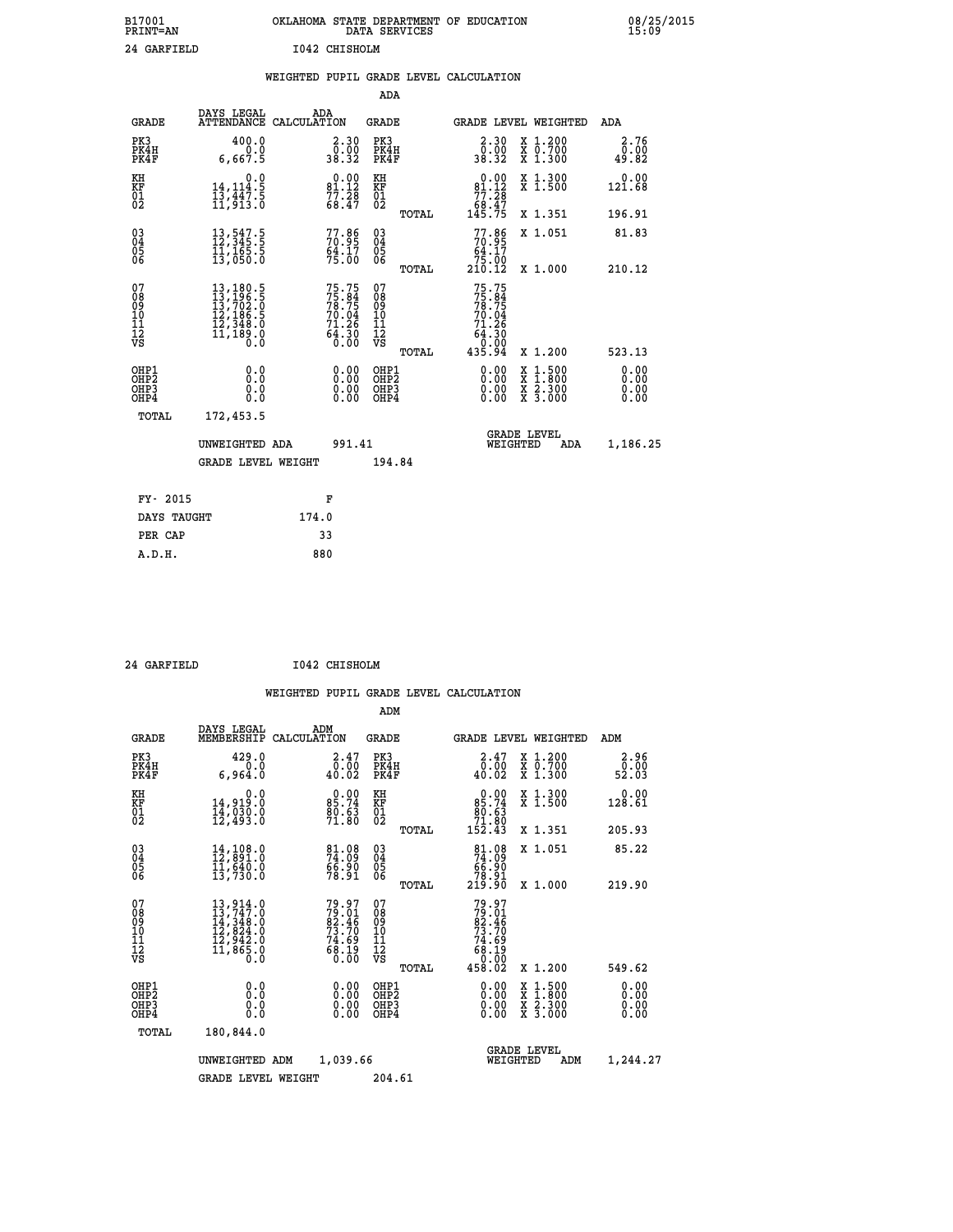| B17001<br><b>PRINT=AN</b> | OKLAHOMA STATE DEPARTMENT OF EDUCATION<br>DATA SERVICES | 08/25/2015<br>15:09 |
|---------------------------|---------------------------------------------------------|---------------------|
| 24 GARFIELD               | I047 GARBER                                             |                     |

|                                                    |                                                                            |                                                                          |                                                 | WEIGHTED PUPIL GRADE LEVEL CALCULATION                                       |                                                                                          |                              |
|----------------------------------------------------|----------------------------------------------------------------------------|--------------------------------------------------------------------------|-------------------------------------------------|------------------------------------------------------------------------------|------------------------------------------------------------------------------------------|------------------------------|
|                                                    |                                                                            |                                                                          | ADA                                             |                                                                              |                                                                                          |                              |
| <b>GRADE</b>                                       | DAYS LEGAL                                                                 | ADA<br>ATTENDANCE CALCULATION                                            | <b>GRADE</b>                                    | GRADE LEVEL WEIGHTED                                                         |                                                                                          | ADA                          |
| PK3<br>PK4H<br>PK4F                                | 162.0<br>0.0<br>2,996.5                                                    | $\begin{smallmatrix} 1.00\\ 0.00\\ 18.50 \end{smallmatrix}$              | PK3<br>PK4H<br>PK4F                             | 1.00<br>0.00<br>18.50                                                        | X 1.200<br>X 0.700<br>X 1.300                                                            | 1.20<br>0.00<br>24.05        |
| KH<br>KF<br>01<br>02                               | $\begin{smallmatrix}&&&0.0\\4.227.0\\4.203.0\\4.990.5\end{smallmatrix}$    | $\begin{smallmatrix} 0.00\\ 26.09\\ 25.94\\ 30.81 \end{smallmatrix}$     | KH<br>KF<br>01<br>02                            | $\begin{smallmatrix} 0.00\\ 26.09\\ 25.94\\ 30.81\\ 56.75 \end{smallmatrix}$ | X 1.300<br>X 1.500                                                                       | 0.00<br>39.14                |
|                                                    |                                                                            |                                                                          | TOTAL                                           |                                                                              | X 1.351                                                                                  | 76.67                        |
| $\begin{matrix} 03 \\ 04 \\ 05 \\ 06 \end{matrix}$ | $\frac{4}{3}$ , 050 : 0<br>$\frac{4}{3}, \frac{2}{338}$ . 5                | $25.00$<br>$18.80$<br>26.09<br>26.78                                     | 03<br>04<br>05<br>06                            | 25.00<br>18.80<br>26.09<br>26.78<br>71.67                                    | X 1.051                                                                                  | 26.28                        |
|                                                    |                                                                            |                                                                          | TOTAL                                           |                                                                              | X 1.000                                                                                  | 71.67                        |
| 07<br>08<br>09<br>11<br>11<br>12<br>VS             | $4,162.5$<br>$4,342.0$<br>$4,566.0$<br>$5,413.5$<br>$3,525.0$<br>$3,769.0$ | $25.69$<br>$26.26$<br>$28.26$<br>$33.42$<br>$21.76$<br>$23.27$<br>$0.00$ | 07<br>08<br>09<br>11<br>11<br>12<br>VS<br>TOTAL | 25.69<br>26.26<br>28.26<br>33.42<br>31.76<br>23.27<br>23.27<br>159.20        | X 1.200                                                                                  | 191.04                       |
| OHP1<br>OHP2<br>OHP3<br>OHP4                       | 0.0<br>0.0<br>0.0                                                          | $\begin{smallmatrix} 0.00 \ 0.00 \ 0.00 \ 0.00 \end{smallmatrix}$        | OHP1<br>OHP2<br>OHP3<br>OHP4                    |                                                                              | $\begin{smallmatrix} x & 1.500 \\ x & 1.800 \\ x & 2.300 \\ x & 3.000 \end{smallmatrix}$ | 0.00<br>0.00<br>0.00<br>0.00 |
| TOTAL                                              | 58,017.0                                                                   |                                                                          |                                                 |                                                                              |                                                                                          |                              |
|                                                    | UNWEIGHTED ADA                                                             | 358.21                                                                   |                                                 | <b>GRADE LEVEL</b><br>WEIGHTED                                               | ADA                                                                                      | 430.05                       |
|                                                    | <b>GRADE LEVEL WEIGHT</b>                                                  |                                                                          | 71.84                                           |                                                                              |                                                                                          |                              |
| FY- 2015                                           |                                                                            | F                                                                        |                                                 |                                                                              |                                                                                          |                              |
|                                                    | DAYS TAUGHT                                                                | 162.0                                                                    |                                                 |                                                                              |                                                                                          |                              |
| PER CAP                                            |                                                                            | 92                                                                       |                                                 |                                                                              |                                                                                          |                              |

 **24 GARFIELD I047 GARBER**

 **A.D.H. 218**

 **WEIGHTED PUPIL GRADE LEVEL CALCULATION ADM DAYS LEGAL ADM GRADE MEMBERSHIP CALCULATION GRADE GRADE LEVEL WEIGHTED ADM**

| PK3<br>PK4H<br>PK4F                                | 162.0<br>0.0<br>3,215.0                                                                              | $\begin{smallmatrix} 1.00\\ 0.00\\ 19.85 \end{smallmatrix}$              | PK3<br>PK4H<br>PK4F                                | $\begin{smallmatrix} 1.00\\ 0.00\\ 19.85 \end{smallmatrix}$                                       | X 1.200<br>X 0.700<br>X 1.300                                                                                       | 1.20<br>0.00<br>25.81 |
|----------------------------------------------------|------------------------------------------------------------------------------------------------------|--------------------------------------------------------------------------|----------------------------------------------------|---------------------------------------------------------------------------------------------------|---------------------------------------------------------------------------------------------------------------------|-----------------------|
| KH<br>KF<br>01<br>02                               | 0.0<br>$4,509.0$<br>$4,393.0$<br>$5,176.0$                                                           | $\begin{smallmatrix} 0.00\\ 27.83\\ 27.12\\ 31.95 \end{smallmatrix}$     | KH<br>KF<br>$^{01}_{02}$                           | $\begin{smallmatrix} 0.00\\ 27.83\\ 27.12\\ 31.95\\ 59.07 \end{smallmatrix}$                      | X 1.300<br>X 1.500                                                                                                  | 0.00<br>41.75         |
|                                                    |                                                                                                      |                                                                          | TOTAL                                              |                                                                                                   | X 1.351                                                                                                             | 79.80                 |
| $\begin{matrix} 03 \\ 04 \\ 05 \\ 06 \end{matrix}$ | $\frac{4}{3}, \frac{176}{257}.0$<br>$\frac{4}{3}, \frac{374}{36}.0$<br>$\frac{4}{4}, \frac{466}{30}$ | 25.78<br>20.10<br>27.00<br>27.57                                         | $\begin{matrix} 03 \\ 04 \\ 05 \\ 06 \end{matrix}$ | $\begin{smallmatrix} 25\cdot78\\ 20\cdot10\\ 27\cdot90\\ 27\cdot57\\ 74\cdot67 \end{smallmatrix}$ | X 1.051                                                                                                             | 27.09                 |
|                                                    |                                                                                                      |                                                                          | TOTAL                                              |                                                                                                   | X 1.000                                                                                                             | 74.67                 |
| 07<br>08<br>09<br>101<br>11<br>12<br>VS            | $4,365.0$<br>$4,541.0$<br>$4,807.0$<br>$5,774.0$<br>$3,763.0$<br>$4,046.0$<br>$0.0$                  | $26.94$<br>$28.03$<br>$29.77$<br>$35.64$<br>$23.23$<br>$24.98$<br>$0.00$ | 07<br>08<br>09<br>01<br>11<br>11<br>17<br>VS       | $\begin{smallmatrix} 26.94\ 28.03\ 29.77\ 29.74\ 35.64\ 24.98\ 24.980\ 168.59 \end{smallmatrix}$  |                                                                                                                     |                       |
|                                                    |                                                                                                      |                                                                          | <b>TOTAL</b>                                       |                                                                                                   | X 1.200                                                                                                             | 202.31                |
| OHP1<br>OHP2<br>OHP3<br>OHP4                       | $\begin{smallmatrix} 0.0 \ 0.0 \ 0.0 \end{smallmatrix}$                                              | 0.00                                                                     | OHP1<br>OHP2<br>OHP3<br>OHP4                       | $0.00$<br>0.00<br>0.00                                                                            | $\begin{array}{l} \mathtt{X} & 1.500 \\ \mathtt{X} & 1.800 \\ \mathtt{X} & 2.300 \\ \mathtt{X} & 3.000 \end{array}$ | 0.00<br>0.00<br>0.00  |
| TOTAL                                              | 61,024.0                                                                                             |                                                                          |                                                    |                                                                                                   |                                                                                                                     |                       |
|                                                    | UNWEIGHTED ADM                                                                                       | 376.79                                                                   |                                                    | <b>GRADE LEVEL</b><br>WEIGHTED                                                                    | ADM                                                                                                                 | 452.63                |
|                                                    | <b>GRADE LEVEL WEIGHT</b>                                                                            |                                                                          | 75.84                                              |                                                                                                   |                                                                                                                     |                       |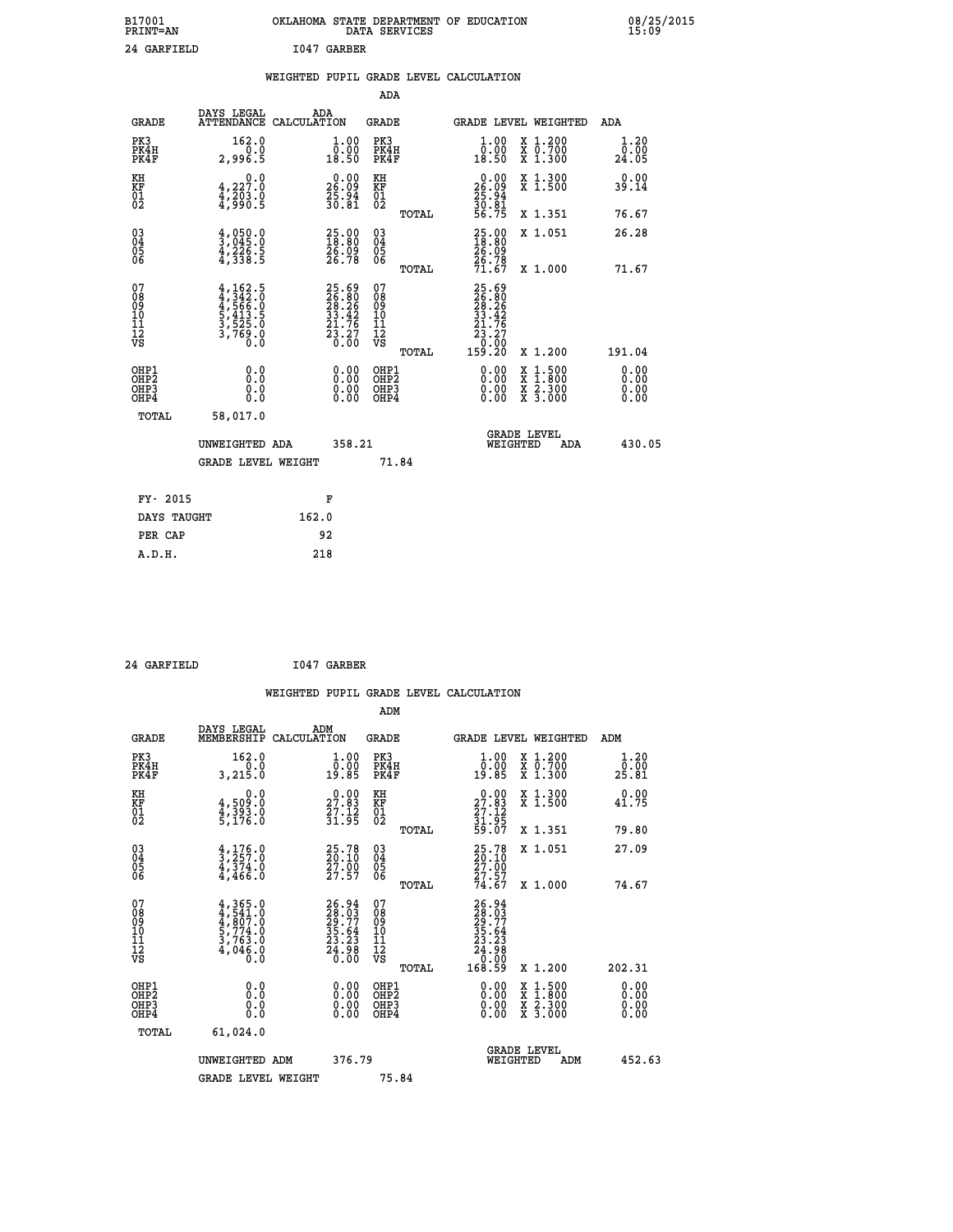|                                                                    |                                                                                                   |                                                                          |                                                     | ADA   |                                                                                                                                                                                                                                                                                |                                          |                               |
|--------------------------------------------------------------------|---------------------------------------------------------------------------------------------------|--------------------------------------------------------------------------|-----------------------------------------------------|-------|--------------------------------------------------------------------------------------------------------------------------------------------------------------------------------------------------------------------------------------------------------------------------------|------------------------------------------|-------------------------------|
| <b>GRADE</b>                                                       | DAYS LEGAL                                                                                        | ADA<br>ATTENDANCE CALCULATION                                            | <b>GRADE</b>                                        |       |                                                                                                                                                                                                                                                                                | GRADE LEVEL WEIGHTED                     | ADA                           |
| PK3<br>PK4H<br>PK4F                                                | 0.0<br>3,356.0<br>0.0                                                                             | $20.00$<br>$20.72$<br>$0.00$                                             | PK3<br>PK4H<br>PK4F                                 |       | 20.00<br>0.00                                                                                                                                                                                                                                                                  | X 1.200<br>X 0.700<br>X 1.300            | 0.00<br>14.50<br>0.00         |
| KH<br>KF<br>01<br>02                                               | 0.0<br>$\frac{6}{7}, \frac{0}{7}$<br>$\frac{88}{5}, \frac{8}{477}$<br>5,477.5                     | $\begin{smallmatrix} 0.00\\ 37.58\\ 47.89\\ 33.81 \end{smallmatrix}$     | KH<br>KF<br>01<br>02                                |       | $37.90$<br>37.58<br>$\frac{47.89}{33.81}$<br>81.70                                                                                                                                                                                                                             | X 1.300<br>X 1.500                       | 0.00<br>56.37                 |
|                                                                    |                                                                                                   |                                                                          |                                                     | TOTAL |                                                                                                                                                                                                                                                                                | X 1.351                                  | 110.38                        |
| $\begin{smallmatrix} 03 \\[-4pt] 04 \end{smallmatrix}$<br>Ŏ5<br>06 | $\begin{smallmatrix} 6\,,\,122\,. \ 6\,,\,429\,. \ 6\,,\,297\,. \ 5\,,\,975\,. \end{smallmatrix}$ | 37.79<br>39.69<br>38.87<br>36.89                                         | $\begin{array}{c} 03 \\ 04 \\ 05 \\ 06 \end{array}$ |       | $37.79$<br>$39.69$<br>$38.87$<br>$36.89$<br>$115.45$                                                                                                                                                                                                                           | X 1.051                                  | 39.72                         |
|                                                                    |                                                                                                   |                                                                          |                                                     | TOTAL |                                                                                                                                                                                                                                                                                | X 1.000                                  | 115.45                        |
| 07<br>08<br>09<br>101<br>11<br>12<br>VS                            | $5,462.0$<br>$6,203.0$<br>$6,203.0$<br>$5,787.0$<br>$5,541.0$<br>$6,418.5$<br>$0.0$               | $33.72$<br>$42.70$<br>$38.36$<br>$35.73$<br>$34.20$<br>$39.77$<br>$0.00$ | 07<br>08<br>09<br>01<br>11<br>11<br>12<br>VS        |       | $33.72$<br>$42.70$<br>$38.36$<br>$35.73$<br>$34.20$<br>$39.77$<br>$0.00$<br>$224.48$                                                                                                                                                                                           |                                          |                               |
|                                                                    |                                                                                                   |                                                                          |                                                     | TOTAL |                                                                                                                                                                                                                                                                                | X 1.200                                  | 269.38                        |
| OHP1<br>OHP <sub>2</sub><br>OH <sub>P3</sub><br>OHP4               | 0.0<br>0.000                                                                                      | 0.00<br>$\begin{smallmatrix} 0.00 \ 0.00 \end{smallmatrix}$              | OHP1<br>OHP2<br>OHP <sub>3</sub>                    |       | $\begin{smallmatrix} 0.00 & 0.00 & 0.00 & 0.00 & 0.00 & 0.00 & 0.00 & 0.00 & 0.00 & 0.00 & 0.00 & 0.00 & 0.00 & 0.00 & 0.00 & 0.00 & 0.00 & 0.00 & 0.00 & 0.00 & 0.00 & 0.00 & 0.00 & 0.00 & 0.00 & 0.00 & 0.00 & 0.00 & 0.00 & 0.00 & 0.00 & 0.00 & 0.00 & 0.00 & 0.00 & 0.0$ | X 1:500<br>X 1:800<br>X 2:300<br>X 3:000 | 0.00<br>Ō. ŌŌ<br>0.00<br>0.00 |
| TOTAL                                                              | 83,832.0                                                                                          |                                                                          |                                                     |       |                                                                                                                                                                                                                                                                                |                                          |                               |
|                                                                    | UNWEIGHTED ADA                                                                                    | 517.72                                                                   |                                                     |       |                                                                                                                                                                                                                                                                                | <b>GRADE LEVEL</b><br>WEIGHTED<br>ADA    | 605.80                        |
|                                                                    | <b>GRADE LEVEL WEIGHT</b>                                                                         |                                                                          |                                                     | 88.08 |                                                                                                                                                                                                                                                                                |                                          |                               |
| FY- 2015                                                           |                                                                                                   | F                                                                        |                                                     |       |                                                                                                                                                                                                                                                                                |                                          |                               |
| DAYS TAUGHT                                                        |                                                                                                   | 162.0                                                                    |                                                     |       |                                                                                                                                                                                                                                                                                |                                          |                               |
| PER CAP                                                            |                                                                                                   | 66                                                                       |                                                     |       |                                                                                                                                                                                                                                                                                |                                          |                               |

### **24 GARFIELD I056 PIONEER-PLEASANT VALE**

|                                                      |                                                                           |                                                                      | ADM                                                 |       |                                                                              |                                          |                       |
|------------------------------------------------------|---------------------------------------------------------------------------|----------------------------------------------------------------------|-----------------------------------------------------|-------|------------------------------------------------------------------------------|------------------------------------------|-----------------------|
| <b>GRADE</b>                                         | DAYS LEGAL<br>MEMBERSHIP                                                  | ADM<br>CALCULATION                                                   | <b>GRADE</b>                                        |       |                                                                              | GRADE LEVEL WEIGHTED                     | ADM                   |
| PK3<br>PK4H<br>PK4F                                  | 0.0<br>3,554.0<br>0.0                                                     | $2_1^{0.00}_{1.94}$                                                  | PK3<br>PK4H<br>PK4F                                 |       | 0.00<br>21.94<br>0.00                                                        | X 1.200<br>X 0.700<br>X 1.300            | 0.00<br>15.36<br>0.00 |
| KH<br>KF<br>01<br>02                                 | $\begin{smallmatrix}&&&0.0\\6,446.0\\8,077.0\\5,624.0\end{smallmatrix}$   | $\begin{smallmatrix} 0.00\\ 39.79\\ 49.86\\ 34.72 \end{smallmatrix}$ | KH<br>KF<br>01<br>02                                |       | $\begin{smallmatrix} 0.00\\ 39.79\\ 49.86\\ 34.72\\ 84.58 \end{smallmatrix}$ | X 1.300<br>X 1.500                       | 0.00<br>59.69         |
|                                                      |                                                                           |                                                                      |                                                     | TOTAL |                                                                              | X 1.351                                  | 114.27                |
| 03<br>04<br>05<br>06                                 | $6,329.0$<br>$6,671.0$<br>$6,486.0$<br>$6,237.0$                          | 39.07<br>41.18<br>$\frac{40.04}{38.50}$                              | $\begin{array}{c} 03 \\ 04 \\ 05 \\ 06 \end{array}$ |       | $39.07\n41.18\n40.04\n38.50\n119.72$                                         | X 1.051                                  | 41.06                 |
|                                                      |                                                                           |                                                                      |                                                     | TOTAL |                                                                              | X 1.000                                  | 119.72                |
| 07<br>08<br>09<br>101<br>11<br>12<br>VS              | 5,585.0<br>7,096.0<br>6,445.0<br>6,027.0<br>5,661.0<br>5,535.0<br>6,535.0 | $34.48$<br>$39.89$<br>$37.23$<br>$34.94$<br>$40.49$<br>$0.00$        | 07<br>08<br>09<br>11<br>11<br>12<br>VS              | TOTAL | 230.83                                                                       | X 1.200                                  | 277.00                |
| OHP1<br>OHP2<br>OHP <sub>3</sub><br>OH <sub>P4</sub> |                                                                           |                                                                      | OHP1<br>OHP2<br>OHP <sub>3</sub>                    |       | $0.00$<br>$0.00$<br>0.00                                                     | X 1:500<br>X 1:800<br>X 2:300<br>X 3:000 | 0.00<br>0.00<br>0.00  |
| TOTAL                                                | 86,773.0                                                                  |                                                                      |                                                     |       |                                                                              |                                          |                       |
|                                                      | UNWEIGHTED ADM                                                            | 535.93                                                               |                                                     |       |                                                                              | GRADE LEVEL<br>WEIGHTED<br>ADM           | 627.10                |
|                                                      | <b>GRADE LEVEL WEIGHT</b>                                                 |                                                                      | 91.17                                               |       |                                                                              |                                          |                       |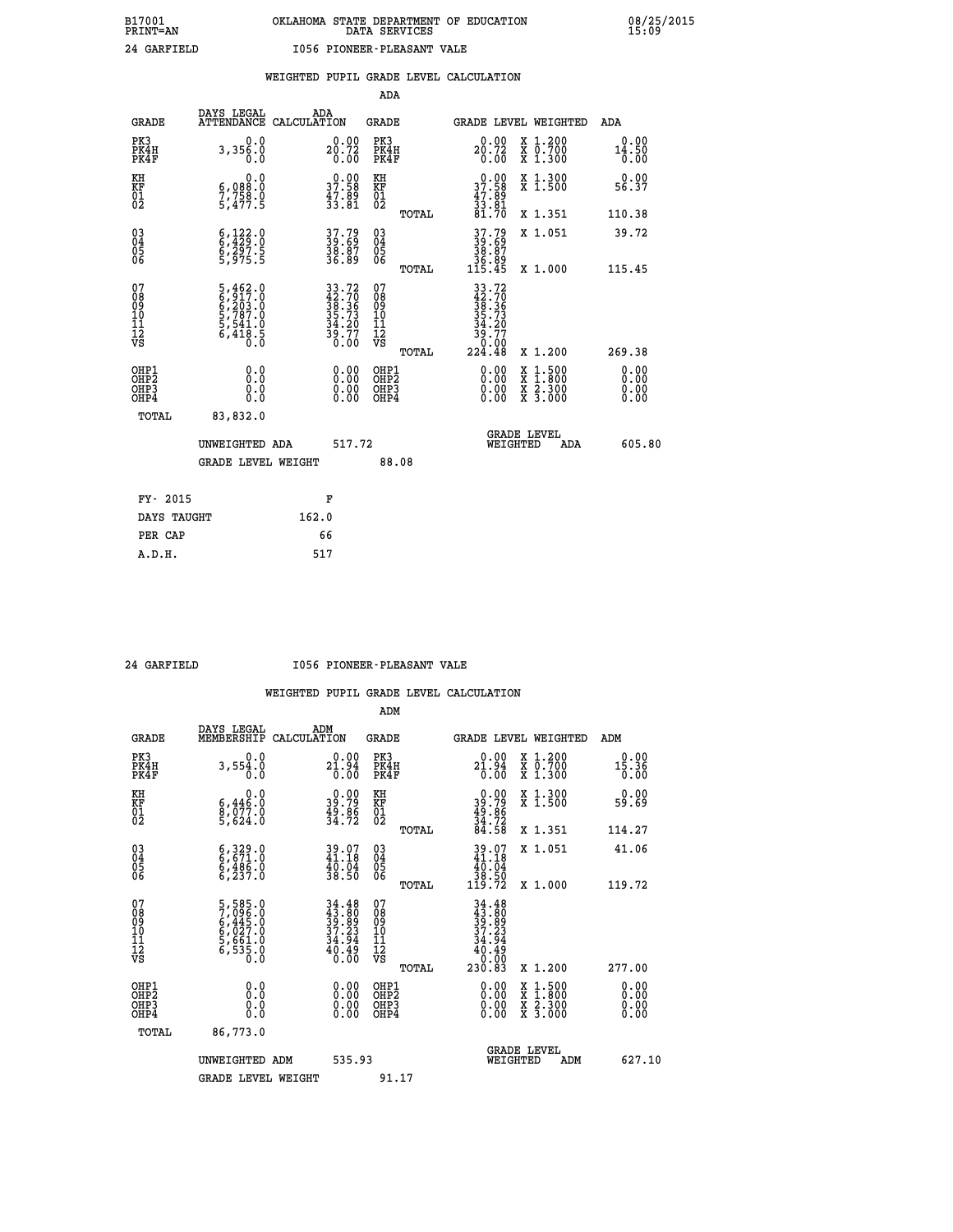| B17001<br><b>PRINT=AN</b> |             |           | OKLAHOMA STATE DEPARTMENT OF EDUCATION<br>DATA SERVICES |  |
|---------------------------|-------------|-----------|---------------------------------------------------------|--|
|                           | 24 GARFIELD | T057 ENTD |                                                         |  |

|  |  | WEIGHTED PUPIL GRADE LEVEL CALCULATION |
|--|--|----------------------------------------|
|  |  |                                        |

|                                                    |                                                                                                               |                                                                  | ADA                                       |       |                                                                                             |          |                                          |                         |
|----------------------------------------------------|---------------------------------------------------------------------------------------------------------------|------------------------------------------------------------------|-------------------------------------------|-------|---------------------------------------------------------------------------------------------|----------|------------------------------------------|-------------------------|
| <b>GRADE</b>                                       | DAYS LEGAL                                                                                                    | ADA<br>ATTENDANCE CALCULATION                                    | GRADE                                     |       |                                                                                             |          | GRADE LEVEL WEIGHTED                     | ADA                     |
| PK3<br>PK4H<br>PK4F                                | 2,301.5<br>0.0<br>80,261.0                                                                                    | 13.38<br>0.00<br>466.63                                          | PK3<br>PK4H<br>PK4F                       |       | 13.38<br>0.00<br>466.63                                                                     |          | X 1.200<br>X 0.700<br>X 1.300            | 16.06<br>0.00<br>606.62 |
| KH<br><b>KF</b><br>01<br>02                        | 0.0<br>117,729.0<br>$\frac{1}{1}\overline{2}\frac{1}{3}, \frac{1}{9}\overline{4}\frac{1}{5}\cdot\overline{5}$ | 0.00<br>684.47<br>$704.18$<br>662.47                             | KH<br>KF<br>$\overline{01}$               |       | 0.00<br>684.47<br>704.18<br>662.47<br>1,366.65                                              |          | X 1.300<br>X 1.500                       | 0.00<br>1,026.71        |
|                                                    |                                                                                                               |                                                                  |                                           | TOTAL |                                                                                             |          | X 1.351                                  | 1,846.34                |
| $\begin{matrix} 03 \\ 04 \\ 05 \\ 06 \end{matrix}$ | 113, 735.5<br>96,916.0<br>89,048.5                                                                            | 584.25<br>563.47<br>517.72                                       | 03<br>04<br>05<br>06                      |       | 661.25<br>584.85<br>563.47<br>517.72<br>1,666.04                                            |          | X 1.051                                  | 694.97                  |
|                                                    |                                                                                                               |                                                                  |                                           | TOTAL |                                                                                             |          | X 1.000                                  | 1,666.04                |
| 07<br>08<br>09<br>101<br>11<br>12<br>VS            | 84, 166.0<br>77, 200.5<br>78, 038.0<br>73, 720.0<br>63, 646.0<br>63, 536.5<br>0.0                             | 489.34<br>448.84<br>453.71<br>428.60<br>370.03<br>369.40<br>0.00 | 07<br>08<br>09<br>11<br>11<br>12<br>VS    | TOTAL | 489.34<br>$448.344$<br>$453.71$<br>$428.60$<br>$370.03$<br>$369.40$<br>$369.40$<br>2,559.92 |          | X 1.200                                  | 3,071.90                |
| OHP1<br>OH <sub>P</sub> 2<br>OHP3<br>OHP4          | 6,320.0<br>696.0<br>0.0<br>0.0                                                                                | $36.74\n4.05\n0.00\n0.00$                                        | OHP1<br>OH <sub>P</sub> 2<br>OHP3<br>OHP4 |       | $36.74$<br>$4.05$<br>$0.00$<br>0.00                                                         |          | X 1:500<br>X 1:800<br>X 2:300<br>X 3:000 | 55:11<br>0.00<br>0.00   |
| TOTAL                                              | 1,282,972.0                                                                                                   |                                                                  |                                           |       |                                                                                             |          |                                          |                         |
|                                                    | UNWEIGHTED ADA                                                                                                | 7,459.13                                                         |                                           |       |                                                                                             | WEIGHTED | <b>GRADE LEVEL</b><br>ADA                | 8,991.04                |
|                                                    | <b>GRADE LEVEL WEIGHT</b>                                                                                     |                                                                  | 1,531.91                                  |       |                                                                                             |          |                                          |                         |
| FY- 2015                                           |                                                                                                               | F                                                                |                                           |       |                                                                                             |          |                                          |                         |
| DAYS TAUGHT                                        |                                                                                                               | 172.0                                                            |                                           |       |                                                                                             |          |                                          |                         |
|                                                    |                                                                                                               |                                                                  |                                           |       |                                                                                             |          |                                          |                         |

| 24 GARFIELD | 1057 ENID |
|-------------|-----------|

 **PER CAP 33 A.D.H. 3,035**

 **ADM**

 **B17001<br>PRINT=AN** 

| <b>GRADE</b>                       | DAYS LEGAL<br>MEMBERSHIP                                                                                 | ADM<br>CALCULATION                                                           | <b>GRADE</b>                                    | GRADE LEVEL WEIGHTED                                                                                                 |                                                                                                                     | ADM                           |
|------------------------------------|----------------------------------------------------------------------------------------------------------|------------------------------------------------------------------------------|-------------------------------------------------|----------------------------------------------------------------------------------------------------------------------|---------------------------------------------------------------------------------------------------------------------|-------------------------------|
| PK3<br>PK4H<br>PK4F                | 2,396.0<br>0.0<br>85,864.0                                                                               | 13.93<br>0.00<br>499.21                                                      | PK3<br>PK4H<br>PK4F                             | 13.93<br>0.00<br>499.21                                                                                              | X 1.200<br>X 0.700<br>X 1.300                                                                                       | 16.72<br>0.00<br>648.97       |
| KH<br>KF<br>01<br>02               | 0.0<br>125,625.0<br>$\frac{1}{128}$ , $\frac{1}{88}$ , $\frac{1}{8}$                                     | $0.00$<br>730.38<br>$744.36$<br>697.02                                       | KH<br>KF<br>$\overline{01}$                     | 0.00<br>730.38<br>744.36<br>697.02                                                                                   | X 1.300<br>X 1.500                                                                                                  | 0.00<br>1,095.57              |
|                                    |                                                                                                          |                                                                              | TOTAL                                           | 1,441.38                                                                                                             | X 1.351                                                                                                             | 1,947.30                      |
| $03\overline{4}$<br>05<br>06       | 119, 346.0<br>105, 163.0<br>101, 619.0                                                                   | $\begin{smallmatrix} 693.87\ 611.41\ 590.81\ 544.86 \end{smallmatrix}$       | $\substack{03 \\ 04}$<br>05                     | 693.87<br>611.41<br>590.81                                                                                           | X 1.051                                                                                                             | 729.26                        |
|                                    | 93,716.0                                                                                                 |                                                                              | 06<br>TOTAL                                     | 544.86<br>1,747.08                                                                                                   | X 1.000                                                                                                             | 1,747.08                      |
| 07<br>08<br>09<br>101<br>112<br>VS | 89,305.0<br>$\begin{smallmatrix} 82,267.0\\ 84,666.0\\ 0,480.0\\ 70,232.0 \end{smallmatrix}$<br>68,950.0 | 519.22<br>$478.30$<br>$492.24$<br>$467.91$<br>$408.33$<br>$400.87$<br>$0.00$ | 07<br>08<br>09<br>11<br>11<br>12<br>VS<br>TOTAL | 519.22<br>$\begin{smallmatrix} 478.36 \\ 492.24 \\ 467.91 \\ 408.33 \\ 409.87 \end{smallmatrix}$<br>0.00<br>2,766.87 | X 1.200                                                                                                             | 3,320.24                      |
| OHP1<br>OHP2<br>OHP3<br>OHP4       | 6,327.0<br>0.0<br>0.0                                                                                    | 36.78<br>0.0000                                                              | OHP1<br>OH <sub>P</sub> 2<br>OHP3<br>OHP4       | 36.78<br>0.00                                                                                                        | $\begin{array}{l} \mathtt{X} & 1.500 \\ \mathtt{X} & 1.800 \\ \mathtt{X} & 2.300 \\ \mathtt{X} & 3.000 \end{array}$ | 55.17<br>7.43<br>0.00<br>0.00 |
| TOTAL                              | 1,364,584.0                                                                                              |                                                                              |                                                 |                                                                                                                      |                                                                                                                     |                               |
|                                    | UNWEIGHTED                                                                                               | 7,933.63<br>ADM                                                              |                                                 | WEIGHTED                                                                                                             | <b>GRADE LEVEL</b><br>ADM                                                                                           | 9,567.74                      |
|                                    | <b>GRADE LEVEL WEIGHT</b>                                                                                |                                                                              | 1,634.11                                        |                                                                                                                      |                                                                                                                     |                               |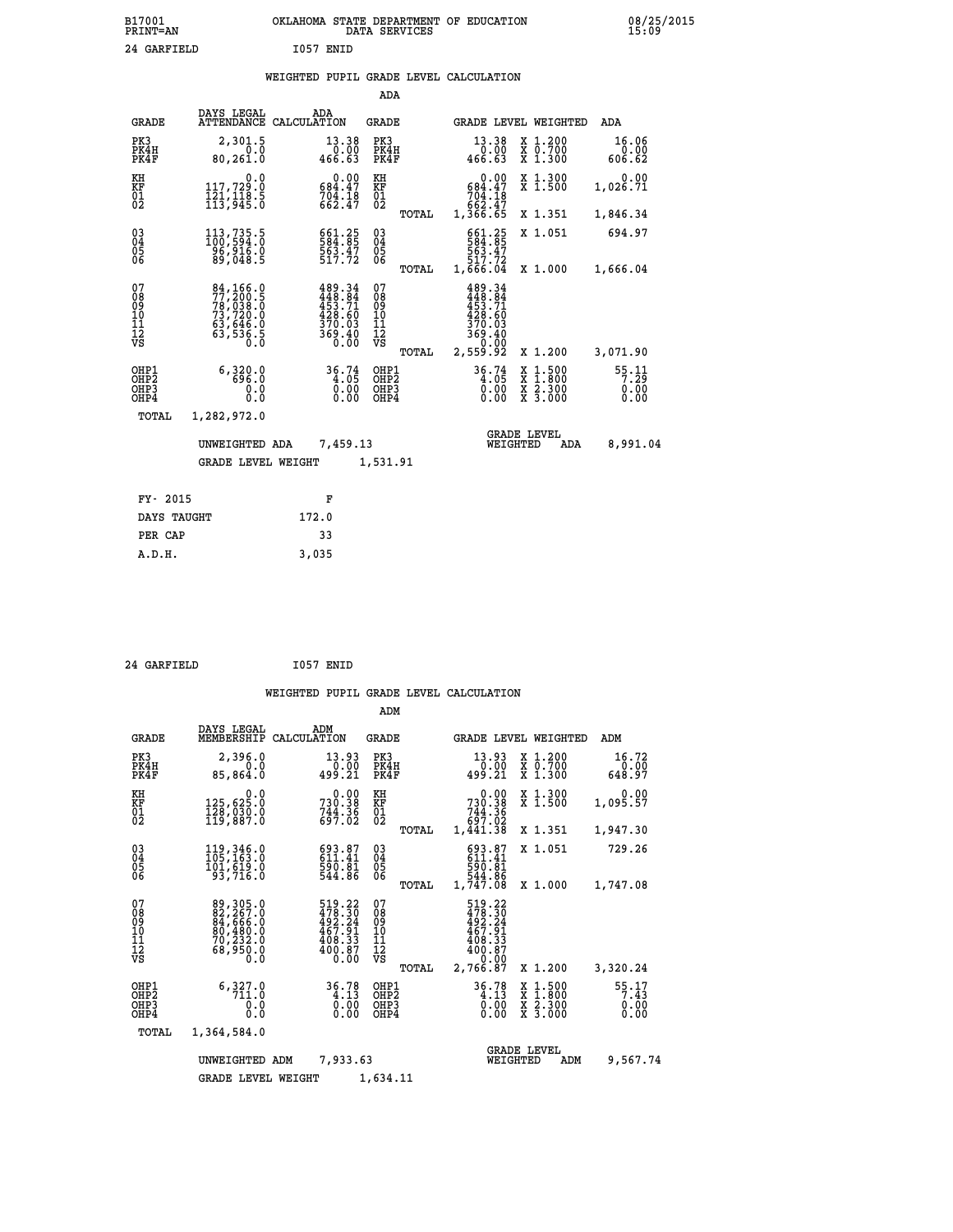| B17001<br><b>PRINT=AN</b> | OKLAHOMA STATE DEPARTMENT OF EDUCATION<br>DATA SERVICES | 08/25/2015<br>15:09 |
|---------------------------|---------------------------------------------------------|---------------------|
| 24 GARFIELD               | I085 DRUMMOND                                           |                     |

|                                                                    |                                                                                       | WEIGHTED PUPIL GRADE LEVEL CALCULATION                                   |                                        |       |                                                                                                                                      |                                                                            |                              |
|--------------------------------------------------------------------|---------------------------------------------------------------------------------------|--------------------------------------------------------------------------|----------------------------------------|-------|--------------------------------------------------------------------------------------------------------------------------------------|----------------------------------------------------------------------------|------------------------------|
|                                                                    |                                                                                       |                                                                          | ADA                                    |       |                                                                                                                                      |                                                                            |                              |
| <b>GRADE</b>                                                       | DAYS LEGAL                                                                            | ADA<br>ATTENDANCE CALCULATION                                            | <b>GRADE</b>                           |       |                                                                                                                                      | GRADE LEVEL WEIGHTED                                                       | ADA                          |
| PK3<br>PK4H<br>PK4F                                                | 630.5<br>0.0<br>2,664.0                                                               | $\begin{smallmatrix} 3.73\ 0.00\ 15.76 \end{smallmatrix}$                | PK3<br>PK4H<br>PK4F                    |       | 3.73<br>0.00<br>15.76                                                                                                                | X 1.200<br>X 0.700<br>X 1.300                                              | 4.48<br>0.00<br>20.49        |
| KH<br>KF<br>01<br>02                                               | 0.0<br>3,570.0<br>3,242.5<br>4,527.0                                                  | $\begin{smallmatrix} 0.00\\ 21.12\\ 19.19\\ 26.79 \end{smallmatrix}$     | KH<br>KF<br>01<br>02                   |       | $\begin{smallmatrix} 0.00\\ 21.12\\ 19.19\\ 26.79\\ 45.98 \end{smallmatrix}$                                                         | X 1.300<br>X 1.500                                                         | 0.00<br>31.68                |
|                                                                    |                                                                                       |                                                                          |                                        | TOTAL |                                                                                                                                      | X 1.351                                                                    | 62.12                        |
| $\begin{smallmatrix} 03 \\[-4pt] 04 \end{smallmatrix}$<br>Ŏ5<br>06 | $\frac{5}{2}$ , $\frac{014}{07}$ : $\frac{0}{0}$<br>$\frac{5}{4}, \frac{882}{313}$ .0 | $29.67$<br>16:02<br>22.97<br>25.52                                       | $\substack{03 \\ 04}$<br>05<br>06      |       | $29.67$<br>$16.02$<br>$22.97$<br>$25.52$<br>$64.51$                                                                                  | X 1.051                                                                    | 31.18                        |
|                                                                    |                                                                                       |                                                                          |                                        | TOTAL |                                                                                                                                      | X 1.000                                                                    | 64.51                        |
| 07<br>08<br>09<br>101<br>112<br>VS                                 | 2,877.5<br>3,626.5<br>2,840.5<br>2,808.0<br>3,828.5<br>3,784.5<br>0.0                 | $17.03$<br>$21.46$<br>$16.81$<br>$16.62$<br>$22.65$<br>$28.31$<br>$0.00$ | 07<br>08<br>09<br>11<br>11<br>12<br>VS | TOTAL | $\begin{array}{r} 17\cdot03 \\ 21\cdot46 \\ 16\cdot81 \\ 16\cdot62 \\ 22\cdot65 \\ 28\cdot31 \\ 0 \cdot00 \\ 122\cdot88 \end{array}$ | X 1.200                                                                    | 147.46                       |
| OHP1<br>OHP2<br>OHP3<br>OHP4                                       | 0.0<br>$0.\overline{0}$<br>0.0                                                        | 0.00<br>$\begin{smallmatrix} 0.00 \ 0.00 \end{smallmatrix}$              | OHP1<br>OHP2<br>OHP3<br>OHP4           |       | 0.00<br>0.00<br>0.00                                                                                                                 | $1:500$<br>$1:800$<br>X<br>X<br>$\frac{\ddot{x}}{x}$ $\frac{2.300}{3.000}$ | 0.00<br>0.00<br>0.00<br>0.00 |
| <b>TOTAL</b>                                                       | 51,316.0                                                                              |                                                                          |                                        |       |                                                                                                                                      |                                                                            |                              |
|                                                                    | UNWEIGHTED ADA                                                                        | 303.65                                                                   |                                        |       |                                                                                                                                      | GRADE LEVEL<br>WEIGHTED<br>ADA                                             | 361.92                       |
|                                                                    | <b>GRADE LEVEL WEIGHT</b>                                                             |                                                                          | 58.27                                  |       |                                                                                                                                      |                                                                            |                              |
| FY- 2015                                                           |                                                                                       | F                                                                        |                                        |       |                                                                                                                                      |                                                                            |                              |
| DAYS TAUGHT                                                        |                                                                                       | 169.0                                                                    |                                        |       |                                                                                                                                      |                                                                            |                              |
| PER CAP                                                            |                                                                                       | 81                                                                       |                                        |       |                                                                                                                                      |                                                                            |                              |

 **24 GARFIELD I085 DRUMMOND**

 **A.D.H. 200**

 **ADM**

| <b>GRADE</b>                                 | DAYS LEGAL<br>MEMBERSHIP                                              | ADM<br>CALCULATION                                                                                                       | <b>GRADE</b>                                       |       | GRADE LEVEL WEIGHTED                                                                                                                 |                                          | ADM                   |  |
|----------------------------------------------|-----------------------------------------------------------------------|--------------------------------------------------------------------------------------------------------------------------|----------------------------------------------------|-------|--------------------------------------------------------------------------------------------------------------------------------------|------------------------------------------|-----------------------|--|
| PK3<br>PK4H<br>PK4F                          | 676.0<br>0.0<br>2,846.0                                               | $\begin{smallmatrix} 4.00\\ 0.00\\ 16.84 \end{smallmatrix}$                                                              | PK3<br>PK4H<br>PK4F                                |       | $\begin{smallmatrix} 4.00\\ 0.00\\ 16.84 \end{smallmatrix}$                                                                          | X 1.200<br>X 0.700<br>X 1.300            | 4.80<br>0.00<br>21.89 |  |
| KH<br>KF<br>01<br>02                         | 0.0<br>3,752:0<br>3,398:0<br>4,758:0                                  | 22.20<br>$\frac{20.11}{28.15}$                                                                                           | KH<br>KF<br>$\overline{01}$                        |       | $\begin{smallmatrix} 0.00\\ 22.20\\ 20.11\\ 28.15\\ 48.26 \end{smallmatrix}$                                                         | X 1.300<br>X 1.500                       | 0.00<br>33.30         |  |
|                                              |                                                                       |                                                                                                                          |                                                    | TOTAL |                                                                                                                                      | X 1.351                                  | 65.20                 |  |
| 03<br>04<br>05<br>06                         | 5,189.0<br>2,802.0<br>4,067.0<br>4,506.0                              | 30.70<br>16.58<br>24.07<br>26.66                                                                                         | $\begin{matrix} 03 \\ 04 \\ 05 \\ 06 \end{matrix}$ |       | 30.70<br>16.58<br>24.07<br>26.66<br>67.31                                                                                            | X 1.051                                  | 32.27                 |  |
|                                              |                                                                       |                                                                                                                          |                                                    | TOTAL |                                                                                                                                      | X 1.000                                  | 67.31                 |  |
| 07<br>08<br>09<br>101<br>11<br>12<br>VS      | 3,066.0<br>3,766.0<br>2,922.0<br>2,919.0<br>4,049.0<br>4,935.0<br>0.0 | $\begin{smallmatrix} 18\cdot 14\\22\cdot 28\\17\cdot 29\\17\cdot 27\\23\cdot 96\\29\cdot 20\\0\cdot 00\end{smallmatrix}$ | 07<br>08<br>09<br>001<br>11<br>11<br>12<br>VS      | TOTAL | $\begin{array}{r} 18\cdot 14\\ 22\cdot 28\\ 17\cdot 29\\ 17\cdot 27\\ 23\cdot 96\\ 29\cdot 20\\ 0\cdot 00\\ 128\cdot 14 \end{array}$ | X 1.200                                  | 153.77                |  |
| OHP1                                         |                                                                       |                                                                                                                          |                                                    |       |                                                                                                                                      |                                          |                       |  |
| OHP <sub>2</sub><br>OH <sub>P3</sub><br>OHP4 | 0.0<br>0.000                                                          |                                                                                                                          | OHP1<br>OHP2<br>OHP3<br>OHP4                       |       | 0.00<br>$0.00$<br>0.00                                                                                                               | X 1:500<br>X 1:800<br>X 2:300<br>X 3:000 | 0.00<br>0.00<br>0.00  |  |
| TOTAL                                        | 53,651.0                                                              |                                                                                                                          |                                                    |       |                                                                                                                                      |                                          |                       |  |
|                                              | UNWEIGHTED<br>ADM                                                     | 317.45                                                                                                                   |                                                    |       | WEIGHTED                                                                                                                             | <b>GRADE LEVEL</b><br>ADM                | 378.54                |  |
|                                              | <b>GRADE LEVEL WEIGHT</b>                                             |                                                                                                                          | 61.09                                              |       |                                                                                                                                      |                                          |                       |  |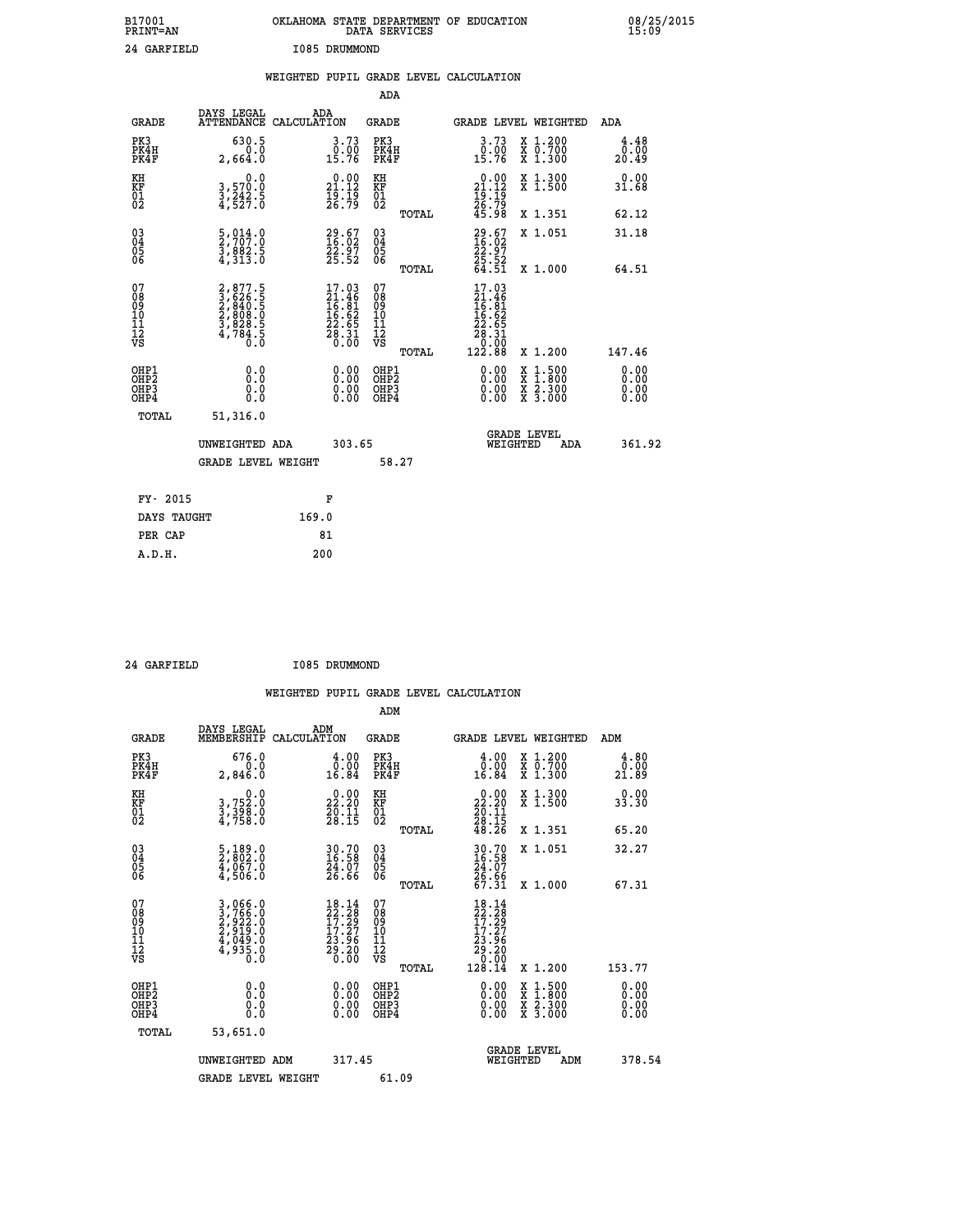|                                                                    |                                                                                     |                                                                          | ADA                                                 |       |                                                                         |                                          |                               |
|--------------------------------------------------------------------|-------------------------------------------------------------------------------------|--------------------------------------------------------------------------|-----------------------------------------------------|-------|-------------------------------------------------------------------------|------------------------------------------|-------------------------------|
| <b>GRADE</b>                                                       | DAYS LEGAL<br>ATTENDANCE CALCULATION                                                | ADA                                                                      | <b>GRADE</b>                                        |       |                                                                         | <b>GRADE LEVEL WEIGHTED</b>              | ADA                           |
| PK3<br>PK4H<br>PK4F                                                | 41.0<br>0.0<br>3, 114.5                                                             | $\substack{0.24 \\ 0.00 \\ 18.21}$                                       | PK3<br>PK4H<br>PK4F                                 |       | $\begin{smallmatrix} 0.24\ 0.00\\ 18.21 \end{smallmatrix}$              | X 1.200<br>X 0.700<br>X 1.300            | 0.29<br>0.00<br>23.67         |
| KH<br>KF<br>01<br>02                                               | 0.0<br>3,126:0<br>2,526:5<br>3,396:5                                                | $\begin{smallmatrix} 0.00\\ 18.28\\ 14.77\\ 19.86 \end{smallmatrix}$     | KH<br>KF<br>01<br>02                                |       | $\begin{array}{r} 0.00 \\ 18.28 \\ 14.77 \\ 19.86 \\ 34.63 \end{array}$ | X 1.300<br>X 1.500                       | 0.00<br>27.42                 |
|                                                                    |                                                                                     |                                                                          |                                                     | TOTAL |                                                                         | X 1.351                                  | 46.79                         |
| $\begin{smallmatrix} 03 \\[-4pt] 04 \end{smallmatrix}$<br>Ŏ5<br>06 | 3,087.5<br>2,869.5<br>3,504.5<br>3,895.0                                            | $\begin{smallmatrix} 18.06\\ 16.78\\ 20.49\\ 22.78 \end{smallmatrix}$    | $\begin{array}{c} 03 \\ 04 \\ 05 \\ 06 \end{array}$ |       | 18.06<br>16.78<br>$\frac{20.49}{22.78}$<br>60.05                        | X 1.051                                  | 18.98                         |
|                                                                    |                                                                                     |                                                                          |                                                     | TOTAL |                                                                         | X 1.000                                  | 60.05                         |
| 07<br>08<br>09<br>01<br>11<br>11<br>12<br>VS                       | $2,525.0$<br>$3,143.0$<br>$3,878.0$<br>$4,029.5$<br>$3,164.5$<br>$3,150.0$<br>$0.0$ | $14.77$<br>$22.53$<br>$22.68$<br>$23.56$<br>$18.51$<br>$18.45$<br>$0.00$ | 07<br>08<br>09<br>11<br>11<br>12<br>VS              |       | $14.77$<br>$22.53$<br>$22.68$<br>$23.56$<br>$18.51$<br>$18.45$<br>0.00  |                                          |                               |
|                                                                    |                                                                                     |                                                                          |                                                     | TOTAL | 110.50                                                                  | X 1.200                                  | 132.60                        |
| OHP1<br>OHP <sub>2</sub><br>OH <sub>P3</sub><br>OHP4               | 0.0<br>0.000                                                                        | 0.00<br>$\begin{smallmatrix} 0.00 \ 0.00 \end{smallmatrix}$              | OHP1<br>OHP <sub>2</sub><br>OHP <sub>3</sub>        |       | 0.00<br>0.00                                                            | X 1:500<br>X 1:800<br>X 2:300<br>X 3:000 | 0.00<br>Ō. ŌŌ<br>0.00<br>0.00 |
| TOTAL                                                              | 44,451.0                                                                            |                                                                          |                                                     |       |                                                                         |                                          |                               |
|                                                                    | UNWEIGHTED ADA                                                                      | 259.97                                                                   |                                                     |       |                                                                         | <b>GRADE LEVEL</b><br>WEIGHTED<br>ADA    | 309.80                        |
|                                                                    | <b>GRADE LEVEL WEIGHT</b>                                                           |                                                                          | 49.83                                               |       |                                                                         |                                          |                               |
| FY- 2015                                                           |                                                                                     | F                                                                        |                                                     |       |                                                                         |                                          |                               |
| DAYS TAUGHT                                                        |                                                                                     | 171.0                                                                    |                                                     |       |                                                                         |                                          |                               |
| PER CAP                                                            |                                                                                     | 128                                                                      |                                                     |       |                                                                         |                                          |                               |

 **24 GARFIELD I094 COVINGTON-DOUGLAS**

|                                          |                                                                                     |                                                                                                                   | ADM                                                |                                                                         |                                          |                              |
|------------------------------------------|-------------------------------------------------------------------------------------|-------------------------------------------------------------------------------------------------------------------|----------------------------------------------------|-------------------------------------------------------------------------|------------------------------------------|------------------------------|
| <b>GRADE</b>                             | DAYS LEGAL<br>MEMBERSHIP                                                            | ADM<br>CALCULATION                                                                                                | <b>GRADE</b>                                       | <b>GRADE LEVEL WEIGHTED</b>                                             |                                          | ADM                          |
| PK3<br>PK4H<br>PK4F                      | 41.0<br>0.0<br>3,429.0                                                              | $\begin{smallmatrix} 0.24\ 0.00 \ 20.05 \end{smallmatrix}$                                                        | PK3<br>PK4H<br>PK4F                                | $\begin{smallmatrix} 0.24\ 0.00 \ 20.05 \end{smallmatrix}$              | X 1.200<br>X 0.700<br>X 1.300            | 0.29<br>0.00<br>26.07        |
| KH<br>KF<br>01<br>02                     | 0.0<br>3,284:0<br>2,618.0<br>3,597:0                                                | $19.20$<br>$15.31$<br>$21.04$                                                                                     | KH<br>KF<br>01<br>02                               | $\begin{array}{r} 0.00 \\ 19.20 \\ 15.31 \\ 21.04 \\ 36.35 \end{array}$ | X 1.300<br>X 1.500                       | 0.00<br>28.80                |
|                                          |                                                                                     |                                                                                                                   | TOTAL                                              |                                                                         | X 1.351                                  | 49.11                        |
| 03<br>04<br>05<br>06                     | $\frac{3}{2}, \frac{202}{978}.0$<br>3,638.0<br>4,049.0                              | $18.73$<br>$17.42$<br>$\frac{\bar{2}\dot{1}\cdot\bar{2}\bar{7}}{23.68}$                                           | $\begin{matrix} 03 \\ 04 \\ 05 \\ 06 \end{matrix}$ | $18.73$<br>$17.42$<br>$21.27$<br>$23.68$<br>$62.37$                     | X 1.051                                  | 19.69                        |
|                                          |                                                                                     |                                                                                                                   | TOTAL                                              |                                                                         | X 1.000                                  | 62.37                        |
| 07<br>08<br>09<br>101<br>112<br>VS       | $2,627.0$<br>$2,237.0$<br>$4,005.0$<br>$4,182.0$<br>$3,249.0$<br>$3,299.0$<br>$0.0$ | $\begin{array}{l} 15\cdot36 \\ 13\cdot08 \\ 23\cdot42 \\ 24\cdot46 \\ 19\cdot00 \\ 19\cdot34 \\ 0.00 \end{array}$ | 07<br>08<br>09<br>11<br>11<br>12<br>VS             | $15.36$<br>$23.42$<br>$24.46$<br>$19.34$<br>$10.34$<br>$10.96$          |                                          |                              |
|                                          |                                                                                     |                                                                                                                   | TOTAL                                              | 114.66                                                                  | X 1.200                                  | 137.59                       |
| OHP1<br>OHP2<br>OH <sub>P3</sub><br>OHP4 | 0.0<br>$\begin{smallmatrix} 0.0 & 0 \ 0.0 & 0 \end{smallmatrix}$                    |                                                                                                                   | OHP1<br>OHP2<br>OHP <sub>3</sub>                   | $0.00$<br>$0.00$<br>0.00                                                | X 1:500<br>X 1:800<br>X 2:300<br>X 3:000 | 0.00<br>0.00<br>0.00<br>0.00 |
| TOTAL                                    | 46,435.0                                                                            |                                                                                                                   |                                                    |                                                                         |                                          |                              |
|                                          | UNWEIGHTED ADM                                                                      | 271.60                                                                                                            |                                                    | GRADE LEVEL<br>WEIGHTED                                                 | ADM                                      | 323.92                       |
|                                          | <b>GRADE LEVEL WEIGHT</b>                                                           |                                                                                                                   | 52.32                                              |                                                                         |                                          |                              |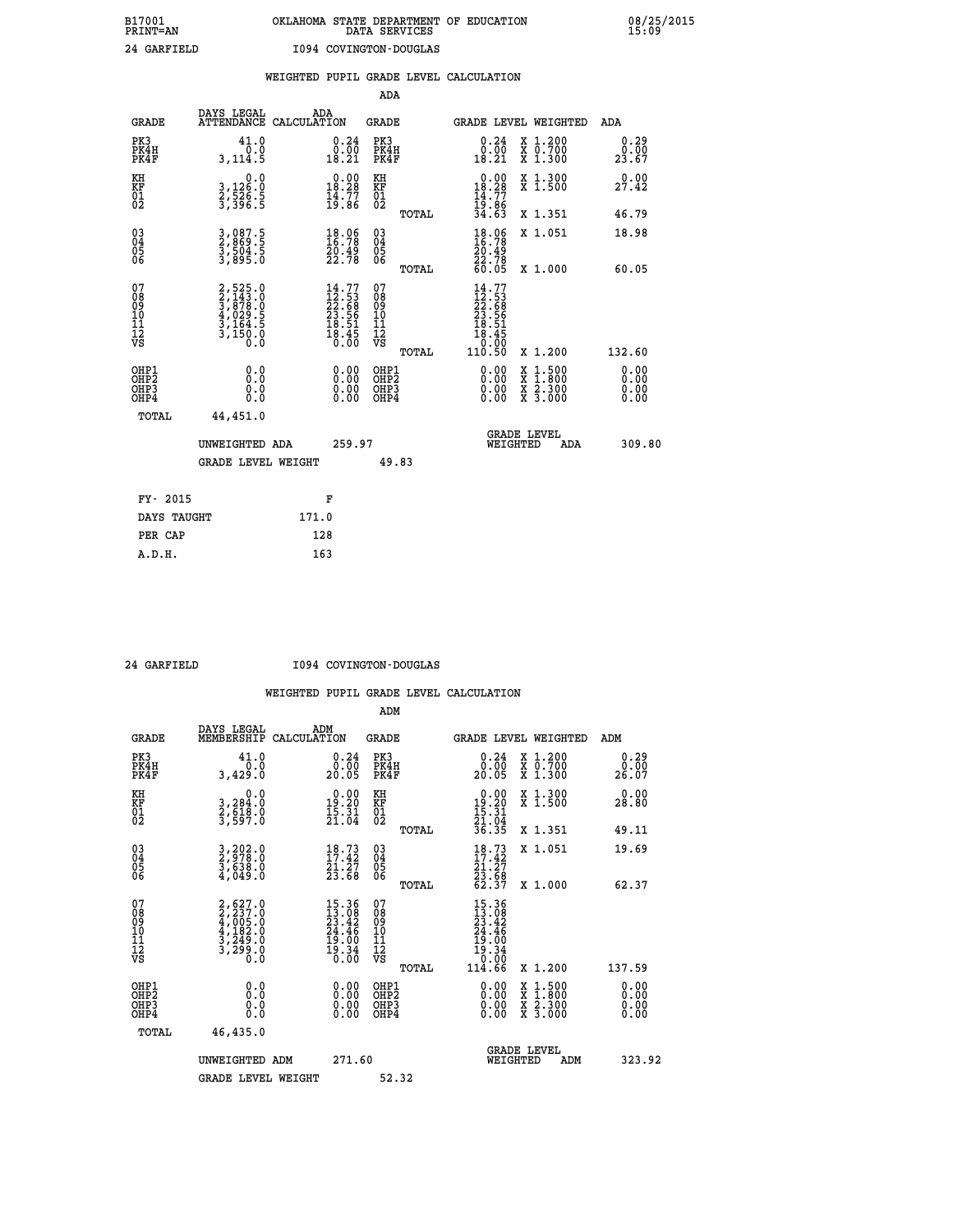|                                        |                                                                                                                                                    |                                                                                | ADA                                       |       |                                                                                                                       |                                |                                          |                          |
|----------------------------------------|----------------------------------------------------------------------------------------------------------------------------------------------------|--------------------------------------------------------------------------------|-------------------------------------------|-------|-----------------------------------------------------------------------------------------------------------------------|--------------------------------|------------------------------------------|--------------------------|
| <b>GRADE</b>                           | DAYS LEGAL                                                                                                                                         | ADA<br>ATTENDANCE CALCULATION                                                  | GRADE                                     |       |                                                                                                                       |                                | GRADE LEVEL WEIGHTED                     | ADA                      |
| PK3<br>PK4H<br>PK4F                    | 3,706.0<br>3,356.0<br>101,759.0                                                                                                                    | 21.65                                                                          | PK3<br>PK4H<br>PK4F                       |       | 21.65<br>$\begin{array}{r} \n 2\overline{0}.72 \\  593.22\n \end{array}$                                              |                                | X 1.200<br>X 0.700<br>X 1.300            | 25.99<br>14.50<br>771.19 |
| KH<br><b>KF</b><br>01<br>02            | 0.0<br>156,274.5<br>$\frac{161}{152}$ , $\frac{262}{152}$                                                                                          | 0.00<br>912:72<br>942:55<br>891:06                                             | KH<br>KF<br>$\overline{01}$               |       | 0.00<br>912.72<br>942.55<br>091.06<br>033.61<br>1,833.61                                                              |                                | X 1.300<br>$\overline{x}$ 1.500          | 0.00<br>1,369.10         |
|                                        |                                                                                                                                                    |                                                                                |                                           | TOTAL |                                                                                                                       |                                | X 1.351                                  | 2,477.21                 |
| $^{03}_{04}$<br>05<br>06               | 152,882.5<br>136,648.5<br>133,694.0<br>128,689.5                                                                                                   | 893.14<br>798.53<br>781.83<br>752.53                                           | $\substack{03 \\ 04}$<br>0506             |       | 893.14<br>798.53<br>781.83<br>752.53<br>2,332.89                                                                      |                                | X 1.051                                  | 3,271.58                 |
|                                        |                                                                                                                                                    |                                                                                |                                           | TOTAL |                                                                                                                       |                                | X 1.000                                  | 2,332.89                 |
| 07<br>08<br>09<br>11<br>11<br>12<br>VS | $\begin{smallmatrix} 121, 583\cdot 5\\ 116, 685\cdot 0\\ 116, 848\cdot 5\\ 113, 391\cdot 5\\ 98, 627\cdot 5\\ 99, 673\cdot 0\\ 0\end{smallmatrix}$ | $711.06$<br>$683.04$<br>$684.17$<br>$664.04$<br>$577.35$<br>$584.30$<br>$0.00$ | 07<br>08<br>09<br>11<br>11<br>12<br>VS    | TOTAL | 711.06<br>$\begin{array}{r} 11.106 \\ 683.04 \\ 684.17 \\ 664.04 \\ 577.35 \\ 584.30 \\ 0.00 \\ 3,903.96 \end{array}$ |                                | X 1.200                                  | 4,684.76                 |
|                                        |                                                                                                                                                    |                                                                                |                                           |       |                                                                                                                       |                                |                                          |                          |
| OHP1<br>OHP2<br>OHP3<br>OHP4           | 6,320.0<br>696.0<br>0.0<br>0.0                                                                                                                     | 36.74<br>0.00                                                                  | OHP1<br>OH <sub>P</sub> 2<br>OHP3<br>OHP4 |       | 36.74<br>0.00<br>0.00                                                                                                 | X<br>X                         | $1.500$<br>$1.800$<br>X 2.300<br>X 3.000 | 55:11<br>0.00<br>0.00    |
| TOTAL                                  | 1,804,574.0                                                                                                                                        |                                                                                |                                           |       |                                                                                                                       |                                |                                          |                          |
|                                        | UNWEIGHTED ADA                                                                                                                                     | 10,552.70                                                                      |                                           |       |                                                                                                                       | <b>GRADE LEVEL</b><br>WEIGHTED | ADA                                      | 12,676.73                |
|                                        | <b>GRADE LEVEL WEIGHT</b>                                                                                                                          |                                                                                | 2,124.03                                  |       |                                                                                                                       |                                |                                          |                          |
|                                        |                                                                                                                                                    |                                                                                |                                           |       |                                                                                                                       |                                |                                          |                          |
| FY- 2015                               |                                                                                                                                                    | F                                                                              |                                           |       |                                                                                                                       |                                |                                          |                          |
| DAYS TAUGHT                            |                                                                                                                                                    | 1,346.0                                                                        |                                           |       |                                                                                                                       |                                |                                          |                          |

| ח זסדסם |  |  |
|---------|--|--|

 **PER CAP 605 A.D.H. 5,397**

 **GARFIELD COUNTY TOTALS**

|                                           |                                                                                   |                                                                                                                                                                                            | ADM                                              |                                                                                                             |                                                                                                  |                               |
|-------------------------------------------|-----------------------------------------------------------------------------------|--------------------------------------------------------------------------------------------------------------------------------------------------------------------------------------------|--------------------------------------------------|-------------------------------------------------------------------------------------------------------------|--------------------------------------------------------------------------------------------------|-------------------------------|
| <b>GRADE</b>                              | DAYS LEGAL<br>MEMBERSHIP                                                          | ADM<br>CALCULATION                                                                                                                                                                         | <b>GRADE</b>                                     | GRADE LEVEL WEIGHTED                                                                                        |                                                                                                  | ADM                           |
| PK3<br>PK4H<br>PK4F                       | 3,875.0<br>3,554.0<br>108,806.0                                                   | 22.64<br>$\frac{2\bar{1}\cdot\tilde{9}\bar{4}}{634\cdot34}$                                                                                                                                | PK3<br>PK4H<br>PK4F                              | 22.64<br>$\frac{51.94}{634.34}$                                                                             | X 1.200<br>X 0.700<br>X 1.300                                                                    | 25.99<br>15.36<br>824.65      |
| KH<br>KF<br>01<br>02                      | 0.0<br>166,292.0<br>169,884.0<br>160,040.0                                        | $971.20$<br>$992.90$<br>$935.17$                                                                                                                                                           | KH<br>KF<br>$\overline{01}$                      | 0.00<br>971.20<br>88:50<br>835.17<br>1,928.07                                                               | X 1.300<br>X 1.500                                                                               | 0.00<br>1,456.82              |
|                                           |                                                                                   |                                                                                                                                                                                            | TOTAL                                            |                                                                                                             | X 1.351                                                                                          | 2,604.82                      |
| 03<br>04<br>05<br>06                      | 159, 922.0<br>142, 759.0<br>139,818.0<br>135,058.0                                | 934.21<br>834.22<br>$\frac{817.55}{789.72}$                                                                                                                                                | $\substack{03 \\ 04}$<br>05                      | 934.21<br>834.22<br>817.59<br>789.72                                                                        | X 1.051                                                                                          | 981.86                        |
|                                           |                                                                                   |                                                                                                                                                                                            | TOTAL                                            | 2,441.53                                                                                                    | X 1.000                                                                                          | 2,441.53                      |
| 07<br>08<br>09<br>11<br>11<br>12<br>VS    | 128,463.0<br>123,310.0<br>125,052.0<br>121,899.0<br>106,719.0<br>106,695.0<br>0:0 | $751.18$<br>$721.72$<br>$732.11$<br>$713.75$<br>$6\overline{2}\overline{4}\cdot\overline{6}\overline{2}\overline{5}\cdot\overline{3}\overline{4}\overline{6}\cdot\overline{0}\overline{0}$ | 07<br>08<br>09<br>101<br>11<br>12<br>VS<br>TOTAL | 751.18<br>721.72<br>732.11<br>713.75<br>$6\bar{2}\bar{4}\cdot6\bar{2}\62\bar{5}\cdot34$<br>0.00<br>4,168.72 | X 1.200                                                                                          | 5,002.46                      |
| OHP1<br>OH <sub>P</sub> 2<br>OHP3<br>OHP4 | 6,327.0<br>711.0<br>0.0<br>Ŏ.Ŏ                                                    | $36.78$<br>$4.13$<br>$0.00$<br>0.00                                                                                                                                                        | OHP1<br>OH <sub>P</sub> 2<br>OHP3<br>OHP4        | $36.78$<br>$4.13$<br>$0.00$<br>0.00                                                                         | $\begin{smallmatrix} x & 1 & 500 \\ x & 1 & 800 \\ x & 2 & 300 \\ x & 3 & 000 \end{smallmatrix}$ | 55.17<br>7.43<br>0.00<br>0.00 |
| TOTAL                                     | 1,909,184.0                                                                       |                                                                                                                                                                                            |                                                  |                                                                                                             |                                                                                                  |                               |
|                                           | UNWEIGHTED ADM                                                                    | 11, 163.56                                                                                                                                                                                 |                                                  | <b>GRADE LEVEL</b><br>WEIGHTED                                                                              | ADM                                                                                              | 13,417.27                     |
|                                           | <b>GRADE LEVEL WEIGHT</b>                                                         |                                                                                                                                                                                            | 2,253.71                                         |                                                                                                             |                                                                                                  |                               |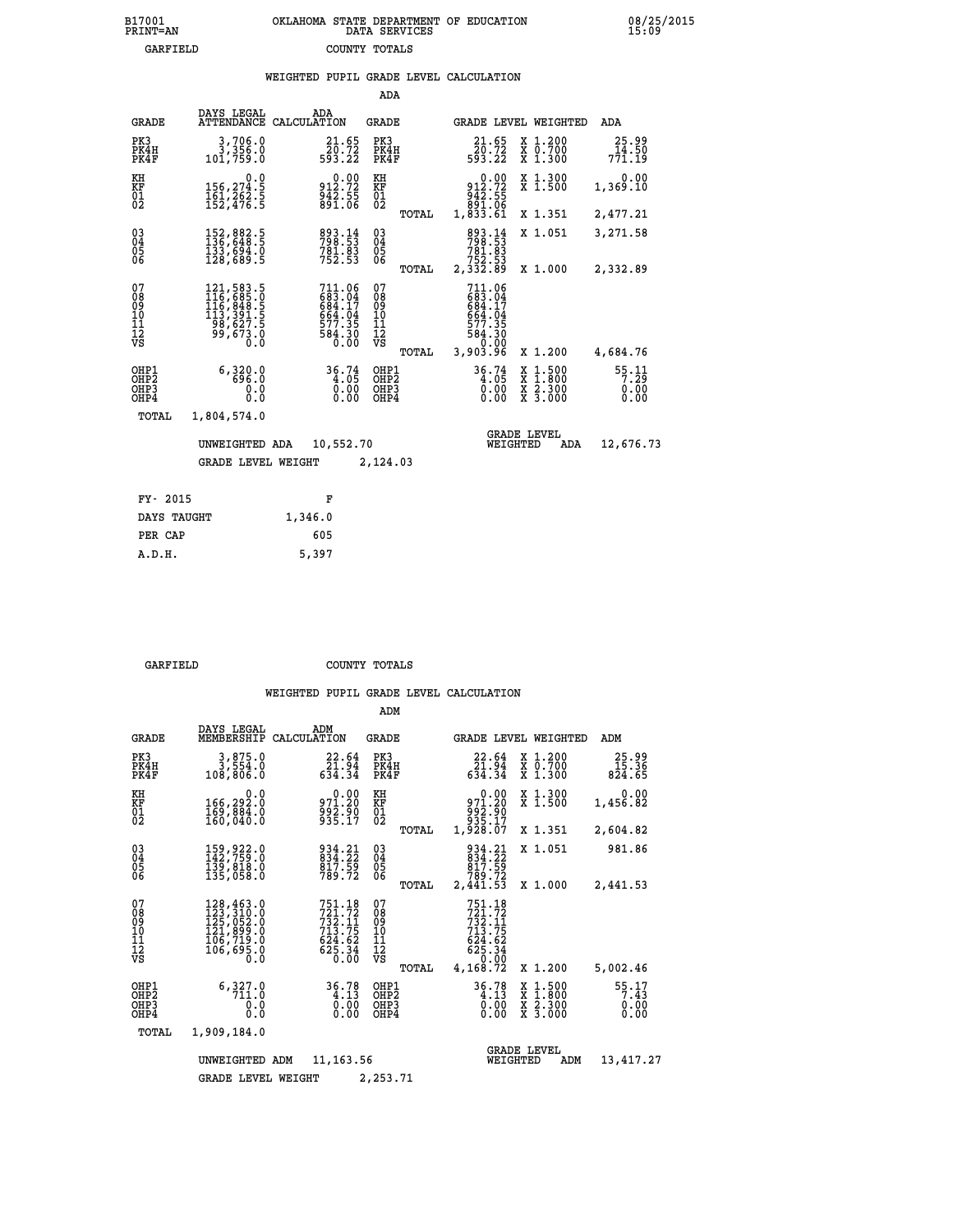| B17001<br>PRINT=AN | OKLAHOMA STATE DEPARTMENT OF EDUCATION<br>DATA SERVICES | 08/25/2015 |
|--------------------|---------------------------------------------------------|------------|
| 25 GARVIN          | C016 WHITEBEAD                                          |            |
|                    | WEIGHTED PUPIL GRADE LEVEL CALCULATION                  |            |
|                    | ADA                                                     |            |

| <b>GRADE</b>                                       | DAYS LEGAL<br><b>ATTENDANCE</b>                                                                                                     | ADA<br>CALCULATION |                                                                      | GRADE                                              |       |                                                                                               |          | <b>GRADE LEVEL WEIGHTED</b>                                                                      | ADA                          |
|----------------------------------------------------|-------------------------------------------------------------------------------------------------------------------------------------|--------------------|----------------------------------------------------------------------|----------------------------------------------------|-------|-----------------------------------------------------------------------------------------------|----------|--------------------------------------------------------------------------------------------------|------------------------------|
| PK3<br>PK4H<br>PK4F                                | 0.0<br>0.0<br>6,054.0                                                                                                               |                    | $\begin{smallmatrix} 0.00\\ 0.00\\ 37.37 \end{smallmatrix}$          | PK3<br>PK4H<br>PK4F                                |       | $\begin{smallmatrix} 0.00\\ 0.00\\ 37.37 \end{smallmatrix}$                                   |          | X 1.200<br>X 0.700<br>X 1.300                                                                    | 0.00<br>0.00<br>48.58        |
| KH<br>KF<br>01<br>02                               | 0.0<br>7,322:0<br>7,392:0<br>6,678:0                                                                                                |                    | $\begin{smallmatrix} 0.00\\ 45.20\\ 45.63\\ 41.22 \end{smallmatrix}$ | KH<br>KF<br>01<br>02                               |       | $\begin{smallmatrix} 0.00\\ 45.20\\ 45.63\\ 41.22\\ 86.85 \end{smallmatrix}$                  |          | X 1.300<br>X 1.500                                                                               | 0.00<br>67.80                |
|                                                    |                                                                                                                                     |                    |                                                                      |                                                    | TOTAL |                                                                                               |          | X 1.351                                                                                          | 117.33                       |
| $\begin{matrix} 03 \\ 04 \\ 05 \\ 06 \end{matrix}$ | 7,211.5<br>5,876.0<br>3,794.5<br>5,039.5                                                                                            |                    | $\frac{44}{36}$ : $\frac{52}{27}$<br>23.42<br>31.11                  | $\begin{matrix} 03 \\ 04 \\ 05 \\ 06 \end{matrix}$ |       | $\frac{44}{36}$ : $\frac{52}{27}$<br>$\frac{23}{3}$ : $\frac{42}{3}$<br>$\frac{31.11}{90.80}$ |          | X 1.051                                                                                          | 46.79                        |
| 07                                                 |                                                                                                                                     |                    |                                                                      | 07                                                 | TOTAL |                                                                                               |          | X 1.000                                                                                          | 90.80                        |
| 08<br>09<br>11<br>11<br>12<br>VS                   | $\begin{smallmatrix} 6,857.0\\ 5,825.0\\ 0.0\\ 0.0\\ \end{smallmatrix}$<br>$\begin{smallmatrix} 0.16 \ 0.0 \ 0.0 \end{smallmatrix}$ |                    | $\frac{42.33}{35.96}$                                                | 08<br>09<br>11<br>11<br>12<br>VS                   |       | $\begin{smallmatrix} 42.33\ 35.96\ 0.00\ 0.00 \end{smallmatrix}$<br>0.0000000000              |          |                                                                                                  |                              |
|                                                    |                                                                                                                                     |                    |                                                                      |                                                    | TOTAL | 78.29                                                                                         |          | X 1.200                                                                                          | 93.95                        |
| OHP1<br>OHP2<br>OHP3<br>OHP4                       | 0.0<br>0.0<br>Ō.Ō                                                                                                                   |                    | $\begin{smallmatrix} 0.00 \ 0.00 \ 0.00 \ 0.00 \end{smallmatrix}$    | OHP1<br>OHP2<br>OHP3<br>OHP4                       |       |                                                                                               |          | $\begin{smallmatrix} x & 1 & 500 \\ x & 1 & 800 \\ x & 2 & 300 \\ x & 3 & 000 \end{smallmatrix}$ | 0.00<br>Ŏ.ŎŎ<br>0.00<br>0.00 |
| <b>TOTAL</b>                                       | 62,049.5                                                                                                                            |                    |                                                                      |                                                    |       |                                                                                               |          |                                                                                                  |                              |
|                                                    | UNWEIGHTED ADA                                                                                                                      |                    | 383.03                                                               |                                                    |       |                                                                                               | WEIGHTED | <b>GRADE LEVEL</b><br>ADA                                                                        | 465.25                       |
|                                                    | <b>GRADE LEVEL WEIGHT</b>                                                                                                           |                    |                                                                      | 82.22                                              |       |                                                                                               |          |                                                                                                  |                              |
| FY- 2015                                           |                                                                                                                                     | F                  |                                                                      |                                                    |       |                                                                                               |          |                                                                                                  |                              |
| DAYS TAUGHT                                        |                                                                                                                                     | 162.0              |                                                                      |                                                    |       |                                                                                               |          |                                                                                                  |                              |
|                                                    |                                                                                                                                     |                    |                                                                      |                                                    |       |                                                                                               |          |                                                                                                  |                              |

| 25 GARVIN | C016 WHITEBEAD |
|-----------|----------------|
|           |                |

PER CAP 33<br>A.D.H. 371

|                                                      |                                                    |                                                                                                             |                                              | WEIGHTED PUPIL GRADE LEVEL CALCULATION                                                 |                                                                                                                     |                              |
|------------------------------------------------------|----------------------------------------------------|-------------------------------------------------------------------------------------------------------------|----------------------------------------------|----------------------------------------------------------------------------------------|---------------------------------------------------------------------------------------------------------------------|------------------------------|
|                                                      |                                                    |                                                                                                             | ADM                                          |                                                                                        |                                                                                                                     |                              |
| <b>GRADE</b>                                         | DAYS LEGAL<br>MEMBERSHIP                           | ADM<br>CALCULATION                                                                                          | <b>GRADE</b>                                 | <b>GRADE LEVEL WEIGHTED</b>                                                            |                                                                                                                     | ADM                          |
| PK3<br>PK4H<br>PK4F                                  | 0.0<br>0.0<br>6,392.0                              | 0.00<br>39.46                                                                                               | PK3<br>PK4H<br>PK4F                          | $\begin{smallmatrix} 0.00\\ 0.00\\ 39.46 \end{smallmatrix}$                            | X 1.200<br>X 0.700<br>X 1.300                                                                                       | 0.00<br>0.00<br>51.30        |
| KH<br>KF<br>01<br>02                                 | 0.0<br>7,751.0<br>7,723.0                          | $0.00$<br>$47.85$<br>$47.67$<br>$42.77$                                                                     | KH<br>KF<br>01<br>02                         | $0.00$<br>$47.85$<br>$47.67$<br>$42.77$<br>$90.44$                                     | X 1.300<br>X 1.500                                                                                                  | 0.00<br>71.78                |
|                                                      |                                                    |                                                                                                             | TOTAL                                        |                                                                                        | X 1.351                                                                                                             | 122.18                       |
| $\begin{matrix} 03 \\ 04 \\ 05 \\ 06 \end{matrix}$   | 7,509.0<br>6,076.0<br>3,959.0<br>5,313.0           | $\frac{46.35}{37.51}$<br>$\frac{24.44}{32.80}$                                                              | 03<br>04<br>05<br>06                         | $37.51$<br>$24.44$<br>$32.80$<br>$94.75$                                               | X 1.051                                                                                                             | 48.71                        |
|                                                      |                                                    |                                                                                                             | TOTAL                                        |                                                                                        | X 1.000                                                                                                             | 94.75                        |
| 07<br>0890112<br>1112<br>VS                          | $7,340.0$<br>5,951.0<br>0.0<br>0.0<br>0.0<br>$\S.$ | $\frac{45.31}{36.73}$<br>0.0000000000<br>$\begin{smallmatrix} 0.00 & 0.00 \\ 0.00 & 0.00 \end{smallmatrix}$ | 07<br>08901112<br>1112<br>VS<br>TOTAL        | 45.31<br>$\begin{array}{r} 36.73 \\ 6.00 \\ 0.00 \\ 0.00 \end{array}$<br>0.00<br>82.04 | X 1.200                                                                                                             | 98.45                        |
| OHP1<br>OHP <sub>2</sub><br>OH <sub>P3</sub><br>OHP4 | 0.0<br>0.000                                       | $0.00$<br>$0.00$<br>0.00                                                                                    | OHP1<br>OHP <sub>2</sub><br>OHP <sub>3</sub> | 0.00<br>0.00<br>0.00                                                                   | $\begin{array}{l} \mathtt{X} & 1.500 \\ \mathtt{X} & 1.800 \\ \mathtt{X} & 2.300 \\ \mathtt{X} & 3.000 \end{array}$ | 0.00<br>0.00<br>0.00<br>0.00 |
| TOTAL                                                | 64,942.0                                           |                                                                                                             |                                              |                                                                                        |                                                                                                                     |                              |
|                                                      | UNWEIGHTED ADM                                     | 400.89                                                                                                      |                                              | WEIGHTED                                                                               | <b>GRADE LEVEL</b><br>ADM                                                                                           | 487.17                       |
|                                                      | <b>GRADE LEVEL WEIGHT</b>                          |                                                                                                             | 86.28                                        |                                                                                        |                                                                                                                     |                              |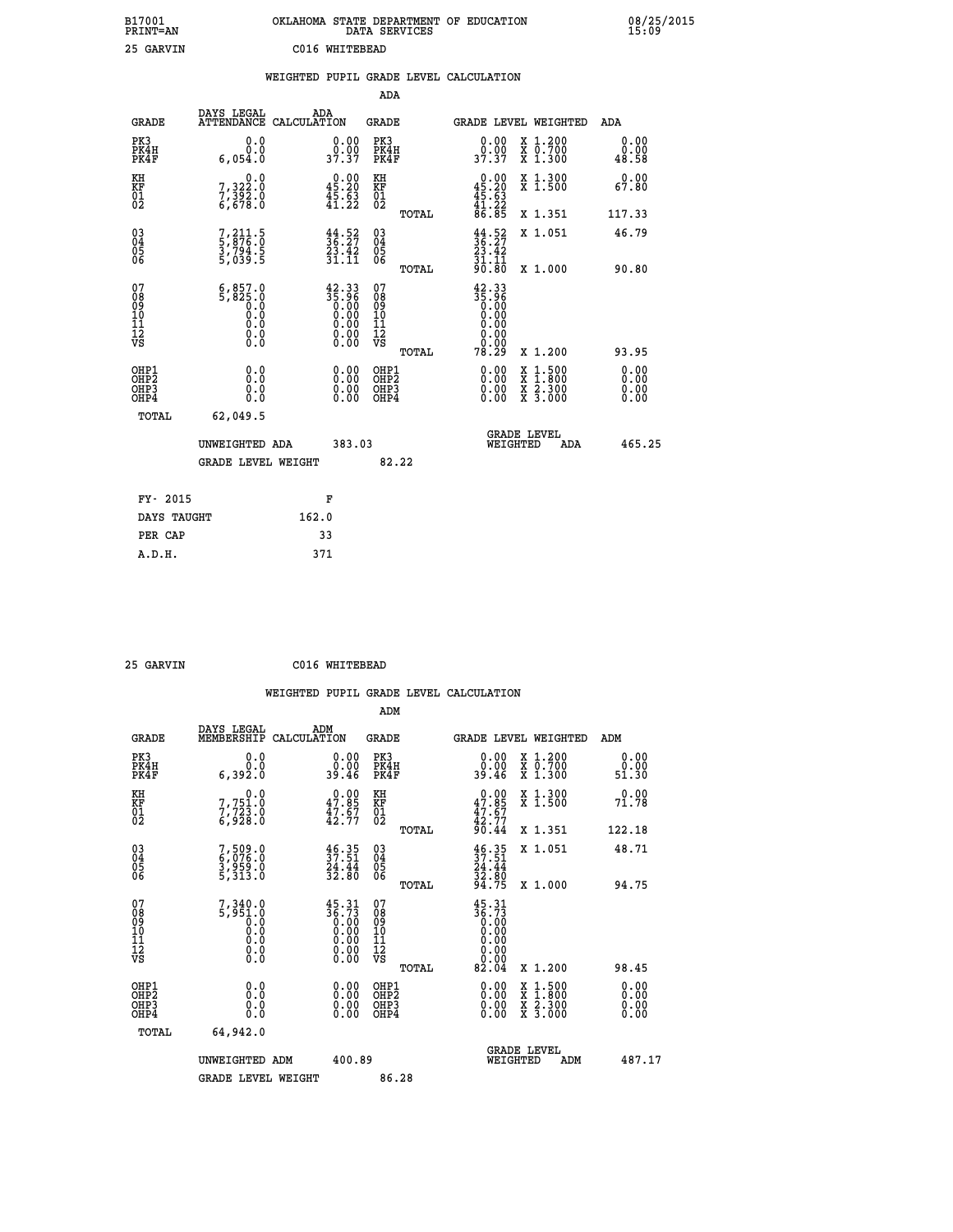|                       | OKLAHOMA STATE DEPARTMENT OF EDUCATION<br>DATA SERVICES |  |
|-----------------------|---------------------------------------------------------|--|
| <b>I002 STRATFORD</b> |                                                         |  |

|                                              |                                                                                                |       |                                                                                                                                                                 |                                          |       | WEIGHTED PUPIL GRADE LEVEL CALCULATION                                                                             |                                                                                          |                                   |
|----------------------------------------------|------------------------------------------------------------------------------------------------|-------|-----------------------------------------------------------------------------------------------------------------------------------------------------------------|------------------------------------------|-------|--------------------------------------------------------------------------------------------------------------------|------------------------------------------------------------------------------------------|-----------------------------------|
|                                              |                                                                                                |       |                                                                                                                                                                 | <b>ADA</b>                               |       |                                                                                                                    |                                                                                          |                                   |
| <b>GRADE</b>                                 | DAYS LEGAL<br>ATTENDANCE CALCULATION                                                           |       | ADA                                                                                                                                                             | GRADE                                    |       | GRADE LEVEL WEIGHTED                                                                                               |                                                                                          | ADA                               |
| PK3<br>PK4H<br>PK4F                          | 0.0<br>0.0<br>6,098.5                                                                          |       | $\begin{smallmatrix} 0.00\\ 0.00\\ 38.12 \end{smallmatrix}$                                                                                                     | PK3<br>PK4H<br>PK4F                      |       | $\begin{smallmatrix} 0.00\\ 0.00\\ 38.12 \end{smallmatrix}$                                                        | X 1.200<br>X 0.700<br>X 1.300                                                            | 0.00<br>0.00<br>49.56             |
| KH<br>KF<br>01<br>02                         | $\begin{smallmatrix} 6 & 0 & 0 \\ 6 & 825 & 0 \\ 7 & 683 & 0 \\ 7 & 731 & 5 \end{smallmatrix}$ |       | $0.00$<br>42.66<br>$\frac{1}{48}$ . $\frac{52}{32}$                                                                                                             | KH<br>KF<br>01<br>02                     |       | $0.00\n42.66\n48.02\n48.32\n96.34$                                                                                 | X 1.300<br>X 1.500                                                                       | 0.00<br>63.99                     |
|                                              |                                                                                                |       |                                                                                                                                                                 |                                          | TOTAL |                                                                                                                    | X 1.351                                                                                  | 130.16                            |
| 03<br>04<br>05<br>06                         | $\substack{6,719.5\\8,160.0\\7,375.5\\8,687.0$                                                 |       | $\begin{smallmatrix} 42.00\\ 51.00\\ 46.10\\ 54.29 \end{smallmatrix}$                                                                                           | $\substack{03 \\ 04}$<br>$\frac{05}{06}$ |       | $\frac{42.00}{51.00}$                                                                                              | X 1.051                                                                                  | 44.14                             |
|                                              |                                                                                                |       |                                                                                                                                                                 |                                          | TOTAL | $\begin{array}{r} 46.10 \\[-4pt] 54.29 \\[-4pt] 151.39 \end{array}$                                                | X 1.000                                                                                  | 151.39                            |
| 07<br>08<br>09<br>10<br>11<br>11<br>12<br>VS | $\begin{smallmatrix}7,007.5\\9,036.0\\8,441.5\\12,511.5\\7,033.5\\5,955.5\\0\end{smallmatrix}$ |       | $\begin{smallmatrix} 4\,3\cdot\,8\,0\\ 5\,6\cdot\,4\,8\\ 5\,2\cdot\,7\,6\\ 7\,8\cdot\,2\,0\\ 4\,3\cdot\,9\,6\\ 3\,7\cdot\,2\,2\\ 0\cdot\,0\,0\end{smallmatrix}$ | 07<br>08<br>09<br>11<br>11<br>12<br>VS   | TOTAL | 43.80<br>$\frac{1}{556}$<br>$\frac{1}{26}$<br>$\frac{2}{37}$<br>$\frac{3}{26}$<br>$\frac{3}{26}$<br>0:00<br>312.42 | X 1.200                                                                                  | 374.90                            |
| OHP1<br>OHP2<br>OH <sub>P3</sub><br>OHP4     | 0.0<br>0.0<br>$0.\overline{0}$                                                                 |       | $\begin{smallmatrix} 0.00 \ 0.00 \ 0.00 \ 0.00 \end{smallmatrix}$                                                                                               | OHP1<br>OHP2<br>OHP3<br>OHP4             |       |                                                                                                                    | $\begin{smallmatrix} x & 1.500 \\ x & 1.800 \\ x & 2.300 \\ x & 3.000 \end{smallmatrix}$ | 0.00<br>Ō. ŌŌ<br>$0.00$<br>$0.00$ |
| TOTAL                                        | 109,265.5                                                                                      |       |                                                                                                                                                                 |                                          |       |                                                                                                                    |                                                                                          |                                   |
|                                              | UNWEIGHTED ADA                                                                                 |       | 682.93                                                                                                                                                          |                                          |       | WEIGHTED                                                                                                           | <b>GRADE LEVEL</b><br>ADA                                                                | 814.14                            |
|                                              | <b>GRADE LEVEL WEIGHT</b>                                                                      |       |                                                                                                                                                                 | 131.21                                   |       |                                                                                                                    |                                                                                          |                                   |
| FY- 2015                                     |                                                                                                |       | F                                                                                                                                                               |                                          |       |                                                                                                                    |                                                                                          |                                   |
| DAYS TAUGHT                                  |                                                                                                | 160.0 |                                                                                                                                                                 |                                          |       |                                                                                                                    |                                                                                          |                                   |
| PER CAP                                      |                                                                                                |       | 81                                                                                                                                                              |                                          |       |                                                                                                                    |                                                                                          |                                   |

| RV |  |
|----|--|

 **A.D.H. 395**

B17001<br>PRINT=AN<br>25 GARVIN

 **25 GARVIN I002 STRATFORD**

|                                                   |                        |                                                | ADM                  |                                                            |                       |
|---------------------------------------------------|------------------------|------------------------------------------------|----------------------|------------------------------------------------------------|-----------------------|
| GRADE                                             | DAYS LEGAL             | ADM<br>MEMBERSHIP CALCULATION                  | <b>GRADE</b>         | GRADE LEVEL WEIGHTED                                       | ADM                   |
| PK3<br>PK4H<br>PK4F                               | 0.0<br>6,392.0         | 0.00<br>00<br>39.95                            | PK3<br>PK4H<br>PK4F  | X 1.200<br>0.00<br>X 0.700<br>00<br>39.95<br>x<br>1.300    | 0.00<br>ŏ.ŏŏ<br>51.94 |
| ΚH<br>ΚF<br>$\begin{matrix} 01 \ 02 \end{matrix}$ | 364.0 ،<br>8,<br>040.0 | 0.00<br>46.03<br>$\frac{25}{00}$<br>50.<br>50. | КH<br>KF<br>01<br>02 | X 1.300<br>0.00<br>.03<br>46<br>X 1.500<br>5ŏ<br>5ŏ<br>-25 | $0.00$<br>05.65       |
|                                                   |                        |                                                | <b>MOMAT.</b>        | 1 0 0<br>つら<br>351<br>Y                                    | 135 44                |

| $\begin{matrix} 01 \\ 02 \end{matrix}$             | $\begin{array}{c} \n 8,040.0 \\  8,000.0\n \end{array}$                                     | $\frac{1}{50}$ . 25<br>50.00                                                                                                                                                                                                                                                   | $\substack{01\02}$                                 | $\frac{50.25}{50.00}$<br>100.25<br><b>A 1.900</b>                                                                   | כט. כס                                                                                                                                                                                                                                                                         |
|----------------------------------------------------|---------------------------------------------------------------------------------------------|--------------------------------------------------------------------------------------------------------------------------------------------------------------------------------------------------------------------------------------------------------------------------------|----------------------------------------------------|---------------------------------------------------------------------------------------------------------------------|--------------------------------------------------------------------------------------------------------------------------------------------------------------------------------------------------------------------------------------------------------------------------------|
|                                                    |                                                                                             |                                                                                                                                                                                                                                                                                | TOTAL                                              | X 1.351                                                                                                             | 135.44                                                                                                                                                                                                                                                                         |
| $\begin{matrix} 03 \\ 04 \\ 05 \\ 06 \end{matrix}$ | $\begin{smallmatrix}7 & 015 & 0\\8 & 480 & 0\\7 & 708 & 0\\8 & 928 & 0\end{smallmatrix}$    | $\begin{smallmatrix} 43.84\ 53.00\ 48.18\ 55.80 \end{smallmatrix}$                                                                                                                                                                                                             | $\begin{matrix} 03 \\ 04 \\ 05 \\ 06 \end{matrix}$ | X 1.051<br>$\begin{smallmatrix} 43.84\ 53.00\ 48.18\ 55.80\ 156.98 \end{smallmatrix}$                               | 46.08                                                                                                                                                                                                                                                                          |
|                                                    |                                                                                             |                                                                                                                                                                                                                                                                                | TOTAL                                              | X 1.000                                                                                                             | 156.98                                                                                                                                                                                                                                                                         |
| 07<br>08<br>09<br>101<br>11<br>12<br>VS            | $\begin{smallmatrix}7,274.0\\9,244.0\\8,830.0\\13,175.0\\7,291.0\\6,180.0\end{smallmatrix}$ | $45.46$<br>$57.78$<br>$55.19$<br>$82.34$<br>$45.57$<br>$38.63$<br>$0.00$                                                                                                                                                                                                       | 078901112<br>111112<br>VS<br>TOTAL                 | $45.46$<br>$57.78$<br>$55.19$<br>$52.34$<br>$45.57$<br>$38.63$<br>$0.007$<br>$324.97$<br>X 1.200                    | 389.96                                                                                                                                                                                                                                                                         |
| OHP1<br>OHP2<br>OH <sub>P3</sub><br>OHP4           |                                                                                             | $\begin{smallmatrix} 0.00 & 0.00 & 0.00 & 0.00 & 0.00 & 0.00 & 0.00 & 0.00 & 0.00 & 0.00 & 0.00 & 0.00 & 0.00 & 0.00 & 0.00 & 0.00 & 0.00 & 0.00 & 0.00 & 0.00 & 0.00 & 0.00 & 0.00 & 0.00 & 0.00 & 0.00 & 0.00 & 0.00 & 0.00 & 0.00 & 0.00 & 0.00 & 0.00 & 0.00 & 0.00 & 0.0$ | OHP1<br>ŎĦP2<br>OHP3<br>OHP4                       | $\begin{array}{l} \mathtt{X} & 1.500 \\ \mathtt{X} & 1.800 \\ \mathtt{X} & 2.300 \\ \mathtt{X} & 3.000 \end{array}$ | $\begin{smallmatrix} 0.00 & 0.00 & 0.00 & 0.00 & 0.00 & 0.00 & 0.00 & 0.00 & 0.00 & 0.00 & 0.00 & 0.00 & 0.00 & 0.00 & 0.00 & 0.00 & 0.00 & 0.00 & 0.00 & 0.00 & 0.00 & 0.00 & 0.00 & 0.00 & 0.00 & 0.00 & 0.00 & 0.00 & 0.00 & 0.00 & 0.00 & 0.00 & 0.00 & 0.00 & 0.00 & 0.0$ |
| TOTAL                                              | 113,921.0                                                                                   |                                                                                                                                                                                                                                                                                |                                                    |                                                                                                                     |                                                                                                                                                                                                                                                                                |
|                                                    | UNWEIGHTED ADM                                                                              | 712.02                                                                                                                                                                                                                                                                         |                                                    | <b>GRADE LEVEL</b><br>WEIGHTED<br>ADM                                                                               | 849.45                                                                                                                                                                                                                                                                         |
|                                                    | <b>GRADE LEVEL WEIGHT</b>                                                                   |                                                                                                                                                                                                                                                                                | 137.43                                             |                                                                                                                     |                                                                                                                                                                                                                                                                                |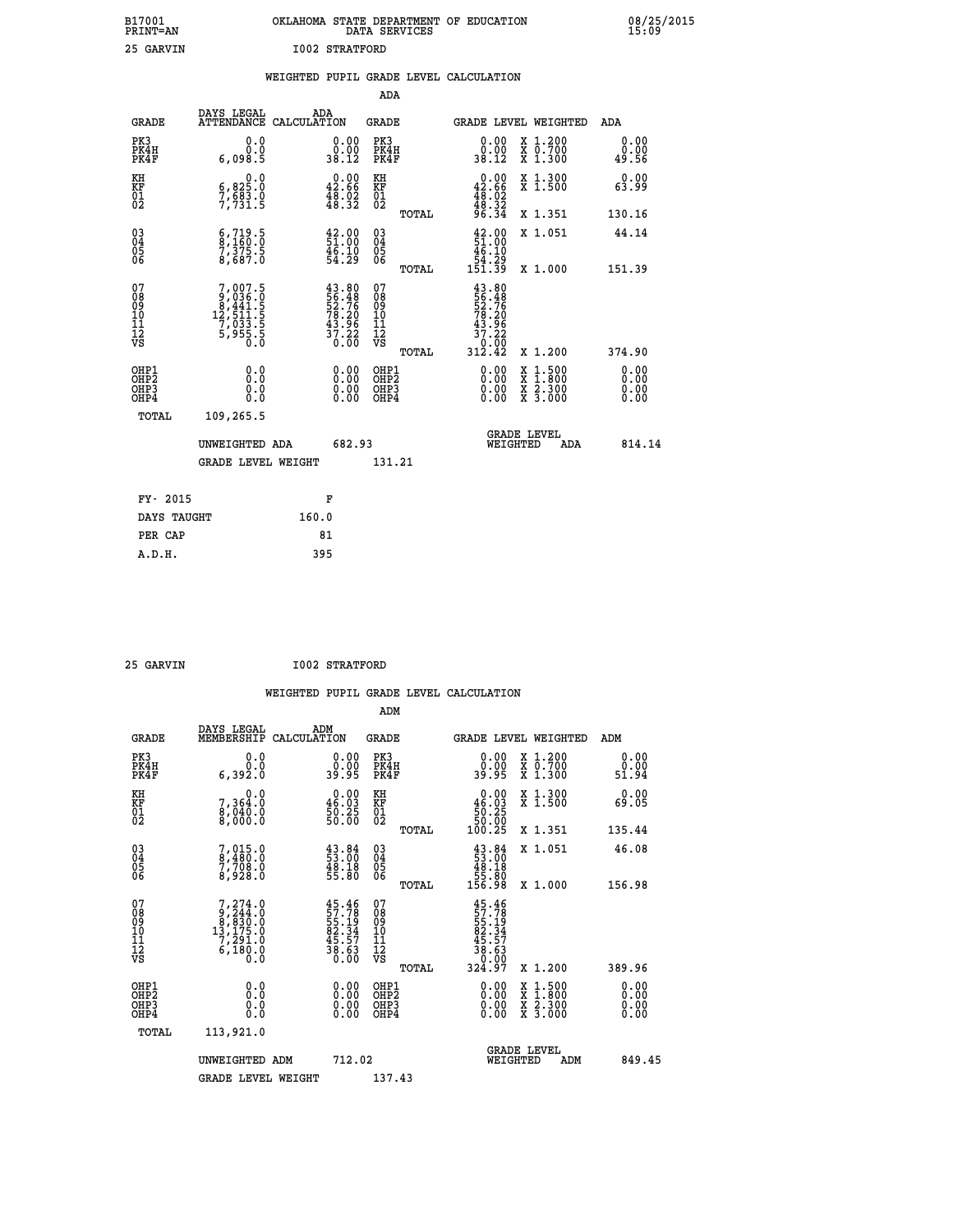| B17001<br>PRINT=AN | OKLAHOMA STATE DEPARTMENT OF EDUCATION<br>DATA SERVICES | 08/25/2015<br>15:09 |
|--------------------|---------------------------------------------------------|---------------------|
| 25 GARVIN          | I005 PAOLI                                              |                     |

|  |  | WEIGHTED PUPIL GRADE LEVEL CALCULATION |
|--|--|----------------------------------------|
|  |  |                                        |

|                                           |                                                                                                  |                                                                                   | ADA                                      |       |                                                                                   |                                          |                       |
|-------------------------------------------|--------------------------------------------------------------------------------------------------|-----------------------------------------------------------------------------------|------------------------------------------|-------|-----------------------------------------------------------------------------------|------------------------------------------|-----------------------|
| <b>GRADE</b>                              | DAYS LEGAL                                                                                       | ADA<br>ATTENDANCE CALCULATION                                                     | GRADE                                    |       |                                                                                   | <b>GRADE LEVEL WEIGHTED</b>              | ADA                   |
| PK3<br>PK4H<br>PK4F                       | 256.0<br>2,667.5                                                                                 | $\begin{smallmatrix} 1.58\ 0.001 6.47 \end{smallmatrix}$                          | PK3<br>PK4H<br>PK4F                      |       | $1.58$<br>0.00<br>16.47                                                           | X 1.200<br>X 0.700<br>X 1.300            | 1.90<br>0.00<br>21.41 |
| KH<br>KF<br>01<br>02                      | $\begin{smallmatrix}&&&0\cdot0\\3\,,&317\cdot0\\3\,,&399\cdot5\\2\,,&298\cdot5\end{smallmatrix}$ | $\begin{smallmatrix} 0.00\\ 20.48\\ 20.98\\ 14.19 \end{smallmatrix}$              | KH<br>KF<br>01<br>02                     |       | $0.00$<br>$20.48$<br>$20.98$<br>$14.19$<br>$35.17$                                | X 1.300<br>X 1.500                       | 0.00<br>30.72         |
|                                           |                                                                                                  |                                                                                   |                                          | TOTAL |                                                                                   | X 1.351                                  | 47.51                 |
| 03<br>04<br>05<br>06                      | 1,959.5<br>2,063.5<br>2,547.0<br>3,337.0                                                         | $\begin{array}{c} 12.10 \\[-4pt] 12.74 \\[-4pt] 15.72 \\[-4pt] 20.60 \end{array}$ | 03<br>04<br>05<br>06                     |       | $12.74$<br>$15.72$<br>$20.60$<br>$49.06$                                          | X 1.051                                  | 12.72                 |
|                                           |                                                                                                  |                                                                                   |                                          | TOTAL |                                                                                   | X 1.000                                  | 49.06                 |
| 07<br>08<br>09<br>11<br>11<br>12<br>VS    | 3,021.0<br>2,327.0<br>3,192.0<br>3,193.1<br>2,593.5<br>2,823.0<br>0.0                            | $18.61$<br>$14.36$<br>$19.84$<br>$15.89$<br>$16.01$<br>$17.67$<br>$0.00$          | 07<br>08<br>09<br>11<br>11<br>12<br>VS   | TOTAL | $18.61$<br>$14.36$<br>$19.84$<br>$15.89$<br>$16.01$<br>$17.67$<br>00.0^<br>102.38 | X 1.200                                  | 122.86                |
| OHP1<br>OH <sub>P</sub> 2<br>OHP3<br>OHP4 | 1,076.0<br>0.0<br>0.0<br>Ō.Ō                                                                     | 6:64<br>$\begin{smallmatrix} 0.00 \ 0.00 \end{smallmatrix}$                       | OHP1<br>OHP <sub>2</sub><br>OHP3<br>OHP4 |       | 6.64<br>0.00<br>0.00                                                              | X 1:500<br>X 1:800<br>X 2:300<br>X 3:000 | 0.96<br>0.00<br>0.00  |
| TOTAL                                     | 39,439.5                                                                                         |                                                                                   |                                          |       |                                                                                   |                                          |                       |
|                                           | UNWEIGHTED ADA                                                                                   | 243.88                                                                            |                                          |       |                                                                                   | <b>GRADE LEVEL</b><br>WEIGHTED<br>ADA    | 296.14                |
|                                           | <b>GRADE LEVEL WEIGHT</b>                                                                        |                                                                                   | 52.26                                    |       |                                                                                   |                                          |                       |
| FY- 2015                                  |                                                                                                  | F                                                                                 |                                          |       |                                                                                   |                                          |                       |
| DAYS TAUGHT                               |                                                                                                  | 162.0                                                                             |                                          |       |                                                                                   |                                          |                       |
| PER CAP                                   |                                                                                                  | 77                                                                                |                                          |       |                                                                                   |                                          |                       |
| A.D.H.                                    |                                                                                                  | 126                                                                               |                                          |       |                                                                                   |                                          |                       |

| 25 GARVIN | I005 PAOLI |
|-----------|------------|
|           |            |

|                                                    |                                                                                                                                                             | WEIGHTED PUPIL GRADE LEVEL CALCULATION                                                                                       |                                                     |       |                                                                                                                                                          |                                          |                       |
|----------------------------------------------------|-------------------------------------------------------------------------------------------------------------------------------------------------------------|------------------------------------------------------------------------------------------------------------------------------|-----------------------------------------------------|-------|----------------------------------------------------------------------------------------------------------------------------------------------------------|------------------------------------------|-----------------------|
|                                                    |                                                                                                                                                             |                                                                                                                              | ADM                                                 |       |                                                                                                                                                          |                                          |                       |
| <b>GRADE</b>                                       | DAYS LEGAL<br>MEMBERSHIP                                                                                                                                    | ADM<br>CALCULATION                                                                                                           | <b>GRADE</b>                                        |       |                                                                                                                                                          | <b>GRADE LEVEL WEIGHTED</b>              | ADM                   |
| PK3<br>PK4H<br>PK4F                                | 256.0<br>2,773.0                                                                                                                                            | $\begin{smallmatrix} 1.58\\ 0.00\\ 17.12 \end{smallmatrix}$                                                                  | PK3<br>PK4H<br>PK4F                                 |       | 1.58<br>$\overline{0}$ : $\overline{0}$<br>17.12                                                                                                         | X 1.200<br>X 0.700<br>X 1.300            | 1.90<br>0.00<br>22.26 |
| KH<br>KF<br>01<br>02                               | 0.0<br>$3,448.0$<br>$3,516.0$<br>$2,369.0$                                                                                                                  | $\begin{smallmatrix} 0.00\\ 21.28\\ 21.70\\ 14.62 \end{smallmatrix}$                                                         | KH<br>KF<br>01<br>02                                |       | $\begin{smallmatrix} 0.00\\ 21.28\\ 21.70\\ 14.62\\ 36.32 \end{smallmatrix}$                                                                             | X 1.300<br>X 1.500                       | 0.00<br>31.92         |
|                                                    |                                                                                                                                                             |                                                                                                                              |                                                     | TOTAL |                                                                                                                                                          | X 1.351                                  | 49.07                 |
| $\begin{matrix} 03 \\ 04 \\ 05 \\ 06 \end{matrix}$ | 2,035.0<br>2,106.0<br>2,651.0<br>3,438.0                                                                                                                    | $\begin{smallmatrix} 12.56\ 13.00\ 16.36\ 21.22 \end{smallmatrix}$                                                           | $\begin{array}{c} 03 \\ 04 \\ 05 \\ 06 \end{array}$ |       | $\begin{smallmatrix} 12\cdot\phantom{0}56\\ 13\cdot\phantom{0}06\\ 16\cdot\phantom{0}36\\ 21\cdot\phantom{0}22\\ 50\cdot\phantom{0}58 \end{smallmatrix}$ | X 1.051                                  | 13.20                 |
|                                                    |                                                                                                                                                             |                                                                                                                              |                                                     | TOTAL |                                                                                                                                                          | $X_1.000$                                | 50.58                 |
| 07<br>08<br>09<br>11<br>11<br>12<br>VS             | $\begin{smallmatrix} 3\,,\,131\,.\,0\\ 2\,,\,433\,.\,0\\ 3\,,\,424\,.\,0\\ 2\,,\,795\,.\,0\\ 2\,,\,746\,.\,0\\ 3\,,\,145\,.\,0\\ 0\,.\,0 \end{smallmatrix}$ | $\begin{array}{l} 19\cdot 28 \\ 15\cdot 02 \\ 21\cdot 35 \\ 17\cdot 38 \\ 16\cdot 95 \\ 19\cdot 74 \\ 0\cdot 00 \end{array}$ | 07<br>08<br>09<br>101<br>11<br>12<br>VS             |       | $\begin{smallmatrix} 19.28\ 15.02\ 21.358\ 217.388\ 17.389\ 16.954\ 19.74\ 0.002\ 109.72\ \end{smallmatrix}$                                             |                                          |                       |
|                                                    |                                                                                                                                                             |                                                                                                                              |                                                     | TOTAL |                                                                                                                                                          | X 1.200                                  | 131.66                |
| OHP1<br>OHP2<br>OH <sub>P3</sub><br>OHP4           | 1,076.0<br>0.0<br>0.000                                                                                                                                     | $\begin{smallmatrix} 6.64\ 0.00\ 0.00 \end{smallmatrix}$                                                                     | OHP1<br>OHP2<br>OHP <sub>3</sub><br>OHP4            |       | $\begin{smallmatrix} 6.64\ 0.00\ 0.00 \end{smallmatrix}$                                                                                                 | X 1:500<br>X 1:800<br>X 2:300<br>X 3:000 | 0.96<br>0.00<br>0.00  |
| TOTAL                                              | 41,342.0                                                                                                                                                    |                                                                                                                              |                                                     |       |                                                                                                                                                          |                                          |                       |
|                                                    | UNWEIGHTED ADM<br><b>GRADE LEVEL WEIGHT</b>                                                                                                                 | 255.80                                                                                                                       | 54.75                                               |       | WEIGHTED                                                                                                                                                 | <b>GRADE LEVEL</b><br>ADM                | 310.55                |
|                                                    |                                                                                                                                                             |                                                                                                                              |                                                     |       |                                                                                                                                                          |                                          |                       |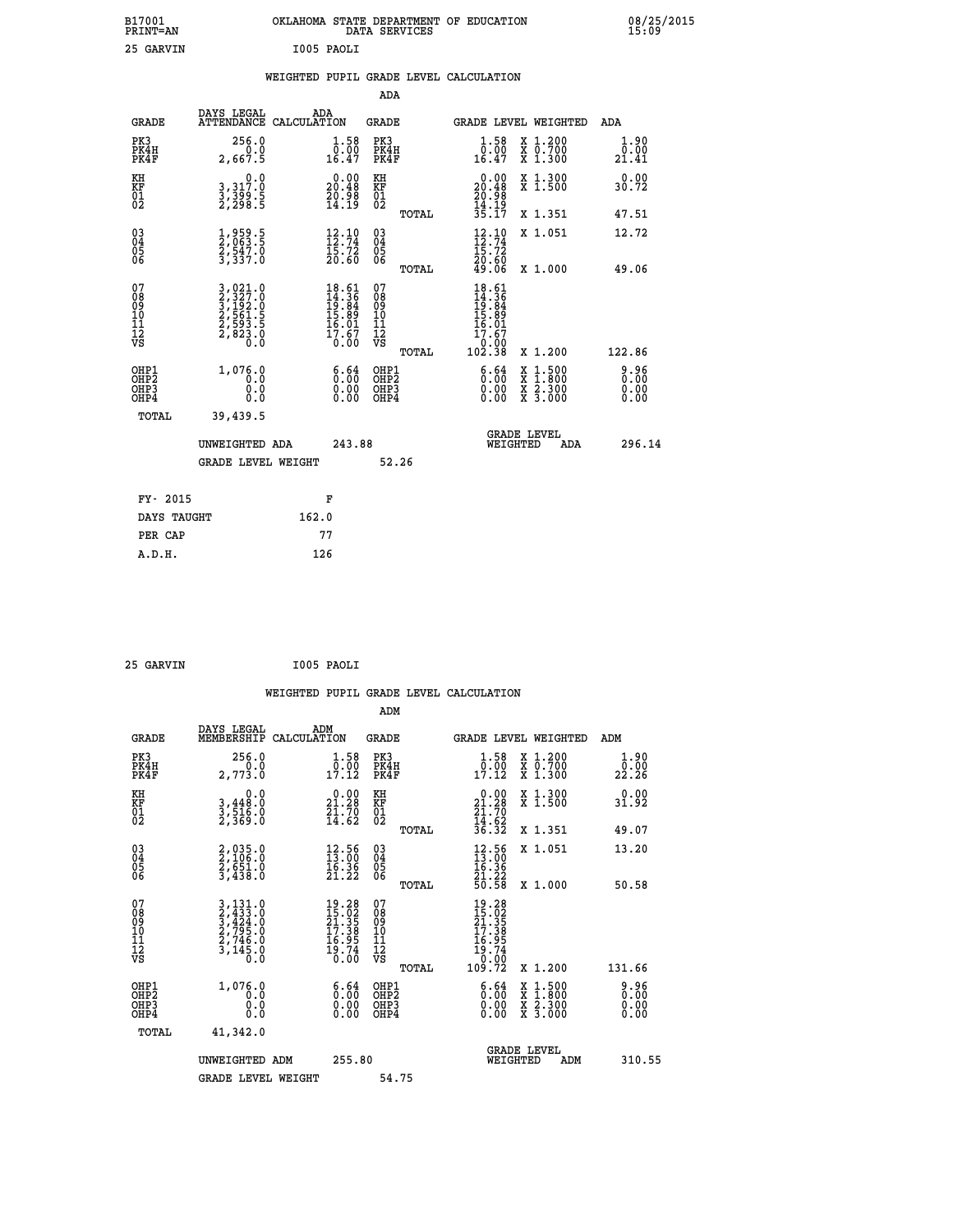| B17001<br>PRINT=AN | OKLAHOMA STATE DEPARTMENT OF EDUCATION<br>DATA SERVICES | 08/25/2015<br>15:09 |
|--------------------|---------------------------------------------------------|---------------------|
| 25 GARVIN          | <b>I007 MAYSVILLE</b>                                   |                     |

|                                                                    |                                                                                                                                                                                                          |       |                                                                          |                                        |       | WEIGHTED PUPIL GRADE LEVEL CALCULATION                                                                                                                                                                                                                                         |                                                                                          |                       |
|--------------------------------------------------------------------|----------------------------------------------------------------------------------------------------------------------------------------------------------------------------------------------------------|-------|--------------------------------------------------------------------------|----------------------------------------|-------|--------------------------------------------------------------------------------------------------------------------------------------------------------------------------------------------------------------------------------------------------------------------------------|------------------------------------------------------------------------------------------|-----------------------|
|                                                                    |                                                                                                                                                                                                          |       |                                                                          | <b>ADA</b>                             |       |                                                                                                                                                                                                                                                                                |                                                                                          |                       |
| <b>GRADE</b>                                                       | DAYS LEGAL<br>ATTENDANCE CALCULATION                                                                                                                                                                     |       | ADA                                                                      | GRADE                                  |       |                                                                                                                                                                                                                                                                                | GRADE LEVEL WEIGHTED                                                                     | ADA                   |
| PK3<br>PK4H<br>PK4F                                                | 186.0<br>0.0<br>4,280.0                                                                                                                                                                                  |       | $\frac{1}{0}$ : $\frac{12}{00}$<br>25.78                                 | PK3<br>PK4H<br>PK4F                    |       | $1.12$<br>$0.00$<br>25.78                                                                                                                                                                                                                                                      | X 1.200<br>X 0.700<br>X 1.300                                                            | 1.34<br>0.00<br>33.51 |
| KH<br>KF<br>01<br>02                                               | 0.0<br>$\frac{4}{3}, \frac{854}{917}$ .0<br>4,375.5                                                                                                                                                      |       | 29:24<br>23.60<br>26.36                                                  | KH<br>KF<br>01<br>02                   |       | $\begin{smallmatrix} 0.00\\29.24\\23.60\\26.36\\49.96 \end{smallmatrix}$                                                                                                                                                                                                       | X 1.300<br>X 1.500                                                                       | 0.00<br>43.86         |
|                                                                    |                                                                                                                                                                                                          |       |                                                                          |                                        | TOTAL |                                                                                                                                                                                                                                                                                | X 1.351                                                                                  | 67.50                 |
| $\begin{smallmatrix} 03 \\[-4pt] 04 \end{smallmatrix}$<br>Ŏ5<br>06 | 3,961.0<br>3,153.5<br>3,742.5<br>4,200.0                                                                                                                                                                 |       | $\begin{smallmatrix} 23.86\ 19.00\ 22.55\ 25.30 \end{smallmatrix}$       | $\substack{03 \\ 04}$<br>Ŏ5<br>06      |       | $\begin{smallmatrix} 23.86 \\ 19.00 \\ 22.55 \\ 25.30 \\ 66.85 \end{smallmatrix}$                                                                                                                                                                                              | X 1.051                                                                                  | 25.08                 |
|                                                                    |                                                                                                                                                                                                          |       |                                                                          |                                        | TOTAL |                                                                                                                                                                                                                                                                                | X 1.000                                                                                  | 66.85                 |
| 07<br>08<br>09<br>01<br>11<br>11<br>12<br>VS                       | $\begin{smallmatrix} 3\,,\,8\,8\,0\,. \,5\\ 4\,,\,0\,74\,. \,0\\ 4\,,\,3\,3\,2\,. \,0\\ 4\,,\,74\,8\,. \,5\\ 4\,,\,74\,8\,. \,5\\ 3\,,\,6\,5\,3\,. \,0\\ 4\,,\,0\,84\,. \,5\\ 0\,. \,0\end{smallmatrix}$ |       | $23.38$<br>$24.54$<br>$26.10$<br>$28.61$<br>$22.01$<br>$24.61$<br>$0.00$ | 07<br>08<br>09<br>11<br>11<br>12<br>VS | TOTAL | $\begin{smallmatrix} 23 & 38 \\ 24 & 54 \\ 26 & 10 \\ 28 & 61 \\ 22 & 61 \\ 24 & 61 \\ 24 & 61 \\ 0 & 00 \\ 149 & 25 \end{smallmatrix}$                                                                                                                                        | X 1.200                                                                                  | 179.10                |
| OHP1<br>OHP2<br>OHP3<br>OHP4                                       | 0.0<br>0.0<br>0.0                                                                                                                                                                                        |       | $\begin{smallmatrix} 0.00 \ 0.00 \ 0.00 \ 0.00 \end{smallmatrix}$        | OHP1<br>OHP2<br>OHP3<br>OHP4           |       | $\begin{smallmatrix} 0.00 & 0.00 & 0.00 & 0.00 & 0.00 & 0.00 & 0.00 & 0.00 & 0.00 & 0.00 & 0.00 & 0.00 & 0.00 & 0.00 & 0.00 & 0.00 & 0.00 & 0.00 & 0.00 & 0.00 & 0.00 & 0.00 & 0.00 & 0.00 & 0.00 & 0.00 & 0.00 & 0.00 & 0.00 & 0.00 & 0.00 & 0.00 & 0.00 & 0.00 & 0.00 & 0.0$ | $\begin{smallmatrix} x & 1.500 \\ x & 1.800 \\ x & 2.300 \\ x & 3.000 \end{smallmatrix}$ | 0.00<br>0.00<br>0.00  |
| TOTAL                                                              | 57,442.0                                                                                                                                                                                                 |       |                                                                          |                                        |       |                                                                                                                                                                                                                                                                                |                                                                                          |                       |
|                                                                    | UNWEIGHTED ADA                                                                                                                                                                                           |       | 346.06                                                                   |                                        |       | WEIGHTED                                                                                                                                                                                                                                                                       | <b>GRADE LEVEL</b><br>ADA                                                                | 417.24                |
|                                                                    | <b>GRADE LEVEL WEIGHT</b>                                                                                                                                                                                |       |                                                                          |                                        | 71.18 |                                                                                                                                                                                                                                                                                |                                                                                          |                       |
| FY- 2015                                                           |                                                                                                                                                                                                          |       | F                                                                        |                                        |       |                                                                                                                                                                                                                                                                                |                                                                                          |                       |
| DAYS TAUGHT                                                        |                                                                                                                                                                                                          | 166.0 |                                                                          |                                        |       |                                                                                                                                                                                                                                                                                |                                                                                          |                       |
| PER CAP                                                            |                                                                                                                                                                                                          |       | 86                                                                       |                                        |       |                                                                                                                                                                                                                                                                                |                                                                                          |                       |

 **25 GARVIN I007 MAYSVILLE**

| <b>GRADE</b>                                       | DAYS LEGAL<br>MEMBERSHIP                                                                       | ADM<br>CALCULATION                                                                       | <b>GRADE</b>                                       |       | GRADE LEVEL WEIGHTED                                                                 |                                          | ADM                                                                  |  |
|----------------------------------------------------|------------------------------------------------------------------------------------------------|------------------------------------------------------------------------------------------|----------------------------------------------------|-------|--------------------------------------------------------------------------------------|------------------------------------------|----------------------------------------------------------------------|--|
| PK3<br>PK4H<br>PK4F                                | 186.0<br>4,655.0                                                                               | $\begin{smallmatrix}1\cdot 12\\[-1.2mm] 0\cdot 00\\[-1.2mm] 28\cdot 04\end{smallmatrix}$ | PK3<br>PK4H<br>PK4F                                |       | 1.12<br>$\frac{0.00}{28.04}$                                                         | X 1.200<br>X 0.700<br>X 1.300            | 1.34<br>$\frac{\overline{0} \cdot \overline{0} \overline{0}}{36.45}$ |  |
| KH<br>KF<br>01<br>02                               | 0.0<br>$\frac{5}{4}, \frac{204}{197}$ .0<br>$\frac{4}{4}, \frac{576}{50}$ .0                   | $\begin{smallmatrix} 0.00\\ 31.35\\ 25.28\\ 27.57 \end{smallmatrix}$                     | KH<br>KF<br>01<br>02                               |       | $\begin{smallmatrix} 0.00\\ 31.35\\ 25.28\\ 27.57\\ 52.85 \end{smallmatrix}$         | X 1.300<br>X 1.500                       | 0.00<br>47.03                                                        |  |
|                                                    |                                                                                                |                                                                                          |                                                    | TOTAL |                                                                                      | X 1.351                                  | 71.40                                                                |  |
| $\begin{matrix} 03 \\ 04 \\ 05 \\ 06 \end{matrix}$ | $\frac{4}{3}, \frac{126}{342}.0$<br>3,917.0<br>4,466.0                                         | $24.86$<br>$23.13$<br>$23.60$<br>$26.90$                                                 | $\begin{matrix} 03 \\ 04 \\ 05 \\ 06 \end{matrix}$ |       | $24.86$<br>$23.60$<br>$26.90$<br>$70.63$                                             | X 1.051                                  | 26.13                                                                |  |
|                                                    |                                                                                                |                                                                                          |                                                    | TOTAL |                                                                                      | X 1.000                                  | 70.63                                                                |  |
| 07<br>08<br>09<br>101<br>112<br>VS                 | $4,090.0$<br>$4,226.0$<br>$4,628.0$<br>$5,057.0$<br>$5,057.0$<br>$3,837.0$<br>$4,279.0$<br>0.0 | $24.64$<br>$25.46$<br>$27.88$<br>$30.46$<br>$23.11$<br>$25.78$<br>0.00                   | 07<br>08<br>09<br>01<br>11<br>11<br>12<br>VS       | TOTAL | $24.64$<br>$25.46$<br>$27.88$<br>$30.46$<br>$23.11$<br>$25.78$<br>$0.00$<br>$157.33$ | X 1.200                                  | 188.80                                                               |  |
| OHP1<br>OHP2<br>OHP3<br>OHP4                       | 0.0<br>0.000                                                                                   |                                                                                          | OHP1<br>OHP2<br>OHP3<br>OHP4                       |       |                                                                                      | X 1:500<br>X 1:800<br>X 2:300<br>X 3:000 | 0.00<br>0.00<br>0.00                                                 |  |
| TOTAL                                              | 60,786.0                                                                                       |                                                                                          |                                                    |       |                                                                                      |                                          |                                                                      |  |
|                                                    | UNWEIGHTED<br>ADM                                                                              | 366.18                                                                                   |                                                    |       | <b>GRADE LEVEL</b><br>WEIGHTED                                                       | ADM                                      | 441.78                                                               |  |
|                                                    | <b>GRADE LEVEL WEIGHT</b>                                                                      |                                                                                          | 75.60                                              |       |                                                                                      |                                          |                                                                      |  |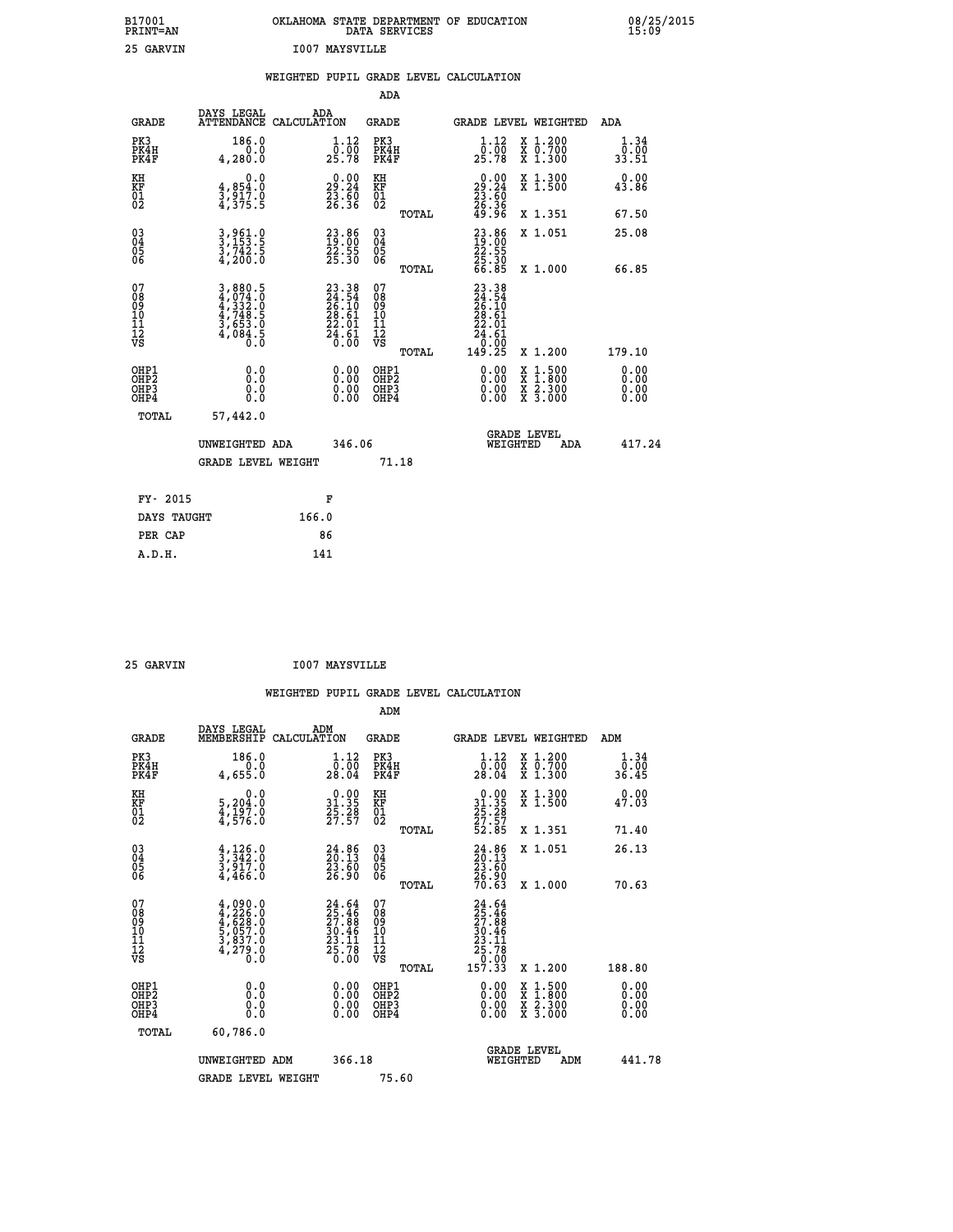| B17001<br><b>PRINT=AN</b> | OKLAHOMA<br>. STATE DEPARTMENT OF EDUCATION<br>DATA SERVICES | 08/25/2015<br>15:09 |
|---------------------------|--------------------------------------------------------------|---------------------|
| 25<br>GARVIN              | 1009 LINDSAY                                                 |                     |

|  |  | WEIGHTED PUPIL GRADE LEVEL CALCULATION |
|--|--|----------------------------------------|
|  |  |                                        |

|                                                                    |                                                                                                                                                     |                                                                      | ADA                                                 |       |                                                                                       |                                                                            |                               |
|--------------------------------------------------------------------|-----------------------------------------------------------------------------------------------------------------------------------------------------|----------------------------------------------------------------------|-----------------------------------------------------|-------|---------------------------------------------------------------------------------------|----------------------------------------------------------------------------|-------------------------------|
| <b>GRADE</b>                                                       | DAYS LEGAL                                                                                                                                          | ADA<br>ATTENDANCE CALCULATION                                        | <b>GRADE</b>                                        |       |                                                                                       | GRADE LEVEL WEIGHTED                                                       | <b>ADA</b>                    |
| PK3<br>PK4H<br>PK4F                                                | 770.0<br>0.0<br>14, 162.5                                                                                                                           | $\begin{smallmatrix} 4.48\ 0.00\\ 82.34 \end{smallmatrix}$           | PK3<br>PK4H<br>PK4F                                 |       | $\begin{smallmatrix} 4.48\ 0.00\\ 82.34 \end{smallmatrix}$                            | X 1.200<br>X 0.700<br>X 1.300                                              | 5.38<br>0.00<br>107.04        |
| KH<br>KF<br>01<br>02                                               | 0.0<br>13,866:5<br>18,126.0<br>18,838:5                                                                                                             | $\begin{smallmatrix} &0.00\ 80.62\ 105.38\ 109.53 \end{smallmatrix}$ | KH<br>KF<br>01<br>02                                |       | 0.00<br>$\begin{smallmatrix} 80.62 \ 105.38 \ 109.53 \ 214.91 \end{smallmatrix}$      | X 1.300<br>X 1.500                                                         | 0.00<br>120.93                |
|                                                                    |                                                                                                                                                     |                                                                      |                                                     | TOTAL |                                                                                       | X 1.351                                                                    | 290.34                        |
| $\begin{smallmatrix} 03 \\[-4pt] 04 \end{smallmatrix}$<br>05<br>ŌĞ | 16, 365.0<br>13, 210.5<br>15,563.0<br>14,856.5                                                                                                      | 95.15<br>76.81<br>90.48<br>86.38                                     | $\begin{array}{c} 03 \\ 04 \\ 05 \\ 06 \end{array}$ | TOTAL | $95.15$<br>$76.81$<br>$90.48$<br>$86.38$<br>$253.67$                                  | X 1.051<br>X 1.000                                                         | 100.00<br>253.67              |
| 07<br>08<br>09<br>11<br>11<br>12<br>VS                             | $\begin{smallmatrix} 14\,,\,569\,.0\\ 14\,,\,460\,.5\\ 14\,,\,050\,.0\\ 13\,,\,700\,.0\\ 12\,,\,152\,.0\\ 10\,,\,329\,.5\\ 0\,.0 \end{smallmatrix}$ | 84.70<br>84.07<br>81.69<br>79.65<br>70.65<br>70.65<br>60.06<br>0.00  | 07<br>08<br>09<br>11<br>11<br>12<br>VS              |       | $84.70$<br>$84.07$<br>$81.69$<br>$79.65$<br>$70.65$<br>$60.06$<br>$60.00$<br>$460.82$ |                                                                            |                               |
|                                                                    |                                                                                                                                                     |                                                                      |                                                     | TOTAL |                                                                                       | X 1.200                                                                    | 552.98                        |
| OHP1<br>OHP <sub>2</sub><br>OHP3<br>OHP4                           | 1,988.0<br>0.0<br>0.0<br>Ō.Ō                                                                                                                        | 11.56<br>$\begin{smallmatrix} 0.00 \ 0.00 \end{smallmatrix}$         | OHP1<br>OH <sub>P</sub> 2<br>OHP3<br>OHP4           |       | 11.56<br>0.00<br>0.00                                                                 | $1:500$<br>$1:800$<br>X<br>X<br>$\frac{\ddot{x}}{x}$ $\frac{2.300}{3.000}$ | 17.34<br>0.00<br>0.00<br>0.00 |
| TOTAL                                                              | 207,007.5                                                                                                                                           |                                                                      |                                                     |       |                                                                                       |                                                                            |                               |
|                                                                    | UNWEIGHTED ADA                                                                                                                                      | 1,203.55                                                             |                                                     |       |                                                                                       | <b>GRADE LEVEL</b><br>WEIGHTED<br>ADA                                      | 1,447.68                      |
|                                                                    | <b>GRADE LEVEL WEIGHT</b>                                                                                                                           |                                                                      | 244.13                                              |       |                                                                                       |                                                                            |                               |
| FY- 2015                                                           |                                                                                                                                                     | F                                                                    |                                                     |       |                                                                                       |                                                                            |                               |
| DAYS TAUGHT                                                        |                                                                                                                                                     | 172.0                                                                |                                                     |       |                                                                                       |                                                                            |                               |
| PER CAP                                                            |                                                                                                                                                     | 57                                                                   |                                                     |       |                                                                                       |                                                                            |                               |
|                                                                    |                                                                                                                                                     |                                                                      |                                                     |       |                                                                                       |                                                                            |                               |

| 25 GARVIN | I009 LINDSAY |
|-----------|--------------|

 **A.D.H. 1,043**

| <b>GRADE</b>                                         | DAYS LEGAL<br>MEMBERSHIP                                                                                                                        | ADM<br>CALCULATION                                                     | <b>GRADE</b>                             |       |                                                                                 |          | GRADE LEVEL WEIGHTED                                                                                                | ADM                    |  |
|------------------------------------------------------|-------------------------------------------------------------------------------------------------------------------------------------------------|------------------------------------------------------------------------|------------------------------------------|-------|---------------------------------------------------------------------------------|----------|---------------------------------------------------------------------------------------------------------------------|------------------------|--|
| PK3<br>PK4H<br>PK4F                                  | 770.0<br>$0.0$<br>15,525.0                                                                                                                      | 4.48<br>0.00<br>90.26                                                  | PK3<br>PK4H<br>PK4F                      |       | 4.48<br>0.00<br>90.26                                                           |          | X 1.200<br>X 0.700<br>X 1.300                                                                                       | 5.38<br>0.00<br>117.34 |  |
| KH<br>KF<br>01<br>02                                 | 0.0<br>14,846:0<br>19,189:0<br>20,052:0                                                                                                         | $\begin{smallmatrix} &0.00\\ 86.31\\ 111.56\\ 116.58\end{smallmatrix}$ | KH<br>KF<br>01<br>02                     |       | $0.00\n86.31\n111.56\n116.58\n228.14$                                           |          | X 1.300<br>X 1.500                                                                                                  | 0.00<br>129.47         |  |
|                                                      |                                                                                                                                                 |                                                                        |                                          | TOTAL |                                                                                 |          | X 1.351                                                                                                             | 308.22                 |  |
| $\begin{matrix} 03 \\ 04 \\ 05 \\ 06 \end{matrix}$   | 17,298.0<br>14,103.0<br>15,729.0                                                                                                                | $\begin{smallmatrix} 100.57\\ 81.99\\ 91.45\\ 91.59 \end{smallmatrix}$ | 03<br>04<br>05<br>06                     |       | $\begin{smallmatrix} 100.57\\ 81.99\\ 91.45\\ 91.59\\ 265.03 \end{smallmatrix}$ |          | X 1.051                                                                                                             | 105.70                 |  |
|                                                      | 15,754.0                                                                                                                                        |                                                                        |                                          | TOTAL |                                                                                 |          | X 1.000                                                                                                             | 265.03                 |  |
| 07<br>08<br>09<br>101<br>112<br>VS                   | $\begin{smallmatrix} 15,303\cdot 0\\ 15,366\cdot 0\\ 15,106\cdot 0\\ 14,730\cdot 0\\ 12,948\cdot 0\\ 11,215\cdot 0\\ 0\cdot 0\end{smallmatrix}$ | 88.97<br>89.343<br>87.83<br>85.64<br>75.28<br>65.20<br>0.00            | 07<br>08<br>09<br>11<br>11<br>12<br>VS   |       | 88.97<br>89.343<br>87.843<br>85.28<br>75.28<br>65.20<br>60.00<br>492.26         |          |                                                                                                                     |                        |  |
|                                                      |                                                                                                                                                 |                                                                        |                                          | TOTAL |                                                                                 |          | X 1.200                                                                                                             | 590.71                 |  |
| OHP1<br>OH <sub>P</sub> <sub>2</sub><br>OHP3<br>OHP4 | 2,093.0<br>0.0<br>0.0<br>0.0                                                                                                                    | $12.17$<br>$0.00$<br>0.00<br>0.00                                      | OHP1<br>OHP <sub>2</sub><br>OHP3<br>OHP4 |       | $\begin{smallmatrix} 12.17 \ 0.00 \ 0.00 \end{smallmatrix}$<br>0.00             |          | $\begin{array}{l} \mathtt{X} & 1.500 \\ \mathtt{X} & 1.800 \\ \mathtt{X} & 2.300 \\ \mathtt{X} & 3.000 \end{array}$ | 18.26<br>0.00<br>0.00  |  |
| TOTAL                                                | 220,027.0                                                                                                                                       |                                                                        |                                          |       |                                                                                 |          |                                                                                                                     |                        |  |
|                                                      | UNWEIGHTED ADM                                                                                                                                  | 1,279.22                                                               |                                          |       |                                                                                 | WEIGHTED | <b>GRADE LEVEL</b><br>ADM                                                                                           | 1,540.11               |  |
|                                                      | <b>GRADE LEVEL WEIGHT</b>                                                                                                                       |                                                                        | 260.89                                   |       |                                                                                 |          |                                                                                                                     |                        |  |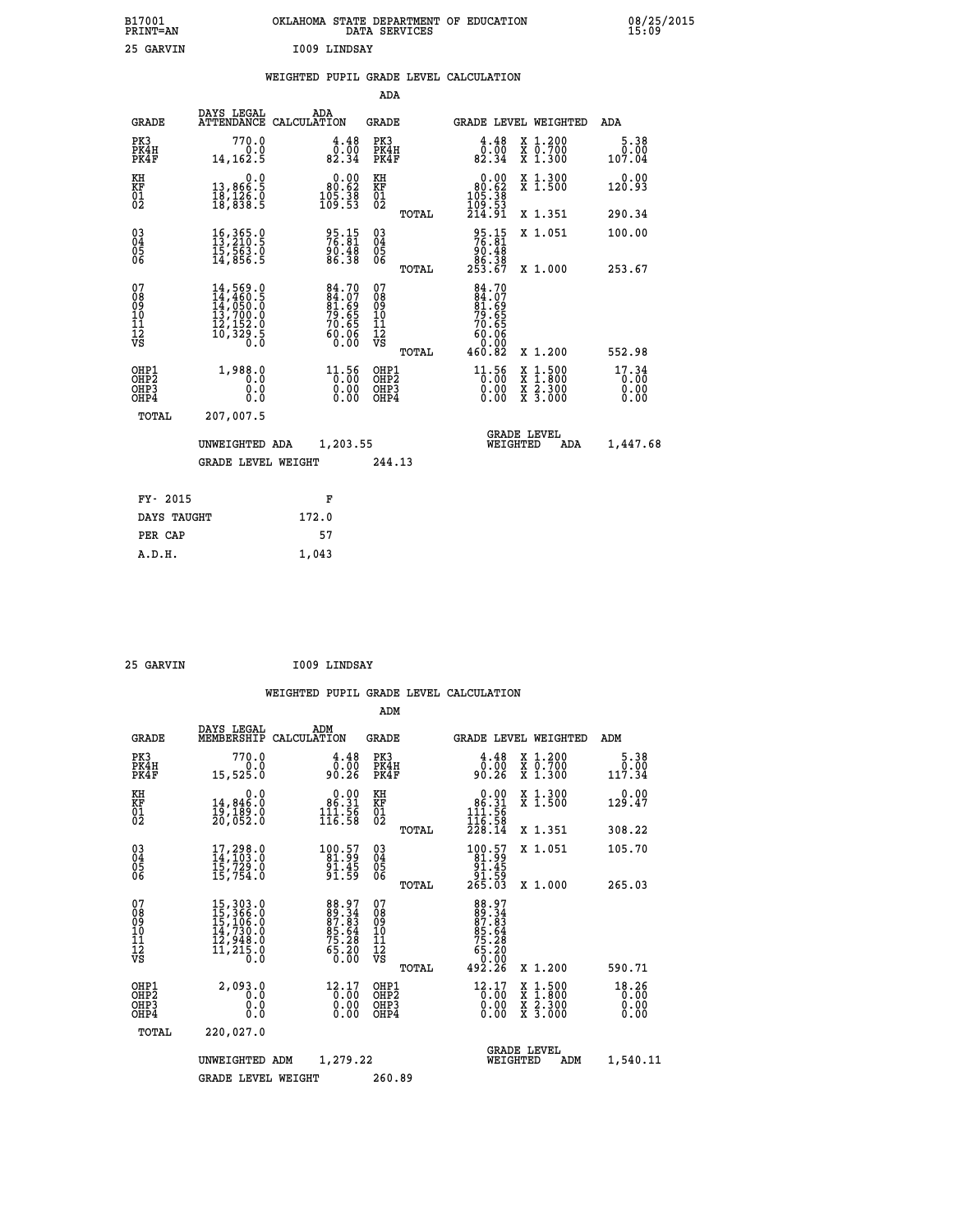| B17001<br>PRINT=AN | OKLAHOMA<br>. STATE DEPARTMENT OF EDUCATION<br>DATA SERVICES | 08/25/2015<br>15:09 |
|--------------------|--------------------------------------------------------------|---------------------|
| 25 GARVIN          | <b>I018 PAULS VALLEY</b>                                     |                     |

|                                                      |                                                                                                                                                                                                                        |                                                                                                        | ADA                                      |       |                                                                                                                |                                                                                                  |                              |
|------------------------------------------------------|------------------------------------------------------------------------------------------------------------------------------------------------------------------------------------------------------------------------|--------------------------------------------------------------------------------------------------------|------------------------------------------|-------|----------------------------------------------------------------------------------------------------------------|--------------------------------------------------------------------------------------------------|------------------------------|
| <b>GRADE</b>                                         | DAYS LEGAL                                                                                                                                                                                                             | ADA<br>ATTENDANCE CALCULATION                                                                          | <b>GRADE</b>                             |       |                                                                                                                | GRADE LEVEL WEIGHTED                                                                             | ADA                          |
| PK3<br>PK4H<br>PK4F                                  | 474.0<br>0.0<br>13,235.5                                                                                                                                                                                               | $\begin{smallmatrix} 2.80\0.00\\78.32\end{smallmatrix}$                                                | PK3<br>PK4H<br>PK4F                      |       | $\begin{smallmatrix} 2.80\0.00\\78.32\end{smallmatrix}$                                                        | X 1.200<br>X 0.700<br>X 1.300                                                                    | 3.36<br>0.00<br>101.82       |
| KH<br>KF<br>01<br>02                                 | 0.0<br>14,538.0<br>18,016.0<br>13,651.0                                                                                                                                                                                | $\begin{smallmatrix} &0.00\ 86.02\ 106.60\ 196.78\ \end{smallmatrix}$                                  | KH<br>KF<br>01<br>02                     |       | 0.00<br>$\begin{smallmatrix} 86.02\ 106.60\ 80.78\ 187.38 \end{smallmatrix}$                                   | X 1.300<br>X 1.500                                                                               | 0.00<br>129.03               |
|                                                      |                                                                                                                                                                                                                        |                                                                                                        |                                          | TOTAL |                                                                                                                | X 1.351                                                                                          | 253.15                       |
| $\begin{matrix} 03 \\ 04 \\ 05 \\ 06 \end{matrix}$   | 14,550.0<br>12,375.0<br>12,445.0<br>12,835.0                                                                                                                                                                           | 86.09<br>73.22<br>$7\overline{3}\cdot\overline{6}\overline{4}\overline{7}$<br>75.95                    | $^{03}_{04}$<br>Ŏ5<br>06                 | TOTAL | $\begin{smallmatrix}86.09\\73.22\\73.64\\75.95\\222.81\end{smallmatrix}$                                       | X 1.051<br>X 1.000                                                                               | 90.48<br>222.81              |
| 07                                                   |                                                                                                                                                                                                                        |                                                                                                        | 07                                       |       |                                                                                                                |                                                                                                  |                              |
| 08<br>09<br>11<br>11<br>12<br>VS                     | $\begin{smallmatrix} 16 \, , \, 018 \, . \, 5 \\ 16 \, , \, 271 \, . \, 5 \\ 20 \, , \, 735 \, . \, 0 \\ 15 \, , \, 989 \, . \, 5 \\ 18 \, , \, 755 \, . \, 5 \\ 13 \, , \, 652 \, . \, 0 \\ 0 \, . \end{smallmatrix}$ | $\begin{smallmatrix} 94.78\\ 96.28\\ 122.69\\ 14.61\\ 94.61\\ 110.98\\ 80.78\\ 0.00 \end{smallmatrix}$ | 08<br>09<br>11<br>11<br>12<br>VS         |       | $\begin{array}{r} 94.78 \\ 96.28 \\ 122.69 \\ 94.61 \\ 94.61 \\ 110.98 \\ 80.78 \\ 0.00 \\ 600.12 \end{array}$ |                                                                                                  |                              |
|                                                      |                                                                                                                                                                                                                        |                                                                                                        |                                          | TOTAL |                                                                                                                | X 1.200                                                                                          | 720.14                       |
| OHP1<br>OH <sub>P</sub> <sub>2</sub><br>OHP3<br>OHP4 | 0.0<br>0.0<br>0.0                                                                                                                                                                                                      | $\begin{smallmatrix} 0.00 \ 0.00 \ 0.00 \ 0.00 \end{smallmatrix}$                                      | OHP1<br>OHP <sub>2</sub><br>OHP3<br>OHP4 |       | $0.00$<br>$0.00$<br>0.00                                                                                       | $\begin{smallmatrix} x & 1 & 500 \\ x & 1 & 800 \\ x & 2 & 300 \\ x & 3 & 000 \end{smallmatrix}$ | 0.00<br>0.00<br>0.00<br>0.00 |
| <b>TOTAL</b>                                         | 213,541.5                                                                                                                                                                                                              |                                                                                                        |                                          |       |                                                                                                                |                                                                                                  |                              |
|                                                      | UNWEIGHTED ADA                                                                                                                                                                                                         | 1,263.54                                                                                               |                                          |       |                                                                                                                | <b>GRADE LEVEL</b><br>WEIGHTED<br>ADA                                                            | 1,520.79                     |
|                                                      | <b>GRADE LEVEL WEIGHT</b>                                                                                                                                                                                              |                                                                                                        | 257.25                                   |       |                                                                                                                |                                                                                                  |                              |
|                                                      |                                                                                                                                                                                                                        |                                                                                                        |                                          |       |                                                                                                                |                                                                                                  |                              |
| FY- 2015                                             |                                                                                                                                                                                                                        | F                                                                                                      |                                          |       |                                                                                                                |                                                                                                  |                              |
| DAYS TAUGHT                                          |                                                                                                                                                                                                                        | 169.0                                                                                                  |                                          |       |                                                                                                                |                                                                                                  |                              |
| PER CAP                                              |                                                                                                                                                                                                                        | 35                                                                                                     |                                          |       |                                                                                                                |                                                                                                  |                              |

 **25 GARVIN I018 PAULS VALLEY**

|                                          |                                                                                                                                                                                          |                                                                           | ADM                                                 |                                                                                 |                                          |                              |
|------------------------------------------|------------------------------------------------------------------------------------------------------------------------------------------------------------------------------------------|---------------------------------------------------------------------------|-----------------------------------------------------|---------------------------------------------------------------------------------|------------------------------------------|------------------------------|
| <b>GRADE</b>                             | DAYS LEGAL<br>MEMBERSHIP                                                                                                                                                                 | ADM<br>CALCULATION                                                        | <b>GRADE</b>                                        | GRADE LEVEL WEIGHTED                                                            |                                          | ADM                          |
| PK3<br>PK4H<br>PK4F                      | 474.0<br>0.0<br>13,749.0                                                                                                                                                                 | 2.80<br>ŏ:ŏŏ<br>81:36                                                     | PK3<br>PK4H<br>PK4F                                 | $\begin{smallmatrix} 2.80\0.008.90\81.36 \end{smallmatrix}$                     | X 1.200<br>X 0.700<br>X 1.300            | 3.36<br>0.00<br>105.77       |
| KH<br>KF<br>01<br>02                     | 0.0<br>15,124:0<br>18,887:0<br>14,321:0                                                                                                                                                  | $\begin{smallmatrix}&&0.00\\&89.49\\111.76\\84.74\end{smallmatrix}$       | KH<br>KF<br>01<br>02                                | $0.00\n89.49\n111.76\n84.74\n196.50$                                            | X 1.300<br>X 1.500                       | 0.00<br>134.24               |
|                                          |                                                                                                                                                                                          |                                                                           | TOTAL                                               |                                                                                 | X 1.351                                  | 265.47                       |
| 03<br>04<br>05<br>06                     | 15, 148.0<br>12, 908.0<br>12, 989.0<br>13,294.0                                                                                                                                          | 89.63<br>76.38<br>76.86<br>78.66                                          | $\begin{array}{c} 03 \\ 04 \\ 05 \\ 06 \end{array}$ | 89.63<br>76.38<br>76.86<br>23.66<br>231.90                                      | X 1.051                                  | 94.20                        |
|                                          |                                                                                                                                                                                          |                                                                           | TOTAL                                               |                                                                                 | X 1.000                                  | 231.90                       |
| 07<br>08<br>09<br>101<br>112<br>VS       | $\begin{smallmatrix} 16\,, & 922\,. & 0\\ 17\,, & 136\,. & 0\\ 21\,, & 623\,. & 0\\ 16\,, & 824\,. & 0\\ 19\,, & 695\,. & 0\\ 14\,, & 089\,. & 0\\ 0\,. & 0\,. & 0\,. \end{smallmatrix}$ | 100.13<br>$101.40$<br>$127.95$<br>$99.55$<br>$16.54$<br>$83.37$<br>$0.00$ | 07<br>08<br>09<br>101<br>11<br>12<br>VS<br>TOTAL    | 100.13<br>$101.405$<br>$127.955$<br>$99.554$<br>$116.54$<br>$83.37$<br>$628.94$ | X 1.200                                  | 754.73                       |
| OHP1<br>OHP2<br>OH <sub>P3</sub><br>OHP4 | 0.0<br>0.000                                                                                                                                                                             | $0.00$<br>$0.00$<br>0.00                                                  | OHP1<br>OHP2<br>OHP <sub>3</sub>                    | $0.00$<br>$0.00$<br>0.00                                                        | X 1:500<br>X 1:800<br>X 2:300<br>X 3:000 | 0.00<br>0.00<br>0.00<br>0.00 |
| TOTAL                                    | 223,183.0                                                                                                                                                                                |                                                                           |                                                     |                                                                                 |                                          |                              |
|                                          | UNWEIGHTED                                                                                                                                                                               | 1,320.62<br>ADM                                                           |                                                     | WEIGHTED                                                                        | <b>GRADE LEVEL</b><br>ADM                | 1,589.67                     |
|                                          | <b>GRADE LEVEL WEIGHT</b>                                                                                                                                                                |                                                                           | 269.05                                              |                                                                                 |                                          |                              |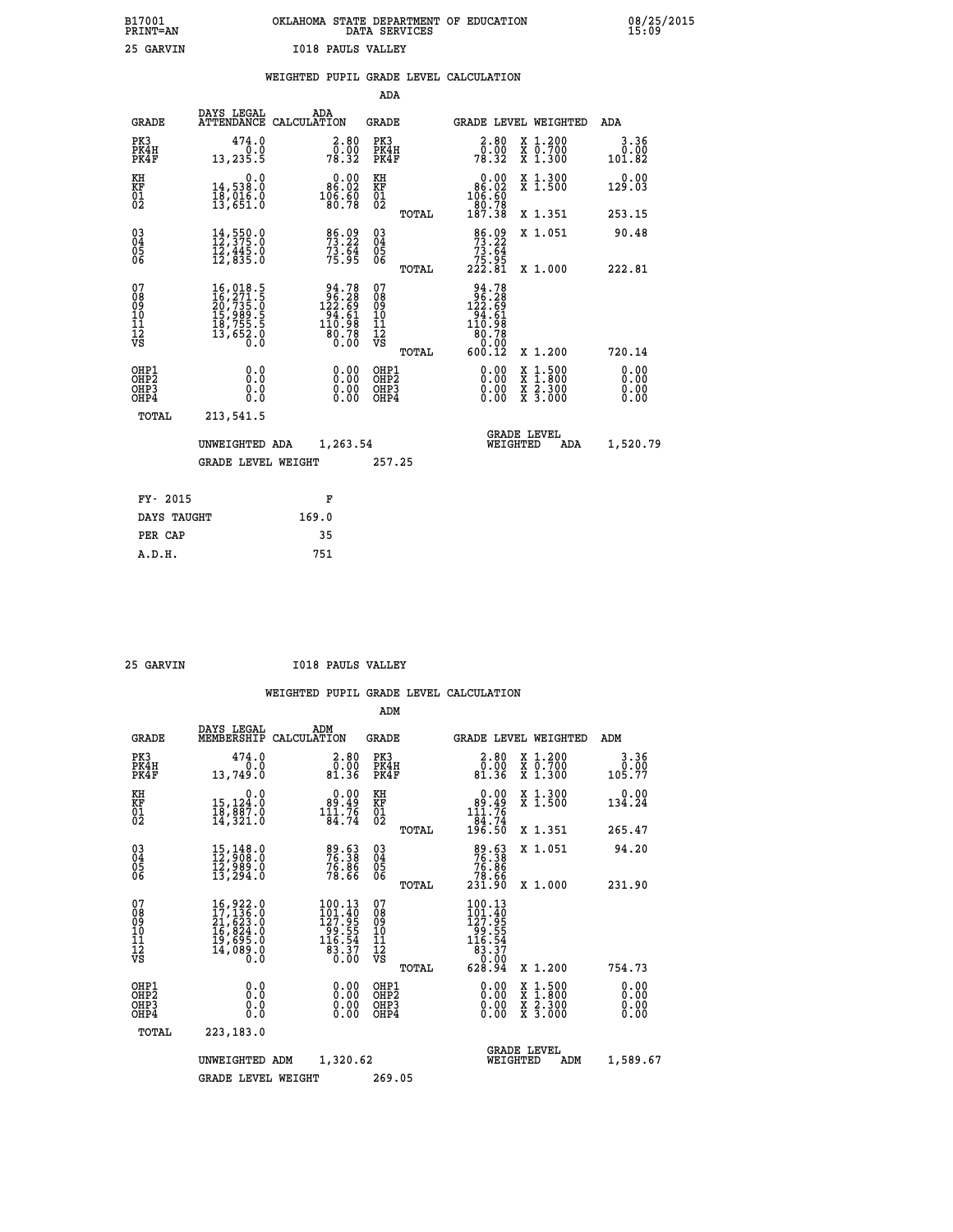| B17001<br>PRINT=AN<br>25 GARVIN |                         | OKLAHOMA<br>I038 WYNNEWOOD             | DATA SERVICES       | STATE DEPARTMENT OF | EDUCATION                    |                                            |               | 08/25/2015<br>15:09 |
|---------------------------------|-------------------------|----------------------------------------|---------------------|---------------------|------------------------------|--------------------------------------------|---------------|---------------------|
|                                 |                         | WEIGHTED PUPIL GRADE LEVEL CALCULATION |                     |                     |                              |                                            |               |                     |
|                                 |                         |                                        | ADA                 |                     |                              |                                            |               |                     |
| GRADE                           | DAYS LEGAL              | ADA<br>ATTENDANCE CALCULATION          | GRADE               |                     |                              | GRADE LEVEL WEIGHTED                       | ADA           |                     |
| PK3<br>PK4H<br>PK4F             | 362.0<br>0.0<br>7,596.0 | $3.22$<br>$0.00$<br>46.57              | PK3<br>PK4H<br>PK4F |                     | 2.22<br>0.00<br>46.57        | X 1.200<br>$\overline{X}$ 0.700<br>X 1.300 | 3.66<br>60.54 |                     |
| KH<br>KF<br>22                  | 0.0<br>9,356.0          | 0.00<br>57.37                          | КH<br>KF<br>$\sim$  |                     | $0.00$<br>57.37<br>$- - - -$ | X 1.300<br>X 1.500                         | 0.00<br>86.06 |                     |

| $\overline{01}$                                    | $\frac{5}{8}, \frac{002}{897}.5$                                                            | $\frac{5}{5}\cdot\frac{2}{3}\cdot\frac{3}{5}$                                             | $\overline{01}$                                                   | TOTAL | 55:23<br>54:52<br>109:75                                                                                     | X 1.351                                                                                                             | 148.27                                                             |
|----------------------------------------------------|---------------------------------------------------------------------------------------------|-------------------------------------------------------------------------------------------|-------------------------------------------------------------------|-------|--------------------------------------------------------------------------------------------------------------|---------------------------------------------------------------------------------------------------------------------|--------------------------------------------------------------------|
| $\begin{matrix} 03 \\ 04 \\ 05 \\ 06 \end{matrix}$ | $\begin{smallmatrix} 11,208.5\\7,902.5\\6,639.0\\6,743.5 \end{smallmatrix}$                 | $\begin{smallmatrix} 68.73\\ 48.48\\ 40.73\\ 41.28 \end{smallmatrix}$                     | $\substack{03 \\ 04}$<br>$\begin{matrix} 0.5 \\ 0.6 \end{matrix}$ | TOTAL | $\begin{smallmatrix} 68.73 \\ 48.48 \\ 40.73 \\ 41.28 \\ 130.49 \end{smallmatrix}$                           | X 1.051                                                                                                             | 72.24                                                              |
| 07<br>08<br>09<br>101<br>11<br>12<br>VS            | 9,532.0<br>6,875.0<br>6,140.5<br>7,843.5<br>7,838.5<br>5,538.5<br>4,930.5                   | $\begin{array}{r} 58.35 \\ 42.14 \\ 37.64 \\ 48.10 \\ 33.98 \\ 30.22 \\ 0.00 \end{array}$ | 078901112<br>111112<br>VS                                         | TOTAL | $\begin{array}{r} 58.35 \\ 42.14 \\ 37.64 \\ 48.10 \\ 48.10 \\ 33.98 \\ 30.22 \\ 0.00 \\ 250.43 \end{array}$ | X 1.000<br>X 1.200                                                                                                  | 130.49<br>300.52                                                   |
| OHP1<br>OHP2<br>OH <sub>P3</sub><br>OHP4<br>TOTAL  | 1,296.0<br>$\begin{smallmatrix} 0.0 & 0 \ 0.0 & 0 \ 0.0 & 0 \end{smallmatrix}$<br>109,863.0 | $\begin{smallmatrix} 7.95\ 0.00 \ 0.00 \end{smallmatrix}$<br>0.00                         | OHP1<br>OHP <sub>2</sub><br>OHP3<br>OHP4                          |       | $\begin{smallmatrix} 7.95\ 0.00\ 0.00 \end{smallmatrix}$                                                     | $\begin{array}{l} \mathtt{X} & 1.500 \\ \mathtt{X} & 1.800 \\ \mathtt{X} & 2.300 \\ \mathtt{X} & 3.000 \end{array}$ | $\begin{smallmatrix} 11.93\ 0.000000\ 0.0000000 \end{smallmatrix}$ |
|                                                    | UNWEIGHTED ADA<br><b>GRADE LEVEL WEIGHT</b>                                                 | 673.51                                                                                    | 139.20                                                            |       |                                                                                                              | <b>GRADE LEVEL</b><br>WEIGHTED<br>ADA                                                                               | 812.71                                                             |
| 0.015<br>$T^*$                                     |                                                                                             | $\blacksquare$                                                                            |                                                                   |       |                                                                                                              |                                                                                                                     |                                                                    |

| FY- 2015    | F     |
|-------------|-------|
| DAYS TAUGHT | 163.0 |
| PER CAP     | 77    |
| A.D.H.      | 405   |
|             |       |

| 25 GARVIN | I038 WYNNEWOOD |
|-----------|----------------|

|                                                    |                                                                           |                                                                                   | WEIGHTED PUPIL GRADE LEVEL CALCULATION              |                                                                                          |                                          |                                           |
|----------------------------------------------------|---------------------------------------------------------------------------|-----------------------------------------------------------------------------------|-----------------------------------------------------|------------------------------------------------------------------------------------------|------------------------------------------|-------------------------------------------|
|                                                    |                                                                           |                                                                                   | ADM                                                 |                                                                                          |                                          |                                           |
| <b>GRADE</b>                                       | DAYS LEGAL<br>MEMBERSHIP<br>CALCULATION                                   | ADM                                                                               | <b>GRADE</b>                                        | GRADE LEVEL WEIGHTED                                                                     |                                          | ADM                                       |
| PK3<br>PK4H<br>PK4F                                | 378.0<br>0.0<br>7,945.0                                                   | $\begin{smallmatrix} 2\cdot 32\\ 0.00\\ 48.71 \end{smallmatrix}$                  | PK3<br>PK4H<br>PK4F                                 | $\frac{2.32}{0.00}$<br>48.71                                                             | X 1.200<br>X 0.700<br>X 1.300            | 2.78<br>$\bar{0}.\bar{0}\bar{0}$<br>32.32 |
| KH<br>KF<br>01<br>02                               | 0.0<br>9,837:0<br>9,357:0<br>9,265:0                                      | $\begin{smallmatrix} 0.00\\ 60.32\\ 57.40\\ 56.77 \end{smallmatrix}$              | KH<br>KF<br>01<br>02                                | 0.00<br>$\begin{array}{r} 60.32 \\ 57.40 \\ 56.77 \\ 114.17 \end{array}$                 | X 1.300<br>X 1.500                       | 0.00<br>90.48                             |
|                                                    |                                                                           |                                                                                   | TOTAL                                               |                                                                                          | X 1.351                                  | 154.24                                    |
| $\begin{matrix} 03 \\ 04 \\ 05 \\ 06 \end{matrix}$ | $\begin{smallmatrix}11,635.0\\8,266.0\\7,018.0\\7,196.0\end{smallmatrix}$ | $71.34$<br>50.71<br>$\frac{43.06}{44.06}$                                         | $\begin{array}{c} 03 \\ 04 \\ 05 \\ 06 \end{array}$ | $71.34$<br>50.71<br>43.06<br>44.06<br>44.06<br>137.83                                    | X 1.051                                  | 74.98                                     |
|                                                    |                                                                           |                                                                                   | TOTAL                                               |                                                                                          | X 1.000                                  | 137.83                                    |
| 07<br>08<br>09<br>101<br>11<br>12<br>VS            | 9,948.0<br>7,322.0<br>6,596.0<br>6,595.0<br>8,395.0<br>5,767.0<br>5,328.0 | $60.89$<br>$44.88$<br>$40.43$<br>$51.49$<br>$51.38$<br>$35.38$<br>$32.64$<br>0.00 | 07<br>08<br>09<br>001<br>11<br>11<br>12<br>VS       | 60.89<br>$44.888$<br>$40.439$<br>$51.498$<br>$51.38$<br>$32.64$<br>$32.64$<br>$265.71$   |                                          |                                           |
|                                                    |                                                                           |                                                                                   | TOTAL                                               |                                                                                          | X 1.200                                  | 318.85                                    |
| OHP1<br>OHP2<br>OHP3<br>OHP4                       | 1,374.0<br>0.0<br>0.000                                                   | $\begin{smallmatrix} 8.43\ 0.00\ 0.00 \end{smallmatrix}$                          | OHP1<br>OHP2<br>OHP3<br>OHP4                        | $\begin{smallmatrix} 8 & 4 & 3 \\ 0 & 0 & 0 \\ 0 & 0 & 0 \\ 0 & 0 & 0 \end{smallmatrix}$ | X 1:500<br>X 1:800<br>X 2:300<br>X 3:000 | 12.65<br>0.00<br>0.00<br>0.00             |
| TOTAL                                              | 115,627.0                                                                 |                                                                                   |                                                     |                                                                                          |                                          |                                           |
|                                                    | UNWEIGHTED ADM                                                            | 708.83                                                                            |                                                     | WEIGHTED                                                                                 | <b>GRADE LEVEL</b><br>ADM                | 855.13                                    |
|                                                    | <b>GRADE LEVEL WEIGHT</b>                                                 |                                                                                   | 146.30                                              |                                                                                          |                                          |                                           |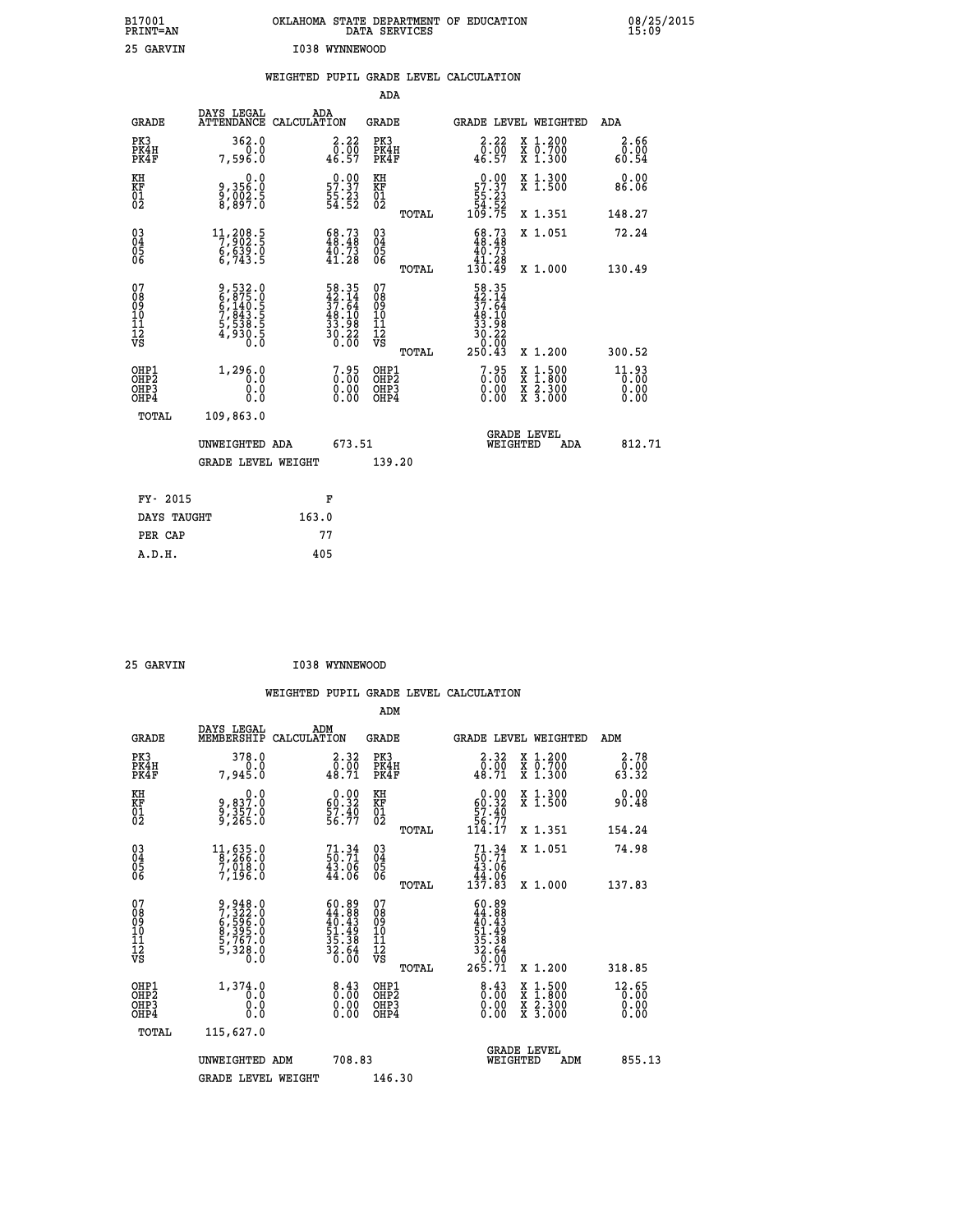|  |  | WEIGHTED PUPIL GRADE LEVEL CALCULATION |
|--|--|----------------------------------------|
|  |  |                                        |

|                                                                   |                                                                                  |                                                                                           | ADA                                                 |       |                                                                                                                                     |                                          |                              |
|-------------------------------------------------------------------|----------------------------------------------------------------------------------|-------------------------------------------------------------------------------------------|-----------------------------------------------------|-------|-------------------------------------------------------------------------------------------------------------------------------------|------------------------------------------|------------------------------|
| <b>GRADE</b>                                                      | DAYS LEGAL<br>ATTENDANCE CALCULATION                                             | ADA                                                                                       | <b>GRADE</b>                                        |       |                                                                                                                                     | GRADE LEVEL WEIGHTED                     | ADA                          |
| PK3<br>PK4H<br>PK4F                                               | 146.0<br>0.0<br>4,036.5                                                          | $\begin{smallmatrix} 0.89\ 0.00\ 24.59 \end{smallmatrix}$                                 | PK3<br>PK4H<br>PK4F                                 |       | $\begin{smallmatrix} 0.89\ 0.00\ 24.59 \end{smallmatrix}$                                                                           | X 1.200<br>X 0.700<br>X 1.300            | 1.07<br>0.00<br>31.97        |
| KH<br><b>KF</b><br>01<br>02                                       | 0.0<br>$\begin{smallmatrix} 6,174.8 \ 6,074.5 \ 6,049.5 \end{smallmatrix}$       | 37.62<br>$\frac{37.04}{36.86}$                                                            | KH<br>KF<br>01<br>02                                |       | 37.62<br>$\frac{37.04}{36.86}$<br>73.90                                                                                             | X 1.300<br>X 1.500                       | 0.00<br>56.43                |
|                                                                   |                                                                                  |                                                                                           |                                                     | TOTAL |                                                                                                                                     | X 1.351                                  | 99.84                        |
| $^{03}_{04}$<br>Ŏ5<br>06                                          | 5,222.5<br>6,266.5<br>7,049.0<br>4,042.5                                         | $31.84$<br>$38.21$<br>$42.95$<br>$24.65$                                                  | $\begin{array}{c} 03 \\ 04 \\ 05 \\ 06 \end{array}$ |       | $\begin{smallmatrix} 31.84\\ 38.21\\ 42.95\\ 24.65\\ 105.81\\ \end{smallmatrix}$                                                    | X 1.051                                  | 33.46                        |
| 07                                                                |                                                                                  |                                                                                           | 07                                                  | TOTAL |                                                                                                                                     | X 1.000                                  | 105.81                       |
| 08901112<br>1112<br>VS                                            | 5, 855.5<br>5, 853.0<br>5, 973.0<br>5, 045.5<br>5, 639.0<br>5, 639.0<br>3, 473.5 | $\begin{array}{r} 35.70 \\ 35.69 \\ 36.48 \\ 30.73 \\ 34.36 \\ 21.18 \\ 0.00 \end{array}$ | 08<br>09<br>11<br>11<br>12<br>VS                    |       | $\begin{array}{r} 35\cdot70 \\ 35\cdot69 \\ 36\cdot49 \\ 30\cdot73 \\ 34\cdot36 \\ 21\cdot10 \\ 0\cdot00 \\ 194\cdot14 \end{array}$ |                                          |                              |
|                                                                   |                                                                                  |                                                                                           |                                                     | TOTAL |                                                                                                                                     | X 1.200                                  | 232.97                       |
| OHP1<br>OH <sub>P</sub> 2<br>OH <sub>P3</sub><br>OH <sub>P4</sub> | 0.0<br>0.000                                                                     | $\begin{smallmatrix} 0.00 \ 0.00 \ 0.00 \ 0.00 \end{smallmatrix}$                         | OHP1<br>OH <sub>P</sub> 2<br>OHP3<br>OHP4           |       | 0.00<br>0.00<br>0.00                                                                                                                | X 1:500<br>X 1:800<br>X 2:300<br>X 3:000 | 0.00<br>0.00<br>0.00<br>0.00 |
| TOTAL                                                             | 76,900.5                                                                         |                                                                                           |                                                     |       |                                                                                                                                     |                                          |                              |
|                                                                   | UNWEIGHTED ADA                                                                   | 468.79                                                                                    |                                                     |       |                                                                                                                                     | GRADE LEVEL<br>WEIGHTED<br>ADA           | 561.55                       |
|                                                                   | <b>GRADE LEVEL WEIGHT</b>                                                        |                                                                                           | 92.76                                               |       |                                                                                                                                     |                                          |                              |
| FY- 2015                                                          |                                                                                  | F                                                                                         |                                                     |       |                                                                                                                                     |                                          |                              |
| DAYS TAUGHT                                                       |                                                                                  | 164.0                                                                                     |                                                     |       |                                                                                                                                     |                                          |                              |
| PER CAP                                                           |                                                                                  | 90                                                                                        |                                                     |       |                                                                                                                                     |                                          |                              |

 **25 GARVIN I072 ELMORE CITY-PERNELL**

|                                          |                                                                                      |                                                                      | ADM                                                 |                                                                                           |                                          |                        |
|------------------------------------------|--------------------------------------------------------------------------------------|----------------------------------------------------------------------|-----------------------------------------------------|-------------------------------------------------------------------------------------------|------------------------------------------|------------------------|
| <b>GRADE</b>                             | DAYS LEGAL<br>MEMBERSHIP                                                             | ADM<br>CALCULATION                                                   | <b>GRADE</b>                                        | GRADE LEVEL WEIGHTED                                                                      |                                          | ADM                    |
| PK3<br>PK4H<br>PK4F                      | 146.0<br>4,322.0                                                                     | $\begin{smallmatrix} 0.89\ 0.00\\ 26.32 \end{smallmatrix}$           | PK3<br>PK4H<br>PK4F                                 | $\begin{smallmatrix} 0.89\ 0.00\\ 26.32 \end{smallmatrix}$                                | X 1.200<br>X 0.700<br>X 1.300            | 1.07<br>0.00.<br>34.22 |
| KH<br>KF<br>01<br>02                     | 0.0<br>6,682:0<br>6,451:0<br>6,389:0                                                 | $\begin{smallmatrix} 0.00\\ 40.72\\ 39.34\\ 38.93 \end{smallmatrix}$ | KH<br>KF<br>01<br>02                                | $0.00\n40.72\n39.34\n38.93\n78.27$                                                        | X 1.300<br>X 1.500                       | 0.00<br>61.08          |
|                                          |                                                                                      |                                                                      | TOTAL                                               |                                                                                           | X 1.351                                  | 105.74                 |
| 03<br>04<br>05<br>06                     | 5,503.0<br>6,525.0<br>7,387.0<br>4,241.0                                             | 33.55<br>39.79<br>45.01<br>25.86                                     | $\begin{array}{c} 03 \\ 04 \\ 05 \\ 06 \end{array}$ | $33.55$<br>$39.79$<br>$45.01$<br>$25.86$<br>$110.66$                                      | X 1.051                                  | 35.26                  |
|                                          |                                                                                      |                                                                      | TOTAL                                               |                                                                                           | X 1.000                                  | 110.66                 |
| 07<br>08<br>09<br>101<br>11<br>12<br>VS  | $6,123.0$<br>$6,3108.0$<br>$6,318.0$<br>$5,338.0$<br>$5,967.0$<br>$3,706.0$<br>$0.0$ | $37.34$<br>$37.24$<br>$38.58$<br>$32.51$<br>$36.35$<br>$22.60$       | 07<br>08<br>09<br>11<br>11<br>12<br>VS<br>TOTAL     | $\begin{smallmatrix} 37.34\ 37.24\ 38.58\ 38.51\ 32.51\ 36.360\ 204.62 \end{smallmatrix}$ | X 1.200                                  | 245.54                 |
| OHP1<br>OHP2<br>OHP <sub>3</sub><br>OHP4 |                                                                                      |                                                                      | OHP1<br>OHP2<br>OHP <sub>3</sub>                    | $0.00$<br>$0.00$<br>0.00                                                                  | X 1:500<br>X 1:800<br>X 2:300<br>X 3:000 | 0.00<br>0.00<br>0.00   |
| TOTAL                                    | 81,206.0                                                                             |                                                                      |                                                     |                                                                                           |                                          |                        |
|                                          | UNWEIGHTED<br>ADM                                                                    | 495.03                                                               |                                                     |                                                                                           | GRADE LEVEL<br>WEIGHTED<br>ADM           | 593.57                 |
|                                          | <b>GRADE LEVEL WEIGHT</b>                                                            |                                                                      | 98.54                                               |                                                                                           |                                          |                        |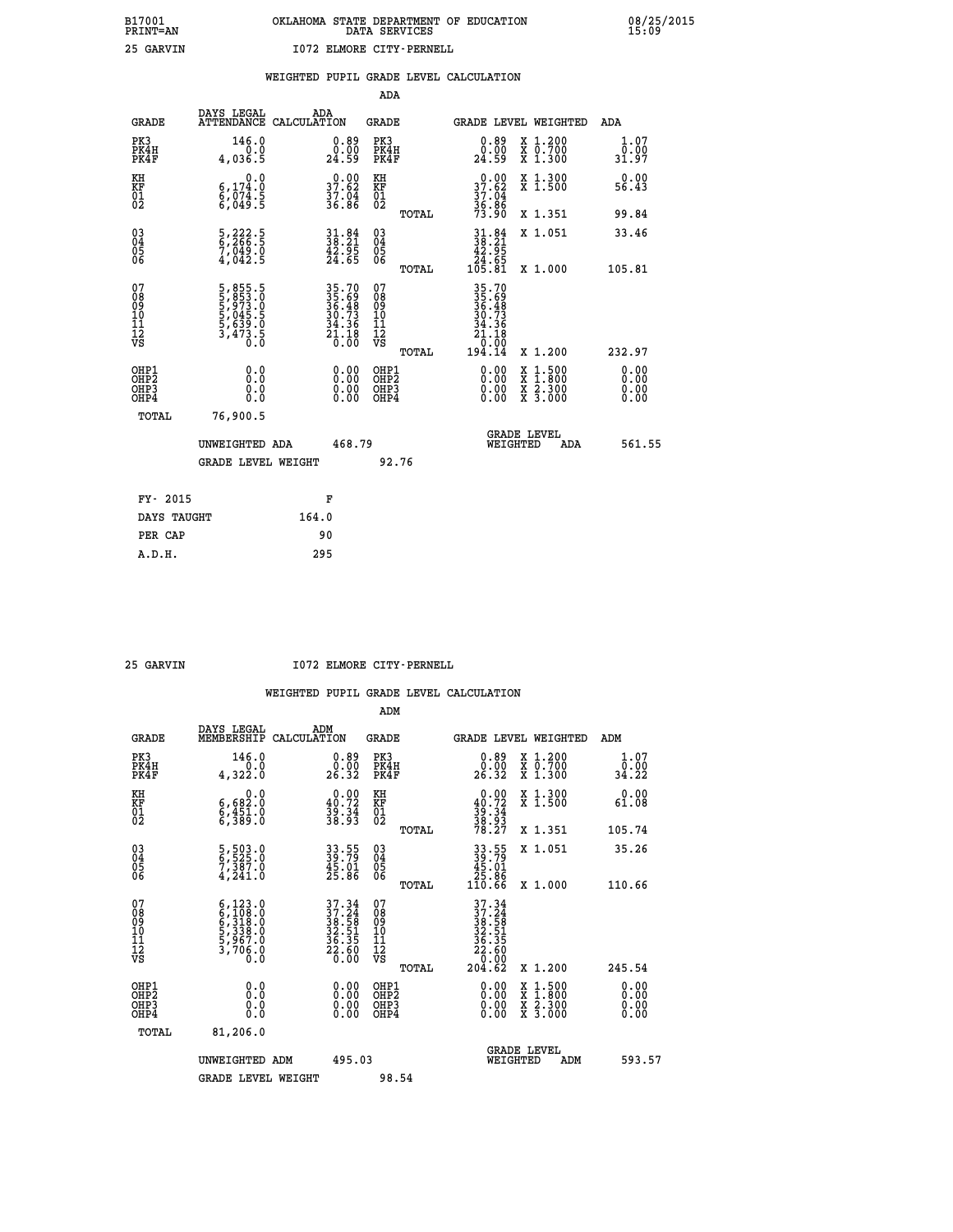| 7001<br>INT=AN | OKLAHOMA STATE DEPARTMENT OF EDUCATION<br>DATA SERVICES |  |
|----------------|---------------------------------------------------------|--|
| GARVIN         | COUNTY TOTALS                                           |  |

|                                               |                                                                                                                                                                           |         |                                                                            |                                            |       | WEIGHTED PUPIL GRADE LEVEL CALCULATION                                    |                                                                                                                                           |                               |
|-----------------------------------------------|---------------------------------------------------------------------------------------------------------------------------------------------------------------------------|---------|----------------------------------------------------------------------------|--------------------------------------------|-------|---------------------------------------------------------------------------|-------------------------------------------------------------------------------------------------------------------------------------------|-------------------------------|
|                                               |                                                                                                                                                                           |         |                                                                            | ADA                                        |       |                                                                           |                                                                                                                                           |                               |
| <b>GRADE</b>                                  | DAYS LEGAL<br>ATTENDANCE CALCULATION                                                                                                                                      |         | ADA                                                                        | <b>GRADE</b>                               |       | GRADE LEVEL WEIGHTED                                                      |                                                                                                                                           | ADA                           |
| PK3<br>PK4H<br>PK4F                           | 2,194.0<br>0.0<br>58,130.5                                                                                                                                                |         | $\begin{smallmatrix} 13.09\ 0.00 \ 349.56 \end{smallmatrix}$               | PK3<br>PK4H<br>PK4F                        |       | 13.09<br>0.00<br>349.56                                                   | X 1.200<br>X 0.700<br>X 1.300                                                                                                             | 15.71<br>0.00<br>454.43       |
| KH<br>KF<br>01<br>02                          | 0.0<br>66,252.5<br>73,610.5<br>68,519.5                                                                                                                                   |         | $0.00$<br>399.21<br>$\frac{1}{411}$ $\frac{2}{78}$                         | KH<br>KF<br>01<br>02                       |       | $0.00$<br>$399.21$<br>$442.48$<br>$411.78$<br>$854.26$                    | X 1.300<br>X 1.500                                                                                                                        | 0.00<br>598.82                |
|                                               |                                                                                                                                                                           |         |                                                                            |                                            | TOTAL |                                                                           | X 1.351                                                                                                                                   | 1,154.10                      |
| $\substack{03 \\ 04}$<br>05<br>06             | 67,197.5<br>59,007.5<br>59,155.5<br>59,741.0                                                                                                                              |         | $\frac{404}{355}$ : 73<br>$\frac{355}{355}$ : 59<br>$\frac{355}{359}$ : 56 | $\substack{03 \\ 04}$<br>0500              |       | $355.73355.59355.59359.561,070.88$                                        | X 1.051                                                                                                                                   | 1,495.79                      |
|                                               |                                                                                                                                                                           |         |                                                                            |                                            | TOTAL |                                                                           | X 1.000                                                                                                                                   | 1,070.88                      |
| 07<br>08<br>09<br>001<br>11<br>11<br>12<br>VS | $\begin{smallmatrix} 66\,,\,741\,.\,0\\ 64\,,\,722\,. \,0\\ 62\,,\,864\,. \,0\\ 62\,,\,400\,. \,0\\ 55\,,\,365\,. \,0\\ 45\,,\,248\,. \,5\\ 0\,. \,0\\ \end{smallmatrix}$ |         | 401.65<br>389.52<br>377.20<br>375.79<br>331.95<br>271.74<br>0.00           | 078<br>089<br>0011<br>11<br>11<br>12<br>VS | TOTAL | $\frac{401.65}{389.52}$<br>375.79<br>331.95<br>271.74<br>0.00<br>2,147.85 | X 1.200                                                                                                                                   | 2,577.42                      |
| OHP1<br>OHP2<br>OHP3<br>OHP4                  | 4,360.0<br>0.0<br>0.0<br>0.0                                                                                                                                              |         | 26.15<br>$0.00$<br>0.00                                                    | OHP1<br>OHP2<br>OHP3<br>OHP4               |       | 26.15<br>0.00                                                             | $\begin{smallmatrix} \mathtt{X} & 1\cdot500\\ \mathtt{X} & 1\cdot800\\ \mathtt{X} & 2\cdot300\\ \mathtt{X} & 3\cdot000 \end{smallmatrix}$ | 39.23<br>0.00<br>0.00<br>0.00 |
| TOTAL                                         | 875,509.0                                                                                                                                                                 |         |                                                                            |                                            |       |                                                                           |                                                                                                                                           |                               |
|                                               | UNWEIGHTED ADA                                                                                                                                                            |         | 5,265.29                                                                   |                                            |       | WEIGHTED                                                                  | <b>GRADE LEVEL</b><br>ADA                                                                                                                 | 6,335.50                      |
|                                               | <b>GRADE LEVEL WEIGHT</b>                                                                                                                                                 |         |                                                                            | 1,070.21                                   |       |                                                                           |                                                                                                                                           |                               |
| FY- 2015                                      |                                                                                                                                                                           |         | F                                                                          |                                            |       |                                                                           |                                                                                                                                           |                               |
| DAYS TAUGHT                                   |                                                                                                                                                                           | 1,318.0 |                                                                            |                                            |       |                                                                           |                                                                                                                                           |                               |
| PER CAP                                       |                                                                                                                                                                           | 536     |                                                                            |                                            |       |                                                                           |                                                                                                                                           |                               |

 **A.D.H. 3,527**

 **B17001<br>PRINT=AN** 

GARVIN **COUNTY TOTALS** 

|                                        |                                           |                                                                                           |                                                                          | ADM                                      |       |                                                                              |                                                                                                  |                               |
|----------------------------------------|-------------------------------------------|-------------------------------------------------------------------------------------------|--------------------------------------------------------------------------|------------------------------------------|-------|------------------------------------------------------------------------------|--------------------------------------------------------------------------------------------------|-------------------------------|
|                                        | <b>GRADE</b>                              | DAYS LEGAL<br>MEMBERSHIP                                                                  | ADM<br>CALCULATION                                                       | <b>GRADE</b>                             |       |                                                                              | GRADE LEVEL WEIGHTED                                                                             | ADM                           |
| PK3                                    | PK4H<br>PK4F                              | 2,210.0<br>0.0<br>61,753.0                                                                | 13.19<br>$0.\bar{0}0$<br>371.22                                          | PK3<br>PK4H<br>PK4F                      |       | 13.19<br>0.00<br>371.22                                                      | $\begin{array}{c} x & 1.200 \\ x & 0.700 \end{array}$<br>$X$ 1.300                               | 15.71<br>0.00<br>482.60       |
| KH<br>KF<br>01<br>02                   |                                           | 0.0<br>70,256:0<br>77,360:0<br>71,900:0                                                   | $0.00$<br>423.35<br>$\frac{454.96}{431.98}$                              | KH<br>KF<br>01<br>02                     |       | 0.00<br>423.35<br>$454.96$<br>$431.98$<br>896.94                             | X 1.300<br>X 1.500                                                                               | 0.00<br>635.05                |
|                                        |                                           |                                                                                           |                                                                          |                                          | TOTAL |                                                                              | X 1.351                                                                                          | 1,211.76                      |
| 03<br>04<br>05<br>06                   |                                           | 70,269.0<br>61,806.0<br>61,358.0<br>62,630.0                                              | $\frac{422.70}{372.51}$<br>368.96<br>376.89                              | $^{03}_{04}$<br>0500                     |       | $\frac{422.70}{372.51}$<br>368.96<br>376.89                                  | X 1.051                                                                                          | 444.26                        |
|                                        |                                           |                                                                                           |                                                                          |                                          | TOTAL | 1,118.36                                                                     | X 1.000                                                                                          | 1,118.36                      |
| 07<br>08<br>09<br>11<br>11<br>12<br>VS |                                           | 70,131.0<br>67,786.0<br>66,525.0<br>66,314.0<br>58,251.0<br>47,942.0<br>$\overline{0}$ .0 | $422.02$<br>$407.85$<br>$399.21$<br>$399.37$<br>349.18<br>287.96<br>0.00 | 07<br>08<br>09<br>101<br>11<br>12<br>VS  | TOTAL | 422.02<br>407.85<br>399.31<br>399.37<br>349.18<br>287.96<br>0.00<br>2,265.59 | X 1.200                                                                                          | 2,718.70                      |
|                                        | OHP1<br>OH <sub>P</sub> 2<br>OHP3<br>OHP4 | 4,543.0<br>0.0<br>0.0<br>Ŏ.Ŏ                                                              | 27.24<br>0.00<br>0.00                                                    | OHP1<br>OHP <sub>2</sub><br>OHP3<br>OHP4 |       | 27.24<br>0.00<br>0.00                                                        | $\begin{smallmatrix} x & 1 & 500 \\ x & 1 & 800 \\ x & 2 & 300 \\ x & 3 & 000 \end{smallmatrix}$ | 40.87<br>0.00<br>0.00<br>0.00 |
|                                        | TOTAL                                     | 921,034.0                                                                                 |                                                                          |                                          |       |                                                                              |                                                                                                  |                               |
|                                        |                                           | UNWEIGHTED ADM                                                                            | 5,538.59                                                                 |                                          |       |                                                                              | <b>GRADE LEVEL</b><br>WEIGHTED<br>ADM                                                            | 6,667.43                      |
|                                        |                                           | <b>GRADE LEVEL WEIGHT</b>                                                                 |                                                                          | 1,128.84                                 |       |                                                                              |                                                                                                  |                               |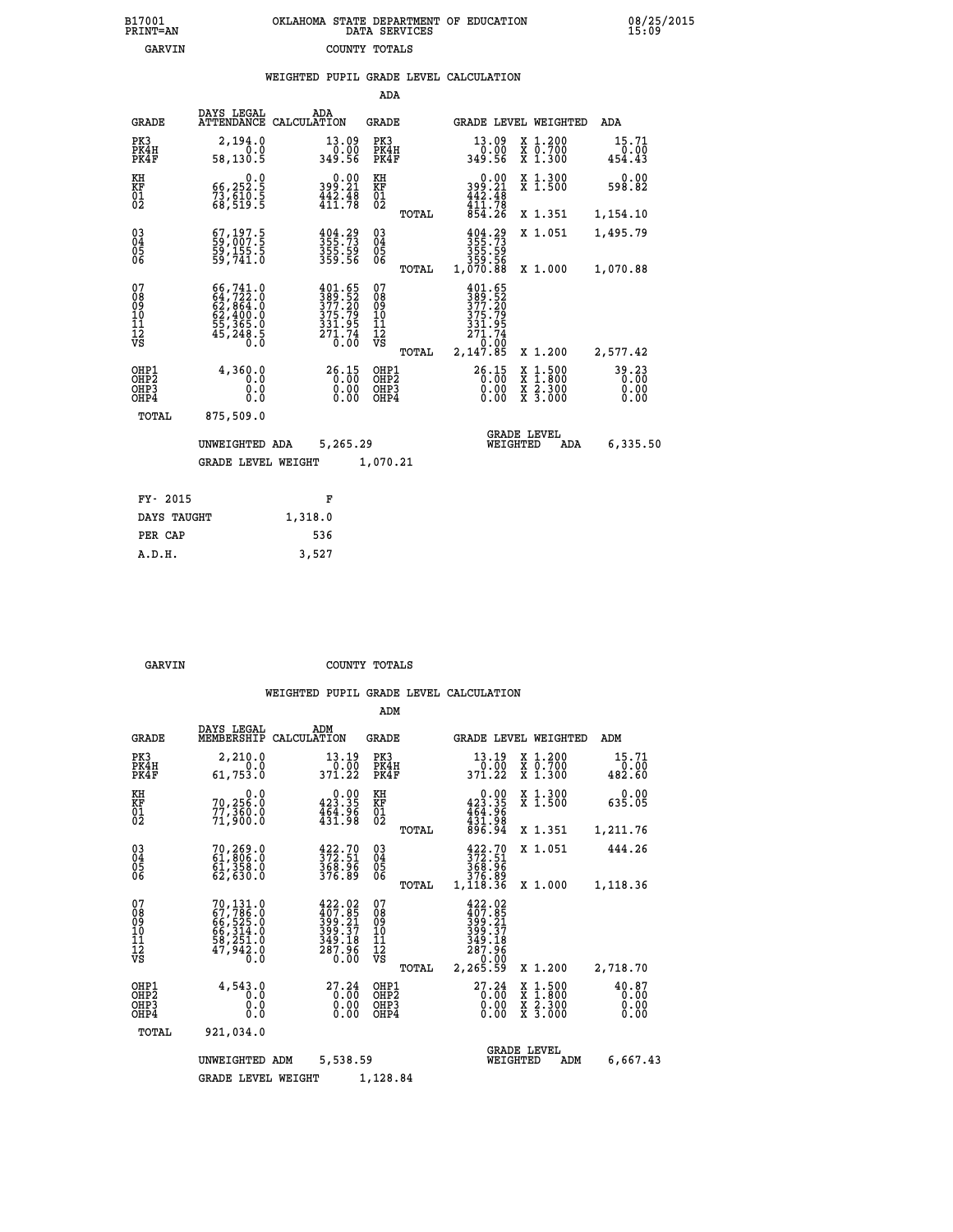| B17001<br><b>PRINT=AN</b> | OKLAHOMA<br>. STATE DEPARTMENT OF EDUCATION<br>DATA SERVICES | 08/25/2015<br>15:09 |
|---------------------------|--------------------------------------------------------------|---------------------|
| 26 GRADY                  | C037<br>FRIEND                                               |                     |

|  |  | WEIGHTED PUPIL GRADE LEVEL CALCULATION |
|--|--|----------------------------------------|
|  |  |                                        |

|                                           |                                                                                          |                                                                                                       | ADA                                             |                                                                                                                                                              |                              |
|-------------------------------------------|------------------------------------------------------------------------------------------|-------------------------------------------------------------------------------------------------------|-------------------------------------------------|--------------------------------------------------------------------------------------------------------------------------------------------------------------|------------------------------|
| <b>GRADE</b>                              | DAYS LEGAL                                                                               | ADA<br>ATTENDANCE CALCULATION                                                                         | GRADE                                           | GRADE LEVEL WEIGHTED                                                                                                                                         | ADA                          |
| PK3<br>PK4H<br>PK4F                       | 42.0<br>0.0<br>6,430.5                                                                   | $\begin{smallmatrix} 0.25\ 0.00\ 37.61\ \end{smallmatrix}$                                            | PK3<br>PK4H<br>PK4F                             | $\begin{smallmatrix} 0.25\ 0.00 \ 37.61 \end{smallmatrix}$<br>X 1.200<br>X 0.700<br>X 1.300                                                                  | 0.30<br>0.00<br>48.89        |
| KH<br>KF<br>01<br>02                      | 0.0<br>5,053.0<br>4,071.0<br>7,080.0                                                     | $\begin{smallmatrix} 0.00\\29.55\\23.81\\41.40 \end{smallmatrix}$                                     | KH<br>KF<br>01<br>02                            | X 1.300<br>X 1.500<br>$\begin{smallmatrix} 0.00\\29.55\\23.81\\41.40\\65.21 \end{smallmatrix}$                                                               | 0.00<br>44.33                |
|                                           |                                                                                          |                                                                                                       | TOTAL                                           | X 1.351                                                                                                                                                      | 88.10                        |
| 03<br>04<br>05<br>06                      | 3,508.0<br>4,339.0<br>4,339.5<br>4,419.5                                                 | 20:51<br>25:37<br>25:38<br>25:85                                                                      | 03<br>04<br>05<br>06<br>TOTAL                   | 20:51<br>25:37<br>25:38<br>25:85<br>76:60<br>X 1.051<br>X 1.000                                                                                              | 21.56<br>76.60               |
| 07<br>08<br>09<br>11<br>11<br>12<br>VS    | 3,405.0<br>2,609.5<br>$\begin{smallmatrix} 0.0 & 0 \ 0.0 & 0 \end{smallmatrix}$<br>$\S.$ | $\begin{smallmatrix} 19.91\ 15.26\ 0.00\ 0.00\ 0.00\ 0.00\ 0.00\ 0.00\ 0.00\ 0.00\ \end{smallmatrix}$ | 07<br>08<br>09<br>11<br>11<br>12<br>VS<br>TOTAL | $19.91$<br>$15.26$<br>$0.00$<br>$0.00$<br>$0.00$<br>0.00<br>35.17<br>X 1.200                                                                                 | 42.20                        |
| OHP1<br>OH <sub>P</sub> 2<br>OHP3<br>OHP4 | 0.0<br>0.0<br>0.0                                                                        | 0.00<br>$\begin{smallmatrix} 0.00 \ 0.00 \end{smallmatrix}$                                           | OHP1<br>OHP <sub>2</sub><br>OHP3<br>OHP4        | 0.00<br>$\begin{smallmatrix} \mathtt{X} & 1 & 500 \\ \mathtt{X} & 1 & 800 \\ \mathtt{X} & 2 & 300 \\ \mathtt{X} & 3 & 000 \end{smallmatrix}$<br>0.00<br>0.00 | 0.00<br>0.00<br>0.00<br>0.00 |
| TOTAL                                     | 45,297.0<br>UNWEIGHTED ADA<br><b>GRADE LEVEL WEIGHT</b>                                  | 264.90                                                                                                | 57.08                                           | <b>GRADE LEVEL</b><br>WEIGHTED<br>ADA                                                                                                                        | 321.98                       |
|                                           | FY- 2015                                                                                 | F                                                                                                     |                                                 |                                                                                                                                                              |                              |
|                                           | DAYS TAUGHT                                                                              | 171.0                                                                                                 |                                                 |                                                                                                                                                              |                              |
| PER CAP                                   |                                                                                          | 62                                                                                                    |                                                 |                                                                                                                                                              |                              |
| A.D.H.                                    |                                                                                          | 150                                                                                                   |                                                 |                                                                                                                                                              |                              |

| 26 GRADY |  |
|----------|--|

 **26 GRADY C037 FRIEND**

| <b>GRADE</b>                                             | DAYS LEGAL<br>MEMBERSHIP                 | ADM<br>CALCULATION                                                                        | <b>GRADE</b>                                        |       |                                                                                                                |          | <b>GRADE LEVEL WEIGHTED</b>              | ADM                   |  |
|----------------------------------------------------------|------------------------------------------|-------------------------------------------------------------------------------------------|-----------------------------------------------------|-------|----------------------------------------------------------------------------------------------------------------|----------|------------------------------------------|-----------------------|--|
| PK3<br>PK4H<br>PK4F                                      | 46.0<br>6,765.0                          | $\begin{smallmatrix} 0.27\ 0.00\ 39.56 \end{smallmatrix}$                                 | PK3<br>PK4H<br>PK4F                                 |       | 0.27<br>0.00<br>39.56                                                                                          |          | X 1.200<br>X 0.700<br>X 1.300            | 0.32<br>0.00<br>51.43 |  |
| KH<br>KF<br>01<br>02                                     | 0.0<br>5, 324:0<br>4, 252:0<br>7, 375:0  | $\begin{array}{c} 0.00 \\ 31.13 \\ 24.87 \\ 43.13 \end{array}$                            | KH<br>KF<br>01<br>02                                |       | $\begin{smallmatrix} 0.00\\ 31.13\\ 24.87\\ 43.13\\ 68.00 \end{smallmatrix}$                                   |          | X 1.300<br>X 1.500                       | 0.00<br>46.70         |  |
|                                                          |                                          |                                                                                           |                                                     | TOTAL |                                                                                                                |          | X 1.351                                  | 91.87                 |  |
| $\begin{matrix} 03 \\ 04 \\ 05 \\ 06 \end{matrix}$       | 3,673.0<br>4,518.0<br>4,498.0<br>4,636.0 | $21.48$<br>$26.42$<br>$26.30$<br>$27.11$                                                  | $\begin{array}{c} 03 \\ 04 \\ 05 \\ 06 \end{array}$ |       | $21.48$<br>$26.42$<br>$26.30$<br>$27.11$<br>$79.83$                                                            |          | X 1.051                                  | 22.58                 |  |
|                                                          |                                          |                                                                                           |                                                     | TOTAL |                                                                                                                |          | X 1.000                                  | 79.83                 |  |
| 07<br>08<br>09<br>11<br>11<br>12<br>VS                   |                                          | ${\begin{smallmatrix} 20.80\\15.87\\0.00\\0.00\\0.00\\0.00\\0.00\\0.00\end{smallmatrix}}$ | 07<br>08<br>09<br>11<br>11<br>12<br>VS              | TOTAL | $\begin{smallmatrix} 20.80\\ 15.87\\ 0.00\\ 0.00\\ 0.00\\ 0.00\\ 0.00\\ 0.00\\ 0.00\\ 36.67 \end{smallmatrix}$ |          | X 1.200                                  | 44.00                 |  |
| OHP1                                                     |                                          |                                                                                           | OHP1                                                |       |                                                                                                                |          |                                          |                       |  |
| OH <sub>P</sub> <sub>2</sub><br>OH <sub>P3</sub><br>OHP4 | 0.0<br>0.0<br>Ŏ.Ŏ                        |                                                                                           | OHP <sub>2</sub><br>OHP3<br>OHP4                    |       |                                                                                                                |          | X 1:500<br>X 1:800<br>X 2:300<br>X 3:000 | 0.00<br>0.00<br>0.00  |  |
| TOTAL                                                    | 47,357.0                                 |                                                                                           |                                                     |       |                                                                                                                |          |                                          |                       |  |
|                                                          | UNWEIGHTED ADM                           | 276.94                                                                                    |                                                     |       |                                                                                                                | WEIGHTED | <b>GRADE LEVEL</b><br>ADM                | 336.73                |  |
|                                                          | <b>GRADE LEVEL WEIGHT</b>                |                                                                                           | 59.79                                               |       |                                                                                                                |          |                                          |                       |  |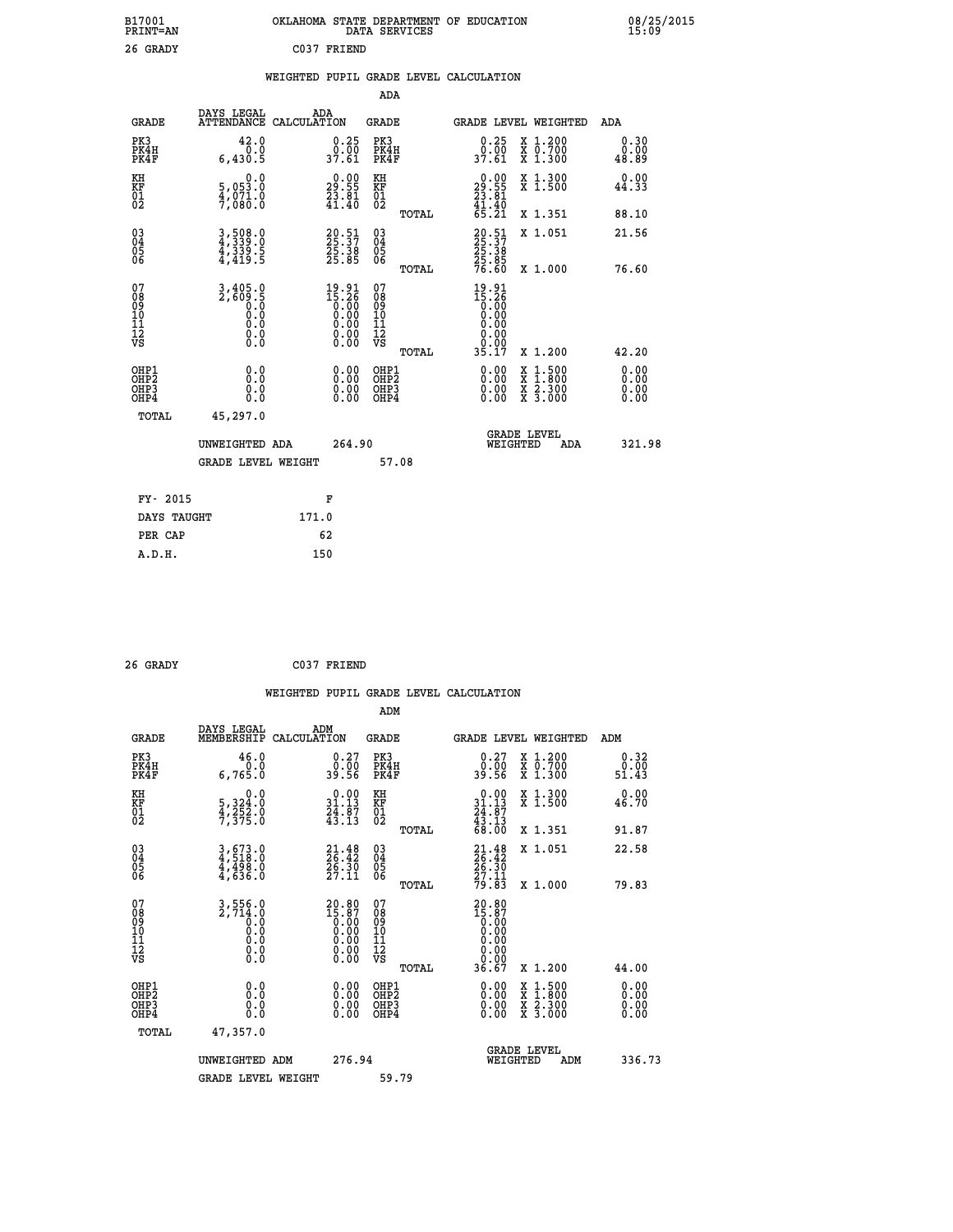| B17001<br>PRINT=AN                     |                                               | OKLAHOMA STATE DEPARTMENT OF EDUCATION                                                |                                                    | DATA SERVICES |                                                                         |                                                                                          | 08/25/2015            |
|----------------------------------------|-----------------------------------------------|---------------------------------------------------------------------------------------|----------------------------------------------------|---------------|-------------------------------------------------------------------------|------------------------------------------------------------------------------------------|-----------------------|
| 26 GRADY                               |                                               | C096 MIDDLEBERG                                                                       |                                                    |               |                                                                         |                                                                                          |                       |
|                                        |                                               | WEIGHTED PUPIL GRADE LEVEL CALCULATION                                                |                                                    |               |                                                                         |                                                                                          |                       |
|                                        |                                               |                                                                                       | ADA                                                |               |                                                                         |                                                                                          |                       |
| GRADE                                  | DAYS LEGAL                                    | ADA<br>ATTENDANCE CALCULATION                                                         | <b>GRADE</b>                                       |               |                                                                         | GRADE LEVEL WEIGHTED                                                                     | ADA                   |
| PK3<br>PK4H<br>PK4F                    | 0.0<br>0.0<br>2,731.0                         | 0.00<br>0.00<br>16.06                                                                 | PK3<br>PK4H<br>PK4F                                |               | 0.00<br>0.00<br>16.06                                                   | X 1.200<br>X 0.700<br>X 1.300                                                            | 0.00<br>0.00<br>20.88 |
| KH<br>KF<br>01<br>02                   | 0.0<br>3, 273.5<br>3, 363.0<br>2, 966.0       | $19.26$<br>$19.26$<br>$19.78$<br>$17.45$                                              | KH<br>KF<br>01<br>02                               |               | $19.26$<br>$19.26$<br>$19.78$<br>$17.45$                                | X 1.300<br>X 1.500                                                                       | 0.00<br>28.89         |
|                                        |                                               |                                                                                       |                                                    | TOTAL         | 37.23                                                                   | X 1.351                                                                                  | 50.30                 |
| 03<br>04<br>05<br>06                   | 2,634.0<br>3,369.0<br>3,696.5<br>3,573.5      | $\begin{smallmatrix} 15\cdot 49\\19\cdot 82\\21\cdot 74\\21\cdot 02\end{smallmatrix}$ | $\begin{matrix} 03 \\ 04 \\ 05 \\ 06 \end{matrix}$ |               | $15.49$<br>$19.82$<br>$21.74$<br>$21.92$                                | X 1.051                                                                                  | 16.28                 |
|                                        |                                               |                                                                                       |                                                    | TOTAL         | 62.58                                                                   | X 1.000                                                                                  | 62.58                 |
| 07<br>08<br>09<br>11<br>11<br>12<br>VS | $3, 435.0$<br>$3, 269.0$<br>ŏ.ŏ<br>0.0<br>0.0 |                                                                                       | 07<br>08<br>09<br>101<br>11<br>12<br>VS            | TOTAL         | $20.21$<br>$19.23$<br>$0.00$<br>$0.00$<br>0.00<br>0.00<br>0.00<br>39.44 | X 1.200                                                                                  | 47.33                 |
| OHP1                                   |                                               |                                                                                       | OHP1                                               |               |                                                                         |                                                                                          | 0.00                  |
| OH <sub>P</sub> 2<br>OHP3<br>OHP4      | 0.0<br>0.0<br>0.0                             |                                                                                       | OHP <sub>2</sub><br>OHP3<br>OHP4                   |               | 0.00<br>0.00<br>0.00                                                    | $\begin{smallmatrix} x & 1.500 \\ x & 1.800 \\ x & 2.300 \\ x & 3.000 \end{smallmatrix}$ | 0.00<br>0.00<br>0.00  |
| TOTAL                                  | 32,310.5                                      |                                                                                       |                                                    |               |                                                                         |                                                                                          |                       |
|                                        | UNWEIGHTED ADA                                | 190.06                                                                                |                                                    |               | WEIGHTED                                                                | <b>GRADE LEVEL</b><br>ADA                                                                | 226.26                |
|                                        | <b>GRADE LEVEL WEIGHT</b>                     |                                                                                       |                                                    | 36.20         |                                                                         |                                                                                          |                       |
| FY- 2015                               |                                               | F                                                                                     |                                                    |               |                                                                         |                                                                                          |                       |
| DAYS TAUGHT                            |                                               | 170.0                                                                                 |                                                    |               |                                                                         |                                                                                          |                       |
| PER CAP                                |                                               | 70                                                                                    |                                                    |               |                                                                         |                                                                                          |                       |

| 26 GRADY | C096 MIDDLEBERG |
|----------|-----------------|

|                                                      |                                                                               | WEIGHTED           |                                                                                                          |                                        |       | PUPIL GRADE LEVEL CALCULATION                                                 |                          |                                          |                                                             |
|------------------------------------------------------|-------------------------------------------------------------------------------|--------------------|----------------------------------------------------------------------------------------------------------|----------------------------------------|-------|-------------------------------------------------------------------------------|--------------------------|------------------------------------------|-------------------------------------------------------------|
|                                                      |                                                                               |                    |                                                                                                          | ADM                                    |       |                                                                               |                          |                                          |                                                             |
| <b>GRADE</b>                                         | DAYS LEGAL<br>MEMBERSHIP                                                      | ADM<br>CALCULATION |                                                                                                          | GRADE                                  |       |                                                                               |                          | <b>GRADE LEVEL WEIGHTED</b>              | ADM                                                         |
| PK3<br>PK4H<br>PK4F                                  | 0.0<br>ة.ة<br>2,875.0                                                         |                    | $\begin{smallmatrix} 0.00\\ 0.00\\ 16.91 \end{smallmatrix}$                                              | PK3<br>PK4H<br>PK4F                    |       | $\begin{smallmatrix} 0.00\\ 0.00\\ 16.91 \end{smallmatrix}$                   |                          | X 1.200<br>X 0.700<br>X 1.300            | $\begin{smallmatrix} 0.00\\ 0.00\\ 21.98 \end{smallmatrix}$ |
| KH<br>KF<br>01<br>02                                 | 0.0<br>3,459:0<br>3,516:0<br>3,115:0                                          |                    | $\begin{smallmatrix} 0.00\\ 20.35\\ 20.58\\ 18.32 \end{smallmatrix}$                                     | KH<br>KF<br>$\overline{01}$            |       | $\begin{smallmatrix} 0.00\\ 20.35\\ 20.68\\ 18.32\\ 39.00 \end{smallmatrix}$  |                          | X 1.300<br>X 1.500                       | $0.00$<br>30.53                                             |
|                                                      |                                                                               |                    |                                                                                                          |                                        | TOTAL |                                                                               |                          | X 1.351                                  | 52.69                                                       |
| $\begin{matrix} 03 \\ 04 \\ 05 \\ 06 \end{matrix}$   | $\begin{smallmatrix} 2,734.0\\ 3,486.0\\ 3,773.0\\ 3,736.0 \end{smallmatrix}$ |                    | $\begin{smallmatrix} 16.08\\ 20.51\\ 22.19\\ 21.98 \end{smallmatrix}$                                    | $\substack{03 \\ 04}$<br>05<br>ŌĞ      |       | $\begin{smallmatrix} 16.08\\ 20.51\\ 22.19\\ 21.98\\ 64.68 \end{smallmatrix}$ |                          | X 1.051                                  | 16.90                                                       |
|                                                      |                                                                               |                    |                                                                                                          |                                        | TOTAL |                                                                               |                          | X 1.000                                  | 64.68                                                       |
| 07<br>08<br>09<br>09<br>10<br>11<br>12<br>VS         | $3,526.0$<br>$3,478.0$<br>$0.0$<br>$0.0$<br>$0.0$<br>$0.0$<br>$0.0$           |                    | ${\begin{smallmatrix} 20.74 \ 20.46 \ 0.00 \ 0.00 \ 0.00 \ 0.00 \ 0.00 \ 0.00 \ 0.00 \end{smallmatrix}}$ | 07<br>08<br>09<br>11<br>11<br>12<br>VS | TOTAL | $20.74$<br>$20.46$<br>$0.00$<br>$0.00$<br>$0.00$<br>0.00<br>41.20             | 0.00                     | X 1.200                                  | 49.44                                                       |
| OHP1<br>OHP <sub>2</sub><br>OH <sub>P3</sub><br>OHP4 | 0.000000<br>0.0                                                               |                    | $0.00$<br>$0.00$<br>0.00                                                                                 | OHP1<br>OHP2<br>OHP3<br>OHP4           |       |                                                                               | $0.00$<br>$0.00$<br>0.00 | X 1:500<br>X 1:800<br>X 2:300<br>X 3:000 | $0.00$<br>$0.00$<br>0.00                                    |

| TOTAL | 33,698.0           |        |                                |        |
|-------|--------------------|--------|--------------------------------|--------|
|       | UNWEIGHTED ADM     | 198.22 | GRADE LEVEL<br>ADM<br>WEIGHTED | 236.22 |
|       | GRADE LEVEL WEIGHT | 38.00  |                                |        |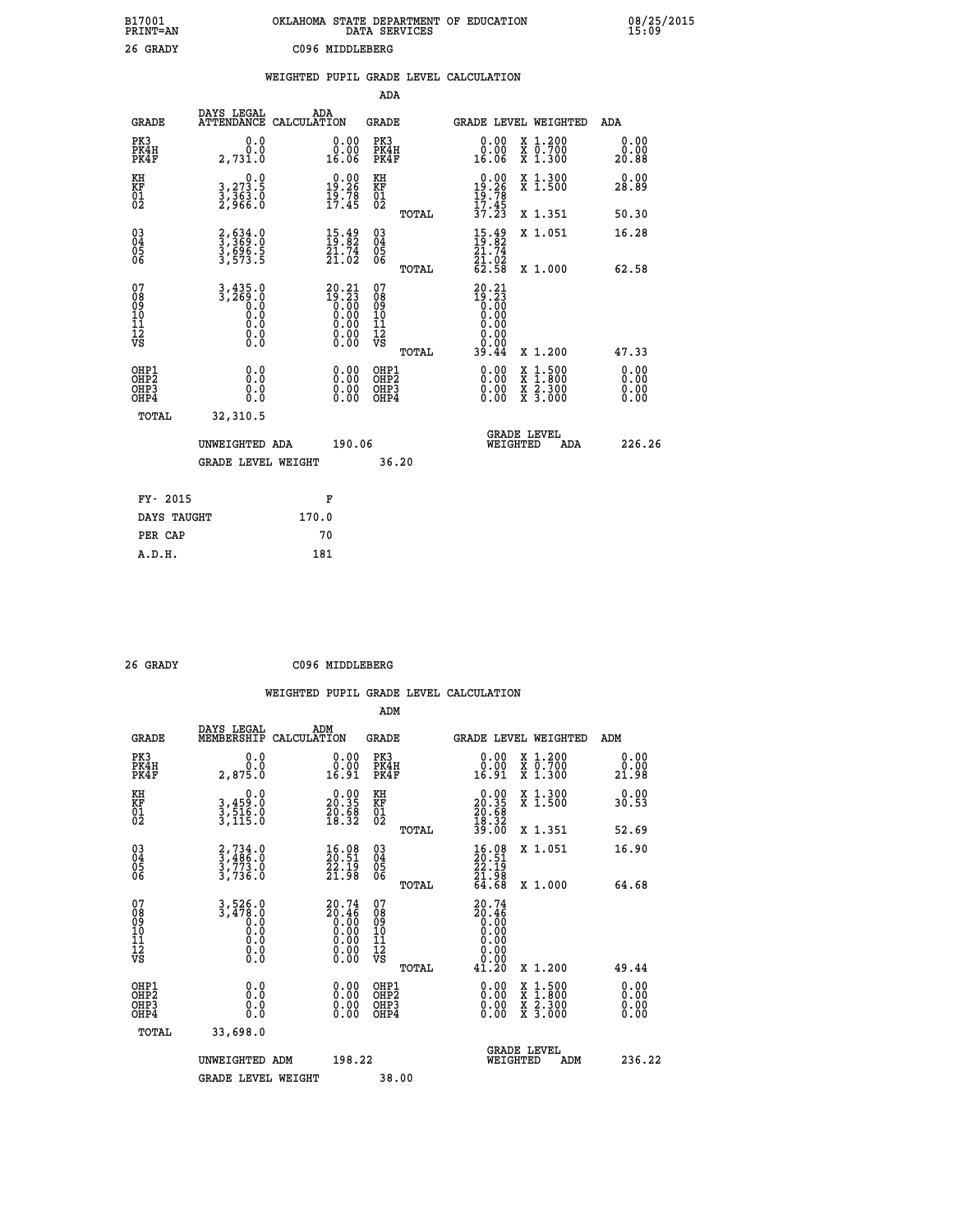| B17001<br><b>PRINT=AN</b> | OKLAHOMA STATE DEPARTMENT OF EDUCATION<br>DATA SERVICES | 08/25/2015<br>15:09 |
|---------------------------|---------------------------------------------------------|---------------------|
| 26 GRADY                  | C131 PIONEER                                            |                     |

|  |  | WEIGHTED PUPIL GRADE LEVEL CALCULATION |
|--|--|----------------------------------------|
|  |  |                                        |

|                                                                    |                                                                       |                                                                    | ADA                                                 |       |                                                                                                             |                                                                                                                                           |                               |
|--------------------------------------------------------------------|-----------------------------------------------------------------------|--------------------------------------------------------------------|-----------------------------------------------------|-------|-------------------------------------------------------------------------------------------------------------|-------------------------------------------------------------------------------------------------------------------------------------------|-------------------------------|
| <b>GRADE</b>                                                       | DAYS LEGAL<br>ATTENDANCE CALCULATION                                  | ADA                                                                | <b>GRADE</b>                                        |       |                                                                                                             | GRADE LEVEL WEIGHTED                                                                                                                      | ADA                           |
| PK3<br>PK4H<br>PK4F                                                | 0.0<br>0.0<br>6,593.0                                                 | $\begin{smallmatrix} 0.00\\ 0.00\\ 38.33 \end{smallmatrix}$        | PK3<br>PK4H<br>PK4F                                 |       | $\begin{smallmatrix} 0.00\\ 0.00\\ 38.33 \end{smallmatrix}$                                                 | X 1.200<br>X 0.700<br>X 1.300                                                                                                             | 0.00<br>0.00<br>49.83         |
| KH<br>KF<br>01<br>02                                               | 0.0<br>$\frac{6}{7}, \frac{364}{627}$ .0<br>6,460.0                   | 37.00<br>$\frac{44.34}{37.56}$                                     | KH<br>KF<br>01<br>02                                |       | 37.00<br>$\frac{44.34}{37.56}$                                                                              | X 1.300<br>X 1.500                                                                                                                        | 0.00<br>55.50                 |
|                                                                    |                                                                       |                                                                    |                                                     | TOTAL | 81.90                                                                                                       | X 1.351                                                                                                                                   | 110.65                        |
| $\begin{smallmatrix} 03 \\[-4pt] 04 \end{smallmatrix}$<br>Ŏ5<br>06 | 7,531.0<br>7,406.0<br>4,958.5<br>6,263.5                              | $\begin{smallmatrix} 43.78\ 43.06\ 28.83\ 36.42 \end{smallmatrix}$ | $\begin{array}{c} 03 \\ 04 \\ 05 \\ 06 \end{array}$ |       | $\begin{smallmatrix} 43.78\\ 43.06\\ 28.83\\ 36.42\\ 108.31\\ \end{smallmatrix}$                            | X 1.051                                                                                                                                   | 46.01                         |
|                                                                    |                                                                       |                                                                    |                                                     | TOTAL |                                                                                                             | X 1.000                                                                                                                                   | 108.31                        |
| 07<br>08<br>09<br>01<br>11<br>11<br>12<br>VS                       | $5, 947.5$<br>$5, 263.5$<br>$0.0$<br>$0.0$<br>$0.0$<br>$0.0$<br>$0.0$ | $34.58\n30.60\n0.00\n0.00\n0.00\n0.00\n0.00$                       | 07<br>08<br>09<br>11<br>11<br>12<br>VS              |       | $\begin{array}{@{}ll} 34.58 \\ 30.60 \\ 0.00 \\ 0.00 \\ 0.00 \\ 0.00 \\ 0.00 \\ 0.00 \\ \hline \end{array}$ |                                                                                                                                           |                               |
|                                                                    |                                                                       |                                                                    |                                                     | TOTAL | 65.18                                                                                                       | X 1.200                                                                                                                                   | 78.22                         |
| OHP1<br>OHP <sub>2</sub><br>OH <sub>P3</sub><br>OHP4               | 0.0<br>0.000                                                          | 0.00<br>$\begin{smallmatrix} 0.00 \ 0.00 \end{smallmatrix}$        | OHP1<br>OHP <sub>2</sub><br>OHP <sub>3</sub>        |       | 0.00<br>0.00                                                                                                | $\begin{smallmatrix} \mathtt{X} & 1\cdot500\\ \mathtt{X} & 1\cdot800\\ \mathtt{X} & 2\cdot300\\ \mathtt{X} & 3\cdot000 \end{smallmatrix}$ | 0.00<br>Ō. ŌŌ<br>0.00<br>0.00 |
| TOTAL                                                              | 64,414.5                                                              |                                                                    |                                                     |       |                                                                                                             |                                                                                                                                           |                               |
|                                                                    | UNWEIGHTED ADA                                                        | 374.50                                                             |                                                     |       |                                                                                                             | <b>GRADE LEVEL</b><br>WEIGHTED<br>ADA                                                                                                     | 448.52                        |
|                                                                    | <b>GRADE LEVEL WEIGHT</b>                                             |                                                                    |                                                     | 74.02 |                                                                                                             |                                                                                                                                           |                               |
| FY- 2015                                                           |                                                                       | F                                                                  |                                                     |       |                                                                                                             |                                                                                                                                           |                               |
| DAYS TAUGHT                                                        |                                                                       | 172.0                                                              |                                                     |       |                                                                                                             |                                                                                                                                           |                               |
| PER CAP                                                            |                                                                       | 42                                                                 |                                                     |       |                                                                                                             |                                                                                                                                           |                               |

| 26 GRADY | C131 PIONEER |
|----------|--------------|
|          |              |

 **WEIGHTED PUPIL GRADE LEVEL CALCULATION ADM DAYS LEGAL ADM GRADE MEMBERSHIP CALCULATION GRADE GRADE LEVEL WEIGHTED ADM PK3 0.0 0.00 PK3 0.00 X 1.200 0.00 PK4H 0.0 0.00 PK4H 0.00 X 0.700 0.00 PK4F 7,023.0 40.83 PK4F 40.83 X 1.300 53.08 KH 0.0 0.00 KH 0.00 X 1.300 0.00 KF 6,674.0 38.80 KF 38.80 X 1.500 58.20 01 7,999.0 46.51 01 46.51**  $02 \t\t 6,767.0 \t\t 39.34 \t 02 \t 39.34$  **TOTAL 85.85 X 1.351 115.98 03 7,828.0 45.51 03 45.51 X 1.051 47.83 04 7,705.0 44.80 04 44.80 05 5,110.0 29.71 05 29.71 06 6,480.0 37.67 06 37.67 TOTAL 112.18 X 1.000 112.18** 07 6,228.0 36.21 07 36.21<br>
08 5,473.0 31.82 08 31.82<br>
09 0.00 0.00 10 0.00<br>
11 0.0 0.00 11 0.00<br>
12 0.0 0.00 12<br>
VS 0.0 0.00 VS 0.00  **TOTAL 68.03 X 1.200 81.64 OHP1 0.0 0.00 OHP1 0.00 X 1.500 0.00 OHP2 0.0 0.00 OHP2 0.00 X 1.800 0.00 OHP3 0.0 0.00 OHP3 0.00 X 2.300 0.00 OHP4 0.0 0.00 OHP4 0.00 X 3.000 0.00 TOTAL 67,287.0 GRADE LEVEL UNWEIGHTED ADM 391.20 WEIGHTED ADM 468.91** GRADE LEVEL WEIGHT 77.71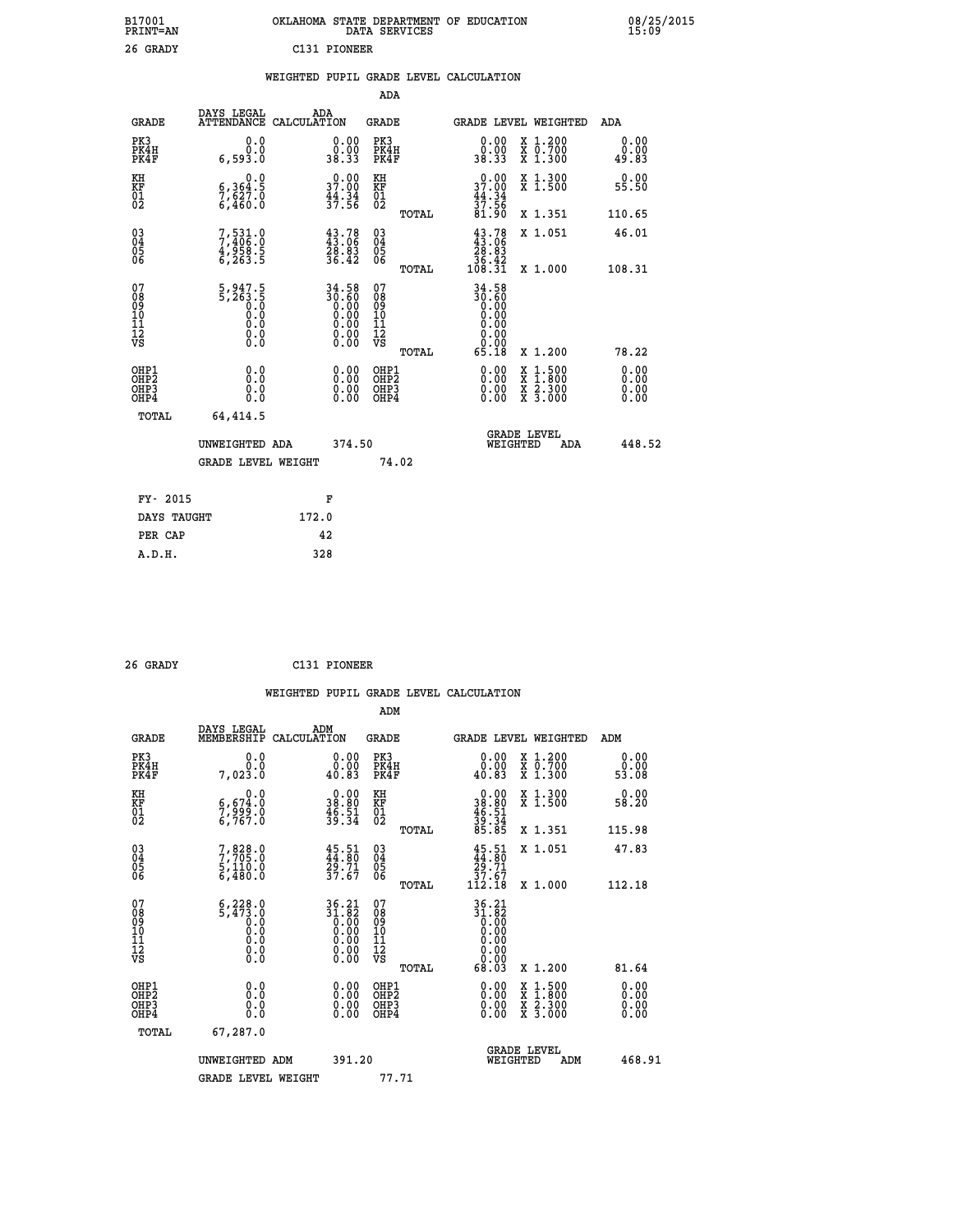| B17001          | OKLAHOMA STATE DEPARTMENT OF EDUCATION |
|-----------------|----------------------------------------|
| <b>PRINT=AN</b> | DATA SERVICES                          |
| 26 GRADY        | I001 CHICKASHA                         |

|  |  | WEIGHTED PUPIL GRADE LEVEL CALCULATION |
|--|--|----------------------------------------|
|  |  |                                        |

|                              |                                                                                                         | ADA                                                                                                                                                                                                                         |                                                                                                                                                                                                                                                                                                                                                                                                                     |                                                                                                        |
|------------------------------|---------------------------------------------------------------------------------------------------------|-----------------------------------------------------------------------------------------------------------------------------------------------------------------------------------------------------------------------------|---------------------------------------------------------------------------------------------------------------------------------------------------------------------------------------------------------------------------------------------------------------------------------------------------------------------------------------------------------------------------------------------------------------------|--------------------------------------------------------------------------------------------------------|
| DAYS LEGAL                   | ADA                                                                                                     | <b>GRADE</b>                                                                                                                                                                                                                | GRADE LEVEL WEIGHTED                                                                                                                                                                                                                                                                                                                                                                                                | ADA                                                                                                    |
| 2,612.0<br>28,910.5          |                                                                                                         | PK3<br>PK4H<br>PK4F                                                                                                                                                                                                         | $14.39$<br>$14.93$<br>$165.20$<br>X 1.200<br>X 0.700<br>X 1.300                                                                                                                                                                                                                                                                                                                                                     | 5.27<br>10.45<br>214.76                                                                                |
| 0.0                          |                                                                                                         | KH<br>KF                                                                                                                                                                                                                    | 0.00<br>X 1.300<br>X 1.500                                                                                                                                                                                                                                                                                                                                                                                          | 0.00<br>270.39                                                                                         |
|                              |                                                                                                         | TOTAL                                                                                                                                                                                                                       | X 1.351                                                                                                                                                                                                                                                                                                                                                                                                             | 473.58                                                                                                 |
| 30, 511.5<br>27, 843.5       |                                                                                                         | $\begin{smallmatrix} 03 \\[-4pt] 04 \end{smallmatrix}$<br>05                                                                                                                                                                | 174.35<br>X 1.051<br>158.40                                                                                                                                                                                                                                                                                                                                                                                         | 183.24                                                                                                 |
|                              |                                                                                                         |                                                                                                                                                                                                                             |                                                                                                                                                                                                                                                                                                                                                                                                                     | 459.02                                                                                                 |
|                              |                                                                                                         |                                                                                                                                                                                                                             | 150.50<br>185.59<br>161.95<br>158.47<br>117.71                                                                                                                                                                                                                                                                                                                                                                      |                                                                                                        |
|                              |                                                                                                         | TOTAL                                                                                                                                                                                                                       | X 1.200                                                                                                                                                                                                                                                                                                                                                                                                             | 1,121.94                                                                                               |
| 1,701.5<br>0.0<br>0.0<br>0.0 |                                                                                                         | OHP1<br>OH <sub>P</sub> 2<br>OHP3<br>OHP4                                                                                                                                                                                   | $\frac{9.72}{0.00}$<br>$1:500$<br>$1:800$<br>X<br>X<br>0.00<br>$\frac{\ddot{x}}{x}$ $\frac{2.300}{3.000}$<br>0.00                                                                                                                                                                                                                                                                                                   | 14.58<br>0.00<br>0.00<br>0.00                                                                          |
| 401,342.0                    |                                                                                                         |                                                                                                                                                                                                                             |                                                                                                                                                                                                                                                                                                                                                                                                                     |                                                                                                        |
|                              |                                                                                                         |                                                                                                                                                                                                                             | <b>GRADE LEVEL</b><br>WEIGHTED<br>ADA                                                                                                                                                                                                                                                                                                                                                                               | 2,753.23                                                                                               |
|                              |                                                                                                         | 459.87                                                                                                                                                                                                                      |                                                                                                                                                                                                                                                                                                                                                                                                                     |                                                                                                        |
|                              | F                                                                                                       |                                                                                                                                                                                                                             |                                                                                                                                                                                                                                                                                                                                                                                                                     |                                                                                                        |
|                              | 175.0                                                                                                   |                                                                                                                                                                                                                             |                                                                                                                                                                                                                                                                                                                                                                                                                     |                                                                                                        |
|                              | 33                                                                                                      |                                                                                                                                                                                                                             |                                                                                                                                                                                                                                                                                                                                                                                                                     |                                                                                                        |
|                              | 31,545.5<br>30,165.0<br>31,180.5<br>27,720.0<br>24,764.0<br>TOTAL<br>FY- 2015<br>DAYS TAUGHT<br>PER CAP | ATTENDANCE CALCULATION<br>$\begin{smallmatrix} 28\,,\,127\,.5\\ 26\,,\,337\,.5\\ 32\,,\,479\,.0\\ 28\,,\,342\,.0\\ 27\,,\,733\,.0\\ 20\,,\,600\,.0\\ 0\,. \end{smallmatrix}$<br>UNWEIGHTED ADA<br><b>GRADE LEVEL WEIGHT</b> | $14.39$<br>$14.93$<br>$165.20$<br>$\begin{smallmatrix} &0.00\\ 180.26\\ 172.37\\ 178.17 \end{smallmatrix}$<br>$\overline{01}$<br>174.35<br>$\frac{158}{141.51}$<br>TOTAL<br>07<br>$\begin{smallmatrix} 160.73\\150.50\\185.59\\161.95\\158.47\\158.47\\117.71\\0.00\end{smallmatrix}$<br>08<br>09<br>11<br>11<br>12<br>VS<br>$\frac{9.72}{0.00}$<br>$\begin{smallmatrix} 0.00 \ 0.00 \end{smallmatrix}$<br>2,293.36 | 180:26<br>172:37<br>178:17<br>350:54<br>$\frac{141.51}{459.02}$<br>X 1.000<br>160.73<br>0:00<br>934.95 |

| 26 GRADY | I001 CHICKASHA |
|----------|----------------|

 **A.D.H. 1,253**

|                                                       |                                                                             |                    |                                                                                             | ADM                                                |       |                                                                              |                                |                                                                  |                               |
|-------------------------------------------------------|-----------------------------------------------------------------------------|--------------------|---------------------------------------------------------------------------------------------|----------------------------------------------------|-------|------------------------------------------------------------------------------|--------------------------------|------------------------------------------------------------------|-------------------------------|
| <b>GRADE</b>                                          | DAYS LEGAL<br>MEMBERSHIP                                                    | ADM<br>CALCULATION |                                                                                             | <b>GRADE</b>                                       |       |                                                                              |                                | GRADE LEVEL WEIGHTED                                             | ADM                           |
| PK3<br>PK4H<br>PK4F                                   | 889.0<br>3,059.0<br>31,430.0                                                |                    | 5.08<br>17.48<br>179.60                                                                     | PK3<br>PK4H<br>PK4F                                |       | 17.48<br>179.60                                                              |                                | $\begin{array}{c} x & 1.200 \\ x & 0.700 \end{array}$<br>X 1.300 | 6.10<br>12.24<br>233.48       |
| KH<br>KF<br>01<br>02                                  | 0.0<br>33,542.0<br>32,091.0<br>32,958.0                                     |                    | $\begin{smallmatrix} &0.00\\191.67\\183.38\\188.33\end{smallmatrix}$                        | KH<br>KF<br>01<br>02                               |       | $\begin{smallmatrix} &0.00\\191.67\\183.38\\188.33\\371.71\end{smallmatrix}$ |                                | X 1.300<br>X 1.500                                               | 0.00<br>287.51                |
|                                                       |                                                                             |                    |                                                                                             |                                                    | TOTAL |                                                                              |                                | X 1.351                                                          | 502.18                        |
| 03<br>04<br>05<br>06                                  | 32, 207.0<br>29, 193.0<br>29, 196.0<br>26,519.0                             |                    | 184.04<br>166.82<br>166.83<br>151.54                                                        | $\begin{matrix} 03 \\ 04 \\ 05 \\ 06 \end{matrix}$ |       | 184.04<br>166.82<br>166.83                                                   |                                | X 1.051                                                          | 193.43                        |
|                                                       |                                                                             |                    |                                                                                             |                                                    | TOTAL | 151.54<br>485.19                                                             |                                | X 1.000                                                          | 485.19                        |
| 07<br>08<br>09<br>101<br>112<br>VS                    | 30,109.0<br>28,237.0<br>35,613.0<br>31,127.0<br>29,949.0<br>22,206.0<br>0.0 |                    | $\begin{smallmatrix} 172.05\\161.35\\203.50\\177.87\\171.14\\126.89\\0.00\end{smallmatrix}$ | 07<br>08<br>09<br>11<br>11<br>12<br>VS             | TOTAL | 172.05<br>161.35<br>203.50<br>177.87<br>$\frac{171.14}{126.89}$<br>1,012.80  |                                | X 1.200                                                          | 1,215.36                      |
| OHP1<br>OH <sub>P</sub> 2<br>OH <sub>P3</sub><br>OHP4 | 1,880.0<br>0.0<br>0.000                                                     |                    | 10.74<br>0.00<br>0.00                                                                       | OHP1<br>OHP2<br>OHP3<br>OHP4                       |       | 10.74<br>0:00<br>0.00<br>0.00                                                |                                | X 1:500<br>X 1:800<br>X 2:300<br>X 3:000                         | 16.11<br>0.00<br>0.00<br>0.00 |
| TOTAL                                                 | 430,205.0                                                                   |                    |                                                                                             |                                                    |       |                                                                              |                                |                                                                  |                               |
|                                                       | UNWEIGHTED                                                                  | ADM                | 2,458.31                                                                                    |                                                    |       |                                                                              | <b>GRADE LEVEL</b><br>WEIGHTED | ADM                                                              | 2,951.60                      |
|                                                       | <b>GRADE LEVEL WEIGHT</b>                                                   |                    |                                                                                             | 493.29                                             |       |                                                                              |                                |                                                                  |                               |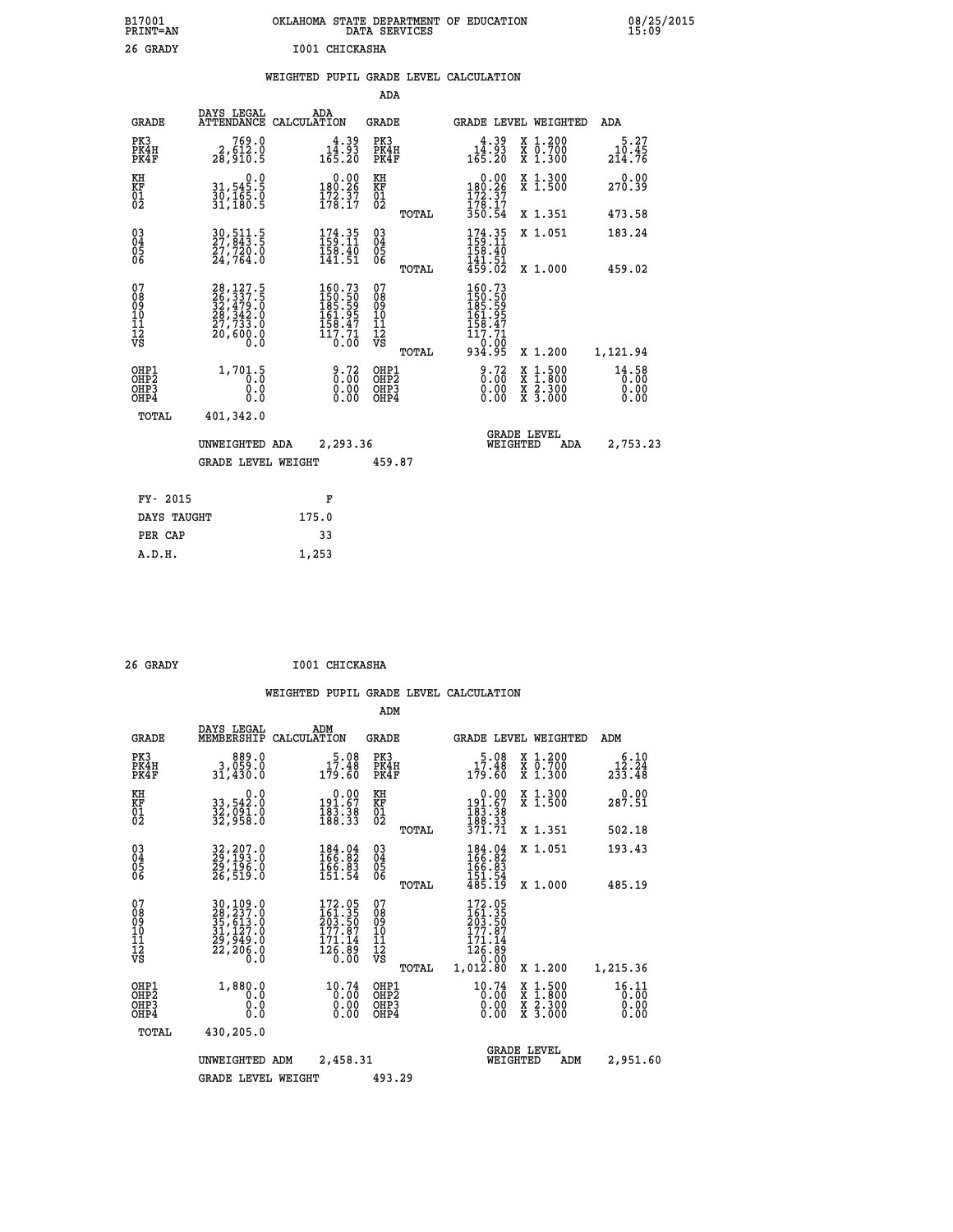| B17001<br><b>PRINT=AN</b> | OKLAHOMA<br>STATE DEPARTMENT OF EDUCATION<br><b>SERVICES</b><br>DATA | 08/25/2015<br>15:09 |
|---------------------------|----------------------------------------------------------------------|---------------------|
| 26.<br>GRADY              | T002 MTNCO                                                           |                     |

**26 GRADY** 

## **WEIGHTED PUPIL GRADE LEVEL CALCULATION**

|                                                                    |                                                                       |                                                                                                       | ADA                                                 |       |                                                                              |                                          |                                                                    |
|--------------------------------------------------------------------|-----------------------------------------------------------------------|-------------------------------------------------------------------------------------------------------|-----------------------------------------------------|-------|------------------------------------------------------------------------------|------------------------------------------|--------------------------------------------------------------------|
| <b>GRADE</b>                                                       | DAYS LEGAL                                                            | ADA<br>ATTENDANCE CALCULATION                                                                         | <b>GRADE</b>                                        |       |                                                                              | GRADE LEVEL WEIGHTED                     | ADA                                                                |
| PK3<br>PK4H<br>PK4F                                                | 14.0<br>$3,1\bar{3}$ $\bar{2}$ : $\bar{0}$<br>$\bar{0}$ : 0           | $0.08$<br>18.75<br>0.00                                                                               | PK3<br>PK4H<br>PK4F                                 |       | $18.75$<br>$0.08$<br>$0.00$                                                  | X 1.200<br>X 0.700<br>X 1.300            | 0.10<br>$1\overline{3}\cdot 1\overline{3}\overline{0}\overline{0}$ |
| KH<br>KF<br>01<br>02                                               | 0.0<br>6,668:0<br>6,442:5<br>6,196:0                                  | 39.93<br>39.93<br>38.58<br>37.10                                                                      | KH<br>KF<br>01<br>02                                |       | $\begin{smallmatrix} 0.00\\ 39.93\\ 38.58\\ 37.10\\ 75.68 \end{smallmatrix}$ | X 1.300<br>X 1.500                       | 0.00<br>59.90                                                      |
|                                                                    |                                                                       |                                                                                                       |                                                     | TOTAL |                                                                              | X 1.351                                  | 102.24                                                             |
| $\begin{smallmatrix} 03 \\[-4pt] 04 \end{smallmatrix}$<br>Ŏ5<br>06 | 9, 337.5<br>6, 506.0<br>7, 374.0<br>6, 563.0                          | 55.91<br>38.96<br>44.16<br>39.30                                                                      | $\begin{array}{c} 03 \\ 04 \\ 05 \\ 06 \end{array}$ |       | $\begin{array}{r} 55.91 \\ 38.96 \\ 44.16 \\ 39.30 \\ 122.42 \end{array}$    | X 1.051                                  | 58.76                                                              |
|                                                                    |                                                                       |                                                                                                       |                                                     | TOTAL |                                                                              | X 1.000                                  | 122.42                                                             |
| 07<br>08<br>09<br>101<br>11<br>12<br>VS                            | 7,051.5<br>6,081.0<br>6,423.0<br>6,420.0<br>6,939.5<br>7,250.0<br>0.0 | $42.22$<br>$36.41$<br>$38.46$<br>$38.44$<br>$41.55$<br>$\frac{4\overline{3}\cdot\overline{45}}{0.00}$ | 07<br>08<br>09<br>11<br>11<br>12<br>VS              |       | $42.22$<br>$36.41$<br>$38.46$<br>$38.44$<br>$41.55$<br>43.41                 |                                          |                                                                    |
|                                                                    |                                                                       |                                                                                                       |                                                     | TOTAL | 240.49                                                                       | X 1.200                                  | 288.59                                                             |
| OHP1<br>OHP <sub>2</sub><br>OH <sub>P3</sub><br>OHP4               | 0.0<br>0.000                                                          | 0.00<br>$\begin{smallmatrix} 0.00 \ 0.00 \end{smallmatrix}$                                           | OHP1<br>OHP2<br>OHP <sub>3</sub>                    |       |                                                                              | X 1:500<br>X 1:800<br>X 2:300<br>X 3:000 | 0.00<br>Ō. ŌŌ<br>0.00<br>0.00                                      |
| TOTAL                                                              | 92,398.0                                                              |                                                                                                       |                                                     |       |                                                                              |                                          |                                                                    |
|                                                                    | UNWEIGHTED ADA                                                        | 553.26                                                                                                |                                                     |       |                                                                              | <b>GRADE LEVEL</b><br>WEIGHTED<br>ADA    | 645.14                                                             |
|                                                                    | <b>GRADE LEVEL WEIGHT</b>                                             |                                                                                                       |                                                     | 91.88 |                                                                              |                                          |                                                                    |
| FY- 2015                                                           |                                                                       | F                                                                                                     |                                                     |       |                                                                              |                                          |                                                                    |
| DAYS TAUGHT                                                        |                                                                       | 167.0                                                                                                 |                                                     |       |                                                                              |                                          |                                                                    |
| PER CAP                                                            |                                                                       | 77                                                                                                    |                                                     |       |                                                                              |                                          |                                                                    |

| 26 GRADY |  | I002 MINCO |
|----------|--|------------|
|----------|--|------------|

 **A.D.H. 315**

 **WEIGHTED PUPIL GRADE LEVEL CALCULATION ADM DAYS LEGAL ADM GRADE MEMBERSHIP CALCULATION GRADE GRADE LEVEL WEIGHTED ADM PK3 14.0 0.08 PK3 0.08 X 1.200 0.10 PK4H 3,396.0 20.34 PK4H 20.34 X 0.700 14.24 PK4F 0.0 0.00 PK4F 0.00 X 1.300 0.00 KH 0.0 0.00 KH 0.00 X 1.300 0.00 KF 7,056.0 42.25 KF 42.25 X 1.500 63.38**  $\begin{array}{cccc} \text{KH} & \text{O.0} & \text{O.00} & \text{KH} \\ \text{KF} & \text{7,056.0} & \text{42.25} & \text{KF} \\ \text{O1} & \text{6,779.0} & \text{38.92} & \text{02} \\ \text{6,500.0} & \text{38.92} & \text{02} \end{array}$  $02$  6,500.0 38.92 02  $_{\text{no}}$  38.9<sub>2</sub>  **TOTAL 79.51 X 1.351 107.42 03 9,806.0 58.72 03 58.72 X 1.051 61.71 04 6,765.0 40.51 04 40.51 05 7,700.0 46.11 05 46.11** 06 6,849.0 41.01 06 <sub>momas</sub> 41.01  **TOTAL 127.63 X 1.000 127.63 07 7,288.0 43.64 07 43.64 08 6,310.0 37.78 08 37.78 09 6,617.0 39.62 09 39.62 10 6,621.0 39.65 10 39.65 11 7,131.0 42.70 11 42.70 12 7,428.0 44.48 12 44.48 VS 0.0 0.00 VS 0.00 TOTAL 247.87 X 1.200 297.44 OHP1 0.0 0.00 OHP1 0.00 X 1.500 0.00 OHP2 0.0 0.00 OHP2 0.00 X 1.800 0.00 OHP3 0.0 0.00 OHP3 0.00 X 2.300 0.00 OHP4 0.0 0.00 OHP4 0.00 X 3.000 0.00 TOTAL 96,260.0 GRADE LEVEL UNWEIGHTED ADM 576.40 WEIGHTED ADM 671.92** GRADE LEVEL WEIGHT 95.52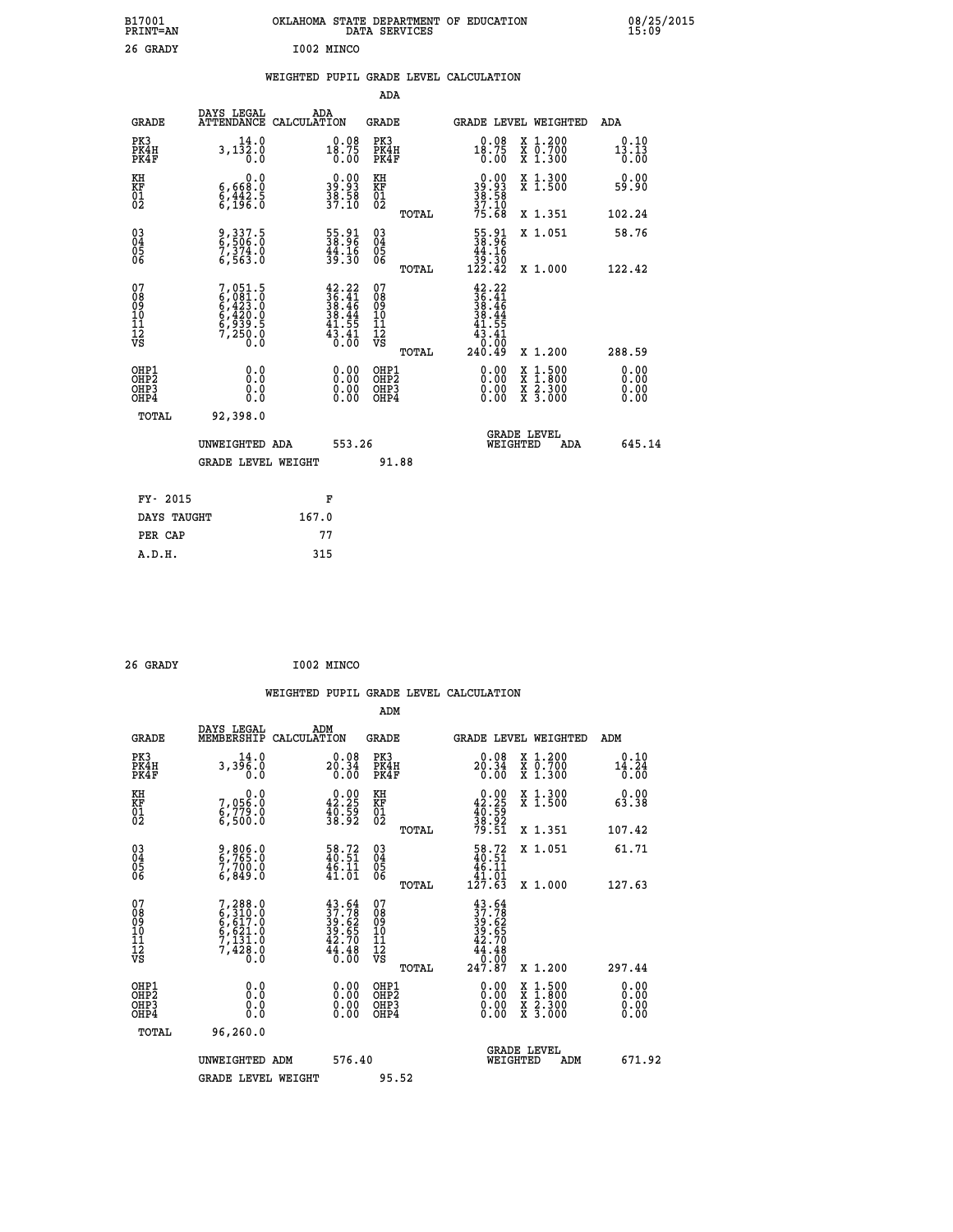| B17001<br>PRINT=AN                     |                                                                                                      | OKLAHOMA STATE DEPARTMENT OF EDUCATION                                                    | DATA SERVICES                                                   |                                                                                              |                                                                                          | 08/25/2015            |  |
|----------------------------------------|------------------------------------------------------------------------------------------------------|-------------------------------------------------------------------------------------------|-----------------------------------------------------------------|----------------------------------------------------------------------------------------------|------------------------------------------------------------------------------------------|-----------------------|--|
| 26 GRADY                               |                                                                                                      | <b>I051 NINNEKAH</b>                                                                      |                                                                 |                                                                                              |                                                                                          |                       |  |
|                                        |                                                                                                      | WEIGHTED PUPIL GRADE LEVEL CALCULATION                                                    |                                                                 |                                                                                              |                                                                                          |                       |  |
|                                        |                                                                                                      |                                                                                           | ADA                                                             |                                                                                              |                                                                                          |                       |  |
| <b>GRADE</b>                           | DAYS LEGAL<br>ATTENDANCE CALCULATION                                                                 | ADA                                                                                       | GRADE                                                           | GRADE LEVEL WEIGHTED                                                                         |                                                                                          | ADA                   |  |
| PK3<br>PK4H<br>PK4F                    | 323.0<br>0.0<br>5,300.0                                                                              | 1.86<br>0.00<br>30.46                                                                     | PK3<br>PK4H<br>PK4F                                             | $1.86$<br>$0.00$<br>30.46                                                                    | X 1.200<br>X 0.700<br>X 1.300                                                            | 2.23<br>0.00<br>39.60 |  |
| KH<br>KF<br>$^{01}_{02}$               | $\begin{smallmatrix}&&&0\cdot 0\\8\,,&121\cdot 5\\8\,,&347\cdot 5\\7\,,&250\cdot 0\end{smallmatrix}$ | $\begin{smallmatrix} 0.00\\ 46.68\\ 47.97\\ 41.67 \end{smallmatrix}$                      | KH<br>KF<br>$^{01}_{02}$                                        | 0.00<br>$\frac{46.68}{47.97}$                                                                | X 1.300<br>X 1.500                                                                       | 0.00<br>70.02         |  |
|                                        |                                                                                                      |                                                                                           | TOTAL                                                           | 89.64                                                                                        | X 1.351                                                                                  | 121.10                |  |
| $03\overline{4}$<br>Ŏ5<br>06           | $\frac{5}{7}$ , $\frac{428}{947}$ . $\frac{6}{9}$<br>6,ŎŌ9.Ŏ<br>7,887.5                              | 31.20<br>40.50<br>$\frac{34.53}{45.33}$                                                   | $\begin{matrix} 03 \\ 04 \\ 05 \\ 06 \end{matrix}$              | 31.20<br>40.50<br>$\frac{34.53}{45.33}$<br>120.36                                            | X 1.051                                                                                  | 32.79                 |  |
| 07<br>08<br>09<br>10<br>11<br>12<br>VS | $6, 248.0$<br>$5, 819.0$<br>$7, 033.0$<br>$5, 807.0$<br>$4, 624.0$<br>4,563.0                        | $\begin{array}{r} 35.91 \\ 33.44 \\ 40.42 \\ 33.37 \\ 26.57 \\ 26.22 \\ 0.00 \end{array}$ | <b>TOTAL</b><br>07<br>08<br>09<br>10<br>11<br>12<br>VS<br>TOTAL | 35.91<br>33.44<br>40.42<br>$\frac{33}{26}$ $\frac{37}{57}$<br>$\frac{26.22}{0.00}$<br>195.93 | X 1.000<br>X 1.200                                                                       | 120.36<br>235.12      |  |
| OHP1<br>OHP2<br>OHP3<br>OHP4<br>TOTAL  | 0.000<br>0.0<br>0.0<br>89,808.0                                                                      | 0.00<br>0.00<br>0.00                                                                      | OHP1<br>OHP <sub>2</sub><br>OHP3<br>OHP4                        | 0.00<br>0.00<br>0.00                                                                         | $\begin{smallmatrix} x & 1.500 \\ x & 1.800 \\ x & 2.300 \\ x & 3.000 \end{smallmatrix}$ | 0.00<br>0.00<br>0.00  |  |
|                                        | UNWEIGHTED ADA<br><b>GRADE LEVEL WEIGHT</b>                                                          | 516.13                                                                                    | 105.09                                                          | WEIGHTED                                                                                     | <b>GRADE LEVEL</b><br>ADA                                                                | 621.22                |  |
|                                        |                                                                                                      |                                                                                           |                                                                 |                                                                                              |                                                                                          |                       |  |
| FY- 2015                               |                                                                                                      | F                                                                                         |                                                                 |                                                                                              |                                                                                          |                       |  |
| DAYS TAUGHT                            |                                                                                                      | 174.0                                                                                     |                                                                 |                                                                                              |                                                                                          |                       |  |
|                                        |                                                                                                      |                                                                                           |                                                                 |                                                                                              |                                                                                          |                       |  |

| DAYS TAUGHT | 174.0 |  |
|-------------|-------|--|
| PER CAP     | 62    |  |
| A.D.H.      | 477   |  |
|             |       |  |

| 26 GRADY |  | <b>I051 NINNEKAH</b> |
|----------|--|----------------------|
|----------|--|----------------------|

 **WEIGHTED PUPIL GRADE LEVEL CALCULATION ADM DAYS LEGAL ADM GRADE MEMBERSHIP CALCULATION GRADE GRADE LEVEL WEIGHTED ADM PK3 323.0 1.86 PK3 1.86 X 1.200 2.23 PK4H 0.0 0.00 PK4H 0.00 X 0.700 0.00 PK4F 5,825.0 33.48 PK4F 33.48 X 1.300 43.52 KH 0.0 0.00 KH 0.00 X 1.300 0.00 KF 8,719.0 50.11 KF 50.11 X 1.500 75.17**  $\begin{array}{cccc} \text{KH} & \text{0.0} & \text{0.00} & \text{KH} \\ \text{KF} & \text{8,719.0} & \text{50.11} & \text{KF} \\ \text{02} & \text{7,767.0} & \text{41.64} & \text{02} \end{array}$  $02$  7,767.0  $44.64$   $02$   $22$   $44.64$  **TOTAL 95.86 X 1.351 129.51 03 5,820.0 33.45 03 33.45 X 1.051 35.16 04 7,444.0 42.78 04 42.78 05 6,391.0 36.73 05 36.73 06 8,313.0 47.78 06 47.78 TOTAL 127.29 X 1.000 127.29**  $\begin{array}{cccc} 07 & 6\,,751.0 & 38.80 & 07 & 38.80\ 08 & 6\,,263.0 & 35.90 & 08 & 35.99\ 09 & 7\,,484.0 & 43.01 & 09 & 43.01\ 10 & 6\,,217.0 & 35.73 & 10 & 35.73\ 11 & 4\,,886.0 & 28.08 & 11 & 28.08\ \hline \textrm{VS} & 4\,3.01 & 0 & 0 & 0 & 0 & 0 & 0 & 0 & 0 & 0 & 0 & 0$  $\begin{array}{cccc} 38.80 & 07 & 38.80 & 07 \\ 35.99 & 08 & 38.80 & 0 \\ 45.73 & 10 & 43.01 & 0 \\ 28.80 & 11 & 28.03 & 0 \\ 29.83 & 12 & 28.03 & 0 \\ 0.00 & 0& 0& 0& 0 \\ 0.00 & 0& 0& 0& 0 \\ 0.00 & 0& 0& 0& 0 \\ 0.00 & 0& 0& 0& 0 \\ 0.00 & 0& 0& 0& 0 \\ 0.00 & 0& 0& 0& 0$  **OHP1 0.0 0.00 OHP1 0.00 X 1.500 0.00 OHP2 0.0 0.00 OHP2 0.00 X 1.800 0.00 OHP3 0.0 0.00 OHP3 0.00 X 2.300 0.00 OHP4 0.0 0.00 OHP4 0.00 X 3.000 0.00 TOTAL 95,957.0 GRADE LEVEL UNWEIGHTED ADM 551.49 WEIGHTED ADM 664.21** GRADE LEVEL WEIGHT 112.72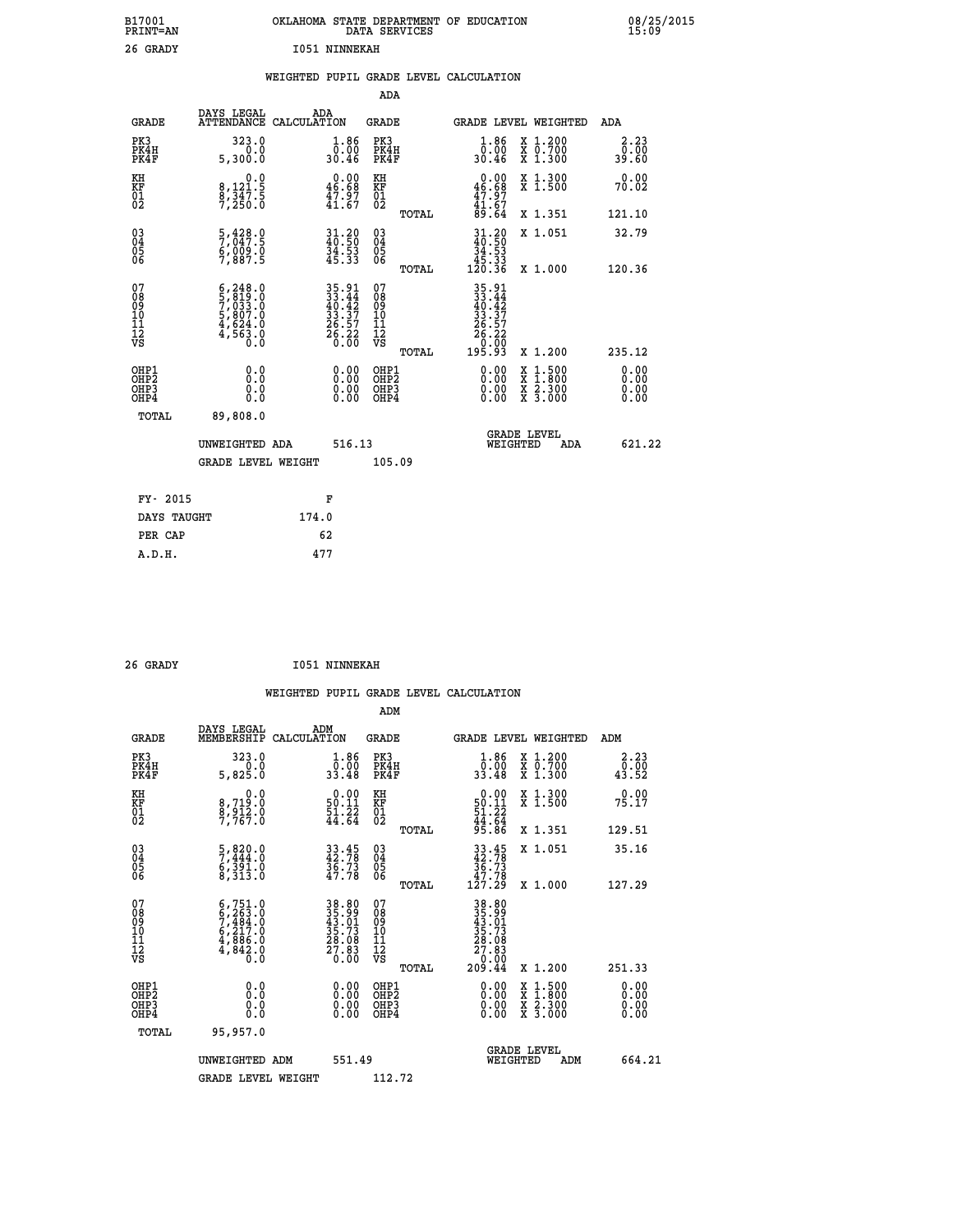| B17001<br><b>PRINT=AN</b> | OKLAHOMA STATE DEPARTMENT OF EDUCATION<br>DATA SERVICES | 08/25/2015<br>15:09 |
|---------------------------|---------------------------------------------------------|---------------------|
| 26 GRADY                  | I056 ALEX                                               |                     |

## **WEIGHTED PUPIL GRADE LEVEL CALCULATION**

|                                                       |                                                                         |                                                                                                             | ADA                                             |                                                                                                    |                                          |                       |
|-------------------------------------------------------|-------------------------------------------------------------------------|-------------------------------------------------------------------------------------------------------------|-------------------------------------------------|----------------------------------------------------------------------------------------------------|------------------------------------------|-----------------------|
| <b>GRADE</b>                                          | DAYS LEGAL                                                              | ADA<br>ATTENDANCE CALCULATION                                                                               | <b>GRADE</b>                                    |                                                                                                    | GRADE LEVEL WEIGHTED                     | ADA                   |
| PK3<br>PK4H<br>PK4F                                   | 0.0<br>0.865.0                                                          | $\begin{smallmatrix} 0.00\\ 0.00\\ 11.30 \end{smallmatrix}$                                                 | PK3<br>PK4H<br>PK4F                             | 0.00<br>$\begin{smallmatrix} 0.00 \ 11.30 \end{smallmatrix}$                                       | X 1.200<br>X 0.700<br>X 1.300            | 0.00<br>0.00<br>14.69 |
| KH<br>KF<br>01<br>02                                  | $\begin{smallmatrix}&&&0.0\\4.577.5\\3.353.5\\2.201.5\end{smallmatrix}$ | $27.74$<br>$20.32$<br>$13.34$                                                                               | KH<br>KF<br>01<br>02                            | $\begin{smallmatrix} 0.00\\ 27.74\\ 20.32\\ 13.34\\ 33.66 \end{smallmatrix}$                       | X 1.300<br>X 1.500                       | 0.00<br>41.61         |
|                                                       |                                                                         |                                                                                                             | TOTAL                                           |                                                                                                    | X 1.351                                  | 45.47                 |
| 03<br>04<br>05<br>06                                  | 2,240.5<br>2,615.0<br>5,082.0<br>3,616.0                                | $\begin{smallmatrix} 13.58\ 15.85\ 30.80\ 21.92 \end{smallmatrix}$                                          | 03<br>04<br>05<br>06                            | $\begin{smallmatrix} 13.58\\ 15.85\\ 30.80\\ 21.92\\ 68.57 \end{smallmatrix}$                      | X 1.051                                  | 14.27                 |
|                                                       |                                                                         |                                                                                                             | TOTAL                                           |                                                                                                    | X 1.000                                  | 68.57                 |
| 07<br>08<br>09<br>101<br>11<br>12<br>VS               | 3,619.5<br>3,619.0<br>3,963.0<br>3,816.5<br>3,890.5<br>3,490.0          | $\begin{smallmatrix} 21.94 \\ 21.93 \\ 24.02 \\ 23.13 \\ 23.58 \\ 21.15 \\ 21.15 \\ 0.00 \end{smallmatrix}$ | 07<br>08<br>09<br>11<br>11<br>12<br>VS<br>TOTAL | $\begin{smallmatrix} 21.94\ 21.93\ 24.02\ 23.13\ 23.138\ 21.138\ 21.150\ 135.75 \end{smallmatrix}$ | X 1.200                                  | 162.90                |
| OHP1<br>OH <sub>P</sub> 2<br>OH <sub>P3</sub><br>OHP4 | 0.0<br>0.0<br>0.0                                                       | 0.00<br>$\begin{smallmatrix} 0.00 \ 0.00 \end{smallmatrix}$                                                 | OHP1<br>OHP <sub>2</sub><br>OHP3<br>OHP4        | 0.00<br>0.00<br>0.00                                                                               | X 1:500<br>X 1:800<br>X 2:300<br>X 3:000 | 0.00<br>0.00<br>0.00  |
| TOTAL                                                 | 47,949.5                                                                |                                                                                                             |                                                 |                                                                                                    |                                          |                       |
|                                                       | UNWEIGHTED ADA<br><b>GRADE LEVEL WEIGHT</b>                             | 290.60                                                                                                      | 56.91                                           | WEIGHTED                                                                                           | <b>GRADE LEVEL</b><br>ADA                | 347.51                |
|                                                       |                                                                         |                                                                                                             |                                                 |                                                                                                    |                                          |                       |
| FY- 2015                                              |                                                                         | F                                                                                                           |                                                 |                                                                                                    |                                          |                       |
| DAYS TAUGHT                                           |                                                                         | 165.0                                                                                                       |                                                 |                                                                                                    |                                          |                       |
| PER CAP                                               |                                                                         | 90                                                                                                          |                                                 |                                                                                                    |                                          |                       |
| A.D.H.                                                |                                                                         | 211                                                                                                         |                                                 |                                                                                                    |                                          |                       |

| 26 GRADY |  | I056 ALEX |
|----------|--|-----------|
|----------|--|-----------|

|                                                    |                                                                                                                                                            | WEIGHTED PUPIL GRADE LEVEL CALCULATION                                   |        |                                                     |       |                                                                                                 |                                          |        |                      |
|----------------------------------------------------|------------------------------------------------------------------------------------------------------------------------------------------------------------|--------------------------------------------------------------------------|--------|-----------------------------------------------------|-------|-------------------------------------------------------------------------------------------------|------------------------------------------|--------|----------------------|
|                                                    |                                                                                                                                                            |                                                                          |        | ADM                                                 |       |                                                                                                 |                                          |        |                      |
| <b>GRADE</b>                                       | DAYS LEGAL<br>MEMBERSHIP                                                                                                                                   | ADM<br>CALCULATION                                                       |        | <b>GRADE</b>                                        |       | GRADE LEVEL WEIGHTED                                                                            |                                          | ADM    |                      |
| PK3<br>PK4H<br>PK4F                                | 0.0<br>Ŏ.Ŏ<br>2,064.0                                                                                                                                      | $\begin{smallmatrix} 0.00\\ 0.00\\ 12.51 \end{smallmatrix}$              |        | PK3<br>PK4H<br>PK4F                                 |       | $\begin{smallmatrix} 0.00\\ 0.00\\ 12.51 \end{smallmatrix}$                                     | X 1.200<br>X 0.700<br>X 1.300            | 16.26  | 0.00<br>0.00         |
| KH<br>KF<br>01<br>02                               | 0.0<br>$\frac{4}{3}, \frac{9}{556}$ .0<br>2,291.0                                                                                                          | $\begin{smallmatrix} 0.00\\ 30.13\\ 21.55\\ 13.88 \end{smallmatrix}$     |        | KH<br>KF<br>01<br>02                                |       | $\begin{array}{r} 0.00 \\ 30.13 \\ 21.55 \\ 13.88 \\ 35.43 \end{array}$                         | X 1.300<br>X 1.500                       | 45.20  | 0.00                 |
|                                                    |                                                                                                                                                            |                                                                          |        |                                                     | TOTAL |                                                                                                 | X 1.351                                  | 47.87  |                      |
| $\begin{matrix} 03 \\ 04 \\ 05 \\ 06 \end{matrix}$ | $\frac{2}{2}, \frac{301}{747}$ : 0<br>$\frac{5}{3}, \frac{240}{856}$ .0                                                                                    | $\begin{smallmatrix} 13.95\ 16.65\ 31.76\ 23.37 \end{smallmatrix}$       |        | $\begin{array}{c} 03 \\ 04 \\ 05 \\ 06 \end{array}$ |       | $13.95$<br>$16.65$<br>$31.76$<br>$23.37$<br>$71.78$                                             | X 1.051                                  | 14.66  |                      |
|                                                    |                                                                                                                                                            |                                                                          |        |                                                     | TOTAL |                                                                                                 | X 1.000                                  | 71.78  |                      |
| 07<br>08<br>09<br>101<br>11<br>12<br>VS            | $\begin{smallmatrix} 3\,,\,782\,.\,0\\ 3\,,\,811\,.\,0\\ 4\,,\,236\,.\,0\\ 4\,,\,035\,.\,0\\ 4\,,\,132\,.\,0\\ 3\,,\,658\,.\,0\\ 0\,.\,0\end{smallmatrix}$ | $22.92$<br>$23.10$<br>$25.67$<br>$24.45$<br>$25.04$<br>$22.17$<br>$0.00$ |        | 07<br>08<br>09<br>01<br>11<br>11<br>12<br>VS        |       | $\begin{smallmatrix} 22.92\ 23.10\ 25.67\ 24.45\ 25.04\ 22.17\ 0.00\ 143.35\ \end{smallmatrix}$ |                                          |        |                      |
|                                                    |                                                                                                                                                            |                                                                          |        |                                                     | TOTAL |                                                                                                 | X 1.200                                  | 172.02 |                      |
| OHP1<br>OHP2<br>OHP3<br>OHP4                       | 0.0<br>0.000                                                                                                                                               | $0.00$<br>$0.00$<br>0.00                                                 |        | OHP1<br>OHP2<br>OHP <sub>3</sub>                    |       | 0.00<br>0.00<br>0.00                                                                            | X 1:500<br>X 1:800<br>X 2:300<br>X 3:000 |        | 0.00<br>0.00<br>0.00 |
| TOTAL                                              | 50,680.0                                                                                                                                                   |                                                                          |        |                                                     |       |                                                                                                 |                                          |        |                      |
|                                                    | UNWEIGHTED ADM                                                                                                                                             |                                                                          | 307.15 |                                                     |       | WEIGHTED                                                                                        | <b>GRADE LEVEL</b><br>ADM                |        | 367.79               |
|                                                    | <b>GRADE LEVEL WEIGHT</b>                                                                                                                                  |                                                                          |        | 60.64                                               |       |                                                                                                 |                                          |        |                      |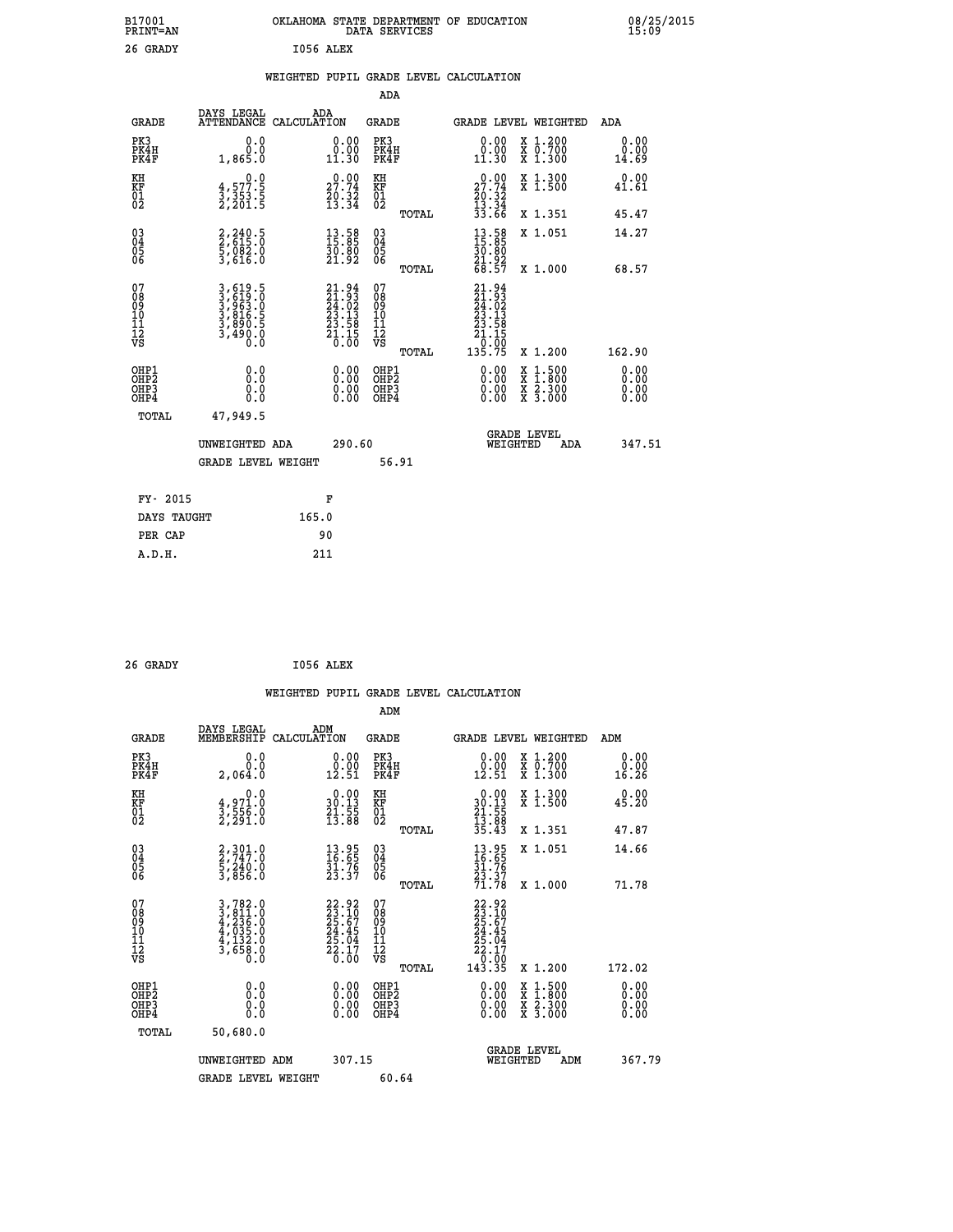| DATA SERVICES      | OKLAHOMA STATE DEPARTMENT OF EDUCATION |
|--------------------|----------------------------------------|
| TO SA RUSH SPRINGS |                                        |

| B17001<br>PRINT=AN                                                 |                                                                                                                                                                                | OKLAHOMA STATE DEPARTMENT OF EDUCATION                     | DATA SERVICES                            |                                                                                               |                                          | 28/25                 |
|--------------------------------------------------------------------|--------------------------------------------------------------------------------------------------------------------------------------------------------------------------------|------------------------------------------------------------|------------------------------------------|-----------------------------------------------------------------------------------------------|------------------------------------------|-----------------------|
| 26 GRADY                                                           |                                                                                                                                                                                | 1068 RUSH SPRINGS                                          |                                          |                                                                                               |                                          |                       |
|                                                                    |                                                                                                                                                                                | WEIGHTED PUPIL GRADE LEVEL CALCULATION                     | <b>ADA</b>                               |                                                                                               |                                          |                       |
| <b>GRADE</b>                                                       | DAYS LEGAL                                                                                                                                                                     | ADA<br>ATTENDANCE CALCULATION                              | GRADE                                    | GRADE LEVEL WEIGHTED                                                                          |                                          | ADA                   |
| PK3<br>PK4H<br>PK4F                                                | 198.0<br>0.0<br>4,200.0                                                                                                                                                        | 1.16<br>0.00<br>24.56                                      | PK3<br>PK4H<br>PK4F                      | $1.16$<br>$0.00$<br>24.56                                                                     | X 1.200<br>X 0.700<br>X 1.300            | 1.39<br>0.00<br>31.93 |
| KH<br>KF<br>01<br>02                                               | 0.0<br>$\substack{6,427.5\\9,708.0\\4,628.0}$                                                                                                                                  | 0.00<br>37.59<br>$\frac{56}{27}\cdot\frac{77}{06}$         | KH<br>KF<br>01<br>02                     | 37.99                                                                                         | X 1.300<br>X 1.500                       | 0.00<br>56.39         |
|                                                                    |                                                                                                                                                                                |                                                            | <b>TOTAL</b>                             | $\frac{56}{27}$ :06<br>83.83                                                                  | X 1.351                                  | 113.25                |
| $\begin{smallmatrix} 03 \\[-4pt] 04 \end{smallmatrix}$<br>Ŏ5<br>06 | $7,463.5$<br>5,717.0<br>5,948.5<br>8,144.5                                                                                                                                     | $43.65$<br>$33.43$<br>$34.79$<br>$47.63$                   | $\substack{03 \\ 04}$<br>$\frac{05}{06}$ | $43.65$<br>$33.43$<br>$34.79$<br>$47.63$                                                      | X 1.051                                  | 45.88                 |
| 07                                                                 |                                                                                                                                                                                |                                                            | <b>TOTAL</b><br>07                       | 115.85                                                                                        | X 1.000                                  | 115.85                |
| 08<br>09<br>11<br>11<br>12<br>VS                                   | $\begin{smallmatrix} 6\,, & 321\,. & 0\\ 7\,, & 772\,. & 5\\ 6\,, & 174\,. & 0\\ 6\,, & 472\,. & 0\\ 5\,, & 655\,. & 5\\ 6\,, & 438\,. & 5\\ 0\,. & 0\,. & 0\end{smallmatrix}$ | 36.96<br>45.45<br>36.11<br>37.85<br>33.07<br>37.65<br>0.00 | 08<br>09<br>101<br>11<br>12<br>VS        | 36.96<br>$\begin{smallmatrix} 45.45\ 45.41\ 36.115\ 37.857\ 37.650\ 227.09 \end{smallmatrix}$ |                                          |                       |
| OHP1                                                               |                                                                                                                                                                                |                                                            | TOTAL                                    |                                                                                               | X 1.200                                  | 272.51<br>0.00        |
| OHP2<br>OHP3<br>OHP4                                               | 0.0<br>0.0<br>0.0                                                                                                                                                              | 0.00<br>0.00<br>0.00                                       | OHP1<br>OHP2<br>OHP3<br>OHP4             | 0.00<br>0.00<br>0.00                                                                          | X 1:500<br>X 1:800<br>X 2:300<br>X 3:000 | 0.00<br>0.00<br>0.00  |
| <b>TOTAL</b>                                                       | 91,268.5                                                                                                                                                                       |                                                            |                                          |                                                                                               |                                          |                       |
|                                                                    | UNWEIGHTED ADA                                                                                                                                                                 | 533.73                                                     |                                          | <b>GRADE LEVEL</b><br><b>WEIGHTED</b>                                                         | ADA                                      | 637.20                |
|                                                                    | <b>GRADE LEVEL WEIGHT</b>                                                                                                                                                      |                                                            | 103.47                                   |                                                                                               |                                          |                       |
| FY- 2015                                                           |                                                                                                                                                                                | F                                                          |                                          |                                                                                               |                                          |                       |
| DAYS TAUGHT                                                        |                                                                                                                                                                                | 171.0                                                      |                                          |                                                                                               |                                          |                       |
| PER CAP                                                            |                                                                                                                                                                                | 84                                                         |                                          |                                                                                               |                                          |                       |
| A.D.H.                                                             |                                                                                                                                                                                | 330                                                        |                                          |                                                                                               |                                          |                       |

 **26 GRADY I068 RUSH SPRINGS**

|                                           |                                                                                           |                                                                      | ADM                                                 |       |                                                                                                                                           |                                          |     |                              |
|-------------------------------------------|-------------------------------------------------------------------------------------------|----------------------------------------------------------------------|-----------------------------------------------------|-------|-------------------------------------------------------------------------------------------------------------------------------------------|------------------------------------------|-----|------------------------------|
| <b>GRADE</b>                              | DAYS LEGAL<br>MEMBERSHIP                                                                  | ADM<br>CALCULATION                                                   | <b>GRADE</b>                                        |       | GRADE LEVEL WEIGHTED                                                                                                                      |                                          | ADM |                              |
| PK3<br>PK4H<br>PK4F                       | 198.0<br>0.0<br>4,634.0                                                                   | 1.16<br>27.10                                                        | PK3<br>PK4H<br>PK4F                                 |       | $\frac{1}{0}$ : $\frac{16}{00}$<br>27.10                                                                                                  | X 1.200<br>X 0.700<br>X 1.300            |     | 1.39<br>o:ŏó<br>35.23        |
| KH<br>KF<br>01<br>02                      | 0.0<br>$10,385.0$<br>$10,385.0$<br>$4,900.0$                                              | $\begin{smallmatrix} 0.00\\ 40.13\\ 60.73\\ 28.65 \end{smallmatrix}$ | KH<br>KF<br>01<br>02                                |       | $\begin{smallmatrix} 0.00\\ 40.13\\ 60.73\\ 28.65\\ 89.38 \end{smallmatrix}$                                                              | X 1.300<br>X 1.500                       |     | 0.00<br>60.20                |
|                                           |                                                                                           |                                                                      |                                                     | TOTAL |                                                                                                                                           | X 1.351                                  |     | 120.75                       |
| 03<br>04<br>05<br>06                      | 7,899.0<br>6,012.0<br>6,342.0<br>8,562.0                                                  | $\frac{46.19}{35.16}$<br>37.09<br>50.07                              | $\begin{array}{c} 03 \\ 04 \\ 05 \\ 06 \end{array}$ |       | $\begin{array}{c} 46.19 \\ 35.16 \\ 37.09 \\ 50.07 \\ 122.32 \end{array}$                                                                 | X 1.051                                  |     | 48.55                        |
|                                           |                                                                                           |                                                                      |                                                     | TOTAL |                                                                                                                                           | X 1.000                                  |     | 122.32                       |
| 07<br>08<br>09<br>101<br>112<br>VS        | $6, 729.0$<br>$8, 211.0$<br>$6, 505.0$<br>$6, 872.0$<br>$6, 010.0$<br>$6, 766.0$<br>$0.0$ | 39.35<br>48.02<br>38.04<br>38.19<br>35.157<br>39.57<br>0.00          | 07<br>08<br>09<br>11<br>11<br>12<br>VS              | TOTAL | $\begin{array}{r} 39\cdot 35 \\ 48\cdot 02 \\ 38\cdot 04 \\ 40\cdot 195 \\ 35\cdot 157 \\ 39\cdot 50 \\ 0.002 \\ 240\cdot 32 \end{array}$ | X 1.200                                  |     | 288.38                       |
| OHP1<br>OHP2<br>OH <sub>P</sub> 3<br>OHP4 | 0.0<br>$\begin{smallmatrix} 0.16 \ 0.0 \end{smallmatrix}$                                 |                                                                      | OHP1<br>OHP2<br>OHP <sub>3</sub>                    |       | $0.00$<br>$0.00$<br>0.00                                                                                                                  | X 1:500<br>X 1:800<br>X 2:300<br>X 3:000 |     | 0.00<br>0.00<br>0.00<br>0.00 |
| TOTAL                                     | 96,887.0                                                                                  |                                                                      |                                                     |       |                                                                                                                                           |                                          |     |                              |
|                                           | UNWEIGHTED ADM                                                                            | 566.60                                                               |                                                     |       | WEIGHTED                                                                                                                                  | <b>GRADE LEVEL</b>                       | ADM | 676.82                       |
|                                           | <b>GRADE LEVEL WEIGHT</b>                                                                 |                                                                      | 110.22                                              |       |                                                                                                                                           |                                          |     |                              |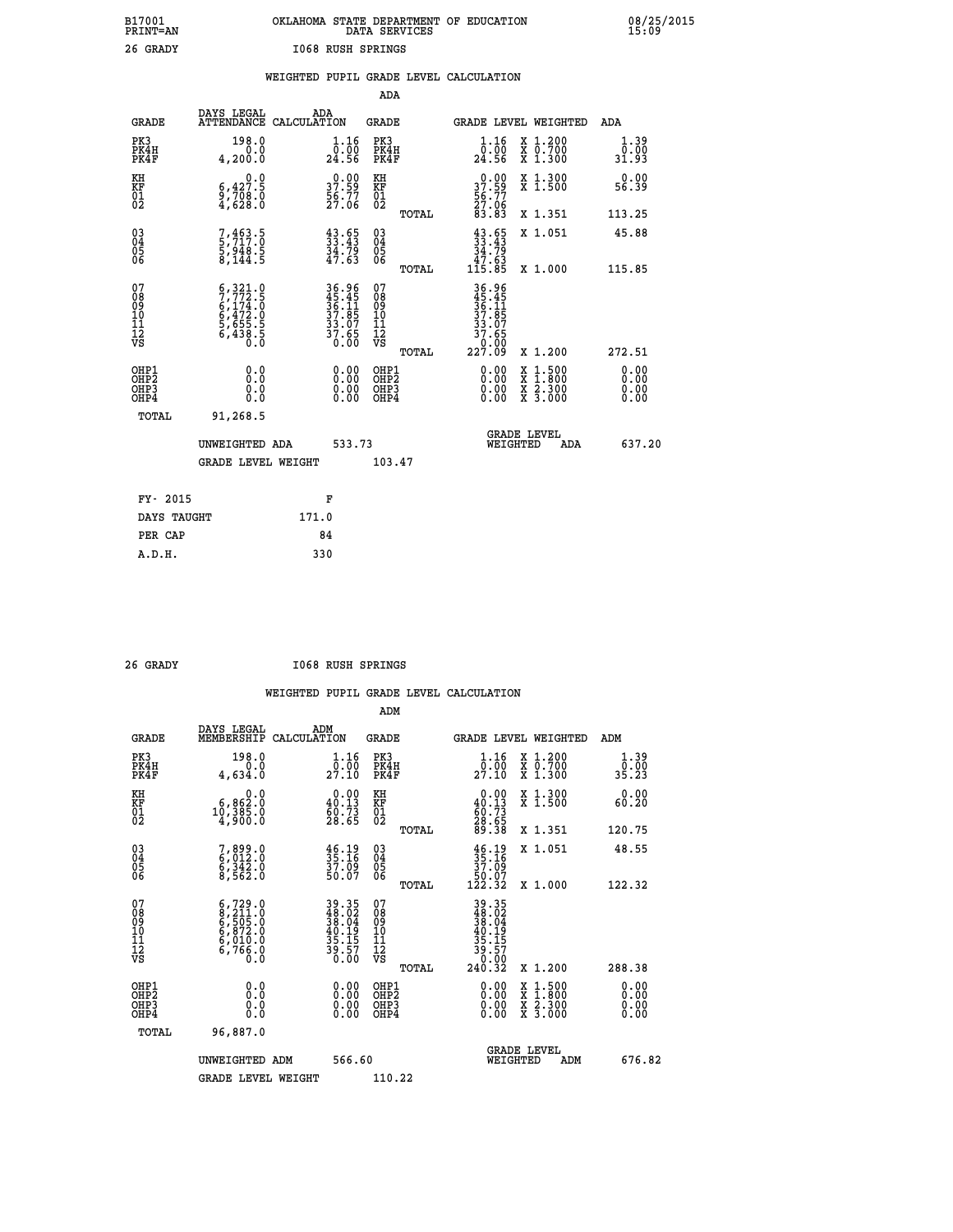| B17001          | OKLAHOMA STATE DEPARTMENT OF EDUCATION |
|-----------------|----------------------------------------|
| <b>PRINT=AN</b> | DATA SERVICES                          |
| 26 GRADY        | 1095 BRIDGE CREEK                      |

|  |  | WEIGHTED PUPIL GRADE LEVEL CALCULATION |
|--|--|----------------------------------------|
|  |  |                                        |

|                                                      |                                                                                                                                                                               |                                                                                                 | ADA                                      |       |                                                                                    |                                                                                                  |                              |
|------------------------------------------------------|-------------------------------------------------------------------------------------------------------------------------------------------------------------------------------|-------------------------------------------------------------------------------------------------|------------------------------------------|-------|------------------------------------------------------------------------------------|--------------------------------------------------------------------------------------------------|------------------------------|
| <b>GRADE</b>                                         | DAYS LEGAL                                                                                                                                                                    | ADA<br>ATTENDANCE CALCULATION                                                                   | <b>GRADE</b>                             |       |                                                                                    | GRADE LEVEL WEIGHTED                                                                             | ADA                          |
| PK3<br>PK4H<br>PK4F                                  | 676.0<br>0.0<br>14,859.0                                                                                                                                                      | $\begin{smallmatrix} 4.00\\ 0.00\\ 87.92 \end{smallmatrix}$                                     | PK3<br>PK4H<br>PK4F                      |       | $\begin{smallmatrix} 4.00\\ 0.00\\ 87.92 \end{smallmatrix}$                        | X 1.200<br>X 0.700<br>X 1.300                                                                    | 4.80<br>0.00<br>114.30       |
| KH<br>KF<br>01<br>02                                 | 0.0<br>16,433.5<br>16,736.0<br>20,137.0                                                                                                                                       | 97.24<br>55.ۋۇ<br>119.15                                                                        | KH<br>KF<br>01<br>02                     |       | $\begin{smallmatrix} &0.00\\ &97.24\\ &99.03\\ 119.15\\ 218.18\end{smallmatrix}$   | X 1.300<br>X 1.500                                                                               | 0.00<br>145.86               |
|                                                      |                                                                                                                                                                               |                                                                                                 |                                          | TOTAL |                                                                                    | X 1.351                                                                                          | 294.76                       |
| $\begin{matrix} 03 \\ 04 \\ 05 \\ 06 \end{matrix}$   | $17,897.9$<br>17,496.5<br>15,263.0<br>17,378.5                                                                                                                                | 105.90<br>$\frac{50.31}{102.83}$                                                                | $\substack{03 \\ 04}$<br>Ŏ5<br>06        |       | 105.90<br>$\frac{180.31}{102.83}$<br>102.83<br>296.67                              | X 1.051                                                                                          | 111.30                       |
|                                                      |                                                                                                                                                                               |                                                                                                 |                                          | TOTAL |                                                                                    | X 1.000                                                                                          | 296.67                       |
| 07<br>08<br>09<br>11<br>11<br>12<br>VS               | $\begin{smallmatrix} 16\,, & 012\,. & 0\\ 16\,, & 475\,. & 0\\ 17\,, & 110\,. & 0\\ 19\,, & 344\,. & 5\\ 16\,, & 714\,. & 5\\ 15\,, & 467\,. & 5\\ 0\,. & 0\end{smallmatrix}$ | $\begin{smallmatrix} 94.75\\ 97.48\\ 101.357\\ 115.07\\ 99.08\\ 92.62\\ 0.00 \end{smallmatrix}$ | 07<br>08<br>09<br>11<br>11<br>12<br>VS   |       | 94.75<br>97.48<br>$101.35$<br>$115.07$<br>$99.08$<br>$92.62$<br>$0.00$<br>$600.35$ |                                                                                                  |                              |
|                                                      |                                                                                                                                                                               |                                                                                                 |                                          | TOTAL |                                                                                    | X 1.200                                                                                          | 720.42                       |
| OHP1<br>OH <sub>P</sub> <sub>2</sub><br>OHP3<br>OHP4 | 0.0<br>0.0<br>0.0                                                                                                                                                             | $\begin{smallmatrix} 0.00 \ 0.00 \ 0.00 \ 0.00 \end{smallmatrix}$                               | OHP1<br>OHP <sub>2</sub><br>OHP3<br>OHP4 |       |                                                                                    | $\begin{smallmatrix} x & 1 & 500 \\ x & 1 & 800 \\ x & 2 & 300 \\ x & 3 & 000 \end{smallmatrix}$ | 0.00<br>0.00<br>0.00<br>0.00 |
| <b>TOTAL</b>                                         | 238,000.0                                                                                                                                                                     |                                                                                                 |                                          |       |                                                                                    |                                                                                                  |                              |
|                                                      | UNWEIGHTED ADA                                                                                                                                                                | 1,410.26                                                                                        |                                          |       |                                                                                    | <b>GRADE LEVEL</b><br>WEIGHTED<br>ADA                                                            | 1,688.11                     |
|                                                      | <b>GRADE LEVEL WEIGHT</b>                                                                                                                                                     |                                                                                                 | 277.85                                   |       |                                                                                    |                                                                                                  |                              |
|                                                      |                                                                                                                                                                               |                                                                                                 |                                          |       |                                                                                    |                                                                                                  |                              |
| FY- 2015                                             |                                                                                                                                                                               | F                                                                                               |                                          |       |                                                                                    |                                                                                                  |                              |
| DAYS TAUGHT                                          |                                                                                                                                                                               | 169.0                                                                                           |                                          |       |                                                                                    |                                                                                                  |                              |
| PER CAP                                              |                                                                                                                                                                               | 33                                                                                              |                                          |       |                                                                                    |                                                                                                  |                              |

 **A.D.H. 1,223**

 **26 GRADY I095 BRIDGE CREEK**

|                                          |                                                                                                                                                                               |                    |                                                                                                          | ADM                                                |       |                                                                                                                                                                                                                                                   |          |                                          |                              |
|------------------------------------------|-------------------------------------------------------------------------------------------------------------------------------------------------------------------------------|--------------------|----------------------------------------------------------------------------------------------------------|----------------------------------------------------|-------|---------------------------------------------------------------------------------------------------------------------------------------------------------------------------------------------------------------------------------------------------|----------|------------------------------------------|------------------------------|
| <b>GRADE</b>                             | DAYS LEGAL<br>MEMBERSHIP                                                                                                                                                      | ADM<br>CALCULATION |                                                                                                          | <b>GRADE</b>                                       |       |                                                                                                                                                                                                                                                   |          | GRADE LEVEL WEIGHTED                     | ADM                          |
| PK3<br>PK4H<br>PK4F                      | 676.0<br>0.0<br>16,010.0                                                                                                                                                      |                    | 4.00<br>ŏ:ŏŏ<br>94:73                                                                                    | PK3<br>PK4H<br>PK4F                                |       | $\begin{smallmatrix} 4.00\\ 0.00\\ 94.73 \end{smallmatrix}$                                                                                                                                                                                       |          | X 1.200<br>X 0.700<br>X 1.300            | 4.80<br>0.00<br>123.15       |
| KH<br>KF<br>01<br>02                     | 0.0<br>17,506.0<br>ī7, ŠOŠ. 0<br>21,439.0                                                                                                                                     |                    | $\begin{smallmatrix} &0.00\ 103.59\ 105.97\ 126.86\end{smallmatrix}$                                     | KH<br>KF<br>01<br>02                               |       | $\begin{smallmatrix} &0.00\\ 103.59\\ 105.97\\ 126.86\\ 232.83 \end{smallmatrix}$                                                                                                                                                                 |          | X 1.300<br>X 1.500                       | 0.00<br>155.39               |
|                                          |                                                                                                                                                                               |                    |                                                                                                          |                                                    | TOTAL |                                                                                                                                                                                                                                                   |          | X 1.351                                  | 314.55                       |
| 03<br>04<br>05<br>06                     | 18,879.0<br>18,745.0<br>16,237.0<br>18,346.0                                                                                                                                  |                    | $111.71$<br>$10.92$<br>$96.08$<br>108.56                                                                 | $\begin{matrix} 03 \\ 04 \\ 05 \\ 06 \end{matrix}$ |       | $\begin{array}{c} 111\cdot 71\\110\cdot 92\\ 96\cdot 08\\ 108\cdot 56\\ 315\cdot 56 \end{array}$                                                                                                                                                  |          | X 1.051                                  | 117.41                       |
|                                          |                                                                                                                                                                               |                    |                                                                                                          |                                                    | TOTAL |                                                                                                                                                                                                                                                   |          | X 1.000                                  | 315.56                       |
| 07<br>08<br>09<br>101<br>112<br>VS       | $\begin{smallmatrix} 16\,, & 908\,, & 0\\ 17\,, & 358\,, & 0\\ 17\,, & 995\,, & 0\\ 20\,, & 375\,, & 0\\ 17\,, & 542\,, & 0\\ 16\,, & 292\,, & 0\\ 0\,, & 0\end{smallmatrix}$ |                    | 100.05<br>102.71<br>106.63<br>121.34<br>104.02<br>$\frac{5}{9}\overline{7}\cdot\overline{6}\overline{8}$ | 07<br>08<br>09<br>11<br>11<br>12<br>VS             | TOTAL | $100.05$<br>$102.71$<br>$106.63$<br>$121.34$<br>$\begin{array}{r} 1 \overline{0} \overline{4} \cdot \overline{0} \overline{2} \\ 9 \overline{7} \cdot \overline{6} \\ 6 \overline{3} \overline{2} \cdot \overline{4} \\ \overline{5} \end{array}$ |          | X 1.200                                  | 758.92                       |
| OHP1<br>OHP2<br>OH <sub>P3</sub><br>OHP4 | 0.0<br>0.000                                                                                                                                                                  |                    | $0.00$<br>$0.00$<br>0.00                                                                                 | OHP1<br>OHP2<br>OHP3<br>OHP4                       |       | $0.00$<br>$0.00$<br>0.00                                                                                                                                                                                                                          |          | X 1:500<br>X 1:800<br>X 2:300<br>X 3:000 | 0.00<br>0.00<br>0.00<br>0.00 |
| TOTAL                                    | 252,217.0                                                                                                                                                                     |                    |                                                                                                          |                                                    |       |                                                                                                                                                                                                                                                   |          |                                          |                              |
|                                          | UNWEIGHTED                                                                                                                                                                    | ADM                | 1,494.85                                                                                                 |                                                    |       |                                                                                                                                                                                                                                                   | WEIGHTED | <b>GRADE LEVEL</b><br>ADM                | 1,789.78                     |
|                                          | <b>GRADE LEVEL WEIGHT</b>                                                                                                                                                     |                    |                                                                                                          | 294.93                                             |       |                                                                                                                                                                                                                                                   |          |                                          |                              |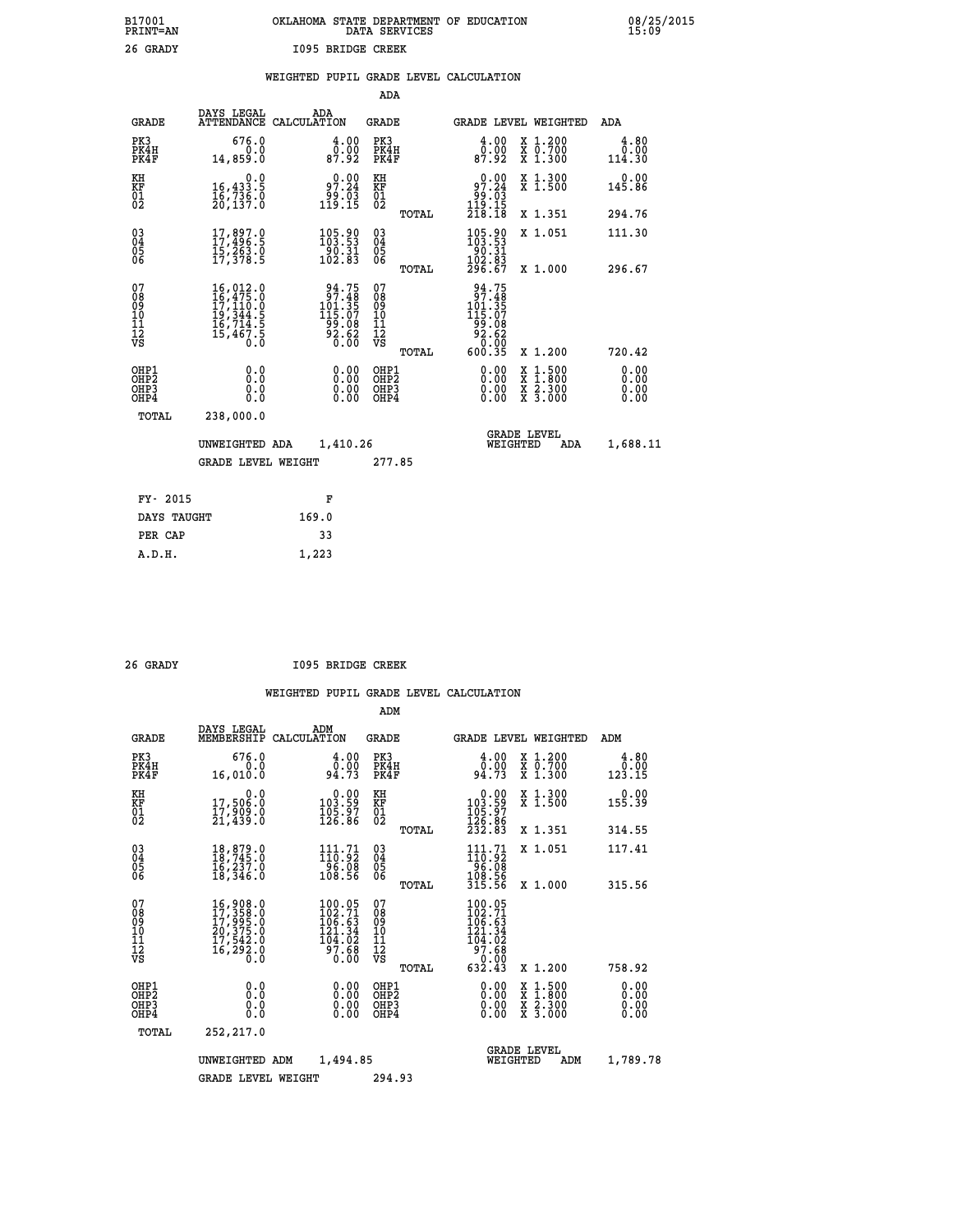| B17001<br><b>PRINT=AN</b> | OKLAHOMA STATE DEPARTMENT OF EDUCATION<br>DATA SERVICES |  |
|---------------------------|---------------------------------------------------------|--|
| 26 GRADY                  | 1097 TUTTLE                                             |  |

**1001** 08/25/2015

## **WEIGHTED PUPIL GRADE LEVEL CALCULATION**

|                                                                    |                                                                                           |                                                                                                                         | ADA                                               |       |                                                                                      |                                                                            |                              |
|--------------------------------------------------------------------|-------------------------------------------------------------------------------------------|-------------------------------------------------------------------------------------------------------------------------|---------------------------------------------------|-------|--------------------------------------------------------------------------------------|----------------------------------------------------------------------------|------------------------------|
| <b>GRADE</b>                                                       | DAYS LEGAL                                                                                | ADA<br>ATTENDANCE CALCULATION                                                                                           | <b>GRADE</b>                                      |       |                                                                                      | GRADE LEVEL WEIGHTED                                                       | ADA                          |
| PK3<br>PK4H<br>PK4F                                                | 547.0<br>13,651.0<br>0.0                                                                  | $80.78$<br>0.00                                                                                                         | PK3<br>PK4H<br>PK4F                               |       | $3.24$<br>80.78<br>0.00                                                              | X 1.200<br>X 0.700<br>X 1.300                                              | 3.89<br>56.55<br>0.00        |
| KH<br>KF<br>01<br>02                                               | 0.0<br>19,069:5<br>23,853:0<br>22,832:0                                                   | $0.00$<br>112.84<br>$\frac{1}{135}$ : $\frac{1}{10}$                                                                    | KH<br>KF<br>$\begin{matrix} 01 \ 02 \end{matrix}$ |       | $\begin{array}{c} 0.00 \\ 112.84 \\ 141.14 \\ 135.10 \\ 276.24 \end{array}$          | X 1.300<br>X 1.500                                                         | 0.00<br>169.26               |
|                                                                    |                                                                                           |                                                                                                                         |                                                   | TOTAL |                                                                                      | X 1.351                                                                    | 373.20                       |
| $\begin{smallmatrix} 03 \\[-4pt] 04 \end{smallmatrix}$<br>05<br>ŌĞ | 19,967.0<br>21,251.5<br>26,104:5<br>23,736:5                                              | 118.15<br>154.46<br>140.45                                                                                              | $\substack{03 \\ 04}$<br>05<br>06                 |       | 118.15<br>$\frac{154.46}{140.45}$<br>$\frac{45}{420.66}$                             | X 1.051                                                                    | 124.18                       |
|                                                                    |                                                                                           |                                                                                                                         |                                                   | TOTAL |                                                                                      | X 1.000                                                                    | 420.66                       |
| 07<br>08<br>09<br>11<br>11<br>12<br>VS                             | $20,802.0$<br>$21,908.5$<br>$21,487.0$<br>$19,684.0$<br>$21,033.5$<br>$18,227.5$<br>$0.0$ | 123.09<br>$\frac{129.64}{127.14}$<br>$\frac{126.48}{116.48}$<br>$\begin{array}{c} 124.76 \\ 107.85 \\ 0.00 \end{array}$ | 07<br>08<br>09<br>11<br>11<br>12<br>VS            |       | 123.09<br>129.64<br>127.14<br>$116.48$<br>$124.46$<br>$107.85$<br>$0.00$<br>$728.66$ |                                                                            |                              |
|                                                                    |                                                                                           |                                                                                                                         |                                                   | TOTAL |                                                                                      | X 1.200                                                                    | 874.39                       |
| OHP1<br>OHP <sub>2</sub><br>OHP3<br>OHP4                           | 0.0<br>Ō.Ō<br>0.0<br>$0.\overline{0}$                                                     | 0.00<br>$\begin{smallmatrix} 0.00 \ 0.00 \end{smallmatrix}$                                                             | OHP1<br>OH <sub>P</sub> 2<br>OHP3<br>OHP4         |       | 0.00<br>0.00<br>0.00                                                                 | $1:500$<br>$1:800$<br>X<br>X<br>$\frac{\ddot{x}}{x}$ $\frac{2.300}{3.000}$ | 0.00<br>0.00<br>0.00<br>0.00 |
| TOTAL                                                              | 294,154.5                                                                                 |                                                                                                                         |                                                   |       |                                                                                      |                                                                            |                              |
|                                                                    | UNWEIGHTED ADA                                                                            | 1,740.57                                                                                                                |                                                   |       |                                                                                      | <b>GRADE LEVEL</b><br>WEIGHTED<br>ADA                                      | 2,022.13                     |
|                                                                    | <b>GRADE LEVEL WEIGHT</b>                                                                 |                                                                                                                         | 281.56                                            |       |                                                                                      |                                                                            |                              |
| FY- 2015                                                           |                                                                                           | F                                                                                                                       |                                                   |       |                                                                                      |                                                                            |                              |
| DAYS TAUGHT                                                        |                                                                                           | 169.0                                                                                                                   |                                                   |       |                                                                                      |                                                                            |                              |
| PER CAP                                                            |                                                                                           | 33                                                                                                                      |                                                   |       |                                                                                      |                                                                            |                              |
|                                                                    |                                                                                           |                                                                                                                         |                                                   |       |                                                                                      |                                                                            |                              |

| 26 GRADY | 1097 TUTTLE |
|----------|-------------|

 **A.D.H. 1,301**

 **B17001<br>PRINT=AN** 

|                                                    |                                                      |                                                                                           |                    |                                                                                                 | ADM                                                |       |                                                                                                                                     |                                                                           |                              |
|----------------------------------------------------|------------------------------------------------------|-------------------------------------------------------------------------------------------|--------------------|-------------------------------------------------------------------------------------------------|----------------------------------------------------|-------|-------------------------------------------------------------------------------------------------------------------------------------|---------------------------------------------------------------------------|------------------------------|
|                                                    | <b>GRADE</b>                                         | DAYS LEGAL<br>MEMBERSHIP                                                                  | ADM<br>CALCULATION |                                                                                                 | <b>GRADE</b>                                       |       |                                                                                                                                     | GRADE LEVEL WEIGHTED                                                      | ADM                          |
|                                                    | PK3<br>PK4H<br>PK4F                                  | 551.0<br>14,450.0<br>0.0                                                                  |                    | $3.26$<br>85.50<br>0.00                                                                         | PK3<br>PK4H<br>PK4F                                |       | $3.26$<br>85.50<br>0.00                                                                                                             | $\begin{smallmatrix} x & 1.200 \\ x & 0.700 \end{smallmatrix}$<br>X 1.300 | 3.91<br>59.85<br>0.00        |
| KH<br>KF<br>01<br>02                               |                                                      | 0.0<br>20,211.0<br>25,125.0<br>23,923.0                                                   |                    | $\begin{smallmatrix} &0.00\\ 119.59\\ 148.67\\ 141.56\end{smallmatrix}$                         | KH<br>KF<br>01<br>02                               |       | $\begin{smallmatrix} &0.00\\ 119.59\\ 148.67\\ 141.56\\ 290.23\end{smallmatrix}$                                                    | X 1.300<br>X 1.500                                                        | 0.00<br>179.39               |
|                                                    |                                                      |                                                                                           |                    |                                                                                                 |                                                    | TOTAL |                                                                                                                                     | X 1.351                                                                   | 392.10                       |
| $\begin{matrix} 03 \\ 04 \\ 05 \\ 06 \end{matrix}$ |                                                      | 20,953.0<br>22,184.0<br>27,309.0<br>24,811.0                                              |                    | 123.98<br>131.27<br>161.59<br>146.81                                                            | $\begin{matrix} 03 \\ 04 \\ 05 \\ 06 \end{matrix}$ |       | 123.98<br>$\frac{161.59}{146.81}$<br>$\frac{439.67}{57}$                                                                            | X 1.051                                                                   | 130.30                       |
|                                                    |                                                      |                                                                                           |                    |                                                                                                 |                                                    | TOTAL |                                                                                                                                     | X 1.000                                                                   | 439.67                       |
| 07<br>08<br>09<br>101<br>112<br>VS                 |                                                      | $21,872.0$<br>$23,136.0$<br>$22,668.0$<br>$20,853.0$<br>$22,442.0$<br>$19,612.0$<br>$0.0$ |                    | 129.42<br>136.90<br>134.13<br>$\begin{array}{r} 123.39 \\ 132.79 \\ 116.05 \\ 0.00 \end{array}$ | 07<br>08<br>09<br>11<br>11<br>12<br>VS             | TOTAL | $\begin{smallmatrix} 129 & .42\\ 136 & .90\\ 134 & .13\\ 123 & .39\\ 132 & .79\\ 116 & .05\\ 0 & .00\\ \end{smallmatrix}$<br>772.68 | X 1.200                                                                   | 927.22                       |
|                                                    | OHP1<br>OHP <sub>2</sub><br>OH <sub>P3</sub><br>OHP4 | 0.0<br>0.000                                                                              |                    | $\begin{smallmatrix} 0.00 \ 0.00 \ 0.00 \ 0.00 \end{smallmatrix}$                               | OHP1<br>OHP2<br>OHP <sub>3</sub>                   |       | $0.00$<br>$0.00$<br>0.00                                                                                                            | X 1:500<br>X 1:800<br>X 2:300<br>X 3:000                                  | 0.00<br>0.00<br>0.00<br>0.00 |
|                                                    | TOTAL                                                | 310,099.0                                                                                 |                    |                                                                                                 |                                                    |       |                                                                                                                                     |                                                                           |                              |
|                                                    |                                                      | UNWEIGHTED                                                                                | ADM                | 1,834.91                                                                                        | <b>GRADE LEVEL</b><br>WEIGHTED                     |       |                                                                                                                                     | ADM                                                                       | 2,132.44                     |
|                                                    |                                                      | <b>GRADE LEVEL WEIGHT</b>                                                                 |                    |                                                                                                 | 297.53                                             |       |                                                                                                                                     |                                                                           |                              |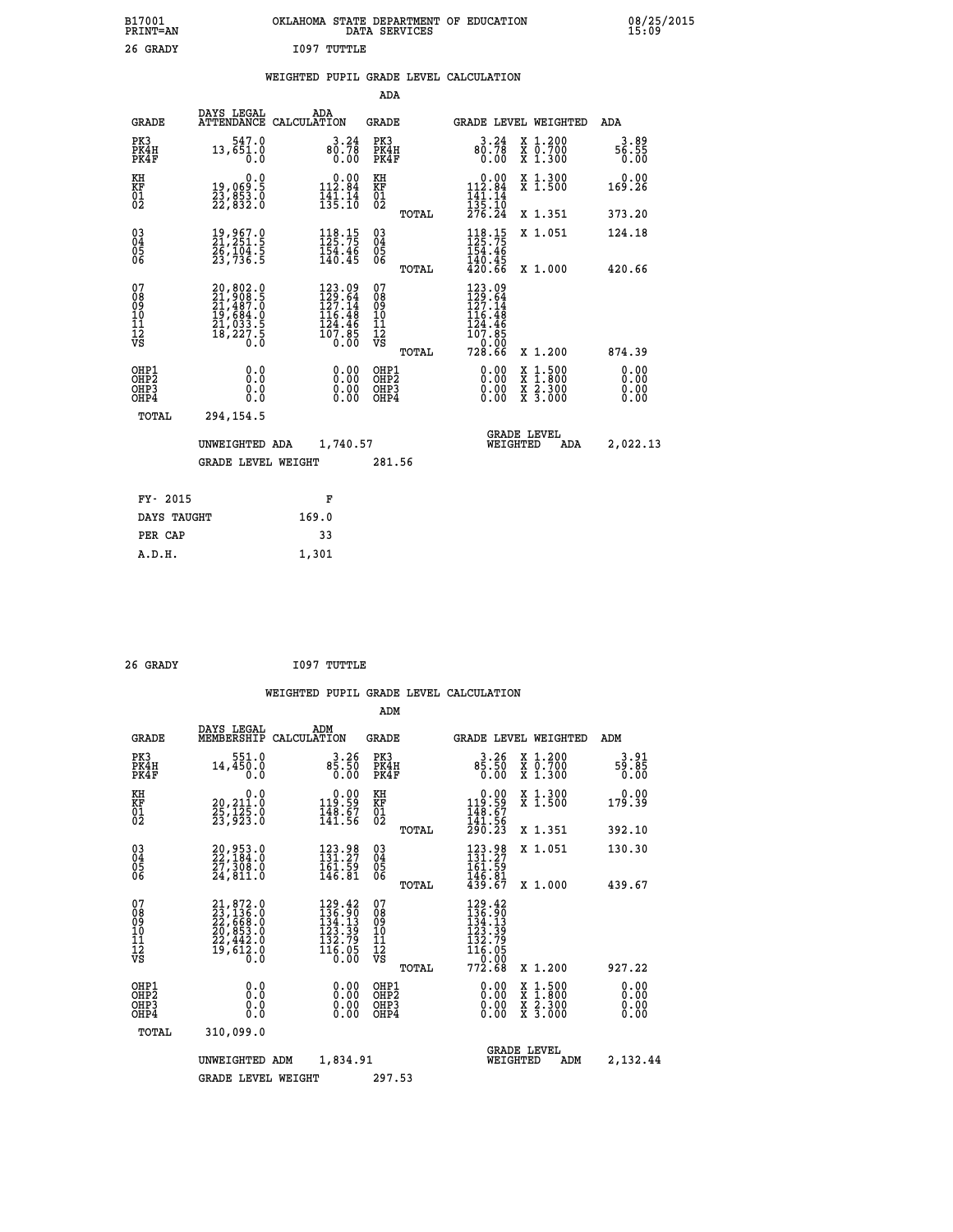| B17001<br><b>PRINT=AN</b> | OKLAHOMA STATE DEPARTMENT OF EDUCATION<br>DATA SERVICES | 08/25/2015<br>15:09 |
|---------------------------|---------------------------------------------------------|---------------------|
| 26 GRADY                  | 1099 VERDEN                                             |                     |

|  |  | WEIGHTED PUPIL GRADE LEVEL CALCULATION |
|--|--|----------------------------------------|
|  |  |                                        |

|                                                                    |                                                                           |                                                                         | ADA                                    |       |                                                                                                                                                               |                                                                                                                                           |                       |
|--------------------------------------------------------------------|---------------------------------------------------------------------------|-------------------------------------------------------------------------|----------------------------------------|-------|---------------------------------------------------------------------------------------------------------------------------------------------------------------|-------------------------------------------------------------------------------------------------------------------------------------------|-----------------------|
| <b>GRADE</b>                                                       | DAYS LEGAL<br>ATTENDANCE CALCULATION                                      | ADA                                                                     | <b>GRADE</b>                           |       |                                                                                                                                                               | GRADE LEVEL WEIGHTED                                                                                                                      | ADA                   |
| PK3<br>PK4H<br>PK4F                                                | 0.0<br>0.0<br>3,750.5                                                     | $\begin{smallmatrix} 0.00\\ 0.00\\ 22.32 \end{smallmatrix}$             | PK3<br>PK4H<br>PK4F                    |       | 0.00<br>22.32                                                                                                                                                 | X 1.200<br>X 0.700<br>X 1.300                                                                                                             | 0.00<br>0.00<br>29.02 |
| KH<br>KF<br>01<br>02                                               | 0.0<br>2,112:5<br>2,307:5<br>3,113:5                                      | 12.97<br>$\frac{1}{18}$ : 74<br>18:53                                   | KH<br>KF<br>$\overline{01}$            |       | $\begin{array}{r} 0.00 \\[-4pt] 12.57 \\[-4pt] 13.74 \\[-4pt] 18.53 \\[-4pt] 32.27 \end{array}$                                                               | X 1.300<br>X 1.500                                                                                                                        | 0.00<br>18.86         |
|                                                                    |                                                                           |                                                                         |                                        | TOTAL |                                                                                                                                                               | X 1.351                                                                                                                                   | 43.60                 |
| $\begin{smallmatrix} 03 \\[-4pt] 04 \end{smallmatrix}$<br>Ŏ5<br>06 | 3,010.0<br>3,562.0<br>1,761.0<br>3,185.0                                  | $\begin{smallmatrix} 17.92\\ 21.20\\ 10.48\\ 18.96 \end{smallmatrix}$   | 03<br>04<br>05<br>06                   |       | $\begin{smallmatrix} 17.92 \\ 21.20 \\ 10.48 \\ 18.96 \\ 50.64 \end{smallmatrix}$                                                                             | X 1.051                                                                                                                                   | 18.83                 |
|                                                                    |                                                                           |                                                                         |                                        | TOTAL |                                                                                                                                                               | X 1.000                                                                                                                                   | 50.64                 |
| 07<br>08<br>09<br>01<br>11<br>11<br>12<br>VS                       | 3,318.0<br>2,638.5<br>4,255.0<br>3,635.0<br>3,298.0<br>3,298.0<br>1,914.0 | $19.75$<br>$15.71$<br>$25.33$<br>$21.64$<br>$19.63$<br>$1.39$<br>$0.00$ | 07<br>08<br>09<br>11<br>11<br>12<br>VS |       | 19.75<br>$\begin{smallmatrix} 1 & 7 & 7 \\ 15 & 7 & 3 \\ 25 & 3 & 3 \\ 21 & 64 & 9 \\ 19 & 6 & 3 \\ 11 & 3 & 9 \\ 0 & 0 & 0 \\ 11 & 3 & 45 \end{smallmatrix}$ |                                                                                                                                           |                       |
|                                                                    |                                                                           |                                                                         |                                        | TOTAL |                                                                                                                                                               | X 1.200                                                                                                                                   | 136.14                |
| OHP1<br>OHP2<br>OH <sub>P3</sub><br>OHP4                           | 0.0<br>0.0<br>0.0                                                         | 0.00<br>0.00<br>0.00                                                    | OHP1<br>OHP2<br>OHP3<br>OHP4           |       |                                                                                                                                                               | $\begin{smallmatrix} \mathtt{X} & 1\cdot500\\ \mathtt{X} & 1\cdot800\\ \mathtt{X} & 2\cdot300\\ \mathtt{X} & 3\cdot000 \end{smallmatrix}$ | 0.00<br>0.00<br>0.00  |
| TOTAL                                                              | 41,861.5                                                                  |                                                                         |                                        |       |                                                                                                                                                               |                                                                                                                                           |                       |
|                                                                    | UNWEIGHTED ADA                                                            | 249.17                                                                  |                                        |       |                                                                                                                                                               | <b>GRADE LEVEL</b><br>WEIGHTED<br>ADA                                                                                                     | 297.09                |
|                                                                    | <b>GRADE LEVEL WEIGHT</b>                                                 |                                                                         |                                        | 47.92 |                                                                                                                                                               |                                                                                                                                           |                       |
| FY- 2015                                                           |                                                                           | F                                                                       |                                        |       |                                                                                                                                                               |                                                                                                                                           |                       |
| DAYS TAUGHT                                                        |                                                                           | 168.0                                                                   |                                        |       |                                                                                                                                                               |                                                                                                                                           |                       |
| PER CAP                                                            |                                                                           | 90                                                                      |                                        |       |                                                                                                                                                               |                                                                                                                                           |                       |

| I099 VERDEN<br>26 GRADY |
|-------------------------|
|-------------------------|

 **WEIGHTED PUPIL GRADE LEVEL CALCULATION ADM DAYS LEGAL ADM GRADE MEMBERSHIP CALCULATION GRADE GRADE LEVEL WEIGHTED ADM PK3 0.0 0.00 PK3 0.00 X 1.200 0.00 PK4H 0.0 0.00 PK4H 0.00 X 0.700 0.00 PK4F 4,078.0 24.27 PK4F 24.27 X 1.300 31.55 KH 0.0 0.00 KH 0.00 X 1.300 0.00 KF 2,289.0 13.63 KF 13.63 X 1.500 20.45**  $\begin{array}{cccc} \text{KH} & \text{0.0} & \text{0.00} & \text{KH} \\ \text{KF} & \text{2,299.0} & \text{13.63} & \text{KF} \\ \text{01} & \text{2,493.0} & \text{13.64} & \text{MF} \\ \text{02} & \text{3,235.0} & \text{19.26} & \text{02} \end{array}$ 02 3,235.0 19.26 02 <sub>noman</sub> 19.26  **TOTAL 34.10 X 1.351 46.07 03 3,128.0 18.62 03 18.62 X 1.051 19.57 04 3,762.0 22.39 04 22.39 05 1,887.0 11.23 05 11.23** 06  $3,333.0$  19.84 06  $\frac{19.84}{2}$  **TOTAL 53.46 X 1.000 53.46**  $\begin{array}{cccc} 07 & 3\, ,\, 528\, .\, 0 & 21\, .\, 00 & 07 & 21\, .\, 00\, 09 & 2\, ,\, 492\, .\, 0 & 10 & 3\, ,\, 850\, .\, 0 & 22\, .\, 92 & 10 & 22\, .\, 92 & 10 & 22\, .\, 92 & 10 & 22\, .\, 92 & 10 & 22\, .\, 92 & 10 & 22\, .\, 92 & 10 & 20\, .\, 11 & 3\, ,\,$  **TOTAL 120.55 X 1.200 144.66 OHP1 0.0 0.00 OHP1 0.00 X 1.500 0.00 OHP2 0.0 0.00 OHP2 0.00 X 1.800 0.00 OHP3 0.0 0.00 OHP3 0.00 X 2.300 0.00 OHP4 0.0 0.00 OHP4 0.00 X 3.000 0.00 TOTAL 44,457.0 GRADE LEVEL UNWEIGHTED ADM 264.63 WEIGHTED ADM 315.76** GRADE LEVEL WEIGHT 51.13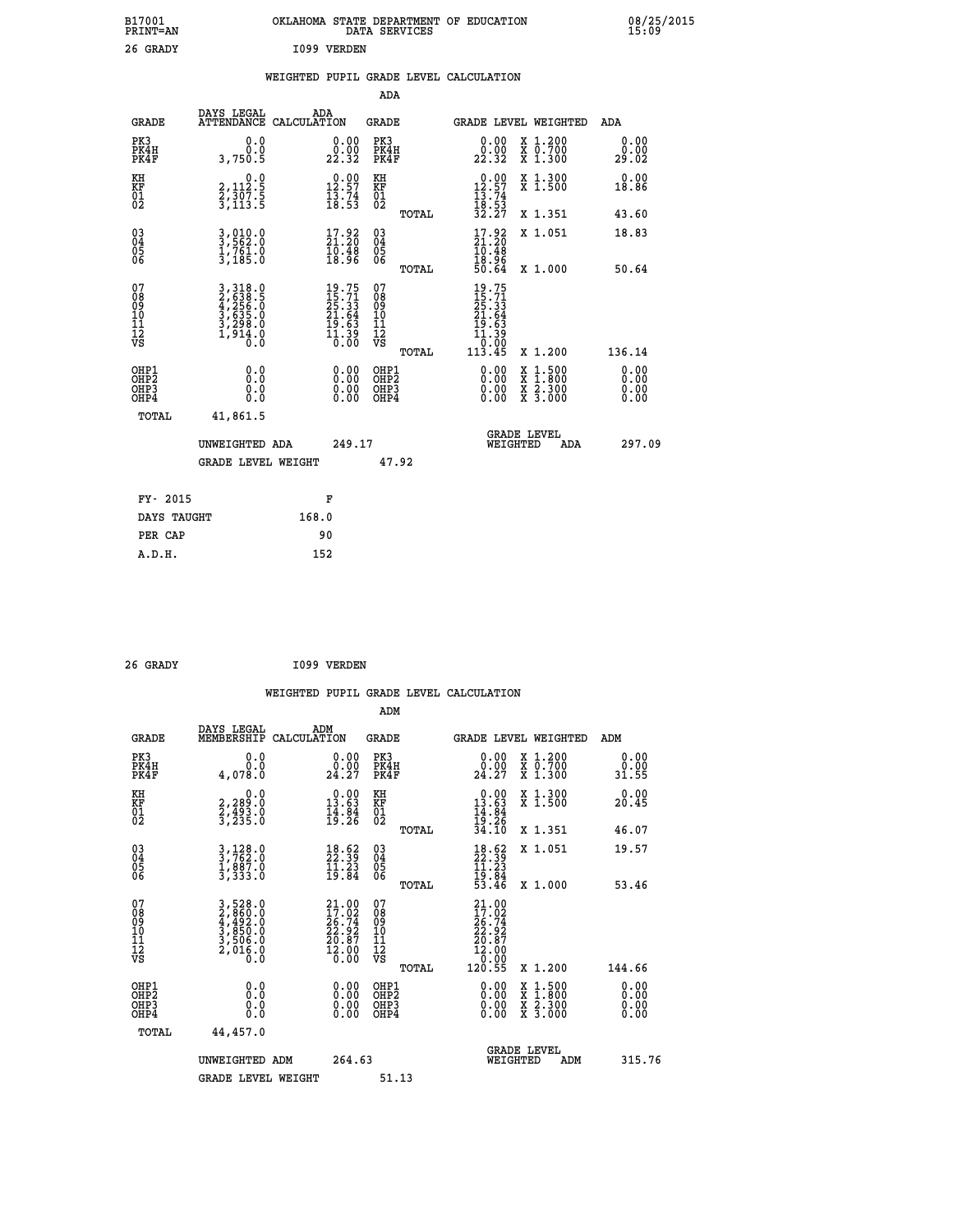|  | OKLAHOMA STATE DEPARTMENT OF EDUCATION<br>DATA SERVICES |  |
|--|---------------------------------------------------------|--|
|  | I128 AMBER-POCASSET                                     |  |

|                                                                    |                                                                                                         |                                                                      | ADA                                       |       |                                                                                          |                                                               |                                        |
|--------------------------------------------------------------------|---------------------------------------------------------------------------------------------------------|----------------------------------------------------------------------|-------------------------------------------|-------|------------------------------------------------------------------------------------------|---------------------------------------------------------------|----------------------------------------|
| <b>GRADE</b>                                                       | DAYS LEGAL<br>ATTENDANCE CALCULATION                                                                    | ADA                                                                  | <b>GRADE</b>                              |       |                                                                                          | GRADE LEVEL WEIGHTED                                          | <b>ADA</b>                             |
| PK3<br>PK4H<br>PK4F                                                | 0.0<br>0.0<br>4,554.5                                                                                   | $\begin{smallmatrix} 0.00\\ 0.00\\ 26.79 \end{smallmatrix}$          | PK3<br>PK4H<br>PK4F                       |       | $\begin{smallmatrix} 0.00\\ 0.00\\ 26.79 \end{smallmatrix}$                              | X 1.200<br>X 0.700<br>X 1.300                                 | 0.00<br>0.00<br>34.83                  |
| KH<br>KF<br>01<br>02                                               | 0.0<br>$\frac{4}{5}, \frac{271.5}{563.0}$<br>7,817.5                                                    | $\begin{smallmatrix} 0.00\\ 25.13\\ 32.72\\ 45.99 \end{smallmatrix}$ | KH<br>KF<br>01<br>02                      |       | $\begin{smallmatrix} 0.00\\ 25.13\\ 32.72\\ 45.99\\ 78.71 \end{smallmatrix}$             | X 1.300<br>X 1.500                                            | 0.00<br>37.70                          |
|                                                                    |                                                                                                         |                                                                      |                                           | TOTAL |                                                                                          | X 1.351                                                       | 106.34                                 |
| $\begin{smallmatrix} 03 \\[-4pt] 04 \end{smallmatrix}$<br>Ŏ5<br>06 | $\frac{4}{5}, \frac{914}{112}$ : 5<br>5, 721: 0<br>5, 195: 5                                            | 28.91<br>30.07<br>33.65<br>30.56                                     | 03<br>04<br>05<br>06                      | TOTAL | 28.91<br>30.07<br>33.65<br>30.56<br>30.56<br>94.28                                       | X 1.051<br>X 1.000                                            | 30.38<br>94.28                         |
| 07<br>08<br>09<br>11<br>11<br>12<br>VS                             | $\begin{smallmatrix} 5,565.0\\ 7,299.0\\ 7,299.0\\ 6,244.0\\ 5,621.5\\ 4,811.0\\ 0.0 \end{smallmatrix}$ | $32.7432.7042.9436.7333.0733.0728.300.00$                            | 07<br>08<br>09<br>11<br>11<br>12<br>VS    |       | $\begin{smallmatrix} 32.74\ 32.70\ 42.94\ 35.73\ 36.73\ 28.30\ 206.48 \end{smallmatrix}$ |                                                               |                                        |
| OHP1<br>OHP <sub>2</sub><br>OHP3<br>OHP4                           | 0.0<br>0.0<br>0.0                                                                                       | 0.00<br>$\begin{smallmatrix} 0.00 \ 0.00 \end{smallmatrix}$          | OHP1<br>OH <sub>P</sub> 2<br>OHP3<br>OHP4 | TOTAL | 0.00<br>0.00<br>0.00                                                                     | X 1.200<br>$1:500$<br>$1:800$<br>X<br>X<br>X 2.300<br>X 3.000 | 247.78<br>0.00<br>0.00<br>0.00<br>0.00 |
| TOTAL                                                              | 78,249.0                                                                                                |                                                                      |                                           |       |                                                                                          |                                                               |                                        |
|                                                                    | UNWEIGHTED ADA                                                                                          | 460.30                                                               |                                           |       | WEIGHTED                                                                                 | <b>GRADE LEVEL</b><br>ADA                                     | 551.31                                 |
|                                                                    | <b>GRADE LEVEL WEIGHT</b>                                                                               |                                                                      | 91.01                                     |       |                                                                                          |                                                               |                                        |
| FY- 2015                                                           |                                                                                                         | F                                                                    |                                           |       |                                                                                          |                                                               |                                        |
| DAYS TAUGHT                                                        |                                                                                                         | 170.0                                                                |                                           |       |                                                                                          |                                                               |                                        |
| PER CAP                                                            |                                                                                                         | 81                                                                   |                                           |       |                                                                                          |                                                               |                                        |

 **A.D.H. 431**

 **B17001<br>PRINT=AN<br>26 GRADY** 

 **26 GRADY I128 AMBER-POCASSET**

|                                                      |                                                                       |                                                                                      | ADM                                                 |                                                                                                                                             |                                          |                       |
|------------------------------------------------------|-----------------------------------------------------------------------|--------------------------------------------------------------------------------------|-----------------------------------------------------|---------------------------------------------------------------------------------------------------------------------------------------------|------------------------------------------|-----------------------|
| <b>GRADE</b>                                         | DAYS LEGAL<br>MEMBERSHIP                                              | ADM<br>CALCULATION                                                                   | <b>GRADE</b>                                        |                                                                                                                                             | GRADE LEVEL WEIGHTED                     | ADM                   |
| PK3<br>PK4H<br>PK4F                                  | 0.0<br>ŏ:ŏ<br>4,805.0                                                 | $\begin{smallmatrix} 0.00\\ 0.00\\ 28.26 \end{smallmatrix}$                          | PK3<br>PK4H<br>PK4F                                 | $\begin{smallmatrix} 0.00\\ 0.00\\ 28.26 \end{smallmatrix}$                                                                                 | X 1.200<br>X 0.700<br>X 1.300            | 0.00<br>ة.ة.<br>36.74 |
| KH<br>KF<br>01<br>02                                 | 0.0<br>$\frac{4}{5}, \frac{579}{85}, \frac{0}{114}$<br>8,114.0        | 26.94<br>$\frac{34}{47}\cdot\frac{44}{73}$                                           | KH<br>KF<br>01<br>02                                | $26.94$<br>$34.44$<br>$34.73$<br>$82.17$                                                                                                    | X 1.300<br>X 1.500                       | 0.00<br>40.41         |
|                                                      |                                                                       |                                                                                      | TOTAL                                               |                                                                                                                                             | X 1.351                                  | 111.01                |
| 03<br>04<br>05<br>06                                 | 5,082.0<br>5,391.0<br>5,922.0<br>5,440.0                              | $29.89$<br>$31.71$<br>$34.84$<br>$32.00$                                             | $\begin{array}{c} 03 \\ 04 \\ 05 \\ 06 \end{array}$ | 29.89<br>31.71<br>34.84<br>32.00<br>98.55                                                                                                   | X 1.051                                  | 31.41                 |
|                                                      |                                                                       |                                                                                      | TOTAL                                               |                                                                                                                                             | X 1.000                                  | 98.55                 |
| 07<br>08<br>09<br>101<br>11<br>12<br>VS              | 5,785.0<br>5,836.0<br>7,576.0<br>6,514.0<br>5,913.0<br>5,041.0<br>0.0 | $\begin{array}{r} 34.03 \\ 34.33 \\ 44.56 \\ 38.32 \\ 34.78 \\ 29.65 \\ \end{array}$ | 07<br>08<br>09<br>11<br>11<br>12<br>VS<br>TOTAL     | $\begin{array}{r} 34\cdot 03 \\ 34\cdot 33 \\ 44\cdot 56 \\ 38\cdot 32 \\ 34\cdot 78 \\ 29\cdot 65 \\ 0\cdot 00 \\ 215\cdot 67 \end{array}$ | X 1.200                                  | 258.80                |
| OHP1<br>OHP2<br>OH <sub>P3</sub><br>OH <sub>P4</sub> |                                                                       |                                                                                      | OHP1<br>OHP2<br>OHP <sub>3</sub>                    | $0.00$<br>$0.00$<br>0.00                                                                                                                    | X 1:500<br>X 1:800<br>X 2:300<br>X 3:000 | 0.00<br>0.00<br>0.00  |
| TOTAL                                                | 81,853.0                                                              |                                                                                      |                                                     |                                                                                                                                             |                                          |                       |
|                                                      | UNWEIGHTED ADM                                                        | 481.48                                                                               |                                                     |                                                                                                                                             | GRADE LEVEL<br>WEIGHTED<br>ADM           | 576.92                |
|                                                      | <b>GRADE LEVEL WEIGHT</b>                                             |                                                                                      | 95.44                                               |                                                                                                                                             |                                          |                       |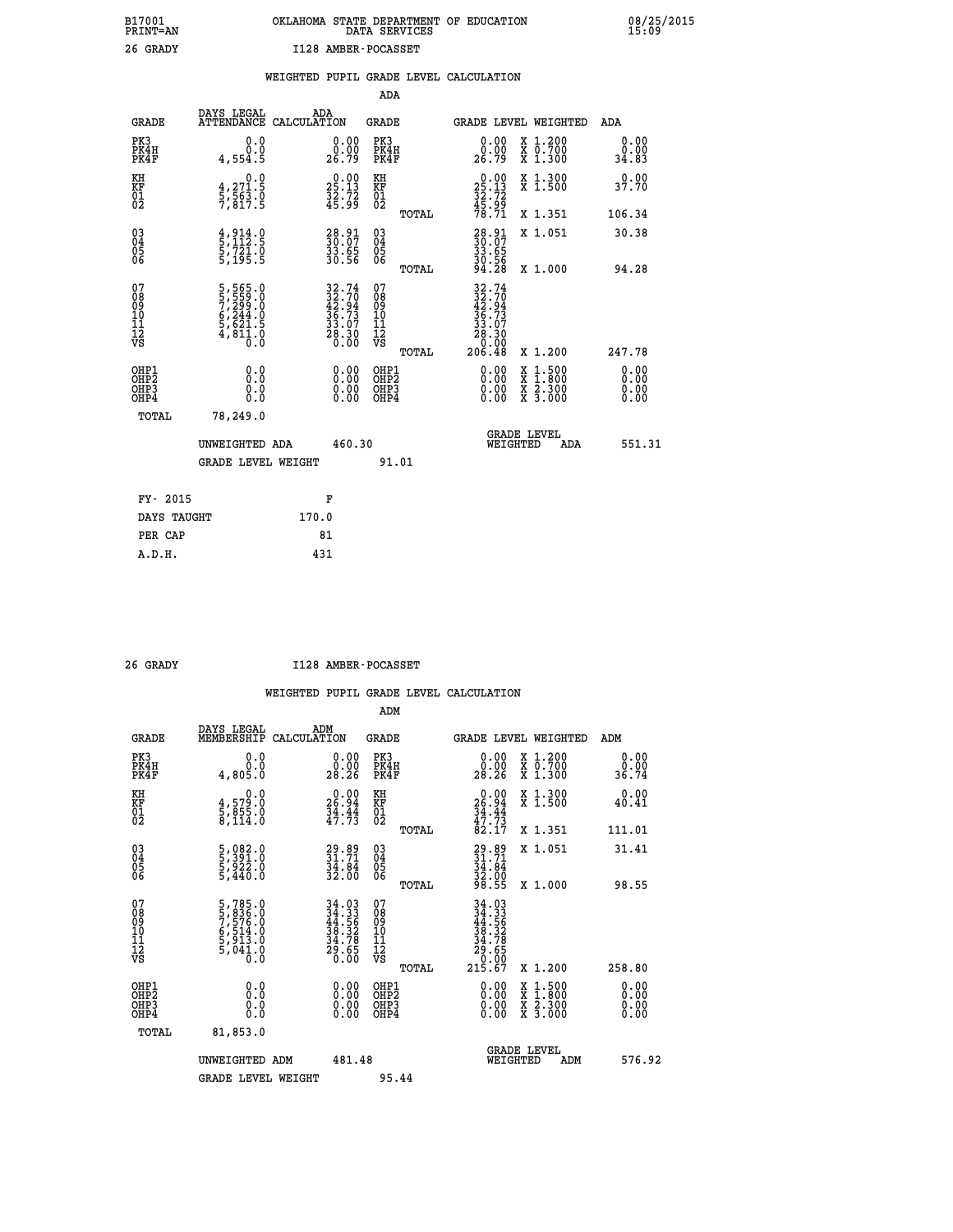|                                                    |                                                                                                              |             |                                                                  | ADA                                      |       |                                                                                                                                                                    |                                |                                                                                                   |                               |
|----------------------------------------------------|--------------------------------------------------------------------------------------------------------------|-------------|------------------------------------------------------------------|------------------------------------------|-------|--------------------------------------------------------------------------------------------------------------------------------------------------------------------|--------------------------------|---------------------------------------------------------------------------------------------------|-------------------------------|
| <b>GRADE</b>                                       | DAYS LEGAL<br>ATTENDANCE                                                                                     | CALCULATION | ADA                                                              | GRADE                                    |       |                                                                                                                                                                    |                                | GRADE LEVEL WEIGHTED                                                                              | ADA                           |
| PK3<br>PK4H<br>PK4F                                | 2,569.0<br>19,395.0<br>79,194.0                                                                              |             | 14.98<br>$1\bar{1}\bar{4}\cdot 4\bar{6}$<br>460.55               | PK3<br>PK4H<br>PK4F                      |       | 14.98<br>$1\overline{1}\overline{4}\cdot 4\overline{6}$<br>460.55                                                                                                  |                                | X 1.200<br>$\begin{array}{c} \overline{x} & \overline{0}.700 \\ \overline{x} & 1.300 \end{array}$ | 17.98<br>80.13<br>598.73      |
| KH<br><b>KF</b><br>01<br>02                        | 0.0<br>113,918.0<br>$\frac{1}{21}$ , $\frac{5}{3}$ , $\frac{3}{6}$ , $\frac{3}{6}$                           |             | $0.00$<br>19.79<br>$710.57$<br>$712.52$                          | KH<br>KF<br>$\overline{01}$              |       | $0.00$<br>29.79<br>710:57<br>712:52<br>1,423.09                                                                                                                    |                                | X 1.300<br>$\overline{x}$ 1.500                                                                   | 0.00<br>998.71                |
|                                                    |                                                                                                              |             |                                                                  |                                          | TOTAL |                                                                                                                                                                    |                                | X 1.351                                                                                           | 1,922.59                      |
| $\begin{matrix} 03 \\ 04 \\ 05 \\ 06 \end{matrix}$ | $\begin{array}{c} 114\,, 442\cdot 9\\ 112\,, 265\cdot 5\\ 113\,, 977\cdot 5\\ 114\,, 727\cdot 0 \end{array}$ |             | 669.35<br>656.65<br>667.53<br>671.78                             | $\substack{03 \\ 04}$<br>$\frac{05}{06}$ |       | 669.35<br>656.65<br>667.53<br>671.78<br>1,995.96                                                                                                                   |                                | X 1.051                                                                                           | 2,699.44                      |
|                                                    |                                                                                                              |             |                                                                  |                                          | TOTAL |                                                                                                                                                                    |                                | X 1.000                                                                                           | 1,995.96                      |
| 07<br>08<br>09<br>11<br>11<br>12<br>VS             | 109,852.0<br>107,352.0<br>106,224.0<br>22,765.0<br>$\frac{55}{82}, \frac{510}{761}$ $\frac{5}{0}$            |             | 642.79<br>628.35<br>621.36<br>634.66<br>559.48<br>486.30<br>0.00 | 07<br>08<br>09<br>11<br>11<br>12<br>VS   |       | 642.79<br>$\begin{smallmatrix} 6426\cdot 795\\ 6231\cdot 356\\ 624\cdot 356\\ 584\cdot 666\\ 559\cdot 48\\ 486\cdot 30\\ 0.00\\ 3\,,522\cdot 94 \end{smallmatrix}$ |                                |                                                                                                   |                               |
|                                                    |                                                                                                              |             |                                                                  |                                          | TOTAL |                                                                                                                                                                    |                                | X 1.200                                                                                           | 4,227.54                      |
| OHP1<br>OHP2<br>OHP3<br>OHP4                       | 1,701.5<br>0.0<br>0.0                                                                                        |             | $\frac{9.72}{0.00}$<br>$0.00$<br>0.00                            | OHP1<br>OHP2<br>OHP3<br>OHP4             |       |                                                                                                                                                                    | 0.72<br>0.00<br>0.00           | $\frac{x}{x}$ $\frac{1.500}{x}$<br>X 2.300<br>X 3.000                                             | 14.58<br>0.00<br>0.00<br>0.00 |
| TOTAL                                              | 1,517,053.0                                                                                                  |             |                                                                  |                                          |       |                                                                                                                                                                    |                                |                                                                                                   |                               |
|                                                    | UNWEIGHTED ADA                                                                                               |             | 8,876.84                                                         |                                          |       |                                                                                                                                                                    | <b>GRADE LEVEL</b><br>WEIGHTED | ADA                                                                                               | 10,559.70                     |
|                                                    | <b>GRADE LEVEL WEIGHT</b>                                                                                    |             |                                                                  | 1,682.86                                 |       |                                                                                                                                                                    |                                |                                                                                                   |                               |
|                                                    |                                                                                                              |             |                                                                  |                                          |       |                                                                                                                                                                    |                                |                                                                                                   |                               |
| FY- 2015                                           |                                                                                                              |             | F                                                                |                                          |       |                                                                                                                                                                    |                                |                                                                                                   |                               |
| DAYS TAUGHT                                        |                                                                                                              | 2,041.0     |                                                                  |                                          |       |                                                                                                                                                                    |                                |                                                                                                   |                               |

 **PER CAP 757**

 **A.D.H. 6,352**

 **GRADY COUNTY TOTALS**

|                                                       |                                                                            |                                                                  | ADM                                              |                                                                              |                                                                                                  |                               |
|-------------------------------------------------------|----------------------------------------------------------------------------|------------------------------------------------------------------|--------------------------------------------------|------------------------------------------------------------------------------|--------------------------------------------------------------------------------------------------|-------------------------------|
| <b>GRADE</b>                                          | DAYS LEGAL<br>MEMBERSHIP                                                   | ADM<br>CALCULATION                                               | <b>GRADE</b>                                     | GRADE LEVEL WEIGHTED                                                         |                                                                                                  | ADM                           |
| PK3<br>PK4H<br>PK4F                                   | 2,697.0<br>20,905.0<br>85,509.0                                            | 15.71<br>123.32<br>497.25                                        | PK3<br>PK4H<br>PK4F                              | 15.71<br>$\frac{123}{497.25}$                                                | $\begin{smallmatrix} x & 1.200 \\ x & 0.700 \end{smallmatrix}$<br>X 1.300                        | 17.98<br>86.33<br>646.42      |
| KH<br>KF<br>01<br>02                                  | 0.0<br>$\frac{121,192\,0}{128,872\,0}$<br>$\frac{128,872\,0}{128,384\,0}$  | $708.32$<br>$753.45$<br>$750.62$                                 | KH<br>KF<br>01<br>02                             | 0.00<br>$708.32$<br>$753.45$<br>$750.62$<br>$1,504.07$                       | X 1.300<br>X 1.500                                                                               | 0.00<br>1,062.53              |
|                                                       |                                                                            |                                                                  | TOTAL                                            |                                                                              | X 1.351                                                                                          | 2,032.00                      |
| 03<br>04<br>05<br>06                                  | 120, 310.0<br>117, 952.0<br>119,604.0<br>120,881.0                         | 703.62<br>689.94<br>700.46<br>707.74                             | $\substack{03 \\ 04}$<br>05                      | 703.62<br>689.94<br>700.46<br>707.74                                         | X 1.051                                                                                          | 739.51                        |
|                                                       |                                                                            |                                                                  | TOTAL                                            | 2,098.14                                                                     | X 1.000                                                                                          | 2,098.14                      |
| 07<br>08<br>09<br>11<br>11<br>12<br>VS                | 116,062.0<br>113,687.0<br>113,186.0<br>106,464.0<br>101,511.0<br>87, 861.0 | 679.01<br>665.35<br>661.90<br>623.86<br>594.57<br>516.32<br>0.00 | 07<br>08<br>09<br>101<br>11<br>12<br>VS<br>TOTAL | 679.01<br>665.35<br>661.90<br>623.86<br>594.57<br>516.32<br>0.00<br>3,741.01 | X 1.200                                                                                          | 4,489.21                      |
| OHP1<br>OH <sub>P</sub> 2<br>OHP <sub>3</sub><br>OHP4 | 1,880.0<br>0.0<br>0.0<br>Ŏ.Ŏ                                               | 10.74<br>0.00<br>0.00<br>0.00                                    | OHP1<br>OHP <sub>2</sub><br>OHP3<br>OHP4         | 10.74<br>0.00<br>0.00                                                        | $\begin{smallmatrix} x & 1 & 500 \\ x & 1 & 800 \\ x & 2 & 300 \\ x & 3 & 000 \end{smallmatrix}$ | 16.11<br>0.00<br>0.00<br>0.00 |
| TOTAL                                                 | 1,606,957.0                                                                |                                                                  |                                                  |                                                                              |                                                                                                  |                               |
|                                                       | UNWEIGHTED ADM                                                             | 9,402.18                                                         |                                                  | WEIGHTED                                                                     | <b>GRADE LEVEL</b><br>ADM                                                                        | 11,189.10                     |
|                                                       | <b>GRADE LEVEL WEIGHT</b>                                                  |                                                                  | 1,786.92                                         |                                                                              |                                                                                                  |                               |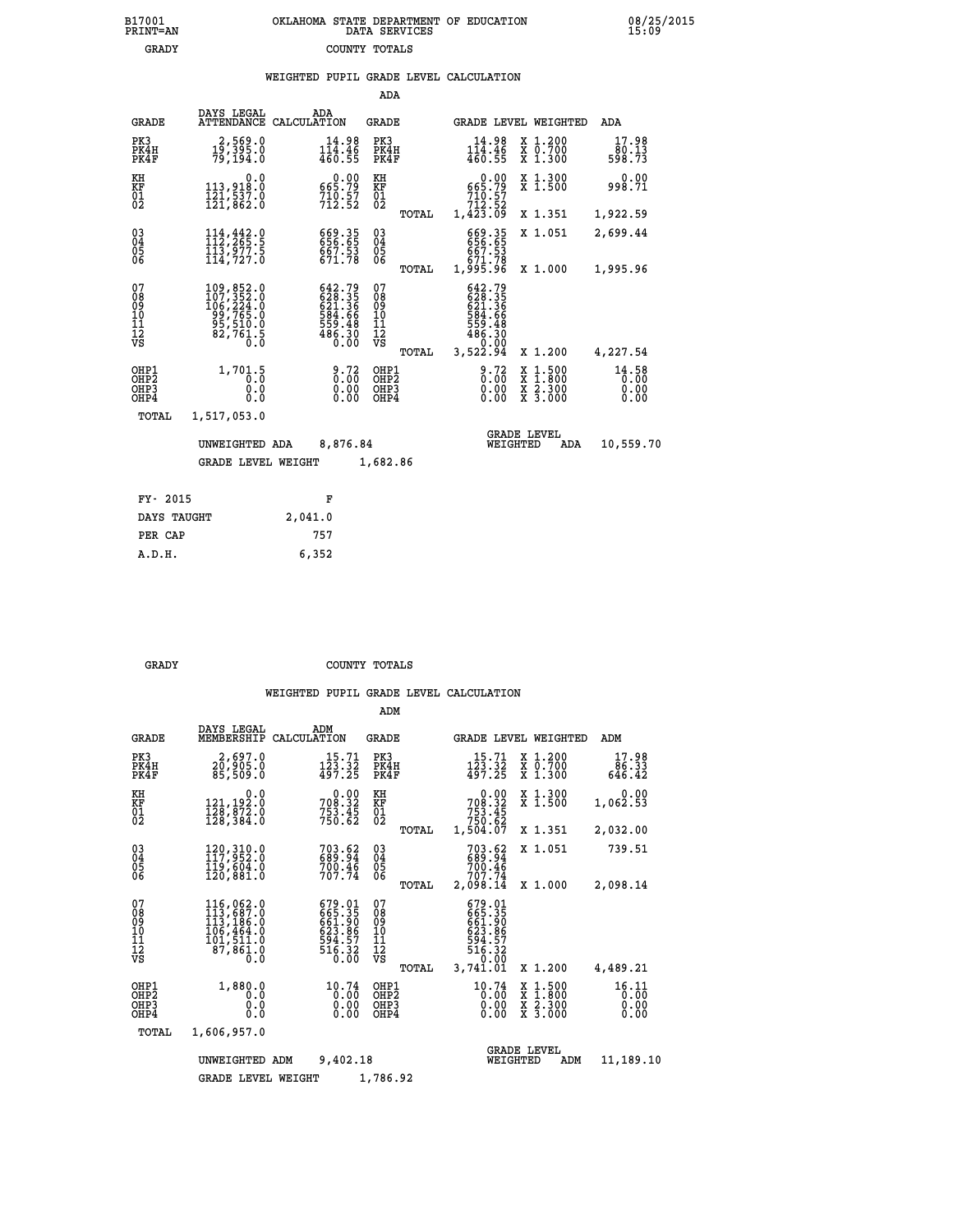| B17001<br>PRINT=AN   | OKLAHOMA STATE DEPARTMENT OF EDUCATION<br>DATA SERVICES | 08/25/2015<br>15:09  |
|----------------------|---------------------------------------------------------|----------------------|
| 27 GRANT             | I054 MEDFORD                                            |                      |
|                      | WEIGHTED PUPIL GRADE LEVEL CALCULATION                  |                      |
|                      | ADA                                                     |                      |
| $\sim$ $\sim$ $\sim$ | ADA<br>DAYS LEGAL<br>$\sim$ $\sim$ $\sim$<br>$\theta$   | $\sim$ $\sim$ $\sim$ |

| <b>GRADE</b>                                 |                                                                | ATTENDANCE CALCULATION                                                                       | <b>GRADE</b>                                 |       |                                                                                                       | <b>GRADE LEVEL WEIGHTED</b>                                                                      | ADA                          |
|----------------------------------------------|----------------------------------------------------------------|----------------------------------------------------------------------------------------------|----------------------------------------------|-------|-------------------------------------------------------------------------------------------------------|--------------------------------------------------------------------------------------------------|------------------------------|
| PK3<br>PK4H<br>PK4F                          | 154.0<br>2,899.5                                               | 0.90<br>0.00<br>16.86                                                                        | PK3<br>PK4H<br>PK4F                          |       | $\begin{smallmatrix} 0.90\\ 0.00\\ 16.86 \end{smallmatrix}$                                           | X 1.200<br>x 0.700<br>x 1.300                                                                    | 1.08<br>0.00<br>21.92        |
| KH<br>KF<br>01<br>02                         | 0.0<br>2,452:0<br>4,055:0<br>4,557:0                           | $\begin{smallmatrix} 0.00\\14.26\\23.58\\26.49 \end{smallmatrix}$                            | KH<br>KF<br>01<br>02                         |       | $\begin{smallmatrix} 0.00\\14.26\\23.58\\26.49\\50.07 \end{smallmatrix}$                              | X 1.300<br>X 1.500                                                                               | 0.00<br>21.39                |
|                                              |                                                                |                                                                                              |                                              | TOTAL |                                                                                                       | X 1.351                                                                                          | 67.64                        |
| 030404<br>ŌĞ                                 | 3,128.0<br>2,030.5<br>3,084.0<br>3,508.5                       | $\begin{smallmatrix} 18.19\\11.81\\17.93\\20.40 \end{smallmatrix}$                           | 030404<br>06                                 | TOTAL | $18.19$<br>$11.81$<br>$17.93$<br>$20.40$<br>$50.14$                                                   | X 1.051<br>X 1.000                                                                               | 19.12<br>50.14               |
| 07<br>08<br>09<br>10<br>11<br>11<br>12<br>VS | 3,074.5<br>4,689.5<br>4,267.5<br>2,767.0<br>2,957.5<br>1,723.5 | $\begin{smallmatrix} 17.88\\ 27.26\\ 24.88\\ 16.14\\ 17.20\\ 10.02\\ 0.00 \end{smallmatrix}$ | 07<br>08<br>09<br>01<br>11<br>11<br>12<br>VS | TOTAL | $\begin{smallmatrix} 17.88\\ 27.26\\ 24.88\\ 16.14\\ 17.20\\ 10.02\\ 0.00\\ 113.38 \end{smallmatrix}$ | X 1.200                                                                                          | 136.06                       |
| OHP1<br>OHP2<br>OHP3<br>OHP4                 | 0.0<br>0.0<br>0.0                                              | $\begin{smallmatrix} 0.00 \ 0.00 \ 0.00 \ 0.00 \end{smallmatrix}$                            | OHP1<br>OHP2<br>OHP3<br>OHP4                 |       | 0.00<br>0.00000                                                                                       | $\begin{smallmatrix} x & 1 & 500 \\ x & 1 & 800 \\ x & 2 & 300 \\ x & 3 & 000 \end{smallmatrix}$ | 0.00<br>0.00<br>0.00<br>0.00 |
| TOTAL                                        | 45,348.0<br>UNWEIGHTED ADA<br><b>GRADE LEVEL WEIGHT</b>        | 263.80                                                                                       |                                              | 53.55 | WEIGHTED                                                                                              | <b>GRADE LEVEL</b><br>ADA                                                                        | 317.35                       |
| FY- 2015                                     |                                                                | F                                                                                            |                                              |       |                                                                                                       |                                                                                                  |                              |
| DAYS TAUGHT                                  |                                                                | 172.0                                                                                        |                                              |       |                                                                                                       |                                                                                                  |                              |

| 27 GRANT | I054 MEDFORD |
|----------|--------------|
|          |              |

 **PER CAP 167 A.D.H. 81**

 **WEIGHTED PUPIL GRADE LEVEL CALCULATION ADM DAYS LEGAL ADM GRADE MEMBERSHIP CALCULATION GRADE GRADE LEVEL WEIGHTED ADM PK3 154.0 0.90 PK3 0.90 X 1.200 1.08 PK4H 0.0 0.00 PK4H 0.00 X 0.700 0.00 PK4F 3,076.0 17.88 PK4F 17.88 X 1.300 23.24 KH 0.0 0.00 KH 0.00 X 1.300 0.00 KF 2,623.0 15.25 KF 15.25 X 1.500 22.88 01 4,218.0 24.52 01 24.52 02 4,712.0 27.40 02 27.40 TOTAL 51.92 X 1.351 70.14 03 3,257.0 18.94 03 18.94 X 1.051 19.91 04 2,131.0 12.39 04 12.39 05 3,220.0 18.72 05 18.72 06 3,623.0 21.06 06 21.06 TOTAL 52.17 X 1.000 52.17**  $\begin{array}{cccc} 07 & 3,214.0 & 18.69 & 07 & 18.69 \ 08 & 4,842.0 & 28.15 & 08 & 28.15 \ 09 & 4,538.0 & 26.46 & 09 & 26.45 \ 10 & 2,950.0 & 17.21 & 10 & 17.21 \ 11 & 3,096.0 & 18.02 & 11 & 18.02 \ \hline \textrm{vs} & 1,786.0 & 18.02 & 11 & 18.02 \ \hline \textrm{vs} & 1,786.0 &$  **TOTAL 118.89 X 1.200 142.67 OHP1 0.0 0.00 OHP1 0.00 X 1.500 0.00 OHP2 0.0 0.00 OHP2 0.00 X 1.800 0.00 OHP3 0.0 0.00 OHP3 0.00 X 2.300 0.00 OHP4 0.0 0.00 OHP4 0.00 X 3.000 0.00 TOTAL 47,436.0 GRADE LEVEL UNWEIGHTED ADM 275.95 WEIGHTED ADM 332.09** GRADE LEVEL WEIGHT 56.14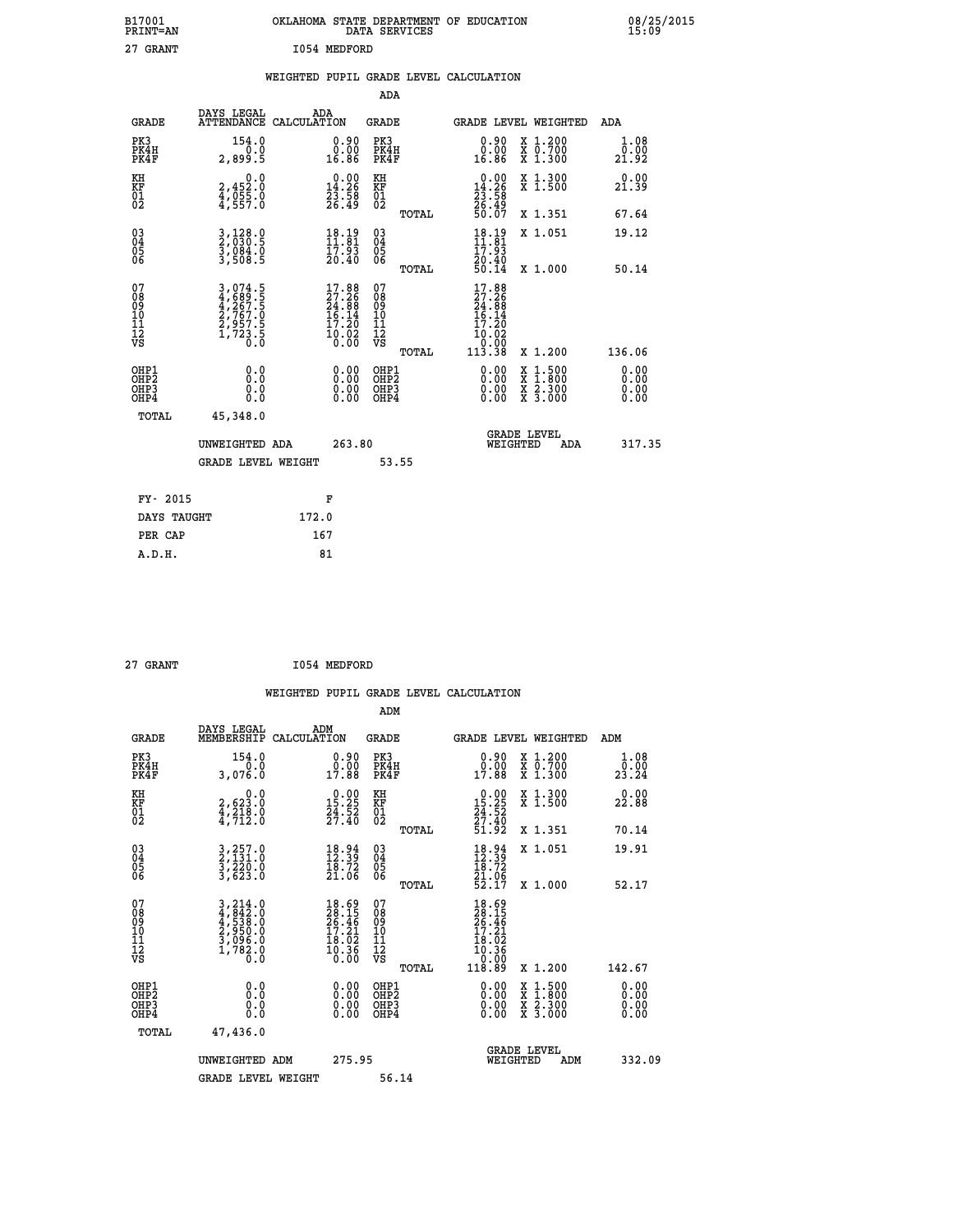|  | OKLAHOMA STATE DEPARTMENT OF EDUCATION<br>DATA SERVICES |  |
|--|---------------------------------------------------------|--|
|  | 1090 POND CREEK-HUNTER                                  |  |

|  |  | WEIGHTED PUPIL GRADE LEVEL CALCULATION |
|--|--|----------------------------------------|
|  |  |                                        |

|                                                                   |              |                                                                                                         |       |                                                                                              | ADA                                       |       |                                                                                                              |                                          |                              |
|-------------------------------------------------------------------|--------------|---------------------------------------------------------------------------------------------------------|-------|----------------------------------------------------------------------------------------------|-------------------------------------------|-------|--------------------------------------------------------------------------------------------------------------|------------------------------------------|------------------------------|
|                                                                   | <b>GRADE</b> | DAYS LEGAL<br>ATTENDANCE CALCULATION                                                                    | ADA   |                                                                                              | <b>GRADE</b>                              |       |                                                                                                              | GRADE LEVEL WEIGHTED                     | ADA                          |
| PK3<br>PK4H<br>PK4F                                               |              | 0.0<br>0.0<br>4,032.0                                                                                   |       | $\begin{smallmatrix} 0.00\\ 0.00\\ 23.31 \end{smallmatrix}$                                  | PK3<br>PK4H<br>PK4F                       |       | $\begin{smallmatrix} 0.00\\ 0.00\\ 23.31 \end{smallmatrix}$                                                  | X 1.200<br>X 0.700<br>X 1.300            | 0.00<br>0.00<br>30.30        |
| KH<br><b>KF</b><br>01<br>02                                       |              | 0.0<br>5,055:0<br>4,754.0<br>4,880:5                                                                    |       | 29:22<br>$\frac{27.48}{28.21}$                                                               | KH<br>KF<br>01<br>02                      |       | $\begin{smallmatrix} 0.00\\29.22\\27.48\\28.21\\55.69 \end{smallmatrix}$                                     | X 1.300<br>X 1.500                       | 0.00<br>43.83                |
|                                                                   |              |                                                                                                         |       |                                                                                              |                                           | TOTAL |                                                                                                              | X 1.351                                  | 75.24                        |
| $^{03}_{04}$<br>Ŏ5<br>06                                          |              | $\frac{4}{3}, \frac{050}{998}.5$<br>5,450.0<br>3,181.0                                                  |       | 23.41<br>$\frac{51}{18}$ $\frac{50}{39}$                                                     | $\substack{03 \\ 04}$<br>Ŏ5<br>06         | TOTAL | $23.11$<br>$23.11$<br>$31.50$<br>$18.39$<br>$73.00$                                                          | X 1.051<br>X 1.000                       | 24.60<br>73.00               |
| 07<br>08901112<br>1112<br>VS                                      |              | $\begin{smallmatrix} 4,286.0\\ 3,256.0\\ 4,037.5\\ 3,795.0\\ 4,007.0\\ 2,282.5\\ 0.0 \end{smallmatrix}$ |       | $\begin{smallmatrix} 24.77\\18.82\\23.38\\21.95\\23.29\\23.29\\13.33\\0.00\end{smallmatrix}$ | 07<br>08<br>09<br>11<br>11<br>12<br>VS    |       | $\begin{smallmatrix} 24.77\ 18.82\ 23.385\ 21.955\ 23.295\ 23.293\ 13.33\ 10.000\ 125.54\ \end{smallmatrix}$ |                                          |                              |
|                                                                   |              |                                                                                                         |       |                                                                                              |                                           | TOTAL |                                                                                                              | X 1.200                                  | 150.65                       |
| OHP1<br>OH <sub>P</sub> 2<br>OH <sub>P3</sub><br>OH <sub>P4</sub> |              | 0.0<br>0.0<br>0.0                                                                                       |       | 0.00<br>$\begin{smallmatrix} 0.00 \ 0.00 \end{smallmatrix}$                                  | OHP1<br>OH <sub>P</sub> 2<br>OHP3<br>OHP4 |       | 0.00<br>0.00<br>0.00                                                                                         | X 1:500<br>X 1:800<br>X 2:300<br>X 3:000 | 0.00<br>0.00<br>0.00<br>0.00 |
|                                                                   | TOTAL        | 57,065.5                                                                                                |       |                                                                                              |                                           |       |                                                                                                              |                                          |                              |
|                                                                   |              | UNWEIGHTED ADA                                                                                          |       | 330.17                                                                                       |                                           |       |                                                                                                              | GRADE LEVEL<br>WEIGHTED<br>ADA           | 397.62                       |
|                                                                   |              | <b>GRADE LEVEL WEIGHT</b>                                                                               |       |                                                                                              | 67.45                                     |       |                                                                                                              |                                          |                              |
|                                                                   | FY- 2015     |                                                                                                         |       | F                                                                                            |                                           |       |                                                                                                              |                                          |                              |
|                                                                   | DAYS TAUGHT  |                                                                                                         | 173.0 |                                                                                              |                                           |       |                                                                                                              |                                          |                              |
|                                                                   | PER CAP      |                                                                                                         | 125   |                                                                                              |                                           |       |                                                                                                              |                                          |                              |

 **A.D.H. 133**

 **B17001<br>PRINT=AN<br>27 GRANT** 

 **27 GRANT I090 POND CREEK-HUNTER**

|                                          |                                                                                     |                                                                      | ADM                                                 |                                                                                              |                                          |                       |
|------------------------------------------|-------------------------------------------------------------------------------------|----------------------------------------------------------------------|-----------------------------------------------------|----------------------------------------------------------------------------------------------|------------------------------------------|-----------------------|
| <b>GRADE</b>                             | DAYS LEGAL<br>MEMBERSHIP                                                            | ADM<br>CALCULATION                                                   | <b>GRADE</b>                                        |                                                                                              | GRADE LEVEL WEIGHTED                     | ADM                   |
| PK3<br>PK4H<br>PK4F                      | 0.0<br>0.0<br>4,405.0                                                               | $\begin{smallmatrix} 0.00\\ 0.00\\ 25.46 \end{smallmatrix}$          | PK3<br>PK4H<br>PK4F                                 | $\begin{smallmatrix} 0.00\\ 0.00\\ 25.46 \end{smallmatrix}$                                  | X 1.200<br>X 0.700<br>X 1.300            | 0.00<br>0.00<br>33.10 |
| KH<br>KF<br>01<br>02                     | 0.0<br>5,400:0<br>5,020:0<br>5,104:0                                                | $\begin{smallmatrix} 0.00\\ 31.21\\ 29.02\\ 29.50 \end{smallmatrix}$ | KH<br>KF<br>01<br>02                                | $\begin{smallmatrix} 0.00\\ 31.21\\ 29.02\\ 29.50\\ 58.52 \end{smallmatrix}$                 | X 1.300<br>X 1.500                       | 0.00<br>46.82         |
|                                          |                                                                                     |                                                                      | TOTAL                                               |                                                                                              | X 1.351                                  | 79.06                 |
| 03<br>04<br>05<br>06                     | $4,349.0$<br>$5,667.0$<br>$3,371.0$                                                 | 25.14<br>24.23<br>32.76<br>19.49                                     | $\begin{array}{c} 03 \\ 04 \\ 05 \\ 06 \end{array}$ | 25.14<br>24.23<br>32.76<br>32.49<br>19.49<br>76.48                                           | X 1.051                                  | 26.42                 |
|                                          |                                                                                     |                                                                      | TOTAL                                               |                                                                                              | X 1.000                                  | 76.48                 |
| 07<br>08<br>09<br>101<br>112<br>VS       | $4,477.0$<br>$3,439.0$<br>$4,280.0$<br>$3,964.0$<br>$4,268.0$<br>$2,362.0$<br>$0.0$ | $25.88\n19.883\n24.83\n22.95\n24.86\n13.79\n0.00$                    | 07<br>08<br>09<br>11<br>11<br>12<br>VS              | $\begin{smallmatrix} 25.88\ 12.91.82\ 22.955\ 24.86\ 13.79\ 13.10\ 132.19 \end{smallmatrix}$ |                                          |                       |
|                                          |                                                                                     |                                                                      | TOTAL                                               |                                                                                              | X 1.200                                  | 158.63                |
| OHP1<br>OHP2<br>OHP <sub>3</sub><br>OHP4 |                                                                                     |                                                                      | OHP1<br>OHP2<br>OHP <sub>3</sub>                    | $0.00$<br>$0.00$<br>0.00                                                                     | X 1:500<br>X 1:800<br>X 2:300<br>X 3:000 | 0.00<br>0.00<br>0.00  |
| TOTAL                                    | 60,298.0                                                                            |                                                                      |                                                     |                                                                                              |                                          |                       |
|                                          | UNWEIGHTED ADM                                                                      | 349.00                                                               |                                                     |                                                                                              | GRADE LEVEL<br>WEIGHTED<br>ADM           | 420.51                |
|                                          | <b>GRADE LEVEL WEIGHT</b>                                                           |                                                                      | 71.51                                               |                                                                                              |                                          |                       |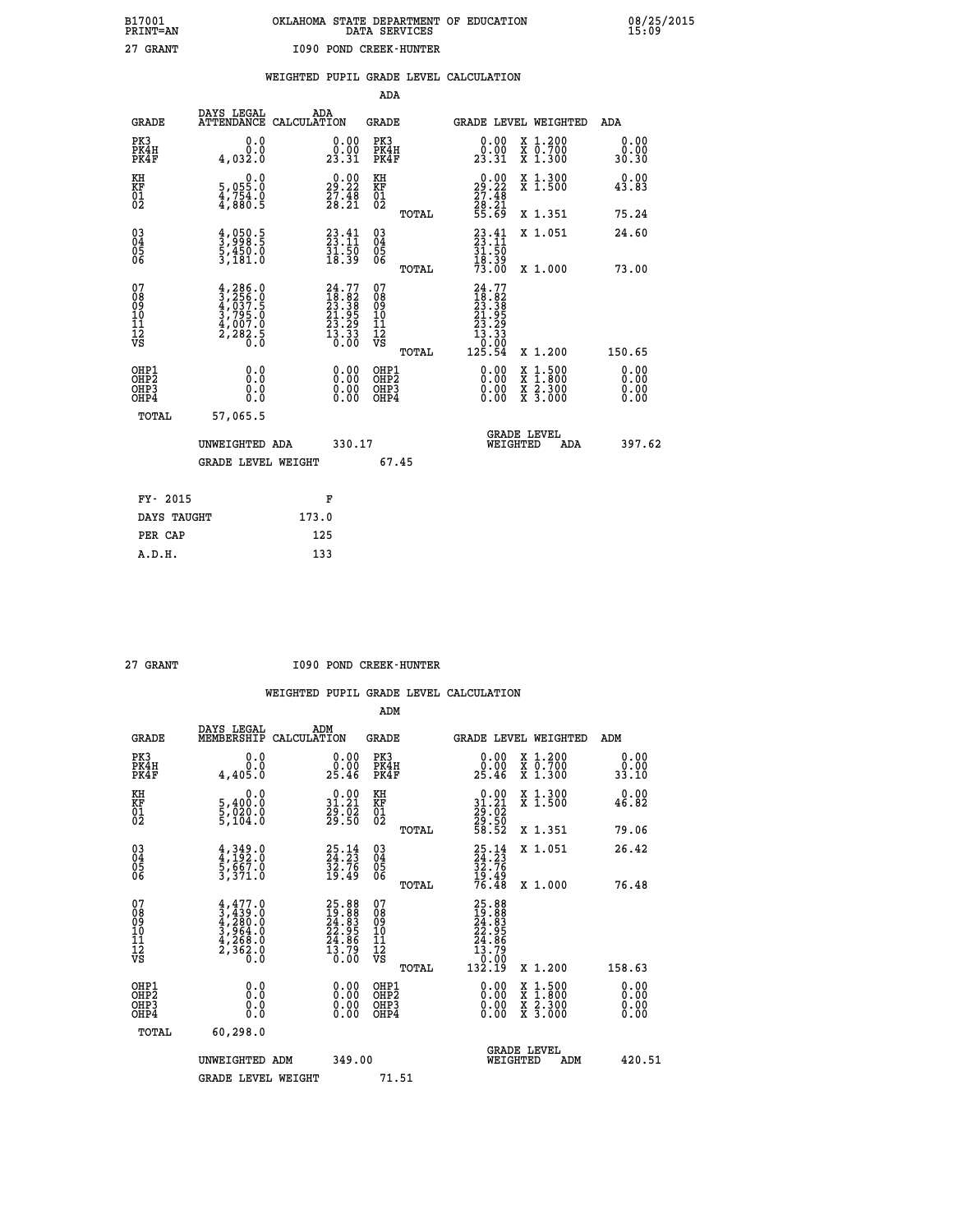|                                                                    |                                                                                                         |                                                                                        | ADA                                    |       |                                                                                                                                                                                                                                                                                |                                                                                                                                           |                               |
|--------------------------------------------------------------------|---------------------------------------------------------------------------------------------------------|----------------------------------------------------------------------------------------|----------------------------------------|-------|--------------------------------------------------------------------------------------------------------------------------------------------------------------------------------------------------------------------------------------------------------------------------------|-------------------------------------------------------------------------------------------------------------------------------------------|-------------------------------|
| <b>GRADE</b>                                                       | DAYS LEGAL                                                                                              | ADA<br>ATTENDANCE CALCULATION                                                          | <b>GRADE</b>                           |       |                                                                                                                                                                                                                                                                                | GRADE LEVEL WEIGHTED                                                                                                                      | ADA                           |
| PK3<br>PK4H<br>PK4F                                                | 0.0<br>0.0<br>1,880.0                                                                                   | $\begin{smallmatrix} 0.00\\ 0.00\\ 11.19 \end{smallmatrix}$                            | PK3<br>PK4H<br>PK4F                    |       | $\begin{smallmatrix} 0.00\\ 0.00\\ 11.19 \end{smallmatrix}$                                                                                                                                                                                                                    | X 1.200<br>X 0.700<br>X 1.300                                                                                                             | 0.00<br>0.00<br>14.55         |
| KH<br>KF<br>01<br>02                                               | 0.0<br>8:30<br>8:161,2<br>8:157:0                                                                       | $\frac{0.00}{5.77}$<br>$\frac{12.86}{12.84}$                                           | KH<br>KF<br>01<br>02                   |       | $\frac{0.00}{5.77}$<br>$\frac{12.86}{12.84}$<br>$\frac{25.70}{25.70}$                                                                                                                                                                                                          | X 1.300<br>X 1.500                                                                                                                        | 0.00<br>8.66                  |
|                                                                    |                                                                                                         |                                                                                        |                                        | TOTAL |                                                                                                                                                                                                                                                                                | X 1.351                                                                                                                                   | 34.72                         |
| $\begin{smallmatrix} 03 \\[-4pt] 04 \end{smallmatrix}$<br>Ŏ5<br>06 | $\frac{1}{2}, \frac{952}{099}.\frac{5}{5}$<br>$\frac{2}{3}, \frac{302}{06}.\frac{0}{5}$                 | $\begin{array}{r} 11.62 \\[-4pt] 6.53 \\[-4pt] 13.70 \\[-4pt] 10.04 \end{array}$       | $\substack{03 \\ 04}$<br>Ŏ5<br>06      |       | $\begin{array}{r} 11.62 \\[-4pt] 6.53 \\[-4pt] 13.70 \\[-4pt] 10.04 \\[-4pt] 30.27 \end{array}$                                                                                                                                                                                | X 1.051                                                                                                                                   | 12.21                         |
|                                                                    |                                                                                                         |                                                                                        |                                        | TOTAL |                                                                                                                                                                                                                                                                                | X 1.000                                                                                                                                   | 30.27                         |
| 07<br>08<br>09<br>101<br>11<br>12<br>VS                            | $\begin{smallmatrix} 1,793.5\\ 3,342.5\\ 2,024.0\\ 2,784.0\\ 2,328.5\\ 2,114.5\\ 0.0 \end{smallmatrix}$ | $\begin{smallmatrix} 10.67\\19.90\\12.28\\16.75\\13.90\\12.59\\0.00 \end{smallmatrix}$ | 07<br>08<br>09<br>11<br>11<br>12<br>VS |       | $10.67$<br>$12.28$<br>$16.75$<br>$13.90$<br>$12.59$<br>$0.00$                                                                                                                                                                                                                  |                                                                                                                                           |                               |
|                                                                    |                                                                                                         |                                                                                        |                                        | TOTAL | 86.09                                                                                                                                                                                                                                                                          | X 1.200                                                                                                                                   | 103.31                        |
| OHP1<br>OHP <sub>2</sub><br>OH <sub>P3</sub><br>OHP4               | 0.0<br>0.000                                                                                            | 0.00<br>$\begin{smallmatrix} 0.00 \ 0.00 \end{smallmatrix}$                            | OHP1<br>OHP2<br>OHP <sub>3</sub>       |       | $\begin{smallmatrix} 0.00 & 0.00 & 0.00 & 0.00 & 0.00 & 0.00 & 0.00 & 0.00 & 0.00 & 0.00 & 0.00 & 0.00 & 0.00 & 0.00 & 0.00 & 0.00 & 0.00 & 0.00 & 0.00 & 0.00 & 0.00 & 0.00 & 0.00 & 0.00 & 0.00 & 0.00 & 0.00 & 0.00 & 0.00 & 0.00 & 0.00 & 0.00 & 0.00 & 0.00 & 0.00 & 0.0$ | $\begin{smallmatrix} \mathtt{X} & 1\cdot500\\ \mathtt{X} & 1\cdot800\\ \mathtt{X} & 2\cdot300\\ \mathtt{X} & 3\cdot000 \end{smallmatrix}$ | 0.00<br>Ō. ŌŌ<br>0.00<br>0.00 |
| TOTAL                                                              | 28,595.0                                                                                                |                                                                                        |                                        |       |                                                                                                                                                                                                                                                                                |                                                                                                                                           |                               |
|                                                                    | UNWEIGHTED ADA                                                                                          | 170.64                                                                                 |                                        |       |                                                                                                                                                                                                                                                                                | <b>GRADE LEVEL</b><br>WEIGHTED<br>ADA                                                                                                     | 203.72                        |
|                                                                    | <b>GRADE LEVEL WEIGHT</b>                                                                               |                                                                                        |                                        | 33.08 |                                                                                                                                                                                                                                                                                |                                                                                                                                           |                               |
| FY- 2015                                                           |                                                                                                         | F                                                                                      |                                        |       |                                                                                                                                                                                                                                                                                |                                                                                                                                           |                               |
| DAYS TAUGHT                                                        |                                                                                                         | 168.0                                                                                  |                                        |       |                                                                                                                                                                                                                                                                                |                                                                                                                                           |                               |
| PER CAP                                                            |                                                                                                         | 147                                                                                    |                                        |       |                                                                                                                                                                                                                                                                                |                                                                                                                                           |                               |

| <b>GRANT</b> |
|--------------|

 **27 GRANT I095 DEER CREEK-LAMONT**

|                                          |                                                                                                                                             |                                                                                                            | ADM                                                 |                                                                                                             |                                          |                       |
|------------------------------------------|---------------------------------------------------------------------------------------------------------------------------------------------|------------------------------------------------------------------------------------------------------------|-----------------------------------------------------|-------------------------------------------------------------------------------------------------------------|------------------------------------------|-----------------------|
| <b>GRADE</b>                             | DAYS LEGAL<br>MEMBERSHIP                                                                                                                    | ADM<br>CALCULATION                                                                                         | <b>GRADE</b>                                        | GRADE LEVEL WEIGHTED                                                                                        |                                          | ADM                   |
| PK3<br>PK4H<br>PK4F                      | 0.0<br>0.0<br>2,057.0                                                                                                                       | $\begin{smallmatrix} 0.00\\ 0.00\\ 12.24 \end{smallmatrix}$                                                | PK3<br>PK4H<br>PK4F                                 | $\begin{smallmatrix} 0.00\\ 0.00\\ 12.24 \end{smallmatrix}$                                                 | X 1.200<br>X 0.700<br>X 1.300            | 0.00<br>0.00<br>15.91 |
| KH<br>KF<br>01<br>02                     | 0.0<br>1,008:0<br>2,267:0<br>2,230:0                                                                                                        | $\begin{smallmatrix} 0.00\\ 6.00\\ 13.49\\ 13.27 \end{smallmatrix}$                                        | KH<br>KF<br>01<br>02                                | $0.00\n6.00\n13.49\n13.27\n26.76$                                                                           | X 1.300<br>X 1.500                       | 0.00<br>9.00          |
|                                          |                                                                                                                                             |                                                                                                            | TOTAL                                               |                                                                                                             | X 1.351                                  | 36.15                 |
| 03<br>04<br>05<br>06                     | 2,026.0<br>1,145.0<br>2,393.0<br>1,738.0                                                                                                    | $\begin{array}{r} 12.06 \\ 6.81 \\ 14.24 \\ 10.35 \end{array}$                                             | $\begin{array}{c} 03 \\ 04 \\ 05 \\ 06 \end{array}$ | 12.06<br>6.81<br>14.24<br>10.35                                                                             | X 1.051                                  | 12.68                 |
|                                          |                                                                                                                                             |                                                                                                            | TOTAL                                               | 31.40                                                                                                       | X 1.000                                  | 31.40                 |
| 07<br>08<br>09<br>101<br>112<br>VS       | $\begin{smallmatrix} 1, & 835 & 0\\ 3, & 381 & 0\\ 2, & 076 & 0\\ 2, & 908 & 0\\ 2, & 382 & 0\\ 2, & 161 & 0\\ 0 & 0 & 0 \end{smallmatrix}$ | $\begin{smallmatrix} 10.91 \\ 20.13 \\ 12.61 \\ 17.52 \\ 14.23 \\ 14.33 \\ 2.86 \\ 0.00 \end{smallmatrix}$ | 07<br>08<br>09<br>11<br>11<br>12<br>VS<br>TOTAL     | $\begin{smallmatrix} 10.91 \\ 20.13 \\ 12.61 \\ 17.52 \\ 14.23 \\ 12.86 \\ 0.00 \\ 88.26 \end{smallmatrix}$ | X 1.200                                  | 105.91                |
|                                          |                                                                                                                                             |                                                                                                            |                                                     |                                                                                                             |                                          | 0.00                  |
| OHP1<br>OHP2<br>OH <sub>P3</sub><br>OHP4 | 0.0<br>0.000                                                                                                                                |                                                                                                            | OHP1<br>OHP2<br>OHP <sub>3</sub>                    | $0.00$<br>$0.00$<br>0.00                                                                                    | X 1:500<br>X 1:800<br>X 2:300<br>X 3:000 | 0.00<br>0.00<br>0.00  |
| TOTAL                                    | 29,607.0                                                                                                                                    |                                                                                                            |                                                     |                                                                                                             |                                          |                       |
|                                          | UNWEIGHTED ADM                                                                                                                              | 176.72                                                                                                     |                                                     | WEIGHTED                                                                                                    | <b>GRADE LEVEL</b><br>ADM                | 211.05                |
|                                          | <b>GRADE LEVEL WEIGHT</b>                                                                                                                   |                                                                                                            | 34.33                                               |                                                                                                             |                                          |                       |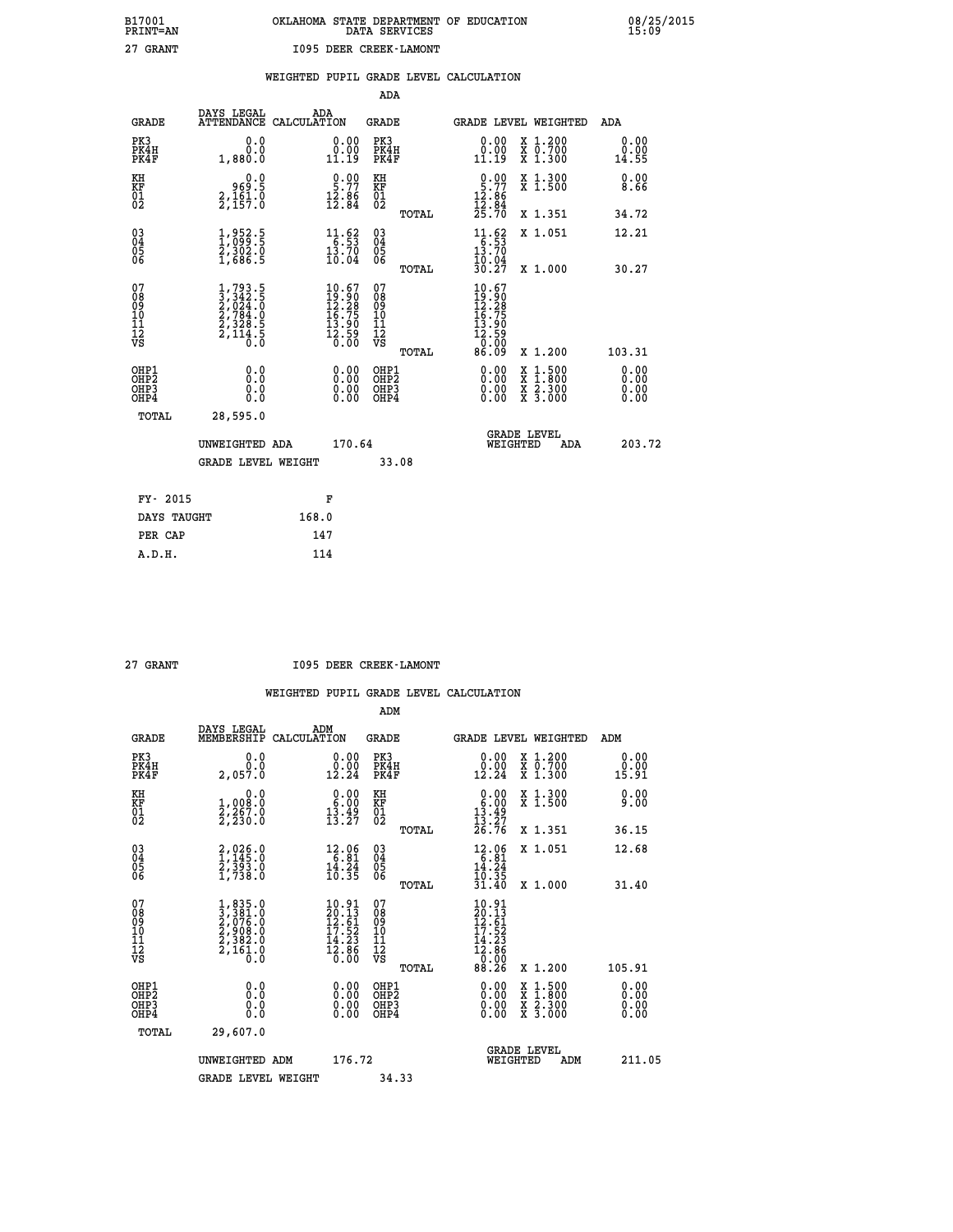| B17001          | OKLAHOMA STATE DEPARTMENT OF EDUCATION |
|-----------------|----------------------------------------|
| <b>PRINT=AN</b> | DATA SERVICES                          |
| GRANT           | COUNTY TOTALS                          |

 **B17001<br>PRINT=AN** 

 **B17001 OKLAHOMA STATE DEPARTMENT OF EDUCATION 08/25/2015**

|                                                              |                                                                                                                               | WEIGHTED PUPIL GRADE LEVEL CALCULATION                                                   |                                         |       |                                                                                                                                                                                                                                                                                |                                                                                        |                       |
|--------------------------------------------------------------|-------------------------------------------------------------------------------------------------------------------------------|------------------------------------------------------------------------------------------|-----------------------------------------|-------|--------------------------------------------------------------------------------------------------------------------------------------------------------------------------------------------------------------------------------------------------------------------------------|----------------------------------------------------------------------------------------|-----------------------|
|                                                              |                                                                                                                               |                                                                                          | ADA                                     |       |                                                                                                                                                                                                                                                                                |                                                                                        |                       |
| <b>GRADE</b>                                                 | DAYS LEGAL                                                                                                                    | ADA<br>ATTENDANCE CALCULATION                                                            | <b>GRADE</b>                            |       |                                                                                                                                                                                                                                                                                | GRADE LEVEL WEIGHTED                                                                   | ADA                   |
| PK3<br>PK4H<br>PK4F                                          | 154.0<br>0.0<br>8,811.5                                                                                                       | $\begin{smallmatrix} 0.90\\ 0.00\\ 51.36 \end{smallmatrix}$                              | PK3<br>PK4H<br>PK4F                     |       | $\begin{smallmatrix} 0.90\\ 0.00\\ 51.36 \end{smallmatrix}$                                                                                                                                                                                                                    | X 1.200<br>X 0.700<br>X 1.300                                                          | 1.08<br>0.00<br>66.77 |
| KH<br>KF<br>01<br>02                                         | 8,476.9<br>1ŏ,§żŏ:ŏ<br>11,594:5                                                                                               | $0.00$<br>49.25<br>$\frac{53.92}{67.54}$                                                 | KH<br>KF<br>01<br>02                    |       | $0.00\n49.25\n63.92\n67.54\n131.46$                                                                                                                                                                                                                                            | X 1.300<br>X 1.500                                                                     | 0.00<br>73.88         |
|                                                              |                                                                                                                               |                                                                                          |                                         | TOTAL |                                                                                                                                                                                                                                                                                | X 1.351                                                                                | 177.60                |
| $\begin{smallmatrix} 03 \\[-4pt] 04 \end{smallmatrix}$<br>05 | $\begin{smallmatrix} 9,131.0\\7,128.5\\10,836.0\\8,376.0 \end{smallmatrix}$                                                   | $\frac{53.22}{41.45}$<br>$\bar{6}\bar{3}\,\dot{.}\,\bar{1}\bar{3}\,\,\\ 48\,\dot{.}\,83$ | 03<br>04<br>05<br>06                    |       | $\begin{smallmatrix} 53.22 \\ 41.45 \\ 63.13 \\ 48.83 \\ 153.41 \end{smallmatrix}$                                                                                                                                                                                             | X 1.051                                                                                | 209.34                |
| 06                                                           |                                                                                                                               |                                                                                          |                                         | TOTAL |                                                                                                                                                                                                                                                                                | X 1.000                                                                                | 153.41                |
| 07<br>08<br>09<br>01<br>11<br>11<br>12<br>VS                 | $\begin{smallmatrix}9,154\cdot0\\11,288\cdot0\\10,329\cdot0\\9,346\cdot0\\9,293\cdot0\\6,120\cdot5\\0\cdot0\end{smallmatrix}$ | 53.32<br>65.98<br>60.54<br>60.54<br>54.39<br>54.39<br>35.94                              | 07<br>08<br>09<br>101<br>11<br>12<br>VS | TOTAL | 53.32<br>65.988<br>60.544<br>64.849<br>54.35.94<br>30.000<br>325.01                                                                                                                                                                                                            | X 1.200                                                                                | 390.02                |
| OHP1<br>OHP2<br>OHP3<br>OHP4                                 | 0.0<br>0.0<br>0.0                                                                                                             |                                                                                          | OHP1<br>OHP2<br>OHP <sub>3</sub>        |       | $\begin{smallmatrix} 0.00 & 0.00 & 0.00 & 0.00 & 0.00 & 0.00 & 0.00 & 0.00 & 0.00 & 0.00 & 0.00 & 0.00 & 0.00 & 0.00 & 0.00 & 0.00 & 0.00 & 0.00 & 0.00 & 0.00 & 0.00 & 0.00 & 0.00 & 0.00 & 0.00 & 0.00 & 0.00 & 0.00 & 0.00 & 0.00 & 0.00 & 0.00 & 0.00 & 0.00 & 0.00 & 0.0$ | $\begin{smallmatrix} 1.500\ 1.800\ 2.300\ 3.000 \end{smallmatrix}$<br>X<br>X<br>X<br>X | 0.00<br>0.00          |
| TOTAL                                                        | 131,008.5                                                                                                                     |                                                                                          |                                         |       |                                                                                                                                                                                                                                                                                |                                                                                        |                       |
|                                                              | UNWEIGHTED ADA                                                                                                                | 764.61                                                                                   |                                         |       | WEIGHTED                                                                                                                                                                                                                                                                       | <b>GRADE LEVEL</b><br>ADA                                                              | 918.69                |
|                                                              | <b>GRADE LEVEL WEIGHT</b>                                                                                                     |                                                                                          | 154.08                                  |       |                                                                                                                                                                                                                                                                                |                                                                                        |                       |
| FY- 2015                                                     |                                                                                                                               | F                                                                                        |                                         |       |                                                                                                                                                                                                                                                                                |                                                                                        |                       |
| DAYS TAUGHT                                                  |                                                                                                                               | 513.0                                                                                    |                                         |       |                                                                                                                                                                                                                                                                                |                                                                                        |                       |
| PER CAP                                                      |                                                                                                                               | 439                                                                                      |                                         |       |                                                                                                                                                                                                                                                                                |                                                                                        |                       |

| GRANT | COUNTY TOTALS |  |
|-------|---------------|--|

 **A.D.H. 328**

|                                           |                                                                                                   |                                                                    | ADM                                                 |       |                                                                               |                                          |                              |        |
|-------------------------------------------|---------------------------------------------------------------------------------------------------|--------------------------------------------------------------------|-----------------------------------------------------|-------|-------------------------------------------------------------------------------|------------------------------------------|------------------------------|--------|
| <b>GRADE</b>                              | DAYS LEGAL<br>MEMBERSHIP                                                                          | ADM<br>CALCULATION                                                 | <b>GRADE</b>                                        |       |                                                                               | GRADE LEVEL WEIGHTED                     | ADM                          |        |
| PK3<br>PK4H<br>PK4F                       | 154.0<br>0.0<br>9,538.0                                                                           | $\begin{smallmatrix} 0.90\\ 0.00\\ 0.00\\ 55.58 \end{smallmatrix}$ | PK3<br>PK4H<br>PK4F                                 |       | $\begin{smallmatrix} 0.90\\ 0.00\\ 55.58 \end{smallmatrix}$                   | X 1.200<br>X 0.700<br>X 1.300            | 1.08<br>72.00<br>72.25       |        |
| KH<br>KF<br>01<br>02                      | 0.0<br>9,031.0<br>11,505.0<br>12,046.0                                                            | $52.46$<br>$52.46$<br>$67.03$<br>$70.17$                           | KH<br>KF<br>01<br>02                                |       | $\begin{smallmatrix} &0.00\\ 52.46\\ 67.03\\ 70.17\\ 137.20\end{smallmatrix}$ | X 1.300<br>X 1.500                       | 0.00<br>78.70                |        |
|                                           |                                                                                                   |                                                                    |                                                     | TOTAL |                                                                               | X 1.351                                  | 185.35                       |        |
| 03<br>04<br>05<br>06                      | 9,632.0<br>7,468.0<br>11,280.0<br>8,732.0                                                         | 56.14<br>43.43<br>55.72<br>50.90                                   | $\begin{array}{c} 03 \\ 04 \\ 05 \\ 06 \end{array}$ |       | $\begin{smallmatrix} 56.14\ 43.43\ 65.72\ 50.90\ 160.05 \end{smallmatrix}$    | X 1.051                                  | 59.01                        |        |
|                                           |                                                                                                   |                                                                    |                                                     | TOTAL |                                                                               | X 1.000                                  | 160.05                       |        |
| 07<br>08<br>09<br>101<br>112<br>VS        | $\begin{smallmatrix}9,526.0\\11,662.0\\10,894.0\\9,822.0\\9,746.0\\6,305.0\\0.0\end{smallmatrix}$ | 55.48<br>68.16<br>63.90<br>57.68<br>57.11<br>57.01<br>37.01        | 07<br>08<br>09<br>11<br>11<br>12<br>VS              |       | 55.48<br>68.16<br>63.90<br>63.68<br>57.11<br>57.11<br>37.01<br>0.00<br>339.34 |                                          |                              |        |
|                                           |                                                                                                   |                                                                    |                                                     | TOTAL |                                                                               | X 1.200                                  | 407.21                       |        |
| OHP1<br>OHP2<br>OH <sub>P</sub> 3<br>OHP4 |                                                                                                   | $0.00$<br>$0.00$<br>0.00                                           | OHP1<br>OHP2<br>OHP <sub>3</sub>                    |       | $0.00$<br>$0.00$<br>0.00                                                      | X 1:500<br>X 1:800<br>X 2:300<br>X 3:000 | 0.00<br>0.00<br>0.00<br>0.00 |        |
| TOTAL                                     | 137,341.0                                                                                         |                                                                    |                                                     |       |                                                                               |                                          |                              |        |
|                                           | UNWEIGHTED ADM                                                                                    | 801.67                                                             |                                                     |       | WEIGHTED                                                                      | <b>GRADE LEVEL</b><br>ADM                |                              | 963.65 |
|                                           | <b>GRADE LEVEL WEIGHT</b>                                                                         |                                                                    | 161.98                                              |       |                                                                               |                                          |                              |        |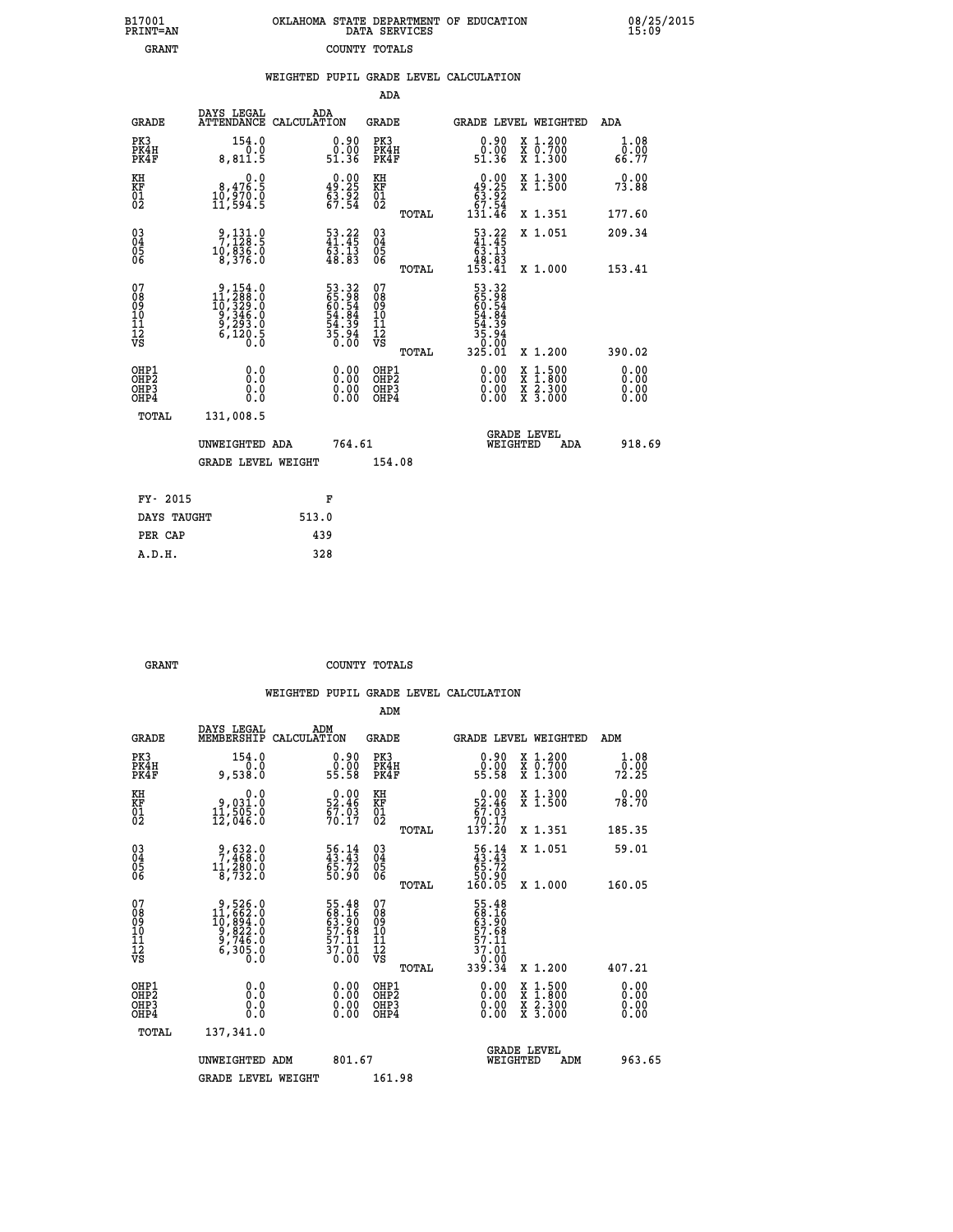| B17001<br>PRINT=AN                       |                                                                           | OKLAHOMA STATE DEPARTMENT OF EDUCATION                                 | DATA SERVICES                                      |                                                                    |                                                                                                  | 08/25/2015                    |  |
|------------------------------------------|---------------------------------------------------------------------------|------------------------------------------------------------------------|----------------------------------------------------|--------------------------------------------------------------------|--------------------------------------------------------------------------------------------------|-------------------------------|--|
| 28 GREER                                 |                                                                           | I001 MANGUM                                                            |                                                    |                                                                    |                                                                                                  |                               |  |
|                                          |                                                                           | WEIGHTED PUPIL GRADE LEVEL CALCULATION                                 |                                                    |                                                                    |                                                                                                  |                               |  |
|                                          |                                                                           |                                                                        | ADA                                                |                                                                    |                                                                                                  |                               |  |
| <b>GRADE</b>                             | DAYS LEGAL                                                                | ADA<br>ATTENDANCE CALCULATION                                          | GRADE                                              |                                                                    | GRADE LEVEL WEIGHTED                                                                             | ADA                           |  |
| PK3<br>PK4H<br>PK4F                      | 512.0<br>0.0<br>8,881.5                                                   | 2.93<br>$\frac{5}{50}$ . 75                                            | PK3<br>PK4H<br>PK4F                                | 2.93<br>$\frac{5}{50}$ . 75                                        | X 1.200<br>X 0.700<br>X 1.300                                                                    | 3.52<br>0.00<br>65.98         |  |
| KH<br>KF<br>01<br>02                     | 0.0<br>9,243.5<br>7,935.0<br>9,300.5                                      | $\begin{smallmatrix} 0.00\\ 52.82\\ 45.34\\ 53.15 \end{smallmatrix}$   | KH<br>KF<br>01<br>02                               | $\begin{array}{c} 0.00 \\ 52.82 \\ 45.34 \\ 53.15 \end{array}$     | X 1.300<br>X 1.500                                                                               | 0.00<br>79.23                 |  |
|                                          |                                                                           |                                                                        | TOTAL                                              | 98.49                                                              | X 1.351                                                                                          | 133.06                        |  |
| 030404<br>06                             | $\substack{5,903.0\\10,139.0\\9,142.5\\9,033.5}$                          | 33.73<br>57.94<br>52.24<br>51.62                                       | $\begin{matrix} 03 \\ 04 \\ 05 \\ 06 \end{matrix}$ | 33.73<br>57:94<br>52.24<br>51.62                                   | X 1.051                                                                                          | 35.45                         |  |
| 07                                       |                                                                           |                                                                        | TOTAL<br>07                                        | $16\overline{1.80}$                                                | X 1.000                                                                                          | 161.80                        |  |
| 08<br>09<br>10<br>īi<br>Ī2<br>VS         | 9,322.5<br>7,879.0<br>7,107.5<br>5,990.0<br>5,990.0<br>7,433.0<br>5,503.5 | $53.27$<br>$45.02$<br>$40.61$<br>$34.23$<br>$42.47$<br>$31.45$<br>0.00 | 08<br>09<br>10<br>11<br>Ī2<br>VS                   | $53.27$<br>$45.02$<br>$40.61$<br>$34.23$<br>42.47<br>31.45<br>0.00 |                                                                                                  |                               |  |
|                                          |                                                                           |                                                                        | TOTAL                                              | 247.05                                                             | X 1.200                                                                                          | 296.46                        |  |
| OHP1<br>OHP <sub>2</sub><br>OHP3<br>OHP4 | 1,294.0<br>Ō. Ō<br>0.0<br>0.0                                             | $\begin{smallmatrix} 7.39\ 0.00\ 0.00\ 0.00 \end{smallmatrix}$         | OHP1<br>OHP <sub>2</sub><br>OHP3<br>OHP4           | $7.39$<br>$0.00$<br>0.00<br>0.00                                   | $\begin{smallmatrix} x & 1 & 500 \\ x & 1 & 800 \\ x & 2 & 300 \\ x & 3 & 000 \end{smallmatrix}$ | 11.09<br>0.00<br>0.00<br>0.00 |  |
| TOTAL                                    | 114,620.0                                                                 |                                                                        |                                                    |                                                                    |                                                                                                  |                               |  |
|                                          | UNWEIGHTED ADA                                                            | 654.96                                                                 |                                                    | WEIGHTED                                                           | <b>GRADE LEVEL</b><br>ADA                                                                        | 786.59                        |  |
|                                          | <b>GRADE LEVEL WEIGHT</b>                                                 |                                                                        | 131.63                                             |                                                                    |                                                                                                  |                               |  |
| FY- 2015                                 |                                                                           | F                                                                      |                                                    |                                                                    |                                                                                                  |                               |  |
| DAYS TAUGHT                              |                                                                           | 175.0                                                                  |                                                    |                                                                    |                                                                                                  |                               |  |
| PER CAP                                  |                                                                           | 130                                                                    |                                                    |                                                                    |                                                                                                  |                               |  |

| I001 MANGUM<br>28 GREER |
|-------------------------|
|-------------------------|

 **WEIGHTED PUPIL GRADE LEVEL CALCULATION ADM DAYS LEGAL ADM GRADE MEMBERSHIP CALCULATION GRADE GRADE LEVEL WEIGHTED ADM PK3 512.0 2.93 PK3 2.93 X 1.200 3.52 PK4H 0.0 0.00 PK4H 0.00 X 0.700 0.00 PK4F 9,692.0 55.38 PK4F 55.38 X 1.300 71.99** 0.00 KH 0.00 RH 0.00 X 1.300<br>RF 9,850.0 56.29 KF 56.29 X 1.500 84.44  **01 8,452.0 48.30 01 48.30 02 9,875.0 56.43 02 56.43 TOTAL 104.73 X 1.351 141.49 03 6,235.0 35.63 03 35.63 X 1.051 37.45 04 10,794.0 61.68 04 61.68 05 9,549.0 54.57 05 54.57 06 9,462.0 54.07 06 54.07 TOTAL 170.32 X 1.000 170.32**  $\begin{array}{cccc} 07 & 9,749.0 & 55.71 & 07 & 55.71 \ 08 & 8,7329.0 & 42.30 & 08 & 42.30 \ 09 & 7,402.0 & 42.30 & 08 & 42.30 \ 10 & 6,246.0 & 35.69 & 10 & 35.69 \ 11 & 7,873.0 & 44.83 & 11 & 44.9 \ 12 & 5,918.0 & 33.82 & 12 & 44.9 \ 13 & 5,918.0 & 33.82 & 12 & 43.$  $\begin{array}{cccccc} 9,749.0 & 55.71 & 07 & 55.71 & 7 & 7 & 7 & 7 & 7 & 8 & 7 & 8 & 7 & 8 & 8 & 9 & 9 & 47.59 & 0 & 47.59 & 0 & 47.59 & 0 & 47.59 & 0 & 47.59 & 0 & 47.59 & 0 & 47.59 & 0 & 47.59 & 0 & 47.59 & 0 & 47.59 & 0 & 47.59 & 0 & 47.59 & 0 & 47.59 & 0 & 47.59 & 0 & 47.59$  **OHP1 1,342.0 7.67 OHP1 7.67 X 1.500 11.51 OHP2 0.0 0.00 OHP2 0.00 X 1.800 0.00 OHP3 0.0 0.00 OHP3 0.00 X 2.300 0.00 OHP4 0.0 0.00 OHP4 0.00 X 3.000 0.00 TOTAL 121,280.0 GRADE LEVEL UNWEIGHTED ADM 693.05 WEIGHTED ADM 832.84** GRADE LEVEL WEIGHT 139.79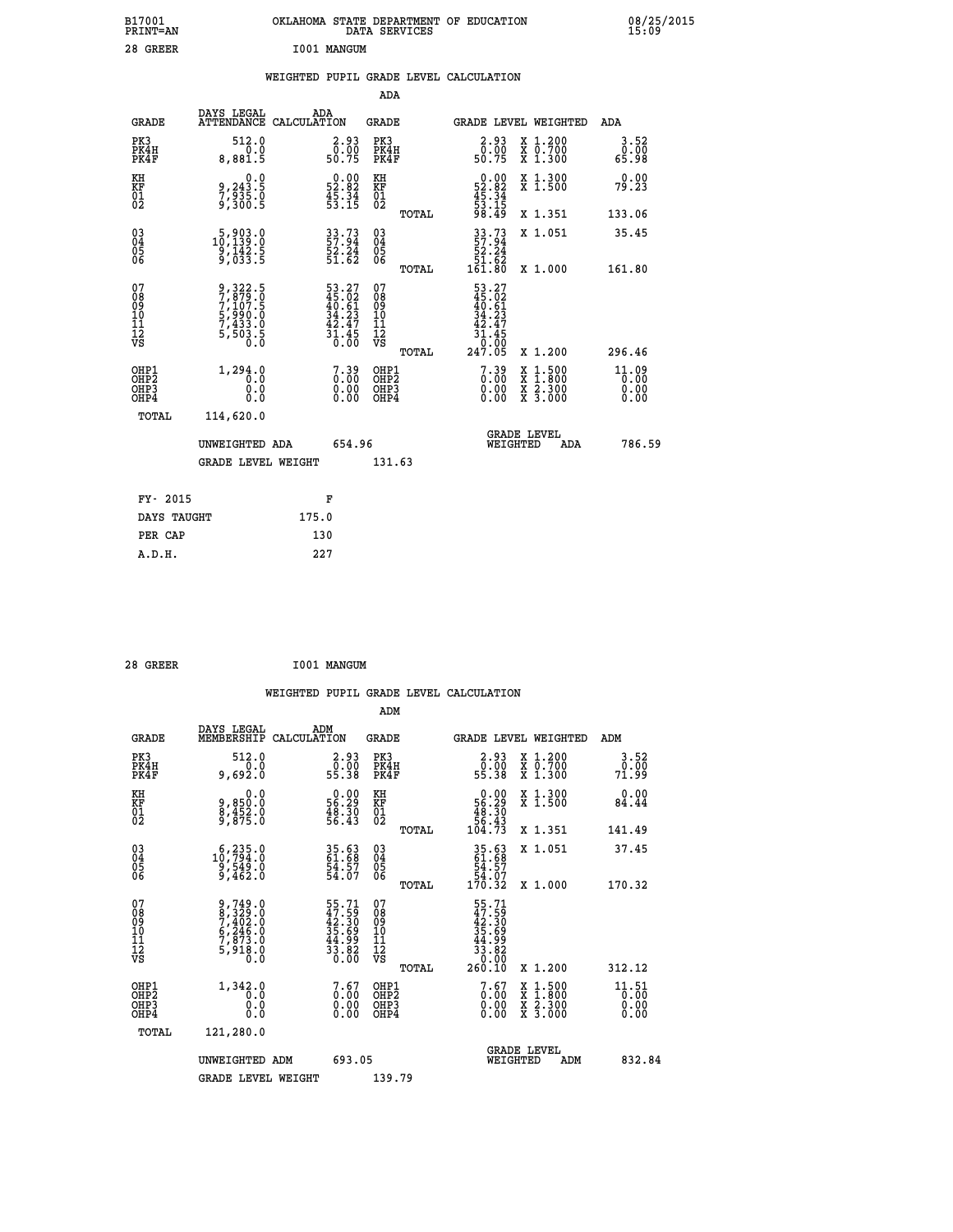| B17001<br><b>PRINT=AN</b> | OKLAHOMA STATE DEPARTMENT OF EDUCATION<br>DATA SERVICES | 08/25/2015<br>15:09 |
|---------------------------|---------------------------------------------------------|---------------------|
| 28 GREER                  | I003 GRANITE                                            |                     |

|  |  | WEIGHTED PUPIL GRADE LEVEL CALCULATION |
|--|--|----------------------------------------|
|  |  |                                        |

|                                                                    |                                                                                   |                                                                      | ADA                                       |       |                                                                              |        |                                                           |                              |
|--------------------------------------------------------------------|-----------------------------------------------------------------------------------|----------------------------------------------------------------------|-------------------------------------------|-------|------------------------------------------------------------------------------|--------|-----------------------------------------------------------|------------------------------|
| <b>GRADE</b>                                                       | DAYS LEGAL<br><b>ATTENDANCE</b>                                                   | ADA<br>CALCULATION                                                   | <b>GRADE</b>                              |       | GRADE LEVEL WEIGHTED                                                         |        |                                                           | <b>ADA</b>                   |
| PK3<br>PK4H<br>PK4F                                                | 0.0<br>0.0<br>3,193.5                                                             | $\begin{smallmatrix} 0.00\\ 0.00\\ 18.57 \end{smallmatrix}$          | PK3<br>PK4H<br>PK4F                       |       | $\begin{smallmatrix} 0.00\\ 0.00\\ 18.57 \end{smallmatrix}$                  |        | X 1.200<br>X 0.700<br>X 1.300                             | 0.00<br>$\frac{0.00}{24.14}$ |
| KH<br>KF<br>01<br>02                                               | 0.0<br>4,305.0<br>4,267.5<br>5,215.5                                              | $\begin{smallmatrix} 0.00\\ 25.03\\ 24.81\\ 30.32 \end{smallmatrix}$ | KH<br>KF<br>01<br>02                      |       | $\begin{smallmatrix} 0.00\\ 25.03\\ 24.81\\ 36.32\\ 55.13 \end{smallmatrix}$ |        | X 1.300<br>X 1.500                                        | 0.00<br>37.55                |
|                                                                    |                                                                                   |                                                                      |                                           | TOTAL |                                                                              |        | X 1.351                                                   | 74.48                        |
| $\begin{smallmatrix} 03 \\[-4pt] 04 \end{smallmatrix}$<br>Ŏ5<br>06 | 3, 391.5<br>2, 362.5<br>2, 174.5<br>2, 696.5                                      | $\frac{19}{13}.72$<br>$\frac{12.64}{15.68}$                          | 03<br>04<br>05<br>06                      | TOTAL | $19.72$<br>$13.74$<br>$12.64$<br>$15.68$<br>$42.06$                          |        | X 1.051<br>X 1.000                                        | 20.73<br>42.06               |
| 07<br>08<br>09<br>11<br>11<br>12<br>VS                             | $3,447.0$<br>$3,897.0$<br>$3,328.5$<br>$2,516.5$<br>$2,538.5$<br>$3,059.5$<br>0.0 | 20.04<br>22.66<br>19.35<br>14.63<br>14.76<br>17.79<br>0.00           | 07<br>08<br>09<br>11<br>11<br>12<br>VS    |       | 20.04<br>22.665<br>19.355<br>14.763<br>14.76<br>17.79<br>0.00<br>109.23      |        |                                                           |                              |
|                                                                    |                                                                                   |                                                                      |                                           | TOTAL |                                                                              |        | X 1.200                                                   | 131.08                       |
| OHP1<br>OHP <sub>2</sub><br>OHP3<br>OHP4                           | 0.0<br>0.0<br>Ŏ.Ŏ                                                                 | 0.00<br>$\begin{smallmatrix} 0.00 \ 0.00 \end{smallmatrix}$          | OHP1<br>OH <sub>P</sub> 2<br>OHP3<br>OHP4 |       | 0.00<br>0.00<br>0.00                                                         | X<br>X | $1:500$<br>$1:800$<br>$\frac{x}{x}$ $\frac{5:300}{3:000}$ | 0.00<br>0.00<br>0.00<br>0.00 |
| TOTAL                                                              | 46,393.5                                                                          |                                                                      |                                           |       |                                                                              |        |                                                           |                              |
|                                                                    | UNWEIGHTED ADA                                                                    | 269.74                                                               |                                           |       | <b>GRADE LEVEL</b><br>WEIGHTED                                               |        | ADA                                                       | 330.04                       |
|                                                                    | <b>GRADE LEVEL WEIGHT</b>                                                         |                                                                      | 60.30                                     |       |                                                                              |        |                                                           |                              |
| FY- 2015                                                           |                                                                                   | F                                                                    |                                           |       |                                                                              |        |                                                           |                              |
| DAYS TAUGHT                                                        |                                                                                   | 172.0                                                                |                                           |       |                                                                              |        |                                                           |                              |
| PER CAP                                                            |                                                                                   | 167                                                                  |                                           |       |                                                                              |        |                                                           |                              |
|                                                                    |                                                                                   |                                                                      |                                           |       |                                                                              |        |                                                           |                              |

| 28 GREER | <b>I003 GRANITE</b> |
|----------|---------------------|
|          |                     |

|                                                    |                                                                |                    |                                                                          |                                               |       | WEIGHTED PUPIL GRADE LEVEL CALCULATION                                                                                                                                                                                                                                         |                                                                                                  |                            |  |
|----------------------------------------------------|----------------------------------------------------------------|--------------------|--------------------------------------------------------------------------|-----------------------------------------------|-------|--------------------------------------------------------------------------------------------------------------------------------------------------------------------------------------------------------------------------------------------------------------------------------|--------------------------------------------------------------------------------------------------|----------------------------|--|
|                                                    |                                                                |                    |                                                                          | ADM                                           |       |                                                                                                                                                                                                                                                                                |                                                                                                  |                            |  |
| <b>GRADE</b>                                       | DAYS LEGAL<br>MEMBERSHIP                                       | ADM<br>CALCULATION |                                                                          | <b>GRADE</b>                                  |       | GRADE LEVEL WEIGHTED                                                                                                                                                                                                                                                           |                                                                                                  | ADM                        |  |
| PK3<br>PK4H<br>PK4F                                | 0.0<br>3,375.0                                                 |                    | $\begin{smallmatrix} 0.00\\ 0.00\\ 19.62 \end{smallmatrix}$              | PK3<br>PK4H<br>PK4F                           |       | $\begin{smallmatrix} 0.00\\ 0.00\\ 19.62 \end{smallmatrix}$                                                                                                                                                                                                                    | X 1.200<br>X 0.700<br>X 1.300                                                                    | 0.00<br>$2\overline{5.51}$ |  |
| KH<br>KF<br>01<br>02                               | 0.0<br>4,560:0<br>4,440:0<br>5,336:0                           |                    | $26.51$<br>$25.81$<br>$31.02$                                            | KH<br>KF<br>01<br>02                          |       | $\begin{smallmatrix} 0.00\\ 26.51\\ 25.81\\ 31.02\\ 56.83 \end{smallmatrix}$                                                                                                                                                                                                   | X 1.300<br>X 1.500                                                                               | 0.00<br>39.77              |  |
|                                                    |                                                                |                    |                                                                          |                                               | TOTAL |                                                                                                                                                                                                                                                                                | X 1.351                                                                                          | 76.78                      |  |
| $\begin{matrix} 03 \\ 04 \\ 05 \\ 06 \end{matrix}$ | 3,480.0<br>2,415.0<br>2,266.0<br>2,819.0                       |                    | $20.23$<br>$14.04$<br>$13.17$<br>$16.39$                                 | 03<br>04<br>05<br>06                          |       | $20.23$<br>$14.04$<br>$13.17$<br>$16.39$<br>$43.60$                                                                                                                                                                                                                            | X 1.051                                                                                          | 21.26                      |  |
|                                                    |                                                                |                    |                                                                          |                                               | TOTAL |                                                                                                                                                                                                                                                                                | X 1.000                                                                                          | 43.60                      |  |
| 07<br>0890112<br>1112<br>VS                        | 3,571.0<br>3,985.0<br>3,439.0<br>2,622.0<br>2,609.0<br>3,196.0 |                    | $20.76$<br>$23.17$<br>$19.99$<br>$15.24$<br>$15.17$<br>$18.58$<br>$0.00$ | 07<br>08<br>09<br>001<br>11<br>11<br>12<br>VS | TOTAL | $\begin{smallmatrix} 20.76\\ 23.17\\ 19.99\\ 15.24\\ 15.17\\ 18.58\\ 0.00\\ 112.91 \end{smallmatrix}$                                                                                                                                                                          | X 1.200                                                                                          | 135.49                     |  |
|                                                    |                                                                |                    |                                                                          |                                               |       |                                                                                                                                                                                                                                                                                |                                                                                                  |                            |  |
| OHP1<br>OHP2<br>OH <sub>P3</sub><br>OHP4           | 0.0<br>0.000                                                   |                    | $\begin{smallmatrix} 0.00 \ 0.00 \ 0.00 \ 0.00 \end{smallmatrix}$        | OHP1<br>OHP2<br>OHP3<br>OHP4                  |       | $\begin{smallmatrix} 0.00 & 0.00 & 0.00 & 0.00 & 0.00 & 0.00 & 0.00 & 0.00 & 0.00 & 0.00 & 0.00 & 0.00 & 0.00 & 0.00 & 0.00 & 0.00 & 0.00 & 0.00 & 0.00 & 0.00 & 0.00 & 0.00 & 0.00 & 0.00 & 0.00 & 0.00 & 0.00 & 0.00 & 0.00 & 0.00 & 0.00 & 0.00 & 0.00 & 0.00 & 0.00 & 0.0$ | $\begin{smallmatrix} x & 1 & 500 \\ x & 1 & 800 \\ x & 2 & 300 \\ x & 3 & 000 \end{smallmatrix}$ | 0.00<br>0.00<br>0.00       |  |
| TOTAL                                              | 48,113.0                                                       |                    |                                                                          |                                               |       |                                                                                                                                                                                                                                                                                |                                                                                                  |                            |  |
|                                                    | UNWEIGHTED ADM                                                 |                    | 279.70                                                                   |                                               |       | WEIGHTED                                                                                                                                                                                                                                                                       | <b>GRADE LEVEL</b><br>ADM                                                                        | 342.41                     |  |
|                                                    | <b>GRADE LEVEL WEIGHT</b>                                      |                    |                                                                          | 62.71                                         |       |                                                                                                                                                                                                                                                                                |                                                                                                  |                            |  |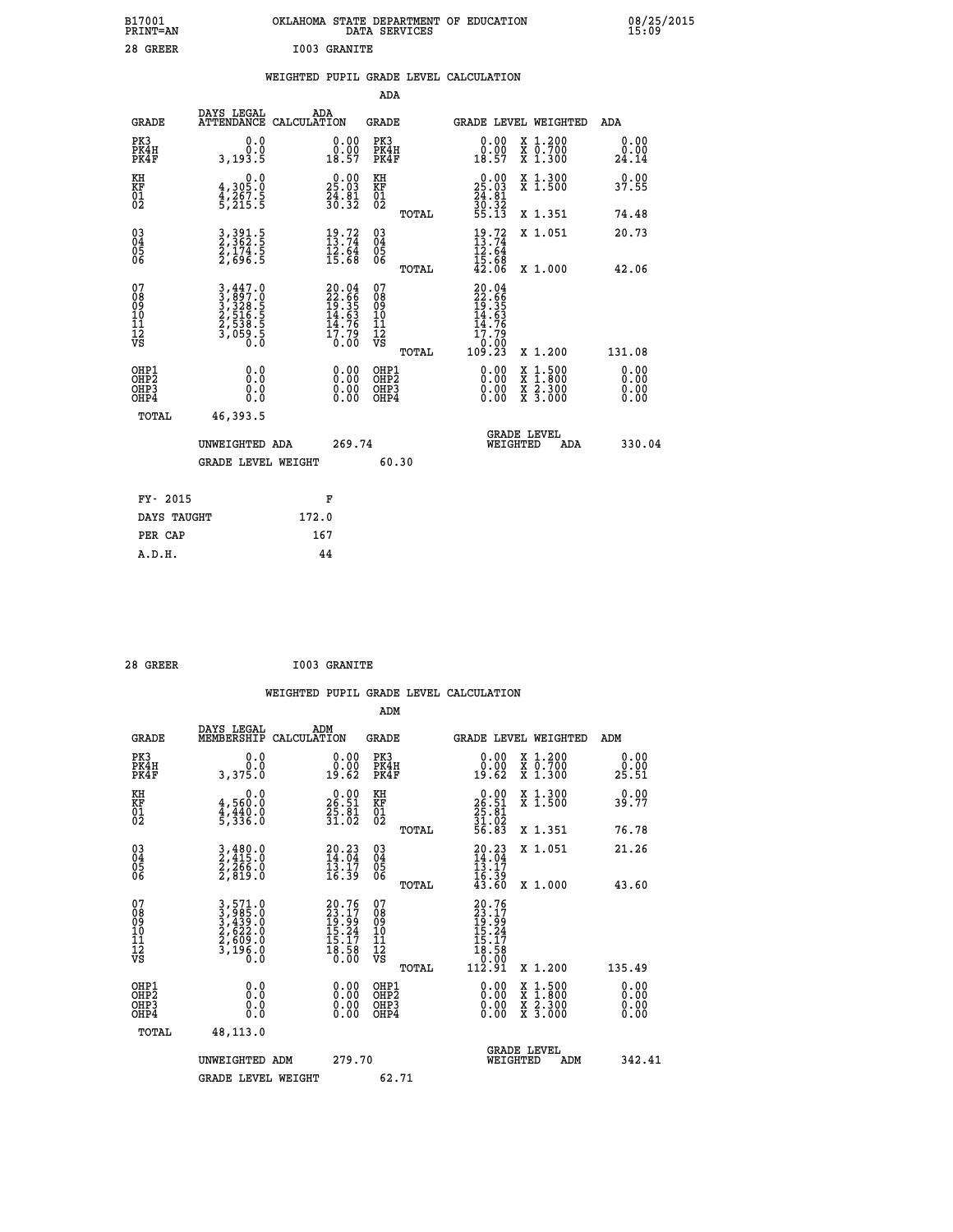| B17001          | OKLAHOMA STATE DEPARTMENT OF EDUCATION |
|-----------------|----------------------------------------|
| <b>PRINT=AN</b> | DATA SERVICES                          |
| <b>GREER</b>    | COUNTY TOTALS                          |

 **B17001<br>PRINT=AN<br>GREER** 

 **B17001 OKLAHOMA STATE DEPARTMENT OF EDUCATION 08/25/2015**

|                                           |                                                                                                                                              |                                                                          |                                                     | WEIGHTED PUPIL GRADE LEVEL CALCULATION                                        |                                                                     |                                 |
|-------------------------------------------|----------------------------------------------------------------------------------------------------------------------------------------------|--------------------------------------------------------------------------|-----------------------------------------------------|-------------------------------------------------------------------------------|---------------------------------------------------------------------|---------------------------------|
|                                           |                                                                                                                                              |                                                                          | ADA                                                 |                                                                               |                                                                     |                                 |
| <b>GRADE</b>                              | DAYS LEGAL                                                                                                                                   | ADA<br>ATTENDANCE CALCULATION                                            | <b>GRADE</b>                                        |                                                                               | GRADE LEVEL WEIGHTED                                                | ADA                             |
| PK3<br>PK4H<br>PK4F                       | 512.0<br>$\frac{1}{12,075.0}$                                                                                                                | 2.93<br>0.00<br>88.93                                                    | PK3<br>PK4H<br>PK4F                                 | 2.93<br>ةة:ة<br>32.93                                                         | X 1.200<br>X 0.700<br>X 1.300                                       | 3.52<br>0.00<br>90.12           |
| KH<br><b>KF</b><br>01<br>02               | $\begin{smallmatrix}&&&0.0\\13,548.5\\12,202.5\\14,516.0\end{smallmatrix}$                                                                   | $77.85$<br>$70.15$<br>$83.47$                                            | KH<br>KF<br>01<br>02                                | $\begin{smallmatrix} &0.00\\ 77.85\\ 70.15\\ 83.47\\ 153.62\end{smallmatrix}$ | X 1.300<br>X 1.500                                                  | 0.00<br>116.78                  |
|                                           |                                                                                                                                              |                                                                          | TOTAL                                               |                                                                               | X 1.351                                                             | 207.54                          |
| 03<br>04<br>05<br>06                      | $\begin{smallmatrix} 9,294.5\\ 12,501.5\\ 11,317.0\\ 11,730.0 \end{smallmatrix}$                                                             | 53.45<br>71.68<br>64.88<br>67.30                                         | $\begin{array}{c} 03 \\ 04 \\ 05 \\ 06 \end{array}$ | $\frac{53.45}{71.68}$                                                         | X 1.051                                                             | 260.04                          |
|                                           |                                                                                                                                              |                                                                          | TOTAL                                               | 67.30<br>203.86                                                               | X 1.000                                                             | 203.86                          |
| 07<br>08<br>09<br>101<br>112<br>VS        | $\begin{smallmatrix} 12,769\cdot 5\\ 11,776\cdot 0\\ 10,436\cdot 0\\ 8,506\cdot 5\\ 9,971\cdot 5\\ 8,563\cdot 0\\ 0\cdot 0\end{smallmatrix}$ | $73.31$<br>$67.68$<br>$59.96$<br>$48.86$<br>$49.23$<br>$49.24$<br>$0.00$ | 07<br>08<br>09<br>10<br>11<br>12<br>VS<br>TOTAL     | 73.31<br>67.68<br>59.96<br>58.86<br>57.23<br>49.24<br>0.00<br>356.28          | X 1.200                                                             | 427.54                          |
| OHP1<br>OH <sub>P</sub> 2<br>OHP3<br>OHP4 | 1,294.0<br>0.0<br>0.0<br>0.0                                                                                                                 | $7.39$<br>$0.00$<br>$\begin{smallmatrix} 0.00 \ 0.00 \end{smallmatrix}$  | OHP1<br>OHP2<br>OHP3<br>OHP4                        | $7.39$<br>$0.00$<br>0.00<br>0.00                                              | $1:500$<br>$1:800$<br>X<br>X<br>$\frac{x}{x}$ $\frac{5:300}{3:000}$ | $11.09$<br>0.00<br>0.00<br>0.00 |
| <b>TOTAL</b>                              | 161,013.5                                                                                                                                    |                                                                          |                                                     |                                                                               |                                                                     |                                 |
|                                           | UNWEIGHTED ADA                                                                                                                               | 924.70                                                                   |                                                     | WEIGHTED                                                                      | <b>GRADE LEVEL</b><br>ADA                                           | 1,116.63                        |
|                                           | <b>GRADE LEVEL WEIGHT</b>                                                                                                                    |                                                                          | 191.93                                              |                                                                               |                                                                     |                                 |
| FY- 2015                                  |                                                                                                                                              | F                                                                        |                                                     |                                                                               |                                                                     |                                 |
|                                           | DAYS TAUGHT                                                                                                                                  | 347.0                                                                    |                                                     |                                                                               |                                                                     |                                 |
| PER CAP                                   |                                                                                                                                              | 297                                                                      |                                                     |                                                                               |                                                                     |                                 |

| GREER | COUNTY TOTALS |  |
|-------|---------------|--|

 **A.D.H. 271**

|                                                                  |                                                                                                                                                                          |                                                                          | ADM                                                |       |                                                                                            |                                          |                               |
|------------------------------------------------------------------|--------------------------------------------------------------------------------------------------------------------------------------------------------------------------|--------------------------------------------------------------------------|----------------------------------------------------|-------|--------------------------------------------------------------------------------------------|------------------------------------------|-------------------------------|
| <b>GRADE</b>                                                     | DAYS LEGAL<br>MEMBERSHIP                                                                                                                                                 | ADM<br>CALCULATION                                                       | <b>GRADE</b>                                       |       |                                                                                            | <b>GRADE LEVEL WEIGHTED</b>              | ADM                           |
| PK3<br>PK4H<br>PK4F                                              | 512.0<br>0.0<br>13,067.0                                                                                                                                                 | $2.93$<br>$0.00$<br>75.00                                                | PK3<br>PK4H<br>PK4F                                |       | $2.93$<br>0.00<br>75.00                                                                    | X 1.200<br>X 0.700<br>X 1.300            | 3.52<br>0.00<br>97.50         |
| KH<br>KF<br>01<br>02                                             | 0.0<br>14,410:0<br>12,892:0<br>15,211:0                                                                                                                                  | $\begin{smallmatrix} 0.00\\ 82.80\\ 74.11\\ 87.45 \end{smallmatrix}$     | KH<br>KF<br>01<br>02                               |       | $\begin{smallmatrix}&&0.00\\82.80\\74.11\\87.45\\161.56\end{smallmatrix}$                  | X 1.300<br>X 1.500                       | 0.00<br>124.21                |
|                                                                  |                                                                                                                                                                          |                                                                          |                                                    | TOTAL |                                                                                            | X 1.351                                  | 218.27                        |
| 03<br>04<br>05<br>06                                             | $\begin{smallmatrix} 9,715.0\\ 13,209.0\\ 11,815.0\\ 12,281.0 \end{smallmatrix}$                                                                                         | 55.86<br>75.72<br>67.74<br>70.46                                         | $\begin{matrix} 03 \\ 04 \\ 05 \\ 06 \end{matrix}$ |       | $\begin{array}{c} 55.86 \\ 75.72 \\ 67.74 \\ 70.46 \\ 213.92 \end{array}$                  | X 1.051                                  | 58.71                         |
|                                                                  |                                                                                                                                                                          |                                                                          |                                                    | TOTAL |                                                                                            | X 1.000                                  | 213.92                        |
| 07<br>08901112<br>1112<br>VS                                     | $\begin{smallmatrix} 13\,, & 320\, . & 0\\ 12\,, & 314\, . & 0\\ 10\,, & 841\, . & 0\\ 8\,, & 868\, . & 0\\ 10\,, & 492\, . & 0 \end{smallmatrix}$<br>$\frac{3}{110}$ .0 | $76.47$<br>$70.76$<br>$62.29$<br>$50.93$<br>$60.16$<br>$52.40$<br>$0.00$ | 07<br>08<br>09<br>01<br>11<br>11<br>12<br>VS       |       | $\begin{array}{l} 76.47 \\ 70.76 \\ 62.29 \\ 50.93 \\ 60.16 \\ 52.40 \\ 79.09 \end{array}$ |                                          |                               |
|                                                                  |                                                                                                                                                                          |                                                                          |                                                    | TOTAL | 373.01                                                                                     | X 1.200                                  | 447.61                        |
| OHP1<br>OH <sub>P</sub> <sub>2</sub><br>OHP3<br>OH <sub>P4</sub> | 1,342.0<br>0.0<br>0.000                                                                                                                                                  | $\begin{smallmatrix} 7.67\ 0.00\ 0.00 \end{smallmatrix}$                 | OHP1<br>OHP2<br>OHP3<br>OHP4                       |       | $\begin{smallmatrix} 7.67 \ 0.00 \ 0.00 \end{smallmatrix}$<br>0.00                         | X 1:500<br>X 1:800<br>X 2:300<br>X 3:000 | 11.51<br>0.00<br>0.00<br>0.00 |
| TOTAL                                                            | 169,393.0                                                                                                                                                                |                                                                          |                                                    |       |                                                                                            |                                          |                               |
|                                                                  | UNWEIGHTED ADM                                                                                                                                                           | 972.75                                                                   |                                                    |       | WEIGHTED                                                                                   | <b>GRADE LEVEL</b><br>ADM                | 1,175.25                      |
|                                                                  | <b>GRADE LEVEL WEIGHT</b>                                                                                                                                                |                                                                          | 202.50                                             |       |                                                                                            |                                          |                               |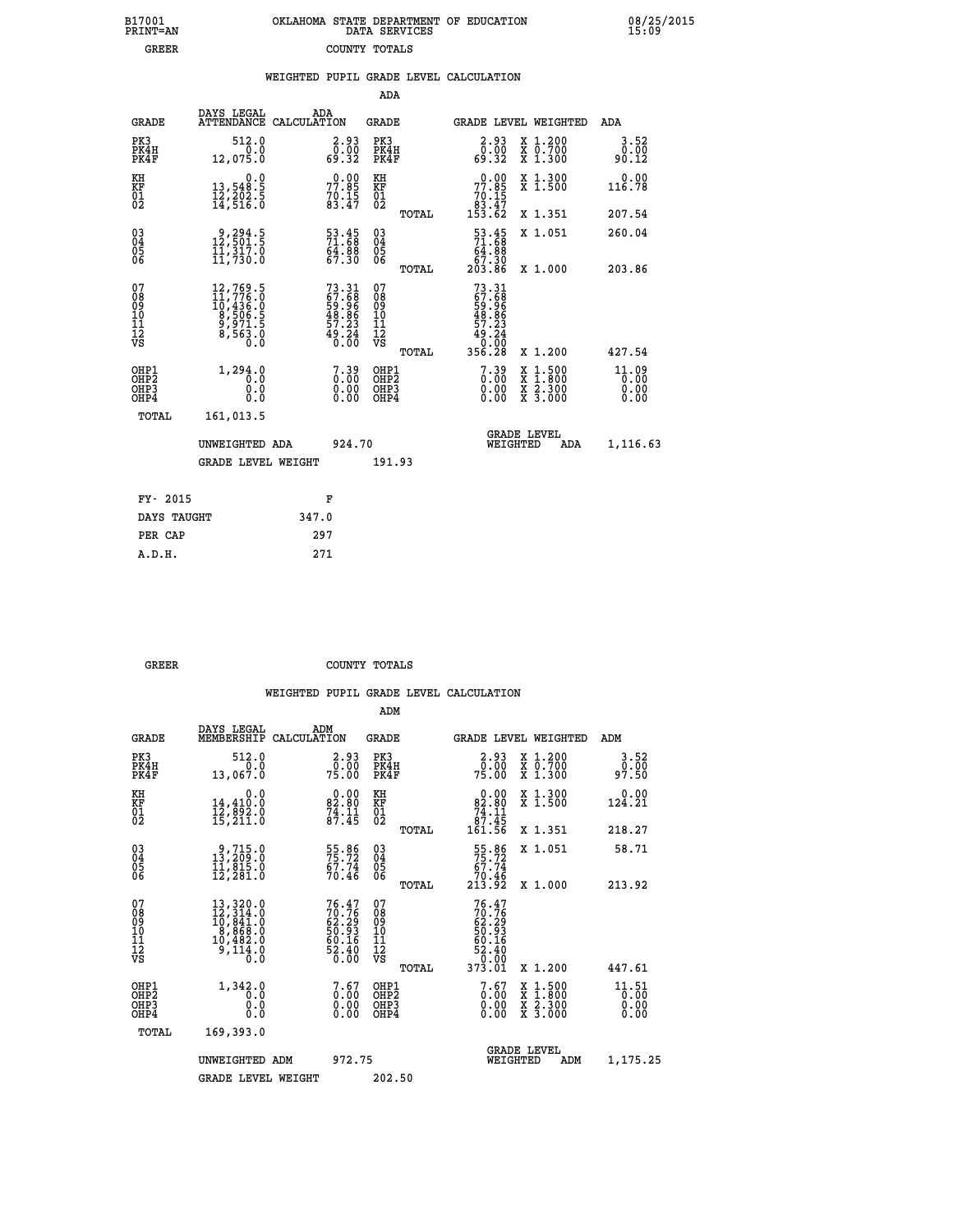| B17001<br><b>PRINT=AN</b> | OKLAHOMA STATE DEPARTMENT OF EDUCATION<br>DATA SERVICES | 08/25/2015<br>15:09 |
|---------------------------|---------------------------------------------------------|---------------------|
| 29<br>HARMON              | I066 HOLLIS                                             |                     |

|  |  | WEIGHTED PUPIL GRADE LEVEL CALCULATION |
|--|--|----------------------------------------|
|  |  |                                        |

|                                                                    |                                                                                                |                                                                            | ADA                                       |       |                                                                        |                                          |                       |
|--------------------------------------------------------------------|------------------------------------------------------------------------------------------------|----------------------------------------------------------------------------|-------------------------------------------|-------|------------------------------------------------------------------------|------------------------------------------|-----------------------|
| <b>GRADE</b>                                                       | DAYS LEGAL<br>ATTENDANCE CALCULATION                                                           | ADA                                                                        | <b>GRADE</b>                              |       |                                                                        | GRADE LEVEL WEIGHTED                     | <b>ADA</b>            |
| PK3<br>PK4H<br>PK4F                                                | 219.0<br>0.0<br>5,341.5                                                                        | $\begin{smallmatrix} 1.30\\[-1.2mm] 0.00\\[-1.2mm] 31.61\end{smallmatrix}$ | PK3<br>PK4H<br>PK4F                       |       | 1.30<br>ŏ:ŏŏ<br>31.61                                                  | X 1.200<br>X 0.700<br>X 1.300            | 1.56<br>0.00<br>41.09 |
| KH<br><b>KF</b><br>01<br>02                                        | 0.0<br>7,212:0<br>6,584:0<br>8,012:5                                                           | $0.00$<br>42.67<br>$\frac{38.96}{47.41}$                                   | KH<br>KF<br>01<br>02                      |       | 0.00<br>$42.67$<br>$38.96$<br>$47.41$<br>$86.37$                       | X 1.300<br>X 1.500                       | 0.00<br>64.01         |
|                                                                    |                                                                                                |                                                                            |                                           | TOTAL |                                                                        | X 1.351                                  | 116.69                |
| $\begin{smallmatrix} 03 \\[-4pt] 04 \end{smallmatrix}$<br>Ŏ5<br>06 | 5,628.5<br>$\frac{4}{5}$ , $\frac{3}{162}$ , $\frac{8}{16}$                                    | 39.22<br>42.12<br>25.96<br>30.54                                           | $\substack{03 \\ 04}$<br>Ŏ5<br>06         | TOTAL | $39.22$<br>$42.12$<br>$25.96$<br>$30.54$<br>$30.54$<br>$98.62$         | X 1.051<br>X 1.000                       | 41.22<br>98.62        |
| 07<br>08901112<br>1112<br>VS                                       | $\begin{smallmatrix} 6,359.5\\7,299.5\\5,135.5\\6,248.5\\950.5\\3,145.5\\0.0\end{smallmatrix}$ | $37.63$<br>$43.19$<br>$30.39$<br>$36.97$<br>$35.21$<br>$18.61$<br>$0.00$   | 07<br>08901112<br>1112<br>VS              |       | $37.63$<br>$33.19$<br>$30.39$<br>$36.97$<br>$35.21$<br>$18.61$<br>0.00 |                                          |                       |
|                                                                    |                                                                                                |                                                                            |                                           | TOTAL | 202.00                                                                 | X 1.200                                  | 242.40                |
| OHP1<br>OH <sub>P2</sub><br>OH <sub>P3</sub><br>OH <sub>P4</sub>   | 970.0<br>0.0<br>0.0<br>0.0                                                                     | $\begin{smallmatrix} 5\cdot74\0.00\0.00 \end{smallmatrix}$                 | OHP1<br>OH <sub>P</sub> 2<br>OHP3<br>OHP4 |       | $\frac{5.74}{0.00}$<br>0.00                                            | X 1:500<br>X 1:800<br>X 2:300<br>X 3:000 | 8.61<br>0.00<br>0.00  |
| TOTAL                                                              | 85,774.5                                                                                       |                                                                            |                                           |       |                                                                        |                                          |                       |
|                                                                    | UNWEIGHTED ADA                                                                                 | 507.53                                                                     |                                           |       |                                                                        | GRADE LEVEL<br>WEIGHTED<br>ADA           | 614.20                |
|                                                                    | <b>GRADE LEVEL WEIGHT</b>                                                                      |                                                                            | 106.67                                    |       |                                                                        |                                          |                       |
| FY- 2015                                                           |                                                                                                | F                                                                          |                                           |       |                                                                        |                                          |                       |
| DAYS TAUGHT                                                        |                                                                                                | 169.0                                                                      |                                           |       |                                                                        |                                          |                       |
| PER CAP                                                            |                                                                                                | 167                                                                        |                                           |       |                                                                        |                                          |                       |

| 29 HARMON | I066 HOLLIS |
|-----------|-------------|
|           |             |

|                                                      |                                                                                                                          | WEIGHTED PUPIL GRADE LEVEL CALCULATION                                                        |                                              |       |                                                                                    |                                                                     |                                  |
|------------------------------------------------------|--------------------------------------------------------------------------------------------------------------------------|-----------------------------------------------------------------------------------------------|----------------------------------------------|-------|------------------------------------------------------------------------------------|---------------------------------------------------------------------|----------------------------------|
|                                                      |                                                                                                                          |                                                                                               | ADM                                          |       |                                                                                    |                                                                     |                                  |
| <b>GRADE</b>                                         | DAYS LEGAL<br>MEMBERSHIP                                                                                                 | ADM<br>CALCULATION                                                                            | <b>GRADE</b>                                 |       |                                                                                    | GRADE LEVEL WEIGHTED                                                | ADM                              |
| PK3<br>PK4H<br>PK4F                                  | 219.0<br>0.0<br>5,703.0                                                                                                  | $\frac{1 \cdot 30}{0 \cdot 00}$<br>33.75                                                      | PK3<br>PK4H<br>PK4F                          |       | $\frac{1 \cdot 30}{0 \cdot 00}$<br>33.75                                           | X 1.200<br>X 0.700<br>X 1.300                                       | 1.56<br>0.00<br>43.88            |
| KH<br>KF<br>01<br>02                                 | 0.0<br>7,620:0<br>6,929:0<br>8,262:0                                                                                     | $\begin{smallmatrix} 0.00\\ 45.09\\ 41.00\\ 48.89 \end{smallmatrix}$                          | KH<br>KF<br>01<br>02                         |       | $\begin{smallmatrix} 0.00\\ 45.09\\ 41.00\\ 48.89\\ 89.89 \end{smallmatrix}$       | X 1.300<br>X 1.500                                                  | 0.00<br>67.64                    |
|                                                      |                                                                                                                          |                                                                                               |                                              | TOTAL |                                                                                    | X 1.351                                                             | 121.44                           |
| $\begin{matrix} 03 \\ 04 \\ 05 \\ 06 \end{matrix}$   | $\begin{smallmatrix} 6 & 9 & 2 & 1 & 0 \\ 7 & 4 & 0 & 3 & 0 \\ 4 & 5 & 5 & 6 & 0 \\ 5 & 4 & 3 & 1 & 0 \end{smallmatrix}$ | $40.95$<br>$43.80$<br>$26.96$<br>$32.14$                                                      | 03<br>04<br>05<br>06                         |       | $40.95$<br>$43.80$<br>$26.96$<br>$32.14$<br>$102.90$                               | X 1.051                                                             | 43.04                            |
|                                                      |                                                                                                                          |                                                                                               |                                              | TOTAL |                                                                                    | X 1.000                                                             | 102.90                           |
| 07<br>08<br>09<br>01<br>11<br>11<br>12<br>VS         | $5,718.0$<br>$7,788.0$<br>$5,443.0$<br>$6,649.0$<br>$6,415.0$<br>$3,517.0$<br>$0.0$                                      | $\begin{array}{r} 39.75 \\ 46.08 \\ 32.21 \\ 39.34 \\ 37.96 \\ 20.81 \\ 20.81 \\ \end{array}$ | 07<br>08<br>09<br>01<br>11<br>11<br>12<br>VS |       | 39.75<br>$\frac{46.08}{32.21}$<br>$\frac{39.34}{37.95}$<br>žģ:ğį<br>0:00<br>216.15 |                                                                     |                                  |
|                                                      |                                                                                                                          |                                                                                               |                                              | TOTAL |                                                                                    | X 1.200                                                             | 259.38                           |
| OHP1<br>OHP2<br>OH <sub>P3</sub><br>OH <sub>P4</sub> | 984.0<br>0.0<br>0.0<br>Ŏ.Ŏ                                                                                               | $\begin{smallmatrix} 5.82\ 0.00\ 0.00 \end{smallmatrix}$                                      | OHP1<br>OHP2<br>OHP3<br>OHP4                 |       | $\frac{5.82}{0.00}$<br>0.00                                                        | $1.500$<br>$1.800$<br>X<br>X<br>$\frac{x}{x}$ $\frac{5:300}{3:000}$ | $8.73$<br>$0.00$<br>0.00<br>0.00 |
| TOTAL                                                | 90,558.0                                                                                                                 |                                                                                               |                                              |       |                                                                                    |                                                                     |                                  |
|                                                      | UNWEIGHTED                                                                                                               | 535.85<br>ADM                                                                                 |                                              |       | WEIGHTED                                                                           | <b>GRADE LEVEL</b><br>ADM                                           | 648.57                           |
|                                                      | <b>GRADE LEVEL WEIGHT</b>                                                                                                |                                                                                               | 112.72                                       |       |                                                                                    |                                                                     |                                  |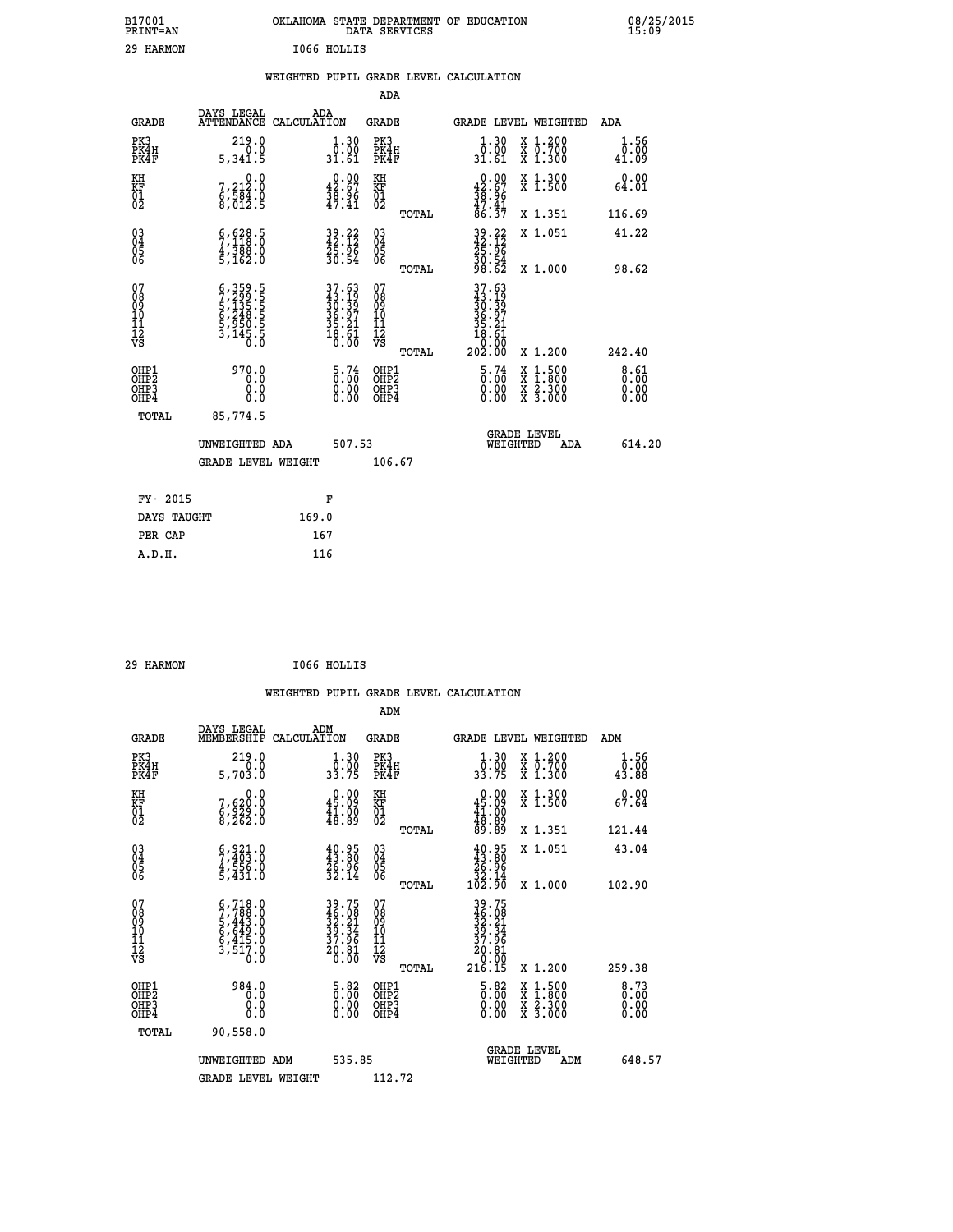| 7001<br>INT=AN |  | OKLAHOMA STATE DEPARTMENT OF EDUCATION<br>DATA SERVICES |  |
|----------------|--|---------------------------------------------------------|--|
| HARMON         |  | COUNTY TOTALS                                           |  |

 **B17001<br>PRINT=AN** 

 **B17001 OKLAHOMA STATE DEPARTMENT OF EDUCATION 08/25/2015**

| DAYS LEGAL                                                                                                                                                              | ADA                                                                                                                                                                         |                                                                            |                                                                                                                                                                                                                                                                                                                                                                         |                                                                                      |                                                                                                                                                                                                                                                                                                                    | ADA                                                                                                                                                                    |
|-------------------------------------------------------------------------------------------------------------------------------------------------------------------------|-----------------------------------------------------------------------------------------------------------------------------------------------------------------------------|----------------------------------------------------------------------------|-------------------------------------------------------------------------------------------------------------------------------------------------------------------------------------------------------------------------------------------------------------------------------------------------------------------------------------------------------------------------|--------------------------------------------------------------------------------------|--------------------------------------------------------------------------------------------------------------------------------------------------------------------------------------------------------------------------------------------------------------------------------------------------------------------|------------------------------------------------------------------------------------------------------------------------------------------------------------------------|
| 219.0<br>0.0<br>5,341.5                                                                                                                                                 |                                                                                                                                                                             | PK3                                                                        |                                                                                                                                                                                                                                                                                                                                                                         | $\begin{smallmatrix} 1.30\\[-1.2mm] 0.00\\[-1.2mm] 31.61\end{smallmatrix}$           | X 1.200<br>X 0.700<br>X 1.300                                                                                                                                                                                                                                                                                      | 1.56<br>0.00<br>41.09                                                                                                                                                  |
|                                                                                                                                                                         |                                                                                                                                                                             |                                                                            |                                                                                                                                                                                                                                                                                                                                                                         |                                                                                      | X 1.300<br>X 1.500                                                                                                                                                                                                                                                                                                 | 0.00<br>64.01                                                                                                                                                          |
|                                                                                                                                                                         |                                                                                                                                                                             |                                                                            | TOTAL                                                                                                                                                                                                                                                                                                                                                                   |                                                                                      | X 1.351                                                                                                                                                                                                                                                                                                            | 116.69                                                                                                                                                                 |
|                                                                                                                                                                         |                                                                                                                                                                             | $^{03}_{04}$                                                               |                                                                                                                                                                                                                                                                                                                                                                         |                                                                                      | X 1.051                                                                                                                                                                                                                                                                                                            | 139.84                                                                                                                                                                 |
|                                                                                                                                                                         |                                                                                                                                                                             |                                                                            | TOTAL                                                                                                                                                                                                                                                                                                                                                                   |                                                                                      | X 1.000                                                                                                                                                                                                                                                                                                            | 98.62                                                                                                                                                                  |
| $\begin{smallmatrix} 6\,, & 359\,, & 5\\ 7\,, & 299\,, & 5\\ 5\,, & 135\,, & 5\\ 6\,, & 248\,, & 5\\ 5\,, & 950\,, & 5\\ 3\,, & 145\,, & 0\\ 0\,, & 0\end{smallmatrix}$ |                                                                                                                                                                             | 078<br>089<br>0011<br>11<br>12<br>VS                                       | TOTAL                                                                                                                                                                                                                                                                                                                                                                   |                                                                                      | X 1.200                                                                                                                                                                                                                                                                                                            | 242.40                                                                                                                                                                 |
| 970.0<br>0.0<br>0.0<br>0.0                                                                                                                                              |                                                                                                                                                                             |                                                                            |                                                                                                                                                                                                                                                                                                                                                                         |                                                                                      | X<br>X<br>X<br>X                                                                                                                                                                                                                                                                                                   | 8.61<br>$0.00$<br>$0.00$                                                                                                                                               |
| 85,774.5                                                                                                                                                                |                                                                                                                                                                             |                                                                            |                                                                                                                                                                                                                                                                                                                                                                         |                                                                                      |                                                                                                                                                                                                                                                                                                                    |                                                                                                                                                                        |
|                                                                                                                                                                         |                                                                                                                                                                             |                                                                            |                                                                                                                                                                                                                                                                                                                                                                         |                                                                                      | ADA                                                                                                                                                                                                                                                                                                                | 614.20                                                                                                                                                                 |
|                                                                                                                                                                         |                                                                                                                                                                             |                                                                            |                                                                                                                                                                                                                                                                                                                                                                         |                                                                                      |                                                                                                                                                                                                                                                                                                                    |                                                                                                                                                                        |
|                                                                                                                                                                         |                                                                                                                                                                             |                                                                            |                                                                                                                                                                                                                                                                                                                                                                         |                                                                                      |                                                                                                                                                                                                                                                                                                                    |                                                                                                                                                                        |
| DAYS TAUGHT                                                                                                                                                             | 169.0                                                                                                                                                                       |                                                                            |                                                                                                                                                                                                                                                                                                                                                                         |                                                                                      |                                                                                                                                                                                                                                                                                                                    |                                                                                                                                                                        |
|                                                                                                                                                                         | 167                                                                                                                                                                         |                                                                            |                                                                                                                                                                                                                                                                                                                                                                         |                                                                                      |                                                                                                                                                                                                                                                                                                                    |                                                                                                                                                                        |
|                                                                                                                                                                         | $\begin{smallmatrix}&&&0.0\\7,212.0\\6,584.0\\8,012.5\end{smallmatrix}$<br>$\begin{smallmatrix} 6 & 628 & 5 \\ 7 & 118 & 0 \\ 4 & 388 & 0 \\ 5 & 162 & 0 \end{smallmatrix}$ | ATTENDANCE CALCULATION<br>UNWEIGHTED ADA<br><b>GRADE LEVEL WEIGHT</b><br>F | $\begin{smallmatrix} 1.30\\[-1.2mm] 0.00\\[-1.2mm] 31.61\end{smallmatrix}$<br>$0.00$<br>42.67<br>KH<br>KF<br>01<br>02<br>$\frac{38.96}{47.41}$<br>$39.22$<br>$42.12$<br>$25.96$<br>$30.54$<br>0500<br>$\begin{array}{l} 37.63 \\ 43.19 \\ 30.39 \\ 36.97 \\ 35.21 \\ 18.61 \\ 0.00 \end{array}$<br>$\begin{smallmatrix} 5\cdot74\0.00\0.00 \end{smallmatrix}$<br>507.53 | <b>ADA</b><br><b>GRADE</b><br>PK4H<br>PK4F<br>OHP1<br>OHP2<br>OHP3<br>OHP4<br>106.67 | $\begin{smallmatrix} 0.00\\ 42.67\\ 38.96\\ 47.41\\ 86.37\\ \end{smallmatrix}$<br>$39.22$<br>$42.12$<br>$25.96$<br>$30.54$<br>$30.54$<br>$98.62$<br>$\begin{smallmatrix} 37.63\ 43.19\ 30.39\ 30.397\ 36.21\ 35.21\ 18.61\ 202.00 \end{smallmatrix}$<br>$\begin{smallmatrix} 5\cdot74\0.00\0.00 \end{smallmatrix}$ | WEIGHTED PUPIL GRADE LEVEL CALCULATION<br>GRADE LEVEL WEIGHTED<br>$\begin{smallmatrix} 1.500\ 1.800\ 2.300\ 3.000 \end{smallmatrix}$<br><b>GRADE LEVEL</b><br>WEIGHTED |

| HARMON | COUNTY TOTALS |  |
|--------|---------------|--|

 **A.D.H. 116**

|                                          |                                                                                                                          |                                                                                            | ADM                                                 |       |                                                                                                                                             |                                          |                                                                  |
|------------------------------------------|--------------------------------------------------------------------------------------------------------------------------|--------------------------------------------------------------------------------------------|-----------------------------------------------------|-------|---------------------------------------------------------------------------------------------------------------------------------------------|------------------------------------------|------------------------------------------------------------------|
| <b>GRADE</b>                             | DAYS LEGAL<br>MEMBERSHIP                                                                                                 | ADM<br>CALCULATION                                                                         | <b>GRADE</b>                                        |       |                                                                                                                                             | GRADE LEVEL WEIGHTED                     | ADM                                                              |
| PK3<br>PK4H<br>PK4F                      | 219.0<br>5,703.0                                                                                                         | $\frac{1 \cdot 30}{0 \cdot 00}$<br>33.75                                                   | PK3<br>PK4H<br>PK4F                                 |       | $\frac{1 \cdot 30}{0 \cdot 00}$<br>33.75                                                                                                    | X 1.200<br>X 0.700<br>X 1.300            | 1.56<br>0.00<br>43.88                                            |
| KH<br>KF<br>01<br>02                     | 0.0<br>7,620:0<br>6,929:0<br>8,262:0                                                                                     | 45.09<br>$\frac{1}{48}.\overset{0}{89}$                                                    | KH<br>KF<br>01<br>02                                |       | $\begin{smallmatrix} 0.00\\ 45.09\\ 41.00\\ 48.89\\ 89.89 \end{smallmatrix}$                                                                | X 1.300<br>X 1.500                       | 0.00<br>67.64                                                    |
|                                          |                                                                                                                          |                                                                                            |                                                     | TOTAL |                                                                                                                                             | X 1.351                                  | 121.44                                                           |
| 03<br>04<br>05<br>06                     | $\begin{smallmatrix} 6 & 9 & 2 & 1 & 0 \\ 7 & 4 & 0 & 3 & 0 \\ 4 & 5 & 5 & 6 & 0 \\ 5 & 4 & 3 & 1 & 0 \end{smallmatrix}$ | $40.95$<br>$43.80$<br>$26.96$<br>$32.14$                                                   | $\begin{array}{c} 03 \\ 04 \\ 05 \\ 06 \end{array}$ |       | $40.95$<br>$43.80$<br>$26.96$<br>$32.14$<br>$102.90$                                                                                        | X 1.051                                  | 43.04                                                            |
|                                          |                                                                                                                          |                                                                                            |                                                     | TOTAL |                                                                                                                                             | X 1.000                                  | 102.90                                                           |
| 07<br>08<br>09<br>101<br>112<br>VS       | $5,718.0$<br>$7,788.0$<br>$5,443.0$<br>$6,649.0$<br>$6,415.0$<br>$3,517.0$<br>$0.0$                                      | $\begin{array}{r} 39.75 \\ 46.08 \\ 32.21 \\ 39.34 \\ 37.96 \\ 20.81 \\ 20.80 \end{array}$ | 07<br>08<br>09<br>11<br>11<br>12<br>VS              | TOTAL | $\begin{array}{r} 39\cdot 75 \\ 46\cdot 08 \\ 32\cdot 21 \\ 39\cdot 34 \\ 37\cdot 96 \\ 20\cdot 81 \\ 0\cdot 00 \\ 216\cdot 15 \end{array}$ | X 1.200                                  | 259.38                                                           |
| OHP1<br>OHP2<br>OH <sub>P3</sub><br>OHP4 | 984.0<br>0.0<br>0.000                                                                                                    | $\begin{smallmatrix} 5.82\ 0.00\ 0.00 \end{smallmatrix}$                                   | OHP1<br>OHP2<br>OHP <sub>3</sub>                    |       | $\frac{5.82}{0.00}$<br>0.00                                                                                                                 | X 1:500<br>X 1:800<br>X 2:300<br>X 3:000 | $\begin{smallmatrix} 8.73\ 0.00\ 0.00 \end{smallmatrix}$<br>0.00 |
| TOTAL                                    | 90,558.0                                                                                                                 |                                                                                            |                                                     |       |                                                                                                                                             |                                          |                                                                  |
|                                          | UNWEIGHTED ADM                                                                                                           | 535.85                                                                                     |                                                     |       | WEIGHTED                                                                                                                                    | <b>GRADE LEVEL</b><br>ADM                | 648.57                                                           |
|                                          | <b>GRADE LEVEL WEIGHT</b>                                                                                                |                                                                                            | 112.72                                              |       |                                                                                                                                             |                                          |                                                                  |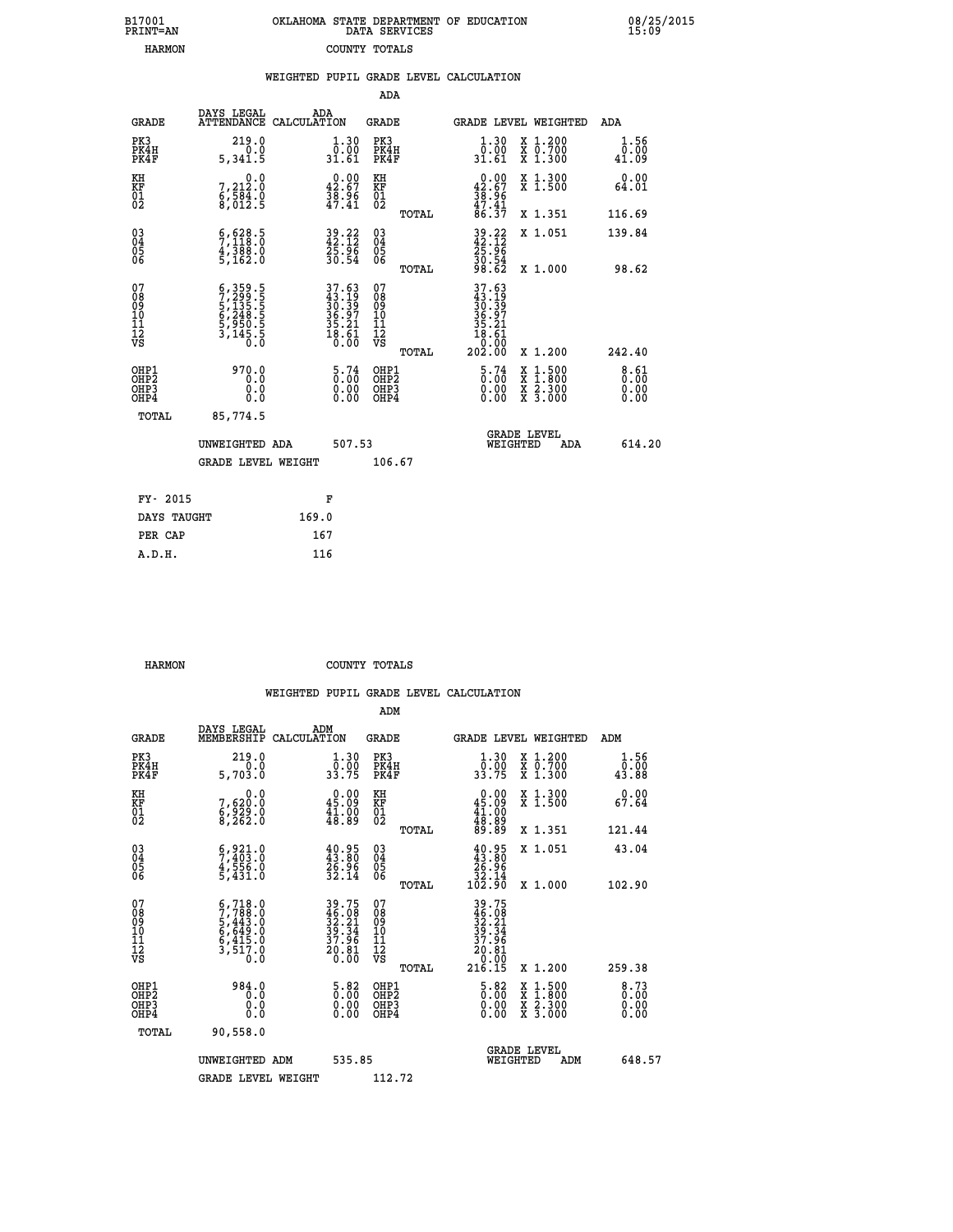| B17001<br>PRINT=AN  | OKLAHOMA STATE DEPARTMENT OF EDUCATION<br>DATA SERVICES | 08/25/2015<br>15:09 |
|---------------------|---------------------------------------------------------|---------------------|
| 30<br><b>HARPER</b> | <b>I001 LAVERNE</b>                                     |                     |

|  |  | WEIGHTED PUPIL GRADE LEVEL CALCULATION |
|--|--|----------------------------------------|
|  |  |                                        |

|                                                                             |                                                                              | ADA                                                              |                                                                                                                                                                                                                                                                                                           |                                                                                                                                                                                                              |
|-----------------------------------------------------------------------------|------------------------------------------------------------------------------|------------------------------------------------------------------|-----------------------------------------------------------------------------------------------------------------------------------------------------------------------------------------------------------------------------------------------------------------------------------------------------------|--------------------------------------------------------------------------------------------------------------------------------------------------------------------------------------------------------------|
| DAYS LEGAL                                                                  | ADA<br>CALCULATION                                                           | <b>GRADE</b>                                                     | GRADE LEVEL WEIGHTED                                                                                                                                                                                                                                                                                      | <b>ADA</b>                                                                                                                                                                                                   |
| 133.0<br>5,763.0<br>0.0                                                     |                                                                              | PK3<br>PK4H<br>PK4F                                              | $34.93$<br>$34.93$<br>0.00<br>X 1.200<br>X 0.700<br>X 1.300                                                                                                                                                                                                                                               | 0.97<br>$24.45$<br>$0.00$                                                                                                                                                                                    |
| 0.0                                                                         |                                                                              | KH                                                               | X 1.300<br>X 1.500                                                                                                                                                                                                                                                                                        | 0.00<br>53.67                                                                                                                                                                                                |
|                                                                             |                                                                              | TOTAL                                                            | X 1.351                                                                                                                                                                                                                                                                                                   | 108.04                                                                                                                                                                                                       |
| 5,221.0<br>5,507.5<br>5,387.0<br>5,265.0                                    |                                                                              | $\begin{array}{c} 03 \\ 04 \\ 05 \\ 06 \end{array}$              | X 1.051                                                                                                                                                                                                                                                                                                   | 33.25<br>97.94                                                                                                                                                                                               |
| 5, 342.0<br>4, 875.0<br>6, 523.5<br>5, 693.0<br>4, 547.0<br>4, 936.0<br>0.0 |                                                                              | 07<br>08<br>09<br>11<br>11<br>12<br>VS                           |                                                                                                                                                                                                                                                                                                           |                                                                                                                                                                                                              |
| 0.0<br>0.0<br>Ŏ.Ŏ                                                           | 0.00                                                                         | OHP1<br>OH <sub>P</sub> 2<br>OHP3<br>OHP4                        | 0.00<br>$1:500$<br>1:800<br>X<br>0.00<br>X 2.300<br>X 3.000<br>0.00                                                                                                                                                                                                                                       | 232.14<br>0.00<br>0.00<br>0.00<br>0.00                                                                                                                                                                       |
| 78,291.0                                                                    |                                                                              |                                                                  | <b>GRADE LEVEL</b><br>WEIGHTED<br>ADA                                                                                                                                                                                                                                                                     | 550.46                                                                                                                                                                                                       |
|                                                                             |                                                                              | 75.94                                                            |                                                                                                                                                                                                                                                                                                           |                                                                                                                                                                                                              |
|                                                                             | F                                                                            |                                                                  |                                                                                                                                                                                                                                                                                                           |                                                                                                                                                                                                              |
|                                                                             | 165.0                                                                        |                                                                  |                                                                                                                                                                                                                                                                                                           |                                                                                                                                                                                                              |
|                                                                             | 167                                                                          |                                                                  |                                                                                                                                                                                                                                                                                                           |                                                                                                                                                                                                              |
|                                                                             | 5,903.0<br>7,668.5<br>5,526.5<br>TOTAL<br>FY- 2015<br>DAYS TAUGHT<br>PER CAP | <b>ATTENDANCE</b><br>UNWEIGHTED ADA<br><b>GRADE LEVEL WEIGHT</b> | $34.93$<br>$0.00$<br>$\begin{smallmatrix} 0.00\\ 35.78\\ 46.48\\ 33.49 \end{smallmatrix}$<br>KF<br>01<br>02<br>$31.64$<br>$33.38$<br>$32.65$<br>$31.91$<br>TOTAL<br>32.38<br>29.55<br>39.54<br>34.50<br>34.56<br>27.56<br>29.92<br>TOTAL<br>$\begin{smallmatrix} 0.00 \ 0.00 \end{smallmatrix}$<br>474.52 | $0.00$<br>$35.78$<br>$46.48$<br>$33.49$<br>$79.97$<br>$33.38$<br>$33.38$<br>$32.65$<br>$31.91$<br>$97.94$<br>X 1.000<br>32.38<br>29.554<br>39.54<br>34.566<br>27.566<br>29.000<br>0.000<br>193.45<br>X 1.200 |

|                                                                  |                                                                                           |                                                                                           | ADM                                                   |                                                                                                                                                     |                                          |                          |
|------------------------------------------------------------------|-------------------------------------------------------------------------------------------|-------------------------------------------------------------------------------------------|-------------------------------------------------------|-----------------------------------------------------------------------------------------------------------------------------------------------------|------------------------------------------|--------------------------|
| <b>GRADE</b>                                                     | DAYS LEGAL<br>MEMBERSHIP                                                                  | ADM<br>CALCULATION                                                                        | GRADE                                                 |                                                                                                                                                     | <b>GRADE LEVEL WEIGHTED</b>              | ADM                      |
| PK3<br>PK4H<br>PK4F                                              | $6, 133.0$<br>$6, 138.0$<br>$0.0$                                                         | 37.20<br>0.00                                                                             | PK3<br>PK4H<br>PK4F                                   | 37.81<br>0.00                                                                                                                                       | X 1.200<br>X 0.700<br>X 1.300            | 0.97<br>26.04<br>0.00    |
| KH<br>KF<br>01<br>02                                             | 0.0<br>6,071.0<br>7,963.0<br>5,644.0                                                      | $\begin{smallmatrix} 0.00\\ 36.79\\ 48.26\\ 34.21 \end{smallmatrix}$                      | KH<br>KF<br>01<br>02                                  | $0.00\n36.79\n48.26\n34.21\n82.47$                                                                                                                  | X 1.300<br>X 1.500                       | 0.00<br>55.19            |
|                                                                  |                                                                                           |                                                                                           | TOTAL                                                 |                                                                                                                                                     | X 1.351                                  | 111.42                   |
| $\begin{matrix} 03 \\ 04 \\ 05 \\ 06 \end{matrix}$               | $\frac{5}{5}, \frac{414}{729}.0$<br>$\frac{5}{5}, \frac{614}{87}.0$<br>$\frac{5}{7487}.0$ | $34.72$<br>$34.72$<br>$34.02$<br>$33.25$                                                  | $\begin{array}{c} 03 \\ 04 \\ 05 \\ 06 \end{array}$   | $32.81$<br>$34.72$<br>$34.02$<br>$33.25$<br>$101.99$                                                                                                | X 1.051                                  | 34.48                    |
|                                                                  |                                                                                           |                                                                                           | TOTAL                                                 |                                                                                                                                                     | X 1.000                                  | 101.99                   |
| 07<br>08<br>09<br>10<br>11<br>11<br>12<br>VS                     | 5,483.0<br>5,023.0<br>6,843.0<br>6,903.0<br>5,903.0<br>4,676.0<br>5,196.0                 | $\begin{array}{r} 33.23 \\ 30.44 \\ 41.47 \\ 35.78 \\ 28.34 \\ 31.49 \\ 0.00 \end{array}$ | 07<br>08<br>09<br>01<br>11<br>11<br>12<br>VS<br>TOTAL | $\begin{array}{r} 33 \cdot 23 \\ 30 \cdot 44 \\ 41 \cdot 47 \\ 35 \cdot 78 \\ 28 \cdot 34 \\ 31 \cdot 49 \\ 0 \cdot 00 \\ 200 \cdot 75 \end{array}$ | X 1.200                                  | 240.90                   |
| OHP1<br>OHP <sub>2</sub><br>OH <sub>P3</sub><br>OH <sub>P4</sub> |                                                                                           |                                                                                           | OHP1<br>OHP2<br>OHP3<br>OHP4                          | $0.00$<br>$0.00$<br>0.00                                                                                                                            | X 1:500<br>X 1:800<br>X 2:300<br>X 3:000 | $0.00$<br>$0.00$<br>0.00 |
| TOTAL                                                            | 81,317.0                                                                                  |                                                                                           |                                                       |                                                                                                                                                     |                                          |                          |
|                                                                  | UNWEIGHTED<br>ADM<br><b>GRADE LEVEL WEIGHT</b>                                            | 492.82                                                                                    | 78.17                                                 | WEIGHTED                                                                                                                                            | <b>GRADE LEVEL</b><br>ADM                | 570.99                   |
|                                                                  |                                                                                           |                                                                                           |                                                       |                                                                                                                                                     |                                          |                          |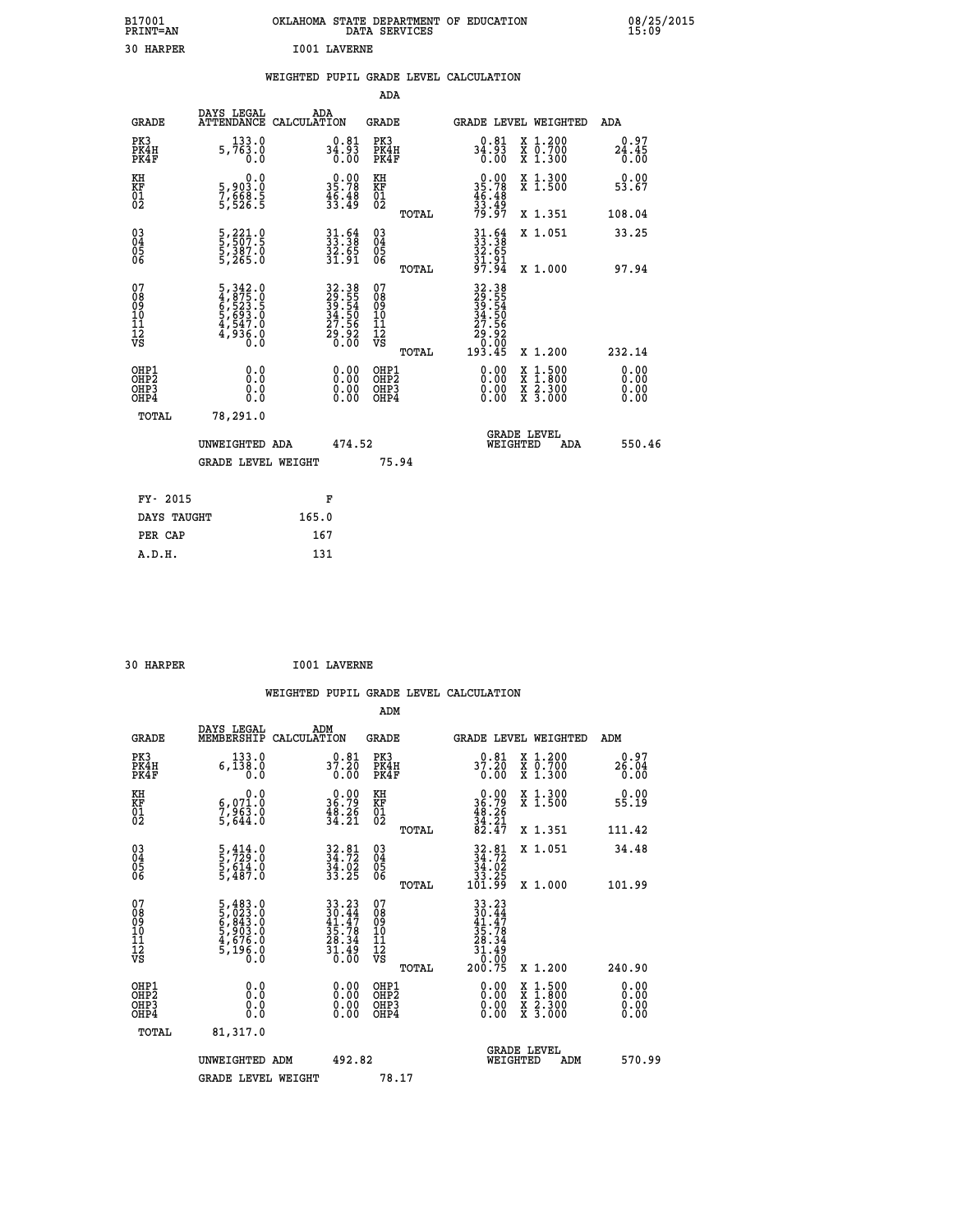| B17001<br>PRINT=AN | OKLAHOMA STATE DEPARTMENT OF EDUCATION<br>DATA SERVICES | 08/25/2015<br>15:09 |
|--------------------|---------------------------------------------------------|---------------------|
| 30<br>HARPER       | I004 BUFFALO                                            |                     |

|  |  | WEIGHTED PUPIL GRADE LEVEL CALCULATION |
|--|--|----------------------------------------|
|  |  |                                        |

|                                                                    |                                                                           |                                                                          | ADA                                       |       |                                                                                     |        |                                                           |                              |
|--------------------------------------------------------------------|---------------------------------------------------------------------------|--------------------------------------------------------------------------|-------------------------------------------|-------|-------------------------------------------------------------------------------------|--------|-----------------------------------------------------------|------------------------------|
| <b>GRADE</b>                                                       | DAYS LEGAL<br>ATTENDANCE CALCULATION                                      | ADA                                                                      | <b>GRADE</b>                              |       | GRADE LEVEL WEIGHTED                                                                |        |                                                           | <b>ADA</b>                   |
| PK3<br>PK4H<br>PK4F                                                | 281.0<br>0.0<br>2,314.5                                                   | $\begin{smallmatrix} 1.63\ 0.0013.46 \end{smallmatrix}$                  | PK3<br>PK4H<br>PK4F                       |       | 1.63<br>ةة:ة<br>13.46                                                               |        | X 1.200<br>X 0.700<br>X 1.300                             | 1.96<br>0.00<br>17.50        |
| KH<br>KF<br>01<br>02                                               | 0.0<br>4,183.5<br>4,389.5<br>4,196.0                                      | $\begin{smallmatrix} 0.00\\24.32\\25.52\\24.40 \end{smallmatrix}$        | KH<br>KF<br>01<br>02                      |       | $\begin{smallmatrix} 0.00\\24.32\\25.52\\24.40\\49.92\end{smallmatrix}$             |        | X 1.300<br>X 1.500                                        | 0.00<br>36.48                |
|                                                                    |                                                                           |                                                                          |                                           | TOTAL |                                                                                     |        | X 1.351                                                   | 67.44                        |
| $\begin{smallmatrix} 03 \\[-4pt] 04 \end{smallmatrix}$<br>Ŏ5<br>06 | $4,374.9$<br>$4,684.5$<br>$2,429.0$<br>$4,429.5$                          | 25.43<br>$\frac{14}{25}$ . 72<br>25. 75                                  | $\substack{03 \\ 04}$<br>05<br>06         | TOTAL | $25.43$<br>27.24<br>$\frac{14}{25}$ , $\frac{17}{75}$<br>67.11                      |        | X 1.051<br>X 1.000                                        | 26.73<br>67.11               |
| 07<br>08<br>09<br>11<br>11<br>12<br>VS                             | 2,695.0<br>3,360.0<br>2,367.5<br>2,367.5<br>1,994.5<br>2,463.5<br>2,332.0 | $15.67$<br>$19.53$<br>$13.76$<br>$11.60$<br>$14.32$<br>$13.56$<br>$0.00$ | 07<br>08<br>09<br>11<br>11<br>12<br>VS    |       | $15.67$<br>$19.56$<br>$13.76$<br>$14.60$<br>$14.32$<br>$13.56$<br>$0.00$<br>$88.44$ |        |                                                           |                              |
|                                                                    |                                                                           |                                                                          |                                           | TOTAL |                                                                                     |        | X 1.200                                                   | 106.13                       |
| OHP1<br>OHP <sub>2</sub><br>OHP3<br>OHP4                           | 0.0<br>Ō.Ō<br>0.0<br>0.0                                                  | 0.00<br>$\begin{smallmatrix} 0.00 \ 0.00 \end{smallmatrix}$              | OHP1<br>OH <sub>P</sub> 2<br>OHP3<br>OHP4 |       | 0.00<br>0.00<br>0.00                                                                | X<br>X | $1:500$<br>$1:800$<br>$\frac{x}{x}$ $\frac{5.300}{3.000}$ | 0.00<br>0.00<br>0.00<br>0.00 |
| TOTAL                                                              | 46,494.0                                                                  |                                                                          |                                           |       |                                                                                     |        |                                                           |                              |
|                                                                    | UNWEIGHTED ADA                                                            | 270.31                                                                   |                                           |       | <b>GRADE LEVEL</b><br>WEIGHTED                                                      |        | ADA                                                       | 323.35                       |
|                                                                    | <b>GRADE LEVEL WEIGHT</b>                                                 |                                                                          |                                           | 53.04 |                                                                                     |        |                                                           |                              |
| FY- 2015                                                           |                                                                           | F                                                                        |                                           |       |                                                                                     |        |                                                           |                              |
| DAYS TAUGHT                                                        |                                                                           | 172.0                                                                    |                                           |       |                                                                                     |        |                                                           |                              |
| PER CAP                                                            |                                                                           | 167                                                                      |                                           |       |                                                                                     |        |                                                           |                              |
|                                                                    |                                                                           |                                                                          |                                           |       |                                                                                     |        |                                                           |                              |

 **30 HARPER I004 BUFFALO**

| <b>GRADE</b>                                       | DAYS LEGAL<br>MEMBERSHIP                                                            | ADM<br>CALCULATION                                                                      | <b>GRADE</b>                                        |       |                                                                                                                             |          | GRADE LEVEL WEIGHTED                                                                                                                      | ADM                                |  |
|----------------------------------------------------|-------------------------------------------------------------------------------------|-----------------------------------------------------------------------------------------|-----------------------------------------------------|-------|-----------------------------------------------------------------------------------------------------------------------------|----------|-------------------------------------------------------------------------------------------------------------------------------------------|------------------------------------|--|
| PK3<br>PK4H<br>PK4F                                | 281.0<br>2,472.0                                                                    | 1.63<br>0.00<br>14.37                                                                   | PK3<br>PK4H<br>PK4F                                 |       | $\frac{1}{0}$ : $\frac{63}{00}$<br>14.37                                                                                    |          | X 1.200<br>X 0.700<br>X 1.300                                                                                                             | 1.96<br>$\overline{0.00}$<br>18.68 |  |
| KH<br>KF<br>01<br>02                               | 0.0<br>$\frac{4}{4}, \frac{377}{562}$ .0<br>$\frac{4}{4}, \frac{562}{372}$ .0       | $\begin{smallmatrix} 0.00\\ 25.45\\ 26.52\\ 25.42 \end{smallmatrix}$                    | KH<br>KF<br>01<br>02                                |       | $\begin{smallmatrix} 0.00\\ 25.45\\ 26.52\\ 25.42\\ 51.94 \end{smallmatrix}$                                                |          | X 1.300<br>X 1.500                                                                                                                        | 0.00<br>38.18                      |  |
|                                                    |                                                                                     |                                                                                         |                                                     | TOTAL |                                                                                                                             |          | X 1.351                                                                                                                                   | 70.17                              |  |
| $\begin{matrix} 03 \\ 04 \\ 05 \\ 06 \end{matrix}$ | $\frac{4}{4}, \frac{530}{878}.0$<br>$\frac{2}{4}, \frac{516}{563}.0$                | $26.36$<br>$28.36$<br>$14.63$<br>$26.53$                                                | $\begin{array}{c} 03 \\ 04 \\ 05 \\ 06 \end{array}$ |       | $26.36$<br>$28.36$<br>$14.63$<br>$26.53$<br>$69.52$                                                                         |          | X 1.051                                                                                                                                   | 27.68                              |  |
|                                                    |                                                                                     |                                                                                         |                                                     | TOTAL |                                                                                                                             |          | X 1.000                                                                                                                                   | 69.52                              |  |
| 07<br>08<br>09<br>101<br>11<br>12<br>VS            | $2,785.0$<br>$2,496.0$<br>$2,482.0$<br>$2,560.0$<br>$2,560.0$<br>$2,420.0$<br>$0.0$ | $\begin{smallmatrix} 16.19\\20.33\\14.43\\12.20\\14.88\\14.07\\16.00 \end{smallmatrix}$ | 07<br>08<br>09<br>11<br>11<br>12<br>VS              |       | $\begin{smallmatrix} 16 & 19 \\ 20 & 33 \\ 14 & 43 \\ 12 & 20 \\ 14 & 88 \\ 14 & 07 \\ 0 & 00 \\ 92 & 10 \end{smallmatrix}$ |          |                                                                                                                                           |                                    |  |
|                                                    |                                                                                     |                                                                                         |                                                     | TOTAL |                                                                                                                             |          | X 1.200                                                                                                                                   | 110.52                             |  |
| OHP1<br>OHP2<br>OHP <sub>3</sub><br>OHP4           | 0.0<br>0.000                                                                        | $0.00$<br>$0.00$<br>0.00                                                                | OHP1<br>OHP2<br>OHP <sub>3</sub><br>OHP4            |       | $0.00$<br>$0.00$<br>0.00                                                                                                    |          | $\begin{smallmatrix} \mathtt{X} & 1\cdot500\\ \mathtt{X} & 1\cdot800\\ \mathtt{X} & 2\cdot300\\ \mathtt{X} & 3\cdot000 \end{smallmatrix}$ | 0.00<br>0.00<br>0.00               |  |
| TOTAL                                              | 48,393.0                                                                            |                                                                                         |                                                     |       |                                                                                                                             |          |                                                                                                                                           |                                    |  |
|                                                    | UNWEIGHTED ADM                                                                      | 281.35                                                                                  |                                                     |       |                                                                                                                             | WEIGHTED | <b>GRADE LEVEL</b><br>ADM                                                                                                                 | 336.71                             |  |
|                                                    | <b>GRADE LEVEL WEIGHT</b>                                                           |                                                                                         | 55.36                                               |       |                                                                                                                             |          |                                                                                                                                           |                                    |  |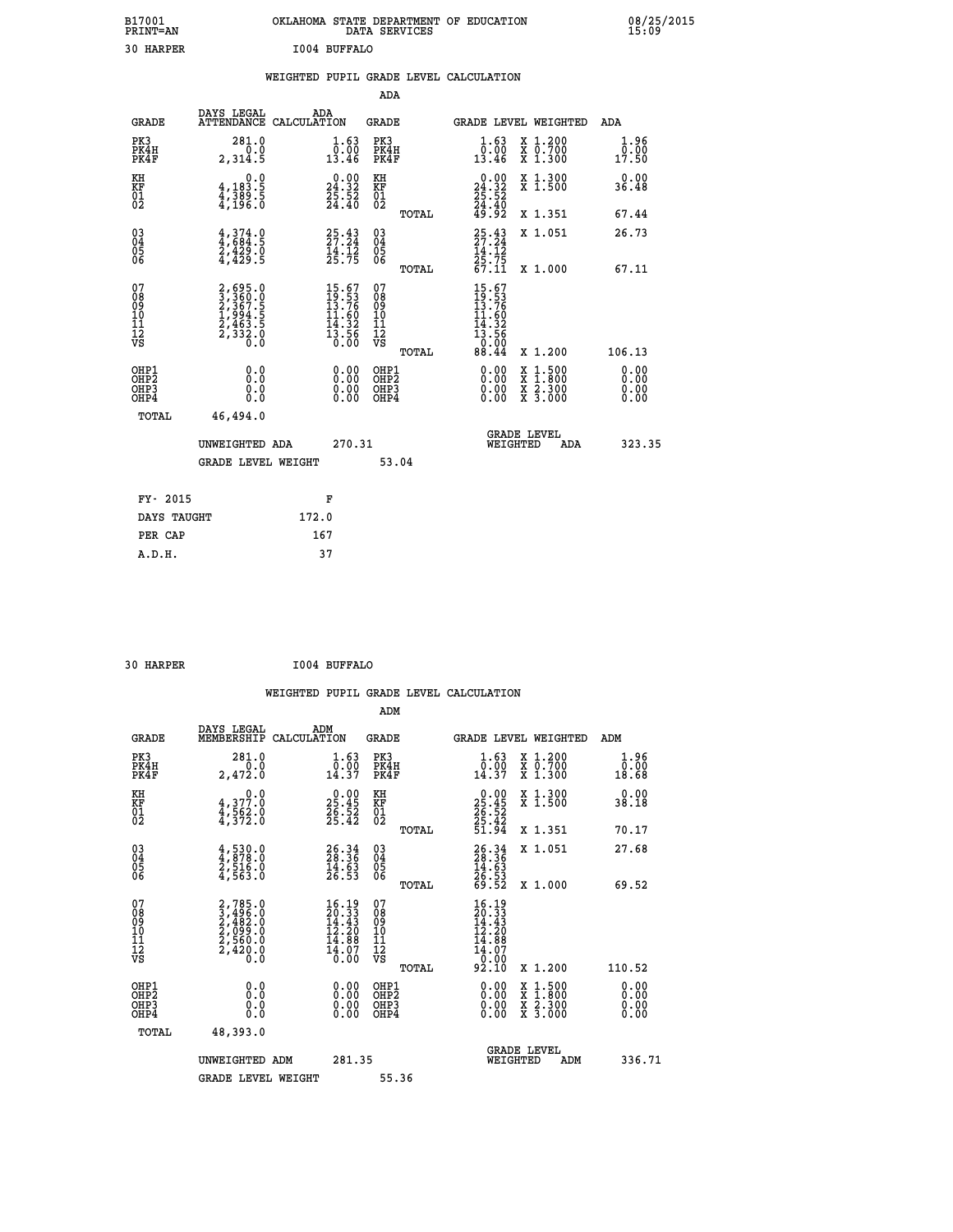| 7001<br>INT=AN | OKLAHOMA STATE DEPARTMENT OF EDUCATION<br>DATA SERVICES |  |
|----------------|---------------------------------------------------------|--|
| <b>HARPER</b>  | COUNTY TOTALS                                           |  |

08/25/2015<br>15:09

|                                                                    |                                                                                |       |                                                                          |                                           |       | WEIGHTED PUPIL GRADE LEVEL CALCULATION                                                                            |                                                                                          |            |                                          |  |
|--------------------------------------------------------------------|--------------------------------------------------------------------------------|-------|--------------------------------------------------------------------------|-------------------------------------------|-------|-------------------------------------------------------------------------------------------------------------------|------------------------------------------------------------------------------------------|------------|------------------------------------------|--|
|                                                                    |                                                                                |       |                                                                          | ADA                                       |       |                                                                                                                   |                                                                                          |            |                                          |  |
| <b>GRADE</b>                                                       | DAYS LEGAL<br>ATTENDANCE CALCULATION                                           | ADA   |                                                                          | <b>GRADE</b>                              |       | <b>GRADE LEVEL WEIGHTED</b>                                                                                       |                                                                                          |            | ADA                                      |  |
| PK3<br>PK4H<br>PK4F                                                | 414.0<br>$\frac{5}{2}, \frac{7}{3}$ $\frac{3}{4}$ $\frac{0}{5}$                |       | $34.93$<br>$13.46$                                                       | PK3<br>PK4H<br>PK4F                       |       | 2.44<br>34:33<br>13.46                                                                                            | X 1.200<br>X 0.700<br>X 1.300                                                            |            | 2.93<br>$\frac{2\bar{4}\cdot 45}{17.50}$ |  |
| KH<br>KF<br>01<br>02                                               | 0.0<br>10,086.5<br>$\frac{12}{9}$ , $\frac{55}{22}$ . 5                        |       | 60.00<br>$72.00$<br>57.89                                                | KH<br>KF<br>01<br>02                      |       | $\begin{smallmatrix} 0.00\\ 60.10\\ 72.00\\ 57.82 \end{smallmatrix}$                                              | X 1.300<br>X 1.500                                                                       |            | 0.00<br>90.15                            |  |
|                                                                    |                                                                                |       |                                                                          |                                           | TOTAL | 129.89                                                                                                            | X 1.351                                                                                  |            | 175.48                                   |  |
| $\begin{smallmatrix} 03 \\[-4pt] 04 \end{smallmatrix}$<br>Ŏ5<br>06 | $\begin{smallmatrix} 9,595.0\\ 10,192.0\\ 7,816.0\\ 9,694.5 \end{smallmatrix}$ |       | 57.07<br>60.62<br>46.77<br>57.66                                         | $\substack{03 \\ 04}$<br>Ŏ5<br>06         |       | $\begin{smallmatrix} 57.07\ 60.62\ 46.77\ 57.66\ 165.05 \end{smallmatrix}$                                        | X 1.051                                                                                  |            | 225.03                                   |  |
|                                                                    |                                                                                |       |                                                                          |                                           | TOTAL |                                                                                                                   | X 1.000                                                                                  |            | 165.05                                   |  |
| 07<br>08<br>09<br>11<br>11<br>12<br>VS                             | 8,037.0<br>8,235.0<br>8,891.0<br>7,687.5<br>7,010.5<br>7,268.0<br>0.0          |       | $48.05$<br>$49.08$<br>$53.30$<br>$46.10$<br>$41.88$<br>$43.48$<br>$6.00$ | 07<br>08<br>09<br>11<br>11<br>12<br>VS    | TOTAL | 48.05<br>$\begin{smallmatrix} 49.108 \\ 49.300 \\ 53.300 \\ 46.108 \\ 41.88 \\ 0.000 \\ 281.89 \end{smallmatrix}$ | X 1.200                                                                                  |            | 338.27                                   |  |
| OHP1<br>OH <sub>P</sub> 2<br>OHP3<br>OHP4                          | 0.0<br>Ō.Ō<br>0.0<br>Ŏ.Ŏ                                                       |       | $0.00$<br>$0.00$<br>0.00                                                 | OHP1<br>OH <sub>P</sub> 2<br>OHP3<br>OHP4 |       | 0.00<br>0.00<br>0.00                                                                                              | $\begin{smallmatrix} x & 1.500 \\ x & 1.800 \\ x & 2.300 \\ x & 3.000 \end{smallmatrix}$ |            | 0.00<br>0.00<br>0.00<br>0.00             |  |
| TOTAL                                                              | 124,785.0                                                                      |       |                                                                          |                                           |       |                                                                                                                   |                                                                                          |            |                                          |  |
|                                                                    | UNWEIGHTED ADA                                                                 |       | 744.83                                                                   |                                           |       | <b>GRADE LEVEL</b><br>WEIGHTED                                                                                    |                                                                                          | <b>ADA</b> | 873.81                                   |  |
|                                                                    | GRADE LEVEL WEIGHT                                                             |       |                                                                          | 128.98                                    |       |                                                                                                                   |                                                                                          |            |                                          |  |
| FY- 2015                                                           |                                                                                |       | F                                                                        |                                           |       |                                                                                                                   |                                                                                          |            |                                          |  |
| DAYS TAUGHT                                                        |                                                                                | 337.0 |                                                                          |                                           |       |                                                                                                                   |                                                                                          |            |                                          |  |
| PER CAP                                                            |                                                                                | 334   |                                                                          |                                           |       |                                                                                                                   |                                                                                          |            |                                          |  |

| ----- | ------------- |
|-------|---------------|
| 334   | PER CAP       |
| 168   | A.D.H.        |
|       |               |
|       |               |
|       |               |

 **HARPER COUNTY TOTALS**

 **B17001<br>PRINT=AN** 

|                                                    |                                                                                                    |                                                                          | ADM                                                 |                                                                                      |                                          |                      |
|----------------------------------------------------|----------------------------------------------------------------------------------------------------|--------------------------------------------------------------------------|-----------------------------------------------------|--------------------------------------------------------------------------------------|------------------------------------------|----------------------|
| <b>GRADE</b>                                       | DAYS LEGAL<br>MEMBERSHIP                                                                           | ADM<br>CALCULATION                                                       | <b>GRADE</b>                                        |                                                                                      | <b>GRADE LEVEL WEIGHTED</b>              | ADM                  |
| PK3<br>PK4H<br>PK4F                                | 414.0<br>$\frac{6}{2}, \frac{138}{472}$ .0                                                         | 37.44<br>14.37                                                           | PK3<br>PK4H<br>PK4F                                 | $37.20$<br>$14.37$                                                                   | X 1.200<br>X 0.700<br>X 1.300            | $26.04$<br>18.68     |
| KH<br>KF<br>01<br>02                               | $\begin{smallmatrix}&&&0.0\\10,448.0\\12,525.0\\16,016.0\end{smallmatrix}$                         | $\begin{smallmatrix} 0.00\\ 62.24\\ 74.78\\ 59.63 \end{smallmatrix}$     | KH<br>KF<br>01<br>02                                | $\begin{smallmatrix} &0.00\ 62.24\ 74.78\ 59.63\ 134.41\end{smallmatrix}$            | X 1.300<br>X 1.500                       | 93.37                |
|                                                    |                                                                                                    |                                                                          | TOTAL                                               |                                                                                      | X 1.351                                  | 181.59               |
| $\begin{matrix} 03 \\ 04 \\ 05 \\ 06 \end{matrix}$ | $\begin{smallmatrix} 9 & 944 & 0 \\ 10 & 607 & 0 \\ 8 & 130 & 0 \\ 10 & 050 & 0 \end{smallmatrix}$ | 59.15<br>63.08<br>48.65<br>59.78                                         | $\begin{array}{c} 03 \\ 04 \\ 05 \\ 06 \end{array}$ | 59.15<br>63.08<br>48.65<br>59.78<br>171.51                                           | X 1.051                                  | 62.16                |
|                                                    |                                                                                                    |                                                                          | TOTAL                                               |                                                                                      | X 1.000                                  | 171.51               |
| 07<br>08<br>09<br>101<br>11<br>12<br>VS            | 8,268.0<br>8,519.0<br>9,325.0<br>8,002.0<br>7,236.0<br>7,616.0<br>0.0                              | $49.42$<br>$50.77$<br>$55.90$<br>$47.98$<br>$43.22$<br>$45.56$<br>$0.00$ | 07<br>08<br>09<br>11<br>11<br>12<br>VS<br>TOTAL     | $49.42$<br>$50.77$<br>$55.90$<br>$47.98$<br>$43.22$<br>$45.56$<br>$0.00$<br>$292.85$ | X 1.200                                  | 351.42               |
| OHP1<br>OHP2<br>OH <sub>P3</sub><br>OHP4           |                                                                                                    |                                                                          | OHP1<br>OHP2<br>OHP3<br>OHP4                        |                                                                                      | X 1:500<br>X 1:800<br>X 2:300<br>X 3:000 | 0.00<br>0.00<br>0.00 |
| TOTAL                                              | 129,710.0                                                                                          |                                                                          |                                                     |                                                                                      |                                          |                      |
|                                                    | UNWEIGHTED ADM                                                                                     | 774.17                                                                   |                                                     | WEIGHTED                                                                             | <b>GRADE LEVEL</b><br>ADM                | 907.70               |
|                                                    | <b>GRADE LEVEL WEIGHT</b>                                                                          |                                                                          | 133.53                                              |                                                                                      |                                          |                      |
|                                                    |                                                                                                    |                                                                          |                                                     |                                                                                      |                                          |                      |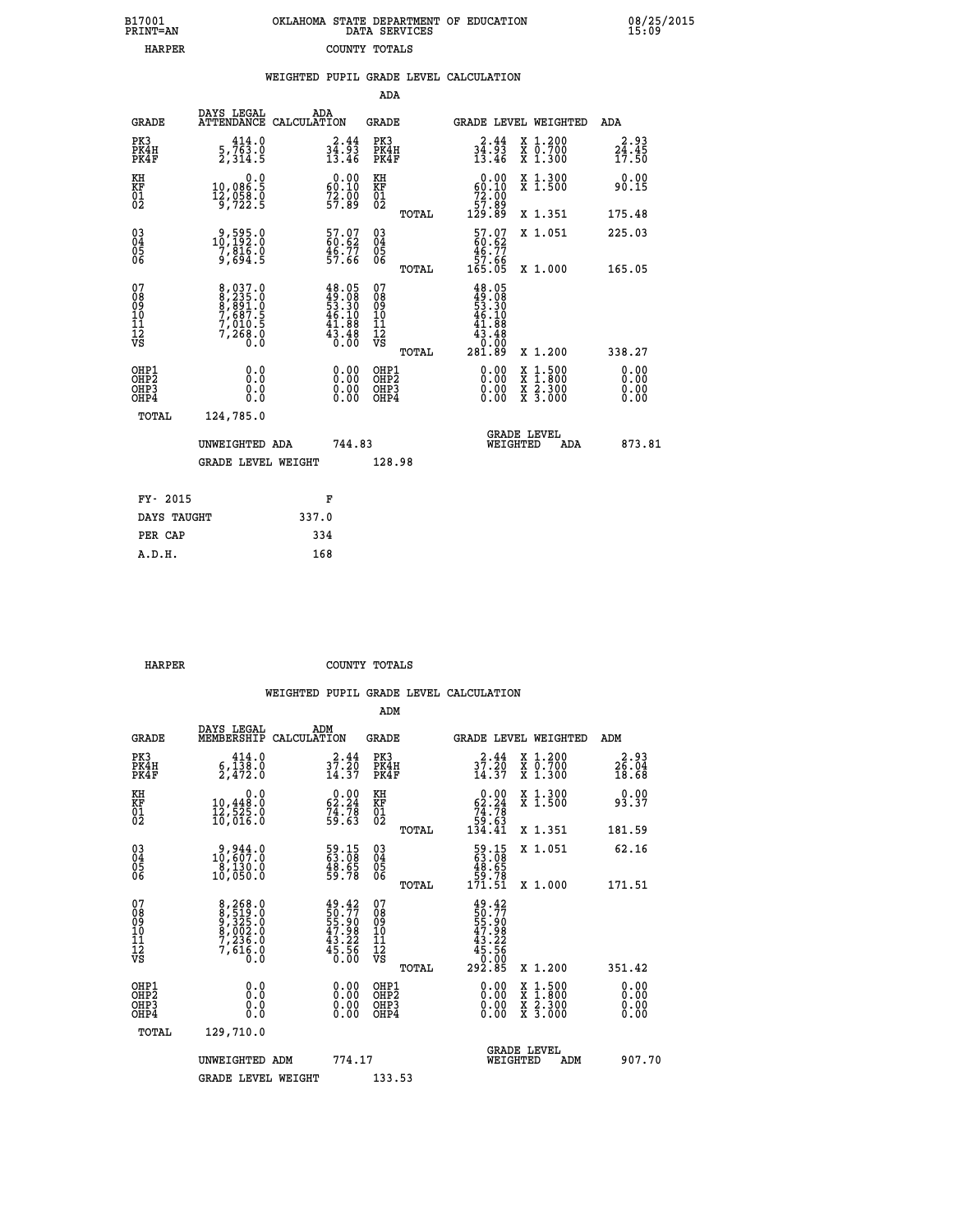| B17001<br><b>PRINT=AN</b> | OKLAHOMA STATE DEPARTMENT OF EDUCATION<br>DATA SERVICES | 08/25/2015<br>15:09 |
|---------------------------|---------------------------------------------------------|---------------------|
| 31 HASKELL                | C010 WHITEFIELD                                         |                     |

|                                                    |                                                                                                         |       |                                                                                               |                                          |       | WEIGHTED PUPIL GRADE LEVEL CALCULATION                                                       |                                                                                          |                              |
|----------------------------------------------------|---------------------------------------------------------------------------------------------------------|-------|-----------------------------------------------------------------------------------------------|------------------------------------------|-------|----------------------------------------------------------------------------------------------|------------------------------------------------------------------------------------------|------------------------------|
|                                                    |                                                                                                         |       |                                                                                               | <b>ADA</b>                               |       |                                                                                              |                                                                                          |                              |
| <b>GRADE</b>                                       | DAYS LEGAL<br>ATTENDANCE CALCULATION                                                                    | ADA   |                                                                                               | <b>GRADE</b>                             |       | GRADE LEVEL WEIGHTED                                                                         |                                                                                          | ADA                          |
| PK3<br>PK4H<br>PK4F                                | 345.0<br>0.0<br>4,238.0                                                                                 |       | $\begin{smallmatrix} 2.05\0.00\\25.23 \end{smallmatrix}$                                      | PK3<br>PK4H<br>PK4F                      |       | 2.05<br>$\frac{5}{25}$ . $\frac{5}{23}$                                                      | X 1.200<br>X 0.700<br>X 1.300                                                            | 2.46<br>0.00<br>32.80        |
| KH<br>KF<br>01<br>02                               | $\begin{smallmatrix} & & 0.0\ 2,333.0\ 1,711.5\ 1,302.5 \end{smallmatrix}$                              |       | $\begin{smallmatrix} 0.00\\13.88\\10.19\\7.75 \end{smallmatrix}$                              | KH<br>KF<br>01<br>02                     |       | $0.00$<br>13.88<br>$\frac{10.19}{7.75}$                                                      | X 1.300<br>X 1.500                                                                       | 0.00<br>20.82                |
|                                                    |                                                                                                         |       |                                                                                               |                                          | TOTAL | 17.94                                                                                        | X 1.351                                                                                  | 24.24                        |
| $\begin{matrix} 03 \\ 04 \\ 05 \\ 06 \end{matrix}$ | $\frac{1}{2}$ , $\frac{287.5}{107.5}$<br>$\frac{1}{2}$ , $\frac{5}{2}$ , $\frac{5}{2}$ , $\frac{5}{2}$  |       | $\begin{smallmatrix}7.66\\12.54\\11.47\\14.87\end{smallmatrix}$                               | $\substack{03 \\ 04}$<br>Ŏ5<br>06        |       | $7.66$<br>$12.54$<br>$11.47$<br>$14.87$<br>$38.88$                                           | X 1.051                                                                                  | 8.05                         |
|                                                    |                                                                                                         |       |                                                                                               |                                          | TOTAL |                                                                                              | X 1.000                                                                                  | 38.88                        |
| 07<br>08<br>09<br>11<br>11<br>12<br>VS             | 1,569.5<br>1,419.5<br>0.0<br>0.0<br>$\begin{smallmatrix} 0.0 & 0 \ 0.0 & 0 \ 0.0 & 0 \end{smallmatrix}$ |       | $\begin{smallmatrix} 9.34\ 8.45\ 0.00\ 0.00\ 0.00\ 0.00\ 0.00\ 0.00\ 0.00\ \end{smallmatrix}$ | 07<br>08<br>09<br>11<br>11<br>12<br>VS   | TOTAL | 9.34<br>$\begin{array}{c} 8.45 \\ 0.00 \\ 0.00 \end{array}$<br>0.00<br>0.00<br>ŏ.ŏŏ<br>17.79 | X 1.200                                                                                  | 21.35                        |
| OHP1<br>OHP <sub>2</sub><br>OHP3<br>OHP4           | 0.0<br>0.0<br>0.0                                                                                       |       | $\begin{smallmatrix} 0.00 \ 0.00 \ 0.00 \ 0.00 \end{smallmatrix}$                             | OHP1<br>OHP <sub>2</sub><br>OHP3<br>OHP4 |       |                                                                                              | $\begin{smallmatrix} x & 1.500 \\ x & 1.800 \\ x & 2.300 \\ x & 3.000 \end{smallmatrix}$ | 0.00<br>0.00<br>0.00<br>0.00 |
| TOTAL                                              | 20,741.0                                                                                                |       |                                                                                               |                                          |       |                                                                                              |                                                                                          |                              |
|                                                    | UNWEIGHTED ADA                                                                                          |       | 123.43                                                                                        |                                          |       | <b>GRADE LEVEL</b><br>WEIGHTED                                                               | ADA                                                                                      | 148.60                       |
|                                                    | <b>GRADE LEVEL WEIGHT</b>                                                                               |       |                                                                                               |                                          | 25.17 |                                                                                              |                                                                                          |                              |
| FY- 2015                                           |                                                                                                         | F     |                                                                                               |                                          |       |                                                                                              |                                                                                          |                              |
| DAYS TAUGHT                                        |                                                                                                         | 168.0 |                                                                                               |                                          |       |                                                                                              |                                                                                          |                              |
| PER CAP                                            |                                                                                                         | 81    |                                                                                               |                                          |       |                                                                                              |                                                                                          |                              |

 **31 HASKELL C010 WHITEFIELD**

|  |     | WEIGHTED PUPIL GRADE LEVEL CALCULATION |
|--|-----|----------------------------------------|
|  | ADM |                                        |

| <b>GRADE</b>                                       | DAYS LEGAL<br>MEMBERSHIP                                                           | ADM<br>CALCULATION                                                                             | <b>GRADE</b>                             |       | GRADE LEVEL WEIGHTED                                                                                                                                                                                                                                                           |                                          | ADM                  |                      |
|----------------------------------------------------|------------------------------------------------------------------------------------|------------------------------------------------------------------------------------------------|------------------------------------------|-------|--------------------------------------------------------------------------------------------------------------------------------------------------------------------------------------------------------------------------------------------------------------------------------|------------------------------------------|----------------------|----------------------|
| PK3<br>PK4H<br>PK4F                                | 354.0<br>4,545.0                                                                   | $\frac{2 \cdot 11}{0 \cdot 00}$<br>27.05                                                       | PK3<br>PK4H<br>PK4F                      |       | 2.11<br>27.05                                                                                                                                                                                                                                                                  | X 1.200<br>X 0.700<br>X 1.300            | $\frac{0.00}{35.17}$ | 2.53                 |
| KH<br>KF<br>01<br>02                               | 0.0<br>2,530:0<br>1,812:0<br>1,349:0                                               | $\begin{smallmatrix} 0.00\\ 15.05\\ 10.79\\ 8.03 \end{smallmatrix}$                            | KH<br>KF<br>01<br>02                     |       | $\begin{smallmatrix} 0.00\\ 15.05\\ 10.79\\ 8.03\\ 18.82 \end{smallmatrix}$                                                                                                                                                                                                    | X 1.300<br>X 1.500                       | 22.58                | 0.00                 |
|                                                    |                                                                                    |                                                                                                |                                          | TOTAL |                                                                                                                                                                                                                                                                                | X 1.351                                  | 25.43                |                      |
| $\begin{matrix} 03 \\ 04 \\ 05 \\ 06 \end{matrix}$ | $\frac{1}{2}, \frac{337}{184}.0 \ \frac{2}{2}, \frac{051}{92}.0 \ \frac{2}{592}.0$ | $\begin{smallmatrix}7.96\\13.00\\12.21\\15.42\end{smallmatrix}$                                | $\substack{03 \\ 04}$<br>$\frac{05}{06}$ |       | 7.96<br>$13.00$<br>$12.21$<br>$15.42$                                                                                                                                                                                                                                          | X 1.051                                  |                      | 8.37                 |
|                                                    |                                                                                    |                                                                                                |                                          | TOTAL | 40.63                                                                                                                                                                                                                                                                          | X 1.000                                  | 40.63                |                      |
| 07<br>08<br>09<br>101<br>112<br>VS                 | $1, 715.0\n1, 509.0\n0.0\n0.0\n0.0\n0.0\n0.0$                                      | $\begin{smallmatrix} 10.21\ 8.98\ 0.00\ 0.00\ 0.00\ 0.00\ 0.00\ 0.00\ 0.00\ \end{smallmatrix}$ | 07<br>08<br>09<br>11<br>11<br>12<br>VS   | TOTAL | $\begin{smallmatrix} 10.21\\ 8.98\\ 0.00\\ 0.00\\ 0.00\\ 0.00\\ 0.00\\ 0.00\\ 0.19.19 \end{smallmatrix}$                                                                                                                                                                       | X 1.200                                  | 23.03                |                      |
| OHP1<br>OHP2<br>OHP3<br>OHP4                       | 0.0<br>Ō.Ō<br>Ŏ.Ŏ                                                                  |                                                                                                | OHP1<br>OHP2<br>OHP3<br>OHP4             |       | $\begin{smallmatrix} 0.00 & 0.00 & 0.00 & 0.00 & 0.00 & 0.00 & 0.00 & 0.00 & 0.00 & 0.00 & 0.00 & 0.00 & 0.00 & 0.00 & 0.00 & 0.00 & 0.00 & 0.00 & 0.00 & 0.00 & 0.00 & 0.00 & 0.00 & 0.00 & 0.00 & 0.00 & 0.00 & 0.00 & 0.00 & 0.00 & 0.00 & 0.00 & 0.00 & 0.00 & 0.00 & 0.0$ | X 1:500<br>X 1:800<br>X 2:300<br>X 3:000 |                      | 0.00<br>0.00<br>0.00 |
| TOTAL                                              | 21,978.0                                                                           |                                                                                                |                                          |       |                                                                                                                                                                                                                                                                                |                                          |                      |                      |
|                                                    | UNWEIGHTED ADM                                                                     | 130.81                                                                                         |                                          |       | WEIGHTED                                                                                                                                                                                                                                                                       | <b>GRADE LEVEL</b><br>ADM                |                      | 157.74               |
|                                                    | <b>GRADE LEVEL WEIGHT</b>                                                          |                                                                                                | 26.93                                    |       |                                                                                                                                                                                                                                                                                |                                          |                      |                      |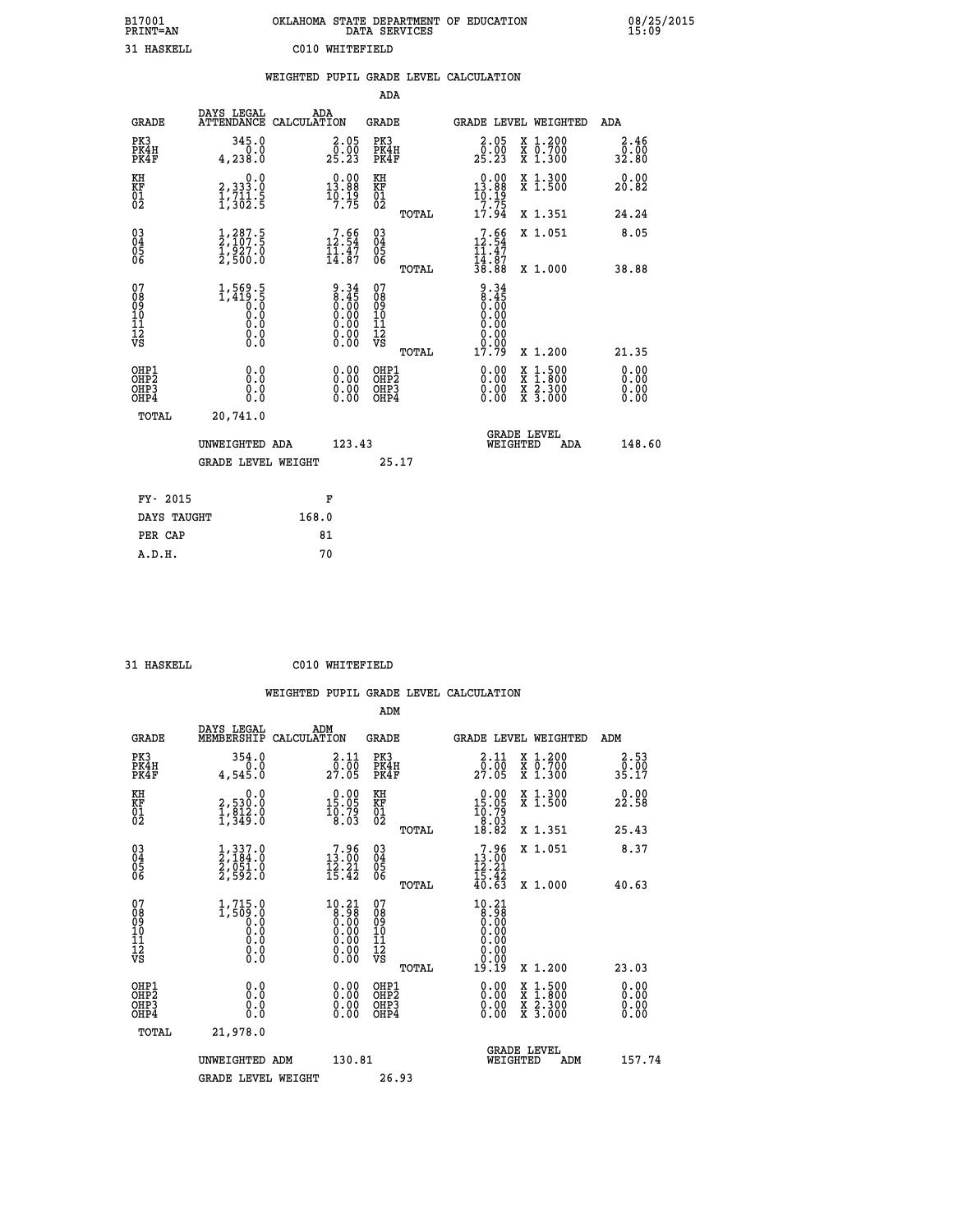| B17001<br><b>PRINT=AN</b> |            | OKLAHOMA STATE DEPARTMENT OF EDUCATION<br>DATA SERVICES | 08/25/2015<br>15:09 |
|---------------------------|------------|---------------------------------------------------------|---------------------|
| 31 HASKELL                | I013 KINTA |                                                         |                     |

|                                        |                                                                        | WEIGHTED PUPIL GRADE LEVEL CALCULATION |                                                                                                |                                        |       |                                                                                                           |                                |                                                                    |                        |
|----------------------------------------|------------------------------------------------------------------------|----------------------------------------|------------------------------------------------------------------------------------------------|----------------------------------------|-------|-----------------------------------------------------------------------------------------------------------|--------------------------------|--------------------------------------------------------------------|------------------------|
|                                        |                                                                        |                                        |                                                                                                | ADA                                    |       |                                                                                                           |                                |                                                                    |                        |
| <b>GRADE</b>                           | DAYS LEGAL<br>ATTENDANCE CALCULATION                                   | ADA                                    |                                                                                                | GRADE                                  |       |                                                                                                           |                                | GRADE LEVEL WEIGHTED                                               | ADA                    |
| PK3<br>PK4H<br>PK4F                    | 2,028.0<br>2,360.0                                                     |                                        | 12.84<br>$\frac{10.00}{14.94}$                                                                 | PK3<br>PK4H<br>PK4F                    |       | 12.84<br>$\frac{0.00}{14.94}$                                                                             |                                | X 1.200<br>X 0.700<br>X 1.300                                      | 15.41<br>0.00<br>19.42 |
| KH<br>KF<br>01<br>02                   | 0.0<br>2,519:0<br>1,840:0<br>2,494:0                                   |                                        | $\begin{array}{c} 0.00 \\ 15.94 \\ 11.65 \\ 15.78 \end{array}$                                 | KH<br>KF<br>01<br>02                   |       | $0.00$<br>$15.94$<br>$11.65$<br>$15.78$<br>$27.43$                                                        |                                | X 1.300<br>X 1.500                                                 | 0.00<br>23.91          |
|                                        |                                                                        |                                        |                                                                                                |                                        | TOTAL |                                                                                                           |                                | X 1.351                                                            | 37.06                  |
| $\substack{03 \\ 04}$<br>05<br>06      | 1, 647.5<br>$651.0$<br>997.0                                           |                                        | $\begin{array}{r} 10.43 \\ 4.99 \\ 4.12 \\ 6.31 \end{array}$                                   | $\substack{03 \\ 04}$<br>05<br>06      |       | $\begin{array}{r} 10.43 \\ 4.99 \\ 4.12 \\ 6.31 \\ 15.42 \end{array}$                                     |                                | X 1.051                                                            | 10.96                  |
|                                        |                                                                        |                                        |                                                                                                |                                        | TOTAL |                                                                                                           |                                | X 1.000                                                            | 15.42                  |
| 07<br>08<br>09<br>11<br>11<br>12<br>VS | $1,479.5$<br>$2,047.0$<br>$2,340.0$<br>$3,830.0$<br>$2,615.5$<br>$0.0$ |                                        | $\begin{smallmatrix} 10.60 \\ 9.36 \\ 12.96 \\ 14.81 \\ 24.24 \\ 55 \\ 0.00 \end{smallmatrix}$ | 07<br>08<br>09<br>11<br>11<br>12<br>VS | TOTAL | $\begin{smallmatrix} 10.60 \\ 9.36 \\ 12.96 \\ 14.81 \\ 24.24 \\ 5.55 \\ 0.90 \end{smallmatrix}$<br>88.52 |                                | X 1.200                                                            | 106.22                 |
| OHP1<br>OHP2<br>OHP3<br>OHP4           | 0.0<br>0.000                                                           |                                        | $\begin{smallmatrix} 0.00 \ 0.00 \ 0.00 \ 0.00 \end{smallmatrix}$                              | OHP1<br>OHP2<br>OHP <sub>3</sub>       |       |                                                                                                           | X<br>X<br>X<br>X               | $\begin{smallmatrix} 1.500\ 1.800\ 2.300\ 3.000 \end{smallmatrix}$ | 0.00<br>0.00           |
| TOTAL                                  | 29,312.0                                                               |                                        |                                                                                                |                                        |       |                                                                                                           |                                |                                                                    |                        |
|                                        | UNWEIGHTED ADA                                                         |                                        | 185.52                                                                                         |                                        |       |                                                                                                           | <b>GRADE LEVEL</b><br>WEIGHTED | ADA                                                                | 228.40                 |
|                                        | <b>GRADE LEVEL WEIGHT</b>                                              |                                        |                                                                                                | 42.88                                  |       |                                                                                                           |                                |                                                                    |                        |
| FY- 2015                               |                                                                        |                                        | F                                                                                              |                                        |       |                                                                                                           |                                |                                                                    |                        |
| DAYS TAUGHT                            |                                                                        | 158.0                                  |                                                                                                |                                        |       |                                                                                                           |                                |                                                                    |                        |
| PER CAP                                |                                                                        | 92                                     |                                                                                                |                                        |       |                                                                                                           |                                |                                                                    |                        |

 **31 HASKELL I013 KINTA WEIGHTED PUPIL GRADE LEVEL CALCULATION ADM DAYS LEGAL ADM GRADE MEMBERSHIP CALCULATION GRADE GRADE LEVEL WEIGHTED ADM PK3 2,028.0 12.84 PK3 12.84 X 1.200 15.41 PK4H 0.0 0.00 PK4H 0.00 X 0.700 0.00 PK4F 2,360.0 14.94 PK4F 14.94 X 1.300 19.42 KH 0.0 0.00 KH 0.00 X 1.300 0.00 KF 2,547.0 16.12 KF 16.12 X 1.500 24.18 01 1,850.0 11.71 01 11.71 02 2,555.0 16.17 02 16.17 TOTAL 27.88 X 1.351 37.67 03 1,653.0 10.46 03 10.46 X 1.051 10.99** 04 790.0 5.00 5.00 5.00<br>05 1,023.0 4.15 05 4.15<br>06 1,023.0 6.47 06 <sub>Forne</sub> 6.47  **TOTAL 15.62 X 1.000 15.62**  $\begin{array}{cccc} 07 & 1,759.0 & 11.13 & 07 & 11.13 \ 08 & 1,576.0 & 9 & 3.91 & 08 & 13.91 \ 09 & 2,197.0 & 13.91 & 08 & 13.91 \ 10 & 2,537.0 & 16.06 & 10 & 16.06 \ 11 & 4,085.0 & 25.85 & 11 & 25.85 \ 12 & 2,749.0 & 17.40 & 12 & 17.40 \ 18 & 0.0 & 0.0 & 0.0 & 0.0 &$  $\begin{array}{cccccc} 1,759.0 & 11.13 & 07 & 11.13 & 12.13 & 07 & 13.97 & 0.11.13 & 0.12.12 & 0.12.13 & 0.12.13 & 0.12.13 & 0.12.13 & 0.12.13 & 0.12.13 & 0.12.13 & 0.12.13 & 0.12.13 & 0.12.13 & 0.12.13 & 0.12.13 & 0.12.13 & 0.12.13 & 0.12.13 & 0.12.13 & 0.12$  **OHP1 0.0 0.00 OHP1 0.00 X 1.500 0.00 OHP2 0.0 0.00 OHP2 0.00 X 1.800 0.00 OHP3 0.0 0.00 OHP3 0.00 X 2.300 0.00 OHP4 0.0 0.00 OHP4 0.00 X 3.000 0.00 TOTAL 30,364.0 GRADE LEVEL UNWEIGHTED ADM 192.18 WEIGHTED ADM 236.47** GRADE LEVEL WEIGHT 44.29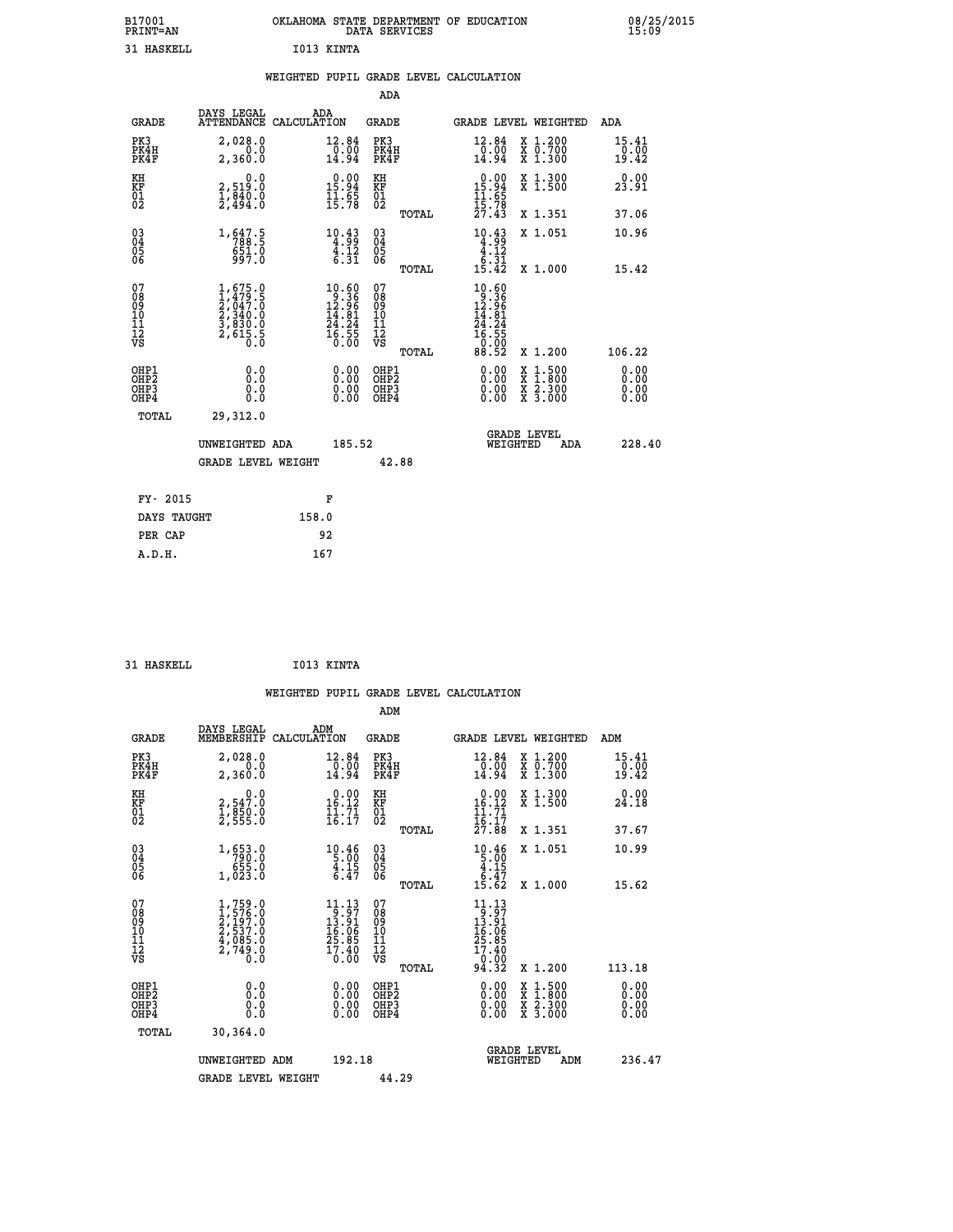| B17001<br><b>PRINT=AN</b> | OKLAHOMA<br>. STATE DEPARTMENT OF EDUCATION<br>DATA SERVICES | 08/25/2015<br>15:09 |
|---------------------------|--------------------------------------------------------------|---------------------|
| 31 HASKELL                | I020 STIGLER                                                 |                     |

|  |  | WEIGHTED PUPIL GRADE LEVEL CALCULATION |
|--|--|----------------------------------------|
|  |  |                                        |

|                                                       |                                                                                                                                                     |                                                                                                      | ADA                                      |       |                                                                                                           |                                          |                              |
|-------------------------------------------------------|-----------------------------------------------------------------------------------------------------------------------------------------------------|------------------------------------------------------------------------------------------------------|------------------------------------------|-------|-----------------------------------------------------------------------------------------------------------|------------------------------------------|------------------------------|
| <b>GRADE</b>                                          | DAYS LEGAL                                                                                                                                          | ADA<br>ATTENDANCE CALCULATION                                                                        | <b>GRADE</b>                             |       |                                                                                                           | <b>GRADE LEVEL WEIGHTED</b>              | ADA                          |
| PK3<br>PK4H<br>PK4F                                   | 2,465.0<br>9,567.0                                                                                                                                  | $\begin{array}{c} 14\cdot 50 \\ 0\cdot 00 \\ 56\cdot 28 \end{array}$                                 | PK3<br>PK4H<br>PK4F                      |       | $\frac{14.50}{0.00}$<br>56.28                                                                             | X 1.200<br>X 0.700<br>X 1.300            | 17.40<br>73.16               |
| KH<br>KF<br>01<br>02                                  | 0.0<br>19,193.5<br>16,263.0<br>16,649.0                                                                                                             |                                                                                                      | KH<br>KF<br>01<br>02                     |       | $\begin{smallmatrix}&&0.00\\112.90\\95.66\\97.94\\193.60\end{smallmatrix}$                                | X 1.300<br>X 1.500                       | 0.00<br>169.35               |
|                                                       |                                                                                                                                                     |                                                                                                      |                                          | TOTAL |                                                                                                           | X 1.351                                  | 261.55                       |
| 03<br>04<br>05<br>06                                  | 16, 372.0<br>14, 594.5<br>ī5,230.5<br>16,589.0                                                                                                      | 96.31<br>85.85<br>89.59<br>97.58                                                                     | 03<br>04<br>05<br>06                     |       | 96.31<br>85.85<br>89.59<br>97.58<br>273.02                                                                | X 1.051                                  | 101.22                       |
|                                                       |                                                                                                                                                     |                                                                                                      |                                          | TOTAL |                                                                                                           | X 1.000                                  | 273.02                       |
| 07<br>08<br>09<br>11<br>11<br>12<br>VS                | $\begin{smallmatrix} 14\,,\,079\,.0\\ 17\,,\,577\,.0\\ 18\,,\,579\,.0\\ 15\,,\,528\,.0\\ 14\,,\,467\,.0\\ 11\,,\,576\,.5\\ 0\,.0 \end{smallmatrix}$ | $\begin{smallmatrix} 82.82 \\ 103.39 \\ 109.29 \\ 91.34 \\ 85.10 \\ 68.10 \\ 0.00 \end{smallmatrix}$ | 07<br>08<br>09<br>11<br>11<br>12<br>VS   | TOTAL | $\begin{array}{r} 82.82 \\ 103.39 \\ 109.29 \\ 91.34 \\ 85.10 \\ 68.10 \\ 60.00 \\ \end{array}$<br>540.04 | X 1.200                                  | 648.05                       |
| OHP1<br>OH <sub>P</sub> 2<br>OH <sub>P3</sub><br>OHP4 | 857.0<br>0.0<br>0.0<br>0.0                                                                                                                          | $\frac{5.04}{0.00}$<br>$\begin{smallmatrix} 0.00 \ 0.00 \end{smallmatrix}$                           | OHP1<br>OHP <sub>2</sub><br>OHP3<br>OHP4 |       | $\frac{5.04}{0.00}$<br>0.00<br>0.00                                                                       | X 1:500<br>X 1:800<br>X 2:300<br>X 3:000 | 7.56<br>0.00<br>0.00<br>0.00 |
| TOTAL                                                 | 219,587.0                                                                                                                                           |                                                                                                      |                                          |       |                                                                                                           |                                          |                              |
|                                                       | UNWEIGHTED ADA                                                                                                                                      | 1,291.69                                                                                             |                                          |       | WEIGHTED                                                                                                  | <b>GRADE LEVEL</b><br>ADA                | 1,551.31                     |
|                                                       | GRADE LEVEL WEIGHT                                                                                                                                  |                                                                                                      | 259.62                                   |       |                                                                                                           |                                          |                              |
| FY- 2015                                              |                                                                                                                                                     | F                                                                                                    |                                          |       |                                                                                                           |                                          |                              |
| DAYS TAUGHT                                           |                                                                                                                                                     | 170.0                                                                                                |                                          |       |                                                                                                           |                                          |                              |
| PER CAP                                               |                                                                                                                                                     | 62                                                                                                   |                                          |       |                                                                                                           |                                          |                              |
| A.D.H.                                                |                                                                                                                                                     | 1,176                                                                                                |                                          |       |                                                                                                           |                                          |                              |
|                                                       |                                                                                                                                                     |                                                                                                      |                                          |       |                                                                                                           |                                          |                              |

| HASKELL. |
|----------|

 **31 HASKELL I020 STIGLER**

|                                                       |                                                                                                               |                                                                                                | ADM                                    |       |                                                                                                          |                                          |                               |
|-------------------------------------------------------|---------------------------------------------------------------------------------------------------------------|------------------------------------------------------------------------------------------------|----------------------------------------|-------|----------------------------------------------------------------------------------------------------------|------------------------------------------|-------------------------------|
| <b>GRADE</b>                                          | DAYS LEGAL<br>MEMBERSHIP                                                                                      | ADM<br>CALCULATION                                                                             | <b>GRADE</b>                           |       |                                                                                                          | GRADE LEVEL WEIGHTED                     | ADM                           |
| PK3<br>PK4H<br>PK4F                                   | 2,465.0<br>0.0<br>10,085.0                                                                                    | 14.50<br>$\frac{1}{59}.00$<br>59.32                                                            | PK3<br>PK4H<br>PK4F                    |       | 14.50<br>-0:00<br>59:32                                                                                  | X 1.200<br>X 0.700<br>X 1.300            | 17.40<br>$\frac{0.00}{77.12}$ |
| KH<br>KF<br>01<br>02                                  | 0.0<br>20,629:0<br>17,353:0<br>17,581:0                                                                       | $\begin{smallmatrix} 0.00\\ 121.35\\ 102.08\\ 103.42 \end{smallmatrix}$                        | KH<br>KF<br>01<br>02                   |       | $\begin{smallmatrix} &0.00\\ 121.35\\ 102.08\\ 103.42\\ 205.50 \end{smallmatrix}$                        | X 1.300<br>X 1.500                       | 0.00<br>182.03                |
|                                                       |                                                                                                               |                                                                                                |                                        | TOTAL |                                                                                                          | X 1.351                                  | 277.63                        |
| 03<br>04<br>05<br>06                                  | $17,271.0$<br>$15,481.0$<br>$16,067.0$<br>$17,622.0$                                                          | $\begin{array}{r} 101.59 \\ 91.06 \\ 94.51 \\ 103.66 \end{array}$                              | $^{03}_{04}$<br>0500                   |       | $101.59$<br>$91.06$<br>$94.51$<br>$103.66$<br>$289.23$                                                   | X 1.051                                  | 106.77                        |
|                                                       |                                                                                                               |                                                                                                |                                        | TOTAL |                                                                                                          | X 1.000                                  | 289.23                        |
| 07<br>08<br>09<br>101<br>112<br>VS                    | $\begin{smallmatrix} 15,087.0\\ 18,422.0\\ 19,999.0\\ 16,708.0\\ 15,269.0\\ 12,365.0\\ 0.0 \end{smallmatrix}$ | $\begin{smallmatrix} 88.75\\ 108.36\\ 117.64\\ 98.28\\ 89.82\\ 72.73\\ 0.00 \end{smallmatrix}$ | 07<br>08<br>09<br>11<br>11<br>12<br>VS | TOTAL | $\begin{smallmatrix} 88.75\\ 108.36\\ 117.64\\ 98.28\\ 99.82\\ 72.73\\ 0\\ 9\end{smallmatrix}$<br>575.58 | X 1.200                                  | 690.70                        |
| OHP1<br>OH <sub>P</sub> 2<br>OH <sub>P3</sub><br>OHP4 | 922.0<br>0.0<br>0.000                                                                                         | $\begin{smallmatrix} 5.42\ 0.00 \ 0.00 \end{smallmatrix}$<br>0.00                              | OHP1<br>OHP2<br>OHP3<br>OHP4           |       | $\begin{smallmatrix} 5.42\ 0.00 \ 0.00 \end{smallmatrix}$<br>0.00                                        | X 1:500<br>X 1:800<br>X 2:300<br>X 3:000 | 8.13<br>0.00<br>0.00<br>0.00  |
| TOTAL                                                 | 233,326.0                                                                                                     |                                                                                                |                                        |       |                                                                                                          |                                          |                               |
|                                                       | UNWEIGHTED                                                                                                    | 1,372.49<br>ADM                                                                                |                                        |       | WEIGHTED                                                                                                 | <b>GRADE LEVEL</b><br>ADM                | 1,649.01                      |
|                                                       | <b>GRADE LEVEL WEIGHT</b>                                                                                     |                                                                                                | 276.52                                 |       |                                                                                                          |                                          |                               |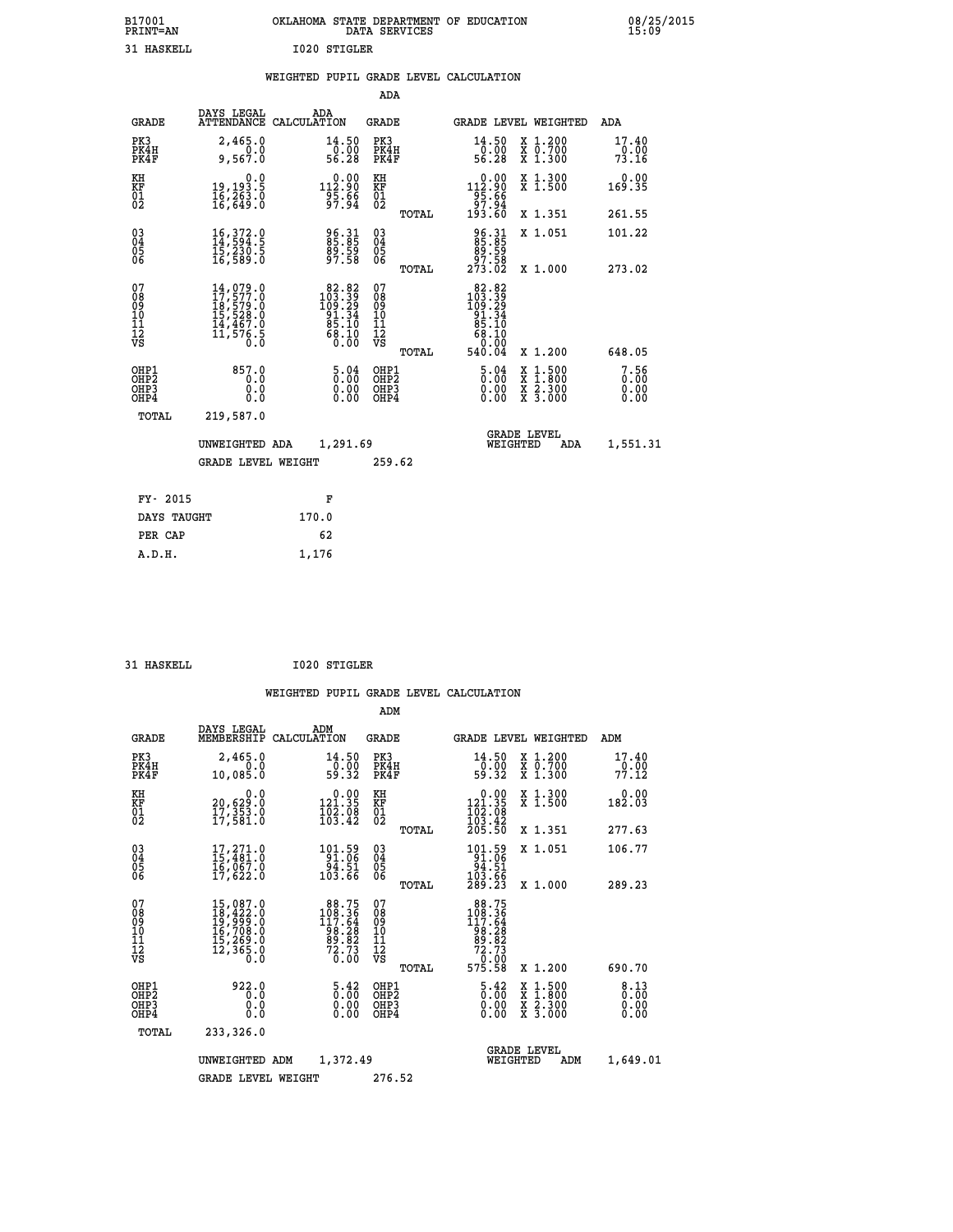| B17001<br>PRINT=AN | <b>OKLAHOMA</b><br>. STATE DEPARTMENT OF EDUCATION<br>DATA SERVICES | 08/25/2015<br>15:09 |
|--------------------|---------------------------------------------------------------------|---------------------|
| 31 HASKELL         | 1037<br>MCCURTAIN                                                   |                     |

|                                                                    |                                                                           | WEIGHTED PUPIL GRADE LEVEL CALCULATION                                                                                        |                                                    |       |                                                                                                                                                    |                                                                                                                                                          |                              |
|--------------------------------------------------------------------|---------------------------------------------------------------------------|-------------------------------------------------------------------------------------------------------------------------------|----------------------------------------------------|-------|----------------------------------------------------------------------------------------------------------------------------------------------------|----------------------------------------------------------------------------------------------------------------------------------------------------------|------------------------------|
|                                                                    |                                                                           |                                                                                                                               | <b>ADA</b>                                         |       |                                                                                                                                                    |                                                                                                                                                          |                              |
| <b>GRADE</b>                                                       | DAYS LEGAL                                                                | ADA<br>ATTENDANCE CALCULATION                                                                                                 | GRADE                                              |       |                                                                                                                                                    | GRADE LEVEL WEIGHTED                                                                                                                                     | ADA                          |
| PK3<br>PK4H<br>PK4F                                                | 1,134.0<br>1,720.0                                                        | 7.18<br>ŏōŏ<br>10.89                                                                                                          | PK3<br>PK4H<br>PK4F                                |       | 7.18<br>0.00<br>10.89                                                                                                                              | X 1.200<br>X 0.700<br>X 1.300                                                                                                                            | 8.62<br>0.00<br>14.16        |
| KH<br>KF<br>01<br>02                                               | $2,472.5$<br>$2,827.0$<br>$1,727.5$                                       | $\begin{smallmatrix} 0.00\\ 15.65\\ 17.89\\ 10.93 \end{smallmatrix}$                                                          | KH<br>KF<br>01<br>02                               |       | $\begin{smallmatrix} 0.00\\15.65\\17.89\\10.93\\28.82 \end{smallmatrix}$                                                                           | X 1.300<br>X 1.500                                                                                                                                       | 0.00<br>23.48                |
|                                                                    |                                                                           |                                                                                                                               |                                                    | TOTAL |                                                                                                                                                    | X 1.351                                                                                                                                                  | 38.94                        |
| $\begin{smallmatrix} 03 \\[-4pt] 04 \end{smallmatrix}$<br>Ŏ5<br>06 | 2,077.0<br>1,929.0<br>2,053.0<br>2,987.5                                  | $\frac{13}{12}:\frac{15}{21}$<br>$\frac{12.99}{18.91}$                                                                        | $\begin{matrix} 03 \\ 04 \\ 05 \\ 06 \end{matrix}$ |       | $\begin{array}{c} 13 \cdot 15 \\ 12 \cdot 21 \\ 12 \cdot 99 \\ 18 \cdot 91 \\ 44 \cdot 11 \end{array}$                                             | X 1.051                                                                                                                                                  | 13.82                        |
|                                                                    |                                                                           |                                                                                                                               |                                                    | TOTAL |                                                                                                                                                    | X 1.000                                                                                                                                                  | 44.11                        |
| 07<br>08<br>09<br>11<br>11<br>12<br>VS                             | 3,062.0<br>2,809.5<br>3,974.5<br>3,452.5<br>3,452.5<br>2,989.0<br>1,233.5 | $\begin{smallmatrix} 19 & 3 & 8\\ 17 & 7 & 8\\ 12 & 5 & 0\\ 21 & 8 & 5\\ 18 & 9 & 2\\ 7 & 8 & 1\\ 0 & 0 & 0\end{smallmatrix}$ | 07<br>08<br>09<br>11<br>11<br>12<br>VS             | TOTAL | $\begin{smallmatrix} 19 & 3 & 8\\ 17 & 7 & 8\\ 12 & 5 & 0\\ 21 & 8 & 5\\ 18 & 9 & 2\\ 7 & 8 & 1\\ 0 & 0 & 0\\ 0 & 0 & 0\end{smallmatrix}$<br>98.24 | X 1.200                                                                                                                                                  | 117.89                       |
| OHP1<br>OH <sub>P</sub> <sub>2</sub><br>OH <sub>P3</sub><br>OHP4   | 0.0<br>0.0<br>Ō.Ō                                                         | 0.00<br>$\begin{smallmatrix} 0.00 \ 0.00 \end{smallmatrix}$                                                                   | OHP1<br>OHP2<br>OHP3<br>OHP4                       |       | 0.00<br>0.00<br>0.00                                                                                                                               | $1:500$<br>1:800<br>$\begin{smallmatrix} \mathtt{X} & 1 & 500 \\ \mathtt{X} & 1 & 800 \\ \mathtt{X} & 2 & 300 \\ \mathtt{X} & 3 & 000 \end{smallmatrix}$ | 0.00<br>0.00<br>0.00<br>0.00 |
| TOTAL                                                              | 34,448.5                                                                  |                                                                                                                               |                                                    |       |                                                                                                                                                    |                                                                                                                                                          |                              |
|                                                                    | UNWEIGHTED ADA                                                            | 218.04                                                                                                                        |                                                    |       | WEIGHTED                                                                                                                                           | <b>GRADE LEVEL</b><br>ADA                                                                                                                                | 261.02                       |
|                                                                    | GRADE LEVEL WEIGHT                                                        |                                                                                                                               | 42.98                                              |       |                                                                                                                                                    |                                                                                                                                                          |                              |
| FY- 2015                                                           |                                                                           | F                                                                                                                             |                                                    |       |                                                                                                                                                    |                                                                                                                                                          |                              |
| DAYS TAUGHT                                                        |                                                                           | 158.0                                                                                                                         |                                                    |       |                                                                                                                                                    |                                                                                                                                                          |                              |
| PER CAP                                                            |                                                                           | 90                                                                                                                            |                                                    |       |                                                                                                                                                    |                                                                                                                                                          |                              |

31 HASKELL **I037 MCCURTAIN** 

| <b>GRADE</b>                                       | DAYS LEGAL<br>MEMBERSHIP                                                    | ADM<br>CALCULATION                                                                          | <b>GRADE</b>                                       |       | <b>GRADE LEVEL WEIGHTED</b>                                                                           |                                          | ADM                                          |                              |
|----------------------------------------------------|-----------------------------------------------------------------------------|---------------------------------------------------------------------------------------------|----------------------------------------------------|-------|-------------------------------------------------------------------------------------------------------|------------------------------------------|----------------------------------------------|------------------------------|
| PK3<br>PK4H<br>PK4F                                | 1,235.0<br>1,889.0                                                          | 7.82<br>$\frac{0.00}{11.96}$                                                                | PK3<br>PK4H<br>PK4F                                |       | 7.82<br>$\frac{0.00}{11.96}$                                                                          | X 1.200<br>X 0.700<br>X 1.300            | $\begin{array}{c} 0.00 \\ 15.55 \end{array}$ | 9.38                         |
| KH<br>KF<br>01<br>02                               | 0.0<br>2,636:0<br>3,019:0<br>1,852:0                                        | $\begin{array}{c} 0.00 \\ 16.68 \\ 19.11 \\ 11.72 \end{array}$                              | KH<br>KF<br>01<br>02                               |       | $\begin{array}{r} 0.00 \\ 16.68 \\ 19.11 \\ 11.72 \\ 30.83 \end{array}$                               | X 1.300<br>X 1.500                       | 25.02                                        | 0.00                         |
|                                                    |                                                                             |                                                                                             |                                                    | TOTAL |                                                                                                       | X 1.351                                  | 41.65                                        |                              |
| $\begin{matrix} 03 \\ 04 \\ 05 \\ 06 \end{matrix}$ | $2,175.0$<br>$2,208.0$<br>$2,208.0$<br>$3,074.0$                            | $\begin{smallmatrix} 13.77\\12.81\\13.97\\19.46 \end{smallmatrix}$                          | $\begin{matrix} 03 \\ 04 \\ 05 \\ 06 \end{matrix}$ |       | $13.77$<br>$12.81$<br>$13.97$<br>$19.46$<br>$46.24$                                                   | X 1.051                                  | 14.47                                        |                              |
|                                                    |                                                                             |                                                                                             |                                                    | TOTAL |                                                                                                       | X 1.000                                  | 46.24                                        |                              |
| 07<br>08<br>09<br>101<br>112<br>VS                 | 3, 215.0<br>2, 976.0<br>2, 113.0<br>3, 634.0<br>3, 164.0<br>1, 327.0<br>0.0 | $\begin{smallmatrix} 20.35\\ 18.84\\ 13.37\\ 23.00\\ 20.03\\ 8.40\\ 0.00 \end{smallmatrix}$ | 07<br>08<br>09<br>11<br>11<br>12<br>VS             | TOTAL | $\begin{smallmatrix} 20.35\ 18.34\ 13.37\ 13.37\ 23.00\ 20.03\ 8.40\ 0.00\ 103.99\ \end{smallmatrix}$ | X 1.200                                  | 124.79                                       |                              |
| OHP1<br>OHP2<br>OHP3<br>OHP4                       | 0.0<br>0.0<br>Ŏ.Ŏ                                                           |                                                                                             | OHP1<br>OHP2<br>OHP3<br>OHP4                       |       |                                                                                                       | X 1:500<br>X 1:800<br>X 2:300<br>X 3:000 |                                              | 0.00<br>0.00<br>0.00<br>0.00 |
| TOTAL                                              | 36,541.0                                                                    |                                                                                             |                                                    |       |                                                                                                       |                                          |                                              |                              |
|                                                    | UNWEIGHTED ADM                                                              | 231.29                                                                                      |                                                    |       | WEIGHTED                                                                                              | <b>GRADE LEVEL</b><br>ADM                |                                              | 277.10                       |
|                                                    | <b>GRADE LEVEL WEIGHT</b>                                                   |                                                                                             | 45.81                                              |       |                                                                                                       |                                          |                                              |                              |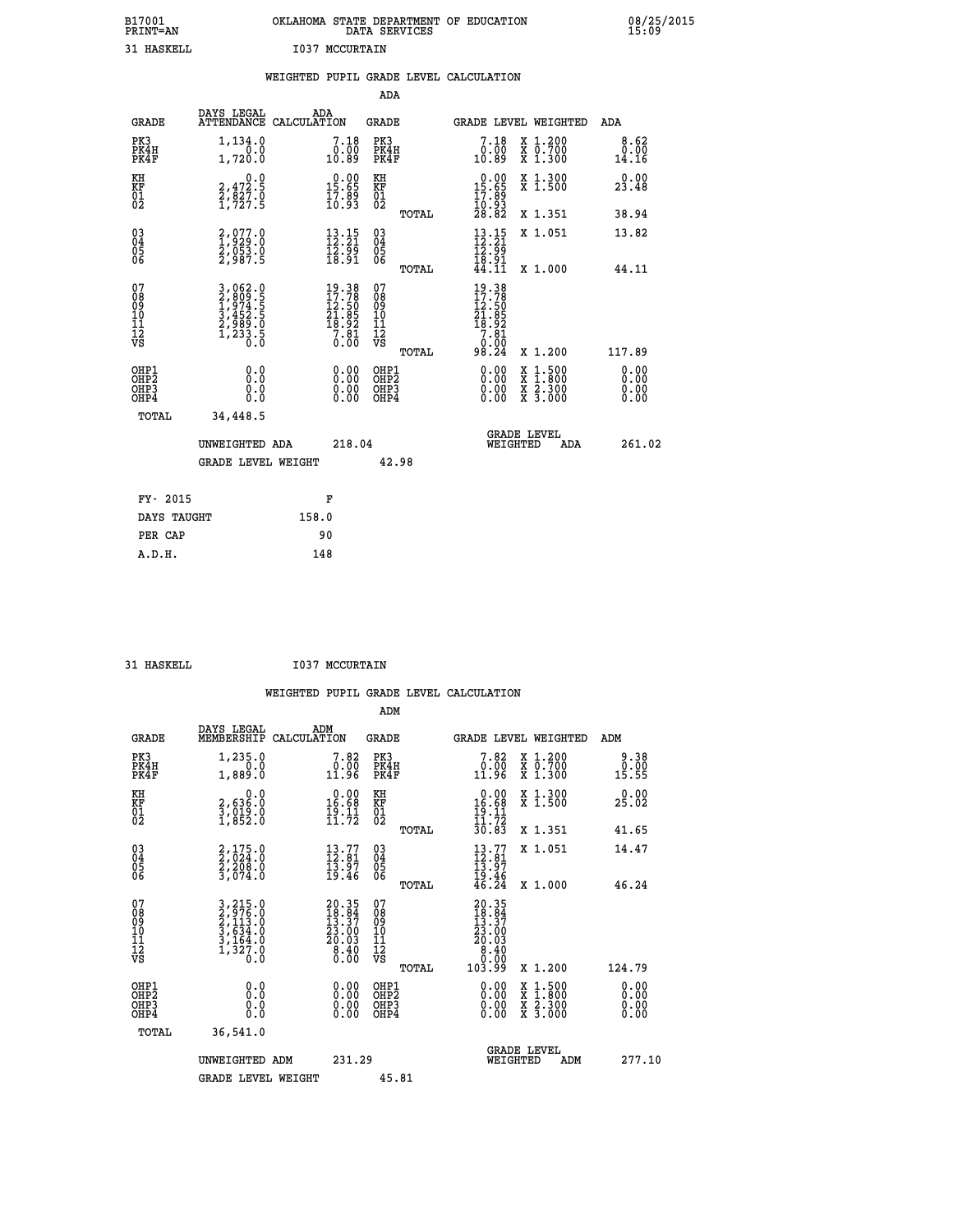| B17001<br>PRINT=AN                     |                                                                                     | OKLAHOMA STATE DEPARTMENT OF EDUCATION                                   | DATA SERVICES                                              |                                                                                                                                             |                                                                                                                                           | 08/25/2015                   |
|----------------------------------------|-------------------------------------------------------------------------------------|--------------------------------------------------------------------------|------------------------------------------------------------|---------------------------------------------------------------------------------------------------------------------------------------------|-------------------------------------------------------------------------------------------------------------------------------------------|------------------------------|
| <b>31 HASKELL</b>                      |                                                                                     | I043 KEOTA                                                               |                                                            |                                                                                                                                             |                                                                                                                                           |                              |
|                                        |                                                                                     | WEIGHTED PUPIL GRADE LEVEL CALCULATION                                   |                                                            |                                                                                                                                             |                                                                                                                                           |                              |
|                                        |                                                                                     |                                                                          | ADA                                                        |                                                                                                                                             |                                                                                                                                           |                              |
| <b>GRADE</b>                           | DAYS LEGAL                                                                          | ADA<br>ATTENDANCE CALCULATION                                            | <b>GRADE</b>                                               |                                                                                                                                             | GRADE LEVEL WEIGHTED                                                                                                                      | ADA                          |
| PK3<br>PK4H<br>PK4F                    | 258.0<br>0.0<br>4,331.5                                                             | 1.64<br>0.00<br>27.59                                                    | PK3<br>PK4H<br>PK4F                                        | $\frac{1}{0}$ : $\frac{64}{00}$<br>27.59                                                                                                    | X 1.200<br>X 0.700<br>X 1.300                                                                                                             | 1.97<br>0.00<br>35.87        |
| KH<br>KF<br>01<br>02                   | 0.0<br>6,005:0<br>5,402:0<br>3,803:0                                                | $\begin{smallmatrix} 0.00\\ 38.25\\ 34.41\\ 24.22 \end{smallmatrix}$     | KH<br><b>KF</b><br>01<br>02                                | $0.00$<br>$38.25$<br>$34.41$<br>$24.22$<br>$58.63$                                                                                          | X 1.300<br>X 1.500                                                                                                                        | 0.00<br>57.38                |
|                                        |                                                                                     |                                                                          | TOTAL                                                      |                                                                                                                                             | X 1.351                                                                                                                                   | 79.21                        |
| 03<br>04<br>05<br>06                   | $\frac{4}{3}, \frac{852}{666}$ .0<br>3,910.5<br>4,056.5                             | 30.90<br>23.35<br>24.91<br>25.84                                         | $\begin{matrix} 03 \\ 04 \\ 05 \\ 06 \end{matrix}$         | 30.90<br>23.35<br>24.91                                                                                                                     | X 1.051                                                                                                                                   | 32.48                        |
|                                        |                                                                                     |                                                                          | TOTAL                                                      | 25:84<br>74.10                                                                                                                              | X 1.000                                                                                                                                   | 74.10                        |
| 07<br>08<br>09<br>11<br>11<br>12<br>VS | $4,666.5$<br>$3,309.5$<br>$4,493.0$<br>$5,365.0$<br>$3,664.5$<br>$4,449.0$<br>$0.0$ | $29.72$<br>$21.08$<br>$28.76$<br>$34.54$<br>$23.38$<br>$28.85$<br>$0.00$ | 07<br>08<br>09<br>10<br>$\frac{11}{12}$<br>$\frac{12}{18}$ | $\begin{smallmatrix} 29\cdot72\ 21\cdot08\ 28\cdot76\ 29\cdot76\ 34\cdot54\ 23\cdot38\ 28\cdot86\ 29\cdot090\ 166\cdot33 \end{smallmatrix}$ |                                                                                                                                           |                              |
|                                        |                                                                                     |                                                                          | TOTAL                                                      |                                                                                                                                             | X 1.200                                                                                                                                   | 199.60                       |
| OHP1<br>OHP2<br>OHP3<br>OHP4           | 0.000<br>0.0<br>0.0                                                                 | 0.00<br>0.00<br>0.00                                                     | OHP1<br>OHP2<br>OHP3<br>OHP4                               | 0.00<br>0.00<br>0.00                                                                                                                        | $\begin{smallmatrix} \mathtt{X} & 1\cdot500\\ \mathtt{X} & 1\cdot800\\ \mathtt{X} & 2\cdot300\\ \mathtt{X} & 3\cdot000 \end{smallmatrix}$ | 0.00<br>0.00<br>0.00<br>0.00 |
| TOTAL                                  | 62,232.0                                                                            |                                                                          |                                                            |                                                                                                                                             |                                                                                                                                           |                              |
|                                        | UNWEIGHTED ADA                                                                      | 397.44                                                                   |                                                            | WEIGHTED                                                                                                                                    | <b>GRADE LEVEL</b><br>ADA                                                                                                                 | 480.61                       |
|                                        | <b>GRADE LEVEL WEIGHT</b>                                                           |                                                                          | 83.17                                                      |                                                                                                                                             |                                                                                                                                           |                              |
| FY- 2015                               |                                                                                     | F                                                                        |                                                            |                                                                                                                                             |                                                                                                                                           |                              |
| DAYS TAUGHT                            |                                                                                     | 157.0                                                                    |                                                            |                                                                                                                                             |                                                                                                                                           |                              |
| PER CAP                                |                                                                                     | 81                                                                       |                                                            |                                                                                                                                             |                                                                                                                                           |                              |

| 31 HASKELL | I043 KEOTA |
|------------|------------|

|                                                    |                                                                                                                 |                    |                                                                          |                                               |       | WEIGHTED PUPIL GRADE LEVEL CALCULATION                                                                                                                                                                                                                                         |                                                                                                  |        |                      |
|----------------------------------------------------|-----------------------------------------------------------------------------------------------------------------|--------------------|--------------------------------------------------------------------------|-----------------------------------------------|-------|--------------------------------------------------------------------------------------------------------------------------------------------------------------------------------------------------------------------------------------------------------------------------------|--------------------------------------------------------------------------------------------------|--------|----------------------|
|                                                    |                                                                                                                 |                    |                                                                          | ADM                                           |       |                                                                                                                                                                                                                                                                                |                                                                                                  |        |                      |
| <b>GRADE</b>                                       | DAYS LEGAL<br>MEMBERSHIP                                                                                        | ADM<br>CALCULATION |                                                                          | <b>GRADE</b>                                  |       | <b>GRADE LEVEL WEIGHTED</b>                                                                                                                                                                                                                                                    |                                                                                                  | ADM    |                      |
| PK3<br>PK4H<br>PK4F                                | 258.0<br>0.0<br>4,768.0                                                                                         |                    | $\frac{1}{0}$ : $\frac{64}{30}$<br>30.37                                 | PK3<br>PK4H<br>PK4F                           |       | $\frac{1}{0}$ : $\frac{64}{00}$<br>30.37                                                                                                                                                                                                                                       | X 1.200<br>X 0.700<br>X 1.300                                                                    | 39.48  | 1.97<br>0.00         |
| KH<br>KF<br>01<br>02                               | $\begin{smallmatrix}&&&0\cdot0\\ 6\,,&3\,8\,7\cdot0\\ 5\,,&7\,0\,7\cdot0\\ 4\,,&0\,2\,7\cdot0\end{smallmatrix}$ |                    | $\begin{smallmatrix} 0.00\\ 40.68\\ 36.35\\ 25.65 \end{smallmatrix}$     | KH<br>KF<br>01<br>02                          |       | $0.00\n40.68\n36.35\n25.65\n62.00$                                                                                                                                                                                                                                             | X 1.300<br>X 1.500                                                                               | 61.02  | 0.00                 |
|                                                    |                                                                                                                 |                    |                                                                          |                                               | TOTAL |                                                                                                                                                                                                                                                                                | X 1.351                                                                                          | 83.76  |                      |
| $\begin{matrix} 03 \\ 04 \\ 05 \\ 06 \end{matrix}$ | $\frac{5}{3}, \frac{088}{827}.0$<br>$\frac{4}{4}, \frac{128}{201}.0$                                            |                    | 32.41<br>24.38<br>26.29<br>26.76                                         | 03<br>04<br>05<br>06                          |       | 32.41<br>24.38<br>26.29<br>26.76<br>27.43                                                                                                                                                                                                                                      | X 1.051                                                                                          | 34.06  |                      |
|                                                    |                                                                                                                 |                    |                                                                          |                                               | TOTAL |                                                                                                                                                                                                                                                                                | X 1.000                                                                                          | 77.43  |                      |
| 07<br>0890112<br>1112<br>VS                        | $4,886.0$<br>$3,454.0$<br>$4,698.0$<br>$5,681.0$<br>$3,860.0$<br>$4,686.0$<br>$0.0$                             |                    | $31.12$<br>$22.00$<br>$30.07$<br>$36.59$<br>$24.64$<br>$30.39$<br>$0.00$ | 07<br>08<br>09<br>001<br>11<br>11<br>12<br>VS | TOTAL | $\begin{smallmatrix} 31.12\\22.00\\30.07\\36.59\\24.54\\24.54\\30.39\\0.00\\174.81\end{smallmatrix}$                                                                                                                                                                           | X 1.200                                                                                          | 209.77 |                      |
| OHP1<br>OHP2<br>OHP <sub>3</sub><br>OHP4           | 0.0<br>0.000                                                                                                    |                    | $\begin{smallmatrix} 0.00 \ 0.00 \ 0.00 \ 0.00 \end{smallmatrix}$        | OHP1<br>OHP2<br>OHP3<br>OHP4                  |       | $\begin{smallmatrix} 0.00 & 0.00 & 0.00 & 0.00 & 0.00 & 0.00 & 0.00 & 0.00 & 0.00 & 0.00 & 0.00 & 0.00 & 0.00 & 0.00 & 0.00 & 0.00 & 0.00 & 0.00 & 0.00 & 0.00 & 0.00 & 0.00 & 0.00 & 0.00 & 0.00 & 0.00 & 0.00 & 0.00 & 0.00 & 0.00 & 0.00 & 0.00 & 0.00 & 0.00 & 0.00 & 0.0$ | $\begin{smallmatrix} x & 1 & 500 \\ x & 1 & 800 \\ x & 2 & 300 \\ x & 3 & 000 \end{smallmatrix}$ |        | 0.00<br>0.00<br>0.00 |
| TOTAL                                              | 65,656.0                                                                                                        |                    |                                                                          |                                               |       |                                                                                                                                                                                                                                                                                |                                                                                                  |        |                      |
|                                                    | UNWEIGHTED ADM                                                                                                  |                    | 419.34                                                                   |                                               |       | WEIGHTED                                                                                                                                                                                                                                                                       | <b>GRADE LEVEL</b><br>ADM                                                                        |        | 507.49               |
|                                                    | <b>GRADE LEVEL WEIGHT</b>                                                                                       |                    |                                                                          | 88.15                                         |       |                                                                                                                                                                                                                                                                                |                                                                                                  |        |                      |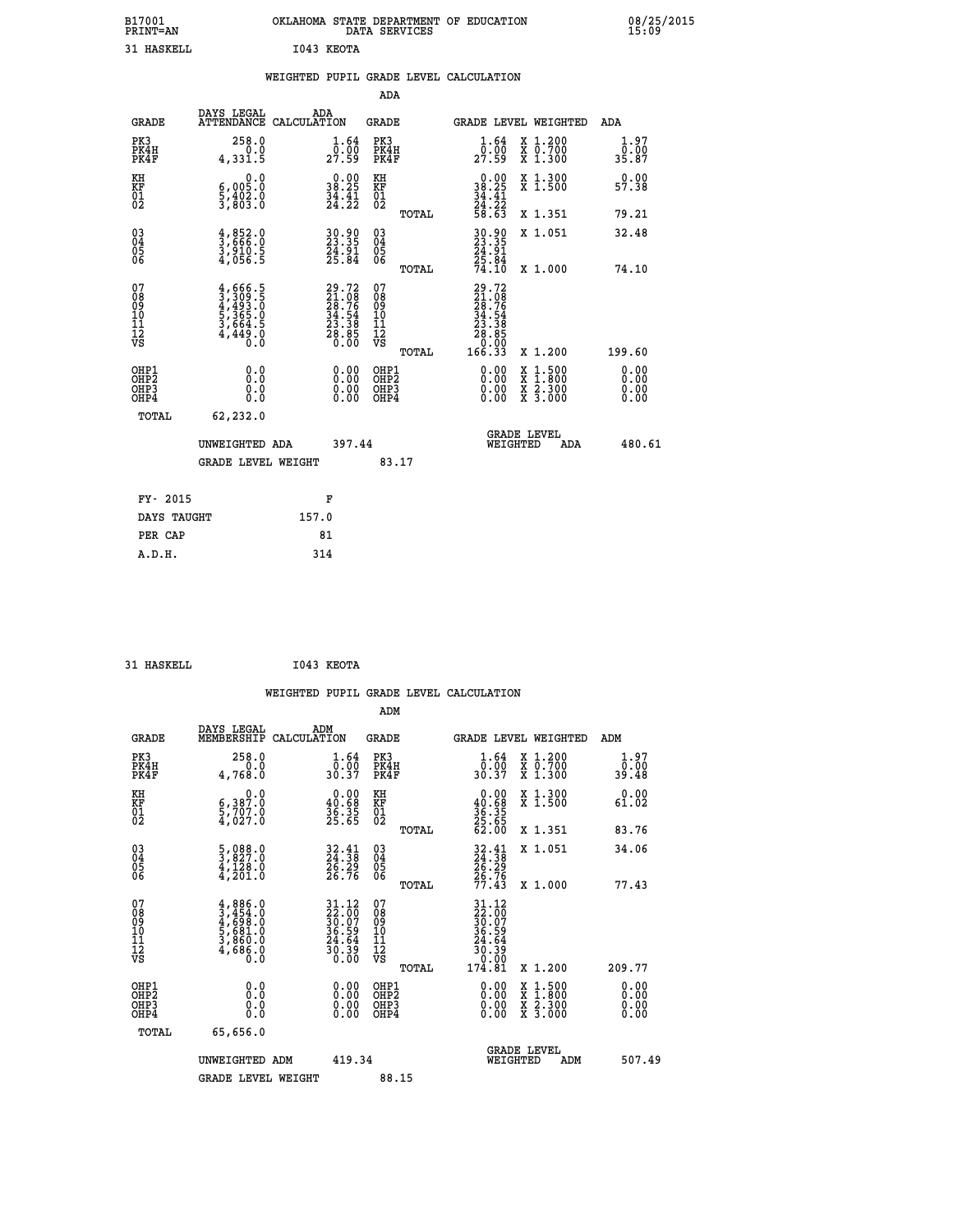|  | OKLAHOMA STATE DEPARTMENT OF EDUCATION<br>DATA SERVICES |  |
|--|---------------------------------------------------------|--|
|  | COUNTY TOTALS                                           |  |

 **B17001 OKLAHOMA STATE DEPARTMENT OF EDUCATION 08/25/2015**

|                                                                    |                                                                                  | WEIGHTED PUPIL GRADE LEVEL CALCULATION                                                             |                                               |                                                                                                           |                                                                                                                                           |                              |
|--------------------------------------------------------------------|----------------------------------------------------------------------------------|----------------------------------------------------------------------------------------------------|-----------------------------------------------|-----------------------------------------------------------------------------------------------------------|-------------------------------------------------------------------------------------------------------------------------------------------|------------------------------|
|                                                                    |                                                                                  |                                                                                                    | ADA                                           |                                                                                                           |                                                                                                                                           |                              |
| <b>GRADE</b>                                                       | DAYS LEGAL                                                                       | ADA<br>ATTENDANCE CALCULATION                                                                      | <b>GRADE</b>                                  | GRADE LEVEL WEIGHTED                                                                                      |                                                                                                                                           | ADA                          |
| PK3<br>PK4H<br>PK4F                                                | 6, 230.0<br>0.0<br>22, 216.5                                                     | 38.21<br>0.00<br>134.93                                                                            | PK3<br>PK4H<br>PK4F                           | 38.21<br>$\frac{0.00}{134.93}$                                                                            | X 1.200<br>X 0.700<br>X 1.300                                                                                                             | 45.86<br>0.00<br>175.41      |
| KH<br>KF<br>01<br>02                                               | 32,523.0<br>28,043.5<br>25,976.0                                                 | $0.00$<br>196.62<br>$\frac{169}{156}\cdot\frac{80}{62}$                                            | KH<br>KF<br>01<br>02                          | $\begin{smallmatrix} &0.00\\ 196.62\\ 169.80\\ 156.62\\ 326.42\end{smallmatrix}$                          | X 1.300<br>X 1.500                                                                                                                        | 0.00<br>294.94               |
|                                                                    |                                                                                  |                                                                                                    | TOTAL                                         |                                                                                                           | X 1.351                                                                                                                                   | 441.00                       |
| $\begin{smallmatrix} 03 \\[-4pt] 04 \end{smallmatrix}$<br>05<br>06 | 26,236.0<br>23,085.5<br>23,772.0<br>27,130.0                                     | 158.45<br>138.94<br>$\frac{143.08}{163.51}$                                                        | $^{03}_{04}$<br>0500                          | $\frac{158.45}{138.94}$                                                                                   | X 1.051                                                                                                                                   | 612.06                       |
|                                                                    |                                                                                  |                                                                                                    | TOTAL                                         | $\frac{1}{4}$ $\frac{5}{3}$ $\cdot$ $\frac{5}{5}$ $\frac{1}{3}$                                           | X 1.000                                                                                                                                   | 445.53                       |
| 07<br>08<br>09<br>10<br>11<br>11<br>12<br>VS                       | 25,052.0<br>26,595.0<br>27,093.5<br>26,685.5<br>24,950.5<br>24,950.5<br>19,874.5 | $\begin{smallmatrix} 151.86\\ 160.06\\ 163.51\\ 162.54\\ 151.64\\ 121.31\\ 0.00 \end{smallmatrix}$ | 078<br>089<br>0011<br>11<br>12<br>VS<br>TOTAL | 151.86<br>160.06<br>163.51<br>162.54<br>$\begin{array}{r} 151.64 \\ 121.31 \\ 0.00 \\ 910.92 \end{array}$ | X 1.200                                                                                                                                   | 1,093.11                     |
| OHP1<br>OHP2<br>OH <sub>P</sub> 3<br>OHP4                          | 857.0<br>0.0<br>0.0<br>0.0                                                       | $\frac{5.04}{0.00}$<br>$\begin{smallmatrix} 0.00 \ 0.00 \end{smallmatrix}$                         | OHP1<br>OHP2<br>OHP3<br>OHP4                  | $\frac{5.04}{0.00}$<br>0.00                                                                               | $\begin{smallmatrix} \mathtt{X} & 1\cdot500\\ \mathtt{X} & 1\cdot800\\ \mathtt{X} & 2\cdot300\\ \mathtt{X} & 3\cdot000 \end{smallmatrix}$ | 7.56<br>0.00<br>0.00<br>0.00 |
| TOTAL                                                              | 366,320.5                                                                        |                                                                                                    |                                               |                                                                                                           |                                                                                                                                           |                              |
|                                                                    | UNWEIGHTED ADA                                                                   | 2,216.12                                                                                           |                                               | <b>GRADE LEVEL</b><br>WEIGHTED                                                                            | ADA                                                                                                                                       | 2,669.94                     |
|                                                                    | <b>GRADE LEVEL WEIGHT</b>                                                        |                                                                                                    | 453.82                                        |                                                                                                           |                                                                                                                                           |                              |
| FY- 2015                                                           |                                                                                  | F                                                                                                  |                                               |                                                                                                           |                                                                                                                                           |                              |
| DAYS TAUGHT                                                        |                                                                                  | 811.0                                                                                              |                                               |                                                                                                           |                                                                                                                                           |                              |
| PER CAP                                                            |                                                                                  | 406                                                                                                |                                               |                                                                                                           |                                                                                                                                           |                              |

 **HASKELL COUNTY TOTALS**

 **A.D.H. 1,875**

B17001<br>PRINT=AN<br>HASKELL

|                                                       |                                                                             |                                                                                 | ADM                                              |                                                                                                          |                                                   |                              |
|-------------------------------------------------------|-----------------------------------------------------------------------------|---------------------------------------------------------------------------------|--------------------------------------------------|----------------------------------------------------------------------------------------------------------|---------------------------------------------------|------------------------------|
| <b>GRADE</b>                                          | DAYS LEGAL<br>MEMBERSHIP                                                    | ADM<br>CALCULATION                                                              | <b>GRADE</b>                                     | GRADE LEVEL WEIGHTED                                                                                     |                                                   | ADM                          |
| PK3<br>PK4H<br>PK4F                                   | 6,340.0<br>0.0<br>23,647.0                                                  | 38.91<br>0.00<br>143.64                                                         | PK3<br>PK4H<br>PK4F                              | 38.91<br>0.00<br>143.64                                                                                  | X 1.200<br>$\bar{x}$ $\bar{0}$ . 700<br>$X$ 1.300 | 45.86<br>0.00<br>186.74      |
| KH<br>KF<br>01<br>02                                  | 0.0<br>34,729:0<br>29,741:0<br>27,364:0                                     | $\begin{smallmatrix} &0.00\ 209.88\end{smallmatrix}$<br>$\frac{180.04}{164.99}$ | KH<br>KF<br>01<br>02                             | 0.00<br>209.88<br>$\frac{180.04}{164.99}$<br>345.03                                                      | X 1.300<br>X 1.500                                | 0.00<br>314.83               |
|                                                       |                                                                             |                                                                                 | TOTAL                                            |                                                                                                          | X 1.351                                           | 466.14                       |
| 03<br>04<br>05<br>06                                  | 27,524.0<br>24,306.0<br>25,109.0<br>28,512.0                                | 166.19<br>146.25<br>$\frac{151.13}{171.77}$                                     | $\substack{03 \\ 04}$<br>0500                    | 166.19<br>146.25<br>151.13<br>171.77                                                                     | X 1.051                                           | 174.66                       |
|                                                       |                                                                             |                                                                                 | TOTAL                                            | 469.15                                                                                                   | X 1.000                                           | 469.15                       |
| 07<br>08<br>09<br>101<br>112<br>VS                    | 26,662.0<br>27,937.0<br>29,007.0<br>28,560.0<br>26,378.0<br>21,127.0<br>0.0 | 161.56<br>168.15<br>174.99<br>173.93<br>$\frac{160.34}{128.92}$                 | 07<br>08<br>09<br>101<br>11<br>12<br>VS<br>TOTAL | 161.56<br>168.15<br>$\begin{array}{l} 174.59 \\ 173.93 \\ 160.34 \\ 128.92 \\ 0.0 \end{array}$<br>967.89 | X 1.200                                           | 1,161.47                     |
| OHP1<br>OH <sub>P</sub> 2<br>OH <sub>P3</sub><br>OHP4 | 922.0<br>0.0<br>0.0<br>Ŏ.Ŏ                                                  | $\begin{smallmatrix} 5.42\ 0.00 \ 0.00 \end{smallmatrix}$<br>0.00               | OHP1<br>OHP2<br>OHP3<br>OHP4                     | $\begin{smallmatrix} 5.42\ 0.00 \ 0.00 \end{smallmatrix}$<br>0.00                                        | X 1:500<br>X 1:800<br>X 2:300<br>X 3:000          | 8.13<br>0.00<br>0.00<br>0.00 |
| TOTAL                                                 | 387,865.0                                                                   |                                                                                 |                                                  |                                                                                                          |                                                   |                              |
|                                                       | UNWEIGHTED ADM                                                              | 2,346.11                                                                        |                                                  | <b>GRADE LEVEL</b><br>WEIGHTED                                                                           | ADM                                               | 2,827.81                     |
|                                                       | <b>GRADE LEVEL WEIGHT</b>                                                   |                                                                                 | 481.70                                           |                                                                                                          |                                                   |                              |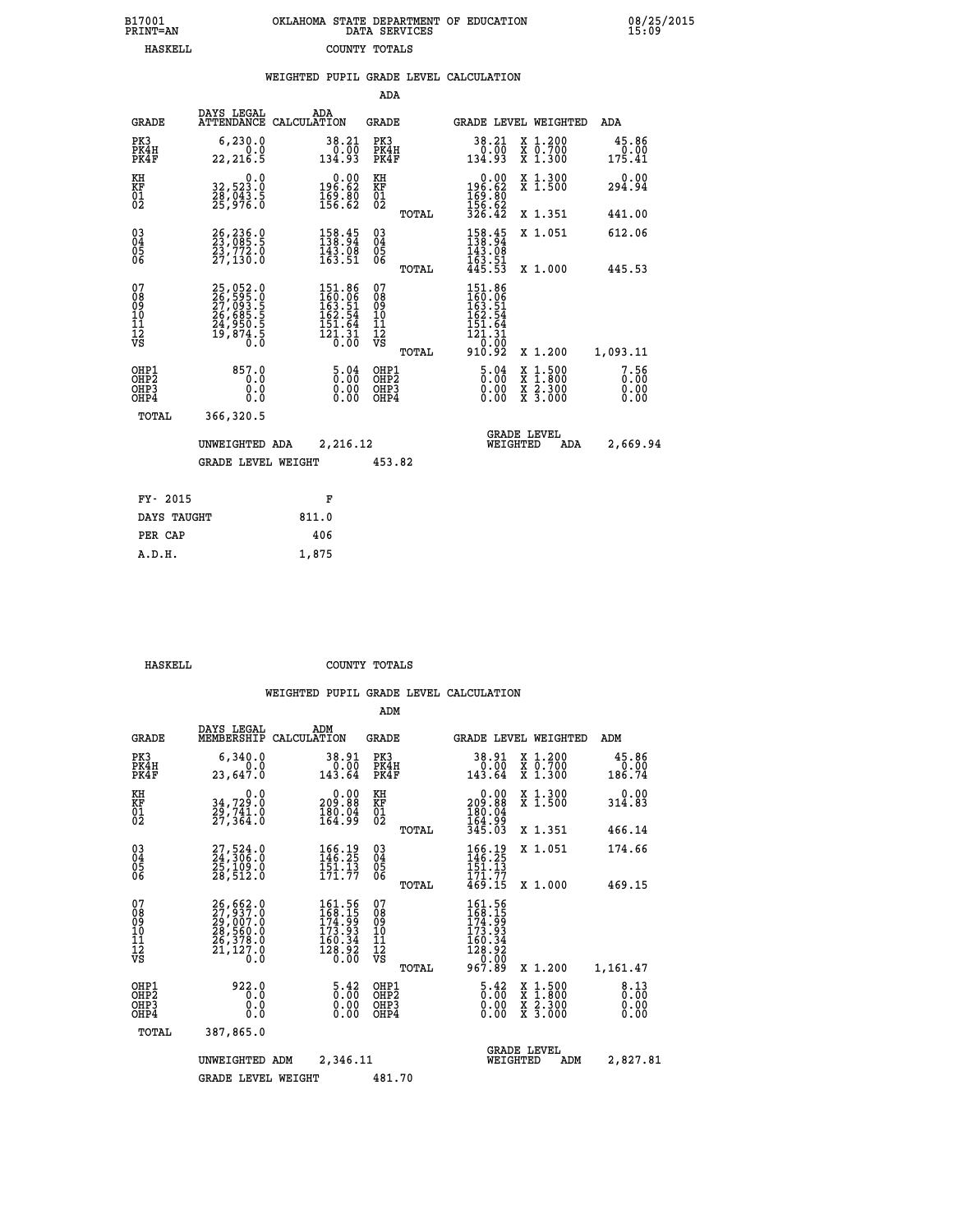| B17001<br>PRINT=AN                                 |                                                                                     | OKLAHOMA STATE DEPARTMENT OF EDUCATION                                                | DATA SERVICES                                      |                                                                                                               |                                                                                                  | 08/25/2015<br>15:09   |  |
|----------------------------------------------------|-------------------------------------------------------------------------------------|---------------------------------------------------------------------------------------|----------------------------------------------------|---------------------------------------------------------------------------------------------------------------|--------------------------------------------------------------------------------------------------|-----------------------|--|
| 32 HUGHES                                          |                                                                                     | I001 MOSS                                                                             |                                                    |                                                                                                               |                                                                                                  |                       |  |
|                                                    |                                                                                     | WEIGHTED PUPIL GRADE LEVEL CALCULATION                                                |                                                    |                                                                                                               |                                                                                                  |                       |  |
|                                                    |                                                                                     |                                                                                       | <b>ADA</b>                                         |                                                                                                               |                                                                                                  |                       |  |
| GRADE                                              | DAYS LEGAL<br>ATTENDANCE CALCULATION                                                | ADA                                                                                   | GRADE                                              | GRADE LEVEL WEIGHTED                                                                                          |                                                                                                  | ADA                   |  |
| PK3<br>PK4H<br>PK4F                                | 163.0<br>0.0<br>3,417.0                                                             | 1.00<br>0.00<br>20.96                                                                 | PK3<br>PK4H<br>PK4F                                | 1.00<br>0.00<br>20.96                                                                                         | X 1.200<br>X 0.700<br>X 1.300                                                                    | 1.20<br>0.00<br>27.25 |  |
| KH<br>KF<br>01<br>02                               | 0.0<br>3,061.5<br>2,741.0<br>2,940.0                                                | $\begin{smallmatrix} 0.00\\18.78\\16.82\\18.04 \end{smallmatrix}$                     | KH<br>KF<br>01<br>02                               | $0.00$<br>18.78<br>$\frac{16.82}{18.04}$<br>34.86                                                             | X 1.300<br>X 1.500                                                                               | 0.00<br>28.17         |  |
|                                                    |                                                                                     |                                                                                       | TOTAL                                              |                                                                                                               | X 1.351                                                                                          | 47.10                 |  |
| $\begin{matrix} 03 \\ 04 \\ 05 \\ 06 \end{matrix}$ | 2,600.5<br>3,261.0<br>3,937.0<br>2,865.5                                            | $\frac{15.95}{20.01}$<br>$\frac{24.15}{17.58}$                                        | $\begin{matrix} 03 \\ 04 \\ 05 \\ 06 \end{matrix}$ | $15.95$<br>$20.01$<br>$\frac{24}{17}$ : 15<br>17:58                                                           | X 1.051                                                                                          | 16.76                 |  |
|                                                    |                                                                                     |                                                                                       | <b>TOTAL</b>                                       | 61.74                                                                                                         | X 1.000                                                                                          | 61.74                 |  |
| 07<br>08<br>09<br>10<br>11<br>Ī2<br>VS             | $1,470.5$<br>$3,767.5$<br>$3,432.0$<br>$3,705.5$<br>$3,823.5$<br>$3,861.5$<br>$0.0$ | $\begin{smallmatrix} 9.02\\23.11\\21.06\\22.73\\23.46\\23.69\\23.60\end{smallmatrix}$ | 07<br>08<br>09<br>10<br>11<br>ĪŽ<br>VŠ<br>TOTAL    | $9.02$<br>$23.11$<br>$21.06$<br>$22.73$<br>$23.46$<br>23.69<br>$\begin{array}{c} 70.00 \\ 123.07 \end{array}$ | X 1.200                                                                                          | 147.68                |  |
| OHP1                                               |                                                                                     |                                                                                       | OHP1                                               |                                                                                                               |                                                                                                  | 0.00                  |  |
| OHP <sub>2</sub><br>OH <sub>P3</sub><br>OHP4       | 0.000<br>0.0<br>0.0                                                                 | 0.00<br>0.00<br>0.00                                                                  | OH <sub>P</sub> 2<br>OHP3<br>OHP4                  | 0.00<br>0.00<br>0.00                                                                                          | $\begin{smallmatrix} x & 1 & 500 \\ x & 1 & 800 \\ x & 2 & 300 \\ x & 3 & 000 \end{smallmatrix}$ | 0.00<br>0.00<br>0.00  |  |
| TOTAL                                              | 45,047.0                                                                            |                                                                                       |                                                    |                                                                                                               |                                                                                                  |                       |  |
|                                                    | UNWEIGHTED ADA                                                                      | 276.36                                                                                |                                                    | <b>GRADE LEVEL</b><br>WEIGHTED                                                                                | ADA                                                                                              | 329.90                |  |
|                                                    | GRADE LEVEL WEIGHT                                                                  |                                                                                       | 53.54                                              |                                                                                                               |                                                                                                  |                       |  |
| FY- 2015                                           |                                                                                     | F                                                                                     |                                                    |                                                                                                               |                                                                                                  |                       |  |
| DAYS TAUGHT                                        |                                                                                     | 163.0                                                                                 |                                                    |                                                                                                               |                                                                                                  |                       |  |
| PER CAP                                            |                                                                                     | 86                                                                                    |                                                    |                                                                                                               |                                                                                                  |                       |  |
| A.D.H.                                             |                                                                                     | 270                                                                                   |                                                    |                                                                                                               |                                                                                                  |                       |  |

| 32 HUGHES | I001 MOSS |  |
|-----------|-----------|--|
|           |           |  |

|                                                      |                                                                                      |                                                                                                   | WEIGHTED PUPIL GRADE LEVEL CALCULATION                |                                                                                                             |                                          |                              |
|------------------------------------------------------|--------------------------------------------------------------------------------------|---------------------------------------------------------------------------------------------------|-------------------------------------------------------|-------------------------------------------------------------------------------------------------------------|------------------------------------------|------------------------------|
|                                                      |                                                                                      |                                                                                                   | ADM                                                   |                                                                                                             |                                          |                              |
| <b>GRADE</b>                                         | DAYS LEGAL<br>MEMBERSHIP                                                             | ADM<br>CALCULATION                                                                                | GRADE                                                 | <b>GRADE LEVEL WEIGHTED</b>                                                                                 |                                          | ADM                          |
| PK3<br>PK4H<br>PK4F                                  | 163.0<br>0.0<br>3,628.0                                                              | $\begin{smallmatrix} 1.00\\[-1mm] 0.00\\[-1mm] 22.26\end{smallmatrix}$                            | PK3<br>PK4H<br>PK4F                                   | $\frac{1}{0}$ :00<br>22.26                                                                                  | X 1.200<br>X 0.700<br>X 1.300            | 1.20<br>0.00<br>28.94        |
| KH<br>KF<br>01<br>02                                 | $\begin{smallmatrix}&&&0.0\\3.213.0\\2.874.0\\3.081.0\end{smallmatrix}$              | $\begin{smallmatrix} 0.00\\19.71\\17.63\\18.90 \end{smallmatrix}$                                 | KH<br>KF<br>01<br>02                                  | 0.00<br>$19.71$<br>$17.63$<br>$18.90$<br>$36.53$                                                            | X 1.300<br>X 1.500                       | 0.00<br>29.57                |
|                                                      |                                                                                      |                                                                                                   | TOTAL                                                 |                                                                                                             | X 1.351                                  | 49.35                        |
| $\begin{matrix} 03 \\ 04 \\ 05 \\ 06 \end{matrix}$   | $\begin{smallmatrix} 2,725.0\\ 3,423.0\\ 4,059.0\\ 2,962.0 \end{smallmatrix}$        | $\begin{smallmatrix} 16.72\ 21.00\ 24.90\ 18.17 \end{smallmatrix}$                                | $\begin{array}{c} 03 \\ 04 \\ 05 \\ 06 \end{array}$   | $\begin{smallmatrix} 16.72\ 21.00\ 24.90\ 19.17 \end{smallmatrix}$                                          | X 1.051                                  | 17.57                        |
|                                                      |                                                                                      |                                                                                                   | TOTAL                                                 | 64.07                                                                                                       | X 1.000                                  | 64.07                        |
| 07<br>08<br>09<br>101<br>11<br>12<br>VS              | $1,585.0$<br>$3,5926.0$<br>$3,595.0$<br>$3,886.0$<br>$3,991.0$<br>$4,071.0$<br>$0.0$ | 9.72<br>$\begin{smallmatrix} 24.69 \\ 22.06 \\ 23.84 \\ 24.48 \\ 24.98 \\ 0.00 \end{smallmatrix}$ | 07<br>08<br>09<br>01<br>11<br>11<br>12<br>VS<br>TOTAL | 9.72<br>$\begin{smallmatrix} 24.76 \\ 22.06 \\ 23.84 \\ 24.48 \\ 24.98 \\ 0.00 \\ 129.17 \end{smallmatrix}$ | X 1.200                                  | 155.00                       |
|                                                      |                                                                                      |                                                                                                   |                                                       |                                                                                                             |                                          |                              |
| OHP1<br>OHP <sub>2</sub><br>OH <sub>P3</sub><br>OHP4 | 0.0<br>0.000                                                                         | $\begin{smallmatrix} 0.00 \ 0.00 \ 0.00 \ 0.00 \end{smallmatrix}$                                 | OHP1<br>OHP2<br>OHP3<br>OHP4                          | $0.00$<br>$0.00$<br>0.00                                                                                    | X 1:500<br>X 1:800<br>X 2:300<br>X 3:000 | 0.00<br>Ŏ.ŎŎ<br>0.00<br>0.00 |
| TOTAL                                                | 47,182.0                                                                             |                                                                                                   |                                                       |                                                                                                             |                                          |                              |
|                                                      | UNWEIGHTED ADM                                                                       | 289.46                                                                                            |                                                       | WEIGHTED                                                                                                    | <b>GRADE LEVEL</b><br>ADM                | 345.70                       |
|                                                      | <b>GRADE LEVEL WEIGHT</b>                                                            |                                                                                                   | 56.24                                                 |                                                                                                             |                                          |                              |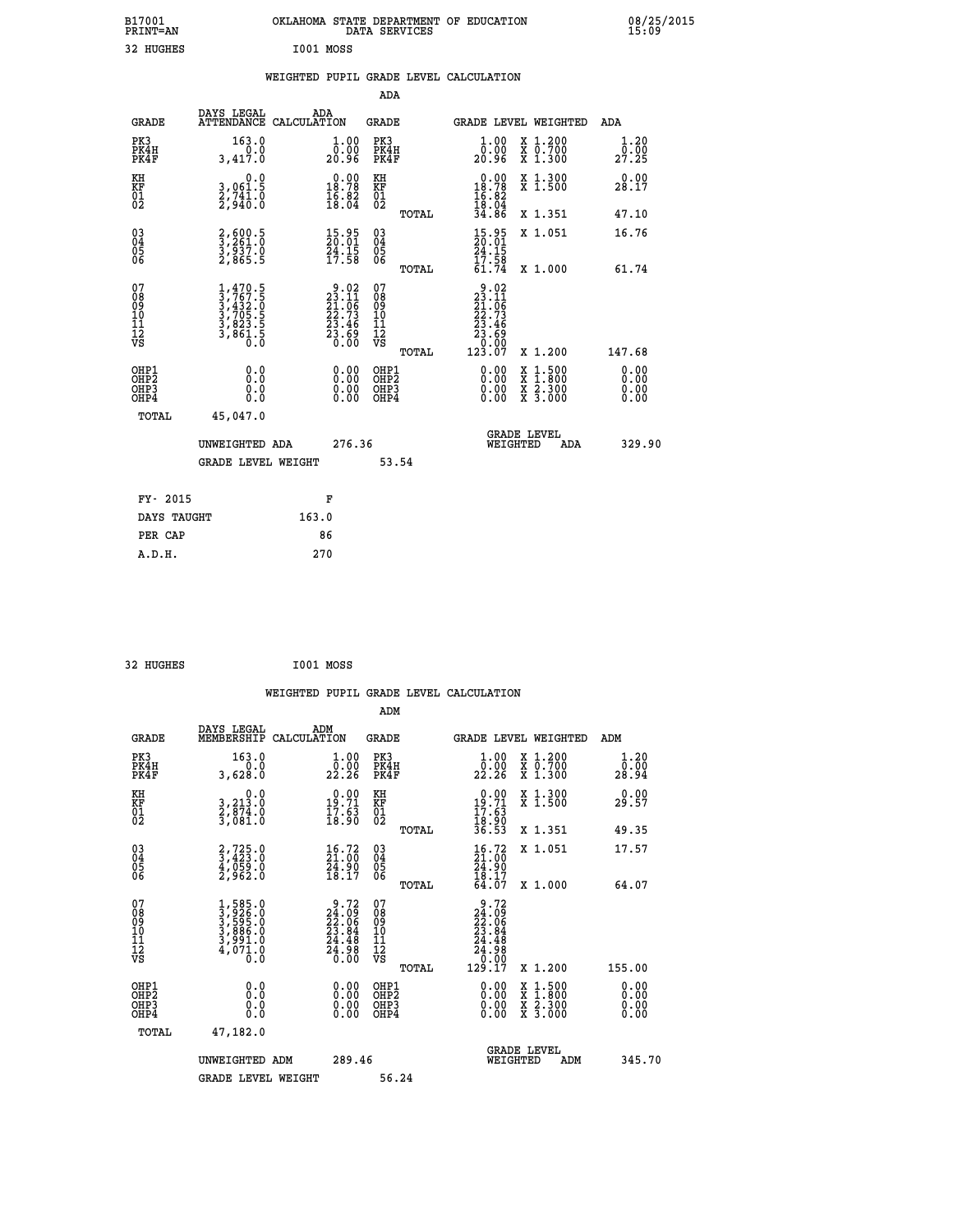| B17001<br>PRINT=AN<br>32 HUGHES              |                                                                                     | OKLAHOMA STATE DEPARTMENT OF EDUCATION DATA SERVICES<br>I005 WETUMKA |                                                    |                                                                           |                                                                             | 08/25/2015            |
|----------------------------------------------|-------------------------------------------------------------------------------------|----------------------------------------------------------------------|----------------------------------------------------|---------------------------------------------------------------------------|-----------------------------------------------------------------------------|-----------------------|
|                                              |                                                                                     | WEIGHTED PUPIL GRADE LEVEL CALCULATION                               |                                                    |                                                                           |                                                                             |                       |
|                                              |                                                                                     |                                                                      | <b>ADA</b>                                         |                                                                           |                                                                             |                       |
| <b>GRADE</b>                                 | DAYS LEGAL                                                                          | ADA<br>ATTENDANCE CALCULATION                                        | GRADE                                              |                                                                           | GRADE LEVEL WEIGHTED                                                        | ADA                   |
| PK3<br>PK4H<br>PK4F                          | 614.0<br>0.0<br>3,354.0                                                             | 3.72<br>$\frac{0.00}{20.33}$                                         | PK3<br>PK4H<br>PK4F                                | $\begin{smallmatrix} 3.72\ 0.00\ 20.33 \end{smallmatrix}$                 | X 1.200<br>X 0.700<br>X 1.300                                               | 4.46<br>0.00<br>26.43 |
| KH<br>KF<br>01<br>02                         | 0.0<br>4,503.5<br>4,100.5<br>5,136.5                                                | $\begin{smallmatrix} 0.00\\ 27.29\\ 24.85\\ 31.13 \end{smallmatrix}$ | KH<br>KF<br>01<br>02                               | 27.29<br>$\frac{24}{31}$ . $\frac{85}{35}$ . 98                           | X 1.300<br>X 1.500                                                          | 0.00<br>40.94         |
|                                              |                                                                                     |                                                                      | TOTAL                                              |                                                                           | X 1.351                                                                     | 75.63                 |
| $03\overline{4}$<br>$\frac{05}{06}$          | $\frac{6}{5}, \frac{717}{256}$ .<br>4,887.5<br>4,537.5                              | $\begin{smallmatrix} 40.71\ 31.86\ 29.62\ 27.50 \end{smallmatrix}$   | $\begin{matrix} 03 \\ 04 \\ 05 \\ 06 \end{matrix}$ | $\begin{smallmatrix} 40.71\ 31.86\ 29.62\ 27.50\ 88.98 \end{smallmatrix}$ | X 1.051                                                                     | 42.79                 |
|                                              |                                                                                     |                                                                      | TOTAL                                              |                                                                           | X 1.000                                                                     | 88.98                 |
| 07<br>08<br>09<br>01<br>11<br>11<br>12<br>VS | $5,453.5$<br>$6,033.0$<br>$7,584.0$<br>$6,185.0$<br>$4,247.0$<br>$3,806.5$<br>$0.0$ | 33.05<br>36.59<br>45.96<br>37.48<br>37.48<br>25.74<br>23.07<br>0.00  | 07<br>08<br>09<br>11<br>11<br>12<br>VS<br>TOTAL    | 33.05<br>36.59<br>45.96<br>37.48<br>25.74<br>23.07<br>0.00<br>201.89      | X 1.200                                                                     | 242.27                |
|                                              |                                                                                     |                                                                      |                                                    |                                                                           |                                                                             |                       |
| OHP1<br>OHP2<br>OH <sub>P3</sub><br>OHP4     | 0.0<br>Ō.Ō<br>0.0<br>0.0                                                            | $0.00$<br>$0.00$<br>0.00                                             | OHP1<br>OHP2<br>OHP3<br>OHP4                       | 0.00<br>0.00<br>0.00                                                      | $\begin{array}{l} x\,+\,500\\ x\,+\,300\\ x\,+\,2\\ x\,+\,3000 \end{array}$ | 0.00<br>0.00<br>0.00  |
| TOTAL                                        | 72,421.5                                                                            |                                                                      |                                                    |                                                                           |                                                                             |                       |
|                                              | UNWEIGHTED ADA                                                                      | 438.90                                                               |                                                    | WEIGHTED                                                                  | <b>GRADE LEVEL</b><br>ADA                                                   | 521.50                |
|                                              | <b>GRADE LEVEL WEIGHT</b>                                                           |                                                                      | 82.60                                              |                                                                           |                                                                             |                       |
| FY- 2015                                     |                                                                                     | F                                                                    |                                                    |                                                                           |                                                                             |                       |
| DAYS TAUGHT                                  |                                                                                     | 165.0                                                                |                                                    |                                                                           |                                                                             |                       |
| PER CAP                                      |                                                                                     | 79                                                                   |                                                    |                                                                           |                                                                             |                       |

| 32 HUGHES | I005 WETUMKA |
|-----------|--------------|
|           |              |

 **WEIGHTED PUPIL GRADE LEVEL CALCULATION ADM DAYS LEGAL ADM GRADE MEMBERSHIP CALCULATION GRADE GRADE LEVEL WEIGHTED ADM PK3 614.0 3.72 PK3 3.72 X 1.200 4.46 PK4H 0.0 0.00 PK4H 0.00 X 0.700 0.00 PK4F 3,599.0 21.81 PK4F 21.81 X 1.300 28.35 KH 0.0 0.00 KH 0.00 X 1.300 0.00 KF 4,790.0 29.03 KF 29.03 X 1.500 43.55 01 4,337.0 26.28 01 26.28 02 5,425.0 32.88 02 32.88 TOTAL 59.16 X 1.351 79.93 03 6,998.0 42.41 03 42.41 X 1.051 44.57 04 5,585.0 33.85 04 33.85 05 5,145.0 31.18 05 31.18 06 4,800.0 29.09 06 29.09 TOTAL 94.12 X 1.000 94.12**  $\begin{array}{cccc} 07 & 5\,,741.0 & 34\,.79 & 07 & 34\,.79 \ 08 & 6\,,341.0 & 38\,.61 & 09 & 38\,.61 \ 10 & 6\,,461.0 & 39.16 & 10 & 39.16 \ 11 & 4\,,504.0 & 27.30 & 11 & 27.30 \ 12 & 3\,,991.0 & 27.30 & 12 & 27.30 \ 13 & 50 & 0.0 & 27.30 & 12 & 27.30 \ 18 & 0.0 & 0.0 & 0.0$ **5,741.0**<br> **5,341.0**<br> **5,341.0**<br> **5,461.0**<br> **5,461.0**<br> **5,461.0**<br> **5,461.0**<br> **5,461.0**<br> **5,461.0**<br> **5,461.0**<br> **5,461.0**<br> **5,461.0**<br> **5,461.0**<br> **5,461.0**<br> **5,461.0**<br> **5,461.0**<br> **5,461.0**<br> **5,91.0**<br> **5,41.19**<br> **5,91.0**<br> **5,4 OHP1 0.0 0.00 OHP1 0.00 X 1.500 0.00 OHP2 0.0 0.00 OHP2 0.00 X 1.800 0.00 OHP3 0.0 0.00 OHP3 0.00 X 2.300 0.00 OHP4 0.0 0.00 OHP4 0.00 X 3.000 0.00 TOTAL 76,352.0** UNWEIGHTED ADM 462.73  **UNWEIGHTED ADM 462.73 WEIGHTED ADM 549.96** GRADE LEVEL WEIGHT 87.23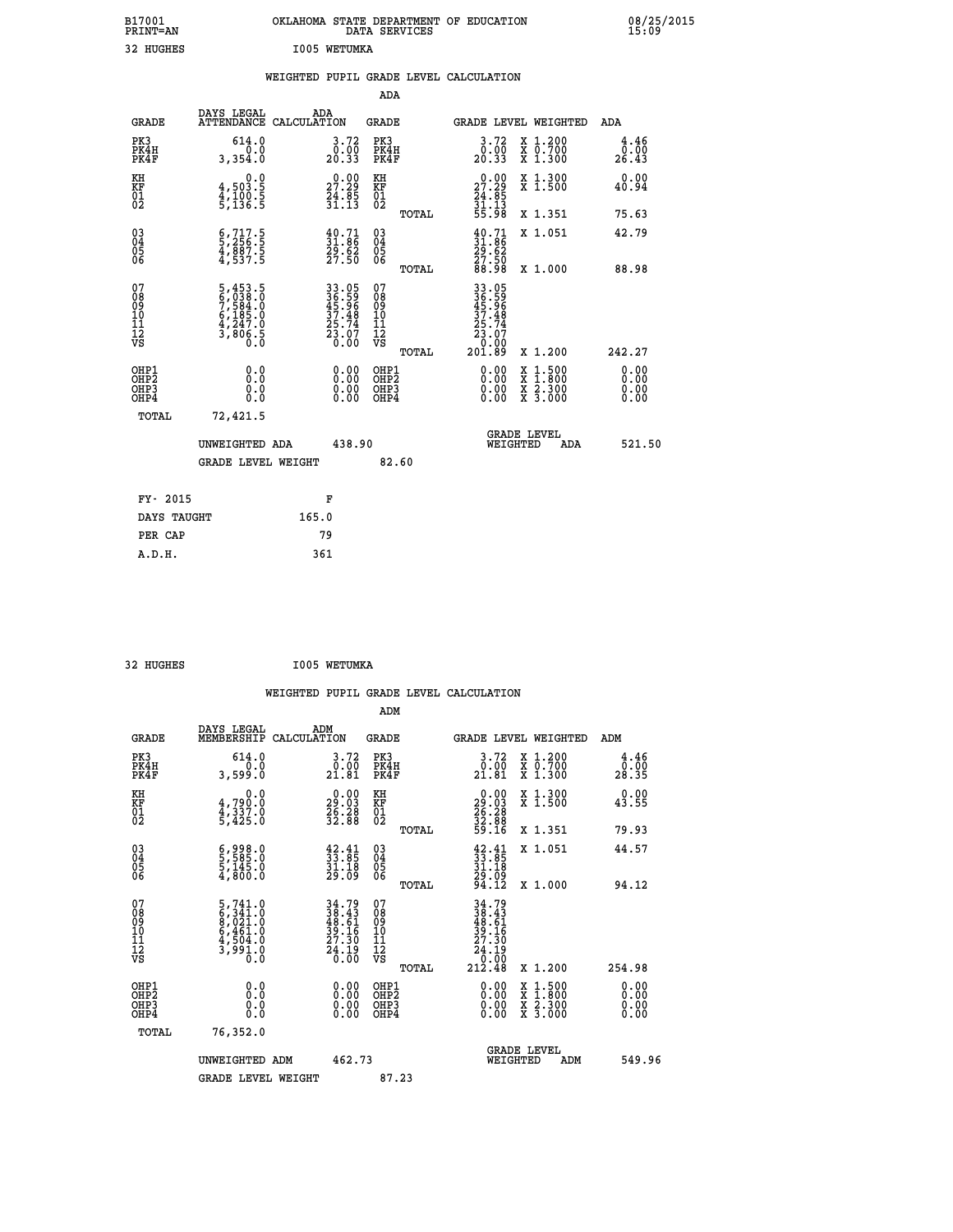| OKLAHOMA STATE DEPARTMENT OF EDUCATION<br>DATA SERVICES |  |
|---------------------------------------------------------|--|
| <b>I035 HOLDENVILLE</b>                                 |  |

|                                                      |                                                                                                                                                                    |       |                                                                             |                                                    |       | WEIGHTED PUPIL GRADE LEVEL CALCULATION                                    |                                                                                                                                      |                               |
|------------------------------------------------------|--------------------------------------------------------------------------------------------------------------------------------------------------------------------|-------|-----------------------------------------------------------------------------|----------------------------------------------------|-------|---------------------------------------------------------------------------|--------------------------------------------------------------------------------------------------------------------------------------|-------------------------------|
|                                                      |                                                                                                                                                                    |       |                                                                             | ADA                                                |       |                                                                           |                                                                                                                                      |                               |
| <b>GRADE</b>                                         | DAYS LEGAL<br>ATTENDANCE CALCULATION                                                                                                                               |       | ADA                                                                         | GRADE                                              |       |                                                                           | <b>GRADE LEVEL WEIGHTED</b>                                                                                                          | ADA                           |
| PK3<br>PK4H<br>PK4F                                  | 302.0<br>0.0<br>9,441.0                                                                                                                                            |       | $\begin{smallmatrix}1.81\0.00\\56.53\end{smallmatrix}$                      | PK3<br>PK4H<br>PK4F                                |       | $1.81$<br>0.00<br>56.53                                                   | X 1.200<br>X 0.700<br>X 1.300                                                                                                        | 2.17<br>0.00<br>73.49         |
| KH<br>KF<br>01<br>02                                 | 0.0<br>15,364.5<br>15,134.5<br>14,188.5                                                                                                                            |       | $\begin{smallmatrix} 0.00\\ 2.00\\ 92.00\\ 90.63\\ 84.96 \end{smallmatrix}$ | KH<br>KF<br>01<br>02                               |       | 0.00<br>92:00<br>80.63<br>84:96<br>175:59                                 | X 1.300<br>X 1.500                                                                                                                   | 0.00<br>138.00                |
|                                                      |                                                                                                                                                                    |       |                                                                             |                                                    | TOTAL |                                                                           | X 1.351                                                                                                                              | 237.22                        |
| 030404<br>ŎĞ                                         | $\begin{smallmatrix} 12\,, & 860\,. & 0\\ 13\,, & 527\,. & 5\\ 11\,, & 316\,. & 5\\ 11\,, & 565\,. & 5 \end{smallmatrix}$                                          |       | $\begin{smallmatrix} 77.01 \\ 81.00 \\ 57.76 \end{smallmatrix}$<br>69.25    | $\begin{matrix} 03 \\ 04 \\ 05 \\ 06 \end{matrix}$ |       | $77.01$<br>$61.00$<br>$67.76$                                             | X 1.051                                                                                                                              | 80.94                         |
|                                                      |                                                                                                                                                                    |       |                                                                             |                                                    | TOTAL | ةْ: 69<br>218.01                                                          | X 1.000                                                                                                                              | 218.01                        |
| 07<br>08901112<br>1112<br>VS                         | $\begin{smallmatrix} 10\,,749\,,\,5\\ 11\,,833\,,\,5\\ 10\,,654\,,\,5\\ 9\,,803\,,\,0\\ 8\,,845\,,\,0\\ 8\,,845\,,\,0\\ 10\,,\,808\,,\,0\\ 0\,. \end{smallmatrix}$ |       | $54.37$<br>$70.86$<br>$63.80$<br>$58.70$<br>$52.96$<br>$64.72$<br>$0.00$    | 07<br>08<br>09<br>11<br>11<br>12<br>VS             |       | $54.37$<br>$70.86$<br>$63.80$<br>$58.70$<br>$52.96$<br>$64.72$<br>$90.99$ |                                                                                                                                      |                               |
|                                                      |                                                                                                                                                                    |       |                                                                             |                                                    | TOTAL | 375.41                                                                    | X 1.200                                                                                                                              | 450.49                        |
| OHP1<br>OHP <sub>2</sub><br>OH <sub>P3</sub><br>OHP4 | 0.0<br>Ŏ.Ŏ<br>0.0<br>0.0                                                                                                                                           |       | $0.00$<br>$0.00$<br>0.00                                                    | OHP1<br>OHP <sub>2</sub><br>OHP3<br>OHP4           |       | $0.00$<br>$0.00$<br>0.00                                                  | $\begin{smallmatrix} \texttt{X} & 1 & 500 \\ \texttt{X} & 1 & 800 \\ \texttt{X} & 2 & 300 \\ \texttt{X} & 3 & 000 \end{smallmatrix}$ | 0.00<br>Ō. ŌŌ<br>0.00<br>0.00 |
| TOTAL                                                | 166,393.5                                                                                                                                                          |       |                                                                             |                                                    |       |                                                                           |                                                                                                                                      |                               |
|                                                      | UNWEIGHTED ADA                                                                                                                                                     |       | 996.36                                                                      |                                                    |       |                                                                           | <b>GRADE LEVEL</b><br>WEIGHTED<br>ADA                                                                                                | 1,200.32                      |
|                                                      | <b>GRADE LEVEL WEIGHT</b>                                                                                                                                          |       |                                                                             | 203.96                                             |       |                                                                           |                                                                                                                                      |                               |
| FY- 2015                                             |                                                                                                                                                                    |       | F                                                                           |                                                    |       |                                                                           |                                                                                                                                      |                               |
| DAYS TAUGHT                                          |                                                                                                                                                                    | 167.0 |                                                                             |                                                    |       |                                                                           |                                                                                                                                      |                               |
| PER CAP                                              |                                                                                                                                                                    |       | 57                                                                          |                                                    |       |                                                                           |                                                                                                                                      |                               |
| A.D.H.                                               |                                                                                                                                                                    |       | 874                                                                         |                                                    |       |                                                                           |                                                                                                                                      |                               |

B17001<br>PRINT=AN<br>32 HUGHES

32 HUGHES **I035 HOLDENVILLE** 

|                                          |                                          |                                                                                                                                                   |                                                                          | ADM                                                 |       |                                                                                              |                                          |                              |
|------------------------------------------|------------------------------------------|---------------------------------------------------------------------------------------------------------------------------------------------------|--------------------------------------------------------------------------|-----------------------------------------------------|-------|----------------------------------------------------------------------------------------------|------------------------------------------|------------------------------|
|                                          | DAYS LEGAL<br><b>GRADE</b><br>MEMBERSHIP | ADM<br>CALCULATION                                                                                                                                |                                                                          | <b>GRADE</b>                                        |       |                                                                                              | <b>GRADE LEVEL WEIGHTED</b>              | ADM                          |
| PK3<br>PK4F                              | PK4H                                     | 302.0<br>0.0<br>10,174.0                                                                                                                          | 1.81<br>ō:ŏō<br>82∶65                                                    | PK3<br>PK4H<br>PK4F                                 |       | $\begin{smallmatrix}1.81\0.00\\60.92\end{smallmatrix}$                                       | X 1.200<br>X 0.700<br>X 1.300            | 2.17<br>0.00<br>79.20        |
| KH<br>KF<br>01<br>02                     |                                          | 0.0<br>16,487.0<br>15,963.0<br>14,943.0                                                                                                           | $\begin{smallmatrix} 0.00\\ 98.72\\ 95.59\\ 89.48 \end{smallmatrix}$     | KH<br>KF<br>01<br>02                                |       | $\begin{smallmatrix} &0.00\98.72\95.59\89.48\185.07\end{smallmatrix}$                        | X 1.300<br>X 1.500                       | 0.00<br>148.08               |
|                                          |                                          |                                                                                                                                                   |                                                                          |                                                     | TOTAL |                                                                                              | X 1.351                                  | 250.03                       |
| 03<br>04<br>05<br>06                     |                                          | 13,589.0<br>14,259.0<br>11,949.0<br>12,141.0                                                                                                      | 81.37<br>85.38<br>71.55<br>72.70                                         | $\begin{array}{c} 03 \\ 04 \\ 05 \\ 06 \end{array}$ |       | $\begin{smallmatrix}81\cdot37\\85\cdot38\\71\cdot55\\72\cdot70\\229\cdot63\end{smallmatrix}$ | X 1.051                                  | 85.52                        |
|                                          |                                          |                                                                                                                                                   |                                                                          |                                                     | TOTAL |                                                                                              | X 1.000                                  | 229.63                       |
| 07<br>08<br>09<br>101<br>112<br>VS       |                                          | $\begin{smallmatrix} 11\,,\,338\,.0\\ 12\,,\,730\,.0\\ 11\,,\,573\,.0\\ 10\,,\,601\,.0\\ 9\,,\,825\,.0\\ 11\,,\,954\,.0\\ 0\,. \end{smallmatrix}$ | $57.89$<br>$76.23$<br>$69.30$<br>$63.48$<br>$58.83$<br>$71.58$<br>$0.00$ | 07<br>08<br>09<br>11<br>11<br>12<br>VS              | TOTAL | $76.23$<br>$76.23$<br>$69.30$<br>$63.48$<br>$58.83$<br>$71.58$<br>$0.00$<br>$407.31$         | X 1.200                                  | 488.77                       |
| OHP1<br>OHP2<br>OH <sub>P3</sub><br>OHP4 |                                          | 0.0<br>0.000                                                                                                                                      | $0.00$<br>$0.00$<br>0.00                                                 | OHP1<br>OHP2<br>OHP <sub>3</sub>                    |       | $0.00$<br>$0.00$<br>0.00                                                                     | X 1:500<br>X 1:800<br>X 2:300<br>X 3:000 | 0.00<br>0.00<br>0.00<br>0.00 |
|                                          | TOTAL<br>177,828.0                       |                                                                                                                                                   |                                                                          |                                                     |       |                                                                                              |                                          |                              |
|                                          |                                          | UNWEIGHTED ADM                                                                                                                                    | 1,064.83                                                                 |                                                     |       | WEIGHTED                                                                                     | <b>GRADE LEVEL</b><br>ADM                | 1,283.40                     |
|                                          |                                          | <b>GRADE LEVEL WEIGHT</b>                                                                                                                         |                                                                          | 218.57                                              |       |                                                                                              |                                          |                              |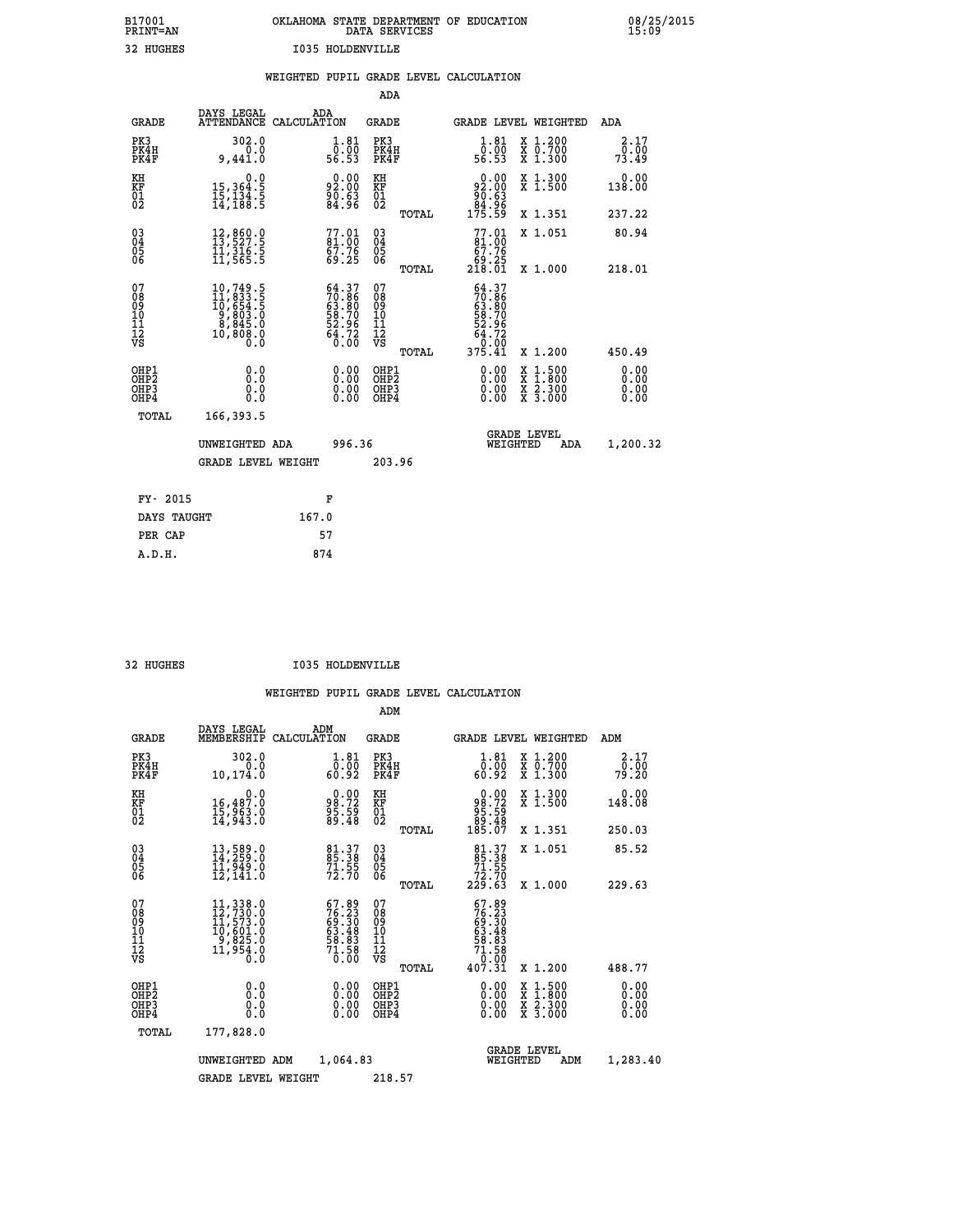| B17001<br><b>PRINT=AN</b> | OKLAHOMA STATE DEPARTMENT OF EDUCATION<br>DATA SERVICES | 08/25/2015<br>15:09 |
|---------------------------|---------------------------------------------------------|---------------------|
| 32<br>HUGHES              | I048 CALVIN                                             |                     |

|                                                                    |                                                                       |                                                                                                                        | ADA                                                 |       |                                                                                 |                                          |                              |
|--------------------------------------------------------------------|-----------------------------------------------------------------------|------------------------------------------------------------------------------------------------------------------------|-----------------------------------------------------|-------|---------------------------------------------------------------------------------|------------------------------------------|------------------------------|
| <b>GRADE</b>                                                       | DAYS LEGAL<br>ATTENDANCE CALCULATION                                  | ADA                                                                                                                    | <b>GRADE</b>                                        |       |                                                                                 | GRADE LEVEL WEIGHTED                     | ADA                          |
| PK3<br>PK4H<br>PK4F                                                | 33.0<br>0.0<br>1,369.5                                                | $\substack{0.20 \\ 0.00 \\ 8.45}$                                                                                      | PK3<br>PK4H<br>PK4F                                 |       | $\begin{smallmatrix} 0.20\ 0.00\ 8.45 \end{smallmatrix}$                        | X 1.200<br>X 0.700<br>X 1.300            | 0.24<br>0.00<br>10.99        |
| KH<br>KF<br>01<br>02                                               | 0.0<br>2,085:0<br>2,011:0<br>1,215:0                                  | 12.87<br>$\frac{15.41}{7.50}$                                                                                          | KH<br>KF<br>01<br>02                                |       | $12.87$<br>$12.87$<br>$12.41$<br>$7.50$                                         | X 1.300<br>X 1.500                       | 0.00<br>19.31                |
|                                                                    |                                                                       |                                                                                                                        |                                                     | TOTAL | 19.91                                                                           | X 1.351                                  | 26.90                        |
| $\begin{smallmatrix} 03 \\[-4pt] 04 \end{smallmatrix}$<br>Ŏ5<br>06 | 2,221.0<br>2,260.5<br>1,489.5<br>1,547.5                              | $\begin{smallmatrix} 13.71\ 13.95\ 9.19\ 9.55 \end{smallmatrix}$                                                       | $\begin{array}{c} 03 \\ 04 \\ 05 \\ 06 \end{array}$ |       | $\begin{smallmatrix} 13.71 \\ 13.95 \\ 9.19 \\ 9.55 \\ 32.69 \end{smallmatrix}$ | X 1.051                                  | 14.41                        |
|                                                                    |                                                                       |                                                                                                                        |                                                     | TOTAL |                                                                                 | X 1.000                                  | 32.69                        |
| 07<br>08<br>09<br>101<br>11<br>12<br>VS                            | 2,176.0<br>1,796.0<br>1,796.0<br>1,467.5<br>1,493.5<br>2,831.0<br>0.0 | $\begin{smallmatrix} 13\cdot 43\\14\cdot 64\\11\cdot 09\\9\cdot 06\\9\cdot 22\\17\cdot 48\\0\cdot 00\end{smallmatrix}$ | 07<br>08<br>09<br>101<br>11<br>12<br>VS             |       | $13.43$<br>$14.64$<br>$11.09$<br>$9.06$<br>$9.22$<br>$17.48$<br>0.00            |                                          |                              |
|                                                                    |                                                                       |                                                                                                                        |                                                     | TOTAL | 74.92                                                                           | X 1.200                                  | 89.90                        |
| OHP1<br>OHP <sub>2</sub><br>OH <sub>P3</sub><br>OHP4               | 0.0<br>0.000                                                          | 0.00<br>$\begin{smallmatrix} 0.00 \ 0.00 \end{smallmatrix}$                                                            | OHP1<br>OHP2<br>OHP <sub>3</sub>                    |       | 0.00<br>0.00                                                                    | X 1:500<br>X 1:800<br>X 2:300<br>X 3:000 | 0.00<br>0.00<br>0.00<br>0.00 |
| TOTAL                                                              | 26,367.0                                                              |                                                                                                                        |                                                     |       |                                                                                 |                                          |                              |
|                                                                    | UNWEIGHTED ADA                                                        | 162.75                                                                                                                 |                                                     |       |                                                                                 | <b>GRADE LEVEL</b><br>WEIGHTED<br>ADA    | 194.44                       |
|                                                                    | <b>GRADE LEVEL WEIGHT</b>                                             |                                                                                                                        | 31.69                                               |       |                                                                                 |                                          |                              |
| FY- 2015                                                           |                                                                       | F                                                                                                                      |                                                     |       |                                                                                 |                                          |                              |
| DAYS TAUGHT                                                        |                                                                       | 162.0                                                                                                                  |                                                     |       |                                                                                 |                                          |                              |
| PER CAP                                                            |                                                                       | 125                                                                                                                    |                                                     |       |                                                                                 |                                          |                              |

| 32 HUGHES | I048 CALVIN |
|-----------|-------------|
|           |             |

 **WEIGHTED PUPIL GRADE LEVEL CALCULATION ADM DAYS LEGAL ADM GRADE MEMBERSHIP CALCULATION GRADE GRADE LEVEL WEIGHTED ADM PK3 33.0 0.20 PK3 0.20 X 1.200 0.24 PK4H 0.0 0.00 PK4H 0.00 X 0.700 0.00 PK4F 1,553.0 9.59 PK4F 9.59 X 1.300 12.47 KH 0.0 0.00 KH 0.00 X 1.300 0.00 KF 2,268.0 14.00 KF 14.00 X 1.500 21.00** 01 2,164.0 13.36 01 13.36<br>
02 1,321.0 8.15 02 **13.15 TOTAL 21.51 X 1.351 29.06 03 2,321.0 14.33 03 14.33 X 1.051 15.06 04 2,307.0 14.24 04 14.24 05 1,618.0 9.99 05 9.99** 06 1,649.0 10.18 06 <sub>momas</sub> 10.18  **TOTAL 34.41 X 1.000 34.41**  $\begin{array}{cccc} 07 & 2,366.0 & 14.60 & 07 & 14.60 \cr 08 & 2,467.0 & 15.35 & 08 & 15.35 \cr 09 & 1,871.0 & 11.55 & 09 & 11.55 \cr 10 & 1,554.0 & 9.59 & 10 & 9.59 \cr 11 & 1,519.0 & 9.59 & 10 & 9.59 \cr 12 & 2,944.0 & 18.17 & 12 & 9.38 \cr \nabla\mathbf{S} & 0 & 18.17 & 12 &$  $\begin{array}{cccc} 14.60 & 07 & 14.60 & 10.11 & 0.12 & 0.13 \\ 15.315 & 09 & 15.315 & 0.13 \\ 9.529 & 10 & 9.539 & 1.37 \\ 9.539 & 11 & 9.539 & 0.33 \\ 18.17 & 12 & 9.317 & 0.10 \\ 10.00 & 0.00 & 0.0182 & 0.00 & 0.00 \\ 0.00 & 0.00 & 0.00 & 0.00 & 0.00 \\ 0.00 & 0.00 & 0.$  **OHP1 0.0 0.00 OHP1 0.00 X 1.500 0.00 OHP2 0.0 0.00 OHP2 0.00 X 1.800 0.00 OHP3 0.0 0.00 OHP3 0.00 X 2.300 0.00 OHP4 0.0 0.00 OHP4 0.00 X 3.000 0.00 TOTAL 27,975.0 GRADE LEVEL UNWEIGHTED ADM 172.68 WEIGHTED ADM 206.61** GRADE LEVEL WEIGHT 33.93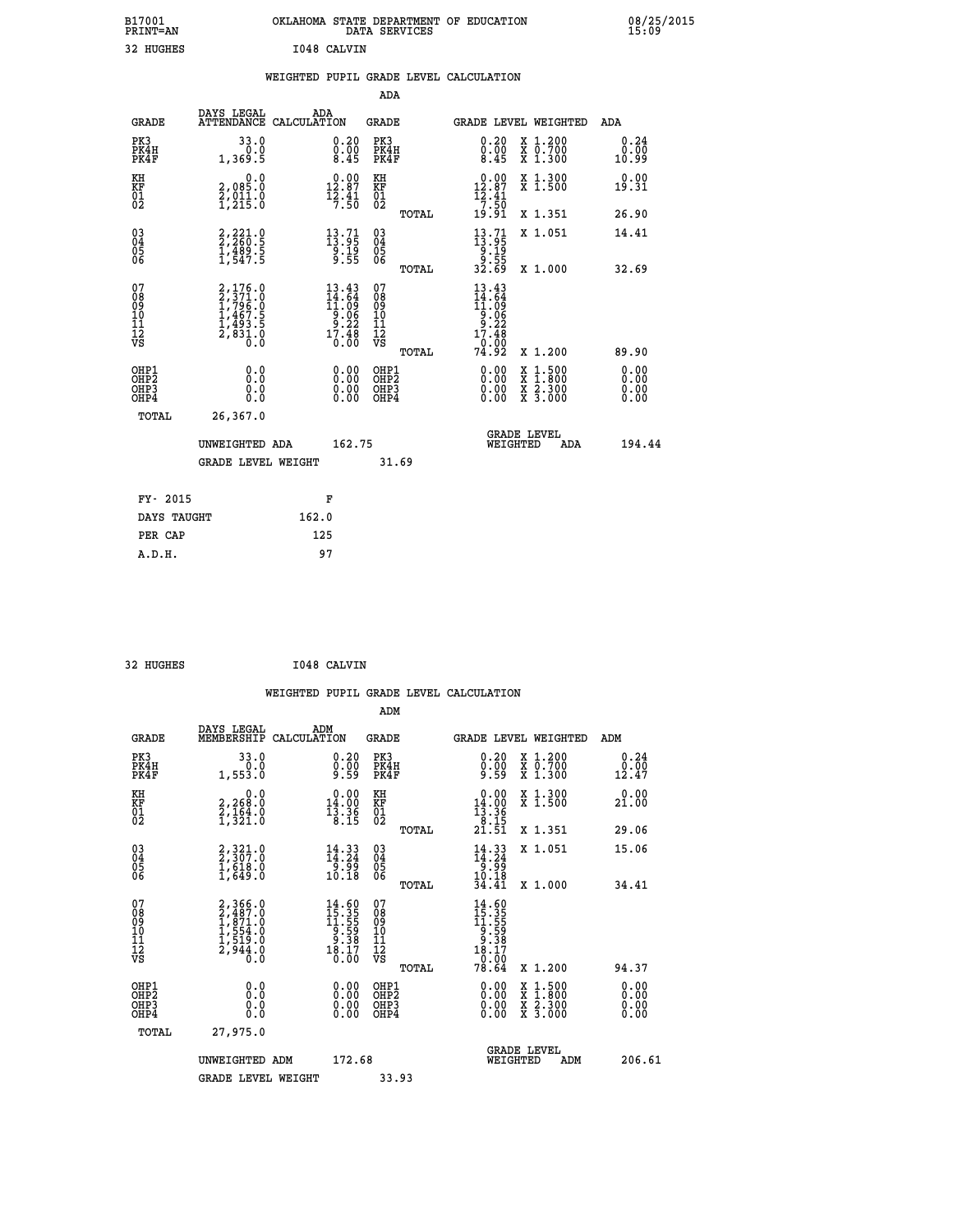| B17001<br><b>PRINT=AN</b> | OKLAHOMA STATE DEPARTMENT OF EDUCATION<br>DATA SERVICES | 08/25/2015<br>15:09 |
|---------------------------|---------------------------------------------------------|---------------------|
| 32 HUGHES                 | 1054 STUART                                             |                     |

|  |  | WEIGHTED PUPIL GRADE LEVEL CALCULATION |
|--|--|----------------------------------------|
|  |  |                                        |

|                                                                    |                                                                                                                                                                                     |                                                                                       | ADA                                                |       |                                                                        |                                          |                       |
|--------------------------------------------------------------------|-------------------------------------------------------------------------------------------------------------------------------------------------------------------------------------|---------------------------------------------------------------------------------------|----------------------------------------------------|-------|------------------------------------------------------------------------|------------------------------------------|-----------------------|
| <b>GRADE</b>                                                       | DAYS LEGAL<br>ATTENDANCE CALCULATION                                                                                                                                                | ADA                                                                                   | <b>GRADE</b>                                       |       |                                                                        | <b>GRADE LEVEL WEIGHTED</b>              | ADA                   |
| PK3<br>PK4H<br>PK4F                                                | 0.0<br>0.0<br>2,161.0                                                                                                                                                               | 0.00<br>$\begin{smallmatrix} 0.00 \ 12.56 \end{smallmatrix}$                          | PK3<br>PK4H<br>PK4F                                |       | 0.00<br>0.00<br>12.56                                                  | X 1.200<br>X 0.700<br>X 1.300            | 0.00<br>0.00<br>16.33 |
| KH<br>KF<br>01<br>02                                               | 0.0<br>2,292.5<br>2,522.0<br>3,609.5                                                                                                                                                | $0.00$<br>13.33<br>$\frac{14}{20}$ : $\frac{55}{9}$                                   | KH<br>KF<br>01<br>02                               |       | $0.00$<br>13.33<br>$\frac{14}{20}$ : $\frac{66}{35}$<br>35.65          | X 1.300<br>X 1.500                       | 0.00<br>20.00         |
|                                                                    |                                                                                                                                                                                     |                                                                                       |                                                    | TOTAL |                                                                        | X 1.351                                  | 48.16                 |
| $\begin{smallmatrix} 03 \\[-4pt] 04 \end{smallmatrix}$<br>Ŏ5<br>06 | 3,559.0<br>3,249.5<br>2,991.5<br>3,452.0                                                                                                                                            | $\begin{smallmatrix} 20.69\ 18.89\ 17.39\ 20.07 \end{smallmatrix}$                    | $\begin{matrix} 03 \\ 04 \\ 05 \\ 06 \end{matrix}$ |       | $20.69$<br>$18.39$<br>$17.39$<br>$20.07$<br>$56.35$                    | X 1.051                                  | 21.75                 |
|                                                                    |                                                                                                                                                                                     |                                                                                       |                                                    | TOTAL |                                                                        | X 1.000                                  | 56.35                 |
| 07<br>08<br>09<br>01<br>11<br>11<br>12<br>VS                       | $\begin{smallmatrix} 3\,, & 940\, . \, 0\\ 3\,, & 142\, . \, 0\\ 4\,, & 372\, . \, 5\\ 3\,, & 624\, . \, 0\\ 4\,, & 416\, . \, 0\\ 2\,, & 960\, . \, 0\\ 0\,. & 0\end{smallmatrix}$ | $\frac{22.91}{18.27}$<br>$\frac{1}{25.42}$<br>$21.07$<br>$25.67$<br>$17.21$<br>$0.00$ | 07<br>08<br>09<br>11<br>11<br>12<br>VS             |       | $22.91$<br>$18.27$<br>$25.42$<br>$21.07$<br>$25.67$<br>$17.21$<br>0.00 |                                          |                       |
|                                                                    |                                                                                                                                                                                     |                                                                                       |                                                    | TOTAL | 130.55                                                                 | X 1.200                                  | 156.66                |
| OHP1<br><b>OHP2</b><br>OH <sub>P3</sub><br>OHP4                    | 0.0<br>0.0<br>0.0                                                                                                                                                                   | 0.00<br>0.00<br>0.00                                                                  | OHP1<br>OHP2<br>OHP3<br>OHP4                       |       | 0.00<br>0.00                                                           | X 1:500<br>X 1:800<br>X 2:300<br>X 3:000 | 0.00<br>0.00<br>0.00  |
| TOTAL                                                              | 46,291.5                                                                                                                                                                            |                                                                                       |                                                    |       |                                                                        |                                          |                       |
|                                                                    | UNWEIGHTED ADA                                                                                                                                                                      | 269.13                                                                                |                                                    |       |                                                                        | <b>GRADE LEVEL</b><br>WEIGHTED<br>ADA    | 319.25                |
|                                                                    | <b>GRADE LEVEL WEIGHT</b>                                                                                                                                                           |                                                                                       |                                                    | 50.12 |                                                                        |                                          |                       |
| FY- 2015                                                           |                                                                                                                                                                                     | F                                                                                     |                                                    |       |                                                                        |                                          |                       |
| DAYS TAUGHT                                                        |                                                                                                                                                                                     | 172.0                                                                                 |                                                    |       |                                                                        |                                          |                       |
| PER CAP                                                            |                                                                                                                                                                                     | 92                                                                                    |                                                    |       |                                                                        |                                          |                       |

| 2 HUGHES |  |  |
|----------|--|--|
|          |  |  |

32 HUGHES **I054 STUART WEIGHTED PUPIL GRADE LEVEL CALCULATION ADM DAYS LEGAL ADM GRADE MEMBERSHIP CALCULATION GRADE GRADE LEVEL WEIGHTED ADM PK3 0.0 0.00 PK3 0.00 X 1.200 0.00 PK4H 0.0 0.00 PK4H 0.00 X 0.700 0.00 PK4F 2,337.0 13.59 PK4F 13.59 X 1.300 17.67 KH 0.0 0.00 KH 0.00 X 1.300 0.00 KF 2,410.0 14.01 KF 14.01 X 1.500 21.02 01 2,636.0 15.33 01 15.33 02 3,760.0 21.86 02 21.86 TOTAL 37.19 X 1.351 50.24 03 3,656.0 21.26 03 21.26 X 1.051 22.34 04 3,416.0 19.86 04 19.86 05 3,114.0 18.10 05 18.10 06 3,571.0 20.76 06 20.76 TOTAL 58.72 X 1.000 58.72**  $\begin{array}{cccc} 07 & 4,022.0 & 23.67 & 07 & 23.67 \ 08 & 3,258.0 & 16.94 & 08 & 18.94 \ 09 & 4,619.0 & 26.85 & 09 & 26.85 \ 10 & 3,832.0 & 22.28 & 10 & 22.28 \ 11 & 4,646.0 & 27.01 & 11 & 27.01 \ \sqrt{5} & 3,103.0 & 16.06 & \sqrt{5} & \text{no} & 29.08 \end{array}$  **TOTAL 136.79 X 1.200 164.15 OHP1 0.0 0.00 OHP1 0.00 X 1.500 0.00 OHP2 0.0 0.00 OHP2 0.00 X 1.800 0.00 OHP3 0.0 0.00 OHP3 0.00 X 2.300 0.00 OHP4 0.0 0.00 OHP4 0.00 X 3.000 0.00 TOTAL 48,430.0 GRADE LEVEL UNWEIGHTED ADM 281.56 WEIGHTED ADM 334.14** GRADE LEVEL WEIGHT 52.58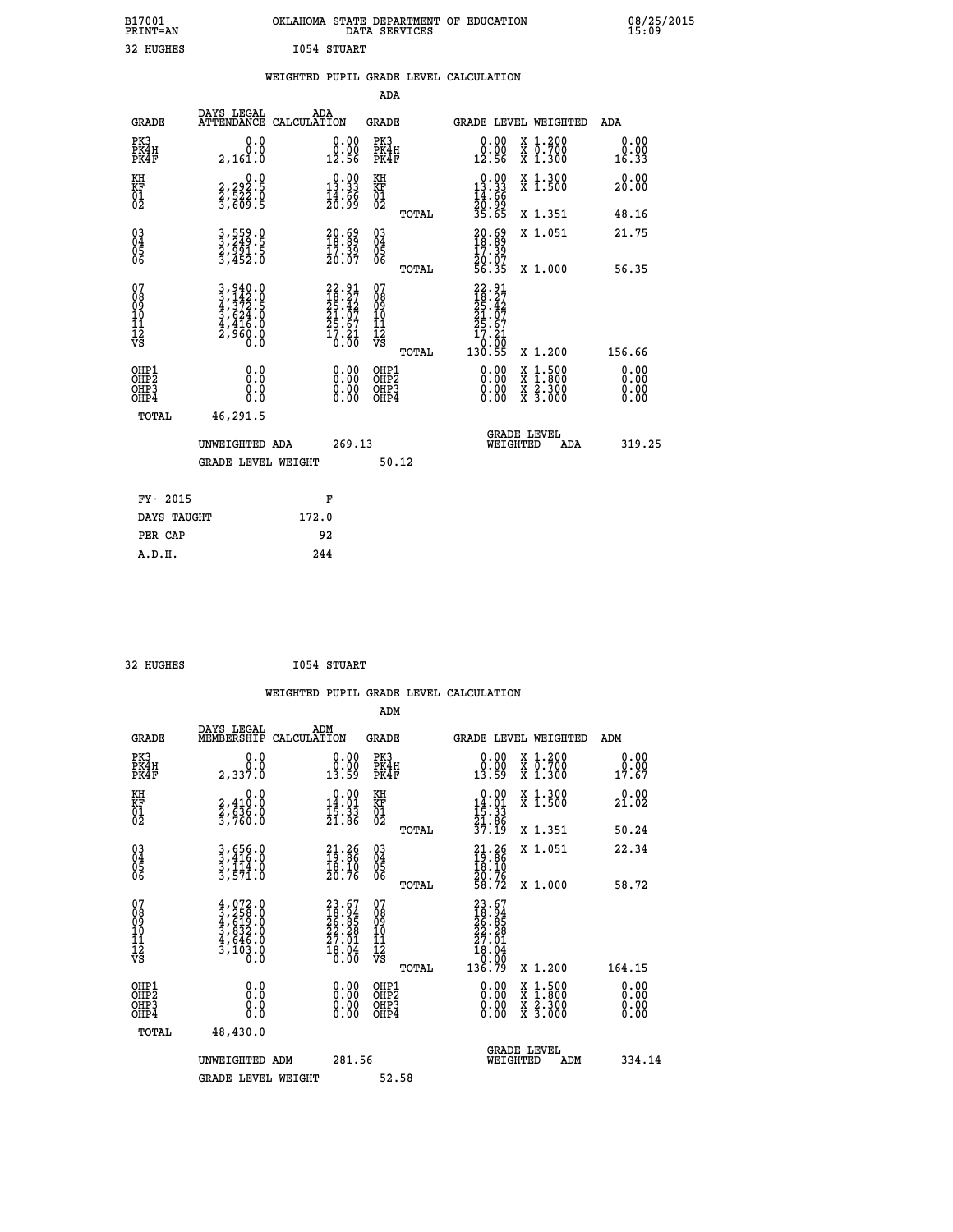| OKLAHOMA STATE DEPARTMENT OF EDUCATION<br>DATA SERVICES |  |
|---------------------------------------------------------|--|
| COUNTY TOTALS                                           |  |

 **B17001<br>PRINT=AN HUGHES COUNTY TOTALS**  **B17001 OKLAHOMA STATE DEPARTMENT OF EDUCATION 08/25/2015**

|                                    |                                                                                           | WEIGHTED PUPIL GRADE LEVEL CALCULATION                                        |                                        |       |                                                                      |                                          |                              |
|------------------------------------|-------------------------------------------------------------------------------------------|-------------------------------------------------------------------------------|----------------------------------------|-------|----------------------------------------------------------------------|------------------------------------------|------------------------------|
|                                    |                                                                                           |                                                                               | <b>ADA</b>                             |       |                                                                      |                                          |                              |
| <b>GRADE</b>                       | DAYS LEGAL                                                                                | ADA<br>ATTENDANCE CALCULATION                                                 | GRADE                                  |       |                                                                      | GRADE LEVEL WEIGHTED                     | ADA                          |
| PK3<br>PK4H<br>PK4F                | 1,112.0<br>0.0<br>19,742.5                                                                | 6.73<br>0.00<br>118.83                                                        | PK3<br>PK4H<br>PK4F                    |       | 6.73<br>0.00<br>118.83                                               | X 1.200<br>X 0.700<br>X 1.300            | 8.07<br>0.00<br>154.49       |
| KH<br>KF<br>01<br>02               | 0.0<br>27,307.0<br>26,509.0<br>27,089.5                                                   | $\begin{smallmatrix}&&0.00\\164.27\\159.37\\162.62\end{smallmatrix}$          | KH<br><b>KF</b><br>01<br>02            |       | 0.00<br>$164.27$<br>$159.37$<br>$162.62$<br>$321.99$                 | X 1.300<br>$\overline{x}$ 1.500          | 0.00<br>246.42               |
|                                    |                                                                                           |                                                                               |                                        | TOTAL |                                                                      | X 1.351                                  | 435.01                       |
| $^{03}_{04}$<br>05<br>06           | 27,958.0<br>27,555.0<br>24,622.0<br>23,968.0                                              | $\begin{smallmatrix} 168.07\\ 165.71\\ 148.11\\ 143.95 \end{smallmatrix}$     | $^{03}_{04}$<br>$\frac{05}{06}$        |       | 168.07<br>165.71<br>148.11                                           | X 1.051                                  | 634.42                       |
|                                    |                                                                                           |                                                                               |                                        | TOTAL | 143.95<br>457.77                                                     | X 1.000                                  | 457.77                       |
| 07<br>08<br>09<br>101<br>112<br>VS | $23,789.5$<br>$27,152.0$<br>$27,839.0$<br>$24,785.0$<br>$22,825.0$<br>$24,267.0$<br>$0.0$ | $142.78$<br>$163.47$<br>$167.33$<br>149.04<br>137.05<br>$\frac{146.17}{0.00}$ | 07<br>08<br>09<br>11<br>11<br>12<br>VS |       | 142.78<br>163.47<br>167.33<br>149.04<br>137.05<br>$146.17$<br>905.84 |                                          |                              |
|                                    |                                                                                           |                                                                               |                                        | TOTAL |                                                                      | X 1.200                                  | 1,087.00                     |
| OHP1<br>OHP2<br>OHP3<br>OHP4       | 0.0<br>Ŏ.Ŏ<br>0.0<br>0.0                                                                  | 0.00<br>0.00<br>0.00                                                          | OHP1<br>OHP2<br>OHP3<br>OHP4           |       | 0.00<br>0.00<br>0.00                                                 | X 1:500<br>X 1:800<br>X 2:300<br>X 3:000 | 0.00<br>ŏ:ŏŏ<br>0.00<br>0.00 |
| TOTAL                              | 356,520.5                                                                                 |                                                                               |                                        |       |                                                                      |                                          |                              |
|                                    | UNWEIGHTED ADA                                                                            | 2,143.50                                                                      |                                        |       |                                                                      | <b>GRADE LEVEL</b><br>WEIGHTED<br>ADA    | 2,565.41                     |
|                                    | <b>GRADE LEVEL WEIGHT</b>                                                                 |                                                                               | 421.91                                 |       |                                                                      |                                          |                              |
| FY- 2015                           |                                                                                           | F                                                                             |                                        |       |                                                                      |                                          |                              |
| DAYS TAUGHT                        |                                                                                           | 829.0                                                                         |                                        |       |                                                                      |                                          |                              |
| PER CAP                            |                                                                                           | 439                                                                           |                                        |       |                                                                      |                                          |                              |
| A.D.H.                             |                                                                                           | 1,846                                                                         |                                        |       |                                                                      |                                          |                              |

 **HUGHES COUNTY TOTALS**

 **ADM**

|  |  | WEIGHTED PUPIL GRADE LEVEL CALCULATION |
|--|--|----------------------------------------|
|  |  |                                        |

| <b>GRADE</b>                                         | DAYS LEGAL<br>MEMBERSHIP CALCULATION                                                                         | ADM                                                                                                         | <b>GRADE</b>                              |       |                                                                          | GRADE LEVEL WEIGHTED                     | ADM                          |
|------------------------------------------------------|--------------------------------------------------------------------------------------------------------------|-------------------------------------------------------------------------------------------------------------|-------------------------------------------|-------|--------------------------------------------------------------------------|------------------------------------------|------------------------------|
| PK3<br>PK4H<br>PK4F                                  | 1,112.0<br>0.0<br>21,291.0                                                                                   | 6.73<br>0.00<br>128.17                                                                                      | PK3<br>PK4H<br>PK4F                       |       | 6.73<br>0.00<br>128.17                                                   | X 1.200<br>x ō:7ŏŏ<br>x 1:300            | 8.07<br>0.00<br>166.63       |
| KH<br>KF<br>01<br>02                                 | 0.0<br>29,168:0<br>27,974:0<br>28,530:0                                                                      | $\begin{smallmatrix} &0.00\\ 175.47\\ 168.19\\ 171.27\end{smallmatrix}$                                     | KH<br>KF<br>01<br>02                      |       | $175.47$<br>$168.19$<br>$151.27$                                         | X 1.300<br>X 1.500                       | 0.00<br>263.22               |
|                                                      |                                                                                                              |                                                                                                             |                                           | TOTAL | 339.46                                                                   | X 1.351                                  | 458.61                       |
| 030404                                               | 29,289.0<br>28,990.0<br>25,885.0<br>25,123.0                                                                 | $\begin{smallmatrix} 176.09\\174.33\\155.72\\150.90 \end{smallmatrix}$                                      | $\substack{03 \\ 04}$<br>05<br>06         |       | $176.09$<br>$174.33$<br>$155.72$<br>$150.90$<br>$480.95$                 | X 1.051                                  | 185.06                       |
| 06                                                   |                                                                                                              |                                                                                                             |                                           | TOTAL |                                                                          | $X_1.000$                                | 480.95                       |
| 07<br>08<br>09<br>101<br>11<br>12<br>VS              | $\begin{smallmatrix} 25,102.0\\ 28,742.0\\ 29,679.0\\ 26,334.0\\ 24,485.0\\ 26,063.0\\ 0.0\end{smallmatrix}$ | $\begin{smallmatrix} 150.67\\ 173.04\\ 178.37\\ 158.35\\ 158.35\\ 147.00\\ 156.96\\ 0.00 \end{smallmatrix}$ | 07<br>08<br>09<br>11<br>11<br>12<br>VS    |       | $150.67$<br>$173.04$<br>$178.37$<br>$158.35$<br>147.00<br>156.96<br>0.00 |                                          |                              |
|                                                      |                                                                                                              |                                                                                                             |                                           | TOTAL | 964.39                                                                   | X 1.200                                  | 1,157.27                     |
| OHP1<br>OH <sub>P</sub> <sub>2</sub><br>OHP3<br>OHP4 | 0.0<br>0.000                                                                                                 |                                                                                                             | OHP1<br>OH <sub>P</sub> 2<br>OHP3<br>OHP4 |       | 0.00<br>0.00<br>0.00                                                     | X 1:500<br>X 1:800<br>X 2:300<br>X 3:000 | 0.00<br>0.00<br>0.00<br>0.00 |
| TOTAL                                                | 377,767.0                                                                                                    |                                                                                                             |                                           |       |                                                                          |                                          |                              |
|                                                      | UNWEIGHTED                                                                                                   | 2,271.26<br>ADM                                                                                             |                                           |       | WEIGHTED                                                                 | <b>GRADE LEVEL</b><br>ADM                | 2,719.81                     |
|                                                      | <b>GRADE LEVEL WEIGHT</b>                                                                                    |                                                                                                             | 448.55                                    |       |                                                                          |                                          |                              |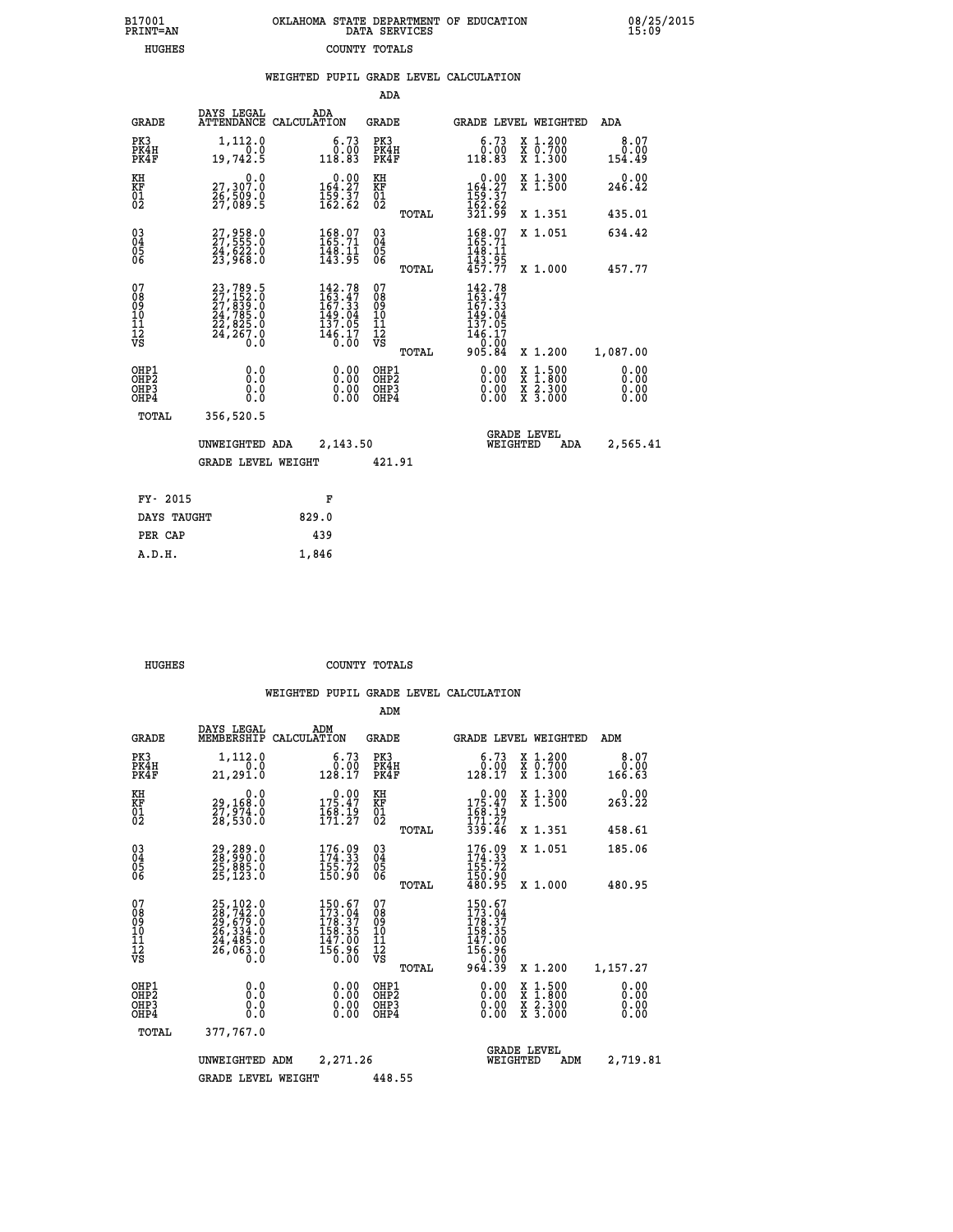| B17001<br><b>PRINT=AN</b> | OKLAHOMA STATE DEPARTMENT OF EDUCATION<br>DATA SERVICES | 08/25/2015<br>15:09 |
|---------------------------|---------------------------------------------------------|---------------------|
| 33 JACKSON                | I001 NAVAJO                                             |                     |

|                                                        |                                                                                                 |            |                                                                    |                                        |       | WEIGHTED PUPIL GRADE LEVEL CALCULATION                                                  |                                                                                                                                                 |                                        |
|--------------------------------------------------------|-------------------------------------------------------------------------------------------------|------------|--------------------------------------------------------------------|----------------------------------------|-------|-----------------------------------------------------------------------------------------|-------------------------------------------------------------------------------------------------------------------------------------------------|----------------------------------------|
| <b>GRADE</b>                                           | DAYS LEGAL<br>ATTENDANCE CALCULATION                                                            | ADA        |                                                                    | ADA<br><b>GRADE</b>                    |       |                                                                                         | GRADE LEVEL WEIGHTED                                                                                                                            | ADA                                    |
| PK3<br>PK4H<br>PK4F                                    | 121.0<br>0.0<br>4,231.5                                                                         |            | 0.71<br>24.75                                                      | PK3<br>PK4H<br>PK4F                    |       | 0.71<br>$\frac{0.00}{24.75}$                                                            | X 1.200<br>X 0.700<br>X 1.300                                                                                                                   | 0.85<br>0.00<br>32.18                  |
| KH<br><b>KF</b><br>01<br>02                            | $\begin{smallmatrix}&&&0.0\\5,496.5\\4,192.5\\6,201.5\end{smallmatrix}$                         |            | $32.14$<br>$32.14$<br>$24.52$<br>$36.27$                           | KH<br>KF<br>01<br>02                   |       | $32.14$<br>$34.14$<br>$36.27$                                                           | X 1.300<br>X 1.500                                                                                                                              | 0.00<br>48.21                          |
| $\begin{smallmatrix} 03 \\[-4pt] 04 \end{smallmatrix}$ | $\frac{4}{5}, \frac{4}{880}$ .5<br>5,828.0<br>5,828.0<br>7,687.0                                |            | $\begin{smallmatrix} 26.13\ 34.39\ 34.08\ 44.95 \end{smallmatrix}$ | $\substack{03 \\ 04}$<br>05<br>06      | TOTAL | 60.79<br>$26.1334.3934.0844.95113.42$                                                   | X 1.351<br>X 1.051                                                                                                                              | 82.13<br>27.46                         |
| 05<br>06                                               |                                                                                                 |            |                                                                    |                                        | TOTAL |                                                                                         | X 1.000                                                                                                                                         | 113.42                                 |
| 07<br>08<br>09<br>111<br>12<br>VS                      | $\begin{smallmatrix}5,147.0\\5,911.0\\6,146.0\\5,703.0\\4,351.0\\5,622.0\\0.0\end{smallmatrix}$ |            | $30.1034.5735.9433.3525.4432.8832.880.00$                          | 07<br>08<br>09<br>11<br>11<br>12<br>VS |       | $\begin{smallmatrix} 30.10\\ 34.57\\ 35.94\\ 35.34\\ 32.44\\ 22.8\\ 0\end{smallmatrix}$ |                                                                                                                                                 |                                        |
| OHP1<br>OHP <sub>2</sub><br>OHP3<br>OHP4               | 0.0<br>0.0<br>0.0                                                                               |            | 0.00<br>$\begin{smallmatrix} 0.00 \ 0.00 \end{smallmatrix}$        | OHP1<br>OHP2<br>OHP3<br>OHP4           | TOTAL | 0.00<br>0.00                                                                            | X 1.200<br>$\begin{smallmatrix} \texttt{X} & 1 & 500 \\ \texttt{X} & 1 & 800 \\ \texttt{X} & 2 & 300 \\ \texttt{X} & 3 & 000 \end{smallmatrix}$ | 230.74<br>0.00<br>0.00<br>0.00<br>0.00 |
| TOTAL                                                  | 76,986.0<br>UNWEIGHTED ADA<br><b>GRADE LEVEL WEIGHT</b>                                         |            | 450.22                                                             | 84.77                                  |       |                                                                                         | <b>GRADE LEVEL</b><br>WEIGHTED<br>ADA                                                                                                           | 534.99                                 |
|                                                        |                                                                                                 |            |                                                                    |                                        |       |                                                                                         |                                                                                                                                                 |                                        |
| FY- 2015<br>DAYS TAUGHT                                |                                                                                                 | F<br>171.0 |                                                                    |                                        |       |                                                                                         |                                                                                                                                                 |                                        |
| PER CAP                                                |                                                                                                 | 75         |                                                                    |                                        |       |                                                                                         |                                                                                                                                                 |                                        |
| A.D.H.                                                 |                                                                                                 | 447        |                                                                    |                                        |       |                                                                                         |                                                                                                                                                 |                                        |

 **33 JACKSON I001 NAVAJO**

|                                                    |                                                                                                    |                    |                                                                          |                                               |       | WEIGHTED PUPIL GRADE LEVEL CALCULATION                                                                                                      |                                                                                                  |        |                       |
|----------------------------------------------------|----------------------------------------------------------------------------------------------------|--------------------|--------------------------------------------------------------------------|-----------------------------------------------|-------|---------------------------------------------------------------------------------------------------------------------------------------------|--------------------------------------------------------------------------------------------------|--------|-----------------------|
|                                                    |                                                                                                    |                    |                                                                          | ADM                                           |       |                                                                                                                                             |                                                                                                  |        |                       |
| <b>GRADE</b>                                       | DAYS LEGAL<br>MEMBERSHIP                                                                           | ADM<br>CALCULATION |                                                                          | <b>GRADE</b>                                  |       | <b>GRADE LEVEL WEIGHTED</b>                                                                                                                 |                                                                                                  | ADM    |                       |
| PK3<br>PK4H<br>PK4F                                | 121.0<br>$\overline{0}$ .0<br>4,459.0                                                              |                    | 0.71<br>ō:óō<br>26:08                                                    | PK3<br>PK4H<br>PK4F                           |       | $\begin{smallmatrix} 0.71\ 0.00\ 26.08 \end{smallmatrix}$                                                                                   | X 1.200<br>X 0.700<br>X 1.300                                                                    |        | 0.85<br>0.00<br>33.90 |
| KH<br>KF<br>01<br>02                               | 0.0<br>5,782:0<br>4,400:0<br>6,485:0                                                               |                    | $\begin{smallmatrix} 0.00\\ 33.81\\ 25.73\\ 37.92 \end{smallmatrix}$     | KH<br>KF<br>01<br>02                          |       | $\begin{smallmatrix} 0.00\\ 33.81\\ 25.73\\ 37.92\\ 63.65 \end{smallmatrix}$                                                                | X 1.300<br>X 1.500                                                                               |        | 0.00<br>50.72         |
|                                                    |                                                                                                    |                    |                                                                          |                                               | TOTAL |                                                                                                                                             | X 1.351                                                                                          |        | 85.99                 |
| $\begin{matrix} 03 \\ 04 \\ 05 \\ 06 \end{matrix}$ | $\begin{smallmatrix} 4\,,\,652\,.0\,6\,,\,141\,.0\,6\,,\,057\,.0\,8\,,\,004\,.0 \end{smallmatrix}$ |                    | $\begin{smallmatrix} 27.20\\ 35.91\\ 35.42\\ 46.81 \end{smallmatrix}$    | 03<br>04<br>05<br>06                          |       | $\begin{smallmatrix} 27.20\\ 35.91\\ 35.42\\ 46.81\\ 118.14 \end{smallmatrix}$                                                              | X 1.051                                                                                          |        | 28.59                 |
|                                                    |                                                                                                    |                    |                                                                          |                                               | TOTAL |                                                                                                                                             | X 1.000                                                                                          | 118.14 |                       |
| 07<br>0890112<br>1112<br>VS                        | 5, 321.0<br>6, 423.0<br>6, 432.0<br>5, 925.0<br>4, 492.0<br>5, 921.0<br>0.0                        |                    | $31.12$<br>$35.81$<br>$37.61$<br>$34.65$<br>$26.27$<br>$34.63$<br>$0.00$ | 07<br>08<br>09<br>001<br>11<br>11<br>12<br>VS | TOTAL | $\begin{array}{r} 31\cdot 12 \\ 35\cdot 81 \\ 37\cdot 61 \\ 34\cdot 65 \\ 26\cdot 27 \\ 34\cdot 63 \\ 0\cdot 00 \\ 200\cdot 09 \end{array}$ | $X_1.200$                                                                                        | 240.11 |                       |
| OHP1<br>OHP2<br>OHP3<br>OHP4                       | 0.0<br>0.000                                                                                       |                    | $\begin{smallmatrix} 0.00 \ 0.00 \ 0.00 \ 0.00 \end{smallmatrix}$        | OHP1<br>OHP2<br>OHP3<br>OHP4                  |       |                                                                                                                                             | $\begin{smallmatrix} x & 1 & 500 \\ x & 1 & 800 \\ x & 2 & 300 \\ x & 3 & 000 \end{smallmatrix}$ |        | 0.00<br>0.00<br>0.00  |
| TOTAL                                              | 80,315.0                                                                                           |                    |                                                                          |                                               |       |                                                                                                                                             |                                                                                                  |        |                       |
|                                                    | UNWEIGHTED ADM                                                                                     |                    | 469.68                                                                   |                                               |       | WEIGHTED                                                                                                                                    | <b>GRADE LEVEL</b><br>ADM                                                                        |        | 558.30                |
|                                                    | <b>GRADE LEVEL WEIGHT</b>                                                                          |                    |                                                                          | 88.62                                         |       |                                                                                                                                             |                                                                                                  |        |                       |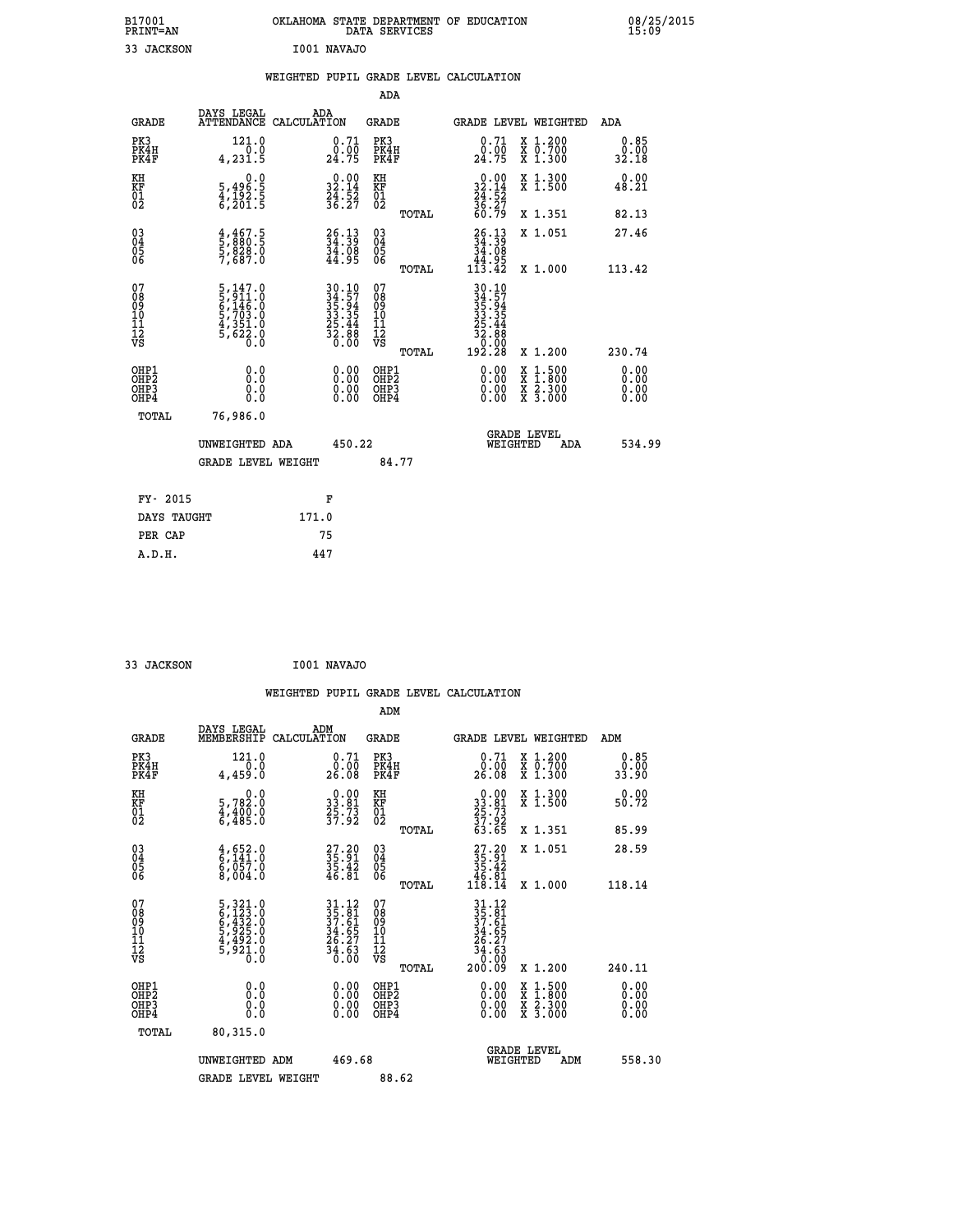| B17001<br><b>PRINT=AN</b> | OKLAHOMA STATE DEPARTMENT OF EDUCATION<br>DATA SERVICES | 08/25/2015<br>15:09 |
|---------------------------|---------------------------------------------------------|---------------------|
| JACKSON                   | I014 DUKE                                               |                     |

|  |  | WEIGHTED PUPIL GRADE LEVEL CALCULATION |
|--|--|----------------------------------------|
|  |  |                                        |

|                                                    |                                                                                                                                                              |                    |                                                                                         | ADA                                    |       |                                                                                                 |                                          |                              |
|----------------------------------------------------|--------------------------------------------------------------------------------------------------------------------------------------------------------------|--------------------|-----------------------------------------------------------------------------------------|----------------------------------------|-------|-------------------------------------------------------------------------------------------------|------------------------------------------|------------------------------|
| <b>GRADE</b>                                       | DAYS LEGAL<br><b>ATTENDANCE</b>                                                                                                                              | ADA<br>CALCULATION |                                                                                         | <b>GRADE</b>                           |       |                                                                                                 | GRADE LEVEL WEIGHTED                     | <b>ADA</b>                   |
| PK3<br>PK4H<br>PK4F                                | 298.0<br>0.0<br>1,690.5                                                                                                                                      |                    | 1.76<br>$\frac{0.00}{10.00}$                                                            | PK3<br>PK4H<br>PK4F                    |       | 1.76<br>ŏ:óŏ<br>10:00                                                                           | X 1.200<br>X 0.700<br>X 1.300            | 2.11<br>0.00<br>13.00        |
| KH<br>KF<br>01<br>02                               | $\begin{smallmatrix}&&&0.0\\1,555.5\\1,415.0\\2,334.0\end{smallmatrix}$                                                                                      |                    | $\begin{smallmatrix} 0.00\\ 9.20\\ 8.37\\ 13.81 \end{smallmatrix}$                      | KH<br>KF<br>01<br>02                   |       | $\begin{smallmatrix} 0.00\\ 9.20\\ 8.37\\ 13.81\\ 22.18 \end{smallmatrix}$                      | X 1.300<br>X 1.500                       | 0.00<br>13.80                |
|                                                    |                                                                                                                                                              |                    |                                                                                         |                                        | TOTAL |                                                                                                 | X 1.351                                  | 29.97                        |
| $\begin{matrix} 03 \\ 04 \\ 05 \\ 06 \end{matrix}$ | $\begin{smallmatrix} 2,275.0\\ 3,129.0\\ 2,003.5\\ 2,294.5 \end{smallmatrix}$                                                                                |                    | $\begin{smallmatrix} 13.46\\18.51\\11.86\\13.58 \end{smallmatrix}$                      | 03<br>04<br>05<br>06                   |       | $13.46$<br>$18.51$<br>$11.86$<br>$13.58$<br>$43.95$                                             | X 1.051                                  | 14.15                        |
|                                                    |                                                                                                                                                              |                    |                                                                                         |                                        | TOTAL |                                                                                                 | X 1.000                                  | 43.95                        |
| 07<br>08<br>09<br>10<br>11<br>11<br>12<br>VS       | $\begin{smallmatrix} 3\,,\,221\cdot0\\ 3\,,\,090\cdot5\\ 1\,,\,121\cdot0\\ 1\,,\,487\cdot0\\ 4\,,\,024\cdot5\\ 2\,,\,131\cdot5\\ 0\,\cdot0\end{smallmatrix}$ |                    | $\begin{array}{r} 19.06 \\ 18.29 \\ 6.63 \\ 8.80 \\ 23.81 \\ 12.61 \\ 0.00 \end{array}$ | 07<br>08<br>09<br>11<br>11<br>12<br>VS | TOTAL | $\begin{array}{r} 19.06 \\ 18.29 \\ 6.63 \\ 8.80 \\ 23.81 \\ 12.61 \\ 0.00 \\ 9.20 \end{array}$ | X 1.200                                  | 107.04                       |
| OHP1<br>OHP2<br>OH <sub>P3</sub><br>OHP4           | 0.0<br>0.0<br>0.0                                                                                                                                            |                    | $\begin{smallmatrix} 0.00 \ 0.00 \ 0.00 \ 0.00 \end{smallmatrix}$                       | OHP1<br>OHP2<br>OHP3<br>OHP4           |       | $0.00$<br>$0.00$<br>0.00                                                                        | X 1:500<br>X 1:800<br>X 2:300<br>X 3:000 | 0.00<br>0.00<br>0.00<br>0.00 |
| TOTAL                                              | 32,070.5                                                                                                                                                     |                    |                                                                                         |                                        |       |                                                                                                 |                                          |                              |
|                                                    | UNWEIGHTED ADA                                                                                                                                               |                    | 189.75                                                                                  |                                        |       | WEIGHTED                                                                                        | <b>GRADE LEVEL</b><br>ADA                | 224.02                       |
|                                                    | <b>GRADE LEVEL WEIGHT</b>                                                                                                                                    |                    |                                                                                         |                                        | 34.27 |                                                                                                 |                                          |                              |
| FY- 2015                                           |                                                                                                                                                              |                    | F                                                                                       |                                        |       |                                                                                                 |                                          |                              |
| DAYS TAUGHT                                        |                                                                                                                                                              | 169.0              |                                                                                         |                                        |       |                                                                                                 |                                          |                              |
|                                                    |                                                                                                                                                              |                    |                                                                                         |                                        |       |                                                                                                 |                                          |                              |

 **PER CAP 114 A.D.H. 118**

 **33 JACKSON I014 DUKE WEIGHTED PUPIL GRADE LEVEL CALCULATION ADM DAYS LEGAL ADM GRADE MEMBERSHIP CALCULATION GRADE GRADE LEVEL WEIGHTED ADM PK3 298.0 1.76 PK3 1.76 X 1.200 2.11 PK4H 0.0 0.00 PK4H 0.00 X 0.700 0.00 PK4F 1,809.0 10.70 PK4F 10.70 X 1.300 13.91 KH 0.0 0.00 KH 0.00 X 1.300 0.00 KF 1,613.0 9.54 KF 9.54 X 1.500 14.31 01 1,445.0 8.55 01 8.55 02 2,451.0 14.50 02 14.50 TOTAL 23.05 X 1.351 31.14 03 2,344.0 13.87 03 13.87 X 1.051 14.58 04 3,237.0 19.15 04 19.15 05 2,116.0 12.52 05 12.52** 06 2,387.0 14.12 06 <sub>momas</sub> 14.12  **TOTAL 45.79 X 1.000 45.79**  $\begin{array}{cccc} 07 & 3,270.0 & 19.35 & 07 & 19.35 \ 08 & 3,151.0 & 18.64 & 08 & 18.64 \ 09 & 1,142.0 & 6.76 & 09 & 6.76 \ 10 & 1,537.0 & 9.09 & 10 & 9.09 \ 11 & 4,140.0 & 24.50 & 11 & 24.50 \ \hline \textrm{vs} & 2,221.0 & 13.14 & 12 & 24.50 \ 13 & 0.0 & 13.14 & 12 & 13.$  $\begin{array}{cccccc} 19.35 & 07 & 19.35 & 19.35 & 19.35 & 19.35 & 19.35 & 19.35 & 19.35 & 19.35 & 19.35 & 19.35 & 19.35 & 19.35 & 19.35 & 19.35 & 19.35 & 19.35 & 19.35 & 19.35 & 19.35 & 19.35 & 19.35 & 19.35 & 19.35 & 19.35 & 19.35 & 19.35 & 19.35 & 19.35 & 19.3$  **OHP1 0.0 0.00 OHP1 0.00 X 1.500 0.00 OHP2 0.0 0.00 OHP2 0.00 X 1.800 0.00 OHP3 0.0 0.00 OHP3 0.00 X 2.300 0.00 OHP4 0.0 0.00 OHP4 0.00 X 3.000 0.00 TOTAL 33,161.0** UNWEIGHTED ADM 196.19  **UNWEIGHTED ADM 196.19 WEIGHTED ADM 231.62 GRADE LEVEL WEIGHT 35.43**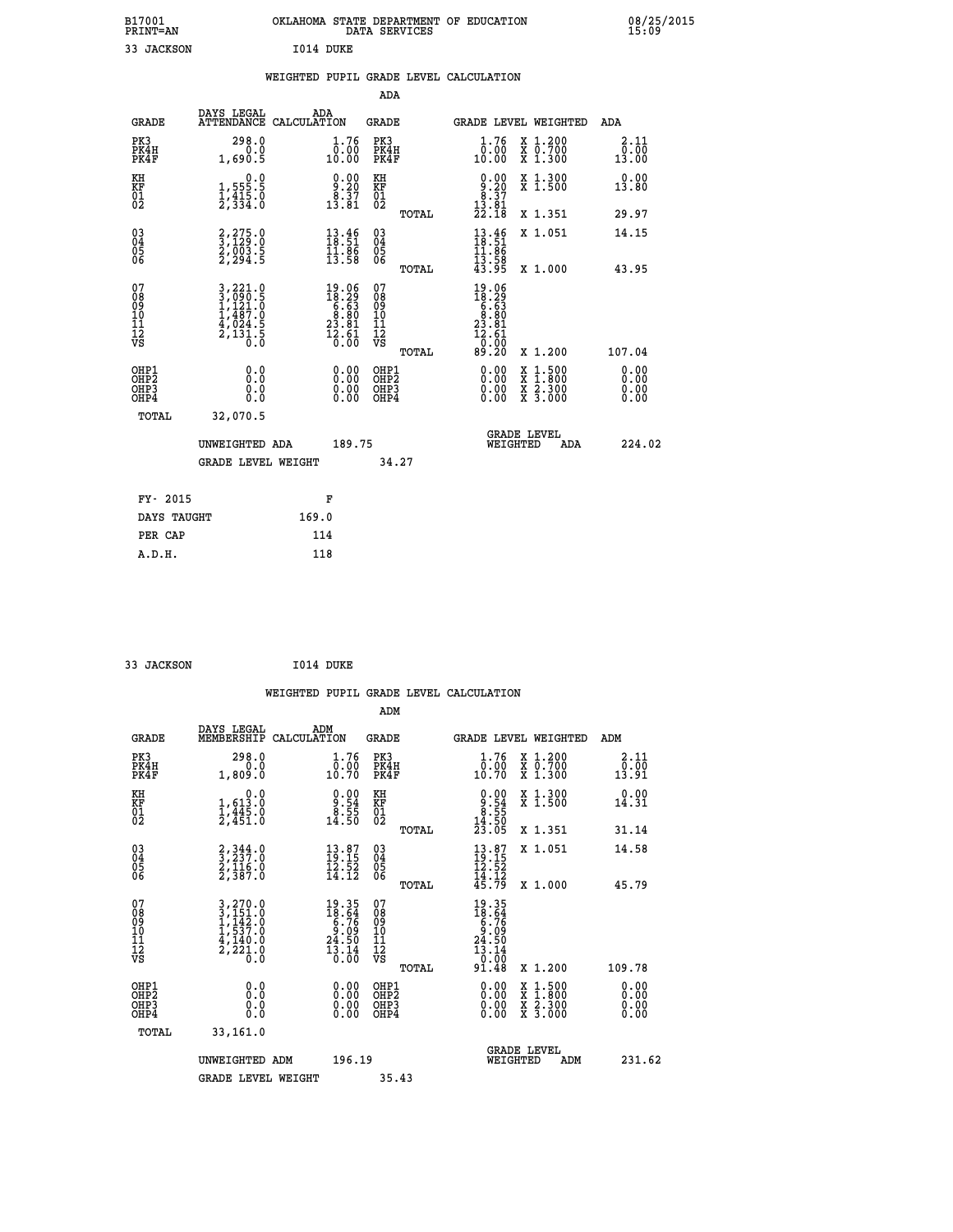| B17001<br>PRINT=AN                                 |                                                                                                               |     |                                                                                |                                                    |       | OKLAHOMA STATE DEPARTMENT OF EDUCATION<br>DATA SERVICES                                    |                                |                                          | 08/25/2015                   |  |
|----------------------------------------------------|---------------------------------------------------------------------------------------------------------------|-----|--------------------------------------------------------------------------------|----------------------------------------------------|-------|--------------------------------------------------------------------------------------------|--------------------------------|------------------------------------------|------------------------------|--|
| 33 JACKSON                                         |                                                                                                               |     | I018 ALTUS                                                                     |                                                    |       |                                                                                            |                                |                                          |                              |  |
|                                                    |                                                                                                               |     |                                                                                |                                                    |       | WEIGHTED PUPIL GRADE LEVEL CALCULATION                                                     |                                |                                          |                              |  |
|                                                    |                                                                                                               |     |                                                                                | ADA                                                |       |                                                                                            |                                |                                          |                              |  |
| <b>GRADE</b>                                       | DAYS LEGAL<br>ATTENDANCE CALCULATION                                                                          | ADA |                                                                                | <b>GRADE</b>                                       |       |                                                                                            |                                | GRADE LEVEL WEIGHTED                     | ADA                          |  |
| PK3<br>PK4H<br>PK4F                                | 1,175.0<br>0.0<br>42, 213.5                                                                                   |     | 6.71<br>0.00<br>241.22                                                         | PK3<br>PK4H<br>PK4F                                |       | 6.71<br>0.00<br>241.22                                                                     |                                | X 1.200<br>X 0.700<br>X 1.300            | 8.05<br>0.00<br>313.59       |  |
| KH<br>KF<br>$\overline{01}$                        | 0.0<br>50,700.5<br>54,186.0<br>51,847.0                                                                       |     | $\begin{smallmatrix} 0.00\\289.72\\309.63\\296.27 \end{smallmatrix}$           | KH<br>KF<br>01<br>02                               |       | $\begin{smallmatrix} &0.00\\ 289.72\\ 309.63\\ 296.27\\ 605.90 \end{smallmatrix}$          |                                | X 1.300<br>X 1.500                       | 0.00<br>434.58               |  |
|                                                    |                                                                                                               |     |                                                                                |                                                    | TOTAL |                                                                                            |                                | X 1.351                                  | 818.57                       |  |
| $\begin{matrix} 03 \\ 04 \\ 05 \\ 06 \end{matrix}$ | $\begin{smallmatrix} 42\,,\,316\,.5\\ 38\,,\,719\,.5\\ 40\,,\,585\,.5\\ 40\,,\,407\,.5 \end{smallmatrix}$     |     | $\begin{smallmatrix} 241.81\\ 221.25\\ 231.92\\ 230.90 \end{smallmatrix}$      | $\begin{matrix} 03 \\ 04 \\ 05 \\ 06 \end{matrix}$ |       | 241.81<br>221.25<br>231.92<br>230.90<br>684.07                                             |                                | X 1.051                                  | 254.14                       |  |
|                                                    |                                                                                                               |     |                                                                                |                                                    | TOTAL |                                                                                            |                                | X 1.000                                  | 684.07                       |  |
| 07<br>08<br>09<br>01<br>11<br>11<br>12<br>VS       | $\begin{smallmatrix} 41,198.5\\ 38,861.5\\ 42,213.0\\ 34,162.5\\ 37,214.5\\ 32,676.5\\ 0.0 \end{smallmatrix}$ |     | $235.42$<br>$222.07$<br>$241.22$<br>$195.21$<br>$212.65$<br>$186.72$<br>$0.00$ | 0789011128                                         | TOTAL | 235.42<br>222.07<br>241.22<br>$\frac{195.21}{212.65}$<br>$\frac{186.72}{0.00}$<br>1,293.29 |                                | X 1.200                                  | 1,551.95                     |  |
| OHP1<br>OHP2<br>OH <sub>P3</sub><br>OHP4           | 0.0<br>0.0<br>0.0                                                                                             |     | 0.00<br>0.00<br>0.00                                                           | OHP1<br>OHP <sub>2</sub><br>OHP3<br>OHP4           |       | 0.00<br>0.00<br>0.00                                                                       |                                | X 1:500<br>X 1:800<br>X 2:300<br>X 3:000 | 0.00<br>0.00<br>0.00<br>0.00 |  |
| TOTAL                                              | 588,477.5                                                                                                     |     |                                                                                |                                                    |       |                                                                                            |                                |                                          |                              |  |
|                                                    | UNWEIGHTED ADA                                                                                                |     | 3,362.72                                                                       |                                                    |       |                                                                                            | <b>GRADE LEVEL</b><br>WEIGHTED | ADA                                      | 4,064.95                     |  |
|                                                    | <b>GRADE LEVEL WEIGHT</b>                                                                                     |     |                                                                                | 702.23                                             |       |                                                                                            |                                |                                          |                              |  |
|                                                    |                                                                                                               |     |                                                                                |                                                    |       |                                                                                            |                                |                                          |                              |  |

| FY- 2015    | F     |
|-------------|-------|
| DAYS TAUGHT | 175.0 |
| PER CAP     | 51    |
| A.D.H.      | 1,730 |
|             |       |

| 33 JACKSON | I018 ALTUS |
|------------|------------|

 **ADM**

| <b>GRADE</b>                                                 | DAYS LEGAL<br>MEMBERSHIP                                                                                                                          | ADM<br>CALCULATION                                                      | <b>GRADE</b>                           |       | <b>GRADE LEVEL WEIGHTED</b>                                            |                                                                                                                     | ADM                    |  |
|--------------------------------------------------------------|---------------------------------------------------------------------------------------------------------------------------------------------------|-------------------------------------------------------------------------|----------------------------------------|-------|------------------------------------------------------------------------|---------------------------------------------------------------------------------------------------------------------|------------------------|--|
| PK3<br>PK4H<br>PK4F                                          | 1,249.0<br>0.0<br>45,505.0                                                                                                                        | 7.14<br>0.00<br>260.03                                                  | PK3<br>PK4H<br>PK4F                    |       | 7.14<br>0.00<br>260.03                                                 | X 1.200<br>X 0.700<br>X 1.300                                                                                       | 8.57<br>0.00<br>338.04 |  |
| KH<br>KF<br>$^{01}_{02}$                                     | 0.0<br>54,157.0<br>56,662.0<br>54,159.0                                                                                                           | $\begin{smallmatrix} 0.00\\ 309.47\\ 323.78\\ 369.48 \end{smallmatrix}$ | KH<br>KF<br>$^{01}_{02}$               |       | $0.00$<br>$309.47$<br>$323.78$<br>$309.48$<br>$633.26$                 | X 1.300<br>X 1.500                                                                                                  | 0.00<br>464.21         |  |
|                                                              |                                                                                                                                                   |                                                                         |                                        | TOTAL |                                                                        | X 1.351                                                                                                             | 855.53                 |  |
| $\begin{smallmatrix} 03 \\[-4pt] 04 \end{smallmatrix}$<br>Ŏ5 | $43,699.0$<br>$40,374.0$<br>$42,798.0$<br>$42,361.0$                                                                                              | $249.71$<br>$230.71$<br>$244.56$<br>$242.06$                            | $\substack{03 \\ 04}$<br>Ŏ5            |       | 249.71<br>230.71<br>244.56<br>242.06<br>717.33                         | X 1.051                                                                                                             | 262.45                 |  |
| 06                                                           |                                                                                                                                                   |                                                                         | 06                                     | TOTAL |                                                                        | X 1.000                                                                                                             | 717.33                 |  |
| 07<br>089<br>090<br>1112<br>VS                               | $\begin{smallmatrix} 43\,,496\,, 0\\ 40\,, 908\,, 0\\ 44\,, 476\,, 0\\ 35\,, 552\,, 0\\ 39\,, 146\,, 0\\ 34\,, 314\,, 0\\ 0\,. \end{smallmatrix}$ | 248.55<br>2333.76<br>254.15<br>203.15<br>223.69<br>196.08<br>0.00       | 07<br>08<br>09<br>11<br>11<br>12<br>VS |       | 248.55<br>233.765<br>254.155<br>203.155<br>223.69<br>196.080<br>20.000 |                                                                                                                     |                        |  |
|                                                              |                                                                                                                                                   |                                                                         |                                        | TOTAL | 1,359.38                                                               | X 1.200                                                                                                             | 1,631.26               |  |
| OHP1<br>OHP2<br>OH <sub>P3</sub><br>OHP4                     | 0.0<br>0.000                                                                                                                                      |                                                                         | OHP1<br>OHP2<br>OHP3<br>OHP4           |       | 0.00<br>0.00<br>0.00                                                   | $\begin{array}{l} \mathtt{X} & 1.500 \\ \mathtt{X} & 1.800 \\ \mathtt{X} & 2.300 \\ \mathtt{X} & 3.000 \end{array}$ | 0.00<br>0.00<br>0.00   |  |
| TOTAL                                                        | 618,856.0                                                                                                                                         |                                                                         |                                        |       |                                                                        |                                                                                                                     |                        |  |
|                                                              | UNWEIGHTED                                                                                                                                        | 3,536.32<br>ADM                                                         |                                        |       | WEIGHTED                                                               | <b>GRADE LEVEL</b><br>ADM                                                                                           | 4,277.39               |  |
|                                                              | <b>GRADE LEVEL WEIGHT</b>                                                                                                                         |                                                                         | 741.07                                 |       |                                                                        |                                                                                                                     |                        |  |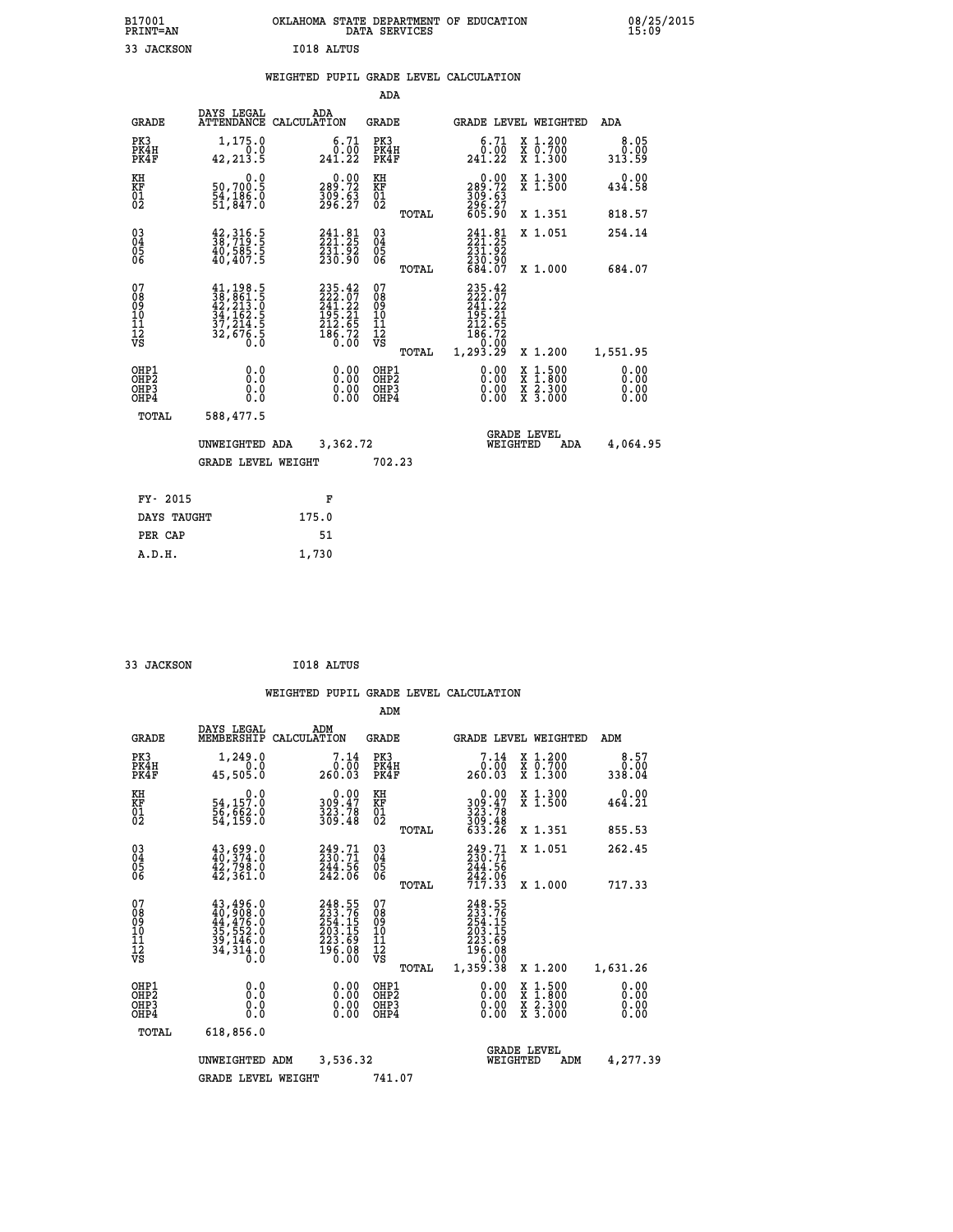| B17001          | OKLAHOMA STATE DEPARTMENT OF EDUCATION |
|-----------------|----------------------------------------|
| <b>PRINT=AN</b> | DATA SERVICES                          |
| 33 JACKSON      | I025 ELDORADO                          |

 **B17001 OKLAHOMA STATE DEPARTMENT OF EDUCATION 08/25/2015**

|                                                                    |                                                                                                             |       |                                                                    |                                                     |       | WEIGHTED PUPIL GRADE LEVEL CALCULATION                                                                                                                                                                                                                                         |                                          |                                  |
|--------------------------------------------------------------------|-------------------------------------------------------------------------------------------------------------|-------|--------------------------------------------------------------------|-----------------------------------------------------|-------|--------------------------------------------------------------------------------------------------------------------------------------------------------------------------------------------------------------------------------------------------------------------------------|------------------------------------------|----------------------------------|
|                                                                    |                                                                                                             |       |                                                                    | <b>ADA</b>                                          |       |                                                                                                                                                                                                                                                                                |                                          |                                  |
| <b>GRADE</b>                                                       | DAYS LEGAL<br>ATTENDANCE CALCULATION                                                                        |       | ADA                                                                | GRADE                                               |       | GRADE LEVEL WEIGHTED                                                                                                                                                                                                                                                           |                                          | ADA                              |
| PK3<br>PK4H<br>PK4F                                                | 0.0<br>0.0<br>633.0                                                                                         |       | $\begin{smallmatrix} 0.00\\ 0.00\\ 3.68 \end{smallmatrix}$         | PK3<br>PK4H<br>PK4F                                 |       | $\begin{smallmatrix} 0.00\\ 0.00\\ 3.68 \end{smallmatrix}$                                                                                                                                                                                                                     | X 1.200<br>X 0.700<br>X 1.300            | 0.00<br>0.00<br>4.78             |
| KH<br>KF<br>01<br>02                                               | 722.5<br>$1,\frac{1}{8}$ $\frac{75}{61}$ $\frac{5}{5}$                                                      |       | $\begin{smallmatrix} 0.00\ 4.20\ 6.86\ 5.01\ \end{smallmatrix}$    | KH<br>KF<br>01<br>02                                |       | $0.00$<br>$4.20$<br>$6.86$<br>$5.01$                                                                                                                                                                                                                                           | X 1.300<br>X 1.500                       | 0.00<br>6.30                     |
|                                                                    |                                                                                                             |       |                                                                    |                                                     | TOTAL | 11.87                                                                                                                                                                                                                                                                          | X 1.351                                  | 16.04                            |
| $\begin{smallmatrix} 03 \\[-4pt] 04 \end{smallmatrix}$<br>Ŏ5<br>06 | $\frac{477.5}{706.0}$<br>$1,002.5$<br>$1,184.0$                                                             |       | $\begin{smallmatrix} 2.78\ 4.10\ 5.83\ 6.88 \end{smallmatrix}$     | $\begin{array}{c} 03 \\ 04 \\ 05 \\ 06 \end{array}$ |       | $\begin{smallmatrix} 2.78\ 4.10\ 5.83\ 6.88\ 16.81\ \end{smallmatrix}$                                                                                                                                                                                                         | X 1.051                                  | 2.92                             |
|                                                                    |                                                                                                             |       |                                                                    |                                                     | TOTAL |                                                                                                                                                                                                                                                                                | X 1.000                                  | 16.81                            |
| 07<br>08<br>09<br>10<br>11<br>11<br>12<br>VS                       | $\begin{smallmatrix} & 812.0 \\ 1,065.0 \\ 1,477.0 \\ 1,142.5 \\ 575.0 \\ 1,944.0 \\ 0.0 \end{smallmatrix}$ |       | $4.72$<br>$6.19$<br>$8.59$<br>$6.64$<br>$3.34$<br>$1.30$<br>$0.00$ | 07<br>08<br>09<br>11<br>11<br>12<br>VS              | TOTAL | $4.72$<br>$6.19$<br>$8.59$<br>$6.64$<br>$3.344$<br>$11.30$<br>0.00<br>40.78                                                                                                                                                                                                    | X 1.200                                  | 48.94                            |
| OHP1<br>OHP2<br>OHP3<br>OHP4                                       | 0.0<br>Ō.Ō<br>0.0<br>$0.\overline{0}$                                                                       |       | $\begin{smallmatrix} 0.00 \ 0.00 \ 0.00 \ 0.00 \end{smallmatrix}$  | OHP1<br>OHP2<br>OHP3<br>OHP4                        |       | $\begin{smallmatrix} 0.00 & 0.00 & 0.00 & 0.00 & 0.00 & 0.00 & 0.00 & 0.00 & 0.00 & 0.00 & 0.00 & 0.00 & 0.00 & 0.00 & 0.00 & 0.00 & 0.00 & 0.00 & 0.00 & 0.00 & 0.00 & 0.00 & 0.00 & 0.00 & 0.00 & 0.00 & 0.00 & 0.00 & 0.00 & 0.00 & 0.00 & 0.00 & 0.00 & 0.00 & 0.00 & 0.0$ | X 1:500<br>X 1:800<br>X 2:300<br>X 3:000 | 0.00<br>0.00<br>$0.00$<br>$0.00$ |
| TOTAL                                                              | 13,782.0                                                                                                    |       |                                                                    |                                                     |       |                                                                                                                                                                                                                                                                                |                                          |                                  |
|                                                                    | UNWEIGHTED ADA                                                                                              |       | 80.12                                                              |                                                     |       |                                                                                                                                                                                                                                                                                | <b>GRADE LEVEL</b><br>WEIGHTED<br>ADA    | 95.79                            |
|                                                                    | <b>GRADE LEVEL WEIGHT</b>                                                                                   |       |                                                                    |                                                     | 15.67 |                                                                                                                                                                                                                                                                                |                                          |                                  |
| FY- 2015                                                           |                                                                                                             |       | F                                                                  |                                                     |       |                                                                                                                                                                                                                                                                                |                                          |                                  |
| DAYS TAUGHT                                                        |                                                                                                             | 172.0 |                                                                    |                                                     |       |                                                                                                                                                                                                                                                                                |                                          |                                  |
| PER CAP                                                            |                                                                                                             | 167   |                                                                    |                                                     |       |                                                                                                                                                                                                                                                                                |                                          |                                  |

 **A.D.H. 8**

 **B17001<br>PRINT=AN** 

 **33 JACKSON I025 ELDORADO**

|                                                    |                                                                                                       |                                                                                                                         |                                       | WEIGHTED PUPIL GRADE LEVEL CALCULATION                                                                                                                                                                                                                                                                                                                                             |                      |
|----------------------------------------------------|-------------------------------------------------------------------------------------------------------|-------------------------------------------------------------------------------------------------------------------------|---------------------------------------|------------------------------------------------------------------------------------------------------------------------------------------------------------------------------------------------------------------------------------------------------------------------------------------------------------------------------------------------------------------------------------|----------------------|
|                                                    |                                                                                                       |                                                                                                                         | ADM                                   |                                                                                                                                                                                                                                                                                                                                                                                    |                      |
| <b>GRADE</b>                                       | DAYS LEGAL<br>MEMBERSHIP<br>CALCULATION                                                               | ADM                                                                                                                     | <b>GRADE</b>                          | <b>GRADE LEVEL WEIGHTED</b>                                                                                                                                                                                                                                                                                                                                                        | ADM                  |
| PK3<br>PK4H<br>PK4F                                | 0.0<br>0.0<br>690.0                                                                                   | $\substack{0.00\\0.00\\4.01}$                                                                                           | PK3<br>PK4H<br>PK4F                   | $\begin{smallmatrix} 0.00 \\ 0.00 \\ 4.01 \end{smallmatrix}$<br>X 1.200<br>X 0.700<br>X 1.300                                                                                                                                                                                                                                                                                      | 0.00<br>0.00<br>5.21 |
| KH<br>KF<br>01<br>02                               | 0.0<br>770.0<br>$1, \frac{252}{923}$ :0                                                               | $\begin{smallmatrix} 0.00\\ 4.48\\ 7.28\\ 5.37 \end{smallmatrix}$                                                       | KH<br>KF<br>01<br>02                  | $\begin{array}{c} 0.00 \\ 4.48 \\ 7.28 \\ 5.37 \\ 12.65 \end{array}$<br>X 1.300<br>X 1.500                                                                                                                                                                                                                                                                                         | 0.00<br>6.72         |
|                                                    |                                                                                                       |                                                                                                                         | TOTAL                                 | X 1.351                                                                                                                                                                                                                                                                                                                                                                            | 17.09                |
| $\begin{matrix} 03 \\ 04 \\ 05 \\ 06 \end{matrix}$ | $\begin{smallmatrix} 517.0\\ 758.0\\ 1,048.0\\ 1,252.0 \end{smallmatrix}$                             | $3.01$<br>$4.41$<br>$6.09$<br>7.28                                                                                      | 03<br>04<br>05<br>06                  | $3.01$<br>$4.41$<br>$6.09$<br>$7.28$<br>X 1.051                                                                                                                                                                                                                                                                                                                                    | 3.16                 |
|                                                    |                                                                                                       |                                                                                                                         | TOTAL                                 | 17.78<br>X 1.000                                                                                                                                                                                                                                                                                                                                                                   | 17.78                |
| 07<br>0890112<br>1112<br>VS                        | $\begin{smallmatrix} & 860.0\\ 1,132.0\\ 1,634.0\\ 1,241.0\\ 632.0\\ 2,085.0\\ 0.0 \end{smallmatrix}$ | $\begin{array}{c} 5\cdot 00 \\ 6\cdot 50 \\ 9\cdot 50 \\ 7\cdot 22 \\ 3\cdot 67 \\ 12\cdot 12 \\ 0\cdot 00 \end{array}$ | 07<br>08901112<br>1112<br>VS<br>TOTAL | $\begin{array}{c} 5\cdot 00\\ 6\cdot 50\\ 9\cdot 50\\ 7\cdot 22\\ 3\cdot 67\\ 12\cdot 12\\ 0\cdot 00\\ 44\cdot 09 \end{array}$<br>$X_1.200$                                                                                                                                                                                                                                        | 52.91                |
| OHP1<br>OHP2                                       | 0.0                                                                                                   | $\begin{smallmatrix} 0.00 \ 0.00 \ 0.00 \ 0.00 \end{smallmatrix}$                                                       | OHP1<br>OHP2                          | $\begin{smallmatrix} 0.00 & 0.00 & 0.00 & 0.00 & 0.00 & 0.00 & 0.00 & 0.00 & 0.00 & 0.00 & 0.00 & 0.00 & 0.00 & 0.00 & 0.00 & 0.00 & 0.00 & 0.00 & 0.00 & 0.00 & 0.00 & 0.00 & 0.00 & 0.00 & 0.00 & 0.00 & 0.00 & 0.00 & 0.00 & 0.00 & 0.00 & 0.00 & 0.00 & 0.00 & 0.00 & 0.0$<br>$\begin{smallmatrix} x & 1 & 500 \\ x & 1 & 800 \\ x & 2 & 300 \\ x & 3 & 000 \end{smallmatrix}$ | 0.00                 |
| OH <sub>P3</sub><br>OHP4                           | 0.000                                                                                                 |                                                                                                                         | OHP3<br>OHP4                          |                                                                                                                                                                                                                                                                                                                                                                                    | 0.00<br>0.00         |
| TOTAL                                              | 14,794.0                                                                                              |                                                                                                                         |                                       |                                                                                                                                                                                                                                                                                                                                                                                    |                      |
|                                                    | UNWEIGHTED ADM                                                                                        | 86.02                                                                                                                   |                                       | <b>GRADE LEVEL</b><br>WEIGHTED<br>ADM                                                                                                                                                                                                                                                                                                                                              | 102.87               |
|                                                    | <b>GRADE LEVEL WEIGHT</b>                                                                             |                                                                                                                         | 16.85                                 |                                                                                                                                                                                                                                                                                                                                                                                    |                      |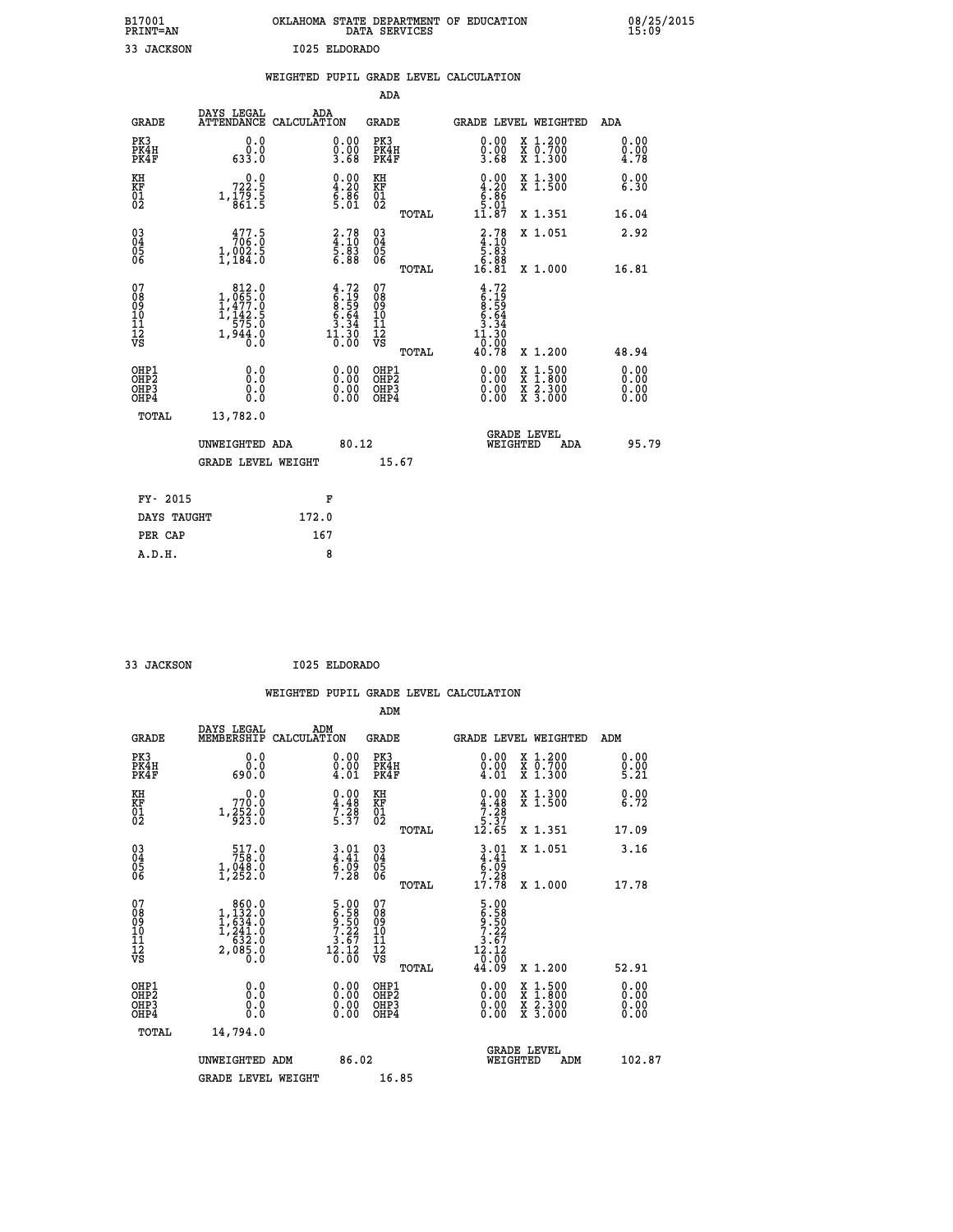| B17001<br>PRINT=AN | OKLAHOMA STATE DEPARTMENT OF EDUCATION<br>DATA SERVICES | 08/25/2015<br>15:09 |
|--------------------|---------------------------------------------------------|---------------------|
| 33 JACKSON         | <b>I035 OLUSTEE</b>                                     |                     |

|                                                    |                                                                                           | WEIGHTED PUPIL GRADE LEVEL CALCULATION                                                                                    |                                                 |                                                                                                            |                              |
|----------------------------------------------------|-------------------------------------------------------------------------------------------|---------------------------------------------------------------------------------------------------------------------------|-------------------------------------------------|------------------------------------------------------------------------------------------------------------|------------------------------|
|                                                    |                                                                                           |                                                                                                                           | <b>ADA</b>                                      |                                                                                                            |                              |
| <b>GRADE</b>                                       | DAYS LEGAL                                                                                | ADA<br>ATTENDANCE CALCULATION                                                                                             | <b>GRADE</b>                                    | GRADE LEVEL WEIGHTED                                                                                       | ADA                          |
| PK3<br>PK4H<br>PK4F                                | 173.0<br>0.0<br>1,352.5                                                                   | $\begin{smallmatrix} 1.00\ 0.00\ 7.82 \end{smallmatrix}$                                                                  | PK3<br>PK4H<br>PK4F                             | 1.00<br>X 1.200<br>X 0.700<br>X 1.300<br>$\frac{0}{7}.\overset{0}{8} \frac{0}{2}$                          | 1.20<br>0.00<br>10.17        |
| KH<br>KF<br>01<br>02                               | $\begin{smallmatrix}&&&0.0\\1,865.0\\2,122.0\\2,137.5\end{smallmatrix}$                   | $\begin{smallmatrix} 0.00\\ 10.78\\ 12.27\\ 12.36 \end{smallmatrix}$                                                      | KH<br>KF<br>01<br>02                            | $\begin{smallmatrix} 0.00\\ 10.78\\ 12.27\\ 12.36\\ 24.63 \end{smallmatrix}$<br>X 1.300<br>X 1.500         | 0.00<br>16.17                |
|                                                    |                                                                                           |                                                                                                                           | TOTAL                                           | X 1.351                                                                                                    | 33.28                        |
| $\begin{matrix} 03 \\ 04 \\ 05 \\ 06 \end{matrix}$ | 1,815.5<br>2,513.0<br>2,693.0                                                             | $\begin{array}{l} 10.49 \\ 5.72 \\ 14.53 \\ 15.57 \end{array}$                                                            | 03<br>04<br>05<br>06                            | $\begin{array}{r} 10.49 \\[-4pt] 5.72 \\[-4pt] 14.53 \\[-4pt] 15.57 \\[-4pt] 35.82 \end{array}$<br>X 1.051 | 11.02                        |
|                                                    |                                                                                           |                                                                                                                           | TOTAL                                           | X 1.000                                                                                                    | 35.82                        |
| 07<br>08901112<br>1112<br>VS                       | $1, 633.5$<br>$1, 906.5$<br>$1, 964.5$<br>$1, 363.5$<br>$1, 133.5$<br>$1, 348.5$<br>$0.0$ | $\begin{array}{r} 9.44 \\[-2pt] 11.02 \\[-2pt] 11.36 \\[-2pt] 7.88 \\[-2pt] 6.55 \\[-2pt] 7.79 \\[-2pt] 0.00 \end{array}$ | 07<br>08<br>09<br>11<br>11<br>12<br>VS<br>TOTAL | $9.44$<br>$11.92$<br>$11.36$<br>$7.88$<br>$6.55$<br>$7.79$<br>$-0.00$<br>54<br>.04<br>X 1.200              | 64.85                        |
| OHP1<br>OHP2<br>OH <sub>P3</sub><br>OHP4           | 0.0<br>0.0<br>0.0                                                                         | $\begin{smallmatrix} 0.00 \ 0.00 \ 0.00 \ 0.00 \end{smallmatrix}$                                                         | OHP1<br>OHP2<br>OHP3<br>OHP4                    | X 1:500<br>X 1:800<br>X 2:300<br>X 3:000                                                                   | 0.00<br>0.00<br>0.00<br>0.00 |
| TOTAL                                              | 25,010.5                                                                                  |                                                                                                                           |                                                 |                                                                                                            |                              |
|                                                    | UNWEIGHTED ADA                                                                            | 144.58                                                                                                                    |                                                 | <b>GRADE LEVEL</b><br>WEIGHTED<br>ADA                                                                      | 172.51                       |
|                                                    | <b>GRADE LEVEL WEIGHT</b>                                                                 |                                                                                                                           | 27.93                                           |                                                                                                            |                              |
| FY- 2015                                           |                                                                                           | F                                                                                                                         |                                                 |                                                                                                            |                              |
|                                                    | DAYS TAUGHT                                                                               | 173.0                                                                                                                     |                                                 |                                                                                                            |                              |
| PER CAP                                            |                                                                                           | 167                                                                                                                       |                                                 |                                                                                                            |                              |

| 33 JACKSON                   |                                                                                       |     | I035 OLUSTEE                                                                              |                                                     |       |                                                                                                  |          |                                                                                                                     |                       |  |
|------------------------------|---------------------------------------------------------------------------------------|-----|-------------------------------------------------------------------------------------------|-----------------------------------------------------|-------|--------------------------------------------------------------------------------------------------|----------|---------------------------------------------------------------------------------------------------------------------|-----------------------|--|
|                              |                                                                                       |     |                                                                                           |                                                     |       | WEIGHTED PUPIL GRADE LEVEL CALCULATION                                                           |          |                                                                                                                     |                       |  |
|                              |                                                                                       |     |                                                                                           | ADM                                                 |       |                                                                                                  |          |                                                                                                                     |                       |  |
| <b>GRADE</b>                 | DAYS LEGAL<br>MEMBERSHIP CALCULATION                                                  | ADM |                                                                                           | <b>GRADE</b>                                        |       |                                                                                                  |          | <b>GRADE LEVEL WEIGHTED</b>                                                                                         | ADM                   |  |
| PK3<br>PK4H<br>PK4F          | 173.0<br>0.0<br>1,512.0                                                               |     | $\begin{smallmatrix} 1.00\ 0.00\ 8.74 \end{smallmatrix}$                                  | PK3<br>PK4H<br>PK4F                                 |       | $\begin{smallmatrix} 1.00 \\ 0.00 \\ 8.74 \end{smallmatrix}$                                     |          | X 1.200<br>X 0.700<br>X 1.300                                                                                       | 1.20<br>0.00<br>11.36 |  |
| KH<br>KF<br>01<br>02         | 0.0<br>2,040.0<br>2,289.0<br>2,245.0                                                  |     | $\begin{smallmatrix} 0.00\\ 11.79\\ 13.23\\ 12.98 \end{smallmatrix}$                      | KH<br>KF<br>01<br>02                                |       | 0.00<br>$\begin{smallmatrix}11.79\\13.23\\12.98\\26.21\end{smallmatrix}$                         |          | X 1.300<br>X 1.500                                                                                                  | 0.00<br>17.69         |  |
|                              |                                                                                       |     |                                                                                           |                                                     | TOTAL |                                                                                                  |          | X 1.351                                                                                                             | 35.41                 |  |
| 03<br>04<br>05<br>06         | $\frac{1}{1}, \begin{smallmatrix} 937.0 \ 32.0 \ 2,624.0 \ 2,810.0 \end{smallmatrix}$ |     | $\begin{array}{c} 11\cdot 20 \\ 5\cdot 97 \\ 15\cdot 17 \\ 16\cdot 24 \end{array}$        | $\begin{array}{c} 03 \\ 04 \\ 05 \\ 06 \end{array}$ |       | $\begin{array}{c} 11.20 \\[-4pt] 5.97 \\[-4pt] 15.17 \\[-4pt] 16.24 \\[-4pt] 37.38 \end{array}$  |          | X 1.051                                                                                                             | 11.77                 |  |
| 07<br>08901112<br>1112<br>VS | $1,734.0$<br>$2,052.0$<br>$2,174.0$<br>$1,508.0$<br>$1,195.0$<br>$1,671.0$<br>$0.0$   |     | $\begin{smallmatrix} 10.02\\ 11.86\\ 12.57\\ 8.72\\ 6.91\\ 9.66\\ 0.00 \end{smallmatrix}$ | 07<br>08<br>09<br>001<br>11<br>11<br>12<br>VS       | TOTAL | $\begin{smallmatrix} 10.02\\ 11.86\\ 12.57\\ 8.72\\ 6.91\\ 6.66\\ 0.00\\ 9.74 \end{smallmatrix}$ |          | X 1.000                                                                                                             | 37.38                 |  |
|                              |                                                                                       |     |                                                                                           |                                                     | TOTAL |                                                                                                  |          | X 1.200                                                                                                             | 71.69                 |  |
| OHP1<br>OHP2<br>OHP3<br>OHP4 | 0.0<br>0.000                                                                          |     | $0.00$<br>$0.00$<br>0.00                                                                  | OHP1<br>OHP2<br>OHP3<br>OHP4                        |       |                                                                                                  |          | $\begin{array}{l} \mathtt{X} & 1.500 \\ \mathtt{X} & 1.800 \\ \mathtt{X} & 2.300 \\ \mathtt{X} & 3.000 \end{array}$ | 0.00<br>0.00<br>0.00  |  |
| TOTAL                        | 26,996.0                                                                              |     |                                                                                           |                                                     |       |                                                                                                  |          |                                                                                                                     |                       |  |
|                              | UNWEIGHTED ADM                                                                        |     | 156.06                                                                                    |                                                     |       |                                                                                                  | WEIGHTED | <b>GRADE LEVEL</b><br>ADM                                                                                           | 186.50                |  |
|                              | <b>GRADE LEVEL WEIGHT</b>                                                             |     |                                                                                           | 30.44                                               |       |                                                                                                  |          |                                                                                                                     |                       |  |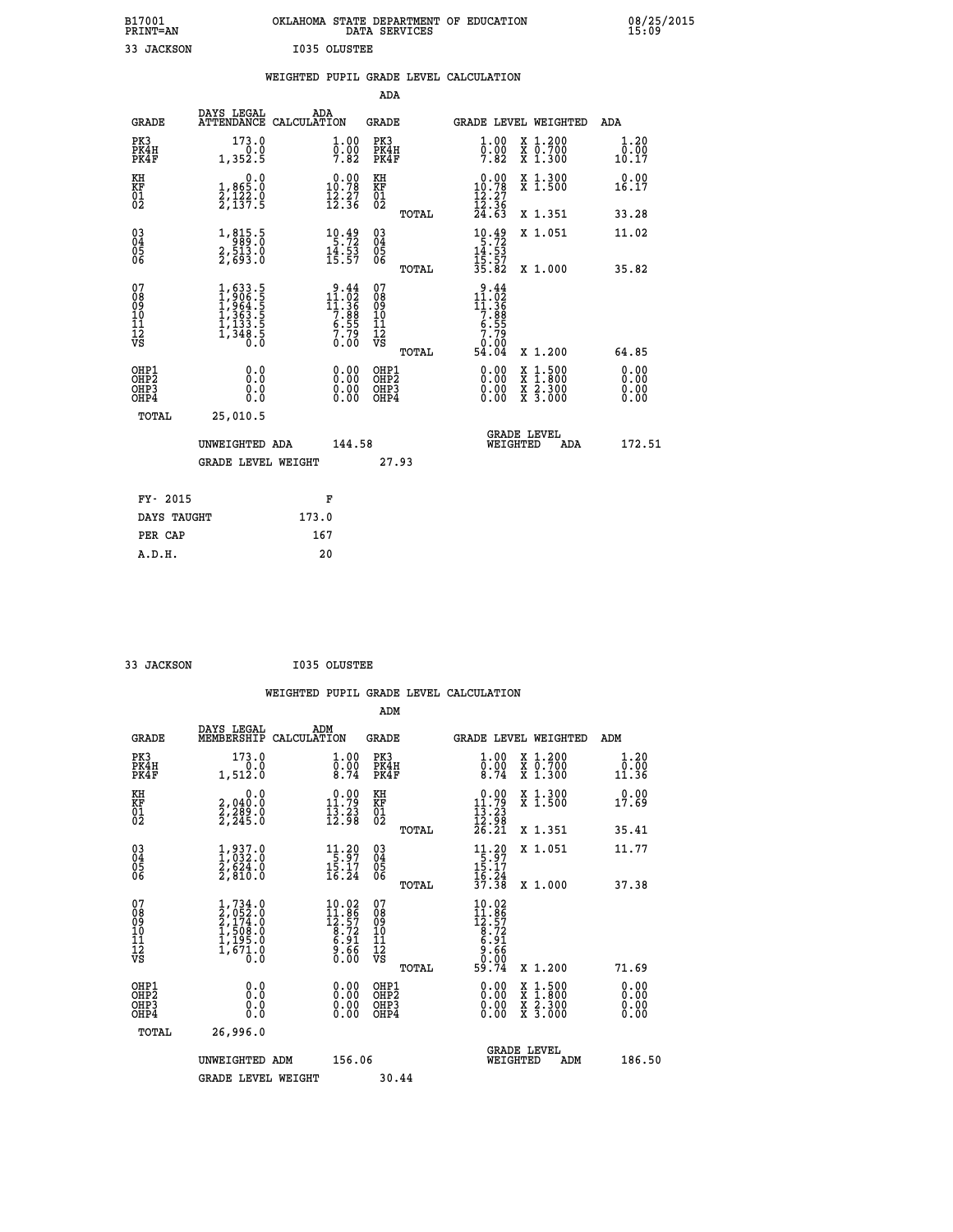| B17001<br><b>PRINT=AN</b> | OKLAHOMA STATE DEPARTMENT OF EDUCATION<br>DATA SERVICES | 08/25/2015<br>15:09 |
|---------------------------|---------------------------------------------------------|---------------------|
| 33 JACKSON                | 1054 BLAIR                                              |                     |

|                                                                    |                                                                                                                                                               |                                                                          |                                                     |       | WEIGHTED PUPIL GRADE LEVEL CALCULATION                                                                                |                                                                   |                        |
|--------------------------------------------------------------------|---------------------------------------------------------------------------------------------------------------------------------------------------------------|--------------------------------------------------------------------------|-----------------------------------------------------|-------|-----------------------------------------------------------------------------------------------------------------------|-------------------------------------------------------------------|------------------------|
|                                                                    |                                                                                                                                                               |                                                                          | <b>ADA</b>                                          |       |                                                                                                                       |                                                                   |                        |
| <b>GRADE</b>                                                       | DAYS LEGAL<br>ATTENDANCE CALCULATION                                                                                                                          | ADA                                                                      | <b>GRADE</b>                                        |       |                                                                                                                       | GRADE LEVEL WEIGHTED                                              | ADA                    |
| PK3<br>PK4H<br>PK4F                                                | 255.0<br>0.0<br>4,071.0                                                                                                                                       | $\begin{smallmatrix} 1.47\ 0.00\\ 23.53 \end{smallmatrix}$               | PK3<br>PK4H<br>PK4F                                 |       | $\frac{1 \cdot 47}{0 \cdot 00}$<br>23.53                                                                              | X 1.200<br>X 0.700<br>X 1.300                                     | 1.76<br>0.00<br>30.59  |
| KH<br>KF<br>01<br>02                                               | 0.0<br>2,771.0<br>4,521.0<br>3,190.0                                                                                                                          | $\begin{smallmatrix} 0.00\\ 16.02\\ 26.13\\ 18.44 \end{smallmatrix}$     | KH<br>KF<br>01<br>02                                |       | $\begin{smallmatrix} 0.00\\16.02\\26.13\\18.44\\44.57 \end{smallmatrix}$                                              | X 1.300<br>X 1.500                                                | 0.00<br>24.03          |
|                                                                    |                                                                                                                                                               |                                                                          |                                                     | TOTAL |                                                                                                                       | X 1.351                                                           | 60.21                  |
| $\begin{smallmatrix} 03 \\[-4pt] 04 \end{smallmatrix}$<br>Ŏ5<br>06 | $3,374.0$<br>$4,238.0$<br>$3,240.0$<br>$2,620.0$                                                                                                              | $\begin{smallmatrix} 19.50\ 24.50\ 18.73\ 15.14 \end{smallmatrix}$       | $\begin{array}{c} 03 \\ 04 \\ 05 \\ 06 \end{array}$ |       | $19.50$<br>$24.50$<br>$18.73$<br>$15.14$<br>$58.37$                                                                   | X 1.051                                                           | 20.49                  |
|                                                                    |                                                                                                                                                               |                                                                          |                                                     | TOTAL |                                                                                                                       | X 1.000                                                           | 58.37                  |
| 07<br>0890112<br>1112<br>VS                                        | $\begin{smallmatrix} 3\,,\,712\,.\,0\\ 2\,,\,473\,.\,0\\ 3\,,\,535\,.\,5\\ 3\,,\,320\,.\,5\\ 4\,,\,216\,.\,0\\ 3\,,\,378\,.\,0\\ 0\,.\,0\\ \end{smallmatrix}$ | $21.46$<br>$14.29$<br>$20.44$<br>$19.19$<br>$24.37$<br>$19.53$<br>$0.00$ | 07<br>08<br>09<br>11<br>11<br>12<br>VS              | TOTAL | $\begin{smallmatrix} 21.46 \\ 14.29 \\ 20.44 \\ 20.44 \\ 19.19 \\ 24.37 \\ 19.53 \\ 0.00 \\ 119.28 \end{smallmatrix}$ | X 1.200                                                           | 143.14                 |
| OHP1<br>OHP2<br>OHP3<br>OHP4                                       | 0.0<br>0.0<br>Ō.Ō                                                                                                                                             | 0.0000<br>$0.00$<br>0.00                                                 | OHP1<br>OHP2<br>OHP3<br>OHP4                        |       | 0.00<br>0.00<br>0.00                                                                                                  | $1:500$<br>1:800<br>X<br>X<br>$\frac{x}{x}$ $\frac{5:300}{3:000}$ | 0.0000<br>0.00<br>0.00 |
| <b>TOTAL</b>                                                       | 48,915.0                                                                                                                                                      |                                                                          |                                                     |       |                                                                                                                       |                                                                   |                        |
|                                                                    | UNWEIGHTED ADA                                                                                                                                                | 282.74                                                                   |                                                     |       | WEIGHTED                                                                                                              | <b>GRADE LEVEL</b><br>ADA                                         | 338.59                 |
|                                                                    | <b>GRADE LEVEL WEIGHT</b>                                                                                                                                     |                                                                          | 55.85                                               |       |                                                                                                                       |                                                                   |                        |
| FY- 2015                                                           |                                                                                                                                                               | F                                                                        |                                                     |       |                                                                                                                       |                                                                   |                        |
| DAYS TAUGHT                                                        |                                                                                                                                                               | 173.0                                                                    |                                                     |       |                                                                                                                       |                                                                   |                        |
| PER CAP                                                            |                                                                                                                                                               | 84                                                                       |                                                     |       |                                                                                                                       |                                                                   |                        |
|                                                                    |                                                                                                                                                               |                                                                          |                                                     |       |                                                                                                                       |                                                                   |                        |

 **33 JACKSON I054 BLAIR WEIGHTED PUPIL GRADE LEVEL CALCULATION ADM DAYS LEGAL ADM GRADE MEMBERSHIP CALCULATION GRADE GRADE LEVEL WEIGHTED ADM PK3 255.0 1.47 PK3 1.47 X 1.200 1.76 PK4H 0.0 0.00 PK4H 0.00 X 0.700 0.00 PK4F 4,347.0 25.13 PK4F 25.13 X 1.300 32.67 KH 0.0 0.00 KH 0.00 X 1.300 0.00 KF 2,913.0 16.84 KF 16.84 X 1.500 25.26 01 4,726.0 27.32 01 27.32**<br>**02 3,309.0 19.13 02 19.13 TOTAL 46.45 X 1.351 62.75 03 3,514.0 20.31 03 20.31 X 1.051 21.35 04 4,436.0 25.64 04 25.64 05 3,370.0 19.48 05 19.48** 06 2,758.0 15.94 06 <sub>momas</sub> 15.94  **TOTAL 61.06 X 1.000 61.06**  $\begin{array}{cccc} 07 & 3,910.0 & 22.60 & 07 & 22.60 \ 08 & 2,504.0 & 14.47 & 08 & 14.47 \ 09 & 3,682.0 & 21.28 & 09 & 21.28 \ 10 & 3,490.0 & 20.17 & 10 & 20.17 \ 11 & 4,368.0 & 25.25 & 11 & 25.25 \ 0.0 & 20.38 & 12 & 25.25 \ 0.0 & 0 & 0.00 & 0.00 & 0.00 \end{array}$  $\begin{array}{cccc} 22.60 & 07 & 22.60 \ 14.428 & 08 & 14.47 \ 20.17 & 10 & 20.117 \ 20.38 & 12 & 25.25 \ 3.58 & 12 & 25.25 \ 0.38 & 12 & 20.38 \ 0.00 & 08 & 0.00 \ 0.00 & 08 & 0.00 \ 0.00 & 08 & 0.00 \ 0.00 & 08 & 0.00 \ 0.00 & 08 & 0.00 \ 0.00 & 08 & 0.00 \ 0.00 & 08$  **OHP1 0.0 0.00 OHP1 0.00 X 1.500 0.00 OHP2 0.0 0.00 OHP2 0.00 X 1.800 0.00 OHP3 0.0 0.00 OHP3 0.00 X 2.300 0.00 OHP4 0.0 0.00 OHP4 0.00 X 3.000 0.00 TOTAL 51,108.0 GRADE LEVEL UNWEIGHTED ADM 295.41 WEIGHTED ADM 353.83 GRADE LEVEL WEIGHT 58.42**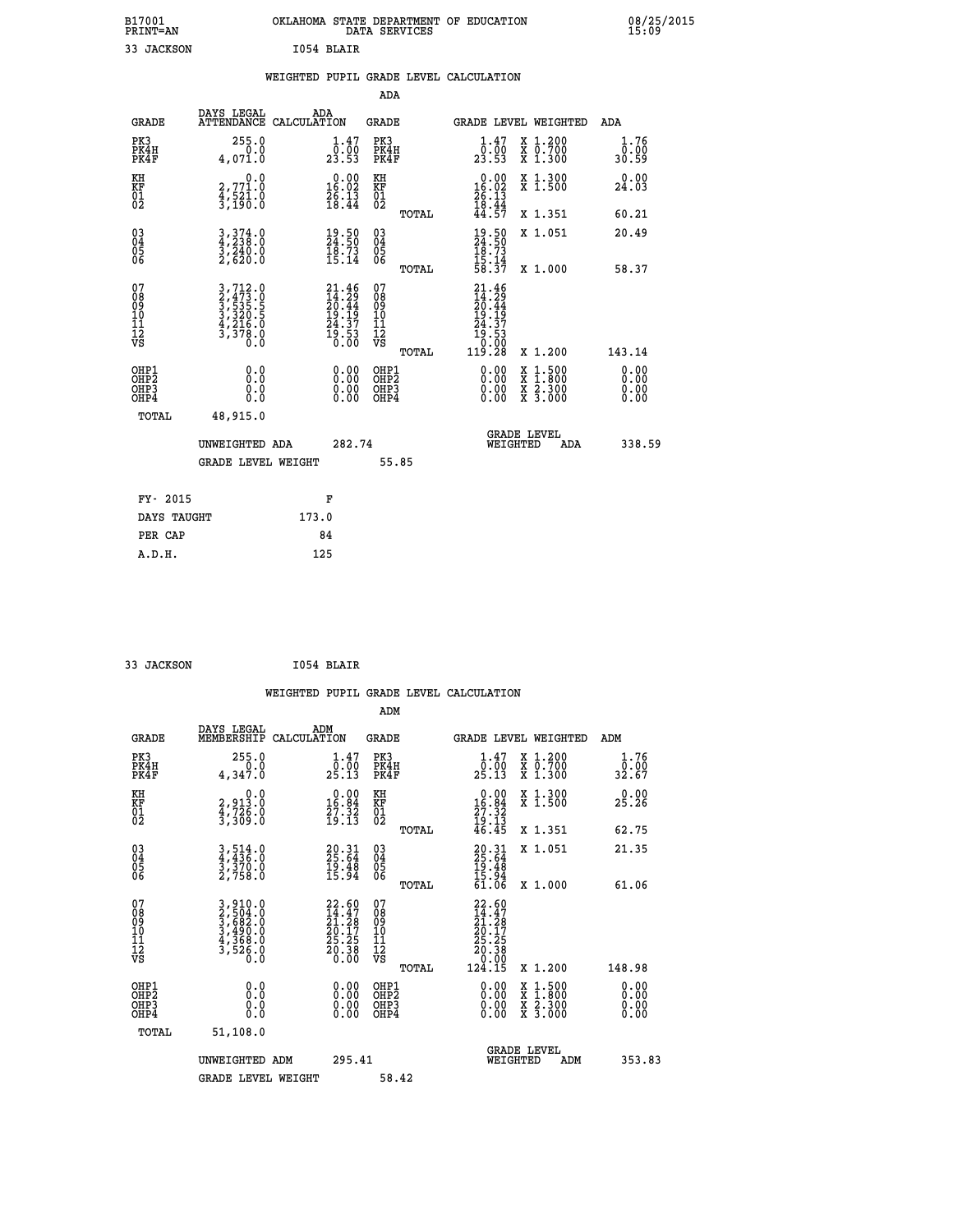| 7001<br>INT=AN |  | OKLAHOMA STATE DEPARTMENT OF EDUCATION<br>DATA SERVICES |  |
|----------------|--|---------------------------------------------------------|--|
| JACKSON        |  | COUNTY TOTALS                                           |  |

08/25/2015<br>15:09

|                                                              |                                                                                  |         |                                                                                                    |                                        |       | WEIGHTED PUPIL GRADE LEVEL CALCULATION                                                                                                                                                                                                                                         |                                                                                                                                           |                              |
|--------------------------------------------------------------|----------------------------------------------------------------------------------|---------|----------------------------------------------------------------------------------------------------|----------------------------------------|-------|--------------------------------------------------------------------------------------------------------------------------------------------------------------------------------------------------------------------------------------------------------------------------------|-------------------------------------------------------------------------------------------------------------------------------------------|------------------------------|
|                                                              |                                                                                  |         |                                                                                                    | ADA                                    |       |                                                                                                                                                                                                                                                                                |                                                                                                                                           |                              |
| <b>GRADE</b>                                                 | DAYS LEGAL<br>ATTENDANCE CALCULATION                                             | ADA     |                                                                                                    | <b>GRADE</b>                           |       |                                                                                                                                                                                                                                                                                | GRADE LEVEL WEIGHTED                                                                                                                      | ADA                          |
| PK3<br>PK4H<br>PK4F                                          | 2,022.0<br>0.0<br>54,192.0                                                       |         | 11.65<br>0.00<br>311.00                                                                            | PK3<br>PK4H<br>PK4F                    |       | 11.65<br>00.07<br>311.00                                                                                                                                                                                                                                                       | X 1.200<br>X 0.700<br>X 1.300                                                                                                             | 13.97<br>0.00<br>404.31      |
| KH<br>KF<br>01<br>02                                         | 0.0<br>63, 111.0<br>$\frac{67}{66}, \frac{616}{571}$ $\frac{8}{5}$               |         | 0.00<br>362.06<br>$\frac{387.78}{382.16}$                                                          | KH<br>KF<br>01<br>02                   |       | $0.00$<br>362.06<br>387.78<br>382.16<br>769.94                                                                                                                                                                                                                                 | X 1.300<br>X 1.500                                                                                                                        | 0.00<br>543.09               |
|                                                              |                                                                                  |         |                                                                                                    |                                        | TOTAL |                                                                                                                                                                                                                                                                                | X 1.351                                                                                                                                   | 1,040.20                     |
| $\begin{smallmatrix} 03 \\[-4pt] 04 \end{smallmatrix}$<br>05 | 54,726.0<br>53,662.0<br>55,172.5<br>56,886.0                                     |         | 314.17<br>308.47<br>316.95<br>327.02                                                               | $\substack{03 \\ 04}$<br>05            |       | 314.17<br>308.47<br>316.95                                                                                                                                                                                                                                                     | X 1.051                                                                                                                                   | 1,282.62                     |
| 06                                                           |                                                                                  |         |                                                                                                    | 06                                     | TOTAL | 327.02<br>952.44                                                                                                                                                                                                                                                               | X 1.000                                                                                                                                   | 952.44                       |
| 07<br>Ŏ8<br>09<br>10<br>īĭ<br>12<br>νs                       | 55,724.0<br>53,307.5<br>56,457.0<br>56,457.0<br>47,179.0<br>51,514.5<br>47,100.5 |         | $\begin{smallmatrix} 320.20\\ 306.43\\ 324.18\\ 271.07\\ 296.16\\ 270.83\\ 0.00 \end{smallmatrix}$ | 07<br>08<br>09<br>10<br>11<br>12<br>VS | TOTAL | 320.20<br>306.43<br>324.18<br>271.07<br>296.16<br>270.83<br>0.00<br>1,788.87                                                                                                                                                                                                   | X 1.200                                                                                                                                   | 2,146.66                     |
| OHP1<br>OHP2<br>OHP3<br>OHP4                                 | 0.0<br>0.0<br>0.0                                                                |         | $\begin{smallmatrix} 0.00 \ 0.00 \ 0.00 \ 0.00 \end{smallmatrix}$                                  | OHP1<br>OHP2<br>OHP3<br>OHP4           |       | $\begin{smallmatrix} 0.00 & 0.00 & 0.00 & 0.00 & 0.00 & 0.00 & 0.00 & 0.00 & 0.00 & 0.00 & 0.00 & 0.00 & 0.00 & 0.00 & 0.00 & 0.00 & 0.00 & 0.00 & 0.00 & 0.00 & 0.00 & 0.00 & 0.00 & 0.00 & 0.00 & 0.00 & 0.00 & 0.00 & 0.00 & 0.00 & 0.00 & 0.00 & 0.00 & 0.00 & 0.00 & 0.0$ | $\begin{smallmatrix} \mathtt{X} & 1\cdot500\\ \mathtt{X} & 1\cdot800\\ \mathtt{X} & 2\cdot300\\ \mathtt{X} & 3\cdot000 \end{smallmatrix}$ | 0.00<br>0.00<br>0.00<br>0.00 |
| TOTAL                                                        | 785,241.5                                                                        |         |                                                                                                    |                                        |       |                                                                                                                                                                                                                                                                                |                                                                                                                                           |                              |
|                                                              | UNWEIGHTED ADA                                                                   |         | 4,510.13                                                                                           |                                        |       | WEIGHTED                                                                                                                                                                                                                                                                       | <b>GRADE LEVEL</b><br>ADA                                                                                                                 | 5,430.85                     |
|                                                              | <b>GRADE LEVEL WEIGHT</b>                                                        |         |                                                                                                    | 920.72                                 |       |                                                                                                                                                                                                                                                                                |                                                                                                                                           |                              |
| FY- 2015                                                     |                                                                                  |         | F                                                                                                  |                                        |       |                                                                                                                                                                                                                                                                                |                                                                                                                                           |                              |
| DAYS TAUGHT                                                  |                                                                                  | 1,033.0 |                                                                                                    |                                        |       |                                                                                                                                                                                                                                                                                |                                                                                                                                           |                              |
| PER CAP                                                      |                                                                                  | 658     |                                                                                                    |                                        |       |                                                                                                                                                                                                                                                                                |                                                                                                                                           |                              |

 **JACKSON COUNTY TOTALS**

 **A.D.H. 2,448**

**B17001<br>PRINT=AN** 

|                                          |                                                                      |                    |                                                                         | ADM                                                 |       |                                                                                                                                                                                                                                   |                                |                                          |                              |  |
|------------------------------------------|----------------------------------------------------------------------|--------------------|-------------------------------------------------------------------------|-----------------------------------------------------|-------|-----------------------------------------------------------------------------------------------------------------------------------------------------------------------------------------------------------------------------------|--------------------------------|------------------------------------------|------------------------------|--|
| <b>GRADE</b>                             | DAYS LEGAL<br>MEMBERSHIP                                             | ADM<br>CALCULATION |                                                                         | <b>GRADE</b>                                        |       |                                                                                                                                                                                                                                   |                                | <b>GRADE LEVEL WEIGHTED</b>              | ADM                          |  |
| PK3<br>PK4H<br>PK4F                      | 2,096.0<br>0.0<br>58,322.0                                           |                    | 12.08<br>00.0 <sup>1</sup><br>89.88                                     | PK3<br>PK4H<br>PK4F                                 |       | 12.08<br>334.69                                                                                                                                                                                                                   | 0.00                           | X 1.200<br>X 0.700<br>X 1.300            | 13.97<br>0.00<br>435.09      |  |
| KH<br>KF<br>01<br>02                     | 0.0<br>67,275.0<br>70,774.0<br>69,572.0                              |                    | $\begin{smallmatrix} 0.00\\ 385.93\\ 405.89\\ 399.38 \end{smallmatrix}$ | KH<br>KF<br>01<br>02                                |       | $\begin{smallmatrix} &0.00\\ 385.93\\ 405.89\\ 399.38\\ 805.27 \end{smallmatrix}$                                                                                                                                                 |                                | X 1.300<br>X 1.500                       | 0.00<br>578.91               |  |
|                                          |                                                                      |                    |                                                                         |                                                     | TOTAL |                                                                                                                                                                                                                                   |                                | X 1.351                                  | 1,087.91                     |  |
| 03<br>04<br>05<br>06                     | 56,663.0<br>55,978.0<br>58,013.0<br>59,572.0                         |                    | 325.30<br>321.79<br>333.24<br>342.45                                    | $\begin{array}{c} 03 \\ 04 \\ 05 \\ 06 \end{array}$ |       | 325.30<br>321.79<br>$\begin{array}{c} 3\overline{3}\overline{3}\overline{3}\cdot 2\overline{4} \\ 3\overline{4}\overline{2}\cdot \overline{4}\overline{5} \\ 9\overline{9}\overline{7}\cdot \overline{4}\overline{8} \end{array}$ |                                | X 1.051                                  | 341.90                       |  |
|                                          |                                                                      |                    |                                                                         |                                                     | TOTAL |                                                                                                                                                                                                                                   |                                | X 1.000                                  | 997.48                       |  |
| 07<br>08<br>09<br>101<br>112<br>VS       | 58,591.0<br>55,870.0<br>59,540.0<br>49,253.0<br>53,973.0<br>49,738.0 |                    | 336.64<br>321.12<br>341.87<br>283.00<br>$\frac{310.29}{286.01}$         | 07<br>08<br>09<br>11<br>11<br>12<br>VS              | TOTAL | 336.64<br>321.12<br>341.87<br>283.00<br>310.29<br>286.01<br>0.00<br>1,878.93                                                                                                                                                      |                                | X 1.200                                  | 2,254.73                     |  |
| OHP1<br>OHP2<br>OH <sub>P3</sub><br>OHP4 | 0.0<br>0.000                                                         |                    | $0.00$<br>$0.00$<br>0.00                                                | OHP1<br>OHP2<br>OHP3<br>OHP4                        |       |                                                                                                                                                                                                                                   | $0.00$<br>$0.00$<br>0.00       | X 1:500<br>X 1:800<br>X 2:300<br>X 3:000 | 0.00<br>0.00<br>0.00<br>0.00 |  |
| TOTAL                                    | 825,230.0                                                            |                    |                                                                         |                                                     |       |                                                                                                                                                                                                                                   |                                |                                          |                              |  |
|                                          | UNWEIGHTED                                                           | ADM                | 4,739.68                                                                |                                                     |       |                                                                                                                                                                                                                                   | <b>GRADE LEVEL</b><br>WEIGHTED | ADM                                      | 5,710.51                     |  |
|                                          | <b>GRADE LEVEL WEIGHT</b>                                            |                    |                                                                         | 970.83                                              |       |                                                                                                                                                                                                                                   |                                |                                          |                              |  |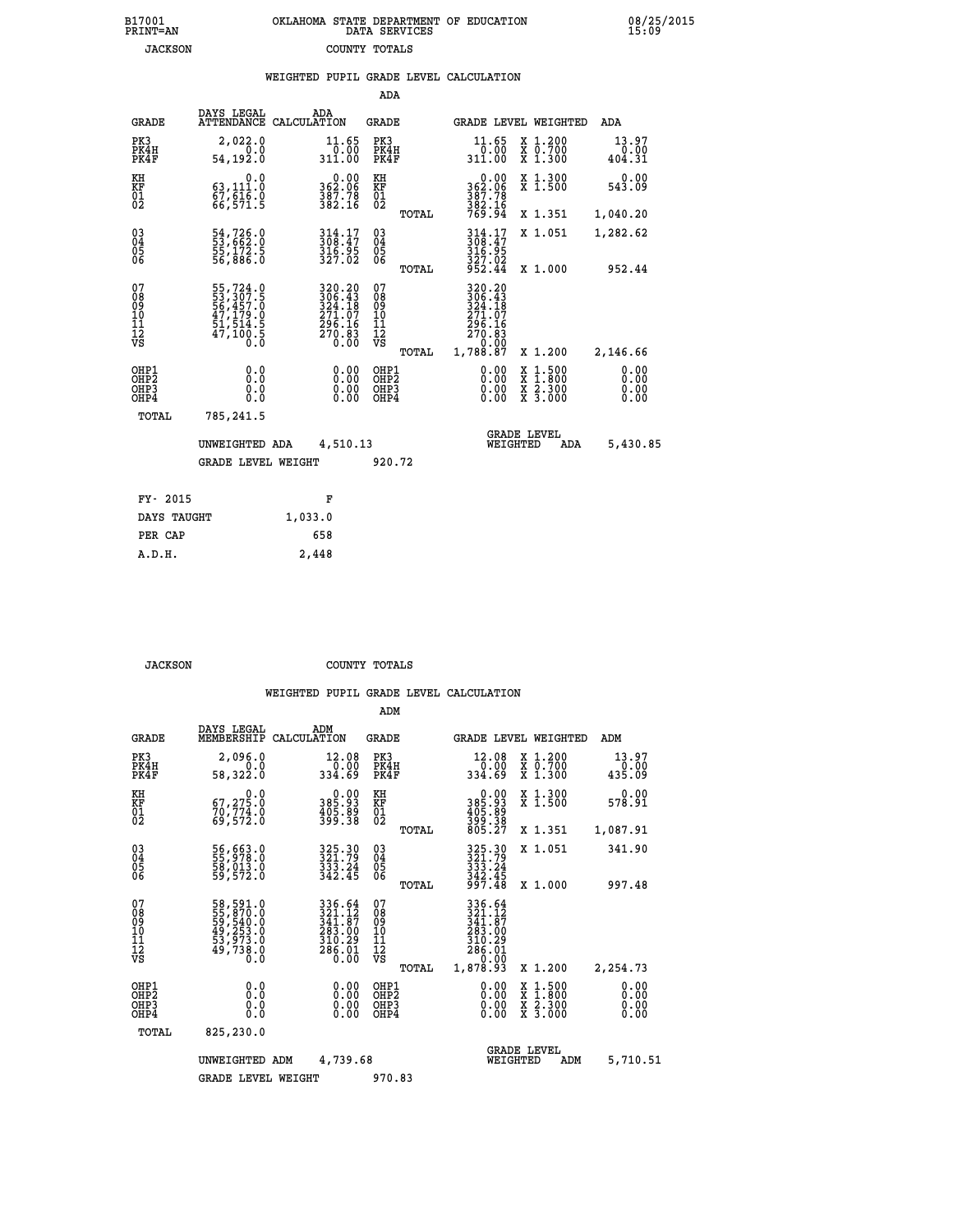| B17001<br><b>PRINT=AN</b> | OKLAHOMA STATE DEPARTMENT OF EDUCATION<br>DATA SERVICES |  |
|---------------------------|---------------------------------------------------------|--|
| 34 JEFFERSON              | C003 TERRAL                                             |  |

 **B17001<br>PRINT=AN** 

 **A.D.H. 24**

 **B17001 OKLAHOMA STATE DEPARTMENT OF EDUCATION 08/25/2015**

|                                                    |                                                                                   | WEIGHTED PUPIL GRADE LEVEL CALCULATION |                                                                              |                                        |       |                                                                           |                                          |                              |
|----------------------------------------------------|-----------------------------------------------------------------------------------|----------------------------------------|------------------------------------------------------------------------------|----------------------------------------|-------|---------------------------------------------------------------------------|------------------------------------------|------------------------------|
|                                                    |                                                                                   |                                        |                                                                              | ADA                                    |       |                                                                           |                                          |                              |
| <b>GRADE</b>                                       | DAYS LEGAL<br>ATTENDANCE CALCULATION                                              | ADA                                    |                                                                              | <b>GRADE</b>                           |       |                                                                           | GRADE LEVEL WEIGHTED                     | ADA                          |
| PK3<br>PK4H<br>PK4F                                | 750.5<br>0.0<br>1,452.0                                                           |                                        | $\begin{smallmatrix} 4.47\ 0.00\ 8.64 \end{smallmatrix}$                     | PK3<br>PK4H<br>PK4F                    |       | $\begin{smallmatrix} 4.47\ 0.00\ 8.64 \end{smallmatrix}$                  | X 1.200<br>X 0.700<br>X 1.300            | 5.36<br>0.00<br>11.23        |
| KH<br>KF<br>01<br>02                               | 0.0<br>$\frac{1}{1}, \frac{169}{409}$ .<br>1,409.5<br>1,654.5                     |                                        | $\begin{smallmatrix} 0.00\ 6.96\ 8.39\ 8.85 \end{smallmatrix}$               | KH<br>KF<br>01<br>02                   |       | $\begin{smallmatrix} 0.00\\ 6.96\\ 8.39\\ 9.89\\ 18.24 \end{smallmatrix}$ | X 1.300<br>X 1.500                       | 0.00<br>10.44                |
|                                                    |                                                                                   |                                        |                                                                              |                                        | TOTAL |                                                                           | X 1.351                                  | 24.64                        |
| $\begin{matrix} 03 \\ 04 \\ 05 \\ 06 \end{matrix}$ | 599.5<br>$830.5$<br>990.0                                                         |                                        | $\begin{smallmatrix} 2.98\\ 3.99\\ 4.94\\ 5.89 \end{smallmatrix}$            | $^{03}_{04}$<br>Ŏ5<br>06               |       | $\begin{smallmatrix} 2.98\\ 3.99\\ 4.94\\ 5.89\\ 14.82 \end{smallmatrix}$ | X 1.051                                  | 3.13                         |
|                                                    |                                                                                   |                                        |                                                                              |                                        | TOTAL |                                                                           | X 1.000                                  | 14.82                        |
| 07<br>089<br>090<br>1112<br>VS                     | $\begin{smallmatrix} 647.5\\777.5\\0.0\\0.0\\0.0\\0.0\\0.0\\0.0\end{smallmatrix}$ |                                        | $3.85$<br>$4.63$<br>$0.00$<br>$0.00$<br>$0.00$<br>$0.00$<br>$0.00$<br>$0.00$ | 07<br>08<br>09<br>11<br>11<br>12<br>VS | TOTAL | $3.85$<br>$4.63$<br>$0.00$<br>$0.00$<br>0.00<br>0.00<br>8.48              | X 1.200                                  | 10.18                        |
| OHP1<br>OHP2<br>OH <sub>P3</sub><br>OHP4           | 0.0<br>0.0<br>0.0                                                                 |                                        | $\begin{smallmatrix} 0.00 \ 0.00 \ 0.00 \ 0.00 \end{smallmatrix}$            | OHP1<br>OHP2<br>OHP3<br>OHP4           |       |                                                                           | X 1:500<br>X 1:800<br>X 2:300<br>X 3:000 | 0.00<br>0.00<br>0.00<br>0.00 |
| TOTAL                                              | 10,853.0                                                                          |                                        |                                                                              |                                        |       |                                                                           |                                          |                              |
|                                                    | UNWEIGHTED ADA                                                                    |                                        | 64.59                                                                        |                                        |       | WEIGHTED                                                                  | <b>GRADE LEVEL</b><br>ADA                | 79.80                        |
|                                                    | <b>GRADE LEVEL WEIGHT</b>                                                         |                                        |                                                                              | 15.21                                  |       |                                                                           |                                          |                              |
| FY- 2015                                           |                                                                                   | F                                      |                                                                              |                                        |       |                                                                           |                                          |                              |
| DAYS TAUGHT                                        |                                                                                   | 168.0                                  |                                                                              |                                        |       |                                                                           |                                          |                              |
| PER CAP                                            |                                                                                   | 156                                    |                                                                              |                                        |       |                                                                           |                                          |                              |

| 34 JEFFERSON                                       |                                                                                                     | C003 TERRAL                                                                                   |                                         |       |                                                                        |                                                                                                                                           |                              |
|----------------------------------------------------|-----------------------------------------------------------------------------------------------------|-----------------------------------------------------------------------------------------------|-----------------------------------------|-------|------------------------------------------------------------------------|-------------------------------------------------------------------------------------------------------------------------------------------|------------------------------|
|                                                    |                                                                                                     |                                                                                               |                                         |       | WEIGHTED PUPIL GRADE LEVEL CALCULATION                                 |                                                                                                                                           |                              |
|                                                    |                                                                                                     |                                                                                               | ADM                                     |       |                                                                        |                                                                                                                                           |                              |
| <b>GRADE</b>                                       | DAYS LEGAL<br>MEMBERSHIP CALCULATION                                                                | ADM                                                                                           | GRADE                                   |       |                                                                        | GRADE LEVEL WEIGHTED                                                                                                                      | ADM                          |
| PK3<br>PK4H<br>PK4F                                | 784.0<br>0.0<br>1,496.0                                                                             | 4.67<br>0.00<br>8.90                                                                          | PK3<br>PK4H<br>PK4F                     |       | 4.67<br>≬.≬0<br>8.90                                                   | X 1.200<br>X 0.700<br>X 1.300                                                                                                             | 5.60<br>0.00<br>11.57        |
| KH<br>KF<br>01<br>02                               | 0.0<br>$1,192.0$<br>$1,425.0$<br>$1,680.0$                                                          | $\begin{smallmatrix}0.00\\7.10\\8.48\\10.00\end{smallmatrix}$                                 | KH<br><b>KF</b><br>01<br>02             |       | $\begin{smallmatrix} 0.00\\7.10\\8.48\\10.00\\18.48 \end{smallmatrix}$ | X 1.300<br>X 1.500                                                                                                                        | 0.00<br>10.65                |
|                                                    |                                                                                                     |                                                                                               |                                         | TOTAL |                                                                        | X 1.351                                                                                                                                   | 24.97                        |
| $\begin{matrix} 03 \\ 04 \\ 05 \\ 06 \end{matrix}$ | 504.0<br>840.0<br>1,008.0                                                                           | $\begin{smallmatrix} 3 & 0 & 0 \\ 4 & 0 & 0 \\ 5 & 0 & 0 \\ 6 & 0 & 0 \end{smallmatrix}$      | 03<br>04<br>05<br>06                    |       | $3.00$<br>$5.00$<br>$5.00$<br>$6.00$                                   | X 1.051                                                                                                                                   | 3.15                         |
|                                                    |                                                                                                     |                                                                                               |                                         | TOTAL | 15.00                                                                  | X 1.000                                                                                                                                   | 15.00                        |
| 07<br>08<br>09<br>10<br>11<br>11<br>12<br>VS       | $672.0$<br>$816.0$<br>$\begin{smallmatrix} 0.1 & 0 \ 0.0 & 0 \ 0.0 & 0 \ 0.0 & 0 \end{smallmatrix}$ | $\begin{smallmatrix} 4.00\ 4.86\ 0.00\ 0.00\ 0.00\ 0.00\ 0.00\ 0.00\ 0.00\ \end{smallmatrix}$ | 07<br>08<br>09<br>101<br>11<br>12<br>VS | TOTAL | 4.00<br>$\begin{matrix} 1.86 \\ 0.00 \end{matrix}$                     | X 1.200                                                                                                                                   | 10.63                        |
| OHP1<br>OHP2<br>OH <sub>P3</sub><br>OHP4           | 0.0<br>0.0<br>0.0                                                                                   | 0.00<br>0.00<br>0.00                                                                          | OHP1<br>OHP2<br>OHP <sub>3</sub>        |       | 0.00<br>0.00<br>0.00                                                   | $\begin{smallmatrix} \mathtt{X} & 1\cdot500\\ \mathtt{X} & 1\cdot800\\ \mathtt{X} & 2\cdot300\\ \mathtt{X} & 3\cdot000 \end{smallmatrix}$ | 0.00<br>0.00<br>0.00<br>0.00 |
| TOTAL                                              | 11,089.0                                                                                            |                                                                                               |                                         |       |                                                                        |                                                                                                                                           |                              |
|                                                    | UNWEIGHTED ADM<br><b>GRADE LEVEL WEIGHT</b>                                                         | 66.01                                                                                         | 15.56                                   |       | WEIGHTED                                                               | <b>GRADE LEVEL</b><br>ADM                                                                                                                 | 81.57                        |
|                                                    |                                                                                                     |                                                                                               |                                         |       |                                                                        |                                                                                                                                           |                              |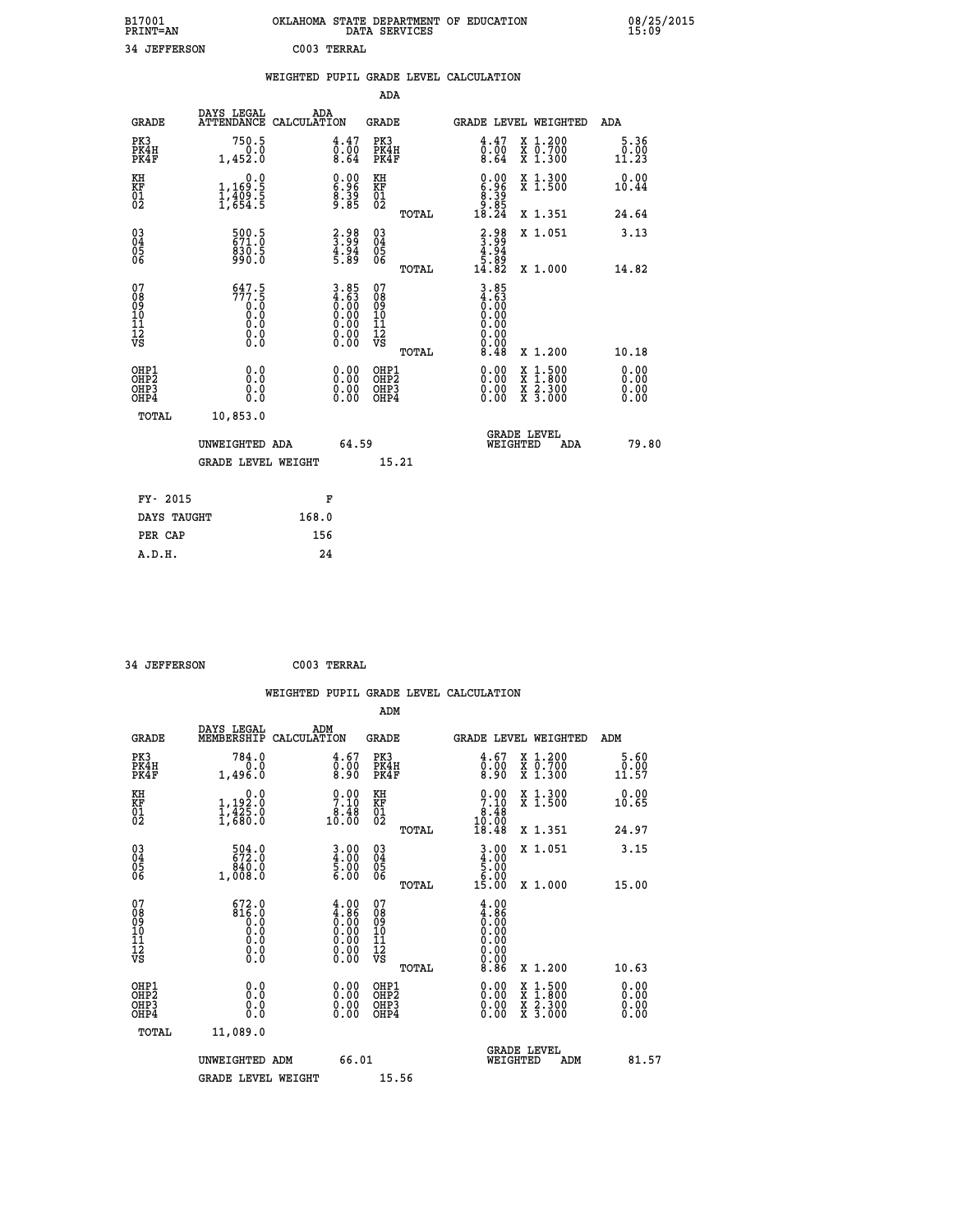| B17001<br><b>PRINT=AN</b> | OKLAHOMA STATE DEPARTMENT OF EDUCATION<br>DATA SERVICES | 08/25/2015<br>15:09 |
|---------------------------|---------------------------------------------------------|---------------------|
| 34 JEFFERSON              | I001 RYAN                                               |                     |

|                                                                   |                                                                |                                                                                              | ADA                                                 |       |                                                                                               |                                          |                              |
|-------------------------------------------------------------------|----------------------------------------------------------------|----------------------------------------------------------------------------------------------|-----------------------------------------------------|-------|-----------------------------------------------------------------------------------------------|------------------------------------------|------------------------------|
| <b>GRADE</b>                                                      | DAYS LEGAL<br>ATTENDANCE CALCULATION                           | ADA                                                                                          | <b>GRADE</b>                                        |       |                                                                                               | <b>GRADE LEVEL WEIGHTED</b>              | ADA                          |
| PK3<br>PK4H<br>PK4F                                               | 0.0<br>0.0<br>1,972.5                                          | $\begin{smallmatrix} 0.00\\ 0.00\\ 11.40 \end{smallmatrix}$                                  | PK3<br>PK4H<br>PK4F                                 |       | 0.00<br>$\begin{smallmatrix}0.00\\ 0.00\\ 11.40\end{smallmatrix}$                             | X 1.200<br>X 0.700<br>X 1.300            | 0.00<br>0.00<br>14.82        |
| KH<br><b>KF</b><br>01<br>02                                       | 0.0<br>2,818:5<br>3,288:5<br>2,137:0                           | $0.00$<br>16.29<br>$\frac{19}{12}$ $\frac{51}{35}$                                           | KH<br>KF<br>01<br>02                                |       | $\begin{array}{r} 0.00 \\ 16.29 \\ 19.01 \\ 12.35 \\ 31.36 \end{array}$                       | X 1.300<br>X 1.500                       | 0.00<br>24.44                |
|                                                                   |                                                                |                                                                                              |                                                     | TOTAL |                                                                                               | X 1.351                                  | 42.37                        |
| $^{03}_{04}$<br>Ŏ5<br>06                                          | 2,264.0<br>2,903.5<br>2,918.5<br>2,601.0                       | $\begin{smallmatrix} 13.09\\ 16.78\\ 16.87\\ 15.03 \end{smallmatrix}$                        | $\begin{array}{c} 03 \\ 04 \\ 05 \\ 06 \end{array}$ | TOTAL | $\frac{13.09}{16.78}$<br>$\frac{16.87}{15.03}$<br>48.68                                       | X 1.051<br>X 1.000                       | 13.76<br>48.68               |
| 07<br>08901112<br>1112<br>VS                                      | 2,591.5<br>3,482.5<br>3,807.5<br>3,527.0<br>4,291.5<br>3,795.5 | $\begin{smallmatrix} 14.98\\20.13\\22.01\\26.17\\26.17\\24.81\\21.94\\0.00\end{smallmatrix}$ | 07<br>08<br>09<br>11<br>11<br>12<br>VS              |       | $\begin{array}{l} 14.98 \\ 20.13 \\ 22.01 \\ 26.17 \\ 24.81 \\ 21.94 \\ 20.09 \\ \end{array}$ |                                          |                              |
|                                                                   |                                                                |                                                                                              |                                                     | TOTAL | 130.04                                                                                        | X 1.200                                  | 156.05                       |
| OHP1<br>OH <sub>P</sub> 2<br>OH <sub>P3</sub><br>OH <sub>P4</sub> | 0.0<br>0.0<br>0.0                                              | $\begin{smallmatrix} 0.00 \ 0.00 \ 0.00 \ 0.00 \end{smallmatrix}$                            | OHP1<br>OHP <sub>2</sub><br>OHP3<br>OHP4            |       | 0.00<br>0.00<br>0.00                                                                          | X 1:500<br>X 1:800<br>X 2:300<br>X 3:000 | 0.00<br>0.00<br>0.00<br>0.00 |
| TOTAL                                                             | 43,399.0                                                       |                                                                                              |                                                     |       |                                                                                               |                                          |                              |
|                                                                   | UNWEIGHTED ADA                                                 | 250.86                                                                                       |                                                     |       |                                                                                               | GRADE LEVEL<br>WEIGHTED<br>ADA           | 300.12                       |
|                                                                   | <b>GRADE LEVEL WEIGHT</b>                                      |                                                                                              |                                                     | 49.26 |                                                                                               |                                          |                              |
| FY- 2015                                                          |                                                                | F                                                                                            |                                                     |       |                                                                                               |                                          |                              |
| DAYS TAUGHT                                                       |                                                                | 173.0                                                                                        |                                                     |       |                                                                                               |                                          |                              |
| PER CAP                                                           |                                                                | 147                                                                                          |                                                     |       |                                                                                               |                                          |                              |

| 34 JEFFERSON | I001 RYAN |
|--------------|-----------|
|              |           |

|                                                      |                                                                                     |                                                                                                     | WEIGHTED PUPIL GRADE LEVEL CALCULATION        |                                                                                                                                                                |                       |
|------------------------------------------------------|-------------------------------------------------------------------------------------|-----------------------------------------------------------------------------------------------------|-----------------------------------------------|----------------------------------------------------------------------------------------------------------------------------------------------------------------|-----------------------|
|                                                      |                                                                                     |                                                                                                     | ADM                                           |                                                                                                                                                                |                       |
| <b>GRADE</b>                                         | DAYS LEGAL<br>MEMBERSHIP<br>CALCULATION                                             | ADM                                                                                                 | <b>GRADE</b>                                  | <b>GRADE LEVEL WEIGHTED</b>                                                                                                                                    | ADM                   |
| PK3<br>PK4H<br>PK4F                                  | 0.0<br>0.0<br>2,131.0                                                               | $\begin{smallmatrix} 0.00\\ 0.00\\ 12.32 \end{smallmatrix}$                                         | PK3<br>PK4H<br>PK4F                           | 0.00<br>X 1.200<br>X 0.700<br>X 1.300<br>12.32                                                                                                                 | 0.00<br>0.00<br>16.02 |
| KH<br>KF<br>01<br>02                                 | 0.0<br>3,063:0<br>3,406:0<br>2,232:0                                                | $\begin{smallmatrix} 0.00\\ 17.71\\ 19.69\\ 12.90 \end{smallmatrix}$                                | KH<br>KF<br>01<br>02                          | $\begin{smallmatrix} 0.00\\ 17.71\\ 19.69\\ 12.90\\ 32.59 \end{smallmatrix}$<br>X 1.300<br>X 1.500                                                             | 0.00<br>26.57         |
|                                                      |                                                                                     |                                                                                                     | TOTAL                                         | X 1.351                                                                                                                                                        | 44.03                 |
| $\begin{matrix} 03 \\ 04 \\ 05 \\ 06 \end{matrix}$   | 2,393.0<br>3,058.0<br>3,031.0<br>2,639.0                                            | $\begin{smallmatrix} 13.83\ 17.68\ 17.52\ 15.25 \end{smallmatrix}$                                  | 03<br>04<br>05<br>06                          | X 1.051<br>$\begin{smallmatrix} 13.83\ 17.68\ 17.52\ 15.25\ 15.45 \end{smallmatrix}$                                                                           | 14.54                 |
|                                                      |                                                                                     |                                                                                                     | TOTAL                                         | X 1.000                                                                                                                                                        | 50.45                 |
| 07<br>08<br>09<br>01<br>11<br>11<br>12<br>VS         | $2,612.0$<br>$3,490.0$<br>$3,889.0$<br>$4,655.0$<br>$4,393.0$<br>$3,844.0$<br>$0.0$ | $\begin{smallmatrix} 15.10 \\ 20.17 \\ 22.48 \\ 26.91 \\ 25.39 \\ 25.39 \\ 26.60 \end{smallmatrix}$ | 07<br>08<br>09<br>001<br>11<br>11<br>12<br>VS | 15.10<br>$\begin{smallmatrix} 1 & 1 & 1 & 1 \ 2 & 2 & 1 & 4 \ 2 & 6 & 9 & 1 \ 2 & 5 & 3 & 9 \ 2 & 2 & 3 & 2 \ 2 & 2 & 2 & 2 \ 1 & 3 & 2 & 2 \end{smallmatrix}$ |                       |
|                                                      |                                                                                     |                                                                                                     | TOTAL                                         | X 1.200                                                                                                                                                        | 158.72                |
| OHP1<br>OHP2<br>OH <sub>P3</sub><br>OH <sub>P4</sub> | 0.0<br>$\begin{smallmatrix} 0.0 & 0 \ 0.0 & 0 \end{smallmatrix}$                    | 0.00<br>$\begin{smallmatrix} 0.00 \ 0.00 \end{smallmatrix}$                                         | OHP1<br>OHP2<br>OHP3<br>OHP4                  | $0.00$<br>$0.00$<br>$1.500$<br>$1.800$<br>X<br>X<br>$\frac{x}{x}$ $\frac{5:300}{3:000}$<br>0.00                                                                | 0.00<br>0.00<br>0.00  |
| TOTAL                                                | 44,836.0                                                                            |                                                                                                     |                                               |                                                                                                                                                                |                       |
|                                                      | UNWEIGHTED<br>ADM                                                                   | 259.17                                                                                              |                                               | <b>GRADE LEVEL</b><br>WEIGHTED<br>ADM                                                                                                                          | 310.33                |
|                                                      | <b>GRADE LEVEL WEIGHT</b>                                                           |                                                                                                     | 51.16                                         |                                                                                                                                                                |                       |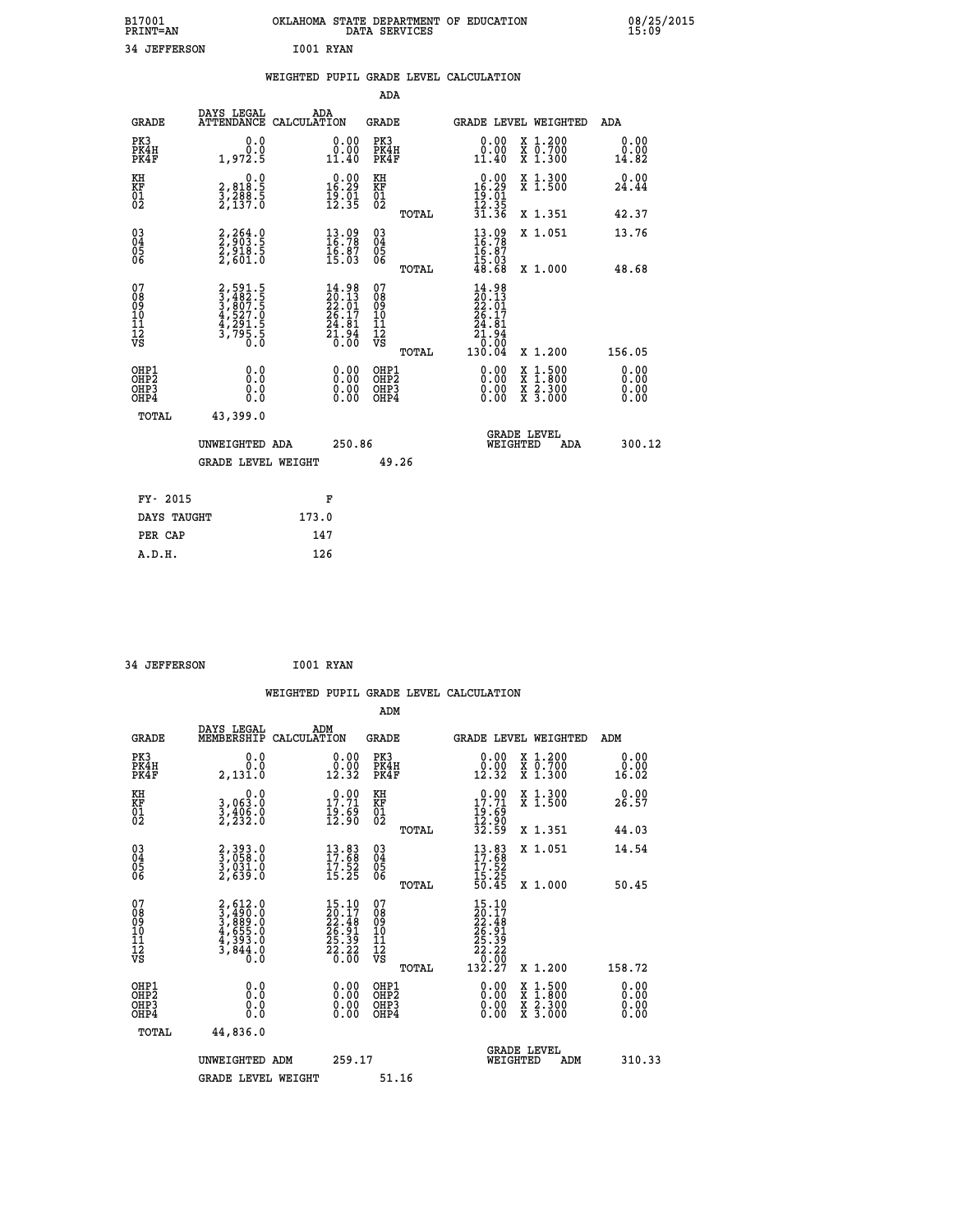| B17001          | OKLAHOMA STATE DEPARTMENT OF EDUCATION |
|-----------------|----------------------------------------|
| <b>PRINT=AN</b> | DATA SERVICES                          |
| 34 JEFFERSON    | 1014 RINGLING                          |

| DAYS LEGAL<br>ADA<br><b>ATTENDANCE</b><br><b>GRADE</b><br>CALCULATION<br>GRADE LEVEL WEIGHTED<br><b>GRADE</b>                                                                                                                                                                                                                              | <b>ADA</b>                   |
|--------------------------------------------------------------------------------------------------------------------------------------------------------------------------------------------------------------------------------------------------------------------------------------------------------------------------------------------|------------------------------|
|                                                                                                                                                                                                                                                                                                                                            |                              |
| 893.0<br>PK3<br>PK3<br>PK4H<br>$1\overline{6}\cdot 9\overline{1}\overline{0}\cdot 0\overline{0}$<br>X 1.200<br>X 0.700<br>X 1.300<br>$1\overline{6}\cdot 9\overline{1}\overline{0}\cdot 0\overline{0}$<br>PK4H<br>2,773.0<br>PK4F<br>PK4F<br>0.0                                                                                           | 6.54<br>$11.84$<br>0.00      |
| $\begin{smallmatrix} 0.00\\ 31.64\\ 29.78\\ 30.06 \end{smallmatrix}$<br>$\begin{smallmatrix} 0.00\\ 31.64\\ 29.78\\ 30.06\\ 59.84 \end{smallmatrix}$<br>X 1.300<br>X 1.500<br>KH<br>0.0<br>KH<br>5,188:5<br>4,883:5<br>4,930:0<br>KF<br>01<br>02<br>KF<br>01<br>02                                                                         | 0.00<br>47.46                |
| X 1.351<br>TOTAL                                                                                                                                                                                                                                                                                                                           | 80.84                        |
| $\begin{smallmatrix} 03 \\[-4pt] 04 \end{smallmatrix}$<br>$28.74$<br>$33.74$<br>$32.34$<br>$31.88$<br>$87.96$<br>$\frac{4}{3}, \frac{724}{896}$ . 5<br>5, 304.0<br>5, 227.5<br>$28.81$<br>23.74<br>$\begin{array}{c} 03 \\ 04 \\ 05 \\ 06 \end{array}$<br>X 1.051<br>Ŏ5<br>06<br>$\frac{55}{31}$ $\cdot \frac{31}{88}$<br>X 1.000<br>TOTAL | 30.28<br>87.96               |
| 07<br>07<br>30.65<br>21.588<br>29.565<br>31.20<br>35.78<br>31.93<br>0.00<br>170.79<br>$\begin{smallmatrix}5,029.0\\3,538.5\\4,866.0\\5,116.5\\5,231.5\\5,236.0\\0.0\end{smallmatrix}$<br>30.65<br>21.58<br>29.65<br>31.20<br>31.78<br>31.93<br>0.00<br>08<br>09<br>11<br>11<br>12<br>VS<br>08<br>09<br>11<br>11<br>12<br>VS                |                              |
| X 1.200<br>TOTAL                                                                                                                                                                                                                                                                                                                           | 204.95                       |
| OHP1<br>OHP1<br>0.00<br>$1:500$<br>1:800<br>0.0<br>0.00<br>X<br>OHP <sub>2</sub><br>OH <sub>P</sub> 2<br>$\begin{smallmatrix} 0.00 \ 0.00 \end{smallmatrix}$<br>0.00<br>$\frac{x}{x}$ $\frac{5:300}{3:000}$<br>0.0<br>OHP3<br>OHP3<br>0.0<br>OHP4<br>OHP4<br>0.00                                                                          | 0.00<br>0.00<br>0.00<br>0.00 |
| TOTAL<br>65,838.0                                                                                                                                                                                                                                                                                                                          |                              |
| <b>GRADE LEVEL</b><br>WEIGHTED<br>401.40<br>UNWEIGHTED ADA<br>ADA                                                                                                                                                                                                                                                                          | 469.87                       |
| <b>GRADE LEVEL WEIGHT</b><br>68.47                                                                                                                                                                                                                                                                                                         |                              |
| FY- 2015<br>F                                                                                                                                                                                                                                                                                                                              |                              |
| DAYS TAUGHT<br>164.0                                                                                                                                                                                                                                                                                                                       |                              |
| PER CAP<br>106                                                                                                                                                                                                                                                                                                                             |                              |

 **34 JEFFERSON I014 RINGLING**

 **A.D.H. 276**

 **ADM**

| <b>GRADE</b>                                       | DAYS LEGAL<br>MEMBERSHIP CALCULATION                                                             | ADM                                                                                       | <b>GRADE</b>                                        |                                                                                                                                                                                                                                                                                | GRADE LEVEL WEIGHTED                     | ADM                   |
|----------------------------------------------------|--------------------------------------------------------------------------------------------------|-------------------------------------------------------------------------------------------|-----------------------------------------------------|--------------------------------------------------------------------------------------------------------------------------------------------------------------------------------------------------------------------------------------------------------------------------------|------------------------------------------|-----------------------|
| PK3<br>PK4H<br>PK4F                                | 893.0<br>2,975.0<br>0.0                                                                          | 5.45<br>18.14<br>0.00                                                                     | PK3<br>PK4H<br>PK4F                                 | 5.45<br>18.14<br>0.00                                                                                                                                                                                                                                                          | X 1.200<br>X 0.700<br>X 1.300            | 6.54<br>12.70<br>0.00 |
| KH<br>KF<br>01<br>02                               | 0.0<br>5,448:0<br>5,066:0<br>4,991:0                                                             | $\begin{smallmatrix} 0.00\\ 33.22\\ 30.89\\ 30.43\\ \end{smallmatrix}$                    | KH<br>KF<br>01<br>02                                | $\begin{smallmatrix} 0.00\\ 33.22\\ 30.89\\ 30.43\\ 43.32 \end{smallmatrix}$                                                                                                                                                                                                   | X 1.300<br>X 1.500                       | 0.00<br>49.83         |
|                                                    |                                                                                                  |                                                                                           | TOTAL                                               |                                                                                                                                                                                                                                                                                | X 1.351                                  | 82.84                 |
| $\begin{matrix} 03 \\ 04 \\ 05 \\ 06 \end{matrix}$ | $\begin{smallmatrix} 4 & 781 & 0 \\ 3 & 978 & 0 \\ 5 & 386 & 0 \\ 5 & 291 & 0 \end{smallmatrix}$ | $29.15$<br>$24.24$<br>$32.84$<br>$32.26$                                                  | $\begin{array}{c} 03 \\ 04 \\ 05 \\ 06 \end{array}$ | $29.15$<br>$24.24$<br>$32.84$<br>$32.26$<br>$39.34$                                                                                                                                                                                                                            | X 1.051                                  | 30.64                 |
|                                                    |                                                                                                  |                                                                                           | TOTAL                                               |                                                                                                                                                                                                                                                                                | X 1.000                                  | 89.34                 |
| 07<br>08<br>09<br>101<br>11<br>12<br>VS            | 5,464.0<br>3,892.0<br>5,597.0<br>5,470.0<br>5,160.0<br>5,160.0<br>6,892.0                        | $\begin{array}{r} 33.30 \\ 23.73 \\ 34.11 \\ 39.45 \\ 31.45 \\ 42.02 \\ 0.00 \end{array}$ | 078<br>089<br>0011<br>11<br>11<br>12<br>VS<br>TOTAL | $33.30$<br>$23.73$<br>$34.11$<br>$39.45$<br>$31.45$<br>$42.020$<br>$204.06$                                                                                                                                                                                                    | X 1.200                                  | 244.87                |
| OHP1<br>OHP2<br>OHP3<br>OHP4                       | 0.0<br>0.000                                                                                     |                                                                                           | OHP1<br>OHP2<br>OHP3<br>OHP4                        | $\begin{smallmatrix} 0.00 & 0.00 & 0.00 & 0.00 & 0.00 & 0.00 & 0.00 & 0.00 & 0.00 & 0.00 & 0.00 & 0.00 & 0.00 & 0.00 & 0.00 & 0.00 & 0.00 & 0.00 & 0.00 & 0.00 & 0.00 & 0.00 & 0.00 & 0.00 & 0.00 & 0.00 & 0.00 & 0.00 & 0.00 & 0.00 & 0.00 & 0.00 & 0.00 & 0.00 & 0.00 & 0.0$ | X 1:500<br>X 1:800<br>X 2:300<br>X 3:000 | 0.00<br>0.00<br>0.00  |
| TOTAL                                              | 72,284.0                                                                                         |                                                                                           |                                                     |                                                                                                                                                                                                                                                                                |                                          |                       |
|                                                    | UNWEIGHTED<br>ADM                                                                                | 440.68                                                                                    |                                                     | WEIGHTED                                                                                                                                                                                                                                                                       | <b>GRADE LEVEL</b><br>ADM                | 516.76                |
|                                                    | <b>GRADE LEVEL WEIGHT</b>                                                                        |                                                                                           | 76.08                                               |                                                                                                                                                                                                                                                                                |                                          |                       |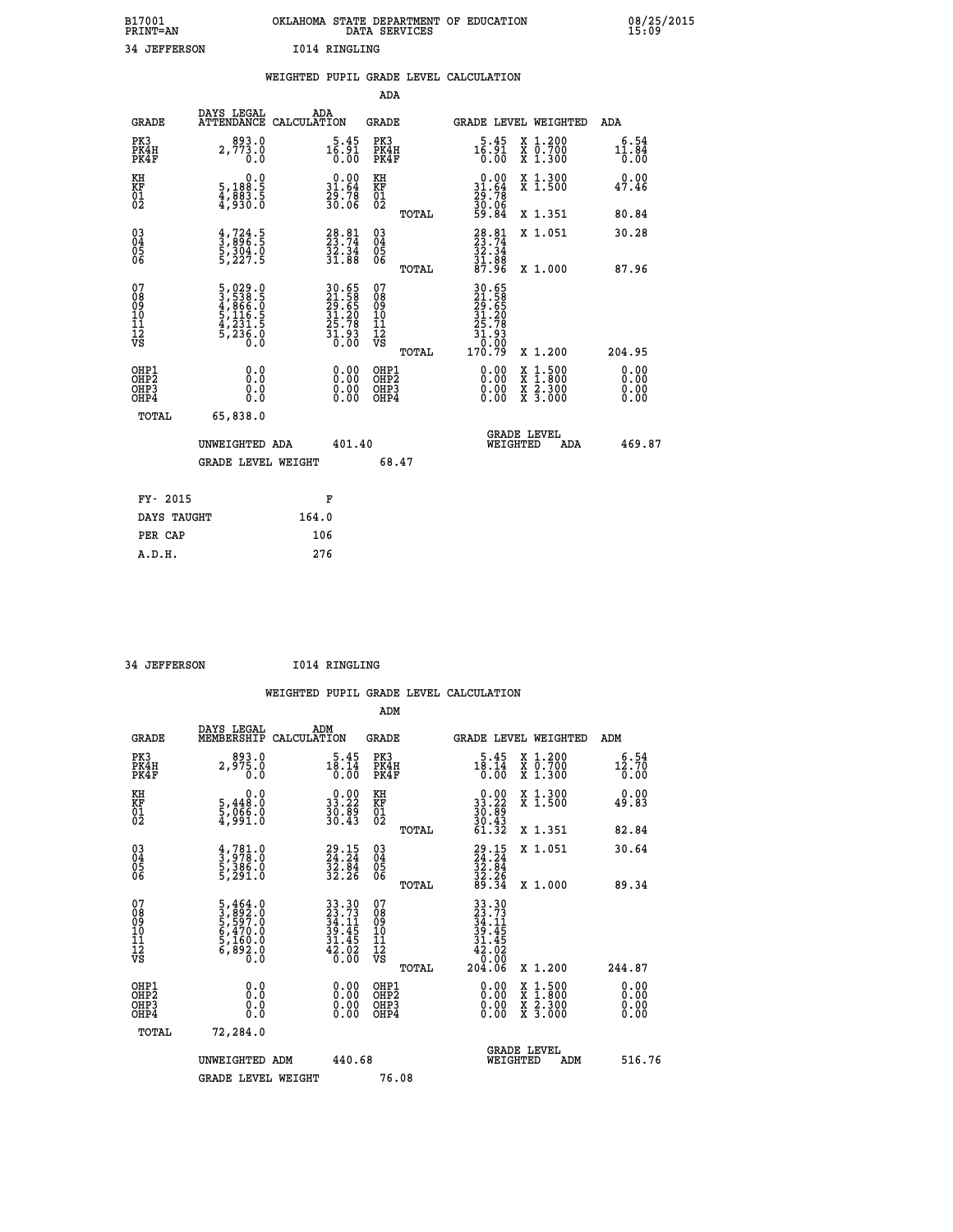| B17001<br><b>PRINT=AN</b> | OKLAHOMA<br>. STATE DEPARTMENT OF EDUCATION<br>DATA SERVICES | 08/25/2015<br>15:09 |
|---------------------------|--------------------------------------------------------------|---------------------|
| 34<br><b>JEFFERSON</b>    | 1023 WAURIKA                                                 |                     |

|                                                    |                                                                        | WEIGHTED PUPIL GRADE LEVEL CALCULATION                                   |                                                 |                                                                                |                                                                                                                                           |                              |
|----------------------------------------------------|------------------------------------------------------------------------|--------------------------------------------------------------------------|-------------------------------------------------|--------------------------------------------------------------------------------|-------------------------------------------------------------------------------------------------------------------------------------------|------------------------------|
|                                                    |                                                                        |                                                                          | ADA                                             |                                                                                |                                                                                                                                           |                              |
| <b>GRADE</b>                                       | DAYS LEGAL                                                             | ADA<br>ATTENDANCE CALCULATION                                            | <b>GRADE</b>                                    | GRADE LEVEL WEIGHTED                                                           |                                                                                                                                           | ADA                          |
| PK3<br>PK4H<br>PK4F                                | 446.0<br>0.0<br>4,841.5                                                | $\begin{smallmatrix} 2.61\0.00\\28.31\end{smallmatrix}$                  | PK3<br>PK4H<br>PK4F                             | 2.61<br>$\frac{\bar{0} \cdot \tilde{0} \bar{0}}{28.31}$                        | X 1.200<br>X 0.700<br>X 1.300                                                                                                             | 3.13<br>0.00<br>36.80        |
| KH<br>KF<br>01<br>02                               | 0.0<br>5,809:5<br>6,273:5<br>4,230:0                                   | $\begin{smallmatrix} 0.00\\ 33.97\\ 36.69\\ 24.74 \end{smallmatrix}$     | KH<br>KF<br>01<br>02                            | $\begin{smallmatrix} 0.00\\ 33.97\\ 36.69\\ 24.74\\ 61.43\\ \end{smallmatrix}$ | X 1.300<br>X 1.500                                                                                                                        | 0.00<br>50.96                |
|                                                    |                                                                        |                                                                          | TOTAL                                           |                                                                                | X 1.351                                                                                                                                   | 82.99                        |
| $\begin{matrix} 03 \\ 04 \\ 05 \\ 06 \end{matrix}$ | 5, 136.0<br>4, 975.5<br>5, 834.5<br>4, 382.0                           | $30.04$<br>$29.10$<br>$34.12$<br>$25.63$                                 | 03<br>04<br>05<br>06                            | $30.04$<br>$34.10$<br>$34.12$<br>$25.63$<br>$88.85$                            | X 1.051                                                                                                                                   | 31.57                        |
|                                                    |                                                                        |                                                                          | TOTAL                                           |                                                                                | X 1.000                                                                                                                                   | 88.85                        |
| 07<br>08901112<br>1112<br>VS                       | $4,498.5$<br>$3,508.0$<br>$5,723.0$<br>$3,851.0$<br>$2,576.0$<br>$0.0$ | $26.31$<br>$24.30$<br>$20.51$<br>$33.47$<br>$22.52$<br>$15.06$<br>$0.00$ | 07<br>08<br>09<br>11<br>11<br>12<br>VS<br>TOTAL | 26.31<br>24.30<br>20.51<br>33.47<br>22.52<br>15.060<br>10.99<br>142.ĭ7         | X 1.200                                                                                                                                   | 170.60                       |
| OHP1<br>OHP2<br>OHP3<br>OHP4                       | 0.0<br>0.0<br>0.0                                                      | $\begin{smallmatrix} 0.00 \ 0.00 \ 0.00 \ 0.00 \end{smallmatrix}$        | OHP1<br>OHP2<br>OHP3<br>OHP4                    |                                                                                | $\begin{smallmatrix} \mathtt{X} & 1\cdot500\\ \mathtt{X} & 1\cdot800\\ \mathtt{X} & 2\cdot300\\ \mathtt{X} & 3\cdot000 \end{smallmatrix}$ | 0.00<br>0.00<br>0.00<br>0.00 |
|                                                    | TOTAL<br>66,241.0                                                      |                                                                          |                                                 |                                                                                |                                                                                                                                           |                              |
|                                                    | UNWEIGHTED ADA                                                         | 387.38                                                                   |                                                 | <b>GRADE LEVEL</b><br>WEIGHTED                                                 | ADA                                                                                                                                       | 464.90                       |
|                                                    | <b>GRADE LEVEL WEIGHT</b>                                              |                                                                          | 77.52                                           |                                                                                |                                                                                                                                           |                              |
|                                                    | FY- 2015                                                               | F                                                                        |                                                 |                                                                                |                                                                                                                                           |                              |
|                                                    | DAYS TAUGHT                                                            | 171.0                                                                    |                                                 |                                                                                |                                                                                                                                           |                              |
|                                                    | PER CAP                                                                | 92                                                                       |                                                 |                                                                                |                                                                                                                                           |                              |

 **34 JEFFERSON I023 WAURIKA**

 **A.D.H. 298**

| <b>GRADE</b>                                       | DAYS LEGAL<br>MEMBERSHIP                                                   | ADM<br>CALCULATION                                                   | <b>GRADE</b>                                       |       | <b>GRADE LEVEL WEIGHTED</b>                                                               |                                          | ADM                   |  |
|----------------------------------------------------|----------------------------------------------------------------------------|----------------------------------------------------------------------|----------------------------------------------------|-------|-------------------------------------------------------------------------------------------|------------------------------------------|-----------------------|--|
| PK3<br>PK4H<br>PK4F                                | 446.0<br>0.0<br>5,311.0                                                    | $\begin{smallmatrix} 2.61\0.00\\31.06\end{smallmatrix}$              | PK3<br>PK4H<br>PK4F                                |       | $\begin{smallmatrix} 2.61\0.00\\31.06\end{smallmatrix}$                                   | X 1.200<br>X 0.700<br>X 1.300            | 3.13<br>0.00<br>40.38 |  |
| KH<br>KF<br>01<br>02                               | $\begin{smallmatrix} & & 0.0\ 6.227.0\ 8.798.0\ 4.575.0 \end{smallmatrix}$ | $\begin{smallmatrix} 0.00\\ 36.42\\ 39.75\\ 26.75 \end{smallmatrix}$ | KH<br>KF<br>01<br>02                               |       | $36.42$<br>$39.75$<br>$26.75$<br>$66.50$                                                  | X 1.300<br>X 1.500                       | 0.00<br>54.63         |  |
|                                                    |                                                                            |                                                                      |                                                    | TOTAL |                                                                                           | X 1.351                                  | 89.84                 |  |
| $\begin{matrix} 03 \\ 04 \\ 05 \\ 06 \end{matrix}$ | 5,536.0<br>5,247.0<br>6,300.0<br>4,675.0                                   | 32.37<br>30.68<br>36.84<br>27.34                                     | $\begin{matrix} 03 \\ 04 \\ 05 \\ 06 \end{matrix}$ |       | $32.37$<br>$36.84$<br>$36.84$<br>$27.34$<br>$94.86$                                       | X 1.051                                  | 34.02                 |  |
|                                                    |                                                                            |                                                                      |                                                    | TOTAL |                                                                                           | X 1.000                                  | 94.86                 |  |
| 07<br>089<br>090<br>1112<br>VS                     | $4,774.0$<br>$4,483.0$<br>$3,780.0$<br>$6,057.0$<br>$4,080.0$<br>$2,856.0$ | 27.92<br>26.22<br>22.11<br>35.42<br>33.86<br>23.86<br>16.70<br>0.00  | 07<br>08<br>09<br>11<br>11<br>12<br>VS             | TOTAL | $\begin{smallmatrix} 27.92\ 26.22\ 22.11\ 35.42\ 23.86\ 16.700\ 152.23 \end{smallmatrix}$ | X 1.200                                  | 182.68                |  |
| OHP1<br>OHP2<br>OH <sub>P3</sub>                   | 0.0                                                                        |                                                                      | OHP1<br>OHP2<br>OHP3                               |       | 0.00                                                                                      | X 1:500<br>X 1:800<br>X 2:300<br>X 3:000 | 0.00<br>0.00          |  |
| OHP4                                               | 0.000                                                                      |                                                                      | OHP4                                               |       | $0.00$<br>0.00                                                                            |                                          | 0.00                  |  |
| TOTAL                                              | 71,145.0                                                                   |                                                                      |                                                    |       |                                                                                           |                                          |                       |  |
|                                                    | UNWEIGHTED<br>ADM                                                          | 416.05                                                               |                                                    |       | WEIGHTED                                                                                  | <b>GRADE LEVEL</b><br>ADM                | 499.54                |  |
|                                                    | <b>GRADE LEVEL WEIGHT</b>                                                  |                                                                      | 83.49                                              |       |                                                                                           |                                          |                       |  |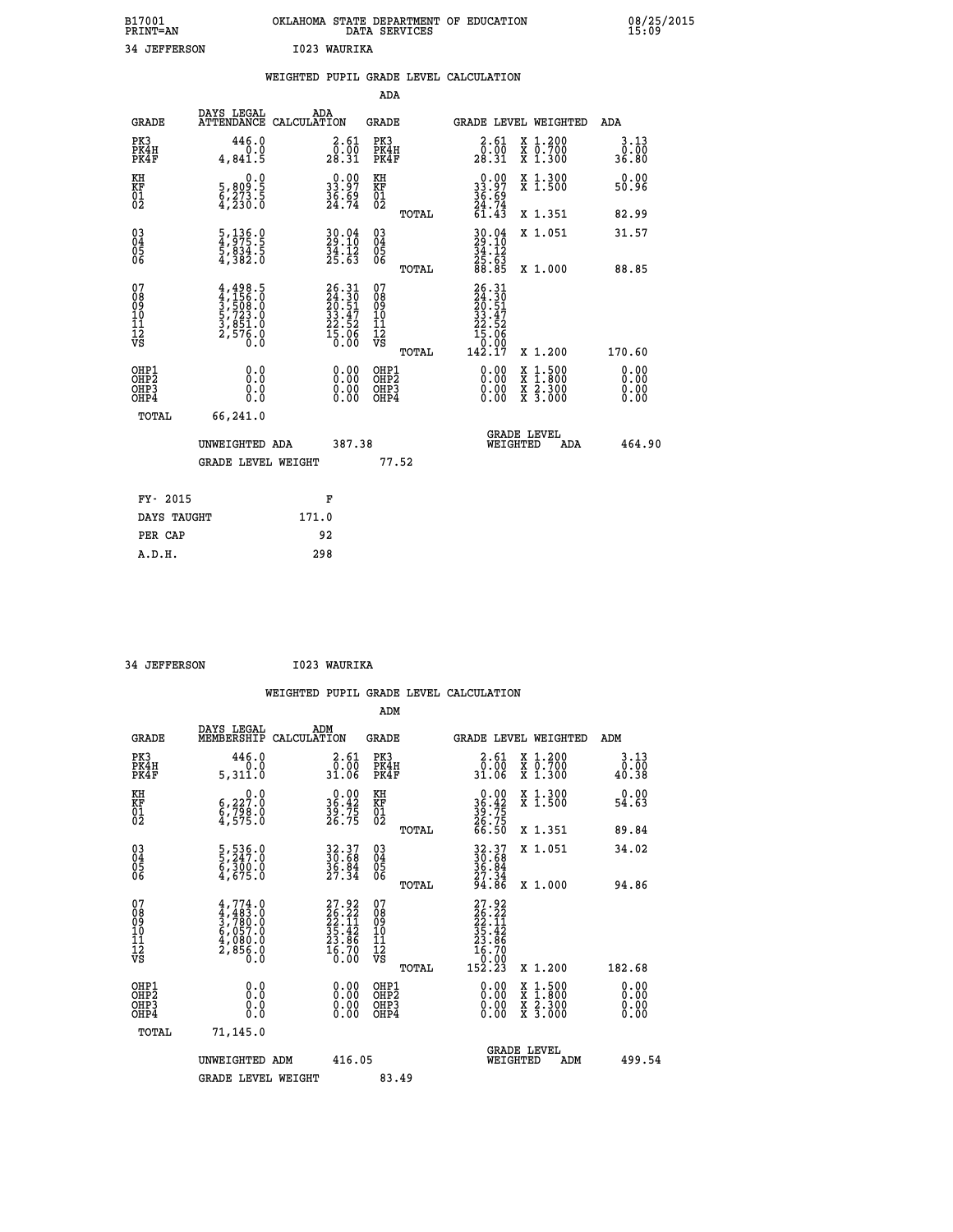| B17001           | OKLAHOMA STATE DEPARTMENT OF EDUCATION |
|------------------|----------------------------------------|
| <b>PRINT=AN</b>  | DATA SERVICES                          |
| <b>JEFFERSON</b> | COUNTY TOTALS                          |

08/25/2015<br>15:09

|                                                                    |                                          |                                                                                                                                                 | WEIGHTED PUPIL GRADE LEVEL CALCULATION                               |                                                    |       |                                                                              |                                                                                                                                                            |                                                         |
|--------------------------------------------------------------------|------------------------------------------|-------------------------------------------------------------------------------------------------------------------------------------------------|----------------------------------------------------------------------|----------------------------------------------------|-------|------------------------------------------------------------------------------|------------------------------------------------------------------------------------------------------------------------------------------------------------|---------------------------------------------------------|
|                                                                    |                                          |                                                                                                                                                 |                                                                      | <b>ADA</b>                                         |       |                                                                              |                                                                                                                                                            |                                                         |
|                                                                    | <b>GRADE</b>                             | DAYS LEGAL<br><b>ATTENDANCE</b>                                                                                                                 | ADA<br>CALCULATION                                                   | GRADE                                              |       |                                                                              | GRADE LEVEL WEIGHTED                                                                                                                                       | ADA                                                     |
| PK3                                                                | PK4H<br>PK4F                             | 2,089.5<br>2,773.0<br>8,266.0                                                                                                                   | $\frac{12.53}{16.91}$<br>48.35                                       | PK3<br>PK4H<br>PK4F                                |       | 12.53<br>$\frac{16.91}{48.35}$                                               | X 1.200<br>X 0.700<br>X 1.300                                                                                                                              | 15.03<br>$\bar{1}\bar{1}\cdot\bar{8}\bar{4}\over 62.85$ |
| KH<br>KF<br>01<br>02                                               |                                          | 0.0<br>14,986:0<br>15,855:0<br>12,951:5                                                                                                         | $\begin{smallmatrix} 0.00\\ 88.86\\ 93.87\\ 77.00 \end{smallmatrix}$ | KH<br>KF<br>01<br>02                               |       | $\begin{array}{c} 0.00 \\ 88.86 \\ 93.87 \\ 77.00 \end{array}$               | X 1.300<br>X 1.500                                                                                                                                         | 0.00<br>133.30                                          |
|                                                                    |                                          |                                                                                                                                                 |                                                                      |                                                    | TOTAL | 170.87                                                                       | X 1.351                                                                                                                                                    | 230.84                                                  |
| $\begin{smallmatrix} 03 \\[-4pt] 04 \end{smallmatrix}$<br>05<br>06 |                                          | $\begin{smallmatrix} 12\,,\,625\cdot0\\ 12\,,\,446\cdot5\\ 14\,,\,887\cdot5\\ 13\,,\,200\cdot5 \end{smallmatrix}$                               | $73.61$<br>$73.61$<br>$88.27$<br>$78.43$                             | $\begin{matrix} 03 \\ 04 \\ 05 \\ 06 \end{matrix}$ |       | $73.61$<br>$73.61$<br>$88.27$<br>$78.43$<br>$240.31$                         | X 1.051                                                                                                                                                    | 319.05                                                  |
|                                                                    |                                          |                                                                                                                                                 |                                                                      |                                                    | TOTAL |                                                                              | X 1.000                                                                                                                                                    | 240.31                                                  |
| 07<br>08<br>09<br>11<br>11<br>12<br>VS                             |                                          | $\begin{smallmatrix} 12,766\cdot 5\\ 11,954\cdot 5\\ 12,181\cdot 5\\ 15,366\cdot 5\\ 12,374\cdot 0\\ 11,607\cdot 5\\ 0\cdot 0\end{smallmatrix}$ | 75.79<br>70.64<br>72.17<br>90.84<br>73.11<br>73.11<br>68.93<br>60.00 | 07<br>08<br>09<br>11<br>11<br>12<br>VS             | TOTAL | 75.79<br>$70.64$<br>$72.17$<br>$90.84$<br>$73.11$<br>153.<br>03.00<br>451.48 | X 1.200                                                                                                                                                    | 541.78                                                  |
|                                                                    | OHP1<br>OHP2<br>OH <sub>P3</sub><br>OHP4 | 0.0<br>0.0<br>Ō.Ō                                                                                                                               | 0.00<br>$\begin{smallmatrix} 0.00 \ 0.00 \end{smallmatrix}$          | OHP1<br>OHP2<br>OHP3<br>OHP4                       |       | 0.00<br>0.00<br>0.00                                                         | $1:500$<br>$1:800$<br>$\begin{smallmatrix} \mathtt{X} & 1 & 500 \\ \mathtt{X} & 1 & 800 \\ \mathtt{X} & 2 & 300 \\ \mathtt{X} & 3 & 000 \end{smallmatrix}$ | 0.00<br>0.00<br>0.00<br>0.00                            |
|                                                                    | TOTAL                                    | 186,331.0                                                                                                                                       |                                                                      |                                                    |       |                                                                              |                                                                                                                                                            |                                                         |
|                                                                    |                                          | UNWEIGHTED ADA                                                                                                                                  | 1,104.23                                                             |                                                    |       | WEIGHTED                                                                     | <b>GRADE LEVEL</b><br>ADA                                                                                                                                  | 1,314.69                                                |
|                                                                    |                                          | <b>GRADE LEVEL WEIGHT</b>                                                                                                                       |                                                                      | 210.46                                             |       |                                                                              |                                                                                                                                                            |                                                         |
|                                                                    | FY- 2015                                 |                                                                                                                                                 | F                                                                    |                                                    |       |                                                                              |                                                                                                                                                            |                                                         |
|                                                                    | DAYS TAUGHT                              |                                                                                                                                                 | 676.0                                                                |                                                    |       |                                                                              |                                                                                                                                                            |                                                         |
|                                                                    | PER CAP                                  |                                                                                                                                                 | 501                                                                  |                                                    |       |                                                                              |                                                                                                                                                            |                                                         |

 **JEFFERSON COUNTY TOTALS**

 **A.D.H. 724**

|                                          |                                                                                                                                                                  |                                                                                                      | ADM                                                 |                                                                                                      |                                          |                              |
|------------------------------------------|------------------------------------------------------------------------------------------------------------------------------------------------------------------|------------------------------------------------------------------------------------------------------|-----------------------------------------------------|------------------------------------------------------------------------------------------------------|------------------------------------------|------------------------------|
| <b>GRADE</b>                             | DAYS LEGAL<br>MEMBERSHIP                                                                                                                                         | ADM<br>CALCULATION                                                                                   | <b>GRADE</b>                                        | <b>GRADE LEVEL WEIGHTED</b>                                                                          |                                          | ADM                          |
| PK3<br>PK4H<br>PK4F                      | 2,123.0<br>2,975.0<br>8,938.0                                                                                                                                    | 12.73<br>$\frac{18.14}{52.28}$                                                                       | PK3<br>PK4H<br>PK4F                                 | 12.73<br>$\frac{18.14}{52.28}$                                                                       | X 1.200<br>X 0.700<br>X 1.300            | 15.03<br>12.70<br>67.97      |
| KH<br>KF<br>01<br>02                     | 0.0<br>15,930.0<br>16,695.0<br>13,478.0                                                                                                                          | 94.45<br>98.81<br>80.08                                                                              | KH<br>KF<br>01<br>02                                | $\begin{smallmatrix} &0.00\,94.45\,98.81\,80.08\,90.08\,178.89\end{smallmatrix}$                     | X 1.300<br>X 1.500                       | 0.00<br>141.68               |
|                                          |                                                                                                                                                                  |                                                                                                      | TOTAL                                               |                                                                                                      | X 1.351                                  | 241.68                       |
| 03<br>04<br>05<br>06                     | 13, 214.0<br>12, 955.0<br>15, 557.0<br>13,613.0                                                                                                                  | 78.35<br>76.60<br>92.20<br>80.85                                                                     | $\begin{array}{c} 03 \\ 04 \\ 05 \\ 06 \end{array}$ | $78.35\n76.60\n92.20\n80.85\n249.65$                                                                 | X 1.051                                  | 82.35                        |
|                                          |                                                                                                                                                                  |                                                                                                      | TOTAL                                               |                                                                                                      | X 1.000                                  | 249.65                       |
| 07<br>08<br>09<br>101<br>112<br>VS       | $\begin{smallmatrix} 13\,,\,522\,.\,0\\ 12\,,\,681\,.\,0\\ 13\,,\,266\,.\,0\\ 17\,,\,182\,.\,0\\ 13\,,\,633\,.\,0\\ 13\,,\,592\,.\,0\\ 0\,.\,0\end{smallmatrix}$ | $\begin{smallmatrix} 80.32 \\ 74.98 \\ 78.70 \\ 101.78 \\ 90.79 \end{smallmatrix}$<br>ěč. Čě<br>0.00 | 07<br>08<br>09<br>11<br>11<br>12<br>VS<br>TOTAL     | $\begin{array}{r} 80.32 \\ 74.98 \\ 78.70 \\ 101.78 \\ 80.70 \\ 80.94 \\ 0.00 \\ 497.42 \end{array}$ | X 1.200                                  | 596.90                       |
| OHP1<br>OHP2<br>OH <sub>P3</sub><br>OHP4 | 0.0<br>0.000                                                                                                                                                     | $0.00$<br>$0.00$<br>0.00                                                                             | OHP1<br>OHP2<br>OHP3<br>OHP4                        | $0.00$<br>$0.00$<br>0.00                                                                             | X 1:500<br>X 1:800<br>X 2:300<br>X 3:000 | 0.00<br>0.00<br>0.00<br>0.00 |
| TOTAL                                    | 199,354.0                                                                                                                                                        |                                                                                                      |                                                     |                                                                                                      |                                          |                              |
|                                          | UNWEIGHTED                                                                                                                                                       | 1,181.91<br>ADM                                                                                      |                                                     | <b>GRADE LEVEL</b><br>WEIGHTED                                                                       | ADM                                      | 1,408.20                     |
|                                          | <b>GRADE LEVEL WEIGHT</b>                                                                                                                                        |                                                                                                      | 226.29                                              |                                                                                                      |                                          |                              |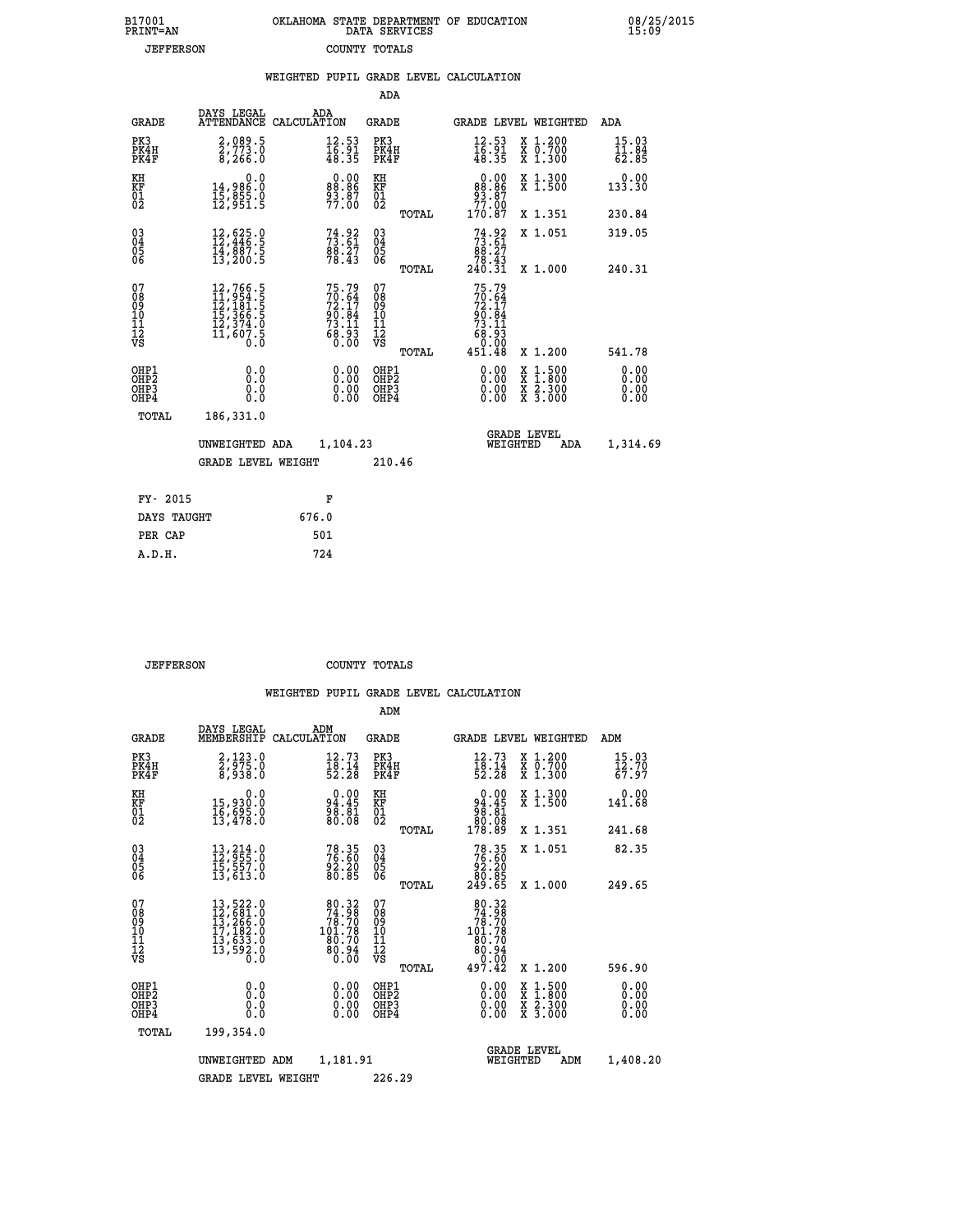| B17001          | OKLAHOMA STATE DEPARTMENT OF EDUCATION |
|-----------------|----------------------------------------|
| <b>PRINT=AN</b> | DATA SERVICES                          |
| 35 JOHNSTON     | C007 MANNSVILLE                        |

 **B17001 OKLAHOMA STATE DEPARTMENT OF EDUCATION 08/25/2015**

|                                                    |                                                                                       | WEIGHTED PUPIL GRADE LEVEL CALCULATION                             |                                        |       |                                                                                                 |                                                                                                                                           |                              |
|----------------------------------------------------|---------------------------------------------------------------------------------------|--------------------------------------------------------------------|----------------------------------------|-------|-------------------------------------------------------------------------------------------------|-------------------------------------------------------------------------------------------------------------------------------------------|------------------------------|
|                                                    |                                                                                       |                                                                    | <b>ADA</b>                             |       |                                                                                                 |                                                                                                                                           |                              |
| <b>GRADE</b>                                       | DAYS LEGAL                                                                            | ADA<br>ATTENDANCE CALCULATION                                      | <b>GRADE</b>                           |       |                                                                                                 | GRADE LEVEL WEIGHTED                                                                                                                      | ADA                          |
| PK3<br>PK4H<br>PK4F                                | 122.0<br>0.0<br>1,460.0                                                               | $\substack{0.77 \\ 0.00 \\ 9.18}$                                  | PK3<br>PK4H<br>PK4F                    |       | $\begin{smallmatrix} 0.77 \\ 0.00 \\ 9.18 \end{smallmatrix}$                                    | X 1.200<br>X 0.700<br>X 1.300                                                                                                             | 0.92<br>0.00<br>11.93        |
| KH<br>KF<br>01<br>02                               | 975.0<br>$1, \frac{5}{3}$ $\frac{5}{3}$ $\cdot$ $\frac{8}{5}$                         | $\begin{smallmatrix} 0.00\\ 6.13\\ 9.77\\ 11.47 \end{smallmatrix}$ | KH<br>KF<br>01<br>02                   |       | $\begin{smallmatrix} 0.00\\ 6.13\\ 9.77\\ 11.47\\ 21.24 \end{smallmatrix}$                      | X 1.300<br>X 1.500                                                                                                                        | 0.00<br>9.20                 |
|                                                    |                                                                                       |                                                                    |                                        | TOTAL |                                                                                                 | X 1.351                                                                                                                                   | 28.70                        |
| $\begin{matrix} 03 \\ 04 \\ 05 \\ 06 \end{matrix}$ | $\frac{1}{2}$ , $\frac{616}{98}$ : $\frac{5}{0}$<br>$\frac{1}{1}$ , 038:0<br>1, 126.5 | $10.17$<br>$13.19$<br>$\frac{6}{7}.53$                             | $^{03}_{04}$<br>Ŏ5<br>06               |       | $\begin{smallmatrix} 10\cdot 17\\13\cdot 19\\6\cdot 53\\7\cdot 08\\26\cdot 80\end{smallmatrix}$ | X 1.051                                                                                                                                   | 10.69                        |
|                                                    |                                                                                       |                                                                    |                                        | TOTAL |                                                                                                 | X 1.000                                                                                                                                   | 26.80                        |
| 07<br>08<br>09<br>101<br>112<br>VS                 | $1, 773.5$<br>0.0<br>0.0<br>0.0<br>0.0<br>$\S.$                                       | $11.15$<br>$0.00$<br>$0.00$<br>$0.00$<br>$0.00$<br>Ŏ.ŎŎ<br>O.OO    | 07<br>08<br>09<br>11<br>11<br>12<br>VS | TOTAL | $11.15$<br>$10.15$<br>$0.00$<br>$0.00$<br>0.00<br>0.00<br>16.69                                 | X 1.200                                                                                                                                   | 20.03                        |
| OHP1<br>OHP2<br>OH <sub>P3</sub><br>OHP4           | 0.0<br>0.0<br>0.0                                                                     | $\begin{smallmatrix} 0.00 \ 0.00 \ 0.00 \ 0.00 \end{smallmatrix}$  | OHP1<br>OHP2<br>OHP3<br>OHP4           |       |                                                                                                 | $\begin{smallmatrix} \mathtt{X} & 1\cdot500\\ \mathtt{X} & 1\cdot800\\ \mathtt{X} & 2\cdot300\\ \mathtt{X} & 3\cdot000 \end{smallmatrix}$ | 0.00<br>0.00<br>0.00<br>0.00 |
| TOTAL                                              | 14,468.5                                                                              |                                                                    |                                        |       |                                                                                                 |                                                                                                                                           |                              |
|                                                    | UNWEIGHTED ADA                                                                        | 90.98                                                              |                                        |       | WEIGHTED                                                                                        | <b>GRADE LEVEL</b><br>ADA                                                                                                                 | 108.27                       |
|                                                    | <b>GRADE LEVEL WEIGHT</b>                                                             |                                                                    | 17.29                                  |       |                                                                                                 |                                                                                                                                           |                              |
| FY- 2015                                           |                                                                                       | F                                                                  |                                        |       |                                                                                                 |                                                                                                                                           |                              |
| DAYS TAUGHT                                        |                                                                                       | 159.0                                                              |                                        |       |                                                                                                 |                                                                                                                                           |                              |
| PER CAP                                            |                                                                                       | 88                                                                 |                                        |       |                                                                                                 |                                                                                                                                           |                              |

 **35 JOHNSTON C007 MANNSVILLE**

 **A.D.H. 73**

 **ADM**

| <b>GRADE</b>                                         | DAYS LEGAL<br>MEMBERSHIP CALCULATION                                                   | ADM                                                                                             | <b>GRADE</b>                                        |       |                                                                                                             | GRADE LEVEL WEIGHTED                     | ADM                     |  |
|------------------------------------------------------|----------------------------------------------------------------------------------------|-------------------------------------------------------------------------------------------------|-----------------------------------------------------|-------|-------------------------------------------------------------------------------------------------------------|------------------------------------------|-------------------------|--|
| PK3<br>PK4H<br>PK4F                                  | 122.0<br>0.0<br>1,604.0                                                                | 0.77<br>0.00<br>10.09                                                                           | PK3<br>PK4H<br>PK4F                                 |       | 0.77<br>0.00<br>10.09                                                                                       | X 1.200<br>X 0.700<br>X 1.300            | 0.92<br>$0.00$<br>13.12 |  |
| KH<br>KF<br>01<br>02                                 | 0.0<br>1,101.0<br>1,680.0<br>1,983.0                                                   | $\begin{smallmatrix} 0.00\\ 6.92\\ 10.57\\ 12.47 \end{smallmatrix}$                             | KH<br>KF<br>01<br>02                                |       | $\begin{array}{c} 0.00 \\ 6.92 \\ 10.57 \\ 12.47 \\ 23.04 \end{array}$                                      | X 1.300<br>X 1.500                       | 0.00<br>10.38           |  |
|                                                      |                                                                                        |                                                                                                 |                                                     | TOTAL |                                                                                                             | X 1.351                                  | 31.13                   |  |
| $\begin{matrix} 03 \\ 04 \\ 05 \\ 06 \end{matrix}$   | $\begin{smallmatrix} 1.718.0\\2.200.0\\1.093.0\\1.228.0 \end{smallmatrix}$             | $\begin{smallmatrix} 10.81\\13.84\\6.87\\7.72 \end{smallmatrix}$                                | $\begin{array}{c} 03 \\ 04 \\ 05 \\ 06 \end{array}$ |       | $\begin{smallmatrix} 10.81\\[-1.2mm] 13.84\\[-1.2mm] 6.87\\[-1.2mm] 7.72\\[-1.2mm] 28.43 \end{smallmatrix}$ | X 1.051                                  | 11.36                   |  |
|                                                      |                                                                                        |                                                                                                 |                                                     | TOTAL |                                                                                                             | X 1.000                                  | 28.43                   |  |
| 07<br>08<br>09<br>101<br>11<br>12<br>VS              | 910.0<br>1,940.0<br>$\begin{smallmatrix} 0.5 & 0 \ 0.0 & 0 \end{smallmatrix}$<br>0.000 | $\begin{smallmatrix} 5\cdot72\\12\cdot20\\0.00\\0.00\\0.00\\0.00\\0.00\\0.00 \end{smallmatrix}$ | 07<br>08<br>09<br>01<br>11<br>11<br>12<br>VS        |       | 5.72<br>$12.26$<br>0.00<br>0.00<br>0.00<br>0.00<br>0.00<br>17.92                                            |                                          |                         |  |
|                                                      |                                                                                        |                                                                                                 |                                                     | TOTAL |                                                                                                             | X 1.200                                  | 21.50                   |  |
| OHP1<br>OHP <sub>2</sub><br>OH <sub>P3</sub><br>OHP4 | 0.0<br>0.000                                                                           |                                                                                                 | OHP1<br>OHP2<br>OHP3<br>OHP4                        |       | 0.00<br>$0.00$<br>0.00                                                                                      | X 1:500<br>X 1:800<br>X 2:300<br>X 3:000 | 0.00<br>0.00<br>0.00    |  |
| TOTAL                                                | 15,579.0                                                                               |                                                                                                 |                                                     |       |                                                                                                             |                                          |                         |  |
|                                                      | UNWEIGHTED<br>ADM                                                                      |                                                                                                 | 97.98                                               |       | WEIGHTED                                                                                                    | <b>GRADE LEVEL</b><br>ADM                | 116.84                  |  |
|                                                      | <b>GRADE LEVEL WEIGHT</b>                                                              |                                                                                                 | 18.86                                               |       |                                                                                                             |                                          |                         |  |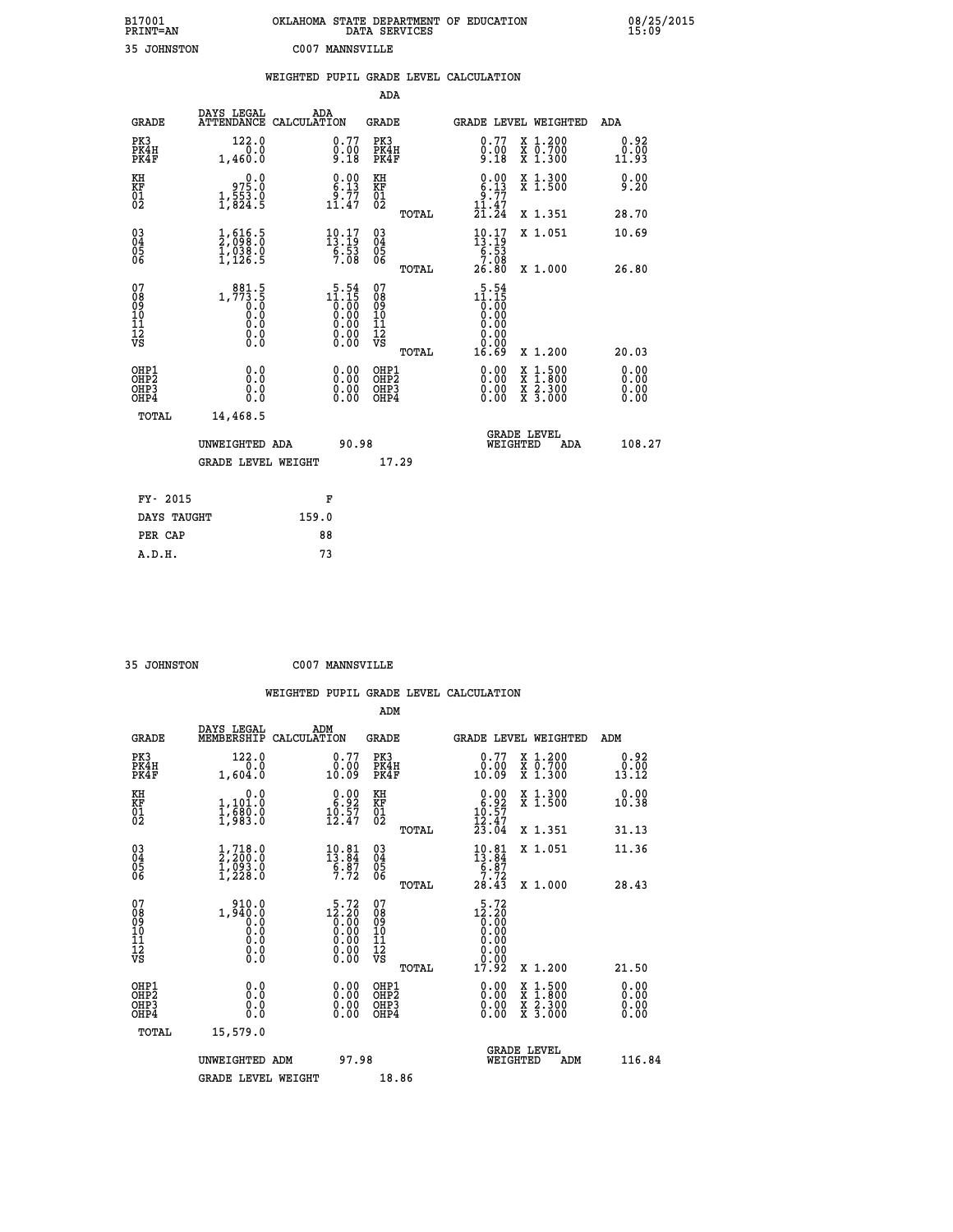| DAYS LEGAL                                            |                                                                                                                                                            |                                                                                                 |                                                                                                                                                              |                                                                                     |                                                                                                                                                                                                                                                                                |                                                                                                       |                                        | ADA                                                                                                                                                                                                                                                                                                       |
|-------------------------------------------------------|------------------------------------------------------------------------------------------------------------------------------------------------------------|-------------------------------------------------------------------------------------------------|--------------------------------------------------------------------------------------------------------------------------------------------------------------|-------------------------------------------------------------------------------------|--------------------------------------------------------------------------------------------------------------------------------------------------------------------------------------------------------------------------------------------------------------------------------|-------------------------------------------------------------------------------------------------------|----------------------------------------|-----------------------------------------------------------------------------------------------------------------------------------------------------------------------------------------------------------------------------------------------------------------------------------------------------------|
| 0.0<br>0.0<br>169.0                                   |                                                                                                                                                            | 0.00<br>1.00                                                                                    |                                                                                                                                                              |                                                                                     | 0.00<br>$\begin{smallmatrix} 0.00 \ 1.00 \end{smallmatrix}$                                                                                                                                                                                                                    |                                                                                                       |                                        | 0.00<br>0.00<br>1.30                                                                                                                                                                                                                                                                                      |
|                                                       |                                                                                                                                                            |                                                                                                 |                                                                                                                                                              |                                                                                     |                                                                                                                                                                                                                                                                                |                                                                                                       |                                        | 0.00<br>21.63                                                                                                                                                                                                                                                                                             |
|                                                       |                                                                                                                                                            |                                                                                                 |                                                                                                                                                              | TOTAL                                                                               |                                                                                                                                                                                                                                                                                |                                                                                                       |                                        | 37.36                                                                                                                                                                                                                                                                                                     |
|                                                       |                                                                                                                                                            |                                                                                                 |                                                                                                                                                              |                                                                                     | $8.26$<br>4.09<br>11.76                                                                                                                                                                                                                                                        |                                                                                                       |                                        | 8.68                                                                                                                                                                                                                                                                                                      |
|                                                       |                                                                                                                                                            |                                                                                                 |                                                                                                                                                              | TOTAL                                                                               |                                                                                                                                                                                                                                                                                |                                                                                                       |                                        | 23.20                                                                                                                                                                                                                                                                                                     |
| $1,859.0$<br>984.5<br>0.0<br>0.0<br>0.0<br>$\S.$ $\S$ |                                                                                                                                                            | 11.00<br>$\begin{array}{c} 1.83 \\ 0.83 \\ 0.00 \\ 0.00 \\ 0.00 \\ 0.00 \\ \end{array}$<br>ŏ:ŏŏ | 07<br>08<br>09<br>11<br>11<br>12<br>VS                                                                                                                       | TOTAL                                                                               | 11.00<br>$\begin{array}{c} 5.83 \ 5.00 \ 0.00 \end{array}$<br>0.00<br>0.00<br>16.83                                                                                                                                                                                            |                                                                                                       |                                        | 20.20                                                                                                                                                                                                                                                                                                     |
| 0.0<br>0.0<br>0.0                                     |                                                                                                                                                            | 0.00<br>$\begin{smallmatrix} 0.00 \ 0.00 \end{smallmatrix}$                                     |                                                                                                                                                              |                                                                                     | $\begin{smallmatrix} 0.00 & 0.00 & 0.00 & 0.00 & 0.00 & 0.00 & 0.00 & 0.00 & 0.00 & 0.00 & 0.00 & 0.00 & 0.00 & 0.00 & 0.00 & 0.00 & 0.00 & 0.00 & 0.00 & 0.00 & 0.00 & 0.00 & 0.00 & 0.00 & 0.00 & 0.00 & 0.00 & 0.00 & 0.00 & 0.00 & 0.00 & 0.00 & 0.00 & 0.00 & 0.00 & 0.0$ |                                                                                                       |                                        | 0.00<br>0.00<br>0.00                                                                                                                                                                                                                                                                                      |
| 15,441.5                                              |                                                                                                                                                            |                                                                                                 |                                                                                                                                                              |                                                                                     |                                                                                                                                                                                                                                                                                |                                                                                                       |                                        |                                                                                                                                                                                                                                                                                                           |
|                                                       |                                                                                                                                                            |                                                                                                 |                                                                                                                                                              |                                                                                     |                                                                                                                                                                                                                                                                                |                                                                                                       | ADA                                    | 112.37                                                                                                                                                                                                                                                                                                    |
|                                                       |                                                                                                                                                            |                                                                                                 |                                                                                                                                                              |                                                                                     |                                                                                                                                                                                                                                                                                |                                                                                                       |                                        |                                                                                                                                                                                                                                                                                                           |
|                                                       |                                                                                                                                                            |                                                                                                 |                                                                                                                                                              |                                                                                     |                                                                                                                                                                                                                                                                                |                                                                                                       |                                        |                                                                                                                                                                                                                                                                                                           |
| DAYS TAUGHT                                           |                                                                                                                                                            |                                                                                                 |                                                                                                                                                              |                                                                                     |                                                                                                                                                                                                                                                                                |                                                                                                       |                                        |                                                                                                                                                                                                                                                                                                           |
|                                                       |                                                                                                                                                            |                                                                                                 |                                                                                                                                                              |                                                                                     |                                                                                                                                                                                                                                                                                |                                                                                                       |                                        |                                                                                                                                                                                                                                                                                                           |
|                                                       | $\begin{smallmatrix} 0 & 0 & 0 \\ 2 & 4 & 3 & 7 & 0 \\ 2 & 4 & 7 & 3 & 0 \\ 2 & 2 & 0 & 1 & 0 \end{smallmatrix}$<br>1,396.5<br>691.5<br>1,988.0<br>1,242.0 | UNWEIGHTED ADA<br><b>GRADE LEVEL WEIGHT</b>                                                     | ADA<br>ATTENDANCE CALCULATION<br>$\begin{array}{c} 0.00 \\ 14.42 \\ 14.63 \\ 13.02 \end{array}$<br>$8.26$<br>$4.09$<br>$11.76$<br>$7.35$<br>F<br>169.0<br>88 | KH<br>KF<br>01<br>02<br>$\begin{matrix} 03 \\ 04 \\ 05 \\ 06 \end{matrix}$<br>91.36 | <b>ADA</b><br>GRADE<br>PK3<br>PK4H<br>PK4F<br>OHP1<br>OHP2<br>OHP3<br>OHP4<br>21.01                                                                                                                                                                                            | $\begin{array}{r} 0.00 \\ 14.42 \\ 14.63 \\ 13.02 \\ 27.65 \end{array}$<br>$\frac{7}{23}.35$<br>23.20 | WEIGHTED PUPIL GRADE LEVEL CALCULATION | GRADE LEVEL WEIGHTED<br>X 1.200<br>X 0.700<br>X 1.300<br>X 1.300<br>X 1.500<br>X 1.351<br>X 1.051<br>X 1.000<br>X 1.200<br>$\begin{smallmatrix} \mathtt{X} & 1\cdot500 \\ \mathtt{X} & 1\cdot800 \\ \mathtt{X} & 2\cdot300 \\ \mathtt{X} & 3\cdot000 \end{smallmatrix}$<br><b>GRADE LEVEL</b><br>WEIGHTED |

| -- | _ _ _ _ _ _ _ _ _ _ |  |
|----|---------------------|--|

 **35 JOHNSTON C010 RAVIA WEIGHTED PUPIL GRADE LEVEL CALCULATION ADM DAYS LEGAL ADM GRADE MEMBERSHIP CALCULATION GRADE GRADE LEVEL WEIGHTED ADM PK3 0.0 0.00 PK3 0.00 X 1.200 0.00 PK4H 0.0 0.00 PK4H 0.00 X 0.700 0.00 PK4F 169.0 1.00 PK4F 1.00 X 1.300 1.30 KH 0.0 0.00 KH 0.00 X 1.300 0.00 KF 2,512.0 14.86 KF 14.86 X 1.500 22.29 01 2,582.0 15.28 01 15.28 02 2,343.0 13.86 02 13.86 TOTAL 29.14 X 1.351 39.37 03 1,470.0 8.70 03 8.70 X 1.051 9.14 04 729.0 4.31 04 4.31 05 2,065.0 12.22 05 12.22 06 1,291.0 7.64 06 7.64 TOTAL 24.17 X 1.000 24.17** 07 1,942.0 11.49 07 11.49<br>
08 1,073.0 6.35 08 6.35<br>
10 0.0 0.00 10 0.00<br>
11 0.0 0.00 11 0.00<br>
12 0.00 12 0.00<br>
VS 0.0 0.00 12<br>
12 0.00  **TOTAL 17.84 X 1.200 21.41 OHP1 0.0 0.00 OHP1 0.00 X 1.500 0.00 OHP2 0.0 0.00 OHP2 0.00 X 1.800 0.00 OHP3 0.0 0.00 OHP3 0.00 X 2.300 0.00 OHP4 0.0 0.00 OHP4 0.00 X 3.000 0.00 TOTAL 16,176.0 GRADE LEVEL UNWEIGHTED ADM 95.71 WEIGHTED ADM 117.68** GRADE LEVEL WEIGHT 21.97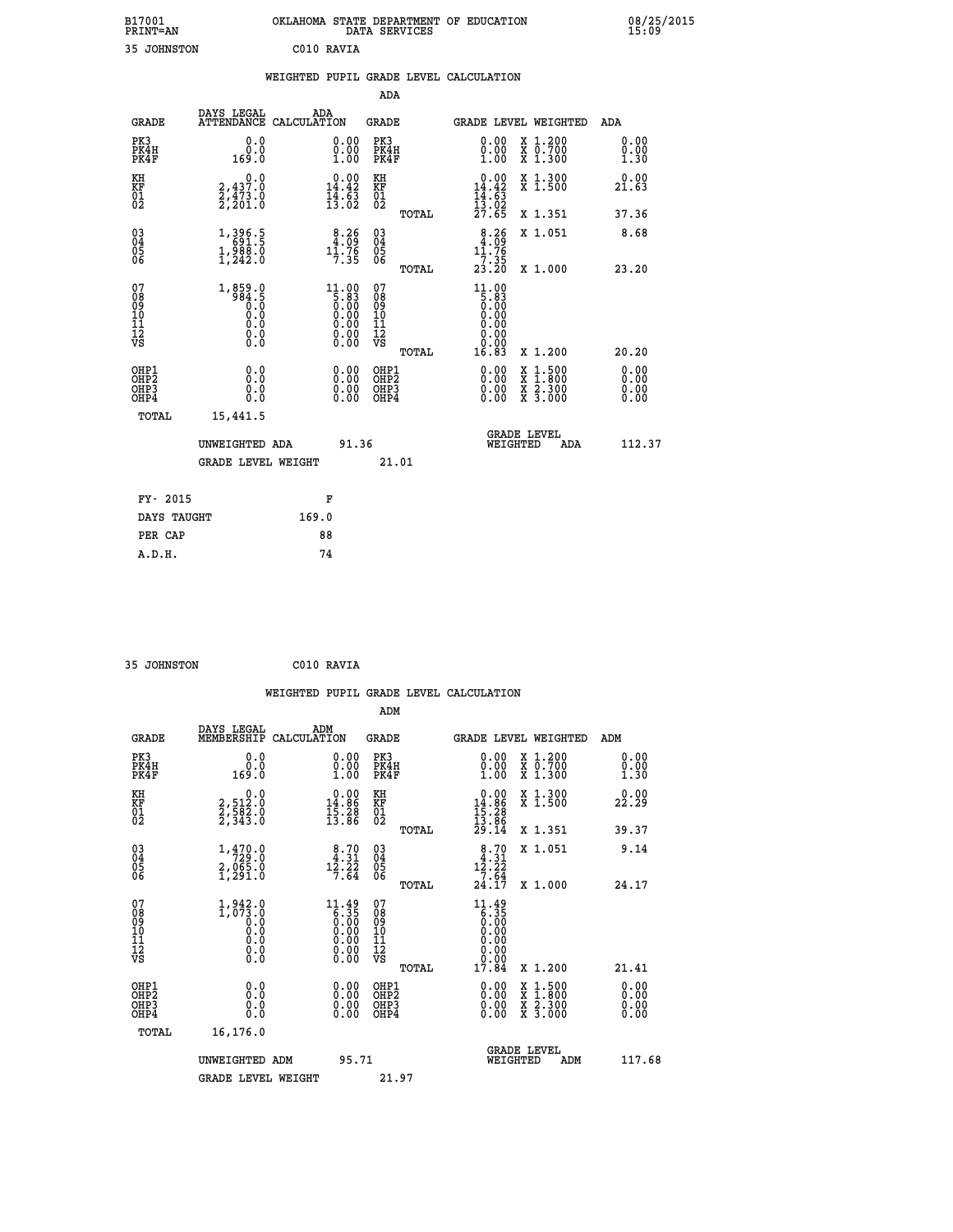| B17001          | OKLAHOMA STATE DEPARTMENT OF EDUCATION |
|-----------------|----------------------------------------|
| <b>PRINT=AN</b> | DATA SERVICES                          |
| 35 JOHNSTON     | <b>IOO2 MILL CREEK</b>                 |

|                                                                    |                                                                                     | WEIGHTED PUPIL GRADE LEVEL CALCULATION                                                  |                                                    |       |                                                                                                                 |                                                                                                                                              |                       |
|--------------------------------------------------------------------|-------------------------------------------------------------------------------------|-----------------------------------------------------------------------------------------|----------------------------------------------------|-------|-----------------------------------------------------------------------------------------------------------------|----------------------------------------------------------------------------------------------------------------------------------------------|-----------------------|
|                                                                    |                                                                                     |                                                                                         | <b>ADA</b>                                         |       |                                                                                                                 |                                                                                                                                              |                       |
| <b>GRADE</b>                                                       | DAYS LEGAL<br>ATTENDANCE CALCULATION                                                | ADA                                                                                     | GRADE                                              |       |                                                                                                                 | GRADE LEVEL WEIGHTED                                                                                                                         | ADA                   |
| PK3<br>PK4H<br>PK4F                                                | 0.0<br>0.0<br>1,915.0                                                               | 0.00<br>13.21                                                                           | PK3<br>PK4H<br>PK4F                                |       | 0.00<br>$\begin{smallmatrix} \v{0} \ \v{0} \ \v{1} \ \v{3} \ \v{2} \ \v{1} \end{smallmatrix}$                   | X 1.200<br>X 0.700<br>X 1.300                                                                                                                | 0.00<br>0.00<br>17.17 |
| KH<br>KF<br>01<br>02                                               | $\begin{smallmatrix}&&&0.0\\1,927.0\\1,541.5\\971.0\end{smallmatrix}$               | $\begin{smallmatrix} 0.00\\13.29\\10.63\\6.70 \end{smallmatrix}$                        | KH<br>KF<br>01<br>02                               |       | $\begin{array}{c} 0.00 \\ 13.29 \\ 10.63 \\ 6.70 \\ 17.33 \end{array}$                                          | X 1.300<br>X 1.500                                                                                                                           | 0.00<br>19.94         |
|                                                                    |                                                                                     |                                                                                         |                                                    | TOTAL |                                                                                                                 | X 1.351                                                                                                                                      | 23.41                 |
| $\begin{smallmatrix} 03 \\[-4pt] 04 \end{smallmatrix}$<br>Ŏ5<br>06 | $1,463.0$<br>$1,410.0$<br>$921.0$<br>$853.0$                                        | $\begin{array}{r} 10.09 \\[-4pt] 9.72 \\[-4pt] 6.35 \\[-4pt] 5.88 \end{array}$          | $\begin{matrix} 03 \\ 04 \\ 05 \\ 06 \end{matrix}$ |       | $\begin{array}{c} 10.09 \\ -3.72 \\ -6.35 \\ 5.88 \\ 21.95 \end{array}$                                         | X 1.051                                                                                                                                      | 10.60                 |
|                                                                    |                                                                                     |                                                                                         |                                                    | TOTAL |                                                                                                                 | X 1.000                                                                                                                                      | 21.95                 |
| 07<br>08<br>09<br>11<br>11<br>12<br>VS                             | $1,172.0$<br>$2,036.0$<br>$2,177.5$<br>$2,735.5$<br>$1,956.5$<br>$1,326.5$<br>$0.0$ | $\begin{array}{r} 8.08 \\ 14.04 \\ 15.02 \\ 18.87 \\ 13.49 \\ 9.15 \\ 0.00 \end{array}$ | 07<br>08<br>09<br>11<br>11<br>12<br>VS             | TOTAL | $\begin{array}{r} 8.08 \\ 14.04 \\ 15.02 \\ 18.87 \\ 13.49 \\ 9.15 \\ 0.00 \\ \text{9.00} \end{array}$<br>78.65 | X 1.200                                                                                                                                      | 94.38                 |
| OHP1<br>OHP2<br>OH <sub>P3</sub><br>OH <sub>P4</sub>               | 0.0<br>0.0<br>Ŏ.Ŏ                                                                   | 0.00<br>$\begin{smallmatrix} 0.00 \ 0.00 \end{smallmatrix}$                             | OHP1<br>OHP2<br>OHP3<br>OHP4                       |       | 0.00<br>0.00                                                                                                    | $\begin{smallmatrix} \mathtt{X} & 1\cdot500 \\ \mathtt{X} & 1\cdot800 \\ \mathtt{X} & 2\cdot300 \\ \mathtt{X} & 3\cdot000 \end{smallmatrix}$ | 0.00<br>0.00<br>0.00  |
| TOTAL                                                              | 22,405.5                                                                            |                                                                                         |                                                    |       |                                                                                                                 |                                                                                                                                              |                       |
|                                                                    | UNWEIGHTED ADA                                                                      | 154.52                                                                                  |                                                    |       | WEIGHTED                                                                                                        | <b>GRADE LEVEL</b><br>ADA                                                                                                                    | 187.45                |
|                                                                    | <b>GRADE LEVEL WEIGHT</b>                                                           |                                                                                         |                                                    | 32.93 |                                                                                                                 |                                                                                                                                              |                       |
| FY- 2015                                                           |                                                                                     | F                                                                                       |                                                    |       |                                                                                                                 |                                                                                                                                              |                       |
| DAYS TAUGHT                                                        |                                                                                     | 145.0                                                                                   |                                                    |       |                                                                                                                 |                                                                                                                                              |                       |
| PER CAP                                                            |                                                                                     | 123                                                                                     |                                                    |       |                                                                                                                 |                                                                                                                                              |                       |

 **35 JOHNSTON I002 MILL CREEK**

|                                                    |                                                                                                  |     |                                                                                                                                      |                                        |       | WEIGHTED PUPIL GRADE LEVEL CALCULATION                                                        |                                                                                                                                           |                              |
|----------------------------------------------------|--------------------------------------------------------------------------------------------------|-----|--------------------------------------------------------------------------------------------------------------------------------------|----------------------------------------|-------|-----------------------------------------------------------------------------------------------|-------------------------------------------------------------------------------------------------------------------------------------------|------------------------------|
|                                                    |                                                                                                  |     |                                                                                                                                      | ADM                                    |       |                                                                                               |                                                                                                                                           |                              |
| <b>GRADE</b>                                       | DAYS LEGAL<br>MEMBERSHIP CALCULATION                                                             | ADM |                                                                                                                                      | <b>GRADE</b>                           |       | GRADE LEVEL WEIGHTED                                                                          |                                                                                                                                           | ADM                          |
| PK3<br>PK4H<br>PK4F                                | 0.0<br>0.0<br>2,018.0                                                                            |     | 0.00<br>$\frac{0.00}{13.92}$                                                                                                         | PK3<br>PK4H<br>PK4F                    |       | 0.00<br>0.00<br>13.92                                                                         | X 1.200<br>X 0.700<br>X 1.300                                                                                                             | 0.00<br>0.00<br>18.10        |
| KH<br>KF<br>01<br>02                               | 0.0<br>1,983.0<br>1,595.0<br>991.0                                                               |     | 0.00<br>13.68<br>$\frac{11.00}{6.83}$                                                                                                | KH<br>KF<br>01<br>02                   |       | 0.00<br>$13.68$<br>$11.00$<br>$6.83$<br>$17.83$                                               | X 1.300<br>X 1.500                                                                                                                        | 0.00<br>20.52                |
|                                                    |                                                                                                  |     |                                                                                                                                      |                                        | TOTAL |                                                                                               | X 1.351                                                                                                                                   | 24.09                        |
| $\begin{matrix} 03 \\ 04 \\ 05 \\ 06 \end{matrix}$ | 1,545.0<br>953.0<br>870.0                                                                        |     | $\begin{array}{r} 10.66 \\ 9.99 \\ 6.57 \\ 6.00 \end{array}$                                                                         | $\substack{03 \\ 04}$<br>05<br>06      |       | $\begin{array}{r} 10.66 \\[-4pt] 9.57 \\[-4pt] 6.57 \\[-4pt] 6.00 \\[-4pt] 22.56 \end{array}$ | X 1.051                                                                                                                                   | 11.20                        |
|                                                    |                                                                                                  |     |                                                                                                                                      |                                        | TOTAL |                                                                                               | X 1.000                                                                                                                                   | 22.56                        |
| 07<br>08<br>09<br>101<br>11<br>12<br>VS            | $\begin{smallmatrix} 1,246.0\\2,113.0\\2,267.0\\2,860.0\\2,030.0\\1,379.0\\0.0\end{smallmatrix}$ |     | $\begin{smallmatrix} 8.59 \\[-4pt] 14.57 \\[-4pt] 15.63 \\[-4pt] 19.72 \\[-4pt] 14.00 \\[-4pt] 9.51 \\[-4pt] 0.50 \end{smallmatrix}$ | 07<br>08<br>09<br>11<br>11<br>12<br>VS | TOTAL | $\begin{smallmatrix} 8.59\\14.57\\15.63\\19.72\\14.00\\9.51\\0.00\\82.02\end{smallmatrix}$    | X 1.200                                                                                                                                   | 98.42                        |
| OHP1<br>OHP2<br>OH <sub>P3</sub><br>OHP4           | 0.0<br>0.0<br>0.0                                                                                |     | 0.00<br>$\begin{smallmatrix} 0.00 \ 0.00 \end{smallmatrix}$                                                                          | OHP1<br>OHP2<br>OHP3<br>OHP4           |       | $0.00$<br>$0.00$<br>0.00                                                                      | $\begin{smallmatrix} \mathtt{X} & 1\cdot500\\ \mathtt{X} & 1\cdot800\\ \mathtt{X} & 2\cdot300\\ \mathtt{X} & 3\cdot000 \end{smallmatrix}$ | 0.00<br>0.00<br>0.00<br>0.00 |
| TOTAL                                              | 23,298.0                                                                                         |     |                                                                                                                                      |                                        |       |                                                                                               |                                                                                                                                           |                              |
|                                                    | UNWEIGHTED ADM                                                                                   |     | 160.67                                                                                                                               |                                        |       | <b>GRADE LEVEL</b><br>WEIGHTED                                                                | ADM                                                                                                                                       | 194.89                       |
|                                                    | <b>GRADE LEVEL WEIGHT</b>                                                                        |     |                                                                                                                                      | 34.22                                  |       |                                                                                               |                                                                                                                                           |                              |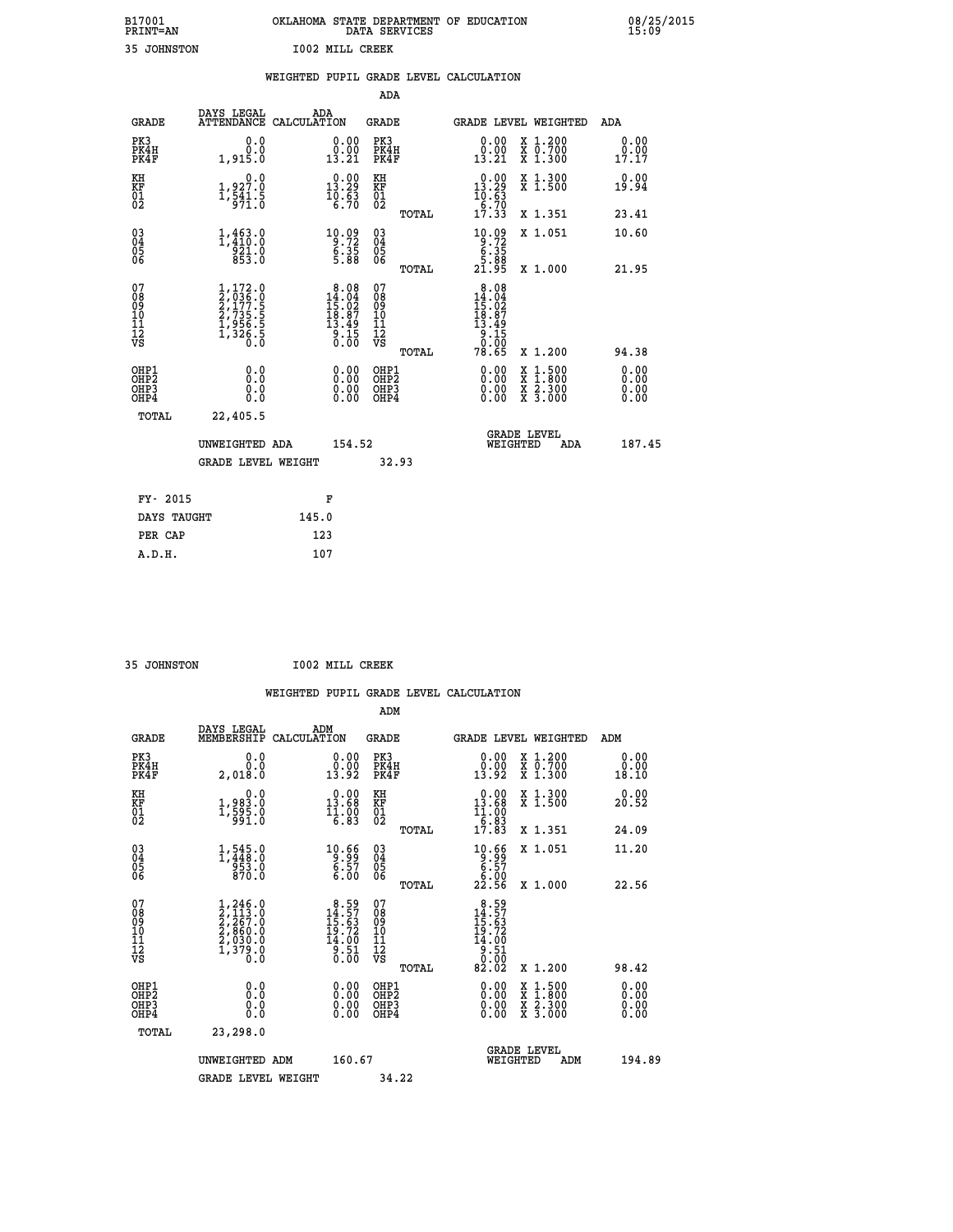| B17001          | OKLAHOMA STATE DEPARTMENT OF EDUCATION |
|-----------------|----------------------------------------|
| <b>PRINT=AN</b> | DATA SERVICES                          |
| 35 JOHNSTON     | I020 TISHOMINGO                        |

|                                                                    |                                                                                                                                                    | WEIGHTED PUPIL GRADE LEVEL CALCULATION                            |                                               |              |                                                                                                                                |                                                                                                  |                              |
|--------------------------------------------------------------------|----------------------------------------------------------------------------------------------------------------------------------------------------|-------------------------------------------------------------------|-----------------------------------------------|--------------|--------------------------------------------------------------------------------------------------------------------------------|--------------------------------------------------------------------------------------------------|------------------------------|
|                                                                    |                                                                                                                                                    |                                                                   | <b>ADA</b>                                    |              |                                                                                                                                |                                                                                                  |                              |
| <b>GRADE</b>                                                       | DAYS LEGAL                                                                                                                                         | ADA<br>ATTENDANCE CALCULATION                                     | <b>GRADE</b>                                  |              |                                                                                                                                | GRADE LEVEL WEIGHTED                                                                             | ADA                          |
| PK3<br>PK4H<br>PK4F                                                | 1,105.0<br>8,203.0                                                                                                                                 | $\substack{6.58 \\ 0.00 \\ 48.83}$                                | PK3<br>PK4H<br>PK4F                           |              | $\begin{smallmatrix} 6.58\ 0.00\\ 48.83 \end{smallmatrix}$                                                                     | X 1.200<br>X 0.700<br>X 1.300                                                                    | 7.90<br>$0.00$<br>63.48      |
| KH<br>KF<br>01<br>02                                               | 0.0<br>14,052.0<br>$\frac{1}{12}$ , $\frac{1}{440}$ $\frac{1}{5}$                                                                                  | $0.00$<br>83.64<br>$77.99$<br>$74.05$                             | KH<br>KF<br>01<br>02                          |              | 0.00<br>83.64<br>77.99                                                                                                         | X 1.300<br>X 1.500                                                                               | 0.00<br>125.46               |
|                                                                    |                                                                                                                                                    |                                                                   |                                               | <b>TOTAL</b> | 74.05<br>152.04                                                                                                                | X 1.351                                                                                          | 205.41                       |
| $\begin{smallmatrix} 03 \\[-4pt] 04 \end{smallmatrix}$<br>Ŏ5<br>06 | $10, 745.0$<br>$12, 708.5$<br>$10, 925.0$<br>$11, 064.5$                                                                                           | 63.96<br>75.65<br>65.03<br>65.86                                  | 03<br>04<br>05<br>06                          |              | $53.96$<br>$75.65$<br>$65.03$<br>$65.86$<br>$206.54$                                                                           | X 1.051                                                                                          | 67.22                        |
|                                                                    |                                                                                                                                                    |                                                                   |                                               | TOTAL        |                                                                                                                                | X 1.000                                                                                          | 206.54                       |
| 07<br>0890112<br>1112<br>VS                                        | $\begin{smallmatrix} 10, 625\cdot 0\\ 9, 118\cdot 5\\ 8, 491\cdot 5\\ 10, 450\cdot 0\\ 9, 428\cdot 5\\ 13, 717\cdot 0\\ 0\cdot 0\end{smallmatrix}$ | $63.24$<br>54.28<br>50.54<br>50.20<br>62.20<br>56.12<br>50.65     | 07<br>08<br>09<br>001<br>11<br>11<br>12<br>VS | TOTAL        | 63.24<br>54.28<br>50:54<br>62.20<br>$\overline{1}\overline{2}$<br>56<br>$\begin{array}{c} 81.65 \\ 0.05 \\ 368.03 \end{array}$ | X 1.200                                                                                          | 441.64                       |
| OHP1<br>OHP2<br>OHP3<br>OHP4                                       | 0.0<br>0.0<br>0.0                                                                                                                                  | $\begin{smallmatrix} 0.00 \ 0.00 \ 0.00 \ 0.00 \end{smallmatrix}$ | OHP1<br>OHP2<br>OHP3<br>OHP4                  |              | 0.00<br>0.00<br>0.00                                                                                                           | $\begin{smallmatrix} x & 1 & 500 \\ x & 1 & 800 \\ x & 2 & 300 \\ x & 3 & 000 \end{smallmatrix}$ | 0.00<br>0.00<br>0.00<br>0.00 |
| <b>TOTAL</b>                                                       | 156, 175.5                                                                                                                                         |                                                                   |                                               |              |                                                                                                                                |                                                                                                  |                              |
|                                                                    | UNWEIGHTED ADA                                                                                                                                     | 929.62                                                            |                                               |              | WEIGHTED                                                                                                                       | <b>GRADE LEVEL</b><br>ADA                                                                        | 1,117.65                     |
|                                                                    | <b>GRADE LEVEL WEIGHT</b>                                                                                                                          |                                                                   | 188.03                                        |              |                                                                                                                                |                                                                                                  |                              |
| FY- 2015                                                           |                                                                                                                                                    | F                                                                 |                                               |              |                                                                                                                                |                                                                                                  |                              |
| DAYS TAUGHT                                                        |                                                                                                                                                    | 168.0                                                             |                                               |              |                                                                                                                                |                                                                                                  |                              |
| PER CAP                                                            |                                                                                                                                                    | 81                                                                |                                               |              |                                                                                                                                |                                                                                                  |                              |

 **35 JOHNSTON I020 TISHOMINGO**

|                                          |                                                                                                                                        |                                                                    | ADM                                                 |          |                                                                                |                                          |                       |  |
|------------------------------------------|----------------------------------------------------------------------------------------------------------------------------------------|--------------------------------------------------------------------|-----------------------------------------------------|----------|--------------------------------------------------------------------------------|------------------------------------------|-----------------------|--|
| <b>GRADE</b>                             | DAYS LEGAL<br>MEMBERSHIP                                                                                                               | ADM<br>CALCULATION                                                 | <b>GRADE</b>                                        |          |                                                                                | <b>GRADE LEVEL WEIGHTED</b>              | ADM                   |  |
| PK3<br>PK4H<br>PK4F                      | 1,105.0<br>8,579.0                                                                                                                     | $\begin{smallmatrix} 6.58\ 0.00\\ 51.07 \end{smallmatrix}$         | PK3<br>PK4H<br>PK4F                                 |          | $\begin{smallmatrix} 6.58\ 0.00\\ 51.07 \end{smallmatrix}$                     | X 1.200<br>X 0.700<br>X 1.300            | 7.90<br>0.00<br>66.39 |  |
| KH<br>KF<br>01<br>02                     | 0.0<br>14,986.0<br>13,672.0<br>12,917.0                                                                                                | $89.20$<br>$81.38$<br>$76.89$                                      | KH<br>KF<br>01<br>02                                |          | $\begin{smallmatrix}&&0.00\\89.20\\81.38\\76.89\\158.27\end{smallmatrix}$      | X 1.300<br>X 1.500                       | 0.00<br>133.80        |  |
|                                          |                                                                                                                                        |                                                                    |                                                     | TOTAL    |                                                                                | X 1.351                                  | 213.82                |  |
| 03<br>04<br>05<br>06                     | $\begin{smallmatrix} 11\,,\,313\cdot 0\\ 13\,,\,211\cdot 0\\ 11\,,\,582\cdot 0\\ 11\,,\,676\cdot 0 \end{smallmatrix}$                  | $\begin{smallmatrix} 67.34\ 78.64\ 68.94\ 69.50 \end{smallmatrix}$ | $\begin{array}{c} 03 \\ 04 \\ 05 \\ 06 \end{array}$ |          | $\begin{smallmatrix} 67.34\\ 78.64\\ 68.94\\ 69.50\\ 217.08 \end{smallmatrix}$ | X 1.051                                  | 70.77                 |  |
|                                          |                                                                                                                                        |                                                                    |                                                     | TOTAL    |                                                                                | X 1.000                                  | 217.08                |  |
| 07<br>08<br>09<br>101<br>11<br>12<br>VS  | $\begin{smallmatrix} 11,059\cdot 0\\9,757\cdot 0\\9,052\cdot 0\\11,433\cdot 0\\9,931\cdot 0\\14,565\cdot 0\\0\cdot 0\end{smallmatrix}$ | 65.83<br>58.88<br>53.88<br>68.05<br>59.11<br>86.70<br>0.00         | 07<br>08<br>09<br>11<br>11<br>12<br>VS              |          | 65.83<br>53.888<br>53.88<br>68.70<br>86.70<br>80.90                            |                                          |                       |  |
|                                          |                                                                                                                                        |                                                                    |                                                     | TOTAL    | 391.65                                                                         | X 1.200                                  | 469.98                |  |
| OHP1<br>OHP2<br>OHP <sub>3</sub><br>OHP4 |                                                                                                                                        | $0.00$<br>$0.00$<br>0.00                                           | OHP1<br>OHP2<br>OHP <sub>3</sub>                    |          | $0.00$<br>$0.00$<br>0.00                                                       | X 1:500<br>X 1:800<br>X 2:300<br>X 3:000 | 0.00<br>0.00<br>0.00  |  |
| TOTAL                                    | 164,838.0                                                                                                                              |                                                                    |                                                     |          |                                                                                |                                          |                       |  |
|                                          | UNWEIGHTED ADM                                                                                                                         | 981.19                                                             |                                                     | WEIGHTED | <b>GRADE LEVEL</b><br>ADM                                                      | 1,179.74                                 |                       |  |
|                                          | <b>GRADE LEVEL WEIGHT</b>                                                                                                              |                                                                    | 198.55                                              |          |                                                                                |                                          |                       |  |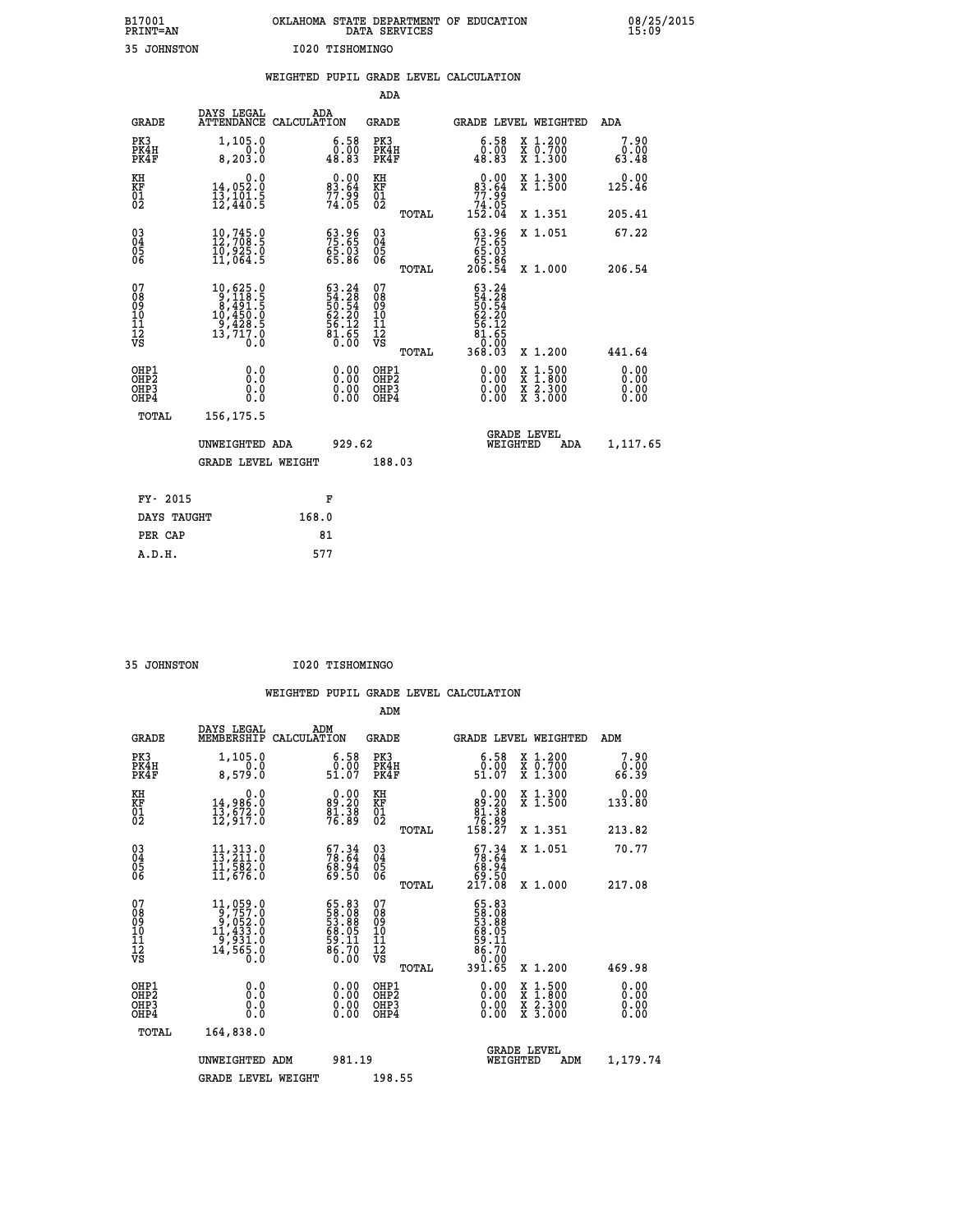| B17001<br>PRINT=AN | <b>OKLAHOMA</b><br>STATE DEPARTMENT OF EDUCATION<br>DATA SERVICES | 08/25/2015<br>15:09 |
|--------------------|-------------------------------------------------------------------|---------------------|
| 35<br>JOHNSTON     | 1029 MILBURN                                                      |                     |

|                                                                    |                                                                                        |       |                                                                                                                              |                                          |       | WEIGHTED PUPIL GRADE LEVEL CALCULATION                                                                                             |                                                                                                                                           |     |                       |
|--------------------------------------------------------------------|----------------------------------------------------------------------------------------|-------|------------------------------------------------------------------------------------------------------------------------------|------------------------------------------|-------|------------------------------------------------------------------------------------------------------------------------------------|-------------------------------------------------------------------------------------------------------------------------------------------|-----|-----------------------|
|                                                                    |                                                                                        |       |                                                                                                                              | <b>ADA</b>                               |       |                                                                                                                                    |                                                                                                                                           |     |                       |
| <b>GRADE</b>                                                       | DAYS LEGAL<br>ATTENDANCE CALCULATION                                                   |       | ADA                                                                                                                          | GRADE                                    |       | GRADE LEVEL WEIGHTED                                                                                                               |                                                                                                                                           |     | ADA                   |
| PK3<br>PK4H<br>PK4F                                                | 625.0<br>0.0<br>1,815.0                                                                |       | $\begin{smallmatrix} 4.03\0.001.71\end{smallmatrix}$                                                                         | PK3<br>PK4H<br>PK4F                      |       | $\frac{4.03}{0.00}$<br>11.71                                                                                                       | X 1.200<br>X 0.700<br>X 1.300                                                                                                             |     | 4.84<br>0.00<br>15.22 |
| KH<br>KF<br>01<br>02                                               | 0.0<br>2,474:0<br>1,819:5<br>1,979:5                                                   |       | $0.00$<br>15.96<br>$\frac{1}{12}$ $\frac{5}{77}$                                                                             | KH<br>KF<br>$\overline{01}$              |       | $0.00$<br>15.96                                                                                                                    | X 1.300<br>X 1.500                                                                                                                        |     | 0.00<br>23.94         |
|                                                                    |                                                                                        |       |                                                                                                                              |                                          | TOTAL | $\frac{11.74}{12.77}$<br>$24.51$                                                                                                   | X 1.351                                                                                                                                   |     | 33.11                 |
| $\begin{smallmatrix} 03 \\[-4pt] 04 \end{smallmatrix}$<br>Ŏ5<br>06 | $\frac{1}{1}, \frac{1}{897}$ : 5<br>$\frac{1}{1}, \frac{872}{872}$ : 0<br>$1, 240$ : 0 |       | $12.56$<br>$12.24$<br>$12.08$                                                                                                | $\substack{03 \\ 04}$<br>$\frac{05}{06}$ |       | $12.56$<br>$12.24$<br>$12.08$                                                                                                      | X 1.051                                                                                                                                   |     | 7.95                  |
|                                                                    |                                                                                        |       | 0.00                                                                                                                         |                                          | TOTAL | $\frac{18.00}{32.32}$                                                                                                              | X 1.000                                                                                                                                   |     | 32.32                 |
| 07<br>08<br>09<br>01<br>11<br>11<br>12<br>VS                       | 2,455.5<br>1,908.0<br>2,373.0<br>2,033.0<br>2,033.0<br>1,745.5<br>1,759.0              |       | $\begin{array}{r} 15\cdot 84 \\ 12\cdot 31 \\ 15\cdot 31 \\ 13\cdot 12 \\ 11\cdot 26 \\ 11\cdot 35 \\ 0\cdot 00 \end{array}$ | 07<br>08<br>09<br>11<br>11<br>12<br>VS   | TOTAL | $15.84$<br>$12.31$<br>$15.31$<br>$13.12$<br>11.26<br>$\overline{1}\overline{1}$ $\overline{3}\overline{5}$ $\overline{0}$<br>79.19 | X 1.200                                                                                                                                   |     | 95.03                 |
| OHP1<br>OHP2<br>OHP3<br>OHP4                                       | 0.0<br>0.0<br>$0.\overline{0}$                                                         |       | $\begin{smallmatrix} 0.00 \ 0.00 \ 0.00 \ 0.00 \end{smallmatrix}$                                                            | OHP1<br>OHP2<br>OHP3<br>OHP4             |       | 0.00<br>0.00                                                                                                                       | $\begin{smallmatrix} \mathtt{X} & 1\cdot500\\ \mathtt{X} & 1\cdot800\\ \mathtt{X} & 2\cdot300\\ \mathtt{X} & 3\cdot000 \end{smallmatrix}$ |     | 0.00<br>0.00<br>0.00  |
| TOTAL                                                              | 27,168.0                                                                               |       |                                                                                                                              |                                          |       |                                                                                                                                    |                                                                                                                                           |     |                       |
|                                                                    | UNWEIGHTED ADA                                                                         |       | 175.28                                                                                                                       |                                          |       | WEIGHTED                                                                                                                           | <b>GRADE LEVEL</b>                                                                                                                        | ADA | 212.41                |
|                                                                    | <b>GRADE LEVEL WEIGHT</b>                                                              |       |                                                                                                                              |                                          | 37.13 |                                                                                                                                    |                                                                                                                                           |     |                       |
| FY- 2015                                                           |                                                                                        |       | F                                                                                                                            |                                          |       |                                                                                                                                    |                                                                                                                                           |     |                       |
| DAYS TAUGHT                                                        |                                                                                        | 155.0 |                                                                                                                              |                                          |       |                                                                                                                                    |                                                                                                                                           |     |                       |
| PER CAP                                                            |                                                                                        |       | 81                                                                                                                           |                                          |       |                                                                                                                                    |                                                                                                                                           |     |                       |

| 35 JOHNSTON | 1029 MILBURN |
|-------------|--------------|

|                                                      |                                                                               |                    |                                                                                                                              |                                              |       | WEIGHTED PUPIL GRADE LEVEL CALCULATION                                                                                                     |                                                     |                                       |
|------------------------------------------------------|-------------------------------------------------------------------------------|--------------------|------------------------------------------------------------------------------------------------------------------------------|----------------------------------------------|-------|--------------------------------------------------------------------------------------------------------------------------------------------|-----------------------------------------------------|---------------------------------------|
|                                                      |                                                                               |                    |                                                                                                                              | ADM                                          |       |                                                                                                                                            |                                                     |                                       |
| <b>GRADE</b>                                         | DAYS LEGAL<br>MEMBERSHIP                                                      | ADM<br>CALCULATION |                                                                                                                              | <b>GRADE</b>                                 |       | <b>GRADE LEVEL WEIGHTED</b>                                                                                                                |                                                     | ADM                                   |
| PK3<br>PK4H<br>PK4F                                  | 625.0<br>0.0<br>1,868.0                                                       |                    | $\begin{smallmatrix} 4.03\ 0.0010.01 \end{smallmatrix}$                                                                      | PK3<br>PK4H<br>PK4F                          |       | $\begin{smallmatrix} 4.03\ 0.00\ 12.05 \end{smallmatrix}$                                                                                  | X 1.200<br>X 0.700<br>X 1.300                       | 4.84<br>0.00<br>15.67                 |
| KH<br>KF<br>01<br>02                                 | 0.0<br>2,609.0<br>$\frac{1}{2}$ , $\frac{5}{0}$ $\frac{5}{1}$ , $\frac{5}{0}$ |                    | $\begin{smallmatrix} 0.00\\ 16.83\\ 12.31\\ 13.30 \end{smallmatrix}$                                                         | KH<br>KF<br>01<br>02                         |       | $\begin{array}{r} 0.00 \\ 16.83 \\ 12.31 \\ 13.30 \\ 25.61 \end{array}$                                                                    | X 1.300<br>X 1.500                                  | 0.00<br>25.25                         |
|                                                      |                                                                               |                    |                                                                                                                              |                                              | TOTAL |                                                                                                                                            | X 1.351                                             | 34.60                                 |
| $\begin{matrix} 03 \\ 04 \\ 05 \\ 06 \end{matrix}$   | $1, 197.0$<br>$1, 933.0$<br>$1, 905.0$<br>$1, 268.0$                          |                    | $\begin{smallmatrix}7.72\12.47\12.29\18.18\end{smallmatrix}$                                                                 | 03<br>04<br>05<br>06                         |       | $7.72$<br>$12.47$<br>$12.29$<br>$8.18$<br>$32.94$                                                                                          | X 1.051                                             | 8.11                                  |
| 07<br>0890112<br>1112<br>VS                          | 2,550.0<br>1,961.0<br>2,534.0<br>2,130.0<br>1,810.0<br>1,911.0<br>0.0         |                    | $\begin{array}{r} 16\cdot 45 \\ 12\cdot 65 \\ 16\cdot 35 \\ 13\cdot 74 \\ 11\cdot 68 \\ 12\cdot 33 \\ 0\cdot 00 \end{array}$ | 07<br>08901112<br>1112<br>VS                 | TOTAL | $\begin{array}{r} 16\cdot 45 \\ 12\cdot 65 \\ 16\cdot 34 \\ 13\cdot 74 \\ 11\cdot 68 \\ 12\cdot 33 \\ 0\cdot 00 \\ 83\cdot 20 \end{array}$ | X 1.000                                             | 32.94                                 |
| OHP1<br>OHP <sub>2</sub><br>OH <sub>P3</sub><br>OHP4 | 0.0<br>0.000                                                                  |                    | $0.00$<br>$0.00$<br>0.00                                                                                                     | OHP1<br>OHP <sub>2</sub><br>OHP <sub>3</sub> | TOTAL | 0.00<br>0.00<br>0.00                                                                                                                       | X 1.200<br>X 1:500<br>X 1:800<br>X 2:300<br>X 3:000 | 99.84<br>0.00<br>0.00<br>0.00<br>0.00 |
| TOTAL                                                | 28,270.0<br>UNWEIGHTED ADM<br><b>GRADE LEVEL WEIGHT</b>                       |                    | 182.38                                                                                                                       | 38.87                                        |       | WEIGHTED                                                                                                                                   | <b>GRADE LEVEL</b><br>ADM                           | 221.25                                |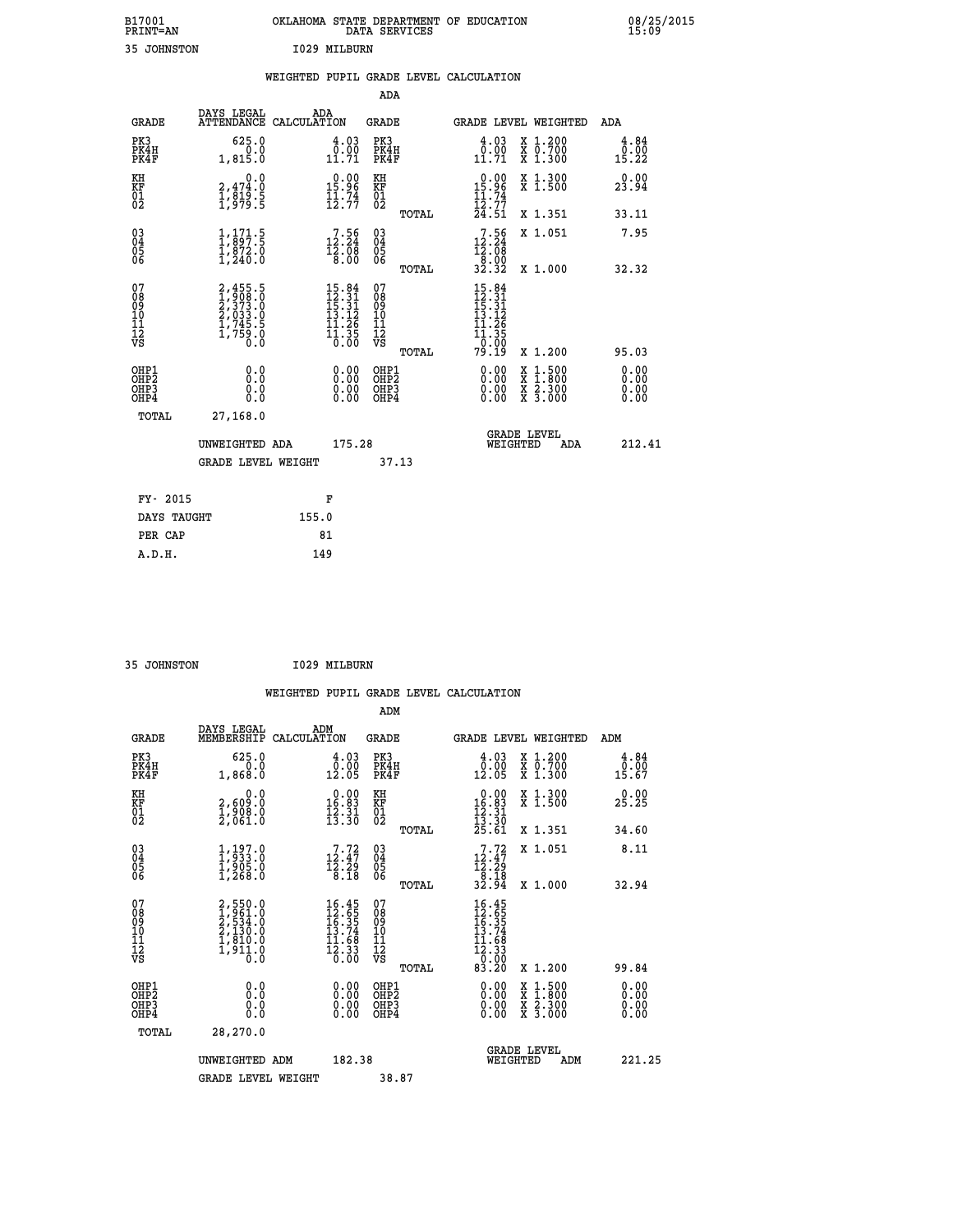| B17001<br><b>PRINT=AN</b> | OKLAHOMA STATE DEPARTMENT OF EDUCATION<br>DATA SERVICES |  |
|---------------------------|---------------------------------------------------------|--|
| 35 JOHNSTON               | I035 COLEMAN                                            |  |

 **B17001 OKLAHOMA STATE DEPARTMENT OF EDUCATION 08/25/2015**

|                                              |                                                                            | WEIGHTED PUPIL GRADE LEVEL CALCULATION                                   |                                                    |       |                                                                                                                                                                                                                                                                                |                                                                                                                                              |                       |
|----------------------------------------------|----------------------------------------------------------------------------|--------------------------------------------------------------------------|----------------------------------------------------|-------|--------------------------------------------------------------------------------------------------------------------------------------------------------------------------------------------------------------------------------------------------------------------------------|----------------------------------------------------------------------------------------------------------------------------------------------|-----------------------|
|                                              |                                                                            |                                                                          | ADA                                                |       |                                                                                                                                                                                                                                                                                |                                                                                                                                              |                       |
| <b>GRADE</b>                                 | DAYS LEGAL                                                                 | ADA<br>ATTENDANCE CALCULATION                                            | GRADE                                              |       |                                                                                                                                                                                                                                                                                | GRADE LEVEL WEIGHTED                                                                                                                         | ADA                   |
| PK3<br>PK4H<br>PK4F                          | 0.0<br>0.0<br>1,355.0                                                      | $\substack{0.00\\0.00\\9.28}$                                            | PK3<br>PK4H<br>PK4F                                |       | $\substack{0.00\\0.00\\9.28}$                                                                                                                                                                                                                                                  | X 1.200<br>X 0.700<br>X 1.300                                                                                                                | 0.00<br>0.00<br>12.06 |
| KH<br>KF<br>01<br>02                         | 0.0<br>$\frac{1}{3}, \frac{440}{954}$ .0<br>1,334.0                        | $0.00$<br>9.86<br>$2\overline{0}$ : 92<br>9:14                           | KH<br>KF<br>01<br>02                               |       | $\begin{smallmatrix} 0.00\\ -9.86\\ 20.92\\ -14\\ 30.06 \end{smallmatrix}$                                                                                                                                                                                                     | X 1.300<br>X 1.500                                                                                                                           | 0.00<br>14.79         |
|                                              |                                                                            |                                                                          |                                                    | TOTAL |                                                                                                                                                                                                                                                                                | X 1.351                                                                                                                                      | 40.61                 |
| $^{03}_{04}$<br>05                           | $\begin{smallmatrix} & 939.0\\1,383.5\\1,814.0\\1,309.5 \end{smallmatrix}$ | $\begin{smallmatrix}&&6\\&&3\\2&48\\12&42\\8&97\end{smallmatrix}$        | $\begin{matrix} 03 \\ 04 \\ 05 \\ 06 \end{matrix}$ |       | $\begin{smallmatrix} 6\cdot4 & 3\\ 9\cdot4 & 8\\ 12\cdot4 & 2\\ 8\cdot9 & 7\\ 30\cdot8 & 7 \end{smallmatrix}$                                                                                                                                                                  | X 1.051                                                                                                                                      | 6.76                  |
| 06                                           |                                                                            |                                                                          |                                                    | TOTAL |                                                                                                                                                                                                                                                                                | X 1.000                                                                                                                                      | 30.87                 |
| 07<br>08<br>09<br>01<br>11<br>11<br>12<br>VS | 2,122.5<br>2,277.0<br>2,029.5<br>2,309.5<br>2,318.5<br>2,750.5<br>0.0      | $14.54$<br>$15.60$<br>$13.90$<br>$15.82$<br>$15.88$<br>$18.84$<br>$0.00$ | 07<br>08<br>09<br>101<br>11<br>12<br>VS            | TOTAL | $\begin{array}{l} 14\cdot54\\15\cdot60\\13\cdot90\\15\cdot82\\15\cdot88\\16\cdot86\\0\cdot10\\0\end{array}$<br>94.58                                                                                                                                                           | X 1.200                                                                                                                                      | 113.50                |
| OHP1<br>OHP2<br>OHP3<br>OHP4                 | 0.0<br>0.000                                                               | $\begin{smallmatrix} 0.00 \ 0.00 \ 0.00 \ 0.00 \end{smallmatrix}$        | OHP1<br>OHP2<br>OHP <sub>3</sub>                   |       | $\begin{smallmatrix} 0.00 & 0.00 & 0.00 & 0.00 & 0.00 & 0.00 & 0.00 & 0.00 & 0.00 & 0.00 & 0.00 & 0.00 & 0.00 & 0.00 & 0.00 & 0.00 & 0.00 & 0.00 & 0.00 & 0.00 & 0.00 & 0.00 & 0.00 & 0.00 & 0.00 & 0.00 & 0.00 & 0.00 & 0.00 & 0.00 & 0.00 & 0.00 & 0.00 & 0.00 & 0.00 & 0.0$ | $\begin{smallmatrix} \mathtt{X} & 1\cdot500 \\ \mathtt{X} & 1\cdot800 \\ \mathtt{X} & 2\cdot300 \\ \mathtt{X} & 3\cdot000 \end{smallmatrix}$ | 0.00<br>0.00<br>0.00  |
| TOTAL                                        | 26,436.5                                                                   |                                                                          |                                                    |       |                                                                                                                                                                                                                                                                                |                                                                                                                                              |                       |
|                                              | UNWEIGHTED ADA                                                             | 181.08                                                                   |                                                    |       | WEIGHTED                                                                                                                                                                                                                                                                       | <b>GRADE LEVEL</b><br>ADA                                                                                                                    | 218.59                |
|                                              | <b>GRADE LEVEL WEIGHT</b>                                                  |                                                                          |                                                    | 37.51 |                                                                                                                                                                                                                                                                                |                                                                                                                                              |                       |
| FY- 2015                                     |                                                                            | F                                                                        |                                                    |       |                                                                                                                                                                                                                                                                                |                                                                                                                                              |                       |
| DAYS TAUGHT                                  |                                                                            | 146.0                                                                    |                                                    |       |                                                                                                                                                                                                                                                                                |                                                                                                                                              |                       |
| PER CAP                                      |                                                                            | 79                                                                       |                                                    |       |                                                                                                                                                                                                                                                                                |                                                                                                                                              |                       |

| 35 JOHNSTON | I035 COLEMAN |
|-------------|--------------|
|             |              |

 **A.D.H. 159**

 **B17001<br>PRINT=AN** 

|                                                    |                                                                                     | WEIGHTED PUPIL GRADE LEVEL CALCULATION                                                                                        |                                               |                                                                                                                                                                                                                                                                                |                                                                                                  |                       |
|----------------------------------------------------|-------------------------------------------------------------------------------------|-------------------------------------------------------------------------------------------------------------------------------|-----------------------------------------------|--------------------------------------------------------------------------------------------------------------------------------------------------------------------------------------------------------------------------------------------------------------------------------|--------------------------------------------------------------------------------------------------|-----------------------|
|                                                    |                                                                                     |                                                                                                                               | ADM                                           |                                                                                                                                                                                                                                                                                |                                                                                                  |                       |
| <b>GRADE</b>                                       | DAYS LEGAL<br>MEMBERSHIP                                                            | ADM<br>CALCULATION                                                                                                            | <b>GRADE</b>                                  | <b>GRADE LEVEL WEIGHTED</b>                                                                                                                                                                                                                                                    |                                                                                                  | ADM                   |
| PK3<br>PK4H<br>PK4F                                | 0.0<br>0.0<br>1,426.0                                                               | $\substack{0.00\\0.00\\9.77}$                                                                                                 | PK3<br>PK4H<br>PK4F                           | $0.00$<br>$0.00$<br>$9.77$                                                                                                                                                                                                                                                     | X 1.200<br>X 0.700<br>X 1.300                                                                    | 0.00<br>0.00<br>12.70 |
| KH<br>KF<br>01<br>02                               | 0.0<br>$\frac{1}{3}, \frac{549}{134}$ .0<br>1,374.0                                 | $\begin{smallmatrix} 0.00\\ 10.61\\ 21.47\\ 9.41 \end{smallmatrix}$                                                           | KH<br>KF<br>01<br>02                          | $\begin{array}{r} 0.00 \\ 10.61 \\ 21.47 \\ 9.41 \\ 30.88 \end{array}$                                                                                                                                                                                                         | X 1.300<br>X 1.500                                                                               | 0.00<br>15.92         |
|                                                    |                                                                                     |                                                                                                                               | TOTAL                                         |                                                                                                                                                                                                                                                                                | X 1.351                                                                                          | 41.72                 |
| $\begin{matrix} 03 \\ 04 \\ 05 \\ 06 \end{matrix}$ | $1, 007.0$<br>$1, 404.0$<br>$1, 857.0$<br>$1, 359.0$                                | $\begin{smallmatrix} 6.90\\ 9.62\\ 12.72\\ 9.31 \end{smallmatrix}$                                                            | 03<br>04<br>05<br>06                          | $\begin{array}{c} 6 \cdot 82 \\ 12 \cdot 72 \\ 9 \cdot 31 \\ 31 \cdot 65 \end{array}$                                                                                                                                                                                          | X 1.051                                                                                          | 7.25                  |
|                                                    |                                                                                     |                                                                                                                               | TOTAL                                         |                                                                                                                                                                                                                                                                                | X 1.000                                                                                          | 31.65                 |
| 07<br>0890112<br>1112<br>VS                        | $2,161.0$<br>$2,326.0$<br>$2,061.0$<br>$2,393.0$<br>$2,428.0$<br>$2,826.0$<br>$0.0$ | $\begin{array}{r} 14.80 \\[-4pt] 15.93 \\[-4pt] 14.12 \\[-4pt] 16.39 \\[-4pt] 16.63 \\[-4pt] 19.36 \\[-4pt] 0.00 \end{array}$ | 07<br>08<br>09<br>001<br>11<br>11<br>12<br>VS | $\begin{array}{c} 14\cdot 80 \\ 15\cdot 93 \\ 14\cdot 12 \\ 16\cdot 39 \\ 16\cdot 63 \\ 19\cdot 36 \\ 0\cdot 00 \\ 97\cdot 23 \end{array}$                                                                                                                                     |                                                                                                  |                       |
|                                                    |                                                                                     |                                                                                                                               | TOTAL                                         |                                                                                                                                                                                                                                                                                | $X_1.200$                                                                                        | 116.68                |
| OHP1<br>OHP2<br>OH <sub>P3</sub><br>OHP4           | 0.0<br>0.000                                                                        | $\begin{smallmatrix} 0.00 \ 0.00 \ 0.00 \ 0.00 \end{smallmatrix}$                                                             | OHP1<br>OHP2<br>OHP3<br>OHP4                  | $\begin{smallmatrix} 0.00 & 0.00 & 0.00 & 0.00 & 0.00 & 0.00 & 0.00 & 0.00 & 0.00 & 0.00 & 0.00 & 0.00 & 0.00 & 0.00 & 0.00 & 0.00 & 0.00 & 0.00 & 0.00 & 0.00 & 0.00 & 0.00 & 0.00 & 0.00 & 0.00 & 0.00 & 0.00 & 0.00 & 0.00 & 0.00 & 0.00 & 0.00 & 0.00 & 0.00 & 0.00 & 0.0$ | $\begin{smallmatrix} x & 1 & 500 \\ x & 1 & 800 \\ x & 2 & 300 \\ x & 3 & 000 \end{smallmatrix}$ | 0.00<br>0.00<br>0.00  |
| TOTAL                                              | 27,305.0                                                                            |                                                                                                                               |                                               |                                                                                                                                                                                                                                                                                |                                                                                                  |                       |
|                                                    | UNWEIGHTED ADM                                                                      | 187.04                                                                                                                        |                                               | <b>GRADE LEVEL</b><br>WEIGHTED                                                                                                                                                                                                                                                 | ADM                                                                                              | 225.92                |
|                                                    | <b>GRADE LEVEL WEIGHT</b>                                                           |                                                                                                                               | 38.88                                         |                                                                                                                                                                                                                                                                                |                                                                                                  |                       |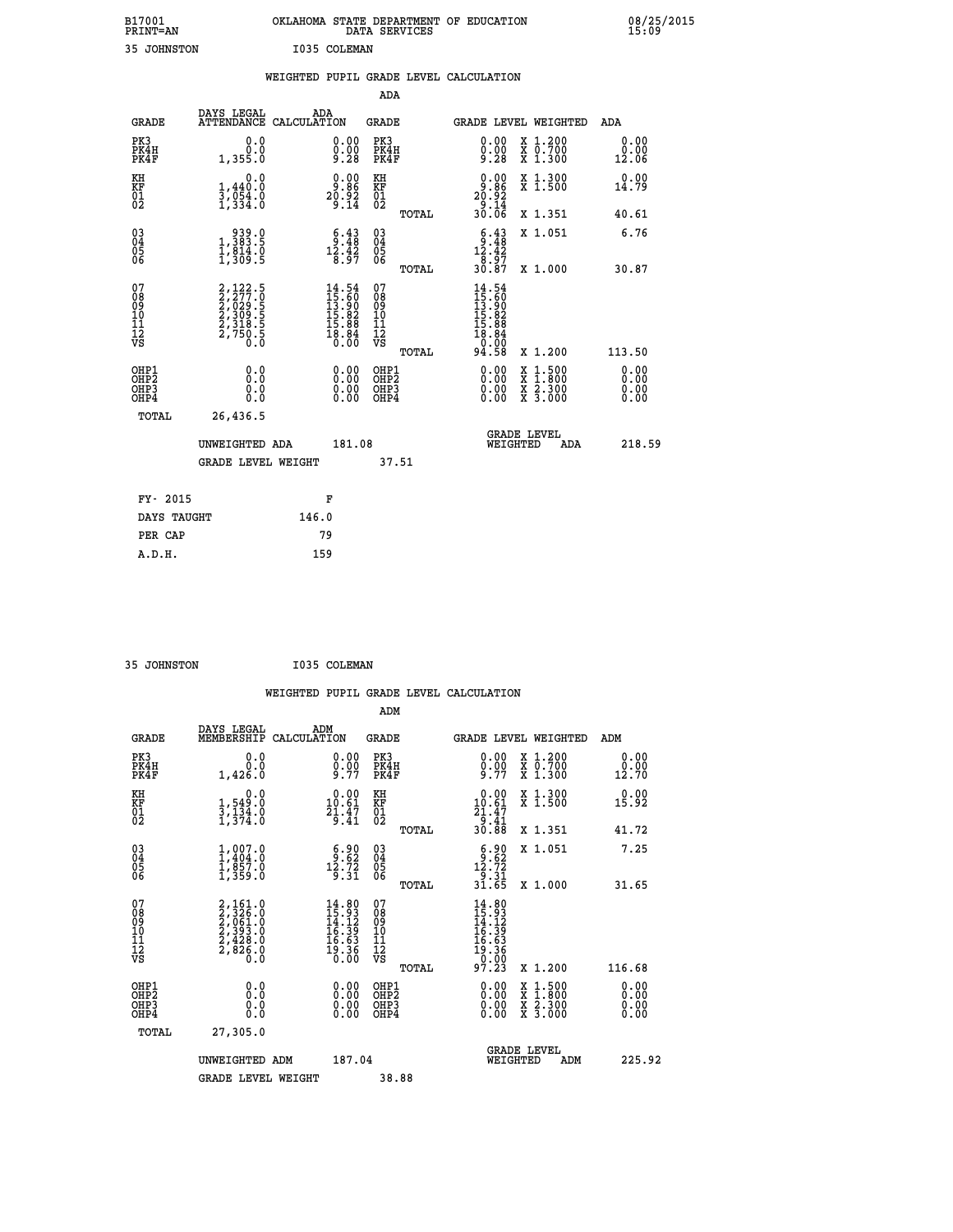| B17001<br><b>PRINT=AN</b> | OKLAHOMA STATE DEPARTMENT OF EDUCATION<br>DATA SERVICES |  |
|---------------------------|---------------------------------------------------------|--|
| 35 JOHNSTON               | I037 WAPANUCKA                                          |  |

|                                                                    |                                                                | WEIGHTED PUPIL GRADE LEVEL CALCULATION                                     |                                                     |       |                                                                                    |                                                                                                                                              |                              |
|--------------------------------------------------------------------|----------------------------------------------------------------|----------------------------------------------------------------------------|-----------------------------------------------------|-------|------------------------------------------------------------------------------------|----------------------------------------------------------------------------------------------------------------------------------------------|------------------------------|
|                                                                    |                                                                |                                                                            | <b>ADA</b>                                          |       |                                                                                    |                                                                                                                                              |                              |
| <b>GRADE</b>                                                       | DAYS LEGAL<br>ATTENDANCE CALCULATION                           | ADA                                                                        | <b>GRADE</b>                                        |       | GRADE LEVEL WEIGHTED                                                               |                                                                                                                                              | <b>ADA</b>                   |
| PK3<br>PK4H<br>PK4F                                                | 1,187.0<br>1,859.0                                             | $\begin{smallmatrix} 8.07\ 0.00\ 12.65 \end{smallmatrix}$                  | PK3<br>PK4H<br>PK4F                                 |       | $\begin{smallmatrix} 8.07\0.00\\12.65 \end{smallmatrix}$                           | X 1.200<br>X 0.700<br>X 1.300                                                                                                                | 9.68<br>ة.0<br>16.45         |
| KH<br>KF<br>01<br>02                                               | 0.0<br>3,054:5<br>2,332:0<br>2,429:5                           | $\begin{smallmatrix} 0.00\\ 20.78\\ 15.86\\ 16.53 \end{smallmatrix}$       | KH<br>KF<br>01<br>02                                |       | $\begin{smallmatrix} 0.00\\ 20.78\\ 15.86\\ 16.53\\ 32.39 \end{smallmatrix}$       | X 1.300<br>X 1.500                                                                                                                           | 0.00<br>31.17                |
|                                                                    |                                                                |                                                                            |                                                     | TOTAL |                                                                                    | X 1.351                                                                                                                                      | 43.76                        |
| $\begin{smallmatrix} 03 \\[-4pt] 04 \end{smallmatrix}$<br>05<br>06 | 2,920.0<br>3,937.0<br>2,809.0<br>1,399.0                       | $\begin{smallmatrix} 19.86\\ 26.78\\ 19.11\\ 9.52 \end{smallmatrix}$       | $\begin{array}{c} 03 \\ 04 \\ 05 \\ 06 \end{array}$ |       | $19.86$<br>$26.78$<br>$19.11$<br>$9.52$<br>$55.41$                                 | X 1.051                                                                                                                                      | 20.87                        |
|                                                                    |                                                                |                                                                            |                                                     | TOTAL |                                                                                    | X 1.000                                                                                                                                      | 55.41                        |
| 07<br>08<br>09<br>11<br>11<br>12<br>VS                             | 3,294.0<br>1,811.5<br>2,634.0<br>2,686.5<br>2,086.5<br>1,706.0 | $22.41$<br>$12.32$<br>$17.81$<br>$12.17$<br>$\frac{14}{11}$ $\frac{15}{6}$ | 07<br>08<br>09<br>11<br>11<br>12<br>VS              | TOTAL | $22.41$<br>$12.32$<br>$17.81$<br>$12.17$<br>14.19<br>$\frac{11.45}{0.00}$<br>90.35 | X 1.200                                                                                                                                      | 108.42                       |
| OHP1<br>OHP2<br>OH <sub>P3</sub><br>OH <sub>P4</sub>               | 0.0<br>Ō.Ō<br>0.0<br>0.0                                       | 0.00<br>$0.00$<br>0.00                                                     | OHP1<br>OHP2<br>OHP3<br>OHP4                        |       | $0.00$<br>$0.00$<br>0.00                                                           | $\begin{smallmatrix} \mathtt{X} & 1\cdot500 \\ \mathtt{X} & 1\cdot800 \\ \mathtt{X} & 2\cdot300 \\ \mathtt{X} & 3\cdot000 \end{smallmatrix}$ | 0.00<br>0.00<br>0.00<br>0.00 |
| TOTAL                                                              | 35,247.5                                                       |                                                                            |                                                     |       |                                                                                    |                                                                                                                                              |                              |
|                                                                    | UNWEIGHTED ADA                                                 | 239.51                                                                     |                                                     |       | <b>GRADE LEVEL</b><br>WEIGHTED                                                     | ADA                                                                                                                                          | 285.76                       |
|                                                                    | GRADE LEVEL WEIGHT                                             |                                                                            | 46.25                                               |       |                                                                                    |                                                                                                                                              |                              |
| FY- 2015                                                           |                                                                | F                                                                          |                                                     |       |                                                                                    |                                                                                                                                              |                              |
| DAYS TAUGHT                                                        |                                                                | 147.0                                                                      |                                                     |       |                                                                                    |                                                                                                                                              |                              |
| PER CAP                                                            |                                                                | 95                                                                         |                                                     |       |                                                                                    |                                                                                                                                              |                              |

| אראפאמדה. |  |
|-----------|--|

 **35 JOHNSTON I037 WAPANUCKA**

|  |     | WEIGHTED PUPIL GRADE LEVEL CALCULATION |
|--|-----|----------------------------------------|
|  | ADM |                                        |

| <b>GRADE</b>                                                     | DAYS LEGAL<br>MEMBERSHIP                                                                                                                                | ADM<br>CALCULATION                                                                           | <b>GRADE</b>                                        |       |                                                                                    | GRADE LEVEL WEIGHTED                     | ADM                          |
|------------------------------------------------------------------|---------------------------------------------------------------------------------------------------------------------------------------------------------|----------------------------------------------------------------------------------------------|-----------------------------------------------------|-------|------------------------------------------------------------------------------------|------------------------------------------|------------------------------|
| PK3<br>PK4H<br>PK4F                                              | 1,194.0<br>1,947.0                                                                                                                                      | 8.12<br>0.00<br>13.24                                                                        | PK3<br>PK4H<br>PK4F                                 |       | 8.12<br>$0.00$<br>13.24                                                            | X 1.200<br>X 0.700<br>X 1.300            | 9.74<br>$\frac{0.00}{17.21}$ |
| KH<br>KF<br>01<br>02                                             | 0.0<br>3,194:0<br>2,450:0<br>2,544:0                                                                                                                    | $\begin{smallmatrix} 0.00\\ 21.73\\ 16.57\\ 17.31 \end{smallmatrix}$                         | KH<br>KF<br>01<br>02                                |       | $\begin{array}{r} 0.00 \\ 21.73 \\ 16.67 \\ 17.31 \\ 33.98 \end{array}$            | X 1.300<br>X 1.500                       | 0.00<br>32.60                |
|                                                                  |                                                                                                                                                         |                                                                                              |                                                     | TOTAL |                                                                                    | X 1.351                                  | 45.91                        |
| $\begin{matrix} 03 \\ 04 \\ 05 \\ 06 \end{matrix}$               | 3,027.0<br>4,040.0<br>2,888.0<br>1,459.0                                                                                                                | 20.59<br>27.48<br>19.65<br>9.93                                                              | $\begin{array}{c} 03 \\ 04 \\ 05 \\ 06 \end{array}$ |       | 20:59<br>27:48<br>19:65<br>19:53<br>57:06                                          | X 1.051                                  | 21.64                        |
|                                                                  |                                                                                                                                                         |                                                                                              |                                                     | TOTAL |                                                                                    | X 1.000                                  | 57.06                        |
| 07<br>08<br>09<br>11<br>11<br>12<br>VS                           | $\begin{smallmatrix} 3\,,447\,.\,0\\ 1\,,\,893\,.\,0\\ 2\,,\,729\,.\,0\\ 1\,,\,868\,.\,0\\ 2\,,\,205\,.\,0\\ 1\,,\,768\,.\,0\\ 0\,.0 \end{smallmatrix}$ | $\begin{smallmatrix} 23.45\\ 12.88\\ 18.46\\ 12.71\\ 15.00\\ 11.86\\ 0.00 \end{smallmatrix}$ | 07<br>08<br>09<br>11<br>11<br>12<br>VS              | TOTAL | $23.45$<br>$12.88$<br>$18.46$<br>$12.71$<br>$15.00$<br>$11.86$<br>$0.000$<br>94.36 | X 1.200                                  | 113.23                       |
| OHP1<br>OH <sub>P</sub> <sub>2</sub><br>OH <sub>P3</sub><br>OHP4 | 0.0<br>Ō.Ō<br>Ŏ.Ŏ                                                                                                                                       |                                                                                              | OHP1<br>OHP <sub>2</sub><br>OHP3<br>OHP4            |       |                                                                                    | X 1:500<br>X 1:800<br>X 2:300<br>X 3:000 | 0.00<br>0.00<br>0.00         |
| TOTAL                                                            | 36,653.0                                                                                                                                                |                                                                                              |                                                     |       |                                                                                    |                                          |                              |
|                                                                  | UNWEIGHTED ADM                                                                                                                                          | 249.08                                                                                       |                                                     |       | <b>GRADE LEVEL</b><br>WEIGHTED                                                     | ADM                                      | 297.39                       |
|                                                                  | <b>GRADE LEVEL WEIGHT</b>                                                                                                                               |                                                                                              | 48.31                                               |       |                                                                                    |                                          |                              |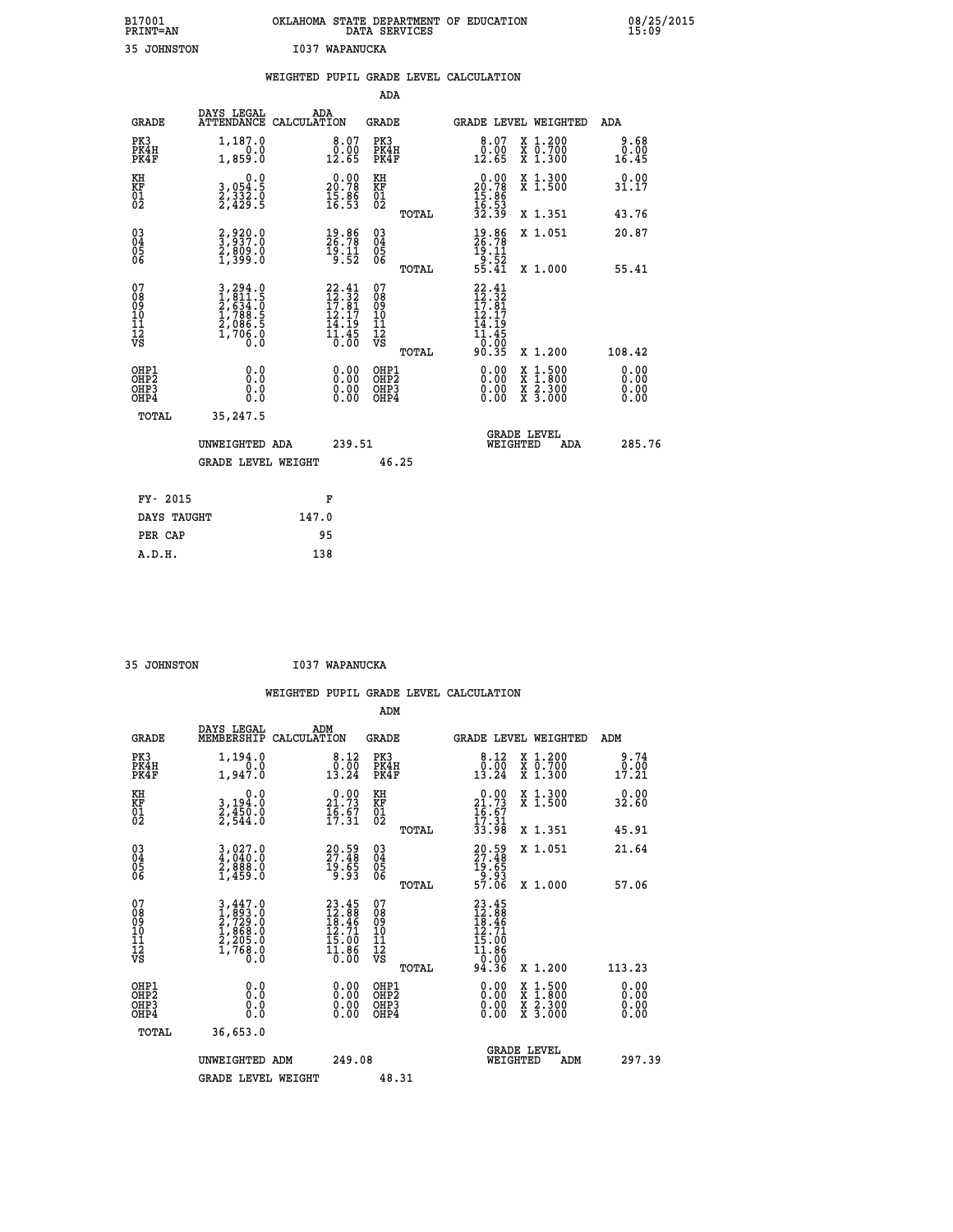| 7001<br>INT=AN | OKLAHOMA STATE DEPARTMENT OF EDUCATION<br>DATA SERVICES |  |
|----------------|---------------------------------------------------------|--|
| JOHNSTON       | COUNTY TOTALS                                           |  |

**B17001<br>PRINT=AN** 

 **B17001 OKLAHOMA STATE DEPARTMENT OF EDUCATION 08/25/2015**

|                                          |                                                                      | WEIGHTED PUPIL GRADE LEVEL CALCULATION                                                |                        |                                                    |       |                                                                                                                                                                                                                                     |                                                                                                                                      |                              |
|------------------------------------------|----------------------------------------------------------------------|---------------------------------------------------------------------------------------|------------------------|----------------------------------------------------|-------|-------------------------------------------------------------------------------------------------------------------------------------------------------------------------------------------------------------------------------------|--------------------------------------------------------------------------------------------------------------------------------------|------------------------------|
|                                          |                                                                      |                                                                                       |                        | <b>ADA</b>                                         |       |                                                                                                                                                                                                                                     |                                                                                                                                      |                              |
| <b>GRADE</b>                             | DAYS LEGAL<br>ATTENDANCE CALCULATION                                 | ADA                                                                                   |                        | GRADE                                              |       |                                                                                                                                                                                                                                     | GRADE LEVEL WEIGHTED                                                                                                                 | ADA                          |
| PK3<br>PK4H<br>PK4F                      | 3,039.0<br>0.0<br>16,776.0                                           | 105.86                                                                                | 19.45<br>0.00          | PK3<br>PK4H<br>PK4F                                |       | $19.45\n0.00\n105.86$                                                                                                                                                                                                               | X 1.200<br>X 0.700<br>X 1.300                                                                                                        | 23.34<br>0.00<br>137.61      |
| KH<br>KF<br>01<br>02                     | 0.0<br>26,359:5<br>25,874:5<br>23,180:0                              | $0.00$<br>164.08<br>$\frac{161.54}{143.68}$                                           |                        | KH<br>KF<br>01<br>02                               |       | $\begin{array}{c} 0.00 \\ 164.08 \\ 161.54 \\ 143.68 \\ 305.22 \end{array}$                                                                                                                                                         | X 1.300<br>X 1.500                                                                                                                   | 0.00<br>246.13               |
|                                          |                                                                      |                                                                                       |                        |                                                    | TOTAL |                                                                                                                                                                                                                                     | X 1.351                                                                                                                              | 412.36                       |
| 03<br>04<br>05<br>06                     | 20,251.5<br>24,126.0<br>21,367.0<br>18,234.5                         | $\begin{array}{l} 126.33 \\[-4pt] 151.15 \\[-4pt] 133.28 \\[-4pt] 112.66 \end{array}$ |                        | $\begin{matrix} 03 \\ 04 \\ 05 \\ 06 \end{matrix}$ |       | 126.33<br>151.15<br>133.28                                                                                                                                                                                                          | X 1.051                                                                                                                              | 529.86                       |
|                                          |                                                                      |                                                                                       |                        |                                                    | TOTAL | 112.66<br>397.09                                                                                                                                                                                                                    | X 1.000                                                                                                                              | 397.09                       |
| 07<br>08<br>09<br>11<br>11<br>12<br>VS   | 22,409.5<br>19,909.0<br>17,705.5<br>19,316.5<br>17,535.5<br>21,259.0 | $140.65$<br>$125.53$<br>$112.58$<br>$122.18$<br>$\frac{110.94}{132.44}$<br>$0.00$     |                        | 07<br>08<br>09<br>11<br>11<br>12<br>VS             | TOTAL | 140.65<br>$\frac{1}{1}\overline{2}\,\overline{5}\cdot\overline{5}\,\overline{3}\,$<br>$\frac{1}{1}\overline{2}\,\overline{2}\cdot\overline{1}\,\overline{8}\,$<br>$\begin{array}{r} 116.94 \\ 132.44 \\ 0.00 \\ 744.32 \end{array}$ | X 1.200                                                                                                                              | 893.20                       |
| OHP1<br>OHP2<br>OH <sub>P3</sub><br>OHP4 | 0.0<br>0.0<br>0.0                                                    |                                                                                       | 0.00<br>$0.00$<br>0.00 | OHP1<br>OHP2<br>OHP3<br>OHP4                       |       | 0.00<br>0.00<br>0.00                                                                                                                                                                                                                | $\begin{smallmatrix} \mathtt{X} & 1 & 500 \\ \mathtt{X} & 1 & 800 \\ \mathtt{X} & 2 & 300 \\ \mathtt{X} & 3 & 000 \end{smallmatrix}$ | 0.00<br>0.00<br>0.00<br>0.00 |
| <b>TOTAL</b>                             | 297,343.0                                                            |                                                                                       |                        |                                                    |       |                                                                                                                                                                                                                                     |                                                                                                                                      |                              |
|                                          | UNWEIGHTED ADA                                                       |                                                                                       | 1,862.35               |                                                    |       | WEIGHTED                                                                                                                                                                                                                            | <b>GRADE LEVEL</b><br>ADA                                                                                                            | 2,242.50                     |
|                                          | <b>GRADE LEVEL WEIGHT</b>                                            |                                                                                       |                        | 380.15                                             |       |                                                                                                                                                                                                                                     |                                                                                                                                      |                              |
| FY- 2015                                 |                                                                      | F                                                                                     |                        |                                                    |       |                                                                                                                                                                                                                                     |                                                                                                                                      |                              |
| DAYS TAUGHT                              |                                                                      | 1,089.0                                                                               |                        |                                                    |       |                                                                                                                                                                                                                                     |                                                                                                                                      |                              |
| PER CAP                                  |                                                                      | 635                                                                                   |                        |                                                    |       |                                                                                                                                                                                                                                     |                                                                                                                                      |                              |

 **A.D.H. 1,277**

 **JOHNSTON COUNTY TOTALS**

|                                                    |                              |                                                                                  |                                                                                                                                                    | ADM                                                 |                                                                                                                             |                                |                                          |                                |
|----------------------------------------------------|------------------------------|----------------------------------------------------------------------------------|----------------------------------------------------------------------------------------------------------------------------------------------------|-----------------------------------------------------|-----------------------------------------------------------------------------------------------------------------------------|--------------------------------|------------------------------------------|--------------------------------|
|                                                    | <b>GRADE</b>                 | DAYS LEGAL<br>MEMBERSHIP<br>CALCULATION                                          | ADM                                                                                                                                                | <b>GRADE</b>                                        |                                                                                                                             |                                | <b>GRADE LEVEL WEIGHTED</b>              | ADM                            |
| PK3                                                | PK4H<br>PK4F                 | 3,046.0<br>0.0<br>17,611.0                                                       | 19.50<br>0.00<br>111.14                                                                                                                            | PK3<br>PK4H<br>PK4F                                 | 19.50<br>$\begin{smallmatrix} & 0.00\ 111.14\end{smallmatrix}$                                                              |                                | X 1.200<br>X 0.700<br>X 1.300            | 23.34<br>$\frac{0.00}{144.49}$ |
| KH<br>KF<br>01<br>02                               |                              | 0.0<br>27,934:0<br>27,021:0<br>24,213:0                                          | $\begin{smallmatrix} &0.00\ 173.83\ 168.68\ 150.07\ \end{smallmatrix}$                                                                             | KH<br><b>KF</b><br>01<br>02                         | $\begin{array}{c} 0.00 \\ 173.83 \\ 168.68 \\ 150.07 \\ 318.75 \end{array}$                                                 |                                | X 1.300<br>X 1.500                       | 0.00<br>260.76                 |
|                                                    |                              |                                                                                  |                                                                                                                                                    | TOTAL                                               |                                                                                                                             |                                | X 1.351                                  | 430.64                         |
| $\begin{matrix} 03 \\ 04 \\ 05 \\ 06 \end{matrix}$ |                              | $21, 277.0$<br>$24, 965.0$<br>$22, 343.0$<br>$19, 151.0$                         | $\begin{smallmatrix} 132.72\ 156.35\ 139.26\ 118.28 \end{smallmatrix}$                                                                             | $\begin{array}{c} 03 \\ 04 \\ 05 \\ 06 \end{array}$ | $132.72$<br>$156.35$<br>$139.26$<br>$118.28$<br>$413.89$                                                                    |                                | X 1.051                                  | 139.47                         |
|                                                    |                              |                                                                                  |                                                                                                                                                    | TOTAL                                               |                                                                                                                             |                                | X 1.000                                  | 413.89                         |
| 07<br>08<br>09<br>101<br>11<br>12<br>VS            |                              | 23, 315.0<br>21, 063.0<br>18, 643.0<br>20, 684.0<br>18, 404.0<br>22,449.0<br>0.0 | $\begin{smallmatrix} 146\cdot 33\\ 132\cdot 66\\ 118\cdot 44\\ 130\cdot 61\\ 136\cdot 42\\ 116\cdot 42\\ 139\cdot 76\\ 0\cdot 00\end{smallmatrix}$ | 07<br>08<br>09<br>11<br>11<br>12<br>VS<br>TOTAL     | $\begin{smallmatrix} 146 & 33\\ 132 & 66\\ 118 & 44\\ 130 & 61\\ 116 & 42\\ 139 & 76\\ 0 & 00\\ 784 & 22 \end{smallmatrix}$ |                                | X 1.200                                  | 941.06                         |
|                                                    | OHP1<br>OHP2<br>OHP3<br>OHP4 | 0.0<br>0.000                                                                     |                                                                                                                                                    | OHP1<br>OHP2<br>OHP3<br>OHP4                        | 0.00<br>$0.00$<br>0.00                                                                                                      |                                | X 1:500<br>X 1:800<br>X 2:300<br>X 3:000 | 0.00<br>0.00<br>0.00<br>0.00   |
|                                                    | TOTAL                        | 312,119.0                                                                        |                                                                                                                                                    |                                                     |                                                                                                                             |                                |                                          |                                |
|                                                    |                              | UNWEIGHTED<br>ADM                                                                | 1,954.05                                                                                                                                           |                                                     |                                                                                                                             | <b>GRADE LEVEL</b><br>WEIGHTED | ADM                                      | 2,353.71                       |
|                                                    |                              | <b>GRADE LEVEL WEIGHT</b>                                                        |                                                                                                                                                    | 399.66                                              |                                                                                                                             |                                |                                          |                                |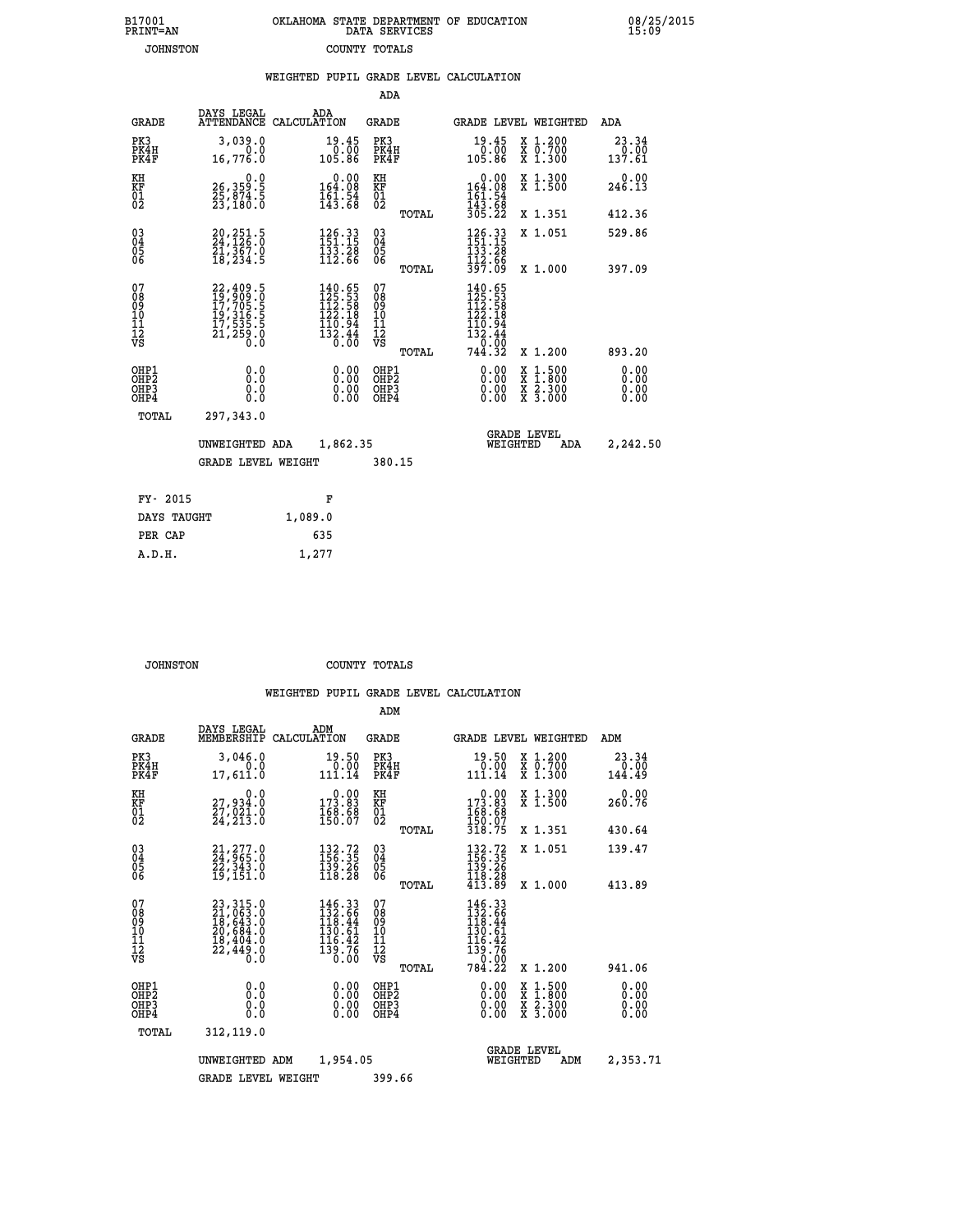| B17001<br><b>PRINT=AN</b> | OKLAHOMA STATE DEPARTMENT OF EDUCATION<br>DATA SERVICES | 08/25/2015<br>15:09 |
|---------------------------|---------------------------------------------------------|---------------------|
| 36<br>KAY                 | 2027<br>PECKHAM                                         |                     |

|  |  | WEIGHTED PUPIL GRADE LEVEL CALCULATION |
|--|--|----------------------------------------|
|  |  |                                        |

|                                                       |                                                                                        |                                                                                                      | ADA                                      |       |                                                                                                |                                          |     |                              |
|-------------------------------------------------------|----------------------------------------------------------------------------------------|------------------------------------------------------------------------------------------------------|------------------------------------------|-------|------------------------------------------------------------------------------------------------|------------------------------------------|-----|------------------------------|
| <b>GRADE</b>                                          | DAYS LEGAL<br><b>ATTENDANCE</b>                                                        | ADA<br>CALCULATION                                                                                   | GRADE                                    |       | <b>GRADE LEVEL WEIGHTED</b>                                                                    |                                          |     | <b>ADA</b>                   |
| PK3<br>PK4H<br>PK4F                                   | 0.0<br>0.0<br>1,502.0                                                                  | 0.00<br>$0.00$<br>9.10                                                                               | PK3<br>PK4H<br>PK4F                      |       | 0.00<br>$0.00$<br>9.10                                                                         | X 1.200<br>X 0.700<br>X 1.300            |     | 0.00<br>0.00<br>11.83        |
| KH<br><b>KF</b><br>01<br>02                           | 0.0<br>2,148.5<br>$\frac{1}{1}, \frac{1}{9}$ $\frac{1}{2}$ $\frac{3}{2}$ $\frac{3}{8}$ | $\begin{array}{r} 0.00 \\ 13.02 \\ 6.75 \\ 11.59 \end{array}$                                        | KH<br>KF<br>01<br>02                     |       | $\begin{array}{r} 0.00 \\ 13.02 \\ 6.75 \\ 11.59 \\ 18.34 \end{array}$                         | X 1.300<br>X 1.500                       |     | 0.00<br>19.53                |
|                                                       |                                                                                        |                                                                                                      |                                          | TOTAL |                                                                                                | X 1.351                                  |     | 24.78                        |
| $\begin{matrix} 03 \\ 04 \\ 05 \\ 06 \end{matrix}$    | 1,923.5<br>$\frac{1}{2}, \frac{3}{181}$ $\frac{3}{18}$                                 | $\begin{array}{r} 11.66 \\[-4pt] 5.74 \\[-4pt] 8.08 \\[-4pt] 13.22 \end{array}$                      | 03<br>04<br>05<br>06                     |       | $\begin{array}{r} 11.66 \\[-4pt] 5.74 \\[-4pt] 8.08 \\[-4pt] 13.22 \\[-4pt] 27.04 \end{array}$ | X 1.051                                  |     | 12.25                        |
|                                                       |                                                                                        |                                                                                                      |                                          | TOTAL |                                                                                                | X 1.000                                  |     | 27.04                        |
| 07<br>08<br>09<br>10<br>11<br>11<br>12<br>VS          | $1,757.0$<br>$1,403.0$<br>$0.0$<br>$0.0$<br>$0.0$<br>$\S.$                             | $\begin{smallmatrix} 10.65\ 8.50\ 0.00\ 0.00\ 0.00\ 0.00\ 0.00\ 0.00\ 0.00\ 0.00\ \end{smallmatrix}$ | 07<br>08<br>09<br>11<br>11<br>12<br>VS   | TOTAL | $10.65$<br>$8.50$<br>$0.00$<br>$0.00$<br>$0.00$<br>0.00<br>19.15                               | X 1.200                                  |     | 22.98                        |
| OHP1<br>OH <sub>P2</sub><br>OH <sub>P</sub> 3<br>OHP4 | 0.0<br>0.0<br>0.0                                                                      | $\begin{smallmatrix} 0.00 \ 0.00 \ 0.00 \ 0.00 \end{smallmatrix}$                                    | OHP1<br>OHP <sub>2</sub><br>OHP3<br>OHP4 |       | $0.00$<br>$0.00$<br>0.00                                                                       | X 1:500<br>X 1:800<br>X 2:300<br>X 3:000 |     | 0.00<br>0.00<br>0.00<br>0.00 |
| TOTAL                                                 | 16,220.0                                                                               |                                                                                                      |                                          |       |                                                                                                |                                          |     |                              |
|                                                       | UNWEIGHTED ADA                                                                         | 98.31                                                                                                |                                          |       |                                                                                                | <b>GRADE LEVEL</b><br>WEIGHTED           | ADA | 118.41                       |
|                                                       | <b>GRADE LEVEL WEIGHT</b>                                                              |                                                                                                      |                                          | 20.10 |                                                                                                |                                          |     |                              |
| FY- 2015                                              |                                                                                        | F                                                                                                    |                                          |       |                                                                                                |                                          |     |                              |
| DAYS TAUGHT                                           |                                                                                        | 165.0                                                                                                |                                          |       |                                                                                                |                                          |     |                              |
|                                                       |                                                                                        |                                                                                                      |                                          |       |                                                                                                |                                          |     |                              |

| 36 KAY | C027 PECKHAM |
|--------|--------------|
|        |              |

 **PER CAP 92 A.D.H. 96**

 **WEIGHTED PUPIL GRADE LEVEL CALCULATION ADM DAYS LEGAL ADM GRADE MEMBERSHIP CALCULATION GRADE GRADE LEVEL WEIGHTED ADM PK3 0.0 0.00 PK3 0.00 X 1.200 0.00 PK4H 0.0 0.00 PK4H 0.00 X 0.700 0.00 PK4F 1,562.0 9.47 PK4F 9.47 X 1.300 12.31 KH 0.0 0.00 KH 0.00 X 1.300 0.00 KF 2,223.0 13.47 KF 13.47 X 1.500 20.21 01 1,146.0 6.95 01 6.95 02 1,980.0 12.00 02 12.00 TOTAL 18.95 X 1.351 25.60 03 1,991.0 12.07 03 12.07 X 1.051 12.69 04 995.0 6.03 04 6.03 05 1,409.0 8.54 05 8.54 06 2,270.0 13.76 06 13.76 TOTAL 28.33 X 1.000 28.33 07** 1,815.0 11.00 07 11.00<br>
08 1,436.0 8.70 08 8.70<br>
10 0.0 0.00 10 0.00<br>
11 0.0 0.00 11 0.00<br>
12 0.00 0.00 12 0.00<br>
12<br>
VS 0.0 0.00 VS −  **TOTAL 19.70 X 1.200 23.64 OHP1 0.0 0.00 OHP1 0.00 X 1.500 0.00 OHP2 0.0 0.00 OHP2 0.00 X 1.800 0.00 OHP3 0.0 0.00 OHP3 0.00 X 2.300 0.00 OHP4 0.0 0.00 OHP4 0.00 X 3.000 0.00 TOTAL 16,827.0 GRADE LEVEL UNWEIGHTED ADM 101.99 WEIGHTED ADM 122.78** GRADE LEVEL WEIGHT 20.79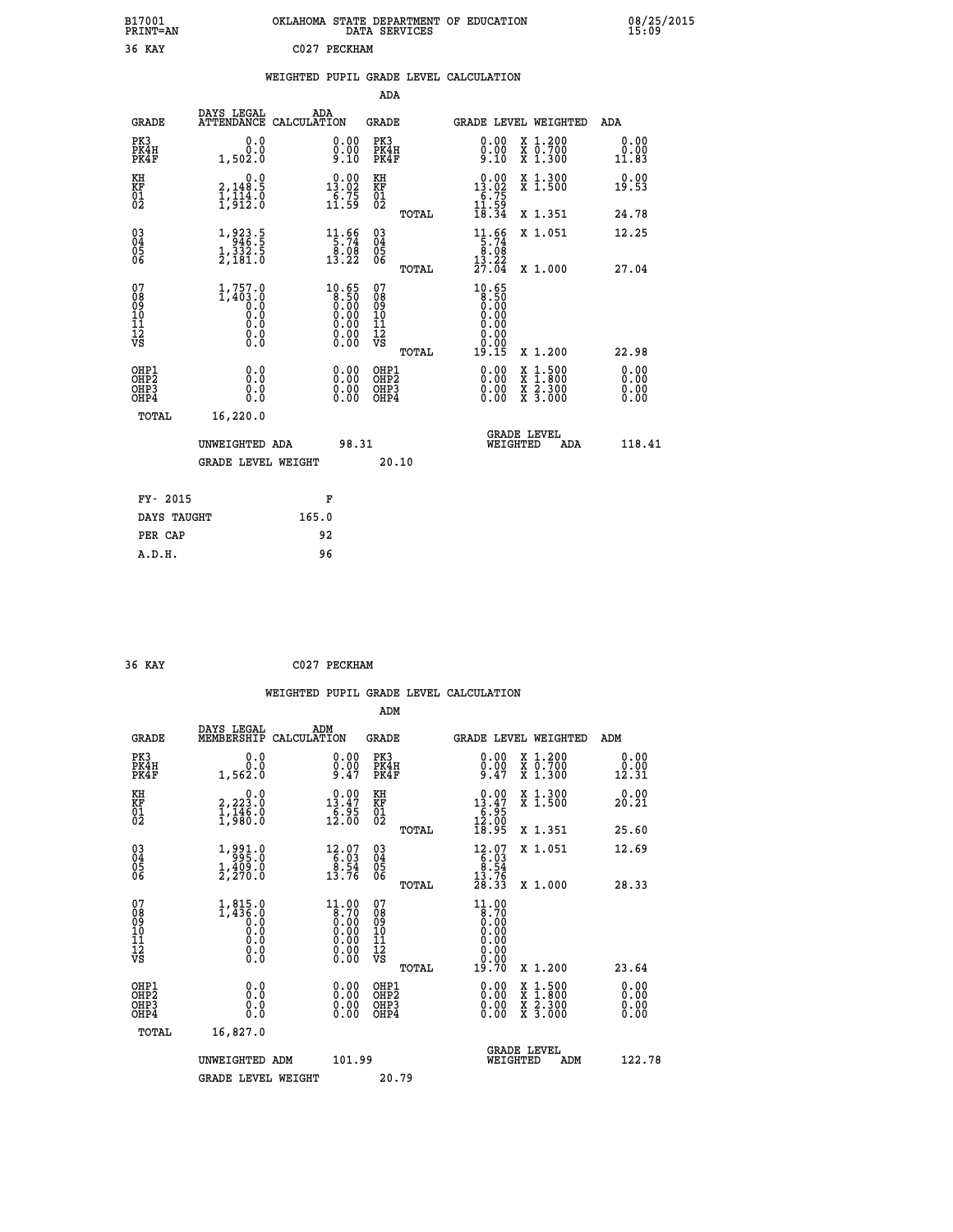| B17001<br><b>PRINT=AN</b> | OKLAHOMA STATE DEPARTMENT OF EDUCATION<br>DATA SERVICES | 08/25/2015<br>15:09 |
|---------------------------|---------------------------------------------------------|---------------------|
| 36<br>KAY                 | C050 KILDARE                                            |                     |

|  |  | WEIGHTED PUPIL GRADE LEVEL CALCULATION |
|--|--|----------------------------------------|
|  |  |                                        |

|                                                                    |                                                      |                                                                                               | ADA                                                |       |                                                                                                                                                                                                                                                                                |                                                                                                                                           |                                   |
|--------------------------------------------------------------------|------------------------------------------------------|-----------------------------------------------------------------------------------------------|----------------------------------------------------|-------|--------------------------------------------------------------------------------------------------------------------------------------------------------------------------------------------------------------------------------------------------------------------------------|-------------------------------------------------------------------------------------------------------------------------------------------|-----------------------------------|
| <b>GRADE</b>                                                       | DAYS LEGAL<br>ATTENDANCE CALCULATION                 | ADA                                                                                           | <b>GRADE</b>                                       |       |                                                                                                                                                                                                                                                                                | GRADE LEVEL WEIGHTED                                                                                                                      | ADA                               |
| PK3<br>PK4H<br>PK4F                                                | 0.0<br>0.0<br>1,997.5                                | $\begin{smallmatrix} 0.00\\ 0.00\\ 12.11 \end{smallmatrix}$                                   | PK3<br>PK4H<br>PK4F                                |       | $\begin{smallmatrix} 0.00\\ 0.00\\ 12.11 \end{smallmatrix}$                                                                                                                                                                                                                    | X 1.200<br>X 0.700<br>X 1.300                                                                                                             | 0.00<br>$0.00$<br>15.74           |
| KH<br>KF<br>01<br>02                                               | 0.0<br>1,548:0<br>1,232:0<br>1,359:0                 | $\begin{smallmatrix} 0.00\\ 9.38\\ 7.47\\ 8.24 \end{smallmatrix}$                             | KH<br>KF<br>01<br>02                               |       | $0.00$<br>$7.38$<br>$7.47$<br>$8.24$<br>$15.71$                                                                                                                                                                                                                                | X 1.300<br>X 1.500                                                                                                                        | 0.00<br>14.07                     |
|                                                                    |                                                      |                                                                                               |                                                    | TOTAL |                                                                                                                                                                                                                                                                                | X 1.351                                                                                                                                   | 21.22                             |
| $\begin{smallmatrix} 03 \\[-4pt] 04 \end{smallmatrix}$<br>Ŏ5<br>06 | $1, 490.5$<br>$1, 569.0$<br>$1, 643.0$<br>$1, 261.0$ | $\frac{9.03}{9.96}$<br>9.96<br>7.64                                                           | $\begin{matrix} 03 \\ 04 \\ 05 \\ 06 \end{matrix}$ |       | $9.51$<br>$9.51$<br>$9.96$<br>$7.64$                                                                                                                                                                                                                                           | X 1.051                                                                                                                                   | 9.49                              |
|                                                                    |                                                      |                                                                                               |                                                    | TOTAL | 27.11                                                                                                                                                                                                                                                                          | X 1.000                                                                                                                                   | 27.11                             |
| 07<br>08<br>09<br>01<br>11<br>11<br>12<br>VS                       | 0.0                                                  | $\begin{smallmatrix} 0.00\ 0.00\ 0.00\ 0.00\ 0.00\ 0.00\ 0.00\ 0.00\ 0.00\ \end{smallmatrix}$ | 07<br>08<br>09<br>11<br>11<br>12<br>VS             |       | 0.00<br>0.00<br>0.00<br>0.00<br>0.00<br>0.00                                                                                                                                                                                                                                   |                                                                                                                                           |                                   |
|                                                                    |                                                      |                                                                                               |                                                    | TOTAL | 0.00                                                                                                                                                                                                                                                                           | X 1.200                                                                                                                                   | 0.00                              |
| OHP1<br>OHP <sub>2</sub><br>OH <sub>P3</sub><br>OHP4               | 0.0<br>0.000                                         | 0.00<br>$\begin{smallmatrix} 0.00 \ 0.00 \end{smallmatrix}$                                   | OHP1<br>OHP2<br>OHP <sub>3</sub>                   |       | $\begin{smallmatrix} 0.00 & 0.00 & 0.00 & 0.00 & 0.00 & 0.00 & 0.00 & 0.00 & 0.00 & 0.00 & 0.00 & 0.00 & 0.00 & 0.00 & 0.00 & 0.00 & 0.00 & 0.00 & 0.00 & 0.00 & 0.00 & 0.00 & 0.00 & 0.00 & 0.00 & 0.00 & 0.00 & 0.00 & 0.00 & 0.00 & 0.00 & 0.00 & 0.00 & 0.00 & 0.00 & 0.0$ | $\begin{smallmatrix} \mathtt{X} & 1\cdot500\\ \mathtt{X} & 1\cdot800\\ \mathtt{X} & 2\cdot300\\ \mathtt{X} & 3\cdot000 \end{smallmatrix}$ | 0.00<br>Ō. ŌŌ<br>$0.00$<br>$0.00$ |
| TOTAL                                                              | 12,100.0                                             |                                                                                               |                                                    |       |                                                                                                                                                                                                                                                                                |                                                                                                                                           |                                   |
|                                                                    | UNWEIGHTED ADA                                       | 73.34                                                                                         |                                                    |       |                                                                                                                                                                                                                                                                                | <b>GRADE LEVEL</b><br>WEIGHTED<br><b>ADA</b>                                                                                              | 87.63                             |
|                                                                    | <b>GRADE LEVEL WEIGHT</b>                            |                                                                                               | 14.29                                              |       |                                                                                                                                                                                                                                                                                |                                                                                                                                           |                                   |
| FY- 2015                                                           |                                                      | F                                                                                             |                                                    |       |                                                                                                                                                                                                                                                                                |                                                                                                                                           |                                   |
| DAYS TAUGHT                                                        |                                                      | 165.0                                                                                         |                                                    |       |                                                                                                                                                                                                                                                                                |                                                                                                                                           |                                   |
| PER CAP                                                            |                                                      | 123                                                                                           |                                                    |       |                                                                                                                                                                                                                                                                                |                                                                                                                                           |                                   |

| 36 KAY | C050 KILDARE |
|--------|--------------|
|        |              |

 **WEIGHTED PUPIL GRADE LEVEL CALCULATION ADM DAYS LEGAL ADM GRADE MEMBERSHIP CALCULATION GRADE GRADE LEVEL WEIGHTED ADM PK3 0.0 0.00 PK3 0.00 X 1.200 0.00 PK4H 0.0 0.00 PK4H 0.00 X 0.700 0.00 PK4F 2,086.0 12.64 PK4F 12.64 X 1.300 16.43 KH 0.0 0.00 KH 0.00 X 1.300 0.00 KF 1,635.0 9.91 KF 9.91 X 1.500 14.87**  $\begin{array}{cccc} 01 & 1/291.0 & 7.82 & 01 & 7.82 \\ 02 & 1/400.0 & 8.48 & 02 & 0 \end{array}$  **TOTAL 16.30 X 1.351 22.02 03 1,533.0 9.29 03 9.29 X 1.051 9.76 04 1,650.0 10.00 04 10.00 05 1,746.0 10.58 05 10.58 06 1,346.0 8.16 06 8.16 TOTAL 28.74 X 1.000 28.74 07 0.0 0.00 07 0.00 08 0.0 0.00 08 0.00 03 0.00 0.00 0.000 0.000 10 0.0 0.00 10 0.00 11 0.0 0.00 11 0.00 12 0.0 0.00 12 0.00 VS** 0.0 0.00 VS 0.00 0.00  **TOTAL 0.00 X 1.200 0.00 OHP1 0.0 0.00 OHP1 0.00 X 1.500 0.00 OHP2 0.0 0.00 OHP2 0.00 X 1.800 0.00 OHP3 0.0 0.00 OHP3 0.00 X 2.300 0.00 OHP4 0.0 0.00 OHP4 0.00 X 3.000 0.00 TOTAL 12,687.0 GRADE LEVEL UNWEIGHTED ADM 76.88 WEIGHTED ADM 91.82** GRADE LEVEL WEIGHT 14.94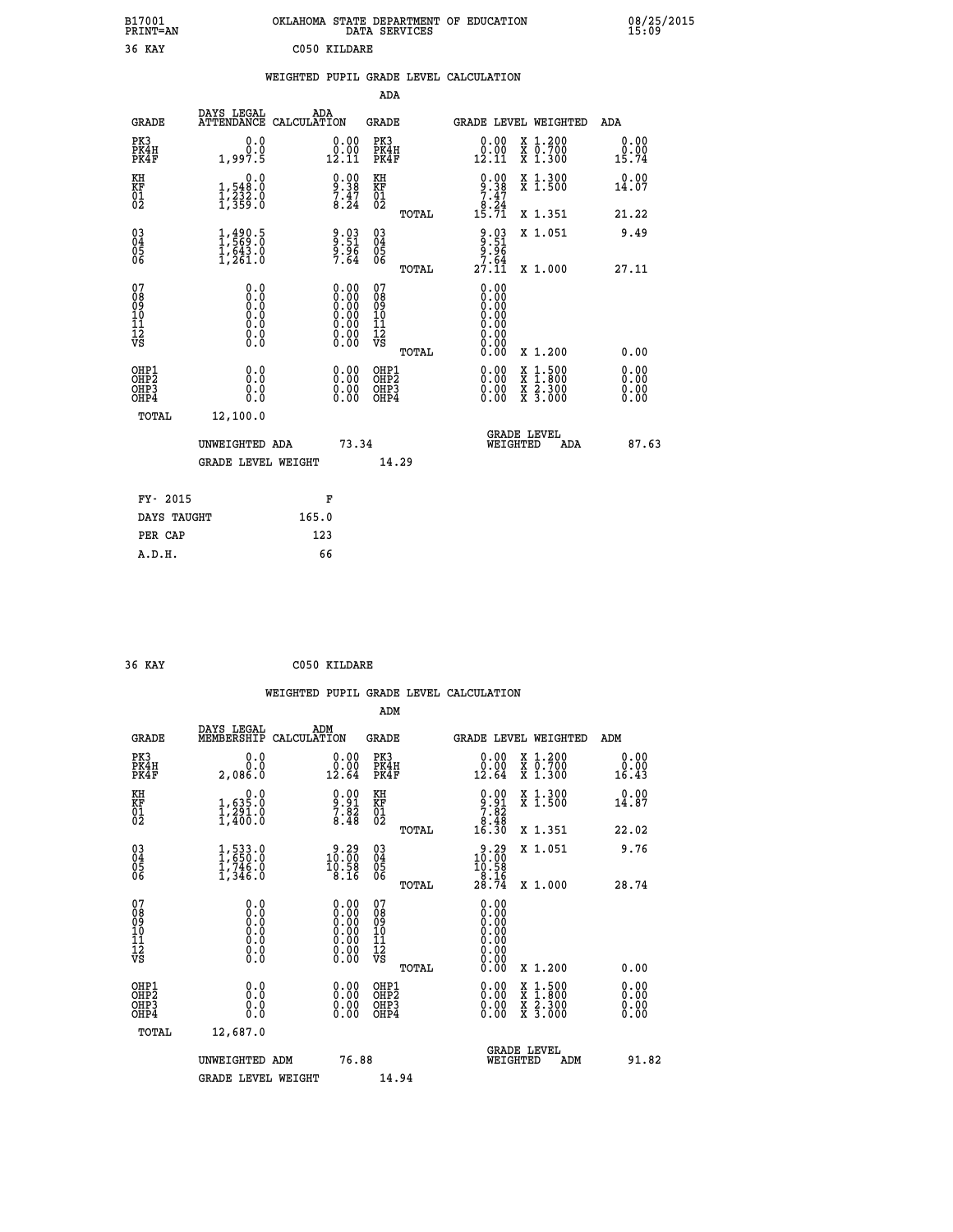| B17001<br>PRINT=AN | OKLAHOMA<br>. STATE DEPARTMENT OF EDUCATION<br>DATA SERVICES | 08/25/2015<br>15:09 |
|--------------------|--------------------------------------------------------------|---------------------|
| 36<br>KAY          | 1045 BLACKWELL                                               |                     |

|  |  | WEIGHTED PUPIL GRADE LEVEL CALCULATION |
|--|--|----------------------------------------|
|  |  |                                        |

|                                                                  |                                                                                   |                                                                                             | ADA                                                |       |                                                                                                       |                                                                                                                                              |                              |
|------------------------------------------------------------------|-----------------------------------------------------------------------------------|---------------------------------------------------------------------------------------------|----------------------------------------------------|-------|-------------------------------------------------------------------------------------------------------|----------------------------------------------------------------------------------------------------------------------------------------------|------------------------------|
| <b>GRADE</b>                                                     | DAYS LEGAL                                                                        | ADA<br>ATTENDANCE CALCULATION                                                               | GRADE                                              |       | <b>GRADE LEVEL WEIGHTED</b>                                                                           |                                                                                                                                              | ADA                          |
| PK3<br>PK4H<br>PK4F                                              | $\frac{1}{7}, \frac{205}{546}$ .<br>3,846.5                                       | $7.13$<br>$44.65$<br>$22.76$                                                                | PK3<br>PK4H<br>PK4F                                |       | 7.13<br>$\frac{44.65}{22.76}$                                                                         | X 1.200<br>X 0.700<br>X 1.300                                                                                                                | 8.56<br>31.26<br>29.59       |
| KH<br>KF<br>01<br>02                                             | 0.0<br>17,838:5<br>16,833:0<br>15,839:5                                           |                                                                                             | KH<br>KF<br>01<br>02                               |       | $\begin{smallmatrix}&&0.00\\105.55\\99.60\\93.72\\193.32\end{smallmatrix}$                            | X 1.300<br>X 1.500                                                                                                                           | 0.00<br>158.33               |
|                                                                  |                                                                                   |                                                                                             |                                                    | TOTAL |                                                                                                       | X 1.351                                                                                                                                      | 261.18                       |
| $^{03}_{04}$<br>Ŏ5<br>06                                         | $\begin{smallmatrix} 15,418.0\\ 12,748.0\\ 13,885.0\\ 17,965.0 \end{smallmatrix}$ | $\begin{array}{r} 91.23 \\ 75.43 \\ 82.16 \\ 106.30 \end{array}$                            | $\begin{matrix} 03 \\ 04 \\ 05 \\ 06 \end{matrix}$ |       | $\begin{array}{r} 91.23 \\ 75.43 \\ 82.16 \\ 106.30 \\ 263.89 \end{array}$                            | X 1.051                                                                                                                                      | 95.88                        |
|                                                                  |                                                                                   |                                                                                             |                                                    | TOTAL |                                                                                                       | X 1.000                                                                                                                                      | 263.89                       |
| 07<br>08<br>09<br>11<br>11<br>12<br>VS                           | 15,014.5<br>15,861.0<br>17,632.5<br>17,698.5<br>14,461.5<br>15,442.5<br>0.0       | $\begin{array}{r} 88.84 \\ 93.85 \\ 104.65 \\ 105.24 \\ 86.42 \\ 92.71 \\ 0.00 \end{array}$ | 07<br>08<br>09<br>11<br>11<br>12<br>VS             | TOTAL | $\begin{array}{r} 88.84 \\ 93.85 \\ 104.85 \\ 105.24 \\ 96.42 \\ 92.71 \\ 0.00 \\ 571.71 \end{array}$ | X 1.200                                                                                                                                      | 686.05                       |
| OHP1<br>OHP <sub>2</sub><br>OH <sub>P3</sub><br>OH <sub>P4</sub> | 0.0<br>0.0<br>0.0                                                                 | 0.00<br>0.00<br>0.00                                                                        | OHP1<br>OHP2<br>OHP3<br>OHP4                       |       | 0.00<br>0.00<br>0.00                                                                                  | $\begin{smallmatrix} \mathtt{X} & 1\cdot500 \\ \mathtt{X} & 1\cdot800 \\ \mathtt{X} & 2\cdot300 \\ \mathtt{X} & 3\cdot000 \end{smallmatrix}$ | 0.00<br>0.00<br>0.00<br>0.00 |
| TOTAL                                                            | 219,235.5                                                                         |                                                                                             |                                                    |       |                                                                                                       |                                                                                                                                              |                              |
|                                                                  | UNWEIGHTED ADA                                                                    | 1,300.24                                                                                    |                                                    |       | WEIGHTED                                                                                              | <b>GRADE LEVEL</b><br>ADA                                                                                                                    | 1,534.74                     |
|                                                                  | <b>GRADE LEVEL WEIGHT</b>                                                         |                                                                                             | 234.50                                             |       |                                                                                                       |                                                                                                                                              |                              |
|                                                                  |                                                                                   |                                                                                             |                                                    |       |                                                                                                       |                                                                                                                                              |                              |
| FY- 2015                                                         |                                                                                   | F                                                                                           |                                                    |       |                                                                                                       |                                                                                                                                              |                              |
| DAYS TAUGHT                                                      |                                                                                   | 169.0                                                                                       |                                                    |       |                                                                                                       |                                                                                                                                              |                              |
| PER CAP                                                          |                                                                                   | 62                                                                                          |                                                    |       |                                                                                                       |                                                                                                                                              |                              |
| A.D.H.                                                           |                                                                                   | 694                                                                                         |                                                    |       |                                                                                                       |                                                                                                                                              |                              |

| 36 KAY | 1045 BLACKWELL |
|--------|----------------|

|                                          |                                                                                                       |                                                                                                                           | ADM                                                |                                                                                                                                             |                                          |                              |
|------------------------------------------|-------------------------------------------------------------------------------------------------------|---------------------------------------------------------------------------------------------------------------------------|----------------------------------------------------|---------------------------------------------------------------------------------------------------------------------------------------------|------------------------------------------|------------------------------|
| <b>GRADE</b>                             | DAYS LEGAL<br>MEMBERSHIP                                                                              | ADM<br>CALCULATION                                                                                                        | <b>GRADE</b>                                       |                                                                                                                                             | <b>GRADE LEVEL WEIGHTED</b>              | ADM                          |
| PK3<br>PK4H<br>PK4F                      | 1,205.0<br>7,813.0<br>3,891.0                                                                         | 7.13<br>$\frac{46}{23}$ , $\frac{23}{02}$                                                                                 | PK3<br>PK4H<br>PK4F                                | 7.13<br>46.23<br>23.02                                                                                                                      | X 1.200<br>X 0.700<br>X 1.300            | $32.36$<br>$29.93$           |
| KH<br>KF<br>01<br>02                     | 0.0<br>18,805.0<br>17,685.0<br>16,741.0                                                               | $\begin{smallmatrix} &0.00\\ 111.27\\ 104.64\\ 99.06\end{smallmatrix}$                                                    | KH<br>KF<br>01<br>02                               | $0.00$<br>111.27<br>$\begin{array}{r} 104.64 \\ 99.06 \\ 203.70 \end{array}$                                                                | X 1.300<br>X 1.500                       | 0.00<br>166.91               |
|                                          |                                                                                                       |                                                                                                                           | TOTAL                                              |                                                                                                                                             | X 1.351                                  | 275.20                       |
| 03<br>04<br>05<br>06                     | 16, 176.0<br>13, 367.0<br>14, 545.0<br>18,900.0                                                       | 95.72<br>79.09<br>86.07<br>111.83                                                                                         | $\begin{matrix} 03 \\ 04 \\ 05 \\ 06 \end{matrix}$ | 95.72<br>79.09<br>86.07<br>111.83<br>276.99                                                                                                 | X 1.051                                  | 100.60                       |
|                                          |                                                                                                       |                                                                                                                           | TOTAL                                              |                                                                                                                                             | X 1.000                                  | 276.99                       |
| 07<br>08<br>09<br>101<br>112<br>VS       | $\begin{smallmatrix}15,821.0\\16,632.0\\18,717.0\\18,824.0\\15,316.0\\16,704.0\\0.0\end{smallmatrix}$ | $\frac{93.62}{98.41}$<br>11.12<br>111<br>$\begin{smallmatrix} 112. & 03\ 91. & 69\ 100. & 63\ 0. & 00\ \end{smallmatrix}$ | 07<br>08<br>09<br>11<br>11<br>12<br>VS<br>TOTAL    | $\begin{smallmatrix} 93.62\ 98.41\ 111.12 \end{smallmatrix}$<br>112.03<br>$\begin{array}{r} 101.69 \\ 100.63 \\ 0.00 \end{array}$<br>607.50 | X 1.200                                  | 729.00                       |
| OHP1<br>OHP2<br>OH <sub>P3</sub><br>OHP4 | 0.0<br>0.000                                                                                          | $0.00$<br>$0.00$<br>0.00                                                                                                  | OHP1<br>OHP2<br>OHP3<br>OHP4                       | $0.00$<br>$0.00$<br>0.00                                                                                                                    | X 1:500<br>X 1:800<br>X 2:300<br>X 3:000 | 0.00<br>0.00<br>0.00<br>0.00 |
| TOTAL                                    | 231,142.0                                                                                             |                                                                                                                           |                                                    |                                                                                                                                             |                                          |                              |
|                                          | 1,371.56<br>UNWEIGHTED<br>ADM                                                                         |                                                                                                                           |                                                    | WEIGHTED                                                                                                                                    | <b>GRADE LEVEL</b><br>ADM                | 1,619.55                     |
|                                          | 247.99                                                                                                |                                                                                                                           |                                                    |                                                                                                                                             |                                          |                              |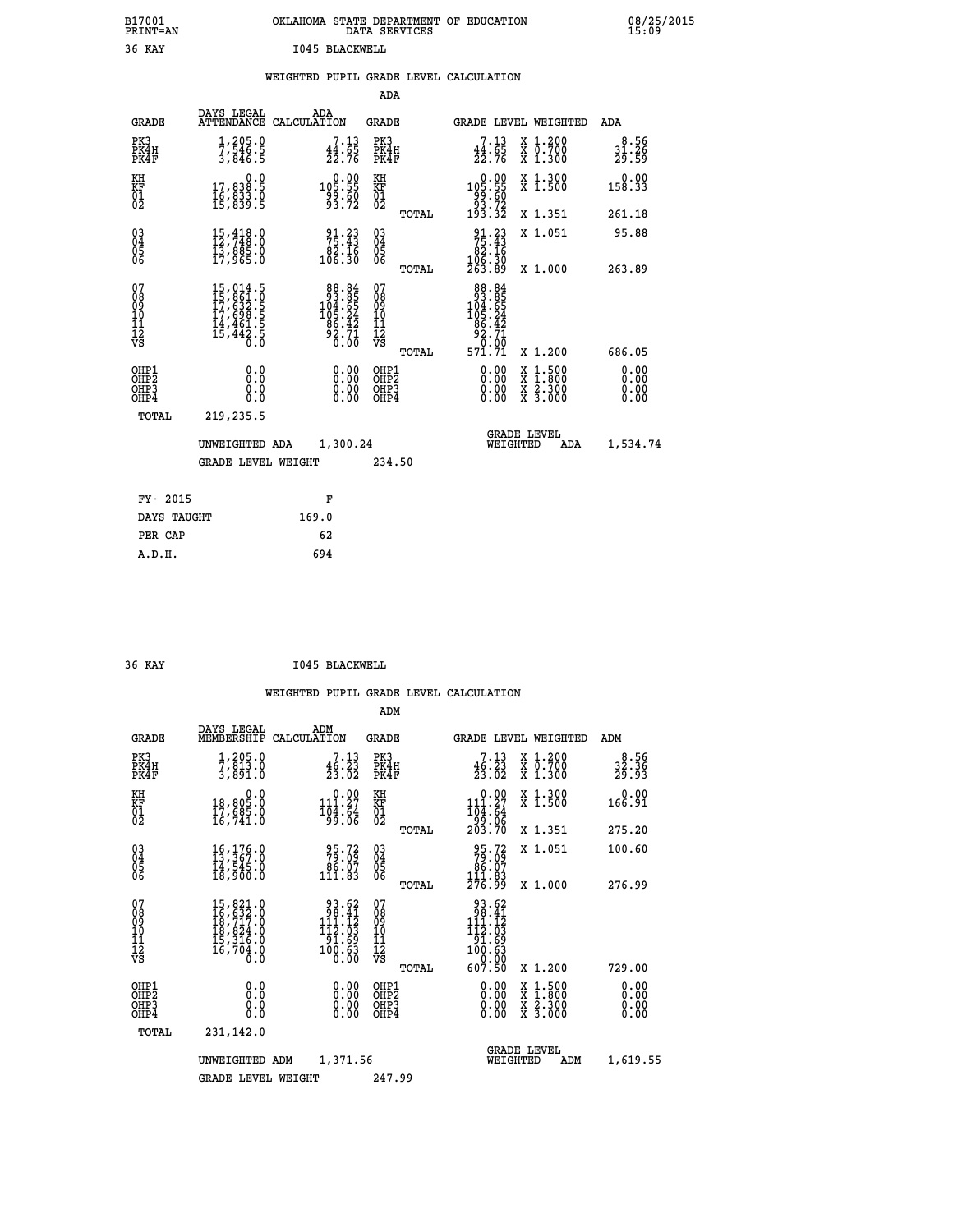# **B17001 OKLAHOMA STATE DEPARTMENT OF EDUCATION 08/25/2015 PRINT=AN DATA SERVICES 15:09 36 KAY I071 PONCA CITY**

|  |  | WEIGHTED PUPIL GRADE LEVEL CALCULATION |
|--|--|----------------------------------------|
|  |  |                                        |

|                                                                    |                                                                                   |                                                                                    | ADA                                                                     |       |                                                                            |                                                                                                  |                              |
|--------------------------------------------------------------------|-----------------------------------------------------------------------------------|------------------------------------------------------------------------------------|-------------------------------------------------------------------------|-------|----------------------------------------------------------------------------|--------------------------------------------------------------------------------------------------|------------------------------|
| <b>GRADE</b>                                                       | DAYS LEGAL                                                                        | ADA<br>ATTENDANCE CALCULATION                                                      | <b>GRADE</b>                                                            |       |                                                                            | GRADE LEVEL WEIGHTED                                                                             | <b>ADA</b>                   |
| PK3<br>PK4H<br>PK4F                                                | 3,950.0<br>1,045.0<br>52,412.0                                                    | 22.07<br>5.84<br>292.80                                                            | PK3<br>PK4H<br>PK4F                                                     |       | $22.07$<br>$5.84$<br>$292.80$                                              | X 1.200<br>X 0.700<br>X 1.300                                                                    | 26.48<br>4.09<br>380.64      |
| KH<br><b>KF</b><br>01<br>02                                        | 228.0<br>72,860:0<br>67,127.5<br>65,063:5                                         | $\begin{array}{c} 1\cdot 27\\ 407\cdot 04\\ 375\cdot 01\\ 363\cdot 48 \end{array}$ | KH<br>KF<br>$\overline{\begin{smallmatrix} 0&1\ 0&2 \end{smallmatrix}}$ |       | $40\overline{7}\cdot\overline{0}4$<br>375.01<br>363.48<br>738.49           | X 1.300<br>X 1.500                                                                               | 1.65<br>610.56               |
|                                                                    |                                                                                   |                                                                                    |                                                                         | TOTAL |                                                                            | X 1.351                                                                                          | 997.70                       |
| $\begin{smallmatrix} 03 \\[-4pt] 04 \end{smallmatrix}$<br>05<br>06 | $63, 475.0$<br>$62, 402.5$<br>$64, 025.0$<br>$56, 663.5$                          | 354.61<br>348.62<br>357.68<br>316.56                                               | $\substack{03 \\ 04}$<br>05<br>06                                       |       | 354.61<br>348.62<br>357.68<br>316.56<br>1,022.86                           | X 1.051                                                                                          | 372.70                       |
|                                                                    |                                                                                   |                                                                                    |                                                                         | TOTAL |                                                                            | X 1.000                                                                                          | 1,022.86                     |
| 07<br>08<br>09<br>11<br>11<br>12<br>VS                             | 60, 393.5<br>59, 548.0<br>67, 205.0<br>59, 951.0<br>53, 108.0<br>57, 466.0<br>Ō.Ŏ | 337.39<br>332.67<br>375.45<br>334.93<br>295.69<br>$\frac{321.03}{0.00}$            | 07<br>08<br>09<br>11<br>11<br>12<br>VS                                  |       | 337.39<br>$332.67$<br>$375.45$<br>$334.93$<br>$296.69$<br>$321.03$<br>0.00 |                                                                                                  |                              |
|                                                                    |                                                                                   |                                                                                    |                                                                         | TOTAL | 1,998.16                                                                   | X 1.200                                                                                          | 2,397.79                     |
| OHP1<br>OH <sub>P</sub> 2<br>OH <sub>P3</sub><br>OH <sub>P4</sub>  | 0.0<br>0.0<br>0.0                                                                 | 0.00<br>0.00<br>0.00                                                               | OHP1<br>OHP <sub>2</sub><br>OHP3<br>OHP4                                |       | 0.00<br>0.00<br>0.00                                                       | $\begin{smallmatrix} x & 1 & 500 \\ x & 1 & 800 \\ x & 2 & 300 \\ x & 3 & 000 \end{smallmatrix}$ | 0.00<br>0.00<br>0.00<br>0.00 |
| TOTAL                                                              | 866,923.5                                                                         |                                                                                    |                                                                         |       |                                                                            |                                                                                                  |                              |
|                                                                    | UNWEIGHTED ADA                                                                    | 4,843.14                                                                           |                                                                         |       |                                                                            | <b>GRADE LEVEL</b><br>WEIGHTED<br>ADA                                                            | 5,814.47                     |
|                                                                    | <b>GRADE LEVEL WEIGHT</b>                                                         |                                                                                    | 971.33                                                                  |       |                                                                            |                                                                                                  |                              |
| FY- 2015                                                           |                                                                                   | F                                                                                  |                                                                         |       |                                                                            |                                                                                                  |                              |
| DAYS TAUGHT                                                        |                                                                                   | 179.0                                                                              |                                                                         |       |                                                                            |                                                                                                  |                              |
| PER CAP                                                            |                                                                                   | 44                                                                                 |                                                                         |       |                                                                            |                                                                                                  |                              |
|                                                                    |                                                                                   |                                                                                    |                                                                         |       |                                                                            |                                                                                                  |                              |

| 36 KAY | I071 PONCA CITY |  |
|--------|-----------------|--|
|        |                 |  |

 **A.D.H. 2,193**

|                                                       |                                                                                                             |                                                                                      | ADM                                              |                                                                                |                                                                                                  |                              |
|-------------------------------------------------------|-------------------------------------------------------------------------------------------------------------|--------------------------------------------------------------------------------------|--------------------------------------------------|--------------------------------------------------------------------------------|--------------------------------------------------------------------------------------------------|------------------------------|
| <b>GRADE</b>                                          | DAYS LEGAL<br>MEMBERSHIP                                                                                    | ADM<br>CALCULATION                                                                   | <b>GRADE</b>                                     | GRADE LEVEL WEIGHTED                                                           |                                                                                                  | ADM                          |
| PK3<br>PK4H<br>PK4F                                   | 4,203.0<br>1,069.0<br>56,532.0                                                                              | 23.48<br>5.97<br>315.82                                                              | PK3<br>PK4H<br>PK4F                              | $23.48$<br>$5.97$<br>315.82                                                    | X 1.200<br>X 0.700<br>X 1.300                                                                    | 28.18<br>4.18<br>410.57      |
| KH<br>KF<br>01<br>02                                  | 228.0<br>78,266.0<br>$7\overline{1}, \overline{6} \overline{2} \overline{8} \cdot \overline{0}$<br>68,831.0 | 437.27<br>$\frac{400}{384}$ . $\frac{7}{53}$                                         | KH<br>KF<br>01<br>02                             | $43\overline{7}\cdot 24$<br>$\frac{400}{384}$ . $\frac{16}{53}$<br>784.69      | X 1.300<br>X 1.500                                                                               | 1.65<br>655.86               |
|                                                       |                                                                                                             |                                                                                      | TOTAL                                            |                                                                                | X 1.351                                                                                          | 1,060.12                     |
| 03<br>04<br>05<br>06                                  | 66,706.0<br>65,928.0<br>67,248.0<br>60, 298.0                                                               | 372.66<br>368.31<br>375.69<br>336.86                                                 | $^{03}_{04}$<br>0500                             | 372.66<br>368.31<br>375.69<br>336.86                                           | X 1.051                                                                                          | 391.67                       |
|                                                       |                                                                                                             |                                                                                      | TOTAL                                            | 1,080.86                                                                       | X 1.000                                                                                          | 1,080.86                     |
| 07<br>08<br>09<br>11<br>11<br>12<br>VS                | $64, 142.0$<br>$63, 797.0$<br>$72, 049.0$<br>$64, 639.0$<br>$57, 419.0$<br>$62, 850.0$<br>$0.0$             | 358.34<br>356.41<br>402.51<br>$36\overline{1}.12$<br>320.78<br>$\frac{351.12}{0.00}$ | 07<br>08<br>09<br>101<br>11<br>12<br>VS<br>TOTAL | 358.34<br>356:41<br>402:51<br>361:12<br>320.78<br>$351.12$<br>0.00<br>2,150.28 | X 1.200                                                                                          | 2,580.34                     |
| OHP1<br>OH <sub>P</sub> 2<br>OH <sub>P3</sub><br>OHP4 | 0.0<br>0.0<br>Ŏ.Ŏ                                                                                           | 0.00<br>0.00<br>0.00                                                                 | OHP1<br>OHP2<br>OHP3<br>OHP4                     | $0.00$<br>$0.00$<br>0.00                                                       | $\begin{smallmatrix} x & 1 & 500 \\ x & 1 & 800 \\ x & 2 & 300 \\ x & 3 & 000 \end{smallmatrix}$ | 0.00<br>0.00<br>0.00<br>0.00 |
| TOTAL                                                 | 925,833.0                                                                                                   |                                                                                      |                                                  |                                                                                |                                                                                                  |                              |
|                                                       | UNWEIGHTED                                                                                                  | 5,172.27<br>ADM                                                                      |                                                  | <b>GRADE LEVEL</b><br>WEIGHTED                                                 | ADM                                                                                              | 6,213.43                     |
|                                                       | <b>GRADE LEVEL WEIGHT</b>                                                                                   |                                                                                      | 1,041.16                                         |                                                                                |                                                                                                  |                              |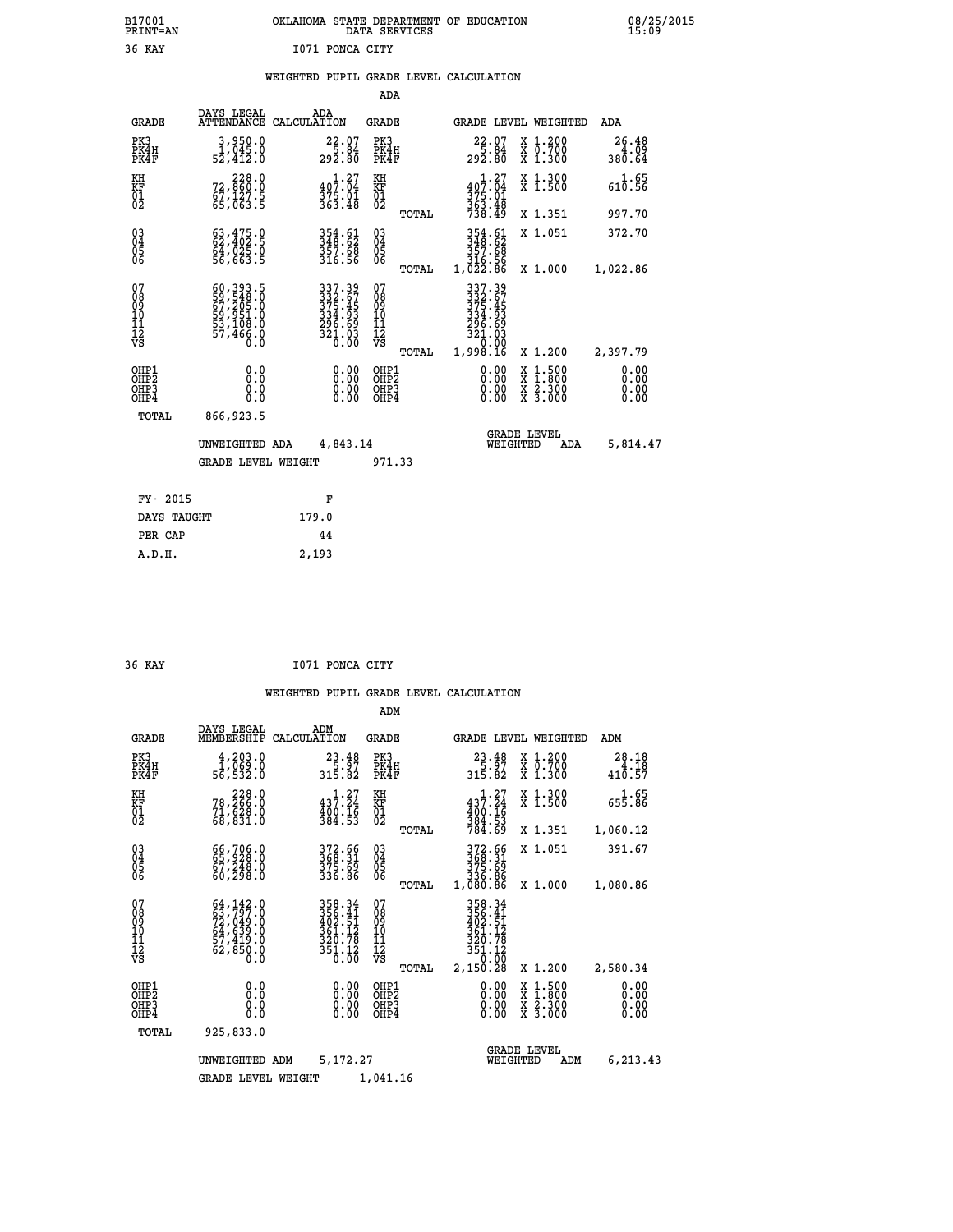| B17001<br>PRINT=AN | OKLAHOMA STATE DEPARTMENT OF EDUCATION<br>DATA SERVICES | 08/25/2015<br>15:09 |
|--------------------|---------------------------------------------------------|---------------------|
| 36<br>KAY          | <b>I087 TONKAWA</b>                                     |                     |

|  |  | WEIGHTED PUPIL GRADE LEVEL CALCULATION |
|--|--|----------------------------------------|
|  |  |                                        |

|                                                       |                                                                                                   |                                                                      | ADA                                      |       |                                                                                  |                                          |                              |
|-------------------------------------------------------|---------------------------------------------------------------------------------------------------|----------------------------------------------------------------------|------------------------------------------|-------|----------------------------------------------------------------------------------|------------------------------------------|------------------------------|
| <b>GRADE</b>                                          | DAYS LEGAL                                                                                        | ADA<br>ATTENDANCE CALCULATION                                        | <b>GRADE</b>                             |       | <b>GRADE LEVEL WEIGHTED</b>                                                      |                                          | ADA                          |
| PK3<br>PK4H<br>PK4F                                   | 374.0<br>0.0<br>8,037.5                                                                           | $\begin{smallmatrix} 2.14\0.00\\0.00\\45.93 \end{smallmatrix}$       | PK3<br>PK4H<br>PK4F                      |       | $\frac{2.14}{0.00}$<br>45.93                                                     | X 1.200<br>X 0.700<br>X 1.300            | 2.57<br>0.00<br>59.71        |
| KH<br>KF<br>01<br>02                                  | 0.0<br>10,282:0<br>10,485:0<br>8,375:0                                                            | $\begin{smallmatrix} 0.00\\ 58.75\\ 59.91\\ 47.86 \end{smallmatrix}$ | KH<br>KF<br>01<br>02                     |       | $\begin{smallmatrix} &0.00\\ 58.75\\ 59.91\\ 47.86\\ 107.77 \end{smallmatrix}$   | X 1.300<br>X 1.500                       | 0.00<br>88.13                |
|                                                       |                                                                                                   |                                                                      |                                          | TOTAL |                                                                                  | X 1.351                                  | 145.60                       |
| 03<br>04<br>05<br>06                                  | 8,243.5<br>7,106.0<br>8,216.0<br>7,450.0                                                          | $\frac{47.11}{40.61}$<br>$\frac{46.95}{42.57}$                       | 03<br>04<br>05<br>06                     |       | $\begin{smallmatrix} 47.11\\ 40.61\\ 46.95\\ 42.57\\ 130.13 \end{smallmatrix}$   | X 1.051                                  | 49.51                        |
|                                                       |                                                                                                   |                                                                      |                                          | TOTAL |                                                                                  | X 1.000                                  | 130.13                       |
| 07<br>08<br>09<br>11<br>11<br>12<br>VS                | $\begin{smallmatrix}6,832.0\\9,657.0\\10,388.5\\10,099.5\\8,413.0\\6,023.0\\0.0\end{smallmatrix}$ | 39.04<br>55.18<br>55.36<br>57.71<br>48.07<br>48.42<br>34.420         | 07<br>08<br>09<br>11<br>11<br>12<br>VS   | TOTAL | 39.04<br>55.186<br>59.361<br>57.71<br>57.71<br>48.07<br>34.42<br>0.000<br>293.78 | X 1.200                                  | 352.54                       |
| OHP1<br>OH <sub>P</sub> 2<br>OH <sub>P3</sub><br>OHP4 | 0.0<br>0.0<br>0.0                                                                                 | 0.00<br>$\begin{smallmatrix} 0.00 \ 0.00 \end{smallmatrix}$          | OHP1<br>OHP <sub>2</sub><br>OHP3<br>OHP4 |       | 0.00<br>0.00<br>0.00                                                             | X 1:500<br>X 1:800<br>X 2:300<br>X 3:000 | 0.00<br>0.00<br>0.00<br>0.00 |
| TOTAL                                                 | 119,982.0                                                                                         |                                                                      |                                          |       |                                                                                  |                                          |                              |
|                                                       | UNWEIGHTED ADA                                                                                    | 685.61                                                               |                                          |       | WEIGHTED                                                                         | <b>GRADE LEVEL</b><br>ADA                | 828.19                       |
|                                                       | GRADE LEVEL WEIGHT                                                                                |                                                                      | 142.58                                   |       |                                                                                  |                                          |                              |
|                                                       |                                                                                                   |                                                                      |                                          |       |                                                                                  |                                          |                              |
| FY- 2015                                              |                                                                                                   | F                                                                    |                                          |       |                                                                                  |                                          |                              |
| DAYS TAUGHT                                           |                                                                                                   | 175.0                                                                |                                          |       |                                                                                  |                                          |                              |
| PER CAP                                               |                                                                                                   | 92                                                                   |                                          |       |                                                                                  |                                          |                              |
| A.D.H.                                                |                                                                                                   | 167                                                                  |                                          |       |                                                                                  |                                          |                              |

| 36 KAY | I087 TONKAWA |
|--------|--------------|
|        |              |

| <b>GRADE</b>                                                     | DAYS LEGAL<br>MEMBERSHIP                                                                           | ADM<br>CALCULATION                                                   | <b>GRADE</b>                                        |       |                                                                                                        |                                | GRADE LEVEL WEIGHTED                     | ADM                                          |  |
|------------------------------------------------------------------|----------------------------------------------------------------------------------------------------|----------------------------------------------------------------------|-----------------------------------------------------|-------|--------------------------------------------------------------------------------------------------------|--------------------------------|------------------------------------------|----------------------------------------------|--|
| PK3<br>PK4H<br>PK4F                                              | 397.0<br>0.0<br>8,651.0                                                                            | 2.27<br>0.00<br>49.43                                                | PK3<br>PK4H<br>PK4F                                 |       | 2.27<br>$\frac{0.00}{49.43}$                                                                           |                                | X 1.200<br>X 0.700<br>X 1.300            | 2.72<br>$\frac{\overline{0} \cdot 0}{64.26}$ |  |
| KH<br>KF<br>01<br>02                                             | 0.0<br>10,961.0<br>11,065.0<br>8,871.0                                                             | $\begin{smallmatrix} 0.00\\ 62.63\\ 63.23\\ 50.69 \end{smallmatrix}$ | KH<br>KF<br>01<br>02                                |       | $\begin{smallmatrix} &0.00\ 62.63\ 63.23\ 50.69\ 113.92\end{smallmatrix}$                              |                                | X 1.300<br>X 1.500                       | 0.00<br>93.95                                |  |
|                                                                  |                                                                                                    |                                                                      |                                                     | TOTAL |                                                                                                        |                                | X 1.351                                  | 153.91                                       |  |
| $\begin{matrix} 03 \\ 04 \\ 05 \\ 06 \end{matrix}$               | $\begin{smallmatrix} 8,747.0\\ 7,465.0\\ 8,609.0\\ 7,906.0 \end{smallmatrix}$                      | $49.98$<br>$42.66$<br>$49.19$<br>$45.18$                             | $\begin{array}{c} 03 \\ 04 \\ 05 \\ 06 \end{array}$ |       | $49.98$<br>$42.66$<br>$49.19$<br>$45.18$<br>$137.03$                                                   |                                | X 1.051                                  | 52.53                                        |  |
|                                                                  |                                                                                                    |                                                                      |                                                     | TOTAL |                                                                                                        |                                | X 1.000                                  | 137.03                                       |  |
| 07<br>08<br>09<br>11<br>11<br>12<br>VS                           | $\begin{smallmatrix}7,292.0\\10,304.0\\10,913.0\\10,799.0\\8,877.0\\6,418.0\\0.0\end{smallmatrix}$ | $41.67$<br>58.88<br>62.36<br>61.71<br>61.73<br>50.73<br>36.67        | 07<br>08<br>09<br>11<br>11<br>12<br>VS              | TOTAL | $\begin{smallmatrix} 41.67\\ 58.88\\ 62.36\\ 61.71\\ 50.73\\ 56.67\\ 36.60\\ 312.02 \end{smallmatrix}$ |                                | X 1.200                                  | 374.42                                       |  |
| OHP1<br>OH <sub>P</sub> <sub>2</sub><br>OH <sub>P3</sub><br>OHP4 | 0.0<br>0.000                                                                                       |                                                                      | OHP1<br>OHP <sub>2</sub><br>OHP3<br>OHP4            |       |                                                                                                        |                                | X 1:500<br>X 1:800<br>X 2:300<br>X 3:000 | 0.00<br>0.00<br>0.00<br>0.00                 |  |
| TOTAL                                                            | 127,275.0                                                                                          |                                                                      |                                                     |       |                                                                                                        |                                |                                          |                                              |  |
|                                                                  | UNWEIGHTED ADM                                                                                     | 727.28                                                               |                                                     |       |                                                                                                        | <b>GRADE LEVEL</b><br>WEIGHTED | ADM                                      | 878.82                                       |  |
|                                                                  | <b>GRADE LEVEL WEIGHT</b>                                                                          |                                                                      | 151.54                                              |       |                                                                                                        |                                |                                          |                                              |  |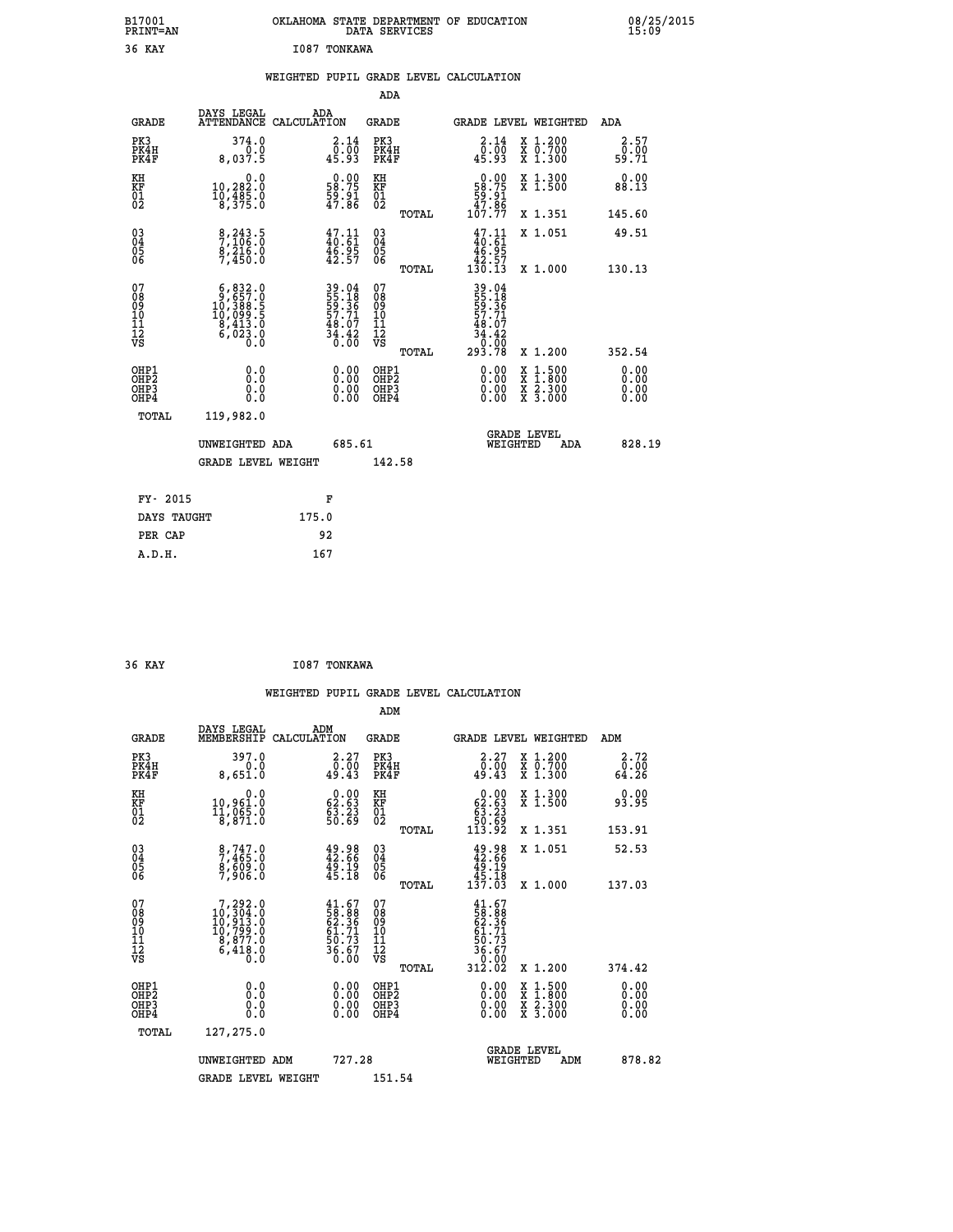| B17001<br><b>PRINT=AN</b> | OKLAHOMA STATE DEPARTMENT OF EDUCATION<br>DATA SERVICES | 08/25/2015<br>15:09 |
|---------------------------|---------------------------------------------------------|---------------------|
| 36 KAY                    | I125 NEWKIRK                                            |                     |

|  |  | WEIGHTED PUPIL GRADE LEVEL CALCULATION |
|--|--|----------------------------------------|
|  |  |                                        |

|                                                      |                                                                                                             |                                                                          | ADA                                      |       |                                                                                                               |                                          |                              |
|------------------------------------------------------|-------------------------------------------------------------------------------------------------------------|--------------------------------------------------------------------------|------------------------------------------|-------|---------------------------------------------------------------------------------------------------------------|------------------------------------------|------------------------------|
| <b>GRADE</b>                                         | DAYS LEGAL                                                                                                  | ADA<br>ATTENDANCE CALCULATION                                            | <b>GRADE</b>                             |       | <b>GRADE LEVEL WEIGHTED</b>                                                                                   |                                          | ADA                          |
| PK3<br>PK4H<br>PK4F                                  | 160.0<br>8,025.0                                                                                            | $\begin{smallmatrix} 0.94\ 0.00\\ 0.00\\ 46.93 \end{smallmatrix}$        | PK3<br>PK4H<br>PK4F                      |       | $0.94$<br>$0.00$<br>46.93                                                                                     | X 1.200<br>X 0.700<br>X 1.300            | 1.13<br>0.00<br>61.01        |
| KH<br>KF<br>01<br>02                                 | 0.0<br>0,967.0<br>0,341.0<br>12,303.0                                                                       | $\begin{smallmatrix} 0.00\\ 58.24\\ 48.78\\ 71.95 \end{smallmatrix}$     | KH<br>KF<br>01<br>02                     |       | $\begin{smallmatrix} &0.00\\ 58.24\\ 48.78\\ 71.95\\ 120.73\end{smallmatrix}$                                 | X 1.300<br>X 1.500                       | 0.00<br>87.36                |
|                                                      |                                                                                                             |                                                                          |                                          | TOTAL |                                                                                                               | X 1.351                                  | 163.11                       |
| 03<br>04<br>05<br>06                                 | 8,823.5<br>8,530.5<br>8,933.5<br>10,777.5                                                                   | $\begin{smallmatrix} 51.60\\ 49.89\\ 52.24\\ 63.03\\ \end{smallmatrix}$  | 03<br>04<br>05<br>06                     |       | $\begin{smallmatrix} 51.60\\ 49.89\\ 52.24\\ 63.03\\ 165.16 \end{smallmatrix}$                                | X 1.051                                  | 54.23                        |
|                                                      |                                                                                                             |                                                                          |                                          | TOTAL |                                                                                                               | X 1.000                                  | 165.16                       |
| 07<br>08<br>09<br>11<br>11<br>12<br>VS               | $\begin{smallmatrix} 10,987.0\\ 11,435.0\\ 13,311.0\\ 10,320.0\\ 8,376.0\\ 9,496.5\\ 0.0 \end{smallmatrix}$ | $64.25$<br>$66.87$<br>$78.12$<br>$60.35$<br>$48.98$<br>$55.74$<br>$0.00$ | 07<br>08<br>09<br>11<br>11<br>12<br>VS   | TOTAL | $\begin{smallmatrix} 64.25\\ 66.87\\ 78.12\\ 78.12\\ 60.35\\ 48.98\\ 55.74\\ 0.00\\ 374.31 \end{smallmatrix}$ | X 1.200                                  | 449.17                       |
| OHP1<br>OHP <sub>2</sub><br>OH <sub>P3</sub><br>OHP4 | 0.0<br>0.0<br>0.0                                                                                           | 0.00<br>$\begin{smallmatrix} 0.00 \ 0.00 \end{smallmatrix}$              | OHP1<br>OHP <sub>2</sub><br>OHP3<br>OHP4 |       | $0.00$<br>$0.00$<br>0.00                                                                                      | X 1:500<br>X 1:800<br>X 2:300<br>X 3:000 | 0.00<br>0.00<br>0.00<br>0.00 |
| TOTAL                                                | 139,786.5                                                                                                   |                                                                          |                                          |       |                                                                                                               |                                          |                              |
|                                                      | UNWEIGHTED ADA                                                                                              | 817.91                                                                   |                                          |       | WEIGHTED                                                                                                      | <b>GRADE LEVEL</b><br>ADA                | 981.17                       |
|                                                      | GRADE LEVEL WEIGHT                                                                                          |                                                                          | 163.26                                   |       |                                                                                                               |                                          |                              |
|                                                      |                                                                                                             |                                                                          |                                          |       |                                                                                                               |                                          |                              |
| FY- 2015                                             |                                                                                                             | F                                                                        |                                          |       |                                                                                                               |                                          |                              |
| DAYS TAUGHT                                          |                                                                                                             | 171.0                                                                    |                                          |       |                                                                                                               |                                          |                              |
| PER CAP                                              |                                                                                                             | 92                                                                       |                                          |       |                                                                                                               |                                          |                              |
| A.D.H.                                               |                                                                                                             | 518                                                                      |                                          |       |                                                                                                               |                                          |                              |

| 36 KAY | I125 NEWKIRK |
|--------|--------------|

 **ADM**

| <b>GRADE</b>                                       | DAYS LEGAL<br>MEMBERSHIP CALCULATION                                                                                                                | ADM                                                                  | <b>GRADE</b>                                       |       |                                                                                                                                                                                                                                                                                |          | GRADE LEVEL WEIGHTED                     | ADM                                         |
|----------------------------------------------------|-----------------------------------------------------------------------------------------------------------------------------------------------------|----------------------------------------------------------------------|----------------------------------------------------|-------|--------------------------------------------------------------------------------------------------------------------------------------------------------------------------------------------------------------------------------------------------------------------------------|----------|------------------------------------------|---------------------------------------------|
| PK3<br>PK4H<br>PK4F                                | 160.0<br>0.0<br>8,608.0                                                                                                                             | $\begin{smallmatrix} 0.94\ 0.00\\ 0.00\\ 50.34 \end{smallmatrix}$    | PK3<br>PK4H<br>PK4F                                |       | $\begin{smallmatrix} 0.94\ 0.00\\ 0.00\\ 50.34 \end{smallmatrix}$                                                                                                                                                                                                              |          | X 1.200<br>X 0.700<br>X 1.300            | 1.13<br>$\bar{0}.\bar{0}\bar{0}\over 65.44$ |
| KH<br>KF<br>01<br>02                               | $\begin{smallmatrix}&&&0.0\\10,537.0\\8,777.0\\12,975.0\end{smallmatrix}$                                                                           | $\begin{smallmatrix} 0.00\\ 61.57\\ 51.33\\ 75.88 \end{smallmatrix}$ | KH<br>KF<br>01<br>02                               |       | 0.00<br>$\begin{smallmatrix} 61.57\ 51.33\ 75.88\ 127.21\end{smallmatrix}$                                                                                                                                                                                                     |          | X 1.300<br>X 1.500                       | 0.00<br>92.36                               |
|                                                    |                                                                                                                                                     |                                                                      |                                                    | TOTAL |                                                                                                                                                                                                                                                                                |          | X 1.351                                  | 171.86                                      |
| $\begin{matrix} 03 \\ 04 \\ 05 \\ 06 \end{matrix}$ | 9,192.0<br>8,859.0<br>9,286.0<br>11,124.0                                                                                                           | 53.75<br>51.81<br>54.30<br>65.05                                     | $\begin{matrix} 03 \\ 04 \\ 05 \\ 06 \end{matrix}$ |       | $\begin{array}{r} 53.75 \\ 51.81 \\ 54.30 \\ 65.05 \\ 171.16 \end{array}$                                                                                                                                                                                                      |          | X 1.051                                  | 56.49                                       |
|                                                    |                                                                                                                                                     |                                                                      |                                                    | TOTAL |                                                                                                                                                                                                                                                                                |          | X 1.000                                  | 171.16                                      |
| 07<br>08<br>09<br>101<br>11<br>12<br>VS            | $\begin{smallmatrix} 11, 612\cdot 0\\ 12, 116\cdot 0\\ 14, 054\cdot 0\\ 10, 869\cdot 0\\ 8, 678\cdot 0\\ 9, 891\cdot 0\\ 0\cdot 0\end{smallmatrix}$ | 67.91<br>70.85<br>82.51<br>63.56<br>63.75<br>58.16<br>58.16          | 07<br>08<br>09<br>001<br>11<br>11<br>12<br>VS      | TOTAL | $67.91$<br>$70.851$<br>$82.51$<br>$63.56$<br>$50.75$<br>$58.16$<br>$0.00$<br>$393.74$                                                                                                                                                                                          |          | X 1.200                                  | 472.49                                      |
| OHP1<br>OHP2<br>OH <sub>P3</sub><br>OHP4           |                                                                                                                                                     | $\begin{smallmatrix} 0.00 \ 0.00 \ 0.00 \ 0.00 \end{smallmatrix}$    | OHP1<br>OHP2<br>OHP3<br>OHP4                       |       | $\begin{smallmatrix} 0.00 & 0.00 & 0.00 & 0.00 & 0.00 & 0.00 & 0.00 & 0.00 & 0.00 & 0.00 & 0.00 & 0.00 & 0.00 & 0.00 & 0.00 & 0.00 & 0.00 & 0.00 & 0.00 & 0.00 & 0.00 & 0.00 & 0.00 & 0.00 & 0.00 & 0.00 & 0.00 & 0.00 & 0.00 & 0.00 & 0.00 & 0.00 & 0.00 & 0.00 & 0.00 & 0.0$ |          | X 1:500<br>X 1:800<br>X 2:300<br>X 3:000 | $0.00$<br>$0.00$<br>0.00                    |
| TOTAL                                              | 146,738.0                                                                                                                                           |                                                                      |                                                    |       |                                                                                                                                                                                                                                                                                |          |                                          |                                             |
|                                                    | UNWEIGHTED                                                                                                                                          | 858.71<br>ADM                                                        |                                                    |       |                                                                                                                                                                                                                                                                                | WEIGHTED | <b>GRADE LEVEL</b><br>ADM                | 1,030.93                                    |
|                                                    | <b>GRADE LEVEL WEIGHT</b>                                                                                                                           |                                                                      | 172.22                                             |       |                                                                                                                                                                                                                                                                                |          |                                          |                                             |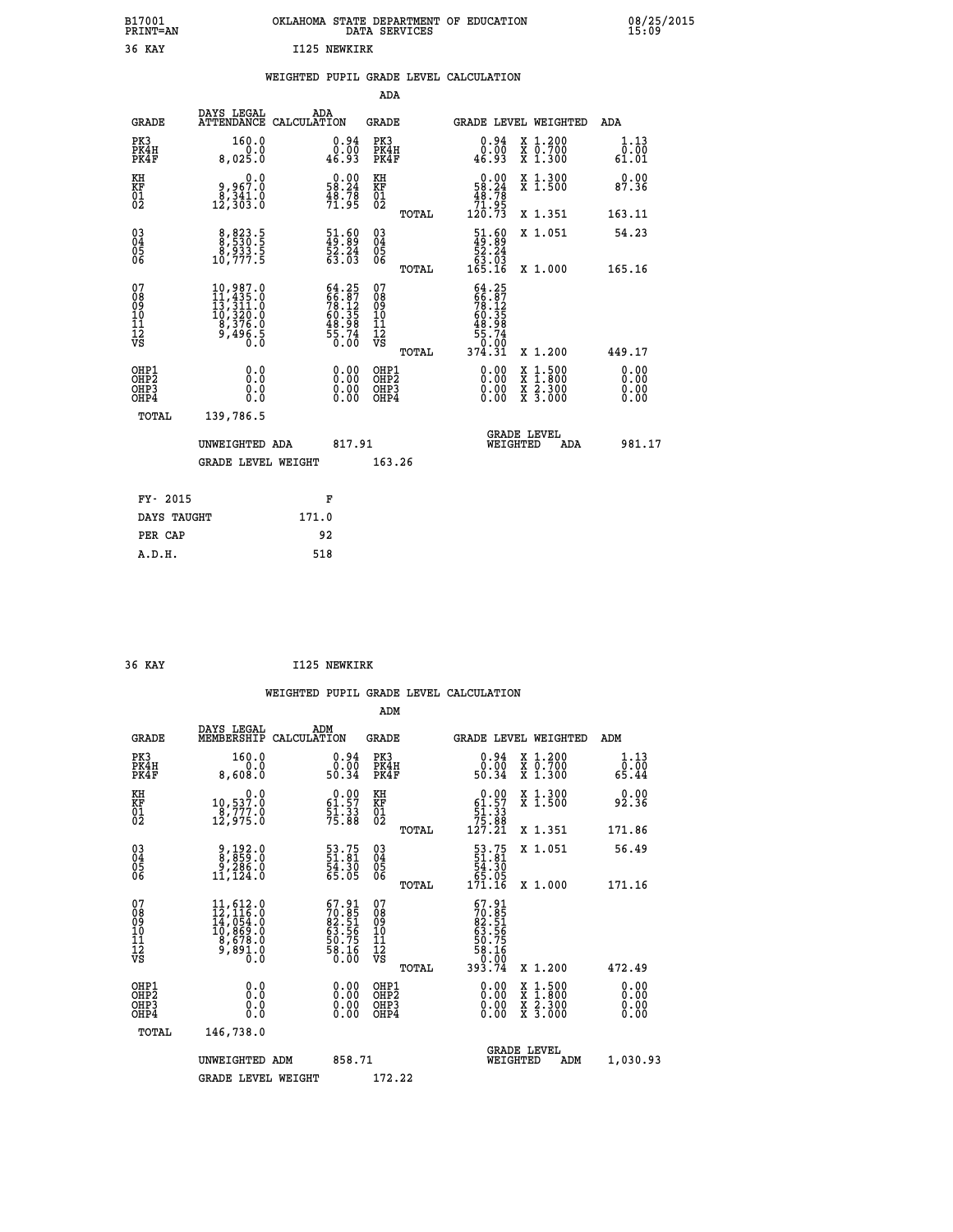## **B17001 OKLAHOMA STATE DEPARTMENT OF EDUCATION 08/25/2015 PRINT=AN DATA SERVICES 15:09 EXAY** COUNTY TOTALS

|                                                                    |                                                                                            |                                                                                                                 | ADA                                       |       |                                                                                |          |                                                                                                  |                              |
|--------------------------------------------------------------------|--------------------------------------------------------------------------------------------|-----------------------------------------------------------------------------------------------------------------|-------------------------------------------|-------|--------------------------------------------------------------------------------|----------|--------------------------------------------------------------------------------------------------|------------------------------|
| <b>GRADE</b>                                                       | DAYS LEGAL<br><b>ATTENDANCE</b>                                                            | ADA<br>CALCULATION                                                                                              | <b>GRADE</b>                              |       |                                                                                |          | GRADE LEVEL WEIGHTED                                                                             | ADA                          |
| PK3<br>PK4H<br>PK4F                                                | 5,689.0<br>8,591.5<br>75,820.5                                                             | 32.28<br>ۆ4.05<br>429.63                                                                                        | PK3<br>PK4H<br>PK4F                       |       | 32.28<br>43.05<br>429.63                                                       |          | X 1.200<br>X 0.700<br>X 1.300                                                                    | $38.74$<br>35.35<br>558.52   |
| KH<br><b>KF</b><br>01<br>02                                        | $\begin{smallmatrix} & 228.0\\ 114,644.0\\ 105,132.5\\ 104,852.0 \end{smallmatrix}$        | $\substack{\substack{5\bar{1}\cdot\bar{2}\bar{7}\\59\bar{7}\cdot\bar{5}\bar{2}\\59\bar{6}\cdot\bar{8}\bar{4}}}$ | KH<br>KF<br>01<br>02                      |       | $\begin{smallmatrix}&&1.27\551.98\597.52\596.84\1,194.36\end{smallmatrix}$     |          | X 1.300<br>X 1.500                                                                               | 977.98                       |
|                                                                    |                                                                                            |                                                                                                                 |                                           | TOTAL |                                                                                |          | X 1.351                                                                                          | 1,613.59                     |
| $\begin{smallmatrix} 03 \\[-4pt] 04 \end{smallmatrix}$<br>Ŏ5<br>06 | 99, 374.0<br>93, 302.5<br>98, 035.0<br>96, 298.0                                           | 565.24<br>529.80<br>557.07<br>549.32                                                                            | 03<br>04<br>05<br>06                      |       | 565.24<br>529.80<br>557.07<br>549.32<br>1,636.19                               |          | X 1.051                                                                                          | 2,230.25                     |
|                                                                    |                                                                                            |                                                                                                                 |                                           | TOTAL |                                                                                |          | X 1.000                                                                                          | 1,636.19                     |
| 07<br>08<br>09<br>10<br>11<br>12<br>VS                             | $94,984.0$<br>$97,904.0$<br>$108,537.0$<br>$98,069.0$<br>$84,358.5$<br>$88,428.0$<br>$0.0$ | 540.17<br>557.07<br>617.58<br>558.23<br>480.16<br>503.90<br>0.00                                                | 07<br>08<br>09<br>11<br>11<br>12<br>VS    | TOTAL | 540.17<br>557.07<br>617.58<br>658.23<br>563.90<br>480.16<br>503.90<br>3,257.11 |          | X 1.200                                                                                          | 3,908.53                     |
| OHP1<br>OHP2<br>OHP3<br>OHP4                                       | 0.0<br>0.0<br>Ŏ.Ŏ                                                                          | 0.00<br>0.00<br>0.00                                                                                            | OHP1<br>OH <sub>P</sub> 2<br>OHP3<br>OHP4 |       | 0.00<br>0.00<br>0.00                                                           |          | $\begin{smallmatrix} x & 1 & 500 \\ x & 1 & 800 \\ x & 2 & 300 \\ x & 3 & 000 \end{smallmatrix}$ | 0.00<br>0.00<br>0.00<br>0.00 |
| <b>TOTAL</b>                                                       | 1,374,247.5                                                                                |                                                                                                                 |                                           |       |                                                                                |          |                                                                                                  |                              |
|                                                                    | UNWEIGHTED ADA                                                                             | 7,818.55                                                                                                        |                                           |       |                                                                                | WEIGHTED | <b>GRADE LEVEL</b><br>ADA                                                                        | 9,364.61                     |
|                                                                    | <b>GRADE LEVEL WEIGHT</b>                                                                  |                                                                                                                 | 1,546.06                                  |       |                                                                                |          |                                                                                                  |                              |
|                                                                    |                                                                                            |                                                                                                                 |                                           |       |                                                                                |          |                                                                                                  |                              |
| FY- 2015                                                           |                                                                                            | F                                                                                                               |                                           |       |                                                                                |          |                                                                                                  |                              |
| DAYS TAUGHT                                                        |                                                                                            | 1,024.0                                                                                                         |                                           |       |                                                                                |          |                                                                                                  |                              |

 **PER CAP 505 A.D.H. 3,734**

#### **KAY** COUNTY TOTALS

|                                                    |                                                                                 |                                                                             | ADM                                                |                                                                                          |                                                                                                                     |                              |
|----------------------------------------------------|---------------------------------------------------------------------------------|-----------------------------------------------------------------------------|----------------------------------------------------|------------------------------------------------------------------------------------------|---------------------------------------------------------------------------------------------------------------------|------------------------------|
| <b>GRADE</b>                                       | DAYS LEGAL<br>MEMBERSHIP                                                        | ADM<br>CALCULATION                                                          | <b>GRADE</b>                                       | <b>GRADE LEVEL WEIGHTED</b>                                                              |                                                                                                                     | ADM                          |
| PK3<br>PK4H<br>PK4F                                | 5,965.0<br>8,882.0<br>81,330.0                                                  | 33.82<br>52.20<br>460.72                                                    | PK3<br>PK4H<br>PK4F                                | $33.82$<br>$52.20$<br>$460.72$                                                           | X 1.200<br>X 0.700<br>X 1.300                                                                                       | 38.74<br>36.54<br>598.94     |
| KH<br>KF<br>01<br>02                               | $\substack{228.0\\122,427.0\\111,592.0\\110,798.0}$                             | $\substack{\begin{array}{c} 1.27\\696.09\\834.13\\630.64 \end{array}}$      | KH<br>KF<br>$\overline{01}$                        | $69\overline{6}:\overline{09}\atop{034}\overline{0}:\overline{13}\atop{030}\overline{0}$ | X 1.300<br>X 1.500                                                                                                  | 1.65<br>1,044.16             |
|                                                    |                                                                                 |                                                                             | TOTAL                                              | 1,264.77                                                                                 | X 1.351                                                                                                             | 1,708.71                     |
| $\begin{matrix} 03 \\ 04 \\ 05 \\ 06 \end{matrix}$ | 104, 345.0<br>98, 264.0<br>102,843.0                                            | 593.47<br>557.90<br>584.37<br>580.84                                        | $\begin{matrix} 03 \\ 04 \\ 05 \\ 06 \end{matrix}$ | 593.47<br>557.90<br>584.37                                                               | X 1.051                                                                                                             | 623.74                       |
|                                                    | 101,844.0                                                                       |                                                                             | TOTAL                                              | 580.84<br>1,723.11                                                                       | X 1.000                                                                                                             | 1,723.11                     |
| 07<br>08<br>09<br>101<br>11<br>12<br>VS            | 100,682.0<br>104,285.0<br>115,733.0<br>105,131.0<br>20,290.0<br>95,863.0<br>0.0 | 572.54<br>593.25<br>558.50<br>658.425<br>513.95<br>513.95<br>546.58<br>0.00 | 07<br>08<br>09<br>11<br>11<br>12<br>VS<br>TOTAL    | 572.54<br>593.25<br>658.50<br>658.42<br>513.95<br>546.58<br>546.58<br>3,483.24           | X 1.200                                                                                                             | 4,179.89                     |
| OHP1<br>OHP2<br>OH <sub>P3</sub><br>OHP4           | 0.0<br>0.000                                                                    |                                                                             | OHP1<br>OHP2<br>OHP3<br>OHP4                       | 0.00<br>$\begin{smallmatrix} 0.00 & 0 \ 0.00 & 0 \end{smallmatrix}$                      | $\begin{array}{l} \mathtt{X} & 1.500 \\ \mathtt{X} & 1.800 \\ \mathtt{X} & 2.300 \\ \mathtt{X} & 3.000 \end{array}$ | 0.00<br>0.00<br>0.00<br>0.00 |
| TOTAL                                              | 1,460,502.0                                                                     |                                                                             |                                                    |                                                                                          |                                                                                                                     |                              |
|                                                    | UNWEIGHTED<br><b>GRADE LEVEL WEIGHT</b>                                         | 8,308.69<br>ADM                                                             | 1,648.64                                           | <b>GRADE LEVEL</b><br>WEIGHTED                                                           | ADM                                                                                                                 | 9,957.33                     |
|                                                    |                                                                                 |                                                                             |                                                    |                                                                                          |                                                                                                                     |                              |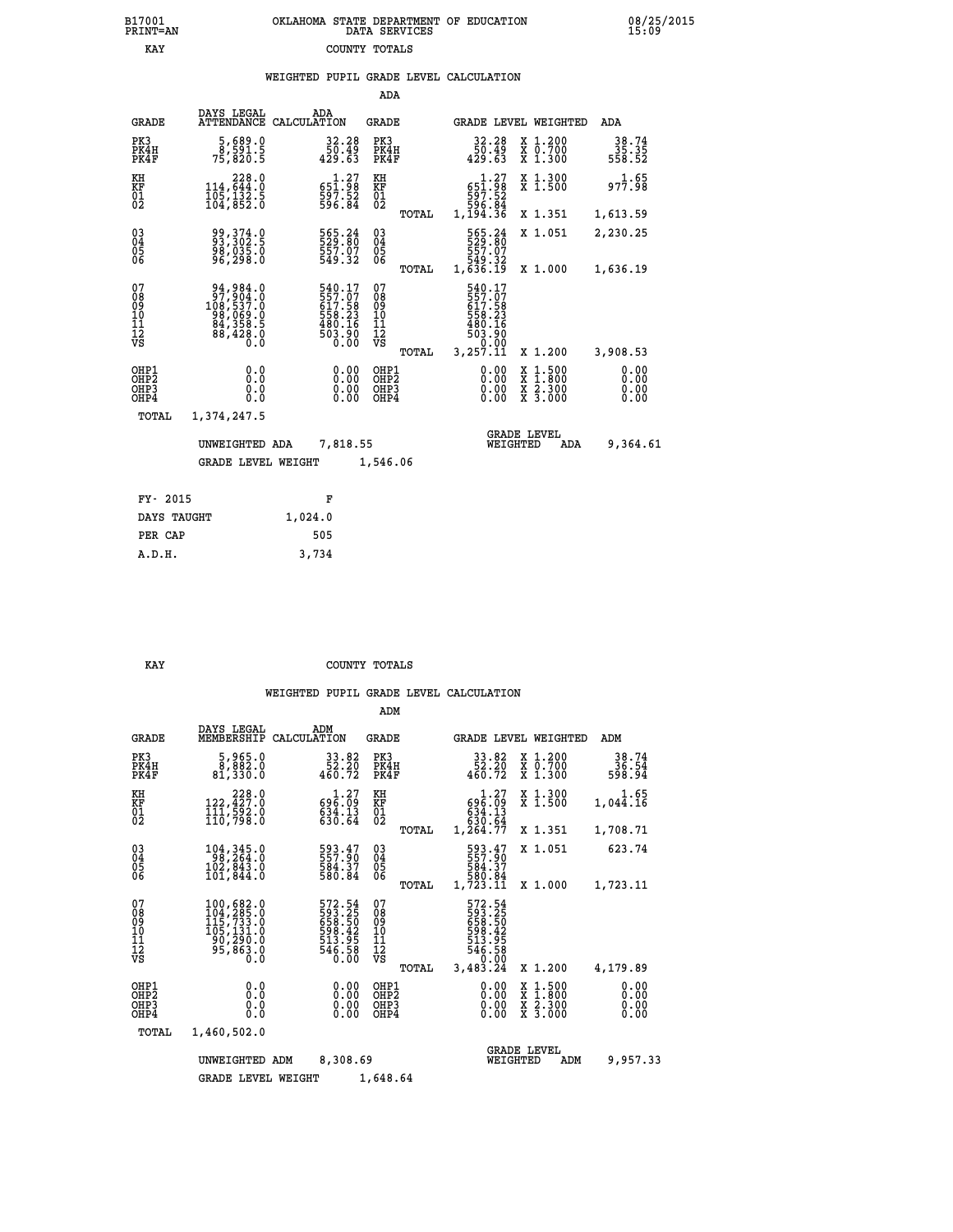| B17001<br><b>PRINT=AN</b> | OKLAHOMA STATE DEPARTMENT OF EDUCATION<br>DATA SERVICES | 08/25/2015<br>15:09 |
|---------------------------|---------------------------------------------------------|---------------------|
| 37<br>KINGFISHER          | I002 DOVER                                              |                     |

|                                                                    |                                                                                                  |                                                                                           | ADA                                                 |       |                                                                                                |                                          |                               |
|--------------------------------------------------------------------|--------------------------------------------------------------------------------------------------|-------------------------------------------------------------------------------------------|-----------------------------------------------------|-------|------------------------------------------------------------------------------------------------|------------------------------------------|-------------------------------|
| <b>GRADE</b>                                                       | DAYS LEGAL<br>ATTENDANCE CALCULATION                                                             | ADA                                                                                       | <b>GRADE</b>                                        |       |                                                                                                | GRADE LEVEL WEIGHTED                     | <b>ADA</b>                    |
| PK3<br>PK4H<br>PK4F                                                | 0.0<br>0.0<br>2,026.0                                                                            | 0.00<br>12.66                                                                             | PK3<br>PK4H<br>PK4F                                 |       | 0.00<br>ăč.<br>12.66                                                                           | X 1.200<br>X 0.700<br>X 1.300            | 0.00<br>0.00<br>16.46         |
| KH<br>KF<br>01<br>02                                               | 0.0<br>2,880:0<br>1,373.5<br>2,159:5                                                             | $\begin{smallmatrix} 0.00\\18.00\\8.9\\13.50 \end{smallmatrix}$                           | KH<br>KF<br>01<br>02                                |       | 0.00<br>$18.00$<br>$8.58$<br>$13.50$<br>$22.08$                                                | X 1.300<br>X 1.500                       | 0.00<br>27.00                 |
|                                                                    |                                                                                                  |                                                                                           |                                                     | TOTAL |                                                                                                | X 1.351                                  | 29.83                         |
| $\begin{smallmatrix} 03 \\[-4pt] 04 \end{smallmatrix}$<br>Ŏ5<br>06 | $2,429.5$<br>$1,389.0$<br>$1,424.0$<br>$1,774.0$                                                 | $\begin{smallmatrix} 15\cdot 18\\ 8\cdot 68\\ 8\cdot 90\\ 11\cdot 09 \end{smallmatrix}$   | $\begin{array}{c} 03 \\ 04 \\ 05 \\ 06 \end{array}$ |       | $\begin{smallmatrix}15\cdot 18\\8\cdot 68\\8\cdot 90\\11\cdot 09\\28\cdot 67\end{smallmatrix}$ | X 1.051                                  | 15.95                         |
|                                                                    |                                                                                                  |                                                                                           |                                                     | TOTAL |                                                                                                | X 1.000                                  | 28.67                         |
| 07<br>08<br>09<br>01<br>11<br>11<br>12<br>VS                       | $\begin{smallmatrix} 1,380.5\\2,472.5\\2,344.0\\1,337.5\\1,335.5\\2,640.0\\0.0\end{smallmatrix}$ | $\begin{smallmatrix} 8.63\\ 15.45\\ 14.65\\ 8.36\\ 8.35\\ 16.50\\ 0.00 \end{smallmatrix}$ | 07<br>08<br>09<br>11<br>11<br>12<br>VS              |       | $\begin{array}{r} 8.63 \\ 15.45 \\ 14.65 \\ 8.366 \\ 8.35 \\ 16.50 \\ 16.50 \\ 9. \end{array}$ |                                          |                               |
|                                                                    |                                                                                                  |                                                                                           |                                                     | TOTAL | 71.94                                                                                          | X 1.200                                  | 86.33                         |
| OHP1<br>OHP <sub>2</sub><br>OH <sub>P3</sub><br>OHP4               | 0.0<br>0.000                                                                                     | 0.00<br>$\begin{smallmatrix} 0.00 \ 0.00 \end{smallmatrix}$                               | OHP1<br>OHP2<br>OHP <sub>3</sub>                    |       | 0.00<br>0.00                                                                                   | X 1:500<br>X 1:800<br>X 2:300<br>X 3:000 | 0.00<br>Ō. ŌŌ<br>0.00<br>0.00 |
| TOTAL                                                              | 26,965.5                                                                                         |                                                                                           |                                                     |       |                                                                                                |                                          |                               |
|                                                                    | UNWEIGHTED ADA                                                                                   | 168.53                                                                                    |                                                     |       |                                                                                                | <b>GRADE LEVEL</b><br>WEIGHTED<br>ADA    | 204.24                        |
|                                                                    | <b>GRADE LEVEL WEIGHT</b>                                                                        |                                                                                           |                                                     | 35.71 |                                                                                                |                                          |                               |
| FY- 2015                                                           |                                                                                                  | F                                                                                         |                                                     |       |                                                                                                |                                          |                               |
| DAYS TAUGHT                                                        |                                                                                                  | 160.0                                                                                     |                                                     |       |                                                                                                |                                          |                               |
| PER CAP                                                            |                                                                                                  | 121                                                                                       |                                                     |       |                                                                                                |                                          |                               |

 **37 KINGFISHER I002 DOVER WEIGHTED PUPIL GRADE LEVEL CALCULATION ADM DAYS LEGAL ADM GRADE MEMBERSHIP CALCULATION GRADE GRADE LEVEL WEIGHTED ADM PK3 0.0 0.00 PK3 0.00 X 1.200 0.00 PK4H 0.0 0.00 PK4H 0.00 X 0.700 0.00 PK4F 2,180.0 13.63 PK4F 13.63 X 1.300 17.72 KH 0.0 0.00 KH 0.00 X 1.300 0.00 KF 3,051.0 19.07 KF 19.07 X 1.500 28.61 01 1,490.0 9.31 01 9.31 02 2,259.0 14.12 02 14.12 TOTAL 23.43 X 1.351 31.65 03 2,556.0 15.98 03 15.98 X 1.051 16.79 04 1,426.0 8.91 04 8.91 05 1,487.0 9.29 05 9.29** 06 1,836.0 11.48 06 <sub>mome</sub> 11.48  **TOTAL 29.68 X 1.000 29.68**  $\begin{array}{cccc} 07 & 1,435.0 & 8.97 & 07 & 8.97 \ 08 & 2,532.0 & 14.96 & 09 & 14.96 \ 10 & 1,436.0 & 8.98 & 10 & 8.98 \ 10 & 1,436.0 & 8.98 & 10 & 8.98 \ 11 & 1,700.0 & 8.98 & 10 & 8.98 \ 12 & 7,727.0 & 17.04 & 12 & 9.06 \ \hline \textrm{vs} & 2,727.0 & 10.00 & \textrm{vs} &$  **TOTAL 74.46 X 1.200 89.35 OHP1 0.0 0.00 OHP1 0.00 X 1.500 0.00 OHP2 0.0 0.00 OHP2 0.00 X 1.800 0.00 OHP3 0.0 0.00 OHP3 0.00 X 2.300 0.00 OHP4 0.0 0.00 OHP4 0.00 X 3.000 0.00 TOTAL 28,199.0** UNWEIGHTED ADM 176.25  **UNWEIGHTED ADM 176.25 WEIGHTED ADM 213.80** GRADE LEVEL WEIGHT 37.55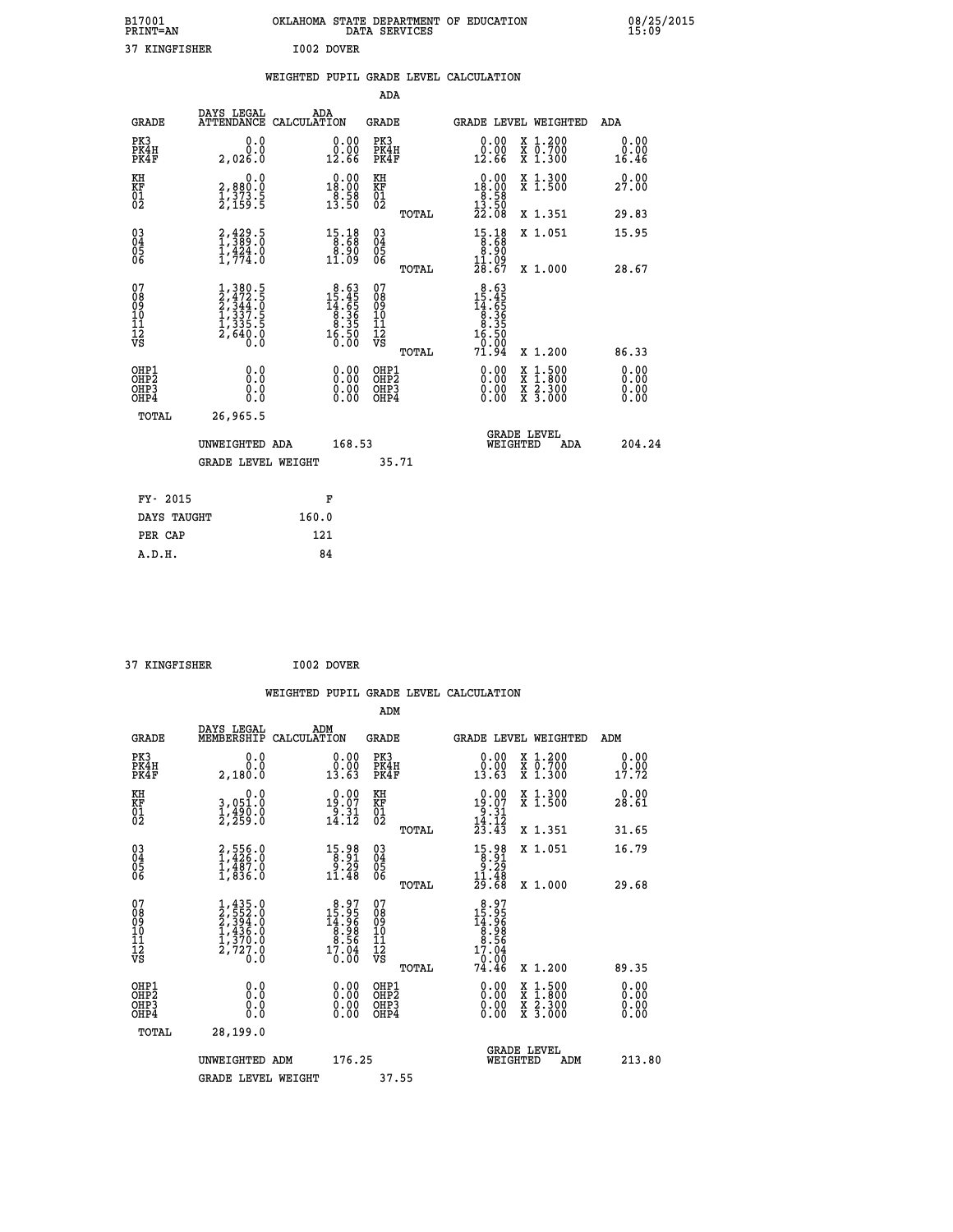| B17001<br><b>PRINT=AN</b> | OKLAHOMA STATE DEPARTMENT OF EDUCATION<br>SERVICES<br>DATA | 08/25/2015<br>15:09 |
|---------------------------|------------------------------------------------------------|---------------------|
| つつ<br><b>KINGFISHER</b>   | rnna<br><b>T.OMEGA</b>                                     |                     |

| 37 KINGFISHER                                                      |                                                                       |       | I003 LOMEGA                                                                                              |                                         |       |                                                                              |                                                                                                                                      |                              |
|--------------------------------------------------------------------|-----------------------------------------------------------------------|-------|----------------------------------------------------------------------------------------------------------|-----------------------------------------|-------|------------------------------------------------------------------------------|--------------------------------------------------------------------------------------------------------------------------------------|------------------------------|
|                                                                    |                                                                       |       |                                                                                                          |                                         |       | WEIGHTED PUPIL GRADE LEVEL CALCULATION                                       |                                                                                                                                      |                              |
|                                                                    |                                                                       |       |                                                                                                          | <b>ADA</b>                              |       |                                                                              |                                                                                                                                      |                              |
| <b>GRADE</b>                                                       | DAYS LEGAL<br>ATTENDANCE CALCULATION                                  |       | ADA                                                                                                      | <b>GRADE</b>                            |       |                                                                              | GRADE LEVEL WEIGHTED                                                                                                                 | ADA                          |
| PK3<br>PK4H<br>PK4F                                                | 229.0<br>3,340.0                                                      |       | $1.31$<br>$0.00$<br>19.09                                                                                | PK3<br>PK4H<br>PK4F                     |       | 1.31<br>0.00<br>19.09                                                        | X 1.200<br>X 0.700<br>X 1.300                                                                                                        | 1.57<br>0.00<br>24.82        |
| KH<br>KF<br>01<br>02                                               | $\begin{smallmatrix} 0.0\\2,335.5\\5,255.5\\2,740.0\end{smallmatrix}$ |       | $\begin{smallmatrix} 0.00\\ 13.35\\ 30.03\\ 15.66 \end{smallmatrix}$                                     | KH<br>KF<br>01<br>02                    |       | $\begin{smallmatrix} 0.00\\ 13.35\\ 30.03\\ 15.66\\ 45.69 \end{smallmatrix}$ | X 1.300<br>X 1.500                                                                                                                   | 0.00<br>20.03                |
|                                                                    |                                                                       |       |                                                                                                          |                                         | TOTAL |                                                                              | X 1.351                                                                                                                              | 61.73                        |
| $\begin{smallmatrix} 03 \\[-4pt] 04 \end{smallmatrix}$<br>Ŏ5<br>06 | 3,211.0<br>3,426.5<br>3,412.5<br>2,570.0                              |       | $\begin{smallmatrix} 18.35\ 19.58\ 19.50\ 14.69 \end{smallmatrix}$                                       | 03<br>04<br>05<br>06                    |       | 18.35<br>19.58<br>19.50<br>14.69<br>53.77                                    | X 1.051                                                                                                                              | 19.29                        |
|                                                                    |                                                                       |       |                                                                                                          |                                         | TOTAL |                                                                              | X 1.000                                                                                                                              | 53.77                        |
| 07<br>08<br>09<br>11<br>11<br>12<br>VS                             | 2,426.0<br>3,319.0<br>1,677.5<br>2,796.0<br>1,701.5<br>1,676.5<br>0.0 |       | $\begin{smallmatrix} 13.86 \\ 18.97 \\ 9.59 \\ 15.98 \\ 15.98 \\ 9.72 \\ 9.58 \\ 0.00 \end{smallmatrix}$ | 07<br>08<br>09<br>101<br>11<br>12<br>VS |       | 13.86<br>$18.97$<br>$15.98$<br>$15.98$<br>$9.728$<br>$9.588$<br>$9.98$       |                                                                                                                                      |                              |
|                                                                    |                                                                       |       |                                                                                                          |                                         | TOTAL | 77.70                                                                        | X 1.200                                                                                                                              | 93.24                        |
| OHP1<br>OHP2<br>OHP3<br>OHP4                                       | 0.0<br>Ō.Ō<br>0.0<br>0.0                                              |       | $0.00$<br>$0.00$<br>0.00                                                                                 | OHP1<br>OHP2<br>OHP3<br>OHP4            |       | $0.00$<br>$0.00$<br>0.00                                                     | $\begin{smallmatrix} \mathtt{X} & 1 & 500 \\ \mathtt{X} & 1 & 800 \\ \mathtt{X} & 2 & 300 \\ \mathtt{X} & 3 & 000 \end{smallmatrix}$ | 0.00<br>Ŏ.ŎŎ<br>Q.QQ<br>0.00 |
| <b>TOTAL</b>                                                       | 40,116.5                                                              |       |                                                                                                          |                                         |       |                                                                              |                                                                                                                                      |                              |
|                                                                    | UNWEIGHTED ADA                                                        |       | 229.26                                                                                                   |                                         |       | WEIGHTED                                                                     | <b>GRADE LEVEL</b><br>ADA                                                                                                            | 274.45                       |
|                                                                    | <b>GRADE LEVEL WEIGHT</b>                                             |       |                                                                                                          |                                         | 45.19 |                                                                              |                                                                                                                                      |                              |
| FY- 2015                                                           |                                                                       |       | F                                                                                                        |                                         |       |                                                                              |                                                                                                                                      |                              |
| DAYS TAUGHT                                                        |                                                                       | 175.0 |                                                                                                          |                                         |       |                                                                              |                                                                                                                                      |                              |
| PER CAP                                                            |                                                                       |       | 97                                                                                                       |                                         |       |                                                                              |                                                                                                                                      |                              |

| A.D.H. |  | 214 |
|--------|--|-----|
|        |  |     |
|        |  |     |
|        |  |     |

 **37 KINGFISHER I003 LOMEGA**

| <b>GRADE</b>                                                     | DAYS LEGAL<br>MEMBERSHIP                                                            | ADM<br>CALCULATION                                                | <b>GRADE</b>                                        | GRADE LEVEL WEIGHTED                                                     |                                          | ADM                          |
|------------------------------------------------------------------|-------------------------------------------------------------------------------------|-------------------------------------------------------------------|-----------------------------------------------------|--------------------------------------------------------------------------|------------------------------------------|------------------------------|
| PK3<br>PK4H<br>PK4F                                              | 229.0<br>3,560.0                                                                    | $\frac{1}{0}$ : $\frac{31}{00}$<br>20.34                          | PK3<br>PK4H<br>PK4F                                 | $\begin{smallmatrix} 1.31\ 0.00\ 20.34 \end{smallmatrix}$                | X 1.200<br>X 0.700<br>X 1.300            | 1.57<br>$\frac{0.00}{26.44}$ |
| KH<br>KF<br>01<br>02                                             | 0.0<br>$\frac{2}{5}, \frac{468}{817}$ .0<br>2,817.0                                 | $\begin{smallmatrix} 0.00\\14.10\\30.91\\16.10 \end{smallmatrix}$ | KH<br>KF<br>01<br>02                                | $\begin{smallmatrix} 0.00\\14.10\\30.91\\16.10\\47.01 \end{smallmatrix}$ | X 1.300<br>X 1.500                       | 0.00<br>21.15                |
|                                                                  |                                                                                     |                                                                   | TOTAL                                               |                                                                          | X 1.351                                  | 63.51                        |
| $\begin{matrix} 03 \\ 04 \\ 05 \\ 06 \end{matrix}$               | $3,342.0$<br>$3,533.0$<br>$3,500.0$<br>$2,613.0$                                    | $\frac{19.10}{20.19}$<br>$\frac{50.00}{14.93}$                    | $\begin{array}{c} 03 \\ 04 \\ 05 \\ 06 \end{array}$ | 19.10<br>$\frac{20.19}{20.00}$<br>$\frac{4.93}{55.12}$                   | X 1.051                                  | 20.07                        |
|                                                                  |                                                                                     |                                                                   | TOTAL                                               |                                                                          | X 1.000                                  | 55.12                        |
| 07<br>08<br>09<br>11<br>11<br>12<br>VS                           | $2,518.0$<br>$3,473.0$<br>$1,753.0$<br>$2,923.0$<br>$1,750.0$<br>$1,750.0$<br>$0.0$ | $14.39$<br>$19.85$<br>$10.02$<br>$16.70$<br>$\frac{10.00}{10.00}$ | 07<br>08<br>09<br>11<br>11<br>12<br>VS<br>TOTAL     | $14.3919.8510.0216.7010.0010.000.00$<br>80.96                            | X 1.200                                  | 97.15                        |
| OHP1<br>OH <sub>P</sub> <sub>2</sub><br>OH <sub>P3</sub><br>OHP4 | 0.0<br>0.0<br>Ŏ.Ŏ                                                                   |                                                                   | OHP1<br>OHP <sub>2</sub><br>OHP3<br>OHP4            |                                                                          | X 1:500<br>X 1:800<br>X 2:300<br>X 3:000 | 0.00<br>0.00<br>0.00<br>0.00 |
| TOTAL                                                            | 41,639.0                                                                            |                                                                   |                                                     |                                                                          |                                          |                              |
|                                                                  | UNWEIGHTED ADM                                                                      | 237.94                                                            |                                                     | <b>GRADE LEVEL</b><br>WEIGHTED                                           | ADM                                      | 285.01                       |
|                                                                  | <b>GRADE LEVEL WEIGHT</b>                                                           |                                                                   | 47.07                                               |                                                                          |                                          |                              |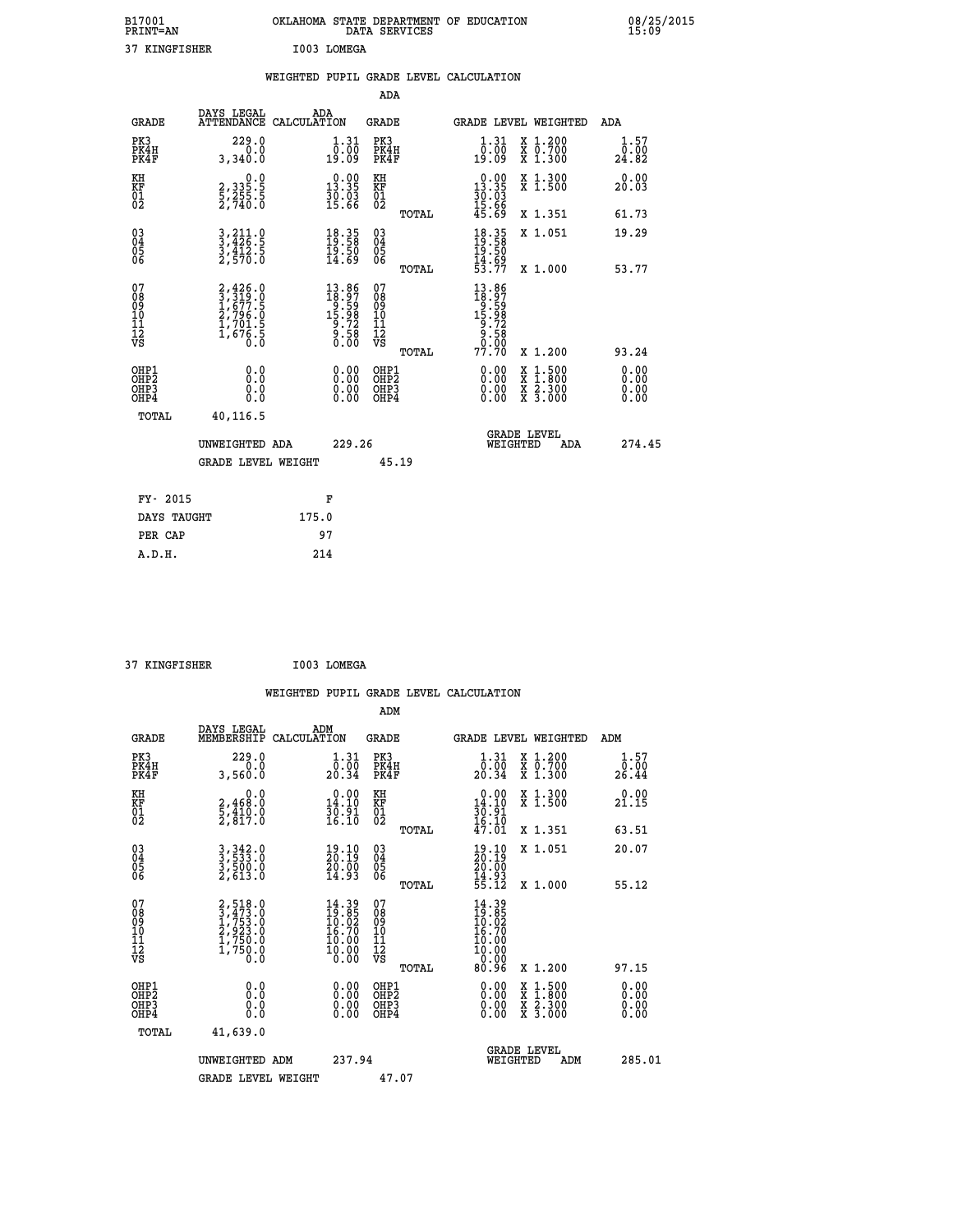| B17001<br>PRINT=AN |               | OKLAHOMA STATE DEPARTMENT OF EDUCATION<br>DATA SERVICES | 08/25/2015<br>15:09 |
|--------------------|---------------|---------------------------------------------------------|---------------------|
|                    | 37 KINGFISHER | 1007 KINGFISHER                                         |                     |

|                                                                    |                                                                        | WEIGHTED PUPIL GRADE LEVEL CALCULATION                                                                                                                                                                                                                                                                                                                                                                              |                                                     |                                                                                                                         |                              |
|--------------------------------------------------------------------|------------------------------------------------------------------------|---------------------------------------------------------------------------------------------------------------------------------------------------------------------------------------------------------------------------------------------------------------------------------------------------------------------------------------------------------------------------------------------------------------------|-----------------------------------------------------|-------------------------------------------------------------------------------------------------------------------------|------------------------------|
|                                                                    |                                                                        |                                                                                                                                                                                                                                                                                                                                                                                                                     | <b>ADA</b>                                          |                                                                                                                         |                              |
| <b>GRADE</b>                                                       | <b>DAYS LEGAL<br/>ATTENDANCE</b>                                       | ADA<br>CALCULATION                                                                                                                                                                                                                                                                                                                                                                                                  | <b>GRADE</b>                                        | GRADE LEVEL WEIGHTED                                                                                                    | ADA                          |
| PK3<br>PK4H<br>PK4F                                                | 1,390.0<br>$\begin{smallmatrix} - & 0.0 \\ 18,371.5 \end{smallmatrix}$ | $\begin{smallmatrix}8.08\0.00\\0.00\\106.81\end{smallmatrix}$                                                                                                                                                                                                                                                                                                                                                       | PK3<br>PK4H<br>PK4F                                 | 8.08<br>X 1.200<br>X 0.700<br>X 1.300<br>0.00<br>106.81                                                                 | 9.70<br>0.00<br>138.85       |
| KH<br>KF<br>01<br>02                                               | 0.0<br>19,335:0<br>17,048:5<br>15,808:0                                | $\substack{1~\stackrel{0~.~0~0}{1~\stackrel{0~.~0}{1~\stackrel{0~.~0}{0~\stackrel{1}{0~\stackrel{1}{0~\stackrel{1}{0~\stackrel{1}{0~\stackrel{1}{0~\stackrel{1}{0~\stackrel{1}{0~\stackrel{1}{0~\stackrel{1}{0~\stackrel{1}{0~\stackrel{1}{0~\stackrel{1}{0~\stackrel{1}{0~\stackrel{1}{0~\stackrel{1}{0~\stackrel{1}{0~\stackrel{1}{0~\stackrel{1}{0~\stackrel{1}{0~\stackrel{1}{0~\stackrel{1}{0~\stackrel{1}{0~$ | KH<br>KF<br>01<br>02                                | $\begin{array}{c} 0.00 \\[-4pt] 112.41 \\[-4pt] 99.12 \\[-4pt] 91.91 \\[-4pt] 191.03 \end{array}$<br>X 1.300<br>X 1.500 | 0.00<br>168.62               |
|                                                                    |                                                                        |                                                                                                                                                                                                                                                                                                                                                                                                                     | TOTAL                                               | X 1.351                                                                                                                 | 258.08                       |
| $\begin{smallmatrix} 03 \\[-4pt] 04 \end{smallmatrix}$<br>05<br>06 | 16,930.5<br>15,505.5<br>14,402.5<br>14,303.5                           | 98.43<br>90.15<br>83.74<br>83.16                                                                                                                                                                                                                                                                                                                                                                                    | $\begin{array}{c} 03 \\ 04 \\ 05 \\ 06 \end{array}$ | $\begin{array}{r} 98.43 \\ 90.15 \\ 83.74 \\ 83.16 \\ 257.05 \end{array}$<br>X 1.051                                    | 103.45                       |
|                                                                    |                                                                        |                                                                                                                                                                                                                                                                                                                                                                                                                     | TOTAL                                               | X 1.000                                                                                                                 | 257.05                       |
| 07<br>08<br>09<br>11<br>11<br>12<br>VS                             |                                                                        | $\begin{smallmatrix} 110.36\\ 91.19\\ 94.21\\ 101.40\\ 109.69\\ 88.94\\ 0.00 \end{smallmatrix}$                                                                                                                                                                                                                                                                                                                     | 07<br>08<br>09<br>11<br>11<br>12<br>VS<br>TOTAL     | 110.36<br>$101.19$<br>$94.21$<br>$101.40$<br>$109.69$<br>$88.94$<br>$80.00$<br>$595.79$<br>X 1.200                      | 714.95                       |
| OHP1<br>OHP2<br>OHP3<br>OHP4                                       | 0.0<br>0.0<br>0.0                                                      | 0.0000<br>$0.00$<br>0.00                                                                                                                                                                                                                                                                                                                                                                                            | OHP1<br>OHP2<br>OHP3<br>OHP4                        | 0.00<br>1:500<br>X<br>X<br>X<br>X<br>$\frac{2.300}{3.000}$<br>0.00<br>0.00                                              | 0.00<br>0.00<br>0.00<br>0.00 |
| <b>TOTAL</b>                                                       | 235,573.0                                                              |                                                                                                                                                                                                                                                                                                                                                                                                                     |                                                     |                                                                                                                         |                              |
|                                                                    | UNWEIGHTED ADA                                                         | 1,369.60                                                                                                                                                                                                                                                                                                                                                                                                            |                                                     | <b>GRADE LEVEL</b><br>WEIGHTED                                                                                          | 1,650.70<br>ADA              |
|                                                                    | <b>GRADE LEVEL WEIGHT</b>                                              |                                                                                                                                                                                                                                                                                                                                                                                                                     | 281.10                                              |                                                                                                                         |                              |
| FY- 2015                                                           |                                                                        | F                                                                                                                                                                                                                                                                                                                                                                                                                   |                                                     |                                                                                                                         |                              |
| DAYS TAUGHT                                                        |                                                                        | 172.0                                                                                                                                                                                                                                                                                                                                                                                                               |                                                     |                                                                                                                         |                              |
| PER CAP                                                            |                                                                        | 75                                                                                                                                                                                                                                                                                                                                                                                                                  |                                                     |                                                                                                                         |                              |

 **37 KINGFISHER I007 KINGFISHER**

|                                          |                                                                                                                                                                                               |                                                                                                                                          | ADM                                                 |                                                                                                        |                                          |                              |
|------------------------------------------|-----------------------------------------------------------------------------------------------------------------------------------------------------------------------------------------------|------------------------------------------------------------------------------------------------------------------------------------------|-----------------------------------------------------|--------------------------------------------------------------------------------------------------------|------------------------------------------|------------------------------|
|                                          | DAYS LEGAL<br><b>GRADE</b><br>MEMBERSHIP                                                                                                                                                      | ADM<br>CALCULATION                                                                                                                       | <b>GRADE</b>                                        | GRADE LEVEL WEIGHTED                                                                                   |                                          | ADM                          |
| PK3<br>PK4H<br>PK4F                      | 1,390.0<br>19,556.0                                                                                                                                                                           | 8.08<br>0.00<br>0.0<br>113.70                                                                                                            | PK3<br>PK4H<br>PK4F                                 |                                                                                                        | X 1.200<br>X 0.700<br>X 1.300            | 9.70<br>0.00<br>147.81       |
| KH<br>KF<br>01<br>02                     | 20,293.0<br>18,002.0<br>16,591.0                                                                                                                                                              | 0.0<br>$\begin{smallmatrix} &0.00\\ 117.98\\ 104.66\\ 96.46\end{smallmatrix}$                                                            | KH<br>KF<br>01<br>02                                | 117.98<br>104:66<br>96:46<br>201:12                                                                    | X 1.300<br>X 1.500                       | 0.00<br>176.97               |
|                                          |                                                                                                                                                                                               |                                                                                                                                          | TOTAL                                               |                                                                                                        | X 1.351                                  | 271.71                       |
| 03<br>04<br>05<br>06                     | 17,572.0<br>16,100.0<br>14,998.0<br>14,767.0                                                                                                                                                  | $\begin{smallmatrix} 102.16\\ 93.60\\ 87.20\\ 85.85 \end{smallmatrix}$                                                                   | $\begin{array}{c} 03 \\ 04 \\ 05 \\ 06 \end{array}$ | 102.16<br>93.60<br>97.20                                                                               | X 1.051                                  | 107.37                       |
|                                          |                                                                                                                                                                                               |                                                                                                                                          | TOTAL                                               | 85.85<br>266.65                                                                                        | X 1.000                                  | 266.65                       |
| 07<br>08<br>09<br>101<br>112<br>VS       | $\begin{smallmatrix} 19 \,,\, 520 \,. \,0 \\ 16 \,,\, 250 \,. \,0 \\ 16 \,,\, 776 \,. \,0 \\ 18 \,,\, 159 \,. \,0 \\ 19 \,,\, 510 \,. \,0 \\ 15 \,,\, 775 \,. \,0 \\ 0 \,. \end{smallmatrix}$ | 113.49<br>$\frac{1}{9}\overline{9}\overline{7}\cdot\overline{5}\overline{3}\overline{3}\overline{1}$<br>105.58<br>$\frac{113.43}{91.72}$ | 07<br>08<br>09<br>101<br>11<br>12<br>VS<br>TOTAL    | $\begin{array}{r} 113.49 \\ 94.48 \\ 97.53 \\ 105.58 \\ 113.43 \\ 91.72 \\ 0.00 \end{array}$<br>616.23 | X 1.200                                  | 739.48                       |
| OHP1<br>OHP2<br>OH <sub>P3</sub><br>OHP4 |                                                                                                                                                                                               | 0.0<br>$0.00$<br>$0.00$<br>0.000<br>0.00                                                                                                 | OHP1<br>OHP2<br>OHP3<br>OHP4                        | $0.00$<br>$0.00$<br>0.00                                                                               | X 1:500<br>X 1:800<br>X 2:300<br>X 3:000 | 0.00<br>0.00<br>0.00<br>0.00 |
|                                          | TOTAL<br>245,259.0                                                                                                                                                                            |                                                                                                                                          |                                                     |                                                                                                        |                                          |                              |
|                                          | UNWEIGHTED                                                                                                                                                                                    | 1,425.92<br>ADM                                                                                                                          |                                                     | <b>GRADE LEVEL</b><br>WEIGHTED                                                                         | ADM                                      | 1,719.69                     |
|                                          |                                                                                                                                                                                               | <b>GRADE LEVEL WEIGHT</b>                                                                                                                | 293.77                                              |                                                                                                        |                                          |                              |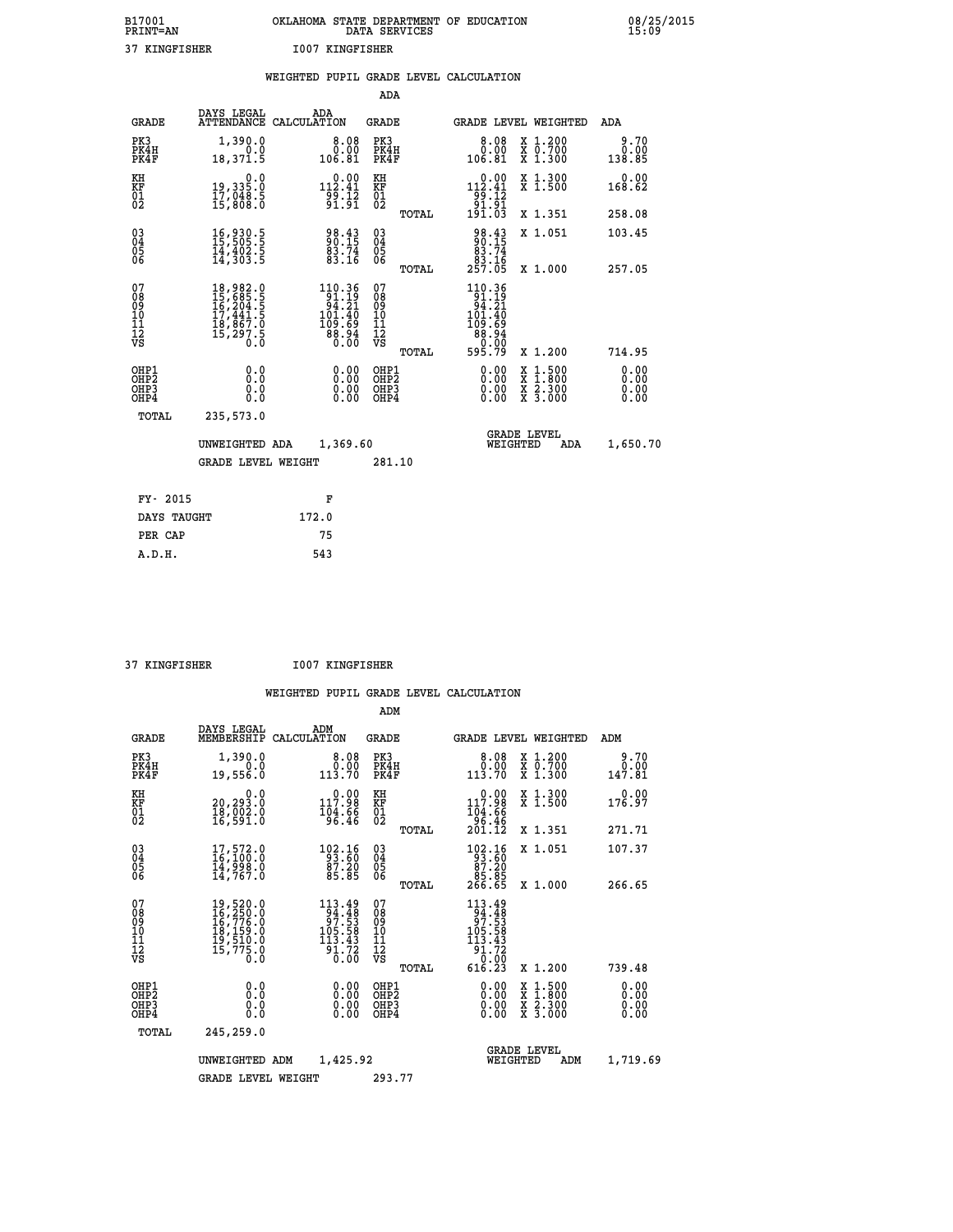| B17001          | OKLAHOMA STATE DEPARTMENT OF EDUCATION |
|-----------------|----------------------------------------|
| <b>PRINT=AN</b> | DATA SERVICES                          |
| 37 KINGFISHER   | <b>I016 HENNESSEY</b>                  |

|                                        |                                                                                                                                               | WEIGHTED PUPIL GRADE LEVEL CALCULATION                                   |                                                     |       |                                                                       |                                                    |                              |
|----------------------------------------|-----------------------------------------------------------------------------------------------------------------------------------------------|--------------------------------------------------------------------------|-----------------------------------------------------|-------|-----------------------------------------------------------------------|----------------------------------------------------|------------------------------|
|                                        |                                                                                                                                               |                                                                          | <b>ADA</b>                                          |       |                                                                       |                                                    |                              |
| <b>GRADE</b>                           | <b>DAYS LEGAL<br/>ATTENDANCE</b>                                                                                                              | ADA<br>CALCULATION                                                       | <b>GRADE</b>                                        |       |                                                                       | GRADE LEVEL WEIGHTED                               | ADA                          |
| PK3<br>PK4H<br>PK4F                    | 586.0<br>$0.0$ .<br>0.808,9                                                                                                                   | $\begin{smallmatrix} 3.41\ 0.00\ 55.86 \end{smallmatrix}$                | PK3<br>PK4H<br>PK4F                                 |       | $\begin{smallmatrix} 3.41\ 0.00\ 55.86 \end{smallmatrix}$             | X 1.200<br>X 0.700<br>X 1.300                      | 4.09<br>0.00<br>72.62        |
| KH<br>KF<br>01<br>02                   | 0.0<br>13,392.5<br>11,556.0<br>10,723.0                                                                                                       | $77.86$<br>$67.19$<br>$62.34$                                            | KH<br>KF<br>01<br>02                                |       | 77.86<br>$67.19$<br>$62.34$<br>$129.53$                               | X 1.300<br>X 1.500                                 | 0.00<br>116.79               |
|                                        |                                                                                                                                               |                                                                          |                                                     | TOTAL |                                                                       | X 1.351                                            | 175.00                       |
| $^{03}_{04}$<br>05<br>06               | $\begin{smallmatrix}11, & 801.5\\8, & 436.0\\9, & 671.5\\9, & 878.5\end{smallmatrix}$                                                         | $\begin{smallmatrix} 68.61\49.05\56.23\57.43 \end{smallmatrix}$          | $\begin{array}{c} 03 \\ 04 \\ 05 \\ 06 \end{array}$ |       | $\begin{smallmatrix} 68.61\49.05\56.23\57.43\162.71\end{smallmatrix}$ | X 1.051                                            | 72.11                        |
|                                        |                                                                                                                                               |                                                                          |                                                     | TOTAL |                                                                       | X 1.000                                            | 162.71                       |
| 07<br>08<br>09<br>11<br>11<br>12<br>VS | $\begin{smallmatrix} 11,098\cdot 0\\ 10,728\cdot 5\\ 9,750\cdot 5\\ 12,610\cdot 5\\ 8,431\cdot 0\\ 10,584\cdot 5\\ 0\cdot 0\end{smallmatrix}$ | $64.52$<br>$62.38$<br>$56.69$<br>$73.35$<br>$49.03$<br>$61.83$<br>$0.00$ | 07<br>08<br>09<br>11<br>11<br>12<br>VS              | TOTAL | $64.52\n62.389\n56.695\n73.355\n49.033\n61.830\n0.000\n367.80$        | X 1.200                                            | 441.36                       |
| OHP1<br>OHP2<br>OHP3<br>OHP4           | 0.0<br>Ō.Ō<br>0.0                                                                                                                             | 0.0000<br>$\begin{smallmatrix} 0.00 \ 0.00 \end{smallmatrix}$            | OHP1<br>OHP2<br>OHP3<br>OHP4                        |       | 0.00<br>0.00<br>0.00                                                  | 1:500<br>X<br>X<br>X<br>X<br>$\frac{2.300}{3.000}$ | 0.00<br>0.00<br>0.00<br>0.00 |
| <b>TOTAL</b>                           | 148,856.0                                                                                                                                     |                                                                          |                                                     |       |                                                                       |                                                    |                              |
|                                        | UNWEIGHTED ADA                                                                                                                                | 865.78                                                                   |                                                     |       | WEIGHTED                                                              | <b>GRADE LEVEL</b><br>ADA                          | 1,044.68                     |
|                                        | <b>GRADE LEVEL WEIGHT</b>                                                                                                                     |                                                                          | 178.90                                              |       |                                                                       |                                                    |                              |
| FY- 2015                               |                                                                                                                                               | F                                                                        |                                                     |       |                                                                       |                                                    |                              |
| DAYS TAUGHT                            |                                                                                                                                               | 172.0                                                                    |                                                     |       |                                                                       |                                                    |                              |
| PER CAP                                |                                                                                                                                               | 86                                                                       |                                                     |       |                                                                       |                                                    |                              |

 **37 KINGFISHER I016 HENNESSEY**

 **A.D.H. 429**

|                                          |                                                                                                                                                                                         |                                                                      | ADM                                                 |                                                                          |                                          |                                 |
|------------------------------------------|-----------------------------------------------------------------------------------------------------------------------------------------------------------------------------------------|----------------------------------------------------------------------|-----------------------------------------------------|--------------------------------------------------------------------------|------------------------------------------|---------------------------------|
| <b>GRADE</b>                             | DAYS LEGAL<br>MEMBERSHIP                                                                                                                                                                | ADM<br>CALCULATION                                                   | <b>GRADE</b>                                        | <b>GRADE LEVEL WEIGHTED</b>                                              |                                          | ADM                             |
| PK3<br>PK4H<br>PK4F                      | 586.0<br>0.0<br>10, 223.0                                                                                                                                                               | 3.41<br>0.00<br>59.44                                                | PK3<br>PK4H<br>PK4F                                 | $\begin{smallmatrix} 3.41\ 0.00 \ 59.44 \end{smallmatrix}$               | X 1.200<br>X 0.700<br>X 1.300            | 4.09<br>$7\overline{7}\cdot 27$ |
| KH<br>KF<br>01<br>02                     | 0.0<br>14,105.0<br>12,115.0<br>11,178.0                                                                                                                                                 | $0.00$<br>82.01<br>$\frac{70.44}{64.99}$                             | KH<br>KF<br>01<br>02                                | 0.00<br>$\begin{array}{r} 82.01 \\ 70.44 \\ 64.99 \\ 135.43 \end{array}$ | X 1.300<br>X 1.500                       | 0.00<br>123.02                  |
|                                          |                                                                                                                                                                                         |                                                                      | TOTAL                                               |                                                                          | X 1.351                                  | 182.97                          |
| 03<br>04<br>05<br>06                     | 12,272.0<br>8,765.0<br>10,234.0<br>10,328.0                                                                                                                                             | $\begin{smallmatrix} 71.35\ 50.96\ 59.50\ 60.05 \end{smallmatrix}$   | $\begin{array}{c} 03 \\ 04 \\ 05 \\ 06 \end{array}$ | $71.3550.9659.5060.05170.51$                                             | X 1.051                                  | 74.99                           |
|                                          |                                                                                                                                                                                         |                                                                      | TOTAL                                               |                                                                          | X 1.000                                  | 170.51                          |
| 07<br>08<br>09<br>101<br>112<br>VS       | $\begin{smallmatrix} 11\,, & 435\,, & 0\\ 11\,, & 133\,, & 0\\ 10\,, & 307\,, & 0\\ 13\,, & 253\,, & 0\\ 8\,, & 951\,, & 0\\ 11\,, & 419\,, & 0\\ 0\,. & 0\,. & 0\,. \end{smallmatrix}$ | 66.48<br>64.73<br>59.92<br>77.08<br>77.08<br>52.06<br>66.74<br>66.74 | 07<br>08<br>09<br>11<br>11<br>12<br>VS              | 66.48<br>$64.73$<br>$59.92$<br>$77.08$<br>$52.06$<br>$66.74$<br>$60.00$  |                                          |                                 |
|                                          |                                                                                                                                                                                         |                                                                      | TOTAL                                               | 387.Ŏľ                                                                   | X 1.200                                  | 464.41                          |
| OHP1<br>OHP2<br>OH <sub>P3</sub><br>OHP4 | 0.0<br>0.000                                                                                                                                                                            | $0.00$<br>$0.00$<br>0.00                                             | OHP1<br>OHP2<br>OHP <sub>3</sub>                    | $0.00$<br>$0.00$<br>0.00                                                 | X 1:500<br>X 1:800<br>X 2:300<br>X 3:000 | 0.00<br>0.00<br>0.00<br>0.00    |
| TOTAL                                    | 156,304.0                                                                                                                                                                               |                                                                      |                                                     |                                                                          |                                          |                                 |
|                                          | UNWEIGHTED ADM                                                                                                                                                                          | 909.16                                                               |                                                     | <b>GRADE LEVEL</b><br>WEIGHTED                                           | ADM                                      | 1,097.26                        |
|                                          | <b>GRADE LEVEL WEIGHT</b>                                                                                                                                                               |                                                                      | 188.10                                              |                                                                          |                                          |                                 |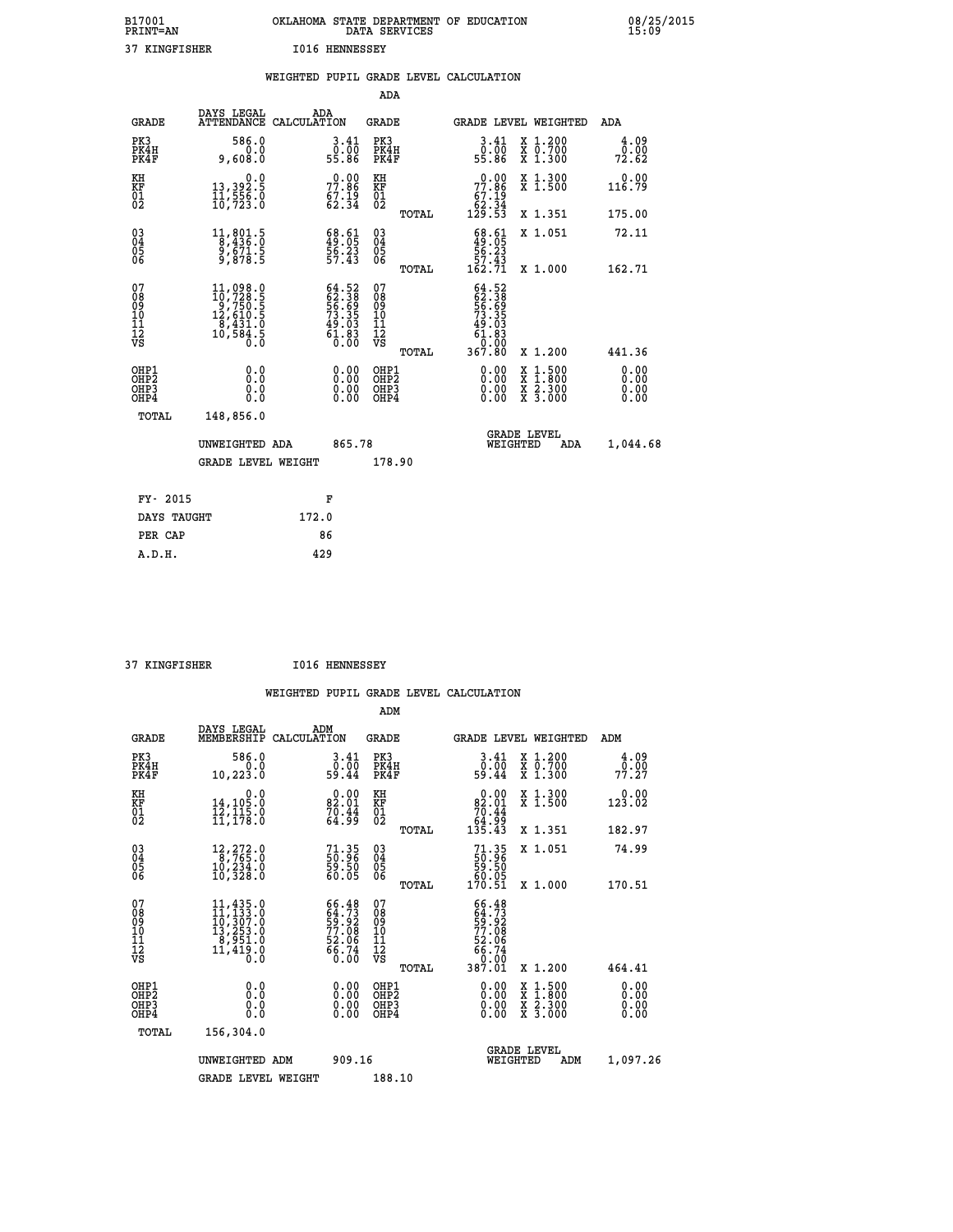| B17001<br><b>PRINT=AN</b> | OKLAHOMA STATE DEPARTMENT OF EDUCATION<br>DATA SERVICES |  |
|---------------------------|---------------------------------------------------------|--|
| 37 KINGFISHER             | I089 CASHION                                            |  |

|  |  | WEIGHTED PUPIL GRADE LEVEL CALCULATION |
|--|--|----------------------------------------|
|  |  |                                        |

|                                                    |                                                                                     |                                                                                           | ADA                                                  |       |                                                                                               |                                             |                                           |
|----------------------------------------------------|-------------------------------------------------------------------------------------|-------------------------------------------------------------------------------------------|------------------------------------------------------|-------|-----------------------------------------------------------------------------------------------|---------------------------------------------|-------------------------------------------|
| <b>GRADE</b>                                       | DAYS LEGAL<br><b>ATTENDANCE</b>                                                     | ADA<br>CALCULATION                                                                        | <b>GRADE</b>                                         |       | GRADE LEVEL WEIGHTED                                                                          |                                             | <b>ADA</b>                                |
| PK3<br>PK4H<br>PK4F                                | $3,433.0$<br>0.0                                                                    | $1\overline{9}:\overline{6}1\over 0.62$                                                   | PK3<br>PK4H<br>PK4F                                  |       | 4.11<br>$\frac{1\overline{5}\cdot\overline{6}\overline{2}}{0.00}$                             | X 1.200<br>X 0.700<br>X 1.300               | 4.93<br>$1\bar{3}.\bar{7}\bar{3}$<br>0.00 |
| KH<br>KF<br>01<br>02                               | 0.0<br>5,263.5<br>5,079.5<br>4,147.0                                                | $\begin{smallmatrix} 0.00\\ 30.08\\ 29.03\\ 23.70 \end{smallmatrix}$                      | KH<br>KF<br>01<br>02                                 |       | 0.00<br>30:08<br>29:03<br>23:70<br>52:73                                                      | X 1.300<br>X 1.500                          | 0.00<br>45.12                             |
|                                                    |                                                                                     |                                                                                           |                                                      | TOTAL |                                                                                               | X 1.351                                     | 71.24                                     |
| $\begin{matrix} 03 \\ 04 \\ 05 \\ 06 \end{matrix}$ | $\begin{smallmatrix} 6,233.5\\ 6,831.5\\ 6,910.5\\ 7,181.5 \end{smallmatrix}$       | 35.62<br>39.04<br>39.49<br>41.04                                                          | 03<br>04<br>05<br>06                                 | TOTAL | $35.62$<br>$39.04$<br>$39.49$<br>$41.04$<br>$119.57$                                          | X 1.051<br>X 1.000                          | 37.44<br>119.57                           |
| 07<br>08<br>09<br>11<br>11<br>12<br>VS             | $6,923.5$<br>$5,523.5$<br>$6,239.5$<br>$7,912.5$<br>$5,640.0$<br>$5,881.5$<br>$0.0$ | $\begin{array}{r} 39.56 \\ 31.57 \\ 35.65 \\ 45.21 \\ 32.23 \\ 33.61 \\ 0.00 \end{array}$ | 07<br>08<br>09<br>11<br>11<br>12<br>VS               |       | $\begin{array}{r} 39.56\\ 31.57\\ 35.651\\ 45.21\\ 32.23\\ 33.61\\ 0.00\\ 217.83 \end{array}$ |                                             |                                           |
|                                                    |                                                                                     |                                                                                           |                                                      | TOTAL |                                                                                               | X 1.200                                     | 261.40                                    |
| OHP1<br>OHP <sub>2</sub><br>OHP3<br>OHP4           | 0.0<br>0.0<br>0.0                                                                   | 0.00<br>$\begin{smallmatrix} 0.00 \ 0.00 \end{smallmatrix}$                               | OHP1<br>OHP2<br>OHP <sub>3</sub><br>OHP <sub>4</sub> |       | $0.00$<br>$0.00$<br>0.00                                                                      | $1:500$<br>1:800<br>X<br>X 2.300<br>X 3.000 | 0.00<br>0.00<br>0.00<br>0.00              |
| TOTAL                                              | 83,920.0                                                                            |                                                                                           |                                                      |       |                                                                                               |                                             |                                           |
|                                                    | UNWEIGHTED ADA                                                                      | 479.56                                                                                    |                                                      |       |                                                                                               | <b>GRADE LEVEL</b><br>WEIGHTED              | 553.43<br>ADA                             |
|                                                    | <b>GRADE LEVEL WEIGHT</b>                                                           |                                                                                           | 73.87                                                |       |                                                                                               |                                             |                                           |
| FY- 2015                                           |                                                                                     | F                                                                                         |                                                      |       |                                                                                               |                                             |                                           |
| DAYS TAUGHT                                        |                                                                                     | 175.0                                                                                     |                                                      |       |                                                                                               |                                             |                                           |
| PER CAP                                            |                                                                                     | 84                                                                                        |                                                      |       |                                                                                               |                                             |                                           |
|                                                    |                                                                                     |                                                                                           |                                                      |       |                                                                                               |                                             |                                           |

 **37 KINGFISHER I089 CASHION**

 **A.D.H. 230**

| <b>GRADE</b>                                       | DAYS LEGAL<br>MEMBERSHIP                                                          | ADM<br>CALCULATION                                                                           | <b>GRADE</b>                           |       | GRADE LEVEL WEIGHTED                                                                                                                                                                                                                                                           |                                          | ADM                   |        |
|----------------------------------------------------|-----------------------------------------------------------------------------------|----------------------------------------------------------------------------------------------|----------------------------------------|-------|--------------------------------------------------------------------------------------------------------------------------------------------------------------------------------------------------------------------------------------------------------------------------------|------------------------------------------|-----------------------|--------|
| PK3<br>PK4H<br>PK4F                                | 719.0<br>3,633.0<br>0.0                                                           | $2\frac{4}{9}:\frac{11}{76}$<br>0.00                                                         | PK3<br>PK4H<br>PK4F                    |       | 4.11<br>20.76<br>0.00                                                                                                                                                                                                                                                          | X 1.200<br>X 0.700<br>X 1.300            | 4.93<br>14.53<br>0.00 |        |
| KH<br>KF<br>01<br>02                               | 0.0<br>5,586:0<br>5,401:0<br>4,369:0                                              | $\begin{smallmatrix} 0.00\\ 31.92\\ 30.86\\ 24.97 \end{smallmatrix}$                         | KH<br>KF<br>01<br>02                   |       | $0.00$<br>$31.92$<br>$30.86$<br>$24.97$<br>$55.83$                                                                                                                                                                                                                             | X 1.300<br>X 1.500                       | 0.00<br>47.88         |        |
|                                                    |                                                                                   |                                                                                              |                                        | TOTAL |                                                                                                                                                                                                                                                                                | X 1.351                                  | 75.43                 |        |
| $\begin{matrix} 03 \\ 04 \\ 05 \\ 06 \end{matrix}$ | $\begin{smallmatrix} 6, 507.0\\ 7, 172.0\\ 7, 252.0\\ 7, 461.0 \end{smallmatrix}$ | $37.18$<br>$40.98$<br>$\frac{41.44}{42.63}$                                                  | 03<br>04<br>05<br>06                   |       | 37.18<br>$\begin{array}{r} 40.58 \\ 41.44 \\ 42.63 \\ 125.05 \end{array}$                                                                                                                                                                                                      | X 1.051                                  | 39.08                 |        |
|                                                    |                                                                                   |                                                                                              |                                        | TOTAL |                                                                                                                                                                                                                                                                                | X 1.000                                  | 125.05                |        |
| 07<br>08<br>09<br>101<br>112<br>VS                 | $7,120.0$<br>5,744.0<br>5,541.0<br>6,545.0<br>8,359.0<br>5,893.0<br>6,074.0       | $\begin{smallmatrix} 40.69\\ 32.82\\ 37.38\\ 47.77\\ 33.67\\ 34.71\\ 0.00 \end{smallmatrix}$ | 07<br>08<br>09<br>11<br>11<br>12<br>VS | TOTAL | $\begin{smallmatrix} 40.69\\ 32.82\\ 37.38\\ 47.77\\ 33.67\\ 34.71\\ 0.00\\ 227.04 \end{smallmatrix}$                                                                                                                                                                          | X 1.200                                  | 272.45                |        |
| OHP1<br>OHP2<br>OHP3<br>OHP4                       | 0.0<br>Ō.Ō<br>Ŏ.Ŏ                                                                 |                                                                                              | OHP1<br>OHP2<br>OHP3<br>OHP4           |       | $\begin{smallmatrix} 0.00 & 0.00 & 0.00 & 0.00 & 0.00 & 0.00 & 0.00 & 0.00 & 0.00 & 0.00 & 0.00 & 0.00 & 0.00 & 0.00 & 0.00 & 0.00 & 0.00 & 0.00 & 0.00 & 0.00 & 0.00 & 0.00 & 0.00 & 0.00 & 0.00 & 0.00 & 0.00 & 0.00 & 0.00 & 0.00 & 0.00 & 0.00 & 0.00 & 0.00 & 0.00 & 0.0$ | X 1:500<br>X 1:800<br>X 2:300<br>X 3:000 | 0.00<br>0.00<br>0.00  |        |
| TOTAL                                              | 87,831.0                                                                          |                                                                                              |                                        |       |                                                                                                                                                                                                                                                                                |                                          |                       |        |
|                                                    | UNWEIGHTED<br>ADM                                                                 | 501.89                                                                                       |                                        |       | WEIGHTED                                                                                                                                                                                                                                                                       | <b>GRADE LEVEL</b><br>ADM                |                       | 579.35 |
|                                                    | <b>GRADE LEVEL WEIGHT</b>                                                         |                                                                                              | 77.46                                  |       |                                                                                                                                                                                                                                                                                |                                          |                       |        |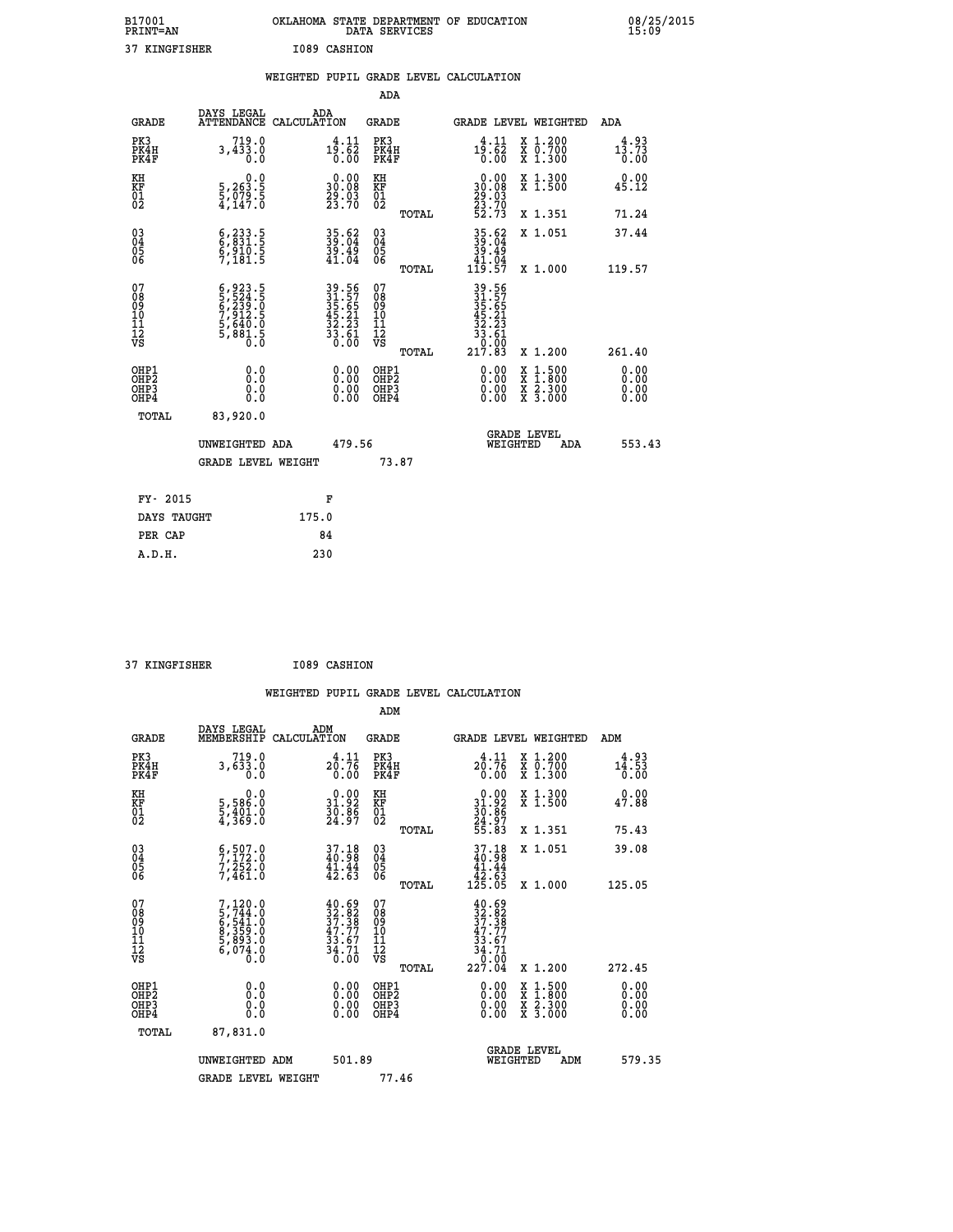| B17001<br><b>PRINT=AN</b> | OKLAHOMA STATE DEPARTMENT OF EDUCATION<br>DATA SERVICES |  |
|---------------------------|---------------------------------------------------------|--|
| 37 KINGFISHER             | I105 OKARCHE                                            |  |

 **B17001 OKLAHOMA STATE DEPARTMENT OF EDUCATION 08/25/2015**

|                                    |                                                                                      | WEIGHTED PUPIL GRADE LEVEL CALCULATION                                   |                                        |       |                                                                                                         |                                                                   |                              |
|------------------------------------|--------------------------------------------------------------------------------------|--------------------------------------------------------------------------|----------------------------------------|-------|---------------------------------------------------------------------------------------------------------|-------------------------------------------------------------------|------------------------------|
|                                    |                                                                                      |                                                                          | <b>ADA</b>                             |       |                                                                                                         |                                                                   |                              |
| <b>GRADE</b>                       | DAYS LEGAL<br><b>ATTENDANCE</b>                                                      | ADA<br>CALCULATION                                                       | <b>GRADE</b>                           |       |                                                                                                         | GRADE LEVEL WEIGHTED                                              | ADA                          |
| PK3<br>PK4H<br>PK4F                | 0.0<br>0.0<br>3,325.0                                                                | $\begin{smallmatrix} 0.00\\ 0.00\\ 19.44 \end{smallmatrix}$              | PK3<br>PK4H<br>PK4F                    |       | 0.00<br>0.00<br>19.44                                                                                   | X 1.200<br>X 0.700<br>X 1.300                                     | 0.00<br>0.00<br>25.27        |
| KH<br>KF<br>01<br>02               | $\begin{smallmatrix}&&&0.0\\5.969.5\\2.942.5\\2.671.5\end{smallmatrix}$              | $\begin{smallmatrix} 0.00\\ 34.91\\ 17.21\\ 15.62 \end{smallmatrix}$     | KH<br>KF<br>01<br>02                   |       | $0.00$<br>$34.91$<br>$17.21$<br>$15.62$<br>$32.83$                                                      | X 1.300<br>X 1.500                                                | 0.00<br>52.37                |
|                                    |                                                                                      |                                                                          |                                        | TOTAL |                                                                                                         | X 1.351                                                           | 44.35                        |
| $^{03}_{04}$<br>Ŏ5<br>06           | 3,568.5<br>3,815.0<br>$\frac{2}{4}, \frac{4}{5}$ $\frac{2}{6}$ $\cdot$ $\frac{5}{5}$ | $20.87$<br>$22.31$<br>$\frac{1}{26}$ $\frac{1}{53}$                      | $\substack{03 \\ 04}$<br>05<br>06      |       | $20.87$<br>$22.31$<br>$14.19$<br>$26.53$<br>$63.03$                                                     | X 1.051                                                           | 21.93                        |
|                                    |                                                                                      |                                                                          |                                        | TOTAL |                                                                                                         | X 1.000                                                           | 63.03                        |
| 07<br>08<br>09<br>101<br>112<br>VS | $4,932.0$<br>$4,597.0$<br>$4,376.0$<br>$5,603.0$<br>$3,919.5$<br>$3,210.0$<br>0.0    | $23.58$<br>$26.88$<br>$25.59$<br>$32.77$<br>$22.92$<br>$18.77$<br>$0.00$ | 07<br>08<br>09<br>11<br>11<br>12<br>VS | TOTAL | $\begin{smallmatrix} 23.58\\ 26.89\\ 25.59\\ 22.77\\ 22.92\\ 18.77\\ 0.00\\ 150.51\\ \end{smallmatrix}$ | X 1.200                                                           | 180.61                       |
| OHP1<br>OHP2<br>OHP3<br>OHP4       | 0.0<br>0.0<br>Ŏ.Ŏ                                                                    | 0.00<br>$\begin{smallmatrix} 0.00 \ 0.00 \end{smallmatrix}$              | OHP1<br>OHP2<br>OHP3<br>OHP4           |       | 0.00<br>0.00<br>0.00                                                                                    | $1:500$<br>1:800<br>X<br>X<br>$\frac{x}{x}$ $\frac{2.300}{3.000}$ | 0.00<br>0.00<br>0.00<br>0.00 |
| <b>TOTAL</b>                       | 54,992.0                                                                             |                                                                          |                                        |       |                                                                                                         |                                                                   |                              |
|                                    | UNWEIGHTED ADA                                                                       | 321.59                                                                   |                                        |       |                                                                                                         | GRADE LEVEL<br>WEIGHTED<br>ADA                                    | 387.56                       |
|                                    | <b>GRADE LEVEL WEIGHT</b>                                                            |                                                                          |                                        | 65.97 |                                                                                                         |                                                                   |                              |
| FY- 2015                           |                                                                                      | F                                                                        |                                        |       |                                                                                                         |                                                                   |                              |
| DAYS TAUGHT                        |                                                                                      | 171.0                                                                    |                                        |       |                                                                                                         |                                                                   |                              |
| PER CAP                            |                                                                                      | 92                                                                       |                                        |       |                                                                                                         |                                                                   |                              |

 **37 KINGFISHER I105 OKARCHE**

 **A.D.H. 177**

| <b>GRADE</b>                             | DAYS LEGAL<br>MEMBERSHIP                                                                                                                                         | ADM<br>CALCULATION                        | <b>GRADE</b>                                       |       | <b>GRADE LEVEL WEIGHTED</b>                                                                                 |                                          | ADM                   |  |
|------------------------------------------|------------------------------------------------------------------------------------------------------------------------------------------------------------------|-------------------------------------------|----------------------------------------------------|-------|-------------------------------------------------------------------------------------------------------------|------------------------------------------|-----------------------|--|
| PK3<br>PK4H<br>PK4F                      | 0.0<br>3,498.0                                                                                                                                                   | 0.00<br>20.46                             | PK3<br>PK4H<br>PK4F                                |       | $\begin{smallmatrix} 0.00\\ 0.00\\ 20.46 \end{smallmatrix}$                                                 | X 1.200<br>X 0.700<br>X 1.300            | 0.00<br>0.00<br>26.60 |  |
| KH<br>KF<br>01<br>02                     | $\begin{smallmatrix} & & 0.0\ 6.277.0\ 3.037.0\ 2.776.0 \end{smallmatrix}$                                                                                       | $36.71$<br>$17.76$<br>$16.23$             | KH<br>KF<br>01<br>02                               |       | $0.00$<br>$36.71$<br>$17.76$<br>$16.23$<br>$33.99$                                                          | X 1.300<br>X 1.500                       | 0.00<br>55.07         |  |
|                                          |                                                                                                                                                                  |                                           |                                                    | TOTAL |                                                                                                             | X 1.351                                  | 45.92                 |  |
| 03<br>04<br>05<br>06                     | 3,705.0<br>3,941.0<br>2,523.0<br>4,681.0                                                                                                                         | $21.67$<br>$23.05$<br>$14.75$<br>$27.37$  | $\begin{matrix} 03 \\ 04 \\ 05 \\ 06 \end{matrix}$ |       | $21.67$<br>$23.05$<br>$14.75$<br>$27.37$<br>$65.17$                                                         | X 1.051                                  | 22.78                 |  |
|                                          |                                                                                                                                                                  |                                           |                                                    | TOTAL |                                                                                                             | X 1.000                                  | 65.17                 |  |
| 07<br>089<br>090<br>1112<br>VS           | $\begin{smallmatrix} 4\,,\,104\,.\,0\\ 4\,,\,702\,. \,0\\ 4\,,\,494\,. \,0\\ 5\,,\,728\,. \,0\\ 4\,,\,010\,. \,0\\ 3\,,\,329\,. \,0\\ 0\,. \,0\end{smallmatrix}$ | $24.0027.5026.2833.5023.4523.4719.470.00$ | 07<br>08<br>09<br>01<br>11<br>11<br>12<br>VS       | TOTAL | $\begin{smallmatrix} 24.00\ 27.50\ 26.28\ 33.505\ 33.505\ 23.457\ 19.470\ 0.000\ 154.20\ \end{smallmatrix}$ | X 1.200                                  | 185.04                |  |
| OHP1<br>OHP2<br>OH <sub>P3</sub><br>OHP4 | 0.0<br>0.000                                                                                                                                                     |                                           | OHP1<br>OHP2<br>OHP3<br>OHP4                       |       | 0.00<br>$0.00$<br>0.00                                                                                      | X 1:500<br>X 1:800<br>X 2:300<br>X 3:000 | 0.00<br>0.00<br>0.00  |  |
| TOTAL                                    | 56,805.0                                                                                                                                                         |                                           |                                                    |       |                                                                                                             |                                          |                       |  |
|                                          | UNWEIGHTED<br>ADM                                                                                                                                                | 332.20                                    |                                                    |       | WEIGHTED                                                                                                    | <b>GRADE LEVEL</b><br>ADM                | 400.58                |  |
|                                          | <b>GRADE LEVEL WEIGHT</b>                                                                                                                                        |                                           | 68.38                                              |       |                                                                                                             |                                          |                       |  |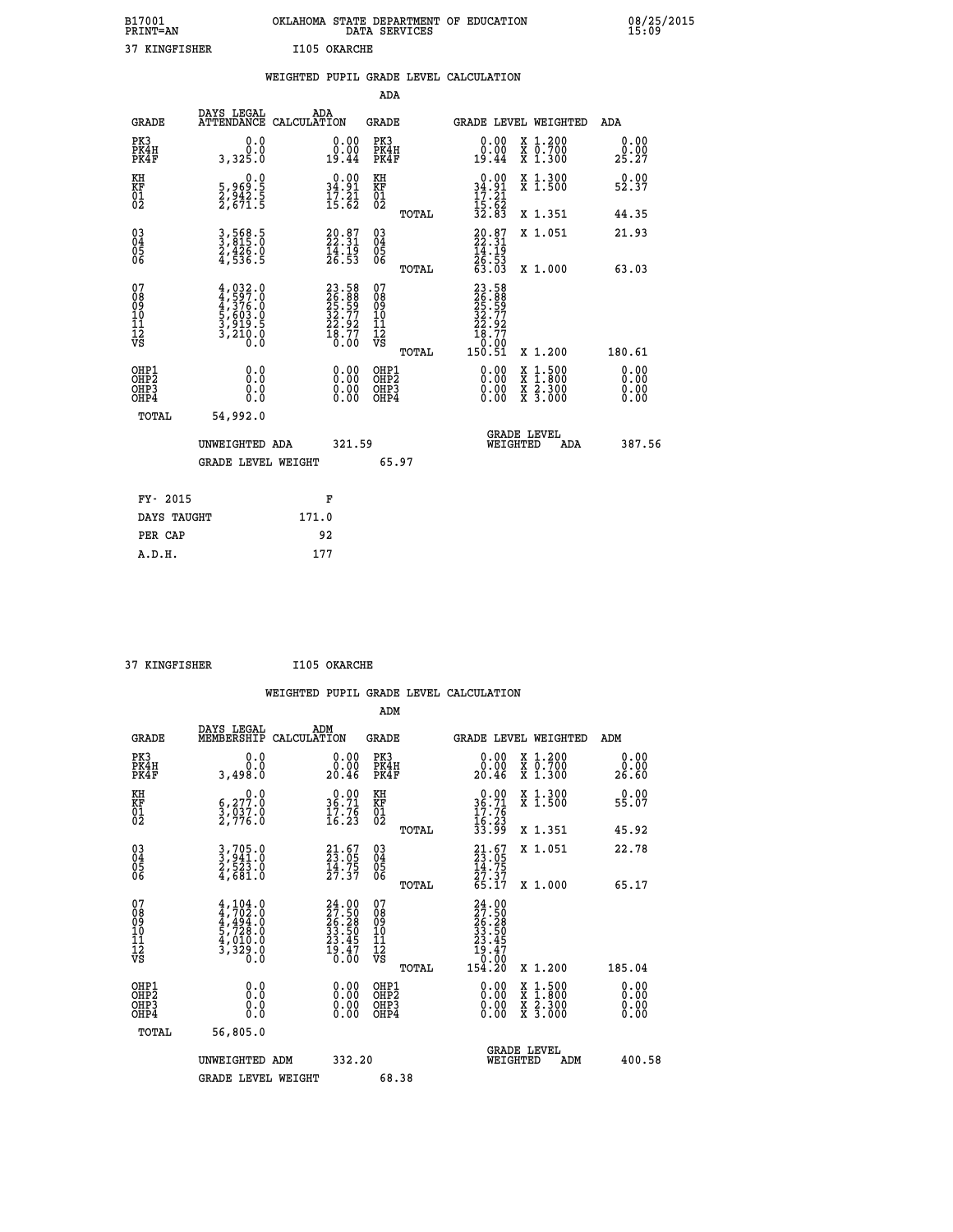| B17001<br>PRINT=AN | OKLAHOMA STATE DEPARTMENT OF EDUCATION<br>DATA SERVICES | 08/25/2015<br>15:09 |
|--------------------|---------------------------------------------------------|---------------------|
| KINGFISHER         | COUNTY TOTALS                                           |                     |

|                                                              |                                                                                                           |         |                                                                                |                                        |       | WEIGHTED PUPIL GRADE LEVEL CALCULATION                                                                                                                                                                                                                                         |                                                                                                                                              |                          |
|--------------------------------------------------------------|-----------------------------------------------------------------------------------------------------------|---------|--------------------------------------------------------------------------------|----------------------------------------|-------|--------------------------------------------------------------------------------------------------------------------------------------------------------------------------------------------------------------------------------------------------------------------------------|----------------------------------------------------------------------------------------------------------------------------------------------|--------------------------|
|                                                              |                                                                                                           |         |                                                                                | ADA                                    |       |                                                                                                                                                                                                                                                                                |                                                                                                                                              |                          |
| <b>GRADE</b>                                                 | DAYS LEGAL<br>ATTENDANCE CALCULATION                                                                      | ADA     |                                                                                | <b>GRADE</b>                           |       |                                                                                                                                                                                                                                                                                | GRADE LEVEL WEIGHTED                                                                                                                         | ADA                      |
| PK3<br>PK4H<br>PK4F                                          | $\begin{smallmatrix} 2,924.0\\ 3,433.0\\ 36,670.5 \end{smallmatrix}$                                      |         | $\frac{16.91}{19.62}$<br>213.86                                                | PK3<br>PK4H<br>PK4F                    |       | 16.91<br>19.62<br>213.86                                                                                                                                                                                                                                                       | X 1.200<br>X 0.700<br>X 1.300                                                                                                                | 20.29<br>13.73<br>278.02 |
| KH<br>KF<br>01<br>02                                         | $\begin{smallmatrix}&&&0.0\49,176.0\43,255.5\38,249.0\end{smallmatrix}$                                   |         | $0.00$<br>286.61<br>$\frac{251}{222}.$ $\frac{16}{73}$                         | KH<br>KF<br>01<br>02                   |       | $0.00$<br>286.61<br>$\frac{251.16}{222.73}$<br>473.89                                                                                                                                                                                                                          | X 1.300<br>X 1.500                                                                                                                           | 0.00<br>429.93           |
|                                                              |                                                                                                           |         |                                                                                |                                        | TOTAL |                                                                                                                                                                                                                                                                                | X 1.351                                                                                                                                      | 640.23                   |
| $\begin{smallmatrix} 03 \\[-4pt] 04 \end{smallmatrix}$<br>05 | $\begin{smallmatrix} 44\,,\,174\,.5\\ 39\,,\,403\,.5\\ 38\,,\,247\,.0\\ 40\,,\,244\,.0 \end{smallmatrix}$ |         | $\begin{smallmatrix} 257.06\\ 228.81\\ 222.05\\ 233.94 \end{smallmatrix}$      | $\substack{03 \\ 04}$<br>05            |       | $257.06228.81222.05233.94684.80$                                                                                                                                                                                                                                               | X 1.051                                                                                                                                      | 954.97                   |
| 06                                                           |                                                                                                           |         |                                                                                | 06                                     | TOTAL |                                                                                                                                                                                                                                                                                | X 1.000                                                                                                                                      | 684.80                   |
| 07<br>08<br>09<br>10<br>11<br>12<br>νs                       |                                                                                                           |         | $260.51$<br>$246.44$<br>$236.38$<br>$277.07$<br>$231.94$<br>$229.23$<br>$0.00$ | 07<br>08<br>09<br>10<br>11<br>12<br>VS | TOTAL | 260.51<br>$\frac{246}{236}$ : $\frac{44}{38}$<br>$\frac{277}{37}$<br>$\substack{231.94 \ 229.23 \ 0.00 \ 1,481.57}$                                                                                                                                                            | X 1.200                                                                                                                                      | 1,777.89                 |
| OHP1<br>OHP2<br>OHP3<br>OHP4                                 | 0.0<br>0.0<br>0.0                                                                                         |         | $\begin{smallmatrix} 0.00 \ 0.00 \ 0.00 \ 0.00 \end{smallmatrix}$              | OHP1<br>OHP2<br>OHP3<br>OHP4           |       | $\begin{smallmatrix} 0.00 & 0.00 & 0.00 & 0.00 & 0.00 & 0.00 & 0.00 & 0.00 & 0.00 & 0.00 & 0.00 & 0.00 & 0.00 & 0.00 & 0.00 & 0.00 & 0.00 & 0.00 & 0.00 & 0.00 & 0.00 & 0.00 & 0.00 & 0.00 & 0.00 & 0.00 & 0.00 & 0.00 & 0.00 & 0.00 & 0.00 & 0.00 & 0.00 & 0.00 & 0.00 & 0.0$ | $\begin{smallmatrix} \mathtt{X} & 1\cdot500 \\ \mathtt{X} & 1\cdot800 \\ \mathtt{X} & 2\cdot300 \\ \mathtt{X} & 3\cdot000 \end{smallmatrix}$ | 0.00<br>0.00<br>0.00     |
| TOTAL                                                        | 590,423.0                                                                                                 |         |                                                                                |                                        |       |                                                                                                                                                                                                                                                                                |                                                                                                                                              |                          |
|                                                              | UNWEIGHTED ADA                                                                                            |         | 3,434.32                                                                       |                                        |       | WEIGHTED                                                                                                                                                                                                                                                                       | <b>GRADE LEVEL</b><br>ADA                                                                                                                    | 4,115.06                 |
|                                                              | <b>GRADE LEVEL WEIGHT</b>                                                                                 |         |                                                                                | 680.74                                 |       |                                                                                                                                                                                                                                                                                |                                                                                                                                              |                          |
| FY- 2015                                                     |                                                                                                           |         | F                                                                              |                                        |       |                                                                                                                                                                                                                                                                                |                                                                                                                                              |                          |
| DAYS TAUGHT                                                  |                                                                                                           | 1,025.0 |                                                                                |                                        |       |                                                                                                                                                                                                                                                                                |                                                                                                                                              |                          |
| PER CAP                                                      |                                                                                                           | 555     |                                                                                |                                        |       |                                                                                                                                                                                                                                                                                |                                                                                                                                              |                          |

 **KINGFISHER COUNTY TOTALS**

 **A.D.H. 1,677**

|                                                      |                                                                                                                                                     |                                                                         | ADM                                                 |       |                                                                             |                                          |                              |
|------------------------------------------------------|-----------------------------------------------------------------------------------------------------------------------------------------------------|-------------------------------------------------------------------------|-----------------------------------------------------|-------|-----------------------------------------------------------------------------|------------------------------------------|------------------------------|
| <b>GRADE</b>                                         | DAYS LEGAL<br>MEMBERSHIP                                                                                                                            | ADM<br>CALCULATION                                                      | <b>GRADE</b>                                        |       |                                                                             | <b>GRADE LEVEL WEIGHTED</b>              | ADM                          |
| PK3<br>PK4H<br>PK4F                                  | 2,924.0<br>3,633.0<br>39,017.0                                                                                                                      | $\frac{16.91}{20.76}$<br>227.57                                         | PK3<br>PK4H<br>PK4F                                 |       | $\frac{16.91}{20.76}$<br>227.57                                             | X 1.200<br>X 0.700<br>X 1.300            | 20.29<br>14.53<br>295.84     |
| KH<br>KF<br>01<br>02                                 | 0.0<br>51,780.0<br>45,455.0<br>39,990.0                                                                                                             | $\begin{smallmatrix} &0.00\\ 301.79\\ 263.94\\ 232.87\end{smallmatrix}$ | KH<br>KF<br>01<br>02                                |       | $0.00$<br>$301.79$<br>$263.94$<br>$232.87$<br>$496.81$                      | X 1.300<br>X 1.500                       | 0.00<br>452.70               |
|                                                      |                                                                                                                                                     |                                                                         |                                                     | TOTAL |                                                                             | X 1.351                                  | 671.19                       |
| 03<br>04<br>05<br>06                                 | $\begin{smallmatrix} 45,954.0\\ 40,937.0\\ 39,994.0\\ 41,686.0 \end{smallmatrix}$                                                                   | 267.44<br>237.69<br>232.18<br>242.31                                    | $\begin{array}{c} 03 \\ 04 \\ 05 \\ 06 \end{array}$ |       | $257.44$<br>237.69<br>$\frac{232.18}{242.31}$<br>712.18                     | X 1.051                                  | 281.08                       |
|                                                      |                                                                                                                                                     |                                                                         |                                                     | TOTAL |                                                                             | X 1.000                                  | 712.18                       |
| 07<br>08<br>09<br>101<br>112<br>VS                   | $\begin{smallmatrix} 46\,,\,132\,.0\\ 43\,,\,854\,.0\\ 42\,,\,265\,.0\\ 49\,,\,858\,.0\\ 41\,,\,484\,.0\\ 41\,,\,074\,.0\\ 0\ .0 \end{smallmatrix}$ | 268.02<br>255.33<br>246.09<br>289.61<br>241.17<br>239.68<br>0.00        | 07<br>08<br>09<br>11<br>11<br>12<br>VS              | TOTAL | 268.02<br>255.33<br>246.09<br>289.61<br>$\frac{241.17}{239.68}$<br>1,539.90 | X 1.200                                  | 1,847.88                     |
| OHP1<br>OHP <sub>2</sub><br>OH <sub>P3</sub><br>OHP4 | 0.0<br>0.000                                                                                                                                        | $0.00$<br>$0.00$<br>0.00                                                | OHP1<br>OHP2<br>OHP3<br>OHP4                        |       | $0.00$<br>$0.00$<br>0.00                                                    | X 1:500<br>X 1:800<br>X 2:300<br>X 3:000 | 0.00<br>0.00<br>0.00<br>0.00 |
| TOTAL                                                | 616,037.0                                                                                                                                           |                                                                         |                                                     |       |                                                                             |                                          |                              |
|                                                      | UNWEIGHTED                                                                                                                                          | 3,583.36<br>ADM                                                         |                                                     |       |                                                                             | <b>GRADE LEVEL</b><br>WEIGHTED<br>ADM    | 4,295.69                     |
|                                                      | <b>GRADE LEVEL WEIGHT</b>                                                                                                                           |                                                                         | 712.33                                              |       |                                                                             |                                          |                              |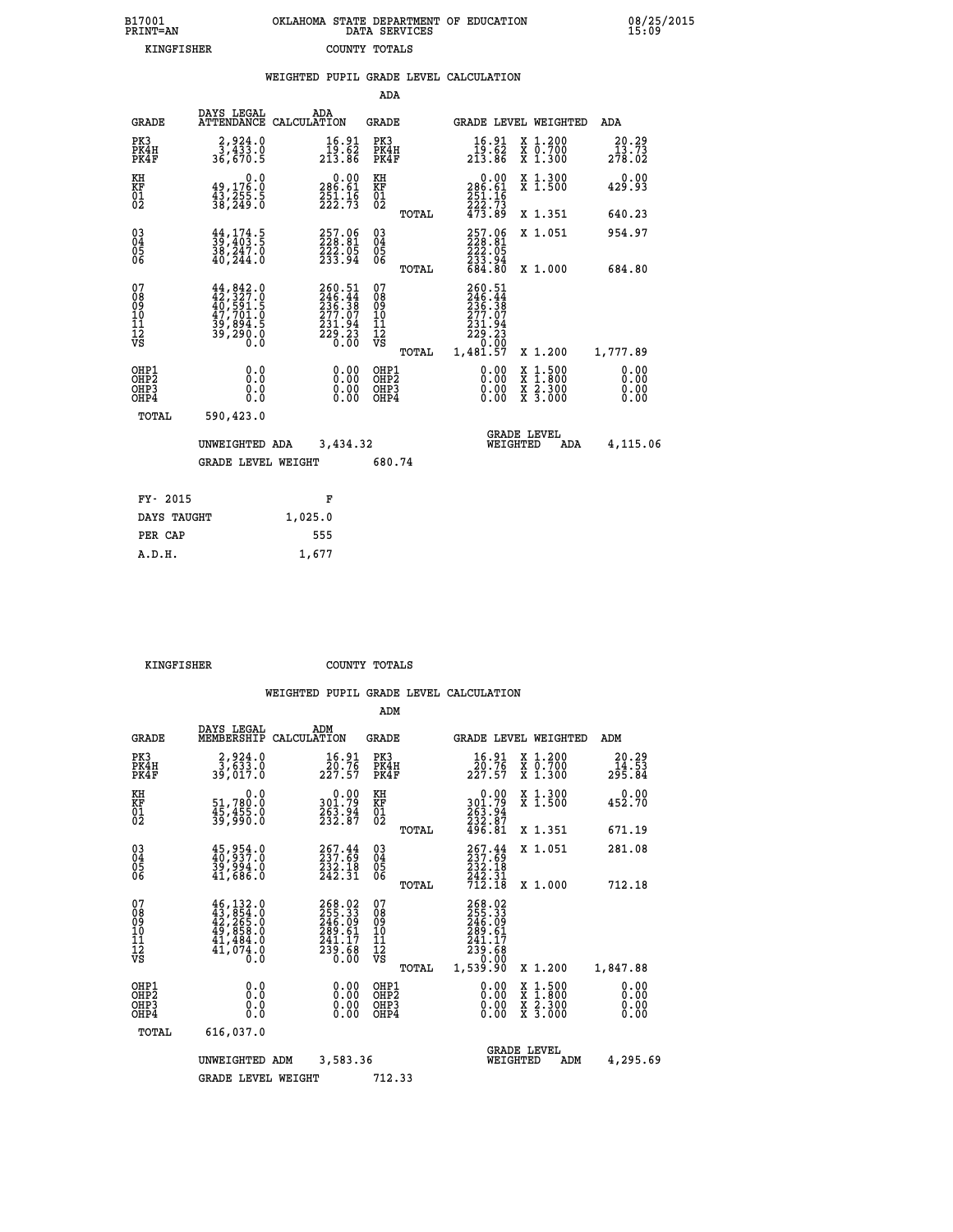| B17001<br>PRINT=AN | OKLAHOMA STATE DEPARTMENT OF EDUCATION<br>DATA SERVICES | 08/25/2015<br>15:09 |
|--------------------|---------------------------------------------------------|---------------------|
| 38 KIOWA           | I001 HOBART                                             |                     |

|  |  | WEIGHTED PUPIL GRADE LEVEL CALCULATION |
|--|--|----------------------------------------|
|  |  |                                        |

|                                                    |                                                                                                          |                                                                      | ADA                                      |       |                                                                               |                                          |                              |
|----------------------------------------------------|----------------------------------------------------------------------------------------------------------|----------------------------------------------------------------------|------------------------------------------|-------|-------------------------------------------------------------------------------|------------------------------------------|------------------------------|
| <b>GRADE</b>                                       | DAYS LEGAL<br>ATTENDANCE CALCULATION                                                                     | ADA                                                                  | <b>GRADE</b>                             |       |                                                                               | GRADE LEVEL WEIGHTED                     | ADA                          |
| PK3<br>PK4H<br>PK4F                                | 433.0<br>0.0<br>8,677.0                                                                                  | $\begin{smallmatrix} 2.55\0.00\51.04\end{smallmatrix}$               | PK3<br>PK4H<br>PK4F                      |       | $\begin{smallmatrix} 2.55\0.00\51.04\end{smallmatrix}$                        | X 1.200<br>X 0.700<br>X 1.300            | 3.06<br>0.00<br>66.35        |
| KH<br>KF<br>01<br>02                               | 0.0<br>10,849.5<br>10,511.0<br>11,333.5                                                                  | $\begin{smallmatrix} 0.00\\ 63.82\\ 61.83\\ 66.67 \end{smallmatrix}$ | KH<br>KF<br>01<br>02                     |       | $\begin{smallmatrix} &0.00\ 63.82\ 61.83\ 66.67\ 128.50 \end{smallmatrix}$    | X 1.300<br>X 1.500                       | 0.00<br>95.73                |
|                                                    |                                                                                                          |                                                                      |                                          | TOTAL |                                                                               | X 1.351                                  | 173.60                       |
| $\begin{matrix} 03 \\ 04 \\ 05 \\ 06 \end{matrix}$ | $\frac{9}{7}$ , $\frac{640}{19}$ ; $\frac{5}{0}$<br>10,662.0<br>9,371.5                                  | $\frac{56}{57}$ : 17<br>$\frac{62.72}{55.13}$                        | $\substack{03 \\ 04}$<br>Ŏ5<br>06        |       | $\frac{56}{57}.71$<br>$\begin{array}{r} 62.72 \\ 55.13 \\ 175.02 \end{array}$ | X 1.051                                  | 59.60                        |
|                                                    |                                                                                                          |                                                                      |                                          | TOTAL |                                                                               | X 1.000                                  | 175.02                       |
| 07<br>08<br>09<br>11<br>11<br>12<br>VS             | $\begin{smallmatrix}8&,080.5\\10&,198.0\\10&,636.0\\8&,681.0\\11&,600.0\\9&,105.0\\0&0\end{smallmatrix}$ | $47.53$<br>59.99<br>62.64<br>61.11<br>53.39<br>53.95<br>53.00        | 07<br>08<br>09<br>11<br>11<br>12<br>VS   |       | $47.53$<br>$59.99$<br>$62.64$<br>$51.11$<br>$68.395$<br>$53.050$<br>$343.61$  |                                          |                              |
|                                                    |                                                                                                          |                                                                      |                                          | TOTAL |                                                                               | X 1.200                                  | 412.33                       |
| OHP1<br>OHP2<br>OHP3<br>OHP4                       | 0.0<br>0.0<br>0.0                                                                                        | $\begin{smallmatrix} 0.00 \ 0.00 \ 0.00 \ 0.00 \end{smallmatrix}$    | OHP1<br>OHP <sub>2</sub><br>OHP3<br>OHP4 |       |                                                                               | X 1:500<br>X 1:800<br>X 2:300<br>X 3:000 | 0.00<br>0.00<br>0.00<br>0.00 |
| <b>TOTAL</b>                                       | 139,497.5                                                                                                |                                                                      |                                          |       |                                                                               |                                          |                              |
|                                                    | UNWEIGHTED ADA                                                                                           | 821.25                                                               |                                          |       |                                                                               | <b>GRADE LEVEL</b><br>WEIGHTED<br>ADA    | 985.69                       |
|                                                    | <b>GRADE LEVEL WEIGHT</b>                                                                                |                                                                      | 164.44                                   |       |                                                                               |                                          |                              |
|                                                    |                                                                                                          |                                                                      |                                          |       |                                                                               |                                          |                              |
| FY- 2015                                           |                                                                                                          | F                                                                    |                                          |       |                                                                               |                                          |                              |
| DAYS TAUGHT                                        |                                                                                                          | 170.0                                                                |                                          |       |                                                                               |                                          |                              |
| PER CAP                                            |                                                                                                          | 79                                                                   |                                          |       |                                                                               |                                          |                              |

| 38 KIOWA | I001 HOBART |
|----------|-------------|

|                                                    |                                                                                                      |                                                                      | ADM                                                |       |                                                                          |                                          |                       |  |
|----------------------------------------------------|------------------------------------------------------------------------------------------------------|----------------------------------------------------------------------|----------------------------------------------------|-------|--------------------------------------------------------------------------|------------------------------------------|-----------------------|--|
| <b>GRADE</b>                                       | DAYS LEGAL<br>MEMBERSHIP                                                                             | ADM<br>CALCULATION                                                   | <b>GRADE</b>                                       |       |                                                                          | GRADE LEVEL WEIGHTED                     | ADM                   |  |
| PK3<br>PK4H<br>PK4F                                | 433.0<br>0.0<br>9,614.0                                                                              | $\begin{array}{c} 2.55 \\ 0.00 \\ 56.55 \end{array}$                 | PK3<br>PK4H<br>PK4F                                |       | 2.55<br>ō:ŏŏ<br>56.55                                                    | X 1.200<br>X 0.700<br>X 1.300            | 3.06<br>0.00<br>73.52 |  |
| KH<br>KF<br>01<br>02                               | 0.0<br>11,550.0<br>11,302.0<br>11,939.0                                                              | $\begin{smallmatrix} 0.00\\ 67.94\\ 66.48\\ 70.23 \end{smallmatrix}$ | KH<br>KF<br>01<br>02                               |       | 0.00<br>$\begin{array}{r} 67.94 \\ 66.48 \\ 70.23 \\ 136.71 \end{array}$ | X 1.300<br>X 1.500                       | 0.00<br>101.91        |  |
|                                                    |                                                                                                      |                                                                      |                                                    | TOTAL |                                                                          | X 1.351                                  | 184.70                |  |
| $\begin{matrix} 03 \\ 04 \\ 05 \\ 06 \end{matrix}$ | $10, 294.0$<br>$10, 223.0$<br>$11, 330.0$<br>$9, 856.0$                                              | $\begin{smallmatrix} 60.55\ 60.14\ 66.65\ 57.98 \end{smallmatrix}$   | $\begin{matrix} 03 \\ 04 \\ 05 \\ 06 \end{matrix}$ |       | $60.55$<br>$60.14$<br>$66.65$<br>$57.98$<br>$184.77$                     | X 1.051                                  | 63.64                 |  |
|                                                    |                                                                                                      |                                                                      |                                                    | TOTAL |                                                                          | X 1.000                                  | 184.77                |  |
| 07<br>08<br>09<br>10<br>11<br>11<br>12<br>VS       | $\begin{smallmatrix}8,534.0\\10,731.0\\11,197.0\\9,133.0\\12,171.0\\9,474.0\end{smallmatrix}$<br>Ō.Ō | 50.20<br>63.12<br>65.94<br>53.77<br>71.74<br>75.13<br>0.00           | 07<br>08<br>09<br>01<br>11<br>11<br>12<br>VS       | TOTAL | 50.20<br>63.12<br>65.94<br>65.77<br>56.13<br>56.13<br>0.00<br>360.90     | X 1.200                                  | 433.08                |  |
| OHP1<br><b>OHP2</b><br>OH <sub>P3</sub><br>OHP4    | 0.0<br>0.000                                                                                         | $0.00$<br>$0.00$<br>0.00                                             | OHP1<br>OHP2<br>OHP3<br>OHP4                       |       | $0.00$<br>$0.00$<br>0.00                                                 | X 1:500<br>X 1:800<br>X 2:300<br>X 3:000 | 0.00<br>0.00<br>0.00  |  |
| TOTAL                                              | 147,781.0                                                                                            |                                                                      |                                                    |       |                                                                          |                                          |                       |  |
|                                                    | UNWEIGHTED                                                                                           | 869.97<br>ADM                                                        |                                                    |       | WEIGHTED                                                                 | <b>GRADE LEVEL</b><br>ADM                | 1,044.68              |  |
|                                                    | <b>GRADE LEVEL WEIGHT</b>                                                                            |                                                                      | 174.71                                             |       |                                                                          |                                          |                       |  |
|                                                    |                                                                                                      |                                                                      |                                                    |       |                                                                          |                                          |                       |  |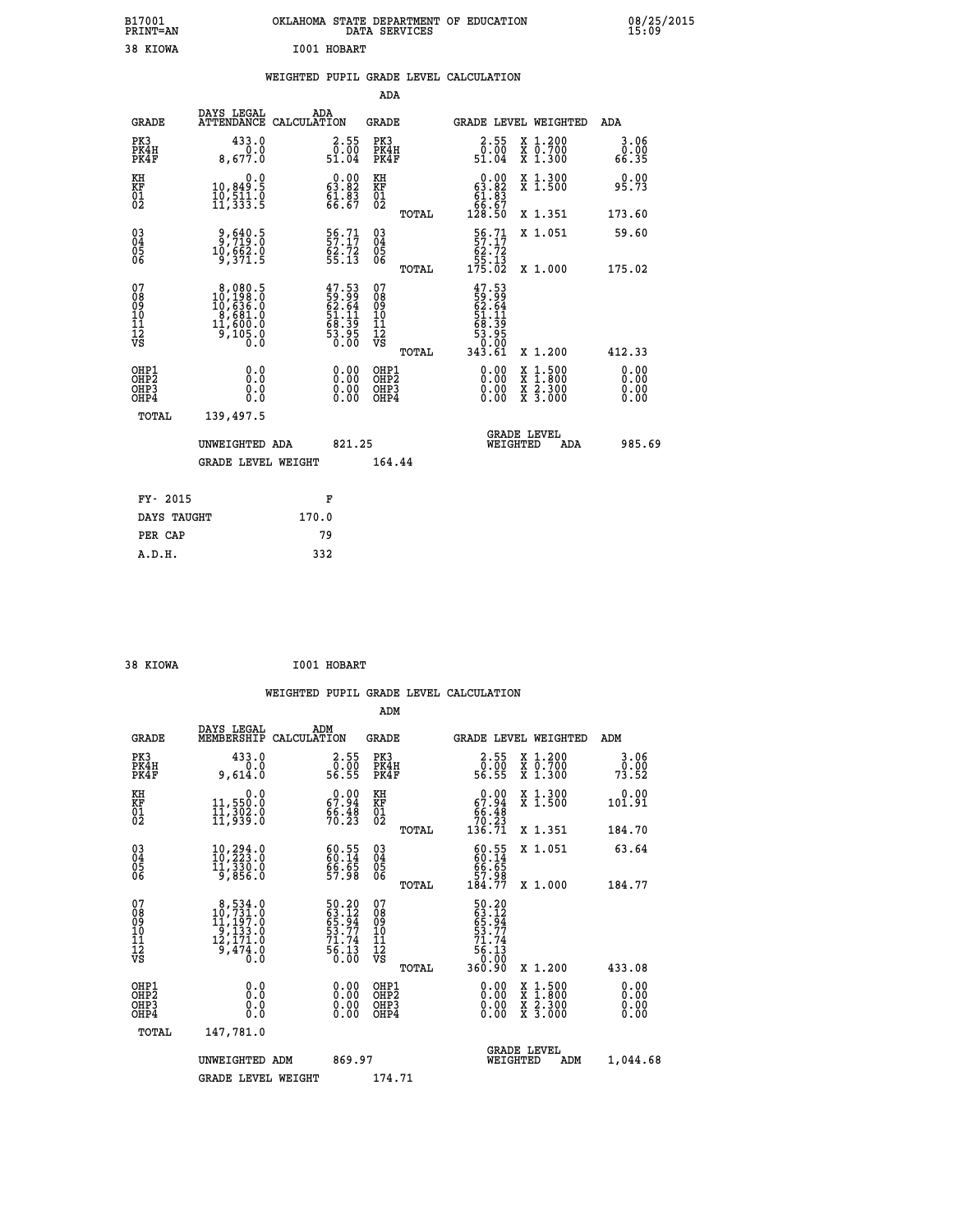|                       | OKLAHOMA STATE DEPARTMENT OF EDUCATION<br>DATA SERVICES |  |
|-----------------------|---------------------------------------------------------|--|
| <b>IO02 LONE WOLF</b> |                                                         |  |

 **B17001 OKLAHOMA STATE DEPARTMENT OF EDUCATION 08/25/2015**

|                                                                    |                                                                                      | WEIGHTED PUPIL GRADE LEVEL CALCULATION                             |                                                 |                                                                                                                                                                                                                                                                                |                                                                          |
|--------------------------------------------------------------------|--------------------------------------------------------------------------------------|--------------------------------------------------------------------|-------------------------------------------------|--------------------------------------------------------------------------------------------------------------------------------------------------------------------------------------------------------------------------------------------------------------------------------|--------------------------------------------------------------------------|
|                                                                    |                                                                                      |                                                                    | <b>ADA</b>                                      |                                                                                                                                                                                                                                                                                |                                                                          |
| <b>GRADE</b>                                                       | DAYS LEGAL                                                                           | ADA<br>ATTENDANCE CALCULATION                                      | GRADE                                           | GRADE LEVEL WEIGHTED                                                                                                                                                                                                                                                           | ADA                                                                      |
| PK3<br>PK4H<br>PK4F                                                | 616.0<br>0.0<br>1,148.0                                                              | $\begin{smallmatrix} 4.28\ 0.00\ 7.97 \end{smallmatrix}$           | PK3<br>PK4H<br>PK4F                             | $\begin{smallmatrix} 4.28\ 0.00\ 7.97 \end{smallmatrix}$                                                                                                                                                                                                                       | X 1.200<br>X 0.700<br>X 1.300<br>5.14<br>0.00<br>10.36                   |
| KH<br>KF<br>01<br>02                                               | 0.0<br>0.299<br>$1,\frac{3}{2}\frac{4}{8}\frac{7}{1}\cdot\frac{8}{5}$                | $\begin{smallmatrix} 0.00\\ 4.84\\ 9.35\\ 1.95 \end{smallmatrix}$  | KH<br>KF<br>01<br>02                            | $0.00$<br>$-9.84$<br>$-35$<br>$-95$                                                                                                                                                                                                                                            | X 1.300<br>X 1.500<br>0.00<br>7.26                                       |
|                                                                    |                                                                                      |                                                                    | TOTAL                                           | $1\bar{1}.\bar{3}\bar{0}$                                                                                                                                                                                                                                                      | X 1.351<br>15.27                                                         |
| $\begin{smallmatrix} 03 \\[-4pt] 04 \end{smallmatrix}$<br>Ŏ5<br>06 | $\begin{array}{r} 1,025\cdot 0\\ 488\cdot 5\\ 1,226\cdot 5\\ 549\cdot 5 \end{array}$ | $7.12$<br>$3.39$<br>$8.52$<br>$3.82$                               | $\substack{03 \\ 04}$<br>Ŏ5<br>06               | $\begin{smallmatrix}7\cdot 12\\ 3\cdot 39\\ 8\cdot 52\\ 3\cdot 82\\ 15\cdot 73\end{smallmatrix}$                                                                                                                                                                               | 7.48<br>X 1.051                                                          |
|                                                                    |                                                                                      |                                                                    | TOTAL                                           |                                                                                                                                                                                                                                                                                | X 1.000<br>15.73                                                         |
| 07<br>08<br>09<br>10<br>11<br>11<br>12<br>VS                       | 1, 152.5<br>994.5<br>589.0<br>598.0<br>798.0<br>601.5<br>127.0<br>$0.\check{0}$      | $8.00$<br>$6.91$<br>$4.09$<br>$5.54$<br>$4.18$<br>$0.88$<br>$0.00$ | 07<br>08<br>09<br>11<br>11<br>12<br>VS<br>TOTAL | 8.91<br>6.91<br>6.54<br>5.54<br>5.54<br>6.88<br>0.90<br>29.60                                                                                                                                                                                                                  | X 1.200<br>35.52                                                         |
| OHP1<br>OH <sub>P</sub> 2<br>OHP3<br>OH <sub>P4</sub>              | 0.0<br>0.0<br>0.0                                                                    | $\begin{smallmatrix} 0.00 \ 0.00 \ 0.00 \ 0.00 \end{smallmatrix}$  | OHP1<br>OHP <sub>2</sub><br>OHP3<br>OHP4        | $\begin{smallmatrix} 0.00 & 0.00 & 0.00 & 0.00 & 0.00 & 0.00 & 0.00 & 0.00 & 0.00 & 0.00 & 0.00 & 0.00 & 0.00 & 0.00 & 0.00 & 0.00 & 0.00 & 0.00 & 0.00 & 0.00 & 0.00 & 0.00 & 0.00 & 0.00 & 0.00 & 0.00 & 0.00 & 0.00 & 0.00 & 0.00 & 0.00 & 0.00 & 0.00 & 0.00 & 0.00 & 0.0$ | X 1:500<br>X 1:800<br>X 2:300<br>X 3:000<br>0.00<br>0.00<br>0.00<br>0.00 |
| TOTAL                                                              | 11,641.5                                                                             |                                                                    |                                                 |                                                                                                                                                                                                                                                                                |                                                                          |
|                                                                    | UNWEIGHTED ADA                                                                       | 80.84                                                              |                                                 | <b>GRADE LEVEL</b><br>WEIGHTED                                                                                                                                                                                                                                                 | 96.76<br><b>ADA</b>                                                      |
|                                                                    | <b>GRADE LEVEL WEIGHT</b>                                                            |                                                                    | 15.92                                           |                                                                                                                                                                                                                                                                                |                                                                          |
|                                                                    | FY- 2015                                                                             | F                                                                  |                                                 |                                                                                                                                                                                                                                                                                |                                                                          |
|                                                                    | DAYS TAUGHT                                                                          | 144.0                                                              |                                                 |                                                                                                                                                                                                                                                                                |                                                                          |
|                                                                    | PER CAP                                                                              | 167                                                                |                                                 |                                                                                                                                                                                                                                                                                |                                                                          |

 **38 KIOWA I002 LONE WOLF**

 **A.D.H. 31**

 **B17001<br>PRINT=AN<br>38 KIOWA** 

|                                                    |                                                                               |     |                                                                                                                        |                                                    |       | WEIGHTED PUPIL GRADE LEVEL CALCULATION                                                                                                                                                                                                                                         |                                                                                                                                      |     |                               |
|----------------------------------------------------|-------------------------------------------------------------------------------|-----|------------------------------------------------------------------------------------------------------------------------|----------------------------------------------------|-------|--------------------------------------------------------------------------------------------------------------------------------------------------------------------------------------------------------------------------------------------------------------------------------|--------------------------------------------------------------------------------------------------------------------------------------|-----|-------------------------------|
|                                                    |                                                                               |     |                                                                                                                        | ADM                                                |       |                                                                                                                                                                                                                                                                                |                                                                                                                                      |     |                               |
| <b>GRADE</b>                                       | DAYS LEGAL<br>MEMBERSHIP CALCULATION                                          | ADM |                                                                                                                        | <b>GRADE</b>                                       |       | GRADE LEVEL WEIGHTED                                                                                                                                                                                                                                                           |                                                                                                                                      | ADM |                               |
| PK3<br>PK4H<br>PK4F                                | 761.0<br>0.0<br>1,208.0                                                       |     | $\begin{smallmatrix} 5.28\ 0.00\ 8.39 \end{smallmatrix}$                                                               | PK3<br>PK4H<br>PK4F                                |       | $\begin{smallmatrix} 5.28\ 0.00\ 8.39 \end{smallmatrix}$                                                                                                                                                                                                                       | X 1.200<br>X 0.700<br>X 1.300                                                                                                        |     | 6.34<br>0.00<br>10.91         |
| KH<br>KF<br>01<br>02                               | 0.0<br>746.0<br>$1, \frac{4}{2}$ $\frac{5}{2}$ $\frac{3}{2}$ $\frac{5}{2}$    |     | $\begin{smallmatrix} 0.00\\ 5.18\\ 9.74\\ 2.03 \end{smallmatrix}$                                                      | KH<br>KF<br>01<br>02                               |       | $0.00$<br>$5.18$<br>$9.74$<br>$2.03$                                                                                                                                                                                                                                           | X 1.300<br>X 1.500                                                                                                                   |     | 0.00<br>7.77                  |
|                                                    |                                                                               |     |                                                                                                                        |                                                    | TOTAL | $1\overline{1}$ .77                                                                                                                                                                                                                                                            | X 1.351                                                                                                                              |     | 15.90                         |
| $\begin{matrix} 03 \\ 04 \\ 05 \\ 06 \end{matrix}$ | 1, 052.0<br>$1,\frac{5}{5}$ 77.0                                              |     | $7.31$<br>$3.49$<br>$8.87$<br>$4.01$                                                                                   | $\begin{matrix} 03 \\ 04 \\ 05 \\ 06 \end{matrix}$ |       | $\begin{smallmatrix}7\cdot31\\3\cdot49\\8\cdot87\\4\cdot01\\16\cdot37\end{smallmatrix}$                                                                                                                                                                                        | X 1.051                                                                                                                              |     | 7.68                          |
|                                                    |                                                                               |     |                                                                                                                        |                                                    | TOTAL |                                                                                                                                                                                                                                                                                | X 1.000                                                                                                                              |     | 16.37                         |
| 07<br>08<br>09<br>11<br>11<br>12<br>VS             | $1, 217.0$<br>$1, 032.0$<br>$618.0$<br>$845.0$<br>$666.0$<br>$144.0$<br>$0.0$ |     | $\begin{array}{l} 8\cdot 45 \\ 7\cdot 17 \\ 4\cdot 29 \\ 5\cdot 87 \\ 4\cdot 63 \\ 1\cdot 00 \\ 0\cdot 00 \end{array}$ | 07<br>08901123<br>1122<br>VS                       | TOTAL | $\frac{8.45}{7.17}$<br>$4:29$<br>5.87<br>4.63<br>1.00<br>0.00<br>31.41                                                                                                                                                                                                         | X 1.200                                                                                                                              |     | 37.69                         |
| OHP1<br>OHP2<br>OH <sub>P3</sub><br>OHP4           | 0.0<br>0.000                                                                  |     | 0.00<br>$\begin{smallmatrix} 0.00 \ 0.00 \end{smallmatrix}$                                                            | OHP1<br>OHP2<br>OHP3<br>OHP4                       |       | $\begin{smallmatrix} 0.00 & 0.00 & 0.00 & 0.00 & 0.00 & 0.00 & 0.00 & 0.00 & 0.00 & 0.00 & 0.00 & 0.00 & 0.00 & 0.00 & 0.00 & 0.00 & 0.00 & 0.00 & 0.00 & 0.00 & 0.00 & 0.00 & 0.00 & 0.00 & 0.00 & 0.00 & 0.00 & 0.00 & 0.00 & 0.00 & 0.00 & 0.00 & 0.00 & 0.00 & 0.00 & 0.0$ | $\begin{smallmatrix} \mathtt{X} & 1 & 500 \\ \mathtt{X} & 1 & 800 \\ \mathtt{X} & 2 & 300 \\ \mathtt{X} & 3 & 000 \end{smallmatrix}$ |     | 0.00<br>Ō. ŌŌ<br>0.00<br>0.00 |
| TOTAL                                              | 12,341.0                                                                      |     |                                                                                                                        |                                                    |       |                                                                                                                                                                                                                                                                                |                                                                                                                                      |     |                               |
|                                                    | UNWEIGHTED ADM<br><b>GRADE LEVEL WEIGHT</b>                                   |     | 85.71                                                                                                                  | 16.95                                              |       | WEIGHTED                                                                                                                                                                                                                                                                       | <b>GRADE LEVEL</b><br>ADM                                                                                                            |     | 102.66                        |
|                                                    |                                                                               |     |                                                                                                                        |                                                    |       |                                                                                                                                                                                                                                                                                |                                                                                                                                      |     |                               |
|                                                    |                                                                               |     |                                                                                                                        |                                                    |       |                                                                                                                                                                                                                                                                                |                                                                                                                                      |     |                               |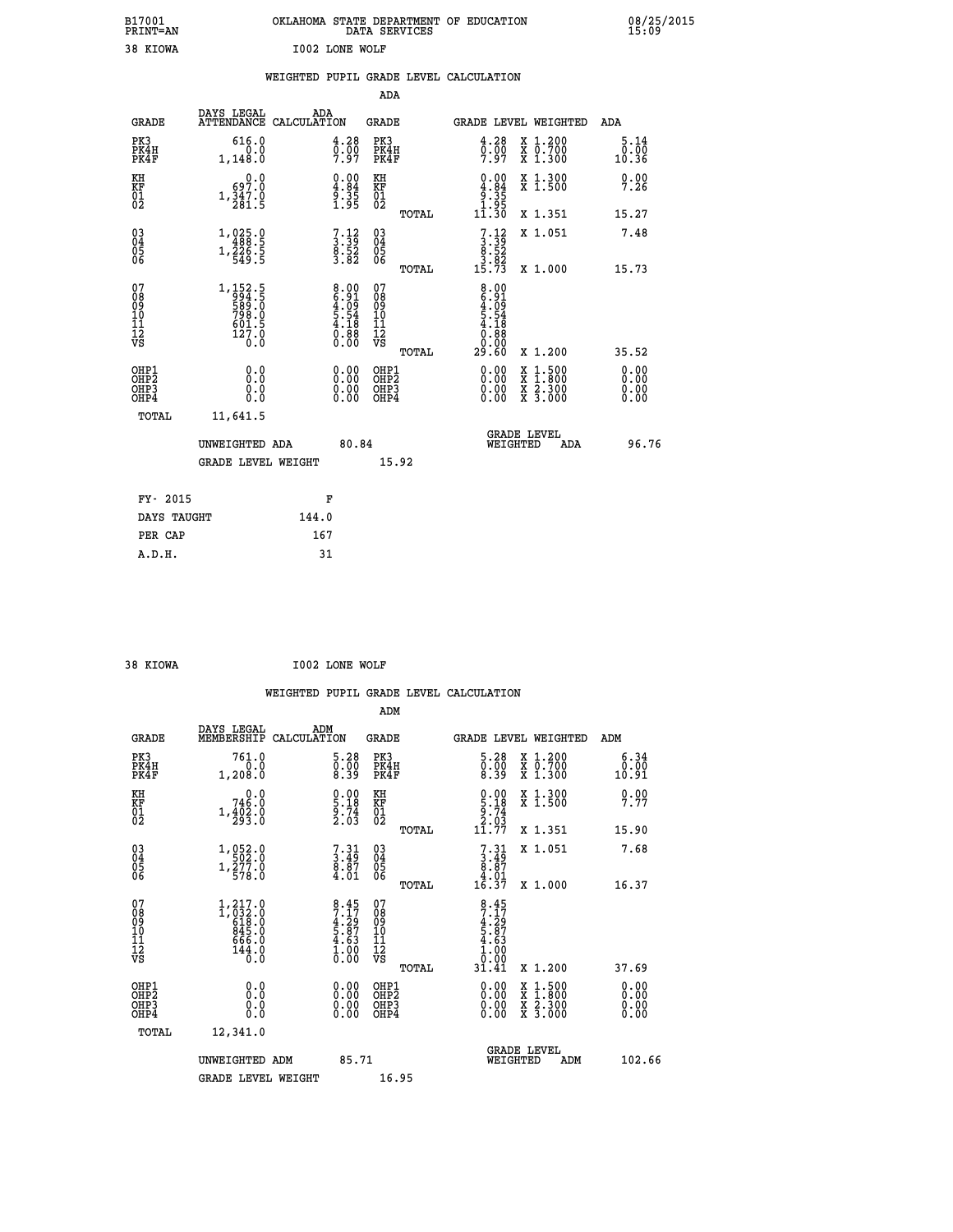| <b>KIOWA</b> |  |
|--------------|--|
|              |  |

### **WEIGHTED PUPIL GRADE LEVEL CALCULATION**

|                                                                    |                                                                |                                                                                           | ADA                                                 |       |                                                                                                                                                       |                                          |                               |
|--------------------------------------------------------------------|----------------------------------------------------------------|-------------------------------------------------------------------------------------------|-----------------------------------------------------|-------|-------------------------------------------------------------------------------------------------------------------------------------------------------|------------------------------------------|-------------------------------|
| <b>GRADE</b>                                                       | DAYS LEGAL<br>ATTENDANCE CALCULATION                           | ADA                                                                                       | <b>GRADE</b>                                        |       |                                                                                                                                                       | GRADE LEVEL WEIGHTED                     | ADA                           |
| PK3<br>PK4H<br>PK4F                                                | 72.0<br>0.0<br>2,595.0                                         | $\substack{0.43 \\ 0.00 \\ 15.54}$                                                        | PK3<br>PK4H<br>PK4F                                 |       | $\begin{smallmatrix} 0.43\ 0.00\ 15.54 \end{smallmatrix}$                                                                                             | X 1.200<br>X 0.700<br>X 1.300            | 0.52<br>0.00<br>20.20         |
| KH<br>KF<br>01<br>02                                               | 0.0<br>3,491.0<br>2,892.0<br>2,413.0                           | 20.90<br>$\frac{17.32}{14.45}$                                                            | KH<br>KF<br>01<br>02                                |       | $\begin{smallmatrix} 0.00\\ 20.90\\ 17.32\\ 14.45\\ 31.77 \end{smallmatrix}$                                                                          | X 1.300<br>X 1.500                       | 0.00<br>31.35                 |
|                                                                    |                                                                |                                                                                           |                                                     | TOTAL |                                                                                                                                                       | X 1.351                                  | 42.92                         |
| $\begin{smallmatrix} 03 \\[-4pt] 04 \end{smallmatrix}$<br>Ŏ5<br>06 | 3,433.0<br>2,693.5<br>3,301.0<br>3,536.5                       | $20.56$<br>$16.13$<br>$19.77$<br>$21.18$                                                  | $\begin{array}{c} 03 \\ 04 \\ 05 \\ 06 \end{array}$ |       | $20.56$<br>$16.13$<br>$\frac{19}{21}. \frac{77}{18}$<br>$\frac{77}{57}.08$                                                                            | X 1.051                                  | 21.61                         |
|                                                                    |                                                                |                                                                                           |                                                     | TOTAL |                                                                                                                                                       | X 1.000                                  | 57.08                         |
| 07<br>08<br>09<br>101<br>11<br>12<br>VS                            | 2,525.5<br>3,037.0<br>1,911.0<br>2,595.5<br>2,202.5<br>4,249.5 | $\begin{array}{r} 15.12 \\ 18.19 \\ 11.44 \\ 15.54 \\ 13.19 \\ 25.45 \\ 0.00 \end{array}$ | 07<br>08<br>09<br>11<br>11<br>12<br>VS              |       | $\begin{array}{@{}ll} 15 \cdot 12 \\ 18 \cdot 19 \\ 11 \cdot 44 \\ 15 \cdot 54 \\ 13 \cdot 19 \\ 25 \cdot 45 \\ 26 \cdot 90 \\ 0 \cdot 0 \end{array}$ |                                          |                               |
|                                                                    |                                                                |                                                                                           |                                                     | TOTAL | 98.93                                                                                                                                                 | X 1.200                                  | 118.72                        |
| OHP1<br>OHP <sub>2</sub><br>OH <sub>P3</sub><br>OHP4               | 0.0<br>0.000                                                   | 0.00<br>$\begin{smallmatrix} 0.00 \ 0.00 \end{smallmatrix}$                               | OHP1<br>OHP2<br>OHP <sub>3</sub>                    |       | 0.00<br>0.00                                                                                                                                          | X 1:500<br>X 1:800<br>X 2:300<br>X 3:000 | 0.00<br>Ō. ŌŌ<br>0.00<br>0.00 |
| TOTAL                                                              | 40,948.0                                                       |                                                                                           |                                                     |       |                                                                                                                                                       |                                          |                               |
|                                                                    | UNWEIGHTED ADA                                                 | 245.21                                                                                    |                                                     |       |                                                                                                                                                       | <b>GRADE LEVEL</b><br>WEIGHTED<br>ADA    | 292.40                        |
|                                                                    | <b>GRADE LEVEL WEIGHT</b>                                      |                                                                                           | 47.19                                               |       |                                                                                                                                                       |                                          |                               |
| FY- 2015                                                           |                                                                | F                                                                                         |                                                     |       |                                                                                                                                                       |                                          |                               |
| DAYS TAUGHT                                                        |                                                                | 167.0                                                                                     |                                                     |       |                                                                                                                                                       |                                          |                               |
| PER CAP                                                            |                                                                | 167                                                                                       |                                                     |       |                                                                                                                                                       |                                          |                               |

 **A.D.H. 114**

#### **38 KIOWA I003 MOUNTAIN VIEW-GOTEBO**

|                                           |                                                                       |                                                                                                 | ADM                                                 |                                                                              |                                          |                       |
|-------------------------------------------|-----------------------------------------------------------------------|-------------------------------------------------------------------------------------------------|-----------------------------------------------------|------------------------------------------------------------------------------|------------------------------------------|-----------------------|
| <b>GRADE</b>                              | DAYS LEGAL<br>MEMBERSHIP                                              | ADM<br>CALCULATION                                                                              | <b>GRADE</b>                                        |                                                                              | <b>GRADE LEVEL WEIGHTED</b>              | ADM                   |
| PK3<br>PK4H<br>PK4F                       | 72.0<br>ة:7<br>2,766.0                                                | $\begin{smallmatrix} 0.43\ 0.00\ 16.56 \end{smallmatrix}$                                       | PK3<br>PK4H<br>PK4F                                 | $\begin{smallmatrix} 0.43 \\ 0.00 \\ 16.56 \end{smallmatrix}$                | X 1.200<br>X 0.700<br>X 1.300            | 0.52<br>ō:ŏō<br>21.53 |
| KH<br>KF<br>01<br>02                      | 0.0<br>3,737:0<br>3,055:0<br>2,505:0                                  | $\begin{smallmatrix} 0.00\\ 22.38\\ 18.39\\ 15.00 \end{smallmatrix}$                            | KH<br>KF<br>01<br>02                                | $\begin{smallmatrix} 0.00\\ 22.38\\ 18.29\\ 15.00\\ 33.29 \end{smallmatrix}$ | X 1.300<br>X 1.500                       | 0.00<br>33.57         |
|                                           |                                                                       |                                                                                                 | TOTAL                                               |                                                                              | X 1.351                                  | 44.97                 |
| 03<br>04<br>05<br>06                      | 3,628.0<br>2,866.0<br>3,495.0<br>3,736.0                              | 21.72<br>$\frac{20.93}{22.37}$                                                                  | $\begin{array}{c} 03 \\ 04 \\ 05 \\ 06 \end{array}$ | $21.72$<br>$17.16$<br>$20.93$<br>$22.37$<br>$60.46$                          | X 1.051                                  | 22.83                 |
|                                           |                                                                       |                                                                                                 | TOTAL                                               |                                                                              | X 1.000                                  | 60.46                 |
| 07<br>08<br>09<br>101<br>112<br>VS        | 2,655.0<br>3,190.0<br>2,050.0<br>2,836.0<br>2,378.0<br>4,424.0<br>0.0 | $15.90$<br>$19.10$<br>$12.29$<br>$\begin{array}{r} 16.98 \\ 14.24 \\ 26.49 \\ 0.00 \end{array}$ | 07<br>08<br>09<br>11<br>11<br>12<br>VS              | $15.90$<br>$12.28$<br>$16.98$<br>$14.24$<br>$26.49$<br>$0.00$<br>104.99      |                                          |                       |
|                                           |                                                                       |                                                                                                 | TOTAL                                               |                                                                              | X 1.200                                  | 125.99                |
| OHP1<br>OHP2<br>OH <sub>P</sub> 3<br>OHP4 | 0.0<br>0.000                                                          |                                                                                                 | OHP1<br>OHP2<br>OHP <sub>3</sub>                    | $0.00$<br>$0.00$<br>0.00                                                     | X 1:500<br>X 1:800<br>X 2:300<br>X 3:000 | 0.00<br>0.00<br>0.00  |
| TOTAL                                     | 43,393.0                                                              |                                                                                                 |                                                     |                                                                              |                                          |                       |
|                                           | UNWEIGHTED ADM                                                        | 259.83                                                                                          |                                                     |                                                                              | GRADE LEVEL<br>WEIGHTED<br>ADM           | 309.87                |
|                                           | <b>GRADE LEVEL WEIGHT</b>                                             |                                                                                                 | 50.04                                               |                                                                              |                                          |                       |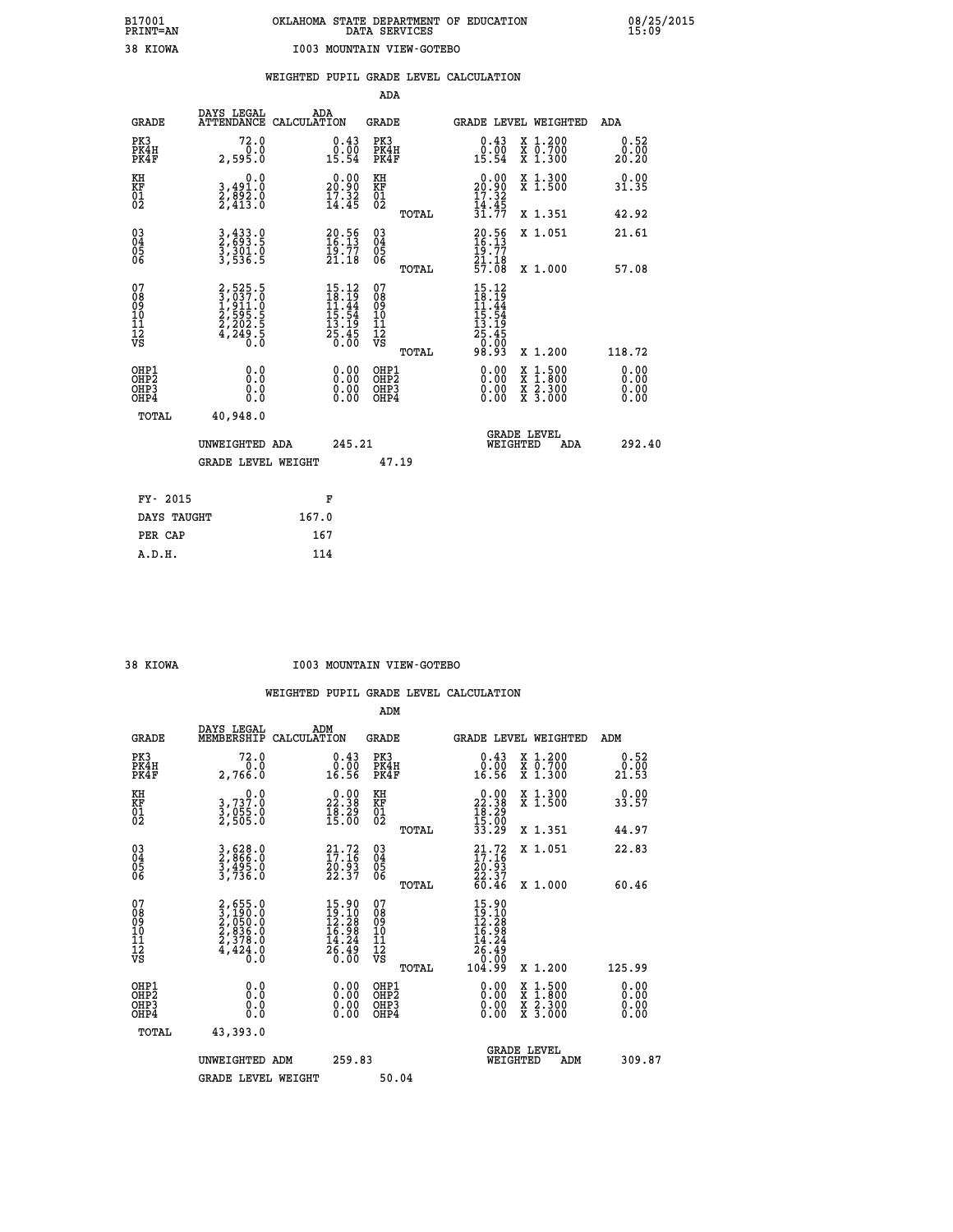| B17001<br><b>PRINT=AN</b> | OKLAHOMA STATE DEPARTMENT OF EDUCATION<br>DATA SERVICES | 08/25/2015<br>15:09 |
|---------------------------|---------------------------------------------------------|---------------------|
| 38 KIOWA                  | 1004 SNYDER                                             |                     |

|  |  | WEIGHTED PUPIL GRADE LEVEL CALCULATION |
|--|--|----------------------------------------|
|  |  |                                        |

|                                                                    |                                                                           |                                                                      | ADA                                    |       |                                                                                      |                                          |                               |
|--------------------------------------------------------------------|---------------------------------------------------------------------------|----------------------------------------------------------------------|----------------------------------------|-------|--------------------------------------------------------------------------------------|------------------------------------------|-------------------------------|
| <b>GRADE</b>                                                       | DAYS LEGAL                                                                | ADA<br>ATTENDANCE CALCULATION                                        | <b>GRADE</b>                           |       |                                                                                      | GRADE LEVEL WEIGHTED                     | <b>ADA</b>                    |
| PK3<br>PK4H<br>PK4F                                                | 64.0<br>0.0<br>3,596.5                                                    | $\begin{smallmatrix} 0.38\ 0.00\\ 21.54 \end{smallmatrix}$           | PK3<br>PK4H<br>PK4F                    |       | 0.38<br>$\begin{smallmatrix} 0.00 \ 21.54 \end{smallmatrix}$                         | X 1.200<br>X 0.700<br>X 1.300            | 0.46<br>0.00<br>28.00         |
| KH<br>KF<br>01<br>02                                               | 0.0<br>$4,747.5$<br>$4,730.5$<br>$3,696.5$                                | $\begin{smallmatrix} 0.00\\ 28.43\\ 28.33\\ 22.13 \end{smallmatrix}$ | KH<br>KF<br>01<br>02                   |       | $\begin{smallmatrix} 0.00\\ 28.43\\ 28.33\\ 28.33\\ 22.13\\ 50.46 \end{smallmatrix}$ | X 1.300<br>X 1.500                       | 0.00<br>42.65                 |
|                                                                    |                                                                           |                                                                      |                                        | TOTAL |                                                                                      | X 1.351                                  | 68.17                         |
| $\begin{smallmatrix} 03 \\[-4pt] 04 \end{smallmatrix}$<br>Ŏ5<br>06 | 4,986.5<br>5,699.0<br>4,794.5<br>5,532.0                                  | $29.86$<br>$34.13$<br>$28.71$<br>$33.13$                             | $\substack{03 \\ 04}$<br>Ŏ5<br>06      |       | $29.86$<br>$34.13$<br>$28.71$<br>$33.13$<br>$95.97$                                  | X 1.051                                  | 31.38                         |
|                                                                    |                                                                           |                                                                      |                                        | TOTAL |                                                                                      | X 1.000                                  | 95.97                         |
| 07<br>08<br>09<br>101<br>11<br>12<br>VS                            | 5,413.5<br>4,498.0<br>7,466.5<br>3,969.5<br>6,250.0<br>6,250.0<br>5,375.5 | 32.42<br>26.93<br>44.71<br>23.77<br>37.42<br>32.19<br>32.19          | 07<br>08<br>09<br>11<br>11<br>12<br>VS |       | $\frac{32.15}{0.00}$                                                                 |                                          |                               |
|                                                                    |                                                                           |                                                                      |                                        | TOTAL | 197.44                                                                               | X 1.200                                  | 236.93                        |
| OHP1<br>OHP <sub>2</sub><br>OH <sub>P3</sub><br>OHP4               | 0.0<br>0.000                                                              | 0.00<br>$\begin{smallmatrix} 0.00 \ 0.00 \end{smallmatrix}$          | OHP1<br>OHP2<br>OHP <sub>3</sub>       |       | 0.00<br>0.00                                                                         | X 1:500<br>X 1:800<br>X 2:300<br>X 3:000 | 0.00<br>Ō. ŌŌ<br>0.00<br>0.00 |
| TOTAL                                                              | 70,820.0                                                                  |                                                                      |                                        |       |                                                                                      |                                          |                               |
|                                                                    | UNWEIGHTED ADA                                                            | 424.08                                                               |                                        |       |                                                                                      | <b>GRADE LEVEL</b><br>WEIGHTED<br>ADA    | 503.56                        |
|                                                                    | <b>GRADE LEVEL WEIGHT</b>                                                 |                                                                      |                                        | 79.48 |                                                                                      |                                          |                               |
| FY- 2015                                                           |                                                                           | F                                                                    |                                        |       |                                                                                      |                                          |                               |
| DAYS TAUGHT                                                        |                                                                           | 167.0                                                                |                                        |       |                                                                                      |                                          |                               |
| PER CAP                                                            |                                                                           | 130                                                                  |                                        |       |                                                                                      |                                          |                               |

| I004 SNYDER<br>38 KIOWA |  |  |  |  |
|-------------------------|--|--|--|--|
|-------------------------|--|--|--|--|

 **WEIGHTED PUPIL GRADE LEVEL CALCULATION ADM DAYS LEGAL ADM GRADE MEMBERSHIP CALCULATION GRADE GRADE LEVEL WEIGHTED ADM PK3 64.0 0.38 PK3 0.38 X 1.200 0.46 PK4H 0.0 0.00 PK4H 0.00 X 0.700 0.00 PK4F 3,858.0 23.10 PK4F 23.10 X 1.300 30.03 KH 0.0 0.00 KH 0.00 X 1.300 0.00 KF 5,149.0 30.83 KF 30.83 X 1.500 46.25 01 5,065.0 30.33 01 30.33**  $02$  3,893.0  $23.31$   $02$   $23.31$   $24$  **TOTAL 53.64 X 1.351 72.47 03 5,219.0 31.25 03 31.25 X 1.051 32.84 04 5,979.0 35.80 04 35.80 05 5,041.0 30.19 05 30.19 06 5,872.0 35.16 06 35.16 TOTAL 101.15 X 1.000 101.15**  $\begin{array}{cccc} 07 & 5,618.0 & 33.64 & 07 & 33.64 \\ 08 & 4,762.0 & 28.51 & 08 & 28.51 \\ 09 & 7,694.0 & 46.07 & 09 & 46.07 \\ 10 & 4,125.0 & 24.70 & 10 & 24.70 \\ 11 & 6,418.0 & 38.43 & 11 & 38.43 \\ 12 & 5,528.0 & 3,07 & 12 & 33.07 \\ \nabla\texttt{S} & 5,528.0 & 30.00 & \$  **TOTAL 204.42 X 1.200 245.30 OHP1 0.0 0.00 OHP1 0.00 X 1.500 0.00 OHP2 0.0 0.00 OHP2 0.00 X 1.800 0.00 OHP3 0.0 0.00 OHP3 0.00 X 2.300 0.00 OHP4 0.0 0.00 OHP4 0.00 X 3.000 0.00 TOTAL 74,279.0 GRADE LEVEL UNWEIGHTED ADM 444.77 WEIGHTED ADM 528.50** GRADE LEVEL WEIGHT 83.73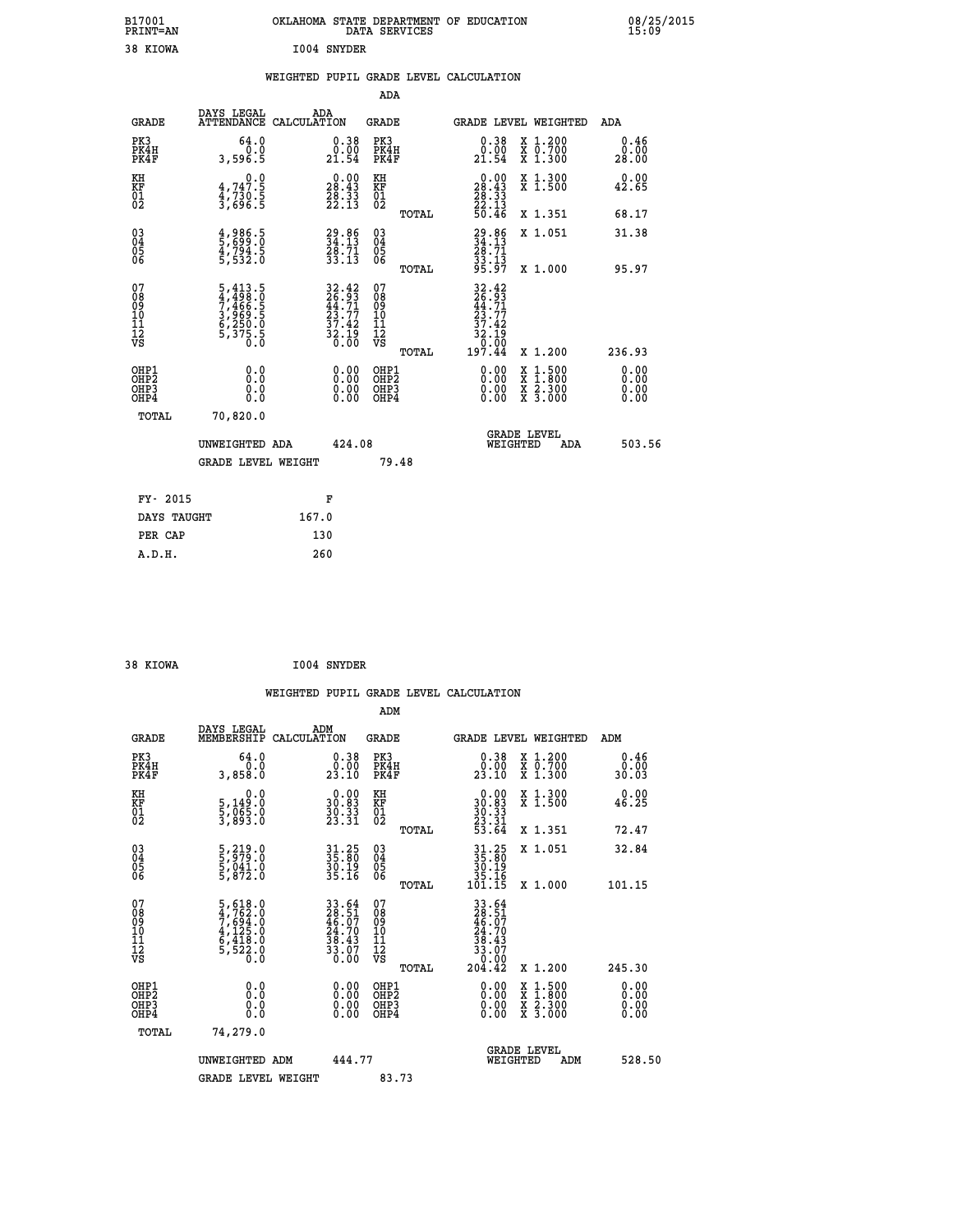| B17001          | OKLAHOMA STATE DEPARTMENT OF EDUCATION |
|-----------------|----------------------------------------|
| <b>PRINT=AN</b> | DATA SERVICES                          |
| KIOWA           | COUNTY TOTALS                          |

 **B17001 OKLAHOMA STATE DEPARTMENT OF EDUCATION 08/25/2015**

|                                                                    |                                                                                                                                                 | WEIGHTED PUPIL GRADE LEVEL CALCULATION                                                                                              |                                                     |                                                                                                                                     |                                          |                              |
|--------------------------------------------------------------------|-------------------------------------------------------------------------------------------------------------------------------------------------|-------------------------------------------------------------------------------------------------------------------------------------|-----------------------------------------------------|-------------------------------------------------------------------------------------------------------------------------------------|------------------------------------------|------------------------------|
|                                                                    |                                                                                                                                                 |                                                                                                                                     | <b>ADA</b>                                          |                                                                                                                                     |                                          |                              |
| <b>GRADE</b>                                                       | <b>DAYS LEGAL<br/>ATTENDANCE</b>                                                                                                                | ADA<br>CALCULATION                                                                                                                  | <b>GRADE</b>                                        | GRADE LEVEL WEIGHTED                                                                                                                |                                          | ADA                          |
| PK3<br>PK4H<br>PK4F                                                | 1,185.0<br>16,016.5                                                                                                                             | 7.64<br>0.00<br>09.3e                                                                                                               | PK3<br>PK4H<br>PK4F                                 | 7.64<br>0.00<br>96.09                                                                                                               | X 1.200<br>X 0.700<br>X 1.300            | 9.18<br>0.00<br>124.91       |
| KH<br>KF<br>01<br>02                                               | 0.0<br>19,785:0<br>19,480:5<br>17,724:5                                                                                                         | 0.00<br>$\frac{117.99}{116.83}$<br>$\frac{15.83}{105.20}$                                                                           | KH<br>KF<br>01<br>02                                | 0.00<br>$117.99$<br>$116.83$<br>$105.20$<br>$222.03$                                                                                | X 1.300<br>X 1.500                       | 0.00<br>176.99               |
|                                                                    |                                                                                                                                                 |                                                                                                                                     | TOTAL                                               |                                                                                                                                     | X 1.351                                  | 299.96                       |
| $\begin{smallmatrix} 03 \\[-4pt] 04 \end{smallmatrix}$<br>05<br>06 | 19,085.0<br>18,600.0<br>īš,šši.č<br>18,989.5                                                                                                    | $\begin{array}{l} 114\cdot 25\\110\cdot 82\\119\cdot 72\\113\cdot 26\end{array}$                                                    | $\begin{array}{c} 03 \\ 04 \\ 05 \\ 06 \end{array}$ | $114.25$<br>$110.82$<br>$\frac{119.72}{113.26}$<br>343.80                                                                           | X 1.051                                  | 463.87                       |
|                                                                    |                                                                                                                                                 |                                                                                                                                     | TOTAL                                               |                                                                                                                                     | X 1.000                                  | 343.80                       |
| 07<br>08<br>09<br>11<br>11<br>12<br>VS                             | $\begin{smallmatrix} 17,172\cdot 0\\ 18,727\cdot 5\\ 20,602\cdot 5\\ 16,044\cdot 0\\ 20,654\cdot 0\\ 18,857\cdot 0\\ 0\cdot 0\end{smallmatrix}$ | $\begin{smallmatrix} 103\cdot 07\\ 112\cdot 02\\ 122\cdot 88\\ 95\cdot 96\\ 123\cdot 18\\ 112\cdot 47\\ 0\cdot 00\end{smallmatrix}$ | 07<br>08<br>09<br>11<br>11<br>12<br>VS<br>TOTAL     | $\begin{smallmatrix} 103\cdot07\\112\cdot02\\122\cdot88\\95\cdot96\\123\cdot18\\112\cdot47\\0\cdot00\\0\end{smallmatrix}$<br>669.58 | X 1.200                                  | 803.50                       |
| OHP1<br>OHP2<br>OHP3<br>OHP4                                       | 0.0<br>0.0<br>0.0                                                                                                                               | 0.00<br>$\begin{smallmatrix} 0.00 \ 0.00 \end{smallmatrix}$                                                                         | OHP1<br>OHP2<br>OHP3<br>OHP4                        | 0.00<br>0.00<br>0.00                                                                                                                | X 1:500<br>X 1:800<br>X 2:300<br>X 3:000 | 0.00<br>0.00<br>0.00<br>0.00 |
| <b>TOTAL</b>                                                       | 262,907.0                                                                                                                                       |                                                                                                                                     |                                                     |                                                                                                                                     |                                          |                              |
|                                                                    | UNWEIGHTED ADA                                                                                                                                  | 1,571.38                                                                                                                            |                                                     | <b>GRADE LEVEL</b><br>WEIGHTED                                                                                                      | ADA                                      | 1,878.41                     |
|                                                                    | <b>GRADE LEVEL WEIGHT</b>                                                                                                                       |                                                                                                                                     | 307.03                                              |                                                                                                                                     |                                          |                              |
| FY- 2015                                                           |                                                                                                                                                 | F                                                                                                                                   |                                                     |                                                                                                                                     |                                          |                              |
| DAYS TAUGHT                                                        |                                                                                                                                                 | 648.0                                                                                                                               |                                                     |                                                                                                                                     |                                          |                              |
| PER CAP                                                            |                                                                                                                                                 | 543                                                                                                                                 |                                                     |                                                                                                                                     |                                          |                              |

 **KIOWA COUNTY TOTALS**

 **A.D.H. 737**

B17001<br>PRINT=AN<br>KIOWA

|                                                       |                                                                                                                                                                 |                                                                         | ADM                                     |                                                                             |                                          |                              |
|-------------------------------------------------------|-----------------------------------------------------------------------------------------------------------------------------------------------------------------|-------------------------------------------------------------------------|-----------------------------------------|-----------------------------------------------------------------------------|------------------------------------------|------------------------------|
|                                                       | DAYS LEGAL<br><b>GRADE</b><br>MEMBERSHIP                                                                                                                        | ADM<br>CALCULATION                                                      | <b>GRADE</b>                            | <b>GRADE LEVEL WEIGHTED</b>                                                 |                                          | ADM                          |
| PK3<br>PK4H<br>PK4F                                   | 1,330.0<br>0.0<br>17,446.0                                                                                                                                      | 8.64<br>0.00<br>104.60                                                  | PK3<br>PK4H<br>PK4F                     | 8.64<br>0.00<br>104.60                                                      | X 1.200<br>x 0.700<br>x 1.300            | 9.18<br>0.00<br>135.99       |
| KH<br>KF<br>01<br>02                                  | 0.0<br>21,182:0<br>20,824:0<br>18,630:0                                                                                                                         | $0.00$<br>126.33<br>$\frac{1}{2}\frac{3}{4}\cdot\frac{8}{5}$            | KH<br>KF<br>01<br>02                    | $\begin{array}{c} 0.00 \\ 126.33 \\ 124.84 \\ 110.57 \\ 235.41 \end{array}$ | X 1.300<br>X 1.500                       | 0.00<br>189.50               |
|                                                       |                                                                                                                                                                 |                                                                         | TOTAL                                   |                                                                             | X 1.351                                  | 318.04                       |
| 03<br>04<br>05<br>06                                  | 20,193.0<br>19,570.0<br>21,143.0<br>20,042.0                                                                                                                    | 120.83<br>116.59<br>$\frac{126}{119}$ . 54                              | $^{03}_{04}$<br>05<br>06                | $120.83$<br>$116.59$<br>$126.64$<br>$119.52$<br>$362.75$                    | X 1.051                                  | 126.99                       |
|                                                       |                                                                                                                                                                 |                                                                         | TOTAL                                   |                                                                             | X 1.000                                  | 362.75                       |
| 07<br>08<br>09<br>101<br>112<br>VS                    | $\begin{smallmatrix} 18\,,\,024\,.\,0\\ 19\,,\,715\,.\,0\\ 21\,,\,559\,.\,0\\ 16\,,\,939\,.\,0\\ 21\,,\,633\,.\,0\\ 19\,,\,564\,. \,0\\ 0\,. \end{smallmatrix}$ | 108.19<br>117.90<br>ĪŽģ.58<br>101.32<br>129.04<br>$\frac{116.69}{0.00}$ | 07<br>08<br>09<br>101<br>11<br>12<br>VS | 108.19<br>117.90<br>126.58<br>101.32<br>129.04<br>116.69<br>0.00            |                                          |                              |
|                                                       |                                                                                                                                                                 |                                                                         | TOTAL                                   | 701.72                                                                      | X 1.200                                  | 842.06                       |
| OHP1<br>OH <sub>P</sub> 2<br>OH <sub>P3</sub><br>OHP4 | 0.0<br>0.000                                                                                                                                                    | $0.00$<br>$0.00$<br>0.00                                                | OHP1<br>OHP2<br>OHP3<br>OHP4            | $0.00$<br>$0.00$<br>0.00                                                    | X 1:500<br>X 1:800<br>X 2:300<br>X 3:000 | 0.00<br>0.00<br>0.00<br>0.00 |
|                                                       | 277,794.0<br>TOTAL                                                                                                                                              |                                                                         |                                         |                                                                             |                                          |                              |
|                                                       | UNWEIGHTED ADM                                                                                                                                                  | 1,660.28                                                                |                                         | <b>GRADE LEVEL</b><br>WEIGHTED                                              | ADM                                      | 1,985.71                     |
|                                                       |                                                                                                                                                                 | <b>GRADE LEVEL WEIGHT</b>                                               | 325.43                                  |                                                                             |                                          |                              |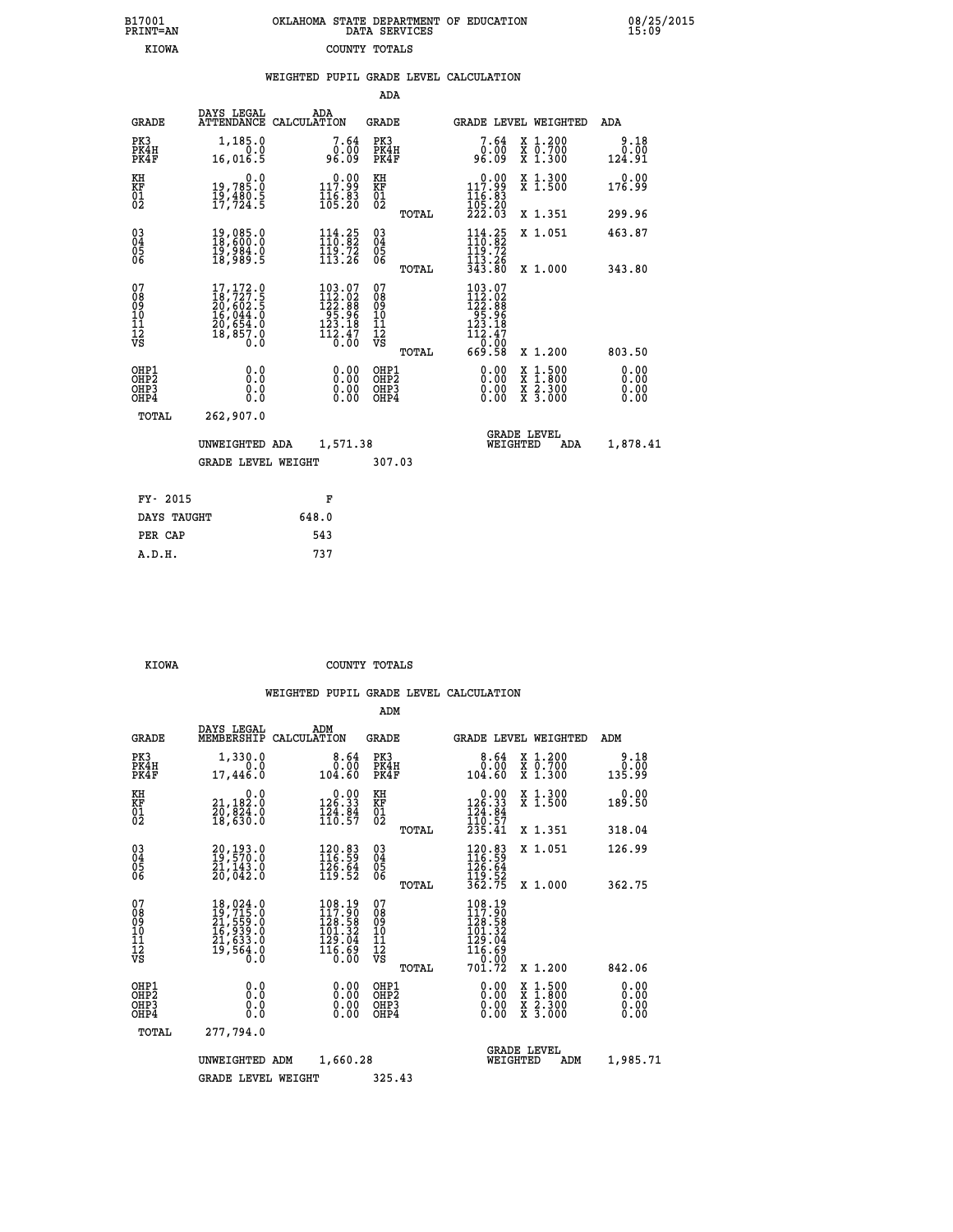| B17001<br><b>PRINT=AN</b> | OKLAHOMA STATE DEPARTMENT OF EDUCATION<br>DATA SERVICES | 08/25/2015<br>15:09 |
|---------------------------|---------------------------------------------------------|---------------------|
| 39 LATIMER                | 1001 WILBURTON                                          |                     |

|                                              |                                                                                                                               | WEIGHTED PUPIL GRADE LEVEL CALCULATION                                                             |                                                    |       |                                                                                                                    |                                                                                        |                        |
|----------------------------------------------|-------------------------------------------------------------------------------------------------------------------------------|----------------------------------------------------------------------------------------------------|----------------------------------------------------|-------|--------------------------------------------------------------------------------------------------------------------|----------------------------------------------------------------------------------------|------------------------|
|                                              |                                                                                                                               |                                                                                                    | ADA                                                |       |                                                                                                                    |                                                                                        |                        |
| <b>GRADE</b>                                 | DAYS LEGAL                                                                                                                    | ADA<br>ATTENDANCE CALCULATION                                                                      | <b>GRADE</b>                                       |       |                                                                                                                    | GRADE LEVEL WEIGHTED                                                                   | ADA                    |
| PK3<br>PK4H<br>PK4F                          | 1,745.0<br>0.0<br>6, 249.0                                                                                                    | $\begin{array}{c} 10.91 \\ 0.00 \\ 39.06 \end{array}$                                              | PK3<br>PK4H<br>PK4F                                |       | $\begin{array}{c} 10.91 \\ 0.00 \\ 39.06 \end{array}$                                                              | X 1.200<br>X 0.700<br>X 1.300                                                          | 13.09<br>0.00<br>50.78 |
| KH<br>KF<br>01<br>02                         | $\begin{smallmatrix} & & 0 & .0 \\ 12 & 885 & .5 \\ 11 & 777 & .5 \\ 11 & 040 & .0 \end{smallmatrix}$                         | $0.00$<br>80.53<br>$\frac{73.61}{69.00}$                                                           | KH<br>KF<br>01<br>02                               |       | $\begin{smallmatrix} &0.00\ 80.53\ 73.61\ 69.00\ 142.61\end{smallmatrix}$                                          | X 1.300<br>X 1.500                                                                     | 0.00<br>120.80         |
|                                              |                                                                                                                               |                                                                                                    |                                                    | TOTAL |                                                                                                                    | X 1.351                                                                                | 192.67                 |
| $^{03}_{04}$<br>05                           | 9,121.0<br>8,348.0<br>9,157.0<br>9,503.5                                                                                      | 57.01<br>52.18<br>57.23<br>59.40                                                                   | $\begin{matrix} 03 \\ 04 \\ 05 \\ 06 \end{matrix}$ |       | $\frac{57.01}{52.18}$<br>$\frac{57.23}{57.23}$                                                                     | X 1.051                                                                                | 59.92                  |
| 06                                           |                                                                                                                               |                                                                                                    |                                                    | TOTAL | 04.05<br>168.81                                                                                                    | X 1.000                                                                                | 168.81                 |
| 07<br>08<br>09<br>01<br>11<br>11<br>12<br>VS | $\begin{smallmatrix} 10, 645 & 0\\ 9, 101 & 0\\ 10, 881 & 5\\ 13, 153 & 5\\ 8, 416 & 0\\ 9, 604 & 5\\ 0 & 0\end{smallmatrix}$ | 66.53<br>56.88<br>68.01<br>62.21<br>52.60<br>$\begin{smallmatrix} 60.03 \ 60.00 \end{smallmatrix}$ | 07<br>08<br>09<br>101<br>11<br>12<br>VS            | TOTAL | 66.53<br>$\begin{smallmatrix} 566.38 \\ 56.381.01 \\ 682.21 \\ 52.60 \\ 60.03 \\ 0.00 \\ 386.26 \end{smallmatrix}$ | X 1.200                                                                                | 463.51                 |
| OHP1<br>OHP2<br>OHP3<br>OHP4                 | 166.5<br>0.0<br>0.0                                                                                                           | $\begin{smallmatrix} 1.04\ 0.00\ 0.00 \end{smallmatrix}$                                           | OHP1<br>OHP2<br>OHP3<br>OHP4                       |       | $\begin{smallmatrix} 1 & 04\ 0 & 00\ 0 & 00\ 0 & 00\ \end{smallmatrix}$                                            | $\begin{smallmatrix} 1.500\ 1.800\ 2.300\ 3.000 \end{smallmatrix}$<br>X<br>X<br>X<br>X | 1.56<br>0.00<br>0.00   |
| TOTAL                                        | 141,794.5                                                                                                                     |                                                                                                    |                                                    |       |                                                                                                                    |                                                                                        |                        |
|                                              | UNWEIGHTED ADA                                                                                                                | 886.23                                                                                             |                                                    |       | WEIGHTED                                                                                                           | <b>GRADE LEVEL</b><br>ADA                                                              | 1,071.14               |
|                                              | <b>GRADE LEVEL WEIGHT</b>                                                                                                     |                                                                                                    | 184.91                                             |       |                                                                                                                    |                                                                                        |                        |
| FY- 2015                                     |                                                                                                                               | F                                                                                                  |                                                    |       |                                                                                                                    |                                                                                        |                        |
| DAYS TAUGHT                                  |                                                                                                                               | 160.0                                                                                              |                                                    |       |                                                                                                                    |                                                                                        |                        |
| PER CAP                                      |                                                                                                                               | 66                                                                                                 |                                                    |       |                                                                                                                    |                                                                                        |                        |

 **ADM**

 **39 LATIMER I001 WILBURTON**

| <b>GRADE</b>                 | DAYS LEGAL<br>MEMBERSHIP                                                                                          | ADM<br>CALCULATION                                                    | <b>GRADE</b>                                       |       | <b>GRADE LEVEL WEIGHTED</b>                                                                      |                                          | ADM                                                         |  |
|------------------------------|-------------------------------------------------------------------------------------------------------------------|-----------------------------------------------------------------------|----------------------------------------------------|-------|--------------------------------------------------------------------------------------------------|------------------------------------------|-------------------------------------------------------------|--|
| PK3<br>PK4H<br>PK4F          | 1,745.0<br>6,315.0                                                                                                | 10.91<br>$\frac{0.00}{39.47}$                                         | PK3<br>PK4H<br>PK4F                                |       | $\frac{10.91}{0.00}$<br>39.47                                                                    | X 1.200<br>X 0.700<br>X 1.300            | $\begin{smallmatrix} 13.09\ 0.00 \ 51.31 \end{smallmatrix}$ |  |
| KH<br>KF<br>01<br>02         | $\begin{smallmatrix} & & 0 & .0\ 13 & .095 & .0\ 12 & .052 & .0\ 11 & .321 & .0 \end{smallmatrix}$                | $81.84$<br>$75.33$<br>$70.76$                                         | KH<br>KF<br>01<br>02                               |       | $0.00\n81.84\n75.33\n70.76\n146.09$                                                              | X 1.300<br>X 1.500                       | $0.00$<br>122.76                                            |  |
|                              |                                                                                                                   |                                                                       |                                                    | TOTAL |                                                                                                  | X 1.351                                  | 197.37                                                      |  |
| 03<br>04<br>05<br>06         | 9,378.0<br>8,559.0<br>9,409.0<br>9,576.0                                                                          | 58.61<br>53.49<br>58.81<br>59.85                                      | $\begin{matrix} 03 \\ 04 \\ 05 \\ 06 \end{matrix}$ |       | $\begin{smallmatrix} 58.61\ 53.49\ 58.81\ 59.85\ 172.15 \end{smallmatrix}$                       | X 1.051                                  | 61.60                                                       |  |
|                              |                                                                                                                   |                                                                       |                                                    | TOTAL |                                                                                                  | X 1.000                                  | 172.15                                                      |  |
| 07<br>08901112<br>1112<br>VS | $\begin{smallmatrix} 10, 808.0\\ 9, 467.0\\ 11, 263.0\\ 13, 651.0\\ 8, 809.0\\ 10, 090.0\\ 0.0 \end{smallmatrix}$ | $67.55$<br>59.17<br>70.39<br>85.32<br>85.06<br>53.06<br>63.06<br>0.00 | 07<br>08<br>09<br>001<br>11<br>11<br>12<br>VS      | TOTAL | $\begin{smallmatrix} 67.55\ 59.17\ 70.392\ 85.32\ 85.06\ 63.06\ 9.001\ 400.55 \end{smallmatrix}$ | X 1.200                                  | 480.66                                                      |  |
| OHP1<br>OHP2<br>OHP3<br>OHP4 | 171.0<br>0.0<br>0.0<br>Ŏ.Ŏ                                                                                        | $\begin{smallmatrix} 1.07\ 0.00\ 0.00 \end{smallmatrix}$              | OHP1<br>OHP2<br>OHP3<br>OHP4                       |       | $\begin{smallmatrix} 1.07 \ 0.00 \ 0.00 \ 0.00 \end{smallmatrix}$                                | X 1:500<br>X 1:800<br>X 2:300<br>X 3:000 | $\frac{1}{0}$ : $\frac{61}{00}$<br>0.00                     |  |
| TOTAL                        | 145,709.0                                                                                                         |                                                                       |                                                    |       |                                                                                                  |                                          |                                                             |  |
|                              | UNWEIGHTED ADM                                                                                                    | 910.69                                                                |                                                    |       | WEIGHTED                                                                                         | <b>GRADE LEVEL</b><br>ADM                | 1,100.55                                                    |  |
|                              | <b>GRADE LEVEL WEIGHT</b>                                                                                         |                                                                       | 189.86                                             |       |                                                                                                  |                                          |                                                             |  |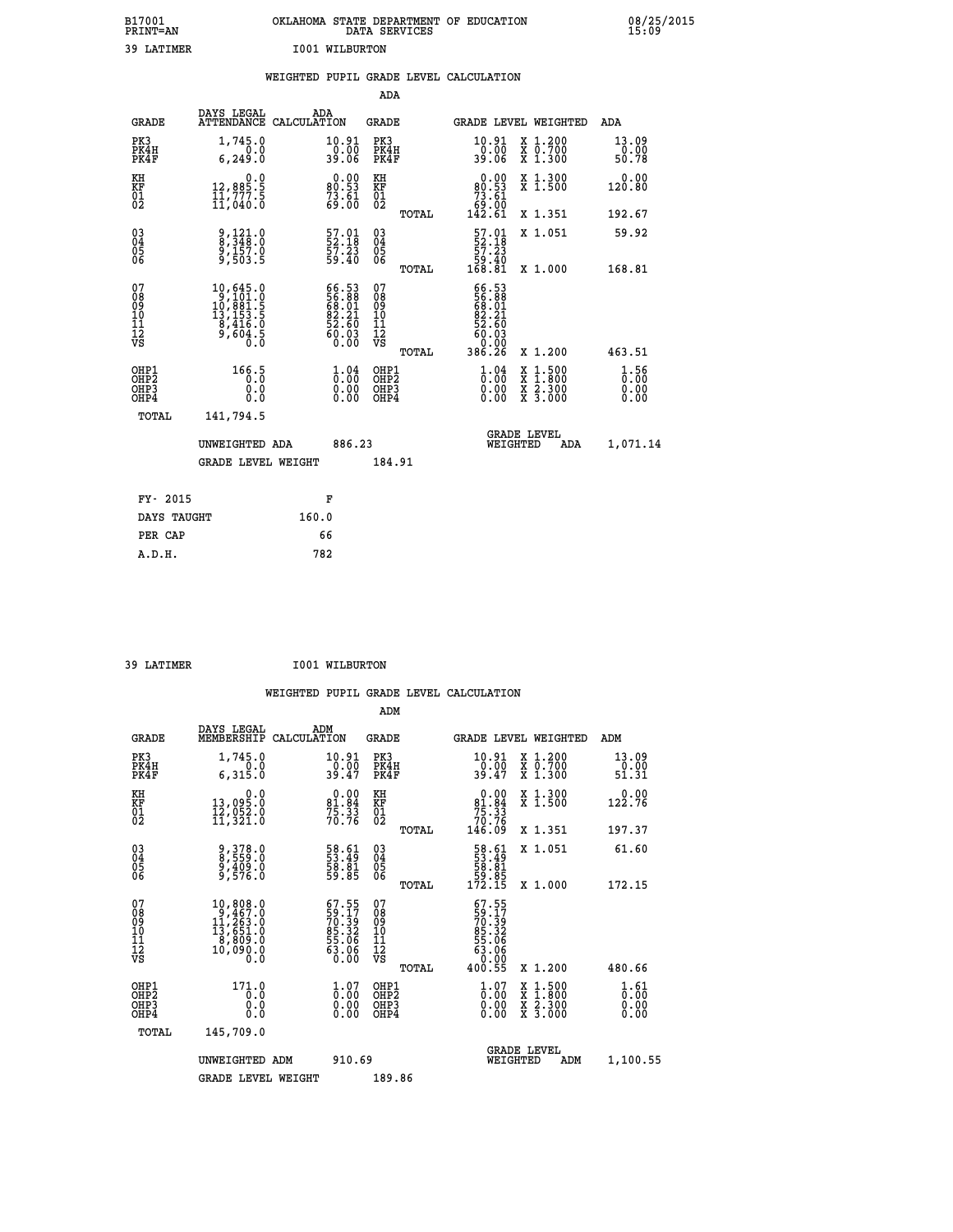| OKLAHOMA STATE DEPARTMENT OF EDUCATION<br>DATA SERVICES |  |
|---------------------------------------------------------|--|
| T002 RED OAK                                            |  |

| B17001<br><b>PRINT=AN</b>              |                                                                | OKLAHOMA STATE DEPARTMENT OF EDUCATION                                                                                       | DATA SERVICES                                      |       |                                                                                                                                      |                                          | 08/25<br>15:09        |
|----------------------------------------|----------------------------------------------------------------|------------------------------------------------------------------------------------------------------------------------------|----------------------------------------------------|-------|--------------------------------------------------------------------------------------------------------------------------------------|------------------------------------------|-----------------------|
| 39 LATIMER                             |                                                                | I002 RED OAK                                                                                                                 |                                                    |       |                                                                                                                                      |                                          |                       |
|                                        |                                                                | WEIGHTED PUPIL GRADE LEVEL CALCULATION                                                                                       | <b>ADA</b>                                         |       |                                                                                                                                      |                                          |                       |
| <b>GRADE</b>                           | DAYS LEGAL                                                     | ADA<br>ATTENDANCE CALCULATION                                                                                                | GRADE                                              |       |                                                                                                                                      | GRADE LEVEL WEIGHTED                     | ADA                   |
| PK3<br>PK4H<br>PK4F                    | 0.0<br>0.0<br>2,436.0                                          | 0.00<br>$0.00$<br>15.23                                                                                                      | PK3<br>PK4H<br>PK4F                                |       | 0.00<br>$0.00$<br>15.23                                                                                                              | X 1.200<br>X 0.700<br>X 1.300            | 0.00<br>0.00<br>19.80 |
| KH<br>KF<br>01<br>02                   | 0.0<br>3,640:0<br>3,221:0<br>3,337:5                           | $\begin{smallmatrix} 0.00\\ 22.75\\ 20.13\\ 20.86 \end{smallmatrix}$                                                         | KH<br>KF<br>01<br>02                               |       | $\begin{smallmatrix} 0.00\\ 22.75\\ 20.13\\ 20.86\\ 40.99 \end{smallmatrix}$                                                         | X 1.300<br>X 1.500                       | 0.00<br>34.13         |
|                                        |                                                                |                                                                                                                              |                                                    | TOTAL |                                                                                                                                      | X 1.351                                  | 55.38                 |
| 030404<br>06                           | 3,230.0<br>2,866.0<br>3,307.0<br>3,558.0                       | $\begin{smallmatrix} 20.19\\17.91\\20.67\\22.24 \end{smallmatrix}$                                                           | $\begin{matrix} 03 \\ 04 \\ 05 \\ 06 \end{matrix}$ |       | $\frac{20.19}{17.91}$<br>$\frac{20.67}{22.24}$<br>60.82                                                                              | X 1.051                                  | 21.22                 |
|                                        |                                                                |                                                                                                                              |                                                    | TOTAL |                                                                                                                                      | X 1.000                                  | 60.82                 |
| 07<br>08<br>09<br>10<br>11<br>12<br>VS | 2,736.5<br>2,504.5<br>2,967.0<br>2,945.5<br>3,058.0<br>2,150.0 | $\begin{array}{c} 17\cdot 10 \\ 15\cdot 65 \\ 18\cdot 54 \\ 18\cdot 41 \\ 19\cdot 11 \\ 13\cdot 44 \\ 0\cdot 00 \end{array}$ | 07<br>08<br>09<br>101<br>11<br>12<br>VS            | TOTAL | 17.10<br>$\frac{15}{18}$ : $\frac{55}{18}$<br>$\frac{18}{18}$ : $\frac{41}{18}$<br>$\frac{15}{13}$ $\frac{11}{44}$<br>0:00<br>102.25 | X 1.200                                  | 122.70                |
| OHP1<br>OHP2<br>OHP3<br>OHP4           | 0.0<br>Ŏ.Ŏ<br>0.0<br>0.0                                       | 0.0000<br>0.00<br>0.00                                                                                                       | OHP1<br>OHP2<br>OHP3<br>OHP4                       |       | 0.00<br>0.00                                                                                                                         | X 1:500<br>X 1:800<br>X 2:300<br>X 3:000 | 0.00<br>0.00<br>0.00  |
| TOTAL                                  | 41,957.0                                                       |                                                                                                                              |                                                    |       |                                                                                                                                      |                                          |                       |
|                                        | UNWEIGHTED ADA                                                 |                                                                                                                              | 262.23                                             |       |                                                                                                                                      | <b>GRADE LEVEL</b><br>WEIGHTED<br>ADA    | 314.05                |
|                                        | <b>GRADE LEVEL WEIGHT</b>                                      |                                                                                                                              | 51.82                                              |       |                                                                                                                                      |                                          |                       |
| FY- 2015                               |                                                                | F                                                                                                                            |                                                    |       |                                                                                                                                      |                                          |                       |
| DAYS TAUGHT                            |                                                                | 160.0                                                                                                                        |                                                    |       |                                                                                                                                      |                                          |                       |
| PER CAP                                |                                                                | 88                                                                                                                           |                                                    |       |                                                                                                                                      |                                          |                       |

 **39 LATIMER I002 RED OAK**

 **ADM DAYS LEGAL ADM GRADE MEMBERSHIP CALCULATION GRADE GRADE LEVEL WEIGHTED ADM**

| PK3<br>PK4H<br>PK4F                                | 0.000<br>2,509.0                                                                    | $\begin{smallmatrix} 0.00\\ 0.00\\ 15.68 \end{smallmatrix}$              | PK3<br>PK4H<br>PK4F                                 | 0.00<br>15.68                                                                                                            | X 1.200<br>X 0.700<br>X 1.300                                                                                       | $0.00$<br>$0.00$<br>20.38 |
|----------------------------------------------------|-------------------------------------------------------------------------------------|--------------------------------------------------------------------------|-----------------------------------------------------|--------------------------------------------------------------------------------------------------------------------------|---------------------------------------------------------------------------------------------------------------------|---------------------------|
| KH<br>KF<br>01<br>02                               | 0.0<br>3,792:0<br>3,438:0<br>3,427:0                                                | $\begin{smallmatrix} 0.00\\ 23.70\\ 21.49\\ 21.42 \end{smallmatrix}$     | KH<br>KF<br>01<br>02                                | $\begin{smallmatrix} 0.00\\ 23.70\\ 21.49\\ 21.42\\ 42.91 \end{smallmatrix}$                                             | X 1.300<br>X 1.500                                                                                                  | 0.00<br>35.55             |
|                                                    |                                                                                     |                                                                          | TOTAL                                               |                                                                                                                          | X 1.351                                                                                                             | 57.97                     |
| $\begin{matrix} 03 \\ 04 \\ 05 \\ 06 \end{matrix}$ | 3, 292.0<br>2, 882.0<br>3, 353.0<br>3, 644.0                                        | $\begin{smallmatrix} 20.58\ 18.01\ 20.96\ 22.78 \end{smallmatrix}$       | $\begin{array}{c} 03 \\ 04 \\ 05 \\ 06 \end{array}$ | $20.58$<br>$18.01$<br>$20.96$<br>$22.78$<br>$61.75$                                                                      | X 1.051                                                                                                             | 21.63                     |
|                                                    |                                                                                     |                                                                          | TOTAL                                               |                                                                                                                          | X 1.000                                                                                                             | 61.75                     |
| 07<br>08<br>09<br>101<br>11<br>12<br>VS            | $2,862.0$<br>$3,200.0$<br>$3,200.0$<br>$3,049.0$<br>$3,116.0$<br>$2,279.0$<br>$0.0$ | $17.89$<br>$16.13$<br>$20.00$<br>$19.06$<br>$19.48$<br>$14.24$<br>$0.00$ | 07<br>08<br>09<br>001<br>11<br>11<br>12<br>VS       | 17.89<br>$\begin{smallmatrix}1 & 0.3 \ 1 & 0.1 \ 2 & 0.06 \ 1 & 0.48 \ 1 & 0.24 \ 1 & 0.00 \ 1 & 0.80 \end{smallmatrix}$ |                                                                                                                     |                           |
|                                                    |                                                                                     |                                                                          | TOTAL                                               |                                                                                                                          | X 1.200                                                                                                             | 128.16                    |
| OHP1<br>OHP2<br>OHP3<br>OHP4                       |                                                                                     | $\begin{smallmatrix} 0.00 \ 0.00 \ 0.00 \ 0.00 \end{smallmatrix}$        | OHP1<br>OHP2<br>OHP3<br>OHP4                        |                                                                                                                          | $\begin{array}{l} \mathtt{X} & 1.500 \\ \mathtt{X} & 1.800 \\ \mathtt{X} & 2.300 \\ \mathtt{X} & 3.000 \end{array}$ | $0.00$<br>$0.00$<br>0.00  |
| TOTAL                                              | 43,423.0                                                                            |                                                                          |                                                     |                                                                                                                          |                                                                                                                     |                           |
|                                                    | UNWEIGHTED ADM                                                                      | 271.42                                                                   |                                                     | WEIGHTED                                                                                                                 | <b>GRADE LEVEL</b><br>ADM                                                                                           | 325.44                    |
|                                                    | <b>GRADE LEVEL WEIGHT</b>                                                           |                                                                          | 54.02                                               |                                                                                                                          |                                                                                                                     |                           |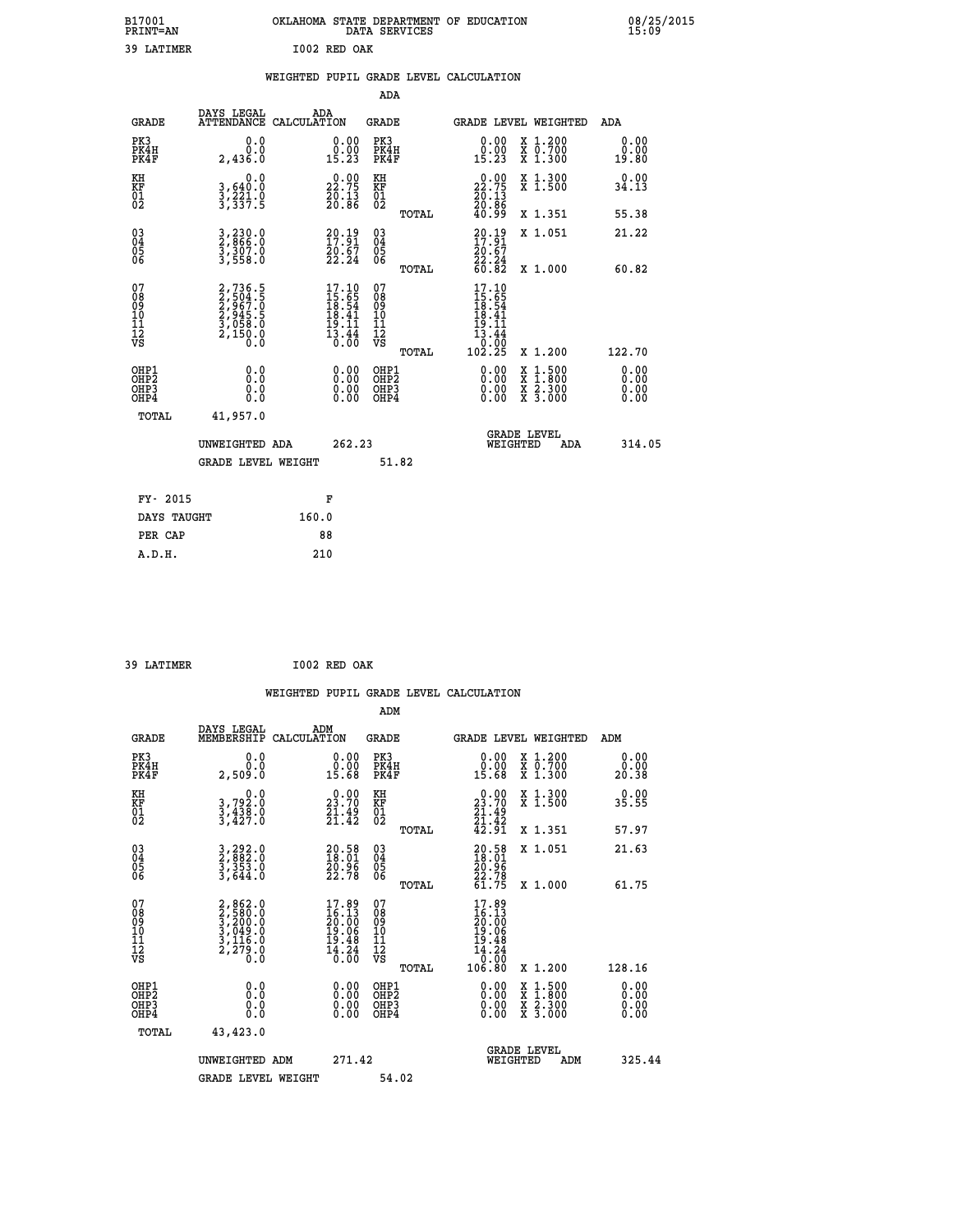# **B17001 OKLAHOMA STATE DEPARTMENT OF EDUCATION 08/25/2015 PRINT=AN DATA SERVICES 15:09**

| 39 LATIMER                        |                                                                                                                |       | <b>I003 BUFFALO VALLEY</b>                                                           |                                                    |       |                                                                                            |                                                                                                                                              |                      |
|-----------------------------------|----------------------------------------------------------------------------------------------------------------|-------|--------------------------------------------------------------------------------------|----------------------------------------------------|-------|--------------------------------------------------------------------------------------------|----------------------------------------------------------------------------------------------------------------------------------------------|----------------------|
|                                   |                                                                                                                |       |                                                                                      |                                                    |       | WEIGHTED PUPIL GRADE LEVEL CALCULATION                                                     |                                                                                                                                              |                      |
|                                   |                                                                                                                |       |                                                                                      | ADA                                                |       |                                                                                            |                                                                                                                                              |                      |
| <b>GRADE</b>                      | DAYS LEGAL<br>ATTENDANCE CALCULATION                                                                           |       | ADA                                                                                  | GRADE                                              |       |                                                                                            | GRADE LEVEL WEIGHTED                                                                                                                         | ADA                  |
| PK3<br>PK4H<br>PK4F               | 0.0<br>0.0<br>624.5                                                                                            |       | $\begin{smallmatrix} 0.00 \ 0.00 \ 4.28 \end{smallmatrix}$                           | PK3<br>PK4H<br>PK4F                                |       | $\begin{smallmatrix} 0.00 \\ 0.00 \\ 4.28 \end{smallmatrix}$                               | X 1.200<br>X 0.700<br>X 1.300                                                                                                                | 0.00<br>0.00<br>5.56 |
| KH<br>KF<br>01<br>02              | 0.0<br>$1, 132.5$<br>$1, 421.5$<br>$877.5$                                                                     |       | $\begin{array}{c} 0.00 \\ 7.76 \\ 9.74 \\ 6.01 \end{array}$                          | KH<br>KF<br>01<br>02                               |       | $0.00$<br>$7.76$<br>$9.74$<br>$6.01$<br>$15.75$                                            | X 1.300<br>X 1.500                                                                                                                           | 0.00<br>11.64        |
|                                   |                                                                                                                |       |                                                                                      |                                                    | TOTAL |                                                                                            | X 1.351                                                                                                                                      | 21.28                |
| 03<br>04<br>05<br>06              | $\begin{smallmatrix} 1\,, & 338\,. & 0\\ 904\,. & 5\\ 1\,, & 334\,. & 0\\ 2\,, & 190\,. & 0 \end{smallmatrix}$ |       | $\begin{array}{c} 9.16 \\ 6.20 \\ 9.14 \\ 15.00 \end{array}$                         | $\begin{matrix} 03 \\ 04 \\ 05 \\ 06 \end{matrix}$ |       | $\frac{9.16}{6.20}$                                                                        | X 1.051                                                                                                                                      | 9.63                 |
|                                   |                                                                                                                |       |                                                                                      |                                                    | TOTAL | 15:00<br>30:34                                                                             | X 1.000                                                                                                                                      | 30.34                |
| 07<br>089<br>090<br>1112<br>VS    | $1, 761.5$<br>$2, 328.5$<br>$1, 902.0$<br>$1, 792.0$<br>$1, 295.5$<br>$2, 913.5$<br>$0.0$                      |       | $\begin{smallmatrix} 12.07\\15.95\\13.03\\12.27\\8.87\\19.96\\0.00\end{smallmatrix}$ | 07<br>08<br>09<br>001<br>11<br>11<br>12<br>VS      | TOTAL | $\begin{smallmatrix} 12.07\\15.95\\13.03\\12.27\\8.87\\19.96\\9\end{smallmatrix}$<br>82.15 | X 1.200                                                                                                                                      | 98.58                |
| OHP1                              |                                                                                                                |       |                                                                                      |                                                    |       |                                                                                            |                                                                                                                                              |                      |
| OH <sub>P</sub> 2<br>OHP3<br>OHP4 | 0.0<br>0.0<br>0.0                                                                                              |       | 0.00<br>$0.00$<br>0.00                                                               | OHP1<br>OHP2<br>OHP3<br>OHP4                       |       | 0.00<br>0.00<br>0.00                                                                       | $\begin{smallmatrix} \mathtt{X} & 1\cdot500 \\ \mathtt{X} & 1\cdot800 \\ \mathtt{X} & 2\cdot300 \\ \mathtt{X} & 3\cdot000 \end{smallmatrix}$ | 0.00<br>0.00<br>0.00 |
| TOTAL                             | 21,815.0                                                                                                       |       |                                                                                      |                                                    |       |                                                                                            |                                                                                                                                              |                      |
|                                   | UNWEIGHTED ADA                                                                                                 |       | 149.44                                                                               |                                                    |       |                                                                                            | <b>GRADE LEVEL</b><br>WEIGHTED<br><b>ADA</b>                                                                                                 | 177.03               |
|                                   | <b>GRADE LEVEL WEIGHT</b>                                                                                      |       |                                                                                      |                                                    | 27.59 |                                                                                            |                                                                                                                                              |                      |
| FY- 2015                          |                                                                                                                |       | F                                                                                    |                                                    |       |                                                                                            |                                                                                                                                              |                      |
| DAYS TAUGHT                       |                                                                                                                | 146.0 |                                                                                      |                                                    |       |                                                                                            |                                                                                                                                              |                      |
| PER CAP                           |                                                                                                                |       | 97                                                                                   |                                                    |       |                                                                                            |                                                                                                                                              |                      |

 **A.D.H. 149**

 **39 LATIMER I003 BUFFALO VALLEY**

|                                          |                                                                                                    |                                                                                                   | ADM                                                 |       |                                                                                                                                                 |                                          |                              |
|------------------------------------------|----------------------------------------------------------------------------------------------------|---------------------------------------------------------------------------------------------------|-----------------------------------------------------|-------|-------------------------------------------------------------------------------------------------------------------------------------------------|------------------------------------------|------------------------------|
| <b>GRADE</b>                             | DAYS LEGAL<br>MEMBERSHIP                                                                           | ADM<br>CALCULATION                                                                                | <b>GRADE</b>                                        |       |                                                                                                                                                 | <b>GRADE LEVEL WEIGHTED</b>              | ADM                          |
| PK3<br>PK4H<br>PK4F                      | 0.0<br>ة:ة<br>652:0                                                                                | $\begin{smallmatrix} 0.00 \ 0.00 \ 4.47 \end{smallmatrix}$                                        | PK3<br>PK4H<br>PK4F                                 |       | $\begin{smallmatrix} 0.00 \\ 0.00 \\ 4.47 \end{smallmatrix}$                                                                                    | X 1.200<br>X 0.700<br>X 1.300            | 0.00<br>0.00<br>5.81         |
| KH<br>KF<br>01<br>02                     | 0.0<br>$1, 193.0$<br>$1, 495.0$<br>$920.0$                                                         | $\begin{smallmatrix} 0.00\\ 8.17\\ 10.24\\ 6.30 \end{smallmatrix}$                                | KH<br>KF<br>01<br>02                                |       | $\begin{smallmatrix} 0.00\\ 8.17\\ 10.24\\ 6.30\\ 16.54 \end{smallmatrix}$                                                                      | X 1.300<br>X 1.500                       | 0.00<br>12.26                |
|                                          |                                                                                                    |                                                                                                   |                                                     | TOTAL |                                                                                                                                                 | X 1.351                                  | 22.35                        |
| 03<br>04<br>05<br>06                     | $\begin{smallmatrix} 1\,, & 391 & 0\\ 919 & 0\\ 1\,, & 425 & 0\\ 2\,, & 277 & 0 \end{smallmatrix}$ | $\begin{array}{c} 9.53 \\ 6.29 \\ 9.76 \\ 15.60 \end{array}$                                      | $\begin{array}{c} 03 \\ 04 \\ 05 \\ 06 \end{array}$ |       | $9.53$<br>$6.29$<br>$9.76$<br>$15.60$<br>$31.65$                                                                                                | X 1.051                                  | 10.02                        |
|                                          |                                                                                                    |                                                                                                   |                                                     | TOTAL |                                                                                                                                                 | X 1.000                                  | 31.65                        |
| 07<br>08<br>09<br>101<br>11<br>12<br>VS  | $1,825.0$<br>$2,418.0$<br>$1,976.0$<br>$1,895.0$<br>$1,365.0$<br>$3,073.0$<br>$0.0$                | $\begin{smallmatrix} 12.50 \\ 16.56 \\ 13.53 \\ 12.98 \\ 9.35 \\ 21.05 \\ 0.00 \end{smallmatrix}$ | 07<br>08<br>09<br>11<br>11<br>12<br>VS              |       | $\begin{smallmatrix} 12\cdot50\\ 16\cdot56\\ 13\cdot53\\ 12\cdot98\\ 2\cdot355\\ 21\cdot05\\ 0\cdot90\\ 0\cdot90\\ 85\cdot97 \end{smallmatrix}$ |                                          |                              |
|                                          |                                                                                                    |                                                                                                   |                                                     | TOTAL |                                                                                                                                                 | X 1.200                                  | 103.16                       |
| OHP1<br>OHP2<br>OHP <sub>3</sub><br>OHP4 |                                                                                                    |                                                                                                   | OHP1<br>OHP2<br>OHP <sub>3</sub>                    |       | $0.00$<br>$0.00$<br>0.00                                                                                                                        | X 1:500<br>X 1:800<br>X 2:300<br>X 3:000 | 0.00<br>0.00<br>0.00<br>0.00 |
| TOTAL                                    | 22,824.0                                                                                           |                                                                                                   |                                                     |       |                                                                                                                                                 |                                          |                              |
|                                          | UNWEIGHTED ADM                                                                                     | 156.33                                                                                            |                                                     |       |                                                                                                                                                 | GRADE LEVEL<br>WEIGHTED<br>ADM           | 185.25                       |
|                                          | <b>GRADE LEVEL WEIGHT</b>                                                                          |                                                                                                   | 28.92                                               |       |                                                                                                                                                 |                                          |                              |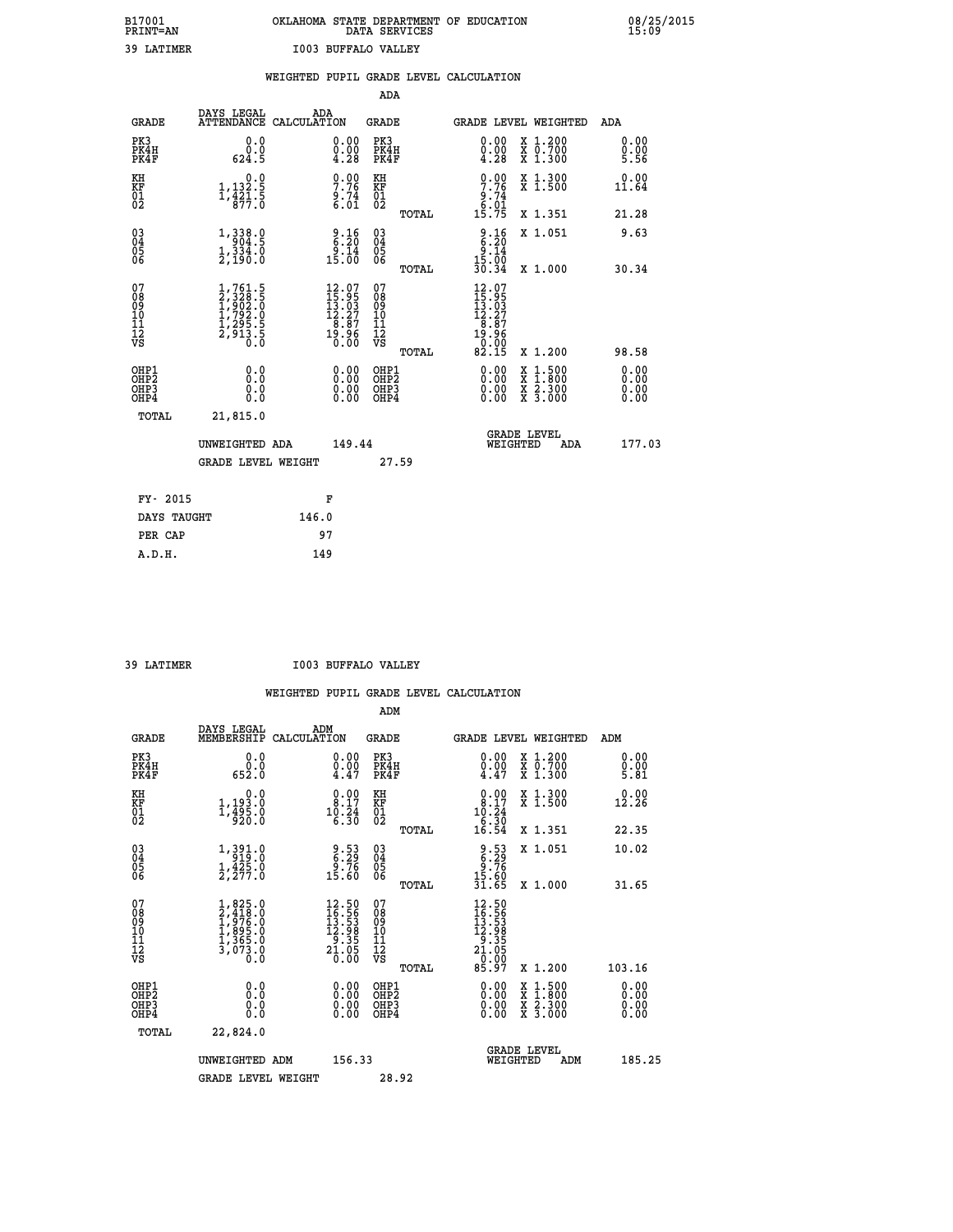| B17001<br><b>PRINT=AN</b> | OKLAHOMA STATE DEPARTMENT OF EDUCATION<br>SERVICES<br>DATA | 08/25/2015<br>15:09 |
|---------------------------|------------------------------------------------------------|---------------------|
| 39<br>LATIMER             | I004<br><b>PANOLA</b>                                      |                     |

| 39 LATIMER                       |                                                                                                                                                                     |       | I004 PANOLA                                                                                                                   |                                                    |       |                                                                                                |                                                                                                                                              |                              |
|----------------------------------|---------------------------------------------------------------------------------------------------------------------------------------------------------------------|-------|-------------------------------------------------------------------------------------------------------------------------------|----------------------------------------------------|-------|------------------------------------------------------------------------------------------------|----------------------------------------------------------------------------------------------------------------------------------------------|------------------------------|
|                                  |                                                                                                                                                                     |       |                                                                                                                               | ADA                                                |       | WEIGHTED PUPIL GRADE LEVEL CALCULATION                                                         |                                                                                                                                              |                              |
| GRADE                            | DAYS LEGAL<br>ATTENDANCE CALCULATION                                                                                                                                |       | ADA                                                                                                                           | GRADE                                              |       |                                                                                                | GRADE LEVEL WEIGHTED                                                                                                                         | ADA                          |
| PK3<br>PK4H<br>PK4F              | 0.0<br>0.0<br>1,214.5                                                                                                                                               |       | 0.00<br>$\frac{0}{7}.00$<br>7.69                                                                                              | PK3<br>PK4H<br>PK4F                                |       | 0.00<br>0.00<br>7.69                                                                           | X 1.200<br>X 0.700<br>X 1.300                                                                                                                | 0.00<br>0.00<br>10.00        |
| KH<br>KF<br>01<br>02             | 0.0<br>1,740:5<br>2,097:5<br>1,845:5                                                                                                                                |       | $\begin{smallmatrix} 0.00\\ 11.02\\ 13.28\\ 11.68 \end{smallmatrix}$                                                          | KH<br>KF<br>01<br>02                               |       | $0.00$<br>11.02<br>$\frac{13}{11}$ $\frac{28}{68}$<br>$24.96$                                  | X 1.300<br>X 1.500                                                                                                                           | 0.00<br>16.53                |
| 03<br>04<br>05<br>06             | $\begin{smallmatrix} 1,916.0\\-\ 987.5\\1,393.5\\1,338.5 \end{smallmatrix}$                                                                                         |       | $\begin{array}{r} 12\cdot 13 \\ 6\cdot 25 \\ 8\cdot 82 \\ 8\cdot 47 \end{array}$                                              | $\begin{matrix} 03 \\ 04 \\ 05 \\ 06 \end{matrix}$ | TOTAL | $\begin{array}{r} 12\cdot 13 \\ 6\cdot 25 \\ 8\cdot 82 \\ 8\cdot 47 \\ 23\cdot 54 \end{array}$ | X 1.351<br>X 1.051                                                                                                                           | 33.72<br>12.75               |
| 07                               |                                                                                                                                                                     |       |                                                                                                                               | 07                                                 | TOTAL |                                                                                                | X 1.000                                                                                                                                      | 23.54                        |
| 08<br>09<br>10<br>11<br>12<br>VS | $\begin{smallmatrix} 1,714\, . \ 1,598\, . \ 0 \\ 2,455\, . \ 0 \\ 2,455\, . \ 0 \\ 1,617\, . \ 0 \\ 1,766\, . \ 0 \\ 2,332\, . \ 0 \\ 0\, . \ 0 \end{smallmatrix}$ |       | $\begin{array}{r} 10.85 \\[-4pt] 10.11 \\[-4pt] 15.54 \\[-4pt] 10.23 \\[-4pt] 14.78 \\[-4pt] 14.76 \\[-4pt] 0.00 \end{array}$ | 08<br>09<br>11<br>11<br>12<br>VS                   | TOTAL | $10.85$<br>$10.11$<br>$15.54$<br>$10.23$<br>$11.18$<br>$\frac{14.76}{0.00}$<br>72.67           | X 1.200                                                                                                                                      | 87.20                        |
| OHP1<br>OHP2<br>OHP3<br>OHP4     | 0.0<br>0.0<br>0.0                                                                                                                                                   |       | 0.00<br>$0.00$<br>0.00                                                                                                        | OHP1<br>OHP2<br>OHP3<br>OHP4                       |       | 0.00<br>0.00<br>0.00                                                                           | $\begin{smallmatrix} \mathtt{X} & 1\cdot500 \\ \mathtt{X} & 1\cdot800 \\ \mathtt{X} & 2\cdot300 \\ \mathtt{X} & 3\cdot000 \end{smallmatrix}$ | 0.00<br>0.00<br>0.00<br>0.00 |
| TOTAL                            | 24,016.0<br>UNWEIGHTED ADA                                                                                                                                          |       | 152.01                                                                                                                        |                                                    |       | WEIGHTED                                                                                       | <b>GRADE LEVEL</b><br>ADA                                                                                                                    | 183.74                       |
|                                  | <b>GRADE LEVEL WEIGHT</b>                                                                                                                                           |       |                                                                                                                               | 31.73                                              |       |                                                                                                |                                                                                                                                              |                              |
| FY- 2015                         |                                                                                                                                                                     |       | F                                                                                                                             |                                                    |       |                                                                                                |                                                                                                                                              |                              |
| DAYS TAUGHT                      |                                                                                                                                                                     | 158.0 |                                                                                                                               |                                                    |       |                                                                                                |                                                                                                                                              |                              |
| PER CAP<br>A.D.H.                |                                                                                                                                                                     | 119   | 95                                                                                                                            |                                                    |       |                                                                                                |                                                                                                                                              |                              |

 **39 LATIMER I004 PANOLA**

 **WEIGHTED PUPIL GRADE LEVEL CALCULATION ADM DAYS LEGAL ADM GRADE MEMBERSHIP CALCULATION GRADE GRADE LEVEL WEIGHTED ADM PK3 0.0 0.00 PK3 0.00 X 1.200 0.00 PK4H 0.0 0.00 PK4H 0.00 X 0.700 0.00 PK4F 1,316.0 8.33 PK4F 8.33 X 1.300 10.83 KH 0.0 0.00 KH 0.00 X 1.300 0.00 KF 1,933.0 12.23 KF 12.23 X 1.500 18.35** 01 2,212.0 14.00 01 14.00<br>02 1,965.0 12.44 02 <sub>nomas</sub> 12.44  **TOTAL 26.44 X 1.351 35.72 03 2,024.0 12.81 03 12.81 X 1.051 13.46 04 1,034.0 6.54 04 6.54 05 1,484.0 9.39 05 9.39 06 1,449.0 9.17 06 9.17 TOTAL 25.10 X 1.000 25.10**  $\begin{array}{cccc} 07 & 1,893.0 & 11.98 & 07 & 11.98 \ 08 & 1,767.0 & 16.87 & 0.87 \ 09 & 2,665.0 & 16.87 & 0.87 & 16.87 \ 10 & 1,738.0 & 11.00 & 10 & 11.10 \ 11 & 2,039.0 & 12.91 & 11 & 0.01 \ 12 & 2,669.0 & 12.91 & 11 & 12.91 \ \hline\hline\hline\hline\hline\hline\hline\hline\hline\hline\$  **TOTAL 80.83 X 1.200 97.00 OHP1 0.0 0.00 OHP1 0.00 X 1.500 0.00 OHP2 0.0 0.00 OHP2 0.00 X 1.800 0.00 OHP3 0.0 0.00 OHP3 0.00 X 2.300 0.00 OHP4 0.0 0.00 OHP4 0.00 X 3.000 0.00 TOTAL 26,188.0 GRADE LEVEL UNWEIGHTED ADM 165.74 WEIGHTED ADM 200.46** GRADE LEVEL WEIGHT 34.72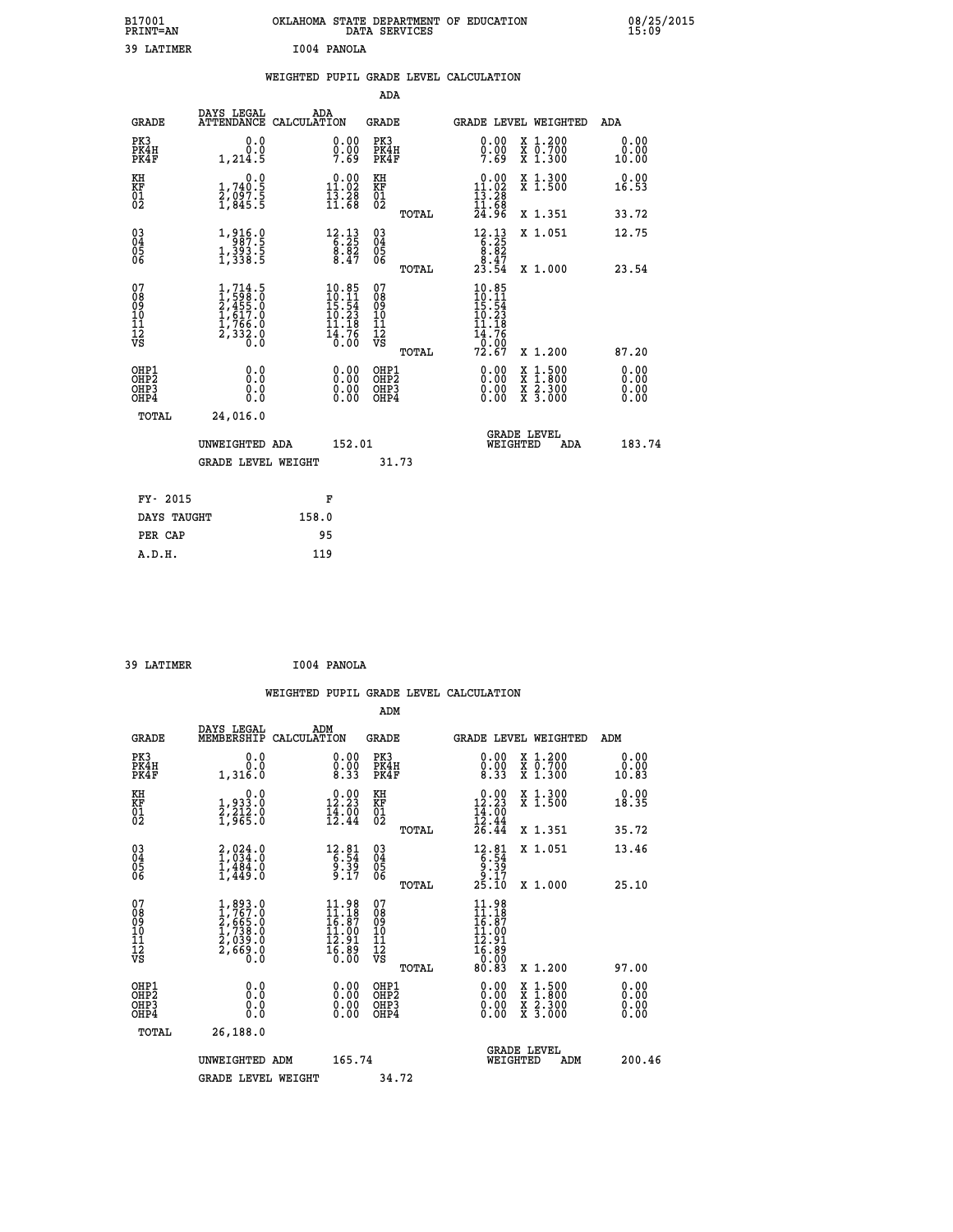| 7001<br>INT=AN  | OKLAHOMA STATE DEPARTMENT OF EDUCATION<br>DATA SERVICES |  |
|-----------------|---------------------------------------------------------|--|
| <b>T.ATTMER</b> | COUNTY TOTALS                                           |  |

 **B17001 OKLAHOMA STATE DEPARTMENT OF EDUCATION 08/25/2015**

|                                                                    |                                                                                                                                                                                          | WEIGHTED PUPIL GRADE LEVEL CALCULATION                                                        |                                                     |                                                                                                         |                                                                                                                                              |                              |
|--------------------------------------------------------------------|------------------------------------------------------------------------------------------------------------------------------------------------------------------------------------------|-----------------------------------------------------------------------------------------------|-----------------------------------------------------|---------------------------------------------------------------------------------------------------------|----------------------------------------------------------------------------------------------------------------------------------------------|------------------------------|
|                                                                    |                                                                                                                                                                                          |                                                                                               | ADA                                                 |                                                                                                         |                                                                                                                                              |                              |
| <b>GRADE</b>                                                       | DAYS LEGAL                                                                                                                                                                               | ADA<br>ATTENDANCE CALCULATION                                                                 | <b>GRADE</b>                                        | <b>GRADE LEVEL WEIGHTED</b>                                                                             |                                                                                                                                              | ADA                          |
| PK3<br>PK4H<br>PK4F                                                | 1,745.0<br>0.0<br>10,524.0                                                                                                                                                               | $\substack{10.91 \\ 0.00 \\ 66.26}$                                                           | PK3<br>PK4H<br>PK4F                                 | $\substack{10.91 \\ 0.00 \\ 66.26}$                                                                     | X 1.200<br>X 0.700<br>X 1.300                                                                                                                | 13.09<br>0.00<br>86.14       |
| KH<br>KF<br>01<br>02                                               | 0.0<br>19,398.5<br>18,517.5<br>17,100.0                                                                                                                                                  | $0.00$<br>122.06<br>$\frac{115}{107}$ $\frac{78}{55}$                                         | KH<br>KF<br>01<br>02                                | $\begin{smallmatrix} &0.00\\ 122.06\\ 116.76\\ 107.55\\ 224.31\end{smallmatrix}$                        | X 1.300<br>X 1.500                                                                                                                           | 0.00<br>183.10               |
|                                                                    |                                                                                                                                                                                          |                                                                                               | TOTAL                                               |                                                                                                         | X 1.351                                                                                                                                      | 303.05                       |
| $\begin{smallmatrix} 03 \\[-4pt] 04 \end{smallmatrix}$<br>05<br>06 | 15,605.0<br>13,106.0<br>īš,ī91.5<br>16,590.0                                                                                                                                             | 98.49<br>82:54<br>95:86<br>105:11                                                             | $^{03}_{04}$<br>0500                                | 98.49<br>82.54<br>95.86<br>105.11<br>283.51                                                             | X 1.051                                                                                                                                      | 387.03                       |
|                                                                    |                                                                                                                                                                                          |                                                                                               | TOTAL                                               |                                                                                                         | X 1.000                                                                                                                                      | 283.51                       |
| 07<br>08<br>09<br>10<br>11<br>11<br>12<br>VS                       | $\begin{smallmatrix} 16\,, & 857\,, & 5\\ 15\,, & 532\,, & 0\\ 18\,, & 205\,, & 5\\ 19\,, & 508\,, & 0\\ 14\,, & 535\,, & 5\\ 17\,, & 000\,, & 0\\ 0\,, & 0\,, & 0\,, \end{smallmatrix}$ | $\begin{array}{r} 106.55 \\ 98.59 \\ 115.12 \\ 123.12 \\ 91.76 \\ 108.19 \\ 0.00 \end{array}$ | 078<br>089<br>0011<br>11<br>11<br>12<br>VS<br>TOTAL | $\begin{array}{r} 106.55 \\ 98.59 \\ 115.12 \\ 123.12 \\ 91.76 \\ 108.19 \\ 0.00 \\ 643.33 \end{array}$ | X 1.200                                                                                                                                      | 771.99                       |
| OHP1<br>OHP2<br>OH <sub>P</sub> 3<br>OHP4                          | 166.5<br>0.0<br>0.0                                                                                                                                                                      | $\frac{1}{0}$ : 04<br>$\begin{smallmatrix} 0.00 \ 0.00 \end{smallmatrix}$                     | OHP1<br>OHP2<br>OHP3<br>OHP4                        | $1.04$<br>$0.00$<br>0.00                                                                                | $\begin{smallmatrix} \mathtt{X} & 1\cdot500 \\ \mathtt{X} & 1\cdot800 \\ \mathtt{X} & 2\cdot300 \\ \mathtt{X} & 3\cdot000 \end{smallmatrix}$ | 1.56<br>0.00<br>0.00<br>0.00 |
| TOTAL                                                              | 229,582.5                                                                                                                                                                                |                                                                                               |                                                     |                                                                                                         |                                                                                                                                              |                              |
|                                                                    | UNWEIGHTED ADA                                                                                                                                                                           | 1,449.91                                                                                      |                                                     | <b>GRADE LEVEL</b><br>WEIGHTED                                                                          | ADA                                                                                                                                          | 1,745.96                     |
|                                                                    | <b>GRADE LEVEL WEIGHT</b>                                                                                                                                                                |                                                                                               | 296.05                                              |                                                                                                         |                                                                                                                                              |                              |
| FY- 2015                                                           |                                                                                                                                                                                          | F                                                                                             |                                                     |                                                                                                         |                                                                                                                                              |                              |
| DAYS TAUGHT                                                        |                                                                                                                                                                                          | 624.0                                                                                         |                                                     |                                                                                                         |                                                                                                                                              |                              |
| PER CAP                                                            |                                                                                                                                                                                          | 346                                                                                           |                                                     |                                                                                                         |                                                                                                                                              |                              |

 **LATIMER COUNTY TOTALS**

 **A.D.H. 1,260**

 **B17001<br>PRINT=AN** 

|                                                       |                                                                                                       |                                                                                                                                        | ADM                                                |                                                                                                      |                                          |                              |
|-------------------------------------------------------|-------------------------------------------------------------------------------------------------------|----------------------------------------------------------------------------------------------------------------------------------------|----------------------------------------------------|------------------------------------------------------------------------------------------------------|------------------------------------------|------------------------------|
| <b>GRADE</b>                                          | DAYS LEGAL<br>MEMBERSHIP                                                                              | ADM<br>CALCULATION                                                                                                                     | <b>GRADE</b>                                       |                                                                                                      | GRADE LEVEL WEIGHTED                     | ADM                          |
| PK3<br>PK4H<br>PK4F                                   | 1,745.0<br>0.0<br>10,792.0                                                                            | 10.91<br>0.00<br>67.95                                                                                                                 | PK3<br>PK4H<br>PK4F                                | 10.91<br>67.95                                                                                       | X 1.200<br>X 0.700<br>X 1.300            | 13.09<br>0.00<br>88.33       |
| KH<br>KF<br>01<br>02                                  | 0.0<br>20,013.0<br>$\frac{19}{17}$ , $\frac{197}{633}$ . $\frac{8}{10}$                               | $0.00$<br>125.94<br>$\frac{1}{110}$ $\frac{1}{92}$                                                                                     | KH<br>KF<br>01<br>02                               | $\begin{smallmatrix} &0.00\\ 125.94\\ 121.06\\ 110.92\\ 231.98 \end{smallmatrix}$                    | X 1.300<br>X 1.500                       | 0.00<br>188.92               |
|                                                       |                                                                                                       |                                                                                                                                        | TOTAL                                              |                                                                                                      | X 1.351                                  | 313.41                       |
| 03<br>04<br>05<br>06                                  | $16,085.0$<br>$13,394.0$<br>$15,671.0$<br>$16,946.0$                                                  | 101.53<br>84.33<br>88.92<br>107.40                                                                                                     | $\begin{matrix} 03 \\ 04 \\ 05 \\ 06 \end{matrix}$ | $\begin{array}{r} 101.53 \\ 84.33 \\ 98.92 \\ 107.40 \end{array}$                                    | X 1.051                                  | 106.71                       |
|                                                       |                                                                                                       |                                                                                                                                        | TOTAL                                              | 290.65                                                                                               | X 1.000                                  | 290.65                       |
| 07<br>08<br>09<br>101<br>112<br>VS                    | $\begin{smallmatrix}17,388.0\\16,232.0\\19,104.0\\20,333.0\\15,329.0\\18,111.0\\0.0\end{smallmatrix}$ | 109.92<br>103.04<br>120.79<br>$\begin{array}{r} 128.36 \\ 96.80 \\ 115.24 \\ 0.00 \end{array}$                                         | 07<br>08<br>09<br>101<br>11<br>12<br>VS<br>TOTAL   | $\begin{smallmatrix} 109.92\\103.04\\120.79\\128.36\\96.80\\115.24\\0.00\end{smallmatrix}$<br>674.15 | X 1.200                                  | 808.98                       |
| OHP1<br>OH <sub>P</sub> 2<br>OH <sub>P3</sub><br>OHP4 | 171.0<br>0.0<br>0.000                                                                                 | $\overset{1}{\underset{0}{0}}\,\overset{0}{\overset{0}{\cdot}}\,\overset{0}{\underset{0}{0}}\,\overset{0}{\overset{0}{\cdot}}$<br>0.00 | OHP1<br>OHP2<br>OHP3<br>OHP4                       | $\begin{smallmatrix} 1.07 \ 0.00 \ 0.00 \end{smallmatrix}$<br>0.00                                   | X 1:500<br>X 1:800<br>X 2:300<br>X 3:000 | 1.61<br>0.00<br>0.00<br>0.00 |
| TOTAL                                                 | 238,144.0                                                                                             |                                                                                                                                        |                                                    |                                                                                                      |                                          |                              |
|                                                       | UNWEIGHTED ADM                                                                                        | 1,504.18                                                                                                                               |                                                    | WEIGHTED                                                                                             | <b>GRADE LEVEL</b><br>ADM                | 1,811.70                     |
|                                                       | <b>GRADE LEVEL WEIGHT</b>                                                                             |                                                                                                                                        | 307.52                                             |                                                                                                      |                                          |                              |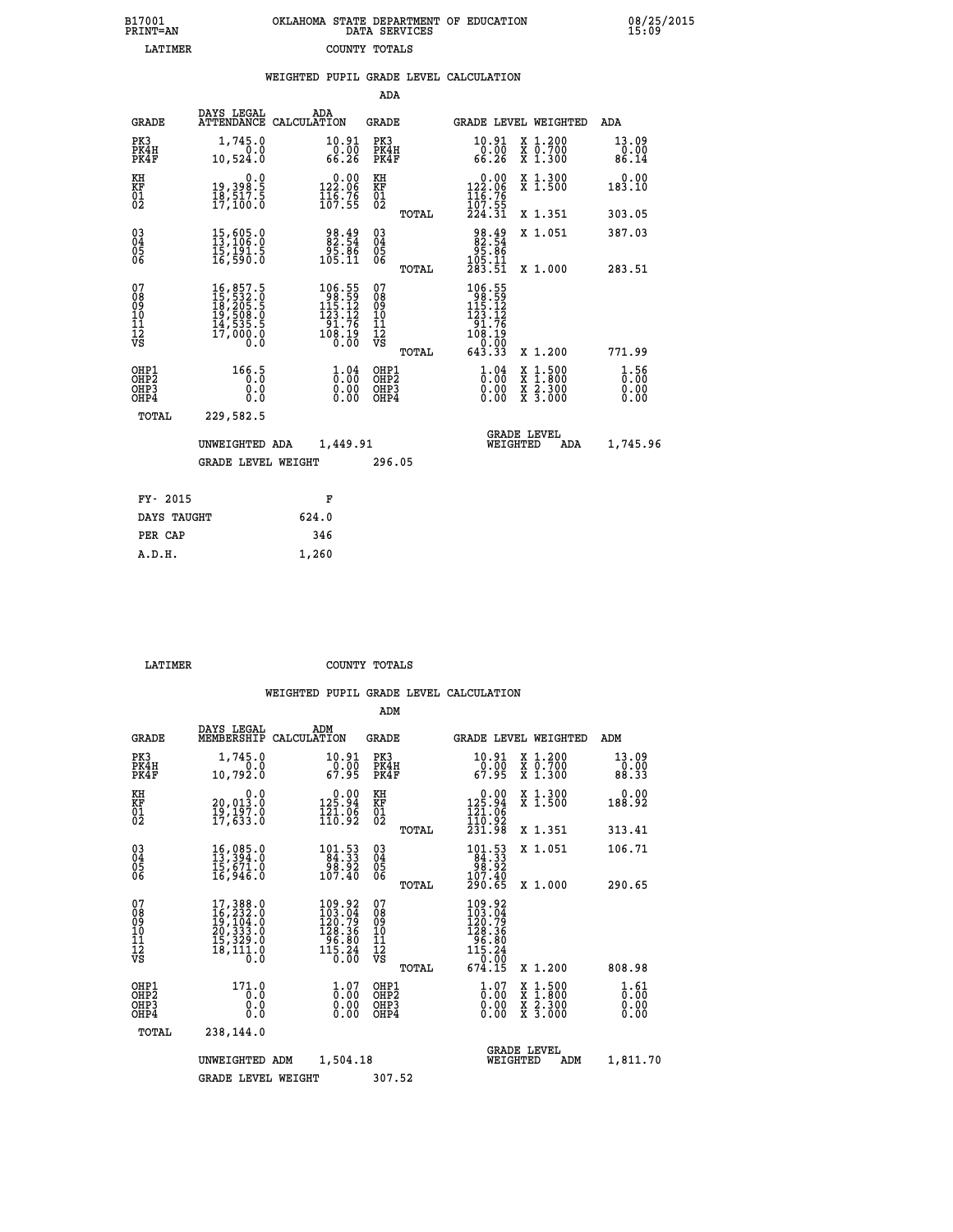| B17001<br>PRINT=AN | OKLAHOMA STATE DEPARTMENT OF EDUCATION<br>DATA SERVICES | 08/25/2015<br>15:09 |
|--------------------|---------------------------------------------------------|---------------------|
| 40 LE FLORE        | C004 SHADY POINT                                        |                     |

|                                                                    |                                                                        |       |                                                                                              |                                          |       | WEIGHTED PUPIL GRADE LEVEL CALCULATION                                                                                                                                                                                                                                         |                                          |                       |
|--------------------------------------------------------------------|------------------------------------------------------------------------|-------|----------------------------------------------------------------------------------------------|------------------------------------------|-------|--------------------------------------------------------------------------------------------------------------------------------------------------------------------------------------------------------------------------------------------------------------------------------|------------------------------------------|-----------------------|
|                                                                    |                                                                        |       |                                                                                              | <b>ADA</b>                               |       |                                                                                                                                                                                                                                                                                |                                          |                       |
| <b>GRADE</b>                                                       | DAYS LEGAL<br>ATTENDANCE CALCULATION                                   | ADA   |                                                                                              | GRADE                                    |       | GRADE LEVEL WEIGHTED                                                                                                                                                                                                                                                           |                                          | ADA                   |
| PK3<br>PK4H<br>PK4F                                                | 0.0<br>0.0<br>2,990.0                                                  |       | $\begin{smallmatrix} 0.00\\ 0.00\\ 18.34 \end{smallmatrix}$                                  | PK3<br>PK4H<br>PK4F                      |       | 0.00<br>$\substack{0.001 \ 18.34}$                                                                                                                                                                                                                                             | X 1.200<br>X 0.700<br>X 1.300            | 0.00<br>0.00<br>23.84 |
| KH<br>KF<br>$\frac{01}{02}$                                        | $\begin{smallmatrix} 0.0\\2,576.5\\1,977.5\\2,393.0 \end{smallmatrix}$ |       | 15.81<br>$\frac{1}{2}\cdot\frac{1}{7}\cdot\frac{1}{7}$                                       | KH<br>KF<br>$\overline{01}$              |       | $0.00$<br>15.81<br>$\frac{12.16}{14.71}$<br>$\frac{26.87}{26.87}$                                                                                                                                                                                                              | X 1.300<br>X 1.500                       | 0.00<br>23.72         |
|                                                                    |                                                                        |       |                                                                                              |                                          | TOTAL |                                                                                                                                                                                                                                                                                | X 1.351                                  | 36.30                 |
| $\begin{smallmatrix} 03 \\[-4pt] 04 \end{smallmatrix}$<br>Ŏ5<br>06 | 2,500.5<br>1,422.5<br>1,809.5<br>1,925.0                               |       | $15.34$<br>8.73<br>11.10<br>11.81                                                            | $\substack{03 \\ 04}$<br>$\frac{05}{06}$ |       | $15.34$<br>8.73<br>11.10<br>11.01                                                                                                                                                                                                                                              | X 1.051                                  | 16.12                 |
|                                                                    |                                                                        |       |                                                                                              |                                          | TOTAL | 31.64                                                                                                                                                                                                                                                                          | X 1.000                                  | 31.64                 |
| 07<br>08<br>09<br>11<br>11<br>12<br>VS                             | 2, 385.5<br>1, 535.0<br>0.0<br>0.0<br>0.0<br>$\S.$                     |       | 14.60<br>$\begin{array}{c} 3.42 \\ 0.60 \\ 0.00 \\ 0.00 \\ 0.00 \\ 0.00 \end{array}$<br>0.00 | 07<br>08<br>09<br>11<br>11<br>12<br>VS   | TOTAL | 14.60<br>$\begin{smallmatrix} 0.42 \ 0.00 \ 0.00 \end{smallmatrix}$<br>0.00<br>0.00<br>0.00<br>24.02                                                                                                                                                                           | X 1.200                                  | 28.82                 |
| OHP1<br>OHP <sub>2</sub><br>OHP3<br>OHP4                           | 0.0<br>0.0<br>$0.\overline{0}$                                         |       | $\begin{smallmatrix} 0.00 \ 0.00 \ 0.00 \ 0.00 \end{smallmatrix}$                            | OHP1<br>OHP <sub>2</sub><br>OHP3<br>OHP4 |       | $\begin{smallmatrix} 0.00 & 0.00 & 0.00 & 0.00 & 0.00 & 0.00 & 0.00 & 0.00 & 0.00 & 0.00 & 0.00 & 0.00 & 0.00 & 0.00 & 0.00 & 0.00 & 0.00 & 0.00 & 0.00 & 0.00 & 0.00 & 0.00 & 0.00 & 0.00 & 0.00 & 0.00 & 0.00 & 0.00 & 0.00 & 0.00 & 0.00 & 0.00 & 0.00 & 0.00 & 0.00 & 0.0$ | X 1:500<br>X 1:800<br>X 2:300<br>X 3:000 | 0.00<br>0.00<br>0.00  |
| TOTAL                                                              | 21,515.0                                                               |       |                                                                                              |                                          |       |                                                                                                                                                                                                                                                                                |                                          |                       |
|                                                                    | UNWEIGHTED ADA                                                         |       | 132.02                                                                                       |                                          |       | <b>GRADE LEVEL</b><br>WEIGHTED                                                                                                                                                                                                                                                 | ADA                                      | 160.44                |
|                                                                    | <b>GRADE LEVEL WEIGHT</b>                                              |       |                                                                                              |                                          | 28.42 |                                                                                                                                                                                                                                                                                |                                          |                       |
| FY- 2015                                                           |                                                                        |       | F                                                                                            |                                          |       |                                                                                                                                                                                                                                                                                |                                          |                       |
| DAYS TAUGHT                                                        |                                                                        | 163.0 |                                                                                              |                                          |       |                                                                                                                                                                                                                                                                                |                                          |                       |
| PER CAP                                                            |                                                                        |       | 33                                                                                           |                                          |       |                                                                                                                                                                                                                                                                                |                                          |                       |

 **40 LE FLORE C004 SHADY POINT**

|                                          |                                                                                                      |                                                                                                                                                   | ADM                                                |       |                                                                         |                                          |                              |
|------------------------------------------|------------------------------------------------------------------------------------------------------|---------------------------------------------------------------------------------------------------------------------------------------------------|----------------------------------------------------|-------|-------------------------------------------------------------------------|------------------------------------------|------------------------------|
| <b>GRADE</b>                             | DAYS LEGAL<br>MEMBERSHIP                                                                             | ADM<br>CALCULATION                                                                                                                                | <b>GRADE</b>                                       |       |                                                                         | <b>GRADE LEVEL WEIGHTED</b>              | ADM                          |
| PK3<br>PK4H<br>PK4F                      | 0.0<br>Ō.Ō<br>3,112.0                                                                                | 0.00<br>19.09                                                                                                                                     | PK3<br>PK4H<br>PK4F                                |       | 0.00<br>19.09                                                           | X 1.200<br>X 0.700<br>X 1.300            | 0.00<br>0.00<br>24.82        |
| KH<br>KF<br>01<br>02                     | 0.0<br>2,704:0<br>2,064:0<br>2,498:0                                                                 | $\begin{array}{c} 0.00 \\ 16.59 \\ 12.59 \\ 15.36 \end{array}$                                                                                    | KH<br>KF<br>01<br>02                               |       | $\begin{array}{r} 0.00 \\ 16.59 \\ 12.69 \\ 15.36 \\ 28.05 \end{array}$ | X 1.300<br>X 1.500                       | 0.00<br>24.89                |
|                                          |                                                                                                      |                                                                                                                                                   |                                                    | TOTAL |                                                                         | X 1.351                                  | 37.90                        |
| 03<br>04<br>05<br>06                     | 2,604.0<br>1,467.0<br>1,895.0<br>1,999.0                                                             | 15.98<br>$\frac{11.63}{12.26}$                                                                                                                    | $\begin{matrix} 03 \\ 04 \\ 05 \\ 06 \end{matrix}$ |       | 15.98<br>$\frac{11.63}{12.26}$<br>32.89                                 | X 1.051                                  | 16.79                        |
|                                          |                                                                                                      |                                                                                                                                                   |                                                    | TOTAL |                                                                         | X 1.000                                  | 32.89                        |
| 07<br>08<br>09<br>101<br>112<br>VS       | $2,494.0$<br>1,590.0<br>$\begin{smallmatrix} 0.0 & 0 \ 0.0 & 0 \ 0.0 & 0 \end{smallmatrix}$<br>$\S.$ | $\begin{smallmatrix} 15\cdot 26\\ 9\cdot 75\\ 0\cdot 00\\ 0\cdot 00\\ 0\cdot 00\\ 0\cdot 00\\ 0\cdot 00\\ 0\cdot 00\\ 0\cdot 00\end{smallmatrix}$ | 07<br>08<br>09<br>101<br>11<br>12<br>VS            |       | 15.26<br>$\begin{array}{c} 0.75 \\ 0.00 \\ 0.00 \end{array}$            |                                          |                              |
|                                          |                                                                                                      |                                                                                                                                                   |                                                    | TOTAL | 25.01                                                                   | X 1.200                                  | 30.01                        |
| OHP1<br>OHP2<br>OH <sub>P3</sub><br>OHP4 | 0.0<br>0.000                                                                                         | $0.00$<br>$0.00$<br>0.00                                                                                                                          | OHP1<br>OHP2<br>OHP <sub>3</sub>                   |       | $0.00$<br>$0.00$<br>0.00                                                | X 1:500<br>X 1:800<br>X 2:300<br>X 3:000 | 0.00<br>0.00<br>0.00<br>0.00 |
| TOTAL                                    | 22,427.0                                                                                             |                                                                                                                                                   |                                                    |       |                                                                         |                                          |                              |
|                                          | UNWEIGHTED ADM                                                                                       | 137.61                                                                                                                                            |                                                    |       |                                                                         | <b>GRADE LEVEL</b><br>WEIGHTED<br>ADM    | 167.30                       |
|                                          | <b>GRADE LEVEL WEIGHT</b>                                                                            |                                                                                                                                                   | 29.69                                              |       |                                                                         |                                          |                              |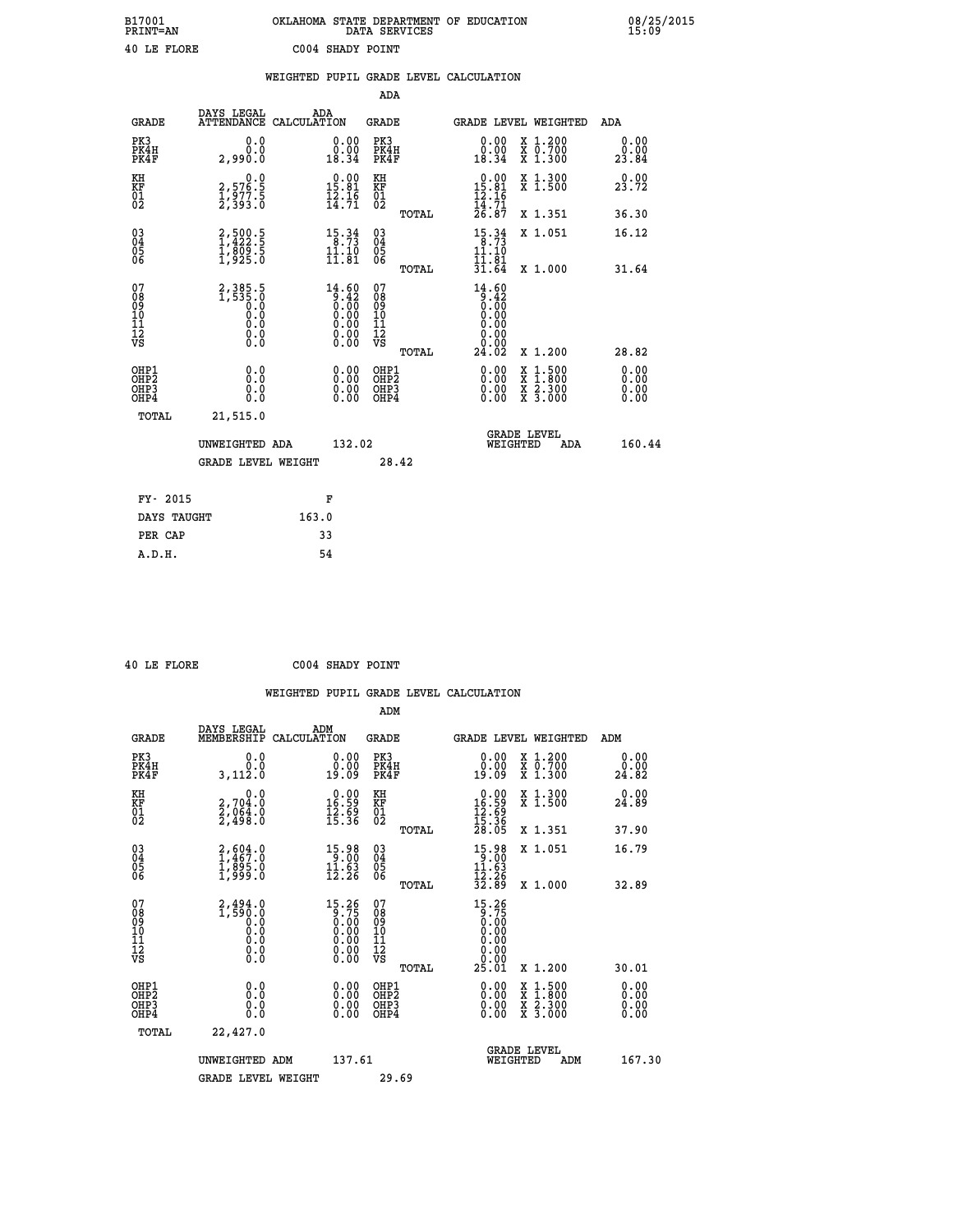| B17001<br>PRINT=AN | OKLAHOMA STATE DEPARTMENT OF EDUCATION<br>DATA SERVICES | 08/25/2015<br>15:09 |
|--------------------|---------------------------------------------------------|---------------------|
| 40 LE FLORE        | C011<br>MONROE                                          |                     |

|                                                                    |                                                                                                      |       |                                                                                                                                                   |                                        |       | WEIGHTED PUPIL GRADE LEVEL CALCULATION                                                           |                                                                                                                                      |                              |
|--------------------------------------------------------------------|------------------------------------------------------------------------------------------------------|-------|---------------------------------------------------------------------------------------------------------------------------------------------------|----------------------------------------|-------|--------------------------------------------------------------------------------------------------|--------------------------------------------------------------------------------------------------------------------------------------|------------------------------|
|                                                                    |                                                                                                      |       |                                                                                                                                                   | <b>ADA</b>                             |       |                                                                                                  |                                                                                                                                      |                              |
| <b>GRADE</b>                                                       | DAYS LEGAL ADA ATTENDANCE CALCULATION                                                                |       |                                                                                                                                                   | <b>GRADE</b>                           |       | GRADE LEVEL WEIGHTED                                                                             |                                                                                                                                      | ADA                          |
| PK3<br>PK4H<br>PK4F                                                | 0.0<br>0.0<br>1,595.5                                                                                |       | 0.00<br>$0.00$<br>9.85                                                                                                                            | PK3<br>PK4H<br>PK4F                    |       | 0.00<br>$\frac{0.00}{9.85}$                                                                      | X 1.200<br>X 0.700<br>X 1.300                                                                                                        | 0.00<br>0.00<br>12.81        |
| KH<br>KF<br>01<br>02                                               | 0.0<br>705.0<br>$\frac{1}{2}$ , $\frac{778}{140}$ .                                                  |       | $\begin{smallmatrix} 0.00\\ 4.35\\ 10.98\\ 13.21 \end{smallmatrix}$                                                                               | KH<br>KF<br>01<br>02                   |       | $0.00$<br>$4.35$<br>$\frac{10.98}{13.21}$<br>$24.19$                                             | X 1.300<br>X 1.500                                                                                                                   | 0.00<br>6.53                 |
|                                                                    |                                                                                                      |       |                                                                                                                                                   |                                        | TOTAL |                                                                                                  | X 1.351                                                                                                                              | 32.68                        |
| $\begin{smallmatrix} 03 \\[-4pt] 04 \end{smallmatrix}$<br>Ŏ5<br>06 | 2,005.5<br>$\frac{27332.0}{1,626.5}$                                                                 |       | $\begin{array}{r} 12\cdot 38 \\ 8\cdot 01 \\ 14\cdot 40 \\ 10\cdot 04 \end{array}$                                                                | $\substack{03 \\ 04}$<br>0500          |       | $\begin{array}{r} 12\cdot 38 \\ 8\cdot 01 \\ 14\cdot 40 \\ 10\cdot 04 \\ 32\cdot 45 \end{array}$ | X 1.051                                                                                                                              | 13.01                        |
|                                                                    |                                                                                                      |       |                                                                                                                                                   |                                        | TOTAL |                                                                                                  | X 1.000                                                                                                                              | 32.45                        |
| 07<br>08<br>09<br>11<br>11<br>12<br>VS                             | $1,843.0$<br>$1,413.5$<br>$0.0$<br>$0.0$<br>$\begin{smallmatrix} 0.16 \ 0.0 \ 0.0 \end{smallmatrix}$ |       | $\begin{smallmatrix} 11\cdot 38\\ 8\cdot 73\\ 0\cdot 00\\ 0\cdot 00\\ 0\cdot 00\\ 0\cdot 00\\ 0\cdot 00\\ 0\cdot 00\\ 0\cdot 00\end{smallmatrix}$ | 07<br>08<br>09<br>11<br>11<br>12<br>VS | TOTAL | 11.38<br>$\begin{array}{c} 0.73 \\ 0.00 \\ 0.00 \end{array}$<br>0.00<br>0.00<br>0.00<br>20.11    | X 1.200                                                                                                                              | 24.13                        |
|                                                                    |                                                                                                      |       |                                                                                                                                                   |                                        |       |                                                                                                  |                                                                                                                                      |                              |
| OHP1<br>OHP2<br>OHP3<br>OHP4                                       | 0.0<br>0.0<br>0.0                                                                                    |       | 0.00<br>$\begin{smallmatrix} 0.00 \ 0.00 \end{smallmatrix}$                                                                                       | OHP1<br>OHP2<br>OHP3<br>OHP4           |       | 0.00<br>0.00<br>0.00                                                                             | $\begin{smallmatrix} \mathtt{X} & 1 & 500 \\ \mathtt{X} & 1 & 800 \\ \mathtt{X} & 2 & 300 \\ \mathtt{X} & 3 & 000 \end{smallmatrix}$ | 0.00<br>ŏ:ŏŏ<br>0.00<br>0.00 |
| TOTAL                                                              | 16,737.5                                                                                             |       |                                                                                                                                                   |                                        |       |                                                                                                  |                                                                                                                                      |                              |
|                                                                    | UNWEIGHTED ADA                                                                                       |       | 103.33                                                                                                                                            |                                        |       | <b>GRADE LEVEL</b><br>WEIGHTED                                                                   | ADA                                                                                                                                  | 121.61                       |
|                                                                    | <b>GRADE LEVEL WEIGHT</b>                                                                            |       |                                                                                                                                                   |                                        | 18.28 |                                                                                                  |                                                                                                                                      |                              |
| FY- 2015                                                           |                                                                                                      |       | F                                                                                                                                                 |                                        |       |                                                                                                  |                                                                                                                                      |                              |
| DAYS TAUGHT                                                        |                                                                                                      | 162.0 |                                                                                                                                                   |                                        |       |                                                                                                  |                                                                                                                                      |                              |
| PER CAP                                                            |                                                                                                      |       | 92                                                                                                                                                |                                        |       |                                                                                                  |                                                                                                                                      |                              |
| A.D.H.                                                             |                                                                                                      |       | 66                                                                                                                                                |                                        |       |                                                                                                  |                                                                                                                                      |                              |

| 40 LE FLORE                                        |                                                                       | C011 MONROE |                                                                     |                                        |       |                                                                        |                                                                                                                                              |                       |
|----------------------------------------------------|-----------------------------------------------------------------------|-------------|---------------------------------------------------------------------|----------------------------------------|-------|------------------------------------------------------------------------|----------------------------------------------------------------------------------------------------------------------------------------------|-----------------------|
|                                                    |                                                                       |             |                                                                     |                                        |       | WEIGHTED PUPIL GRADE LEVEL CALCULATION                                 |                                                                                                                                              |                       |
|                                                    |                                                                       |             |                                                                     | ADM                                    |       |                                                                        |                                                                                                                                              |                       |
| <b>GRADE</b>                                       | DAYS LEGAL<br>MEMBERSHIP CALCULATION                                  | ADM         |                                                                     | GRADE                                  |       |                                                                        | GRADE LEVEL WEIGHTED                                                                                                                         | ADM                   |
| PK3<br>PK4H<br>PK4F                                | 0.0<br>0.0<br>1,677.0                                                 |             | 0.00<br>0.00<br>10.35                                               | PK3<br>PK4H<br>PK4F                    |       | 0.00<br>$\begin{array}{c} 0.00 \\ 10.35 \end{array}$                   | X 1.200<br>X 0.700<br>X 1.300                                                                                                                | 0.00<br>0.00<br>13.46 |
| KH<br>KF<br>01<br>02                               | 0.0<br>763.0<br>$\frac{1}{2}$ , $\frac{831}{86}$ ; $\frac{8}{8}$      |             | $\begin{smallmatrix} 0.00\\ 4.71\\ 11.30\\ 13.49 \end{smallmatrix}$ | KH<br>KF<br>01<br>02                   |       | $\begin{array}{c} 0.00 \\ 4.71 \\ 11.30 \\ 13.49 \\ 24.79 \end{array}$ | X 1.300<br>X 1.500                                                                                                                           | 0.00<br>7.07          |
|                                                    |                                                                       |             |                                                                     |                                        | TOTAL |                                                                        | X 1.351                                                                                                                                      | 33.49                 |
| $\begin{matrix} 03 \\ 04 \\ 05 \\ 06 \end{matrix}$ | 2,056.0<br>2,386.0<br>1,654.0                                         |             | $12.69$<br>8.11<br>$\frac{14}{10}$ $\frac{73}{21}$                  | 03<br>04<br>05<br>06                   |       | $12.69$<br>8.11<br>$\frac{14.73}{10.21}$<br>33.05                      | X 1.051                                                                                                                                      | 13.34                 |
|                                                    |                                                                       |             |                                                                     |                                        | TOTAL |                                                                        | X 1.000                                                                                                                                      | 33.05                 |
| 07<br>08<br>09<br>11<br>11<br>12<br>VS             | $1, 880.0$<br>$1, 458.0$<br>$0.0$<br>$0.0$<br>$0.0$<br>$0.0$<br>$0.0$ |             | $^{11.60}_{9.00}$<br>0.00<br>0.00                                   | 07<br>08<br>09<br>11<br>11<br>12<br>VS | TOTAL | $11.60$<br>$0.00$<br>0.00<br>0.00<br>0.00<br>0.00<br>0.00<br>20.60     | X 1.200                                                                                                                                      | 24.72                 |
| OHP1<br>OHP2                                       | 0.0                                                                   |             |                                                                     | OHP1                                   |       | 0.00                                                                   |                                                                                                                                              | 0.00                  |
| OH <sub>P3</sub><br>OHP4                           | 0.0<br>Ŏ.Ŏ                                                            |             | $0.00$<br>$0.00$<br>0.00                                            | OHP <sub>2</sub><br>OHP3<br>OHP4       |       | $0.00$<br>0.00                                                         | $\begin{smallmatrix} \mathtt{X} & 1\cdot500 \\ \mathtt{X} & 1\cdot800 \\ \mathtt{X} & 2\cdot300 \\ \mathtt{X} & 3\cdot000 \end{smallmatrix}$ | 0.00<br>0.00          |
| TOTAL                                              | 17,205.0                                                              |             |                                                                     |                                        |       |                                                                        |                                                                                                                                              |                       |
|                                                    | UNWEIGHTED ADM                                                        |             | 106.19                                                              |                                        |       | WEIGHTED                                                               | <b>GRADE LEVEL</b><br>ADM                                                                                                                    | 125.13                |
|                                                    | <b>GRADE LEVEL WEIGHT</b>                                             |             |                                                                     | 18.94                                  |       |                                                                        |                                                                                                                                              |                       |
|                                                    |                                                                       |             |                                                                     |                                        |       |                                                                        |                                                                                                                                              |                       |
|                                                    |                                                                       |             |                                                                     |                                        |       |                                                                        |                                                                                                                                              |                       |
|                                                    |                                                                       |             |                                                                     |                                        |       |                                                                        |                                                                                                                                              |                       |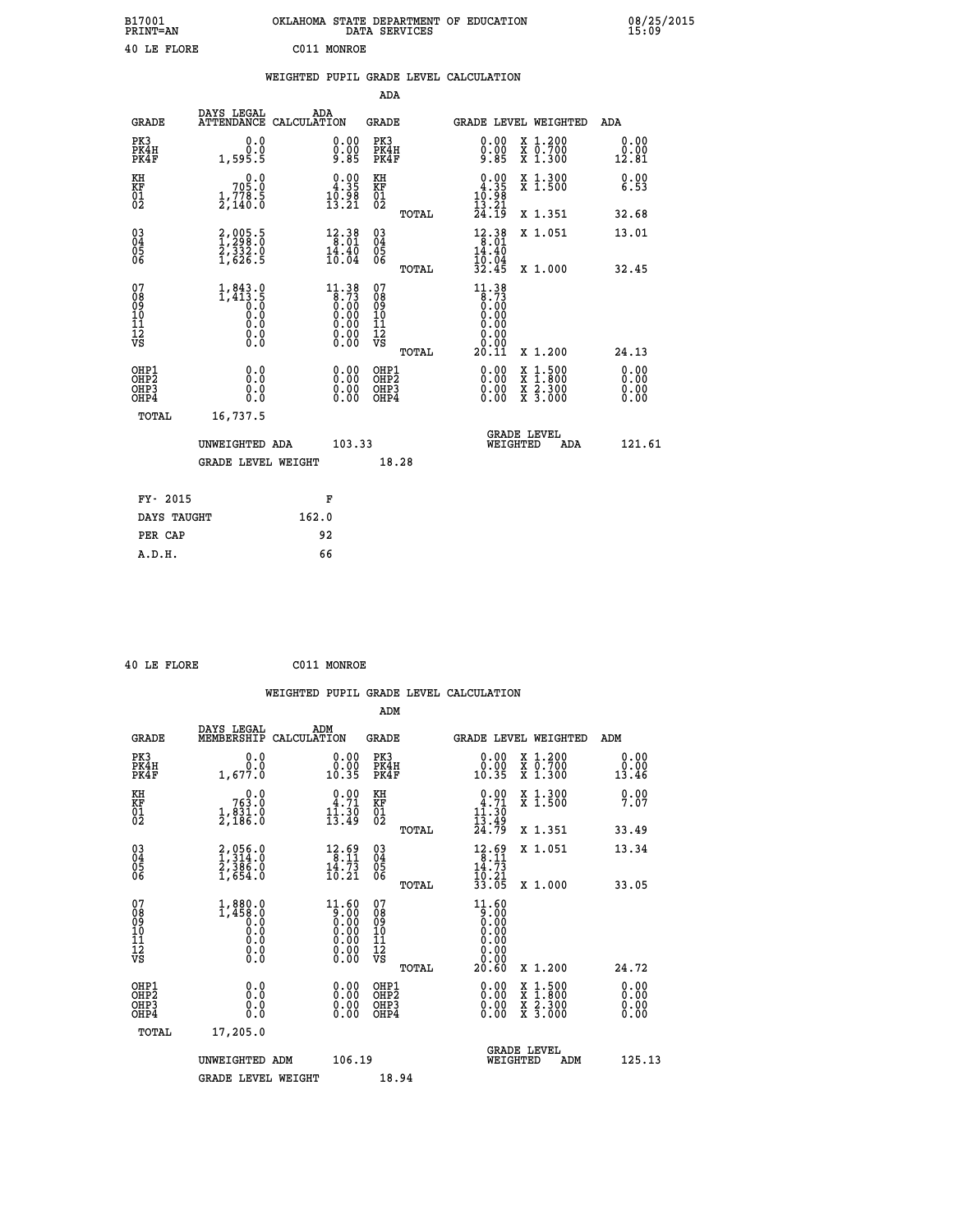| B17001<br>PRINT=AN | OKLAHOMA STATE DEPARTMENT OF EDUCATION<br>DATA SERVICES | 08/25/2015<br>15:09 |
|--------------------|---------------------------------------------------------|---------------------|
| 40 LE FLORE        | C014 HODGEN                                             |                     |

|  | WEIGHTED PUPIL GRADE LEVEL CALCULATION |
|--|----------------------------------------|

|                                                                              |                                                                                    |                                                                                                 | ADA                                             |                                                                                                                                                                      |                              |
|------------------------------------------------------------------------------|------------------------------------------------------------------------------------|-------------------------------------------------------------------------------------------------|-------------------------------------------------|----------------------------------------------------------------------------------------------------------------------------------------------------------------------|------------------------------|
| <b>GRADE</b>                                                                 | DAYS LEGAL                                                                         | ADA<br>ATTENDANCE CALCULATION                                                                   | GRADE                                           | <b>GRADE LEVEL WEIGHTED</b>                                                                                                                                          | ADA                          |
| PK3<br>PK4H<br>PK4F                                                          | 0.0<br>Ō.Ō<br>4,144.5                                                              | $\substack{0.00\\0.00\\25.12}$                                                                  | PK3<br>PK4H<br>PK4F                             | 0.00<br>X 1.200<br>X 0.700<br>X 1.300<br>0.00<br>25.12                                                                                                               | 0.00<br>0.00<br>32.66        |
| KH<br>KF<br>01<br>02                                                         | 0.0<br>3,808:0<br>3,032:5<br>4,923:0                                               | $\begin{smallmatrix} 0.00\\ 23.08\\ 18.38\\ 29.84 \end{smallmatrix}$                            | KH<br>KF<br>01<br>02                            | $\begin{smallmatrix} 0.00\\ 23.08\\ 18.38\\ 29.84\\ 48.22 \end{smallmatrix}$<br>X 1.300<br>X 1.500                                                                   | 0.00<br>34.62                |
|                                                                              |                                                                                    |                                                                                                 | TOTAL                                           | X 1.351                                                                                                                                                              | 65.15                        |
| $\begin{matrix} 03 \\ 04 \\ 05 \\ 06 \end{matrix}$                           | $\frac{4}{3}, \frac{505}{883}.0 \ \frac{3}{845}.0 \ \frac{4}{4}, \frac{295.5}{84}$ | 27.31<br>23.53<br>23.30<br>26.03                                                                | 03<br>04<br>05<br>06<br>TOTAL                   | $\begin{smallmatrix} 27.31\\ 23.53\\ 23.30\\ 26.03\\ 72.86 \end{smallmatrix}$<br>X 1.051<br>X 1.000                                                                  | 28.70<br>72.86               |
| 07<br>08<br>09<br>11<br>11<br>12<br>VS                                       | $3,859.0$<br>$3,674.5$<br>$0.0$<br>0.0<br>0.0<br>$\S.$                             | $\begin{smallmatrix} 23.39\\ 22.27\\ 0.00\\ 0.00\\ 0.00\\ 0.00\\ 0.00\\ 0.00 \end{smallmatrix}$ | 07<br>08<br>09<br>11<br>11<br>12<br>VS<br>TOTAL | $23.39$<br>$22.27$<br>$0.00$<br>$0.00$<br>0.00<br>0.00<br>45.66<br>X 1.200                                                                                           | 54.79                        |
| OHP1<br>OH <sub>P</sub> <sub>2</sub><br>OH <sub>P3</sub><br>OH <sub>P4</sub> | 0.0<br>0.0<br>0.0                                                                  | 0.00<br>0.00<br>0.00                                                                            | OHP1<br>OHP2<br>OHP3<br>OHP4                    | 0.00<br>$\begin{smallmatrix} \mathtt{X} & 1\cdot500 \\ \mathtt{X} & 1\cdot800 \\ \mathtt{X} & 2\cdot300 \\ \mathtt{X} & 3\cdot000 \end{smallmatrix}$<br>0.00<br>0.00 | 0.00<br>0.00<br>0.00<br>0.00 |
| TOTAL                                                                        | 39,970.5<br>UNWEIGHTED ADA<br><b>GRADE LEVEL WEIGHT</b>                            | 242.25                                                                                          | 46.53                                           | <b>GRADE LEVEL</b><br>WEIGHTED<br>ADA                                                                                                                                | 288.78                       |
| FY- 2015                                                                     |                                                                                    | F                                                                                               |                                                 |                                                                                                                                                                      |                              |
| DAYS TAUGHT                                                                  |                                                                                    | 165.0                                                                                           |                                                 |                                                                                                                                                                      |                              |
| PER CAP                                                                      |                                                                                    | 92                                                                                              |                                                 |                                                                                                                                                                      |                              |
| A.D.H.                                                                       |                                                                                    | 162                                                                                             |                                                 |                                                                                                                                                                      |                              |

|  | 40 LE FLORE | C014 HODGEN |
|--|-------------|-------------|

| <b>GRADE</b>                                       | DAYS LEGAL<br>MEMBERSHIP                                                                           | ADM<br>CALCULATION                                                                                                                                                              | <b>GRADE</b>                                       |       | <b>GRADE LEVEL WEIGHTED</b>                                                                                      |                                          | ADM                   |  |
|----------------------------------------------------|----------------------------------------------------------------------------------------------------|---------------------------------------------------------------------------------------------------------------------------------------------------------------------------------|----------------------------------------------------|-------|------------------------------------------------------------------------------------------------------------------|------------------------------------------|-----------------------|--|
| PK3<br>PK4H<br>PK4F                                | 0.0<br>0.0<br>4,344.0                                                                              | $\begin{smallmatrix} 0.00\\ 0.00\\ 26.33 \end{smallmatrix}$                                                                                                                     | PK3<br>PK4H<br>PK4F                                |       | $\begin{smallmatrix} 0.00\\ 0.00\\ 26.33 \end{smallmatrix}$                                                      | X 1.200<br>X 0.700<br>X 1.300            | 0.00<br>0.00<br>34.23 |  |
| KH<br>KF<br>01<br>02                               | 0.0<br>4,001.0<br>3,170.0<br>5,185.0                                                               | 24.25<br>$\frac{1}{3}$ $\frac{3}{1}$ $\cdot$ $\frac{21}{42}$                                                                                                                    | KH<br>KF<br>01<br>02                               |       | 24.25<br>$\frac{1}{31}$ $\cdot\frac{21}{42}$<br>$\frac{31}{50}$ $\cdot\frac{42}{63}$                             | X 1.300<br>X 1.500                       | 0.00<br>36.38         |  |
|                                                    |                                                                                                    |                                                                                                                                                                                 |                                                    | TOTAL |                                                                                                                  | X 1.351                                  | 68.40                 |  |
| $\begin{matrix} 03 \\ 04 \\ 05 \\ 06 \end{matrix}$ | $4,746.0$<br>$4,114.0$<br>$4,139.0$<br>$4,555.0$                                                   | $\begin{smallmatrix} 28.76\\ 24.93\\ 25.08\\ 27.61 \end{smallmatrix}$                                                                                                           | $\begin{matrix} 03 \\ 04 \\ 05 \\ 06 \end{matrix}$ |       | 28.76<br>24.93<br>25.08<br>27.61<br>77.62                                                                        | X 1.051                                  | 30.23                 |  |
|                                                    |                                                                                                    |                                                                                                                                                                                 |                                                    | TOTAL |                                                                                                                  | X 1.000                                  | 77.62                 |  |
| 07<br>089<br>090<br>1112<br>VS                     | $\begin{smallmatrix} 4,089.0\\ 3,929.0\\ 0.0\\ 0.0\\ 0.0\\ 0.0\\ 0.0\\ 0.0\\ 0.0\end{smallmatrix}$ | ${\overset{24}{\phantom{1}3}} {\overset{78}{\phantom{1}0}} {\overset{81}{\phantom{1}0}} {\overset{10}{\phantom{1}0}} {\overset{10}{\phantom{1}0}} {\overset{10}{\phantom{1}0}}$ | 07<br>08<br>09<br>001<br>11<br>11<br>12<br>VS      | TOTAL | ${\begin{smallmatrix} 24.78\\ 23.81\\ 0.00\\ 0.00\\ 0.00\\ 0.00\\ 0.00\\ 0.00\\ 0.00\\ 48.59 \end{smallmatrix}}$ | X 1.200                                  | 58.31                 |  |
| OHP1<br>OHP2<br>OH <sub>P3</sub><br>OHP4           | 0.0<br>0.000                                                                                       |                                                                                                                                                                                 | OHP1<br>OHP2<br>OHP3<br>OHP4                       |       |                                                                                                                  | X 1:500<br>X 1:800<br>X 2:300<br>X 3:000 | 0.00<br>0.00<br>0.00  |  |
| TOTAL                                              | 42,272.0                                                                                           |                                                                                                                                                                                 |                                                    |       |                                                                                                                  |                                          |                       |  |
|                                                    | UNWEIGHTED<br>ADM                                                                                  | 256.18                                                                                                                                                                          |                                                    |       | WEIGHTED                                                                                                         | <b>GRADE LEVEL</b><br>ADM                | 305.17                |  |
|                                                    | <b>GRADE LEVEL WEIGHT</b>                                                                          |                                                                                                                                                                                 | 48.99                                              |       |                                                                                                                  |                                          |                       |  |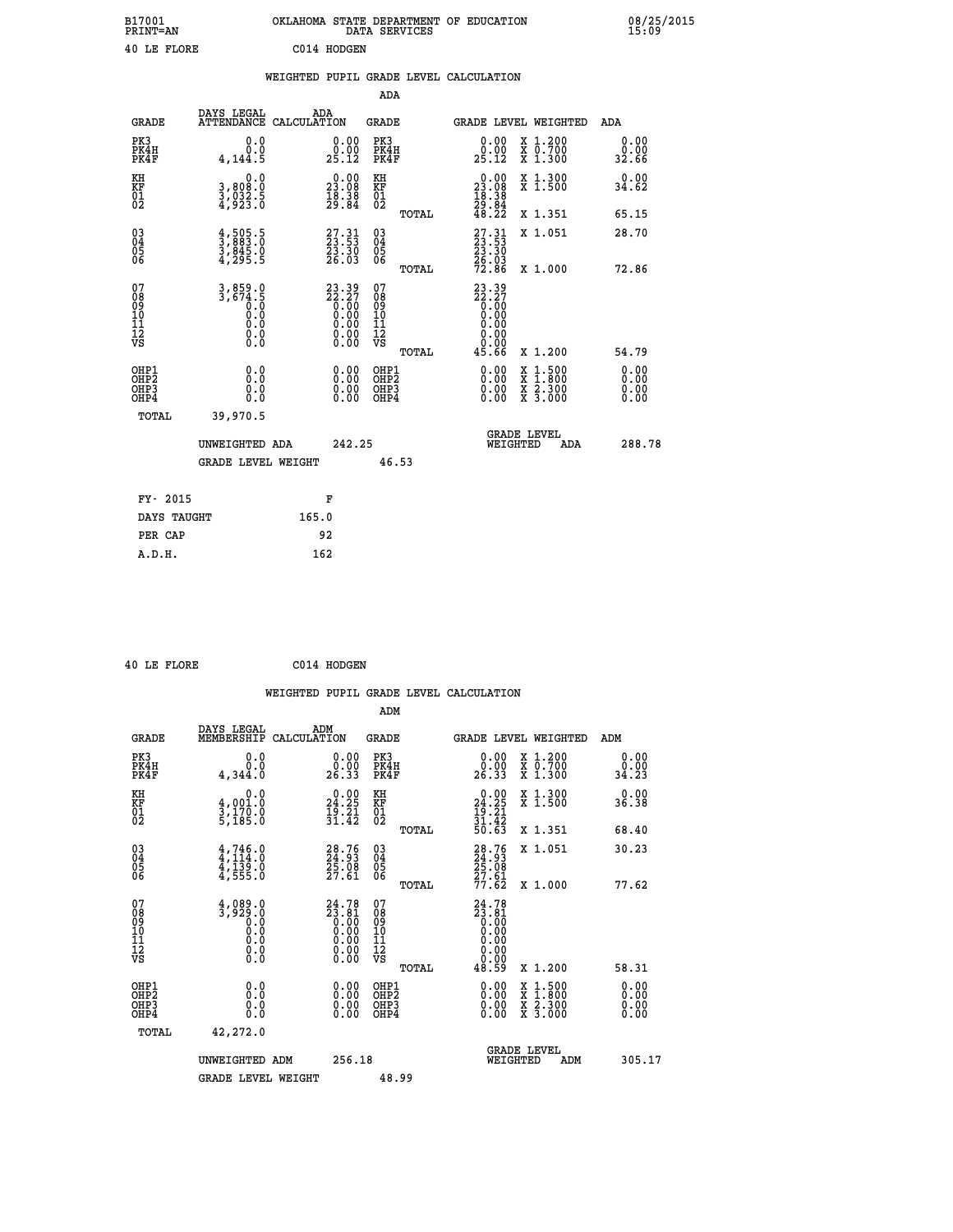| B17001<br><b>PRINT=AN</b> | OKLAHOMA STATE DEPARTMENT OF EDUCATION<br>DATA SERVICES | 08/25/2015<br>15:09 |
|---------------------------|---------------------------------------------------------|---------------------|
| 40 LE FLORE               | C039 FANSHAWE                                           |                     |

|                              |                                                                                                    | WEIGHTED PUPIL GRADE LEVEL CALCULATION |                                                                                               |                                                     |       |                                                                            |                                                          |                                                                    |                          |
|------------------------------|----------------------------------------------------------------------------------------------------|----------------------------------------|-----------------------------------------------------------------------------------------------|-----------------------------------------------------|-------|----------------------------------------------------------------------------|----------------------------------------------------------|--------------------------------------------------------------------|--------------------------|
|                              |                                                                                                    |                                        |                                                                                               | ADA                                                 |       |                                                                            |                                                          |                                                                    |                          |
| <b>GRADE</b>                 | DAYS LEGAL<br>ATTENDANCE CALCULATION                                                               | ADA                                    |                                                                                               | GRADE                                               |       |                                                                            |                                                          | GRADE LEVEL WEIGHTED                                               | ADA                      |
| PK3<br>PK4H<br>PK4F          | 867.0<br>776.9                                                                                     |                                        | 5.35<br>$\begin{smallmatrix} 0.00 \ 4.79 \end{smallmatrix}$                                   | PK3<br>PK4H<br>PK4F                                 |       |                                                                            | $\begin{smallmatrix} 5.35\ 0.00\ 4.79 \end{smallmatrix}$ | X 1.200<br>X 0.700<br>X 1.300                                      | 6.42<br>0.00<br>6.23     |
| KH<br>KF<br>01<br>02         | 0.0<br>1,667.0<br>944.0<br>784.0                                                                   |                                        | $10.29$<br>$5.83$<br>$4.84$                                                                   | KH<br>KF<br>01<br>02                                |       | $\begin{smallmatrix} 0.00\\ 10.29\\ 5.83\\ 4.84\\ 10.67 \end{smallmatrix}$ |                                                          | X 1.300<br>X 1.500                                                 | 0.00<br>15.44            |
|                              |                                                                                                    |                                        |                                                                                               |                                                     | TOTAL |                                                                            |                                                          | X 1.351                                                            | 14.42                    |
| $03\overline{4}$<br>Ŏ5<br>06 | $\begin{smallmatrix} 787.5\\ 1,034.5\\ 321.0\\ 1,091.5 \end{smallmatrix}$                          |                                        | $\begin{array}{c} 4.86 \\ 6.39 \\ 1.98 \\ 6.74 \end{array}$                                   | $\begin{array}{c} 03 \\ 04 \\ 05 \\ 06 \end{array}$ |       | $4.86$<br>$6.39$<br>$1.98$<br>$6.74$<br>$15.11$                            |                                                          | X 1.051                                                            | 5.11                     |
|                              |                                                                                                    |                                        |                                                                                               |                                                     | TOTAL |                                                                            |                                                          | X 1.000                                                            | 15.11                    |
| 07<br>0890112<br>1112<br>VS  | $\begin{smallmatrix} 1.130.0\\ -990.5\\ 0.0\\ 0.0\\ 0.0\\ 0.0\\ 0.0\\ 0.0\\ 0.0 \end{smallmatrix}$ |                                        | $\begin{smallmatrix} 6.98\ 6.11\ 0.00\ 0.00\ 0.00\ 0.00\ 0.00\ 0.00\ 0.00\ \end{smallmatrix}$ | 07<br>08<br>09<br>11<br>11<br>12<br>VS              | TOTAL | 13.09                                                                      | $6.98\n6.11\n0.00\n0.00$<br>0.00<br>0.00<br>0.00         | X 1.200                                                            | 15.71                    |
| OHP1<br>OHP2<br>OHP3<br>OHP4 | 0.0<br>0.000                                                                                       |                                        |                                                                                               | OHP1<br>OHP2<br>OHP3<br>OHP4                        |       |                                                                            | X<br>X<br>X<br>X                                         | $\begin{smallmatrix} 1.500\ 1.800\ 2.300\ 3.000 \end{smallmatrix}$ | 0.00<br>$0.00$<br>$0.00$ |
| TOTAL                        | 10,393.5                                                                                           |                                        |                                                                                               |                                                     |       |                                                                            |                                                          |                                                                    |                          |
|                              | UNWEIGHTED ADA                                                                                     |                                        | 64.16                                                                                         |                                                     |       |                                                                            | <b>GRADE LEVEL</b><br>WEIGHTED                           | ADA                                                                | 78.44                    |
|                              | <b>GRADE LEVEL WEIGHT</b>                                                                          |                                        |                                                                                               |                                                     | 14.28 |                                                                            |                                                          |                                                                    |                          |
| FY- 2015                     |                                                                                                    |                                        | F                                                                                             |                                                     |       |                                                                            |                                                          |                                                                    |                          |
| DAYS TAUGHT                  |                                                                                                    | 162.0                                  |                                                                                               |                                                     |       |                                                                            |                                                          |                                                                    |                          |
| PER CAP                      |                                                                                                    | 123                                    |                                                                                               |                                                     |       |                                                                            |                                                          |                                                                    |                          |

 **40 LE FLORE C039 FANSHAWE**

 **A.D.H. 51**

 **WEIGHTED PUPIL GRADE LEVEL CALCULATION ADM DAYS LEGAL ADM GRADE MEMBERSHIP CALCULATION GRADE GRADE LEVEL WEIGHTED ADM PK3 867.0 5.35 PK3 5.35 X 1.200 6.42 PK4H 0.0 0.00 PK4H 0.00 X 0.700 0.00 PK4F 817.0 5.04 PK4F 5.04 X 1.300 6.55 KH 0.0 0.00 KH 0.00 X 1.300 0.00 KF 1,745.0 10.77 KF 10.77 X 1.500 16.16 01 975.0 6.02 01 6.02 02 810.0 5.00 02 5.00 TOTAL 11.02 X 1.351 14.89 03 810.0 5.00 03 5.00 X 1.051 5.26 04 1,091.0 6.73 04 6.73 05 324.0 2.00 05 2.00 06 1,132.0 6.99 06 6.99 TOTAL 15.72 X 1.000 15.72** 07 1,169.0 7.22 07<br>
08 1,035.0 6.30 08 6.39<br>
10 0.0 0.00 10 0.00<br>
11 0.0 0.00 11 0.00<br>
12 0.0 0.00 12<br>
VS 0.0 0.00 VS 0.00  $\begin{array}{cccccc} 1,169\cdot 0 & 7\cdot 22 & 07 & 7\cdot 22 & 2 \\ 1,035\cdot 0 & 6\cdot 39 & 08 & 6\cdot 39 \\ 0.0 & 0.00 & 10 & 0.00 & 0 \\ 0.0 & 0.00 & 11 & 0.000 \\ 0.0 & 0.00 & 12 & 0.00 \\ 0.0 & 0.00 & 12 & 0.00 \\ 0.0 & 0.00 & 12 & 0.00 \\ 0.0 & 0.00 & 0.01 & 1 & 1.200 \\ 0.0 & 0.00 &$  **OHP1 0.0 0.00 OHP1 0.00 X 1.500 0.00 OHP2 0.0 0.00 OHP2 0.00 X 1.800 0.00 OHP3 0.0 0.00 OHP3 0.00 X 2.300 0.00 OHP4 0.0 0.00 OHP4 0.00 X 3.000 0.00 TOTAL 10,775.0 GRADE LEVEL UNWEIGHTED ADM 66.51 WEIGHTED ADM 81.33** GRADE LEVEL WEIGHT 14.82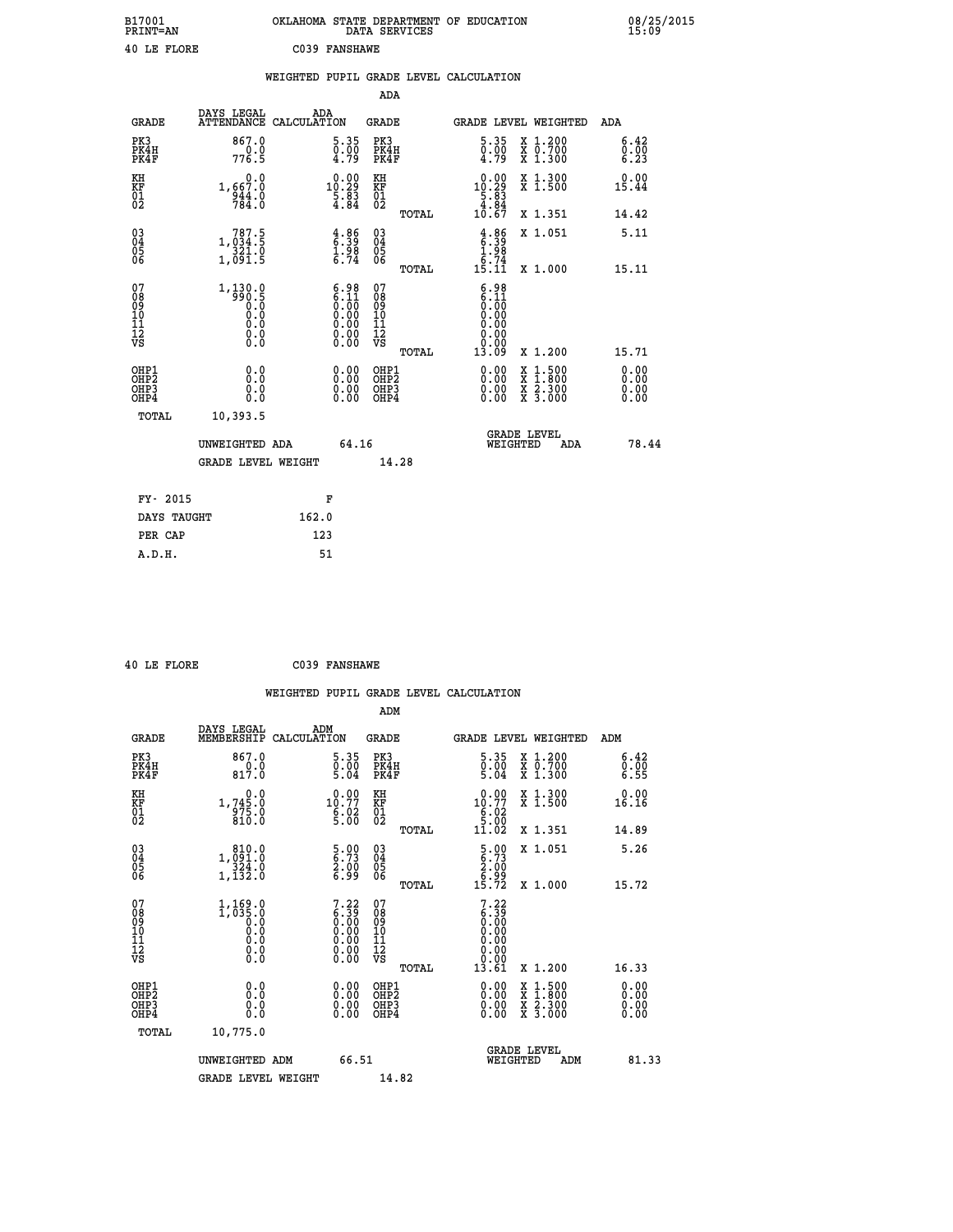| B17001<br>PRINT=AN | OKLAHOMA STATE DEPARTMENT OF EDUCATION<br>DATA SERVICES | 08/25/2015<br>15:09 |
|--------------------|---------------------------------------------------------|---------------------|
| 40 LE FLORE        | I002 SPIRO                                              |                     |

|                                                                    |                                                                                                                                                 |                                                                        | ADA                                                               |       |                                                                             |                                                                                                  |                              |
|--------------------------------------------------------------------|-------------------------------------------------------------------------------------------------------------------------------------------------|------------------------------------------------------------------------|-------------------------------------------------------------------|-------|-----------------------------------------------------------------------------|--------------------------------------------------------------------------------------------------|------------------------------|
| <b>GRADE</b>                                                       | DAYS LEGAL                                                                                                                                      | ADA<br>ATTENDANCE CALCULATION                                          | <b>GRADE</b>                                                      |       |                                                                             | <b>GRADE LEVEL WEIGHTED</b>                                                                      | <b>ADA</b>                   |
| PK3<br>PK4H<br>PK4F                                                | 209.0<br>0.0<br>8,781.0                                                                                                                         | 1.24<br>ةة∷ة<br>51.96                                                  | PK3<br>PK4H<br>PK4F                                               |       | 1.24<br>ōö:ō<br>51.96                                                       | X 1.200<br>X 0.700<br>X 1.300                                                                    | 1.49<br>0.00<br>67.55        |
| KH<br><b>KF</b><br>01<br>02                                        | 0.0<br>14,466:0<br>14,360.0<br>14,813:5                                                                                                         | $\begin{smallmatrix} 0.00\\ 85.65\\ 85.01\\ 87.65 \end{smallmatrix}$   | KH<br>KF<br>01<br>02                                              |       | 0.00<br>$85.65$<br>$85.01$<br>$97.65$                                       | X 1.300<br>X 1.500                                                                               | 0.00<br>128.48               |
|                                                                    |                                                                                                                                                 |                                                                        |                                                                   | TOTAL | 172.66                                                                      | X 1.351                                                                                          | 233.26                       |
| $\begin{smallmatrix} 03 \\[-4pt] 04 \end{smallmatrix}$<br>05<br>06 | $12,765.0$<br>$14,966.0$<br>$11,865.0$<br>$14,689.5$                                                                                            | 75.59<br>88.59<br>70.21<br>86.92                                       | $\substack{03 \\ 04}$<br>$\begin{matrix} 0.5 \\ 0.6 \end{matrix}$ |       | $75.59$<br>88.59<br>$\begin{array}{r} 70.21 \\ 86.92 \\ 245.72 \end{array}$ | X 1.051                                                                                          | 79.45                        |
|                                                                    |                                                                                                                                                 |                                                                        |                                                                   | TOTAL |                                                                             | X 1.000                                                                                          | 245.72                       |
| 07<br>08<br>09<br>11<br>11<br>12<br>VS                             | $\begin{smallmatrix} 12,249\cdot 0\\ 13,700\cdot 0\\ 13,467\cdot 5\\ 10,903\cdot 5\\ 10,088\cdot 0\\ 10,314\cdot 5\\ 0\cdot 0\end{smallmatrix}$ | $72.53$<br>81.07<br>79.79<br>64.52<br>64.52<br>59.75<br>61.03<br>61.03 | 07<br>08<br>09<br>11<br>11<br>12<br>VS                            |       | $72.53$<br>81.07<br>79.79<br>64.52<br>59.75<br>59.75<br>$\overline{0}$ .00  |                                                                                                  |                              |
|                                                                    |                                                                                                                                                 |                                                                        |                                                                   | TOTAL | 418.69                                                                      | X 1.200                                                                                          | 502.43                       |
| OHP1<br>OH <sub>P</sub> 2<br>OH <sub>P3</sub><br>OH <sub>P4</sub>  | 0.0<br>0.0<br>0.0                                                                                                                               | 0.00<br>0.00<br>0.00                                                   | OHP1<br>OHP <sub>2</sub><br>OHP3<br>OHP4                          |       | 0.00<br>0.00<br>0.00                                                        | $\begin{smallmatrix} x & 1 & 500 \\ x & 1 & 800 \\ x & 2 & 300 \\ x & 3 & 000 \end{smallmatrix}$ | 0.00<br>0.00<br>0.00<br>0.00 |
| TOTAL                                                              | 177,637.5                                                                                                                                       |                                                                        |                                                                   |       |                                                                             |                                                                                                  |                              |
|                                                                    | UNWEIGHTED ADA                                                                                                                                  | 1,051.51                                                               |                                                                   |       |                                                                             | GRADE LEVEL<br>WEIGHTED<br>ADA                                                                   | 1,258.38                     |
|                                                                    | <b>GRADE LEVEL WEIGHT</b>                                                                                                                       |                                                                        | 206.87                                                            |       |                                                                             |                                                                                                  |                              |
| FY- 2015                                                           |                                                                                                                                                 | F                                                                      |                                                                   |       |                                                                             |                                                                                                  |                              |
| DAYS TAUGHT                                                        |                                                                                                                                                 | 169.0                                                                  |                                                                   |       |                                                                             |                                                                                                  |                              |
| PER CAP                                                            |                                                                                                                                                 | 55                                                                     |                                                                   |       |                                                                             |                                                                                                  |                              |

|  | 40 LE FLORE | I002 SPIRO |
|--|-------------|------------|
|  |             |            |

 **ADM**

| <b>GRADE</b>                                                       | DAYS LEGAL                                                                                                                                                                               | ADM<br>MEMBERSHIP CALCULATION                                       | <b>GRADE</b>                                  |       |                                                                           | <b>GRADE LEVEL WEIGHTED</b>              | ADM                   |
|--------------------------------------------------------------------|------------------------------------------------------------------------------------------------------------------------------------------------------------------------------------------|---------------------------------------------------------------------|-----------------------------------------------|-------|---------------------------------------------------------------------------|------------------------------------------|-----------------------|
| PK3<br>PK4H<br>PK4F                                                | 209.0<br>0.0<br>9,885.0                                                                                                                                                                  | 1.24<br>ōÖ.ÖŌ<br>58.49                                              | PK3<br>PK4H<br>PK4F                           |       | 1.24<br>ōō.ōō<br>49∶85                                                    | X 1.200<br>X 0.700<br>X 1.300            | 1.49<br>0.00<br>76.04 |
| KH<br><b>KF</b><br>01<br>02                                        | 0.0<br>15,776.0<br>15,223.0<br>15,622.0                                                                                                                                                  | 93.41<br>$\frac{5}{9}$ $\overline{\phantom{0}2\cdot 43}$            | KH<br>KF<br>$\overline{01}$                   |       | $\begin{smallmatrix} &0.00\ 93.41\ 90.13\ 92.44\ 182.57\end{smallmatrix}$ | X 1.300<br>X 1.500                       | 0.00<br>140.12        |
|                                                                    |                                                                                                                                                                                          |                                                                     |                                               | TOTAL |                                                                           | X 1.351                                  | 246.65                |
| $\begin{smallmatrix} 03 \\[-4pt] 04 \end{smallmatrix}$<br>Ŏ5<br>06 | 13,553.0<br>15,672.0<br>12,638.0<br>15,452.0                                                                                                                                             | 80.25<br>92.77<br>74.78<br>91.43                                    | $\substack{03 \\ 04}$<br>05<br>06             |       | $\begin{smallmatrix}80.25\\92.77\\74.78\\91.43\\258.98\end{smallmatrix}$  | X 1.051                                  | 84.34                 |
|                                                                    |                                                                                                                                                                                          |                                                                     |                                               | TOTAL |                                                                           | X 1.000                                  | 258.98                |
| 07<br>089<br>090<br>1112<br>VS                                     | $\begin{smallmatrix} 13\,, & 068\,. & 0\\ 14\,, & 634\,. & 0\\ 14\,, & 510\,. & 0\\ 11\,, & 853\,. & 0\\ 10\,, & 924\,. & 0\\ 11\,, & 378\,. & 0\\ 0\,. & 0\,. & 0\,. \end{smallmatrix}$ | 77.38<br>86.59<br>85.97<br>70.14<br>70.14<br>64.70<br>67.33<br>0.00 | 07<br>08<br>09<br>001<br>11<br>11<br>12<br>VS |       | $77.38$<br>86.597<br>85.97<br>70.14<br>67.33<br>67.33<br>0.00<br>452.11   |                                          |                       |
|                                                                    |                                                                                                                                                                                          |                                                                     |                                               | TOTAL |                                                                           | X 1.200                                  | 542.53                |
| OHP1<br>OHP <sub>2</sub><br>OH <sub>P3</sub><br>OHP4               | 0.0<br>0.0<br>0.0                                                                                                                                                                        |                                                                     | OHP1<br>OHP <sub>2</sub><br>OHP3<br>OHP4      |       | 0.00<br>0.00<br>0.00                                                      | X 1:500<br>X 1:800<br>X 2:300<br>X 3:000 | 0.00<br>0.00<br>0.00  |
| TOTAL                                                              | 190,397.0                                                                                                                                                                                |                                                                     |                                               |       |                                                                           |                                          |                       |
|                                                                    | UNWEIGHTED                                                                                                                                                                               | 1,127.05<br>ADM                                                     |                                               |       | WEIGHTED                                                                  | <b>GRADE LEVEL</b><br>ADM                | 1,350.15              |
|                                                                    | <b>GRADE LEVEL WEIGHT</b>                                                                                                                                                                |                                                                     | 223.10                                        |       |                                                                           |                                          |                       |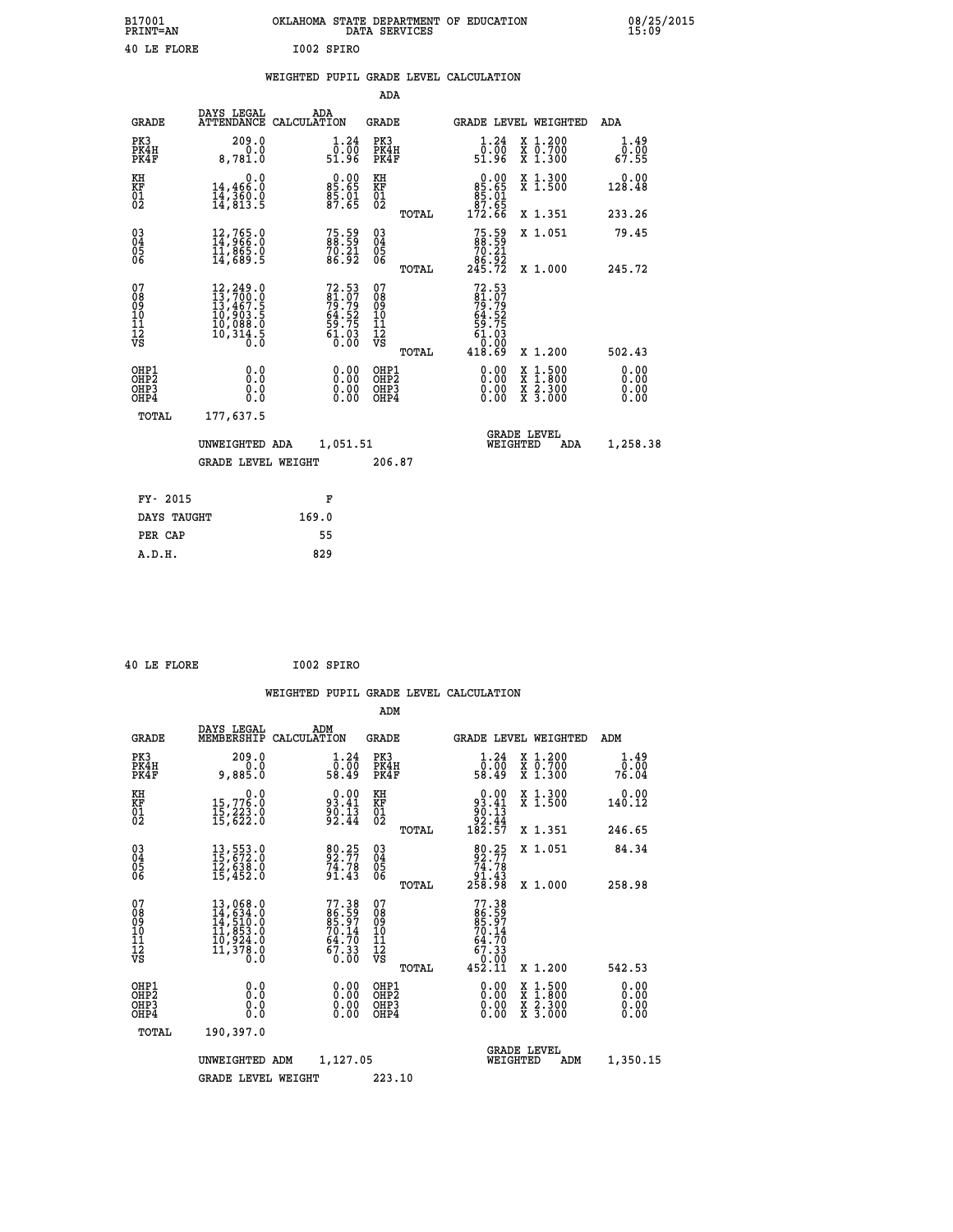| B17001<br><b>PRINT=AN</b> | OKLAHOMA STATE DEPARTMENT OF EDUCATION<br>DATA SERVICES | 08/25/2015<br>15:09 |
|---------------------------|---------------------------------------------------------|---------------------|
| 40 LE FLORE               | <b>I003 HEAVENER</b>                                    |                     |

|                                                                    |                                                                                                                                  | WEIGHTED PUPIL GRADE LEVEL CALCULATION                              |                                                     |       |                                                                                            |                                                                                                                                              |                                                                  |
|--------------------------------------------------------------------|----------------------------------------------------------------------------------------------------------------------------------|---------------------------------------------------------------------|-----------------------------------------------------|-------|--------------------------------------------------------------------------------------------|----------------------------------------------------------------------------------------------------------------------------------------------|------------------------------------------------------------------|
|                                                                    |                                                                                                                                  |                                                                     | <b>ADA</b>                                          |       |                                                                                            |                                                                                                                                              |                                                                  |
| <b>GRADE</b>                                                       | DAYS LEGAL<br><b>ATTENDANCE</b>                                                                                                  | ADA<br>CALCULATION                                                  | <b>GRADE</b>                                        |       |                                                                                            | GRADE LEVEL WEIGHTED                                                                                                                         | ADA                                                              |
| PK3<br>PK4H<br>PK4F                                                | 164.0<br>7,981.5                                                                                                                 | $\begin{smallmatrix} 1.00\\ 0.00\\ 48.67 \end{smallmatrix}$         | PK3<br>PK4H<br>PK4F                                 |       | 1.00<br>ŏ:ŏŏ<br>48:67                                                                      | X 1.200<br>X 0.700<br>X 1.300                                                                                                                | 1.20<br>$\overline{0}$ : $\overline{0}$ $\overline{0}$<br>63: 27 |
| KH<br>KF<br>01<br>02                                               | 0.0<br>$\frac{11}{14}, \frac{484}{825}$ .0<br>$\frac{14}{11}, \frac{611}{611}$ .0                                                | 0.00<br>70.03<br>90.40<br>70.80                                     | KH<br>KF<br>01<br>02                                |       | 0.00<br>70.03<br>86.40<br>70.80<br>161.20                                                  | X 1.300<br>X 1.500                                                                                                                           | 0.00<br>105.05                                                   |
|                                                                    |                                                                                                                                  |                                                                     |                                                     | TOTAL |                                                                                            | X 1.351                                                                                                                                      | 217.78                                                           |
| $\begin{smallmatrix} 03 \\[-4pt] 04 \end{smallmatrix}$<br>Ŏ5<br>06 | $\begin{smallmatrix} 10, 168.5\\ 11, 385.5\\ 10, 940.0\\ 13, 053.5 \end{smallmatrix}$                                            | $\begin{smallmatrix} 62.02\ 69.43\ 66.71\ 79.60 \end{smallmatrix}$  | $\begin{array}{c} 03 \\ 04 \\ 05 \\ 06 \end{array}$ |       | $\begin{smallmatrix} 62.02\\ 69.43\\ 66.71\\ 79.60\\ 215.74 \end{smallmatrix}$             | X 1.051                                                                                                                                      | 65.18                                                            |
|                                                                    |                                                                                                                                  |                                                                     |                                                     | TOTAL |                                                                                            | X 1.000                                                                                                                                      | 215.74                                                           |
| 07<br>08<br>09<br>11<br>11<br>12<br>VS                             | $\begin{smallmatrix} 10, 693 & 0\\ 13, 193 & 5\\ 14, 967 & 0\\ 11, 911 & 0\\ 14, 193 & 0\\ 9, 439 & 5\\ 0 & 0 \end{smallmatrix}$ | 65.21<br>80.45<br>91.26<br>72.63<br>72.53<br>86.57<br>57.56<br>0.00 | 07<br>08<br>09<br>11<br>11<br>12<br>VS              | TOTAL | 65.21<br>$\frac{80.45}{91.26}$<br>72.63<br>$\frac{6}{57}$ . 57<br>57. 56<br>0.00<br>453.68 | X 1.200                                                                                                                                      | 544.42                                                           |
| OHP1<br>OHP2<br>OH <sub>P3</sub><br>OHP4                           | 0.0<br>Ŏ.Ŏ<br>0.0<br>0.0                                                                                                         | 0.00<br>$0.00$<br>0.00                                              | OHP1<br>OHP2<br>OHP3<br>OHP4                        |       | 0.00<br>$0.00$<br>0.00                                                                     | $\begin{smallmatrix} \mathtt{X} & 1\cdot500 \\ \mathtt{X} & 1\cdot800 \\ \mathtt{X} & 2\cdot300 \\ \mathtt{X} & 3\cdot000 \end{smallmatrix}$ | 0.00<br>ŏ:ŏŏ<br>0.00<br>0.00                                     |
| TOTAL                                                              | 166,010.5                                                                                                                        |                                                                     |                                                     |       |                                                                                            |                                                                                                                                              |                                                                  |
|                                                                    | UNWEIGHTED ADA                                                                                                                   | 1,012.34                                                            |                                                     |       | WEIGHTED                                                                                   | <b>GRADE LEVEL</b><br>ADA                                                                                                                    | 1,212.64                                                         |
|                                                                    | <b>GRADE LEVEL WEIGHT</b>                                                                                                        |                                                                     | 200.30                                              |       |                                                                                            |                                                                                                                                              |                                                                  |
| FY- 2015                                                           |                                                                                                                                  | F                                                                   |                                                     |       |                                                                                            |                                                                                                                                              |                                                                  |
| DAYS TAUGHT                                                        |                                                                                                                                  | 164.0                                                               |                                                     |       |                                                                                            |                                                                                                                                              |                                                                  |
| PER CAP                                                            |                                                                                                                                  | 75                                                                  |                                                     |       |                                                                                            |                                                                                                                                              |                                                                  |

 **40 LE FLORE I003 HEAVENER**

|                                          |                                                                                                                                                                       |                                                                        | ADM                                                 |                                                                            |                                          |                              |
|------------------------------------------|-----------------------------------------------------------------------------------------------------------------------------------------------------------------------|------------------------------------------------------------------------|-----------------------------------------------------|----------------------------------------------------------------------------|------------------------------------------|------------------------------|
| <b>GRADE</b>                             | DAYS LEGAL<br>MEMBERSHIP                                                                                                                                              | ADM<br>CALCULATION                                                     | <b>GRADE</b>                                        | <b>GRADE LEVEL WEIGHTED</b>                                                |                                          | ADM                          |
| PK3<br>PK4H<br>PK4F                      | 164.0<br>0.0<br>8,444.0                                                                                                                                               | 1.00<br>0.00<br>51.49                                                  | PK3<br>PK4H<br>PK4F                                 | $\begin{smallmatrix} 1.00\\[-1mm] 0.00\\[-1mm] 51.49\end{smallmatrix}$     | X 1.200<br>X 0.700<br>X 1.300            | 1.20<br>0.00<br>66.94        |
| KH<br>KF<br>01<br>02                     | 0.0<br>11,858.0<br>15,292.0<br>11,881.0                                                                                                                               | $72.30$<br>$93.25$<br>$72.45$                                          | KH<br>KF<br>01<br>02                                | $\begin{smallmatrix} &0.00\\72.30\\93.25\\72.45\\165.70\end{smallmatrix}$  | X 1.300<br>X 1.500                       | 0.00<br>108.45               |
|                                          |                                                                                                                                                                       |                                                                        | TOTAL                                               |                                                                            | X 1.351                                  | 223.86                       |
| 03<br>04<br>05<br>06                     | 10,433.0<br>11,676.0<br>11,256.0<br>13,536.0                                                                                                                          | $\begin{smallmatrix} 63.63\ 71.20\ 68.64\ 82.55 \end{smallmatrix}$     | $\begin{array}{c} 03 \\ 04 \\ 05 \\ 06 \end{array}$ | $\begin{smallmatrix} 63.63\ 71.20\ 68.64\ 82.55\ 222.39 \end{smallmatrix}$ | X 1.051                                  | 66.88                        |
|                                          |                                                                                                                                                                       |                                                                        | TOTAL                                               |                                                                            | X 1.000                                  | 222.39                       |
| 07<br>08<br>09<br>101<br>112<br>VS       | $\begin{smallmatrix} 11,147\, . \ 11,782\, . \ 12,782\, . \ 15,765\, . \ 0\\ 12,668\, . \ 12,627\, . \ 0\\ 15,027\, . \ 0\\ 10,095\, . \ 0\\ 0\, . \end{smallmatrix}$ | 67.98<br>$84.04$<br>$96.13$<br>$77.24$<br>$91.66$<br>$61.55$<br>$0.00$ | 07<br>08<br>09<br>101<br>11<br>12<br>VS             | 67.98<br>$84.04$<br>$96.13$<br>$77.24$<br>$91.66$<br>$61.55$<br>$0.00$     |                                          |                              |
|                                          |                                                                                                                                                                       |                                                                        | TOTAL                                               | 478.60                                                                     | X 1.200                                  | 574.32                       |
| OHP1<br>OHP2<br>OH <sub>P3</sub><br>OHP4 | 0.0<br>0.000                                                                                                                                                          | $0.00$<br>$0.00$<br>0.00                                               | OHP1<br>OHP2<br>OHP <sub>3</sub>                    | $0.00$<br>$0.00$<br>0.00                                                   | X 1:500<br>X 1:800<br>X 2:300<br>X 3:000 | 0.00<br>0.00<br>0.00<br>0.00 |
| TOTAL                                    | 173,024.0                                                                                                                                                             |                                                                        |                                                     |                                                                            |                                          |                              |
|                                          | UNWEIGHTED                                                                                                                                                            | 1,055.11<br>ADM                                                        |                                                     | WEIGHTED                                                                   | <b>GRADE LEVEL</b><br>ADM                | 1,264.04                     |
|                                          | <b>GRADE LEVEL WEIGHT</b>                                                                                                                                             |                                                                        | 208.93                                              |                                                                            |                                          |                              |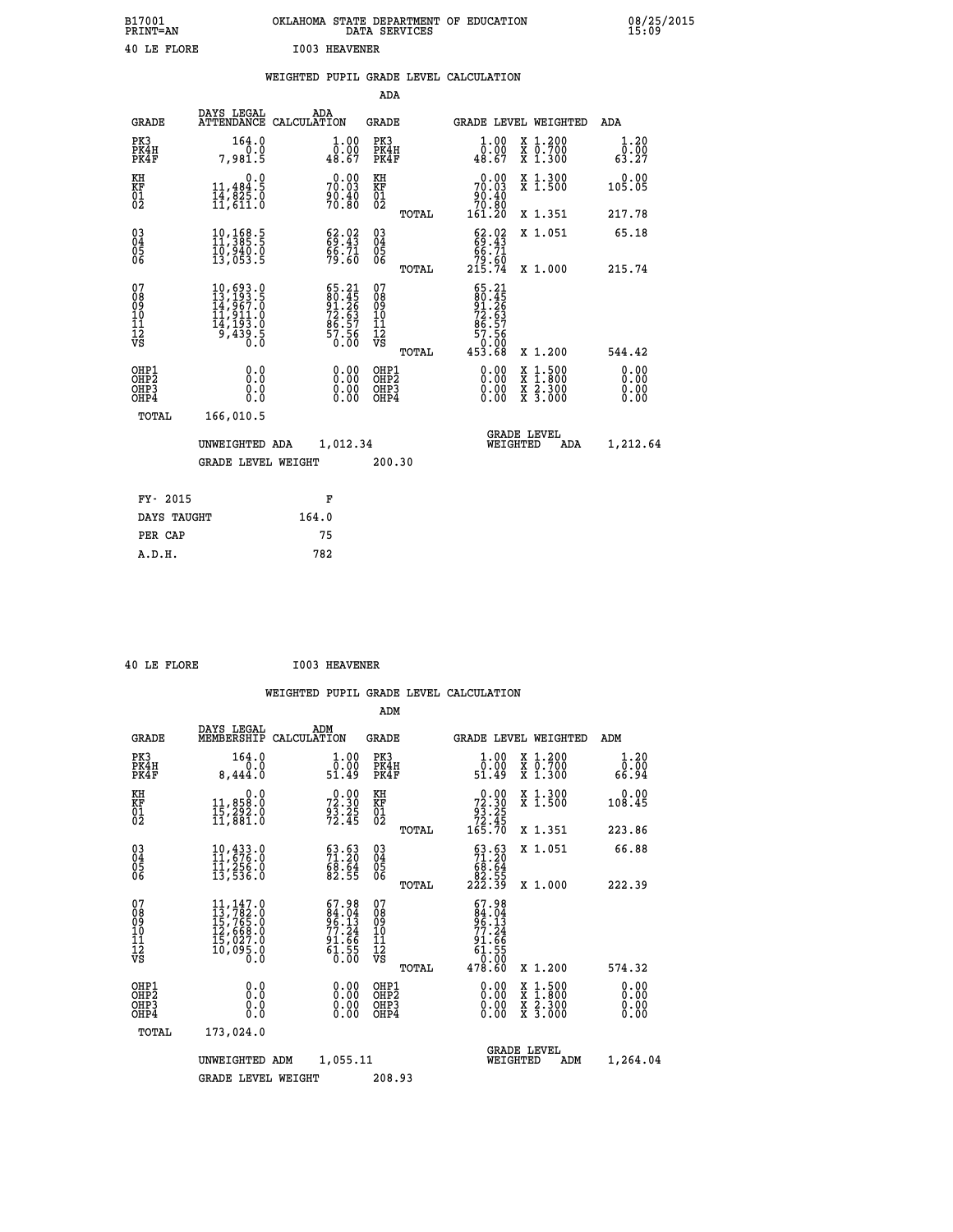| B17001<br>PRINT=AN | <b>OKT AHOMA</b><br>STATE DEPARTMENT OF EDUCATION<br><b>SERVICES</b><br>DATA | 08/25/2015<br>15:09 |
|--------------------|------------------------------------------------------------------------------|---------------------|
| 40<br>LE FLORE     | I007<br>POCOLA                                                               |                     |

|  |  | WEIGHTED PUPIL GRADE LEVEL CALCULATION |
|--|--|----------------------------------------|
|  |  |                                        |

|                                                                  |                                                                                                                                             |                                                                          | ADA                                    |       |                                                                                                              |                                                                                                                                              |                              |
|------------------------------------------------------------------|---------------------------------------------------------------------------------------------------------------------------------------------|--------------------------------------------------------------------------|----------------------------------------|-------|--------------------------------------------------------------------------------------------------------------|----------------------------------------------------------------------------------------------------------------------------------------------|------------------------------|
| <b>GRADE</b>                                                     | DAYS LEGAL                                                                                                                                  | ADA<br>ATTENDANCE CALCULATION                                            | <b>GRADE</b>                           |       | <b>GRADE LEVEL WEIGHTED</b>                                                                                  |                                                                                                                                              | ADA                          |
| PK3<br>PK4H<br>PK4F                                              | 549.0<br>6,745.5                                                                                                                            | $3.39$<br>$0.00$<br>41.64                                                | PK3<br>PK4H<br>PK4F                    |       | $3.39$<br>$0.00$<br>41.64                                                                                    | X 1.200<br>X 0.700<br>X 1.300                                                                                                                | 4.07<br>0.00<br>54.13        |
| KH<br>KF<br>01<br>02                                             | 0.0<br>9,325.5<br>8,864.5<br>8,864.5                                                                                                        | $\begin{smallmatrix} 0.00\\ 57.56\\ 9.65\\ 4.72 \end{smallmatrix}$       | KH<br>KF<br>01<br>02                   |       | $\begin{smallmatrix} &0.00\\ 57.56\\ 59.65\\ 54.72\\ 114.37\end{smallmatrix}$                                | X 1.300<br>X 1.500                                                                                                                           | 0.00<br>86.34                |
|                                                                  |                                                                                                                                             |                                                                          |                                        | TOTAL |                                                                                                              | X 1.351                                                                                                                                      | 154.51                       |
| $\begin{matrix} 03 \\ 04 \\ 05 \\ 06 \end{matrix}$               | 7,913.0<br>9,687.0<br>9,495.5<br>9,039.5                                                                                                    | $\begin{smallmatrix} 48.85\ 59.80\ 58.58\ 55.76 \end{smallmatrix}$       | 03<br>04<br>05<br>06                   |       | $48.85$<br>59.80<br>58.58<br>55.76<br>55.76<br>174.14                                                        | X 1.051                                                                                                                                      | 51.34                        |
|                                                                  |                                                                                                                                             |                                                                          |                                        | TOTAL |                                                                                                              | X 1.000                                                                                                                                      | 174.14                       |
| 07<br>08<br>09<br>11<br>11<br>12<br>VS                           | $\begin{smallmatrix} 11,739\cdot 5\\ 10,814\cdot 0\\ 7,449\cdot 5\\ 7,335\cdot 5\\ 9,848\cdot 5\\ 6,501\cdot 5\\ 0\cdot 0\end{smallmatrix}$ | $72.47$<br>$66.75$<br>$46.22$<br>$45.47$<br>$60.98$<br>$40.73$<br>$0.00$ | 07<br>08<br>09<br>11<br>11<br>12<br>VS | TOTAL | 72.47<br>66.75<br>46.22<br>45.47<br>50.98<br>$\begin{smallmatrix} 40.73 \\ 0.00 \\ 332.62 \end{smallmatrix}$ | X 1.200                                                                                                                                      | 399.14                       |
| OHP1<br>OHP <sub>2</sub><br>OH <sub>P3</sub><br>OH <sub>P4</sub> | 159.5<br>0.0<br>0.0                                                                                                                         | 0.98<br>$\begin{smallmatrix} 0.00 \ 0.00 \end{smallmatrix}$              | OHP1<br>OHP2<br>OHP3<br>OHP4           |       | $0.98$<br>$0.00$<br>$0.00$<br>0.00                                                                           | $\begin{smallmatrix} \mathtt{X} & 1\cdot500 \\ \mathtt{X} & 1\cdot800 \\ \mathtt{X} & 2\cdot300 \\ \mathtt{X} & 3\cdot000 \end{smallmatrix}$ | 1.47<br>0.00<br>0.00<br>0.00 |
| TOTAL                                                            | 125,130.0                                                                                                                                   |                                                                          |                                        |       |                                                                                                              |                                                                                                                                              |                              |
|                                                                  | UNWEIGHTED ADA                                                                                                                              | 773.55                                                                   |                                        |       | WEIGHTED                                                                                                     | <b>GRADE LEVEL</b><br>ADA                                                                                                                    | 925.14                       |
|                                                                  | <b>GRADE LEVEL WEIGHT</b>                                                                                                                   |                                                                          | 151.59                                 |       |                                                                                                              |                                                                                                                                              |                              |
|                                                                  |                                                                                                                                             |                                                                          |                                        |       |                                                                                                              |                                                                                                                                              |                              |
| FY- 2015                                                         |                                                                                                                                             | F                                                                        |                                        |       |                                                                                                              |                                                                                                                                              |                              |
| DAYS TAUGHT                                                      |                                                                                                                                             | 162.0                                                                    |                                        |       |                                                                                                              |                                                                                                                                              |                              |
| PER CAP                                                          |                                                                                                                                             | 33                                                                       |                                        |       |                                                                                                              |                                                                                                                                              |                              |
| A.D.H.                                                           |                                                                                                                                             | 662                                                                      |                                        |       |                                                                                                              |                                                                                                                                              |                              |

|  | 40 LE FLORE | I007 POCOLA |
|--|-------------|-------------|

 **40 LE FLORE I007 POCOLA**

|                                          |                                                                                                       |                                                                                                                     | ADM                                                 |       |                                                                                |                                          |                              |
|------------------------------------------|-------------------------------------------------------------------------------------------------------|---------------------------------------------------------------------------------------------------------------------|-----------------------------------------------------|-------|--------------------------------------------------------------------------------|------------------------------------------|------------------------------|
| <b>GRADE</b>                             | DAYS LEGAL<br>MEMBERSHIP                                                                              | ADM<br>CALCULATION                                                                                                  | <b>GRADE</b>                                        |       |                                                                                | <b>GRADE LEVEL WEIGHTED</b>              | ADM                          |
| PK3<br>PK4H<br>PK4F                      | 549.0<br>0.0<br>7,651.0                                                                               | $\begin{smallmatrix} 3.39\ 0.00\ 47.23 \end{smallmatrix}$                                                           | PK3<br>PK4H<br>PK4F                                 |       | $3.39$<br>$0.00$<br>$47.23$                                                    | X 1.200<br>X 0.700<br>X 1.300            | 4.07<br>0.00<br>61.40        |
| KH<br>KF<br>01<br>02                     | 0.0<br>10,099:0<br>10,087:0<br>9,540:0                                                                | $\begin{smallmatrix} 0.00\\ 62.34\\ 62.27\\ 58.89 \end{smallmatrix}$                                                | KH<br>KF<br>01<br>02                                |       | $\begin{smallmatrix} &0.00\ 62.34\ 62.27\ 58.89\ 121.16\end{smallmatrix}$      | X 1.300<br>X 1.500                       | 0.00<br>93.51                |
|                                          |                                                                                                       |                                                                                                                     |                                                     | TOTAL |                                                                                | X 1.351                                  | 163.69                       |
| 03<br>04<br>05<br>06                     | $\substack{8,283.0\\10,194.0\\9,982.0\\9,406.0}$                                                      | $\begin{smallmatrix} 51.13\ 62.93\ 61.57\ 58.02 \end{smallmatrix}$                                                  | $\begin{array}{c} 03 \\ 04 \\ 05 \\ 06 \end{array}$ |       | $\begin{smallmatrix} 51.13\\ 62.93\\ 61.57\\ 58.02\\ 182.52 \end{smallmatrix}$ | X 1.051                                  | 53.74                        |
|                                          |                                                                                                       |                                                                                                                     |                                                     | TOTAL |                                                                                | X 1.000                                  | 182.52                       |
| 07<br>08<br>09<br>101<br>112<br>VS       | $\begin{smallmatrix} 12,088.0\\ 11,215.0\\ 7,781.0\\ 7,710.0\\ 10,384.0 \end{smallmatrix}$<br>6,810.0 | $74.62$<br>$69.23$<br>$48.36$<br>$47.84$<br>$64.43$<br>$42.76$<br>0.00                                              | 07<br>08<br>09<br>11<br>11<br>12<br>VS              |       | $74.6269.2348.3647.8447.8464.4342.7642.70$                                     |                                          |                              |
|                                          |                                                                                                       |                                                                                                                     |                                                     | TOTAL | 347.24                                                                         | X 1.200                                  | 416.69                       |
| OHP1<br>OHP2<br>OH <sub>P3</sub><br>OHP4 | 162.0<br>0.0<br>0.000                                                                                 | $\overset{1}{\underset{0}{0}}\,\overset{0}{\cdots}\,\overset{0}{\underset{0}{0}}\,\overset{0}{\phantom{0}}$<br>0.00 | OHP1<br>OHP2<br>OHP <sub>3</sub>                    |       | $\frac{1}{0}$ :00<br>0.00<br>0.00                                              | X 1:500<br>X 1:800<br>X 2:300<br>X 3:000 | 1.50<br>0.00<br>0.00<br>0.00 |
| TOTAL                                    | 131,941.0                                                                                             |                                                                                                                     |                                                     |       |                                                                                |                                          |                              |
|                                          | UNWEIGHTED ADM                                                                                        | 816.01                                                                                                              |                                                     |       | WEIGHTED                                                                       | <b>GRADE LEVEL</b><br>ADM                | 977.12                       |
|                                          | <b>GRADE LEVEL WEIGHT</b>                                                                             |                                                                                                                     | 161.11                                              |       |                                                                                |                                          |                              |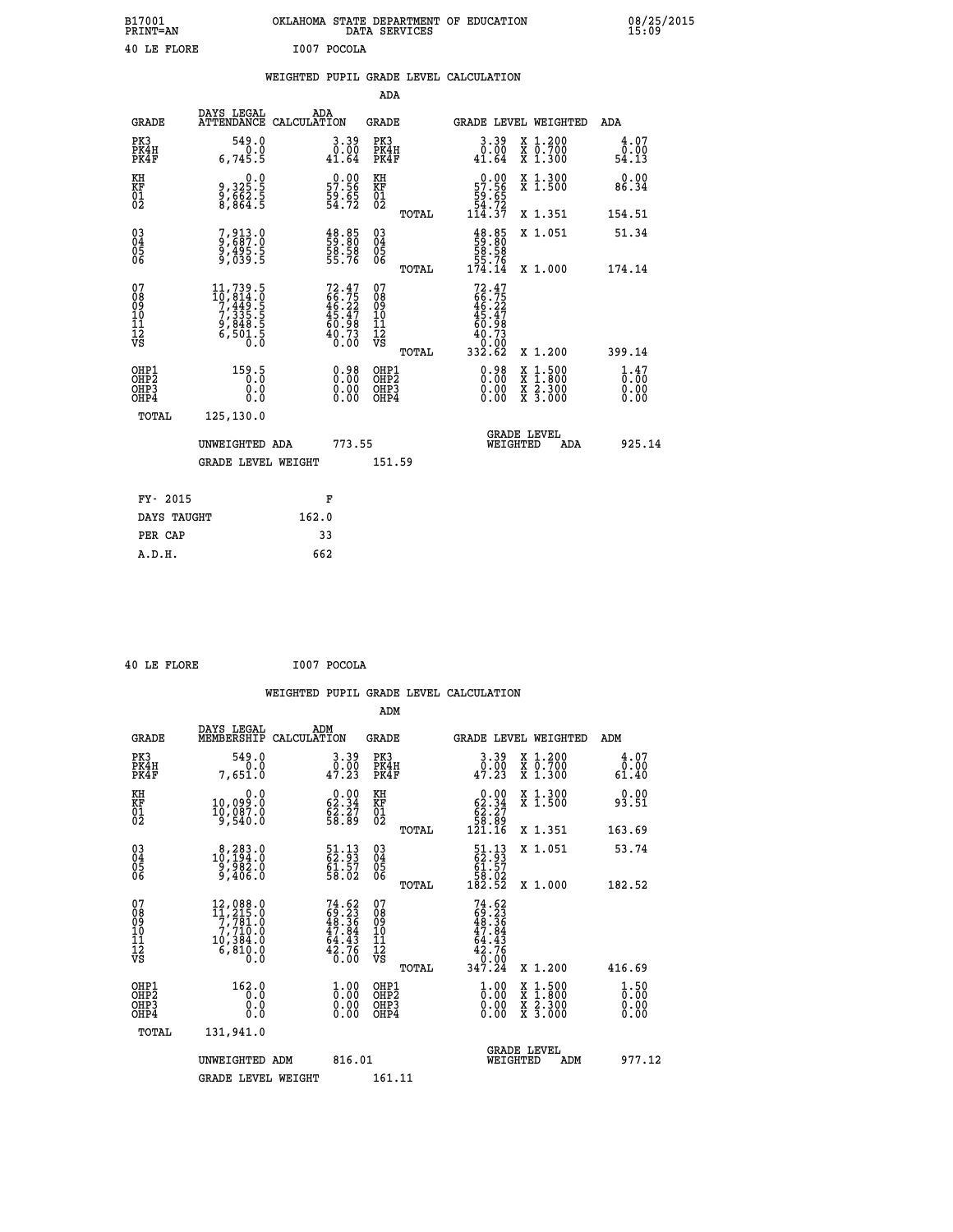| B17001          | OKLAHOMA STATE DEPARTMENT OF EDUCATION |
|-----------------|----------------------------------------|
| <b>PRINT=AN</b> | DATA SERVICES                          |
| 40 LE FLORE     | <b>I016 LE FLORE</b>                   |

 **B17001 OKLAHOMA STATE DEPARTMENT OF EDUCATION 08/25/2015**

|                                                    |                                                                                  | WEIGHTED PUPIL GRADE LEVEL CALCULATION                                                       |                                                 |                                                                                                   |                                                              |                              |
|----------------------------------------------------|----------------------------------------------------------------------------------|----------------------------------------------------------------------------------------------|-------------------------------------------------|---------------------------------------------------------------------------------------------------|--------------------------------------------------------------|------------------------------|
|                                                    |                                                                                  |                                                                                              | <b>ADA</b>                                      |                                                                                                   |                                                              |                              |
| <b>GRADE</b>                                       | DAYS LEGAL<br><b>ATTENDANCE</b>                                                  | ADA<br>CALCULATION                                                                           | <b>GRADE</b>                                    | GRADE LEVEL WEIGHTED                                                                              |                                                              | ADA                          |
| PK3<br>PK4H<br>PK4F                                | 390.0<br>0.0<br>1,465.5                                                          | $\overset{2.39}{\underset{8.99}{\scriptstyle 0.00}}$                                         | PK3<br>PK4H<br>PK4F                             | $2.39$<br>$0.00$<br>8.99                                                                          | X 1.200<br>X 0.700<br>X 1.300                                | 2.87<br>0.00<br>11.69        |
| KH<br>KF<br>01<br>02                               | $\begin{smallmatrix}&&&0.0\\1,395.5\\851.0\\2,844.0\end{smallmatrix}$            | $\begin{smallmatrix} 0.00\\ 8.56\\ -5.22\\ 17.45 \end{smallmatrix}$                          | KH<br>KF<br>01<br>02                            | $\begin{smallmatrix} 0.00\\8.56\\5.22\\17.45\\22.67\end{smallmatrix}$                             | X 1.300<br>X 1.500                                           | 0.00<br>12.84                |
|                                                    |                                                                                  |                                                                                              | TOTAL                                           |                                                                                                   | X 1.351                                                      | 30.63                        |
| $\begin{matrix} 03 \\ 04 \\ 05 \\ 06 \end{matrix}$ | 2,018.0<br>2,472.5<br>2,663.5<br>2,142.5                                         | $12.38$<br>$15.17$<br>$\frac{16:34}{13:14}$                                                  | 03<br>04<br>05<br>06                            | $\begin{array}{c} 12\cdot 38 \\ 15\cdot 17 \\ 16\cdot 34 \\ 13\cdot 14 \\ 44\cdot 65 \end{array}$ | X 1.051                                                      | 13.01                        |
|                                                    |                                                                                  |                                                                                              | TOTAL                                           |                                                                                                   | X 1.000                                                      | 44.65                        |
| 07<br>08901112<br>1112<br>VS                       | 2,959.0<br>3,066.5<br>3,066.5<br>2,518.0<br>3,267.5<br>2,385.5<br>2,250.5<br>0.0 | $\begin{smallmatrix} 18.15\\ 18.81\\ 16.06\\ 20.05\\ 14.63\\ 13.81\\ 0.00 \end{smallmatrix}$ | 07<br>08<br>09<br>11<br>11<br>12<br>VS<br>TOTAL | $18.15$<br>$18.81$<br>$16.06$<br>$20.05$<br>$14.63$<br>13.81<br>ةة:ة<br>101.51                    | X 1.200                                                      | 121.81                       |
| OHP1<br>OHP2<br>OH <sub>P3</sub><br>OHP4           | 0.0<br>Ō.Ō<br>Ō.Ō                                                                | 0.0000<br>$\begin{smallmatrix} 0.00 \ 0.00 \end{smallmatrix}$                                | OHP1<br>OHP2<br>OHP3<br>OHP4                    | 0.00<br>0.00<br>0.00                                                                              | $1:500$<br>1:800<br>X 1:500<br>X 1:800<br>X 2:300<br>X 3:000 | 0.00<br>0.00<br>0.00<br>0.00 |
|                                                    | <b>TOTAL</b><br>32,789.5                                                         |                                                                                              |                                                 |                                                                                                   |                                                              |                              |
|                                                    | UNWEIGHTED ADA                                                                   | 201.15                                                                                       |                                                 | <b>GRADE LEVEL</b><br>WEIGHTED                                                                    | ADA                                                          | 237.50                       |
|                                                    | <b>GRADE LEVEL WEIGHT</b>                                                        |                                                                                              | 36.35                                           |                                                                                                   |                                                              |                              |
|                                                    | FY- 2015                                                                         | F                                                                                            |                                                 |                                                                                                   |                                                              |                              |
|                                                    | DAYS TAUGHT                                                                      | 163.0                                                                                        |                                                 |                                                                                                   |                                                              |                              |
|                                                    | PER CAP                                                                          | 95                                                                                           |                                                 |                                                                                                   |                                                              |                              |

 **A.D.H. 188**

 **B17001<br>PRINT=AN** 

 **40 LE FLORE I016 LE FLORE**

|                                          |                                                                                                                                                             |                                                                          | ADM                                                 |       |                                                                                |                                          |                                                                                                      |
|------------------------------------------|-------------------------------------------------------------------------------------------------------------------------------------------------------------|--------------------------------------------------------------------------|-----------------------------------------------------|-------|--------------------------------------------------------------------------------|------------------------------------------|------------------------------------------------------------------------------------------------------|
| <b>GRADE</b>                             | DAYS LEGAL<br>MEMBERSHIP                                                                                                                                    | ADM<br>CALCULATION                                                       | <b>GRADE</b>                                        |       |                                                                                | <b>GRADE LEVEL WEIGHTED</b>              | ADM                                                                                                  |
| PK3<br>PK4H<br>PK4F                      | 390.0<br>0.0<br>1,611.0                                                                                                                                     | $\begin{smallmatrix} 2.39\ 0.00\ 9.88 \end{smallmatrix}$                 | PK3<br>PK4H<br>PK4F                                 |       | $\begin{smallmatrix} 2.39\ 0.00\ 9.88 \end{smallmatrix}$                       | X 1.200<br>X 0.700<br>X 1.300            | 2.87<br>$\begin{smallmatrix} \bar{0}\ \bar{0}\ \bar{1}\ \bar{2}\ \bar{3}\ \bar{4} \end{smallmatrix}$ |
| KH<br>KF<br>01<br>02                     | 0.0<br>1,548.0<br>933.0<br>2,950.0                                                                                                                          | $\begin{smallmatrix} 0.00\\ 9.50\\ 5.72\\ 18.10 \end{smallmatrix}$       | KH<br>KF<br>01<br>02                                |       | $\begin{smallmatrix} 0.00\\ -9.50\\ 5.72\\ 18.10\\ 23.82 \end{smallmatrix}$    | X 1.300<br>X 1.500                       | 0.00<br>14.25                                                                                        |
|                                          |                                                                                                                                                             |                                                                          |                                                     | TOTAL |                                                                                | X 1.351                                  | 32.18                                                                                                |
| 03<br>04<br>05<br>06                     | 2,106.0<br>2,556.0<br>2,843.0<br>2,297.0                                                                                                                    | $\begin{smallmatrix} 12.92\ 15.68\ 17.44\ 14.09 \end{smallmatrix}$       | $\begin{array}{c} 03 \\ 04 \\ 05 \\ 06 \end{array}$ |       | $12.82$<br>$15.68$<br>$17.44$<br>$14.09$<br>$47.21$                            | X 1.051                                  | 13.58                                                                                                |
|                                          |                                                                                                                                                             |                                                                          |                                                     | TOTAL |                                                                                | X 1.000                                  | 47.21                                                                                                |
| 07<br>08<br>09<br>101<br>112<br>VS       | $\begin{smallmatrix} 3\,,\,017\,.\,0\\ 2\,,\,740\,.\,0\\ 2\,,\,740\,.\,0\\ 3\,,\,398\,.\,0\\ 2\,,\,451\,.\,0\\ 2\,,\,343\,.\,0\\ 0\,.\,0 \end{smallmatrix}$ | $18.51$<br>$19.15$<br>$16.81$<br>$20.85$<br>$15.03$<br>$14.37$<br>$0.00$ | 07<br>08<br>09<br>11<br>11<br>12<br>VS              | TOTAL | 18.51<br>19.15<br>16.81<br>20.85<br>15.03<br>15.37<br>14.37<br>04.92<br>104.72 | X 1.200                                  | 125.66                                                                                               |
|                                          |                                                                                                                                                             |                                                                          |                                                     |       |                                                                                |                                          |                                                                                                      |
| OHP1<br>OHP2<br>OH <sub>P3</sub><br>OHP4 | 0.0<br>$\begin{smallmatrix} 0.0 & 0 \ 0.0 & 0 \end{smallmatrix}$                                                                                            |                                                                          | OHP1<br>OHP2<br>OHP <sub>3</sub>                    |       | $0.00$<br>$0.00$<br>0.00                                                       | X 1:500<br>X 1:800<br>X 2:300<br>X 3:000 | 0.00<br>0.00<br>0.00<br>0.00                                                                         |
| TOTAL                                    | 34,304.0                                                                                                                                                    |                                                                          |                                                     |       |                                                                                |                                          |                                                                                                      |
|                                          | UNWEIGHTED ADM                                                                                                                                              | 210.44                                                                   |                                                     |       |                                                                                | GRADE LEVEL<br>WEIGHTED<br>ADM           | 248.59                                                                                               |
|                                          | <b>GRADE LEVEL WEIGHT</b>                                                                                                                                   |                                                                          | 38.15                                               |       |                                                                                |                                          |                                                                                                      |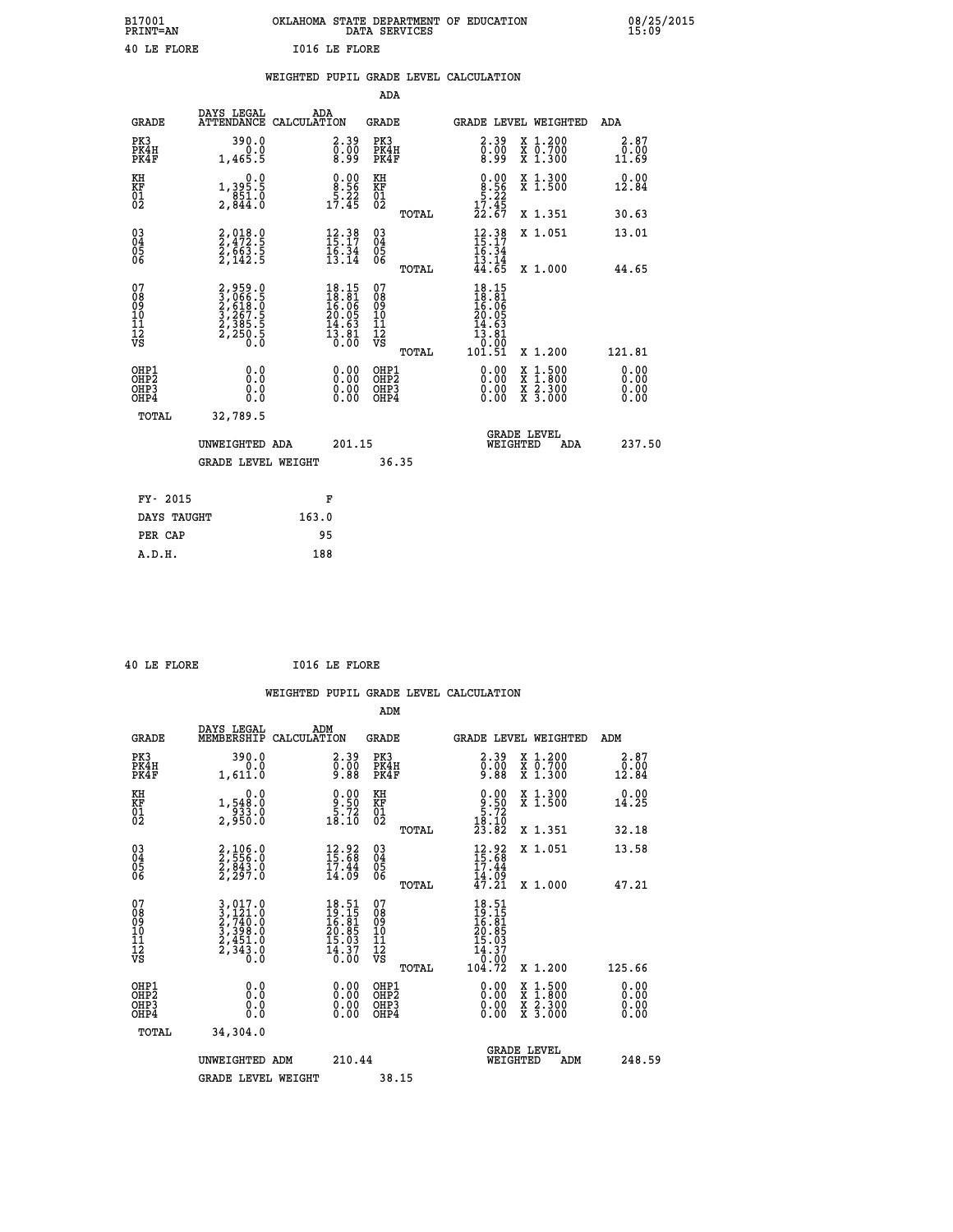| B17001<br>PRINT=AN | OKLAHOMA STATE DEPARTMENT OF EDUCATION<br>DATA SERVICES | 08/25/2015<br>15:09 |
|--------------------|---------------------------------------------------------|---------------------|
| 40 LE FLORE        | 1017 CAMERON                                            |                     |

|                                                                    |              |                                                                                                                                                               |       |                                                                             |                                        |       | WEIGHTED PUPIL GRADE LEVEL CALCULATION                                         |                                                                                          |                                  |  |
|--------------------------------------------------------------------|--------------|---------------------------------------------------------------------------------------------------------------------------------------------------------------|-------|-----------------------------------------------------------------------------|----------------------------------------|-------|--------------------------------------------------------------------------------|------------------------------------------------------------------------------------------|----------------------------------|--|
|                                                                    |              |                                                                                                                                                               |       |                                                                             | <b>ADA</b>                             |       |                                                                                |                                                                                          |                                  |  |
|                                                                    | <b>GRADE</b> | DAYS LEGAL<br>ATTENDANCE CALCULATION                                                                                                                          | ADA   |                                                                             | GRADE                                  |       | GRADE LEVEL WEIGHTED                                                           |                                                                                          | ADA                              |  |
| PK3<br>PK4H<br>PK4F                                                |              | 84.0<br>0.0<br>3,183.5                                                                                                                                        |       | $\begin{smallmatrix} 0.50\ 0.00\ 19.06 \end{smallmatrix}$                   | PK3<br>PK4H<br>PK4F                    |       | $0.50$<br>$0.00$<br>19.06                                                      | X 1.200<br>X 0.700<br>X 1.300                                                            | 0.60<br>0.00<br>24.78            |  |
| KH<br>KF<br>01<br>02                                               |              | $\begin{smallmatrix} 0.0\\2,973.5\\3,569.5\\2,542.0 \end{smallmatrix}$                                                                                        |       | $\begin{smallmatrix} 0.00\\ 17.81\\ 21.37\\ 15.22 \end{smallmatrix}$        | KH<br>KF<br>01<br>02                   |       | 17.81                                                                          | X 1.300<br>X 1.500                                                                       | 0.00<br>26.72                    |  |
|                                                                    |              |                                                                                                                                                               |       |                                                                             |                                        | TOTAL | $\frac{21}{15}$ $\cdot\frac{37}{22}$<br>$\frac{36}{59}$                        | X 1.351                                                                                  | 49.43                            |  |
| $\begin{smallmatrix} 03 \\[-4pt] 04 \end{smallmatrix}$<br>Ŏ5<br>06 |              | 2,427.5<br>2,128.5<br>2,662.5<br>3,178.0                                                                                                                      |       | $\frac{14}{12} : 54$<br>$\frac{15:94}{19:03}$                               | $\substack{03 \\ 04}$<br>Ŏ5<br>06      |       | $\frac{14}{12} : 54$<br>$\frac{15.94}{19.03}$<br>47.72                         | X 1.051                                                                                  | 15.28                            |  |
|                                                                    |              |                                                                                                                                                               |       |                                                                             |                                        | TOTAL |                                                                                | X 1.000                                                                                  | 47.72                            |  |
| 07<br>08<br>09<br>01<br>11<br>11<br>12<br>VS                       |              | $\begin{smallmatrix} 3\,,\,260\,.\,0\\ 2\,,\,243\,.\,0\\ 3\,,\,357\,.\,5\\ 4\,,\,915\,.\,0\\ 4\,,\,620\,.\,0\\ 3\,,\,172\,.\,5\\ 0\,.\,0\\ \end{smallmatrix}$ |       | $19.52$<br>$13.43$<br>$20.10$<br>$29.43$<br>$27.66$<br>$\frac{19.00}{0.00}$ | 07<br>08<br>09<br>11<br>11<br>12<br>VS | TOTAL | $19.52$<br>$13.43$<br>$20.10$<br>$29.43$<br>$27.66$<br>19:00<br>0:00<br>129:14 | X 1.200                                                                                  | 154.97                           |  |
| OHP1<br>OHP2<br>OHP3<br>OHP4                                       |              | 0.0<br>0.0<br>0.0                                                                                                                                             |       | $\begin{smallmatrix} 0.00 \ 0.00 \ 0.00 \ 0.00 \end{smallmatrix}$           | OHP1<br>OHP2<br>OHP3<br>OHP4           |       |                                                                                | $\begin{smallmatrix} x & 1.500 \\ x & 1.800 \\ x & 2.300 \\ x & 3.000 \end{smallmatrix}$ | 0.00<br>0.00<br>$0.00$<br>$0.00$ |  |
|                                                                    | TOTAL        | 44,317.0                                                                                                                                                      |       |                                                                             |                                        |       |                                                                                |                                                                                          |                                  |  |
|                                                                    |              | UNWEIGHTED ADA                                                                                                                                                |       | 265.36                                                                      |                                        |       | WEIGHTED                                                                       | <b>GRADE LEVEL</b><br>ADA                                                                | 319.50                           |  |
|                                                                    |              | <b>GRADE LEVEL WEIGHT</b>                                                                                                                                     |       |                                                                             |                                        | 54.14 |                                                                                |                                                                                          |                                  |  |
|                                                                    | FY- 2015     |                                                                                                                                                               |       | F                                                                           |                                        |       |                                                                                |                                                                                          |                                  |  |
|                                                                    | DAYS TAUGHT  |                                                                                                                                                               | 167.0 |                                                                             |                                        |       |                                                                                |                                                                                          |                                  |  |
|                                                                    | PER CAP      |                                                                                                                                                               |       | 73                                                                          |                                        |       |                                                                                |                                                                                          |                                  |  |

 **40 LE FLORE I017 CAMERON**

 **A.D.H. 246**

| <b>GRADE</b>                                       | DAYS LEGAL<br>MEMBERSHIP                                                                                                                      | ADM<br>CALCULATION                                                                  | <b>GRADE</b>                           |       | GRADE LEVEL WEIGHTED                                                                      |                                          | ADM           |                      |
|----------------------------------------------------|-----------------------------------------------------------------------------------------------------------------------------------------------|-------------------------------------------------------------------------------------|----------------------------------------|-------|-------------------------------------------------------------------------------------------|------------------------------------------|---------------|----------------------|
| PK3<br>PK4H<br>PK4F                                | 84.0<br>3,442.0                                                                                                                               | 0.50<br>0.00<br>$20.\tilde{61}$                                                     | PK3<br>PK4H<br>PK4F                    |       | 0.50<br>0.00<br>20.61                                                                     | X 1.200<br>X 0.700<br>X 1.300            | 0.00<br>26.79 | 0.60                 |
| KH<br>KF<br>01<br>02                               | 0.0<br>$3, 247.0$<br>$3, 724.0$<br>2,717.0                                                                                                    | $\begin{smallmatrix} 0.00\\19.44\\22.30\\16.27 \end{smallmatrix}$                   | KH<br>KF<br>01<br>02                   |       | $\begin{smallmatrix} 0.00\\19.44\\22.30\\16.27\\38.57 \end{smallmatrix}$                  | X 1.300<br>X 1.500                       | 29.16         | 0.00                 |
|                                                    |                                                                                                                                               |                                                                                     |                                        | TOTAL |                                                                                           | X 1.351                                  | 52.11         |                      |
| $\begin{matrix} 03 \\ 04 \\ 05 \\ 06 \end{matrix}$ | 2,521.0<br>2,207.0<br>2,745.0<br>3,309.0                                                                                                      | $\begin{array}{c} 15\cdot 10 \\ 13\cdot 22 \\ 16\cdot 44 \\ 19\cdot 81 \end{array}$ | 03<br>04<br>05<br>06                   |       | $15.10$<br>$13.22$<br>$\frac{16.44}{19.81}$<br>49.47                                      | X 1.051                                  | 15.87         |                      |
|                                                    |                                                                                                                                               |                                                                                     |                                        | TOTAL |                                                                                           | X 1.000                                  | 49.47         |                      |
| 07<br>08<br>09<br>101<br>112<br>VS                 | $\begin{smallmatrix} 3\,,\,462\,.0\\ 2\,,\,455\,.0\\ 3\,,\,604\,.0\\ 5\,,\,347\,.0\\ 5\,,\,138\,.0\\ 3\,,\,439\,.0\\ 0\,.0 \end{smallmatrix}$ | $20.73$<br>$14.70$<br>$21.58$<br>$32.02$<br>$30.77$<br>$20.59$<br>$0.00$            | 07<br>08<br>09<br>11<br>11<br>12<br>VS | TOTAL | $\begin{smallmatrix} 20.73\ 14.70\ 21.58\ 32.02\ 30.77\ 20.590\ 140.39 \end{smallmatrix}$ | X 1.200                                  | 168.47        |                      |
| OHP1<br>OHP2<br>OHP3<br>OHP4                       | 0.0<br>Ō.Ō<br>Ŏ.Ŏ                                                                                                                             |                                                                                     | OHP1<br>OHP2<br>OHP3<br>OHP4           |       |                                                                                           | X 1:500<br>X 1:800<br>X 2:300<br>X 3:000 |               | 0.00<br>0.00<br>0.00 |
| TOTAL                                              | 47,441.0                                                                                                                                      |                                                                                     |                                        |       |                                                                                           |                                          |               |                      |
|                                                    | UNWEIGHTED ADM                                                                                                                                | 284.08                                                                              |                                        |       | WEIGHTED                                                                                  | <b>GRADE LEVEL</b><br>ADM                |               | 342.47               |
|                                                    | <b>GRADE LEVEL WEIGHT</b>                                                                                                                     |                                                                                     | 58.39                                  |       |                                                                                           |                                          |               |                      |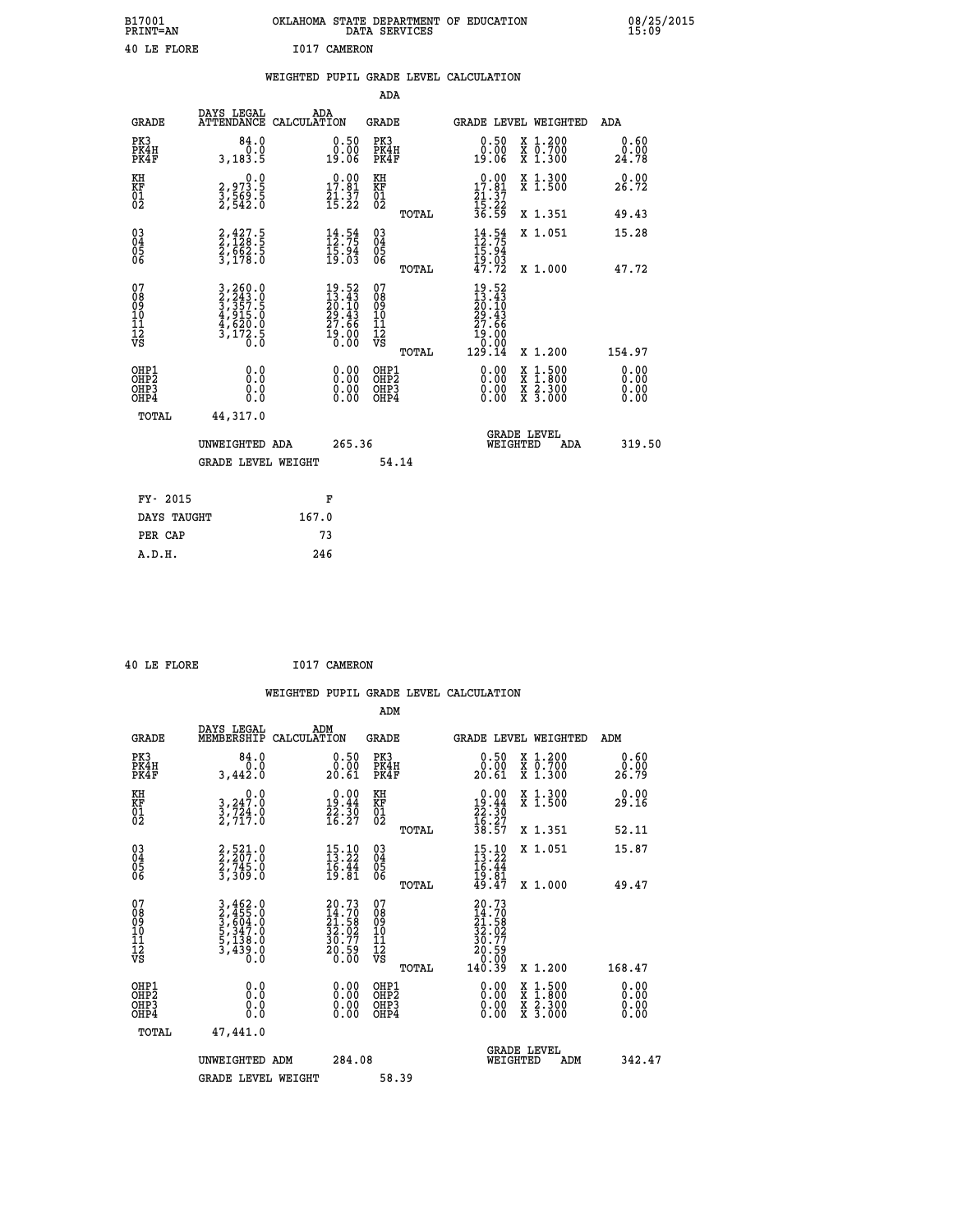| B17001<br><b>PRINT=AN</b> | OKLAHOMA STATE DEPARTMENT OF EDUCATION<br>DATA SERVICES | 08/25/2015<br>15:09 |
|---------------------------|---------------------------------------------------------|---------------------|
| 40 LE FLORE               | I020 PANAMA                                             |                     |

|                                                                    |                                                                                                                                                          | WEIGHTED PUPIL GRADE LEVEL CALCULATION                                  |                                                 |                                                                             |                                                         |                              |
|--------------------------------------------------------------------|----------------------------------------------------------------------------------------------------------------------------------------------------------|-------------------------------------------------------------------------|-------------------------------------------------|-----------------------------------------------------------------------------|---------------------------------------------------------|------------------------------|
|                                                                    |                                                                                                                                                          |                                                                         | <b>ADA</b>                                      |                                                                             |                                                         |                              |
| <b>GRADE</b>                                                       | DAYS LEGAL                                                                                                                                               | ADA<br>ATTENDANCE CALCULATION                                           | <b>GRADE</b>                                    | GRADE LEVEL WEIGHTED                                                        |                                                         | ADA                          |
| PK3<br>PK4H<br>PK4F                                                | 439.0<br>0.0<br>5,869.0                                                                                                                                  | 2.76<br>0.00<br>36.91                                                   | PK3<br>PK4H<br>PK4F                             | 2.76<br>0.00<br>36.91                                                       | X 1.200<br>X 0.700<br>X 1.300                           | 3.31<br>0.00<br>47.98        |
| KH<br>KF<br>01<br>02                                               | 0.0<br>8,891:0<br>8,070:5<br>9,445:5                                                                                                                     | $\begin{smallmatrix} 0.00\\ 55.92\\ 50.76\\ 59.41 \end{smallmatrix}$    | KH<br>KF<br>01<br>02                            | $\begin{smallmatrix} &0.00\ 55.92\ 50.76\ 59.41\ 110.17\ \end{smallmatrix}$ | X 1.300<br>X 1.500                                      | 0.00<br>83.88                |
|                                                                    |                                                                                                                                                          |                                                                         | TOTAL                                           |                                                                             | X 1.351                                                 | 148.84                       |
| $\begin{smallmatrix} 03 \\[-4pt] 04 \end{smallmatrix}$<br>Ŏ5<br>06 | $\frac{6}{7}, \frac{315}{136}$ .0<br>$\frac{8}{7}, \frac{452}{810}$ .5                                                                                   | 39.72<br>44.88<br>53.04<br>53.12                                        | $\substack{03 \\ 04}$<br>Ŏ5<br>06               | $39.72$<br>$44.88$<br>$53.04$<br>$49.12$<br>$147.04$                        | X 1.051                                                 | 41.75                        |
|                                                                    |                                                                                                                                                          |                                                                         | TOTAL                                           |                                                                             | X 1.000                                                 | 147.04                       |
| 07<br>089<br>090<br>1112<br>VS                                     | $\begin{smallmatrix} 6 & 9 & 59 & 0 \\ 9 & 0 & 57 & 5 \\ 6 & 3 & 74 & 5 \\ 8 & 9 & 27 & 5 \\ 11 & 358 & 5 \\ 6 & 203 & 5 \\ 0 & 0 & 0 \end{smallmatrix}$ | $43.77$<br>56.84<br>$40.09$<br>56.15<br>56.15<br>71.43<br>39.02<br>0.00 | 07<br>08<br>09<br>11<br>11<br>12<br>VS<br>TOTAL | 43.77<br>56.84<br>40.09<br>56.15<br>71.43<br>65:02<br>0.00<br>307:30        | X 1.200                                                 | 368.76                       |
| OHP1<br>OHP2<br>OHP3<br>OHP4                                       | 0.0<br>0.0<br>0.0                                                                                                                                        | 0.00<br>$\begin{smallmatrix} 0.00 \ 0.00 \end{smallmatrix}$             | OHP1<br>OHP2<br>OHP3<br>OHP4                    | 0.00<br>X<br>X<br>0.00<br>0.00                                              | $1:500$<br>1:800<br>$\frac{x}{x}$ $\frac{5:300}{3:000}$ | 0.00<br>0.00<br>0.00<br>0.00 |
| <b>TOTAL</b>                                                       | 111,309.5                                                                                                                                                |                                                                         |                                                 |                                                                             |                                                         |                              |
|                                                                    | UNWEIGHTED ADA                                                                                                                                           | 699.82                                                                  |                                                 | GRADE LEVEL<br>WEIGHTED                                                     | ADA                                                     | 841.56                       |
|                                                                    | <b>GRADE LEVEL WEIGHT</b>                                                                                                                                |                                                                         | 141.74                                          |                                                                             |                                                         |                              |
| FY- 2015                                                           |                                                                                                                                                          | F                                                                       |                                                 |                                                                             |                                                         |                              |
|                                                                    | DAYS TAUGHT                                                                                                                                              | 159.0                                                                   |                                                 |                                                                             |                                                         |                              |
| PER CAP                                                            |                                                                                                                                                          | 48                                                                      |                                                 |                                                                             |                                                         |                              |

 **40 LE FLORE I020 PANAMA**

 **A.D.H. 681**

 **ADM**

| <b>GRADE</b>                                       | DAYS LEGAL<br>MEMBERSHIP CALCULATION                                                 | ADM                                                                      | <b>GRADE</b>                                       |       |                                                                                      | GRADE LEVEL WEIGHTED                     | ADM                                                                 |  |
|----------------------------------------------------|--------------------------------------------------------------------------------------|--------------------------------------------------------------------------|----------------------------------------------------|-------|--------------------------------------------------------------------------------------|------------------------------------------|---------------------------------------------------------------------|--|
| PK3<br>PK4H<br>PK4F                                | 439.0<br>6, 155.0                                                                    | 2.76<br>0.00<br>38.71                                                    | PK3<br>PK4H<br>PK4F                                |       | 2.76<br>$\frac{0.00}{38.71}$                                                         | X 1.200<br>X 0.700<br>X 1.300            | $\begin{smallmatrix} 3 & 31 \\ 0 & 00 \\ 50 & 32 \end{smallmatrix}$ |  |
| KH<br>KF<br>01<br>02                               | 0.0<br>9,185:0<br>8,269:0<br>9,713:0                                                 | $\begin{smallmatrix} 0.00\\ 57.77\\ 52.01\\ 61.09 \end{smallmatrix}$     | KH<br>KF<br>01<br>02                               |       | $\begin{smallmatrix} &0.00\ 57.77\ 52.01\ 61.09\ 113.10\ \end{smallmatrix}$          | X 1.300<br>X 1.500                       | 0.00<br>86.66                                                       |  |
|                                                    |                                                                                      |                                                                          |                                                    | TOTAL |                                                                                      | X 1.351                                  | 152.80                                                              |  |
| $\begin{matrix} 03 \\ 04 \\ 05 \\ 06 \end{matrix}$ | $\begin{smallmatrix} 6,491.0\\ 7,334.0\\ 8,636.0\\ 7,977.0 \end{smallmatrix}$        | $40.82$<br>$46.13$<br>$54.19$<br>$50.17$                                 | $\begin{matrix} 03 \\ 04 \\ 05 \\ 06 \end{matrix}$ |       | $40.82$<br>$46.13$<br>$54.19$<br>$50.17$<br>$150.49$                                 | X 1.051                                  | 42.90                                                               |  |
|                                                    |                                                                                      |                                                                          |                                                    | TOTAL |                                                                                      | X 1.000                                  | 150.49                                                              |  |
| 07<br>08<br>09<br>101<br>11<br>12<br>VS            | $7,214.0$<br>$9,269.0$<br>$6,714.0$<br>$9,474.0$<br>$11,989.0$<br>$6,462.0$<br>$0.0$ | $45.37$<br>$58.17$<br>$42.23$<br>$59.58$<br>$75.40$<br>$40.64$<br>$0.00$ | 07<br>08<br>09<br>001<br>11<br>11<br>12<br>VS      | TOTAL | $45.37$<br>$42.23$<br>$59.58$<br>$75.40$<br>$75.40$<br>$40.64$<br>$0.00$<br>$321.39$ | X 1.200                                  | 385.67                                                              |  |
| OHP1<br>OHP2<br>OHP3<br>OHP4                       | 0.0<br>0.000                                                                         |                                                                          | OHP1<br>OHP2<br>OHP3<br>OHP4                       |       | 0.00<br>$0.00$<br>0.00                                                               | X 1:500<br>X 1:800<br>X 2:300<br>X 3:000 | 0.00<br>0.00<br>0.00                                                |  |
| TOTAL                                              | 115,321.0                                                                            |                                                                          |                                                    |       |                                                                                      |                                          |                                                                     |  |
|                                                    | UNWEIGHTED<br>ADM                                                                    | 725.04                                                                   |                                                    |       | WEIGHTED                                                                             | <b>GRADE LEVEL</b><br>ADM                | 872.15                                                              |  |
|                                                    | <b>GRADE LEVEL WEIGHT</b>                                                            |                                                                          | 147.11                                             |       |                                                                                      |                                          |                                                                     |  |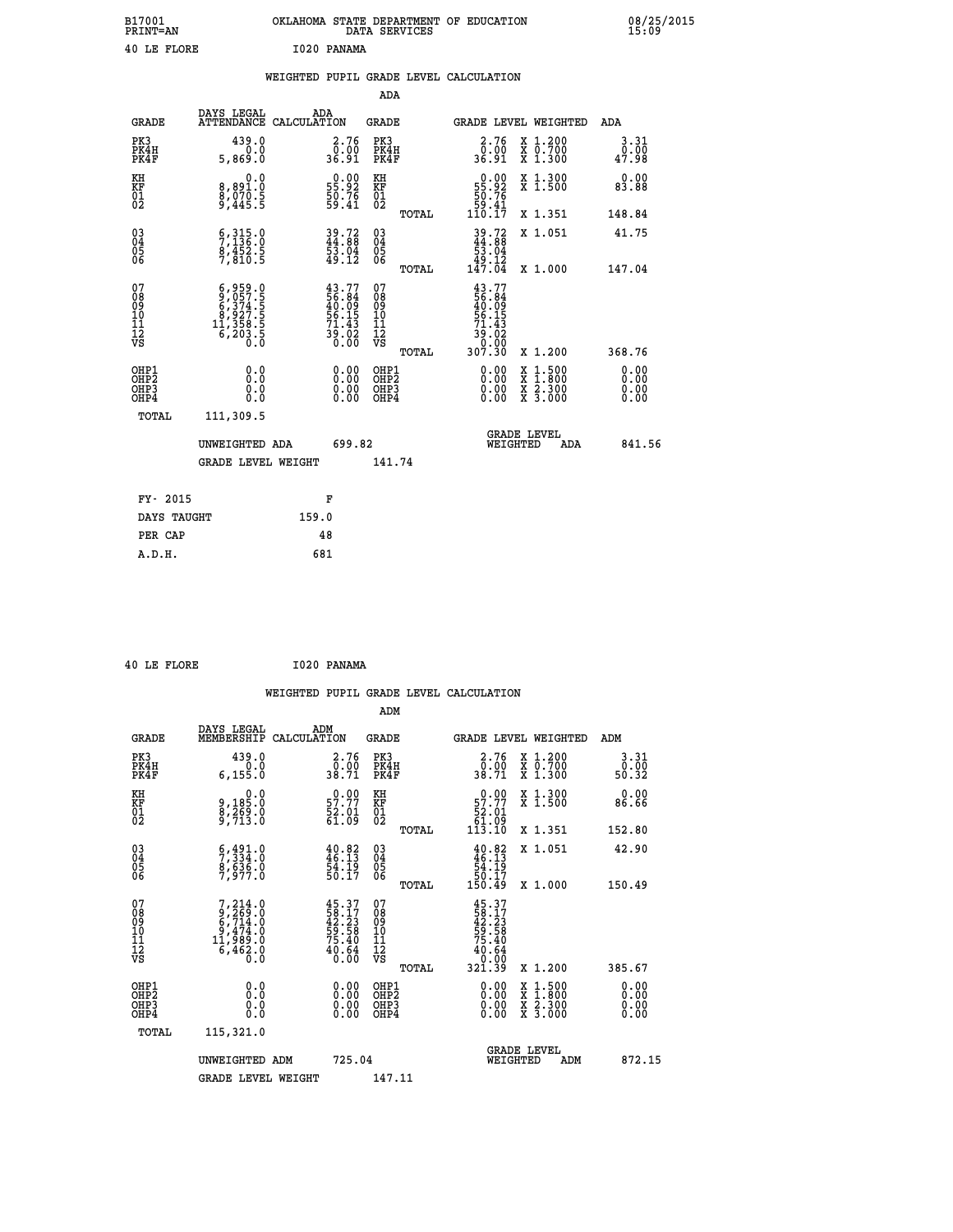| B17001<br><b>PRINT=AN</b> | OKLAHOMA STATE DEPARTMENT OF EDUCATION<br>DATA SERVICES | 08/25/2015<br>15:09 |
|---------------------------|---------------------------------------------------------|---------------------|
| 40 LE FLORE               | I026 BOKOSHE                                            |                     |

|                                           |                                                                           | WEIGHTED PUPIL GRADE LEVEL CALCULATION                                                                               |                                                                  |                                                                                                                                                                                                                                                                                                                                                                            |                              |
|-------------------------------------------|---------------------------------------------------------------------------|----------------------------------------------------------------------------------------------------------------------|------------------------------------------------------------------|----------------------------------------------------------------------------------------------------------------------------------------------------------------------------------------------------------------------------------------------------------------------------------------------------------------------------------------------------------------------------|------------------------------|
|                                           |                                                                           |                                                                                                                      | <b>ADA</b>                                                       |                                                                                                                                                                                                                                                                                                                                                                            |                              |
| <b>GRADE</b>                              | DAYS LEGAL                                                                | ADA<br>ATTENDANCE CALCULATION                                                                                        | <b>GRADE</b>                                                     | GRADE LEVEL WEIGHTED                                                                                                                                                                                                                                                                                                                                                       | <b>ADA</b>                   |
| PK3<br>PK4H<br>PK4F                       | 0.0<br>0.0<br>1,922.5                                                     | $\begin{smallmatrix} 0.00\\ 0.00\\ 13.44 \end{smallmatrix}$                                                          | PK3<br>PK4H<br>PK4F                                              | 0.00<br>X 1.200<br>X 0.700<br>X 1.300<br>0.00<br>13.44                                                                                                                                                                                                                                                                                                                     | 0.00<br>0.00<br>17.47        |
| KH<br>KF<br>01<br>02                      | 0.0<br>$\frac{1}{2}, \frac{648}{926}$ .0<br>2,091.5                       | 0.00<br>$\frac{11.43}{20.46}$<br>14.63                                                                               | KH<br>KF<br>01<br>02                                             | $\begin{array}{r} 0.00 \\ 11.43 \\ 20.46 \\ 14.63 \\ 35.09 \end{array}$<br>X 1.300<br>X 1.500                                                                                                                                                                                                                                                                              | 0.00<br>17.15                |
|                                           |                                                                           |                                                                                                                      | TOTAL                                                            | X 1.351                                                                                                                                                                                                                                                                                                                                                                    | 47.41                        |
| $^{03}_{04}$<br>Ŏ5<br>06                  | 2,761.5<br>2,006.5<br>1,711.5<br>2,342.5                                  | $\begin{array}{c} 19\cdot 31 \\ 14\cdot 03 \\ 11\cdot 97 \\ 16\cdot 38 \end{array}$                                  | $\begin{matrix} 03 \\ 04 \\ 05 \\ 06 \end{matrix}$               | $19.31$<br>$14.03$<br>$11.97$<br>$16.38$<br>$42.38$<br>X 1.051                                                                                                                                                                                                                                                                                                             | 20.29                        |
|                                           |                                                                           |                                                                                                                      | TOTAL                                                            | X 1.000                                                                                                                                                                                                                                                                                                                                                                    | 42.38                        |
| 07<br>08<br>09<br>11<br>11<br>12<br>VS    | 2,171.0<br>1,885.0<br>2,404.0<br>2,404.0<br>1,988.5<br>1,400.5<br>1,794.5 | $\begin{array}{l} 15\cdot00 \\ 13\cdot00 \\ 16\cdot81 \\ 13\cdot91 \\ 9\cdot79 \\ 12\cdot55 \\ 0\cdot00 \end{array}$ | 07<br>08<br>09<br>11<br>11<br>12<br>VS                           | $\begin{array}{r} 15\cdot00 \\ 13\cdot00 \\ 16\cdot81 \\ 13\cdot91 \\ 9\cdot79 \\ 12\cdot55 \\ 0\cdot00 \\ 81\cdot06 \end{array}$                                                                                                                                                                                                                                          |                              |
|                                           |                                                                           |                                                                                                                      | TOTAL                                                            | X 1.200                                                                                                                                                                                                                                                                                                                                                                    | 97.27                        |
| OHP1<br>OH <sub>P</sub> 2<br>OHP3<br>OHP4 | 0.0<br>Ŏ.Ŏ<br>0.0<br>0.0                                                  | $\begin{smallmatrix} 0.00 \ 0.00 \ 0.00 \ 0.00 \end{smallmatrix}$                                                    | OHP1<br>OHP <sub>2</sub><br>OHP <sub>3</sub><br>OHP <sub>4</sub> | $\begin{smallmatrix} 0.00 & 0.00 & 0.00 & 0.00 & 0.00 & 0.00 & 0.00 & 0.00 & 0.00 & 0.00 & 0.00 & 0.00 & 0.00 & 0.00 & 0.00 & 0.00 & 0.00 & 0.00 & 0.00 & 0.00 & 0.00 & 0.00 & 0.00 & 0.00 & 0.00 & 0.00 & 0.00 & 0.00 & 0.00 & 0.00 & 0.00 & 0.00 & 0.00 & 0.00 & 0.00 & 0.0$<br>$\begin{smallmatrix} x & 1.500 \\ x & 1.800 \\ x & 2.300 \\ x & 3.000 \end{smallmatrix}$ | 0.00<br>0.00<br>0.00<br>0.00 |
| TOTAL                                     | 29,054.0                                                                  |                                                                                                                      |                                                                  |                                                                                                                                                                                                                                                                                                                                                                            |                              |
|                                           | UNWEIGHTED ADA                                                            | 202.71                                                                                                               |                                                                  | <b>GRADE LEVEL</b><br>WEIGHTED<br>ADA                                                                                                                                                                                                                                                                                                                                      | 241.97                       |
|                                           | <b>GRADE LEVEL WEIGHT</b>                                                 |                                                                                                                      | 39.26                                                            |                                                                                                                                                                                                                                                                                                                                                                            |                              |
| FY- 2015                                  |                                                                           | F                                                                                                                    |                                                                  |                                                                                                                                                                                                                                                                                                                                                                            |                              |
| DAYS TAUGHT                               |                                                                           | 143.0                                                                                                                |                                                                  |                                                                                                                                                                                                                                                                                                                                                                            |                              |
| PER CAP                                   |                                                                           | 84                                                                                                                   |                                                                  |                                                                                                                                                                                                                                                                                                                                                                            |                              |
| A.D.H.                                    |                                                                           | 119                                                                                                                  |                                                                  |                                                                                                                                                                                                                                                                                                                                                                            |                              |

|  | 40 LE FLORE | I026 BOKOSHE |
|--|-------------|--------------|
|  |             |              |

| <b>GRADE</b>                                         | DAYS LEGAL<br>MEMBERSHIP                                                            | ADM<br>CALCULATION                                                                     | <b>GRADE</b>                                       |       | <b>GRADE LEVEL WEIGHTED</b>                                                   |                                          | ADM                          |  |
|------------------------------------------------------|-------------------------------------------------------------------------------------|----------------------------------------------------------------------------------------|----------------------------------------------------|-------|-------------------------------------------------------------------------------|------------------------------------------|------------------------------|--|
| PK3<br>PK4H<br>PK4F                                  | 0.0<br>0.0<br>2,020.0                                                               | 0.00<br>14.13                                                                          | PK3<br>PK4H<br>PK4F                                |       | 0.00<br>$\begin{smallmatrix} 0.00 \ 14.13 \end{smallmatrix}$                  | X 1.200<br>X 0.700<br>X 1.300            | 0.00<br>0.00<br>18.37        |  |
| KH<br>KF<br>01<br>02                                 | 0.0<br>$\frac{1}{3}, \frac{742}{173}$ .0<br>2,179.0                                 | $\begin{smallmatrix} 0.00\\ 12.08\\ 21.76\\ 15.24 \end{smallmatrix}$                   | KH<br>KF<br>01<br>02                               |       | $\begin{smallmatrix} 0.00\\ 12.08\\ 21.76\\ 15.24\\ 37.00 \end{smallmatrix}$  | X 1.300<br>X 1.500                       | 0.00<br>18.12                |  |
|                                                      |                                                                                     |                                                                                        |                                                    | TOTAL |                                                                               | X 1.351                                  | 49.99                        |  |
| $\begin{matrix} 03 \\ 04 \\ 05 \\ 06 \end{matrix}$   | 2,964.0<br>2,170.0<br>1,879.0<br>2,533.0                                            | $20.73$<br>$15.17$<br>$13.14$<br>$17.71$                                               | $\begin{matrix} 03 \\ 04 \\ 05 \\ 06 \end{matrix}$ |       | $20.73$<br>$15.17$<br>$13.14$<br>$17.71$<br>$46.02$                           | X 1.051                                  | 21.79                        |  |
|                                                      |                                                                                     |                                                                                        |                                                    | TOTAL |                                                                               | X 1.000                                  | 46.02                        |  |
| 07<br>08<br>09<br>11<br>11<br>12<br>VS               | $2,323.0$<br>$2,713.0$<br>$2,718.0$<br>$2,142.0$<br>$1,514.0$<br>$1,941.0$<br>$0.0$ | $\begin{smallmatrix} 16.06\\13.60\\19.01\\14.98\\10.59\\13.57\\0.00 \end{smallmatrix}$ | 07<br>08<br>09<br>11<br>11<br>12<br>VS             | TOTAL | $16.06$<br>$13.601$<br>$19.08$<br>$14.989$<br>$10.597$<br>$13.570$<br>$87.81$ | X 1.200                                  | 105.37                       |  |
| OHP1<br>OH <sub>P</sub> <sub>2</sub><br>OHP3<br>OHP4 | 0.0<br>0.0<br>Ŏ.Ŏ                                                                   | $0.00$<br>$0.00$<br>0.00                                                               | OHP1<br>OHP <sub>2</sub><br>OHP3<br>OHP4           |       |                                                                               | X 1:500<br>X 1:800<br>X 2:300<br>X 3:000 | 0.00<br>0.00<br>0.00<br>0.00 |  |
| TOTAL                                                | 31,208.0                                                                            |                                                                                        |                                                    |       |                                                                               |                                          |                              |  |
|                                                      | UNWEIGHTED ADM                                                                      | 217.77                                                                                 |                                                    |       | <b>GRADE LEVEL</b><br>WEIGHTED                                                | ADM                                      | 259.66                       |  |
|                                                      | <b>GRADE LEVEL WEIGHT</b>                                                           |                                                                                        | 41.89                                              |       |                                                                               |                                          |                              |  |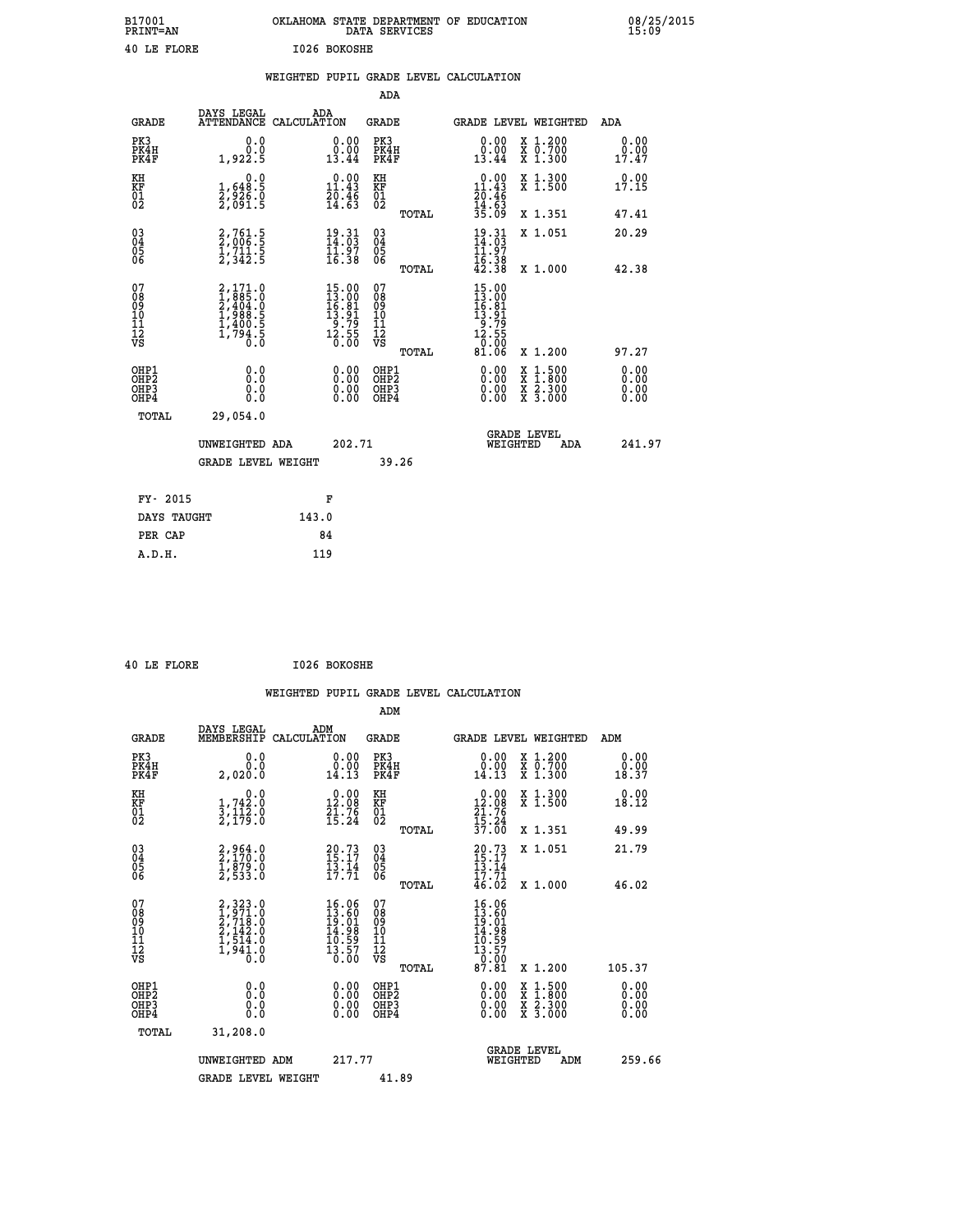| B17001<br><b>PRINT=AN</b> | OKLAHOMA STATE DEPARTMENT OF EDUCATION<br>DATA SERVICES | 08/25/2015<br>15:09 |
|---------------------------|---------------------------------------------------------|---------------------|
| 40 LE FLORE               | I029 POTEAU                                             |                     |

|  |  | WEIGHTED PUPIL GRADE LEVEL CALCULATION |
|--|--|----------------------------------------|
|  |  |                                        |

|                                                                    |                                                                                                                                                      |                                                                                                             | ADA                                      |       |                                                                        |                                                                                                  |                               |
|--------------------------------------------------------------------|------------------------------------------------------------------------------------------------------------------------------------------------------|-------------------------------------------------------------------------------------------------------------|------------------------------------------|-------|------------------------------------------------------------------------|--------------------------------------------------------------------------------------------------|-------------------------------|
| <b>GRADE</b>                                                       | DAYS LEGAL                                                                                                                                           | ADA<br>ATTENDANCE CALCULATION                                                                               | <b>GRADE</b>                             |       |                                                                        | GRADE LEVEL WEIGHTED                                                                             | ADA                           |
| PK3<br>PK4H<br>PK4F                                                | 2,342.0<br>169.0<br>19,576.5                                                                                                                         | $\begin{smallmatrix} 13.54\ 0.98\ 113.16 \end{smallmatrix}$                                                 | PK3<br>PK4H<br>PK4F                      |       | $\begin{smallmatrix} 13.54\ 0.98\ 113.16 \end{smallmatrix}$            | X 1.200<br>X 0.700<br>X 1.300                                                                    | 16.25<br>0.69<br>147.11       |
| KH<br><b>KF</b><br>01<br>02                                        | 0.0<br>32,433.5<br>34,354.5<br>31,398.5                                                                                                              | $0.00$<br>187.48<br>$\frac{198.58}{181.49}$                                                                 | KH<br>KF<br>01<br>02                     |       | $0.00$<br>187.48<br>196.58<br>181.49<br>380.07                         | X 1.300<br>X 1.500                                                                               | 0.00<br>281.22                |
|                                                                    |                                                                                                                                                      |                                                                                                             |                                          | TOTAL |                                                                        | X 1.351                                                                                          | 513.47                        |
| $\begin{smallmatrix} 03 \\[-4pt] 04 \end{smallmatrix}$<br>05<br>06 | 29,713.5<br>25,523.5<br>24,848.0<br>28,133.0                                                                                                         | $171.75$<br>$147.53$<br>$\frac{143.63}{162.62}$                                                             | $\substack{03 \\ 04}$<br>05<br>06        |       | $171.75$<br>$147.53$<br>$143.63$<br>$162.62$<br>$453.78$               | X 1.051                                                                                          | 180.51                        |
|                                                                    |                                                                                                                                                      |                                                                                                             |                                          | TOTAL |                                                                        | X 1.000                                                                                          | 453.78                        |
| 07<br>08901112<br>1112<br>VS                                       | $\begin{smallmatrix} 23\,,455\cdot0\\ 26\,,777\cdot5\\ 29\,,061\cdot0\\ 24\,,191\cdot5\\ 24\,,632\cdot5\\ 22\,,783\cdot0\\ 0\cdot0\end{smallmatrix}$ | $\begin{smallmatrix} 135.58\\ 154.78\\ 167.98\\ 139.84\\ 132.38\\ 142.38\\ 131.69\\ 0.00 \end{smallmatrix}$ | 07<br>08<br>09<br>11<br>11<br>12<br>VS   |       | 135.58<br>154.788<br>167.984<br>139.84<br>142.38<br>131.690<br>070.000 |                                                                                                  |                               |
|                                                                    |                                                                                                                                                      |                                                                                                             |                                          | TOTAL | 872.25                                                                 | X 1.200                                                                                          | 1,046.70                      |
| OHP1<br>OH <sub>P2</sub><br>OH <sub>P3</sub><br>OH <sub>P4</sub>   | 1,970.0<br>0.0<br>0.0<br>0.0                                                                                                                         | $11.39$<br>$0.00$<br>0.00<br>0.00                                                                           | OHP1<br>OHP <sub>2</sub><br>OHP3<br>OHP4 |       | $11.39$<br>$0.00$<br>0.00<br>0.00                                      | $\begin{smallmatrix} x & 1 & 500 \\ x & 1 & 800 \\ x & 2 & 300 \\ x & 3 & 000 \end{smallmatrix}$ | 17.09<br>0.00<br>0.00<br>0.00 |
| TOTAL                                                              | 381,362.5                                                                                                                                            |                                                                                                             |                                          |       |                                                                        |                                                                                                  |                               |
|                                                                    | UNWEIGHTED ADA                                                                                                                                       | 2,204.40                                                                                                    |                                          |       |                                                                        | <b>GRADE LEVEL</b><br>WEIGHTED<br>ADA                                                            | 2,656.82                      |
|                                                                    | <b>GRADE LEVEL WEIGHT</b>                                                                                                                            |                                                                                                             | 452.42                                   |       |                                                                        |                                                                                                  |                               |
| FY- 2015                                                           |                                                                                                                                                      | F                                                                                                           |                                          |       |                                                                        |                                                                                                  |                               |
| DAYS TAUGHT                                                        |                                                                                                                                                      | 173.0                                                                                                       |                                          |       |                                                                        |                                                                                                  |                               |
| PER CAP                                                            |                                                                                                                                                      | 33                                                                                                          |                                          |       |                                                                        |                                                                                                  |                               |

 **40 LE FLORE I029 POTEAU**

 **A.D.H. 1,695**

|                                                       |                                                                                                 |                                                                   | ADM                                              |                                                                                    |                                                                                                  |                               |
|-------------------------------------------------------|-------------------------------------------------------------------------------------------------|-------------------------------------------------------------------|--------------------------------------------------|------------------------------------------------------------------------------------|--------------------------------------------------------------------------------------------------|-------------------------------|
| <b>GRADE</b>                                          | DAYS LEGAL<br>MEMBERSHIP                                                                        | ADM<br>CALCULATION                                                | <b>GRADE</b>                                     | <b>GRADE LEVEL WEIGHTED</b>                                                        |                                                                                                  | ADM                           |
| PK3<br>PK4H<br>PK4F                                   | 2,527.0<br>173.0<br>21,034.0                                                                    | 14.61<br>$\frac{1}{121.58}$                                       | PK3<br>PK4H<br>PK4F                              | 14.61<br>$\frac{1}{121.58}$                                                        | X 1.200<br>x 0.700<br>x 1.300                                                                    | 17.53<br>0.70<br>158.05       |
| KH<br>KF<br>01<br>02                                  | 0.0<br>34,579.0<br>36,540.0<br>33,108.0                                                         | $\begin{array}{c} 0.00 \\ 199.88 \\ 211.21 \\ 191.38 \end{array}$ | KH<br>KF<br>01<br>02                             | 0.00<br>199:88<br>211:21<br>191:38<br>402:59                                       | X 1.300<br>X 1.500                                                                               | 0.00<br>299.82                |
|                                                       |                                                                                                 |                                                                   | TOTAL                                            |                                                                                    | X 1.351                                                                                          | 543.90                        |
| 03<br>04<br>05<br>06                                  | 31,277.0<br>26,842.0<br>26,151.0<br>29,722.0                                                    | 180.79<br>155.16<br>151.16<br>171.80                              | $\substack{03 \\ 04}$<br>0500                    | 180.79<br>155.16<br>151.16<br>171.80                                               | X 1.051                                                                                          | 190.01                        |
|                                                       |                                                                                                 |                                                                   | TOTAL                                            | 478.12                                                                             | X 1.000                                                                                          | 478.12                        |
| 07<br>08<br>09<br>101<br>112<br>VS                    | $24, 719.0$<br>$28, 421.0$<br>$31, 070.0$<br>$26, 010.0$<br>$26, 692.0$<br>$24, 562.0$<br>$0.0$ | 142.88<br>164.28<br>179.60<br>150.35<br>154.29<br>141.98<br>0.00  | 07<br>08<br>09<br>101<br>11<br>12<br>VS<br>TOTAL | $142.88$<br>$164.28$<br>$179.60$<br>$150.35$<br>154:29<br>141:98<br>0.00<br>933.38 | X 1.200                                                                                          | 1,120.06                      |
| OHP1<br>OH <sub>P</sub> 2<br>OH <sub>P3</sub><br>OHP4 | 2,102.0<br>0.0<br>0.0<br>Ŏ.Ŏ                                                                    | $\frac{12.15}{0.00}$<br>0.00                                      | OHP1<br>OHP2<br>OHP3<br>OHP4                     | $\frac{12.15}{0.00}$<br>0.00                                                       | $\begin{smallmatrix} x & 1 & 500 \\ x & 1 & 800 \\ x & 2 & 300 \\ x & 3 & 000 \end{smallmatrix}$ | 18.23<br>0.00<br>0.00<br>0.00 |
| TOTAL                                                 | 405,529.0                                                                                       |                                                                   |                                                  |                                                                                    |                                                                                                  |                               |
|                                                       | UNWEIGHTED                                                                                      | 2,344.10<br>ADM                                                   |                                                  | <b>GRADE LEVEL</b><br>WEIGHTED                                                     | ADM                                                                                              | 2,826.42                      |
|                                                       | <b>GRADE LEVEL WEIGHT</b>                                                                       |                                                                   | 482.32                                           |                                                                                    |                                                                                                  |                               |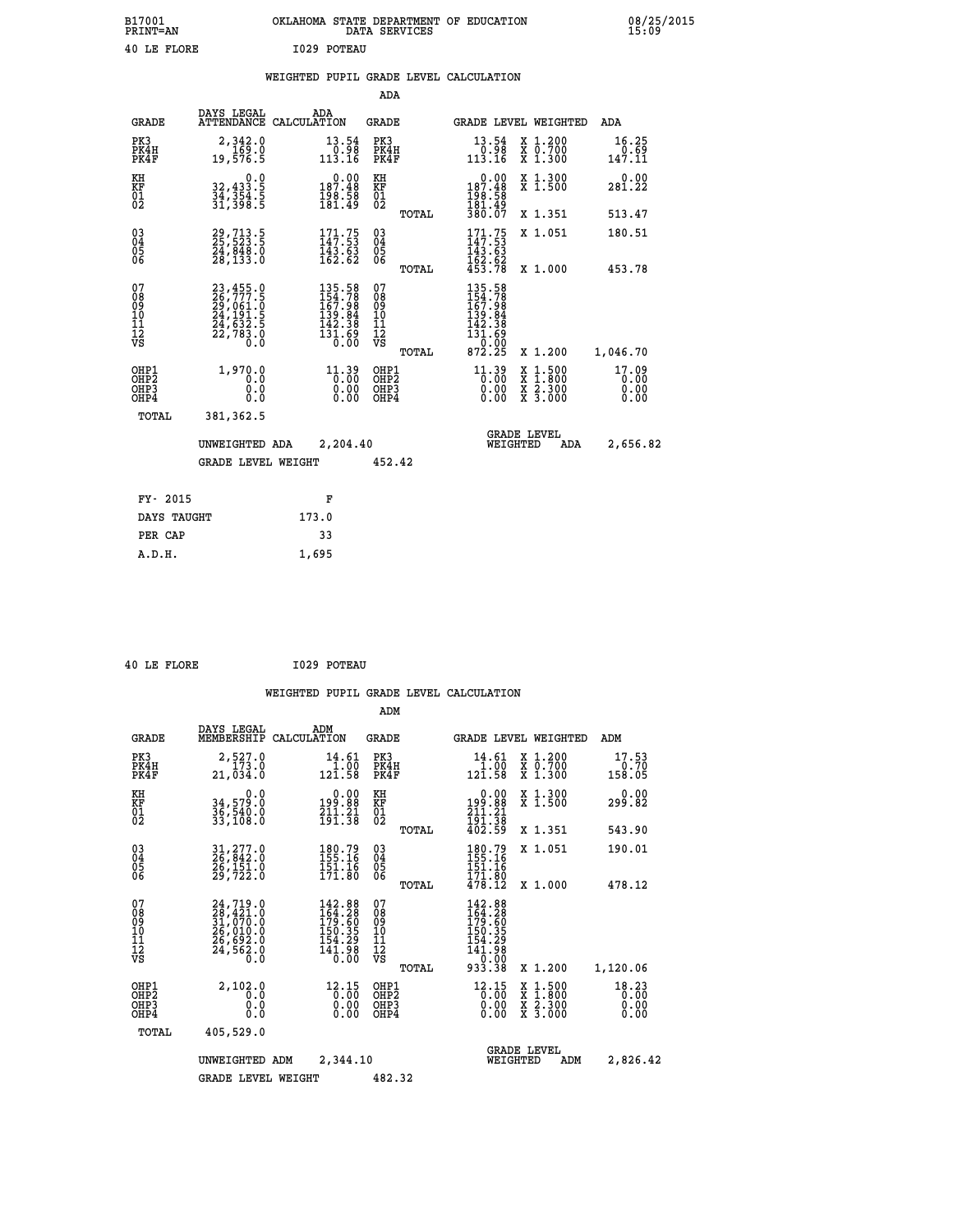| B17001<br>PRINT=AN | OKLAHOMA<br>STATE DEPARTMENT OF EDUCATION<br>SERVICES<br>DATA | 08/25/2015<br>15:09 |
|--------------------|---------------------------------------------------------------|---------------------|
| 40 LE FLORE        | I049<br>WISTER                                                |                     |

| 40 LE FLORE                                                        |                                                                                                                                                                                     |       | I049 WISTER                                                                               |                                               |       |                                                                |                                                                                                                                           |                               |
|--------------------------------------------------------------------|-------------------------------------------------------------------------------------------------------------------------------------------------------------------------------------|-------|-------------------------------------------------------------------------------------------|-----------------------------------------------|-------|----------------------------------------------------------------|-------------------------------------------------------------------------------------------------------------------------------------------|-------------------------------|
|                                                                    |                                                                                                                                                                                     |       |                                                                                           |                                               |       | WEIGHTED PUPIL GRADE LEVEL CALCULATION                         |                                                                                                                                           |                               |
|                                                                    |                                                                                                                                                                                     |       |                                                                                           | <b>ADA</b>                                    |       |                                                                |                                                                                                                                           |                               |
| <b>GRADE</b>                                                       | DAYS LEGAL ADA ADA ATTENDANCE CALCULATION                                                                                                                                           |       |                                                                                           | <b>GRADE</b>                                  |       | GRADE LEVEL WEIGHTED                                           |                                                                                                                                           | ADA                           |
| PK3<br>PK4H<br>PK4F                                                | 516.0<br>0.0<br>4,600.0                                                                                                                                                             |       | $\begin{smallmatrix} 3.17\\ 0.00\\ 28.22 \end{smallmatrix}$                               | PK3<br>PK4H<br>PK4F                           |       | $\begin{smallmatrix} 3.17\\ 0.00\\ 28.22 \end{smallmatrix}$    | X 1.200<br>X 0.700<br>X 1.300                                                                                                             | 3.80<br>0.00<br>36.69         |
| KH<br>KF<br>01<br>02                                               | 0.0<br>5,391.5<br>7,558.0<br>6,685.0                                                                                                                                                |       | $\begin{smallmatrix} 0.00\\ 33.08\\ 46.37\\ 41.01 \end{smallmatrix}$                      | KH<br>KF<br>01<br>02                          |       | $\begin{array}{c} 0.00 \\ 33.08 \\ 46.37 \\ 41.01 \end{array}$ | X 1.300<br>X 1.500                                                                                                                        | 0.00<br>49.62                 |
|                                                                    |                                                                                                                                                                                     |       |                                                                                           |                                               | TOTAL | 87.38                                                          | X 1.351                                                                                                                                   | 118.05                        |
| $\begin{smallmatrix} 03 \\[-4pt] 04 \end{smallmatrix}$<br>Ŏ5<br>06 | $\begin{smallmatrix} 6 & 788 & 5 \\ 6 & 405 & 0 \\ 7 & 265 & 5 \\ 8 & 455 & 0 \end{smallmatrix}$                                                                                    |       | $\frac{41.65}{39.29}$<br>$\frac{44.57}{51.87}$                                            | $\substack{03 \\ 04}$<br>$\frac{05}{06}$      |       | $41.65$<br>$39.29$<br>$44.57$<br>$51.87$<br>$135.73$           | X 1.051                                                                                                                                   | 43.77                         |
|                                                                    |                                                                                                                                                                                     |       |                                                                                           |                                               | TOTAL |                                                                | X 1.000                                                                                                                                   | 135.73                        |
| 07<br>08<br>09<br>101<br>11<br>12<br>VS                            | $\begin{smallmatrix} 4\,, & 9\,78\,. & 5\\ 8\,, & 3\,72\,. & 5\\ 7\,, & 2\,38\,. & 0\\ 7\,, & 4\,14\,. & 5\\ 4\,, & 6\,77\,. & 5\\ 4\,, & 5\,86\,. & 0\\ 0\,. & 0\end{smallmatrix}$ |       | $\begin{array}{l} 30.54 \\ 51.37 \\ 44.40 \\ 45.49 \\ 28.70 \\ 28.14 \\ 0.00 \end{array}$ | 07<br>08<br>09<br>001<br>11<br>11<br>12<br>VS |       | 30.54<br>51.37<br>44.40<br>45.49<br>28.70<br>28.14<br>0.00     |                                                                                                                                           |                               |
|                                                                    |                                                                                                                                                                                     |       |                                                                                           |                                               | TOTAL | 228.64                                                         | X 1.200                                                                                                                                   | 274.37                        |
| OHP1<br>OHP2<br>OHP3<br>OHP4                                       | 0.0<br>0.0<br>0.0                                                                                                                                                                   |       |                                                                                           | OHP1<br>OHP2<br>OHP <sub>3</sub>              |       | 0.00<br>0.00                                                   | $\begin{smallmatrix} \mathtt{X} & 1\cdot500\\ \mathtt{X} & 1\cdot800\\ \mathtt{X} & 2\cdot300\\ \mathtt{X} & 3\cdot000 \end{smallmatrix}$ | 0.00<br>Ō. ŌŌ<br>0.00<br>0.00 |
| TOTAL                                                              | 90,932.0                                                                                                                                                                            |       |                                                                                           |                                               |       |                                                                |                                                                                                                                           |                               |
|                                                                    | UNWEIGHTED ADA                                                                                                                                                                      |       | 557.87                                                                                    |                                               |       | GRADE LEVEL<br>WEIGHTED                                        | ADA                                                                                                                                       | 662.03                        |
|                                                                    | GRADE LEVEL WEIGHT                                                                                                                                                                  |       |                                                                                           | 104.16                                        |       |                                                                |                                                                                                                                           |                               |
| FY- 2015                                                           |                                                                                                                                                                                     |       | F                                                                                         |                                               |       |                                                                |                                                                                                                                           |                               |
| DAYS TAUGHT                                                        |                                                                                                                                                                                     | 163.0 |                                                                                           |                                               |       |                                                                |                                                                                                                                           |                               |
| PER CAP                                                            |                                                                                                                                                                                     |       | 81                                                                                        |                                               |       |                                                                |                                                                                                                                           |                               |

 **40 LE FLORE I049 WISTER**

 **A.D.H. 272**

 **ADM**

| <b>GRADE</b>                                                     | DAYS LEGAL<br>MEMBERSHIP                                                            | ADM<br>CALCULATION                                                                        | <b>GRADE</b>                                       |       |                                                                                      |          | GRADE LEVEL WEIGHTED                     | ADM                   |  |
|------------------------------------------------------------------|-------------------------------------------------------------------------------------|-------------------------------------------------------------------------------------------|----------------------------------------------------|-------|--------------------------------------------------------------------------------------|----------|------------------------------------------|-----------------------|--|
| PK3<br>PK4H<br>PK4F                                              | 535.0<br>0.0<br>5,080.0                                                             | $\begin{smallmatrix} 3.28\ 0.00\\ 1.17 \end{smallmatrix}$                                 | PK3<br>PK4H<br>PK4F                                |       | 3.28<br>$\frac{0.00}{31.17}$                                                         |          | X 1.200<br>X 0.700<br>X 1.300            | 3.94<br>0.00<br>40.52 |  |
| KH<br>KF<br>01<br>02                                             | 0.0<br>5,734:0<br>7,939:0<br>7,050:0                                                | $\begin{smallmatrix} 0.00\\ 35.18\\ 48.71\\ 43.25 \end{smallmatrix}$                      | KH<br>KF<br>01<br>02                               |       | $\begin{smallmatrix} 0.00\\ 35.18\\ 48.71\\ 43.25\\ 91.96 \end{smallmatrix}$         |          | X 1.300<br>X 1.500                       | 0.00<br>52.77         |  |
|                                                                  |                                                                                     |                                                                                           |                                                    | TOTAL |                                                                                      |          | X 1.351                                  | 124.24                |  |
| $\begin{matrix} 03 \\ 04 \\ 05 \\ 06 \end{matrix}$               | 7,090.0<br>6,691.0<br>7,518.0<br>8,910.0                                            | $43.50$<br>$41.05$<br>$46.12$<br>$54.66$                                                  | $\begin{matrix} 03 \\ 04 \\ 05 \\ 06 \end{matrix}$ |       | $43.50\n41.05\n46.12\n54.66\n141.83$                                                 |          | X 1.051                                  | 45.72                 |  |
|                                                                  |                                                                                     |                                                                                           |                                                    | TOTAL |                                                                                      |          | X 1.000                                  | 141.83                |  |
| 07<br>089<br>090<br>1112<br>VS                                   | $5,246.0$<br>$7,845.0$<br>$7,846.0$<br>$8,151.0$<br>$5,251.0$<br>$5,306.0$<br>$0.0$ | $\begin{array}{r} 32.18 \\ 54.30 \\ 48.13 \\ 50.01 \\ 52.21 \\ 32.55 \\ 0.00 \end{array}$ | 07<br>08<br>09<br>001<br>11<br>11<br>12<br>VS      | TOTAL | $32.18$<br>$48.30$<br>$48.13$<br>$50.01$<br>$52.21$<br>$32.55$<br>$0.00$<br>$249.38$ |          | X 1.200                                  | 299.26                |  |
| OHP1<br>OH <sub>P</sub> <sub>2</sub><br>OHP3<br>OH <sub>P4</sub> | 0.0<br>0.0<br>0.0                                                                   | $0.00$<br>$0.00$<br>0.00                                                                  | OHP1<br>OHP <sub>2</sub><br>OHP3<br>OHP4           |       | $0.00$<br>$0.00$<br>0.00                                                             |          | X 1:500<br>X 1:800<br>X 2:300<br>X 3:000 | 0.00<br>0.00<br>0.00  |  |
| TOTAL                                                            | 97,198.0                                                                            |                                                                                           |                                                    |       |                                                                                      |          |                                          |                       |  |
|                                                                  | UNWEIGHTED ADM                                                                      | 596.30                                                                                    |                                                    |       |                                                                                      | WEIGHTED | <b>GRADE LEVEL</b><br>ADM                | 708.28                |  |
|                                                                  | <b>GRADE LEVEL WEIGHT</b>                                                           |                                                                                           | 111.98                                             |       |                                                                                      |          |                                          |                       |  |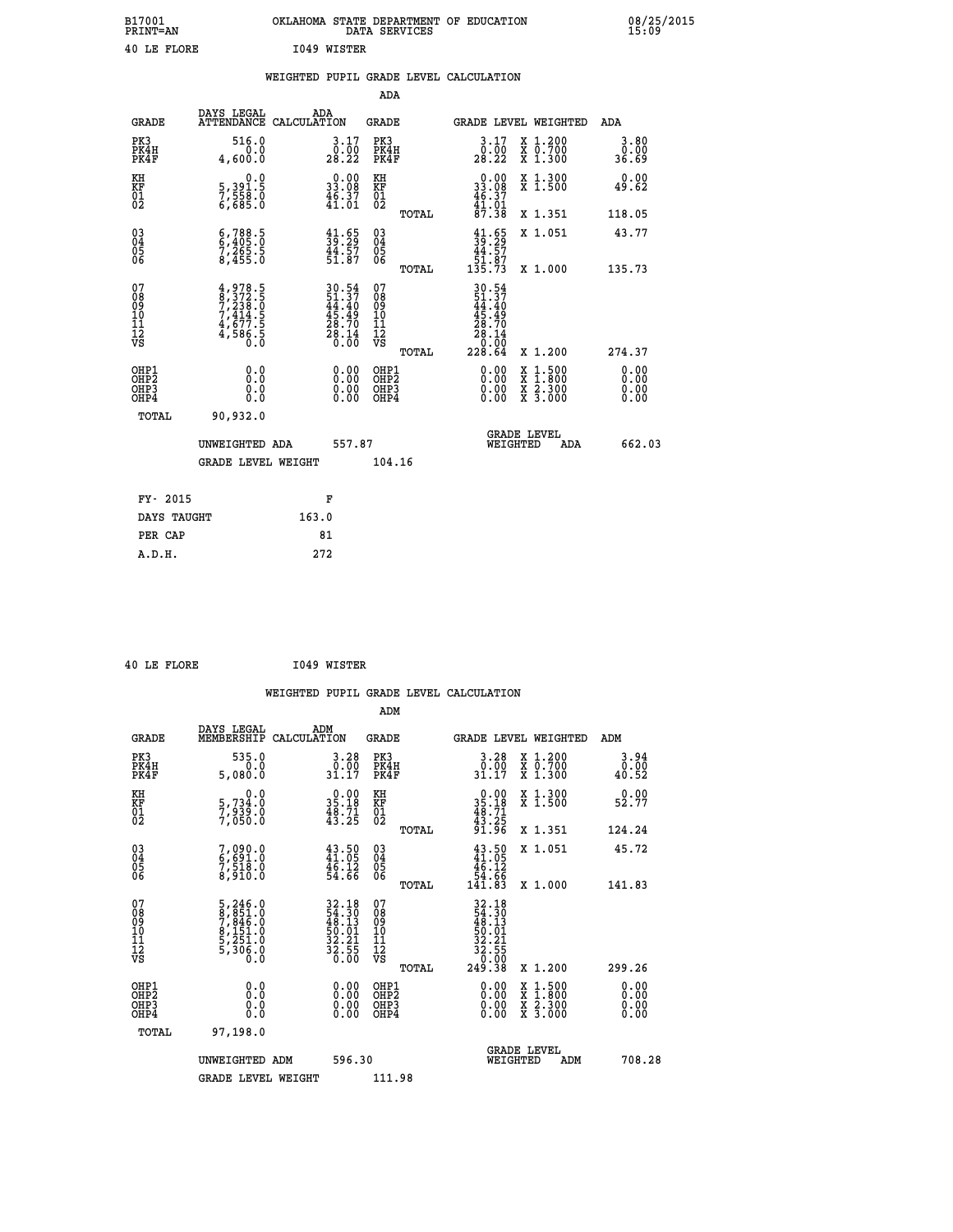| B17001<br><b>PRINT=AN</b> | OKLAHOMA STATE DEPARTMENT OF EDUCATION<br>DATA SERVICES | 08/25/2015<br>15:09 |
|---------------------------|---------------------------------------------------------|---------------------|
| 40 LE FLORE               | 1052 TALIHINA                                           |                     |

|                                           |                                                                                                 |       |                                                                      |                                                     |       | WEIGHTED PUPIL GRADE LEVEL CALCULATION                                         |                                                                                                                                           |     |                               |  |
|-------------------------------------------|-------------------------------------------------------------------------------------------------|-------|----------------------------------------------------------------------|-----------------------------------------------------|-------|--------------------------------------------------------------------------------|-------------------------------------------------------------------------------------------------------------------------------------------|-----|-------------------------------|--|
|                                           |                                                                                                 |       |                                                                      | <b>ADA</b>                                          |       |                                                                                |                                                                                                                                           |     |                               |  |
| <b>GRADE</b>                              | DAYS LEGAL<br>ATTENDANCE CALCULATION                                                            |       | ADA                                                                  | <b>GRADE</b>                                        |       | GRADE LEVEL WEIGHTED                                                           |                                                                                                                                           |     | ADA                           |  |
| PK3<br>PK4H<br>PK4F                       | 80.0<br>3,656.0                                                                                 |       | $\begin{smallmatrix} 0.52\ 0.00 \ 23.59 \end{smallmatrix}$           | PK3<br>PK4H<br>PK4F                                 |       | $\begin{smallmatrix} 0.52\ 0.00 \ 23.59 \end{smallmatrix}$                     | X 1.200<br>X 0.700<br>X 1.300                                                                                                             |     | 0.62<br>0.00<br>30.67         |  |
| KH<br>KF<br>01<br>02                      | $\begin{smallmatrix}&&&0.0\\6.205.0\\5.210.5\\8.363.0\end{smallmatrix}$                         |       | $\begin{smallmatrix} 0.00\\ 40.03\\ 33.62\\ 53.95 \end{smallmatrix}$ | KH<br>KF<br>01<br>02                                |       | 0.00<br>$\frac{40.03}{33.62}$<br>$\frac{53.95}{53.95}$                         | X 1.300<br>X 1.500                                                                                                                        |     | 0.00<br>60.05                 |  |
|                                           |                                                                                                 |       |                                                                      |                                                     | TOTAL | 87.57                                                                          | X 1.351                                                                                                                                   |     | 118.31                        |  |
| 03<br>04<br>05<br>06                      | 4,893.0<br>4,508.5<br>6,761.0<br>5,658.5                                                        |       | $31.57$<br>$29.09$<br>$43.62$<br>$36.51$                             | $\begin{array}{c} 03 \\ 04 \\ 05 \\ 06 \end{array}$ |       | $\begin{smallmatrix} 31.57\\ 29.09\\ 43.62\\ 36.51\\ 109.22 \end{smallmatrix}$ | X 1.051                                                                                                                                   |     | 33.18                         |  |
|                                           |                                                                                                 |       |                                                                      |                                                     | TOTAL |                                                                                | X 1.000                                                                                                                                   |     | 109.22                        |  |
| 07<br>08901112<br>1112<br>VS              | $\begin{smallmatrix}7,800.5\\6,718.5\\9,397.5\\6,025.0\\6,212.0\\6,380.5\\0.0\end{smallmatrix}$ |       | 50.33<br>43.35<br>60.60<br>38.87<br>40.06<br>41.16<br>Ō. ŌŎ          | 07<br>08<br>09<br>11<br>11<br>12<br>VS              | TOTAL | 50.33<br>43.35<br>60.60<br>38.87<br>40.06<br>41.16<br>10:00<br>274.37          | X 1.200                                                                                                                                   |     | 329.24                        |  |
| OHP1<br>OH <sub>P</sub> 2<br>OHP3<br>OHP4 | 0.0<br>Ŏ.Ŏ<br>0.85.0                                                                            |       | $\begin{smallmatrix} 0.00 \ 0.00 \ 0.00 \ 8.94 \end{smallmatrix}$    | OHP1<br>OHP <sub>2</sub><br>OHP3<br>OHP4            |       | 0.00<br>$\begin{smallmatrix} 0.00 & 0.01 \\ 0.94 & 0.01 \end{smallmatrix}$     | $\begin{smallmatrix} \mathtt{X} & 1\cdot500\\ \mathtt{X} & 1\cdot800\\ \mathtt{X} & 2\cdot300\\ \mathtt{X} & 3\cdot000 \end{smallmatrix}$ |     | 0.00<br>0.00<br>ŏ:ŏŏ<br>26.82 |  |
| TOTAL                                     | 89,254.5                                                                                        |       |                                                                      |                                                     |       |                                                                                |                                                                                                                                           |     |                               |  |
|                                           | UNWEIGHTED ADA                                                                                  |       | 575.81                                                               |                                                     |       | <b>GRADE LEVEL</b><br>WEIGHTED                                                 |                                                                                                                                           | ADA | 708.11                        |  |
|                                           | <b>GRADE LEVEL WEIGHT</b>                                                                       |       |                                                                      | 132.30                                              |       |                                                                                |                                                                                                                                           |     |                               |  |
| FY- 2015                                  |                                                                                                 |       | F                                                                    |                                                     |       |                                                                                |                                                                                                                                           |     |                               |  |
| DAYS TAUGHT                               |                                                                                                 | 155.0 |                                                                      |                                                     |       |                                                                                |                                                                                                                                           |     |                               |  |
| PER CAP                                   |                                                                                                 |       | 73                                                                   |                                                     |       |                                                                                |                                                                                                                                           |     |                               |  |

|  | 40 LE FLORE | I052 TALIHINA |
|--|-------------|---------------|
|  |             |               |

 **ADM**

| <b>GRADE</b>                                       | DAYS LEGAL<br>MEMBERSHIP CALCULATION                                                | ADM                                                                      | <b>GRADE</b>                                        |       | GRADE LEVEL WEIGHTED                                                                 |                                          | ADM                                                                |  |
|----------------------------------------------------|-------------------------------------------------------------------------------------|--------------------------------------------------------------------------|-----------------------------------------------------|-------|--------------------------------------------------------------------------------------|------------------------------------------|--------------------------------------------------------------------|--|
| PK3<br>PK4H<br>PK4F                                | 80.0<br>0.0<br>4,006.0                                                              | 0.52<br>25.85                                                            | PK3<br>PK4H<br>PK4F                                 |       | $\begin{smallmatrix} 0.52\ 0.00 \ 25.85 \end{smallmatrix}$                           | X 1.200<br>X 0.700<br>X 1.300            | 0.62<br>$\frac{0.00}{33.61}$                                       |  |
| KH<br>KF<br>01<br>02                               | 0.0<br>$\frac{6}{3}, \frac{730}{565}$ .0<br>8,840.0                                 | $0.00$<br>$43.42$<br>$35.90$<br>$57.03$                                  | KH<br>KF<br>01<br>02                                |       | $0.00\n43.42\n35.90\n57.03\n57.03\n92.93$                                            | X 1.300<br>X 1.500                       | 0.00<br>65.13                                                      |  |
|                                                    |                                                                                     |                                                                          |                                                     | TOTAL |                                                                                      | X 1.351                                  | 125.55                                                             |  |
| $\begin{matrix} 03 \\ 04 \\ 05 \\ 06 \end{matrix}$ | 5,161.0<br>4,755.0<br>7,251.0<br>6,029.0                                            | 33.30<br>30.68<br>46.78<br>38.90                                         | $\begin{array}{c} 03 \\ 04 \\ 05 \\ 06 \end{array}$ |       | $33.3030.6846.7838.90116.36$                                                         | X 1.051                                  | 35.00                                                              |  |
|                                                    |                                                                                     |                                                                          |                                                     | TOTAL |                                                                                      | X 1.000                                  | 116.36                                                             |  |
| 07<br>08<br>09<br>101<br>11<br>12<br>VS            | $7,982.0$<br>$6,891.0$<br>$9,838.0$<br>$6,241.0$<br>$6,501.0$<br>$6,594.0$<br>$0.0$ | $51.50$<br>$44.46$<br>$63.44$<br>$40.26$<br>$41.91$<br>$42.54$<br>$6.00$ | 07<br>08<br>09<br>001<br>11<br>11<br>12<br>VS       | TOTAL | $51.50$<br>$44.46$<br>$63.44$<br>$40.26$<br>$41.91$<br>$42.54$<br>$0.00$<br>$284.11$ | X 1.200                                  | 340.93                                                             |  |
| OHP1<br>OHP2<br>OHP3<br>OHP4                       | 0.0<br>0.85.0                                                                       | $\begin{smallmatrix} 0.00 \ 0.00 \ 0.00 \ 8.94 \end{smallmatrix}$        | OHP1<br>OHP2<br>OHP3<br>OHP4                        |       | $0.00$<br>$0.00$<br>8.94                                                             | X 1:500<br>X 1:800<br>X 2:300<br>X 3:000 | $\begin{smallmatrix} 0.00\\ 0.00\\ 0.00\\ 26.82 \end{smallmatrix}$ |  |
| TOTAL                                              | 93,849.0                                                                            |                                                                          |                                                     |       |                                                                                      |                                          |                                                                    |  |
|                                                    | UNWEIGHTED<br>ADM                                                                   | 605.43                                                                   |                                                     |       | WEIGHTED                                                                             | <b>GRADE LEVEL</b><br>ADM                | 744.02                                                             |  |
|                                                    | <b>GRADE LEVEL WEIGHT</b>                                                           |                                                                          | 138.59                                              |       |                                                                                      |                                          |                                                                    |  |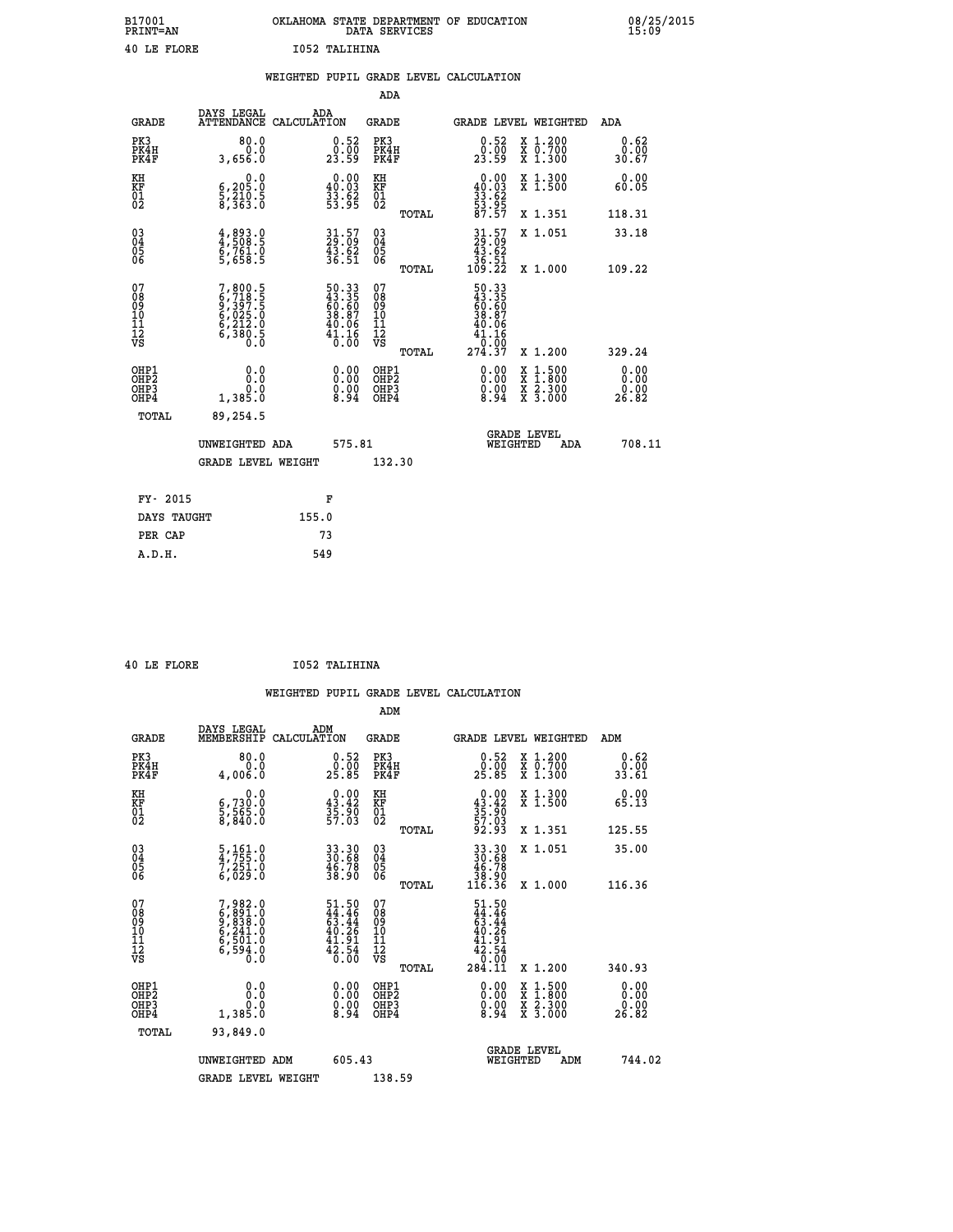| B17001<br>PRINT=AN | OKLAHOMA STATE DEPARTMENT OF EDUCATION<br>DATA SERVICES | 08/25/2015<br>15:09 |
|--------------------|---------------------------------------------------------|---------------------|
| 40 LE FLORE        | 1062 WHITESBORO                                         |                     |

|                                                    |                                                                                                         | WEIGHTED PUPIL GRADE LEVEL CALCULATION                                                   |                                                 |                                                                                                                                      |                                                                                                                                           |                              |
|----------------------------------------------------|---------------------------------------------------------------------------------------------------------|------------------------------------------------------------------------------------------|-------------------------------------------------|--------------------------------------------------------------------------------------------------------------------------------------|-------------------------------------------------------------------------------------------------------------------------------------------|------------------------------|
|                                                    |                                                                                                         |                                                                                          | <b>ADA</b>                                      |                                                                                                                                      |                                                                                                                                           |                              |
| <b>GRADE</b>                                       | DAYS LEGAL                                                                                              | ADA<br>ATTENDANCE CALCULATION                                                            | <b>GRADE</b>                                    | GRADE LEVEL WEIGHTED                                                                                                                 |                                                                                                                                           | ADA                          |
| PK3<br>PK4H<br>PK4F                                | 174.0<br>0.0<br>1,252.0                                                                                 | $\substack{1.17 \\ 0.00 \\ 8.40}$                                                        | PK3<br>PK4H<br>PK4F                             | $\substack{1.17 \\ 0.00 \\ 8.40}$                                                                                                    | X 1.200<br>X 0.700<br>X 1.300                                                                                                             | 1.40<br>0.00<br>10.92        |
| KH<br>KF<br>01<br>02                               | 0.0<br>2,740:0<br>1,934.5<br>1,496:5                                                                    | $\begin{smallmatrix} 0.00\\18.39\\12.98\\16.04 \end{smallmatrix}$                        | KH<br>KF<br>01<br>02                            | $\begin{smallmatrix} &0.00\\ 18.39\\ 12.98\\ 10.04\\ 23.02 \end{smallmatrix}$                                                        | X 1.300<br>X 1.500                                                                                                                        | 0.00<br>27.59                |
|                                                    |                                                                                                         |                                                                                          | TOTAL                                           |                                                                                                                                      | X 1.351                                                                                                                                   | 31.10                        |
| $\begin{matrix} 03 \\ 04 \\ 05 \\ 06 \end{matrix}$ | $\frac{1}{2}$ , $\frac{770}{252}$ ; $\overline{0}$<br>$\frac{1}{2}, \frac{55}{21}$ : 5                  | $11.88$<br>$15.11$<br>$\frac{10.42}{14.04}$                                              | 03<br>04<br>05<br>06                            | $11.88$<br>$15.11$<br>$10.42$<br>$14.04$<br>$39.57$                                                                                  | X 1.051                                                                                                                                   | 12.49                        |
|                                                    |                                                                                                         |                                                                                          | TOTAL                                           |                                                                                                                                      | X 1.000                                                                                                                                   | 39.57                        |
| 07<br>08901112<br>1112<br>VS                       | $\begin{smallmatrix} 2,353.5\\ 2,664.5\\ 1,437.0\\ 1,662.0\\ 2,414.5\\ 3,429.5\\ 0.0 \end{smallmatrix}$ | $\begin{array}{r} 15.80 \\ 17.88 \\ 9.64 \\ 11.15 \\ 16.20 \\ 23.02 \\ 0.00 \end{array}$ | 07<br>08<br>09<br>11<br>11<br>12<br>VS<br>TOTAL | $\begin{array}{r} 15\cdot 80 \\ 17\cdot 88 \\ 9\cdot 64 \\ 11\cdot 15 \\ 16\cdot 20 \\ 23\cdot 02 \\ 0.00 \\ 93\cdot 69 \end{array}$ | X 1.200                                                                                                                                   | 112.43                       |
| OHP1<br>OHP2<br>OH <sub>P3</sub><br>OHP4           | 0.0<br>0.0<br>0.0                                                                                       |                                                                                          | OHP1<br>OHP2<br>OHP3<br>OHP4                    |                                                                                                                                      | $\begin{smallmatrix} \mathtt{X} & 1\cdot500\\ \mathtt{X} & 1\cdot800\\ \mathtt{X} & 2\cdot300\\ \mathtt{X} & 3\cdot000 \end{smallmatrix}$ | 0.00<br>0.00<br>0.00<br>0.00 |
| TOTAL                                              | 29,224.5                                                                                                |                                                                                          |                                                 |                                                                                                                                      |                                                                                                                                           |                              |
|                                                    | UNWEIGHTED ADA                                                                                          | 196.12                                                                                   |                                                 | <b>GRADE LEVEL</b><br>WEIGHTED                                                                                                       | ADA                                                                                                                                       | 235.50                       |
|                                                    | <b>GRADE LEVEL WEIGHT</b>                                                                               |                                                                                          | 39.38                                           |                                                                                                                                      |                                                                                                                                           |                              |
| FY- 2015                                           |                                                                                                         | F                                                                                        |                                                 |                                                                                                                                      |                                                                                                                                           |                              |
|                                                    | DAYS TAUGHT                                                                                             | 149.0                                                                                    |                                                 |                                                                                                                                      |                                                                                                                                           |                              |
| PER CAP                                            |                                                                                                         | 139                                                                                      |                                                 |                                                                                                                                      |                                                                                                                                           |                              |

| 40 LE FLORE |  |  |
|-------------|--|--|

 **ADM**

 **40 LE FLORE I062 WHITESBORO**

| <b>GRADE</b>                 | DAYS LEGAL<br>MEMBERSHIP                                              | ADM<br>CALCULATION                                                                        | <b>GRADE</b>                                       |       | <b>GRADE LEVEL WEIGHTED</b>                                                           |                                          | ADM                                                                        |  |
|------------------------------|-----------------------------------------------------------------------|-------------------------------------------------------------------------------------------|----------------------------------------------------|-------|---------------------------------------------------------------------------------------|------------------------------------------|----------------------------------------------------------------------------|--|
| PK3<br>PK4H<br>PK4F          | 174.0<br>0.0<br>1,364.0                                               | $\begin{smallmatrix} 1.17\ 0.00\ 9.15 \end{smallmatrix}$                                  | PK3<br>PK4H<br>PK4F                                |       | $\begin{smallmatrix} 1\cdot 17\ 0\cdot 00\ 9\cdot 15 \end{smallmatrix}$               | X 1.200<br>X 0.700<br>X 1.300            | $\begin{smallmatrix} 1.40\\[-1.2mm] 0.00\\[-1.9mm] 11.90\end{smallmatrix}$ |  |
| KH<br>KF<br>01<br>02         | 0.0<br>2,930:0<br>2,029:0<br>1,566:0                                  | $\begin{smallmatrix} 0.00\\19.66\\13.62\\10.51 \end{smallmatrix}$                         | KH<br>KF<br>01<br>02                               |       | $\begin{array}{r} 0.00 \\ 19.66 \\ 13.62 \\ 10.51 \\ 24.13 \end{array}$               | X 1.300<br>X 1.500                       | 0.00<br>29.49                                                              |  |
|                              |                                                                       |                                                                                           |                                                    | TOTAL |                                                                                       | X 1.351                                  | 32.60                                                                      |  |
| 03<br>04<br>05<br>06         | $\frac{1}{2}, \frac{835}{347}.0 \\ 1, \frac{642}{2}, 0 \\ 2, 227.0$   | $\begin{smallmatrix} 12\cdot 32\\ 15\cdot 75\\ 11\cdot 02\\ 14\cdot 95 \end{smallmatrix}$ | $\begin{matrix} 03 \\ 04 \\ 05 \\ 06 \end{matrix}$ |       | $12.32$<br>$15.75$<br>$11.02$<br>$14.95$<br>$41.72$                                   | X 1.051                                  | 12.95                                                                      |  |
|                              |                                                                       |                                                                                           |                                                    | TOTAL |                                                                                       | X 1.000                                  | 41.72                                                                      |  |
| 07<br>08901112<br>1112<br>VS | 2,501.0<br>2,883.0<br>1,532.0<br>1,909.0<br>2,615.0<br>3,649.0<br>0.0 | $16.79$<br>$19.35$<br>$10.28$<br>$12.81$<br>$17.55$<br>$24.49$<br>$0.00$                  | 07<br>08901112<br>1112<br>VS                       | TOTAL | $16.79$<br>$19.35$<br>$10.281$<br>$12.81$<br>$17.55$<br>$24.49$<br>$0.00$<br>$101.27$ | X 1.200                                  | 121.52                                                                     |  |
| OHP1<br>OHP2<br>OHP3<br>OHP4 | 0.0<br>0.000                                                          |                                                                                           | OHP1<br>OHP2<br>OHP3<br>OHP4                       |       |                                                                                       | X 1:500<br>X 1:800<br>X 2:300<br>X 3:000 | 0.00<br>0.00<br>0.00                                                       |  |
| TOTAL                        | 31,203.0                                                              |                                                                                           |                                                    |       |                                                                                       |                                          |                                                                            |  |
|                              | UNWEIGHTED ADM                                                        | 209.42                                                                                    |                                                    |       | WEIGHTED                                                                              | <b>GRADE LEVEL</b><br>ADM                | 251.58                                                                     |  |
|                              | <b>GRADE LEVEL WEIGHT</b>                                             |                                                                                           | 42.16                                              |       |                                                                                       |                                          |                                                                            |  |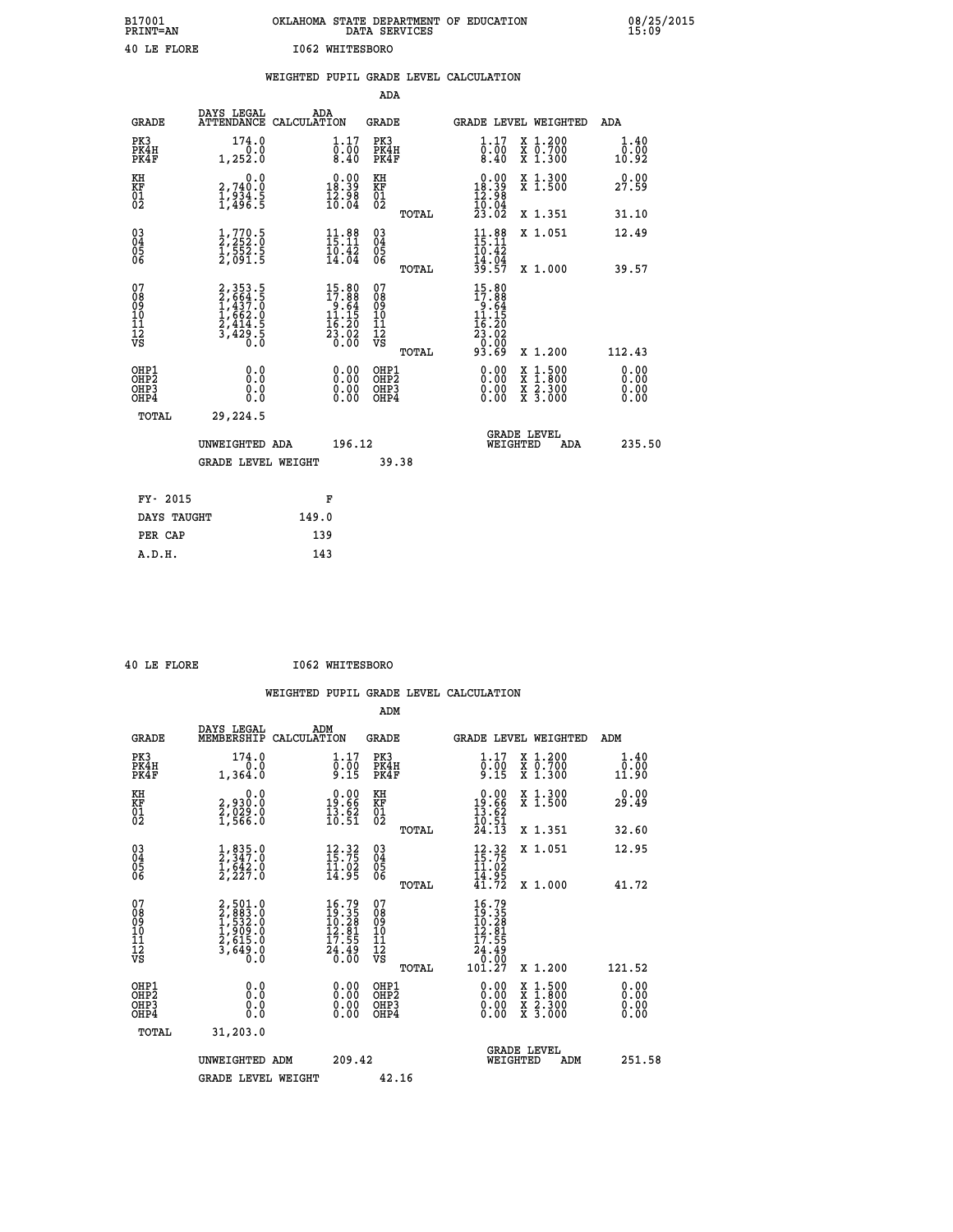| B17001<br><b>PRINT=AN</b> | OKLAHOMA STATE DEPARTMENT OF EDUCATION<br>DATA SERVICES | 08/25/2015<br>15:09 |
|---------------------------|---------------------------------------------------------|---------------------|
| 40 LE FLORE               | I067 HOWE                                               |                     |

|                                                          |                                                                                                                                                          |                                                                          |                                                     | WEIGHTED PUPIL GRADE LEVEL CALCULATION                                         |                                          |                       |
|----------------------------------------------------------|----------------------------------------------------------------------------------------------------------------------------------------------------------|--------------------------------------------------------------------------|-----------------------------------------------------|--------------------------------------------------------------------------------|------------------------------------------|-----------------------|
|                                                          |                                                                                                                                                          |                                                                          | ADA                                                 |                                                                                |                                          |                       |
|                                                          |                                                                                                                                                          |                                                                          |                                                     |                                                                                |                                          |                       |
| <b>GRADE</b>                                             |                                                                                                                                                          | DAYS LEGAL ADA ATTENDANCE CALCULATION                                    | <b>GRADE</b>                                        | GRADE LEVEL WEIGHTED                                                           |                                          | <b>ADA</b>            |
| PK3<br>PK4H<br>PK4F                                      | 132.0<br>0.0<br>5,756.0                                                                                                                                  | $\begin{smallmatrix} 0.83\ 0.00\\ 0.00\\ 36.20 \end{smallmatrix}$        | PK3<br>PK4H<br>PK4F                                 | 0.83<br>ō.ŏō<br>36.20                                                          | X 1.200<br>X 0.700<br>X 1.300            | 1.00<br>0.00<br>47.06 |
| KH<br>KF<br>01<br>02                                     | 0.0<br>6,920:5<br>7,570:0<br>5,922:0                                                                                                                     | $\begin{smallmatrix} 0.00\\ 43.53\\ 47.61\\ 37.25 \end{smallmatrix}$     | KH<br>KF<br>01<br>02                                | $0.00\n43.53\n47.61\n37.25\n84.86$                                             | X 1.300<br>X 1.500                       | 0.00<br>65.30         |
|                                                          |                                                                                                                                                          |                                                                          | TOTAL                                               |                                                                                | X 1.351                                  | 114.65                |
| $\begin{matrix} 03 \\ 04 \\ 05 \\ 06 \end{matrix}$       | $\frac{6}{5}, \frac{410}{855} . 0$<br>4,682.5<br>6,096.0                                                                                                 | $\begin{smallmatrix} 40.31\ 36.82\ 29.45\ 38.34 \end{smallmatrix}$       | $\begin{array}{c} 03 \\ 04 \\ 05 \\ 06 \end{array}$ | $\begin{smallmatrix} 40.31\ 36.82\ 29.45\ 38.34\ 104.61\ \end{smallmatrix}$    | X 1.051                                  | 42.37                 |
|                                                          |                                                                                                                                                          |                                                                          | TOTAL                                               |                                                                                | X 1.000                                  | 104.61                |
| 07<br>08<br>09<br>11<br>11<br>12<br>VS                   | $\begin{smallmatrix} 4\,,\,756\,,\,0\\ 5\,,\,504\,,\,5\\ 7\,,\,589\,,\,5\\ 5\,,\,625\,,\,5\\ 6\,,\,613\,,\,0\\ 6\,,\,587\,,\,5\\ 0\,. \end{smallmatrix}$ | $29.91$<br>$34.62$<br>$47.73$<br>$35.38$<br>$41.59$<br>$41.43$<br>$0.00$ | 07<br>08<br>09<br>11<br>11<br>12<br>VS<br>TOTAL     | $29.91$<br>$34.62$<br>$47.73$<br>$35.38$<br>$41.59$<br>41.43<br>0.00<br>230.66 | X 1.200                                  | 276.79                |
| OHP1                                                     | 0.0                                                                                                                                                      |                                                                          | OHP1                                                |                                                                                |                                          | 0.00                  |
| OH <sub>P</sub> <sub>2</sub><br>OH <sub>P3</sub><br>OHP4 | Ō.Ō<br>0.0<br>Ŏ.Ŏ                                                                                                                                        | $\begin{smallmatrix} 0.00 \ 0.00 \ 0.00 \ 0.00 \end{smallmatrix}$        | OHP <sub>2</sub><br>OHP3<br>OHP4                    | 0.00<br>0.00<br>0.00                                                           | X 1:500<br>X 1:800<br>X 2:300<br>X 3:000 | Ō. ŌŌ<br>0.00<br>0.00 |
| <b>TOTAL</b>                                             | 86,020.0                                                                                                                                                 |                                                                          |                                                     |                                                                                |                                          |                       |
|                                                          | UNWEIGHTED ADA                                                                                                                                           | 541.00                                                                   |                                                     | GRADE LEVEL<br>WEIGHTED                                                        | ADA                                      | 651.78                |
|                                                          | <b>GRADE LEVEL WEIGHT</b>                                                                                                                                |                                                                          | 110.78                                              |                                                                                |                                          |                       |
| FY- 2015                                                 |                                                                                                                                                          | F                                                                        |                                                     |                                                                                |                                          |                       |
| DAYS TAUGHT                                              |                                                                                                                                                          | 159.0                                                                    |                                                     |                                                                                |                                          |                       |
| PER CAP                                                  |                                                                                                                                                          | 46                                                                       |                                                     |                                                                                |                                          |                       |

 **40 LE FLORE I067 HOWE**

 **A.D.H. 335**

|                                                      |                                                                                               |                                                                                           |                                                 | WEIGHTED PUPIL GRADE LEVEL CALCULATION                                                                                                                                                                                                                                         |                                          |                       |
|------------------------------------------------------|-----------------------------------------------------------------------------------------------|-------------------------------------------------------------------------------------------|-------------------------------------------------|--------------------------------------------------------------------------------------------------------------------------------------------------------------------------------------------------------------------------------------------------------------------------------|------------------------------------------|-----------------------|
|                                                      |                                                                                               |                                                                                           | ADM                                             |                                                                                                                                                                                                                                                                                |                                          |                       |
| <b>GRADE</b>                                         | DAYS LEGAL<br>MEMBERSHIP<br>CALCULATION                                                       | ADM                                                                                       | <b>GRADE</b>                                    | <b>GRADE LEVEL WEIGHTED</b>                                                                                                                                                                                                                                                    |                                          | ADM                   |
| PK3<br>PK4H<br>PK4F                                  | 132.0<br>0.0<br>6, 194.0                                                                      | $\begin{smallmatrix} 0.83\ 0.00\ 38.96 \end{smallmatrix}$                                 | PK3<br>PK4H<br>PK4F                             | $\begin{smallmatrix} 0.83\ 0.00\\ 0.00\\ 38.96 \end{smallmatrix}$                                                                                                                                                                                                              | X 1.200<br>X 0.700<br>X 1.300            | 1.00<br>0.00<br>50.65 |
| KH<br>KF<br>01<br>02                                 | 0.0<br>7,373.0<br>7,796.0<br>6,139.0                                                          | $\begin{smallmatrix} 0.00\\ 46.37\\ 49.03\\ 38.61 \end{smallmatrix}$                      | KH<br>KF<br>01<br>02                            | $0.00\n46.37\n49.03\n38.61\n38.61\n87.64$                                                                                                                                                                                                                                      | X 1.300<br>X 1.500                       | 0.00<br>69.56         |
|                                                      |                                                                                               |                                                                                           | TOTAL                                           |                                                                                                                                                                                                                                                                                | X 1.351                                  | 118.40                |
| $\begin{matrix} 03 \\ 04 \\ 05 \\ 06 \end{matrix}$   | $\begin{smallmatrix} 6 & 582 & 0\\ 6 & 048 & 0\\ 4 & 872 & 0\\ 6 & 380 & 0 \end{smallmatrix}$ | $\begin{smallmatrix} 41.40\\ 38.04\\ 30.64\\ 40.13 \end{smallmatrix}$                     | 03<br>04<br>05<br>06                            | $\begin{smallmatrix} 41\cdot 40\\ 38\cdot 04\\ 30\cdot 64\\ 40\cdot 13\\ 108\cdot 81\\ \end{smallmatrix}$                                                                                                                                                                      | X 1.051                                  | 43.51                 |
|                                                      |                                                                                               |                                                                                           | TOTAL                                           |                                                                                                                                                                                                                                                                                | X 1.000                                  | 108.81                |
| 07<br>08<br>09<br>101<br>112<br>VS                   | 5,013.0<br>5,766.0<br>8,200.0<br>6,292.0<br>6,292.0<br>7,126.0<br>7,556.0                     | $\begin{array}{c} 31.53 \\ 36.26 \\ 51.57 \\ 39.57 \\ 44.82 \\ 47.52 \\ 0.00 \end{array}$ | 07<br>08<br>09<br>11<br>11<br>12<br>VS<br>TOTAL | 31.53<br>36.26<br>51.57<br>39.57<br>44.82<br>$\begin{array}{r} 47.52 \\ 0.02 \\ 251.27 \end{array}$                                                                                                                                                                            | X 1.200                                  | 301.52                |
|                                                      |                                                                                               |                                                                                           |                                                 |                                                                                                                                                                                                                                                                                |                                          |                       |
| OHP1<br>OHP2<br>OH <sub>P3</sub><br>OH <sub>P4</sub> | 0.0<br>0.000                                                                                  | $\begin{smallmatrix} 0.00 \ 0.00 \ 0.00 \ 0.00 \end{smallmatrix}$                         | OHP1<br>OHP2<br>OHP3<br>OHP4                    | $\begin{smallmatrix} 0.00 & 0.00 & 0.00 & 0.00 & 0.00 & 0.00 & 0.00 & 0.00 & 0.00 & 0.00 & 0.00 & 0.00 & 0.00 & 0.00 & 0.00 & 0.00 & 0.00 & 0.00 & 0.00 & 0.00 & 0.00 & 0.00 & 0.00 & 0.00 & 0.00 & 0.00 & 0.00 & 0.00 & 0.00 & 0.00 & 0.00 & 0.00 & 0.00 & 0.00 & 0.00 & 0.0$ | X 1:500<br>X 1:800<br>X 2:300<br>X 3:000 | 0.00<br>0.00<br>0.00  |
| TOTAL                                                | 91,469.0                                                                                      |                                                                                           |                                                 |                                                                                                                                                                                                                                                                                |                                          |                       |
|                                                      | UNWEIGHTED ADM                                                                                | 575.28                                                                                    |                                                 | GRADE LEVEL<br>WEIGHTED                                                                                                                                                                                                                                                        | ADM                                      | 693.45                |
|                                                      | <b>GRADE LEVEL WEIGHT</b>                                                                     |                                                                                           | 118.17                                          |                                                                                                                                                                                                                                                                                |                                          |                       |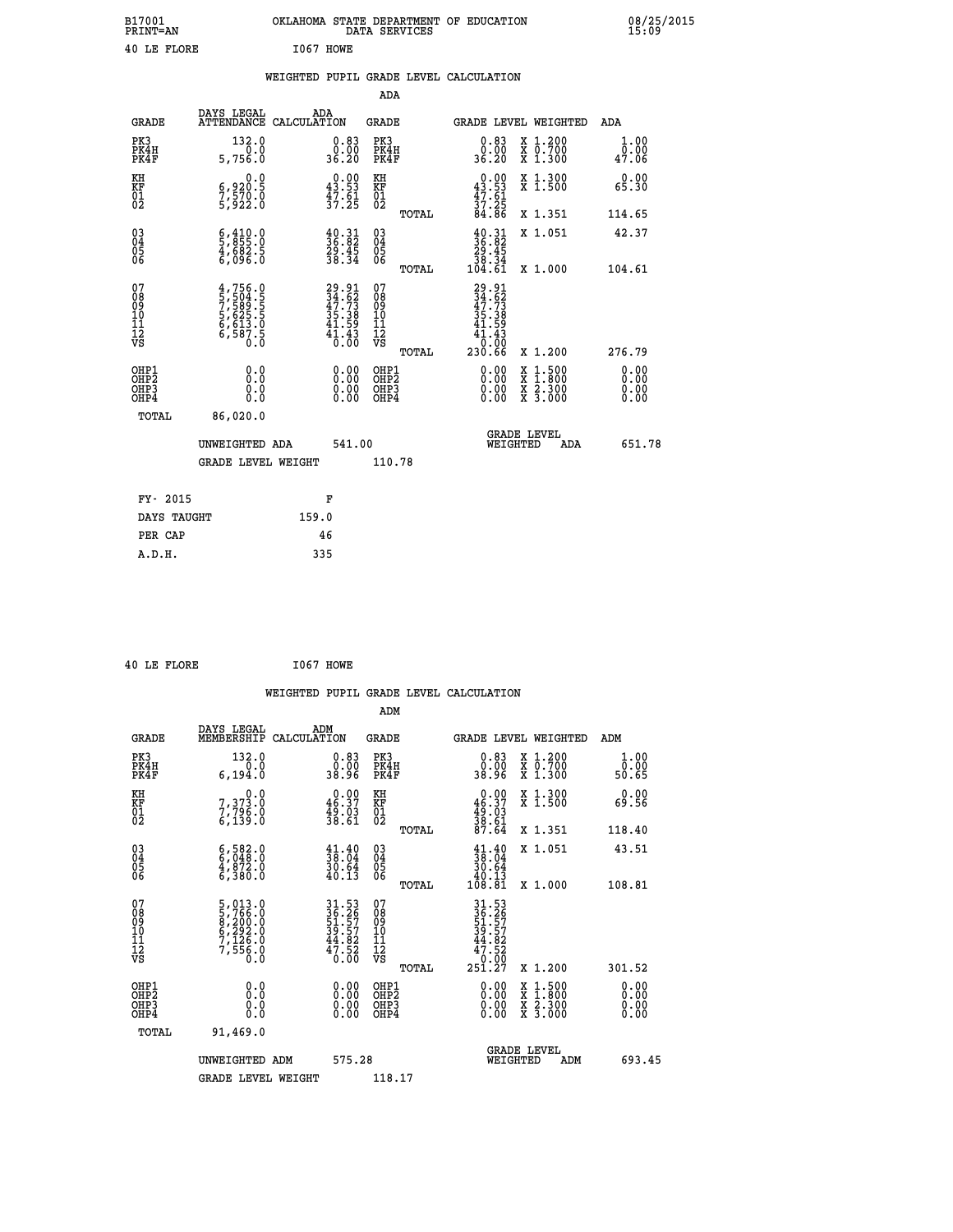| B17001<br>PRINT=AN | OKLAHOMA STATE DEPARTMENT OF EDUCATION<br>DATA SERVICES | 08/25/2015<br>15:09 |
|--------------------|---------------------------------------------------------|---------------------|
| 40 LE FLORE        | I091 ARKOMA                                             |                     |

|                                                      |                                                                            | WEIGHTED PUPIL GRADE LEVEL CALCULATION                                   |                                          |                                                                                                                                                                       |                              |
|------------------------------------------------------|----------------------------------------------------------------------------|--------------------------------------------------------------------------|------------------------------------------|-----------------------------------------------------------------------------------------------------------------------------------------------------------------------|------------------------------|
|                                                      |                                                                            |                                                                          | <b>ADA</b>                               |                                                                                                                                                                       |                              |
| <b>GRADE</b>                                         | DAYS LEGAL                                                                 | ADA<br>ATTENDANCE CALCULATION                                            | GRADE                                    | GRADE LEVEL WEIGHTED                                                                                                                                                  | ADA                          |
| PK3<br>PK4H<br>PK4F                                  | 898.0<br>0.0<br>3,734.0                                                    | 5.61<br>$\frac{5}{23.34}$                                                | PK3<br>PK4H<br>PK4F                      | $\begin{smallmatrix}5.61\0.00\\23.34\end{smallmatrix}$<br>X 1.200<br>X 0.700<br>X 1.300                                                                               | 6.73<br>0.00<br>30.34        |
| KH<br>KF<br>01<br>02                                 | 0.0<br>5,419:5<br>6,392:5<br>5,368:5                                       | $\begin{smallmatrix} 0.00\\ 33.87\\ 39.95\\ 33.55 \end{smallmatrix}$     | KH<br>KF<br>01<br>02                     | $\begin{smallmatrix} 0.00\\ 33.87\\ 39.95\\ 33.55\\ 73.50 \end{smallmatrix}$<br>X 1.300<br>X 1.500                                                                    | 0.00<br>50.81                |
|                                                      |                                                                            |                                                                          | TOTAL                                    | X 1.351                                                                                                                                                               | 99.30                        |
| $\begin{matrix} 03 \\ 04 \\ 05 \\ 06 \end{matrix}$   | $\frac{4}{3}, \frac{447}{923}$ : 0<br>$\frac{4}{5}$ , $\frac{258}{031}$ .5 | $\begin{smallmatrix} 27.80\\ 24.52\\ 26.51\\ 31.45 \end{smallmatrix}$    | $^{03}_{04}$<br>05<br>06                 | $27.80$<br>$24.52$<br>$26.51$<br>$31.45$<br>$82.48$<br>X 1.051                                                                                                        | 29.22                        |
|                                                      |                                                                            |                                                                          | TOTAL                                    | X 1.000                                                                                                                                                               | 82.48                        |
| 07<br>08<br>09<br>001<br>11<br>11<br>12<br>VS        | 3,279.5<br>5,434.5<br>5,4883.0<br>3,484.0<br>4,178.5<br>3,156.5            | $20.50$<br>$33.97$<br>$24.27$<br>$21.78$<br>$26.12$<br>$19.73$<br>$0.00$ | 07<br>08<br>09<br>11<br>11<br>12<br>VS   | $\frac{20.50}{33.97}$<br>$\begin{smallmatrix} 24.76\ 21.78\ 26.12\ 19.73\ 0.00\ 146.37 \end{smallmatrix}$                                                             |                              |
|                                                      |                                                                            |                                                                          | TOTAL                                    | X 1.200                                                                                                                                                               | 175.64                       |
| OHP1<br>OHP <sub>2</sub><br>OH <sub>P3</sub><br>OHP4 | 0.0<br>Ō.Ō<br>0.0<br>0.0                                                   | 0.00<br>0.00<br>0.00                                                     | OHP1<br>OHP <sub>2</sub><br>OHP3<br>OHP4 | $0.00$<br>$0.00$<br>$\begin{smallmatrix} \mathtt{X} & 1\cdot500\\ \mathtt{X} & 1\cdot800\\ \mathtt{X} & 2\cdot300\\ \mathtt{X} & 3\cdot000 \end{smallmatrix}$<br>0.00 | 0.00<br>0.00<br>0.00<br>0.00 |
| TOTAL                                                | 62,888.5                                                                   |                                                                          |                                          | <b>GRADE LEVEL</b>                                                                                                                                                    |                              |
|                                                      | UNWEIGHTED ADA                                                             | 392.97                                                                   |                                          | WEIGHTED<br>ADA                                                                                                                                                       | 474.52                       |
|                                                      | <b>GRADE LEVEL WEIGHT</b>                                                  |                                                                          | 81.55                                    |                                                                                                                                                                       |                              |
| FY- 2015                                             |                                                                            | F                                                                        |                                          |                                                                                                                                                                       |                              |
| DAYS TAUGHT                                          |                                                                            | 160.0                                                                    |                                          |                                                                                                                                                                       |                              |
| PER CAP                                              |                                                                            | 77                                                                       |                                          |                                                                                                                                                                       |                              |
| A.D.H.                                               |                                                                            | 11                                                                       |                                          |                                                                                                                                                                       |                              |

 **40 LE FLORE I091 ARKOMA**

| <b>GRADE</b>                                       | DAYS LEGAL<br>MEMBERSHIP                                         | ADM<br>CALCULATION                                                       | <b>GRADE</b>                                       |       | GRADE LEVEL WEIGHTED                                                                      |                                          | ADM                   |  |
|----------------------------------------------------|------------------------------------------------------------------|--------------------------------------------------------------------------|----------------------------------------------------|-------|-------------------------------------------------------------------------------------------|------------------------------------------|-----------------------|--|
| PK3<br>PK4H<br>PK4F                                | 898.0<br>4,387.0                                                 | 5.61<br>27.42                                                            | PK3<br>PK4H<br>PK4F                                |       | $\overset{5}{\substack{0.61\\27.42}}$                                                     | X 1.200<br>X 0.700<br>X 1.300            | 6.73<br>0.00<br>35.65 |  |
| KH<br>KF<br>01<br>02                               | 0.0<br>5,855:0<br>6,798:0<br>5,624:0                             | $\begin{smallmatrix} 0.00\\ 36.59\\ 42.49\\ 35.15 \end{smallmatrix}$     | KH<br>KF<br>01<br>02                               |       | $0.00$<br>$36.59$<br>$42.49$<br>$35.15$<br>$77.64$                                        | X 1.300<br>X 1.500                       | 0.00<br>54.89         |  |
|                                                    |                                                                  |                                                                          |                                                    | TOTAL |                                                                                           | X 1.351                                  | 104.89                |  |
| $\begin{matrix} 03 \\ 04 \\ 05 \\ 06 \end{matrix}$ | $4,656.0$<br>$4,946.0$<br>$4,530.0$<br>$5,237.0$                 | 29.10<br>25.30<br>28.21<br>32.73                                         | $\begin{matrix} 03 \\ 04 \\ 05 \\ 06 \end{matrix}$ |       | $29.10$<br>$25.30$<br>$28.21$<br>$32.73$<br>$86.24$                                       | X 1.051                                  | 30.58                 |  |
|                                                    |                                                                  |                                                                          |                                                    | TOTAL |                                                                                           | X 1.000                                  | 86.24                 |  |
| 07<br>08901112<br>1112<br>VS                       | 3,475.0<br>5,832.0<br>4,338.0<br>4,598.0<br>4,598.0<br>3,547.0   | $21.72$<br>$36.45$<br>$27.11$<br>$24.34$<br>$28.74$<br>$22.17$<br>$0.00$ | 07<br>08<br>09<br>001<br>11<br>11<br>12<br>VS      | TOTAL | $\begin{smallmatrix} 21.72\ 36.45\ 27.11\ 24.34\ 28.74\ 22.17\ 0.00.53 \end{smallmatrix}$ | X 1.200                                  | 192.64                |  |
| OHP1<br>OHP2<br>OHP3<br>OHP4                       | 0.0<br>$\begin{smallmatrix} 0.0 & 0 \ 0.0 & 0 \end{smallmatrix}$ |                                                                          | OHP1<br>OHP2<br>OHP3<br>OHP4                       |       |                                                                                           | X 1:500<br>X 1:800<br>X 2:300<br>X 3:000 | 0.00<br>0.00<br>0.00  |  |
| TOTAL                                              | 67,715.0                                                         |                                                                          |                                                    |       |                                                                                           |                                          |                       |  |
|                                                    | UNWEIGHTED<br>ADM                                                | 423.13                                                                   |                                                    |       | WEIGHTED                                                                                  | <b>GRADE LEVEL</b><br>ADM                | 511.62                |  |
|                                                    | <b>GRADE LEVEL WEIGHT</b>                                        |                                                                          | 88.49                                              |       |                                                                                           |                                          |                       |  |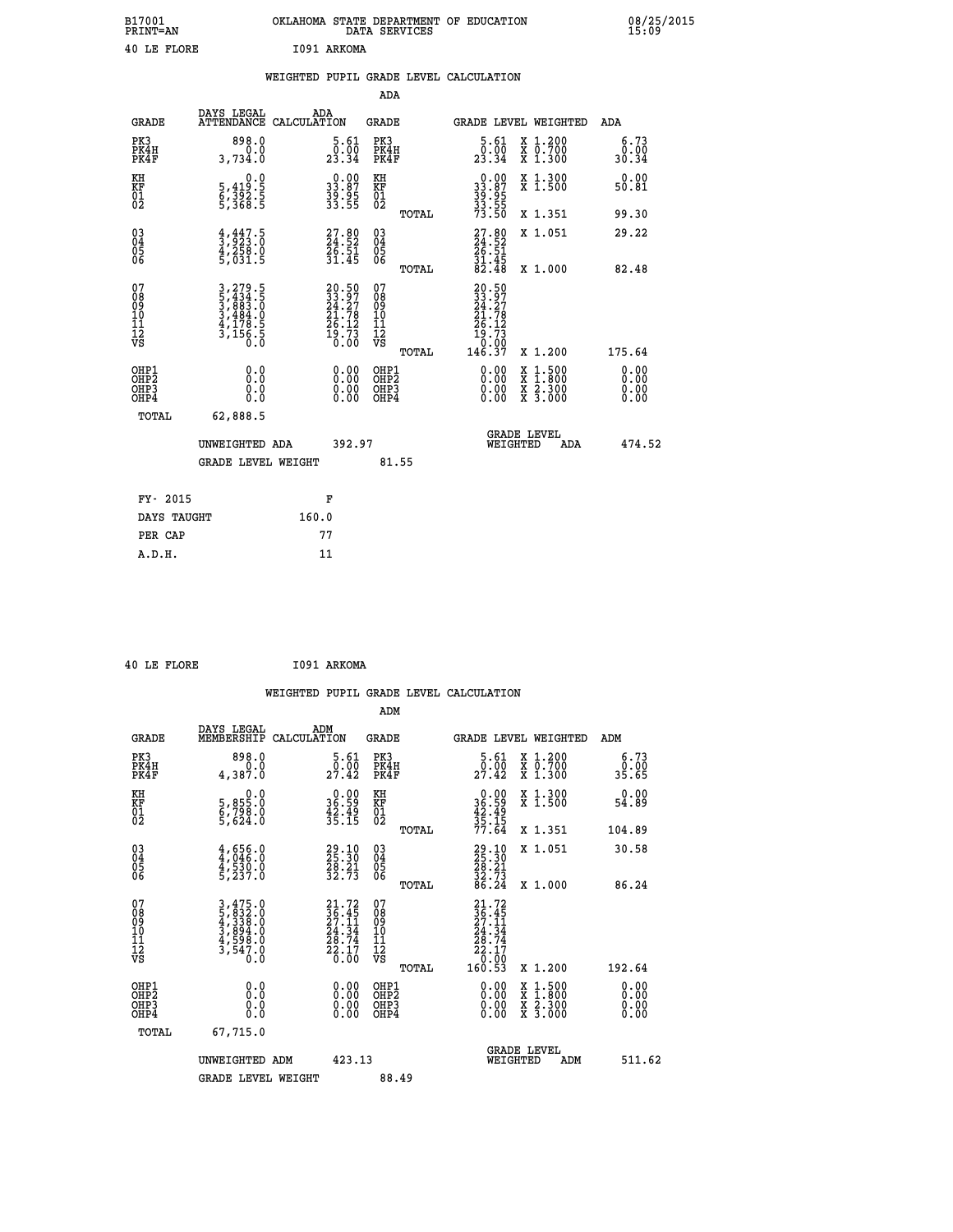|                                                              |                                                                                                      |                                                                      | ADA                                                          |       |                                                                                         |                                                                       |                         |
|--------------------------------------------------------------|------------------------------------------------------------------------------------------------------|----------------------------------------------------------------------|--------------------------------------------------------------|-------|-----------------------------------------------------------------------------------------|-----------------------------------------------------------------------|-------------------------|
| <b>GRADE</b>                                                 | DAYS LEGAL                                                                                           | ADA<br>ATTENDANCE CALCULATION                                        | GRADE                                                        |       |                                                                                         | GRADE LEVEL WEIGHTED                                                  | ADA                     |
| PK3<br>PK4H<br>PK4F                                          | 6,844.0<br>169.0<br>84,029.5                                                                         | 41.47<br>0.98<br>511.68                                              | PK3<br>PK4H<br>PK4F                                          |       | 41.47<br>89.0<br>511.68                                                                 | X 1.200<br>X 0.700<br>X 1.300                                         | 49.76<br>$0.69$<br>0.20 |
| KH<br>KF<br>$\overline{01}$                                  | 0.0<br>118,051.0<br>$\frac{125}{121}$ , $\frac{017}{685}$ . 5                                        | 716.87<br>$7\bar{5}\tilde{9}\cdot\tilde{3}\tilde{3}$<br>$739\cdot77$ | KH<br>KF<br>$^{01}_{02}$                                     |       | 0.00<br>716.87<br>759.33<br>739.77<br>1,499.10                                          | X 1.300<br>X 1.500                                                    | 0.00<br>1,075.36        |
|                                                              |                                                                                                      |                                                                      |                                                              | TOTAL |                                                                                         | X 1.351                                                               | 2,025.29                |
| $\begin{smallmatrix} 03 \\[-4pt] 04 \end{smallmatrix}$<br>05 | 108,190.5<br>105,465.5<br>116,660.0                                                                  | 657.26<br>643.67<br>641.77<br>709.40                                 | $\begin{smallmatrix} 03 \\[-4pt] 04 \end{smallmatrix}$<br>05 |       | 657.26<br>643.67<br>641.77<br>709.40                                                    | X 1.051                                                               | 2,685.62                |
| 06                                                           |                                                                                                      |                                                                      | 06                                                           | TOTAL | 1,994.84                                                                                | X 1.000                                                               | 1,994.84                |
| 078901112<br>00010112<br>VS                                  | 105, 871.0<br>117, 045.0<br>109, 244.0<br>$\frac{57}{102}$ , $\frac{651}{622}$ .0<br>86,600.0<br>Ō.Ō | 645.66<br>712.85<br>664.95<br>625.86<br>625.86<br>528.87<br>0.00     | 07<br>08<br>09<br>11<br>11<br>12<br>VS                       | TOTAL | $645.66$<br>$712.85$<br>$664.95$<br>$594.67$<br>$625.86$<br>$528.87$<br>$3,772.86$      | X 1.200                                                               | 4,527.42                |
| OHP1<br>OHP2<br>OH <sub>P3</sub><br>OHP4                     | 2,129.5<br>0.0<br>0.0<br>1,385.0                                                                     | 12.37<br>0.00<br>8.94                                                | OHP1<br>OHP2<br>OHP3<br>OHP4                                 |       | $12.37$<br>$0.00$<br>$\begin{smallmatrix} 0.00 & 0.01 \\ 0.94 & 0.01 \end{smallmatrix}$ | X 1:500<br>X 1:800<br>$\frac{x}{x}$ $\frac{2 \cdot 300}{3 \cdot 000}$ | 18.56<br>0.00<br>26.82  |
| TOTAL                                                        | 1,514,546.5                                                                                          |                                                                      |                                                              |       |                                                                                         |                                                                       |                         |
|                                                              | UNWEIGHTED ADA<br><b>GRADE LEVEL WEIGHT</b>                                                          | 9,216.37                                                             | 1,858.35                                                     |       | WEIGHTED                                                                                | <b>GRADE LEVEL</b><br>ADA                                             | 11,074.72               |
|                                                              |                                                                                                      |                                                                      |                                                              |       |                                                                                         |                                                                       |                         |
| FY- 2015                                                     |                                                                                                      | F                                                                    |                                                              |       |                                                                                         |                                                                       |                         |
| <b>BATTS MATTSTER</b>                                        |                                                                                                      | 0.722                                                                |                                                              |       |                                                                                         |                                                                       |                         |

| ri avij     |         |
|-------------|---------|
| DAYS TAUGHT | 2,738.0 |
| PER CAP     | 1,252   |
| A.D.H.      | 6,845   |
|             |         |

 **LE FLORE COUNTY TOTALS**

|                                                    |                                                                                  |                                                                            | ADM                                             |                                                                                        |                                                                               |                                |
|----------------------------------------------------|----------------------------------------------------------------------------------|----------------------------------------------------------------------------|-------------------------------------------------|----------------------------------------------------------------------------------------|-------------------------------------------------------------------------------|--------------------------------|
| <b>GRADE</b>                                       | DAYS LEGAL<br>MEMBERSHIP                                                         | ADM<br>CALCULATION                                                         | <b>GRADE</b>                                    | GRADE LEVEL WEIGHTED                                                                   |                                                                               | ADM                            |
| PK3<br>PK4H<br>PK4F                                | 7,048.0<br>173.0<br>91,223.0                                                     | 42.65<br>$\frac{1.00}{555.48}$                                             | PK3<br>PK4H<br>PK4F                             | 42.65<br>00.I<br>555.48                                                                | X 1.200<br>X 0.700<br>X 1.300                                                 | 49.76<br>0.70<br>722.14        |
| KH<br>KF<br>01<br>02                               | 0.0<br>125,869.0<br>$\frac{1}{127}$ , $\frac{3}{608}$ .0                         | 0.00<br>764.26<br>$797.62$<br>$775.68$                                     | KH<br>KF<br>01<br>02                            | 0.00<br>764.26<br>$797.62$<br>$775.68$                                                 | X 1.300<br>X 1.500                                                            | 0.00<br>1,146.43               |
|                                                    |                                                                                  |                                                                            | TOTAL                                           | 1,573.30                                                                               | X 1.351                                                                       | 2,125.54                       |
| $\begin{matrix} 03 \\ 04 \\ 05 \\ 06 \end{matrix}$ | 113,168.0<br>110,524.0<br>110,687.0<br>122,355.0                                 | 687.42<br>671.85<br>673.57<br>744.02                                       | $\substack{03 \\ 04}$<br>$\frac{05}{06}$        | 687.42<br>$671.85$<br>$673.57$<br>$744.02$                                             | X 1.051                                                                       | 722.49                         |
|                                                    |                                                                                  |                                                                            | TOTAL                                           | 2,089.44                                                                               | X 1.000                                                                       | 2,089.44                       |
| 07<br>08<br>09<br>001<br>11<br>11<br>12<br>VS      | 110,887.0<br>123,103.0<br>116,656.0<br>105,089.0<br>110,210.0<br>93,682.0<br>0.0 | 676.11<br>$749.53$<br>$710.22$<br>$639.99$<br>$672.10$<br>$572.06$<br>0.00 | 07<br>08<br>09<br>11<br>11<br>12<br>VS<br>TOTAL | 676.11<br>$749.53$<br>$710.22$<br>$639.99$<br>$672.10$<br>$572.06$<br>0.00<br>4,020.01 | X 1.200                                                                       | 4,824.01                       |
| OHP1<br>OHP2<br>OHP3<br>OHP4                       | 2,264.0<br>0.0<br>0.0<br>1,385.0                                                 | 13.15<br>0.00<br>0.00<br>8.94                                              | OHP1<br>OHP2<br>OHP3<br>OHP4                    | $13.15$<br>$0.00$<br>$\begin{smallmatrix} 0.00 \\ 8.94 \end{smallmatrix}$              | $\begin{array}{c} x & 1.500 \\ x & 1.800 \\ x & 2.300 \end{array}$<br>X 3.000 | 19.73<br>0.00<br>0.00<br>26.82 |
| TOTAL                                              | 1,603,278.0                                                                      |                                                                            |                                                 |                                                                                        |                                                                               |                                |
|                                                    | UNWEIGHTED ADM<br><b>GRADE LEVEL WEIGHT</b>                                      | 9,755.65                                                                   | 1,972.83                                        | WEIGHTED                                                                               | <b>GRADE LEVEL</b><br>ADM                                                     | 11,728.48                      |
|                                                    |                                                                                  |                                                                            |                                                 |                                                                                        |                                                                               |                                |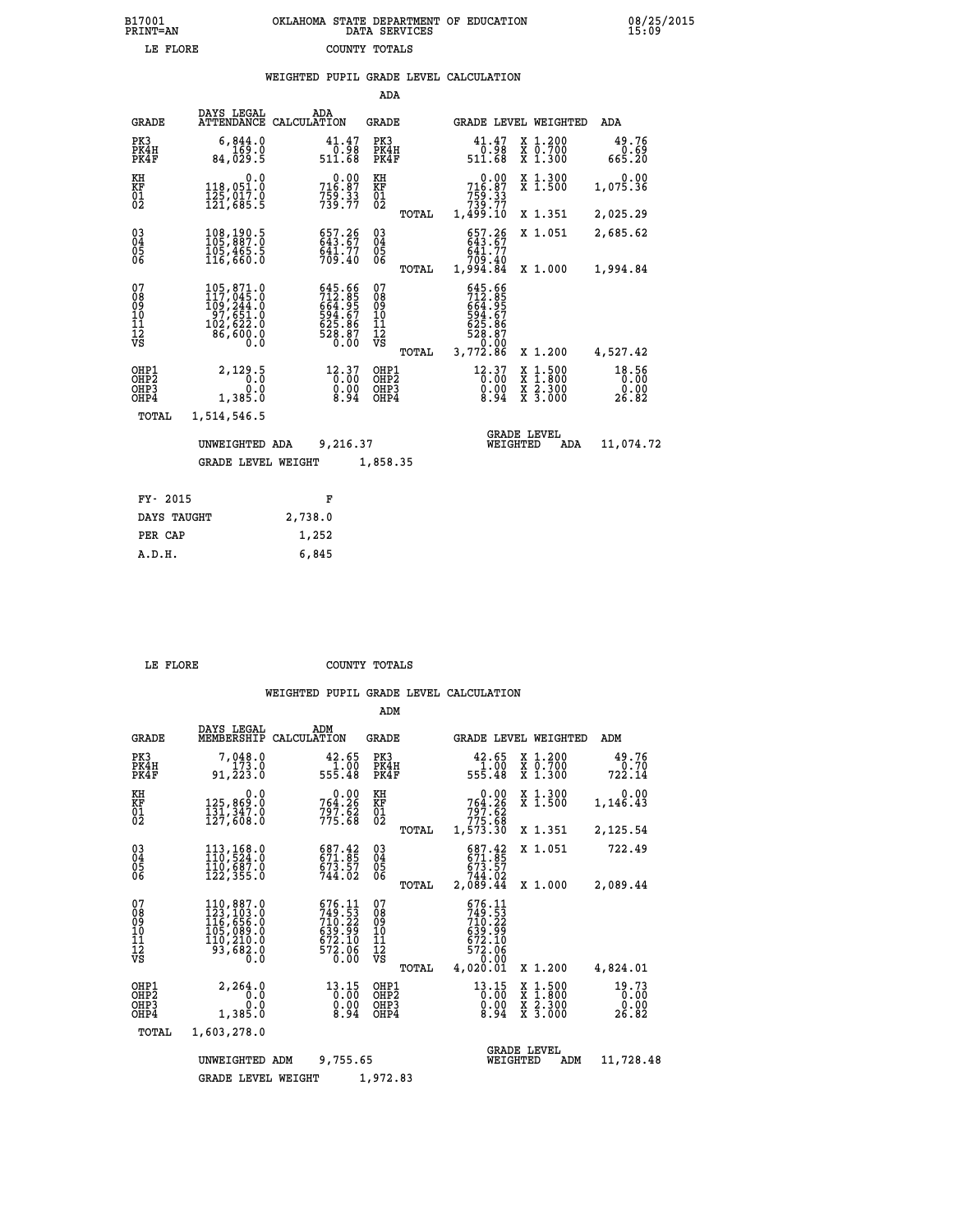| B17001          | OKLAHOMA STATE DEPARTMENT OF EDUCATION |
|-----------------|----------------------------------------|
| <b>PRINT=AN</b> | DATA SERVICES                          |
| 41 LINCOLN      | C005 WHITE ROCK                        |

 **B17001 OKLAHOMA STATE DEPARTMENT OF EDUCATION 08/25/2015**

|                                                    |                                                            | WEIGHTED PUPIL GRADE LEVEL CALCULATION                                                                          |                                        |       |                                                                            |                                                                                                                                           |                              |
|----------------------------------------------------|------------------------------------------------------------|-----------------------------------------------------------------------------------------------------------------|----------------------------------------|-------|----------------------------------------------------------------------------|-------------------------------------------------------------------------------------------------------------------------------------------|------------------------------|
|                                                    |                                                            |                                                                                                                 | ADA                                    |       |                                                                            |                                                                                                                                           |                              |
| <b>GRADE</b>                                       | DAYS LEGAL                                                 | ADA<br>ATTENDANCE CALCULATION                                                                                   | <b>GRADE</b>                           |       |                                                                            | GRADE LEVEL WEIGHTED                                                                                                                      | ADA                          |
| PK3<br>PK4H<br>PK4F                                | 0.0<br>0.0<br>2,138.5                                      | $\begin{smallmatrix} 0.00\\ 0.00\\ 12.88 \end{smallmatrix}$                                                     | PK3<br>PK4H<br>PK4F                    |       | 0.00<br>0.00<br>12.88                                                      | X 1.200<br>X 0.700<br>X 1.300                                                                                                             | 0.00<br>0.00<br>16.74        |
| KH<br>KF<br>01<br>02                               | 0.0<br>2,278.5<br>1,578.5<br>1,542.0                       | $\begin{smallmatrix} 0.00\\ 13.73\\ 9.51\\ 9.29 \end{smallmatrix}$                                              | KH<br>KF<br>01<br>02                   |       | $\begin{smallmatrix} 0.00\\ 13.73\\ 9.51\\ 9.29\\ 18.80 \end{smallmatrix}$ | X 1.300<br>X 1.500                                                                                                                        | 0.00<br>20.60                |
|                                                    |                                                            |                                                                                                                 |                                        | TOTAL |                                                                            | X 1.351                                                                                                                                   | 25.40                        |
| $\begin{matrix} 03 \\ 04 \\ 05 \\ 06 \end{matrix}$ | $2,162.0$<br>1,824.0<br>$\frac{2}{1}, \frac{1}{757}$ . 5   | $\frac{13.02}{10.99}$<br>$\bar{1}\tilde{2}\cdot\tilde{7}\tilde{1}$<br>$\bar{1}\tilde{0}\cdot\tilde{5}\tilde{9}$ | $^{03}_{04}$<br>Ŏ5<br>06               |       | $\begin{smallmatrix} 13.02\ 10.99\ 12.71\ 10.59\ 34.29 \end{smallmatrix}$  | X 1.051                                                                                                                                   | 13.68                        |
|                                                    |                                                            |                                                                                                                 |                                        | TOTAL |                                                                            | X 1.000                                                                                                                                   | 34.29                        |
| 07<br>08<br>09<br>11<br>11<br>12<br>VS             | $2, 146.0$<br>$2, 209.5$<br>$0.0$<br>$0.0$<br>0.0<br>$\S.$ | $\begin{smallmatrix} 12.93 \\ 13.31 \\ 0.00 \\ 0.00 \\ 0.00 \\ 0.00 \end{smallmatrix}$<br>Ŏ.ŎŎ<br>O.OO          | 07<br>08<br>09<br>11<br>11<br>12<br>VS | TOTAL | $12.93$<br>$13.31$<br>$0.00$<br>$0.00$<br>0.00<br>0.00<br>26.24            | X 1.200                                                                                                                                   | 31.49                        |
| OHP1<br>OHP2<br>OH <sub>P3</sub><br>OHP4           | 252.0<br>0.0<br>0.0                                        | $\begin{smallmatrix} 1.52\ 0.00\ 0.00 \end{smallmatrix}$                                                        | OHP1<br>OHP2<br>OHP3<br>OHP4           |       | $\begin{smallmatrix} 1.52\ 0.00\ 0.00 \end{smallmatrix}$                   | $\begin{smallmatrix} \mathtt{X} & 1\cdot500\\ \mathtt{X} & 1\cdot800\\ \mathtt{X} & 2\cdot300\\ \mathtt{X} & 3\cdot000 \end{smallmatrix}$ | 2.28<br>0.00<br>0.00<br>0.00 |
| TOTAL                                              | 19,999.0                                                   |                                                                                                                 |                                        |       |                                                                            |                                                                                                                                           |                              |
|                                                    | UNWEIGHTED ADA                                             | 120.48                                                                                                          |                                        |       | WEIGHTED                                                                   | <b>GRADE LEVEL</b><br>ADA                                                                                                                 | 144.48                       |
|                                                    | <b>GRADE LEVEL WEIGHT</b>                                  |                                                                                                                 | 24.00                                  |       |                                                                            |                                                                                                                                           |                              |
| FY- 2015                                           |                                                            | F                                                                                                               |                                        |       |                                                                            |                                                                                                                                           |                              |
| DAYS TAUGHT                                        |                                                            | 166.0                                                                                                           |                                        |       |                                                                            |                                                                                                                                           |                              |
| PER CAP                                            |                                                            | 81                                                                                                              |                                        |       |                                                                            |                                                                                                                                           |                              |

 **A.D.H. 116**

 **41 LINCOLN C005 WHITE ROCK**

|                                                    |                                                                          | WEIGHTED PUPIL GRADE LEVEL CALCULATION                                        |                                              |       |                                                                               |                                          |                                                             |
|----------------------------------------------------|--------------------------------------------------------------------------|-------------------------------------------------------------------------------|----------------------------------------------|-------|-------------------------------------------------------------------------------|------------------------------------------|-------------------------------------------------------------|
| <b>GRADE</b>                                       | DAYS LEGAL<br>MEMBERSHIP                                                 | ADM<br>CALCULATION                                                            | ADM<br>GRADE                                 |       |                                                                               | <b>GRADE LEVEL WEIGHTED</b>              | ADM                                                         |
| PK3<br>PK4H<br>PK4F                                | 0.0<br>ة:ة<br>2,347.0                                                    | $\begin{smallmatrix} 0.00\\ 0.00\\ 14.14 \end{smallmatrix}$                   | PK3<br>PK4H<br>PK4F                          |       | $\begin{smallmatrix} 0.00\\ 0.00\\ 14.14 \end{smallmatrix}$                   | X 1.200<br>X 0.700<br>X 1.300            | $\begin{smallmatrix} 0.00\\ 0.00\\ 18.38 \end{smallmatrix}$ |
| KH<br>KF<br>01<br>02                               | $\begin{smallmatrix}&&&0\cdot0\2,452.0\1,709.0\1,617.0\end{smallmatrix}$ | $14.77$<br>$16.30$<br>$19.30$<br>$9.74$                                       | KH<br>KF<br>01<br>02                         |       | $14.77$<br>$16.30$<br>$19.30$<br>$24$                                         | X 1.300<br>X 1.500                       | 0.00<br>22.16                                               |
|                                                    |                                                                          |                                                                               |                                              | TOTAL | 20.04                                                                         | X 1.351                                  | 27.07                                                       |
| $\begin{matrix} 03 \\ 04 \\ 05 \\ 06 \end{matrix}$ | $2, 264.0$<br>$1, 913.0$<br>$2, 190.0$<br>$1, 833.0$                     | $13.64$<br>$11.52$<br>$13.19$<br>$11.04$                                      | $^{03}_{04}$<br>Ŏ5<br>06                     |       | $\frac{13.64}{11.52}$<br>$\frac{13.19}{11.04}$<br>$\frac{35.75}{35.75}$       | X 1.051                                  | 14.34                                                       |
|                                                    |                                                                          |                                                                               |                                              | TOTAL |                                                                               | X 1.000                                  | 35.75                                                       |
| 07<br>08<br>09<br>101<br>11<br>12<br>VS            | $2,325.0$<br>$2,326.0$<br>$0.0$<br>$0.0$<br>$0.0$<br>$0.0$<br>$0.0$      | $14.01$<br>$0.00$<br>$0.00$<br>$0.00$<br>$0.00$<br>$0.00$<br>$0.00$<br>$0.00$ | 07<br>08<br>09<br>10<br>11<br>11<br>12<br>νs | TOTAL | 14.01<br>$14.01$<br>$0.00$<br>$0.00$<br>$0.00$<br>$0.00$<br>$0.00$<br>$28.02$ | X 1.200                                  | 33.62                                                       |
| OHP1<br>OHP <sub>2</sub>                           |                                                                          |                                                                               | OHP1<br>OHP2                                 |       |                                                                               |                                          |                                                             |
| OHP3<br>OHP4                                       | $260.0$<br>0.0<br>0.0<br>0.0                                             | $\begin{smallmatrix} 1.57\ 0.00\ 0.00 \end{smallmatrix}$                      | OHP3<br>OHP4                                 |       | $\begin{smallmatrix} 1.57\ 0.00\ 0.00 \end{smallmatrix}$                      | X 1:500<br>X 1:800<br>X 2:300<br>X 3:000 | $\begin{smallmatrix} 2\cdot 36\0.00\0.00 \end{smallmatrix}$ |
|                                                    |                                                                          |                                                                               |                                              |       |                                                                               |                                          |                                                             |

| TOTAL | 21,236.0           |        |                                       |        |
|-------|--------------------|--------|---------------------------------------|--------|
|       | UNWEIGHTED ADM     | 127.93 | <b>GRADE LEVEL</b><br>ADM<br>WEIGHTED | 153.68 |
|       | GRADE LEVEL WEIGHT | 25.75  |                                       |        |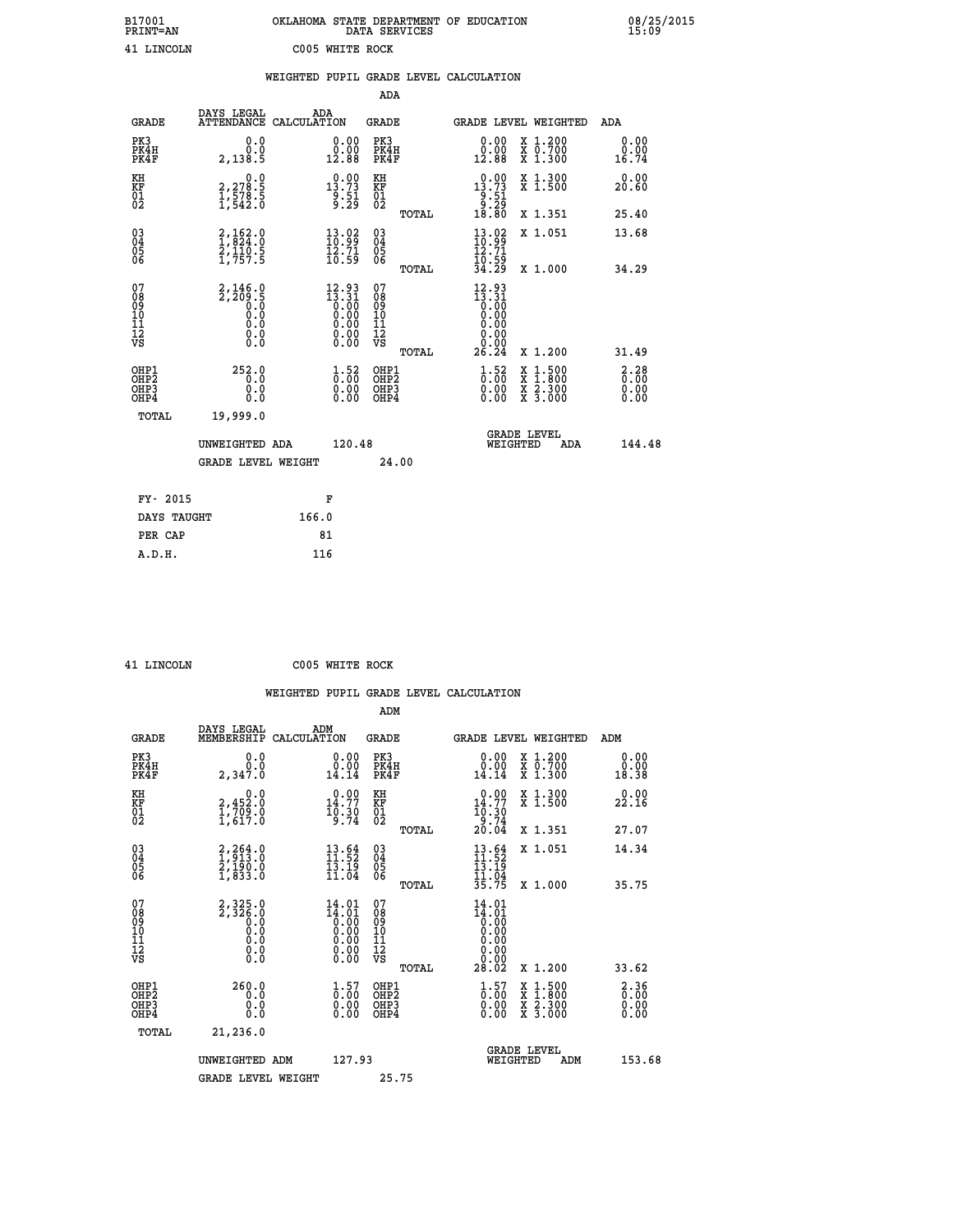| B17001<br>PRINT=AN                                 |                                                                                                                                                                                      | OKLAHOMA STATE DEPARTMENT OF EDUCATION DATA SERVICES        |                              |              |                                                                                                   |                                                                                    | 08/25/2015                                         |  |
|----------------------------------------------------|--------------------------------------------------------------------------------------------------------------------------------------------------------------------------------------|-------------------------------------------------------------|------------------------------|--------------|---------------------------------------------------------------------------------------------------|------------------------------------------------------------------------------------|----------------------------------------------------|--|
| 41 LINCOLN                                         |                                                                                                                                                                                      | <b>I001 CHANDLER</b>                                        |                              |              |                                                                                                   |                                                                                    |                                                    |  |
|                                                    |                                                                                                                                                                                      | WEIGHTED PUPIL GRADE LEVEL CALCULATION                      |                              |              |                                                                                                   |                                                                                    |                                                    |  |
|                                                    |                                                                                                                                                                                      |                                                             | ADA                          |              |                                                                                                   |                                                                                    |                                                    |  |
| <b>GRADE</b>                                       | DAYS LEGAL                                                                                                                                                                           | ADA<br>ATTENDANCE CALCULATION                               | <b>GRADE</b>                 |              |                                                                                                   | GRADE LEVEL WEIGHTED                                                               | ADA                                                |  |
| PK3<br>PK4H<br>PK4F                                | 336.0<br>8,622.0<br>2,759.5                                                                                                                                                          | 1.96<br>$\frac{50.42}{16.14}$                               | PK3<br>PK4H<br>PK4F          |              | 1.96<br>$\frac{50.42}{16.14}$                                                                     | X 1.200<br>X 0.700<br>X 1.300                                                      | $3\overline{5}\cdot 3\overline{9}\atop 20\cdot 98$ |  |
| KH<br>KF<br>01<br>02                               | 0.0<br>15,507.0<br>15,920.5<br>16,016.0                                                                                                                                              | $90.00$<br>$93.68$<br>$93.10$<br>$93.66$                    | KH<br>KF<br>01<br>02         |              | $0.00\n90.68\n93.10\n93.66\n186.76$                                                               | X 1.300<br>X 1.500                                                                 | 0.00<br>136.02                                     |  |
|                                                    |                                                                                                                                                                                      |                                                             |                              | TOTAL        |                                                                                                   | X 1.351                                                                            | 252.31                                             |  |
| $\begin{matrix} 03 \\ 04 \\ 05 \\ 06 \end{matrix}$ | $\frac{14}{14}, \frac{600}{675}.0 \ \frac{14}{360}.5 \ \frac{360}{12}, \frac{5}{062}.5$                                                                                              | 85.38<br>85.82<br>83.98<br>70.54                            | 03<br>04<br>05<br>06         |              | $\begin{smallmatrix}85\cdot 38\\85\cdot 82\\83\cdot 98\\70\cdot 54\\240\cdot 34\end{smallmatrix}$ | X 1.051                                                                            | 89.73                                              |  |
|                                                    |                                                                                                                                                                                      |                                                             |                              | TOTAL        |                                                                                                   | X 1.000                                                                            | 240.34                                             |  |
| 07<br>08<br>09<br>10<br>11<br>12<br>VS             | $\begin{smallmatrix} 16\,, & 357\,. & 0\\ 12\,, & 509\,. & 5\\ 13\,, & 576\,. & 5\\ 13\,, & 404\,. & 0\\ 12\,, & 495\,. & 0\\ 11\,, & 434\,. & 0\\ 0\,. & 0\,. & 0\end{smallmatrix}$ | 95.65<br>73.15<br>79.55<br>78.47<br>73.64<br>67.02<br>67.02 | 078901112<br>00010112<br>VS  | <b>TOTAL</b> | 95.65<br>73.15<br>79.55<br>78.47<br>73.64<br>67.02<br>ó:ŏö<br>467.48                              | X 1.200                                                                            | 560.98                                             |  |
| OHP1<br>OHP2<br>OHP3<br>OHP4<br>TOTAL              | 0.0<br>0.0<br>0.0<br>194,635.5                                                                                                                                                       | 0.00<br>0.00                                                | OHP1<br>OHP2<br>OHP3<br>OHP4 |              | 0.00<br>0.00<br>0.00                                                                              | $\frac{x}{x}$ $\frac{1.500}{x}$<br>$\frac{x}{x}$ $\frac{2 \cdot 300}{3 \cdot 000}$ | 0.00<br>0.00<br>0.00                               |  |
|                                                    | UNWEIGHTED ADA<br><b>GRADE LEVEL WEIGHT</b>                                                                                                                                          | 1,139.16                                                    | 198.84                       |              | WEIGHTED                                                                                          | <b>GRADE LEVEL</b><br>ADA                                                          | 1,338.00                                           |  |

| FY- 2015    | F     |
|-------------|-------|
| DAYS TAUGHT | 171.0 |
| PER CAP     | 40    |
| A.D.H.      | 986   |
|             |       |

 **ADM**

| LINCOLN |  |
|---------|--|

 **41 LINCOLN I001 CHANDLER**

| <b>GRADE</b>                                       | DAYS LEGAL                                                                                                                                                                            | ADM<br>MEMBERSHIP CALCULATION                                                              | <b>GRADE</b>                                    | GRADE LEVEL WEIGHTED                                                                                 |                                                                                                                     | ADM                    |
|----------------------------------------------------|---------------------------------------------------------------------------------------------------------------------------------------------------------------------------------------|--------------------------------------------------------------------------------------------|-------------------------------------------------|------------------------------------------------------------------------------------------------------|---------------------------------------------------------------------------------------------------------------------|------------------------|
| PK3<br>PK4H<br>PK4F                                | 336.0<br>9,391.0<br>3,028.0                                                                                                                                                           | 1.96<br>54.92<br>17.71                                                                     | PK3<br>PK4H<br>PK4F                             | 1.96<br>$\frac{5\bar{4}\cdot 5\check{2}}{17:71}$                                                     | X 1.200<br>X 0.700<br>X 1.300                                                                                       | 2.35<br>38.44<br>23.02 |
| KH<br>KF<br>01<br>02                               | 0.0<br>16,705.0<br>1ĕ,9ĕŏ:ŏ<br>1&,957:0                                                                                                                                               | 0.00<br>97.69<br>89.I8<br>99.I6                                                            | KH<br>KF<br>01<br>02                            | 0.00<br>97.69<br>84<br>16<br>198.34                                                                  | X 1.300<br>X 1.500                                                                                                  | 0.00<br>146.54         |
|                                                    |                                                                                                                                                                                       |                                                                                            | TOTAL                                           |                                                                                                      | X 1.351                                                                                                             | 267.96                 |
| $\begin{matrix} 03 \\ 04 \\ 05 \\ 06 \end{matrix}$ | $\begin{smallmatrix} 15 \ , \ 420 \ . \ 0 \\ 15 \ , \ 572 \ . \ 0 \\ 15 \ , \ 055 \ . \ 0 \\ 12 \ , \ 872 \ . \ 0 \end{smallmatrix}$                                                  | 90.18<br>91.06<br>88.04<br>75.27                                                           | $\substack{03 \\ 04}$<br>$\frac{05}{06}$        | $\begin{smallmatrix} 90.18\\ 91.06\\ 88.04\\ 75.27\\ 254.37 \end{smallmatrix}$                       | X 1.051                                                                                                             | 94.78                  |
|                                                    |                                                                                                                                                                                       |                                                                                            | TOTAL                                           |                                                                                                      | X 1.000                                                                                                             | 254.37                 |
| 07<br>08<br>09<br>101<br>11<br>12<br>VS            | 17,346.0<br>$\begin{smallmatrix} 13 \,,\, 171 \,,\, 0 \\ 14 \,,\, 521 \,,\, 0 \\ 14 \,,\, 170 \,,\, 0 \\ 13 \,,\, 294 \,,\, 0 \\ 12 \,,\, 088 \,,\, 0 \\ 0 \,,\, 0 \end{smallmatrix}$ | $\begin{array}{r} 101.44 \\ 77.02 \\ 85.10 \\ 82.96 \\ 78.44 \\ 70.86 \end{array}$<br>0.00 | 07<br>08<br>09<br>11<br>11<br>12<br>VS<br>TOTAL | $\begin{array}{r} 101.44 \\ 77.02 \\ 85.10 \\ 82.96 \\ 78.44 \\ 70.86 \\ 0.00 \\ 495.82 \end{array}$ | X 1.200                                                                                                             | 594.98                 |
| OHP1<br>OHP2<br>OHP3<br>OHP4                       | 0.0<br>0.0<br>0.0                                                                                                                                                                     | $0.00$<br>$0.00$<br>0.00                                                                   | OHP1<br>OHP <sub>2</sub><br>OHP3<br>OHP4        | 0.00<br>0.00<br>0.00                                                                                 | $\begin{array}{l} \mathtt{X} & 1.500 \\ \mathtt{X} & 1.800 \\ \mathtt{X} & 2.300 \\ \mathtt{X} & 3.000 \end{array}$ | 0.00<br>0.00<br>0.00   |
| TOTAL                                              | 206,886.0                                                                                                                                                                             |                                                                                            |                                                 |                                                                                                      |                                                                                                                     |                        |
|                                                    | UNWEIGHTED                                                                                                                                                                            | 1,210.99<br>ADM                                                                            |                                                 | WEIGHTED                                                                                             | <b>GRADE LEVEL</b><br>ADM                                                                                           | 1,422.44               |
|                                                    | <b>GRADE LEVEL WEIGHT</b>                                                                                                                                                             |                                                                                            | 211.45                                          |                                                                                                      |                                                                                                                     |                        |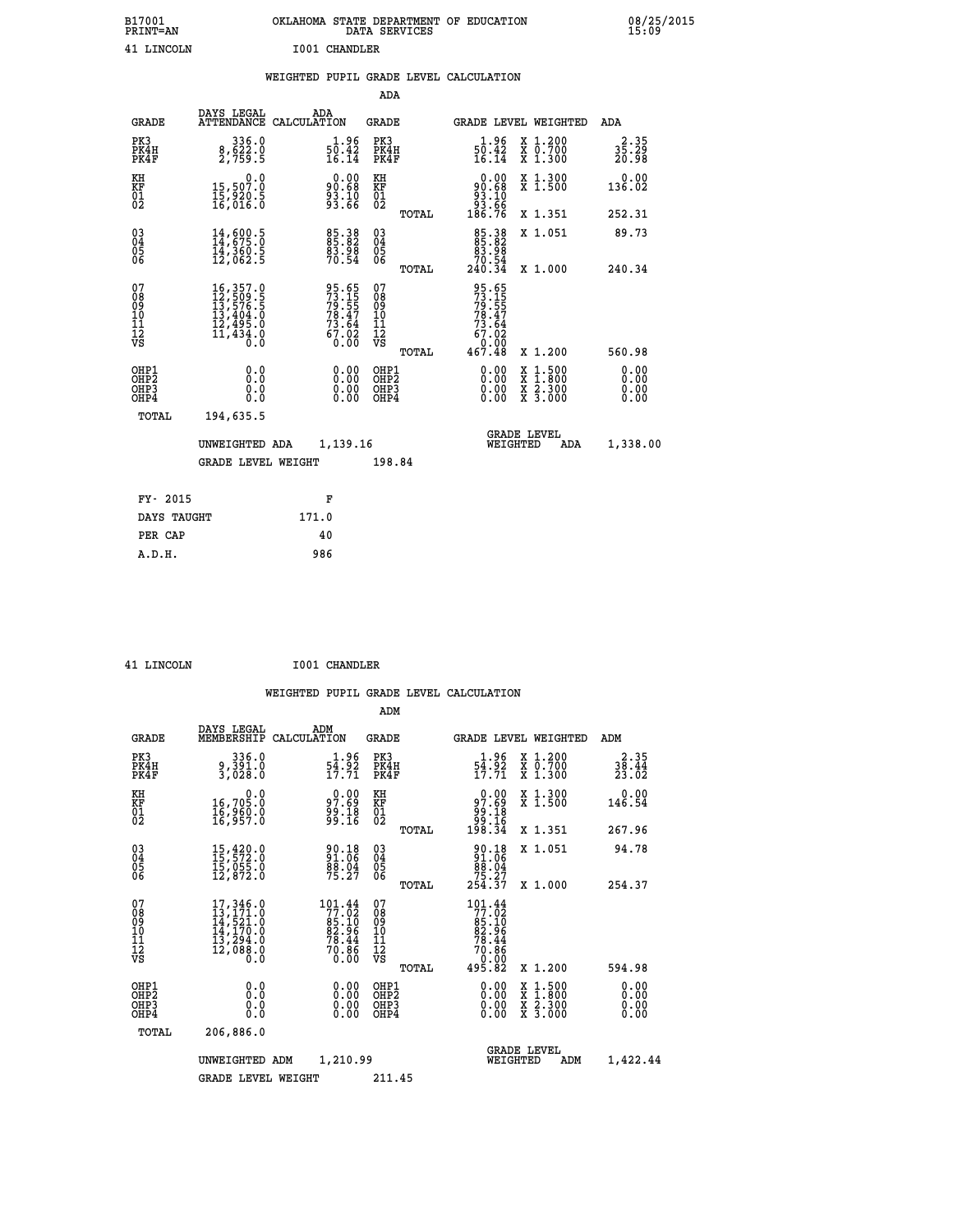| B17001          | OKLAHOMA STATE DEPARTMENT OF EDUCATION |
|-----------------|----------------------------------------|
| <b>PRINT=AN</b> | DATA SERVICES                          |
| 41 LINCOLN      | I003 DAVENPORT                         |

|                                                                    |                                                                                                                                                          | WEIGHTED PUPIL GRADE LEVEL CALCULATION                                                       |                                   |       |                                                                                                        |                                                                                                                                               |                               |
|--------------------------------------------------------------------|----------------------------------------------------------------------------------------------------------------------------------------------------------|----------------------------------------------------------------------------------------------|-----------------------------------|-------|--------------------------------------------------------------------------------------------------------|-----------------------------------------------------------------------------------------------------------------------------------------------|-------------------------------|
|                                                                    |                                                                                                                                                          |                                                                                              | <b>ADA</b>                        |       |                                                                                                        |                                                                                                                                               |                               |
| <b>GRADE</b>                                                       | DAYS LEGAL<br><b>ATTENDANCE</b>                                                                                                                          | ADA<br>CALCULATION                                                                           | <b>GRADE</b>                      |       |                                                                                                        | GRADE LEVEL WEIGHTED                                                                                                                          | ADA                           |
| PK3<br>PK4H<br>PK4F                                                | 0.0<br>0.0<br>4,567.5                                                                                                                                    | $\begin{smallmatrix} 0.00\\ 0.00\\ 27.03 \end{smallmatrix}$                                  | PK3<br>PK4H<br>PK4F               |       | $\begin{smallmatrix} 0.00\\ 0.00\\ 27.03 \end{smallmatrix}$                                            | X 1.200<br>X 0.700<br>X 1.300                                                                                                                 | 0.00<br>0.00<br>35.14         |
| KH<br>KF<br>01<br>02                                               | $\begin{smallmatrix}&&&0.0\\5,195.5\\3,799.5\\3,260.0\end{smallmatrix}$                                                                                  | $\begin{smallmatrix} 0.00\\ 30.73\\ 22.48\\ 19.29 \end{smallmatrix}$                         | KH<br>KF<br>01<br>02              |       | $0.00$<br>$30.73$<br>$22.48$<br>$19.29$<br>$41.77$                                                     | X 1.300<br>X 1.500                                                                                                                            | 0.00<br>46.10                 |
|                                                                    |                                                                                                                                                          |                                                                                              |                                   | TOTAL |                                                                                                        | X 1.351                                                                                                                                       | 56.43                         |
| $\begin{smallmatrix} 03 \\[-4pt] 04 \end{smallmatrix}$<br>Ŏ5<br>06 | $\frac{4}{5}, \frac{716}{069}.0 \ \frac{5}{2}, \frac{229}{686}.5$                                                                                        | $\begin{smallmatrix} 27.92\ 29.99\ 30.94\ 27.72 \end{smallmatrix}$                           | $\substack{03 \\ 04}$<br>Ŏ5<br>06 |       | $27.92$<br>$29.99$<br>$30.94$<br>$27.72$<br>$88.65$                                                    | X 1.051                                                                                                                                       | 29.34                         |
|                                                                    |                                                                                                                                                          |                                                                                              |                                   | TOTAL |                                                                                                        | X 1.000                                                                                                                                       | 88.65                         |
| 07<br>08901112<br>1112<br>VS                                       | $\begin{smallmatrix} 3\,,\,616\,,\,0\\ 3\,,\,173\,,\,0\\ 4\,,\,866\,,\,5\\ 4\,,\,900\,,\,0\\ 5\,,\,195\,,\,5\\ 2\,,\,683\,,\,0\\ 0\,. \end{smallmatrix}$ | $\begin{smallmatrix} 21.40\\ 18.77\\ 28.80\\ 29.26\\ 30.85\\ 16.04\\ 0.00 \end{smallmatrix}$ | 07<br>08901112<br>1112<br>VS      | TOTAL | $21.40$<br>$18.77$<br>$\begin{smallmatrix} 28.86\ 29.26\ 30.85\ 16.04\ 0.00\ 145.12 \end{smallmatrix}$ | X 1.200                                                                                                                                       | 174.14                        |
| OHP1<br>OHP2<br>OHP3<br>OHP4                                       | 0.0<br>0.0<br>0.0                                                                                                                                        | 0.00<br>$\begin{smallmatrix} 0.00 \ 0.00 \end{smallmatrix}$                                  | OHP1<br>OHP2<br>OHP3<br>OHP4      |       | 0.00<br>0.00                                                                                           | 1:500<br>$\begin{smallmatrix} \mathtt{X} & 1 & 500 \\ \mathtt{X} & 1 & 800 \\ \mathtt{X} & 2 & 300 \\ \mathtt{X} & 3 & 000 \end{smallmatrix}$ | 0.00<br>Ō. ŌŌ<br>0.00<br>0.00 |
| <b>TOTAL</b>                                                       | 60,957.5                                                                                                                                                 |                                                                                              |                                   |       |                                                                                                        |                                                                                                                                               |                               |
|                                                                    | UNWEIGHTED ADA                                                                                                                                           | 361.22                                                                                       |                                   |       | WEIGHTED                                                                                               | <b>GRADE LEVEL</b><br>ADA                                                                                                                     | 429.80                        |
|                                                                    | GRADE LEVEL WEIGHT                                                                                                                                       |                                                                                              | 68.58                             |       |                                                                                                        |                                                                                                                                               |                               |
| FY- 2015                                                           |                                                                                                                                                          | F                                                                                            |                                   |       |                                                                                                        |                                                                                                                                               |                               |
| DAYS TAUGHT                                                        |                                                                                                                                                          | 169.0                                                                                        |                                   |       |                                                                                                        |                                                                                                                                               |                               |
| PER CAP                                                            |                                                                                                                                                          | 86                                                                                           |                                   |       |                                                                                                        |                                                                                                                                               |                               |

| LINCOLN |
|---------|

| 41 LINCOLN                                         |                                                                                         |     | <b>I003 DAVENPORT</b>                                                |                                        |       |                                                                                   |          |                                                                                                                                           |                              |  |
|----------------------------------------------------|-----------------------------------------------------------------------------------------|-----|----------------------------------------------------------------------|----------------------------------------|-------|-----------------------------------------------------------------------------------|----------|-------------------------------------------------------------------------------------------------------------------------------------------|------------------------------|--|
|                                                    |                                                                                         |     |                                                                      |                                        |       | WEIGHTED PUPIL GRADE LEVEL CALCULATION                                            |          |                                                                                                                                           |                              |  |
|                                                    |                                                                                         |     |                                                                      | ADM                                    |       |                                                                                   |          |                                                                                                                                           |                              |  |
| <b>GRADE</b>                                       | DAYS LEGAL<br>MEMBERSHIP CALCULATION                                                    | ADM |                                                                      | GRADE                                  |       |                                                                                   |          | GRADE LEVEL WEIGHTED                                                                                                                      | ADM                          |  |
| PK3<br>PK4H<br>PK4F                                | 0.0<br>0.0<br>4,883.0                                                                   |     | $\begin{smallmatrix} 0.00\\ 0.00\\ 28.89 \end{smallmatrix}$          | PK3<br>PK4H<br>PK4F                    |       | $\begin{smallmatrix} 0.00\\ 0.00\\ 28.89 \end{smallmatrix}$                       |          | X 1.200<br>X 0.700<br>X 1.300                                                                                                             | 0.00<br>0.00<br>37.56        |  |
| KH<br>KF<br>01<br>02                               | $\begin{smallmatrix}&&&0\cdot0\\5,421\cdot0\\3,972\cdot0\\3,391\cdot0\end{smallmatrix}$ |     | $\begin{smallmatrix} 0.00\\ 32.08\\ 23.50\\ 20.07 \end{smallmatrix}$ | KH<br>KF<br>01<br>02                   |       | $\begin{smallmatrix} 0.00\\ 32.08\\ 23.50\\ 20.07\\ 43.57 \end{smallmatrix}$      |          | X 1.300<br>X 1.500                                                                                                                        | 0.00<br>48.12                |  |
|                                                    |                                                                                         |     |                                                                      |                                        | TOTAL |                                                                                   |          | X 1.351                                                                                                                                   | 58.86                        |  |
| $\begin{matrix} 03 \\ 04 \\ 05 \\ 06 \end{matrix}$ | $\frac{4}{5}$ , $\frac{865}{230}$ .0<br>5, 398.0<br>4, 871.0                            |     | 38.80<br>$\frac{31.94}{28.81}$                                       | 03<br>04<br>05<br>06                   |       | 28.80<br>30.95<br>31.94<br>28.81<br>28.70                                         |          | X 1.051                                                                                                                                   | 30.27                        |  |
|                                                    |                                                                                         |     |                                                                      |                                        | TOTAL |                                                                                   |          | X 1.000                                                                                                                                   | 91.70                        |  |
| 07<br>08<br>09<br>001<br>11<br>11<br>12<br>VS      | 3,783.0<br>3,306.0<br>5,162.0<br>5,261.0<br>5,526.0<br>2,856.0<br>0.0                   |     | $22.3819.5630.5431.4232.8417.080.00$                                 | 07<br>08<br>09<br>11<br>11<br>12<br>VS | TOTAL | $22.38$<br>$19.56$<br>$30.54$<br>$31.42$<br>$32.84$<br>$17.08$<br>00:01<br>153.82 |          | X 1.200                                                                                                                                   | 184.58                       |  |
|                                                    |                                                                                         |     |                                                                      |                                        |       |                                                                                   |          |                                                                                                                                           |                              |  |
| OHP1<br>OHP2<br>OH <sub>P3</sub><br>OHP4           | 0.000<br>0.0<br>Ō.Ō                                                                     |     | 0.00<br>$\begin{smallmatrix} 0.00 \ 0.00 \end{smallmatrix}$          | OHP1<br>OHP2<br>OHP3<br>OHP4           |       |                                                                                   |          | $\begin{smallmatrix} \mathtt{X} & 1\cdot500\\ \mathtt{X} & 1\cdot800\\ \mathtt{X} & 2\cdot300\\ \mathtt{X} & 3\cdot000 \end{smallmatrix}$ | 0.00<br>ŏ:ŏŏ<br>0.00<br>0.00 |  |
| TOTAL                                              | 63,925.0                                                                                |     |                                                                      |                                        |       |                                                                                   |          |                                                                                                                                           |                              |  |
|                                                    | UNWEIGHTED ADM                                                                          |     | 378.86                                                               |                                        |       |                                                                                   | WEIGHTED | <b>GRADE LEVEL</b><br>ADM                                                                                                                 | 451.09                       |  |
|                                                    | GRADE LEVEL WEIGHT                                                                      |     |                                                                      |                                        | 72.23 |                                                                                   |          |                                                                                                                                           |                              |  |
|                                                    |                                                                                         |     |                                                                      |                                        |       |                                                                                   |          |                                                                                                                                           |                              |  |
|                                                    |                                                                                         |     |                                                                      |                                        |       |                                                                                   |          |                                                                                                                                           |                              |  |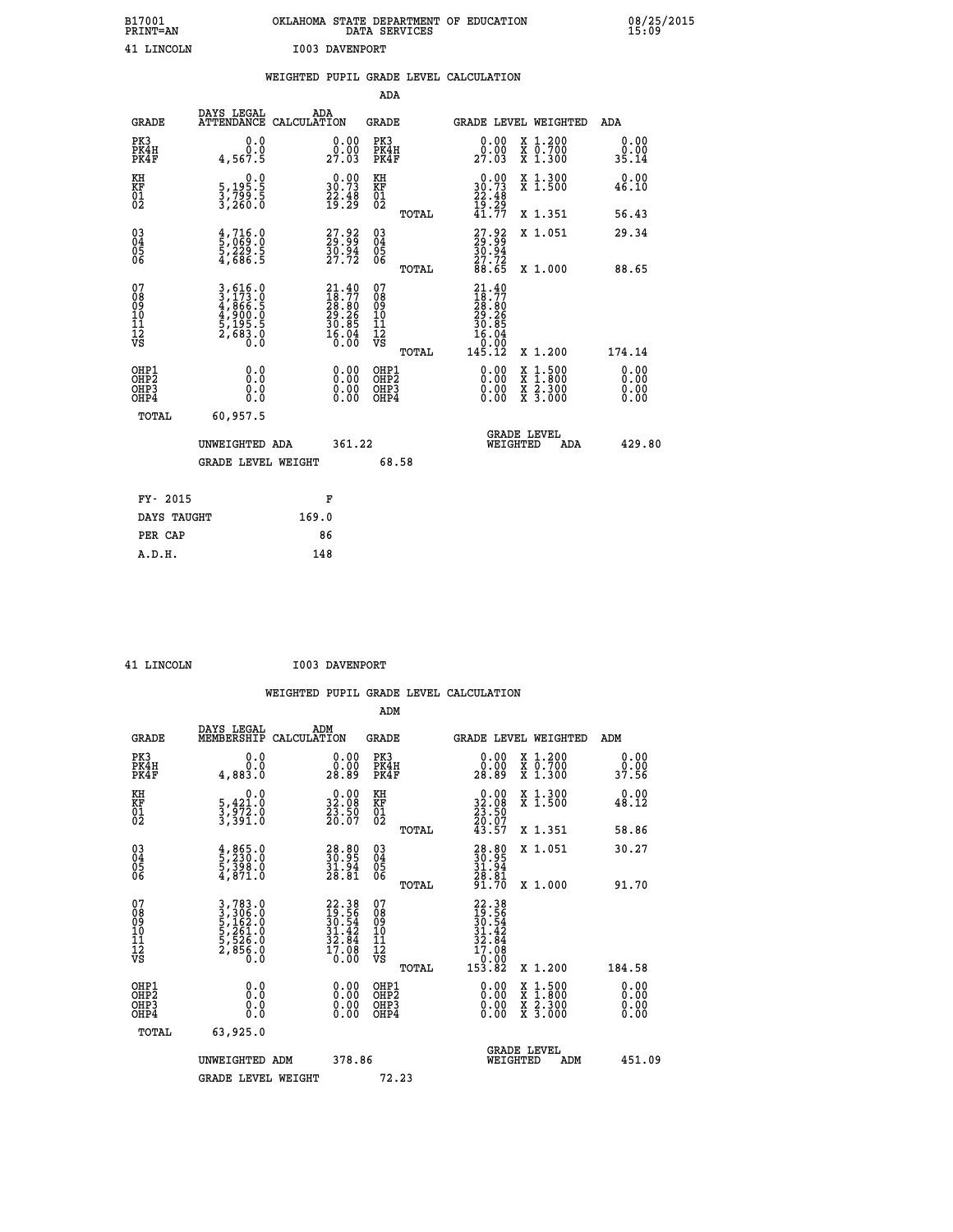| B17001<br><b>PRINT=AN</b> | OKLAHOMA STATE DEPARTMENT OF EDUCATION<br>DATA SERVICES | 08/25/2015<br>15:09 |
|---------------------------|---------------------------------------------------------|---------------------|
| 41 LINCOLN                | 1004 WELLSTON                                           |                     |

|  |  | WEIGHTED PUPIL GRADE LEVEL CALCULATION |
|--|--|----------------------------------------|
|  |  |                                        |

|                                                                              |                                                                         |                                                                          | ADA                                       |       |                                                                           |                                          |                                               |
|------------------------------------------------------------------------------|-------------------------------------------------------------------------|--------------------------------------------------------------------------|-------------------------------------------|-------|---------------------------------------------------------------------------|------------------------------------------|-----------------------------------------------|
| <b>GRADE</b>                                                                 | DAYS LEGAL<br>ATTENDANCE CALCULATION                                    | ADA                                                                      | <b>GRADE</b>                              |       |                                                                           | GRADE LEVEL WEIGHTED                     | <b>ADA</b>                                    |
| PK3<br>PK4H<br>PK4F                                                          | 356.0<br>5,177.0<br>0.0                                                 | $30.10$<br>0.00                                                          | PK3<br>PK4H<br>PK4F                       |       | 2.07<br>$30.10$<br>$0.00$                                                 | X 1.200<br>X 0.700<br>X 1.300            | 2.48<br>$2\bar{1}\,.\,0\bar{7}$<br>$0\,.\,00$ |
| KH<br><b>KF</b><br>01<br>02                                                  | $\begin{smallmatrix}&&&0.0\\8,145.5\\8,468.0\\8,260.5\end{smallmatrix}$ | $0.00$<br>47.36<br>$\frac{49.23}{48.03}$                                 | KH<br>KF<br>01<br>02                      |       | $0.00$<br>47.36<br>$\frac{49.23}{48.03}$<br>97.26                         | X 1.300<br>X 1.500                       | 0.00<br>71.04                                 |
|                                                                              |                                                                         |                                                                          |                                           | TOTAL |                                                                           | X 1.351                                  | 131.40                                        |
| $^{03}_{04}$<br>Ŏ5<br>06                                                     | 8,058.0<br>8,105.0<br>5,402.5<br>6,911.5                                | $46.85$<br>$47.12$<br>$\frac{51.41}{40.18}$                              | $\substack{03 \\ 04}$<br>Ŏ5<br>06         | TOTAL | $\begin{array}{c} 46.85 \\ 47.12 \\ 31.41 \\ 40.18 \\ 118.71 \end{array}$ | X 1.051<br>X 1.000                       | 49.24<br>118.71                               |
| 07<br>08901112<br>1112<br>VS                                                 | 7,210.5<br>7,289.0<br>8,005.5<br>8,730.5<br>8,320.0<br>6,605.0<br>0.0   | $41.92$<br>$42.37$<br>$46.54$<br>$50.76$<br>$50.37$<br>$38.40$<br>$0.00$ | 07<br>08<br>09<br>11<br>11<br>12<br>VS    |       | $41.92$<br>$42.37$<br>$46.54$<br>$50.76$<br>$50.37$<br>$48.37$<br>$38.40$ |                                          |                                               |
|                                                                              |                                                                         |                                                                          |                                           | TOTAL | 0.00<br>268.36                                                            | X 1.200                                  | 322.03                                        |
| OHP1<br>OH <sub>P</sub> <sub>2</sub><br>OH <sub>P3</sub><br>OH <sub>P4</sub> | 0.0<br>0.000                                                            | $\begin{smallmatrix} 0.00 \ 0.00 \ 0.00 \ 0.00 \end{smallmatrix}$        | OHP1<br>OH <sub>P</sub> 2<br>OHP3<br>OHP4 |       | 0.00<br>0.00<br>0.00                                                      | X 1:500<br>X 1:800<br>X 2:300<br>X 3:000 | 0.00<br>0.00<br>0.00<br>0.00                  |
| TOTAL                                                                        | 105,044.5                                                               |                                                                          |                                           |       |                                                                           |                                          |                                               |
|                                                                              | UNWEIGHTED ADA                                                          | 610.71                                                                   |                                           |       |                                                                           | GRADE LEVEL<br>WEIGHTED<br>ADA           | 715.97                                        |
|                                                                              | <b>GRADE LEVEL WEIGHT</b>                                               |                                                                          | 105.26                                    |       |                                                                           |                                          |                                               |
| FY- 2015                                                                     |                                                                         | F                                                                        |                                           |       |                                                                           |                                          |                                               |
| DAYS TAUGHT                                                                  |                                                                         | 172.0                                                                    |                                           |       |                                                                           |                                          |                                               |
| PER CAP                                                                      |                                                                         | 62                                                                       |                                           |       |                                                                           |                                          |                                               |

 **ADM**

 **41 LINCOLN I004 WELLSTON**

| <b>GRADE</b>                 | DAYS LEGAL<br>MEMBERSHIP                                                            | ADM<br>CALCULATION                                                       | <b>GRADE</b>                                       |       |                                                                                                 |          | GRADE LEVEL WEIGHTED                     | ADM                                                                       |  |
|------------------------------|-------------------------------------------------------------------------------------|--------------------------------------------------------------------------|----------------------------------------------------|-------|-------------------------------------------------------------------------------------------------|----------|------------------------------------------|---------------------------------------------------------------------------|--|
| PK3<br>PK4H<br>PK4F          | 356.0<br>5,372.0<br>0.0                                                             | 31.23<br>0.00                                                            | PK3<br>PK4H<br>PK4F                                |       | 31.23<br>$\overline{0}$ .00                                                                     |          | X 1.200<br>X 0.700<br>X 1.300            | $2\overset{2}{1}\overset{4}{.}\overset{8}{\underset{0}{8}}\overset{6}{6}$ |  |
| KH<br>KF<br>01<br>02         | $\begin{smallmatrix} & & 0.0\ 8.619.0\ 8.884.0\ 8.670.0 \end{smallmatrix}$          | $\begin{smallmatrix} 0.00\\ 50.11\\ 51.65\\ 50.41 \end{smallmatrix}$     | KH<br>KF<br>01<br>02                               |       | $\begin{smallmatrix} &0.00\ 50.11\ 51.65\ 50.41\ 102.06\ \end{smallmatrix}$                     |          | X 1.300<br>X 1.500                       | 0.00<br>75.17                                                             |  |
|                              |                                                                                     |                                                                          |                                                    | TOTAL |                                                                                                 |          | X 1.351                                  | 137.88                                                                    |  |
| 03<br>04<br>05<br>06         | 8, 394.0<br>8, 397.0<br>5, 672.0<br>7, 197.0                                        | $\begin{smallmatrix} 48.80\\ 48.82\\ 32.98\\ 41.84 \end{smallmatrix}$    | $\begin{matrix} 03 \\ 04 \\ 05 \\ 06 \end{matrix}$ |       | $\begin{smallmatrix} 48.80\\ 48.82\\ 32.98\\ 41.84\\ 123.64 \end{smallmatrix}$                  |          | X 1.051                                  | 51.29                                                                     |  |
|                              |                                                                                     |                                                                          |                                                    | TOTAL |                                                                                                 |          | X 1.000                                  | 123.64                                                                    |  |
| 07<br>08901112<br>1112<br>VS | $7,561.0$<br>$7,668.0$<br>$8,403.0$<br>$9,180.0$<br>$8,781.0$<br>$7,086.0$<br>$0.0$ | $43.96$<br>$44.58$<br>$48.85$<br>$53.37$<br>$51.05$<br>$41.20$<br>$0.00$ | 07<br>08<br>09<br>01<br>11<br>11<br>12<br>VS       | TOTAL | $43.96$<br>$44.58$<br>$45.85$<br>$53.37$<br>$51.05$<br>$41.20$<br>$41.20$<br>$0.00$<br>$283.01$ |          | X 1.200                                  | 339.61                                                                    |  |
| OHP1<br>OHP2<br>OHP3<br>OHP4 | 0.0<br>$\begin{smallmatrix} 0.0 & 0 \ 0.0 & 0 \end{smallmatrix}$                    |                                                                          | OHP1<br>OHP2<br>OHP3<br>OHP4                       |       |                                                                                                 |          | X 1:500<br>X 1:800<br>X 2:300<br>X 3:000 | $0.00$<br>$0.00$<br>0.00                                                  |  |
| TOTAL                        | 110,240.0                                                                           |                                                                          |                                                    |       |                                                                                                 |          |                                          |                                                                           |  |
|                              | UNWEIGHTED ADM                                                                      | 640.92                                                                   |                                                    |       |                                                                                                 | WEIGHTED | <b>GRADE LEVEL</b><br>ADM                | 751.93                                                                    |  |
|                              | <b>GRADE LEVEL WEIGHT</b>                                                           |                                                                          | 111.01                                             |       |                                                                                                 |          |                                          |                                                                           |  |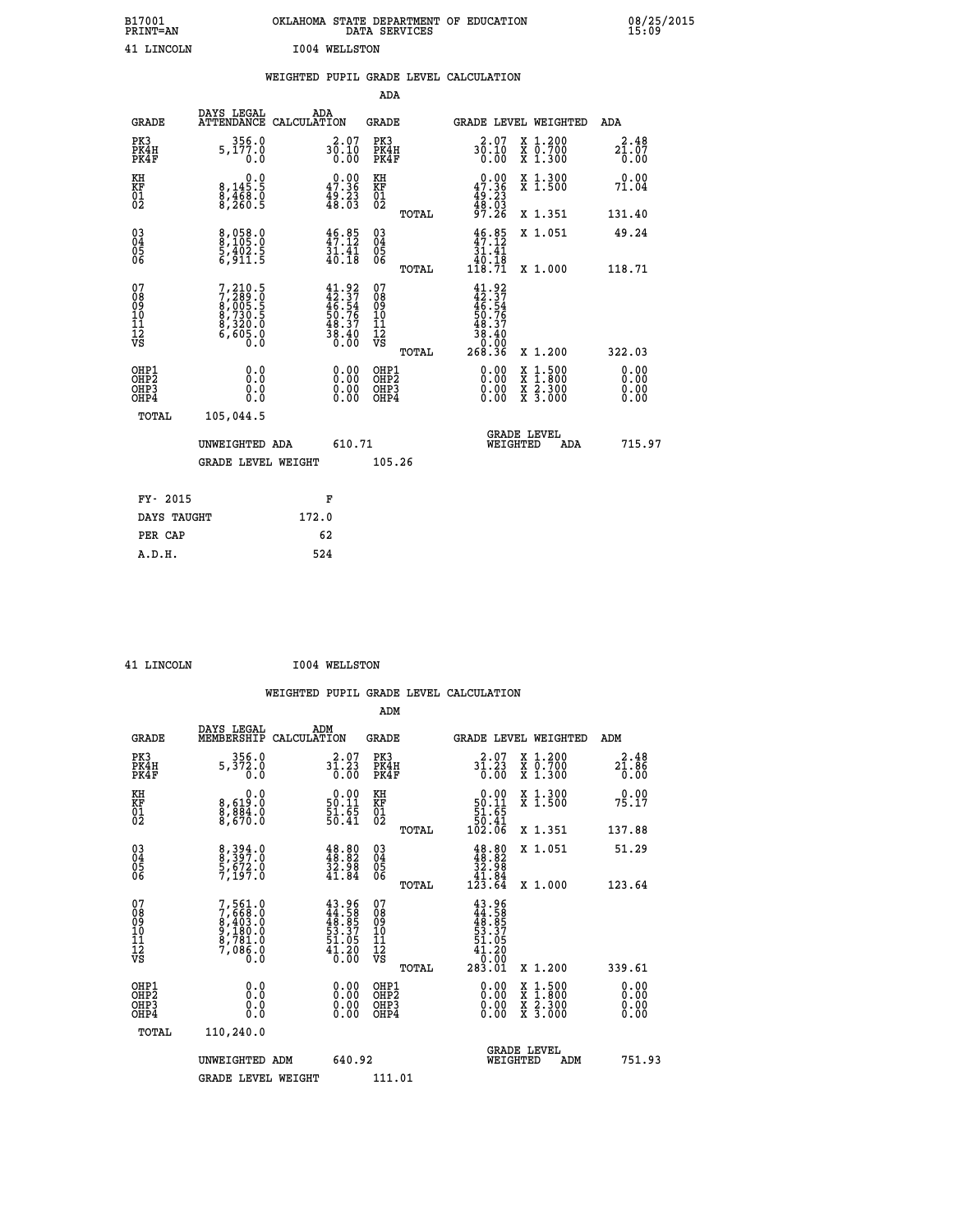| B17001<br><b>PRINT=AN</b> | OKLAHOMA STATE DEPARTMENT OF EDUCATION<br>DATA SERVICES | 08/25/2015<br>15:09 |
|---------------------------|---------------------------------------------------------|---------------------|
| <b>T.TNCOLN</b>           | TO54 STROITD                                            |                     |

| 41 LINCOLN                                                         |                                                                                                  |       | I054 STROUD                                                              |                                        |       |                                                                          |          |                                                                                                                                      |                               |
|--------------------------------------------------------------------|--------------------------------------------------------------------------------------------------|-------|--------------------------------------------------------------------------|----------------------------------------|-------|--------------------------------------------------------------------------|----------|--------------------------------------------------------------------------------------------------------------------------------------|-------------------------------|
|                                                                    |                                                                                                  |       |                                                                          |                                        |       | WEIGHTED PUPIL GRADE LEVEL CALCULATION                                   |          |                                                                                                                                      |                               |
|                                                                    |                                                                                                  |       |                                                                          | <b>ADA</b>                             |       |                                                                          |          |                                                                                                                                      |                               |
| <b>GRADE</b>                                                       | DAYS LEGAL<br>ATTENDANCE CALCULATION                                                             | ADA   |                                                                          | GRADE                                  |       |                                                                          |          | GRADE LEVEL WEIGHTED                                                                                                                 | ADA                           |
| PK3<br>PK4H<br>PK4F                                                | 539.0<br>$0.0$<br>9,491.5                                                                        |       | $\begin{smallmatrix} 3.19 \\ 0.00 \\ 56.17 \end{smallmatrix}$            | PK3<br>PK4H<br>PK4F                    |       | $\begin{smallmatrix} 3.19 \\ 0.00 \\ 56.17 \end{smallmatrix}$            |          | X 1.200<br>X 0.700<br>X 1.300                                                                                                        | 3.83<br>0.00<br>73.02         |
| KH<br>KF<br>01<br>02                                               | 0.0<br>8,672.5<br>8,060.5<br>10,872.0                                                            |       | $\begin{smallmatrix} 0.00\\ 57.24\\ 53.64\\ 64.36 \end{smallmatrix}$     | КH<br>KF<br>01<br>02                   |       | $0.00\n57.24\n53.64\n64.36\n118.00$                                      |          | X 1.300<br>X 1.500                                                                                                                   | 0.00<br>85.86                 |
|                                                                    |                                                                                                  |       |                                                                          |                                        | TOTAL |                                                                          |          | X 1.351                                                                                                                              | 159.42                        |
| $\begin{smallmatrix} 03 \\[-4pt] 04 \end{smallmatrix}$<br>05<br>ŎĞ | $\begin{smallmatrix} 8,282.5\\ 8,708.5\\ 10,036.5\\ 11,002.5 \end{smallmatrix}$                  |       | $\begin{smallmatrix} 49.03\ 51.54\ 59.43\ 55.09 \end{smallmatrix}$       | $^{03}_{04}$<br>$\frac{05}{06}$        |       | $\frac{49.03}{51.54}$<br>$\frac{59.43}{59.43}$                           |          | X 1.051                                                                                                                              | 51.53                         |
|                                                                    |                                                                                                  |       |                                                                          |                                        | TOTAL | ĕ5:ōቓ<br>176.06                                                          |          | X 1.000                                                                                                                              | 176.06                        |
| 07<br>08<br>09<br>11<br>11<br>12<br>VS                             | $\begin{smallmatrix}7,424.5\\9,324.0\\11,075.0\\7,132.0\\9,403.0\\6,365.0\\0.0\end{smallmatrix}$ |       | $43.94$<br>$55.17$<br>$65.80$<br>$42.43$<br>$55.95$<br>$38.05$<br>$0.00$ | 07<br>08<br>09<br>11<br>11<br>12<br>VS |       | $43.94$<br>$55.17$<br>$65.80$<br>$42.43$<br>$55.95$<br>$38.05$<br>$0.99$ |          |                                                                                                                                      |                               |
|                                                                    |                                                                                                  |       |                                                                          |                                        | TOTAL | 301.34                                                                   |          | X 1.200                                                                                                                              | 361.61                        |
| OHP1<br>OHP2<br>OHP3<br>OHP4                                       | 2,059.0<br>0.0<br>0.0<br>0.0                                                                     |       | $12.18$<br>$0.00$<br>$\begin{smallmatrix} 0.00 \ 0.00 \end{smallmatrix}$ | OHP1<br>OHP2<br>QHP3<br>OHP4           |       | $12.18$<br>$0.00$<br>0.00                                                |          | $\begin{smallmatrix} \mathtt{X} & 1 & 500 \\ \mathtt{X} & 1 & 800 \\ \mathtt{X} & 2 & 300 \\ \mathtt{X} & 3 & 000 \end{smallmatrix}$ | 18.27<br>0.00<br>0.00<br>0.00 |
| TOTAL                                                              | 130,448.0                                                                                        |       |                                                                          |                                        |       |                                                                          |          |                                                                                                                                      |                               |
|                                                                    | UNWEIGHTED ADA                                                                                   |       | 773.21                                                                   |                                        |       |                                                                          | WEIGHTED | <b>GRADE LEVEL</b><br>ADA                                                                                                            | 929.60                        |
|                                                                    | <b>GRADE LEVEL WEIGHT</b>                                                                        |       |                                                                          | 156.39                                 |       |                                                                          |          |                                                                                                                                      |                               |
| FY- 2015                                                           |                                                                                                  |       | F                                                                        |                                        |       |                                                                          |          |                                                                                                                                      |                               |
| DAYS TAUGHT                                                        |                                                                                                  | 169.0 |                                                                          |                                        |       |                                                                          |          |                                                                                                                                      |                               |
| PER CAP                                                            |                                                                                                  |       | 75                                                                       |                                        |       |                                                                          |          |                                                                                                                                      |                               |
| A.D.H.                                                             |                                                                                                  | 494   |                                                                          |                                        |       |                                                                          |          |                                                                                                                                      |                               |

 **41 LINCOLN I054 STROUD**

 **ADM**

| <b>GRADE</b>                 | DAYS LEGAL<br>MEMBERSHIP                                                                                                            | ADM<br>CALCULATION                                                                                            | <b>GRADE</b>                                       |       | GRADE LEVEL WEIGHTED                                                          |                                          | ADM                           |  |
|------------------------------|-------------------------------------------------------------------------------------------------------------------------------------|---------------------------------------------------------------------------------------------------------------|----------------------------------------------------|-------|-------------------------------------------------------------------------------|------------------------------------------|-------------------------------|--|
| PK3<br>PK4H<br>PK4F          | 539.0<br>0.0<br>10, 207.0                                                                                                           | $3.19$<br>$0.00$<br>60.41                                                                                     | PK3<br>PK4H<br>PK4F                                |       | 3.19<br>0.00<br>60.41                                                         | X 1.200<br>X 0.700<br>X 1.300            | 3.83<br>0.00<br>78.53         |  |
| KH<br>KF<br>01<br>02         | 0.0<br>10,300.0<br>9,513.0<br>11,450.0                                                                                              | $\begin{smallmatrix} 0.00\\ 60.96\\ 56.32\\ 67.78 \end{smallmatrix}$                                          | KH<br>KF<br>01<br>02                               |       | $\begin{smallmatrix} &0.00\\ 60.96\\ 56.32\\ 67.78\\ 124.10\end{smallmatrix}$ | X 1.300<br>X 1.500                       | 0.00<br>91.44                 |  |
|                              |                                                                                                                                     |                                                                                                               |                                                    | TOTAL |                                                                               | X 1.351                                  | 167.66                        |  |
| 03<br>04<br>05<br>06         | $\begin{smallmatrix}8,688.0\\9,105.0\\10,494.0\\11,563.0\end{smallmatrix}$                                                          | $\begin{smallmatrix} 51.42\ 53.89\ 62.13\ 68.41\ \end{smallmatrix}$                                           | $\begin{matrix} 03 \\ 04 \\ 05 \\ 06 \end{matrix}$ |       | $\begin{smallmatrix} 51.42\ 53.89\ 62.13\ 68.41\ 184.43 \end{smallmatrix}$    | X 1.051                                  | 54.04                         |  |
|                              |                                                                                                                                     |                                                                                                               |                                                    | TOTAL |                                                                               | X 1.000                                  | 184.43                        |  |
| 07<br>08901112<br>1112<br>VS | $\begin{smallmatrix}7,753\cdot 0\\9,758\cdot 0\\11,732\cdot 0\\7,598\cdot 0\\9,910\cdot 0\\6,683\cdot 0\\0\cdot 0\end{smallmatrix}$ | $45.88$<br>$57.74$<br>$69.80$<br>$45.29$<br>$59.00$<br>$40.00$<br>$0.00$                                      | 07<br>08901112<br>1112<br>VS                       | TOTAL | $45.88$<br>$57.74$<br>$69.80$<br>$45.29$<br>$59.00$<br>$40.000$<br>$317.71$   | X 1.200                                  | 381.25                        |  |
| OHP1<br>OHP2<br>OHP3<br>OHP4 | 2,059.0<br>0.0<br>0.000                                                                                                             | $\begin{smallmatrix} 12\cdot 18\\[-1.2mm] 0\cdot 00\\[-1.2mm] 0\cdot 00\\[-1.2mm] 0\cdot 00\end{smallmatrix}$ | OHP1<br>OHP2<br>OHP3<br>OHP4                       |       | $^{12.18}_{0.00}$<br>0.00                                                     | X 1:500<br>X 1:800<br>X 2:300<br>X 3:000 | 18.27<br>0.00<br>0.00<br>0.00 |  |
| TOTAL                        | 137,352.0                                                                                                                           |                                                                                                               |                                                    |       |                                                                               |                                          |                               |  |
|                              | UNWEIGHTED ADM                                                                                                                      | 814.40                                                                                                        |                                                    |       | WEIGHTED                                                                      | <b>GRADE LEVEL</b><br>ADM                | 979.45                        |  |
|                              | <b>GRADE LEVEL WEIGHT</b>                                                                                                           |                                                                                                               | 165.05                                             |       |                                                                               |                                          |                               |  |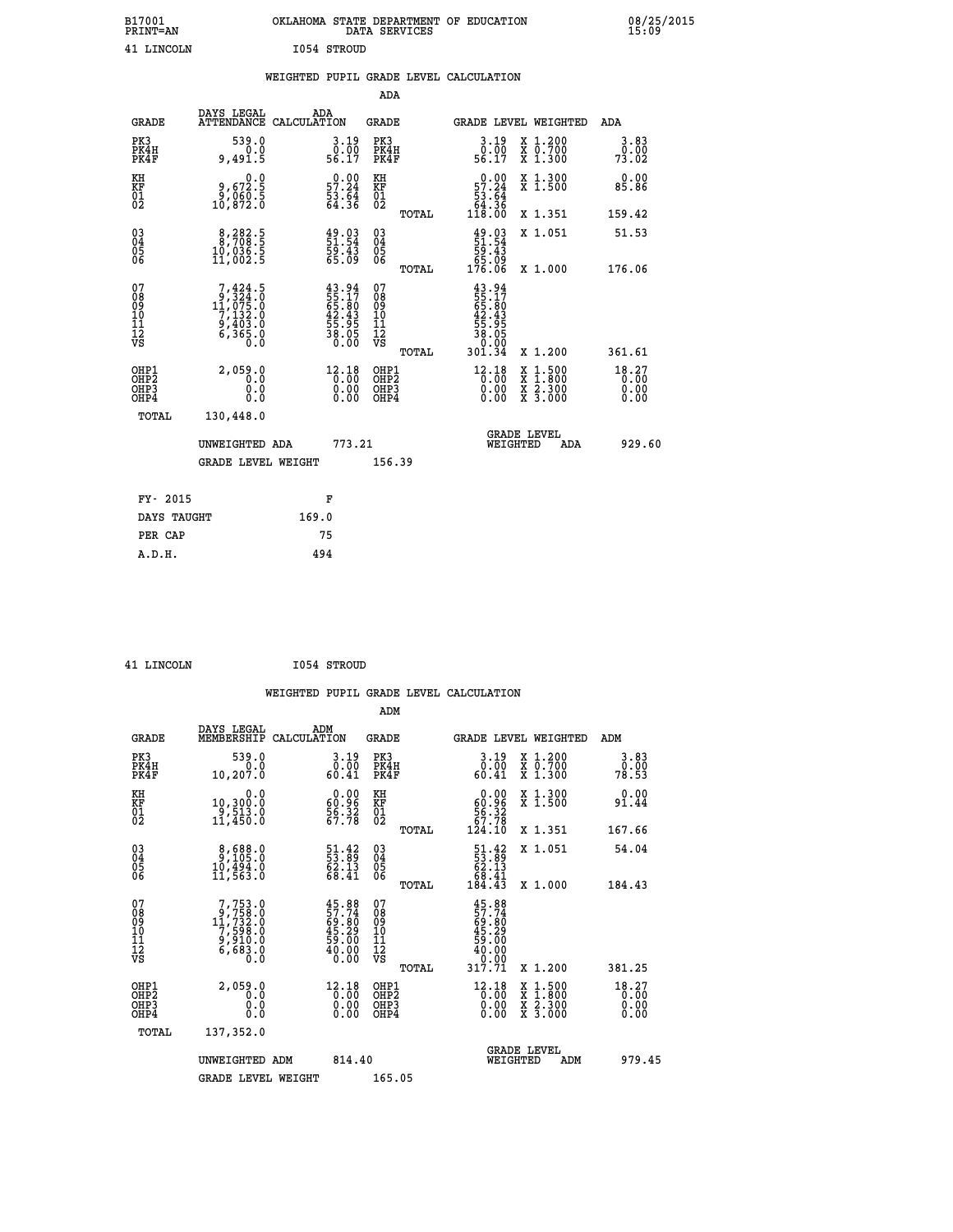| B17001<br><b>PRINT=AN</b> | OKLAHOMA STATE DEPARTMENT OF EDUCATION<br>DATA SERVICES | 08/25/2015<br>15:09 |
|---------------------------|---------------------------------------------------------|---------------------|
| 41<br>LINCOLN             | 1095<br>MEEKER                                          |                     |

|  |  | WEIGHTED PUPIL GRADE LEVEL CALCULATION |
|--|--|----------------------------------------|
|  |  |                                        |

|                                                                              |                                                                                                     |                                                                                         |                                                     | ADA    |                                                                                            |                                          |                               |
|------------------------------------------------------------------------------|-----------------------------------------------------------------------------------------------------|-----------------------------------------------------------------------------------------|-----------------------------------------------------|--------|--------------------------------------------------------------------------------------------|------------------------------------------|-------------------------------|
| <b>GRADE</b>                                                                 | DAYS LEGAL<br>ATTENDANCE CALCULATION                                                                | ADA                                                                                     | <b>GRADE</b>                                        |        |                                                                                            | GRADE LEVEL WEIGHTED                     | ADA                           |
| PK3<br>PK4H<br>PK4F                                                          | 253.0<br>5,694.0                                                                                    | $3\frac{1}{3}\cdot\frac{48}{30}$<br>0.00                                                | PK3<br>PK4H<br>PK4F                                 |        | $3\frac{1}{3}\cdot\frac{4}{30}$<br>0.00                                                    | X 1.200<br>X 0.700<br>X 1.300            | 1.78<br>23.31<br>0.00         |
| KH<br>KF<br>01<br>02                                                         | 0.0<br>8,216:0<br>8,919:0<br>9,138:0                                                                | $\begin{smallmatrix} 0.00\\ 48.05\\ 52.16\\ 53.44 \end{smallmatrix}$                    | KH<br>KF<br>01<br>02                                |        | 0.00<br>$\begin{array}{r} 48.05 \\[-4pt] 52.16 \\[-4pt] 53.44 \\[-4pt] 105.60 \end{array}$ | X 1.300<br>X 1.500                       | 0.00<br>72.08                 |
|                                                                              |                                                                                                     |                                                                                         |                                                     | TOTAL  |                                                                                            | X 1.351                                  | 142.67                        |
| $^{03}_{04}$<br>Ŏ5<br>06                                                     | 8,833.5<br>9,184.0<br>9,843.5                                                                       | $\begin{smallmatrix} 51.66\\ 49.73\\ 53.71\\ 57.56 \end{smallmatrix}$                   | $\begin{array}{c} 03 \\ 04 \\ 05 \\ 06 \end{array}$ | TOTAL  | $\begin{smallmatrix} 51.66\\ 49.73\\ 53.71\\ 57.56\\ 161.00 \end{smallmatrix}$             | X 1.051<br>X 1.000                       | 54.29<br>161.00               |
| 07<br>08901112<br>1112<br>VS                                                 | $\begin{smallmatrix}8,665.0\\9,223.5\\14,549.0\\11,888.5\\11,674.5\\11,402.5\\0.0\end{smallmatrix}$ | 50.67<br>53.94<br>85.09<br>69.88<br>68.55<br>66.80<br>60.00                             | 07<br>08901112<br>1112<br>VS                        |        | 50.67<br>53.949<br>85.099<br>68.86<br>68.555<br>66.000<br>394.94                           |                                          |                               |
|                                                                              |                                                                                                     |                                                                                         |                                                     | TOTAL  |                                                                                            | X 1.200                                  | 473.93                        |
| OHP1<br>OH <sub>P</sub> <sub>2</sub><br>OH <sub>P3</sub><br>OH <sub>P4</sub> | 2,015.5<br>0.000                                                                                    | $\begin{smallmatrix} 11.79 \\[-4pt] 0.00 \\[-4pt] 0.00 \\[-4pt] 0.00 \end{smallmatrix}$ | OHP1<br>OHP <sub>2</sub><br>OHP3<br>OHP4            |        | $\begin{smallmatrix} 11.79 \\[-4pt] 0.00\\[-4pt] 0.00\\[-4pt] 0.00\end{smallmatrix}$       | X 1:500<br>X 1:800<br>X 2:300<br>X 3:000 | 17.69<br>0.00<br>0.00<br>0.00 |
| TOTAL                                                                        | 138,002.5                                                                                           |                                                                                         |                                                     |        |                                                                                            |                                          |                               |
|                                                                              | UNWEIGHTED ADA                                                                                      |                                                                                         | 807.82                                              |        |                                                                                            | GRADE LEVEL<br>WEIGHTED<br>ADA           | 946.75                        |
|                                                                              | <b>GRADE LEVEL WEIGHT</b>                                                                           |                                                                                         |                                                     | 138.93 |                                                                                            |                                          |                               |
| FY- 2015                                                                     |                                                                                                     | F                                                                                       |                                                     |        |                                                                                            |                                          |                               |
| DAYS TAUGHT                                                                  |                                                                                                     | 171.0                                                                                   |                                                     |        |                                                                                            |                                          |                               |
| PER CAP                                                                      |                                                                                                     | 66                                                                                      |                                                     |        |                                                                                            |                                          |                               |

| <b>LINCOLN</b> |  |
|----------------|--|

 **ADM**

**EXECUTE 1095 MEEKER** 

| <b>GRADE</b>                                         | DAYS LEGAL<br>MEMBERSHIP                                                                                                        | ADM<br>CALCULATION                                                                                  | <b>GRADE</b>                                       |       | GRADE LEVEL WEIGHTED                                                                                |                                          | ADM                           |  |
|------------------------------------------------------|---------------------------------------------------------------------------------------------------------------------------------|-----------------------------------------------------------------------------------------------------|----------------------------------------------------|-------|-----------------------------------------------------------------------------------------------------|------------------------------------------|-------------------------------|--|
| PK3<br>PK4H<br>PK4F                                  | 277.0<br>0.069.0<br>0.0                                                                                                         | $3\frac{1}{5}\cdot 49\atop 0\cdot 00$                                                               | PK3<br>PK4H<br>PK4F                                |       | $3\overline{5}\cdot 49\over 0.00$                                                                   | X 1.200<br>X 0.700<br>X 1.300            | 24.94<br>0.00                 |  |
| KH<br>KF<br>01<br>02                                 | 0.0<br>8,694:0<br>9,621:0<br>9,575:0                                                                                            | $\begin{smallmatrix} 0.00\\ 50.84\\ 56.36\\ 55.99 \end{smallmatrix}$                                | KH<br>KF<br>01<br>02                               |       | $0.00\n50.84\n56.26\n55.99\n112.25$                                                                 | X 1.300<br>X 1.500                       | 0.00<br>76.26                 |  |
|                                                      |                                                                                                                                 |                                                                                                     |                                                    | TOTAL |                                                                                                     | X 1.351                                  | 151.65                        |  |
| 03<br>04<br>05<br>06                                 | 9,195.0<br>8,952.0<br>9,626.0<br>10,352.0                                                                                       | 53.77<br>52.35<br>56.29<br>60.54                                                                    | $\begin{matrix} 03 \\ 04 \\ 05 \\ 06 \end{matrix}$ |       | $\begin{smallmatrix} 53.77\\ 52.35\\ 56.29\\ 60.54\\ 169.18 \end{smallmatrix}$                      | X 1.051                                  | 56.51                         |  |
|                                                      |                                                                                                                                 |                                                                                                     |                                                    | TOTAL |                                                                                                     | X 1.000                                  | 169.18                        |  |
| 07<br>08<br>09<br>101<br>11<br>12<br>VS              | $\begin{smallmatrix}9,122\cdot0\\9,705\cdot0\\15,431\cdot0\\12,567\cdot0\\12,314\cdot0\\11,973\cdot0\\0\cdot0\end{smallmatrix}$ | 53.35<br>56.75<br>90.26<br>73.87<br>72.33<br>70.17<br>0.00                                          | 07<br>08<br>09<br>01<br>11<br>11<br>12<br>VS       | TOTAL | 53.35<br>56.75<br>90.267<br>73.87<br>72.33<br>70.17<br>0.00<br>416.73                               | X 1.200                                  | 500.08                        |  |
| OHP1<br>OHP2<br>OH <sub>P3</sub><br>OH <sub>P4</sub> | 2,099.0<br>0.0<br>0.000                                                                                                         | $\begin{smallmatrix} 12\cdot27\\[-1mm] 0\cdot00\\[-1mm] 0\cdot00\\[-1mm] 0\cdot00\end{smallmatrix}$ | OHP1<br>OHP2<br>OHP3<br>OHP4                       |       | $\begin{smallmatrix} 12\cdot27\\[-1mm] 0\cdot00\\[-1mm] 0\cdot00\\[-1mm] 0\cdot00\end{smallmatrix}$ | X 1:500<br>X 1:800<br>X 2:300<br>X 3:000 | 18.41<br>0.00<br>0.00<br>0.00 |  |
| TOTAL                                                | 145,572.0                                                                                                                       |                                                                                                     |                                                    |       |                                                                                                     |                                          |                               |  |
|                                                      | UNWEIGHTED<br>ADM                                                                                                               | 852.15                                                                                              |                                                    |       | WEIGHTED                                                                                            | <b>GRADE LEVEL</b><br>ADM                | 998.87                        |  |
|                                                      | <b>GRADE LEVEL WEIGHT</b>                                                                                                       |                                                                                                     | 146.72                                             |       |                                                                                                     |                                          |                               |  |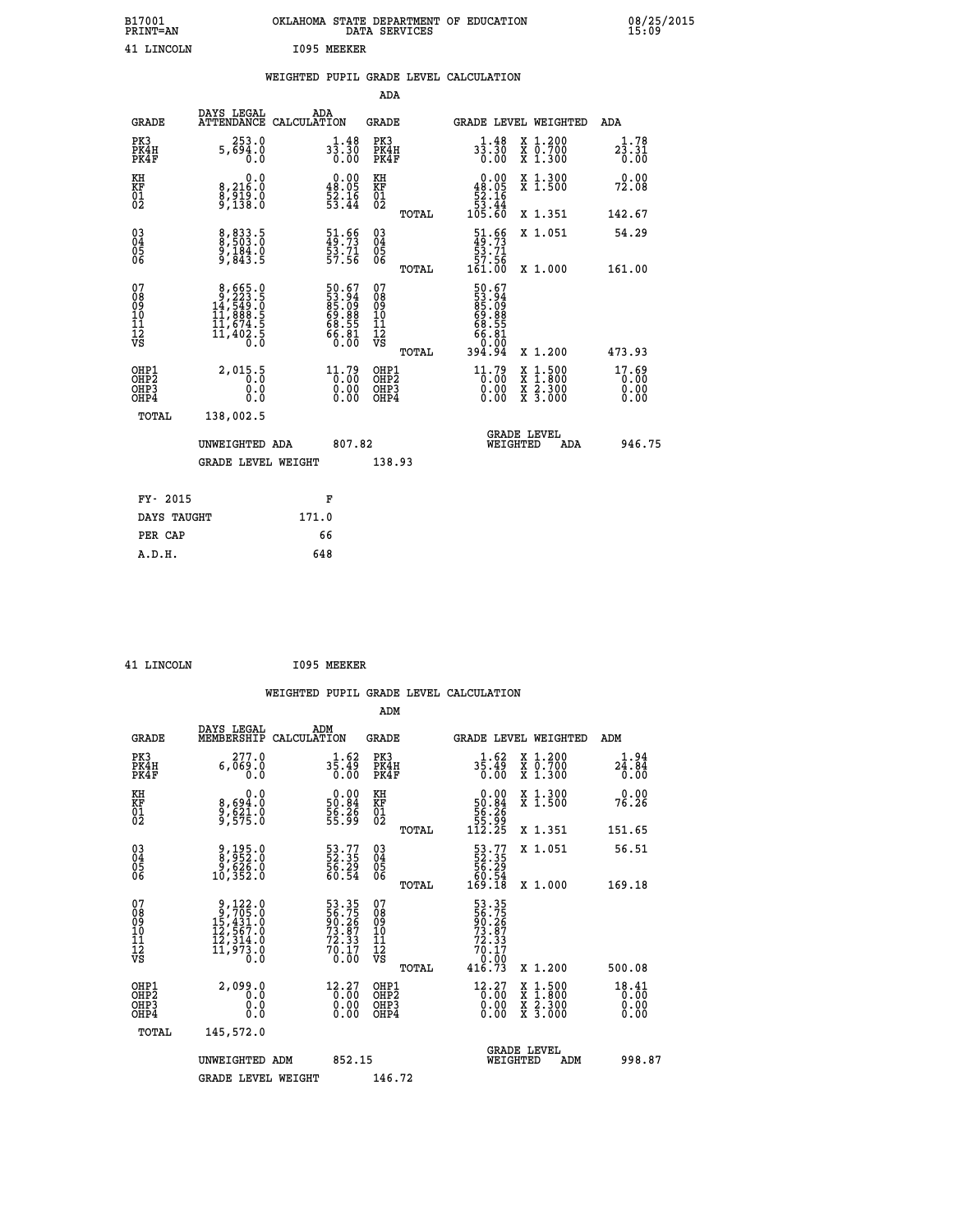| B17001<br><b>PRINT=AN</b> | OKLAHOMA STATE DEPARTMENT OF EDUCATION<br>DATA SERVICES |  |
|---------------------------|---------------------------------------------------------|--|
| 41 LINCOLN                | I103 PRAGUE                                             |  |

|  |  | WEIGHTED PUPIL GRADE LEVEL CALCULATION |
|--|--|----------------------------------------|
|  |  |                                        |

| DAYS LEGAL<br><b>GRADE</b> | ADA                                                                                                                                                                                                                                     | GRADE                                                                                                                                                                             | GRADE LEVEL WEIGHTED                                                                                                                                         | ADA                                                                                                                                                                              |
|----------------------------|-----------------------------------------------------------------------------------------------------------------------------------------------------------------------------------------------------------------------------------------|-----------------------------------------------------------------------------------------------------------------------------------------------------------------------------------|--------------------------------------------------------------------------------------------------------------------------------------------------------------|----------------------------------------------------------------------------------------------------------------------------------------------------------------------------------|
| 459.0<br>8,591.0           | $\begin{smallmatrix} 2.72\ 0.00\ 50.83 \end{smallmatrix}$                                                                                                                                                                               | PK3<br>PK4H<br>PK4F                                                                                                                                                               | $\begin{smallmatrix} 2.72\ 0.00\ 50.83 \end{smallmatrix}$<br>X 1.200<br>X 0.700<br>X 1.300                                                                   | 3.26<br>0.00<br>66.08                                                                                                                                                            |
| 0.0                        |                                                                                                                                                                                                                                         |                                                                                                                                                                                   | X 1.300<br>X 1.500                                                                                                                                           | 0.00<br>103.53                                                                                                                                                                   |
|                            |                                                                                                                                                                                                                                         | TOTAL                                                                                                                                                                             | X 1.351                                                                                                                                                      | 202.45                                                                                                                                                                           |
| 14,186.0                   |                                                                                                                                                                                                                                         |                                                                                                                                                                                   | X 1.051                                                                                                                                                      | 88.21                                                                                                                                                                            |
|                            |                                                                                                                                                                                                                                         |                                                                                                                                                                                   |                                                                                                                                                              | 202.65                                                                                                                                                                           |
|                            |                                                                                                                                                                                                                                         | 07<br>08<br>09<br>11<br>11<br>12<br>VS<br>TOTAL                                                                                                                                   | X 1.200                                                                                                                                                      | 539.11                                                                                                                                                                           |
| 0.0<br>0.0<br>0.0          | 0.00<br>$\begin{smallmatrix} 0.00 \ 0.00 \end{smallmatrix}$                                                                                                                                                                             | OHP1<br>OHP <sub>2</sub><br>OHP3<br>OHP4                                                                                                                                          | 0.00<br>$\begin{smallmatrix} \mathtt{X} & 1 & 500 \\ \mathtt{X} & 1 & 800 \\ \mathtt{X} & 2 & 300 \\ \mathtt{X} & 3 & 000 \end{smallmatrix}$<br>0.00<br>0.00 | 0.00<br>0.00<br>0.00<br>0.00                                                                                                                                                     |
| TOTAL<br>170,208.5         |                                                                                                                                                                                                                                         |                                                                                                                                                                                   |                                                                                                                                                              |                                                                                                                                                                                  |
|                            |                                                                                                                                                                                                                                         |                                                                                                                                                                                   | <b>GRADE LEVEL</b><br>WEIGHTED<br>ADA                                                                                                                        | 1,205.29                                                                                                                                                                         |
|                            |                                                                                                                                                                                                                                         |                                                                                                                                                                                   |                                                                                                                                                              |                                                                                                                                                                                  |
| FY- 2015                   | F                                                                                                                                                                                                                                       |                                                                                                                                                                                   |                                                                                                                                                              |                                                                                                                                                                                  |
| DAYS TAUGHT                | 169.0                                                                                                                                                                                                                                   |                                                                                                                                                                                   |                                                                                                                                                              |                                                                                                                                                                                  |
| PER CAP                    | 62                                                                                                                                                                                                                                      |                                                                                                                                                                                   |                                                                                                                                                              |                                                                                                                                                                                  |
| A.D.H.                     | 661                                                                                                                                                                                                                                     |                                                                                                                                                                                   |                                                                                                                                                              |                                                                                                                                                                                  |
|                            | 11,664.5<br>12,134.0<br>13,191.5<br>10,602.0<br>11,564.5<br>$\begin{smallmatrix} 12\,,\,149\cdot\,5\\ 13\,,\,245\cdot\,5\\ 16\,,\,492\cdot\,0\\ 11\,,\,388\cdot\,5\\ 11\,,\,511\cdot\,0\\ 10\,,\,944\cdot\,0\\ 0\,\,0\end{smallmatrix}$ | ATTENDANCE CALCULATION<br>$\begin{smallmatrix} 0.00\\ 69.02\\ 71.79\\ 78.06 \end{smallmatrix}$<br>83.93<br>71.49<br>62.73<br>68.43<br>UNWEIGHTED ADA<br><b>GRADE LEVEL WEIGHT</b> | ADA<br>KH<br>KF<br>01<br>02<br>03<br>04<br>05<br>06<br>TOTAL<br>71.89<br>78.38<br>97.59<br>67.52<br>68.29<br>68.50<br>65.50<br>1,008.26<br>197.03            | $\begin{smallmatrix} &0.00\ 69.02\ 71.79\ 78.06\ 149.85\ \end{smallmatrix}$<br>$83.9371.4962.7368.43202.65$<br>X 1.000<br>$71.89\n78.389\n97.529\n68.299\n68.299\n65.500\n49.26$ |

| 41 LINCOLN | I103 PRAGUE |
|------------|-------------|
|            |             |

 **ADM**

| <b>GRADE</b>                                       | DAYS LEGAL<br>MEMBERSHIP                                                                                                                        | ADM<br>CALCULATION                                                                      | <b>GRADE</b>                                 |       | GRADE LEVEL WEIGHTED                                                                                                                         |                                          | ADM                   |  |
|----------------------------------------------------|-------------------------------------------------------------------------------------------------------------------------------------------------|-----------------------------------------------------------------------------------------|----------------------------------------------|-------|----------------------------------------------------------------------------------------------------------------------------------------------|------------------------------------------|-----------------------|--|
| PK3<br>PK4H<br>PK4F                                | 501.0<br>0.0<br>9,043.0                                                                                                                         | $\begin{smallmatrix} 2.96\0.00\\ 53.51\end{smallmatrix}$                                | PK3<br>PK4H<br>PK4F                          |       | 2.96<br>$\bar{0}.\bar{0}\bar{0}\over 53.51$                                                                                                  | X 1.200<br>X 0.700<br>X 1.300            | 3.55<br>0.00<br>69.56 |  |
| KH<br>KF<br>$\overline{01}$                        | 0.0<br>12,326.0<br>12,751.0<br>13,669.0                                                                                                         | 72.93<br>72.93<br>75.44<br>80.88                                                        | KH<br>KF<br>$\overline{01}$                  |       | $\begin{smallmatrix} &0.00\ 72.93\ 75.44\ 80.88\ 156.32\end{smallmatrix}$                                                                    | X 1.300<br>X 1.500                       | 0.00<br>109.40        |  |
|                                                    |                                                                                                                                                 |                                                                                         |                                              | TOTAL |                                                                                                                                              | X 1.351                                  | 211.19                |  |
| $\begin{matrix} 03 \\ 04 \\ 05 \\ 06 \end{matrix}$ | 14,693.0<br>12,490.0<br>10,969.0                                                                                                                | 86.93<br>73.88<br>$\frac{64.91}{71.65}$                                                 | 030404                                       |       | $\begin{smallmatrix}86.93\\73.88\\64.91\\71.65\\210.44\end{smallmatrix}$                                                                     | X 1.051                                  | 91.36                 |  |
|                                                    | 12,109.0                                                                                                                                        |                                                                                         | 06                                           | TOTAL |                                                                                                                                              | X 1.000                                  | 210.44                |  |
| 07<br>089<br>090<br>1112<br>VS                     | $\begin{smallmatrix} 12,765\cdot 0\\ 14,186\cdot 0\\ 17,645\cdot 0\\ 11,934\cdot 0\\ 12,298\cdot 0\\ 11,712\cdot 0\\ 0\cdot 0\end{smallmatrix}$ | $\begin{smallmatrix}75.53\\83.94\\104.42\\70.76\\72.96\\70.23\end{smallmatrix}$<br>0.00 | 07<br>08<br>09<br>01<br>11<br>11<br>12<br>VS |       | $\begin{array}{r} 75\cdot 53 \\ 83\cdot 94 \\ 104\cdot 42 \\ 70\cdot 76 \\ 72\cdot 96 \\ 70\cdot 23 \\ 0\cdot 00 \\ 477\cdot 84 \end{array}$ |                                          |                       |  |
| OHP1                                               |                                                                                                                                                 |                                                                                         |                                              | TOTAL |                                                                                                                                              | X 1.200                                  | 573.41                |  |
| OHP <sub>2</sub><br>OH <sub>P3</sub><br>OHP4       | 0.0<br>0.000                                                                                                                                    |                                                                                         | OHP1<br>OHP2<br>OHP3<br>OHP4                 |       | 0.00<br>$0.00$<br>0.00                                                                                                                       | X 1:500<br>X 1:800<br>X 2:300<br>X 3:000 | 0.00<br>0.00<br>0.00  |  |
| TOTAL                                              | 179,091.0                                                                                                                                       |                                                                                         |                                              |       |                                                                                                                                              |                                          |                       |  |
|                                                    | UNWEIGHTED                                                                                                                                      | 1,060.93<br>ADM                                                                         |                                              |       | WEIGHTED                                                                                                                                     | <b>GRADE LEVEL</b><br>ADM                | 1,268.91              |  |
|                                                    | <b>GRADE LEVEL WEIGHT</b>                                                                                                                       |                                                                                         | 207.98                                       |       |                                                                                                                                              |                                          |                       |  |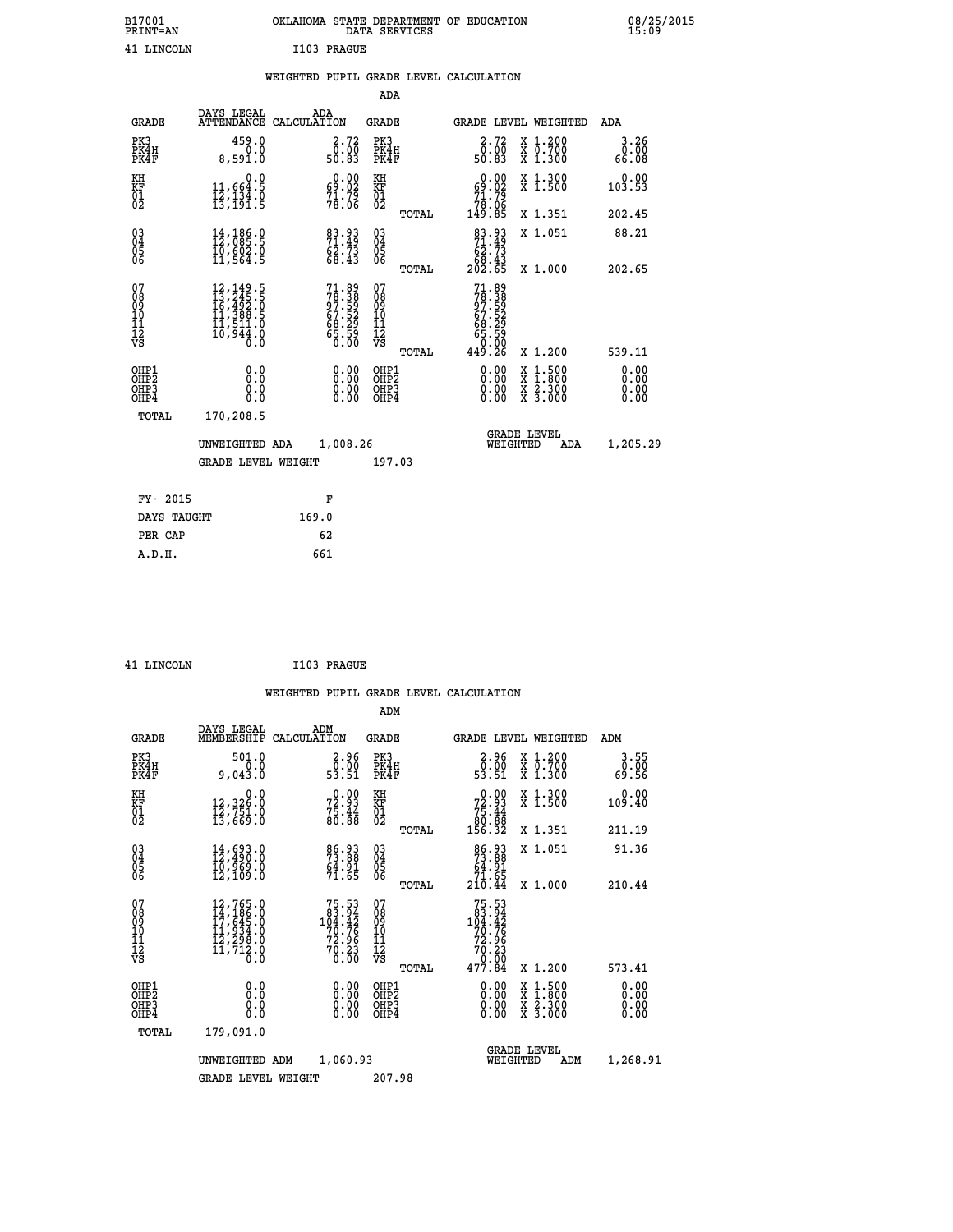| B17001<br><b>PRINT=AN</b> | OKLAHOMA STATE DEPARTMENT OF EDUCATION<br>DATA SERVICES | 08/25/2015<br>15:09 |
|---------------------------|---------------------------------------------------------|---------------------|
| 41<br>LINCOLN             | I105<br>CARNEY                                          |                     |

|                                                                    |                                                                       |                                                                                                   | ADA                                          |       |                                                                                                                                               |                                                                                                                                           |                              |
|--------------------------------------------------------------------|-----------------------------------------------------------------------|---------------------------------------------------------------------------------------------------|----------------------------------------------|-------|-----------------------------------------------------------------------------------------------------------------------------------------------|-------------------------------------------------------------------------------------------------------------------------------------------|------------------------------|
| <b>GRADE</b>                                                       | DAYS LEGAL                                                            | ADA<br>ATTENDANCE CALCULATION                                                                     | <b>GRADE</b>                                 |       |                                                                                                                                               | GRADE LEVEL WEIGHTED                                                                                                                      | ADA                          |
| PK3<br>PK4H<br>PK4F                                                | 4.0<br>0.0<br>2,359.5                                                 | $\begin{smallmatrix} 0.02\ 0.00\ 14.21 \end{smallmatrix}$                                         | PK3<br>PK4H<br>PK4F                          |       | $\begin{smallmatrix} 0.02\\ 0.00\\ 14.21 \end{smallmatrix}$                                                                                   | X 1.200<br>X 0.700<br>X 1.300                                                                                                             | 0.02<br>0.00<br>18.47        |
| KH<br>KF<br>01<br>02                                               | 0.0<br>2,153.0<br>2,476.5<br>1,999.0                                  | $0.00$<br>12.96<br>$\frac{1}{4}$ $\frac{1}{2}$ $\frac{5}{2}$                                      | KH<br>KF<br>01<br>02                         |       | $\begin{array}{r} 0.00 \\ 12.96 \\ 14.92 \\ 12.04 \\ 26.96 \end{array}$                                                                       | X 1.300<br>X 1.500                                                                                                                        | 0.00<br>19.44                |
|                                                                    |                                                                       |                                                                                                   |                                              | TOTAL |                                                                                                                                               | X 1.351                                                                                                                                   | 36.42                        |
| $\begin{smallmatrix} 03 \\[-4pt] 04 \end{smallmatrix}$<br>Ŏ5<br>06 | $3, 157.5$<br>$1, 484.0$<br>$2, 931.5$<br>$1, 786.5$                  | $\begin{array}{c} 19.02 \\ 8.94 \\ 17.66 \\ 10.76 \end{array}$                                    | $\substack{03 \\ 04}$<br>Ŏ5<br>06            |       | $19.92$<br>$17.94$<br>$17.96$<br>10.76<br>37.36                                                                                               | X 1.051                                                                                                                                   | 19.99                        |
|                                                                    |                                                                       |                                                                                                   |                                              | TOTAL |                                                                                                                                               | X 1.000                                                                                                                                   | 37.36                        |
| 07<br>08<br>09<br>101<br>11<br>12<br>VS                            | 2,993.5<br>2,097.5<br>4,056.0<br>4,056.0<br>2,980.5<br>2,535.0<br>0.0 | $\begin{smallmatrix} 18.03 \\ 12.64 \\ 24.43 \\ 17.95 \\ 12.11 \\ 5.27 \\ 0.00 \end{smallmatrix}$ | 07<br>08<br>09<br>101<br>11<br>12<br>VS      |       | $\begin{array}{@{}ll} 18.03 \\[-2.0ex] 12.64 \\[-2.0ex] 24.43 \\[-2.0ex] 17.95 \\[-2.0ex] 12.11 \\[-2.0ex] 15.27 \\[-2.0ex] 0.92 \end{array}$ |                                                                                                                                           |                              |
|                                                                    |                                                                       |                                                                                                   |                                              | TOTAL | 100.43                                                                                                                                        | X 1.200                                                                                                                                   | 120.52                       |
| OHP1<br>OHP <sub>2</sub><br>OH <sub>P3</sub><br>OHP4               | 0.0<br>0.0<br>0.0                                                     | 0.00<br>$\begin{smallmatrix} 0.00 \ 0.00 \end{smallmatrix}$                                       | OHP1<br>OHP <sub>2</sub><br>OHP <sub>3</sub> |       | 0.00<br>0.00                                                                                                                                  | $\begin{smallmatrix} \mathtt{X} & 1\cdot500\\ \mathtt{X} & 1\cdot800\\ \mathtt{X} & 2\cdot300\\ \mathtt{X} & 3\cdot000 \end{smallmatrix}$ | 0.00<br>0.00<br>0.00<br>0.00 |
| TOTAL                                                              | 35,025.0                                                              |                                                                                                   |                                              |       |                                                                                                                                               |                                                                                                                                           |                              |
|                                                                    | UNWEIGHTED ADA                                                        | 210.96                                                                                            |                                              |       |                                                                                                                                               | <b>GRADE LEVEL</b><br>WEIGHTED<br>ADA                                                                                                     | 252.22                       |
|                                                                    | <b>GRADE LEVEL WEIGHT</b>                                             |                                                                                                   |                                              | 41.26 |                                                                                                                                               |                                                                                                                                           |                              |
| FY- 2015                                                           |                                                                       | F                                                                                                 |                                              |       |                                                                                                                                               |                                                                                                                                           |                              |
| DAYS TAUGHT                                                        |                                                                       | 166.0                                                                                             |                                              |       |                                                                                                                                               |                                                                                                                                           |                              |
| PER CAP                                                            |                                                                       | 79                                                                                                |                                              |       |                                                                                                                                               |                                                                                                                                           |                              |

| <b>T.TNCOLN</b> |
|-----------------|

**1105 CARNEY** 

 **WEIGHTED PUPIL GRADE LEVEL CALCULATION ADM DAYS LEGAL ADM GRADE MEMBERSHIP CALCULATION GRADE GRADE LEVEL WEIGHTED ADM PK3 4.0 0.02 PK3 0.02 X 1.200 0.02 PK4H 0.0 0.00 PK4H 0.00 X 0.700 0.00 PK4F 2,568.0 15.46 PK4F 15.46 X 1.300 20.10 KH 0.0 0.00 KH 0.00 X 1.300 0.00 KF 2,322.0 13.98 KF 13.98 X 1.500 20.97 01 2,639.0 15.90 01 15.90 02 2,135.0 12.86 02 12.86 TOTAL 28.76 X 1.351 38.85 03 3,325.0 20.03 03 20.03 X 1.051 21.05 04 1,512.0 9.11 04 9.11 05 3,037.0 18.30 05 18.30** 06 1,919.0 11.56 06 <sub>memas</sub> 11.56  **TOTAL 38.97 X 1.000 38.97**  $\begin{array}{cccc} 07 & 3/15.0 & 19.12 & 07 & 19.12 \ 08 & 2/395.0 & 13.28 & 08 & 13.28 \ 09 & 4/355.0 & 26.23 & 09 & 26.23 \ 10 & 3/990.0 & 18.61 & 10 & 18.61 \ 11 & 2/131.0 & 12.84 & 11 & 12.861 \ \hline \textrm{vs} & 2/661.0 & 16.03 & 12 & 6.03 \ \hline \textrm{vs} & 2/661.0 &$  $\begin{array}{cccccc} 3,175.0 & & & & 19.12 & 07 \ 2,295.0 & & & 12.23 & 08 & & & 13.12 \ 3,039.0 & & & 18.61 & 10 & & 16.63 \ 3,090.0 & & & 18.61 & 11 & & 18.61 \ 2,661.0 & & & 16.03 & 12 & & 16.03 \ 60.0 & & & 6.00 & \text{VS} & & & 10.01 \ 7 & & & 10.01 & & & 12.84 \ 7 & & & 10.01 & & & 16.$  **OHP1 0.0 0.00 OHP1 0.00 X 1.500 0.00 OHP2 0.0 0.00 OHP2 0.00 X 1.800 0.00 OHP3 0.0 0.00 OHP3 0.00 X 2.300 0.00 OHP4 0.0 0.00 OHP4 0.00 X 3.000 0.00**

| TOTAL | 37,078.0           |        |                                       |        |
|-------|--------------------|--------|---------------------------------------|--------|
|       | UNWEIGHTED ADM     | 223.33 | <b>GRADE LEVEL</b><br>ADM<br>WEIGHTED | 267.29 |
|       | GRADE LEVEL WEIGHT | 43.96  |                                       |        |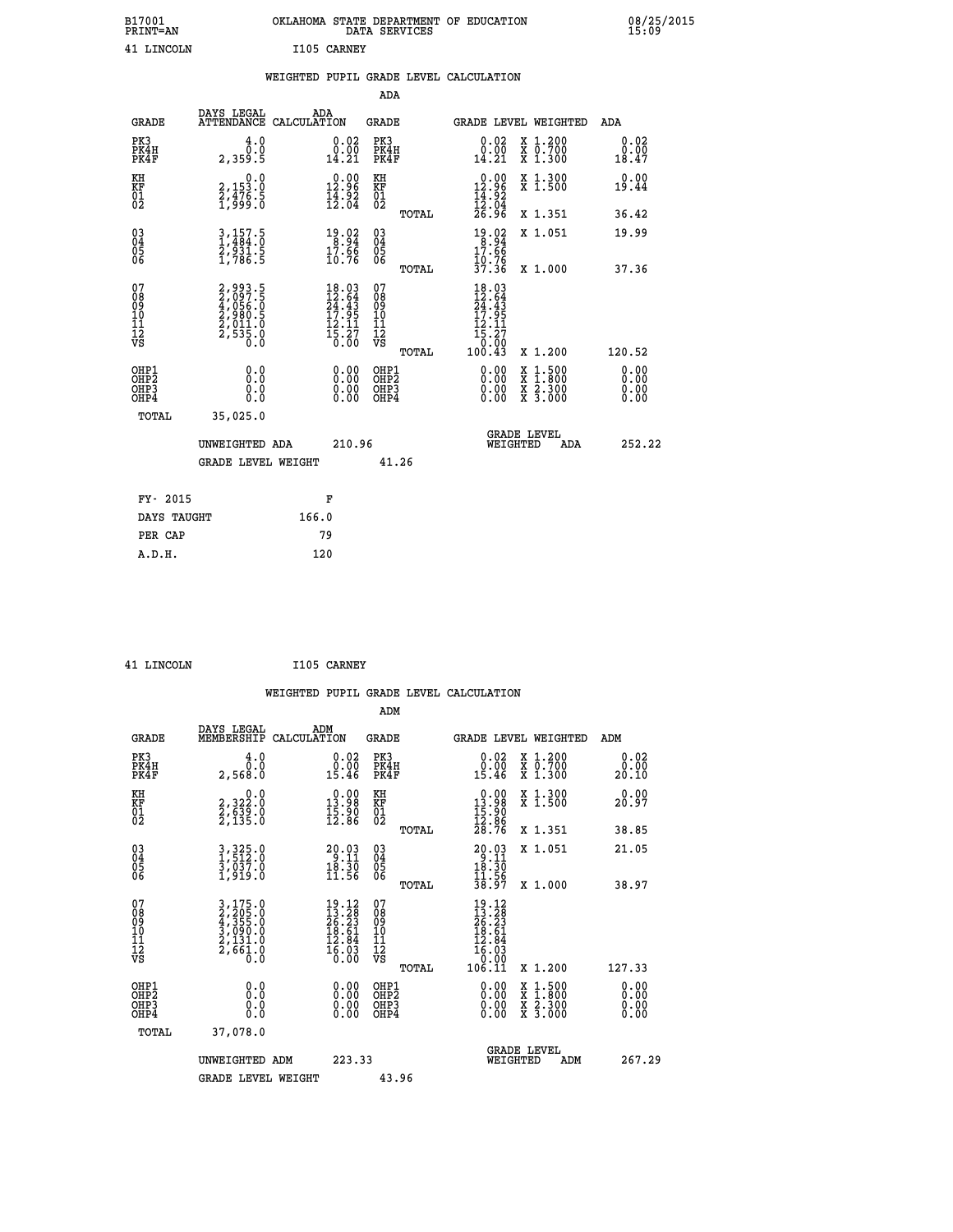|           | OKLAHOMA STATE DEPARTMENT OF EDUCATION<br>DATA SERVICES |  |
|-----------|---------------------------------------------------------|--|
| T134 AGRA |                                                         |  |

|                                        |                                                                                     | WEIGHTED PUPIL GRADE LEVEL CALCULATION                               |                                                    |       |                                                                                                      |                                                                                                           |                              |
|----------------------------------------|-------------------------------------------------------------------------------------|----------------------------------------------------------------------|----------------------------------------------------|-------|------------------------------------------------------------------------------------------------------|-----------------------------------------------------------------------------------------------------------|------------------------------|
|                                        |                                                                                     |                                                                      | <b>ADA</b>                                         |       |                                                                                                      |                                                                                                           |                              |
| <b>GRADE</b>                           |                                                                                     | DAYS LEGAL ADA ATTENDANCE CALCULATION                                | <b>GRADE</b>                                       |       |                                                                                                      | GRADE LEVEL WEIGHTED                                                                                      | ADA                          |
| PK3<br>PK4H<br>PK4F                    | 276.0<br>3,790.0                                                                    | 1.71<br>$\frac{0.00}{23.54}$                                         | PK3<br>PK4H<br>PK4F                                |       | 1.71<br>$\frac{\bar{0} \cdot 0 \bar{0}}{23.54}$                                                      | X 1.200<br>X 0.700<br>X 1.300                                                                             | 2.05<br>0.00<br>30.60        |
| KH<br>KF<br>01<br>02                   | 0.0<br>4,506.0<br>$\frac{1}{4}, \frac{5}{9} \frac{7}{3} \cdot \frac{8}{6}$          | $\begin{smallmatrix} 0.00\\ 27.99\\ 25.32\\ 30.67 \end{smallmatrix}$ | KH<br><b>KF</b><br>01<br>02                        |       | 0.00<br>$\begin{smallmatrix} 27.99 \\ 25.32 \\ 30.67 \\ 55.99 \end{smallmatrix}$                     | X 1.300<br>X 1.500                                                                                        | 0.00<br>41.99                |
|                                        |                                                                                     |                                                                      |                                                    | TOTAL |                                                                                                      | X 1.351                                                                                                   | 75.64                        |
| $^{03}_{04}$<br>05<br>06               | $\frac{5}{4}, \frac{688}{272}$ : 5<br>5,675: 0<br>4,186: 5                          | 35.33<br>26.52<br>35.21<br>25.94                                     | $\begin{matrix} 03 \\ 04 \\ 05 \\ 06 \end{matrix}$ |       | 35.33<br>26.52<br>35.21<br>25.94<br>27.67                                                            | X 1.051                                                                                                   | 37.13                        |
|                                        |                                                                                     |                                                                      |                                                    | TOTAL |                                                                                                      | X 1.000                                                                                                   | 87.67                        |
| 07<br>08<br>09<br>11<br>11<br>12<br>VS | $4,908.5$<br>$4,743.0$<br>$4,743.0$<br>$3,788.5$<br>$4,792.5$<br>$2,611.0$<br>$0.0$ | 30.39<br>27.07<br>29.46<br>23.53<br>29.77<br>20.22<br>16.22          | 07<br>08<br>09<br>11<br>11<br>12<br>VS             | TOTAL | $\begin{smallmatrix} 30.39\\27.07\\29.46\\23.53\\24.57\\29.77\\16.22\\0.00\\156.44\end{smallmatrix}$ | X 1.200                                                                                                   | 187.73                       |
| OHP1<br>OHP2<br>OHP3<br>OHP4           | 0.0<br>Ō.Ō<br>0.0                                                                   | 0.0000<br>$\begin{smallmatrix} 0.00 \ 0.00 \end{smallmatrix}$        | OHP1<br>OHP2<br>OHP3<br>OHP4                       |       | 0.00<br>0.00<br>0.00                                                                                 | 1:500<br>$\begin{smallmatrix} x & 1 & 500 \\ x & 1 & 800 \\ x & 2 & 300 \\ x & 3 & 000 \end{smallmatrix}$ | 0.00<br>0.00<br>0.00<br>0.00 |
| <b>TOTAL</b>                           | 62,612.5                                                                            |                                                                      |                                                    |       |                                                                                                      |                                                                                                           |                              |
|                                        | UNWEIGHTED ADA                                                                      | 388.67                                                               |                                                    |       | WEIGHTED                                                                                             | <b>GRADE LEVEL</b><br>ADA                                                                                 | 462.81                       |
|                                        | <b>GRADE LEVEL WEIGHT</b>                                                           |                                                                      |                                                    | 74.14 |                                                                                                      |                                                                                                           |                              |
| FY- 2015                               |                                                                                     | F                                                                    |                                                    |       |                                                                                                      |                                                                                                           |                              |
| DAYS TAUGHT                            |                                                                                     | 161.0                                                                |                                                    |       |                                                                                                      |                                                                                                           |                              |
| PER CAP                                |                                                                                     | 57                                                                   |                                                    |       |                                                                                                      |                                                                                                           |                              |

| <b>LINCOLN</b> |
|----------------|
|                |

B17001<br>PRINT=AN<br>41 LINCOLN

**INCOLN** 1134 AGRA

|                                    |                                                                                                 |                    |                                                                      |                                        |       | WEIGHTED PUPIL GRADE LEVEL CALCULATION                                                                                                                                                                                                                                         |                                          |     |                       |
|------------------------------------|-------------------------------------------------------------------------------------------------|--------------------|----------------------------------------------------------------------|----------------------------------------|-------|--------------------------------------------------------------------------------------------------------------------------------------------------------------------------------------------------------------------------------------------------------------------------------|------------------------------------------|-----|-----------------------|
|                                    |                                                                                                 |                    |                                                                      | ADM                                    |       |                                                                                                                                                                                                                                                                                |                                          |     |                       |
| <b>GRADE</b>                       | DAYS LEGAL<br>MEMBERSHIP                                                                        | ADM<br>CALCULATION |                                                                      | GRADE                                  |       | <b>GRADE LEVEL WEIGHTED</b>                                                                                                                                                                                                                                                    |                                          | ADM |                       |
| PK3<br>PK4H<br>PK4F                | 276.0<br>0.0<br>4,168.0                                                                         |                    | 1.71<br>ō:0ō<br>25.89                                                | PK3<br>PK4H<br>PK4F                    |       | $\frac{1}{0}$ : $\frac{71}{00}$<br>25.89                                                                                                                                                                                                                                       | X 1.200<br>X 0.700<br>X 1.300            |     | 2.05<br>ō:ŏŏ<br>33.66 |
| KH<br>KF<br>01<br>02               | $\begin{smallmatrix}&&&0.0\\4,822.0\\4,254.0\\5,162.0\end{smallmatrix}$                         |                    | $\begin{smallmatrix} 0.00\\ 29.95\\ 26.42\\ 32.06 \end{smallmatrix}$ | KH<br>KF<br>01<br>02                   |       | $\begin{smallmatrix} 0.00\\ 29.95\\ 26.42\\ 32.06\\ 58.48 \end{smallmatrix}$                                                                                                                                                                                                   | X 1.300<br>X 1.500                       |     | 0.00<br>44.93         |
|                                    |                                                                                                 |                    |                                                                      |                                        | TOTAL |                                                                                                                                                                                                                                                                                | X 1.351                                  |     | 79.01                 |
| 03<br>04<br>05<br>06               | 5,987.0<br>4,500.0<br>5,974.0<br>4,386.0                                                        |                    | 37.19<br>27.93<br>37.07<br>27.18                                     | 03<br>04<br>05<br>06                   |       | $\begin{array}{c} 37.19 \\ 27.93 \\ 37.07 \\ 27.18 \end{array}$                                                                                                                                                                                                                | X 1.051                                  |     | 39.09                 |
|                                    |                                                                                                 |                    |                                                                      |                                        | TOTAL | 92.I8                                                                                                                                                                                                                                                                          | X 1.000                                  |     | 92.18                 |
| 07<br>08<br>09<br>101<br>112<br>VS | $\begin{smallmatrix}5,227.0\\4,648.0\\4,927.0\\3,961.0\\4,978.0\\2,737.0\\0.0\end{smallmatrix}$ |                    | 32.36<br>28.85<br>30.60<br>24.60<br>30.92<br>$\frac{17.00}{0.00}$    | 07<br>08<br>09<br>11<br>11<br>12<br>VS | TOTAL | 32.36<br>28.85<br>30.60<br>24.60<br>30.92<br>17.00<br>0.00<br>164.33                                                                                                                                                                                                           | X 1.200                                  |     | 197.20                |
| OHP1                               |                                                                                                 |                    |                                                                      | OHP1                                   |       |                                                                                                                                                                                                                                                                                |                                          |     |                       |
| OHP2<br>OHP3<br>OHP4               | 0.0<br>0.000                                                                                    |                    | 0.00<br>0.00<br>0.00                                                 | OHP <sub>2</sub><br>OHP3<br>OHP4       |       | $\begin{smallmatrix} 0.00 & 0.00 & 0.00 & 0.00 & 0.00 & 0.00 & 0.00 & 0.00 & 0.00 & 0.00 & 0.00 & 0.00 & 0.00 & 0.00 & 0.00 & 0.00 & 0.00 & 0.00 & 0.00 & 0.00 & 0.00 & 0.00 & 0.00 & 0.00 & 0.00 & 0.00 & 0.00 & 0.00 & 0.00 & 0.00 & 0.00 & 0.00 & 0.00 & 0.00 & 0.00 & 0.0$ | X 1:500<br>X 1:800<br>X 2:300<br>X 3:000 |     | 0.00<br>0.00<br>0.00  |
| TOTAL                              | 66,007.0                                                                                        |                    |                                                                      |                                        |       |                                                                                                                                                                                                                                                                                |                                          |     |                       |
|                                    | UNWEIGHTED ADM                                                                                  |                    | 409.73                                                               |                                        |       | WEIGHTED                                                                                                                                                                                                                                                                       | <b>GRADE LEVEL</b><br>ADM                |     | 488.12                |
|                                    | <b>GRADE LEVEL WEIGHT</b>                                                                       |                    |                                                                      | 78.39                                  |       |                                                                                                                                                                                                                                                                                |                                          |     |                       |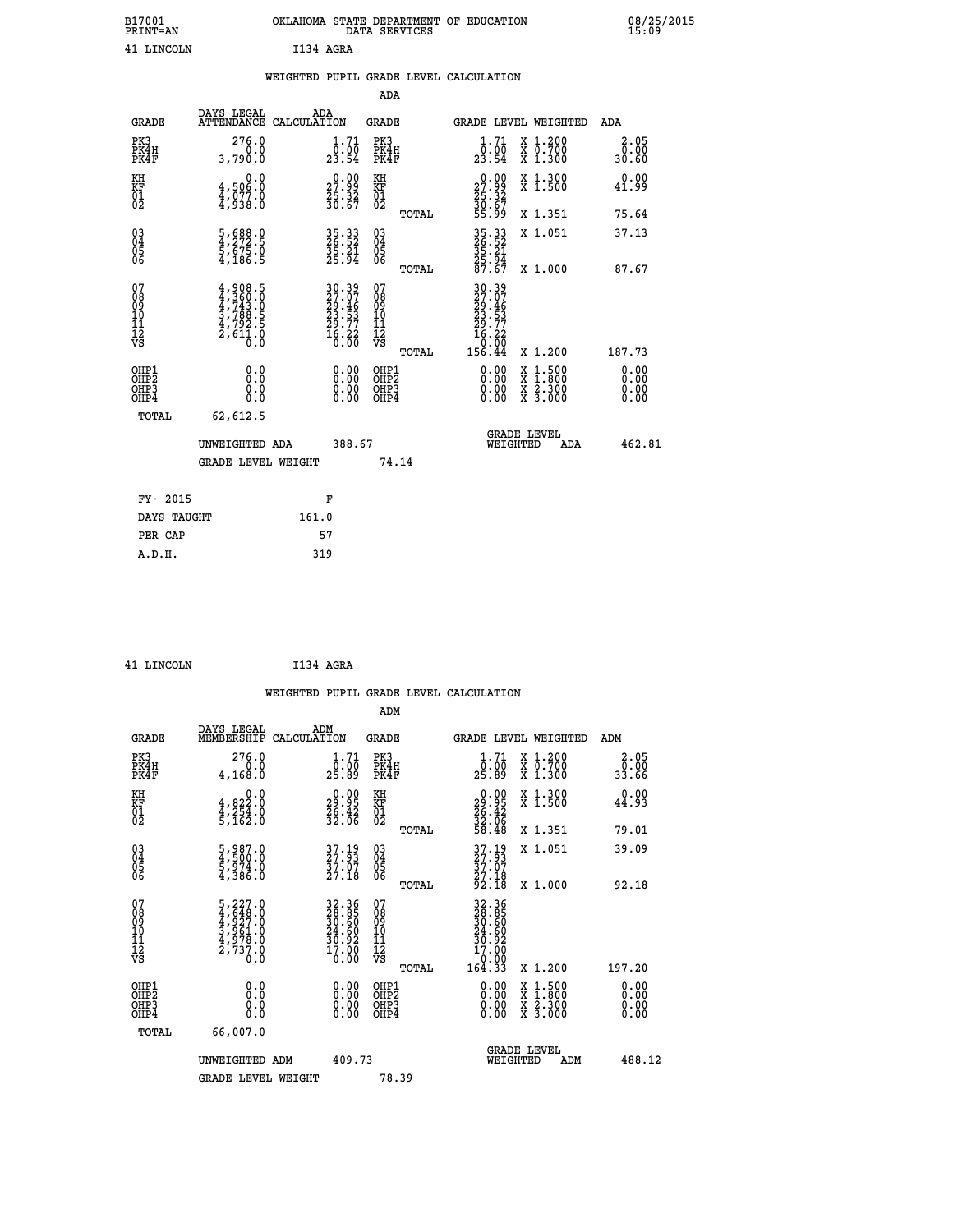|                                                                    |                                                                                                               |         |                                                                                                                         | ADA                                                 |       |                                                                                                                 |                                |                                          |                               |
|--------------------------------------------------------------------|---------------------------------------------------------------------------------------------------------------|---------|-------------------------------------------------------------------------------------------------------------------------|-----------------------------------------------------|-------|-----------------------------------------------------------------------------------------------------------------|--------------------------------|------------------------------------------|-------------------------------|
| <b>GRADE</b>                                                       | DAYS LEGAL<br>ATTENDANCE CALCULATION                                                                          |         | ADA                                                                                                                     | GRADE                                               |       |                                                                                                                 |                                | GRADE LEVEL WEIGHTED                     | ADA                           |
| PK3<br>PK4H<br>PK4F                                                | 2,223.0<br>19,493.0<br>33,697.5                                                                               |         | 13.15<br>$1\bar{1}\bar{3}\cdot\bar{8}\bar{2}$<br>$200.80$                                                               | PK3<br>PK4H<br>PK4F                                 |       | 13.15<br>$\frac{1\bar{1}\bar{3}\cdot\bar{8}\bar{2}}{200.80}$                                                    |                                | X 1.200<br>X 0.700<br>X 1.300            | 15.77<br>79.67<br>261.03      |
| KH<br>KF<br>01<br>02                                               | $\begin{smallmatrix}&&&0.0\\67,338.5\\66,433.5\\69,217.0\end{smallmatrix}$                                    |         | $397.76$<br>$392.15$<br>$408.84$                                                                                        | KH<br>KF<br>01<br>02                                |       | 397.76<br>$\frac{392.15}{408.84}$                                                                               | 0.00                           | X 1.300<br>X 1.500                       | 0.00<br>596.66                |
|                                                                    |                                                                                                               |         |                                                                                                                         |                                                     | TOTAL |                                                                                                                 |                                | X 1.351                                  | 1,082.14                      |
| $\begin{smallmatrix} 03 \\[-4pt] 04 \end{smallmatrix}$<br>Ŏ5<br>06 | 69,684.0<br>64,726.5<br>65,532.0<br>63,801.5                                                                  |         | $\begin{array}{c} 412.14 \\ 382.14 \\ 387.78 \\ 376.81 \end{array}$                                                     | $\begin{array}{c} 03 \\ 04 \\ 05 \\ 06 \end{array}$ |       | 412.14<br>$\frac{1}{3}\overline{8}\overline{2}\cdot\overline{1}\overline{4}\nonumber\ 387.78\n376.81\n1,146.73$ |                                | X 1.051                                  | 1,579.87                      |
|                                                                    |                                                                                                               |         |                                                                                                                         |                                                     | TOTAL |                                                                                                                 |                                | X 1.000                                  | 1,146.73                      |
| 07<br>08<br>09<br>11<br>11<br>12<br>VS                             | $\begin{smallmatrix} 65,470.5\\ 63,431.5\\ 77,363.5\\ 64,212.5\\ 65,402.5\\ 54,579.5\\ 0.0 \end{smallmatrix}$ |         | $\begin{array}{r} 386\cdot82\\ 374\cdot80\\ 457\cdot26\\ 379\cdot80\\ 387\cdot53\\ 323\cdot40\\ 0\cdot00\\ \end{array}$ | 07<br>08<br>09<br>101<br>11<br>12<br>VS             |       | 386.82<br>$374.80$<br>$379.80$<br>$379.80$<br>$387.53$<br>$323.40$<br>$30.00$                                   |                                |                                          |                               |
|                                                                    |                                                                                                               |         |                                                                                                                         |                                                     | TOTAL | 2,309.61                                                                                                        |                                | X 1.200                                  | 2,771.54                      |
| OHP1<br>OHP2<br>OHP3<br>OHP4                                       | 4,326.5<br>0.0<br>0.0                                                                                         |         | 25.49<br>0.00<br>$\begin{smallmatrix} 0.00 \ 0.00 \end{smallmatrix}$                                                    | OHP1<br>OHP2<br>OHP3<br>OHP4                        |       | $25.49$<br>$0.00$                                                                                               | X<br>0.00<br>0.00              | $1.500$<br>$1.800$<br>X 2.300<br>X 3.000 | 38.24<br>0.00<br>0.00<br>0.00 |
| TOTAL                                                              | 916,933.0                                                                                                     |         |                                                                                                                         |                                                     |       |                                                                                                                 |                                |                                          |                               |
|                                                                    | UNWEIGHTED ADA                                                                                                |         | 5,420.49                                                                                                                |                                                     |       |                                                                                                                 | <b>GRADE LEVEL</b><br>WEIGHTED | ADA                                      | 6,424.92                      |
|                                                                    | <b>GRADE LEVEL WEIGHT</b>                                                                                     |         |                                                                                                                         | 1,004.43                                            |       |                                                                                                                 |                                |                                          |                               |
| FY- 2015                                                           |                                                                                                               |         | F                                                                                                                       |                                                     |       |                                                                                                                 |                                |                                          |                               |
| DAYS TAUGHT                                                        |                                                                                                               | 1,514.0 |                                                                                                                         |                                                     |       |                                                                                                                 |                                |                                          |                               |
|                                                                    |                                                                                                               |         |                                                                                                                         |                                                     |       |                                                                                                                 |                                |                                          |                               |

| PER CAP | 608   |
|---------|-------|
| A.D.H.  | 4,016 |
|         |       |

 **LINCOLN COUNTY TOTALS**

|                                           |                                                                                   |                                                                           | ADM                                              |                                                                                     |                                                                                                  |                               |
|-------------------------------------------|-----------------------------------------------------------------------------------|---------------------------------------------------------------------------|--------------------------------------------------|-------------------------------------------------------------------------------------|--------------------------------------------------------------------------------------------------|-------------------------------|
| <b>GRADE</b>                              | DAYS LEGAL<br>MEMBERSHIP                                                          | ADM<br>CALCULATION                                                        | <b>GRADE</b>                                     | GRADE LEVEL WEIGHTED                                                                |                                                                                                  | ADM                           |
| PK3<br>PK4H<br>PK4F                       | 2,289.0<br>$2\bar{0}$ , $8\bar{3}\bar{2}$ .0<br>36, 244.0                         | 13.53<br>$\frac{1\bar{2}\bar{1}\cdot\bar{6}\bar{4}}{216\cdot01}$          | PK3<br>PK4H<br>PK4F                              | 13.53<br>$\frac{1\bar{2}\tilde{1}\cdot\tilde{6}\tilde{4}}{216.01}$                  | $\begin{smallmatrix} x & 1.200 \\ x & 0.700 \end{smallmatrix}$<br>X 1.300                        | 15.77<br>85.14<br>280.81      |
| KH<br>KF<br>01<br>02                      | 0.0<br>71,661.0<br>70,303.0<br>72,626.0                                           | $0.00$<br>423.31<br>$\frac{414.97}{428.95}$                               | KH<br>KF<br>01<br>02                             | $0.00$<br>423.31<br>$\frac{414}{428}$ : 97<br>$843.95$                              | X 1.300<br>X 1.500                                                                               | 0.00<br>634.99                |
|                                           |                                                                                   |                                                                           | TOTAL                                            |                                                                                     | X 1.351                                                                                          | 1,140.13                      |
| 03<br>04<br>05<br>06                      | 72,831.0<br>67,671.0<br>68,415.0<br>67,102.0                                      | $\begin{smallmatrix} 430.76\\ 399.51\\ 404.85\\ 396.30 \end{smallmatrix}$ | $^{03}_{04}$<br>0500                             | 430.76<br>399.51<br>404.85<br>396.30                                                | X 1.051                                                                                          | 452.73                        |
|                                           |                                                                                   |                                                                           | TOTAL                                            | 1,200.66                                                                            | X 1.000                                                                                          | 1,200.66                      |
| 07<br>08<br>09<br>11<br>11<br>12<br>VS    | 69,057.0<br>$667, 973.0$<br>$82, 176.0$<br>$67, 761.0$<br>$69, 232.0$<br>57,796.0 | $395.73$<br>$485.80$<br>400.88<br>$\frac{410.38}{342.57}$                 | 07<br>08<br>09<br>101<br>11<br>12<br>VS<br>TOTAL | 408.03<br>395.73<br>485.80<br>400.88<br>$\frac{410.38}{342.57}$<br>0.00<br>2,443.39 | X 1.200                                                                                          | 2,932.06                      |
| OHP1<br>OH <sub>P</sub> 2<br>OHP3<br>OHP4 | 4,418.0<br>0.0<br>0.0<br>Ŏ.Ŏ                                                      | 26.02<br>0.00<br>0.00<br>0.00                                             | OHP1<br>OHP2<br>OHP3<br>OHP4                     | 26.02<br>0.00<br>0.00                                                               | $\begin{smallmatrix} x & 1 & 500 \\ x & 1 & 800 \\ x & 2 & 300 \\ x & 3 & 000 \end{smallmatrix}$ | 39.04<br>0.00<br>0.00<br>0.00 |
| TOTAL                                     | 967,387.0                                                                         |                                                                           |                                                  |                                                                                     |                                                                                                  |                               |
|                                           | UNWEIGHTED ADM                                                                    | 5,719.24                                                                  |                                                  | WEIGHTED                                                                            | <b>GRADE LEVEL</b><br>ADM                                                                        | 6,781.78                      |
|                                           | <b>GRADE LEVEL WEIGHT</b>                                                         |                                                                           | 1,062.54                                         |                                                                                     |                                                                                                  |                               |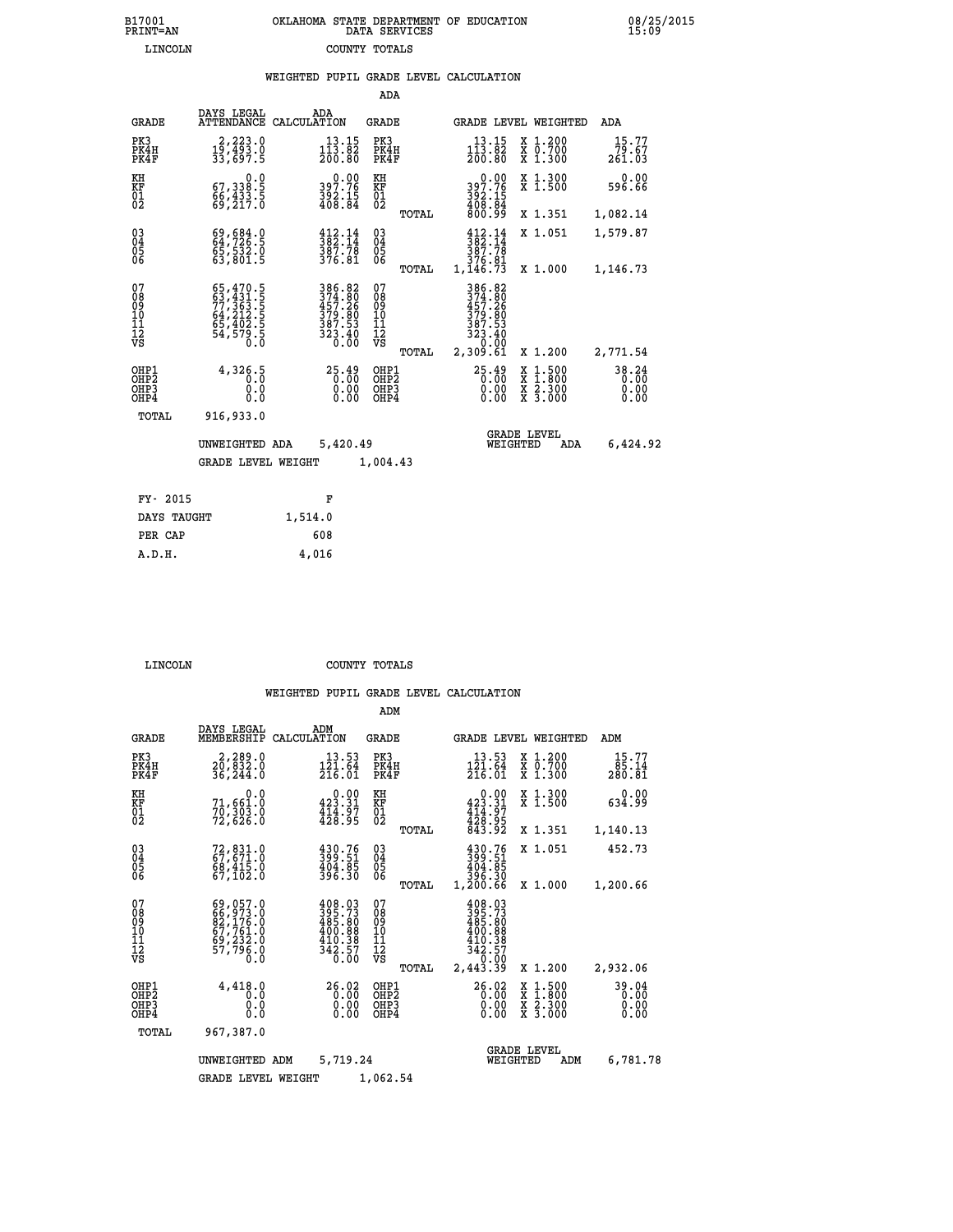|  |                     | OKLAHOMA STATE DEPARTMENT OF EDUCATION<br>DATA SERVICES |  |
|--|---------------------|---------------------------------------------------------|--|
|  | <b>IO01 GUTHRIE</b> |                                                         |  |

**CON**<br> **B**<sub>15:09</sub><br> **B**<sub>15:09</sub>

## **WEIGHTED PUPIL GRADE LEVEL CALCULATION**

|                                                    |                                                                                                               |                                                                                | ADA                                    |       |                                                                                   |                                                                            |                                     |
|----------------------------------------------------|---------------------------------------------------------------------------------------------------------------|--------------------------------------------------------------------------------|----------------------------------------|-------|-----------------------------------------------------------------------------------|----------------------------------------------------------------------------|-------------------------------------|
| <b>GRADE</b>                                       | DAYS LEGAL                                                                                                    | ADA<br>ATTENDANCE CALCULATION                                                  | <b>GRADE</b>                           |       |                                                                                   | GRADE LEVEL WEIGHTED                                                       | <b>ADA</b>                          |
| PK3<br>PK4H<br>PK4F                                | $2\frac{1}{4}, \frac{136}{266}$ .0<br>4,500.5                                                                 | $140.27$<br>$26.01$                                                            | PK3<br>PK4H<br>PK4F                    |       | 6.57<br>$\frac{140.27}{26.01}$                                                    | X 1.200<br>X 0.700<br>X 1.300                                              | 7.88<br>98.19<br>33.81              |
| KH<br>KF<br>01<br>02                               | 0.0<br>$\frac{40,680.5}{46,751.0}$<br>$\frac{46,751.0}{45,673.5}$                                             | 235.15<br>$\frac{270}{264}$ . $\frac{24}{01}$                                  | KH<br>KF<br>01<br>02                   |       | $\begin{smallmatrix} &0.00\\ 235.15\\ 270.24\\ 264.01\\ 534.25 \end{smallmatrix}$ | X 1.300<br>X 1.500                                                         | 0.00<br>352.73                      |
|                                                    |                                                                                                               |                                                                                |                                        | TOTAL |                                                                                   | X 1.351                                                                    | 721.77                              |
| $\begin{matrix} 03 \\ 04 \\ 05 \\ 06 \end{matrix}$ | 44,953.0<br>39,548.0<br>$\frac{40}{36}$ , $\frac{103}{835}$ .<br>36, 835.5                                    | 259.84<br>228.60<br>$\frac{231}{212}$ $\frac{81}{92}$                          | 03<br>04<br>05<br>06                   |       | 259.84<br>228.60<br>$\frac{231.81}{212.92}$<br>$\frac{212.92}{673.33}$            | X 1.051                                                                    | 273.09                              |
|                                                    |                                                                                                               |                                                                                |                                        | TOTAL |                                                                                   | X 1.000                                                                    | 673.33                              |
| 07<br>08<br>09<br>11<br>11<br>12<br>VS             | $\begin{smallmatrix} 40,566.0\\ 41,057.0\\ 45,825.0\\ 40,368.0\\ 39,659.0\\ 32,532.0\\ 0.0 \end{smallmatrix}$ | $234.49$<br>$237.32$<br>$264.89$<br>$233.34$<br>$229.24$<br>$188.05$<br>$0.00$ | 07<br>08<br>09<br>11<br>11<br>12<br>VS |       | 234.49<br>$237.32$<br>$254.89$<br>$233.34$<br>$229.24$<br>$188.05$<br>$0.93$      |                                                                            |                                     |
|                                                    |                                                                                                               |                                                                                |                                        | TOTAL | 1,387.33                                                                          | X 1.200                                                                    | 1,664.80                            |
| OHP1<br>OHP <sub>2</sub><br>OHP3<br>OHP4           | 681.5<br>0.0<br>0.0                                                                                           | $3.94$<br>$0.00$<br>$\begin{smallmatrix} 0.00 \ 0.00 \end{smallmatrix}$        | OHP1<br>OHP2<br>OHP3<br>OHP4           |       | $3.94$<br>$0.00$<br>$0.00$<br>0.00                                                | $1.500$<br>$1.800$<br>X<br>$\frac{x}{x}$ $\frac{5}{3}$ : $\frac{500}{000}$ | $\frac{5.91}{0.00}$<br>0.00<br>0.00 |
| TOTAL                                              | 565,136.0                                                                                                     |                                                                                |                                        |       |                                                                                   |                                                                            |                                     |
|                                                    | UNWEIGHTED ADA                                                                                                | 3,266.69                                                                       |                                        |       |                                                                                   | <b>GRADE LEVEL</b><br>WEIGHTED<br><b>ADA</b>                               | 3,831.51                            |
|                                                    | <b>GRADE LEVEL WEIGHT</b>                                                                                     |                                                                                | 564.82                                 |       |                                                                                   |                                                                            |                                     |
| FY- 2015                                           |                                                                                                               |                                                                                |                                        |       |                                                                                   |                                                                            |                                     |
|                                                    |                                                                                                               | F                                                                              |                                        |       |                                                                                   |                                                                            |                                     |
| DAYS TAUGHT                                        |                                                                                                               | 173.0                                                                          |                                        |       |                                                                                   |                                                                            |                                     |
| PER CAP                                            |                                                                                                               | 42                                                                             |                                        |       |                                                                                   |                                                                            |                                     |

| 42 LOGAN | <b>I001 GUTHRIE</b> |
|----------|---------------------|

 **A.D.H. 1,763**

 **B17001<br>PRINT=AN** 42 LOGAN

|                              |                                                                                                                                                                               |                                                                                             |                                                          | ADM                                                |       |                                                                                   |          |                                          |                         |  |
|------------------------------|-------------------------------------------------------------------------------------------------------------------------------------------------------------------------------|---------------------------------------------------------------------------------------------|----------------------------------------------------------|----------------------------------------------------|-------|-----------------------------------------------------------------------------------|----------|------------------------------------------|-------------------------|--|
| <b>GRADE</b>                 | DAYS LEGAL<br>MEMBERSHIP                                                                                                                                                      | ADM<br>CALCULATION                                                                          |                                                          | GRADE                                              |       |                                                                                   |          | GRADE LEVEL WEIGHTED                     | ADM                     |  |
| PK3<br>PK4H<br>PK4F          | 1,265.0<br>26,622.0<br>4,697.0                                                                                                                                                | 153.88<br>27.15                                                                             | 7.31                                                     | PK3<br>PK4H<br>PK4F                                |       | 7.31<br>$\frac{153.88}{27.15}$                                                    |          | X 1.200<br>X 0.700<br>X 1.300            | 8.77<br>107.72<br>35.30 |  |
| KH<br>KF<br>01<br>02         | 0.0<br>43,679.0<br>49,506.0<br>48,345.0                                                                                                                                       | $0.00$<br>252.48<br>$\frac{286}{279}.16$                                                    |                                                          | KH<br>KF<br>01<br>02                               |       | $\begin{smallmatrix} &0.00\\ 252.48\\ 286.16\\ 279.45\\ 565.61 \end{smallmatrix}$ |          | X 1.300<br>X 1.500                       | 0.00<br>378.72          |  |
|                              |                                                                                                                                                                               |                                                                                             |                                                          |                                                    | TOTAL |                                                                                   |          | X 1.351                                  | 764.14                  |  |
| 030404<br>06                 | $47, 414.0$<br>$41, 859.0$<br>$42, 634.0$<br>$39, 280.0$                                                                                                                      | 274.07<br>241.96<br>$\frac{246.44}{227.05}$                                                 |                                                          | $\begin{matrix} 03 \\ 04 \\ 05 \\ 06 \end{matrix}$ |       | 274.07<br>241.96<br>246.44<br>227.05                                              |          | X 1.051                                  | 288.05                  |  |
|                              |                                                                                                                                                                               |                                                                                             |                                                          |                                                    | TOTAL | 715.45                                                                            |          | X 1.000                                  | 715.45                  |  |
| 07<br>0890112<br>1112<br>VS  | $\begin{smallmatrix} 43\,, & 047\,. & 0\\ 43\,, & 347\,. & 0\\ 49\,, & 430\,. & 0\\ 43\,, & 398\,. & 0\\ 41\,, & 971\,. & 0\\ 34\,, & 797\,. & 0\\ 0\,. & 0\end{smallmatrix}$ | 248.83<br>250.56<br>285.73<br>250.86<br>242.61<br>$\frac{5}{0}$ $\frac{1}{0}$ $\frac{1}{0}$ |                                                          | 07<br>08<br>09<br>11<br>11<br>12<br>VS             |       | 248.83<br>250.56<br>285.73<br>250.86<br>242.61<br>201.14<br>0.00                  |          |                                          |                         |  |
|                              | 718.0                                                                                                                                                                         |                                                                                             |                                                          |                                                    | TOTAL | 1,479.73                                                                          |          | X 1.200                                  | 1,775.68<br>6.23        |  |
| OHP1<br>OHP2<br>OHP3<br>OHP4 | 0.0<br>0.0<br>0.0                                                                                                                                                             |                                                                                             | $\begin{smallmatrix} 4.15\ 0.00\ 0.00 \end{smallmatrix}$ | OHP1<br>OHP2<br>OHP3<br>OHP4                       |       | $\begin{smallmatrix} 4.15\ 0.00\ 0.00 \end{smallmatrix}$                          |          | X 1:500<br>X 1:800<br>X 2:300<br>X 3:000 | 0.00<br>0.00<br>0.00    |  |
| TOTAL                        | 602,009.0                                                                                                                                                                     |                                                                                             |                                                          |                                                    |       |                                                                                   |          |                                          |                         |  |
|                              | UNWEIGHTED ADM                                                                                                                                                                |                                                                                             | 3,479.83                                                 |                                                    |       |                                                                                   | WEIGHTED | <b>GRADE LEVEL</b><br>ADM                | 4,080.06                |  |
|                              | <b>GRADE LEVEL WEIGHT</b>                                                                                                                                                     |                                                                                             |                                                          | 600.23                                             |       |                                                                                   |          |                                          |                         |  |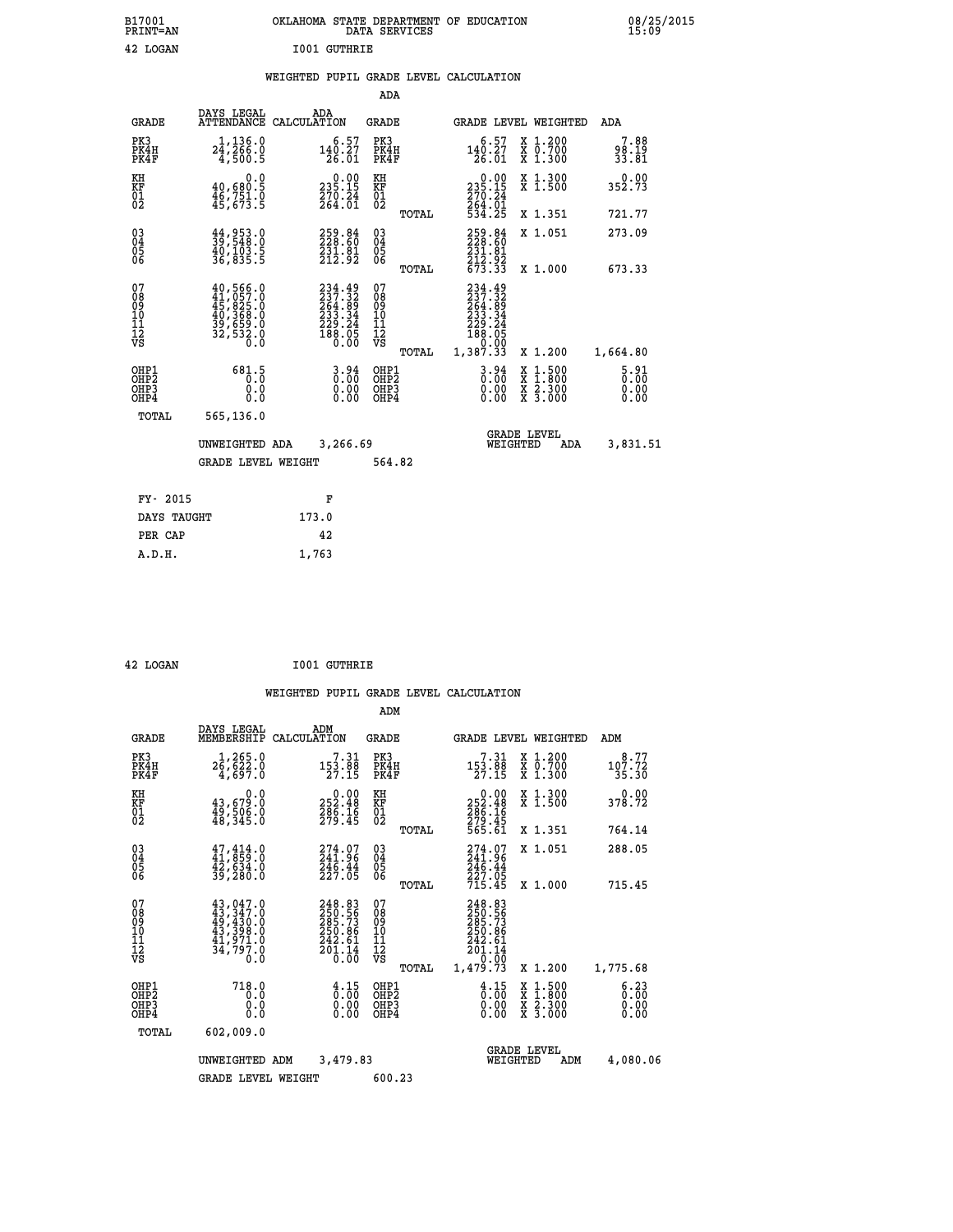| B17001<br>PRINT=AN               |                                                                            | OKLAHOMA STATE DEPARTMENT OF EDUCATION                                   | DATA SERVICES                                        |                                                                                                |                                                                                          | 08/25/2015<br>15:09   |  |
|----------------------------------|----------------------------------------------------------------------------|--------------------------------------------------------------------------|------------------------------------------------------|------------------------------------------------------------------------------------------------|------------------------------------------------------------------------------------------|-----------------------|--|
| 42 LOGAN                         |                                                                            | <b>I002 CRESCENT</b>                                                     |                                                      |                                                                                                |                                                                                          |                       |  |
|                                  |                                                                            | WEIGHTED PUPIL GRADE LEVEL CALCULATION                                   |                                                      |                                                                                                |                                                                                          |                       |  |
|                                  |                                                                            |                                                                          | ADA                                                  |                                                                                                |                                                                                          |                       |  |
| <b>GRADE</b>                     | DAYS LEGAL                                                                 | ADA<br>ATTENDANCE CALCULATION                                            | GRADE                                                |                                                                                                | GRADE LEVEL WEIGHTED                                                                     | ADA                   |  |
| PK3<br>PK4H<br>PK4F              | 304.0<br>0.0<br>5,942.0                                                    | 1.88<br>0.00<br>36.68                                                    | PK3<br>PK4H<br>PK4F                                  | 1.88<br>0.00<br>36.68                                                                          | X 1.200<br>X 0.700<br>X 1.300                                                            | 2.26<br>0.00<br>47.68 |  |
| KH<br>KF<br>$\frac{01}{02}$      | $\begin{smallmatrix} & & 0.0\ 6.553.0\ 8.083.0\ 7.943.0 \end{smallmatrix}$ | $0.00$<br>40.45<br>49:77<br>49:03                                        | KH<br><b>KF</b><br>01<br>02                          | $0.00$<br>$40.45$<br>$49.77$<br>$49.03$                                                        | X 1.300<br>X 1.500                                                                       | 0.00<br>60.68         |  |
|                                  |                                                                            |                                                                          | TOTAL                                                | 98.80                                                                                          | X 1.351                                                                                  | 133.48                |  |
| 030404<br>ŎĞ                     | 7, 393.0<br>9, 821.5<br>6, 184.5<br>7, 242.5                               | $\frac{45.64}{60.63}$<br>$\frac{38.18}{44.71}$                           | $\begin{matrix} 03 \\ 04 \\ 05 \\ 06 \end{matrix}$   | $\frac{45.64}{60.63}$<br>38.18<br>$\frac{1}{4}$ $\frac{1}{3}$ $\cdot\frac{7}{5}$ $\frac{1}{2}$ | X 1.051                                                                                  | 47.97                 |  |
| 07                               |                                                                            |                                                                          | <b>TOTAL</b><br>07                                   |                                                                                                | X 1.000                                                                                  | 143.52                |  |
| 08<br>09<br>11<br>11<br>12<br>VS | 7,637.0<br>7,543.5<br>7,194.5<br>5,928.0<br>5,007.5<br>6,915.0<br>6,915.0  | $47.14$<br>$46.56$<br>$44.35$<br>$36.37$<br>$30.84$<br>$42.54$<br>$6.00$ | 08<br>09<br>10<br>$\frac{11}{12}$<br>$\frac{12}{18}$ | $47.14$<br>$46.56$<br>$44.35$<br>$36.37$<br>30.84<br>42.54<br>$\overline{0}$ .00<br>247.80     |                                                                                          | 297.36                |  |
| OHP1                             |                                                                            |                                                                          | TOTAL<br>OHP1                                        |                                                                                                | X 1.200                                                                                  | 0.00                  |  |
| OHP <sub>2</sub><br>OHP3<br>OHP4 | 0.0<br>0.0<br>0.0                                                          | 0.00<br>$\begin{smallmatrix} 0.00 \ 0.00 \end{smallmatrix}$              | OH <sub>P</sub> 2<br>OHP3<br>OHP4                    | 0.00<br>0.00                                                                                   | $\begin{smallmatrix} x & 1.500 \\ x & 1.800 \\ x & 2.300 \\ x & 3.000 \end{smallmatrix}$ | 0.00<br>0.00<br>0.00  |  |
| TOTAL                            | 99,672.0                                                                   |                                                                          |                                                      |                                                                                                |                                                                                          |                       |  |
|                                  | UNWEIGHTED ADA                                                             | 614.77                                                                   |                                                      | WEIGHTED                                                                                       | <b>GRADE LEVEL</b><br>ADA                                                                | 732.95                |  |
|                                  | <b>GRADE LEVEL WEIGHT</b>                                                  |                                                                          | 118.18                                               |                                                                                                |                                                                                          |                       |  |
| FY- 2015                         |                                                                            | F                                                                        |                                                      |                                                                                                |                                                                                          |                       |  |
| DAYS TAUGHT                      |                                                                            | 162.0                                                                    |                                                      |                                                                                                |                                                                                          |                       |  |
| PER CAP                          |                                                                            | 70                                                                       |                                                      |                                                                                                |                                                                                          |                       |  |

| 42 LOGAN | <b>I002 CRESCENT</b> |
|----------|----------------------|

 **WEIGHTED PUPIL GRADE LEVEL CALCULATION ADM DAYS LEGAL ADM GRADE MEMBERSHIP CALCULATION GRADE GRADE LEVEL WEIGHTED ADM PK3 304.0 1.88 PK3 1.88 X 1.200 2.26 PK4H 0.0 0.00 PK4H 0.00 X 0.700 0.00 PK4F 6,390.0 39.44 PK4F 39.44 X 1.300 51.27 KH 0.0 0.00 KH 0.00 X 1.300 0.00 KF 7,024.0 43.36 KF 43.36 X 1.500 65.04 01 8,526.0 52.63 01 52.63 02 8,359.0 51.60 02 51.60 TOTAL 104.23 X 1.351 140.81 03 7,654.0 47.25 03 47.25 X 1.051 49.66 04 10,325.0 63.73 04 63.73 05 6,461.0 39.88 05 39.88 06 7,574.0 46.75 06 46.75 TOTAL 150.36 X 1.000 150.36**  $\begin{array}{cccc} 07 & 8\,, 109\,.0 & 50\,.06 & 07 & 50\,.06\,08 & 0& 49\,.52\,.09 & 7\,, 801\,.0 & 48\,.10 & 09 & 48\,.10\,0 & 0 & 49\,.5\,.514\,.0 & 39\,.70 & 10 & 39\,.70\,.11 & 5\,, 59\,.0 & 33\,.9 & 11 & 33\,.9\,.70\,.01 & 46\,.72 & 46\,.72\,.01 & 46\,.75 & 0\,.0 & 46\,.73 & 5$  $\begin{array}{cccc} 50.06 & 07 & 50.06 & 12111 & 12111 & 12111 & 12111 & 12111 & 12111 & 12111 & 12111 & 12111 & 12111 & 12111 & 12111 & 12111 & 12111 & 12111 & 12111 & 12111 & 12111 & 12111 & 12111 & 12111 & 12111 & 12111 & 12111 & 12111 & 12111 & 12111 & 12111$  **OHP1 0.0 0.00 OHP1 0.00 X 1.500 0.00 OHP2 0.0 0.00 OHP2 0.00 X 1.800 0.00 OHP3 0.0 0.00 OHP3 0.00 X 2.300 0.00 OHP4 0.0 0.00 OHP4 0.00 X 3.000 0.00 TOTAL 106,128.0 GRADE LEVEL UNWEIGHTED ADM 654.58 WEIGHTED ADM 781.07** GRADE LEVEL WEIGHT 126.49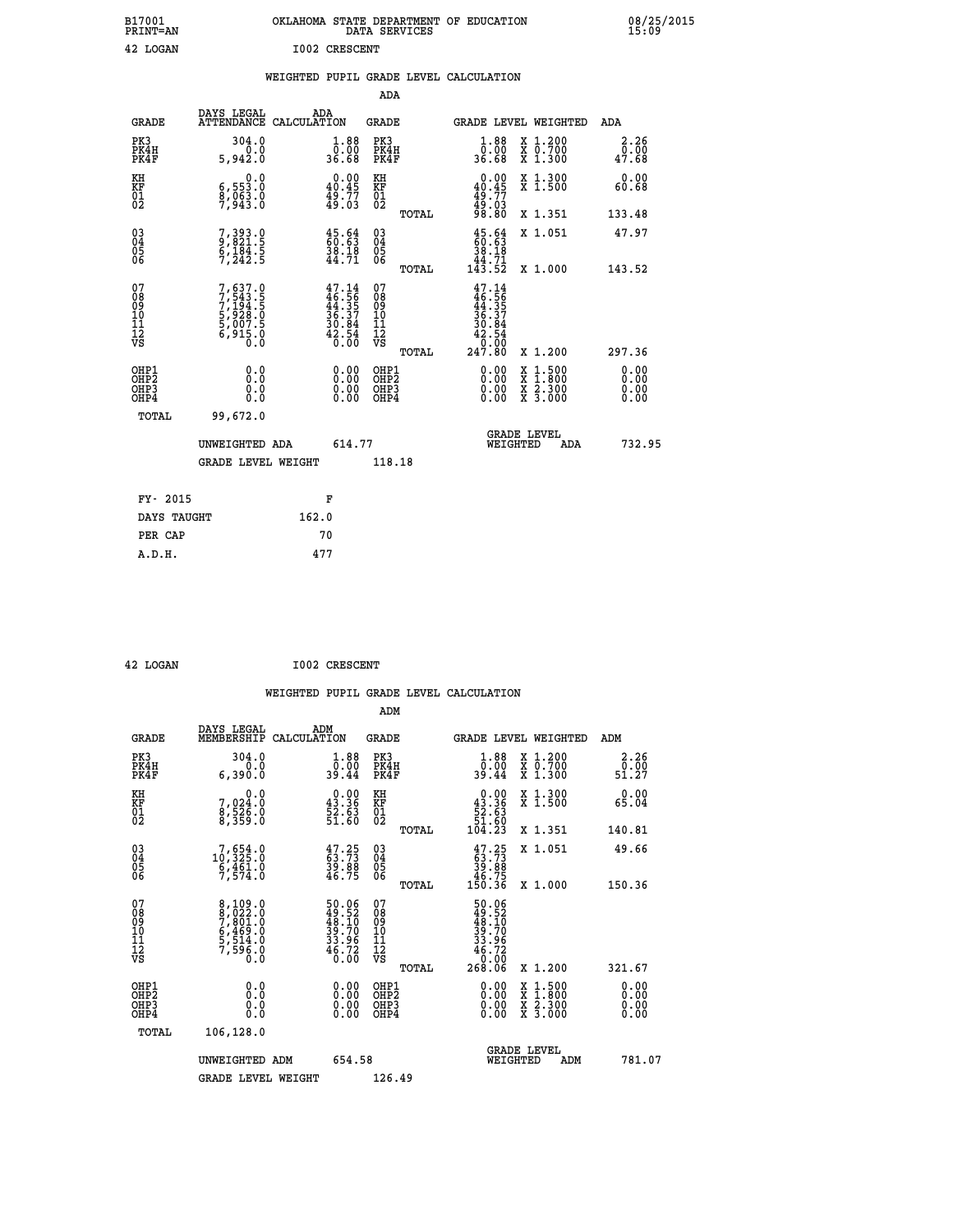|                                                                    |                                                                           |                                                                                              | ADA                                       |       |                                                                                    |        |                                                           |                              |
|--------------------------------------------------------------------|---------------------------------------------------------------------------|----------------------------------------------------------------------------------------------|-------------------------------------------|-------|------------------------------------------------------------------------------------|--------|-----------------------------------------------------------|------------------------------|
| <b>GRADE</b>                                                       | DAYS LEGAL<br>ATTENDANCE CALCULATION                                      | ADA                                                                                          | <b>GRADE</b>                              |       | GRADE LEVEL WEIGHTED                                                               |        |                                                           | <b>ADA</b>                   |
| PK3<br>PK4H<br>PK4F                                                | 223.5<br>0.0<br>2,625.0                                                   | $\begin{smallmatrix} 1.36 \\[-4pt] 0.00\\[-4pt] 16.01\end{smallmatrix}$                      | PK3<br>PK4H<br>PK4F                       |       | 1.36<br>ŏ:ŏŏ<br>16:01                                                              |        | X 1.200<br>X 0.700<br>X 1.300                             | 1.63<br>0.00<br>20.81        |
| KH<br>KF<br>01<br>02                                               | 0.0<br>2,171.0<br>2,040.5<br>2,254.5                                      | $0.00$<br>13.24<br>$\frac{1}{2}\cdot\frac{1}{7}\cdot\frac{1}{5}$                             | KH<br>KF<br>$\overline{01}$               |       | $0.00$<br>13.24<br>$\frac{12.44}{13.75}$<br>$\frac{26.19}{26.19}$                  |        | X 1.300<br>X 1.500                                        | 0.00<br>19.86                |
|                                                                    |                                                                           |                                                                                              |                                           | TOTAL |                                                                                    |        | X 1.351                                                   | 35.38                        |
| $\begin{smallmatrix} 03 \\[-4pt] 04 \end{smallmatrix}$<br>Ŏ5<br>06 | 3,509.0<br>3,293.5<br>3,031.0<br>2,924.0                                  | $\begin{smallmatrix} 21\cdot 40\\ 20\cdot 08\\ 18\cdot 48\\ 17\cdot 83 \end{smallmatrix}$    | $\substack{03 \\ 04}$<br>$\frac{05}{06}$  |       | $21.4020.0818.4817.8356.39$                                                        |        | X 1.051                                                   | 22.49                        |
|                                                                    |                                                                           |                                                                                              |                                           | TOTAL |                                                                                    |        | X 1.000                                                   | 56.39                        |
| 07<br>08<br>09<br>11<br>11<br>12<br>VS                             | 2,380.0<br>2,814.5<br>2,660.0<br>2,660.0<br>1,956.0<br>3,087.0<br>2,252.0 | $\begin{smallmatrix} 14.51\\ 17.16\\ 16.22\\ 11.93\\ 18.82\\ 13.73\\ 0.00 \end{smallmatrix}$ | 07<br>08<br>09<br>11<br>11<br>12<br>VS    |       | $14.51$<br>$17.16$<br>$16.22$<br>$11.93$<br>$18.82$<br>$13.73$<br>$0.007$<br>92.37 |        |                                                           |                              |
|                                                                    |                                                                           |                                                                                              |                                           | TOTAL |                                                                                    |        | X 1.200                                                   | 110.84                       |
| OHP1<br>OH <sub>P</sub> 2<br>OHP3<br>OHP4                          | 0.0<br>Ō.Ō<br>0.0<br>Ō.Ō                                                  | 0.00<br>$\begin{smallmatrix} 0.00 \ 0.00 \end{smallmatrix}$                                  | OHP1<br>OH <sub>P</sub> 2<br>OHP3<br>OHP4 |       | 0.00<br>0.00<br>0.00                                                               | X<br>X | $1:500$<br>$1:800$<br>$\frac{x}{x}$ $\frac{5:300}{3:000}$ | 0.00<br>0.00<br>0.00<br>0.00 |
| TOTAL                                                              | 37,221.5                                                                  |                                                                                              |                                           |       |                                                                                    |        |                                                           |                              |
|                                                                    | UNWEIGHTED ADA                                                            | 226.96                                                                                       |                                           |       | WEIGHTED                                                                           |        | <b>GRADE LEVEL</b><br>ADA                                 | 267.40                       |
|                                                                    | <b>GRADE LEVEL WEIGHT</b>                                                 |                                                                                              | 40.44                                     |       |                                                                                    |        |                                                           |                              |
| FY- 2015                                                           |                                                                           | F                                                                                            |                                           |       |                                                                                    |        |                                                           |                              |
| DAYS TAUGHT                                                        |                                                                           | 164.0                                                                                        |                                           |       |                                                                                    |        |                                                           |                              |
| PER CAP                                                            |                                                                           | 114                                                                                          |                                           |       |                                                                                    |        |                                                           |                              |
|                                                                    |                                                                           |                                                                                              |                                           |       |                                                                                    |        |                                                           |                              |

 **42 LOGAN I003 MULHALL-ORLANDO**

|                                                      |                                                                           |                                                                                              | ADM                                                 |                                                                                     |                                          |                              |
|------------------------------------------------------|---------------------------------------------------------------------------|----------------------------------------------------------------------------------------------|-----------------------------------------------------|-------------------------------------------------------------------------------------|------------------------------------------|------------------------------|
| <b>GRADE</b>                                         | DAYS LEGAL<br>MEMBERSHIP                                                  | ADM<br>CALCULATION                                                                           | <b>GRADE</b>                                        | GRADE LEVEL WEIGHTED                                                                |                                          | ADM                          |
| PK3<br>PK4H<br>PK4F                                  | 225.0<br>0.0<br>2,851.0                                                   | $\begin{smallmatrix} 1.37\ 0.00\ 17.38 \end{smallmatrix}$                                    | PK3<br>PK4H<br>PK4F                                 | $\begin{smallmatrix} 1.37\\ 0.00\\ 17.38 \end{smallmatrix}$                         | X 1.200<br>X 0.700<br>X 1.300            | 1.64<br>_0:00<br>22:59       |
| KH<br>KF<br>01<br>02                                 | 0.0<br>2,286:0<br>2,138:0<br>2,376:0                                      | $\begin{smallmatrix} 0.00\\ 13.94\\ 13.04\\ 14.49 \end{smallmatrix}$                         | KH<br>KF<br>01<br>02                                | $\begin{array}{c} 0.00 \\ 13.94 \\ 13.04 \\ 14.49 \\ 27.53 \end{array}$             | X 1.300<br>X 1.500                       | 0.00<br>20.91                |
|                                                      |                                                                           |                                                                                              | TOTAL                                               |                                                                                     | X 1.351                                  | 37.19                        |
| 03<br>04<br>05<br>06                                 | 3,635.0<br>3,428.0<br>3,158.0<br>3,033.0                                  | $\begin{smallmatrix} 22.16\\ 20.90\\ 19.26\\ 18.49 \end{smallmatrix}$                        | $\begin{array}{c} 03 \\ 04 \\ 05 \\ 06 \end{array}$ | $22.16$<br>$20.90$<br>$19.26$<br>$18.49$<br>$58.65$                                 | X 1.051                                  | 23.29                        |
|                                                      |                                                                           |                                                                                              | TOTAL                                               |                                                                                     | X 1.000                                  | 58.65                        |
| 07<br>08<br>09<br>101<br>112<br>VS                   | 2,456.0<br>2,898.0<br>2,752.0<br>2,752.0<br>2,161.0<br>3,161.0<br>2,296.0 | $\begin{smallmatrix} 14.98\\ 17.67\\ 16.78\\ 12.25\\ 19.27\\ 14.00\\ 0.00 \end{smallmatrix}$ | 07<br>08<br>09<br>11<br>11<br>12<br>VS              | $14.98$<br>$17.67$<br>$16.78$<br>$12.25$<br>$19.27$<br>$14.000$<br>$0.005$<br>94.95 |                                          |                              |
|                                                      |                                                                           |                                                                                              | TOTAL                                               |                                                                                     | X 1.200                                  | 113.94                       |
| OHP1<br>OHP2<br>OH <sub>P3</sub><br>OH <sub>P4</sub> | 0.0<br>0.000                                                              |                                                                                              | OHP1<br>OHP2<br>OHP <sub>3</sub>                    | $0.00$<br>$0.00$<br>0.00                                                            | X 1:500<br>X 1:800<br>X 2:300<br>X 3:000 | 0.00<br>0.00<br>0.00<br>0.00 |
| TOTAL                                                | 38,702.0                                                                  |                                                                                              |                                                     |                                                                                     |                                          |                              |
|                                                      | UNWEIGHTED ADM                                                            | 235.98                                                                                       |                                                     | WEIGHTED                                                                            | <b>GRADE LEVEL</b><br>ADM                | 278.21                       |
|                                                      | <b>GRADE LEVEL WEIGHT</b>                                                 |                                                                                              | 42.23                                               |                                                                                     |                                          |                              |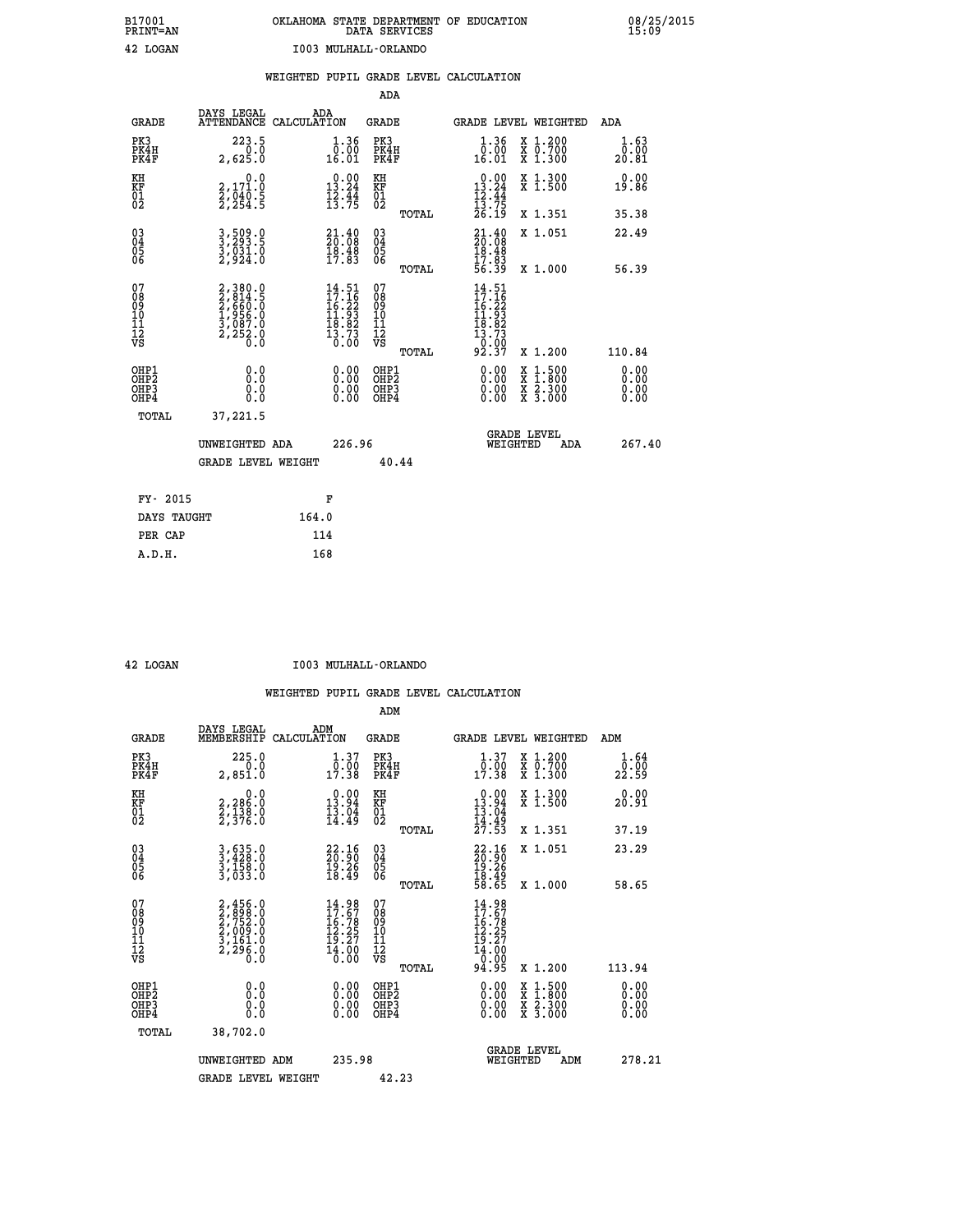| B17001<br><b>PRINT=AN</b> | OKLAHOMA STATE DEPARTMENT OF EDUCATION<br>DATA SERVICES | 08/25/2015<br>15:09 |
|---------------------------|---------------------------------------------------------|---------------------|
| 42<br>LOGAN               | I014 COYLE                                              |                     |

## **WEIGHTED PUPIL GRADE LEVEL CALCULATION**

|                                                                    |                                                                                                                                                 |                                                                                             | ADA                                            |       |                                                                                                                    |                                                                                                                                           |                       |
|--------------------------------------------------------------------|-------------------------------------------------------------------------------------------------------------------------------------------------|---------------------------------------------------------------------------------------------|------------------------------------------------|-------|--------------------------------------------------------------------------------------------------------------------|-------------------------------------------------------------------------------------------------------------------------------------------|-----------------------|
| <b>GRADE</b>                                                       | DAYS LEGAL<br>ATTENDANCE CALCULATION                                                                                                            | ADA                                                                                         | <b>GRADE</b>                                   |       |                                                                                                                    | GRADE LEVEL WEIGHTED                                                                                                                      | ADA                   |
| PK3<br>PK4H<br>PK4F                                                | 0.0<br>0.0<br>2,788.0                                                                                                                           | 0.00<br>0.00<br>16.90                                                                       | PK3<br>PK4H<br>PK4F                            |       | 0.00<br>ة:ة<br>16:90                                                                                               | X 1.200<br>X 0.700<br>X 1.300                                                                                                             | 0.00<br>0.00<br>21.97 |
| KH<br>KF<br>01<br>02                                               | 0.0<br>$\frac{4}{4}, \frac{611}{206}$ .0<br>$\frac{4}{4}, \frac{205}{205}$ .0                                                                   | 27.99<br>$\frac{25.49}{25.48}$                                                              | KH<br>KF<br>01<br>02                           |       | 29:99<br>$\frac{25}{25}$ : 49<br>$\frac{25}{50}$ : 48                                                              | X 1.300<br>X 1.500                                                                                                                        | 0.00<br>41.93         |
|                                                                    |                                                                                                                                                 |                                                                                             |                                                | TOTAL |                                                                                                                    | X 1.351                                                                                                                                   | 68.86                 |
| $\begin{smallmatrix} 03 \\[-4pt] 04 \end{smallmatrix}$<br>Ŏ5<br>06 | 3, 375.5<br>2, 801.0<br>4, 374.5<br>2, 861.5                                                                                                    | $20.46$<br>$16.98$<br>$26.51$<br>$17.34$                                                    | $\substack{03 \\ 04}$<br>$\substack{05 \\ 06}$ |       | $20.46$<br>$16.98$<br>$26.51$<br>$17.34$<br>$60.83$                                                                | X 1.051                                                                                                                                   | 21.50                 |
|                                                                    |                                                                                                                                                 |                                                                                             |                                                | TOTAL |                                                                                                                    | X 1.000                                                                                                                                   | 60.83                 |
| 07<br>08<br>09<br>11<br>11<br>12<br>VS                             | $\begin{smallmatrix} 2, 814\cdot 0\\ 3, 386\cdot 5\\ 3, 219\cdot 0\\ 2, 878\cdot 5\\ 3, 608\cdot 5\\ 2, 005\cdot 5\\ 0\cdot 0\end{smallmatrix}$ | $\begin{smallmatrix} 17.05\\ 20.52\\ 19.51\\ 17.45\\ 21.87\\ 2.15\\ 0.00 \end{smallmatrix}$ | 07<br>08<br>09<br>11<br>11<br>12<br>VS         |       | 17.05<br>$\frac{20.52}{19.51}$<br>$\frac{17.45}{21.87}$<br>$\frac{1}{2}$ $\frac{1}{2}$ $\frac{1}{2}$ $\frac{6}{2}$ |                                                                                                                                           |                       |
|                                                                    |                                                                                                                                                 |                                                                                             |                                                | TOTAL | 108.55                                                                                                             | X 1.200                                                                                                                                   | 130.26                |
| OHP1<br><b>OHP2</b><br>OH <sub>P3</sub><br>OHP4                    | 0.0<br>0.0<br>0.0                                                                                                                               | 0.00<br>0.00<br>0.00                                                                        | OHP1<br>OHP2<br>OHP3<br>OHP4                   |       | 0.00<br>$\begin{smallmatrix} 0.00 \\ 0.00 \end{smallmatrix}$                                                       | $\begin{smallmatrix} \mathtt{X} & 1\cdot500\\ \mathtt{X} & 1\cdot800\\ \mathtt{X} & 2\cdot300\\ \mathtt{X} & 3\cdot000 \end{smallmatrix}$ | 0.00<br>0.00<br>0.00  |
| TOTAL                                                              | 47, 134.5                                                                                                                                       |                                                                                             |                                                |       |                                                                                                                    |                                                                                                                                           |                       |
|                                                                    | UNWEIGHTED ADA                                                                                                                                  | 285.66                                                                                      |                                                |       |                                                                                                                    | <b>GRADE LEVEL</b><br>WEIGHTED<br>ADA                                                                                                     | 345.35                |
|                                                                    | <b>GRADE LEVEL WEIGHT</b>                                                                                                                       |                                                                                             | 59.69                                          |       |                                                                                                                    |                                                                                                                                           |                       |
| FY- 2015                                                           |                                                                                                                                                 | F                                                                                           |                                                |       |                                                                                                                    |                                                                                                                                           |                       |
| DAYS TAUGHT                                                        |                                                                                                                                                 | 165.0                                                                                       |                                                |       |                                                                                                                    |                                                                                                                                           |                       |
| PER CAP                                                            |                                                                                                                                                 | 92                                                                                          |                                                |       |                                                                                                                    |                                                                                                                                           |                       |

| 42 LOGAN | I014 COYLE |
|----------|------------|
|          |            |

 **A.D.H. 228**

 **WEIGHTED PUPIL GRADE LEVEL CALCULATION ADM DAYS LEGAL ADM GRADE MEMBERSHIP CALCULATION GRADE GRADE LEVEL WEIGHTED ADM PK3 0.0 0.00 PK3 0.00 X 1.200 0.00 PK4H 0.0 0.00 PK4H 0.00 X 0.700 0.00 PK4F 3,046.0 18.46 PK4F 18.46 X 1.300 24.00 KH 0.0 0.00 KH 0.00 X 1.300 0.00 KF 4,929.0 29.87 KF 29.87 X 1.500 44.81 KH**  $\begin{array}{cccc} 0.0 & 0.00 & \text{KH} \\ \text{KF} & 4,929.0 & 29.87 & \text{KF} \\ 01 & 4,433.0 & 26.36 & 01 \\ 02 & 4,449.0 & 26.36 & 02 \end{array}$  **02 4,449.0 26.96 02 26.96 TOTAL 53.22 X 1.351 71.90 03 3,526.0 21.37 03 21.37 X 1.051 22.46 04 2,957.0 17.92 04 17.92 05 4,647.0 28.16 05 28.16** 06 3,028.0 18.35 06 <sub>momas</sub> 18.35  **TOTAL 64.43 X 1.000 64.43**  $\begin{array}{cccc} 07 & 2,995.0 & 18.15 & 07 & 18.15 \ 08 & 3,585.0 & 21.73 & 08 & 21.73 \ 09 & 3,449.0 & 20.90 & 09 & 20.90 \ 10 & 3,026.0 & 18.34 & 10 & 18.34 \ 11 & 3,791.0 & 22.98 & 11 & 22.98 \ 12 & 2,101.0 & 12.73 & 12 & 22.98 \ 13 & 2,101.0 & 16.0 & 18 & 34 \$  $\begin{array}{cccc} 18.15&07&&&&18.15\\ 21.73&08&&&&21.73\\ 20.90&09&&&&20.90\\ 18.34&10&&&&20.90\\ 12.298&11&&&&22.98\\ 72.73&12&&&&12.298\\ 16.30&\textrm{VS}&&&&12.73\\ 0.00&\textrm{VS}&&&&12.73\\ 0.00&\textrm{TCAL}&&114.83&\textrm{X}\ 1.200&&137.80 \end{array}$  **OHP1 0.0 0.00 OHP1 0.00 X 1.500 0.00 OHP2 0.0 0.00 OHP2 0.00 X 1.800 0.00 OHP3 0.0 0.00 OHP3 0.00 X 2.300 0.00 OHP4 0.0 0.00 OHP4 0.00 X 3.000 0.00 TOTAL 49,862.0 GRADE LEVEL UNWEIGHTED ADM 302.18 WEIGHTED ADM 365.40 GRADE LEVEL WEIGHT 63.22**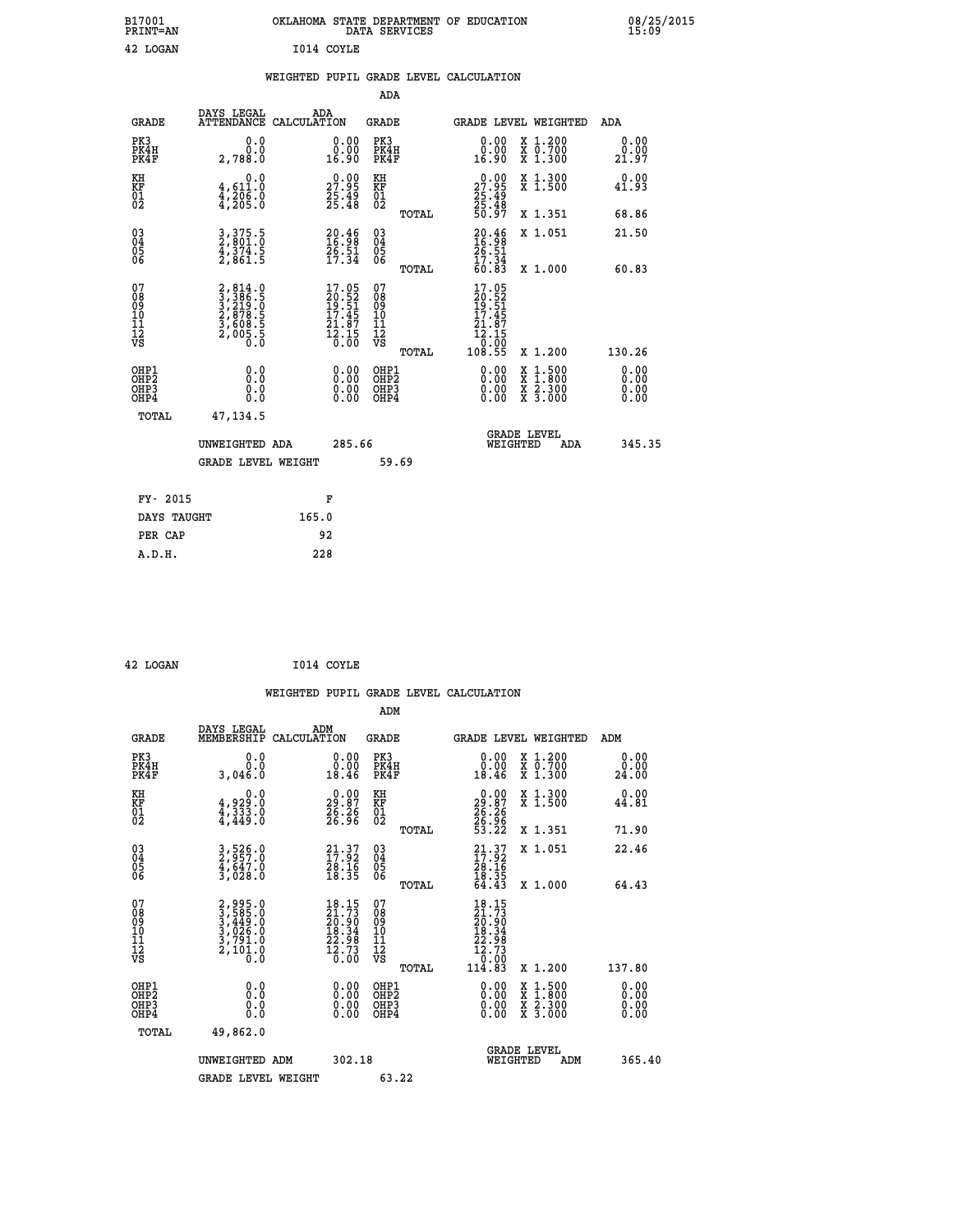| OKLAHOMA STATE DEPARTMENT OF EDUCATION<br>DATA SERVICES |  |
|---------------------------------------------------------|--|
| COUNTY TOTALS                                           |  |

 **B17001 OKLAHOMA STATE DEPARTMENT OF EDUCATION 08/25/2015**

|  |  | WEIGHTED PUPIL GRADE LEVEL CALCULATION |
|--|--|----------------------------------------|
|  |  |                                        |

|                                                                    |                                                                            |                                                                            | ADA                                       |       |                                                                              |                                                                            |                                  |
|--------------------------------------------------------------------|----------------------------------------------------------------------------|----------------------------------------------------------------------------|-------------------------------------------|-------|------------------------------------------------------------------------------|----------------------------------------------------------------------------|----------------------------------|
| <b>GRADE</b>                                                       | DAYS LEGAL<br><b>ATTENDANCE</b>                                            | ADA<br>CALCULATION                                                         | <b>GRADE</b>                              |       |                                                                              | GRADE LEVEL WEIGHTED                                                       | <b>ADA</b>                       |
| PK3<br>PK4H<br>PK4F                                                | 24,266.0<br>15,855.5                                                       | $140.27$<br>95.60                                                          | PK3<br>PK4H<br>PK4F                       |       | 9.81<br>140.27<br>95.60                                                      | X 1.200<br>X 0.700<br>X 1.300                                              | 11.77<br>98.19<br>124.27         |
| KH<br>KF<br>01<br>02                                               | 0.0<br>54,015.5<br>$\frac{61}{60}, \frac{660}{076}$                        | $0.00$<br>316.79<br>$357.94$<br>$352.27$                                   | KH<br>KF<br>$\overline{01}$               |       | 0.00<br>316:79<br>357:94<br>352:27<br>710:21                                 | X 1.300<br>X 1.500                                                         | 0.00<br>475.20                   |
|                                                                    |                                                                            |                                                                            |                                           | TOTAL |                                                                              | X 1.351                                                                    | 959.49                           |
| $\begin{smallmatrix} 03 \\[-4pt] 04 \end{smallmatrix}$<br>05<br>06 | 59,230.5<br>55,464.0<br>53,693.5<br>49,863.5                               | 347.34<br>326.29<br>$\frac{314.58}{292.80}$                                | $\substack{03 \\ 04}$<br>$\frac{05}{06}$  |       | 347.34<br>326.29<br>314:58<br>292:80<br>934:07                               | X 1.051                                                                    | 1,299.12                         |
|                                                                    |                                                                            |                                                                            |                                           | TOTAL |                                                                              | X 1.000                                                                    | 934.07                           |
| 07<br>08<br>09<br>11<br>11<br>12<br>VS                             | 53, 397.0<br>54, 801.5<br>58, 898.5<br>51, 130.5<br>51, 362.0<br>43, 704.5 | 313.19<br>321.56<br>344.57<br>349.09<br>299.09<br>300.77<br>256.47<br>0.00 | 07<br>08<br>09<br>11<br>11<br>12<br>VS    |       | 313.19<br>$321.56$<br>$344.97$<br>$299.09$<br>$300.77$<br>$256.47$<br>$0.00$ |                                                                            |                                  |
|                                                                    |                                                                            |                                                                            |                                           | TOTAL | 1,836.05                                                                     | X 1.200                                                                    | 2,203.26                         |
| OHP1<br>OHP <sub>2</sub><br>OHP3<br>OHP4                           | 681.5<br>0.0<br>0.0                                                        | $3.94$<br>$0.00$<br>$\begin{smallmatrix} 0.00 \ 0.00 \end{smallmatrix}$    | OHP1<br>OH <sub>P</sub> 2<br>OHP3<br>OHP4 |       | $3.94$<br>$0.00$<br>0.00<br>0.00                                             | $1:500$<br>$1:800$<br>X<br>X<br>$\frac{\ddot{x}}{x}$ $\frac{2.300}{3.000}$ | $5.91$<br>$0.00$<br>0.00<br>0.00 |
| TOTAL                                                              | 749,164.0                                                                  |                                                                            |                                           |       |                                                                              |                                                                            |                                  |
|                                                                    | UNWEIGHTED ADA                                                             | 4,394.08                                                                   |                                           |       |                                                                              | <b>GRADE LEVEL</b><br>WEIGHTED<br>ADA                                      | 5,177.21                         |
|                                                                    | <b>GRADE LEVEL WEIGHT</b>                                                  |                                                                            | 783.13                                    |       |                                                                              |                                                                            |                                  |
| FY- 2015                                                           |                                                                            | F                                                                          |                                           |       |                                                                              |                                                                            |                                  |
| DAYS TAUGHT                                                        |                                                                            | 664.0                                                                      |                                           |       |                                                                              |                                                                            |                                  |
| PER CAP                                                            |                                                                            | 318                                                                        |                                           |       |                                                                              |                                                                            |                                  |
|                                                                    |                                                                            |                                                                            |                                           |       |                                                                              |                                                                            |                                  |

 **LOGAN COUNTY TOTALS**

 **A.D.H. 2,636**

B17001<br>PRINT=AN<br>LOGAN

|                                                       |                                                                      |                                                                                                                         | ADM                                                 |       |                                                                                                                                                                                                                                                                                                                                                                                                                                                                    |                                |                                          |                              |  |
|-------------------------------------------------------|----------------------------------------------------------------------|-------------------------------------------------------------------------------------------------------------------------|-----------------------------------------------------|-------|--------------------------------------------------------------------------------------------------------------------------------------------------------------------------------------------------------------------------------------------------------------------------------------------------------------------------------------------------------------------------------------------------------------------------------------------------------------------|--------------------------------|------------------------------------------|------------------------------|--|
| <b>GRADE</b>                                          | DAYS LEGAL<br>MEMBERSHIP                                             | ADM<br>CALCULATION                                                                                                      | <b>GRADE</b>                                        |       |                                                                                                                                                                                                                                                                                                                                                                                                                                                                    |                                | GRADE LEVEL WEIGHTED                     | ADM                          |  |
| PK3<br>PK4H<br>PK4F                                   | 1,794.0<br>26,622.0<br>16,984.0                                      | 10.56<br>$\frac{153}{102}.$ $\frac{88}{43}$                                                                             | PK3<br>PK4H<br>PK4F                                 |       | $10.56$<br>$153.88$<br>$102.43$                                                                                                                                                                                                                                                                                                                                                                                                                                    |                                | X 1.200<br>X 0.700<br>X 1.300            | 11.77<br>107.72<br>133.16    |  |
| KH<br>KF<br>01<br>02                                  | 0.0<br>57,918:0<br>64,503:0<br>63,529:0                              | $\begin{smallmatrix} 0.00\\ 339.65\\ 378.09\\ 372.50 \end{smallmatrix}$                                                 | KH<br>KF<br>01<br>02                                |       | $\begin{smallmatrix} &0.00\,339.65\,378.09\,372.50\,750.59\end{smallmatrix}$                                                                                                                                                                                                                                                                                                                                                                                       |                                | X 1.300<br>X 1.500                       | 0.00<br>509.48               |  |
|                                                       |                                                                      |                                                                                                                         |                                                     | TOTAL |                                                                                                                                                                                                                                                                                                                                                                                                                                                                    |                                | X 1.351                                  | 1,014.04                     |  |
| 03<br>04<br>05<br>06                                  | 62,229.0<br>58,569.0<br>56,900.0<br>52,915.0                         | 364.85<br>344.51<br>333.74<br>310.64                                                                                    | $\begin{array}{c} 03 \\ 04 \\ 05 \\ 06 \end{array}$ |       | 364.85<br>344.51<br>333.74<br>$\frac{310.64}{988.89}$                                                                                                                                                                                                                                                                                                                                                                                                              |                                | X 1.051                                  | 383.46                       |  |
|                                                       |                                                                      |                                                                                                                         |                                                     | TOTAL |                                                                                                                                                                                                                                                                                                                                                                                                                                                                    |                                | X 1.000                                  | 988.89                       |  |
| 07<br>08<br>09<br>101<br>112<br>VS                    | 56,607.0<br>57,852.0<br>63,432.0<br>54,902.0<br>54,437.0<br>46,790.0 | $\begin{array}{r} 332\cdot02\\ 339\cdot48\\ 371\cdot51\\ 321\cdot15\\ 318\cdot82\\ 274\cdot59\\ 0\cdot00\\ \end{array}$ | 07<br>08<br>09<br>11<br>11<br>12<br>VS              | TOTAL | 332.02<br>339.48<br>371.51<br>321.15<br>$\begin{array}{@{}c@{\hspace{1em}}c@{\hspace{1em}}c@{\hspace{1em}}c@{\hspace{1em}}c@{\hspace{1em}}c@{\hspace{1em}}c@{\hspace{1em}}c@{\hspace{1em}}c@{\hspace{1em}}c@{\hspace{1em}}c@{\hspace{1em}}c@{\hspace{1em}}c@{\hspace{1em}}c@{\hspace{1em}}c@{\hspace{1em}}c@{\hspace{1em}}c@{\hspace{1em}}c@{\hspace{1em}}c@{\hspace{1em}}c@{\hspace{1em}}c@{\hspace{1em}}c@{\hspace{1em}}c@{\hspace{1em}}c@{\hspace{$<br>1,957.57 |                                | X 1.200                                  | 2,349.09                     |  |
| OHP1<br>OH <sub>P</sub> 2<br>OH <sub>P3</sub><br>OHP4 | 718.0<br>0.0<br>0.000                                                | $\begin{smallmatrix} 4.15\ 0.00 \ 0.00 \end{smallmatrix}$<br>0.00                                                       | OHP1<br>OHP2<br>OHP3<br>OHP4                        |       | $\begin{smallmatrix} 4.15\ 0.00 \ 0.00 \end{smallmatrix}$<br>0.00                                                                                                                                                                                                                                                                                                                                                                                                  |                                | X 1:500<br>X 1:800<br>X 2:300<br>X 3:000 | 6.23<br>0.00<br>0.00<br>0.00 |  |
| TOTAL                                                 | 796,701.0                                                            |                                                                                                                         |                                                     |       |                                                                                                                                                                                                                                                                                                                                                                                                                                                                    |                                |                                          |                              |  |
|                                                       | UNWEIGHTED                                                           | 4,672.57<br>ADM                                                                                                         |                                                     |       |                                                                                                                                                                                                                                                                                                                                                                                                                                                                    | <b>GRADE LEVEL</b><br>WEIGHTED | ADM                                      | 5,504.74                     |  |
|                                                       | <b>GRADE LEVEL WEIGHT</b>                                            |                                                                                                                         | 832.17                                              |       |                                                                                                                                                                                                                                                                                                                                                                                                                                                                    |                                |                                          |                              |  |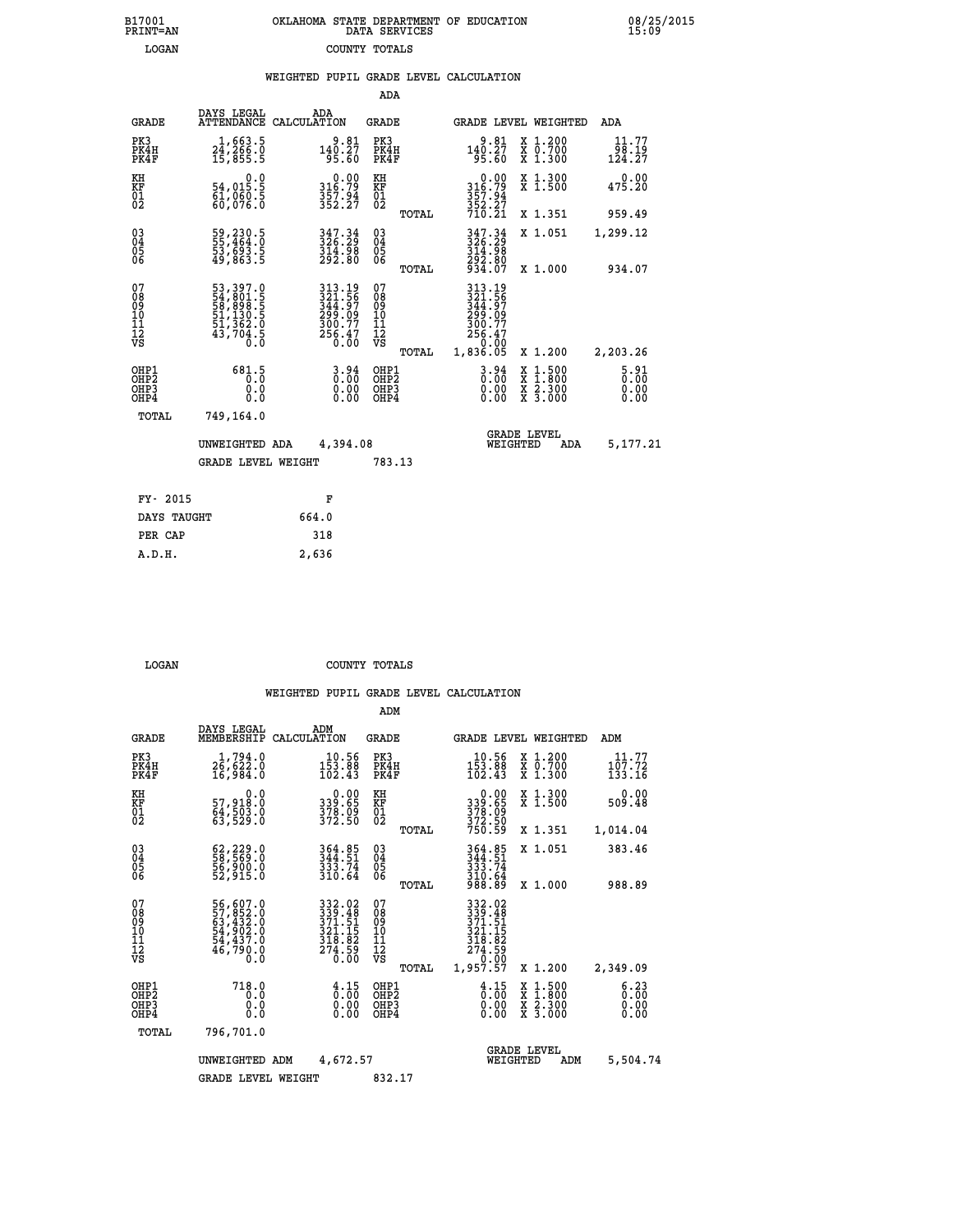| B17001<br>PRINT=AN                                   |                                                                               | OKLAHOMA STATE DEPARTMENT OF EDUCATION                                                                | DATA SERVICES                                           |                                                                                                        |                                                                                                                                           | 08/25/2015<br>15:09          |
|------------------------------------------------------|-------------------------------------------------------------------------------|-------------------------------------------------------------------------------------------------------|---------------------------------------------------------|--------------------------------------------------------------------------------------------------------|-------------------------------------------------------------------------------------------------------------------------------------------|------------------------------|
| 43 LOVE                                              |                                                                               | C003 GREENVILLE                                                                                       |                                                         |                                                                                                        |                                                                                                                                           |                              |
|                                                      |                                                                               | WEIGHTED PUPIL GRADE LEVEL CALCULATION                                                                |                                                         |                                                                                                        |                                                                                                                                           |                              |
|                                                      |                                                                               |                                                                                                       | ADA                                                     |                                                                                                        |                                                                                                                                           |                              |
| <b>GRADE</b>                                         | DAYS LEGAL                                                                    | ADA<br>ATTENDANCE CALCULATION                                                                         | <b>GRADE</b>                                            |                                                                                                        | GRADE LEVEL WEIGHTED                                                                                                                      | ADA                          |
| PK3<br>PK4H<br>PK4F                                  | 139.5<br>0.0<br>2,169.0                                                       | 0.88<br>0.00<br>13.64                                                                                 | PK3<br>PK4H<br>PK4F                                     | 0.88<br>0.00<br>13.64                                                                                  | X 1.200<br>X 0.700<br>X 1.300                                                                                                             | 1.06<br>0.00<br>17.73        |
| KH<br>KF<br>01<br>02                                 | 0.0<br>2,726.5<br>2,542.0<br>1,766.0                                          | $17.15$<br>$15.99$<br>$15.99$<br>$11.11$                                                              | ΚH<br><b>KF</b><br>01<br>02                             | $\begin{array}{c} 0.00 \\ 17.15 \\ 15.99 \\ 11.11 \end{array}$                                         | X 1.300<br>X 1.500                                                                                                                        | 0.00<br>25.73                |
|                                                      |                                                                               |                                                                                                       | TOTAL                                                   | 27.IO                                                                                                  | X 1.351                                                                                                                                   | 36.61                        |
| 03<br>04<br>05<br>06                                 | $\begin{smallmatrix} 1,730.0\\ 1,899.0\\ 1,955.5\\ 1,371.5 \end{smallmatrix}$ | $\begin{array}{c} 10\cdot 88 \\ 11\cdot 94 \\ 12\cdot 30 \\ 8\cdot 63 \end{array}$                    | $\begin{matrix} 03 \\ 04 \\ 05 \\ 06 \end{matrix}$      | $10.88$<br>$11.94$<br>$12.30$                                                                          | X 1.051                                                                                                                                   | 11.43                        |
|                                                      |                                                                               |                                                                                                       | TOTAL                                                   | $\begin{array}{c} -\overline{8}\cdot\overline{6}\,\overline{3}\\ 3\,2\cdot\overline{8}\,7 \end{array}$ | X 1.000                                                                                                                                   | 32.87                        |
| 07<br>08<br>09<br>11<br>11<br>12<br>VS               | $1,110.5$<br>$1,671.0$<br>$0.0$<br>ŏ.ŏ<br>0.0<br>0.0<br>Ŏ.Ō                   | $10.51$<br>$0.51$<br>$0.00$<br>$0.00$<br>0.00<br>$\begin{smallmatrix} 0.00 \\ 0.00 \end{smallmatrix}$ | 07<br>08<br>09<br>101<br>11<br>12<br>VS<br><b>TOTAL</b> | $10.98$<br>$10.51$<br>$0.00$<br>0.00<br>0.00<br>0.00<br>0.00<br>17.49                                  | X 1.200                                                                                                                                   | 20.99                        |
| OHP1<br>OHP <sub>2</sub><br>OH <sub>P3</sub><br>OHP4 | 0.0<br>Ō.Ō<br>0.0<br>0.0                                                      | $0.00$<br>$0.00$<br>0.00                                                                              | OHP1<br>OHP <sub>2</sub><br>OHP3<br>OHP4                | $0.00$<br>$0.00$<br>0.00                                                                               | $\begin{smallmatrix} \mathtt{X} & 1\cdot500\\ \mathtt{X} & 1\cdot800\\ \mathtt{X} & 2\cdot300\\ \mathtt{X} & 3\cdot000 \end{smallmatrix}$ | 0.00<br>0.00<br>0.00<br>0.00 |
| TOTAL                                                | 19,080.5                                                                      |                                                                                                       |                                                         |                                                                                                        |                                                                                                                                           |                              |
|                                                      | UNWEIGHTED ADA<br><b>GRADE LEVEL WEIGHT</b>                                   | 120.01                                                                                                | 26.41                                                   | WEIGHTED                                                                                               | <b>GRADE LEVEL</b><br>ADA                                                                                                                 | 146.42                       |
|                                                      |                                                                               |                                                                                                       |                                                         |                                                                                                        |                                                                                                                                           |                              |
| FY- 2015                                             |                                                                               | F                                                                                                     |                                                         |                                                                                                        |                                                                                                                                           |                              |
| DAYS TAUGHT                                          |                                                                               | 159.0                                                                                                 |                                                         |                                                                                                        |                                                                                                                                           |                              |
| PER CAP                                              |                                                                               | 79                                                                                                    |                                                         |                                                                                                        |                                                                                                                                           |                              |
| A.D.H.                                               |                                                                               | 110                                                                                                   |                                                         |                                                                                                        |                                                                                                                                           |                              |

| v |  |
|---|--|

3 LOVE C003 GREENVILLE

| <b>GRADE</b>                                         | DAYS LEGAL<br>MEMBERSHIP                                                      | ADM<br>CALCULATION                                                                                   | <b>GRADE</b>                                       |       |                                                                         |          | GRADE LEVEL WEIGHTED                                                                                                | ADM                   |
|------------------------------------------------------|-------------------------------------------------------------------------------|------------------------------------------------------------------------------------------------------|----------------------------------------------------|-------|-------------------------------------------------------------------------|----------|---------------------------------------------------------------------------------------------------------------------|-----------------------|
| PK3<br>PK4H<br>PK4F                                  | 159.0<br>2,417.0                                                              | $\begin{smallmatrix} 1.00\\[-1mm] 0.00\\[-1mm] 15.20\end{smallmatrix}$                               | PK3<br>PK4H<br>PK4F                                |       | $\begin{smallmatrix} 1.00\\[-1mm] 0.00\\[-1mm] 15.20\end{smallmatrix}$  |          | X 1.200<br>X 0.700<br>X 1.300                                                                                       | 1.20<br>0.00<br>19.76 |
| KH<br>KF<br>01<br>02                                 | 0.0<br>2,910:0<br>2,631:0<br>1,906:0                                          | $\begin{smallmatrix} 0.00\\ 18.30\\ 16.39\\ 11.99 \end{smallmatrix}$                                 | KH<br>KF<br>$^{01}_{02}$                           |       | $\begin{array}{c} 0.00 \\ 18.30 \\ 16.55 \\ 11.99 \\ 28.54 \end{array}$ |          | X 1.300<br>X 1.500                                                                                                  | 0.00<br>27.45         |
|                                                      |                                                                               |                                                                                                      |                                                    | TOTAL |                                                                         |          | X 1.351                                                                                                             | 38.56                 |
| 03<br>04<br>05<br>06                                 | $\begin{smallmatrix} 1,796.0\\ 1,962.0\\ 2,050.0\\ 1,431.0 \end{smallmatrix}$ | $\begin{array}{c} 11\cdot 30 \\[-4pt] 12\cdot 34 \\[-4pt] 12\cdot 89 \\[-4pt] 9\cdot 00 \end{array}$ | $\begin{matrix} 03 \\ 04 \\ 05 \\ 06 \end{matrix}$ |       | $\begin{smallmatrix} 11.30 \\ 12.34 \\ 12.89 \\ 9.00 \end{smallmatrix}$ |          | X 1.051                                                                                                             | 11.88                 |
|                                                      |                                                                               |                                                                                                      |                                                    | TOTAL | 34.23                                                                   |          | X 1.000                                                                                                             | 34.23                 |
| 07<br>08<br>09<br>101<br>11<br>12<br>VS              |                                                                               | 7.21<br>$11.60$<br>0.00<br>0.00<br>0.00<br>0.00<br>0.00                                              | 07<br>08<br>09<br>01<br>11<br>11<br>12<br>VS       |       | 7.21                                                                    |          |                                                                                                                     |                       |
|                                                      |                                                                               |                                                                                                      |                                                    | TOTAL |                                                                         |          | X 1.200                                                                                                             | 21.85                 |
| OHP1<br>OHP <sub>2</sub><br>OH <sub>P3</sub><br>OHP4 | 0.0<br>0.000                                                                  | $\begin{smallmatrix} 0.00 \ 0.00 \ 0.00 \ 0.00 \end{smallmatrix}$                                    | OHP1<br>OHP2<br>OHP3<br>OHP4                       |       | 0.00<br>$0.00$<br>0.00                                                  |          | $\begin{array}{l} \mathtt{X} & 1.500 \\ \mathtt{X} & 1.800 \\ \mathtt{X} & 2.300 \\ \mathtt{X} & 3.000 \end{array}$ | 0.00<br>0.00<br>0.00  |
| TOTAL                                                | 20,157.0                                                                      |                                                                                                      |                                                    |       |                                                                         |          |                                                                                                                     |                       |
|                                                      | UNWEIGHTED                                                                    | 126.78<br>ADM                                                                                        |                                                    |       |                                                                         | WEIGHTED | <b>GRADE LEVEL</b><br>ADM                                                                                           | 154.93                |
|                                                      | <b>GRADE LEVEL WEIGHT</b>                                                     |                                                                                                      | 28.15                                              |       |                                                                         |          |                                                                                                                     |                       |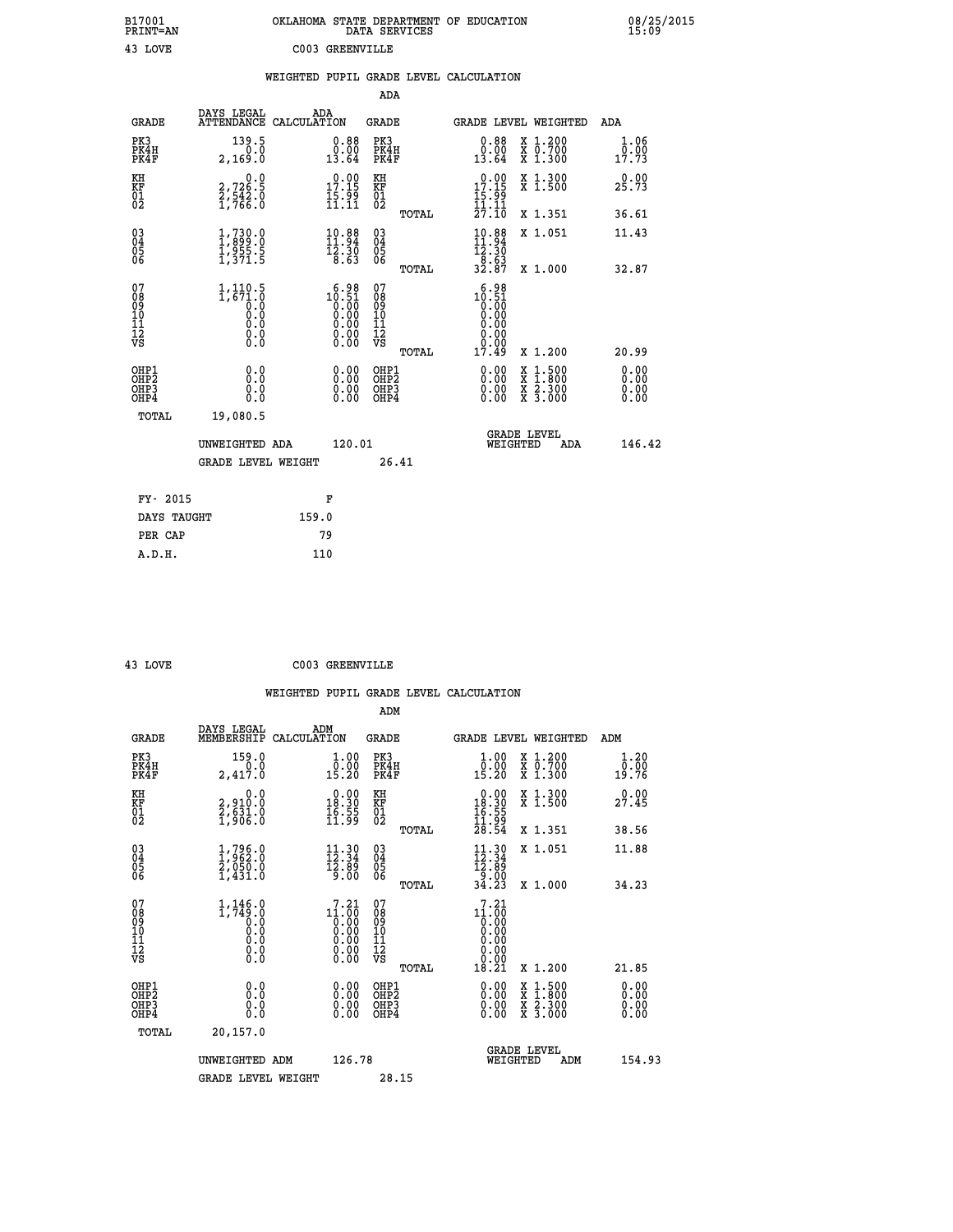| OKLAHOMA STATE DEPARTMENT OF EDUCATION<br>DATA SERVICES |  |
|---------------------------------------------------------|--|
| 1004 THACKERVILLE                                       |  |

 **B17001 OKLAHOMA STATE DEPARTMENT OF EDUCATION 08/25/2015**

|                                                                    |                                                                |                                                                          | ADA                                                 |       |                                                                                                                               |        |                                          |                              |
|--------------------------------------------------------------------|----------------------------------------------------------------|--------------------------------------------------------------------------|-----------------------------------------------------|-------|-------------------------------------------------------------------------------------------------------------------------------|--------|------------------------------------------|------------------------------|
| <b>GRADE</b>                                                       | DAYS LEGAL<br>ATTENDANCE CALCULATION                           | ADA                                                                      | <b>GRADE</b>                                        |       | GRADE LEVEL WEIGHTED                                                                                                          |        |                                          | <b>ADA</b>                   |
| PK3<br>PK4H<br>PK4F                                                | 0.0<br>0.0<br>2,725.0                                          | $\begin{smallmatrix} 0.00\\ 0.00\\ 17.58 \end{smallmatrix}$              | PK3<br>PK4H<br>PK4F                                 |       | $\begin{smallmatrix} 0.00\\ 0.00\\ 17.58 \end{smallmatrix}$                                                                   |        | X 1.200<br>X 0.700<br>X 1.300            | 0.00<br>0.00<br>22.85        |
| KH<br>KF<br>01<br>02                                               | 0.0<br>3,541.5<br>3,917.5<br>4,019.0                           | $\begin{smallmatrix} 0.00\\ 22.85\\ 25.27\\ 25.93\\ \end{smallmatrix}$   | KH<br>KF<br>01<br>02                                |       | $\begin{smallmatrix} 0.00\\ 22.85\\ 25.27\\ 25.93\\ 51.20 \end{smallmatrix}$                                                  |        | X 1.300<br>X 1.500                       | 0.00<br>34.28                |
|                                                                    |                                                                |                                                                          |                                                     | TOTAL |                                                                                                                               |        | X 1.351                                  | 69.17                        |
| $\begin{smallmatrix} 03 \\[-4pt] 04 \end{smallmatrix}$<br>Ŏ5<br>06 | $\frac{4}{2}, \frac{273}{705}$ .0<br>3, 333.5<br>3, 374.5      | 27.57<br>$\frac{51.51}{21.77}$                                           | $\begin{array}{c} 03 \\ 04 \\ 05 \\ 06 \end{array}$ | TOTAL | $27.57$<br>$17.45$<br>$\frac{21.51}{21.77}$<br>60.73                                                                          |        | X 1.051<br>X 1.000                       | 28.98<br>60.73               |
| 07<br>08<br>09<br>11<br>11<br>12<br>VS                             | 3,576.5<br>3,058.0<br>5,262.5<br>5,249.5<br>2,382.5<br>2,396.0 | $23.07$<br>$19.73$<br>$33.95$<br>$17.74$<br>$15.37$<br>$15.46$<br>$0.00$ | 07<br>08<br>09<br>11<br>11<br>12<br>VS              |       | $\begin{smallmatrix} 23 & 07 \\ 19 & 73 \\ 33 & 954 \\ 17 & 74 \\ 15 & 37 \\ 15 & 46 \\ 0 & 00 \\ 125 & 32 \end{smallmatrix}$ |        |                                          |                              |
|                                                                    |                                                                |                                                                          |                                                     | TOTAL |                                                                                                                               |        | X 1.200                                  | 150.38                       |
| OHP1<br>OH <sub>P</sub> 2<br>OHP3<br>OHP4                          | 0.0<br>Ō.Ō<br>0.0<br>0.0                                       | 0.00<br>$\begin{smallmatrix} 0.00 \ 0.00 \end{smallmatrix}$              | OHP1<br>OH <sub>P</sub> 2<br>OHP3<br>OHP4           |       | 0.00<br>0.00<br>0.00                                                                                                          | X<br>X | $1:500$<br>$1:800$<br>X 2.300<br>X 3.000 | 0.00<br>0.00<br>0.00<br>0.00 |
| TOTAL                                                              | 47,314.0                                                       |                                                                          |                                                     |       |                                                                                                                               |        |                                          |                              |
|                                                                    | UNWEIGHTED ADA                                                 | 305.25                                                                   |                                                     |       | <b>GRADE LEVEL</b><br>WEIGHTED                                                                                                |        | ADA                                      | 366.39                       |
|                                                                    | <b>GRADE LEVEL WEIGHT</b>                                      |                                                                          | 61.14                                               |       |                                                                                                                               |        |                                          |                              |
| FY- 2015                                                           |                                                                | F                                                                        |                                                     |       |                                                                                                                               |        |                                          |                              |
| DAYS TAUGHT                                                        |                                                                | 155.0                                                                    |                                                     |       |                                                                                                                               |        |                                          |                              |
| PER CAP                                                            |                                                                | 66                                                                       |                                                     |       |                                                                                                                               |        |                                          |                              |
|                                                                    |                                                                |                                                                          |                                                     |       |                                                                                                                               |        |                                          |                              |

 **A.D.H. 242**

**B17001<br>PRINT=AN<br>43 LOVE** 

 **43 LOVE I004 THACKERVILLE**

|                                           |                                                                                                                                               |                                                                                        | ADM                                                 |                                                                          |                                          |                      |
|-------------------------------------------|-----------------------------------------------------------------------------------------------------------------------------------------------|----------------------------------------------------------------------------------------|-----------------------------------------------------|--------------------------------------------------------------------------|------------------------------------------|----------------------|
| <b>GRADE</b>                              | DAYS LEGAL<br>MEMBERSHIP                                                                                                                      | ADM<br>CALCULATION                                                                     | <b>GRADE</b>                                        |                                                                          | GRADE LEVEL WEIGHTED                     | ADM                  |
| PK3<br>PK4H<br>PK4F                       | 0.0<br>ة:ة<br>2,976.0                                                                                                                         | $\begin{smallmatrix} 0.00\\ 0.00\\ 19.20 \end{smallmatrix}$                            | PK3<br>PK4H<br>PK4F                                 | $\begin{smallmatrix} 0.00\\ 0.00\\ 19.20 \end{smallmatrix}$              | X 1.200<br>X 0.700<br>X 1.300            | 0.00<br>ةة.<br>24.96 |
| KH<br>KF<br>01<br>02                      | 0.0<br>3,856:0<br>4,231:0<br>4,351:0                                                                                                          | $\begin{smallmatrix} 0.00\\24.88\\27.30\\28.07 \end{smallmatrix}$                      | KH<br>KF<br>01<br>02                                | $\begin{smallmatrix} 0.00\\24.88\\27.30\\28.07\\55.37 \end{smallmatrix}$ | X 1.300<br>X 1.500                       | 37.32                |
|                                           |                                                                                                                                               |                                                                                        | TOTAL                                               |                                                                          | X 1.351                                  | 74.80                |
| 03<br>04<br>05<br>06                      | $\frac{4}{2}, \frac{429}{865} .0$<br>3,600.0<br>3,699.0                                                                                       | $\begin{smallmatrix} 28.57\ 18.48\ 23.23\ 23.86 \end{smallmatrix}$                     | $\begin{array}{c} 03 \\ 04 \\ 05 \\ 06 \end{array}$ | 28.57<br>18.48<br>23.23<br>23.86<br>65.57                                | X 1.051                                  | 30.03                |
|                                           |                                                                                                                                               |                                                                                        | TOTAL                                               |                                                                          | X 1.000                                  | 65.57                |
| 07<br>08<br>09<br>101<br>112<br>VS        | $\begin{smallmatrix} 3\,,\,716\,.0\\ 3\,,\,178\,.0\\ 5\,,\,470\,.0\\ 2\,,\,871\,.0\\ 2\,,\,487\,.0\\ 2\,,\,483\,.0\\ 0\,.0 \end{smallmatrix}$ | $\begin{smallmatrix} 23.97\ 20.50\ 35.29\ 18.52\ 16.05\ 16.02\ 0.00 \end{smallmatrix}$ | 07<br>08<br>09<br>11<br>11<br>12<br>VS              | 23.97<br>20.50<br>35.29<br>35.29<br>18.05<br>16.020<br>0.90              |                                          |                      |
|                                           |                                                                                                                                               |                                                                                        | TOTAL                                               | 130.35                                                                   | X 1.200                                  | 156.42               |
| OHP1<br>OHP2<br>OH <sub>P</sub> 3<br>OHP4 | 0.0<br>$\begin{smallmatrix} 0.0 & 0 \ 0.0 & 0 \end{smallmatrix}$                                                                              |                                                                                        | OHP1<br>OHP2<br>OHP <sub>3</sub>                    | $0.00$<br>$0.00$<br>0.00                                                 | X 1:500<br>X 1:800<br>X 2:300<br>X 3:000 | 0.00<br>0.00<br>0.00 |
| TOTAL                                     | 50,212.0                                                                                                                                      |                                                                                        |                                                     |                                                                          |                                          |                      |
|                                           | UNWEIGHTED<br>ADM                                                                                                                             | 323.94                                                                                 |                                                     |                                                                          | GRADE LEVEL<br>WEIGHTED<br>ADM           | 389.10               |
|                                           | <b>GRADE LEVEL WEIGHT</b>                                                                                                                     |                                                                                        | 65.16                                               |                                                                          |                                          |                      |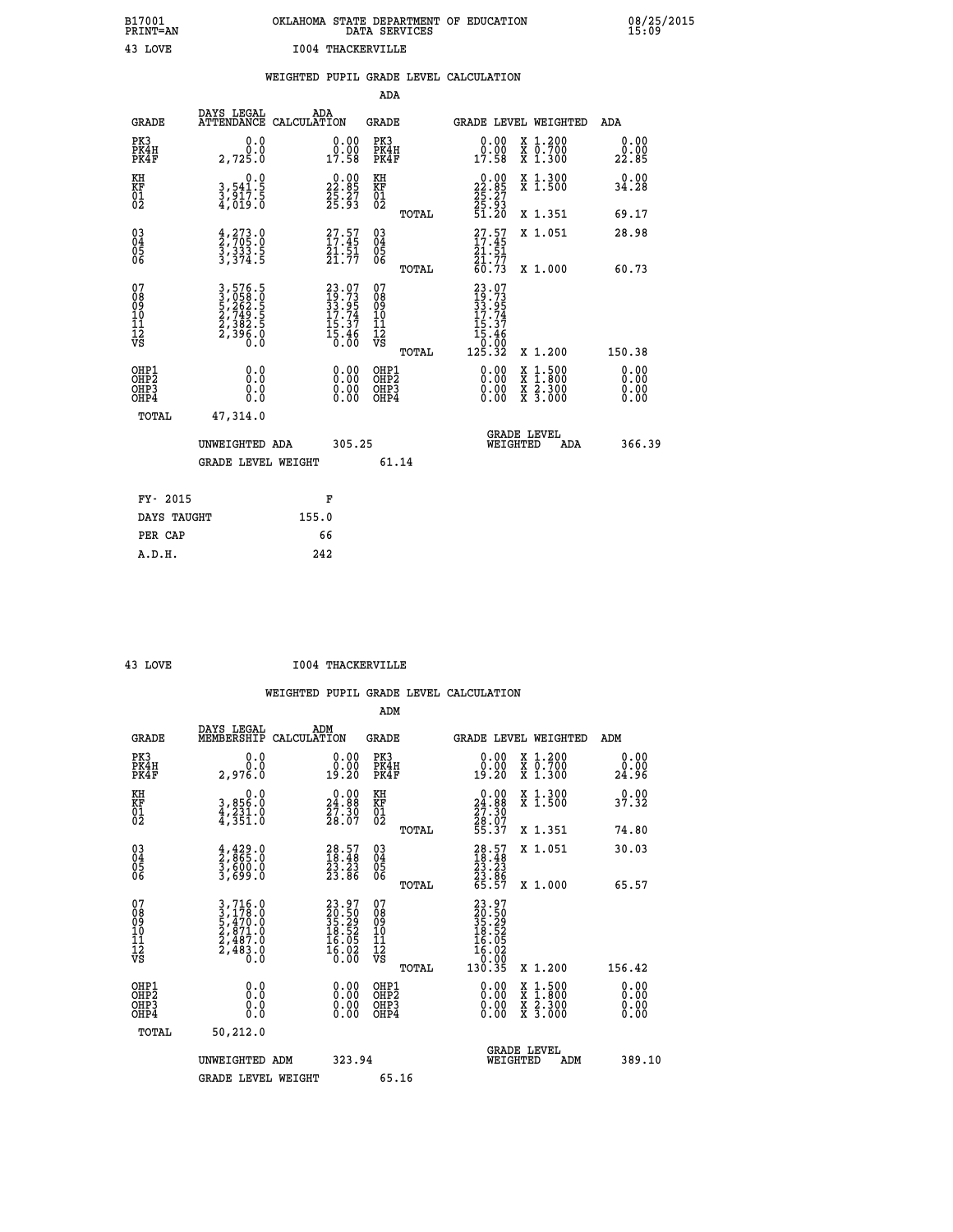| B17001<br>PRINT=AN                       |                                                                           | OKLAHOMA STATE DEPARTMENT OF EDUCATION                              | DATA SERVICES                                                   |                                                                              |                                                                                          | 08/25/2015            |
|------------------------------------------|---------------------------------------------------------------------------|---------------------------------------------------------------------|-----------------------------------------------------------------|------------------------------------------------------------------------------|------------------------------------------------------------------------------------------|-----------------------|
| 43 LOVE                                  |                                                                           | I005 TURNER                                                         |                                                                 |                                                                              |                                                                                          |                       |
|                                          |                                                                           | WEIGHTED PUPIL GRADE LEVEL CALCULATION                              | ADA                                                             |                                                                              |                                                                                          |                       |
| <b>GRADE</b>                             | DAYS LEGAL                                                                | ADA<br>ATTENDANCE CALCULATION                                       | <b>GRADE</b>                                                    | GRADE LEVEL WEIGHTED                                                         |                                                                                          | ADA                   |
| PK3<br>PK4H<br>PK4F                      | 72.0<br>0.0<br>3,725.5                                                    | 0.42<br>0.00<br>21.66                                               | PK3<br>PK4H<br>PK4F                                             | 0.42<br>_0.00<br>21.66                                                       | X 1.200<br>X 0.700<br>X 1.300                                                            | 0.50<br>0.00<br>28.16 |
| KH<br>KF<br>01<br>02                     | 97.0<br>4,040.5<br>$\frac{3}{5}$ , 045.0                                  | $\begin{smallmatrix} 0.61\ 23.49\ 17.70\ 30.09 \end{smallmatrix}$   | KH<br>KF<br>01<br>02                                            | $\begin{smallmatrix} 0.61\ 23.49\ 17.70\ 30.09\ 47.79 \end{smallmatrix}$     | X 1.300<br>X 1.500                                                                       | 0.79<br>35.24         |
|                                          |                                                                           |                                                                     | TOTAL                                                           |                                                                              | X 1.351                                                                                  | 64.56                 |
| 030404<br>06                             | 3,548.5<br>4,349.5<br>3,356.5<br>4,573.0                                  | 20.63<br>25.36<br>19.51<br>26.59                                    | $\begin{matrix} 03 \\ 04 \\ 05 \\ 06 \end{matrix}$              | $20.63$<br>25.36<br>19.51<br>26.59<br>71.46                                  | X 1.051                                                                                  | 21.68                 |
| 07<br>08<br>09<br>10<br>11<br>12<br>VS   | 3,644.5<br>3,802.5<br>3,937.5<br>4,367.0<br>4,367.0<br>2,973.0<br>2,509.0 | 21.19<br>22.11<br>22.89<br>25.39<br>25.32<br>17.32<br>14.59<br>0.00 | <b>TOTAL</b><br>07<br>08<br>09<br>10<br>11<br>12<br>VS<br>TOTAL | $21.19$<br>$22.11$<br>$22.89$<br>$25.39$<br>17.32<br>14.59<br>0.00<br>123.49 | X 1.000<br>X 1.200                                                                       | 71.46<br>148.19       |
| OHP1<br>OHP <sub>2</sub><br>OHP3<br>OHP4 | 0.0<br>0.0<br>0.0                                                         | 0.00<br>0.00                                                        | OHP1<br>OHP <sub>2</sub><br>OHP3<br>OHP4                        | 0.00<br>0.00                                                                 | $\begin{smallmatrix} x & 1.500 \\ x & 1.800 \\ x & 2.300 \\ x & 3.000 \end{smallmatrix}$ | 0.00<br>0.0000        |
| TOTAL                                    | 53,216.0                                                                  |                                                                     |                                                                 |                                                                              |                                                                                          |                       |
|                                          | UNWEIGHTED ADA                                                            | 309.55                                                              |                                                                 | <b>GRADE LEVEL</b><br>WEIGHTED                                               | ADA                                                                                      | 370.58                |
|                                          | <b>GRADE LEVEL WEIGHT</b>                                                 |                                                                     | 61.03                                                           |                                                                              |                                                                                          |                       |
| FY- 2015                                 |                                                                           | F                                                                   |                                                                 |                                                                              |                                                                                          |                       |
| DAYS TAUGHT                              |                                                                           | 172.0                                                               |                                                                 |                                                                              |                                                                                          |                       |
| PER CAP                                  |                                                                           | 92                                                                  |                                                                 |                                                                              |                                                                                          |                       |

| 43 LOVE | <b>I005 TURNER</b> |
|---------|--------------------|
|         |                    |

 **WEIGHTED PUPIL GRADE LEVEL CALCULATION ADM DAYS LEGAL ADM GRADE MEMBERSHIP CALCULATION GRADE GRADE LEVEL WEIGHTED ADM PK3 72.0 0.42 PK3 0.42 X 1.200 0.50 PK4H 0.0 0.00 PK4H 0.00 X 0.700 0.00 PK4F 3,958.0 23.01 PK4F 23.01 X 1.300 29.91 KH 97.0 0.61 KH 0.61 X 1.300 0.79 KF 4,410.0 25.64 KF 25.64 X 1.500 38.46**  $\begin{array}{cccc} \text{KH} & \text{97.0} & \text{0.61} & \text{KH} \\ \text{KF} & \text{4,410.0} & \text{25.64} & \text{KF} \\ \text{02} & \text{5,471.0} & \text{31.81} & \text{02} \end{array}$  $02$  5,471.0  $31.81$   $02$   $\frac{31.81}{2}$ ,  $03\frac{1}{2}$  **TOTAL 50.70 X 1.351 68.50 03 3,748.0 21.79 03 21.79 X 1.051 22.90 04 4,596.0 26.80 04 26.80 05 3,542.0 20.59 05 20.59 06 4,801.0 27.91 06 27.91 TOTAL 75.30 X 1.000 75.30 07 3,941.0 22.91 07 22.91 08 4,086.0 23.76 08 23.76 09 4,174.0 24.27 09 24.27 10 4,650.0 27.03 10 27.03 11 3,177.0 18.50 11 18.50 12 2,605.0 15.15 12 15.15 VS 0.0 0.00 VS 0.00**  $\begin{array}{cccc} 22.91 & 07 & 22.91 & 17.11 & 17.12 & 18.50 & 23.76 & 27.03 & 10 & 24.27.6 & 27.03 & 10 & 27.03 & 27.03 & 27.03 & 27.03 & 27.03 & 27.03 & 27.03 & 27.03 & 27.03 & 27.03 & 27.03 & 27.03 & 27.03 & 27.03 & 27.03 & 27.03 & 27.03 & 27.03 & 27.03 & 27$  **OHP1 0.0 0.00 OHP1 0.00 X 1.500 0.00 OHP2 0.0 0.00 OHP2 0.00 X 1.800 0.00 OHP3 0.0 0.00 OHP3 0.00 X 2.300 0.00 OHP4 0.0 0.00 OHP4 0.00 X 3.000 0.00 TOTAL 56,577.0 GRADE LEVEL UNWEIGHTED ADM 329.09 WEIGHTED ADM 394.30** GRADE LEVEL WEIGHT 65.21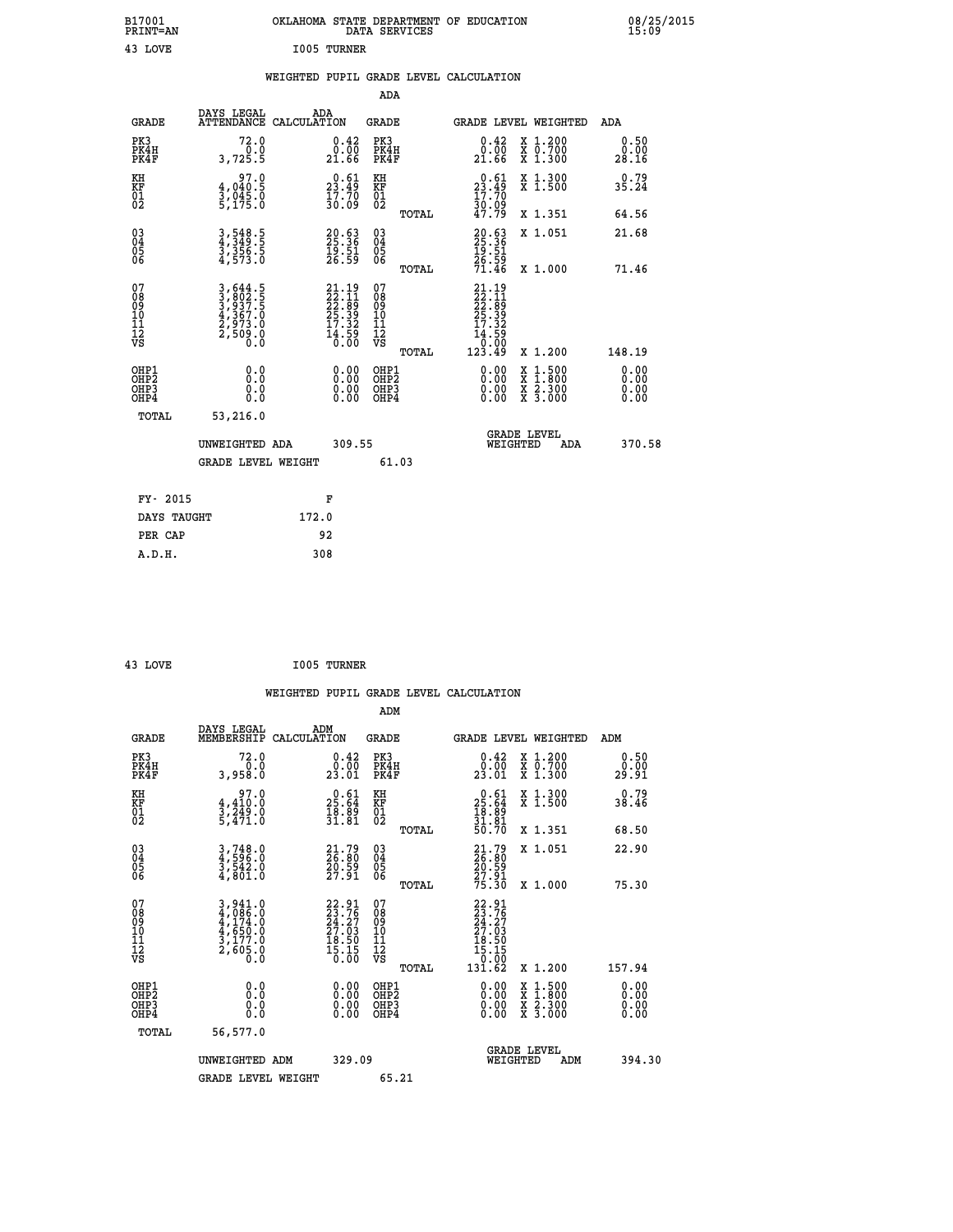| OKLAHOMA STATE DEPARTMENT OF EDUCATION<br>DATA SERVICES |  |
|---------------------------------------------------------|--|
| 1016 MARIETTA                                           |  |

08/25/2015<br>15:09

|  |  | WEIGHTED PUPIL GRADE LEVEL CALCULATION |
|--|--|----------------------------------------|
|  |  |                                        |

|                                                                    |                                                                                                                                                |                                                                          | ADA                                       |       |                                                                                               |                                                    |                              |
|--------------------------------------------------------------------|------------------------------------------------------------------------------------------------------------------------------------------------|--------------------------------------------------------------------------|-------------------------------------------|-------|-----------------------------------------------------------------------------------------------|----------------------------------------------------|------------------------------|
| <b>GRADE</b>                                                       | DAYS LEGAL<br>ATTENDANCE CALCULATION                                                                                                           | ADA                                                                      | <b>GRADE</b>                              |       |                                                                                               | GRADE LEVEL WEIGHTED                               | <b>ADA</b>                   |
| PK3<br>PK4H<br>PK4F                                                | 748.0<br>0.0<br>9,522.0                                                                                                                        | $\begin{smallmatrix} 4.45\ 0.00\ 56.73 \end{smallmatrix}$                | PK3<br>PK4H<br>PK4F                       |       | $\begin{smallmatrix} 4.45\ 0.00\ 56.73 \end{smallmatrix}$                                     | X 1.200<br>X 0.700<br>X 1.300                      | 5.34<br>0.00<br>73.75        |
| KH<br>KF<br>01<br>02                                               | 0.0<br>12,945.0<br>11,349.5<br>14,825.0                                                                                                        | 77.18<br>$\frac{67.56}{88.28}$                                           | KH<br>KF<br>01<br>02                      |       | 77.18<br>$\begin{array}{c} 67.56 \\ 88.28 \\ 155.84 \end{array}$                              | X 1.300<br>X 1.500                                 | 0.00<br>115.77               |
|                                                                    |                                                                                                                                                |                                                                          |                                           | TOTAL |                                                                                               | X 1.351                                            | 210.54                       |
| $\begin{smallmatrix} 03 \\[-4pt] 04 \end{smallmatrix}$<br>05<br>ŌĞ | 12,613.5<br>11,505.5<br>10,690.0<br>11,151.0                                                                                                   | 75.08<br>68.49<br>63.63<br>66.38                                         | 03<br>04<br>05<br>06                      | TOTAL | $75.0868.4963.6366.38198.50$                                                                  | X 1.051<br>X 1.000                                 | 78.91<br>198.50              |
| 07<br>08<br>09<br>11<br>11<br>12<br>VS                             | $\begin{smallmatrix} 12,406\cdot 0\\ 13,079\cdot 0\\ 11,288\cdot 5\\ 12,299\cdot 0\\ 12,811\cdot 5\\ 9,373\cdot 0\\ 0\cdot 0\end{smallmatrix}$ | $74.04$<br>$77.85$<br>$67.21$<br>$73.21$<br>$76.26$<br>$75.79$<br>$0.00$ | 07<br>08<br>09<br>11<br>11<br>12<br>VS    |       | 74.04<br>$77.85$<br>$73.21$<br>$73.21$<br>$76.26$<br>$76.79$<br>$55.79$<br>$0.00$<br>$424.36$ |                                                    |                              |
|                                                                    |                                                                                                                                                |                                                                          |                                           | TOTAL |                                                                                               | X 1.200                                            | 509.23                       |
| OHP1<br>OHP <sub>2</sub><br>OHP3<br>OHP4                           | 0.0<br>Ō.Ō<br>0.0<br>Ō.Ō                                                                                                                       | 0.00<br>$\begin{smallmatrix} 0.00 \ 0.00 \end{smallmatrix}$              | OHP1<br>OH <sub>P</sub> 2<br>OHP3<br>OHP4 |       | 0.00<br>0.00<br>0.00                                                                          | $1:500$<br>$1:800$<br>X<br>X<br>X 2.300<br>X 3.000 | 0.00<br>0.00<br>0.00<br>0.00 |
| TOTAL                                                              | 166,606.5                                                                                                                                      |                                                                          |                                           |       |                                                                                               |                                                    |                              |
|                                                                    | UNWEIGHTED ADA                                                                                                                                 | 992.14                                                                   |                                           |       |                                                                                               | <b>GRADE LEVEL</b><br>WEIGHTED<br>ADA              | 1,192.04                     |
|                                                                    | <b>GRADE LEVEL WEIGHT</b>                                                                                                                      |                                                                          | 199.90                                    |       |                                                                                               |                                                    |                              |
| FY- 2015                                                           |                                                                                                                                                | F                                                                        |                                           |       |                                                                                               |                                                    |                              |
| DAYS TAUGHT                                                        |                                                                                                                                                | 168.0                                                                    |                                           |       |                                                                                               |                                                    |                              |
| PER CAP                                                            |                                                                                                                                                | 59                                                                       |                                           |       |                                                                                               |                                                    |                              |
|                                                                    |                                                                                                                                                |                                                                          |                                           |       |                                                                                               |                                                    |                              |

 **A.D.H. 838**

 **B17001<br>PRINT=AN 43 LOVE** 

 **43 LOVE I016 MARIETTA**

|                                    |                                          |                                                                                                                     |                                                                                    | ADM                                                |       |                                                                           |                                          |                              |
|------------------------------------|------------------------------------------|---------------------------------------------------------------------------------------------------------------------|------------------------------------------------------------------------------------|----------------------------------------------------|-------|---------------------------------------------------------------------------|------------------------------------------|------------------------------|
|                                    | <b>GRADE</b>                             | DAYS LEGAL<br>MEMBERSHIP<br>CALCULATION                                                                             | ADM                                                                                | <b>GRADE</b>                                       |       |                                                                           | GRADE LEVEL WEIGHTED                     | ADM                          |
| PK3                                | PK4H<br>PK4F                             | 748.0<br>0.0<br>10,304.0                                                                                            | 4.45<br>$\begin{array}{c} \tilde{0} \cdot \tilde{0} \ \tilde{0} \cdot \end{array}$ | PK3<br>PK4H<br>PK4F                                |       | $\begin{smallmatrix} 4.45\ 0.00\ 61.39 \end{smallmatrix}$                 | X 1.200<br>X 0.700<br>X 1.300            | 5.34<br>0.00<br>79.81        |
| KH<br>KF<br>01<br>02               |                                          | 0.0<br>13,979.0<br>12,185.0<br>15,738.0                                                                             | $\begin{smallmatrix} 0.00\\ 83.35\\ 72.53\\ 93.72 \end{smallmatrix}$               | KH<br>KF<br>01<br>02                               |       | $\begin{smallmatrix}&&0.00\\83.35\\72.53\\93.72\\166.25\end{smallmatrix}$ | X 1.300<br>X 1.500                       | 0.00<br>125.03               |
|                                    |                                          |                                                                                                                     |                                                                                    |                                                    | TOTAL |                                                                           | X 1.351                                  | 224.60                       |
| 03<br>04<br>05<br>06               |                                          | $\begin{smallmatrix} 13\,,\,4\,11\cdot0\\ 12\,,\,138\cdot0\\ 11\,,\,233\cdot0\\ 11\,,\,649\cdot0 \end{smallmatrix}$ | 79.83<br>72.25<br>66.86<br>69.34                                                   | $\begin{matrix} 03 \\ 04 \\ 05 \\ 06 \end{matrix}$ |       | $79.83\n72.25\n66.86\n69.34\n208.45$                                      | X 1.051                                  | 83.90                        |
|                                    |                                          |                                                                                                                     |                                                                                    |                                                    | TOTAL |                                                                           | X 1.000                                  | 208.45                       |
| 07<br>08<br>09<br>101<br>112<br>VS |                                          | $\begin{smallmatrix} 12,958.0\\ 13,738.0\\ 11,969.0\\ 12,882.0\\ 13,627.0\\ 9,870.0\\ 0.0 \end{smallmatrix}$        | $77.3481.7771.2876.6881.1183.7558.750.00$                                          | 07<br>08<br>09<br>11<br>11<br>12<br>VS             | TOTAL | $77.34$<br>81.77<br>71.28<br>$76.68$<br>81.11<br>88.75<br>50.00<br>446.93 | X 1.200                                  | 536.32                       |
|                                    | OHP1<br>OHP2<br>OH <sub>P3</sub><br>OHP4 | 0.0<br>0.000                                                                                                        | $0.00$<br>$0.00$<br>0.00                                                           | OHP1<br>OHP2<br>OHP <sub>3</sub>                   |       | $0.00$<br>$0.00$<br>0.00                                                  | X 1:500<br>X 1:800<br>X 2:300<br>X 3:000 | 0.00<br>0.00<br>0.00<br>0.00 |
|                                    | TOTAL                                    | 176,429.0                                                                                                           |                                                                                    |                                                    |       |                                                                           |                                          |                              |
|                                    |                                          | UNWEIGHTED ADM                                                                                                      | 1,050.65                                                                           |                                                    |       | WEIGHTED                                                                  | <b>GRADE LEVEL</b><br>ADM                | 1,263.45                     |
|                                    |                                          | <b>GRADE LEVEL WEIGHT</b>                                                                                           |                                                                                    | 212.80                                             |       |                                                                           |                                          |                              |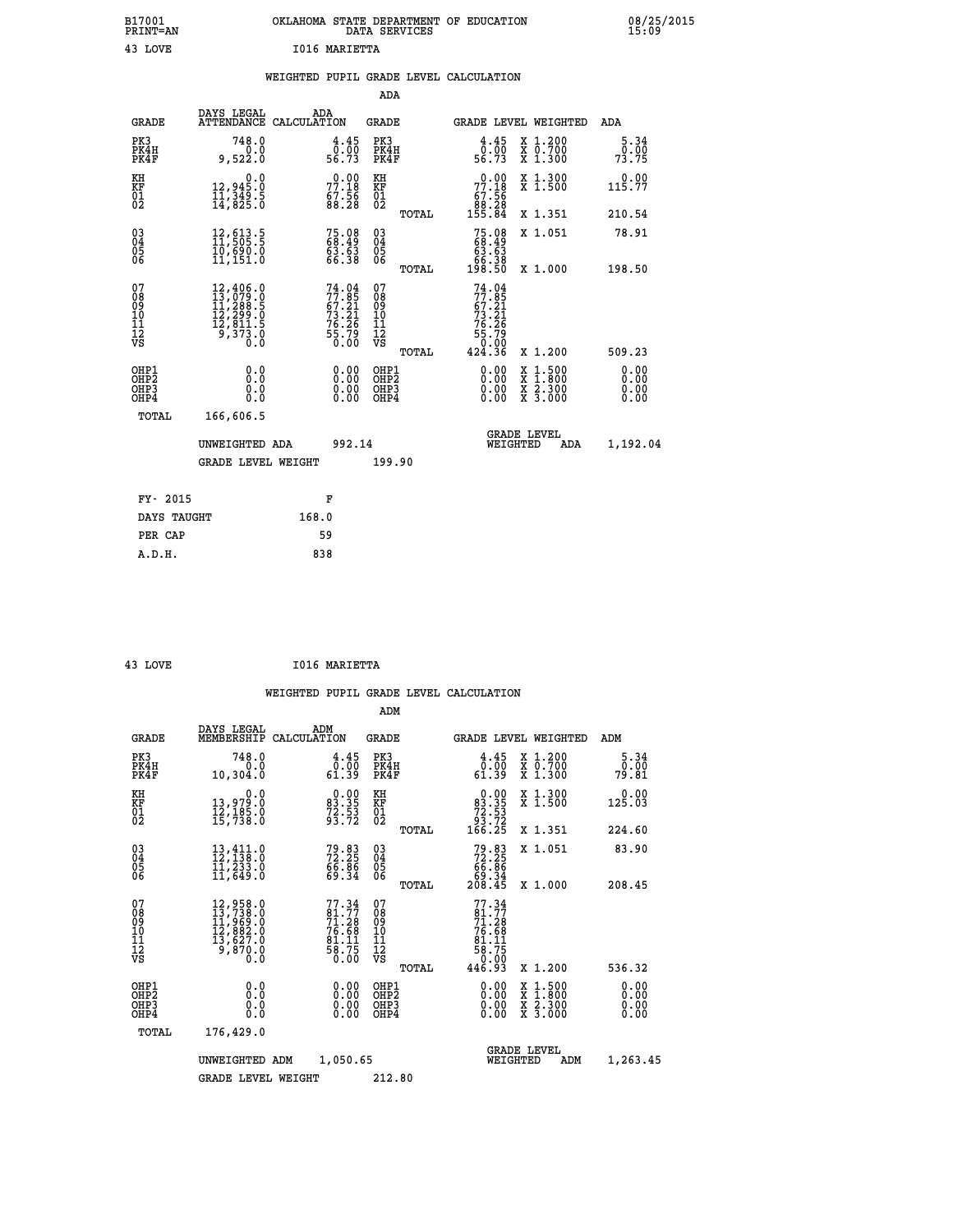| B17001          | OKLAHOMA STATE DEPARTMENT OF EDUCATION |
|-----------------|----------------------------------------|
| <b>PRINT=AN</b> | DATA SERVICES                          |
| LOVE            | COUNTY TOTALS                          |

 **B17001 OKLAHOMA STATE DEPARTMENT OF EDUCATION 08/25/2015**

|                                           |                                                                                           |                                                                                                                                          | ADA                                                 |       |                                                                                                                                            |                                                                                                                                      |                              |
|-------------------------------------------|-------------------------------------------------------------------------------------------|------------------------------------------------------------------------------------------------------------------------------------------|-----------------------------------------------------|-------|--------------------------------------------------------------------------------------------------------------------------------------------|--------------------------------------------------------------------------------------------------------------------------------------|------------------------------|
| <b>GRADE</b>                              | DAYS LEGAL                                                                                | ADA<br>ATTENDANCE CALCULATION                                                                                                            | GRADE                                               |       | GRADE LEVEL WEIGHTED                                                                                                                       |                                                                                                                                      | ADA                          |
| PK3<br>PK4H<br>PK4F                       | 959.5<br>0.0<br>18,141.5                                                                  | $5.75$<br>$0.00$<br>109.61                                                                                                               | PK3<br>PK4H<br>PK4F                                 |       | 5.75<br>0.00<br>109.61                                                                                                                     | X 1.200<br>X 0.700<br>X 1.300                                                                                                        | 6.90<br>0.00<br>142.49       |
| KH<br>KF<br>01<br>02                      | 97.0<br>23,253.5<br>20,854.0<br>25,785.0                                                  | $\begin{smallmatrix} &0.61\ 140.67\ 126.52\ 155.41\end{smallmatrix}$                                                                     | KH<br>KF<br>01<br>02                                |       | $0.61$<br>140.67<br>$\frac{126}{155}$ : $\frac{52}{41}$<br>$281.93$                                                                        | X 1.300<br>X 1.500                                                                                                                   | 0.79<br>211.02               |
|                                           |                                                                                           |                                                                                                                                          |                                                     | TOTAL |                                                                                                                                            | X 1.351                                                                                                                              | 380.88                       |
| 03<br>04<br>05<br>06                      | $22, 165.0$<br>$20, 459.0$<br>$19, 335.5$<br>$20, 470.0$                                  | $134.16$<br>$123.24$<br>$\frac{1}{12}$ $\frac{1}{3}$ $\cdot \frac{1}{3}$ $\frac{1}{2}$ $\frac{1}{3}$                                     | $\begin{array}{c} 03 \\ 04 \\ 05 \\ 06 \end{array}$ |       | $134.16$<br>$123.24$<br>$\frac{116.95}{123.37}$<br>363.56                                                                                  | X 1.051                                                                                                                              | 504.56                       |
|                                           |                                                                                           |                                                                                                                                          |                                                     | TOTAL |                                                                                                                                            | X 1.000                                                                                                                              | 363.56                       |
| 07<br>08<br>09<br>10<br>11<br>12<br>VS    | $20,737.5$<br>$21,610.5$<br>$20,488.5$<br>$19,415.5$<br>$18,167.0$<br>$14,278.0$<br>$0.0$ | $\begin{smallmatrix} 125\cdot28\\ 130\cdot20\\ 124\cdot05\\ 124\cdot05\\ 16\cdot34\\ 108\cdot95\\ 85\cdot86\\ 0\cdot00\end{smallmatrix}$ | 07<br>08<br>09<br>11<br>11<br>12<br>VS              | TOTAL | $\begin{smallmatrix} 125\cdot28\\ 130\cdot20\\ 124\cdot05\\ 146\cdot34\\ 168\cdot95\\ 85\cdot86\\ 0\cdot90\\ 0\end{smallmatrix}$<br>690.66 | X 1.200                                                                                                                              | 828.79                       |
| OHP1<br>OH <sub>P</sub> 2<br>OHP3<br>OHP4 | 0.0<br>0.0<br>$0.\overline{0}$                                                            | 0.00<br>0.00                                                                                                                             | OHP1<br>OH <sub>P</sub> 2<br>OHP3<br>OHP4           |       | 0.00<br>0.00<br>0.00                                                                                                                       | $\begin{smallmatrix} \mathtt{X} & 1 & 500 \\ \mathtt{X} & 1 & 800 \\ \mathtt{X} & 2 & 300 \\ \mathtt{X} & 3 & 000 \end{smallmatrix}$ | 0.00<br>0.00<br>0.00<br>0.00 |
| TOTAL                                     | 286,217.0                                                                                 |                                                                                                                                          |                                                     |       |                                                                                                                                            |                                                                                                                                      |                              |
|                                           | UNWEIGHTED ADA                                                                            | 1,726.95                                                                                                                                 |                                                     |       | WEIGHTED                                                                                                                                   | <b>GRADE LEVEL</b><br>ADA                                                                                                            | 2,075.43                     |
|                                           | <b>GRADE LEVEL WEIGHT</b>                                                                 |                                                                                                                                          | 348.48                                              |       |                                                                                                                                            |                                                                                                                                      |                              |
|                                           |                                                                                           |                                                                                                                                          |                                                     |       |                                                                                                                                            |                                                                                                                                      |                              |
| FY- 2015                                  |                                                                                           | F                                                                                                                                        |                                                     |       |                                                                                                                                            |                                                                                                                                      |                              |
| DAYS TAUGHT                               |                                                                                           | 654.0                                                                                                                                    |                                                     |       |                                                                                                                                            |                                                                                                                                      |                              |
| PER CAP                                   |                                                                                           | 296                                                                                                                                      |                                                     |       |                                                                                                                                            |                                                                                                                                      |                              |
| A.D.H.                                    |                                                                                           | 1,498                                                                                                                                    |                                                     |       |                                                                                                                                            |                                                                                                                                      |                              |

B17001<br>PRINT=AN<br>LOVE

**LOVE COUNTY TOTALS** 

|                                                       |                                                                                           |                                                                               | ADM                                                |                                                                                         |                                          |                              |
|-------------------------------------------------------|-------------------------------------------------------------------------------------------|-------------------------------------------------------------------------------|----------------------------------------------------|-----------------------------------------------------------------------------------------|------------------------------------------|------------------------------|
| <b>GRADE</b>                                          | DAYS LEGAL<br>MEMBERSHIP                                                                  | ADM<br>CALCULATION                                                            | <b>GRADE</b>                                       |                                                                                         | GRADE LEVEL WEIGHTED                     | ADM                          |
| PK3<br>PK4H<br>PK4F                                   | 979.0<br>0.0<br>19,655.0                                                                  | 5.87<br>0.00<br>118.80                                                        | PK3<br>PK4H<br>PK4F                                | $\begin{smallmatrix}5.87\0.00\\118.80\end{smallmatrix}$                                 | X 1.200<br>X 0.700<br>X 1.300            | 6.90<br>0.00<br>154.44       |
| KH<br>KF<br>01<br>02                                  | $\substack{25,155.0\\25,155.0\\22,296.0\\27,466.0$                                        | $\begin{array}{r} 0.61 \\ 152.17 \\ 135.27 \\ 165.59 \end{array}$             | KH<br>KF<br>01<br>02                               | $\begin{array}{r} 0.61 \\ 152.17 \\ 135.27 \\ 165.59 \\ 300.86 \end{array}$             | X 1.300<br>X 1.500                       | 0.79<br>228.26               |
|                                                       |                                                                                           |                                                                               | TOTAL                                              |                                                                                         | X 1.351                                  | 406.46                       |
| 03<br>04<br>05<br>06                                  | 23, 384.0<br>21, 561.0<br>20, 425.0<br>21,580.0                                           | $141.49$<br>$129.87$<br>$123.57$<br>130.11                                    | $\begin{matrix} 03 \\ 04 \\ 05 \\ 06 \end{matrix}$ | $141.49$<br>$129.87$<br>$123.57$<br>$130.11$<br>$383.55$                                | X 1.051                                  | 148.71                       |
|                                                       |                                                                                           |                                                                               | TOTAL                                              |                                                                                         | X 1.000                                  | 383.55                       |
| 07<br>08<br>09<br>101<br>112<br>VS                    | $21,761.0$<br>$22,751.0$<br>$21,613.0$<br>$20,403.0$<br>$19,291.0$<br>$14,958.0$<br>$0.0$ | $131.43$<br>$137.03$<br>$136.84$<br>$122.23$<br>$115.66$<br>$89.92$<br>$0.00$ | 07<br>08<br>09<br>101<br>11<br>12<br>VS<br>TOTAL   | $131.43$<br>$137.03$<br>$130.84$<br>$122.23$<br>$115.66$<br>$89.92$<br>$9.99$<br>727.11 | X 1.200                                  | 872.53                       |
| OHP1<br>OH <sub>P</sub> 2<br>OH <sub>P3</sub><br>OHP4 | 0.0<br>0.000                                                                              | $0.00$<br>$0.00$<br>0.00                                                      | OHP1<br>OHP2<br>OHP3<br>OHP4                       | $0.00$<br>$0.00$<br>0.00                                                                | X 1:500<br>X 1:800<br>X 2:300<br>X 3:000 | 0.00<br>0.00<br>0.00<br>0.00 |
| TOTAL                                                 | 303,375.0                                                                                 |                                                                               |                                                    |                                                                                         |                                          |                              |
|                                                       | UNWEIGHTED ADM                                                                            | 1,830.46                                                                      |                                                    | WEIGHTED                                                                                | <b>GRADE LEVEL</b><br>ADM                | 2,201.78                     |
|                                                       | <b>GRADE LEVEL WEIGHT</b>                                                                 |                                                                               | 371.32                                             |                                                                                         |                                          |                              |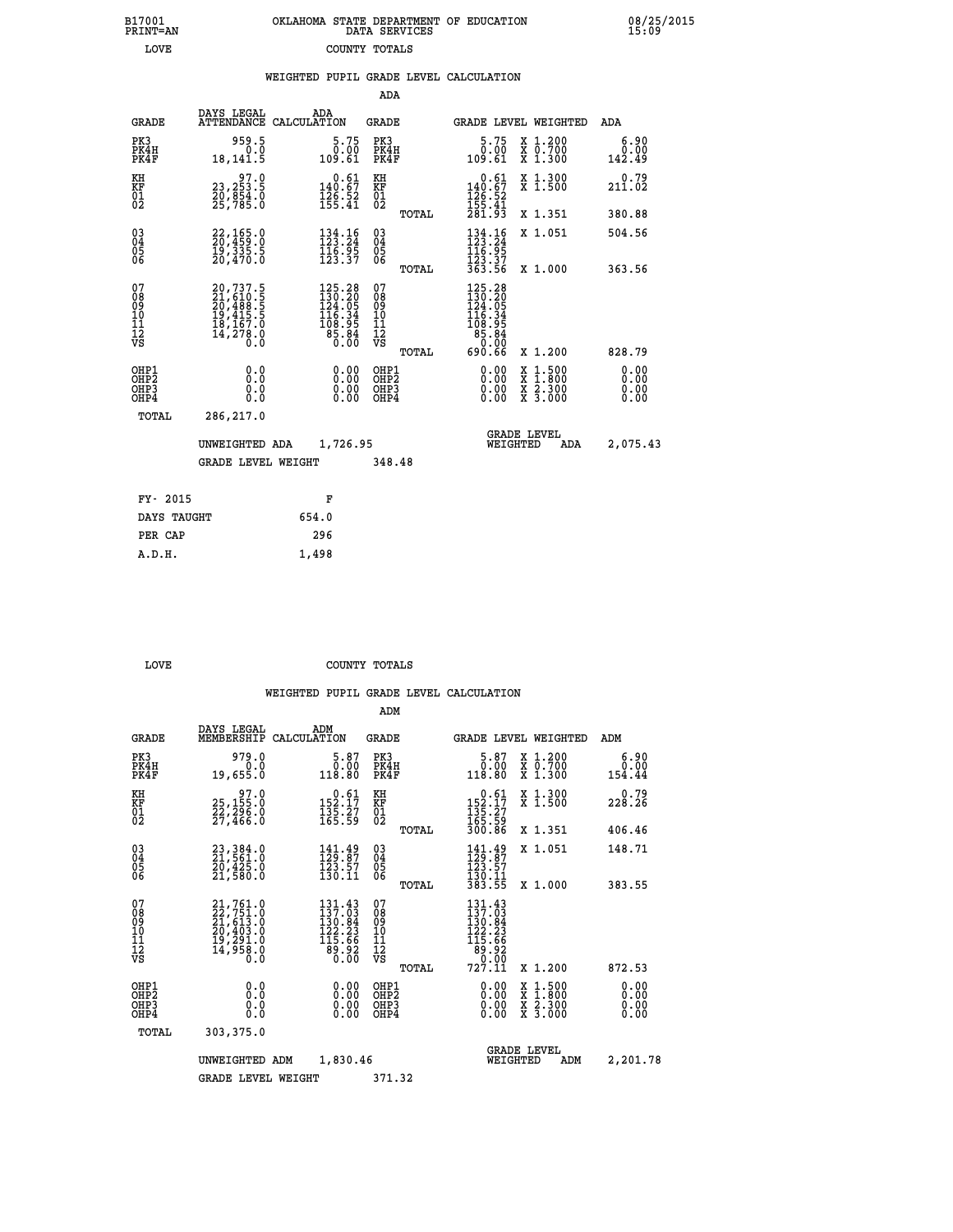| B17001                                 | PRINT=AN                                                                       | OKLAHOMA STATE DEPARTMENT OF EDUCATION                                                    | DATA SERVICES                                                      |                                                                                                        |                                                                                          | 08/25/2015<br>15:09   |
|----------------------------------------|--------------------------------------------------------------------------------|-------------------------------------------------------------------------------------------|--------------------------------------------------------------------|--------------------------------------------------------------------------------------------------------|------------------------------------------------------------------------------------------|-----------------------|
|                                        | 44 MAJOR                                                                       | I001 RINGWOOD                                                                             |                                                                    |                                                                                                        |                                                                                          |                       |
|                                        |                                                                                | WEIGHTED PUPIL GRADE LEVEL CALCULATION                                                    |                                                                    |                                                                                                        |                                                                                          |                       |
|                                        |                                                                                |                                                                                           | <b>ADA</b>                                                         |                                                                                                        |                                                                                          |                       |
|                                        | DAYS LEGAL<br><b>GRADE</b>                                                     | ADA<br>ATTENDANCE CALCULATION                                                             | GRADE                                                              | GRADE LEVEL WEIGHTED                                                                                   |                                                                                          | ADA                   |
| PK3<br>PK4H<br>PK4F                    | 0.0<br>0.0<br>4,781.5                                                          | 0.0000<br>27.96                                                                           | PK3<br>PK4H<br>PK4F                                                | $0.00$<br>0.00<br>27.96                                                                                | X 1.200<br>X 0.700<br>X 1.300                                                            | 0.00<br>0.00<br>36.35 |
| KH<br>KF<br>01<br>02                   | 0.0<br>$\frac{4}{5}, \frac{013}{329}$ . 5<br>5, 329. 5                         | $\begin{smallmatrix} 0.00\\ 23.47\\ 31.17\\ 34.53 \end{smallmatrix}$                      | KH<br><b>KF</b><br>01<br>02                                        | $0.00$<br>$23.47$<br>$31.17$<br>$34.53$<br>$65.70$                                                     | X 1.300<br>X 1.500                                                                       | 0.00<br>35.21         |
|                                        |                                                                                |                                                                                           | TOTAL                                                              |                                                                                                        | X 1.351                                                                                  | 88.76                 |
| 03<br>04<br>05<br>06                   | $\frac{4}{5}$ , $\frac{762}{908}$ . 0<br>$\frac{4}{4}$ , $\frac{653}{255}$ . 0 | $\begin{smallmatrix} 27.85\\ 34.55\\ 27.21\\ 24.88 \end{smallmatrix}$                     | $\begin{matrix} 03 \\ 04 \\ 05 \\ 06 \end{matrix}$                 | $\frac{27.85}{34.55}$                                                                                  | X 1.051                                                                                  | 29.27                 |
|                                        |                                                                                |                                                                                           | TOTAL                                                              | $\frac{54}{86}$ . $\frac{55}{64}$                                                                      | X 1.000                                                                                  | 86.64                 |
| 07<br>08<br>09<br>11<br>11<br>12<br>VS | 5,189.5<br>6,124.5<br>5,285.0<br>4,185.0<br>3,990.0<br>3,537.0<br>Ó.Ŏ          | $\begin{array}{r} 30.35 \\ 35.82 \\ 30.91 \\ 24.47 \\ 23.33 \\ 20.68 \\ 0.00 \end{array}$ | 07<br>ŏġ<br>09<br>$\frac{10}{11}$<br>$\frac{12}{12}$<br>$\sqrt{8}$ | 30.35<br>35.82<br>30.91<br>24.47<br>23.33<br>$\begin{smallmatrix} 0.68 \ 0.00 \end{smallmatrix}$<br>20 |                                                                                          |                       |
|                                        |                                                                                |                                                                                           | TOTAL                                                              | 165.56                                                                                                 | X 1.200                                                                                  | 198.67                |
| OHP1<br>OHP2<br>OHP3<br>OHP4           | 0.0<br>0.0<br>0.0                                                              | 0.00<br>$\begin{smallmatrix} 0.00 \ 0.00 \end{smallmatrix}$                               | OHP1<br>OHP2<br>OHP3<br>OHP4                                       | 0.00<br>0.00<br>0.00                                                                                   | $\begin{smallmatrix} x & 1.500 \\ x & 1.800 \\ x & 2.300 \\ x & 3.000 \end{smallmatrix}$ | 0.00<br>0.00<br>0.00  |
|                                        | TOTAL<br>67,918.0                                                              |                                                                                           |                                                                    |                                                                                                        |                                                                                          |                       |
|                                        | UNWEIGHTED ADA                                                                 | 397.18                                                                                    |                                                                    | <b>GRADE LEVEL</b><br>WEIGHTED                                                                         | ADA                                                                                      | 474.90                |
|                                        | <b>GRADE LEVEL WEIGHT</b>                                                      |                                                                                           | 77.72                                                              |                                                                                                        |                                                                                          |                       |
|                                        | FY- 2015                                                                       | F                                                                                         |                                                                    |                                                                                                        |                                                                                          |                       |
|                                        | DAYS TAUGHT                                                                    | 171.0                                                                                     |                                                                    |                                                                                                        |                                                                                          |                       |
|                                        | PER CAP                                                                        | 81                                                                                        |                                                                    |                                                                                                        |                                                                                          |                       |
|                                        | A.D.H.                                                                         | 271                                                                                       |                                                                    |                                                                                                        |                                                                                          |                       |

 **44 MAJOR I001 RINGWOOD**

|                                                      |                                                                                                  |                                                                                           |                                                 | WEIGHTED PUPIL GRADE LEVEL CALCULATION                                                                                                                                                                                                                                                                                                                                     |                              |
|------------------------------------------------------|--------------------------------------------------------------------------------------------------|-------------------------------------------------------------------------------------------|-------------------------------------------------|----------------------------------------------------------------------------------------------------------------------------------------------------------------------------------------------------------------------------------------------------------------------------------------------------------------------------------------------------------------------------|------------------------------|
|                                                      |                                                                                                  |                                                                                           | ADM                                             |                                                                                                                                                                                                                                                                                                                                                                            |                              |
| <b>GRADE</b>                                         | DAYS LEGAL<br>MEMBERSHIP<br>CALCULATION                                                          | ADM                                                                                       | <b>GRADE</b>                                    | GRADE LEVEL WEIGHTED                                                                                                                                                                                                                                                                                                                                                       | ADM                          |
| PK3<br>PK4H<br>PK4F                                  | 0.0<br>0.0<br>5,027.0                                                                            | 0.00<br>29.40                                                                             | PK3<br>PK4H<br>PK4F                             | $\begin{smallmatrix} 0.00\\ 0.00\\ 29.40 \end{smallmatrix}$<br>X 1.200<br>X 0.700<br>X 1.300                                                                                                                                                                                                                                                                               | 0.00<br>0.00<br>38.22        |
| KH<br>KF<br>01<br>02                                 | $\begin{smallmatrix}&&&0\cdot0\\4\,,&217\cdot0\\5\,,&544\cdot0\\6\,,&077\cdot0\end{smallmatrix}$ | $\begin{smallmatrix} 0.00\\ 24.66\\ 32.42\\ 35.54 \end{smallmatrix}$                      | KH<br>KF<br>01<br>02                            | $0.00$<br>$24.66$<br>$32.42$<br>$35.54$<br>$67.96$<br>X 1.300<br>X 1.500                                                                                                                                                                                                                                                                                                   | 0.00<br>36.99                |
|                                                      |                                                                                                  |                                                                                           | TOTAL                                           | X 1.351                                                                                                                                                                                                                                                                                                                                                                    | 91.81                        |
| $\begin{matrix} 03 \\ 04 \\ 05 \\ 06 \end{matrix}$   | $\frac{4}{5}$ , $\frac{936}{949}$ . 0<br>$\frac{4}{4}$ , $\frac{721}{367}$ . 0                   | 28.87<br>34.79<br>27.61<br>25.54                                                          | 03<br>04<br>05<br>06                            | X 1.051<br>28.87<br>34.79<br>27.61<br>25.54<br>87.94                                                                                                                                                                                                                                                                                                                       | 30.34                        |
|                                                      |                                                                                                  |                                                                                           | TOTAL                                           | X 1.000                                                                                                                                                                                                                                                                                                                                                                    | 87.94                        |
| 07<br>08<br>09<br>101<br>112<br>VS                   | $\begin{smallmatrix}5,375.0\\6,411.0\\5,400.0\\4,356.0\\4,167.0\\3,768.0\\0.0\end{smallmatrix}$  | $\begin{array}{l} 31.43 \\ 37.49 \\ 31.58 \\ 25.47 \\ 24.37 \\ 22.04 \\ 0.00 \end{array}$ | 07<br>08<br>09<br>11<br>11<br>12<br>VS<br>TOTAL | $\begin{array}{r} 31.43 \\ 37.49 \\ 31.58 \\ 25.47 \\ 24.37 \\ 22.04 \\ 0.00 \\ 172.38 \end{array}$<br>X 1.200                                                                                                                                                                                                                                                             | 206.86                       |
| OHP1<br>OHP2<br>OH <sub>P3</sub><br>OH <sub>P4</sub> | 0.0<br>0.000                                                                                     | $\begin{smallmatrix} 0.00 \ 0.00 \ 0.00 \ 0.00 \end{smallmatrix}$                         | OHP1<br>OHP2<br>OHP3<br>OHP4                    | $\begin{smallmatrix} 0.00 & 0.00 & 0.00 & 0.00 & 0.00 & 0.00 & 0.00 & 0.00 & 0.00 & 0.00 & 0.00 & 0.00 & 0.00 & 0.00 & 0.00 & 0.00 & 0.00 & 0.00 & 0.00 & 0.00 & 0.00 & 0.00 & 0.00 & 0.00 & 0.00 & 0.00 & 0.00 & 0.00 & 0.00 & 0.00 & 0.00 & 0.00 & 0.00 & 0.00 & 0.00 & 0.0$<br>$\begin{smallmatrix} x & 1.500 \\ x & 1.800 \\ x & 2.300 \\ x & 3.000 \end{smallmatrix}$ | 0.00<br>0.00<br>0.00<br>0.00 |
| TOTAL                                                | 70,315.0                                                                                         |                                                                                           |                                                 |                                                                                                                                                                                                                                                                                                                                                                            |                              |
|                                                      | UNWEIGHTED ADM                                                                                   | 411.21                                                                                    |                                                 | <b>GRADE LEVEL</b><br>WEIGHTED                                                                                                                                                                                                                                                                                                                                             | 492.16<br>ADM                |
|                                                      | <b>GRADE LEVEL WEIGHT</b>                                                                        |                                                                                           | 80.95                                           |                                                                                                                                                                                                                                                                                                                                                                            |                              |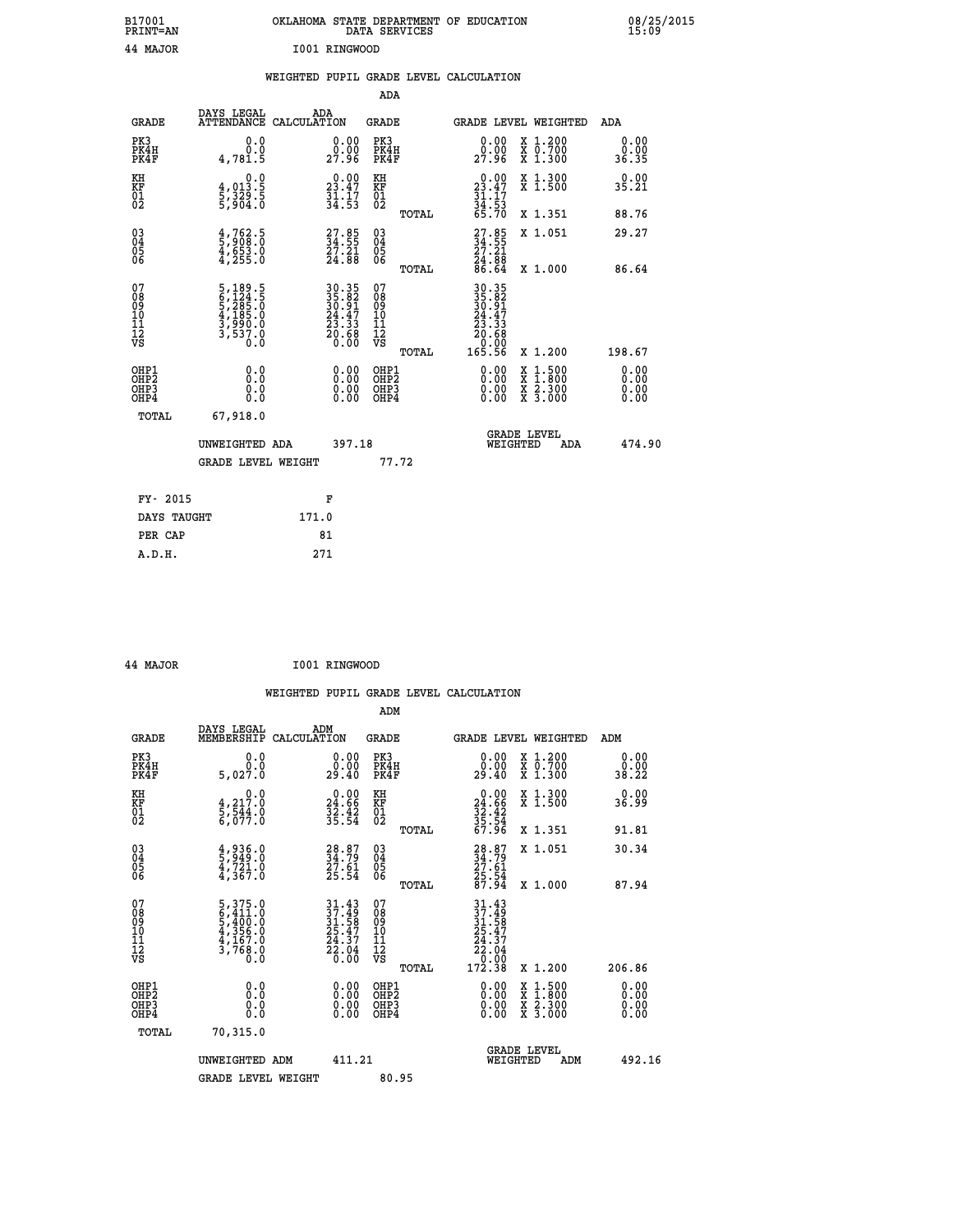| B17001          | OKLAHOMA STATE DEPARTMENT OF EDUCATION |
|-----------------|----------------------------------------|
| <b>PRINT=AN</b> | DATA SERVICES                          |
| 44 MAJOR        | 1004 ALINE-CLEO                        |

08/25/2015<br>15:09

|                                                       |                                                                               | WEIGHTED PUPIL GRADE LEVEL CALCULATION                                             |                                                    |       |                                                                                         |                                                                                                                                           |                       |
|-------------------------------------------------------|-------------------------------------------------------------------------------|------------------------------------------------------------------------------------|----------------------------------------------------|-------|-----------------------------------------------------------------------------------------|-------------------------------------------------------------------------------------------------------------------------------------------|-----------------------|
|                                                       |                                                                               |                                                                                    | ADA                                                |       |                                                                                         |                                                                                                                                           |                       |
| <b>GRADE</b>                                          | DAYS LEGAL                                                                    | ADA<br>ATTENDANCE CALCULATION                                                      | <b>GRADE</b>                                       |       |                                                                                         | GRADE LEVEL WEIGHTED                                                                                                                      | ADA                   |
| PK3<br>PK4H<br>PK4F                                   | 0.0<br>0.0<br>1,804.5                                                         | $\begin{smallmatrix} 0.00\\ 0.00\\ 10.81 \end{smallmatrix}$                        | PK3<br>PK4H<br>PK4F                                |       | 0.00<br>ŏ:ŏŏ<br>10:81                                                                   | X 1.200<br>X 0.700<br>X 1.300                                                                                                             | 0.00<br>0.00<br>14.05 |
| KH<br>KF<br>01<br>02                                  | 0.0<br>2,304:0<br>1,531:0<br>2,500:0                                          | $0.00$<br>13.80<br>$\frac{5}{14}$ $\frac{17}{97}$                                  | KH<br>KF<br>01<br>02                               |       | 13.80<br>$\frac{19}{14}$ $\cdot \frac{17}{97}$<br>$\frac{14}{24}$ $\cdot \frac{14}{14}$ | X 1.300<br>X 1.500                                                                                                                        | 0.00<br>20.70         |
|                                                       |                                                                               |                                                                                    |                                                    | TOTAL |                                                                                         | X 1.351                                                                                                                                   | 32.61                 |
| $^{03}_{04}$<br>05<br>06                              | $\begin{smallmatrix} 1,299.0\\ 1,498.0\\ 1,986.0\\ 1,161.5 \end{smallmatrix}$ | $\begin{smallmatrix}7.78\ 8.97\ 11.89\ 6.96\end{smallmatrix}$                      | $\begin{matrix} 03 \\ 04 \\ 05 \\ 06 \end{matrix}$ |       | $\begin{smallmatrix}7.78\ 8.97\ 11.89\end{smallmatrix}$                                 | X 1.051                                                                                                                                   | 8.18                  |
|                                                       |                                                                               |                                                                                    |                                                    | TOTAL | $\frac{1}{27}\cdot\frac{96}{82}$                                                        | X 1.000                                                                                                                                   | 27.82                 |
| 07<br>08<br>09<br>10<br>11<br>11<br>12<br>VS          | $1,449.5$<br>$2,755.5$<br>$1,245.5$<br>$1,675.5$<br>$1,675.5$<br>$0.0$        | $\begin{smallmatrix}8.68\\12.40\\16.50\\7.46\\10.03\\10.05\\0.00\end{smallmatrix}$ | 078<br>089<br>0011<br>11<br>12<br>VS               | TOTAL | $12.40$<br>$16.50$<br>$7.46$<br>10.03<br>$\frac{10.05}{65.12}$                          | X 1.200                                                                                                                                   | 78.14                 |
| OHP1<br>OHP2<br>OH <sub>P</sub> 3<br>OH <sub>P4</sub> | 0.0<br>0.0<br>0.0                                                             | 0.00<br>$\begin{smallmatrix} 0.00 \ 0.00 \end{smallmatrix}$                        | OHP1<br>OHP2<br>OHP3<br>OHP4                       |       | 0.00<br>0.00                                                                            | $\begin{smallmatrix} \mathtt{X} & 1\cdot500\\ \mathtt{X} & 1\cdot800\\ \mathtt{X} & 2\cdot300\\ \mathtt{X} & 3\cdot000 \end{smallmatrix}$ | 0.00<br>0.00<br>0.00  |
| TOTAL                                                 | 24,958.0                                                                      |                                                                                    |                                                    |       |                                                                                         |                                                                                                                                           |                       |
|                                                       | UNWEIGHTED ADA                                                                | 149.47                                                                             |                                                    |       | WEIGHTED                                                                                | <b>GRADE LEVEL</b><br>ADA                                                                                                                 | 181.50                |
|                                                       | <b>GRADE LEVEL WEIGHT</b>                                                     |                                                                                    |                                                    | 32.03 |                                                                                         |                                                                                                                                           |                       |
| FY- 2015                                              |                                                                               | F                                                                                  |                                                    |       |                                                                                         |                                                                                                                                           |                       |
| DAYS TAUGHT                                           |                                                                               | 167.0                                                                              |                                                    |       |                                                                                         |                                                                                                                                           |                       |
| PER CAP                                               |                                                                               | 145                                                                                |                                                    |       |                                                                                         |                                                                                                                                           |                       |

 **44 MAJOR I004 ALINE-CLEO**

 **A.D.H. 89**

 **ADM**

 **B17001<br>PRINT=AN** 

| <b>GRADE</b>                                       | DAYS LEGAL<br>MEMBERSHIP CALCULATION                                                | ADM                                                                                              | <b>GRADE</b>                                        |       | GRADE LEVEL WEIGHTED                                                                             |                                          | ADM                   |  |
|----------------------------------------------------|-------------------------------------------------------------------------------------|--------------------------------------------------------------------------------------------------|-----------------------------------------------------|-------|--------------------------------------------------------------------------------------------------|------------------------------------------|-----------------------|--|
| PK3<br>PK4H<br>PK4F                                | 0.0<br>0.0<br>1,892.0                                                               | 0.00<br>11.33                                                                                    | PK3<br>PK4H<br>PK4F                                 |       | 0.00<br>11.33                                                                                    | X 1.200<br>X 0.700<br>X 1.300            | 0.00<br>0.00<br>14.73 |  |
| KH<br>KF<br>01<br>02                               | 0.0<br>2,384.0<br>1,589.0<br>2,567.0                                                | $\begin{array}{c} 0.00 \\ 14.28 \\ 9.51 \\ 15.37 \end{array}$                                    | KH<br>KF<br>01<br>02                                |       | $\begin{array}{r} 0.00 \\ 14.28 \\ 9.51 \\ 15.37 \\ 24.88 \end{array}$                           | X 1.300<br>X 1.500                       | 0.00<br>21.42         |  |
|                                                    |                                                                                     |                                                                                                  |                                                     | TOTAL |                                                                                                  | X 1.351                                  | 33.61                 |  |
| $\begin{matrix} 03 \\ 04 \\ 05 \\ 06 \end{matrix}$ | $\frac{1}{1}, \frac{348}{537}.0$<br>$\frac{2}{1}, \frac{027}{184}.0$                | $8.20$<br>$12.20$<br>$12.14$<br>7.09                                                             | $\begin{array}{c} 03 \\ 04 \\ 05 \\ 06 \end{array}$ |       | $8.07$<br>$12.14$<br>$7.09$<br>$28.43$                                                           | X 1.051                                  | 8.48                  |  |
|                                                    |                                                                                     |                                                                                                  |                                                     | TOTAL |                                                                                                  | X 1.000                                  | 28.43                 |  |
| 07<br>08<br>09<br>101<br>11<br>12<br>VS            | $1,480.0$<br>$2,136.0$<br>$2,902.0$<br>$1,311.0$<br>$1,749.0$<br>$1,768.0$<br>$0.0$ | $\begin{smallmatrix} 8.86 \\ 12.79 \\ 17.38 \\ 7.85 \\ 10.47 \\ 10.59 \\ 0.00 \end{smallmatrix}$ | 078<br>089<br>0011<br>11<br>11<br>12<br>VS          | TOTAL | $\begin{array}{r} 8.86 \\ 12.79 \\ 17.38 \\ 7.85 \\ 10.47 \\ 10.59 \\ 0.00 \\ 67.94 \end{array}$ | X 1.200                                  | 81.53                 |  |
| OHP1<br>OHP2<br>OHP3<br>OHP4                       | 0.0<br>$\begin{smallmatrix} 0.0 & 0 \ 0.0 & 0 \end{smallmatrix}$                    |                                                                                                  | OHP1<br>OHP2<br>OHP3<br>OHP4                        |       | $0.00$<br>$0.00$<br>0.00                                                                         | X 1:500<br>X 1:800<br>X 2:300<br>X 3:000 | 0.00<br>0.00<br>0.00  |  |
| TOTAL                                              | 25,874.0                                                                            |                                                                                                  |                                                     |       |                                                                                                  |                                          |                       |  |
|                                                    | UNWEIGHTED<br>ADM                                                                   | 154.93                                                                                           |                                                     |       | WEIGHTED                                                                                         | <b>GRADE LEVEL</b><br>ADM                | 188.20                |  |
|                                                    | <b>GRADE LEVEL WEIGHT</b>                                                           |                                                                                                  | 33.27                                               |       |                                                                                                  |                                          |                       |  |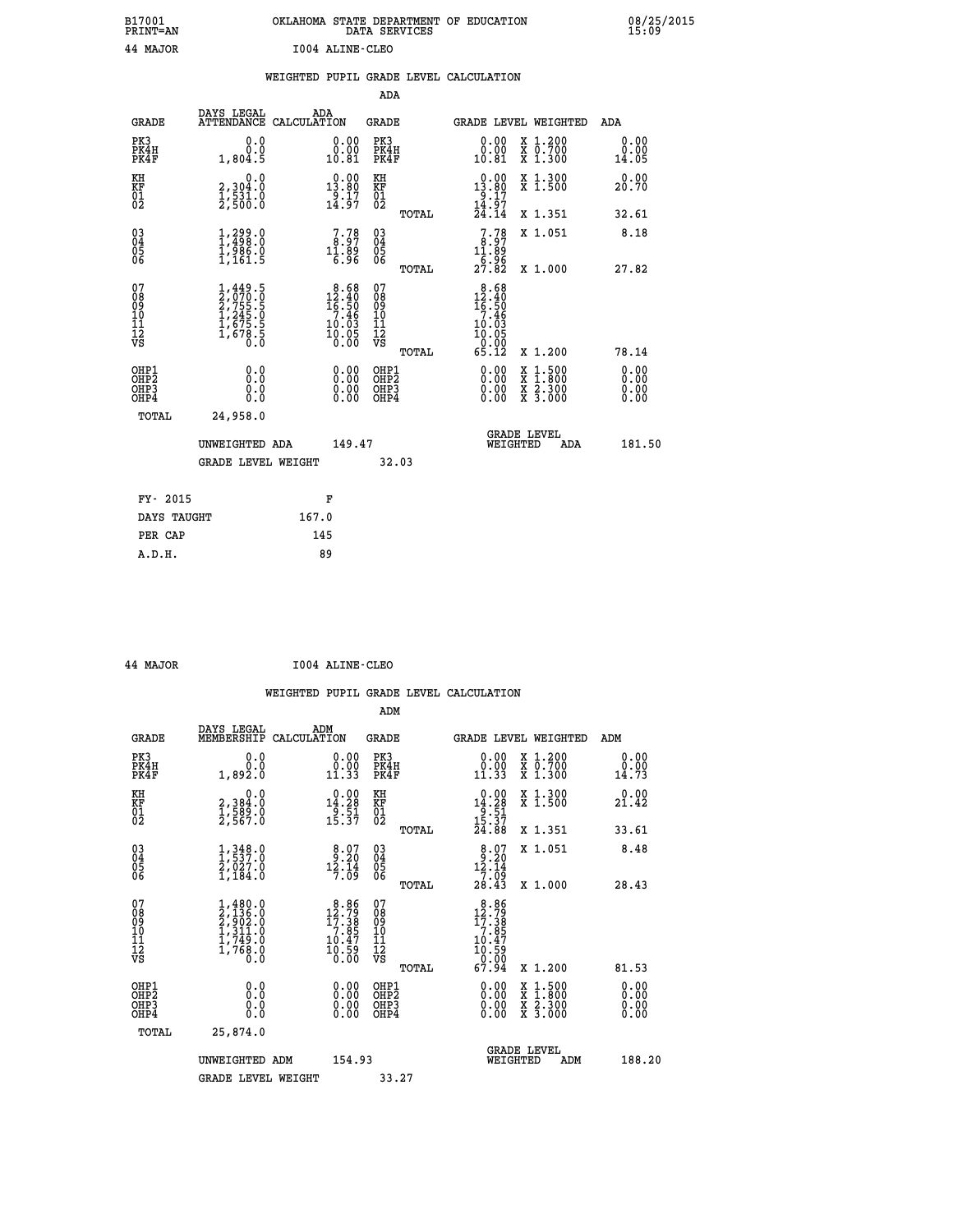## **B17001 OKLAHOMA STATE DEPARTMENT OF EDUCATION 08/25/2015 PRINT=AN DATA SERVICES 15:09 44 MAJOR I084 FAIRVIEW**

|  |  | WEIGHTED PUPIL GRADE LEVEL CALCULATION |
|--|--|----------------------------------------|
|  |  |                                        |

|                                                                    |                                                                                             |                                                                                           | ADA                                       |                                                                                                                                     |                            |
|--------------------------------------------------------------------|---------------------------------------------------------------------------------------------|-------------------------------------------------------------------------------------------|-------------------------------------------|-------------------------------------------------------------------------------------------------------------------------------------|----------------------------|
| <b>GRADE</b>                                                       | DAYS LEGAL                                                                                  | ADA<br>ATTENDANCE CALCULATION                                                             | <b>GRADE</b>                              | GRADE LEVEL WEIGHTED                                                                                                                | ADA                        |
| PK3<br>PK4H<br>PK4F                                                | 859.0<br>5,485.0<br>2,888.5                                                                 | $\frac{5.05}{32.26}$<br>16.99                                                             | PK3<br>PK4H<br>PK4F                       | X 1.200<br>X 0.700<br>X 1.300<br>$\frac{5.05}{32.26}$<br>16.99                                                                      | 6.06<br>$22.58$<br>$22.09$ |
| KH<br><b>KF</b><br>01<br>02                                        | 1,034.0<br>10,846.5<br>$\frac{3}{3}, \frac{3}{8}$ $\frac{7}{8}$ $\frac{2}{3}$ $\frac{3}{8}$ | $\begin{smallmatrix} 6.08\\ 63.80\\ 55.15\\ 57.94 \end{smallmatrix}$                      | KH<br>KF<br>01<br>02                      | $63.80$<br>$55.15$<br>$57.94$<br>X 1.300<br>X 1.500                                                                                 | 7.90<br>95.70              |
|                                                                    |                                                                                             |                                                                                           | TOTAL                                     | 113.09<br>X 1.351                                                                                                                   | 152.78                     |
| $\begin{smallmatrix} 03 \\[-4pt] 04 \end{smallmatrix}$<br>Ŏ5<br>06 | 8,916.5<br>8,760.0<br>8,506.5                                                               | $\begin{smallmatrix} 52\cdot 45\\ 49\cdot 37\\ 51\cdot 53\\ 50\cdot 04 \end{smallmatrix}$ | 03<br>04<br>05<br>06                      | $\begin{smallmatrix} 52.45\\ 49.37\\ 51.53\\ 50.04\\ 150.94 \end{smallmatrix}$<br>X 1.051                                           | 55.12                      |
|                                                                    |                                                                                             |                                                                                           | TOTAL                                     | X 1.000                                                                                                                             | 150.94                     |
| 07<br>08901112<br>1112<br>VS                                       | $7,502.0$<br>$8,984.5$<br>$7,349.0$<br>$9,019.5$<br>$5,132.5$<br>$6,717.5$<br>$0.0$         | $44.13$<br>$52.85$<br>$43.23$<br>$53.06$<br>$30.19$<br>$39.51$<br>$0.00$                  | 07<br>08<br>09<br>11<br>11<br>12<br>VS    | $\begin{array}{r} 44\cdot 13 \\ 52\cdot 85 \\ 43\cdot 23 \\ 53\cdot 06 \\ 50\cdot 19 \\ 39\cdot 51 \\ 0 \\ 262\cdot 97 \end{array}$ |                            |
|                                                                    |                                                                                             |                                                                                           | TOTAL                                     | X 1.200                                                                                                                             | 315.56                     |
| OHP1<br>OH <sub>P</sub> 2<br>OH <sub>P3</sub><br>OH <sub>P4</sub>  | 1,081.0<br>0.0<br>0.0<br>0.0                                                                | $\begin{smallmatrix} 6.36\ 0.00\ 0.00 \end{smallmatrix}$                                  | OHP1<br>OH <sub>P</sub> 2<br>OHP3<br>OHP4 | $\begin{smallmatrix} 6.36\ 0.00\ 0.00 \end{smallmatrix}$<br>X 1:500<br>X 1:800<br>X 2:300<br>X 3:000                                | 8:54<br>0.00<br>0.00       |
|                                                                    | TOTAL<br>120,700.0                                                                          |                                                                                           |                                           |                                                                                                                                     |                            |
|                                                                    | UNWEIGHTED ADA                                                                              | 709.99                                                                                    |                                           | GRADE LEVEL<br>WEIGHTED<br>ADA                                                                                                      | 838.27                     |
|                                                                    | <b>GRADE LEVEL WEIGHT</b>                                                                   |                                                                                           | 128.28                                    |                                                                                                                                     |                            |
|                                                                    | FY- 2015                                                                                    | F                                                                                         |                                           |                                                                                                                                     |                            |
|                                                                    | DAYS TAUGHT                                                                                 | 170.0                                                                                     |                                           |                                                                                                                                     |                            |
|                                                                    | PER CAP                                                                                     | 103                                                                                       |                                           |                                                                                                                                     |                            |

| 44 | <b>MAJOR</b> |  |
|----|--------------|--|
|    |              |  |

 **A.D.H. 285**

 **44 MAJOR I084 FAIRVIEW**

|                                          |                                                                                     |                                                                          | ADM                                                 |       |                                                                                                                      |                                          |                            |
|------------------------------------------|-------------------------------------------------------------------------------------|--------------------------------------------------------------------------|-----------------------------------------------------|-------|----------------------------------------------------------------------------------------------------------------------|------------------------------------------|----------------------------|
| <b>GRADE</b>                             | DAYS LEGAL<br>MEMBERSHIP                                                            | ADM<br>CALCULATION                                                       | <b>GRADE</b>                                        |       |                                                                                                                      | GRADE LEVEL WEIGHTED                     | ADM                        |
| PK3<br>PK4H<br>PK4F                      | 896.0<br>5, 861.0<br>3,152.0                                                        | $\frac{5 \cdot 27}{34 \cdot 48}$<br>18.54                                | PK3<br>PK4H<br>PK4F                                 |       | $\frac{5.27}{34.48}$<br>18.54                                                                                        | X 1.200<br>X 0.700<br>X 1.300            | 6.32<br>$24.14$<br>$24.10$ |
| KH<br>KF<br>01<br>02                     | $\begin{smallmatrix} 1,080.0\\ 11,326.0\\ 9,791.0\\ 10,195.0 \end{smallmatrix}$     | $66.35$<br>$59.59$<br>$59.97$                                            | KH<br>KF<br>01<br>02                                |       | $\begin{smallmatrix} & 6 & 3 & 5\\ 6 & 6 & 6 & 2\\ 5 & 7 & 5 & 9\\ 5 & 9 & 9 & 7\\ 11 & 7 & 5 & 6 \end{smallmatrix}$ | X 1.300<br>X 1.500                       | 8.26<br>99.93              |
|                                          |                                                                                     |                                                                          |                                                     | TOTAL |                                                                                                                      | X 1.351                                  | 158.82                     |
| 03<br>04<br>05<br>06                     | 9,238.0<br>8,632.0<br>8,984.0<br>8,950.0                                            | 54.34<br>50.78<br>52.85<br>52.65                                         | $\begin{array}{c} 03 \\ 04 \\ 05 \\ 06 \end{array}$ |       | $\begin{smallmatrix} 54.34\ 50.78\ 52.85\ 52.65\ 156.28 \end{smallmatrix}$                                           | X 1.051                                  | 57.11                      |
|                                          |                                                                                     |                                                                          |                                                     | TOTAL |                                                                                                                      | X 1.000                                  | 156.28                     |
| 07<br>08<br>09<br>101<br>112<br>VS       | $7,880.0$<br>$7,852.0$<br>$7,833.0$<br>$9,624.0$<br>$5,554.0$<br>$7,043.0$<br>$0.0$ | $46.35$<br>$55.01$<br>$46.08$<br>$56.61$<br>$32.67$<br>$41.43$<br>$0.00$ | 07<br>08<br>09<br>11<br>11<br>12<br>VS              | TOTAL | $46.35$<br>$55.01$<br>$46.08$<br>$56.61$<br>$32.67$<br>$41.43$<br>$0.005$<br>$278.15$                                | X 1.200                                  | 333.78                     |
|                                          | 1,113.0                                                                             |                                                                          |                                                     |       |                                                                                                                      |                                          |                            |
| OHP1<br>OHP2<br>OHP <sub>3</sub><br>OHP4 | 0.0<br>0.000                                                                        | $\begin{smallmatrix} 6.55\ 0.00\ 0.00 \end{smallmatrix}$                 | OHP1<br>OHP2<br>OHP <sub>3</sub>                    |       | $\begin{smallmatrix} 6.55\ 0.00 \ 0.00 \end{smallmatrix}$<br>0.00                                                    | X 1:500<br>X 1:800<br>X 2:300<br>X 3:000 | 0.83<br>0.00<br>0.00       |
| TOTAL                                    | 126,504.0                                                                           |                                                                          |                                                     |       |                                                                                                                      |                                          |                            |
|                                          | UNWEIGHTED ADM                                                                      | 744.14                                                                   |                                                     |       | WEIGHTED                                                                                                             | <b>GRADE LEVEL</b><br>ADM                | 878.57                     |
|                                          | <b>GRADE LEVEL WEIGHT</b>                                                           |                                                                          | 134.43                                              |       |                                                                                                                      |                                          |                            |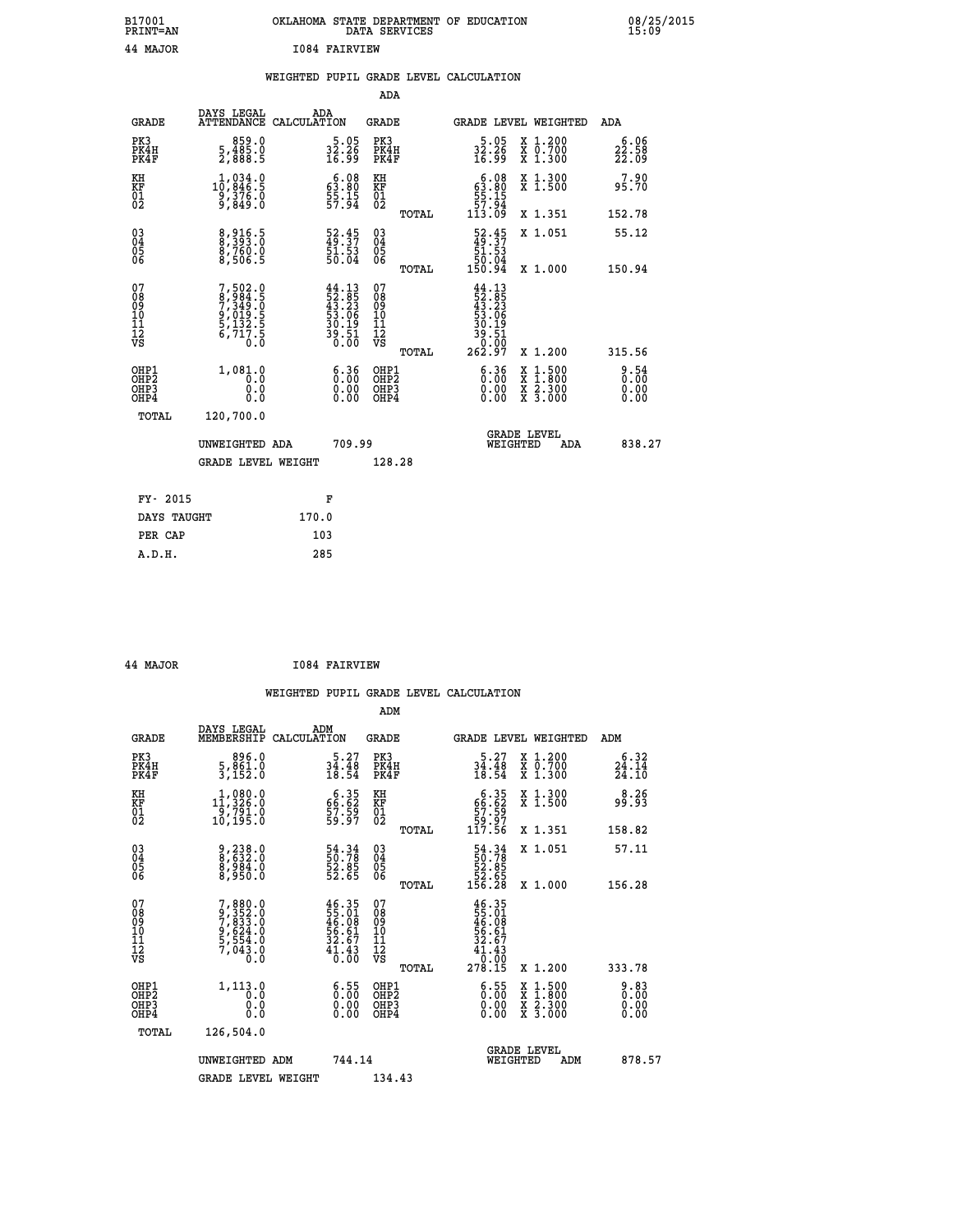| B17001<br>PRINT=AN                                            |                                                                                     | OKLAHOMA STATE DEPARTMENT OF EDUCATION<br>DATA SERVICES                  |                                                    |                                                                                |                                                                                          | 08/25/2015<br>15:09          |
|---------------------------------------------------------------|-------------------------------------------------------------------------------------|--------------------------------------------------------------------------|----------------------------------------------------|--------------------------------------------------------------------------------|------------------------------------------------------------------------------------------|------------------------------|
| 44 MAJOR                                                      |                                                                                     | I092 CIMARRON                                                            |                                                    |                                                                                |                                                                                          |                              |
|                                                               |                                                                                     | WEIGHTED PUPIL GRADE LEVEL CALCULATION                                   |                                                    |                                                                                |                                                                                          |                              |
|                                                               |                                                                                     |                                                                          | ADA                                                |                                                                                |                                                                                          |                              |
| <b>GRADE</b>                                                  | DAYS LEGAL                                                                          | ADA<br>ATTENDANCE CALCULATION                                            | <b>GRADE</b>                                       |                                                                                | GRADE LEVEL WEIGHTED                                                                     | ADA                          |
| PK3<br>PK4H<br>PK4F                                           | 0.0<br>Ŏ.Ŏ<br>2,064.0                                                               | $\substack{0.00\\0.00\\12.21}$                                           | PK3<br>PK4H<br>PK4F                                | $\begin{smallmatrix} 0.00\\ 0.00\\ 12.21 \end{smallmatrix}$                    | X 1.200<br>X 0.700<br>X 1.300                                                            | 0.00<br>0.00<br>15.87        |
| KH<br>KF<br>01<br>02                                          | 0.0<br>$\frac{4}{3}, \frac{291}{481}$ . 0<br>2, 811. 5                              | $\begin{smallmatrix} 0.00\\ 25.39\\ 20.60\\ 16.64 \end{smallmatrix}$     | KH<br>KF<br>01<br>02                               | $25.39$<br>$26.80$<br>$20.60$<br>$16.64$<br>$37.24$                            | X 1.300<br>X 1.500                                                                       | 0.00<br>38.09                |
|                                                               |                                                                                     |                                                                          | TOTAL                                              |                                                                                | X 1.351                                                                                  | 50.31                        |
| 03<br>04<br>05<br>06                                          | $3,010.0$<br>2,000.0<br>$\frac{4}{2}$ , $\frac{748}{349}$ . 5                       | $\begin{smallmatrix} 17.81\ 15.95\ 28.09\ 13.90 \end{smallmatrix}$       | $\begin{matrix} 03 \\ 04 \\ 05 \\ 06 \end{matrix}$ | $\begin{smallmatrix} 17.81\ 15.95\ 28.09\ 13.90\ 157.94 \end{smallmatrix}$     | X 1.051                                                                                  | 18.72                        |
|                                                               |                                                                                     |                                                                          | TOTAL                                              |                                                                                | X 1.000                                                                                  | 57.94                        |
| 07<br>08<br>09<br>11<br>11<br>12<br>VS                        | $2,971.9$<br>$3,791.5$<br>$3,739.0$<br>$2,410.0$<br>$2,887.0$<br>$3,133.0$<br>$0.0$ | $17.58$<br>$16.52$<br>$22.34$<br>$14.26$<br>$17.19$<br>$18.54$<br>$0.00$ | 07<br>08901112<br>1112<br>VS<br>TOTAL              | 17.58<br>$16.52$<br>$22.34$<br>$14.26$<br>$17.19$<br>$18.54$<br>Ŏ.ŎŌ<br>106.43 | X 1.200                                                                                  | 127.72                       |
|                                                               |                                                                                     |                                                                          |                                                    |                                                                                |                                                                                          |                              |
| OHP1<br>OHP2<br>OH <sub>P3</sub><br>OH <sub>P4</sub><br>TOTAL | 0.0<br>0.0<br>0.0<br>43,382.5                                                       |                                                                          | OHP1<br>OHP2<br>OHP3<br>OHP4                       |                                                                                | $\begin{smallmatrix} x & 1.500 \\ x & 1.800 \\ x & 2.300 \\ x & 3.000 \end{smallmatrix}$ | 0.00<br>0.00<br>0.00<br>0.00 |
|                                                               |                                                                                     |                                                                          |                                                    |                                                                                |                                                                                          |                              |

|          | UNWEIGHTED ADA            | 257.02 |       | <b>GRADE LEVEL</b><br>WEIGHTED | ADA | 308.65 |
|----------|---------------------------|--------|-------|--------------------------------|-----|--------|
|          | <b>GRADE LEVEL WEIGHT</b> |        | 51.63 |                                |     |        |
| FY- 2015 |                           | F      |       |                                |     |        |
|          | DAYS TAUGHT               | 169.0  |       |                                |     |        |
| PER CAP  |                           | 117    |       |                                |     |        |

| 44 MAJOR | I092 CIMARRON |
|----------|---------------|
|          |               |

 **WEIGHTED PUPIL GRADE LEVEL CALCULATION ADM DAYS LEGAL ADM GRADE MEMBERSHIP CALCULATION GRADE GRADE LEVEL WEIGHTED ADM PK3 0.0 0.00 PK3 0.00 X 1.200 0.00 PK4H 0.0 0.00 PK4H 0.00 X 0.700 0.00 PK4F 2,234.0 13.22 PK4F 13.22 X 1.300 17.19 KH 0.0 0.00 KH 0.00 X 1.300 0.00 KF 4,529.0 26.80 KF 26.80 X 1.500 40.20 KH**  $\begin{array}{cccc} 0.0 & 0.00 & \text{KH} \\ \text{KF} & 4,529.0 & 26.80 & \text{KF} \\ 01 & 3,712.0 & 1.86 & 0.00 \\ 02 & 2,974.0 & 17.80 & 0.2 \end{array}$ 02 2,974.0 17.60 02 <sub>noman</sub> 17.60  **TOTAL 39.56 X 1.351 53.45 03 3,121.0 18.47 03 18.47 X 1.051 19.41 04 2,831.0 16.75 04 16.75 05 4,872.0 28.83 05 28.83** 06 2,424.0 14.34 06 <sub>mome</sub> 14.34  **TOTAL 59.92 X 1.000 59.92**  $\begin{array}{cccc} 07 & 3,201.0 & 18.94 & 07 & 18.94 \ 08 & 2,8533.0 & 16.96 & 16.86 \ 09 & 2,492.0 & 14.75 & 10 & 14.75 \ 10 & 2,492.0 & 14.75 & 10 & 14.75 \ 11 & 3,017.0 & 17.93 & 11 & 17.93 \ \hline \textrm{vs} & 3,173.0 & 18.78 & 12 & 18.78 \ 13.0 & 10.00 & 17.93 & 12$  **TOTAL 110.19 X 1.200 132.23 OHP1 0.0 0.00 OHP1 0.00 X 1.500 0.00 OHP2 0.0 0.00 OHP2 0.00 X 1.800 0.00 OHP3 0.0 0.00 OHP3 0.00 X 2.300 0.00 OHP4 0.0 0.00 OHP4 0.00 X 3.000 0.00 TOTAL 45,257.0 GRADE LEVEL UNWEIGHTED ADM 268.16 WEIGHTED ADM 322.40** GRADE LEVEL WEIGHT 54.24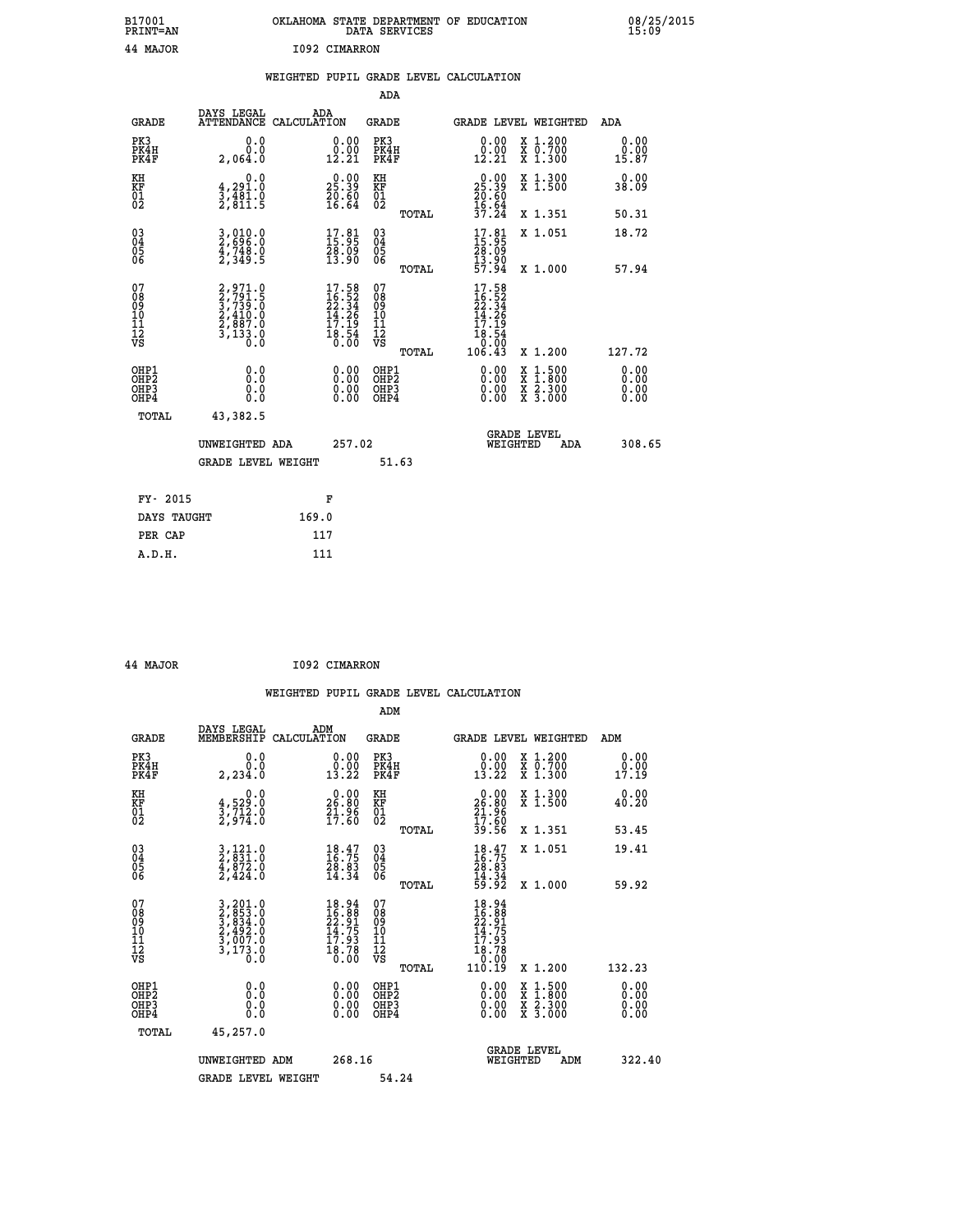| 7001<br>INT=AN | OKLAHOMA STATE DEPARTMENT OF EDUCATION<br>DATA SERVICES |  |
|----------------|---------------------------------------------------------|--|
| MAJOR          | COUNTY TOTALS                                           |  |

 **B17001 OKLAHOMA STATE DEPARTMENT OF EDUCATION 08/25/2015**

|  |  | WEIGHTED PUPIL GRADE LEVEL CALCULATION |
|--|--|----------------------------------------|
|  |  |                                        |

|                                                                    |                                                                                                                                               |                                                                             | ADA                                                |       |                                                                                                                                |                                                                                                                                           |                        |
|--------------------------------------------------------------------|-----------------------------------------------------------------------------------------------------------------------------------------------|-----------------------------------------------------------------------------|----------------------------------------------------|-------|--------------------------------------------------------------------------------------------------------------------------------|-------------------------------------------------------------------------------------------------------------------------------------------|------------------------|
| <b>GRADE</b>                                                       | DAYS LEGAL                                                                                                                                    | ADA<br>ATTENDANCE CALCULATION                                               | GRADE                                              |       | <b>GRADE LEVEL WEIGHTED</b>                                                                                                    |                                                                                                                                           | ADA                    |
| PK3<br>PK4H<br>PK4F                                                | 0.059<br>0.§§§,5<br>11,538.5                                                                                                                  | $\frac{5.05}{32.26}$<br>67.97                                               | PK3<br>PK4H<br>PK4F                                |       | $\frac{5.05}{32.26}$<br>67.97                                                                                                  | X 1.200<br>X 0.700<br>X 1.300                                                                                                             | 6.06<br>22.58<br>88.36 |
| KH<br>KF<br>01<br>02                                               | $\begin{smallmatrix} 1,034\cdot0\ 21,455\cdot0\ 19,717\cdot5\ 21,064\cdot5 \end{smallmatrix}$                                                 | $\begin{smallmatrix} & 6.08\\126.46\\116.09\\124.08\end{smallmatrix}$       | KH<br><b>KF</b><br>01<br>02                        |       | $\begin{smallmatrix} & 6 & 0 & 8\\ 12 & 6 & 4 & 6\\ 11 & 6 & 0 & 9\\ 12 & 4 & 0 & 8\\ 24 & 0 & 17\end{smallmatrix}$            | X 1.300<br>X 1.500                                                                                                                        | 7.90<br>189.70         |
|                                                                    |                                                                                                                                               |                                                                             |                                                    | TOTAL |                                                                                                                                | X 1.351                                                                                                                                   | 324.46                 |
| $\begin{smallmatrix} 03 \\[-4pt] 04 \end{smallmatrix}$<br>05<br>06 | $\begin{smallmatrix} 17,988.0\\ 18,495.0\\ 20,147.0\\ 16,272.5 \end{smallmatrix}$                                                             | $\begin{smallmatrix} 105.89\\ 108.84\\ 118.72\\ 95.78 \end{smallmatrix}$    | $\begin{matrix} 03 \\ 04 \\ 05 \\ 06 \end{matrix}$ |       | $\frac{105.89}{108.84}$<br>$\frac{119.72}{119.72}$<br>$\frac{1}{3}\frac{5}{3}\cdot\frac{7}{3}\cdot\frac{7}{3}\cdot\frac{1}{4}$ | X 1.051                                                                                                                                   | 434.63                 |
|                                                                    |                                                                                                                                               |                                                                             |                                                    | TOTAL |                                                                                                                                | X 1.000                                                                                                                                   | 323.34                 |
| 07<br>08<br>09<br>11<br>11<br>12<br>VS                             | $\begin{smallmatrix}17,112\cdot0\\19,970\cdot5\\19,128\cdot5\\16,859\cdot5\\16,859\cdot5\\13,685\cdot0\\15,066\cdot0\end{smallmatrix}$<br>0.0 | $100.74$<br>$117.59$<br>$112.98$<br>$99.25$<br>$80.74$<br>$88.78$<br>$0.00$ | 07<br>08<br>09<br>11<br>11<br>12<br>VS             | TOTAL | $\begin{smallmatrix} 100.74\\117.59\\112.98\\99.25\\80.74\\80.70\\80.00\\600.08\end{smallmatrix}$                              | X 1.200                                                                                                                                   | 720.09                 |
| OHP1<br>OHP <sub>2</sub><br>OH <sub>P3</sub><br>OH <sub>P4</sub>   | 1,081.0<br>0.0<br>0.0<br>0.0                                                                                                                  | 6.36<br>0.00<br>0.00                                                        | OHP1<br>OHP2<br>OHP3<br>OHP4                       |       | 6.36<br>0.00<br>0.00                                                                                                           | $\begin{smallmatrix} \mathtt{X} & 1\cdot500\\ \mathtt{X} & 1\cdot800\\ \mathtt{X} & 2\cdot300\\ \mathtt{X} & 3\cdot000 \end{smallmatrix}$ | 8.54<br>0.00<br>0.00   |
| TOTAL                                                              | 256,958.5                                                                                                                                     |                                                                             |                                                    |       |                                                                                                                                |                                                                                                                                           |                        |
|                                                                    | UNWEIGHTED ADA                                                                                                                                | 1,513.66                                                                    |                                                    |       | WEIGHTED                                                                                                                       | <b>GRADE LEVEL</b><br>ADA                                                                                                                 | 1,803.32               |
|                                                                    | <b>GRADE LEVEL WEIGHT</b>                                                                                                                     |                                                                             | 289.66                                             |       |                                                                                                                                |                                                                                                                                           |                        |
|                                                                    |                                                                                                                                               |                                                                             |                                                    |       |                                                                                                                                |                                                                                                                                           |                        |
| FY- 2015                                                           |                                                                                                                                               | F                                                                           |                                                    |       |                                                                                                                                |                                                                                                                                           |                        |
| DAYS TAUGHT                                                        |                                                                                                                                               | 677.0                                                                       |                                                    |       |                                                                                                                                |                                                                                                                                           |                        |
| PER CAP                                                            |                                                                                                                                               | 446                                                                         |                                                    |       |                                                                                                                                |                                                                                                                                           |                        |
| A.D.H.                                                             |                                                                                                                                               | 756                                                                         |                                                    |       |                                                                                                                                |                                                                                                                                           |                        |

 **B17001<br>PRINT=AN** 

 **MAJOR COUNTY TOTALS**

|                                    |                                                       |                                                                                                                                                 |                    |                                                                                    | ADM                                                |       |                                                                                                |                                |                                          |                        |
|------------------------------------|-------------------------------------------------------|-------------------------------------------------------------------------------------------------------------------------------------------------|--------------------|------------------------------------------------------------------------------------|----------------------------------------------------|-------|------------------------------------------------------------------------------------------------|--------------------------------|------------------------------------------|------------------------|
|                                    | <b>GRADE</b>                                          | DAYS LEGAL<br>MEMBERSHIP                                                                                                                        | ADM<br>CALCULATION |                                                                                    | <b>GRADE</b>                                       |       |                                                                                                |                                | GRADE LEVEL WEIGHTED                     | ADM                    |
|                                    | PK3<br>PK4H<br>PK4F                                   | 896.0<br>5, Šéi.ŏ<br>12,305.0                                                                                                                   |                    | 5.27<br>$\frac{3\bar{4}\cdot\bar{4}\dot{8}}{72.49}$                                | PK3<br>PK4H<br>PK4F                                |       | 5.27<br>$\frac{3\bar{4}\cdot\bar{4}\dot{8}}{72.49}$                                            |                                | X 1.200<br>X 0.700<br>X 1.300            | 6.06<br>24.14<br>94.24 |
| KH<br>KF<br>01<br>02               |                                                       | $\substack{1,080.0\\22,456.0\\20,636.0\\21,813.0$                                                                                               |                    | $\begin{smallmatrix}&&6&.35\\132&.36\\121&.48\\128&.48\end{smallmatrix}$           | KH<br>KF<br>01<br>02                               |       | $\begin{smallmatrix}&&6&.35\\132&.36\\121&.48\\128&.48\\249&.96\end{smallmatrix}$              |                                | X 1.300<br>X 1.500                       | 8.26<br>198.54         |
|                                    |                                                       |                                                                                                                                                 |                    |                                                                                    |                                                    | TOTAL |                                                                                                |                                | X 1.351                                  | 337.69                 |
| 03<br>04<br>05<br>06               |                                                       | 18,643.0<br>18,949.0<br>20,604.0<br>16,925.0                                                                                                    |                    | $\frac{109.75}{111.52}$<br>$\frac{1}{9}$ $\frac{1}{6}$ $\frac{1}{6}$ $\frac{1}{2}$ | $\begin{matrix} 03 \\ 04 \\ 05 \\ 06 \end{matrix}$ |       | 109.75<br>111.52<br>121.43                                                                     |                                | X 1.051                                  | 115.34                 |
|                                    |                                                       |                                                                                                                                                 |                    |                                                                                    |                                                    | TOTAL | - 55: 52<br>332.57                                                                             |                                | X 1.000                                  | 332.57                 |
| 07<br>08<br>09<br>101<br>112<br>VS |                                                       | $\begin{smallmatrix} 17,936\cdot 0\\ 20,752\cdot 0\\ 19,969\cdot 0\\ 17,783\cdot 0\\ 14,477\cdot 0\\ 15,752\cdot 0\\ 0\cdot 0\end{smallmatrix}$ |                    | 105.58<br>122.17<br>117.95<br>104:68<br>85.44<br>92:84<br>0.00                     | 07<br>08<br>09<br>11<br>11<br>12<br>VS             |       | 105.58<br>122.17<br>117.95<br>$\begin{array}{r} 104.768 \\ 85.44 \\ 92.84 \\ 0.02 \end{array}$ |                                |                                          |                        |
|                                    |                                                       |                                                                                                                                                 |                    |                                                                                    |                                                    | TOTAL | 628.66                                                                                         |                                | X 1.200                                  | 754.40                 |
|                                    | OHP1<br>OH <sub>P</sub> 2<br>OH <sub>P3</sub><br>OHP4 | 1,113.0<br>0.0<br>0.000                                                                                                                         |                    | $\begin{smallmatrix} 6.55\ 0.00 \ 0.00 \end{smallmatrix}$<br>0.00                  | OHP1<br>OHP2<br>OHP3<br>OHP4                       |       | $\begin{smallmatrix} 6.55\ 0.00 \ 0.00 \end{smallmatrix}$<br>0.00                              |                                | X 1:500<br>X 1:800<br>X 2:300<br>X 3:000 | 0.83<br>0.00<br>0.00   |
|                                    | TOTAL                                                 | 267,950.0                                                                                                                                       |                    |                                                                                    |                                                    |       |                                                                                                |                                |                                          |                        |
|                                    |                                                       | UNWEIGHTED                                                                                                                                      | ADM                | 1,578.44                                                                           |                                                    |       |                                                                                                | <b>GRADE LEVEL</b><br>WEIGHTED | ADM                                      | 1,881.33               |
|                                    |                                                       | <b>GRADE LEVEL WEIGHT</b>                                                                                                                       |                    |                                                                                    | 302.89                                             |       |                                                                                                |                                |                                          |                        |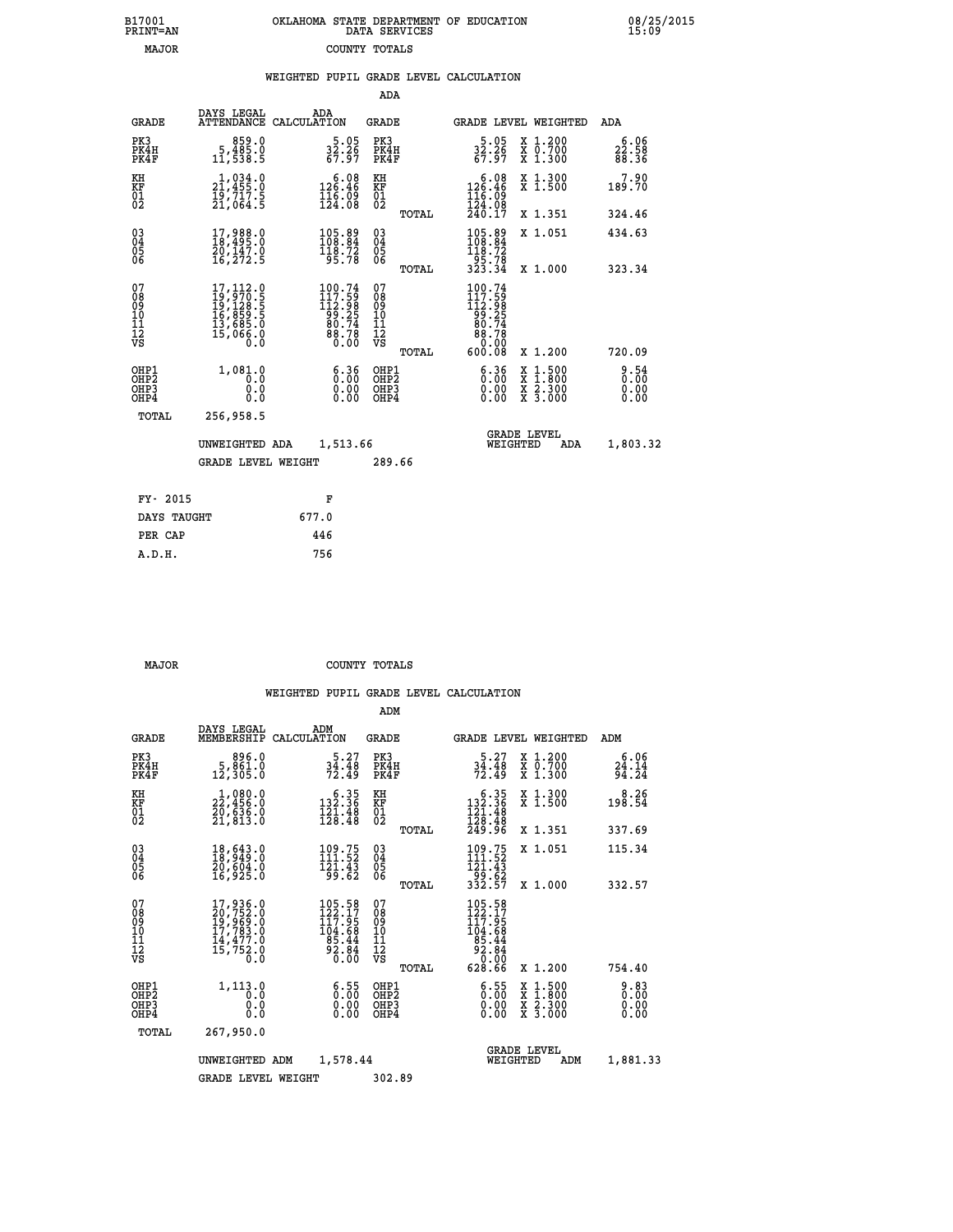| B17001          | OKLAHOMA STATE DEPARTMENT OF EDUCATION |
|-----------------|----------------------------------------|
| <b>PRINT=AN</b> | DATA SERVICES                          |
| 45 MARSHALL     | I002 MADILL                            |

|  |  | WEIGHTED PUPIL GRADE LEVEL CALCULATION |
|--|--|----------------------------------------|
|  |  |                                        |

|                                                                    |                                                                                                               |                                                                                                                                                                                                               | ADA                                       |       |                                                                                                                                                                                                                                                                                                                                            |                                                                                                  |                                                                                                           |
|--------------------------------------------------------------------|---------------------------------------------------------------------------------------------------------------|---------------------------------------------------------------------------------------------------------------------------------------------------------------------------------------------------------------|-------------------------------------------|-------|--------------------------------------------------------------------------------------------------------------------------------------------------------------------------------------------------------------------------------------------------------------------------------------------------------------------------------------------|--------------------------------------------------------------------------------------------------|-----------------------------------------------------------------------------------------------------------|
| <b>GRADE</b>                                                       | DAYS LEGAL                                                                                                    | ADA<br>ATTENDANCE CALCULATION                                                                                                                                                                                 | <b>GRADE</b>                              |       | GRADE LEVEL WEIGHTED                                                                                                                                                                                                                                                                                                                       |                                                                                                  | ADA                                                                                                       |
| PK3<br>PK4H<br>PK4F                                                | 96.0<br>$\frac{5}{5}$ , $\frac{531}{97}$ . 5                                                                  | $33.73$<br>33.73<br>36.57                                                                                                                                                                                     | PK3<br>PK4H<br>PK4F                       |       | $\begin{smallmatrix} 0.59 \\ 33.73 \\ 36.57 \end{smallmatrix}$                                                                                                                                                                                                                                                                             | X 1.200<br>X 0.700<br>X 1.300                                                                    | 0.71<br>$2\overline{3}\cdot\overline{6}\overline{1}\overline{4}\overline{7}\cdot\overline{5}\overline{4}$ |
| KH<br><b>KF</b><br>01<br>02                                        | $\begin{smallmatrix} & & 0.0\ 26,983.5\ 18,433.5\ 21,992.5 \end{smallmatrix}$                                 | $0.00$<br>164.53<br>$\frac{1}{134}$ $\frac{2}{10}$                                                                                                                                                            | KH<br>KF<br>01<br>02                      |       | $\begin{array}{c} 0.00 \\ 164.53 \\ 112.40 \\ 134.10 \\ 246.50 \end{array}$                                                                                                                                                                                                                                                                | X 1.300<br>X 1.500                                                                               | 0.00<br>246.80                                                                                            |
|                                                                    |                                                                                                               |                                                                                                                                                                                                               |                                           | TOTAL |                                                                                                                                                                                                                                                                                                                                            | X 1.351                                                                                          | 333.02                                                                                                    |
| $\begin{smallmatrix} 03 \\[-4pt] 04 \end{smallmatrix}$<br>05<br>06 | 20,602.0<br>19,099.0<br>19,643.5<br>15,946.5                                                                  | $\begin{array}{c} 125.62 \\[-4pt] 116.46 \\[-4pt] 119.78 \\[-4pt] 97.23 \end{array}$                                                                                                                          | $\substack{03 \\ 04}$<br>05<br>06         |       | $\begin{array}{c} 125.62 \\ 116.46 \\ 119.78 \\ 97.23 \\ 333.47 \end{array}$                                                                                                                                                                                                                                                               | X 1.051                                                                                          | 132.03                                                                                                    |
|                                                                    |                                                                                                               |                                                                                                                                                                                                               |                                           | TOTAL |                                                                                                                                                                                                                                                                                                                                            | X 1.000                                                                                          | 333.47                                                                                                    |
| 07<br>08<br>09<br>11<br>11<br>12<br>VS                             | $\begin{smallmatrix} 18,577.0\\ 20,256.0\\ 21,759.5\\ 19,875.0\\ 16,248.0\\ 16,289.0\\ 0.0 \end{smallmatrix}$ | 113.27<br>$\begin{smallmatrix} 1 & 1 & 3 & 0 & 6 & 1 \\ 1 & 3 & 2 & 0 & 6 & 8 \\ 1 & 3 & 2 & 0 & 6 & 8 \\ 1 & 2 & 1 & 1 & 9 \\ 9 & 9 & 0 & 0 & 7 \\ 9 & 0 & 0 & 3 & 2 \\ 0 & 0 & 0 & 0 & 0 \end{smallmatrix}$ | 07<br>08901112<br>1112<br>VS              |       | 113.27<br>$\begin{smallmatrix} 1 & 2 & 3 & 5 & 1 \\ 1 & 3 & 2 & 6 & 8 \\ 1 & 3 & 1 & 1 & 9 \\ 1 & 2 & 1 & 1 & 9 \\ 9 & 0 & 0 & 0 & 7 \\ 9 & 0 & 0 & 0 & 0 \\ 0 & 0 & 0 & 0 & 0 \\ 0 & 0 & 0 & 0 & 0 \\ 0 & 0 & 0 & 0 & 0 \\ 0 & 0 & 0 & 0 & 0 \\ 0 & 0 & 0 & 0 & 0 \\ 0 & 0 & 0 & 0 & 0 \\ 0 & 0 & 0 & 0 & 0 \\ 0 & 0 & 0 & 0 & 0 \\ 0 & $ |                                                                                                  |                                                                                                           |
|                                                                    |                                                                                                               |                                                                                                                                                                                                               |                                           | TOTAL | 689.04                                                                                                                                                                                                                                                                                                                                     | X 1.200                                                                                          | 826.85                                                                                                    |
| OHP1<br>OH <sub>P</sub> 2<br>OH <sub>P3</sub><br>OH <sub>P4</sub>  | 0.0<br>0.0<br>0.0                                                                                             | 0.00<br>0.00<br>0.00                                                                                                                                                                                          | OHP1<br>OH <sub>P</sub> 2<br>OHP3<br>OHP4 |       | 0.00<br>0.00<br>0.00                                                                                                                                                                                                                                                                                                                       | $\begin{smallmatrix} x & 1 & 500 \\ x & 1 & 800 \\ x & 2 & 300 \\ x & 3 & 000 \end{smallmatrix}$ | 0.00<br>0.00<br>0.00<br>0.00                                                                              |
| TOTAL                                                              | 267,329.5                                                                                                     |                                                                                                                                                                                                               |                                           |       |                                                                                                                                                                                                                                                                                                                                            |                                                                                                  |                                                                                                           |
|                                                                    | UNWEIGHTED ADA                                                                                                | 1,630.05                                                                                                                                                                                                      |                                           |       |                                                                                                                                                                                                                                                                                                                                            | GRADE LEVEL<br>WEIGHTED<br>ADA                                                                   | 1,944.03                                                                                                  |
|                                                                    | <b>GRADE LEVEL WEIGHT</b>                                                                                     |                                                                                                                                                                                                               | 313.98                                    |       |                                                                                                                                                                                                                                                                                                                                            |                                                                                                  |                                                                                                           |
| FY- 2015                                                           |                                                                                                               | F                                                                                                                                                                                                             |                                           |       |                                                                                                                                                                                                                                                                                                                                            |                                                                                                  |                                                                                                           |
| DAYS TAUGHT                                                        |                                                                                                               | 164.0                                                                                                                                                                                                         |                                           |       |                                                                                                                                                                                                                                                                                                                                            |                                                                                                  |                                                                                                           |
| PER CAP                                                            |                                                                                                               | 66                                                                                                                                                                                                            |                                           |       |                                                                                                                                                                                                                                                                                                                                            |                                                                                                  |                                                                                                           |

 **45 MARSHALL I002 MADILL**

 **A.D.H. 1,069**

|                                                       |                                                                                   |                                                                         | ADM                                              |                                                                                                 |                                                                                                  |                        |
|-------------------------------------------------------|-----------------------------------------------------------------------------------|-------------------------------------------------------------------------|--------------------------------------------------|-------------------------------------------------------------------------------------------------|--------------------------------------------------------------------------------------------------|------------------------|
| <b>GRADE</b>                                          | DAYS LEGAL<br>MEMBERSHIP                                                          | ADM<br>CALCULATION                                                      | <b>GRADE</b>                                     | GRADE LEVEL WEIGHTED                                                                            |                                                                                                  | ADM                    |
| PK3<br>PK4H<br>PK4F                                   | 96.0<br>$6,123.0$<br>$6,445.0$                                                    | 0.59<br>37.34<br>39.30                                                  | PK3<br>PK4H<br>PK4F                              | $0.59$<br>37.34<br>39.30                                                                        | X 1.200<br>X 0.700<br>X 1.300                                                                    | 0.71<br>26.14<br>51.09 |
| KH<br>KF<br>01<br>02                                  | 0.0<br>28,870.0<br>19,525.0<br>23,368.0                                           | $\begin{smallmatrix} &0.00\\ 176.04\\ 119.05\\ 142.49\end{smallmatrix}$ | KH<br>KF<br>01<br>02                             | $\begin{smallmatrix} &0.00\ 176.04\ 119.05\ 142.49\ 261.54\ \end{smallmatrix}$                  | X 1.300<br>X 1.500                                                                               | 0.00<br>264.06         |
|                                                       |                                                                                   |                                                                         | TOTAL                                            |                                                                                                 | X 1.351                                                                                          | 353.34                 |
| 03<br>04<br>05<br>06                                  | 21,563.0<br>20,397.0<br>20,667.0<br>16,624.0                                      | $131.48$<br>$124.37$<br>$126.02$<br>101.37                              | $^{03}_{04}$<br>05<br>06                         | $131.48$<br>$124.37$<br>126.02<br>101.37                                                        | X 1.051                                                                                          | 138.19                 |
|                                                       |                                                                                   |                                                                         | TOTAL                                            | 351.76                                                                                          | X 1.000                                                                                          | 351.76                 |
| 07<br>08<br>09<br>101<br>112<br>VS                    | 19, 379.0<br>21, 317.0<br>22, 979.0<br>20, 917.0<br>17, 160.0<br>17, 157.0<br>Ó.Ŏ | 118.16<br>129.98<br>140.12<br>127.54<br>104.63<br>$\frac{104.62}{0.00}$ | 07<br>08<br>09<br>101<br>11<br>12<br>VS<br>TOTAL | $\begin{array}{c} 118.16\\129.98\\140.12\\127.54\\104.63\\104.62\\0\\0\\0\end{array}$<br>725.05 | X 1.200                                                                                          | 870.06                 |
|                                                       |                                                                                   |                                                                         |                                                  |                                                                                                 |                                                                                                  | 0.00                   |
| OHP1<br>OH <sub>P</sub> 2<br>OH <sub>P3</sub><br>OHP4 | 0.0<br>0.000                                                                      | $0.00$<br>$0.00$<br>0.00                                                | OHP1<br>OHP2<br>OHP3<br>OHP4                     | $0.00$<br>$0.00$<br>0.00                                                                        | $\begin{smallmatrix} x & 1 & 500 \\ x & 1 & 800 \\ x & 2 & 300 \\ x & 3 & 000 \end{smallmatrix}$ | 0.00<br>0.00<br>0.00   |
| TOTAL                                                 | 282,587.0                                                                         |                                                                         |                                                  |                                                                                                 |                                                                                                  |                        |
|                                                       | UNWEIGHTED                                                                        | 1,723.10<br>ADM                                                         |                                                  | WEIGHTED                                                                                        | <b>GRADE LEVEL</b><br>ADM                                                                        | 2,055.35               |
|                                                       | <b>GRADE LEVEL WEIGHT</b>                                                         |                                                                         | 332.25                                           |                                                                                                 |                                                                                                  |                        |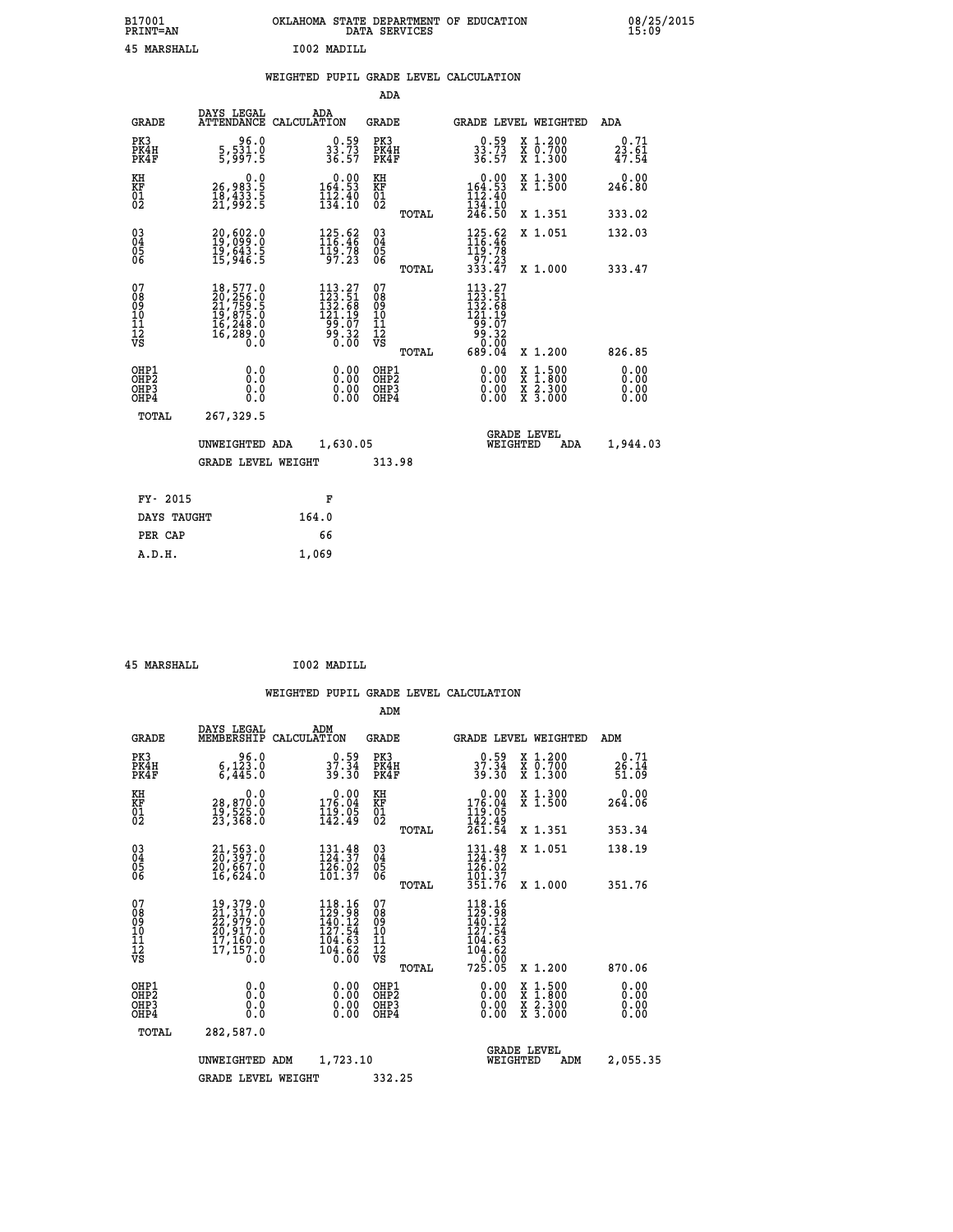| B17001<br><b>PRINT=AN</b> | OKLAHOMA<br>STATE DEPARTMENT OF EDUCATION<br>DATA SERVICES | 08/25/2015<br>15:09 |
|---------------------------|------------------------------------------------------------|---------------------|
| 45<br>MARSHALL            | I003 KINGSTON                                              |                     |

|                                                                    |                              |                                                                                                              |       |                                                                     |                                        |       | WEIGHTED PUPIL GRADE LEVEL CALCULATION                                                    |          |                                                |                              |
|--------------------------------------------------------------------|------------------------------|--------------------------------------------------------------------------------------------------------------|-------|---------------------------------------------------------------------|----------------------------------------|-------|-------------------------------------------------------------------------------------------|----------|------------------------------------------------|------------------------------|
|                                                                    |                              |                                                                                                              |       |                                                                     | ADA                                    |       |                                                                                           |          |                                                |                              |
|                                                                    | <b>GRADE</b>                 | DAYS LEGAL<br>ATTENDANCE CALCULATION                                                                         | ADA   |                                                                     | <b>GRADE</b>                           |       |                                                                                           |          | GRADE LEVEL WEIGHTED                           | ADA                          |
|                                                                    | PK3<br>PK4H<br>PK4F          | 5,475.0<br>0.0<br>8,646.5                                                                                    |       | $\begin{array}{r} 33.18 \\ 0.00 \\ 52.40 \end{array}$               | PK3<br>PK4H<br>PK4F                    |       | 33.18<br>$\frac{50}{52}.00$                                                               |          | X 1.200<br>X 0.700<br>X 1.300                  | 39.82<br>0.00<br>68.12       |
| KH<br>KF<br>01<br>02                                               |                              | 0.0<br>13,930.0<br>15,969.5<br>11,822.0                                                                      |       | 0.00<br>84.42<br>96.78<br>71.65                                     | KH<br>KF<br>01<br>02                   |       | $0.00\n84.42\n96.78\n71.65\n168.43$                                                       |          | X 1.300<br>X 1.500                             | 0.00<br>126.63               |
|                                                                    |                              |                                                                                                              |       |                                                                     |                                        | TOTAL |                                                                                           |          | X 1.351                                        | 227.55                       |
| $\begin{smallmatrix} 03 \\[-4pt] 04 \end{smallmatrix}$<br>Ŏ5<br>ŎĞ |                              | 14,499.5<br>11,706:0<br>$\bar{1}\bar{3}$ , 163.5<br>14, 333.5                                                |       | 87.88<br>70.95<br>79.78<br>86.87                                    | $03\overline{4}$<br>Ŏ5<br>06           |       | $\frac{87.88}{70.95}$<br>$\begin{array}{r} 79.78 \\ 79.87 \\ 86.87 \\ 237.60 \end{array}$ |          | X 1.051                                        | 92.36                        |
|                                                                    |                              |                                                                                                              |       |                                                                     |                                        | TOTAL |                                                                                           |          | X 1.000                                        | 237.60                       |
| 07<br>08<br>09<br>101<br>112<br>VS                                 |                              | $\begin{smallmatrix} 15,169.5\\ 15,704.0\\ 12,125.0\\ 12,707.0\\ 13,369.0\\ 8,677.0\\ 0.0 \end{smallmatrix}$ |       | 91.94<br>95.18<br>73.48<br>77.01<br>77.02<br>81.02<br>52.59<br>0.00 | 07<br>08<br>09<br>11<br>11<br>12<br>VS | TOTAL | 91.94<br>95.18<br>73.48<br>77.01<br>81.02<br>$\frac{52.59}{0.00}$<br>471.22               |          | X 1.200                                        | 565.46                       |
|                                                                    | OHP1<br>OHP2<br>OHP3<br>OHP4 | 0.0<br>$0.\overline{0}$<br>Ō.O                                                                               |       | 0.00<br>$\begin{smallmatrix} 0.00 \ 0.00 \end{smallmatrix}$         | OHP1<br>OHP2<br>OHP3<br>OHP4           |       | 0.00<br>0.00<br>0.00                                                                      |          | X 1:500<br>$\frac{x}{x}$ $\frac{5:300}{3:000}$ | 0.00<br>Ō.ŎŎ<br>0.00<br>0.00 |
|                                                                    | <b>TOTAL</b>                 | 187,297.0                                                                                                    |       |                                                                     |                                        |       |                                                                                           |          |                                                |                              |
|                                                                    |                              | UNWEIGHTED ADA                                                                                               |       | 1,135.13                                                            |                                        |       |                                                                                           | WEIGHTED | <b>GRADE LEVEL</b><br>ADA                      | 1,357.54                     |
|                                                                    |                              | <b>GRADE LEVEL WEIGHT</b>                                                                                    |       |                                                                     | 222.41                                 |       |                                                                                           |          |                                                |                              |
|                                                                    | FY- 2015                     |                                                                                                              |       | F                                                                   |                                        |       |                                                                                           |          |                                                |                              |
|                                                                    | DAYS TAUGHT                  |                                                                                                              | 165.0 |                                                                     |                                        |       |                                                                                           |          |                                                |                              |
|                                                                    | PER CAP                      |                                                                                                              |       | 53                                                                  |                                        |       |                                                                                           |          |                                                |                              |

 **45 MARSHALL I003 KINGSTON**

 **A.D.H. 1,107**

| <b>GRADE</b>                                       | DAYS LEGAL<br>MEMBERSHIP                                                                                                                           | ADM<br>CALCULATION                                                                                  | <b>GRADE</b>                                       |       | GRADE LEVEL WEIGHTED                                                                                 |                                          | ADM                    |  |
|----------------------------------------------------|----------------------------------------------------------------------------------------------------------------------------------------------------|-----------------------------------------------------------------------------------------------------|----------------------------------------------------|-------|------------------------------------------------------------------------------------------------------|------------------------------------------|------------------------|--|
| PK3<br>PK4H<br>PK4F                                | 5,476.0<br>$0.0$<br>9,490.0                                                                                                                        | 33.19<br>$\frac{0.00}{57.52}$                                                                       | PK3<br>PK4H<br>PK4F                                |       | 33.19<br>$\frac{0.00}{57.52}$                                                                        | X 1.200<br>X 0.700<br>X 1.300            | 39.83<br>0.00<br>74.78 |  |
| KH<br>KF<br>01<br>02                               | 0.0<br>14,948.0<br>16,754.0<br>12,251.0                                                                                                            | $\begin{smallmatrix} &0.00\ 90.59\ 101.54\ 74.25\ \end{smallmatrix}$                                | KH<br>KF<br>01<br>02                               |       | 0.00<br>90:59<br>101:54<br>174:25<br>175:79                                                          | X 1.300<br>X 1.500                       | 0.00<br>135.89         |  |
|                                                    |                                                                                                                                                    |                                                                                                     |                                                    | TOTAL |                                                                                                      | X 1.351                                  | 237.49                 |  |
| $\begin{matrix} 03 \\ 04 \\ 05 \\ 06 \end{matrix}$ | $\begin{smallmatrix} 15,280.0\\ 12,219.0\\ 13,957.0\\ 15,217.0 \end{smallmatrix}$                                                                  | 92.61<br>74.05<br>84.59<br>92.22                                                                    | $\begin{matrix} 03 \\ 04 \\ 05 \\ 06 \end{matrix}$ |       | $92.61$<br>$74.05$<br>$84.59$<br>$92.22$<br>$250.86$                                                 | X 1.051                                  | 97.33                  |  |
|                                                    |                                                                                                                                                    |                                                                                                     |                                                    | TOTAL |                                                                                                      | X 1.000                                  | 250.86                 |  |
| 07<br>08<br>09<br>101<br>112<br>VS                 | $\begin{smallmatrix} 16\,,\,188\,.0\\ 16\,,\,774\,.0\\ 13\,,\,139\,.0\\ 13\,,\,735\,.0\\ 14\,,\,774\,.0\\ 9\,,\,440\,.0\\ 0\,.0 \end{smallmatrix}$ | $\begin{array}{r} 98.11 \\ 101.66 \\ 79.63 \\ 83.24 \\ 89.54 \\ 99.54 \\ 57.21 \\ 0.00 \end{array}$ | 07<br>08<br>09<br>001<br>11<br>11<br>12<br>VS      | TOTAL | $\begin{array}{r} 98.11 \\ 101.66 \\ 79.63 \\ 83.24 \\ 89.54 \\ 57.21 \\ 0.00 \\ 509.39 \end{array}$ | X 1.200                                  | 611.27                 |  |
| OHP1<br>OHP2<br>OHP3<br>OHP4                       | 0.0<br>0.000                                                                                                                                       |                                                                                                     | OHP1<br>OHP2<br>OHP3<br>OHP4                       |       |                                                                                                      | X 1:500<br>X 1:800<br>X 2:300<br>X 3:000 | 0.00<br>0.00<br>0.00   |  |
| TOTAL                                              | 199,642.0                                                                                                                                          |                                                                                                     |                                                    |       |                                                                                                      |                                          |                        |  |
|                                                    | UNWEIGHTED                                                                                                                                         | 1,209.95<br>ADM                                                                                     |                                                    |       | WEIGHTED                                                                                             | <b>GRADE LEVEL</b><br>ADM                | 1,447.45               |  |
|                                                    | <b>GRADE LEVEL WEIGHT</b>                                                                                                                          |                                                                                                     | 237.50                                             |       |                                                                                                      |                                          |                        |  |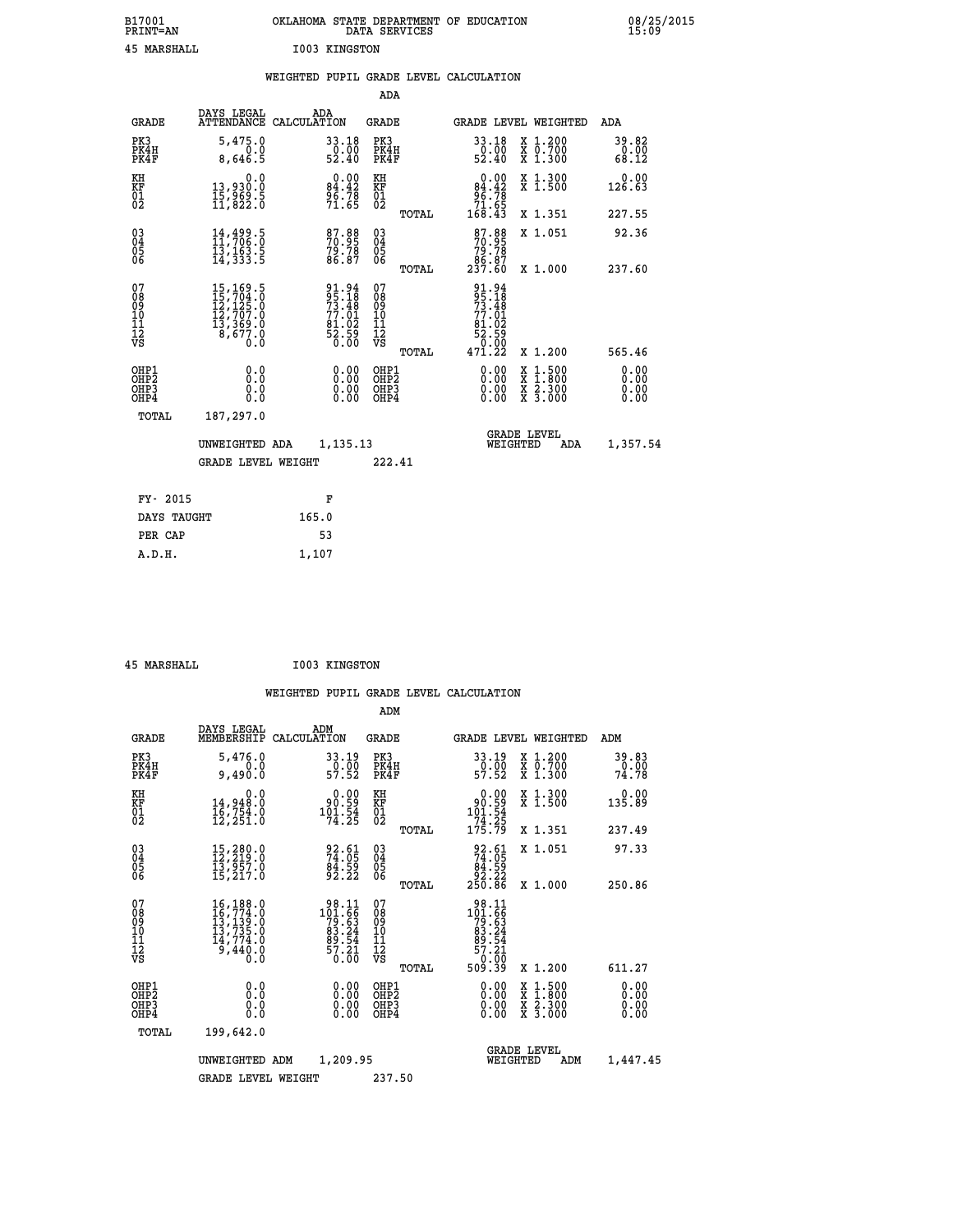| 7001<br>INT=AN | OKLAHOMA STATE DEPARTMENT OF EDUCATION<br>DATA SERVICES |  |  |
|----------------|---------------------------------------------------------|--|--|
| MARSHALL       | COUNTY TOTALS                                           |  |  |

 **B17001 OKLAHOMA STATE DEPARTMENT OF EDUCATION 08/25/2015**

|                                                              |                                                                         | WEIGHTED PUPIL GRADE LEVEL CALCULATION                                     |                                        |       |                                                                                   |                               |                                                                                         |
|--------------------------------------------------------------|-------------------------------------------------------------------------|----------------------------------------------------------------------------|----------------------------------------|-------|-----------------------------------------------------------------------------------|-------------------------------|-----------------------------------------------------------------------------------------|
|                                                              |                                                                         |                                                                            | ADA                                    |       |                                                                                   |                               |                                                                                         |
| <b>GRADE</b>                                                 | DAYS LEGAL<br><b>ATTENDANCE</b>                                         | ADA<br>CALCULATION                                                         | <b>GRADE</b>                           |       |                                                                                   | GRADE LEVEL WEIGHTED          | ADA                                                                                     |
| PK3<br>PK4H<br>PK4F                                          | $\begin{smallmatrix} 5, 571.0\\ 5, 531.0\\ 14, 644.0 \end{smallmatrix}$ | $33.77$<br>$33.73$<br>$88.97$                                              | PK3<br>PK4H<br>PK4F                    |       | $33.77$<br>$33.73$<br>$88.97$                                                     | X 1.200<br>X 0.700<br>X 1.300 | 40.53<br>$\frac{\tilde{2}\, \tilde{3}\, \ldots \, \tilde{6}\, \tilde{1}}{115\, .\, 66}$ |
| KH<br>KF<br>01<br>02                                         | 0.0<br>$\frac{40,913.5}{34,403.0}$<br>$\frac{34,403.0}{33,814.5}$       | $\begin{smallmatrix} &0.00\\ 248.95\\ 209.18\\ 205.75 \end{smallmatrix}$   | KH<br>KF<br>01<br>02                   |       | $\begin{smallmatrix} &0.00\\ 248.95\\ 209.18\\ 205.75\\ 414.93 \end{smallmatrix}$ | X 1.300<br>X 1.500            | 0.00<br>373.43                                                                          |
|                                                              |                                                                         |                                                                            |                                        | TOTAL |                                                                                   | X 1.351                       | 560.57                                                                                  |
| $\begin{smallmatrix} 03 \\[-4pt] 04 \end{smallmatrix}$<br>05 | 35,101.5<br>30,805:0<br>32,807.0<br>30,280.0                            | $213.50$<br>$187.41$<br>$\frac{199}{184}.56$                               | $\substack{03 \\ 04}$<br>Ŏ5<br>06      |       | $213.50$<br>$187.41$<br>199.56<br>184.10                                          | X 1.051                       | 795.46                                                                                  |
| ŎĞ                                                           |                                                                         |                                                                            |                                        | TOTAL | 571.07                                                                            | X 1.000                       | 571.07                                                                                  |
| 07<br>08<br>09<br>10<br>11<br>12<br>VS                       | 33,746.5<br>35,960.0<br>33,884.5<br>32,582.0<br>29,617.0<br>24,966.0    | 205.21<br>218.69<br>206.16<br>206.16<br>198.20<br>180.09<br>151.91<br>0.00 | 07<br>08<br>09<br>11<br>11<br>12<br>VS | TOTAL | 205.21<br>218.69<br>206.16<br>198.20<br>180.09<br>151.91<br>0.00<br>1,160.26      | X 1.200                       | 1,392.31                                                                                |
| OHP1<br>OHP2<br>OHP3<br>OHP4                                 | 0.0<br>0.0<br>Ō.O                                                       | 0.00<br>$\begin{smallmatrix} 0.00 \ 0.00 \end{smallmatrix}$                | OHP1<br>OHP2<br>OHP3<br>OHP4           |       | 0.00<br>0.00<br>0.00                                                              | X 1:500<br>X 2.300<br>X 3.000 | 0.00<br>0.00<br>0.00<br>0.00                                                            |
| <b>TOTAL</b>                                                 | 454,626.5                                                               |                                                                            |                                        |       |                                                                                   |                               |                                                                                         |
|                                                              | UNWEIGHTED ADA                                                          | 2,765.18                                                                   |                                        |       | WEIGHTED                                                                          | <b>GRADE LEVEL</b><br>ADA     | 3,301.57                                                                                |
|                                                              | <b>GRADE LEVEL WEIGHT</b>                                               |                                                                            | 536.39                                 |       |                                                                                   |                               |                                                                                         |
| FY- 2015                                                     |                                                                         | F                                                                          |                                        |       |                                                                                   |                               |                                                                                         |
| DAYS TAUGHT                                                  |                                                                         | 329.0                                                                      |                                        |       |                                                                                   |                               |                                                                                         |
| PER CAP                                                      |                                                                         | 119                                                                        |                                        |       |                                                                                   |                               |                                                                                         |

 **MARSHALL COUNTY TOTALS**

 **A.D.H. 2,176**

 **B17001<br>PRINT=AN** 

|                                                       |                                                                                  |                                                                               | ADM                                     |       |                                                                              |                                                                                                  |                              |
|-------------------------------------------------------|----------------------------------------------------------------------------------|-------------------------------------------------------------------------------|-----------------------------------------|-------|------------------------------------------------------------------------------|--------------------------------------------------------------------------------------------------|------------------------------|
|                                                       | DAYS LEGAL<br><b>GRADE</b><br>MEMBERSHIP                                         | ADM<br>CALCULATION                                                            | <b>GRADE</b>                            |       | GRADE LEVEL WEIGHTED                                                         |                                                                                                  | ADM                          |
| PK3<br>PK4H<br>PK4F                                   | 5,572.0<br>6,123.0<br>15,935.0                                                   | 33.78<br>37.34<br>96.82                                                       | PK3<br>PK4H<br>PK4F                     |       | 33.78<br>37.34<br>96.82                                                      | X 1.200<br>X 0.700<br>X 1.300                                                                    | 40.53<br>26.14<br>125.87     |
| KH<br>KF<br>01<br>02                                  | 43,818.0<br>36,279.0<br>35,619.0                                                 | 0.0<br>$\begin{smallmatrix} &0.00\ 266.63\ 220.59\ 216.74\ \end{smallmatrix}$ | KH<br>KF<br>01<br>02                    |       | 0.00<br>266:63<br>220:59<br>216:74<br>437:33                                 | X 1.300<br>X 1.500                                                                               | 0.00<br>399.95               |
|                                                       |                                                                                  |                                                                               |                                         | TOTAL |                                                                              | X 1.351                                                                                          | 590.83                       |
| 03<br>04<br>05<br>06                                  | 36,843.0<br>32,616.0<br>34,624.0<br>31,841.0                                     | $224.09$<br>$198.42$<br>$210.61$<br>$193.59$                                  | $^{03}_{04}$<br>0500                    |       | 224.09<br>198.42<br>$\frac{210}{193}$ $\frac{61}{59}$<br>$\frac{62}{602}$    | X 1.051                                                                                          | 235.52                       |
|                                                       |                                                                                  |                                                                               |                                         | TOTAL |                                                                              | X 1.000                                                                                          | 602.62                       |
| 07<br>08<br>09<br>101<br>112<br>VS                    | 35, 567.0<br>38, 091.0<br>36, 118.0<br>34, 652.0<br>31, 934.0<br>26,597.0<br>0:0 | 216.27<br>231.64<br>219.75<br>210.78<br>$\frac{194.17}{161.83}$               | 07<br>08<br>09<br>101<br>11<br>12<br>VS | TOTAL | 216.27<br>231.64<br>219.75<br>210.78<br>194.17<br>161.03<br>0.00<br>1,234.44 | X 1.200                                                                                          | 1,481.33                     |
| OHP1<br>OH <sub>P</sub> 2<br>OH <sub>P3</sub><br>OHP4 |                                                                                  | 0.0<br>$0.00$<br>$0.00$<br>0.000<br>0.00                                      | OHP1<br>OHP2<br>OHP3<br>OHP4            |       | $0.00$<br>$0.00$<br>0.00                                                     | $\begin{smallmatrix} x & 1 & 500 \\ x & 1 & 800 \\ x & 2 & 300 \\ x & 3 & 000 \end{smallmatrix}$ | 0.00<br>0.00<br>0.00<br>0.00 |
|                                                       | 482,229.0<br>TOTAL                                                               |                                                                               |                                         |       |                                                                              |                                                                                                  |                              |
|                                                       | UNWEIGHTED                                                                       | 2,933.05<br>ADM                                                               |                                         |       | <b>GRADE LEVEL</b><br>WEIGHTED                                               | ADM                                                                                              | 3,502.80                     |
|                                                       |                                                                                  | <b>GRADE LEVEL WEIGHT</b>                                                     | 569.75                                  |       |                                                                              |                                                                                                  |                              |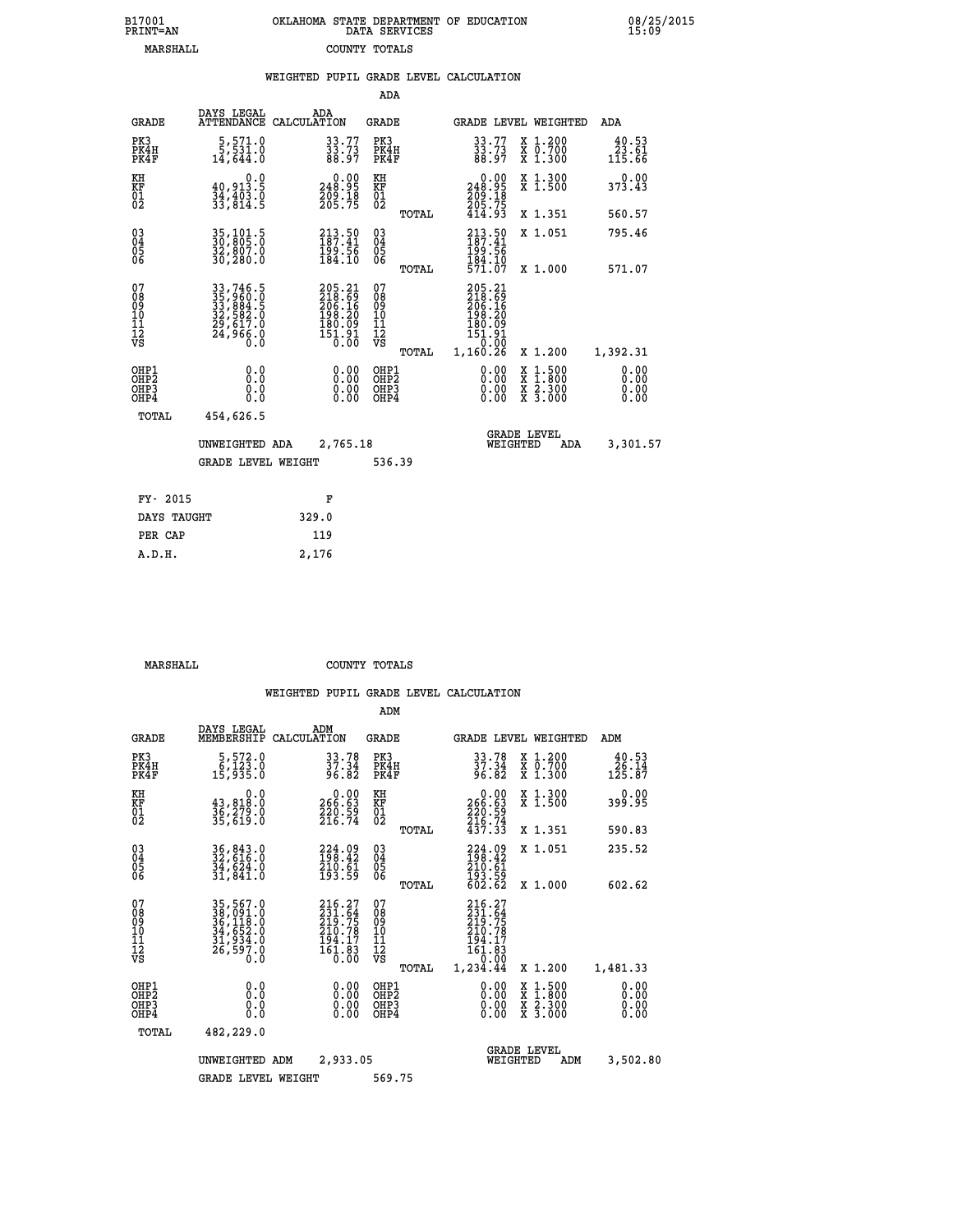| B17001<br>PRINT=AN                        |                                                                                                       | OKLAHOMA STATE DEPARTMENT OF EDUCATION DATA SERVICES                                          |                                                    |                                                                            |                                                                                                                                           | 08/25/2015<br>15:09          |
|-------------------------------------------|-------------------------------------------------------------------------------------------------------|-----------------------------------------------------------------------------------------------|----------------------------------------------------|----------------------------------------------------------------------------|-------------------------------------------------------------------------------------------------------------------------------------------|------------------------------|
| 46 MAYES                                  |                                                                                                       | C021 SPAVINAW                                                                                 |                                                    |                                                                            |                                                                                                                                           |                              |
|                                           |                                                                                                       | WEIGHTED PUPIL GRADE LEVEL CALCULATION                                                        |                                                    |                                                                            |                                                                                                                                           |                              |
|                                           |                                                                                                       |                                                                                               | <b>ADA</b>                                         |                                                                            |                                                                                                                                           |                              |
| <b>GRADE</b>                              | DAYS LEGAL                                                                                            | ADA<br>ATTENDANCE CALCULATION                                                                 | <b>GRADE</b>                                       | GRADE LEVEL WEIGHTED                                                       |                                                                                                                                           | <b>ADA</b>                   |
| PK3<br>PK4H<br>PK4F                       | 239.0<br>0.0<br>884.0                                                                                 | 1.47<br>$\overline{0}$ : $\overline{0}0$<br>5.42                                              | PK3<br>PK4H<br>PK4F                                | 1.47<br>$\bar{0}$ .00<br>5.42                                              | X 1.200<br>X 0.700<br>X 1.300                                                                                                             | 1.76<br>0.00<br>7.05         |
| KH<br>KF<br>01<br>02                      | 0.0<br>5.200,1<br>$\frac{1}{1}$ , 654.0                                                               | $\begin{smallmatrix} 0.00\\ 6.15\\ 10.15\\ 6.43 \end{smallmatrix}$                            | KH<br>KF<br>01<br>02                               | $\begin{smallmatrix} 0.00\\ 6.15\\ 10.15\\ 16.43\\ 6.58 \end{smallmatrix}$ | X 1.300<br>X 1.500                                                                                                                        | 0.00<br>9.23                 |
|                                           |                                                                                                       |                                                                                               | TOTAL                                              |                                                                            | X 1.351                                                                                                                                   | 22.40                        |
| 03<br>04<br>05<br>06                      | $\frac{1}{1}, \frac{153}{694}. \frac{5}{0}$<br>$\frac{2}{1}, \frac{369}{198}. \frac{5}{5}$            | $\begin{smallmatrix}7\cdot08\\10\cdot39\\14\cdot54\\7\cdot35\end{smallmatrix}$                | $\begin{matrix} 03 \\ 04 \\ 05 \\ 06 \end{matrix}$ | 10:39                                                                      | X 1.051                                                                                                                                   | 7.44                         |
|                                           |                                                                                                       |                                                                                               | TOTAL                                              | $\frac{14.54}{7.35}$<br>32.28                                              | X 1.000                                                                                                                                   | 32.28                        |
| 07<br>08901112<br>1112<br>VS              | $\begin{smallmatrix} & 893.5\\ 1,437.5\\ 0.0\\ 0.0\\ 0.0\\ 0.0\\ 0.0\\ 0.0\\ 0.0\\ \end{smallmatrix}$ | $\begin{smallmatrix} 5.48\ 8.82\ 0.00\ 0.00\ 0.00\ 0.00\ 0.00\ 0.00\ 0.00\ \end{smallmatrix}$ | 07<br>08901112<br>1112<br>VS                       | 5.48<br>8.82<br>0.00<br>0.00<br>0.00<br>0.00<br>0.00                       |                                                                                                                                           |                              |
|                                           |                                                                                                       |                                                                                               | TOTAL                                              | 14.30                                                                      | X 1.200                                                                                                                                   | 17.16                        |
| OHP1<br>OH <sub>P</sub> 2<br>OHP3<br>OHP4 | 0.000<br>0.0<br>0.0                                                                                   |                                                                                               | OHP1<br>OH <sub>P</sub> 2<br>OHP3<br>OHP4          | 0.00<br>0.00                                                               | $\begin{smallmatrix} \mathtt{X} & 1\cdot500\\ \mathtt{X} & 1\cdot800\\ \mathtt{X} & 2\cdot300\\ \mathtt{X} & 3\cdot000 \end{smallmatrix}$ | 0.00<br>0.00<br>0.00<br>0.00 |
| TOTAL                                     | 13,574.0                                                                                              |                                                                                               |                                                    |                                                                            |                                                                                                                                           |                              |
|                                           | UNWEIGHTED ADA                                                                                        | 83.28                                                                                         |                                                    | <b>GRADE LEVEL</b><br>WEIGHTED                                             | ADA                                                                                                                                       | 97.32                        |

|             | GRADE LEVEL WEIGHT | 14.04 |
|-------------|--------------------|-------|
| FY- 2015    | F                  |       |
| DAYS TAUGHT | 163.0              |       |
| PER CAP     | 86                 |       |
| A.D.H.      | 52                 |       |

| 46 MAYES | C021 SPAVINAW |
|----------|---------------|
|          |               |

 **WEIGHTED PUPIL GRADE LEVEL CALCULATION ADM DAYS LEGAL ADM GRADE MEMBERSHIP CALCULATION GRADE GRADE LEVEL WEIGHTED ADM PK3 262.0 1.61 PK3 1.61 X 1.200 1.93 PK4H 0.0 0.00 PK4H 0.00 X 0.700 0.00 PK4F 931.0 5.71 PK4F 5.71 X 1.300 7.42 KH 0.0 0.00 KH 0.00 X 1.300 0.00 KF 1,095.0 6.72 KF 6.72 X 1.500 10.08** 01 1,796.0 11.02 01 11.02<br>
02 1,132.0 6.94 02 <sub>mems</sub> 19.94  **TOTAL 17.96 X 1.351 24.26 03 1,197.0 7.34 03 7.34 X 1.051 7.71 04 1,794.0 11.01 04 11.01 05 2,518.0 15.45 05 15.45 06 1,258.0 7.72 06 7.72 TOTAL 34.18 X 1.000 34.18 07 1,528.0 5.84 07 5.84**<br>
08 **1,528.0 0.00 0.00 0.00**<br>
10 0.0 0.00 10 0.00<br>
11 0.0 0.00 11 0.00<br>
12 0.00 0.00 12<br> **VS** 0.00 VS 0.00  $\begin{array}{cccc} 5.84 & 07 & 5.84 \ 0.37 & 0.89 & 5.37 \ 0.00 & 10 & 0.000 \ 0.00 & 11 & 0.000 \ 0.00 & 12 & 0.000 \ 0.00 & \texttt{vs} & 0.000 \ 0.00 & \texttt{vs} & 0.21 & \texttt{x} & 1.200 \ 0.00 & 0\texttt{HP2} & 0.00 & \texttt{x} & 1.500 & 0.00 \ 0.00 & 0\texttt{HP3} & 0.00 & \texttt{x} & 3.300 &$  **OHP1 0.0 0.00 OHP1 0.00 X 1.500 0.00 OHP2 0.0 0.00 OHP2 0.00 X 1.800 0.00 OHP3 0.0 0.00 OHP3 0.00 X 2.300 0.00 OHP4 0.0 0.00 OHP4 0.00 X 3.000 0.00 TOTAL 14,463.0** UNWEIGHTED ADM 88.73 GRADE LEVEL<br>WEIGHTED ADM 103.83 GRADE LEVEL WEIGHT 15.10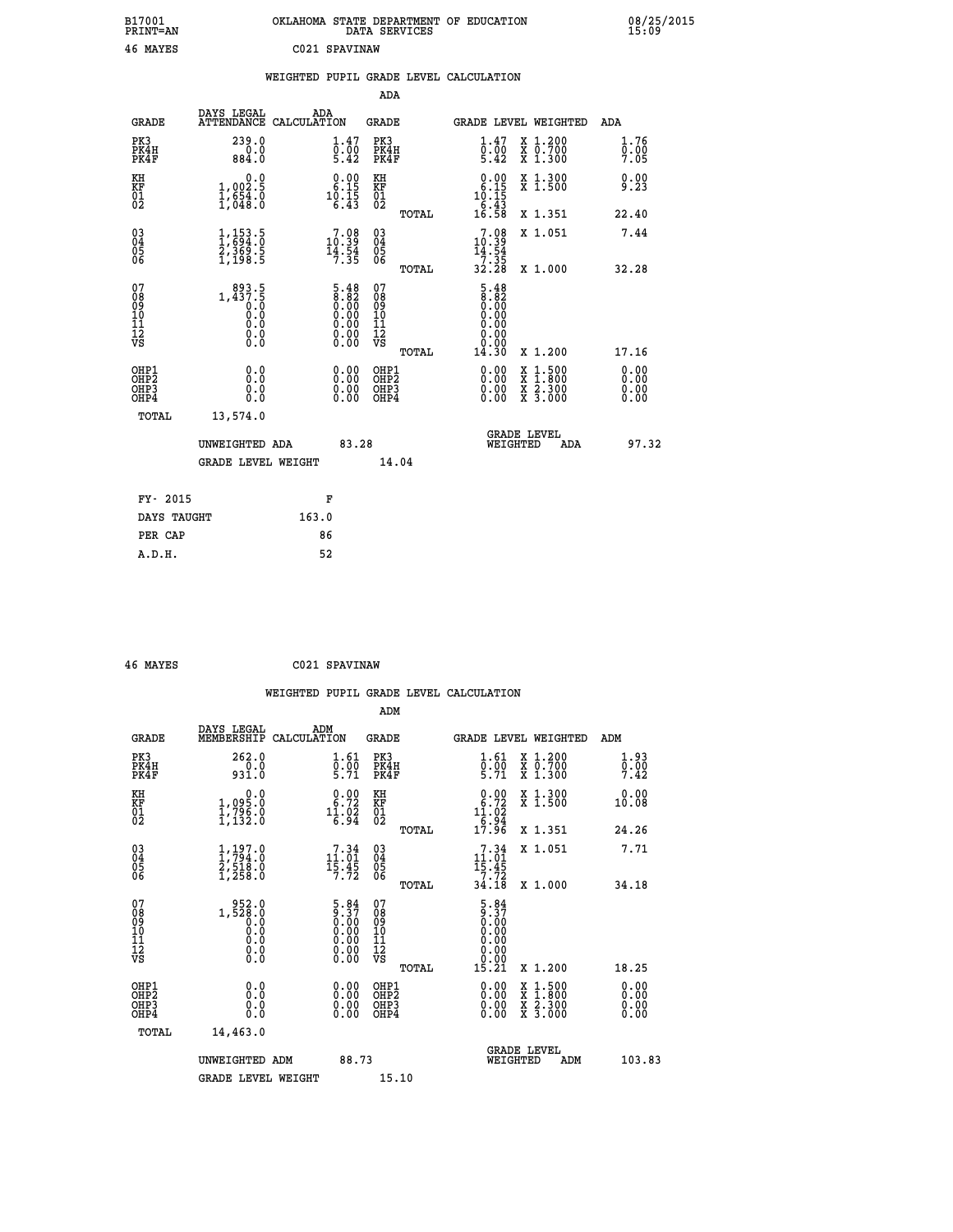| B17001<br><b>PRINT=AN</b> | OKLAHOMA STATE DEPARTMENT OF EDUCATION<br>DATA SERVICES | 08/25/2015<br>15:09 |
|---------------------------|---------------------------------------------------------|---------------------|
| 46 MAYES                  | C035 WICKLIFFE                                          |                     |

|                                                                    |                                                        | WEIGHTED PUPIL GRADE LEVEL CALCULATION                                                                                 |                                        |       |                                                                        |                                                                     |                              |
|--------------------------------------------------------------------|--------------------------------------------------------|------------------------------------------------------------------------------------------------------------------------|----------------------------------------|-------|------------------------------------------------------------------------|---------------------------------------------------------------------|------------------------------|
|                                                                    |                                                        |                                                                                                                        | ADA                                    |       |                                                                        |                                                                     |                              |
| <b>GRADE</b>                                                       | DAYS LEGAL                                             | ADA<br>ATTENDANCE CALCULATION                                                                                          | <b>GRADE</b>                           |       |                                                                        | GRADE LEVEL WEIGHTED                                                | ADA                          |
| PK3<br>PK4H<br>PK4F                                                | 140.0<br>0.0<br>1,079.0                                | 0.84<br>$\substack{0.00\\ 6.46}$                                                                                       | PK3<br>PK4H<br>PK4F                    |       | 0.84<br>0.00<br>6.46                                                   | X 1.200<br>X 0.700<br>X 1.300                                       | 1.01<br>0.00<br>8.40         |
| KH<br>KF<br>01<br>02                                               | 0.0<br>2,497.5<br>2,619.5<br>1,495.0                   | $\begin{smallmatrix} 0.00\\ 14.96\\ 15.69\\ 8.95 \end{smallmatrix}$                                                    | KH<br>KF<br>01<br>02                   |       | $\begin{array}{c} 0.00 \\ 14.96 \\ 15.69 \\ 8.95 \\ 24.64 \end{array}$ | X 1.300<br>X 1.500                                                  | 0.00<br>22.44                |
|                                                                    |                                                        |                                                                                                                        |                                        | TOTAL |                                                                        | X 1.351                                                             | 33.29                        |
| $\begin{smallmatrix} 03 \\[-4pt] 04 \end{smallmatrix}$<br>Ŏ5<br>06 | 3,106.0<br>2,698.0<br>2,514.5<br>2,505.5               | $\frac{18.60}{16.16}$<br>$\frac{15.06}{15.00}$                                                                         | $\substack{03 \\ 04}$<br>Ŏ5<br>06      |       | $\frac{18.60}{16.16}$<br>$\frac{15.06}{15.00}$<br>$46.22$              | X 1.051                                                             | 19.55                        |
|                                                                    |                                                        |                                                                                                                        |                                        | TOTAL |                                                                        | X 1.000                                                             | 46.22                        |
| 07<br>08<br>09<br>101<br>112<br>VS                                 | $1,783.5$<br>$2,412.0$<br>$0.0$<br>0.0<br>Ō.Ō<br>$\S.$ | $10.68$<br>$14.44$<br>$0.00$<br>$0.00$<br>$0.00$<br>$\begin{smallmatrix} 0.00 & 0.00 \\ 0.00 & 0.00 \end{smallmatrix}$ | 07<br>08<br>09<br>11<br>11<br>12<br>VS | TOTAL | $10.68$<br>$14.44$<br>$0.00$<br>$0.00$<br>0.00<br>0.00<br>25.12        | X 1.200                                                             | 30.14                        |
| OHP1<br>OHP2<br>OHP3<br>OHP4                                       | 0.0<br>Ŏ.Ō<br>0.0<br>0.0                               | 0.00<br>$0.00$<br>0.00                                                                                                 | OHP1<br>OHP2<br>OHP3<br>OHP4           |       | 0.00<br>0.00<br>0.00                                                   | $1.500$<br>$1.800$<br>X<br>X<br>$\frac{x}{x}$ $\frac{5:300}{3:000}$ | 0.00<br>0.00<br>0.00<br>0.00 |
| TOTAL                                                              | 22,850.5                                               |                                                                                                                        |                                        |       |                                                                        |                                                                     |                              |
|                                                                    | UNWEIGHTED ADA                                         |                                                                                                                        | 136.84                                 |       | WEIGHTED                                                               | <b>GRADE LEVEL</b><br>ADA                                           | 161.05                       |
|                                                                    | <b>GRADE LEVEL WEIGHT</b>                              |                                                                                                                        |                                        | 24.21 |                                                                        |                                                                     |                              |
| FY- 2015                                                           |                                                        | F                                                                                                                      |                                        |       |                                                                        |                                                                     |                              |
| DAYS TAUGHT                                                        |                                                        | 167.0                                                                                                                  |                                        |       |                                                                        |                                                                     |                              |
| PER CAP                                                            |                                                        | 57                                                                                                                     |                                        |       |                                                                        |                                                                     |                              |

 **46 MAYES C035 WICKLIFFE**

| <b>GRADE</b>                                       | DAYS LEGAL<br>MEMBERSHIP                                                   | ADM<br>CALCULATION                                                                                                              | <b>GRADE</b>                                       |       |                                                                                                                                                                                                                                                                                |          | GRADE LEVEL WEIGHTED                     | ADM                         |
|----------------------------------------------------|----------------------------------------------------------------------------|---------------------------------------------------------------------------------------------------------------------------------|----------------------------------------------------|-------|--------------------------------------------------------------------------------------------------------------------------------------------------------------------------------------------------------------------------------------------------------------------------------|----------|------------------------------------------|-----------------------------|
| PK3<br>PK4H<br>PK4F                                | 140.0<br>1, 145.0                                                          | $\substack{0.84 \\ 0.00 \\ 6.86}$                                                                                               | PK3<br>PK4H<br>PK4F                                |       | $\substack{0.84 \\ 0.00 \\ 6.86}$                                                                                                                                                                                                                                              |          | X 1.200<br>X 0.700<br>X 1.300            | 1.01<br>$\frac{0.00}{8.92}$ |
| KH<br>KF<br>01<br>02                               | $\begin{smallmatrix} & & 0.0\ 2.667.0\ 2.775.0\ 1.592.0 \end{smallmatrix}$ | $\begin{smallmatrix} 0.00\\ 15.97\\ 16.62\\ 9.53 \end{smallmatrix}$                                                             | KH<br>KF<br>01<br>02                               |       | $\begin{array}{r} 0.00 \\ 15.97 \\ 16.62 \\ 9.53 \\ 26.15 \end{array}$                                                                                                                                                                                                         |          | X 1.300<br>X 1.500                       | 0.00<br>23.96               |
|                                                    |                                                                            |                                                                                                                                 |                                                    | TOTAL |                                                                                                                                                                                                                                                                                |          | X 1.351                                  | 35.33                       |
| $\begin{matrix} 03 \\ 04 \\ 05 \\ 06 \end{matrix}$ | 3,259.0<br>2,886.0<br>2,649.0<br>2,633.0                                   | $\begin{smallmatrix} 19.51\ 17.28\ 15.86\ 15.77 \end{smallmatrix}$                                                              | $\begin{matrix} 03 \\ 04 \\ 05 \\ 06 \end{matrix}$ |       | $19.51$<br>$17.28$<br>$15.86$<br>$15.77$<br>$48.91$                                                                                                                                                                                                                            |          | X 1.051                                  | 20.51                       |
|                                                    |                                                                            |                                                                                                                                 |                                                    | TOTAL |                                                                                                                                                                                                                                                                                |          | X 1.000                                  | 48.91                       |
| 07<br>089<br>090<br>1112<br>VS                     | $1,884.0$<br>$2,519.0$<br>$0.0$<br>$0.0$<br>$0.0$<br>$0.0$<br>$0.0$        | $\begin{smallmatrix} 11\cdot 28\\15\cdot 08\\0\cdot 00\\0\cdot 00\\0\cdot 00\\0\cdot 00\\0\cdot 00\\0\cdot 00\end{smallmatrix}$ | 07<br>08901112<br>1112<br>VS                       | TOTAL | $\begin{smallmatrix} 11\cdot 28\\15\cdot 08\\0\cdot 00\\0\cdot 00\\0\cdot 00\\0\cdot 00\\0\cdot 00\\0\cdot 00\\26\cdot 36\end{smallmatrix}$                                                                                                                                    |          | X 1.200                                  | 31.63                       |
| OHP1<br>OHP2<br>OH <sub>P3</sub><br>OHP4           | 0.0<br>0.000                                                               |                                                                                                                                 | OHP1<br>OHP2<br>OHP3<br>OHP4                       |       | $\begin{smallmatrix} 0.00 & 0.00 & 0.00 & 0.00 & 0.00 & 0.00 & 0.00 & 0.00 & 0.00 & 0.00 & 0.00 & 0.00 & 0.00 & 0.00 & 0.00 & 0.00 & 0.00 & 0.00 & 0.00 & 0.00 & 0.00 & 0.00 & 0.00 & 0.00 & 0.00 & 0.00 & 0.00 & 0.00 & 0.00 & 0.00 & 0.00 & 0.00 & 0.00 & 0.00 & 0.00 & 0.0$ |          | X 1:500<br>X 1:800<br>X 2:300<br>X 3:000 | 0.00<br>0.00<br>0.00        |
| TOTAL                                              | 24,149.0                                                                   |                                                                                                                                 |                                                    |       |                                                                                                                                                                                                                                                                                |          |                                          |                             |
|                                                    | UNWEIGHTED                                                                 | 144.60<br>ADM                                                                                                                   |                                                    |       |                                                                                                                                                                                                                                                                                | WEIGHTED | <b>GRADE LEVEL</b><br>ADM                | 170.27                      |
|                                                    | <b>GRADE LEVEL WEIGHT</b>                                                  |                                                                                                                                 | 25.67                                              |       |                                                                                                                                                                                                                                                                                |          |                                          |                             |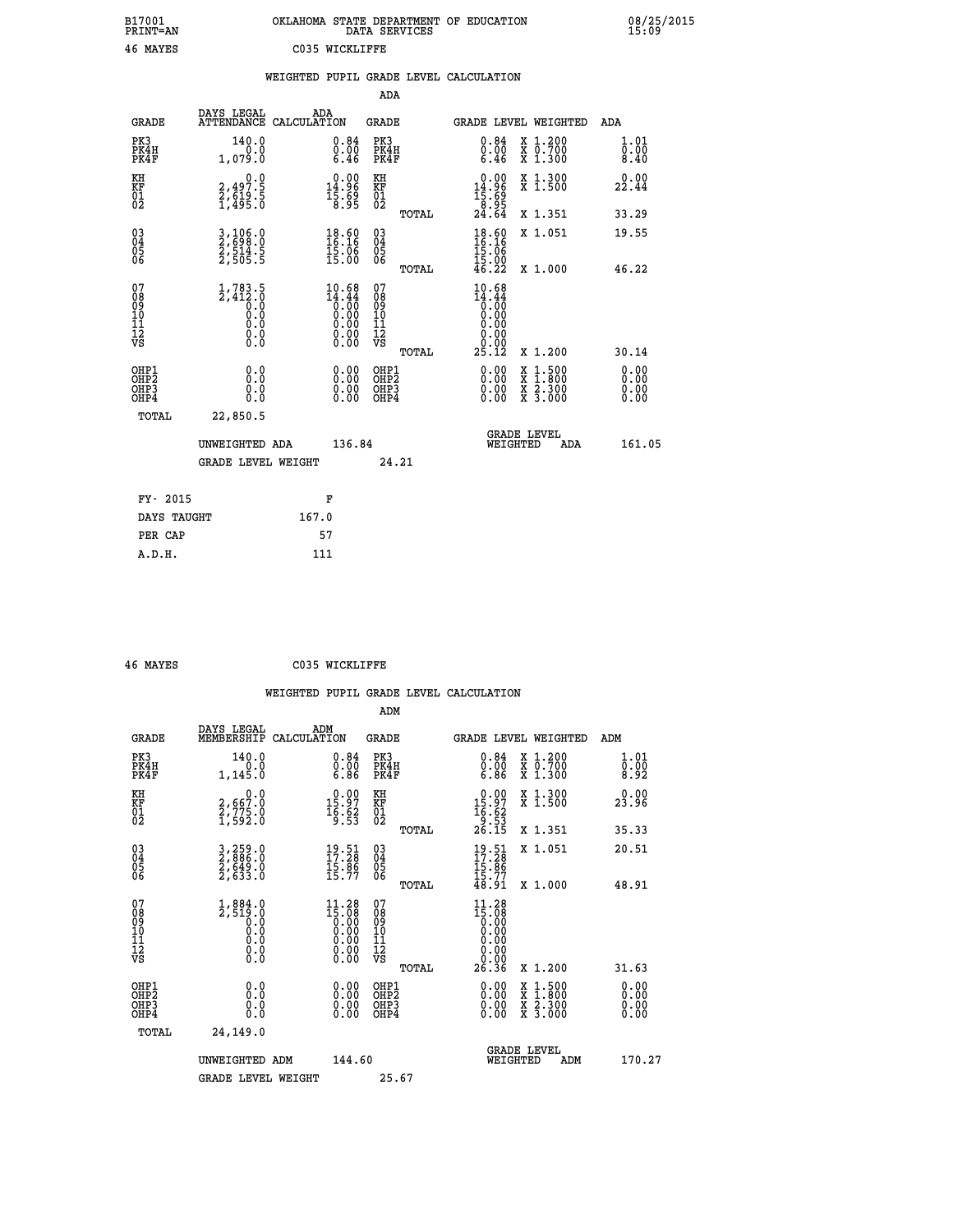| B17001<br><b>PRINT=AN</b>                            |                                                                       | OKLAHOMA STATE DEPARTMENT OF EDUCATION                                                                                                           | DATA SERVICES                                          |                                                                 |                                                                                          | 08/25/2015<br>15:09          |  |
|------------------------------------------------------|-----------------------------------------------------------------------|--------------------------------------------------------------------------------------------------------------------------------------------------|--------------------------------------------------------|-----------------------------------------------------------------|------------------------------------------------------------------------------------------|------------------------------|--|
| 46 MAYES                                             |                                                                       | C043 OSAGE                                                                                                                                       |                                                        |                                                                 |                                                                                          |                              |  |
|                                                      |                                                                       | WEIGHTED PUPIL GRADE LEVEL CALCULATION                                                                                                           |                                                        |                                                                 |                                                                                          |                              |  |
|                                                      |                                                                       |                                                                                                                                                  | ADA                                                    |                                                                 |                                                                                          |                              |  |
| <b>GRADE</b>                                         | DAYS LEGAL                                                            | ADA<br>ATTENDANCE CALCULATION                                                                                                                    | GRADE                                                  | <b>GRADE LEVEL WEIGHTED</b>                                     |                                                                                          | ADA                          |  |
| PK3<br>PK4H<br>PK4F                                  | 0.0<br>0.0<br>2,651.0                                                 | 0.00<br>$\begin{smallmatrix} 0.00 \\ 15.87 \end{smallmatrix}$                                                                                    | PK3<br>PK4H<br>PK4F                                    | $\begin{smallmatrix} 0.00\\ 0.00\\ 15.87 \end{smallmatrix}$     | X 1.200<br>X 0.700<br>X 1.300                                                            | 0.00<br>0.00<br>20.63        |  |
| KH<br>KF<br>$^{01}_{02}$                             | 0.0<br>1,876.5<br>2,898.0<br>3,096.5                                  | $\begin{smallmatrix} 0.00\\ 11.24\\ 17.35\\ 18.54 \end{smallmatrix}$                                                                             | КH<br>KF<br>01<br>02                                   | $0.00$<br>11.24<br>$\frac{17.35}{18.54}$<br>35.89               | X 1.300<br>X 1.500                                                                       | 0.00<br>16.86                |  |
|                                                      |                                                                       |                                                                                                                                                  | TOTAL                                                  |                                                                 | X 1.351                                                                                  | 48.49                        |  |
| $\substack{03 \\ 04}$<br>0500                        | 2, 152.0<br>$\frac{1}{2}$ , $\frac{1}{6}$ , $\frac{1}{5}$<br>2, 608.5 | $\begin{smallmatrix} 12.89\\13.61\\20.73\\15.62 \end{smallmatrix}$                                                                               | 03<br>04<br>05<br>06                                   | $\frac{12.89}{13.61}$<br>20.73                                  | X 1.051                                                                                  | 13.55                        |  |
|                                                      |                                                                       |                                                                                                                                                  | TOTAL                                                  | $\frac{15.62}{49.96}$                                           | X 1.000                                                                                  | 49.96                        |  |
| 07<br>08<br>09<br>11<br>11<br>12<br>VS               | $2, 912.0$<br>$2, 247.5$<br>0.0<br>0.0<br>$\S.$                       | $\begin{smallmatrix} 17.44 \\[-4pt] 13.46 \\[-4pt] 0.00 \\[-4pt] 0.00 \\[-4pt] 0.00 \\[-4pt] 0.00 \\[-4pt] 0.00 \\[-4pt] 0.00 \end{smallmatrix}$ | 07<br>08<br>09<br>10<br>11<br>12<br>VS<br><b>TOTAL</b> | 17.44<br>13.46<br>0.00<br>0.00<br>0.00<br>0.00<br>0.00<br>30.90 | X 1.200                                                                                  | 37.08                        |  |
| OHP1<br>OHP <sub>2</sub><br>OH <sub>P3</sub><br>OHP4 | 0.0<br>0.0<br>0.0<br>0.0                                              | 0.00<br>0.00<br>0.00                                                                                                                             | OHP1<br>OH <sub>P</sub> 2<br>OHP3<br>OHP4              | 0.00<br>0.00<br>0.00                                            | $\begin{smallmatrix} x & 1.500 \\ x & 1.800 \\ x & 2.300 \\ x & 3.000 \end{smallmatrix}$ | 0.00<br>0.00<br>0.00<br>0.00 |  |
| TOTAL                                                | 26, 176.5                                                             |                                                                                                                                                  |                                                        |                                                                 |                                                                                          |                              |  |
|                                                      | UNWEIGHTED ADA                                                        | 156.75                                                                                                                                           |                                                        | <b>GRADE LEVEL</b><br>WEIGHTED                                  | ADA                                                                                      | 186.57                       |  |
|                                                      | <b>GRADE LEVEL WEIGHT</b>                                             |                                                                                                                                                  | 29.82                                                  |                                                                 |                                                                                          |                              |  |
| FY- 2015                                             |                                                                       | F                                                                                                                                                |                                                        |                                                                 |                                                                                          |                              |  |
| DAYS TAUGHT                                          |                                                                       | 167.0                                                                                                                                            |                                                        |                                                                 |                                                                                          |                              |  |
| PER CAP                                              |                                                                       | 70                                                                                                                                               |                                                        |                                                                 |                                                                                          |                              |  |

| 46 MAYES | C043 OSAGE |
|----------|------------|
|          |            |

|                                                    |                                                                                                                   |                    |                                                                      |                                               |       | WEIGHTED PUPIL GRADE LEVEL CALCULATION                                                                                                                                                                                                                                         |                                                                                                  |                       |        |
|----------------------------------------------------|-------------------------------------------------------------------------------------------------------------------|--------------------|----------------------------------------------------------------------|-----------------------------------------------|-------|--------------------------------------------------------------------------------------------------------------------------------------------------------------------------------------------------------------------------------------------------------------------------------|--------------------------------------------------------------------------------------------------|-----------------------|--------|
|                                                    |                                                                                                                   |                    |                                                                      | ADM                                           |       |                                                                                                                                                                                                                                                                                |                                                                                                  |                       |        |
| <b>GRADE</b>                                       | DAYS LEGAL<br>MEMBERSHIP                                                                                          | ADM<br>CALCULATION |                                                                      | <b>GRADE</b>                                  |       |                                                                                                                                                                                                                                                                                | GRADE LEVEL WEIGHTED                                                                             | ADM                   |        |
| PK3<br>PK4H<br>PK4F                                | 0.0<br>Ō.Ō<br>2,799.0                                                                                             |                    | $\begin{smallmatrix} 0.00\\ 0.00\\ 16.76 \end{smallmatrix}$          | PK3<br>PK4H<br>PK4F                           |       | 0.00<br>16.76                                                                                                                                                                                                                                                                  | X 1.200<br>X 0.700<br>X 1.300                                                                    | 0.00<br>0.00<br>21.79 |        |
| KH<br>KF<br>01<br>02                               | 0.0<br>2,018:0<br>3,017:0<br>3,233:0                                                                              |                    | $\begin{smallmatrix} 0.00\\ 12.08\\ 18.07\\ 19.36 \end{smallmatrix}$ | KH<br>KF<br>01<br>02                          |       | $\begin{array}{c} 0.00 \\[-4pt] 12.08 \\[-4pt] 18.07 \\[-4pt] 19.36 \\[-4pt] 37.43 \end{array}$                                                                                                                                                                                | X 1.300<br>X 1.500                                                                               | 0.00<br>18.12         |        |
|                                                    |                                                                                                                   |                    |                                                                      |                                               | TOTAL |                                                                                                                                                                                                                                                                                | X 1.351                                                                                          | 50.57                 |        |
| $\begin{matrix} 03 \\ 04 \\ 05 \\ 06 \end{matrix}$ | 2, 249.0<br>2, 355.0<br>3, 584.0<br>2, 704.0                                                                      |                    | $\frac{13.47}{14.10}$<br>$\frac{21.46}{16.19}$                       | $^{03}_{04}$<br>Ŏ5<br>06                      |       | $13.47$<br>$14.10$<br>$21.46$<br>$16.19$<br>$51.75$                                                                                                                                                                                                                            | X 1.051                                                                                          | 14.16                 |        |
|                                                    |                                                                                                                   |                    |                                                                      |                                               | TOTAL |                                                                                                                                                                                                                                                                                | X 1.000                                                                                          | 51.75                 |        |
| 07<br>0890112<br>1112<br>VS                        | $\frac{3}{2}, \frac{040}{326}, \frac{0}{0}$<br>0.0 0.0<br>$\begin{smallmatrix} 0.10\ 0.0 \ 0.0 \end{smallmatrix}$ |                    | $18.20$<br>$13.93$                                                   | 07<br>08<br>09<br>001<br>11<br>11<br>12<br>VS |       | $18.20$<br>$13.93$<br>$0.00$<br>$0.00$<br>0.00<br>$\begin{array}{c} 0.00 \\ 0.00 \\ 32.13 \end{array}$                                                                                                                                                                         |                                                                                                  |                       |        |
|                                                    |                                                                                                                   |                    |                                                                      |                                               | TOTAL |                                                                                                                                                                                                                                                                                | $X_1.200$                                                                                        | 38.56                 |        |
| OHP1<br>OHP2<br>OH <sub>P3</sub><br>OHP4           | 0.0<br>0.000                                                                                                      |                    | $\begin{smallmatrix} 0.00 \ 0.00 \ 0.00 \ 0.00 \end{smallmatrix}$    | OHP1<br>OHP2<br>OHP3<br>OHP4                  |       | $\begin{smallmatrix} 0.00 & 0.00 & 0.00 & 0.00 & 0.00 & 0.00 & 0.00 & 0.00 & 0.00 & 0.00 & 0.00 & 0.00 & 0.00 & 0.00 & 0.00 & 0.00 & 0.00 & 0.00 & 0.00 & 0.00 & 0.00 & 0.00 & 0.00 & 0.00 & 0.00 & 0.00 & 0.00 & 0.00 & 0.00 & 0.00 & 0.00 & 0.00 & 0.00 & 0.00 & 0.00 & 0.0$ | $\begin{smallmatrix} x & 1 & 500 \\ x & 1 & 800 \\ x & 2 & 300 \\ x & 3 & 000 \end{smallmatrix}$ | 0.00<br>0.00<br>0.00  |        |
| TOTAL                                              | 27,325.0                                                                                                          |                    |                                                                      |                                               |       |                                                                                                                                                                                                                                                                                |                                                                                                  |                       |        |
|                                                    | UNWEIGHTED ADM                                                                                                    |                    | 163.62                                                               |                                               |       | WEIGHTED                                                                                                                                                                                                                                                                       | <b>GRADE LEVEL</b><br>ADM                                                                        |                       | 194.95 |
|                                                    | <b>GRADE LEVEL WEIGHT</b>                                                                                         |                    |                                                                      | 31.33                                         |       |                                                                                                                                                                                                                                                                                |                                                                                                  |                       |        |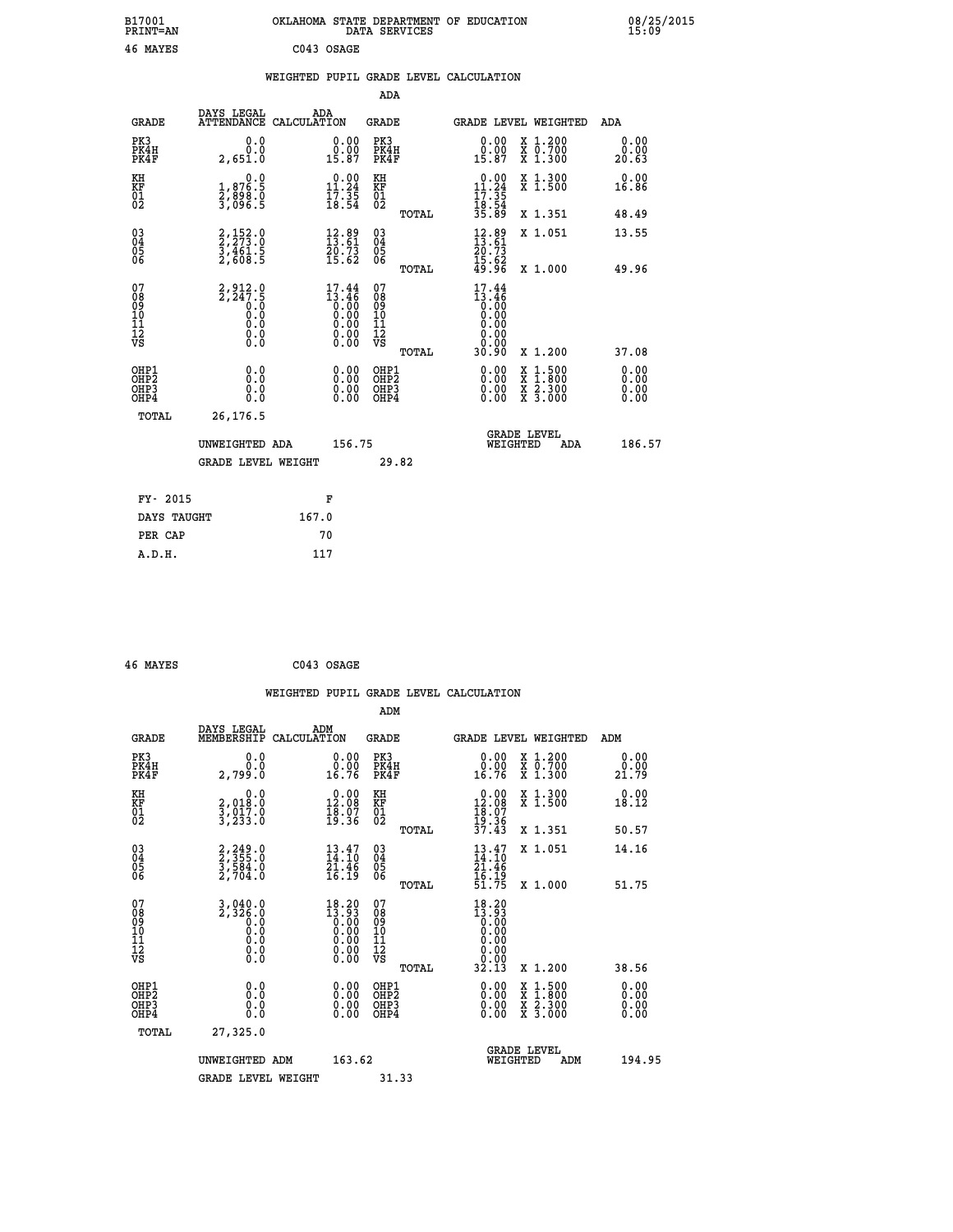| B17001<br><b>PRINT=AN</b>              |                                                                             | OKLAHOMA STATE DEPARTMENT OF EDUCATION                                 | DATA SERVICES                                                                       |                                                                                                                 |                                                                                          | 08/25/2015<br>15:09     |
|----------------------------------------|-----------------------------------------------------------------------------|------------------------------------------------------------------------|-------------------------------------------------------------------------------------|-----------------------------------------------------------------------------------------------------------------|------------------------------------------------------------------------------------------|-------------------------|
| 46 MAYES                               |                                                                             | I001 PRYOR                                                             |                                                                                     |                                                                                                                 |                                                                                          |                         |
|                                        |                                                                             | WEIGHTED PUPIL GRADE LEVEL CALCULATION                                 |                                                                                     |                                                                                                                 |                                                                                          |                         |
|                                        |                                                                             |                                                                        | <b>ADA</b>                                                                          |                                                                                                                 |                                                                                          |                         |
| GRADE                                  | DAYS LEGAL                                                                  | ADA<br>ATTENDANCE CALCULATION                                          | GRADE                                                                               | GRADE LEVEL WEIGHTED                                                                                            |                                                                                          | ADA                     |
| PK3<br>PK4H<br>PK4F                    | 1,501.5<br>610.0<br>30,496.0                                                | $\begin{smallmatrix}8.73\3.55\177.30\end{smallmatrix}$                 | PK3<br>PK4H<br>PK4F                                                                 | $\begin{smallmatrix}8.73\3.55\177.30\end{smallmatrix}$                                                          | X 1.200<br>X 0.700<br>X 1.300                                                            | 10.48<br>2.49<br>230.49 |
| KH<br>KF<br>$\frac{01}{02}$            | 0.0<br>33,334:0<br>32,537:5<br>35,990:0                                     | $0.00$<br>193.80<br>$\frac{189}{209}$ : $\frac{17}{24}$                | KH<br>KF<br>$\overline{01}$                                                         | $0.00$<br>$0.00$<br>$0.80$<br>$\frac{189}{209}\cdot\frac{17}{24}$                                               | X 1.300<br>X 1.500                                                                       | 0.00<br>290.70          |
|                                        |                                                                             |                                                                        | <b>TOTAL</b>                                                                        | 398.41                                                                                                          | X 1.351                                                                                  | 538.25                  |
| $^{03}_{04}$<br>05<br>ŎĞ               | 30, 333.5<br>26, 007:0<br>26,061.5<br>28,087.0                              | $\begin{smallmatrix} 176.36\\151.20\\151.52\\163.30 \end{smallmatrix}$ | $03\overline{4}$<br>0500                                                            | $\begin{array}{c} 176.36 \\[-4pt] 151.20 \\[-4pt] 151.52 \\[-4pt] 163.30 \\[-4pt] 466.02 \end{array}$           | X 1.051                                                                                  | 185.35                  |
|                                        |                                                                             |                                                                        | <b>TOTAL</b>                                                                        |                                                                                                                 | X 1.000                                                                                  | 466.02                  |
| 07<br>08<br>09<br>11<br>11<br>12<br>VS | 31,432.0<br>34,107.0<br>31,686.5<br>31,115.0<br>31,125.5<br>27,383.5<br>0.0 | 182.74<br>198.30<br>184.22<br>180.91<br>$\frac{180.96}{159.21}$        | 07<br>$\frac{0.8}{0.9}$<br>10<br>$\frac{11}{12}$<br>$\frac{12}{18}$<br><b>TOTAL</b> | 182.74<br>$\frac{1}{2}\frac{1}{8}\frac{1}{4}\cdot\frac{3}{2}$<br>180.91<br>180.96<br>159.21<br>0.00<br>1,086.34 | X 1.200                                                                                  | 1,303.61                |
| OHP1                                   | 0.000                                                                       | 0.00                                                                   | OHP1<br>OHP2                                                                        | 0.00                                                                                                            |                                                                                          | 0.00                    |
| OHP <sub>2</sub><br>OHP3<br>OHP4       | 0.0<br>0.0                                                                  | 0.00<br>0.00                                                           | OHP3<br>OHP4                                                                        | 0.00<br>0.00                                                                                                    | $\begin{smallmatrix} x & 1.500 \\ x & 1.800 \\ x & 2.300 \\ x & 3.000 \end{smallmatrix}$ | 0.00<br>0.00<br>0.00    |
| TOTAL                                  | 431,807.5                                                                   |                                                                        |                                                                                     |                                                                                                                 |                                                                                          |                         |
|                                        | UNWEIGHTED ADA                                                              | 2,510.51                                                               |                                                                                     | WEIGHTED                                                                                                        | <b>GRADE LEVEL</b><br>ADA                                                                | 3,027.39                |
|                                        | GRADE LEVEL WEIGHT                                                          |                                                                        | 516.88                                                                              |                                                                                                                 |                                                                                          |                         |
| FY- 2015                               |                                                                             | F                                                                      |                                                                                     |                                                                                                                 |                                                                                          |                         |
| DAYS TAUGHT                            |                                                                             | 172.0                                                                  |                                                                                     |                                                                                                                 |                                                                                          |                         |
| PER CAP                                |                                                                             | 35                                                                     |                                                                                     |                                                                                                                 |                                                                                          |                         |
| A.D.H.                                 |                                                                             | 1,209                                                                  |                                                                                     |                                                                                                                 |                                                                                          |                         |

|                                                    |                                                                                                                                                                               |                                                                                                      |                          | ADM                                                |       |                                                                                                                                                                                                                                                                                |          |                                                                                                  |                               |
|----------------------------------------------------|-------------------------------------------------------------------------------------------------------------------------------------------------------------------------------|------------------------------------------------------------------------------------------------------|--------------------------|----------------------------------------------------|-------|--------------------------------------------------------------------------------------------------------------------------------------------------------------------------------------------------------------------------------------------------------------------------------|----------|--------------------------------------------------------------------------------------------------|-------------------------------|
| <b>GRADE</b>                                       | DAYS LEGAL<br>MEMBERSHIP                                                                                                                                                      | ADM<br>CALCULATION                                                                                   |                          | <b>GRADE</b>                                       |       |                                                                                                                                                                                                                                                                                |          | GRADE LEVEL WEIGHTED                                                                             | ADM                           |
| PK3<br>PK4H<br>PK4F                                | 1,509.0<br>644.0<br>32,975.0                                                                                                                                                  | 191.72                                                                                               | 8.77<br>3.74             | PK3<br>PK4H<br>PK4F                                |       | $3.74$<br>191.72                                                                                                                                                                                                                                                               |          | X 1.200<br>X 0.700<br>X 1.300                                                                    | $10.52$<br>$2.62$<br>$249.24$ |
| KH<br>KF<br>01<br>02                               | 0.0<br>35,291.0<br>34,342.0<br>37,711.0                                                                                                                                       | $\begin{smallmatrix} &0.00\ 205.18\ 199.66\ 219.25 \end{smallmatrix}$                                |                          | KH<br>KF<br>01<br>02                               |       | $\begin{smallmatrix} &0.00\\ 205.18\\ 199.66\\ 219.25\\ 418.91 \end{smallmatrix}$                                                                                                                                                                                              |          | X 1.300<br>X 1.500                                                                               | 0.00<br>307.77                |
|                                                    |                                                                                                                                                                               |                                                                                                      |                          |                                                    | TOTAL |                                                                                                                                                                                                                                                                                |          | X 1.351                                                                                          | 565.95                        |
| $\begin{matrix} 03 \\ 04 \\ 05 \\ 06 \end{matrix}$ | 31,796.0<br>27,408.0<br>27,295.0<br>29,518.0                                                                                                                                  | $184.86$<br>$159.35$<br>$158.69$<br>$171.62$                                                         |                          | $\begin{matrix} 03 \\ 04 \\ 05 \\ 06 \end{matrix}$ |       | $184.86$<br>$159.35$<br>$158.69$<br>$171.62$<br>$489.66$                                                                                                                                                                                                                       |          | X 1.051                                                                                          | 194.29                        |
|                                                    |                                                                                                                                                                               |                                                                                                      |                          |                                                    | TOTAL |                                                                                                                                                                                                                                                                                |          | X 1.000                                                                                          | 489.66                        |
| 07<br>08<br>09<br>11<br>11<br>12<br>VS             | $\begin{smallmatrix} 33\,, & 349\,, & 0\\ 36\,, & 256\,, & 0\\ 33\,, & 710\,, & 0\\ 33\,, & 154\,, & 0\\ 33\,, & 221\,, & 0\\ 29\,, & 142\,, & 0\\ 0\,. & 0\end{smallmatrix}$ | $\begin{smallmatrix} 193.89\\210.79\\195.98\\192.76\\193.14\\193.14\\169.43\\0.00 \end{smallmatrix}$ |                          | 07<br>08<br>09<br>01<br>11<br>11<br>12<br>VS       | TOTAL | $193.89$<br>$210.79$<br>$195.98$<br>$192.76$<br>$193.14$<br>$169.43$<br>$0.00$<br>$1,155.99$                                                                                                                                                                                   |          | X 1.200                                                                                          | 1,387.19                      |
| OHP1<br>OHP2<br>OH <sub>P3</sub><br>OHP4           | 0.0<br>0.0<br>0.0                                                                                                                                                             |                                                                                                      | $0.00$<br>$0.00$<br>0.00 | OHP1<br>OHP2<br>OHP3<br>OHP4                       |       | $\begin{smallmatrix} 0.00 & 0.00 & 0.00 & 0.00 & 0.00 & 0.00 & 0.00 & 0.00 & 0.00 & 0.00 & 0.00 & 0.00 & 0.00 & 0.00 & 0.00 & 0.00 & 0.00 & 0.00 & 0.00 & 0.00 & 0.00 & 0.00 & 0.00 & 0.00 & 0.00 & 0.00 & 0.00 & 0.00 & 0.00 & 0.00 & 0.00 & 0.00 & 0.00 & 0.00 & 0.00 & 0.0$ |          | $\begin{smallmatrix} x & 1 & 500 \\ x & 1 & 800 \\ x & 2 & 300 \\ x & 3 & 000 \end{smallmatrix}$ | 0.00<br>0.00<br>0.00<br>0.00  |
| TOTAL                                              | 457,321.0                                                                                                                                                                     |                                                                                                      |                          |                                                    |       |                                                                                                                                                                                                                                                                                |          |                                                                                                  |                               |
|                                                    | UNWEIGHTED                                                                                                                                                                    | ADM                                                                                                  | 2,658.83                 |                                                    |       |                                                                                                                                                                                                                                                                                | WEIGHTED | <b>GRADE LEVEL</b><br>ADM                                                                        | 3,207.24                      |
|                                                    | <b>GRADE LEVEL WEIGHT</b>                                                                                                                                                     |                                                                                                      |                          | 548.41                                             |       |                                                                                                                                                                                                                                                                                |          |                                                                                                  |                               |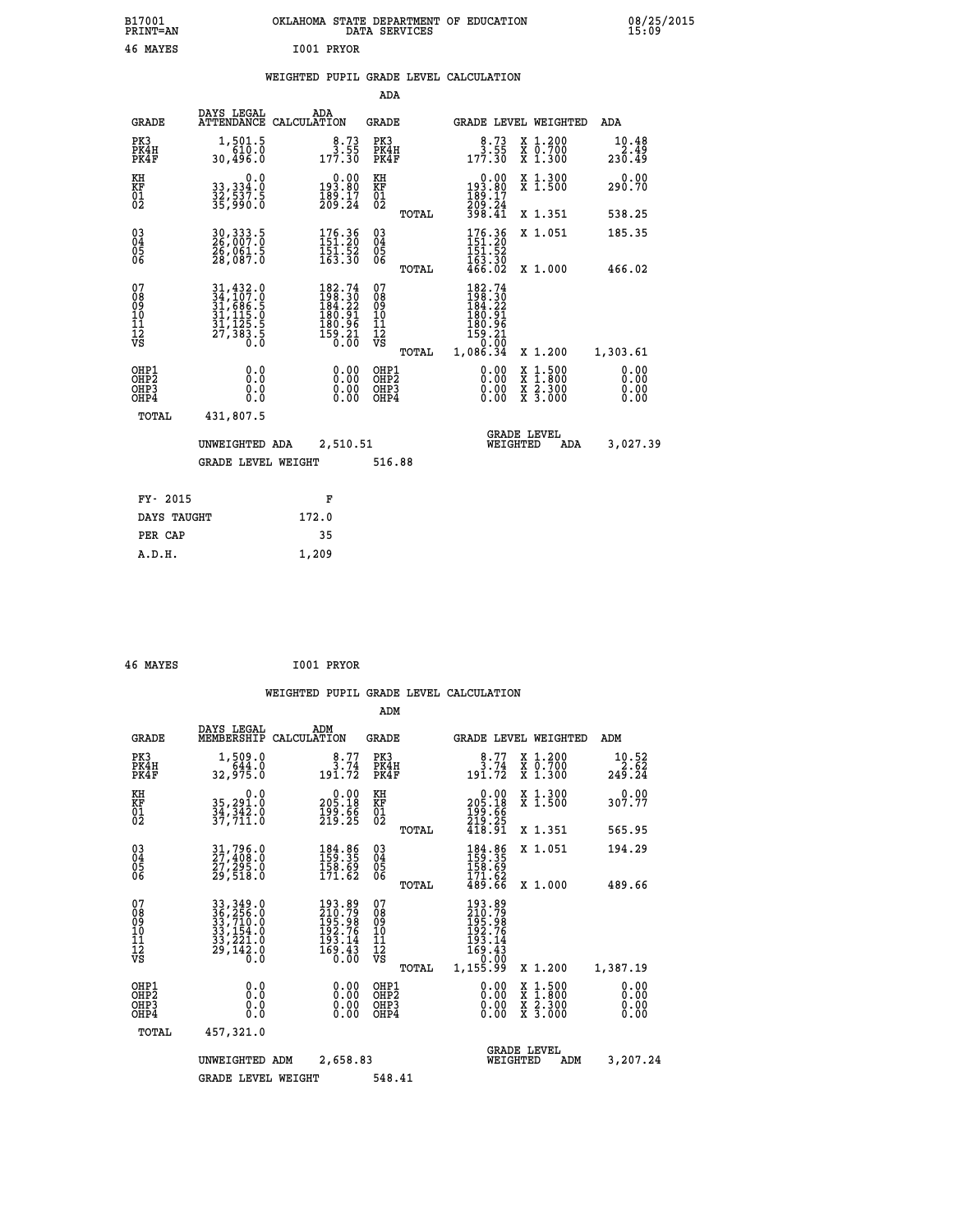| B17001<br><b>PRINT=AN</b> | OKLAHOMA STATE DEPARTMENT OF EDUCATION<br>DATA SERVICES | 08/25/2015<br>15:09 |
|---------------------------|---------------------------------------------------------|---------------------|
| 46<br>MAYES               | I002 ADAIR                                              |                     |

|  |  | WEIGHTED PUPIL GRADE LEVEL CALCULATION |
|--|--|----------------------------------------|
|  |  |                                        |

|                                                                  |                                                                                                      |                                                             | ADA                                                |       |                                                                                      |                                                                                                                                              |                              |
|------------------------------------------------------------------|------------------------------------------------------------------------------------------------------|-------------------------------------------------------------|----------------------------------------------------|-------|--------------------------------------------------------------------------------------|----------------------------------------------------------------------------------------------------------------------------------------------|------------------------------|
| <b>GRADE</b>                                                     | DAYS LEGAL                                                                                           | ADA<br>ATTENDANCE CALCULATION                               | GRADE                                              |       | <b>GRADE LEVEL WEIGHTED</b>                                                          |                                                                                                                                              | ADA                          |
| PK3<br>PK4H<br>PK4F                                              | 151.0<br>8,972.5                                                                                     | $0.88$<br>$0.00$<br>54.05                                   | PK3<br>PK4H<br>PK4F                                |       | 0.88<br>0.00<br>54.05                                                                | X 1.200<br>X 0.700<br>X 1.300                                                                                                                | 1.06<br>0.00<br>70.27        |
| KH<br>KF<br>01<br>02                                             | 0.0<br>$\frac{11}{13}, \frac{773}{30}$<br>$\frac{13}{13}, \frac{380}{96}$<br>$\frac{5}{13}$          | 70.92<br>80.92<br>80.53<br>84.20                            | KH<br>KF<br>01<br>02                               |       | $\begin{smallmatrix} &0.00\\ 70.92\\ 80.53\\ 84.20\\ 164.73 \end{smallmatrix}$       | X 1.300<br>X 1.500                                                                                                                           | 0.00<br>106.38               |
|                                                                  |                                                                                                      |                                                             |                                                    | TOTAL |                                                                                      | X 1.351                                                                                                                                      | 222.55                       |
| $^{03}_{04}$<br>Ŏ5<br>06                                         | 12,811.0<br>11,387.5<br>ĪŽ,ŠŠ6.Ŏ<br>10,987.O                                                         | $77.17$<br>$68.60$<br>$75.64$<br>$66.19$                    | $\begin{matrix} 03 \\ 04 \\ 05 \\ 06 \end{matrix}$ |       | 77.17<br>68.60<br>75.64<br>66.19<br>210.43                                           | X 1.051                                                                                                                                      | 81.11                        |
|                                                                  |                                                                                                      |                                                             |                                                    | TOTAL |                                                                                      | X 1.000                                                                                                                                      | 210.43                       |
| 07<br>08<br>09<br>11<br>11<br>12<br>VS                           | $\begin{smallmatrix}9,917.5\\13,287.5\\13,175.5\\13,022.5\\11,287.5\\10,662.0\\0.0\end{smallmatrix}$ | 59.74<br>80.05<br>79.37<br>78.41<br>67.95<br>64.15<br>64.15 | 07<br>08<br>09<br>11<br>11<br>12<br>VS             | TOTAL | $59.74$<br>$79.37$<br>$78.41$<br>$78.41$<br>$67.95$<br>$64.15$<br>$0.00$<br>$429.67$ | X 1.200                                                                                                                                      | 515.60                       |
| OHP1<br>OHP <sub>2</sub><br>OH <sub>P3</sub><br>OH <sub>P4</sub> | 0.0<br>0.0<br>0.0                                                                                    | 0.00<br>0.00<br>0.00                                        | OHP1<br>OHP2<br>OHP3<br>OHP4                       |       | 0.00<br>0.00<br>0.00                                                                 | $\begin{smallmatrix} \mathtt{X} & 1\cdot500 \\ \mathtt{X} & 1\cdot800 \\ \mathtt{X} & 2\cdot300 \\ \mathtt{X} & 3\cdot000 \end{smallmatrix}$ | 0.00<br>0.00<br>0.00<br>0.00 |
| TOTAL                                                            | 167,347.5                                                                                            |                                                             |                                                    |       |                                                                                      |                                                                                                                                              |                              |
|                                                                  | UNWEIGHTED ADA                                                                                       | 1,007.85                                                    |                                                    |       | WEIGHTED                                                                             | <b>GRADE LEVEL</b><br>ADA                                                                                                                    | 1,207.40                     |
|                                                                  | <b>GRADE LEVEL WEIGHT</b>                                                                            |                                                             | 199.55                                             |       |                                                                                      |                                                                                                                                              |                              |
| FY- 2015                                                         |                                                                                                      | F                                                           |                                                    |       |                                                                                      |                                                                                                                                              |                              |
| DAYS TAUGHT                                                      |                                                                                                      | 166.0                                                       |                                                    |       |                                                                                      |                                                                                                                                              |                              |
| PER CAP                                                          |                                                                                                      | 55                                                          |                                                    |       |                                                                                      |                                                                                                                                              |                              |
| A.D.H.                                                           |                                                                                                      | 991                                                         |                                                    |       |                                                                                      |                                                                                                                                              |                              |
|                                                                  |                                                                                                      |                                                             |                                                    |       |                                                                                      |                                                                                                                                              |                              |

| 46 MAYES | I002 ADAIR |
|----------|------------|

|                                                    |                                                                                                                     |                                                                   | ADM                                           |       |                                                                                                                        |                                          |                                                             |  |
|----------------------------------------------------|---------------------------------------------------------------------------------------------------------------------|-------------------------------------------------------------------|-----------------------------------------------|-------|------------------------------------------------------------------------------------------------------------------------|------------------------------------------|-------------------------------------------------------------|--|
| <b>GRADE</b>                                       | DAYS LEGAL<br>MEMBERSHIP                                                                                            | ADM<br>CALCULATION                                                | GRADE                                         |       | <b>GRADE LEVEL WEIGHTED</b>                                                                                            |                                          | ADM                                                         |  |
| PK3<br>PK4H<br>PK4F                                | 151.0<br>9,572.0                                                                                                    | $\begin{smallmatrix} 0.88\ 0.00\\ 0.00\\ 57.66 \end{smallmatrix}$ | PK3<br>PK4H<br>PK4F                           |       | 0.88<br>ŏ.ŏŏ<br>57.66                                                                                                  | X 1.200<br>X 0.700<br>X 1.300            | 1.06<br>$\frac{\bar{0} \cdot \bar{0} \bar{0}}{74 \cdot 96}$ |  |
| KH<br>KF<br>01<br>02                               | 0.0<br>12,328:0<br>14,042:0<br>14,455:0                                                                             | $74.27$<br>$84.27$<br>$84.52$<br>$87.08$                          | KH<br>KF<br>01<br>02                          |       | $\begin{smallmatrix} &0.00\ 74.27\ 84.52\ 87.08\ 171.60\ \end{smallmatrix}$                                            | X 1.300<br>X 1.500                       | 0.00<br>111.41                                              |  |
|                                                    |                                                                                                                     |                                                                   |                                               | TOTAL |                                                                                                                        | X 1.351                                  | 231.83                                                      |  |
| $\begin{matrix} 03 \\ 04 \\ 05 \\ 06 \end{matrix}$ | $\begin{smallmatrix} 13\,,\,236\,.0\\ 11\,,\,887\,.0\\ 13\,,\,106\,.0\\ 11\,,\,411\,.0 \end{smallmatrix}$           | 79.73<br>71.61<br>78.95<br>68.74                                  | 03<br>04<br>05<br>06                          |       | $79.73\n71.61\n78.95\n68.74\n219.30$                                                                                   | X 1.051                                  | 83.80                                                       |  |
|                                                    |                                                                                                                     |                                                                   |                                               | TOTAL |                                                                                                                        | X 1.000                                  | 219.30                                                      |  |
| 07<br>08<br>09<br>101<br>11<br>12<br>VS            | $\begin{smallmatrix} 10, 247.0\\ 13, 758.0\\ 13, 798.0\\ 13, 534.0\\ 11, 652.0\\ 11, 078.0\\ 0.0 \end{smallmatrix}$ | $61.7382.8883.1281.4970.1470.1466.650.00$                         | 07<br>08<br>09<br>001<br>11<br>11<br>12<br>VS |       | $\begin{smallmatrix} 61.73 \\ 82.88 \\ 83.12 \\ 81.49 \\ 70.14 \\ 70.14 \\ 66.65 \\ 0.001 \\ 446.01 \end{smallmatrix}$ |                                          |                                                             |  |
|                                                    |                                                                                                                     |                                                                   |                                               | TOTAL |                                                                                                                        | X 1.200                                  | 535.21                                                      |  |
| OHP1<br>OHP <sub>2</sub><br>OHP3<br>OHP4           |                                                                                                                     |                                                                   | OHP1<br>OHP <sub>2</sub><br>OHP3<br>OHP4      |       | 0.00<br>0.00                                                                                                           | X 1:500<br>X 1:800<br>X 2:300<br>X 3:000 | 0.00<br>0.00<br>0.00<br>0.00                                |  |
| TOTAL                                              | 174,255.0                                                                                                           |                                                                   |                                               |       |                                                                                                                        |                                          |                                                             |  |
|                                                    | UNWEIGHTED                                                                                                          | 1,049.45<br>ADM                                                   |                                               |       | WEIGHTED                                                                                                               | <b>GRADE LEVEL</b><br>ADM                | 1,257.57                                                    |  |
|                                                    | <b>GRADE LEVEL WEIGHT</b>                                                                                           |                                                                   | 208.12                                        |       |                                                                                                                        |                                          |                                                             |  |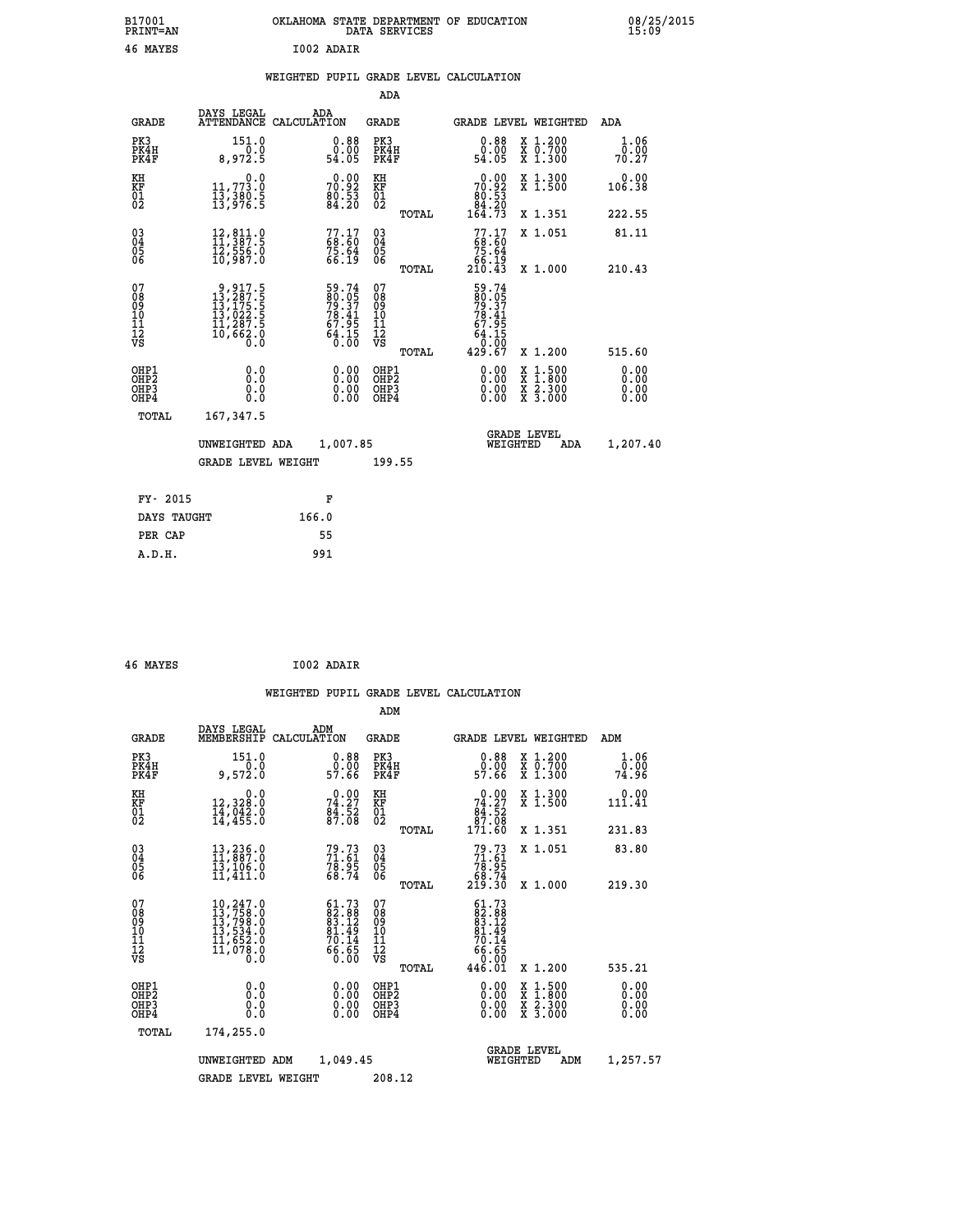| B17001<br><b>PRINT=AN</b> | OKLAHOMA STATE DEPARTMENT OF EDUCATION<br>DATA SERVICES | 08/25/2015<br>15:09 |
|---------------------------|---------------------------------------------------------|---------------------|
| 46<br>MAYES               | I016 SALINA                                             |                     |

#### **WEIGHTED PUPIL GRADE LEVEL CALCULATION**

|                                                                   |                                                                                                     |                                                                          |                                                     | ADA                                       |                                                                                      |                                          |                              |
|-------------------------------------------------------------------|-----------------------------------------------------------------------------------------------------|--------------------------------------------------------------------------|-----------------------------------------------------|-------------------------------------------|--------------------------------------------------------------------------------------|------------------------------------------|------------------------------|
| <b>GRADE</b>                                                      | DAYS LEGAL<br>ATTENDANCE CALCULATION                                                                | ADA                                                                      | <b>GRADE</b>                                        |                                           |                                                                                      | GRADE LEVEL WEIGHTED                     | ADA                          |
| PK3<br>PK4H<br>PK4F                                               | 921.0<br>0.0<br>6,373.5                                                                             | $\begin{smallmatrix}5.55\0.00\38.39\end{smallmatrix}$                    |                                                     | PK3<br>PK4H<br>PK4F                       | $\begin{smallmatrix}5.55\0.00\\38.39\end{smallmatrix}$                               | X 1.200<br>X 0.700<br>X 1.300            | 6.66<br>0.00<br>49.91        |
| KH<br><b>KF</b><br>01<br>02                                       | 0.0<br>7,985:0<br>9,109:5<br>7,727:5                                                                | $\begin{smallmatrix} 0.00\\ 48.10\\ 54.8\\ 46.55 \end{smallmatrix}$      | KH<br>KF<br>01<br>02                                |                                           | $\begin{smallmatrix}&&0.00\\48.10\\54.88\\46.55\\101.43\end{smallmatrix}$            | X 1.300<br>X 1.500                       | 0.00<br>72.15                |
|                                                                   |                                                                                                     |                                                                          |                                                     | TOTAL                                     |                                                                                      | X 1.351                                  | 137.03                       |
| $^{03}_{04}$<br>Ŏ5<br>06                                          | $\begin{smallmatrix} 6,451.0\\ 9,812.5\\ 8,129.0\\ 8,552.0 \end{smallmatrix}$                       | 38.86<br>59.11<br>48.97<br>51.52                                         | $\begin{array}{c} 03 \\ 04 \\ 05 \\ 06 \end{array}$ |                                           | $38.86$<br>59.11<br>48.97<br>51.52<br>59.60                                          | X 1.051                                  | 40.84                        |
| 07                                                                |                                                                                                     |                                                                          | 07                                                  | TOTAL                                     |                                                                                      | X 1.000                                  | 159.60                       |
| 08<br>09<br>11<br>11<br>12<br>VS                                  | $\begin{smallmatrix}7,587.5\\11,176.0\\12,710.0\\12,781.5\\11,162.0\\8,573.5\\0.0\end{smallmatrix}$ | $45.71$<br>$57.33$<br>$76.57$<br>$77.00$<br>$67.24$<br>$51.65$<br>$0.00$ | 08901112<br>1112<br>VS                              |                                           | $45.71$<br>$67.33$<br>$76.57$<br>$77.00$<br>$67.24$<br>$51.65$<br>$0.00$<br>$385.50$ |                                          |                              |
|                                                                   |                                                                                                     |                                                                          |                                                     | TOTAL                                     |                                                                                      | X 1.200                                  | 462.60                       |
| OHP1<br>OH <sub>P</sub> 2<br>OH <sub>P3</sub><br>OH <sub>P4</sub> | 0.0<br>0.000                                                                                        | $\begin{smallmatrix} 0.00 \ 0.00 \ 0.00 \ 0.00 \end{smallmatrix}$        |                                                     | OHP1<br>OH <sub>P</sub> 2<br>OHP3<br>OHP4 | 0.00<br>0.00<br>0.00                                                                 | X 1:500<br>X 1:800<br>X 2:300<br>X 3:000 | 0.00<br>0.00<br>0.00<br>0.00 |
| TOTAL                                                             | 129,051.5                                                                                           |                                                                          |                                                     |                                           |                                                                                      |                                          |                              |
|                                                                   | UNWEIGHTED ADA                                                                                      | 777.43                                                                   |                                                     |                                           |                                                                                      | GRADE LEVEL<br>WEIGHTED<br>ADA           | 928.79                       |
|                                                                   | <b>GRADE LEVEL WEIGHT</b>                                                                           |                                                                          |                                                     | 151.36                                    |                                                                                      |                                          |                              |
| FY- 2015                                                          |                                                                                                     | F                                                                        |                                                     |                                           |                                                                                      |                                          |                              |
| DAYS TAUGHT                                                       |                                                                                                     | 166.0                                                                    |                                                     |                                           |                                                                                      |                                          |                              |
| PER CAP                                                           |                                                                                                     | 46                                                                       |                                                     |                                           |                                                                                      |                                          |                              |

| 46 MAYES | I016 SALINA |
|----------|-------------|
|          |             |

 **A.D.H. 646**

|                                           |                                                                                                                        |                                                                             | ADM                                                 |       |                                                                                     |                                          |                              |
|-------------------------------------------|------------------------------------------------------------------------------------------------------------------------|-----------------------------------------------------------------------------|-----------------------------------------------------|-------|-------------------------------------------------------------------------------------|------------------------------------------|------------------------------|
| <b>GRADE</b>                              | DAYS LEGAL<br>MEMBERSHIP                                                                                               | ADM<br>CALCULATION                                                          | <b>GRADE</b>                                        |       |                                                                                     | GRADE LEVEL WEIGHTED                     | ADM                          |
| PK3<br>PK4H<br>PK4F                       | 921.0<br>6,688.0                                                                                                       | $\substack{5.55 \\ 0.00 \\ 40.29}$                                          | PK3<br>PK4H<br>PK4F                                 |       | $\substack{5.55 \\ 0.00 \\ 40.29}$                                                  | X 1.200<br>X 0.700<br>X 1.300            | 6.66<br>ŏ:ŏŏ<br>52:38        |
| KH<br>KF<br>01<br>02                      | 0.0<br>8,484:0<br>9,503:0<br>8,071:0                                                                                   | $\begin{smallmatrix} 0.00\\ 51.11\\ 57.25\\ 48.62 \end{smallmatrix}$        | KH<br>KF<br>01<br>02                                |       | $\begin{array}{c} 0.00 \\ 51.11 \\ 57.25 \\ 48.62 \\ 105.87 \end{array}$            | X 1.300<br>X 1.500                       | 0.00<br>76.67                |
|                                           |                                                                                                                        |                                                                             |                                                     | TOTAL |                                                                                     | X 1.351                                  | 143.03                       |
| 03<br>04<br>05<br>06                      | $\substack{ \substack{ \textcolor{red}{\textbf{5.32.0}}\\  \  \  \, 0,210.0\\  \  \  \, 8,210.0\\  \  \  \, 8,856.0}}$ | 39.95<br>62.48<br>49.46<br>53.35                                            | $\begin{array}{c} 03 \\ 04 \\ 05 \\ 06 \end{array}$ |       | 39.95<br>62.48<br>49.46<br>53.35<br>53.35<br>165.29                                 | X 1.051                                  | 41.99                        |
|                                           |                                                                                                                        |                                                                             |                                                     | TOTAL |                                                                                     | X 1.000                                  | 165.29                       |
| 07<br>08<br>09<br>101<br>112<br>VS        | $\begin{smallmatrix}7,848.0\\11,467.0\\13,362.0\\13,522.0\\11,716.0\\8,966.0\\0.0\end{smallmatrix}$                    | $47.28$<br>$69.08$<br>$80.49$<br>$81.46$<br>$70.58$<br>$\frac{54.01}{0.00}$ | 07<br>08<br>09<br>11<br>11<br>12<br>VS              |       | $47.28$<br>$69.08$<br>$80.49$<br>$81.46$<br>$70.58$<br>$74.01$<br>$54.01$<br>$0.00$ |                                          |                              |
|                                           |                                                                                                                        |                                                                             |                                                     | TOTAL | 402.90                                                                              | X 1.200                                  | 483.48                       |
| OHP1<br>OHP2<br>OH <sub>P</sub> 3<br>OHP4 |                                                                                                                        | $0.00$<br>$0.00$<br>0.00                                                    | OHP1<br>OHP2<br>OHP <sub>3</sub>                    |       | $0.00$<br>$0.00$<br>0.00                                                            | X 1:500<br>X 1:800<br>X 2:300<br>X 3:000 | 0.00<br>0.00<br>0.00<br>0.00 |
| TOTAL                                     | 134,617.0                                                                                                              |                                                                             |                                                     |       |                                                                                     |                                          |                              |
|                                           | UNWEIGHTED ADM                                                                                                         | 810.96                                                                      |                                                     |       |                                                                                     | <b>GRADE LEVEL</b><br>WEIGHTED<br>ADM    | 969.50                       |
|                                           | <b>GRADE LEVEL WEIGHT</b>                                                                                              |                                                                             | 158.54                                              |       |                                                                                     |                                          |                              |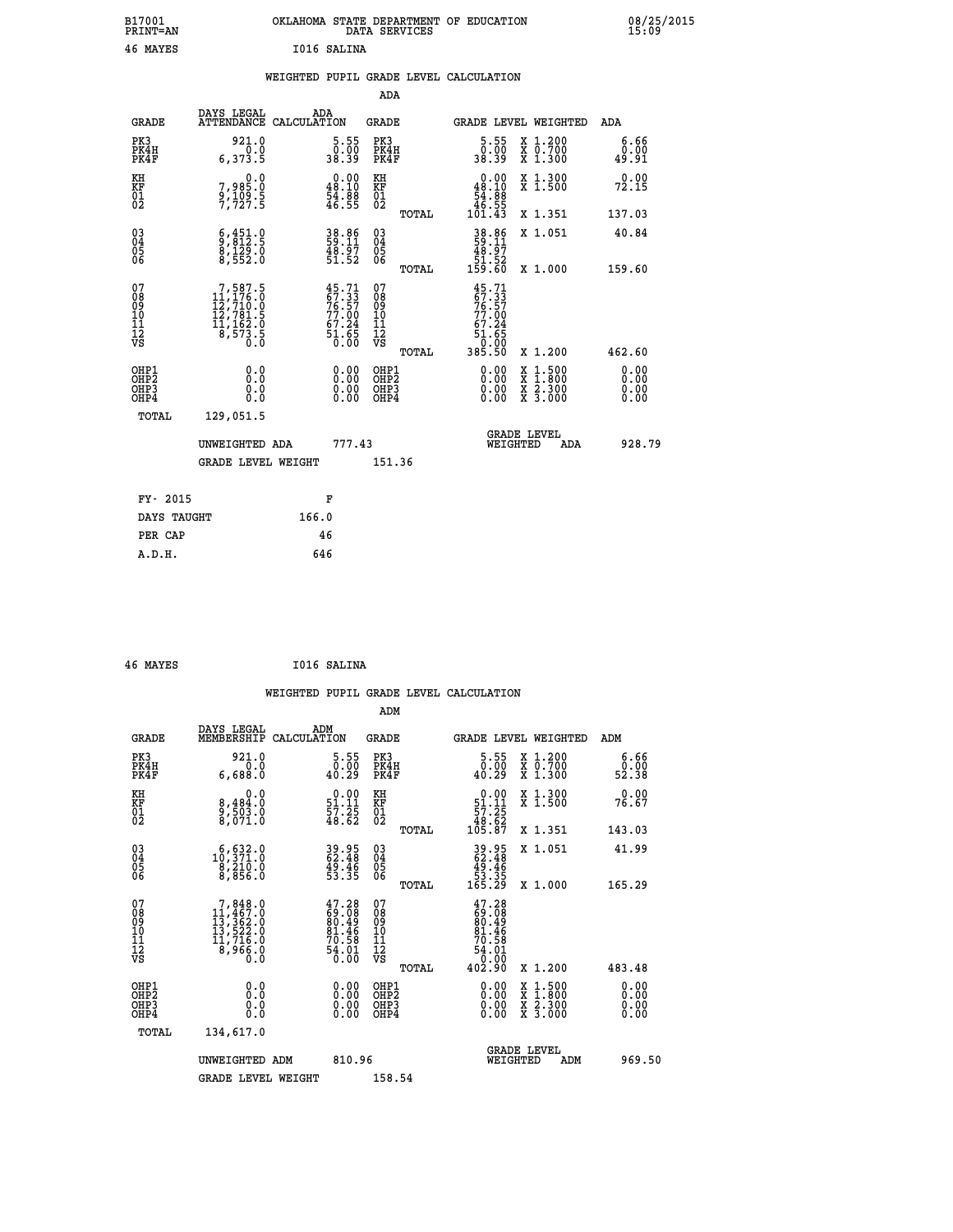#### **B17001 OKLAHOMA STATE DEPARTMENT OF EDUCATION 08/25/2015 PRINT=AN DATA SERVICES 15:09 46 MAYES I017 LOCUST GROVE**

|  |  | WEIGHTED PUPIL GRADE LEVEL CALCULATION |
|--|--|----------------------------------------|
|  |  |                                        |

|                                                                  |                                            | ADA                                                                                                                                                                                                                                                                                      |                                                                                                                                                                                                                                                                                                                 |                                                                                                                                                                                                                          |
|------------------------------------------------------------------|--------------------------------------------|------------------------------------------------------------------------------------------------------------------------------------------------------------------------------------------------------------------------------------------------------------------------------------------|-----------------------------------------------------------------------------------------------------------------------------------------------------------------------------------------------------------------------------------------------------------------------------------------------------------------|--------------------------------------------------------------------------------------------------------------------------------------------------------------------------------------------------------------------------|
| <b>GRADE</b>                                                     | ADA                                        | <b>GRADE</b>                                                                                                                                                                                                                                                                             | <b>GRADE LEVEL WEIGHTED</b>                                                                                                                                                                                                                                                                                     | ADA                                                                                                                                                                                                                      |
| PK3<br>PK4H<br>PK4F                                              |                                            | PK3<br>PK4H<br>PK4F                                                                                                                                                                                                                                                                      | $\begin{smallmatrix} 2.91\0.00\\ 67.27\end{smallmatrix}$<br>X 1.200<br>X 0.700<br>X 1.300                                                                                                                                                                                                                       | 3.49<br>0.00<br>87.45                                                                                                                                                                                                    |
|                                                                  | 87.70                                      | KH                                                                                                                                                                                                                                                                                       | 0.00<br>X 1.300<br>X 1.500<br>87.70                                                                                                                                                                                                                                                                             | 0.00<br>131.55                                                                                                                                                                                                           |
|                                                                  |                                            | TOTAL                                                                                                                                                                                                                                                                                    | X 1.351                                                                                                                                                                                                                                                                                                         | 253.12                                                                                                                                                                                                                   |
|                                                                  | $33.06$<br>107.27<br>$\frac{84.16}{91.37}$ | $\substack{03 \\ 04}$<br>05<br>06                                                                                                                                                                                                                                                        | X 1.051                                                                                                                                                                                                                                                                                                         | 97.81                                                                                                                                                                                                                    |
|                                                                  |                                            |                                                                                                                                                                                                                                                                                          |                                                                                                                                                                                                                                                                                                                 | 282.80                                                                                                                                                                                                                   |
|                                                                  |                                            |                                                                                                                                                                                                                                                                                          |                                                                                                                                                                                                                                                                                                                 |                                                                                                                                                                                                                          |
|                                                                  |                                            | TOTAL                                                                                                                                                                                                                                                                                    | 614.88<br>X 1.200                                                                                                                                                                                                                                                                                               | 737.86                                                                                                                                                                                                                   |
| OHP1<br>OH <sub>P2</sub><br>OH <sub>P3</sub><br>OH <sub>P4</sub> | 0.00                                       | OHP1<br>OH <sub>P</sub> 2<br>OHP3<br>OHP4                                                                                                                                                                                                                                                | $\frac{2.67}{0.00}$<br>$\begin{smallmatrix} x & 1 & 500 \\ x & 1 & 800 \\ x & 2 & 300 \\ x & 3 & 000 \end{smallmatrix}$<br>0.00<br>0.00                                                                                                                                                                         | $\frac{4}{0}$ : 01<br>0.00<br>0.00                                                                                                                                                                                       |
| TOTAL                                                            |                                            |                                                                                                                                                                                                                                                                                          |                                                                                                                                                                                                                                                                                                                 |                                                                                                                                                                                                                          |
|                                                                  |                                            |                                                                                                                                                                                                                                                                                          | GRADE LEVEL<br>WEIGHTED<br>ADA                                                                                                                                                                                                                                                                                  | 1,598.09                                                                                                                                                                                                                 |
|                                                                  |                                            | 259.44                                                                                                                                                                                                                                                                                   |                                                                                                                                                                                                                                                                                                                 |                                                                                                                                                                                                                          |
|                                                                  |                                            |                                                                                                                                                                                                                                                                                          |                                                                                                                                                                                                                                                                                                                 |                                                                                                                                                                                                                          |
| DAYS TAUGHT                                                      | 164.0                                      |                                                                                                                                                                                                                                                                                          |                                                                                                                                                                                                                                                                                                                 |                                                                                                                                                                                                                          |
| PER CAP                                                          | 53                                         |                                                                                                                                                                                                                                                                                          |                                                                                                                                                                                                                                                                                                                 |                                                                                                                                                                                                                          |
|                                                                  | FY- 2015                                   | DAYS LEGAL<br>ATTENDANCE CALCULATION<br>478.0<br>0.0<br>11,033.0<br>0.0<br>14,383.0<br>15,822.5<br>14,904.0<br>$\begin{smallmatrix} 15,261.5\\ 17,591.5\\ 13,802.0\\ 14,984.0 \end{smallmatrix}$<br>438.5<br>0.0<br>0.0<br>219,537.5<br>UNWEIGHTED ADA<br><b>GRADE LEVEL WEIGHT</b><br>F | $\begin{smallmatrix} 2.91\0.00\\ 67.27 \end{smallmatrix}$<br>KF<br>01<br>02<br>96:48<br>90:88<br>TOTAL<br>$\begin{smallmatrix} 93.59\\ 99.23\\ 111.21\\ 109.48\\ 106.85\\ 94.52\\ 0.00 \end{smallmatrix}$<br>07<br>08901112<br>1112<br>VS<br>$\begin{smallmatrix} 2.67\0.00\0.00 \end{smallmatrix}$<br>1,338.65 | $\frac{96.48}{90.88}$<br>187.36<br>$\begin{array}{r} 93.06 \\ 107.27 \\ 84.16 \\ 91.37 \\ 282.80 \end{array}$<br>X 1.000<br>93.59<br>23.23<br>111.21<br>$\begin{array}{r} 109.48 \\ 106.85 \\ 94.52 \\ 0.00 \end{array}$ |

| MAYES |
|-------|
|       |

 **A.D.H. 1,135**

**1017 LOCUST GROVE** 

|                                          |                                                                                                                                         |                                                                                                            | ADM                                                 |                                                                                                         |                                          |                                                                    |
|------------------------------------------|-----------------------------------------------------------------------------------------------------------------------------------------|------------------------------------------------------------------------------------------------------------|-----------------------------------------------------|---------------------------------------------------------------------------------------------------------|------------------------------------------|--------------------------------------------------------------------|
| <b>GRADE</b>                             | DAYS LEGAL<br>MEMBERSHIP                                                                                                                | ADM<br>CALCULATION                                                                                         | <b>GRADE</b>                                        | GRADE LEVEL WEIGHTED                                                                                    |                                          | ADM                                                                |
| PK3<br>PK4H<br>PK4F                      | 478.0<br>0.0<br>12,047.0                                                                                                                | 2.91<br>0.00<br>73.46                                                                                      | PK3<br>PK4H<br>PK4F                                 | $\begin{smallmatrix} 2.91\0.00\\73.46\end{smallmatrix}$                                                 | X 1.200<br>X 0.700<br>X 1.300            | 3.49<br>0.00<br>95.50                                              |
| KH<br>KF<br>01<br>02                     | 0.0<br>15,411:0<br>16,778:0<br>15,783:0                                                                                                 | $\begin{smallmatrix} 0.00\\ 93.97\\ 102.30\\ 96.24 \end{smallmatrix}$                                      | KH<br>KF<br>01<br>02                                | $\begin{smallmatrix} &0.00\\ 93.97\\ 102.30\\ 96.24\\ 198.54\end{smallmatrix}$                          | X 1.300<br>X 1.500                       | 0.00<br>140.96                                                     |
|                                          |                                                                                                                                         |                                                                                                            | TOTAL                                               |                                                                                                         | X 1.351                                  | 268.23                                                             |
| 03<br>04<br>05<br>06                     | $\begin{smallmatrix} 16,155.0\\ 18,665.0\\ 14,572.0\\ 15,941.0 \end{smallmatrix}$                                                       | 98.51<br>113.81<br>88.85<br>97.20                                                                          | $\begin{array}{c} 03 \\ 04 \\ 05 \\ 06 \end{array}$ | $\begin{smallmatrix} 98.51\\ 113.81\\ 88.85\\ 97.20\\ 299.86 \end{smallmatrix}$                         | X 1.051                                  | 103.53                                                             |
|                                          |                                                                                                                                         |                                                                                                            | TOTAL                                               |                                                                                                         | X 1.000                                  | 299.86                                                             |
| 07<br>08<br>09<br>101<br>112<br>VS       | $\begin{smallmatrix} 16\,,279\,.0\\ 17\,,439\,.0\\ 19\,,701\,.0\\ 19\,,384\,.0\\ 18\,,545\,.0\\ 16\,,369\,.0\\ 0\,.0 \end{smallmatrix}$ | $\frac{99.26}{106.34}$<br>120.13<br>118.20<br>$\begin{smallmatrix} 113.768\ 99.81\ 0.00 \end{smallmatrix}$ | 07<br>08<br>09<br>11<br>11<br>12<br>VS<br>TOTAL     | 99.26<br>106.34<br>120.13<br>$\begin{array}{r} 118.20 \\ 113.08 \\ 99.81 \\ 2.00 \end{array}$<br>656.82 | X 1.200                                  | 788.18                                                             |
| OHP1<br>OHP2<br>OH <sub>P3</sub><br>OHP4 | 466.0<br>0.0<br>0.000                                                                                                                   | $\begin{smallmatrix} 2.84\ 0.00 \ 0.00 \end{smallmatrix}$<br>0.00                                          | OHP1<br>OHP2<br>OHP <sub>3</sub>                    | $\begin{smallmatrix} 2.84\ 0.00 \ 0.00 \end{smallmatrix}$<br>0.00                                       | X 1:500<br>X 1:800<br>X 2:300<br>X 3:000 | $\begin{smallmatrix} 4.26 \ 0.00 \ 0.00 \end{smallmatrix}$<br>0.00 |
|                                          | TOTAL<br>234,013.0                                                                                                                      |                                                                                                            |                                                     |                                                                                                         |                                          |                                                                    |
|                                          | UNWEIGHTED                                                                                                                              | 1,426.91<br>ADM                                                                                            |                                                     | <b>GRADE LEVEL</b><br>WEIGHTED                                                                          | ADM                                      | 1,704.01                                                           |
|                                          | GRADE LEVEL WEIGHT                                                                                                                      |                                                                                                            | 277.10                                              |                                                                                                         |                                          |                                                                    |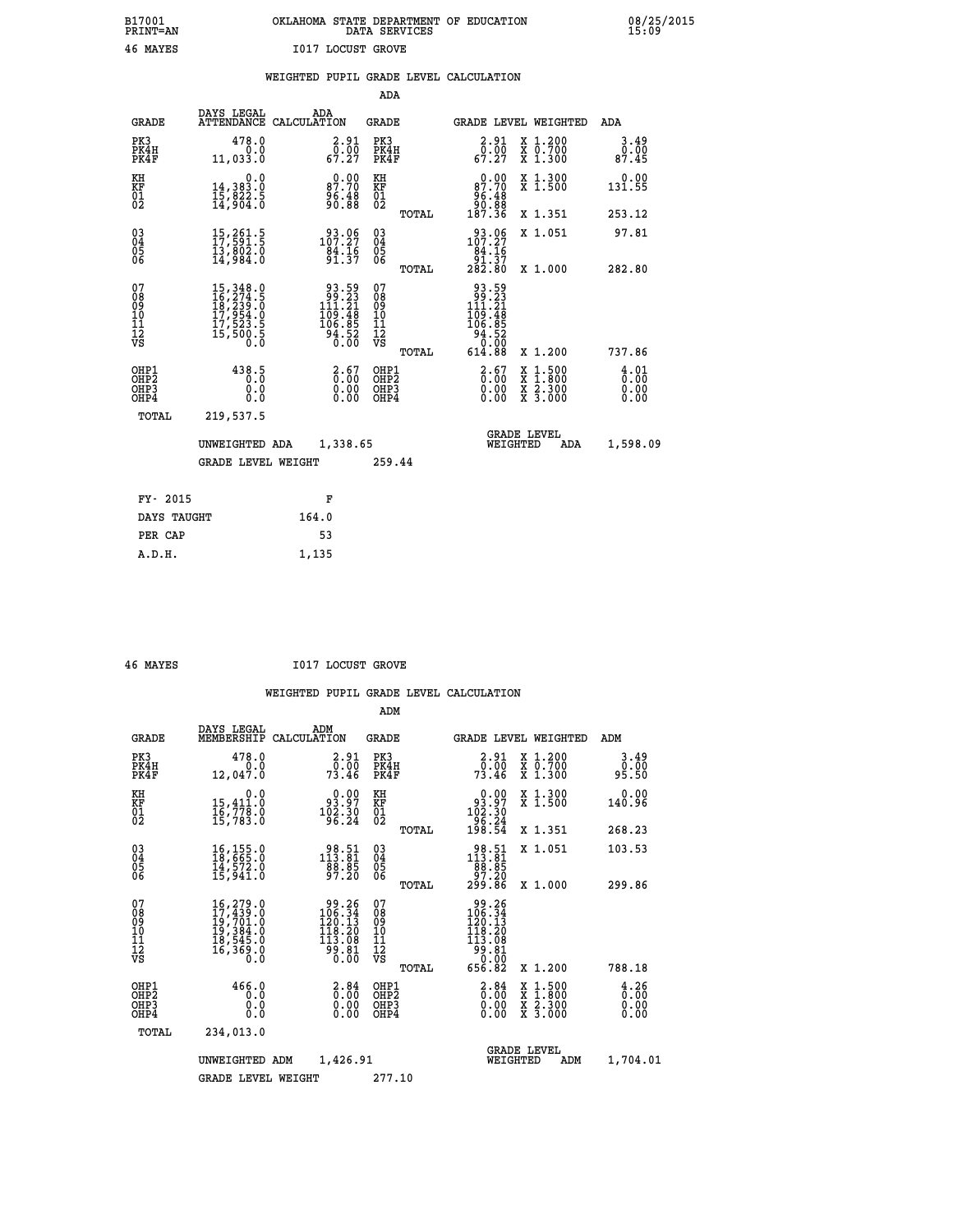# **B17001 OKLAHOMA STATE DEPARTMENT OF EDUCATION 08/25/2015 PRINT=AN DATA SERVICES 15:09 46 MAYES I032 CHOUTEAU-MAZIE**

|                                                                    |                                                                                                  |                                                                      | ADA                                                 |       |                                                             |                                                                                                  |                       |
|--------------------------------------------------------------------|--------------------------------------------------------------------------------------------------|----------------------------------------------------------------------|-----------------------------------------------------|-------|-------------------------------------------------------------|--------------------------------------------------------------------------------------------------|-----------------------|
| <b>GRADE</b>                                                       | DAYS LEGAL<br>ATTENDANCE CALCULATION                                                             | ADA                                                                  | <b>GRADE</b>                                        |       |                                                             | GRADE LEVEL WEIGHTED                                                                             | ADA                   |
| PK3<br>PK4H<br>PK4F                                                | 154.0<br>0.0<br>9,593.5                                                                          | $\begin{smallmatrix} 0.97\ 0.00\ 60.72 \end{smallmatrix}$            | PK3<br>PK4H<br>PK4F                                 |       | $\begin{smallmatrix} 0.97\ 0.00\\ 60.72 \end{smallmatrix}$  | X 1.200<br>X 0.700<br>X 1.300                                                                    | 1.16<br>0.00<br>78.94 |
| KH<br><b>KF</b><br>01<br>02                                        | 0.0<br>8:38,0<br>0:980.0<br>12,079:5                                                             | $\begin{smallmatrix} 0.00\\ 63.03\\ 69.49\\ 76.45 \end{smallmatrix}$ | KH<br>KF<br>01<br>02                                |       | $0.00\n63.03\n69.49\n76.45\n145.94$                         | X 1.300<br>X 1.500                                                                               | 0.00<br>94.55         |
|                                                                    |                                                                                                  |                                                                      |                                                     | TOTAL |                                                             | X 1.351                                                                                          | 197.16                |
| $\begin{smallmatrix} 03 \\[-4pt] 04 \end{smallmatrix}$<br>05<br>06 | 11,644.0<br>10,236.0<br>$\frac{9,406.0}{8,974.0}$                                                | $73.70$<br>$64.78$<br>$59.53$<br>$56.80$                             | $\begin{array}{c} 03 \\ 04 \\ 05 \\ 06 \end{array}$ |       | $73.7064.7859.5356.80181.11$                                | X 1.051                                                                                          | 77.46                 |
| 07                                                                 |                                                                                                  |                                                                      | 07                                                  | TOTAL |                                                             | X 1.000                                                                                          | 181.11                |
| 08901112<br>1112<br>VS                                             | $\begin{smallmatrix}8,323.5\\9,932.0\\7,379.0\\10,277.0\\6,074.0\\8,019.0\\0.0\end{smallmatrix}$ | 52.68<br>62.86<br>46.70<br>46.04<br>55.04<br>38.44<br>50.75<br>50.00 | 08<br>09<br>11<br>11<br>12<br>VS                    |       | 52.68<br>62.86<br>46.70<br>46.04<br>58.44<br>38.75<br>50.75 |                                                                                                  |                       |
|                                                                    |                                                                                                  |                                                                      |                                                     | TOTAL | 316.47                                                      | X 1.200                                                                                          | 379.76                |
| OHP1<br>OH <sub>P</sub> 2<br>OH <sub>P3</sub><br>OH <sub>P4</sub>  | 691.5<br>0.0<br>0.0                                                                              | $\begin{smallmatrix} 4.38\ 0.00\ 0.00 \end{smallmatrix}$             | OHP1<br>OH <sub>P</sub> 2<br>OHP3<br>OHP4           |       | $\begin{smallmatrix} 4.38\ 0.00\ 0.00 \end{smallmatrix}$    | $\begin{smallmatrix} x & 1 & 500 \\ x & 1 & 800 \\ x & 2 & 300 \\ x & 3 & 000 \end{smallmatrix}$ | 6:57<br>0.00<br>0.00  |
| TOTAL                                                              | 133,721.5                                                                                        |                                                                      |                                                     |       |                                                             |                                                                                                  |                       |
|                                                                    | UNWEIGHTED ADA                                                                                   | 846.32                                                               |                                                     |       |                                                             | GRADE LEVEL<br>WEIGHTED<br>ADA                                                                   | 1,016.71              |
|                                                                    | <b>GRADE LEVEL WEIGHT</b>                                                                        |                                                                      | 170.39                                              |       |                                                             |                                                                                                  |                       |
| FY- 2015                                                           |                                                                                                  | F                                                                    |                                                     |       |                                                             |                                                                                                  |                       |
| DAYS TAUGHT                                                        |                                                                                                  | 158.0                                                                |                                                     |       |                                                             |                                                                                                  |                       |
| PER CAP                                                            |                                                                                                  | 59                                                                   |                                                     |       |                                                             |                                                                                                  |                       |

 **A.D.H. 701**

 **46 MAYES I032 CHOUTEAU-MAZIE**

|                                          |                                                                                                   |                                                                      | ADM                                                 |                                                                             |                                          |                              |
|------------------------------------------|---------------------------------------------------------------------------------------------------|----------------------------------------------------------------------|-----------------------------------------------------|-----------------------------------------------------------------------------|------------------------------------------|------------------------------|
| <b>GRADE</b>                             | DAYS LEGAL<br>MEMBERSHIP                                                                          | ADM<br>CALCULATION                                                   | <b>GRADE</b>                                        | GRADE LEVEL WEIGHTED                                                        |                                          | ADM                          |
| PK3<br>PK4H<br>PK4F                      | 154.0<br>0.0<br>10,275.0                                                                          | 0.97<br>0.00<br>65.03                                                | PK3<br>PK4H<br>PK4F                                 | $0.97$<br>$0.00$<br>65.03                                                   | X 1.200<br>X 0.700<br>X 1.300            | 1.16<br>0.00<br>84.54        |
| KH<br>KF<br>01<br>02                     | 0.0<br>10,619:0<br>11,620:0<br>12,750:0                                                           | $\begin{smallmatrix} 0.00\\ 67.21\\ 73.54\\ 80.70 \end{smallmatrix}$ | KH<br>KF<br>01<br>02                                | $\begin{smallmatrix} &0.00\ 67.21\ 73.54\ 80.70\ 154.24\ \end{smallmatrix}$ | X 1.300<br>X 1.500                       | 0.00<br>100.82               |
|                                          |                                                                                                   |                                                                      | TOTAL                                               |                                                                             | X 1.351                                  | 208.38                       |
| 03<br>04<br>05<br>06                     | 12,080.0<br>10,774.0<br>2,786.0<br>9,533.0                                                        | 76.46<br>68.19<br>$\frac{61.94}{60.34}$                              | $\begin{array}{c} 03 \\ 04 \\ 05 \\ 06 \end{array}$ | $76.4668.1961.9460.34190.47$                                                | X 1.051                                  | 80.36                        |
|                                          |                                                                                                   |                                                                      | TOTAL                                               |                                                                             | X 1.000                                  | 190.47                       |
| 07<br>08<br>09<br>101<br>112<br>VS       | $\begin{smallmatrix}8,825.0\\10,471.0\\7,912.0\\11,059.0\\6,485.0\\8,453.0\\0.0\end{smallmatrix}$ | 55.85<br>66.27<br>50.08<br>50.99<br>41.04<br>53.50<br>50.00          | 07<br>08<br>09<br>11<br>11<br>12<br>VS<br>TOTAL     | 55.85<br>66.27<br>50.08<br>50.99<br>41.04<br>53.50<br>50.99<br>336.73       | X 1.200                                  | 404.08                       |
|                                          |                                                                                                   |                                                                      |                                                     |                                                                             |                                          |                              |
| OHP1<br>OHP2<br>OH <sub>P3</sub><br>OHP4 | 699.0<br>0.0<br>0.000                                                                             | $\begin{smallmatrix} 4.42\ 0.00\ 0.00 \end{smallmatrix}$<br>0.00     | OHP1<br>OHP2<br>OHP3<br>OHP4                        | $\begin{smallmatrix} 4.42 \ 0.00 \ 0.00 \end{smallmatrix}$<br>0.00          | X 1:500<br>X 1:800<br>X 2:300<br>X 3:000 | 6.63<br>0.00<br>0.00<br>0.00 |
|                                          | TOTAL<br>141,495.0                                                                                |                                                                      |                                                     |                                                                             |                                          |                              |
|                                          | UNWEIGHTED ADM                                                                                    | 895.53                                                               |                                                     | <b>GRADE LEVEL</b><br>WEIGHTED                                              | ADM                                      | 1,076.44                     |
|                                          | <b>GRADE LEVEL WEIGHT</b>                                                                         |                                                                      | 180.91                                              |                                                                             |                                          |                              |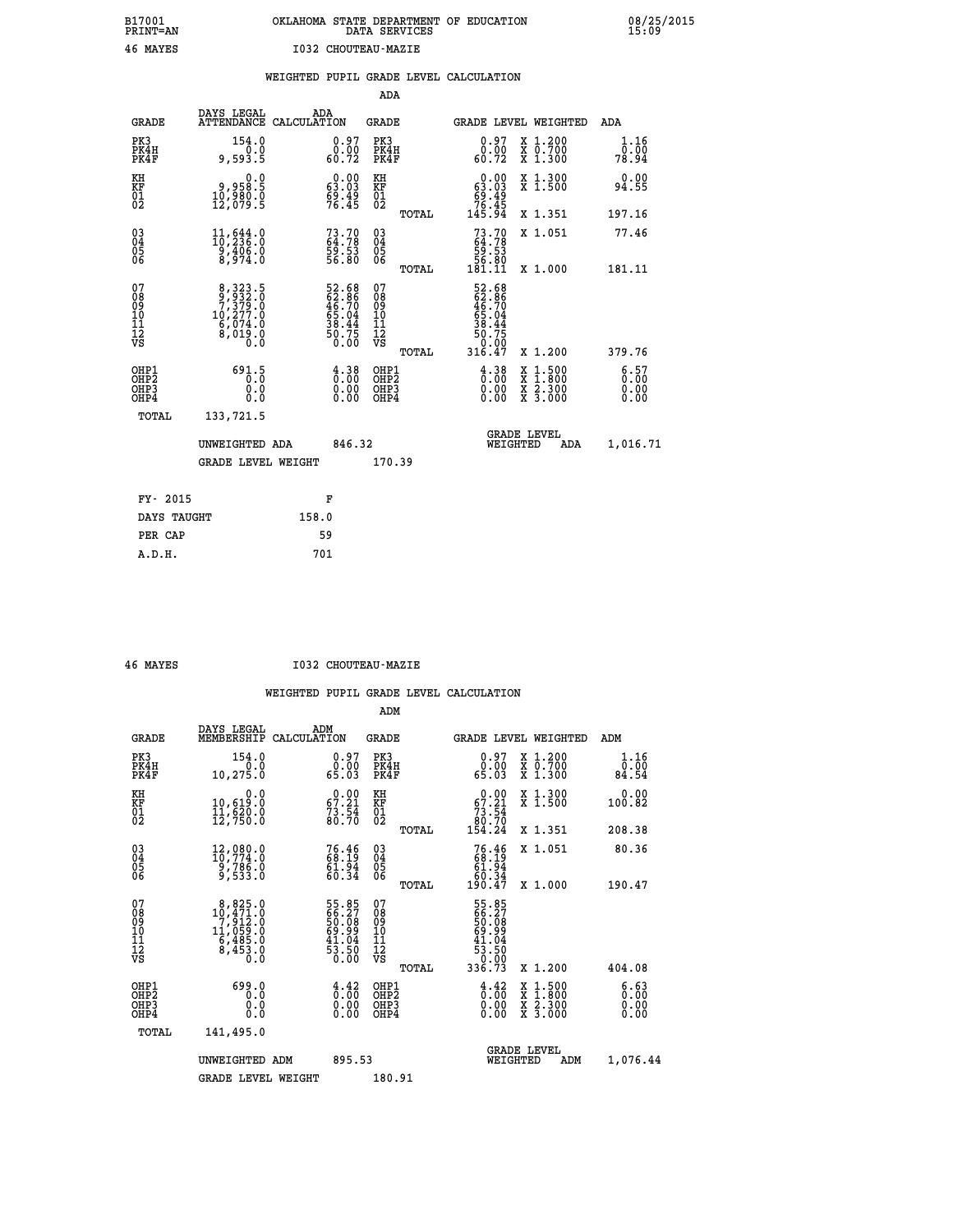| 7001<br>INT=AN | OKLAHOMA STATE DEPARTMENT OF EDUCATION<br>DATA SERVICES |  |
|----------------|---------------------------------------------------------|--|
| MAYES          | COUNTY TOTALS                                           |  |

|                                                                    |                                                                                                 |                    |                                                                         | ADA                                            |       |                                                                                |                                |                                                                                                  |                         |
|--------------------------------------------------------------------|-------------------------------------------------------------------------------------------------|--------------------|-------------------------------------------------------------------------|------------------------------------------------|-------|--------------------------------------------------------------------------------|--------------------------------|--------------------------------------------------------------------------------------------------|-------------------------|
| <b>GRADE</b>                                                       | DAYS LEGAL<br><b>ATTENDANCE</b>                                                                 | ADA<br>CALCULATION |                                                                         | <b>GRADE</b>                                   |       |                                                                                |                                | GRADE LEVEL WEIGHTED                                                                             | <b>ADA</b>              |
| PK3<br>PK4H<br>PK4F                                                | 3,584.5<br>610.0<br>71,082.5                                                                    |                    | $21.35$<br>$3.55$<br>$425.48$                                           | PK3<br>PK4H<br>PK4F                            |       | 21.35<br>$425.55$<br>425.48                                                    |                                | X 1.200<br>X 0.700<br>X 1.300                                                                    | 25.62<br>2.49<br>553.14 |
| KH<br><b>KF</b><br>01<br>02                                        | 0.0<br>82,810.0<br>89,001.5<br>90,317.0                                                         |                    | $\begin{smallmatrix} &0.00\\ 495.90\\ 533.74\\ 541.24\end{smallmatrix}$ | KH<br>KF<br>01<br>02                           |       | 495.90<br>533.74<br>541.24<br>1,074.98                                         | 0.00                           | X 1.300<br>X 1.500                                                                               | 0.00<br>743.86          |
|                                                                    |                                                                                                 |                    |                                                                         |                                                | TOTAL |                                                                                |                                | X 1.351                                                                                          | 1,452.29                |
| $\begin{smallmatrix} 03 \\[-4pt] 04 \end{smallmatrix}$<br>Ŏ5<br>06 | 82, 912.5<br>81, 699.5<br>78,300.0<br>77,896.5                                                  |                    | $497.72$<br>$491.12$<br>$470.15$<br>$467.15$                            | $\substack{03 \\ 04}$<br>$\substack{05 \\ 06}$ |       | $497.72$<br>$491.12$<br>$470.15$<br>$467.15$<br>$1,428.42$                     |                                | X 1.051                                                                                          | 1,951.53                |
|                                                                    |                                                                                                 |                    |                                                                         |                                                | TOTAL |                                                                                |                                | X 1.000                                                                                          | 1,428.42                |
| 07<br>08<br>09<br>11<br>11<br>12<br>VS                             | 78, 197.5<br>90, 874.0<br>83, 190.0<br>85, 150.0<br>$\frac{77}{70}$ , 172:5<br>70, 138:5<br>0.0 |                    | 468.06<br>544.49<br>498.07<br>510.84<br>461.44<br>$\frac{420.28}{0.00}$ | 07<br>089<br>101<br>111<br>VS                  | TOTAL | 468.06<br>544.49<br>498.07<br>510.84<br>461.44<br>$420.28$<br>0.00<br>2,903.18 |                                | X 1.200                                                                                          | 3,483.81                |
| OHP1<br>OHP2                                                       | 1,130.0<br>0.0                                                                                  |                    | 7.05                                                                    | OHP1<br>OH <sub>P</sub> 2                      |       |                                                                                | 7.05<br>0.00                   | $\begin{smallmatrix} x & 1 & 500 \\ x & 1 & 800 \\ x & 2 & 300 \\ x & 3 & 000 \end{smallmatrix}$ | 10.58<br>0.00           |
| OHP3<br>OHP4                                                       | 0.0<br>0.0                                                                                      |                    | 0.00<br>0.00                                                            | OHP3<br>OHP4                                   |       |                                                                                | 0.00<br>0.00                   |                                                                                                  | 0.00<br>0.00            |
| <b>TOTAL</b>                                                       | 1,144,066.5                                                                                     |                    |                                                                         |                                                |       |                                                                                |                                |                                                                                                  |                         |
|                                                                    | UNWEIGHTED ADA                                                                                  |                    | 6,857.63                                                                |                                                |       |                                                                                | <b>GRADE LEVEL</b><br>WEIGHTED | ADA                                                                                              | 8,223.32                |
|                                                                    | <b>GRADE LEVEL WEIGHT</b>                                                                       |                    |                                                                         | 1,365.69                                       |       |                                                                                |                                |                                                                                                  |                         |
| FY- 2015                                                           |                                                                                                 |                    | F                                                                       |                                                |       |                                                                                |                                |                                                                                                  |                         |
| DAYS TAUGHT                                                        |                                                                                                 | 1,323.0            |                                                                         |                                                |       |                                                                                |                                |                                                                                                  |                         |
|                                                                    |                                                                                                 |                    |                                                                         |                                                |       |                                                                                |                                |                                                                                                  |                         |

| A.D.H. |  | 4,962 |
|--------|--|-------|
|        |  |       |
|        |  |       |

 **PER CAP 461**

 **B17001<br>PRINT=AN** 

 **MAYES COUNTY TOTALS**

|                                                       |                                                                               |                                                                          | ADM                                              |                                                                                  |                                          |                               |
|-------------------------------------------------------|-------------------------------------------------------------------------------|--------------------------------------------------------------------------|--------------------------------------------------|----------------------------------------------------------------------------------|------------------------------------------|-------------------------------|
| <b>GRADE</b>                                          | DAYS LEGAL<br>MEMBERSHIP                                                      | ADM<br>CALCULATION                                                       | <b>GRADE</b>                                     | GRADE LEVEL WEIGHTED                                                             |                                          | ADM                           |
| PK3<br>PK4H<br>PK4F                                   | 3,615.0<br>644.0<br>76,432.0                                                  | 21.53<br>3.74<br>457.49                                                  | PK3<br>PK4H<br>PK4F                              | 21.53<br>$\frac{1}{457.49}$                                                      | X 1.200<br>X 0.700<br>$X$ 1.300          | $25.62$<br>$594.75$           |
| KH<br>KF<br>01<br>02                                  | 0.0<br>87,913.0<br>93,873.0<br>94,727.0                                       | $\begin{smallmatrix} &0.00\\ 526.51\\ 562.98\\ 567.72 \end{smallmatrix}$ | KH<br>KF<br>01<br>02                             | 0.00<br>526.51<br>562.98<br>567.72<br>1,130.70                                   | X 1.300<br>X 1.500                       | 0.00<br>789.79                |
|                                                       |                                                                               |                                                                          | TOTAL                                            |                                                                                  | X 1.351                                  | 1,527.58                      |
| 03<br>04<br>05<br>06                                  | 86,604.0<br>86,140.0<br>81,720.0<br>81,854.0                                  | 519.83<br>517.83<br>490.66<br>490.93                                     | $\substack{03 \\ 04}$<br>05                      | 519.83<br>490.66<br>490.93                                                       | X 1.051                                  | 546.35                        |
|                                                       |                                                                               |                                                                          | TOTAL                                            | 1,499.42                                                                         | X 1.000                                  | 1,499.42                      |
| 07<br>08<br>09<br>11<br>11<br>12<br>VS                | 82,424.0<br>95,764.0<br>88,483.0<br>90,653.0<br>91,612.0<br>$7\bar{4}$ ,008.0 | 493.33<br>573.74<br>529.80<br>543.90<br>487.98<br>443.40<br>0.00         | 07<br>08<br>09<br>101<br>11<br>12<br>VS<br>TOTAL | 493.33<br>573.74<br>529.80<br>543.90<br>487.98<br>$443.40$<br>$0.00$<br>3,072.15 | X 1.200                                  | 3,686.58                      |
| OHP1<br>OH <sub>P</sub> 2<br>OH <sub>P3</sub><br>OHP4 | 1,165.0<br>0.0<br>0.0<br>Ŏ.Ŏ                                                  | $\begin{smallmatrix} 7.26\ 0.00 \ 0.00 \end{smallmatrix}$<br>0.00        | OHP1<br>OHP2<br>OHP3<br>OHP4                     | 7.26<br>$0.00$<br>0.00<br>0.00                                                   | X 1:500<br>X 1:800<br>X 2:300<br>X 3:000 | 10.89<br>0.00<br>0.00<br>0.00 |
| TOTAL                                                 | 1,207,638.0                                                                   |                                                                          |                                                  |                                                                                  |                                          |                               |
|                                                       | UNWEIGHTED                                                                    | 7,238.63<br>ADM                                                          |                                                  | WEIGHTED                                                                         | <b>GRADE LEVEL</b><br>ADM                | 8,683.81                      |
|                                                       | <b>GRADE LEVEL WEIGHT</b>                                                     |                                                                          | 1,445.18                                         |                                                                                  |                                          |                               |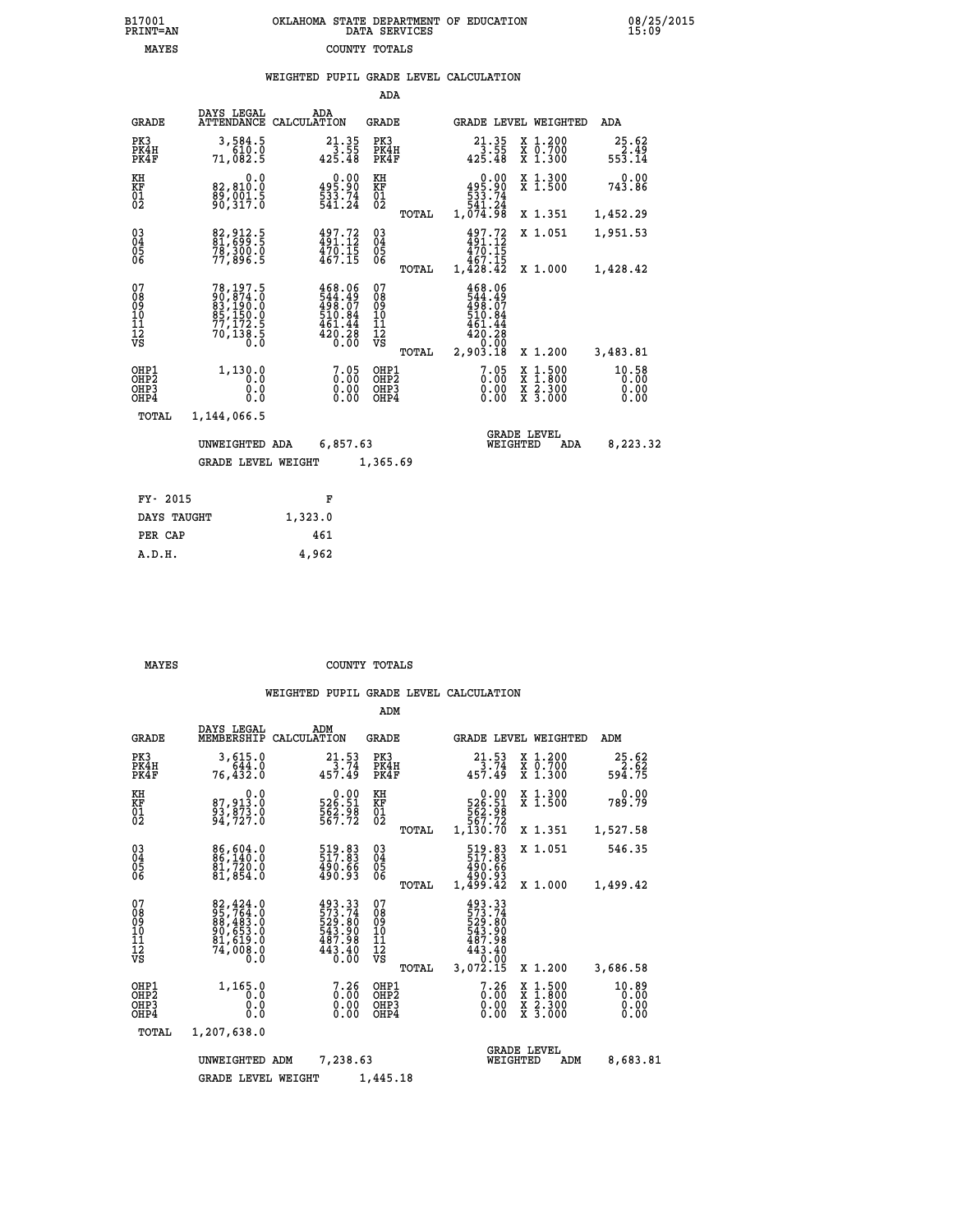| B17001<br>PRINT=AN                                 |                                                                      |                                                                         | DATA SERVICES                                   | OKLAHOMA STATE DEPARTMENT OF EDUCATION                                                                           | 08/25/2015                   |
|----------------------------------------------------|----------------------------------------------------------------------|-------------------------------------------------------------------------|-------------------------------------------------|------------------------------------------------------------------------------------------------------------------|------------------------------|
| 47 MCCLAIN                                         |                                                                      | <b>I001 NEWCASTLE</b>                                                   |                                                 |                                                                                                                  |                              |
|                                                    |                                                                      | WEIGHTED PUPIL GRADE LEVEL CALCULATION                                  |                                                 |                                                                                                                  |                              |
|                                                    |                                                                      |                                                                         | ADA                                             |                                                                                                                  |                              |
| GRADE                                              | DAYS LEGAL<br>ATTENDANCE CALCULATION                                 | ADA                                                                     | GRADE                                           | <b>GRADE LEVEL WEIGHTED</b>                                                                                      | ADA                          |
| PK3<br>PK4H<br>PK4F                                | 1,256.5<br>0.0<br>22,412.0                                           | $7.39\n0.00\n131.84$                                                    | PK3<br>PK4H<br>PK4F                             | 7.39<br>X 1.200<br>$\begin{smallmatrix} 7 & 0.700 \\ 7 & 1.300 \end{smallmatrix}$<br>0.00<br>131.84              | 8.87<br>0.00<br>171.39       |
| KH<br>KF<br>$\overline{01}$                        | 0.0<br>25,978.5<br>27,668.0<br>24,713.0                              | $0.00$<br>152.81<br>$\frac{162.75}{145.37}$                             | KH<br>KF<br>$\overline{01}$                     | $0.00$<br>152.81<br>X 1.300<br>X 1.500<br>$\frac{162.75}{145.37}$                                                | 0.00<br>229.22               |
|                                                    |                                                                      |                                                                         | TOTAL                                           | 308.12<br>X 1.351                                                                                                | 416.27                       |
| $\substack{03 \\ 04}$<br>Ŏ5<br>06                  | 23,728.0<br>23,628.0<br>23,636.0<br>24,080.0                         | 139.58<br>138.99<br>139.04<br>141.65                                    | 03<br>04<br>05<br>06<br>TOTAL                   | 139.58<br>138.99<br>X 1.051<br>139.04<br>141.65<br>419.68<br>X 1.000                                             | 146.70<br>419.68             |
| 07<br>08<br>09<br>11<br>11<br>12<br>VS             | 23,247.0<br>22,815.0<br>20,574.5<br>20,756.5<br>20,669.5<br>21,188.5 | 136.77<br>$\frac{134}{121}$ $\frac{29}{122}$<br>$\frac{121.89}{124.95}$ | 07<br>08<br>09<br>11<br>11<br>12<br>VS<br>TOTAL | 136.77<br>134.29<br>121.03<br>122.25<br>121.89<br>$\frac{1}{2}\frac{3}{6}\cdot\frac{9}{60}$<br>761.18<br>X 1.200 | 913.42                       |
| OHP1<br>OH <sub>P</sub> 2<br>OHP3<br>OHP4<br>TOTAL | 0.0<br>0.0<br>0.0<br>0.0<br>326,351.0                                | 0.00<br>0.00<br>0.00                                                    | OHP1<br>OHP <sub>2</sub><br>OHP3<br>OHP4        | 0.00<br>$\begin{smallmatrix} x & 1.500 \\ x & 1.800 \\ x & 2.300 \\ x & 3.000 \end{smallmatrix}$<br>0.00<br>0.00 | 0.00<br>0.00<br>0.00<br>0.00 |
|                                                    | UNWEIGHTED ADA<br><b>GRADE LEVEL WEIGHT</b>                          | 1,920.60                                                                | 384.95                                          | <b>GRADE LEVEL</b><br>WEIGHTED<br>ADA                                                                            | 2,305.55                     |
| FY- 2015<br>DAYS TAUGHT                            |                                                                      | F<br>170.0                                                              |                                                 |                                                                                                                  |                              |

 **PER CAP 33 A.D.H. 1,746**

 **47 MCCLAIN I001 NEWCASTLE**

|                                                       |                                                                                                                                                     |                                                                          | ADM                                              |                                                                                                                                     |                                                                                                  |                              |
|-------------------------------------------------------|-----------------------------------------------------------------------------------------------------------------------------------------------------|--------------------------------------------------------------------------|--------------------------------------------------|-------------------------------------------------------------------------------------------------------------------------------------|--------------------------------------------------------------------------------------------------|------------------------------|
| <b>GRADE</b>                                          | DAYS LEGAL<br>MEMBERSHIP                                                                                                                            | ADM<br>CALCULATION                                                       | <b>GRADE</b>                                     | GRADE LEVEL WEIGHTED                                                                                                                |                                                                                                  | ADM                          |
| PK3<br>PK4H<br>PK4F                                   | 1,384.0<br>0.0<br>23,847.0                                                                                                                          | 8.14<br>0.00<br>140.28                                                   | PK3<br>PK4H<br>PK4F                              | 8.14<br>0.00<br>140.28                                                                                                              | X 1.200<br>X 0.700<br>X 1.300                                                                    | 9.77<br>0.00<br>182.36       |
| KH<br>KF<br>01<br>02                                  | 0.0<br>27,208:0<br>28,995:0<br>25,846:0                                                                                                             | $\begin{smallmatrix} &0.00\\ 160.05\\ 170.56\\ 152.04\end{smallmatrix}$  | KH<br>KF<br>01<br>02                             | 0.00<br>160:05<br>170:56<br>152:04<br>322:60                                                                                        | X 1.300<br>X 1.500                                                                               | 0.00<br>240.08               |
|                                                       |                                                                                                                                                     |                                                                          | TOTAL                                            |                                                                                                                                     | X 1.351                                                                                          | 435.83                       |
| 03<br>04<br>05<br>06                                  | 24, 821.0<br>24, 784.0<br>24, 724.0<br>25,055.0                                                                                                     | 146.01<br>145.79<br>145.44<br>147.38                                     | $\substack{03 \\ 04}$<br>05<br>06                | 146.91<br>$\frac{115}{147}$ $\frac{14}{38}$<br>$\frac{138}{438}$                                                                    | X 1.051                                                                                          | 153.46                       |
|                                                       |                                                                                                                                                     |                                                                          | TOTAL                                            |                                                                                                                                     | X 1.000                                                                                          | 438.61                       |
| 07<br>08<br>09<br>101<br>112<br>VS                    | $\begin{smallmatrix} 24\,,\,174\,.0\\ 23\,,\,798\,.0\\ 21\,,\,564\,.0\\ 22\,,\,243\,.0\\ 22\,,\,118\,.0\\ 22\,,\,313\,.0\\ 0\,.0 \end{smallmatrix}$ | $142.23$<br>$140.09$<br>$126.85$<br>$131.15$<br>130.64<br>131.68<br>0.00 | 07<br>08<br>09<br>101<br>11<br>12<br>VS<br>TOTAL | 142.23<br>$\frac{116}{126}$ : 09<br>$\frac{126}{131}$ : 05<br>$\begin{smallmatrix} 130.64 \ 131.68 \ 1 \end{smallmatrix}$<br>802.64 | X 1.200                                                                                          | 963.17                       |
| OHP1<br>OH <sub>P</sub> 2<br>OH <sub>P3</sub><br>OHP4 | 0.0<br>0.000                                                                                                                                        | $0.00$<br>$0.00$<br>0.00                                                 | OHP1<br>OHP2<br>OHP3<br>OHP4                     | $0.00$<br>$0.00$<br>0.00                                                                                                            | $\begin{smallmatrix} x & 1 & 500 \\ x & 1 & 800 \\ x & 2 & 300 \\ x & 3 & 000 \end{smallmatrix}$ | 0.00<br>0.00<br>0.00<br>0.00 |
| TOTAL                                                 | 342,874.0                                                                                                                                           |                                                                          |                                                  |                                                                                                                                     |                                                                                                  |                              |
|                                                       | UNWEIGHTED                                                                                                                                          | 2,018.33<br>ADM                                                          |                                                  | <b>GRADE LEVEL</b><br>WEIGHTED                                                                                                      | ADM                                                                                              | 2,423.28                     |
|                                                       | <b>GRADE LEVEL WEIGHT</b>                                                                                                                           |                                                                          | 404.95                                           |                                                                                                                                     |                                                                                                  |                              |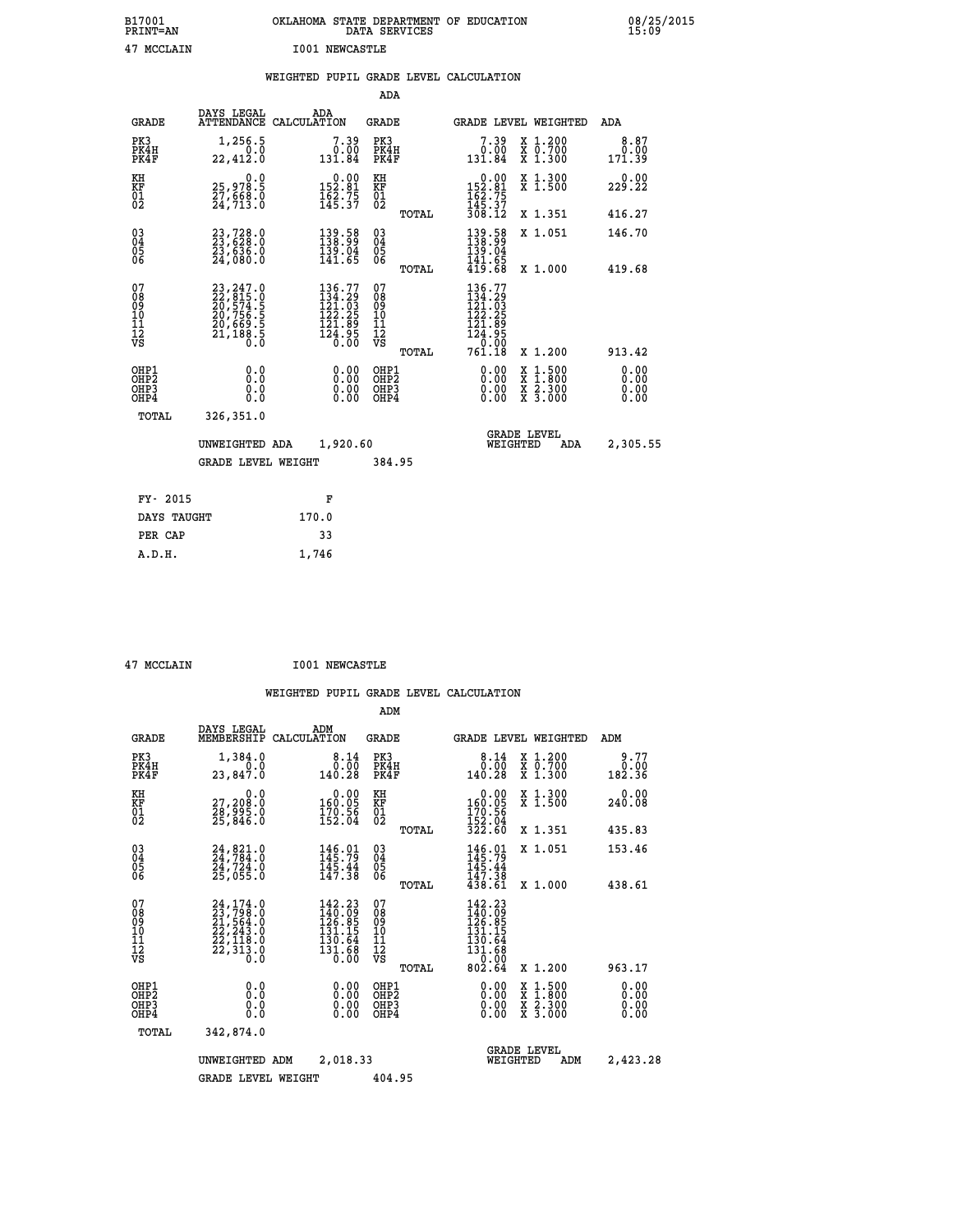| B17001<br><b>PRINT=AN</b> | OKLAHOMA STATE DEPARTMENT OF EDUCATION<br>DATA SERVICES |  |
|---------------------------|---------------------------------------------------------|--|
| 47 MCCLAIN                | I002 DIBBLE                                             |  |

|  |  | WEIGHTED PUPIL GRADE LEVEL CALCULATION |
|--|--|----------------------------------------|
|  |  |                                        |

|                                                                              |                                                                                                                                                                         |                                                                          | ADA                                       |       |                                                                                     |                                          |                              |
|------------------------------------------------------------------------------|-------------------------------------------------------------------------------------------------------------------------------------------------------------------------|--------------------------------------------------------------------------|-------------------------------------------|-------|-------------------------------------------------------------------------------------|------------------------------------------|------------------------------|
| <b>GRADE</b>                                                                 | DAYS LEGAL<br>ATTENDANCE CALCULATION                                                                                                                                    | ADA                                                                      | <b>GRADE</b>                              |       | GRADE LEVEL WEIGHTED                                                                |                                          | ADA                          |
| PK3<br>PK4H<br>PK4F                                                          | 2,569.0<br>0.0<br>3,838.5                                                                                                                                               | 15.38<br>$\frac{0.00}{22.99}$                                            | PK3<br>PK4H<br>PK4F                       |       | $\begin{array}{c} 15\cdot 38 \\ 0\cdot 00 \\ 22\cdot 99 \end{array}$                | X 1.200<br>X 0.700<br>X 1.300            | 18.46<br>0.00<br>29.89       |
| KH<br><b>KF</b><br>01<br>02                                                  | 0.0<br>5,651:0<br>8,765:0<br>6,728:0                                                                                                                                    | $\begin{smallmatrix} 0.00\\ 33.84\\ 52.49\\ 40.29 \end{smallmatrix}$     | KH<br>KF<br>01<br>02                      |       | $\begin{smallmatrix} 0.00\\ 33.84\\ 52.49\\ 40.29\\ 92.78 \end{smallmatrix}$        | X 1.300<br>X 1.500                       | 0.00<br>50.76                |
|                                                                              |                                                                                                                                                                         |                                                                          |                                           | TOTAL |                                                                                     | X 1.351                                  | 125.35                       |
| $\begin{smallmatrix} 03 \\[-4pt] 04 \end{smallmatrix}$<br>Ŏ5<br>06           | 7,245.5<br>7,878.0<br>6,145.5<br>8,699.5                                                                                                                                | 43.39<br>47.17<br>36.80<br>52.09                                         | $\substack{03 \\ 04}$<br>05<br>06         |       | $43.39$<br>$47.17$<br>$36.80$<br>$52.09$<br>$136.06$                                | X 1.051                                  | 45.60                        |
| 07                                                                           |                                                                                                                                                                         |                                                                          | 07                                        | TOTAL |                                                                                     | X 1.000                                  | 136.06                       |
| 08901112<br>1112<br>VS                                                       | $\begin{smallmatrix} 6\,, & 938\,, & 5\\ 8\,, & 330\,, & 5\\ 9\,, & 719\,, & 0\\ 7\,, & 493\,, & 5\\ 9\,, & 449\,, & 0\\ 7\,, & 529\,, & 5\\ 0\,, & 0\end{smallmatrix}$ | $41.55$<br>$49.88$<br>$58.20$<br>$44.87$<br>$56.58$<br>$55.09$<br>$6.00$ | 08<br>09<br>11<br>11<br>12<br>VS          | TOTAL | $41.55$<br>$49.88$<br>$58.20$<br>$44.87$<br>$56.58$<br>$55.09$<br>$99.99$<br>296.17 | X 1.200                                  | 355.40                       |
| OHP1<br>OH <sub>P</sub> <sub>2</sub><br>OH <sub>P3</sub><br>OH <sub>P4</sub> | 0.0<br>0.0<br>0.0                                                                                                                                                       | $\begin{smallmatrix} 0.00 \ 0.00 \ 0.00 \ 0.00 \end{smallmatrix}$        | OHP1<br>OH <sub>P</sub> 2<br>OHP3<br>OHP4 |       | 0.00<br>0.00<br>0.00                                                                | X 1:500<br>X 1:800<br>X 2:300<br>X 3:000 | 0.00<br>0.00<br>0.00<br>0.00 |
| TOTAL                                                                        | 106,980.0                                                                                                                                                               |                                                                          |                                           |       |                                                                                     |                                          |                              |
|                                                                              | UNWEIGHTED ADA                                                                                                                                                          | 640.61                                                                   |                                           |       |                                                                                     | GRADE LEVEL<br>WEIGHTED<br>ADA           | 761.52                       |
|                                                                              | <b>GRADE LEVEL WEIGHT</b>                                                                                                                                               |                                                                          | 120.91                                    |       |                                                                                     |                                          |                              |
| FY- 2015                                                                     |                                                                                                                                                                         | F                                                                        |                                           |       |                                                                                     |                                          |                              |
| DAYS TAUGHT                                                                  |                                                                                                                                                                         | 167.0                                                                    |                                           |       |                                                                                     |                                          |                              |
| PER CAP                                                                      |                                                                                                                                                                         | 55                                                                       |                                           |       |                                                                                     |                                          |                              |

 **47 MCCLAIN I002 DIBBLE**

 **A.D.H. 538**

 **B17001<br>PRINT=AN** 

|                                           |                                                                                                   |                                                                      | ADM                                                 |       |                                                                         |                                          |                                                       |
|-------------------------------------------|---------------------------------------------------------------------------------------------------|----------------------------------------------------------------------|-----------------------------------------------------|-------|-------------------------------------------------------------------------|------------------------------------------|-------------------------------------------------------|
| <b>GRADE</b>                              | DAYS LEGAL<br>MEMBERSHIP                                                                          | ADM<br>CALCULATION                                                   | <b>GRADE</b>                                        |       |                                                                         | GRADE LEVEL WEIGHTED                     | ADM                                                   |
| PK3<br>PK4H<br>PK4F                       | 2,569.0<br>0.0<br>4, 284.0                                                                        | 15.38<br>$\frac{0.00}{25.65}$                                        | PK3<br>PK4H<br>PK4F                                 |       | $\begin{array}{c} 15\cdot 38 \\ 0\cdot 00 \\ 25\cdot 65 \end{array}$    | X 1.200<br>X 0.700<br>X 1.300            | $\begin{array}{c} 18.46 \\ 0.00 \\ 33.35 \end{array}$ |
| KH<br>KF<br>01<br>02                      | 0.0<br>$\frac{6}{9}, \frac{035}{217}.0$<br>7,107.0                                                | $\begin{smallmatrix} 0.00\\ 36.14\\ 55.19\\ 42.56 \end{smallmatrix}$ | KH<br>KF<br>01<br>02                                |       | $0.00$<br>$36.14$<br>$55.19$<br>$42.56$<br>$97.75$                      | X 1.300<br>X 1.500                       | 0.00<br>54.21                                         |
|                                           |                                                                                                   |                                                                      |                                                     | TOTAL |                                                                         | X 1.351                                  | 132.06                                                |
| 03<br>04<br>05<br>06                      | 7,518.0<br>8,320.0<br>6,418.0<br>9,149.0                                                          | $45.02$<br>$49.82$<br>$38.43$<br>$54.78$                             | $\begin{array}{c} 03 \\ 04 \\ 05 \\ 06 \end{array}$ |       | $45.02\n38.43\n54.78\n143.03$                                           | X 1.051                                  | 47.32                                                 |
|                                           |                                                                                                   |                                                                      |                                                     | TOTAL |                                                                         | X 1.000                                  | 143.03                                                |
| 07<br>08<br>09<br>101<br>112<br>VS        | $\begin{smallmatrix}7,331.0\\8,913.0\\10,290.0\\8,026.0\\10,076.0\\8,075.0\\0.0\end{smallmatrix}$ | $43.90$<br>$53.37$<br>$61.62$<br>$48.06$<br>$48.34$<br>$48.35$       | 07<br>08<br>09<br>11<br>11<br>12<br>VS              | TOTAL | $43.90$<br>53.372<br>61.62<br>61.64<br>48.35<br>48.35<br>0.00<br>315.64 | X 1.200                                  | 378.77                                                |
| OHP1<br>OHP2<br>OH <sub>P</sub> 3<br>OHP4 | 0.0<br>0.000                                                                                      | $0.00$<br>$0.00$<br>0.00                                             | OHP1<br>OHP2<br>OHP <sub>3</sub>                    |       | $0.00$<br>$0.00$<br>0.00                                                | X 1:500<br>X 1:800<br>X 2:300<br>X 3:000 | 0.00<br>0.00<br>0.00<br>0.00                          |
| TOTAL                                     | 113,328.0                                                                                         |                                                                      |                                                     |       |                                                                         |                                          |                                                       |
|                                           | UNWEIGHTED ADM                                                                                    | 678.61                                                               |                                                     |       |                                                                         | <b>GRADE LEVEL</b><br>WEIGHTED<br>ADM    | 807.20                                                |
|                                           | <b>GRADE LEVEL WEIGHT</b>                                                                         |                                                                      | 128.59                                              |       |                                                                         |                                          |                                                       |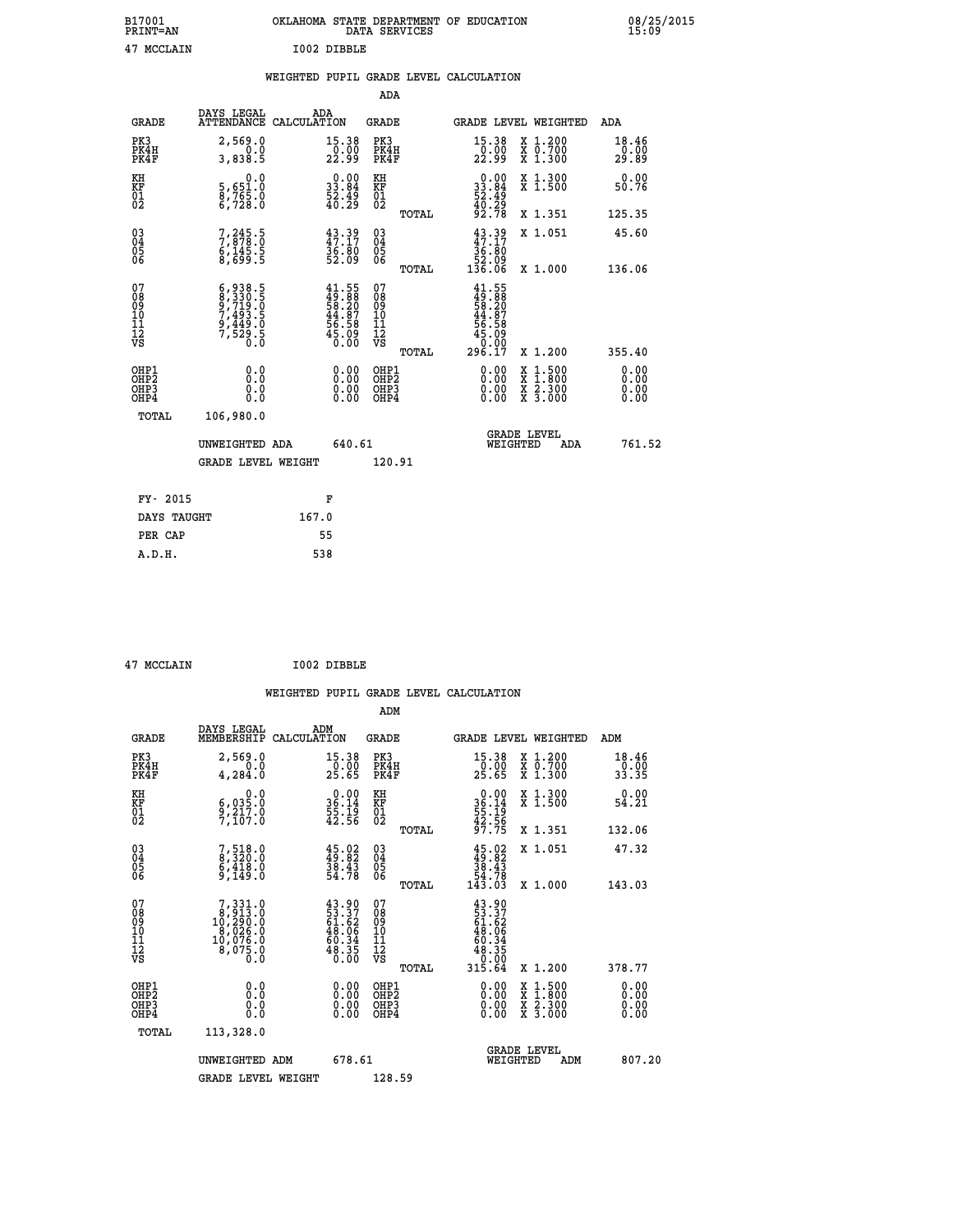| B17001          | OKLAHOMA STATE DEPARTMENT OF EDUCATION |
|-----------------|----------------------------------------|
| <b>PRINT=AN</b> | DATA SERVICES                          |
| 47 MCCLAIN      | <b>I005 WASHINGTON</b>                 |

|  |  | WEIGHTED PUPIL GRADE LEVEL CALCULATION |
|--|--|----------------------------------------|
|  |  |                                        |

|                                                                    |                                                                                                                                                                                           |                                                                          | ADA                                                 |                                                                                      |                              |
|--------------------------------------------------------------------|-------------------------------------------------------------------------------------------------------------------------------------------------------------------------------------------|--------------------------------------------------------------------------|-----------------------------------------------------|--------------------------------------------------------------------------------------|------------------------------|
| <b>GRADE</b>                                                       | DAYS LEGAL                                                                                                                                                                                | ADA<br>ATTENDANCE CALCULATION                                            | <b>GRADE</b>                                        | GRADE LEVEL WEIGHTED                                                                 | ADA                          |
| PK3<br>PK4H<br>PK4F                                                | 180.0<br>9,480.0<br>0.0                                                                                                                                                                   | $5\frac{1}{5}\cdot\frac{05}{44}$<br>0.00                                 | PK3<br>PK4H<br>PK4F                                 | X 1.200<br>X 0.700<br>X 1.300<br>$5\frac{1}{5}\cdot\frac{05}{44}$<br>0.00            | 1.26<br>38.81<br>0.00        |
| KH<br><b>KF</b><br>01<br>02                                        | 0.0<br>,749.5<br>3.81,0<br>0.139,139<br>13,077.0                                                                                                                                          | $0.00$<br>57.01<br>$76.84$<br>$76.47$                                    | KH<br>KF<br>01<br>02                                | X 1.300<br>X 1.500<br>$0.00$<br>57.01<br>$76.84$<br>$76.47$<br>$153.31$              | 0.00<br>85.52                |
|                                                                    |                                                                                                                                                                                           |                                                                          | TOTAL                                               | X 1.351                                                                              | 207.12                       |
| $\begin{smallmatrix} 03 \\[-4pt] 04 \end{smallmatrix}$<br>05<br>06 | $\begin{smallmatrix} 14 \ , \ 055 \ . \ 11 \ , \ 217 \ . \ 5 \ 10 \ , \ 295 \ . \ 5 \ 11 \ , \ 727 \ . \ 0 \end{smallmatrix}$                                                             | 75:34<br>$\frac{60.21}{68.58}$                                           | $\begin{array}{c} 03 \\ 04 \\ 05 \\ 06 \end{array}$ | $\begin{array}{r} 82.20 \\ 75.54 \\ 60.21 \\ 68.58 \\ 204.33 \end{array}$<br>X 1.051 | 86.39                        |
| 07                                                                 |                                                                                                                                                                                           |                                                                          | TOTAL<br>07                                         | X 1.000                                                                              | 204.33                       |
| 08901112<br>1112<br>VS                                             | $\begin{smallmatrix} 13 \,, & 031 \,. & 0\\ 12 \,, & 167 \,. & 5\\ 12 \,, & 026 \,. & 0\\ 9 \,, & 927 \,. & 5\\ 12 \,, & 437 \,. & 5\\ 10 \,, & 217 \,. & 5\\ 0 \,. & 0\end{smallmatrix}$ | $76.20$<br>$71.15$<br>$70.33$<br>$58.06$<br>$72.73$<br>$59.75$<br>$0.00$ | 08901112<br>1112<br>VS                              | $76.20$<br>$71.15$<br>$70.33$<br>$58.06$<br>$72.73$<br>$59.75$<br>$90.99$            |                              |
|                                                                    |                                                                                                                                                                                           |                                                                          | TOTAL                                               | 408.22<br>X 1.200                                                                    | 489.86                       |
| OHP1<br>OH <sub>P</sub> 2<br>OH <sub>P3</sub><br>OH <sub>P4</sub>  | 0.0<br>0.0<br>0.0                                                                                                                                                                         | 0.00<br>$\begin{smallmatrix} 0.00 \ 0.00 \end{smallmatrix}$              | OHP1<br>OH <sub>P</sub> 2<br>OHP3<br>OHP4           | 0.00<br>X 1:500<br>X 1:800<br>X 2:300<br>X 3:000<br>0.00<br>0.00                     | 0.00<br>0.00<br>0.00<br>0.00 |
|                                                                    | TOTAL<br>164,428.0                                                                                                                                                                        |                                                                          |                                                     |                                                                                      |                              |
|                                                                    | UNWEIGHTED ADA                                                                                                                                                                            | 961.56                                                                   |                                                     | GRADE LEVEL<br>WEIGHTED<br>ADA                                                       | 1,113.29                     |
|                                                                    | <b>GRADE LEVEL WEIGHT</b>                                                                                                                                                                 |                                                                          | 151.73                                              |                                                                                      |                              |
|                                                                    | FY- 2015                                                                                                                                                                                  | F                                                                        |                                                     |                                                                                      |                              |
|                                                                    | DAYS TAUGHT                                                                                                                                                                               | 171.0                                                                    |                                                     |                                                                                      |                              |
|                                                                    | PER CAP                                                                                                                                                                                   | 42                                                                       |                                                     |                                                                                      |                              |

 **A.D.H. 816**

 **47 MCCLAIN I005 WASHINGTON**

|                                          |                                                                                                                                                                                      |                                                                                                      | ADM                                                |                                                                             |                                          |                                                                |
|------------------------------------------|--------------------------------------------------------------------------------------------------------------------------------------------------------------------------------------|------------------------------------------------------------------------------------------------------|----------------------------------------------------|-----------------------------------------------------------------------------|------------------------------------------|----------------------------------------------------------------|
| <b>GRADE</b>                             | DAYS LEGAL<br>MEMBERSHIP                                                                                                                                                             | ADM<br>CALCULATION                                                                                   | <b>GRADE</b>                                       | GRADE LEVEL WEIGHTED                                                        |                                          | ADM                                                            |
| PK3<br>PK4H<br>PK4F                      | 180.0<br>10,030.0<br>0.0                                                                                                                                                             | $\frac{1.05}{58.65}$<br>0.00                                                                         | PK3<br>PK4H<br>PK4F                                | $\frac{1.05}{58.65}$<br>0.00                                                | X 1.200<br>X 0.700<br>X 1.300            | 1.26<br>$4\overline{1}\cdot\overline{0}\overline{6}$<br>$0.00$ |
| KH<br>KF<br>01<br>02                     | 0.0<br>10,293.0<br>13,823.0<br>13,696.0                                                                                                                                              | $0.00$<br>$60.19$<br>$\frac{80.84}{80.09}$                                                           | KH<br>KF<br>01<br>02                               | $\begin{smallmatrix} &0.00\ 60.19\ 80.84\ 80.09\ 160.93\ \end{smallmatrix}$ | X 1.300<br>X 1.500                       | 0.00<br>90.29                                                  |
|                                          |                                                                                                                                                                                      |                                                                                                      | TOTAL                                              |                                                                             | X 1.351                                  | 217.42                                                         |
| 03<br>04<br>05<br>06                     | $14,586.0$<br>$13,471.0$<br>$10,642.0$<br>12,100.0                                                                                                                                   | 85.30<br>78.78<br>$\frac{62.23}{70.76}$                                                              | $\begin{matrix} 03 \\ 04 \\ 05 \\ 06 \end{matrix}$ | 85.30<br>78.78<br>62.23                                                     | X 1.051                                  | 89.65                                                          |
|                                          |                                                                                                                                                                                      |                                                                                                      | TOTAL                                              | 70.76<br>211.77                                                             | X 1.000                                  | 211.77                                                         |
| 07<br>08<br>09<br>101<br>112<br>VS       | $\begin{smallmatrix} 13\,, & 336\,, & 0\\ 12\,, & 441\,, & 0\\ 12\,, & 471\,, & 0\\ 10\,, & 336\,, & 0\\ 12\,, & 746\,, & 0\\ 10\,, & 447\,, & 0\\ 0\,, & 0\,, & 0\end{smallmatrix}$ | 77.99<br>72.75<br>72.93<br>60.44<br>74.54<br>$\begin{smallmatrix} 6\bar{1}\ 0\ 0\ \end{smallmatrix}$ | 07<br>08<br>09<br>11<br>11<br>12<br>VS             | 77.99<br>72.75<br>72.93<br>60.44<br>74.54<br>74.54<br>61.090                |                                          |                                                                |
|                                          |                                                                                                                                                                                      |                                                                                                      | TOTAL                                              | 419.74                                                                      | X 1.200                                  | 503.69                                                         |
| OHP1<br>OHP2<br>OH <sub>P3</sub><br>OHP4 | 0.0<br>0.000                                                                                                                                                                         | $0.00$<br>$0.00$<br>0.00                                                                             | OHP1<br>OHP2<br>OHP <sub>3</sub>                   | $0.00$<br>$0.00$<br>0.00                                                    | X 1:500<br>X 1:800<br>X 2:300<br>X 3:000 | 0.00<br>0.00<br>0.00<br>0.00                                   |
| TOTAL                                    | 170,598.0                                                                                                                                                                            |                                                                                                      |                                                    |                                                                             |                                          |                                                                |
|                                          | UNWEIGHTED ADM                                                                                                                                                                       | 997.63                                                                                               |                                                    | WEIGHTED                                                                    | <b>GRADE LEVEL</b><br>ADM                | 1,155.14                                                       |
|                                          | GRADE LEVEL WEIGHT                                                                                                                                                                   |                                                                                                      | 157.51                                             |                                                                             |                                          |                                                                |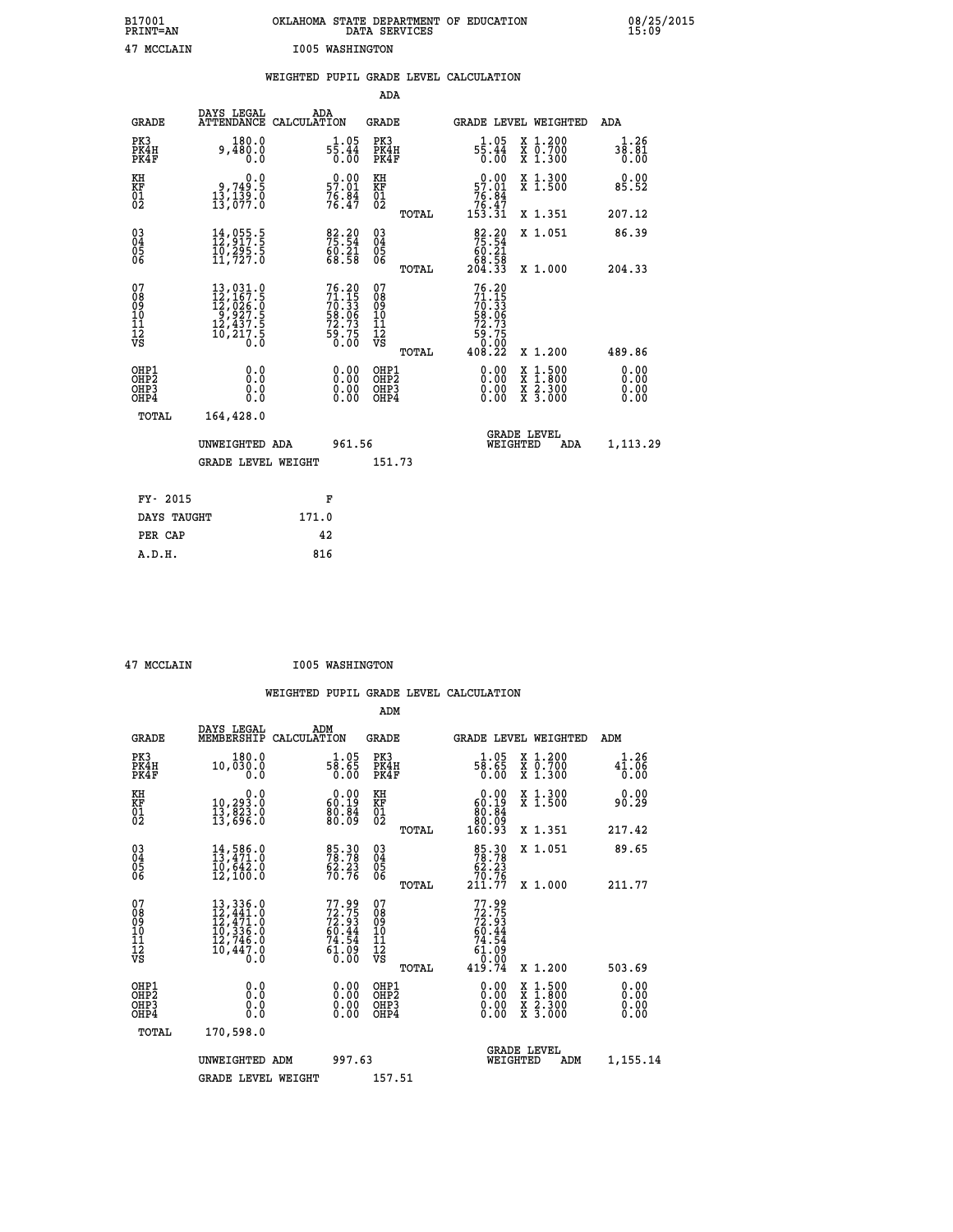| B17001<br>PRINT=AN | OKLAHOMA STATE DEPARTMENT OF EDUCATION<br>DATA SERVICES | 08/25/2015<br>15:09 |
|--------------------|---------------------------------------------------------|---------------------|
| 47 MCCLAIN         | I010 WAYNE                                              |                     |

|  |  | WEIGHTED PUPIL GRADE LEVEL CALCULATION |
|--|--|----------------------------------------|
|  |  |                                        |

|                                                                              |                                                                                                                      |                                                                                           | ADA                                                |       |                                                                                                        |                                                                                                                                           |                               |
|------------------------------------------------------------------------------|----------------------------------------------------------------------------------------------------------------------|-------------------------------------------------------------------------------------------|----------------------------------------------------|-------|--------------------------------------------------------------------------------------------------------|-------------------------------------------------------------------------------------------------------------------------------------------|-------------------------------|
| <b>GRADE</b>                                                                 | DAYS LEGAL                                                                                                           | ADA<br>ATTENDANCE CALCULATION                                                             | GRADE                                              |       | <b>GRADE LEVEL WEIGHTED</b>                                                                            |                                                                                                                                           | ADA                           |
| PK3<br>PK4H<br>PK4F                                                          | 0.0<br>Ō.Ō<br>4,638.5                                                                                                | $0.00$<br>$0.00$<br>27.45                                                                 | PK3<br>PK4H<br>PK4F                                |       | 0.00<br>0.00<br>27.45                                                                                  | X 1.200<br>X 0.700<br>X 1.300                                                                                                             | 0.00<br>0.00<br>35.69         |
| KH<br>KF<br>01<br>02                                                         | $\begin{smallmatrix}&&&0\, .\, 0\\ 6\, ,\, 243\, .\, 0\\ 5\, ,\, 169\, .\, 5\\ 6\, ,\, 271\, .\, 0\end{smallmatrix}$ | $36.94$<br>$36.94$<br>$39.59$<br>$37.11$                                                  | KH<br>KF<br>01<br>02                               |       | $36.94$<br>$36.94$<br>$39.59$<br>$37.11$                                                               | X 1.300<br>X 1.500                                                                                                                        | 0.00<br>55.41                 |
|                                                                              |                                                                                                                      |                                                                                           |                                                    | TOTAL | 67.70                                                                                                  | X 1.351                                                                                                                                   | 91.46                         |
| $\begin{matrix} 03 \\ 04 \\ 05 \\ 06 \end{matrix}$                           | 5,826.0<br>6,083.0<br>5,379.0<br>7,308.0                                                                             | $34.47$<br>$36.00$<br>$31.83$<br>$43.24$                                                  | $\begin{matrix} 03 \\ 04 \\ 05 \\ 06 \end{matrix}$ |       | 34.47<br>36.00<br>31.83<br>43.24                                                                       | X 1.051                                                                                                                                   | 36.23                         |
|                                                                              |                                                                                                                      |                                                                                           |                                                    | TOTAL | 111.07                                                                                                 | X 1.000                                                                                                                                   | 111.07                        |
| 07<br>08<br>09<br>11<br>11<br>12<br>VS                                       | 5, 357.5<br>6, 212.0<br>5, 511.5<br>8, 090.0<br>7, 044.5<br>6, 305.5                                                 | $\begin{array}{c} 31.70 \\ 36.76 \\ 32.61 \\ 47.87 \\ 41.68 \\ 37.31 \\ 0.00 \end{array}$ | 07<br>08<br>09<br>11<br>11<br>12<br>VS             | TOTAL | $\begin{array}{r} 31.70 \\ 36.76 \\ 32.61 \\ 47.87 \\ 41.68 \\ 37.31 \\ 0.00 \\ 227.93 \\ \end{array}$ | X 1.200                                                                                                                                   | 273.52                        |
| OHP1<br>OH <sub>P</sub> <sub>2</sub><br>OH <sub>P3</sub><br>OH <sub>P4</sub> | 1,830.0<br>0.0<br>0.0<br>0.0                                                                                         | 10.83<br>$0.00$<br>0.00                                                                   | OHP1<br>OHP2<br>OHP3<br>OHP4                       |       | $^{10.83}_{0.00}$<br>0.00                                                                              | $\begin{smallmatrix} \mathtt{X} & 1\cdot500\\ \mathtt{X} & 1\cdot800\\ \mathtt{X} & 2\cdot300\\ \mathtt{X} & 3\cdot000 \end{smallmatrix}$ | 16.25<br>0.00<br>0.00<br>0.00 |
| TOTAL                                                                        | 87,269.0                                                                                                             |                                                                                           |                                                    |       |                                                                                                        |                                                                                                                                           |                               |
|                                                                              | UNWEIGHTED ADA                                                                                                       | 516.39                                                                                    |                                                    |       | WEIGHTED                                                                                               | <b>GRADE LEVEL</b><br>ADA                                                                                                                 | 619.63                        |
|                                                                              | <b>GRADE LEVEL WEIGHT</b>                                                                                            |                                                                                           | 103.24                                             |       |                                                                                                        |                                                                                                                                           |                               |
|                                                                              |                                                                                                                      |                                                                                           |                                                    |       |                                                                                                        |                                                                                                                                           |                               |
| FY- 2015                                                                     |                                                                                                                      | F                                                                                         |                                                    |       |                                                                                                        |                                                                                                                                           |                               |
| DAYS TAUGHT                                                                  |                                                                                                                      | 169.0                                                                                     |                                                    |       |                                                                                                        |                                                                                                                                           |                               |
| PER CAP                                                                      |                                                                                                                      | 84                                                                                        |                                                    |       |                                                                                                        |                                                                                                                                           |                               |
| A.D.H.                                                                       |                                                                                                                      | 371                                                                                       |                                                    |       |                                                                                                        |                                                                                                                                           |                               |

|  | 47 MCCLAIN |  |
|--|------------|--|

**ANCCLAIN** I010 WAYNE

|                                                      |                                                                                                  |                                                                      |                                        | WEIGHTED PUPIL GRADE LEVEL CALCULATION                               |                                          |                       |
|------------------------------------------------------|--------------------------------------------------------------------------------------------------|----------------------------------------------------------------------|----------------------------------------|----------------------------------------------------------------------|------------------------------------------|-----------------------|
|                                                      |                                                                                                  |                                                                      | ADM                                    |                                                                      |                                          |                       |
| <b>GRADE</b>                                         | DAYS LEGAL<br>MEMBERSHIP                                                                         | ADM<br>CALCULATION                                                   | <b>GRADE</b>                           | <b>GRADE LEVEL WEIGHTED</b>                                          |                                          | ADM                   |
| PK3<br>PK4H<br>PK4F                                  | 0.0<br>0.0<br>4,922.0                                                                            | $\begin{smallmatrix} 0.00\\ 0.00\\ 29.13 \end{smallmatrix}$          | PK3<br>PK4H<br>PK4F                    | $\begin{smallmatrix} 0.00\\ 0.00\\ 29.13 \end{smallmatrix}$          | X 1.200<br>X 0.700<br>X 1.300            | 0.00<br>0.00<br>37.87 |
| KH<br>KF<br>01<br>02                                 | $\begin{smallmatrix}&&&0.0\\ 6,618.0\\ 5,532.0\\ 6,579.0\end{smallmatrix}$                       | $\begin{smallmatrix} 0.00\\ 39.16\\ 32.73\\ 38.93 \end{smallmatrix}$ | KH<br>KF<br>01<br>02                   | $39.16$<br>$32.73$<br>$38.93$<br>$71.66$                             | X 1.300<br>X 1.500                       | 0.00<br>58.74         |
|                                                      |                                                                                                  |                                                                      | TOTAL                                  |                                                                      | X 1.351                                  | 96.81                 |
| 03<br>04<br>05<br>06                                 | $\begin{smallmatrix} 6 & 036 & 0 \\ 6 & 337 & 0 \\ 5 & 511 & 0 \\ 7 & 656 & 0 \end{smallmatrix}$ | 35.71<br>37.50<br>32.61<br>45.30                                     | 03<br>04<br>05<br>06                   | $35.71$<br>$37.50$<br>$32.61$<br>$45.30$<br>$115.41$                 | X 1.051                                  | 37.53                 |
|                                                      |                                                                                                  |                                                                      | TOTAL                                  |                                                                      | X 1.000                                  | 115.41                |
| 07<br>08<br>09<br>101<br>112<br>VS                   | 5,638.0<br>6,565.0<br>5,825.0<br>5,607.0<br>7,493.0<br>6,605.0<br>0.0                            | 33.36<br>38.85<br>34.47<br>50.93<br>50.08<br>39.08                   | 07<br>08<br>09<br>11<br>11<br>12<br>VS | 33.36<br>38.85<br>34.47<br>50.93<br>44.34<br>35:08<br>0.00<br>241.03 |                                          |                       |
|                                                      |                                                                                                  |                                                                      | TOTAL                                  |                                                                      | X 1.200                                  | 289.24                |
| OHP1<br>OHP2<br>OH <sub>P3</sub><br>OH <sub>P4</sub> | 1,830.0<br>0.0<br>0.000                                                                          | $\begin{smallmatrix} 10.83\ 0.00\ 0.00\ 0.00 \end{smallmatrix}$      | OHP1<br>OHP2<br>OHP3<br>OHP4           | $\begin{smallmatrix} 10.83\ 0.00\ 0.00\ 0.00 \end{smallmatrix}$      | X 1:500<br>X 1:800<br>X 2:300<br>X 3:000 | 16.25<br>0.0000       |
| TOTAL                                                | 91,754.0                                                                                         |                                                                      |                                        |                                                                      |                                          |                       |
|                                                      | UNWEIGHTED ADM                                                                                   | 542.93                                                               |                                        | GRADE LEVEL<br>WEIGHTED                                              | ADM                                      | 651.85                |
|                                                      | <b>GRADE LEVEL WEIGHT</b>                                                                        |                                                                      | 108.92                                 |                                                                      |                                          |                       |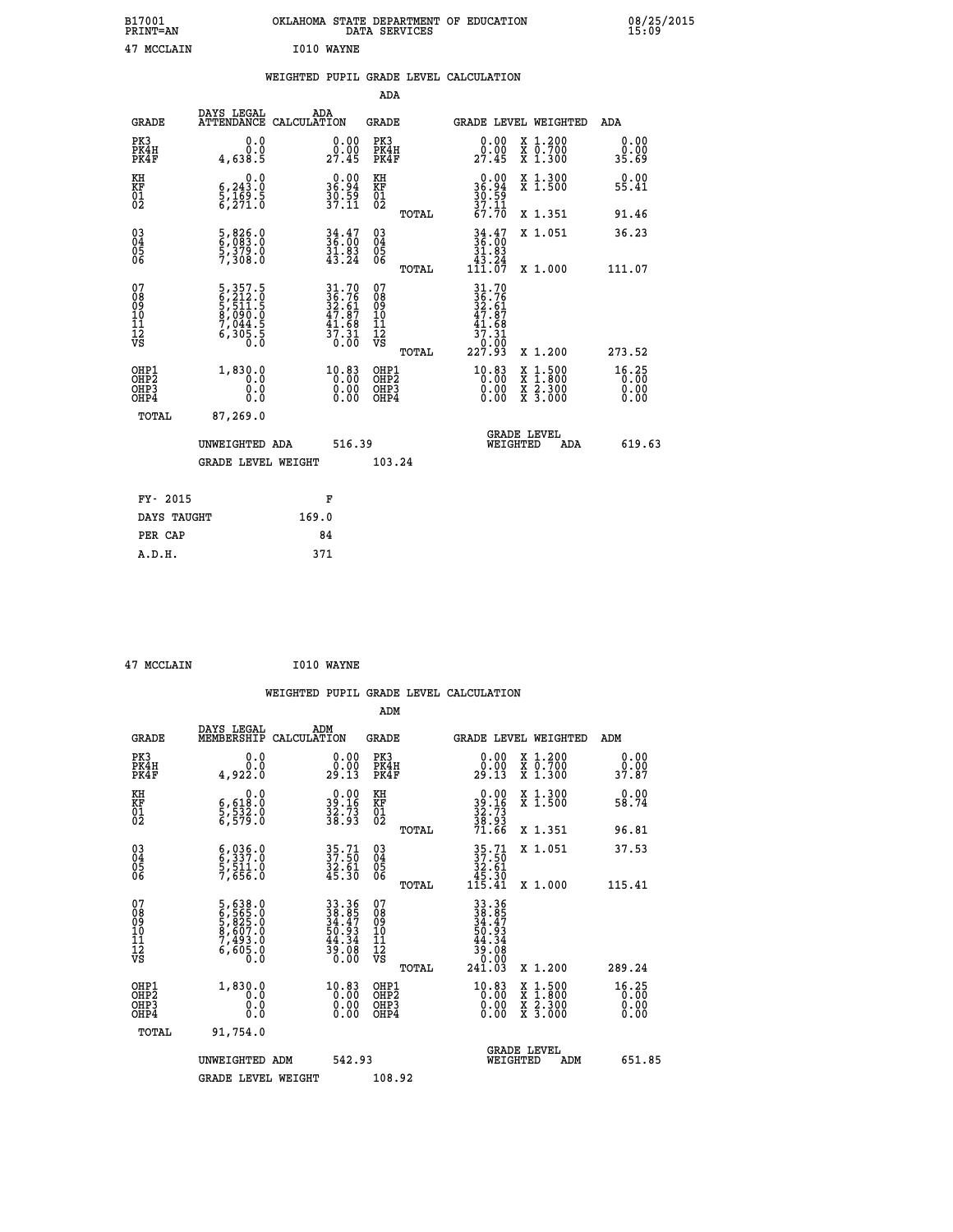## **B17001 OKLAHOMA STATE DEPARTMENT OF EDUCATION 08/25/2015 PRINT=AN DATA SERVICES 15:09 47 MCCLAIN I015 PURCELL**

|  |  | WEIGHTED PUPIL GRADE LEVEL CALCULATION |
|--|--|----------------------------------------|
|  |  |                                        |

|                                                                    |                                                                                                               |                                                                         | ADA                                       |       |                                                                                                                   |                                                                     |                              |
|--------------------------------------------------------------------|---------------------------------------------------------------------------------------------------------------|-------------------------------------------------------------------------|-------------------------------------------|-------|-------------------------------------------------------------------------------------------------------------------|---------------------------------------------------------------------|------------------------------|
| <b>GRADE</b>                                                       | DAYS LEGAL                                                                                                    | ADA<br>ATTENDANCE CALCULATION                                           | <b>GRADE</b>                              |       |                                                                                                                   | GRADE LEVEL WEIGHTED                                                | <b>ADA</b>                   |
| PK3<br>PK4H<br>PK4F                                                | 955.0<br>9,788.0<br>2,826.0                                                                                   | $\frac{5}{16}$ . $\frac{55}{16}$<br>16.43                               | PK3<br>PK4H<br>PK4F                       |       | $\frac{5}{16}$ : $\frac{55}{16}$<br>16.43                                                                         | X 1.200<br>X 0.700<br>X 1.300                                       | 6.66<br>39.84<br>21.36       |
| KH<br>KF<br>01<br>02                                               | 0.0<br>19,891.0<br>19,398.5<br>19,325.5                                                                       | $\begin{smallmatrix} 0.00\\ 115.65\\ 112.78\\ 112.36 \end{smallmatrix}$ | KH<br>KF<br>01<br>02                      |       | $\begin{smallmatrix} &0.00\\ 115.65\\ 112.78\\ 112.36\\ 225.14\end{smallmatrix}$                                  | X 1.300<br>X 1.500                                                  | 0.00<br>173.48               |
|                                                                    |                                                                                                               |                                                                         |                                           | TOTAL |                                                                                                                   | X 1.351                                                             | 304.16                       |
| $\begin{smallmatrix} 03 \\[-4pt] 04 \end{smallmatrix}$<br>05<br>ŌĞ | 17,827.0<br>13,297.5<br>15,592.0<br>19,285.0                                                                  | 103.65<br>ۋة.≀ۋ<br>112.12                                               | $\substack{03 \\ 04}$<br>05<br>06         |       | 193.65<br>$\frac{66}{112}$ , $\frac{12}{280}$ , $\frac{12}{08}$                                                   | X 1.051                                                             | 108.94                       |
| 07                                                                 |                                                                                                               |                                                                         | 07                                        | TOTAL |                                                                                                                   | X 1.000                                                             | 280.08                       |
| 08<br>09<br>11<br>11<br>12<br>VS                                   | $\begin{smallmatrix} 17,517.5\\ 14,215.0\\ 16,964.0\\ 14,178.0\\ 15,668.0\\ 16,307.0\\ 0.0 \end{smallmatrix}$ | 101.85<br>82.657<br>98.973<br>82.537<br>91.77<br>95.65<br>0.00          | 08<br>09<br>11<br>11<br>12<br>VS          |       | $\begin{smallmatrix} 101.85\\ 82.657\\ 98.57\\ 98.57\\ 82.537\\ 91.77\\ 95.65\\ 0.002\\ 553.42 \end{smallmatrix}$ |                                                                     |                              |
|                                                                    |                                                                                                               |                                                                         |                                           | TOTAL |                                                                                                                   | X 1.200                                                             | 664.10                       |
| OHP1<br>OHP <sub>2</sub><br>OHP3<br>OHP4                           | 0.0<br>Ō.Ō<br>0.0<br>$0.\overline{0}$                                                                         | 0.00<br>$\begin{smallmatrix} 0.00 \ 0.00 \end{smallmatrix}$             | OHP1<br>OH <sub>P</sub> 2<br>OHP3<br>OHP4 |       | 0.00<br>0.00<br>0.00                                                                                              | $1:500$<br>$1:800$<br>X<br>X<br>$\frac{x}{x}$ $\frac{2.300}{3.000}$ | 0.00<br>0.00<br>0.00<br>0.00 |
| TOTAL                                                              | 233,035.0                                                                                                     |                                                                         |                                           |       |                                                                                                                   |                                                                     |                              |
|                                                                    | UNWEIGHTED ADA                                                                                                | 1,356.83                                                                |                                           |       |                                                                                                                   | <b>GRADE LEVEL</b><br>WEIGHTED<br>ADA                               | 1,598.62                     |
|                                                                    | <b>GRADE LEVEL WEIGHT</b>                                                                                     |                                                                         | 241.79                                    |       |                                                                                                                   |                                                                     |                              |
| FY- 2015                                                           |                                                                                                               | F                                                                       |                                           |       |                                                                                                                   |                                                                     |                              |
| DAYS TAUGHT                                                        |                                                                                                               | 172.0                                                                   |                                           |       |                                                                                                                   |                                                                     |                              |
| PER CAP                                                            |                                                                                                               | 33                                                                      |                                           |       |                                                                                                                   |                                                                     |                              |
|                                                                    |                                                                                                               |                                                                         |                                           |       |                                                                                                                   |                                                                     |                              |

 **A.D.H. 775**

 **47 MCCLAIN I015 PURCELL**

|                                                       |                                                                                                                                                                                          |                                                                                                 | ADM                                                 |                                                                                                       |                                          |                                                           |
|-------------------------------------------------------|------------------------------------------------------------------------------------------------------------------------------------------------------------------------------------------|-------------------------------------------------------------------------------------------------|-----------------------------------------------------|-------------------------------------------------------------------------------------------------------|------------------------------------------|-----------------------------------------------------------|
| <b>GRADE</b>                                          | DAYS LEGAL<br>MEMBERSHIP                                                                                                                                                                 | ADM<br>CALCULATION                                                                              | <b>GRADE</b>                                        | <b>GRADE LEVEL WEIGHTED</b>                                                                           |                                          | ADM                                                       |
| PK3<br>PK4H<br>PK4F                                   | 997.0<br>10,546.0<br>3,149.0                                                                                                                                                             | 5.80<br>$\frac{61.31}{18.31}$                                                                   | PK3<br>PK4H<br>PK4F                                 | 5.80<br>$\frac{6\bar{1}\cdot\bar{3}1}{18\cdot31}$                                                     | X 1.200<br>X 0.700<br>X 1.300            | 6.96<br>$\frac{4\tilde{2}\cdot\tilde{9}\tilde{2}}{23.80}$ |
| KH<br>KF<br>01<br>02                                  | 0.0<br>21,123.0<br>20,439.0<br>20,256.0                                                                                                                                                  | $\begin{smallmatrix} 0.00\\ 122.81\\ 118.83\\ 117.77 \end{smallmatrix}$                         | KH<br>KF<br>01<br>02                                | $\begin{smallmatrix} 0.00\\ 122.81\\ 118.83\\ 117.77 \end{smallmatrix}$                               | X 1.300<br>X 1.500                       | 0.00<br>184.22                                            |
|                                                       |                                                                                                                                                                                          |                                                                                                 | TOTAL                                               | 236.60                                                                                                | X 1.351                                  | 319.65                                                    |
| 03<br>04<br>05<br>06                                  | 18,689.0<br>13,970.0<br>16,349.0<br>20,117.0                                                                                                                                             | $\begin{array}{r} 108.66 \\ 81.22 \\ 95.05 \\ 116.96 \end{array}$                               | $\begin{array}{c} 03 \\ 04 \\ 05 \\ 06 \end{array}$ | $\begin{smallmatrix} 108.66\\ 81.22\\ 95.05\\ 116.96\\ 293.23 \end{smallmatrix}$                      | X 1.051                                  | 114.20                                                    |
|                                                       |                                                                                                                                                                                          |                                                                                                 | TOTAL                                               |                                                                                                       | X 1.000                                  | 293.23                                                    |
| 07<br>08<br>09<br>101<br>112<br>VS                    | $\begin{smallmatrix} 18\,, & 390\,. & 0\\ 15\,, & 107\,. & 0\\ 17\,, & 812\,. & 0\\ 14\,, & 884\,. & 0\\ 16\,, & 449\,. & 0\\ 17\,, & 209\,. & 0\\ 0\,. & 0\,. & 0\,. \end{smallmatrix}$ | $\begin{smallmatrix} 106.92\\ 87.83\\ 103.91\\ 96.55\\ 96.36\\ 100.91\\ 0.00 \end{smallmatrix}$ | 07<br>08<br>09<br>101<br>11<br>12<br>VS<br>TOTAL    | $\begin{smallmatrix} 106.92\\ 87.83\\ 103.91\\ 96.55\\ 96.55\\ 100.91\\ 0\end{smallmatrix}$<br>582.58 | X 1.200                                  | 699.10                                                    |
| OHP1<br>OH <sub>P</sub> 2<br>OH <sub>P3</sub><br>OHP4 | 0.0<br>0.000                                                                                                                                                                             | $0.00$<br>$0.00$<br>0.00                                                                        | OHP1<br>OHP2<br>OHP3<br>OHP4                        | $0.00$<br>$0.00$<br>0.00                                                                              | X 1:500<br>X 1:800<br>X 2:300<br>X 3:000 | 0.00<br>0.00<br>0.00<br>0.00                              |
| TOTAL                                                 | 245,486.0                                                                                                                                                                                |                                                                                                 |                                                     |                                                                                                       |                                          |                                                           |
|                                                       | UNWEIGHTED                                                                                                                                                                               | 1,429.30<br>ADM                                                                                 |                                                     | <b>GRADE LEVEL</b><br>WEIGHTED                                                                        | ADM                                      | 1,684.08                                                  |
|                                                       | <b>GRADE LEVEL WEIGHT</b>                                                                                                                                                                |                                                                                                 | 254.78                                              |                                                                                                       |                                          |                                                           |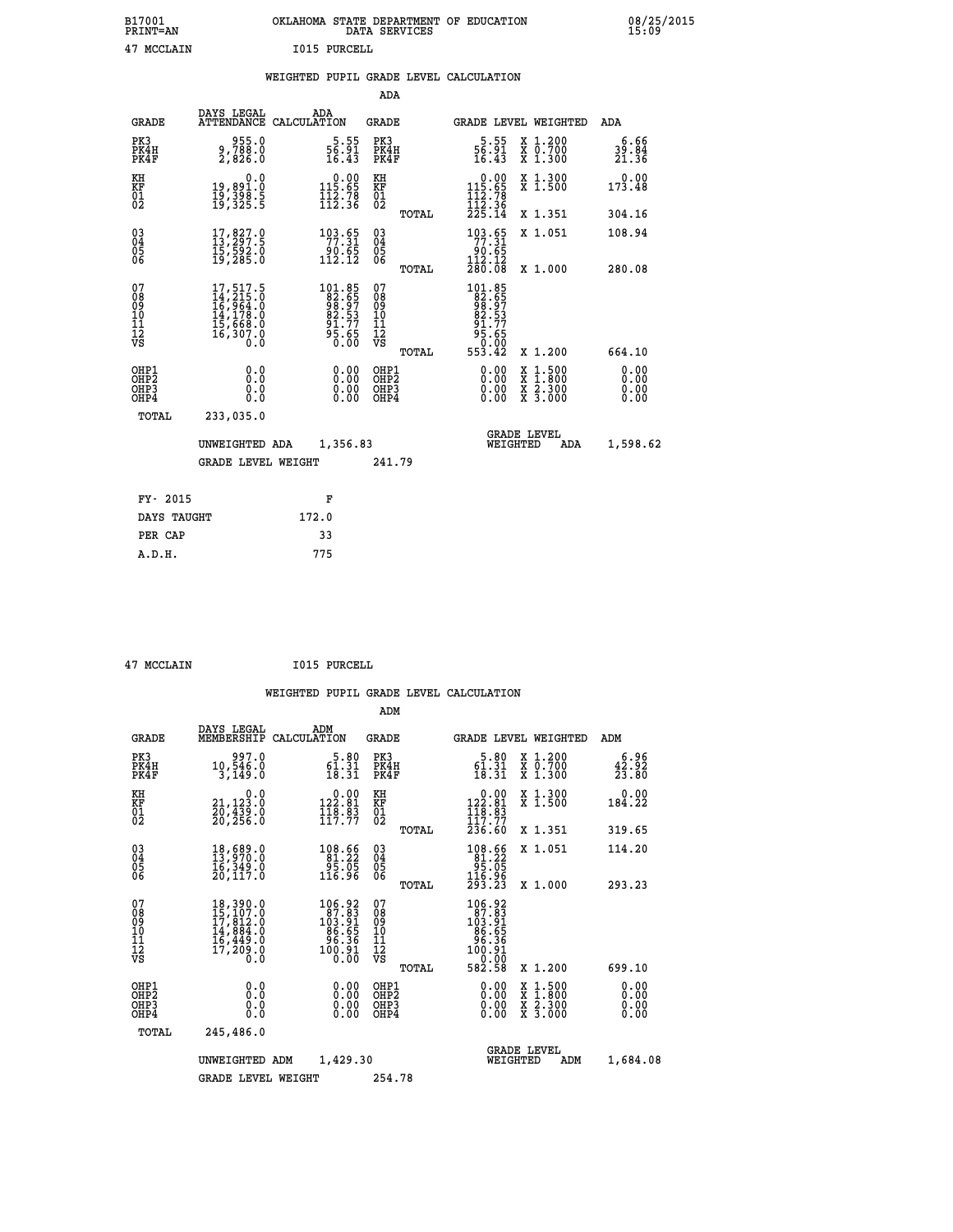| B17001<br><b>PRINT=AN</b> | OKLAHOMA STATE DEPARTMENT OF EDUCATION<br>DATA SERVICES | 08/25/2015<br>15:09 |
|---------------------------|---------------------------------------------------------|---------------------|
| 47<br>MCCLAIN             | 1029 BLANCHARD                                          |                     |

|  |  | WEIGHTED PUPIL GRADE LEVEL CALCULATION |
|--|--|----------------------------------------|
|  |  |                                        |

|                                                                    |                                                                                                                                          |                                                                       | ADA                                       |       |                                                                                                                            |                                                                   |                              |
|--------------------------------------------------------------------|------------------------------------------------------------------------------------------------------------------------------------------|-----------------------------------------------------------------------|-------------------------------------------|-------|----------------------------------------------------------------------------------------------------------------------------|-------------------------------------------------------------------|------------------------------|
| <b>GRADE</b>                                                       | DAYS LEGAL                                                                                                                               | ADA<br>ATTENDANCE CALCULATION                                         | GRADE                                     |       |                                                                                                                            | <b>GRADE LEVEL WEIGHTED</b>                                       | <b>ADA</b>                   |
| PK3<br>PK4H<br>PK4F                                                | 880.0<br>147.0<br>19,276.0                                                                                                               | $\begin{smallmatrix}5.24\0.88\114.74\end{smallmatrix}$                | PK3<br>PK4H<br>PK4F                       |       | $\begin{smallmatrix}5.24\0.88\114.74\end{smallmatrix}$                                                                     | X 1.200<br>X 0.700<br>X 1.300                                     | 6.29<br>0.62<br>149.16       |
| KH<br>KF<br>01<br>02                                               | 0.0<br>22,322:5<br>23,728:5<br>25,184:0                                                                                                  | $0.00$<br>132.87<br>$\frac{1}{4}$ $\frac{1}{3}$ $\cdot \frac{24}{90}$ | KH<br>KF<br>$\overline{01}$               |       | $\begin{smallmatrix} &0.00\\ 132.87\\ 141.24\\ 149.90\\ 291.14\end{smallmatrix}$                                           | X 1.300<br>X 1.500                                                | 0.00<br>199.31               |
|                                                                    |                                                                                                                                          |                                                                       |                                           | TOTAL |                                                                                                                            | X 1.351                                                           | 393.33                       |
| $\begin{smallmatrix} 03 \\[-4pt] 04 \end{smallmatrix}$<br>05<br>ŌĞ | 23,892.5<br>21,900.0<br>21,850.0<br>24,322.5                                                                                             | $\frac{142}{130} \cdot \frac{22}{36}$<br>$\frac{130.06}{144.78}$      | $\substack{03 \\ 04}$<br>0500             | TOTAL | $142.22$<br>$130.36$<br>130.06<br>144.78<br>405.20                                                                         | X 1.051<br>X 1.000                                                | 149.47<br>405.20             |
| 07<br>08<br>09<br>11<br>11<br>12<br>VS                             | $\begin{smallmatrix} 20,252\cdot 5\\ 22,210\cdot 5\\ 24,831\cdot 5\\ 22,108\cdot 0\\ 17,479\cdot 0\\ 20,996\cdot 0\\ 0\end{smallmatrix}$ | $120.55$<br>$132.21$<br>$147.81$<br>131.60<br>$\frac{104.04}{124.98}$ | 07<br>08<br>09<br>11<br>11<br>12<br>VS    |       | 120.55<br>$\bar{1}\bar{3}\tilde{2}\cdot\tilde{3}\bar{1}$<br>147.81<br>131.60<br>$104.04$<br>$124.98$<br>$0.00$<br>$761.19$ |                                                                   |                              |
|                                                                    |                                                                                                                                          |                                                                       |                                           | TOTAL |                                                                                                                            | X 1.200                                                           | 913.43                       |
| OHP1<br>OH <sub>P</sub> 2<br>OHP3<br>OHP4                          | 0.0<br>Ō.Ō<br>0.0<br>Ō.Ō                                                                                                                 | 0.00<br>$\begin{smallmatrix} 0.00 \ 0.00 \end{smallmatrix}$           | OHP1<br>OH <sub>P</sub> 2<br>OHP3<br>OHP4 |       | 0.00<br>0.00<br>0.00                                                                                                       | $1:500$<br>1:800<br>X<br>X<br>$\frac{x}{x}$ $\frac{2.300}{3.000}$ | 0.00<br>0.00<br>0.00<br>0.00 |
| TOTAL                                                              | 311,380.5                                                                                                                                |                                                                       |                                           |       |                                                                                                                            |                                                                   |                              |
|                                                                    | UNWEIGHTED ADA                                                                                                                           | 1,853.48                                                              |                                           |       |                                                                                                                            | <b>GRADE LEVEL</b><br>WEIGHTED<br>ADA                             | 2,216.81                     |
|                                                                    | <b>GRADE LEVEL WEIGHT</b>                                                                                                                |                                                                       | 363.33                                    |       |                                                                                                                            |                                                                   |                              |
| FY- 2015                                                           |                                                                                                                                          | F                                                                     |                                           |       |                                                                                                                            |                                                                   |                              |
| DAYS TAUGHT                                                        |                                                                                                                                          | 168.0                                                                 |                                           |       |                                                                                                                            |                                                                   |                              |
| PER CAP                                                            |                                                                                                                                          | 33                                                                    |                                           |       |                                                                                                                            |                                                                   |                              |
|                                                                    |                                                                                                                                          |                                                                       |                                           |       |                                                                                                                            |                                                                   |                              |

 **A.D.H. 1,376**

 **47 MCCLAIN I029 BLANCHARD**

|                                                       |                                                                                                               |                                                                                                                                              | ADM                                     |                                                                               |                                          |                              |
|-------------------------------------------------------|---------------------------------------------------------------------------------------------------------------|----------------------------------------------------------------------------------------------------------------------------------------------|-----------------------------------------|-------------------------------------------------------------------------------|------------------------------------------|------------------------------|
| <b>GRADE</b>                                          | DAYS LEGAL<br>MEMBERSHIP                                                                                      | ADM<br>CALCULATION                                                                                                                           | <b>GRADE</b>                            | <b>GRADE LEVEL WEIGHTED</b>                                                   |                                          | ADM                          |
| PK3<br>PK4H<br>PK4F                                   | 923.0<br>168.0<br>20,727.0                                                                                    | 5.49<br>$\begin{smallmatrix} &\check{1} & \check{0} & \check{0}\ \check{1} & \check{2} & \check{3} & \check{3} & \check{8}\end{smallmatrix}$ | PK3<br>PK4H<br>PK4F                     | $\begin{array}{c} 5.49 \\ 1.00 \\ 123.38 \end{array}$                         | X 1.200<br>X 0.700<br>X 1.300            | 6.59<br>0.70<br>160.39       |
| KH<br>KF<br>01<br>02                                  | 0.0<br>23,948:0<br>25,202:0<br>26,551:0                                                                       | $0.00$<br>142.55<br>$\frac{150.01}{158.04}$                                                                                                  | KH<br>KF<br>01<br>02                    | $\begin{array}{c} 0.00 \\ 142.55 \\ 150.01 \\ 158.04 \\ 308.05 \end{array}$   | X 1.300<br>X 1.500                       | 0.00<br>213.83               |
|                                                       |                                                                                                               |                                                                                                                                              | TOTAL                                   |                                                                               | X 1.351                                  | 416.18                       |
| 03<br>04<br>05<br>06                                  | 24,964.0<br>22,824.0<br>22,856.0<br>25,230.0                                                                  | $\begin{array}{l} 148.60 \\[-4pt] 135.86 \\[-4pt] 136.05 \\[-4pt] 150.18 \end{array}$                                                        | $^{03}_{04}$<br>05<br>06                | $\begin{array}{r} 148.60 \\ 135.86 \\ 136.05 \\ 150.18 \\ 422.09 \end{array}$ | X 1.051                                  | 156.18                       |
|                                                       |                                                                                                               |                                                                                                                                              | TOTAL                                   |                                                                               | X 1.000                                  | 422.09                       |
| 07<br>08<br>09<br>101<br>112<br>VS                    | $\begin{smallmatrix} 21,261.0\\ 23,323.0\\ 25,961.0\\ 23,169.0\\ 18,412.0\\ 22,153.0\\ 0.0 \end{smallmatrix}$ | $\frac{126.55}{138.83}$<br>$\frac{154.53}{53}$<br>137.91<br>109.60<br>131.86<br>0.00                                                         | 07<br>08<br>09<br>101<br>11<br>12<br>VS | $126.55$<br>$138.83$<br>$154.53$<br>$137.91$<br>109.60<br>131.86<br>-- 0.00   |                                          |                              |
|                                                       |                                                                                                               |                                                                                                                                              | TOTAL                                   | 799.28                                                                        | X 1.200                                  | 959.14                       |
| OHP1<br>OH <sub>P</sub> 2<br>OH <sub>P3</sub><br>OHP4 | 0.0<br>0.000                                                                                                  | $0.00$<br>$0.00$<br>0.00                                                                                                                     | OHP1<br>OHP2<br>OHP3<br>OHP4            | $0.00$<br>$0.00$<br>0.00                                                      | X 1:500<br>X 1:800<br>X 2:300<br>X 3:000 | 0.00<br>0.00<br>0.00<br>0.00 |
| TOTAL                                                 | 327,672.0                                                                                                     |                                                                                                                                              |                                         |                                                                               |                                          |                              |
|                                                       | UNWEIGHTED ADM                                                                                                | 1,950.44                                                                                                                                     |                                         | WEIGHTED                                                                      | <b>GRADE LEVEL</b><br>ADM                | 2,335.10                     |
|                                                       | <b>GRADE LEVEL WEIGHT</b>                                                                                     |                                                                                                                                              | 384.66                                  |                                                                               |                                          |                              |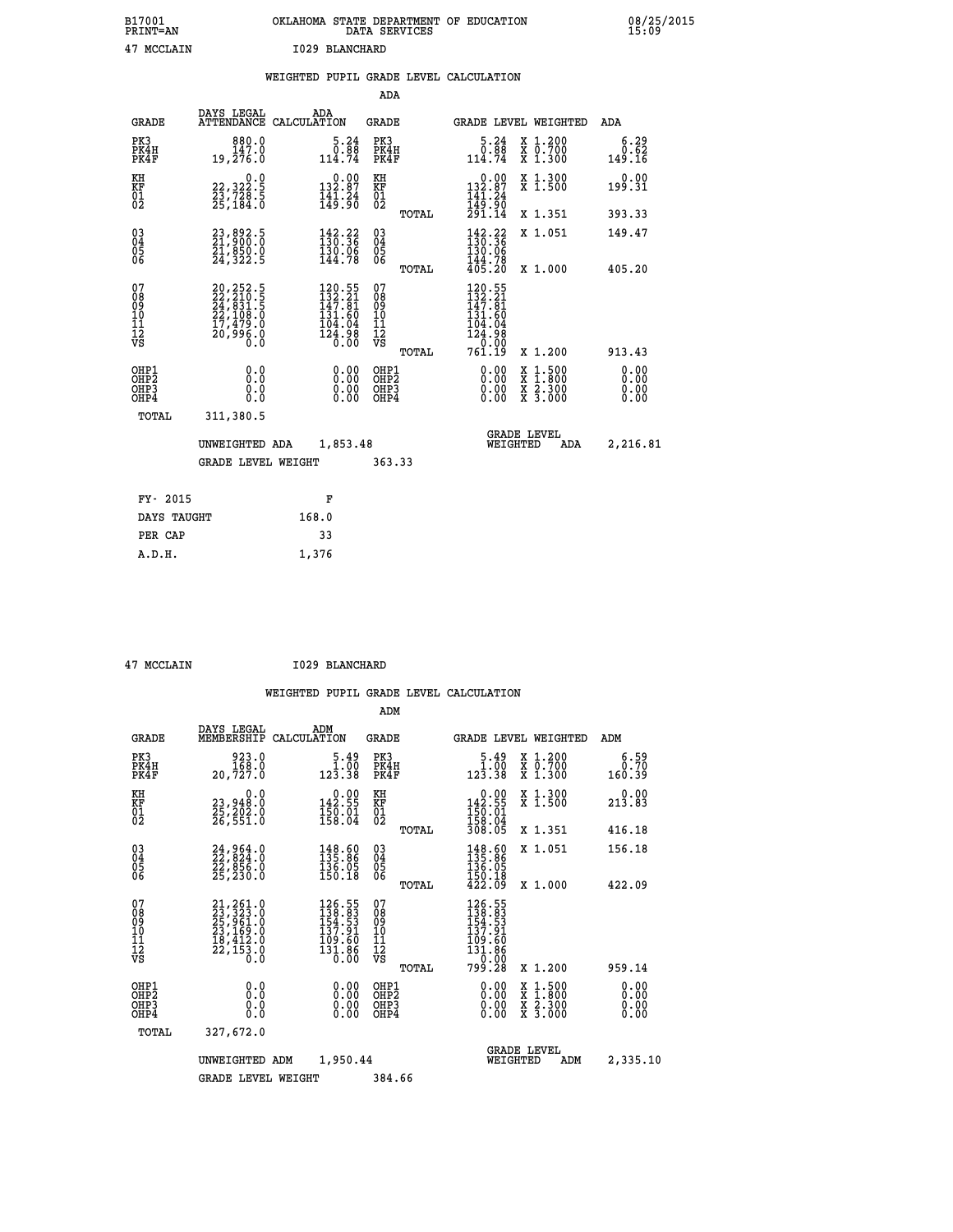|                                                    |                                                                      |                                                                                            |                         | ADA                                                 |       |                                                                                |                                |                                          |                               |
|----------------------------------------------------|----------------------------------------------------------------------|--------------------------------------------------------------------------------------------|-------------------------|-----------------------------------------------------|-------|--------------------------------------------------------------------------------|--------------------------------|------------------------------------------|-------------------------------|
| <b>GRADE</b>                                       | DAYS LEGAL<br><b>ATTENDANCE</b>                                      | ADA<br>CALCULATION                                                                         |                         | GRADE                                               |       |                                                                                |                                | <b>GRADE LEVEL WEIGHTED</b>              | <b>ADA</b>                    |
| PK3<br>PK4H<br>PK4F                                | 5,840.5<br>19,415.0<br>52,991.0                                      | $\frac{1\bar{1}\bar{3}\cdot\bar{2}\bar{3}}{313.45}$                                        | 34.61                   | PK3<br>PK4H<br>PK4F                                 |       | $34.61$<br>$113.23$<br>$313.45$                                                |                                | X 1.200<br>X 0.700<br>X 1.300            | 41.54<br>79.27<br>407.49      |
| KH<br><b>KF</b><br>01<br>02                        | 0.0<br>89,835.5<br>97,868.5<br>95,298.5                              | $\begin{smallmatrix} &0.00\\ 529.12\\ 576.69\\ 561.50\end{smallmatrix}$                    |                         | KH<br>KF<br>01<br>02                                |       | $\begin{smallmatrix} &0.00\,529.12\,576.69\,561.50\,1,138.19\end{smallmatrix}$ |                                | X 1.300<br>X 1.500                       | 0.00<br>793.70                |
|                                                    |                                                                      |                                                                                            |                         |                                                     | TOTAL |                                                                                |                                | X 1.351                                  | 1,537.69                      |
| $\begin{matrix} 03 \\ 04 \\ 05 \\ 06 \end{matrix}$ | 92,574.5<br>85,704.0<br>82,898.0<br>95,422.0                         | 545.51<br>505.37<br>488.59<br>562.46                                                       |                         | $\begin{array}{c} 03 \\ 04 \\ 05 \\ 06 \end{array}$ |       | 545.51<br>505.37<br>488.59<br>482.46<br>556.42                                 |                                | X 1.051                                  | 2,129.75                      |
|                                                    |                                                                      |                                                                                            |                         |                                                     | TOTAL |                                                                                |                                | X 1.000                                  | 1,556.42                      |
| 07<br>08<br>09<br>11<br>11<br>12<br>VS             | 86,344.0<br>85,950.5<br>89,626.5<br>82,553.5<br>82,747.5<br>82,544.0 | $\begin{smallmatrix}508.62\\506.94\\528.95\\487.18\\488.69\\487.73\\0.00\end{smallmatrix}$ |                         | 07<br>08<br>09<br>11<br>11<br>12<br>VS              | TOTAL | 508.62<br>506.94<br>528.95<br>487.18<br>488.69<br>487.73<br>0:00<br>3,008.11   |                                | X 1.200                                  | 3,609.73                      |
| OHP1<br>OHP2<br>OHP3<br>OH <sub>P4</sub>           | 1,830.0<br>0.0<br>0.0<br>0.0                                         |                                                                                            | 10.83<br>$0.00$<br>0.00 | OHP1<br>OHP2<br>OHP3<br>OHP4                        |       | 10.83                                                                          | X<br>0.00<br>0.00              | $1.500$<br>$1.800$<br>X 2.300<br>X 3.000 | 16.25<br>0.00<br>0.00<br>0.00 |
| TOTAL                                              | 1,229,443.5                                                          |                                                                                            |                         |                                                     |       |                                                                                |                                |                                          |                               |
|                                                    | UNWEIGHTED ADA                                                       |                                                                                            | 7,249.47                |                                                     |       |                                                                                | <b>GRADE LEVEL</b><br>WEIGHTED | ADA                                      | 8,615.42                      |
|                                                    | <b>GRADE LEVEL WEIGHT</b>                                            |                                                                                            |                         | 1,365.95                                            |       |                                                                                |                                |                                          |                               |
|                                                    |                                                                      |                                                                                            |                         |                                                     |       |                                                                                |                                |                                          |                               |
| FY- 2015                                           |                                                                      | F                                                                                          |                         |                                                     |       |                                                                                |                                |                                          |                               |
| DAYS TAUGHT                                        |                                                                      | 1,017.0                                                                                    |                         |                                                     |       |                                                                                |                                |                                          |                               |

 **PER CAP 280 A.D.H. 5,622**

 **MCCLAIN COUNTY TOTALS**

|                                                       |                                                                                                               |                                                                                                 | ADM                                              |                                                                              |                                                                                                  |                                             |
|-------------------------------------------------------|---------------------------------------------------------------------------------------------------------------|-------------------------------------------------------------------------------------------------|--------------------------------------------------|------------------------------------------------------------------------------|--------------------------------------------------------------------------------------------------|---------------------------------------------|
| <b>GRADE</b>                                          | DAYS LEGAL<br>MEMBERSHIP                                                                                      | ADM<br>CALCULATION                                                                              | <b>GRADE</b>                                     | GRADE LEVEL WEIGHTED                                                         |                                                                                                  | ADM                                         |
| PK3<br>PK4H<br>PK4F                                   | 6,053.0<br>20,744.0<br>56,929.0                                                                               | 35.86<br>$\frac{120.96}{336.75}$                                                                | PK3<br>PK4H<br>PK4F                              | 35.86<br>120.96<br>336.75                                                    | $\begin{smallmatrix} x & 1.200 \\ x & 0.700 \end{smallmatrix}$<br>X 1.300                        | 41.54<br>$43\overline{7}\cdot\overline{77}$ |
| KH<br>KF<br>01<br>02                                  | 0.0<br>95, 225.0<br>$\frac{103}{100}, \overline{208}.0$                                                       | $\begin{smallmatrix} &0.00\ 560.90\ 608.16\ 589.43\ \end{smallmatrix}$                          | KH<br>KF<br>01<br>02                             | 0.00<br>560.90<br>608.16<br>589.43<br>1,197.59                               | X 1.300<br>X 1.500                                                                               | 0.00<br>841.37                              |
|                                                       |                                                                                                               |                                                                                                 | TOTAL                                            |                                                                              | X 1.351                                                                                          | 1,617.95                                    |
| 03<br>04<br>05<br>06                                  | 96,614.0<br>89,706.0<br>86,500.0<br>99,307.0                                                                  | 569.30<br>528.97<br>509.81<br>585.36                                                            | $\substack{03 \\ 04}$<br>05<br>06                | 569.30<br>528.97<br>509.81<br>585.36                                         | X 1.051                                                                                          | 598.34                                      |
|                                                       |                                                                                                               |                                                                                                 | TOTAL                                            | 1,624.14                                                                     | X 1.000                                                                                          | 1,624.14                                    |
| 07<br>08<br>09<br>11<br>11<br>12<br>VS                | $\begin{smallmatrix} 90,130.0\\ 90,147.0\\ 93,923.0\\ 87,265.0\\ 87,294.0\\ 86,802.0\\ 0.0 \end{smallmatrix}$ | 530.95<br>531.72<br>554.31<br>515.14<br>$\frac{515}{512}\cdot\frac{82}{97}$<br>$\frac{7}{0.00}$ | 07<br>08<br>09<br>101<br>11<br>12<br>VS<br>TOTAL | 530.95<br>531.72<br>554.31<br>515.14<br>515.82<br>512.97<br>0.00<br>3,160.91 | X 1.200                                                                                          | 3,793.11                                    |
| OHP1<br>OH <sub>P</sub> 2<br>OHP <sub>3</sub><br>OHP4 | 1,830.0<br>0.0<br>0.0<br>Ŏ.Ŏ                                                                                  | 10.83<br>0.00<br>0.00                                                                           | OHP1<br>OHP2<br>OHP3<br>OHP4                     | $^{10.83}_{0.00}$<br>0.00                                                    | $\begin{smallmatrix} x & 1 & 500 \\ x & 1 & 800 \\ x & 2 & 300 \\ x & 3 & 000 \end{smallmatrix}$ | 16.25<br>0.00<br>0.00<br>0.00               |
| TOTAL                                                 | 1,291,712.0                                                                                                   |                                                                                                 |                                                  |                                                                              |                                                                                                  |                                             |
|                                                       | UNWEIGHTED                                                                                                    | 7,617.24<br>ADM                                                                                 |                                                  | <b>GRADE LEVEL</b><br>WEIGHTED                                               | ADM                                                                                              | 9,056.65                                    |
|                                                       | <b>GRADE LEVEL WEIGHT</b>                                                                                     |                                                                                                 | 1,439.41                                         |                                                                              |                                                                                                  |                                             |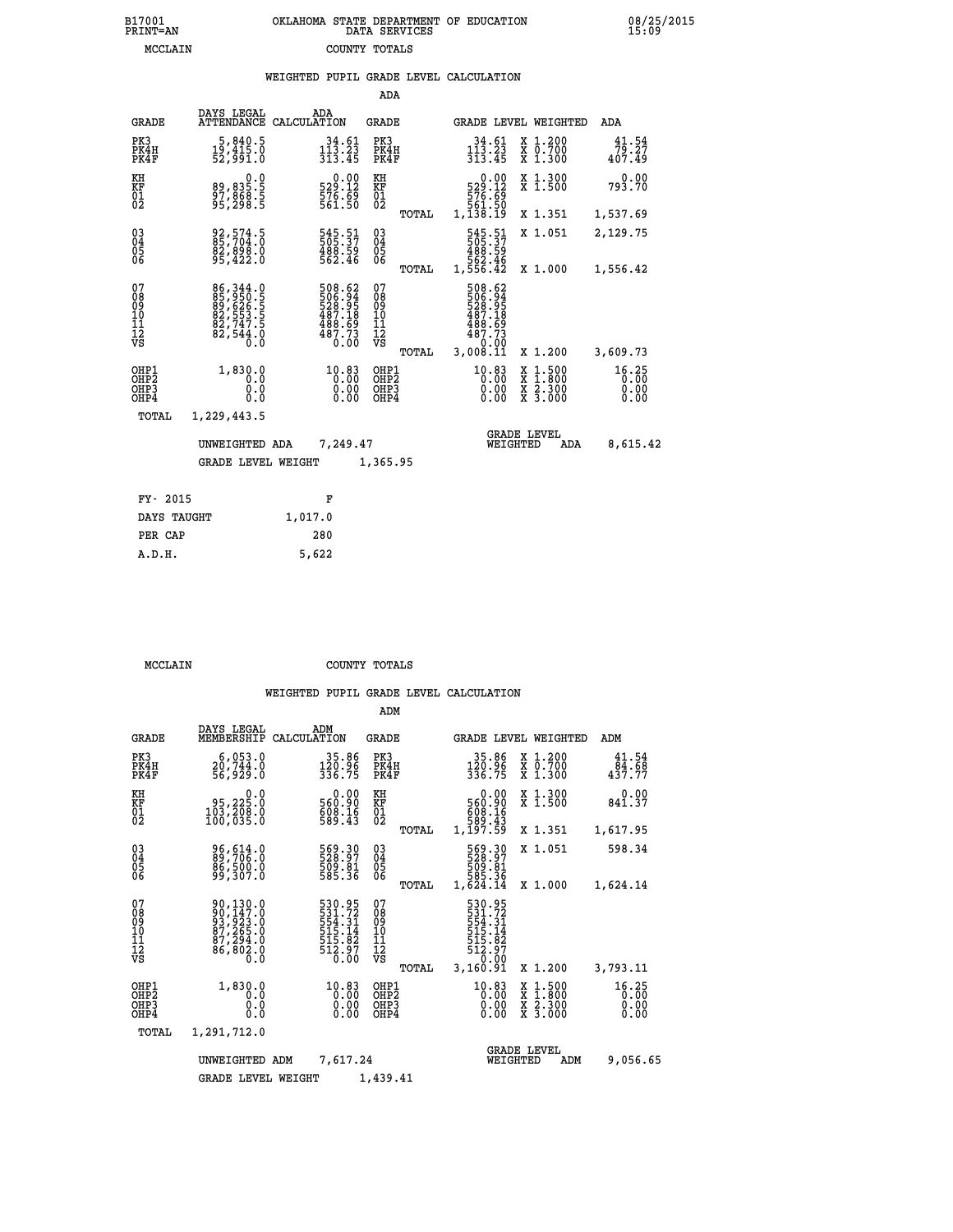## **B17001 OKLAHOMA STATE DEPARTMENT OF EDUCATION 08/25/2015 PRINT=AN DATA SERVICES 15:09 48 MCCURTAIN C001 FOREST GROVE**

|                                    |                                                                                                                                          | WEIGHTED PUPIL GRADE LEVEL CALCULATION                            |                                        |       |                                                                         |                               |                              |
|------------------------------------|------------------------------------------------------------------------------------------------------------------------------------------|-------------------------------------------------------------------|----------------------------------------|-------|-------------------------------------------------------------------------|-------------------------------|------------------------------|
|                                    |                                                                                                                                          |                                                                   | ADA                                    |       |                                                                         |                               |                              |
| <b>GRADE</b>                       | DAYS LEGAL                                                                                                                               | ADA<br>ATTENDANCE CALCULATION                                     | <b>GRADE</b>                           |       |                                                                         | GRADE LEVEL WEIGHTED          | ADA                          |
| PK3<br>PK4H<br>PK4F                | 2,212.0<br>2,276.0                                                                                                                       | 15.47<br>$\frac{10.00}{15.92}$                                    | PK3<br>PK4H<br>PK4F                    |       | 15.47<br>$\frac{0.00}{15.92}$                                           | X 1.200<br>X 0.700<br>X 1.300 | 18.56<br>0.00<br>20.70       |
| KH<br>KF<br>01<br>02               | 0.0<br>1,936:0<br>3,024:5<br>1,502:5                                                                                                     | $\begin{smallmatrix} 0.00\\13.54\\21.15\\10.51 \end{smallmatrix}$ | KH<br>KF<br>01<br>02                   |       | $\begin{array}{r} 0.00 \\ 13.54 \\ 21.15 \\ 10.51 \\ 31.66 \end{array}$ | X 1.300<br>X 1.500            | 0.00<br>20.31                |
|                                    |                                                                                                                                          |                                                                   |                                        | TOTAL |                                                                         | X 1.351                       | 42.77                        |
| 03<br>04<br>05<br>06               | 2,827.5<br>2,229.5<br>2,241.0<br>1,661.0                                                                                                 | $19.77$<br>$15.59$<br>$\frac{15.67}{11.62}$                       | $^{03}_{04}$<br>05<br>06               |       | $19.77$<br>$15.59$<br>$15.67$<br>$11.62$<br>$42.88$                     | X 1.051                       | 20.78                        |
|                                    |                                                                                                                                          |                                                                   |                                        | TOTAL |                                                                         | X 1.000                       | 42.88                        |
| 07<br>08<br>09<br>101<br>112<br>VS | 2,984.0<br>$\frac{1}{6}$ $\frac{1}{6}$ $\frac{1}{6}$ $\frac{1}{6}$<br>$\begin{smallmatrix} 0.5 & 0 \ 0.0 & 0 \end{smallmatrix}$<br>$\S.$ | $20.87$<br>$11.28$<br>$0.00$<br>$0.00$<br>$0.00$<br>ŏ:ŏŏ<br>O.OO  | 07<br>08<br>09<br>11<br>11<br>12<br>VS | TOTAL | $20.87$<br>$11.28$<br>$0.00$<br>0.00<br>0.00<br>0.00<br>32.15           | X 1.200                       | 38.58                        |
| OHP1<br>OHP2<br>OHP3<br>OHP4       | 0.0<br>$0.\overline{0}$<br>0.0                                                                                                           | 0.00<br>$\begin{smallmatrix} 0.00 \ 0.00 \end{smallmatrix}$       | OHP1<br>OHP2<br>OHP3<br>OHP4           |       | 0.00<br>0.00<br>0.00                                                    | X 1:500<br>X 2.300<br>X 3.000 | 0.00<br>Ō.ŎŎ<br>0.00<br>0.00 |
| TOTAL                              | 24,507.5                                                                                                                                 |                                                                   |                                        |       |                                                                         |                               |                              |
|                                    | UNWEIGHTED ADA                                                                                                                           | 171.39                                                            |                                        |       | WEIGHTED                                                                | <b>GRADE LEVEL</b><br>ADA     | 204.58                       |
|                                    | GRADE LEVEL WEIGHT                                                                                                                       |                                                                   | 33.19                                  |       |                                                                         |                               |                              |
| FY- 2015                           |                                                                                                                                          | F                                                                 |                                        |       |                                                                         |                               |                              |
| DAYS TAUGHT                        |                                                                                                                                          | 143.0                                                             |                                        |       |                                                                         |                               |                              |
| PER CAP                            |                                                                                                                                          | 68                                                                |                                        |       |                                                                         |                               |                              |

 **A.D.H. 171**

 **48 MCCURTAIN C001 FOREST GROVE**

|                                                      |                                                                                            |                                                                                                                                                    | ADM                                                 |       |                                                                               |                                          |                                |
|------------------------------------------------------|--------------------------------------------------------------------------------------------|----------------------------------------------------------------------------------------------------------------------------------------------------|-----------------------------------------------------|-------|-------------------------------------------------------------------------------|------------------------------------------|--------------------------------|
| <b>GRADE</b>                                         | DAYS LEGAL<br>MEMBERSHIP                                                                   | ADM<br>CALCULATION                                                                                                                                 | <b>GRADE</b>                                        |       |                                                                               | GRADE LEVEL WEIGHTED                     | ADM                            |
| PK3<br>PK4H<br>PK4F                                  | 2,222.0<br>$\overline{0}$ .0<br>2,286.0                                                    | 15.54<br>$\frac{0.00}{15.99}$                                                                                                                      | PK3<br>PK4H<br>PK4F                                 |       | $\begin{array}{c} 15\cdot 54 \\ 0\cdot 00 \\ 15\cdot 99 \end{array}$          | X 1.200<br>X 0.700<br>X 1.300            | 18.65<br>$\frac{10.00}{20.79}$ |
| KH<br>KF<br>01<br>02                                 | 0.0<br>1,99ĕ:ŏ<br>3,166:0<br>1,543:0                                                       | $\begin{array}{c} 0.00 \\ 13.96 \\ 22.14 \\ 10.79 \end{array}$                                                                                     | KH<br>KF<br>01<br>02                                |       | $\begin{smallmatrix} 0.00\\ 13.96\\ 22.14\\ 10.79\\ 32.93 \end{smallmatrix}$  | X 1.300<br>X 1.500                       | 0.00<br>20.94                  |
|                                                      |                                                                                            |                                                                                                                                                    |                                                     | TOTAL |                                                                               | X 1.351                                  | 44.49                          |
| 03<br>04<br>05<br>06                                 | 2, 946.0<br>2, 289.0<br>2, 256.0<br>1,711.0                                                | $\begin{smallmatrix} 20.60 \ 16.01 \ 15.78 \ 11.97 \end{smallmatrix}$                                                                              | $\begin{array}{c} 03 \\ 04 \\ 05 \\ 06 \end{array}$ |       | $\frac{20.60}{16.01}$<br>11.97                                                | X 1.051                                  | 21.65                          |
|                                                      |                                                                                            |                                                                                                                                                    |                                                     | TOTAL | 43.76                                                                         | X 1.000                                  | 43.76                          |
| 07<br>08<br>09<br>101<br>112<br>VS                   | $\begin{smallmatrix} 3,057.0\\ 1,674.0\\ 0.0\\ 0.0\\ 0.0\\ 0.0 \end{smallmatrix}$<br>$\S.$ | $\begin{smallmatrix} 21\cdot 38\\ 11\cdot 71\\ 0\cdot 00\\ 0\cdot 00\\ 0\cdot 00\\ 0\cdot 00\\ 0\cdot 00\\ 0\cdot 00\\ 0\cdot 00\end{smallmatrix}$ | 07<br>08<br>09<br>11<br>11<br>12<br>VS              |       | $21.38$<br>$11.71$<br>$0.00$<br>$0.00$<br>$0.00$<br>$0.00$<br>$0.00$<br>33.09 |                                          |                                |
|                                                      |                                                                                            |                                                                                                                                                    |                                                     | TOTAL |                                                                               | X 1.200                                  | 39.71                          |
| OHP1<br>OHP2<br>OH <sub>P3</sub><br>OH <sub>P4</sub> | 0.0<br>0.000                                                                               | $0.00$<br>$0.00$<br>0.00                                                                                                                           | OHP1<br>OHP2<br>OHP <sub>3</sub>                    |       | $0.00$<br>$0.00$<br>0.00                                                      | X 1:500<br>X 1:800<br>X 2:300<br>X 3:000 | 0.00<br>0.00<br>0.00<br>0.00   |
| TOTAL                                                | 25,146.0                                                                                   |                                                                                                                                                    |                                                     |       |                                                                               |                                          |                                |
|                                                      | UNWEIGHTED ADM                                                                             | 175.87                                                                                                                                             |                                                     |       |                                                                               | <b>GRADE LEVEL</b><br>WEIGHTED<br>ADM    | 209.99                         |
|                                                      | <b>GRADE LEVEL WEIGHT</b>                                                                  |                                                                                                                                                    | 34.12                                               |       |                                                                               |                                          |                                |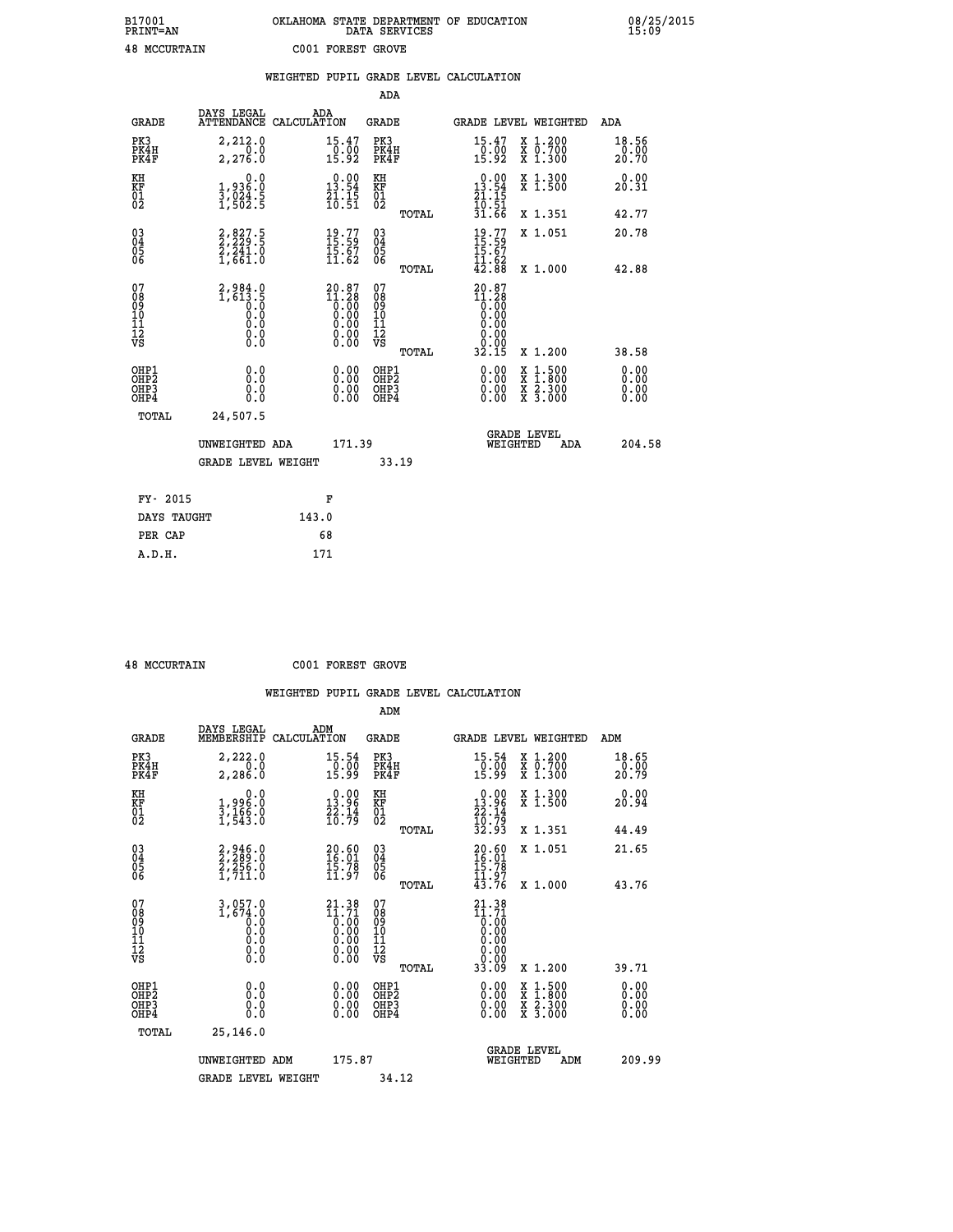| B17001<br><b>PRINT=AN</b> | OKLAHOMA STATE DEPARTMENT OF EDUCATION<br>DATA SERVICES |  |
|---------------------------|---------------------------------------------------------|--|
| <b>48 MCCURTAIN</b>       | C009 LUKFATA                                            |  |

|                                              |                                                                                                | WEIGHTED PUPIL GRADE LEVEL CALCULATION                                       |                                                 |                                                                 |                                          |                                  |
|----------------------------------------------|------------------------------------------------------------------------------------------------|------------------------------------------------------------------------------|-------------------------------------------------|-----------------------------------------------------------------|------------------------------------------|----------------------------------|
|                                              |                                                                                                |                                                                              | <b>ADA</b>                                      |                                                                 |                                          |                                  |
| <b>GRADE</b>                                 | DAYS LEGAL                                                                                     | ADA<br>ATTENDANCE CALCULATION                                                | GRADE                                           | GRADE LEVEL WEIGHTED                                            |                                          | ADA                              |
| PK3<br>PK4H<br>PK4F                          | 0.0<br>$0.\overline{0}$<br>5,507.0                                                             | $\begin{smallmatrix} 0.00\\ 0.00\\ 32.20 \end{smallmatrix}$                  | PK3<br>PK4H<br>PK4F                             | $\begin{smallmatrix} 0.00\\ 0.00\\ 32.20 \end{smallmatrix}$     | X 1.200<br>X 0.700<br>X 1.300            | 0.00<br>0.00<br>41.86            |
| KH<br>KF<br>01<br>02                         | 0.0<br>5,890:0<br>6,190:5<br>6,598:0                                                           | $\begin{smallmatrix} 0.00\\ 34.44\\ 36.20\\ 36.58 \end{smallmatrix}$         | KH<br>KF<br>01<br>02                            | $0.00$<br>$34.44$<br>$36.20$<br>$38.58$                         | X 1.300<br>X 1.500                       | 0.00<br>51.66                    |
|                                              |                                                                                                |                                                                              | TOTAL                                           | 74.78                                                           | X 1.351                                  | 101.03                           |
| 03<br>04<br>05<br>06                         | $6, 796.0$<br>$6, 477.5$<br>$7, 248.0$<br>$4, 798.5$                                           | $39.74$<br>$37.88$<br>$42.39$<br>$28.06$                                     | $\substack{03 \\ 04}$<br>$\frac{05}{06}$        | $39.74$<br>$37.88$<br>$42.39$<br>$28.06$<br>$108.33$            | X 1.051                                  | 41.77                            |
|                                              |                                                                                                |                                                                              | TOTAL                                           |                                                                 | X 1.000                                  | 108.33                           |
| 07<br>08<br>09<br>01<br>11<br>11<br>12<br>VS | $4,819.5$<br>6,372.5<br>0.0<br>0.0<br>$\begin{smallmatrix} 0.16 \ 0.0 \ 0.0 \end{smallmatrix}$ | $28.18$<br>$37.27$<br>$0.00$<br>$0.00$<br>$0.00$<br>$0.00$<br>$0.00$<br>0.00 | 07<br>08<br>09<br>11<br>11<br>12<br>VS<br>TOTAL | $28.18$<br>$37.27$<br>$0.00$<br>$0.00$<br>0.00<br>0.00<br>65.45 | X 1.200                                  | 78.54                            |
| OHP1<br>OHP2<br>OHP3<br>OHP4                 | 0.0<br>0.0<br>$0.\overline{0}$                                                                 | $\begin{smallmatrix} 0.00 \ 0.00 \ 0.00 \ 0.00 \end{smallmatrix}$            | OHP1<br>OHP2<br>OHP3<br>OHP4                    |                                                                 | X 1:500<br>X 1:800<br>X 2:300<br>X 3:000 | 0.00<br>0.00<br>$0.00$<br>$0.00$ |
| TOTAL                                        | 60,697.5                                                                                       |                                                                              |                                                 |                                                                 |                                          |                                  |
|                                              | UNWEIGHTED ADA                                                                                 | 354.94                                                                       |                                                 | <b>GRADE LEVEL</b><br>WEIGHTED                                  | ADA                                      | 423.19                           |
|                                              | <b>GRADE LEVEL WEIGHT</b>                                                                      |                                                                              | 68.25                                           |                                                                 |                                          |                                  |
| FY- 2015                                     |                                                                                                | F                                                                            |                                                 |                                                                 |                                          |                                  |
| DAYS TAUGHT                                  |                                                                                                | 171.0                                                                        |                                                 |                                                                 |                                          |                                  |
| PER CAP                                      |                                                                                                | 33                                                                           |                                                 |                                                                 |                                          |                                  |

| <b>48 MCCURTAIN</b> | C009 LUKFATA |
|---------------------|--------------|
|                     |              |

 **A.D.H. 334**

 **B17001<br>PRINT=AN** 

| <b>GRADE</b>                                                     | DAYS LEGAL<br>MEMBERSHIP                                                        | ADM<br>CALCULATION                                                                                    | <b>GRADE</b>                                        |       |                                                                               |          | <b>GRADE LEVEL WEIGHTED</b>              | ADM                          |  |
|------------------------------------------------------------------|---------------------------------------------------------------------------------|-------------------------------------------------------------------------------------------------------|-----------------------------------------------------|-------|-------------------------------------------------------------------------------|----------|------------------------------------------|------------------------------|--|
| PK3<br>PK4H<br>PK4F                                              | 0.0<br>5,972.0                                                                  | 0.00<br>34.92                                                                                         | PK3<br>PK4H<br>PK4F                                 |       | 0.00<br>ةةٍ:ةٍ<br>34:92                                                       |          | X 1.200<br>X 0.700<br>X 1.300            | 0.00<br>$0.00$<br>45.40      |  |
| KH<br>KF<br>01<br>02                                             | 0.0<br>6,216:0<br>6,541:0<br>6,951:0                                            | $\begin{smallmatrix} 0.00\\ 36.35\\ 38.25\\ 40.65 \end{smallmatrix}$                                  | KH<br>KF<br>01<br>02                                |       | $36.3538.2538.2540.6578.90$                                                   |          | X 1.300<br>X 1.500                       | 0.00<br>54.53                |  |
|                                                                  |                                                                                 |                                                                                                       |                                                     | TOTAL |                                                                               |          | X 1.351                                  | 106.59                       |  |
| $\begin{matrix} 03 \\ 04 \\ 05 \\ 06 \end{matrix}$               | $7,184.0$<br>6,838.0<br>7,737.0<br>5,030.0                                      | $\frac{42.01}{39.29}$<br>$\frac{45.25}{29.42}$                                                        | $\begin{array}{c} 03 \\ 04 \\ 05 \\ 06 \end{array}$ |       | $33.91$<br>$39.99$<br>$45.25$<br>$29.42$<br>$114.66$                          |          | X 1.051                                  | 44.15                        |  |
|                                                                  |                                                                                 |                                                                                                       |                                                     | TOTAL |                                                                               |          | X 1.000                                  | 114.66                       |  |
| 07<br>08<br>09<br>11<br>11<br>12<br>VS                           | $\begin{smallmatrix}5,021.0\\6,791.0\\0.0\\0.0\\0.0\\0.0\\0.0\end{smallmatrix}$ | $\begin{smallmatrix} 29.36\ 39.71\ 0.00\ 0.00\ 0.00\ 0.00\ 0.00\ 0.00\ 0.00\ 0.00\ \end{smallmatrix}$ | 07<br>08<br>09<br>11<br>11<br>12<br>VS              |       | $29.36$<br>$39.71$<br>$0.00$<br>$0.00$<br>$0.00$<br>$0.00$<br>$0.00$<br>69.07 |          | X 1.200                                  | 82.88                        |  |
|                                                                  |                                                                                 |                                                                                                       |                                                     | TOTAL |                                                                               |          |                                          |                              |  |
| OHP1<br>OH <sub>P</sub> <sub>2</sub><br>OH <sub>P3</sub><br>OHP4 | 0.0<br>0.0<br>Ŏ.Ŏ                                                               |                                                                                                       | OHP1<br>OHP <sub>2</sub><br>OHP3<br>OHP4            |       |                                                                               |          | X 1:500<br>X 1:800<br>X 2:300<br>X 3:000 | 0.00<br>0.00<br>0.00<br>0.00 |  |
| TOTAL                                                            | 64,281.0                                                                        |                                                                                                       |                                                     |       |                                                                               |          |                                          |                              |  |
|                                                                  | UNWEIGHTED ADM                                                                  | 375.91                                                                                                |                                                     |       |                                                                               | WEIGHTED | <b>GRADE LEVEL</b><br>ADM                | 448.21                       |  |
|                                                                  | <b>GRADE LEVEL WEIGHT</b>                                                       |                                                                                                       | 72.30                                               |       |                                                                               |          |                                          |                              |  |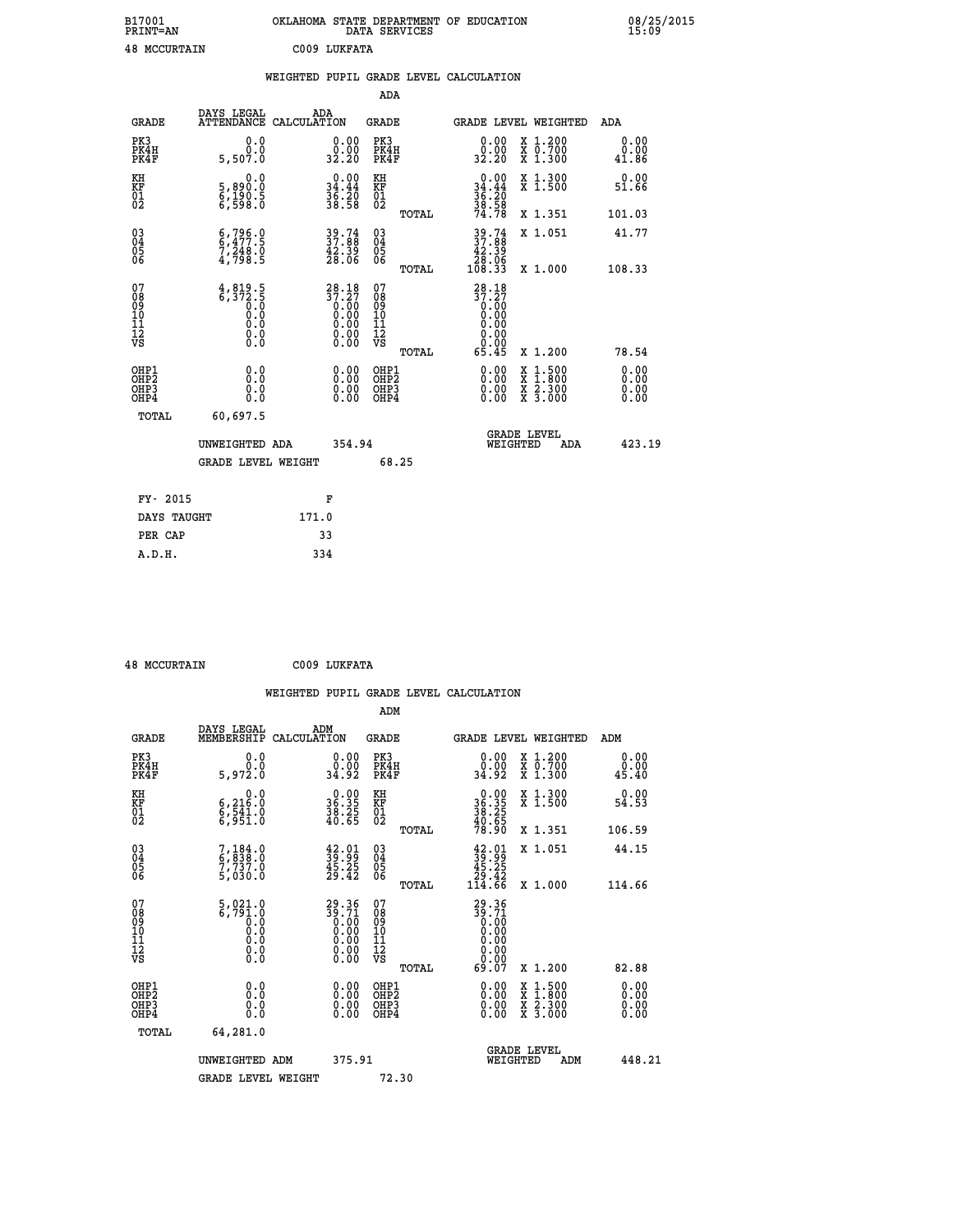| B17001<br><b>PRINT=AN</b> | OKLAHOMA STATE DEPARTMENT OF EDUCATION<br>DATA SERVICES |  |
|---------------------------|---------------------------------------------------------|--|
| <b>48 MCCURTAIN</b>       | C023 GLOVER                                             |  |

|                                                                    |                                                          | WEIGHTED PUPIL GRADE LEVEL CALCULATION                                                               |                                                                   |       |                                                                           |                                                                                                                                           |                              |
|--------------------------------------------------------------------|----------------------------------------------------------|------------------------------------------------------------------------------------------------------|-------------------------------------------------------------------|-------|---------------------------------------------------------------------------|-------------------------------------------------------------------------------------------------------------------------------------------|------------------------------|
|                                                                    |                                                          |                                                                                                      | ADA                                                               |       |                                                                           |                                                                                                                                           |                              |
| <b>GRADE</b>                                                       | DAYS LEGAL<br><b>ATTENDANCE</b>                          | ADA<br>CALCULATION                                                                                   | <b>GRADE</b>                                                      |       | GRADE LEVEL WEIGHTED                                                      |                                                                                                                                           | ADA                          |
| PK3<br>PK4H<br>PK4F                                                | 486.0<br>1,248.0                                         | $\begin{smallmatrix} 3.42\ 0.00\ 8.79 \end{smallmatrix}$                                             | PK3<br>PK4H<br>PK4F                                               |       | $\begin{smallmatrix} 3.42\ 0.00\ 8.79 \end{smallmatrix}$                  | X 1.200<br>X 0.700<br>X 1.300                                                                                                             | 4.10<br>0.00<br>11.43        |
| KH<br>KF<br>01<br>02                                               | 0.0<br>843.0<br>$1, \frac{0}{8}$ $\frac{5}{7}$ $\cdot$ 5 | $\begin{smallmatrix} 0.00\ 5.94\ 7.69\ 6.11\ \end{smallmatrix}$                                      | KH<br>KF<br>01<br>02                                              |       | $\begin{smallmatrix} 0.00\\ 5.94\\ 7.69\\ 6.11\\ 13.80 \end{smallmatrix}$ | X 1.300<br>X 1.500                                                                                                                        | 0.00<br>8.91                 |
|                                                                    |                                                          |                                                                                                      |                                                                   | TOTAL |                                                                           | X 1.351                                                                                                                                   | 18.64                        |
| $\begin{smallmatrix} 03 \\[-4pt] 04 \end{smallmatrix}$<br>Ŏ5<br>06 | 793.0<br>715.5<br>974.5<br>658.5                         | $\frac{5.58}{6.86}$<br>$\frac{6.86}{4.64}$                                                           | $\substack{03 \\ 04}$<br>$\begin{matrix} 0.5 \\ 0.6 \end{matrix}$ |       | $\begin{array}{r} 5.58 \\ 5.04 \\ 6.86 \\ 4.64 \\ 16.54 \end{array}$      | X 1.051                                                                                                                                   | 5.86                         |
|                                                                    |                                                          |                                                                                                      |                                                                   | TOTAL |                                                                           | X 1.000                                                                                                                                   | 16.54                        |
| 07<br>08<br>09<br>11<br>11<br>12<br>VS                             |                                                          | $\begin{smallmatrix} 10.39\ 8.94\ 0.00\ 0.00\ 0.00\ 0.00\ 0.00\ 0.00\ 0.00\ 0.00\ \end{smallmatrix}$ | 07<br>08<br>09<br>11<br>11<br>12<br>VS                            | TOTAL | 10.39<br>8.94<br>0.00<br>0.00<br>0.00<br>0.00<br>19.33                    | X 1.200                                                                                                                                   | 23.20                        |
| OHP1<br>OHP2<br>OH <sub>P3</sub><br>OHP4                           | 0.0<br>0.0<br>0.0                                        | $\begin{smallmatrix} 0.00 \ 0.00 \ 0.00 \ 0.00 \end{smallmatrix}$                                    | OHP1<br>OHP2<br>OHP3<br>OHP4                                      |       | $0.00$<br>$0.00$<br>0.00                                                  | $\begin{smallmatrix} \mathtt{X} & 1\cdot500\\ \mathtt{X} & 1\cdot800\\ \mathtt{X} & 2\cdot300\\ \mathtt{X} & 3\cdot000 \end{smallmatrix}$ | 0.00<br>0.00<br>0.00<br>0.00 |
| TOTAL                                                              | 10,423.5                                                 |                                                                                                      |                                                                   |       |                                                                           |                                                                                                                                           |                              |
|                                                                    | UNWEIGHTED ADA                                           | 73.40                                                                                                |                                                                   |       | WEIGHTED                                                                  | <b>GRADE LEVEL</b><br>ADA                                                                                                                 | 88.68                        |
|                                                                    | <b>GRADE LEVEL WEIGHT</b>                                |                                                                                                      | 15.28                                                             |       |                                                                           |                                                                                                                                           |                              |
| FY- 2015                                                           |                                                          | F                                                                                                    |                                                                   |       |                                                                           |                                                                                                                                           |                              |
| DAYS TAUGHT                                                        |                                                          | 142.0                                                                                                |                                                                   |       |                                                                           |                                                                                                                                           |                              |
| PER CAP                                                            |                                                          | 79                                                                                                   |                                                                   |       |                                                                           |                                                                                                                                           |                              |

 **48 MCCURTAIN C023 GLOVER**

|                                                    |                                                                                                             | WEIGHTED PUPIL GRADE LEVEL CALCULATION                                                                                                                               |                                  |                |                                                                                                                                                                                                                                                                                |                                                                                                  |                       |
|----------------------------------------------------|-------------------------------------------------------------------------------------------------------------|----------------------------------------------------------------------------------------------------------------------------------------------------------------------|----------------------------------|----------------|--------------------------------------------------------------------------------------------------------------------------------------------------------------------------------------------------------------------------------------------------------------------------------|--------------------------------------------------------------------------------------------------|-----------------------|
|                                                    |                                                                                                             |                                                                                                                                                                      | ADM                              |                |                                                                                                                                                                                                                                                                                |                                                                                                  |                       |
| <b>GRADE</b>                                       | DAYS LEGAL<br>MEMBERSHIP                                                                                    | ADM<br>CALCULATION                                                                                                                                                   | <b>GRADE</b>                     |                |                                                                                                                                                                                                                                                                                | <b>GRADE LEVEL WEIGHTED</b>                                                                      | ADM                   |
| PK3<br>PK4H<br>PK4F                                | 486.0<br>0.0<br>1,320.0                                                                                     | 3.42<br>$0.00$<br>9.30                                                                                                                                               | PK3<br>PK4H<br>PK4F              |                | $\begin{smallmatrix} 3.42\ 0.00\ 9.30 \end{smallmatrix}$                                                                                                                                                                                                                       | X 1.200<br>X 0.700<br>X 1.300                                                                    | 4.10<br>0.00<br>12.09 |
| KH<br>KF<br>01<br>02                               | 0.0<br>913.0<br>$1,\frac{1}{9}\overline{0}\overline{2}\cdot\overline{0}$                                    | $\begin{smallmatrix} 0.00\\ 6.43\\ 8.24\\ 6.35 \end{smallmatrix}$                                                                                                    | KH<br>KF<br>01<br>02             |                | $0.00$<br>$6.43$<br>$8.24$<br>$6.35$<br>$14.59$                                                                                                                                                                                                                                | X 1.300<br>X 1.500                                                                               | 0.00<br>9.65          |
|                                                    |                                                                                                             |                                                                                                                                                                      |                                  | TOTAL          |                                                                                                                                                                                                                                                                                | X 1.351                                                                                          | 19.71                 |
| $\begin{matrix} 03 \\ 04 \\ 05 \\ 06 \end{matrix}$ | $\begin{smallmatrix}851.0\\756.0\\1,026.0\\710.0\end{smallmatrix}$                                          | $\begin{array}{c} 5 \cdot 99 \\ 5 \cdot 32 \\ 7 \cdot 23 \\ 5 \cdot 00 \end{array}$                                                                                  | 03<br>04<br>05<br>06             |                | $\begin{array}{c} 5 \cdot 99 \\ 5 \cdot 32 \\ 7 \cdot 23 \\ 5 \cdot 00 \\ 17 \cdot 55 \end{array}$                                                                                                                                                                             | X 1.051                                                                                          | 6.30                  |
| 07<br>0890112<br>1112<br>VS                        | $1, 562.0$<br>1, 362.0<br>0.0<br>0.0<br>$\begin{smallmatrix} 0.0 & 0 \ 0.0 & 0 \ 0.0 & 0 \end{smallmatrix}$ | $\begin{smallmatrix} 11.00\\[-1.2mm] 9.59\\[-1.2mm] 0.00\\[-1.2mm] 0.00\\[-1.2mm] 0.00\\[-1.2mm] 0.00\\[-1.2mm] 0.00\\[-1.2mm] 0.00\\[-1.2mm] 0.00\end{smallmatrix}$ | 07<br>08901112<br>1112<br>VS     | TOTAL<br>TOTAL | $11.00$<br>0.59<br>0.00<br>0.00<br>0.00<br>0.00<br>20.59                                                                                                                                                                                                                       | X 1.000<br>X 1.200                                                                               | 17.55<br>24.71        |
| OHP1<br>OHP2<br>OH <sub>P3</sub><br>OHP4<br>TOTAL  | 0.0<br>0.000<br>11,058.0                                                                                    | $\begin{smallmatrix} 0.00 \ 0.00 \ 0.00 \ 0.00 \end{smallmatrix}$                                                                                                    | OHP1<br>OHP2<br>OHP <sub>3</sub> |                | $\begin{smallmatrix} 0.00 & 0.00 & 0.00 & 0.00 & 0.00 & 0.00 & 0.00 & 0.00 & 0.00 & 0.00 & 0.00 & 0.00 & 0.00 & 0.00 & 0.00 & 0.00 & 0.00 & 0.00 & 0.00 & 0.00 & 0.00 & 0.00 & 0.00 & 0.00 & 0.00 & 0.00 & 0.00 & 0.00 & 0.00 & 0.00 & 0.00 & 0.00 & 0.00 & 0.00 & 0.00 & 0.0$ | $\begin{smallmatrix} x & 1 & 500 \\ x & 1 & 800 \\ x & 2 & 300 \\ x & 3 & 000 \end{smallmatrix}$ | 0.00<br>0.00<br>0.00  |
|                                                    | UNWEIGHTED ADM<br><b>GRADE LEVEL WEIGHT</b>                                                                 | 77.87                                                                                                                                                                | 16.24                            |                | WEIGHTED                                                                                                                                                                                                                                                                       | <b>GRADE LEVEL</b><br>ADM                                                                        | 94.11                 |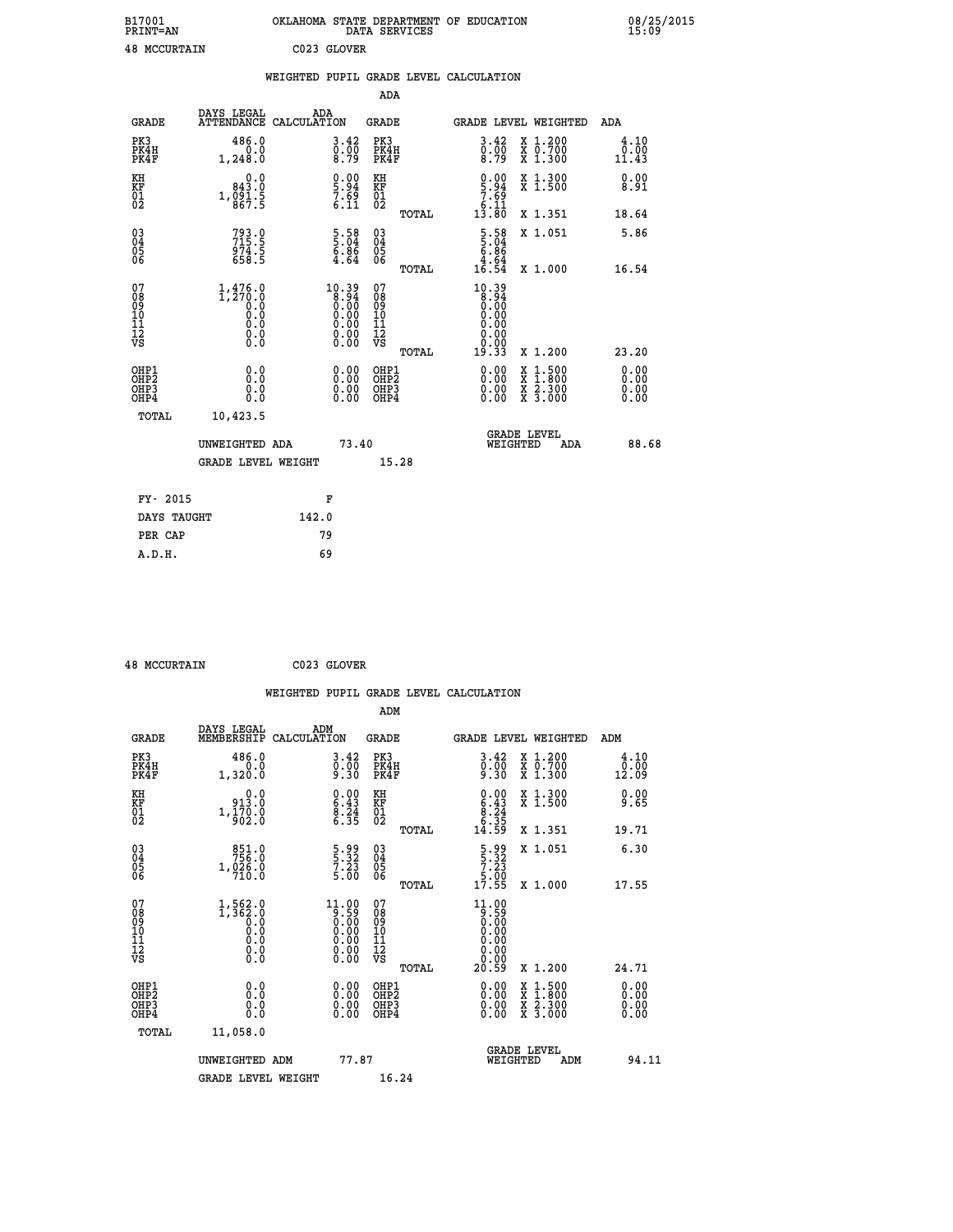| B17001<br><b>PRINT=AN</b> | OKLAHOMA STATE DEPARTMENT OF EDUCATION<br>DATA SERVICES | 08/25/2015<br>15:09 |
|---------------------------|---------------------------------------------------------|---------------------|
| 48<br>MCCURTAIN           | CO37<br>DENISON                                         |                     |

|                                          |                                                                         | WEIGHTED PUPIL GRADE LEVEL CALCULATION                                                              |                                        |       |                                                               |                                          |                       |
|------------------------------------------|-------------------------------------------------------------------------|-----------------------------------------------------------------------------------------------------|----------------------------------------|-------|---------------------------------------------------------------|------------------------------------------|-----------------------|
|                                          |                                                                         |                                                                                                     | ADA                                    |       |                                                               |                                          |                       |
| <b>GRADE</b>                             | DAYS LEGAL                                                              | ADA<br>ATTENDANCE CALCULATION                                                                       | <b>GRADE</b>                           |       |                                                               | GRADE LEVEL WEIGHTED                     | ADA                   |
| PK3<br>PK4H<br>PK4F                      | 0.0<br>0.0<br>2,546.0                                                   | $\begin{smallmatrix} 0.00\\ 0.00\\ 15.81 \end{smallmatrix}$                                         | PK3<br>PK4H<br>PK4F                    |       | 0.00<br>0.00<br>15.81                                         | X 1.200<br>X 0.700<br>X 1.300            | 0.00<br>0.00<br>20.55 |
| KH<br>KF<br>01<br>02                     | $\begin{smallmatrix}&&&0.0\\7,335.0\\6,599.0\\5,798.0\end{smallmatrix}$ | $0.00$<br>45.56<br>40.99<br>36.01                                                                   | KH<br>KF<br>01<br>02                   |       | $0.00$<br>45.56<br>$\frac{1}{36}$ . 99<br>$\frac{3}{77}$ . 00 | X 1.300<br>X 1.500                       | 0.00<br>68.34         |
|                                          |                                                                         |                                                                                                     |                                        | TOTAL |                                                               | X 1.351                                  | 104.03                |
| 030404<br>06                             | $\frac{4}{3}$ , $\frac{269}{607}$ : 0<br>2,527.5<br>3,911.0             | $\begin{smallmatrix} 26.52\ 22.40\ 15.70\ 24.29 \end{smallmatrix}$                                  | $^{03}_{04}$<br>05<br>06               |       | 26.52<br>22.40<br>15.70<br>24.29<br>24.39                     | X 1.051                                  | 27.87                 |
|                                          |                                                                         |                                                                                                     |                                        | TOTAL |                                                               | X 1.000                                  | 62.39                 |
| 07<br>08<br>09<br>10<br>11<br>12<br>VS   | $3,409.0$<br>$2,874.5$<br>$0.0$<br>$0.0$<br>Ŏ.Ō<br>$\S.$ $\S$           | 21.17<br>$\begin{smallmatrix} 11.165\ 17.85\ 0.00\ 0.00\ 0.00\ 0.00\ 0.00\ 0.00\ \end{smallmatrix}$ | 07<br>08<br>09<br>11<br>11<br>12<br>VS | TOTAL | 21.17<br>17.85<br>0.00<br>0.00<br>00:00<br>02.02              | X 1.200                                  | 46.82                 |
| OHP1<br>OHP2<br>OHP <sub>3</sub><br>OHP4 | 0.0<br>0.0<br>0.0                                                       |                                                                                                     | OHP1<br>OHP2<br>OHP <sub>3</sub>       |       |                                                               | X 1:500<br>X 1:800<br>X 2:300<br>X 3:000 | 0.00<br>0.00<br>0.00  |
| TOTAL                                    | 42,876.0                                                                |                                                                                                     |                                        |       |                                                               |                                          |                       |
|                                          | UNWEIGHTED ADA                                                          | 266.30                                                                                              |                                        |       | WEIGHTED                                                      | <b>GRADE LEVEL</b><br>ADA                | 330.00                |
|                                          | <b>GRADE LEVEL WEIGHT</b>                                               |                                                                                                     | 63.70                                  |       |                                                               |                                          |                       |
| FY- 2015                                 |                                                                         | F                                                                                                   |                                        |       |                                                               |                                          |                       |
| DAYS TAUGHT                              |                                                                         | 161.0                                                                                               |                                        |       |                                                               |                                          |                       |
| PER CAP                                  |                                                                         | 66                                                                                                  |                                        |       |                                                               |                                          |                       |

| <b>48 MCCURTAIN</b> | C037 DENISON |
|---------------------|--------------|
|                     |              |

|            |            |     | WEIGHTED PUPIL GRADE LEVEL CALCULATION |  |
|------------|------------|-----|----------------------------------------|--|
|            |            | ADM |                                        |  |
| DAVC TECAT | <b>ADM</b> |     |                                        |  |

| <b>GRADE</b>                                         | DAYS LEGAL<br>MEMBERSHIP                                                                                                                                                                                                                     | ADM<br>CALCULATION                                                   | <b>GRADE</b>                                        |       |                                                                      |          | <b>GRADE LEVEL WEIGHTED</b>              | ADM                          |  |
|------------------------------------------------------|----------------------------------------------------------------------------------------------------------------------------------------------------------------------------------------------------------------------------------------------|----------------------------------------------------------------------|-----------------------------------------------------|-------|----------------------------------------------------------------------|----------|------------------------------------------|------------------------------|--|
| PK3<br>PK4H<br>PK4F                                  | 0.0<br>0.0<br>2,694.0                                                                                                                                                                                                                        | 0.00<br>16.73                                                        | PK3<br>PK4H<br>PK4F                                 |       | 0.00<br>$0.00$<br>16.73                                              |          | X 1.200<br>X 0.700<br>X 1.300            | 0.00<br>0.00<br>21.75        |  |
| KH<br>KF<br>01<br>02                                 | 0.0<br>7,817.0<br>6,778.0<br>5,988.0                                                                                                                                                                                                         | $\begin{smallmatrix} 0.00\\ 48.55\\ 42.10\\ 37.19 \end{smallmatrix}$ | KH<br>KF<br>01<br>02                                |       | $0.00\n48.55\n42.10\n37.19\n79.29$                                   |          | X 1.300<br>X 1.500                       | 0.00<br>72.83                |  |
|                                                      |                                                                                                                                                                                                                                              |                                                                      |                                                     | TOTAL |                                                                      |          | X 1.351                                  | 107.12                       |  |
| $\begin{matrix} 03 \\ 04 \\ 05 \\ 06 \end{matrix}$   | $\frac{4}{3}, \frac{407}{739}.0$<br>$\frac{2}{4}, \frac{657}{055}.0$                                                                                                                                                                         | $\begin{smallmatrix} 27.37\ 23.22\ 16.50\ 25.19 \end{smallmatrix}$   | $\begin{array}{c} 03 \\ 04 \\ 05 \\ 06 \end{array}$ |       | $27.37$<br>$23.22$<br>$16.50$<br>$25.19$<br>$64.91$                  |          | X 1.051                                  | 28.77                        |  |
|                                                      |                                                                                                                                                                                                                                              |                                                                      |                                                     | TOTAL |                                                                      |          | X 1.000                                  | 64.91                        |  |
| 07<br>08<br>09<br>11<br>11<br>12<br>VS               | $\left.\begin{smallmatrix} 3\,,\,628\,. \ 2\,,\,992\,. \ 0\, \ 0\, \ .\,0\, \ 0\, \ .\,0\, \ 0\, \ .\,0\, \ 0\, \ .\,0\, \ 0\, \ .\,0\, \ 0\, \ .\,0\, \ 0\, \ .\,0\, \ 0\, \ .\,0\, \ 0\, \ .\,0\, \ 0\, \ .\,0\, \end{smallmatrix}\right.$ |                                                                      | 07<br>08<br>09<br>11<br>11<br>12<br>VS              |       | $22.53$<br>$18.58$<br>$0.00$<br>$0.00$<br>$0.00$<br>$0.00$<br>$0.00$ |          |                                          |                              |  |
|                                                      |                                                                                                                                                                                                                                              |                                                                      |                                                     | TOTAL | 41.11                                                                |          | X 1.200                                  | 49.33                        |  |
| OHP1<br>OH <sub>P</sub> <sub>2</sub><br>OHP3<br>OHP4 | 0.0<br>0.0<br>Ŏ.Ŏ                                                                                                                                                                                                                            |                                                                      | OHP1<br>OHP <sub>2</sub><br>OHP3<br>OHP4            |       |                                                                      |          | X 1:500<br>X 1:800<br>X 2:300<br>X 3:000 | 0.00<br>0.00<br>0.00<br>0.00 |  |
| TOTAL                                                | 44,755.0                                                                                                                                                                                                                                     |                                                                      |                                                     |       |                                                                      |          |                                          |                              |  |
|                                                      | UNWEIGHTED ADM                                                                                                                                                                                                                               | 277.96                                                               |                                                     |       |                                                                      | WEIGHTED | <b>GRADE LEVEL</b><br>ADM                | 344.71                       |  |
|                                                      | <b>GRADE LEVEL WEIGHT</b>                                                                                                                                                                                                                    |                                                                      | 66.75                                               |       |                                                                      |          |                                          |                              |  |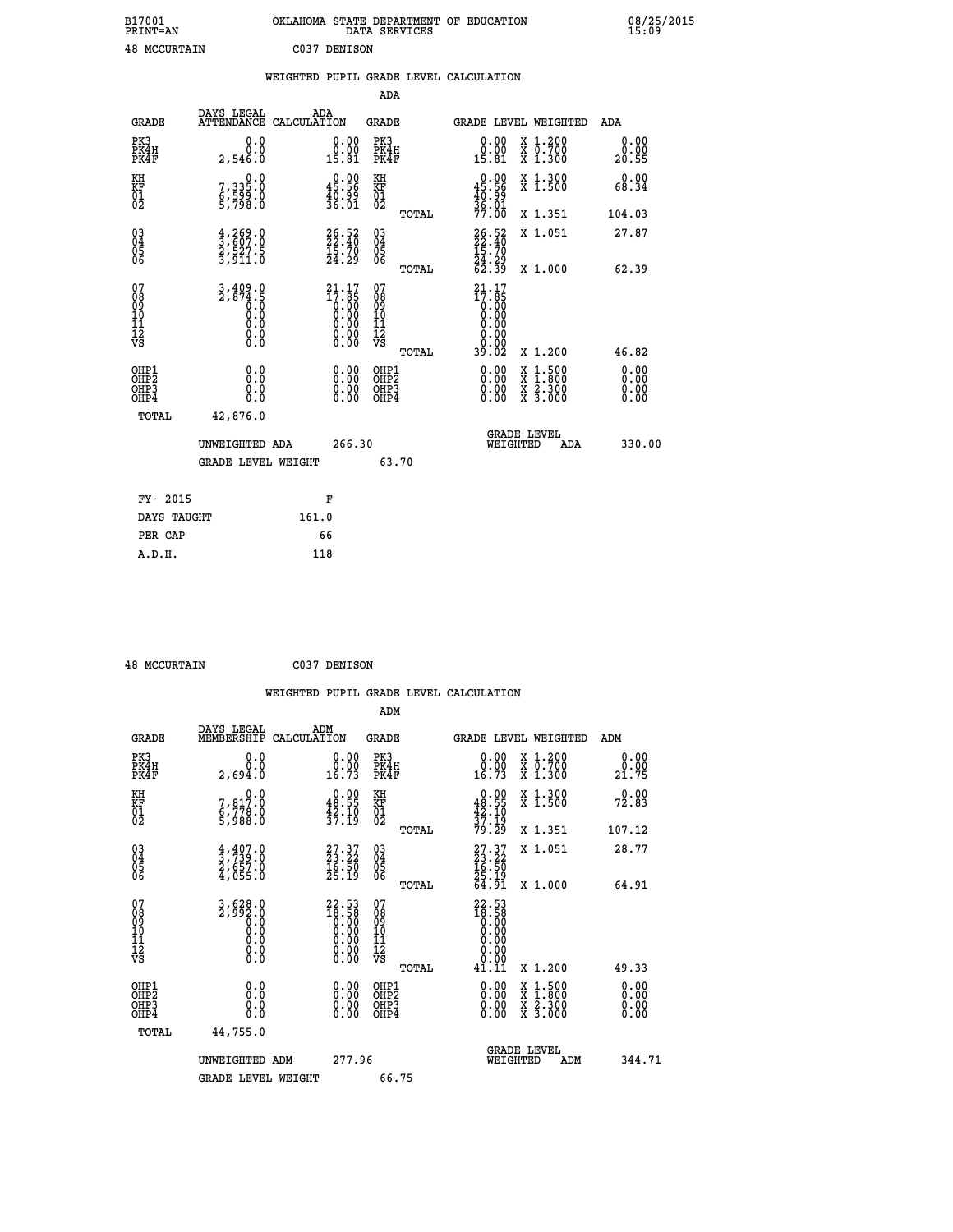| B17001<br><b>PRINT=AN</b> | OKLAHOMA STATE DEPARTMENT OF EDUCATION<br>DATA SERVICES | 08/25/2015<br>15:09 |
|---------------------------|---------------------------------------------------------|---------------------|
| <b>48 MCCURTAIN</b>       | C072 HOLLY CREEK                                        |                     |

|                                                    |                                                                 | WEIGHTED PUPIL GRADE LEVEL CALCULATION                            |                                        |       |                                                                                                                                                                                                                                                                                |                                          |                              |
|----------------------------------------------------|-----------------------------------------------------------------|-------------------------------------------------------------------|----------------------------------------|-------|--------------------------------------------------------------------------------------------------------------------------------------------------------------------------------------------------------------------------------------------------------------------------------|------------------------------------------|------------------------------|
|                                                    |                                                                 |                                                                   | <b>ADA</b>                             |       |                                                                                                                                                                                                                                                                                |                                          |                              |
| <b>GRADE</b>                                       | DAYS LEGAL                                                      | ADA<br>ATTENDANCE CALCULATION                                     | <b>GRADE</b>                           |       |                                                                                                                                                                                                                                                                                | GRADE LEVEL WEIGHTED                     | ADA                          |
| PK3<br>PK4H<br>PK4F                                | 2,831.0<br>0.0<br>3,845.0                                       | $\substack{17.05 \\ 0.00 \\ 23.16}$                               | PK3<br>PK4H<br>PK4F                    |       | 17.05<br>$\frac{10}{23}. \frac{0}{16}$                                                                                                                                                                                                                                         | X 1.200<br>X 0.700<br>X 1.300            | 20.46<br>0.00<br>30.11       |
| KH<br>KF<br>01<br>02                               | 0.0<br>3,770.0<br>2,516.5<br>5,486.5                            | $22.71$<br>$15.16$<br>$33.05$                                     | KH<br>KF<br>01<br>02                   |       | $\begin{smallmatrix} 0.00\\ 22.71\\ 15.16\\ 33.05\\ 48.21 \end{smallmatrix}$                                                                                                                                                                                                   | X 1.300<br>X 1.500                       | 0.00<br>34.07                |
|                                                    |                                                                 |                                                                   |                                        | TOTAL |                                                                                                                                                                                                                                                                                | X 1.351                                  | 65.13                        |
| $\begin{matrix} 03 \\ 04 \\ 05 \\ 06 \end{matrix}$ | $3,367.0$<br>$3,367.0$<br>$3,345.5$<br>$2,709.0$                | $\frac{18.71}{20.28}$<br>$\frac{50.15}{16.32}$                    | 03<br>04<br>05<br>06                   |       | $18.71$<br>$20.28$<br>$20.15$<br>$16.32$<br>$56.75$                                                                                                                                                                                                                            | X 1.051                                  | 19.66                        |
|                                                    |                                                                 |                                                                   |                                        | TOTAL |                                                                                                                                                                                                                                                                                | X 1.000                                  | 56.75                        |
| 07<br>08<br>09<br>101<br>112<br>VS                 | $2, 195.5$<br>$2, 917.5$<br>$0.0$<br>$0.0$<br>0.0<br>$\S.$ $\S$ | $13.23$<br>$17.58$<br>$0.00$<br>$0.00$<br>$0.00$<br>Ŏ.ŎŎ<br>O.OO  | 07<br>08<br>09<br>11<br>11<br>12<br>VS | TOTAL | 13.23<br>17:58<br>0.00<br>0.00<br>0.00<br>0.00<br>30.81                                                                                                                                                                                                                        | X 1.200                                  | 36.97                        |
| OHP1<br>OHP2<br>OH <sub>P3</sub><br>OHP4           | 0.0<br>0.0<br>0.0                                               | $\begin{smallmatrix} 0.00 \ 0.00 \ 0.00 \ 0.00 \end{smallmatrix}$ | OHP1<br>OHP2<br>OHP3<br>OHP4           |       | $\begin{smallmatrix} 0.00 & 0.00 & 0.00 & 0.00 & 0.00 & 0.00 & 0.00 & 0.00 & 0.00 & 0.00 & 0.00 & 0.00 & 0.00 & 0.00 & 0.00 & 0.00 & 0.00 & 0.00 & 0.00 & 0.00 & 0.00 & 0.00 & 0.00 & 0.00 & 0.00 & 0.00 & 0.00 & 0.00 & 0.00 & 0.00 & 0.00 & 0.00 & 0.00 & 0.00 & 0.00 & 0.0$ | X 1:500<br>X 1:800<br>X 2:300<br>X 3:000 | 0.00<br>0.00<br>0.00<br>0.00 |
| TOTAL                                              | 36,089.5                                                        |                                                                   |                                        |       |                                                                                                                                                                                                                                                                                |                                          |                              |
|                                                    | UNWEIGHTED ADA                                                  | 217.40                                                            |                                        |       | WEIGHTED                                                                                                                                                                                                                                                                       | <b>GRADE LEVEL</b><br>ADA                | 263.15                       |
|                                                    | <b>GRADE LEVEL WEIGHT</b>                                       |                                                                   | 45.75                                  |       |                                                                                                                                                                                                                                                                                |                                          |                              |
| FY- 2015                                           |                                                                 | F                                                                 |                                        |       |                                                                                                                                                                                                                                                                                |                                          |                              |
| DAYS TAUGHT                                        |                                                                 | 166.0                                                             |                                        |       |                                                                                                                                                                                                                                                                                |                                          |                              |
| PER CAP                                            |                                                                 | 57                                                                |                                        |       |                                                                                                                                                                                                                                                                                |                                          |                              |

 **A.D.H. 204**

 **48 MCCURTAIN C072 HOLLY CREEK**

|                                                      |                                                          |                                                                                             | ADM                                                |       |                                                                              |                                          |                               |
|------------------------------------------------------|----------------------------------------------------------|---------------------------------------------------------------------------------------------|----------------------------------------------------|-------|------------------------------------------------------------------------------|------------------------------------------|-------------------------------|
| <b>GRADE</b>                                         | DAYS LEGAL<br>MEMBERSHIP                                 | ADM<br>CALCULATION                                                                          | <b>GRADE</b>                                       |       |                                                                              | GRADE LEVEL WEIGHTED                     | ADM                           |
| PK3<br>PK4H<br>PK4F                                  | $2,832.0$<br>3,848.0                                     | 17.06<br>$\frac{0.00}{23.18}$                                                               | PK3<br>PK4H<br>PK4F                                |       | $\substack{17.06 \\ 0.00 \\ 23.18}$                                          | X 1.200<br>X 0.700<br>X 1.300            | 20.47<br>$\frac{0.00}{30.13}$ |
| KH<br>KF<br>01<br>02                                 | 0.0<br>3,947.0<br>2,654.0<br>5,690.0                     | $\begin{smallmatrix} 0.00\\ 23.78\\ 15.99\\ 34.28 \end{smallmatrix}$                        | KH<br>KF<br>01<br>02                               |       | $\begin{smallmatrix} 0.00\\ 23.78\\ 15.99\\ 34.28\\ 50.27 \end{smallmatrix}$ | X 1.300<br>X 1.500                       | 0.00<br>35.67                 |
|                                                      |                                                          |                                                                                             |                                                    | TOTAL |                                                                              | X 1.351                                  | 67.91                         |
| 03<br>04<br>05<br>06                                 | $3,467.0$<br>$3,467.0$<br>$3,414.0$<br>$2,775.0$         | $\begin{smallmatrix} 19.27\ 20.89\ 20.57\ 16.72 \end{smallmatrix}$                          | $\begin{matrix} 03 \\ 04 \\ 05 \\ 06 \end{matrix}$ |       | $\begin{smallmatrix} 19.27\ 20.89\ 20.57\ 16.72\ 58.18 \end{smallmatrix}$    | X 1.051                                  | 20.25                         |
|                                                      |                                                          |                                                                                             |                                                    | TOTAL |                                                                              | X 1.000                                  | 58.18                         |
| 07<br>08<br>09<br>101<br>112<br>VS                   | $2, 235.0$<br>$2, 983.0$<br>$0.0$<br>0.0<br>0.0<br>$\S.$ | $13.46$<br>$17.97$<br>$\begin{smallmatrix} 0.100\ 0.00\ 0.00\ 0.00\ 0.00 \end{smallmatrix}$ | 07<br>08<br>09<br>101<br>11<br>12<br>VS            |       | $13.46$<br>$17.97$<br>0.00                                                   |                                          |                               |
|                                                      |                                                          |                                                                                             |                                                    | TOTAL | 31.43                                                                        | X 1.200                                  | 37.72                         |
| OHP1<br>OHP2<br>OH <sub>P3</sub><br>OH <sub>P4</sub> | 0.0<br>0.000                                             | $0.00$<br>$0.00$<br>0.00                                                                    | OHP1<br>OHP2<br>OHP <sub>3</sub>                   |       | $0.00$<br>$0.00$<br>0.00                                                     | X 1:500<br>X 1:800<br>X 2:300<br>X 3:000 | 0.00<br>0.00<br>0.00          |
| TOTAL                                                | 37,043.0                                                 |                                                                                             |                                                    |       |                                                                              |                                          |                               |
|                                                      | UNWEIGHTED ADM                                           | 223.17                                                                                      |                                                    |       | WEIGHTED                                                                     | <b>GRADE LEVEL</b><br>ADM                | 270.33                        |
|                                                      | <b>GRADE LEVEL WEIGHT</b>                                |                                                                                             | 47.16                                              |       |                                                                              |                                          |                               |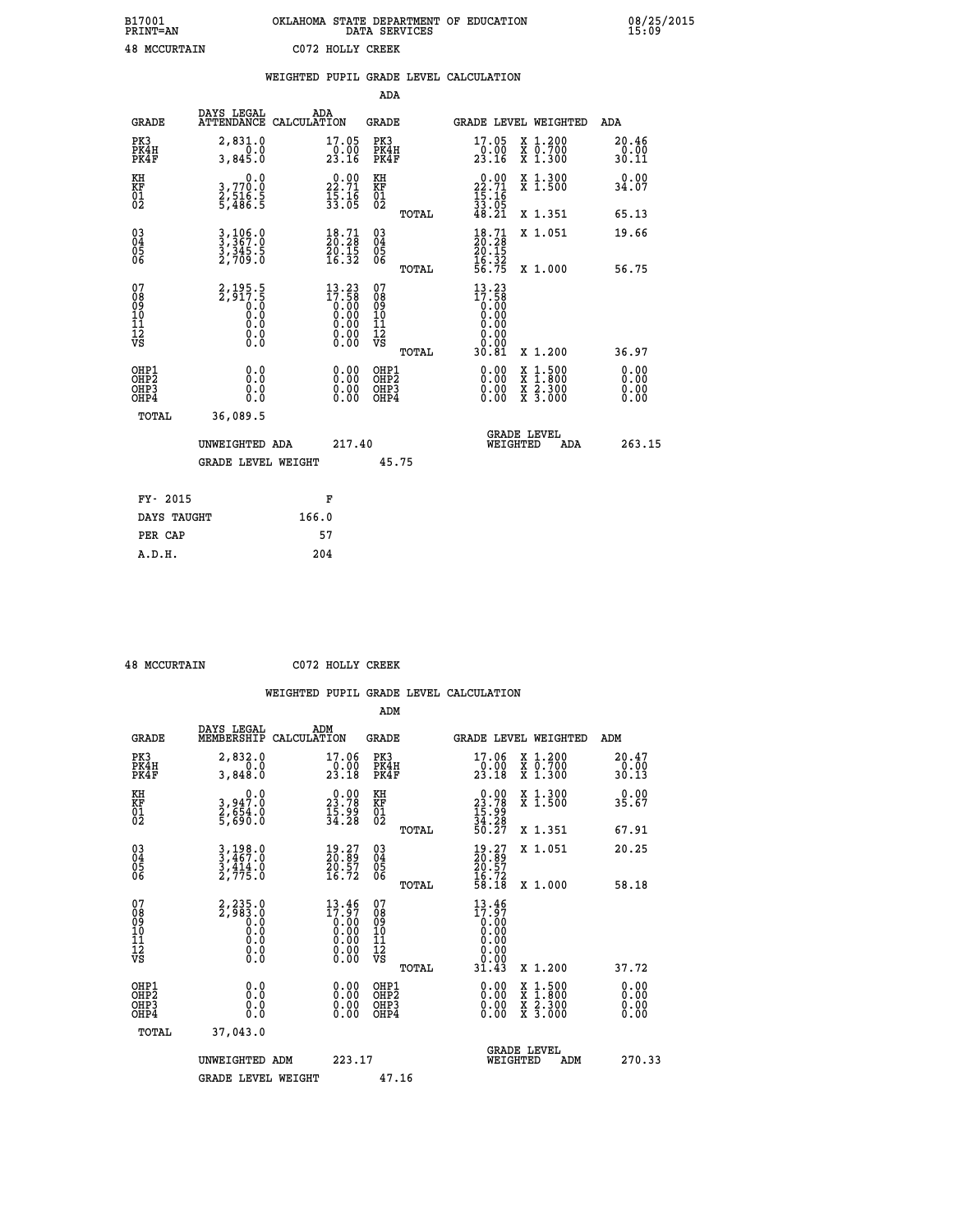| B17001<br><b>PRINT=AN</b> |             | OKLAHOMA STATE DEPARTMENT OF EDUCATION<br>DATA SERVICES |  |
|---------------------------|-------------|---------------------------------------------------------|--|
| <b>48 MCCURTAIN</b>       | I005 IDABEL |                                                         |  |

**1001** 08/25/2015

| <b>GRADE</b>                                                       |                                              | ADA                                                           |                                                                       |                                                                                                                                                                                                                                                                                                                                                                     |                                                                                                            |                                                                                                                                                                                                                        | <b>ADA</b>                                                        |
|--------------------------------------------------------------------|----------------------------------------------|---------------------------------------------------------------|-----------------------------------------------------------------------|---------------------------------------------------------------------------------------------------------------------------------------------------------------------------------------------------------------------------------------------------------------------------------------------------------------------------------------------------------------------|------------------------------------------------------------------------------------------------------------|------------------------------------------------------------------------------------------------------------------------------------------------------------------------------------------------------------------------|-------------------------------------------------------------------|
| PK3<br>PK4H<br>PK4F                                                | 2,124.0<br>0.0<br>11,803.0                   |                                                               |                                                                       |                                                                                                                                                                                                                                                                                                                                                                     | $\begin{smallmatrix} 12.49\ 0.00 \ 69.43 \end{smallmatrix}$                                                | X 1.200<br>X 0.700<br>X 1.300                                                                                                                                                                                          | 14.99<br>0.00<br>90.26                                            |
| KH<br>KF<br>01<br>02                                               | 0.0                                          |                                                               | KH<br>KF                                                              |                                                                                                                                                                                                                                                                                                                                                                     | 0.00                                                                                                       | X 1.300<br>X 1.500                                                                                                                                                                                                     | 0.00<br>168.14                                                    |
|                                                                    |                                              |                                                               |                                                                       | TOTAL                                                                                                                                                                                                                                                                                                                                                               |                                                                                                            | X 1.351                                                                                                                                                                                                                | 237.26                                                            |
| $\begin{smallmatrix} 03 \\[-4pt] 04 \end{smallmatrix}$<br>05<br>ŌĞ | 13,505.0<br>11,808.5<br>11,188:5<br>12,974:5 |                                                               | $\substack{03 \\ 04}$<br>05<br>06                                     |                                                                                                                                                                                                                                                                                                                                                                     |                                                                                                            | X 1.051                                                                                                                                                                                                                | 83.49<br>211.59                                                   |
| 07                                                                 |                                              |                                                               |                                                                       |                                                                                                                                                                                                                                                                                                                                                                     |                                                                                                            |                                                                                                                                                                                                                        |                                                                   |
| 08<br>09<br>11<br>11<br>12<br>VS                                   |                                              |                                                               |                                                                       |                                                                                                                                                                                                                                                                                                                                                                     |                                                                                                            |                                                                                                                                                                                                                        |                                                                   |
|                                                                    |                                              |                                                               |                                                                       | TOTAL                                                                                                                                                                                                                                                                                                                                                               |                                                                                                            | X 1.200                                                                                                                                                                                                                | 603.83                                                            |
| OHP1<br>OHP <sub>2</sub><br>OHP3<br>OHP4                           | 0.0<br>Ō.Ō<br>0.0<br>$0.\overline{0}$        |                                                               |                                                                       |                                                                                                                                                                                                                                                                                                                                                                     | 0.00<br>0.00<br>0.00                                                                                       | $1:500$<br>$1:800$<br>X<br>X<br>$\frac{\ddot{x}}{x}$ $\frac{2.300}{3.000}$                                                                                                                                             | 0.00<br>0.00<br>0.00<br>0.00                                      |
| TOTAL                                                              | 197,324.5                                    |                                                               |                                                                       |                                                                                                                                                                                                                                                                                                                                                                     |                                                                                                            |                                                                                                                                                                                                                        |                                                                   |
|                                                                    |                                              |                                                               |                                                                       |                                                                                                                                                                                                                                                                                                                                                                     |                                                                                                            | ADA                                                                                                                                                                                                                    | 1,409.56                                                          |
|                                                                    |                                              |                                                               |                                                                       |                                                                                                                                                                                                                                                                                                                                                                     |                                                                                                            |                                                                                                                                                                                                                        |                                                                   |
| FY- 2015                                                           |                                              | F                                                             |                                                                       |                                                                                                                                                                                                                                                                                                                                                                     |                                                                                                            |                                                                                                                                                                                                                        |                                                                   |
|                                                                    |                                              | 170.0                                                         |                                                                       |                                                                                                                                                                                                                                                                                                                                                                     |                                                                                                            |                                                                                                                                                                                                                        |                                                                   |
| PER CAP                                                            |                                              | 68                                                            |                                                                       |                                                                                                                                                                                                                                                                                                                                                                     |                                                                                                            |                                                                                                                                                                                                                        |                                                                   |
|                                                                    |                                              | DAYS LEGAL<br>19,054.5<br>18,265.0<br>11,591.0<br>DAYS TAUGHT | ATTENDANCE CALCULATION<br>UNWEIGHTED ADA<br><b>GRADE LEVEL WEIGHT</b> | 12.49<br>$\frac{0}{69}. \frac{00}{43}$<br>$\begin{smallmatrix} 0.00\\ 112.09\\ 107.44\\ 68.18 \end{smallmatrix}$<br>$\overline{01}$<br>79.44<br>$\frac{65.81}{76.32}$<br>07<br>70.78<br>$103.31$<br>$82.31$<br>$87.68$<br>$82.37$<br>$76.38$<br>0.00<br>08<br>09<br>11<br>11<br>12<br>VS<br>0.00<br>$\begin{smallmatrix} 0.00 \ 0.00 \end{smallmatrix}$<br>1,163.85 | ADA<br><b>GRADE</b><br>PK3<br>PK4H<br>PK4F<br>TOTAL<br>OHP1<br>OH <sub>P</sub> 2<br>OHP3<br>OHP4<br>245.71 | $\begin{array}{r} 112.09 \\ 107.44 \\ 68.18 \\ 175.62 \end{array}$<br>$79.44$<br>$69.46$<br>$65.81$<br>$76.32$<br>$211.59$<br>70.78<br>$103.317$<br>$103.67$<br>$87.687$<br>$82.37$<br>$76.38$<br>$76.380$<br>$503.19$ | GRADE LEVEL WEIGHTED<br>X 1.000<br><b>GRADE LEVEL</b><br>WEIGHTED |

 **48 MCCURTAIN I005 IDABEL**

 **A.D.H. 753**

|                                                      |                                                                                                                                         |                                                                            | ADM                                                |                                                                                                                   |                                                                                                  |                              |
|------------------------------------------------------|-----------------------------------------------------------------------------------------------------------------------------------------|----------------------------------------------------------------------------|----------------------------------------------------|-------------------------------------------------------------------------------------------------------------------|--------------------------------------------------------------------------------------------------|------------------------------|
| <b>GRADE</b>                                         | DAYS LEGAL<br>MEMBERSHIP                                                                                                                | ADM<br>CALCULATION                                                         | <b>GRADE</b>                                       | GRADE LEVEL WEIGHTED                                                                                              |                                                                                                  | ADM                          |
| PK3<br>PK4H<br>PK4F                                  | 2,124.0<br>0.0<br>12,781.0                                                                                                              | 12.49<br>0.00<br>75.18                                                     | PK3<br>PK4H<br>PK4F                                | $\frac{12.49}{0.00}$<br>75.18                                                                                     | X 1.200<br>X 0.700<br>X 1.300                                                                    | 14.99<br>0.00<br>97.73       |
| KH<br>KF<br>01<br>02                                 | 0.0<br>20,345.0<br>19,289.0<br>12,163.0                                                                                                 | $\begin{smallmatrix} &0.00\\ 119.68\\ 113.46\\ 71.55\end{smallmatrix}$     | KH<br>KF<br>01<br>02                               | $\begin{array}{r} 0.00 \\ 119.68 \\ 113.46 \\ 71.55 \\ 185.01 \end{array}$                                        | X 1.300<br>X 1.500                                                                               | 0.00<br>179.52               |
|                                                      |                                                                                                                                         |                                                                            | TOTAL                                              |                                                                                                                   | X 1.351                                                                                          | 249.95                       |
| 03<br>04<br>05<br>06                                 | $14, 175.0$<br>$12, 334.0$<br>$11, 625.0$<br>13,725.0                                                                                   | 83.38<br>72.55<br>68.39<br>80.74                                           | $\begin{matrix} 03 \\ 04 \\ 05 \\ 06 \end{matrix}$ | $\begin{smallmatrix}83\cdot 38\\72\cdot 55\\68\cdot 39\\80\cdot 74\\221\cdot 68\end{smallmatrix}$                 | X 1.051                                                                                          | 87.63                        |
|                                                      |                                                                                                                                         |                                                                            | TOTAL                                              |                                                                                                                   | X 1.000                                                                                          | 221.68                       |
| 07<br>08<br>09<br>101<br>112<br>VS                   | $\begin{smallmatrix} 12\,,609\,.0\\ 14\,,744\,.0\\ 18\,,422\,.0\\ 15\,,985\,.0\\ 14\,,675\,.0\\ 13\,,751\,.0\\ 0\,.0 \end{smallmatrix}$ | $74.17$<br>$108.73$<br>$108.68$<br>$95.06$<br>$87.56$<br>$82.92$<br>$0.00$ | 07<br>08<br>09<br>11<br>11<br>12<br>VS<br>TOTAL    | 74.17<br>$\begin{array}{r} 186.73 \\ 108.68 \\ 95.06 \\ 87.56 \\ 82.92 \\ 0.00 \\ -2.00 \\ \end{array}$<br>535.12 | X 1.200                                                                                          | 642.14                       |
| OHP1<br>OHP <sub>2</sub><br>OH <sub>P3</sub><br>OHP4 | 0.0<br>0.000                                                                                                                            | $0.00$<br>$0.00$<br>0.00                                                   | OHP1<br>OHP2<br>OHP3<br>OHP4                       | $0.00$<br>$0.00$<br>0.00                                                                                          | $\begin{smallmatrix} x & 1 & 500 \\ x & 1 & 800 \\ x & 2 & 300 \\ x & 3 & 000 \end{smallmatrix}$ | 0.00<br>0.00<br>0.00<br>0.00 |
| TOTAL                                                | 208,748.0                                                                                                                               |                                                                            |                                                    |                                                                                                                   |                                                                                                  |                              |
|                                                      | UNWEIGHTED ADM                                                                                                                          | 1,232.54                                                                   |                                                    | <b>GRADE LEVEL</b><br>WEIGHTED                                                                                    | ADM                                                                                              | 1,493.64                     |
|                                                      | <b>GRADE LEVEL WEIGHT</b>                                                                                                               |                                                                            | 261.10                                             |                                                                                                                   |                                                                                                  |                              |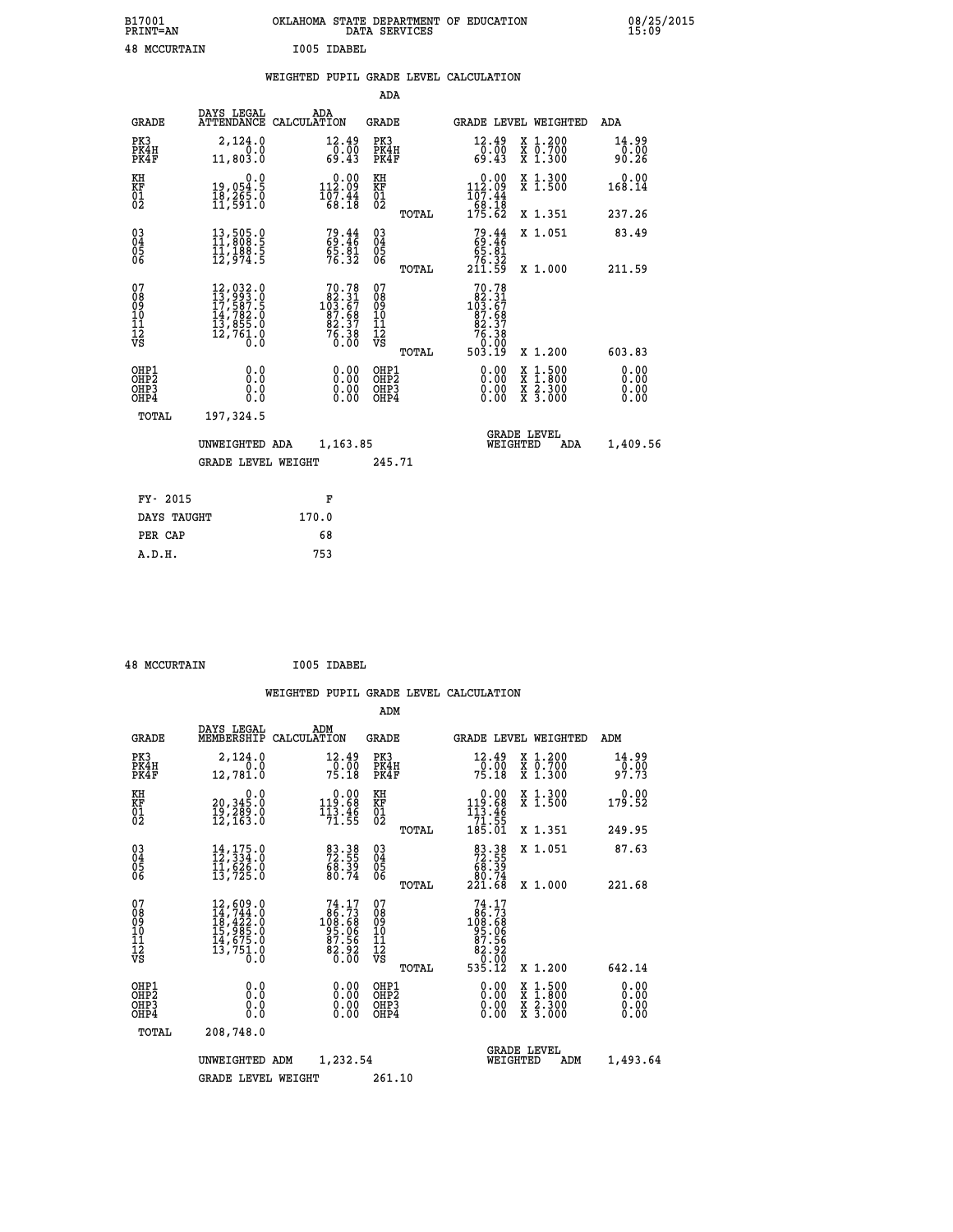| B17001<br><b>PRINT=AN</b> |           |              | DATA SERVICES | OKLAHOMA STATE DEPARTMENT OF EDUCATION | 08/25/2015<br>15:09 |
|---------------------------|-----------|--------------|---------------|----------------------------------------|---------------------|
| 48                        | MCCURTAIN | I006 HAWORTH |               |                                        |                     |

| DAYS LEGAL                                                                                              | ADA                                                                       |                                                                                                                                                                                                                                                                                                        |                                                                                |                                                                                             |                                                                    | <b>ADA</b>                                                                                                                                                                                                                                                                     |
|---------------------------------------------------------------------------------------------------------|---------------------------------------------------------------------------|--------------------------------------------------------------------------------------------------------------------------------------------------------------------------------------------------------------------------------------------------------------------------------------------------------|--------------------------------------------------------------------------------|---------------------------------------------------------------------------------------------|--------------------------------------------------------------------|--------------------------------------------------------------------------------------------------------------------------------------------------------------------------------------------------------------------------------------------------------------------------------|
| 1,208.0<br>5,766.5                                                                                      | $7.02$<br>33.00<br>33.53                                                  |                                                                                                                                                                                                                                                                                                        |                                                                                | $7.02$<br>33.00<br>33.53                                                                    |                                                                    | 8.42<br>ō:ōō<br>43:59                                                                                                                                                                                                                                                          |
| 0.0                                                                                                     |                                                                           | KH                                                                                                                                                                                                                                                                                                     |                                                                                |                                                                                             | X 1.300<br>X 1.500                                                 | 0.00<br>57.50                                                                                                                                                                                                                                                                  |
|                                                                                                         |                                                                           |                                                                                                                                                                                                                                                                                                        | TOTAL                                                                          |                                                                                             | X 1.351                                                            | 118.48                                                                                                                                                                                                                                                                         |
|                                                                                                         |                                                                           |                                                                                                                                                                                                                                                                                                        |                                                                                |                                                                                             | X 1.051                                                            | 42.84                                                                                                                                                                                                                                                                          |
|                                                                                                         |                                                                           |                                                                                                                                                                                                                                                                                                        | TOTAL                                                                          |                                                                                             | X 1.000                                                            | 121.82                                                                                                                                                                                                                                                                         |
| $\begin{smallmatrix} 6,241.0\\ 6,229.5\\ 6,462.0\\ 8,316.5\\ 8,276.0\\ 8,372.0\\ 0.0 \end{smallmatrix}$ |                                                                           | 07<br>08<br>09<br>11<br>11<br>12<br>VS                                                                                                                                                                                                                                                                 | TOTAL                                                                          | 36.22<br>36.22<br>37.57<br>48.35<br>48.12<br>48.67<br>0.00<br>255.21                        | X 1.200                                                            | 306.25                                                                                                                                                                                                                                                                         |
| 0.0<br>0.0<br>0.0                                                                                       | 0.00<br>$\begin{smallmatrix} 0.00 \ 0.00 \end{smallmatrix}$               |                                                                                                                                                                                                                                                                                                        |                                                                                | $0.00$<br>$0.00$<br>0.00                                                                    |                                                                    | 0.00<br>0.00<br>0.00<br>0.00                                                                                                                                                                                                                                                   |
| 100,511.5                                                                                               |                                                                           |                                                                                                                                                                                                                                                                                                        |                                                                                |                                                                                             |                                                                    |                                                                                                                                                                                                                                                                                |
| UNWEIGHTED ADA                                                                                          |                                                                           |                                                                                                                                                                                                                                                                                                        |                                                                                |                                                                                             | ADA                                                                | 698.90                                                                                                                                                                                                                                                                         |
|                                                                                                         |                                                                           |                                                                                                                                                                                                                                                                                                        |                                                                                |                                                                                             |                                                                    |                                                                                                                                                                                                                                                                                |
|                                                                                                         |                                                                           |                                                                                                                                                                                                                                                                                                        |                                                                                |                                                                                             |                                                                    |                                                                                                                                                                                                                                                                                |
| DAYS TAUGHT                                                                                             | 172.0                                                                     |                                                                                                                                                                                                                                                                                                        |                                                                                |                                                                                             |                                                                    |                                                                                                                                                                                                                                                                                |
|                                                                                                         | 90                                                                        |                                                                                                                                                                                                                                                                                                        |                                                                                |                                                                                             |                                                                    |                                                                                                                                                                                                                                                                                |
|                                                                                                         | 6,593.0<br>7,386.0<br>7,698.0<br>7,010.5<br>7,206.5<br>7,504.5<br>6,241.5 | ATTENDANCE CALCULATION<br>$\begin{smallmatrix} 0.00\\ 38.33\\ 42.94\\ 44.76 \end{smallmatrix}$<br>$\begin{smallmatrix} 40.76\\ 41.90\\ 43.63\\ 36.29 \end{smallmatrix}$<br>$\begin{array}{r} 36.28 \\ 36.22 \\ 37.57 \\ 48.35 \\ 48.12 \\ 48.67 \\ 0.00 \end{array}$<br><b>GRADE LEVEL WEIGHT</b><br>F | KF<br>01<br>02<br>$\begin{matrix} 03 \\ 04 \\ 05 \\ 06 \end{matrix}$<br>584.37 | <b>ADA</b><br><b>GRADE</b><br>PK3<br>PK4H<br>PK4F<br>OHP1<br>OHP2<br>OHP3<br>OHP4<br>114.53 | $0.0038.3342.9444.7687.70$<br>$40.76\n41.90\n43.63\n36.29\n121.82$ | WEIGHTED PUPIL GRADE LEVEL CALCULATION<br>GRADE LEVEL WEIGHTED<br>X 1.200<br>X 0.700<br>X 1.300<br>$\begin{smallmatrix} \mathtt{X} & 1\cdot500\\ \mathtt{X} & 1\cdot800\\ \mathtt{X} & 2\cdot300\\ \mathtt{X} & 3\cdot000 \end{smallmatrix}$<br><b>GRADE LEVEL</b><br>WEIGHTED |

 **48 MCCURTAIN I006 HAWORTH**

 **A.D.H. 527**

 **ADM DAYS LEGAL ADM GRADE MEMBERSHIP CALCULATION GRADE GRADE LEVEL WEIGHTED ADM PK3 1,227.0 7.13 PK3 7.13 X 1.200 8.56 PK4H 0.0 0.00 PK4H 0.00 X 0.700 0.00**

| .<br>PK4F                                            | <br>5,899.0                                                                               | 34.30                                                               | PK4F                                               | 34.30                                                                                                         | $\ddot{x}$ 1.300                                                                                                                     | <br>44.59            |
|------------------------------------------------------|-------------------------------------------------------------------------------------------|---------------------------------------------------------------------|----------------------------------------------------|---------------------------------------------------------------------------------------------------------------|--------------------------------------------------------------------------------------------------------------------------------------|----------------------|
| KH<br><b>KF</b><br>01<br>02                          | 0.0<br>$\frac{6}{7}, \frac{894}{682}$ $\frac{3}{664}$                                     | $\begin{smallmatrix} 0.00\\ 40.08\\ 44.8\\ 46.30 \end{smallmatrix}$ | KH<br>KF<br>01<br>02                               | $\begin{smallmatrix} &0.00\ 40.08\ 44.66\ 46.30\ 46.30\ 90.96\ \end{smallmatrix}$                             | X 1.300<br>X 1.500                                                                                                                   | 0.00<br>60.12        |
|                                                      |                                                                                           |                                                                     | TOTAL                                              |                                                                                                               | X 1.351                                                                                                                              | 122.89               |
| $\begin{matrix} 03 \\ 04 \\ 05 \\ 06 \end{matrix}$   | $7,324.0$<br>$7,7428.0$<br>$7,742.0$<br>$6,473.0$                                         | $42.58$<br>$43.19$<br>$45.01$<br>$37.63$                            | $\begin{matrix} 03 \\ 04 \\ 05 \\ 06 \end{matrix}$ | $43.58$<br>$43.19$<br>$45.01$<br>$37.63$<br>$125.83$                                                          | X 1.051                                                                                                                              | 44.75                |
|                                                      |                                                                                           |                                                                     | TOTAL                                              |                                                                                                               | X 1.000                                                                                                                              | 125.83               |
| 07<br>089<br>090<br>1112<br>VS                       | $6, 632.0$<br>$6, 618.0$<br>$6, 882.0$<br>$9, 253.0$<br>$9, 201.0$<br>$9, 267.0$<br>$0.0$ | 38.56<br>38.48<br>40.01<br>53.80<br>53.49<br>53.88<br>53.88         | 07<br>08<br>09<br>101<br>11<br>12<br>VS            | $\begin{array}{r} 38.56 \\ 38.48 \\ 40.01 \\ 53.80 \\ 53.49 \\ 53.49 \\ 53.68 \\ 0.000 \\ 278.22 \end{array}$ |                                                                                                                                      |                      |
|                                                      |                                                                                           |                                                                     | TOTAL                                              |                                                                                                               | X 1.200                                                                                                                              | 333.86               |
| OHP1<br>OHP <sub>2</sub><br>OH <sub>P3</sub><br>OHP4 | 0.0<br>0.0<br>Ŏ.Ŏ                                                                         | 0.00                                                                | OHP1<br>OHP <sub>2</sub><br>OHP3<br>OHP4           | 0.00                                                                                                          | $\begin{smallmatrix} \mathtt{X} & 1 & 500 \\ \mathtt{X} & 1 & 800 \\ \mathtt{X} & 2 & 300 \\ \mathtt{X} & 3 & 000 \end{smallmatrix}$ | 0.00<br>0.00<br>0.00 |
| TOTAL                                                | 106,486.0                                                                                 |                                                                     |                                                    |                                                                                                               |                                                                                                                                      |                      |
|                                                      | UNWEIGHTED ADM                                                                            | 619.10                                                              |                                                    | WEIGHTED                                                                                                      | <b>GRADE LEVEL</b><br>ADM                                                                                                            | 740.60               |
|                                                      | GRADE LEVEL WEIGHT                                                                        |                                                                     | 121.50                                             |                                                                                                               |                                                                                                                                      |                      |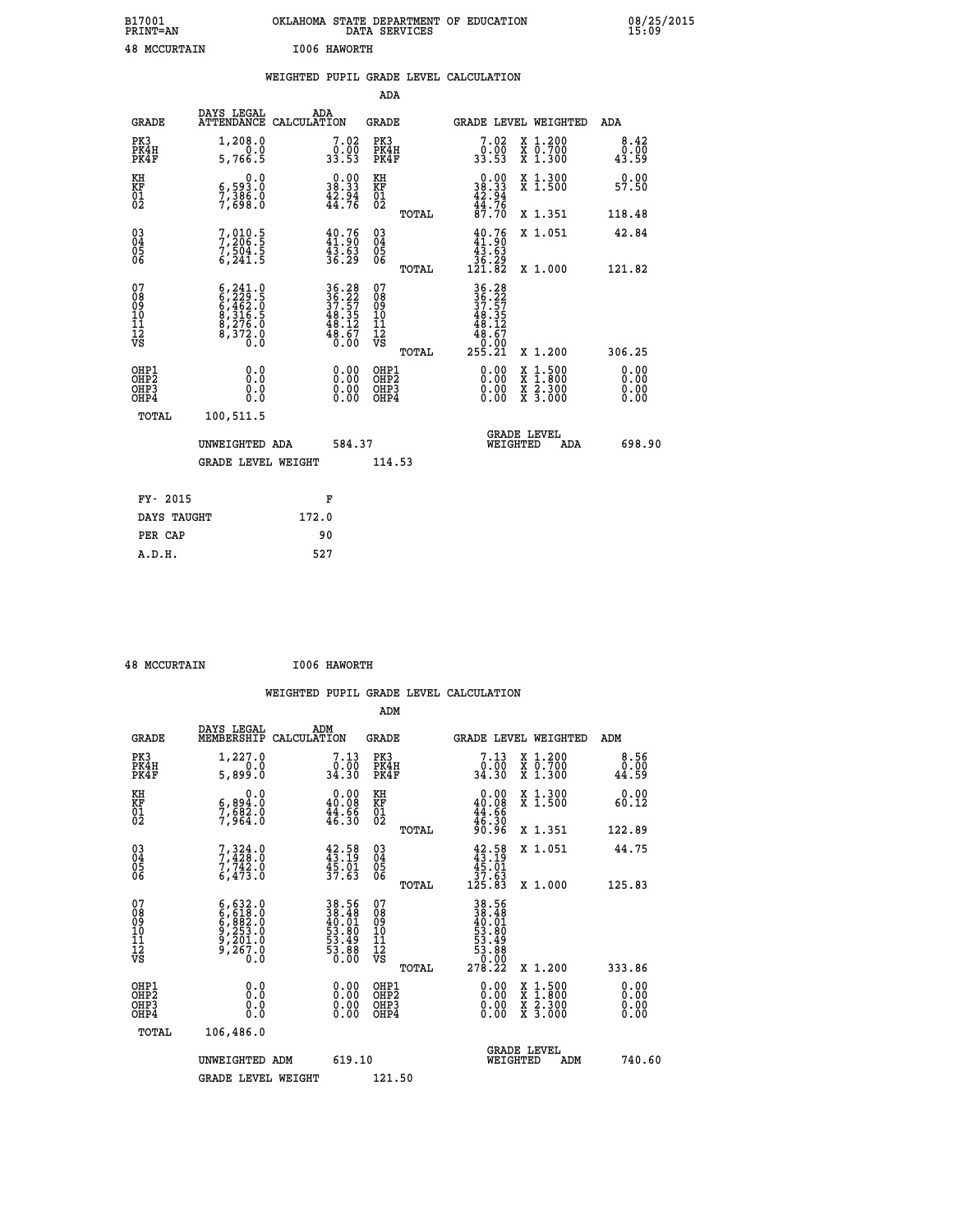| B17001              | OKLAHOMA STATE DEPARTMENT OF EDUCATION |
|---------------------|----------------------------------------|
| <b>PRINT=AN</b>     | DATA SERVICES                          |
| <b>48 MCCURTAIN</b> | I011 VALLIANT                          |

|                                          |                                                                                                         | WEIGHTED PUPIL GRADE LEVEL CALCULATION                               |                                                    |       |                                                                                                      |                                                                                                  |                              |
|------------------------------------------|---------------------------------------------------------------------------------------------------------|----------------------------------------------------------------------|----------------------------------------------------|-------|------------------------------------------------------------------------------------------------------|--------------------------------------------------------------------------------------------------|------------------------------|
|                                          |                                                                                                         |                                                                      | <b>ADA</b>                                         |       |                                                                                                      |                                                                                                  |                              |
| <b>GRADE</b>                             | DAYS LEGAL                                                                                              | ADA<br>ATTENDANCE CALCULATION                                        | <b>GRADE</b>                                       |       |                                                                                                      | GRADE LEVEL WEIGHTED                                                                             | ADA                          |
| PK3<br>PK4H<br>PK4F                      | 805.0<br>5,921.0                                                                                        | 5.75<br>$\frac{0.00}{42.29}$                                         | PK3<br>PK4H<br>PK4F                                |       | 5.75<br>$\begin{smallmatrix} \v{0} \ \v{0} \ \v{1} \ \v{2} \ \v{3} \end{smallmatrix}$                | X 1.200<br>X 0.700<br>X 1.300                                                                    | 6.90<br>0.00<br>54.98        |
| KH<br>KF<br>01<br>02                     | 0.0<br>8,031:0<br>8,012:0<br>9,752:0                                                                    | $\begin{smallmatrix} 0.00\\ 57.36\\ 57.23\\ 69.66 \end{smallmatrix}$ | KH<br>KF<br>01<br>02                               |       | $\begin{smallmatrix} &0.00\\ 57.36\\ 57.23\\ 69.66\\ 126.89\end{smallmatrix}$                        | X 1.300<br>X 1.500                                                                               | 0.00<br>86.04                |
|                                          |                                                                                                         |                                                                      |                                                    | TOTAL |                                                                                                      | X 1.351                                                                                          | 171.43                       |
| $^{03}_{04}$<br>Ŏ5<br>06                 | $\begin{smallmatrix} 6\,,\,106\,. \ 6\,,\,196\,. \ 0\,6\,,\,808\,. \ 0\,8\,,\,994\,. \end{smallmatrix}$ | $43.61$<br>$44.26$<br>$48.63$<br>$64.24$                             | $\begin{matrix} 03 \\ 04 \\ 05 \\ 06 \end{matrix}$ |       | $43.61$<br>$44.26$<br>$48.63$<br>$64.24$<br>$157.13$                                                 | X 1.051                                                                                          | 45.83                        |
|                                          |                                                                                                         |                                                                      |                                                    | TOTAL |                                                                                                      | X 1.000                                                                                          | 157.13                       |
| 07<br>08<br>09<br>11<br>11<br>12<br>VS   | $\begin{smallmatrix} 9,039.0\\7,932.0\\11,375.0\\9,438.0\\10,742.0\\9,221.0\\0.0 \end{smallmatrix}$     | $64.56$<br>56.66<br>81.25<br>87.41<br>67.73<br>76.73<br>65.87        | 07<br>08<br>09<br>11<br>11<br>12<br>VS             | TOTAL | $\begin{smallmatrix} 64.56\\ 56.56\\ 7.41\\ 67.41\\ 76.73\\ 65.87\\ 0.00\\ 412.48 \end{smallmatrix}$ | X 1.200                                                                                          | 494.98                       |
| OHP1<br>OHP2<br>OH <sub>P3</sub><br>OHP4 | 0.0<br>Ō.Ō<br>Ō.Ō                                                                                       | 0.00<br>$\begin{smallmatrix} 0.00 \ 0.00 \end{smallmatrix}$          | OHP1<br>OHP2<br>OHP3<br>OHP4                       |       | 0.00<br>0.00<br>0.00                                                                                 | $\begin{smallmatrix} x & 1 & 500 \\ x & 1 & 800 \\ x & 2 & 300 \\ x & 3 & 000 \end{smallmatrix}$ | 0.00<br>0.00<br>0.00<br>0.00 |
| TOTAL                                    | 118,372.0                                                                                               |                                                                      |                                                    |       |                                                                                                      |                                                                                                  |                              |
|                                          | UNWEIGHTED ADA                                                                                          | 845.51                                                               |                                                    |       | WEIGHTED                                                                                             | <b>GRADE LEVEL</b><br>ADA                                                                        | 1,017.29                     |
|                                          | <b>GRADE LEVEL WEIGHT</b>                                                                               |                                                                      | 171.78                                             |       |                                                                                                      |                                                                                                  |                              |
| FY- 2015                                 |                                                                                                         | F                                                                    |                                                    |       |                                                                                                      |                                                                                                  |                              |
| DAYS TAUGHT                              |                                                                                                         | 140.0                                                                |                                                    |       |                                                                                                      |                                                                                                  |                              |
| PER CAP                                  |                                                                                                         | 59                                                                   |                                                    |       |                                                                                                      |                                                                                                  |                              |

 **A.D.H. 777**

 **B17001<br>PRINT=AN** 

 **48 MCCURTAIN I011 VALLIANT**

 **WEIGHTED PUPIL GRADE LEVEL CALCULATION ADM DAYS LEGAL ADM GRADE MEMBERSHIP CALCULATION GRADE GRADE LEVEL WEIGHTED ADM**

| PK3<br>PK4H<br>PK4F                                | 805.0<br>0.0<br>6,415.0                                                                                               | $\begin{smallmatrix}5.75\0.00\\45.82\end{smallmatrix}$                 | PK3<br>PK4H<br>PK4F                           | $\substack{5.75 \\ 0.00 \\ 45.82}$                                                   | X 1.200<br>X 0.700<br>X 1.300                                                                                                        | 6.90<br>0.00<br>59.57 |
|----------------------------------------------------|-----------------------------------------------------------------------------------------------------------------------|------------------------------------------------------------------------|-----------------------------------------------|--------------------------------------------------------------------------------------|--------------------------------------------------------------------------------------------------------------------------------------|-----------------------|
| KH<br>KF<br>01<br>02                               | 0.0<br>8,496.0<br>8,516.0<br>10,127.0                                                                                 | $\begin{smallmatrix} 0.00\\ 60.69\\ 60.83\\ 72.34 \end{smallmatrix}$   | KH<br>KF<br>01<br>02                          | $\begin{smallmatrix} &0.00\\ 60.69\\ 60.83\\ 72.34\\ 133.17\end{smallmatrix}$        | X 1.300<br>X 1.500                                                                                                                   | 0.00<br>91.04         |
|                                                    |                                                                                                                       |                                                                        | TOTAL                                         |                                                                                      | X 1.351                                                                                                                              | 179.91                |
| $\begin{matrix} 03 \\ 04 \\ 05 \\ 06 \end{matrix}$ | $\begin{smallmatrix} 6 \ , \ 394 \ . \ 6 \ , \ 394 \ . \ 0 \ 7 \ , \ 191 \ . \ 0 \ 9 \ , \ 420 \ . \end{smallmatrix}$ | $45.57$<br>$45.67$<br>$51.36$<br>$67.29$                               | 03<br>04<br>05<br>06                          | $45.57$<br>$51.36$<br>$57.29$<br>$164.32$                                            | X 1.051                                                                                                                              | 47.89                 |
|                                                    |                                                                                                                       |                                                                        | TOTAL                                         |                                                                                      | X 1.000                                                                                                                              | 164.32                |
| 07<br>089<br>090<br>1112<br>VS                     | $9,437.0$<br>$8,333.0$<br>$11,997.0$<br>$10,281.0$<br>$11,696.0$<br>$10,064.0$<br>0.0                                 | $67.41$<br>59.52<br>85.70<br>73.44<br>73.54<br>83.54<br>71.89<br>70.00 | 07<br>08<br>09<br>001<br>11<br>11<br>17<br>VS | $67.41$<br>$59.52$<br>$85.70$<br>$73.44$<br>$83.54$<br>$71.89$<br>$0.00$<br>$441.50$ |                                                                                                                                      |                       |
|                                                    |                                                                                                                       |                                                                        | <b>TOTAL</b>                                  |                                                                                      | X 1.200                                                                                                                              | 529.80                |
| OHP1<br>OHP2<br>OH <sub>P3</sub><br>OHP4           | $\begin{smallmatrix} 0.0 \ 0.0 \ 0.0 \ 0.0 \end{smallmatrix}$                                                         | $0.00$<br>$0.00$<br>0.00                                               | OHP1<br>OHP2<br>OHP3<br>OHP4                  | $0.00$<br>$0.00$<br>0.00                                                             | $\begin{smallmatrix} \mathtt{X} & 1 & 500 \\ \mathtt{X} & 1 & 800 \\ \mathtt{X} & 2 & 300 \\ \mathtt{X} & 3 & 000 \end{smallmatrix}$ | 0.00<br>0.00<br>0.00  |
| TOTAL                                              | 125,552.0                                                                                                             |                                                                        |                                               |                                                                                      |                                                                                                                                      |                       |
|                                                    | UNWEIGHTED ADM                                                                                                        | 896.82                                                                 |                                               | WEIGHTED                                                                             | <b>GRADE LEVEL</b><br>ADM                                                                                                            | 1,079.43              |
|                                                    | <b>GRADE LEVEL WEIGHT</b>                                                                                             |                                                                        | 182.61                                        |                                                                                      |                                                                                                                                      |                       |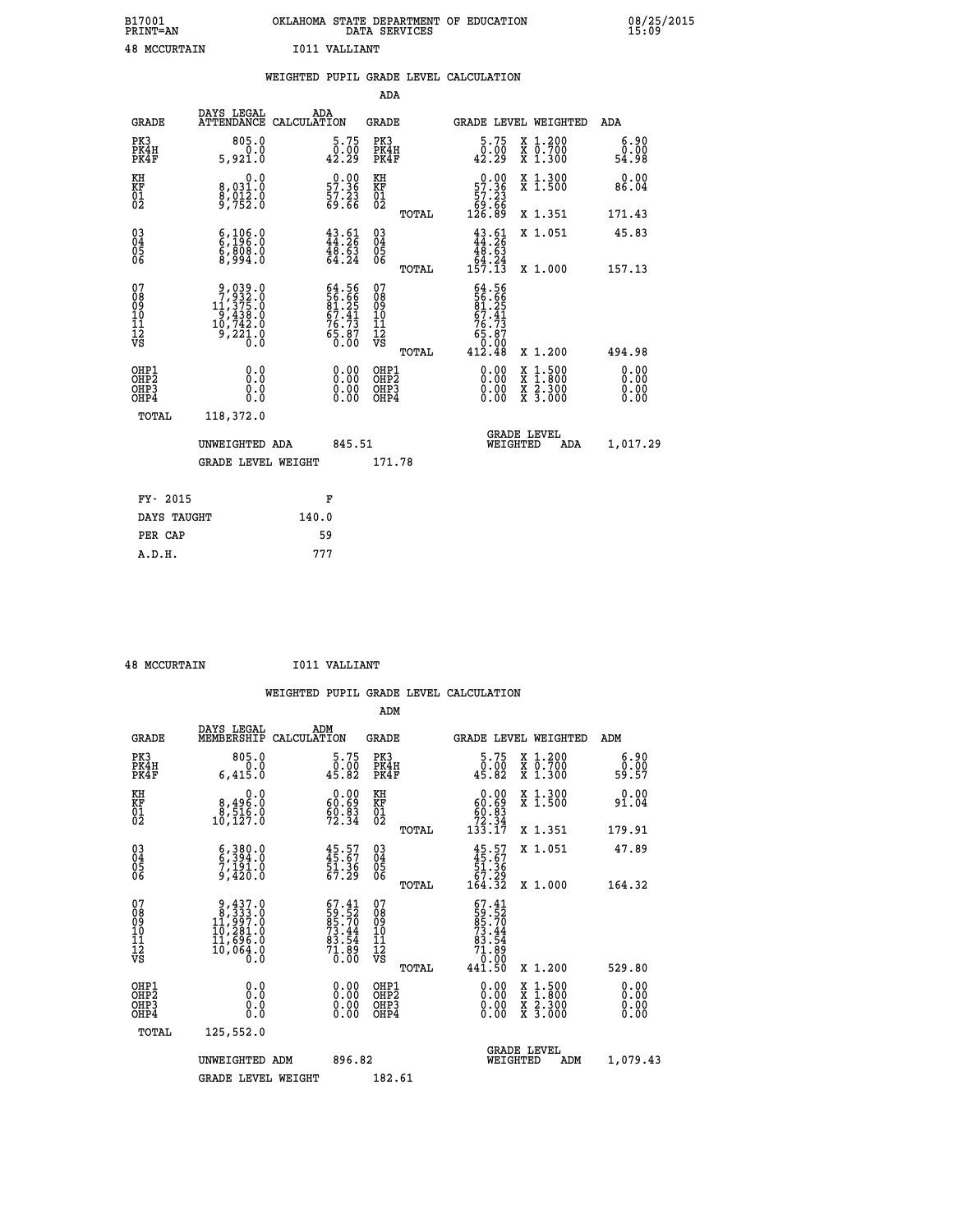| B17001              | OKLAHOMA STATE DEPARTMENT OF EDUCATION |
|---------------------|----------------------------------------|
| <b>PRINT=AN</b>     | DATA SERVICES                          |
| <b>48 MCCURTAIN</b> | <b>I013 EAGLETOWN</b>                  |

|                                                                    |                                                                                       |       |                                                                         |                                          |       | WEIGHTED PUPIL GRADE LEVEL CALCULATION                                                                                                                                                                                                                                         |                                                                                                                                           |                              |
|--------------------------------------------------------------------|---------------------------------------------------------------------------------------|-------|-------------------------------------------------------------------------|------------------------------------------|-------|--------------------------------------------------------------------------------------------------------------------------------------------------------------------------------------------------------------------------------------------------------------------------------|-------------------------------------------------------------------------------------------------------------------------------------------|------------------------------|
|                                                                    |                                                                                       |       |                                                                         | <b>ADA</b>                               |       |                                                                                                                                                                                                                                                                                |                                                                                                                                           |                              |
| <b>GRADE</b>                                                       | DAYS LEGAL<br>ATTENDANCE CALCULATION                                                  |       | ADA                                                                     | GRADE                                    |       | GRADE LEVEL WEIGHTED                                                                                                                                                                                                                                                           |                                                                                                                                           | ADA                          |
| PK3<br>PK4H<br>PK4F                                                | 0.0<br>0.0<br>1,392.5                                                                 |       | $\begin{smallmatrix} 0.00\ 0.00\ 9.67 \end{smallmatrix}$                | PK3<br>PK4H<br>PK4F                      |       | $0.00$<br>$0.00$<br>$9.67$                                                                                                                                                                                                                                                     | X 1.200<br>X 0.700<br>X 1.300                                                                                                             | 0.00<br>0.00<br>12.57        |
| KH<br>KF<br>01<br>02                                               | $\begin{smallmatrix}&&&0.0\\1,835.0\\1,203.0\\1,898.5\end{smallmatrix}$               |       | $\begin{smallmatrix} 0.00\\ 12.74\\ 8.35\\ 13.18 \end{smallmatrix}$     | KH<br>KF<br>01<br>02                     |       | $12.74$<br>$12.74$<br>$8.35$<br>$13.18$                                                                                                                                                                                                                                        | X 1.300<br>X 1.500                                                                                                                        | 0.00<br>19.11                |
|                                                                    |                                                                                       |       |                                                                         |                                          | TOTAL | 21.53                                                                                                                                                                                                                                                                          | X 1.351                                                                                                                                   | 29.09                        |
| $\begin{smallmatrix} 03 \\[-4pt] 04 \end{smallmatrix}$<br>Ŏ5<br>06 | $\frac{1}{2}, \frac{409}{540}$ .<br>$\frac{5}{1}, \frac{217}{426}$ .<br>$\frac{5}{5}$ |       | $17.64$<br>$8.45$<br>$9.91$                                             | $\substack{03 \\ 04}$<br>Ŏ5<br>06        |       | $\begin{array}{r} 9.79 \\ 17.64 \\ 8.45 \\ 9.91 \\ 36.00 \end{array}$                                                                                                                                                                                                          | X 1.051                                                                                                                                   | 10.29                        |
|                                                                    |                                                                                       |       |                                                                         |                                          | TOTAL |                                                                                                                                                                                                                                                                                | X 1.000                                                                                                                                   | 36.00                        |
| 07<br>08<br>09<br>11<br>11<br>12<br>VS                             | 2,267.5<br>1,523.0<br>1,237.5<br>2,572.5<br>2,949.5<br>2,380.5<br>0.0                 |       | $15.75$<br>$10.58$<br>$8.59$<br>$17.86$<br>$20.48$<br>$16.53$<br>$0.00$ | 07<br>08<br>09<br>11<br>11<br>12<br>VS   | TOTAL | 15.75<br>$\begin{array}{c} 10.588 \\ 10.598 \\ 17.866 \\ 20.48 \\ 16.53 \\ 0.90 \\ 90.79 \end{array}$<br>89.79                                                                                                                                                                 | X 1.200                                                                                                                                   | 107.75                       |
| OHP1<br>OH <sub>P</sub><br>OHP3<br>OHP4                            | 0.0<br>0.0<br>0.0                                                                     |       | $\begin{smallmatrix} 0.00 \ 0.00 \ 0.00 \ 0.00 \end{smallmatrix}$       | OHP1<br>OHP <sub>2</sub><br>OHP3<br>OHP4 |       | $\begin{smallmatrix} 0.00 & 0.00 & 0.00 & 0.00 & 0.00 & 0.00 & 0.00 & 0.00 & 0.00 & 0.00 & 0.00 & 0.00 & 0.00 & 0.00 & 0.00 & 0.00 & 0.00 & 0.00 & 0.00 & 0.00 & 0.00 & 0.00 & 0.00 & 0.00 & 0.00 & 0.00 & 0.00 & 0.00 & 0.00 & 0.00 & 0.00 & 0.00 & 0.00 & 0.00 & 0.00 & 0.0$ | $\begin{smallmatrix} \mathtt{X} & 1\cdot500\\ \mathtt{X} & 1\cdot800\\ \mathtt{X} & 2\cdot300\\ \mathtt{X} & 3\cdot000 \end{smallmatrix}$ | 0.00<br>0.00<br>0.00<br>0.00 |
| TOTAL                                                              | 25,853.5                                                                              |       |                                                                         |                                          |       |                                                                                                                                                                                                                                                                                |                                                                                                                                           |                              |
|                                                                    | UNWEIGHTED ADA                                                                        |       | 179.52                                                                  |                                          |       | <b>GRADE LEVEL</b><br>WEIGHTED                                                                                                                                                                                                                                                 | ADA                                                                                                                                       | 214.81                       |
|                                                                    | <b>GRADE LEVEL WEIGHT</b>                                                             |       |                                                                         |                                          | 35.29 |                                                                                                                                                                                                                                                                                |                                                                                                                                           |                              |
| FY- 2015                                                           |                                                                                       |       | F                                                                       |                                          |       |                                                                                                                                                                                                                                                                                |                                                                                                                                           |                              |
| DAYS TAUGHT                                                        |                                                                                       | 144.0 |                                                                         |                                          |       |                                                                                                                                                                                                                                                                                |                                                                                                                                           |                              |
| PER CAP                                                            |                                                                                       |       | 141                                                                     |                                          |       |                                                                                                                                                                                                                                                                                |                                                                                                                                           |                              |

 **48 MCCURTAIN I013 EAGLETOWN**

| <b>48 MCCURTAIN</b>                                |                                                                                        | TOT? EUGLETOMM                                                                          |                                                 |                                                                                          |                                                                                                                                           |                       |
|----------------------------------------------------|----------------------------------------------------------------------------------------|-----------------------------------------------------------------------------------------|-------------------------------------------------|------------------------------------------------------------------------------------------|-------------------------------------------------------------------------------------------------------------------------------------------|-----------------------|
|                                                    |                                                                                        |                                                                                         |                                                 | WEIGHTED PUPIL GRADE LEVEL CALCULATION                                                   |                                                                                                                                           |                       |
|                                                    |                                                                                        |                                                                                         | ADM                                             |                                                                                          |                                                                                                                                           |                       |
| <b>GRADE</b>                                       | DAYS LEGAL<br>MEMBERSHIP<br>CALCULATION                                                | ADM                                                                                     | <b>GRADE</b>                                    | <b>GRADE LEVEL WEIGHTED</b>                                                              |                                                                                                                                           | ADM                   |
| PK3<br>PK4H<br>PK4F                                | 0.0<br>0.0<br>1,435.0                                                                  | 0.00<br>9.97                                                                            | PK3<br>PK4H<br>PK4F                             | 0.00<br>$0.00$<br>9.97                                                                   | X 1.200<br>X 0.700<br>X 1.300                                                                                                             | 0.00<br>0.00<br>12.96 |
| KH<br>KF<br>01<br>02                               | $\begin{smallmatrix}&&&0.0\\1,882.0\\1,239.0\\1,974.0\end{smallmatrix}$                | $\begin{smallmatrix} 0.00\\13.07\\8.60\\13.71 \end{smallmatrix}$                        | KH<br>KF<br>$\overline{01}$                     | 0.00<br>13.07<br>$\frac{18.60}{13.71}$<br>22.31                                          | X 1.300<br>X 1.500                                                                                                                        | 0.00<br>19.61         |
|                                                    |                                                                                        |                                                                                         | TOTAL                                           |                                                                                          | X 1.351                                                                                                                                   | 30.14                 |
| $\begin{matrix} 03 \\ 04 \\ 05 \\ 06 \end{matrix}$ | $\frac{1}{2}, \frac{4}{6}$<br>$\frac{6}{1}$ , $\frac{272}{4}$<br>$\frac{0}{1}$ , 494.0 | $\begin{smallmatrix} 10.19\\18.13\\ 8.83\\ 10.38 \end{smallmatrix}$                     | 03<br>04<br>05<br>06                            | $\begin{array}{c} 10\cdot 19\\18\cdot 13\\8\cdot 83\\10\cdot 38\\37\cdot 34 \end{array}$ | X 1.051                                                                                                                                   | 10.71                 |
|                                                    |                                                                                        |                                                                                         | TOTAL                                           |                                                                                          | X 1.000                                                                                                                                   | 37.34                 |
| 07<br>08<br>09<br>10<br>11<br>11<br>12<br>VS       | $2,403.0$<br>$1,628.0$<br>$1,296.0$<br>$2,723.0$<br>$3,043.0$<br>$2,555.0$<br>$0.0$    | $\begin{array}{r} 16.69 \\ 11.31 \\ 9.00 \\ 18.91 \\ 21.13 \\ 7.74 \\ 0.00 \end{array}$ | 07<br>08<br>09<br>11<br>11<br>12<br>VS<br>TOTAL | 16.69<br>$\frac{11.31}{9.00}$<br>18.91<br>21.13<br>17.74<br>-0:00<br>94:78               | X 1.200                                                                                                                                   | 113.74                |
|                                                    |                                                                                        |                                                                                         |                                                 |                                                                                          |                                                                                                                                           | 0.00                  |
| OHP1<br>OHP2<br>OHP3<br>OHP4                       | 0.0<br>0.0<br>Ŏ.Ŏ                                                                      | 0.00<br>$0.00$<br>0.00                                                                  | OHP1<br>OHP2<br>OHP3<br>OHP4                    | $0.00$<br>$0.00$<br>0.00                                                                 | $\begin{smallmatrix} \mathtt{X} & 1\cdot500\\ \mathtt{X} & 1\cdot800\\ \mathtt{X} & 2\cdot300\\ \mathtt{X} & 3\cdot000 \end{smallmatrix}$ | 0.00<br>0.00<br>0.00  |
| TOTAL                                              | 27,021.0                                                                               |                                                                                         |                                                 |                                                                                          |                                                                                                                                           |                       |
|                                                    | UNWEIGHTED ADM                                                                         | 187.66                                                                                  |                                                 | <b>GRADE LEVEL</b><br>WEIGHTED                                                           | ADM                                                                                                                                       | 224.50                |
|                                                    | <b>GRADE LEVEL WEIGHT</b>                                                              |                                                                                         | 36.84                                           |                                                                                          |                                                                                                                                           |                       |
|                                                    |                                                                                        |                                                                                         |                                                 |                                                                                          |                                                                                                                                           |                       |
|                                                    |                                                                                        |                                                                                         |                                                 |                                                                                          |                                                                                                                                           |                       |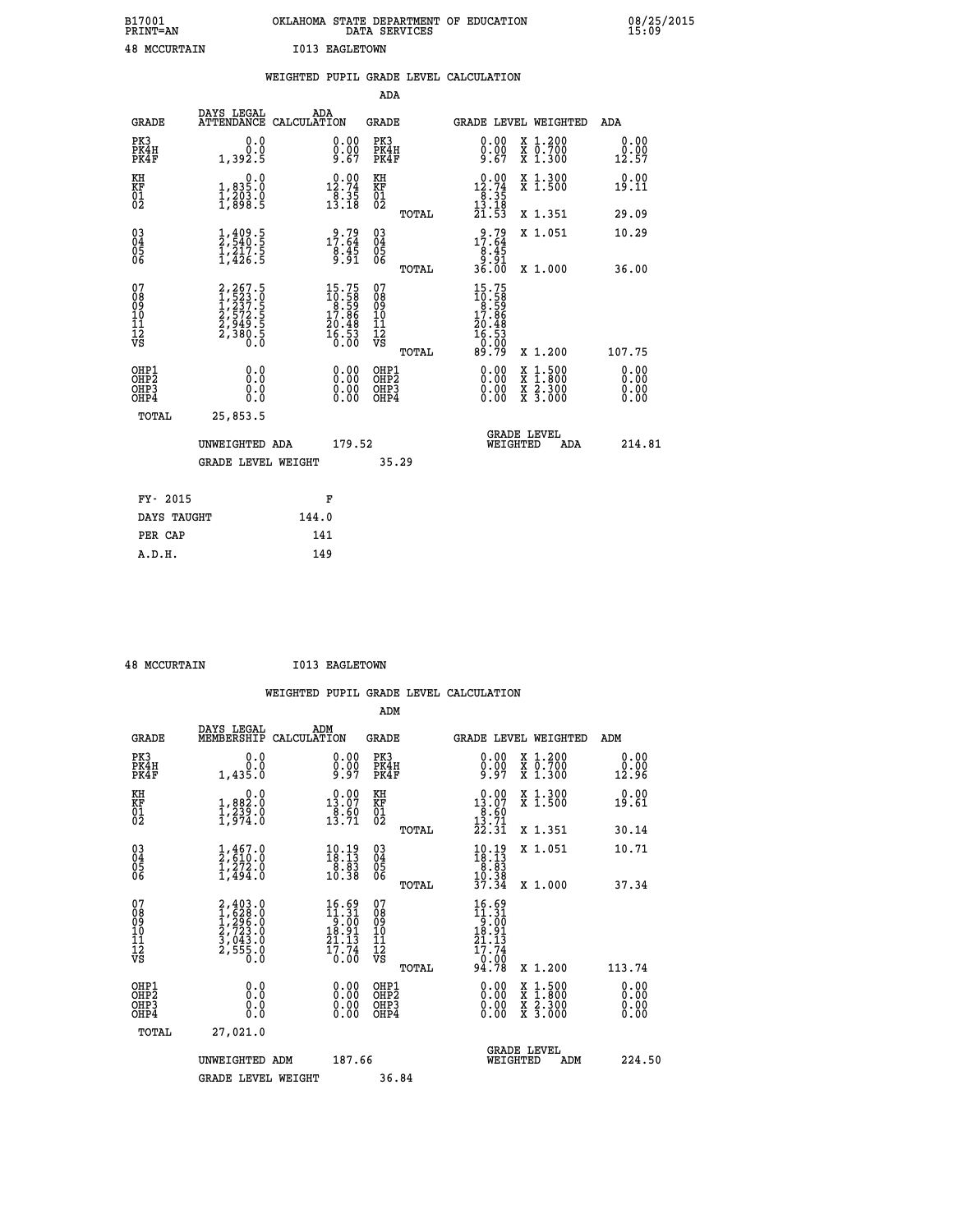| B17001              | OKLAHOMA STATE DEPARTMENT OF EDUCATION |
|---------------------|----------------------------------------|
| <b>PRINT=AN</b>     | DATA SERVICES                          |
| <b>48 MCCURTAIN</b> | <b>I014 SMITHVILLE</b>                 |

|                                                                    |                                                                | WEIGHTED PUPIL GRADE LEVEL CALCULATION                                   |                                                     |       |                                                                                                     |                                                                                                                                           |                               |
|--------------------------------------------------------------------|----------------------------------------------------------------|--------------------------------------------------------------------------|-----------------------------------------------------|-------|-----------------------------------------------------------------------------------------------------|-------------------------------------------------------------------------------------------------------------------------------------------|-------------------------------|
|                                                                    |                                                                |                                                                          | <b>ADA</b>                                          |       |                                                                                                     |                                                                                                                                           |                               |
| <b>GRADE</b>                                                       | <b>DAYS LEGAL<br/>ATTENDANCE</b>                               | ADA<br>CALCULATION                                                       | <b>GRADE</b>                                        |       |                                                                                                     | GRADE LEVEL WEIGHTED                                                                                                                      | ADA                           |
| PK3<br>PK4H<br>PK4F                                                | 0.0<br>0.0<br>3,359.5                                          | $\substack{0.00\\0.00\\20.12}$                                           | PK3<br>PK4H<br>PK4F                                 |       | 0.00<br>ŏ:ŏŏ<br>20:12                                                                               | X 1.200<br>X 0.700<br>X 1.300                                                                                                             | 0.00<br>0.00<br>26.16         |
| KH<br>KF<br>01<br>02                                               | 0.0<br>3,590:0<br>3,777.0<br>3,543:5                           | $\begin{smallmatrix} 0.00\\ 21.50\\ 22.52\\ 21.22 \end{smallmatrix}$     | KH<br>KF<br>01<br>02                                |       | $\begin{smallmatrix} 0.00\\21.50\\22.62\\21.22\\43.84 \end{smallmatrix}$                            | X 1.300<br>X 1.500                                                                                                                        | 0.00<br>32.25                 |
|                                                                    |                                                                |                                                                          |                                                     | TOTAL |                                                                                                     | X 1.351                                                                                                                                   | 59.23                         |
| $\begin{smallmatrix} 03 \\[-4pt] 04 \end{smallmatrix}$<br>Ŏ5<br>06 | 3,095.5<br>3,795.5<br>2,149.5<br>2,136.0                       | $\begin{smallmatrix} 18.54\ 22.73\ 12.87\ 12.79 \end{smallmatrix}$       | $\begin{array}{c} 03 \\ 04 \\ 05 \\ 06 \end{array}$ |       | $18.54$<br>$12.73$<br>$12.87$<br>$12.79$<br>$48.39$                                                 | X 1.051                                                                                                                                   | 19.49                         |
|                                                                    |                                                                |                                                                          |                                                     | TOTAL |                                                                                                     | X 1.000                                                                                                                                   | 48.39                         |
| 07<br>0890112<br>1112<br>VS                                        | 2,597.5<br>3,944.0<br>3,756.0<br>3,756.0<br>3,415.5<br>3,419.0 | $15.55$<br>$23.62$<br>$22.49$<br>$18.46$<br>$13.87$<br>$20.47$<br>$0.00$ | 07<br>08901112<br>1112<br>VS                        | TOTAL | 15.55<br>23.62<br>22.49<br>18.46<br>13.87<br>$\begin{array}{r} 20.47 \\ 0.00 \\ 114.46 \end{array}$ | X 1.200                                                                                                                                   | 137.35                        |
| OHP1<br>OHP2<br>OH <sub>P3</sub><br>OHP4                           | 0.0<br>0.0<br>0.0                                              | $\begin{smallmatrix} 0.00 \ 0.00 \ 0.00 \ 0.00 \end{smallmatrix}$        | OHP1<br>OHP2<br>OHP3<br>OHP4                        |       | 0.00<br>0.00<br>0.00                                                                                | $\begin{smallmatrix} \mathtt{X} & 1\cdot500\\ \mathtt{X} & 1\cdot800\\ \mathtt{X} & 2\cdot300\\ \mathtt{X} & 3\cdot000 \end{smallmatrix}$ | 0.00<br>Ō. ŌŌ<br>0.00<br>0.00 |
| TOTAL                                                              | 44,562.0                                                       |                                                                          |                                                     |       |                                                                                                     |                                                                                                                                           |                               |
|                                                                    | UNWEIGHTED ADA                                                 | 266.85                                                                   |                                                     |       | WEIGHTED                                                                                            | <b>GRADE LEVEL</b><br>ADA                                                                                                                 | 322.87                        |
|                                                                    | <b>GRADE LEVEL WEIGHT</b>                                      |                                                                          | 56.02                                               |       |                                                                                                     |                                                                                                                                           |                               |
| FY- 2015                                                           |                                                                | F                                                                        |                                                     |       |                                                                                                     |                                                                                                                                           |                               |
| DAYS TAUGHT                                                        |                                                                | 167.0                                                                    |                                                     |       |                                                                                                     |                                                                                                                                           |                               |
| PER CAP                                                            |                                                                | 121                                                                      |                                                     |       |                                                                                                     |                                                                                                                                           |                               |

| 48 MCCURTAIN |
|--------------|

 **A.D.H. 264**

 **48 MCCURTAIN I014 SMITHVILLE**

| <b>GRADE</b>                                       | DAYS LEGAL<br>MEMBERSHIP                                                            | ADM<br>CALCULATION                                                       | <b>GRADE</b>                                  |       | <b>GRADE LEVEL WEIGHTED</b>                                                          |                                                                                                                                           | ADM                          |        |
|----------------------------------------------------|-------------------------------------------------------------------------------------|--------------------------------------------------------------------------|-----------------------------------------------|-------|--------------------------------------------------------------------------------------|-------------------------------------------------------------------------------------------------------------------------------------------|------------------------------|--------|
| PK3<br>PK4H<br>PK4F                                | 0.0<br>0.0<br>3,488.0                                                               | 0.0000<br>20.89                                                          | PK3<br>PK4H<br>PK4F                           |       | 0.00<br>0.00<br>20.89                                                                | X 1.200<br>X 0.700<br>X 1.300                                                                                                             | 0.00<br>0.00<br>27.16        |        |
| KH<br>KF<br>01<br>02                               | 0.0<br>3,844:0<br>4,002:0<br>3,722:0                                                | $\begin{smallmatrix} 0.00\\ 23.02\\ 23.96\\ 22.29 \end{smallmatrix}$     | KH<br>KF<br>01<br>02                          |       | $\begin{smallmatrix} 0.00\\ 23.02\\ 23.96\\ 22.29\\ 46.25 \end{smallmatrix}$         | X 1.300<br>X 1.500                                                                                                                        | 0.00<br>34.53                |        |
|                                                    |                                                                                     |                                                                          |                                               | TOTAL |                                                                                      | X 1.351                                                                                                                                   | 62.48                        |        |
| $\begin{matrix} 03 \\ 04 \\ 05 \\ 06 \end{matrix}$ | $3, 235.0$<br>$3, 270.0$<br>$2, 274.0$<br>$2, 252.0$                                | $\frac{19}{23}.77$<br>$\frac{13.62}{13.49}$                              | 03<br>04<br>05<br>06                          |       | $\begin{smallmatrix} 19.37\\ 23.77\\ 13.62\\ 13.49\\ 50.88 \end{smallmatrix}$        | X 1.051                                                                                                                                   | 20.36                        |        |
|                                                    |                                                                                     |                                                                          |                                               | TOTAL |                                                                                      | X 1.000                                                                                                                                   | 50.88                        |        |
| 07<br>08<br>09<br>101<br>112<br>VS                 | $2,680.0$<br>$4,127.0$<br>$3,984.0$<br>$3,258.0$<br>$2,517.0$<br>$3,755.0$<br>$0.0$ | $16.05$<br>$24.71$<br>$23.86$<br>$19.51$<br>$15.07$<br>$22.49$<br>$0.00$ | 07<br>08<br>09<br>001<br>11<br>11<br>12<br>VS | TOTAL | $16.05$<br>$24.71$<br>$23.86$<br>$19.51$<br>$15.07$<br>$22.49$<br>$0.00$<br>$121.69$ | X 1.200                                                                                                                                   | 146.03                       |        |
| OHP1                                               |                                                                                     |                                                                          | OHP1                                          |       |                                                                                      |                                                                                                                                           |                              |        |
| OHP <sub>2</sub><br>OH <sub>P3</sub><br>OHP4       | 0.0<br>0.0<br>0.0                                                                   | $0.00$<br>$0.00$<br>0.00                                                 | OHP <sub>2</sub><br>OHP3<br>OHP4              |       |                                                                                      | $\begin{smallmatrix} \mathtt{X} & 1\cdot500\\ \mathtt{X} & 1\cdot800\\ \mathtt{X} & 2\cdot300\\ \mathtt{X} & 3\cdot000 \end{smallmatrix}$ | 0.00<br>0.00<br>0.00<br>0.00 |        |
| TOTAL                                              | 47,108.0                                                                            |                                                                          |                                               |       |                                                                                      |                                                                                                                                           |                              |        |
|                                                    | UNWEIGHTED ADM                                                                      | 282.10                                                                   |                                               |       | <b>GRADE LEVEL</b><br>WEIGHTED                                                       | ADM                                                                                                                                       |                              | 341.44 |
|                                                    | <b>GRADE LEVEL WEIGHT</b>                                                           |                                                                          | 59.34                                         |       |                                                                                      |                                                                                                                                           |                              |        |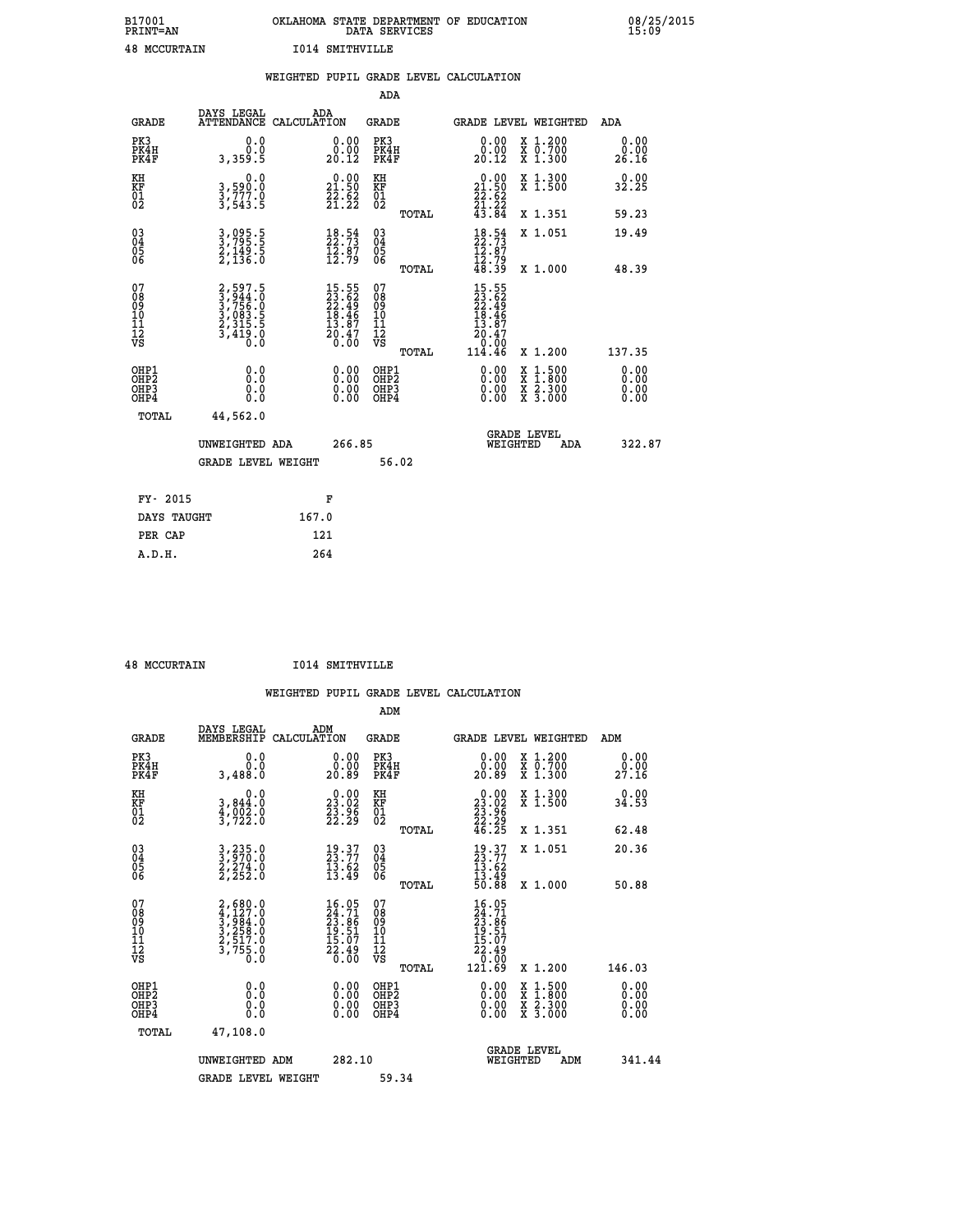| B17001              | OKLAHOMA STATE DEPARTMENT OF EDUCATION |
|---------------------|----------------------------------------|
| <b>PRINT=AN</b>     | DATA SERVICES                          |
| <b>48 MCCURTAIN</b> | 1039 WRIGHT CITY                       |

|                                                                    |                                                                           |                                                                          |                                                    | WEIGHTED PUPIL GRADE LEVEL CALCULATION                                                                       |                                                                                                                                           |                              |
|--------------------------------------------------------------------|---------------------------------------------------------------------------|--------------------------------------------------------------------------|----------------------------------------------------|--------------------------------------------------------------------------------------------------------------|-------------------------------------------------------------------------------------------------------------------------------------------|------------------------------|
|                                                                    |                                                                           |                                                                          | <b>ADA</b>                                         |                                                                                                              |                                                                                                                                           |                              |
| <b>GRADE</b>                                                       | DAYS LEGAL<br>ATTENDANCE CALCULATION                                      | ADA                                                                      | <b>GRADE</b>                                       | GRADE LEVEL WEIGHTED                                                                                         |                                                                                                                                           | ADA                          |
| PK3<br>PK4H<br>PK4F                                                | 337.0<br>3,662.5                                                          | $\frac{1}{0}$ : 00<br>21.67                                              | PK3<br>PK4H<br>PK4F                                | $\frac{1}{0}$ : 00<br>21.67                                                                                  | X 1.200<br>X 0.700<br>X 1.300                                                                                                             | 2.39<br>0.00<br>28.17        |
| KH<br>KF<br>01<br>02                                               | $\begin{smallmatrix} 0.0\\5,590.5\\7,546.5\\4,573.5 \end{smallmatrix}$    | $\begin{smallmatrix} 0.00\\ 33.08\\ 44.65\\ 27.06 \end{smallmatrix}$     | KH<br>KF<br>01<br>02                               | $\begin{smallmatrix} 0.00\\ 33.08\\ 44.65\\ 27.06\\ 71.71 \end{smallmatrix}$                                 | X 1.300<br>X 1.500                                                                                                                        | 0.00<br>49.62                |
|                                                                    |                                                                           |                                                                          | TOTAL                                              |                                                                                                              | X 1.351                                                                                                                                   | 96.88                        |
| $\begin{smallmatrix} 03 \\[-4pt] 04 \end{smallmatrix}$<br>05<br>06 | $4,225.0$<br>$4,103.5$<br>$4,931.0$<br>$4,406.0$                          | 25.00<br>24.28<br>29.18<br>26.07                                         | $\begin{matrix} 03 \\ 04 \\ 05 \\ 06 \end{matrix}$ | 25.00<br>24.28<br>29.18<br>26.07<br>26.53                                                                    | X 1.051                                                                                                                                   | 26.28                        |
|                                                                    |                                                                           |                                                                          | TOTAL                                              |                                                                                                              | X 1.000                                                                                                                                   | 79.53                        |
| 07<br>08<br>09<br>11<br>11<br>12<br>VS                             | 3,769.5<br>5,827.5<br>5,181.0<br>5,180.0<br>8,096.0<br>5,509.0<br>5,307.0 | $22.30$<br>$34.48$<br>$30.66$<br>$47.91$<br>$32.60$<br>$31.40$<br>$0.00$ | 07<br>08<br>09<br>11<br>11<br>12<br>VS<br>TOTAL    | $22.30$<br>$34.48$<br>$30.66$<br>$47.91$<br>32.60<br>$3\overline{1}\cdot\overline{0}0\overline{0}$<br>199.35 | X 1.200                                                                                                                                   | 239.22                       |
| OHP1<br>OHP2<br>OH <sub>P3</sub><br>OH <sub>P4</sub>               | 0.0<br>0.0<br>0.0                                                         | 0.00<br>$\begin{smallmatrix} 0.00 \ 0.00 \end{smallmatrix}$              | OHP1<br>OHP2<br>OHP <sub>3</sub><br>OHP4           | 0.00<br>0.00                                                                                                 | $\begin{smallmatrix} \mathtt{X} & 1\cdot500\\ \mathtt{X} & 1\cdot800\\ \mathtt{X} & 2\cdot300\\ \mathtt{X} & 3\cdot000 \end{smallmatrix}$ | 0.00<br>ŏ:ŏŏ<br>0.00<br>0.00 |
| TOTAL                                                              | 73,065.5                                                                  |                                                                          |                                                    |                                                                                                              |                                                                                                                                           |                              |
|                                                                    | UNWEIGHTED ADA                                                            | 432.33                                                                   |                                                    | <b>GRADE LEVEL</b><br>WEIGHTED                                                                               | ADA                                                                                                                                       | 522.09                       |
|                                                                    | <b>GRADE LEVEL WEIGHT</b>                                                 |                                                                          | 89.76                                              |                                                                                                              |                                                                                                                                           |                              |
| FY- 2015                                                           |                                                                           | F                                                                        |                                                    |                                                                                                              |                                                                                                                                           |                              |
| DAYS TAUGHT                                                        |                                                                           | 169.0                                                                    |                                                    |                                                                                                              |                                                                                                                                           |                              |
| PER CAP                                                            |                                                                           | 86                                                                       |                                                    |                                                                                                              |                                                                                                                                           |                              |

 **A.D.H. 309**

 **48 MCCURTAIN I039 WRIGHT CITY**

|                                          |                                                                                     |                                                                      | ADM                                                 |                                                                              |                                          |                              |
|------------------------------------------|-------------------------------------------------------------------------------------|----------------------------------------------------------------------|-----------------------------------------------------|------------------------------------------------------------------------------|------------------------------------------|------------------------------|
| <b>GRADE</b>                             | DAYS LEGAL<br>MEMBERSHIP                                                            | ADM<br>CALCULATION                                                   | <b>GRADE</b>                                        | <b>GRADE LEVEL WEIGHTED</b>                                                  |                                          | ADM                          |
| PK3<br>PK4H<br>PK4F                      | 337.0<br>3,973.0                                                                    | $\frac{1}{0}$ : $\frac{99}{23.51}$                                   | PK3<br>PK4H<br>PK4F                                 | $\begin{smallmatrix} 1.99 \\[-4pt] 0.00\\[-4pt] 23.51\end{smallmatrix}$      | X 1.200<br>X 0.700<br>X 1.300            | 2.39<br>0.00<br>30.56        |
| KH<br>KF<br>01<br>02                     | 0.0<br>$\begin{smallmatrix} 6,174.0\\ 8,072.0\\ 4,798.0 \end{smallmatrix}$          | $\begin{smallmatrix} 0.00\\ 36.53\\ 47.76\\ 28.39 \end{smallmatrix}$ | KH<br>KF<br>01<br>02                                | $\begin{smallmatrix} 0.00\\ 36.53\\ 47.76\\ 28.39\\ 76.15 \end{smallmatrix}$ | X 1.300<br>X 1.500                       | 0.00<br>54.80                |
|                                          |                                                                                     |                                                                      | TOTAL                                               |                                                                              | X 1.351                                  | 102.88                       |
| 03<br>04<br>05<br>06                     | $4, 454.0$<br>$4, 280.0$<br>$5, 215.0$<br>4,563.0                                   | 26.36<br>25.33<br>30.86<br>27.00                                     | $\begin{array}{c} 03 \\ 04 \\ 05 \\ 06 \end{array}$ | 26.35<br>25.33<br>30.86<br>27.00<br>23.19                                    | X 1.051                                  | 27.70                        |
|                                          |                                                                                     |                                                                      | TOTAL                                               |                                                                              | X 1.000                                  | 83.19                        |
| 07<br>08<br>09<br>101<br>112<br>VS       | $4,004.0$<br>$6,124.0$<br>$5,435.0$<br>$8,566.0$<br>$5,842.0$<br>$5,577.0$<br>$0.0$ | 23.69<br>36.24<br>32.16<br>32.16<br>50.69<br>34.57<br>33.00<br>0.00  | 07<br>08<br>09<br>11<br>11<br>12<br>VS<br>TOTAL     | 23.69<br>36.24<br>32.16<br>32.69<br>54.57<br>33.000<br>33.000<br>210.35      | X 1.200                                  | 252.42                       |
| OHP1<br>OHP2<br>OHP <sub>3</sub><br>OHP4 | 0.0<br>$\begin{smallmatrix} 0.16 \ 0.0 \end{smallmatrix}$                           | $0.00$<br>$0.00$<br>0.00                                             | OHP1<br>OHP2<br>OHP <sub>3</sub>                    | $0.00$<br>$0.00$<br>0.00                                                     | X 1:500<br>X 1:800<br>X 2:300<br>X 3:000 | 0.00<br>0.00<br>0.00<br>0.00 |
| TOTAL                                    | 77,414.0                                                                            |                                                                      |                                                     |                                                                              |                                          |                              |
|                                          | UNWEIGHTED ADM                                                                      | 458.08                                                               |                                                     | GRADE LEVEL<br>WEIGHTED                                                      | ADM                                      | 553.94                       |
|                                          | <b>GRADE LEVEL WEIGHT</b>                                                           |                                                                      | 95.86                                               |                                                                              |                                          |                              |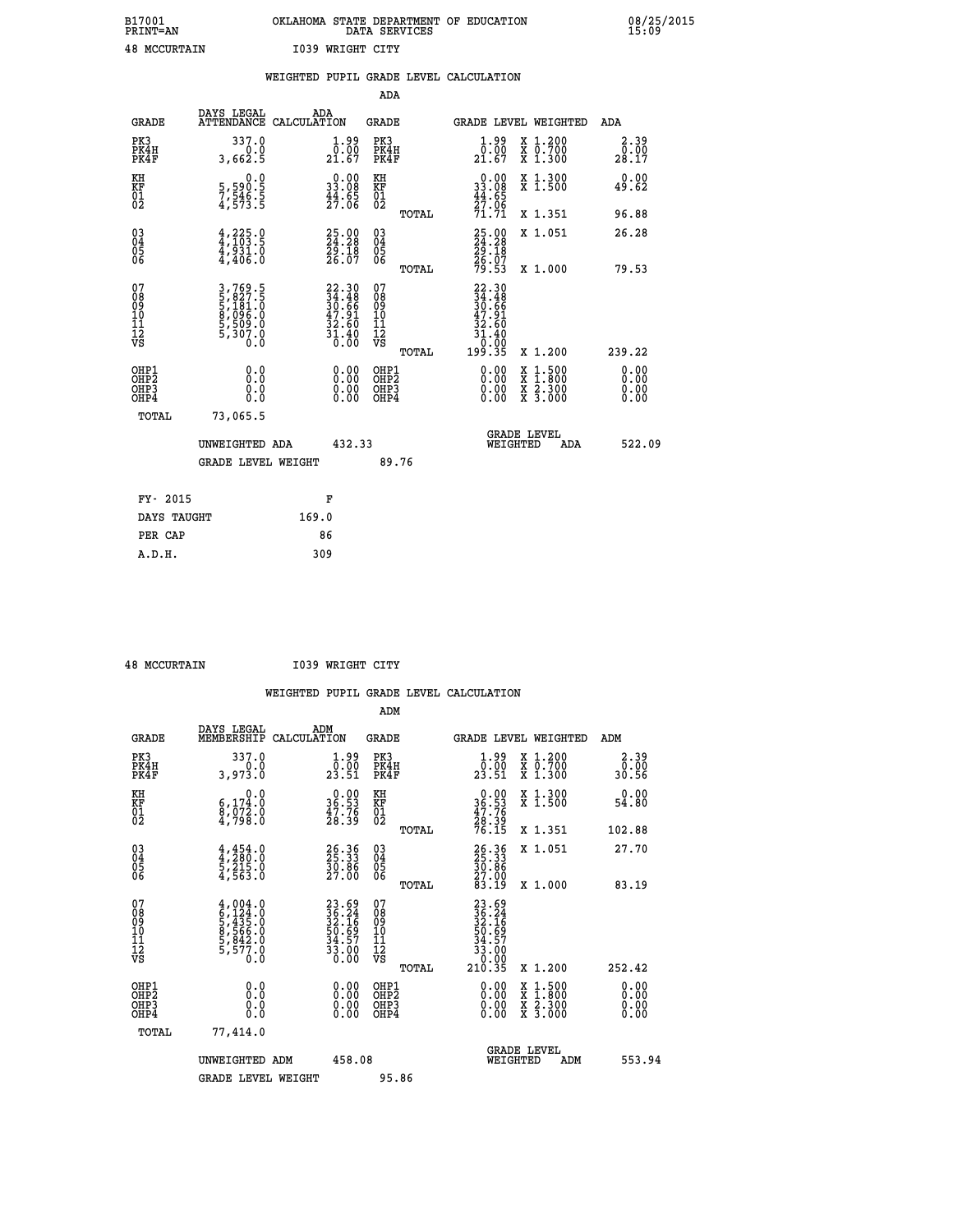| B17001              | OKLAHOMA STATE DEPARTMENT OF EDUCATION |
|---------------------|----------------------------------------|
| <b>PRINT=AN</b>     | DATA SERVICES                          |
| <b>48 MCCURTAIN</b> | 1071 BATTIEST                          |

|                                                    |                                                                       | WEIGHTED PUPIL GRADE LEVEL CALCULATION                                  |                                        |       |                                                                               |                                                                                                                                           |                              |
|----------------------------------------------------|-----------------------------------------------------------------------|-------------------------------------------------------------------------|----------------------------------------|-------|-------------------------------------------------------------------------------|-------------------------------------------------------------------------------------------------------------------------------------------|------------------------------|
|                                                    |                                                                       |                                                                         | <b>ADA</b>                             |       |                                                                               |                                                                                                                                           |                              |
| <b>GRADE</b>                                       | DAYS LEGAL<br><b>ATTENDANCE</b>                                       | ADA<br>CALCULATION                                                      | <b>GRADE</b>                           |       |                                                                               | GRADE LEVEL WEIGHTED                                                                                                                      | ADA                          |
| PK3<br>PK4H<br>PK4F                                | 0.0<br>0.0<br>1,330.5                                                 | $\begin{smallmatrix} 0.00\\ 0.00\\ 9.37 \end{smallmatrix}$              | PK3<br>PK4H<br>PK4F                    |       | 0.00<br>$0.00$<br>9.37                                                        | X 1.200<br>X 0.700<br>X 1.300                                                                                                             | 0.00<br>0.00<br>12.18        |
| KH<br>KF<br>01<br>02                               | 0.0<br>3,062:0<br>3,027:0<br>3,410:0                                  | $\begin{smallmatrix} 0.00\\ 21.56\\ 21.32\\ 24.01 \end{smallmatrix}$    | KH<br>KF<br>01<br>02                   |       | $\begin{smallmatrix} 0.00\\21.56\\21.32\\24.01\\45.33 \end{smallmatrix}$      | X 1.300<br>X 1.500                                                                                                                        | 0.00<br>32.34                |
|                                                    |                                                                       |                                                                         |                                        | TOTAL |                                                                               | X 1.351                                                                                                                                   | 61.24                        |
| $\begin{matrix} 03 \\ 04 \\ 05 \\ 06 \end{matrix}$ | 2,688.0<br>1,963.5<br>3,289.5<br>2,987.0                              | 18.93<br>13.83<br>$\frac{23}{21}$ $\frac{17}{04}$                       | 03<br>04<br>05<br>06                   |       | $18.93$<br>$13.83$<br>$23.17$<br>$21.04$<br>$58.04$                           | X 1.051                                                                                                                                   | 19.90                        |
|                                                    |                                                                       |                                                                         |                                        | TOTAL |                                                                               | X 1.000                                                                                                                                   | 58.04                        |
| 07<br>08901112<br>1112<br>VS                       | 2,531.5<br>2,468.5<br>3,079.5<br>3,415.0<br>1,019.0<br>2,415.0<br>0.0 | $17.83$<br>$17.38$<br>$21.69$<br>$24.05$<br>$7.18$<br>$17.01$<br>$0.00$ | 07<br>08<br>09<br>11<br>11<br>12<br>VS | TOTAL | $17.83$<br>$17.38$<br>$21.69$<br>$24.05$<br>$7.18$<br>17.01<br>0.00<br>105.14 | X 1.200                                                                                                                                   | 126.17                       |
| OHP1<br>OHP2<br>OH <sub>P3</sub><br>OHP4           | 0.0<br>0.0<br>0.0                                                     | $\begin{smallmatrix} 0.00 \ 0.00 \ 0.00 \ 0.00 \end{smallmatrix}$       | OHP1<br>OHP2<br>OHP3<br>OHP4           |       |                                                                               | $\begin{smallmatrix} \mathtt{X} & 1\cdot500\\ \mathtt{X} & 1\cdot800\\ \mathtt{X} & 2\cdot300\\ \mathtt{X} & 3\cdot000 \end{smallmatrix}$ | 0.00<br>0.00<br>0.00<br>0.00 |
| TOTAL                                              | 36,686.0                                                              |                                                                         |                                        |       |                                                                               |                                                                                                                                           |                              |
|                                                    | UNWEIGHTED ADA                                                        | 258.37                                                                  |                                        |       | WEIGHTED                                                                      | <b>GRADE LEVEL</b><br>ADA                                                                                                                 | 309.87                       |
|                                                    | <b>GRADE LEVEL WEIGHT</b>                                             |                                                                         | 51.50                                  |       |                                                                               |                                                                                                                                           |                              |
| FY- 2015                                           |                                                                       | F                                                                       |                                        |       |                                                                               |                                                                                                                                           |                              |
| DAYS TAUGHT                                        |                                                                       | 142.0                                                                   |                                        |       |                                                                               |                                                                                                                                           |                              |
| PER CAP                                            |                                                                       | 128                                                                     |                                        |       |                                                                               |                                                                                                                                           |                              |

| <b>48 MCCURTAIN</b> | 1071 BATTIEST |
|---------------------|---------------|

|                                                      |                                                                           | WEIGHTED PUPIL GRADE LEVEL CALCULATION                                                           |                                        |       |                                                                                                |                                          |                              |
|------------------------------------------------------|---------------------------------------------------------------------------|--------------------------------------------------------------------------------------------------|----------------------------------------|-------|------------------------------------------------------------------------------------------------|------------------------------------------|------------------------------|
|                                                      |                                                                           |                                                                                                  | ADM                                    |       |                                                                                                |                                          |                              |
| <b>GRADE</b>                                         | DAYS LEGAL<br>MEMBERSHIP                                                  | ADM<br>CALCULATION                                                                               | <b>GRADE</b>                           |       |                                                                                                | GRADE LEVEL WEIGHTED                     | ADM                          |
| PK3<br>PK4H<br>PK4F                                  | 0.0<br>0.0<br>1,397.0                                                     | 0.00<br>Ŏ.ŎŎ<br>9.84                                                                             | PK3<br>PK4H<br>PK4F                    |       | 0.00<br>$0.00$<br>9.84                                                                         | X 1.200<br>X 0.700<br>X 1.300            | 0.00<br>0.00<br>12.79        |
| KH<br>KF<br>01<br>02                                 | 0.0<br>3,340:0<br>3,129:0<br>3,560:0                                      | $\begin{smallmatrix} 0.00\\ 23.52\\ 22.04\\ 25.07 \end{smallmatrix}$                             | KH<br>KF<br>01<br>02                   |       | 0.00<br>$23.52$<br>$22.04$<br>$25.07$<br>$47.11$                                               | X 1.300<br>X 1.500                       | 0.00<br>35.28                |
|                                                      |                                                                           |                                                                                                  |                                        | TOTAL |                                                                                                | X 1.351                                  | 63.65                        |
| $\begin{matrix} 03 \\ 04 \\ 05 \\ 06 \end{matrix}$   | $2,779.0$<br>$2,012.0$<br>$3,447.0$<br>$3,118.0$                          | $\frac{19.57}{14.17}$<br>$\frac{24.27}{21.96}$                                                   | $\substack{03 \\ 04}$<br>Ŏ5<br>06      |       | $\frac{19.57}{14.17}$<br>24.27<br>21.96<br>60.40                                               | X 1.051                                  | 20.57                        |
|                                                      |                                                                           |                                                                                                  |                                        | TOTAL |                                                                                                | X 1.000                                  | 60.40                        |
| 07<br>08<br>09<br>11<br>11<br>12<br>VS               | 2,607.0<br>3,556.0<br>3,153.0<br>3,533.0<br>3,533.0<br>1,138.0<br>2,497.0 | $\begin{smallmatrix} 18.36 \\ 18.00 \\ 22.20 \\ 24.88 \\ 8.01 \\ 7.58 \\ 0.00 \end{smallmatrix}$ | 07<br>08<br>09<br>11<br>11<br>12<br>VS | TOTAL | 18.36<br>$\frac{18.000}{22.200}$<br>$24.88$<br>$8.01$<br>$17.58$<br>00.0 <sup>1</sup><br>03.03 | X 1.200                                  | 130.84                       |
| OHP1<br>OHP2<br>OH <sub>P3</sub><br>OH <sub>P4</sub> | 0.0<br>0.000                                                              | 0.00<br>$\begin{smallmatrix} 0.00 \ 0.00 \end{smallmatrix}$                                      | OHP1<br>OHP2<br>OHP3<br>OHP4           |       | 0.00<br>0.00                                                                                   | X 1:500<br>X 1:800<br>X 2:300<br>X 3:000 | 0.00<br>0.00<br>0.00<br>0.00 |
| <b>TOTAL</b>                                         | 38,266.0                                                                  |                                                                                                  |                                        |       |                                                                                                |                                          |                              |
|                                                      | UNWEIGHTED ADM                                                            | 269.47                                                                                           |                                        |       | WEIGHTED                                                                                       | <b>GRADE LEVEL</b><br>ADM                | 323.53                       |
|                                                      | <b>GRADE LEVEL WEIGHT</b>                                                 |                                                                                                  | 54.06                                  |       |                                                                                                |                                          |                              |
|                                                      |                                                                           |                                                                                                  |                                        |       |                                                                                                |                                          |                              |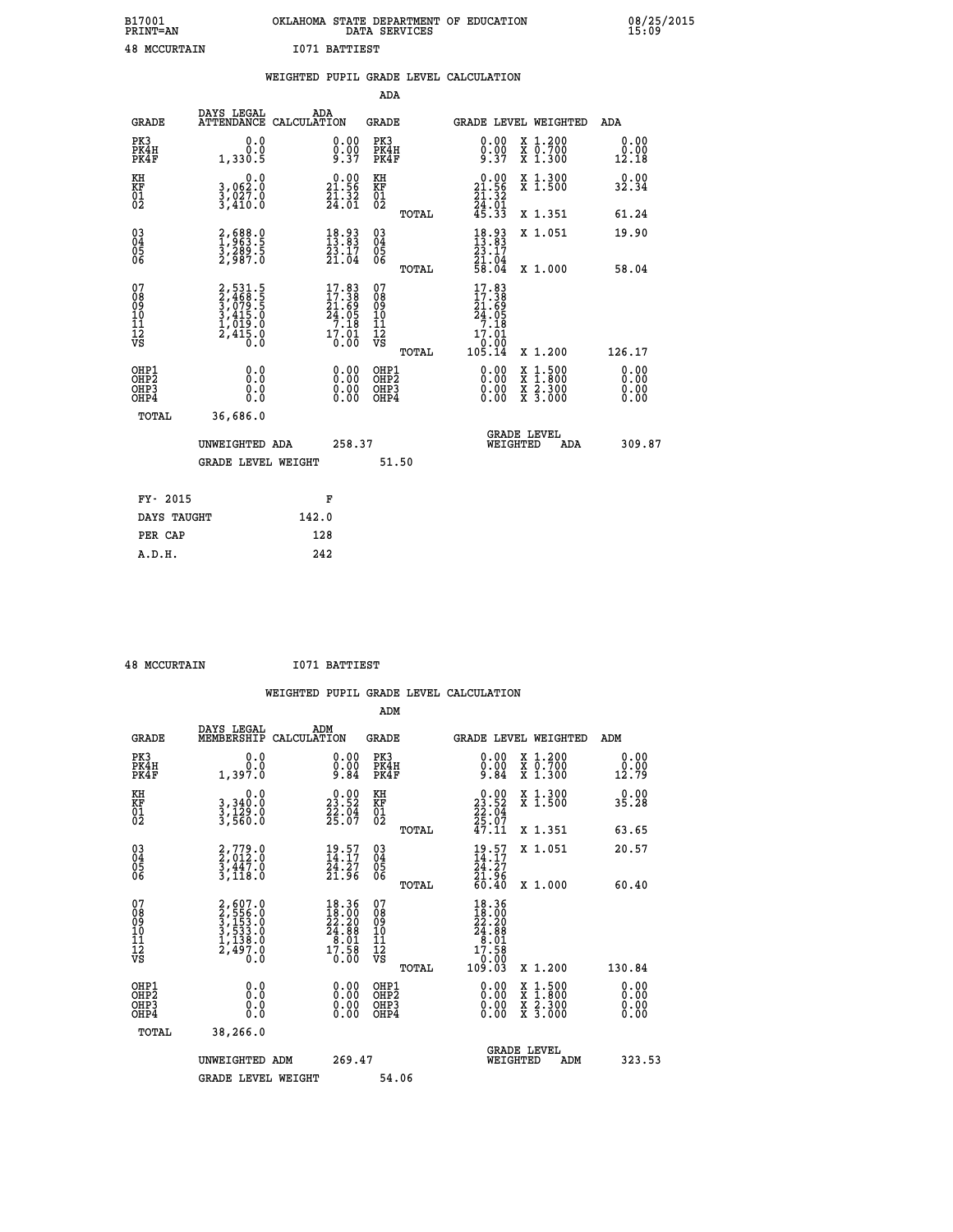| B17001<br><b>PRINT=AN</b> | OKLAHOMA STATE DEPARTMENT OF EDUCATION<br>DATA SERVICES | 08/25/2015<br>15:09 |
|---------------------------|---------------------------------------------------------|---------------------|
| <b>48 MCCURTAIN</b>       | 1074 BROKEN BOW                                         |                     |

|                                                                    |                                                                                                                                                 | WEIGHTED PUPIL GRADE LEVEL CALCULATION                                                                                       |                                                     |              |                                                                                                           |                                                                                                  |                              |
|--------------------------------------------------------------------|-------------------------------------------------------------------------------------------------------------------------------------------------|------------------------------------------------------------------------------------------------------------------------------|-----------------------------------------------------|--------------|-----------------------------------------------------------------------------------------------------------|--------------------------------------------------------------------------------------------------|------------------------------|
|                                                                    |                                                                                                                                                 |                                                                                                                              | <b>ADA</b>                                          |              |                                                                                                           |                                                                                                  |                              |
| <b>GRADE</b>                                                       | DAYS LEGAL                                                                                                                                      | ADA<br>ATTENDANCE CALCULATION                                                                                                | <b>GRADE</b>                                        |              | GRADE LEVEL WEIGHTED                                                                                      |                                                                                                  | ADA                          |
| PK3<br>PK4H<br>PK4F                                                | 1,078.0<br>14, 107.0                                                                                                                            | $\begin{smallmatrix} 6.23\ 0.00\ 81.54 \end{smallmatrix}$                                                                    | PK3<br>PK4H<br>PK4F                                 |              | $\begin{smallmatrix} 6.23\ 0.00\ 81.54 \end{smallmatrix}$                                                 | X 1.200<br>X 0.700<br>X 1.300                                                                    | 7.48<br>0.00<br>106.00       |
| KH<br>KF<br>01<br>02                                               | 0.0<br>19,312.5<br>20,740.0<br>17,886.0                                                                                                         | $\begin{smallmatrix} &0.00\\ 111.63\\ 119.88\\ 103.39 \end{smallmatrix}$                                                     | KH<br>KF<br>01<br>02                                |              | 0.00<br>$\begin{smallmatrix} 111.63\ 119.83\ 103.39\ 223.27 \end{smallmatrix}$                            | X 1.300<br>X 1.500                                                                               | 0.00<br>167.45               |
|                                                                    |                                                                                                                                                 |                                                                                                                              |                                                     | <b>TOTAL</b> |                                                                                                           | X 1.351                                                                                          | 301.64                       |
| $\begin{smallmatrix} 03 \\[-4pt] 04 \end{smallmatrix}$<br>Ŏ5<br>06 | $\begin{smallmatrix} 18,156.0\\ 18,188.5\\ 19,739.5\\ 16,847.5 \end{smallmatrix}$                                                               | $104.95$<br>$105.14$<br>$114.10$<br>$97.38$                                                                                  | $\begin{array}{c} 03 \\ 04 \\ 05 \\ 06 \end{array}$ |              | $104.95$<br>$105.14$<br>$114.10$<br>$97.38$<br>$316.62$                                                   | X 1.051                                                                                          | 110.30                       |
|                                                                    |                                                                                                                                                 |                                                                                                                              |                                                     | TOTAL        |                                                                                                           | X 1.000                                                                                          | 316.62                       |
| 07<br>0890112<br>1112<br>VS                                        | $\begin{smallmatrix} 18,115\cdot 0\\ 17,009\cdot 0\\ 27,253\cdot 5\\ 28,017\cdot 0\\ 23,670\cdot 0\\ 24,254\cdot 5\\ 0\cdot 0\end{smallmatrix}$ | $\begin{smallmatrix} 104\cdot71\\ 98\cdot32\\ 157\cdot53\\ 161\cdot95\\ 136\cdot82\\ 140\cdot20\\ 0\cdot00\end{smallmatrix}$ | 07<br>08901112<br>1112<br>VS                        | TOTAL        | 104.71<br>$\begin{array}{r} 198.32 \\ 157.53 \\ 161.95 \\ 136.82 \\ 140.20 \\ 0.00 \end{array}$<br>799.53 | X 1.200                                                                                          | 959.44                       |
| OHP1<br>OHP2<br>OHP3<br>OHP4                                       | 0.0<br>0.0<br>0.0                                                                                                                               | $\begin{smallmatrix} 0.00 \ 0.00 \ 0.00 \ 0.00 \end{smallmatrix}$                                                            | OHP1<br>OHP2<br>OHP3<br>OHP4                        |              | 0.00<br>0.00<br>0.00                                                                                      | $\begin{smallmatrix} x & 1 & 500 \\ x & 1 & 800 \\ x & 2 & 300 \\ x & 3 & 000 \end{smallmatrix}$ | 0.00<br>0.00<br>0.00<br>0.00 |
| <b>TOTAL</b>                                                       | 284,374.0                                                                                                                                       |                                                                                                                              |                                                     |              |                                                                                                           |                                                                                                  |                              |
|                                                                    | UNWEIGHTED ADA                                                                                                                                  | 1,643.77                                                                                                                     |                                                     |              | WEIGHTED                                                                                                  | <b>GRADE LEVEL</b><br>ADA                                                                        | 1,968.93                     |
|                                                                    | <b>GRADE LEVEL WEIGHT</b>                                                                                                                       |                                                                                                                              | 325.16                                              |              |                                                                                                           |                                                                                                  |                              |
| FY- 2015                                                           |                                                                                                                                                 | F                                                                                                                            |                                                     |              |                                                                                                           |                                                                                                  |                              |
| DAYS TAUGHT                                                        |                                                                                                                                                 | 173.0                                                                                                                        |                                                     |              |                                                                                                           |                                                                                                  |                              |
| PER CAP                                                            |                                                                                                                                                 | 68                                                                                                                           |                                                     |              |                                                                                                           |                                                                                                  |                              |

 **48 MCCURTAIN I074 BROKEN BOW**

 **A.D.H. 1,192**

|                                          |                                                                             |                                                                                          | ADM                                                 |       |                                                                               |                                          |                        |
|------------------------------------------|-----------------------------------------------------------------------------|------------------------------------------------------------------------------------------|-----------------------------------------------------|-------|-------------------------------------------------------------------------------|------------------------------------------|------------------------|
| <b>GRADE</b>                             | DAYS LEGAL<br>MEMBERSHIP                                                    | ADM<br>CALCULATION                                                                       | <b>GRADE</b>                                        |       |                                                                               | <b>GRADE LEVEL WEIGHTED</b>              | ADM                    |
| PK3<br>PK4H<br>PK4F                      | 1,078.0<br>0.0<br>15,231.0                                                  | 6.23<br>0.00<br>88.04                                                                    | PK3<br>PK4H<br>PK4F                                 |       | $6.23$<br>$0.00$<br>88.04                                                     | X 1.200<br>X 0.700<br>X 1.300            | 7.48<br>0.00<br>114.45 |
| KH<br>KF<br>01<br>02                     | 0.0<br>20,369:0<br>21,917.0<br>18,602:0                                     | $\begin{array}{c} 0.00 \\ 117.74 \\ 126.69 \\ 167.53 \end{array}$                        | KH<br>KF<br>01<br>02                                |       | 117.74<br>$\frac{126}{107}$ : $\frac{63}{53}$<br>$234.22$                     | X 1.300<br>X 1.500                       | 0.00<br>176.61         |
|                                          |                                                                             |                                                                                          |                                                     | TOTAL |                                                                               | X 1.351                                  | 316.43                 |
| 03<br>04<br>05<br>06                     | 18,914.0<br>19,011.0<br>20,653.0<br>17,614.0                                | 109:33<br>109:89<br>119:38<br>101.82                                                     | $\begin{array}{c} 03 \\ 04 \\ 05 \\ 06 \end{array}$ |       | 109:33<br>109:89<br>119:38                                                    | X 1.051                                  | 114.91                 |
|                                          |                                                                             |                                                                                          |                                                     | TOTAL | 101.02<br>331.09                                                              | X 1.000                                  | 331.09                 |
| 07<br>08<br>09<br>101<br>112<br>VS       | 19,015.0<br>17,735.0<br>28,462.0<br>29,399.0<br>25,179.0<br>25,837.0<br>0.0 | $\frac{109.91}{102.51}$<br>$\frac{164.52}{164.52}$<br>169:94<br>145:54<br>149:35<br>0:00 | 07<br>08<br>09<br>11<br>11<br>12<br>VS              | TOTAL | 109.91<br>102.51<br>164.52<br>169.944<br>145.54<br>149.350<br>0.000<br>841.77 | X 1.200                                  | 1,010.12               |
|                                          |                                                                             |                                                                                          |                                                     |       |                                                                               |                                          | 0.00                   |
| OHP1<br>OHP2<br>OH <sub>P3</sub><br>OHP4 | 0.0<br>0.000                                                                | $0.00$<br>$0.00$<br>0.00                                                                 | OHP1<br>OHP2<br>OHP3<br>OHP4                        |       | $0.00$<br>$0.00$<br>0.00                                                      | X 1:500<br>X 1:800<br>X 2:300<br>X 3:000 | 0.00<br>0.00<br>0.00   |
| TOTAL                                    | 299,016.0                                                                   |                                                                                          |                                                     |       |                                                                               |                                          |                        |
|                                          | UNWEIGHTED ADM                                                              | 1,728.42                                                                                 |                                                     |       | WEIGHTED                                                                      | <b>GRADE LEVEL</b><br>ADM                | 2,071.09               |
|                                          | <b>GRADE LEVEL WEIGHT</b>                                                   |                                                                                          | 342.67                                              |       |                                                                               |                                          |                        |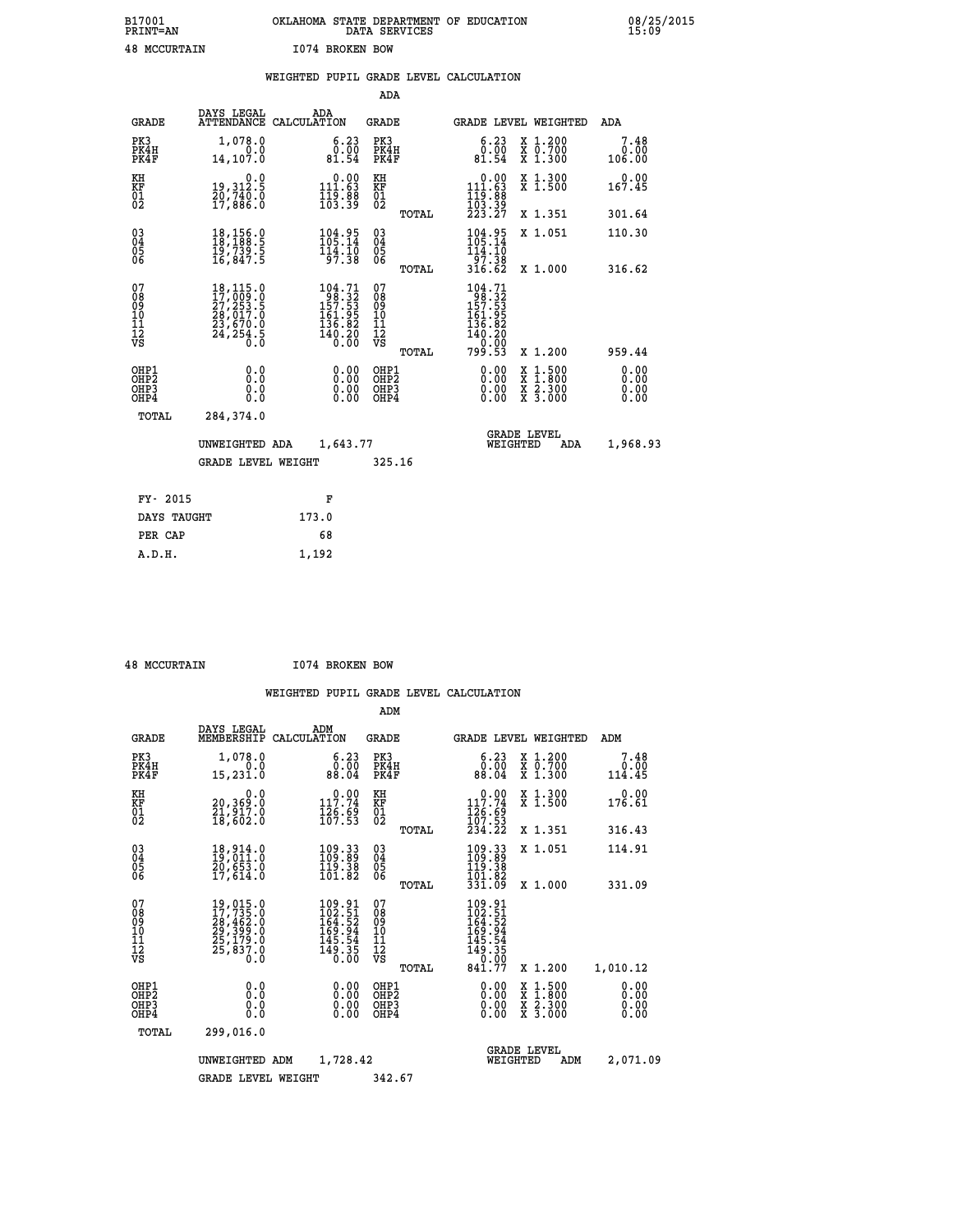|                                          |                                                                                                                                         | WEIGHTED PUPIL GRADE LEVEL CALCULATION                                                                      |                                          |       |                                                                      |                         |                                          |                              |
|------------------------------------------|-----------------------------------------------------------------------------------------------------------------------------------------|-------------------------------------------------------------------------------------------------------------|------------------------------------------|-------|----------------------------------------------------------------------|-------------------------|------------------------------------------|------------------------------|
|                                          |                                                                                                                                         |                                                                                                             | ADA                                      |       |                                                                      |                         |                                          |                              |
| <b>GRADE</b>                             | DAYS LEGAL<br><b>ATTENDANCE</b>                                                                                                         | ADA<br>CALCULATION                                                                                          | <b>GRADE</b>                             |       |                                                                      |                         | GRADE LEVEL WEIGHTED                     | ADA                          |
| PK3<br>PK4H<br>PK4F                      | 11,081.0<br>0.0<br>62,764.5                                                                                                             | 69.42<br>0.00<br>383.50                                                                                     | PK3<br>PK4H<br>PK4F                      |       | 0.00<br>383.50                                                       | 69.42                   | X 1.200<br>X 0.700<br>X 1.300            | 83.30<br>00.00<br>498.56     |
| KH<br>KF<br>01<br>02                     | 0.0<br>86,842:5<br>89,378:5<br>80,605:0                                                                                                 | $\begin{smallmatrix} &0.00\ 530.48\ 545.62\ 495.72\ \end{smallmatrix}$                                      | KH<br>KF<br>01<br>02                     |       | 530.48<br>545.62<br>545.72<br>495.72<br>1,041.34                     | 0.00                    | X 1.300<br>X 1.500                       | 0.00<br>795.74               |
|                                          |                                                                                                                                         |                                                                                                             |                                          | TOTAL |                                                                      |                         | X 1.351                                  | 1,406.85                     |
| $03\overline{4}$<br>Ŏ5                   | 73,987.0<br>72,199.0<br>73,164.5<br>69,751.0                                                                                            | $451.34$<br>$440.43$<br>$\frac{446}{428}\cdot\frac{61}{97}$                                                 | $\substack{03 \\ 04}$<br>$\frac{05}{06}$ |       | $451.34$<br>$440.43$                                                 |                         | X 1.051                                  | 1,790.37                     |
| ŌĞ                                       |                                                                                                                                         |                                                                                                             |                                          | TOTAL | 446.61<br>428.97<br>1,316.01                                         |                         | X 1.000                                  | 1,316.01                     |
| 07<br>08<br>09<br>10<br>11<br>12<br>VS   | $\begin{smallmatrix} 71, 477 & 0 \\ 73, 974 & 5 \\ 75, 932 & 0 \\ 77, 720 & 5 \\ 68, 336 & 0 \\ 68, 130 & 0 \\ 0 & 0 \end{smallmatrix}$ | $\begin{smallmatrix} 441.60\\ 452.49\\ 463.45\\ 463.67\\ 473.67\\ 418.17\\ 416.53\\ 0.00 \end{smallmatrix}$ | 07<br>08<br>09<br>11<br>11<br>12<br>VS   | TOTAL | 441.60<br>452.49<br>463.45<br>473.67<br>418.17<br>416.53<br>2,665.91 |                         | X 1.200                                  | 3,199.10                     |
| OHP1<br>OHP2<br>OH <sub>P3</sub><br>OHP4 | 0.0<br>0.0<br>0.0                                                                                                                       | 0.00<br>$\begin{smallmatrix} 0.00 \ 0.00 \end{smallmatrix}$                                                 | OHP1<br>OHP2<br>OHP3<br>OHP4             |       |                                                                      | 0.00<br>0.00<br>0.00    | X 1:500<br>X 1:800<br>X 2:300<br>X 3:000 | 0.00<br>0.00<br>0.00<br>0.00 |
| <b>TOTAL</b>                             | 1,055,343.0                                                                                                                             |                                                                                                             |                                          |       |                                                                      |                         |                                          |                              |
|                                          | UNWEIGHTED ADA                                                                                                                          | 6,458.00                                                                                                    |                                          |       |                                                                      | GRADE LEVEL<br>WEIGHTED | ADA                                      | 7,773.92                     |
|                                          | <b>GRADE LEVEL WEIGHT</b>                                                                                                               |                                                                                                             | 1,315.92                                 |       |                                                                      |                         |                                          |                              |
| FY- 2015                                 |                                                                                                                                         | F                                                                                                           |                                          |       |                                                                      |                         |                                          |                              |
| DAYS TAUGHT                              |                                                                                                                                         | 2,060.0                                                                                                     |                                          |       |                                                                      |                         |                                          |                              |
|                                          |                                                                                                                                         |                                                                                                             |                                          |       |                                                                      |                         |                                          |                              |

| DAIS TAUGHT | 4,000.0 |
|-------------|---------|
| PER CAP     | 1,064   |
| A.D.H.      | 5,109   |
|             |         |

 **MCCURTAIN COUNTY TOTALS**

|                                                    |                                                                                           |                                                                              | ADM                                             |                                                                                            |                                                                                                  |                              |  |
|----------------------------------------------------|-------------------------------------------------------------------------------------------|------------------------------------------------------------------------------|-------------------------------------------------|--------------------------------------------------------------------------------------------|--------------------------------------------------------------------------------------------------|------------------------------|--|
| <b>GRADE</b>                                       | DAYS LEGAL<br>MEMBERSHIP                                                                  | ADM<br>CALCULATION                                                           | <b>GRADE</b>                                    | <b>GRADE LEVEL WEIGHTED</b>                                                                |                                                                                                  | ADM                          |  |
| PK3<br>PK4H<br>PK4F                                | 11,111.0<br>0.0<br>66,739.0                                                               | 69.61<br>$\frac{0.00}{407.67}$                                               | PK3<br>PK4H<br>PK4F                             | 69.61<br>$\frac{0.00}{407.67}$                                                             | X 1.200<br>X 0.700<br>X 1.300                                                                    | 83.30<br>0.00<br>529.97      |  |
| KH<br>KF<br>01<br>02                               | 0.0<br>92,233:0<br>94,155:0<br>83,984:0                                                   | 0.00<br>563.40<br>574.72<br>516.44                                           | KH<br>KF<br>01<br>02                            | 0.00<br>563.40<br>574.72<br>516.44                                                         | X 1.300<br>X 1.500                                                                               | 0.00<br>845.13               |  |
|                                                    |                                                                                           |                                                                              | TOTAL                                           | 1,091.16                                                                                   | X 1.351                                                                                          | 1,474.15                     |  |
| $\begin{matrix} 03 \\ 04 \\ 05 \\ 06 \end{matrix}$ | 77, 314.0<br>76,510.0<br>72,940.0                                                         | 471.59<br>458.13<br>467.05<br>448.61                                         | $\substack{03 \\ 04}$<br>05<br>06               | 471.59<br>458.13<br>467.05<br>448.61                                                       | X 1.051                                                                                          | 495.64                       |  |
|                                                    |                                                                                           |                                                                              | TOTAL                                           | 1,373.79                                                                                   | X 1.000                                                                                          | 1,373.79                     |  |
| 07<br>08<br>09<br>101<br>11<br>12<br>VS            | $77,667.0$<br>$77,667.0$<br>$79,631.0$<br>$82,998.0$<br>$73,291.0$<br>$73,303.0$<br>$0.0$ | $462.57$<br>$475.06$<br>$486.13$<br>$506.23$<br>$448.91$<br>$448.85$<br>Ŏ.ŎŎ | 07<br>08<br>09<br>11<br>11<br>12<br>VS<br>TOTAL | $462.57$<br>$475.06$<br>$486.13$<br>$506.23$<br>$448.91$<br>$448.85$<br>$0.00$<br>2,827.75 | X 1.200                                                                                          | 3,393.30                     |  |
| OHP1<br>OHP2<br>OH <sub>P3</sub><br>OHP4           | 0.0<br>0.0<br>0.0                                                                         | $0.00$<br>$0.00$<br>0.00                                                     | OHP1<br>OHP2<br>OHP3<br>OHP4                    | $0.00$<br>$0.00$<br>0.00                                                                   | $\begin{smallmatrix} x & 1 & 500 \\ x & 1 & 800 \\ x & 2 & 300 \\ x & 3 & 000 \end{smallmatrix}$ | 0.00<br>0.00<br>0.00<br>0.00 |  |
| TOTAL                                              | 1,111,894.0                                                                               |                                                                              |                                                 |                                                                                            |                                                                                                  |                              |  |
|                                                    | UNWEIGHTED                                                                                | 6,804.97<br>ADM                                                              |                                                 | WEIGHTED                                                                                   | <b>GRADE LEVEL</b><br>ADM                                                                        | 8,195.52                     |  |
|                                                    | <b>GRADE LEVEL WEIGHT</b>                                                                 |                                                                              | 1,390.55                                        |                                                                                            |                                                                                                  |                              |  |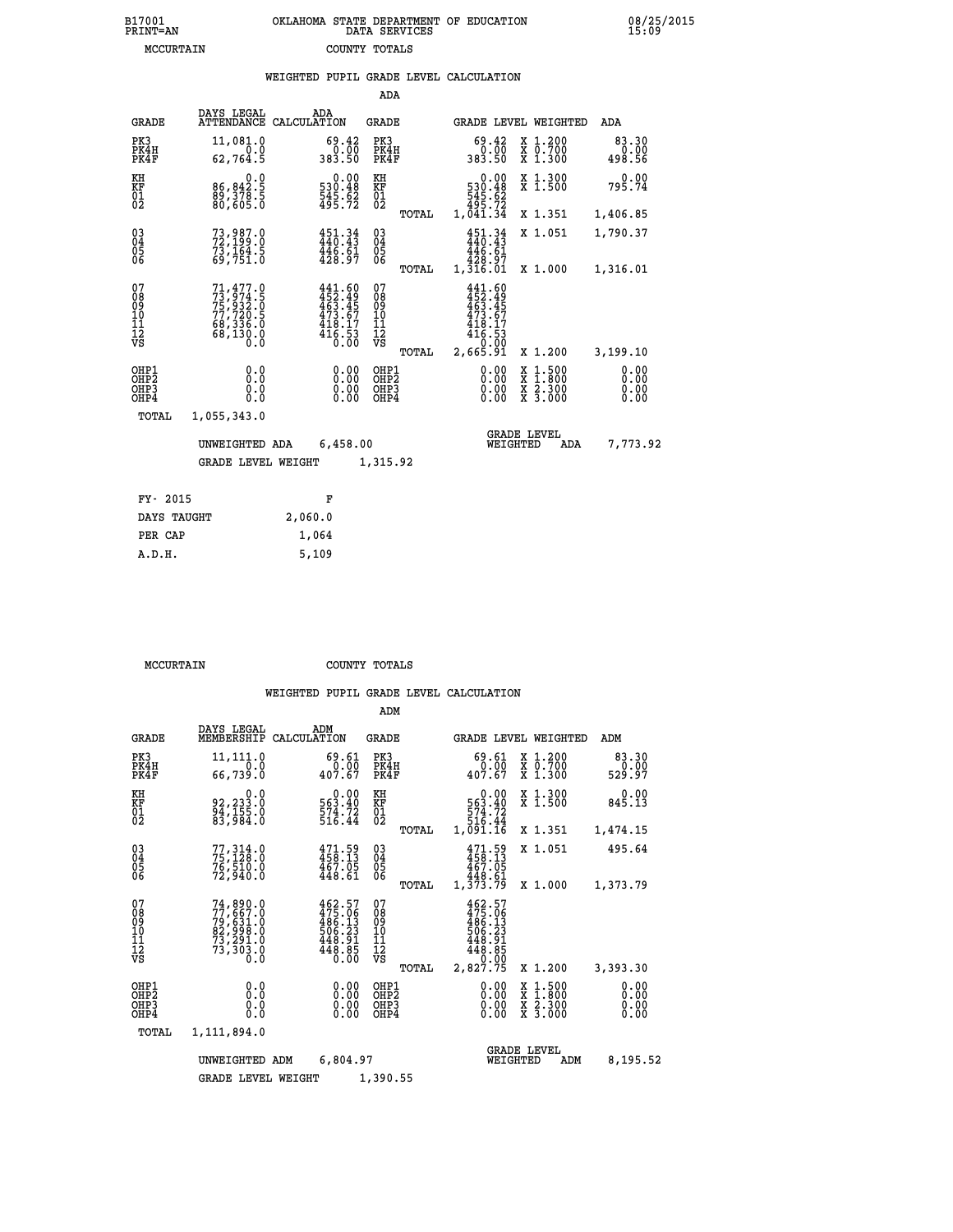|                                          |                                                                                                   | WEIGHTED PUPIL GRADE LEVEL CALCULATION                                                                                   |                                                    |       |                                                                                  |                                                                                                  |                      |
|------------------------------------------|---------------------------------------------------------------------------------------------------|--------------------------------------------------------------------------------------------------------------------------|----------------------------------------------------|-------|----------------------------------------------------------------------------------|--------------------------------------------------------------------------------------------------|----------------------|
|                                          |                                                                                                   |                                                                                                                          | <b>ADA</b>                                         |       |                                                                                  |                                                                                                  |                      |
| <b>GRADE</b>                             | DAYS LEGAL<br>ATTENDANCE CALCULATION                                                              | ADA                                                                                                                      | <b>GRADE</b>                                       |       |                                                                                  | GRADE LEVEL WEIGHTED                                                                             | ADA                  |
| PK3<br>PK4H<br>PK4F                      | 0.0<br>0.0<br>1,083.0                                                                             | $0.00$<br>$0.00$<br>$7.52$                                                                                               | PK3<br>PK4H<br>PK4F                                |       | 0.00<br>$0.00$<br>7.52                                                           | X 1.200<br>X 0.700<br>X 1.300                                                                    | 0.00<br>0.00<br>9.78 |
| KH<br>KF<br>01<br>02                     | 0.0<br>624.0<br>$\frac{831.5}{894.0}$                                                             | $\begin{smallmatrix} 0.00\ 4.33\ 5.77\ 6.21\ \end{smallmatrix}$                                                          | KH<br>KF<br>01<br>02                               |       | $\begin{smallmatrix} 0.00\\ 4.33\\ 5.77\\ 5.21\\ 6.21\\ 11.98 \end{smallmatrix}$ | X 1.300<br>X 1.500                                                                               | 0.00<br>6.50         |
|                                          |                                                                                                   |                                                                                                                          |                                                    | TOTAL |                                                                                  | X 1.351                                                                                          | 16.18                |
| $^{03}_{04}$<br>Ŏ5<br>06                 | 1, 203.0<br>$1, \frac{0}{6}$ $\frac{0}{5}$ $\frac{0}{0}$                                          | $8.35$<br>5.00<br>ۆۋ: 6<br>4.51                                                                                          | $\begin{matrix} 03 \\ 04 \\ 05 \\ 06 \end{matrix}$ |       | $\begin{array}{c} 8.35 \\ 5.00 \\ 6.99 \\ 4.51 \\ 16.50 \end{array}$             | X 1.051                                                                                          | 8.78                 |
|                                          |                                                                                                   |                                                                                                                          |                                                    | TOTAL |                                                                                  | X 1.000                                                                                          | 16.50                |
| 07<br>08<br>09<br>11<br>11<br>12<br>VS   | $1, \begin{smallmatrix} 399.0 \\ 099.5 \\ 0.0 \\ 0.0 \\ 0.0 \\ 0.0 \\ \end{smallmatrix}$<br>$\S.$ | $\begin{smallmatrix} 2\cdot77\7\cdot64\0\cdot00\0\cdot00\0\cdot00\0\cdot00\0\cdot00\0\cdot00\0\cdot0\0\end{smallmatrix}$ | 07<br>08<br>09<br>11<br>11<br>12<br>VS             | TOTAL | $2.77$<br>7.64<br>0.00<br>0.00<br>0.00<br>0.00<br>Ŏ.ŌŌ<br>10.41                  | X 1.200                                                                                          | 12.49                |
| OHP1<br>OHP2<br>OH <sub>P3</sub><br>OHP4 | 0.0<br>0.0<br>Ō.Ō                                                                                 | 0.0000<br>$\begin{smallmatrix} 0.00 \ 0.00 \end{smallmatrix}$                                                            | OHP1<br>OHP2<br>OHP3<br>OHP4                       |       | 0.00<br>0.00<br>0.00                                                             | $\begin{smallmatrix} x & 1 & 500 \\ x & 1 & 800 \\ x & 2 & 300 \\ x & 3 & 000 \end{smallmatrix}$ | 0.00<br>0.00<br>0.00 |
| TOTAL                                    | 8,510.5                                                                                           |                                                                                                                          |                                                    |       |                                                                                  |                                                                                                  |                      |
|                                          | UNWEIGHTED ADA                                                                                    |                                                                                                                          | 59.09                                              |       | WEIGHTED                                                                         | <b>GRADE LEVEL</b><br>ADA                                                                        | 70.23                |
|                                          | <b>GRADE LEVEL WEIGHT</b>                                                                         |                                                                                                                          |                                                    | 11.14 |                                                                                  |                                                                                                  |                      |
| FY- 2015                                 |                                                                                                   | F                                                                                                                        |                                                    |       |                                                                                  |                                                                                                  |                      |
| DAYS TAUGHT                              |                                                                                                   | 144.0                                                                                                                    |                                                    |       |                                                                                  |                                                                                                  |                      |
| PER CAP                                  |                                                                                                   | 73                                                                                                                       |                                                    |       |                                                                                  |                                                                                                  |                      |

 **49 MCINTOSH C003 RYAL**

|                                                    |                                                                                                                                          |                                                                   |                                              | WEIGHTED PUPIL GRADE LEVEL CALCULATION                                       |                                          |                       |
|----------------------------------------------------|------------------------------------------------------------------------------------------------------------------------------------------|-------------------------------------------------------------------|----------------------------------------------|------------------------------------------------------------------------------|------------------------------------------|-----------------------|
|                                                    |                                                                                                                                          |                                                                   | ADM                                          |                                                                              |                                          |                       |
| <b>GRADE</b>                                       | DAYS LEGAL<br>MEMBERSHIP<br>CALCULATION                                                                                                  | ADM                                                               | <b>GRADE</b>                                 | <b>GRADE LEVEL WEIGHTED</b>                                                  |                                          | ADM                   |
| PK3<br>PK4H<br>PK4F                                | 0.0<br>0.0<br>1,335.0                                                                                                                    | $\substack{0.00\\0.00\\9.27}$                                     | PK3<br>PK4H<br>PK4F                          | $0.00$<br>$0.00$<br>$9.27$                                                   | X 1.200<br>X 0.700<br>X 1.300            | 0.00<br>0.00<br>12.05 |
| KH<br>KF<br>01<br>02                               | $70^{0.0}_{7.0}$<br>1,001.0                                                                                                              | $\begin{smallmatrix} 0.00\\ 4.91\\ 6.31\\ 6.95 \end{smallmatrix}$ | KH<br>KF<br>01<br>02                         | $\begin{array}{c} 0.00 \\ 4.91 \\ 6.31 \\ 6.91 \\ 6.95 \\ 13.26 \end{array}$ | X 1.300<br>X 1.500                       | 9.99                  |
|                                                    |                                                                                                                                          |                                                                   | TOTAL                                        |                                                                              | X 1.351                                  | 17.91                 |
| $\begin{matrix} 03 \\ 04 \\ 05 \\ 06 \end{matrix}$ | $\begin{smallmatrix} 1\,, & 3 & 0 & 3 & 0 \\ 7 & 7 & 7 & 4 & 0 \\ 1\,, & 1 & 2 & 0 & 0 \\ 7 & 1 & 0 & 0 & 0 \end{smallmatrix}$           | 9.05<br>5.38<br>7.78<br>4.93                                      | 03<br>04<br>05<br>06                         | $\begin{array}{c} 9.05 \\ 5.38 \\ 7.78 \\ 4.93 \\ 18.09 \end{array}$         | X 1.051                                  | 9.51                  |
|                                                    |                                                                                                                                          |                                                                   | TOTAL                                        |                                                                              | X 1.000                                  | 18.09                 |
| 07<br>0890112<br>1112<br>VS                        | $1, \begin{smallmatrix} 439.0\\191.0\\0.0\\0.0 \end{smallmatrix}$<br>$\begin{smallmatrix} 0.0 & 0 \ 0.0 & 0 \ 0.0 & 0 \end{smallmatrix}$ | $3.05\n8.27\n0.00\n0.00\n0.00\n0.00\n0.00$                        | 07<br>08901112<br>1112<br>VS                 | $3.05$<br>$8.27$<br>$0.00$<br>$0.00$<br>0.00<br>0.00<br>11.32                | X 1.200                                  |                       |
|                                                    |                                                                                                                                          |                                                                   | TOTAL                                        |                                                                              |                                          | 13.58                 |
| OHP1<br>OHP <sub>2</sub><br>OHP3<br>OHP4           | 0.0<br>0.000                                                                                                                             | $0.00$<br>$0.00$<br>0.00                                          | OHP1<br>OHP <sub>2</sub><br>OHP <sub>3</sub> | 0.00<br>0.00<br>0.00                                                         | X 1:500<br>X 1:800<br>X 2:300<br>X 3:000 | 0.00<br>0.00<br>0.00  |
| TOTAL                                              | 9,489.0                                                                                                                                  |                                                                   |                                              |                                                                              |                                          |                       |
|                                                    | UNWEIGHTED ADM                                                                                                                           | 65.90                                                             |                                              | <b>GRADE LEVEL</b><br>WEIGHTED                                               | ADM                                      | 78.51                 |
|                                                    | <b>GRADE LEVEL WEIGHT</b>                                                                                                                |                                                                   | 12.61                                        |                                                                              |                                          |                       |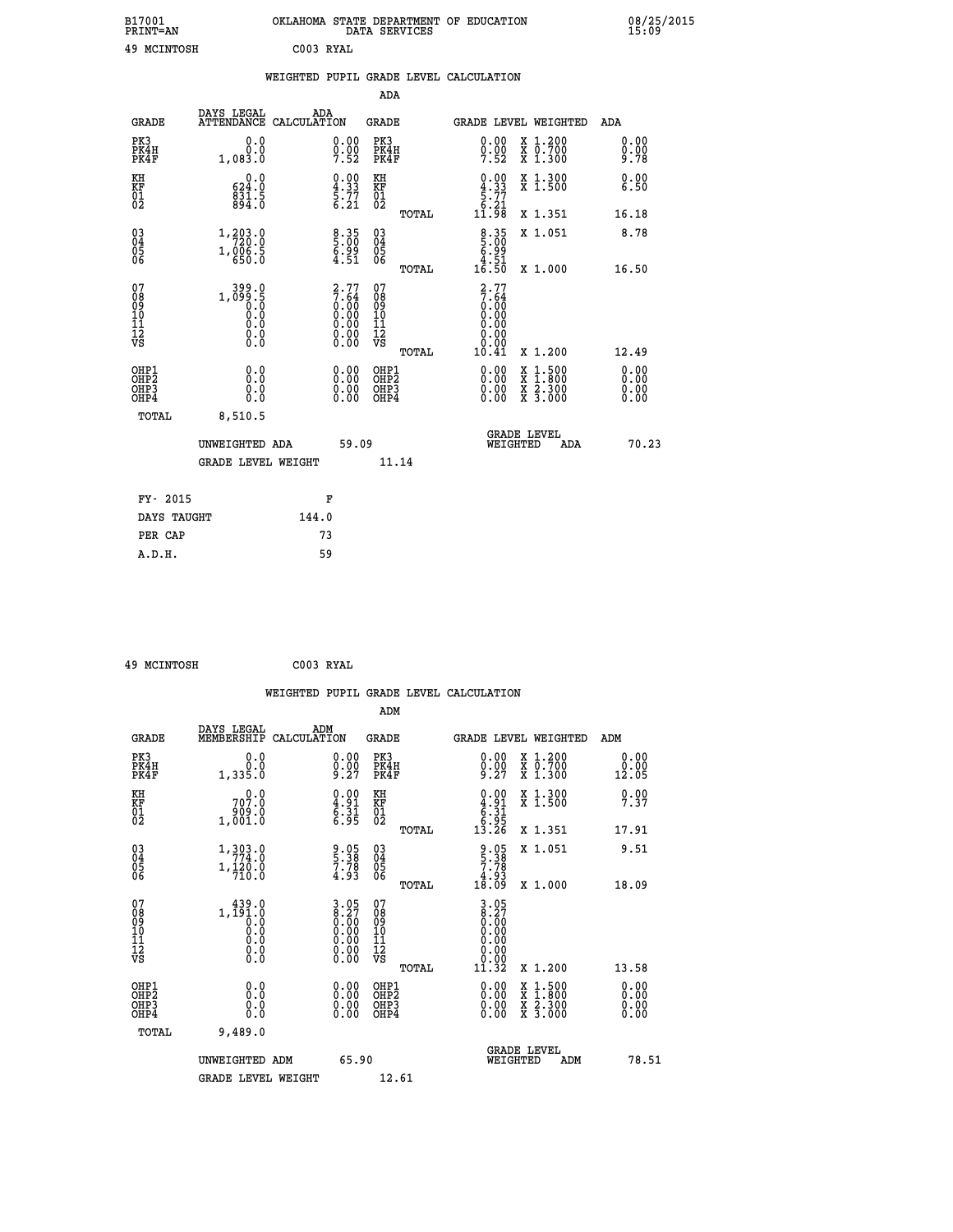| B17001<br><b>PRINT=AN</b> | OKLAHOMA STATE DEPARTMENT OF EDUCATION<br>DATA SERVICES | 08/25/2015<br>15:09 |
|---------------------------|---------------------------------------------------------|---------------------|
| 49<br>MCINTOSH            | C016 STIDHAM                                            |                     |

|                                                    |                                                                                                   | WEIGHTED PUPIL GRADE LEVEL CALCULATION                                                                                                                                         |                                        |       |                                                                        |                                                                     |                              |
|----------------------------------------------------|---------------------------------------------------------------------------------------------------|--------------------------------------------------------------------------------------------------------------------------------------------------------------------------------|----------------------------------------|-------|------------------------------------------------------------------------|---------------------------------------------------------------------|------------------------------|
|                                                    |                                                                                                   |                                                                                                                                                                                | ADA                                    |       |                                                                        |                                                                     |                              |
| <b>GRADE</b>                                       | DAYS LEGAL                                                                                        | ADA<br>ATTENDANCE CALCULATION                                                                                                                                                  | <b>GRADE</b>                           |       |                                                                        | GRADE LEVEL WEIGHTED                                                | ADA                          |
| PK3<br>PK4H<br>PK4F                                | 304.0<br>0.0<br>1, 104.5                                                                          | 2.00<br>$\frac{5.00}{7.27}$                                                                                                                                                    | PK3<br>PK4H<br>PK4F                    |       | 2.00<br>$\frac{0}{7}$ . $\frac{0}{27}$                                 | X 1.200<br>X 0.700<br>X 1.300                                       | 2.40<br>0.00<br>9.45         |
| KH<br>KF<br>01<br>02                               | $2,567.5$<br>$1,144.5$<br>$1,602.5$                                                               | $16.89$<br>$7.53$<br>$10.54$                                                                                                                                                   | KH<br>KF<br>01<br>02                   |       | $\begin{array}{r} 0.00 \\ 16.89 \\ 7.53 \\ 10.54 \\ 18.07 \end{array}$ | X 1.300<br>X 1.500                                                  | 0.00<br>25.34                |
|                                                    |                                                                                                   |                                                                                                                                                                                |                                        | TOTAL |                                                                        | X 1.351                                                             | 24.41                        |
| $\begin{matrix} 03 \\ 04 \\ 05 \\ 06 \end{matrix}$ | 1,459.0<br>$2,25\overline{1}.5$<br>1,149.0                                                        | $\begin{smallmatrix} 9.60\\ 4.61\\ 14.81\\ 7.56 \end{smallmatrix}$                                                                                                             | 03<br>04<br>05<br>06                   |       | $2.60$<br>4.61<br>14.01<br>7.56                                        | X 1.051                                                             | 10.09                        |
|                                                    |                                                                                                   |                                                                                                                                                                                |                                        | TOTAL | 26.98                                                                  | X 1.000                                                             | 26.98                        |
| 07<br>08<br>09<br>101<br>112<br>VS                 | $\begin{smallmatrix} 1,537.5\\ -901.5\\ 0.0\\ 0.0\\ 0.0\\ 0.0\\ 0.0\\ \end{smallmatrix}$<br>$\S.$ | $\begin{smallmatrix} 10.12\\[-1.2mm] 5.93\\[-1.2mm] 0.00\\[-1.2mm] 0.00\\[-1.2mm] 0.00\\[-1.2mm] 0.00\end{smallmatrix}$<br>$\begin{smallmatrix} 0.00 \ 0.00 \end{smallmatrix}$ | 07<br>08<br>09<br>11<br>11<br>12<br>VS | TOTAL | $10.12$<br>$5.93$<br>$0.00$<br>0.00<br>0.00<br>0.00<br>16.05           | X 1.200                                                             | 19.26                        |
| OHP1<br>OHP2<br>OHP3<br>OHP4                       | 0.0<br>Ŏ.Ŏ<br>0.0<br>0.0                                                                          | 0.00<br>$0.00$<br>0.00                                                                                                                                                         | OHP1<br>OHP2<br>OHP3<br>OHP4           |       | 0.00<br>0.00<br>0.00                                                   | $1.500$<br>$1.800$<br>X<br>X<br>$\frac{x}{x}$ $\frac{5:300}{3:000}$ | 0.00<br>0.00<br>0.00<br>0.00 |
| TOTAL                                              | 14,722.5                                                                                          |                                                                                                                                                                                |                                        |       |                                                                        |                                                                     |                              |
|                                                    | UNWEIGHTED ADA                                                                                    | 96.86                                                                                                                                                                          |                                        |       | WEIGHTED                                                               | <b>GRADE LEVEL</b><br>ADA                                           | 117.93                       |
|                                                    | <b>GRADE LEVEL WEIGHT</b>                                                                         |                                                                                                                                                                                | 21.07                                  |       |                                                                        |                                                                     |                              |
| FY- 2015                                           |                                                                                                   | F                                                                                                                                                                              |                                        |       |                                                                        |                                                                     |                              |
| DAYS TAUGHT                                        |                                                                                                   | 152.0                                                                                                                                                                          |                                        |       |                                                                        |                                                                     |                              |
| PER CAP                                            |                                                                                                   | 92                                                                                                                                                                             |                                        |       |                                                                        |                                                                     |                              |

 **49 MCINTOSH C016 STIDHAM**

|                                                      |                                                                  |                    |                                                                                                      |                                         |       | WEIGHTED PUPIL GRADE LEVEL CALCULATION                                                                                                                                                                                                                                         |                                                                                                                                           |                               |
|------------------------------------------------------|------------------------------------------------------------------|--------------------|------------------------------------------------------------------------------------------------------|-----------------------------------------|-------|--------------------------------------------------------------------------------------------------------------------------------------------------------------------------------------------------------------------------------------------------------------------------------|-------------------------------------------------------------------------------------------------------------------------------------------|-------------------------------|
|                                                      |                                                                  |                    |                                                                                                      | ADM                                     |       |                                                                                                                                                                                                                                                                                |                                                                                                                                           |                               |
| <b>GRADE</b>                                         | DAYS LEGAL<br>MEMBERSHIP                                         | ADM<br>CALCULATION |                                                                                                      | <b>GRADE</b>                            |       |                                                                                                                                                                                                                                                                                | <b>GRADE LEVEL WEIGHTED</b>                                                                                                               | ADM                           |
| PK3<br>PK4H<br>PK4F                                  | 304.0<br>0.0<br>1,216.0                                          |                    | $\begin{smallmatrix} 2.00\ 0.00\ 8.00 \end{smallmatrix}$                                             | PK3<br>PK4H<br>PK4F                     |       | $\begin{smallmatrix} 2.00\ 0.00\ 8.00 \end{smallmatrix}$                                                                                                                                                                                                                       | X 1.200<br>X 0.700<br>X 1.300                                                                                                             | 2.40<br>0.00<br>10.40         |
| KH<br>KF<br>01<br>02                                 | 0.0<br>2,679:0<br>1,202:0<br>1,667:0                             |                    | $1\overline{7.63}$<br>$\frac{7:81}{10:97}$                                                           | KH<br>KF<br>01<br>02                    |       | 0.00<br>$17.63$<br>$7.91$<br>$10.97$<br>$18.88$                                                                                                                                                                                                                                | X 1.300<br>X 1.500                                                                                                                        | 0.00<br>26.45                 |
|                                                      |                                                                  |                    |                                                                                                      |                                         | TOTAL |                                                                                                                                                                                                                                                                                | X 1.351                                                                                                                                   | 25.51                         |
| $\begin{matrix} 03 \\ 04 \\ 05 \\ 06 \end{matrix}$   | 1,509.0<br>2,280.0<br>1,150.0                                    |                    | $\begin{array}{c} 9.93 \\ 4.80 \\ 15.00 \\ 7.57 \end{array}$                                         | 03<br>04<br>05<br>06                    |       | $\begin{array}{c} 9.93 \\ 4.80 \\ 15.00 \\ 7.57 \\ 27.37 \end{array}$                                                                                                                                                                                                          | X 1.051                                                                                                                                   | 10.44                         |
|                                                      |                                                                  |                    |                                                                                                      |                                         | TOTAL |                                                                                                                                                                                                                                                                                | X 1.000                                                                                                                                   | 27.37                         |
| 07<br>08<br>09<br>101<br>112<br>VS                   | $1,546.0$<br>912.0<br>0.0<br>0.0<br>0.0<br>$\S.$                 |                    | $\begin{smallmatrix} 10.17\ 6.00\ 0.00\ 0.00\ 0.00\ 0.00\ 0.00\ 0.00\ 0.00\ 0.00\ \end{smallmatrix}$ | 07<br>08<br>09<br>101<br>11<br>12<br>VS |       | 10.17<br>0.00<br>0.00                                                                                                                                                                                                                                                          |                                                                                                                                           |                               |
|                                                      |                                                                  |                    |                                                                                                      |                                         | TOTAL | 16.17                                                                                                                                                                                                                                                                          | X 1.200                                                                                                                                   | 19.40                         |
| OHP1<br>OHP2<br>OH <sub>P3</sub><br>OH <sub>P4</sub> | 0.0<br>$\begin{smallmatrix} 0.0 & 0 \ 0.0 & 0 \end{smallmatrix}$ |                    | 0.00<br>$\begin{smallmatrix} 0.00 \ 0.00 \end{smallmatrix}$                                          | OHP1<br>OHP2<br>OHP3<br>OHP4            |       | $\begin{smallmatrix} 0.00 & 0.00 & 0.00 & 0.00 & 0.00 & 0.00 & 0.00 & 0.00 & 0.00 & 0.00 & 0.00 & 0.00 & 0.00 & 0.00 & 0.00 & 0.00 & 0.00 & 0.00 & 0.00 & 0.00 & 0.00 & 0.00 & 0.00 & 0.00 & 0.00 & 0.00 & 0.00 & 0.00 & 0.00 & 0.00 & 0.00 & 0.00 & 0.00 & 0.00 & 0.00 & 0.0$ | $\begin{smallmatrix} \mathtt{X} & 1\cdot500\\ \mathtt{X} & 1\cdot800\\ \mathtt{X} & 2\cdot300\\ \mathtt{X} & 3\cdot000 \end{smallmatrix}$ | 0.00<br>Ō. ŌŌ<br>0.00<br>0.00 |
| TOTAL                                                | 15,195.0                                                         |                    |                                                                                                      |                                         |       |                                                                                                                                                                                                                                                                                |                                                                                                                                           |                               |
|                                                      | UNWEIGHTED ADM<br><b>GRADE LEVEL WEIGHT</b>                      |                    | 99.98                                                                                                | 21.99                                   |       |                                                                                                                                                                                                                                                                                | <b>GRADE LEVEL</b><br>WEIGHTED<br>ADM                                                                                                     | 121.97                        |
|                                                      |                                                                  |                    |                                                                                                      |                                         |       |                                                                                                                                                                                                                                                                                |                                                                                                                                           |                               |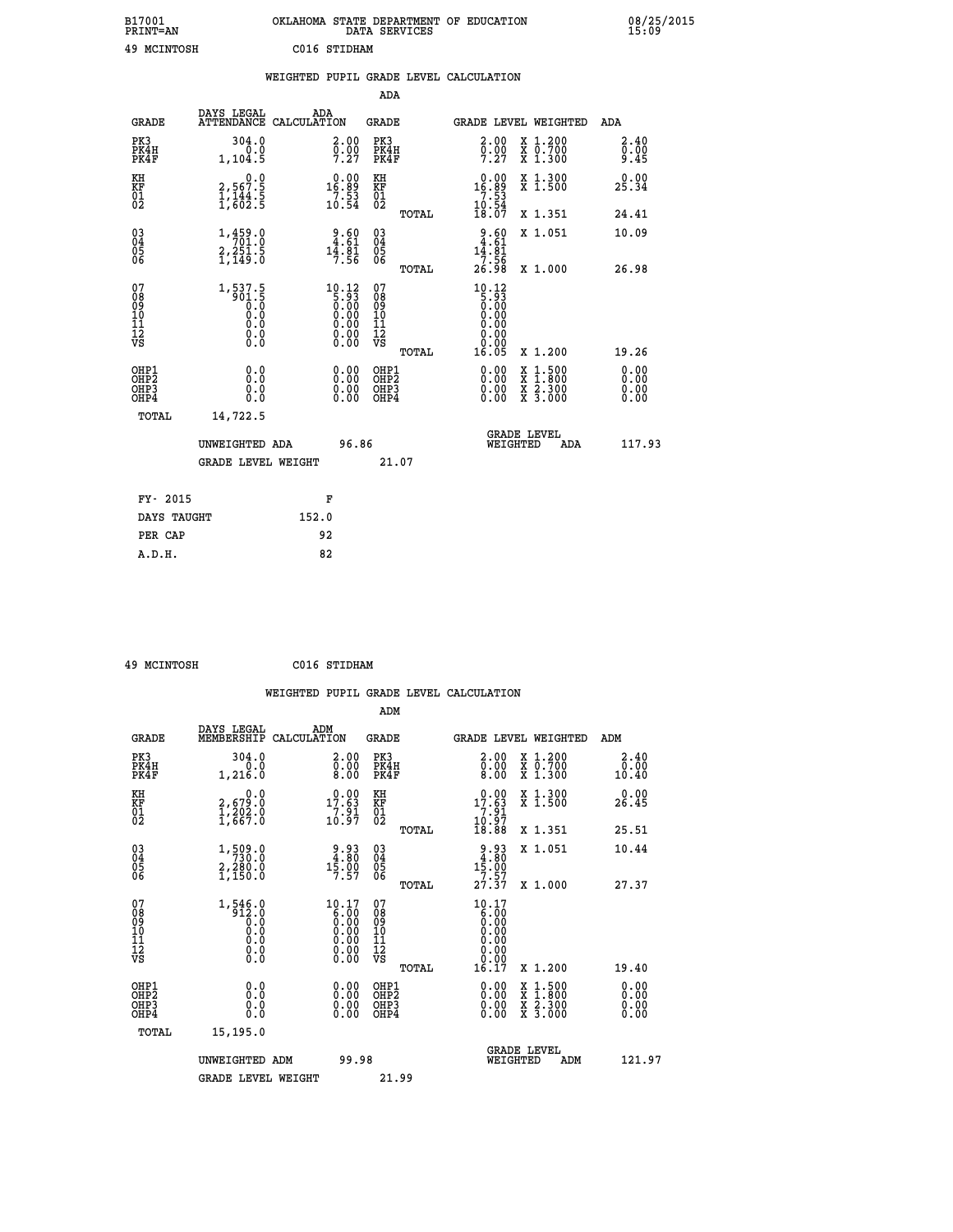| B17001<br>PRINT=AN | OKLAHOMA STATE DEPARTMENT OF EDUCATION<br>DATA SERVICES | 08/25/2015<br>15:09 |
|--------------------|---------------------------------------------------------|---------------------|
| 49 MCINTOSH        | I001 EUFAULA                                            |                     |

| <b>ELCTMIONII</b>                                                  |                                                                                                                                                 |       | TAAT RALVAN                                                              |                                          |       |                                                                                      |                                                                                                                                              |                       |
|--------------------------------------------------------------------|-------------------------------------------------------------------------------------------------------------------------------------------------|-------|--------------------------------------------------------------------------|------------------------------------------|-------|--------------------------------------------------------------------------------------|----------------------------------------------------------------------------------------------------------------------------------------------|-----------------------|
|                                                                    |                                                                                                                                                 |       |                                                                          |                                          |       | WEIGHTED PUPIL GRADE LEVEL CALCULATION                                               |                                                                                                                                              |                       |
|                                                                    |                                                                                                                                                 |       |                                                                          | <b>ADA</b>                               |       |                                                                                      |                                                                                                                                              |                       |
| <b>GRADE</b>                                                       | DAYS LEGAL<br>ATTENDANCE CALCULATION                                                                                                            |       | ADA                                                                      | <b>GRADE</b>                             |       |                                                                                      | GRADE LEVEL WEIGHTED                                                                                                                         | ADA                   |
| PK3<br>PK4H<br>PK4F                                                | 767.0<br>0.0<br>8,941.0                                                                                                                         |       | $\frac{4.79}{0.00}$<br>55.88                                             | PK3<br>PK4H<br>PK4F                      |       | $\frac{4.79}{0.00}$<br>55.88                                                         | X 1.200<br>X 0.700<br>X 1.300                                                                                                                | 5.75<br>0.00<br>72.64 |
| KH<br>KF<br>01<br>02                                               | $\begin{smallmatrix} & & 0.0\ 12,535.0\ 12,688.0\ 14,540.5 \end{smallmatrix}$                                                                   |       | 78.34<br>78.34<br>79.30<br>90.88                                         | KH<br>KF<br>01<br>02                     |       | $\begin{smallmatrix} &0.00\\ 78.34\\ 79.30\\ 90.88\\ 170.18\end{smallmatrix}$        | X 1.300<br>X 1.500                                                                                                                           | 0.00<br>117.51        |
|                                                                    |                                                                                                                                                 |       |                                                                          |                                          | TOTAL |                                                                                      | X 1.351                                                                                                                                      | 229.91                |
| $\begin{smallmatrix} 03 \\[-4pt] 04 \end{smallmatrix}$<br>Ŏ5<br>06 | $\begin{smallmatrix} 14\,,\,679\,.5\ 11\,,\,980\,.5\ 14\,,\,611\,.5\ 15\,,\,333\,.5 \end{smallmatrix}$                                          |       | 91.75<br>74.88<br>91.32<br>95.83                                         | $\substack{03 \\ 04}$<br>$\frac{05}{06}$ |       | $\begin{array}{c} 91.75 \\ 74.88 \\ 91.32 \\ 95.83 \\ 262.03 \end{array}$            | X 1.051                                                                                                                                      | 96.43                 |
|                                                                    |                                                                                                                                                 |       |                                                                          |                                          | TOTAL |                                                                                      | X 1.000                                                                                                                                      | 262.03                |
| 07<br>08<br>09<br>10<br>11<br>12<br>VS                             | $\begin{smallmatrix} 11,798\cdot 5\\ 11,575\cdot 0\\ 13,367\cdot 0\\ 13,323\cdot 0\\ 11,741\cdot 0\\ 12,558\cdot 0\\ 0\cdot 0\end{smallmatrix}$ |       | $73.74$<br>$72.34$<br>$83.54$<br>$83.27$<br>$73.38$<br>$78.49$<br>$0.00$ | 07<br>08<br>09<br>11<br>11<br>12<br>VS   |       | $73.74$<br>$72.34$<br>$83.54$<br>$83.27$<br>$73.38$<br>$78.49$<br>$0.00$<br>$464.76$ | X 1.200                                                                                                                                      | 557.71                |
| OHP1                                                               | 0.0                                                                                                                                             |       | 0.00                                                                     | OHP1<br>OHP2                             | TOTAL | 0.00                                                                                 |                                                                                                                                              | 0.00                  |
| OHP2<br>OHP3<br>OHP4                                               | Ŏ.Ŏ<br>0.0<br>0.0                                                                                                                               |       | $0.00$<br>0.00                                                           | OHP3<br>OHP4                             |       | 0.00<br>0.00                                                                         | $\begin{smallmatrix} \mathtt{X} & 1\cdot500 \\ \mathtt{X} & 1\cdot800 \\ \mathtt{X} & 2\cdot300 \\ \mathtt{X} & 3\cdot000 \end{smallmatrix}$ | 0.ŎŎ<br>0.00<br>0.00  |
| TOTAL                                                              | 180,439.0                                                                                                                                       |       |                                                                          |                                          |       |                                                                                      |                                                                                                                                              |                       |
|                                                                    | UNWEIGHTED ADA                                                                                                                                  |       | 1,127.73                                                                 |                                          |       |                                                                                      | <b>GRADE LEVEL</b><br>WEIGHTED<br>ADA                                                                                                        | 1,341.98              |
|                                                                    | GRADE LEVEL WEIGHT                                                                                                                              |       |                                                                          | 214.25                                   |       |                                                                                      |                                                                                                                                              |                       |
| FY- 2015                                                           |                                                                                                                                                 |       | F                                                                        |                                          |       |                                                                                      |                                                                                                                                              |                       |
| DAYS TAUGHT                                                        |                                                                                                                                                 | 160.0 |                                                                          |                                          |       |                                                                                      |                                                                                                                                              |                       |
| PER CAP                                                            |                                                                                                                                                 |       | 59                                                                       |                                          |       |                                                                                      |                                                                                                                                              |                       |

 **49 MCINTOSH I001 EUFAULA**

 **A.D.H. 1,109**

 **WEIGHTED PUPIL GRADE LEVEL CALCULATION ADM DAYS LEGAL ADM**

| <b>GRADE</b>                                       | DAYS TEGAT<br>MEMBERSHIP                                                                                                         | ADM<br>CALCULATION                                         | <b>GRADE</b>                                       |       |                                                                                      |          | <b>GRADE LEVEL WEIGHTED</b>                                                                                                               | ADM                          |
|----------------------------------------------------|----------------------------------------------------------------------------------------------------------------------------------|------------------------------------------------------------|----------------------------------------------------|-------|--------------------------------------------------------------------------------------|----------|-------------------------------------------------------------------------------------------------------------------------------------------|------------------------------|
| PK3<br>PK4H<br>PK4F                                | 796.0<br>0.0<br>9,635.0                                                                                                          | $\begin{smallmatrix} 4.98\ 0.00\\ 6.22 \end{smallmatrix}$  | PK3<br>PK4H<br>PK4F                                |       | 0.98<br>60.22                                                                        |          | X 1.200<br>X 0.700<br>X 1.300                                                                                                             | 5.98<br>0.00<br>78.29        |
| KH<br>KF<br>01<br>02                               | 0.0<br>13,652:0<br>13,668:0<br>15,508:0                                                                                          | 85.33<br>85.33<br>85.43<br>96.93                           | KH<br>KF<br>01<br>02                               |       | $\begin{smallmatrix} 0.00\\85.33\\85.43\\96.93\\182.36 \end{smallmatrix}$            |          | X 1.300<br>X 1.500                                                                                                                        | 0.00<br>128.00               |
|                                                    |                                                                                                                                  |                                                            |                                                    | TOTAL |                                                                                      |          | X 1.351                                                                                                                                   | 246.37                       |
| $\begin{matrix} 03 \\ 04 \\ 05 \\ 06 \end{matrix}$ | 15,621.0<br>12,736.0<br>15,711.0                                                                                                 | 97.63<br>79.60<br>98.19<br>102.57                          | $\begin{matrix} 03 \\ 04 \\ 05 \\ 06 \end{matrix}$ |       | $\begin{smallmatrix} 97.63 \\ 79.60 \\ 98.19 \\ 102.57 \\ 280.36 \end{smallmatrix}$  |          | X 1.051                                                                                                                                   | 102.61                       |
|                                                    | 16,411.0                                                                                                                         |                                                            |                                                    | TOTAL |                                                                                      |          | X 1.000                                                                                                                                   | 280.36                       |
| 07<br>08<br>09<br>101<br>112<br>VS                 | $\begin{smallmatrix} 12, 629 & 0\\ 12, 449 & 0\\ 14, 461 & 0\\ 14, 209 & 0\\ 12, 446 & 0\\ 13, 453 & 0 \end{smallmatrix}$<br>0.0 | 78.93<br>77.81<br>90.38<br>88.81<br>77.79<br>74.08<br>0.00 | 07<br>08<br>09<br>10<br>11<br>12<br>νs             |       | $77.81$<br>$77.81$<br>$90.38$<br>$98.81$<br>$77.79$<br>$84.08$<br>$0.00$<br>$497.80$ |          |                                                                                                                                           |                              |
|                                                    |                                                                                                                                  |                                                            |                                                    | TOTAL |                                                                                      |          | X 1.200                                                                                                                                   | 597.36                       |
| OHP1<br>OHP2<br>OH <sub>P3</sub><br>OHP4           | 0.0<br>0.0<br>0.0                                                                                                                | $0.00$<br>$0.00$<br>0.00                                   | OHP1<br>OHP <sub>2</sub><br>OHP3<br>OHP4           |       | $0.00$<br>$0.00$<br>0.00                                                             |          | $\begin{smallmatrix} \mathtt{X} & 1\cdot500\\ \mathtt{X} & 1\cdot800\\ \mathtt{X} & 2\cdot300\\ \mathtt{X} & 3\cdot000 \end{smallmatrix}$ | 0.00<br>0.00<br>0.00<br>0.00 |
| TOTAL                                              | 193,385.0                                                                                                                        |                                                            |                                                    |       |                                                                                      |          |                                                                                                                                           |                              |
|                                                    | UNWEIGHTED                                                                                                                       | 1,208.68<br>ADM                                            |                                                    |       |                                                                                      | WEIGHTED | <b>GRADE LEVEL</b><br>ADM                                                                                                                 | 1,438.97                     |
|                                                    | <b>GRADE LEVEL WEIGHT</b>                                                                                                        |                                                            | 230.29                                             |       |                                                                                      |          |                                                                                                                                           |                              |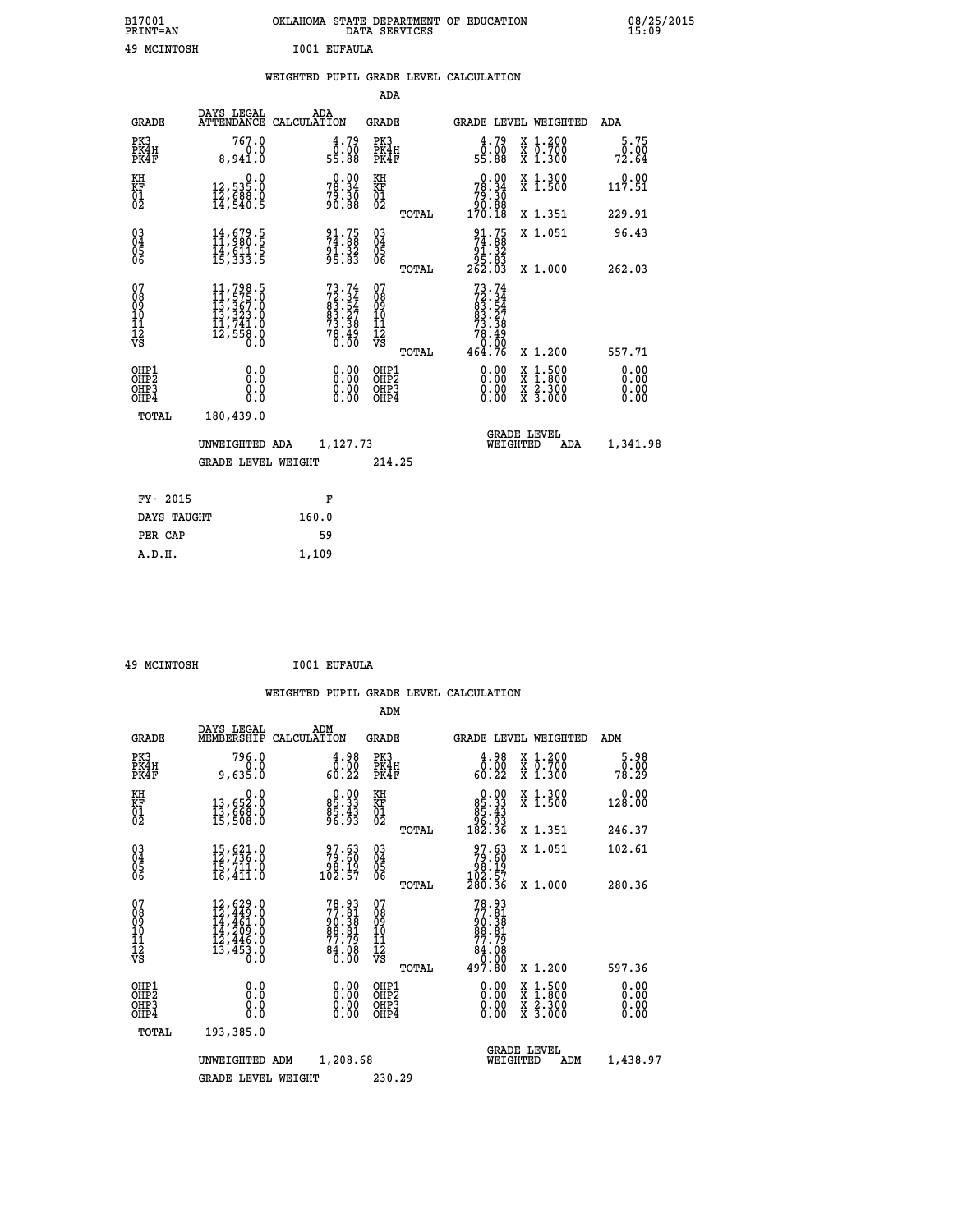| B17001<br><b>PRINT=AN</b> | OKLAHOMA STATE DEPARTMENT OF EDUCATION<br>DATA SERVICES | 08/25/2015<br>15:09 |
|---------------------------|---------------------------------------------------------|---------------------|
| 49<br>MCINTOSH            | 1019 CHECOTAH                                           |                     |

|                                                                    |                                                                                                                                                                                                   | WEIGHTED PUPIL GRADE LEVEL CALCULATION                                                                               |                                        |       |                                                                                                          |                                                    |                              |
|--------------------------------------------------------------------|---------------------------------------------------------------------------------------------------------------------------------------------------------------------------------------------------|----------------------------------------------------------------------------------------------------------------------|----------------------------------------|-------|----------------------------------------------------------------------------------------------------------|----------------------------------------------------|------------------------------|
|                                                                    |                                                                                                                                                                                                   |                                                                                                                      | ADA                                    |       |                                                                                                          |                                                    |                              |
| <b>GRADE</b>                                                       | DAYS LEGAL                                                                                                                                                                                        | ADA<br>ATTENDANCE CALCULATION                                                                                        | <b>GRADE</b>                           |       |                                                                                                          | GRADE LEVEL WEIGHTED                               | ADA                          |
| PK3<br>PK4H<br>PK4F                                                | 965.0<br>0.0<br>13,812.0                                                                                                                                                                          | 5.64<br>ō:ŏō<br>80:77                                                                                                | PK3<br>PK4H<br>PK4F                    |       | 5.64<br>0.00<br>80.77                                                                                    | X 1.200<br>X 0.700<br>X 1.300                      | 6.77<br>0.00<br>105.00       |
| KH<br>KF<br>01<br>02                                               | 0.0<br>18,483.0<br>21,866.5<br>19,234.5                                                                                                                                                           | $\begin{smallmatrix} &0.00\\ 108.09\\ 127.87\\ 112.48\end{smallmatrix}$                                              | KH<br>KF<br>01<br>02                   |       | $\begin{smallmatrix} &0.00\\ 108.09\\ 127.87\\ 112.48\\ 240.35 \end{smallmatrix}$                        | X 1.300<br>X 1.500                                 | $0.00$<br>162.14             |
|                                                                    |                                                                                                                                                                                                   |                                                                                                                      |                                        | TOTAL |                                                                                                          | X 1.351                                            | 324.71                       |
| $\begin{smallmatrix} 03 \\[-4pt] 04 \end{smallmatrix}$<br>Ŏ5<br>ŎĞ | 18, 314.5<br>13, 652.0<br>īč, ŠŠĪ.Ŏ<br>15,451.O                                                                                                                                                   | 107.10<br>ة: ۋۈ<br>90.36                                                                                             | $\substack{03 \\ 04}$<br>Ŏ5<br>06      |       | 107.10<br>36: وَوُ<br>36: 90<br>269: 50                                                                  | X 1.051                                            | 112.56                       |
|                                                                    |                                                                                                                                                                                                   |                                                                                                                      |                                        | TOTAL |                                                                                                          | X 1.000                                            | 269.50                       |
| 07<br>08<br>09<br>10<br>11<br>12<br>VS                             | $\begin{smallmatrix} 19 \,, & 056 \,, & 5 \\ 18 \,, & 101 \,, & 5 \\ 18 \,, & 639 \,, & 0 \\ 18 \,, & 739 \,, & 5 \\ 15 \,, & 866 \,, & 5 \\ 19 \,, & 066 \,, & 0 \\ 0 \,, & 0 \end{smallmatrix}$ | $\begin{array}{c} 111\cdot 44\\105\cdot 86\\109\cdot 00\\109\cdot 59\\92\cdot 79\\111\cdot 50\\0\cdot 00\end{array}$ | 07<br>08<br>09<br>11<br>11<br>12<br>VS | TOTAL | $\begin{array}{c} 111.44 \\ 105.86 \\ 109.00 \\ 109.59 \\ 92.79 \\ 111.50 \end{array}$<br>0.00<br>640.18 | X 1.200                                            | 768.22                       |
| OHP1<br>OHP2<br>OHP3<br>OHP4                                       | 874.0<br>0.0<br>0.0<br>0.0                                                                                                                                                                        | $\frac{5 \cdot 11}{0 \cdot 00}$<br>$\begin{smallmatrix} 0.00 \ 0.00 \end{smallmatrix}$                               | OHP1<br>OHP2<br>OHP3<br>OHP4           |       | $\frac{5 \cdot 11}{0 \cdot 00}$<br>0.00<br>0.00                                                          | $1:500$<br>$1:800$<br>X<br>X<br>X 2.300<br>X 3.000 | 7.67<br>0.00<br>0.00<br>0.00 |
| <b>TOTAL</b>                                                       | 249,102.5                                                                                                                                                                                         |                                                                                                                      |                                        |       |                                                                                                          |                                                    |                              |
|                                                                    | UNWEIGHTED ADA                                                                                                                                                                                    | 1,456.74                                                                                                             |                                        |       | WEIGHTED                                                                                                 | <b>GRADE LEVEL</b><br>ADA                          | 1,756.57                     |
|                                                                    | <b>GRADE LEVEL WEIGHT</b>                                                                                                                                                                         |                                                                                                                      | 299.83                                 |       |                                                                                                          |                                                    |                              |
| FY- 2015                                                           |                                                                                                                                                                                                   | F                                                                                                                    |                                        |       |                                                                                                          |                                                    |                              |
| DAYS TAUGHT                                                        |                                                                                                                                                                                                   | 171.0                                                                                                                |                                        |       |                                                                                                          |                                                    |                              |
| PER CAP                                                            |                                                                                                                                                                                                   | 64                                                                                                                   |                                        |       |                                                                                                          |                                                    |                              |

 **49 MCINTOSH I019 CHECOTAH**

 **A.D.H. 1,281**

 **ADM**

| <b>GRADE</b>                                                       | DAYS LEGAL                                                                  | ADM<br>MEMBERSHIP CALCULATION                                                                         | <b>GRADE</b>                                                              |       |                                                                                          | <b>GRADE LEVEL WEIGHTED</b>              | ADM                          |
|--------------------------------------------------------------------|-----------------------------------------------------------------------------|-------------------------------------------------------------------------------------------------------|---------------------------------------------------------------------------|-------|------------------------------------------------------------------------------------------|------------------------------------------|------------------------------|
| PK3<br>PK4H<br>PK4F                                                | 965.0<br>0.0<br>14,853.0                                                    | 5.64<br>0.00<br>86.86                                                                                 | PK3<br>PK4H<br>PK4F                                                       |       | 5.64<br>0.00<br>86.86                                                                    | X 1.200<br>X 0.700<br>X 1.300            | 6.77<br>0.00<br>112.92       |
| KH<br><b>KF</b><br>01<br>02                                        | 0.0<br>19,741:0<br>23,185:0<br>20,457:0                                     | $\begin{array}{r} 0.00 \\ 115.44 \\ 135.58 \\ 119.63 \end{array}$                                     | KH<br>KF<br>01<br>02                                                      |       | $\begin{array}{c} 0.00 \\ 115.44 \\ 135.58 \\ 119.63 \\ 255.21 \end{array}$              | X 1.300<br>X 1.500                       | 0.00<br>173.16               |
|                                                                    |                                                                             |                                                                                                       |                                                                           | TOTAL |                                                                                          | X 1.351                                  | 344.79                       |
| $\begin{smallmatrix} 03 \\[-4pt] 04 \end{smallmatrix}$<br>Ŏ5<br>06 | 19,007.0<br>14,489.0<br>17,343.0<br>16,563.0                                | $111.15$<br>84.73<br>$\frac{101.42}{96.86}$                                                           | $\begin{smallmatrix} 03 \\[-4pt] 04 \end{smallmatrix}$<br>$\frac{05}{06}$ |       | 111.15<br>$\begin{array}{r} 184.73 \\ 101.42 \\ 96.86 \\ 283.01 \end{array}$             | X 1.051                                  | 116.82                       |
|                                                                    |                                                                             |                                                                                                       |                                                                           | TOTAL |                                                                                          | X 1.000                                  | 283.01                       |
| 07<br>08<br>09<br>101<br>11<br>12<br>VS                            | 20,254.0<br>19,231.0<br>20,063:0<br>20,014:0<br>17,036:0<br>20,483.0<br>0.0 | $118.44$<br>$112.46$<br>$117.33$<br>117.04<br>99.63<br>$1\bar{1}\bar{9}\cdot\bar{7}\bar{8}$<br>$0.00$ | 07<br>08<br>09<br>11<br>11<br>12<br>VS                                    | TOTAL | $118.44$<br>$112.46$<br>$117.33$<br>$117.04$<br>$19.63$<br>$119.78$<br>$-0.00$<br>684.68 | X 1.200                                  | 821.62                       |
| OHP1<br>OHP <sub>2</sub><br>OHP3<br>OHP4                           | 900.0<br>0.0<br>0.0<br>0.0                                                  | $\begin{smallmatrix} 5.26 \ 0.00 \ 0.00 \end{smallmatrix}$<br>0.00                                    | OHP1<br>OHP <sub>2</sub><br>OHP3<br>OHP4                                  |       | $\frac{5.26}{0.00}$<br>0.00                                                              | X 1:500<br>X 1:800<br>X 2:300<br>X 3:000 | 7.89<br>0.00<br>0.00<br>0.00 |
| TOTAL                                                              | 264,584.0                                                                   |                                                                                                       |                                                                           |       |                                                                                          |                                          |                              |
|                                                                    | UNWEIGHTED                                                                  | 1,547.25<br>ADM                                                                                       |                                                                           |       | WEIGHTED                                                                                 | <b>GRADE LEVEL</b><br>ADM                | 1,866.98                     |
|                                                                    | <b>GRADE LEVEL WEIGHT</b>                                                   |                                                                                                       | 319.73                                                                    |       |                                                                                          |                                          |                              |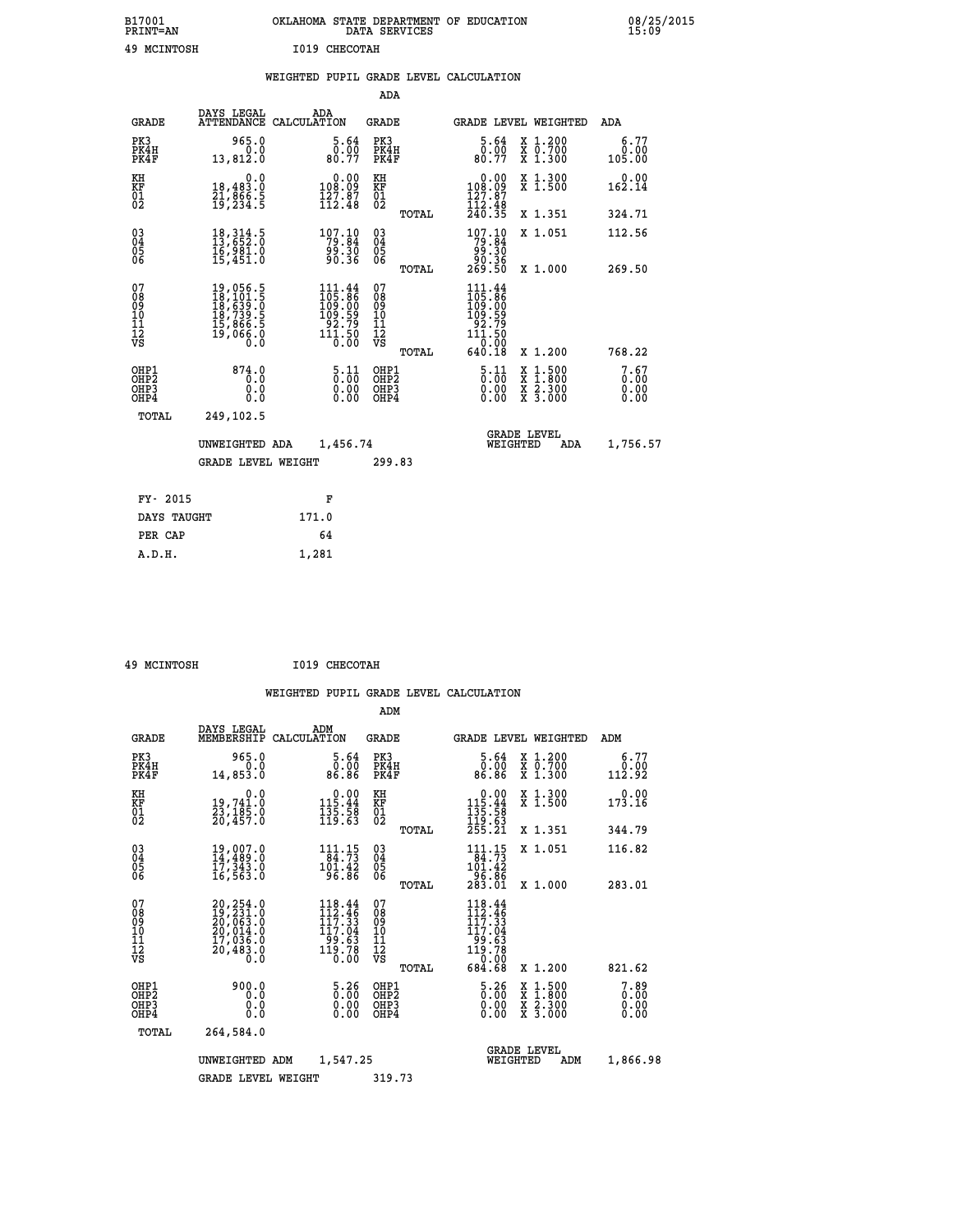| B17001<br><b>PRINT=AN</b> | OKLAHOMA STATE DEPARTMENT OF EDUCATION<br>DATA SERVICES |  |
|---------------------------|---------------------------------------------------------|--|
| 49 MCINTOSH               | T027 MTDWAY                                             |  |

**CON** 08/25/2015

|                                                                    |                                                                                     | WEIGHTED PUPIL GRADE LEVEL CALCULATION                                                                                         |                                        |       |                                                                            |                                                                     |                              |
|--------------------------------------------------------------------|-------------------------------------------------------------------------------------|--------------------------------------------------------------------------------------------------------------------------------|----------------------------------------|-------|----------------------------------------------------------------------------|---------------------------------------------------------------------|------------------------------|
|                                                                    |                                                                                     |                                                                                                                                | <b>ADA</b>                             |       |                                                                            |                                                                     |                              |
| <b>GRADE</b>                                                       | DAYS LEGAL<br><b>ATTENDANCE</b>                                                     | ADA<br>CALCULATION                                                                                                             | <b>GRADE</b>                           |       |                                                                            | GRADE LEVEL WEIGHTED                                                | ADA                          |
| PK3<br>PK4H<br>PK4F                                                | 0.0<br>0.0<br>1,104.5                                                               | $0.00$<br>$0.00$<br>$7.51$                                                                                                     | PK3<br>PK4H<br>PK4F                    |       | 0.00<br>$0.00$<br>7.51                                                     | X 1.200<br>X 0.700<br>X 1.300                                       | 0.00<br>0.00<br>9.76         |
| KH<br>KF<br>01<br>02                                               | 0.0<br>1,538:0<br>2,080:5<br>1,945:5                                                | $\begin{smallmatrix} 0.00\\ 10.46\\ 14.15\\ 13.23 \end{smallmatrix}$                                                           | KH<br>KF<br>01<br>02                   |       | $\begin{array}{r} 0.00 \\ 10.46 \\ 14.15 \\ 13.23 \\ 27.38 \end{array}$    | X 1.300<br>X 1.500                                                  | 0.00<br>15.69                |
|                                                                    |                                                                                     |                                                                                                                                |                                        | TOTAL |                                                                            | X 1.351                                                             | 36.99                        |
| $\begin{smallmatrix} 03 \\[-4pt] 04 \end{smallmatrix}$<br>Ŏ5<br>06 | 2,972.5<br>$\frac{27}{3}$ , $\frac{745}{073}$ . 0                                   | $\frac{14}{13}:\frac{10}{23}$<br>$\frac{18.67}{20.90}$                                                                         | $\substack{03 \\ 04}$<br>05<br>06      |       | $\frac{14}{13}:\frac{10}{23}$<br>18:67<br>20.90<br>52.80                   | X 1.051                                                             | 14.82                        |
|                                                                    |                                                                                     |                                                                                                                                |                                        | TOTAL |                                                                            | X 1.000                                                             | 52.80                        |
| 07<br>08<br>09<br>101<br>112<br>VS                                 | $1,970.0$<br>$2,072.5$<br>$2,463.5$<br>$2,732.5$<br>$1,867.0$<br>$2,303.5$<br>$0.0$ | $\begin{array}{l} 13.40 \\[-4pt] 14.10 \\[-4pt] 16.76 \\[-4pt] 18.59 \\[-4pt] 12.70 \\[-4pt] 15.67 \\[-4pt] 15.60 \end{array}$ | 07<br>08<br>09<br>11<br>11<br>12<br>VS | TOTAL | 13.40<br>14.10<br>16.76<br>18.59<br>12.70<br>$\frac{15.67}{0.00}$<br>91.22 | X 1.200                                                             | 109.46                       |
| OHP1<br>OHP2<br>OHP3<br>OHP4                                       | 0.0<br>0.0<br>Ō.Ō                                                                   | 0.00<br>$\begin{smallmatrix} 0.00 \ 0.00 \end{smallmatrix}$                                                                    | OHP1<br>OHP2<br>OHP3<br>OHP4           |       | 0.00<br>0.00<br>0.00                                                       | $1:500$<br>$1:800$<br>X<br>X<br>$\frac{x}{x}$ $\frac{5:300}{3:000}$ | 0.00<br>0.00<br>0.00<br>0.00 |
| <b>TOTAL</b>                                                       | 29,913.5                                                                            |                                                                                                                                |                                        |       |                                                                            |                                                                     |                              |
|                                                                    | UNWEIGHTED ADA                                                                      | 203.47                                                                                                                         |                                        |       |                                                                            | GRADE LEVEL<br>WEIGHTED<br>ADA                                      | 239.52                       |
|                                                                    | <b>GRADE LEVEL WEIGHT</b>                                                           |                                                                                                                                | 36.05                                  |       |                                                                            |                                                                     |                              |
| FY- 2015                                                           |                                                                                     | F                                                                                                                              |                                        |       |                                                                            |                                                                     |                              |
| DAYS TAUGHT                                                        |                                                                                     | 147.0                                                                                                                          |                                        |       |                                                                            |                                                                     |                              |
| PER CAP                                                            |                                                                                     | 92                                                                                                                             |                                        |       |                                                                            |                                                                     |                              |

 **49 MCINTOSH I027 MIDWAY**

|                                                      |                                                                         |                                                                                                                                 |                                                     | WEIGHTED PUPIL GRADE LEVEL CALCULATION                                                                                                                                                                                                                                         |                                          |                       |
|------------------------------------------------------|-------------------------------------------------------------------------|---------------------------------------------------------------------------------------------------------------------------------|-----------------------------------------------------|--------------------------------------------------------------------------------------------------------------------------------------------------------------------------------------------------------------------------------------------------------------------------------|------------------------------------------|-----------------------|
|                                                      |                                                                         |                                                                                                                                 | ADM                                                 |                                                                                                                                                                                                                                                                                |                                          |                       |
| <b>GRADE</b>                                         | DAYS LEGAL<br>MEMBERSHIP                                                | ADM<br>CALCULATION                                                                                                              | <b>GRADE</b>                                        | <b>GRADE LEVEL WEIGHTED</b>                                                                                                                                                                                                                                                    |                                          | ADM                   |
| PK3<br>PK4H<br>PK4F                                  | 0.0<br>0.0<br>1,157.0                                                   | $0.00$<br>$0.00$<br>7.87                                                                                                        | PK3<br>PK4H<br>PK4F                                 | $0.00$<br>$0.00$<br>7.87                                                                                                                                                                                                                                                       | X 1.200<br>X 0.700<br>X 1.300            | 0.00<br>0.00<br>10.23 |
| KH<br>KF<br>01<br>02                                 | $\begin{smallmatrix}&&&0.0\\1.713.0\\2.183.0\\2.133.0\end{smallmatrix}$ | $\begin{array}{c} 0.00 \\ 11.65 \\ 14.85 \\ 14.51 \end{array}$                                                                  | KH<br>KF<br>01<br>02                                | $\begin{array}{r} 0.00 \\ 11.65 \\ 14.85 \\ 14.51 \\ 29.36 \end{array}$                                                                                                                                                                                                        | X 1.300<br>X 1.500                       | 0.00<br>17.48         |
|                                                      |                                                                         |                                                                                                                                 | TOTAL                                               |                                                                                                                                                                                                                                                                                | X 1.351                                  | 39.67                 |
| $\begin{matrix} 03 \\ 04 \\ 05 \\ 06 \end{matrix}$   | $2,199.0$<br>$2,964.0$<br>$2,920.0$<br>$3,241.0$                        | $14.96$<br>$14.04$<br>$19.86$<br>$22.05$                                                                                        | $\begin{array}{c} 03 \\ 04 \\ 05 \\ 06 \end{array}$ | $14.96$<br>$14.04$<br>$19.86$<br>$22.05$<br>$55.95$                                                                                                                                                                                                                            | X 1.051                                  | 15.72                 |
|                                                      |                                                                         |                                                                                                                                 | TOTAL                                               |                                                                                                                                                                                                                                                                                | X 1.000                                  | 55.95                 |
| 07<br>08<br>09<br>101<br>112<br>VS                   | 2,073.0<br>2,173.0<br>2,634.0<br>2,900.0<br>1,991.0<br>2,435.0<br>0.0   | $\begin{smallmatrix} 14\cdot 10\\ 14\cdot 78\\ 17\cdot 92\\ 19\cdot 73\\ 13\cdot 54\\ 16\cdot 56\\ 0\cdot 00 \end{smallmatrix}$ | 07<br>08<br>09<br>11<br>11<br>12<br>VS<br>TOTAL     | 14.10<br>$14.782$<br>$17.923$<br>$19.73$<br>$13.54$<br>$16.56$<br>$0.003$<br>96.63                                                                                                                                                                                             | X 1.200                                  | 115.96                |
|                                                      |                                                                         |                                                                                                                                 |                                                     |                                                                                                                                                                                                                                                                                |                                          |                       |
| OHP1<br>OHP2<br>OH <sub>P3</sub><br>OH <sub>P4</sub> | 0.0<br>0.000                                                            | $\begin{smallmatrix} 0.00 \ 0.00 \ 0.00 \ 0.00 \end{smallmatrix}$                                                               | OHP1<br>OHP2<br>OHP3<br>OHP4                        | $\begin{smallmatrix} 0.00 & 0.00 & 0.00 & 0.00 & 0.00 & 0.00 & 0.00 & 0.00 & 0.00 & 0.00 & 0.00 & 0.00 & 0.00 & 0.00 & 0.00 & 0.00 & 0.00 & 0.00 & 0.00 & 0.00 & 0.00 & 0.00 & 0.00 & 0.00 & 0.00 & 0.00 & 0.00 & 0.00 & 0.00 & 0.00 & 0.00 & 0.00 & 0.00 & 0.00 & 0.00 & 0.0$ | X 1:500<br>X 1:800<br>X 2:300<br>X 3:000 | 0.00<br>0.00<br>0.00  |
| TOTAL                                                | 31,816.0                                                                |                                                                                                                                 |                                                     |                                                                                                                                                                                                                                                                                |                                          |                       |
|                                                      | UNWEIGHTED ADM                                                          | 216.42                                                                                                                          |                                                     | GRADE LEVEL<br>WEIGHTED                                                                                                                                                                                                                                                        | ADM                                      | 255.01                |
|                                                      | <b>GRADE LEVEL WEIGHT</b>                                               |                                                                                                                                 | 38.59                                               |                                                                                                                                                                                                                                                                                |                                          |                       |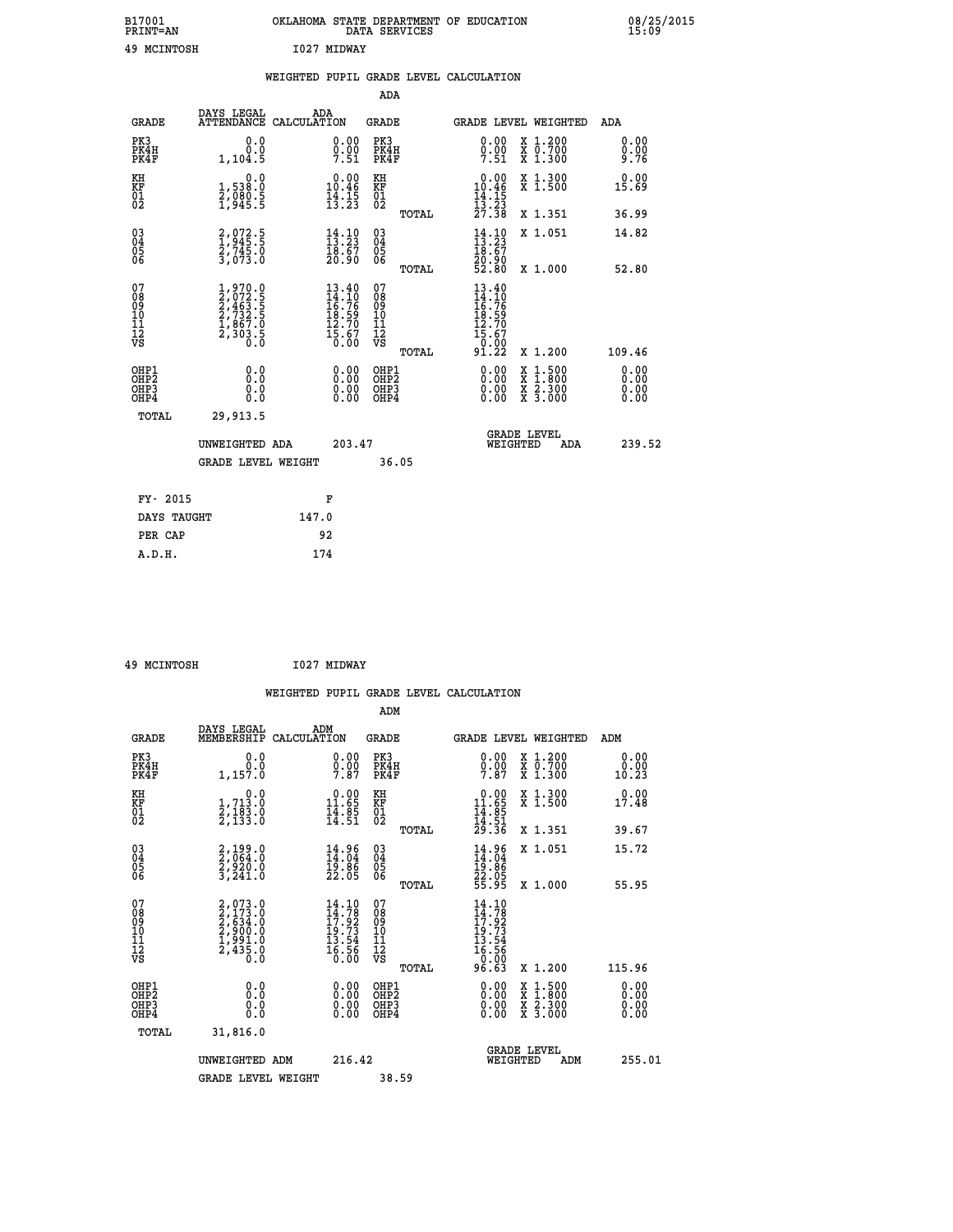| B17001<br><b>PRINT=AN</b> |            | OKLAHOMA STATE DEPARTMENT OF EDUCATION<br>DATA SERVICES |  |
|---------------------------|------------|---------------------------------------------------------|--|
| 49 MCINTOSH               | 1064 HANNA |                                                         |  |

|                                                    |                                                                                                             | WEIGHTED PUPIL GRADE LEVEL CALCULATION                                                        |                                        |       |                                                                               |                                          |                              |
|----------------------------------------------------|-------------------------------------------------------------------------------------------------------------|-----------------------------------------------------------------------------------------------|----------------------------------------|-------|-------------------------------------------------------------------------------|------------------------------------------|------------------------------|
|                                                    |                                                                                                             |                                                                                               | <b>ADA</b>                             |       |                                                                               |                                          |                              |
| <b>GRADE</b>                                       |                                                                                                             | DAYS LEGAL ADA ATTENDANCE CALCULATION                                                         | <b>GRADE</b>                           |       |                                                                               | GRADE LEVEL WEIGHTED                     | ADA                          |
| PK3<br>PK4H<br>PK4F                                | 0.0<br>ة:ة<br>946.0                                                                                         | $\substack{0.00\\0.00\\5.91}$                                                                 | PK3<br>PK4H<br>PK4F                    |       | 0.00<br>$0.00$<br>5.91                                                        | X 1.200<br>X 0.700<br>X 1.300            | 0.00<br>0.00<br>7.68         |
| KH<br>KF<br>01<br>02                               | 0.0<br>628:5<br>1,390:5<br>912:5                                                                            | $\begin{smallmatrix} 0.00\ 3.93\ 8.69\ 5.70 \end{smallmatrix}$                                | KH<br>KF<br>01<br>02                   |       | $\begin{smallmatrix} 0.00\\ 3.93\\ 8.69\\ 5.70\\ 14.39 \end{smallmatrix}$     | X 1.300<br>X 1.500                       | 0.00<br>5.90                 |
|                                                    |                                                                                                             |                                                                                               |                                        | TOTAL |                                                                               | X 1.351                                  | 19.44                        |
| $\begin{matrix} 03 \\ 04 \\ 05 \\ 06 \end{matrix}$ | $\begin{smallmatrix} 669.0\\ 1,330.0\\ 1,017.5\\ 1,159.5 \end{smallmatrix}$                                 | $\begin{array}{c} 4.18 \\ 8.31 \\ 6.36 \\ 7.25 \end{array}$                                   | 03<br>04<br>05<br>06                   |       | $\begin{array}{c} 4.18 \\ 8.31 \\ 6.36 \\ 7.25 \\ 21.92 \end{array}$          | X 1.051                                  | 4.39                         |
|                                                    |                                                                                                             |                                                                                               |                                        | TOTAL |                                                                               | X 1.000                                  | 21.92                        |
| 07<br>08901112<br>1112<br>VS                       | $\begin{smallmatrix} 1,106.0\\ 1,035.5\\ 447.0\\ 493.0\\ 1,693.0\\ 1,539.0\\ 753.5\\ 0.0 \end{smallmatrix}$ | $\begin{smallmatrix} 6.91 \\ 6.47 \\ 2.79 \\ 10.58 \\ 9.62 \\ 4.71 \\ 0.00 \end{smallmatrix}$ | 07<br>08<br>09<br>11<br>11<br>12<br>VS | TOTAL | $6.91$<br>$6.47$<br>$10.58$<br>$10.58$<br>$9.62$<br>$4.71$<br>$0.08$<br>41.08 | X 1.200                                  | 49.30                        |
| OHP1<br>OHP2<br>OHP3<br>OHP4                       | 0.0<br>0.0<br>0.0                                                                                           | $\begin{smallmatrix} 0.00 \ 0.00 \ 0.00 \ 0.00 \end{smallmatrix}$                             | OHP1<br>OHP2<br>OHP3<br>OHP4           |       |                                                                               | X 1:500<br>X 1:800<br>X 2:300<br>X 3:000 | 0.00<br>0.00<br>0.00<br>0.00 |
| TOTAL                                              | 14,627.5                                                                                                    |                                                                                               |                                        |       |                                                                               |                                          |                              |
|                                                    | UNWEIGHTED ADA                                                                                              | 91.41                                                                                         |                                        |       | WEIGHTED                                                                      | <b>GRADE LEVEL</b><br>ADA                | 108.63                       |
|                                                    | <b>GRADE LEVEL WEIGHT</b>                                                                                   |                                                                                               | 17.22                                  |       |                                                                               |                                          |                              |
| FY- 2015                                           |                                                                                                             | F                                                                                             |                                        |       |                                                                               |                                          |                              |
| DAYS TAUGHT                                        |                                                                                                             | 160.0                                                                                         |                                        |       |                                                                               |                                          |                              |
| PER CAP                                            |                                                                                                             | 147                                                                                           |                                        |       |                                                                               |                                          |                              |

| 49 MCINTOSH | I064 HANNA |
|-------------|------------|
|             |            |

 **A.D.H. 51**

 **B17001<br>PRINT=AN** 

|                                                    |                                                                                                             |                    |                                                                                                                                                                                       |                                              |       | WEIGHTED PUPIL GRADE LEVEL CALCULATION                                                                                                                    |                                          |                      |  |
|----------------------------------------------------|-------------------------------------------------------------------------------------------------------------|--------------------|---------------------------------------------------------------------------------------------------------------------------------------------------------------------------------------|----------------------------------------------|-------|-----------------------------------------------------------------------------------------------------------------------------------------------------------|------------------------------------------|----------------------|--|
|                                                    |                                                                                                             |                    |                                                                                                                                                                                       | ADM                                          |       |                                                                                                                                                           |                                          |                      |  |
| <b>GRADE</b>                                       | DAYS LEGAL<br>MEMBERSHIP                                                                                    | ADM<br>CALCULATION |                                                                                                                                                                                       | <b>GRADE</b>                                 |       | <b>GRADE LEVEL WEIGHTED</b>                                                                                                                               |                                          | ADM                  |  |
| PK3<br>PK4H<br>PK4F                                | 0.0<br>ة:ۆ<br>947:0                                                                                         |                    | $\substack{0.00\\0.00\\5.92}$                                                                                                                                                         | PK3<br>PK4H<br>PK4F                          |       | $\begin{smallmatrix} 0.00\\ 0.00\\ 5.92 \end{smallmatrix}$                                                                                                | X 1.200<br>X 0.700<br>X 1.300            | 0.00<br>0.00<br>7.70 |  |
| KH<br>KF<br>01<br>02                               | $0.0$<br>0.633.0<br>1.428.0<br>951.0                                                                        |                    | $\begin{smallmatrix} 0.00\\ 3.96\\ 8.93\\ 5.94 \end{smallmatrix}$                                                                                                                     | KH<br>KF<br>01<br>02                         |       | $\begin{smallmatrix} 0.00\\ 3.96\\ 8.93\\ 9.3\\ 5.94\\ 14.87 \end{smallmatrix}$                                                                           | X 1.300<br>X 1.500                       | 0.00<br>5.94         |  |
|                                                    |                                                                                                             |                    |                                                                                                                                                                                       |                                              | TOTAL |                                                                                                                                                           | X 1.351<br>X 1.051                       | 20.09<br>4.56        |  |
| $\begin{matrix} 03 \\ 04 \\ 05 \\ 06 \end{matrix}$ | $\begin{smallmatrix} 695.0\\ 1,424.0\\ 1,080.0\\ 1,238.0 \end{smallmatrix}$                                 |                    | $\begin{array}{c} 4.34 \\ 8.90 \\ 6.75 \\ 7.74 \end{array}$                                                                                                                           | 03<br>04<br>05<br>06                         | TOTAL | $4.34$<br>$8.90$<br>$6.75$<br>$7.74$<br>23.39                                                                                                             | X 1.000                                  | 23.39                |  |
| 07<br>0890112<br>1112<br>VS                        | $\begin{smallmatrix} 1,165.0\\ 1,105.0\\ 480.0\\ 480.0\\ 1,862.0\\ 1,660.0\\ 800.0\\ 0.0 \end{smallmatrix}$ |                    | $\begin{smallmatrix}7\cdot28\\[-1.2mm] 5\cdot91\\[-1.2mm] 3\cdot00\\[-1.2mm] 11\cdot63\\[-1.2mm] 10\cdot38\\[-1.2mm] 5\cdot00\\[-1.2mm] 5\cdot00\\[-1.2mm] 0\cdot00\end{smallmatrix}$ | 07<br>08<br>09<br>01<br>11<br>11<br>12<br>VS | TOTAL | $\begin{smallmatrix}7\cdot28\\[-1mm]8\cdot91\\[-1mm]3\cdot00\\[-1mm]11\cdot63\\[-1mm]10\cdot38\\[-1mm]5\cdot00\\[-1mm]0\cdot90\end{smallmatrix}$<br>44.20 | X 1.200                                  | 53.04                |  |
| OHP1<br>OHP2<br>OH <sub>P3</sub><br>OHP4           | 0.0<br>0.000                                                                                                |                    | $0.00$<br>$0.00$<br>0.00                                                                                                                                                              | OHP1<br>OHP2<br>OHP <sub>3</sub>             |       | 0.00<br>0.00<br>0.00                                                                                                                                      | X 1:500<br>X 1:800<br>X 2:300<br>X 3:000 | 0.00<br>0.00<br>0.00 |  |
| TOTAL                                              | 15,468.0                                                                                                    |                    |                                                                                                                                                                                       |                                              |       |                                                                                                                                                           |                                          |                      |  |
|                                                    | UNWEIGHTED ADM                                                                                              |                    | 96.68                                                                                                                                                                                 |                                              |       | WEIGHTED                                                                                                                                                  | <b>GRADE LEVEL</b><br>ADM                | 114.72               |  |
|                                                    | <b>GRADE LEVEL WEIGHT</b>                                                                                   |                    |                                                                                                                                                                                       | 18.04                                        |       |                                                                                                                                                           |                                          |                      |  |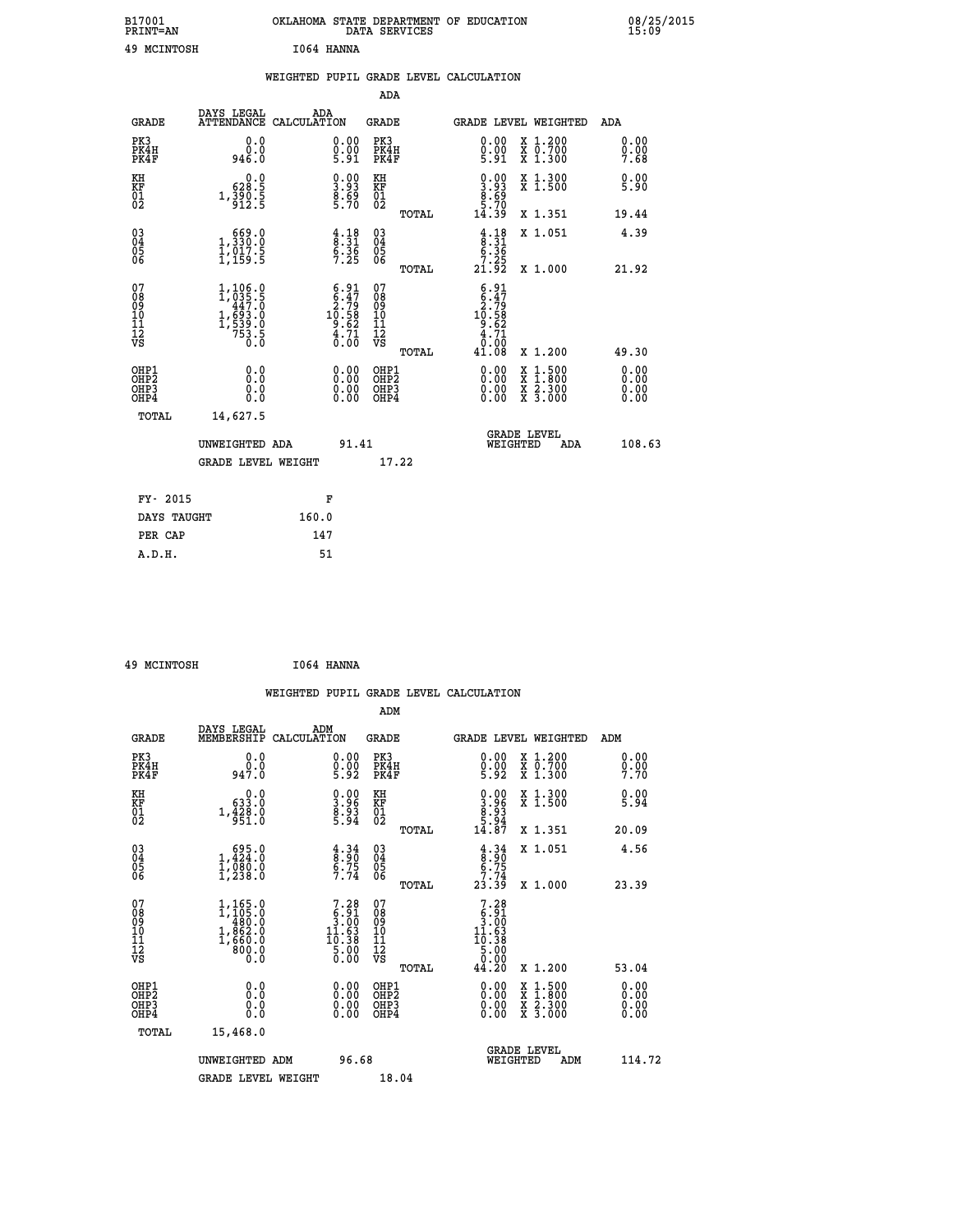| 7001<br>INT=AN | OKLAHOMA STATE DEPARTMENT OF EDUCATION<br>DATA SERVICES |  |
|----------------|---------------------------------------------------------|--|
| MCINTOSH       | COUNTY TOTALS                                           |  |

 **B17001<br>PRINT=AN** 

 **B17001 OKLAHOMA STATE DEPARTMENT OF EDUCATION 08/25/2015**

|                                                              |                                                                      | WEIGHTED PUPIL GRADE LEVEL CALCULATION                                         |                                                                                 |                                        |       |                                                                                                                                        |                                                                                        |                              |
|--------------------------------------------------------------|----------------------------------------------------------------------|--------------------------------------------------------------------------------|---------------------------------------------------------------------------------|----------------------------------------|-------|----------------------------------------------------------------------------------------------------------------------------------------|----------------------------------------------------------------------------------------|------------------------------|
|                                                              |                                                                      |                                                                                |                                                                                 | ADA                                    |       |                                                                                                                                        |                                                                                        |                              |
| <b>GRADE</b>                                                 | DAYS LEGAL                                                           | ADA<br>ATTENDANCE CALCULATION                                                  |                                                                                 | <b>GRADE</b>                           |       |                                                                                                                                        | <b>GRADE LEVEL WEIGHTED</b>                                                            | ADA                          |
| PK3<br>PK4H<br>PK4F                                          | 2,036.0<br>0.0<br>26,991.0                                           | 12.43<br>164.86                                                                | 0.00                                                                            | PK3<br>PK4H<br>PK4F                    |       | 12.43<br>00.07<br>164.86                                                                                                               | X 1.200<br>X 0.700<br>X 1.300                                                          | 14.92<br>0.00<br>214.31      |
| KH<br>KF<br>$\frac{01}{02}$                                  | 0.0<br>36,376.0<br>40,001.5<br>39,129.5                              | 222.00<br>$\frac{7}{239}$ . $\frac{31}{04}$                                    |                                                                                 | KH<br>KF<br>01<br>02                   |       | $\begin{array}{c} 0.00 \\ 222.04 \\ 243.31 \\ 239.04 \\ 482.35 \end{array}$                                                            | X 1.300<br>X 1.500                                                                     | 0.00<br>333.08               |
|                                                              |                                                                      |                                                                                |                                                                                 |                                        | TOTAL |                                                                                                                                        | X 1.351                                                                                | 651.64                       |
| $\begin{smallmatrix} 03 \\[-4pt] 04 \end{smallmatrix}$<br>05 | 38, 397.5<br>30, 329.0<br>38, 613.0<br>36, 816.0                     | $\begin{smallmatrix} 235.08\\185.87\\237.45\\226.41 \end{smallmatrix}$         |                                                                                 | $^{03}_{04}$<br>05                     |       | 235.08<br>185.87<br>237.45                                                                                                             | X 1.051                                                                                | 896.80                       |
| 06                                                           |                                                                      |                                                                                |                                                                                 | 06                                     | TOTAL | 226.41<br>649.73                                                                                                                       | X 1.000                                                                                | 649.73                       |
| 07<br>ŏġ<br>09<br>10<br>īĭ<br>12<br>νs                       | 35,867.5<br>34,785.5<br>34,916.5<br>36,488.0<br>31,013.5<br>34,681.0 | $218.38$<br>$212.34$<br>$212.09$<br>$222.03$<br>$188.49$<br>$210.37$<br>$0.00$ |                                                                                 | 07<br>08<br>09<br>10<br>11<br>12<br>VS | TOTAL | $218.38$<br>$212.34$<br>$212.09$<br>$222.03$<br>$\begin{smallmatrix} 268.49 \\ 188.49 \\ 210.37 \\ 0.00 \\ 1,263.70 \end{smallmatrix}$ | X 1.200                                                                                | 1,516.44                     |
| OHP1<br>OHP2<br>OHP3<br>OHP4                                 | 874.0<br>0.0<br>0.0<br>0.0                                           |                                                                                | $\begin{smallmatrix} 5\cdot 11\0\cdot 00\0\cdot 00\0\cdot 00 \end{smallmatrix}$ | OHP1<br>OHP2<br>OHP3<br>OHP4           |       | $\frac{5 \cdot 11}{0 \cdot 00}$<br>0.00                                                                                                | $\begin{smallmatrix} 1.500\ 1.800\ 2.300\ 3.000 \end{smallmatrix}$<br><b>XXX</b><br>XX | 7.67<br>0.00<br>0.00<br>0.00 |
| TOTAL                                                        | 497,315.5                                                            |                                                                                |                                                                                 |                                        |       |                                                                                                                                        |                                                                                        |                              |
|                                                              | UNWEIGHTED ADA                                                       | 3,035.30                                                                       |                                                                                 |                                        |       | WEIGHTED                                                                                                                               | <b>GRADE LEVEL</b><br>ADA                                                              | 3,634.86                     |
|                                                              | <b>GRADE LEVEL WEIGHT</b>                                            |                                                                                |                                                                                 | 599.56                                 |       |                                                                                                                                        |                                                                                        |                              |
| FY- 2015                                                     |                                                                      | F                                                                              |                                                                                 |                                        |       |                                                                                                                                        |                                                                                        |                              |
| DAYS TAUGHT                                                  |                                                                      | 934.0                                                                          |                                                                                 |                                        |       |                                                                                                                                        |                                                                                        |                              |
| PER CAP                                                      |                                                                      | 527                                                                            |                                                                                 |                                        |       |                                                                                                                                        |                                                                                        |                              |

| MCINTOSH | COUNTY TOTALS |  |
|----------|---------------|--|

 **A.D.H. 2,756**

|                                                       |                                                                                          |                                                                         | ADM                                                 |                                                                              |                                                                                               |
|-------------------------------------------------------|------------------------------------------------------------------------------------------|-------------------------------------------------------------------------|-----------------------------------------------------|------------------------------------------------------------------------------|-----------------------------------------------------------------------------------------------|
| <b>GRADE</b>                                          | DAYS LEGAL<br>MEMBERSHIP                                                                 | ADM<br>CALCULATION                                                      | <b>GRADE</b>                                        | <b>GRADE LEVEL WEIGHTED</b>                                                  | ADM                                                                                           |
| PK3<br>PK4H<br>PK4F                                   | 2,065.0<br>0.0<br>29,143.0                                                               | 12.62<br>0.00<br>178.14                                                 | PK3<br>PK4H<br>PK4F                                 | 12.62<br>0.00<br>178.14                                                      | $\begin{array}{c} x & 1.200 \\ x & 0.700 \end{array}$<br>14.92<br>0.00<br>$X$ 1.300<br>231.59 |
| KH<br>KF<br>01<br>02                                  | 0.0<br>39,125.0<br>42,575.0<br>41,717.0                                                  | $\begin{smallmatrix} &0.00\\ 238.92\\ 259.01\\ 254.93\end{smallmatrix}$ | KH<br>KF<br>01<br>02                                | 0.00<br>238:92<br>259:01<br>254:93<br>513:94                                 | X 1.300<br>X 1.500<br>0.00<br>358.40                                                          |
|                                                       |                                                                                          |                                                                         | TOTAL                                               |                                                                              | X 1.351<br>694.34                                                                             |
| 03<br>04<br>05<br>06                                  | $\frac{40}{32}$ , $\frac{334}{217}$ .<br>$\frac{40}{49}$ , $\frac{454}{9}$ .<br>39,313.0 | 247.06<br>197.45<br>249.00<br>241.72                                    | $\begin{array}{c} 03 \\ 04 \\ 05 \\ 06 \end{array}$ | 247.06<br>197.45<br>249.00<br>241.72<br>688.17                               | X 1.051<br>259.66                                                                             |
|                                                       |                                                                                          |                                                                         | TOTAL                                               |                                                                              | 688.17<br>X 1.000                                                                             |
| 07<br>08<br>09<br>101<br>112<br>VS                    | 38,106.0<br>37,061.0<br>37,638.0<br>38,985.0<br>33,133.0<br>37,171.0                     | 231.97<br>226.23<br>228.63<br>237.21<br>201.34<br>$\frac{225.42}{0.00}$ | 07<br>08<br>09<br>101<br>11<br>12<br>VS<br>TOTAL    | 231.97<br>226.23<br>228.63<br>237.21<br>201.34<br>225.42<br>0.00<br>1,350.80 | X 1.200<br>1,620.96                                                                           |
| OHP1<br>OH <sub>P</sub> 2<br>OH <sub>P3</sub><br>OHP4 | 900.0<br>0.0<br>0.0<br>Ŏ.Ŏ                                                               | $\begin{smallmatrix} 5.26 \ 0.00 \ 0.00 \end{smallmatrix}$<br>0.00      | OHP1<br>OHP2<br>OHP3<br>OHP4                        | $\begin{smallmatrix} 5.26 \ 0.00 \ 0.00 \end{smallmatrix}$<br>0.00           | 7.89<br>X 1:500<br>X 1:800<br>X 2:300<br>X 3:000<br>0.00<br>0.00<br>0.00                      |
| TOTAL                                                 | 529,937.0                                                                                |                                                                         |                                                     |                                                                              |                                                                                               |
|                                                       | UNWEIGHTED ADM                                                                           | 3,234.91                                                                |                                                     | <b>GRADE LEVEL</b><br>WEIGHTED                                               | 3,876.16<br>ADM                                                                               |
|                                                       | <b>GRADE LEVEL WEIGHT</b>                                                                |                                                                         | 641.25                                              |                                                                              |                                                                                               |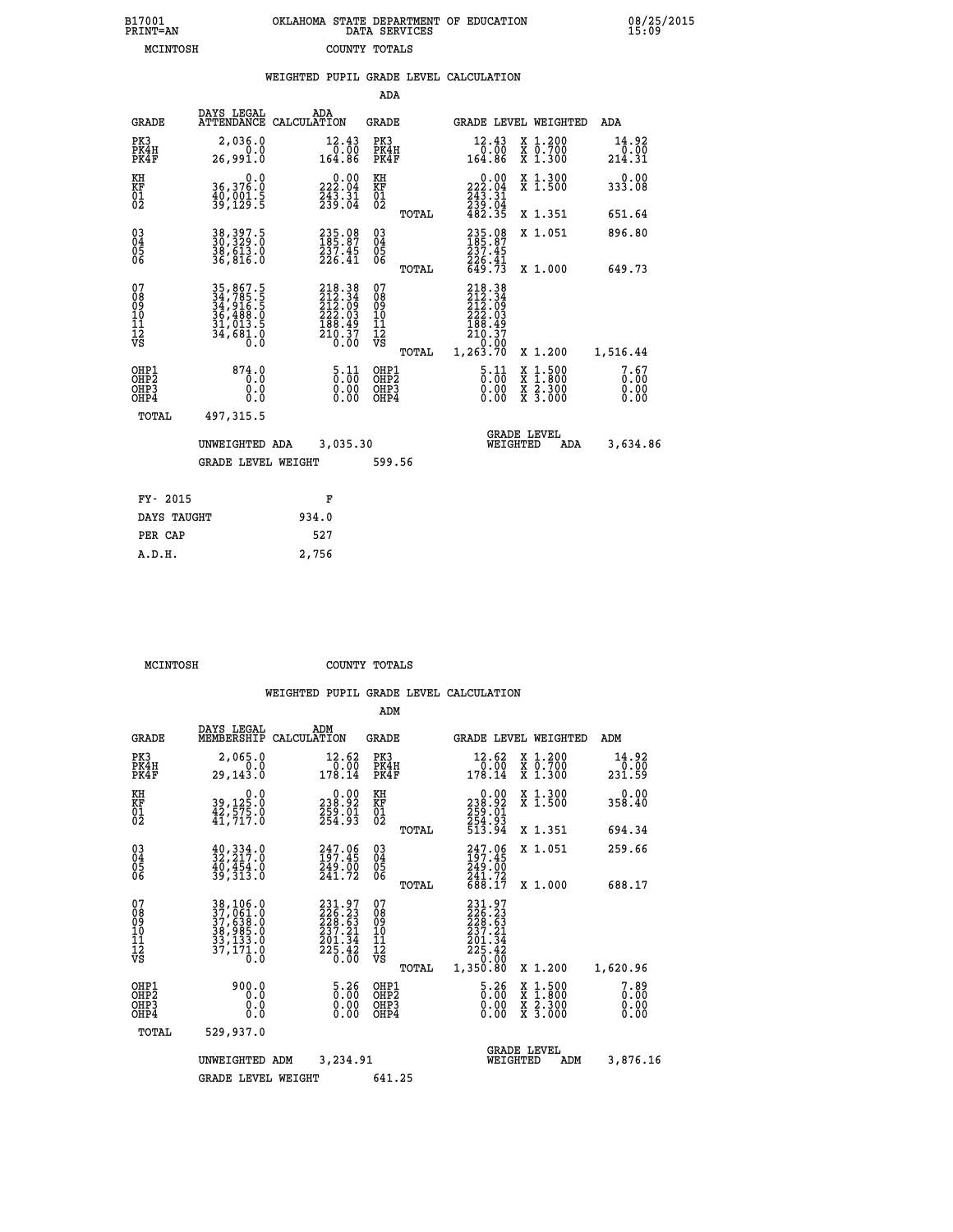| B17001<br><b>PRINT=AN</b> | OKLAHOMA STATE DEPARTMENT OF EDUCATION<br>DATA SERVICES | 08/25/2015<br>15:09 |
|---------------------------|---------------------------------------------------------|---------------------|
| 50 MURRAY                 | 1001 SULPHUR                                            |                     |

#### **WEIGHTED PUPIL GRADE LEVEL CALCULATION**

|                                                                              |                                                                                           |                                                                                                  | ADA                                                |       |                                                                                            |                                                                                                                                              |                              |
|------------------------------------------------------------------------------|-------------------------------------------------------------------------------------------|--------------------------------------------------------------------------------------------------|----------------------------------------------------|-------|--------------------------------------------------------------------------------------------|----------------------------------------------------------------------------------------------------------------------------------------------|------------------------------|
| <b>GRADE</b>                                                                 | DAYS LEGAL                                                                                | ADA<br>ATTENDANCE CALCULATION                                                                    | GRADE                                              |       | <b>GRADE LEVEL WEIGHTED</b>                                                                |                                                                                                                                              | ADA                          |
| PK3<br>PK4H<br>PK4F                                                          | 779.0<br>0.0<br>17,513.5                                                                  | 4.75<br>0.00<br>106.79                                                                           | PK3<br>PK4H<br>PK4F                                |       | 4.75<br>0.00<br>106.79                                                                     | X 1.200<br>X 0.700<br>X 1.300                                                                                                                | 5.70<br>0.00<br>138.83       |
| KH<br>KF<br>01<br>02                                                         | 0.0<br>19,930.5<br>21,690.5<br>16,710.0                                                   | $\begin{smallmatrix} 0.00\\ 121.53\\ 132.26\\ 101.89 \end{smallmatrix}$                          | KH<br><b>KF</b><br>01<br>02                        |       | $\begin{array}{c} 0.00 \\ 121.53 \\ 132.26 \\ 101.89 \\ 234.15 \end{array}$                | X 1.300<br>X 1.500                                                                                                                           | 0.00<br>182.30               |
|                                                                              |                                                                                           |                                                                                                  |                                                    | TOTAL |                                                                                            | X 1.351                                                                                                                                      | 316.34                       |
| $^{03}_{04}$<br>Ŏ5<br>06                                                     | 18,053.5<br>17,370.0<br>ī7,905.0<br>14,442.5                                              | $\begin{smallmatrix} 110.08\\ 105.91\\ 109.18\\ 88.06 \end{smallmatrix}$                         | $\begin{matrix} 03 \\ 04 \\ 05 \\ 06 \end{matrix}$ |       | 110.08<br>105:91<br>109:18<br>88:06<br>303:15                                              | X 1.051                                                                                                                                      | 115.69                       |
|                                                                              |                                                                                           |                                                                                                  |                                                    | TOTAL |                                                                                            | X 1.000                                                                                                                                      | 303.15                       |
| 07<br>08<br>09<br>11<br>11<br>12<br>VS                                       | 17,592.5<br>16,445.5<br>16,204.0<br>19,553.5<br>16,318.0<br>13,784.0<br>$\overline{0}$ .0 | $\begin{smallmatrix} 107.27\\100.28\\98.80\\199.23\\199.23\\99.50\\84.05\\0.00\end{smallmatrix}$ | 07<br>08<br>09<br>11<br>11<br>12<br>VS             | TOTAL | $\begin{smallmatrix} 107.27\\100.28\\98.80\\199.23\\99.50\\84.05\\609.13\end{smallmatrix}$ | X 1.200                                                                                                                                      | 730.96                       |
| OHP1<br>OH <sub>P</sub> <sub>2</sub><br>OH <sub>P3</sub><br>OH <sub>P4</sub> | 0.0<br>Ō.Ō<br>0.0<br>0.0                                                                  | 0.00<br>0.00<br>0.00                                                                             | OHP1<br>OHP2<br>OHP3<br>OHP4                       |       | 0.00<br>0.00<br>0.00                                                                       | $\begin{smallmatrix} \mathtt{X} & 1\cdot500 \\ \mathtt{X} & 1\cdot800 \\ \mathtt{X} & 2\cdot300 \\ \mathtt{X} & 3\cdot000 \end{smallmatrix}$ | 0.00<br>0.00<br>0.00<br>0.00 |
| TOTAL                                                                        | 244,292.0                                                                                 |                                                                                                  |                                                    |       |                                                                                            |                                                                                                                                              |                              |
|                                                                              | UNWEIGHTED ADA                                                                            | 1,489.58                                                                                         |                                                    |       | WEIGHTED                                                                                   | <b>GRADE LEVEL</b><br>ADA                                                                                                                    | 1,792.97                     |
|                                                                              | <b>GRADE LEVEL WEIGHT</b>                                                                 |                                                                                                  | 303.39                                             |       |                                                                                            |                                                                                                                                              |                              |
| FY- 2015                                                                     |                                                                                           | F                                                                                                |                                                    |       |                                                                                            |                                                                                                                                              |                              |
| DAYS TAUGHT                                                                  |                                                                                           | 164.0                                                                                            |                                                    |       |                                                                                            |                                                                                                                                              |                              |
| PER CAP                                                                      |                                                                                           | 62                                                                                               |                                                    |       |                                                                                            |                                                                                                                                              |                              |
| A.D.H.                                                                       |                                                                                           | 699                                                                                              |                                                    |       |                                                                                            |                                                                                                                                              |                              |
|                                                                              |                                                                                           |                                                                                                  |                                                    |       |                                                                                            |                                                                                                                                              |                              |

| 50 MURRAY | <b>I001 SULPHUR</b> |
|-----------|---------------------|
|           |                     |

|  |  | WEIGHTED PUPIL GRADE LEVEL CALCULATION |
|--|--|----------------------------------------|
|  |  |                                        |

|                                                    |                                                                                                                                                     |                                                                                                                                                                                     | ADM                                                 |                                                                                                                                                         |                                          |                        |
|----------------------------------------------------|-----------------------------------------------------------------------------------------------------------------------------------------------------|-------------------------------------------------------------------------------------------------------------------------------------------------------------------------------------|-----------------------------------------------------|---------------------------------------------------------------------------------------------------------------------------------------------------------|------------------------------------------|------------------------|
| <b>GRADE</b>                                       | DAYS LEGAL<br>MEMBERSHIP                                                                                                                            | ADM<br>CALCULATION                                                                                                                                                                  | <b>GRADE</b>                                        |                                                                                                                                                         | <b>GRADE LEVEL WEIGHTED</b>              | ADM                    |
| PK3<br>PK4H<br>PK4F                                | 779.0<br>0.0<br>18,792.0                                                                                                                            | 4.75<br>$\frac{\bar{0} \cdot \bar{0} \bar{0}}{114.59}$                                                                                                                              | PK3<br>PK4H<br>PK4F                                 | 4.75<br>$\overset{\text{\normalsize\bullet}}{114.59}$                                                                                                   | X 1.200<br>X 0.700<br>X 1.300            | 5.70<br>0.00<br>148.97 |
| KH<br>KF<br>01<br>02                               | 0.0<br>20,968.0<br>22,900.0<br>17,551.0                                                                                                             | $0.00$<br>127.85<br>$\frac{159}{107}$ $\frac{63}{02}$                                                                                                                               | KH<br>KF<br>01<br>02                                | $\begin{smallmatrix} &0.00\\ 127.85\\ 139.63\\ 107.02\\ 246.65\end{smallmatrix}$                                                                        | X 1.300<br>X 1.500                       | 0.00<br>191.78         |
|                                                    |                                                                                                                                                     |                                                                                                                                                                                     | TOTAL                                               |                                                                                                                                                         | X 1.351                                  | 333.22                 |
| $\begin{matrix} 03 \\ 04 \\ 05 \\ 06 \end{matrix}$ | $\begin{smallmatrix} 18\,, & 908\,. & 0\\ 18\,, & 070\,. & 0\\ 18\,, & 761\,. & 0\\ 15\,, & 128\,. & 0 \end{smallmatrix}$                           | $115.29$<br>$110.18$<br>$\frac{114.40}{92.24}$                                                                                                                                      | $\begin{array}{c} 03 \\ 04 \\ 05 \\ 06 \end{array}$ | $115.29$<br>$110.18$<br>$\begin{array}{r} 114.40 \\ 92.24 \\ 316.82 \end{array}$                                                                        | X 1.051                                  | 121.17                 |
|                                                    |                                                                                                                                                     |                                                                                                                                                                                     | TOTAL                                               |                                                                                                                                                         | X 1.000                                  | 316.82                 |
| 07<br>08<br>09<br>101<br>11<br>12<br>VS            | $\begin{smallmatrix} 18\,,\,596\,.0\\ 17\,,\,325\,.0\\ 16\,,\,866\,.0\\ 20\,,\,337\,.0\\ 16\,,\,765\,.0\\ 13\,,\,991\,.0\\ 0\,.0 \end{smallmatrix}$ | $113.39$<br>$105.64$<br>$102.84$<br>$\frac{1}{2}\overline{4}\cdot\overline{0}\overline{1}\overline{1}\overline{0}\overline{2}\cdot\overline{2}\overline{3}$<br>$\frac{85.31}{0.00}$ | 07<br>08<br>09<br>11<br>11<br>12<br>VS<br>TOTAL     | $\begin{smallmatrix} 113\cdot 39\\105\cdot 64\\102\cdot 84\\124\cdot 01\\124\cdot 01\\102\cdot 23\\85\cdot 31\\0\cdot 00\\633\cdot 42\end{smallmatrix}$ | X 1.200                                  | 760.10                 |
| OHP1<br>OHP2<br>OH <sub>P3</sub><br>OHP4           | 0.0<br>0.000                                                                                                                                        | $0.00$<br>$0.00$<br>0.00                                                                                                                                                            | OHP1<br>OHP2<br>OHP <sub>3</sub>                    | $0.00$<br>$0.00$<br>0.00                                                                                                                                | X 1:500<br>X 1:800<br>X 2:300<br>X 3:000 | 0.00<br>0.00<br>0.00   |
| TOTAL                                              | 255,737.0                                                                                                                                           |                                                                                                                                                                                     |                                                     |                                                                                                                                                         |                                          |                        |
|                                                    | UNWEIGHTED                                                                                                                                          | 1,559.37<br>ADM                                                                                                                                                                     |                                                     | WEIGHTED                                                                                                                                                | <b>GRADE LEVEL</b><br>ADM                | 1,877.76               |
|                                                    | <b>GRADE LEVEL WEIGHT</b>                                                                                                                           |                                                                                                                                                                                     | 318.39                                              |                                                                                                                                                         |                                          |                        |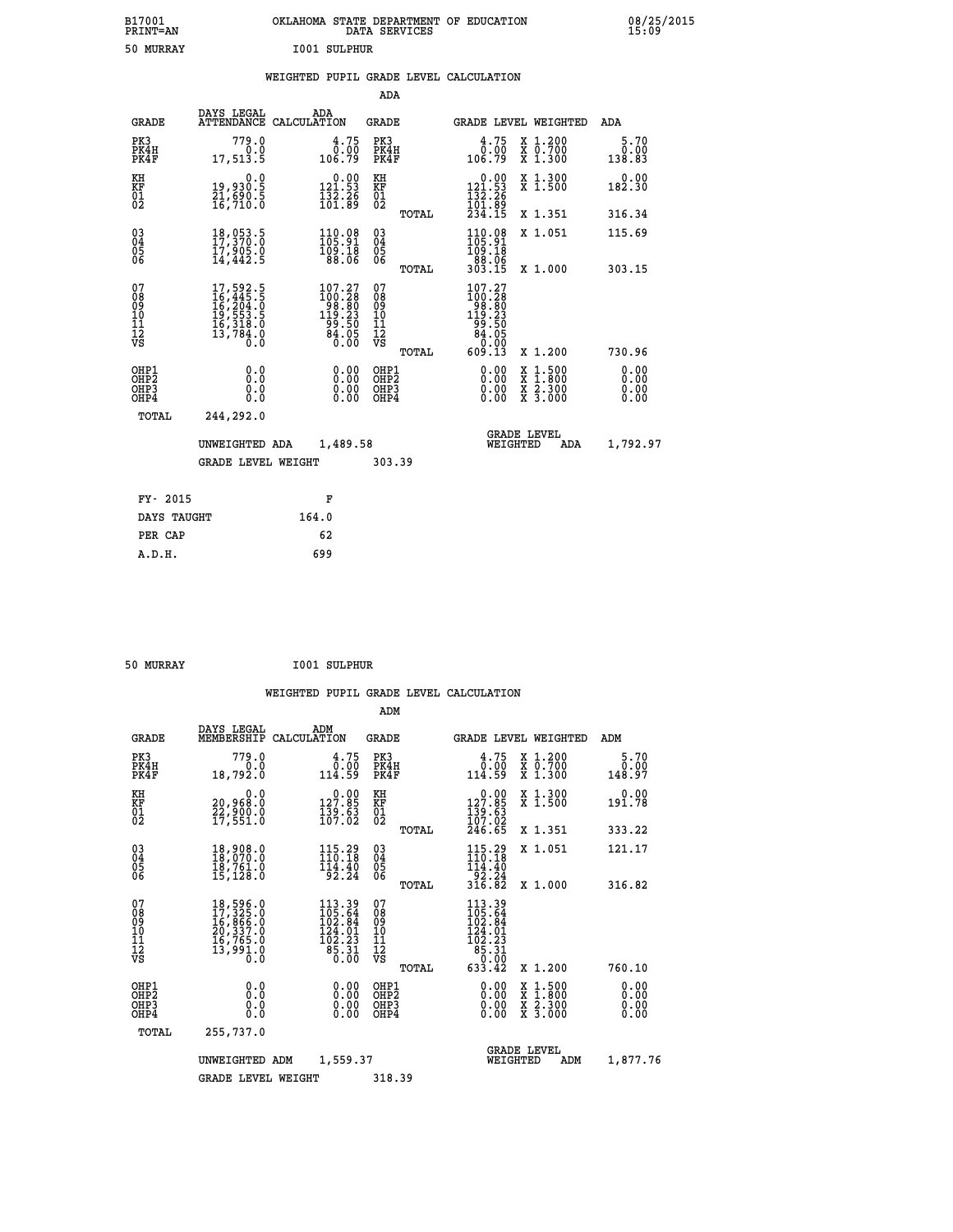| B17001<br><b>PRINT=AN</b> | OKLAHOMA STATE DEPARTMENT OF EDUCATION<br>DATA SERVICES | 08/25/2015<br>15:09 |
|---------------------------|---------------------------------------------------------|---------------------|
| 50<br>MURRAY              | I010 DAVIS                                              |                     |

#### **WEIGHTED PUPIL GRADE LEVEL CALCULATION**

|                                                                    |                                                                                                                                                       |                                                                          | ADA                                    |       |                                           |                                                                                                                                              |                              |
|--------------------------------------------------------------------|-------------------------------------------------------------------------------------------------------------------------------------------------------|--------------------------------------------------------------------------|----------------------------------------|-------|-------------------------------------------|----------------------------------------------------------------------------------------------------------------------------------------------|------------------------------|
| <b>GRADE</b>                                                       | DAYS LEGAL                                                                                                                                            | ADA<br>ATTENDANCE CALCULATION                                            | <b>GRADE</b>                           |       |                                           | <b>GRADE LEVEL WEIGHTED</b>                                                                                                                  | ADA                          |
| PK3<br>PK4H<br>PK4F                                                | 644.0<br>0.0<br>9,693.0                                                                                                                               | 4.00<br>ةة.ة<br>60.20                                                    | PK3<br>PK4H<br>PK4F                    |       | 4.00<br>ةة.ة<br>60:20                     | X 1.200<br>X 0.700<br>X 1.300                                                                                                                | 4.80<br>0.00<br>78.26        |
| KH<br>KF<br>01<br>02                                               | 0.0<br>12,803.5<br>12,445.0<br>11,635.5                                                                                                               | 79.90<br>$77.30$<br>$72.27$                                              | KH<br>KF<br>01<br>02                   |       | $79.52$<br>$77.30$<br>$72.27$<br>$149.57$ | X 1.300<br>X 1.500                                                                                                                           | 0.00<br>119.28               |
|                                                                    |                                                                                                                                                       |                                                                          |                                        | TOTAL |                                           | X 1.351                                                                                                                                      | 202.07                       |
| $\begin{smallmatrix} 03 \\[-4pt] 04 \end{smallmatrix}$<br>Ŏ5<br>06 | $\substack{12,789.0\\12,260.0\\10,841.5\\12,031.5}$                                                                                                   | $79.43$<br>$76.15$<br>$\frac{67.34}{74.73}$                              | $\substack{03 \\ 04}$<br>Ŏ5<br>06      |       | $79.43\n76.15\n67.34\n74.73\n218.22$      | X 1.051                                                                                                                                      | 83.48                        |
|                                                                    |                                                                                                                                                       |                                                                          |                                        | TOTAL |                                           | X 1.000                                                                                                                                      | 218.22                       |
| 07<br>08<br>09<br>101<br>11<br>12<br>VS                            | $\begin{smallmatrix} 12, 523\cdot 0\\ 12, 989\cdot 0\\ 11, 242\cdot 5\\ 10, 992\cdot 5\\ 10, 546\cdot 0\\ 10, 064\cdot 0\\ 0\cdot 0\end{smallmatrix}$ | $77.78$<br>$80.68$<br>$69.83$<br>$68.28$<br>$65.50$<br>$62.51$<br>$0.00$ | 07<br>08<br>09<br>11<br>11<br>12<br>VS |       | 77.78                                     |                                                                                                                                              |                              |
|                                                                    |                                                                                                                                                       |                                                                          |                                        | TOTAL | 424.58                                    | X 1.200                                                                                                                                      | 509.50                       |
| OHP1<br>OHP <sub>2</sub><br>OH <sub>P3</sub><br>OHP4               | 0.0<br>0.0<br>0.0                                                                                                                                     | 0.00<br>$\begin{smallmatrix} 0.00 \ 0.00 \end{smallmatrix}$              | OHP1<br>OHP2<br>OHP <sub>3</sub>       |       | 0.00<br>0.00                              | $\begin{smallmatrix} \mathtt{X} & 1\cdot500 \\ \mathtt{X} & 1\cdot800 \\ \mathtt{X} & 2\cdot300 \\ \mathtt{X} & 3\cdot000 \end{smallmatrix}$ | 0.00<br>0.00<br>0.00<br>0.00 |
| TOTAL                                                              | 163,500.0                                                                                                                                             |                                                                          |                                        |       |                                           |                                                                                                                                              |                              |
|                                                                    | UNWEIGHTED ADA                                                                                                                                        | 1,015.52                                                                 |                                        |       |                                           | <b>GRADE LEVEL</b><br>WEIGHTED<br>ADA                                                                                                        | 1,215.61                     |
|                                                                    | <b>GRADE LEVEL WEIGHT</b>                                                                                                                             |                                                                          | 200.09                                 |       |                                           |                                                                                                                                              |                              |
| FY- 2015                                                           |                                                                                                                                                       | F                                                                        |                                        |       |                                           |                                                                                                                                              |                              |
| DAYS TAUGHT                                                        |                                                                                                                                                       | 161.0                                                                    |                                        |       |                                           |                                                                                                                                              |                              |
| PER CAP                                                            |                                                                                                                                                       | 75                                                                       |                                        |       |                                           |                                                                                                                                              |                              |

| 50 MURRAY | I010 DAVIS |
|-----------|------------|
|           |            |

 **A.D.H. 713**

 **WEIGHTED PUPIL GRADE LEVEL CALCULATION ADM DAYS LEGAL ADM GRADE MEMBERSHIP CALCULATION GRADE GRADE LEVEL WEIGHTED ADM PK3 644.0 4.00 PK3 4.00 X 1.200 4.80 PK4H 0.0 0.00 PK4H 0.00 X 0.700 0.00 PK4F 10,365.0 64.38 PK4F 64.38 X 1.300 83.69 KH 0.0 0.00 KH 0.00 X 1.300 0.00 KF 13,621.0 84.60 KF 84.60 X 1.500 126.90** 01 13,192.0 81.94 01 81.94<br>02 12,181.0 75.66 02 <sub>momen</sub> 15.94  **TOTAL 157.60 X 1.351 212.92 03 13,330.0 82.80 03 82.80 X 1.051 87.02 04 12,775.0 79.35 04 79.35 05 11,182.0 69.45 05 69.45 06 12,580.0 78.14 06 78.14 TOTAL 226.94 X 1.000 226.94**  $\begin{array}{cccc} 07 & 13\, , 091\, . \ 08 & 13\, , 535\, . \ 09 & 11\, , 609\, . \ 1 & 609\, . \ 1 & 544\, . \ 0 & 11\, , 544\, . \ 0 & 69\, . \ 10 & 11\, , 544\, . \ 10 & 69\, . \ 11 & 10\, . \ 12 & 10\, , 493\, . \ 0 & 67\, . \ 12 & 67\, . \ 13 & 10\, . \ 14\, . \ 15 & 10\, . \end{$  $\begin{array}{cccc} 81.31 & 07 & 81.31 \\ 92.11 & 08 & 92.11 \\ 72.17 & 10 & 71.70 \\ 71.70 & 10 & 71.70 \\ 65.17 & 12 & 67.94 \\ 65.17 & 12 & 67.94 \\ 0.00 & 081P3 & 0.00 & 0.00 \\ 0.00 & 081P2 & 0.00 & 0.00 & 0.00 \\ 0.00 & 081P4 & 0.00 & 0.00 & 0.00 \\ 0.00 & 081P4 & 0.00$  **OHP1 0.0 0.00 OHP1 0.00 X 1.500 0.00 OHP2 0.0 0.00 OHP2 0.00 X 1.800 0.00 OHP3 0.0 0.00 OHP3 0.00 X 2.300 0.00**

 **OHP4 0.0 0.00 OHP4 0.00 X 3.000 0.00**

| TOTAL | 171,084.0                  |        |                                       |          |
|-------|----------------------------|--------|---------------------------------------|----------|
|       | 1,062.64<br>UNWEIGHTED ADM |        | <b>GRADE LEVEL</b><br>ADM<br>WEIGHTED | 1,273.05 |
|       | GRADE LEVEL WEIGHT         | 210.41 |                                       |          |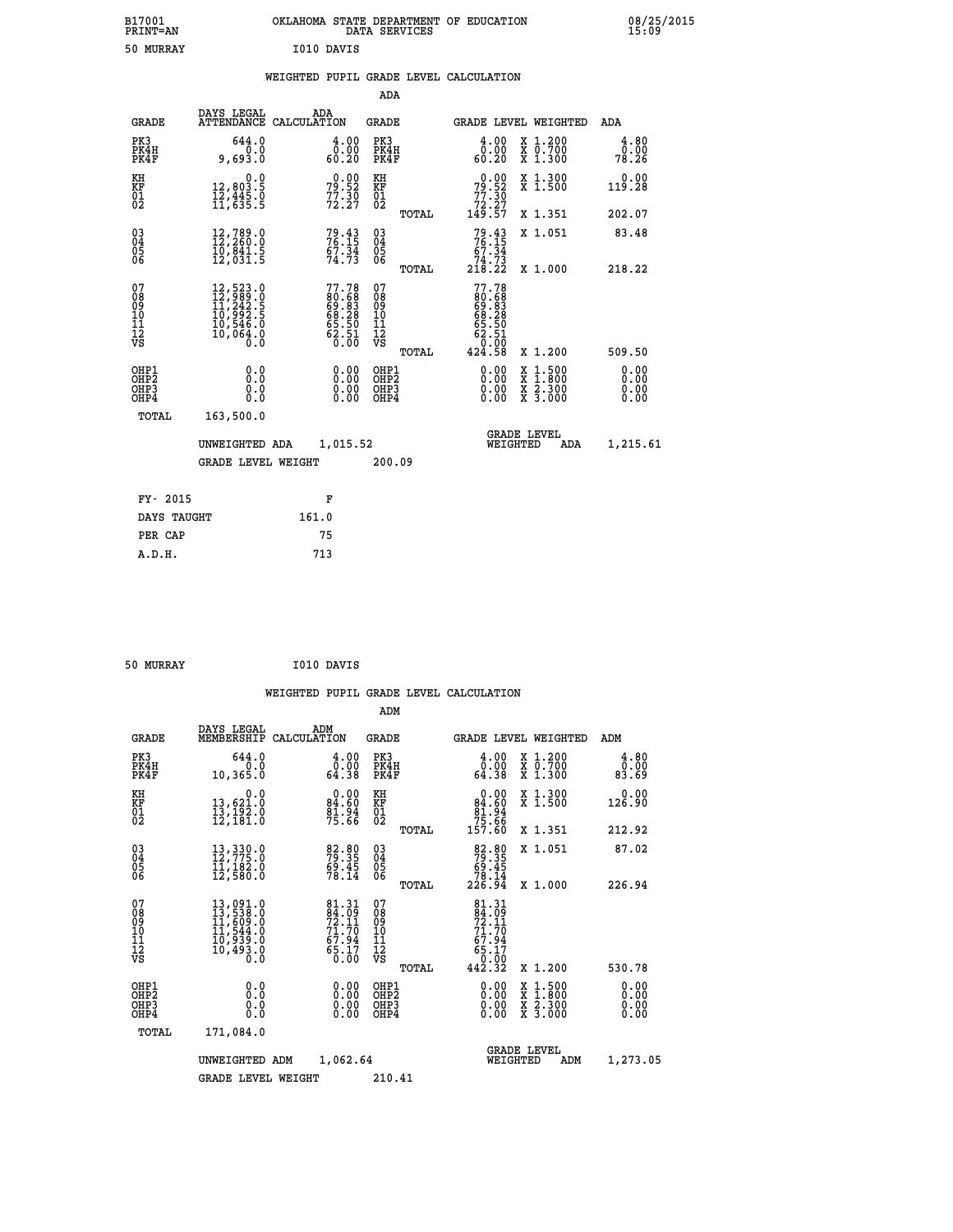| 7001<br>INT=AN | OKLAHOMA STATE DEPARTMENT OF EDUCATION | DATA SERVICES |  |  |
|----------------|----------------------------------------|---------------|--|--|
| MURRAY         |                                        | COUNTY TOTALS |  |  |

|                                                              |                                                                                                                         |       |                                                                                                             |                                         |       | WEIGHTED PUPIL GRADE LEVEL CALCULATION                                                                                                                                                                                                                                         |                                                                                                                                              |                         |
|--------------------------------------------------------------|-------------------------------------------------------------------------------------------------------------------------|-------|-------------------------------------------------------------------------------------------------------------|-----------------------------------------|-------|--------------------------------------------------------------------------------------------------------------------------------------------------------------------------------------------------------------------------------------------------------------------------------|----------------------------------------------------------------------------------------------------------------------------------------------|-------------------------|
|                                                              |                                                                                                                         |       |                                                                                                             | ADA                                     |       |                                                                                                                                                                                                                                                                                |                                                                                                                                              |                         |
| <b>GRADE</b>                                                 | DAYS LEGAL<br>ATTENDANCE CALCULATION                                                                                    | ADA   |                                                                                                             | <b>GRADE</b>                            |       |                                                                                                                                                                                                                                                                                | GRADE LEVEL WEIGHTED                                                                                                                         | ADA                     |
| PK3<br>PK4H<br>PK4F                                          | 1,423.0<br>0.0<br>27,206.5                                                                                              |       | $8.75$<br>$0.00$<br>166.99                                                                                  | PK3<br>PK4H<br>PK4F                     |       | $8.75$<br>$0.00$<br>166.99                                                                                                                                                                                                                                                     | X 1.200<br>X 0.700<br>X 1.300                                                                                                                | 10.50<br>0.00<br>217.09 |
| KH<br>KF<br>01<br>02                                         | $\begin{smallmatrix}&&&0.0\\32,734.0\\34,135.5\\28,345.5\end{smallmatrix}$                                              |       | $0.00$<br>201.05<br>$\frac{209.56}{174.16}$                                                                 | KH<br>KF<br>01<br>02                    |       | $\begin{smallmatrix} &0.00\\ 201.05\\ 209.56\\ 174.16\\ 383.72 \end{smallmatrix}$                                                                                                                                                                                              | X 1.300<br>X 1.500                                                                                                                           | $0.00$<br>301.58        |
|                                                              |                                                                                                                         |       |                                                                                                             |                                         | TOTAL |                                                                                                                                                                                                                                                                                | X 1.351                                                                                                                                      | 518.41                  |
| $\begin{smallmatrix} 03 \\[-4pt] 04 \end{smallmatrix}$<br>05 | $\begin{smallmatrix} 30\,, & 842\,. \ 29\,, & 630\,. \ 0 \\ 28\,, & 746\,. \ 5 \\ 26\,, & 474\,. \ 0 \end{smallmatrix}$ |       | $\frac{189}{182}$ : $\frac{51}{16}$<br>$\frac{176}{162}$ : 52<br>$\frac{52}{162}$ : 79                      | $^{03}_{04}$<br>0500                    |       | 189.51<br>182.06                                                                                                                                                                                                                                                               | X 1.051                                                                                                                                      | 720.54                  |
| 06                                                           |                                                                                                                         |       |                                                                                                             |                                         | TOTAL | $\frac{176.52}{162.79}$<br>521.37                                                                                                                                                                                                                                              | X 1.000                                                                                                                                      | 521.37                  |
| 07<br>08<br>09<br>01<br>11<br>11<br>12<br>VS                 | 30, 115.5<br>29, 434.5<br>27, 446.5<br>30, 546.0<br>36, 864.0<br>26, 864.0<br>23, 848.0                                 |       | $\begin{smallmatrix} 185.05\\ 180.96\\ 168.63\\ 167.51\\ 187.51\\ 165.00\\ 146.56\\ 0.00 \end{smallmatrix}$ | 07<br>08<br>09<br>101<br>11<br>12<br>VS | TOTAL | 185.05<br>180.96<br>168.63<br>187.51<br>$\begin{array}{r} 165.00 \\ 146.56 \\ 0.00 \\ 1,033.71 \end{array}$                                                                                                                                                                    | X 1.200                                                                                                                                      | 1,240.46                |
| OHP1<br>OHP2<br>OHP3<br>OHP4                                 | 0.0<br>0.0<br>Ŏ.Ŏ                                                                                                       |       | $\begin{smallmatrix} 0.00 \ 0.00 \ 0.00 \ 0.00 \end{smallmatrix}$                                           | OHP1<br>OHP2<br>OHP3<br>OHP4            |       | $\begin{smallmatrix} 0.00 & 0.00 & 0.00 & 0.00 & 0.00 & 0.00 & 0.00 & 0.00 & 0.00 & 0.00 & 0.00 & 0.00 & 0.00 & 0.00 & 0.00 & 0.00 & 0.00 & 0.00 & 0.00 & 0.00 & 0.00 & 0.00 & 0.00 & 0.00 & 0.00 & 0.00 & 0.00 & 0.00 & 0.00 & 0.00 & 0.00 & 0.00 & 0.00 & 0.00 & 0.00 & 0.0$ | $\begin{smallmatrix} \mathtt{X} & 1\cdot500 \\ \mathtt{X} & 1\cdot800 \\ \mathtt{X} & 2\cdot300 \\ \mathtt{X} & 3\cdot000 \end{smallmatrix}$ | 0.00<br>0.00<br>0.00    |
| TOTAL                                                        | 407,792.0                                                                                                               |       |                                                                                                             |                                         |       |                                                                                                                                                                                                                                                                                |                                                                                                                                              |                         |
|                                                              | UNWEIGHTED ADA                                                                                                          |       | 2,505.10                                                                                                    |                                         |       | WEIGHTED                                                                                                                                                                                                                                                                       | <b>GRADE LEVEL</b><br>ADA                                                                                                                    | 3,008.58                |
|                                                              | <b>GRADE LEVEL WEIGHT</b>                                                                                               |       |                                                                                                             | 503.48                                  |       |                                                                                                                                                                                                                                                                                |                                                                                                                                              |                         |
| FY- 2015                                                     |                                                                                                                         |       | F                                                                                                           |                                         |       |                                                                                                                                                                                                                                                                                |                                                                                                                                              |                         |
| DAYS TAUGHT                                                  |                                                                                                                         | 325.0 |                                                                                                             |                                         |       |                                                                                                                                                                                                                                                                                |                                                                                                                                              |                         |
| PER CAP                                                      |                                                                                                                         | 137   |                                                                                                             |                                         |       |                                                                                                                                                                                                                                                                                |                                                                                                                                              |                         |

| MURRAY | COUNTY TOTALS |  |
|--------|---------------|--|

 **A.D.H. 1,412**

 **B17001<br>PRINT=AN** 

|                                                       |                                                                                                                     |             |                                                                                                                                                                                                                              | ADM                                                |       |                                                                                                     |                                |                                          |                              |
|-------------------------------------------------------|---------------------------------------------------------------------------------------------------------------------|-------------|------------------------------------------------------------------------------------------------------------------------------------------------------------------------------------------------------------------------------|----------------------------------------------------|-------|-----------------------------------------------------------------------------------------------------|--------------------------------|------------------------------------------|------------------------------|
| <b>GRADE</b>                                          | DAYS LEGAL<br>MEMBERSHIP                                                                                            | CALCULATION | ADM                                                                                                                                                                                                                          | <b>GRADE</b>                                       |       |                                                                                                     |                                | <b>GRADE LEVEL WEIGHTED</b>              | ADM                          |
| PK3<br>PK4H<br>PK4F                                   | 1,423.0<br>0.0<br>29,157.0                                                                                          |             | 8.75<br>0.00<br>178.97                                                                                                                                                                                                       | PK3<br>PK4H<br>PK4F                                |       | 8.75<br>0.00<br>178.97                                                                              |                                | X 1.200<br>X 0.700<br>X 1.300            | 10.50<br>0.00<br>232.66      |
| KH<br>KF<br>01<br>02                                  | 0.0<br>34,589.0<br>36,ŏ92.ŏ<br>29,732.ô                                                                             |             | $\substack{ \textcolor{red}{\textbf{212.45}} \\\textcolor{red}{\textbf{221.57}}\\ \textcolor{red}{\textbf{221.57}}\\ \textcolor{red}{\textbf{182.68}}\\ \textcolor{red}{\textbf{182.68}}\\ \textcolor{red}{\textbf{182.68}}$ | KH<br>KF<br>01<br>02                               |       | 212.45<br>$\frac{2}{2}$ $\frac{2}{1}$ $\frac{2}{5}$ $\frac{7}{6}$<br>$\frac{8}{4}$<br>$\frac{2}{5}$ |                                | X 1.300<br>X 1.500                       | 0.00<br>318.68               |
|                                                       |                                                                                                                     |             |                                                                                                                                                                                                                              |                                                    | TOTAL |                                                                                                     |                                | X 1.351                                  | 546.14                       |
| 03<br>04<br>05<br>06                                  | 32, 238.0<br>30, 845.0<br>29, 943.0<br>27,708.0                                                                     |             | 198.09<br>189.53<br>183.85<br>170.38                                                                                                                                                                                         | $\begin{matrix} 03 \\ 04 \\ 05 \\ 06 \end{matrix}$ |       | 198.09<br>189.53<br>183.85                                                                          |                                | X 1.051                                  | 208.19                       |
|                                                       |                                                                                                                     |             |                                                                                                                                                                                                                              |                                                    | TOTAL | 170.38<br>543.76                                                                                    |                                | X 1.000                                  | 543.76                       |
| 07<br>08<br>09<br>101<br>112<br>VS                    | $\begin{smallmatrix} 31, 687.0\\ 30, 863.0\\ 28, 475.0\\ 31, 881.0\\ 27, 704.0\\ 24, 484.0\\ 0.0 \end{smallmatrix}$ |             | 194.70<br>189.73<br>174.95<br>195.71<br>170.17<br>150.48<br>ŏ:ōŏ                                                                                                                                                             | 07<br>08<br>09<br>101<br>11<br>12<br>VS            | TOTAL | 194.70<br>189.73<br>174.95<br>195.71<br>170.17<br>150.48<br>0.00<br>1,075.74                        |                                | X 1.200                                  | 1,290.88                     |
| OHP1<br>OH <sub>P</sub> 2<br>OH <sub>P3</sub><br>OHP4 | 0.0<br>0.000                                                                                                        |             | $0.00$<br>$0.00$<br>0.00                                                                                                                                                                                                     | OHP1<br>OHP2<br>OHP3<br>OHP4                       |       | $0.00$<br>$0.00$<br>0.00                                                                            |                                | X 1:500<br>X 1:800<br>X 2:300<br>X 3:000 | 0.00<br>0.00<br>0.00<br>0.00 |
| TOTAL                                                 | 426,821.0                                                                                                           |             |                                                                                                                                                                                                                              |                                                    |       |                                                                                                     |                                |                                          |                              |
|                                                       | UNWEIGHTED                                                                                                          | ADM         | 2,622.01                                                                                                                                                                                                                     |                                                    |       |                                                                                                     | <b>GRADE LEVEL</b><br>WEIGHTED | ADM                                      | 3,150.81                     |
|                                                       | <b>GRADE LEVEL WEIGHT</b>                                                                                           |             |                                                                                                                                                                                                                              | 528.80                                             |       |                                                                                                     |                                |                                          |                              |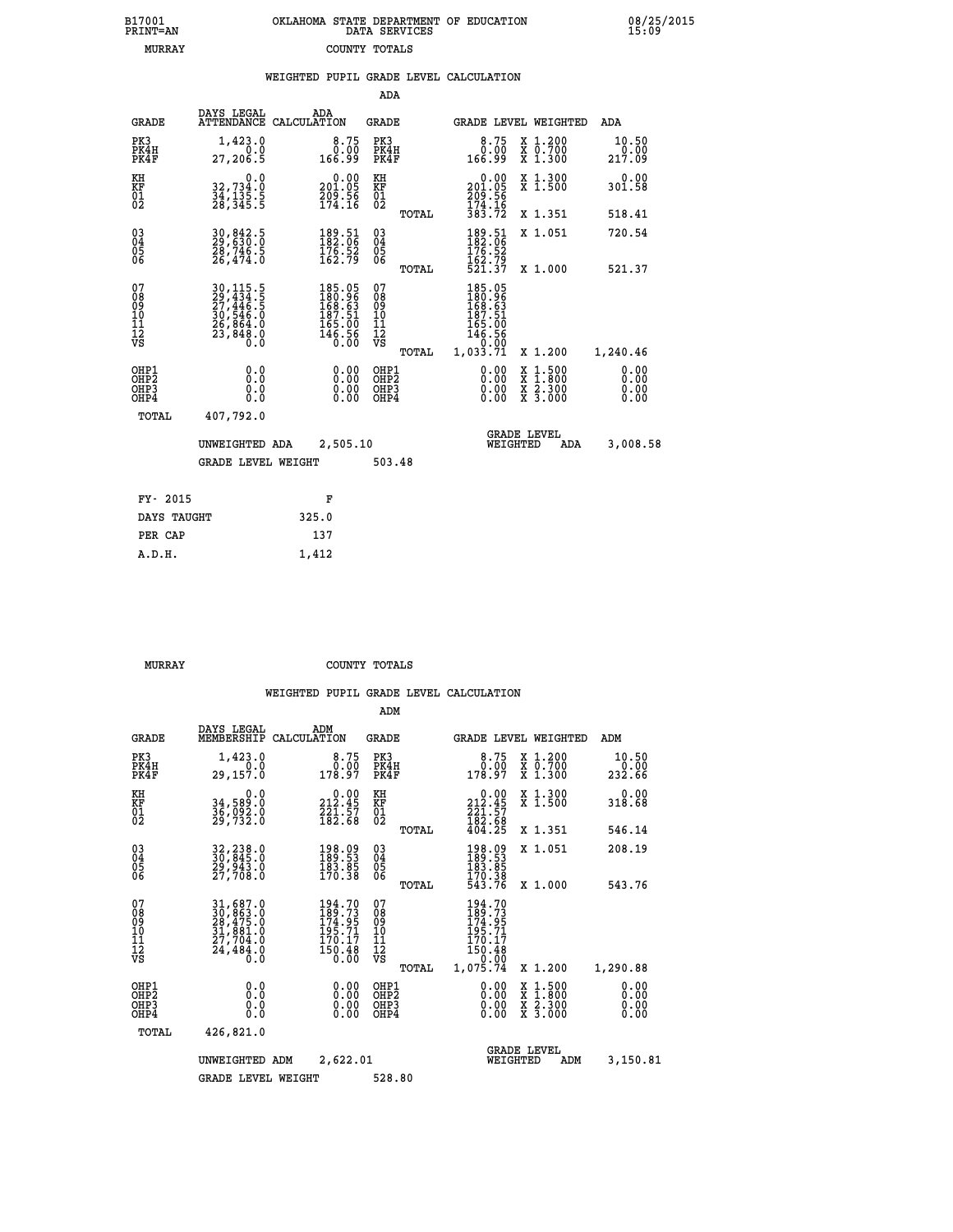| B17001<br><b>PRINT=AN</b> | OKLAHOMA STATE DEPARTMENT OF EDUCATION<br>DATA SERVICES | 08/25/2015<br>15:09 |
|---------------------------|---------------------------------------------------------|---------------------|
| 51 MUSKOGEE               | C009 WAINWRIGHT                                         |                     |

|                                                                    |                                                               | WEIGHTED PUPIL GRADE LEVEL CALCULATION                            |                                        |       |                                                           |                                          |                       |
|--------------------------------------------------------------------|---------------------------------------------------------------|-------------------------------------------------------------------|----------------------------------------|-------|-----------------------------------------------------------|------------------------------------------|-----------------------|
|                                                                    |                                                               |                                                                   | <b>ADA</b>                             |       |                                                           |                                          |                       |
| <b>GRADE</b>                                                       | DAYS LEGAL                                                    | ADA<br>ATTENDANCE CALCULATION                                     | GRADE                                  |       |                                                           | GRADE LEVEL WEIGHTED                     | ADA                   |
| PK3<br>PK4H<br>PK4F                                                | 313.0<br>0.0<br>1,417.0                                       | $\begin{smallmatrix} 1.93\ 0.00\ 8.75 \end{smallmatrix}$          | PK3<br>PK4H<br>PK4F                    |       | $\begin{smallmatrix} 1.93\ 0.00\\ 8.75 \end{smallmatrix}$ | X 1.200<br>X 0.700<br>X 1.300            | 2.32<br>0.00<br>11.38 |
| KH<br>KF<br>$\overline{01}$                                        | 0.0<br>2,049.5<br>$\frac{1}{2}, \frac{6}{6} \frac{3}{27}$ : 9 | $0.00$<br>12.65<br>$\frac{1}{10}$ .09                             | KH<br>KF<br>$\overline{01}$            |       | $12.00$<br>12.65<br>$\frac{1}{10}$ .09                    | X 1.300<br>X 1.500                       | 0.00<br>18.98         |
|                                                                    |                                                               |                                                                   |                                        | TOTAL | 20.14                                                     | X 1.351                                  | 27.21                 |
| $\begin{smallmatrix} 03 \\[-4pt] 04 \end{smallmatrix}$<br>Ŏ5<br>06 | $2,414.5$<br>$2,414.0$<br>$2,449.0$<br>$1,686.5$              | $\frac{13}{14}$ : $\frac{37}{15}$<br>$\frac{13}{12}$              | $\substack{03 \\ 04}$<br>Ŏ5<br>06      |       | $\frac{13}{14}$ : 37<br>15.12                             | X 1.051                                  | 14.05                 |
|                                                                    |                                                               | 10.41                                                             |                                        | TOTAL | 10.41<br>40.43                                            | X 1.000                                  | 40.43                 |
| 07<br>08<br>09<br>11<br>11<br>12<br>VS                             | $1, 237.0$<br>1,628.0<br>0.0<br>0.0<br>0.0<br>$\S.$           | 7.64<br>$10.000$<br>0.00<br>0.00<br>0.00<br>0.00<br>0.00          | 07<br>08<br>09<br>11<br>11<br>12<br>VS | TOTAL | 7.64<br>$10.05$<br>0.00<br>0.00<br>0.00<br>0.00<br>17.69  | X 1.200                                  | 21.23                 |
| OHP1<br>OHP2<br>OHP3<br>OHP4                                       | 0.0<br>0.0<br>0.0                                             | $\begin{smallmatrix} 0.00 \ 0.00 \ 0.00 \ 0.00 \end{smallmatrix}$ | OHP1<br>OHP2<br>OHP3<br>OHP4           |       | 0.00<br>0.00                                              | X 1:500<br>X 1:800<br>X 2:300<br>X 3:000 | 0.00<br>0.00<br>0.00  |
| TOTAL                                                              | 18,622.0                                                      |                                                                   |                                        |       |                                                           |                                          |                       |
|                                                                    | UNWEIGHTED ADA                                                |                                                                   | 114.96                                 |       | WEIGHTED                                                  | <b>GRADE LEVEL</b><br>ADA                | 135.60                |
|                                                                    | <b>GRADE LEVEL WEIGHT</b>                                     |                                                                   |                                        | 20.64 |                                                           |                                          |                       |
| FY- 2015                                                           |                                                               | F                                                                 |                                        |       |                                                           |                                          |                       |
| DAYS TAUGHT                                                        |                                                               | 162.0                                                             |                                        |       |                                                           |                                          |                       |
| PER CAP                                                            |                                                               | 92                                                                |                                        |       |                                                           |                                          |                       |

| <b>MITSKOCEE</b> |
|------------------|

 **A.D.H. 70**

 **51 MUSKOGEE C009 WAINWRIGHT**

 **ADM DAYS LEGAL ADM GRADE MEMBERSHIP CALCULATION GRADE GRADE LEVEL WEIGHTED ADM PK3 314.0 1.94 PK3 1.94 X 1.200 2.33**

| .<br>PK4H<br>PK4F                                  | $5.5^{+2}$<br>1,429.0                                                                                            | $\begin{smallmatrix} 0.00\ 0.82 \end{smallmatrix}$                                      | PK4H<br>PK4F                                    | $\begin{smallmatrix} 0.10 \ 0.82 \end{smallmatrix}$                     | $\begin{smallmatrix} 7 & 0.700 \\ X & 1.300 \end{smallmatrix}$ | $\begin{array}{c} 0.00 \\ 11.47 \end{array}$ |
|----------------------------------------------------|------------------------------------------------------------------------------------------------------------------|-----------------------------------------------------------------------------------------|-------------------------------------------------|-------------------------------------------------------------------------|----------------------------------------------------------------|----------------------------------------------|
| KH<br>KF<br>01<br>02                               | 0.0<br>2,115.0<br>$\frac{1}{1}$ , 708.0                                                                          | $\begin{smallmatrix} 0.00\\ 13.06\\ 10.54\\ 10.50 \end{smallmatrix}$                    | KH<br>KF<br>01<br>02                            | $\begin{array}{r} 0.00 \\ 13.06 \\ 10.54 \\ 10.50 \\ 21.04 \end{array}$ | X 1.300<br>X 1.500                                             | 0.00<br>19.59                                |
|                                                    |                                                                                                                  |                                                                                         | TOTAL                                           |                                                                         | X 1.351                                                        | 28.43                                        |
| $\begin{matrix} 03 \\ 04 \\ 05 \\ 06 \end{matrix}$ | 2,238.0<br>2,578.0<br>2,557.0<br>1,782.0                                                                         | $\begin{array}{c} 13 \cdot 81 \\ 15 \cdot 91 \\ 15 \cdot 78 \\ 11 \cdot 00 \end{array}$ | $03\overline{4}$<br>$\frac{05}{06}$             | $13.81$<br>$15.78$<br>$15.78$<br>$11.00$<br>$42.69$                     | X 1.051                                                        | 14.51                                        |
|                                                    |                                                                                                                  |                                                                                         | TOTAL                                           |                                                                         | X 1.000                                                        | 42.69                                        |
| 07<br>08<br>09<br>11<br>11<br>12<br>VS             | $\left.\begin{smallmatrix} 1,297.0\\ 1,710.0\\ 0.0\\ 0.0\\ 0.0\\ 0.0\\ 0.0\\ 0.0\\ 0.0 \end{smallmatrix}\right.$ | 8.01<br>$10.56$<br>0.00<br>0.00<br>0.00<br>0.00                                         | 07<br>08<br>09<br>11<br>11<br>12<br>VS<br>TOTAL | $10.56$<br>0.00<br>0.00<br>0.00<br>0.00<br>18.57                        | X 1.200                                                        | 22.28                                        |
| OHP1<br>OHP <sub>2</sub><br>OHP3<br>OHP4           | 0.0<br>0.0<br>0.0                                                                                                | $0.00$<br>$0.00$<br>0.00                                                                | OHP1<br>OHP <sub>2</sub><br>OHP3<br>OHP4        |                                                                         | X 1:500<br>X 1:800<br>X 2:300<br>X 3:000                       | 0.00<br>0.00<br>0.00                         |
| TOTAL                                              | 19,429.0                                                                                                         |                                                                                         |                                                 |                                                                         |                                                                |                                              |
|                                                    | UNWEIGHTED ADM                                                                                                   | 119.93                                                                                  |                                                 | WEIGHTED                                                                | <b>GRADE LEVEL</b><br>ADM                                      | 141.30                                       |
|                                                    | <b>GRADE LEVEL WEIGHT</b>                                                                                        |                                                                                         | 21.37                                           |                                                                         |                                                                |                                              |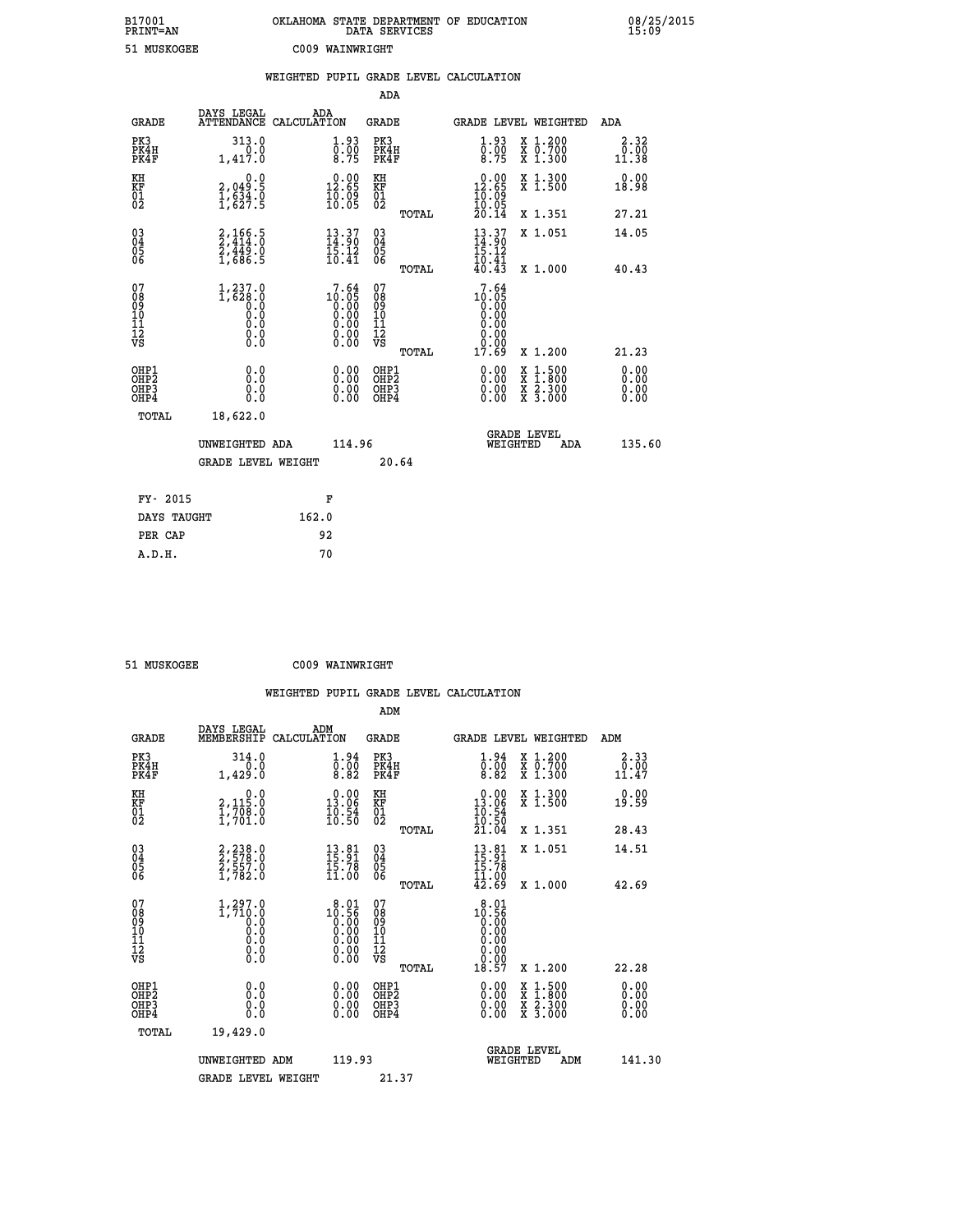| B17001<br><b>PRINT=AN</b> | OKLAHOMA STATE DEPARTMENT OF EDUCATION<br>DATA SERVICES |  |
|---------------------------|---------------------------------------------------------|--|
| 51 MUSKOGEE               | 1002 HASKELL                                            |  |

 **ADA**

 **B17001 OKLAHOMA STATE DEPARTMENT OF EDUCATION 08/25/2015**

|  |  | WEIGHTED PUPIL GRADE LEVEL CALCULATION |
|--|--|----------------------------------------|
|  |  |                                        |

| <b>GRADE</b>                          | DAYS LEGAL<br><b>ATTENDANCE</b>                                                                            | ADA<br>CALCULATION                                                   | <b>GRADE</b>                           |       |                                                                                                                                                                                                                                                                                | <b>GRADE LEVEL WEIGHTED</b>                                                              | ADA                       |
|---------------------------------------|------------------------------------------------------------------------------------------------------------|----------------------------------------------------------------------|----------------------------------------|-------|--------------------------------------------------------------------------------------------------------------------------------------------------------------------------------------------------------------------------------------------------------------------------------|------------------------------------------------------------------------------------------|---------------------------|
| PK3<br>PK4H<br>PK4F                   | 449.0<br>0.0<br>7,614.5                                                                                    | 2.63<br>$\overline{0}$ .00<br>44.53                                  | PK3<br>PK4H<br>PK4F                    |       | 2.63<br>0.00<br>44.53                                                                                                                                                                                                                                                          | X 1.200<br>X 0.700<br>X 1.300                                                            | $3.16$<br>$0.00$<br>57.89 |
| KH<br>KF<br>01<br>02                  | 0.0<br>0,143:0<br>0,935:0<br>9,002:5                                                                       | $\begin{smallmatrix} 0.00\\ 53.47\\ 58.10\\ 52.65 \end{smallmatrix}$ | KH<br>KF<br>01<br>02                   |       | $\begin{smallmatrix} &0.00\ 53.47\ 58.10\ 52.65\ 110.75 \end{smallmatrix}$                                                                                                                                                                                                     | X 1.300<br>X 1.500                                                                       | 0.00<br>80.21             |
|                                       |                                                                                                            |                                                                      |                                        | TOTAL |                                                                                                                                                                                                                                                                                | X 1.351                                                                                  | 149.62                    |
| 030404<br>06                          | $\begin{smallmatrix}8,111.0\\7,932.0\\9,875.5\\10,511.5\end{smallmatrix}$                                  | 47.43<br>46.39<br>57.75<br>61.50                                     | $\substack{03 \\ 04}$<br>Ŏ5<br>06      | TOTAL | $47.43\n46.39\n57.75\n61.50\n165.64$                                                                                                                                                                                                                                           | X 1.051<br>X 1.000                                                                       | 49.85<br>165.64           |
| 07<br>08<br>09<br>101<br>112<br>VS    | $\begin{smallmatrix} 10,398.0\\ 9,654.0\\ 10,086.0\\ 10,074.5\\ 8,402.5\\ 9,988.0\\ 0.0 \end{smallmatrix}$ | $60.83$<br>59.46<br>59.03<br>58.93<br>58.44<br>58.41                 | 07<br>08<br>09<br>11<br>11<br>12<br>VS |       | 60.83<br>56.465<br>58.93<br>58.144<br>58.41<br>0.00                                                                                                                                                                                                                            |                                                                                          |                           |
|                                       |                                                                                                            |                                                                      |                                        | TOTAL | 342.80                                                                                                                                                                                                                                                                         | X 1.200                                                                                  | 411.36                    |
| OHP1<br>OHP2<br>OHP3<br>OHP4<br>TOTAL | 0.0<br>0.0<br>Ŏ.Ŏ<br>131,177.0                                                                             | $0.00$<br>$0.00$<br>0.00                                             | OHP1<br>OHP2<br>OHP3<br>OHP4           |       | $\begin{smallmatrix} 0.00 & 0.00 & 0.00 & 0.00 & 0.00 & 0.00 & 0.00 & 0.00 & 0.00 & 0.00 & 0.00 & 0.00 & 0.00 & 0.00 & 0.00 & 0.00 & 0.00 & 0.00 & 0.00 & 0.00 & 0.00 & 0.00 & 0.00 & 0.00 & 0.00 & 0.00 & 0.00 & 0.00 & 0.00 & 0.00 & 0.00 & 0.00 & 0.00 & 0.00 & 0.00 & 0.0$ | $\begin{smallmatrix} x & 1.500 \\ x & 1.800 \\ x & 2.300 \\ x & 3.000 \end{smallmatrix}$ | 0.00<br>0.00<br>0.00      |
|                                       | UNWEIGHTED ADA                                                                                             | 767.25                                                               |                                        |       | WEIGHTED                                                                                                                                                                                                                                                                       | <b>GRADE LEVEL</b><br>ADA                                                                | 917.73                    |
|                                       | GRADE LEVEL WEIGHT                                                                                         |                                                                      | 150.48                                 |       |                                                                                                                                                                                                                                                                                |                                                                                          |                           |
| FY- 2015                              |                                                                                                            | F                                                                    |                                        |       |                                                                                                                                                                                                                                                                                |                                                                                          |                           |
| DAYS TAUGHT                           |                                                                                                            | 171.0                                                                |                                        |       |                                                                                                                                                                                                                                                                                |                                                                                          |                           |
| PER CAP                               |                                                                                                            | 68                                                                   |                                        |       |                                                                                                                                                                                                                                                                                |                                                                                          |                           |

51 MUSKOGEE **I002 HASKELL** 

 **A.D.H. 598**

 **ADM**

| <b>GRADE</b>                                       | DAYS LEGAL<br>MEMBERSHIP CALCULATION                                                                         | ADM                                                                      | <b>GRADE</b>                                       |       |                                                                                                                   | GRADE LEVEL WEIGHTED                     | ADM                   |        |
|----------------------------------------------------|--------------------------------------------------------------------------------------------------------------|--------------------------------------------------------------------------|----------------------------------------------------|-------|-------------------------------------------------------------------------------------------------------------------|------------------------------------------|-----------------------|--------|
| PK3<br>PK4H<br>PK4F                                | 449.0<br>0.0<br>8,074.0                                                                                      | 2.63<br>0.00<br>47.22                                                    | PK3<br>PK4H<br>PK4F                                |       | $\begin{smallmatrix} 2.63\0.00\\47.22 \end{smallmatrix}$                                                          | X 1.200<br>X 0.700<br>X 1.300            | 3.16<br>0.00<br>61.39 |        |
| KH<br>KF<br>01<br>02                               | 0.0<br>0,635.0<br>10,336.0<br>9,426.0                                                                        | $\begin{smallmatrix} 0.00\\ 56.35\\ 69.44\\ 55.12 \end{smallmatrix}$     | KH<br>KF<br>01<br>02                               |       | 0.00<br>56:35<br>60:44<br>55:12<br>115:56                                                                         | X 1.300<br>X 1.500                       | 0.00<br>84.53         |        |
|                                                    |                                                                                                              |                                                                          |                                                    | TOTAL |                                                                                                                   | X 1.351                                  | 156.12                |        |
| $\begin{matrix} 03 \\ 04 \\ 05 \\ 06 \end{matrix}$ | $\begin{smallmatrix}8,540.0\\8,370.0\\10,421.0\\11,055.0\end{smallmatrix}$                                   | $\begin{smallmatrix} 49.94\ 48.95\ 60.94\ 64.68 \end{smallmatrix}$       | $\begin{matrix} 03 \\ 04 \\ 05 \\ 06 \end{matrix}$ |       | $49.94$<br>$60.94$<br>$64.68$<br>$174.57$                                                                         | X 1.051                                  | 52.49                 |        |
|                                                    |                                                                                                              |                                                                          |                                                    | TOTAL |                                                                                                                   | $X_1.000$                                | 174.57                |        |
| 07<br>08<br>09<br>101<br>11<br>12<br>VS            | $\begin{smallmatrix} 11,021.0\\ 10,245.0\\ 10,836.0\\ 10,847.0\\ 9,140.0\\ 10,529.0\\ 0.0 \end{smallmatrix}$ | $64.48$<br>$59.92$<br>$63.43$<br>$63.45$<br>$53.45$<br>$61.57$<br>$0.00$ | 07<br>08<br>09<br>01<br>11<br>11<br>12<br>VS       | TOTAL | $\begin{array}{r} 64.48 \\ 59.92 \\ 63.43 \\ 63.455 \\ 63.455 \\ 53.457 \\ 61.570 \\ 0.000 \\ 366.30 \end{array}$ | X 1.200                                  | 439.56                |        |
| OHP1<br>OHP2<br>OH <sub>P3</sub><br>OHP4           | 0.0<br>0.000                                                                                                 | $\begin{smallmatrix} 0.00 \ 0.00 \ 0.00 \ 0.00 \end{smallmatrix}$        | OHP1<br>OHP <sub>2</sub><br>OHP3<br>OHP4           |       | 0.00<br>0.00                                                                                                      | X 1:500<br>X 1:800<br>X 2:300<br>X 3:000 | 0.00<br>0.00<br>0.00  |        |
| TOTAL                                              | 138,924.0                                                                                                    |                                                                          |                                                    |       |                                                                                                                   |                                          |                       |        |
|                                                    | UNWEIGHTED ADM                                                                                               | 812.57                                                                   |                                                    |       | WEIGHTED                                                                                                          | <b>GRADE LEVEL</b><br>ADM                |                       | 971.82 |
|                                                    | <b>GRADE LEVEL WEIGHT</b>                                                                                    |                                                                          | 159.25                                             |       |                                                                                                                   |                                          |                       |        |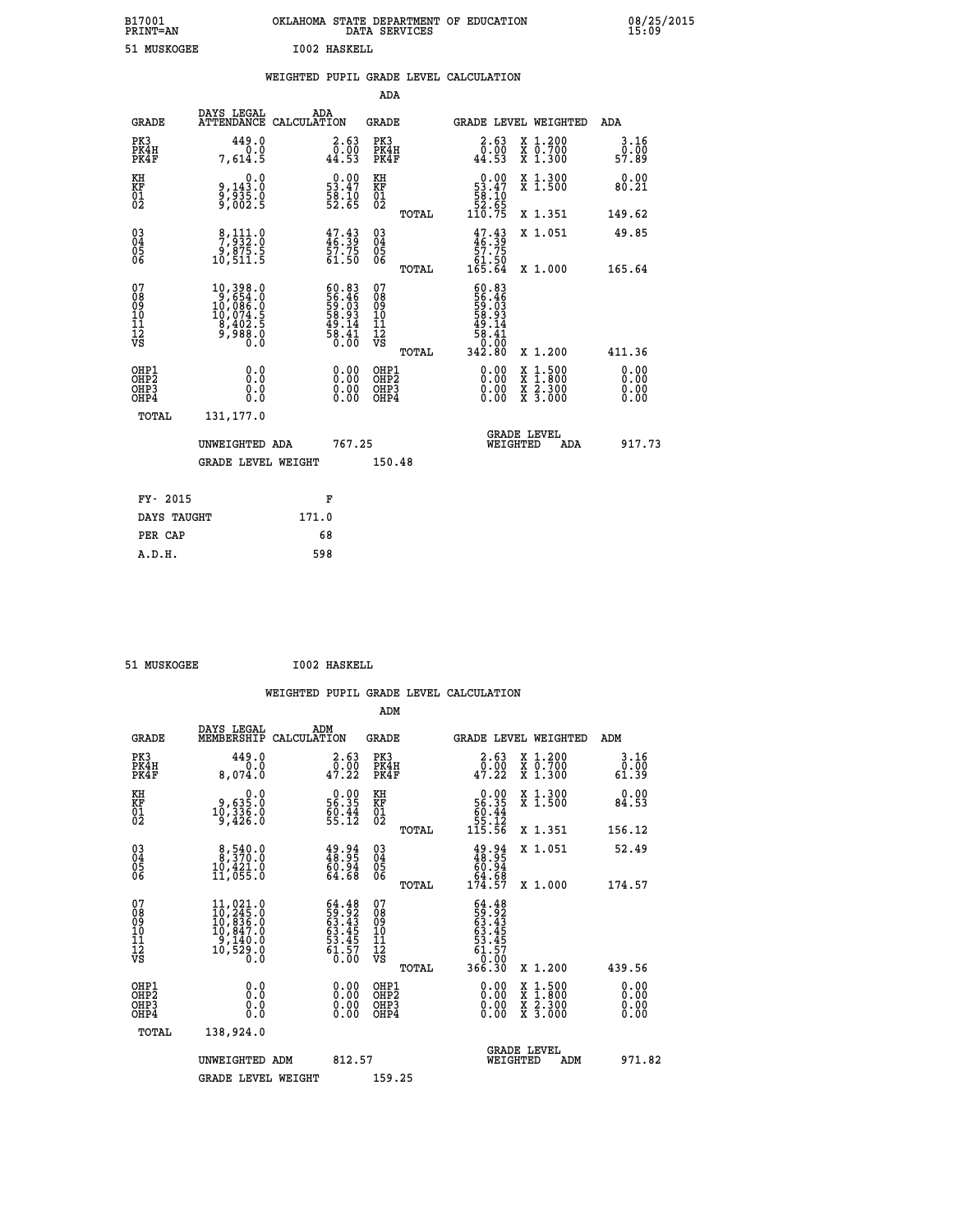# **B17001 OKLAHOMA STATE DEPARTMENT OF EDUCATION 08/25/2015 PRINT=AN DATA SERVICES 15:09 51 MUSKOGEE I003 FORT GIBSON**

|                                                                    |                                                                                                                                                     | WEIGHTED PUPIL GRADE LEVEL CALCULATION                                                              |                                         |       |                                                                                       |                                                                                                                                                          |                              |
|--------------------------------------------------------------------|-----------------------------------------------------------------------------------------------------------------------------------------------------|-----------------------------------------------------------------------------------------------------|-----------------------------------------|-------|---------------------------------------------------------------------------------------|----------------------------------------------------------------------------------------------------------------------------------------------------------|------------------------------|
|                                                                    |                                                                                                                                                     |                                                                                                     | ADA                                     |       |                                                                                       |                                                                                                                                                          |                              |
| <b>GRADE</b>                                                       | DAYS LEGAL                                                                                                                                          | ADA<br>ATTENDANCE CALCULATION                                                                       | <b>GRADE</b>                            |       | GRADE LEVEL WEIGHTED                                                                  |                                                                                                                                                          | ADA                          |
| PK3<br>PK4H<br>PK4F                                                | 875.0<br>0.0<br>19,912.0                                                                                                                            | 5.06<br>0.00<br>115.10                                                                              | PK3<br>PK4H<br>PK4F                     |       | 5.06<br>0.00<br>115.10                                                                | $\begin{smallmatrix} x & 1.200 \\ x & 0.700 \end{smallmatrix}$<br>X 1.300                                                                                | 6.07<br>0.00<br>149.63       |
| KH<br>KF<br>01<br>02                                               | 0.0<br>19,508:5<br>21,529:5<br>22,981:5                                                                                                             | $\begin{smallmatrix} 0.00\\ 112.77\\ 124.45\\ 132.84 \end{smallmatrix}$                             | KH<br>KF<br>01<br>02                    |       | 0.00<br>$112.77$<br>$124.45$<br>$132.84$<br>$257.29$                                  | X 1.300<br>X 1.500                                                                                                                                       | 0.00<br>169.16               |
|                                                                    |                                                                                                                                                     |                                                                                                     |                                         | TOTAL |                                                                                       | X 1.351                                                                                                                                                  | 347.60                       |
| $\begin{smallmatrix} 03 \\[-4pt] 04 \end{smallmatrix}$<br>Ŏ5<br>ŌĞ | 16,848.0<br>18,889.0<br>23,645.0<br>21,444.0                                                                                                        | $\begin{smallmatrix} 97.39 \\ 109.18 \\ 136.68 \\ 123.95 \end{smallmatrix}$                         | $\substack{03 \\ 04}$<br>05<br>06       |       | $\begin{smallmatrix} 97.39 \\ 109.18 \\ 136.68 \\ 123.95 \\ 369.81 \end{smallmatrix}$ | X 1.051                                                                                                                                                  | 102.36                       |
|                                                                    |                                                                                                                                                     |                                                                                                     |                                         | TOTAL |                                                                                       | X 1.000                                                                                                                                                  | 369.81                       |
| 07<br>08<br>09<br>11<br>11<br>12<br>VS                             | $\begin{smallmatrix} 24\,,\,131\,.5\\ 20\,,\,726\,.0\\ 24\,,\,383\,.0\\ 27\,,\,527\,.5\\ 23\,,\,832\,.0\\ 24\,,\,315\,.0\\ 0\,.0 \end{smallmatrix}$ | $\begin{smallmatrix} 139.49\\119.80\\140.94\\159.12\\157.76\\137.76\\140.55\\0.00\end{smallmatrix}$ | 07<br>08<br>09<br>101<br>11<br>12<br>VS |       | 139.49<br>119.80<br>140.94<br>159.12<br>137.76<br>140.55<br>$\frac{1}{837.60}$        |                                                                                                                                                          |                              |
|                                                                    |                                                                                                                                                     |                                                                                                     |                                         | TOTAL |                                                                                       | X 1.200                                                                                                                                                  | 1,005.19                     |
| OHP1<br>OHP <sub>2</sub><br>OHP3<br>OHP4                           | 0.0<br>0.0<br>0.0                                                                                                                                   | 0.00<br>$\begin{smallmatrix} 0.00 \ 0.00 \end{smallmatrix}$                                         | OHP1<br>OHP2<br>OHP3<br>OHP4            |       | 0.00<br>0.00<br>0.00                                                                  | $\frac{x}{x}$ $\frac{1.500}{x}$<br>$\begin{array}{c} \hat{x} & \hat{2} \cdot \check{3} \, \check{0} \, \check{0} \\ x & 3 \cdot 0 \, 0 \, 0 \end{array}$ | 0.00<br>0.00<br>0.00<br>0.00 |
| TOTAL                                                              | 310,547.5                                                                                                                                           |                                                                                                     |                                         |       |                                                                                       |                                                                                                                                                          |                              |
|                                                                    | UNWEIGHTED ADA                                                                                                                                      | 1,795.08                                                                                            |                                         |       | WEIGHTED                                                                              | <b>GRADE LEVEL</b><br>ADA                                                                                                                                | 2,149.82                     |
|                                                                    | <b>GRADE LEVEL WEIGHT</b>                                                                                                                           |                                                                                                     | 354.74                                  |       |                                                                                       |                                                                                                                                                          |                              |
| FY- 2015                                                           |                                                                                                                                                     | F                                                                                                   |                                         |       |                                                                                       |                                                                                                                                                          |                              |
| DAYS TAUGHT                                                        |                                                                                                                                                     | 173.0                                                                                               |                                         |       |                                                                                       |                                                                                                                                                          |                              |
| PER CAP                                                            |                                                                                                                                                     | 33                                                                                                  |                                         |       |                                                                                       |                                                                                                                                                          |                              |
| A.D.H.                                                             |                                                                                                                                                     | 1,654                                                                                               |                                         |       |                                                                                       |                                                                                                                                                          |                              |

 **51 MUSKOGEE I003 FORT GIBSON**

|                                                       |                                                                             |                    |                                                                         | ADM                                     |       |                                                                            |          |                                                                  |                              |
|-------------------------------------------------------|-----------------------------------------------------------------------------|--------------------|-------------------------------------------------------------------------|-----------------------------------------|-------|----------------------------------------------------------------------------|----------|------------------------------------------------------------------|------------------------------|
| <b>GRADE</b>                                          | DAYS LEGAL<br>MEMBERSHIP                                                    | ADM<br>CALCULATION |                                                                         | <b>GRADE</b>                            |       |                                                                            |          | <b>GRADE LEVEL WEIGHTED</b>                                      | ADM                          |
| PK3<br>PK4H<br>PK4F                                   | 880.0<br>0.0<br>21,337.0                                                    |                    | 5.09<br>0.00<br>123.34                                                  | PK3<br>PK4H<br>PK4F                     |       | 0.09<br>123.34                                                             |          | $\begin{array}{c} x & 1.200 \\ x & 0.700 \end{array}$<br>X 1.300 | 6.11<br>0.00<br>160.34       |
| KH<br>KF<br>01<br>02                                  | 0.0<br>20,540.0<br>22,658.0<br>24,066.0                                     |                    | $\begin{smallmatrix} 0.00\\ 118.73\\ 130.97\\ 139.11 \end{smallmatrix}$ | KH<br>KF<br>01<br>02                    |       | 0.00<br>118.73<br>$\frac{130.97}{139.11}$<br>270.08                        |          | X 1.300<br>X 1.500                                               | 0.00<br>178.10               |
|                                                       |                                                                             |                    |                                                                         |                                         | TOTAL |                                                                            |          | X 1.351                                                          | 364.88                       |
| 03<br>04<br>05<br>06                                  | 17,728.0<br>19,842.0<br>24,888.0<br>22,457.0                                |                    | $102.47$<br>$114.69$<br>$143.86$<br>$129.81$                            | $^{03}_{04}$<br>0500                    |       | $102.47$<br>$114.69$<br>$143.86$<br>$129.81$<br>$388.36$                   |          | X 1.051                                                          | 107.70                       |
|                                                       |                                                                             |                    |                                                                         |                                         | TOTAL |                                                                            |          | X 1.000                                                          | 388.36                       |
| 07<br>08<br>09<br>101<br>112<br>VS                    | 25,422.0<br>21,914.0<br>25,982.0<br>29,257.0<br>25,483.0<br>26,004.0<br>0.0 |                    | 146.95<br>126.67<br>150.18<br>169.12<br>$\frac{147.30}{150.31}$         | 07<br>08<br>09<br>101<br>11<br>12<br>VS | TOTAL | 146.95<br>126.67<br>150.18<br>169.12<br>147.30<br>150.31<br>0.00<br>890.53 |          | X 1.200                                                          | 1,068.64                     |
| OHP1<br>OH <sub>P</sub> 2<br>OH <sub>P3</sub><br>OHP4 | 0.0<br>0.000                                                                |                    | $0.00$<br>$0.00$<br>0.00                                                | OHP1<br>OHP2<br>OHP3<br>OHP4            |       | $0.00$<br>$0.00$<br>0.00                                                   |          | X 1:500<br>X 1:800<br>X 2:300<br>X 3:000                         | 0.00<br>0.00<br>0.00<br>0.00 |
| TOTAL                                                 | 328,458.0                                                                   |                    |                                                                         |                                         |       |                                                                            |          |                                                                  |                              |
|                                                       | UNWEIGHTED                                                                  | ADM                | 1,898.60                                                                |                                         |       |                                                                            | WEIGHTED | <b>GRADE LEVEL</b><br>ADM                                        | 2,274.13                     |
|                                                       | <b>GRADE LEVEL WEIGHT</b>                                                   |                    |                                                                         | 375.53                                  |       |                                                                            |          |                                                                  |                              |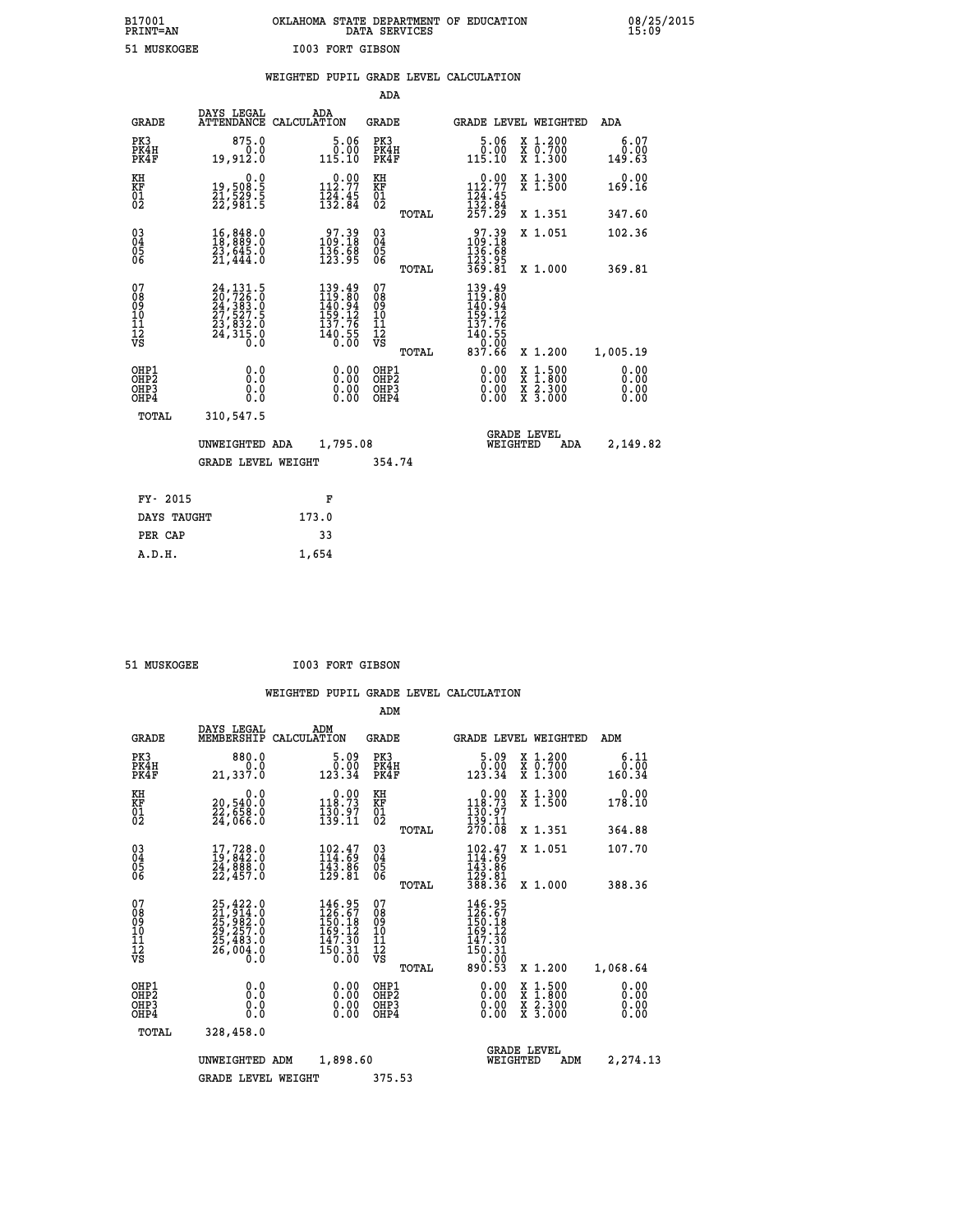| B17001<br><b>PRINT=AN</b> | OKLAHOMA STATE DEPARTMENT OF EDUCATION<br>DATA SERVICES |  |
|---------------------------|---------------------------------------------------------|--|
| 51 MUSKOGEE               | 1006 WEBBERS FALLS                                      |  |

 **B17001 OKLAHOMA STATE DEPARTMENT OF EDUCATION 08/25/2015**

|                                                                    |                                                                                     | WEIGHTED PUPIL GRADE LEVEL CALCULATION                                   |                                                 |                                                                                                                  |                                                                                          |                              |
|--------------------------------------------------------------------|-------------------------------------------------------------------------------------|--------------------------------------------------------------------------|-------------------------------------------------|------------------------------------------------------------------------------------------------------------------|------------------------------------------------------------------------------------------|------------------------------|
|                                                                    |                                                                                     |                                                                          | <b>ADA</b>                                      |                                                                                                                  |                                                                                          |                              |
| <b>GRADE</b>                                                       | DAYS LEGAL                                                                          | ADA<br>ATTENDANCE CALCULATION                                            | GRADE                                           | GRADE LEVEL WEIGHTED                                                                                             |                                                                                          | ADA                          |
| PK3<br>PK4H<br>PK4F                                                | 284.5<br>0.0<br>2,381.0                                                             | $\frac{1}{0}$ : $\frac{66}{00}$<br>13.92                                 | PK3<br>PK4H<br>PK4F                             | $\frac{1}{0}$ : $\frac{66}{13}$<br>13.92                                                                         | X 1.200<br>X 0.700<br>X 1.300                                                            | 1.99<br>0.00<br>18.10        |
| KH<br>KF<br>01<br>02                                               | 0.0<br>$\frac{3}{3}, \frac{640}{58}.\frac{5}{0}$<br>$\frac{3}{729}.\frac{0}{0}$     | $\begin{smallmatrix} 0.00\\ 21.29\\ 21.39\\ 21.81 \end{smallmatrix}$     | KH<br>KF<br>01<br>02                            | $\begin{array}{c} 0.00 \\ 21.29 \\ 21.39 \\ 21.81 \\ 43.20 \end{array}$                                          | X 1.300<br>X 1.500                                                                       | 0.00<br>31.94                |
|                                                                    |                                                                                     |                                                                          | TOTAL                                           |                                                                                                                  | X 1.351                                                                                  | 58.36                        |
| $\begin{smallmatrix} 03 \\[-4pt] 04 \end{smallmatrix}$<br>Ŏ5<br>06 | $\frac{4}{2}, \frac{001}{845}$ .0<br>$\frac{2}{3}, \frac{167}{366}$ .0              | $23.40$<br>$16.64$<br>$\frac{12.67}{19.68}$                              | $\substack{03 \\ 04}$<br>Ŏ5<br>06               | $\frac{23.40}{16.64}$<br>$\frac{12.67}{12.67}$                                                                   | X 1.051                                                                                  | 24.59                        |
|                                                                    |                                                                                     |                                                                          | TOTAL                                           | 19:68<br>48:99                                                                                                   | X 1.000                                                                                  | 48.99                        |
| 07<br>08<br>09<br>11<br>11<br>12<br>VS                             | $2,509.0$<br>$3,752.0$<br>$3,291.5$<br>$2,757.0$<br>$2,603.0$<br>$2,392.0$<br>$0.0$ | $14.67$<br>$21.94$<br>$19.25$<br>$16.12$<br>$15.22$<br>$13.99$<br>$0.00$ | 07<br>08<br>09<br>11<br>11<br>12<br>VS<br>TOTAL | 14.67<br>$\begin{smallmatrix} 14.94\ 12.94\ 19.25\ 16.122\ 15.22\ 15.22\ 13.99\ 0.00\ 101.19\ \end{smallmatrix}$ | X 1.200                                                                                  | 121.43                       |
| OHP1<br>OH <sub>P</sub> 2<br>OHP3<br>OHP4                          | 0.0<br>0.0<br>0.0                                                                   | $\begin{smallmatrix} 0.00 \ 0.00 \ 0.00 \ 0.00 \end{smallmatrix}$        | OHP1<br>OHP <sub>2</sub><br>OHP3<br>OHP4        |                                                                                                                  | $\begin{smallmatrix} x & 1.500 \\ x & 1.800 \\ x & 2.300 \\ x & 3.000 \end{smallmatrix}$ | 0.00<br>0.00<br>0.00<br>0.00 |
| TOTAL                                                              | 43,377.0                                                                            |                                                                          |                                                 |                                                                                                                  |                                                                                          |                              |
|                                                                    | UNWEIGHTED ADA                                                                      | 253.65                                                                   |                                                 | <b>GRADE LEVEL</b><br>WEIGHTED                                                                                   | <b>ADA</b>                                                                               | 305.40                       |
|                                                                    | <b>GRADE LEVEL WEIGHT</b>                                                           |                                                                          | 51.75                                           |                                                                                                                  |                                                                                          |                              |
|                                                                    | FY- 2015                                                                            | F                                                                        |                                                 |                                                                                                                  |                                                                                          |                              |
|                                                                    | DAYS TAUGHT                                                                         | 171.0                                                                    |                                                 |                                                                                                                  |                                                                                          |                              |
|                                                                    | PER CAP                                                                             | 86                                                                       |                                                 |                                                                                                                  |                                                                                          |                              |

 **A.D.H. 169**

 **B17001<br>PRINT=AN** 

 **51 MUSKOGEE I006 WEBBERS FALLS**

|                                          |                                                                                           |                                                                        | ADM                                                 |       |                                                                              |                                          |                              |
|------------------------------------------|-------------------------------------------------------------------------------------------|------------------------------------------------------------------------|-----------------------------------------------------|-------|------------------------------------------------------------------------------|------------------------------------------|------------------------------|
| <b>GRADE</b>                             | DAYS LEGAL<br>MEMBERSHIP                                                                  | ADM<br>CALCULATION                                                     | <b>GRADE</b>                                        |       |                                                                              | <b>GRADE LEVEL WEIGHTED</b>              | ADM                          |
| PK3<br>PK4H<br>PK4F                      | 306.0<br>2,572.0                                                                          | 1.79<br>$\frac{0.00}{15.04}$                                           | PK3<br>PK4H<br>PK4F                                 |       | $\begin{smallmatrix} 1.79 \\ 0.00 \\ 15.04 \end{smallmatrix}$                | X 1.200<br>X 0.700<br>X 1.300            | 2.15<br>0.00<br>19.55        |
| KH<br>KF<br>01<br>02                     | 0.0<br>3,826:0<br>3,830:0<br>3,904:0                                                      | $\begin{smallmatrix} 0.00\\ 22.37\\ 22.40\\ 22.83 \end{smallmatrix}$   | KH<br>KF<br>01<br>02                                |       | $\begin{smallmatrix} 0.00\\ 22.37\\ 22.40\\ 22.83\\ 45.23 \end{smallmatrix}$ | X 1.300<br>X 1.500                       | 0.00<br>33.56                |
|                                          |                                                                                           |                                                                        |                                                     | TOTAL |                                                                              | X 1.351                                  | 61.11                        |
| 03<br>04<br>05<br>06                     | $\frac{4}{3}, \frac{191}{017}.0$<br>$\frac{2}{3}, \frac{279}{528}.0$<br>$\frac{3}{528}.0$ | $24.51$<br>$17.64$<br>$\frac{13.33}{20.63}$                            | $\begin{array}{c} 03 \\ 04 \\ 05 \\ 06 \end{array}$ |       | $24.51$<br>$17.64$<br>$13.33$<br>$20.63$<br>$51.60$                          | X 1.051                                  | 25.76                        |
|                                          |                                                                                           |                                                                        |                                                     | TOTAL |                                                                              | X 1.000                                  | 51.60                        |
| 07<br>08<br>09<br>101<br>112<br>VS       | 2,688.0<br>3,959.0<br>3,583.0<br>2,985.0<br>2,765.0<br>2,596.0                            | $15.72$<br>$23.16$<br>$20.95$<br>$17.46$<br>$16.17$<br>$15.18$<br>0.00 | 07<br>08<br>09<br>11<br>11<br>12<br>VS              |       | 15.72<br>23.16<br>20.95<br>17.46<br>17.18<br>15.18<br>15.18<br>108.64        |                                          |                              |
|                                          |                                                                                           |                                                                        |                                                     | TOTAL |                                                                              | X 1.200                                  | 130.37                       |
| OHP1<br>OHP2<br>OH <sub>P3</sub><br>OHP4 | 0.0<br>0.000                                                                              |                                                                        | OHP1<br>OHP2<br>OHP <sub>3</sub>                    |       | $0.00$<br>$0.00$<br>0.00                                                     | X 1:500<br>X 1:800<br>X 2:300<br>X 3:000 | 0.00<br>0.00<br>0.00<br>0.00 |
| TOTAL                                    | 46,029.0                                                                                  |                                                                        |                                                     |       |                                                                              |                                          |                              |
|                                          | UNWEIGHTED ADM                                                                            | 269.18                                                                 |                                                     |       | <b>GRADE LEVEL</b><br>WEIGHTED                                               | ADM                                      | 324.10                       |
|                                          | <b>GRADE LEVEL WEIGHT</b>                                                                 |                                                                        | 54.92                                               |       |                                                                              |                                          |                              |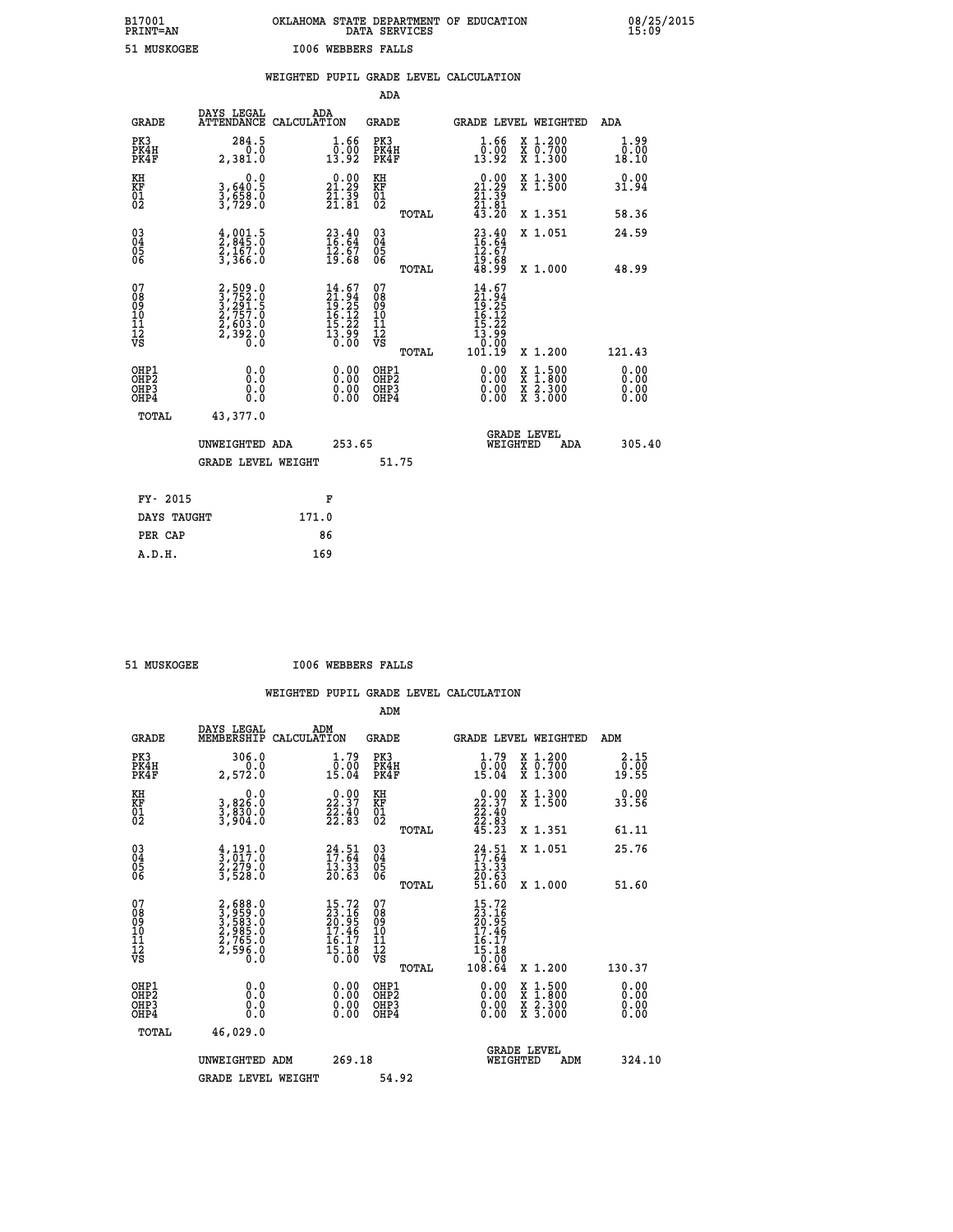| B17001<br><b>PRINT=AN</b> | OKLAHOMA STATE DEPARTMENT OF EDUCATION<br>DATA SERVICES | 08/25/2015<br>15:09 |
|---------------------------|---------------------------------------------------------|---------------------|
| 51 MUSKOGEE               | I008 OKTAHA                                             |                     |

|                                                                    |                                                                                                              |                                                                          | ADA                                                |       |                                                                                       |        |                                          |                              |
|--------------------------------------------------------------------|--------------------------------------------------------------------------------------------------------------|--------------------------------------------------------------------------|----------------------------------------------------|-------|---------------------------------------------------------------------------------------|--------|------------------------------------------|------------------------------|
| <b>GRADE</b>                                                       | DAYS LEGAL<br><b>ATTENDANCE</b>                                                                              | ADA<br>CALCULATION                                                       | <b>GRADE</b>                                       |       | GRADE LEVEL WEIGHTED                                                                  |        |                                          | <b>ADA</b>                   |
| PK3<br>PK4H<br>PK4F                                                | 574.0<br>0.0<br>7,266.5                                                                                      | $\begin{smallmatrix} 3.61\ 0.00\ 45.70 \end{smallmatrix}$                | PK3<br>PK4H<br>PK4F                                |       | 3.61<br>ō:ŏō<br>45:70                                                                 |        | X 1.200<br>X 0.700<br>X 1.300            | $\frac{4.33}{0.00}$<br>59.41 |
| KH<br>KF<br>01<br>02                                               | 0.0<br>7,422:0<br>8,050:5<br>7,899:5                                                                         | $\begin{smallmatrix} 0.00\\ 46.68\\ 50.63\\ 49.68 \end{smallmatrix}$     | KH<br>KF<br>01<br>02                               |       | 0.00<br>$\begin{array}{r} 46.68 \\ 50.63 \\ 49.68 \\ 100.31 \end{array}$              |        | X 1.300<br>X 1.500                       | 0.00<br>70.02                |
|                                                                    |                                                                                                              |                                                                          |                                                    | TOTAL |                                                                                       |        | X 1.351                                  | 135.52                       |
| $\begin{smallmatrix} 03 \\[-4pt] 04 \end{smallmatrix}$<br>Ŏ5<br>06 | 7,916.5<br>8,103.5<br>8,128.5<br>7,681.5                                                                     | 49.79<br>50.97<br>$\frac{51.12}{48.31}$                                  | $\begin{matrix} 03 \\ 04 \\ 05 \\ 06 \end{matrix}$ | TOTAL | $\begin{smallmatrix} 49.79\\ 50.97\\ 51.12\\ 48.31\\ 150.40 \end{smallmatrix}$        |        | X 1.051<br>X 1.000                       | 52.33<br>150.40              |
| 07<br>08<br>09<br>11<br>11<br>12<br>VS                             | $\begin{smallmatrix}10, 804.5\\ 6, 800.0\\ 9, 748.5\\ 8, 648.0\\ 7, 563.5\\ 8, 565.5\\ 0.0\end{smallmatrix}$ | $67.95$<br>$42.77$<br>$61.31$<br>$54.39$<br>$47.57$<br>$53.87$<br>$0.00$ | 07<br>08<br>09<br>11<br>11<br>12<br>VS             |       | $67.95$<br>$42.77$<br>$64.31$<br>$54.39$<br>$47.57$<br>$53.87$<br>$0.000$<br>$327.86$ |        |                                          |                              |
|                                                                    |                                                                                                              |                                                                          |                                                    | TOTAL |                                                                                       |        | X 1.200                                  | 393.43                       |
| OHP1<br>OHP <sub>2</sub><br>OHP3<br>OHP4                           | 0.0<br>0.0<br>0.0                                                                                            | 0.00<br>$\begin{smallmatrix} 0.00 \ 0.00 \end{smallmatrix}$              | OHP1<br>OH <sub>P</sub> 2<br>OHP3<br>OHP4          |       | 0.00<br>0.00<br>0.00                                                                  | X<br>X | $1:500$<br>$1:800$<br>X 2.300<br>X 3.000 | 0.00<br>0.00<br>0.00<br>0.00 |
| TOTAL                                                              | 115, 172.5                                                                                                   |                                                                          |                                                    |       |                                                                                       |        |                                          |                              |
|                                                                    | UNWEIGHTED ADA                                                                                               | 724.35                                                                   |                                                    |       | <b>GRADE LEVEL</b><br>WEIGHTED                                                        |        | ADA                                      | 865.44                       |
|                                                                    | <b>GRADE LEVEL WEIGHT</b>                                                                                    |                                                                          | 141.09                                             |       |                                                                                       |        |                                          |                              |
| FY- 2015                                                           |                                                                                                              | F                                                                        |                                                    |       |                                                                                       |        |                                          |                              |
| DAYS TAUGHT                                                        |                                                                                                              | 159.0                                                                    |                                                    |       |                                                                                       |        |                                          |                              |
| PER CAP                                                            |                                                                                                              | 51                                                                       |                                                    |       |                                                                                       |        |                                          |                              |
|                                                                    |                                                                                                              |                                                                          |                                                    |       |                                                                                       |        |                                          |                              |

 **51 MUSKOGEE I008 OKTAHA**

 **A.D.H. 596**

 **ADM DAYS LEGAL ADM GRADE MEMBERSHIP CALCULATION GRADE GRADE LEVEL WEIGHTED ADM PK3 574.0 3.61 PK3 3.61 X 1.200 4.33 PK4H 0.0 0.00 PK4H 0.00 X 0.700 0.00**

| PK4F                                               | 7,850.0                                                                                                                               | 49.37                                                                 | PK4F                                                  | 49.37                                                                                           | X 1.300                                                                                                             | 64.18                                                                                                                                                                                                                                                                          |
|----------------------------------------------------|---------------------------------------------------------------------------------------------------------------------------------------|-----------------------------------------------------------------------|-------------------------------------------------------|-------------------------------------------------------------------------------------------------|---------------------------------------------------------------------------------------------------------------------|--------------------------------------------------------------------------------------------------------------------------------------------------------------------------------------------------------------------------------------------------------------------------------|
| KH<br>KF<br>01<br>02                               | $7,924.0$<br>$8,492.0$<br>$8,395.0$                                                                                                   | $\begin{smallmatrix} 0.00\\ 49.84\\ 53.41\\ 52.80 \end{smallmatrix}$  | KH<br>KF<br>01<br>02                                  | $\begin{smallmatrix} &0.00\\ 49.84\\ \phantom{0}53.41\\ 52.80\\ 106.21\end{smallmatrix}$        | X 1.300<br>X 1.500                                                                                                  | 0.00<br>74.76                                                                                                                                                                                                                                                                  |
|                                                    |                                                                                                                                       |                                                                       | TOTAL                                                 |                                                                                                 | X 1.351                                                                                                             | 143.49                                                                                                                                                                                                                                                                         |
| $\begin{matrix} 03 \\ 04 \\ 05 \\ 06 \end{matrix}$ | 8,396.0<br>8,545.0<br>8,609.0<br>8,127.0                                                                                              | $\begin{smallmatrix} 52.81\\ 53.74\\ 54.14\\ 51.11 \end{smallmatrix}$ | $\begin{matrix} 03 \\ 04 \\ 05 \\ 06 \end{matrix}$    | $\begin{array}{r} 52.81 \\ 53.74 \\ 54.14 \\ 51.11 \\ 158.99 \end{array}$                       | X 1.051                                                                                                             | 55.50                                                                                                                                                                                                                                                                          |
|                                                    |                                                                                                                                       |                                                                       | TOTAL                                                 |                                                                                                 | X 1.000                                                                                                             | 158.99                                                                                                                                                                                                                                                                         |
| 07<br>08<br>09<br>101<br>11<br>12<br>VS            | $\begin{smallmatrix} 11,536\cdot 0\\7,283\cdot 0\\10,387\cdot 0\\9,247\cdot 0\\7,927\cdot 0\\8,861\cdot 0\\0\cdot 0\end{smallmatrix}$ | 72.55<br>45.31<br>65.33<br>58.16<br>58.73<br>55.73<br>50.00           | 07<br>08<br>09<br>01<br>11<br>11<br>12<br>VS<br>TOTAL | $72.55$<br>$45.81$<br>$65.33$<br>$58.16$<br>$59.86$<br>$49.86$<br>$55.73$<br>$0.00$<br>$347.44$ | X 1.200                                                                                                             | 416.93                                                                                                                                                                                                                                                                         |
| OHP1<br>OHP2<br>OH <sub>P3</sub><br>OHP4           |                                                                                                                                       | $\begin{smallmatrix} 0.00 \ 0.00 \ 0.00 \ 0.00 \end{smallmatrix}$     | OHP1<br>OHP <sub>2</sub><br>OHP3<br>OHP4              |                                                                                                 | $\begin{array}{l} \mathtt{X} & 1.500 \\ \mathtt{X} & 1.800 \\ \mathtt{X} & 2.300 \\ \mathtt{X} & 3.000 \end{array}$ | $\begin{smallmatrix} 0.00 & 0.00 & 0.00 & 0.00 & 0.00 & 0.00 & 0.00 & 0.00 & 0.00 & 0.00 & 0.00 & 0.00 & 0.00 & 0.00 & 0.00 & 0.00 & 0.00 & 0.00 & 0.00 & 0.00 & 0.00 & 0.00 & 0.00 & 0.00 & 0.00 & 0.00 & 0.00 & 0.00 & 0.00 & 0.00 & 0.00 & 0.00 & 0.00 & 0.00 & 0.00 & 0.0$ |
| TOTAL                                              | 122, 153.0                                                                                                                            |                                                                       |                                                       |                                                                                                 |                                                                                                                     |                                                                                                                                                                                                                                                                                |
|                                                    | UNWEIGHTED<br>ADM                                                                                                                     | 768.27                                                                |                                                       | WEIGHTED                                                                                        | <b>GRADE LEVEL</b><br>ADM                                                                                           | 918.18                                                                                                                                                                                                                                                                         |
|                                                    | <b>GRADE LEVEL WEIGHT</b>                                                                                                             |                                                                       | 149.91                                                |                                                                                                 |                                                                                                                     |                                                                                                                                                                                                                                                                                |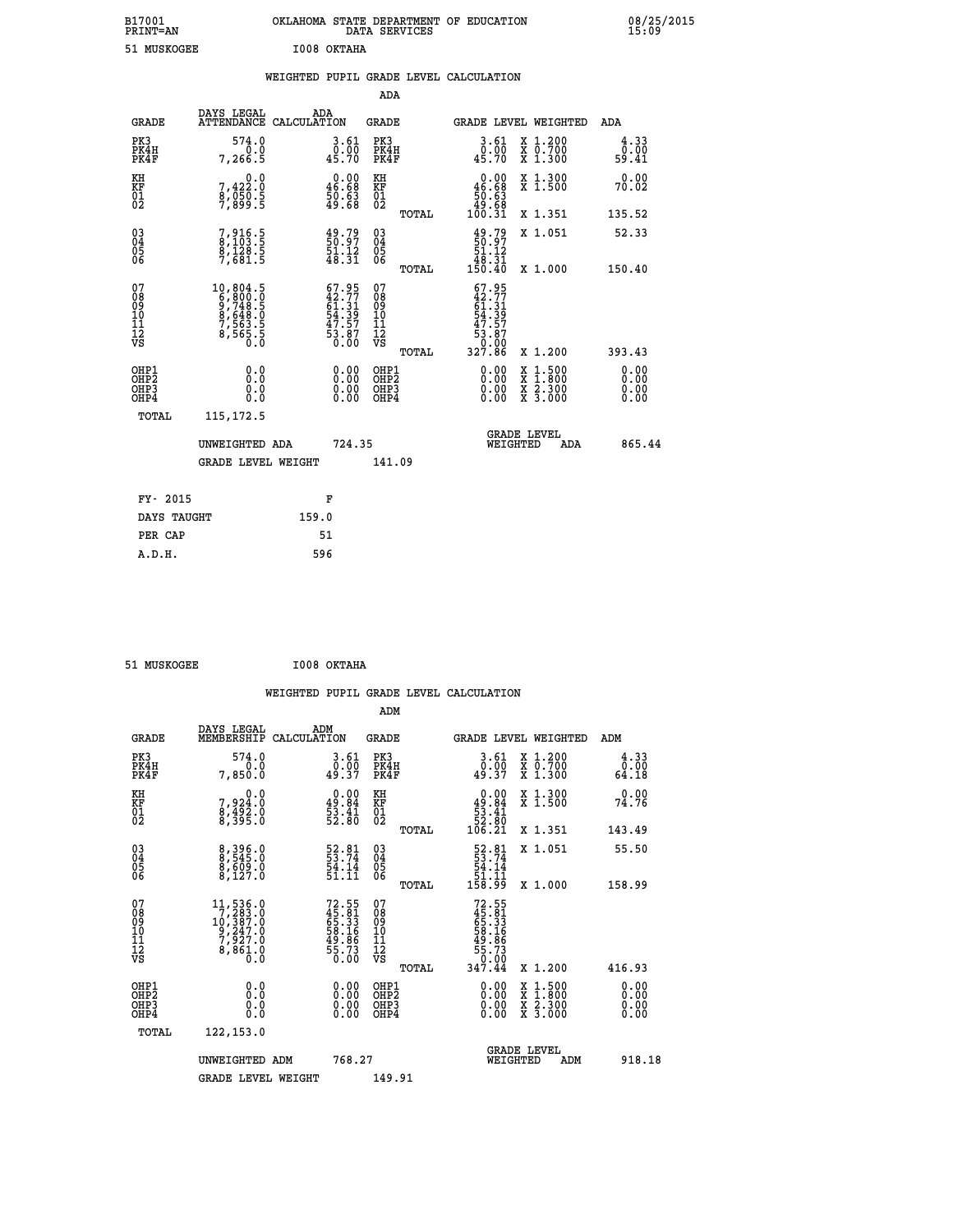| B17001<br><b>PRINT=AN</b> | OKLAHOMA<br>. STATE DEPARTMENT OF EDUCATION<br>DATA SERVICES | 08/25/2015<br>15:09 |
|---------------------------|--------------------------------------------------------------|---------------------|
| 51 MUSKOGEE               | 1020 MUSKOGEE                                                |                     |

|  |  | WEIGHTED PUPIL GRADE LEVEL CALCULATION |
|--|--|----------------------------------------|
|  |  |                                        |

|                                                                    |                                                                                         |                                                                            | ADA                                       |       |                                                                            |                                                                     |                                    |
|--------------------------------------------------------------------|-----------------------------------------------------------------------------------------|----------------------------------------------------------------------------|-------------------------------------------|-------|----------------------------------------------------------------------------|---------------------------------------------------------------------|------------------------------------|
| <b>GRADE</b>                                                       | DAYS LEGAL                                                                              | ADA<br>ATTENDANCE CALCULATION                                              | <b>GRADE</b>                              |       |                                                                            | GRADE LEVEL WEIGHTED                                                | ADA                                |
| PK3<br>PK4H<br>PK4F                                                | 1,382.0<br>0.0<br>66,993.5                                                              | $7.94\n0.00\n385.02$                                                       | PK3<br>PK4H<br>PK4F                       |       | 7.94<br>ةة:ف<br>385.02                                                     | X 1.200<br>X 0.700<br>X 1.300                                       | 9.53<br>0.00<br>500.53             |
| KH<br>KF<br>01<br>02                                               | 0.0<br>87,584.5<br>84,649.5<br>84,376.0                                                 | $0.00$<br>503.36<br>$\frac{486}{484}$ : $\frac{49}{92}$                    | KH<br>KF<br>$\overline{01}$               |       | $\begin{array}{c} 0.00 \\ 503.36 \\ 486.49 \\ 484.92 \end{array}$          | X 1.300<br>X 1.500                                                  | 0.00<br>755.04                     |
|                                                                    |                                                                                         |                                                                            |                                           | TOTAL | 971.41                                                                     | X 1.351                                                             | 1,312.37                           |
| $\begin{smallmatrix} 03 \\[-4pt] 04 \end{smallmatrix}$<br>05<br>ŌĞ | 80,195.5<br>71,738.0<br>73,168.0                                                        | 460.89<br>378.32<br>$\frac{412.29}{420.51}$                                | $\substack{03 \\ 04}$<br>$\frac{05}{06}$  |       | 460.89<br>378.32<br>412.29<br>1,200.51<br>1,211.12                         | X 1.051                                                             | 484.40                             |
|                                                                    |                                                                                         |                                                                            |                                           | TOTAL |                                                                            | X 1.000                                                             | 1,211.12                           |
| 07<br>08<br>09<br>11<br>11<br>12<br>VS                             | 64,086.5<br>63,466.5<br>75,464.0<br>75,464.0<br>68,529.0<br>59,018.5<br>43,637.0<br>0.0 | 368.32<br>364.75<br>363.70<br>433.84<br>339.19<br>339.19<br>250.79<br>0.00 | 07<br>08<br>09<br>11<br>11<br>12<br>VS    |       | 368.32<br>$364.75$<br>$393.84$<br>$393.84$<br>$339.19$<br>$250.79$<br>0.00 |                                                                     |                                    |
|                                                                    |                                                                                         |                                                                            |                                           | TOTAL | 2,150.59                                                                   | X 1.200                                                             | 2,580.71                           |
| OHP1<br>OH <sub>P</sub> 2<br>OHP3<br>OHP4                          | 3,346.0<br>0.0<br>$0.\overline{0}$                                                      | 19.23<br>5.63<br>$\begin{smallmatrix} 0.00 \ 0.00 \end{smallmatrix}$       | OHP1<br>OH <sub>P</sub> 2<br>OHP3<br>OHP4 |       | $19.23$<br>5.63<br>0.00<br>0.00                                            | $1:500$<br>$1:800$<br>X<br>X<br>$\frac{x}{x}$ $\frac{5:300}{3:000}$ | $28.85$<br>$10.13$<br>0.00<br>0.00 |
| TOTAL                                                              | 994,441.0                                                                               |                                                                            |                                           |       |                                                                            |                                                                     |                                    |
|                                                                    | UNWEIGHTED ADA                                                                          | 5,715.19                                                                   |                                           |       |                                                                            | <b>GRADE LEVEL</b><br>WEIGHTED<br>ADA                               | 6,892.68                           |
|                                                                    | <b>GRADE LEVEL WEIGHT</b>                                                               |                                                                            | 1,177.49                                  |       |                                                                            |                                                                     |                                    |
| FY- 2015                                                           |                                                                                         | F                                                                          |                                           |       |                                                                            |                                                                     |                                    |
| DAYS TAUGHT                                                        |                                                                                         | 174.0                                                                      |                                           |       |                                                                            |                                                                     |                                    |
| PER CAP                                                            |                                                                                         | 33                                                                         |                                           |       |                                                                            |                                                                     |                                    |

| MISKOCEE |  |
|----------|--|

 **A.D.H. 4,514**

 **51 MUSKOGEE I020 MUSKOGEE**

|                                                       |                                                                                           |                                                                                      | ADM                                              |                                                                                         |                                                                  |                                |
|-------------------------------------------------------|-------------------------------------------------------------------------------------------|--------------------------------------------------------------------------------------|--------------------------------------------------|-----------------------------------------------------------------------------------------|------------------------------------------------------------------|--------------------------------|
| <b>GRADE</b>                                          | DAYS LEGAL<br>MEMBERSHIP                                                                  | ADM<br>CALCULATION                                                                   | <b>GRADE</b>                                     | <b>GRADE LEVEL WEIGHTED</b>                                                             |                                                                  | ADM                            |
| PK3<br>PK4H<br>PK4F                                   | 1,382.0<br>0.0<br>72,980.0                                                                | 7.94<br>0.00<br>419.43                                                               | PK3<br>PK4H<br>PK4F                              | 7.94<br>0.00<br>419.43                                                                  | $\begin{array}{c} x & 1.200 \\ x & 0.700 \end{array}$<br>X 1.300 | 9.53<br>0.00<br>545.26         |
| KH<br>KF<br>01<br>02                                  | 0.0<br>92,631.0<br>88,984.0<br>88,595.0                                                   | $\begin{smallmatrix} &0.00\ 532.36\ 511.40\ 509.17\ \end{smallmatrix}$               | KH<br>KF<br>01<br>02                             | 0.00<br>$\begin{smallmatrix}532.36\511.40\509.17\1,020.57\end{smallmatrix}$             | X 1.300<br>X 1.500                                               | 0.00<br>798.54                 |
|                                                       |                                                                                           |                                                                                      | TOTAL                                            |                                                                                         | X 1.351                                                          | 1,378.79                       |
| 03<br>04<br>05<br>06                                  | 83, 944.0<br>68, 554.0<br>74, 987.0<br>76,624.0                                           | 482.44<br>393.99<br>430.96<br>440.37                                                 | $\substack{03 \\ 04}$<br>05<br>06                | 482.44<br>393.99<br>430.96<br>440.37                                                    | X 1.051                                                          | 507.04                         |
|                                                       |                                                                                           |                                                                                      | TOTAL                                            | 1,265.32                                                                                | X 1.000                                                          | 1,265.32                       |
| 07<br>08<br>09<br>11<br>11<br>12<br>VS                | $68,773.0$<br>$68,090.0$<br>$82,066.0$<br>$75,267.0$<br>$64,238.0$<br>$46,966.0$<br>$0.0$ | 395.25<br>391.32<br>471.65<br>$43\overline{2}$ .<br>: 57<br>369.19<br>269.92<br>0.00 | 07<br>08<br>09<br>101<br>11<br>12<br>VS<br>TOTAL | 395.25<br>391.32<br>$471.65$<br>$432.57$<br>$369.19$<br>$269.92$<br>$20.00$<br>2,329.90 | X 1.200                                                          | 2,795.88                       |
| OHP1<br>OH <sub>P</sub> 2<br>OH <sub>P3</sub><br>OHP4 | 3,414.0<br>979.0<br>0.000                                                                 | $19.62$<br>5.63<br>0.00<br>0.00                                                      | OHP1<br>OHP2<br>OHP3<br>OHP4                     | $19.62$<br>5.63<br>0.00<br>0.00                                                         | X 1:500<br>X 1:800<br>X 2:300<br>X 3:000                         | 29.43<br>10:13<br>0.00<br>0.00 |
| TOTAL                                                 | 1,058,474.0                                                                               |                                                                                      |                                                  |                                                                                         |                                                                  |                                |
|                                                       | UNWEIGHTED ADM                                                                            | 6,083.21                                                                             |                                                  | <b>GRADE LEVEL</b><br>WEIGHTED                                                          | ADM                                                              | 7,339.92                       |
|                                                       | <b>GRADE LEVEL WEIGHT</b>                                                                 |                                                                                      | 1,256.71                                         |                                                                                         |                                                                  |                                |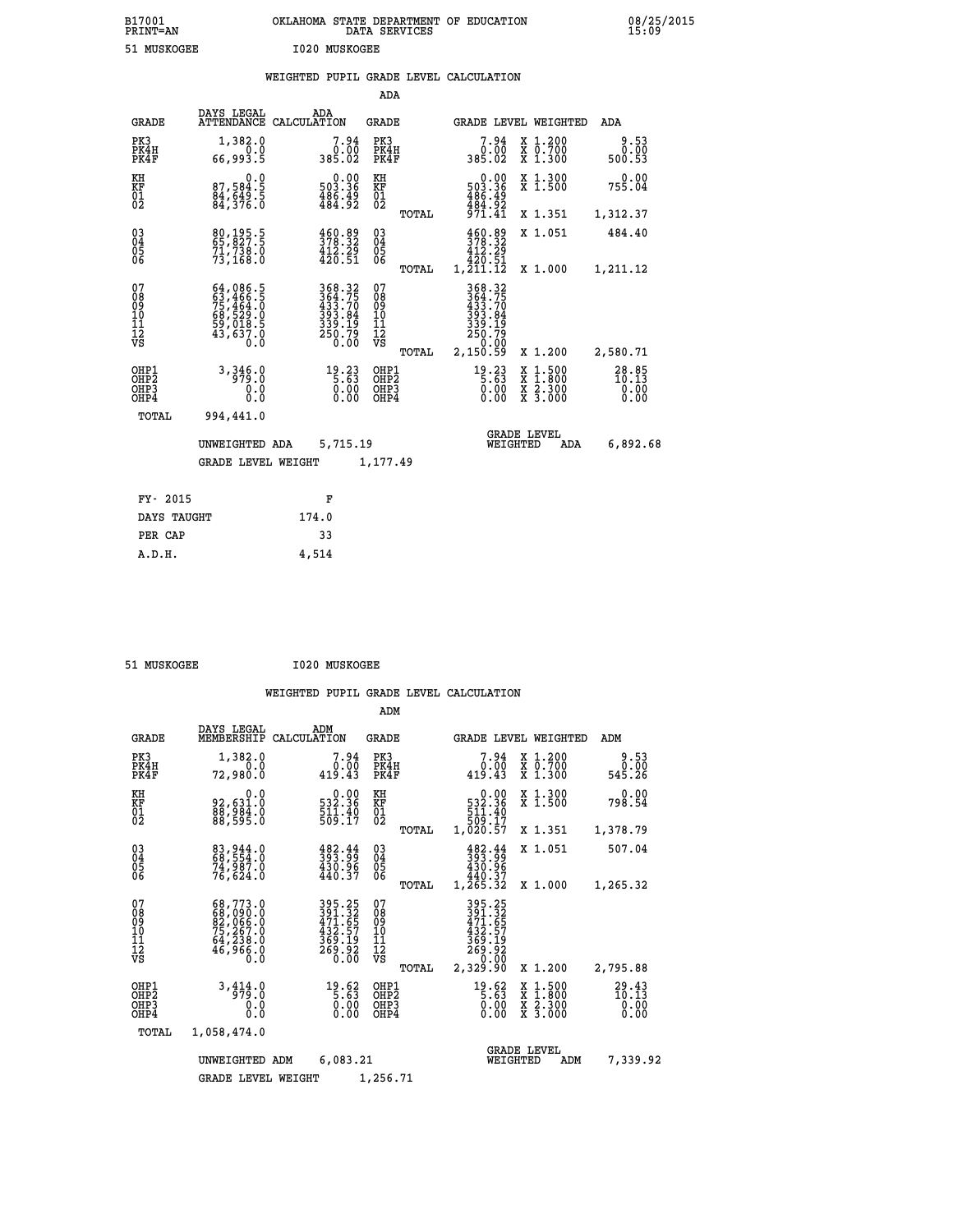| B17001<br><b>PRINT=AN</b> | OKLAHOMA STATE DEPARTMENT OF EDUCATION<br>DATA SERVICES | 08/25/2015<br>15:09 |
|---------------------------|---------------------------------------------------------|---------------------|
| 51.<br>MUSKOGEE           | T029 HILLDALE                                           |                     |

| 51 MUSKOGEE                            |                                                                                           | 1029 HILLDALE |                                                                                                             |                                                    |       |                                                                                                       |                                                                                                                                           |                        |
|----------------------------------------|-------------------------------------------------------------------------------------------|---------------|-------------------------------------------------------------------------------------------------------------|----------------------------------------------------|-------|-------------------------------------------------------------------------------------------------------|-------------------------------------------------------------------------------------------------------------------------------------------|------------------------|
|                                        |                                                                                           |               |                                                                                                             |                                                    |       | WEIGHTED PUPIL GRADE LEVEL CALCULATION                                                                |                                                                                                                                           |                        |
|                                        |                                                                                           |               |                                                                                                             | ADA                                                |       |                                                                                                       |                                                                                                                                           |                        |
| <b>GRADE</b>                           | DAYS LEGAL<br>ATTENDANCE CALCULATION                                                      | ADA           |                                                                                                             | GRADE                                              |       |                                                                                                       | GRADE LEVEL WEIGHTED                                                                                                                      | ADA                    |
| PK3<br>PK4H<br>PK4F                    | 837.0<br>0.0<br>15, 121.5                                                                 |               | $\overset{4}{\underset{87.41}{\overset{84}{\underset{7.41}{\hspace{5.2mm}}}}}$                              | PK3<br>PK4H<br>PK4F                                |       | 4.84<br>0.00<br>87.41                                                                                 | X 1.200<br>X 0.700<br>X 1.300                                                                                                             | 5.81<br>0.00<br>113.63 |
| KH<br>KF<br>$\overline{01}$            | 0.0<br>$\frac{21}{26}, \frac{894}{885}, \frac{5}{22}$<br>22,894.0                         |               | $0.00$<br>126.56<br>$\frac{155}{132}$ $\cdot\frac{41}{34}$                                                  | KH<br>KF<br>01<br>02                               |       | $\begin{array}{c} 0.00 \\ 126.56 \\ 155.41 \\ 132.34 \\ 287.75 \end{array}$                           | X 1.300<br>X 1.500                                                                                                                        | 0.00<br>189.84         |
|                                        |                                                                                           |               |                                                                                                             |                                                    | TOTAL |                                                                                                       | X 1.351                                                                                                                                   | 388.75                 |
| 030404<br>06                           | $21,470.0$<br>$22,417.0$<br>$24,130.5$<br>$23,246.5$                                      |               | $\begin{smallmatrix} 124.10\\129.58\\139.48\\134.37 \end{smallmatrix}$                                      | $\begin{matrix} 03 \\ 04 \\ 05 \\ 06 \end{matrix}$ |       | $\begin{array}{c} 124\cdot 10\\ 129\cdot 58\\ 139\cdot 48\\ 134\cdot 37\\ 403\cdot 43 \end{array}$    | X 1.051                                                                                                                                   | 130.43                 |
|                                        |                                                                                           |               |                                                                                                             |                                                    | TOTAL |                                                                                                       | X 1.000                                                                                                                                   | 403.43                 |
| 07<br>08<br>09<br>11<br>11<br>12<br>VS | $21,684.0$<br>$24,770.0$<br>$21,846.5$<br>$24,639.0$<br>$17,712.5$<br>$20,251.5$<br>$0.0$ |               | $\begin{smallmatrix} 125.40\\ 143.18\\ 126.46\\ 126.46\\ 142.86\\ 102.63\\ 117.56\\ 0.00 \end{smallmatrix}$ | 07<br>08<br>09<br>101<br>11<br>12<br>VS            | TOTAL | $\begin{smallmatrix} 125.40\\ 143.18\\ 126.46\\ 142.86\\ 102.63\\ 117.58 \end{smallmatrix}$<br>758.09 | X 1.200                                                                                                                                   | 909.71                 |
| OHP1<br>OHP2                           | 471.5                                                                                     |               | $\frac{2}{0}$ : $\frac{73}{00}$                                                                             | OHP1                                               |       | $2.73$<br>$0.00$                                                                                      |                                                                                                                                           | 4.10                   |
| OH <sub>P3</sub><br>OHP4               | 0.0<br>0.0                                                                                |               | $\begin{smallmatrix} 0.00 \ 0.00 \end{smallmatrix}$                                                         | OHP <sub>2</sub><br>OHP3<br>OHP4                   |       | $0.00$<br>0.00                                                                                        | $\begin{smallmatrix} \mathtt{X} & 1\cdot500\\ \mathtt{X} & 1\cdot800\\ \mathtt{X} & 2\cdot300\\ \mathtt{X} & 3\cdot000 \end{smallmatrix}$ | ō:ōŏ<br>0.00<br>0.00   |
| TOTAL                                  | 310,271.5                                                                                 |               |                                                                                                             |                                                    |       |                                                                                                       |                                                                                                                                           |                        |
|                                        | UNWEIGHTED ADA                                                                            |               | 1,794.91                                                                                                    |                                                    |       |                                                                                                       | <b>GRADE LEVEL</b><br>WEIGHTED<br>ADA                                                                                                     | 2,145.70               |
|                                        | <b>GRADE LEVEL WEIGHT</b>                                                                 |               |                                                                                                             | 350.79                                             |       |                                                                                                       |                                                                                                                                           |                        |
| FY- 2015                               |                                                                                           |               | F                                                                                                           |                                                    |       |                                                                                                       |                                                                                                                                           |                        |
| DAYS TAUGHT                            |                                                                                           | 173.0         |                                                                                                             |                                                    |       |                                                                                                       |                                                                                                                                           |                        |
| PER CAP                                |                                                                                           | 33            |                                                                                                             |                                                    |       |                                                                                                       |                                                                                                                                           |                        |

 **A.D.H. 1,616**

 **ADM**

 **51 MUSKOGEE I029 HILLDALE**

| <b>GRADE</b>                                                       | DAYS LEGAL<br>MEMBERSHIP CALCULATION                                                                                                       | ADM                                                                                                                          |                                                                   | <b>GRADE</b>                                  |       |                                                                                                               |                                | <b>GRADE LEVEL WEIGHTED</b>                                                                                         | ADM                          |
|--------------------------------------------------------------------|--------------------------------------------------------------------------------------------------------------------------------------------|------------------------------------------------------------------------------------------------------------------------------|-------------------------------------------------------------------|-----------------------------------------------|-------|---------------------------------------------------------------------------------------------------------------|--------------------------------|---------------------------------------------------------------------------------------------------------------------|------------------------------|
| PK3<br>PK4H<br>PK4F                                                | 837.0<br>0.0<br>16, 227.0                                                                                                                  | 93.80                                                                                                                        | 4.84<br>0.00                                                      | PK3<br>PK4H<br>PK4F                           |       | $\begin{smallmatrix} 4.84\ 0.00\ 93.80 \end{smallmatrix}$                                                     |                                | X 1.200<br>X 0.700<br>X 1.300                                                                                       | 5.81<br>0.00<br>121.94       |
| KH<br><b>KF</b><br>01<br>02                                        | 0.0<br>23,459:0<br>28,407:0<br>24,291:0                                                                                                    | $\begin{smallmatrix} &0.00\\ 135.60\\ 164.20\\ 140.41\end{smallmatrix}$                                                      |                                                                   | KH<br>KF<br>01<br>02                          |       | $\begin{smallmatrix} &0.00\\ 135.60\\ 164.20\\ 140.41\end{smallmatrix}$                                       |                                | X 1.300<br>X 1.500                                                                                                  | 0.00<br>203.40               |
|                                                                    |                                                                                                                                            |                                                                                                                              |                                                                   |                                               | TOTAL | 304.61                                                                                                        |                                | X 1.351                                                                                                             | 411.53                       |
| $\begin{smallmatrix} 03 \\[-4pt] 04 \end{smallmatrix}$<br>Ŏ5<br>06 | 22,554.0<br>23,606.0<br>25,335.0<br>24,249.0                                                                                               | 130.37<br>136.45<br>146.45<br>140.17                                                                                         |                                                                   | $\substack{03 \\ 04}$<br>$\frac{05}{06}$      |       | 130.37<br>136.45<br>146.45                                                                                    |                                | X 1.051                                                                                                             | 137.02                       |
|                                                                    |                                                                                                                                            |                                                                                                                              |                                                                   |                                               | TOTAL | $\frac{140.17}{423.07}$                                                                                       |                                | X 1.000                                                                                                             | 423.07                       |
| 07<br>08<br>09<br>101<br>11<br>12<br>VS                            | 22,881.0<br>26,118.0<br>22,803.0<br>25,747.0<br>13,422.0<br>$\overline{21}$ , $\overline{13}$ $\overline{3}$ $\overline{0}$ $\overline{0}$ | 132.33<br>150.97<br>132.02<br>149.35<br>106.83<br>$\bar{1}\bar{2}\bar{2}\cdot\bar{7}\bar{3}$<br>$\bar{0}\cdot\bar{0}\bar{0}$ |                                                                   | 07<br>08<br>09<br>001<br>11<br>11<br>12<br>VS | TOTAL | $\begin{smallmatrix} 132.33\\ 150.97\\ 132.02\\ 149.35\\ 106.83\\ 122.73\\ 0.00\\ 794.23\\ \end{smallmatrix}$ |                                | X 1.200                                                                                                             | 953.08                       |
| OHP1<br>OHP <sub>2</sub><br>OHP3<br>OHP4                           | 490.0<br>0.0<br>0.0<br>Ŏ.Ŏ                                                                                                                 |                                                                                                                              | $\begin{smallmatrix} 2.83\ 0.00 \ 0.00 \end{smallmatrix}$<br>0.00 | OHP1<br>OH <sub>P</sub> 2<br>OHP3<br>OHP4     |       | $\begin{smallmatrix} 2.83\0.00\0.00\0.00 \end{smallmatrix}$                                                   |                                | $\begin{array}{l} \mathtt{X} & 1.500 \\ \mathtt{X} & 1.800 \\ \mathtt{X} & 2.300 \\ \mathtt{X} & 3.000 \end{array}$ | 4.25<br>0.00<br>0.00<br>0.00 |
| TOTAL                                                              | 326,566.0                                                                                                                                  |                                                                                                                              |                                                                   |                                               |       |                                                                                                               |                                |                                                                                                                     |                              |
|                                                                    | UNWEIGHTED                                                                                                                                 | ADM                                                                                                                          | 1,889.35                                                          |                                               |       |                                                                                                               | <b>GRADE LEVEL</b><br>WEIGHTED | ADM                                                                                                                 | 2,260.10                     |
|                                                                    | <b>GRADE LEVEL WEIGHT</b>                                                                                                                  |                                                                                                                              |                                                                   | 370.75                                        |       |                                                                                                               |                                |                                                                                                                     |                              |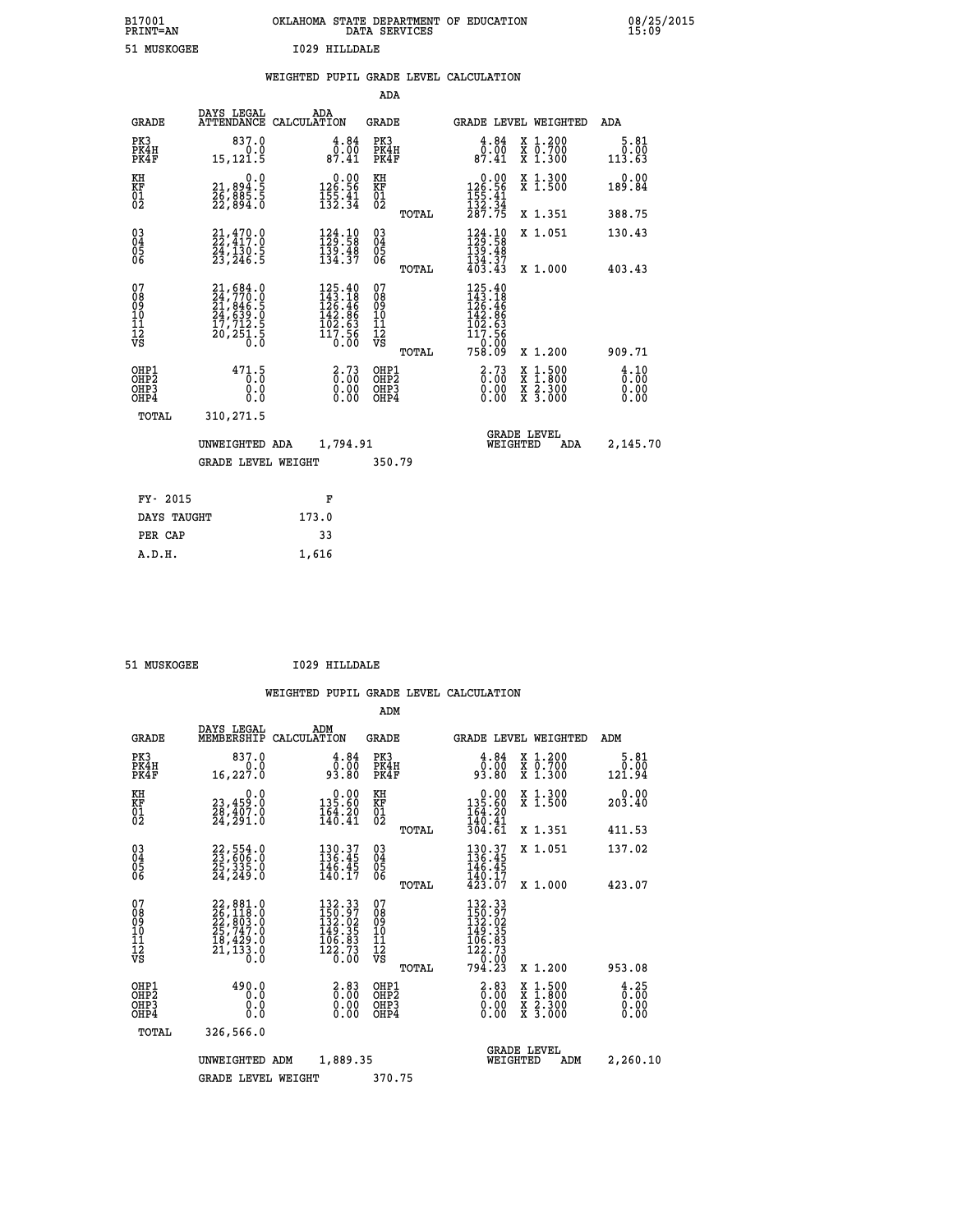| B17001<br><b>PRINT=AN</b> | OKLAHOMA STATE DEPARTMENT OF EDUCATION<br>DATA SERVICES | 08/25/2015<br>15:09 |
|---------------------------|---------------------------------------------------------|---------------------|
| 51 MUSKOGEE               | 1046 BRAGGS                                             |                     |

|  |  | WEIGHTED PUPIL GRADE LEVEL CALCULATION |
|--|--|----------------------------------------|
|  |  |                                        |

|                                                       |                                                                                  |                                                                                                                           | ADA                                       |       |                                                   |                                                                                                                                      |                              |
|-------------------------------------------------------|----------------------------------------------------------------------------------|---------------------------------------------------------------------------------------------------------------------------|-------------------------------------------|-------|---------------------------------------------------|--------------------------------------------------------------------------------------------------------------------------------------|------------------------------|
| <b>GRADE</b>                                          | DAYS LEGAL                                                                       | ADA<br>ATTENDANCE CALCULATION                                                                                             | GRADE                                     |       | <b>GRADE LEVEL WEIGHTED</b>                       |                                                                                                                                      | ADA                          |
| PK3<br>PK4H<br>PK4F                                   | 1,099.0<br>1,965.0                                                               | $\substack{6.54 \\ 0.00 \\ 11.70}$                                                                                        | PK3<br>PK4H<br>PK4F                       |       | $\substack{6.54 \\ 0.00 \\ 11.70}$                | X 1.200<br>X 0.700<br>X 1.300                                                                                                        | 7.85<br>0.00<br>15.21        |
| KH<br>KF<br>01<br>02                                  | 0.0<br>1,390:0<br>2,723:0<br>1,213:5                                             | $\begin{smallmatrix} 0.00\\ 8.27\\ 16.21\\ 7.22 \end{smallmatrix}$                                                        | KH<br>KF<br>01<br>02                      |       | 8.27<br>$1\frac{5}{7}\cdot\frac{5}{2}\frac{1}{2}$ | X 1.300<br>X 1.500                                                                                                                   | 0.00<br>12.41                |
|                                                       |                                                                                  |                                                                                                                           |                                           | TOTAL | 23.43                                             | X 1.351                                                                                                                              | 31.65                        |
| 03<br>04<br>05<br>06                                  | $\frac{1}{2}, \frac{820}{780}.5$<br>$\frac{1}{1}, \frac{757}{194}.5$             | $\begin{smallmatrix} 10.83\ 16.55\ 19.46\ 7.11 \end{smallmatrix}$                                                         | 03<br>04<br>05<br>06                      |       | $10.83$<br>$16.55$<br>$10.46$<br>$7.11$           | X 1.051                                                                                                                              | 11.38                        |
|                                                       |                                                                                  |                                                                                                                           |                                           | TOTAL | 34.12                                             | X 1.000                                                                                                                              | 34.12                        |
| 07<br>08<br>09<br>11<br>11<br>12<br>VS                | 2,190.5<br>2,170.5<br>3,241.5<br>3,241.5<br>2,096.0<br>1,942.5<br>1,642.5<br>0.0 | $\begin{smallmatrix} 13\cdot04\\ 12\cdot92\\ 19\cdot29\\ 12\cdot48\\ 11\cdot56\\ 9\cdot78\\ 0\cdot00\\ \end{smallmatrix}$ | 07<br>08<br>09<br>11<br>11<br>12<br>VS    | TOTAL | 79.07                                             | X 1.200                                                                                                                              | 94.88                        |
| OHP1<br>OH <sub>P</sub> 2<br>OH <sub>P3</sub><br>OHP4 | 0.0<br>0.0<br>0.0                                                                | 0.00<br>$\begin{smallmatrix} 0.00 \ 0.00 \end{smallmatrix}$                                                               | OHP1<br>OH <sub>P</sub> 2<br>OHP3<br>OHP4 |       | 0.00<br>0.00<br>0.00                              | $\begin{smallmatrix} \mathtt{X} & 1 & 500 \\ \mathtt{X} & 1 & 800 \\ \mathtt{X} & 2 & 300 \\ \mathtt{X} & 3 & 000 \end{smallmatrix}$ | 0.00<br>0.00<br>0.00<br>0.00 |
| TOTAL                                                 | 29,226.0                                                                         |                                                                                                                           |                                           |       |                                                   |                                                                                                                                      |                              |
|                                                       | UNWEIGHTED ADA                                                                   | 173.96                                                                                                                    |                                           |       | <b>GRADE LEVEL</b><br>WEIGHTED                    | ADA                                                                                                                                  | 207.50                       |
|                                                       | <b>GRADE LEVEL WEIGHT</b>                                                        |                                                                                                                           | 33.54                                     |       |                                                   |                                                                                                                                      |                              |
| FY- 2015                                              |                                                                                  | F                                                                                                                         |                                           |       |                                                   |                                                                                                                                      |                              |
| DAYS TAUGHT                                           |                                                                                  | 168.0                                                                                                                     |                                           |       |                                                   |                                                                                                                                      |                              |
| PER CAP                                               |                                                                                  | 86                                                                                                                        |                                           |       |                                                   |                                                                                                                                      |                              |
| A.D.H.                                                |                                                                                  | 137                                                                                                                       |                                           |       |                                                   |                                                                                                                                      |                              |

| 51 MUSKOGEE | I046 BRAGGS |
|-------------|-------------|
|             |             |

 **WEIGHTED PUPIL GRADE LEVEL CALCULATION ADM DAYS LEGAL ADM**

| <b>GRADE</b>                                       | ----<br>-----<br>MEMBERSHIP CALCULATION                                                   |                                                                    | GRADE                                              |       |                                                                                         |          | <b>GRADE LEVEL WEIGHTED</b>                                                                                                               | ADM                          |
|----------------------------------------------------|-------------------------------------------------------------------------------------------|--------------------------------------------------------------------|----------------------------------------------------|-------|-----------------------------------------------------------------------------------------|----------|-------------------------------------------------------------------------------------------------------------------------------------------|------------------------------|
| PK3<br>PK4H<br>PK4F                                | 1,099.0<br>0.0<br>1,965.0                                                                 | 6.54<br>$0.00$<br>11.70                                            | PK3<br>PK4H<br>PK4F                                |       | 6.54<br>0.00<br>11.70                                                                   |          | X 1.200<br>X 0.700<br>X 1.300                                                                                                             | 7.85<br>0.00<br>15.21        |
| KH<br>KF<br>01<br>02                               | 0.0<br>1,450.0<br>2,848.0<br>1,291.0                                                      | $\begin{smallmatrix} 0.00\\ 8.63\\ 16.95\\ 7.68 \end{smallmatrix}$ | KH<br><b>KF</b><br>01<br>02                        |       | $\begin{smallmatrix} 0.00\\ 8.63\\ 16.95\\ 7.68\\ 24.63 \end{smallmatrix}$              |          | X 1.300<br>X 1.500                                                                                                                        | 0.00<br>12.95                |
|                                                    |                                                                                           |                                                                    |                                                    | TOTAL |                                                                                         |          | X 1.351                                                                                                                                   | 33.28                        |
| $\begin{matrix} 03 \\ 04 \\ 05 \\ 06 \end{matrix}$ | $\frac{1}{2}, \frac{930}{922}.0 \\ 1, \frac{818}{916}.0 \\ 1, 245.0$                      | $\frac{11}{17}$ : $\frac{49}{39}$<br>$\frac{10.82}{7.41}$          | $\begin{matrix} 03 \\ 04 \\ 05 \\ 06 \end{matrix}$ |       | $\begin{array}{l} 11\cdot 49\\17\cdot 39\\10\cdot 82\\7\cdot 41\\35\cdot 62\end{array}$ |          | X 1.051                                                                                                                                   | 12.08                        |
|                                                    |                                                                                           |                                                                    |                                                    | TOTAL |                                                                                         |          | X 1.000                                                                                                                                   | 35.62                        |
| 07<br>08<br>09<br>101<br>11<br>12<br>VS            | $2, 283.0$<br>$3, 275.0$<br>$3, 404.0$<br>$2, 223.0$<br>$2, 016.0$<br>$1, 691.0$<br>$0.0$ | $13.54$<br>$20.26$<br>$13.23$<br>$12.00$<br>$10.07$<br>$0.00$      | 0789011112<br>1111112<br>VS                        |       | $13.59$<br>$13.26$<br>$20.26$<br>$13.230$<br>$12.007$<br>$0.009$<br>$82.69$             |          |                                                                                                                                           |                              |
|                                                    |                                                                                           |                                                                    |                                                    | TOTAL |                                                                                         |          | X 1.200                                                                                                                                   | 99.23                        |
| OHP1<br>OHP2<br>OH <sub>P3</sub><br>OHP4           | 0.0<br>0.0<br>Ō.Ō                                                                         | 0.00<br>0.00<br>0.00                                               | OHP1<br>OHP2<br>OHP3<br>OHP4                       |       | $0.00$<br>$0.00$<br>0.00                                                                |          | $\begin{smallmatrix} \mathtt{X} & 1\cdot500\\ \mathtt{X} & 1\cdot800\\ \mathtt{X} & 2\cdot300\\ \mathtt{X} & 3\cdot000 \end{smallmatrix}$ | 0.00<br>0.00<br>0.00<br>0.00 |
| TOTAL                                              | 30,460.0                                                                                  |                                                                    |                                                    |       |                                                                                         |          |                                                                                                                                           |                              |
|                                                    | UNWEIGHTED ADM                                                                            | 181.30                                                             |                                                    |       |                                                                                         | WEIGHTED | <b>GRADE LEVEL</b><br>ADM                                                                                                                 | 216.22                       |
|                                                    | <b>GRADE LEVEL WEIGHT</b>                                                                 |                                                                    | 34.92                                              |       |                                                                                         |          |                                                                                                                                           |                              |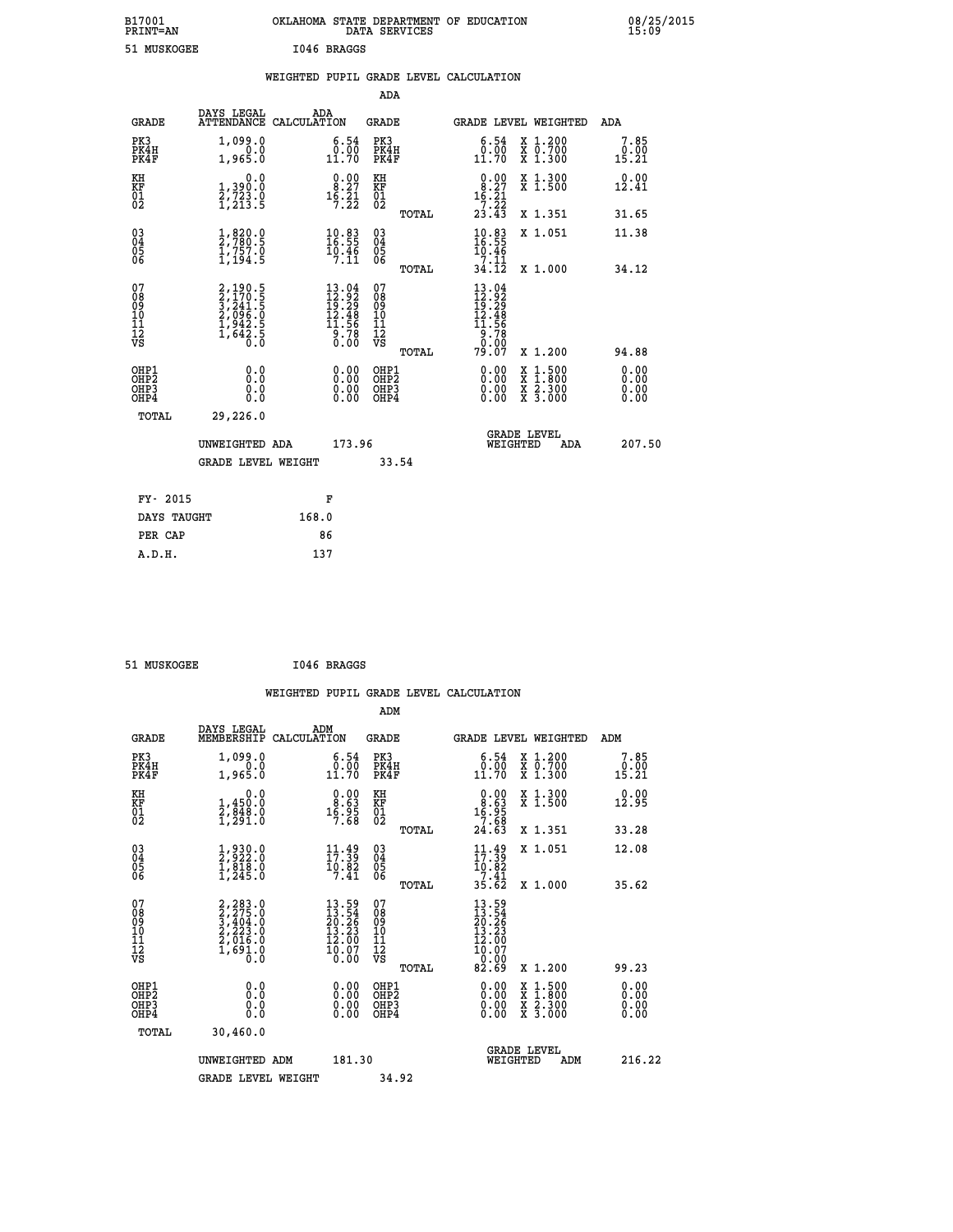| B17001<br><b>PRINT=AN</b> | OKLAHOMA STATE DEPARTMENT OF EDUCATION<br>DATA SERVICES | 08/25/2015<br>15:09 |
|---------------------------|---------------------------------------------------------|---------------------|
| 51 MUSKOGEE               | 1074 WARNER                                             |                     |

|                                                                    |                                                                                       |                                                                          | ADA                                                |       |                                                                                      |        |                                                           |                              |
|--------------------------------------------------------------------|---------------------------------------------------------------------------------------|--------------------------------------------------------------------------|----------------------------------------------------|-------|--------------------------------------------------------------------------------------|--------|-----------------------------------------------------------|------------------------------|
| <b>GRADE</b>                                                       | DAYS LEGAL<br><b>ATTENDANCE</b>                                                       | ADA<br>CALCULATION                                                       | <b>GRADE</b>                                       |       | GRADE LEVEL WEIGHTED                                                                 |        |                                                           | <b>ADA</b>                   |
| PK3<br>PK4H<br>PK4F                                                | 1,107.0<br>0.0<br>9,287.0                                                             | $\begin{smallmatrix} 6.44\ 0.00 \ 53.99 \end{smallmatrix}$               | PK3<br>PK4H<br>PK4F                                |       | $\begin{smallmatrix} 6.44\ 0.00 \ 53.99 \end{smallmatrix}$                           |        | X 1.200<br>X 0.700<br>X 1.300                             | 7.73<br>0.00<br>70.19        |
| KH<br>KF<br>01<br>02                                               | 0.0<br>8,870.0<br>9,486.5<br>8,994.5                                                  | $\begin{smallmatrix} 0.00\\ 51.57\\ 55.15\\ 52.29 \end{smallmatrix}$     | KH<br>KF<br>01<br>02                               |       | $\begin{array}{r} 0.00 \\ 51.57 \\ 55.15 \\ 52.29 \\ 107.44 \end{array}$             |        | X 1.300<br>X 1.500                                        | 0.00<br>77.36                |
|                                                                    |                                                                                       |                                                                          |                                                    | TOTAL |                                                                                      |        | X 1.351                                                   | 145.15                       |
| $\begin{smallmatrix} 03 \\[-4pt] 04 \end{smallmatrix}$<br>Ŏ5<br>06 | 9,682.5<br>9,230.0<br>9,230.0<br>9,294.5                                              | 56.29<br>$\frac{53.66}{54.04}$                                           | $\begin{matrix} 03 \\ 04 \\ 05 \\ 06 \end{matrix}$ |       | 56.29<br>$\frac{53.66}{54.04}$<br>164.71                                             |        | X 1.051                                                   | 59.16                        |
| 07                                                                 |                                                                                       |                                                                          | 07                                                 | TOTAL |                                                                                      |        | X 1.000                                                   | 164.71                       |
| 08<br>09<br>11<br>11<br>12<br>VS                                   | $7,912.5$<br>$7,809.0$<br>$8,877.0$<br>$10,680.5$<br>$10,663.5$<br>$4,265.0$<br>$0.0$ | $46.00$<br>$45.40$<br>$51.61$<br>$62.10$<br>$62.00$<br>$24.80$<br>$0.00$ | 08<br>09<br>11<br>11<br>12<br>VS                   |       | $46.00$<br>$45.40$<br>$51.61$<br>$62.10$<br>$62.00$<br>$24.80$<br>$0.00$<br>$291.91$ |        |                                                           |                              |
|                                                                    |                                                                                       |                                                                          |                                                    | TOTAL |                                                                                      |        | X 1.200                                                   | 350.29                       |
| OHP1<br>OHP <sub>2</sub><br>OHP3<br>OHP4                           | 0.0<br>0.0<br>0.0                                                                     | 0.00<br>$\begin{smallmatrix} 0.00 \ 0.00 \end{smallmatrix}$              | OHP1<br>OH <sub>P</sub> 2<br>OHP3<br>OHP4          |       | 0.00<br>0.00<br>0.00                                                                 | X<br>X | $1:500$<br>$1:800$<br>$\frac{x}{x}$ $\frac{5:300}{3:000}$ | 0.00<br>0.00<br>0.00<br>0.00 |
| TOTAL                                                              | 125,965.5                                                                             |                                                                          |                                                    |       |                                                                                      |        |                                                           |                              |
|                                                                    | UNWEIGHTED ADA                                                                        | 732.35                                                                   |                                                    |       | <b>GRADE LEVEL</b><br>WEIGHTED                                                       |        | ADA                                                       | 874.59                       |
|                                                                    | <b>GRADE LEVEL WEIGHT</b>                                                             |                                                                          | 142.24                                             |       |                                                                                      |        |                                                           |                              |
| FY- 2015                                                           |                                                                                       | F                                                                        |                                                    |       |                                                                                      |        |                                                           |                              |
| DAYS TAUGHT                                                        |                                                                                       | 172.0                                                                    |                                                    |       |                                                                                      |        |                                                           |                              |
| PER CAP                                                            |                                                                                       | 51                                                                       |                                                    |       |                                                                                      |        |                                                           |                              |
|                                                                    |                                                                                       |                                                                          |                                                    |       |                                                                                      |        |                                                           |                              |

| 51 MUSKOGEE | 1074 WARNER |
|-------------|-------------|
|             |             |

| <b>GRADE</b>                             | DAYS LEGAL<br>MEMBERSHIP                                                                            | ADM<br>CALCULATION                                                       | <b>GRADE</b>                                       |       |                                                                                       | GRADE LEVEL WEIGHTED                     | ADM                  |  |
|------------------------------------------|-----------------------------------------------------------------------------------------------------|--------------------------------------------------------------------------|----------------------------------------------------|-------|---------------------------------------------------------------------------------------|------------------------------------------|----------------------|--|
| PK3<br>PK4H<br>PK4F                      | 1,107.0<br>0.0<br>0.972.0                                                                           | $\begin{smallmatrix} 6.44\ 0.00\ 57.98 \end{smallmatrix}$                | PK3<br>PK4H<br>PK4F                                |       | $\begin{smallmatrix} 6.44\ 0.00\ 57.98 \end{smallmatrix}$                             | X 1.200<br>X 0.700<br>X 1.300            | 7.73<br>75.90        |  |
| KH<br>KF<br>01<br>02                     | 0.0<br>9,381.0<br>9,759.0<br>9,424.0                                                                | $\begin{array}{c} 0.00 \\ 54.54 \\ 56.74 \\ 54.79 \end{array}$           | KH<br>KF<br>01<br>02                               |       | $0.00$<br>54.54<br>56.74<br>54.79<br>111.53                                           | X 1.300<br>X 1.500                       | 0.00<br>81.81        |  |
|                                          |                                                                                                     |                                                                          |                                                    | TOTAL |                                                                                       | X 1.351                                  | 150.68               |  |
| 03<br>04<br>05<br>06                     | $\begin{smallmatrix} 10,115\cdot 0\\ 10,168\cdot 0\\ 9,844\cdot 0\\ 9,691\cdot 0 \end{smallmatrix}$ | 58.81<br>59.12<br>57.23<br>56.34                                         | $\begin{matrix} 03 \\ 04 \\ 05 \\ 06 \end{matrix}$ |       | $\begin{array}{r} 58.81 \\ 59.12 \\ 57.23 \\ 56.34 \\ 172.69 \end{array}$             | X 1.051                                  | 61.81                |  |
|                                          |                                                                                                     |                                                                          |                                                    | TOTAL |                                                                                       | X 1.000                                  | 172.69               |  |
| 07<br>089<br>090<br>1112<br>VS           | $\begin{smallmatrix}8,265.0\\8,214.0\\9,312.0\\11,092.0\\10,941.0\\4,363.0\\0.0\end{smallmatrix}$   | $48.05$<br>$47.76$<br>$54.14$<br>$64.49$<br>$63.61$<br>$25.37$<br>$0.00$ | 07<br>08901112<br>1112<br>VS                       | TOTAL | $48.05$<br>$47.76$<br>$54.14$<br>$64.49$<br>$63.61$<br>$25.37$<br>$0.002$<br>$303.42$ | X 1.200                                  | 364.10               |  |
| OHP1<br>OHP2<br>OH <sub>P3</sub><br>OHP4 | 0.0<br>0.000                                                                                        | $\begin{smallmatrix} 0.00 \ 0.00 \ 0.00 \ 0.00 \end{smallmatrix}$        | OHP1<br>OHP2<br>OHP3<br>OHP4                       |       |                                                                                       | X 1:500<br>X 1:800<br>X 2:300<br>X 3:000 | 0.00<br>0.00<br>0.00 |  |
| TOTAL                                    | 131,648.0                                                                                           |                                                                          |                                                    |       |                                                                                       |                                          |                      |  |
|                                          | UNWEIGHTED<br>ADM                                                                                   | 765.41                                                                   |                                                    |       | WEIGHTED                                                                              | <b>GRADE LEVEL</b><br>ADM                | 914.19               |  |
|                                          | <b>GRADE LEVEL WEIGHT</b>                                                                           |                                                                          | 148.78                                             |       |                                                                                       |                                          |                      |  |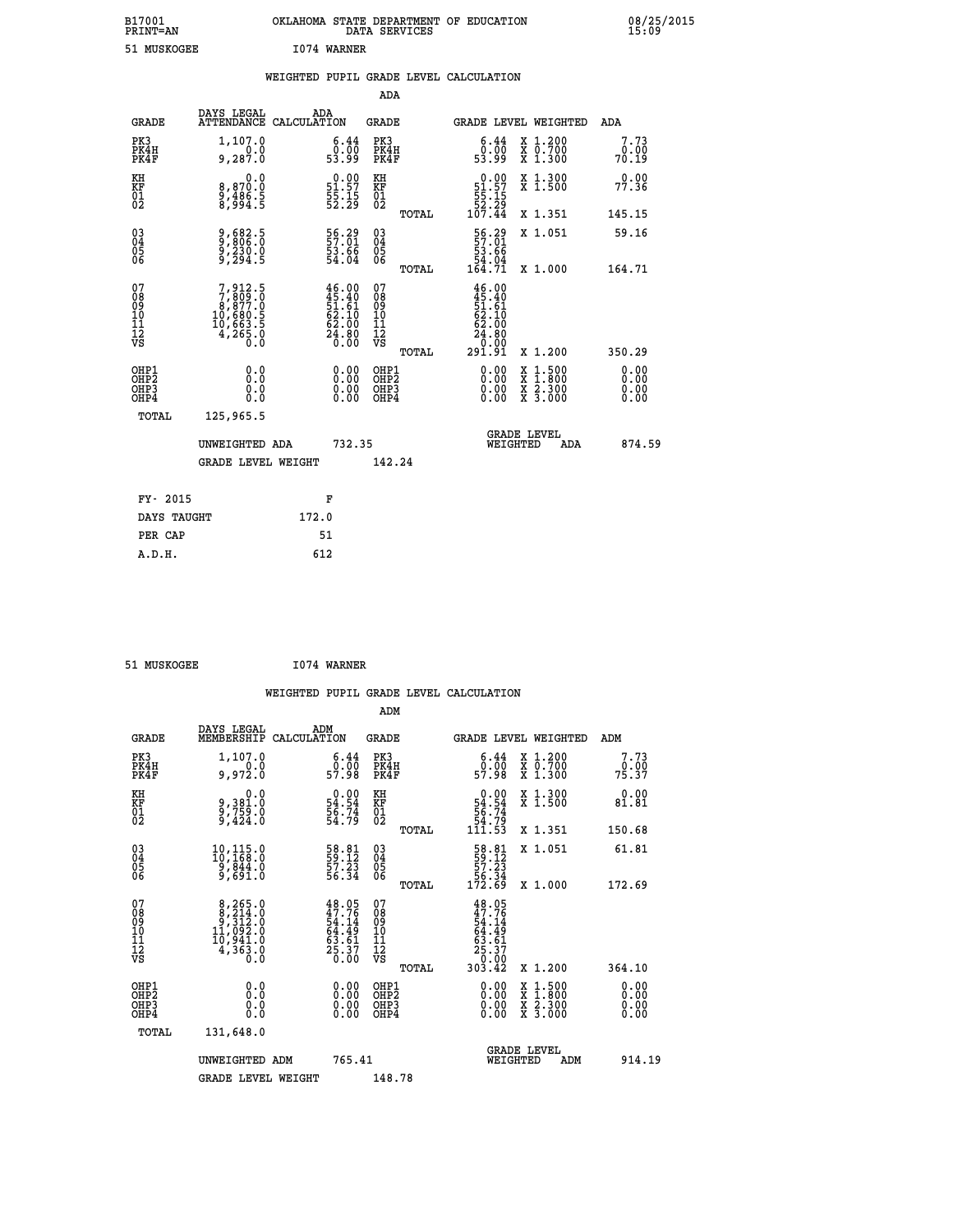| B17001<br><b>PRINT=AN</b> | OKLAHOMA<br>. STATE DEPARTMENT OF EDUCATION<br>DATA SERVICES | 08/25/2015<br>15:09 |
|---------------------------|--------------------------------------------------------------|---------------------|
| 51 MUSKOGEE               | I088 PORUM                                                   |                     |

|                                                    |                                                                |                                                                          | ADA                                                |       |                                                                                               |        |                                                           |                              |
|----------------------------------------------------|----------------------------------------------------------------|--------------------------------------------------------------------------|----------------------------------------------------|-------|-----------------------------------------------------------------------------------------------|--------|-----------------------------------------------------------|------------------------------|
| <b>GRADE</b>                                       | DAYS LEGAL<br><b>ATTENDANCE</b>                                | ADA<br>CALCULATION                                                       | <b>GRADE</b>                                       |       | GRADE LEVEL WEIGHTED                                                                          |        |                                                           | <b>ADA</b>                   |
| PK3<br>PK4H<br>PK4F                                | 155.0<br>0.0<br>5,224.5                                        | $\begin{smallmatrix} 0.93\ 0.00\ 31.47 \end{smallmatrix}$                | PK3<br>PK4H<br>PK4F                                |       | $\begin{smallmatrix} 0.93\ 0.00\ 31.47 \end{smallmatrix}$                                     |        | X 1.200<br>X 0.700<br>X 1.300                             | 1.12<br>0.00<br>40.91        |
| KH<br>KF<br>01<br>02                               | 0.0<br>7,693.5<br>7,478.0<br>6,173.5                           | $\begin{smallmatrix} 0.00\\ 46.35\\ 45.05\\ 37.19 \end{smallmatrix}$     | KH<br>KF<br>01<br>02                               |       | $0.00$<br>$46.35$<br>$45.05$<br>$37.19$<br>$82.24$                                            |        | X 1.300<br>X 1.500                                        | 0.00<br>69.53                |
|                                                    |                                                                |                                                                          |                                                    | TOTAL |                                                                                               |        | X 1.351                                                   | 111.11                       |
| $\begin{matrix} 03 \\ 04 \\ 05 \\ 06 \end{matrix}$ | 5,456.5<br>6,878.0<br>5,097.5<br>5,620.0                       | $32.87$<br>41.43<br>30.71<br>33.86                                       | $\begin{matrix} 03 \\ 04 \\ 05 \\ 06 \end{matrix}$ | TOTAL | $32.87$<br>$41.43$<br>$\frac{36}{33}$ . 86<br>33.86<br>106.00                                 |        | X 1.051<br>X 1.000                                        | 34.55<br>106.00              |
| 07<br>08<br>09<br>11<br>11<br>12<br>VS             | 3,185.5<br>4,710.0<br>6,078.5<br>6,408.0<br>4,795.0<br>4,665.5 | $19.19$<br>$28.37$<br>$36.62$<br>$38.60$<br>$28.11$<br>$28.11$<br>$0.00$ | 07<br>08<br>09<br>11<br>11<br>12<br>VS             |       | $\begin{smallmatrix} 19.19\\28.37\\36.62\\36.60\\28.89\\28.11\\0.00\\179.78\end{smallmatrix}$ |        |                                                           |                              |
|                                                    |                                                                |                                                                          |                                                    | TOTAL |                                                                                               |        | X 1.200                                                   | 215.74                       |
| OHP1<br>OHP <sub>2</sub><br>OHP3<br>OHP4           | 0.0<br>0.0<br>Ŏ.Ŏ                                              | 0.00<br>$\begin{smallmatrix} 0.00 \ 0.00 \end{smallmatrix}$              | OHP1<br>OH <sub>P</sub> 2<br>OHP3<br>OHP4          |       | 0.00<br>0.00<br>0.00                                                                          | X<br>X | $1:500$<br>$1:800$<br>$\frac{x}{x}$ $\frac{5:300}{3:000}$ | 0.00<br>0.00<br>0.00<br>0.00 |
| TOTAL                                              | 79,619.0                                                       |                                                                          |                                                    |       |                                                                                               |        |                                                           |                              |
|                                                    | UNWEIGHTED ADA                                                 | 479.64                                                                   |                                                    |       | WEIGHTED                                                                                      |        | <b>GRADE LEVEL</b><br>ADA                                 | 578.96                       |
|                                                    | <b>GRADE LEVEL WEIGHT</b>                                      |                                                                          | 99.32                                              |       |                                                                                               |        |                                                           |                              |
| FY- 2015                                           |                                                                | F                                                                        |                                                    |       |                                                                                               |        |                                                           |                              |
| DAYS TAUGHT                                        |                                                                | 166.0                                                                    |                                                    |       |                                                                                               |        |                                                           |                              |
| PER CAP                                            |                                                                | 68                                                                       |                                                    |       |                                                                                               |        |                                                           |                              |
|                                                    |                                                                |                                                                          |                                                    |       |                                                                                               |        |                                                           |                              |

51 MUSKOGEE 1088 PORUM

 **A.D.H. 392**

| <b>GRADE</b>                                         | DAYS LEGAL<br>MEMBERSHIP                                                            | ADM<br>CALCULATION                                                   | <b>GRADE</b>                                        |       |                                                                                                                                                                                                                                                                                |          | <b>GRADE LEVEL WEIGHTED</b>              | ADM                          |        |
|------------------------------------------------------|-------------------------------------------------------------------------------------|----------------------------------------------------------------------|-----------------------------------------------------|-------|--------------------------------------------------------------------------------------------------------------------------------------------------------------------------------------------------------------------------------------------------------------------------------|----------|------------------------------------------|------------------------------|--------|
| PK3<br>PK4H<br>PK4F                                  | 166.0<br>5,548.0                                                                    | $\begin{smallmatrix} 1.00\\ 0.00\\ 33.42 \end{smallmatrix}$          | PK3<br>PK4H<br>PK4F                                 |       | $\begin{smallmatrix} 1.00\\ 0.00\\ 33.42 \end{smallmatrix}$                                                                                                                                                                                                                    |          | X 1.200<br>X 0.700<br>X 1.300            | 1.20<br>$\frac{0.00}{43.45}$ |        |
| KH<br>KF<br>01<br>02                                 | 0.0<br>8,171.0<br>7,788.0<br>6,387.0                                                | $\begin{smallmatrix} 0.00\\ 49.22\\ 46.92\\ 38.48 \end{smallmatrix}$ | KH<br>KF<br>01<br>02                                |       | $0.00\n49.22\n46.92\n38.48\n38.40$                                                                                                                                                                                                                                             |          | X 1.300<br>X 1.500                       | 0.00<br>73.83                |        |
|                                                      |                                                                                     |                                                                      |                                                     | TOTAL |                                                                                                                                                                                                                                                                                |          | X 1.351                                  | 115.38                       |        |
| 03<br>04<br>05<br>06                                 | $\frac{5}{7}, \frac{614}{222} . 0 \\ 5, \frac{228}{332} . 0 \\ 5, \frac{832}{30} .$ | $33.82$<br>$43.51$<br>$31.49$<br>$35.13$                             | $\begin{array}{c} 03 \\ 04 \\ 05 \\ 06 \end{array}$ |       | $\begin{array}{r} 33.82 \\ 43.51 \\ 31.49 \\ 35.13 \\ 110.13 \end{array}$                                                                                                                                                                                                      |          | X 1.051                                  | 35.54                        |        |
|                                                      |                                                                                     |                                                                      |                                                     | TOTAL |                                                                                                                                                                                                                                                                                |          | X 1.000                                  | 110.13                       |        |
| 07<br>08<br>09<br>11<br>11<br>12<br>VS               | 3,243.0<br>4,909.0<br>6,464.0<br>6,797.0<br>5,064.0<br>5,041.0<br>0.0               | $19.54$<br>$29.57$<br>$38.94$<br>$40.95$<br>$30.51$<br>$30.37$       | 07<br>08<br>09<br>01<br>11<br>11<br>12<br>VS        | TOTAL | $19.54$<br>$29.57$<br>$38.945$<br>$30.51$<br>$30.37$<br>$0.000$<br>$189.88$                                                                                                                                                                                                    |          | X 1.200                                  | 227.86                       |        |
| OHP1<br>OH <sub>P</sub> <sub>2</sub><br>OHP3<br>OHP4 | 0.0<br>0.0<br>Ŏ.Ŏ                                                                   |                                                                      | OHP1<br>OHP <sub>2</sub><br>OHP3<br>OHP4            |       | $\begin{smallmatrix} 0.00 & 0.00 & 0.00 & 0.00 & 0.00 & 0.00 & 0.00 & 0.00 & 0.00 & 0.00 & 0.00 & 0.00 & 0.00 & 0.00 & 0.00 & 0.00 & 0.00 & 0.00 & 0.00 & 0.00 & 0.00 & 0.00 & 0.00 & 0.00 & 0.00 & 0.00 & 0.00 & 0.00 & 0.00 & 0.00 & 0.00 & 0.00 & 0.00 & 0.00 & 0.00 & 0.0$ |          | X 1:500<br>X 1:800<br>X 2:300<br>X 3:000 | 0.00<br>0.00<br>0.00         |        |
| TOTAL                                                | 83,474.0                                                                            |                                                                      |                                                     |       |                                                                                                                                                                                                                                                                                |          |                                          |                              |        |
|                                                      | UNWEIGHTED ADM                                                                      | 502.87                                                               |                                                     |       |                                                                                                                                                                                                                                                                                | WEIGHTED | <b>GRADE LEVEL</b><br>ADM                |                              | 607.39 |
|                                                      | <b>GRADE LEVEL WEIGHT</b>                                                           |                                                                      | 104.52                                              |       |                                                                                                                                                                                                                                                                                |          |                                          |                              |        |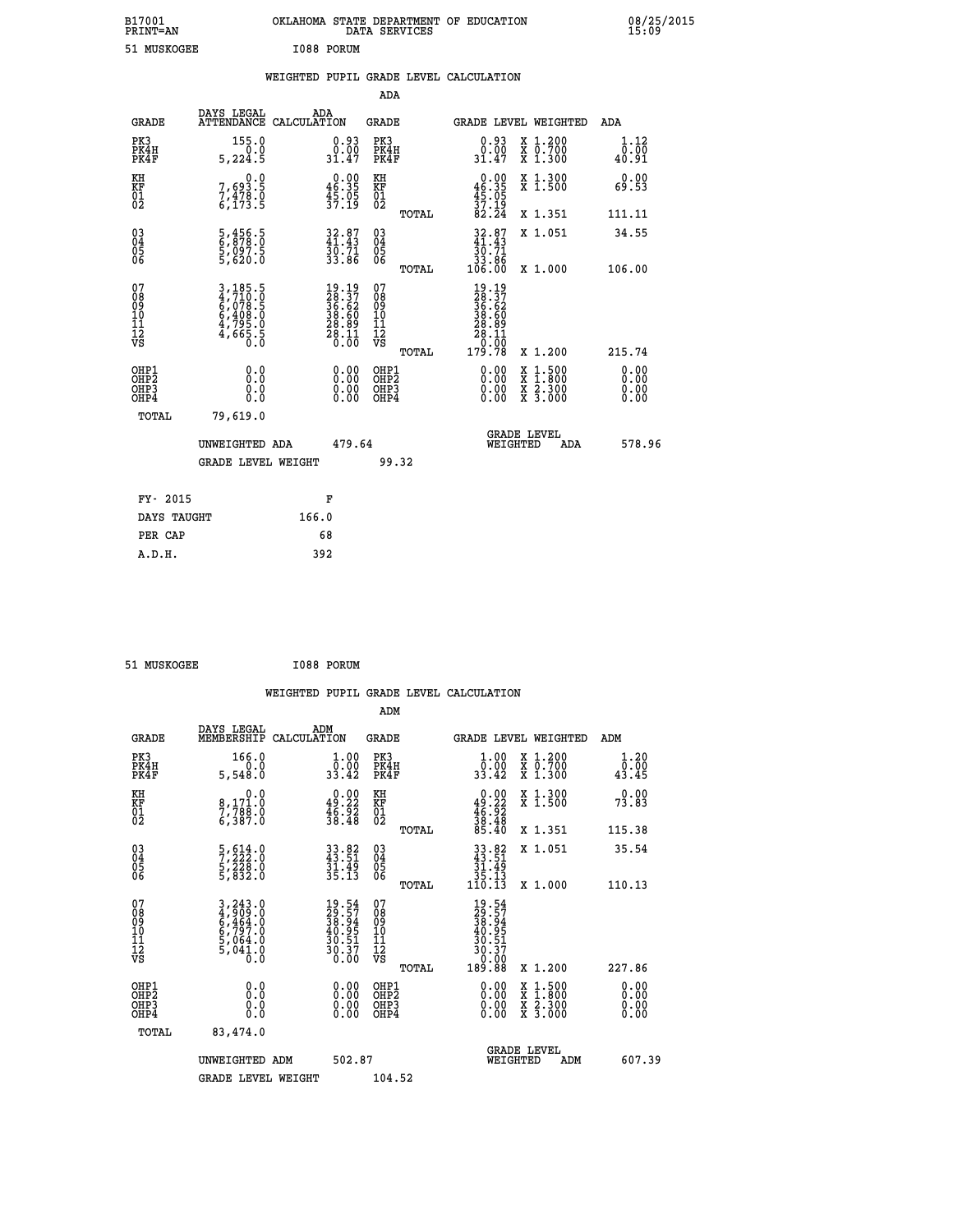## **B17001 OKLAHOMA STATE DEPARTMENT OF EDUCATION 08/25/2015 PRINT=AN DATA SERVICES 15:09 MUSKOGEE COUNTY TOTALS**

|  |  | WEIGHTED PUPIL GRADE LEVEL CALCULATION |
|--|--|----------------------------------------|
|  |  |                                        |

|                                                                    |                                                                                                                                                       |                                                                  | ADA                                            |       |                                                                              |                                          |                                |
|--------------------------------------------------------------------|-------------------------------------------------------------------------------------------------------------------------------------------------------|------------------------------------------------------------------|------------------------------------------------|-------|------------------------------------------------------------------------------|------------------------------------------|--------------------------------|
| <b>GRADE</b>                                                       | DAYS LEGAL<br><b>ATTENDANCE</b>                                                                                                                       | ADA<br>CALCULATION                                               | <b>GRADE</b>                                   |       |                                                                              | GRADE LEVEL WEIGHTED                     | ADA                            |
| PK3<br>PK4H<br>PK4F                                                | 7,075.5<br>0.0<br>137, 182.5                                                                                                                          | 41.58<br>797.59                                                  | PK3<br>PK4H<br>PK4F                            |       | 41.58<br>00.00<br>797.59                                                     | X 1.200<br>X 0.700<br>X 1.300            | 49.91<br>0.00<br>1,036.88      |
| KH<br><b>KF</b><br>01<br>02                                        | 0.0<br>169,196.0<br>176,029.5<br>168,891.5                                                                                                            | 0.00<br>982.97<br>1, 022.97<br>980.99                            | KH<br>KF<br>$\overline{01}$                    |       | 0.00<br>982.97<br>1,022.97<br>980.99<br>2,003.96                             | X 1.300<br>X 1.500                       | 0.00<br>1,474.49               |
|                                                                    |                                                                                                                                                       |                                                                  |                                                | TOTAL |                                                                              | X 1.351                                  | 2,707.34                       |
| $\begin{smallmatrix} 03 \\[-4pt] 04 \end{smallmatrix}$<br>Ŏ5<br>06 | 157,668.0<br>147,892.5<br>158,218.0<br>157,213.0                                                                                                      | 916:36<br>860:97<br>919:94<br>913:74                             | $\substack{03 \\ 04}$<br>$\substack{05 \\ 06}$ |       | 916.36<br>860.97<br>919.94<br>913.74<br>2,694.65                             | X 1.051                                  | 3,657.75                       |
|                                                                    |                                                                                                                                                       |                                                                  |                                                | TOTAL |                                                                              | X 1.000                                  | 2,694.65                       |
| 07<br>08<br>09<br>11<br>11<br>12<br>VS                             | $\begin{smallmatrix} 148,139\cdot 0\\ 145,486\cdot 0\\ 163,016\cdot 5\\ 161,359\cdot 5\\ 136,533\cdot 0\\ 119,722\cdot 0\\ 0\cdot 0\end{smallmatrix}$ | 862.53<br>845.64<br>948.21<br>938.44<br>793.96<br>697.86<br>0.00 | 07<br>089<br>101<br>111<br>VS                  |       | 862.53<br>845.64<br>948.21<br>938.44<br>793.96<br>697.86<br>0.00<br>5,086.64 | X 1.200                                  |                                |
|                                                                    |                                                                                                                                                       |                                                                  |                                                | TOTAL |                                                                              |                                          | 6,103.97                       |
| OHP1<br>OHP2<br>OHP3<br>OHP4                                       | 3,817.5<br>979.0<br>0.0<br>0.0                                                                                                                        | $21.96$<br>5.63<br>0.00                                          | OHP1<br>OHP <sub>2</sub><br>OHP3<br>OHP4       |       | $21.96$<br>5.63<br>0.00                                                      | X 1:500<br>X 1:800<br>X 2:300<br>X 3:000 | 32.95<br>10.13<br>0.00<br>0.00 |
| <b>TOTAL</b>                                                       | 2,158,419.0                                                                                                                                           |                                                                  |                                                |       |                                                                              |                                          |                                |
|                                                                    | UNWEIGHTED ADA                                                                                                                                        | 12,551.34                                                        |                                                |       | WEIGHTED                                                                     | <b>GRADE LEVEL</b><br>ADA                | 15,073.42                      |
|                                                                    | <b>GRADE LEVEL WEIGHT</b>                                                                                                                             |                                                                  | 2,522.08                                       |       |                                                                              |                                          |                                |
|                                                                    |                                                                                                                                                       |                                                                  |                                                |       |                                                                              |                                          |                                |
| FY- 2015                                                           |                                                                                                                                                       | F                                                                |                                                |       |                                                                              |                                          |                                |
| DAYS TAUGHT                                                        |                                                                                                                                                       | 1,689.0                                                          |                                                |       |                                                                              |                                          |                                |

 **PER CAP 601 A.D.H. 10,358**

**MUSKOGEE COUNTY TOTALS** 

|                                                    |                              |                                                                                        |                                                                                                                                    | ADM                                             |                                                                                                                                                                                                                                                                                                                                                         |                                                                                            |                                |
|----------------------------------------------------|------------------------------|----------------------------------------------------------------------------------------|------------------------------------------------------------------------------------------------------------------------------------|-------------------------------------------------|---------------------------------------------------------------------------------------------------------------------------------------------------------------------------------------------------------------------------------------------------------------------------------------------------------------------------------------------------------|--------------------------------------------------------------------------------------------|--------------------------------|
|                                                    | <b>GRADE</b>                 | DAYS LEGAL<br>MEMBERSHIP                                                               | ADM<br>CALCULATION                                                                                                                 | <b>GRADE</b>                                    | <b>GRADE LEVEL WEIGHTED</b>                                                                                                                                                                                                                                                                                                                             |                                                                                            | ADM                            |
| PK3                                                | PK4H<br>PK4F                 | 7,114.0<br>0.0<br>147,954.0                                                            | 41.82<br>$\frac{0.00}{0.00}$                                                                                                       | PK3<br>PK4H<br>PK4F                             | 41.82<br>0.00<br>860.12                                                                                                                                                                                                                                                                                                                                 | X 1.200<br>X 0.700<br>X 1.300                                                              | 49.91<br>0.00<br>1,118.16      |
| KH<br>KF<br>01<br>02                               |                              | 0.0<br>179,132.0<br>184,810.0                                                          | 0.00<br>1,040.70<br>1,073.97<br>1,030.89                                                                                           | KH<br>KF<br>01<br>02                            | 0.00<br>$1,040.70$<br>$1,073.97$<br>$1,030.89$<br>$2,104.86$                                                                                                                                                                                                                                                                                            | X 1.300<br>X 1.500                                                                         | 0.00<br>1,561.07               |
|                                                    |                              |                                                                                        |                                                                                                                                    | TOTAL                                           |                                                                                                                                                                                                                                                                                                                                                         | X 1.351                                                                                    | 2,843.69                       |
| $\begin{matrix} 03 \\ 04 \\ 05 \\ 06 \end{matrix}$ |                              | 165,250.0<br>154,824.0<br>165,966.0                                                    | 960.47<br>901.39<br>965.00<br>956.65                                                                                               | $\substack{03 \\ 04}$<br>$\frac{05}{06}$        | 960.47<br>901.39<br>965.00                                                                                                                                                                                                                                                                                                                              | X 1.051                                                                                    | 1,009.45                       |
|                                                    |                              | 164,590.0                                                                              |                                                                                                                                    | TOTAL                                           | 956.65<br>2,823.04                                                                                                                                                                                                                                                                                                                                      | X 1.000                                                                                    | 2,823.04                       |
| 07<br>08<br>09<br>10<br>11<br>11<br>12<br>VS       |                              | 157, 409.0<br>154, 717.0<br>174, 837.0<br>173, 462.0<br>145, 003.0<br>127,184.0<br>0.0 | 916.47<br>$\begin{smallmatrix} 1.916 & 26 \\ 899 & 28 \\ 1,016 & 90 \\ 1,008 & 78 \\ 948 & 92 \end{smallmatrix}$<br>741.25<br>0.00 | 07<br>08<br>09<br>11<br>11<br>12<br>VS<br>TOTAL | 916.47<br>$\begin{smallmatrix} 6 & 3 & 3 & 2 & 6 \\ 1 & 0 & 16 & 0 & 9 \\ 1 & 0 & 16 & 0 & 9 \\ 1 & 0 & 0 & 8 & 7 \\ 8 & 4 & 8 & 9 & 2 \\ 7 & 4 & 1 & 25 \\ 9 & 0 & 0 & 0 \\ 1 & 0 & 0 & 0 \\ 1 & 0 & 0 & 0 \\ 1 & 0 & 0 & 0 \\ 1 & 0 & 0 & 0 \\ 1 & 0 & 0 & 0 \\ 1 & 0 & 0 & 0 \\ 1 & 0 & 0 & 0 \\ 1 & 0 & 0 & 0 \\ 1 & 0 & 0 & 0 \\ 0 & $<br>5,431.60 | X 1.200                                                                                    | 6,517.93                       |
|                                                    | OHP1<br>OHP2<br>OHP3<br>OHP4 | 3,904.0<br>0.0<br>Ŏ.Ŏ                                                                  | 22.45<br>0.00                                                                                                                      | OHP1<br>OHP2<br>OHP3<br>OHP4                    | $22.45$<br>$5.63$<br>0.00                                                                                                                                                                                                                                                                                                                               | $\begin{array}{c} x & 1.500 \\ x & 1.800 \\ x & 2.300 \end{array}$<br>$\overline{x}$ 3.000 | 33.68<br>10.13<br>0.00<br>0.00 |
|                                                    | TOTAL                        | 2,285,615.0                                                                            |                                                                                                                                    |                                                 |                                                                                                                                                                                                                                                                                                                                                         |                                                                                            |                                |
|                                                    |                              | UNWEIGHTED                                                                             | 13,290.69<br>ADM                                                                                                                   |                                                 | WEIGHTED                                                                                                                                                                                                                                                                                                                                                | <b>GRADE LEVEL</b><br>ADM                                                                  | 15,967.35                      |
|                                                    |                              | <b>GRADE LEVEL WEIGHT</b>                                                              |                                                                                                                                    | 2,676.66                                        |                                                                                                                                                                                                                                                                                                                                                         |                                                                                            |                                |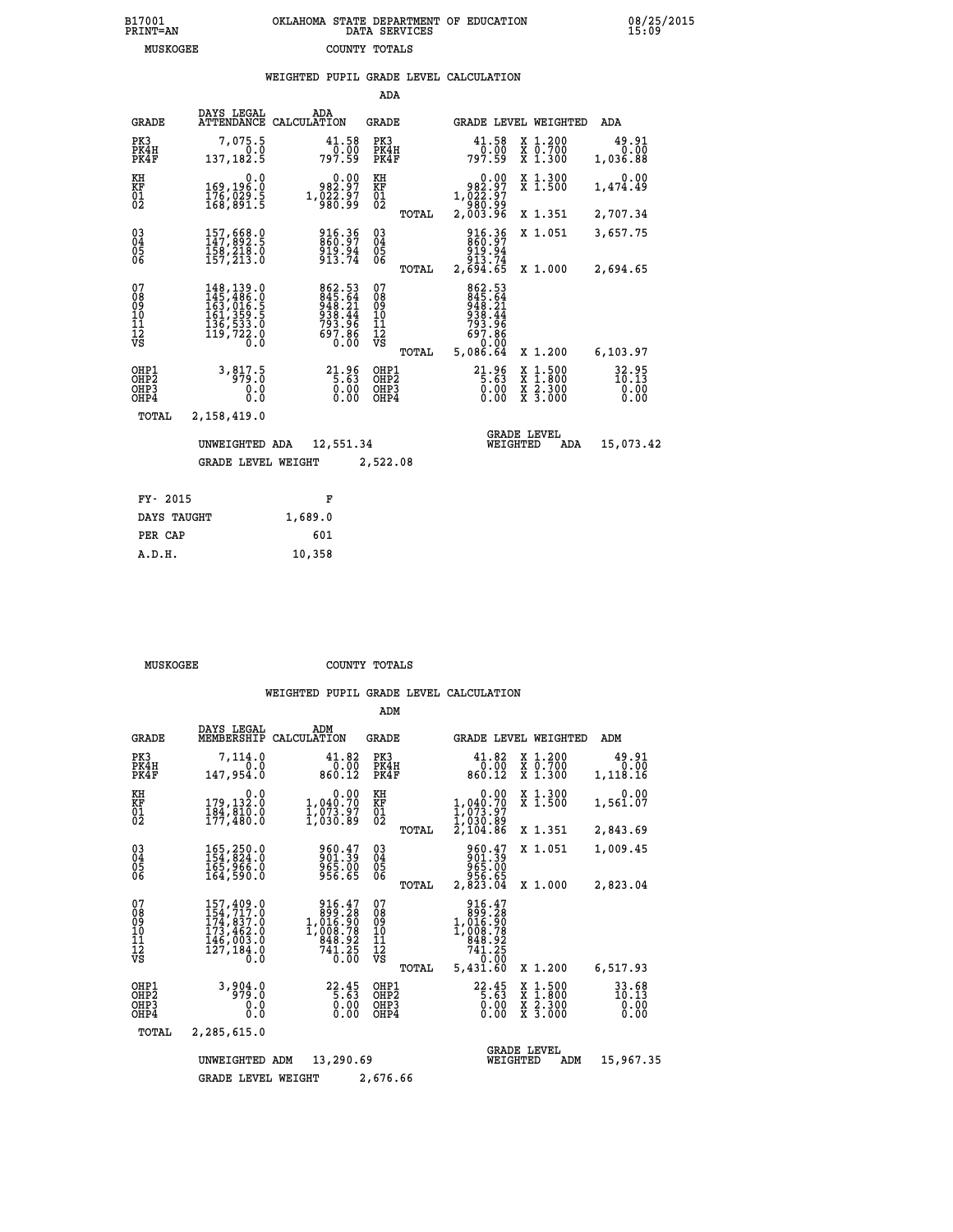| B17001<br>PRINT=AN | OKLAHOMA STATE DEPARTMENT OF EDUCATION<br>DATA SERVICES | 08/25/2015<br>15:09 |
|--------------------|---------------------------------------------------------|---------------------|
| 52 NOBLE           | I001<br><b>PERRY</b>                                    |                     |

|                                                                              |                                                                                                                                                                                                   |                                                                      | ADA                                                 |       |                                                                           |                                          |                               |
|------------------------------------------------------------------------------|---------------------------------------------------------------------------------------------------------------------------------------------------------------------------------------------------|----------------------------------------------------------------------|-----------------------------------------------------|-------|---------------------------------------------------------------------------|------------------------------------------|-------------------------------|
| <b>GRADE</b>                                                                 | DAYS LEGAL                                                                                                                                                                                        | ADA<br>ATTENDANCE CALCULATION                                        | <b>GRADE</b>                                        |       | <b>GRADE LEVEL WEIGHTED</b>                                               |                                          | ADA                           |
| PK3<br>PK4H<br>PK4F                                                          | 0.086,7<br>0.898,7<br>4,543.5                                                                                                                                                                     | $4\frac{4}{5}\cdot\frac{97}{65}$<br>26.26                            | PK3<br>PK4H<br>PK4F                                 |       | $45.65$<br>$26.26$                                                        | X 1.200<br>X 0.700<br>X 1.300            | $\frac{5.96}{31.96}$<br>34.14 |
| KH<br><b>KF</b><br>01<br>02                                                  | 0.0<br>16, 315:0<br>15, 502:5<br>17, 095:5                                                                                                                                                        | $94.31$<br>$89.61$<br>$98.82$                                        | KH<br>KF<br>01<br>02                                |       | $\begin{smallmatrix} &0.00\ 94.31\ 89.61\ 98.82\ 188.43\end{smallmatrix}$ | X 1.300<br>X 1.500                       | 0.00<br>141.47                |
|                                                                              |                                                                                                                                                                                                   |                                                                      |                                                     | TOTAL |                                                                           | X 1.351                                  | 254.57                        |
| $\begin{smallmatrix} 03 \\[-4pt] 04 \end{smallmatrix}$<br>05<br>06           | $\begin{smallmatrix} 13\,, & 863\ . & 0\\ 11\,, & 772\ . & 0\\ 11\,, & 066\ . & 5\\ 15\,, & 873\ . & 5 \end{smallmatrix}$                                                                         | 80.13<br>63.97<br>91.75                                              | $\begin{array}{c} 03 \\ 04 \\ 05 \\ 06 \end{array}$ | TOTAL | $\begin{smallmatrix}80.13\\68.05\\63.97\\91.75\\223.77\end{smallmatrix}$  | X 1.051<br>X 1.000                       | 84.22<br>223.77               |
| 07<br>08901112<br>1112<br>VS                                                 | $\begin{smallmatrix} 14\,, & 441\,, & 5\\ 15\,, & 844\,, & 5\\ 13\,, & 496\,, & 0\\ 13\,, & 572\,, & 0\\ 9\,, & 118\,, & 5\\ 13\,, & 983\,, & 5\\ 13\,, & 983\,, & 5\\ 0\,. & 0\end{smallmatrix}$ | 83.48<br>91.59<br>78.29<br>79.19<br>79.11<br>53.21<br>81.250<br>0.00 | 07<br>08<br>09<br>11<br>11<br>12<br>VS              |       | 83.48<br>91.59<br>78.29<br>79.19<br>79.21<br>53.21<br>81.250              |                                          |                               |
|                                                                              |                                                                                                                                                                                                   |                                                                      |                                                     | TOTAL | 467.01                                                                    | X 1.200                                  | 560.41                        |
| OHP1<br>OH <sub>P</sub> <sub>2</sub><br>OH <sub>P3</sub><br>OH <sub>P4</sub> | 0.0<br>0.0<br>0.0                                                                                                                                                                                 | $\begin{smallmatrix} 0.00 \ 0.00 \ 0.00 \ 0.00 \end{smallmatrix}$    | OHP1<br>OH <sub>P</sub> 2<br>OHP3<br>OHP4           |       | 0.00<br>0.00<br>0.00                                                      | X 1:500<br>X 1:800<br>X 2:300<br>X 3:000 | 0.00<br>0.00<br>0.00<br>0.00  |
| TOTAL                                                                        | 195,245.5                                                                                                                                                                                         |                                                                      |                                                     |       |                                                                           |                                          |                               |
|                                                                              | UNWEIGHTED ADA                                                                                                                                                                                    | 1,130.53                                                             |                                                     |       |                                                                           | GRADE LEVEL<br>WEIGHTED                  | 1,336.50<br>ADA               |
|                                                                              | <b>GRADE LEVEL WEIGHT</b>                                                                                                                                                                         |                                                                      | 205.97                                              |       |                                                                           |                                          |                               |
| FY- 2015                                                                     |                                                                                                                                                                                                   | F                                                                    |                                                     |       |                                                                           |                                          |                               |
| DAYS TAUGHT                                                                  |                                                                                                                                                                                                   | 173.0                                                                |                                                     |       |                                                                           |                                          |                               |
| PER CAP                                                                      |                                                                                                                                                                                                   | 77                                                                   |                                                     |       |                                                                           |                                          |                               |

| 52 NOBLE | I001 PERRY |
|----------|------------|

 **A.D.H. 532**

|                                                    |                                                                                                                                                |                                                                         | ADM                                                 |       |                                                                           |                                          |                      |
|----------------------------------------------------|------------------------------------------------------------------------------------------------------------------------------------------------|-------------------------------------------------------------------------|-----------------------------------------------------|-------|---------------------------------------------------------------------------|------------------------------------------|----------------------|
| <b>GRADE</b>                                       | DAYS LEGAL<br>MEMBERSHIP                                                                                                                       | ADM<br>CALCULATION                                                      | <b>GRADE</b>                                        |       |                                                                           | <b>GRADE LEVEL WEIGHTED</b>              | ADM                  |
| PK3<br>PK4H<br>PK4F                                | 877.0<br>8,521.0<br>4,894.0                                                                                                                    | $\frac{5.07}{28.25}$                                                    | PK3<br>PK4H<br>PK4F                                 |       | 5.07<br>$\frac{49.25}{28.29}$                                             | X 1.200<br>X 0.700<br>X 1.300            | $34.48$<br>$36.78$   |
| KH<br>KF<br>01<br>02                               | 0.0<br>17,378.0<br>16,241.0<br>17,902.0                                                                                                        | $\begin{smallmatrix} &0.00\\ 100.45\\ 93.88\\ 103.48 \end{smallmatrix}$ | KH<br>KF<br>01<br>02                                |       | 0.00<br>100:45<br>93:88<br>103:48<br>197:36                               | X 1.300<br>X 1.500                       | 0.00<br>150.68       |
|                                                    |                                                                                                                                                |                                                                         |                                                     | TOTAL |                                                                           | X 1.351                                  | 266.63               |
| $\begin{matrix} 03 \\ 04 \\ 05 \\ 06 \end{matrix}$ | $14,395.0$<br>$12,256.0$<br>$11,581.0$<br>$16,575.0$                                                                                           | $\begin{smallmatrix} 83.21\ 70.84\ 66.94\ 95.81 \end{smallmatrix}$      | $\begin{array}{c} 03 \\ 04 \\ 05 \\ 06 \end{array}$ |       | $\begin{array}{r} 83.21 \\ 70.84 \\ 66.94 \\ 95.81 \\ 233.59 \end{array}$ | X 1.051                                  | 87.45                |
|                                                    |                                                                                                                                                |                                                                         |                                                     | TOTAL |                                                                           | X 1.000                                  | 233.59               |
| 07<br>08<br>09<br>101<br>112<br>VS                 | $\begin{smallmatrix} 15,207\cdot 0\\ 16,836\cdot 0\\ 14,248\cdot 0\\ 14,178\cdot 0\\ 9,573\cdot 0\\ 14,687\cdot 0\\ 0\cdot 0\end{smallmatrix}$ | 87.90<br>87.32<br>82.68<br>82.78<br>55.89<br>55.38<br>0.00              | 07<br>08<br>09<br>11<br>11<br>12<br>VS              | TOTAL | 87.90<br>87.32<br>82.68<br>82.78<br>85.89<br>55.360<br>85.360<br>491.93   | X 1.200                                  | 590.32               |
| OHP1                                               |                                                                                                                                                |                                                                         |                                                     |       |                                                                           |                                          | 0.00                 |
| OHP <sub>2</sub><br>OH <sub>P3</sub><br>OHP4       | 0.0<br>0.000                                                                                                                                   | $\begin{smallmatrix} 0.00 \ 0.00 \ 0.00 \ 0.00 \end{smallmatrix}$       | OHP1<br>OHP2<br>OHP <sub>3</sub>                    |       | $0.00$<br>$0.00$<br>0.00                                                  | X 1:500<br>X 1:800<br>X 2:300<br>X 3:000 | 0.00<br>0.00<br>0.00 |
| TOTAL                                              | 205,349.0                                                                                                                                      |                                                                         |                                                     |       |                                                                           |                                          |                      |
|                                                    | UNWEIGHTED                                                                                                                                     | 1,189.15<br>ADM                                                         |                                                     |       |                                                                           | <b>GRADE LEVEL</b><br>WEIGHTED<br>ADM    | 1,406.01             |
|                                                    | <b>GRADE LEVEL WEIGHT</b>                                                                                                                      |                                                                         | 216.86                                              |       |                                                                           |                                          |                      |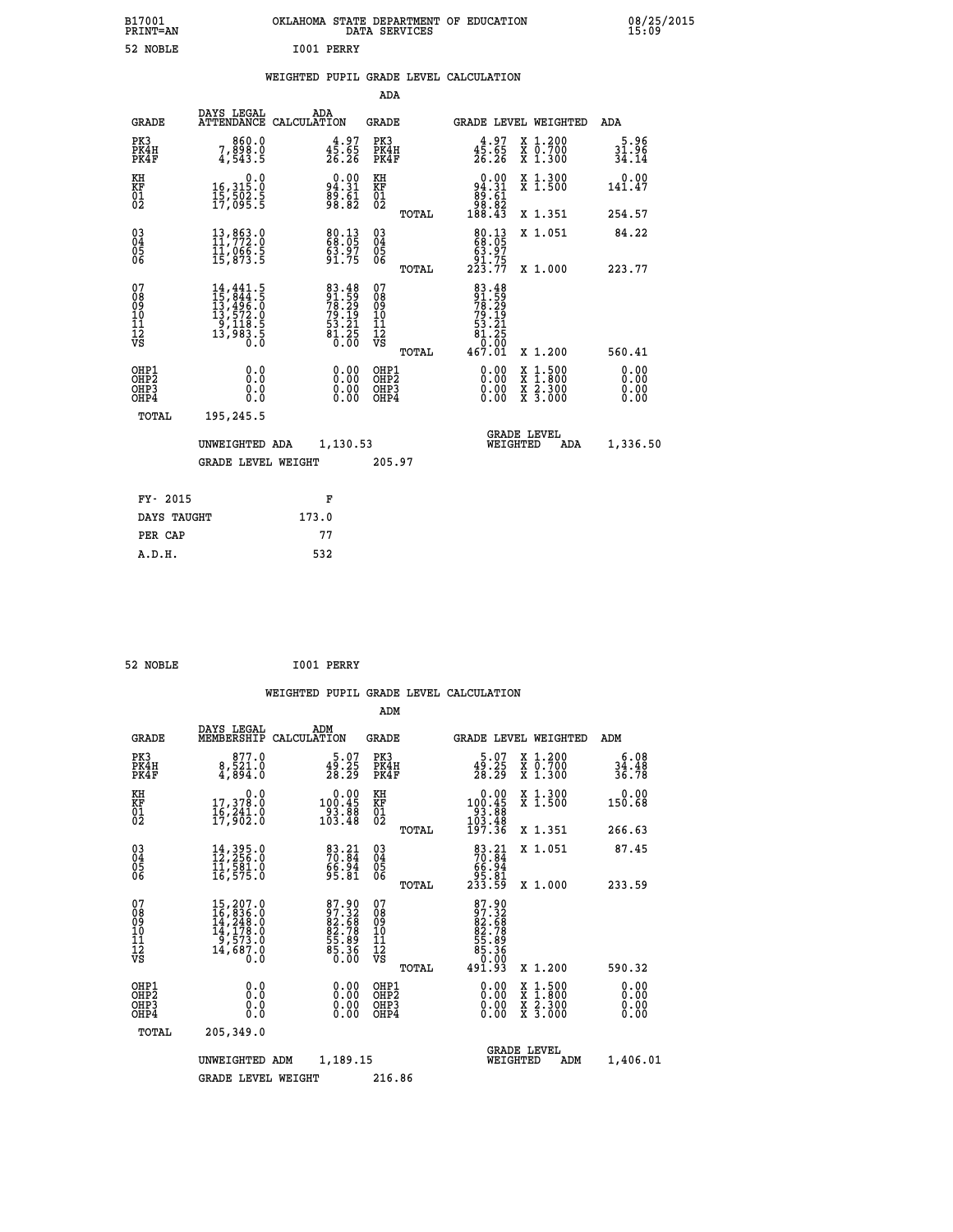| B17001<br><b>PRINT=AN</b> | OKLAHOMA STATE DEPARTMENT OF EDUCATION<br>DATA SERVICES | 08/25/2015<br>15:09 |
|---------------------------|---------------------------------------------------------|---------------------|
| 52<br>NOBLE               | I002 BILLINGS                                           |                     |

|            |           |     | WEIGHTED PUPIL GRADE LEVEL CALCULATION |  |
|------------|-----------|-----|----------------------------------------|--|
|            |           | ADA |                                        |  |
| DAVG TEGAT | $\lambda$ |     |                                        |  |

| <b>GRADE</b>                                       | DAYS LEGAL<br><b>ATTENDANCE</b>                                                                       | ADA<br>CALCULATION |                                                                    | GRADE                                              |       |                                                                          |          | <b>GRADE LEVEL WEIGHTED</b>                                                                      | ADA                          |
|----------------------------------------------------|-------------------------------------------------------------------------------------------------------|--------------------|--------------------------------------------------------------------|----------------------------------------------------|-------|--------------------------------------------------------------------------|----------|--------------------------------------------------------------------------------------------------|------------------------------|
| PK3<br>PK4H<br>PK4F                                | 0.0<br>0.0<br>1, 102.0                                                                                |                    | $\begin{smallmatrix} 0.00 \ 0.00 \ 6.60 \end{smallmatrix}$         | PK3<br>PK4H<br>PK4F                                |       | $\begin{smallmatrix} 0.00 \\ 0.00 \\ 6.60 \end{smallmatrix}$             |          | X 1.200<br>X 0.700<br>X 1.300                                                                    | 0.00<br>0.00<br>8.58         |
| KH<br>KF<br>01<br>02                               | 0.0<br>540:0<br>570:5<br>656:0                                                                        |                    | $\begin{smallmatrix} 0.00\\ 3.23\\ 3.42\\ 3.53 \end{smallmatrix}$  | KH<br>KF<br>01<br>02                               |       | $\begin{smallmatrix} 0.00\\ 3.23\\ 3.42\\ 3.93\\ 7.35 \end{smallmatrix}$ |          | X 1.300<br>X 1.500                                                                               | 0.00<br>4.85                 |
|                                                    |                                                                                                       |                    |                                                                    |                                                    | TOTAL |                                                                          |          | X 1.351                                                                                          | 9.93                         |
| $\begin{matrix} 03 \\ 04 \\ 05 \\ 06 \end{matrix}$ | $\begin{array}{c} 685.5 \\ 1,142.5 \\ 487.5 \\ 1,134.0 \end{array}$                                   |                    | $\begin{array}{c} 4.10 \\ 6.84 \\ 2.92 \\ 6.79 \end{array}$        | $\begin{matrix} 03 \\ 04 \\ 05 \\ 06 \end{matrix}$ |       | $\begin{array}{c} 4.10 \\ 6.84 \\ 2.92 \\ 6.79 \\ 16.55 \end{array}$     |          | X 1.051                                                                                          | 4.31                         |
|                                                    |                                                                                                       |                    |                                                                    |                                                    | TOTAL |                                                                          |          | X 1.000                                                                                          | 16.55                        |
| 07<br>08<br>09<br>11<br>11<br>12<br>VS             | $\begin{smallmatrix} 291.0\\ 1,205.5\\ 702.5\\ 543.0\\ 976.0\\ 508.5\\ 0.0\\ 0.0\\ \end{smallmatrix}$ |                    | $1.74$<br>$7.22$<br>$4.21$<br>$3.25$<br>$5.84$<br>$3.04$<br>$0.00$ | 07<br>08<br>09<br>11<br>11<br>12<br>VS             |       | $1.74$<br>$7.22$<br>$4.21$<br>$3.25$<br>$5.84$<br>$3.04$<br>$0.00$       |          |                                                                                                  |                              |
|                                                    |                                                                                                       |                    |                                                                    |                                                    | TOTAL | 25.30                                                                    |          | X 1.200                                                                                          | 30.36                        |
| OHP1<br>OHP2<br>OHP3<br>OHP4                       | 0.0<br>0.000                                                                                          |                    | $\begin{smallmatrix} 0.00 \ 0.00 \ 0.00 \ 0.00 \end{smallmatrix}$  | OHP1<br>OHP2<br>OHP3<br>OHP4                       |       |                                                                          |          | $\begin{smallmatrix} x & 1 & 500 \\ x & 1 & 800 \\ x & 2 & 300 \\ x & 3 & 000 \end{smallmatrix}$ | 0.00<br>Ŏ.ŎŎ<br>Q.QQ<br>0.00 |
| <b>TOTAL</b>                                       | 10,544.5                                                                                              |                    |                                                                    |                                                    |       |                                                                          |          |                                                                                                  |                              |
|                                                    | UNWEIGHTED ADA                                                                                        |                    | 63.13                                                              |                                                    |       |                                                                          | WEIGHTED | <b>GRADE LEVEL</b><br>ADA                                                                        | 74.58                        |
|                                                    | <b>GRADE LEVEL WEIGHT</b>                                                                             |                    |                                                                    | 11.45                                              |       |                                                                          |          |                                                                                                  |                              |
| FY- 2015                                           |                                                                                                       |                    | F                                                                  |                                                    |       |                                                                          |          |                                                                                                  |                              |
| DAYS TAUGHT                                        |                                                                                                       | 167.0              |                                                                    |                                                    |       |                                                                          |          |                                                                                                  |                              |
|                                                    |                                                                                                       |                    |                                                                    |                                                    |       |                                                                          |          |                                                                                                  |                              |

| 52 NOBLE | <b>I002 BILLINGS</b> |
|----------|----------------------|

 **PER CAP 167 A.D.H. 5**

 **WEIGHTED PUPIL GRADE LEVEL CALCULATION ADM DAYS LEGAL ADM GRADE MEMBERSHIP CALCULATION GRADE GRADE LEVEL WEIGHTED ADM PK3 0.0 0.00 PK3 0.00 X 1.200 0.00 PK4H 0.0 0.00 PK4H 0.00 X 0.700 0.00 PK4F 1,127.0 6.75 PK4F 6.75 X 1.300 8.78** 0.0 0.00 KH 0.00 X 1.300<br>RF 561.0 3.36 KF 3.36 X 1.500 5.04  **01 600.0 3.59 01 3.59**  $02 \hspace{1.5cm} 687.0 \hspace{1.5cm} 4.11 \hspace{1.5cm} 02 \hspace{1.5cm} \frac{4.11}{12}$  **TOTAL 7.70 X 1.351 10.40 03 710.0 4.25 03 4.25 X 1.051 4.47 04 1,175.0 7.04 04 7.04 05 501.0 3.00 05 3.00** 06 1,142.0 6.84 06  $\frac{6}{1}$  **TOTAL 16.88 X 1.000 16.88** 07 297.0 1.78 07 1.78<br>
08 1,247.0 7.47 08 7.47<br>
09 603.0 3.61 10 3.61<br>
11 1,031.0 6.17 11 6.17<br>
12 526.0 3.15 12 3.15<br>
VS 50.0 0.00 VS 0.00  **TOTAL 26.74 X 1.200 32.09 OHP1 0.0 0.00 OHP1 0.00 X 1.500 0.00 OHP2 0.0 0.00 OHP2 0.00 X 1.800 0.00 OHP3 0.0 0.00 OHP3 0.00 X 2.300 0.00 OHP4 0.0 0.00 OHP4 0.00 X 3.000 0.00 TOTAL 10,968.0 GRADE LEVEL UNWEIGHTED ADM 65.68 WEIGHTED ADM 77.66** GRADE LEVEL WEIGHT 11.98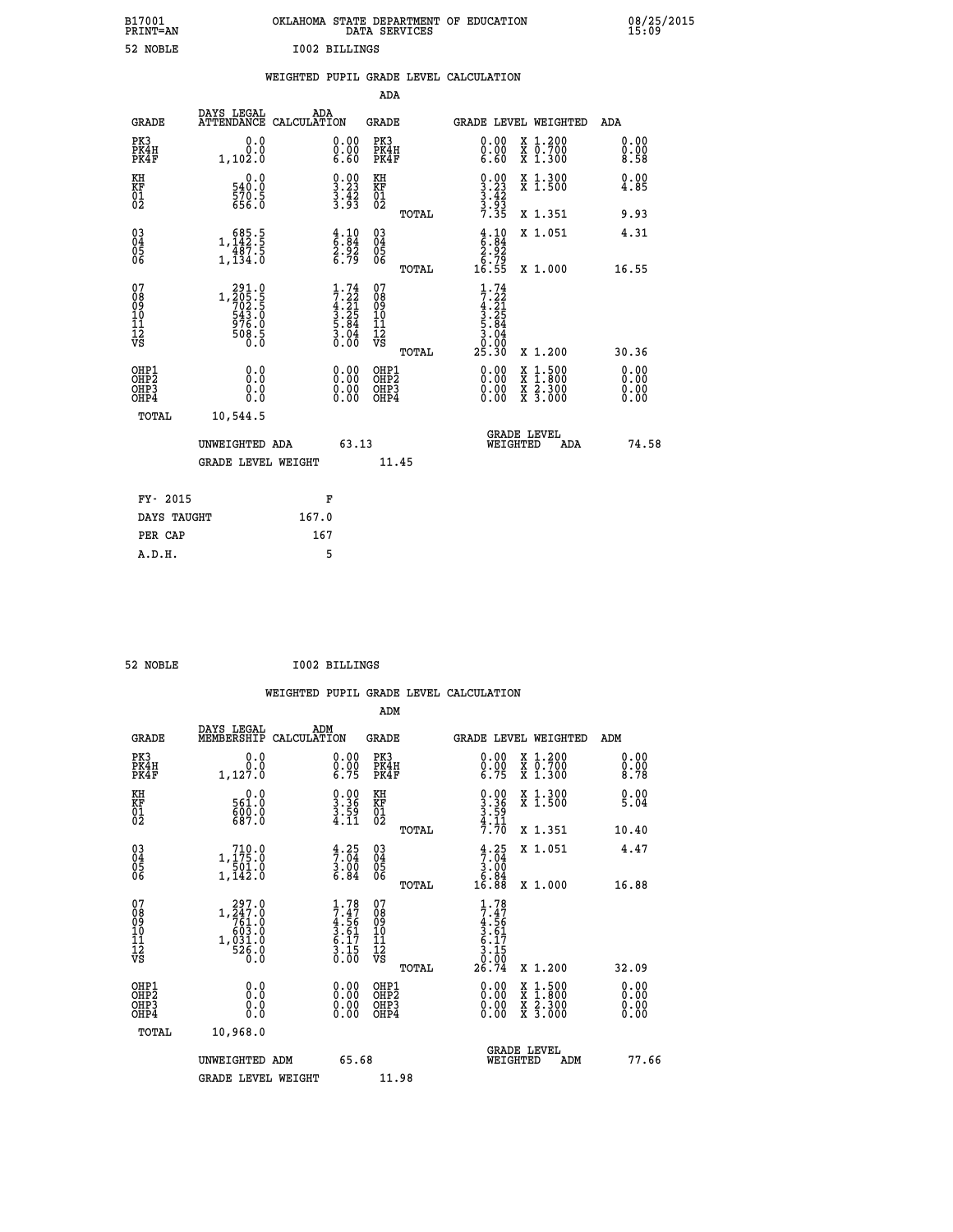| B17001<br>PRINT=AN                                |                                                                                           | OKLAHOMA STATE DEPARTMENT OF EDUCATION                            | DATA SERVICES                                   |                                                                                                                     |                                                                                          | 08/25/2015                   |  |
|---------------------------------------------------|-------------------------------------------------------------------------------------------|-------------------------------------------------------------------|-------------------------------------------------|---------------------------------------------------------------------------------------------------------------------|------------------------------------------------------------------------------------------|------------------------------|--|
| 52 NOBLE                                          |                                                                                           | 1004 FRONTIER                                                     |                                                 |                                                                                                                     |                                                                                          |                              |  |
|                                                   |                                                                                           | WEIGHTED PUPIL GRADE LEVEL CALCULATION                            |                                                 |                                                                                                                     |                                                                                          |                              |  |
|                                                   |                                                                                           |                                                                   | ADA                                             |                                                                                                                     |                                                                                          |                              |  |
| <b>GRADE</b>                                      | DAYS LEGAL<br>ATTENDANCE CALCULATION                                                      | ADA                                                               | GRADE                                           | GRADE LEVEL WEIGHTED                                                                                                |                                                                                          | ADA                          |  |
| PK3<br>PK4H<br>PK4F                               | 535.0<br>0.0<br>2,889.5                                                                   | 3.36<br>$\begin{smallmatrix} 0.00 \\ 18.17 \end{smallmatrix}$     | PK3<br>PK4H<br>PK4F                             | 3.36<br>$\begin{smallmatrix} 0.00\\ 18.17 \end{smallmatrix}$                                                        | X 1.200<br>X 0.700<br>X 1.300                                                            | 4.03<br>0.00<br>23.62        |  |
| KH<br>KF<br>$\frac{01}{02}$                       | 0.0<br>4,180:0<br>3,988:5<br>5,099:0                                                      | $26.29$<br>$25.29$<br>$35.08$<br>$32.07$                          | KH<br>KF<br>$\overline{01}$                     | 26.29<br>35:08<br>32:07                                                                                             | X 1.300<br>X 1.500                                                                       | 0.00<br>39.44                |  |
|                                                   |                                                                                           |                                                                   | TOTAL                                           | 57.15                                                                                                               | X 1.351                                                                                  | 77.21                        |  |
| 030404<br>06                                      | 3,635.0<br>4,367.0<br>4,357.5<br>4,111.5                                                  | $22.86$<br>$27.47$<br>$27.41$<br>$25.86$                          | 03<br>04<br>05<br>06<br><b>TOTAL</b>            | $22.86$<br>$27.47$<br>27.41<br>25.86<br>80.74                                                                       | X 1.051<br>X 1.000                                                                       | 24.03<br>80.74               |  |
| 07<br>08<br>09<br>10<br>11<br>Ī2<br>VS            | $4, 207.0$<br>$5, 270.5$<br>$3, 875.0$<br>$4, 987.0$<br>$3, 609.5$<br>$3, 036.5$<br>$0.0$ | 26.46<br>33.15<br>24.37<br>31.36<br>22.70<br>$\frac{15:10}{0:00}$ | 07<br>08<br>09<br>10<br>11<br>īā<br>vs<br>TOTAL | 26.46<br>$\frac{33}{24}$ . $\frac{15}{37}$<br>$\frac{31}{25}$ . $\frac{36}{25}$<br>22.70<br>19.10<br>0.00<br>157.14 | X 1.200                                                                                  | 188.57                       |  |
| OHP1<br>OHP <sub>2</sub><br>OHP3<br>OHP4<br>TOTAL | 0.0<br>0.0<br>0.0<br>0.0<br>58,148.5                                                      | 0.00<br>0.00                                                      | OHP1<br>OHP2<br>OHP3<br>OHP4                    | 0.00<br>0.00<br>0.00                                                                                                | $\begin{smallmatrix} x & 1.500 \\ x & 1.800 \\ x & 2.300 \\ x & 3.000 \end{smallmatrix}$ | 0.00<br>0.00<br>0.00<br>0.00 |  |
|                                                   | UNWEIGHTED ADA<br><b>GRADE LEVEL WEIGHT</b>                                               | 365.71                                                            | 71.93                                           | <b>GRADE LEVEL</b><br>WEIGHTED                                                                                      | ADA                                                                                      | 437.64                       |  |
| FY- 2015                                          |                                                                                           | F                                                                 |                                                 |                                                                                                                     |                                                                                          |                              |  |
| DAYS TAUGHT                                       |                                                                                           | 159.0                                                             |                                                 |                                                                                                                     |                                                                                          |                              |  |

| 52 NOBLE | <b>I004 FRONTIER</b> |
|----------|----------------------|

 **PER CAP 92 A.D.H. 341**

 **ADM DAYS LEGAL ADM GRADE MEMBERSHIP CALCULATION GRADE GRADE LEVEL WEIGHTED ADM PK3 537.0 3.38 PK3 3.38 X 1.200 4.06 PK4H 0.0 0.00 PK4H 0.00 X 0.700 0.00 PK4F 3,089.0 19.43 PK4F 19.43 X 1.300 25.26 KH 0.0 0.00 KH 0.00 X 1.300 0.00 KF 4,552.0 28.63 KF 28.63 X 1.500 42.95** 01 **4,199.0** 25.<del>1</del>1 01 25.41<br>02 5,361.0 33.72 <sub>22</sub>

|                                                      |                                                                                     |                                                                          |                                                    | TOTAL | 60.13                                                                                                        | X 1.351                                                                                          | 81.24                                                                                                                                                                                                                                                                          |  |
|------------------------------------------------------|-------------------------------------------------------------------------------------|--------------------------------------------------------------------------|----------------------------------------------------|-------|--------------------------------------------------------------------------------------------------------------|--------------------------------------------------------------------------------------------------|--------------------------------------------------------------------------------------------------------------------------------------------------------------------------------------------------------------------------------------------------------------------------------|--|
| 03<br>04<br>05<br>06                                 | $3,801.0$<br>$4,614.0$<br>$4,598.0$<br>$4,284.0$                                    | $\begin{smallmatrix} 23.91\ 29.02\ 28.92\ 26.94 \end{smallmatrix}$       | $\begin{matrix} 03 \\ 04 \\ 05 \\ 06 \end{matrix}$ | TOTAL | $\begin{smallmatrix} 23 & 91 \\ 29 & 02 \\ 28 & 92 \\ 26 & 94 \\ 26 & 84 \end{smallmatrix}$                  | X 1.051<br>X 1.000                                                                               | 25.13<br>84.88                                                                                                                                                                                                                                                                 |  |
| 07<br>08<br>09<br>101<br>11<br>12<br>VS              | $4,531.0$<br>$5,578.0$<br>$4,153.0$<br>$5,357.0$<br>$3,964.0$<br>$3,248.0$<br>$0.0$ | 28.50<br>35.08<br>26.12<br>33.69<br>24.93<br>$\frac{5}{0}$ $\frac{3}{0}$ | 0789011112<br>1111112<br>VS                        | TOTAL | $\begin{smallmatrix} 28.50\,35.08\\ 35.08\\ 26.12\\ 33.59\\ 24.93\\ 20.43\\ 0.00\\ 168.75 \end{smallmatrix}$ | X 1.200                                                                                          | 202.50                                                                                                                                                                                                                                                                         |  |
| OHP1<br>OHP <sub>2</sub><br>OH <sub>P3</sub><br>OHP4 | 0.0<br>0.0<br>Ō.Ō                                                                   |                                                                          | OHP1<br>OHP <sub>2</sub><br>OHP3<br>OHP4           |       | $\begin{smallmatrix} 0.00 \ 0.00 \ 0.00 \ 0.00 \end{smallmatrix}$                                            | $\begin{smallmatrix} x & 1 & 500 \\ x & 1 & 800 \\ x & 2 & 300 \\ x & 3 & 000 \end{smallmatrix}$ | $\begin{smallmatrix} 0.00 & 0.00 & 0.00 & 0.00 & 0.00 & 0.00 & 0.00 & 0.00 & 0.00 & 0.00 & 0.00 & 0.00 & 0.00 & 0.00 & 0.00 & 0.00 & 0.00 & 0.00 & 0.00 & 0.00 & 0.00 & 0.00 & 0.00 & 0.00 & 0.00 & 0.00 & 0.00 & 0.00 & 0.00 & 0.00 & 0.00 & 0.00 & 0.00 & 0.00 & 0.00 & 0.0$ |  |
| TOTAL                                                | 61,866.0                                                                            |                                                                          |                                                    |       | <b>GRADE LEVEL</b>                                                                                           |                                                                                                  |                                                                                                                                                                                                                                                                                |  |
|                                                      | UNWEIGHTED ADM                                                                      | 389.11                                                                   |                                                    |       | WEIGHTED                                                                                                     | ADM                                                                                              | 466.02                                                                                                                                                                                                                                                                         |  |
|                                                      | <b>GRADE LEVEL WEIGHT</b>                                                           |                                                                          |                                                    | 76.91 |                                                                                                              |                                                                                                  |                                                                                                                                                                                                                                                                                |  |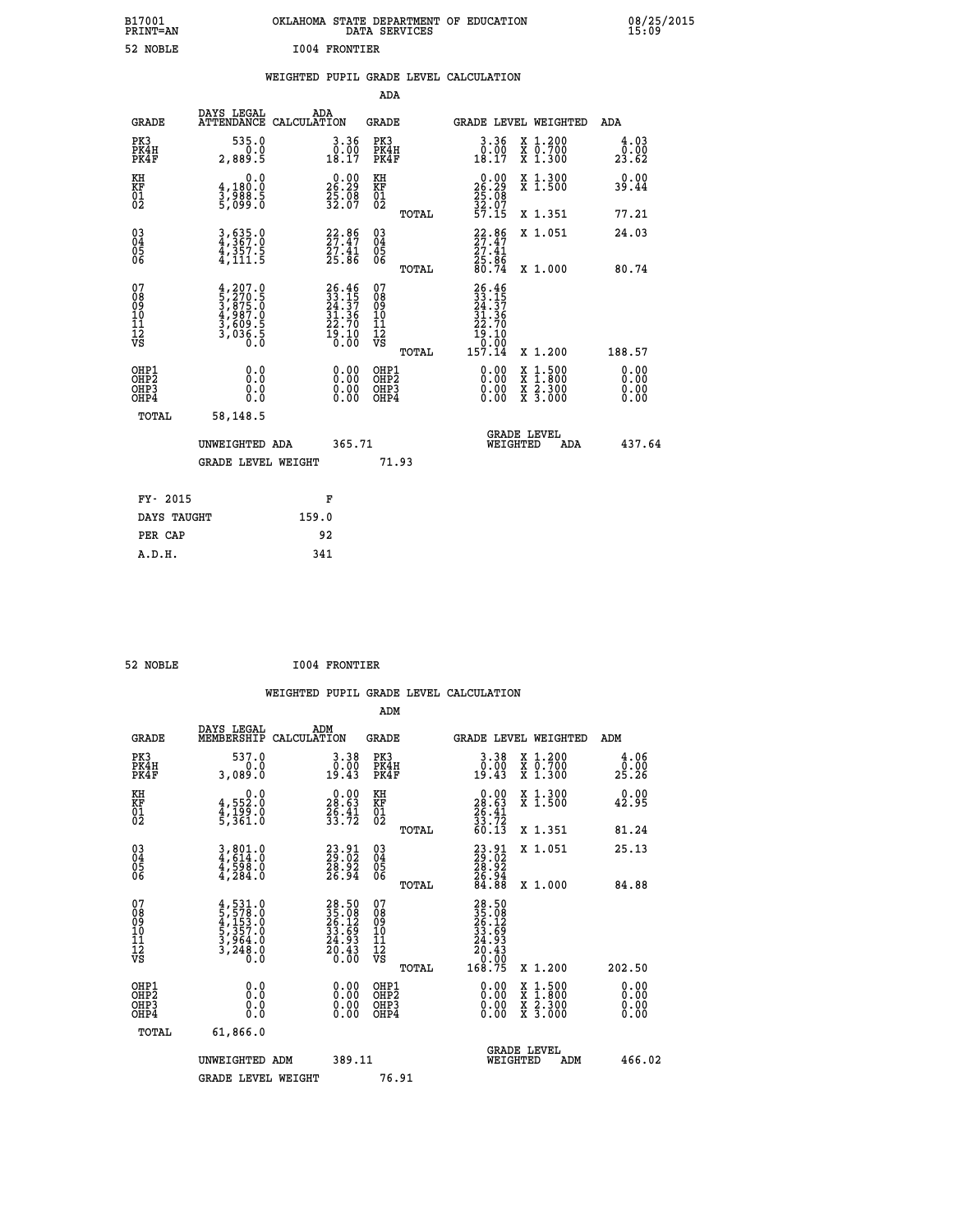| B17001<br>PRINT=AN                       |                                                                                     | OKLAHOMA STATE DEPARTMENT OF EDUCATION                               | DATA SERVICES                                          |                                                                     |                                                                                                                                      | 08/25/2015            |
|------------------------------------------|-------------------------------------------------------------------------------------|----------------------------------------------------------------------|--------------------------------------------------------|---------------------------------------------------------------------|--------------------------------------------------------------------------------------------------------------------------------------|-----------------------|
| 52 NOBLE                                 |                                                                                     | I006 MORRISON                                                        |                                                        |                                                                     |                                                                                                                                      |                       |
|                                          |                                                                                     | WEIGHTED PUPIL GRADE LEVEL CALCULATION                               |                                                        |                                                                     |                                                                                                                                      |                       |
|                                          |                                                                                     |                                                                      | ADA                                                    |                                                                     |                                                                                                                                      |                       |
| GRADE                                    | DAYS LEGAL                                                                          | ADA<br>ATTENDANCE CALCULATION                                        | GRADE                                                  | <b>GRADE LEVEL WEIGHTED</b>                                         |                                                                                                                                      | ADA                   |
| PK3<br>PK4H<br>PK4F                      | 55.0<br>0.0<br>5,928.0                                                              | 0.32<br>$\frac{0.00}{34.27}$                                         | PK3<br>PK4H<br>PK4F                                    | 0.32<br>$\frac{0.00}{34.27}$                                        | X 1.200<br>X 0.700<br>X 1.300                                                                                                        | 0.38<br>0.00<br>44.55 |
| KH<br>KF<br>$\frac{01}{02}$              | $\begin{smallmatrix} & & 0.0\ 6.254.0\ 7.156.5\ 5.039.0 \end{smallmatrix}$          | $\begin{smallmatrix} 0.00\\ 36.15\\ 41.37\\ 29.13 \end{smallmatrix}$ | KH<br>KF<br>01<br>02                                   | $0.00$<br>36.15<br>$\frac{41 \cdot 37}{29 \cdot 13}$<br>70.50       | X 1.300<br>X 1.500                                                                                                                   | 0.00<br>54.23         |
|                                          |                                                                                     |                                                                      | TOTAL                                                  |                                                                     | X 1.351                                                                                                                              | 95.25                 |
| $\substack{03 \\ 04}$<br>$\frac{05}{06}$ | 7,581.0<br>$7,575.5$<br>$7,738.0$                                                   | $\begin{smallmatrix} 43.82\ 39.39\ 43.79\ 44.73 \end{smallmatrix}$   | 03<br>04<br>05<br>06<br><b>TOTAL</b>                   | $\frac{43}{39}$ : $\frac{82}{39}$<br>43.79<br>$\frac{1}{127.91}$    | X 1.051<br>X 1.000                                                                                                                   | 46.05<br>127.91       |
| 07<br>08<br>09<br>11<br>11<br>12<br>VS   | $6,445.5$<br>$6,445.5$<br>$6,061.5$<br>$5,559.5$<br>$6,931.5$<br>$3,724.5$<br>$0.0$ | 35.71<br>37.26<br>35.04<br>32.14<br>$\frac{40.07}{21.53}$            | 07<br>08<br>09<br>11<br>11<br>12<br>VS<br><b>TOTAL</b> | 35.71<br>37.26<br>35.04<br>32.14<br>$\frac{40.07}{21.53}$<br>201.75 | X 1.200                                                                                                                              | 242.10                |
| OHP1<br>OHP2<br>OH <sub>P3</sub><br>OHP4 | 0.0<br>0.0<br>0.0<br>0.0                                                            | 0.00<br>0.00<br>0.00                                                 | OHP1<br>OH <sub>P</sub> 2<br>OHP3<br>OHP4              | 0.00<br>0.00<br>0.00                                                | $\begin{smallmatrix} \mathtt{X} & 1 & 500 \\ \mathtt{X} & 1 & 800 \\ \mathtt{X} & 2 & 300 \\ \mathtt{X} & 3 & 000 \end{smallmatrix}$ | 0.00<br>0.00<br>0.00  |
| TOTAL                                    | 89,043.0                                                                            |                                                                      |                                                        |                                                                     |                                                                                                                                      |                       |
|                                          | UNWEIGHTED ADA                                                                      | 514.72                                                               |                                                        | <b>GRADE LEVEL</b><br>WEIGHTED                                      | ADA                                                                                                                                  | 610.47                |
|                                          | <b>GRADE LEVEL WEIGHT</b>                                                           |                                                                      | 95.75                                                  |                                                                     |                                                                                                                                      |                       |
| FY- 2015                                 |                                                                                     | F                                                                    |                                                        |                                                                     |                                                                                                                                      |                       |
| DAYS TAUGHT                              |                                                                                     | 173.0                                                                |                                                        |                                                                     |                                                                                                                                      |                       |

| I006 MORRISON<br>52 NOBLE |  |  |
|---------------------------|--|--|
|---------------------------|--|--|

 **PER CAP 79 A.D.H. 381**

 **WEIGHTED PUPIL GRADE LEVEL CALCULATION ADM DAYS LEGAL ADM GRADE MEMBERSHIP CALCULATION GRADE GRADE LEVEL WEIGHTED ADM PK3 55.0 0.32 PK3 0.32 X 1.200 0.38 PK4H 0.0 0.00 PK4H 0.00 X 0.700 0.00 PK4F 6,405.0 37.02 PK4F 37.02 X 1.300 48.13 KH 0.0 0.00 KH 0.00 X 1.300 0.00 KF 6,709.0 38.78 KF 38.78 X 1.500 58.17**  $\begin{array}{cccc} \text{KH} & \text{O.0} & \text{O.00} & \text{KH} \\ \text{KF} & \text{G.709.0} & \text{38.78} & \text{KF} \\ \text{O1} & \text{7.324.0} & \text{3.324.70} \\ \text{O2} & \text{5.324.0} & \text{3.327.02} \end{array}$  $02$  5,324.0 30.77 02  $\frac{30}{77}$  **TOTAL 73.99 X 1.351 99.96 03 7,906.0 45.70 03 45.70 X 1.051 48.03** 04 7,116.0 41.13 04 41.13 04<br>05 7,875.0 45.52 05<br>06 8,017.0 45.34 06 <sub>46.34</sub> 46.34  **TOTAL 132.99 X 1.000 132.99**  $\begin{array}{cccc} 07 & 6\,,431.0 & 37.17 & 07 & 37.17 \ 08 & 6\,,601.0 & 38.16 & 08 & 39.16 \ 09 & 6\,,410.0 & 37.05 & 09 & 37.05 \ 10 & 5\,,744.0 & 33.20 & 10 & 33.20 \ 11 & 7\,,180.0 & 41.50 & 11 & 41.50 \ \hline\end{array}$  **TOTAL 209.14 X 1.200 250.97 OHP1 0.0 0.00 OHP1 0.00 X 1.500 0.00 OHP2 0.0 0.00 OHP2 0.00 X 1.800 0.00 OHP3 0.0 0.00 OHP3 0.00 X 2.300 0.00 OHP4 0.0 0.00 OHP4 0.00 X 3.000 0.00 TOTAL 93,066.0 GRADE LEVEL UNWEIGHTED ADM 537.94 WEIGHTED ADM 638.63** GRADE LEVEL WEIGHT 100.69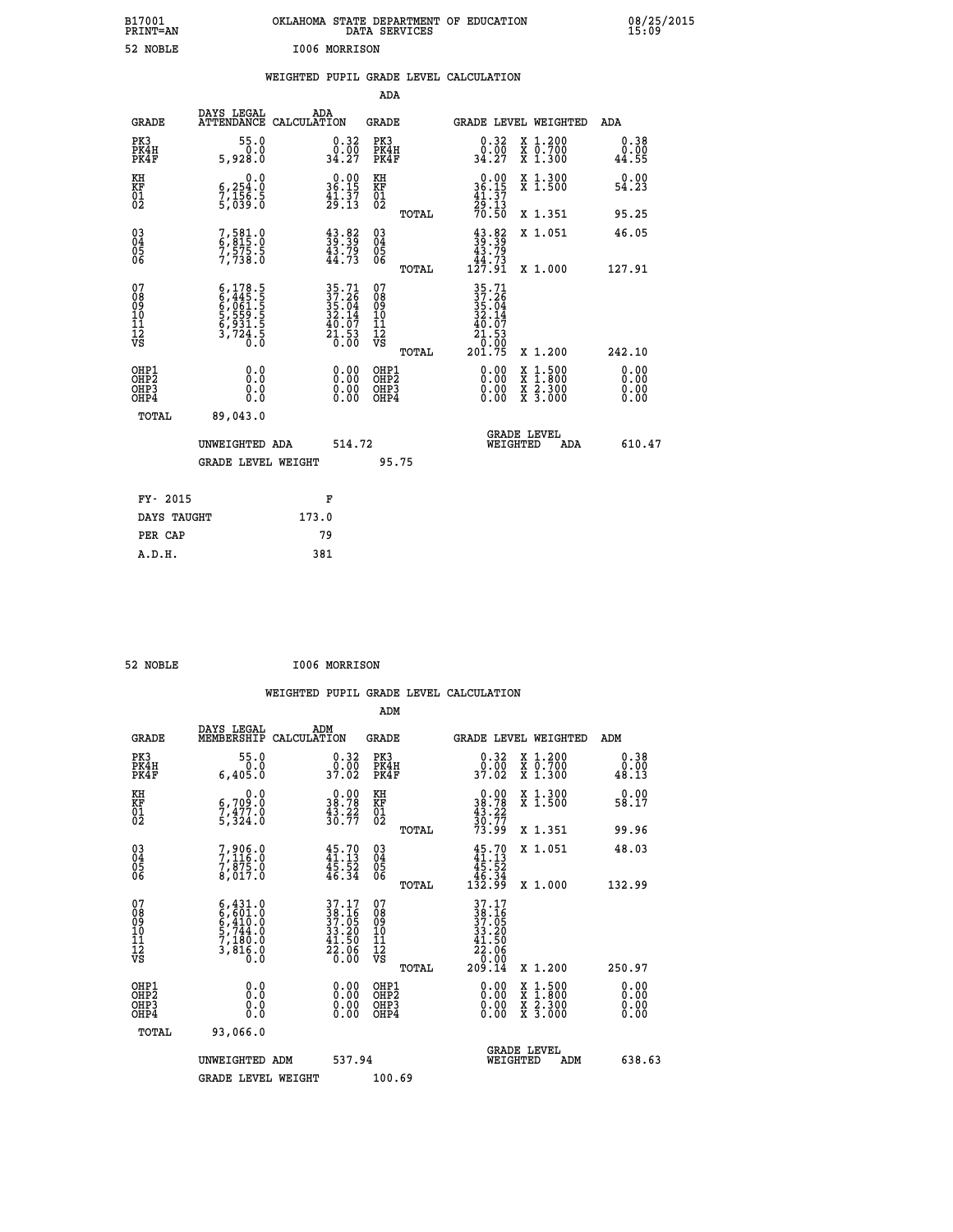| B17001<br><b>PRINT=AN</b> | OKLAHOMA STATE DEPARTMENT OF EDUCATION<br>DATA SERVICES |  |
|---------------------------|---------------------------------------------------------|--|
| NOBLE                     | COUNTY TOTALS                                           |  |

 **B17001 OKLAHOMA STATE DEPARTMENT OF EDUCATION 08/25/2015**

|                                                                    |                                                                                           |                                                                                             | ADA                                       |       |                                                                                           |                                                                                                  |                              |
|--------------------------------------------------------------------|-------------------------------------------------------------------------------------------|---------------------------------------------------------------------------------------------|-------------------------------------------|-------|-------------------------------------------------------------------------------------------|--------------------------------------------------------------------------------------------------|------------------------------|
| <b>GRADE</b>                                                       | DAYS LEGAL                                                                                | ADA<br>ATTENDANCE CALCULATION                                                               | <b>GRADE</b>                              |       |                                                                                           | GRADE LEVEL WEIGHTED                                                                             | ADA                          |
| PK3<br>PK4H<br>PK4F                                                | 1,450.0<br>7,898.0<br>14,463.0                                                            | $8.65$<br>$85.65$<br>$85.30$                                                                | PK3<br>PK4H<br>PK4F                       |       | $45.65$<br>$85.30$                                                                        | X 1.200<br>X 0.700<br>X 1.300                                                                    | 10.37<br>31.96<br>110.89     |
| KH<br><b>KF</b><br>01<br>02                                        | 0.0<br>27,289.0<br>27,210.0<br>27,889.5                                                   | $\begin{array}{c} 0.00 \\ 159.98 \\ 159.48 \\ 163.95 \end{array}$                           | KH<br>KF<br>01<br>02                      |       | $\begin{smallmatrix} &0.00\\ 159.98\\ 159.48\\ 153.95\\ 163.95\\ 323.43\end{smallmatrix}$ | X 1.300<br>X 1.500                                                                               | 0.00<br>239.99               |
|                                                                    |                                                                                           |                                                                                             |                                           | TOTAL |                                                                                           | X 1.351                                                                                          | 436.96                       |
| $\begin{smallmatrix} 03 \\[-4pt] 04 \end{smallmatrix}$<br>05<br>06 | 25,764.5<br>24,096.5<br>23,487.0<br>28,857.0                                              | $150.91$<br>$141.75$<br>$138.09$<br>$169.13$                                                | $\substack{03 \\ 04}$<br>05<br>06         |       | $150.91$<br>$141.75$<br>$138.09$<br>$169.13$<br>$448.97$                                  | X 1.051                                                                                          | 607.58                       |
|                                                                    |                                                                                           |                                                                                             |                                           | TOTAL |                                                                                           | X 1.000                                                                                          | 448.97                       |
| 07<br>08<br>09<br>11<br>11<br>12<br>VS                             | $25,118.0$<br>$28,766.0$<br>$24,135.0$<br>$24,661.5$<br>$20,635.5$<br>$21,253.0$<br>$0.0$ | $\begin{smallmatrix} 147.39\\169.22\\141.91\\145.94\\121.82\\124.92\\0.00\end{smallmatrix}$ | 07<br>08<br>09<br>11<br>11<br>12<br>VS    |       | 147.39<br>$169.22$<br>$141.91$<br>$145.94$<br>$121.82$<br>$124.92$<br>0.00                |                                                                                                  |                              |
|                                                                    |                                                                                           |                                                                                             |                                           | TOTAL | 851.20                                                                                    | X 1.200                                                                                          | 1,021.44                     |
| OHP1<br>OH <sub>P2</sub><br>OH <sub>P3</sub><br>OH <sub>P4</sub>   | 0.0<br>0.0<br>0.0                                                                         | 0.00<br>0.00<br>0.00                                                                        | OHP1<br>OH <sub>P</sub> 2<br>OHP3<br>OHP4 |       | 0.00<br>0.00<br>0.00                                                                      | $\begin{smallmatrix} x & 1 & 500 \\ x & 1 & 800 \\ x & 2 & 300 \\ x & 3 & 000 \end{smallmatrix}$ | 0.00<br>0.00<br>0.00<br>0.00 |
| TOTAL                                                              | 352,981.5                                                                                 |                                                                                             |                                           |       |                                                                                           |                                                                                                  |                              |
|                                                                    | UNWEIGHTED ADA                                                                            | 2,074.09                                                                                    |                                           |       |                                                                                           | <b>GRADE LEVEL</b><br>WEIGHTED<br>ADA                                                            | 2,459.19                     |
|                                                                    | <b>GRADE LEVEL WEIGHT</b>                                                                 |                                                                                             | 385.10                                    |       |                                                                                           |                                                                                                  |                              |
| FY- 2015                                                           |                                                                                           | F                                                                                           |                                           |       |                                                                                           |                                                                                                  |                              |
| DAYS TAUGHT                                                        |                                                                                           | 672.0                                                                                       |                                           |       |                                                                                           |                                                                                                  |                              |
| PER CAP                                                            |                                                                                           | 415                                                                                         |                                           |       |                                                                                           |                                                                                                  |                              |

| ס זמו |  |  |  |
|-------|--|--|--|

 **A.D.H. 1,259**

B17001<br>PRINT=AN<br>NOBLE

 **NOBLE COUNTY TOTALS**

|                                                       |                                                                      |                                                                         | ADM                                             |                                                                             |                                                                                                  |                              |
|-------------------------------------------------------|----------------------------------------------------------------------|-------------------------------------------------------------------------|-------------------------------------------------|-----------------------------------------------------------------------------|--------------------------------------------------------------------------------------------------|------------------------------|
| <b>GRADE</b>                                          | DAYS LEGAL<br>MEMBERSHIP                                             | ADM<br>CALCULATION                                                      | <b>GRADE</b>                                    | <b>GRADE LEVEL WEIGHTED</b>                                                 |                                                                                                  | ADM                          |
| PK3<br>PK4H<br>PK4F                                   | $\frac{1}{2}, \frac{469}{521}.0$<br>15,515.0                         | 8.77<br>49.25<br>91.49                                                  | PK3<br>PK4H<br>PK4F                             | 8.77<br>49.25<br>91.49                                                      | X 1.200<br>X 0.700<br>X 1.300                                                                    | 10.37<br>34.48<br>118.95     |
| KH<br>KF<br>01<br>02                                  | 0.0<br>29,200:0<br>28,517:0<br>29,274:0                              | $\begin{smallmatrix} &0.00\\ 171.22\\ 167.10\\ 172.08\end{smallmatrix}$ | KH<br>KF<br>01<br>02                            | $\begin{array}{c} 0.00 \\ 171.22 \\ 167.10 \\ 172.08 \\ 339.18 \end{array}$ | X 1.300<br>X 1.500                                                                               | 0.00<br>256.84               |
|                                                       |                                                                      |                                                                         | TOTAL                                           |                                                                             | X 1.351                                                                                          | 458.23                       |
| 03<br>04<br>05<br>06                                  | 26, 812.0<br>25, 161.0<br>24, 555.0<br>30,018.0                      | 157.07<br>148.03<br>$\frac{144}{175}$ . 38                              | $^{03}_{04}$<br>0500                            | $157.07$<br>148.03<br>144.38                                                | X 1.051                                                                                          | 165.08                       |
|                                                       |                                                                      |                                                                         | TOTAL                                           | 175.93<br>468.34                                                            | X 1.000                                                                                          | 468.34                       |
| 07<br>08<br>09<br>101<br>112<br>VS                    | 26,466.0<br>30,262.0<br>25,572.0<br>25,882.0<br>21,748.0<br>22,277.0 | 155.35<br>178.03<br>150.41<br>153.28<br>128.49<br>131.00<br>0.00        | 07<br>08<br>09<br>11<br>11<br>12<br>VS<br>TOTAL | 155.35<br>178.03<br>150.41<br>153.28<br>128.49<br>131.00<br>0.00<br>896.56  | X 1.200                                                                                          | 1,075.88                     |
| OHP1<br>OH <sub>P</sub> 2<br>OH <sub>P3</sub><br>OHP4 | 0.0<br>0.000                                                         | $0.00$<br>$0.00$<br>0.00                                                | OHP1<br>OHP2<br>OHP3<br>OHP4                    | $0.00$<br>$0.00$<br>0.00                                                    | $\begin{smallmatrix} x & 1 & 500 \\ x & 1 & 800 \\ x & 2 & 300 \\ x & 3 & 000 \end{smallmatrix}$ | 0.00<br>0.00<br>0.00<br>0.00 |
| TOTAL                                                 | 371,249.0                                                            |                                                                         |                                                 |                                                                             |                                                                                                  |                              |
|                                                       | UNWEIGHTED                                                           | 2,181.88<br>ADM                                                         |                                                 | <b>GRADE LEVEL</b><br>WEIGHTED                                              | ADM                                                                                              | 2,588.32                     |
|                                                       | <b>GRADE LEVEL WEIGHT</b>                                            |                                                                         | 406.44                                          |                                                                             |                                                                                                  |                              |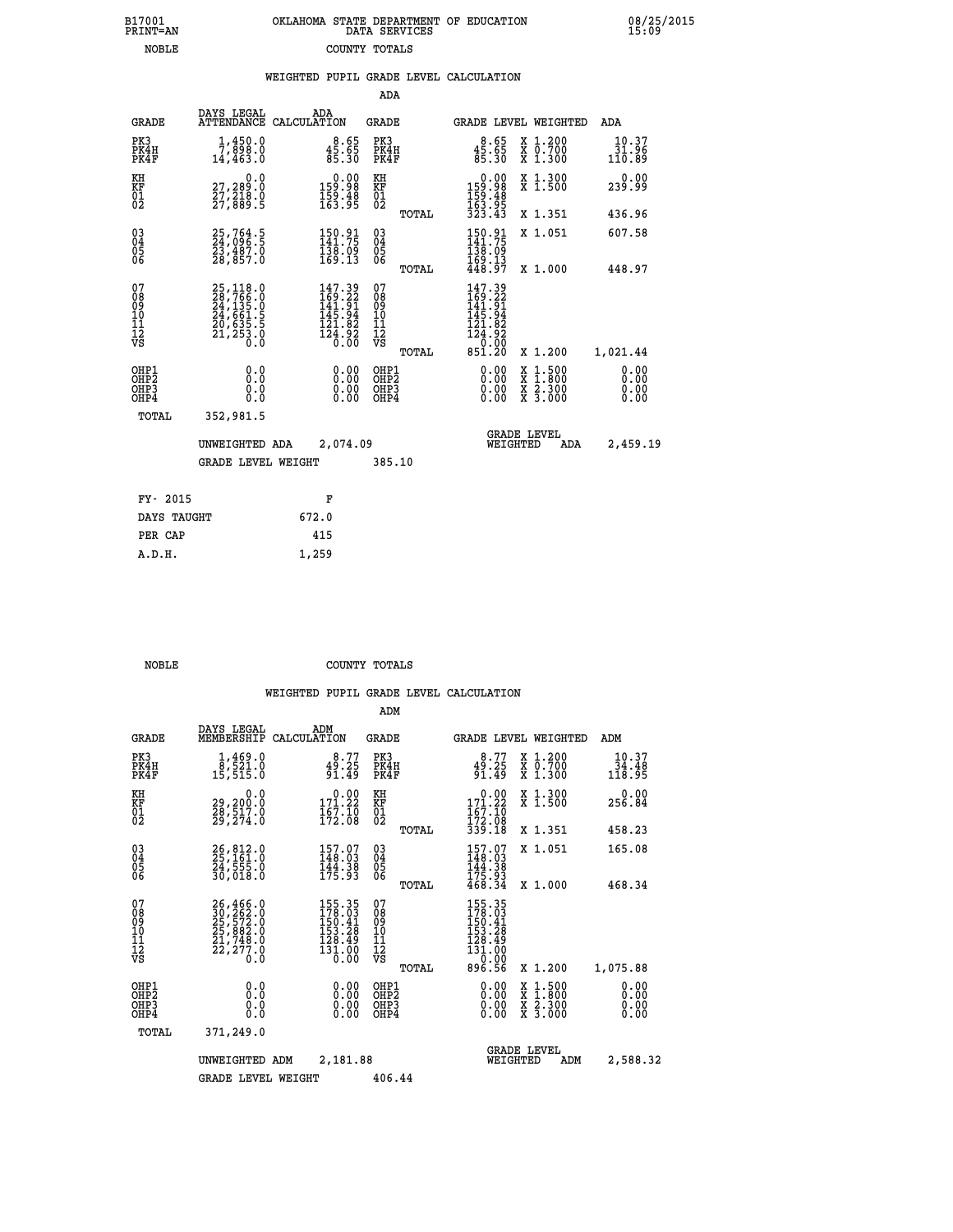|                                                                              |                                                                                                  |                                                                     | ADA                                                 |       |                                                            |                                          |                              |
|------------------------------------------------------------------------------|--------------------------------------------------------------------------------------------------|---------------------------------------------------------------------|-----------------------------------------------------|-------|------------------------------------------------------------|------------------------------------------|------------------------------|
| <b>GRADE</b>                                                                 | DAYS LEGAL<br>ATTENDANCE CALCULATION                                                             | ADA                                                                 | <b>GRADE</b>                                        |       |                                                            | GRADE LEVEL WEIGHTED                     | ADA                          |
| PK3<br>PK4H<br>PK4F                                                          | 210.0<br>0.0<br>4,872.5                                                                          | $\begin{smallmatrix} 1.31\ 0.00\\ 30.45 \end{smallmatrix}$          | PK3<br>PK4H<br>PK4F                                 |       | 1.31<br>ō:ŏō<br>30.45                                      | X 1.200<br>X 0.700<br>X 1.300            | 1.57<br>0.00<br>39.59        |
| KH<br>KF<br>01<br>02                                                         | 0.0<br>7,007:0<br>7,390:5<br>5,949:0                                                             | $0.00$<br>43.79<br>$\frac{46:19}{37:18}$                            | KH<br>KF<br>01<br>02                                |       | $0.00$<br>43.79<br>$\frac{46}{37}$ :19                     | X 1.300<br>X 1.500                       | 0.00<br>65.69                |
|                                                                              |                                                                                                  |                                                                     |                                                     | TOTAL | 83.37                                                      | X 1.351                                  | 112.63                       |
| $^{03}_{04}$<br>Ŏ5<br>06                                                     | 5,655.5<br>6,239.0<br>7,026.5<br>8,649.5                                                         | 35.35<br>38.99<br>43.92<br>54.06                                    | $\begin{array}{c} 03 \\ 04 \\ 05 \\ 06 \end{array}$ | TOTAL | $35.35$<br>$38.99$<br>$43.92$<br>$54.06$<br>$136.97$       | X 1.051<br>X 1.000                       | 37.15<br>136.97              |
| 07<br>08901112<br>1112<br>VS                                                 | $\begin{smallmatrix}8,020.0\\8,790.0\\8,983.5\\10,175.5\\7,410.0\\6,464.0\\0.0\end{smallmatrix}$ | 50.13<br>54.94<br>56.15<br>56.15<br>63.60<br>46.31<br>40.40<br>0.00 | 07<br>08<br>09<br>11<br>11<br>12<br>VS              |       | 50.13<br>54.94<br>56.15<br>53.60<br>46.31<br>40.40<br>0.00 |                                          |                              |
|                                                                              |                                                                                                  |                                                                     |                                                     | TOTAL | 311.53                                                     | X 1.200                                  | 373.84                       |
| OHP1<br>OH <sub>P</sub> <sub>2</sub><br>OH <sub>P3</sub><br>OH <sub>P4</sub> | 0.0<br>0.000                                                                                     | $\begin{smallmatrix} 0.00 \ 0.00 \ 0.00 \ 0.00 \end{smallmatrix}$   | OHP1<br>OH <sub>P</sub> 2<br>OHP3<br>OHP4           |       | $0.00$<br>$0.00$<br>0.00                                   | X 1:500<br>X 1:800<br>X 2:300<br>X 3:000 | 0.00<br>0.00<br>0.00<br>0.00 |
| TOTAL                                                                        | 102,842.5                                                                                        |                                                                     |                                                     |       |                                                            |                                          |                              |
|                                                                              | UNWEIGHTED ADA                                                                                   | 642.77                                                              |                                                     |       |                                                            | GRADE LEVEL<br>WEIGHTED<br>ADA           | 767.44                       |
|                                                                              | <b>GRADE LEVEL WEIGHT</b>                                                                        |                                                                     | 124.67                                              |       |                                                            |                                          |                              |
| FY- 2015                                                                     |                                                                                                  | F                                                                   |                                                     |       |                                                            |                                          |                              |
| DAYS TAUGHT                                                                  |                                                                                                  | 160.0                                                               |                                                     |       |                                                            |                                          |                              |
| PER CAP                                                                      |                                                                                                  | 84                                                                  |                                                     |       |                                                            |                                          |                              |

| <b>NOWATA</b> |
|---------------|
|               |

 **53 NOWATA I003 OKLAHOMA UNION**

|                                          |                                                                                                  |                                                                          | ADM                                                 |       |                                                                                      |                                          |                       |
|------------------------------------------|--------------------------------------------------------------------------------------------------|--------------------------------------------------------------------------|-----------------------------------------------------|-------|--------------------------------------------------------------------------------------|------------------------------------------|-----------------------|
| <b>GRADE</b>                             | DAYS LEGAL<br>MEMBERSHIP                                                                         | ADM<br>CALCULATION                                                       | <b>GRADE</b>                                        |       |                                                                                      | <b>GRADE LEVEL WEIGHTED</b>              | ADM                   |
| PK3<br>PK4H<br>PK4F                      | 210.0<br>$\begin{array}{c} 0.0 \\ 5,125.0 \end{array}$                                           | 1.31<br>ō:ŏō<br>32.03                                                    | PK3<br>PK4H<br>PK4F                                 |       | $\begin{smallmatrix} 1.31\ 0.00\\ 32.03 \end{smallmatrix}$                           | X 1.200<br>X 0.700<br>X 1.300            | 1.57<br>0.00<br>41.64 |
| KH<br>KF<br>01<br>02                     | 0.0<br>7, 394:0<br>7, 752:0<br>6, 231:0                                                          | $0.00$<br>46.21<br>$\frac{48.45}{38.94}$                                 | KH<br>KF<br>01<br>02                                |       | $\begin{smallmatrix}&&0.00\\46.21\\48.45\\38.94\\37.39\end{smallmatrix}$             | X 1.300<br>X 1.500                       | 0.00<br>69.32         |
|                                          |                                                                                                  |                                                                          |                                                     | TOTAL |                                                                                      | X 1.351                                  | 118.06                |
| 03<br>04<br>05<br>06                     | 5,867.0<br>6,378.0<br>7,372.0<br>8,930.0                                                         | 36.67<br>39.86<br>46.08<br>55.81                                         | $\begin{array}{c} 03 \\ 04 \\ 05 \\ 06 \end{array}$ |       | $36.67$<br>$39.86$<br>$46.08$<br>$55.81$<br>$141.75$                                 | X 1.051                                  | 38.54                 |
|                                          |                                                                                                  |                                                                          |                                                     | TOTAL |                                                                                      | X 1.000                                  | 141.75                |
| 07<br>08<br>09<br>101<br>11<br>12<br>VS  | $\begin{smallmatrix}8,291.0\\9,151.0\\9,348.0\\10,625.0\\7,680.0\\6,697.0\\0.0\end{smallmatrix}$ | $51.82$<br>$57.19$<br>$58.43$<br>$66.41$<br>$48.00$<br>$41.86$<br>$0.00$ | 07<br>08<br>09<br>11<br>11<br>12<br>VS              | TOTAL | $57.19$<br>$58.43$<br>$56.41$<br>$66.41$<br>$48.00$<br>$41.86$<br>$0.00$<br>$323.71$ | X 1.200                                  | 388.45                |
| OHP1<br>OHP2<br>OH <sub>P3</sub><br>OHP4 | 0.0<br>$\begin{smallmatrix} 0.16 \ 0.0 \end{smallmatrix}$                                        |                                                                          | OHP1<br>OHP2<br>OHP <sub>3</sub>                    |       | $0.00$<br>$0.00$<br>0.00                                                             | X 1:500<br>X 1:800<br>X 2:300<br>X 3:000 | 0.00<br>0.00<br>0.00  |
| TOTAL                                    | 107,051.0                                                                                        |                                                                          |                                                     |       |                                                                                      |                                          |                       |
|                                          | UNWEIGHTED ADM                                                                                   | 669.07                                                                   |                                                     |       |                                                                                      | GRADE LEVEL<br>WEIGHTED<br>ADM           | 799.33                |
|                                          | <b>GRADE LEVEL WEIGHT</b>                                                                        |                                                                          | 130.26                                              |       |                                                                                      |                                          |                       |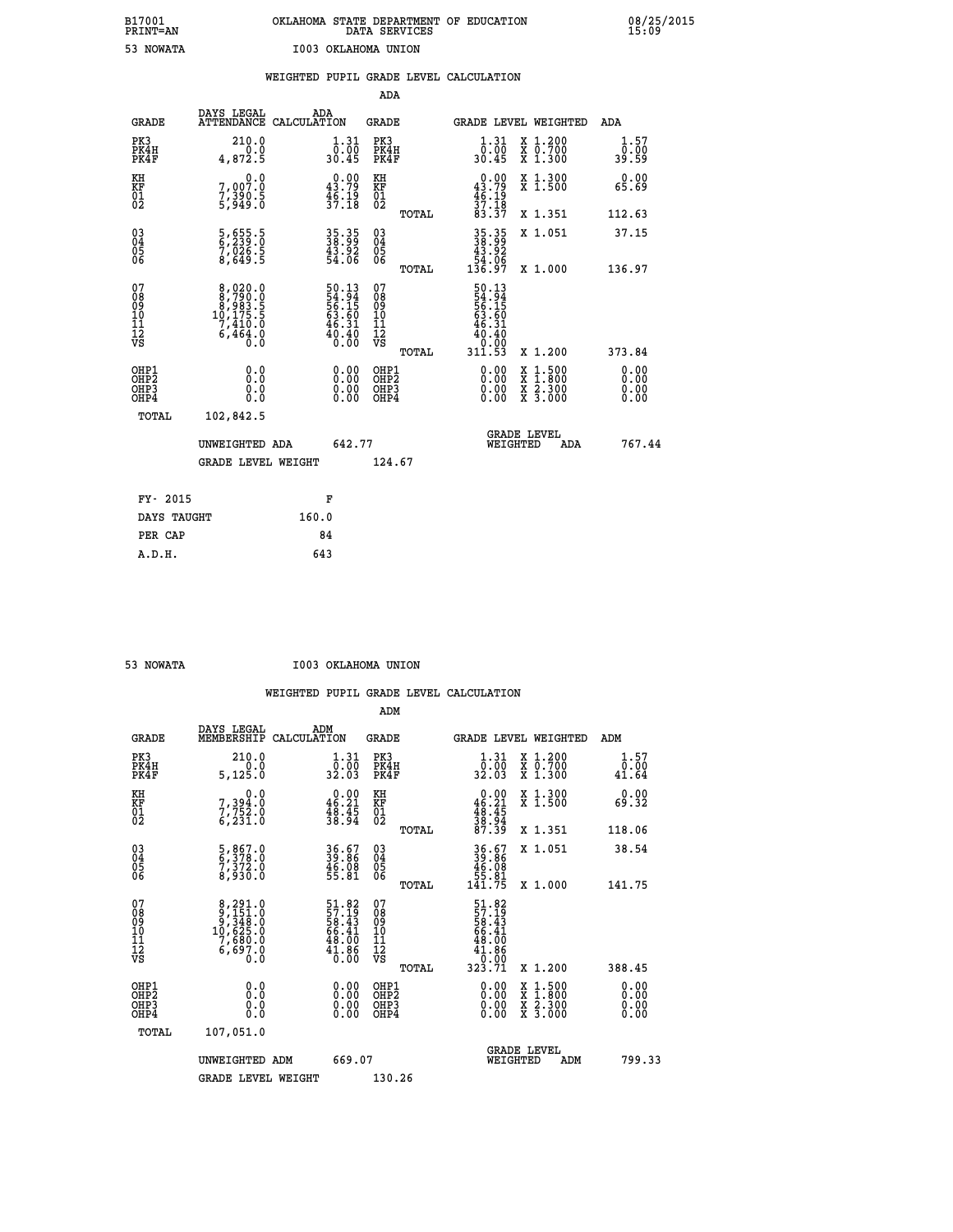| B17001<br><b>PRINT=AN</b> | OKLAHOMA<br>. STATE DEPARTMENT OF EDUCATION<br>DATA SERVICES | 08/25/2015<br>15:09 |
|---------------------------|--------------------------------------------------------------|---------------------|
| 53<br><b>NOWATA</b>       | I040 NOWATA                                                  |                     |

|  |  | WEIGHTED PUPIL GRADE LEVEL CALCULATION |
|--|--|----------------------------------------|
|  |  |                                        |

|                                                    |                                                                                                           |                                                                      | ADA                                                 |       |                                                                           |                                                                                                  |                                                 |
|----------------------------------------------------|-----------------------------------------------------------------------------------------------------------|----------------------------------------------------------------------|-----------------------------------------------------|-------|---------------------------------------------------------------------------|--------------------------------------------------------------------------------------------------|-------------------------------------------------|
| <b>GRADE</b>                                       | DAYS LEGAL<br>ATTENDANCE CALCULATION                                                                      | ADA                                                                  | <b>GRADE</b>                                        |       |                                                                           | GRADE LEVEL WEIGHTED                                                                             | ADA                                             |
| PK3<br>PK4H<br>PK4F                                | 38.0<br>0.0<br>8,703.5                                                                                    | $\begin{smallmatrix} 0.23\ 0.00\ 53.73 \end{smallmatrix}$            | PK3<br>PK4H<br>PK4F                                 |       | $\begin{smallmatrix} 0.23 \\ 0.00 \\ 53.73 \end{smallmatrix}$             | X 1.200<br>X 0.700<br>X 1.300                                                                    | 0.28<br>0.00<br>69.85                           |
| KH<br>KF<br>01<br>02                               | 0.0<br>10,261.0<br>10,585.5<br>11,413.5                                                                   | $\begin{smallmatrix} 0.00\\ 63.34\\ 65.34\\ 70.45 \end{smallmatrix}$ | KH<br>KF<br>01<br>02                                |       | $\begin{smallmatrix} &0.00\ 63.34\ 65.34\ 70.45\ 135.79\end{smallmatrix}$ | X 1.300<br>X 1.500                                                                               | 0.00<br>95.01                                   |
|                                                    |                                                                                                           |                                                                      |                                                     | TOTAL |                                                                           | X 1.351                                                                                          | 183.45                                          |
| $\begin{matrix} 03 \\ 04 \\ 05 \\ 06 \end{matrix}$ | $1\frac{1}{9}$ , 577: 0<br>11,532.5<br>11,053.0                                                           | 72.06<br>59:12<br>$\frac{71}{68}. \frac{15}{23}$                     | $\begin{array}{c} 03 \\ 04 \\ 05 \\ 06 \end{array}$ |       | $72.06$<br>59.12<br>71.19<br>68.23<br>198.54                              | X 1.051                                                                                          | 75.74                                           |
|                                                    |                                                                                                           |                                                                      |                                                     | TOTAL |                                                                           | X 1.000                                                                                          | 198.54                                          |
| 07<br>08<br>09<br>11<br>11<br>12<br>VS             | $\begin{smallmatrix} 9,491.0\\ 10,749.5\\ 9,717.5\\ 9,054.0\\ 11,009.5\\ 8,124.5\\ 0.0 \end{smallmatrix}$ | 58.59<br>66.35<br>59.98<br>55.89<br>57.96<br>50.15<br>50.10          | 07<br>08<br>09<br>101<br>112<br>VS                  |       | 58.59<br>669.358<br>59.88989<br>50.1965<br>50.1002<br>358.92              |                                                                                                  |                                                 |
|                                                    |                                                                                                           |                                                                      |                                                     | TOTAL |                                                                           | X 1.200                                                                                          | 430.70                                          |
| OHP1<br>OHP2<br>OHP3<br>OHP4                       | 477.5<br>0.0<br>0.0                                                                                       | $\begin{smallmatrix} 2.95\0.00\0.00 \end{smallmatrix}$               | OHP1<br>OHP <sub>2</sub><br>OHP3<br>OHP4            |       | $\begin{smallmatrix} 2.95\0.00\0.00 \end{smallmatrix}$                    | $\begin{smallmatrix} x & 1 & 500 \\ x & 1 & 800 \\ x & 2 & 300 \\ x & 3 & 000 \end{smallmatrix}$ | $\frac{4}{0}$ : $\frac{43}{00}$<br>0.00<br>0.00 |
| <b>TOTAL</b>                                       | 143,461.0                                                                                                 |                                                                      |                                                     |       |                                                                           |                                                                                                  |                                                 |
|                                                    | UNWEIGHTED ADA                                                                                            | 885.56                                                               |                                                     |       |                                                                           | <b>GRADE LEVEL</b><br>WEIGHTED<br>ADA                                                            | 1,058.00                                        |
|                                                    | <b>GRADE LEVEL WEIGHT</b>                                                                                 |                                                                      | 172.44                                              |       |                                                                           |                                                                                                  |                                                 |
|                                                    |                                                                                                           |                                                                      |                                                     |       |                                                                           |                                                                                                  |                                                 |
| FY- 2015                                           |                                                                                                           | F                                                                    |                                                     |       |                                                                           |                                                                                                  |                                                 |
| DAYS TAUGHT                                        |                                                                                                           | 162.0                                                                |                                                     |       |                                                                           |                                                                                                  |                                                 |
| PER CAP                                            |                                                                                                           | 79                                                                   |                                                     |       |                                                                           |                                                                                                  |                                                 |

| 53 NOWATA | I040 NOWATA |
|-----------|-------------|

|                                          |                                                                                                              |                                                                          | ADM                                                 |                                                                                     |                                |                                          |                              |
|------------------------------------------|--------------------------------------------------------------------------------------------------------------|--------------------------------------------------------------------------|-----------------------------------------------------|-------------------------------------------------------------------------------------|--------------------------------|------------------------------------------|------------------------------|
| <b>GRADE</b>                             | DAYS LEGAL<br>MEMBERSHIP                                                                                     | ADM<br>CALCULATION                                                       | <b>GRADE</b>                                        |                                                                                     |                                | <b>GRADE LEVEL WEIGHTED</b>              | ADM                          |
| PK3<br>PK4H<br>PK4F                      | 38.0<br>0.0<br>9,428.0                                                                                       | 0.23<br>58.00<br>58.20                                                   | PK3<br>PK4H<br>PK4F                                 | $\begin{smallmatrix} 0.23\ 0.00\ 58.20 \end{smallmatrix}$                           |                                | X 1.200<br>X 0.700<br>X 1.300            | 0.28<br>0.00<br>75.66        |
| KH<br>KF<br>01<br>02                     | 0.0<br>10,924.0<br>11,325.0<br>12,161.0                                                                      | $0.00$<br>67.43<br>$\frac{69.91}{75.07}$                                 | KH<br>KF<br>01<br>02                                | $0.00$<br>$67.43$<br>$69.91$<br>$75.07$<br>$144.98$                                 |                                | X 1.300<br>X 1.500                       | 0.00<br>101.15               |
|                                          |                                                                                                              |                                                                          | TOTAL                                               |                                                                                     |                                | X 1.351                                  | 195.87                       |
| 03<br>04<br>05<br>06                     | 12,325.0<br>10,090.0<br>12,196.0<br>11,674.0                                                                 | 76.08<br>62.28<br>75.28<br>72.06                                         | $\begin{array}{c} 03 \\ 04 \\ 05 \\ 06 \end{array}$ | $76.08\n62.28\n75.28\n72.06\n209.62$                                                |                                | X 1.051                                  | 79.96                        |
|                                          |                                                                                                              |                                                                          | TOTAL                                               |                                                                                     |                                | X 1.000                                  | 209.62                       |
| 07<br>08<br>09<br>101<br>112<br>VS       | $\begin{smallmatrix} 10,151.0\\ 11,621.0\\ 10,495.0\\ 10,065.0\\ 12,091.0\\ 8,722.0\\ 0.0 \end{smallmatrix}$ | $62.66$<br>$71.73$<br>$64.78$<br>$62.13$<br>$74.64$<br>$53.84$<br>$0.00$ | 07<br>08<br>09<br>11<br>11<br>12<br>VS<br>TOTAL     | $62.66$<br>$71.73$<br>$64.78$<br>$62.13$<br>$74.64$<br>$53.84$<br>$50.90$<br>389.78 |                                | X 1.200                                  | 467.74                       |
| OHP1<br>OHP2<br>OH <sub>P3</sub><br>OHP4 | 503.0<br>0.0<br>0.000                                                                                        | $\begin{smallmatrix} 3.10\ 0.00 \end{smallmatrix}$<br>0.00               | OHP1<br>OHP2<br>OHP <sub>3</sub>                    | $\begin{smallmatrix} 3.10\ 0.00 \ 0.00 \end{smallmatrix}$<br>0.00                   |                                | X 1:500<br>X 1:800<br>X 2:300<br>X 3:000 | 4.65<br>0.00<br>0.00<br>0.00 |
| TOTAL                                    | 153,809.0                                                                                                    |                                                                          |                                                     |                                                                                     |                                |                                          |                              |
|                                          | UNWEIGHTED ADM                                                                                               | 949.42                                                                   |                                                     |                                                                                     | <b>GRADE LEVEL</b><br>WEIGHTED | ADM                                      | 1,134.93                     |
|                                          | <b>GRADE LEVEL WEIGHT</b>                                                                                    |                                                                          | 185.51                                              |                                                                                     |                                |                                          |                              |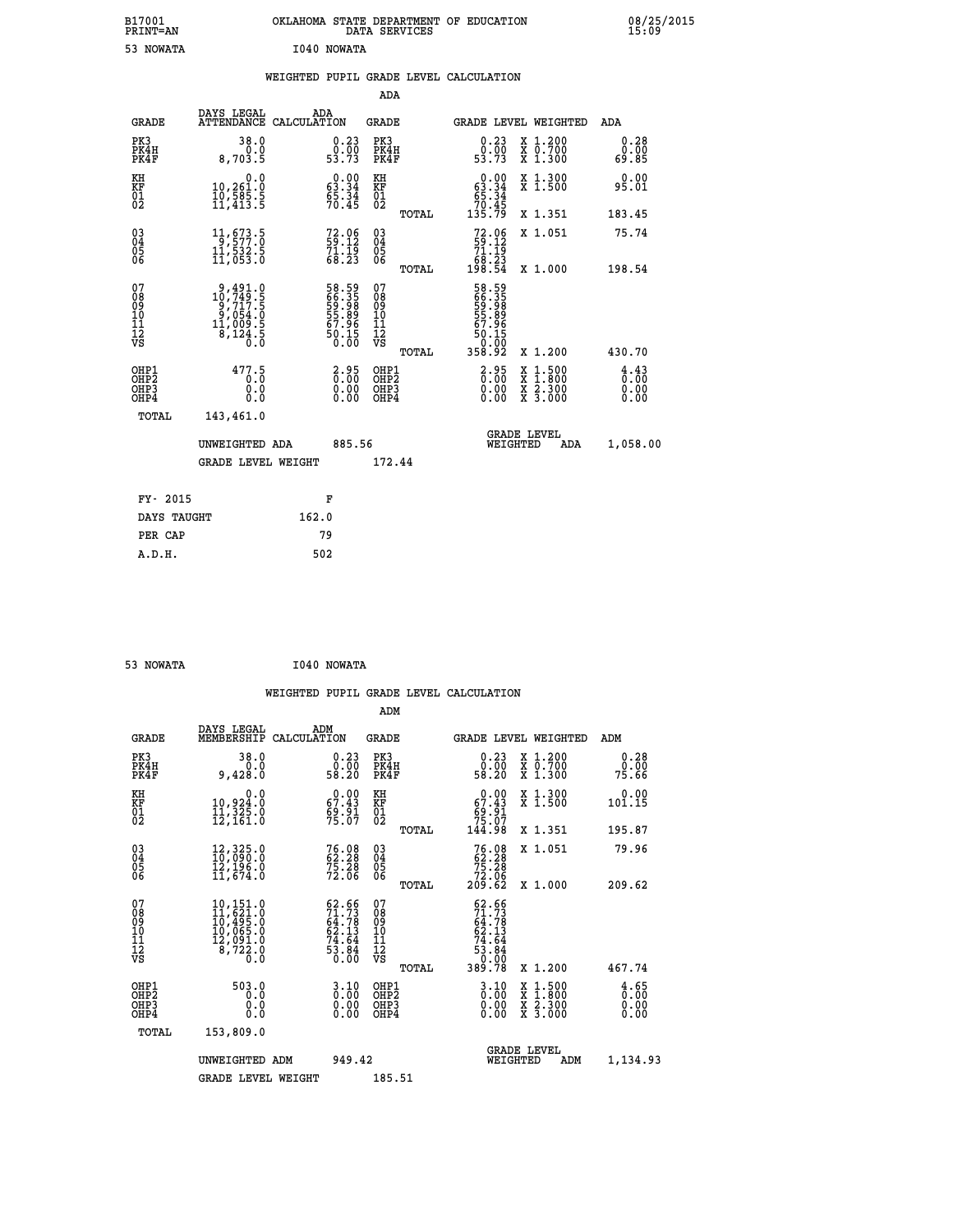# **B17001 OKLAHOMA STATE DEPARTMENT OF EDUCATION 08/25/2015 PRINT=AN DATA SERVICES 15:09 53 NOWATA I051 SOUTH COFFEYVILLE**

|                                                                    |                                                                                                 |                                                                          | ADA                                                 |       |                                                                                                                                                                                                                                                                                |                                                                                                                                           |                              |
|--------------------------------------------------------------------|-------------------------------------------------------------------------------------------------|--------------------------------------------------------------------------|-----------------------------------------------------|-------|--------------------------------------------------------------------------------------------------------------------------------------------------------------------------------------------------------------------------------------------------------------------------------|-------------------------------------------------------------------------------------------------------------------------------------------|------------------------------|
| <b>GRADE</b>                                                       | DAYS LEGAL<br>ATTENDANCE CALCULATION                                                            | ADA                                                                      | <b>GRADE</b>                                        |       |                                                                                                                                                                                                                                                                                | GRADE LEVEL WEIGHTED                                                                                                                      | ADA                          |
| PK3<br>PK4H<br>PK4F                                                | 0.0<br>0.0<br>2,875.0                                                                           | $\begin{smallmatrix} 0.00\\ 0.00\\ 17.53 \end{smallmatrix}$              | PK3<br>PK4H<br>PK4F                                 |       | $\begin{smallmatrix} 0.00\\ 0.00\\ 17.53 \end{smallmatrix}$                                                                                                                                                                                                                    | X 1.200<br>X 0.700<br>X 1.300                                                                                                             | 0.00<br>0.00<br>22.79        |
| KH<br>KF<br>01<br>02                                               | 0.0<br>3,812:5<br>2,487:5<br>3,170:0                                                            | $\begin{smallmatrix} 0.00\\ 23.25\\ 15.17\\ 19.33 \end{smallmatrix}$     | KH<br>KF<br>01<br>02                                |       | $\begin{smallmatrix} 0.00\\ 23.25\\ 15.17\\ 19.33\\ 34.50 \end{smallmatrix}$                                                                                                                                                                                                   | X 1.300<br>X 1.500                                                                                                                        | 0.00<br>34.88                |
|                                                                    |                                                                                                 |                                                                          |                                                     | TOTAL |                                                                                                                                                                                                                                                                                | X 1.351                                                                                                                                   | 46.61                        |
| $\begin{smallmatrix} 03 \\[-4pt] 04 \end{smallmatrix}$<br>Ŏ5<br>06 | $\frac{1}{2}, \frac{740}{562}$ .<br>$\frac{2}{5612}$ .<br>$\frac{5}{1}, \frac{612}{884}$ .<br>0 | $10.61$<br>$15.63$<br>$15.93$<br>$11.49$                                 | $\begin{array}{c} 03 \\ 04 \\ 05 \\ 06 \end{array}$ |       | $10.61$<br>$15.63$<br>$15.93$<br>$11.49$<br>$43.05$                                                                                                                                                                                                                            | X 1.051                                                                                                                                   | 11.15                        |
|                                                                    |                                                                                                 |                                                                          |                                                     | TOTAL |                                                                                                                                                                                                                                                                                | X 1.000                                                                                                                                   | 43.05                        |
| 07<br>08<br>09<br>01<br>11<br>11<br>12<br>VS                       | 2,187.0<br>3,522.5<br>2,716.5<br>2,716.5<br>3,240.0<br>4,085.5<br>3,824.0                       | $13.34$<br>$21.48$<br>$16.56$<br>$19.76$<br>$24.91$<br>$23.32$<br>$0.00$ | 07<br>08<br>09<br>11<br>11<br>12<br>VS              |       | $\begin{array}{r} 13\cdot 34 \\ 21\cdot 48 \\ 16\cdot 56 \\ 19\cdot 76 \\ 24\cdot 91 \\ 23\cdot 32 \\ 0\cdot 00 \\ 119\cdot 37 \end{array}$                                                                                                                                    |                                                                                                                                           |                              |
|                                                                    |                                                                                                 |                                                                          |                                                     | TOTAL |                                                                                                                                                                                                                                                                                | X 1.200                                                                                                                                   | 143.24                       |
| OHP1<br>OHP <sub>2</sub><br>OH <sub>P3</sub><br>OHP4               | 0.0<br>0.000                                                                                    | 0.00<br>$\begin{smallmatrix} 0.00 \ 0.00 \end{smallmatrix}$              | OHP1<br>OHP2<br>OHP <sub>3</sub>                    |       | $\begin{smallmatrix} 0.00 & 0.00 & 0.00 & 0.00 & 0.00 & 0.00 & 0.00 & 0.00 & 0.00 & 0.00 & 0.00 & 0.00 & 0.00 & 0.00 & 0.00 & 0.00 & 0.00 & 0.00 & 0.00 & 0.00 & 0.00 & 0.00 & 0.00 & 0.00 & 0.00 & 0.00 & 0.00 & 0.00 & 0.00 & 0.00 & 0.00 & 0.00 & 0.00 & 0.00 & 0.00 & 0.0$ | $\begin{smallmatrix} \mathtt{X} & 1\cdot500\\ \mathtt{X} & 1\cdot800\\ \mathtt{X} & 2\cdot300\\ \mathtt{X} & 3\cdot000 \end{smallmatrix}$ | 0.00<br>0.00<br>0.00<br>0.00 |
| TOTAL                                                              | 40,719.5                                                                                        |                                                                          |                                                     |       |                                                                                                                                                                                                                                                                                |                                                                                                                                           |                              |
|                                                                    | UNWEIGHTED ADA                                                                                  | 248.31                                                                   |                                                     |       |                                                                                                                                                                                                                                                                                | <b>GRADE LEVEL</b><br>WEIGHTED<br>ADA                                                                                                     | 301.72                       |
|                                                                    | <b>GRADE LEVEL WEIGHT</b>                                                                       |                                                                          |                                                     | 53.41 |                                                                                                                                                                                                                                                                                |                                                                                                                                           |                              |
| FY- 2015                                                           |                                                                                                 | F                                                                        |                                                     |       |                                                                                                                                                                                                                                                                                |                                                                                                                                           |                              |
| DAYS TAUGHT                                                        |                                                                                                 | 164.0                                                                    |                                                     |       |                                                                                                                                                                                                                                                                                |                                                                                                                                           |                              |
| PER CAP                                                            |                                                                                                 | 88                                                                       |                                                     |       |                                                                                                                                                                                                                                                                                |                                                                                                                                           |                              |

 **A.D.H. 103**

 **53 NOWATA I051 SOUTH COFFEYVILLE**

|                                          |                                                                                     |                                                                              | ADM                                                 |       |                                                                            |                                          |                       |
|------------------------------------------|-------------------------------------------------------------------------------------|------------------------------------------------------------------------------|-----------------------------------------------------|-------|----------------------------------------------------------------------------|------------------------------------------|-----------------------|
| <b>GRADE</b>                             | DAYS LEGAL<br>MEMBERSHIP                                                            | ADM<br>CALCULATION                                                           | <b>GRADE</b>                                        |       |                                                                            | <b>GRADE LEVEL WEIGHTED</b>              | ADM                   |
| PK3<br>PK4H<br>PK4F                      | 0.0<br>ة.ة<br>3,047.0                                                               | $\begin{smallmatrix} 0.00\\ 0.00\\ 18.58 \end{smallmatrix}$                  | PK3<br>PK4H<br>PK4F                                 |       | $\begin{smallmatrix} 0.00\\ 0.00\\ 18.58 \end{smallmatrix}$                | X 1.200<br>X 0.700<br>X 1.300            | 0.00<br>0.00<br>24.15 |
| KH<br>KF<br>01<br>02                     | 0.0<br>$\frac{4}{2}, \frac{0}{5}\frac{2}{0}.$ 0<br>3,301.0                          | $\begin{smallmatrix} 0.00\\24.51\\15.49\\20.13 \end{smallmatrix}$            | KH<br>KF<br>01<br>02                                |       | $0.00$<br>$24.51$<br>$15.49$<br>$20.13$<br>$35.62$                         | X 1.300<br>X 1.500                       | 0.00<br>36.77         |
|                                          |                                                                                     |                                                                              |                                                     | TOTAL |                                                                            | X 1.351                                  | 48.12                 |
| 03<br>04<br>05<br>06                     | $\frac{1}{2}$ , $\frac{838}{577.0}$<br>$\frac{2}{719}$ , $\frac{716}{9}$<br>1,984.0 | $\begin{array}{l} 11\cdot 21\\16\cdot 32\\16\cdot 56\\12\cdot 10\end{array}$ | $\begin{array}{c} 03 \\ 04 \\ 05 \\ 06 \end{array}$ |       | $11.21$<br>$16.32$<br>$16.56$<br>$12.10$<br>$44.98$                        | X 1.051                                  | 11.78                 |
|                                          |                                                                                     |                                                                              |                                                     | TOTAL |                                                                            | X 1.000                                  | 44.98                 |
| 07<br>08<br>09<br>101<br>11<br>12<br>VS  | $2,311.0$<br>$3,715.0$<br>$2,865.0$<br>$3,411.0$<br>$4,338.0$<br>$4,031.0$<br>$0.0$ | $14.09$<br>$22.65$<br>$17.47$<br>$20.80$<br>$26.45$<br>$24.58$<br>$0.00$     | 07<br>08<br>09<br>11<br>11<br>12<br>VS              |       | $14.09$<br>$22.65$<br>$17.47$<br>$20.805$<br>$26.45$<br>$24.58$<br>$0.004$ |                                          |                       |
|                                          |                                                                                     |                                                                              |                                                     | TOTAL |                                                                            | X 1.200                                  | 151.25                |
| OHP1<br>OHP2<br>OHP <sub>3</sub><br>OHP4 | 0.0<br>$\begin{smallmatrix} 0.16 \ 0.0 \end{smallmatrix}$                           |                                                                              | OHP1<br>OHP2<br>OHP <sub>3</sub>                    |       | $0.00$<br>$0.00$<br>0.00                                                   | X 1:500<br>X 1:800<br>X 2:300<br>X 3:000 | 0.00<br>0.00<br>0.00  |
| TOTAL                                    | 42,794.0                                                                            |                                                                              |                                                     |       |                                                                            |                                          |                       |
|                                          | UNWEIGHTED ADM                                                                      | 260.94                                                                       |                                                     |       |                                                                            | GRADE LEVEL<br>WEIGHTED<br>ADM           | 317.05                |
|                                          | <b>GRADE LEVEL WEIGHT</b>                                                           |                                                                              | 56.11                                               |       |                                                                            |                                          |                       |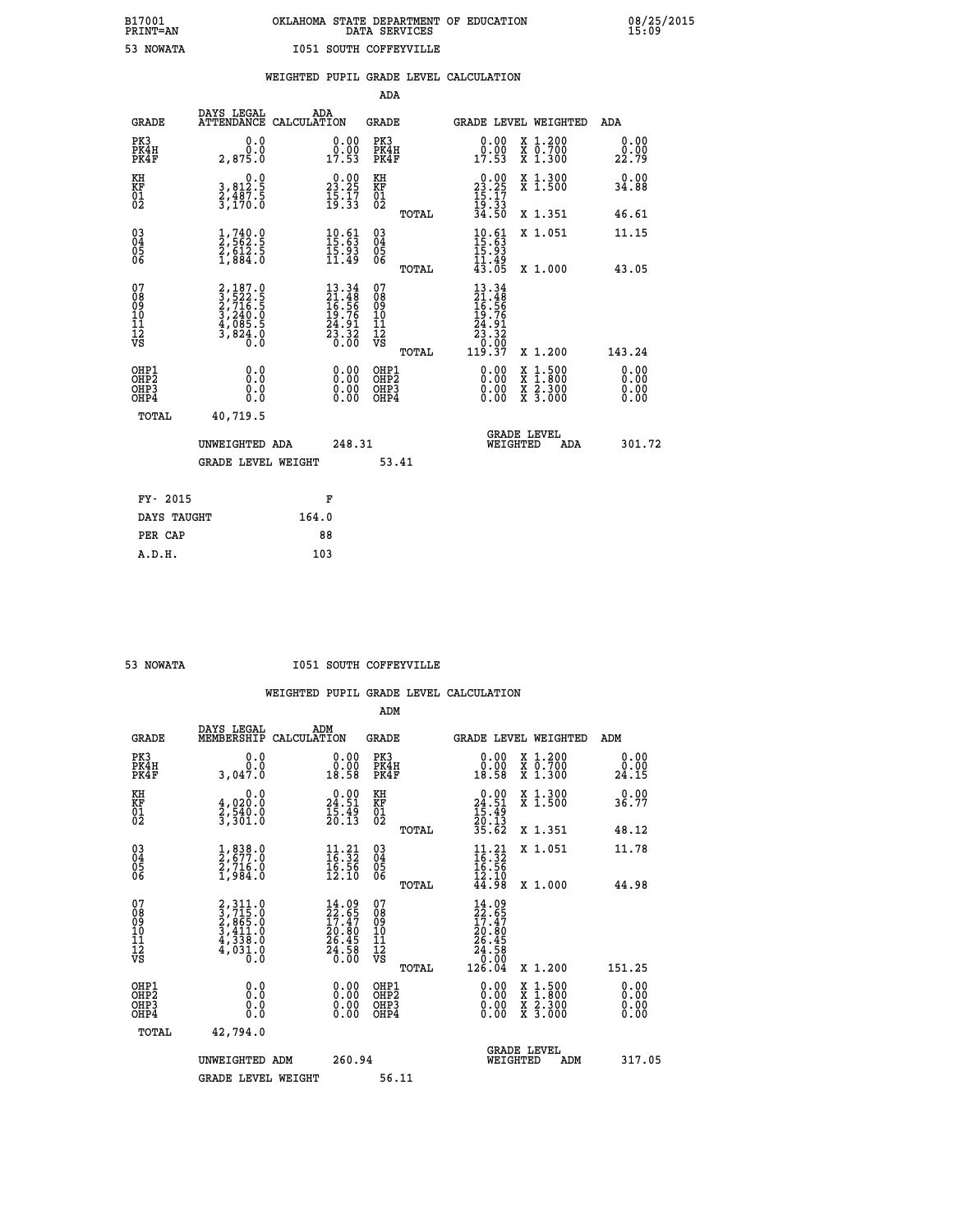|  | OKLAHOMA STATE DEPARTMENT OF EDUCATION<br>DATA SERVICES |  |
|--|---------------------------------------------------------|--|
|  | COUNTY TOTALS                                           |  |

 **B17001 OKLAHOMA STATE DEPARTMENT OF EDUCATION 08/25/2015**

|                                                    |                                                                                                                                                                              | WEIGHTED PUPIL GRADE LEVEL CALCULATION                                                                                               |                                                                  |       |                                                                                                                                                     |                                                                                        |                              |
|----------------------------------------------------|------------------------------------------------------------------------------------------------------------------------------------------------------------------------------|--------------------------------------------------------------------------------------------------------------------------------------|------------------------------------------------------------------|-------|-----------------------------------------------------------------------------------------------------------------------------------------------------|----------------------------------------------------------------------------------------|------------------------------|
|                                                    |                                                                                                                                                                              |                                                                                                                                      | <b>ADA</b>                                                       |       |                                                                                                                                                     |                                                                                        |                              |
| <b>GRADE</b>                                       | DAYS LEGAL                                                                                                                                                                   | ADA<br>ATTENDANCE CALCULATION                                                                                                        | <b>GRADE</b>                                                     |       |                                                                                                                                                     | GRADE LEVEL WEIGHTED                                                                   | ADA                          |
| PK3<br>PK4H<br>PK4F                                | 248.0<br>$\begin{smallmatrix} 0.0 \\ 0.16 \\ 16,451.0 \end{smallmatrix}$                                                                                                     | $\begin{smallmatrix} 1.54\ 0.00\ 1.71 \end{smallmatrix}$                                                                             | PK3<br>PK4H<br>PK4F                                              |       | $\begin{smallmatrix} 1.54\ 0.00\ 101.71 \end{smallmatrix}$                                                                                          | X 1.200<br>X 0.700<br>X 1.300                                                          | 1.85<br>0.00<br>132.23       |
| KH<br>KF<br>01<br>02                               | 0.0<br>21,080:5<br>20,463:5<br>20,532:5                                                                                                                                      | $\begin{smallmatrix} &0.00\\ 130.38\\ 126.70\\ 126.96\end{smallmatrix}$                                                              | KH<br>KF<br>01<br>02                                             |       | $\begin{smallmatrix} &0.00\\ 130.38\\ 126.70\\ 126.96\\ 253.66\end{smallmatrix}$                                                                    | X 1.300<br>X 1.500                                                                     | $0.00$<br>195.58             |
|                                                    |                                                                                                                                                                              |                                                                                                                                      |                                                                  | TOTAL |                                                                                                                                                     | X 1.351                                                                                | 342.69                       |
| $\begin{matrix} 03 \\ 04 \\ 05 \\ 06 \end{matrix}$ | $\begin{smallmatrix} 19 \, , \, 069 \, . \, 0 \\ 18 \, , \, 378 \, . \, 5 \\ 21 \, , \, 171 \, . \, 5 \\ 21 \, , \, 586 \, . \, 5 \end{smallmatrix}$                         | $\begin{array}{l} 118.02 \\[-4pt] 113.74 \\[-4pt] 131.04 \\[-4pt] 133.78 \end{array}$                                                | $\begin{matrix} 03 \\ 04 \\ 05 \\ 06 \end{matrix}$               |       | $\begin{array}{c} 118.02 \\ 113.74 \\ 131.04 \\ 133.78 \\ 378.56 \end{array}$                                                                       | X 1.051                                                                                | 502.60                       |
|                                                    |                                                                                                                                                                              |                                                                                                                                      |                                                                  | TOTAL |                                                                                                                                                     | X 1.000                                                                                | 378.56                       |
| 07<br>08<br>09<br>11<br>11<br>12<br>VS             | $\begin{smallmatrix} 19 \,, 698 \,. \ 23 \,, 062 \,. \ 0 \\ 21 \,, 417 \,. \ 5 \\ 22 \,, 469 \,. \ 5 \\ 22 \,, 505 \,. \ 0 \\ 18 \,, 412 \,. \ 5 \\ 0 \,. \end{smallmatrix}$ | $\begin{smallmatrix} 122\cdot 06\\ 142\cdot 77\\ 132\cdot 69\\ 139\cdot 25\\ 139\cdot 18\\ 113\cdot 87\\ 0\cdot 00\end{smallmatrix}$ | 07<br>08<br>09<br>11<br>11<br>12<br>VS                           |       | $\begin{smallmatrix} 122\cdot 06\\ 142\cdot 77\\ 132\cdot 69\\ 139\cdot 25\\ 139\cdot 18\\ 113\cdot 87\\ 0\cdot 00\\ 789\cdot 82 \end{smallmatrix}$ |                                                                                        |                              |
|                                                    |                                                                                                                                                                              |                                                                                                                                      |                                                                  | TOTAL |                                                                                                                                                     | X 1.200                                                                                | 947.78                       |
| OHP1<br>OH <sub>P</sub> 2<br>OHP3<br>OHP4          | 477.5<br>Ó.Ŏ<br>0.0<br>0.0                                                                                                                                                   | $\begin{smallmatrix} 2.95\0.00\0.00 \end{smallmatrix}$                                                                               | OHP1<br>OHP <sub>2</sub><br>OHP <sub>3</sub><br>OHP <sub>4</sub> |       | $2.95$<br>$0.00$<br>0.00                                                                                                                            | $\begin{smallmatrix} 1.500\ 1.800\ 2.300\ 3.000 \end{smallmatrix}$<br><b>XXX</b><br>XX | 4.43<br>0.00<br>0.00<br>0.00 |
| TOTAL                                              | 287,023.0<br>UNWEIGHTED ADA                                                                                                                                                  | 1,776.64                                                                                                                             |                                                                  |       | WEIGHTED                                                                                                                                            | <b>GRADE LEVEL</b><br>ADA                                                              | 2,127.16                     |
|                                                    | <b>GRADE LEVEL WEIGHT</b>                                                                                                                                                    |                                                                                                                                      | 350.52                                                           |       |                                                                                                                                                     |                                                                                        |                              |
| FY- 2015                                           |                                                                                                                                                                              | F                                                                                                                                    |                                                                  |       |                                                                                                                                                     |                                                                                        |                              |
| DAYS TAUGHT                                        |                                                                                                                                                                              | 486.0                                                                                                                                |                                                                  |       |                                                                                                                                                     |                                                                                        |                              |
| PER CAP                                            |                                                                                                                                                                              | 251                                                                                                                                  |                                                                  |       |                                                                                                                                                     |                                                                                        |                              |
| A.D.H.                                             |                                                                                                                                                                              | 1,248                                                                                                                                |                                                                  |       |                                                                                                                                                     |                                                                                        |                              |

 **B17001<br>PRINT=AN NOWATA** 

 **NOWATA COUNTY TOTALS**

|                                                       |                                                                                           |                                                                         | ADM                                     |       |                                                                            |                                          |                              |
|-------------------------------------------------------|-------------------------------------------------------------------------------------------|-------------------------------------------------------------------------|-----------------------------------------|-------|----------------------------------------------------------------------------|------------------------------------------|------------------------------|
| <b>GRADE</b>                                          | DAYS LEGAL<br>MEMBERSHIP                                                                  | ADM<br>CALCULATION                                                      | <b>GRADE</b>                            |       | <b>GRADE LEVEL WEIGHTED</b>                                                |                                          | ADM                          |
| PK3<br>PK4H<br>PK4F                                   | 248.0<br>0.0<br>17,600.0                                                                  | 1.54<br>0.00<br>108.81                                                  | PK3<br>PK4H<br>PK4F                     |       | 1.54<br>0.00<br>108.81                                                     | X 1.200<br>X 0.700<br>X 1.300            | 1.85<br>0.00<br>141.45       |
| KH<br>KF<br>01<br>02                                  | 0.0<br>22,338:0<br>21,617:0<br>21,693:0                                                   | $\begin{smallmatrix} &0.00\\ 138.15\\ 133.85\\ 134.14\end{smallmatrix}$ | KH<br>KF<br>01<br>02                    |       | 0.00<br>$138.15$<br>$133.85$<br>$134.14$<br>$267.99$                       | X 1.300<br>X 1.500                       | 0.00<br>207.24               |
|                                                       |                                                                                           |                                                                         |                                         | TOTAL |                                                                            | X 1.351                                  | 362.05                       |
| 03<br>04<br>05<br>06                                  | 20,030.0<br>19,145.0<br>22,284.0<br>22,588.0                                              | 123.96<br>118.46<br>$\frac{137.92}{139.97}$                             | $^{03}_{04}$<br>05<br>06                |       | 123.96<br>118.46<br>137.92                                                 | X 1.051                                  | 130.28                       |
|                                                       |                                                                                           |                                                                         |                                         | TOTAL | 139.97<br>396.35                                                           | X 1.000                                  | 396.35                       |
| 07<br>08<br>09<br>101<br>112<br>VS                    | $20,753.0$<br>$24,487.0$<br>$22,708.0$<br>$24,101.0$<br>$24,109.0$<br>$19,450.0$<br>$0.0$ | 128.57<br>151.57<br>140.68<br>149.34<br>149.09<br>120.28<br>0.00        | 07<br>08<br>09<br>101<br>11<br>12<br>VS | TOTAL | 128.57<br>151.57<br>140.68<br>149.34<br>149.09<br>120.28<br>0.00<br>839.53 | X 1.200                                  | 1,007.44                     |
| OHP1<br>OH <sub>P</sub> 2<br>OH <sub>P3</sub><br>OHP4 | 503.0<br>0.0<br>0.0<br>Ŏ.Ŏ                                                                | $\begin{smallmatrix} 3.10\ 0.00 \end{smallmatrix}$<br>0.00              | OHP1<br>OHP2<br>OHP3<br>OHP4            |       | $\begin{smallmatrix} 3.10\ 0.00 \ 0.00 \end{smallmatrix}$<br>0.00          | X 1:500<br>X 1:800<br>X 2:300<br>X 3:000 | 4.65<br>0.00<br>0.00<br>0.00 |
| TOTAL                                                 | 303,654.0                                                                                 |                                                                         |                                         |       |                                                                            |                                          |                              |
|                                                       | UNWEIGHTED ADM                                                                            | 1,879.43                                                                |                                         |       | <b>GRADE LEVEL</b><br>WEIGHTED                                             | ADM                                      | 2,251.31                     |
|                                                       | <b>GRADE LEVEL WEIGHT</b>                                                                 |                                                                         | 371.88                                  |       |                                                                            |                                          |                              |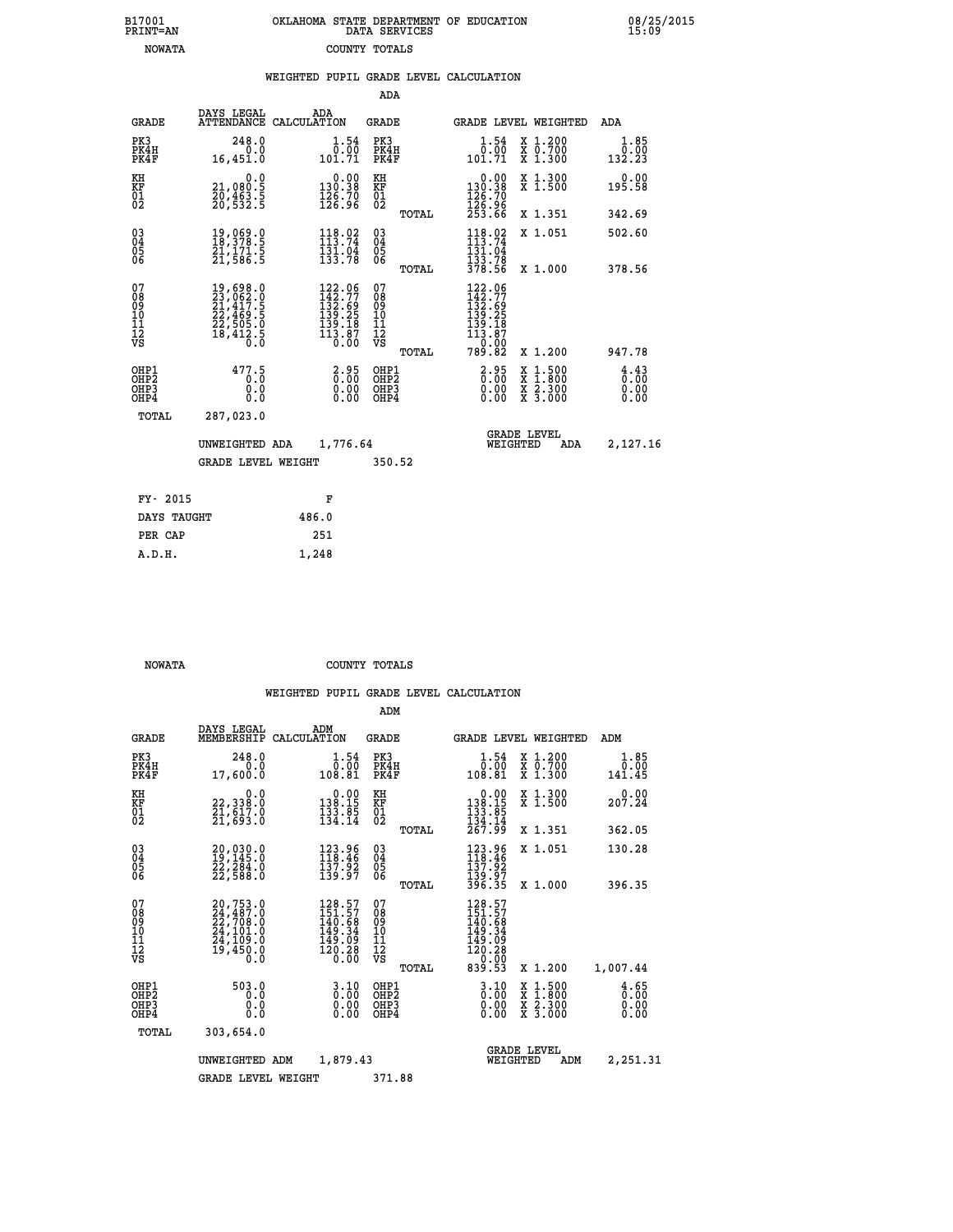| B17001<br><b>PRINT=AN</b> | <b>OKLAHOMA</b><br>DATA | STATE DEPARTMENT OF EDUCATION<br>SERVICES | 08/25/2015<br>15:09 |
|---------------------------|-------------------------|-------------------------------------------|---------------------|
| 54 OKFUSKEE               | C029<br>BEARDEN         |                                           |                     |

| 54 OKFUSKEE                              |                                                                                                |       | C029 BEARDEN                                                                                  |                                         |       |                                                                                                                                                                                                                                                                                |                                                                                                                                      |                              |
|------------------------------------------|------------------------------------------------------------------------------------------------|-------|-----------------------------------------------------------------------------------------------|-----------------------------------------|-------|--------------------------------------------------------------------------------------------------------------------------------------------------------------------------------------------------------------------------------------------------------------------------------|--------------------------------------------------------------------------------------------------------------------------------------|------------------------------|
|                                          |                                                                                                |       |                                                                                               |                                         |       | WEIGHTED PUPIL GRADE LEVEL CALCULATION                                                                                                                                                                                                                                         |                                                                                                                                      |                              |
|                                          |                                                                                                |       |                                                                                               | ADA                                     |       |                                                                                                                                                                                                                                                                                |                                                                                                                                      |                              |
| <b>GRADE</b>                             | DAYS LEGAL<br>ATTENDANCE CALCULATION                                                           |       | ADA                                                                                           | GRADE                                   |       |                                                                                                                                                                                                                                                                                | <b>GRADE LEVEL WEIGHTED</b>                                                                                                          | ADA                          |
| PK3<br>PK4H<br>PK4F                      | 0.0<br>0.0<br>1,919.0                                                                          |       | $\begin{smallmatrix} 0.00\\ 0.00\\ 11.36 \end{smallmatrix}$                                   | PK3<br>PK4H<br>PK4F                     |       | 0.00<br>0.00<br>11.36                                                                                                                                                                                                                                                          | X 1.200<br>X 0.700<br>X 1.300                                                                                                        | 0.00<br>$\frac{0.00}{14.77}$ |
| KH<br>KF<br>01<br>02                     | 0.0<br>2,087:0<br>1,579:5<br>1,745:0                                                           |       | $\begin{smallmatrix} 0.00\\ 12.35\\ 9.35\\ 10.33 \end{smallmatrix}$                           | KH<br>KF<br>01<br>02                    |       | $\begin{array}{r} 0.00 \\ 12.35 \\ 9.35 \\ 10.33 \\ 19.68 \end{array}$                                                                                                                                                                                                         | X 1.300<br>X 1.500                                                                                                                   | 0.00<br>18.53                |
|                                          |                                                                                                |       |                                                                                               |                                         | TOTAL |                                                                                                                                                                                                                                                                                | X 1.351                                                                                                                              | 26.59                        |
| $^{03}_{04}$<br>Ŏ5<br>06                 | $2,063.0$<br>$1,350.0$<br>$1,431.0$<br>$1,333.5$                                               |       | $\begin{array}{r} 12.21 \\ 7.99 \\ 8.47 \\ 7.89 \end{array}$                                  | 03<br>04<br>05<br>06                    |       | $\begin{array}{c} 12\cdot 21 \\ 7\cdot 99 \\ 8\cdot 47 \\ 7\cdot 89 \\ 24\cdot 35 \end{array}$                                                                                                                                                                                 | X 1.051                                                                                                                              | 12.83                        |
|                                          |                                                                                                |       |                                                                                               |                                         | TOTAL |                                                                                                                                                                                                                                                                                | X 1.000                                                                                                                              | 24.35                        |
| 07<br>08<br>09<br>11<br>11<br>12<br>VS   | $1,154.5$<br>1,396.0<br>0.0<br>0.0<br>$\begin{smallmatrix} 0.16 \ 0.0 \ 0.0 \end{smallmatrix}$ |       | $\begin{smallmatrix} 6.83\ 8.26\ 0.00\ 0.00\ 0.00\ 0.00\ 0.00\ 0.00\ 0.00\ \end{smallmatrix}$ | 07<br>08<br>09<br>101<br>11<br>12<br>VS |       | 6.83<br>$\begin{array}{c} 8.26 \\ 0.00 \end{array}$<br>0.00<br>0.00<br>0.00                                                                                                                                                                                                    |                                                                                                                                      |                              |
|                                          |                                                                                                |       |                                                                                               |                                         | TOTAL | 15.09                                                                                                                                                                                                                                                                          | X 1.200                                                                                                                              | 18.11                        |
| OHP1<br>OHP <sub>2</sub><br>OHP3<br>OHP4 | 0.0<br>0.0<br>0.0                                                                              |       | $0.00$<br>$0.00$<br>0.00                                                                      | OHP1<br>OHP2<br>OHP3<br>OHP4            |       | $\begin{smallmatrix} 0.00 & 0.00 & 0.00 & 0.00 & 0.00 & 0.00 & 0.00 & 0.00 & 0.00 & 0.00 & 0.00 & 0.00 & 0.00 & 0.00 & 0.00 & 0.00 & 0.00 & 0.00 & 0.00 & 0.00 & 0.00 & 0.00 & 0.00 & 0.00 & 0.00 & 0.00 & 0.00 & 0.00 & 0.00 & 0.00 & 0.00 & 0.00 & 0.00 & 0.00 & 0.00 & 0.0$ | $\begin{smallmatrix} \mathtt{X} & 1 & 500 \\ \mathtt{X} & 1 & 800 \\ \mathtt{X} & 2 & 300 \\ \mathtt{X} & 3 & 000 \end{smallmatrix}$ | 0.00<br>0.00<br>0.00<br>0.00 |
| TOTAL                                    | 16,058.5                                                                                       |       |                                                                                               |                                         |       |                                                                                                                                                                                                                                                                                |                                                                                                                                      |                              |
|                                          | UNWEIGHTED ADA                                                                                 |       | 95.04                                                                                         |                                         |       |                                                                                                                                                                                                                                                                                | <b>GRADE LEVEL</b><br>WEIGHTED<br>ADA                                                                                                | 115.18                       |
|                                          | <b>GRADE LEVEL WEIGHT</b>                                                                      |       |                                                                                               | 20.14                                   |       |                                                                                                                                                                                                                                                                                |                                                                                                                                      |                              |
| FY- 2015                                 |                                                                                                |       | F                                                                                             |                                         |       |                                                                                                                                                                                                                                                                                |                                                                                                                                      |                              |
| DAYS TAUGHT                              |                                                                                                | 169.0 |                                                                                               |                                         |       |                                                                                                                                                                                                                                                                                |                                                                                                                                      |                              |
| PER CAP                                  |                                                                                                |       | 92                                                                                            |                                         |       |                                                                                                                                                                                                                                                                                |                                                                                                                                      |                              |

 **54 OKFUSKEE C029 BEARDEN**

 **A.D.H. 87**

 **WEIGHTED PUPIL GRADE LEVEL CALCULATION ADM DAYS LEGAL ADM**

| <b>GRADE</b>                                       | DAYS TEGAT<br>MEMBERSHIP                                                                                  | ADM<br>CALCULATION                                                                 | <b>GRADE</b>                                       |       |                                                                                                |          | <b>GRADE LEVEL WEIGHTED</b>                                                                                                               | ADM                          |  |
|----------------------------------------------------|-----------------------------------------------------------------------------------------------------------|------------------------------------------------------------------------------------|----------------------------------------------------|-------|------------------------------------------------------------------------------------------------|----------|-------------------------------------------------------------------------------------------------------------------------------------------|------------------------------|--|
| PK3<br>PK4H<br>PK4F                                | 0.0<br>0.0<br>2,114.0                                                                                     | $\begin{smallmatrix} 0.00\\ 0.00\\ 12.51 \end{smallmatrix}$                        | PK3<br>PK4H<br>PK4F                                |       | 0.00<br>0.00<br>12.51                                                                          |          | X 1.200<br>X 0.700<br>X 1.300                                                                                                             | 0.00<br>0.00<br>16.26        |  |
| KH<br>KF<br>01<br>02                               | 0.0<br>2,210:0<br>1,651:0<br>1,819:0                                                                      | $\begin{smallmatrix} 0.00\\13.08\\9.77\\10.76 \end{smallmatrix}$                   | KH<br>KF<br>01<br>02                               |       | $\begin{smallmatrix} 0.00\\13.08\\9.77\\10.76\\20.53\\ \end{smallmatrix}$                      |          | X 1.300<br>X 1.500                                                                                                                        | 0.00<br>19.62                |  |
|                                                    |                                                                                                           |                                                                                    |                                                    | TOTAL |                                                                                                |          | X 1.351                                                                                                                                   | 27.74                        |  |
| $\begin{matrix} 03 \\ 04 \\ 05 \\ 06 \end{matrix}$ | $\begin{smallmatrix} 2\,,\,151\,. \ 1\,,\,410\,. \ 0\, 1\,,\,505\,. \ 0\, 1\,,\,405\,. \end{smallmatrix}$ | $\begin{smallmatrix} 12\cdot73\\ 8\cdot34\\ 8\cdot91\\ 8\cdot31 \end{smallmatrix}$ | $\begin{matrix} 03 \\ 04 \\ 05 \\ 06 \end{matrix}$ |       | $\begin{array}{r} 12\cdot 73 \\ 8\cdot 34 \\ 8\cdot 91 \\ 8\cdot 31 \\ 25\cdot 56 \end{array}$ |          | X 1.051                                                                                                                                   | 13.38                        |  |
|                                                    |                                                                                                           |                                                                                    |                                                    | TOTAL |                                                                                                |          | X 1.000                                                                                                                                   | 25.56                        |  |
| 07<br>08<br>09<br>11<br>11<br>12<br>VS             | $\begin{smallmatrix} 1,201.0\\ 1,454.0\\ 0.0\\ 0.0\\ 0.0\\ 0.0\\ 0.0\\ 0.0\\ 0.0\\ \end{smallmatrix}$     | 7.11                                                                               | 07<br>08<br>09<br>11<br>11<br>12<br>VS             |       | 7.11<br>$\begin{array}{c} 6.760 \\ 0.00 \\ 0.00 \\ 0.00 \\ 0.00 \\ 0.00 \\ 15.71 \end{array}$  |          |                                                                                                                                           |                              |  |
|                                                    |                                                                                                           |                                                                                    |                                                    | TOTAL |                                                                                                |          | X 1.200                                                                                                                                   | 18.85                        |  |
| OHP1<br>OHP2<br>OH <sub>P3</sub><br>OHP4           | 0.0<br>0.0<br>0.0                                                                                         | $0.00$<br>$0.00$<br>0.00                                                           | OHP1<br>OHP <sub>2</sub><br>OHP3<br>OHP4           |       |                                                                                                |          | $\begin{smallmatrix} \mathtt{X} & 1\cdot500\\ \mathtt{X} & 1\cdot800\\ \mathtt{X} & 2\cdot300\\ \mathtt{X} & 3\cdot000 \end{smallmatrix}$ | 0.00<br>0.00<br>0.00<br>0.00 |  |
| TOTAL                                              | 16,920.0                                                                                                  |                                                                                    |                                                    |       |                                                                                                |          |                                                                                                                                           |                              |  |
|                                                    | UNWEIGHTED ADM                                                                                            | 100.12                                                                             |                                                    |       |                                                                                                | WEIGHTED | <b>GRADE LEVEL</b><br>ADM                                                                                                                 | 121.41                       |  |
|                                                    | <b>GRADE LEVEL WEIGHT</b>                                                                                 |                                                                                    | 21.29                                              |       |                                                                                                |          |                                                                                                                                           |                              |  |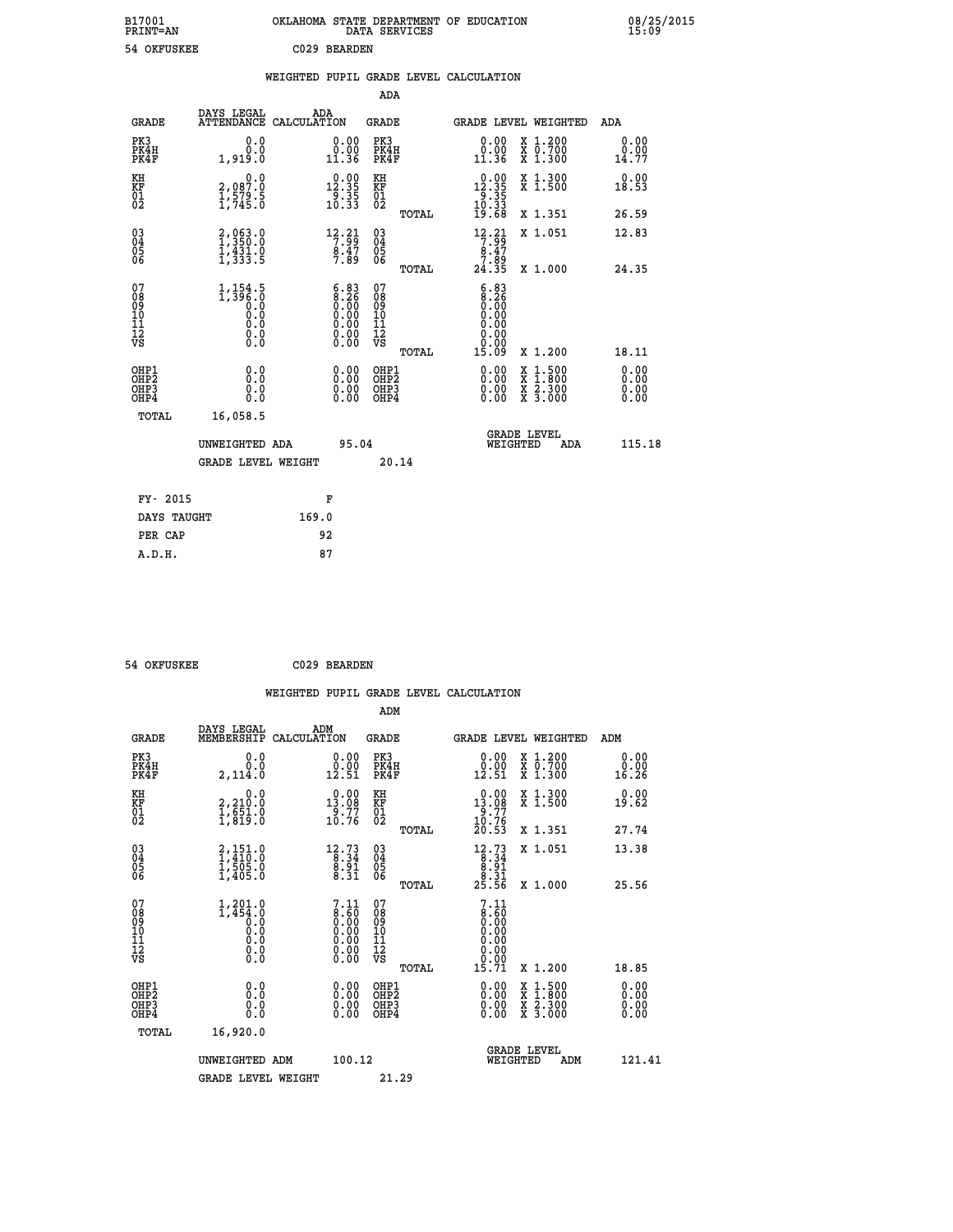| B17001<br><b>PRINT=AN</b> | OKLAHOMA STATE DEPARTMENT OF EDUCATION<br>DATA SERVICES | 08/25/2015<br>15:09 |
|---------------------------|---------------------------------------------------------|---------------------|
| 54 OKFUSKEE               | I002 MASON                                              |                     |

|  |  | WEIGHTED PUPIL GRADE LEVEL CALCULATION |
|--|--|----------------------------------------|
|  |  |                                        |

|                                                                    |                                                                                           |                                                                                                                          | ADA                                            |                                                                                              |                              |
|--------------------------------------------------------------------|-------------------------------------------------------------------------------------------|--------------------------------------------------------------------------------------------------------------------------|------------------------------------------------|----------------------------------------------------------------------------------------------|------------------------------|
|                                                                    | DAYS LEGAL<br><b>GRADE</b>                                                                | ADA<br>ATTENDANCE CALCULATION                                                                                            | <b>GRADE</b>                                   | GRADE LEVEL WEIGHTED                                                                         | ADA                          |
| PK3<br>PK4H<br>PK4F                                                | 2,496.0                                                                                   | 0.0<br>$\substack{0.00\\0.00\\15.22}$<br>0.0                                                                             | PK3<br>PK4H<br>PK4F                            | $\begin{smallmatrix} 0.00\\ 0.00\\ 15.22 \end{smallmatrix}$<br>X 1.200<br>X 0.700<br>X 1.300 | 0.00<br>0.00<br>19.79        |
| KH<br><b>KF</b><br>01<br>02                                        | 2,698.5<br>2,904.0<br>2,755.0                                                             | $0.00$<br>16.45<br>0.0<br>$\frac{17}{16}$ $\frac{71}{80}$                                                                | KH<br>KF<br>01<br>02                           | 0.00<br>X 1.300<br>X 1.500<br>16.45<br>$\frac{17.71}{16.80}$<br>34.51                        | 0.00<br>24.68                |
|                                                                    |                                                                                           |                                                                                                                          | TOTAL                                          | X 1.351                                                                                      | 46.62                        |
| $\begin{smallmatrix} 03 \\[-4pt] 04 \end{smallmatrix}$<br>Ŏ5<br>06 | 3,851.0<br>2,638.0<br>3,826.0<br>1,597.5                                                  | $\begin{smallmatrix} 23.48\ 16.09\ 23.33\ 29.74 \end{smallmatrix}$                                                       | $\substack{03 \\ 04}$<br>$\substack{05 \\ 06}$ | $23.48$<br>$16.09$<br>$23.33$<br>$9.74$<br>$49.16$<br>X 1.051                                | 24.68                        |
|                                                                    |                                                                                           |                                                                                                                          | TOTAL                                          | X 1.000                                                                                      | 49.16                        |
| 07<br>08<br>09<br>11<br>11<br>12<br>VS                             | $2, 204.5$<br>$3, 323.5$<br>$3, 538.5$<br>$2, 529.5$<br>$4, 547.0$<br>$2, 691.0$<br>$0.0$ | $\begin{smallmatrix} 13\cdot44\\ 20\cdot27\\ 21\cdot57\\ 15\cdot42\\ 27\cdot73\\ 16\cdot41\\ 0\cdot00 \end{smallmatrix}$ | 07<br>08<br>09<br>11<br>11<br>12<br>VS         | $13.44$<br>$20.27$<br>$21.57$<br>$15.42$<br>$27.73$<br>$\frac{16.41}{0.00}$                  |                              |
|                                                                    |                                                                                           |                                                                                                                          | TOTAL                                          | 114.84<br>X 1.200                                                                            | 137.81                       |
| OHP1<br>OH <sub>P</sub> 2<br>OH <sub>P3</sub><br>OH <sub>P4</sub>  |                                                                                           | 0.00<br>0.0<br>$\begin{smallmatrix} 0.00 \ 0.00 \end{smallmatrix}$<br>0.0<br>0.0                                         | OHP1<br>OH <sub>P</sub> 2<br>OHP3<br>OHP4      | 0.00<br>X 1:500<br>X 1:800<br>X 2:300<br>X 3:000<br>0.00<br>0.00                             | 0.00<br>0.00<br>0.00<br>0.00 |
|                                                                    | TOTAL<br>41,599.5                                                                         |                                                                                                                          |                                                |                                                                                              |                              |
|                                                                    | UNWEIGHTED ADA                                                                            | 253.66                                                                                                                   |                                                | GRADE LEVEL<br>WEIGHTED                                                                      | 302.74<br>ADA                |
|                                                                    |                                                                                           | <b>GRADE LEVEL WEIGHT</b>                                                                                                | 49.08                                          |                                                                                              |                              |
|                                                                    | FY- 2015                                                                                  | F                                                                                                                        |                                                |                                                                                              |                              |
|                                                                    | DAYS TAUGHT                                                                               | 164.0                                                                                                                    |                                                |                                                                                              |                              |
|                                                                    | PER CAP                                                                                   | 84                                                                                                                       |                                                |                                                                                              |                              |

| 54 OKFUSKEE | I002 MASON |
|-------------|------------|
|             |            |

 **WEIGHTED PUPIL GRADE LEVEL CALCULATION ADM DAYS LEGAL ADM GRADE MEMBERSHIP CALCULATION GRADE GRADE LEVEL WEIGHTED ADM**

| PK3<br>PK4H<br>PK4F                                | 0.0000<br>2,824.0                                                                     | $\begin{smallmatrix} 0.00\\ 0.00\\ 17.22 \end{smallmatrix}$              | PK3<br>PK4H<br>PK4F                                    | $\begin{smallmatrix} 0.00\\ 0.00\\ 17.22 \end{smallmatrix}$                           | X 1.200<br>X 0.700<br>X 1.300            | 0.00<br>0.00<br>22.39    |
|----------------------------------------------------|---------------------------------------------------------------------------------------|--------------------------------------------------------------------------|--------------------------------------------------------|---------------------------------------------------------------------------------------|------------------------------------------|--------------------------|
| KH<br>KF<br>01<br>02                               | 0.0<br>2,888:0<br>3,036.0<br>2,913:0                                                  | $\begin{smallmatrix} 0.00\\ 17.61\\ 18.51\\ 17.76 \end{smallmatrix}$     | KH<br>KF<br>01<br>02                                   | $0.00$<br>$17.61$<br>$18.51$<br>$17.76$<br>$36.27$                                    | X 1.300<br>X 1.500                       | 0.00<br>26.42            |
|                                                    |                                                                                       |                                                                          | TOTAL                                                  |                                                                                       | X 1.351                                  | 49.00                    |
| $\begin{matrix} 03 \\ 04 \\ 05 \\ 06 \end{matrix}$ | $\frac{4}{2}$ , $\frac{0}{2}$ , $\frac{3}{2}$ , $\frac{0}{2}$<br>$\frac{4}{1}$ ,020.0 | $24.53$<br>$16.58$<br>$24.51$<br>$10.55$                                 | $\begin{array}{c} 03 \\ 04 \\ 05 \\ 06 \end{array}$    | $24.53$<br>$16.58$<br>$24.51$<br>$10.55$<br>$51.64$                                   | X 1.051                                  | 25.78                    |
|                                                    |                                                                                       |                                                                          | TOTAL                                                  |                                                                                       | X 1.000                                  | 51.64                    |
| 07<br>08<br>09<br>101<br>11<br>12<br>VS            | $2,427.0$<br>$3,749.0$<br>$3,749.0$<br>$2,755.0$<br>$4,793.0$<br>$2,866.0$<br>$0.0$   | $14.80$<br>$21.68$<br>$22.86$<br>$16.80$<br>$29.23$<br>$17.48$<br>$0.00$ | 07<br>08<br>09<br>001<br>11<br>11<br>12<br>VS<br>TOTAL | $\begin{smallmatrix} 14.80\ 21.686\ 22.866\ 16.801\ 17.480\ 122.85 \end{smallmatrix}$ | X 1.200                                  | 147.42                   |
| OHP1<br>OHP2<br>OHP3<br>OHP4                       |                                                                                       | $\begin{smallmatrix} 0.00 \ 0.00 \ 0.00 \ 0.00 \end{smallmatrix}$        | OHP1<br>OHP2<br>OHP3<br>OHP4                           |                                                                                       | X 1:500<br>X 1:800<br>X 2:300<br>X 3:000 | $0.00$<br>$0.00$<br>0.00 |
| TOTAL                                              | 44,298.0                                                                              |                                                                          |                                                        |                                                                                       |                                          |                          |
|                                                    | UNWEIGHTED ADM                                                                        | 270.12                                                                   |                                                        | WEIGHTED                                                                              | <b>GRADE LEVEL</b><br>ADM                | 322.65                   |
|                                                    | <b>GRADE LEVEL WEIGHT</b>                                                             |                                                                          | 52.53                                                  |                                                                                       |                                          |                          |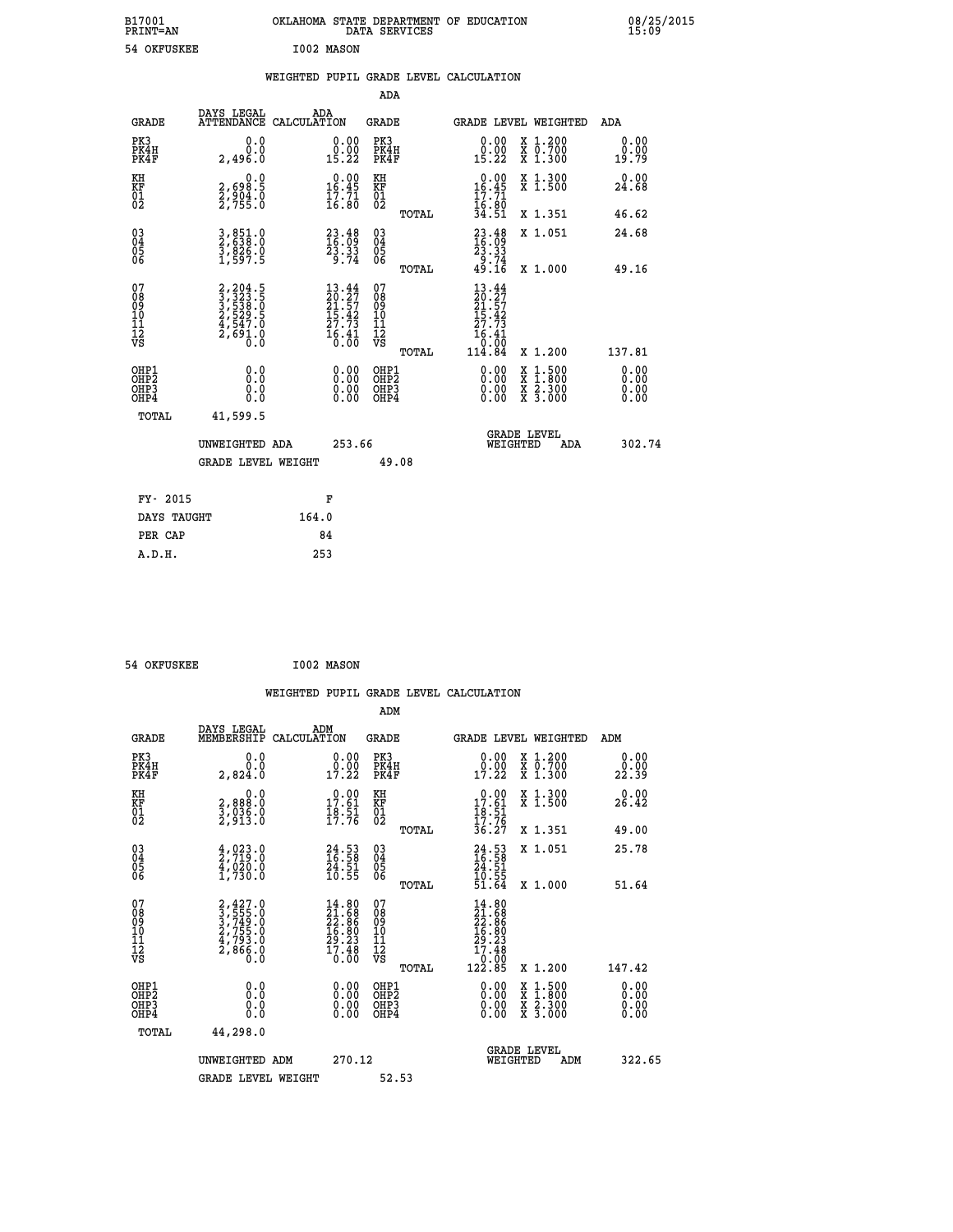| B17001<br><b>PRINT=AN</b> | OKLAHOMA STATE DEPARTMENT OF EDUCATION<br>DATA SERVICES | 08/25/2015<br>15:09 |
|---------------------------|---------------------------------------------------------|---------------------|
| 54 OKFUSKEE               | I014 PADEN                                              |                     |

|  |  | WEIGHTED PUPIL GRADE LEVEL CALCULATION |
|--|--|----------------------------------------|
|  |  |                                        |

|                                                                    |                                                                            |                                                                          | ADA                                    |       |                                                                                                              |                                                                                                                                           |                       |
|--------------------------------------------------------------------|----------------------------------------------------------------------------|--------------------------------------------------------------------------|----------------------------------------|-------|--------------------------------------------------------------------------------------------------------------|-------------------------------------------------------------------------------------------------------------------------------------------|-----------------------|
| <b>GRADE</b>                                                       | DAYS LEGAL<br>ATTENDANCE CALCULATION                                       | ADA                                                                      | <b>GRADE</b>                           |       |                                                                                                              | GRADE LEVEL WEIGHTED                                                                                                                      | ADA                   |
| PK3<br>PK4H<br>PK4F                                                | 0.0<br>0.0<br>1,639.5                                                      | 0.00<br>0.00<br>10.00                                                    | PK3<br>PK4H<br>PK4F                    |       | 0.00<br>0.00<br>10.00                                                                                        | X 1.200<br>X 0.700<br>X 1.300                                                                                                             | 0.00<br>0.00<br>13.00 |
| KH<br>KF<br>$\begin{matrix} 0 \\ 2 \end{matrix}$                   | 0.0<br>3,259:5<br>2,499:5<br>2,163:0                                       | $\begin{smallmatrix} 0.00\\19.88\\15.24\\13.19 \end{smallmatrix}$        | KH<br>KF<br>$\overline{01}$            |       | $0.00$<br>19.88<br>$\frac{15}{13}$ : $\frac{24}{19}$<br>$\frac{28}{28}$ : 43                                 | X 1.300<br>X 1.500                                                                                                                        | 0.00<br>29.82         |
|                                                                    |                                                                            |                                                                          |                                        | TOTAL |                                                                                                              | X 1.351                                                                                                                                   | 38.41                 |
| $\begin{smallmatrix} 03 \\[-4pt] 04 \end{smallmatrix}$<br>Ŏ5<br>06 | $\frac{2}{3}, \frac{864}{182}.0$<br>$\frac{2}{510}.0$<br>$\frac{2}{456}.5$ | $\begin{smallmatrix} 17.46 \\ 19.40 \\ 15.29 \\ 14.98 \end{smallmatrix}$ | $\substack{03 \\ 04}$<br>Ŏ5<br>06      |       | $17.46$<br>$15.29$<br>$15.29$<br>$14.98$<br>$49.67$                                                          | X 1.051                                                                                                                                   | 18.35                 |
|                                                                    |                                                                            |                                                                          |                                        | TOTAL |                                                                                                              | X 1.000                                                                                                                                   | 49.67                 |
| 07<br>08<br>09<br>11<br>11<br>12<br>VS                             | 2,902.0<br>2,365.0<br>2,668.0<br>2,859.0<br>3,107.5<br>2,968.0             | 17.70<br>$14.42$<br>$16.27$<br>$17.43$<br>$18.95$<br>$18.10$<br>$0.00$   | 07<br>08<br>09<br>11<br>11<br>12<br>VS |       | 17.70<br>$\begin{smallmatrix} 14.42 \\ 16.27 \\ 17.43 \\ 18.95 \\ 18.10 \\ 0.00 \\ 102.87 \end{smallmatrix}$ |                                                                                                                                           |                       |
|                                                                    |                                                                            |                                                                          |                                        | TOTAL |                                                                                                              | X 1.200                                                                                                                                   | 123.44                |
| OHP1<br>OHP <sub>2</sub><br>OH <sub>P3</sub><br>OHP4               | 0.0<br>0.0<br>0.0                                                          | 0.00<br>0.00<br>0.00                                                     | OHP1<br>OHP2<br>OHP3<br>OHP4           |       |                                                                                                              | $\begin{smallmatrix} \mathtt{X} & 1\cdot500\\ \mathtt{X} & 1\cdot800\\ \mathtt{X} & 2\cdot300\\ \mathtt{X} & 3\cdot000 \end{smallmatrix}$ | 0.00<br>0.00<br>0.00  |
| TOTAL                                                              | 37,443.5                                                                   |                                                                          |                                        |       |                                                                                                              |                                                                                                                                           |                       |
|                                                                    | UNWEIGHTED ADA                                                             | 228.31                                                                   |                                        |       |                                                                                                              | <b>GRADE LEVEL</b><br>WEIGHTED<br>ADA                                                                                                     | 272.69                |
|                                                                    | <b>GRADE LEVEL WEIGHT</b>                                                  |                                                                          | 44.38                                  |       |                                                                                                              |                                                                                                                                           |                       |
| FY- 2015                                                           |                                                                            | F                                                                        |                                        |       |                                                                                                              |                                                                                                                                           |                       |
| DAYS TAUGHT                                                        |                                                                            | 164.0                                                                    |                                        |       |                                                                                                              |                                                                                                                                           |                       |
| PER CAP                                                            |                                                                            | 88                                                                       |                                        |       |                                                                                                              |                                                                                                                                           |                       |

 **54 OKFUSKEE I014 PADEN WEIGHTED PUPIL GRADE LEVEL CALCULATION ADM DAYS LEGAL ADM GRADE MEMBERSHIP CALCULATION GRADE GRADE LEVEL WEIGHTED ADM PK3 0.0 0.00 PK3 0.00 X 1.200 0.00 PK4H 0.0 0.00 PK4H 0.00 X 0.700 0.00 PK4F 1,782.0 10.87 PK4F 10.87 X 1.300 14.13 KH 0.0 0.00 KH 0.00 X 1.300 0.00 KF 3,471.0 21.16 KF 21.16 X 1.500 31.74 01 2,652.0 16.17 01 16.17 02 2,272.0 13.85 02 13.85 TOTAL 30.02 X 1.351 40.56 03 3,013.0 18.37 03 18.37 X 1.051 19.31 04 3,339.0 20.36 04 20.36 05 2,626.0 16.00 05 16.00** 06 2,568.0 15.66 06 <sub>momas</sub> 15.66  **TOTAL 52.02 X 1.000 52.02**  $\begin{array}{cccc} 07 & 3,031.0 & 18.48 & 07 & 18.48 \ 08 & 2,866.0 & 15.21 & 08 & 17.11 \ 09 & 2,949.0 & 17.11 & 09 & 17.11 \ 10 & 2,949.0 & 17.98 & 10 & 17.98 \ 11 & 3,245.0 & 19.66 & 12 & 19.76 \ \hline \textrm{vs} & 3,225.0 & 19.66 & 12 & 19.78 \ 13 & 20.0 & 19.6 & 12 &$  **TOTAL 108.23 X 1.200 129.88 OHP1 0.0 0.00 OHP1 0.00 X 1.500 0.00 OHP2 0.0 0.00 OHP2 0.00 X 1.800 0.00 OHP3 0.0 0.00 OHP3 0.00 X 2.300 0.00 OHP4 0.0 0.00 OHP4 0.00 X 3.000 0.00 TOTAL 39,473.0 GRADE LEVEL UNWEIGHTED ADM 240.67 WEIGHTED ADM 287.64** GRADE LEVEL WEIGHT 46.97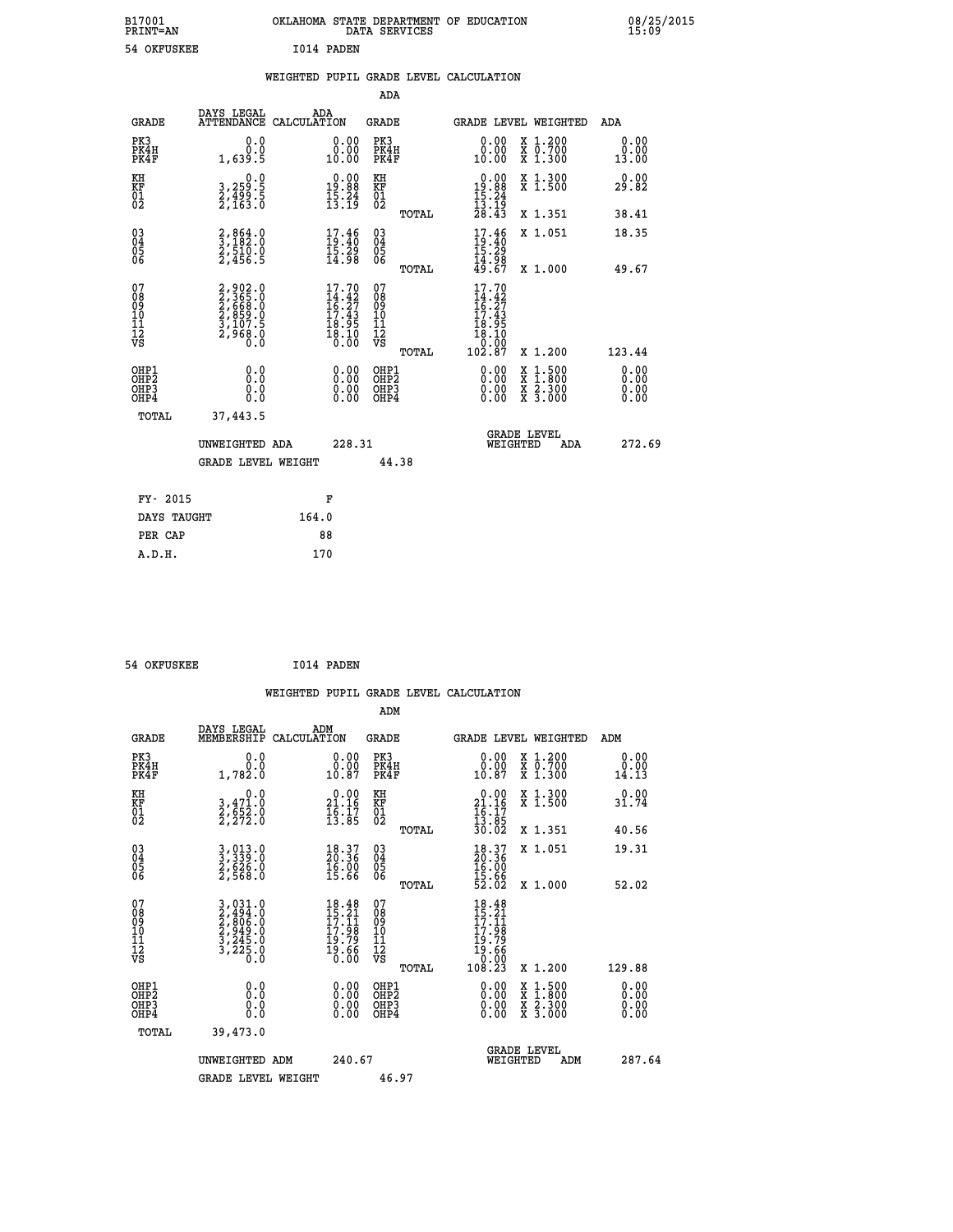| B17001<br>PRINT=AN | <b>OKLAHOMA</b><br>STATE DEPARTMENT OF EDUCATION<br>DATA SERVICES | 08/25/2015<br>15:09 |
|--------------------|-------------------------------------------------------------------|---------------------|
| 54 OKFUSKEE        | 1026 OKEMAH                                                       |                     |

|  |  | WEIGHTED PUPIL GRADE LEVEL CALCULATION |
|--|--|----------------------------------------|
|  |  |                                        |

|                                                       |                                                                                                            |                                                             | ADA                                      |       |                                                                               |                                                                                                                                      |                              |
|-------------------------------------------------------|------------------------------------------------------------------------------------------------------------|-------------------------------------------------------------|------------------------------------------|-------|-------------------------------------------------------------------------------|--------------------------------------------------------------------------------------------------------------------------------------|------------------------------|
| <b>GRADE</b>                                          | DAYS LEGAL                                                                                                 | ADA<br>ATTENDANCE CALCULATION                               | GRADE                                    |       | <b>GRADE LEVEL WEIGHTED</b>                                                   |                                                                                                                                      | ADA                          |
| PK3<br>PK4H<br>PK4F                                   | 454.0<br>8,737.5                                                                                           | 2.64<br>ōŏ:ŏō<br>50.80                                      | PK3<br>PK4H<br>PK4F                      |       | 2.64<br>0.00<br>50.80                                                         | X 1.200<br>X 0.700<br>X 1.300                                                                                                        | 3.17<br>0.00<br>66.04        |
| KH<br>KF<br>01<br>02                                  | 0.0<br>12,802.5<br>11,266.0<br>9,685.5                                                                     | $74.43$<br>$55.50$<br>$56.31$                               | KH<br>KF<br>01<br>02                     |       | $\begin{smallmatrix} &0.00\ 74.43\ 65.50\ 56.31\ 121.81\end{smallmatrix}$     | X 1.300<br>X 1.500                                                                                                                   | 0.00<br>111.65               |
|                                                       |                                                                                                            |                                                             |                                          | TOTAL |                                                                               | X 1.351                                                                                                                              | 164.57                       |
| 03<br>04<br>05<br>06                                  | 12,008.5<br>9,363.0<br>7,601.0<br>9,630.5                                                                  | 54.82<br>44:19<br>55:99                                     | 03<br>04<br>05<br>06                     |       | $\frac{69.82}{54.44}$<br>$\frac{44.19}{54.19}$<br>وَةٍ:55<br>154.62           | X 1.051                                                                                                                              | 73.38                        |
|                                                       |                                                                                                            |                                                             |                                          | TOTAL |                                                                               | X 1.000                                                                                                                              | 154.62                       |
| 07<br>08<br>09<br>11<br>11<br>12<br>VS                | $\begin{smallmatrix} 9,278.0\\ 8,839.0\\ 10,394.5\\ 10,447.0\\ 9,217.0\\ 10,428.5\\ 0.0 \end{smallmatrix}$ | 53.94<br>51.39<br>60.43<br>61.24<br>64.19<br>54.68<br>62.68 | 07<br>08<br>09<br>11<br>11<br>12<br>VS   | TOTAL | 53.94<br>51.39<br>60.43<br>61.24<br>54.19<br>54.19<br>62.68<br>00.00<br>87.81 | X 1.200                                                                                                                              | 412.64                       |
| OHP1<br>OH <sub>P</sub> 2<br>OH <sub>P3</sub><br>OHP4 | 0.0<br>0.0<br>0.0                                                                                          | 0.00<br>$\begin{smallmatrix} 0.00 \ 0.00 \end{smallmatrix}$ | OHP1<br>OHP <sub>2</sub><br>OHP3<br>OHP4 |       | 0.00<br>0.00<br>0.00                                                          | $\begin{smallmatrix} \mathtt{X} & 1 & 500 \\ \mathtt{X} & 1 & 800 \\ \mathtt{X} & 2 & 300 \\ \mathtt{X} & 3 & 000 \end{smallmatrix}$ | 0.00<br>0.00<br>0.00<br>0.00 |
| TOTAL                                                 | 140,152.5                                                                                                  |                                                             |                                          |       |                                                                               |                                                                                                                                      |                              |
|                                                       | UNWEIGHTED ADA                                                                                             | 817.99                                                      |                                          |       | WEIGHTED                                                                      | <b>GRADE LEVEL</b><br>ADA                                                                                                            | 986.07                       |
|                                                       | <b>GRADE LEVEL WEIGHT</b>                                                                                  |                                                             | 168.08                                   |       |                                                                               |                                                                                                                                      |                              |
| FY- 2015                                              |                                                                                                            | F                                                           |                                          |       |                                                                               |                                                                                                                                      |                              |
| DAYS TAUGHT                                           |                                                                                                            | 172.0                                                       |                                          |       |                                                                               |                                                                                                                                      |                              |
|                                                       |                                                                                                            |                                                             |                                          |       |                                                                               |                                                                                                                                      |                              |
| PER CAP                                               |                                                                                                            | 84                                                          |                                          |       |                                                                               |                                                                                                                                      |                              |
| A.D.H.                                                |                                                                                                            | 416                                                         |                                          |       |                                                                               |                                                                                                                                      |                              |

| 54 OKFUSKEE | I026 OKEMAH |
|-------------|-------------|
|             |             |

 **ADM**

| <b>GRADE</b>                            | DAYS LEGAL<br>MEMBERSHIP CALCULATION                                                                       | ADM                                                               | <b>GRADE</b>                                       |       |                                                                               |          | GRADE LEVEL WEIGHTED                     | ADM                   |
|-----------------------------------------|------------------------------------------------------------------------------------------------------------|-------------------------------------------------------------------|----------------------------------------------------|-------|-------------------------------------------------------------------------------|----------|------------------------------------------|-----------------------|
| PK3<br>PK4H<br>PK4F                     | 454.0<br>0.0<br>9,476.0                                                                                    | 2.64<br>ōŏ.ōō<br>55.09                                            | PK3<br>PK4H<br>PK4F                                |       | 2.64<br>ōŏ.ō<br>09.55                                                         |          | X 1.200<br>X 0.700<br>X 1.300            | 3.17<br>0.00<br>71.62 |
| KH<br>KF<br>01<br>02                    | 0.0<br>13,503.0<br>11,832.0<br>10,047.0                                                                    | $78.51$<br>$78.51$<br>$68.79$<br>$58.41$                          | KH<br>KF<br>01<br>02                               |       | $\begin{smallmatrix} &0.00\\ 78.51\\ 68.79\\ 58.41\\ 127.20\end{smallmatrix}$ |          | X 1.300<br>X 1.500                       | 0.00<br>117.77        |
|                                         |                                                                                                            |                                                                   |                                                    | TOTAL |                                                                               |          | X 1.351                                  | 171.85                |
| 03<br>04<br>05<br>06                    | 12,514.0<br>9,668.0<br>7,927.0<br>9,963.0                                                                  | $72.76$<br>56.21<br>46.09<br>57.92                                | $\begin{matrix} 03 \\ 04 \\ 05 \\ 06 \end{matrix}$ |       | $72.76$<br>56.21<br>46.09<br>57.92<br>57.92<br>160.22                         |          | X 1.051                                  | 76.47                 |
|                                         |                                                                                                            |                                                                   |                                                    | TOTAL |                                                                               |          | X 1.000                                  | 160.22                |
| 07<br>08<br>09<br>101<br>11<br>12<br>VS | $\begin{smallmatrix} 9,727.0\\ 9,258.0\\ 10,917.0\\ 10,900.0\\ 9,595.0\\ 10,939.0\\ 0.0 \end{smallmatrix}$ | 56.55<br>53.83<br>63.47<br>63.91<br>56.44<br>56.94<br>65.94       | 07<br>08<br>09<br>001<br>11<br>11<br>12<br>VS      |       | 56.55<br>53.83<br>63.47<br>63.91<br>56.944<br>65.940                          |          |                                          |                       |
|                                         |                                                                                                            |                                                                   |                                                    | TOTAL | 360.14                                                                        |          | X 1.200                                  | 432.17                |
| OHP1<br>OHP2<br>OHP3<br>OHP4            | 0.0<br>0.000                                                                                               | $\begin{smallmatrix} 0.00 \ 0.00 \ 0.00 \ 0.00 \end{smallmatrix}$ | OHP1<br>OHP2<br>OHP3<br>OHP4                       |       | 0.00<br>0.00                                                                  |          | X 1:500<br>X 1:800<br>X 2:300<br>X 3:000 | 0.00<br>0.00<br>0.00  |
| TOTAL                                   | 146,720.0                                                                                                  |                                                                   |                                                    |       |                                                                               |          |                                          |                       |
|                                         | UNWEIGHTED<br>ADM                                                                                          | 856.56                                                            |                                                    |       |                                                                               | WEIGHTED | <b>GRADE LEVEL</b><br>ADM                | 1,033.27              |
|                                         | <b>GRADE LEVEL WEIGHT</b>                                                                                  |                                                                   | 176.71                                             |       |                                                                               |          |                                          |                       |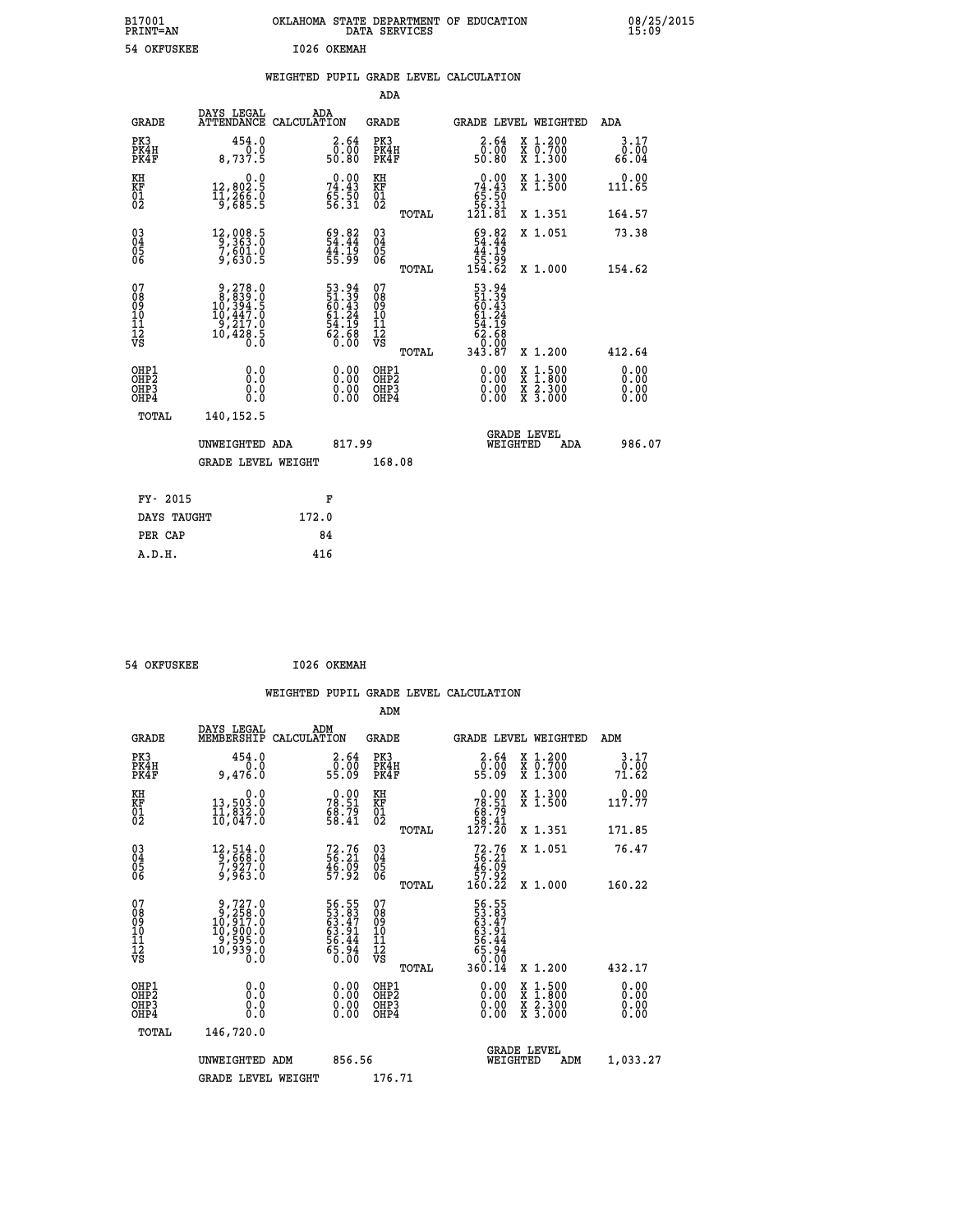| B17001<br><b>PRINT=AN</b> | OKLAHOMA STATE DEPARTMENT OF EDUCATION<br>DATA SERVICES | 08/25/2015<br>15:09 |
|---------------------------|---------------------------------------------------------|---------------------|
| 54<br>OKFUSKEE            | I031<br>WELEETKA                                        |                     |

| 54 OKFUSKEE                             |                                                                            |             | <b>I031 WELEETKA</b>                                                     |                                                      |       |                                                                       |                                                                                                                                      |                                     |
|-----------------------------------------|----------------------------------------------------------------------------|-------------|--------------------------------------------------------------------------|------------------------------------------------------|-------|-----------------------------------------------------------------------|--------------------------------------------------------------------------------------------------------------------------------------|-------------------------------------|
|                                         |                                                                            |             |                                                                          |                                                      |       | WEIGHTED PUPIL GRADE LEVEL CALCULATION                                |                                                                                                                                      |                                     |
|                                         |                                                                            |             |                                                                          | <b>ADA</b>                                           |       |                                                                       |                                                                                                                                      |                                     |
| <b>GRADE</b>                            | <b>DAYS LEGAL<br/>ATTENDANCE</b>                                           | CALCULATION | ADA                                                                      | <b>GRADE</b>                                         |       |                                                                       | GRADE LEVEL WEIGHTED                                                                                                                 | ADA                                 |
| PK3<br>PK4H<br>PK4F                     | 2,149.5<br>0.0<br>2,771.5                                                  |             | $\begin{smallmatrix} 13.27\ 0.00\ 17.11 \end{smallmatrix}$               | PK3<br>PK4H<br>PK4F                                  |       | $\begin{array}{c} 13\cdot 27 \\ 0\cdot 00 \\ 17\cdot 11 \end{array}$  | X 1.200<br>X 0.700<br>X 1.300                                                                                                        | $\substack{15.92 \\ 0.00 \\ 22.24}$ |
| KH<br>KF<br>01<br>02                    | 0.0<br>6,360.0<br>3,283.0<br>5,951.0                                       |             | $39.26$<br>$29.27$<br>$36.73$                                            | KH<br>KF<br>01<br>02                                 |       | $39.26$<br>$30.27$<br>$36.73$<br>$57.00$                              | X 1.300<br>X 1.500                                                                                                                   | 0.00<br>58.89                       |
|                                         |                                                                            |             |                                                                          |                                                      | TOTAL |                                                                       | X 1.351                                                                                                                              | 77.01                               |
| $^{03}_{04}$<br>Ŏ5<br>06                | 5,495.5<br>5,484.0<br>2,803.0<br>3,927.5                                   |             | 33.92<br>33.85<br>17.30<br>24.24                                         | $\begin{matrix} 03 \\ 04 \\ 05 \\ 06 \end{matrix}$   |       | 33.92<br>33.85<br>17.30                                               | X 1.051                                                                                                                              | 35.65                               |
|                                         |                                                                            |             |                                                                          |                                                      | TOTAL | 24:24<br>75:39                                                        | X 1.000                                                                                                                              | 75.39                               |
| 07<br>08<br>09<br>101<br>11<br>17<br>VS | $4,664.5$<br>$4,240.5$<br>$4,295.5$<br>$3,915.5$<br>$4,588.5$<br>$3,095.5$ |             | $28.79$<br>$25.56$<br>$26.52$<br>$24.17$<br>$28.32$<br>$19.11$<br>$0.00$ | 07<br>08<br>09<br>01<br>11<br>11<br>12<br>VS         | TOTAL | 28.79<br>25.56<br>26.52<br>24.17<br>28.32<br>īš.ĭī<br>10:00<br>152.47 | X 1.200                                                                                                                              | 182.96                              |
| OHP1                                    |                                                                            |             |                                                                          |                                                      |       |                                                                       |                                                                                                                                      | 0.00                                |
| OHP <sub>2</sub><br>OHP3<br>OHP4        | 0.0<br>0.0<br>0.0                                                          |             | $\begin{smallmatrix} 0.00 \ 0.00 \ 0.00 \ 0.00 \end{smallmatrix}$        | OHP1<br>OHP2<br>OHP <sub>3</sub><br>OHP <sub>4</sub> |       | 0.00<br>0.00                                                          | $\begin{smallmatrix} \mathtt{X} & 1 & 500 \\ \mathtt{X} & 1 & 800 \\ \mathtt{X} & 2 & 300 \\ \mathtt{X} & 3 & 000 \end{smallmatrix}$ | Ō. ŌŌ<br>0.00                       |
| TOTAL                                   | 62,925.0                                                                   |             |                                                                          |                                                      |       |                                                                       |                                                                                                                                      |                                     |
|                                         | UNWEIGHTED ADA                                                             |             | 388.42                                                                   |                                                      |       |                                                                       | GRADE LEVEL<br>WEIGHTED<br>ADA                                                                                                       | 468.06                              |
|                                         | <b>GRADE LEVEL WEIGHT</b>                                                  |             |                                                                          |                                                      | 79.64 |                                                                       |                                                                                                                                      |                                     |
| FY- 2015                                |                                                                            |             | F                                                                        |                                                      |       |                                                                       |                                                                                                                                      |                                     |
| DAYS TAUGHT                             |                                                                            | 162.0       |                                                                          |                                                      |       |                                                                       |                                                                                                                                      |                                     |
| PER CAP                                 |                                                                            |             | 88                                                                       |                                                      |       |                                                                       |                                                                                                                                      |                                     |

 **ADM**

 **54 OKFUSKEE I031 WELEETKA**

| <b>GRADE</b>                            | DAYS LEGAL<br>MEMBERSHIP CALCULATION                                                                                                  | ADM                                                                  | <b>GRADE</b>                                        |                                                                                                      |                                | GRADE LEVEL WEIGHTED                     | ADM                     |
|-----------------------------------------|---------------------------------------------------------------------------------------------------------------------------------------|----------------------------------------------------------------------|-----------------------------------------------------|------------------------------------------------------------------------------------------------------|--------------------------------|------------------------------------------|-------------------------|
| PK3<br>PK4H<br>PK4F                     | 2,318.0<br>0.0<br>3,010.0                                                                                                             | 14.31<br>$\frac{0.00}{18.58}$                                        | PK3<br>PK4H<br>PK4F                                 | 14.31<br>$\frac{10.00}{18.58}$                                                                       |                                | X 1.200<br>X 0.700<br>X 1.300            | 17.17<br>-0.00<br>24.15 |
| KH<br>KF<br>01<br>02                    | 0.0<br>6,890:0<br>3,483.0<br>6,257:0                                                                                                  | $\begin{smallmatrix} 0.00\\ 42.53\\ 21.50\\ 38.62 \end{smallmatrix}$ | KH<br>KF<br>01<br>02                                | $\begin{smallmatrix} 0.00\\ 42.53\\ 21.50\\ 38.62\\ 60.12 \end{smallmatrix}$                         |                                | X 1.300<br>X 1.500                       | 0.00<br>63.80           |
|                                         |                                                                                                                                       |                                                                      | TOTAL                                               |                                                                                                      |                                | X 1.351                                  | 81.22                   |
| 03<br>04<br>05<br>06                    | 5,792.0<br>5,817.0<br>2,952.0<br>4,143.0                                                                                              | 35.75<br>35.91<br>18.22<br>25.57                                     | $\begin{array}{c} 03 \\ 04 \\ 05 \\ 06 \end{array}$ | 35.75<br>35.91<br>18.22<br>25.57<br>79.70                                                            |                                | X 1.051                                  | 37.57                   |
|                                         |                                                                                                                                       |                                                                      | TOTAL                                               |                                                                                                      |                                | X 1.000                                  | 79.70                   |
| 07<br>08<br>09<br>101<br>11<br>12<br>VS | $\begin{smallmatrix}5\,,\,094\,.0\\4\,,\,416\,.0\\4\,,\,637\,.0\\4\,,\,209\,.0\\5\,,\,005\,.0\\3\,,\,341\,.0\\0\,.0\end{smallmatrix}$ | $31.4427.2628.6225.9830.9030.620.60$                                 | 078<br>089<br>0011<br>11<br>11<br>12<br>VS<br>TOTAL | $\begin{smallmatrix} 31.44\\27.26\\28.62\\25.98\\25.98\\30.90\\20.62\\0.00\\164.82\end{smallmatrix}$ |                                | X 1.200                                  | 197.78                  |
| OHP1<br>OHP2<br>OHP3<br>OHP4            | 0.0<br>0.000                                                                                                                          | $\begin{smallmatrix} 0.00 \ 0.00 \ 0.00 \ 0.00 \end{smallmatrix}$    | OHP1<br>OHP2<br>OHP3<br>OHP4                        | 0.00<br>0.00                                                                                         |                                | X 1:500<br>X 1:800<br>X 2:300<br>X 3:000 | 0.00<br>0.00<br>0.00    |
| TOTAL                                   | 67,364.0                                                                                                                              |                                                                      |                                                     |                                                                                                      |                                |                                          |                         |
|                                         | UNWEIGHTED<br>ADM                                                                                                                     | 415.81                                                               |                                                     |                                                                                                      | <b>GRADE LEVEL</b><br>WEIGHTED | ADM                                      | 501.39                  |
|                                         | <b>GRADE LEVEL WEIGHT</b>                                                                                                             |                                                                      | 85.58                                               |                                                                                                      |                                |                                          |                         |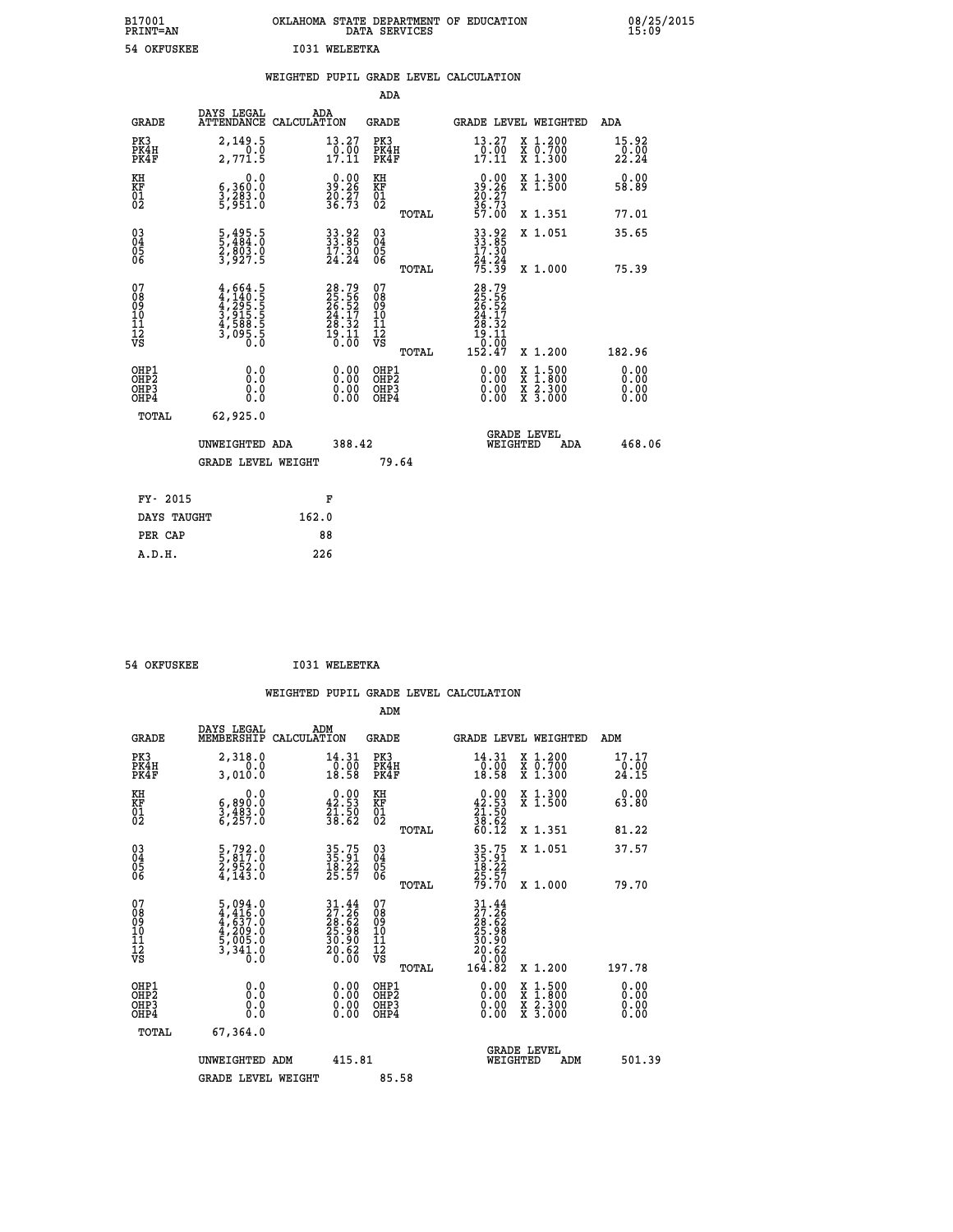# **B17001 OKLAHOMA STATE DEPARTMENT OF EDUCATION 08/25/2015 PRINT=AN DATA SERVICES 15:09 54 OKFUSKEE I054 GRAHAM-DUSTIN**

|                                                                    |                                                                                     |       |                                                                                 |                                          |       | WEIGHTED PUPIL GRADE LEVEL CALCULATION                                          |                                                                                                                                           |                              |
|--------------------------------------------------------------------|-------------------------------------------------------------------------------------|-------|---------------------------------------------------------------------------------|------------------------------------------|-------|---------------------------------------------------------------------------------|-------------------------------------------------------------------------------------------------------------------------------------------|------------------------------|
|                                                                    |                                                                                     |       |                                                                                 | <b>ADA</b>                               |       |                                                                                 |                                                                                                                                           |                              |
| <b>GRADE</b>                                                       | DAYS LEGAL<br>ATTENDANCE CALCULATION                                                |       | ADA                                                                             | GRADE                                    |       | GRADE LEVEL WEIGHTED                                                            |                                                                                                                                           | ADA                          |
| PK3<br>PK4H<br>PK4F                                                | 0.0<br>0.0<br>1,245.0                                                               |       | $\begin{smallmatrix} 0.00\\ 0.00\\ 7.93 \end{smallmatrix}$                      | PK3<br>PK4H<br>PK4F                      |       | 0.00<br>$0.00$<br>7.93                                                          | X 1.200<br>X 0.700<br>X 1.300                                                                                                             | 0.00<br>0.00<br>10.31        |
| KH<br>KF<br>01<br>02                                               | 1,426.9<br>$\frac{1}{3}, \frac{8}{856}$ : 5                                         |       | $\begin{smallmatrix} 0.00\\ 9.09\\ 11.51\\ 11.82 \end{smallmatrix}$             | KH<br>KF<br>01<br>02                     |       | $0.00$<br>$11.51$<br>$11.82$<br>$23.33$                                         | X 1.300<br>X 1.500                                                                                                                        | 0.00<br>13.64                |
|                                                                    |                                                                                     |       |                                                                                 |                                          | TOTAL |                                                                                 | X 1.351                                                                                                                                   | 31.52                        |
| $\begin{smallmatrix} 03 \\[-4pt] 04 \end{smallmatrix}$<br>Ŏ5<br>06 | $\frac{1}{1}, \frac{764}{287}.0 \ \frac{1}{869}.5 \ \frac{1}{1}, \frac{863}{663}.5$ |       | $\begin{array}{c} 11\cdot 24\\ 8\cdot 20\\ 11\cdot 91\\ 10\cdot 60 \end{array}$ | $\substack{03 \\ 04}$<br>05<br>06        |       | $11.24$<br>$8.20$<br>$11.91$                                                    | X 1.051                                                                                                                                   | 11.81                        |
|                                                                    |                                                                                     |       |                                                                                 |                                          | TOTAL | 10.60<br>30.71                                                                  | X 1.000                                                                                                                                   | 30.71                        |
| 07<br>08<br>09<br>11<br>11<br>12<br>VS                             | $2,474.5$<br>$1,485.5$<br>$2,671.5$<br>$2,473.5$<br>$1,881.0$<br>$742.0$<br>$0.0$   |       | 15.76<br>$13.461$<br>$17.01$<br>$15.75$<br>$11.98$<br>$4.73$<br>0.00            | 07<br>08<br>09<br>11<br>11<br>12<br>VS   | TOTAL | 15.76<br>$19.461$<br>$17.01$<br>$15.75$<br>$11.98$<br>$4.73$<br>$0.00$<br>74.69 | X 1.200                                                                                                                                   | 89.63                        |
| OHP1<br>OH <sub>P</sub> 2<br>OHP3<br>OHP4                          | 0.0<br>0.0<br>0.0                                                                   |       | $\begin{smallmatrix} 0.00 \ 0.00 \ 0.00 \ 0.00 \end{smallmatrix}$               | OHP1<br>OHP <sub>2</sub><br>OHP3<br>OHP4 |       |                                                                                 | $\begin{smallmatrix} \mathtt{X} & 1\cdot500\\ \mathtt{X} & 1\cdot800\\ \mathtt{X} & 2\cdot300\\ \mathtt{X} & 3\cdot000 \end{smallmatrix}$ | 0.00<br>0.00<br>0.00<br>0.00 |
| TOTAL                                                              | 24,647.5                                                                            |       |                                                                                 |                                          |       |                                                                                 |                                                                                                                                           |                              |
|                                                                    | UNWEIGHTED ADA                                                                      |       | 156.99                                                                          |                                          |       | WEIGHTED                                                                        | <b>GRADE LEVEL</b><br><b>ADA</b>                                                                                                          | 187.62                       |
|                                                                    | <b>GRADE LEVEL WEIGHT</b>                                                           |       |                                                                                 |                                          | 30.63 |                                                                                 |                                                                                                                                           |                              |
| FY- 2015                                                           |                                                                                     |       | F                                                                               |                                          |       |                                                                                 |                                                                                                                                           |                              |
| DAYS TAUGHT                                                        |                                                                                     | 157.0 |                                                                                 |                                          |       |                                                                                 |                                                                                                                                           |                              |
| PER CAP                                                            |                                                                                     | 108   |                                                                                 |                                          |       |                                                                                 |                                                                                                                                           |                              |

 **A.D.H. 131**

 **54 OKFUSKEE I054 GRAHAM-DUSTIN**

|                                          |                                                                                   |                                                                                                  | ADM                                                 |                                                                                                    |                                          |                       |
|------------------------------------------|-----------------------------------------------------------------------------------|--------------------------------------------------------------------------------------------------|-----------------------------------------------------|----------------------------------------------------------------------------------------------------|------------------------------------------|-----------------------|
| <b>GRADE</b>                             | DAYS LEGAL<br>MEMBERSHIP                                                          | ADM<br>CALCULATION                                                                               | <b>GRADE</b>                                        | <b>GRADE LEVEL WEIGHTED</b>                                                                        |                                          | ADM                   |
| PK3<br>PK4H<br>PK4F                      | 0.0<br>0.0<br>1,361.0                                                             | $\begin{smallmatrix} 0.00\ 0.00\ 0.00\ 8.67 \end{smallmatrix}$                                   | PK3<br>PK4H<br>PK4F                                 | $\begin{smallmatrix} 0.00 \\ 0.00 \\ 8.67 \end{smallmatrix}$                                       | X 1.200<br>X 0.700<br>X 1.300            | 0.00<br>0.00<br>11.27 |
| KH<br>KF<br>01<br>02                     | 0.0<br>$\frac{1}{2}, \frac{527.0}{930.0}$<br>2,050.0                              | $\begin{smallmatrix} 0.00\\ 9.73\\ 12.29\\ 13.06 \end{smallmatrix}$                              | KH<br>KF<br>01<br>02                                | $0.93$<br>$12.29$<br>$13.06$<br>$25.35$                                                            | X 1.300<br>X 1.500                       | 0.00<br>14.60         |
|                                          |                                                                                   |                                                                                                  | TOTAL                                               |                                                                                                    | X 1.351                                  | 34.25                 |
| 03<br>04<br>05<br>06                     | $\begin{smallmatrix} 1, 871.0\\ 1, 361.0\\ 1, 984.0\\ 1, 755.0 \end{smallmatrix}$ | $\begin{array}{c} 11.92 \\ 8.67 \\ 12.64 \\ 11.18 \end{array}$                                   | $\begin{array}{c} 03 \\ 04 \\ 05 \\ 06 \end{array}$ | $11.92$<br>$8.67$<br>$12.64$<br>11.18                                                              | X 1.051                                  | 12.53                 |
|                                          |                                                                                   |                                                                                                  | TOTAL                                               | 32.49                                                                                              | X 1.000                                  | 32.49                 |
| 07<br>08<br>09<br>101<br>112<br>VS       | $2,560.0$<br>$1,549.0$<br>$2,789.0$<br>$2,617.0$<br>$2,178.0$<br>$915.0$<br>$0.0$ | $\begin{smallmatrix} 16.30 \\ 9.87 \\ 17.76 \\ 16.67 \\ 13.87 \\ 5.83 \\ 0.00 \end{smallmatrix}$ | 07<br>08<br>09<br>11<br>11<br>12<br>VS<br>TOTAL     | $\begin{smallmatrix} 16.30\\ 9.87\\ 17.76\\ 16.67\\ 18.87\\ 5.83\\ 0.00\\ 80.30 \end{smallmatrix}$ | X 1.200                                  | 96.36                 |
| OHP1<br>OHP2<br>OH <sub>P3</sub><br>OHP4 | 0.0<br>0.000                                                                      | $0.00$<br>$0.00$<br>0.00                                                                         | OHP1<br>OHP2<br>OHP <sub>3</sub>                    | $0.00$<br>$0.00$<br>0.00                                                                           | X 1:500<br>X 1:800<br>X 2:300<br>X 3:000 | 0.00<br>0.00<br>0.00  |
| TOTAL                                    | 26,447.0                                                                          |                                                                                                  |                                                     |                                                                                                    |                                          |                       |
|                                          | UNWEIGHTED ADM                                                                    | 168.46                                                                                           |                                                     | WEIGHTED                                                                                           | <b>GRADE LEVEL</b><br>ADM                | 201.50                |
|                                          | <b>GRADE LEVEL WEIGHT</b>                                                         |                                                                                                  | 33.04                                               |                                                                                                    |                                          |                       |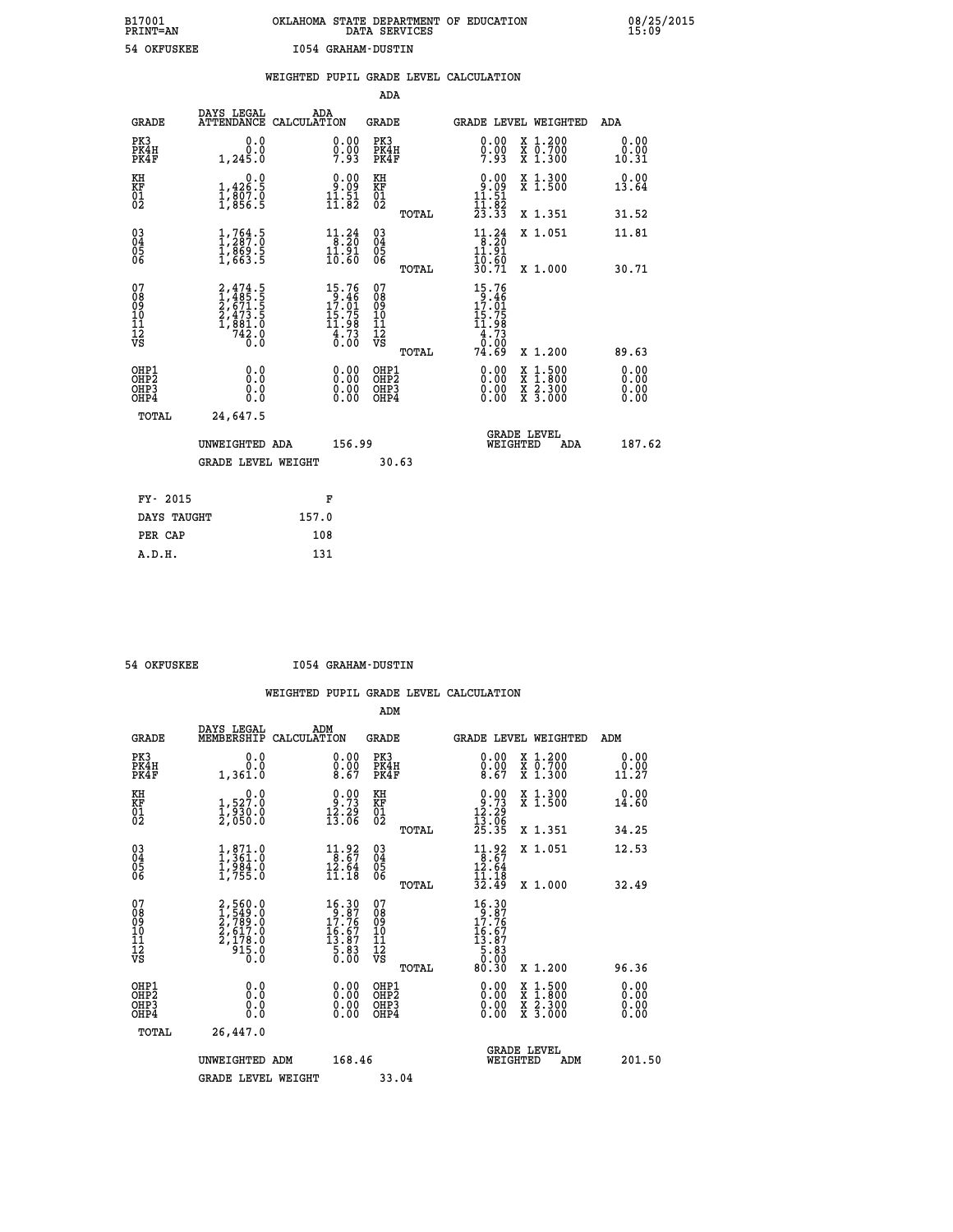| 7001<br>INT=AN | OKLAHOMA STATE DEPARTMENT OF EDUCATION<br>DATA SERVICES |  |
|----------------|---------------------------------------------------------|--|
| OKFUSKEE       | COUNTY TOTALS                                           |  |

 **B17001 OKLAHOMA STATE DEPARTMENT OF EDUCATION 08/25/2015**

|                                                              |                                                                                           | WEIGHTED PUPIL GRADE LEVEL CALCULATION                                                                                                                                                        |                                                 |                                                                                                                                                                                                                                                                                                                                                                                                                             |                              |
|--------------------------------------------------------------|-------------------------------------------------------------------------------------------|-----------------------------------------------------------------------------------------------------------------------------------------------------------------------------------------------|-------------------------------------------------|-----------------------------------------------------------------------------------------------------------------------------------------------------------------------------------------------------------------------------------------------------------------------------------------------------------------------------------------------------------------------------------------------------------------------------|------------------------------|
|                                                              |                                                                                           |                                                                                                                                                                                               | ADA                                             |                                                                                                                                                                                                                                                                                                                                                                                                                             |                              |
| <b>GRADE</b>                                                 | DAYS LEGAL<br>ATTENDANCE                                                                  | ADA<br>CALCULATION                                                                                                                                                                            | <b>GRADE</b>                                    | <b>GRADE LEVEL WEIGHTED</b>                                                                                                                                                                                                                                                                                                                                                                                                 | ADA                          |
| PK3<br>PK4H<br>PK4F                                          | 2,603.5<br>0.0<br>18,808.5                                                                | $\begin{smallmatrix} 15.91\ 0.00 \ 112.42 \end{smallmatrix}$                                                                                                                                  | PK3<br>PK4H<br>PK4F                             | 15.91<br>X 1.200<br>X 0.700<br>X 1.300<br>$\begin{array}{r} 0.00 \\ 112.42 \end{array}$                                                                                                                                                                                                                                                                                                                                     | 19.09<br>0.00<br>146.15      |
| KH<br>KF<br>01<br>02                                         | 0.0<br>28,634:0<br>23,339:0<br>24,156:0                                                   | $0.00$<br>171.46<br>$\frac{139.58}{145.18}$                                                                                                                                                   | KH<br>KF<br>01<br>02                            | $\begin{smallmatrix} &0.00\\ 171.46\\ 139.58\\ 145.18\\ 284.76 \end{smallmatrix}$<br>X 1.300<br>X 1.500                                                                                                                                                                                                                                                                                                                     | 257.21                       |
|                                                              |                                                                                           |                                                                                                                                                                                               | TOTAL                                           | X 1.351                                                                                                                                                                                                                                                                                                                                                                                                                     | 384.72                       |
| $\begin{smallmatrix} 03 \\[-4pt] 04 \end{smallmatrix}$<br>05 | 28,046.5<br>23,304.0<br>20,040.5<br>20,609.0                                              | $\begin{smallmatrix} 168.13\\139.97\\120.49\\123.44 \end{smallmatrix}$                                                                                                                        | $\substack{03 \\ 04}$<br>05<br>06               | $168.13$<br>$139.97$<br>$120.49$<br>$123.44$<br>$383.90$<br>X 1.051                                                                                                                                                                                                                                                                                                                                                         | 560.60                       |
| 06                                                           |                                                                                           |                                                                                                                                                                                               | TOTAL                                           | X 1.000                                                                                                                                                                                                                                                                                                                                                                                                                     | 383.90                       |
| 07<br>08<br>09<br>01<br>11<br>11<br>12<br>VS                 | $22,678.0$<br>$21,549.5$<br>$23,567.5$<br>$22,224.5$<br>$23,341.0$<br>$19,925.0$<br>$0.0$ | $136.46$<br>$129.36$<br>$141.80$<br>$134.91$<br>141.17<br>$\begin{array}{c}\n\overline{1}\,\overline{2}\,\overline{1}\cdot\overline{0}\,3 \\ \overline{0}\cdot\,\overline{0}\,0\n\end{array}$ | 07<br>08<br>09<br>11<br>11<br>12<br>VS<br>TOTAL | 136.46<br>129.36<br>141.80<br>134.01<br>141∶17<br>121∶03<br>$\frac{1}{6}$ $\frac{1}{6}$ $\frac{1}{6}$ $\frac{1}{6}$ $\frac{1}{6}$ $\frac{1}{6}$ $\frac{1}{6}$ $\frac{1}{6}$ $\frac{1}{6}$ $\frac{1}{6}$ $\frac{1}{6}$ $\frac{1}{6}$ $\frac{1}{6}$ $\frac{1}{6}$ $\frac{1}{6}$ $\frac{1}{6}$ $\frac{1}{6}$ $\frac{1}{6}$ $\frac{1}{6}$ $\frac{1}{6}$ $\frac{1}{6}$ $\frac{1}{6}$<br>X 1.200                                  | 964.59                       |
| OHP1<br>OH <sub>P</sub> 2<br>OHP3<br>OHP4                    | 0.0<br>0.000                                                                              | $\begin{smallmatrix} 0.00 \ 0.00 \ 0.00 \ 0.00 \end{smallmatrix}$                                                                                                                             | OHP1<br>OHP <sub>2</sub><br>OHP3<br>OHP4        | $\begin{smallmatrix} 0.00 & 0.00 & 0.00 & 0.00 & 0.00 & 0.00 & 0.00 & 0.00 & 0.00 & 0.00 & 0.00 & 0.00 & 0.00 & 0.00 & 0.00 & 0.00 & 0.00 & 0.00 & 0.00 & 0.00 & 0.00 & 0.00 & 0.00 & 0.00 & 0.00 & 0.00 & 0.00 & 0.00 & 0.00 & 0.00 & 0.00 & 0.00 & 0.00 & 0.00 & 0.00 & 0.0$<br>$\begin{smallmatrix} \mathtt{X} & 1\cdot500\\ \mathtt{X} & 1\cdot800\\ \mathtt{X} & 2\cdot300\\ \mathtt{X} & 3\cdot000 \end{smallmatrix}$ | 0.00<br>0.00<br>0.00<br>0.00 |
| TOTAL                                                        | 322,826.5                                                                                 |                                                                                                                                                                                               |                                                 |                                                                                                                                                                                                                                                                                                                                                                                                                             |                              |
|                                                              | UNWEIGHTED ADA                                                                            | 1,940.41                                                                                                                                                                                      |                                                 | <b>GRADE LEVEL</b><br>WEIGHTED                                                                                                                                                                                                                                                                                                                                                                                              | 2,332.36<br>ADA              |
|                                                              | <b>GRADE LEVEL WEIGHT</b>                                                                 |                                                                                                                                                                                               | 391.95                                          |                                                                                                                                                                                                                                                                                                                                                                                                                             |                              |
| FY- 2015                                                     |                                                                                           | F                                                                                                                                                                                             |                                                 |                                                                                                                                                                                                                                                                                                                                                                                                                             |                              |
| DAYS TAUGHT                                                  |                                                                                           | 988.0                                                                                                                                                                                         |                                                 |                                                                                                                                                                                                                                                                                                                                                                                                                             |                              |
| PER CAP                                                      |                                                                                           | 544                                                                                                                                                                                           |                                                 |                                                                                                                                                                                                                                                                                                                                                                                                                             |                              |

OKFUSKEE COUNTY TOTALS

 **ADM**

 **A.D.H. 1,283**

 **B17001<br>PRINT=AN** 

| <b>GRADE</b>                                                       | DAYS LEGAL                                                                                | ADM<br>MEMBERSHIP CALCULATION                                                                     | <b>GRADE</b>                                                              |                                                                                                                 |                                | <b>GRADE LEVEL WEIGHTED</b>                                                                                         | ADM                          |
|--------------------------------------------------------------------|-------------------------------------------------------------------------------------------|---------------------------------------------------------------------------------------------------|---------------------------------------------------------------------------|-----------------------------------------------------------------------------------------------------------------|--------------------------------|---------------------------------------------------------------------------------------------------------------------|------------------------------|
| PK3<br>PK4H<br>PK4F                                                | 2,772.0<br>0.0<br>20,567.0                                                                | 16.95<br>0.00<br>122.94                                                                           | PK3<br>PK4H<br>PK4F                                                       | 16.95<br>0.00<br>122.94                                                                                         |                                | X 1.200<br>X 0.700<br>X 1.300                                                                                       | 19.09<br>0.00<br>159.82      |
| KH<br><b>KF</b><br>01<br>02                                        | 0.0<br>30,489.0<br>24,584.0<br>25,358.0                                                   | $\begin{smallmatrix} &0.00\\ 182.62\\ 147.03\\ 152.46\end{smallmatrix}$                           | KH<br>KF<br>01<br>02                                                      | $\begin{smallmatrix} &0.00\\ 182.62\\ 147.03\\ 152.46\\ 299.49\end{smallmatrix}$                                |                                | X 1.300<br>X 1.500                                                                                                  | 0.00<br>273.95               |
|                                                                    |                                                                                           |                                                                                                   | TOTAL                                                                     |                                                                                                                 |                                | X 1.351                                                                                                             | 404.62                       |
| $\begin{smallmatrix} 03 \\[-4pt] 04 \end{smallmatrix}$<br>Ŏ5<br>06 | 29, 364.0<br>24, 314.0<br>21,014.0<br>21,564.0                                            | 176.06<br>146.07<br>126.37<br>129.19                                                              | $\begin{smallmatrix} 03 \\[-4pt] 04 \end{smallmatrix}$<br>$\frac{05}{06}$ | 176.06<br>146.07<br>126.37                                                                                      |                                | X 1.051                                                                                                             | 185.04                       |
|                                                                    |                                                                                           |                                                                                                   | TOTAL                                                                     | $\frac{1}{29}.19$<br>401.63                                                                                     |                                | X 1.000                                                                                                             | 401.63                       |
| 07<br>08<br>09<br>101<br>11<br>12<br>VS                            | $24,040.0$<br>$22,726.0$<br>$24,898.0$<br>$23,430.0$<br>$24,816.0$<br>$21,286.0$<br>$0.0$ | 144.68<br>136.45<br>149.82<br>141.34<br>$\frac{1\overline{50} \cdot 2\overline{3}}{129 \cdot 53}$ | 07<br>08<br>09<br>001<br>11<br>11<br>12<br>VS<br>TOTAL                    | $144.68$<br>$136.45$<br>$149.82$<br>$141.34$<br>$\begin{smallmatrix} 1150.23\ 129.53\ 852.05 \end{smallmatrix}$ |                                | X 1.200                                                                                                             | 1,022.46                     |
| OHP1<br>OHP <sub>2</sub><br>OHP3<br>OHP4                           | 0.0<br>0.0<br>0.0                                                                         | $0.00$<br>$0.00$<br>0.00                                                                          | OHP1<br>OH <sub>P</sub> 2<br>OHP3<br>OHP4                                 | $0.00$<br>$0.00$<br>0.00                                                                                        |                                | $\begin{array}{l} \mathtt{X} & 1.500 \\ \mathtt{X} & 1.800 \\ \mathtt{X} & 2.300 \\ \mathtt{X} & 3.000 \end{array}$ | 0.00<br>0.00<br>0.00<br>0.00 |
| TOTAL                                                              | 341,222.0                                                                                 |                                                                                                   |                                                                           |                                                                                                                 |                                |                                                                                                                     |                              |
|                                                                    | UNWEIGHTED                                                                                | 2,051.74<br>ADM                                                                                   |                                                                           |                                                                                                                 | <b>GRADE LEVEL</b><br>WEIGHTED | ADM                                                                                                                 | 2,467.86                     |
|                                                                    | <b>GRADE LEVEL WEIGHT</b>                                                                 |                                                                                                   | 416.12                                                                    |                                                                                                                 |                                |                                                                                                                     |                              |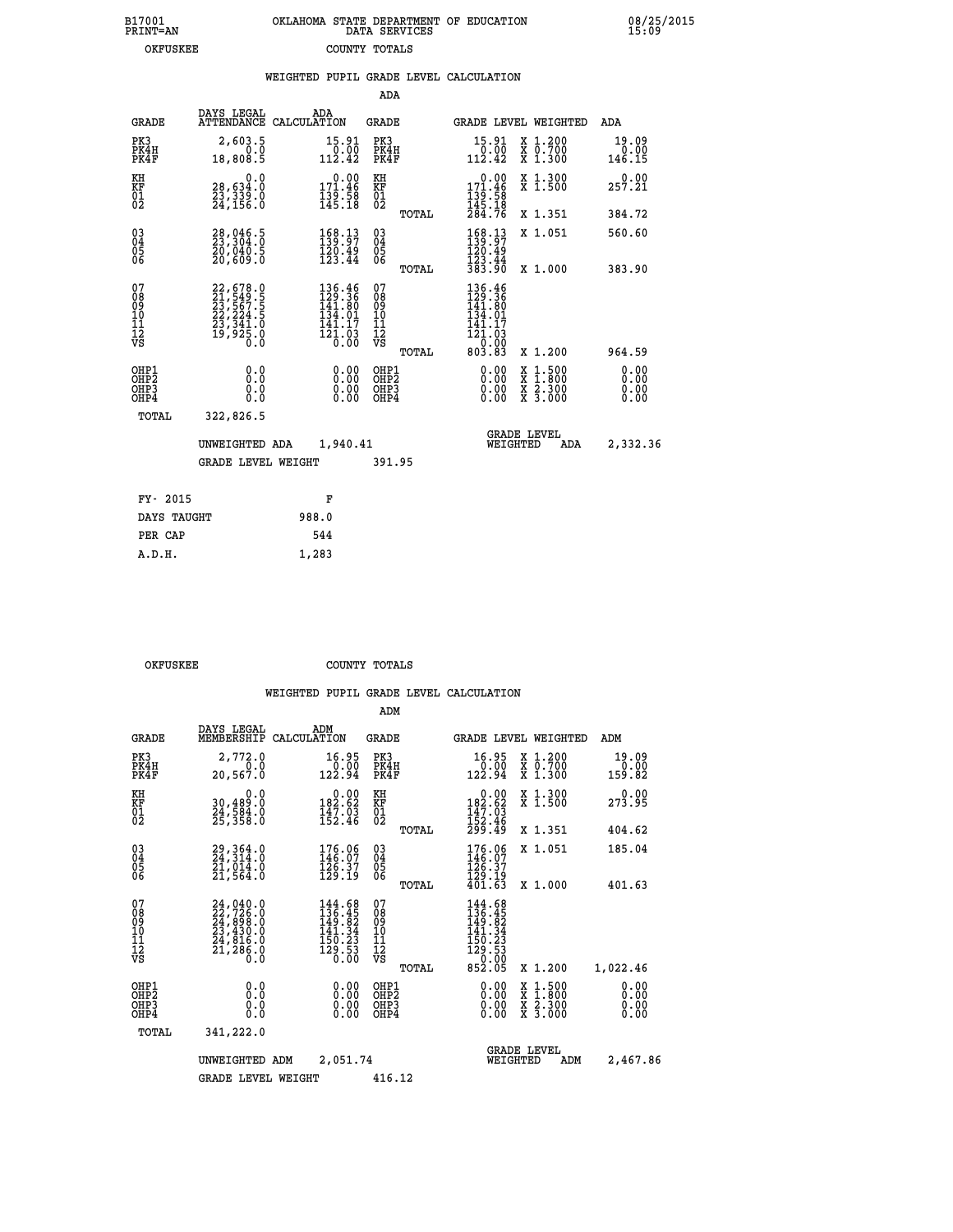| B17001<br><b>PRINT=AN</b> | OKLAHOMA | . STATE DEPARTMENT OF EDUCATION<br>DATA SERVICES |  | 08/25/2015<br>15:09 |
|---------------------------|----------|--------------------------------------------------|--|---------------------|
| 55 OKLAHOMA               |          | C029 OAKDALE                                     |  |                     |

|  |  | WEIGHTED PUPIL GRADE LEVEL CALCULATION |
|--|--|----------------------------------------|
|  |  |                                        |

|                                                                              |                                                                                                     |                                                                      | ADA                                                |       |                                                                      |                                                                                                                                              |                              |
|------------------------------------------------------------------------------|-----------------------------------------------------------------------------------------------------|----------------------------------------------------------------------|----------------------------------------------------|-------|----------------------------------------------------------------------|----------------------------------------------------------------------------------------------------------------------------------------------|------------------------------|
| <b>GRADE</b>                                                                 | DAYS LEGAL                                                                                          | ADA<br>ATTENDANCE CALCULATION                                        | GRADE                                              |       |                                                                      | <b>GRADE LEVEL WEIGHTED</b>                                                                                                                  | ADA                          |
| PK3<br>PK4H<br>PK4F                                                          | 164.0<br>5,365.5<br>0.0                                                                             | $31.56$<br>0.00                                                      | PK3<br>PK4H<br>PK4F                                |       | 31.56<br>$\overline{0}$ .00                                          | X 1.200<br>X 0.700<br>X 1.300                                                                                                                | 1.15<br>22.09<br>0.00        |
| KH<br>KF<br>01<br>02                                                         | 0.0<br>11,203.0<br>$\frac{1}{10}$ , $\frac{2}{10}$<br>$\frac{1}{2}$ , $\frac{1}{8}$ ; $\frac{5}{0}$ | $\begin{smallmatrix} 0.00\\ 65.90\\ 54.20\\ 60.46 \end{smallmatrix}$ | KH<br>KF<br>01<br>02                               |       | $\begin{smallmatrix} 0.00\\ 65.90\\ 54.20\\ 99.46 \end{smallmatrix}$ | X 1.300<br>X 1.500                                                                                                                           | 0.00<br>98.85                |
|                                                                              |                                                                                                     |                                                                      |                                                    | TOTAL | 114.66                                                               | X 1.351                                                                                                                                      | 154.91                       |
| $^{03}_{04}$<br>Ŏ5<br>06                                                     | 10,883.0<br>10,781.0<br>11,052.5<br>10, 565.0                                                       | 64.02<br>$\frac{65.01}{62.15}$                                       | $\begin{matrix} 03 \\ 04 \\ 05 \\ 06 \end{matrix}$ |       | $63.42$<br>$65.91$<br>62.15                                          | X 1.051                                                                                                                                      | 67.29                        |
|                                                                              |                                                                                                     |                                                                      |                                                    | TOTAL | 190.58                                                               | X 1.000                                                                                                                                      | 190.58                       |
| 07<br>08<br>09<br>11<br>11<br>12<br>VS                                       | 8,395.5<br>0.089.0<br>0.0<br>0.000<br>$\S.$                                                         | $49.39$<br>$64.64$<br>$0.00$<br>$0.00$<br>$0.00$<br>$0.00$<br>$0.00$ | 07<br>08<br>09<br>101<br>11<br>12<br>VS            | TOTAL | 49.39<br>$64.64$<br>0.00<br>0.00<br>0.00<br>114.03                   | X 1.200                                                                                                                                      | 136.84                       |
| OHP1<br>OH <sub>P</sub> <sub>2</sub><br>OH <sub>P3</sub><br>OH <sub>P4</sub> | 0.0<br>0.0<br>0.0                                                                                   | 0.00<br>0.00<br>0.00                                                 | OHP1<br>OHP2<br>OHP3<br>OHP4                       |       | 0.00<br>0.00<br>0.00                                                 | $\begin{smallmatrix} \mathtt{X} & 1\cdot500 \\ \mathtt{X} & 1\cdot800 \\ \mathtt{X} & 2\cdot300 \\ \mathtt{X} & 3\cdot000 \end{smallmatrix}$ | 0.00<br>0.00<br>0.00<br>0.00 |
| TOTAL                                                                        | 98,891.0                                                                                            |                                                                      |                                                    |       |                                                                      |                                                                                                                                              |                              |
|                                                                              | UNWEIGHTED ADA                                                                                      | 581.71                                                               |                                                    |       | WEIGHTED                                                             | <b>GRADE LEVEL</b><br>ADA                                                                                                                    | 671.71                       |
|                                                                              | <b>GRADE LEVEL WEIGHT</b>                                                                           |                                                                      |                                                    | 90.00 |                                                                      |                                                                                                                                              |                              |
| FY- 2015                                                                     |                                                                                                     | F                                                                    |                                                    |       |                                                                      |                                                                                                                                              |                              |
| DAYS TAUGHT                                                                  |                                                                                                     | 170.0                                                                |                                                    |       |                                                                      |                                                                                                                                              |                              |
| PER CAP                                                                      |                                                                                                     | 33                                                                   |                                                    |       |                                                                      |                                                                                                                                              |                              |
| A.D.H.                                                                       |                                                                                                     | 423                                                                  |                                                    |       |                                                                      |                                                                                                                                              |                              |
|                                                                              |                                                                                                     |                                                                      |                                                    |       |                                                                      |                                                                                                                                              |                              |

| 55 OKLAHOMA | C029 OAKDALE |
|-------------|--------------|
|             |              |

| <b>GRADE</b>                                       | DAYS LEGAL<br>MEMBERSHIP                                                                             | ADM<br>CALCULATION                                                   | <b>GRADE</b>                                        |       |                                                                                                                 |          | <b>GRADE LEVEL WEIGHTED</b>                                                                                         | ADM                                     |
|----------------------------------------------------|------------------------------------------------------------------------------------------------------|----------------------------------------------------------------------|-----------------------------------------------------|-------|-----------------------------------------------------------------------------------------------------------------|----------|---------------------------------------------------------------------------------------------------------------------|-----------------------------------------|
| PK3<br>PK4H<br>PK4F                                | 164.0<br>5,628.0<br>0.0                                                                              | $0.96$<br>33.11<br>0.00                                              | PK3<br>PK4H<br>PK4F                                 |       | $0.96$<br>33.11<br>0.00                                                                                         |          | X 1.200<br>X 0.700<br>X 1.300                                                                                       | 1.15<br>$2\overline{3}\cdot 18$<br>0.00 |
| KH<br>KF<br>01<br>02                               | 0.0<br>11,781.0<br>9,627.0<br>10,613.0                                                               | $\begin{smallmatrix} 0.00\\ 69.30\\ 56.63\\ 62.43 \end{smallmatrix}$ | KH<br>KF<br>01<br>02                                |       | $\begin{smallmatrix} &0.00\ 69.30\ 56.63\ 52.43\ 119.06\ \end{smallmatrix}$                                     |          | X 1.300<br>X 1.500                                                                                                  | 0.00<br>103.95                          |
|                                                    |                                                                                                      |                                                                      |                                                     | TOTAL |                                                                                                                 |          | X 1.351                                                                                                             | 160.85                                  |
| $\begin{matrix} 03 \\ 04 \\ 05 \\ 06 \end{matrix}$ | $\begin{smallmatrix} 11 & 262 & 0 \\ 11 & 195 & 0 \\ 11 & 485 & 0 \\ 10 & 851 & 0 \end{smallmatrix}$ | 66.25<br>65.85<br>67.56<br>63.83                                     | $\begin{array}{c} 03 \\ 04 \\ 05 \\ 06 \end{array}$ |       | 66.25<br>65.85<br>67.56<br>63.83<br>197.24                                                                      |          | X 1.051                                                                                                             | 69.63                                   |
|                                                    |                                                                                                      |                                                                      |                                                     | TOTAL |                                                                                                                 |          | X 1.000                                                                                                             | 197.24                                  |
| 07<br>08<br>09<br>101<br>112<br>VS                 | $\begin{smallmatrix} 8,668.0\\ 11,353.0\\ 0.0\\ 0.0\\ 0.0\\ 0.0\\ 0.0\\ 0.0 \end{smallmatrix}$       | 50.99<br>66.78<br>0.00                                               | 07<br>08<br>09<br>11<br>11<br>12<br>VS              |       | $\begin{smallmatrix} 50.99\ 66.78\ 6.00\ 0.00\ 0.00\ 0.00\ 0.00\ 0.00\ 0.00\ 0.00\ 0.117.77\ \end{smallmatrix}$ |          |                                                                                                                     |                                         |
|                                                    |                                                                                                      |                                                                      |                                                     | TOTAL |                                                                                                                 |          | X 1.200                                                                                                             | 141.32                                  |
| OHP1<br>OH <sub>P</sub> 2<br>OHP3<br>OHP4          | 0.0<br>0.0<br>Ŏ.Ŏ                                                                                    | $0.00$<br>$0.00$<br>0.00                                             | OHP1<br>OHP <sub>2</sub><br>OHP3<br>OHP4            |       |                                                                                                                 |          | $\begin{array}{l} \mathtt{X} & 1.500 \\ \mathtt{X} & 1.800 \\ \mathtt{X} & 2.300 \\ \mathtt{X} & 3.000 \end{array}$ | 0.00<br>0.00<br>0.00<br>0.00            |
| TOTAL                                              | 102,627.0                                                                                            |                                                                      |                                                     |       |                                                                                                                 |          |                                                                                                                     |                                         |
|                                                    | UNWEIGHTED ADM                                                                                       | 603.69                                                               |                                                     |       |                                                                                                                 | WEIGHTED | <b>GRADE LEVEL</b><br>ADM                                                                                           | 697.32                                  |
|                                                    | <b>GRADE LEVEL WEIGHT</b>                                                                            |                                                                      | 93.63                                               |       |                                                                                                                 |          |                                                                                                                     |                                         |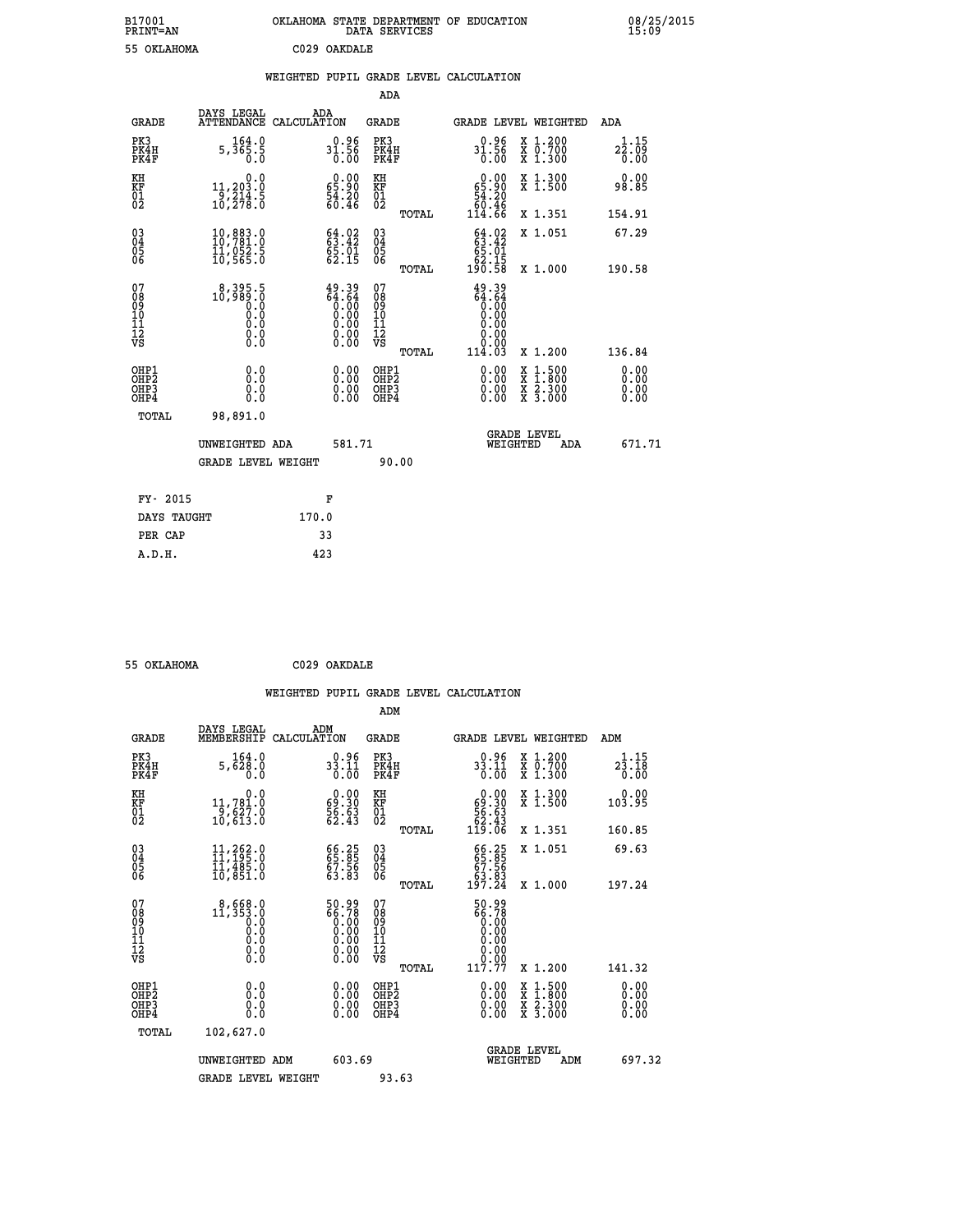| B17001<br><b>PRINT=AN</b> | OKLAHOMA STATE DEPARTMENT OF EDUCATION<br>SERVICES<br>DATA | 08/25/2015<br>15:09 |
|---------------------------|------------------------------------------------------------|---------------------|
| 55<br>OKLAHOMA            | C074<br>CRUTCHO                                            |                     |

| 55 OKLAHOMA                              |                                                                                                |       | C074 CRUTCHO                                                         |                                        |       |                                                                                 |                                                                                                                                              |                                     |
|------------------------------------------|------------------------------------------------------------------------------------------------|-------|----------------------------------------------------------------------|----------------------------------------|-------|---------------------------------------------------------------------------------|----------------------------------------------------------------------------------------------------------------------------------------------|-------------------------------------|
|                                          |                                                                                                |       |                                                                      |                                        |       | WEIGHTED PUPIL GRADE LEVEL CALCULATION                                          |                                                                                                                                              |                                     |
|                                          |                                                                                                |       |                                                                      | ADA                                    |       |                                                                                 |                                                                                                                                              |                                     |
| <b>GRADE</b>                             | DAYS LEGAL ADA ATTENDANCE CALCULATION                                                          |       |                                                                      | GRADE                                  |       |                                                                                 | GRADE LEVEL WEIGHTED                                                                                                                         | ADA                                 |
| PK3<br>PK4H<br>PK4F                      | 874.5<br>0.0<br>4,064.0                                                                        |       | 5.14<br>23.91                                                        | PK3<br>PK4H<br>PK4F                    |       | $\frac{5.14}{0.00}$<br>23.91                                                    | X 1.200<br>X 0.700<br>X 1.300                                                                                                                | 6.17<br>0.00<br>31.08               |
| KH<br>KF<br>01<br>02                     | 0.0<br>9,999:0<br>8,803:0<br>8,203:0                                                           |       | $0.00$<br>58.82<br>$\frac{40.02}{48.25}$                             | KH<br>KF<br>01<br>02                   |       | $0.00$<br>58.82<br>$\frac{40.02}{48.25}$<br>88.27                               | X 1.300<br>X 1.500                                                                                                                           | 0.00<br>88.23                       |
|                                          |                                                                                                |       |                                                                      |                                        | TOTAL |                                                                                 | X 1.351                                                                                                                                      | 119.25                              |
| $^{03}_{04}$<br>Ŏ5<br>ŌĞ                 | $7,780.0$<br>4,583.5<br>4,644.0<br>5,108.0                                                     |       | $\frac{45.76}{26.96}$<br>$\frac{27.32}{30.05}$                       | $^{03}_{04}$<br>Ŏ5<br>06               |       | $\begin{smallmatrix} 45.76\\ 26.96\\ 27.32\\ 30.05\\ 84.33\\ \end{smallmatrix}$ | X 1.051                                                                                                                                      | 48.09                               |
|                                          |                                                                                                |       |                                                                      |                                        | TOTAL |                                                                                 | X 1.000                                                                                                                                      | 84.33                               |
| 07<br>08<br>09<br>11<br>11<br>12<br>VS   | $6,725.0$<br>3,420.0<br>0.0<br>0.0<br>$\begin{smallmatrix} 0.16 \ 0.0 \ 0.0 \end{smallmatrix}$ |       | $39.56$<br>$20.12$<br>$0.00$<br>$0.00$<br>$0.00$<br>$0.00$<br>$0.00$ | 07<br>08<br>09<br>11<br>11<br>12<br>VS | TOTAL | 39.56<br>20.12<br>0.00<br>0.00<br>0.000000000<br>59.68                          | X 1.200                                                                                                                                      | 71.62                               |
| OHP1<br>OHP2<br>OH <sub>P3</sub><br>OHP4 | 277.5<br>0.0<br>0.0                                                                            |       | $\frac{1}{0}$ : 00<br>0.00<br>0.00                                   | OHP1<br>OHP2<br>OHP3<br>OHP4           |       | $\begin{smallmatrix} 1.63\ 0.00\ 0.00 \end{smallmatrix}$                        | $\begin{smallmatrix} \mathtt{X} & 1\cdot500 \\ \mathtt{X} & 1\cdot800 \\ \mathtt{X} & 2\cdot300 \\ \mathtt{X} & 3\cdot000 \end{smallmatrix}$ | $\frac{2.45}{0.00}$<br>0.00<br>0.00 |
| TOTAL                                    | 62,481.5                                                                                       |       |                                                                      |                                        |       |                                                                                 |                                                                                                                                              |                                     |
|                                          | UNWEIGHTED ADA                                                                                 |       | 367.54                                                               |                                        |       | WEIGHTED                                                                        | <b>GRADE LEVEL</b><br>ADA                                                                                                                    | 451.22                              |
|                                          | <b>GRADE LEVEL WEIGHT</b>                                                                      |       |                                                                      |                                        | 83.68 |                                                                                 |                                                                                                                                              |                                     |
| FY- 2015                                 |                                                                                                |       | F                                                                    |                                        |       |                                                                                 |                                                                                                                                              |                                     |
| DAYS TAUGHT                              |                                                                                                | 170.0 |                                                                      |                                        |       |                                                                                 |                                                                                                                                              |                                     |
| PER CAP                                  |                                                                                                |       | 0                                                                    |                                        |       |                                                                                 |                                                                                                                                              |                                     |
| A.D.H.                                   |                                                                                                |       | $\mathbf{0}$                                                         |                                        |       |                                                                                 |                                                                                                                                              |                                     |

| -- | - --- - -- - - - - |  |
|----|--------------------|--|

 **55 OKLAHOMA C074 CRUTCHO**

| <b>GRADE</b>                                                     | DAYS LEGAL<br>MEMBERSHIP                                                                                                 | ADM<br>CALCULATION                                                                      | <b>GRADE</b>                                        |       |                                                                                                                                                                                                                                                                                                                                          |                                | GRADE LEVEL WEIGHTED                     | ADM                                |  |
|------------------------------------------------------------------|--------------------------------------------------------------------------------------------------------------------------|-----------------------------------------------------------------------------------------|-----------------------------------------------------|-------|------------------------------------------------------------------------------------------------------------------------------------------------------------------------------------------------------------------------------------------------------------------------------------------------------------------------------------------|--------------------------------|------------------------------------------|------------------------------------|--|
| PK3<br>PK4H<br>PK4F                                              | 905.0<br>0.0<br>4,390.0                                                                                                  | $\begin{smallmatrix}5.32\0.00\\25.82\end{smallmatrix}$                                  | PK3<br>PK4H<br>PK4F                                 |       | 5.32<br>25.82                                                                                                                                                                                                                                                                                                                            |                                | X 1.200<br>X 0.700<br>X 1.300            | 6.38<br>$\frac{0.00}{33.57}$       |  |
| KH<br>KF<br>01<br>02                                             | 0.0<br>10,695.0<br>7,232.0<br>8,675.0                                                                                    | $\begin{smallmatrix} 0.00\\ 62.91\\ 42.54\\ 51.03 \end{smallmatrix}$                    | KH<br>KF<br>01<br>02                                |       | $\begin{smallmatrix} 0.00\\ 62.91\\ 42.54\\ 51.03\\ 93.57 \end{smallmatrix}$                                                                                                                                                                                                                                                             |                                | X 1.300<br>X 1.500                       | 0.00<br>94.37                      |  |
|                                                                  |                                                                                                                          |                                                                                         |                                                     | TOTAL |                                                                                                                                                                                                                                                                                                                                          |                                | X 1.351                                  | 126.41                             |  |
| $\begin{matrix} 03 \\ 04 \\ 05 \\ 06 \end{matrix}$               | $\begin{smallmatrix} 8 & 2 & 8 & 5 & 0 \\ 4 & 8 & 2 & 2 & 0 \\ 4 & 8 & 9 & 0 & 0 \\ 5 & 4 & 4 & 8 & 0 \end{smallmatrix}$ | $\frac{48.74}{28.36}$<br>$\frac{28.76}{32.05}$                                          | $\begin{array}{c} 03 \\ 04 \\ 05 \\ 06 \end{array}$ |       | $\begin{smallmatrix} 48.74\ 28.36\ 28.76\ 28.76\ 32.05\ 89.17 \end{smallmatrix}$                                                                                                                                                                                                                                                         |                                | X 1.051                                  | 51.23                              |  |
|                                                                  |                                                                                                                          |                                                                                         |                                                     | TOTAL |                                                                                                                                                                                                                                                                                                                                          |                                | X 1.000                                  | 89.17                              |  |
| 07<br>08<br>09<br>11<br>11<br>12<br>VS                           | $\left.\begin{smallmatrix}7,136.0\\3,715.0\\0.0\\0.0\\0.0\\0.0\\0.0\end{smallmatrix}\right.$                             | $\begin{smallmatrix} 41.98\\21.85\\0.00\\0.00\\0.00\\0.00\\0.00\\0.00\end{smallmatrix}$ | 07<br>08<br>09<br>11<br>11<br>12<br>VS              | TOTAL | $\begin{smallmatrix} 41.98 \\[-4pt] 21.85 \\[-4pt] 0.00 \\[-4pt] 0.00 \\[-4pt] 0.00 \\[-4pt] 0.00 \\[-4pt] 0.00 \\[-4pt] 0.00 \\[-4pt] 0.00 \\[-4pt] 0.00 \\[-4pt] 0.00 \\[-4pt] 0.00 \\[-4pt] 0.00 \\[-4pt] 0.00 \\[-4pt] 0.00 \\[-4pt] 0.00 \\[-4pt] 0.00 \\[-4pt] 0.00 \\[-4pt] 0.00 \\[-4pt] 0.00 \\[-4pt] 0.00 \\[-4pt] 0$<br>63.83 |                                | X 1.200                                  | 76.60                              |  |
| OHP1<br>OH <sub>P</sub> <sub>2</sub><br>OH <sub>P3</sub><br>OHP4 | 285.0<br>0.0<br>0.0<br>Ŏ.Ŏ                                                                                               | $\substack{1.68 \\ 0.00}$<br>0.00                                                       | OHP1<br>OHP <sub>2</sub><br>OHP3<br>OHP4            |       | $\begin{smallmatrix} 1.68\ 0.00\ 0.00 \end{smallmatrix}$                                                                                                                                                                                                                                                                                 |                                | X 1:500<br>X 1:800<br>X 2:300<br>X 3:000 | 2.52<br>$\overline{0}$ .00<br>0.00 |  |
| TOTAL                                                            | 66,478.0                                                                                                                 |                                                                                         |                                                     |       |                                                                                                                                                                                                                                                                                                                                          |                                |                                          |                                    |  |
|                                                                  | UNWEIGHTED ADM                                                                                                           | 391.04                                                                                  |                                                     |       |                                                                                                                                                                                                                                                                                                                                          | <b>GRADE LEVEL</b><br>WEIGHTED | ADM                                      | 480.25                             |  |
|                                                                  | <b>GRADE LEVEL WEIGHT</b>                                                                                                |                                                                                         | 89.21                                               |       |                                                                                                                                                                                                                                                                                                                                          |                                |                                          |                                    |  |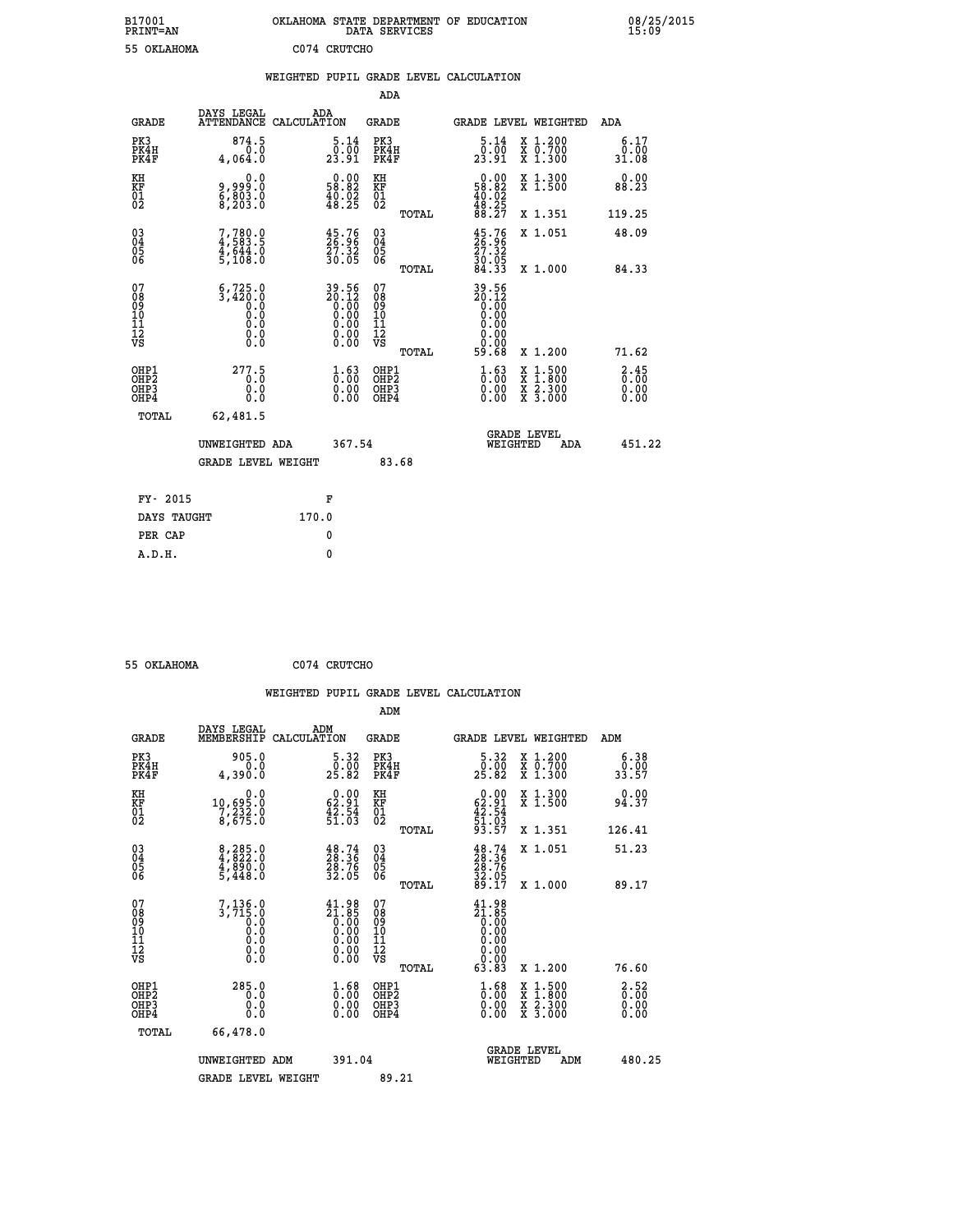| ın | ת ביטש<br>$\sim$<br>$\sim$ |  |
|----|----------------------------|--|
|    |                            |  |
|    |                            |  |

|                                                                    |                                                            |                                                                                                         | ADA                                    |       |                                                              |                                                                                                                                              |                               |
|--------------------------------------------------------------------|------------------------------------------------------------|---------------------------------------------------------------------------------------------------------|----------------------------------------|-------|--------------------------------------------------------------|----------------------------------------------------------------------------------------------------------------------------------------------|-------------------------------|
| <b>GRADE</b>                                                       | DAYS LEGAL                                                 | ADA<br>ATTENDANCE CALCULATION                                                                           | <b>GRADE</b>                           |       | <b>GRADE LEVEL WEIGHTED</b>                                  |                                                                                                                                              | ADA                           |
| PK3<br>PK4H<br>PK4F                                                | 0.0<br>0.0<br>Ō.Ō                                          | 0.00<br>$0.00$<br>0.00                                                                                  | PK3<br>PK4H<br>PK4F                    |       | $\begin{smallmatrix} 0.00 \\ 0.00 \\ 0.00 \end{smallmatrix}$ | X 1.200<br>X 0.700<br>X 1.300                                                                                                                | 0.00<br>0.00<br>0.00          |
| KH<br>KF<br>01<br>02                                               | 0.0<br>0.0<br>$\S.$                                        | $\begin{smallmatrix} 0.00 \ 0.00 \ 0.00 \ 0.00 \end{smallmatrix}$                                       | KH<br>KF<br>01<br>02                   |       | 0.00                                                         | X 1.300<br>X 1.500                                                                                                                           | 0.00<br>0.00                  |
|                                                                    |                                                            |                                                                                                         |                                        | TOTAL | 0.00                                                         | X 1.351                                                                                                                                      | 0.00                          |
| $\begin{smallmatrix} 03 \\[-4pt] 04 \end{smallmatrix}$<br>Ŏ5<br>06 | 0.0<br>0.0<br>16,054.0                                     | $\begin{smallmatrix} 0.00\\ 0.00\\ 0.00\\ 94.44 \end{smallmatrix}$                                      | $\substack{03 \\ 04}$<br>Ŏ5<br>06      |       | 0.00<br>$0.00$<br>$94.44$<br>$94.44$                         | X 1.051                                                                                                                                      | 0.00                          |
|                                                                    |                                                            |                                                                                                         |                                        | TOTAL |                                                              | X 1.000                                                                                                                                      | 94.44                         |
| 07<br>08<br>09<br>101<br>11<br>12<br>VS                            | $18,043.5$<br>15, 344.5<br>0.0<br>0.0<br>Ŏ.Ŏ<br>$\S.$ $\S$ | $\begin{smallmatrix} 106.14\\ 90.26\\ 0.00\\ 0.00\\ 0.00\\ 0.00\\ 0.00\\ 0.00\\ 0.00 \end{smallmatrix}$ | 07<br>08<br>09<br>11<br>11<br>12<br>VS |       | 106.14<br>ត្តី÷្តុំខ្លឹ<br>0.00<br>0.00<br>0.00<br>0.00      |                                                                                                                                              |                               |
|                                                                    |                                                            |                                                                                                         |                                        | TOTAL | 196.40                                                       | X 1.200                                                                                                                                      | 235.68                        |
| OHP1<br>OHP <sub>2</sub><br>OH <sub>P3</sub><br>OHP4               | 0.0<br>0.0<br>0.0                                          | 0.00<br>$\begin{smallmatrix} 0.00 \ 0.00 \end{smallmatrix}$                                             | OHP1<br>OHP2<br>OHP <sub>3</sub>       |       | 0.00<br>0.00                                                 | $\begin{smallmatrix} \mathtt{X} & 1\cdot500 \\ \mathtt{X} & 1\cdot800 \\ \mathtt{X} & 2\cdot300 \\ \mathtt{X} & 3\cdot000 \end{smallmatrix}$ | 0.00<br>Ō. ŌŌ<br>0.00<br>Ŏ.ŎŎ |
| TOTAL                                                              | 49,442.0                                                   |                                                                                                         |                                        |       |                                                              |                                                                                                                                              |                               |
|                                                                    | UNWEIGHTED ADA                                             | 290.84                                                                                                  |                                        |       | WEIGHTED                                                     | <b>GRADE LEVEL</b><br>ADA                                                                                                                    | 330.12                        |
|                                                                    | GRADE LEVEL WEIGHT                                         |                                                                                                         |                                        | 39.28 |                                                              |                                                                                                                                              |                               |
| FY- 2015                                                           |                                                            | F                                                                                                       |                                        |       |                                                              |                                                                                                                                              |                               |
| DAYS TAUGHT                                                        |                                                            | 170.0                                                                                                   |                                        |       |                                                              |                                                                                                                                              |                               |
| PER CAP                                                            |                                                            | 0                                                                                                       |                                        |       |                                                              |                                                                                                                                              |                               |

| OKLAHOMA |  |  |  |  |
|----------|--|--|--|--|
|          |  |  |  |  |
|          |  |  |  |  |

 **A.D.H. 0**

#### **55 OKLAHOMA E001 OKC CHARTER: INDEPENDENCE MS**

|                                                    |                                                                                                         |                                                                                                                    | ADM                                                |       |                                                                                                                                                                                                                                                                                |                                          |     |                      |  |
|----------------------------------------------------|---------------------------------------------------------------------------------------------------------|--------------------------------------------------------------------------------------------------------------------|----------------------------------------------------|-------|--------------------------------------------------------------------------------------------------------------------------------------------------------------------------------------------------------------------------------------------------------------------------------|------------------------------------------|-----|----------------------|--|
| <b>GRADE</b>                                       | DAYS LEGAL<br>MEMBERSHIP                                                                                | ADM<br>CALCULATION                                                                                                 | <b>GRADE</b>                                       |       | <b>GRADE LEVEL WEIGHTED</b>                                                                                                                                                                                                                                                    |                                          |     | ADM                  |  |
| PK3<br>PK4H<br>PK4F                                | 0.0<br>0.000                                                                                            | 0.00<br>$\begin{smallmatrix} 0.00 \ 0.00 \end{smallmatrix}$                                                        | PK3<br>PK4H<br>PK4F                                |       | $\begin{smallmatrix} 0.00 \\ 0.00 \\ 0.00 \end{smallmatrix}$                                                                                                                                                                                                                   | X 1.200<br>X 0.700<br>X 1.300            |     | 0.00<br>0.00<br>0.00 |  |
| KH<br>KF<br>01<br>02                               | 0.0<br>$\begin{smallmatrix} 0.0 & 0 \ 0.0 & 0 \ 0.0 & 0 \end{smallmatrix}$                              | $\begin{smallmatrix} 0.00 \ 0.00 \ 0.00 \ 0.00 \end{smallmatrix}$                                                  | KH<br>KF<br>01<br>02                               |       | $\begin{smallmatrix} 0.00 \ 0.00 \ 0.00 \ 0.00 \ 0.00 \ 0.00 \end{smallmatrix}$                                                                                                                                                                                                | X 1.300<br>X 1.500                       |     | 0.00<br>0.00         |  |
|                                                    |                                                                                                         |                                                                                                                    |                                                    | TOTAL |                                                                                                                                                                                                                                                                                | X 1.351                                  |     | 0.00                 |  |
| $\begin{matrix} 03 \\ 04 \\ 05 \\ 06 \end{matrix}$ | 0.0<br>0.0<br>16, 496.0                                                                                 | $\begin{smallmatrix} 0.00\\ 0.00\\ 0.00\\ 0.00\\ 7.04 \end{smallmatrix}$                                           | $\begin{matrix} 03 \\ 04 \\ 05 \\ 06 \end{matrix}$ |       | $0.00$<br>0.00<br>97.04                                                                                                                                                                                                                                                        | X 1.051                                  |     | 0.00                 |  |
|                                                    |                                                                                                         |                                                                                                                    |                                                    | TOTAL | 97.04                                                                                                                                                                                                                                                                          | X 1.000                                  |     | 97.04                |  |
| 07<br>08<br>09<br>10<br>11<br>11<br>12<br>VS       | $\begin{smallmatrix} 18,525.0\\ 15,881.0\\ 0.0\\ 0.0\\ 0.0\\ 0.0\\ 0.0\\ 0.0\\ 0.0\\ \end{smallmatrix}$ | $\begin{smallmatrix} 108.97\ 93.42\ 0.00\ 0.00\ 0.00\ 0.00\ 0.00\ 0.00\ 0.00\ 0.00\ 0.00\ 0.00\ \end{smallmatrix}$ | 07<br>08<br>09<br>01<br>11<br>11<br>12<br>VS       | TOTAL | 108.97<br>93.42<br>0.00<br>0.00<br>0.00<br>$\begin{array}{c} \text{\scriptsize{0.00}}\ \text{\scriptsize{0.00}}\ \text{\scriptsize{202.39}}\ \end{array}$                                                                                                                      | X 1.200                                  |     | 242.87               |  |
| OHP1<br>OHP2<br>OH <sub>P3</sub><br>OHP4           | 0.0<br>0.000                                                                                            | $\begin{smallmatrix} 0.00 \ 0.00 \ 0.00 \ 0.00 \end{smallmatrix}$                                                  | OHP1<br>OHP2<br>OHP3<br>OHP4                       |       | $\begin{smallmatrix} 0.00 & 0.00 & 0.00 & 0.00 & 0.00 & 0.00 & 0.00 & 0.00 & 0.00 & 0.00 & 0.00 & 0.00 & 0.00 & 0.00 & 0.00 & 0.00 & 0.00 & 0.00 & 0.00 & 0.00 & 0.00 & 0.00 & 0.00 & 0.00 & 0.00 & 0.00 & 0.00 & 0.00 & 0.00 & 0.00 & 0.00 & 0.00 & 0.00 & 0.00 & 0.00 & 0.0$ | X 1:500<br>X 1:800<br>X 2:300<br>X 3:000 |     | 0.00<br>0.00<br>0.00 |  |
| TOTAL                                              | 50,902.0                                                                                                |                                                                                                                    |                                                    |       |                                                                                                                                                                                                                                                                                |                                          |     |                      |  |
|                                                    | UNWEIGHTED ADM                                                                                          | 299.43                                                                                                             |                                                    |       | WEIGHTED                                                                                                                                                                                                                                                                       | <b>GRADE LEVEL</b>                       | ADM | 339.91               |  |
|                                                    | <b>GRADE LEVEL WEIGHT</b>                                                                               |                                                                                                                    | 40.48                                              |       |                                                                                                                                                                                                                                                                                |                                          |     |                      |  |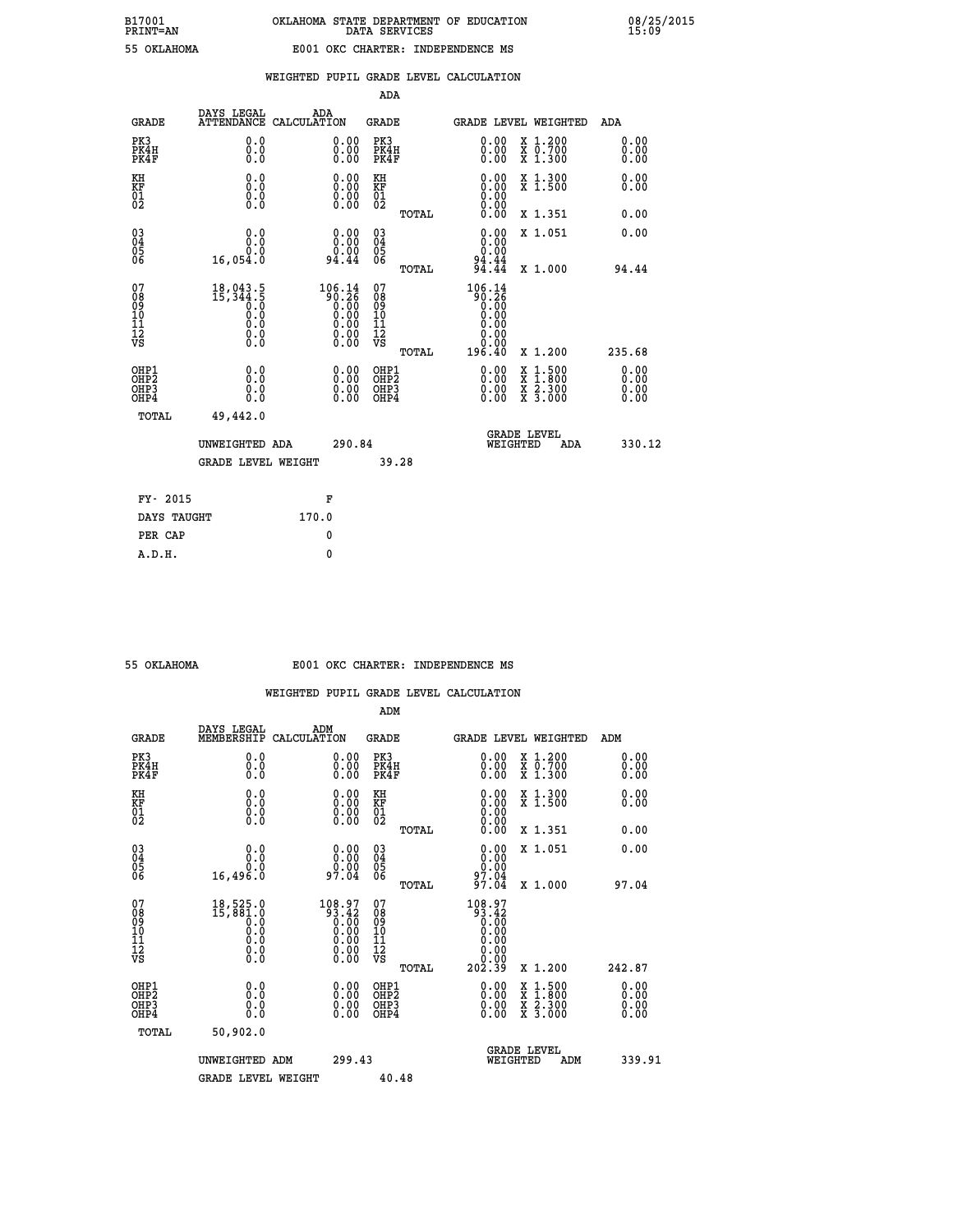| EE OUT AUOMA |  |
|--------------|--|

|  |  | WEIGHTED PUPIL GRADE LEVEL CALCULATION |
|--|--|----------------------------------------|
|  |  |                                        |

|                                                                    |                                                                                              |                                                                              |        | ADA                                       |       |                                                                                                       |                                          |                              |
|--------------------------------------------------------------------|----------------------------------------------------------------------------------------------|------------------------------------------------------------------------------|--------|-------------------------------------------|-------|-------------------------------------------------------------------------------------------------------|------------------------------------------|------------------------------|
| <b>GRADE</b>                                                       | DAYS LEGAL                                                                                   | ADA<br>ATTENDANCE CALCULATION                                                |        | <b>GRADE</b>                              |       | GRADE LEVEL WEIGHTED                                                                                  |                                          | ADA                          |
| PK3<br>PK4H<br>PK4F                                                | 0.0<br>0.0<br>Ō.Ō                                                                            | $\begin{smallmatrix} 0.00 \ 0.00 \ 0.00 \end{smallmatrix}$                   |        | PK3<br>PK4H<br>PK4F                       |       | 0.00<br>0.00                                                                                          | X 1.200<br>X 0.700<br>X 1.300            | 0.00<br>0.00<br>0.00         |
| KH<br>KF<br>01<br>02                                               | 0.0<br>0.0<br>$\S.$                                                                          | 0.0000<br>$\begin{smallmatrix} 0.00 & 0.00 \\ 0.00 & 0.00 \end{smallmatrix}$ |        | KH<br>KF<br>01<br>02                      |       | 0.00<br>0:00<br>0:00<br>0:00                                                                          | X 1.300<br>X 1.500                       | 0.00<br>0.00                 |
|                                                                    |                                                                                              |                                                                              |        |                                           | TOTAL | 0.00                                                                                                  | X 1.351                                  | 0.00                         |
| $\begin{smallmatrix} 03 \\[-4pt] 04 \end{smallmatrix}$<br>05<br>06 | $\frac{1}{1}, \frac{877}{255}.\overset{5}{0} \\ \frac{1}{3}, \frac{924}{535}.\overset{5}{0}$ | $\begin{array}{c} 11.96 \\ 7.99 \\ 12.26 \\ 22.52 \end{array}$               |        | $\substack{03 \\ 04}$<br>05<br>06         |       | $\begin{array}{l} 11 \cdot 96 \\ 7 \cdot 99 \\ 12 \cdot 26 \\ 22 \cdot 52 \\ 42 \cdot 77 \end{array}$ | X 1.051                                  | 12.57                        |
|                                                                    |                                                                                              |                                                                              |        |                                           | TOTAL |                                                                                                       | X 1.000                                  | 42.77                        |
| 07<br>08901112<br>1112<br>VS                                       | $4,469.0$<br>$9,099.0$<br>$9,155.5$<br>$8,336.5$<br>$8,501.0$<br>$0.0$                       | 28.46<br>29.17<br>57.96<br>58.32<br>53.10<br>54.15<br>54.15                  |        | 07<br>08<br>09<br>11<br>11<br>12<br>VS    |       | 28.46<br>29.17<br>57.96<br>58.32<br>53.10<br>54.15<br>0.00                                            |                                          |                              |
|                                                                    |                                                                                              |                                                                              |        |                                           | TOTAL | 281.16                                                                                                | X 1.200                                  | 337.39                       |
| OHP1<br>OH <sub>P</sub> 2<br>OH <sub>P3</sub><br>OH <sub>P4</sub>  | 0.0<br>0.0<br>0.0                                                                            | 0.00<br>$\begin{smallmatrix} 0.00 \ 0.00 \end{smallmatrix}$                  |        | OHP1<br>OH <sub>P</sub> 2<br>OHP3<br>OHP4 |       | 0.00<br>0.00<br>0.00                                                                                  | X 1:500<br>X 1:800<br>X 2:300<br>X 3:000 | 0.00<br>0.00<br>0.00<br>0.00 |
| TOTAL                                                              | 52,733.0                                                                                     |                                                                              |        |                                           |       |                                                                                                       |                                          |                              |
|                                                                    | UNWEIGHTED ADA                                                                               |                                                                              | 335.89 |                                           |       |                                                                                                       | GRADE LEVEL<br>WEIGHTED<br>ADA           | 392.73                       |
|                                                                    | <b>GRADE LEVEL WEIGHT</b>                                                                    |                                                                              |        | 56.84                                     |       |                                                                                                       |                                          |                              |
| FY- 2015                                                           |                                                                                              | F                                                                            |        |                                           |       |                                                                                                       |                                          |                              |
| DAYS TAUGHT                                                        |                                                                                              | 157.0                                                                        |        |                                           |       |                                                                                                       |                                          |                              |
| PER CAP                                                            |                                                                                              | 33                                                                           |        |                                           |       |                                                                                                       |                                          |                              |

### **55 OKLAHOMA E002 OKC CHARTER: SEEWORTH ACADEMY**

|                                           |                                                                                                     |                                                                   | ADM                                                 |       |                                                                         |                                          |                              |
|-------------------------------------------|-----------------------------------------------------------------------------------------------------|-------------------------------------------------------------------|-----------------------------------------------------|-------|-------------------------------------------------------------------------|------------------------------------------|------------------------------|
| <b>GRADE</b>                              | DAYS LEGAL<br>MEMBERSHIP                                                                            | ADM<br>CALCULATION                                                | <b>GRADE</b>                                        |       |                                                                         | <b>GRADE LEVEL WEIGHTED</b>              | ADM                          |
| PK3<br>PK4H<br>PK4F                       | 0.0<br>0.0<br>0.0                                                                                   | 0.00<br>$\begin{smallmatrix} 0.00 \ 0.00 \end{smallmatrix}$       | PK3<br>PK4H<br>PK4F                                 |       | $\begin{smallmatrix} 0.00 \\ 0.00 \\ 0.00 \end{smallmatrix}$            | X 1.200<br>X 0.700<br>X 1.300            | 0.00<br>0.00<br>0.00         |
| KH<br>KF<br>01<br>02                      | 0.0<br>0.0<br>$\S.$                                                                                 | $\begin{smallmatrix} 0.00 \ 0.00 \ 0.00 \ 0.00 \end{smallmatrix}$ | KH<br>KF<br>01<br>02                                |       | $0.00$<br>$0.00$<br>$0.00$                                              | X 1.300<br>X 1.500                       | 0.00<br>0.00                 |
|                                           |                                                                                                     |                                                                   |                                                     | TOTAL | 0.00                                                                    | X 1.351                                  | 0.00                         |
| 03<br>04<br>05<br>06                      | 2,062.0<br>1,351.0<br>2,119.0<br>4,320.0                                                            | $\begin{array}{r} 13.13 \\ 8.61 \\ 13.50 \\ 27.52 \end{array}$    | $\begin{array}{c} 03 \\ 04 \\ 05 \\ 06 \end{array}$ |       | $\begin{array}{r} 13.13 \\ 8.61 \\ 13.50 \\ 27.52 \\ 49.63 \end{array}$ | X 1.051                                  | 13.80                        |
|                                           |                                                                                                     |                                                                   |                                                     | TOTAL |                                                                         | X 1.000                                  | 49.63                        |
| 07<br>08<br>09<br>101<br>112<br>VS        | $\begin{smallmatrix}5,699.0\\5,612.0\\11,656.0\\12,234.0\\11,413.0\\12,288.0\\0.0\end{smallmatrix}$ | 36.30<br>35.75<br>74.24<br>77.92<br>78.27<br>78.27                | 07<br>08<br>09<br>11<br>11<br>12<br>VS              |       | 36.30<br>35.75<br>74.24<br>77.92<br>78.27<br>78.27                      |                                          |                              |
|                                           |                                                                                                     |                                                                   |                                                     | TOTAL | 375.17                                                                  | X 1.200                                  | 450.20                       |
| OHP1<br>OHP2<br>OH <sub>P</sub> 3<br>OHP4 | 0.0<br>0.000                                                                                        | $0.00$<br>$0.00$<br>0.00                                          | OHP1<br>OHP2<br>OHP <sub>3</sub>                    |       | $0.00$<br>$0.00$<br>0.00                                                | X 1:500<br>X 1:800<br>X 2:300<br>X 3:000 | 0.00<br>0.00<br>0.00<br>0.00 |
| TOTAL                                     | 68,754.0                                                                                            |                                                                   |                                                     |       |                                                                         |                                          |                              |
|                                           | UNWEIGHTED ADM                                                                                      | 437.93                                                            |                                                     |       | WEIGHTED                                                                | <b>GRADE LEVEL</b><br>ADM                | 513.63                       |
|                                           | <b>GRADE LEVEL WEIGHT</b>                                                                           |                                                                   | 75.70                                               |       |                                                                         |                                          |                              |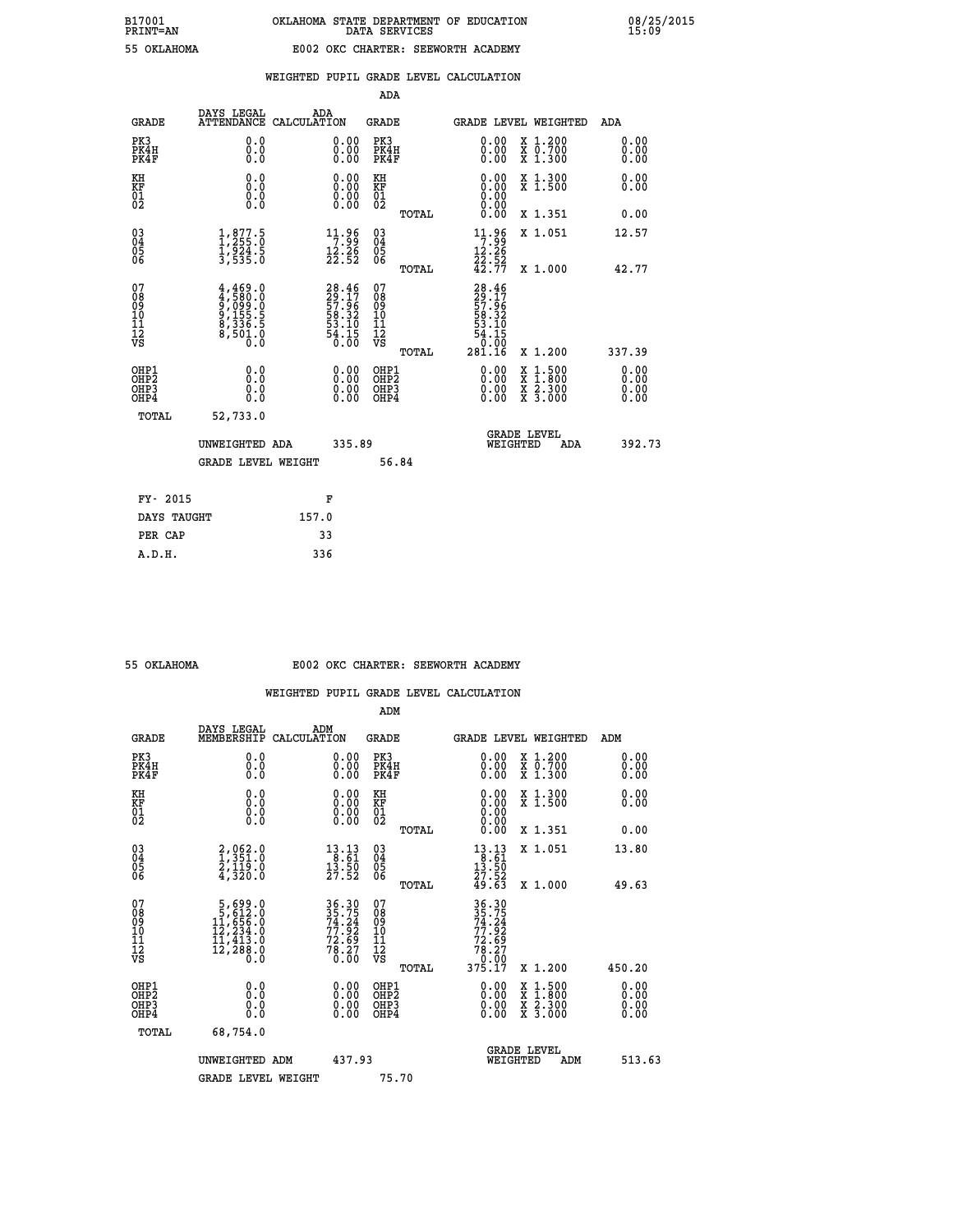|                                                    |                                                                           |                    |                                                                                                      | ADA                                                |       |                                                                                    |   |                                          |                              |
|----------------------------------------------------|---------------------------------------------------------------------------|--------------------|------------------------------------------------------------------------------------------------------|----------------------------------------------------|-------|------------------------------------------------------------------------------------|---|------------------------------------------|------------------------------|
| <b>GRADE</b>                                       | DAYS LEGAL<br><b>ATTENDANCE</b>                                           | ADA<br>CALCULATION |                                                                                                      | GRADE                                              |       |                                                                                    |   | <b>GRADE LEVEL WEIGHTED</b>              | <b>ADA</b>                   |
| PK3<br>PK4H<br>PK4F                                | 0.0<br>0.0<br>3,298.0                                                     |                    | 0.00<br>$\begin{smallmatrix} 0.00 \\ 19.17 \end{smallmatrix}$                                        | PK3<br>PK4H<br>PK4F                                |       | 0.00<br>0.00<br>19.17                                                              |   | X 1.200<br>X 0.700<br>X 1.300            | 0.00<br>0.00<br>24.92        |
| KH<br><b>KF</b><br>01<br>02                        | $\begin{smallmatrix}&&&0.0\\7,015.0\\10,029.5\\11,278.5\end{smallmatrix}$ |                    | $0.00$<br>40.78<br>$\frac{58.31}{65.57}$                                                             | KH<br>KF<br>01<br>02                               |       | $\begin{smallmatrix}&&0.00\\40.78\\58.31\\65.57\\123.88\end{smallmatrix}$          |   | X 1.300<br>X 1.500                       | 0.00<br>61.17                |
|                                                    |                                                                           |                    |                                                                                                      |                                                    | TOTAL |                                                                                    |   | X 1.351                                  | 167.36                       |
| $\begin{matrix} 03 \\ 04 \\ 05 \\ 06 \end{matrix}$ | $7,724.0$<br>$7,480.0$<br>$7,394.5$<br>$0.0$                              |                    | 44.91<br>99.24<br>0.00                                                                               | $\begin{matrix} 03 \\ 04 \\ 05 \\ 06 \end{matrix}$ |       | $44.91$<br>$43.49$<br>$\begin{smallmatrix} 42.59\\ 0.00\\ 86.48 \end{smallmatrix}$ |   | X 1.051                                  | 47.20                        |
|                                                    |                                                                           |                    |                                                                                                      |                                                    | TOTAL |                                                                                    |   | X 1.000                                  | 86.48                        |
| 07<br>08<br>09<br>101<br>11<br>12<br>VS            | $\S.$ $\S$                                                                |                    | $\begin{smallmatrix} 0.00 \ 0.00 \ 0.00 \ 0.00 \ 0.00 \ 0.00 \ 0.00 \ 0.00 \ 0.00 \end{smallmatrix}$ | 07<br>08<br>09<br>11<br>11<br>12<br>VS             |       | 0.00<br>0:00<br>0:00<br>0:00<br>0:00<br>0.00<br>0.00                               |   |                                          |                              |
|                                                    |                                                                           |                    |                                                                                                      |                                                    | TOTAL | 0.00                                                                               |   | X 1.200                                  | 0.00                         |
| OHP1<br>OHP2<br>OH <sub>P</sub> 3<br>OHP4          | 0.0<br>0.0<br>0.0                                                         |                    | 0.00<br>$0.00$<br>0.00                                                                               | OHP1<br>OHP2<br>OHP3<br>OHP4                       |       | $0.00$<br>$0.00$<br>0.00                                                           | X | $1.500$<br>$1.800$<br>X 2.300<br>X 3.000 | 0.00<br>0.00<br>0.00<br>0.00 |
| TOTAL                                              | 54,219.5                                                                  |                    |                                                                                                      |                                                    |       |                                                                                    |   |                                          |                              |
|                                                    | UNWEIGHTED ADA                                                            |                    | 315.22                                                                                               |                                                    |       | WEIGHTED                                                                           |   | <b>GRADE LEVEL</b><br>ADA                | 387.13                       |
|                                                    | <b>GRADE LEVEL WEIGHT</b>                                                 |                    |                                                                                                      |                                                    | 71.91 |                                                                                    |   |                                          |                              |
| FY- 2015                                           |                                                                           |                    | F                                                                                                    |                                                    |       |                                                                                    |   |                                          |                              |
| DAYS TAUGHT                                        |                                                                           | 172.0              |                                                                                                      |                                                    |       |                                                                                    |   |                                          |                              |
|                                                    |                                                                           |                    |                                                                                                      |                                                    |       |                                                                                    |   |                                          |                              |

| 55 OKTAHOMA |
|-------------|
|             |

 **PER CAP 0 A.D.H. 0**

### **55 OKLAHOMA E003 OKC CHARTER: HUPFELD/W VILLAGE**

|                                    |                                                                                                   |                                                                                               | ADM                                                |       |                                                                               |                                          |                       |
|------------------------------------|---------------------------------------------------------------------------------------------------|-----------------------------------------------------------------------------------------------|----------------------------------------------------|-------|-------------------------------------------------------------------------------|------------------------------------------|-----------------------|
| <b>GRADE</b>                       | DAYS LEGAL<br>MEMBERSHIP                                                                          | ADM<br>CALCULATION                                                                            | <b>GRADE</b>                                       |       |                                                                               | <b>GRADE LEVEL WEIGHTED</b>              | ADM                   |
| PK3<br>PK4H<br>PK4F                | 0.0<br>0.0<br>3,439.0                                                                             | $\begin{smallmatrix} 0.00\\ 0.00\\ 19.99 \end{smallmatrix}$                                   | PK3<br>PK4H<br>PK4F                                |       | $\begin{smallmatrix} 0.00\\ 0.00\\ 19.99 \end{smallmatrix}$                   | X 1.200<br>X 0.700<br>X 1.300            | 0.00<br>ŏ:ŏŏ<br>25:99 |
| KH<br>KF<br>01<br>02               | 0.0<br>7,431.0<br>10,552.0<br>11,674.0                                                            | $\begin{smallmatrix} 0.00\\ 43.20\\ 61.35\\ 67.87 \end{smallmatrix}$                          | KH<br>KF<br>01<br>02                               |       | $\begin{smallmatrix}&&0.00\\ 43.20\\ 61.35\\ 67.87\\ 129.22\end{smallmatrix}$ | X 1.300<br>X 1.500                       | 0.00<br>64.80         |
|                                    |                                                                                                   |                                                                                               |                                                    | TOTAL |                                                                               | X 1.351                                  | 174.58                |
| 03<br>04<br>05<br>06               | 7,888.0<br>7,738.0<br>7,631.0<br>0.0                                                              | 45.86<br>44.37<br>0.00                                                                        | $\begin{matrix} 03 \\ 04 \\ 05 \\ 06 \end{matrix}$ |       | 45.86<br>$44.37$<br>0.00<br>89.36                                             | X 1.051                                  | 48.20                 |
|                                    |                                                                                                   |                                                                                               |                                                    | TOTAL |                                                                               | X 1.000                                  | 89.36                 |
| 07<br>08<br>09<br>101<br>112<br>VS | $\begin{smallmatrix} 0.0 & 0 \ 0.0 & 0 \ 0.0 & 0 \ 0.0 & 0 \ 0.0 & 0 \ 0.0 & 0 \end{smallmatrix}$ | $\begin{smallmatrix} 0.00\ 0.00\ 0.00\ 0.00\ 0.00\ 0.00\ 0.00\ 0.00\ 0.00\ \end{smallmatrix}$ | 07<br>08<br>09<br>11<br>11<br>12<br>VS             |       | 0.00<br>0:00<br>0:00<br>0:00<br>0.00<br>0.00                                  |                                          |                       |
|                                    |                                                                                                   |                                                                                               |                                                    | TOTAL | 0.00                                                                          | X 1.200                                  | 0.00                  |
| OHP1<br>OHP2<br>OHP3<br>OHP4       | 0.0<br>0.000                                                                                      |                                                                                               | OHP1<br>OHP2<br>OHP <sub>3</sub>                   |       | $0.00$<br>$0.00$<br>0.00                                                      | X 1:500<br>X 1:800<br>X 2:300<br>X 3:000 | 0.00<br>0.00<br>0.00  |
| TOTAL                              | 56,353.0                                                                                          |                                                                                               |                                                    |       |                                                                               |                                          |                       |
|                                    | UNWEIGHTED                                                                                        | 327.63<br>ADM                                                                                 |                                                    |       |                                                                               | <b>GRADE LEVEL</b><br>WEIGHTED<br>ADM    | 402.93                |
|                                    | <b>GRADE LEVEL WEIGHT</b>                                                                         |                                                                                               | 75.30                                              |       |                                                                               |                                          |                       |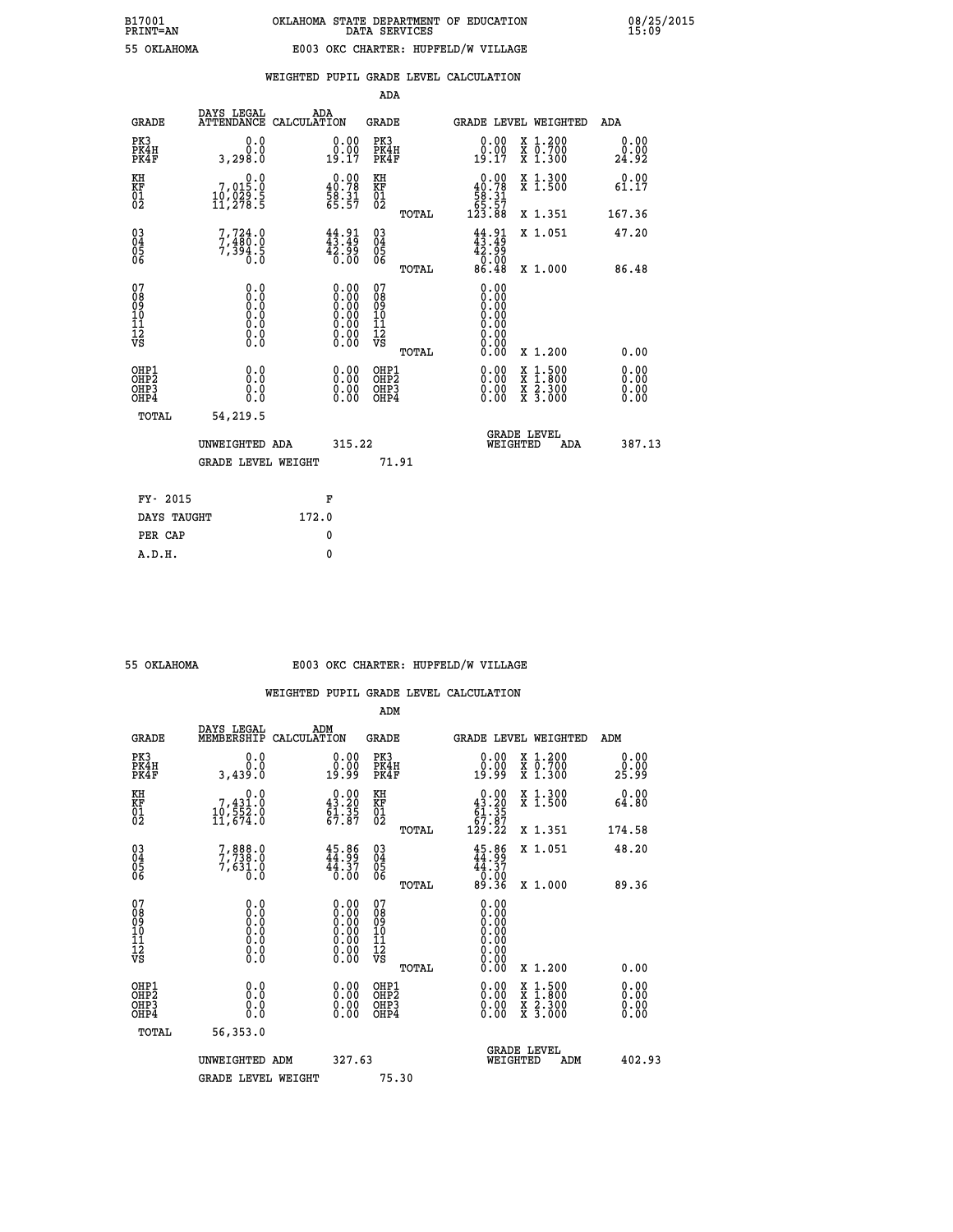|   | PRINT-AN |                            |
|---|----------|----------------------------|
| ᄄ |          | $\Delta V$ T AU $\Delta M$ |

|  |  | WEIGHTED PUPIL GRADE LEVEL CALCULATION |
|--|--|----------------------------------------|
|  |  |                                        |

|                                                                    |                                                                                                                                                     |                                                                    | ADA                                    |       |                                                     |                                          |                               |
|--------------------------------------------------------------------|-----------------------------------------------------------------------------------------------------------------------------------------------------|--------------------------------------------------------------------|----------------------------------------|-------|-----------------------------------------------------|------------------------------------------|-------------------------------|
| <b>GRADE</b>                                                       | DAYS LEGAL<br><b>ATTENDANCE</b>                                                                                                                     | ADA<br>CALCULATION                                                 | <b>GRADE</b>                           |       |                                                     | <b>GRADE LEVEL WEIGHTED</b>              | ADA                           |
| PK3<br>PK4H<br>PK4F                                                | 0.0<br>0.0<br>Ō.Ō                                                                                                                                   | 0.00<br>$\begin{smallmatrix} 0.00 \ 0.00 \end{smallmatrix}$        | PK3<br>PK4H<br>PK4F                    |       | 0.00<br>0.00                                        | X 1.200<br>X 0.700<br>X 1.300            | 0.00<br>0.00<br>0.00          |
| KH<br>KF<br>01<br>02                                               | 0.0<br>0.0<br>$\S.$                                                                                                                                 | $\begin{smallmatrix} 0.00 \ 0.00 \ 0.00 \ 0.00 \end{smallmatrix}$  | KH<br>KF<br>01<br>02                   |       | 0.00<br>0.00000000000                               | X 1.300<br>X 1.500                       | 0.00<br>0.00                  |
|                                                                    |                                                                                                                                                     |                                                                    |                                        | TOTAL | 0.00                                                | X 1.351                                  | 0.00                          |
| $\begin{smallmatrix} 03 \\[-4pt] 04 \end{smallmatrix}$<br>Ŏ5<br>06 | 0.0<br>0.0<br>13,308.5                                                                                                                              | $\begin{smallmatrix} 0.00\\ 0.00\\ 0.00\\ 77.83 \end{smallmatrix}$ | $\substack{03 \\ 04}$<br>Ŏ5<br>06      |       | 0.00<br>$\frac{0.00}{77.83}$                        | X 1.051                                  | 0.00                          |
|                                                                    |                                                                                                                                                     |                                                                    |                                        | TOTAL |                                                     | X 1.000                                  | 77.83                         |
| 07<br>08<br>09<br>101<br>11<br>12<br>VS                            | $\begin{smallmatrix} 12, 878\cdot 5\\ 13, 609\cdot 5\\ 11, 729\cdot 5\\ 11, 435\cdot 5\\ 8, 493\cdot 0\\ 9, 485\cdot 5\\ 0\cdot 0\end{smallmatrix}$ | 75.31<br>79.59<br>68.59<br>66.87<br>49.67<br>49.47<br>55.47        | 07<br>08<br>09<br>11<br>11<br>12<br>VS |       | 75.31<br>79.59<br>68.59<br>66.87<br>49.67<br>49.470 |                                          |                               |
|                                                                    |                                                                                                                                                     |                                                                    |                                        | TOTAL | 395.50                                              | X 1.200                                  | 474.60                        |
| OHP1<br>OHP <sub>2</sub><br>OH <sub>P3</sub><br>OHP4               | 0.0<br>0.000                                                                                                                                        | 0.00<br>$\begin{smallmatrix} 0.00 \ 0.00 \end{smallmatrix}$        | OHP1<br>OHP2<br>OHP <sub>3</sub>       |       | 0.00<br>0.00                                        | X 1:500<br>X 1:800<br>X 2:300<br>X 3:000 | 0.00<br>Ō. ŌŌ<br>0.00<br>0.00 |
| TOTAL                                                              | 80,940.0                                                                                                                                            |                                                                    |                                        |       |                                                     |                                          |                               |
|                                                                    | UNWEIGHTED ADA                                                                                                                                      | 473.33                                                             |                                        |       |                                                     | <b>GRADE LEVEL</b><br>WEIGHTED<br>ADA    | 552.43                        |
|                                                                    | <b>GRADE LEVEL WEIGHT</b>                                                                                                                           |                                                                    |                                        | 79.10 |                                                     |                                          |                               |
| FY- 2015                                                           |                                                                                                                                                     | F                                                                  |                                        |       |                                                     |                                          |                               |
| DAYS TAUGHT                                                        |                                                                                                                                                     | 171.0                                                              |                                        |       |                                                     |                                          |                               |
| PER CAP                                                            |                                                                                                                                                     | 0                                                                  |                                        |       |                                                     |                                          |                               |

### **55 OKLAHOMA E005 OKC CHARTER: DOVE SCIENCE ACAD**

|                                                    |                                                                                                                                                                                        |                                                                   | ADM                                                 |                                                                                      |                                          |                      |
|----------------------------------------------------|----------------------------------------------------------------------------------------------------------------------------------------------------------------------------------------|-------------------------------------------------------------------|-----------------------------------------------------|--------------------------------------------------------------------------------------|------------------------------------------|----------------------|
| <b>GRADE</b>                                       | DAYS LEGAL<br>MEMBERSHIP                                                                                                                                                               | ADM<br>CALCULATION                                                | <b>GRADE</b>                                        |                                                                                      | GRADE LEVEL WEIGHTED                     | ADM                  |
| PK3<br>PK4H<br>PK4F                                | 0.0<br>0.000                                                                                                                                                                           | $\begin{smallmatrix} 0.00 \ 0.00 \ 0.00 \end{smallmatrix}$        | PK3<br>PK4H<br>PK4F                                 | $\begin{smallmatrix} 0.00 \\ 0.00 \\ 0.00 \end{smallmatrix}$                         | X 1.200<br>X 0.700<br>X 1.300            | 0.00<br>0.00<br>0.00 |
| KH<br>KF<br>01<br>02                               | 0.0<br>$\begin{smallmatrix} 0.0 & 0 \ 0.0 & 0 \ 0.0 & 0 \end{smallmatrix}$                                                                                                             | $\begin{smallmatrix} 0.00 \ 0.00 \ 0.00 \ 0.00 \end{smallmatrix}$ | KH<br><b>KF</b><br>01<br>02                         | $0.00$<br>$0.00$<br>$0.00$                                                           | X 1.300<br>X 1.500                       | 0.00<br>0.00         |
|                                                    |                                                                                                                                                                                        |                                                                   | TOTAL                                               | 0.00                                                                                 | X 1.351                                  | 0.00                 |
| $\begin{matrix} 03 \\ 04 \\ 05 \\ 06 \end{matrix}$ | 0.00000<br>13,686.0                                                                                                                                                                    | $\begin{smallmatrix} 0.00\\ 0.00\\ 0.00\\ 0.04 \end{smallmatrix}$ | $\begin{array}{c} 03 \\ 04 \\ 05 \\ 06 \end{array}$ | $0.00$<br>0.000<br>80.04                                                             | X 1.051                                  | 0.00                 |
|                                                    |                                                                                                                                                                                        |                                                                   | TOTAL                                               | 80.04                                                                                | X 1.000                                  | 80.04                |
| 07<br>08<br>09<br>101<br>11<br>12<br>VS            | $\begin{smallmatrix} 13\,, & 256\,, & 0\\ 14\,, & 058\,, & 0\\ 12\,, & 094\,, & 0\\ 11\,, & 893\,, & 0\\ 8\,, & 828\,, & 0\\ 10\,, & 026\,, & 0 \end{smallmatrix}$<br>$0.\overline{0}$ | 77.52<br>82.21<br>70.73<br>59.55<br>51.63<br>58.63<br>58.63       | 07<br>08<br>09<br>11<br>11<br>12<br>VS<br>TOTAL     | $77.52$<br>$82.21$<br>$70.73$<br>$69.55$<br>$51.63$<br>$58.63$<br>$0.00$<br>$410.27$ | X 1.200                                  | 492.32               |
| OHP1<br>OHP2<br>OHP3<br>OHP4                       | 0.0<br>$\begin{smallmatrix} 0.0 & 0 \ 0.0 & 0 \end{smallmatrix}$                                                                                                                       |                                                                   | OHP1<br>OHP2<br>OHP3<br>OHP4                        | 0.00<br>0.00                                                                         | X 1:500<br>X 1:800<br>X 2:300<br>X 3:000 | 0.00<br>0.00<br>0.00 |
| TOTAL                                              | 83,841.0                                                                                                                                                                               |                                                                   |                                                     |                                                                                      |                                          |                      |
|                                                    | UNWEIGHTED<br>ADM                                                                                                                                                                      | 490.31                                                            |                                                     | WEIGHTED                                                                             | <b>GRADE LEVEL</b><br>ADM                | 572.36               |
|                                                    | <b>GRADE LEVEL WEIGHT</b>                                                                                                                                                              |                                                                   | 82.05                                               |                                                                                      |                                          |                      |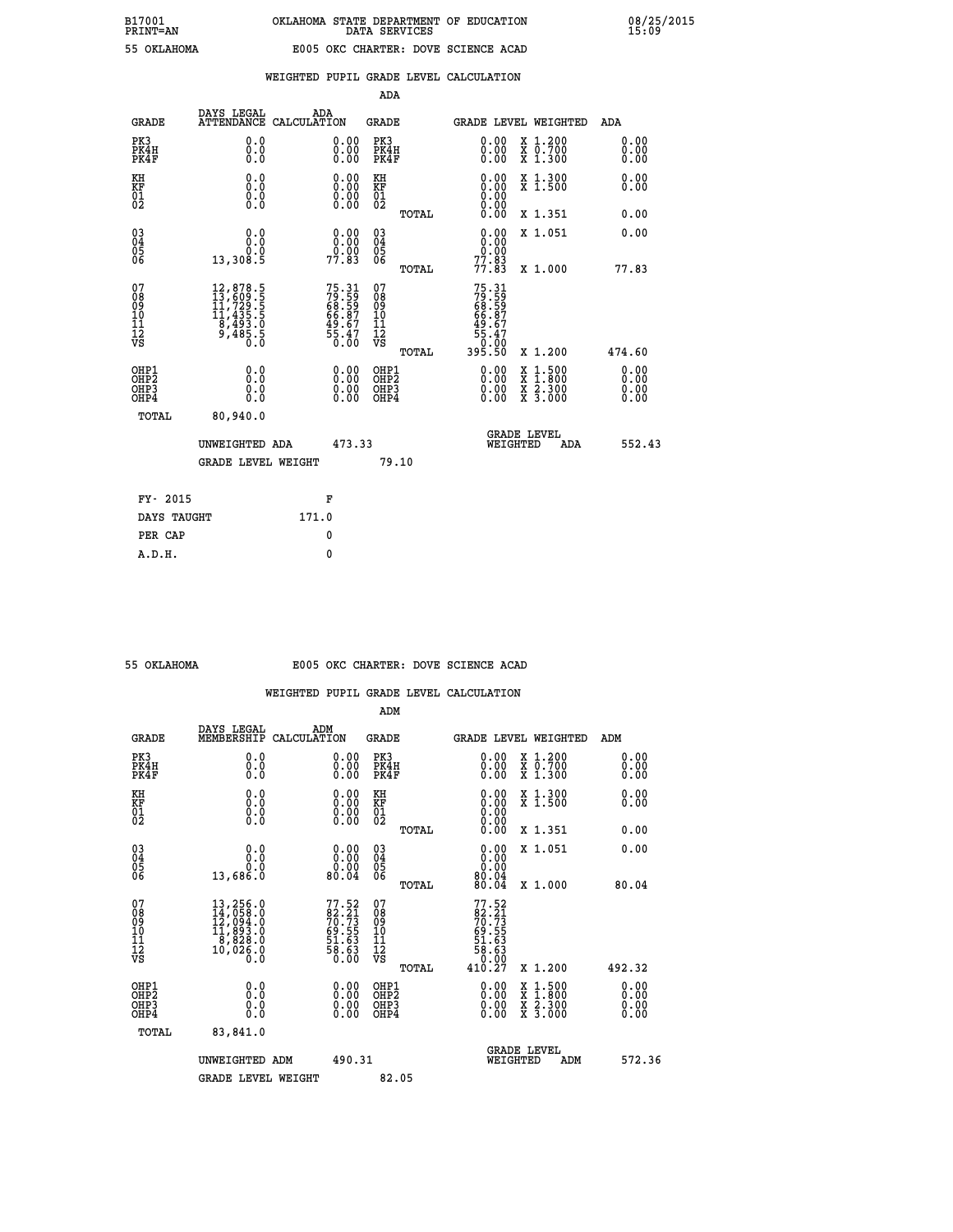| PRINT-AIN       |  |
|-----------------|--|
| <b>OVT AUOM</b> |  |

|  |  | WEIGHTED PUPIL GRADE LEVEL CALCULATION |
|--|--|----------------------------------------|
|  |  |                                        |

|                            |                    | ADA                                                                                                                                                                                                                                                                                                                                                                                       |                                                                                                                                                                                             |                                                                                                                                                                             |
|----------------------------|--------------------|-------------------------------------------------------------------------------------------------------------------------------------------------------------------------------------------------------------------------------------------------------------------------------------------------------------------------------------------------------------------------------------------|---------------------------------------------------------------------------------------------------------------------------------------------------------------------------------------------|-----------------------------------------------------------------------------------------------------------------------------------------------------------------------------|
| DAYS LEGAL<br><b>GRADE</b> | ADA<br>CALCULATION | <b>GRADE</b>                                                                                                                                                                                                                                                                                                                                                                              | GRADE LEVEL WEIGHTED                                                                                                                                                                        | ADA                                                                                                                                                                         |
| 0.0<br>0.0<br>0.0          |                    | PK3<br>PK4H<br>PK4F                                                                                                                                                                                                                                                                                                                                                                       | $\begin{smallmatrix} 0.00 \\ 0.00 \\ 0.00 \end{smallmatrix}$<br>X 1.200<br>X 0.700<br>X 1.300                                                                                               | 0.00<br>0.00<br>0.00                                                                                                                                                        |
| 0.0<br>0.0                 |                    | KH                                                                                                                                                                                                                                                                                                                                                                                        | X 1.300<br>X 1.500                                                                                                                                                                          | 0.00<br>0.00                                                                                                                                                                |
|                            |                    | TOTAL                                                                                                                                                                                                                                                                                                                                                                                     | X 1.351                                                                                                                                                                                     | 0.00                                                                                                                                                                        |
| 0.0<br>0.000               |                    | $\substack{03 \\ 04}$<br>$\frac{05}{06}$                                                                                                                                                                                                                                                                                                                                                  | 0.00<br>X 1.051<br>0.00<br>0.00                                                                                                                                                             | 0.00                                                                                                                                                                        |
|                            |                    |                                                                                                                                                                                                                                                                                                                                                                                           |                                                                                                                                                                                             | 0.00                                                                                                                                                                        |
| Ŏ.Ŏ                        |                    | 08<br>09<br>11<br>11<br>12<br>VS                                                                                                                                                                                                                                                                                                                                                          | $\begin{array}{r} 0.00 \\ 168.63 \\ 167.37 \end{array}$<br>ī45.95<br>142.17                                                                                                                 |                                                                                                                                                                             |
|                            |                    |                                                                                                                                                                                                                                                                                                                                                                                           |                                                                                                                                                                                             | 748.94                                                                                                                                                                      |
| 0.0<br>0.0                 |                    | OH <sub>P</sub> 2<br>OHP3<br>OHP4                                                                                                                                                                                                                                                                                                                                                         | $\frac{\ddot{x}}{x}$ $\frac{2.300}{3.000}$<br>0.00<br>0.00                                                                                                                                  | 0.00<br>0.00<br>0.00<br>0.00                                                                                                                                                |
| 114,216.0<br>TOTAL         |                    |                                                                                                                                                                                                                                                                                                                                                                                           |                                                                                                                                                                                             |                                                                                                                                                                             |
|                            |                    |                                                                                                                                                                                                                                                                                                                                                                                           | <b>GRADE LEVEL</b><br>WEIGHTED<br>ADA                                                                                                                                                       | 748.94                                                                                                                                                                      |
|                            |                    | 124.82                                                                                                                                                                                                                                                                                                                                                                                    |                                                                                                                                                                                             |                                                                                                                                                                             |
|                            |                    |                                                                                                                                                                                                                                                                                                                                                                                           |                                                                                                                                                                                             |                                                                                                                                                                             |
| DAYS TAUGHT                | 183.0              |                                                                                                                                                                                                                                                                                                                                                                                           |                                                                                                                                                                                             |                                                                                                                                                                             |
| PER CAP                    | 33                 |                                                                                                                                                                                                                                                                                                                                                                                           |                                                                                                                                                                                             |                                                                                                                                                                             |
|                            | 0.0<br>FY- 2015    | <b>ATTENDANCE</b><br>0.00<br>$\begin{smallmatrix} 0.00 & 0.00 \\ 0.00 & 0.00 \end{smallmatrix}$<br>$\S.$<br>$\begin{smallmatrix} &0.00\0.00\0.63\169.53\end{smallmatrix}$<br>30, 860:0<br>30, 629:5<br>26, 709:0<br>26, 017:5<br>$145.95$<br>$142.17$<br>$0.00$<br>0.0<br>0.00<br>$\begin{smallmatrix} 0.00 \ 0.00 \end{smallmatrix}$<br>UNWEIGHTED ADA<br><b>GRADE LEVEL WEIGHT</b><br>F | $\begin{smallmatrix} 0.00 \ 0.00 \ 0.00 \end{smallmatrix}$<br>KF<br>01<br>02<br>$\begin{smallmatrix} 0.00 \ 0.00 \ 0.00 \ 0.00 \end{smallmatrix}$<br>TOTAL<br>07<br>TOTAL<br>OHP1<br>624.12 | $\begin{smallmatrix} 0.00 \ 0.00 \ 0.00 \ 0.00 \ 0.00 \ 0.00 \end{smallmatrix}$<br>0.00<br>X 1.000<br>0.00<br>50.0°<br>624.12<br>X 1.200<br>0.00<br>$1:500$<br>$1:800$<br>X |

| 55 OKTAHOMA |  |
|-------------|--|

# **55 OKLAHOMA E007 OKC CHARTER: SANTA FE SOUTH HS**

|                                          |                                                                                                      |                                                                                                                                | ADM                                                |       |                                                                                                  |                                          |                      |
|------------------------------------------|------------------------------------------------------------------------------------------------------|--------------------------------------------------------------------------------------------------------------------------------|----------------------------------------------------|-------|--------------------------------------------------------------------------------------------------|------------------------------------------|----------------------|
| <b>GRADE</b>                             | DAYS LEGAL<br>MEMBERSHIP                                                                             | ADM<br>CALCULATION                                                                                                             | <b>GRADE</b>                                       |       |                                                                                                  | GRADE LEVEL WEIGHTED                     | ADM                  |
| PK3<br>PK4H<br>PK4F                      | 0.0<br>0.0<br>0.0                                                                                    | 0.00<br>$\begin{smallmatrix} 0.00 \ 0.00 \end{smallmatrix}$                                                                    | PK3<br>PK4H<br>PK4F                                |       | $\begin{smallmatrix} 0.00 \\ 0.00 \\ 0.00 \end{smallmatrix}$                                     | X 1.200<br>X 0.700<br>X 1.300            | 0.00<br>0.00<br>0.00 |
| KH<br>KF<br>01<br>02                     | 0.0<br>$\begin{smallmatrix} 0.0 & 0 \ 0.0 & 0 \ 0.0 & 0 \end{smallmatrix}$                           | $\begin{smallmatrix} 0.00 \ 0.00 \ 0.00 \ 0.00 \end{smallmatrix}$                                                              | KH<br>KF<br>01<br>02                               |       | $\begin{smallmatrix} 0.00 \ 0.00 \ 0.00 \ 0.00 \ 0.00 \ 0.00 \end{smallmatrix}$                  | X 1.300<br>X 1.500                       | 0.00<br>0.00         |
|                                          |                                                                                                      |                                                                                                                                |                                                    | TOTAL |                                                                                                  | X 1.351                                  | 0.00                 |
| 03<br>04<br>05<br>06                     |                                                                                                      | $0.00$<br>$0.00$<br>0.00                                                                                                       | $\begin{matrix} 03 \\ 04 \\ 05 \\ 06 \end{matrix}$ |       | $0.00$<br>$0.00$<br>0.00                                                                         | X 1.051                                  | 0.00                 |
|                                          |                                                                                                      |                                                                                                                                |                                                    | TOTAL | 0.00                                                                                             | X 1.000                                  | 0.00                 |
| 07<br>08<br>09<br>101<br>112<br>VS       | 0.0<br>$\begin{smallmatrix} & & 0.10\ 31,493.0\ 31,380.0\ 27,441.0\ 26,533.0\ 0.0 \end{smallmatrix}$ | $\begin{smallmatrix} &0.00\0.00\0.22.09\end{smallmatrix}$<br>$\begin{array}{c} 171.48 \\ 149.95 \\ 144.99 \\ 0.00 \end{array}$ | 07<br>08<br>09<br>11<br>11<br>12<br>VS             | TOTAL | 0.00<br>$\begin{smallmatrix} 0.000\ 1.72.09\ 1.71.48\ 149.95\ 144.99\ 6.38.51 \end{smallmatrix}$ | X 1.200                                  | 766.21               |
| OHP1<br>OHP2<br>OH <sub>P3</sub><br>OHP4 | 0.0<br>0.000                                                                                         |                                                                                                                                | OHP1<br>OHP2<br>OHP <sub>3</sub>                   |       | $0.00$<br>$0.00$<br>0.00                                                                         | X 1:500<br>X 1:800<br>X 2:300<br>X 3:000 | 0.00<br>0.00<br>0.00 |
| TOTAL                                    | 116,847.0                                                                                            |                                                                                                                                |                                                    |       |                                                                                                  |                                          |                      |
|                                          | UNWEIGHTED ADM                                                                                       | 638.51                                                                                                                         |                                                    |       | WEIGHTED                                                                                         | <b>GRADE LEVEL</b><br>ADM                | 766.21               |
|                                          | <b>GRADE LEVEL WEIGHT</b>                                                                            |                                                                                                                                | 127.70                                             |       |                                                                                                  |                                          |                      |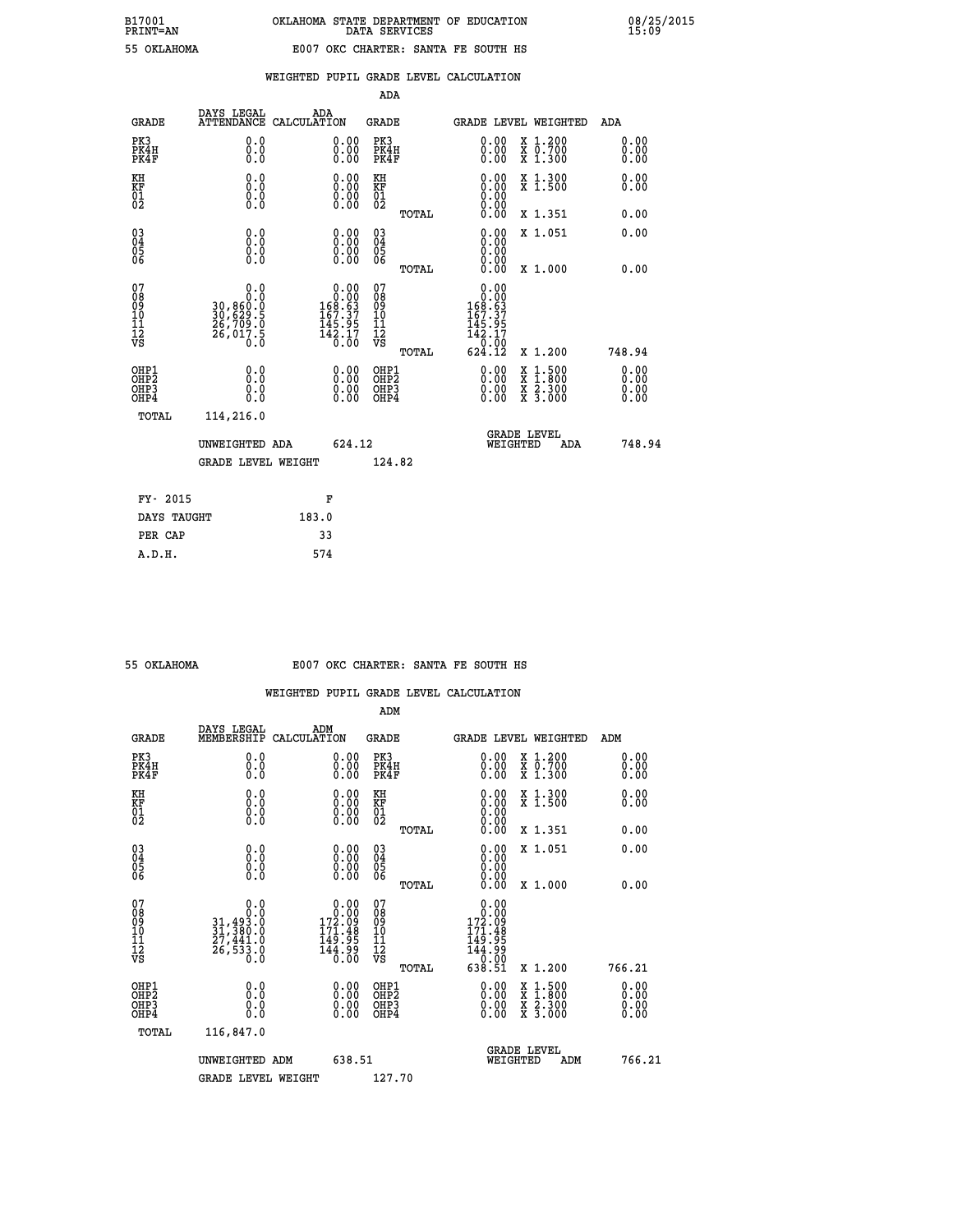| -----<br>- |     |               |   |
|------------|-----|---------------|---|
|            |     |               |   |
|            | . . | <b>T.AHOM</b> | Z |

|                                                                    |                                                                                           |                                                                                                     | ADA                                           |       |                                                                                                 |                                                                                                                                           |                                   |
|--------------------------------------------------------------------|-------------------------------------------------------------------------------------------|-----------------------------------------------------------------------------------------------------|-----------------------------------------------|-------|-------------------------------------------------------------------------------------------------|-------------------------------------------------------------------------------------------------------------------------------------------|-----------------------------------|
| <b>GRADE</b>                                                       | DAYS LEGAL                                                                                | ADA<br>ATTENDANCE CALCULATION                                                                       | <b>GRADE</b>                                  |       |                                                                                                 | <b>GRADE LEVEL WEIGHTED</b>                                                                                                               | ADA                               |
| PK3<br>PK4H<br>PK4F                                                | 0.0<br>0.0<br>Ō.Ō                                                                         | $\begin{smallmatrix} 0.00 \ 0.00 \ 0.00 \end{smallmatrix}$                                          | PK3<br>PK4H<br>PK4F                           |       | $\begin{smallmatrix} 0.00 \\ 0.00 \\ 0.00 \end{smallmatrix}$                                    | X 1.200<br>X 0.700<br>X 1.300                                                                                                             | 0.00<br>0.00<br>0.00              |
| KH<br>KF<br>01<br>02                                               | 0.0<br>0.0<br>$\S.$ $\S$                                                                  | $\begin{smallmatrix} 0.00 \ 0.00 \ 0.00 \ 0.00 \end{smallmatrix}$                                   | KH<br>KF<br>01<br>02                          |       |                                                                                                 | X 1.300<br>X 1.500                                                                                                                        | 0.00<br>0.00                      |
|                                                                    |                                                                                           |                                                                                                     |                                               | TOTAL | 0.00                                                                                            | X 1.351                                                                                                                                   | 0.00                              |
| $\begin{smallmatrix} 03 \\[-4pt] 04 \end{smallmatrix}$<br>Ŏ5<br>06 | 0.0<br>0.000                                                                              | $\begin{smallmatrix} 0.00 \ 0.00 \ 0.00 \ 0.00 \end{smallmatrix}$                                   | $\substack{03 \\ 04}$<br>Ŏ5<br>06             |       | 0.00<br>0.00<br>0.00                                                                            | X 1.051                                                                                                                                   | 0.00                              |
|                                                                    |                                                                                           |                                                                                                     |                                               | TOTAL | 0.00                                                                                            | X 1.000                                                                                                                                   | 0.00                              |
| 07<br>08<br>09<br>101<br>11<br>12<br>VS                            | $\begin{smallmatrix}&&&0.0\\21,719.5\\19,258.0\\18,344.0\\18,726.5\\0.0\end{smallmatrix}$ | $0.00$<br>$128.52$<br>$113.95$<br>$108.54$<br>$\begin{smallmatrix} 110.81 \ 0.00 \end{smallmatrix}$ | 07<br>08<br>09<br>001<br>11<br>11<br>12<br>VS |       | 0.00<br>$\begin{smallmatrix} 0.000\\128.52\\113.95\\198.54 \end{smallmatrix}$<br>īĭŏ.ĕī<br>0.00 |                                                                                                                                           |                                   |
|                                                                    |                                                                                           |                                                                                                     |                                               | TOTAL | 461.82                                                                                          | X 1.200                                                                                                                                   | 554.18                            |
| OHP1<br>OHP2<br>OH <sub>P3</sub><br>OHP4                           | 0.0<br>0.0<br>0.0                                                                         | 0.00<br>$\begin{smallmatrix} 0.00 \ 0.00 \end{smallmatrix}$                                         | OHP1<br>OHP2<br>OHP <sub>3</sub>              |       | 0.00<br>0.00                                                                                    | $\begin{smallmatrix} \mathtt{X} & 1\cdot500\\ \mathtt{X} & 1\cdot800\\ \mathtt{X} & 2\cdot300\\ \mathtt{X} & 3\cdot000 \end{smallmatrix}$ | 0.00<br>Ō. ŌŌ<br>$0.00$<br>$0.00$ |
| TOTAL                                                              | 78,048.0                                                                                  |                                                                                                     |                                               |       |                                                                                                 |                                                                                                                                           |                                   |
|                                                                    | UNWEIGHTED ADA                                                                            | 461.82                                                                                              |                                               |       |                                                                                                 | <b>GRADE LEVEL</b><br>WEIGHTED<br>ADA                                                                                                     | 554.18                            |
|                                                                    | GRADE LEVEL WEIGHT                                                                        |                                                                                                     |                                               | 92.36 |                                                                                                 |                                                                                                                                           |                                   |
| FY- 2015                                                           |                                                                                           | F                                                                                                   |                                               |       |                                                                                                 |                                                                                                                                           |                                   |
| DAYS TAUGHT                                                        |                                                                                           | 169.0                                                                                               |                                               |       |                                                                                                 |                                                                                                                                           |                                   |
| PER CAP                                                            |                                                                                           | 0                                                                                                   |                                               |       |                                                                                                 |                                                                                                                                           |                                   |

 **A.D.H. 0**

#### **55 OKLAHOMA E008 OKC CHARTER: HARDING CHARTER**

|                                                    |                                                                                                        |                                                                                           | ADM                                                 |       |                                                                                                                                |                                          |                              |
|----------------------------------------------------|--------------------------------------------------------------------------------------------------------|-------------------------------------------------------------------------------------------|-----------------------------------------------------|-------|--------------------------------------------------------------------------------------------------------------------------------|------------------------------------------|------------------------------|
| <b>GRADE</b>                                       | DAYS LEGAL<br><b>MEMBERSHIP</b>                                                                        | ADM<br>CALCULATION                                                                        | <b>GRADE</b>                                        |       |                                                                                                                                | GRADE LEVEL WEIGHTED                     | ADM                          |
| PK3<br>PK4H<br>PK4F                                | 0.0<br>0.0<br>0.0                                                                                      | $\begin{smallmatrix} 0.00 \ 0.00 \ 0.00 \end{smallmatrix}$                                | PK3<br>PK4H<br>PK4F                                 |       | $\begin{smallmatrix} 0.00 \\ 0.00 \\ 0.00 \end{smallmatrix}$                                                                   | X 1.200<br>X 0.700<br>X 1.300            | 0.00<br>0.00<br>0.00         |
| KH<br>KF<br>01<br>02                               | 0.0<br>$\begin{smallmatrix} 0.0 & 0 \ 0.0 & 0 \ 0.0 & 0 \end{smallmatrix}$                             | $\begin{smallmatrix} 0.00 \ 0.00 \ 0.00 \ 0.00 \end{smallmatrix}$                         | KH<br>KF<br>01<br>02                                |       |                                                                                                                                | X 1.300<br>X 1.500                       | 0.00<br>0.00                 |
|                                                    |                                                                                                        |                                                                                           |                                                     | TOTAL | 0.00                                                                                                                           | X 1.351                                  | 0.00                         |
| $\begin{matrix} 03 \\ 04 \\ 05 \\ 06 \end{matrix}$ |                                                                                                        | $\begin{smallmatrix} 0.00 \ 0.00 \ 0.00 \ 0.00 \end{smallmatrix}$                         | $\begin{array}{c} 03 \\ 04 \\ 05 \\ 06 \end{array}$ |       | 0.00<br>0.00<br>0.00                                                                                                           | X 1.051                                  | 0.00                         |
|                                                    |                                                                                                        |                                                                                           |                                                     | TOTAL | 0.00                                                                                                                           | X 1.000                                  | 0.00                         |
| 07<br>08<br>09<br>101<br>11<br>12<br>VS            | 0.0<br>$\begin{smallmatrix} & & & 0.10\ 22,130.0\ 19,710.0\ 18,822.0\ 19,336.0\ 0.0 \end{smallmatrix}$ | $0.00$<br>130.95<br>$\frac{63}{37}$<br>116<br>111<br>$\overline{114} \cdot \overline{41}$ | 07<br>08<br>09<br>11<br>11<br>12<br>VS              | TOTAL | $\begin{smallmatrix} 0.00\\ 0.00\\ 0.99\\ 130.95 \end{smallmatrix}$<br>116.63<br>.37<br>111<br>$\frac{114.41}{0.00}$<br>473.36 | X 1.200                                  | 568.03                       |
| OHP1<br>OHP2<br>OH <sub>P3</sub><br>OHP4           | 0.0<br>$\begin{smallmatrix} 0.0 & 0 \ 0.0 & 0 \end{smallmatrix}$                                       | $\begin{smallmatrix} 0.00 \ 0.00 \ 0.00 \ 0.00 \end{smallmatrix}$                         | OHP1<br>OHP2<br>OHP3<br>OHP4                        |       | $0.00$<br>$0.00$<br>0.00                                                                                                       | X 1:500<br>X 1:800<br>X 2:300<br>X 3:000 | 0.00<br>Ŏ.ŎŎ<br>Q.QQ<br>0.00 |
| TOTAL                                              | 79,998.0                                                                                               |                                                                                           |                                                     |       |                                                                                                                                |                                          |                              |
|                                                    | UNWEIGHTED                                                                                             | 473.36<br>ADM                                                                             |                                                     |       | WEIGHTED                                                                                                                       | <b>GRADE LEVEL</b><br>ADM                | 568.03                       |
|                                                    | <b>GRADE LEVEL WEIGHT</b>                                                                              |                                                                                           | 94.67                                               |       |                                                                                                                                |                                          |                              |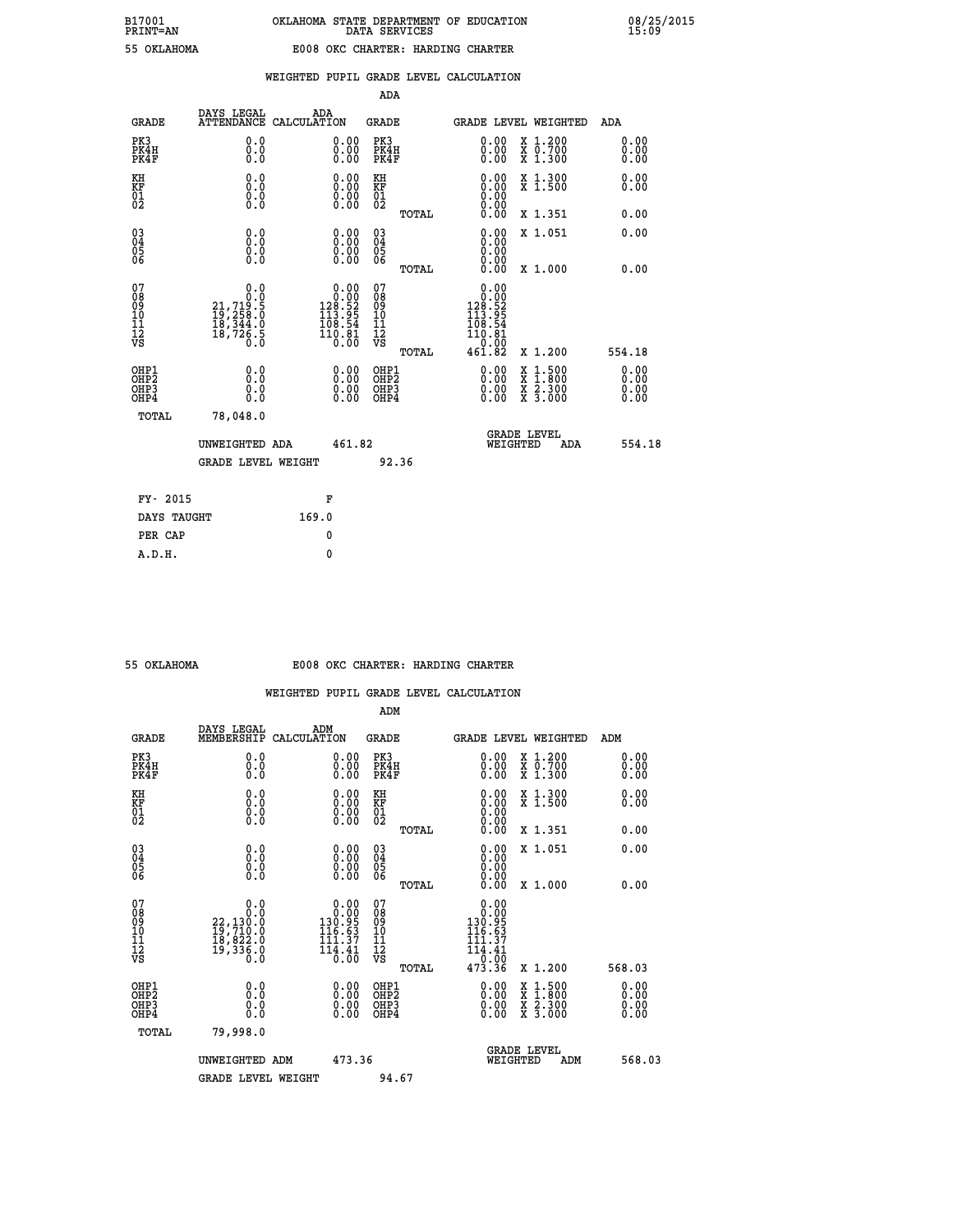|                                                                    |                                                                                                |                                                                   | ADA                                    |       |                                                                                                    |                                                                                                                                           |                       |  |
|--------------------------------------------------------------------|------------------------------------------------------------------------------------------------|-------------------------------------------------------------------|----------------------------------------|-------|----------------------------------------------------------------------------------------------------|-------------------------------------------------------------------------------------------------------------------------------------------|-----------------------|--|
| <b>GRADE</b>                                                       | DAYS LEGAL                                                                                     | ADA<br>ATTENDANCE CALCULATION                                     | <b>GRADE</b>                           |       |                                                                                                    | <b>GRADE LEVEL WEIGHTED</b>                                                                                                               | ADA                   |  |
| PK3<br>PK4H<br>PK4F                                                | 0.0<br>0.0<br>0.0                                                                              | 0.00<br>$0.00$<br>0.00                                            | PK3<br>PK4H<br>PK4F                    |       | $\begin{smallmatrix} 0.00 \ 0.00 \ 0.00 \end{smallmatrix}$                                         | X 1.200<br>X 0.700<br>X 1.300                                                                                                             | 0.00<br>0.00<br>0.00  |  |
| KH<br>KF<br>01<br>02                                               | 0.0<br>0.0<br>$\S.$                                                                            | $\begin{smallmatrix} 0.00 \ 0.00 \ 0.00 \ 0.00 \end{smallmatrix}$ | KH<br>KF<br>01<br>02                   |       | 0.00                                                                                               | X 1.300<br>X 1.500                                                                                                                        | 0.00<br>0.00          |  |
|                                                                    |                                                                                                |                                                                   |                                        | TOTAL | 0.00                                                                                               | X 1.351                                                                                                                                   | 0.00                  |  |
| $\begin{smallmatrix} 03 \\[-4pt] 04 \end{smallmatrix}$<br>Ŏ5<br>06 | 0.0<br>0.000                                                                                   | $\begin{smallmatrix} 0.00 \ 0.00 \ 0.00 \ 0.00 \end{smallmatrix}$ | $\substack{03 \\ 04}$<br>Ŏ5<br>06      |       | 0.00<br>0.00                                                                                       | X 1.051                                                                                                                                   | 0.00                  |  |
|                                                                    |                                                                                                |                                                                   |                                        | TOTAL | 0.00                                                                                               | X 1.000                                                                                                                                   | 0.00                  |  |
| 07<br>08<br>09<br>101<br>11<br>12<br>VS                            | 0.0<br>$\begin{smallmatrix} &0.0\0.0\13,463.5\13,697.0\11,425.5\11,639.5\0.0\end{smallmatrix}$ | $0.00\n89.16\n89.71\n75.67\n75.68\n77.08\n0.00$                   | 07<br>08<br>09<br>11<br>11<br>12<br>VS |       | 0.00<br>$\begin{array}{r} 0.000 \\ 89.16 \\ 90.71 \\ 75.67 \end{array}$<br>77.08<br>0.00<br>332.62 |                                                                                                                                           |                       |  |
|                                                                    |                                                                                                |                                                                   |                                        | TOTAL |                                                                                                    | X 1.200                                                                                                                                   | 399.14                |  |
| OHP1<br>OHP <sub>2</sub><br>OH <sub>P3</sub><br>OHP4               | 0.0<br>0.0<br>0.0                                                                              | 0.00<br>$\begin{smallmatrix} 0.00 \ 0.00 \end{smallmatrix}$       | OHP1<br>OHP2<br>OHP <sub>3</sub>       |       | 0.00<br>0.00                                                                                       | $\begin{smallmatrix} \mathtt{X} & 1\cdot500\\ \mathtt{X} & 1\cdot800\\ \mathtt{X} & 2\cdot300\\ \mathtt{X} & 3\cdot000 \end{smallmatrix}$ | 0.00<br>Ō. ŌŌ<br>0.00 |  |
| TOTAL                                                              | 50,225.5                                                                                       |                                                                   |                                        |       |                                                                                                    |                                                                                                                                           |                       |  |
|                                                                    |                                                                                                | 332.62<br>UNWEIGHTED ADA                                          |                                        |       | <b>GRADE LEVEL</b><br>WEIGHTED<br>ADA                                                              |                                                                                                                                           | 399.14                |  |
|                                                                    | <b>GRADE LEVEL WEIGHT</b>                                                                      |                                                                   |                                        | 66.52 |                                                                                                    |                                                                                                                                           |                       |  |
| FY- 2015                                                           |                                                                                                | F                                                                 |                                        |       |                                                                                                    |                                                                                                                                           |                       |  |
| DAYS TAUGHT                                                        |                                                                                                | 151.0                                                             |                                        |       |                                                                                                    |                                                                                                                                           |                       |  |
| PER CAP                                                            |                                                                                                | 33                                                                |                                        |       |                                                                                                    |                                                                                                                                           |                       |  |

 **A.D.H. 300**

#### **55 OKLAHOMA E010 OKC CHARTER: HARDING FINE ARTS**

 **WEIGHTED PUPIL GRADE LEVEL CALCULATION**

 **ADM DAYS LEGAL ADM GRADE MEMBERSHIP CALCULATION GRADE GRADE LEVEL WEIGHTED ADM PK3 0.0 0.00 PK3 0.00 X 1.200 0.00 PK4H 0.0 0.00 PK4H 0.00 X 0.700 0.00 PK4F 0.0 0.00 PK4F 0.00 X 1.300 0.00 KH 0.0 0.00 KH 0.00 X 1.300 0.00 KF 0.0 0.00 KF 0.00 X 1.500 0.00 01 0.0 0.00 01 0.00 02 0.0 0.00 02 0.00 TOTAL 0.00 X 1.351 0.00 03 0.0 0.00 03 0.00 X 1.051 0.00 04 0.0 0.00 04 0.00 05 0.0 0.00 05 0.00 06 0.0 0.00 06 0.00 TOTAL 0.00 X 1.000 0.00** 07 0.0 0.00 07 0.00<br>
08 14,147.0 93.69 08 93.69<br>
10 14,316.0 94.81 10 94.81<br>
11 12,121.0 80.27 11 80.27<br>
12 12,366.0 81.89<br>
TS 0.0 81.89<br>
12 13,560 81.89<br>
12<br>
12,366.0 81.89  **TOTAL 350.66 X 1.200 420.79 OHP1 0.0 0.00 OHP1 0.00 X 1.500 0.00 OHP2 0.0 0.00 OHP2 0.00 X 1.800 0.00 OHP3 0.0 0.00 OHP3 0.00 X 2.300 0.00 OHP4 0.0 0.00 OHP4 0.00 X 3.000 0.00 TOTAL 52,950.0 GRADE LEVEL UNWEIGHTED ADM 350.66 WEIGHTED ADM 420.79** GRADE LEVEL WEIGHT 70.13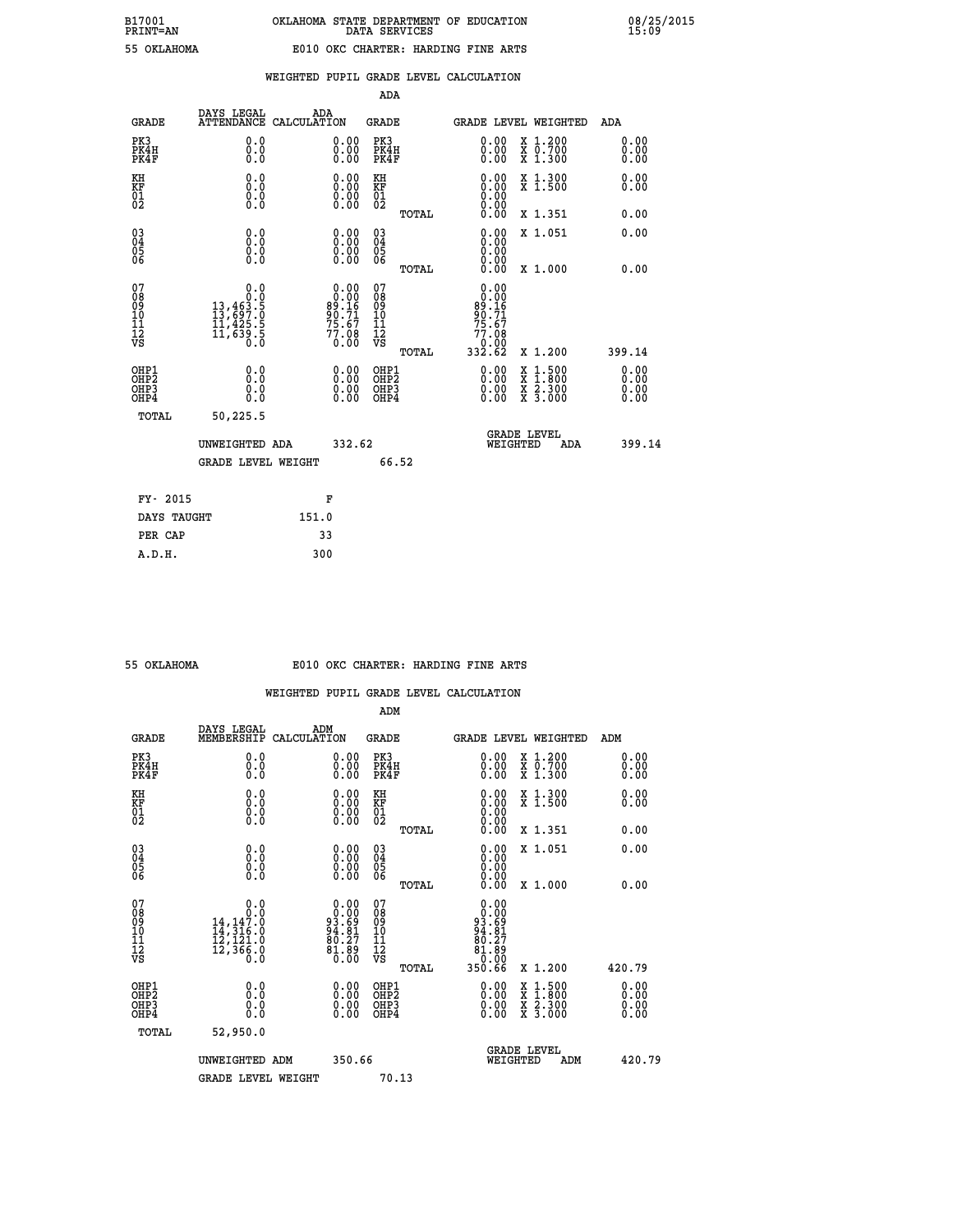|                                                                    |                                                           |                                                                                                                                                      | ADA                                    |       |                                                                                  |                                                                                                                                           |                               |
|--------------------------------------------------------------------|-----------------------------------------------------------|------------------------------------------------------------------------------------------------------------------------------------------------------|----------------------------------------|-------|----------------------------------------------------------------------------------|-------------------------------------------------------------------------------------------------------------------------------------------|-------------------------------|
| <b>GRADE</b>                                                       | DAYS LEGAL                                                | ADA<br>ATTENDANCE CALCULATION                                                                                                                        | <b>GRADE</b>                           |       |                                                                                  | <b>GRADE LEVEL WEIGHTED</b>                                                                                                               | ADA                           |
| PK3<br>PK4H<br>PK4F                                                | 0.0<br>0.0<br>0.0                                         | 0.00<br>$0.00$<br>0.00                                                                                                                               | PK3<br>PK4H<br>PK4F                    |       | 0.00<br>0.00                                                                     | X 1.200<br>X 0.700<br>X 1.300                                                                                                             | 0.00<br>0.00<br>0.00          |
| KH<br>KF<br>01<br>02                                               | 0.0<br>0.0<br>$\S.$                                       | 0.0000<br>$\begin{smallmatrix} 0.00 \\ 0.00 \end{smallmatrix}$                                                                                       | KH<br>KF<br>01<br>02                   |       | 0.00                                                                             | X 1.300<br>X 1.500                                                                                                                        | 0.00<br>0.00                  |
|                                                                    |                                                           |                                                                                                                                                      |                                        | TOTAL | 0.00                                                                             | X 1.351                                                                                                                                   | 0.00                          |
| $\begin{smallmatrix} 03 \\[-4pt] 04 \end{smallmatrix}$<br>Ŏ5<br>06 | 0.0<br>0.0<br>23,311.0                                    | 0.00<br>0.00<br>127.38                                                                                                                               | $\substack{03 \\ 04}$<br>Ŏ5<br>06      |       | 0.00<br>$\begin{smallmatrix} 0.000 127.38 \\ 127.38 \\ 127.38 \end{smallmatrix}$ | X 1.051                                                                                                                                   | 0.00                          |
|                                                                    |                                                           |                                                                                                                                                      |                                        | TOTAL |                                                                                  | X 1.000                                                                                                                                   | 127.38                        |
| 07<br>08<br>09<br>101<br>11<br>12<br>VS                            | 22, 755.0<br>22, 354.5<br>0.0<br>0.0<br>Ŏ.Ŏ<br>$\S.$ $\S$ | $\begin{smallmatrix} 124\cdot 34\\ 122\cdot 16\\ 0\cdot 00\\ 0\cdot 00\\ 0\cdot 00\\ 0\cdot 00\\ 0\cdot 00\\ 0\cdot 00\\ 0\cdot 00\end{smallmatrix}$ | 07<br>08<br>09<br>11<br>11<br>12<br>VS |       | $124.34$<br>$122.16$<br>$0.00$<br>$0.00$<br>0.00<br>0.00                         |                                                                                                                                           |                               |
|                                                                    |                                                           |                                                                                                                                                      |                                        | TOTAL | 246.50                                                                           | X 1.200                                                                                                                                   | 295.80                        |
| OHP1<br>OHP <sub>2</sub><br>OH <sub>P3</sub><br>OHP4               | 0.0<br>0.0<br>$0.\overline{0}$                            | 0.00<br>$\begin{smallmatrix} 0.00 \ 0.00 \end{smallmatrix}$                                                                                          | OHP1<br>OHP2<br>OHP <sub>3</sub>       |       | 0.00<br>0.00                                                                     | $\begin{smallmatrix} \mathtt{X} & 1\cdot500\\ \mathtt{X} & 1\cdot800\\ \mathtt{X} & 2\cdot300\\ \mathtt{X} & 3\cdot000 \end{smallmatrix}$ | 0.00<br>Ō. ŌŌ<br>0.00<br>0.00 |
| TOTAL                                                              | 68,420.5                                                  |                                                                                                                                                      |                                        |       |                                                                                  |                                                                                                                                           |                               |
|                                                                    |                                                           | 373.88<br>UNWEIGHTED ADA                                                                                                                             |                                        |       |                                                                                  | <b>GRADE LEVEL</b><br>WEIGHTED<br>ADA                                                                                                     | 423.18                        |
|                                                                    | <b>GRADE LEVEL WEIGHT</b>                                 |                                                                                                                                                      |                                        | 49.30 |                                                                                  |                                                                                                                                           |                               |
| FY- 2015                                                           |                                                           | F                                                                                                                                                    |                                        |       |                                                                                  |                                                                                                                                           |                               |
| DAYS TAUGHT                                                        |                                                           | 183.0                                                                                                                                                |                                        |       |                                                                                  |                                                                                                                                           |                               |
| PER CAP                                                            |                                                           | 33                                                                                                                                                   |                                        |       |                                                                                  |                                                                                                                                           |                               |

 **A.D.H. 333**

### **55 OKLAHOMA E011 OKC CHARTER: SANTA FE SOUTH MS**

|                                                    |                                                                            |                                                                                                          | ADM                                                |       |                                                                                                                                                                                                                                                                                |                                          |  |                      |  |
|----------------------------------------------------|----------------------------------------------------------------------------|----------------------------------------------------------------------------------------------------------|----------------------------------------------------|-------|--------------------------------------------------------------------------------------------------------------------------------------------------------------------------------------------------------------------------------------------------------------------------------|------------------------------------------|--|----------------------|--|
| <b>GRADE</b>                                       | DAYS LEGAL<br>MEMBERSHIP                                                   | ADM<br>CALCULATION                                                                                       | <b>GRADE</b>                                       |       | <b>GRADE LEVEL WEIGHTED</b>                                                                                                                                                                                                                                                    |                                          |  | ADM                  |  |
| PK3<br>PK4H<br>PK4F                                | 0.0<br>0.000                                                               | 0.00<br>$\begin{smallmatrix} 0.00 \ 0.00 \end{smallmatrix}$                                              | PK3<br>PK4H<br>PK4F                                |       | $\begin{smallmatrix} 0.00 \\ 0.00 \\ 0.00 \end{smallmatrix}$                                                                                                                                                                                                                   | X 1.200<br>X 0.700<br>X 1.300            |  | 0.00<br>0.00<br>0.00 |  |
| KH<br>KF<br>01<br>02                               | 0.0<br>$\begin{smallmatrix} 0.0 & 0 \ 0.0 & 0 \ 0.0 & 0 \end{smallmatrix}$ | $\begin{smallmatrix} 0.00 \ 0.00 \ 0.00 \ 0.00 \end{smallmatrix}$                                        | KH<br>KF<br>01<br>02                               |       | $\begin{smallmatrix} 0.00 \ 0.00 \ 0.00 \ 0.00 \ 0.00 \ 0.00 \end{smallmatrix}$                                                                                                                                                                                                | X 1.300<br>X 1.500                       |  | 0.00<br>0.00         |  |
|                                                    |                                                                            |                                                                                                          |                                                    | TOTAL |                                                                                                                                                                                                                                                                                | X 1.351                                  |  | 0.00                 |  |
| $\begin{matrix} 03 \\ 04 \\ 05 \\ 06 \end{matrix}$ | 0.0<br>0.0<br>23,861.0                                                     | $0.00$<br>$0.00$<br>130.39                                                                               | $\begin{matrix} 03 \\ 04 \\ 05 \\ 06 \end{matrix}$ |       | $\begin{smallmatrix} 0.00\\ 0.00\\ 0.00\\ 130.39\\ 130.39\\ \end{smallmatrix}$                                                                                                                                                                                                 | X 1.051                                  |  | 0.00                 |  |
|                                                    |                                                                            |                                                                                                          |                                                    | TOTAL |                                                                                                                                                                                                                                                                                | X 1.000                                  |  | 130.39               |  |
| 07<br>08<br>09<br>10<br>11<br>11<br>12<br>VS       | $23,438.0$<br>$22,997.0$<br>$0.0$<br>$0.0$<br>$0.0$<br>$0.0$<br>$0.0$      | $\begin{smallmatrix} 128.08\\ 125.67\\ 0.00\\ 0.00\\ 0.00\\ 0.00\\ 0.00\\ 0.00\\ 0.00 \end{smallmatrix}$ | 07<br>08<br>09<br>01<br>11<br>11<br>12<br>VS       | TOTAL | $128.08$<br>$125.67$<br>$0.00$<br>$0.00$<br>0.00<br>$\begin{array}{c} 0.00 \\ 0.00 \\ 253.75 \end{array}$                                                                                                                                                                      | X 1.200                                  |  | 304.50               |  |
| OHP1<br>OHP2<br>OH <sub>P3</sub><br>OHP4           | 0.0<br>0.000                                                               | $\begin{smallmatrix} 0.00 \ 0.00 \ 0.00 \ 0.00 \end{smallmatrix}$                                        | OHP1<br>OHP2<br>OHP3<br>OHP4                       |       | $\begin{smallmatrix} 0.00 & 0.00 & 0.00 & 0.00 & 0.00 & 0.00 & 0.00 & 0.00 & 0.00 & 0.00 & 0.00 & 0.00 & 0.00 & 0.00 & 0.00 & 0.00 & 0.00 & 0.00 & 0.00 & 0.00 & 0.00 & 0.00 & 0.00 & 0.00 & 0.00 & 0.00 & 0.00 & 0.00 & 0.00 & 0.00 & 0.00 & 0.00 & 0.00 & 0.00 & 0.00 & 0.0$ | X 1:500<br>X 1:800<br>X 2:300<br>X 3:000 |  | 0.00<br>0.00<br>0.00 |  |
| TOTAL                                              | 70,296.0                                                                   |                                                                                                          |                                                    |       |                                                                                                                                                                                                                                                                                |                                          |  |                      |  |
|                                                    | UNWEIGHTED ADM                                                             |                                                                                                          | 384.14                                             |       | <b>GRADE LEVEL</b><br>WEIGHTED<br>ADM                                                                                                                                                                                                                                          |                                          |  | 434.89               |  |
|                                                    | <b>GRADE LEVEL WEIGHT</b>                                                  |                                                                                                          | 50.75                                              |       |                                                                                                                                                                                                                                                                                |                                          |  |                      |  |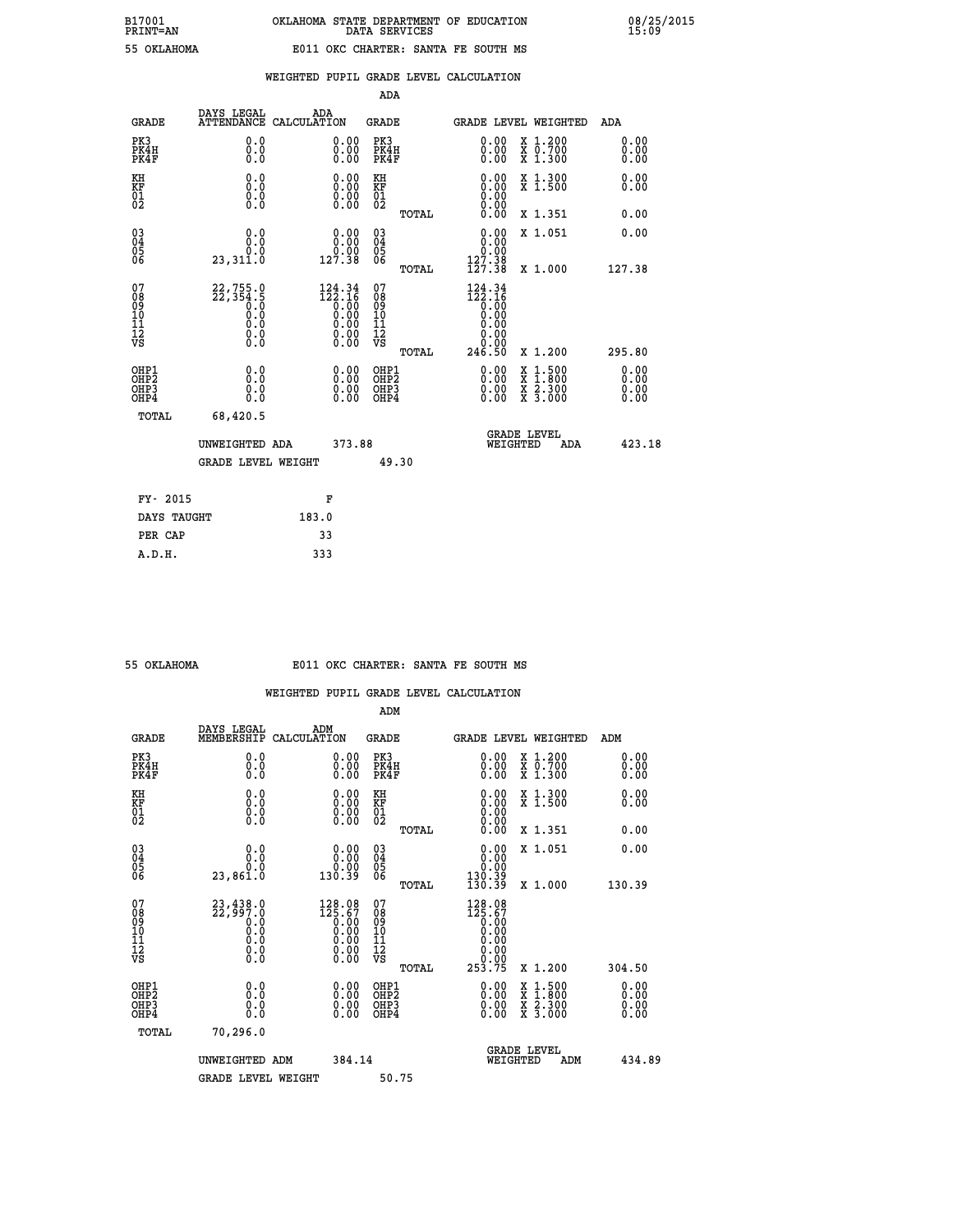| 55 OKLAHOMA |
|-------------|

# **WEIGHTED PUPIL GRADE LEVEL CALCULATION**

|                                                                    |                                                                                               |                                                                                | ADA                                                 |       |                                                                                                                                                                                                                                                                                |                                                                                                                                              |                              |
|--------------------------------------------------------------------|-----------------------------------------------------------------------------------------------|--------------------------------------------------------------------------------|-----------------------------------------------------|-------|--------------------------------------------------------------------------------------------------------------------------------------------------------------------------------------------------------------------------------------------------------------------------------|----------------------------------------------------------------------------------------------------------------------------------------------|------------------------------|
| <b>GRADE</b>                                                       | DAYS LEGAL<br><b>ATTENDANCE</b>                                                               | ADA<br>CALCULATION                                                             | <b>GRADE</b>                                        |       | <b>GRADE LEVEL WEIGHTED</b>                                                                                                                                                                                                                                                    |                                                                                                                                              | ADA                          |
| PK3<br>PK4H<br>PK4F                                                | 0.0<br>0.000                                                                                  | $\begin{smallmatrix} 0.00 \ 0.00 \ 0.00 \end{smallmatrix}$                     | PK3<br>PK4H<br>PK4F                                 |       | $\begin{smallmatrix} 0.00 \\ 0.00 \\ 0.00 \end{smallmatrix}$                                                                                                                                                                                                                   | X 1.200<br>X 0.700<br>X 1.300                                                                                                                | 0.00<br>0.00<br>0.00         |
| KH<br>KF<br>01<br>02                                               | 0.0<br>0.0<br>$\S.$                                                                           | $\begin{smallmatrix} 0.00 \ 0.00 \ 0.00 \ 0.00 \end{smallmatrix}$              | KH<br>KF<br>01<br>02                                |       | 0.00<br>0.0000000000                                                                                                                                                                                                                                                           | X 1.300<br>X 1.500                                                                                                                           | 0.00<br>0.00                 |
|                                                                    |                                                                                               |                                                                                |                                                     | TOTAL | 0.00                                                                                                                                                                                                                                                                           | X 1.351                                                                                                                                      | 0.00                         |
| $\begin{smallmatrix} 03 \\[-4pt] 04 \end{smallmatrix}$<br>Ŏ5<br>06 | 0.0<br>14,742.0<br>13,914.5                                                                   | $\begin{smallmatrix} 0.00\\ 0.00\\ 89.35\\ 84.33\\ \end{smallmatrix}$          | $\begin{array}{c} 03 \\ 04 \\ 05 \\ 06 \end{array}$ |       | 0.00<br>$89.35$<br>$84.33$<br>$173.68$                                                                                                                                                                                                                                         | X 1.051                                                                                                                                      | 0.00                         |
|                                                                    |                                                                                               |                                                                                |                                                     | TOTAL |                                                                                                                                                                                                                                                                                | X 1.000                                                                                                                                      | 173.68                       |
| 07<br>08<br>09<br>101<br>11<br>12<br>VS                            | 9,876.5<br>7,663.0<br>$\begin{smallmatrix} 0.59 \ 0.0 \end{smallmatrix}$<br>Ŏ.Ŏ<br>$\S.$ $\S$ | $59.86$<br>$46.44$<br>$0.00$<br>$0.00$<br>$0.00$<br>$0.00$<br>$0.00$<br>$0.00$ | 07<br>08<br>09<br>11<br>11<br>12<br>VS              |       | 59.86<br>46.44<br>0.00<br>0.00<br>0.00<br>0.00                                                                                                                                                                                                                                 |                                                                                                                                              |                              |
|                                                                    |                                                                                               |                                                                                |                                                     | TOTAL | 106.30                                                                                                                                                                                                                                                                         | X 1.200                                                                                                                                      | 127.56                       |
| OHP1<br>OHP <sub>2</sub><br>OH <sub>P3</sub><br>OHP4               | 0.0<br>0.0<br>0.0                                                                             | 0.00<br>$\begin{smallmatrix} 0.00 \ 0.00 \end{smallmatrix}$                    | OHP1<br>OHP2<br>OHP <sub>3</sub>                    |       | $\begin{smallmatrix} 0.00 & 0.00 & 0.00 & 0.00 & 0.00 & 0.00 & 0.00 & 0.00 & 0.00 & 0.00 & 0.00 & 0.00 & 0.00 & 0.00 & 0.00 & 0.00 & 0.00 & 0.00 & 0.00 & 0.00 & 0.00 & 0.00 & 0.00 & 0.00 & 0.00 & 0.00 & 0.00 & 0.00 & 0.00 & 0.00 & 0.00 & 0.00 & 0.00 & 0.00 & 0.00 & 0.0$ | $\begin{smallmatrix} \mathtt{X} & 1\cdot500 \\ \mathtt{X} & 1\cdot800 \\ \mathtt{X} & 2\cdot300 \\ \mathtt{X} & 3\cdot000 \end{smallmatrix}$ | 0.00<br>0.00<br>0.00<br>0.00 |
| TOTAL                                                              | 46,196.0                                                                                      |                                                                                |                                                     |       |                                                                                                                                                                                                                                                                                |                                                                                                                                              |                              |
|                                                                    | UNWEIGHTED ADA                                                                                | 279.98                                                                         |                                                     |       | WEIGHTED                                                                                                                                                                                                                                                                       | <b>GRADE LEVEL</b><br>ADA                                                                                                                    | 301.24                       |
|                                                                    | <b>GRADE LEVEL WEIGHT</b>                                                                     |                                                                                |                                                     | 21.26 |                                                                                                                                                                                                                                                                                |                                                                                                                                              |                              |
| FY- 2015                                                           |                                                                                               | F                                                                              |                                                     |       |                                                                                                                                                                                                                                                                                |                                                                                                                                              |                              |
| DAYS TAUGHT                                                        |                                                                                               | 165.0                                                                          |                                                     |       |                                                                                                                                                                                                                                                                                |                                                                                                                                              |                              |
| PER CAP                                                            |                                                                                               | 0                                                                              |                                                     |       |                                                                                                                                                                                                                                                                                |                                                                                                                                              |                              |

 **A.D.H. 0**

## **55 OKLAHOMA E012 OKC CHARTER: KIPP REACH COLL.**

|                                                    |                                                                                                       |                                                                                                       | ADM                                                 |       |                                                                                                |                    |                                                                                                                                           |                              |  |
|----------------------------------------------------|-------------------------------------------------------------------------------------------------------|-------------------------------------------------------------------------------------------------------|-----------------------------------------------------|-------|------------------------------------------------------------------------------------------------|--------------------|-------------------------------------------------------------------------------------------------------------------------------------------|------------------------------|--|
| <b>GRADE</b>                                       | DAYS LEGAL<br>MEMBERSHIP                                                                              | ADM<br>CALCULATION                                                                                    | <b>GRADE</b>                                        |       | <b>GRADE LEVEL WEIGHTED</b>                                                                    |                    |                                                                                                                                           | ADM                          |  |
| PK3<br>PK4H<br>PK4F                                | 0.0<br>0.0<br>0.0                                                                                     | 0.00<br>$\begin{smallmatrix} 0.00 \ 0.00 \end{smallmatrix}$                                           | PK3<br>PK4H<br>PK4F                                 |       | $\begin{smallmatrix} 0.00 \\ 0.00 \\ 0.00 \end{smallmatrix}$                                   |                    | X 1.200<br>X 0.700<br>X 1.300                                                                                                             | 0.00<br>0.00<br>0.00         |  |
| KH<br>KF<br>01<br>02                               | 0.0<br>0.0<br>$\S.$                                                                                   | $\begin{smallmatrix} 0.00 \ 0.00 \ 0.00 \ 0.00 \end{smallmatrix}$                                     | KH<br>KF<br>01<br>02                                |       |                                                                                                |                    | X 1.300<br>X 1.500                                                                                                                        | 0.00<br>0.00                 |  |
|                                                    |                                                                                                       |                                                                                                       |                                                     | TOTAL | 0.00                                                                                           |                    | X 1.351                                                                                                                                   | 0.00                         |  |
| $\begin{matrix} 03 \\ 04 \\ 05 \\ 06 \end{matrix}$ | 0.0<br>15,438:0<br>14,623:0                                                                           | $\begin{smallmatrix} 0.00\\ 0.00\\ 3.56\\ 88.62 \end{smallmatrix}$                                    | $\begin{array}{c} 03 \\ 04 \\ 05 \\ 06 \end{array}$ |       | $\begin{smallmatrix} &0.00\0.00&\phantom{-}0.00\93.56\0.81.52\0.82.18\end{smallmatrix}$        |                    | X 1.051                                                                                                                                   | 0.00                         |  |
|                                                    |                                                                                                       |                                                                                                       |                                                     | TOTAL |                                                                                                |                    | X 1.000                                                                                                                                   | 182.18                       |  |
| 07<br>08<br>09<br>101<br>11<br>12<br>VS            | $10,416.0$<br>8,087.0<br>$\begin{smallmatrix} 0.0 & 0 \ 0.0 & 0 \ 0.0 & 0 \end{smallmatrix}$<br>$\S.$ | $\begin{smallmatrix} 63.13\ 49.01\ 0.00\ 0.00\ 0.00\ 0.00\ 0.00\ 0.00\ 0.00\ 0.00\ \end{smallmatrix}$ | 07<br>08<br>09<br>11<br>11<br>12<br>VS              |       | 63.13<br>$\begin{smallmatrix} 10.16 \\ 9.01 \\ 0.00 \\ 0.00 \\ 0.00 \end{smallmatrix}$<br>0.00 |                    |                                                                                                                                           |                              |  |
|                                                    |                                                                                                       |                                                                                                       |                                                     | TOTAL | 112.14                                                                                         |                    | X 1.200                                                                                                                                   | 134.57                       |  |
| OHP1<br>OHP2<br>OH <sub>P3</sub><br>OHP4           | 0.0<br>$\begin{smallmatrix} 0.0 & 0 \ 0.0 & 0 \end{smallmatrix}$                                      | $0.00$<br>$0.00$<br>0.00                                                                              | OHP1<br>OHP2<br>OHP <sub>3</sub>                    |       | $0.00$<br>$0.00$<br>0.00                                                                       |                    | $\begin{smallmatrix} \mathtt{X} & 1\cdot500\\ \mathtt{X} & 1\cdot800\\ \mathtt{X} & 2\cdot300\\ \mathtt{X} & 3\cdot000 \end{smallmatrix}$ | 0.00<br>Ŏ.ŎŎ<br>Q.QQ<br>0.00 |  |
| TOTAL                                              | 48,564.0                                                                                              |                                                                                                       |                                                     |       |                                                                                                |                    |                                                                                                                                           |                              |  |
|                                                    | UNWEIGHTED ADM                                                                                        | 294.32                                                                                                |                                                     |       | WEIGHTED                                                                                       | <b>GRADE LEVEL</b> | ADM                                                                                                                                       | 316.75                       |  |
|                                                    | <b>GRADE LEVEL WEIGHT</b>                                                                             |                                                                                                       | 22.43                                               |       |                                                                                                |                    |                                                                                                                                           |                              |  |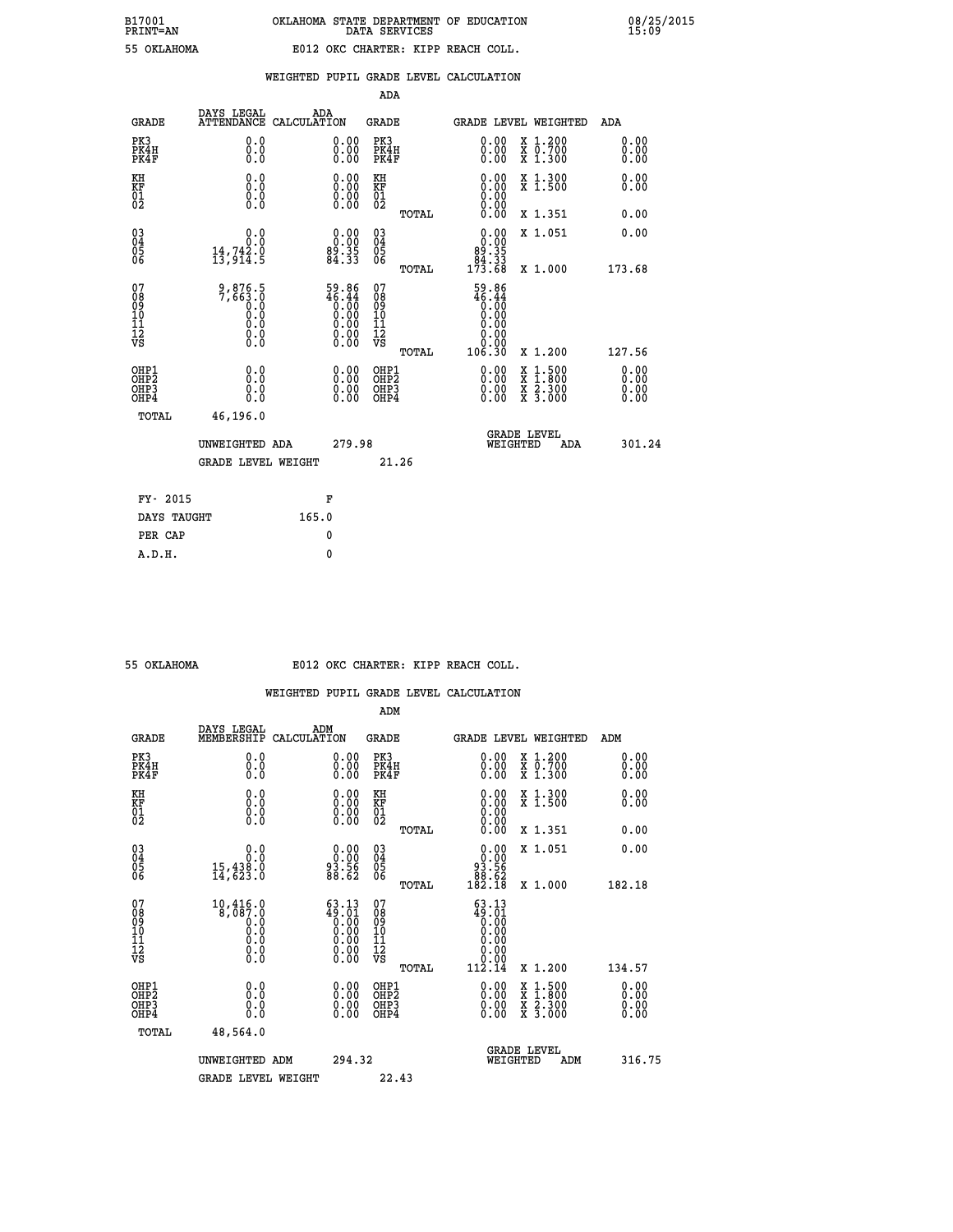|                                                                    |                                                                                                   |                                                                                               | ADA                                                 |       |                                                                                                                                                                                                                                                                                |                                          |                                  |
|--------------------------------------------------------------------|---------------------------------------------------------------------------------------------------|-----------------------------------------------------------------------------------------------|-----------------------------------------------------|-------|--------------------------------------------------------------------------------------------------------------------------------------------------------------------------------------------------------------------------------------------------------------------------------|------------------------------------------|----------------------------------|
| <b>GRADE</b>                                                       | DAYS LEGAL<br><b>ATTENDANCE</b>                                                                   | ADA<br>CALCULATION                                                                            | <b>GRADE</b>                                        |       |                                                                                                                                                                                                                                                                                | <b>GRADE LEVEL WEIGHTED</b>              | ADA                              |
| PK3<br>PK4H<br>PK4F                                                | 0.0<br>0.000                                                                                      | $\begin{smallmatrix} 0.00 \ 0.00 \ 0.00 \end{smallmatrix}$                                    | PK3<br>PK4H<br>PK4F                                 |       | $\begin{smallmatrix} 0.00 \\ 0.00 \\ 0.00 \end{smallmatrix}$                                                                                                                                                                                                                   | X 1.200<br>X 0.700<br>X 1.300            | 0.00<br>0.00<br>0.00             |
| KH<br>KF<br>01<br>02                                               | $\begin{smallmatrix} & & 0.0 \ 8.088.5 \ 8.301.5 \ 8.954.5 \end{smallmatrix}$                     | $\begin{smallmatrix} 0.00\\ 47.30\\ 48.55\\ 52.37 \end{smallmatrix}$                          | KH<br>KF<br>01<br>02                                |       | $\begin{smallmatrix}&&0.00\\47.30\\48.55\\52.37\\100.92\end{smallmatrix}$                                                                                                                                                                                                      | X 1.300<br>X 1.500                       | 0.00<br>70.95                    |
|                                                                    |                                                                                                   |                                                                                               |                                                     | TOTAL |                                                                                                                                                                                                                                                                                | X 1.351                                  | 136.34                           |
| $\begin{smallmatrix} 03 \\[-4pt] 04 \end{smallmatrix}$<br>Ŏ5<br>06 | $\begin{smallmatrix} 8,484.5\\ 8,429.0\\ 8,202.0\\ 0.0 \end{smallmatrix}$                         | $\begin{smallmatrix} 49.62\ 49.29\ 47.96\ 0.00 \end{smallmatrix}$                             | $\begin{array}{c} 03 \\ 04 \\ 05 \\ 06 \end{array}$ |       | $49.29$<br>$47.96$<br>$0.00$<br>$97.25$                                                                                                                                                                                                                                        | X 1.051                                  | 52.15                            |
|                                                                    |                                                                                                   |                                                                                               |                                                     | TOTAL |                                                                                                                                                                                                                                                                                | X 1.000                                  | 97.25                            |
| 07<br>08<br>09<br>01<br>11<br>11<br>12<br>VS                       | $\begin{smallmatrix} 0.0 & 0 \ 0.0 & 0 \ 0.0 & 0 \ 0.0 & 0 \ 0.0 & 0 \ 0.0 & 0 \end{smallmatrix}$ | $\begin{smallmatrix} 0.00\ 0.00\ 0.00\ 0.00\ 0.00\ 0.00\ 0.00\ 0.00\ 0.00\ \end{smallmatrix}$ | 07<br>08<br>09<br>11<br>11<br>12<br>VS              |       | 0.00<br>0.00<br>0.00<br>0.00<br>0.00<br>0.00                                                                                                                                                                                                                                   |                                          |                                  |
|                                                                    |                                                                                                   |                                                                                               |                                                     | TOTAL | 0.00                                                                                                                                                                                                                                                                           | X 1.200                                  | 0.00                             |
| OHP1<br>OHP <sub>2</sub><br>OH <sub>P3</sub><br>OHP4               | 0.0<br>0.000                                                                                      | 0.00<br>$\begin{smallmatrix} 0.00 \ 0.00 \end{smallmatrix}$                                   | OHP1<br>OHP2<br>OHP <sub>3</sub>                    |       | $\begin{smallmatrix} 0.00 & 0.00 & 0.00 & 0.00 & 0.00 & 0.00 & 0.00 & 0.00 & 0.00 & 0.00 & 0.00 & 0.00 & 0.00 & 0.00 & 0.00 & 0.00 & 0.00 & 0.00 & 0.00 & 0.00 & 0.00 & 0.00 & 0.00 & 0.00 & 0.00 & 0.00 & 0.00 & 0.00 & 0.00 & 0.00 & 0.00 & 0.00 & 0.00 & 0.00 & 0.00 & 0.0$ | X 1:500<br>X 1:800<br>X 2:300<br>X 3:000 | 0.00<br>0.00<br>$0.00$<br>$0.00$ |
| TOTAL                                                              | 50,460.0                                                                                          |                                                                                               |                                                     |       |                                                                                                                                                                                                                                                                                |                                          |                                  |
|                                                                    | UNWEIGHTED ADA                                                                                    | 295.09                                                                                        |                                                     |       |                                                                                                                                                                                                                                                                                | <b>GRADE LEVEL</b><br>WEIGHTED<br>ADA    | 356.69                           |
|                                                                    | <b>GRADE LEVEL WEIGHT</b>                                                                         |                                                                                               |                                                     | 61.60 |                                                                                                                                                                                                                                                                                |                                          |                                  |
| FY- 2015                                                           |                                                                                                   | F                                                                                             |                                                     |       |                                                                                                                                                                                                                                                                                |                                          |                                  |
| DAYS TAUGHT                                                        |                                                                                                   | 171.0                                                                                         |                                                     |       |                                                                                                                                                                                                                                                                                |                                          |                                  |
| PER CAP                                                            |                                                                                                   | 0                                                                                             |                                                     |       |                                                                                                                                                                                                                                                                                |                                          |                                  |

| OKLAHOMA |  |
|----------|--|
|          |  |

#### **55 OKLAHOMA E013 OKC CHARTER: DOVE SCIENCE ES**

|                                                    |                                                                                                   |                                                                      |                                                                                                      | ADM                                                |       |                                                                                                                                                                                                                                                                                |          |                                          |        |                                                                                                                                                                                                                                                                                |
|----------------------------------------------------|---------------------------------------------------------------------------------------------------|----------------------------------------------------------------------|------------------------------------------------------------------------------------------------------|----------------------------------------------------|-------|--------------------------------------------------------------------------------------------------------------------------------------------------------------------------------------------------------------------------------------------------------------------------------|----------|------------------------------------------|--------|--------------------------------------------------------------------------------------------------------------------------------------------------------------------------------------------------------------------------------------------------------------------------------|
| <b>GRADE</b>                                       | DAYS LEGAL<br>MEMBERSHIP                                                                          | ADM<br>CALCULATION                                                   |                                                                                                      | <b>GRADE</b>                                       |       |                                                                                                                                                                                                                                                                                |          | GRADE LEVEL WEIGHTED                     | ADM    |                                                                                                                                                                                                                                                                                |
| PK3<br>PK4H<br>PK4F                                | 0.0<br>0.000                                                                                      |                                                                      | $\begin{smallmatrix} 0.00 \ 0.00 \ 0.00 \end{smallmatrix}$                                           | PK3<br>PK4H<br>PK4F                                |       | $\begin{smallmatrix} 0.00 \\ 0.00 \\ 0.00 \end{smallmatrix}$                                                                                                                                                                                                                   |          | X 1.200<br>X 0.700<br>X 1.300            |        | 0.00<br>0.00<br>0.00                                                                                                                                                                                                                                                           |
| KH<br>KF<br>01<br>02                               | 0.0<br>8,481.0<br>8,489.0<br>9,184.0                                                              | $\begin{smallmatrix} 0.00\\ 49.60\\ 49.64\\ 53.71 \end{smallmatrix}$ |                                                                                                      | KH<br>KF<br>01<br>02                               |       | $\begin{smallmatrix} &0.00\ 49.60\ \hline 49.64\ 53.71\ 103.35 \end{smallmatrix}$                                                                                                                                                                                              |          | X 1.300<br>X 1.500                       |        | 0.00<br>74.40                                                                                                                                                                                                                                                                  |
|                                                    |                                                                                                   |                                                                      |                                                                                                      |                                                    | TOTAL |                                                                                                                                                                                                                                                                                |          | X 1.351                                  | 139.63 |                                                                                                                                                                                                                                                                                |
| $\begin{matrix} 03 \\ 04 \\ 05 \\ 06 \end{matrix}$ | 8,694.0<br>8,592.0<br>8,403.0<br>0.0                                                              | $\begin{smallmatrix} 50.84\\ 50.25\\ 49.14\\ 0.00 \end{smallmatrix}$ |                                                                                                      | $\begin{matrix} 03 \\ 04 \\ 05 \\ 06 \end{matrix}$ |       | $\frac{50.84}{50.25}$                                                                                                                                                                                                                                                          |          | X 1.051                                  |        | 53.43                                                                                                                                                                                                                                                                          |
|                                                    |                                                                                                   |                                                                      |                                                                                                      |                                                    | TOTAL | 0.00<br>39.39                                                                                                                                                                                                                                                                  |          | X 1.000                                  |        | 99.39                                                                                                                                                                                                                                                                          |
| 07<br>08<br>09<br>001<br>11<br>11<br>12<br>VS      | $\begin{smallmatrix} 0.0 & 0 \ 0.0 & 0 \ 0.0 & 0 \ 0.0 & 0 \ 0.0 & 0 \ 0.0 & 0 \end{smallmatrix}$ |                                                                      | $\begin{smallmatrix} 0.00 \ 0.00 \ 0.00 \ 0.00 \ 0.00 \ 0.00 \ 0.00 \ 0.00 \ 0.00 \end{smallmatrix}$ | 07<br>08<br>09<br>001<br>11<br>11<br>12<br>VS      | TOTAL | 0.00<br>000:00<br>000:00<br>00:00<br>00:00<br>0.00                                                                                                                                                                                                                             |          | X 1.200                                  |        | 0.00                                                                                                                                                                                                                                                                           |
| OHP1<br>OHP2<br>OH <sub>P3</sub><br>OHP4           | 0.0<br>0.000                                                                                      |                                                                      | $\begin{smallmatrix} 0.00 \ 0.00 \ 0.00 \ 0.00 \end{smallmatrix}$                                    | OHP1<br>OHP2<br>OHP3<br>OHP4                       |       | $\begin{smallmatrix} 0.00 & 0.00 & 0.00 & 0.00 & 0.00 & 0.00 & 0.00 & 0.00 & 0.00 & 0.00 & 0.00 & 0.00 & 0.00 & 0.00 & 0.00 & 0.00 & 0.00 & 0.00 & 0.00 & 0.00 & 0.00 & 0.00 & 0.00 & 0.00 & 0.00 & 0.00 & 0.00 & 0.00 & 0.00 & 0.00 & 0.00 & 0.00 & 0.00 & 0.00 & 0.00 & 0.0$ |          | X 1:500<br>X 1:800<br>X 2:300<br>X 3:000 |        | $\begin{smallmatrix} 0.00 & 0.00 & 0.00 & 0.00 & 0.00 & 0.00 & 0.00 & 0.00 & 0.00 & 0.00 & 0.00 & 0.00 & 0.00 & 0.00 & 0.00 & 0.00 & 0.00 & 0.00 & 0.00 & 0.00 & 0.00 & 0.00 & 0.00 & 0.00 & 0.00 & 0.00 & 0.00 & 0.00 & 0.00 & 0.00 & 0.00 & 0.00 & 0.00 & 0.00 & 0.00 & 0.0$ |
| TOTAL                                              | 51,843.0                                                                                          |                                                                      |                                                                                                      |                                                    |       |                                                                                                                                                                                                                                                                                |          |                                          |        |                                                                                                                                                                                                                                                                                |
|                                                    | UNWEIGHTED ADM                                                                                    |                                                                      | 303.18                                                                                               |                                                    |       |                                                                                                                                                                                                                                                                                | WEIGHTED | <b>GRADE LEVEL</b><br>ADM                |        | 366.85                                                                                                                                                                                                                                                                         |
|                                                    | <b>GRADE LEVEL WEIGHT</b>                                                                         |                                                                      |                                                                                                      | 63.67                                              |       |                                                                                                                                                                                                                                                                                |          |                                          |        |                                                                                                                                                                                                                                                                                |
|                                                    |                                                                                                   |                                                                      |                                                                                                      |                                                    |       |                                                                                                                                                                                                                                                                                |          |                                          |        |                                                                                                                                                                                                                                                                                |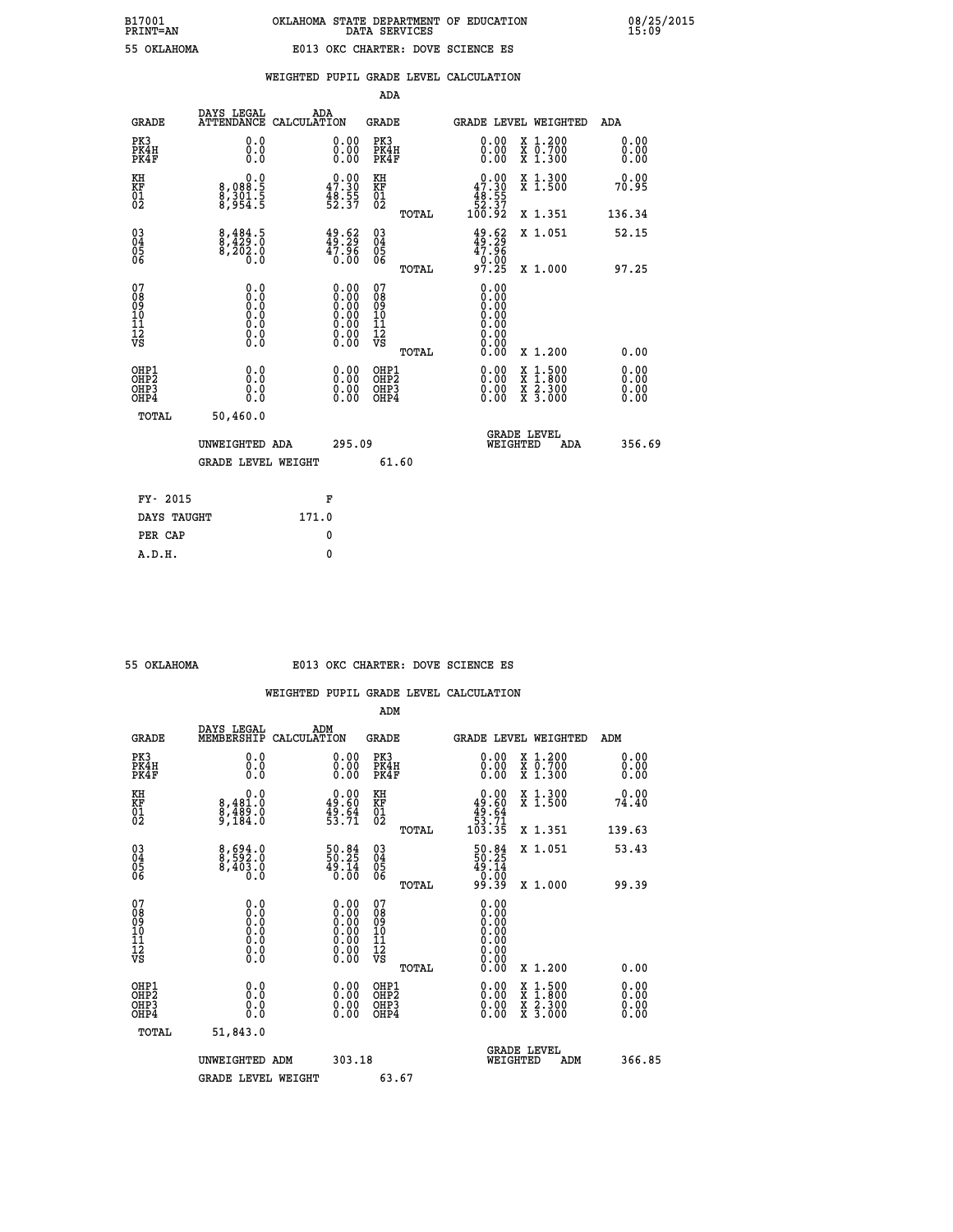|  | ) KT.AHOMA |  |
|--|------------|--|

## **WEIGHTED PUPIL GRADE LEVEL CALCULATION**

|                                                                    |                                                                  |                                                                   | ADA                                           |       |                                                                                          |                                              |                      |
|--------------------------------------------------------------------|------------------------------------------------------------------|-------------------------------------------------------------------|-----------------------------------------------|-------|------------------------------------------------------------------------------------------|----------------------------------------------|----------------------|
| <b>GRADE</b>                                                       | DAYS LEGAL<br>ATTENDANCE CALCULATION                             | ADA                                                               | <b>GRADE</b>                                  |       |                                                                                          | <b>GRADE LEVEL WEIGHTED</b>                  | ADA                  |
| PK3<br>PK4H<br>PK4F                                                | 0.0<br>0.0<br>Ō.Ō                                                | $\begin{smallmatrix} 0.00 \ 0.00 \ 0.00 \end{smallmatrix}$        | PK3<br>PK4H<br>PK4F                           |       | $\begin{smallmatrix} 0.00 \\ 0.00 \\ 0.00 \end{smallmatrix}$                             | X 1.200<br>X 0.700<br>X 1.300                | 0.00<br>0.00<br>0.00 |
| KH<br>KF<br>01<br>02                                               | 0.0<br>0.0<br>$\S.$ $\S$                                         | $\begin{smallmatrix} 0.00 \ 0.00 \ 0.00 \ 0.00 \end{smallmatrix}$ | KH<br>KF<br>01<br>02                          |       | 0.00<br>0.0000000000                                                                     | X 1.300<br>X 1.500                           | 0.00<br>0.00         |
|                                                                    |                                                                  |                                                                   |                                               | TOTAL | 0.00                                                                                     | X 1.351                                      | 0.00                 |
| $\begin{smallmatrix} 03 \\[-4pt] 04 \end{smallmatrix}$<br>Ŏ5<br>06 | 0.0<br>0.000                                                     | $\begin{smallmatrix} 0.00 \ 0.00 \ 0.00 \ 0.00 \end{smallmatrix}$ | $\substack{03 \\ 04}$<br>Ŏ5<br>06             | TOTAL | 0.00<br>0.00<br>0.00<br>0.00                                                             | X 1.051<br>X 1.000                           | 0.00<br>0.00         |
| 07<br>08<br>09<br>101<br>11<br>12<br>VS                            | 0.0<br>$3,765.0$<br>$3,601.0$<br>$2,844.0$<br>$3,364.0$<br>$0.0$ | $0.00\n22.02\n21.06\n16.63\n19.67\n0.00$                          | 07<br>08<br>09<br>001<br>11<br>11<br>12<br>VS |       | 0.00<br>$\begin{array}{r} 0.000 \\ 22.02 \\ 21.06 \\ 16.63 \\ 19.67 \\ 0.00 \end{array}$ |                                              |                      |
|                                                                    |                                                                  |                                                                   |                                               | TOTAL | 79.38                                                                                    | X 1.200                                      | 95.26                |
| OHP1<br>OHP <sub>2</sub><br>OH <sub>P3</sub><br>OHP4               | 0.0<br>0.0<br>0.0                                                | 0.00<br>$\begin{smallmatrix} 0.00 \ 0.00 \end{smallmatrix}$       | OHP1<br>OHP2<br>OHP <sub>3</sub>              |       | 0.00<br>0.00                                                                             | X 1:500<br>X 1:800<br>X 2:300<br>X 3:000     | 0.00<br>0.00<br>0.00 |
| TOTAL                                                              | 13,574.0                                                         |                                                                   |                                               |       |                                                                                          |                                              |                      |
|                                                                    | UNWEIGHTED ADA                                                   | 79.38                                                             |                                               |       |                                                                                          | <b>GRADE LEVEL</b><br>WEIGHTED<br><b>ADA</b> | 95.26                |
|                                                                    | <b>GRADE LEVEL WEIGHT</b>                                        |                                                                   |                                               | 15.88 |                                                                                          |                                              |                      |
| FY- 2015                                                           |                                                                  | F                                                                 |                                               |       |                                                                                          |                                              |                      |
| DAYS TAUGHT                                                        |                                                                  | 171.0                                                             |                                               |       |                                                                                          |                                              |                      |
| PER CAP                                                            |                                                                  | 33                                                                |                                               |       |                                                                                          |                                              |                      |

 **A.D.H. 71**

#### **55 OKLAHOMA E016 OKC CHARTER: HARPER ACADEMY**

|                                                    |                                                                            |                                                                                                                                            | ADM                                                 |       |                                                                                                   |                                                                                                                                           |                              |
|----------------------------------------------------|----------------------------------------------------------------------------|--------------------------------------------------------------------------------------------------------------------------------------------|-----------------------------------------------------|-------|---------------------------------------------------------------------------------------------------|-------------------------------------------------------------------------------------------------------------------------------------------|------------------------------|
| <b>GRADE</b>                                       | DAYS LEGAL<br>MEMBERSHIP                                                   | ADM<br>CALCULATION                                                                                                                         | <b>GRADE</b>                                        |       | <b>GRADE LEVEL WEIGHTED</b>                                                                       |                                                                                                                                           | ADM                          |
| PK3<br>PK4H<br>PK4F                                | 0.0<br>0.0<br>0.0                                                          | $\begin{smallmatrix} 0.00 \ 0.00 \ 0.00 \end{smallmatrix}$                                                                                 | PK3<br>PK4H<br>PK4F                                 |       | $\begin{smallmatrix} 0.00 \\ 0.00 \\ 0.00 \end{smallmatrix}$                                      | X 1.200<br>X 0.700<br>X 1.300                                                                                                             | 0.00<br>0.00<br>0.00         |
| KH<br>KF<br>01<br>02                               | 0.0<br>$\begin{smallmatrix} 0.0 & 0 \ 0.0 & 0 \ 0.0 & 0 \end{smallmatrix}$ | $\begin{smallmatrix} 0.00 \ 0.00 \ 0.00 \ 0.00 \end{smallmatrix}$                                                                          | KH<br>KF<br>01<br>02                                |       |                                                                                                   | X 1.300<br>X 1.500                                                                                                                        | 0.00<br>0.00                 |
|                                                    |                                                                            |                                                                                                                                            |                                                     | TOTAL | 0.00                                                                                              | X 1.351                                                                                                                                   | 0.00                         |
| $\begin{matrix} 03 \\ 04 \\ 05 \\ 06 \end{matrix}$ |                                                                            | $\begin{smallmatrix} 0.00 \ 0.00 \ 0.00 \ 0.00 \end{smallmatrix}$                                                                          | $\begin{array}{c} 03 \\ 04 \\ 05 \\ 06 \end{array}$ |       | 0.00<br>0.00<br>0.00                                                                              | X 1.051                                                                                                                                   | 0.00                         |
|                                                    |                                                                            |                                                                                                                                            |                                                     | TOTAL | 0.00                                                                                              | X 1.000                                                                                                                                   | 0.00                         |
| 07<br>08<br>09<br>101<br>11<br>12<br>VS            | 0.0<br>$4,454.0$<br>$4,223.0$<br>$3,355.0$<br>$3,960.0$<br>$0.0$           | $\begin{smallmatrix} &0.00\\[-1.2mm] 0.00\\[-1.2mm] 26.05\\[-1.2mm] 24.70\\[-1.2mm] 19.62\\[-1.2mm] 23.16\\[-1.2mm] 0.00\end{smallmatrix}$ | 07<br>08<br>09<br>11<br>11<br>12<br>VS              | TOTAL | $\begin{array}{c} 0.00 \\ 26.00 \\ 24.70 \\ 24.70 \\ 19.62 \\ 23.16 \\ 0.00 \\ 93.53 \end{array}$ | X 1.200                                                                                                                                   | 112.24                       |
| OHP1<br>OHP2<br>OH <sub>P3</sub><br>OHP4           | 0.0<br>$\begin{smallmatrix} 0.0 & 0 \ 0.0 & 0 \end{smallmatrix}$           | $\begin{smallmatrix} 0.00 \ 0.00 \ 0.00 \ 0.00 \end{smallmatrix}$                                                                          | OHP1<br>OHP2<br>OHP <sub>3</sub>                    |       | $0.00$<br>$0.00$<br>0.00                                                                          | $\begin{smallmatrix} \mathtt{X} & 1\cdot500\\ \mathtt{X} & 1\cdot800\\ \mathtt{X} & 2\cdot300\\ \mathtt{X} & 3\cdot000 \end{smallmatrix}$ | 0.00<br>Ŏ.ŎŎ<br>Q.QQ<br>0.00 |
| TOTAL                                              | 15,992.0                                                                   |                                                                                                                                            |                                                     |       |                                                                                                   |                                                                                                                                           |                              |
|                                                    | UNWEIGHTED ADM                                                             | 93.53                                                                                                                                      |                                                     |       | WEIGHTED                                                                                          | <b>GRADE LEVEL</b><br>ADM                                                                                                                 | 112.24                       |
|                                                    | <b>GRADE LEVEL WEIGHT</b>                                                  |                                                                                                                                            | 18.71                                               |       |                                                                                                   |                                                                                                                                           |                              |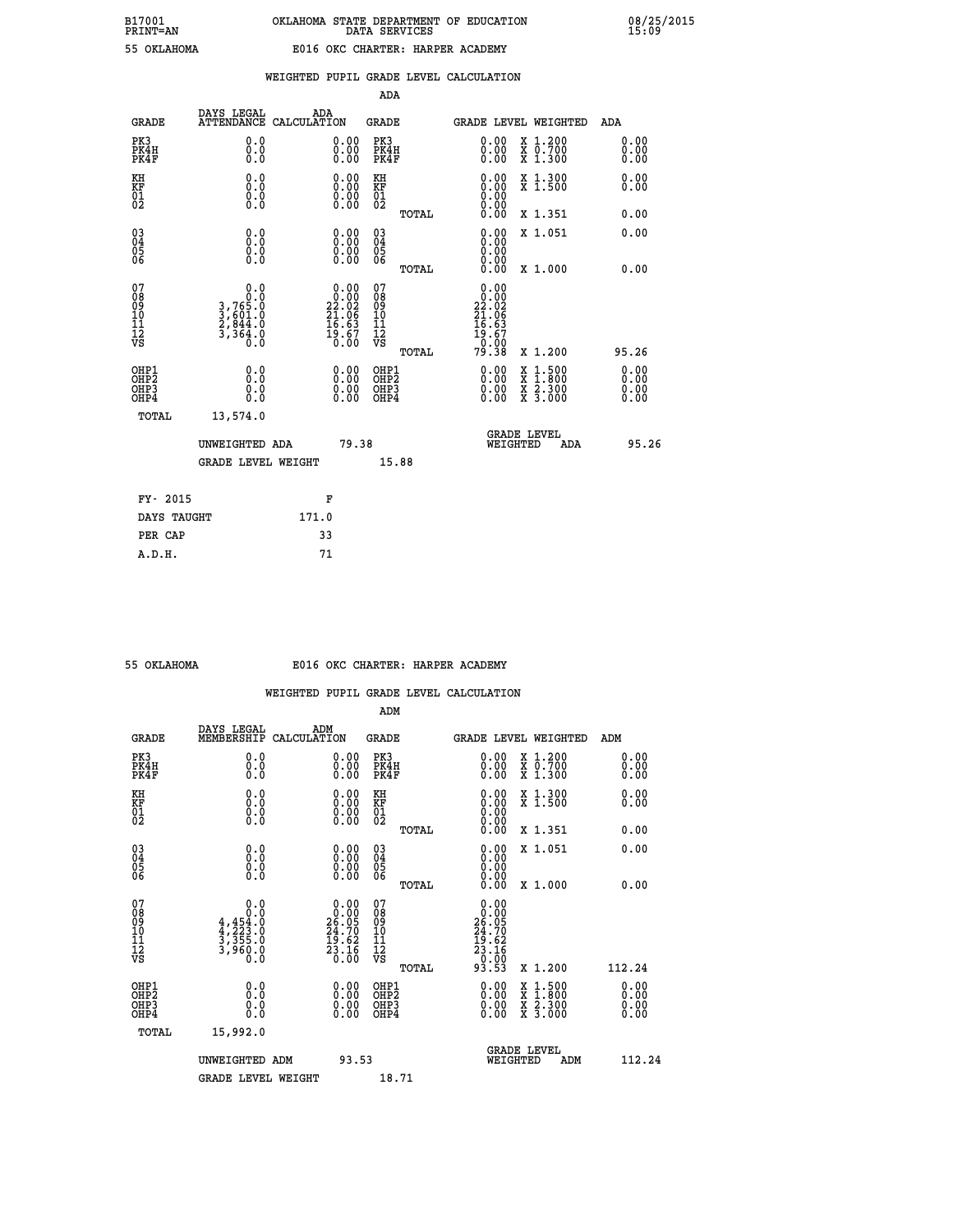|  |  | WEIGHTED PUPIL GRADE LEVEL CALCULATION |
|--|--|----------------------------------------|
|  |  |                                        |

|                                                                    |                                                                                     |                                                                                                                                                | ADA                                                |       |                                                                                     |                                                                                                                                           |                       |
|--------------------------------------------------------------------|-------------------------------------------------------------------------------------|------------------------------------------------------------------------------------------------------------------------------------------------|----------------------------------------------------|-------|-------------------------------------------------------------------------------------|-------------------------------------------------------------------------------------------------------------------------------------------|-----------------------|
| <b>GRADE</b>                                                       | DAYS LEGAL<br>ATTENDANCE CALCULATION                                                | ADA                                                                                                                                            | GRADE                                              |       |                                                                                     | GRADE LEVEL WEIGHTED                                                                                                                      | ADA                   |
| PK3<br>PK4H<br>PK4F                                                | 0.0<br>0.0<br>11,030.0                                                              | 0.00<br>0.00<br>60.27                                                                                                                          | PK3<br>PK4H<br>PK4F                                |       | 0.00<br>0.00<br>60.27                                                               | X 1.200<br>X 0.700<br>X 1.300                                                                                                             | 0.00<br>0.00<br>78.35 |
| KH<br>KF<br>01<br>02                                               | 0.0<br>11,419.0<br>11,589.0<br>11,902.0                                             | $\begin{smallmatrix} 0.00\\ 62.40\\ 63.33\\ 65.04 \end{smallmatrix}$                                                                           | KH<br>KF<br>01<br>02                               |       | $\begin{smallmatrix} &0.00\,62.40\,63.33\\ 63.33\\ 65.04\\ 128.37\end{smallmatrix}$ | X 1.300<br>X 1.500                                                                                                                        | 0.00<br>93.60         |
|                                                                    |                                                                                     |                                                                                                                                                |                                                    | TOTAL |                                                                                     | X 1.351                                                                                                                                   | 173.43                |
| $\begin{smallmatrix} 03 \\[-4pt] 04 \end{smallmatrix}$<br>Ŏ5<br>06 | 11,786.5<br>13,317.0<br>13,555.0<br>0.0                                             | $\begin{smallmatrix} 64.41\\ 72.77\\ 74.07\\ 0.00 \end{smallmatrix}$                                                                           | $\begin{matrix} 03 \\ 04 \\ 05 \\ 06 \end{matrix}$ |       | $\frac{64}{72}$ : $\frac{41}{77}$<br>74.07                                          | X 1.051                                                                                                                                   | 67.69                 |
|                                                                    |                                                                                     |                                                                                                                                                |                                                    | TOTAL | $\frac{0.00}{146.84}$                                                               | X 1.000                                                                                                                                   | 146.84                |
| 07<br>08<br>09<br>11<br>11<br>12<br>VS                             | 0.0<br>$\begin{smallmatrix} 0.0 & 0 \ 0.0 & 0 \ 0.0 & 0 \end{smallmatrix}$<br>$\S.$ | $\begin{smallmatrix} 0.00 \ 0.00 \ 0.00 \ 0.00 \ 0.00 \end{smallmatrix}$<br>$\begin{smallmatrix} 0.00 & 0.00 \\ 0.00 & 0.00 \end{smallmatrix}$ | 07<br>089<br>101<br>111<br>VS                      |       | 0.00<br>0.00<br>0.00<br>0.00<br>0.00                                                |                                                                                                                                           |                       |
|                                                                    |                                                                                     |                                                                                                                                                |                                                    | TOTAL | 0.00                                                                                | X 1.200                                                                                                                                   | 0.00                  |
| OHP1<br>OHP <sub>2</sub><br>OHP3<br>OHP4                           | 0.0<br>0.0<br>0.0                                                                   | $0.00$<br>$0.00$<br>0.00                                                                                                                       | OHP1<br>OHP2<br>OHP3<br>OHP4                       |       |                                                                                     | $\begin{smallmatrix} \mathtt{X} & 1\cdot500\\ \mathtt{X} & 1\cdot800\\ \mathtt{X} & 2\cdot300\\ \mathtt{X} & 3\cdot000 \end{smallmatrix}$ | 0.00<br>0.00          |
| <b>TOTAL</b>                                                       | 84,598.5                                                                            |                                                                                                                                                |                                                    |       |                                                                                     |                                                                                                                                           |                       |
|                                                                    | UNWEIGHTED ADA                                                                      | 462.29                                                                                                                                         |                                                    |       |                                                                                     | <b>GRADE LEVEL</b><br>WEIGHTED<br>ADA                                                                                                     | 559.91                |
|                                                                    | <b>GRADE LEVEL WEIGHT</b>                                                           |                                                                                                                                                |                                                    | 97.62 |                                                                                     |                                                                                                                                           |                       |
| FY- 2015                                                           |                                                                                     | F                                                                                                                                              |                                                    |       |                                                                                     |                                                                                                                                           |                       |
| DAYS TAUGHT                                                        |                                                                                     | 183.0                                                                                                                                          |                                                    |       |                                                                                     |                                                                                                                                           |                       |
| PER CAP                                                            |                                                                                     | 33                                                                                                                                             |                                                    |       |                                                                                     |                                                                                                                                           |                       |

 **ADM**

 **55 OKLAHOMA G001 SANTA FE SOUTH ES (CHARTER)**

| <b>GRADE</b>                                                       | DAYS LEGAL<br>MEMBERSHIP                                                                          | ADM<br>CALCULATION                                                                            | <b>GRADE</b>                                       |       |                                                                                                                                                                                                                                                                                |          | <b>GRADE LEVEL WEIGHTED</b>              | ADM                   |
|--------------------------------------------------------------------|---------------------------------------------------------------------------------------------------|-----------------------------------------------------------------------------------------------|----------------------------------------------------|-------|--------------------------------------------------------------------------------------------------------------------------------------------------------------------------------------------------------------------------------------------------------------------------------|----------|------------------------------------------|-----------------------|
| PK3<br>PK4H<br>PK4F                                                | 0.0<br>0.0<br>11,603.0                                                                            | 0.00<br>0.00<br>63.40                                                                         | PK3<br>PK4H<br>PK4F                                |       | 0.00<br>63.40                                                                                                                                                                                                                                                                  |          | X 1.200<br>X 0.700<br>X 1.300            | 0.00<br>0.00<br>82.42 |
| KH<br><b>KF</b><br>01<br>02                                        | 0.0<br>11,984:0<br>12,093:0<br>12,070:0                                                           | $\begin{smallmatrix} 0.00\\ 65.49\\ 66.08\\ 65.96 \end{smallmatrix}$                          | KH<br>KF<br>01<br>02                               |       | $0.00\n65.49\n66.08\n65.96\n132.04$                                                                                                                                                                                                                                            |          | X 1.300<br>X 1.500                       | 0.00<br>98.24         |
|                                                                    |                                                                                                   |                                                                                               |                                                    | TOTAL |                                                                                                                                                                                                                                                                                |          | X 1.351                                  | 178.39                |
| $\begin{smallmatrix} 03 \\[-4pt] 04 \end{smallmatrix}$<br>Ŏ5<br>06 | $\begin{smallmatrix} 11 & 9 & 72 & 0 \\ 13 & 488 & 0 \\ 13 & 718 & 0 \end{smallmatrix}$           | 55.42<br>74.96                                                                                | $\begin{matrix} 03 \\ 04 \\ 05 \\ 06 \end{matrix}$ |       | $\frac{65.42}{73.70}$                                                                                                                                                                                                                                                          |          | X 1.051                                  | 68.76                 |
|                                                                    | $0.\overline{0}$                                                                                  | 0.00                                                                                          |                                                    | TOTAL | 26:47<br>0.00<br>148.66                                                                                                                                                                                                                                                        |          | X 1.000                                  | 148.66                |
| 07<br>08<br>09<br>101<br>11<br>12<br>VS                            | $\begin{smallmatrix} 0.0 & 0 \ 0.0 & 0 \ 0.0 & 0 \ 0.0 & 0 \ 0.0 & 0 \ 0.0 & 0 \end{smallmatrix}$ | $\begin{smallmatrix} 0.00\ 0.00\ 0.00\ 0.00\ 0.00\ 0.00\ 0.00\ 0.00\ 0.00\ \end{smallmatrix}$ | 07<br>08<br>09<br>001<br>11<br>11<br>12<br>VS      |       | $0.00$<br>$0.00$<br>$0.00$                                                                                                                                                                                                                                                     |          |                                          |                       |
|                                                                    |                                                                                                   |                                                                                               |                                                    | TOTAL | 0.00                                                                                                                                                                                                                                                                           |          | X 1.200                                  | 0.00                  |
| OHP1<br>OHP <sub>2</sub><br>OH <sub>P3</sub><br>OHP4               | 0.0<br>0.0<br>Ŏ.Ŏ                                                                                 | $\begin{smallmatrix} 0.00 \ 0.00 \ 0.00 \ 0.00 \end{smallmatrix}$                             | OHP1<br>OHP <sub>2</sub><br>OHP3<br>OHP4           |       | $\begin{smallmatrix} 0.00 & 0.00 & 0.00 & 0.00 & 0.00 & 0.00 & 0.00 & 0.00 & 0.00 & 0.00 & 0.00 & 0.00 & 0.00 & 0.00 & 0.00 & 0.00 & 0.00 & 0.00 & 0.00 & 0.00 & 0.00 & 0.00 & 0.00 & 0.00 & 0.00 & 0.00 & 0.00 & 0.00 & 0.00 & 0.00 & 0.00 & 0.00 & 0.00 & 0.00 & 0.00 & 0.0$ |          | X 1:500<br>X 1:800<br>X 2:300<br>X 3:000 | 0.00<br>0.00<br>0.00  |
| TOTAL                                                              | 86,928.0                                                                                          |                                                                                               |                                                    |       |                                                                                                                                                                                                                                                                                |          |                                          |                       |
|                                                                    | UNWEIGHTED                                                                                        | 475.01<br>ADM                                                                                 |                                                    |       |                                                                                                                                                                                                                                                                                | WEIGHTED | <b>GRADE LEVEL</b><br>ADM                | 576.47                |
|                                                                    | <b>GRADE LEVEL WEIGHT</b>                                                                         |                                                                                               | 101.46                                             |       |                                                                                                                                                                                                                                                                                |          |                                          |                       |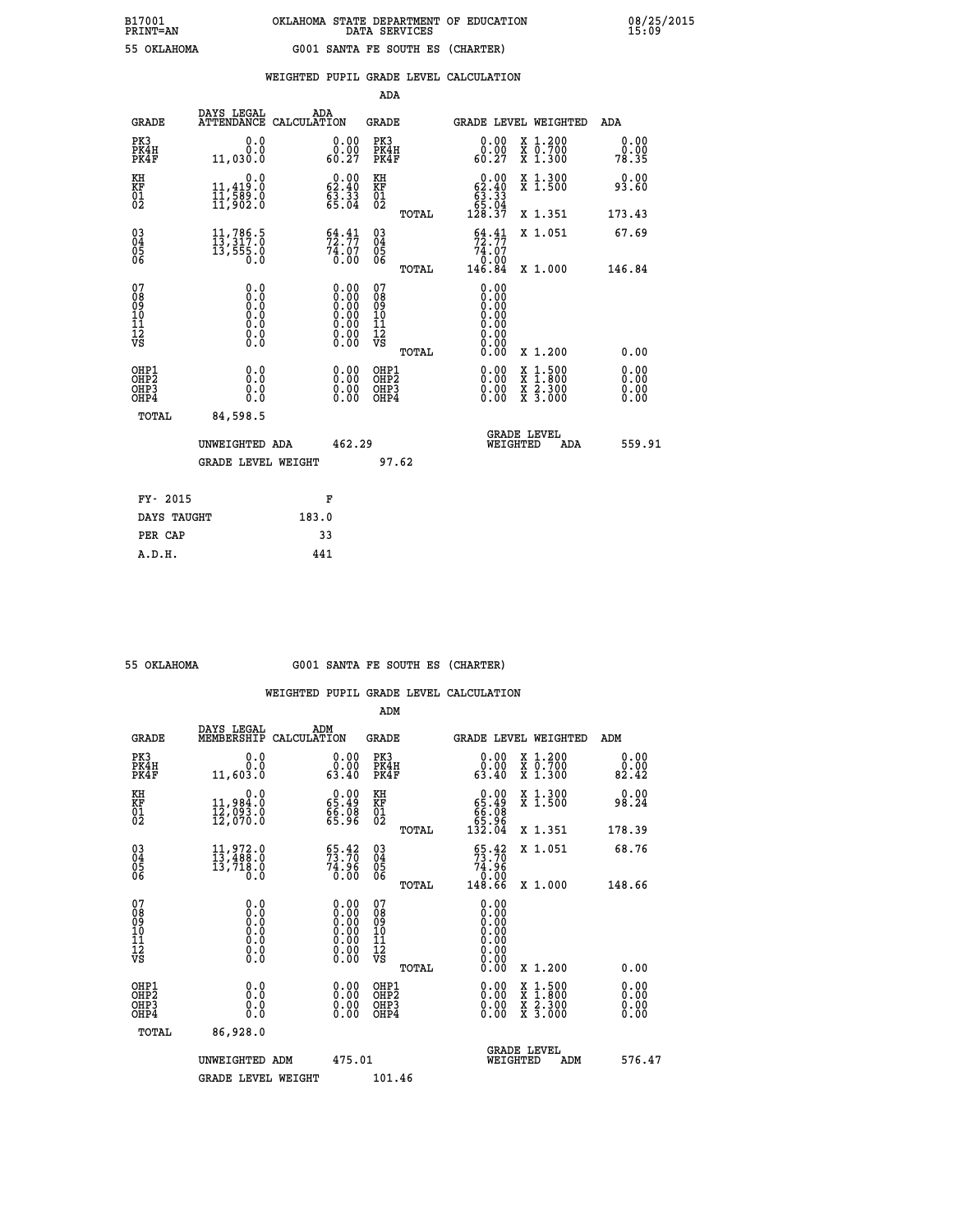|                                          |                                       |     |                                                                                                     |                                          |       | WEIGHTED PUPIL GRADE LEVEL CALCULATION                                              |                                                                                                                                           |                              |
|------------------------------------------|---------------------------------------|-----|-----------------------------------------------------------------------------------------------------|------------------------------------------|-------|-------------------------------------------------------------------------------------|-------------------------------------------------------------------------------------------------------------------------------------------|------------------------------|
|                                          |                                       |     |                                                                                                     | <b>ADA</b>                               |       |                                                                                     |                                                                                                                                           |                              |
| <b>GRADE</b>                             | DAYS LEGAL ADA ATTENDANCE CALCULATION |     |                                                                                                     | <b>GRADE</b>                             |       | GRADE LEVEL WEIGHTED                                                                |                                                                                                                                           | <b>ADA</b>                   |
| PK3<br>PK4H<br>PK4F                      | 0.0<br>0.0<br>0.0                     |     | 0.00<br>$\begin{smallmatrix} 0.00 \ 0.00 \end{smallmatrix}$                                         | PK3<br>PK4H<br>PK4F                      |       | 0.00<br>0.00<br>0.00                                                                | X 1.200<br>X 0.700<br>X 1.300                                                                                                             | 0.00<br>0.00<br>0.00         |
| KH<br>KF<br>01<br>02                     | 0.0<br>0.0<br>0.000                   |     | $\begin{smallmatrix} 0.00 \ 0.00 \ 0.00 \ 0.00 \end{smallmatrix}$                                   | KH<br>KF<br>01<br>02                     |       |                                                                                     | X 1.300<br>X 1.500                                                                                                                        | 0.00<br>0.00                 |
|                                          |                                       |     |                                                                                                     |                                          | TOTAL | 0.00                                                                                | X 1.351                                                                                                                                   | 0.00                         |
| 03<br>04<br>05<br>06                     | 0.0<br>0.0<br>0.0                     |     | $\begin{smallmatrix} 0.00 \ 0.00 \ 0.00 \ 0.00 \end{smallmatrix}$                                   | $\substack{03 \\ 04}$<br>0500            |       | 0.00<br>0.00                                                                        | X 1.051                                                                                                                                   | 0.00                         |
|                                          |                                       |     |                                                                                                     |                                          | TOTAL | 0.00                                                                                | X 1.000                                                                                                                                   | 0.00                         |
| 07<br>08<br>09<br>10<br>11<br>12<br>VS   | 0.0                                   |     | $\begin{smallmatrix} 0.00\ 0.00\ 0.00\ 0.00\ 0.00\ 0.00\ 0.00\ 0.00\ 0.00\ 0.00\ \end{smallmatrix}$ | 07<br>089<br>101<br>111<br>VS            |       | 0.00<br>0.00<br>$\begin{smallmatrix} 0.00 \ 0.00 \end{smallmatrix}$<br>0.00<br>0.00 |                                                                                                                                           |                              |
|                                          |                                       |     |                                                                                                     |                                          | TOTAL | 0.00<br>0.00                                                                        | X 1.200                                                                                                                                   | 0.00                         |
| OHP1<br>OHP2<br>OHP3<br>OH <sub>P4</sub> | 0.0<br>Ō.Ō<br>0.0<br>0.0              |     | $\begin{smallmatrix} 0.00 \ 0.00 \ 0.00 \ 0.00 \end{smallmatrix}$                                   | OHP1<br>OHP <sub>2</sub><br>OHP3<br>OHP4 |       | 0.00<br>0.00                                                                        | $\begin{smallmatrix} \mathtt{X} & 1\cdot500\\ \mathtt{X} & 1\cdot800\\ \mathtt{X} & 2\cdot300\\ \mathtt{X} & 3\cdot000 \end{smallmatrix}$ | 0.00<br>0.00<br>0.00<br>0.00 |
| TOTAL                                    | 0.0                                   |     |                                                                                                     |                                          |       |                                                                                     |                                                                                                                                           |                              |
|                                          | UNWEIGHTED ADA                        |     | 0.00                                                                                                |                                          |       | WEIGHTED                                                                            | <b>GRADE LEVEL</b><br>ADA                                                                                                                 | 0.00                         |
|                                          | <b>GRADE LEVEL WEIGHT</b>             |     |                                                                                                     |                                          | 0.00  |                                                                                     |                                                                                                                                           |                              |
| FY- 2015                                 |                                       |     | F                                                                                                   |                                          |       |                                                                                     |                                                                                                                                           |                              |
| DAYS TAUGHT                              |                                       | 0.0 |                                                                                                     |                                          |       |                                                                                     |                                                                                                                                           |                              |
| PER CAP                                  |                                       |     | 0                                                                                                   |                                          |       |                                                                                     |                                                                                                                                           |                              |

## **55 OKLAHOMA G003 ALEXIS RAINBOW (CHARTER)**

|                                                    |                                                                            |                                                                                               | ADM                                                |       |                                                                                 |                                                                                                                                           |                              |
|----------------------------------------------------|----------------------------------------------------------------------------|-----------------------------------------------------------------------------------------------|----------------------------------------------------|-------|---------------------------------------------------------------------------------|-------------------------------------------------------------------------------------------------------------------------------------------|------------------------------|
| <b>GRADE</b>                                       | DAYS LEGAL<br>MEMBERSHIP                                                   | ADM<br>CALCULATION                                                                            | <b>GRADE</b>                                       |       |                                                                                 | <b>GRADE LEVEL WEIGHTED</b>                                                                                                               | ADM                          |
| PK3<br>PK4H<br>PK4F                                | 0.0<br>0.0<br>0.0                                                          | $\begin{smallmatrix} 0.00 \ 0.00 \ 0.00 \end{smallmatrix}$                                    | PK3<br>PK4H<br>PK4F                                |       | $\begin{smallmatrix} 0.00 \\ 0.00 \\ 0.00 \end{smallmatrix}$                    | X 1.200<br>X 0.700<br>X 1.300                                                                                                             | 0.00<br>0.00<br>0.00         |
| KH<br>KF<br>01<br>02                               | 0.0<br>$\begin{smallmatrix} 0.0 & 0 \ 0.0 & 0 \ 0.0 & 0 \end{smallmatrix}$ | $\begin{smallmatrix} 0.00 \ 0.00 \ 0.00 \ 0.00 \end{smallmatrix}$                             | KH<br>KF<br>01<br>02                               |       | $\begin{smallmatrix} 0.00 \ 0.00 \ 0.00 \ 0.00 \ 0.00 \ 0.00 \end{smallmatrix}$ | X 1.300<br>X 1.500                                                                                                                        | 0.00<br>0.00                 |
|                                                    |                                                                            |                                                                                               |                                                    | TOTAL |                                                                                 | X 1.351                                                                                                                                   | 0.00                         |
| $\begin{matrix} 03 \\ 04 \\ 05 \\ 06 \end{matrix}$ |                                                                            | $\begin{smallmatrix} 0.00 \ 0.00 \ 0.00 \ 0.00 \end{smallmatrix}$                             | $\begin{matrix} 03 \\ 04 \\ 05 \\ 06 \end{matrix}$ |       | $0.00$<br>$0.00$<br>$0.00$                                                      | X 1.051                                                                                                                                   | 0.00                         |
|                                                    |                                                                            |                                                                                               |                                                    | TOTAL | 0.00                                                                            | X 1.000                                                                                                                                   | 0.00                         |
| 07<br>08<br>09<br>101<br>11<br>12<br>VS            | $\S.$                                                                      | $\begin{smallmatrix} 0.00\ 0.00\ 0.00\ 0.00\ 0.00\ 0.00\ 0.00\ 0.00\ 0.00\ \end{smallmatrix}$ | 07<br>08<br>09<br>11<br>11<br>12<br>VS             |       | $0.00$<br>$0.00$<br>$0.00$<br>0.00<br>0.00                                      |                                                                                                                                           |                              |
|                                                    |                                                                            |                                                                                               |                                                    | TOTAL | 0.00                                                                            | X 1.200                                                                                                                                   | 0.00                         |
| OHP1<br>OHP2<br>OH <sub>P3</sub><br>OHP4           | 0.0<br>0.000                                                               | $\begin{smallmatrix} 0.00 \ 0.00 \ 0.00 \ 0.00 \end{smallmatrix}$                             | OHP1<br>OHP2<br>OHP <sub>3</sub>                   |       | $0.00$<br>$0.00$<br>0.00                                                        | $\begin{smallmatrix} \mathtt{X} & 1\cdot500\\ \mathtt{X} & 1\cdot800\\ \mathtt{X} & 2\cdot300\\ \mathtt{X} & 3\cdot000 \end{smallmatrix}$ | 0.00<br>Ŏ.ŎŎ<br>Q.QQ<br>0.00 |
| TOTAL                                              | 0.0                                                                        |                                                                                               |                                                    |       |                                                                                 |                                                                                                                                           |                              |
|                                                    | UNWEIGHTED ADM                                                             | 0.00                                                                                          |                                                    |       | WEIGHTED                                                                        | <b>GRADE LEVEL</b><br>ADM                                                                                                                 | 0.00                         |
|                                                    | <b>GRADE LEVEL WEIGHT</b>                                                  |                                                                                               |                                                    | 0.00  |                                                                                 |                                                                                                                                           |                              |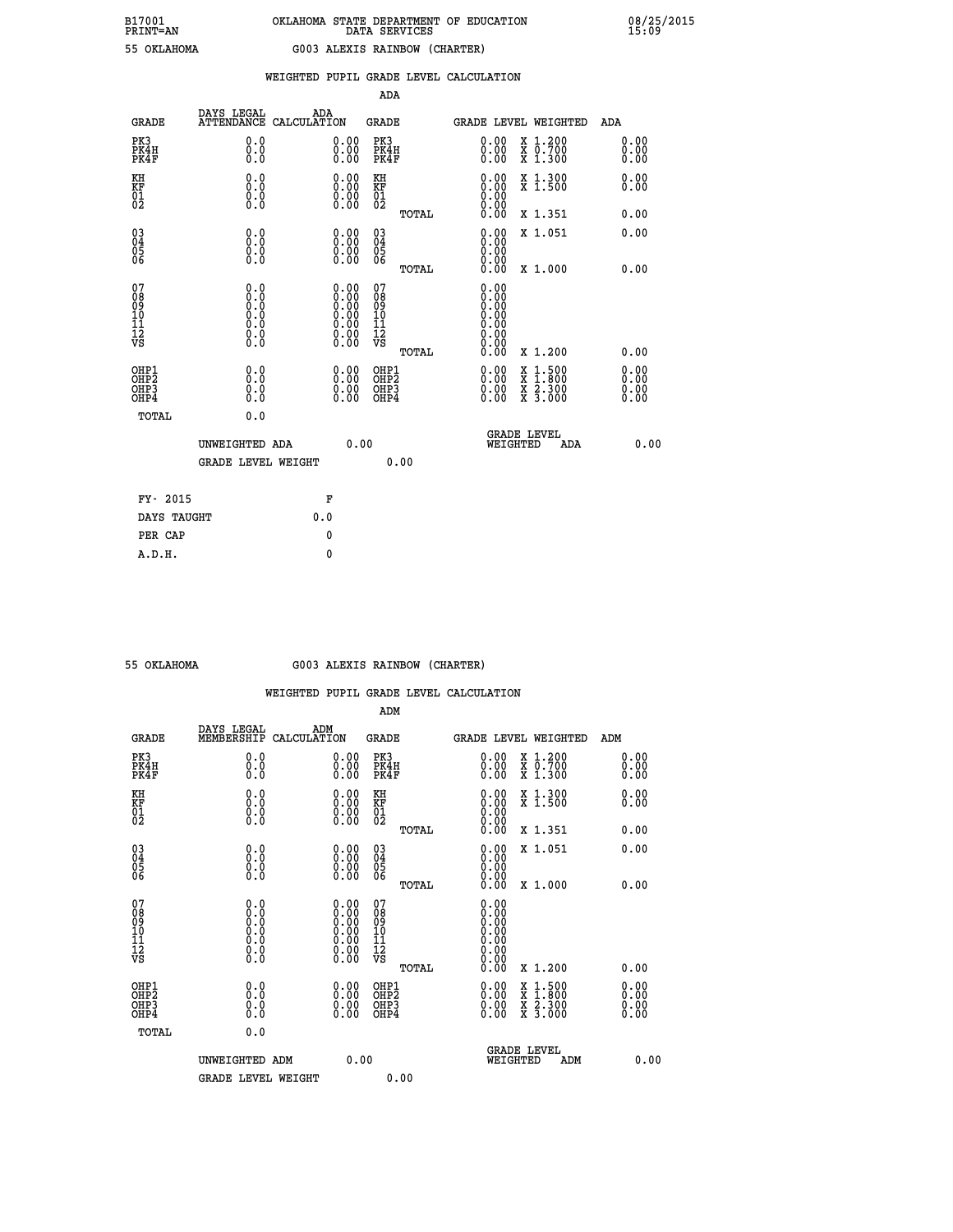# **B17001 OKLAHOMA STATE DEPARTMENT OF EDUCATION 08/25/2015 PRINT=AN DATA SERVICES 15:09 55 OKLAHOMA G004 ASTEC CHARTERS**

|                                                              |                                                                             |       |                                                                                           |                                                   |       | WEIGHTED PUPIL GRADE LEVEL CALCULATION                                                                                                                                                                                                                                         |                                                                                                                                           |                              |
|--------------------------------------------------------------|-----------------------------------------------------------------------------|-------|-------------------------------------------------------------------------------------------|---------------------------------------------------|-------|--------------------------------------------------------------------------------------------------------------------------------------------------------------------------------------------------------------------------------------------------------------------------------|-------------------------------------------------------------------------------------------------------------------------------------------|------------------------------|
|                                                              |                                                                             |       |                                                                                           | <b>ADA</b>                                        |       |                                                                                                                                                                                                                                                                                |                                                                                                                                           |                              |
| <b>GRADE</b>                                                 | DAYS LEGAL<br>ATTENDANCE CALCULATION                                        |       | ADA                                                                                       | GRADE                                             |       | GRADE LEVEL WEIGHTED                                                                                                                                                                                                                                                           |                                                                                                                                           | ADA                          |
| PK3<br>PK4H<br>PK4F                                          | 0.0<br>0.0<br>0.0                                                           |       | $\begin{smallmatrix} 0.00 \ 0.00 \ 0.00 \end{smallmatrix}$                                | PK3<br>PK4H<br>PK4F                               |       | $\begin{smallmatrix} 0.00 \ 0.00 \ 0.00 \end{smallmatrix}$                                                                                                                                                                                                                     | X 1.200<br>X 0.700<br>X 1.300                                                                                                             | 0.00<br>0.00<br>0.00         |
| KH<br>KF<br>01<br>02                                         | 0.0<br>0.0<br>0.0                                                           |       | 0.00<br>$\begin{smallmatrix} 0.00 \ 0.00 \end{smallmatrix}$                               | KH<br>KF<br>$\begin{matrix} 01 \ 02 \end{matrix}$ |       | 0.00<br>0.00<br>0.00                                                                                                                                                                                                                                                           | X 1.300<br>X 1.500                                                                                                                        | 0.00<br>0.00                 |
|                                                              |                                                                             |       |                                                                                           |                                                   | TOTAL | 0.00                                                                                                                                                                                                                                                                           | X 1.351                                                                                                                                   | 0.00                         |
| $\begin{smallmatrix} 03 \\[-4pt] 04 \end{smallmatrix}$<br>Ŏ5 | 0.0<br>0.0                                                                  |       | $0.00$<br>$0.00$                                                                          | $\substack{03 \\ 04}$<br>$\frac{05}{06}$          |       | 0.00<br>0.00                                                                                                                                                                                                                                                                   | X 1.051                                                                                                                                   | 0.00                         |
| ŌĞ                                                           | 21,792.5                                                                    |       | 130.49                                                                                    |                                                   | TOTAL | 130.49<br>130.49                                                                                                                                                                                                                                                               | X 1.000                                                                                                                                   | 130.49                       |
| 07<br>08<br>09<br>11<br>11<br>12<br>VS                       | 22,536.5<br>22,097.5<br>22,167.0<br>17,146.0<br>14,932.0<br>12,362.0<br>0.0 |       | $\begin{smallmatrix} 134.95\\132.32\\132.74\\102.67\\89.41\\74.02\\0.00\end{smallmatrix}$ | 07<br>08<br>09<br>11<br>11<br>12<br>VS            | TOTAL | $\begin{smallmatrix} 134.95\\132.32\\132.74\\102.67\\ 99.41\\74.02\\666.11\end{smallmatrix}$                                                                                                                                                                                   | X 1.200                                                                                                                                   | 799.33                       |
| OHP1<br>OH <sub>P</sub> 2<br>OHP3<br>OHP4                    | 0.0<br>0.0<br>0.0                                                           |       | $\begin{smallmatrix} 0.00 \ 0.00 \ 0.00 \ 0.00 \end{smallmatrix}$                         | OHP1<br>OHP <sub>2</sub><br>OHP3<br>OHP4          |       | $\begin{smallmatrix} 0.00 & 0.00 & 0.00 & 0.00 & 0.00 & 0.00 & 0.00 & 0.00 & 0.00 & 0.00 & 0.00 & 0.00 & 0.00 & 0.00 & 0.00 & 0.00 & 0.00 & 0.00 & 0.00 & 0.00 & 0.00 & 0.00 & 0.00 & 0.00 & 0.00 & 0.00 & 0.00 & 0.00 & 0.00 & 0.00 & 0.00 & 0.00 & 0.00 & 0.00 & 0.00 & 0.0$ | $\begin{smallmatrix} \mathtt{X} & 1\cdot500\\ \mathtt{X} & 1\cdot800\\ \mathtt{X} & 2\cdot300\\ \mathtt{X} & 3\cdot000 \end{smallmatrix}$ | 0.00<br>0.00<br>0.00<br>0.00 |
| TOTAL                                                        | 133,033.5                                                                   |       |                                                                                           |                                                   |       |                                                                                                                                                                                                                                                                                |                                                                                                                                           |                              |
|                                                              | UNWEIGHTED ADA                                                              |       | 796.60                                                                                    |                                                   |       | WEIGHTED                                                                                                                                                                                                                                                                       | <b>GRADE LEVEL</b><br><b>ADA</b>                                                                                                          | 929.82                       |
|                                                              | <b>GRADE LEVEL WEIGHT</b>                                                   |       |                                                                                           | 133.22                                            |       |                                                                                                                                                                                                                                                                                |                                                                                                                                           |                              |
| FY- 2015                                                     |                                                                             |       | F                                                                                         |                                                   |       |                                                                                                                                                                                                                                                                                |                                                                                                                                           |                              |
| DAYS TAUGHT                                                  |                                                                             | 167.0 |                                                                                           |                                                   |       |                                                                                                                                                                                                                                                                                |                                                                                                                                           |                              |
| PER CAP                                                      |                                                                             |       | 0                                                                                         |                                                   |       |                                                                                                                                                                                                                                                                                |                                                                                                                                           |                              |

 **A.D.H. 0**

 **ADM**

 **55 OKLAHOMA G004 ASTEC CHARTERS**

| <b>GRADE</b>                                                       | DAYS LEGAL ADM<br>MEMBERSHIP CALCULATION                                                  |                                                                     | <b>GRADE</b>                                        |       | GRADE LEVEL WEIGHTED                                                                                                                                                                                                                                                           |                                          | ADM                  |  |
|--------------------------------------------------------------------|-------------------------------------------------------------------------------------------|---------------------------------------------------------------------|-----------------------------------------------------|-------|--------------------------------------------------------------------------------------------------------------------------------------------------------------------------------------------------------------------------------------------------------------------------------|------------------------------------------|----------------------|--|
| PK3<br>PK4H<br>PK4F                                                | 0.0<br>0.0<br>0.0                                                                         | 0.00<br>0.00<br>0.00                                                | PK3<br>PK4H<br>PK4F                                 |       | $\begin{smallmatrix} 0.00 \\ 0.00 \\ 0.00 \end{smallmatrix}$                                                                                                                                                                                                                   | X 1.200<br>X 0.700<br>X 1.300            | 0.00<br>0.00<br>0.00 |  |
| KH<br><b>KF</b><br>01<br>02                                        | 0.0<br>$\begin{smallmatrix} 0.0 & 0 \ 0.0 & 0 \ 0.0 & 0 \end{smallmatrix}$                | $\begin{smallmatrix} 0.00 \ 0.00 \ 0.00 \ 0.00 \end{smallmatrix}$   | KH<br>KF<br>01<br>02                                |       | $0.00$<br>$0.00$<br>$0.00$                                                                                                                                                                                                                                                     | X 1.300<br>X 1.500                       | 0.00<br>0.00         |  |
|                                                                    |                                                                                           |                                                                     |                                                     | TOTAL | 0.00                                                                                                                                                                                                                                                                           | X 1.351                                  | 0.00                 |  |
| $\begin{smallmatrix} 03 \\[-4pt] 04 \end{smallmatrix}$<br>Ŏ5<br>06 | 0.00000                                                                                   | $\begin{smallmatrix} 0.00\\ 0.00\\ 0.00\\ 134.47 \end{smallmatrix}$ | $\begin{array}{c} 03 \\ 04 \\ 05 \\ 06 \end{array}$ |       | 0.00<br>$\begin{smallmatrix} & 0.00 \\ 134.47 \ 134.47 \end{smallmatrix}$                                                                                                                                                                                                      | X 1.051                                  | 0.00                 |  |
|                                                                    | 22,457.0                                                                                  |                                                                     |                                                     | TOTAL |                                                                                                                                                                                                                                                                                | X 1.000                                  | 134.47               |  |
| 07<br>08<br>09<br>101<br>11<br>12<br>VS                            | $23,175.0$<br>$22,722.0$<br>$23,077.0$<br>$18,023.0$<br>$16,242.0$<br>$13,586.0$<br>$0.0$ | 138.77<br>136.06<br>138.19<br>107:52<br>97:26<br>81:35<br>0:00      | 07<br>08<br>09<br>001<br>11<br>11<br>12<br>VS       | TOTAL | $\begin{smallmatrix} 138.77\\136.06\\138.19\\107.92\\97.26\\81.35\\699.55 \end{smallmatrix}$                                                                                                                                                                                   | X 1.200                                  | 839.46               |  |
| OHP1<br>OHP2<br>OH <sub>P3</sub><br>OHP4                           |                                                                                           | $\begin{smallmatrix} 0.00 \ 0.00 \ 0.00 \ 0.00 \end{smallmatrix}$   | OHP1<br>OHP2<br>OHP3<br>OHP4                        |       | $\begin{smallmatrix} 0.00 & 0.00 & 0.00 & 0.00 & 0.00 & 0.00 & 0.00 & 0.00 & 0.00 & 0.00 & 0.00 & 0.00 & 0.00 & 0.00 & 0.00 & 0.00 & 0.00 & 0.00 & 0.00 & 0.00 & 0.00 & 0.00 & 0.00 & 0.00 & 0.00 & 0.00 & 0.00 & 0.00 & 0.00 & 0.00 & 0.00 & 0.00 & 0.00 & 0.00 & 0.00 & 0.0$ | X 1:500<br>X 1:800<br>X 2:300<br>X 3:000 | 0.00<br>0.00<br>0.00 |  |
| TOTAL                                                              | 139,282.0                                                                                 |                                                                     |                                                     |       |                                                                                                                                                                                                                                                                                |                                          |                      |  |
|                                                                    | UNWEIGHTED                                                                                | 834.02<br>ADM                                                       |                                                     |       | WEIGHTED                                                                                                                                                                                                                                                                       | <b>GRADE LEVEL</b><br>ADM                | 973.93               |  |
|                                                                    | <b>GRADE LEVEL WEIGHT</b>                                                                 |                                                                     | 139.91                                              |       |                                                                                                                                                                                                                                                                                |                                          |                      |  |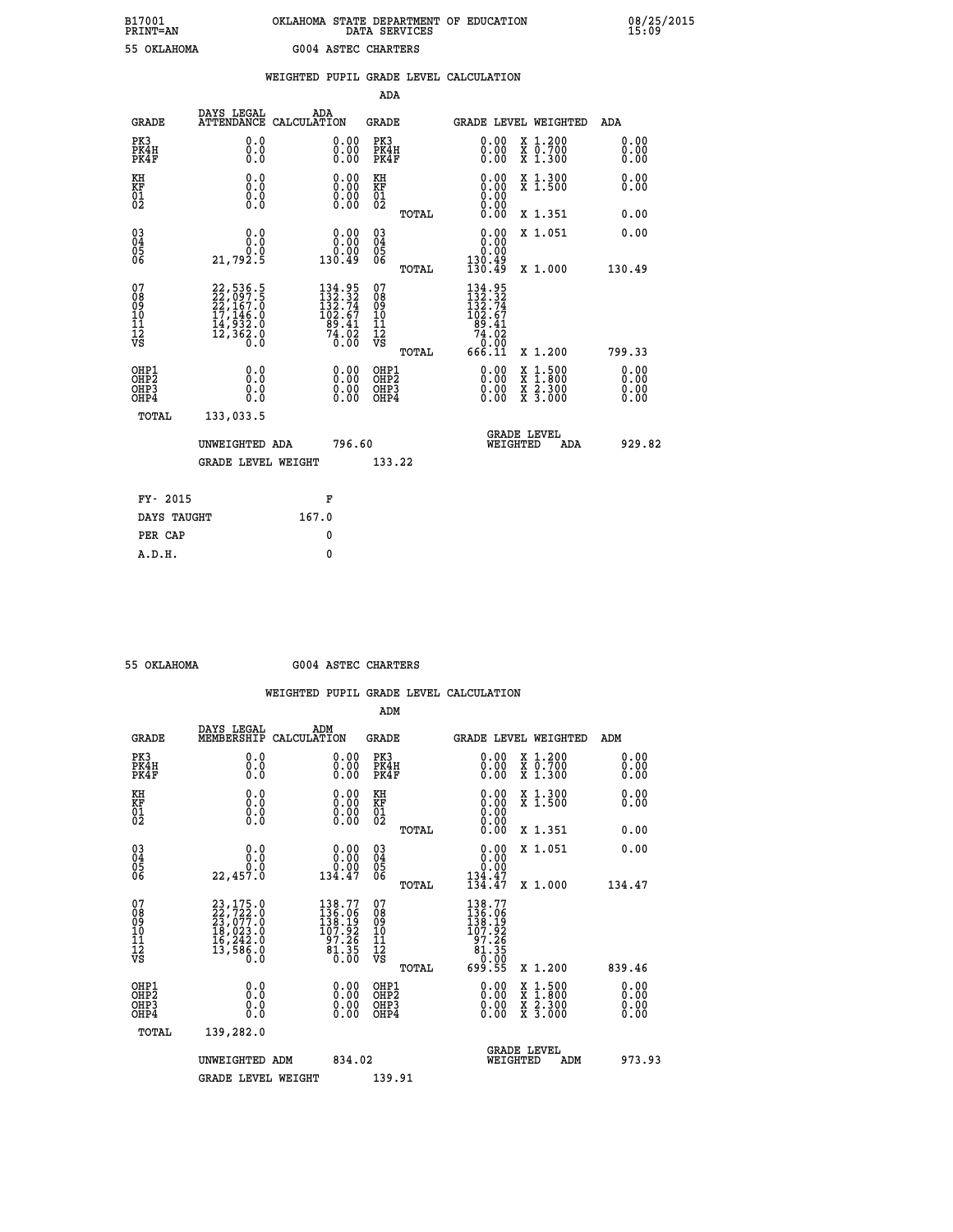|  |  | WEIGHTED PUPIL GRADE LEVEL CALCULATION |
|--|--|----------------------------------------|
|  |  |                                        |

|                                                                    |                                                                                      |       |                                                                                                                                                | ADA                                       |       |                                                                             |                                                                                                  |                              |
|--------------------------------------------------------------------|--------------------------------------------------------------------------------------|-------|------------------------------------------------------------------------------------------------------------------------------------------------|-------------------------------------------|-------|-----------------------------------------------------------------------------|--------------------------------------------------------------------------------------------------|------------------------------|
| <b>GRADE</b>                                                       | DAYS LEGAL<br>ATTENDANCE CALCULATION                                                 | ADA   |                                                                                                                                                | <b>GRADE</b>                              |       |                                                                             | GRADE LEVEL WEIGHTED                                                                             | ADA                          |
| PK3<br>PK4H<br>PK4F                                                | 0.0<br>0.0<br>15,470.0                                                               |       | $0.00$<br>93.76                                                                                                                                | PK3<br>PK4H<br>PK4F                       |       | $0.00$<br>93.76                                                             | X 1.200<br>X 0.700<br>X 1.300                                                                    | 0.00<br>0.00<br>121.89       |
| KH<br><b>KF</b><br>01<br>02                                        | 0.0<br>10,692.5<br>11,040.0<br>10,269.5                                              |       | $\begin{smallmatrix} 0.00\\ 64.80\\ 66.91\\ 62.24 \end{smallmatrix}$                                                                           | KH<br><b>KF</b><br>01<br>02               |       | $\begin{smallmatrix} &0.00\ 64.80\ 66.91\ 62.24\ 129.15\ \end{smallmatrix}$ | X 1.300<br>X 1.500                                                                               | 0.00<br>97.20                |
|                                                                    |                                                                                      |       |                                                                                                                                                |                                           | TOTAL |                                                                             | X 1.351                                                                                          | 174.48                       |
| $\begin{smallmatrix} 03 \\[-4pt] 04 \end{smallmatrix}$<br>05<br>06 | 0.0<br>0.000                                                                         |       | 0.00<br>$\begin{smallmatrix} 0.00 \ 0.00 \end{smallmatrix}$                                                                                    | $\substack{03 \\ 04}$<br>$\frac{05}{06}$  | TOTAL | 0.00<br>0.00<br>0.00<br>0.00                                                | X 1.051<br>X 1.000                                                                               | 0.00<br>0.00                 |
| 07<br>08901112<br>1112<br>VS                                       | 0.0<br>$\begin{smallmatrix} 0.0 & 0 \ 0.0 & 0 \ 0.0 & 0 \ 0.0 & 0 \end{smallmatrix}$ |       | $\begin{smallmatrix} 0.00 \ 0.00 \ 0.00 \ 0.00 \ 0.00 \end{smallmatrix}$<br>$\begin{smallmatrix} 0.00 & 0.00 \\ 0.00 & 0.00 \end{smallmatrix}$ | 07<br>08<br>09<br>11<br>11<br>12<br>VS    |       | 0.00                                                                        |                                                                                                  |                              |
|                                                                    |                                                                                      |       |                                                                                                                                                |                                           | TOTAL | 0.00                                                                        | X 1.200                                                                                          | 0.00                         |
| OHP1<br>OH <sub>P2</sub><br>OH <sub>P3</sub><br>OH <sub>P4</sub>   | 0.0<br>0.0<br>0.0                                                                    |       | 0.00<br>$\begin{smallmatrix} 0.00 \ 0.00 \end{smallmatrix}$                                                                                    | OHP1<br>OH <sub>P</sub> 2<br>OHP3<br>OHP4 |       | 0.00<br>0.00<br>0.00                                                        | $\begin{smallmatrix} x & 1 & 500 \\ x & 1 & 800 \\ x & 2 & 300 \\ x & 3 & 000 \end{smallmatrix}$ | 0.00<br>0.00<br>0.00<br>0.00 |
| TOTAL                                                              | 47,472.0                                                                             |       |                                                                                                                                                |                                           |       |                                                                             |                                                                                                  |                              |
|                                                                    | UNWEIGHTED ADA                                                                       |       | 287.71                                                                                                                                         |                                           |       |                                                                             | GRADE LEVEL<br>WEIGHTED<br>ADA                                                                   | 393.57                       |
|                                                                    | <b>GRADE LEVEL WEIGHT</b>                                                            |       |                                                                                                                                                | 105.86                                    |       |                                                                             |                                                                                                  |                              |
| FY- 2015                                                           |                                                                                      | F     |                                                                                                                                                |                                           |       |                                                                             |                                                                                                  |                              |
| DAYS TAUGHT                                                        |                                                                                      | 165.0 |                                                                                                                                                |                                           |       |                                                                             |                                                                                                  |                              |
| PER CAP                                                            |                                                                                      | 0     |                                                                                                                                                |                                           |       |                                                                             |                                                                                                  |                              |

| OKLAHOMA |
|----------|

#### **55 OKLAHOMA G007 JOHN W REX CHARTER ELEMENTARY**

|                                           |                                         |                                                                                               | ADM                                                |       |                                                                             |                                          |                        |        |
|-------------------------------------------|-----------------------------------------|-----------------------------------------------------------------------------------------------|----------------------------------------------------|-------|-----------------------------------------------------------------------------|------------------------------------------|------------------------|--------|
| <b>GRADE</b>                              | DAYS LEGAL<br>MEMBERSHIP                | ADM<br>CALCULATION                                                                            | <b>GRADE</b>                                       |       |                                                                             | <b>GRADE LEVEL WEIGHTED</b>              | ADM                    |        |
| PK3<br>PK4H<br>PK4F                       | 0.0<br>0.0<br>16,300.0                  | $\begin{smallmatrix} 0.00\\ 0.00\\ 98.79 \end{smallmatrix}$                                   | PK3<br>PK4H<br>PK4F                                |       | $\begin{smallmatrix} 0.00\\ 0.00\\ 98.79 \end{smallmatrix}$                 | X 1.200<br>X 0.700<br>X 1.300            | 0.00<br>0.00<br>128.43 |        |
| KH<br>KF<br>01<br>02                      | 0.0<br>11,271.0<br>11,673.0<br>10,710.0 | $\begin{smallmatrix} 0.00\\ 68.31\\ 70.75\\ 64.91 \end{smallmatrix}$                          | KH<br>KF<br>01<br>02                               |       | $\begin{smallmatrix} &0.00\ 68.31\ 70.75\ 64.91\ 135.66\ \end{smallmatrix}$ | X 1.300<br>X 1.500                       | 0.00<br>102.47         |        |
|                                           |                                         |                                                                                               |                                                    | TOTAL |                                                                             | X 1.351                                  | 183.28                 |        |
| 03<br>04<br>05<br>06                      |                                         | $\begin{smallmatrix} 0.00 \ 0.00 \ 0.00 \ 0.00 \end{smallmatrix}$                             | $\begin{matrix} 03 \\ 04 \\ 05 \\ 06 \end{matrix}$ |       | 0.00<br>0.00<br>0.00                                                        | X 1.051                                  | 0.00                   |        |
|                                           |                                         |                                                                                               |                                                    | TOTAL | 0.00                                                                        | X 1.000                                  | 0.00                   |        |
| 07<br>08<br>09<br>101<br>112<br>VS        | 0.0                                     | $\begin{smallmatrix} 0.00\ 0.00\ 0.00\ 0.00\ 0.00\ 0.00\ 0.00\ 0.00\ 0.00\ \end{smallmatrix}$ | 07<br>08<br>09<br>11<br>11<br>12<br>VS             |       | $0.00$<br>$0.00$<br>$0.00$<br>0.00<br>0.00                                  |                                          |                        |        |
|                                           |                                         |                                                                                               |                                                    | TOTAL | 0.00                                                                        | X 1.200                                  | 0.00                   |        |
| OHP1<br>OHP2<br>OH <sub>P</sub> 3<br>OHP4 | 0.0<br>0.000                            |                                                                                               | OHP1<br>OHP2<br>OHP <sub>3</sub>                   |       | $0.00$<br>$0.00$<br>0.00                                                    | X 1:500<br>X 1:800<br>X 2:300<br>X 3:000 | 0.00<br>0.00<br>0.00   |        |
| TOTAL                                     | 49,954.0                                |                                                                                               |                                                    |       |                                                                             |                                          |                        |        |
|                                           | UNWEIGHTED ADM                          | 302.76                                                                                        |                                                    |       | WEIGHTED                                                                    | <b>GRADE LEVEL</b><br>ADM                |                        | 414.18 |
|                                           | <b>GRADE LEVEL WEIGHT</b>               |                                                                                               | 111.42                                             |       |                                                                             |                                          |                        |        |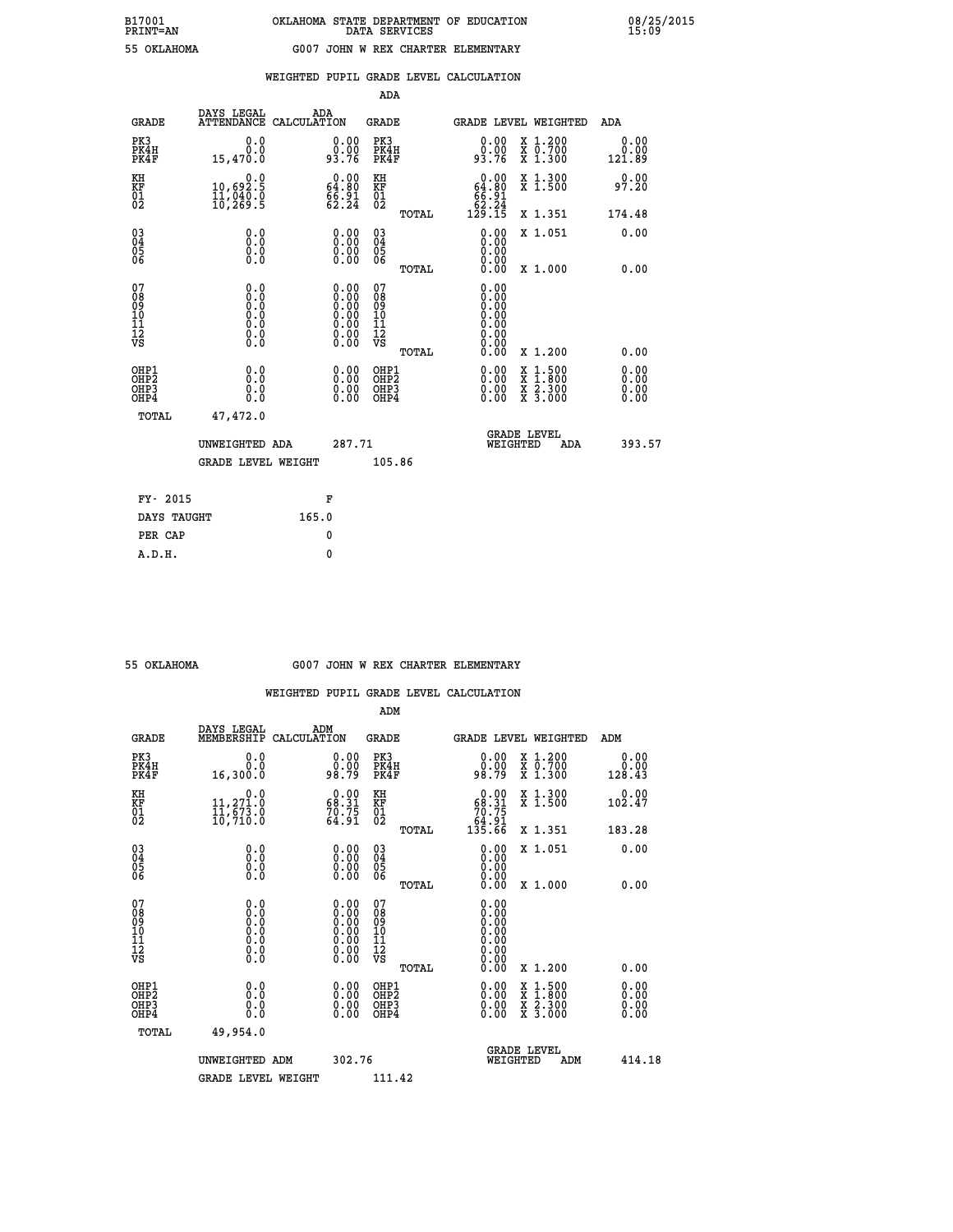# **B17001 OKLAHOMA STATE DEPARTMENT OF EDUCATION 08/25/2015 PRINT=AN DATA SERVICES 15:09 55 OKLAHOMA I001 PUTNAM CITY**

# **WEIGHTED PUPIL GRADE LEVEL CALCULATION**

|                                        |                                                                                                                     |                                                                                                  | ADA                                      |                                                                                              |                                                       |                              |
|----------------------------------------|---------------------------------------------------------------------------------------------------------------------|--------------------------------------------------------------------------------------------------|------------------------------------------|----------------------------------------------------------------------------------------------|-------------------------------------------------------|------------------------------|
| <b>GRADE</b>                           | DAYS LEGAL                                                                                                          | ADA<br>ATTENDANCE CALCULATION                                                                    | GRADE                                    |                                                                                              | GRADE LEVEL WEIGHTED                                  | ADA                          |
| PK3<br>PK4H<br>PK4F                    | 7,539.0<br>11,666.0<br>172, 110.5                                                                                   | 44.35<br>68.62<br>1,012.41                                                                       | PK3<br>PK4H<br>PK4F                      | 44.35<br>68.62<br>1,012.41                                                                   | X 1.200<br>X 0.700<br>X 1.300                         | 53.22<br>48.03<br>1,316.13   |
| KH<br><b>KF</b><br>01<br>02            | 0.0<br>246,866:5<br>258,307:5<br>240,086:0                                                                          | 0.00<br>1,452.16<br>$\frac{1}{1}, \frac{5}{4}$ $\frac{1}{2}$ $\cdot$ $\frac{3}{2}$ $\frac{6}{7}$ | KH<br>KF<br>01<br>02                     | 0.00<br>$1,452.16$<br>$1,519.46$<br>$1,412.27$<br>$2,931.73$                                 | X 1.300<br>$\overline{x}$ 1.500                       | 0.00<br>2,178.24             |
|                                        |                                                                                                                     |                                                                                                  | TOTAL                                    |                                                                                              | X 1.351                                               | 3,960.77                     |
| $^{03}_{04}$<br>05<br>06               | 253,965.0<br>209,690.0<br>233,924.0<br>212,630.5                                                                    | 1,493.91<br>1,233.47<br>$\frac{1}{3}\frac{7}{250}$ .02<br>1,250.77                               | $\substack{03 \\ 04}$<br>$\frac{05}{06}$ | $1, 493.91$<br>$1, 233.47$<br>$1, 376.02$<br>$1, 250.77$<br>$3, 860.26$                      | X 1.051                                               | 1,570.10                     |
|                                        |                                                                                                                     |                                                                                                  | TOTAL                                    |                                                                                              | X 1.000                                               | 3,860.26                     |
| 07<br>08<br>09<br>11<br>11<br>12<br>VS | $\begin{smallmatrix} 212,401.5\\ 215,389.0\\ 218,046.0\\ 209,461.0\\ 194,173.0\\ 192,970.5\\ 0.0 \end{smallmatrix}$ | 1,249.42<br>$1, 266.99$<br>$1, 2882.74$<br>$1, 232.16$<br>$1, 142.33$<br>$1, 136.51$<br>0.00     | 07<br>089<br>101<br>111<br>VS<br>TOTAL   | 1,249.42<br>1,266.99<br>1,282.74<br>1,232.16<br>1,142.33<br>1,136.51<br>7,210.00<br>7,310.15 | X 1.200                                               | 8,772.18                     |
|                                        |                                                                                                                     |                                                                                                  |                                          |                                                                                              |                                                       |                              |
| OHP1<br>OHP2<br>OHP3<br>OHP4           | 0.0<br>0.0<br>0.0<br>0.0                                                                                            | 0.00<br>0.00<br>0.00                                                                             | OHP1<br>OHP <sub>2</sub><br>OHP3<br>OHP4 | 0.00<br>0.00<br>0.00<br>0.00                                                                 | $\frac{x}{x}$ $\frac{1.500}{x}$<br>X 2.300<br>X 3.000 | 0.00<br>0.00<br>0.00<br>0.00 |
| TOTAL                                  | 3,089,226.0                                                                                                         |                                                                                                  |                                          |                                                                                              |                                                       |                              |
|                                        | UNWEIGHTED ADA                                                                                                      | 18, 173.59                                                                                       |                                          | WEIGHTED                                                                                     | <b>GRADE LEVEL</b><br>ADA                             | 21,758.93                    |
|                                        | <b>GRADE LEVEL WEIGHT</b>                                                                                           |                                                                                                  | 3,585.34                                 |                                                                                              |                                                       |                              |
|                                        |                                                                                                                     |                                                                                                  |                                          |                                                                                              |                                                       |                              |
| FY- 2015                               |                                                                                                                     | F                                                                                                |                                          |                                                                                              |                                                       |                              |
| DAYS TAUGHT                            |                                                                                                                     | 170.0                                                                                            |                                          |                                                                                              |                                                       |                              |

 **PER CAP 33 A.D.H. 7,795**

 **55 OKLAHOMA I001 PUTNAM CITY**

|                                                    |                                                                                                     |                                                                                   | ADM                                             |                                                                                                                         |                                                                                |                              |
|----------------------------------------------------|-----------------------------------------------------------------------------------------------------|-----------------------------------------------------------------------------------|-------------------------------------------------|-------------------------------------------------------------------------------------------------------------------------|--------------------------------------------------------------------------------|------------------------------|
| <b>GRADE</b>                                       | DAYS LEGAL<br>MEMBERSHIP                                                                            | ADM<br>CALCULATION                                                                | <b>GRADE</b>                                    | <b>GRADE LEVEL WEIGHTED</b>                                                                                             |                                                                                | ADM                          |
| PK3<br>PK4H<br>PK4F                                | 8,128.0<br>12,975.0<br>184,091.0                                                                    | 47.81<br>76.32<br>1,082.89                                                        | PK3<br>PK4H<br>PK4F                             | 47.81<br>76.32<br>1,082.89                                                                                              | X 1.200<br>X 0.700<br>X 1.300                                                  | 57.37<br>53.42<br>1,407.76   |
| KH<br>KF<br>01<br>02                               | 0.0<br>262,132:0<br>271,876:0<br>252,360:0                                                          | 0.00<br>1,541.95<br>1,599.27<br>1,484.47                                          | KH<br>KF<br>01<br>02                            | 0.00<br>1,541.95<br>1,599.27<br>1,484.47<br>3,083.74                                                                    | X 1.300<br>X 1.500                                                             | 0.00<br>2,312.93             |
|                                                    |                                                                                                     |                                                                                   | TOTAL                                           |                                                                                                                         | X 1.351                                                                        | 4,166.13                     |
| $\begin{matrix} 03 \\ 04 \\ 05 \\ 06 \end{matrix}$ | 265, 421.0<br>219, 832.0<br>244, 690.0                                                              | 1,561.30<br>1,293.13<br>1,439.35                                                  | $\substack{03 \\ 04}$<br>$\frac{05}{06}$        | $1, 561.30$<br>$1, 293.13$<br>$1, 439.35$<br>$1, 317.51$                                                                | X 1.051                                                                        | 1,640.93                     |
|                                                    | 223,975.0                                                                                           | 1,317.51                                                                          | TOTAL                                           | 4,049.99                                                                                                                | X 1.000                                                                        | 4,049.99                     |
| 07<br>08<br>09<br>101<br>11<br>12<br>VS            | 223, 937.0<br>227, 342.0<br>230, 981.0<br>224, 399.0<br>209, 231.0<br>210,793.0<br>$0.\overline{0}$ | 1, 317.27<br>1, 337.31<br>1, 358.86<br>1, 320.04<br>1, 230.97<br>1,241.82<br>0.00 | 07<br>08<br>09<br>11<br>11<br>12<br>VS<br>TOTAL | 1,317.27<br>$\begin{array}{l} 1,337.31 \\ 1,358.86 \\ 1,320.04 \\ 1,239.97 \end{array}$<br>1,241.82<br>0.00<br>7,806.27 | X 1.200                                                                        | 9,367.52                     |
| OHP1<br>OHP2<br>OHP3<br>OHP4                       | 0.0<br>0.0<br>Ŏ.Ŏ                                                                                   | 0.00<br>0.00<br>0.00                                                              | OHP1<br>OHP2<br>OHP3<br>OHP4                    | 0.00<br>0.00<br>0.00<br>0.00                                                                                            | $\frac{x}{x}$ $\frac{1.500}{1.800}$<br>$\bar{x}$ 2.300<br>$\overline{x}$ 3.000 | 0.00<br>0.00<br>0.00<br>0.00 |
| TOTAL                                              | 3, 272, 163.0                                                                                       |                                                                                   |                                                 |                                                                                                                         |                                                                                |                              |
|                                                    | UNWEIGHTED                                                                                          | 19,250.27<br>ADM                                                                  |                                                 | WEIGHTED                                                                                                                | <b>GRADE LEVEL</b><br>ADM                                                      | 23,056.05                    |
|                                                    | <b>GRADE LEVEL WEIGHT</b>                                                                           |                                                                                   | 3,805.78                                        |                                                                                                                         |                                                                                |                              |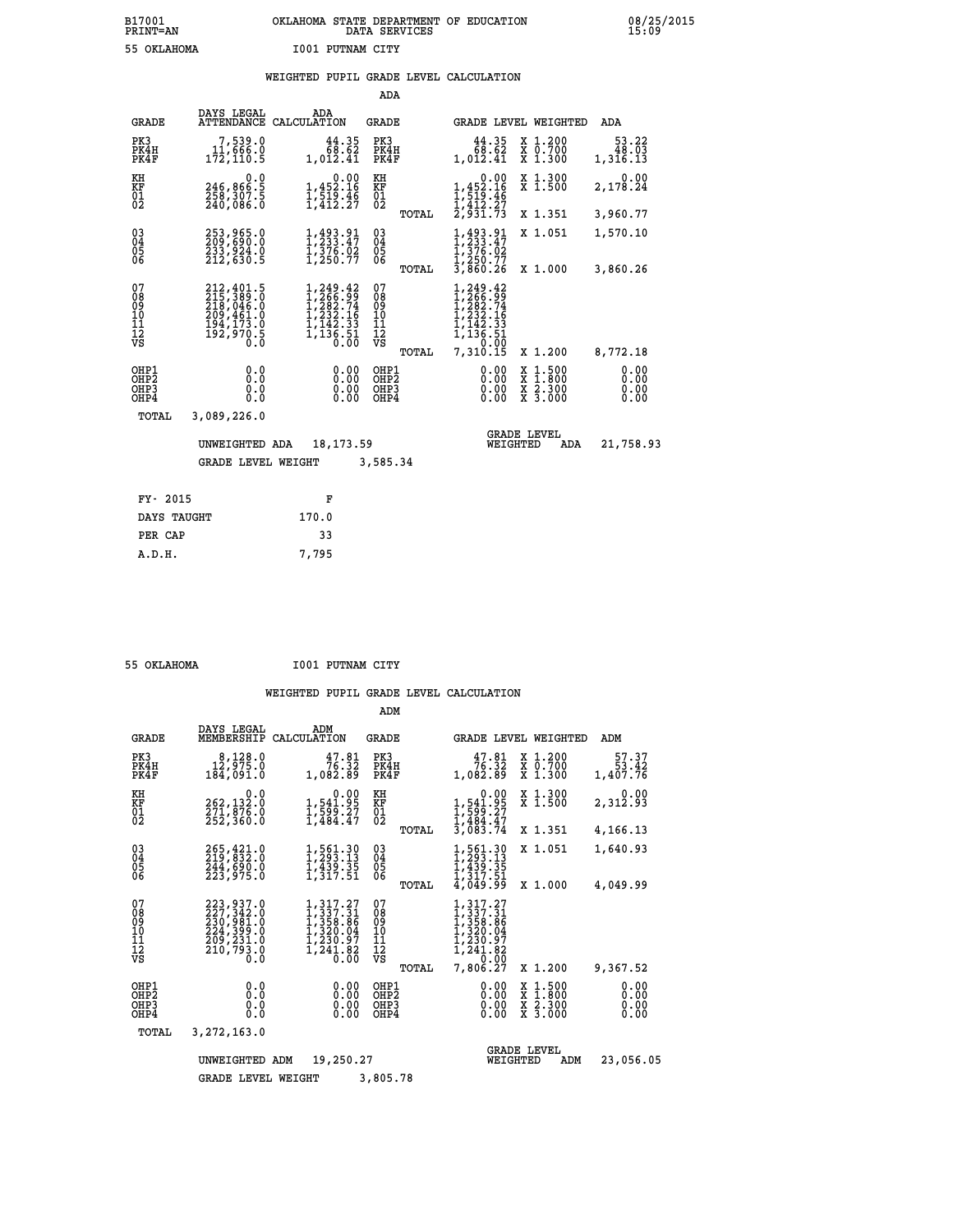| B17001<br><b>PRINT=AN</b> | OKLAHOMA STATE DEPARTMENT OF EDUCATION<br>DATA SERVICES |  |
|---------------------------|---------------------------------------------------------|--|
| 55 OKLAHOMA               | I003 LUTHER                                             |  |

|  |  | WEIGHTED PUPIL GRADE LEVEL CALCULATION |
|--|--|----------------------------------------|
|  |  |                                        |

|                                                      |                                                                                                                                                                             |                                                                   | ADA                                      |       |                                                                             |                                                                                                  |                              |
|------------------------------------------------------|-----------------------------------------------------------------------------------------------------------------------------------------------------------------------------|-------------------------------------------------------------------|------------------------------------------|-------|-----------------------------------------------------------------------------|--------------------------------------------------------------------------------------------------|------------------------------|
| <b>GRADE</b>                                         | DAYS LEGAL<br>ATTENDANCE CALCULATION                                                                                                                                        | ADA                                                               | <b>GRADE</b>                             |       |                                                                             | GRADE LEVEL WEIGHTED                                                                             | ADA                          |
| PK3<br>PK4H<br>PK4F                                  | 1,130.0<br>5,952.0<br>0.0                                                                                                                                                   | $34.81$<br>$0.00$                                                 | PK3<br>PK4H<br>PK4F                      |       | 6.61<br>$34.81$<br>$0.00$                                                   | X 1.200<br>X 0.700<br>X 1.300                                                                    | 7.93<br>24.37<br>0.00        |
| KH<br>KF<br>01<br>02                                 | 0.0<br>12, 344: 5<br>11, 213: 5<br>9, 172: 5                                                                                                                                | 72.19<br>72.19<br>65.58<br>53.64                                  | KH<br>KF<br>01<br>02                     |       | $\begin{smallmatrix} &0.00\ 72.19\ 65.58\ 53.64\ 119.22\ \end{smallmatrix}$ | X 1.300<br>X 1.500                                                                               | 0.00<br>108.29               |
|                                                      |                                                                                                                                                                             |                                                                   |                                          | TOTAL |                                                                             | X 1.351                                                                                          | 161.07                       |
| $\begin{matrix} 03 \\ 04 \\ 05 \\ 06 \end{matrix}$   | $14,377.0$<br>$10,612.0$<br>īž, šīō.š<br>10,890.0                                                                                                                           | $84.08$<br>$62.06$<br>71.99<br>63.68                              | $\substack{03 \\ 04}$<br>Ŏ5<br>06        |       | $84.08$<br>62.06<br>$71.99$<br>$63.68$<br>$197.73$                          | X 1.051                                                                                          | 88.37                        |
|                                                      |                                                                                                                                                                             |                                                                   |                                          | TOTAL |                                                                             | X 1.000                                                                                          | 197.73                       |
| 07<br>08<br>09<br>11<br>11<br>12<br>VS               | $\begin{smallmatrix} 10\,, & 020\,, & 0\\ 10\,, & 849\,, & 5\\ 12\,, & 649\,, & 5\\ 11\,, & 172\,, & 5\\ 9\,, & 819\,, & 5\\ 7\,, & 349\,, & 0\\ 0\,. & 0\end{smallmatrix}$ | 58.60<br>63.45<br>74.26<br>74.51<br>65.91<br>57.51<br>43.280      | 07<br>08<br>09<br>101<br>112<br>VS       |       | 58.60<br>63.45<br>74.261<br>74.51<br>657.51<br>43.280<br>0.001<br>363.01    |                                                                                                  |                              |
|                                                      |                                                                                                                                                                             |                                                                   |                                          | TOTAL |                                                                             | X 1.200                                                                                          | 435.61                       |
| OHP1<br>OH <sub>P</sub> <sub>2</sub><br>OHP3<br>OHP4 | 0.0<br>0.0<br>0.0                                                                                                                                                           | $\begin{smallmatrix} 0.00 \ 0.00 \ 0.00 \ 0.00 \end{smallmatrix}$ | OHP1<br>OHP <sub>2</sub><br>OHP3<br>OHP4 |       |                                                                             | $\begin{smallmatrix} x & 1 & 500 \\ x & 1 & 800 \\ x & 2 & 300 \\ x & 3 & 000 \end{smallmatrix}$ | 0.00<br>0.00<br>0.00<br>0.00 |
| <b>TOTAL</b>                                         | 149,862.0                                                                                                                                                                   |                                                                   |                                          |       |                                                                             |                                                                                                  |                              |
|                                                      | UNWEIGHTED ADA                                                                                                                                                              | 877.65                                                            |                                          |       |                                                                             | <b>GRADE LEVEL</b><br>WEIGHTED<br>ADA                                                            | 1,023.37                     |
|                                                      | <b>GRADE LEVEL WEIGHT</b>                                                                                                                                                   |                                                                   | 145.72                                   |       |                                                                             |                                                                                                  |                              |
|                                                      |                                                                                                                                                                             |                                                                   |                                          |       |                                                                             |                                                                                                  |                              |
| FY- 2015                                             |                                                                                                                                                                             | F                                                                 |                                          |       |                                                                             |                                                                                                  |                              |
| DAYS TAUGHT                                          |                                                                                                                                                                             | 171.0                                                             |                                          |       |                                                                             |                                                                                                  |                              |
| PER CAP                                              |                                                                                                                                                                             | 57                                                                |                                          |       |                                                                             |                                                                                                  |                              |

| 55 OKLAHOMA | I003 LUTHER |
|-------------|-------------|
|             |             |

 **ADM**

 **B17001<br>PRINT=AN** 

| <b>GRADE</b>                                                       | DAYS LEGAL<br>MEMBERSHIP                                                                                                                       | ADM<br>CALCULATION                                                     | <b>GRADE</b>                                       |       |                                                                                                                |          | <b>GRADE LEVEL WEIGHTED</b>              | ADM                   |  |
|--------------------------------------------------------------------|------------------------------------------------------------------------------------------------------------------------------------------------|------------------------------------------------------------------------|----------------------------------------------------|-------|----------------------------------------------------------------------------------------------------------------|----------|------------------------------------------|-----------------------|--|
| PK3<br>PK4H<br>PK4F                                                | 1,130.0<br>6,367.0<br>0.0                                                                                                                      | $37.23$<br>0.00                                                        | PK3<br>PK4H<br>PK4F                                |       | 6.61<br>37.23<br>0.00                                                                                          |          | X 1.200<br>X 0.700<br>X 1.300            | 7.93<br>26.06<br>0.00 |  |
| KH<br><b>KF</b><br>01<br>02                                        | 0.0<br>13,152.0<br>$\frac{11}{9}, \frac{811}{726}$ :0                                                                                          | $76.91$<br>$76.91$<br>$69.07$<br>$56.88$                               | KH<br>KF<br>$\overline{01}$                        |       | $\begin{smallmatrix} &0.00\ 76.91\ 69.07\ 56.88\ 125.95\ \end{smallmatrix}$                                    |          | X 1.300<br>X 1.500                       | 0.00<br>115.37        |  |
|                                                                    |                                                                                                                                                |                                                                        |                                                    | TOTAL |                                                                                                                |          | X 1.351                                  | 170.16                |  |
| $\begin{smallmatrix} 03 \\[-4pt] 04 \end{smallmatrix}$<br>Ŏ5<br>06 | $15,023.0$<br>$11,205.0$<br>$13,125.0$<br>$11,518.0$                                                                                           | 87.85<br>65.53<br>76.75<br>67.36                                       | $\begin{matrix} 03 \\ 04 \\ 05 \\ 06 \end{matrix}$ |       | 87.85<br>65.53<br>76.75<br>67.36<br>209.64                                                                     |          | X 1.051                                  | 92.33                 |  |
|                                                                    |                                                                                                                                                |                                                                        |                                                    | TOTAL |                                                                                                                |          | X 1.000                                  | 209.64                |  |
| 07<br>08<br>09<br>101<br>11<br>12<br>VS                            | $\begin{smallmatrix} 10,759\cdot 0\\ 11,505\cdot 0\\ 13,646\cdot 0\\ 12,209\cdot 0\\ 10,769\cdot 0\\ 7,986\cdot 0\\ 0\cdot 0\end{smallmatrix}$ | $62.92$<br>$67.28$<br>$80.14$<br>$72.26$<br>$63.16$<br>$47.02$<br>0.00 | 07<br>08<br>09<br>01<br>11<br>11<br>12<br>VS       | TOTAL | $\begin{smallmatrix} 62.92\\ 67.28\\ 60.14\\ 90.14\\ 72.26\\ 63.16\\ 47.02\\ 0.000\\ 392.78 \end{smallmatrix}$ |          | X 1.200                                  | 471.34                |  |
| OHP1<br>OHP2<br>OH <sub>P3</sub><br>OHP4                           | 0.0<br>0.0<br>Ŏ.Ŏ                                                                                                                              |                                                                        | OHP1<br>OHP2<br>OHP3<br>OHP4                       |       | 0.00<br>0.00                                                                                                   |          | X 1:500<br>X 1:800<br>X 2:300<br>X 3:000 | 0.00<br>0.00<br>0.00  |  |
| TOTAL                                                              | 159,931.0                                                                                                                                      |                                                                        |                                                    |       |                                                                                                                |          |                                          |                       |  |
|                                                                    | UNWEIGHTED ADM                                                                                                                                 | 936.97                                                                 |                                                    |       |                                                                                                                | WEIGHTED | <b>GRADE LEVEL</b><br>ADM                | 1,092.83              |  |
|                                                                    | <b>GRADE LEVEL WEIGHT</b>                                                                                                                      |                                                                        | 155.86                                             |       |                                                                                                                |          |                                          |                       |  |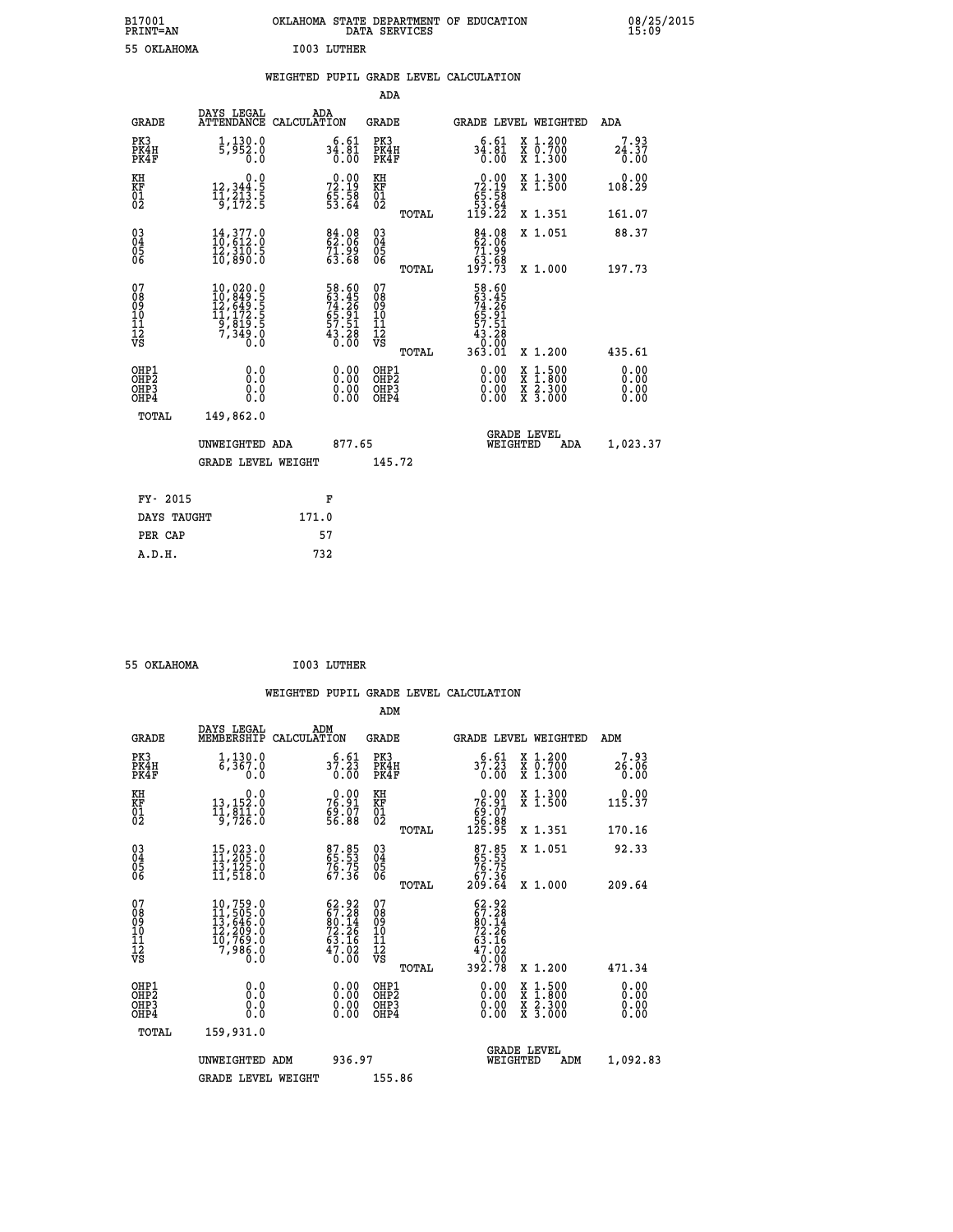|  |  | WEIGHTED PUPIL GRADE LEVEL CALCULATION |
|--|--|----------------------------------------|
|  |  |                                        |

|                                                                  |                                                                                  |                                                                    | ADA                                      |                                                                                               |                                |                                                                                                             |                                          |
|------------------------------------------------------------------|----------------------------------------------------------------------------------|--------------------------------------------------------------------|------------------------------------------|-----------------------------------------------------------------------------------------------|--------------------------------|-------------------------------------------------------------------------------------------------------------|------------------------------------------|
| <b>GRADE</b>                                                     | DAYS LEGAL<br><b>ATTENDANCE</b>                                                  | ADA<br>CALCULATION                                                 | <b>GRADE</b>                             |                                                                                               |                                | GRADE LEVEL WEIGHTED                                                                                        | ADA                                      |
| PK3<br>PK4H<br>PK4F                                              | 4,454.5<br>42,859.0<br>209.5                                                     | $2\frac{27.00}{59.75}$<br>1.27                                     | PK3<br>PK4H<br>PK4F                      | 27.00<br>$2\bar{5}\overset{6}{\cancel{2}}\overset{.}{.}\overset{7}{2}\overset{5}{\cancel{7}}$ |                                | X 1.200<br>X 0.700<br>X 1.300                                                                               | 32.40<br>181.83<br>1.65                  |
| KH<br>KF<br>01<br>02                                             | 0.0<br>62,197.5<br>70,082.5<br>68,814.5                                          | $376.95$<br>$424.74$<br>$417.06$                                   | KH<br>KF<br>01<br>02                     | $0.00$<br>$376.95$<br>$424.74$<br>$417.06$<br>$841.80$                                        |                                | X 1.300<br>X 1.500                                                                                          | 0.00<br>565.43                           |
|                                                                  |                                                                                  |                                                                    |                                          | TOTAL                                                                                         |                                | X 1.351                                                                                                     | 1,137.27                                 |
| $\begin{matrix} 03 \\ 04 \\ 05 \\ 06 \end{matrix}$               | $62, 537.0$<br>$62, 215.0$<br>67,171.5<br>65,969.5                               | 379.01<br>377.06<br>$\frac{407.10}{399.82}$                        | $\substack{03 \\ 04}$<br>05              | 379.01<br>377:06<br>407.10<br>399.82<br>1,183.98<br>TOTAL                                     |                                | X 1.051<br>X 1.000                                                                                          | 398.34<br>1,183.98                       |
| 07<br>08<br>09<br>10<br>11<br>12<br>VS                           | 59,595.0<br>66,477.5<br>63,429.0<br>62,805.0<br>55,974.0<br>55,282.0<br>53,282.0 | 361.18<br>402.89<br>384.907<br>381.575<br>343.75<br>326.54<br>0.00 | 07<br>08<br>09<br>11<br>11<br>12<br>VS   | 361.18<br>$402.89$<br>$384.90$<br>$381.57$<br>$343.75$<br>$326.54$<br>$0.00$                  |                                |                                                                                                             |                                          |
| OHP1<br>OH <sub>P</sub> <sub>2</sub><br>OH <sub>P3</sub><br>OHP4 | 0.0<br>0.0<br>0.0                                                                | 0.00<br>0.00<br>0.00                                               | OHP1<br>OHP <sub>2</sub><br>OHP3<br>OHP4 | 2, 200.83<br>TOTAL                                                                            | $0.00$<br>$0.00$<br>0.00       | X 1.200<br>$\begin{smallmatrix} x & 1 & 500 \\ x & 1 & 800 \\ x & 2 & 300 \\ x & 3 & 000 \end{smallmatrix}$ | 2,641.00<br>0.00<br>0.00<br>0.00<br>0.00 |
| <b>TOTAL</b>                                                     | 868,073.0                                                                        |                                                                    |                                          |                                                                                               |                                |                                                                                                             |                                          |
|                                                                  | UNWEIGHTED ADA                                                                   | 5,270.59                                                           |                                          |                                                                                               | <b>GRADE LEVEL</b><br>WEIGHTED | ADA                                                                                                         | 6,141.90                                 |
|                                                                  | <b>GRADE LEVEL WEIGHT</b>                                                        |                                                                    | 871.31                                   |                                                                                               |                                |                                                                                                             |                                          |
| FY- 2015                                                         |                                                                                  | F                                                                  |                                          |                                                                                               |                                |                                                                                                             |                                          |
| DAYS TAUGHT                                                      |                                                                                  | 165.0                                                              |                                          |                                                                                               |                                |                                                                                                             |                                          |
|                                                                  |                                                                                  |                                                                    |                                          |                                                                                               |                                |                                                                                                             |                                          |
| PER CAP                                                          |                                                                                  | 33                                                                 |                                          |                                                                                               |                                |                                                                                                             |                                          |

 **A.D.H. 3,984**

 **55 OKLAHOMA I004 CHOCTAW-NICOMA PARK**

|                                                       |                                                                                                 |                                                                      |                                        | ADM    |                                                                                     |                                                                                                  |                              |
|-------------------------------------------------------|-------------------------------------------------------------------------------------------------|----------------------------------------------------------------------|----------------------------------------|--------|-------------------------------------------------------------------------------------|--------------------------------------------------------------------------------------------------|------------------------------|
| <b>GRADE</b>                                          | DAYS LEGAL<br>MEMBERSHIP                                                                        | ADM<br>CALCULATION                                                   | <b>GRADE</b>                           |        |                                                                                     | <b>GRADE LEVEL WEIGHTED</b>                                                                      | ADM                          |
| PK3<br>PK4H<br>PK4F                                   | 4,860.0<br>45,569.0<br>292.0                                                                    | 29.45<br>276.18<br>1.77                                              | PK3<br>PK4F                            | PK4H   | 29.45<br>276.18<br>1.77                                                             | X 1.200<br>X 0.700<br>X 1.300                                                                    | 35.34<br>193.33<br>2.30      |
| KH<br>KF<br>01<br>02                                  | 0.0<br>65,692.0<br>73,749.0<br>72,525.0                                                         | $\begin{smallmatrix} &0.00\\398.13\\446.96\\439.55\end{smallmatrix}$ | KH<br>KF<br>01<br>02                   |        | $0.00$<br>$398.13$<br>$446.96$<br>$439.55$<br>$886.51$                              | X 1.300<br>X 1.500                                                                               | 0.00<br>597.20               |
|                                                       |                                                                                                 |                                                                      |                                        | TOTAL  |                                                                                     | X 1.351                                                                                          | 1,197.68                     |
| 03<br>04<br>05<br>06                                  | 65, 400.0<br>70,506.0<br>70,036.0                                                               | 396.36<br>395.29<br>427.31<br>424.46                                 | $\substack{03 \\ 04}$<br>0500          |        | 396.36<br>395.29<br>427.31<br>424.46                                                | X 1.051                                                                                          | 416.57                       |
|                                                       |                                                                                                 |                                                                      |                                        | TOTAL  | 1,247.06                                                                            | X 1.000                                                                                          | 1,247.06                     |
| 07<br>08<br>09<br>101<br>112<br>VS                    | $63, 451.0$<br>$71, 165.0$<br>$68, 195.0$<br>$68, 395.0$<br>$61, 518.0$<br>$58, 024.0$<br>$0.0$ | 384.55<br>431.30<br>413.88<br>415:60<br>378:06<br>355:62<br>0.00     | 07<br>08<br>09<br>11<br>11<br>12<br>VS | TOTAL  | 384.55<br>431.308<br>413.88<br>415.606<br>378.062<br>355.620<br>350.000<br>2,379.01 | X 1.200                                                                                          | 2,854.81                     |
| OHP1<br>OH <sub>P</sub> 2<br>OH <sub>P3</sub><br>OHP4 | 0.0<br>0.000                                                                                    | $0.00$<br>$0.00$<br>0.00                                             | OHP1<br>OHP2<br>OHP3<br>OHP4           |        | $0.00$<br>$0.00$<br>0.00                                                            | $\begin{smallmatrix} x & 1 & 500 \\ x & 1 & 800 \\ x & 2 & 300 \\ x & 3 & 000 \end{smallmatrix}$ | 0.00<br>0.00<br>0.00<br>0.00 |
| TOTAL                                                 | 924,600.0                                                                                       |                                                                      |                                        |        |                                                                                     |                                                                                                  |                              |
|                                                       | UNWEIGHTED ADM                                                                                  | 5,614.47                                                             |                                        |        |                                                                                     | <b>GRADE LEVEL</b><br>WEIGHTED<br>ADM                                                            | 6,544.29                     |
|                                                       | <b>GRADE LEVEL WEIGHT</b>                                                                       |                                                                      |                                        | 929.82 |                                                                                     |                                                                                                  |                              |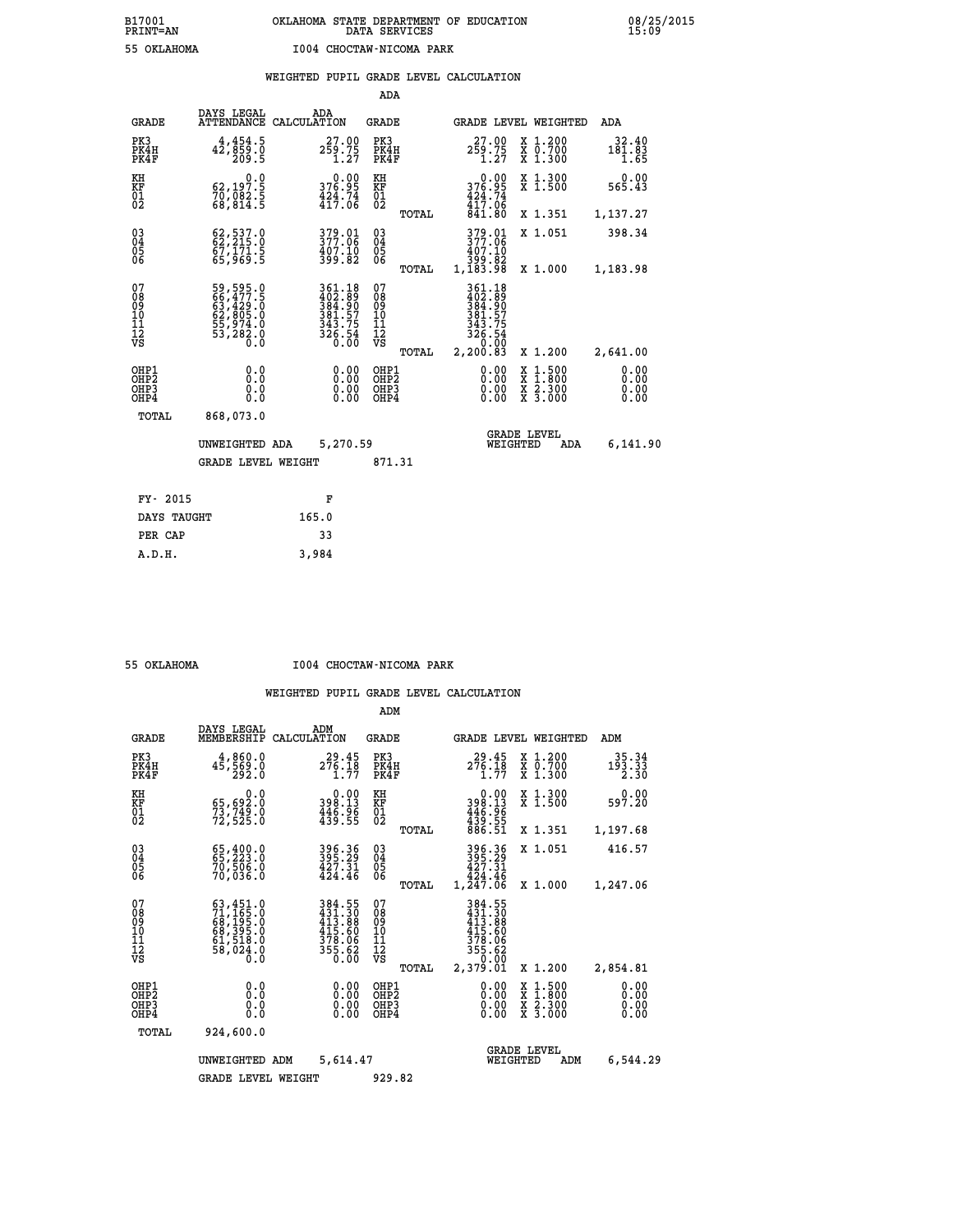| B17001<br><b>PRINT=AN</b> | OKLAHOMA STATE DEPARTMENT OF EDUCATION<br>DATA SERVICES |  |
|---------------------------|---------------------------------------------------------|--|
| 55 OKLAHOMA               | 1006 DEER CREEK                                         |  |

|  |  | WEIGHTED PUPIL GRADE LEVEL CALCULATION |
|--|--|----------------------------------------|
|  |  |                                        |

|                                                                    |                                                                                                                                                 |                                                                       | ADA                                               |       |                                                                                   |                                                                            |                          |
|--------------------------------------------------------------------|-------------------------------------------------------------------------------------------------------------------------------------------------|-----------------------------------------------------------------------|---------------------------------------------------|-------|-----------------------------------------------------------------------------------|----------------------------------------------------------------------------|--------------------------|
| <b>GRADE</b>                                                       | DAYS LEGAL                                                                                                                                      | ADA<br>ATTENDANCE CALCULATION                                         | <b>GRADE</b>                                      |       |                                                                                   | GRADE LEVEL WEIGHTED                                                       | <b>ADA</b>               |
| PK3<br>PK4H<br>PK4F                                                | 2,466.0<br>4,183.0<br>42,605.0                                                                                                                  | $\frac{14.25}{24.18}$<br>246.27                                       | PK3<br>PK4H<br>PK4F                               |       | $\frac{14.25}{24.18}$<br>246.27                                                   | X 1.200<br>X 0.700<br>X 1.300                                              | 17.10<br>16.93<br>320.15 |
| KH<br>KF<br>01<br>02                                               | 0.0<br>72,584.0<br>$7\bar{1}$ , 013.0<br>72, 723.5                                                                                              | $0.00$<br>419.56<br>$\frac{410.48}{420.37}$                           | KH<br>KF<br>$\begin{matrix} 01 \ 02 \end{matrix}$ |       | $\begin{smallmatrix} &0.00\\ 419.56\\ 410.48\\ 420.37\\ 830.85 \end{smallmatrix}$ | X 1.300<br>X 1.500                                                         | 0.00<br>629.34           |
|                                                                    |                                                                                                                                                 |                                                                       |                                                   | TOTAL |                                                                                   | X 1.351                                                                    | 1,122.48                 |
| $\begin{smallmatrix} 03 \\[-4pt] 04 \end{smallmatrix}$<br>05<br>ŌĞ | 69,587.9<br>65,187.5<br>68,062.5                                                                                                                | 384.76<br>402.24<br>$\frac{375}{393.42}$                              | $\substack{03 \\ 04}$<br>0500                     |       | 384.76<br>402.24<br>$\frac{376.81}{393.42}$<br>1,172.47                           | X 1.051                                                                    | 404.38                   |
|                                                                    |                                                                                                                                                 |                                                                       |                                                   | TOTAL |                                                                                   | X 1.000                                                                    | 1,172.47                 |
| 07<br>08<br>09<br>11<br>11<br>12<br>VS                             | $\begin{smallmatrix} 67,876\cdot 5\\ 63,915\cdot 0\\ 60,468\cdot 0\\ 58,310\cdot 0\\ 57,186\cdot 5\\ 49,623\cdot 5\\ 0\cdot 0\end{smallmatrix}$ | 392.35<br>369.45<br>349.53<br>337.06<br>330.61<br>287.02<br>0.00      | 07<br>08<br>09<br>11<br>11<br>12<br>VS            |       | 392.35<br>369.45<br>349.53<br>337.06<br>330.61<br>287.02<br>00.0°-<br>02.066.02   |                                                                            |                          |
|                                                                    |                                                                                                                                                 |                                                                       |                                                   | TOTAL |                                                                                   | X 1.200                                                                    | 2,479.22                 |
| OHP1<br>OH <sub>P</sub> 2<br>OHP3<br>OHP4                          | 1,432.5<br>0.0<br>0.0<br>Ō.Ō                                                                                                                    | $8.28$<br>0.00<br>$\begin{smallmatrix} 0.00 \ 0.00 \end{smallmatrix}$ | OHP1<br>OH <sub>P</sub> 2<br>OHP3<br>OHP4         |       | 0.28<br>0.00<br>0.00                                                              | $1:500$<br>$1:800$<br>X<br>X<br>$\frac{\ddot{x}}{x}$ $\frac{2.300}{3.000}$ | 12.42<br>0.00<br>0.00    |
| TOTAL                                                              | 893,788.0                                                                                                                                       |                                                                       |                                                   |       |                                                                                   |                                                                            |                          |
|                                                                    | UNWEIGHTED ADA                                                                                                                                  | 5,166.64                                                              |                                                   |       |                                                                                   | <b>GRADE LEVEL</b><br>WEIGHTED<br>ADA                                      | 6,174.49                 |
|                                                                    | <b>GRADE LEVEL WEIGHT</b>                                                                                                                       |                                                                       | 1,007.85                                          |       |                                                                                   |                                                                            |                          |
| FY- 2015                                                           |                                                                                                                                                 | F                                                                     |                                                   |       |                                                                                   |                                                                            |                          |
| DAYS TAUGHT                                                        |                                                                                                                                                 | 173.0                                                                 |                                                   |       |                                                                                   |                                                                            |                          |
| PER CAP                                                            |                                                                                                                                                 | 33                                                                    |                                                   |       |                                                                                   |                                                                            |                          |
|                                                                    |                                                                                                                                                 |                                                                       |                                                   |       |                                                                                   |                                                                            |                          |

| 55 OKLAHOMA |  | 1006 DEER CREEK |
|-------------|--|-----------------|

 **A.D.H. 4,354**

|                                           |                                                                             |                                                                                              | ADM                                              |                                                                              |                                                                                                  |                               |
|-------------------------------------------|-----------------------------------------------------------------------------|----------------------------------------------------------------------------------------------|--------------------------------------------------|------------------------------------------------------------------------------|--------------------------------------------------------------------------------------------------|-------------------------------|
| <b>GRADE</b>                              | DAYS LEGAL<br>MEMBERSHIP                                                    | ADM<br>CALCULATION                                                                           | <b>GRADE</b>                                     | <b>GRADE LEVEL WEIGHTED</b>                                                  |                                                                                                  | ADM                           |
| PK3<br>PK4H<br>PK4F                       | $2,468.0$<br>4,327.0<br>44,569.0                                            | 14.27<br>25.01<br>257.62                                                                     | PK3<br>PK4H<br>PK4F                              | 14.27<br>25.01<br>257.62                                                     | $\begin{smallmatrix} x & 1.200 \\ x & 0.700 \end{smallmatrix}$<br>$X$ 1.300                      | 17.12<br>17.51<br>334.91      |
| KH<br>KF<br>01<br>02                      | 0.0<br>75,375.0<br>73,509.0<br>75,157.0                                     | 0.00<br>435.69<br>$\frac{1}{4}$ $\frac{2}{4}$ $\frac{1}{4}$ $\cdot\frac{9}{4}$ $\frac{1}{3}$ | KH<br>KF<br>01<br>02                             | 0.00<br>$435.69$<br>$424.91$<br>$434.43$                                     | X 1.300<br>X 1.500                                                                               | 0.00<br>653.54                |
|                                           |                                                                             |                                                                                              | TOTAL                                            | 859.34                                                                       | X 1.351                                                                                          | 1,160.97                      |
| 03<br>04<br>05<br>06                      | 68,827.0<br>71,948.0<br>67,082.0<br>70,710.0                                | 397.84<br>415.88<br>387.76<br>408.73                                                         | $\substack{03 \\ 04}$<br>0500                    | 397.84<br>415.88<br>387.76<br>408.73                                         | X 1.051                                                                                          | 418.13                        |
|                                           |                                                                             |                                                                                              | TOTAL                                            | 1,212.37                                                                     | X 1.000                                                                                          | 1,212.37                      |
| 07<br>08<br>09<br>11<br>11<br>12<br>VS    | 70,925.0<br>67,140.0<br>63,073.0<br>60,656.0<br>60,071.0<br>52,015.0<br>Ŏ.Ŏ | 409.97<br>388.09<br>364.58<br>350.63<br>347.30<br>300.86<br>0.00                             | 07<br>08<br>09<br>101<br>11<br>12<br>VS<br>TOTAL | 409.97<br>388.09<br>364.58<br>350.63<br>347.30<br>300.86<br>0.00<br>2,161.43 | X 1.200                                                                                          | 2,593.72                      |
| OHP1<br>OH <sub>P</sub> 2<br>OHP3<br>OHP4 | 1,485.0<br>0.0<br>0.0<br>Ŏ.Ŏ                                                | 0.58<br>0.00<br>0.00                                                                         | OHP1<br>OHP2<br>OHP3<br>OHP4                     | $0.58$<br>$0.00$<br>0.00                                                     | $\begin{smallmatrix} x & 1 & 500 \\ x & 1 & 800 \\ x & 2 & 300 \\ x & 3 & 000 \end{smallmatrix}$ | 12.87<br>0.00<br>0.00<br>0.00 |
| TOTAL                                     | 929,337.0                                                                   |                                                                                              |                                                  |                                                                              |                                                                                                  |                               |
|                                           | UNWEIGHTED                                                                  | 5,372.15<br>ADM                                                                              |                                                  | <b>GRADE LEVEL</b><br>WEIGHTED                                               | ADM                                                                                              | 6,421.14                      |
|                                           | <b>GRADE LEVEL WEIGHT</b>                                                   |                                                                                              | 1,048.99                                         |                                                                              |                                                                                                  |                               |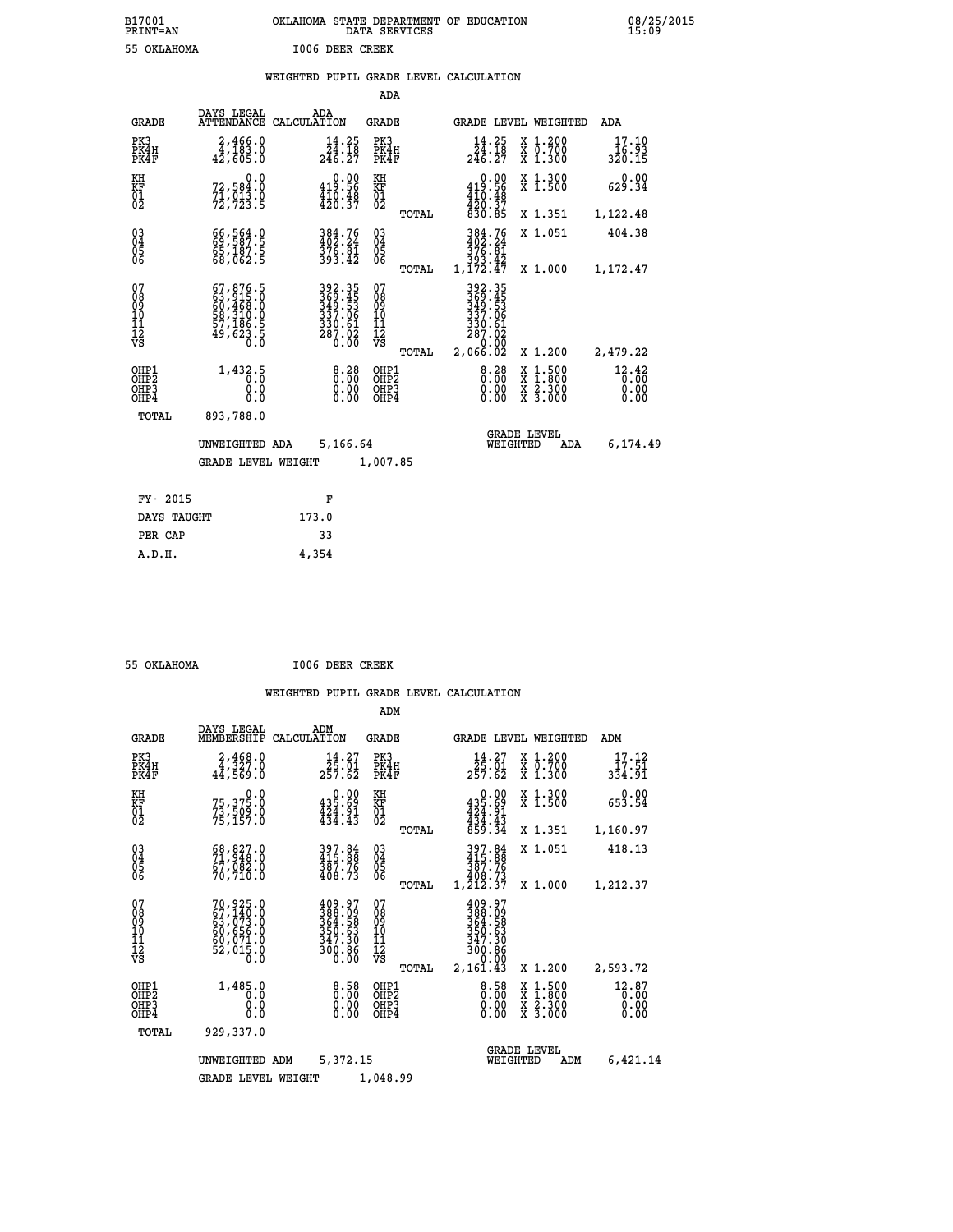| B17001<br>PRINT=AN | STATE DEPARTMENT OF EDUCATION<br><b>OKLAHOMA</b><br>SERVICES<br>DATA | 08/25/2015<br>15:09 |
|--------------------|----------------------------------------------------------------------|---------------------|
| 55 OKLAHOMA        | I007<br><b>HARRAH</b>                                                |                     |

|  |  | WEIGHTED PUPIL GRADE LEVEL CALCULATION |
|--|--|----------------------------------------|
|  |  |                                        |

|                                                    |                                                                                                                                                                               |                                                                              | ADA                                      |       |                                                                                                                           |                                                                                          |                              |
|----------------------------------------------------|-------------------------------------------------------------------------------------------------------------------------------------------------------------------------------|------------------------------------------------------------------------------|------------------------------------------|-------|---------------------------------------------------------------------------------------------------------------------------|------------------------------------------------------------------------------------------|------------------------------|
| <b>GRADE</b>                                       | DAYS LEGAL                                                                                                                                                                    | ADA<br>ATTENDANCE CALCULATION                                                | <b>GRADE</b>                             |       |                                                                                                                           | GRADE LEVEL WEIGHTED                                                                     | ADA                          |
| PK3<br>PK4H<br>PK4F                                | 1,642.0<br>$1\bar{7}$ , 174.0<br>0.0                                                                                                                                          | 9.66<br>101.02<br>$\overline{0}$ .00                                         | PK3<br>PK4H<br>PK4F                      |       | 9.66<br>$101.02$<br>$0.00$                                                                                                | X 1.200<br>X 0.700<br>X 1.300                                                            | 11.59<br>70.71<br>0.00       |
| KH<br>KF<br>01<br>02                               | 0.0<br>26,186.5<br>27,681.0<br>26,549.0                                                                                                                                       | $\begin{smallmatrix}&&0.00\\154.04\\162.83\\156.17\end{smallmatrix}$         | KH<br>KF<br>01<br>02                     |       | 0.00<br>154:04<br>162:83<br>156:17<br>319:00                                                                              | X 1.300<br>X 1.500                                                                       | 0.00<br>231.06               |
|                                                    |                                                                                                                                                                               |                                                                              |                                          | TOTAL |                                                                                                                           | X 1.351                                                                                  | 430.97                       |
| $\begin{matrix} 03 \\ 04 \\ 05 \\ 06 \end{matrix}$ | 24,675.0<br>22,012.5<br>20,404.5<br>24,596.5                                                                                                                                  | $145.15$<br>$129.49$<br>120.03<br>144.69                                     | $\substack{03 \\ 04}$<br>05<br>06        |       | 145.15<br>120.03<br>144.69                                                                                                | X 1.051                                                                                  | 152.55                       |
|                                                    |                                                                                                                                                                               |                                                                              |                                          | TOTAL | 394.21                                                                                                                    | X 1.000                                                                                  | 394.21                       |
| 07<br>08<br>09<br>101<br>112<br>VS                 | $\begin{smallmatrix} 26\,, & 390\,. & 5\\ 25\,, & 466\,. & 0\\ 22\,, & 101\,. & 0\\ 24\,, & 703\,. & 0\\ 23\,, & 363\,. & 5\\ 21\,, & 540\,. & 5\\ 0\,. & 0\end{smallmatrix}$ | 155.24<br>$149.80$<br>$130.01$<br>$145.63$<br>$138.17$<br>$127.22$<br>$0.00$ | 07<br>08<br>09<br>11<br>11<br>12<br>VS   |       | $\begin{smallmatrix} 155\cdot 24\\ 149\cdot 80\\ 130\cdot 01\\ 145\cdot 63\\ 138\cdot 17\\ 127\cdot 22 \end{smallmatrix}$ |                                                                                          |                              |
|                                                    |                                                                                                                                                                               |                                                                              |                                          | TOTAL | $\frac{180}{846.07}$                                                                                                      | X 1.200                                                                                  | 1,015.28                     |
| OHP1<br>OHP2<br>OHP3<br>OHP4                       | 0.0<br>0.0<br>0.0                                                                                                                                                             | $0.00$<br>$0.00$<br>0.00                                                     | OHP1<br>OHP <sub>2</sub><br>OHP3<br>OHP4 |       | $0.00$<br>$0.00$<br>0.00                                                                                                  | $\begin{smallmatrix} x & 1.500 \\ x & 1.800 \\ x & 2.300 \\ x & 3.000 \end{smallmatrix}$ | 0.00<br>0.00<br>0.00<br>0.00 |
| <b>TOTAL</b>                                       | 334,485.5                                                                                                                                                                     |                                                                              |                                          |       |                                                                                                                           |                                                                                          |                              |
|                                                    | UNWEIGHTED ADA                                                                                                                                                                | 1,969.15                                                                     |                                          |       |                                                                                                                           | <b>GRADE LEVEL</b><br>WEIGHTED<br>ADA                                                    | 2,306.37                     |
|                                                    | <b>GRADE LEVEL WEIGHT</b>                                                                                                                                                     |                                                                              | 337.22                                   |       |                                                                                                                           |                                                                                          |                              |
| FY- 2015                                           |                                                                                                                                                                               | F                                                                            |                                          |       |                                                                                                                           |                                                                                          |                              |
| DAYS TAUGHT                                        |                                                                                                                                                                               | 170.0                                                                        |                                          |       |                                                                                                                           |                                                                                          |                              |
|                                                    |                                                                                                                                                                               |                                                                              |                                          |       |                                                                                                                           |                                                                                          |                              |
| PER CAP                                            |                                                                                                                                                                               | 33                                                                           |                                          |       |                                                                                                                           |                                                                                          |                              |

| 55 OKLAHOMA | <b>I007 HARRAH</b> |
|-------------|--------------------|
|             |                    |

 **A.D.H. 1,462**

|                                          |                                                                                                                             |                                                                         | ADM                                             |                                                                                          |                                          |                              |
|------------------------------------------|-----------------------------------------------------------------------------------------------------------------------------|-------------------------------------------------------------------------|-------------------------------------------------|------------------------------------------------------------------------------------------|------------------------------------------|------------------------------|
| <b>GRADE</b>                             | DAYS LEGAL<br>MEMBERSHIP                                                                                                    | ADM<br>CALCULATION                                                      | <b>GRADE</b>                                    | <b>GRADE LEVEL WEIGHTED</b>                                                              |                                          | ADM                          |
| PK3<br>PK4H<br>PK4F                      | 1,642.0<br>$1\bar{8}$ , $3\bar{5}\bar{8}$ .0<br>0.0                                                                         | 9.66<br>107.99<br>0.00                                                  | PK3<br>PK4H<br>PK4F                             | 9.66<br>99.701<br>0.00                                                                   | X 1.200<br>X 0.700<br>X 1.300            | 11.59<br>75.59<br>0.00       |
| KH<br>KF<br>01<br>02                     | 0.0<br>28,071.0<br>29,104.0<br>27,540.0                                                                                     | $0.00$<br>165.12<br>$\frac{171.20}{162.00}$                             | KH<br>KF<br>01<br>02                            | $\begin{array}{c} 0.00 \\ 165.12 \\ 171.20 \\ 162.00 \\ 333.20 \end{array}$              | X 1.300<br>X 1.500                       | 0.00<br>247.68               |
|                                          |                                                                                                                             |                                                                         | TOTAL                                           |                                                                                          | X 1.351                                  | 450.15                       |
| 03<br>04<br>05<br>06                     | 25,602.0<br>23,518.0<br>21,613.0<br>25,960.0                                                                                | 150.60<br>138.34<br>$\frac{127.14}{152.71}$                             | $^{03}_{04}$<br>05<br>06                        | 150.60<br>138.34<br>127.14<br>$\frac{152.71}{418.19}$                                    | X 1.051                                  | 158.28                       |
|                                          |                                                                                                                             |                                                                         | TOTAL                                           |                                                                                          | X 1.000                                  | 418.19                       |
| 07<br>08<br>09<br>101<br>112<br>VS       | $\begin{smallmatrix} 27,916\ .0\\ 26,923\ .0\\ 23,277\ .0\\ 26,280\ .0\\ 25,311\ .0\\ 23,043\ .0\\ 0\ .0 \end{smallmatrix}$ | 164.21<br>158.37<br>136.92<br>155.08<br>149.88<br>$\frac{136.20}{0.00}$ | 07<br>08<br>09<br>11<br>11<br>12<br>VS<br>TOTAL | $164.21$<br>$158.37$<br>$136.92$<br>$155.08$<br>$149.88$<br>$136.20$<br>$0.00$<br>900.66 | X 1.200                                  | 1,080.79                     |
| OHP1<br>OHP2<br>OH <sub>P3</sub><br>OHP4 | 0.0<br>0.000                                                                                                                | $0.00$<br>$0.00$<br>0.00                                                | OHP1<br>OHP2<br>OHP3<br>OHP4                    | $0.00$<br>$0.00$<br>0.00                                                                 | X 1:500<br>X 1:800<br>X 2:300<br>X 3:000 | 0.00<br>0.00<br>0.00<br>0.00 |
| TOTAL                                    | 354,158.0                                                                                                                   |                                                                         |                                                 |                                                                                          |                                          |                              |
|                                          | UNWEIGHTED<br>ADM                                                                                                           | 2,085.42                                                                |                                                 | WEIGHTED                                                                                 | <b>GRADE LEVEL</b><br>ADM                | 2,442.27                     |
|                                          | <b>GRADE LEVEL WEIGHT</b>                                                                                                   |                                                                         | 356.85                                          |                                                                                          |                                          |                              |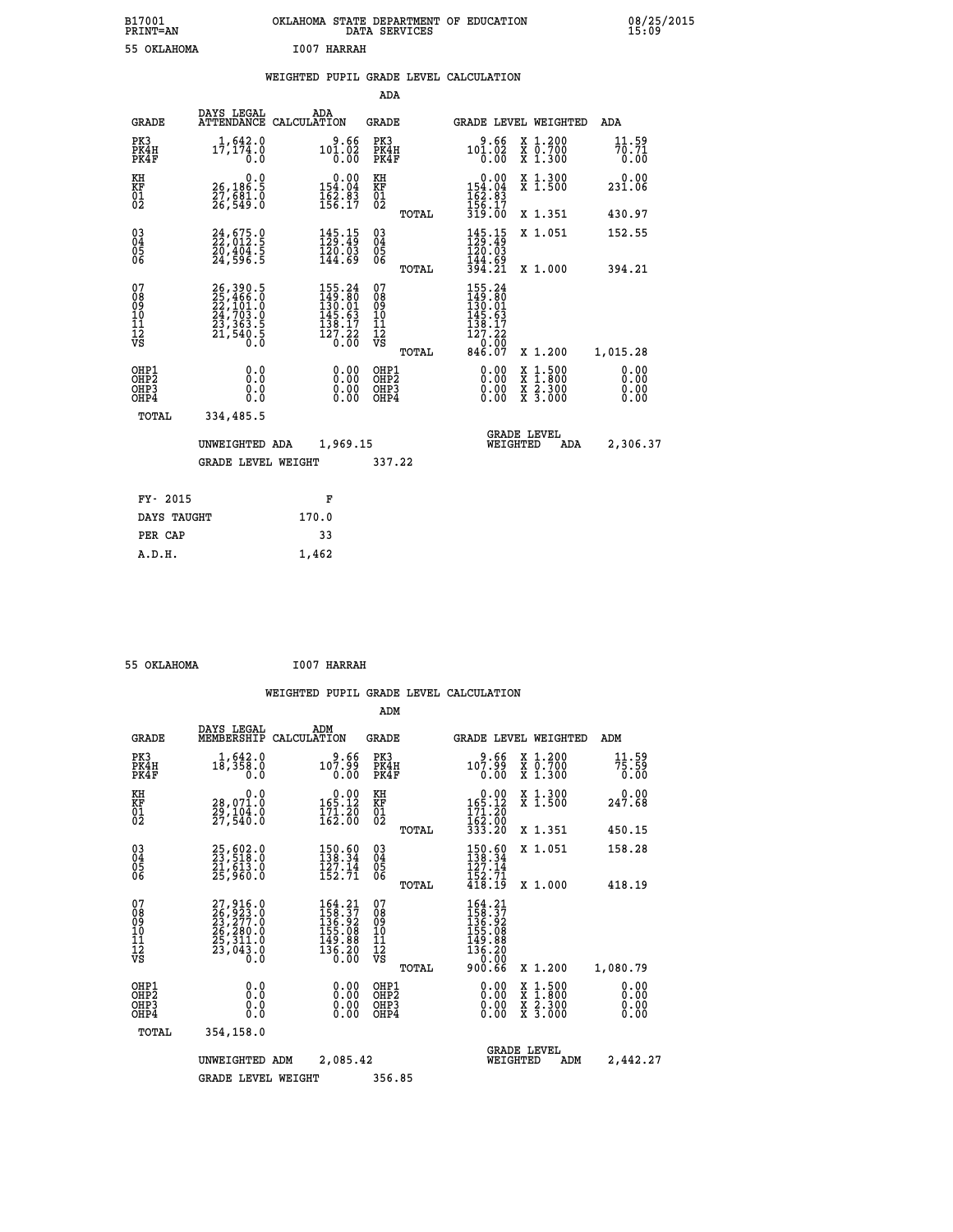| B17001<br><b>PRINT=AN</b> |            | OKLAHOMA STATE DEPARTMENT OF EDUCATION<br>DATA SERVICES |  | 08/25/2015<br>15:09 |
|---------------------------|------------|---------------------------------------------------------|--|---------------------|
| 55 OKLAHOMA               | I009 JONES |                                                         |  |                     |

|  |  | WEIGHTED PUPIL GRADE LEVEL CALCULATION |
|--|--|----------------------------------------|
|  |  |                                        |

|                                                    |                                                                                                                                                                                                 |                                                                      | ADA                                    |       |                                                                             |                                                                                          |                              |
|----------------------------------------------------|-------------------------------------------------------------------------------------------------------------------------------------------------------------------------------------------------|----------------------------------------------------------------------|----------------------------------------|-------|-----------------------------------------------------------------------------|------------------------------------------------------------------------------------------|------------------------------|
| <b>GRADE</b>                                       | DAYS LEGAL                                                                                                                                                                                      | ADA<br>ATTENDANCE CALCULATION                                        | <b>GRADE</b>                           |       |                                                                             | GRADE LEVEL WEIGHTED                                                                     | ADA                          |
| PK3<br>PK4H<br>PK4F                                | 115.0<br>0.0<br>6,611.0                                                                                                                                                                         | 0.67<br>0.00<br>38.44                                                | PK3<br>PK4H<br>PK4F                    |       | 0.67<br>0.00<br>38.44                                                       | X 1.200<br>X 0.700<br>X 1.300                                                            | 0.80<br>0.00<br>49.97        |
| KH<br>KF<br>01<br>02                               | $\begin{smallmatrix}&&&0.0\\10,877.0\\12,980.0\\13,178.0\end{smallmatrix}$                                                                                                                      | $\begin{smallmatrix} 0.00\\ 63.24\\ 75.47\\ 76.65 \end{smallmatrix}$ | KH<br>KF<br>01<br>02                   |       | $\begin{smallmatrix} &0.00\ 63.24\ 75.47\ 76.65\ 152.12\ \end{smallmatrix}$ | X 1.300<br>X 1.500                                                                       | 0.00<br>94.86                |
|                                                    |                                                                                                                                                                                                 |                                                                      |                                        | TOTAL |                                                                             | X 1.351                                                                                  | 205.51                       |
| $\begin{matrix} 03 \\ 04 \\ 05 \\ 06 \end{matrix}$ | $11,663.0$<br>$15,028.5$<br>$13,851.0$<br>$13,621.0$                                                                                                                                            | $\begin{smallmatrix} 67.81\ 87.38\ 80.53\ 99.19 \end{smallmatrix}$   | $\substack{03 \\ 04}$<br>Ŏ5<br>06      |       | $\begin{smallmatrix} 67.81\ 87.38\ 80.53 \end{smallmatrix}$                 | X 1.051                                                                                  | 71.27                        |
|                                                    |                                                                                                                                                                                                 |                                                                      |                                        | TOTAL | 19.19<br>247.10                                                             | X 1.000                                                                                  | 247.10                       |
| 07<br>08<br>09<br>101<br>112<br>VS                 | $\begin{smallmatrix} 16\,, & 030\,. & 0\\ 14\,, & 313\,. & 0\\ 14\,, & 026\,. & 5\\ 14\,, & 904\,. & 0\\ 10\,, & 971\,. & 0\\ 11\,, & 370\,. & 5\\ 0\,. & 0\,. & 0\,. & 0\,. \end{smallmatrix}$ | 93.20<br>83.22<br>84.57<br>87.18<br>63.98<br>66.46<br>66.46          | 07<br>08<br>09<br>11<br>11<br>12<br>VS | TOTAL | 93.20<br>83.22<br>81.57<br>87.18<br>63.98<br>66.46<br>0.00<br>475.61        | X 1.200                                                                                  | 570.73                       |
| OHP1<br>OHP2<br>OH <sub>P3</sub><br>OHP4           | 0.0<br>0.000                                                                                                                                                                                    | 0.00<br>$\begin{smallmatrix} 0.00 \ 0.00 \end{smallmatrix}$          | OHP1<br>OHP2<br>OHP3<br>OHP4           |       | 0.00<br>0.00                                                                | $\begin{smallmatrix} x & 1.500 \\ x & 1.800 \\ x & 2.300 \\ x & 3.000 \end{smallmatrix}$ | 0.00<br>0.00<br>0.00<br>0.00 |
| TOTAL                                              | 179,539.5                                                                                                                                                                                       |                                                                      |                                        |       |                                                                             |                                                                                          |                              |
|                                                    | UNWEIGHTED ADA                                                                                                                                                                                  | 1,044.99                                                             |                                        |       |                                                                             | <b>GRADE LEVEL</b><br>WEIGHTED<br>ADA                                                    | 1,240.24                     |
|                                                    | <b>GRADE LEVEL WEIGHT</b>                                                                                                                                                                       |                                                                      | 195.25                                 |       |                                                                             |                                                                                          |                              |
| FY- 2015                                           |                                                                                                                                                                                                 | F                                                                    |                                        |       |                                                                             |                                                                                          |                              |
| DAYS TAUGHT                                        |                                                                                                                                                                                                 | 172.0                                                                |                                        |       |                                                                             |                                                                                          |                              |
|                                                    |                                                                                                                                                                                                 |                                                                      |                                        |       |                                                                             |                                                                                          |                              |

 **55 OKLAHOMA I009 JONES**

PER CAP 33

 **A.D.H. 815**

 **WEIGHTED PUPIL GRADE LEVEL CALCULATION ADM DAYS LEGAL ADM**

| <b>GRADE</b>                                       | unio unghu<br>MEMBERSHIP                                                                                       | שעת<br>CALCULATION                                                   | <b>GRADE</b>                                       |       |                                                                                                         | GRADE LEVEL WEIGHTED                                                                                                                      | ADM                          |
|----------------------------------------------------|----------------------------------------------------------------------------------------------------------------|----------------------------------------------------------------------|----------------------------------------------------|-------|---------------------------------------------------------------------------------------------------------|-------------------------------------------------------------------------------------------------------------------------------------------|------------------------------|
| PK3<br>PK4H<br>PK4F                                | 118.0<br>0.0<br>6,824.0                                                                                        | $\begin{smallmatrix} 0.69\ 0.00\\ 0.00\\ 39.67 \end{smallmatrix}$    | PK3<br>PK4H<br>PK4F                                |       | $0.69$<br>$0.00$<br>39.67                                                                               | X 1.200<br>X 0.700<br>X 1.300                                                                                                             | 0.83<br>0.00<br>51.57        |
| KH<br>KF<br>01<br>02                               | 0.0<br>11,540:0<br>13,609:0<br>13,865:0                                                                        | $\begin{smallmatrix} 0.00\\ 67.09\\ 79.12\\ 80.65 \end{smallmatrix}$ | KH<br>KF<br>01<br>02                               |       | $\begin{smallmatrix} &0.00\ 67.09\ 79.12\ 80.65\ 159.77\ \end{smallmatrix}$                             | X 1.300<br>X 1.500                                                                                                                        | 0.00<br>100.64               |
|                                                    |                                                                                                                |                                                                      |                                                    | TOTAL |                                                                                                         | X 1.351                                                                                                                                   | 215.85                       |
| $\begin{matrix} 03 \\ 04 \\ 05 \\ 06 \end{matrix}$ | $12, 110.0$<br>$15, 735.0$<br>$14, 594.0$<br>$14, 136.0$                                                       | $70.41$<br>$91.48$<br>$84.85$<br>$82.19$                             | $\begin{matrix} 03 \\ 04 \\ 05 \\ 06 \end{matrix}$ |       | $70.41\n91.48\n84.85\n82.19\n258.52$                                                                    | X 1.051                                                                                                                                   | 74.00                        |
|                                                    |                                                                                                                |                                                                      |                                                    | TOTAL |                                                                                                         | X 1.000                                                                                                                                   | 258.52                       |
| 07<br>08<br>09<br>101<br>11<br>12<br>VS            | $\begin{smallmatrix} 16,842.0\\ 14,982.0\\ 14,860.0\\ 16,001.0\\ 11,766.0\\ 12,427.0 \end{smallmatrix}$<br>0.0 | 97.92<br>$87.10$<br>$86.42$<br>$93.61$<br>$68.61$<br>$72.70$<br>0.00 | 07<br>08<br>09<br>01<br>11<br>11<br>17<br>VS       |       | 97.92<br>$\begin{smallmatrix} 27.10 \ 87.10 \ 86.42 \ 93.61 \ 68.61 \ 72.70 \ 506.36 \end{smallmatrix}$ |                                                                                                                                           |                              |
|                                                    |                                                                                                                |                                                                      |                                                    | TOTAL |                                                                                                         | X 1.200                                                                                                                                   | 607.63                       |
| OHP1<br>OHP2<br>OH <sub>P3</sub><br>OHP4           | 0.0<br>0.0<br>Ŏ.Ŏ                                                                                              | 0.00<br>0.00<br>0.00                                                 | OHP1<br>OHP2<br>OHP3<br>OHP4                       |       | $0.00$<br>$0.00$<br>0.00                                                                                | $\begin{smallmatrix} \mathtt{X} & 1\cdot500\\ \mathtt{X} & 1\cdot800\\ \mathtt{X} & 2\cdot300\\ \mathtt{X} & 3\cdot000 \end{smallmatrix}$ | 0.00<br>0.00<br>0.00<br>0.00 |
| TOTAL                                              | 189,409.0                                                                                                      |                                                                      |                                                    |       |                                                                                                         |                                                                                                                                           |                              |
|                                                    | UNWEIGHTED ADM                                                                                                 | 1,102.51                                                             |                                                    |       | WEIGHTED                                                                                                | <b>GRADE LEVEL</b><br>ADM                                                                                                                 | 1,309.04                     |
|                                                    | <b>GRADE LEVEL WEIGHT</b>                                                                                      |                                                                      | 206.53                                             |       |                                                                                                         |                                                                                                                                           |                              |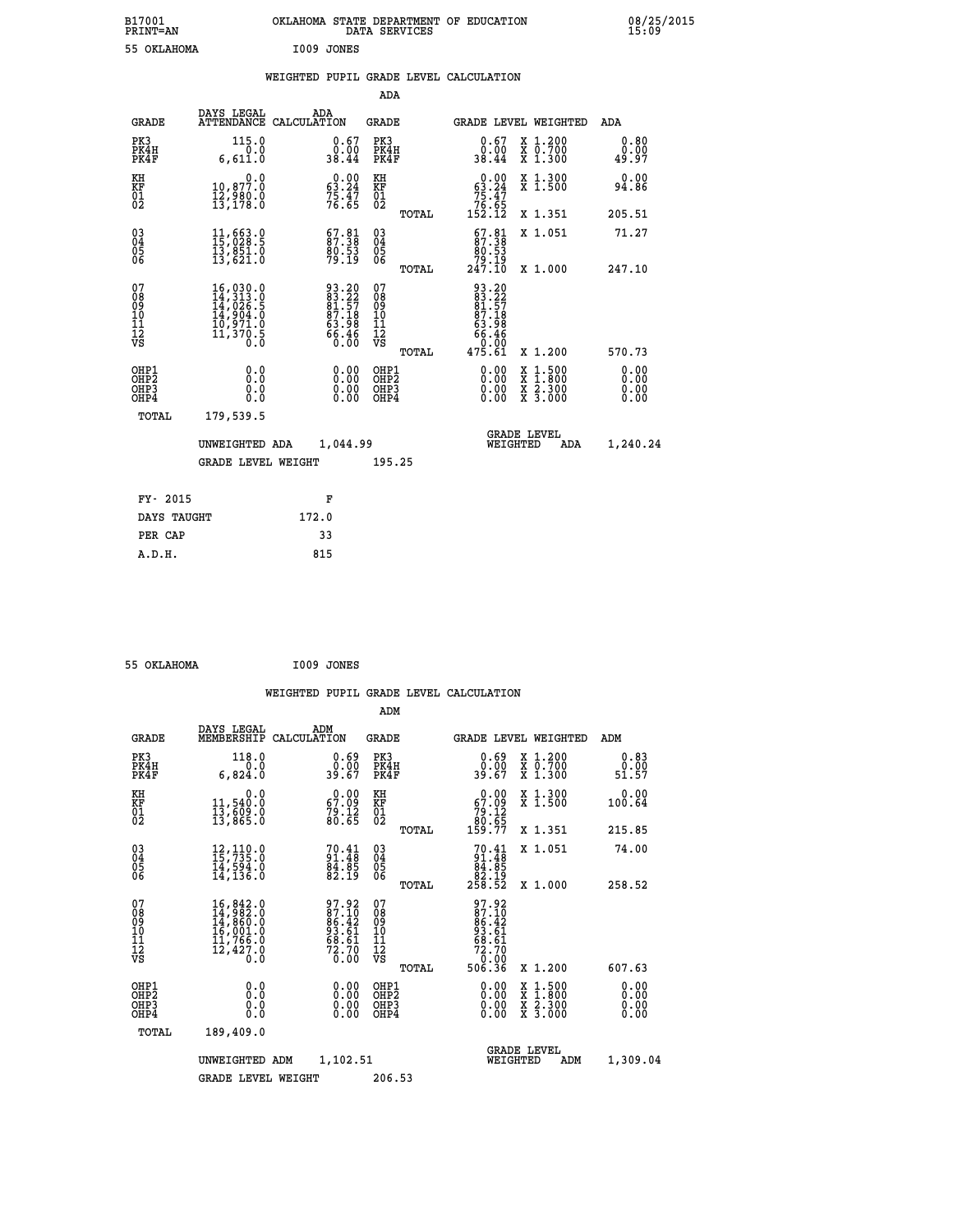# **WEIGHTED PUPIL GRADE LEVEL CALCULATION**

|                                                                    |                                                                                   |                                                                                                                | ADA                                      |                                                                                                                         |                                                                                                  |                               |
|--------------------------------------------------------------------|-----------------------------------------------------------------------------------|----------------------------------------------------------------------------------------------------------------|------------------------------------------|-------------------------------------------------------------------------------------------------------------------------|--------------------------------------------------------------------------------------------------|-------------------------------|
| <b>GRADE</b>                                                       | DAYS LEGAL                                                                        | ADA<br>ATTENDANCE CALCULATION                                                                                  | <b>GRADE</b>                             |                                                                                                                         | GRADE LEVEL WEIGHTED                                                                             | ADA                           |
| PK3<br>PK4H<br>PK4F                                                | 12,768.5<br>152,467.0<br>15,962.0                                                 | 75.11<br>896.86<br>93.89                                                                                       | PK3<br>PK4H<br>PK4F                      | 75.11<br>896.86<br>93.89                                                                                                | X 1.200<br>X 0.700<br>X 1.300                                                                    | 90.13<br>627.80<br>122.06     |
| KH<br><b>KF</b><br>01<br>02                                        | 403.0<br>274,094.0<br>292,396.0<br>283,748.0                                      | $\begin{smallmatrix}&&2\cdot37\\1,612\cdot32\\1,719\cdot98\\1,669\cdot11\end{smallmatrix}$                     | KH<br>KF<br>01<br>02                     | $\begin{smallmatrix}&&&2\cdot37\\1,612\cdot32\\1,719\cdot32\\1,719\cdot96\\1,669\cdot11\\3,389\cdot09\end{smallmatrix}$ | X 1.300<br>X 1.500                                                                               | 3.08<br>2,418.48              |
|                                                                    |                                                                                   |                                                                                                                | TOTAL                                    |                                                                                                                         | X 1.351                                                                                          | 4,578.66                      |
| $\begin{smallmatrix} 03 \\[-4pt] 04 \end{smallmatrix}$<br>Ŏ5<br>06 | 280,429.0<br>276,324.0<br>277,956.0<br>271,410.0                                  | $1,649.58$<br>$1,625.44$<br>$1,635.04$<br>$1,596.53$                                                           | $\substack{03 \\ 04}$<br>$\frac{05}{06}$ | $1,649.58$<br>$1,625.44$<br>$1,635.04$<br>$1,596.53$<br>$4,857.01$                                                      | X 1.051                                                                                          | 1,733.71                      |
|                                                                    |                                                                                   |                                                                                                                | TOTAL                                    |                                                                                                                         | X 1.000                                                                                          | 4,857.01                      |
| 07<br>08<br>09<br>101<br>11<br>12<br>VS                            | 269,019.0<br>267,793.0<br>299,915.5<br>288,940.0<br>259,312.0<br>258,181.0<br>0.0 | $\begin{smallmatrix} 1,582.46\\ 1,575.25\\ 1,764.21\\ 1,699.65\\ 1,525.36\\ 1,518.71\\ 0.00 \end{smallmatrix}$ | 07<br>08<br>09<br>10<br>11<br>12<br>νs   | 1,582.46<br>1,575.25<br>1,764.21<br>1,699.65<br>1,525.36<br>1,518.71<br>0,66                                            |                                                                                                  |                               |
|                                                                    |                                                                                   |                                                                                                                | TOTAL                                    | 9,665.64                                                                                                                | X 1.200                                                                                          | 11,598.77                     |
| OHP1<br>OHP <sub>2</sub><br>OHP3<br>OH <sub>P4</sub>               | 2,477.0<br>0.0<br>0.0<br>$0.\overline{0}$                                         | 14.57<br>0.00                                                                                                  | OHP1<br>OHP <sub>2</sub><br>OHP3<br>OHP4 | 14.57<br>0.00                                                                                                           | $\begin{smallmatrix} x & 1 & 500 \\ x & 1 & 800 \\ x & 2 & 300 \\ x & 3 & 000 \end{smallmatrix}$ | 21.86<br>0.00<br>0.00<br>0.00 |
| TOTAL                                                              | 3,783,595.0                                                                       |                                                                                                                |                                          |                                                                                                                         |                                                                                                  |                               |
|                                                                    | UNWEIGHTED ADA                                                                    | 22,256.44                                                                                                      |                                          | WEIGHTED                                                                                                                | <b>GRADE LEVEL</b><br>ADA                                                                        | 26,051.56                     |
|                                                                    | <b>GRADE LEVEL WEIGHT</b>                                                         |                                                                                                                | 3,795.12                                 |                                                                                                                         |                                                                                                  |                               |
| FY- 2015                                                           |                                                                                   | F                                                                                                              |                                          |                                                                                                                         |                                                                                                  |                               |
| DAYS TAUGHT                                                        |                                                                                   | 170.0                                                                                                          |                                          |                                                                                                                         |                                                                                                  |                               |
| PER CAP                                                            |                                                                                   | 33                                                                                                             |                                          |                                                                                                                         |                                                                                                  |                               |

 **55 OKLAHOMA I012 EDMOND**

 **A.D.H. 14,361**

|                                           |                                                                                        |                                                                                                                        | ADM                                             |                                                                                                     |                                                                                                  |                               |
|-------------------------------------------|----------------------------------------------------------------------------------------|------------------------------------------------------------------------------------------------------------------------|-------------------------------------------------|-----------------------------------------------------------------------------------------------------|--------------------------------------------------------------------------------------------------|-------------------------------|
| <b>GRADE</b>                              | DAYS LEGAL<br>MEMBERSHIP                                                               | ADM<br>CALCULATION                                                                                                     | <b>GRADE</b>                                    | <b>GRADE LEVEL WEIGHTED</b>                                                                         |                                                                                                  | ADM                           |
| PK3<br>PK4H<br>PK4F                       | 13,496.0<br>162,868.0<br>17,048.0                                                      | 79.39<br>958.05<br>100.28                                                                                              | PK3<br>PK4H<br>PK4F                             | 79.39<br>958.05<br>100.28                                                                           | $\begin{smallmatrix} x & 1.200 \\ x & 0.700 \end{smallmatrix}$<br>X 1.300                        | 95.27<br>670.64<br>130.36     |
| KH<br>KF<br>01<br>02                      | 420.0<br>289,859:0<br>307,235.0<br>297,118:0                                           | $\begin{smallmatrix}&&&2\cdot47\\1,705.29\\1,807.26\\1,747.75\end{smallmatrix}$                                        | KH<br>KF<br>$\overline{01}$                     | $\begin{smallmatrix} 2.47\\1,705.29\\1,807.26\\1,747.75 \end{smallmatrix}$                          | X 1.300<br>X 1.500                                                                               | $3.21$<br>2,557.94            |
|                                           |                                                                                        |                                                                                                                        | TOTAL                                           | 3,555.01                                                                                            | X 1.351                                                                                          | 4,802.82                      |
| 03<br>04<br>05<br>06                      | 293,266.0<br>288,922.0<br>291,458.0<br>284,773.0                                       | $1,725.09$<br>$1,699.54$<br>$1,714.46$<br>$1,675.14$                                                                   | $\substack{03 \\ 04}$<br>05<br>06               | $1,725.09$<br>$1,699.54$<br>$1,714.46$<br>$1,675.14$<br>$5,089.14$                                  | X 1.051                                                                                          | 1,813.07                      |
|                                           |                                                                                        |                                                                                                                        | TOTAL                                           |                                                                                                     | X 1.000                                                                                          | 5,089.14                      |
| 07<br>08<br>09<br>11<br>11<br>12<br>VS    | 284, 289.0<br>284, 150.0<br>314, 909.0<br>304, 473.0<br>274, 360.0<br>274,460.0<br>0.0 | 1,672.29<br>$1, 671.47$<br>$1, 852.41$<br>$1, 791.02$<br>$1, 613.88$<br>$\frac{1}{6}$ , $\frac{1}{4}$ , $\frac{4}{60}$ | 07<br>08<br>09<br>11<br>11<br>12<br>VS<br>TOTAL | 1,672.29<br>$1,671.47$<br>$1,852.41$<br>$1,791.02$<br>$1,613.88$<br>$1,614.47$<br>0.00<br>10,215.54 | X 1.200                                                                                          | 12,258.65                     |
| OHP1<br>OH <sub>P</sub> 2<br>OHP3<br>OHP4 | 2,480.0<br>0.0<br>0.0<br>0.0                                                           | 14.59<br>0.00<br>0.00<br>0.00                                                                                          | OHP1<br>OH <sub>P</sub> 2<br>OHP3<br>OHP4       | 14.59<br>0.00<br>0.00<br>0.00                                                                       | $\begin{smallmatrix} x & 1 & 500 \\ x & 1 & 800 \\ x & 2 & 300 \\ x & 3 & 000 \end{smallmatrix}$ | 21.89<br>0.00<br>0.00<br>0.00 |
| TOTAL                                     | 3,985,624.0                                                                            |                                                                                                                        |                                                 |                                                                                                     |                                                                                                  |                               |
|                                           | UNWEIGHTED<br><b>GRADE LEVEL WEIGHT</b>                                                | 23,444.85<br>ADM                                                                                                       | 3,998.14                                        | WEIGHTED                                                                                            | <b>GRADE LEVEL</b><br>ADM                                                                        | 27,442.99                     |
|                                           |                                                                                        |                                                                                                                        |                                                 |                                                                                                     |                                                                                                  |                               |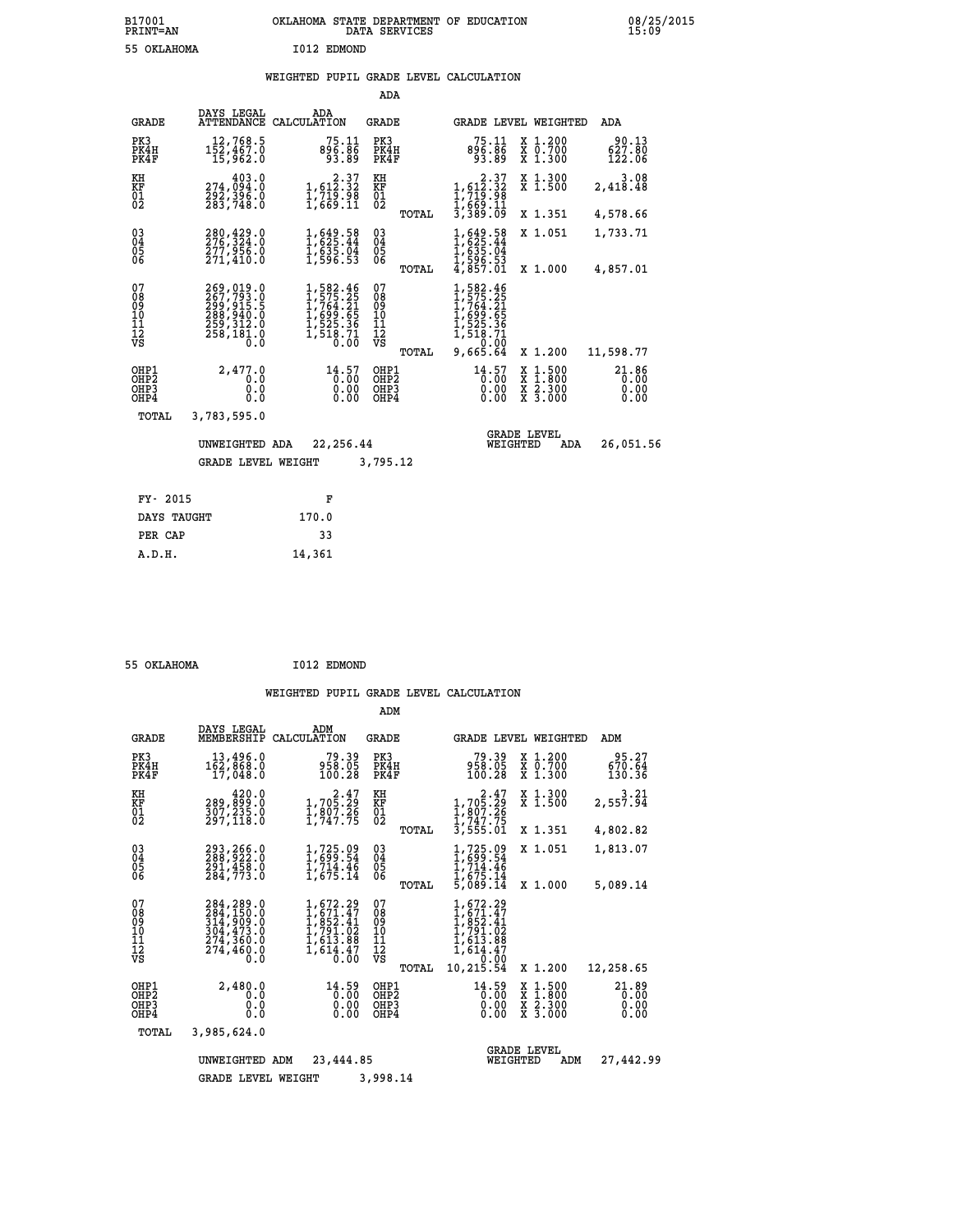| B17001<br>PRINT=AN | OKLAHOMA STATE DEPARTMENT OF EDUCATION<br>DATA SERVICES | 08/25/2015<br>15:09 |
|--------------------|---------------------------------------------------------|---------------------|
| 55 OKLAHOMA        | I037 MILLWOOD                                           |                     |

|                                    |                                                                                                                                                                              | WEIGHTED PUPIL GRADE LEVEL CALCULATION                               |                                        |       |                                                                               |                                                                            |                              |
|------------------------------------|------------------------------------------------------------------------------------------------------------------------------------------------------------------------------|----------------------------------------------------------------------|----------------------------------------|-------|-------------------------------------------------------------------------------|----------------------------------------------------------------------------|------------------------------|
|                                    |                                                                                                                                                                              |                                                                      | <b>ADA</b>                             |       |                                                                               |                                                                            |                              |
| <b>GRADE</b>                       | DAYS LEGAL<br>ATTENDANCE CALCULATION                                                                                                                                         | ADA                                                                  | <b>GRADE</b>                           |       |                                                                               | GRADE LEVEL WEIGHTED                                                       | ADA                          |
| PK3<br>PK4H<br>PK4F                | 225.0<br>0.0<br>5,696.0                                                                                                                                                      | $\begin{smallmatrix} 1.32\ 0.00\ 33.31 \end{smallmatrix}$            | PK3<br>PK4H<br>PK4F                    |       | $\begin{smallmatrix}1.32\0.00\\33.31\end{smallmatrix}$                        | X 1.200<br>X 0.700<br>X 1.300                                              | 1.58<br>0.00<br>43.30        |
| KH<br>KF<br>01<br>02               | 0.0<br>8,604:0<br>5.589.5<br>5.13,747:5                                                                                                                                      | $\begin{smallmatrix} 0.00\\ 50.32\\ 56.38\\ 80.39 \end{smallmatrix}$ | KH<br>KF<br>01<br>02                   |       | $\begin{smallmatrix} &0.00\\ 50.32\\ 56.08\\ 80.39\\ 136.47\end{smallmatrix}$ | X 1.300<br>X 1.500                                                         | 0.00<br>75.48                |
|                                    |                                                                                                                                                                              |                                                                      |                                        | TOTAL |                                                                               | X 1.351                                                                    | 184.37                       |
| $^{03}_{04}$<br>Ŏ5<br>06           | $\begin{smallmatrix} 13\,, & 933\,. & 5\\ 11\,, & 642\,. & 5\\ 9\,, & 457\,. & 0\\ 14\,, & 798\,. & 5 \end{smallmatrix}$                                                     | 81.48<br>68.08<br>55.30<br>86.54                                     | $\substack{03 \\ 04}$<br>Ŏ5<br>06      |       | $\begin{smallmatrix}81.48\\ 68.08\\ 55.30\\ 86.54\\ 209.92\end{smallmatrix}$  | X 1.051                                                                    | 85.64                        |
|                                    |                                                                                                                                                                              |                                                                      |                                        | TOTAL |                                                                               | X 1.000                                                                    | 209.92                       |
| 07<br>08<br>09<br>101<br>112<br>VS | $\begin{smallmatrix} 12\,, & 658\,, & 5\\ 13\,, & 252\,, & 5\\ 14\,, & 146\,, & 0\\ 10\,, & 707\,, & 0\\ 9\,, & 393\,, & 5\\ 10\,, & 324\,, & 5\\ 0\,, & 0\end{smallmatrix}$ | $74.0377.5082.7362.6154.9360.3860.38$                                | 07<br>08<br>09<br>11<br>11<br>12<br>VS | TOTAL | 74.03<br>77.50<br>82.73<br>62.61<br>54.93<br>54.93<br>0.00<br>412.18          | X 1.200                                                                    | 494.62                       |
| OHP1<br>OHP2<br>OHP3<br>OHP4       | 0.0<br>$0.\overline{0}$<br>0.0                                                                                                                                               | 0.00<br>$\begin{smallmatrix} 0.00 \ 0.00 \end{smallmatrix}$          | OHP1<br>OHP2<br>OHP3<br>OHP4           |       | 0.00<br>0.00<br>0.00                                                          | $1:500$<br>$1:800$<br>X<br>X<br>$\frac{\ddot{x}}{x}$ $\frac{2.300}{3.000}$ | 0.00<br>0.00<br>0.00<br>0.00 |
| <b>TOTAL</b>                       | 158,175.5                                                                                                                                                                    |                                                                      |                                        |       |                                                                               |                                                                            |                              |
|                                    | UNWEIGHTED ADA                                                                                                                                                               | 925.00                                                               |                                        |       |                                                                               | GRADE LEVEL<br>WEIGHTED<br>ADA                                             | 1,094.91                     |
|                                    | <b>GRADE LEVEL WEIGHT</b>                                                                                                                                                    |                                                                      | 169.91                                 |       |                                                                               |                                                                            |                              |
| FY- 2015                           |                                                                                                                                                                              | F                                                                    |                                        |       |                                                                               |                                                                            |                              |
| DAYS TAUGHT                        |                                                                                                                                                                              | 171.0                                                                |                                        |       |                                                                               |                                                                            |                              |
| PER CAP                            |                                                                                                                                                                              | 33                                                                   |                                        |       |                                                                               |                                                                            |                              |

 **55 OKLAHOMA I037 MILLWOOD**

 **A.D.H. 698**

 **ADM**

| <b>GRADE</b>                           | DAYS LEGAL<br>MEMBERSHIP                                                                                                                                               | ADM<br>CALCULATION                                                         | <b>GRADE</b>                                       |       |                                                                                     |          | <b>GRADE LEVEL WEIGHTED</b>              | ADM                   |  |
|----------------------------------------|------------------------------------------------------------------------------------------------------------------------------------------------------------------------|----------------------------------------------------------------------------|----------------------------------------------------|-------|-------------------------------------------------------------------------------------|----------|------------------------------------------|-----------------------|--|
| PK3<br>PK4H<br>PK4F                    | 230.0<br>0.0<br>5,871.0                                                                                                                                                | $\begin{smallmatrix} 1.35\\[-1.2mm] 0.00\\[-1.2mm] 34.33\end{smallmatrix}$ | PK3<br>PK4H<br>PK4F                                |       | $\begin{smallmatrix} 1.35\\[-1.2mm] 0.00\\[-1.2mm] 34.33\end{smallmatrix}$          |          | X 1.200<br>X 0.700<br>X 1.300            | 1.62<br>0.00<br>44.63 |  |
| KH<br>KF<br>01<br>02                   | 0.0<br>8,751.0<br>9,751.0<br>13,935.0                                                                                                                                  | $\begin{smallmatrix} 0.00\\ 51.18\\ 57.02\\ 81.49 \end{smallmatrix}$       | KH<br>KF<br>01<br>02                               |       | $\begin{array}{c} 0.00 \\ 51.18 \\ 57.02 \\ 81.49 \\ 138.51 \end{array}$            |          | X 1.300<br>X 1.500                       | 0.00<br>76.77         |  |
|                                        |                                                                                                                                                                        |                                                                            |                                                    | TOTAL |                                                                                     |          | X 1.351                                  | 187.13                |  |
| 03<br>04<br>05<br>06                   | $14,056.0$<br>$11,770.0$<br>$9,603.0$                                                                                                                                  | 82.20<br>68.83<br>56.16<br>88.35                                           | $\begin{matrix} 03 \\ 04 \\ 05 \\ 06 \end{matrix}$ |       | $\begin{smallmatrix}82.20\\68.83\\56.16\\88.35\\213.34\end{smallmatrix}$            |          | X 1.051                                  | 86.39                 |  |
|                                        | 15,108.0                                                                                                                                                               |                                                                            |                                                    | TOTAL |                                                                                     |          | X 1.000                                  | 213.34                |  |
| 07<br>08<br>09<br>11<br>11<br>12<br>VS | $\begin{smallmatrix} 13\,,\,107\,.\,0\\ 13\,,\,635\,. \,0\\ 14\,,\,826\,. \,0\\ 12\,,\,180\,. \,0\\ 10\,,\,634\,. \,0\\ 11\,,\,682\,. \,0\\ 0\,. \,0\end{smallmatrix}$ | $76.65$<br>$79.74$<br>$86.70$<br>$71.23$<br>$62.19$<br>$68.32$<br>$0.00$   | 07<br>08901112<br>1112<br>VS                       | TOTAL | 76.65<br>$79.74$<br>$86.70$<br>$71.23$<br>$62.19$<br>$68.320$<br>$0.00$<br>$444.83$ |          | X 1.200                                  | 533.80                |  |
| OHP1<br>OHP2<br>OHP3<br>OHP4           | 0.0<br>0.0<br>Ŏ.Ŏ                                                                                                                                                      |                                                                            | OHP1<br>OHP2<br>OHP3<br>OHP4                       |       |                                                                                     |          | X 1:500<br>X 1:800<br>X 2:300<br>X 3:000 | 0.00<br>0.00<br>0.00  |  |
| TOTAL                                  | 165,139.0                                                                                                                                                              |                                                                            |                                                    |       |                                                                                     |          |                                          |                       |  |
|                                        | UNWEIGHTED ADM                                                                                                                                                         | 965.74                                                                     |                                                    |       |                                                                                     | WEIGHTED | <b>GRADE LEVEL</b><br>ADM                | 1,143.68              |  |
|                                        | <b>GRADE LEVEL WEIGHT</b>                                                                                                                                              |                                                                            | 177.94                                             |       |                                                                                     |          |                                          |                       |  |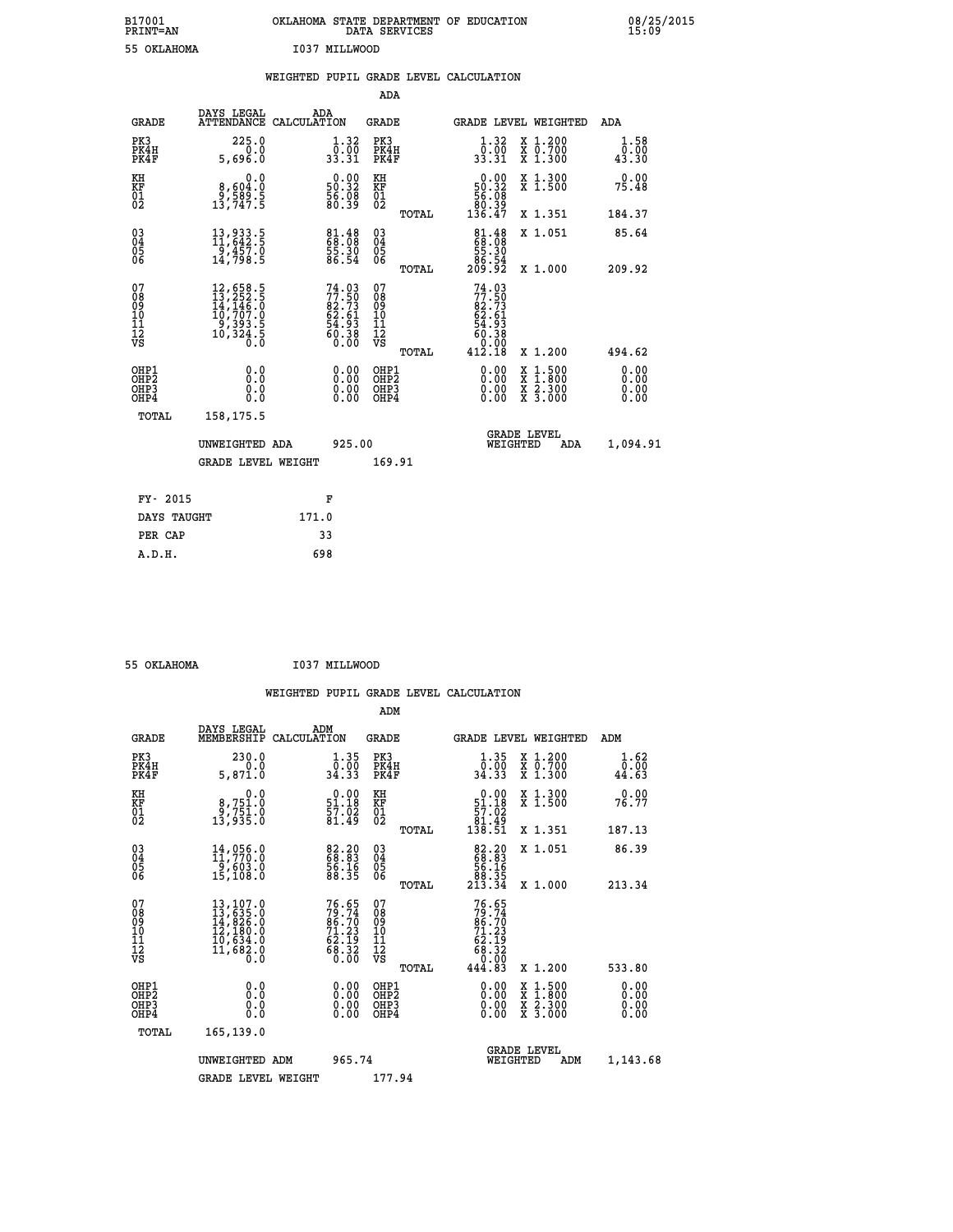|                                                      |                                                                                                                                                    |                                                                                | ADA                                      |       |                                                                              |                                                                                                  |                              |
|------------------------------------------------------|----------------------------------------------------------------------------------------------------------------------------------------------------|--------------------------------------------------------------------------------|------------------------------------------|-------|------------------------------------------------------------------------------|--------------------------------------------------------------------------------------------------|------------------------------|
| <b>GRADE</b>                                         | DAYS LEGAL                                                                                                                                         | ADA<br>ATTENDANCE CALCULATION                                                  | <b>GRADE</b>                             |       |                                                                              | GRADE LEVEL WEIGHTED                                                                             | ADA                          |
| PK3<br>PK4H<br>PK4F                                  | 590.0<br>0.0<br>43,017.5                                                                                                                           | $\begin{smallmatrix} 3.51\ 0.00\ 256.06 \end{smallmatrix}$                     | PK3<br>PK4H<br>PK4F                      |       | 3.51<br>0.00<br>256.06                                                       | X 1.200<br>X 0.700<br>X 1.300                                                                    | 4.21<br>0.00<br>332.88       |
| KH<br>KF<br>01<br>02                                 | 0.0<br>53,142:0<br>52,905:0<br>47,529:0                                                                                                            | $\begin{smallmatrix}&&0.00\\316.32\\314.91\\282.91\end{smallmatrix}$           | KH<br>KF<br>01<br>02                     |       | $\begin{smallmatrix}&&0.00\\316.32\\314.91\\282.91\\597.82\end{smallmatrix}$ | X 1.300<br>X 1.500                                                                               | 0.00<br>474.48               |
|                                                      |                                                                                                                                                    |                                                                                |                                          | TOTAL |                                                                              | X 1.351                                                                                          | 807.65                       |
| $\begin{matrix} 03 \\ 04 \\ 05 \\ 06 \end{matrix}$   | $\frac{47}{39}, \frac{416}{89}$ : 9<br>40,518.0<br>42,724.0                                                                                        | 282.24<br>241.18<br>254.31                                                     | $\substack{03 \\ 04}$<br>05<br>06        |       | $282.24$<br>237.44<br>241:18<br>254:31<br>732:93                             | X 1.051                                                                                          | 296.63                       |
|                                                      |                                                                                                                                                    |                                                                                |                                          | TOTAL |                                                                              | X 1.000                                                                                          | 732.93                       |
| 07<br>08<br>09<br>10<br>11<br>12<br>VS               | $\begin{smallmatrix} 46\,,\,302\,.0\\ 41\,,\,031\,.5\\ 38\,,\,748\,.0\\ 31\,,\,570\,.0\\ 36\,,\,233\,.0\\ 28\,,\,702\,.0\\ 0\,.0\end{smallmatrix}$ | $275.61$<br>$244.24$<br>$230.64$<br>$237.92$<br>$215.66$<br>$170.85$<br>$0.00$ | 07<br>08<br>09<br>101<br>112<br>VS       |       | 275.61<br>244.24<br>230.64<br>230.64<br>187.926<br>170.85<br>215.66<br>20.00 |                                                                                                  |                              |
|                                                      |                                                                                                                                                    |                                                                                |                                          | TOTAL | 1,324.92                                                                     | X 1.200                                                                                          | 1,589.90                     |
| OHP1<br>OH <sub>P</sub> <sub>2</sub><br>OHP3<br>OHP4 | 0.0<br>Ō.Ō<br>0.0<br>0.0                                                                                                                           | $0.00$<br>$0.00$<br>0.00                                                       | OHP1<br>OHP <sub>2</sub><br>OHP3<br>OHP4 |       | $0.00$<br>$0.00$<br>0.00                                                     | $\begin{smallmatrix} x & 1 & 500 \\ x & 1 & 800 \\ x & 2 & 300 \\ x & 3 & 000 \end{smallmatrix}$ | 0.00<br>0.00<br>0.00<br>0.00 |
| <b>TOTAL</b>                                         | 590,317.5                                                                                                                                          |                                                                                |                                          |       |                                                                              |                                                                                                  |                              |
|                                                      | UNWEIGHTED ADA                                                                                                                                     | 3,513.80                                                                       |                                          |       | WEIGHTED                                                                     | <b>GRADE LEVEL</b><br>ADA                                                                        | 4,238.68                     |
|                                                      | <b>GRADE LEVEL WEIGHT</b>                                                                                                                          |                                                                                | 724.88                                   |       |                                                                              |                                                                                                  |                              |
|                                                      |                                                                                                                                                    |                                                                                |                                          |       |                                                                              |                                                                                                  |                              |
| FY- 2015                                             |                                                                                                                                                    | F                                                                              |                                          |       |                                                                              |                                                                                                  |                              |
| DAYS TAUGHT                                          |                                                                                                                                                    | 168.0                                                                          |                                          |       |                                                                              |                                                                                                  |                              |
| PER CAP                                              |                                                                                                                                                    | 33                                                                             |                                          |       |                                                                              |                                                                                                  |                              |

 **A.D.H. 2,870**

 **55 OKLAHOMA I041 WESTERN HEIGHTS**

|                                                    |                                                                                                                                                     |                                                                             | ADM                                                 |                                                                              |                                          |                              |
|----------------------------------------------------|-----------------------------------------------------------------------------------------------------------------------------------------------------|-----------------------------------------------------------------------------|-----------------------------------------------------|------------------------------------------------------------------------------|------------------------------------------|------------------------------|
| <b>GRADE</b>                                       | DAYS LEGAL<br>MEMBERSHIP                                                                                                                            | ADM<br>CALCULATION                                                          | <b>GRADE</b>                                        | <b>GRADE LEVEL WEIGHTED</b>                                                  |                                          | ADM                          |
| PK3<br>PK4H<br>PK4F                                | 626.0<br>0.0<br>47,487.0                                                                                                                            | 3.73<br>ةُ:ة<br>282.66                                                      | PK3<br>PK4H<br>PK4F                                 | 3.73<br>00.00<br>282.66                                                      | X 1.200<br>X 0.700<br>X 1.300            | 4.48<br>0.00<br>367.46       |
| KH<br>KF<br>01<br>02                               | 0.0<br>57,604.0<br>56,520.0<br>50,583.0                                                                                                             | 342.88<br>336.43<br>301.09                                                  | KH<br>KF<br>01<br>02                                | $0.00$<br>342.88<br>$336.43$<br>$301.09$<br>$637.52$                         | X 1.300<br>X 1.500                       | 0.00<br>514.32               |
|                                                    |                                                                                                                                                     |                                                                             | TOTAL                                               |                                                                              | X 1.351                                  | 861.29                       |
| $\begin{matrix} 03 \\ 04 \\ 05 \\ 06 \end{matrix}$ | 50,038.0<br>41,978.0<br>43,063.0<br>45,586.0                                                                                                        | 297.85<br>249.87<br>256.33<br>271.35                                        | $\begin{array}{c} 03 \\ 04 \\ 05 \\ 06 \end{array}$ | 297.85<br>249.87<br>256.33                                                   | X 1.051                                  | 313.04                       |
|                                                    |                                                                                                                                                     |                                                                             | TOTAL                                               | 271.35<br>777.55                                                             | X 1.000                                  | 777.55                       |
| 07<br>08<br>09<br>101<br>11<br>12<br>VS            | $\begin{smallmatrix} 49\,,\,598\,.0\\ 44\,,\,084\,.0\\ 42\,,\,371\,.0\\ 35\,,\,505\,.0\\ 41\,,\,047\,.0\\ 33\,,\,204\,.0\\ 0\,.0 \end{smallmatrix}$ | 295.23<br>262.40<br>252.21<br>.34<br>211<br>244.32<br>$\frac{197.64}{0.00}$ | 07<br>08<br>09<br>11<br>11<br>12<br>VS<br>TOTAL     | 295.23<br>262.40<br>252.21<br>211.34<br>244.32<br>197.64<br>0.00<br>1,463.14 | X 1.200                                  | 1,755.77                     |
| OHP1<br>OHP2<br>OH <sub>P3</sub><br>OHP4           | 0.0<br>0.000                                                                                                                                        | $0.00$<br>$0.00$<br>0.00                                                    | OHP1<br>OHP2<br>OHP <sub>3</sub>                    | $0.00$<br>$0.00$<br>0.00                                                     | X 1:500<br>X 1:800<br>X 2:300<br>X 3:000 | 0.00<br>0.00<br>0.00<br>0.00 |
| TOTAL                                              | 639,294.0                                                                                                                                           |                                                                             |                                                     |                                                                              |                                          |                              |
|                                                    | UNWEIGHTED                                                                                                                                          | 3,805.33<br>ADM                                                             |                                                     | <b>GRADE LEVEL</b><br>WEIGHTED                                               | ADM                                      | 4,593.91                     |
|                                                    | <b>GRADE LEVEL WEIGHT</b>                                                                                                                           |                                                                             | 788.58                                              |                                                                              |                                          |                              |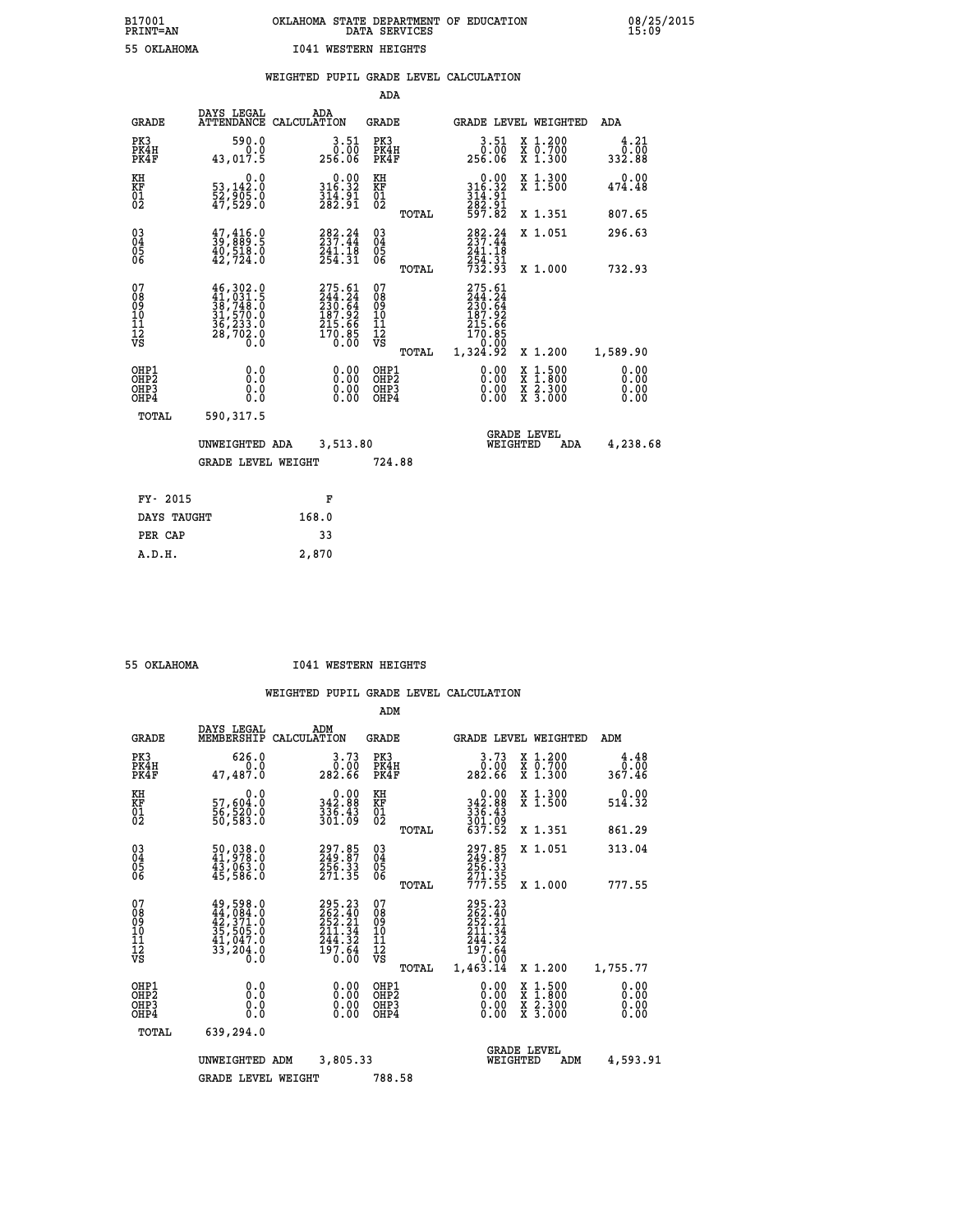|                                        |                                                                                                                                                                |                                                                  | ADA                                       |       |                                                                                                                                 |                                                       |                               |
|----------------------------------------|----------------------------------------------------------------------------------------------------------------------------------------------------------------|------------------------------------------------------------------|-------------------------------------------|-------|---------------------------------------------------------------------------------------------------------------------------------|-------------------------------------------------------|-------------------------------|
| <b>GRADE</b>                           | DAYS LEGAL<br><b>ATTENDANCE</b>                                                                                                                                | ADA<br>CALCULATION                                               | GRADE                                     |       |                                                                                                                                 | GRADE LEVEL WEIGHTED                                  | ADA                           |
| PK3<br>PK4H<br>PK4F                    | 6, 102.5<br>64,832.0<br>45,064.0                                                                                                                               | 36.08<br>382.27<br>265.08                                        | PK3<br>PK4H<br>PK4F                       |       | 36.08<br>382.27<br>265.08                                                                                                       | X 1.200<br>X 0.700<br>X 1.300                         | 43.30<br>267.59<br>344.60     |
| KH<br><b>KF</b><br>01<br>02            | 0.0<br>200, 313.5<br>$\frac{198}{190}$ , $\frac{372}{485}$ .0                                                                                                  | 0.00<br>1,180.16<br>1,168.84<br>1,122.24                         | KH<br>KF<br>01<br>02                      |       | 1,180.16<br>$\frac{1}{1}, \frac{1}{1}$ $\frac{68}{2}, \frac{84}{24}$<br>$\frac{1}{2}, \frac{1}{29}$ $\frac{2}{1}, \frac{3}{08}$ | X 1.300<br>X 1.500                                    | 0.00<br>1,770.24              |
|                                        |                                                                                                                                                                |                                                                  |                                           | TOTAL |                                                                                                                                 | X 1.351                                               | 3,095.25                      |
| $^{03}_{04}$<br>05<br>06               | 187,682.5<br>174,674.0<br>170,106.5<br>171,835.0                                                                                                               | $1, 105.42$<br>$1, 028.93$<br>$1, 002.00$<br>$1, 010.80$         | $\substack{03 \\ 04}$<br>$\frac{05}{06}$  |       | 1,105.42<br>1,028.93<br>1,002.00<br>1,010.80<br>3,041.73                                                                        | X 1.051                                               | 1,161.80                      |
|                                        |                                                                                                                                                                |                                                                  |                                           | TOTAL |                                                                                                                                 | X 1.000                                               | 3,041.73                      |
| 07<br>08<br>09<br>11<br>11<br>12<br>VS | $\begin{smallmatrix} 168,492\cdot5\\ 158,989\cdot0\\ 159,780\cdot5\\ 155,550\cdot5\\ 145,421\cdot0\\ 145,421\cdot0\\ 126,460\cdot5\\ 0\cdot0\end{smallmatrix}$ | 991.13<br>935.22<br>939.88<br>915.11<br>856.23<br>745.39<br>0.00 | 07<br>08<br>09<br>101<br>11<br>12<br>VS   | TOTAL | 991.13<br>935.22<br>939.88<br>915.11<br>915.33<br>745.39<br>745.39<br>5,382.96                                                  | X 1.200                                               | 6,459.55                      |
| OHP1<br>OHP2<br>OHP3<br>OHP4           | 9,009.5<br>0.0<br>0.0                                                                                                                                          | 53.11<br>$0.00$<br>$0.00$                                        | OHP1<br>OH <sub>P</sub> 2<br>OHP3<br>OHP4 |       | 53.11<br>0.00<br>0.00                                                                                                           | $\frac{x}{x}$ $\frac{1.500}{x}$<br>X 2.300<br>X 3.000 | 79.67<br>0.00<br>0.00<br>0.00 |
| TOTAL                                  | 2,333,170.5                                                                                                                                                    |                                                                  |                                           |       |                                                                                                                                 |                                                       |                               |
|                                        | UNWEIGHTED ADA                                                                                                                                                 | 13,737.89                                                        |                                           |       | WEIGHTED                                                                                                                        | <b>GRADE LEVEL</b><br>ADA                             | 16,263.73                     |
|                                        | <b>GRADE LEVEL WEIGHT</b>                                                                                                                                      |                                                                  | 2,525.84                                  |       |                                                                                                                                 |                                                       |                               |
|                                        |                                                                                                                                                                |                                                                  |                                           |       |                                                                                                                                 |                                                       |                               |
| FY- 2015                               |                                                                                                                                                                | F                                                                |                                           |       |                                                                                                                                 |                                                       |                               |
| DAYS TAUGHT                            |                                                                                                                                                                | 170.0                                                            |                                           |       |                                                                                                                                 |                                                       |                               |

| 55 OKTAHOMA |  |
|-------------|--|
|             |  |

 **PER CAP 33 A.D.H. 6,919**

# **55 OKLAHOMA I052 MIDWEST CITY-DEL CITY**

|                                                                  |                                                                                   |                                                                                          | ADM                                             |                                                                                     |                                                                                                  |                               |
|------------------------------------------------------------------|-----------------------------------------------------------------------------------|------------------------------------------------------------------------------------------|-------------------------------------------------|-------------------------------------------------------------------------------------|--------------------------------------------------------------------------------------------------|-------------------------------|
| <b>GRADE</b>                                                     | DAYS LEGAL<br>MEMBERSHIP                                                          | ADM<br>CALCULATION                                                                       | <b>GRADE</b>                                    |                                                                                     | <b>GRADE LEVEL WEIGHTED</b>                                                                      | ADM                           |
| PK3<br>PK4H<br>PK4F                                              | 6,644.0<br>68,947.0<br>48,144.0                                                   | 39.28<br>406.53<br>283.20                                                                | PK3<br>PK4H<br>PK4F                             | 39.28<br>406.53<br>283.20                                                           | $\begin{smallmatrix} x & 1.200 \\ x & 0.700 \end{smallmatrix}$<br>X 1.300                        | 47.14<br>284.57<br>368.16     |
| KH<br>KF<br>01<br>02                                             | 0.0<br>213,059.0<br>$\frac{2}{209}$ , 539.0<br>200, 505.0                         | $\begin{smallmatrix}&&0.00\\1,255.26\\1,234.63\\1,181.27\end{smallmatrix}$               | KH<br>KF<br>$\overline{01}$                     | 0.00<br>$1, 255.26$<br>$1, 234.63$<br>$1, 181.27$<br>$2, 415.90$                    | X 1.300<br>X 1.500                                                                               | 0.00<br>1,882.89              |
|                                                                  |                                                                                   |                                                                                          | TOTAL                                           |                                                                                     | X 1.351                                                                                          | 3,263.88                      |
| 03<br>04<br>05<br>06                                             | 197,022.0<br>182,941.0<br>178,119.0<br>181,351.0                                  | $\frac{1}{1}$ , $\frac{1}{0}$ , $\frac{60}{7}$ , $\frac{42}{61}$<br>1,049.21<br>1,066.78 | $\substack{03 \\ 04}$<br>05                     | 1,160.42<br>ī,ōžž.6ī<br>1,049.21<br>1,066.78                                        | X 1.051                                                                                          | 1,219.60                      |
|                                                                  |                                                                                   |                                                                                          | TOTAL                                           | 3,193.60                                                                            | X 1.000                                                                                          | 3,193.60                      |
| 07<br>08<br>09<br>11<br>11<br>12<br>VS                           | 178,118.0<br>169,082.0<br>170,240.0<br>166,382.0<br>157,441.0<br>137,329.0<br>0.0 | 1,047.75<br>994.59<br>1,001.41<br>978.85<br>927.07<br>809.60<br>0.00                     | 07<br>08<br>09<br>11<br>11<br>12<br>VS<br>TOTAL | 1,047.75<br>68:100.<br>1,001:41<br>1,001:41<br>927.07<br>809.60<br>0.00<br>5,759.27 | X 1.200                                                                                          | 6,911.12                      |
| OHP1<br>OH <sub>P</sub> 2<br>OHP3<br>OHP4                        | 9,021.0<br>0.0<br>0.0<br>0.0                                                      | 53.18<br>0.00<br>0.00<br>0.00                                                            | OHP1<br>OH <sub>P</sub> 2<br>OHP3<br>OHP4       | 53.18<br>0.00<br>0.00<br>0.00                                                       | $\begin{smallmatrix} x & 1 & 500 \\ x & 1 & 800 \\ x & 2 & 300 \\ x & 3 & 000 \end{smallmatrix}$ | 79.77<br>0.00<br>0.00<br>0.00 |
| TOTAL                                                            | 2,473,884.0                                                                       |                                                                                          |                                                 |                                                                                     |                                                                                                  |                               |
| <b>GRADE LEVEL</b><br>WEIGHTED<br>UNWEIGHTED<br>14,566.64<br>ADM |                                                                                   |                                                                                          |                                                 |                                                                                     |                                                                                                  | 17,250.73                     |
|                                                                  |                                                                                   |                                                                                          |                                                 |                                                                                     |                                                                                                  |                               |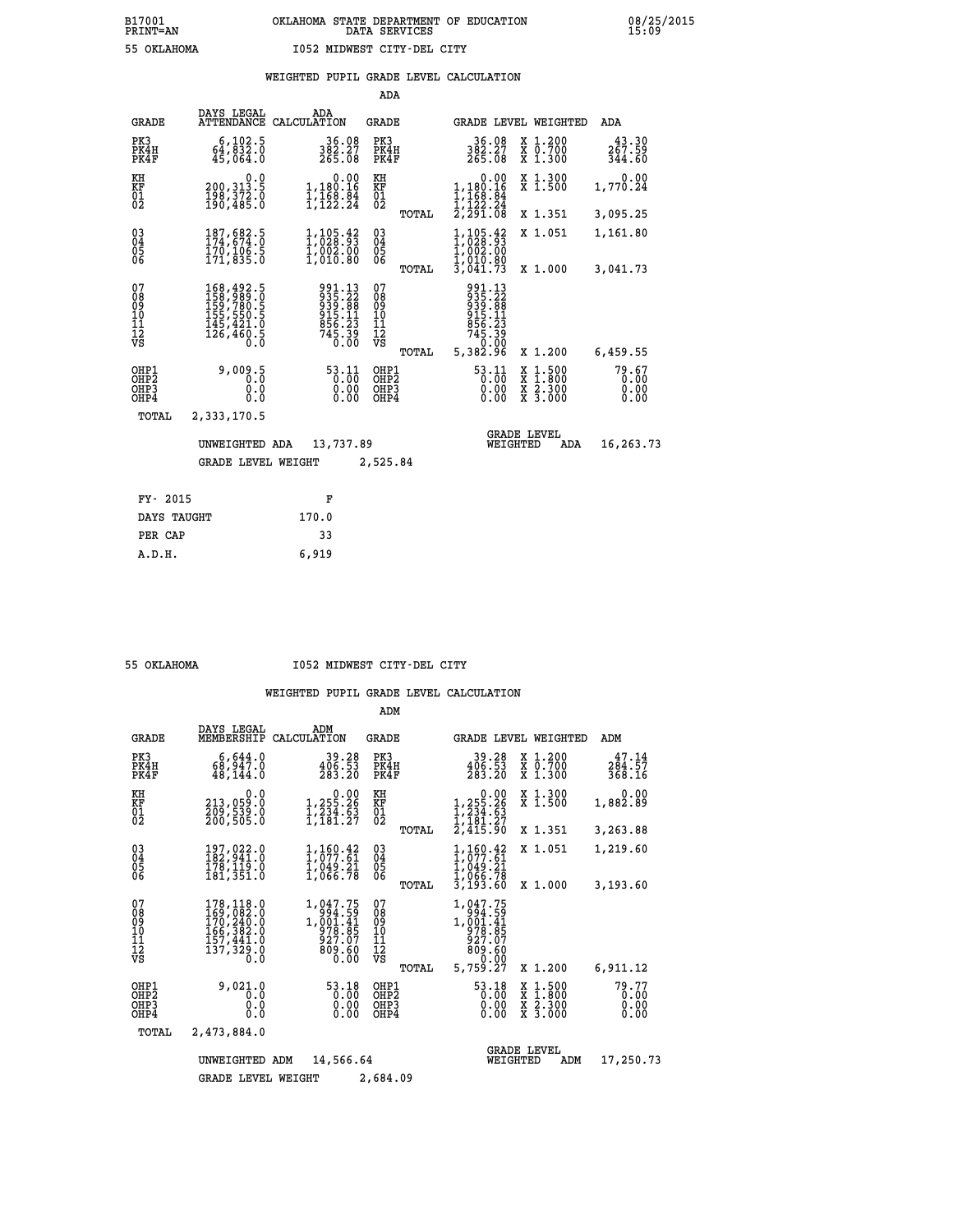# **B17001 OKLAHOMA STATE DEPARTMENT OF EDUCATION 08/25/2015 PRINT=AN DATA SERVICES 15:09 55 OKLAHOMA I053 CROOKED OAK**

|  |  | WEIGHTED PUPIL GRADE LEVEL CALCULATION |
|--|--|----------------------------------------|
|  |  |                                        |

|                                                    |                                                                                                                                                    |                                                                       | ADA                                                 |       |                                                                                         |                                                                                                  |                              |
|----------------------------------------------------|----------------------------------------------------------------------------------------------------------------------------------------------------|-----------------------------------------------------------------------|-----------------------------------------------------|-------|-----------------------------------------------------------------------------------------|--------------------------------------------------------------------------------------------------|------------------------------|
| <b>GRADE</b>                                       | DAYS LEGAL                                                                                                                                         | ADA<br>ATTENDANCE CALCULATION                                         | <b>GRADE</b>                                        |       |                                                                                         | GRADE LEVEL WEIGHTED                                                                             | ADA                          |
| PK3<br>PK4H<br>PK4F                                | 210.5<br>8,619.0<br>0.0                                                                                                                            | $5\frac{1}{0}\cdot\frac{27}{92}$<br>0.00                              | PK3<br>PK4H<br>PK4F                                 |       | 1.27<br>51.52<br>0.00                                                                   | X 1.200<br>X 0.700<br>X 1.300                                                                    | 1.52<br>36.34<br>0.00        |
| KH<br>KF<br>01<br>02                               | 0.0<br>13,986.0<br>17,400.5<br>13,348.5                                                                                                            | $\begin{smallmatrix} 0.00\\ 84.25\\ 104.82\\ 80.41 \end{smallmatrix}$ | KH<br>KF<br>01<br>02                                |       | $\begin{smallmatrix} &0.00\\ 84.25\\ 104.82\\ 104.82\\ 80.41\\ 185.23\end{smallmatrix}$ | X 1.300<br>X 1.500                                                                               | 0.00<br>126.38               |
|                                                    |                                                                                                                                                    |                                                                       |                                                     | TOTAL |                                                                                         | X 1.351                                                                                          | 250.25                       |
| $\begin{matrix} 03 \\ 04 \\ 05 \\ 06 \end{matrix}$ | $\frac{14}{12}, \frac{308}{840}. \frac{5}{0}$<br>$\frac{13}{14}, \frac{440}{66}. \frac{5}{0}$                                                      | 86.39<br>80.97<br>88.35                                               | $\begin{array}{c} 03 \\ 04 \\ 05 \\ 06 \end{array}$ | TOTAL | 86.20<br>80.97<br>88.35<br>246.67                                                       | X 1.051<br>X 1.000                                                                               | 90.60<br>246.67              |
| 07<br>08<br>09<br>11<br>11<br>12<br>VS             | $\begin{smallmatrix} 14\,,\,639\,.0\\ 13\,,\,955\,.0\\ 13\,,\,213\,.0\\ 11\,,\,745\,.5\\ 10\,,\,954\,.0\\ 7\,,\,581\,.0\\ 0\,.0 \end{smallmatrix}$ | 88.197<br>84.077<br>79.57<br>70.68<br>65.89<br>65.66<br>45.66         | 07<br>08<br>09<br>101<br>112<br>VS                  |       | 88.197<br>79.57<br>70.689<br>65.89<br>45.66<br>434.06                                   |                                                                                                  |                              |
|                                                    |                                                                                                                                                    |                                                                       |                                                     | TOTAL |                                                                                         | X 1.200                                                                                          | 520.87                       |
| OHP1<br>OHP2<br>OHP3<br>OHP4                       | 0.0<br>0.0<br>0.0                                                                                                                                  | $\begin{smallmatrix} 0.00 \ 0.00 \ 0.00 \ 0.00 \end{smallmatrix}$     | OHP1<br>OHP2<br>OHP3<br>OHP4                        |       |                                                                                         | $\begin{smallmatrix} x & 1 & 500 \\ x & 1 & 800 \\ x & 2 & 300 \\ x & 3 & 000 \end{smallmatrix}$ | 0.00<br>0.00<br>0.00<br>0.00 |
| <b>TOTAL</b>                                       | 180,907.0                                                                                                                                          |                                                                       |                                                     |       |                                                                                         |                                                                                                  |                              |
|                                                    | UNWEIGHTED ADA                                                                                                                                     | 1,089.60                                                              |                                                     |       |                                                                                         | <b>GRADE LEVEL</b><br>WEIGHTED<br>ADA                                                            | 1,272.63                     |
|                                                    | <b>GRADE LEVEL WEIGHT</b>                                                                                                                          |                                                                       | 183.03                                              |       |                                                                                         |                                                                                                  |                              |
|                                                    |                                                                                                                                                    |                                                                       |                                                     |       |                                                                                         |                                                                                                  |                              |
| FY- 2015                                           |                                                                                                                                                    | F                                                                     |                                                     |       |                                                                                         |                                                                                                  |                              |
| DAYS TAUGHT                                        |                                                                                                                                                    | 166.0                                                                 |                                                     |       |                                                                                         |                                                                                                  |                              |
| PER CAP                                            |                                                                                                                                                    | 33                                                                    |                                                     |       |                                                                                         |                                                                                                  |                              |

 **A.D.H. 956**

 **55 OKLAHOMA I053 CROOKED OAK**

|                                          |                                                                                                              |                                                                      | ADM                                                 |       |                                                                                |                                          |                              |
|------------------------------------------|--------------------------------------------------------------------------------------------------------------|----------------------------------------------------------------------|-----------------------------------------------------|-------|--------------------------------------------------------------------------------|------------------------------------------|------------------------------|
| <b>GRADE</b>                             | DAYS LEGAL<br>MEMBERSHIP                                                                                     | ADM<br>CALCULATION                                                   | <b>GRADE</b>                                        |       |                                                                                | <b>GRADE LEVEL WEIGHTED</b>              | ADM                          |
| PK3<br>PK4H<br>PK4F                      | 225.0<br>9,240.0<br>0.0                                                                                      | $1.36$<br>55.66<br>0.00                                              | PK3<br>PK4H<br>PK4F                                 |       | $1.36$<br>55.66<br>0.00                                                        | X 1.200<br>X 0.700<br>X 1.300            | 1.63<br>38.96<br>0.00        |
| KH<br>KF<br>01<br>02                     | 0.0<br>15,087.0<br>18,536.0<br>14,241.0                                                                      | $\begin{smallmatrix} &0.00\ 90.89\ 111.66\ 85.79\ \end{smallmatrix}$ | KH<br>KF<br>01<br>02                                |       | $0.00$<br>$90.89$<br>$111.66$<br>$85.79$<br>$197.45$                           | X 1.300<br>X 1.500                       | 0.00<br>136.34               |
|                                          |                                                                                                              |                                                                      |                                                     | TOTAL |                                                                                | X 1.351                                  | 266.75                       |
| 03<br>04<br>05<br>06                     | $\begin{smallmatrix} 15\,,\,002\,.0\\ 13\,,\,433\,.0\\ 14\,,\,190\,.0\\ 15\,,\,478\,.0 \end{smallmatrix}$    | 90.37<br>80.92<br>85.48<br>93.24                                     | $\begin{array}{c} 03 \\ 04 \\ 05 \\ 06 \end{array}$ |       | $\begin{smallmatrix} 90.37\\ 80.92\\ 85.48\\ 93.24\\ 259.64 \end{smallmatrix}$ | X 1.051                                  | 94.98                        |
|                                          |                                                                                                              |                                                                      |                                                     | TOTAL |                                                                                | X 1.000                                  | 259.64                       |
| 07<br>08<br>09<br>101<br>112<br>VS       | $\begin{smallmatrix} 15,566.0\\ 14,970.0\\ 14,673.0\\ 12,933.0\\ 12,346.0\\ 8,765.0\\ 0.0 \end{smallmatrix}$ | 93.77<br>90.18<br>88.35<br>77.80<br>74.25<br>74.25<br>52.80<br>6.00  | 07<br>08<br>09<br>11<br>11<br>12<br>VS              | TOTAL | 93.77<br>90.18<br>88.35<br>77.80<br>77.80<br>52.80<br>0.00<br>477.15           | X 1.200                                  | 572.58                       |
|                                          |                                                                                                              |                                                                      |                                                     |       |                                                                                |                                          |                              |
| OHP1<br>OHP2<br>OH <sub>P3</sub><br>OHP4 | 0.0<br>0.000                                                                                                 | $0.00$<br>$0.00$<br>0.00                                             | OHP1<br>OHP2<br>OHP <sub>3</sub>                    |       | $0.00$<br>$0.00$<br>0.00                                                       | X 1:500<br>X 1:800<br>X 2:300<br>X 3:000 | 0.00<br>0.00<br>0.00<br>0.00 |
| TOTAL                                    | 194,685.0                                                                                                    |                                                                      |                                                     |       |                                                                                |                                          |                              |
|                                          | UNWEIGHTED                                                                                                   | 1,172.52<br>ADM                                                      |                                                     |       | WEIGHTED                                                                       | <b>GRADE LEVEL</b><br>ADM                | 1,370.88                     |
|                                          | <b>GRADE LEVEL WEIGHT</b>                                                                                    |                                                                      | 198.36                                              |       |                                                                                |                                          |                              |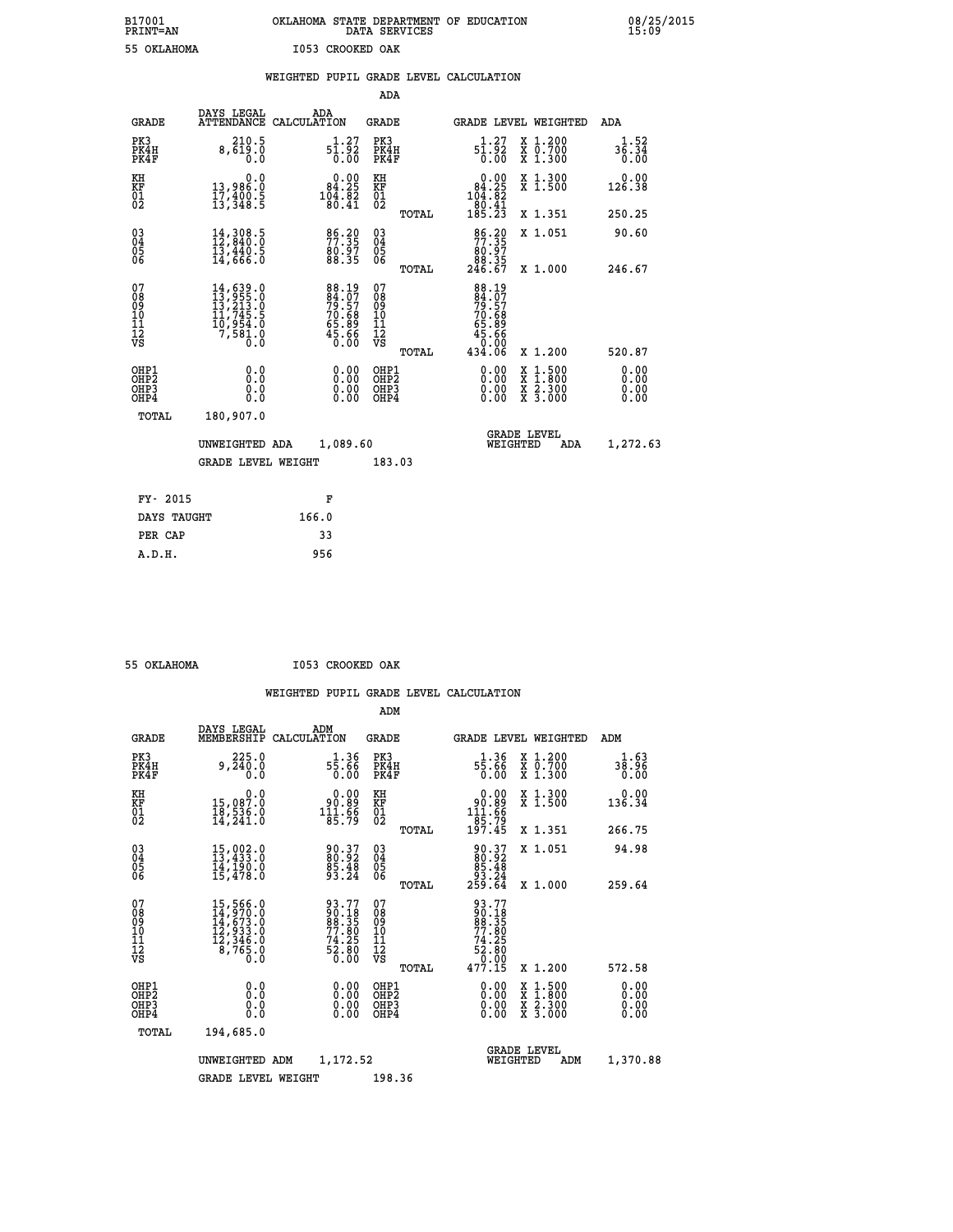| B17001<br><b>PRINT=AN</b> | OKLAHOMA STATE DEPARTMENT OF EDUCATION<br>DATA SERVICES | 08/25/2015<br>15:09 |
|---------------------------|---------------------------------------------------------|---------------------|
| 55 OKLAHOMA               | <b>I088 BETHANY</b>                                     |                     |

|  |  | WEIGHTED PUPIL GRADE LEVEL CALCULATION |
|--|--|----------------------------------------|
|  |  |                                        |

|                                                                  |                                                                                                                                                 |                                                                                                                | ADA                                     |       |                                                                                                        |                                                                                                                                           |                              |
|------------------------------------------------------------------|-------------------------------------------------------------------------------------------------------------------------------------------------|----------------------------------------------------------------------------------------------------------------|-----------------------------------------|-------|--------------------------------------------------------------------------------------------------------|-------------------------------------------------------------------------------------------------------------------------------------------|------------------------------|
| <b>GRADE</b>                                                     | DAYS LEGAL                                                                                                                                      | ADA<br>ATTENDANCE CALCULATION                                                                                  | GRADE                                   |       | <b>GRADE LEVEL WEIGHTED</b>                                                                            |                                                                                                                                           | ADA                          |
| PK3<br>PK4H<br>PK4F                                              | 1,147.0<br>14,387.5<br>0.0                                                                                                                      | 6.71<br>$8\frac{4}{0}.\frac{1\overline{4}}{00}$                                                                | PK3<br>PK4H<br>PK4F                     |       | 6.71<br>84.14<br>0.00                                                                                  | X 1.200<br>X 0.700<br>X 1.300                                                                                                             | 8.05<br>58.90<br>0.00        |
| KH<br>KF<br>01<br>02                                             | 0.0<br>20,862:0<br>19,495:5<br>19,309:0                                                                                                         | 0.00<br>$\frac{122.01}{114.01}$<br>$\frac{114.01}{112.93}$                                                     | KH<br><b>KF</b><br>01<br>02             |       | $\begin{array}{c} 0.00 \\ 122.01 \\ 114.01 \\ 112.93 \\ 226.94 \end{array}$                            | X 1.300<br>X 1.500                                                                                                                        | 0.00<br>183.02               |
|                                                                  |                                                                                                                                                 |                                                                                                                |                                         | TOTAL |                                                                                                        | X 1.351                                                                                                                                   | 306.60                       |
| $^{03}_{04}$<br>Ŏ5<br>06                                         | 18,894.5<br>17,831.5<br>21,029.5<br>21,470.5                                                                                                    | $\begin{smallmatrix} 110.49\\104.28\\122.98\\125.56 \end{smallmatrix}$                                         | $\substack{03 \\ 04}$<br>Ŏ5<br>06       |       | $110.49$<br>$104.28$<br>$\frac{122.98}{125.56}$<br>$\frac{352.82}{125.82}$                             | X 1.051                                                                                                                                   | 116.12                       |
|                                                                  |                                                                                                                                                 |                                                                                                                |                                         | TOTAL |                                                                                                        | X 1.000                                                                                                                                   | 352.82                       |
| 07<br>08<br>09<br>11<br>11<br>12<br>VS                           | $\begin{smallmatrix} 21,206\cdot 0\\ 20,630\cdot 5\\ 22,288\cdot 0\\ 22,400\cdot 5\\ 20,346\cdot 0\\ 17,684\cdot 5\\ 0\cdot 0\end{smallmatrix}$ | $124.01$<br>$120.65$<br>$130.34$<br>$\begin{smallmatrix} 131.00 \\ 118.98 \\ 103.42 \\ 0.00 \end{smallmatrix}$ | 07<br>08<br>09<br>101<br>11<br>12<br>VS | TOTAL | 124.01<br>$\begin{smallmatrix} 120.65\ 130.34\ 131.00\ 118.98\ 103.42\ 0.00\ 728.40 \end{smallmatrix}$ | X 1.200                                                                                                                                   | 874.08                       |
| OHP1<br>OHP <sub>2</sub><br>OH <sub>P3</sub><br>OH <sub>P4</sub> | 0.0<br>Ō.Ō<br>0.0<br>0.0                                                                                                                        | 0.00<br>0.00<br>0.00                                                                                           | OHP1<br>OHP2<br>OHP3<br>OHP4            |       | 0.00<br>0.00<br>0.00                                                                                   | $\begin{smallmatrix} \mathtt{X} & 1\cdot500\\ \mathtt{X} & 1\cdot800\\ \mathtt{X} & 2\cdot300\\ \mathtt{X} & 3\cdot000 \end{smallmatrix}$ | 0.00<br>0.00<br>0.00<br>0.00 |
| TOTAL                                                            | 278,982.5                                                                                                                                       |                                                                                                                |                                         |       |                                                                                                        |                                                                                                                                           |                              |
|                                                                  | UNWEIGHTED ADA                                                                                                                                  | 1,631.51                                                                                                       |                                         |       | WEIGHTED                                                                                               | <b>GRADE LEVEL</b><br>ADA                                                                                                                 | 1,899.59                     |
|                                                                  | <b>GRADE LEVEL WEIGHT</b>                                                                                                                       |                                                                                                                | 268.08                                  |       |                                                                                                        |                                                                                                                                           |                              |
|                                                                  |                                                                                                                                                 |                                                                                                                |                                         |       |                                                                                                        |                                                                                                                                           |                              |
| FY- 2015                                                         |                                                                                                                                                 | F                                                                                                              |                                         |       |                                                                                                        |                                                                                                                                           |                              |
| DAYS TAUGHT                                                      |                                                                                                                                                 | 171.0                                                                                                          |                                         |       |                                                                                                        |                                                                                                                                           |                              |
| PER CAP                                                          |                                                                                                                                                 | 0                                                                                                              |                                         |       |                                                                                                        |                                                                                                                                           |                              |
| A.D.H.                                                           |                                                                                                                                                 | $\mathbf{0}$                                                                                                   |                                         |       |                                                                                                        |                                                                                                                                           |                              |

 **55 OKLAHOMA I088 BETHANY**

 **A.D.H. 0**

|                                                       |                                                                                           |                                                                                                 | ADM                                             |                                                                                                           |                                          |                              |
|-------------------------------------------------------|-------------------------------------------------------------------------------------------|-------------------------------------------------------------------------------------------------|-------------------------------------------------|-----------------------------------------------------------------------------------------------------------|------------------------------------------|------------------------------|
| <b>GRADE</b>                                          | DAYS LEGAL<br>MEMBERSHIP                                                                  | ADM<br>CALCULATION                                                                              | <b>GRADE</b>                                    |                                                                                                           | <b>GRADE LEVEL WEIGHTED</b>              | ADM                          |
| PK3<br>PK4H<br>PK4F                                   | 1,147.0<br>$1\bar{4}$ , 725.0<br>0.0                                                      | 6.71<br>86.12<br>0.00                                                                           | PK3<br>PK4H<br>PK4F                             | 6.71<br>86.12<br>0.00                                                                                     | X 1.200<br>X 0.700<br>X 1.300            | 8.05<br>60.28<br>0.00        |
| KH<br>KF<br>01<br>02                                  | 0.0<br>21,567.0<br>20,273.0<br>20,034.0                                                   | $\begin{smallmatrix} &0.00\\ 126.13\\ 148.56\\ 117.17\end{smallmatrix}$                         | KH<br>KF<br>01<br>02                            | $\begin{array}{c} 0.00 \\ 126.13 \\ 118.56 \\ 117.17 \\ 235.73 \end{array}$                               | X 1.300<br>X 1.500                       | 0.00<br>189.20               |
|                                                       |                                                                                           |                                                                                                 | TOTAL                                           |                                                                                                           | X 1.351                                  | 318.47                       |
| 03<br>04<br>05<br>06                                  | 19,654.0<br>18,490.0<br>21,760.0<br>22,192.0                                              | 114.94<br>108.13<br>127.25<br>129.78                                                            | $^{03}_{04}$<br>0500                            | 114.94<br>108.13<br>127.25<br>129.78<br>365.16                                                            | X 1.051                                  | 120.80                       |
|                                                       |                                                                                           |                                                                                                 | TOTAL                                           |                                                                                                           | X 1.000                                  | 365.16                       |
| 07<br>08<br>09<br>101<br>112<br>VS                    | $21,889.0$<br>$21,438.0$<br>$23,180.0$<br>$23,237.0$<br>$21,213.0$<br>$18,336.0$<br>$0.0$ | $\begin{array}{r} 128.01 \\ 125.37 \\ 135.56 \\ 135.89 \\ 124.05 \\ 107.23 \end{array}$<br>0.ŌŎ | 07<br>08<br>09<br>11<br>11<br>12<br>VS<br>TOTAL | $\begin{array}{l} 128.01 \\ 125.37 \\ 135.56 \\ 135.89 \end{array}$<br>124.05<br>107.23<br>0.00<br>756.11 | X 1.200                                  | 907.33                       |
| OHP1<br>OH <sub>P</sub> 2<br>OH <sub>P3</sub><br>OHP4 | 0.0<br>0.000                                                                              | $0.00$<br>$0.00$<br>0.00                                                                        | OHP1<br>OHP2<br>OHP3<br>OHP4                    | $0.00$<br>$0.00$<br>0.00                                                                                  | X 1:500<br>X 1:800<br>X 2:300<br>X 3:000 | 0.00<br>0.00<br>0.00<br>0.00 |
| TOTAL                                                 | 289,135.0                                                                                 |                                                                                                 |                                                 |                                                                                                           |                                          |                              |
|                                                       | UNWEIGHTED ADM                                                                            | 1,690.90                                                                                        |                                                 | WEIGHTED                                                                                                  | <b>GRADE LEVEL</b><br>ADM                | 1,969.29                     |
|                                                       | <b>GRADE LEVEL WEIGHT</b>                                                                 |                                                                                                 | 278.39                                          |                                                                                                           |                                          |                              |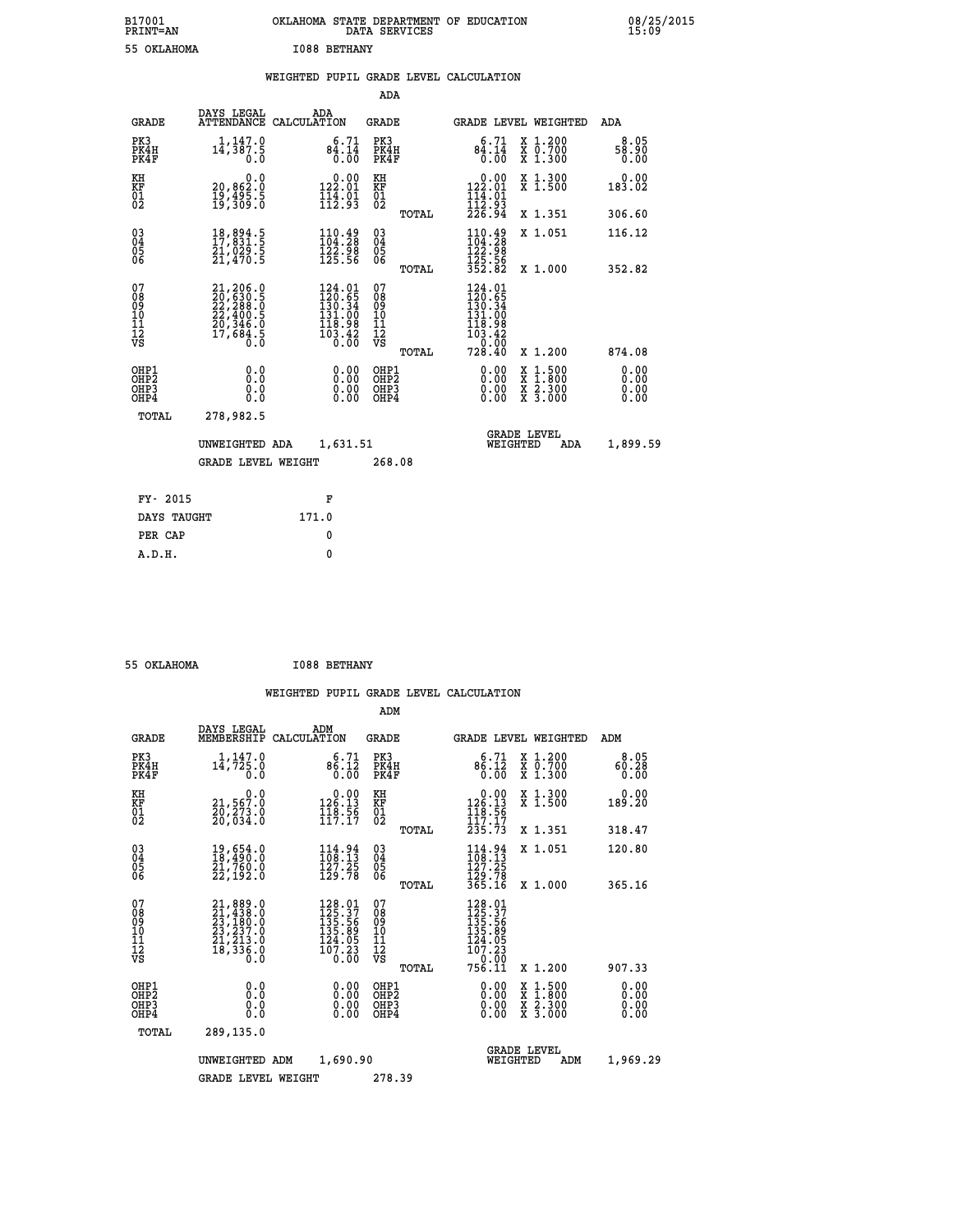# **WEIGHTED PUPIL GRADE LEVEL CALCULATION**

|                                        |                                                                                                                                        |                                                                                                 | ADA                                       |       |                                                                                                      |          |                                                       |                                |
|----------------------------------------|----------------------------------------------------------------------------------------------------------------------------------------|-------------------------------------------------------------------------------------------------|-------------------------------------------|-------|------------------------------------------------------------------------------------------------------|----------|-------------------------------------------------------|--------------------------------|
| <b>GRADE</b>                           | DAYS LEGAL<br>ATTENDANCE                                                                                                               | ADA<br>CALCULATION                                                                              | GRADE                                     |       | GRADE LEVEL WEIGHTED                                                                                 |          |                                                       | ADA                            |
| PK3<br>PK4H<br>PK4F                    | 7,805.0<br>1,054.0<br>488,081.0                                                                                                        | $45.65$<br>6.16<br>2,851.86                                                                     | PK3<br>PK4H<br>PK4F                       |       | 45.65<br>6.16<br>2,851.86                                                                            |          | X 1.200<br>X 0.700<br>X 1.300                         | 54.78<br>4.31<br>3,707.42      |
| KH<br><b>KF</b><br>01<br>02            | 2.0<br>676,721.0<br>648,385.5                                                                                                          | $\begin{smallmatrix}&&0.01\\3,954.31\\3,792.54\\3,776.01\end{smallmatrix}$                      | KH<br>KF<br>01<br>02                      |       | 0.01<br>3,954.31<br>3,792.54<br>3,776.01<br>7,568.55                                                 |          | X 1.300<br>$\overline{x}$ 1.500                       | 0.01<br>5,931.47               |
|                                        |                                                                                                                                        |                                                                                                 |                                           | TOTAL |                                                                                                      |          | X 1.351                                               | 10,225.11                      |
| $^{03}_{04}$<br>05<br>06               | 649, 438.0<br>459, 979.5<br>514, 131.5<br>453, 433.0                                                                                   | 3,793.36<br>2,687.88<br>3,003.98<br>2,650.02                                                    | $\substack{03 \\ 04}$<br>05<br>06         |       | 3,793.36<br>2,687.88<br>3,003.98<br>2,650.02<br>8,341.88                                             |          | X 1.051                                               | 3,986.82                       |
|                                        |                                                                                                                                        |                                                                                                 |                                           | TOTAL |                                                                                                      |          | X 1.000                                               | 8,341.88                       |
| 07<br>08<br>09<br>11<br>11<br>12<br>VS | $\begin{smallmatrix} 392, 885.5\\ 367, 834.0\\ 352, 286.5\\ 308, 265.0\\ 260, 850.0\\ 230, 221.5\\ 230, 221.5\\ 0.0 \end{smallmatrix}$ | 2, 297.58<br>2, 151.08<br>2, 059.56<br>2, 061.56<br>1, 801.96<br>1, 524.41<br>1, 345.05<br>0.00 | 07<br>08<br>09<br>11<br>11<br>12<br>VS    | TOTAL | 2,297.58<br>$2,151.08$<br>$2,059.56$<br>$1,801.96$<br>$1,524.41$<br>$1,345.05$<br>0.00<br>11, 179.64 |          | X 1.200                                               | 13,415.57                      |
|                                        |                                                                                                                                        |                                                                                                 |                                           |       |                                                                                                      |          |                                                       |                                |
| OHP1<br>OHP2<br>OHP3<br>OHP4           | 40,644.5<br>0.0<br>0.0<br>0.0                                                                                                          | 237.69<br>0.00<br>$0.00$<br>$0.00$                                                              | OHP1<br>OH <sub>P</sub> 2<br>OHP3<br>OHP4 |       | 237.69<br>0.00<br>0.00<br>0.00                                                                       |          | $\frac{x}{x}$ $\frac{1.500}{x}$<br>X 2.300<br>X 3.000 | 356.54<br>0.00<br>0.00<br>0.00 |
| TOTAL                                  | 6,498,963.5                                                                                                                            |                                                                                                 |                                           |       |                                                                                                      |          |                                                       |                                |
|                                        | UNWEIGHTED ADA                                                                                                                         | 37,979.11                                                                                       |                                           |       |                                                                                                      | WEIGHTED | <b>GRADE LEVEL</b><br>ADA                             | 46,023.91                      |
|                                        | <b>GRADE LEVEL WEIGHT</b>                                                                                                              |                                                                                                 | 8,044.80                                  |       |                                                                                                      |          |                                                       |                                |
|                                        |                                                                                                                                        |                                                                                                 |                                           |       |                                                                                                      |          |                                                       |                                |
| FY- 2015                               |                                                                                                                                        | F                                                                                               |                                           |       |                                                                                                      |          |                                                       |                                |
| DAYS TAUGHT                            |                                                                                                                                        | 171.0                                                                                           |                                           |       |                                                                                                      |          |                                                       |                                |

|  | 55 OKTAHOMA |
|--|-------------|

 **PER CAP 33 A.D.H. 12,481**

 **55 OKLAHOMA I089 OKLAHOMA CITY**

|                                                    |                                                                                        |                                                                              | ADM                                             |                                                                                           |                                                                                                  |                                |
|----------------------------------------------------|----------------------------------------------------------------------------------------|------------------------------------------------------------------------------|-------------------------------------------------|-------------------------------------------------------------------------------------------|--------------------------------------------------------------------------------------------------|--------------------------------|
| <b>GRADE</b>                                       | DAYS LEGAL<br>MEMBERSHIP                                                               | ADM<br>CALCULATION                                                           | <b>GRADE</b>                                    | <b>GRADE LEVEL WEIGHTED</b>                                                               |                                                                                                  | ADM                            |
| PK3<br>PK4H<br>PK4F                                | 8,574.0<br>1,243.0<br>526,965.0                                                        | 50.15<br>7.27<br>3,078.90                                                    | PK3<br>PK4H<br>PK4F                             | 50.15<br>7.27<br>3,078.90                                                                 | X 1.200<br>X 0.700<br>X 1.300                                                                    | 60.18<br>5.09<br>4,002.57      |
| KH<br>KF<br>01<br>02                               | 2.0<br>723,848.0<br>687,567.0<br>681,002.0                                             | $\begin{smallmatrix}&&&0.01\\4,229.65\\4,018.21\\3,978.24\end{smallmatrix}$  | KH<br>KF<br>01<br>02                            | 0.01<br>$4, 229.65$<br>$4, 018.21$<br>$3, 978.24$                                         | X 1.300<br>X 1.500                                                                               | 0.01<br>6,344.48               |
|                                                    |                                                                                        |                                                                              | TOTAL                                           | 7,996.45                                                                                  | X 1.351                                                                                          | 10,803.20                      |
| $\begin{matrix} 03 \\ 04 \\ 05 \\ 06 \end{matrix}$ | 681, 810.0<br>482, 893.0<br>539, 597.0<br>477,059.0                                    | 3,982.44<br>2,821.75<br>3,152.78<br>2,788.11                                 | $\substack{03 \\ 04}$<br>05                     | 3,982.44<br>2,821.75<br>3,152.78<br>2,788.11                                              | X 1.051                                                                                          | 4,185.54                       |
|                                                    |                                                                                        |                                                                              | TOTAL                                           | 8,762.64                                                                                  | X 1.000                                                                                          | 8,762.64                       |
| 07<br>08<br>09<br>11<br>11<br>12<br>VS             | 419, 351.0<br>394, 639.0<br>386, 676.0<br>342, 779.0<br>294, 322.0<br>265,363.0<br>0.0 | 2,452.35<br>2,307.83<br>2,260.63<br>2,003.76<br>1,720.10<br>1,550.49<br>0.00 | 07<br>08<br>09<br>11<br>11<br>12<br>VS<br>TOTAL | 2,452.35<br>2,307.83<br>2,260:63<br>2,003.76<br>1,720.10<br>1,550.49<br>0.00<br>12,295.16 | X 1.200                                                                                          | 14,754.19                      |
| OHP1<br>OH <sub>P</sub> 2<br>OHP3<br>OHP4          | 40,780.0<br>0.0<br>0.0<br>Ŏ.Ŏ                                                          | 238.48<br>0.00<br>0.00<br>0.00                                               | OHP1<br>OHP <sub>2</sub><br>OHP3<br>OHP4        | 238.48<br>0.00<br>0.00<br>0.00                                                            | $\begin{smallmatrix} x & 1 & 500 \\ x & 1 & 800 \\ x & 2 & 300 \\ x & 3 & 000 \end{smallmatrix}$ | 357.72<br>0.00<br>0.00<br>0.00 |
| TOTAL                                              | 6,954,470.0                                                                            |                                                                              |                                                 |                                                                                           |                                                                                                  |                                |
|                                                    | UNWEIGHTED                                                                             | 40,641.15<br>ADM                                                             |                                                 | WEIGHTED                                                                                  | <b>GRADE LEVEL</b><br>ADM                                                                        | 49,275.62                      |
|                                                    | <b>GRADE LEVEL WEIGHT</b>                                                              |                                                                              | 8,634.47                                        |                                                                                           |                                                                                                  |                                |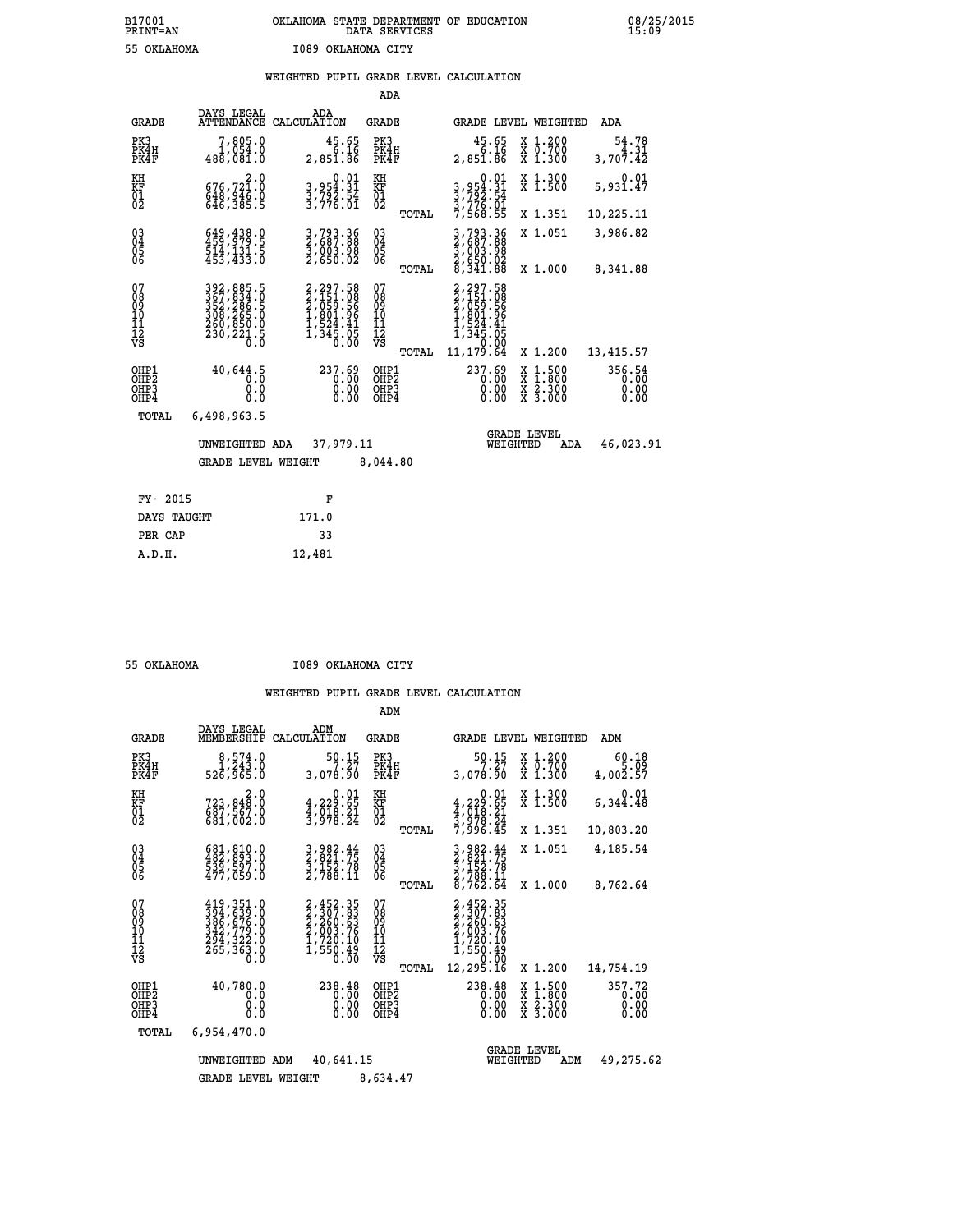|  |  | WEIGHTED PUPIL GRADE LEVEL CALCULATION |
|--|--|----------------------------------------|
|  |  |                                        |

|                                                                    |                                                  |                                                                                | ADA                                               |       |                                                                              |                                                                   |                              |
|--------------------------------------------------------------------|--------------------------------------------------|--------------------------------------------------------------------------------|---------------------------------------------------|-------|------------------------------------------------------------------------------|-------------------------------------------------------------------|------------------------------|
| <b>GRADE</b>                                                       | DAYS LEGAL                                       | ADA<br>ATTENDANCE CALCULATION                                                  | GRADE                                             |       |                                                                              | GRADE LEVEL WEIGHTED                                              | ADA                          |
| PK3<br>PK4H<br>PK4F                                                | 0.0<br>0.0<br>35,920.0                           | $\begin{smallmatrix} &0.00\0.00\0.56\end{smallmatrix}$                         | PK3<br>PK4H<br>PK4F                               |       | 0.00<br>ةة.ة<br>199.56                                                       | X 1.200<br>X 0.700<br>X 1.300                                     | 0.00<br>0.00<br>259.43       |
| KH<br>KF<br>01<br>02                                               | 0.0<br>33,994.0<br>35,806.0<br>38,263.0          | $0.00$<br>188.86<br>$\frac{198.92}{212.57}$                                    | KH<br>KF<br>$\begin{matrix} 01 \ 02 \end{matrix}$ |       | 0.00<br>188:86<br>198:92<br>212:57<br>411:49                                 | X 1.300<br>X 1.500                                                | 0.00<br>283.29               |
|                                                                    |                                                  |                                                                                |                                                   | TOTAL |                                                                              | X 1.351                                                           | 555.92                       |
| $\begin{smallmatrix} 03 \\[-4pt] 04 \end{smallmatrix}$<br>05<br>06 | 38, 383.0<br>39, 098.0<br>41, 219.0<br>47, 733.0 | $213.24$<br>$217.21$<br>228.99<br>265.18                                       | $\substack{03 \\ 04}$<br>$\substack{05 \\ 06}$    |       | 213.24<br>$\frac{226}{265}$ . 18<br>711.38                                   | X 1.051                                                           | 224.12                       |
|                                                                    |                                                  |                                                                                |                                                   | TOTAL |                                                                              | X 1.000                                                           | 711.38                       |
| 07<br>08<br>09<br>11<br>11<br>12<br>VS                             |                                                  | $294.78$<br>$302.63$<br>$467.64$<br>$466.43$<br>$404.66$<br>$246.22$<br>$0.00$ | 07<br>08<br>09<br>11<br>11<br>12<br>VS            |       | 294.78<br>302.63<br>467.64<br>$466.43$<br>$404.66$<br>$246.22$<br>$2,182.36$ |                                                                   |                              |
|                                                                    |                                                  |                                                                                |                                                   | TOTAL |                                                                              | X 1.200                                                           | 2,618.83                     |
| OHP1<br>OHP <sub>2</sub><br>OHP3<br>OHP4                           | 0.0<br>Ō.Ō<br>0.0<br>Ō.Ō                         | 0.00<br>$\begin{smallmatrix} 0.00 \ 0.00 \end{smallmatrix}$                    | OHP1<br>OH <sub>P</sub> 2<br>OHP3<br>OHP4         |       | 0.00<br>0.00<br>0.00                                                         | $1:500$<br>1:800<br>X<br>X<br>$\frac{x}{x}$ $\frac{2.300}{3.000}$ | 0.00<br>0.00<br>0.00<br>0.00 |
| TOTAL                                                              | 703,242.0                                        |                                                                                |                                                   |       |                                                                              |                                                                   |                              |
|                                                                    | UNWEIGHTED ADA                                   | 3,906.89                                                                       |                                                   |       |                                                                              | <b>GRADE LEVEL</b><br>WEIGHTED<br>ADA                             | 4,652.97                     |
|                                                                    | <b>GRADE LEVEL WEIGHT</b>                        |                                                                                | 746.08                                            |       |                                                                              |                                                                   |                              |
| FY- 2015                                                           |                                                  | F                                                                              |                                                   |       |                                                                              |                                                                   |                              |
| DAYS TAUGHT                                                        |                                                  | 180.0                                                                          |                                                   |       |                                                                              |                                                                   |                              |
| PER CAP                                                            |                                                  | 0                                                                              |                                                   |       |                                                                              |                                                                   |                              |
|                                                                    |                                                  |                                                                                |                                                   |       |                                                                              |                                                                   |                              |

#### **55 OKLAHOMA Z001 EPIC ONE ON ONE CHARTER SCHOOL**

|                                                       |                                                                                                                                                                                          |                    |                                                                         | ADM                                                |       |                                                                                     |                                |                                                                                                  |                              |
|-------------------------------------------------------|------------------------------------------------------------------------------------------------------------------------------------------------------------------------------------------|--------------------|-------------------------------------------------------------------------|----------------------------------------------------|-------|-------------------------------------------------------------------------------------|--------------------------------|--------------------------------------------------------------------------------------------------|------------------------------|
| <b>GRADE</b>                                          | DAYS LEGAL<br>MEMBERSHIP                                                                                                                                                                 | ADM<br>CALCULATION |                                                                         | <b>GRADE</b>                                       |       |                                                                                     |                                | <b>GRADE LEVEL WEIGHTED</b>                                                                      | ADM                          |
| PK3<br>PK4H<br>PK4F                                   | 0.0<br>0.0<br>35,920.0                                                                                                                                                                   |                    | 0.00<br>0.00<br>199.56                                                  | PK3<br>PK4H<br>PK4F                                |       | $\begin{smallmatrix} &0.00\0.00\0.56\end{smallmatrix}$                              |                                | X 1.200<br>X 0.700<br>X 1.300                                                                    | 0.00<br>0.00<br>259.43       |
| KH<br>KF<br>01<br>02                                  | 0.0<br>33,994:0<br>35,806:0<br>38,263:0                                                                                                                                                  |                    | $\begin{smallmatrix} &0.00\\ 188.86\\ 198.92\\ 212.57\end{smallmatrix}$ | KH<br>KF<br>01<br>02                               |       | $\begin{smallmatrix} &0.00\\ 188.86\\ 198.92\\ 212.57\end{smallmatrix}$             |                                | X 1.300<br>X 1.500                                                                               | 0.00<br>283.29               |
|                                                       |                                                                                                                                                                                          |                    |                                                                         |                                                    | TOTAL | 411.49                                                                              |                                | X 1.351                                                                                          | 555.92                       |
| 03<br>04<br>05<br>06                                  | 38, 383.0<br>39, 098.0<br>41, 219.0<br>47,733.0                                                                                                                                          |                    | $213.24$<br>$217.21$<br>228.99<br>265.18                                | $\begin{matrix} 03 \\ 04 \\ 05 \\ 06 \end{matrix}$ |       | $213.24$<br>$217.21$<br>226:55<br>265.18<br>711.38                                  |                                | X 1.051                                                                                          | 224.12                       |
|                                                       |                                                                                                                                                                                          |                    |                                                                         |                                                    | TOTAL |                                                                                     |                                | X 1.000                                                                                          | 711.38                       |
| 07<br>08<br>09<br>101<br>112<br>VS                    | $\begin{smallmatrix}53\,, & 060\,. & 0\\54\,, & 474\,. & 0\\84\,, & 176\,. & 0\\83\,, & 957\,. & 0\\72\,, & 839\,. & 0\\44\,, & 320\,. & 0\\0\,. & 0\,. & 0\,. & 0\,. \end{smallmatrix}$ |                    | 294.78<br>302.63<br>467.64<br>466.43<br>$\frac{404.66}{246.22}$         | 07<br>08<br>09<br>101<br>11<br>12<br>VS            | TOTAL | 294.78<br>302.63<br>467.64<br>466.43<br>$\frac{404.66}{246.22}$<br>0.00<br>2,182.36 |                                | X 1.200                                                                                          | 2,618.83                     |
| OHP1<br>OH <sub>P</sub> 2<br>OH <sub>P3</sub><br>OHP4 | 0.0<br>0.000                                                                                                                                                                             |                    | $0.00$<br>$0.00$<br>0.00                                                | OHP1<br>OHP2<br>OHP <sub>3</sub><br>OHP4           |       | $0.00$<br>$0.00$<br>0.00                                                            |                                | $\begin{smallmatrix} x & 1 & 500 \\ x & 1 & 800 \\ x & 2 & 300 \\ x & 3 & 000 \end{smallmatrix}$ | 0.00<br>0.00<br>0.00<br>0.00 |
| TOTAL                                                 | 703,242.0                                                                                                                                                                                |                    |                                                                         |                                                    |       |                                                                                     |                                |                                                                                                  |                              |
|                                                       | UNWEIGHTED ADM                                                                                                                                                                           |                    | 3,906.89                                                                |                                                    |       |                                                                                     | <b>GRADE LEVEL</b><br>WEIGHTED | ADM                                                                                              | 4,652.97                     |
|                                                       | <b>GRADE LEVEL WEIGHT</b>                                                                                                                                                                |                    |                                                                         | 746.08                                             |       |                                                                                     |                                |                                                                                                  |                              |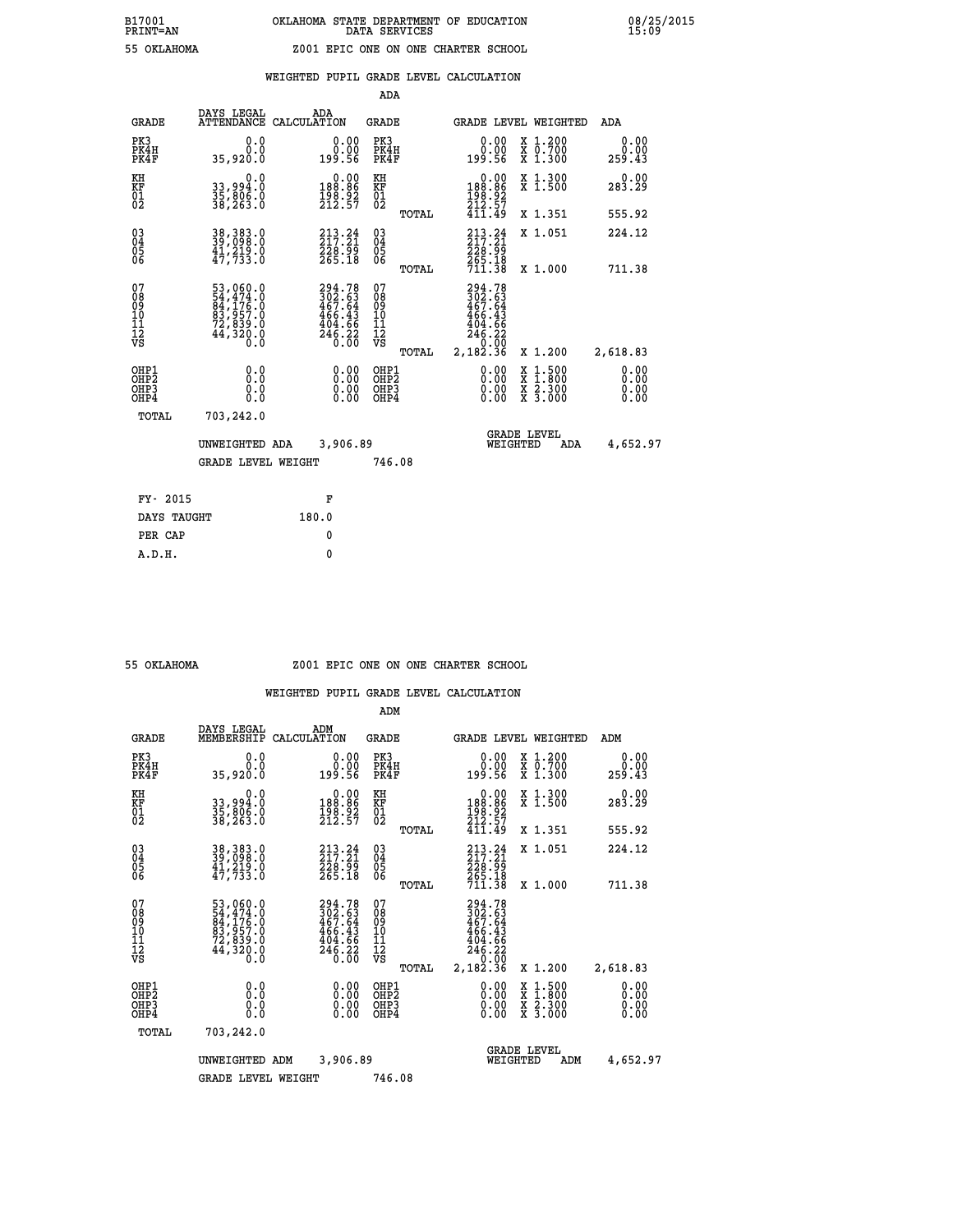|                                                                    |                                                                                   |                                                                                                    | ADA                                       |       |                                                                                                                |                                                    |                              |
|--------------------------------------------------------------------|-----------------------------------------------------------------------------------|----------------------------------------------------------------------------------------------------|-------------------------------------------|-------|----------------------------------------------------------------------------------------------------------------|----------------------------------------------------|------------------------------|
| <b>GRADE</b>                                                       | DAYS LEGAL<br><b>ATTENDANCE</b>                                                   | ADA<br>CALCULATION                                                                                 | <b>GRADE</b>                              |       |                                                                                                                | GRADE LEVEL WEIGHTED                               | <b>ADA</b>                   |
| PK3<br>PK4H<br>PK4F                                                | 0.0<br>0.0<br>$0.\overline{0}$                                                    | $\begin{smallmatrix} 0.00 \ 0.00 \ 0.00 \end{smallmatrix}$                                         | PK3<br>PK4H<br>PK4F                       |       | 0.00<br>0.00                                                                                                   | X 1.200<br>X 0.700<br>X 1.300                      | 0.00<br>0.00<br>0.00         |
| KH<br>KF<br>01<br>02                                               | 0.0<br>17,392.0<br>18,689.0<br>16,187.5                                           | $\begin{smallmatrix} 0.00\\ -9.38\\ 106.79\\ -92.50 \end{smallmatrix}$                             | KH<br>KF<br>01<br>02                      |       | $\begin{smallmatrix} &0.00\\[-1.2mm] 99.38\\[-1.2mm] 106.79\\[-1.2mm] 92.50\\[-1.2mm] 199.29\end{smallmatrix}$ | X 1.300<br>X 1.500                                 | 0.00<br>149.07               |
|                                                                    |                                                                                   |                                                                                                    |                                           | TOTAL |                                                                                                                | X 1.351                                            | 269.24                       |
| $\begin{smallmatrix} 03 \\[-4pt] 04 \end{smallmatrix}$<br>05<br>ŎĞ | 21,675.9<br>24,103.0<br>28,902.0                                                  | 123.86<br>122.33<br>$\frac{157.73}{165.15}$                                                        | $\substack{03 \\ 04}$<br>$\frac{05}{06}$  |       | $\frac{123}{122}$ : 33<br>$\frac{137}{137}$ : 73<br>$\frac{165}{425}.$ $\frac{15}{21}$                         | X 1.051                                            | 130.18                       |
|                                                                    |                                                                                   |                                                                                                    |                                           | TOTAL |                                                                                                                | X 1.000                                            | 425.21                       |
| 07<br>08<br>09<br>11<br>11<br>12<br>VS                             | 31, 901.0<br>36, 535.5<br>29, 157.0<br>34, 569.5<br>30, 162.5<br>18, 245.0<br>0.0 | $\begin{smallmatrix} 182.29\\ 208.77\\ 166.51\\ 197.54\\ 172.36\\ 104.26\\ 0.00 \end{smallmatrix}$ | 07<br>08<br>09<br>11<br>11<br>12<br>VS    |       | 182.29<br>208:77<br>166:61<br>197:54<br>$\frac{172.36}{104.26}$                                                |                                                    |                              |
|                                                                    |                                                                                   |                                                                                                    |                                           | TOTAL | 1,031.83                                                                                                       | X 1.200                                            | 1,238.20                     |
| OHP1<br>OHP <sub>2</sub><br>OHP3<br>OHP4                           | 0.0<br>Ō.Ō<br>0.0<br>Ō.Ō                                                          | 0.00<br>$\begin{smallmatrix} 0.00 \ 0.00 \end{smallmatrix}$                                        | OHP1<br>OH <sub>P</sub> 2<br>OHP3<br>OHP4 |       | 0.00<br>0.00<br>0.00                                                                                           | $1:500$<br>$1:800$<br>X<br>X<br>X 2.300<br>X 3.000 | 0.00<br>0.00<br>0.00<br>0.00 |
| TOTAL                                                              | 328,927.5                                                                         |                                                                                                    |                                           |       |                                                                                                                |                                                    |                              |
|                                                                    | UNWEIGHTED ADA                                                                    | 1,879.57                                                                                           |                                           |       |                                                                                                                | <b>GRADE LEVEL</b><br>WEIGHTED<br>ADA              | 2,211.90                     |
|                                                                    | <b>GRADE LEVEL WEIGHT</b>                                                         |                                                                                                    | 332.33                                    |       |                                                                                                                |                                                    |                              |
| FY- 2015                                                           |                                                                                   | F                                                                                                  |                                           |       |                                                                                                                |                                                    |                              |
| DAYS TAUGHT                                                        |                                                                                   | 175.0                                                                                              |                                           |       |                                                                                                                |                                                    |                              |
| PER CAP                                                            |                                                                                   | 0                                                                                                  |                                           |       |                                                                                                                |                                                    |                              |
|                                                                    |                                                                                   |                                                                                                    |                                           |       |                                                                                                                |                                                    |                              |

## **55 OKLAHOMA Z002 OKLAHOMA VIRTUAL CHARTER ACAD**

|                                          |                                                                                                                               |             |                                                                         | ADM                                    |       |                                                                                     |          |                                          |                              |
|------------------------------------------|-------------------------------------------------------------------------------------------------------------------------------|-------------|-------------------------------------------------------------------------|----------------------------------------|-------|-------------------------------------------------------------------------------------|----------|------------------------------------------|------------------------------|
| <b>GRADE</b>                             | DAYS LEGAL<br>MEMBERSHIP                                                                                                      | CALCULATION | ADM                                                                     | <b>GRADE</b>                           |       |                                                                                     |          | <b>GRADE LEVEL WEIGHTED</b>              | ADM                          |
| PK3<br>PK4H<br>PK4F                      | 0.0<br>0.0<br>0.0                                                                                                             |             | 0.00<br>0.00<br>0.00                                                    | PK3<br>PK4H<br>PK4F                    |       | $\begin{smallmatrix} 0.00 \\ 0.00 \\ 0.00 \end{smallmatrix}$                        |          | X 1.200<br>X 0.700<br>X 1.300            | 0.00<br>0.00<br>0.00         |
| KH<br>KF<br>01<br>02                     | 0.0<br>18,556.0<br>19,736.0<br>17,261.0                                                                                       |             | $\begin{smallmatrix} &0.00\\ 106.03\\ 112.78\\ 98.63\end{smallmatrix}$  | KH<br>KF<br>01<br>02                   |       | $\begin{smallmatrix} &0.00\\ 106.03\\ 112.78\\ 98.63\\ 211.41\end{smallmatrix}$     |          | X 1.300<br>X 1.500                       | 0.00<br>159.05               |
|                                          |                                                                                                                               |             |                                                                         |                                        | TOTAL |                                                                                     |          | X 1.351                                  | 285.61                       |
| 03<br>04<br>05<br>06                     | 22,813.0<br>22,652.0<br>25,901.0<br>30,654.0                                                                                  |             | 130.36<br>129.44<br>$\frac{148.01}{175.17}$                             | $^{03}_{04}$<br>0500                   |       | 130.36<br>129.44<br>148.01                                                          |          | X 1.051                                  | 137.01                       |
|                                          |                                                                                                                               |             |                                                                         |                                        | TOTAL | 175.17<br>452.62                                                                    |          | X 1.000                                  | 452.62                       |
| 07<br>08<br>09<br>101<br>112<br>VS       | $\begin{smallmatrix} 33\ 37\ 759\ 0\\ 37\ 849\ 0\\ 32\ 130\ 0\\ 37\ 674\ 0\\ 32\ 765\ 0\\ 19\ 558\ 0\\ 0\ 0\end{smallmatrix}$ |             | $192.91$<br>$216.28$<br>$183.60$<br>$215.29$<br>$\frac{187.34}{111.76}$ | 07<br>08<br>09<br>11<br>11<br>12<br>VS | TOTAL | 192.91<br>216.28<br>183.60<br>215.29<br>187.34<br>$\frac{111.76}{0.00}$<br>1,107.17 |          | X 1.200                                  | 1,328.60                     |
| OHP1<br>OHP2<br>OH <sub>P3</sub><br>OHP4 | 0.0<br>0.000                                                                                                                  |             | $0.00$<br>$0.00$<br>0.00                                                | OHP1<br>OHP2<br>OHP3<br>OHP4           |       | $0.00$<br>$0.00$<br>0.00                                                            |          | X 1:500<br>X 1:800<br>X 2:300<br>X 3:000 | 0.00<br>0.00<br>0.00<br>0.00 |
| TOTAL                                    | 351,328.0                                                                                                                     |             |                                                                         |                                        |       |                                                                                     |          |                                          |                              |
|                                          | UNWEIGHTED                                                                                                                    | ADM         | 2,007.59                                                                |                                        |       |                                                                                     | WEIGHTED | <b>GRADE LEVEL</b><br>ADM                | 2,362.89                     |
|                                          | GRADE LEVEL WEIGHT                                                                                                            |             |                                                                         | 355.30                                 |       |                                                                                     |          |                                          |                              |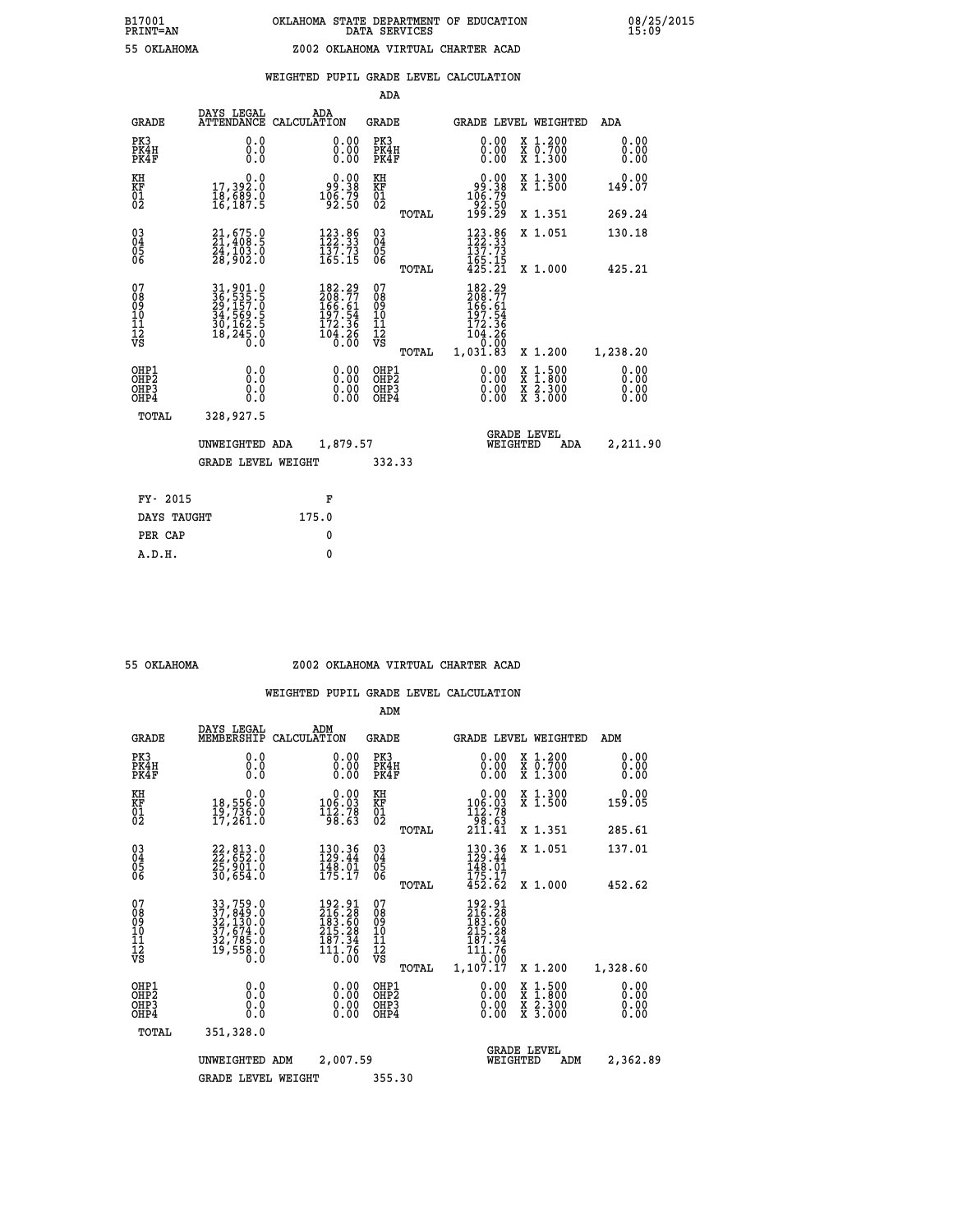|                                                                    |                                                                                |                                                                                                                 | ADA                                                 |       |                                                                                           |                                                                     |                              |
|--------------------------------------------------------------------|--------------------------------------------------------------------------------|-----------------------------------------------------------------------------------------------------------------|-----------------------------------------------------|-------|-------------------------------------------------------------------------------------------|---------------------------------------------------------------------|------------------------------|
| <b>GRADE</b>                                                       | DAYS LEGAL<br><b>ATTENDANCE</b>                                                | ADA<br>CALCULATION                                                                                              | <b>GRADE</b>                                        |       |                                                                                           | GRADE LEVEL WEIGHTED                                                | ADA                          |
| PK3<br>PK4H<br>PK4F                                                | 0.0<br>0.000                                                                   | $\begin{smallmatrix} 0.00 \ 0.00 \ 0.00 \end{smallmatrix}$                                                      | PK3<br>PK4H<br>PK4F                                 |       | $\begin{smallmatrix} 0.00 \\ 0.00 \\ 0.00 \end{smallmatrix}$                              | X 1.200<br>X 0.700<br>X 1.300                                       | 0.00<br>0.00<br>0.00         |
| KH<br>KF<br>01<br>02                                               | 0.0<br>6,198:0<br>7,330:0<br>7,719:0                                           | $\begin{smallmatrix} 0.00\\ 35.42\\ 41.89\\ 44.11 \end{smallmatrix}$                                            | KH<br>KF<br>01<br>02                                |       | $0.00$<br>$35.42$<br>$41.89$<br>$44.11$<br>$86.00$                                        | X 1.300<br>X 1.500                                                  | 0.00<br>53.13                |
|                                                                    |                                                                                |                                                                                                                 |                                                     | TOTAL |                                                                                           | X 1.351                                                             | 116.19                       |
| $\begin{smallmatrix} 03 \\[-4pt] 04 \end{smallmatrix}$<br>Ŏ5<br>06 | $\begin{smallmatrix} 8,555.0\\ 9,607.0\\ 8,847.0\\ 10,793.5 \end{smallmatrix}$ | $\begin{smallmatrix} 4\,8\, \cdot\, 89\\ 54\, \cdot\, 90\\ 50\, \cdot\, 55\\ 61\, \cdot\, 68 \end{smallmatrix}$ | $\begin{array}{c} 03 \\ 04 \\ 05 \\ 06 \end{array}$ | TOTAL | $48.89$<br>54.90<br>50.55<br>51.68<br>61.68<br>167.13                                     | X 1.051<br>X 1.000                                                  | 51.38<br>167.13              |
| 07<br>08<br>09<br>11<br>11<br>12<br>VS                             |                                                                                | $\begin{smallmatrix}79.40\\103.94\\123.06\\116.54\\112.86\\53.26\\0.00\end{smallmatrix}$                        | 07<br>08<br>09<br>11<br>11<br>12<br>VS              |       | $\begin{smallmatrix}79.40\\103.94\\123.06\\116.54\\116.86\\53.26\\58.06\end{smallmatrix}$ |                                                                     |                              |
|                                                                    |                                                                                |                                                                                                                 |                                                     | TOTAL |                                                                                           | X 1.200                                                             | 706.87                       |
| OHP1<br>OHP <sub>2</sub><br>OHP3<br>OHP4                           | 0.0<br>0.0<br>0.0                                                              | 0.00<br>$\begin{smallmatrix} 0.00 \ 0.00 \end{smallmatrix}$                                                     | OHP1<br>OH <sub>P</sub> 2<br>OHP3<br>OHP4           |       | 0.00<br>0.00<br>0.00                                                                      | $1:500$<br>$1:800$<br>X<br>X<br>$\frac{x}{x}$ $\frac{5:300}{3:000}$ | 0.00<br>0.00<br>0.00<br>0.00 |
| TOTAL                                                              | 162,134.0                                                                      |                                                                                                                 |                                                     |       |                                                                                           |                                                                     |                              |
|                                                                    | UNWEIGHTED ADA                                                                 | 926.50                                                                                                          |                                                     |       |                                                                                           | <b>GRADE LEVEL</b><br>WEIGHTED<br><b>ADA</b>                        | 1,094.70                     |
|                                                                    | <b>GRADE LEVEL WEIGHT</b>                                                      |                                                                                                                 | 168.20                                              |       |                                                                                           |                                                                     |                              |
| FY- 2015                                                           |                                                                                | F                                                                                                               |                                                     |       |                                                                                           |                                                                     |                              |
| DAYS TAUGHT                                                        |                                                                                | 175.0                                                                                                           |                                                     |       |                                                                                           |                                                                     |                              |
| PER CAP                                                            |                                                                                | 0                                                                                                               |                                                     |       |                                                                                           |                                                                     |                              |
|                                                                    |                                                                                |                                                                                                                 |                                                     |       |                                                                                           |                                                                     |                              |

#### **55 OKLAHOMA Z003 OKLAHOMA CONNECTIONS ACADEMY**

|                                         |                                          |                                                                                                                                                   |                                                                                                  | ADM                                                 |       |                                                                                                    |                                          |                      |
|-----------------------------------------|------------------------------------------|---------------------------------------------------------------------------------------------------------------------------------------------------|--------------------------------------------------------------------------------------------------|-----------------------------------------------------|-------|----------------------------------------------------------------------------------------------------|------------------------------------------|----------------------|
|                                         | <b>GRADE</b>                             | DAYS LEGAL<br>MEMBERSHIP                                                                                                                          | ADM<br>CALCULATION                                                                               | <b>GRADE</b>                                        |       |                                                                                                    | <b>GRADE LEVEL WEIGHTED</b>              | ADM                  |
|                                         | PK3<br>PK4H<br>PK4F                      | 0.0<br>0.0<br>0.0                                                                                                                                 | $\begin{smallmatrix} 0.00 \ 0.00 \ 0.00 \end{smallmatrix}$                                       | PK3<br>PK4H<br>PK4F                                 |       | $\begin{smallmatrix} 0.00 \\ 0.00 \\ 0.00 \end{smallmatrix}$                                       | X 1.200<br>X 0.700<br>X 1.300            | 0.00<br>0.00<br>0.00 |
| KH<br>KF<br>01<br>02                    |                                          | 0.0<br>6,331.0<br>7,392.0<br>7,983.0                                                                                                              | $\begin{smallmatrix} 0.00\\ 36.18\\ 42.24\\ 45.62 \end{smallmatrix}$                             | KH<br>KF<br>01<br>02                                |       | $0.00$<br>$36.18$<br>$42.24$<br>$45.62$<br>$87.86$                                                 | X 1.300<br>X 1.500                       | $0.00$<br>54.27      |
|                                         |                                          |                                                                                                                                                   |                                                                                                  |                                                     | TOTAL |                                                                                                    | X 1.351                                  | 118.70               |
| 03<br>04<br>05<br>06                    |                                          | $\begin{smallmatrix} 8,683.0\\ 9,851.0\\ 9,027.0\\ 11,078.0 \end{smallmatrix}$                                                                    | $\begin{smallmatrix} 49.62\ 56.29\ 51.58\ 63.30 \end{smallmatrix}$                               | $\begin{array}{c} 03 \\ 04 \\ 05 \\ 06 \end{array}$ |       | $19.62$<br>56.29<br>51.58<br>53.30<br>53.30<br>171.17                                              | X 1.051                                  | 52.15                |
|                                         |                                          |                                                                                                                                                   |                                                                                                  |                                                     | TOTAL |                                                                                                    | X 1.000                                  | 171.17               |
| 07<br>08<br>09<br>101<br>11<br>12<br>VS |                                          | $\begin{smallmatrix} 14\,,\,670\,.0\\ 18\,,\,989\,.0\\ 23\,,\,502\,.0\\ 21\,,\,766\,.0\\ 20\,,\,780\,.0\\ 9\,,\,930\,.0\\ 0\,.0\end{smallmatrix}$ | $\begin{smallmatrix}83.83\\108.51\\134.30\\124.30\\124.38\\118.74\\56.74\\0.00\end{smallmatrix}$ | 07<br>08<br>09<br>11<br>11<br>12<br>VS              | TOTAL | $\begin{smallmatrix}83.83\\108.51\\134.50\\134.30\\124.38\\118.74\\56.74\\626.50\end{smallmatrix}$ | X 1.200                                  | 751.80               |
|                                         | OHP1<br>OHP2<br>OHP <sub>3</sub><br>OHP4 |                                                                                                                                                   |                                                                                                  | OHP1<br>OHP2<br>OHP <sub>3</sub>                    |       | $0.00$<br>$0.00$<br>0.00                                                                           | X 1:500<br>X 1:800<br>X 2:300<br>X 3:000 | 0.00<br>0.00<br>0.00 |
|                                         | TOTAL                                    | 169,982.0                                                                                                                                         |                                                                                                  |                                                     |       |                                                                                                    |                                          |                      |
|                                         |                                          | UNWEIGHTED ADM                                                                                                                                    | 971.33                                                                                           |                                                     |       | WEIGHTED                                                                                           | <b>GRADE LEVEL</b><br>ADM                | 1,148.09             |
|                                         |                                          | <b>GRADE LEVEL WEIGHT</b>                                                                                                                         |                                                                                                  | 176.76                                              |       |                                                                                                    |                                          |                      |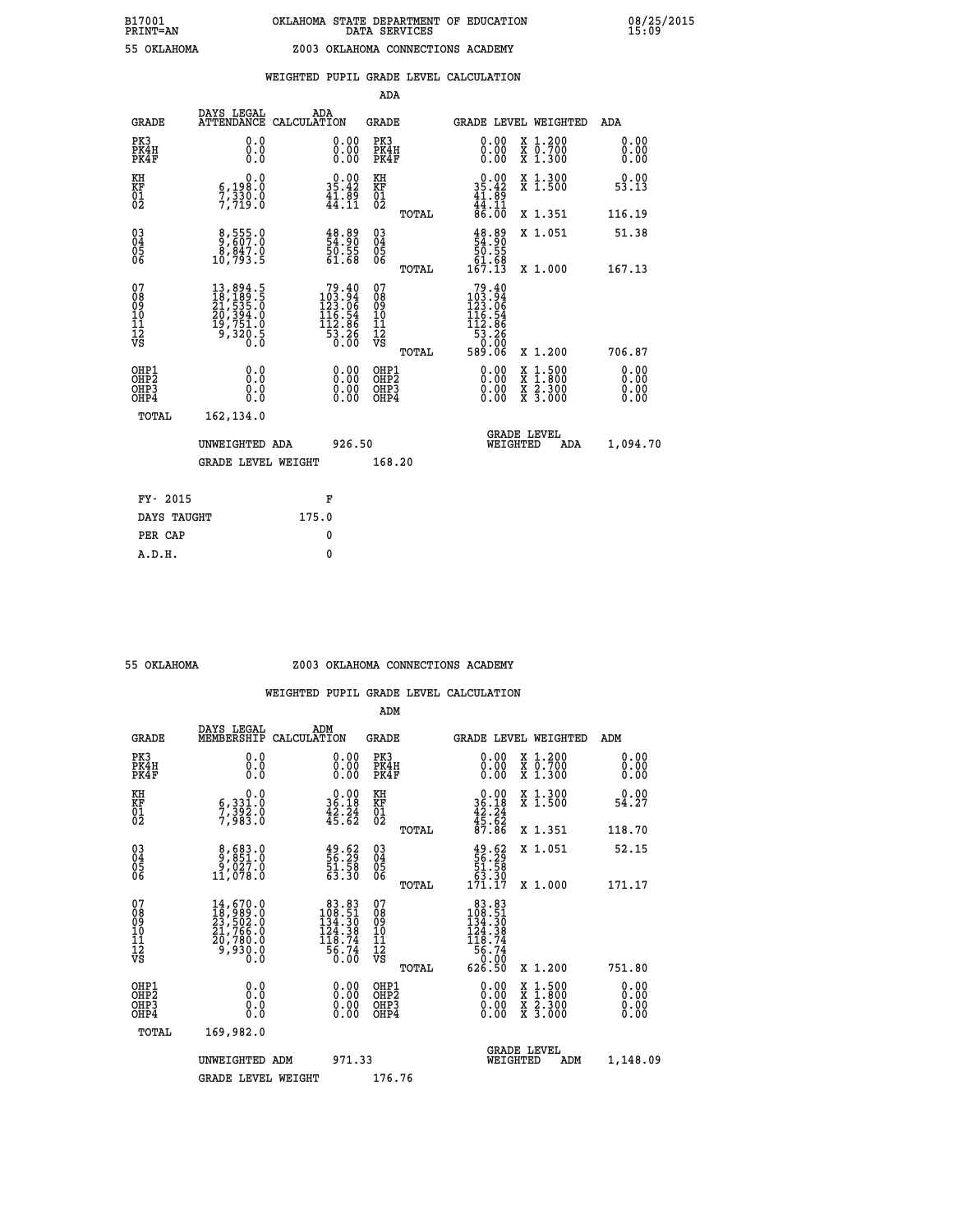|                                                                    |                                                                                         |                    |                                                                              | ADA                                       |       |                                                                       |                                          |                              |
|--------------------------------------------------------------------|-----------------------------------------------------------------------------------------|--------------------|------------------------------------------------------------------------------|-------------------------------------------|-------|-----------------------------------------------------------------------|------------------------------------------|------------------------------|
| <b>GRADE</b>                                                       | DAYS LEGAL<br><b>ATTENDANCE</b>                                                         | ADA<br>CALCULATION |                                                                              | <b>GRADE</b>                              |       | <b>GRADE LEVEL WEIGHTED</b>                                           |                                          | ADA                          |
| PK3<br>PK4H<br>PK4F                                                | 0.0<br>0.0<br>0.0                                                                       |                    | $\begin{smallmatrix} 0.00 \ 0.00 \ 0.00 \end{smallmatrix}$                   | PK3<br>PK4H<br>PK4F                       |       | 0.00<br>0.00                                                          | X 1.200<br>X 0.700<br>X 1.300            | 0.00<br>0.00<br>0.00         |
| KH<br><b>KF</b><br>01<br>02                                        | 0.0<br>0.0<br>$\S.$                                                                     |                    | 0.0000<br>$\begin{smallmatrix} 0.00 & 0.00 \\ 0.00 & 0.00 \end{smallmatrix}$ | KH<br>KF<br>01<br>02                      |       | 0.00<br>0.00                                                          | X 1.300<br>X 1.500                       | 0.00<br>0.00                 |
|                                                                    |                                                                                         |                    |                                                                              |                                           | TOTAL |                                                                       | X 1.351                                  | 0.00                         |
| $\begin{smallmatrix} 03 \\[-4pt] 04 \end{smallmatrix}$<br>05<br>06 | 0.0<br>0.000                                                                            |                    | 0.00<br>$\begin{smallmatrix} 0.00 \ 0.00 \end{smallmatrix}$                  | $\substack{03 \\ 04}$<br>05<br>06         |       | 0.00<br>0.00<br>0.00                                                  | X 1.051                                  | 0.00                         |
|                                                                    |                                                                                         |                    |                                                                              |                                           | TOTAL | 0.00                                                                  | X 1.000                                  | 0.00                         |
| 07<br>08<br>09<br>11<br>11<br>12<br>VS                             | $4,030.0$<br>$4,657.0$<br>$9,639.0$<br>$7,008.5$<br>$6,758.5$<br>$6,758.5$<br>$2,959.0$ |                    | $23.03$<br>$26.61$<br>$55.08$<br>$40.05$<br>$38.62$<br>$16.91$<br>$0.00$     | 07<br>08<br>09<br>11<br>11<br>12<br>VS    |       | 23.03<br>26.61<br>55.08<br>56.05<br>40.62<br>38.621<br>0.00<br>200.30 |                                          |                              |
|                                                                    |                                                                                         |                    |                                                                              |                                           | TOTAL |                                                                       | X 1.200                                  | 240.36                       |
| OHP1<br>OH <sub>P</sub> 2<br>OH <sub>P3</sub><br>OH <sub>P4</sub>  | 0.0<br>0.0<br>0.0                                                                       |                    | 0.00<br>$\begin{smallmatrix} 0.00 \ 0.00 \end{smallmatrix}$                  | OHP1<br>OH <sub>P</sub> 2<br>OHP3<br>OHP4 |       | 0.00<br>0.00<br>0.00                                                  | X 1:500<br>X 1:800<br>X 2:300<br>X 3:000 | 0.00<br>0.00<br>0.00<br>0.00 |
| TOTAL                                                              | 35,052.0                                                                                |                    |                                                                              |                                           |       |                                                                       |                                          |                              |
|                                                                    | UNWEIGHTED ADA                                                                          |                    | 200.30                                                                       |                                           |       |                                                                       | GRADE LEVEL<br>WEIGHTED<br>ADA           | 240.36                       |
|                                                                    | <b>GRADE LEVEL WEIGHT</b>                                                               |                    |                                                                              |                                           | 40.06 |                                                                       |                                          |                              |
| FY- 2015                                                           |                                                                                         |                    | F                                                                            |                                           |       |                                                                       |                                          |                              |
| DAYS TAUGHT                                                        |                                                                                         | 175.0              |                                                                              |                                           |       |                                                                       |                                          |                              |
| PER CAP                                                            |                                                                                         |                    | 0                                                                            |                                           |       |                                                                       |                                          |                              |

## **55 OKLAHOMA Z004 INSIGHT SCHOOL OF OKLAHOMA**

|                                    |                                                                           |                                                                        | ADM                                                 |       |                                                                                          |                                          |                      |
|------------------------------------|---------------------------------------------------------------------------|------------------------------------------------------------------------|-----------------------------------------------------|-------|------------------------------------------------------------------------------------------|------------------------------------------|----------------------|
| <b>GRADE</b>                       | DAYS LEGAL<br>MEMBERSHIP                                                  | ADM<br>CALCULATION                                                     | <b>GRADE</b>                                        |       |                                                                                          | <b>GRADE LEVEL WEIGHTED</b>              | ADM                  |
| PK3<br>PK4H<br>PK4F                | 0.0<br>0.0<br>0.0                                                         | $\begin{smallmatrix} 0.00 \ 0.00 \ 0.00 \end{smallmatrix}$             | PK3<br>PK4H<br>PK4F                                 |       | $\begin{smallmatrix} 0.00 \\ 0.00 \\ 0.00 \end{smallmatrix}$                             | X 1.200<br>X 0.700<br>X 1.300            | 0.00<br>0.00<br>0.00 |
| KH<br>KF<br>01<br>02               | 0.0<br>$\begin{smallmatrix} 0.16 \ 0.0 \ 0.0 \end{smallmatrix}$           | $\begin{smallmatrix} 0.00 \ 0.00 \ 0.00 \ 0.00 \end{smallmatrix}$      | KH<br>KF<br>01<br>02                                |       | $\begin{smallmatrix} 0.00 \ 0.00 \ 0.00 \ 0.00 \ 0.00 \ 0.00 \end{smallmatrix}$          | X 1.300<br>X 1.500                       | 0.00<br>0.00         |
|                                    |                                                                           |                                                                        |                                                     | TOTAL |                                                                                          | X 1.351                                  | 0.00                 |
| 03<br>04<br>05<br>06               |                                                                           | $\begin{smallmatrix} 0.00 \ 0.00 \ 0.00 \ 0.00 \end{smallmatrix}$      | $\begin{array}{c} 03 \\ 04 \\ 05 \\ 06 \end{array}$ |       | 0.00<br>0.00<br>0.00                                                                     | X 1.051                                  | 0.00                 |
|                                    |                                                                           |                                                                        |                                                     | TOTAL | 0.00                                                                                     | X 1.000                                  | 0.00                 |
| 07<br>08<br>09<br>101<br>112<br>VS | $4,372.0$<br>$4,932.0$<br>$10,520.0$<br>$7,562.0$<br>$7,237.0$<br>3,178.0 | $24.98$<br>$28.18$<br>$60.11$<br>$43.21$<br>$41.35$<br>$18.16$<br>ŏ:ōŏ | 07<br>08<br>09<br>11<br>11<br>12<br>VS              | TOTAL | $\begin{smallmatrix} 24.98\ 28.18\ 60.11\ 43.21\ 41.35\ 18.16\ 215.99 \end{smallmatrix}$ | X 1.200                                  | 259.19               |
|                                    |                                                                           |                                                                        |                                                     |       |                                                                                          |                                          | 0.00                 |
| OHP1<br>OHP2<br>OHP3<br>OHP4       | 0.0<br>0.000                                                              |                                                                        | OHP1<br>OHP2<br>OHP <sub>3</sub>                    |       | $0.00$<br>$0.00$<br>0.00                                                                 | X 1:500<br>X 1:800<br>X 2:300<br>X 3:000 | 0.00<br>0.00         |
| TOTAL                              | 37,801.0                                                                  |                                                                        |                                                     |       |                                                                                          |                                          |                      |
|                                    | UNWEIGHTED ADM                                                            | 215.99                                                                 |                                                     |       |                                                                                          | GRADE LEVEL<br>WEIGHTED<br>ADM           | 259.19               |
|                                    | <b>GRADE LEVEL WEIGHT</b>                                                 |                                                                        | 43.20                                               |       |                                                                                          |                                          |                      |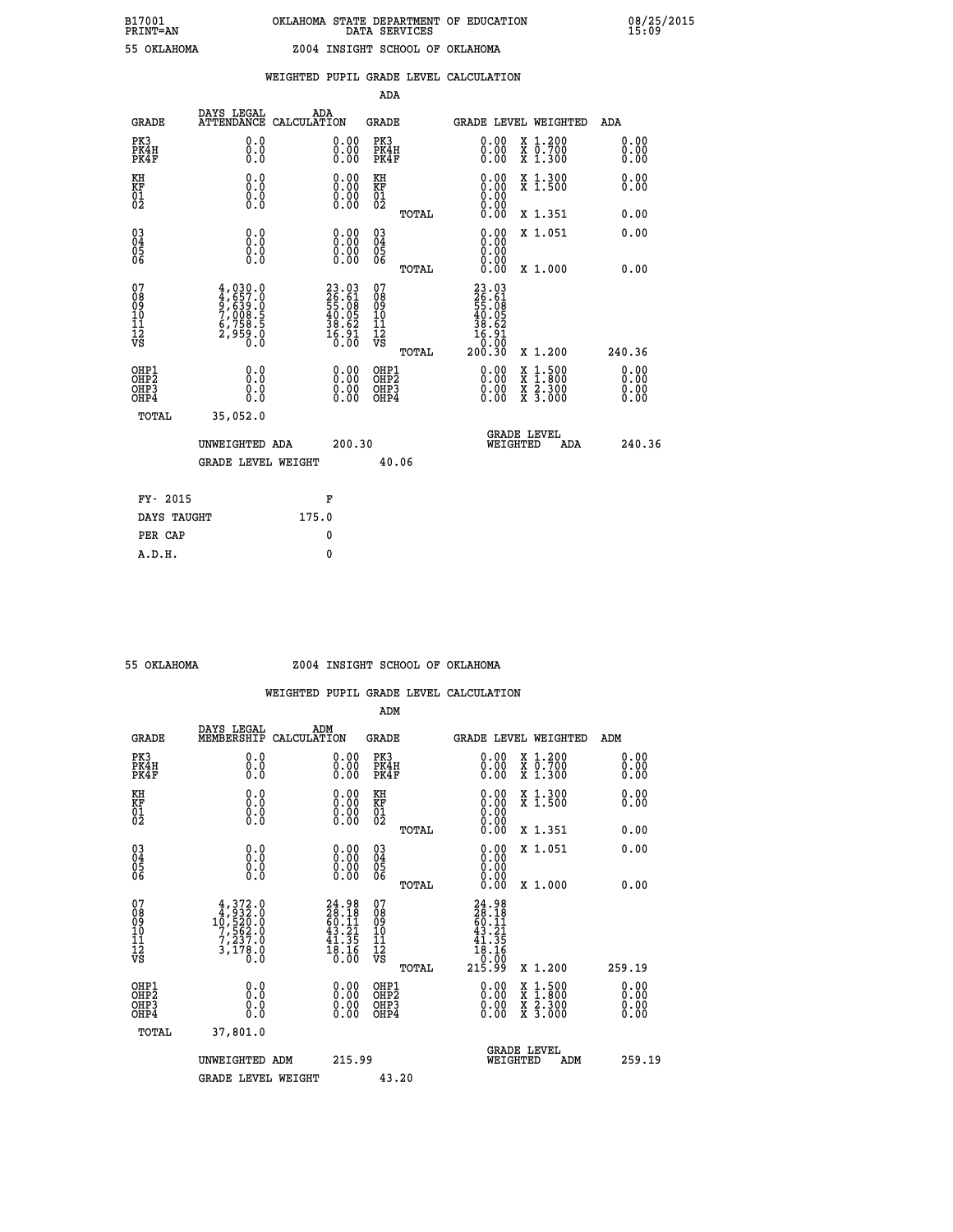# **B17001 OKLAHOMA STATE DEPARTMENT OF EDUCATION 08/25/2015 PRINT=AN DATA SERVICES 15:09 OKLAHOMA COUNTY TOTALS**

# **WEIGHTED PUPIL GRADE LEVEL CALCULATION**

|                                        |                                                                                                                                      |                                                                                  | ADA                                             |                                                                                               |                                                                                       |                                  |
|----------------------------------------|--------------------------------------------------------------------------------------------------------------------------------------|----------------------------------------------------------------------------------|-------------------------------------------------|-----------------------------------------------------------------------------------------------|---------------------------------------------------------------------------------------|----------------------------------|
| <b>GRADE</b>                           | DAYS LEGAL                                                                                                                           | ADA<br>ATTENDANCE CALCULATION                                                    | GRADE                                           | <b>GRADE LEVEL WEIGHTED</b>                                                                   |                                                                                       | ADA                              |
| PK3<br>PK4H<br>PK4F                    | 47,233.5<br>328,559.0<br>889,138.5                                                                                                   | 278.29<br>1,941.29<br>5,195.26                                                   | PK3<br>PK4H<br>PK4F                             | 278.29<br>1,941.29<br>5,195.26                                                                | X 1.200<br>X 0.700<br>X 1.300                                                         | 333.93<br>1, 358.90<br>6, 753.83 |
| KH<br>KF<br>01<br>02                   | $\begin{smallmatrix}&&&4\,05\,.\,0\\1\,,\,794\,,\,779\,.\,5\\1\,,\,809\,,\,184\,.\,5\\1\,,\,768\,,\,131\,.0\end{smallmatrix}$        | $\begin{smallmatrix} 2.38\\10,521.49\\10,508.66\\10,508.66\end{smallmatrix}$     | KH<br>KF<br>01<br>02                            | $\begin{smallmatrix} & 2.38\\10,521.49\\10,608.66\\10,363.27\\20,971.93 \end{smallmatrix}$    | X 1.300<br>X <sub>1.500</sub>                                                         | 3.09<br>15,782.26                |
|                                        |                                                                                                                                      |                                                                                  | TOTAL                                           |                                                                                               | X 1.351                                                                               | 28,333.08                        |
| $^{03}_{04}$<br>Ŏ5<br>06               | 1,763,031.5<br>1,498,285.5<br>1,595,171.5<br>1,581,124.0                                                                             | $10,330.16$<br>8,779.46<br>9,350.16<br>9,264.88                                  | $\substack{03 \\ 04}$<br>$\frac{05}{06}$        | $\begin{smallmatrix}10, 330.16\\8, 779.46\\9, 350.16\\9, 264.88\\27, 394.50\end{smallmatrix}$ | X 1.051                                                                               | 38,251.50                        |
|                                        |                                                                                                                                      |                                                                                  | TOTAL                                           |                                                                                               | X 1.000                                                                               | 27,394.50                        |
| 07<br>08<br>09<br>11<br>11<br>12<br>VS | $\begin{smallmatrix}1,526,081.0\\1,493,809.5\\1,548,408.0\\1,461,385.0\\1,414,592.0\\1,314,592.0\\1,180,231.5\\0.0\end{smallmatrix}$ | 8,940.51<br>8,750.46<br>9,069.95<br>8,559.95<br>7,705.28<br>7,705.28<br>6,930.51 | 07<br>08<br>09<br>11<br>11<br>12<br>VS<br>TOTAL | 8,940.51<br>8,750.46<br>9,069.95<br>8,559.95<br>7,705.28<br>6,930.51<br>6,930.51<br>49,956.66 | X 1.200                                                                               | 59,947.98                        |
| OHP1<br>OHP2<br>OHP3<br>OHP4           | 53,841.0<br>0.0<br>0.0<br>0.0                                                                                                        | 315.28<br>0.00<br>0.00<br>0.00                                                   | OHP1<br>OHP2<br>OHP3<br>OHP4                    | 315.28<br>0.00<br>0.00                                                                        | $\frac{x}{x}$ $\frac{1.500}{1.800}$<br>$\frac{\overline{x}}{x}$ $\frac{5.300}{3.000}$ | 472.94<br>0.00<br>0.00<br>0.00   |
| TOTAL                                  | 21,653,392.0                                                                                                                         |                                                                                  |                                                 |                                                                                               |                                                                                       |                                  |
|                                        | UNWEIGHTED ADA                                                                                                                       | 126,907.24                                                                       |                                                 | WEIGHTED                                                                                      | <b>GRADE LEVEL</b><br>ADA                                                             | 151,237.51                       |
|                                        | <b>GRADE LEVEL WEIGHT</b>                                                                                                            |                                                                                  | 24,330.27                                       |                                                                                               |                                                                                       |                                  |
| FY- 2015                               |                                                                                                                                      | F                                                                                |                                                 |                                                                                               |                                                                                       |                                  |
|                                        |                                                                                                                                      |                                                                                  |                                                 |                                                                                               |                                                                                       |                                  |

 **OKLAHOMA COUNTY TOTALS**

|                                                    |                                                                                        |                                                                                    | ADM                                    |                                                                                                                              |                                                                            |                                |
|----------------------------------------------------|----------------------------------------------------------------------------------------|------------------------------------------------------------------------------------|----------------------------------------|------------------------------------------------------------------------------------------------------------------------------|----------------------------------------------------------------------------|--------------------------------|
| GRADE                                              | DAYS LEGAL<br>MEMBERSHIP                                                               | ADM<br>CALCULATION                                                                 | GRADE                                  | GRADE LEVEL WEIGHTED                                                                                                         |                                                                            | ADM                            |
| PK3<br>PK4H<br>PK4F                                | 50,357.0<br>350, 247.0<br>952,943.0                                                    | 296.74<br>2,069.47<br>5,568.88                                                     | PK3<br>PK4H<br>PK4F                    | 296.74<br>2,069.47<br>5,568.88                                                                                               | X 1.200<br>X 0.700<br>X 1.300                                              | 333.93<br>1,448.63<br>7,239.56 |
| KH<br>KF<br>01<br>02                               | 422.0<br>1,906,301.0<br>$\frac{1}{2}, \frac{5}{855}, \frac{575}{624}.0$                | $\begin{smallmatrix} & 2.48\ 11,176.05\ 11,175.23\ 10,873.51 \end{smallmatrix}$    | KH<br>KF<br>$^{01}_{02}$               | $\begin{smallmatrix} & 2.48\\11,176.05\\11,175.23\\10,873.51\\22,048.74\end{smallmatrix}$                                    | X 1.300<br>X 1.500                                                         | 3.22<br>16,764.14              |
|                                                    |                                                                                        |                                                                                    | TOTAL                                  |                                                                                                                              | X 1.351                                                                    | 29,787.85                      |
| $\begin{matrix} 03 \\ 04 \\ 05 \\ 06 \end{matrix}$ | 1,843,273.0<br>1,566,675.0<br>1,669,231.0<br>1,659,089.0                               | $\begin{smallmatrix}10, 801.13\\9, 181.00\\9, 785.26\\9, 723.32\end{smallmatrix}$  | $\substack{03 \\ 04}$<br>05            | 10,801.13<br>9,181.00<br>9,785.26<br>9,723.32                                                                                | X 1.051                                                                    | 11,351.99                      |
|                                                    |                                                                                        |                                                                                    | TOTAL                                  | 28,689.58                                                                                                                    | X 1.000                                                                    | 28,689.58                      |
| 07<br>08<br>09<br>11<br>11<br>12<br>VS             | 1,611,922.0<br>1,581,724.0<br>1,650,286.0<br>1,568,167.0<br>1,421,892.0<br>1,288,508.0 | 9,445.13<br>9, 2669.68<br>9, 669.66<br>9, 189.42<br>8, 338.72<br>7, 570.35<br>0.00 | 07<br>089<br>101<br>111<br>VS<br>TOTAL | 9,445.13<br>$\begin{array}{r} 2, 267.38 \\ 9, 669.66 \\ 9, 189.42 \\ 8, 338.72 \end{array}$<br>7,570.35<br>0.00<br>53,480.66 | X 1.200                                                                    | 64,176.78                      |
| OHP1<br>OH <sub>P</sub> 2<br>OHP3<br>OHP4          | 54,051.0<br>0.0<br>0.0<br>0.0                                                          | 316.51<br>0.00<br>0.00<br>0.00                                                     | OHP1<br>OHP2<br>OHP3<br>OHP4           | 316.51<br>0.00<br>0.00<br>0.00                                                                                               | $\begin{array}{c}\n  1.500 \\   1.800 \\   2.300\n \end{array}$<br>X 3.000 | 474.77<br>0.00<br>0.00<br>0.00 |
| TOTAL                                              | 22,935,791.0                                                                           |                                                                                    |                                        |                                                                                                                              |                                                                            |                                |
|                                                    | UNWEIGHTED                                                                             | 134,450.24<br>ADM                                                                  |                                        | WEIGHTED                                                                                                                     | <b>GRADE LEVEL</b><br>ADM                                                  | 160,292.60                     |
|                                                    | <b>GRADE LEVEL WEIGHT</b>                                                              |                                                                                    | 25,842.36                              |                                                                                                                              |                                                                            |                                |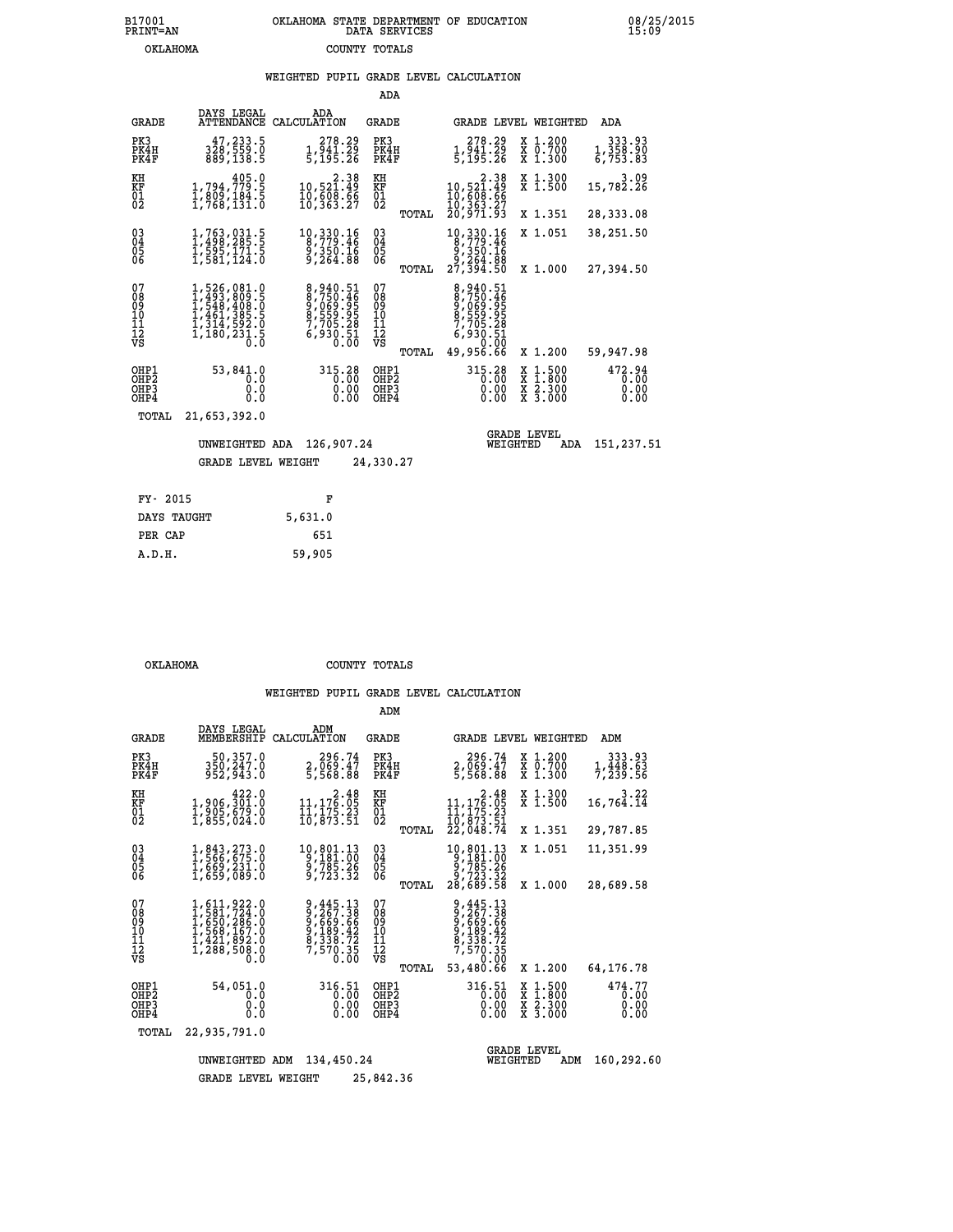|                 | OKLAHOMA STATE DEPARTMENT OF EDUCATION<br>DATA SERVICES |  |
|-----------------|---------------------------------------------------------|--|
| C011 TWIN HILLS |                                                         |  |

 **B17001 OKLAHOMA STATE DEPARTMENT OF EDUCATION 08/25/2015**

|                                                    |                                                            |                                                                      |                                                    | WEIGHTED PUPIL GRADE LEVEL CALCULATION                                    |                                                                                          |                              |
|----------------------------------------------------|------------------------------------------------------------|----------------------------------------------------------------------|----------------------------------------------------|---------------------------------------------------------------------------|------------------------------------------------------------------------------------------|------------------------------|
|                                                    |                                                            |                                                                      | ADA                                                |                                                                           |                                                                                          |                              |
| <b>GRADE</b>                                       | DAYS LEGAL                                                 | ADA<br>ATTENDANCE CALCULATION                                        | <b>GRADE</b>                                       | GRADE LEVEL WEIGHTED                                                      |                                                                                          | ADA                          |
| PK3<br>PK4H<br>PK4F                                | 294.0<br>0.0<br>6,345.0                                    | $\frac{1}{0}$ : 75<br>37.77                                          | PK3<br>PK4H<br>PK4F                                | $1.75$<br>0.00<br>37.77                                                   | X 1.200<br>X 0.700<br>X 1.300                                                            | 2.10<br>0.00<br>49.10        |
| KH<br>KF<br>01<br>02                               | 0.0<br>5,434:5<br>5,133.0<br>5,901:0                       | $\begin{smallmatrix} 0.00\\ 32.35\\ 36.55\\ 35.13 \end{smallmatrix}$ | KH<br>KF<br>01<br>02                               | $32.35$<br>$30.55$<br>$35.13$<br>$35.13$<br>$65.68$                       | X 1.300<br>X 1.500                                                                       | 0.00<br>48.53                |
|                                                    |                                                            |                                                                      | TOTAL                                              |                                                                           | X 1.351                                                                                  | 88.73                        |
| $\begin{matrix} 03 \\ 04 \\ 05 \\ 06 \end{matrix}$ | $\frac{5}{6}$ , 990.0<br>$\frac{5}{6}$ , 455.5<br>6, 767.0 | $35.65$<br>41.50<br>$\frac{32.47}{40.28}$                            | $\begin{matrix} 03 \\ 04 \\ 05 \\ 06 \end{matrix}$ | $\begin{array}{r} 35.65 \\ 41.50 \\ 32.47 \\ 40.28 \\ 114.25 \end{array}$ | X 1.051                                                                                  | 37.47                        |
|                                                    |                                                            |                                                                      | TOTAL                                              |                                                                           | X 1.000                                                                                  | 114.25                       |
| 07<br>089<br>090<br>1112<br>VS                     | $5,094.0$<br>$5,460.0$<br>0.0<br>0.0<br>Ō.Ō<br>$\S.$ $\S$  | $30.32$<br>$32.50$<br>$0.00$<br>$0.00$<br>$0.00$<br>Ŏ.ŎŎ<br>O.OO     | 07<br>08<br>09<br>11<br>11<br>12<br>VS<br>TOTAL    | $30.32$<br>$32.50$<br>$0.00$<br>$0.00$<br>0.00<br>0.00<br>62.82           | X 1.200                                                                                  | 75.38                        |
| OHP1<br>OHP2<br>OH <sub>P3</sub><br>OHP4           | 0.0<br>0.0<br>0.0                                          | $\begin{smallmatrix} 0.00 \ 0.00 \ 0.00 \ 0.00 \end{smallmatrix}$    | OHP1<br>OHP2<br>OHP3<br>OHP4                       |                                                                           | $\begin{smallmatrix} x & 1.500 \\ x & 1.800 \\ x & 2.300 \\ x & 3.000 \end{smallmatrix}$ | 0.00<br>0.00<br>0.00<br>0.00 |
| TOTAL                                              | 58,846.0                                                   |                                                                      |                                                    |                                                                           |                                                                                          |                              |
|                                                    | UNWEIGHTED ADA                                             | 350.27                                                               |                                                    | <b>GRADE LEVEL</b><br>WEIGHTED                                            | ADA                                                                                      | 415.56                       |
|                                                    | <b>GRADE LEVEL WEIGHT</b>                                  |                                                                      | 65.29                                              |                                                                           |                                                                                          |                              |
| FY- 2015                                           |                                                            | F                                                                    |                                                    |                                                                           |                                                                                          |                              |
|                                                    | DAYS TAUGHT                                                | 168.0                                                                |                                                    |                                                                           |                                                                                          |                              |
| PER CAP                                            |                                                            | 70                                                                   |                                                    |                                                                           |                                                                                          |                              |

| 56 OKMILCER |
|-------------|

 **A.D.H. 339**

 **ADM**

B17001<br>PRINT=AN<br>56 OKMULGEE

 **56 OKMULGEE C011 TWIN HILLS**

| <b>GRADE</b>                             | DAYS LEGAL<br>MEMBERSHIP                                                                                                 | ADM<br>CALCULATION                                             | <b>GRADE</b>                                       |       |                                                                                                                                                                                                                                                                                |          | GRADE LEVEL WEIGHTED                     | ADM                    |
|------------------------------------------|--------------------------------------------------------------------------------------------------------------------------|----------------------------------------------------------------|----------------------------------------------------|-------|--------------------------------------------------------------------------------------------------------------------------------------------------------------------------------------------------------------------------------------------------------------------------------|----------|------------------------------------------|------------------------|
| PK3<br>PK4H<br>PK4F                      | 294.0<br>6,812.0                                                                                                         | $\substack{1.75 \\ 0.00 \\ 40.55}$                             | PK3<br>PK4H<br>PK4F                                |       | $\begin{smallmatrix} 1.75 \\ 0.00 \\ 40.55 \end{smallmatrix}$                                                                                                                                                                                                                  |          | X 1.200<br>X 0.700<br>X 1.300            | 2.10<br>52.00<br>52.72 |
| KH<br>KF<br>01<br>02                     | 0.0<br>5,724:0<br>5,384:0<br>6,241:0                                                                                     | $\begin{array}{c} 0.00 \\ 34.07 \\ 32.05 \\ 37.15 \end{array}$ | KH<br>KF<br>01<br>02                               |       | $\begin{smallmatrix} 0.00\\ 34.07\\ 32.05\\ 37.15\\ 69.20 \end{smallmatrix}$                                                                                                                                                                                                   |          | X 1.300<br>X 1.500                       | 0.00<br>51.11          |
|                                          |                                                                                                                          |                                                                |                                                    | TOTAL |                                                                                                                                                                                                                                                                                |          | X 1.351                                  | 93.49                  |
| 03<br>04<br>05<br>06                     | $\begin{smallmatrix} 6 & 2 & 6 & 7 & 0 \\ 7 & 3 & 3 & 2 & 0 \\ 5 & 7 & 2 & 5 & 0 \\ 7 & 0 & 8 & 4 & 0 \end{smallmatrix}$ | $37.30$<br>$43.64$<br>$34.08$<br>$42.17$                       | $\begin{matrix} 03 \\ 04 \\ 05 \\ 06 \end{matrix}$ |       | $37.30\n43.64\n34.08\n42.17\n119.89$                                                                                                                                                                                                                                           |          | X 1.051                                  | 39.20                  |
|                                          |                                                                                                                          |                                                                |                                                    | TOTAL |                                                                                                                                                                                                                                                                                |          | X 1.000                                  | 119.89                 |
| 07<br>089<br>090<br>1112<br>VS           | $\begin{smallmatrix}5,368.0\\5,721.0\\0.0\\0.0\\0.0\\0.0\\0.0\end{smallmatrix}$                                          | $34.95\n34.05\n0.00\n0.00\n0.00\n0.00\n0.00$                   | 07<br>08<br>09<br>01<br>11<br>11<br>12<br>VS       | TOTAL | $31.95$<br>$34.05$<br>$0.00$<br>$0.00$<br>$0.00$<br>$0.00$<br>$0.00$<br>66.00                                                                                                                                                                                                  |          | X 1.200                                  | 79.20                  |
| OHP1<br>OHP2<br>OH <sub>P3</sub><br>OHP4 | 0.0<br>0.000                                                                                                             |                                                                | OHP1<br>OHP2<br>OHP3<br>OHP4                       |       | $\begin{smallmatrix} 0.00 & 0.00 & 0.00 & 0.00 & 0.00 & 0.00 & 0.00 & 0.00 & 0.00 & 0.00 & 0.00 & 0.00 & 0.00 & 0.00 & 0.00 & 0.00 & 0.00 & 0.00 & 0.00 & 0.00 & 0.00 & 0.00 & 0.00 & 0.00 & 0.00 & 0.00 & 0.00 & 0.00 & 0.00 & 0.00 & 0.00 & 0.00 & 0.00 & 0.00 & 0.00 & 0.0$ |          | X 1:500<br>X 1:800<br>X 2:300<br>X 3:000 | 0.00<br>0.00<br>0.00   |
| TOTAL                                    | 61,952.0                                                                                                                 |                                                                |                                                    |       |                                                                                                                                                                                                                                                                                |          |                                          |                        |
|                                          | UNWEIGHTED                                                                                                               | 368.76<br>ADM                                                  |                                                    |       |                                                                                                                                                                                                                                                                                | WEIGHTED | <b>GRADE LEVEL</b><br>ADM                | 437.71                 |
|                                          | <b>GRADE LEVEL WEIGHT</b>                                                                                                |                                                                | 68.95                                              |       |                                                                                                                                                                                                                                                                                |          |                                          |                        |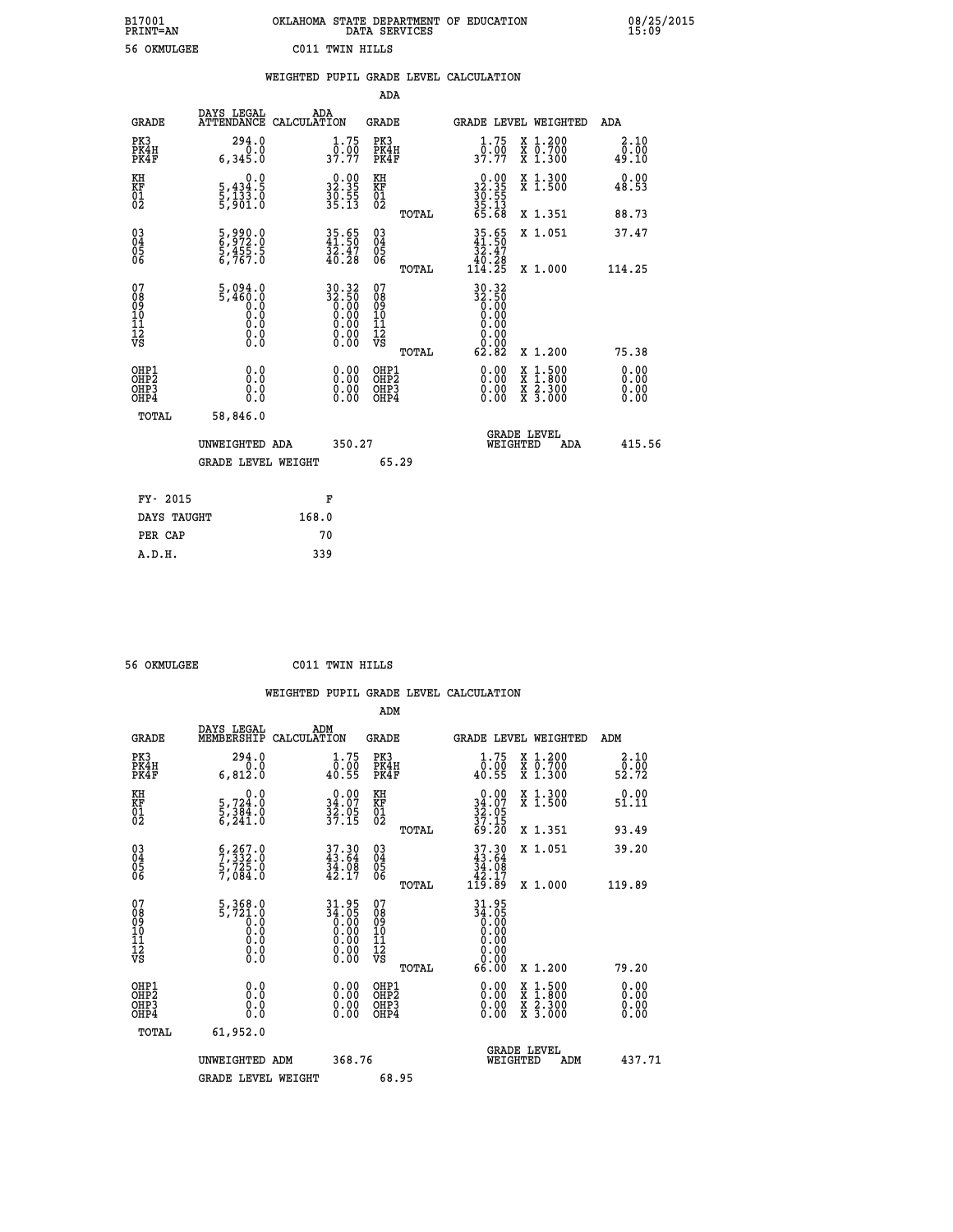| B17001<br>PRINT=AN                     |                                                                                                       | OKLAHOMA STATE DEPARTMENT OF EDUCATION                                                         |                                                    | DATA SERVICES |                                                                                                    |                                                                                          | 08/25/2015                   |
|----------------------------------------|-------------------------------------------------------------------------------------------------------|------------------------------------------------------------------------------------------------|----------------------------------------------------|---------------|----------------------------------------------------------------------------------------------------|------------------------------------------------------------------------------------------|------------------------------|
| 56 OKMULGEE                            |                                                                                                       | I001 OKMULGEE                                                                                  |                                                    |               |                                                                                                    |                                                                                          |                              |
|                                        |                                                                                                       | WEIGHTED PUPIL GRADE LEVEL CALCULATION                                                         |                                                    |               |                                                                                                    |                                                                                          |                              |
|                                        |                                                                                                       |                                                                                                |                                                    | <b>ADA</b>    |                                                                                                    |                                                                                          |                              |
| <b>GRADE</b>                           | DAYS LEGAL                                                                                            | ADA<br>ATTENDANCE CALCULATION                                                                  | <b>GRADE</b>                                       |               |                                                                                                    | GRADE LEVEL WEIGHTED                                                                     | ADA                          |
| PK3<br>PK4H<br>PK4F                    | 1,713.0<br>0.0<br>16,439.5                                                                            | $0.79$<br>$0.00$<br>93.94                                                                      | PK3<br>PK4H<br>PK4F                                |               | $9.79$<br>$0.00$<br>93.94                                                                          | X 1.200<br>X 0.700<br>X 1.300                                                            | 11.75<br>0.00<br>122.12      |
| KH<br>KF<br>ÖĪ<br>Ŏ2                   | 0.0<br>23,116.5<br>23,821.5<br>20,872.0                                                               | $\begin{smallmatrix} 0.00\\ 132.09\\ 136.12\\ 119.27 \end{smallmatrix}$                        | KH<br><b>KF</b><br>01<br>02                        |               | 0.00<br>$\frac{132.09}{136.12}$<br>$\frac{136.12}{255.39}$                                         | X 1.300<br>X 1.500                                                                       | 0.00<br>198.14               |
|                                        |                                                                                                       |                                                                                                |                                                    | <b>TOTAL</b>  |                                                                                                    | X 1.351                                                                                  | 345.03                       |
| 030404<br>ŎĞ                           | 20,031.5<br>14,440.5<br>17,348.0<br>16,608.0                                                          | $\begin{array}{c} 114.47 \\ 82.52 \\ 99.13 \\ 94.90 \end{array}$                               | $\begin{matrix} 03 \\ 04 \\ 05 \\ 06 \end{matrix}$ |               | $114.47$<br>$82.52$<br>$99.13$                                                                     | X 1.051                                                                                  | 120.31                       |
|                                        |                                                                                                       |                                                                                                |                                                    | <b>TOTAL</b>  | ةِ51.30<br>276.55                                                                                  | X 1.000                                                                                  | 276.55                       |
| 07<br>08<br>09<br>11<br>11<br>12<br>VS | $\begin{smallmatrix}17,786.0\\16,944.0\\18,122.0\\15,791.0\\14,052.5\\15,738.5\\0.0\end{smallmatrix}$ | $\begin{smallmatrix} 101.63\\ 96.82\\ 103.55\\ 90.23\\ 80.30\\ 89.93\\ 0.00 \end{smallmatrix}$ | 07<br>08<br>09<br>10<br>īi<br>Ī2<br>VS             |               | $\begin{smallmatrix} 101.63\\ -96.82\\ 103.55\\ -90.23\\ 80.30 \end{smallmatrix}$<br>Ĕĕ.ĕĕ<br>0.00 |                                                                                          |                              |
|                                        |                                                                                                       |                                                                                                |                                                    | TOTAL         | 562.46                                                                                             | X 1.200                                                                                  | 674.95                       |
| OHP1<br>OHP2<br>OHP3<br>OHP4           | 0.0<br>Ō.Ō<br>0.0<br>0.0                                                                              | 0.00<br>0.00<br>0.00                                                                           | OHP1<br>OHP <sub>2</sub><br>OHP3<br>OHP4           |               | 0.00<br>0.00<br>0.00                                                                               | $\begin{smallmatrix} x & 1.500 \\ x & 1.800 \\ x & 2.300 \\ x & 3.000 \end{smallmatrix}$ | 0.00<br>0.00<br>0.00<br>0.00 |
| TOTAL                                  | 252,824.5                                                                                             |                                                                                                |                                                    |               |                                                                                                    |                                                                                          |                              |
|                                        | UNWEIGHTED ADA                                                                                        | 1,444.69                                                                                       |                                                    |               |                                                                                                    | <b>GRADE LEVEL</b><br>WEIGHTED<br>ADA                                                    | 1,748.85                     |
|                                        | <b>GRADE LEVEL WEIGHT</b>                                                                             |                                                                                                |                                                    | 304.16        |                                                                                                    |                                                                                          |                              |
| FY- 2015                               |                                                                                                       | F                                                                                              |                                                    |               |                                                                                                    |                                                                                          |                              |
| DAYS TAUGHT                            |                                                                                                       | 175.0                                                                                          |                                                    |               |                                                                                                    |                                                                                          |                              |
| PER CAP                                |                                                                                                       | 33                                                                                             |                                                    |               |                                                                                                    |                                                                                          |                              |

 **A.D.H. 1,178**

 **56 OKMULGEE I001 OKMULGEE**

|                                          |                                                                                                                                                    |                                                                                                 | ADM                                                |                                                                                  |                                          |                              |
|------------------------------------------|----------------------------------------------------------------------------------------------------------------------------------------------------|-------------------------------------------------------------------------------------------------|----------------------------------------------------|----------------------------------------------------------------------------------|------------------------------------------|------------------------------|
| <b>GRADE</b>                             | DAYS LEGAL<br>MEMBERSHIP                                                                                                                           | ADM<br>CALCULATION                                                                              | <b>GRADE</b>                                       | <b>GRADE LEVEL WEIGHTED</b>                                                      |                                          | ADM                          |
| PK3<br>PK4H<br>PK4F                      | 1,713.0<br>0.0<br>17,555.0                                                                                                                         | 9.79<br>0.00<br>100.31                                                                          | PK3<br>PK4H<br>PK4F                                | 9.79<br>0.00<br>100.31                                                           | X 1.200<br>X 0.700<br>X 1.300            | 11.75<br>0.00<br>130.40      |
| KH<br>KF<br>01<br>02                     | 0.0<br>24,799:0<br>25,283:0<br>22,110:0                                                                                                            | $0.00$<br>141.71<br>$\frac{1}{4}$ $\frac{1}{2}$ $\frac{1}{6}$ $\cdot \frac{4}{3}$ $\frac{7}{4}$ | KH<br>KF<br>01<br>02                               | $0.00$<br>141.71<br>$\frac{1}{126}$ : $\frac{47}{34}$<br>$\frac{270}{31}$        | X 1.300<br>X 1.500                       | 0.00<br>212.57               |
|                                          |                                                                                                                                                    |                                                                                                 | TOTAL                                              |                                                                                  | X 1.351                                  | 365.86                       |
| 03<br>04<br>05<br>06                     | 21,102.0<br>15,038.0<br>18,282.0<br>17,498.0                                                                                                       | 120.58<br>85.93<br>104.47<br>99.99                                                              | $\begin{matrix} 03 \\ 04 \\ 05 \\ 06 \end{matrix}$ | $\begin{smallmatrix} 120.58\\ 85.93\\ 104.47\\ 99.99\\ 290.39 \end{smallmatrix}$ | X 1.051                                  | 126.73                       |
|                                          |                                                                                                                                                    |                                                                                                 | TOTAL                                              |                                                                                  | X 1.000                                  | 290.39                       |
| 07<br>08<br>09<br>101<br>112<br>VS       | $\begin{smallmatrix} 18\,,\,664\,.0\\ 17\,,\,882\,.0\\ 19\,,\,204\,.0\\ 16\,,\,974\,.0\\ 14\,,\,978\,.0\\ 16\,,\,599\,.0\\ 0\,.0\end{smallmatrix}$ | 106.65<br>102.18<br>109.74<br>$\begin{array}{c} 26.95 \\ 85.59 \\ 94.85 \\ 0.00 \end{array}$    | 07<br>08<br>09<br>11<br>11<br>12<br>VS<br>TOTAL    | 106.65<br>102.18<br>109.74<br>109.74<br>85.94.85<br>84.850<br>0.000<br>596.00    | X 1.200                                  | 715.20                       |
| OHP1<br>OHP2<br>OH <sub>P3</sub><br>OHP4 | 0.0<br>0.000                                                                                                                                       | $0.00$<br>$0.00$<br>0.00                                                                        | OHP1<br>OHP2<br>OHP3<br>OHP4                       | $0.00$<br>$0.00$<br>0.00                                                         | X 1:500<br>X 1:800<br>X 2:300<br>X 3:000 | 0.00<br>0.00<br>0.00<br>0.00 |
| TOTAL                                    | 267,681.0                                                                                                                                          |                                                                                                 |                                                    |                                                                                  |                                          |                              |
|                                          | UNWEIGHTED                                                                                                                                         | 1,529.59<br>ADM                                                                                 |                                                    | <b>GRADE LEVEL</b><br>WEIGHTED                                                   | ADM                                      | 1,852.90                     |
|                                          | <b>GRADE LEVEL WEIGHT</b>                                                                                                                          |                                                                                                 | 323.31                                             |                                                                                  |                                          |                              |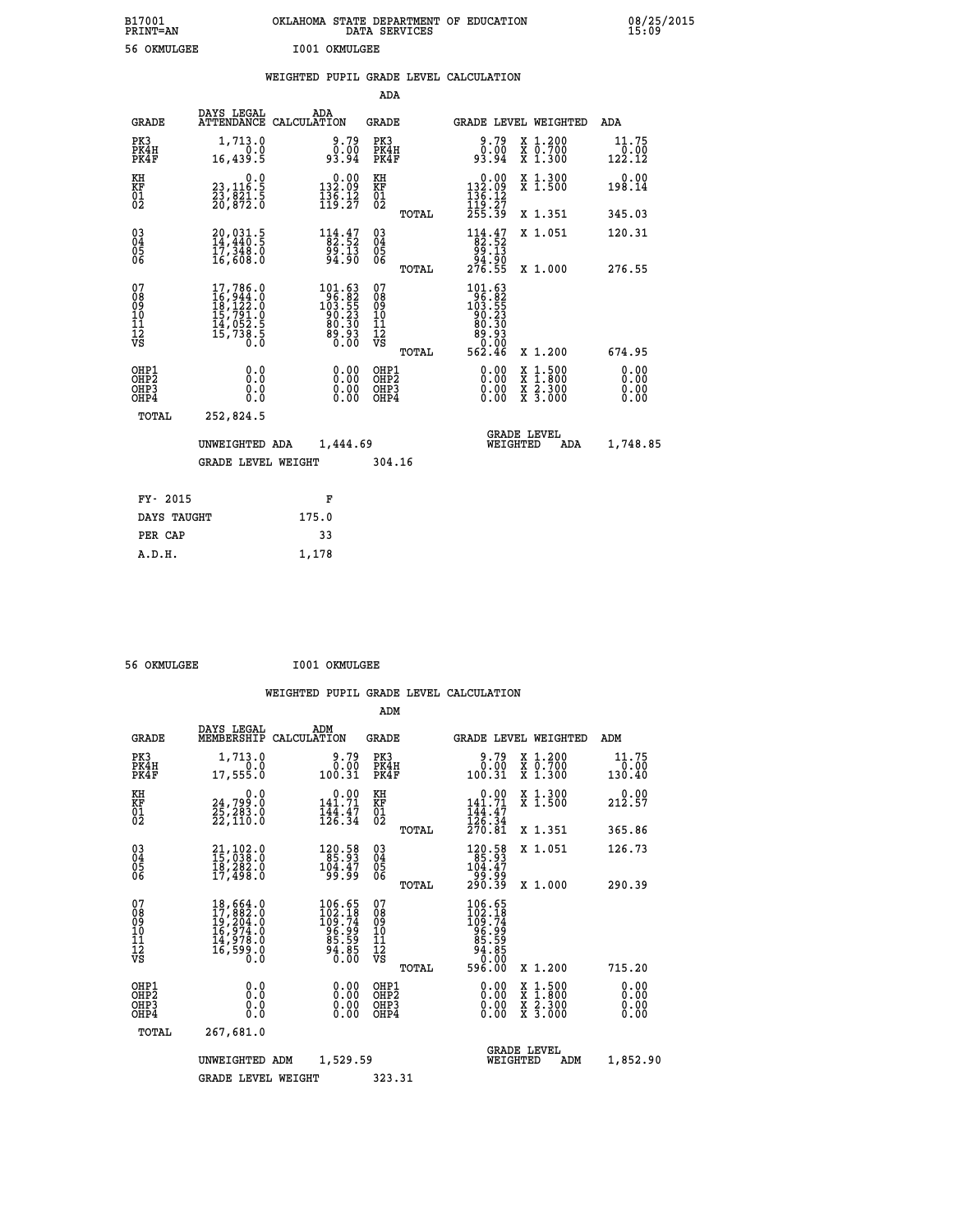| B17001          | OKLAHOMA STATE DEPARTMENT OF EDUCATION |
|-----------------|----------------------------------------|
| <b>PRINT=AN</b> | DATA SERVICES                          |
| 56 OKMULGEE     | <b>I002 HENRYETTA</b>                  |

08/25/2015<br>15:09

|                                                              |                                                                                                                                                                             |       |                                                                   |                                                   |       | WEIGHTED PUPIL GRADE LEVEL CALCULATION                                                                                             |                                                                                          |                              |
|--------------------------------------------------------------|-----------------------------------------------------------------------------------------------------------------------------------------------------------------------------|-------|-------------------------------------------------------------------|---------------------------------------------------|-------|------------------------------------------------------------------------------------------------------------------------------------|------------------------------------------------------------------------------------------|------------------------------|
|                                                              |                                                                                                                                                                             |       |                                                                   | ADA                                               |       |                                                                                                                                    |                                                                                          |                              |
| <b>GRADE</b>                                                 | DAYS LEGAL<br>ATTENDANCE CALCULATION                                                                                                                                        |       | ADA                                                               | GRADE                                             |       | GRADE LEVEL WEIGHTED                                                                                                               |                                                                                          | ADA                          |
| PK3<br>PK4H<br>PK4F                                          | 751.5<br>0.0<br>11,974.5                                                                                                                                                    |       | $\frac{4.45}{0.00}$<br>70.86                                      | PK3<br>PK4H<br>PK4F                               |       | $\frac{4.45}{0.00}$<br>70.86                                                                                                       | X 1.200<br>X 0.700<br>X 1.300                                                            | 5.34<br>0.00<br>92.12        |
| KH<br>KF<br>01<br>02                                         | 17,221.9<br>$\frac{17}{16}$ , $\frac{88}{784}$ $\frac{5}{8}$                                                                                                                |       | $0.00$<br>$0.00$<br>105.86<br>99.31                               | KH<br>KF<br>$\begin{matrix} 01 \ 02 \end{matrix}$ |       | $\begin{smallmatrix} 0.00\\ 101.90\\ 105.86\\ 199.31 \end{smallmatrix}$                                                            | X 1.300<br>X 1.500                                                                       | $0.00$<br>152.85             |
|                                                              |                                                                                                                                                                             |       |                                                                   |                                                   | TOTAL | 205.17                                                                                                                             | X 1.351                                                                                  | 277.18                       |
| $\begin{smallmatrix} 03 \\[-4pt] 04 \end{smallmatrix}$<br>Ŏ5 | $15, 713.5$<br>$15, 867.0$<br>$15, 073.0$<br>$14, 068.0$                                                                                                                    |       | 92.98<br>93.89<br>89.19<br>83.24                                  | $\substack{03 \\ 04}$<br>Ŏ5<br>06                 |       | $\begin{smallmatrix} 92.98\\ 93.89\\ 89.19\\ 83.24\\ 266.32 \end{smallmatrix}$                                                     | X 1.051                                                                                  | 97.72                        |
| ŌĞ                                                           |                                                                                                                                                                             |       |                                                                   |                                                   | TOTAL |                                                                                                                                    | X 1.000                                                                                  | 266.32                       |
| 07<br>08<br>09<br>11<br>11<br>12<br>VS                       | $\begin{smallmatrix} 13\,, & 417\,, & 5\\ 13\,, & 912\,, & 5\\ 13\,, & 619\,, & 0\\ 12\,, & 506\,, & 0\\ 9\,, & 674\,, & 0\\ 9\,, & 544\,, & 5\\ 0\,. & 0\end{smallmatrix}$ |       | $79.4082.3281.0075.1658.1358.836.00$                              | 07<br>08<br>09<br>11<br>11<br>12<br>VS            | TOTAL | 79.40<br>$\begin{array}{c} 62.32 \\ 81.00 \\ 75.16 \end{array}$<br>$\begin{array}{r} 58.13 \\ 58.83 \\ 0.00 \\ 434.84 \end{array}$ | X 1.200                                                                                  | 521.81                       |
| OHP1<br>OH <sub>P</sub> 2<br>OHP3<br>OHP4                    | 0.0<br>0.0<br>0.0                                                                                                                                                           |       | $\begin{smallmatrix} 0.00 \ 0.00 \ 0.00 \ 0.00 \end{smallmatrix}$ | OHP1<br>OHP <sub>2</sub><br>OHP3<br>OHP4          |       |                                                                                                                                    | $\begin{smallmatrix} x & 1.500 \\ x & 1.800 \\ x & 2.300 \\ x & 3.000 \end{smallmatrix}$ | 0.00<br>0.00<br>0.00<br>0.00 |
| TOTAL                                                        | 198,016.0                                                                                                                                                                   |       |                                                                   |                                                   |       |                                                                                                                                    |                                                                                          |                              |
|                                                              | UNWEIGHTED ADA                                                                                                                                                              |       | 1,176.52                                                          |                                                   |       | WEIGHTED                                                                                                                           | <b>GRADE LEVEL</b><br>ADA                                                                | 1,413.34                     |
|                                                              | <b>GRADE LEVEL WEIGHT</b>                                                                                                                                                   |       |                                                                   | 236.82                                            |       |                                                                                                                                    |                                                                                          |                              |
| FY- 2015                                                     |                                                                                                                                                                             |       | F                                                                 |                                                   |       |                                                                                                                                    |                                                                                          |                              |
| DAYS TAUGHT                                                  |                                                                                                                                                                             | 169.0 |                                                                   |                                                   |       |                                                                                                                                    |                                                                                          |                              |
| PER CAP                                                      |                                                                                                                                                                             |       | 33                                                                |                                                   |       |                                                                                                                                    |                                                                                          |                              |

| 56 OKMULGEE | <b>I002 HENRYETTA</b> |
|-------------|-----------------------|
|             |                       |

 **A.D.H. 975**

|                                          |                                                                                                                                                    |                                                                         | ADM                                                 |                                                                       |                                          |                              |
|------------------------------------------|----------------------------------------------------------------------------------------------------------------------------------------------------|-------------------------------------------------------------------------|-----------------------------------------------------|-----------------------------------------------------------------------|------------------------------------------|------------------------------|
| <b>GRADE</b>                             | DAYS LEGAL<br>MEMBERSHIP                                                                                                                           | ADM<br>CALCULATION                                                      | <b>GRADE</b>                                        |                                                                       | <b>GRADE LEVEL WEIGHTED</b>              | ADM                          |
| PK3<br>PK4H<br>PK4F                      | 765.0<br>0.0<br>13,188.0                                                                                                                           | 4.53<br>0.00<br>78.04                                                   | PK3<br>PK4H<br>PK4F                                 | $\frac{4.53}{0.00}$<br>78.04                                          | X 1.200<br>X 0.700<br>X 1.300            | 5.44<br>0.00<br>101.45       |
| KH<br>KF<br>01<br>02                     | 0.0<br>18,600:0<br>19,045:0<br>17,929:0                                                                                                            | $\begin{smallmatrix} &0.00\\ 110.06\\ 112.69\\ 106.09\end{smallmatrix}$ | KH<br>KF<br>01<br>02                                | 0.00<br>110.06<br>112.69<br>106.09<br>218.78                          | X 1.300<br>X 1.500                       | 0.00<br>165.09               |
|                                          |                                                                                                                                                    |                                                                         | TOTAL                                               |                                                                       | X 1.351                                  | 295.57                       |
| 03<br>04<br>05<br>06                     | 16,742.0<br>16,800.0<br>16,107.0<br>15, 114.0                                                                                                      | 99.07<br>99.41<br>95.31<br>89.43                                        | $\begin{array}{c} 03 \\ 04 \\ 05 \\ 06 \end{array}$ | $99.07$<br>$99.41$<br>$95.31$<br>$89.43$<br>$284.15$                  | X 1.051                                  | 104.12                       |
|                                          |                                                                                                                                                    |                                                                         | TOTAL                                               |                                                                       | X 1.000                                  | 284.15                       |
| 07<br>08<br>09<br>101<br>112<br>VS       | $\begin{smallmatrix} 14\,,\,353\,.0\\ 14\,,\,838\,.0\\ 14\,,\,256\,.0\\ 13\,,\,253\,.0\\ 10\,,\,034\,.0\\ 9\,,\,759\,.0\\ 0\,.0 \end{smallmatrix}$ | 84.93<br>87.80<br>84.77<br>79.58<br>50.26<br>60.10<br>0.00              | 07<br>08<br>09<br>101<br>11<br>12<br>VS<br>TOTAL    | 84.93<br>87.80<br>84.77<br>79.58<br>79.26<br>60.10<br>60.10<br>457.44 | X 1.200                                  | 548.93                       |
|                                          |                                                                                                                                                    |                                                                         |                                                     |                                                                       |                                          |                              |
| OHP1<br>OHP2<br>OH <sub>P3</sub><br>OHP4 | 0.0<br>0.000                                                                                                                                       | $0.00$<br>$0.00$<br>0.00                                                | OHP1<br>OHP2<br>OHP <sub>3</sub>                    | $0.00$<br>$0.00$<br>0.00                                              | X 1:500<br>X 1:800<br>X 2:300<br>X 3:000 | 0.00<br>0.00<br>0.00<br>0.00 |
| TOTAL                                    | 210,783.0                                                                                                                                          |                                                                         |                                                     |                                                                       |                                          |                              |
|                                          | UNWEIGHTED                                                                                                                                         | 1,252.07<br>ADM                                                         |                                                     | WEIGHTED                                                              | <b>GRADE LEVEL</b><br>ADM                | 1,504.75                     |
|                                          | <b>GRADE LEVEL WEIGHT</b>                                                                                                                          |                                                                         | 252.68                                              |                                                                       |                                          |                              |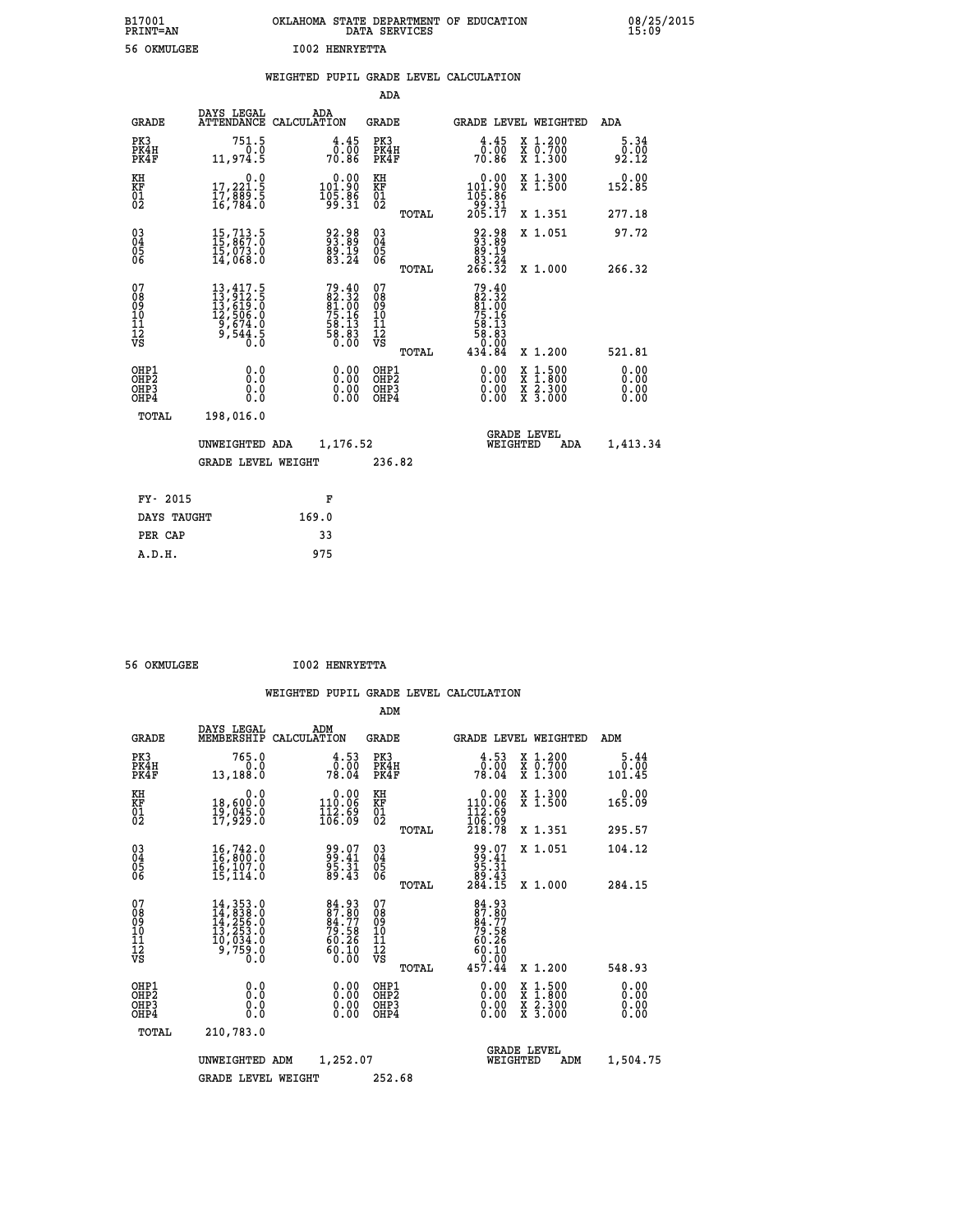| B17001<br><b>PRINT=AN</b> |             | OKLAHOMA STATE DEPARTMENT OF EDUCATION<br>DATA SERVICES |  |
|---------------------------|-------------|---------------------------------------------------------|--|
| 56 OKMULGEE               | I003 MORRIS |                                                         |  |

**DN**<br>15:09

|                                        |                                                                                                                                                                               |       |                                                                    |                                                    |       | WEIGHTED PUPIL GRADE LEVEL CALCULATION                                                                                                                                                                                                                                         |                                                                                                                                           |                              |
|----------------------------------------|-------------------------------------------------------------------------------------------------------------------------------------------------------------------------------|-------|--------------------------------------------------------------------|----------------------------------------------------|-------|--------------------------------------------------------------------------------------------------------------------------------------------------------------------------------------------------------------------------------------------------------------------------------|-------------------------------------------------------------------------------------------------------------------------------------------|------------------------------|
|                                        |                                                                                                                                                                               |       |                                                                    | <b>ADA</b>                                         |       |                                                                                                                                                                                                                                                                                |                                                                                                                                           |                              |
| <b>GRADE</b>                           | DAYS LEGAL<br>ATTENDANCE CALCULATION                                                                                                                                          | ADA   |                                                                    | <b>GRADE</b>                                       |       |                                                                                                                                                                                                                                                                                | <b>GRADE LEVEL WEIGHTED</b>                                                                                                               | ADA                          |
| PK3<br>PK4H<br>PK4F                    | 169.0<br>8,104.5                                                                                                                                                              |       | $\begin{smallmatrix} 1.04\ 0.00 \ 50.03 \end{smallmatrix}$         | PK3<br>PK4H<br>PK4F                                |       | 1.04<br>ō:ŏō<br>50:03                                                                                                                                                                                                                                                          | X 1.200<br>X 0.700<br>X 1.300                                                                                                             | 1.25<br>0.00<br>65.04        |
| KH<br>KF<br>01<br>02                   | 0.0<br>11,452.5<br>11,190.0<br>11,491.5                                                                                                                                       |       | $70.69$<br>$59.69$<br>$59.97$<br>$70.94$                           | KH<br>KF<br>01<br>02                               |       | 0.00<br>$70.69$<br>$59.07$<br>$70.94$<br>$140.01$                                                                                                                                                                                                                              | X 1.300<br>X 1.500                                                                                                                        | 0.00<br>106.04               |
|                                        |                                                                                                                                                                               |       |                                                                    |                                                    | TOTAL |                                                                                                                                                                                                                                                                                | X 1.351                                                                                                                                   | 189.15                       |
| 030404<br>06                           | $\begin{smallmatrix} 11\,,\, 049\, \cdot\, 5\\ 11\,,\, 212\, \cdot\, 5\\ 12\,,\, 379\, \cdot\, 5\\ 13\,,\, 877\, \cdot\, 0 \end{smallmatrix}$                                 |       | $\begin{smallmatrix} 68.21\ 69.21\ 76.42\ 85.66 \end{smallmatrix}$ | $\begin{matrix} 03 \\ 04 \\ 05 \\ 06 \end{matrix}$ |       | $68.21$<br>$76.42$                                                                                                                                                                                                                                                             | X 1.051                                                                                                                                   | 71.69                        |
|                                        |                                                                                                                                                                               |       |                                                                    |                                                    | TOTAL | 85.66<br>231.29                                                                                                                                                                                                                                                                | X 1.000                                                                                                                                   | 231.29                       |
| 07<br>08<br>09<br>11<br>11<br>12<br>VS | $\begin{smallmatrix} 12\,, & 330\,, & 5\\ 11\,, & 969\,, & 0\\ 13\,, & 625\,, & 0\\ 12\,, & 592\,, & 5\\ 11\,, & 281\,, & 0\\ 11\,, & 185\,, & 0\\ 0\,, & 0\end{smallmatrix}$ |       | $76.1173.8884.1077.7369.6469.230.00$                               | 07<br>08<br>09<br>11<br>11<br>12<br>VS             |       | 76.11<br>$73.88$<br>$84.10$<br>$77.73$<br>$69.64$<br>$69.23$<br>$0.00$                                                                                                                                                                                                         |                                                                                                                                           |                              |
|                                        |                                                                                                                                                                               |       |                                                                    |                                                    | TOTAL | 450.69                                                                                                                                                                                                                                                                         | X 1.200                                                                                                                                   | 540.83                       |
| OHP1<br>OHP2<br>OHP3<br>OHP4           | 0.0<br>0.0<br>0.0                                                                                                                                                             |       | $0.00$<br>$0.00$<br>0.00                                           | OHP1<br>OHP2<br>OHP3<br>OHP4                       |       | $\begin{smallmatrix} 0.00 & 0.00 & 0.00 & 0.00 & 0.00 & 0.00 & 0.00 & 0.00 & 0.00 & 0.00 & 0.00 & 0.00 & 0.00 & 0.00 & 0.00 & 0.00 & 0.00 & 0.00 & 0.00 & 0.00 & 0.00 & 0.00 & 0.00 & 0.00 & 0.00 & 0.00 & 0.00 & 0.00 & 0.00 & 0.00 & 0.00 & 0.00 & 0.00 & 0.00 & 0.00 & 0.0$ | $\begin{smallmatrix} \mathtt{X} & 1\cdot500\\ \mathtt{X} & 1\cdot800\\ \mathtt{X} & 2\cdot300\\ \mathtt{X} & 3\cdot000 \end{smallmatrix}$ | 0.00<br>0.00<br>0.00<br>0.00 |
| TOTAL                                  | 163,909.0                                                                                                                                                                     |       |                                                                    |                                                    |       |                                                                                                                                                                                                                                                                                |                                                                                                                                           |                              |
|                                        | UNWEIGHTED ADA                                                                                                                                                                |       | 1,011.96                                                           |                                                    |       | WEIGHTED                                                                                                                                                                                                                                                                       | <b>GRADE LEVEL</b><br>ADA                                                                                                                 | 1,205.29                     |
|                                        | <b>GRADE LEVEL WEIGHT</b>                                                                                                                                                     |       |                                                                    | 193.33                                             |       |                                                                                                                                                                                                                                                                                |                                                                                                                                           |                              |
| FY- 2015                               |                                                                                                                                                                               |       | F                                                                  |                                                    |       |                                                                                                                                                                                                                                                                                |                                                                                                                                           |                              |
| DAYS TAUGHT                            |                                                                                                                                                                               | 162.0 |                                                                    |                                                    |       |                                                                                                                                                                                                                                                                                |                                                                                                                                           |                              |
| PER CAP                                |                                                                                                                                                                               |       | 66                                                                 |                                                    |       |                                                                                                                                                                                                                                                                                |                                                                                                                                           |                              |
| A.D.H.                                 |                                                                                                                                                                               | 698   |                                                                    |                                                    |       |                                                                                                                                                                                                                                                                                |                                                                                                                                           |                              |

 **56 OKMULGEE I003 MORRIS**

 **ADM**

| <b>GRADE</b>                                       | DAYS LEGAL                                                                                                                                                        | ADM<br>MEMBERSHIP CALCULATION                                     | <b>GRADE</b>                             |       |                                                                             | <b>GRADE LEVEL WEIGHTED</b>                                                                                         | ADM                   |
|----------------------------------------------------|-------------------------------------------------------------------------------------------------------------------------------------------------------------------|-------------------------------------------------------------------|------------------------------------------|-------|-----------------------------------------------------------------------------|---------------------------------------------------------------------------------------------------------------------|-----------------------|
| PK3<br>PK4H<br>PK4F                                | 169.0<br>0.0<br>8,798.0                                                                                                                                           | 1.04<br>ō:ŏō<br>54.31                                             | PK3<br>PK4H<br>PK4F                      |       | 1.04<br>ō:ŏō<br>54.31                                                       | X 1.200<br>X 0.700<br>X 1.300                                                                                       | 1.25<br>0.00<br>70.60 |
| KH<br>KF<br>01<br>02                               | 0.0<br>12,220.0<br>$\frac{1}{12}$ , $\frac{5}{209}$ .0                                                                                                            | 75.43<br>$7\overline{3}\cdot\overline{9}\overline{1}\overline{6}$ | KH<br>KF<br>$\overline{01}$              |       | $\begin{smallmatrix} &0.00\ 75.43\ 73.91\ 75.36\ 149.27\ \end{smallmatrix}$ | X 1.300<br>X 1.500                                                                                                  | $0.00$<br>113.15      |
|                                                    |                                                                                                                                                                   |                                                                   |                                          | TOTAL |                                                                             | X 1.351                                                                                                             | 201.66                |
| $\begin{matrix} 03 \\ 04 \\ 05 \\ 06 \end{matrix}$ | $11, 771.0$<br>$11, 816.0$<br>$12, 927.0$<br>$14, 592.0$                                                                                                          | $72.56$<br>$72.94$<br>$79.80$<br>$90.07$                          | $\substack{03 \\ 04}$<br>$\frac{05}{06}$ |       | $72.66$<br>$72.94$<br>$79.80$<br>$90.07$<br>$242.81$                        | X 1.051                                                                                                             | 76.37                 |
|                                                    |                                                                                                                                                                   |                                                                   |                                          | TOTAL |                                                                             | X 1.000                                                                                                             | 242.81                |
| 07<br>08<br>09<br>101<br>11<br>12<br>VS            | $\begin{smallmatrix} 13\,,\,162\,.\,0\\ 12\,,\,738\,.\,0\\ 14\,,\,645\,.\,0\\ 13\,,\,578\,.\,0\\ 11\,,\,909\,.\,0\\ 11\,,\,964\,. \,0\\ 0\ .\,0\end{smallmatrix}$ | 81.25<br>78.63<br>90.40<br>93.81<br>73.51<br>74.04<br>74.04       | 078<br>089<br>0011<br>11<br>12<br>VS     |       | 81.25<br>78.63<br>90.40<br>93.81<br>73.51<br>74.04<br>74.04                 |                                                                                                                     |                       |
|                                                    |                                                                                                                                                                   |                                                                   |                                          | TOTAL | 481.64                                                                      | X 1.200                                                                                                             | 577.97                |
| OHP1<br>OHP <sub>2</sub><br>OHP3<br>OHP4           | 0.0<br>0.0<br>0.0                                                                                                                                                 | $\begin{smallmatrix} 0.00 \ 0.00 \ 0.00 \ 0.00 \end{smallmatrix}$ | OHP1<br>OHP <sub>2</sub><br>OHP3<br>OHP4 |       | 0.00<br>0.00<br>0.00                                                        | $\begin{array}{l} \mathtt{X} & 1.500 \\ \mathtt{X} & 1.800 \\ \mathtt{X} & 2.300 \\ \mathtt{X} & 3.000 \end{array}$ | 0.00<br>0.00<br>0.00  |
| TOTAL                                              | 174,472.0                                                                                                                                                         |                                                                   |                                          |       |                                                                             |                                                                                                                     |                       |
|                                                    | UNWEIGHTED                                                                                                                                                        | 1,077.16<br>ADM                                                   |                                          |       | WEIGHTED                                                                    | <b>GRADE LEVEL</b><br>ADM                                                                                           | 1,283.81              |
|                                                    | <b>GRADE LEVEL WEIGHT</b>                                                                                                                                         |                                                                   | 206.65                                   |       |                                                                             |                                                                                                                     |                       |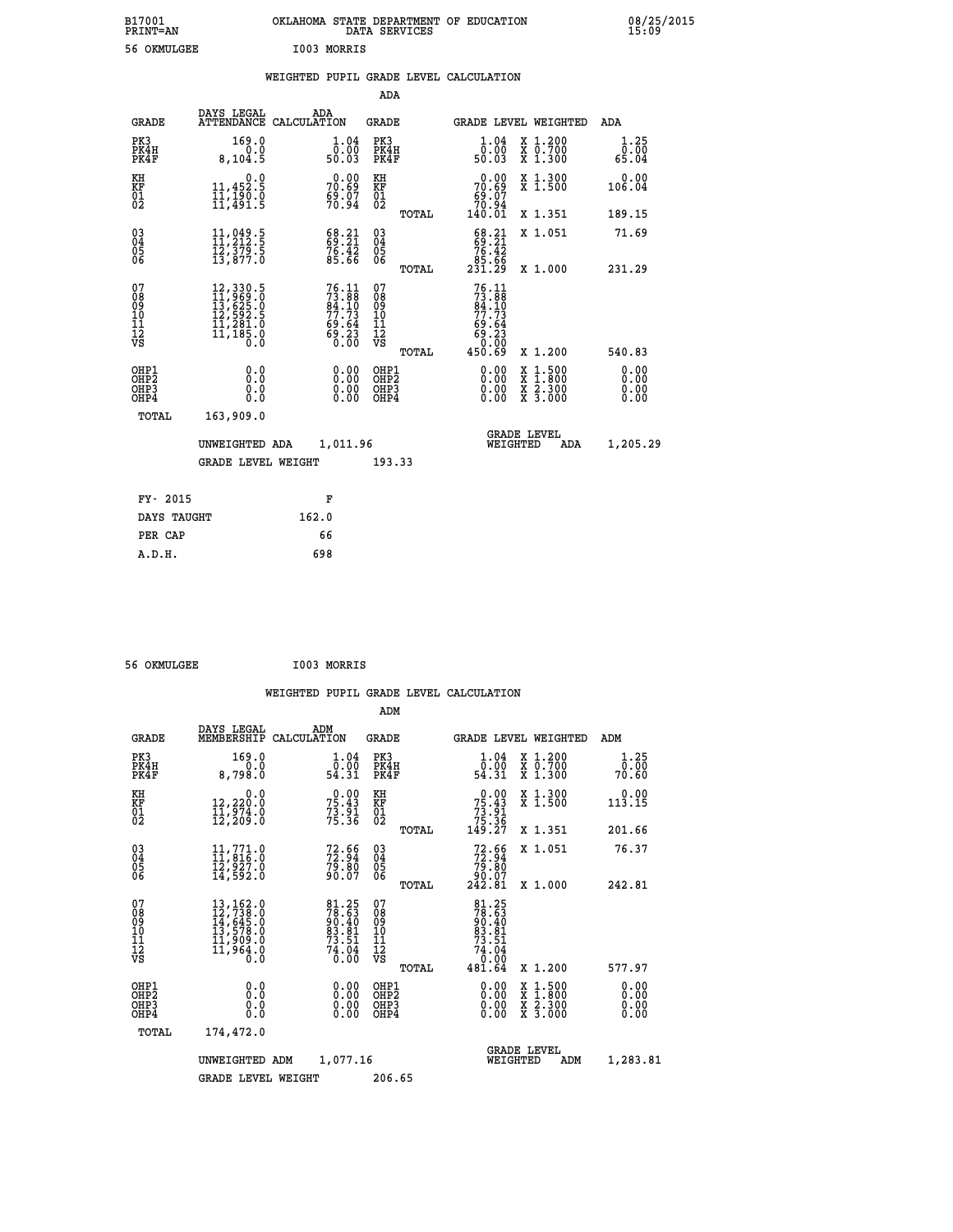| B17001<br><b>PRINT=AN</b> | OKLAHOMA STATE DEPARTMENT OF EDUCATION<br>DATA SERVICES | 08/25/2015<br>15:09 |
|---------------------------|---------------------------------------------------------|---------------------|
| 56<br>, OKMULGEE          | I004 BEGGS                                              |                     |

|  |  | WEIGHTED PUPIL GRADE LEVEL CALCULATION |
|--|--|----------------------------------------|
|  |  |                                        |

|                                          |                                                                                                                                                                               |                                                                      | ADA                                    |       |                                                                                                                                                                                                                                                                                |                                          |                              |
|------------------------------------------|-------------------------------------------------------------------------------------------------------------------------------------------------------------------------------|----------------------------------------------------------------------|----------------------------------------|-------|--------------------------------------------------------------------------------------------------------------------------------------------------------------------------------------------------------------------------------------------------------------------------------|------------------------------------------|------------------------------|
| <b>GRADE</b>                             | DAYS LEGAL                                                                                                                                                                    | ADA<br>ATTENDANCE CALCULATION                                        | <b>GRADE</b>                           |       |                                                                                                                                                                                                                                                                                | GRADE LEVEL WEIGHTED                     | ADA                          |
| PK3<br>PK4H<br>PK4F                      | 1,062.0<br>0.0<br>9,351.5                                                                                                                                                     | 6.56<br>$0.00$<br>57.73                                              | PK3<br>PK4H<br>PK4F                    |       | 6.56<br>0.00<br>57.73                                                                                                                                                                                                                                                          | X 1.200<br>X 0.700<br>X 1.300            | 7.87<br>0.00<br>75.05        |
| KH<br>KF<br>01<br>02                     | $\begin{smallmatrix}&&&0.0\\10,787.0\\12,211.0\\16,669.5\end{smallmatrix}$                                                                                                    | $\begin{smallmatrix} 0.00\\ 66.59\\ 75.38\\ 65.86 \end{smallmatrix}$ | KH<br>KF<br>01<br>02                   |       | $0.00\n66.59\n75.38\n65.86\n141.24$                                                                                                                                                                                                                                            | X 1.300<br>X 1.500                       | 0.00<br>99.89                |
|                                          |                                                                                                                                                                               |                                                                      |                                        | TOTAL |                                                                                                                                                                                                                                                                                | X 1.351                                  | 190.82                       |
| 030404<br>06                             | $14, 554.5$<br>$12, 161.5$<br>$14, 175.0$<br>$12, 909.0$                                                                                                                      | 89.84<br>75.07<br>87.50<br>79.69                                     | $\substack{03 \\ 04}$<br>Ŏ5<br>06      |       | $\begin{smallmatrix}89 & 84\\75 & 07\\87 & 50\\79 & 69\\242 & 26\end{smallmatrix}$                                                                                                                                                                                             | X 1.051                                  | 94.42                        |
|                                          |                                                                                                                                                                               |                                                                      |                                        | TOTAL |                                                                                                                                                                                                                                                                                | X 1.000                                  | 242.26                       |
| 07<br>089<br>090<br>111<br>VS            | $\begin{smallmatrix} 14\,, & 281\cdot 0\\ 13\,, & 831\cdot 5\\ 16\,, & 067\cdot 0\\ 12\,, & 227\cdot 5\\ 13\,, & 737\cdot 5\\ 13\,, & 170\cdot 0\\ 0\,. & 0\end{smallmatrix}$ | 88.15<br>85.38<br>99.17<br>75.48<br>84.80<br>81.30<br>81.30          | 07<br>08<br>09<br>11<br>11<br>12<br>VS | TOTAL | 88.158<br>85.38<br>99.17<br>75.48<br>84.80<br>81.30<br>0.00<br>514.28                                                                                                                                                                                                          | X 1.200                                  | 617.14                       |
| OHP1<br>OHP2<br>OH <sub>P3</sub><br>OHP4 | 0.0<br>0.0<br>0.0                                                                                                                                                             | $\begin{smallmatrix} 0.00 \ 0.00 \ 0.00 \ 0.00 \end{smallmatrix}$    | OHP1<br>OHP2<br>OHP3<br>OHP4           |       | $\begin{smallmatrix} 0.00 & 0.00 & 0.00 & 0.00 & 0.00 & 0.00 & 0.00 & 0.00 & 0.00 & 0.00 & 0.00 & 0.00 & 0.00 & 0.00 & 0.00 & 0.00 & 0.00 & 0.00 & 0.00 & 0.00 & 0.00 & 0.00 & 0.00 & 0.00 & 0.00 & 0.00 & 0.00 & 0.00 & 0.00 & 0.00 & 0.00 & 0.00 & 0.00 & 0.00 & 0.00 & 0.0$ | X 1:500<br>X 1:800<br>X 2:300<br>X 3:000 | 0.00<br>0.00<br>0.00<br>0.00 |
| TOTAL                                    | 181, 195.5                                                                                                                                                                    |                                                                      |                                        |       |                                                                                                                                                                                                                                                                                |                                          |                              |
|                                          | UNWEIGHTED ADA                                                                                                                                                                | 1,118.50                                                             |                                        |       |                                                                                                                                                                                                                                                                                | <b>GRADE LEVEL</b><br>WEIGHTED<br>ADA    | 1,327.45                     |
|                                          | <b>GRADE LEVEL WEIGHT</b>                                                                                                                                                     |                                                                      | 208.95                                 |       |                                                                                                                                                                                                                                                                                |                                          |                              |
| FY- 2015                                 |                                                                                                                                                                               | F                                                                    |                                        |       |                                                                                                                                                                                                                                                                                |                                          |                              |
| DAYS TAUGHT                              |                                                                                                                                                                               | 162.0                                                                |                                        |       |                                                                                                                                                                                                                                                                                |                                          |                              |
|                                          |                                                                                                                                                                               |                                                                      |                                        |       |                                                                                                                                                                                                                                                                                |                                          |                              |

| 56 OKMULGEE | I004 BEGGS |
|-------------|------------|
|             |            |

PER CAP 55  **A.D.H. 1,090**

 **WEIGHTED PUPIL GRADE LEVEL CALCULATION ADM DAYS LEGAL ADM GRADE MEMBERSHIP CALCULATION GRADE GRADE LEVEL WEIGHTED ADM**

| ◡…                                                 |                                                                                                                | -------------                                                                                                | ື້                                    |                                                                                                               |                                                  |                              |
|----------------------------------------------------|----------------------------------------------------------------------------------------------------------------|--------------------------------------------------------------------------------------------------------------|---------------------------------------|---------------------------------------------------------------------------------------------------------------|--------------------------------------------------|------------------------------|
| PK3<br>PK4H<br>PK4F                                | 1,062.0<br>0.0<br>9,687.0                                                                                      | 6.56<br>0.00<br>59.80                                                                                        | PK3<br>PK4H<br>PK4F                   | $\begin{smallmatrix} 6.56\ 0.00\ 59.80 \end{smallmatrix}$                                                     | X 1.200<br>X 0.700<br>X 1.300                    | 7.87<br>0.00<br>77.74        |
| KH<br>KF<br>01<br>02                               | 0.0<br>11,196:0<br>12,719:0<br>11,056:0                                                                        | $\begin{smallmatrix} 0.00\\ 69.11\\ 78.51\\ 68.25 \end{smallmatrix}$                                         | KH<br>KF<br>$\overline{01}$           | 0.00<br>$\begin{array}{r} 69.11 \\ 78.51 \\ 68.25 \\ 146.76 \end{array}$                                      | X 1.300<br>X 1.500                               | 0.00<br>103.67               |
|                                                    |                                                                                                                |                                                                                                              | TOTAL                                 |                                                                                                               | X 1.351                                          | 198.27                       |
| $\begin{matrix} 03 \\ 04 \\ 05 \\ 06 \end{matrix}$ | $15, 107.0$<br>$12, 546.0$<br>$14, 993.0$<br>$13, 656.0$                                                       | 93.25<br>77.44<br>92.55<br>84.30                                                                             | $03\overline{4}$<br>05<br>06          | $\begin{array}{r} 93.25 \\ 77.44 \\ 92.55 \\ 84.30 \\ 254.29 \end{array}$                                     | X 1.051                                          | 98.01                        |
|                                                    |                                                                                                                |                                                                                                              | TOTAL                                 |                                                                                                               | X 1.000                                          | 254.29                       |
| 07<br>08<br>09<br>101<br>11<br>12<br>VS            | $\begin{smallmatrix} 15,105.0\\ 14,528.0\\ 16,957.0\\ 12,946.0\\ 14,448.0\\ 13,855.0 \end{smallmatrix}$<br>0.0 | $\begin{smallmatrix} 93.24 \\ 89.68 \\ 104.68 \\ 79.91 \\ 89.19 \\ 89.19 \\ 85.52 \end{smallmatrix}$<br>0.00 | 078<br>089<br>0910<br>111<br>12<br>VS | $\begin{array}{r} 93.24 \\ 89.68 \\ 104.68 \\ 79.91 \\ 79.19 \\ 89.19 \\ 85.52 \\ 0.00 \\ 542.22 \end{array}$ |                                                  |                              |
|                                                    |                                                                                                                |                                                                                                              | TOTAL                                 |                                                                                                               | X 1.200                                          | 650.66                       |
| OHP1<br>OHP2<br>OH <sub>P3</sub><br>OHP4           | $\begin{smallmatrix} 0.0 \ 0.0 \ 0.0 \end{smallmatrix}$                                                        | $0.00$<br>$0.00$<br>0.00                                                                                     | OHP1<br>OHP2<br>OHP3<br>OHP4          | 0.00                                                                                                          | x 1:500<br>x 1:800<br>x 2:300<br>$\bar{x}$ 3.000 | 0.00<br>0.00<br>0.00<br>0.00 |
| TOTAL                                              | 189,861.0                                                                                                      |                                                                                                              |                                       |                                                                                                               |                                                  |                              |
|                                                    | UNWEIGHTED ADM                                                                                                 | 1,171.99                                                                                                     |                                       | <b>GRADE LEVEL</b><br>WEIGHTED                                                                                | ADM                                              | 1,390.51                     |
|                                                    | <b>GRADE LEVEL WEIGHT</b>                                                                                      |                                                                                                              | 218.52                                |                                                                                                               |                                                  |                              |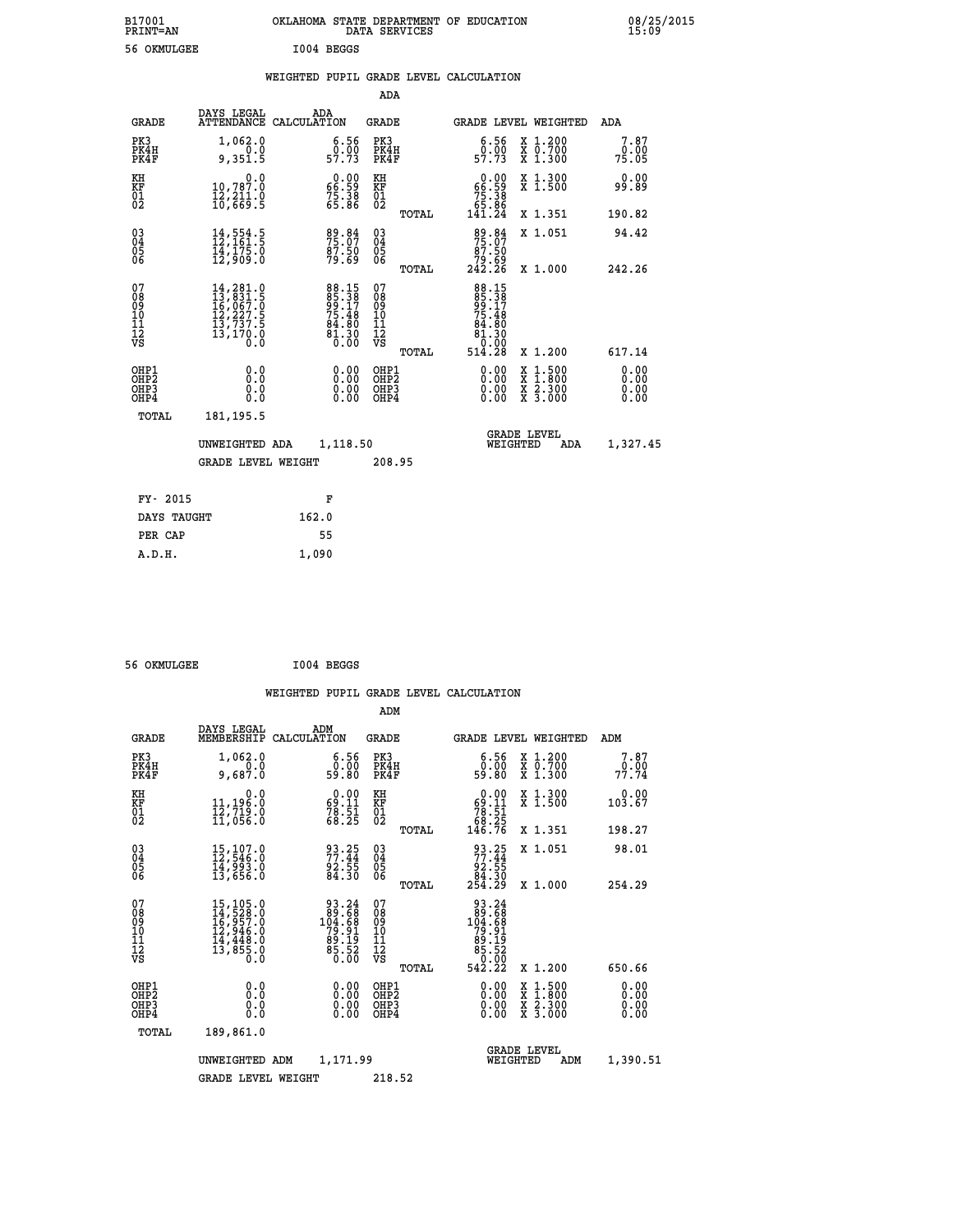| B17001          | OKLAHOMA STATE DEPARTMENT OF EDUCATION |
|-----------------|----------------------------------------|
| <b>PRINT=AN</b> | DATA SERVICES                          |
| 56 OKMULGEE     | <b>I005 PRESTON</b>                    |

 **B17001 OKLAHOMA STATE DEPARTMENT OF EDUCATION 08/25/2015**

|                                                                   |                                                                                                         |                                                                   | ADA                                       |       |                                                                                |                                          |                              |
|-------------------------------------------------------------------|---------------------------------------------------------------------------------------------------------|-------------------------------------------------------------------|-------------------------------------------|-------|--------------------------------------------------------------------------------|------------------------------------------|------------------------------|
| <b>GRADE</b>                                                      | DAYS LEGAL<br><b>ATTENDANCE</b>                                                                         | ADA<br>CALCULATION                                                | <b>GRADE</b>                              |       |                                                                                | <b>GRADE LEVEL WEIGHTED</b>              | ADA                          |
| PK3<br>PK4H<br>PK4F                                               | 0.0<br>0.0<br>5,677.0                                                                                   | $\begin{smallmatrix} 0.00\\ 0.00\\ 32.82 \end{smallmatrix}$       | PK3<br>PK4H<br>PK4F                       |       | 0.00<br>0:00<br>32.82                                                          | X 1.200<br>X 0.700<br>X 1.300            | 0.00<br>0.00<br>42.67        |
| KH<br><b>KF</b><br>01<br>02                                       | 0.0<br>7,358:5<br>7,644:5<br>6,869:5                                                                    | $0.00$<br>42.53<br>$\frac{4}{3}\cdot\frac{15}{71}$                | KH<br>KF<br>01<br>02                      |       | 42.90<br>$\frac{44}{39}$ : $\frac{19}{71}$<br>83.90                            | X 1.300<br>X 1.500                       | 0.00<br>63.80                |
|                                                                   |                                                                                                         |                                                                   |                                           | TOTAL |                                                                                | X 1.351                                  | 113.35                       |
| $^{03}_{04}$<br>Ŏ5<br>06                                          | 7,579.0<br>6,519.5<br>7,289.5<br>6,173.5                                                                | $37.81$<br>$37.68$<br>$42.14$<br>$35.68$                          | $\substack{03 \\ 04}$<br>Ŏ5<br>06         |       | $\begin{smallmatrix} 43.81\\ 37.68\\ 42.14\\ 35.68\\ 115.50 \end{smallmatrix}$ | X 1.051                                  | 46.04                        |
| 07                                                                |                                                                                                         |                                                                   | 07                                        | TOTAL |                                                                                | X 1.000                                  | 115.50                       |
| 08<br>09<br>11<br>11<br>12<br>VS                                  | $\begin{smallmatrix} 6,238.0\\ 4,607.0\\ 8,387.0\\ 6,901.0\\ 9,118.5\\ 5,548.5\\ 0.0 \end{smallmatrix}$ | 36.06<br>26.63<br>48.48<br>39.89<br>52.71<br>52.07<br>32.07       | 08<br>09<br>11<br>11<br>12<br>VS          |       | 36.06<br>26.63<br>48.48<br>39.89<br>52.71<br>52.07<br>32.07                    |                                          |                              |
|                                                                   |                                                                                                         |                                                                   |                                           | TOTAL | 235.84                                                                         | X 1.200                                  | 283.01                       |
| OHP1<br>OH <sub>P</sub> 2<br>OH <sub>P3</sub><br>OH <sub>P4</sub> | 0.0<br>0.0<br>0.0                                                                                       | $\begin{smallmatrix} 0.00 \ 0.00 \ 0.00 \ 0.00 \end{smallmatrix}$ | OHP1<br>OH <sub>P</sub> 2<br>OHP3<br>OHP4 |       | 0.00<br>0.00<br>0.00                                                           | X 1:500<br>X 1:800<br>X 2:300<br>X 3:000 | 0.00<br>0.00<br>0.00<br>0.00 |
| TOTAL                                                             | 95,911.0                                                                                                |                                                                   |                                           |       |                                                                                |                                          |                              |
|                                                                   | UNWEIGHTED ADA                                                                                          | 554.40                                                            |                                           |       |                                                                                | GRADE LEVEL<br>WEIGHTED<br>ADA           | 664.37                       |
|                                                                   | <b>GRADE LEVEL WEIGHT</b>                                                                               |                                                                   | 109.97                                    |       |                                                                                |                                          |                              |
| FY- 2015                                                          |                                                                                                         | F                                                                 |                                           |       |                                                                                |                                          |                              |
| DAYS TAUGHT                                                       |                                                                                                         | 173.0                                                             |                                           |       |                                                                                |                                          |                              |
| PER CAP                                                           |                                                                                                         | 55                                                                |                                           |       |                                                                                |                                          |                              |

 **56 OKMULGEE I005 PRESTON**

 **A.D.H. 500**

| <b>GRADE</b>                             | DAYS LEGAL<br>MEMBERSHIP                                                            | ADM<br>CALCULATION                                                                        | <b>GRADE</b>                                        |       | <b>GRADE LEVEL WEIGHTED</b>                                                                    |                                          | ADM                   |        |
|------------------------------------------|-------------------------------------------------------------------------------------|-------------------------------------------------------------------------------------------|-----------------------------------------------------|-------|------------------------------------------------------------------------------------------------|------------------------------------------|-----------------------|--------|
| PK3<br>PK4H<br>PK4F                      | 0.0<br>0.0<br>0.88e,5                                                               | 0.00<br>0.00<br>34.32                                                                     | PK3<br>PK4H<br>PK4F                                 |       | $\begin{smallmatrix} 0.00\\ 0.00\\ 34.32 \end{smallmatrix}$                                    | X 1.200<br>X 0.700<br>X 1.300            | 0.00<br>0.00<br>44.62 |        |
| KH<br>KF<br>01<br>02                     | 0.0<br>7,672:0<br>7,893:0<br>7,082:0                                                | $\begin{smallmatrix} 0.00\\ 44.35\\ 45.62\\ 40.94 \end{smallmatrix}$                      | KH<br>KF<br>01<br>02                                |       | $0.00\n44.35\n45.62\n40.94\n86.56$                                                             | X 1.300<br>X 1.500                       | 0.00<br>66.53         |        |
|                                          |                                                                                     |                                                                                           |                                                     | TOTAL |                                                                                                | X 1.351                                  | 116.94                |        |
| 03<br>04<br>05<br>06                     | 7,811.0<br>6,664.0<br>7,492.0<br>6,286.0                                            | $45.15$<br>$38.52$<br>$43.31$<br>$36.34$                                                  | $\begin{array}{c} 03 \\ 04 \\ 05 \\ 06 \end{array}$ |       | $\begin{array}{c} 45\cdot 15\\ 38\cdot 52\\ 43\cdot 31\\ 36\cdot 34\\ 118\cdot 17 \end{array}$ | X 1.051                                  | 47.45                 |        |
|                                          |                                                                                     |                                                                                           |                                                     | TOTAL |                                                                                                | X 1.000                                  | 118.17                |        |
| 07<br>08<br>09<br>11<br>11<br>12<br>VS   | $6,383.0$<br>$4,703.0$<br>$8,701.0$<br>$7,116.0$<br>$9,365.0$<br>$5,732.0$<br>$0.0$ | $\begin{array}{c} 36.90 \\ 27.18 \\ 50.29 \\ 41.13 \\ 54.13 \\ 33.13 \\ 0.00 \end{array}$ | 07<br>08<br>09<br>11<br>11<br>12<br>VS              | TOTAL | $36.90$<br>$27.18$<br>$50.29$<br>$41.13$<br>$54.13$<br>$33.13$<br>$0.00$<br>$242.76$           | X 1.200                                  | 291.31                |        |
| OHP1<br>OHP <sub>2</sub><br>OHP3<br>OHP4 | 0.0<br>0.0<br>0.0                                                                   |                                                                                           | OHP1<br>OHP <sub>2</sub><br>OHP3<br>OHP4            |       |                                                                                                | X 1:500<br>X 1:800<br>X 2:300<br>X 3:000 | 0.00<br>0.00<br>0.00  |        |
| TOTAL                                    | 98,838.0                                                                            |                                                                                           |                                                     |       |                                                                                                |                                          |                       |        |
|                                          | UNWEIGHTED ADM                                                                      | 571.31                                                                                    |                                                     |       | WEIGHTED                                                                                       | <b>GRADE LEVEL</b><br>ADM                |                       | 685.02 |
|                                          | <b>GRADE LEVEL WEIGHT</b>                                                           |                                                                                           | 113.71                                              |       |                                                                                                |                                          |                       |        |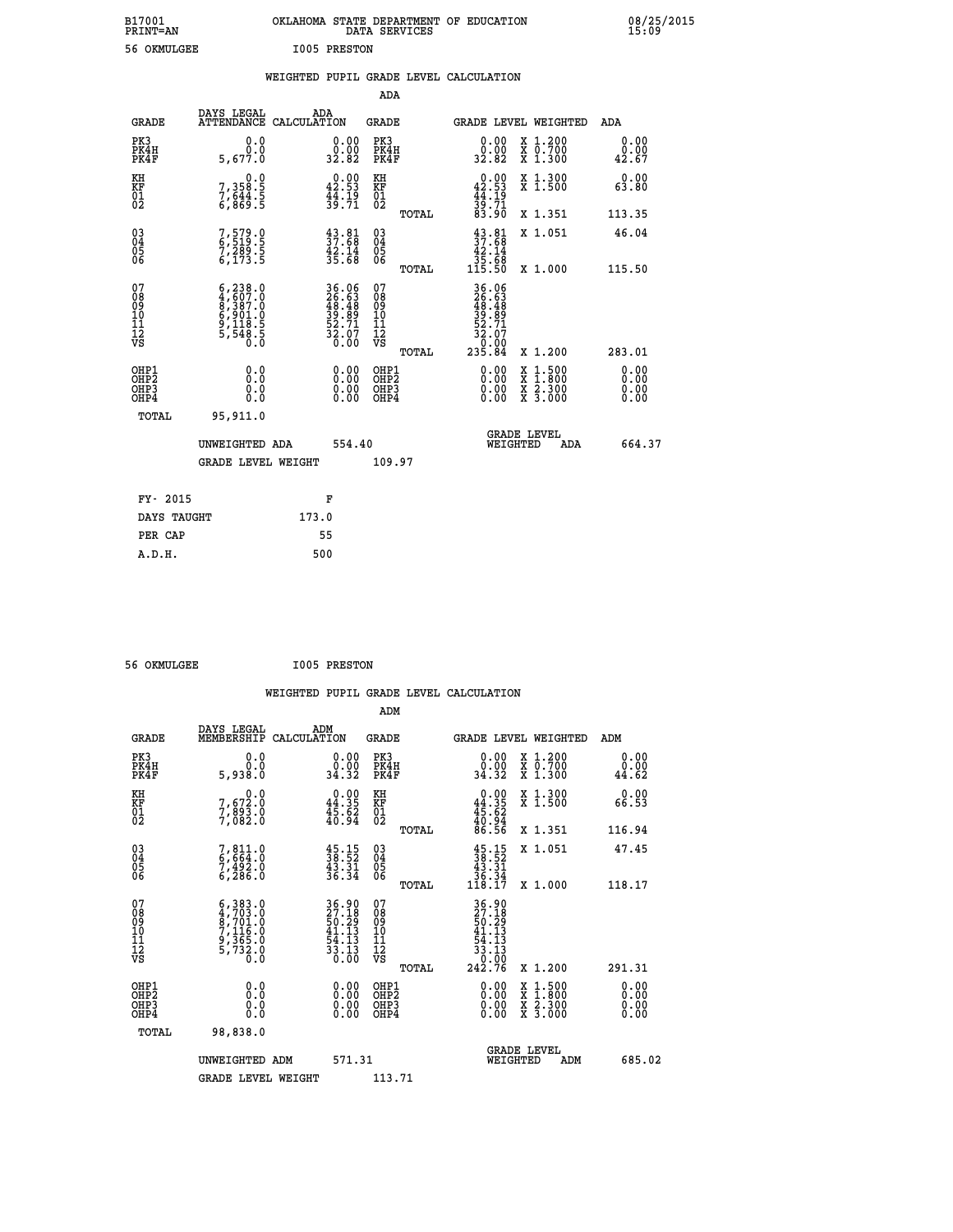| B17001<br><b>PRINT=AN</b> | OKLAHOMA STATE DEPARTMENT OF EDUCATION<br>DATA SERVICES | 08/25/2015<br>15:09 |
|---------------------------|---------------------------------------------------------|---------------------|
| 56 OKMULGEE               | <b>I006 SCHULTER</b>                                    |                     |

|                                                                    |                                                                                     |                                                                     | ADA                                                         |                                                                                                   |                              |
|--------------------------------------------------------------------|-------------------------------------------------------------------------------------|---------------------------------------------------------------------|-------------------------------------------------------------|---------------------------------------------------------------------------------------------------|------------------------------|
| <b>GRADE</b>                                                       | DAYS LEGAL<br><b>ATTENDANCE</b>                                                     | ADA<br>CALCULATION                                                  | <b>GRADE</b>                                                | GRADE LEVEL WEIGHTED                                                                              | <b>ADA</b>                   |
| PK3<br>PK4H<br>PK4F                                                | 0.0<br>ة:ة<br>964:0                                                                 | $\begin{smallmatrix} 0.00\ 0.00\ 5.57 \end{smallmatrix}$            | PK3<br>PK4H<br>PK4F                                         | $0.00$<br>$0.00$<br>$5.57$<br>X 1.200<br>X 0.700<br>X 1.300                                       | 0.00<br>$0.00$<br>7.24       |
| KH<br>KF<br>01<br>02                                               | 0.0<br>1,383.5<br>1,880.5<br>2,631.0                                                | $\begin{smallmatrix} 0.00\\ 8.00\\ 10.87\\ 15.21 \end{smallmatrix}$ | KH<br>KF<br>01<br>02                                        | $\begin{smallmatrix} 0.00\\ 8.00\\ 10.87\\ 15.21\\ 26.08 \end{smallmatrix}$<br>X 1.300<br>X 1.500 | 0.00<br>12.00                |
|                                                                    |                                                                                     |                                                                     | TOTAL                                                       | X 1.351                                                                                           | 35.23                        |
| $\begin{smallmatrix} 03 \\[-4pt] 04 \end{smallmatrix}$<br>Ŏ5<br>06 | 2,986.0<br>1,130.0<br>1,568.0<br>1,721.5                                            | $17.26\n6.53\n9.06\n9.95$                                           | $\begin{matrix} 03 \\ 04 \\ 05 \\ 06 \end{matrix}$<br>TOTAL | $\begin{array}{c} 17.26 \\ 6.53 \\ 9.06 \\ 9.95 \\ 25.54 \end{array}$<br>X 1.051<br>X 1.000       | 18.14<br>25.54               |
| 07<br>08<br>09<br>11<br>11<br>12<br>VS                             | $1,594.0$<br>$1,004.5$<br>$1,172.0$<br>$2,586.0$<br>$1,691.0$<br>$1,035.0$<br>$0.0$ | $9.21$<br>$5.91$<br>$6.77$<br>$14.95$<br>$9.77$<br>$5.98$<br>$0.00$ | 07<br>08<br>09<br>11<br>11<br>12<br>VS                      | $\begin{array}{r} 9.21 \\ 5.81 \\ 6.77 \\ 14.95 \\ 9.77 \\ 5.98 \\ 0.00 \\ 52.49 \end{array}$     |                              |
|                                                                    |                                                                                     |                                                                     | TOTAL                                                       | X 1.200                                                                                           | 62.99                        |
| OHP1<br>OHP <sub>2</sub><br>OHP3<br>OHP4                           | 0.0<br>0.0<br>0.0                                                                   | 0.00<br>$\begin{smallmatrix} 0.00 \ 0.00 \end{smallmatrix}$         | OHP1<br>OH <sub>P</sub> 2<br>OHP3<br>OHP4                   | 0.00<br>$1:500$<br>$1:800$<br>X<br>X<br>0.00<br>X 2.300<br>X 3.000<br>0.00                        | 0.00<br>0.00<br>0.00<br>0.00 |
| TOTAL                                                              | 23,347.0                                                                            |                                                                     |                                                             |                                                                                                   |                              |
|                                                                    | UNWEIGHTED ADA                                                                      | 134.94                                                              |                                                             | <b>GRADE LEVEL</b><br>WEIGHTED<br>ADA                                                             | 161.14                       |
|                                                                    | <b>GRADE LEVEL WEIGHT</b>                                                           |                                                                     | 26.20                                                       |                                                                                                   |                              |
| FY- 2015                                                           |                                                                                     | F                                                                   |                                                             |                                                                                                   |                              |
| DAYS TAUGHT                                                        |                                                                                     | 173.0                                                               |                                                             |                                                                                                   |                              |
| PER CAP                                                            |                                                                                     | 68                                                                  |                                                             |                                                                                                   |                              |

 **ADM**

 **56 OKMULGEE I006 SCHULTER**

| <b>GRADE</b>                 | DAYS LEGAL<br>MEMBERSHIP                                                            | ADM<br>CALCULATION                                                   | <b>GRADE</b>                                       |       |                                                                                                      | <b>GRADE LEVEL WEIGHTED</b>              | ADM                      |  |
|------------------------------|-------------------------------------------------------------------------------------|----------------------------------------------------------------------|----------------------------------------------------|-------|------------------------------------------------------------------------------------------------------|------------------------------------------|--------------------------|--|
| PK3<br>PK4H<br>PK4F          | 0.0<br>1,038.0                                                                      | $\begin{smallmatrix} 0.00 \ 0.00 \ 6.00 \end{smallmatrix}$           | PK3<br>PK4H<br>PK4F                                |       | $\begin{smallmatrix} 0.00 \ 0.00 \ 6.00 \end{smallmatrix}$                                           | X 1.200<br>X 0.700<br>X 1.300            | 0.00<br>$0.00$<br>7.80   |  |
| KH<br>KF<br>01<br>02         | $1,457.0$<br>$2,076.0$<br>$2,779.0$                                                 | $\begin{smallmatrix} 0.00\\ 8.42\\ 12.00\\ 16.06 \end{smallmatrix}$  | KH<br>KF<br>01<br>02                               |       | $\begin{smallmatrix} 0.00\\ 8.42\\ 12.00\\ 16.06\\ 28.06 \end{smallmatrix}$                          | X 1.300<br>X 1.500                       | 0.00<br>12.63            |  |
|                              |                                                                                     |                                                                      |                                                    | TOTAL |                                                                                                      | X 1.351                                  | 37.91                    |  |
| 03<br>04<br>05<br>06         | $3,167.0$<br>$1,184.0$<br>$1,657.0$<br>$1,839.0$                                    | $\begin{array}{r} 18.31 \\ 6.84 \\ 9.58 \\ 10.63 \end{array}$        | $\begin{matrix} 03 \\ 04 \\ 05 \\ 06 \end{matrix}$ |       | $\begin{array}{r} 18 \cdot 31 \\ 6 \cdot 84 \\ 9 \cdot 58 \\ 10 \cdot 63 \\ 27 \cdot 05 \end{array}$ | X 1.051                                  | 19.24                    |  |
|                              |                                                                                     |                                                                      |                                                    | TOTAL |                                                                                                      | X 1.000                                  | 27.05                    |  |
| 07<br>08901112<br>1112<br>VS | $1,668.0$<br>$1,063.0$<br>$1,291.0$<br>$2,706.0$<br>$1,822.0$<br>$1,128.0$<br>$0.0$ | $9.64$<br>$6.14$<br>$7.46$<br>$15.64$<br>$10.53$<br>$6.52$<br>$0.00$ | 07<br>08<br>09<br>001<br>11<br>11<br>12<br>VS      | TOTAL | $\begin{array}{r} 9.64 \\ 6.14 \\ 7.46 \\ 15.64 \\ 15.53 \\ 6.52 \\ 6.03 \\ 55.93 \end{array}$       | X 1.200                                  | 67.12                    |  |
| OHP1<br>OHP2<br>OHP3<br>OHP4 | 0.0<br>$\begin{smallmatrix} 0.0 & 0 \ 0.0 & 0 \end{smallmatrix}$                    |                                                                      | OHP1<br>OHP2<br>OHP3<br>OHP4                       |       |                                                                                                      | X 1:500<br>X 1:800<br>X 2:300<br>X 3:000 | $0.00$<br>$0.00$<br>0.00 |  |
| TOTAL                        | 24,875.0                                                                            |                                                                      |                                                    |       |                                                                                                      |                                          |                          |  |
|                              | UNWEIGHTED ADM                                                                      | 143.77                                                               |                                                    |       | WEIGHTED                                                                                             | <b>GRADE LEVEL</b><br>ADM                | 171.75                   |  |
|                              | <b>GRADE LEVEL WEIGHT</b>                                                           |                                                                      | 27.98                                              |       |                                                                                                      |                                          |                          |  |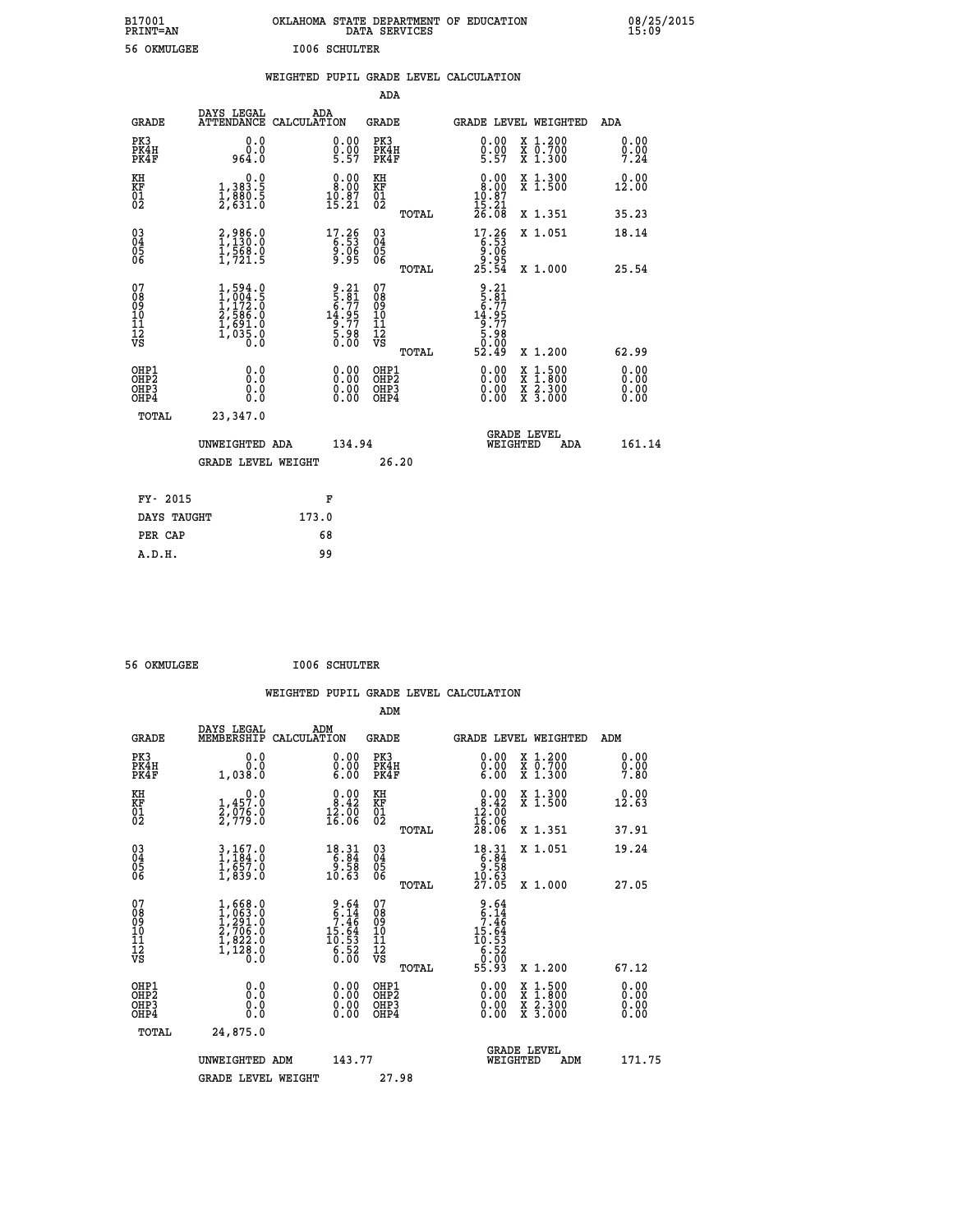| B17001          | OKLAHOMA STATE DEPARTMENT OF EDUCATION |
|-----------------|----------------------------------------|
| <b>PRINT=AN</b> | DATA SERVICES                          |
| 56 OKMULGEE     | T007 WILSON                            |

**CON**<br>15:09

| 56 OKMULGEE                                                        |                                                                                       |       | I007 WILSON                                                              |                                        |              |                                                                              |                                                                                                                                      |                       |
|--------------------------------------------------------------------|---------------------------------------------------------------------------------------|-------|--------------------------------------------------------------------------|----------------------------------------|--------------|------------------------------------------------------------------------------|--------------------------------------------------------------------------------------------------------------------------------------|-----------------------|
|                                                                    |                                                                                       |       |                                                                          |                                        |              | WEIGHTED PUPIL GRADE LEVEL CALCULATION                                       |                                                                                                                                      |                       |
|                                                                    |                                                                                       |       |                                                                          | ADA                                    |              |                                                                              |                                                                                                                                      |                       |
| <b>GRADE</b>                                                       | DAYS LEGAL<br>ATTENDANCE CALCULATION                                                  |       | ADA                                                                      | <b>GRADE</b>                           |              |                                                                              | GRADE LEVEL WEIGHTED                                                                                                                 | ADA                   |
| PK3<br>PK4H<br>PK4F                                                | 0.0<br>0.0<br>1,509.5                                                                 |       | 0.00<br>0.00<br>10.41                                                    | PK3<br>PK4H<br>PK4F                    |              | 0.00<br>10.41                                                                | X 1.200<br>X 0.700<br>X 1.300                                                                                                        | 0.00<br>0.00<br>13.53 |
| KH<br>KF<br>01<br>02                                               | 0.0<br>2,672.0<br>2,555.5<br>1,944.5                                                  |       | $\begin{smallmatrix} 0.00\\18.43\\17.62\\13.41 \end{smallmatrix}$        | KH<br><b>KF</b><br>01<br>02            |              | $\begin{array}{c} 0.00 \\ 18.43 \\ 17.62 \\ 13.41 \end{array}$               | X 1.300<br>X 1.500                                                                                                                   | 0.00<br>27.65         |
|                                                                    |                                                                                       |       |                                                                          |                                        | TOTAL        | 31.03                                                                        | X 1.351                                                                                                                              | 41.92                 |
| $\begin{smallmatrix} 03 \\[-4pt] 04 \end{smallmatrix}$<br>Ŏ5<br>06 | $\frac{1}{2}, \frac{9}{419}.5$<br>$\frac{1}{428}.0$<br>$\frac{1}{2}, \frac{4}{367}.5$ |       | $\begin{smallmatrix} 13.30\ 16.68\ 9.85\ 16.33 \end{smallmatrix}$        | $\substack{03 \\ 04}$<br>05<br>06      |              | 13.30<br>16.68<br>$\frac{18}{16}$ . 85<br>$\frac{16}{42}$ . 86               | X 1.051                                                                                                                              | 13.98                 |
|                                                                    |                                                                                       |       |                                                                          |                                        | TOTAL        |                                                                              | X 1.000                                                                                                                              | 42.86                 |
| 07<br>08<br>09<br>01<br>11<br>11<br>12<br>VS                       | 2,271.0<br>2,509.0<br>2,984.0<br>3,065.5<br>3,065.5<br>1,731.5<br>2,175.5             |       | $15.66$<br>$17.30$<br>$20.58$<br>$21.14$<br>$11.94$<br>$15.00$<br>$0.00$ | 07<br>08<br>09<br>11<br>11<br>12<br>VS | <b>TOTAL</b> | $15.66$<br>$17.30$<br>$20.58$<br>$21.14$<br>11.94<br>15:00<br>0:00<br>101.62 | X 1.200                                                                                                                              | 121.94                |
| OHP1<br>OHP <sub>2</sub><br>OH <sub>P3</sub><br>OH <sub>P4</sub>   | 0.0<br>0.0<br>0.0                                                                     |       | 0.00<br>0.00<br>0.00                                                     | OHP1<br>OHP2<br>OHP3<br>OHP4           |              | 0.00<br>0.00<br>0.00                                                         | $\begin{smallmatrix} \mathtt{X} & 1 & 500 \\ \mathtt{X} & 1 & 800 \\ \mathtt{X} & 2 & 300 \\ \mathtt{X} & 3 & 000 \end{smallmatrix}$ | 0.00<br>0.00<br>0.00  |
| TOTAL                                                              | 31,561.0                                                                              |       |                                                                          |                                        |              |                                                                              |                                                                                                                                      |                       |
|                                                                    | UNWEIGHTED ADA                                                                        |       | 217.65                                                                   |                                        |              | WEIGHTED                                                                     | <b>GRADE LEVEL</b><br>ADA                                                                                                            | 261.88                |
|                                                                    | <b>GRADE LEVEL WEIGHT</b>                                                             |       |                                                                          | 44.23                                  |              |                                                                              |                                                                                                                                      |                       |
| FY- 2015                                                           |                                                                                       |       | F                                                                        |                                        |              |                                                                              |                                                                                                                                      |                       |
| DAYS TAUGHT                                                        |                                                                                       | 145.0 |                                                                          |                                        |              |                                                                              |                                                                                                                                      |                       |
| PER CAP                                                            |                                                                                       |       | 57                                                                       |                                        |              |                                                                              |                                                                                                                                      |                       |
| A.D.H.                                                             |                                                                                       |       | 216                                                                      |                                        |              |                                                                              |                                                                                                                                      |                       |

 **56 OKMULGEE I007 WILSON**

|                                                    |                                                                       |                                                                                        |                                                       | WEIGHTED PUPIL GRADE LEVEL CALCULATION                                                                                                         |                                          |                          |
|----------------------------------------------------|-----------------------------------------------------------------------|----------------------------------------------------------------------------------------|-------------------------------------------------------|------------------------------------------------------------------------------------------------------------------------------------------------|------------------------------------------|--------------------------|
|                                                    |                                                                       |                                                                                        | ADM                                                   |                                                                                                                                                |                                          |                          |
| <b>GRADE</b>                                       | DAYS LEGAL<br>MEMBERSHIP                                              | ADM<br>CALCULATION                                                                     | <b>GRADE</b>                                          | GRADE LEVEL WEIGHTED                                                                                                                           |                                          | ADM                      |
| PK3<br>PK4H<br>PK4F                                | 0.0<br>0.0<br>1,554.0                                                 | 0.00<br>$0.00$<br>$10.72$                                                              | PK3<br>PK4H<br>PK4F                                   | 0.00<br>ŏ:ŏŏ<br>10:72                                                                                                                          | X 1.200<br>X 0.700<br>X 1.300            | 0.00<br>0.00<br>13.94    |
| KH<br>KF<br>01<br>02                               | 0.0<br>2,780:0<br>2,664:0<br>2,053:0                                  | $\begin{array}{c} 0.00 \\ 19.17 \\ 18.37 \\ 14.16 \end{array}$                         | KH<br>KF<br>01<br>02                                  | $\begin{array}{c} 0.00 \\ 19.17 \\ 18.37 \\ 14.16 \\ 32.53 \end{array}$                                                                        | X 1.300<br>X 1.500                       | 0.00<br>28.76            |
|                                                    |                                                                       |                                                                                        | TOTAL                                                 |                                                                                                                                                | X 1.351                                  | 43.95                    |
| $\begin{matrix} 03 \\ 04 \\ 05 \\ 06 \end{matrix}$ | 2,045.0<br>2,554.0<br>1,529.0<br>2,508.0                              | $\begin{array}{c} 14\cdot 10\\ 17\cdot 61\\ 10\cdot 54\\ 17\cdot 30 \end{array}$       | $\substack{03 \\ 04}$<br>Ŏ5<br>06                     | $14.10$<br>$17.61$<br>$10.54$<br>$17.30$                                                                                                       | X 1.051                                  | 14.82                    |
|                                                    |                                                                       |                                                                                        | TOTAL                                                 | 45.45                                                                                                                                          | X 1.000                                  | 45.45                    |
| 07<br>08<br>09<br>101<br>11<br>12<br>VS            | 2,416.0<br>3,638.0<br>3,155.0<br>3,235.0<br>1,876.0<br>2,315.0<br>0.0 | $\begin{smallmatrix} 16.66\\18.19\\21.76\\22.31\\12.94\\15.97\\0.00 \end{smallmatrix}$ | 07<br>08<br>09<br>01<br>11<br>11<br>12<br>VS<br>TOTAL | 16.66<br>$\begin{smallmatrix} 1 & 0 & 0 & 0 \ 2 & 0 & 0 & 0 \ 2 & 0 & 0 & 0 \ 2 & 0 & 0 & 0 \ 1 & 0 & 0 & 0 \ 1 & 0 & 0 & 0 \end{smallmatrix}$ | X 1.200                                  | 129.40                   |
| OHP1<br>OHP2<br>OH <sub>P3</sub><br>OHP4           | 0.0<br>0.000                                                          | $\begin{smallmatrix} 0.00 \ 0.00 \ 0.00 \ 0.00 \end{smallmatrix}$                      | OHP1<br>OHP2<br>OHP3<br>OHP4                          | 0.00<br>0.00<br>0.00                                                                                                                           | X 1:500<br>X 1:800<br>X 2:300<br>X 3:000 | $0.00$<br>$0.00$<br>0.00 |
| TOTAL                                              | 33,322.0                                                              |                                                                                        |                                                       |                                                                                                                                                |                                          |                          |
|                                                    | UNWEIGHTED ADM<br><b>GRADE LEVEL WEIGHT</b>                           | 229.80                                                                                 | 46.52                                                 |                                                                                                                                                | GRADE LEVEL<br>WEIGHTED<br>ADM           | 276.32                   |
|                                                    |                                                                       |                                                                                        |                                                       |                                                                                                                                                |                                          |                          |
|                                                    |                                                                       |                                                                                        |                                                       |                                                                                                                                                |                                          |                          |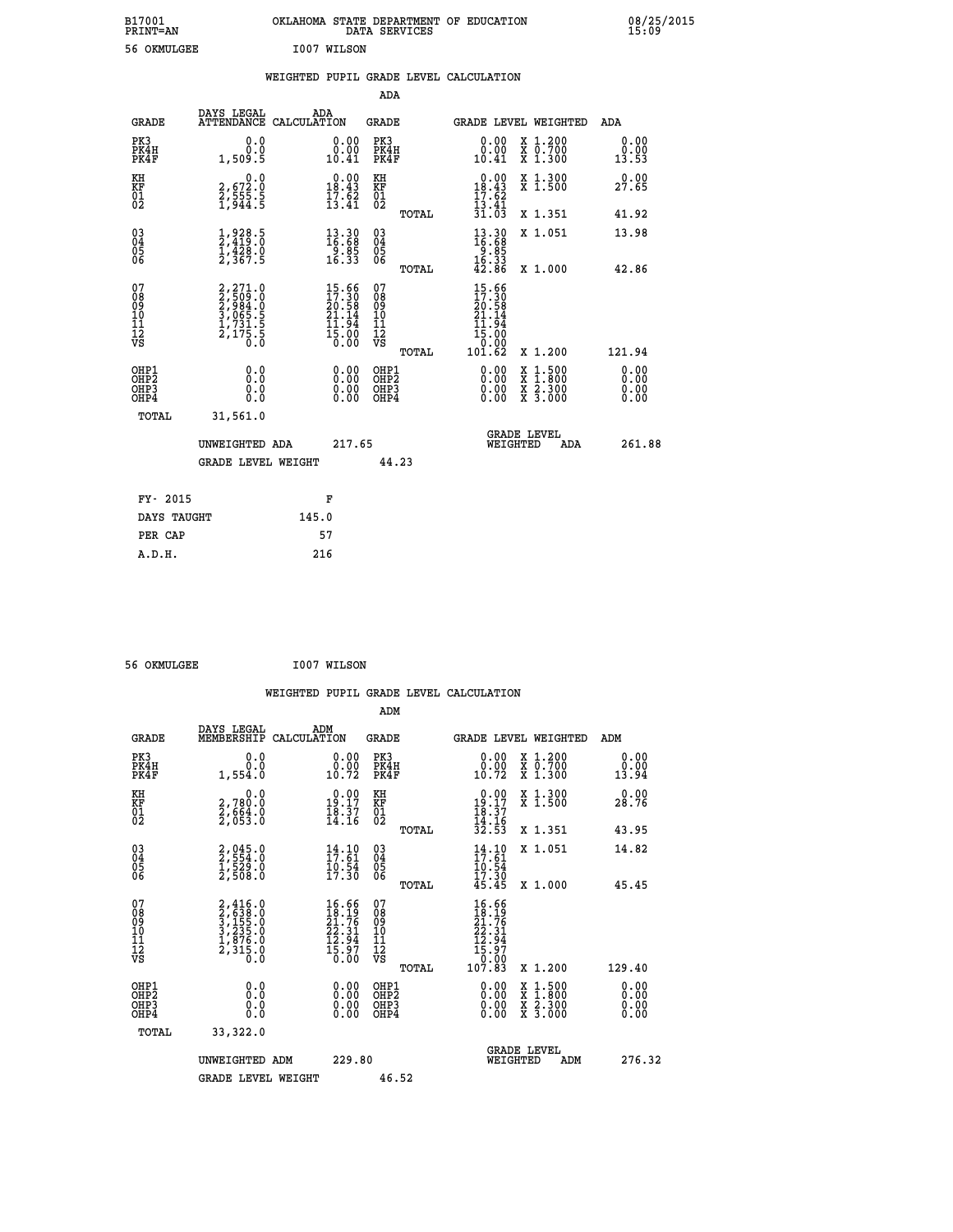| B17001<br><b>PRINT=AN</b> | OKLAHOMA STATE DEPARTMENT OF EDUCATION<br>DATA SERVICES | 08/25/2015<br>15:09 |
|---------------------------|---------------------------------------------------------|---------------------|
| 56 OKMULGEE               | I008 DEWAR                                              |                     |

|  |  | WEIGHTED PUPIL GRADE LEVEL CALCULATION |
|--|--|----------------------------------------|
|  |  |                                        |

|                                                                   |                                                                           |                                                                                                                              | ADA                                       |                                                                                                                          |                              |
|-------------------------------------------------------------------|---------------------------------------------------------------------------|------------------------------------------------------------------------------------------------------------------------------|-------------------------------------------|--------------------------------------------------------------------------------------------------------------------------|------------------------------|
|                                                                   | DAYS LEGAL<br><b>GRADE</b>                                                | ADA<br>ATTENDANCE CALCULATION                                                                                                | <b>GRADE</b>                              | GRADE LEVEL WEIGHTED                                                                                                     | ADA                          |
| PK3<br>PK4H<br>PK4F                                               | 537.0<br>0.0<br>3,576.0                                                   | $\begin{smallmatrix} 3.20\ 0.00\ 21.29 \end{smallmatrix}$                                                                    | PK3<br>PK4H<br>PK4F                       | $\begin{smallmatrix} 3.20\ 0.00\ 21.29 \end{smallmatrix}$<br>X 1.200<br>X 0.700<br>X 1.300                               | 3.84<br>0.00<br>27.68        |
| KH<br><b>KF</b><br>01<br>02                                       | 0.0<br>5,054:0<br>4,178.5<br>5,067:0                                      | $\begin{smallmatrix} 0.00\\ 30.08\\ 24.87\\ 30.16 \end{smallmatrix}$                                                         | KH<br>KF<br>01<br>02                      | $\begin{smallmatrix} 0.00\\ 30.08\\ 24.87\\ 30.16\\ 55.03 \end{smallmatrix}$<br>X 1.300<br>X 1.500                       | 0.00<br>45.12                |
|                                                                   |                                                                           |                                                                                                                              | TOTAL                                     | X 1.351                                                                                                                  | 74.35                        |
| $^{03}_{04}$<br>Ŏ5<br>06                                          | 5,622.5<br>3,756.5<br>3,940.5<br>4,107.5                                  | $\begin{smallmatrix} 33.47\ 22.36\ 23.46\ 24.45 \end{smallmatrix}$                                                           | $\substack{03 \\ 04}$<br>Ŏ5<br>06         | $\begin{array}{r} 33 \cdot 47 \\ 22 \cdot 36 \\ 23 \cdot 46 \\ 24 \cdot 45 \\ 70 \cdot 27 \end{array}$<br>X 1.051        | 35.18                        |
|                                                                   |                                                                           |                                                                                                                              | TOTAL                                     | X 1.000                                                                                                                  | 70.27                        |
| 07<br>08901112<br>1112<br>VS                                      | 5,240.5<br>5,597.5<br>4,091.0<br>5,454.5<br>5,453.0<br>6,083.0<br>2,938.0 | $\begin{array}{l} 31\cdot 19 \\ 33\cdot 32 \\ 24\cdot 35 \\ 32\cdot 47 \\ 36\cdot 21 \\ 17\cdot 49 \\ 0\cdot 00 \end{array}$ | 07<br>08<br>09<br>11<br>11<br>12<br>VS    |                                                                                                                          |                              |
|                                                                   |                                                                           |                                                                                                                              | TOTAL                                     | 10:00<br>175.03<br>X 1.200                                                                                               | 210.04                       |
| OHP1<br>OH <sub>P</sub> 2<br>OH <sub>P3</sub><br>OH <sub>P4</sub> | 0.0<br>0.0<br>0.0                                                         | $\begin{smallmatrix} 0.00 \ 0.00 \ 0.00 \ 0.00 \end{smallmatrix}$                                                            | OHP1<br>OH <sub>P</sub> 2<br>OHP3<br>OHP4 | 0.00<br>$\begin{smallmatrix} x & 1 & 500 \\ x & 1 & 800 \\ x & 2 & 300 \\ x & 3 & 000 \end{smallmatrix}$<br>0.00<br>0.00 | 0.00<br>0.00<br>0.00<br>0.00 |
|                                                                   | TOTAL<br>65,244.0                                                         |                                                                                                                              |                                           |                                                                                                                          |                              |
|                                                                   | UNWEIGHTED ADA                                                            | 388.37                                                                                                                       |                                           | GRADE LEVEL<br>WEIGHTED<br>ADA                                                                                           | 466.48                       |
|                                                                   | <b>GRADE LEVEL WEIGHT</b>                                                 |                                                                                                                              | 78.11                                     |                                                                                                                          |                              |
|                                                                   | FY- 2015                                                                  | F                                                                                                                            |                                           |                                                                                                                          |                              |
|                                                                   | DAYS TAUGHT                                                               | 168.0                                                                                                                        |                                           |                                                                                                                          |                              |
|                                                                   | PER CAP                                                                   | 51                                                                                                                           |                                           |                                                                                                                          |                              |

 **56 OKMULGEE I008 DEWAR**

| <b>GRADE</b>                                         | DAYS LEGAL<br>MEMBERSHIP                                                  | ADM<br>CALCULATION                                                        | <b>GRADE</b>                                        | <b>GRADE LEVEL WEIGHTED</b>                                      |                                |                                          | ADM                          |
|------------------------------------------------------|---------------------------------------------------------------------------|---------------------------------------------------------------------------|-----------------------------------------------------|------------------------------------------------------------------|--------------------------------|------------------------------------------|------------------------------|
| PK3<br>PK4H<br>PK4F                                  | 537.0<br>3,896.0                                                          | 3.20<br>0.00<br>23.19                                                     | PK3<br>PK4H<br>PK4F                                 | 3.20<br>23.19                                                    |                                | X 1.200<br>X 0.700<br>X 1.300            | 3.84<br>$\frac{0.00}{30.15}$ |
| KH<br>KF<br>01<br>02                                 | 0.0<br>5,285.0<br>4,374.0<br>5,304.0                                      | $0.00$<br>$31.46$<br>$26.04$<br>$31.57$                                   | KH<br>KF<br>01<br>02                                | $0.00$<br>$31.46$<br>$26.04$<br>$31.57$<br>$57.61$               |                                | X 1.300<br>X 1.500                       | 0.00<br>47.19                |
|                                                      |                                                                           |                                                                           | TOTAL                                               |                                                                  |                                | X 1.351                                  | 77.83                        |
| $\begin{matrix} 03 \\ 04 \\ 05 \\ 06 \end{matrix}$   | $\frac{5}{3}, \frac{762}{944}.0$<br>$\frac{4}{4}, \frac{211}{321}.0$      | 34.30<br>23.48<br>25.07<br>25.72                                          | $\begin{array}{c} 03 \\ 04 \\ 05 \\ 06 \end{array}$ | $34.30$<br>$23.48$<br>$25.07$<br>$25.72$<br>$74.27$              |                                | X 1.051                                  | 36.05                        |
|                                                      |                                                                           |                                                                           | TOTAL                                               |                                                                  |                                | X 1.000                                  | 74.27                        |
| 07<br>08<br>09<br>11<br>11<br>12<br>VS               | 5,555.0<br>5,854.0<br>4,365.0<br>5,876.0<br>5,418.0<br>6,418.0<br>3,135.0 | $33.07$<br>$24.85$<br>$26.01$<br>$34.98$<br>$38.20$<br>$38.20$<br>$18.66$ | 07<br>08<br>09<br>11<br>11<br>12<br>VS<br>TOTAL     | $33.07$<br>$24.851$<br>$26.01$<br>$38.20$<br>$38.20$<br>$185.77$ |                                | X 1.200                                  | 222.92                       |
| OHP1<br>OHP <sub>2</sub><br>OH <sub>P3</sub><br>OHP4 | 0.0<br>0.000                                                              |                                                                           | OHP1<br>OHP <sub>2</sub><br>OHP3<br>OHP4            |                                                                  |                                | X 1:500<br>X 1:800<br>X 2:300<br>X 3:000 | 0.00<br>0.00<br>0.00         |
| TOTAL                                                | 68,841.0                                                                  |                                                                           |                                                     |                                                                  |                                |                                          |                              |
|                                                      | UNWEIGHTED ADM                                                            | 409.80                                                                    |                                                     |                                                                  | <b>GRADE LEVEL</b><br>WEIGHTED | ADM                                      | 492.25                       |
|                                                      | <b>GRADE LEVEL WEIGHT</b>                                                 |                                                                           | 82.45                                               |                                                                  |                                |                                          |                              |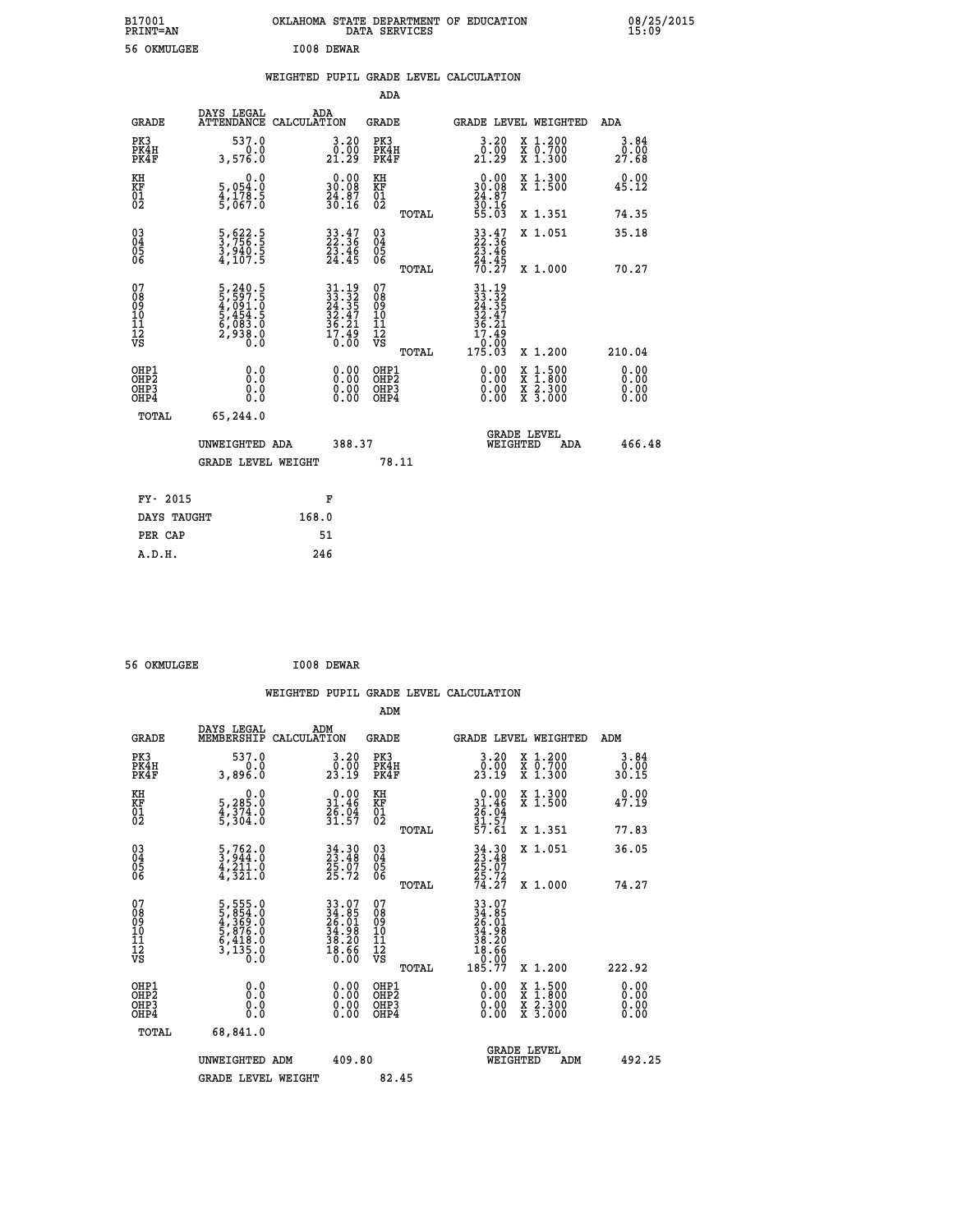|  |  | WEIGHTED PUPIL GRADE LEVEL CALCULATION |  |
|--|--|----------------------------------------|--|
|  |  |                                        |  |

|                                                                    |                                                                                                     |             |                                                                                | ADA                                      |       |                                                                             |                                |                                                                                                  |                              |
|--------------------------------------------------------------------|-----------------------------------------------------------------------------------------------------|-------------|--------------------------------------------------------------------------------|------------------------------------------|-------|-----------------------------------------------------------------------------|--------------------------------|--------------------------------------------------------------------------------------------------|------------------------------|
| <b>GRADE</b>                                                       | DAYS LEGAL<br><b>ATTENDANCE</b>                                                                     | CALCULATION | ADA                                                                            | GRADE                                    |       |                                                                             |                                | GRADE LEVEL WEIGHTED                                                                             | ADA                          |
| PK3<br>PK4H<br>PK4F                                                | 4,526.5<br>0.0<br>63,941.5                                                                          |             | 26.79<br>$\frac{0.00}{380.42}$                                                 | PK3<br>PK4H<br>PK4F                      |       | 26.79<br>380.42                                                             | 0.00                           | X 1.200<br>X 0.700<br>X 1.300                                                                    | 32.15<br>0.00<br>494.55      |
| KH<br>KF<br>$\overline{01}$                                        | 0.0<br>84,480.0<br>85,504.0<br>82,230.0                                                             |             | 0.00<br>502.66<br>$\frac{514}{489}$ : 53                                       | KH<br>KF<br>$\overline{01}$              |       | 502.66<br>514:53<br>489.00<br>1,003.53                                      | 0.00                           | X 1.300<br>X 1.500                                                                               | 0.00<br>754.02               |
|                                                                    |                                                                                                     |             |                                                                                |                                          | TOTAL |                                                                             |                                | X 1.351                                                                                          | 1,355.76                     |
| $\begin{smallmatrix} 03 \\[-4pt] 04 \end{smallmatrix}$<br>Ŏ5<br>06 | 85,455.0<br>74,478.5<br>78,657.0<br>78,599.0                                                        |             | $\frac{508.99}{445.44}$<br>$\frac{469.22}{470.18}$                             | $\substack{03 \\ 04}$<br>05<br>06        |       | 508.99<br>445.44<br>469.22<br>470.18                                        |                                | X 1.051                                                                                          | 1,919.79                     |
|                                                                    |                                                                                                     |             |                                                                                |                                          | TOTAL | 1,384.84                                                                    |                                | X 1.000                                                                                          | 1,384.84                     |
| 07<br>08<br>09<br>10<br>11<br>12<br>VS                             | $\begin{smallmatrix}78,252.5\\75,835.0\\78,067.0\\71,124.0\\67,369.0\\61,335.0\\0\end{smallmatrix}$ |             | $467.73$<br>$453.96$<br>$468.00$<br>$427.05$<br>$403.50$<br>$369.83$<br>$0.00$ | 07<br>08<br>09<br>11<br>11<br>12<br>VS   | TOTAL | 467.73<br>453.96<br>468.00<br>427.05<br>$\frac{403.50}{369.83}$<br>2,590.07 |                                | X 1.200                                                                                          | 3,108.09                     |
| OHP1<br>OHP <sub>2</sub><br>OH <sub>P3</sub><br>OHP4               | 0.0<br>0.0<br>0.0                                                                                   |             | 0.00<br>0.00<br>0.00                                                           | OHP1<br>OHP <sub>2</sub><br>OHP3<br>OHP4 |       |                                                                             | 0.00<br>0.00                   | $\begin{smallmatrix} x & 1 & 500 \\ x & 1 & 800 \\ x & 2 & 300 \\ x & 3 & 000 \end{smallmatrix}$ | 0.00<br>0.00<br>0.00<br>0.00 |
| TOTAL                                                              | 1,070,854.0                                                                                         |             |                                                                                |                                          |       |                                                                             |                                |                                                                                                  |                              |
|                                                                    | UNWEIGHTED ADA                                                                                      |             | 6,397.30                                                                       |                                          |       |                                                                             | <b>GRADE LEVEL</b><br>WEIGHTED | ADA                                                                                              | 7,664.36                     |
|                                                                    | <b>GRADE LEVEL WEIGHT</b>                                                                           |             |                                                                                | 1,267.06                                 |       |                                                                             |                                |                                                                                                  |                              |
| FY- 2015                                                           |                                                                                                     |             | F                                                                              |                                          |       |                                                                             |                                |                                                                                                  |                              |
| DAYS TAUGHT                                                        |                                                                                                     | 1,495.0     |                                                                                |                                          |       |                                                                             |                                |                                                                                                  |                              |
|                                                                    |                                                                                                     |             |                                                                                |                                          |       |                                                                             |                                |                                                                                                  |                              |

| <u>DILLU LIIUUILL</u> | - <i>- - - -</i> - - |
|-----------------------|----------------------|
| PER CAP               | 488                  |
| A.D.H.                | 5,341                |
|                       |                      |

 **ADM**

OKMULGEE COUNTY TOTALS

|  |  | WEIGHTED PUPIL GRADE LEVEL CALCULATION |
|--|--|----------------------------------------|

| <b>GRADE</b>                                                       | DAYS LEGAL<br>MEMBERSHIP                                                              | ADM<br>CALCULATION                                                                                  | <b>GRADE</b>                                                              |                                                                                                             | GRADE LEVEL WEIGHTED                                                                                                | ADM                          |
|--------------------------------------------------------------------|---------------------------------------------------------------------------------------|-----------------------------------------------------------------------------------------------------|---------------------------------------------------------------------------|-------------------------------------------------------------------------------------------------------------|---------------------------------------------------------------------------------------------------------------------|------------------------------|
| PK3<br>PK4H<br>PK4F                                                | 4,540.0<br>0.0<br>68,466.0                                                            | 26.87<br>0.00<br>407.24                                                                             | PK3<br>PK4H<br>PK4F                                                       | 26.87<br>0.00<br>407.24                                                                                     | X 1.200<br>X 0.700<br>X 1.300                                                                                       | 32.15<br>0.00<br>529.42      |
| KH<br><b>KF</b><br>01<br>02                                        | 0.0<br>89,733.0<br>91,412.0<br>86,763.0                                               | $\begin{smallmatrix} &0.00\ 533.78\ 543.66\ 515.92\ \end{smallmatrix}$                              | KH<br>KF<br>01<br>02                                                      | 0.00<br>$\begin{smallmatrix}5 & 33 & 78 \\ 543 & 66 \\ 543 & 66 \\ 515 & 92 \\ 1,059 & 58\end{smallmatrix}$ | X 1.300<br>X 1.500                                                                                                  | 0.00<br>800.70               |
|                                                                    |                                                                                       |                                                                                                     | TOTAL                                                                     |                                                                                                             | X 1.351                                                                                                             | 1,431.48                     |
| $\begin{smallmatrix} 03 \\[-4pt] 04 \end{smallmatrix}$<br>Ŏ5<br>06 | 89,774.0<br>77,878.0<br>82,923.0                                                      | 534.72<br>465.81<br>494.71<br>495.95                                                                | $\begin{smallmatrix} 03 \\[-4pt] 04 \end{smallmatrix}$<br>$\frac{05}{06}$ | 534.72<br>465.81<br>494.71                                                                                  | X 1.051                                                                                                             | 561.99                       |
|                                                                    | 82,898.0                                                                              |                                                                                                     | TOTAL                                                                     | 495.95<br>1,456.47                                                                                          | X 1.000                                                                                                             | 1,456.47                     |
| 07<br>08<br>09<br>101<br>11<br>12<br>VS                            | 82,674.0<br>79,965.0<br>82,578.0<br>75,684.0<br>70,859.0<br>64,487.0<br>$0.\check{0}$ | $\begin{smallmatrix} 494.29\\478.70\\495.11\\495.15\\454.35\\424.35\\388.79\\0.00\end{smallmatrix}$ | 07<br>08<br>09<br>11<br>11<br>12<br>VS<br>TOTAL                           | 494.29<br>478.70<br>495.11<br>454.35<br>424.35<br>388.79<br>0.00<br>2,735.59                                | X 1.200                                                                                                             | 3,282.71                     |
| OHP1<br>OHP <sub>2</sub><br>OHP3<br>OHP4                           | 0.0<br>0.0<br>0.0                                                                     | $0.00$<br>$0.00$<br>0.00                                                                            | OHP1<br>OH <sub>P</sub> 2<br>OHP3<br>OHP4                                 | $0.00$<br>$0.00$<br>0.00                                                                                    | $\begin{array}{l} \mathtt{X} & 1.500 \\ \mathtt{X} & 1.800 \\ \mathtt{X} & 2.300 \\ \mathtt{X} & 3.000 \end{array}$ | 0.00<br>0.00<br>0.00<br>0.00 |
| TOTAL                                                              | 1,130,625.0                                                                           |                                                                                                     |                                                                           |                                                                                                             |                                                                                                                     |                              |
|                                                                    | UNWEIGHTED                                                                            | 6,754.25<br>ADM                                                                                     |                                                                           | WEIGHTED                                                                                                    | <b>GRADE LEVEL</b><br>ADM                                                                                           | 8,095.02                     |
|                                                                    | <b>GRADE LEVEL WEIGHT</b>                                                             |                                                                                                     | 1,340.77                                                                  |                                                                                                             |                                                                                                                     |                              |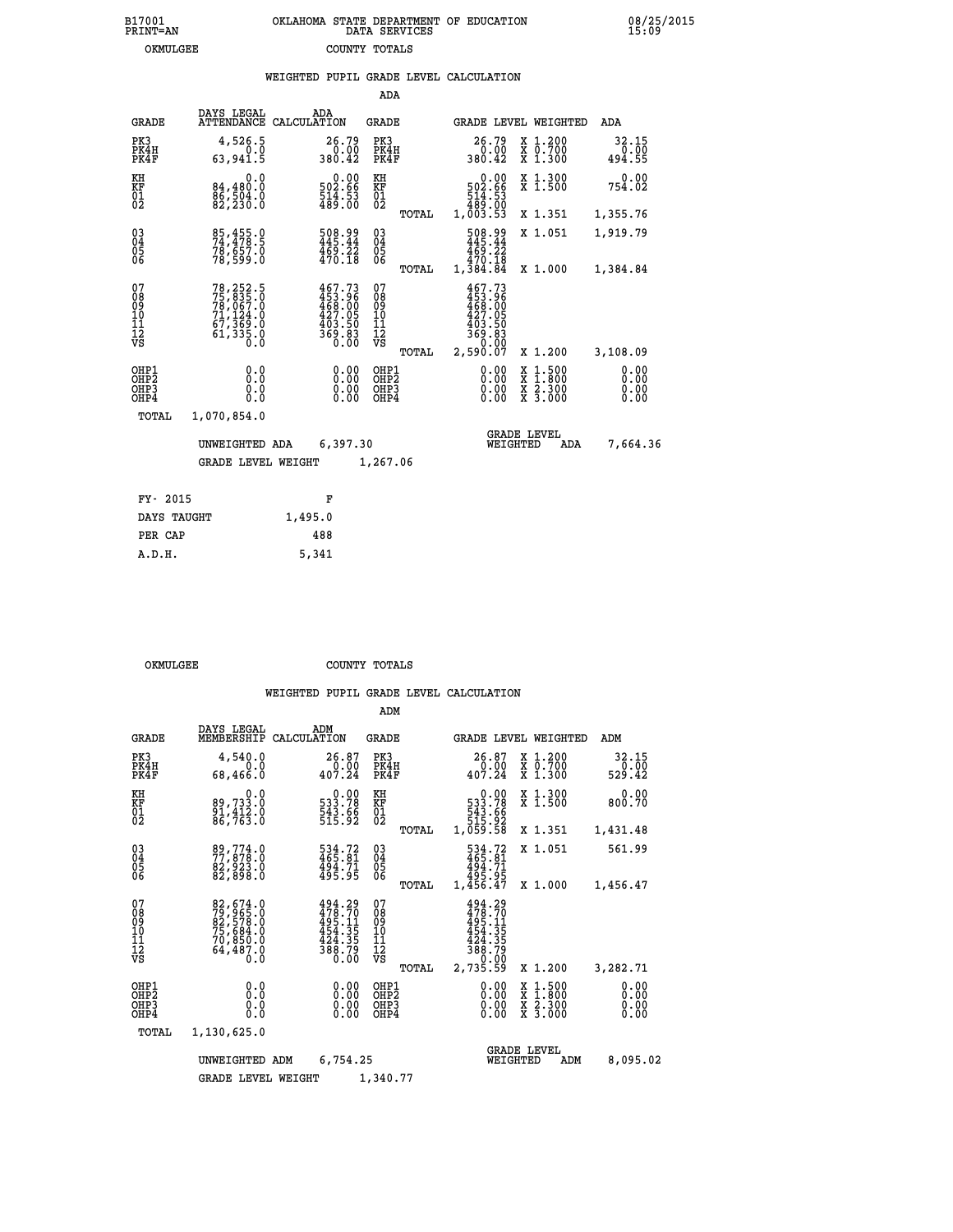| OKLAHOMA STATE DEPARTMENT OF EDUCATION<br>DATA SERVICES |  |
|---------------------------------------------------------|--|
| C003 OSAGE HILLS                                        |  |

 **B17001 OKLAHOMA STATE DEPARTMENT OF EDUCATION 08/25/2015**

|                                              |                                                                                                    |       |                                                                                            |                                                     |       | WEIGHTED PUPIL GRADE LEVEL CALCULATION                                                                                                                                                                                                                                         |                                                                                                                                           |     |                                   |
|----------------------------------------------|----------------------------------------------------------------------------------------------------|-------|--------------------------------------------------------------------------------------------|-----------------------------------------------------|-------|--------------------------------------------------------------------------------------------------------------------------------------------------------------------------------------------------------------------------------------------------------------------------------|-------------------------------------------------------------------------------------------------------------------------------------------|-----|-----------------------------------|
|                                              |                                                                                                    |       |                                                                                            | <b>ADA</b>                                          |       |                                                                                                                                                                                                                                                                                |                                                                                                                                           |     |                                   |
| <b>GRADE</b>                                 | DAYS LEGAL<br>ATTENDANCE CALCULATION                                                               | ADA   |                                                                                            | GRADE                                               |       | GRADE LEVEL WEIGHTED                                                                                                                                                                                                                                                           |                                                                                                                                           |     | ADA                               |
| PK3<br>PK4H<br>PK4F                          | 0.0<br>0.0<br>2,932.0                                                                              |       | $\begin{smallmatrix} 0.00\\ 0.00\\ 16.85 \end{smallmatrix}$                                | PK3<br>PK4H<br>PK4F                                 |       | $0.00$<br>$0.00$<br>16.85                                                                                                                                                                                                                                                      | X 1.200<br>X 0.700<br>X 1.300                                                                                                             |     | 0.00<br>0.00<br>21.91             |
| KH<br>KF<br>01<br>02                         | 0.0<br>$\frac{4}{3}, \frac{394}{659}$ . 5<br>3,659. 5                                              |       | 29:29<br>$\frac{51}{17}$ : $\frac{53}{27}$                                                 | KH<br>KF<br>01<br>02                                |       | $\begin{smallmatrix} 0.00\\ 25.25\\ 21.03\\ 17.27\\ 38.30 \end{smallmatrix}$                                                                                                                                                                                                   | X 1.300<br>X 1.500                                                                                                                        |     | 0.00<br>37.88                     |
|                                              |                                                                                                    |       |                                                                                            |                                                     | TOTAL |                                                                                                                                                                                                                                                                                | X 1.351                                                                                                                                   |     | 51.74                             |
| 03<br>04<br>05<br>06                         | 2,777.5<br>2,538.0<br>3,572.5<br>2,496.5                                                           |       | $\begin{smallmatrix} 15.96 \\[-4pt] 14.59 \\[-4pt] 20.53 \\[-4pt] 14.35 \end{smallmatrix}$ | $\begin{array}{c} 03 \\ 04 \\ 05 \\ 06 \end{array}$ |       | $15.96$<br>$14.59$<br>$20.53$<br>$14.35$<br>$49.47$                                                                                                                                                                                                                            | X 1.051                                                                                                                                   |     | 16.77                             |
|                                              |                                                                                                    |       |                                                                                            |                                                     | TOTAL |                                                                                                                                                                                                                                                                                | X 1.000                                                                                                                                   |     | 49.47                             |
| 07<br>08<br>09<br>01<br>11<br>11<br>12<br>VS | $1,725.5$<br>$2,258.0$<br>$0.0$<br>0.0<br>$\begin{smallmatrix} 0.16 \ 0.0 \ 0.0 \end{smallmatrix}$ |       | $12.98\n12.98\n0.00\n0.00\n0.00\n0.00$<br>0.00                                             | 07<br>08<br>09<br>11<br>11<br>12<br>VS              | TOTAL | $12.98$<br>$12.98$<br>$0.00$<br>0.00<br>0.00<br>22.90                                                                                                                                                                                                                          | X 1.200                                                                                                                                   |     | 27.48                             |
| OHP1<br>OHP2<br>OHP3<br>OHP4                 | 0.0<br>0.0<br>0.0                                                                                  |       | $\begin{smallmatrix} 0.00 \ 0.00 \ 0.00 \ 0.00 \end{smallmatrix}$                          | OHP1<br>OHP2<br>OHP3<br>OHP4                        |       | $\begin{smallmatrix} 0.00 & 0.00 & 0.00 & 0.00 & 0.00 & 0.00 & 0.00 & 0.00 & 0.00 & 0.00 & 0.00 & 0.00 & 0.00 & 0.00 & 0.00 & 0.00 & 0.00 & 0.00 & 0.00 & 0.00 & 0.00 & 0.00 & 0.00 & 0.00 & 0.00 & 0.00 & 0.00 & 0.00 & 0.00 & 0.00 & 0.00 & 0.00 & 0.00 & 0.00 & 0.00 & 0.0$ | $\begin{smallmatrix} \mathtt{X} & 1\cdot500\\ \mathtt{X} & 1\cdot800\\ \mathtt{X} & 2\cdot300\\ \mathtt{X} & 3\cdot000 \end{smallmatrix}$ |     | 0.00<br>Ō. ŌŌ<br>$0.00$<br>$0.00$ |
| TOTAL                                        | 29,359.0                                                                                           |       |                                                                                            |                                                     |       |                                                                                                                                                                                                                                                                                |                                                                                                                                           |     |                                   |
|                                              | UNWEIGHTED ADA                                                                                     |       | 168.73                                                                                     |                                                     |       | WEIGHTED                                                                                                                                                                                                                                                                       | <b>GRADE LEVEL</b>                                                                                                                        | ADA | 205.25                            |
|                                              | <b>GRADE LEVEL WEIGHT</b>                                                                          |       |                                                                                            | 36.52                                               |       |                                                                                                                                                                                                                                                                                |                                                                                                                                           |     |                                   |
| FY- 2015                                     |                                                                                                    |       | F                                                                                          |                                                     |       |                                                                                                                                                                                                                                                                                |                                                                                                                                           |     |                                   |
| DAYS TAUGHT                                  |                                                                                                    | 174.0 |                                                                                            |                                                     |       |                                                                                                                                                                                                                                                                                |                                                                                                                                           |     |                                   |
| PER CAP                                      |                                                                                                    |       | 84                                                                                         |                                                     |       |                                                                                                                                                                                                                                                                                |                                                                                                                                           |     |                                   |

 **57 OSAGE C003 OSAGE HILLS**

 **ADM**

 **A.D.H. 52**

 **B17001<br>PRINT=AN<br>57 OSAGE** 

|  |  | WEIGHTED PUPIL GRADE LEVEL CALCULATION |
|--|--|----------------------------------------|
|  |  |                                        |

| <b>GRADE</b>                                         | DAYS LEGAL<br>MEMBERSHIP                                            | ADM<br>CALCULATION                                                                              | <b>GRADE</b>                                        |       | GRADE LEVEL WEIGHTED                                                                                                                                                                                                                                                           |                                          | ADM                      |  |
|------------------------------------------------------|---------------------------------------------------------------------|-------------------------------------------------------------------------------------------------|-----------------------------------------------------|-------|--------------------------------------------------------------------------------------------------------------------------------------------------------------------------------------------------------------------------------------------------------------------------------|------------------------------------------|--------------------------|--|
| PK3<br>PK4H<br>PK4F                                  | 0.0<br>3,147.0                                                      | 0.00<br>0.00<br>18.09                                                                           | PK3<br>PK4H<br>PK4F                                 |       | $\begin{smallmatrix} 0.00\\ 0.00\\ 18.09 \end{smallmatrix}$                                                                                                                                                                                                                    | X 1.200<br>X 0.700<br>X 1.300            | 0.00<br>23.52            |  |
| KH<br>KF<br>01<br>02                                 | 0.0<br>$\frac{4}{3}, \frac{631}{911}$<br>3,171.0                    | $\begin{smallmatrix} 0.00\\ 26.61\\ 22.48\\ 18.22 \end{smallmatrix}$                            | KH<br>KF<br>01<br>02                                |       | $\begin{smallmatrix} 0.00\\ 26.61\\ 22.48\\ 18.22\\ 16.70 \end{smallmatrix}$                                                                                                                                                                                                   | X 1.300<br>X 1.500                       | 0.00<br>39.92            |  |
|                                                      |                                                                     |                                                                                                 |                                                     | TOTAL |                                                                                                                                                                                                                                                                                | X 1.351                                  | 54.99                    |  |
| 03<br>04<br>05<br>06                                 | 2,955.0<br>2,698.0<br>3,686.0<br>2,650.0                            | 16.98<br>15.51<br>$\frac{21.18}{15.23}$                                                         | $\begin{array}{c} 03 \\ 04 \\ 05 \\ 06 \end{array}$ |       | $16.98$<br>$15.51$<br>$21.18$<br>$15.23$<br>$51.92$                                                                                                                                                                                                                            | X 1.051                                  | 17.85                    |  |
|                                                      |                                                                     |                                                                                                 |                                                     | TOTAL |                                                                                                                                                                                                                                                                                | X 1.000                                  | 51.92                    |  |
| 07<br>08<br>09<br>11<br>11<br>12<br>VS               | $1,797.0$<br>$2,481.0$<br>$0.0$<br>$0.0$<br>$0.0$<br>$0.0$<br>$0.0$ | $\begin{smallmatrix} 10.33\\ 14.26\\ 0.00\\ 0.00\\ 0.00\\ 0.00\\ 0.00\\ 0.00 \end{smallmatrix}$ | 07<br>08<br>09<br>11<br>11<br>12<br>VS              | TOTAL | $\begin{smallmatrix} 10 & 33 \\ 14 & 26 \\ 0 & 00 \\ 0 & 00 \\ 0 & 00 \\ 0 & 00 \\ 0 & 00 \\ 24 & 59 \end{smallmatrix}$                                                                                                                                                        | X 1.200                                  | 29.51                    |  |
| OHP1<br>OH <sub>P</sub> <sub>2</sub><br>OHP3<br>OHP4 | 0.0<br>0.0<br>0.0                                                   |                                                                                                 | OHP1<br>OHP <sub>2</sub><br>OHP3<br>OHP4            |       | $\begin{smallmatrix} 0.00 & 0.00 & 0.00 & 0.00 & 0.00 & 0.00 & 0.00 & 0.00 & 0.00 & 0.00 & 0.00 & 0.00 & 0.00 & 0.00 & 0.00 & 0.00 & 0.00 & 0.00 & 0.00 & 0.00 & 0.00 & 0.00 & 0.00 & 0.00 & 0.00 & 0.00 & 0.00 & 0.00 & 0.00 & 0.00 & 0.00 & 0.00 & 0.00 & 0.00 & 0.00 & 0.0$ | X 1:500<br>X 1:800<br>X 2:300<br>X 3:000 | $0.00$<br>$0.00$<br>0.00 |  |
| TOTAL                                                | 31,127.0                                                            |                                                                                                 |                                                     |       |                                                                                                                                                                                                                                                                                |                                          |                          |  |
|                                                      | UNWEIGHTED ADM                                                      | 178.89                                                                                          |                                                     |       | WEIGHTED                                                                                                                                                                                                                                                                       | <b>GRADE LEVEL</b><br>ADM                | 217.71                   |  |
|                                                      | <b>GRADE LEVEL WEIGHT</b>                                           |                                                                                                 | 38.82                                               |       |                                                                                                                                                                                                                                                                                |                                          |                          |  |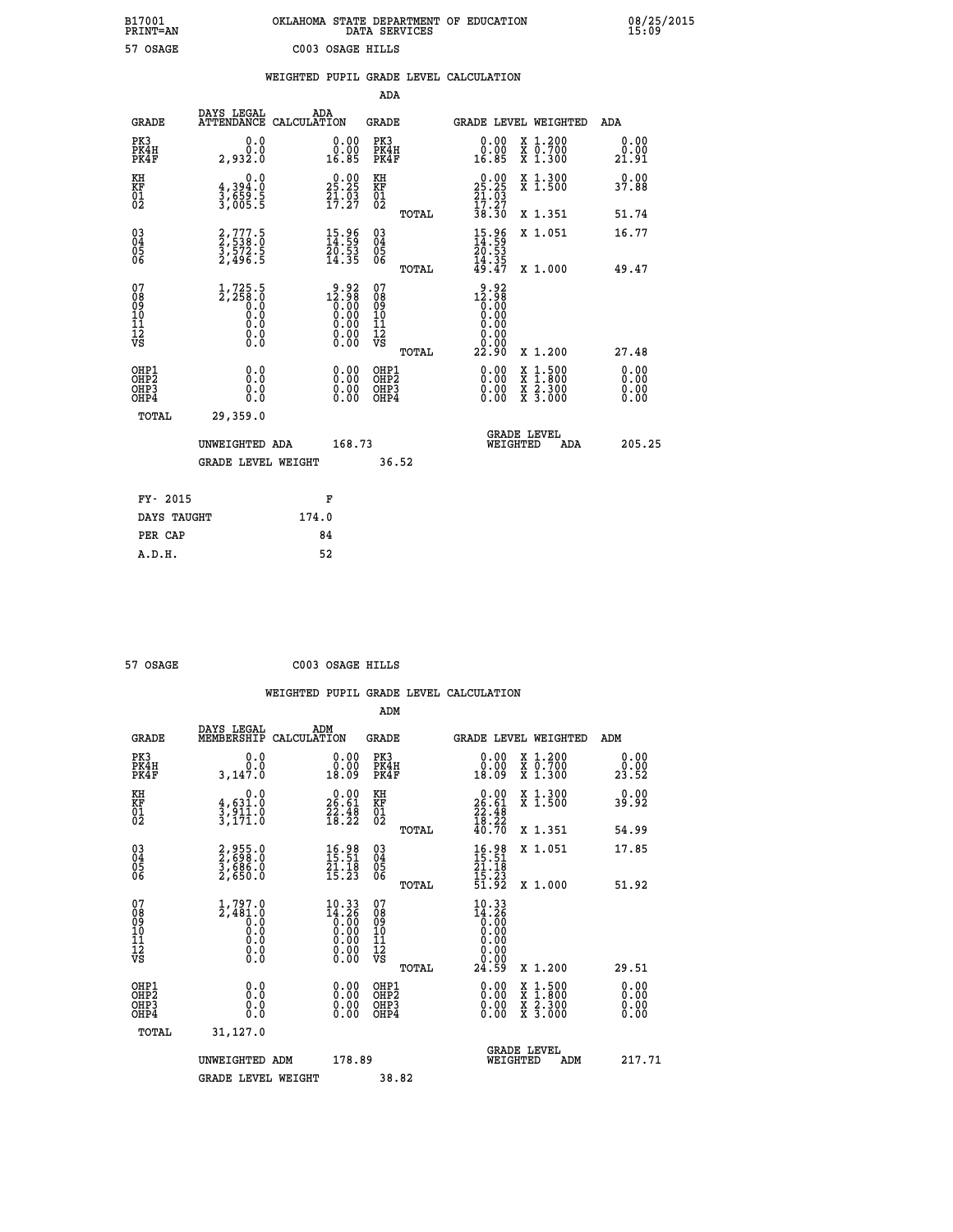| B17001<br><b>PRINT=AN</b> | OKLAHOMA STATE DEPARTMENT OF EDUCATION<br>SERVICES<br>DATA | 08/25/2015<br>15:09 |
|---------------------------|------------------------------------------------------------|---------------------|
| 57<br>OSAGE               | C007<br>BOWRING                                            |                     |

|  |  | WEIGHTED PUPIL GRADE LEVEL CALCULATION |
|--|--|----------------------------------------|
|  |  |                                        |

|                                                                    |                                                                                                                        |                                                                                               | ADA                                                |       |                                                                             |                                                                                                                                              |                               |
|--------------------------------------------------------------------|------------------------------------------------------------------------------------------------------------------------|-----------------------------------------------------------------------------------------------|----------------------------------------------------|-------|-----------------------------------------------------------------------------|----------------------------------------------------------------------------------------------------------------------------------------------|-------------------------------|
| <b>GRADE</b>                                                       | DAYS LEGAL<br>ATTENDANCE CALCULATION                                                                                   | ADA                                                                                           | <b>GRADE</b>                                       |       |                                                                             | GRADE LEVEL WEIGHTED                                                                                                                         | ADA                           |
| PK3<br>PK4H<br>PK4F                                                | 0.0<br>0.0<br>1,106.0                                                                                                  | $\begin{smallmatrix} 0.00 \ 0.00 \ 6.47 \end{smallmatrix}$                                    | PK3<br>PK4H<br>PK4F                                |       |                                                                             | X 1.200<br>X 0.700<br>X 1.300                                                                                                                | 0.00<br>$\frac{0.00}{8.41}$   |
| KH<br>KF<br>01<br>02                                               | 0.0<br>923.0<br>$1, \overline{288} \cdot 0$                                                                            | $\begin{smallmatrix} 0.00\\ 5.40\\ 7.53\\ 9.72 \end{smallmatrix}$                             | KH<br>KF<br>01<br>02                               |       | $\begin{array}{c} 0.00 \\ 5.40 \\ 7.53 \\ 9.72 \\ 17.25 \end{array}$        | X 1.300<br>X 1.500                                                                                                                           | 0.00<br>8.10                  |
|                                                                    |                                                                                                                        |                                                                                               |                                                    | TOTAL |                                                                             | X 1.351                                                                                                                                      | 23.30                         |
| $\begin{smallmatrix} 03 \\[-4pt] 04 \end{smallmatrix}$<br>Ŏ5<br>06 | $\begin{smallmatrix} & 9 & 0 & 2 & 0 \\ 1 & 5 & 0 & 2 & 0 \\ 1 & 3 & 2 & 1 & 0 \\ 1 & 1 & 3 & 6 & 5 \end{smallmatrix}$ | $\begin{array}{c} 5.27 \\ 8.78 \\ 7.73 \\ 6.65 \end{array}$                                   | $\begin{matrix} 03 \\ 04 \\ 05 \\ 06 \end{matrix}$ |       | $\begin{array}{c} 5.27 \\ 8.78 \\ 7.73 \\ 6.65 \\ 23.16 \end{array}$        | X 1.051                                                                                                                                      | 5.54                          |
|                                                                    |                                                                                                                        |                                                                                               |                                                    | TOTAL |                                                                             | X 1.000                                                                                                                                      | 23.16                         |
| 07<br>08<br>09<br>101<br>11<br>12<br>VS                            | $1, 145.5$<br>$1, 390.0$<br>$0.0$<br>$0.0$<br>$0.0$<br>$0.0$<br>$0.0$                                                  | $\begin{smallmatrix} 6.70\ 8.13\ 0.00\ 0.00\ 0.00\ 0.00\ 0.00\ 0.00\ 0.00\ \end{smallmatrix}$ | 07<br>08<br>09<br>11<br>11<br>12<br>VS             |       | 6.70<br>$\begin{array}{c} 8.13 \\ 0.00 \\ 0.00 \end{array}$<br>0.00<br>0.00 |                                                                                                                                              |                               |
|                                                                    |                                                                                                                        |                                                                                               |                                                    | TOTAL | 14.83                                                                       | X 1.200                                                                                                                                      | 17.80                         |
| OHP1<br>OHP <sub>2</sub><br>OH <sub>P3</sub><br>OHP4               | 0.0<br>0.0<br>0.0                                                                                                      | 0.00<br>$\begin{smallmatrix} 0.00 \ 0.00 \end{smallmatrix}$                                   | OHP1<br>OHP2<br>OHP <sub>3</sub>                   |       |                                                                             | $\begin{smallmatrix} \mathtt{X} & 1\cdot500 \\ \mathtt{X} & 1\cdot800 \\ \mathtt{X} & 2\cdot300 \\ \mathtt{X} & 3\cdot000 \end{smallmatrix}$ | 0.00<br>Ō. ŌŌ<br>0.00<br>0.00 |
| TOTAL                                                              | 12,376.0                                                                                                               |                                                                                               |                                                    |       |                                                                             |                                                                                                                                              |                               |
|                                                                    | UNWEIGHTED ADA                                                                                                         | 72.38                                                                                         |                                                    |       |                                                                             | <b>GRADE LEVEL</b><br>WEIGHTED<br>ADA                                                                                                        | 86.31                         |
|                                                                    | <b>GRADE LEVEL WEIGHT</b>                                                                                              |                                                                                               |                                                    | 13.93 |                                                                             |                                                                                                                                              |                               |
| FY- 2015                                                           |                                                                                                                        | F                                                                                             |                                                    |       |                                                                             |                                                                                                                                              |                               |
| DAYS TAUGHT                                                        |                                                                                                                        | 171.0                                                                                         |                                                    |       |                                                                             |                                                                                                                                              |                               |
| PER CAP                                                            |                                                                                                                        | 167                                                                                           |                                                    |       |                                                                             |                                                                                                                                              |                               |

| 57 OSAGE | C007 BOWRING |
|----------|--------------|
|          |              |

57 OSAGE

 **WEIGHTED PUPIL GRADE LEVEL CALCULATION ADM DAYS LEGAL ADM GRADE MEMBERSHIP CALCULATION GRADE GRADE LEVEL WEIGHTED ADM PK3 0.0 0.00 PK3 0.00 X 1.200 0.00 PK4H 0.0 0.00 PK4H 0.00 X 0.700 0.00 PK4F 1,155.0 6.75 PK4F 6.75 X 1.300 8.78** 0.00 KH 0.00 KH 0.00 X 1.300<br>RF 963.0 5.63 KF 5.63 X 1.500 8.45  $\begin{array}{cccc} 01 & 1,341.0 & 7.84 & 01 & 3.87 \\ 02 & 1,705.0 & 9.97 & 02 & 0 \end{array}$  **TOTAL 17.81 X 1.351 24.06 03 912.0 5.33 03 5.33 X 1.051 5.60 04 1,539.0 9.00 04 9.00 05 1,368.0 8.00 05 8.00 06 1,197.0 7.00 06 7.00 TOTAL 24.00 X 1.000 24.00 07** 1,197.0 7.00 07 7.00<br>
08 1,508.0 8.82 08 8.82<br>
10 0.0 0.00 10 0.00<br>
11 0.0 0.00 11 0.00<br>
12 0.0 0.00 12 0.00<br>
VS 0.0 0.00 VS 0.00  **TOTAL 15.82 X 1.200 18.98 OHP1 0.0 0.00 OHP1 0.00 X 1.500 0.00 OHP2 0.0 0.00 OHP2 0.00 X 1.800 0.00 OHP3 0.0 0.00 OHP3 0.00 X 2.300 0.00 OHP4 0.0 0.00 OHP4 0.00 X 3.000 0.00 TOTAL 12,885.0 GRADE LEVEL UNWEIGHTED ADM 75.34 WEIGHTED ADM 89.87** GRADE LEVEL WEIGHT 14.53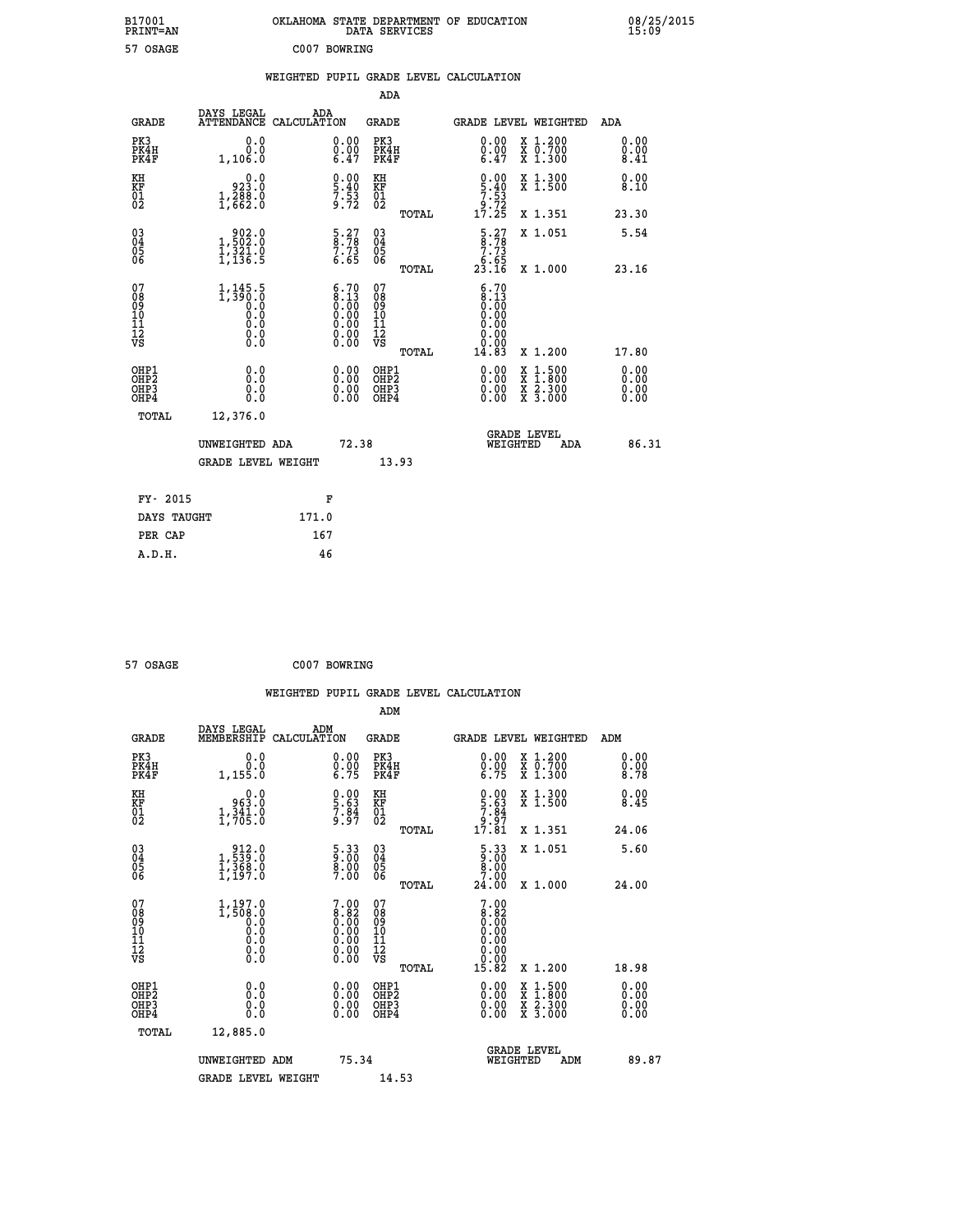|            | OKLAHOMA STATE DEPARTMENT OF EDUCATION<br>DATA SERVICES |  |
|------------|---------------------------------------------------------|--|
| C035 AVANT |                                                         |  |

|  |  | WEIGHTED PUPIL GRADE LEVEL CALCULATION |
|--|--|----------------------------------------|
|  |  |                                        |

| DAYS LEGAL<br>ADA<br>ATTENDANCE CALCULATION<br><b>GRADE</b><br><b>GRADE</b>                                                                                                                                                                                                                          | GRADE LEVEL WEIGHTED<br><b>ADA</b>                                                                                                 |
|------------------------------------------------------------------------------------------------------------------------------------------------------------------------------------------------------------------------------------------------------------------------------------------------------|------------------------------------------------------------------------------------------------------------------------------------|
| PK3<br>PK3<br>0.0<br>$\begin{smallmatrix} 0.00\\ 0.00\\ 3.05 \end{smallmatrix}$<br>PK4H<br>PK4H<br>$0.0$<br>0.04<br>PK4F<br>PK4F                                                                                                                                                                     | 0.00<br>X 1.200<br>X 0.700<br>X 1.300<br>0.00<br>$\frac{0.00}{3.05}$<br>0.00<br>3.97                                               |
| $0.00$<br>10.76<br>KH<br>0.0<br>KH<br>KF<br>01<br>02<br>1,442.5<br>KF<br>01<br>02<br>$7\bar{2}\bar{6}\cdot\bar{0}$<br>654.0<br>$\frac{5.42}{4.88}$                                                                                                                                                   | $10.76$<br>$5.42$<br>$4.88$<br>X 1.300<br>X 1.500<br>0.00<br>16.14                                                                 |
|                                                                                                                                                                                                                                                                                                      | 10.30<br>X 1.351<br>13.92<br>TOTAL                                                                                                 |
| $\begin{smallmatrix} 03 \\[-4pt] 04 \end{smallmatrix}$<br>1, 293.0<br>$\begin{array}{c} 9.65 \\ 6.14 \\ 9.18 \\ 7.13 \end{array}$<br>$\substack{03 \\ 04}$<br>Ŏ5<br>06<br>05<br>06<br>$1,\frac{2}{9}$ $\frac{3}{9}$ $\frac{6}{9}$ $\frac{5}{6}$                                                      | $\begin{array}{c} 9.65 \\ 6.14 \\ 9.18 \\ 7.13 \end{array}$<br>X 1.051<br>10.14                                                    |
|                                                                                                                                                                                                                                                                                                      | 22.45<br>X 1.000<br>22.45<br>TOTAL                                                                                                 |
| 07<br>$\begin{smallmatrix} 9.54\ 8.00\ 0.00\ 0.00\ 0.00\ 0.00\ 0.00\ 0.00\ 0.00\ \end{smallmatrix}$<br>07<br>$1, 278.0$<br>1,072.5<br>0.0<br>0.0<br>08<br>09<br>11<br>11<br>12<br>VS<br>08<br>09<br>11<br>11<br>12<br>VS<br>$\begin{smallmatrix} \textrm{0.0}\ 0.0 \ \textrm{0.0} \end{smallmatrix}$ | $\begin{smallmatrix} 9.54\ 8.00\ 9.00 \end{smallmatrix}$<br>0.00<br>0.00<br>$0.00$<br>17.54                                        |
|                                                                                                                                                                                                                                                                                                      | TOTAL<br>X 1.200<br>21.05                                                                                                          |
| OHP1<br>0.00<br>OHP1<br>0.0<br>Ō.Ō<br>OH <sub>P</sub> 2<br>OH <sub>P</sub> 2<br>$\begin{smallmatrix} 0.00 \ 0.00 \end{smallmatrix}$<br>0.0<br>OHP3<br>OHP3<br>$0.\overline{0}$<br>OHP4<br>OHP4                                                                                                       | 0.00<br>$1:500$<br>$1:800$<br>0.00<br>X<br>X<br>0.00<br>0.00<br>$\frac{\ddot{x}}{x}$ $\frac{2.300}{3.000}$<br>0.00<br>0.00<br>0.00 |
| TOTAL<br>9,884.5                                                                                                                                                                                                                                                                                     |                                                                                                                                    |
| 73.75<br>UNWEIGHTED ADA                                                                                                                                                                                                                                                                              | <b>GRADE LEVEL</b><br>WEIGHTED<br>87.67<br>ADA                                                                                     |
| <b>GRADE LEVEL WEIGHT</b><br>13.92                                                                                                                                                                                                                                                                   |                                                                                                                                    |
| FY- 2015<br>F                                                                                                                                                                                                                                                                                        |                                                                                                                                    |
| DAYS TAUGHT<br>134.0                                                                                                                                                                                                                                                                                 |                                                                                                                                    |
| 143<br>PER CAP                                                                                                                                                                                                                                                                                       |                                                                                                                                    |

| C035 AVANT |  | 57 OSAGE |  |  |
|------------|--|----------|--|--|
|------------|--|----------|--|--|

 **B17001<br>PRINT=AN<br>57 OSAGE** 

|                                                    |                                      |                                                                    |                    |                                                                                                        |                                        |       | WEIGHTED PUPIL GRADE LEVEL CALCULATION                                                                    |                                                                                                  |       |                      |
|----------------------------------------------------|--------------------------------------|--------------------------------------------------------------------|--------------------|--------------------------------------------------------------------------------------------------------|----------------------------------------|-------|-----------------------------------------------------------------------------------------------------------|--------------------------------------------------------------------------------------------------|-------|----------------------|
|                                                    |                                      |                                                                    |                    |                                                                                                        | ADM                                    |       |                                                                                                           |                                                                                                  |       |                      |
|                                                    | <b>GRADE</b>                         | DAYS LEGAL<br>MEMBERSHIP                                           | ADM<br>CALCULATION |                                                                                                        | <b>GRADE</b>                           |       |                                                                                                           | GRADE LEVEL WEIGHTED                                                                             | ADM   |                      |
| PK3                                                | PK4H<br>PK4F                         | 0.0<br>0.0<br>423.0                                                |                    | $\begin{smallmatrix} 0.00\\ 0.00\\ 3.16 \end{smallmatrix}$                                             | PK3<br>PK4H<br>PK4F                    |       | $0.00$<br>$0.00$<br>$3.16$                                                                                | X 1.200<br>X 0.700<br>X 1.300                                                                    |       | 0.00<br>0.00<br>4.11 |
| KH<br>KF<br>01<br>02                               |                                      | 0.0<br>1,639:0<br>775:0<br>721:0                                   |                    | $\begin{smallmatrix} 0.00\\ 12.23\\ 5.78\\ 5.38 \end{smallmatrix}$                                     | KH<br>KF<br>01<br>02                   |       | $\begin{smallmatrix} 0.00\\[-1.2mm] 12.23\\[-1.2mm] 5.78\\[-1.2mm] 5.38\\[-1.2mm] 11.16\end{smallmatrix}$ | X 1.300<br>X 1.500                                                                               |       | 0.00<br>18.35        |
|                                                    |                                      |                                                                    |                    |                                                                                                        |                                        | TOTAL |                                                                                                           | X 1.351                                                                                          | 15.08 |                      |
| $\begin{matrix} 03 \\ 04 \\ 05 \\ 06 \end{matrix}$ |                                      | $1,303.0$<br>$847.0$<br>$1,\frac{5}{9}\frac{5}{2}\cdot\frac{0}{0}$ |                    | $\begin{array}{c} 9.72 \\ 6.32 \\ 9.34 \\ 7.28 \end{array}$                                            | 03<br>04<br>05<br>06                   |       | $\begin{array}{c} 9.72 \\ 6.32 \\ 9.34 \\ 7.28 \end{array}$                                               | X 1.051                                                                                          |       | 10.22                |
|                                                    |                                      |                                                                    |                    |                                                                                                        |                                        | TOTAL | 22.94                                                                                                     | X 1.000                                                                                          | 22.94 |                      |
| 07<br>08<br>09<br>101<br>11<br>12<br>VS            |                                      | $1,387.0$<br>$1,174.0$<br>$0.0$<br>$0.0$<br>Ŏ.Ŏ<br>$\S.$ $\S$      |                    | $\begin{smallmatrix} 10.35\\ 8.76\\ 0.00\\ 0.00\\ 0.00\\ 0.00\\ 0.00\\ 0.00 \end{smallmatrix}$<br>0.00 | 07<br>08<br>09<br>11<br>11<br>12<br>VS | TOTAL | $10.35$<br>$8.76$<br>$0.00$<br>$0.00$<br>$0.00$<br>0.00<br>19.11                                          | X 1.200                                                                                          | 22.93 |                      |
| OHP1                                               |                                      |                                                                    |                    |                                                                                                        |                                        |       |                                                                                                           |                                                                                                  |       |                      |
| OHP3                                               | OHP <sub>2</sub><br>OH <sub>P4</sub> | 0.0<br>0.000                                                       |                    | $0.00$<br>$0.00$<br>0.00                                                                               | OHP1<br>OHP2<br>OHP <sub>3</sub>       |       | 0.00<br>0.00<br>0.00                                                                                      | $\begin{smallmatrix} x & 1 & 500 \\ x & 1 & 800 \\ x & 2 & 300 \\ x & 3 & 000 \end{smallmatrix}$ |       | 0.00<br>0.00<br>0.00 |
|                                                    | TOTAL                                | 10,496.0                                                           |                    |                                                                                                        |                                        |       |                                                                                                           |                                                                                                  |       |                      |
|                                                    |                                      | UNWEIGHTED ADM                                                     |                    | 78.32                                                                                                  |                                        |       | WEIGHTED                                                                                                  | <b>GRADE LEVEL</b><br>ADM                                                                        |       | 93.63                |
|                                                    |                                      | <b>GRADE LEVEL WEIGHT</b>                                          |                    |                                                                                                        | 15.31                                  |       |                                                                                                           |                                                                                                  |       |                      |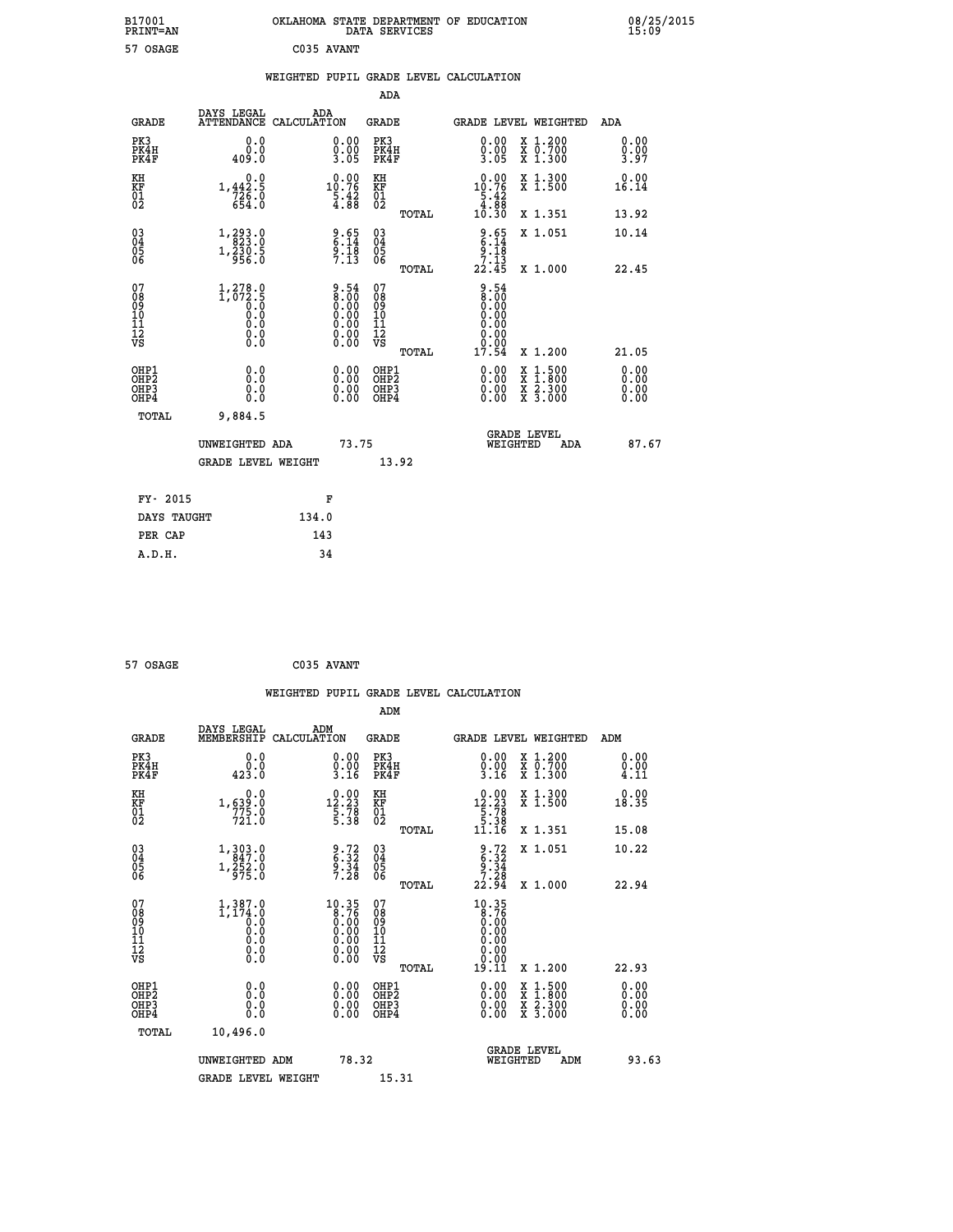| B17001<br>PRINT=AN                       |                                                                              | OKLAHOMA STATE DEPARTMENT OF EDUCATION                                                        | DATA SERVICES                                                              |                                                             |                                                                                          | 08/25/2015<br>15:09          |  |
|------------------------------------------|------------------------------------------------------------------------------|-----------------------------------------------------------------------------------------------|----------------------------------------------------------------------------|-------------------------------------------------------------|------------------------------------------------------------------------------------------|------------------------------|--|
| 57 OSAGE                                 |                                                                              | C052 ANDERSON                                                                                 |                                                                            |                                                             |                                                                                          |                              |  |
|                                          |                                                                              | WEIGHTED PUPIL GRADE LEVEL CALCULATION                                                        |                                                                            |                                                             |                                                                                          |                              |  |
|                                          |                                                                              |                                                                                               | ADA                                                                        |                                                             |                                                                                          |                              |  |
| <b>GRADE</b>                             | DAYS LEGAL                                                                   | ADA<br>ATTENDANCE CALCULATION                                                                 | GRADE                                                                      |                                                             | GRADE LEVEL WEIGHTED                                                                     | ADA                          |  |
| PK3<br>PK4H<br>PK4F                      | 0.0<br>0.0<br>4,158.5                                                        | 0.00<br>0.00<br>24.61                                                                         | PK3<br>PK4H<br>PK4F                                                        | 0.00<br>$\frac{0.00}{24.61}$                                | X 1.200<br>X 0.700<br>X 1.300                                                            | 0.00<br>0.00<br>31.99        |  |
| KH<br>KF<br>$\frac{01}{02}$              | 0.0<br>$\frac{6}{4}, \frac{365}{320}$ . 5<br>5,662.0                         | $37.67$<br>$25.57$<br>$33.50$                                                                 | КH<br><b>KF</b><br>01<br>02                                                | $30.00$<br>$37.67$<br>25:57<br>33:50<br>59:07               | X 1.300<br>X 1.500                                                                       | 0.00<br>56.51                |  |
|                                          |                                                                              |                                                                                               | TOTAL                                                                      |                                                             | X 1.351                                                                                  | 79.80                        |  |
| 030404<br>ŎĞ                             | $\frac{6}{5}, \frac{723}{442}$ : 5<br>5, 258: 0<br>6, 224: 0                 | 39.78<br>32.20<br>31.11<br>36.83                                                              | $\begin{matrix} 03 \\ 04 \\ 05 \\ 06 \end{matrix}$                         | 39.78<br>32.20<br>31.11<br>$\frac{36}{100}$ $\frac{63}{14}$ | X 1.051                                                                                  | 41.81                        |  |
| 07<br>08<br>09<br>10<br>11<br>12<br>VS   | 0.0<br>0.0<br>Ŏ.Ŏ<br>$\begin{smallmatrix} 0.10\ 0.0 \ 0.0 \end{smallmatrix}$ | $\begin{smallmatrix} 0.00\ 0.00\ 0.00\ 0.00\ 0.00\ 0.00\ 0.00\ 0.00\ 0.00\ \end{smallmatrix}$ | <b>TOTAL</b><br>07<br>08<br>09<br>10<br>$\frac{11}{12}$<br>$\frac{12}{18}$ | 0.00<br>Ŏ.ŎŎ<br>O.OO<br>0.00<br>0.00<br>0.00<br>0.00        | X 1.000                                                                                  | 100.14                       |  |
|                                          |                                                                              |                                                                                               | TOTAL                                                                      | 0.00                                                        | X 1.200                                                                                  | 0.00                         |  |
| OHP1<br>OHP <sub>2</sub><br>OHP3<br>OHP4 | 0.0<br>0.0<br>0.0                                                            | 0.00<br>$\begin{smallmatrix} 0.00 \ 0.00 \end{smallmatrix}$                                   | OHP1<br>OH <sub>P</sub> 2<br>OHP3<br>OHP4                                  | 0.00<br>0.00<br>0.00                                        | $\begin{smallmatrix} x & 1.500 \\ x & 1.800 \\ x & 2.300 \\ x & 3.000 \end{smallmatrix}$ | 0.00<br>0.00<br>0.00<br>0.00 |  |
| TOTAL                                    | 44, 154.5                                                                    |                                                                                               |                                                                            |                                                             |                                                                                          |                              |  |
|                                          | UNWEIGHTED ADA                                                               | 261.27                                                                                        |                                                                            |                                                             | <b>GRADE LEVEL</b><br>WEIGHTED<br>ADA                                                    | 310.25                       |  |
|                                          | <b>GRADE LEVEL WEIGHT</b>                                                    |                                                                                               | 48.98                                                                      |                                                             |                                                                                          |                              |  |
| FY- 2015                                 |                                                                              | F                                                                                             |                                                                            |                                                             |                                                                                          |                              |  |
| DAYS TAUGHT                              |                                                                              | 169.0                                                                                         |                                                                            |                                                             |                                                                                          |                              |  |
| PER CAP                                  |                                                                              | 42                                                                                            |                                                                            |                                                             |                                                                                          |                              |  |

| 57 OSAGE | C052 ANDERSON |
|----------|---------------|
|----------|---------------|

 **WEIGHTED PUPIL GRADE LEVEL CALCULATION ADM DAYS LEGAL ADM GRADE MEMBERSHIP CALCULATION GRADE GRADE LEVEL WEIGHTED ADM PK3 0.0 0.00 PK3 0.00 X 1.200 0.00 PK4H 0.0 0.00 PK4H 0.00 X 0.700 0.00 PK4F 4,440.0 26.27 PK4F 26.27 X 1.300 34.15 KH 0.0 0.00 KH 0.00 X 1.300 0.00 KF 6,726.0 39.80 KF 39.80 X 1.500 59.70 01 4,553.0 26.94 01 26.94 02 5,962.0 35.28 02 35.28 TOTAL 62.22 X 1.351 84.06 03 7,017.0 41.52 03 41.52 X 1.051 43.64 04 5,688.0 33.66 04 33.66 05 5,516.0 32.64 05 32.64 06 6,444.0 38.13 06 38.13 TOTAL 104.43 X 1.000 104.43 07 0.0 0.00 07 0.00 08 0.0 0.00 08 0.00 03 0.00 0.00 0.000 0.000 10 0.0 0.00 10 0.00 11 0.0 0.00 11 0.00 12 0.0 0.00 12 0.00 VS** 0.0 0.00 VS 0.00 0.00  **TOTAL 0.00 X 1.200 0.00 OHE1 0.00 0.00 0.000 OHE1 0.00 X 1.500 0.00 OHES 0.0 0.0 0.00 OHES 0.00 X 1.800 0.00 OHP3 0.0 0.00 OHP3 0.00 X 2.300 0.00 OHP4 0.0 0.00 OHP4 0.00 X 3.000 0.00 TOTAL 46,346.0 GRADE LEVEL UNWEIGHTED ADM 274.24 WEIGHTED ADM 325.98** GRADE LEVEL WEIGHT 51.74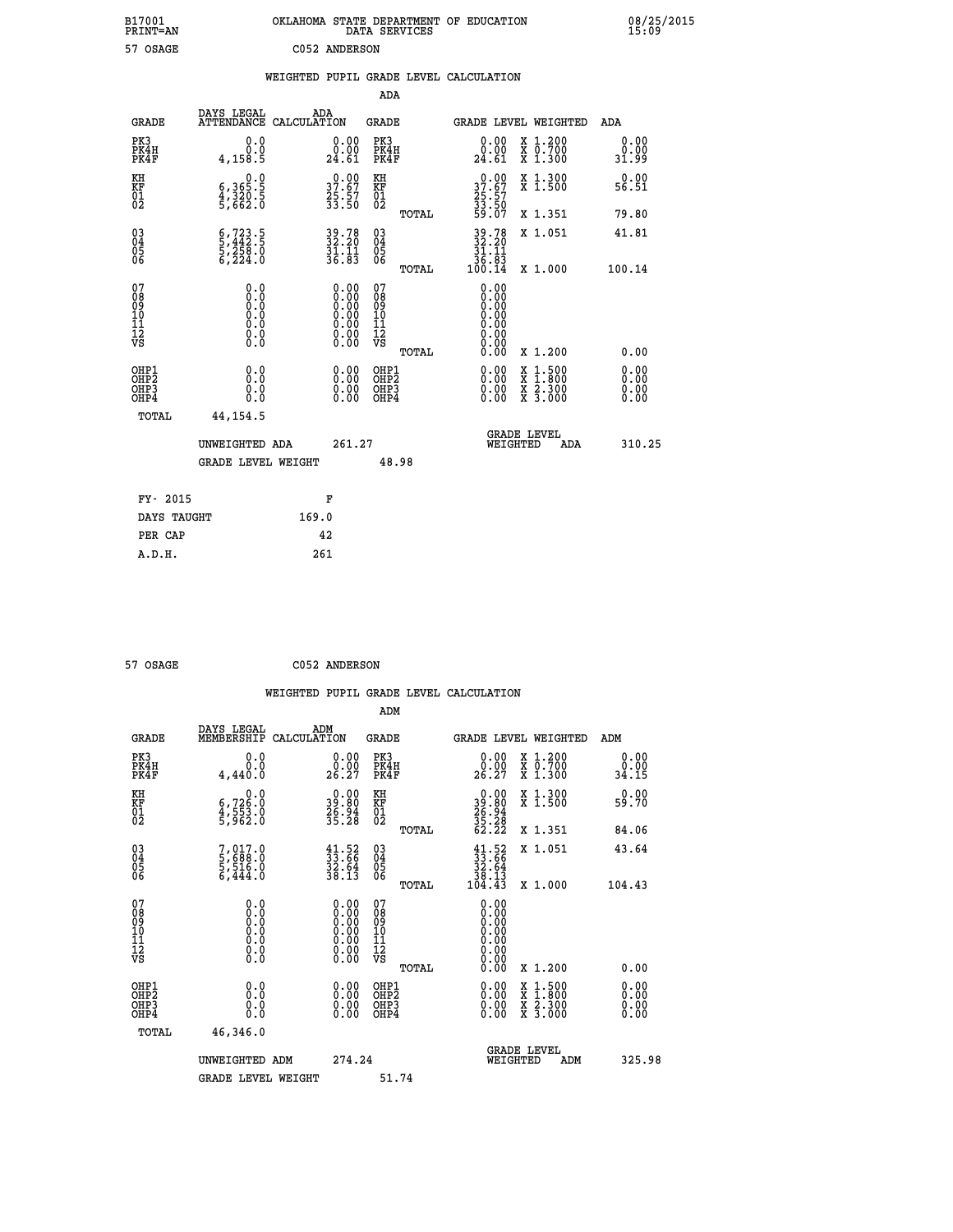| B17001<br>PRINT=AN | OKLAHOMA STATE DEPARTMENT OF EDUCATION<br>SERVICES<br>DATA | 08/25/2015<br>15:09 |
|--------------------|------------------------------------------------------------|---------------------|
| 57 OSAGE           | C077<br>MCCORD                                             |                     |

|  |  | WEIGHTED PUPIL GRADE LEVEL CALCULATION |
|--|--|----------------------------------------|
|  |  |                                        |

|                                                                              |                                                                                     |                                                                                               | ADA                                                |                                                                              |                                                                                                                                              |                              |
|------------------------------------------------------------------------------|-------------------------------------------------------------------------------------|-----------------------------------------------------------------------------------------------|----------------------------------------------------|------------------------------------------------------------------------------|----------------------------------------------------------------------------------------------------------------------------------------------|------------------------------|
| <b>GRADE</b>                                                                 | DAYS LEGAL                                                                          | ADA<br>ATTENDANCE CALCULATION                                                                 | GRADE                                              |                                                                              | <b>GRADE LEVEL WEIGHTED</b>                                                                                                                  | ADA                          |
| PK3<br>PK4H<br>PK4F                                                          | 0.0<br>0.0<br>4,843.0                                                               | $\begin{smallmatrix} 0.00\\ 0.00\\ 29.35 \end{smallmatrix}$                                   | PK3<br>PK4H<br>PK4F                                | 0.00<br>0.00<br>29.35                                                        | X 1.200<br>X 0.700<br>X 1.300                                                                                                                | 0.00<br>0.00<br>38.16        |
| KH<br>KF<br>01<br>02                                                         | 0.0<br>6,332:5<br>4,005:0<br>5,650:0                                                | $\begin{smallmatrix} 0.00\\ 38.38\\ 24.27\\ 34.24 \end{smallmatrix}$                          | KH<br>KF<br>01<br>02                               | $\begin{smallmatrix} 0.00\\ 38.38\\ 24.27\\ 34.24\\ 58.51 \end{smallmatrix}$ | X 1.300<br>X 1.500                                                                                                                           | 0.00<br>57.57                |
|                                                                              |                                                                                     |                                                                                               | TOTAL                                              |                                                                              | X 1.351                                                                                                                                      | 79.05                        |
| $\begin{matrix} 03 \\ 04 \\ 05 \\ 06 \end{matrix}$                           | $\frac{4}{5}$ , $\frac{864}{393}$ . 5<br>5, 201. 5<br>3, 656. 0                     | $\begin{smallmatrix} 29.48\ 32.69\ 31.52\ 22.16 \end{smallmatrix}$                            | $\begin{matrix} 03 \\ 04 \\ 05 \\ 06 \end{matrix}$ | 29.48<br>32.69<br>31.52<br>22.16<br>86.37                                    | X 1.051                                                                                                                                      | 30.98<br>86.37               |
|                                                                              |                                                                                     |                                                                                               | TOTAL                                              |                                                                              | X 1.000                                                                                                                                      |                              |
| 07<br>08<br>09<br>11<br>11<br>12<br>VS                                       | 0.0<br>$\begin{smallmatrix} 0.0 & 0 \ 0.0 & 0 \ 0.0 & 0 \end{smallmatrix}$<br>$\S.$ | $\begin{smallmatrix} 0.00\ 0.00\ 0.00\ 0.00\ 0.00\ 0.00\ 0.00\ 0.00\ 0.00\ \end{smallmatrix}$ | 07<br>08<br>09<br>11<br>11<br>12<br>VS<br>TOTAL    | 0.00<br>0.QQ<br>0.00<br>0.00<br>0.00<br>0.00<br>0.00                         | X 1.200                                                                                                                                      | 0.00                         |
| OHP1<br>OH <sub>P</sub> <sub>2</sub><br>OH <sub>P3</sub><br>OH <sub>P4</sub> | 0.0<br>0.0<br>0.0                                                                   | 0.00<br>$0.00$<br>0.00                                                                        | OHP1<br>OHP2<br>OHP3<br>OHP4                       | 0.00<br>0.00<br>0.00                                                         | $\begin{smallmatrix} \mathtt{X} & 1\cdot500 \\ \mathtt{X} & 1\cdot800 \\ \mathtt{X} & 2\cdot300 \\ \mathtt{X} & 3\cdot000 \end{smallmatrix}$ | 0.00<br>Ŏ.ÕÕ<br>0.00<br>0.00 |
| TOTAL                                                                        | 39,945.5                                                                            |                                                                                               |                                                    |                                                                              |                                                                                                                                              |                              |
|                                                                              | UNWEIGHTED ADA                                                                      | 242.09                                                                                        |                                                    | WEIGHTED                                                                     | <b>GRADE LEVEL</b><br>ADA                                                                                                                    | 292.13                       |
|                                                                              | <b>GRADE LEVEL WEIGHT</b>                                                           |                                                                                               | 50.04                                              |                                                                              |                                                                                                                                              |                              |
| FY- 2015                                                                     |                                                                                     | F                                                                                             |                                                    |                                                                              |                                                                                                                                              |                              |
| DAYS TAUGHT                                                                  |                                                                                     | 165.0                                                                                         |                                                    |                                                                              |                                                                                                                                              |                              |
| PER CAP                                                                      |                                                                                     | 33                                                                                            |                                                    |                                                                              |                                                                                                                                              |                              |
| A.D.H.                                                                       |                                                                                     | 211                                                                                           |                                                    |                                                                              |                                                                                                                                              |                              |

 **57 OSAGE C077 MCCORD**

 **A.D.H. 211**

|                                                      |                                                                                      |                                                                                                                                                | WEIGHTED PUPIL GRADE LEVEL CALCULATION |                                                                                              |                       |
|------------------------------------------------------|--------------------------------------------------------------------------------------|------------------------------------------------------------------------------------------------------------------------------------------------|----------------------------------------|----------------------------------------------------------------------------------------------|-----------------------|
|                                                      |                                                                                      |                                                                                                                                                | ADM                                    |                                                                                              |                       |
| <b>GRADE</b>                                         | DAYS LEGAL<br>MEMBERSHIP<br>CALCULATION                                              | ADM                                                                                                                                            | <b>GRADE</b>                           | <b>GRADE LEVEL WEIGHTED</b>                                                                  | ADM                   |
| PK3<br>PK4H<br>PK4F                                  | 0.0<br>5, 217.0                                                                      | $\begin{smallmatrix} 0.00\\ 0.00\\ 31.62 \end{smallmatrix}$                                                                                    | PK3<br>PK4H<br>PK4F                    | $\begin{smallmatrix} 0.00\\ 0.00\\ 31.62 \end{smallmatrix}$<br>X 1.200<br>X 0.700<br>X 1.300 | 0.00<br>0.00<br>41.11 |
| KH<br>KF<br>01<br>02                                 | 0.0<br>6,744:0<br>4,308:0<br>5,972:0                                                 | $\begin{smallmatrix} 0.00\\ 40.87\\ 26.11\\ 36.19 \end{smallmatrix}$                                                                           | KH<br>KF<br>01<br>02                   | $0.00\n40.87\n26.11\n36.19\n62.30$<br>X 1.300<br>X 1.500                                     | 0.00<br>61.31         |
|                                                      |                                                                                      |                                                                                                                                                | TOTAL                                  | X 1.351                                                                                      | 84.17                 |
| $\begin{matrix} 03 \\ 04 \\ 05 \\ 06 \end{matrix}$   | 5,089.0<br>5,691.0<br>5,546.0<br>3,795.0                                             | 30.84<br>34.49<br>33.61<br>23.00                                                                                                               | 03<br>04<br>05<br>06                   | $30.84$<br>$34.49$<br>$33.61$<br>$23.00$<br>$91.10$<br>X 1.051                               | 32.41                 |
| 07<br>0890112<br>1112<br>VS                          | 0.0<br>$\begin{smallmatrix} 0.0 & 0 \ 0.0 & 0 \ 0.0 & 0 \ 0.0 & 0 \end{smallmatrix}$ | $\begin{smallmatrix} 0.00 \ 0.00 \ 0.00 \ 0.00 \ 0.00 \end{smallmatrix}$<br>$\begin{smallmatrix} 0.00 & 0.00 \\ 0.00 & 0.00 \end{smallmatrix}$ | TOTAL<br>07<br>08901112<br>1112<br>VS  | X 1.000<br>0.00<br>0.00<br>0.00<br>0.00                                                      | 91.10                 |
|                                                      |                                                                                      |                                                                                                                                                | TOTAL                                  | 0.00<br>X 1.200                                                                              | 0.00                  |
| OHP1<br>OHP <sub>2</sub><br>OH <sub>P3</sub><br>OHP4 | 0.0<br>0.000                                                                         | $0.00$<br>$0.00$<br>0.00                                                                                                                       | OHP1<br>OHP2<br>OHP <sub>3</sub>       | 0.00<br>X 1:500<br>X 1:800<br>X 2:300<br>X 3:000<br>0.00<br>0.00                             | 0.00<br>0.00<br>0.00  |
| TOTAL                                                | 42,362.0                                                                             |                                                                                                                                                |                                        |                                                                                              |                       |
|                                                      | UNWEIGHTED ADM                                                                       | 256.73                                                                                                                                         | 53.37                                  | <b>GRADE LEVEL</b><br>WEIGHTED<br>ADM                                                        | 310.10                |
|                                                      | <b>GRADE LEVEL WEIGHT</b>                                                            |                                                                                                                                                |                                        |                                                                                              |                       |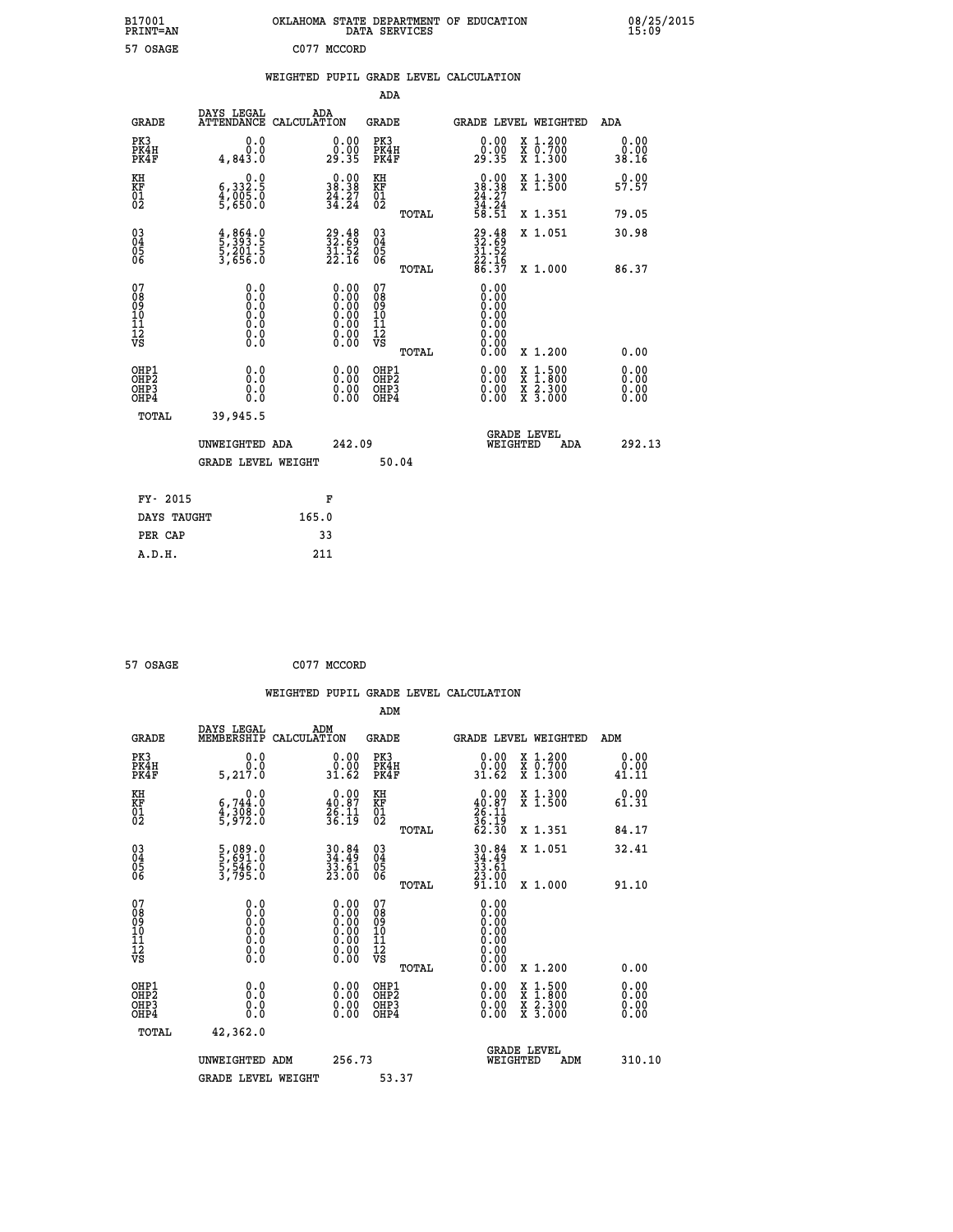| OKLAHOMA STATE DEPARTMENT OF EDUCATION<br>DATA SERVICES |  |
|---------------------------------------------------------|--|
| I002 PAWHUSKA                                           |  |

|  |  | WEIGHTED PUPIL GRADE LEVEL CALCULATION |
|--|--|----------------------------------------|
|  |  |                                        |

|                                                                    |                                                                                                                                       |                                                                           | ADA                                       |                                                                                                                   |                              |
|--------------------------------------------------------------------|---------------------------------------------------------------------------------------------------------------------------------------|---------------------------------------------------------------------------|-------------------------------------------|-------------------------------------------------------------------------------------------------------------------|------------------------------|
| <b>GRADE</b>                                                       | DAYS LEGAL<br><b>ATTENDANCE</b>                                                                                                       | ADA<br>CALCULATION                                                        | <b>GRADE</b>                              | GRADE LEVEL WEIGHTED                                                                                              | <b>ADA</b>                   |
| PK3<br>PK4H<br>PK4F                                                | 0.0<br>171.0<br>3,199.5                                                                                                               | $\begin{smallmatrix} 0.00\\ 1.00\\ 18.71 \end{smallmatrix}$               | PK3<br>PK4H<br>PK4F                       | $\begin{smallmatrix} 0.00\\ 1.00\\ 18.71 \end{smallmatrix}$<br>X 1.200<br>X 0.700<br>X 1.300                      | 0.00<br>0.70<br>24.32        |
| KH<br>KF<br>01<br>02                                               | 0.0<br>0,686.0<br>11,279.0<br>10,704.5                                                                                                | $\begin{smallmatrix} 0.00\\ 56.64\\ 65.96\\ 62.60 \end{smallmatrix}$      | KH<br>KF<br>01<br>02                      | 0.00<br>X 1.300<br>X 1.500<br>56:64<br>65:96<br>62:56<br>128:56                                                   | 0.00<br>84.96                |
|                                                                    |                                                                                                                                       |                                                                           | TOTAL                                     | X 1.351                                                                                                           | 173.68                       |
| $\begin{smallmatrix} 03 \\[-4pt] 04 \end{smallmatrix}$<br>Ŏ5<br>06 | 13, 101.5<br>11,359.0<br>8,616.0                                                                                                      | 76.62<br>58.34<br>66.43<br>50.39                                          | 03<br>04<br>05<br>06                      | $76.6258.3466.4350.39175.16$<br>X 1.051                                                                           | 80.53                        |
| 07                                                                 |                                                                                                                                       |                                                                           | TOTAL<br>07                               | X 1.000                                                                                                           | 175.16                       |
| 08<br>09<br>11<br>11<br>12<br>VS                                   | $\begin{smallmatrix} 10,399\cdot 0\\7,855\cdot 5\\9,682\cdot 5\\10,864\cdot 5\\9,272\cdot 5\\7,200\cdot 0\\0\cdot 0\end{smallmatrix}$ | $60.81$<br>$45.94$<br>$56.66$<br>$63.84$<br>$64.62$<br>$42.27$<br>$0.00$  | 08<br>09<br>11<br>11<br>12<br>VS          | $\begin{smallmatrix} 60.81\\ 45.94\\ 56.66\\ 56.84\\ 63.84\\ 42.27\\ 0.00\\ 324.14 \end{smallmatrix}$             |                              |
|                                                                    |                                                                                                                                       |                                                                           | TOTAL                                     | X 1.200                                                                                                           | 388.97                       |
| OHP1<br>OHP <sub>2</sub><br>OHP3<br>OHP4                           | 833.0<br>0.0<br>0.0<br>Ō.Ō                                                                                                            | $\frac{4}{0}$ : 87<br>$\begin{smallmatrix} 0.00 \ 0.00 \end{smallmatrix}$ | OHP1<br>OH <sub>P</sub> 2<br>OHP3<br>OHP4 | $\begin{smallmatrix} 4.87\ 0.00\ 0.00 \end{smallmatrix}$<br>$1:500$<br>$1:800$<br>X<br>X 2.300<br>X 3.000<br>0.00 | 7.31<br>0.00<br>0.00<br>0.00 |
| TOTAL                                                              | 134,200.0                                                                                                                             |                                                                           |                                           |                                                                                                                   |                              |
|                                                                    | UNWEIGHTED ADA                                                                                                                        | 785.70                                                                    |                                           | <b>GRADE LEVEL</b><br>WEIGHTED<br>ADA                                                                             | 935.63                       |
|                                                                    | <b>GRADE LEVEL WEIGHT</b>                                                                                                             |                                                                           | 149.93                                    |                                                                                                                   |                              |
|                                                                    | FY- 2015                                                                                                                              | F                                                                         |                                           |                                                                                                                   |                              |
|                                                                    | DAYS TAUGHT                                                                                                                           | 171.0                                                                     |                                           |                                                                                                                   |                              |
| PER CAP                                                            |                                                                                                                                       | 119                                                                       |                                           |                                                                                                                   |                              |

| 57 OSAGE | <b>I002 PAWHUSKA</b> |
|----------|----------------------|

 **ADM**

 **A.D.H. 388**

 **B17001<br>PRINT=AN** 57 OSAGE

| <b>GRADE</b>                                       | DAYS LEGAL<br>MEMBERSHIP CALCULATION                                         | ADM                                                                       | <b>GRADE</b>                                       |       |                                                                                                           | GRADE LEVEL WEIGHTED                     | ADM                          |
|----------------------------------------------------|------------------------------------------------------------------------------|---------------------------------------------------------------------------|----------------------------------------------------|-------|-----------------------------------------------------------------------------------------------------------|------------------------------------------|------------------------------|
| PK3<br>PK4H<br>PK4F                                | 0.0<br>171.0<br>3,418.0                                                      | $\frac{0.00}{1.00}$<br>19.99                                              | PK3<br>PK4H<br>PK4F                                |       | $\begin{smallmatrix} 0.00\\ 1.00\\ 19.99 \end{smallmatrix}$                                               | X 1.200<br>X 0.700<br>X 1.300            | 0.00<br>0.70<br>25.99        |
| KH<br>KF<br>01<br>02                               | 0.0<br>10,279.0<br>11,813.0<br>11,320.0                                      | $\begin{smallmatrix} 0.00\\ 60.11\\ 69.08\\ 66.20 \end{smallmatrix}$      | KH<br>KF<br>01<br>02                               |       | $\begin{smallmatrix} &0.00\ 60.11\ 69.08\ 66.20\ 135.28\ \end{smallmatrix}$                               | X 1.300<br>X 1.500                       | 0.00<br>90.17                |
|                                                    |                                                                              |                                                                           |                                                    | TOTAL |                                                                                                           | X 1.351                                  | 182.76                       |
| $\begin{matrix} 03 \\ 04 \\ 05 \\ 06 \end{matrix}$ | $13,609.0$<br>$10,435.0$<br>$11,713.0$<br>$9,025.0$                          | 79.58<br>61.02<br>68.50<br>52.78                                          | $\begin{matrix} 03 \\ 04 \\ 05 \\ 06 \end{matrix}$ |       | $79.5861.0268.5052.78182.30$                                                                              | X 1.051                                  | 83.64                        |
|                                                    |                                                                              |                                                                           |                                                    | TOTAL |                                                                                                           | X 1.000                                  | 182.30                       |
| 07<br>08<br>09<br>101<br>11<br>12<br>VS            | 10,754.0<br>$10,370.0$<br>$10,251.0$<br>$11,646.0$<br>$9,983.0$<br>$7,579.0$ | $62.89$<br>$48.95$<br>$59.98$<br>$58.45$<br>$68.89$<br>$58.89$<br>$44.50$ | 07<br>08<br>09<br>001<br>11<br>11<br>12<br>VS      | TOTAL | $\begin{smallmatrix} 62.89\ 48.958\ 59.988\ 58.498\ 68.4959\ 68.6900\ 44.5000\ 343.66\ \end{smallmatrix}$ | X 1.200                                  | 412.39                       |
| OHP1<br>OHP2<br>OHP3<br>OHP4                       | 833.0<br>0.0<br>0.0<br>0.0                                                   | $\begin{smallmatrix} 4.87\ 0.00\ 0.00 \end{smallmatrix}$<br>0.00          | OHP1<br>OHP2<br>OHP3<br>OHP4                       |       | $\begin{smallmatrix} 4.87\ 0.00\ 0.00 \end{smallmatrix}$<br>0.00                                          | X 1:500<br>X 1:800<br>X 2:300<br>X 3:000 | 7.31<br>0.00<br>0.00<br>0.00 |
| TOTAL                                              | 141,199.0                                                                    |                                                                           |                                                    |       |                                                                                                           |                                          |                              |
|                                                    | UNWEIGHTED                                                                   | 826.79<br>ADM                                                             |                                                    |       | WEIGHTED                                                                                                  | <b>GRADE LEVEL</b><br>ADM                | 985.26                       |
|                                                    | <b>GRADE LEVEL WEIGHT</b>                                                    |                                                                           | 158.47                                             |       |                                                                                                           |                                          |                              |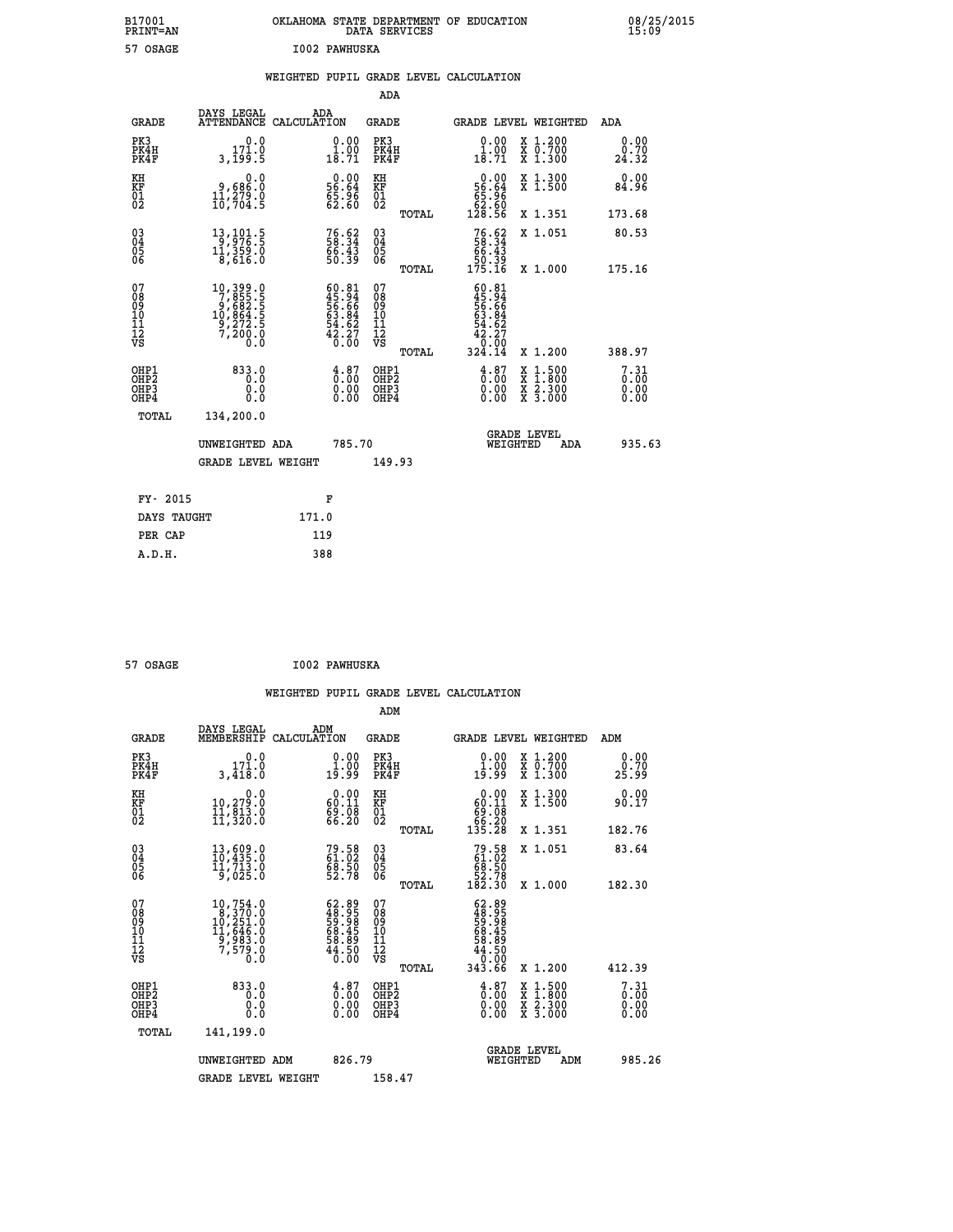| B17001<br><b>PRINT=AN</b> | OKLAHOMA STATE DEPARTMENT OF EDUCATION<br>DATA SERVICES |  |
|---------------------------|---------------------------------------------------------|--|
| 57 OSAGE                  | I011 SHIDLER                                            |  |

|  |  | WEIGHTED PUPIL GRADE LEVEL CALCULATION |
|--|--|----------------------------------------|
|  |  |                                        |

| <b>GRADE</b>                                                       | DAYS LEGAL<br><b>ATTENDANCE</b>                                                     | ADA<br>CALCULATION |                                                                                                  | <b>GRADE</b>                                      |       |                                                                                                                                                                                                                                                                                | GRADE LEVEL WEIGHTED                     | ADA                   |  |
|--------------------------------------------------------------------|-------------------------------------------------------------------------------------|--------------------|--------------------------------------------------------------------------------------------------|---------------------------------------------------|-------|--------------------------------------------------------------------------------------------------------------------------------------------------------------------------------------------------------------------------------------------------------------------------------|------------------------------------------|-----------------------|--|
| PK3<br>PK4H<br>PK4F                                                | 0.0<br>0.0<br>1,450.0                                                               |                    | $\begin{smallmatrix} 0.00 \ 0.00 \ 8.90 \end{smallmatrix}$                                       | PK3<br>PK4H<br>PK4F                               |       | 0.00<br>$\substack{0.00 \\ 8.90}$                                                                                                                                                                                                                                              | X 1.200<br>X 0.700<br>X 1.300            | 0.00<br>0.00<br>11.57 |  |
| KH<br>KF<br>01<br>02                                               | 0.0<br>3,576.0<br>3,241.0<br>2,344.0                                                |                    | $\begin{smallmatrix} 0.00\\ 21.94\\ 19.88\\ 14.38 \end{smallmatrix}$                             | KH<br>KF<br>$\begin{matrix} 01 \ 02 \end{matrix}$ |       | $\begin{smallmatrix} 0.00\\ 21.94\\ 19.88\\ 14.38\\ 34.26 \end{smallmatrix}$                                                                                                                                                                                                   | X 1.300<br>X 1.500                       | 0.00<br>32.91         |  |
|                                                                    |                                                                                     |                    |                                                                                                  |                                                   | TOTAL |                                                                                                                                                                                                                                                                                | X 1.351                                  | 46.29                 |  |
| $\begin{smallmatrix} 03 \\[-4pt] 04 \end{smallmatrix}$<br>Ŏ5<br>06 | 3,228.5<br>2,798.5<br>1,863.0<br>3,076.5                                            |                    | $19.81$<br>$17.17$<br>$\frac{1}{18}$ $\frac{1}{8}$ $\frac{3}{8}$                                 | $\substack{03 \\ 04}$<br>05<br>06                 |       | $19.81$<br>$17.17$<br>$11.43$<br>$18.87$<br>$47.47$                                                                                                                                                                                                                            | X 1.051                                  | 20.82                 |  |
|                                                                    |                                                                                     |                    |                                                                                                  |                                                   | TOTAL |                                                                                                                                                                                                                                                                                | X 1.000                                  | 47.47                 |  |
| 07<br>08<br>09<br>001<br>11<br>11<br>12<br>VS                      | $2,341.5$<br>$2,811.0$<br>$2,596.0$<br>$2,671.0$<br>$3,290.0$<br>$1,826.5$<br>$0.0$ |                    | $14.37$<br>$17.25$<br>$15.93$<br>$16.39$<br>$20.18$<br>$\frac{1}{0}$ $\frac{1}{0}$ $\frac{2}{0}$ | 07<br>08<br>09<br>11<br>11<br>12<br>VS            | TOTAL | $14.37$<br>$17.25$<br>$15.93$<br>$16.39$<br>$20.18$<br>$\begin{array}{c} 11.21 \\ 0.00 \\ 95.33 \end{array}$                                                                                                                                                                   | X 1.200                                  | 114.40                |  |
|                                                                    |                                                                                     |                    |                                                                                                  |                                                   |       |                                                                                                                                                                                                                                                                                |                                          |                       |  |
| OHP1<br>OHP2<br>OH <sub>P3</sub><br>OHP4                           | 0.0<br>0.000                                                                        |                    | $\begin{smallmatrix} 0.00 \ 0.00 \ 0.00 \ 0.00 \end{smallmatrix}$                                | OHP1<br>OHP2<br>OHP3<br>OHP4                      |       | $\begin{smallmatrix} 0.00 & 0.00 & 0.00 & 0.00 & 0.00 & 0.00 & 0.00 & 0.00 & 0.00 & 0.00 & 0.00 & 0.00 & 0.00 & 0.00 & 0.00 & 0.00 & 0.00 & 0.00 & 0.00 & 0.00 & 0.00 & 0.00 & 0.00 & 0.00 & 0.00 & 0.00 & 0.00 & 0.00 & 0.00 & 0.00 & 0.00 & 0.00 & 0.00 & 0.00 & 0.00 & 0.0$ | X 1:500<br>X 1:800<br>X 2:300<br>X 3:000 | 0.00<br>0.00<br>0.00  |  |
| TOTAL                                                              | 37, 113.5                                                                           |                    |                                                                                                  |                                                   |       |                                                                                                                                                                                                                                                                                |                                          |                       |  |
|                                                                    | UNWEIGHTED ADA                                                                      |                    | 227.71                                                                                           |                                                   |       | WEIGHTED                                                                                                                                                                                                                                                                       | <b>GRADE LEVEL</b><br>ADA                | 273.46                |  |
|                                                                    | <b>GRADE LEVEL WEIGHT</b>                                                           |                    |                                                                                                  |                                                   | 45.75 |                                                                                                                                                                                                                                                                                |                                          |                       |  |
| FY- 2015                                                           |                                                                                     |                    | F                                                                                                |                                                   |       |                                                                                                                                                                                                                                                                                |                                          |                       |  |
| DAYS TAUGHT                                                        |                                                                                     | 163.0              |                                                                                                  |                                                   |       |                                                                                                                                                                                                                                                                                |                                          |                       |  |
|                                                                    |                                                                                     |                    |                                                                                                  |                                                   |       |                                                                                                                                                                                                                                                                                |                                          |                       |  |

| 57 OSAGE | I011 SHIDLER |
|----------|--------------|
|          |              |

**PER CAP** 161<br> **A.D.H.** 149

 **A.D.H. 149**

 **B17001<br>PRINT=AN** 

 **ADA**

|                                                    |                                                                                               |                                                                                                    | ADM                                                 |                                                                                                 |                                          |                                                                                         |
|----------------------------------------------------|-----------------------------------------------------------------------------------------------|----------------------------------------------------------------------------------------------------|-----------------------------------------------------|-------------------------------------------------------------------------------------------------|------------------------------------------|-----------------------------------------------------------------------------------------|
| <b>GRADE</b>                                       | DAYS LEGAL<br>MEMBERSHIP                                                                      | ADM<br>CALCULATION                                                                                 | <b>GRADE</b>                                        | GRADE LEVEL WEIGHTED                                                                            |                                          | ADM                                                                                     |
| PK3<br>PK4H<br>PK4F                                | 0.0<br>$0.0$<br>0.039.1                                                                       | $\substack{0.00\\0.00\\9.44}$                                                                      | PK3<br>PK4H<br>PK4F                                 | $\substack{0.00\\0.00\\9.44$                                                                    | X 1.200<br>X 0.700<br>X 1.300            | 0.00<br>$\begin{smallmatrix} \v{0} \ \v{1} \ \v{2} \ \v{3} \ \v{4} \ \end{smallmatrix}$ |
| KH<br>KF<br>01<br>02                               | 0.0<br>3,781.0<br>3,463.0<br>2,462.0                                                          | $\begin{smallmatrix} 0.00\\ 23.20\\ 21.25\\ 15.10 \end{smallmatrix}$                               | KH<br>KF<br>01<br>02                                | $\begin{smallmatrix} 0.00\\ 23.20\\ 21.25\\ 15.10\\ 36.35 \end{smallmatrix}$                    | X 1.300<br>X 1.500                       | 0.00<br>34.80                                                                           |
|                                                    |                                                                                               |                                                                                                    | TOTAL                                               |                                                                                                 | X 1.351                                  | 49.11                                                                                   |
| $\begin{matrix} 03 \\ 04 \\ 05 \\ 06 \end{matrix}$ | $\begin{smallmatrix} 3 & 367 & 0\\ 2 & 946 & 0\\ 1 & 971 & 0\\ 3 & 240 & 0 \end{smallmatrix}$ | $\begin{smallmatrix} 20.66\\ 18.07\\ 12.09\\ 19.88 \end{smallmatrix}$                              | $\begin{array}{c} 03 \\ 04 \\ 05 \\ 06 \end{array}$ | $20.66$<br>$18.07$<br>$12.09$<br>$19.88$<br>$50.04$                                             | X 1.051                                  | 21.71                                                                                   |
|                                                    |                                                                                               |                                                                                                    | TOTAL                                               |                                                                                                 | X 1.000                                  | 50.04                                                                                   |
| 07<br>08<br>09<br>101<br>11<br>12<br>VS            | $2,451.0$<br>$2,700.0$<br>$2,700.0$<br>$2,806.0$<br>$3,478.0$<br>$1,952.0$<br>$0.0$           | $\begin{smallmatrix} 15.04 \\ 18.09 \\ 16.56 \\ 17.21 \\ 21.34 \\ 11.98 \\ 0.00 \end{smallmatrix}$ | 07<br>08<br>09<br>01<br>11<br>11<br>12<br>VS        | $\begin{smallmatrix} 15.04\ 18.09\ 16.56\ 17.21\ 21.34\ 11.98\ 0.00\ 100.22\ \end{smallmatrix}$ |                                          |                                                                                         |
|                                                    |                                                                                               |                                                                                                    | TOTAL                                               |                                                                                                 | X 1.200                                  | 120.26                                                                                  |
| OHP1<br>OHP2<br>OH <sub>P3</sub><br>OHP4           |                                                                                               |                                                                                                    | OHP1<br>OHP2<br>OHP <sub>3</sub>                    | 0.00<br>$0.00$<br>0.00                                                                          | X 1:500<br>X 1:800<br>X 2:300<br>X 3:000 | $0.00$<br>$0.00$<br>0.00                                                                |
| TOTAL                                              | 39,104.0                                                                                      |                                                                                                    |                                                     |                                                                                                 |                                          |                                                                                         |
|                                                    | UNWEIGHTED<br>ADM                                                                             | 239.91                                                                                             |                                                     | WEIGHTED                                                                                        | <b>GRADE LEVEL</b><br>ADM                | 288.19                                                                                  |
|                                                    | <b>GRADE LEVEL WEIGHT</b>                                                                     |                                                                                                    | 48.28                                               |                                                                                                 |                                          |                                                                                         |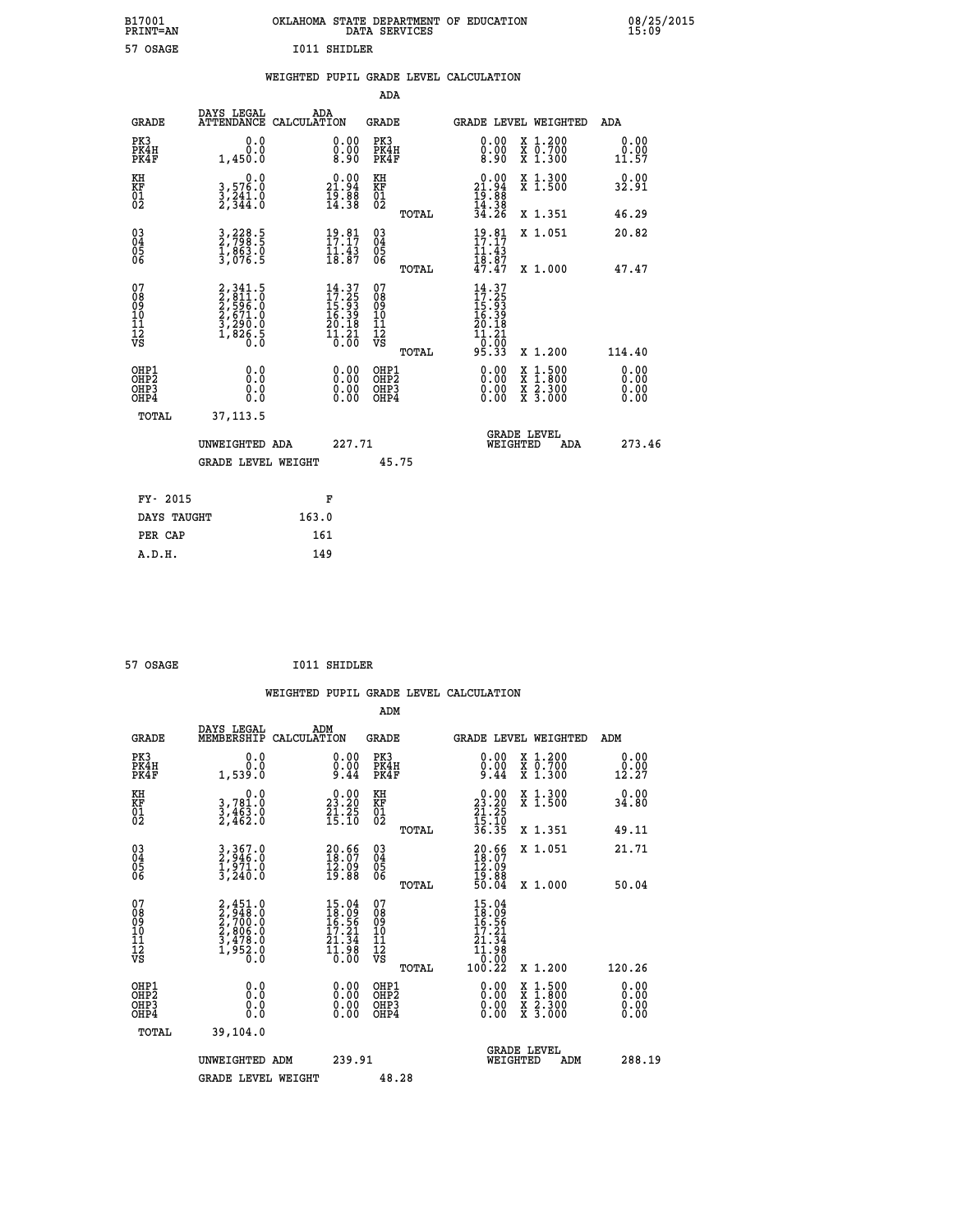|                | OKLAHOMA STATE DEPARTMENT OF EDUCATION<br>DATA SERVICES |  |
|----------------|---------------------------------------------------------|--|
| I029 BARNSDALL |                                                         |  |

|                                                                    |                                                                                                       | WEIGHTED PUPIL GRADE LEVEL CALCULATION                                                                                                                            |                                                 |                                                                                                                                                                                                                                                                                |                                                                                                                                           |                              |
|--------------------------------------------------------------------|-------------------------------------------------------------------------------------------------------|-------------------------------------------------------------------------------------------------------------------------------------------------------------------|-------------------------------------------------|--------------------------------------------------------------------------------------------------------------------------------------------------------------------------------------------------------------------------------------------------------------------------------|-------------------------------------------------------------------------------------------------------------------------------------------|------------------------------|
|                                                                    |                                                                                                       |                                                                                                                                                                   | <b>ADA</b>                                      |                                                                                                                                                                                                                                                                                |                                                                                                                                           |                              |
| <b>GRADE</b>                                                       | DAYS LEGAL                                                                                            | ADA<br>ATTENDANCE CALCULATION                                                                                                                                     | GRADE                                           | GRADE LEVEL WEIGHTED                                                                                                                                                                                                                                                           |                                                                                                                                           | ADA                          |
| PK3<br>PK4H<br>PK4F                                                | 341.0<br>0.0<br>2,551.5                                                                               | $\begin{smallmatrix} 2.35\0.00\\17.60 \end{smallmatrix}$                                                                                                          | PK3<br>PK4H<br>PK4F                             | $2.35$<br>$0.00$<br>17.60                                                                                                                                                                                                                                                      | X 1.200<br>X 0.700<br>X 1.300                                                                                                             | 2.82<br>0.00<br>22.88        |
| KH<br>KF<br>01<br>02                                               | 0.0<br>4,051:5<br>4,732:5<br>5,068:0                                                                  | $\begin{smallmatrix} 0.00\\ 27.94\\ 32.64\\ 34.95 \end{smallmatrix}$                                                                                              | KH<br>KF<br>01<br>02                            | 27.94                                                                                                                                                                                                                                                                          | X 1.300<br>X 1.500                                                                                                                        | 0.00<br>41.91                |
|                                                                    |                                                                                                       |                                                                                                                                                                   | TOTAL                                           | $\frac{32.64}{34.95}$<br>67.59                                                                                                                                                                                                                                                 | X 1.351                                                                                                                                   | 91.31                        |
| $\begin{smallmatrix} 03 \\[-4pt] 04 \end{smallmatrix}$<br>Ŏ5<br>06 | 3,522.0<br>2,552.0<br>3,020.0<br>4,118.0                                                              | $24.29$<br>$17.60$<br>20:03<br>28:40                                                                                                                              | $\substack{03 \\ 04}$<br>Ŏ5<br>06               | $24.29$<br>$17.60$<br>$20.83$<br>$28.40$<br>$66.83$                                                                                                                                                                                                                            | X 1.051                                                                                                                                   | 25.53                        |
|                                                                    |                                                                                                       |                                                                                                                                                                   | TOTAL                                           |                                                                                                                                                                                                                                                                                | X 1.000                                                                                                                                   | 66.83                        |
| 07<br>08<br>09<br>11<br>11<br>12<br>VS                             | $\begin{smallmatrix}5, 893.5\\6, 542.0\\5, 022.5\\4, 441.0\\4, 643.5\\3, 058.0\\0.0\end{smallmatrix}$ | $\begin{smallmatrix} 4 & 0 & . & 64 \\ 4 & 5 & . & 12 \\ 3 & 4 & . & 64 \\ 3 & 0 & . & 63 \\ 3 & 2 & . & 02 \\ 2 & 1 & . & 09 \\ 0 & . & 00 \\ \end{smallmatrix}$ | 07<br>08<br>09<br>11<br>11<br>12<br>VS<br>TOTAL | 40.64<br>$45.12$<br>$34.64$<br>$30.63$<br>$32.02$<br>$21.09$<br>0.00.<br>204.14                                                                                                                                                                                                | X 1.200                                                                                                                                   | 244.97                       |
| OHP1<br>OH <sub>P</sub> 2<br>OHP3<br>OH <sub>P4</sub>              | 0.0<br>0.0<br>0.0                                                                                     | $\begin{smallmatrix} 0.00 \ 0.00 \ 0.00 \ 0.00 \end{smallmatrix}$                                                                                                 | OHP1<br>OHP <sub>2</sub><br>OHP3<br>OHP4        | $\begin{smallmatrix} 0.00 & 0.00 & 0.00 & 0.00 & 0.00 & 0.00 & 0.00 & 0.00 & 0.00 & 0.00 & 0.00 & 0.00 & 0.00 & 0.00 & 0.00 & 0.00 & 0.00 & 0.00 & 0.00 & 0.00 & 0.00 & 0.00 & 0.00 & 0.00 & 0.00 & 0.00 & 0.00 & 0.00 & 0.00 & 0.00 & 0.00 & 0.00 & 0.00 & 0.00 & 0.00 & 0.0$ | $\begin{smallmatrix} \mathtt{X} & 1\cdot500\\ \mathtt{X} & 1\cdot800\\ \mathtt{X} & 2\cdot300\\ \mathtt{X} & 3\cdot000 \end{smallmatrix}$ | 0.00<br>0.00<br>0.00<br>0.00 |
| TOTAL                                                              | 59,557.0                                                                                              |                                                                                                                                                                   |                                                 |                                                                                                                                                                                                                                                                                |                                                                                                                                           |                              |
|                                                                    | UNWEIGHTED ADA                                                                                        | 410.74                                                                                                                                                            |                                                 | <b>GRADE LEVEL</b><br>WEIGHTED                                                                                                                                                                                                                                                 | <b>ADA</b>                                                                                                                                | 496.25                       |
|                                                                    | <b>GRADE LEVEL WEIGHT</b>                                                                             |                                                                                                                                                                   | 85.51                                           |                                                                                                                                                                                                                                                                                |                                                                                                                                           |                              |
|                                                                    | FY- 2015                                                                                              | F                                                                                                                                                                 |                                                 |                                                                                                                                                                                                                                                                                |                                                                                                                                           |                              |
|                                                                    | DAYS TAUGHT                                                                                           | 145.0                                                                                                                                                             |                                                 |                                                                                                                                                                                                                                                                                |                                                                                                                                           |                              |
|                                                                    | PER CAP                                                                                               | 97                                                                                                                                                                |                                                 |                                                                                                                                                                                                                                                                                |                                                                                                                                           |                              |

 **57 OSAGE I029 BARNSDALL**

 **A.D.H. 191**

 **B17001<br>PRINT=AN<br>57 OSAGE** 

| <b>GRADE</b>                                                     | DAYS LEGAL<br>MEMBERSHIP                                                                                | ADM<br>CALCULATION                                                                           | <b>GRADE</b>                                        |       |                                                                                                                                                   |          | GRADE LEVEL WEIGHTED                     | ADM                          |
|------------------------------------------------------------------|---------------------------------------------------------------------------------------------------------|----------------------------------------------------------------------------------------------|-----------------------------------------------------|-------|---------------------------------------------------------------------------------------------------------------------------------------------------|----------|------------------------------------------|------------------------------|
| PK3<br>PK4H<br>PK4F                                              | 341.0<br>2,703.0                                                                                        | $\begin{smallmatrix} 2.35\0.00\\0.00\\18.64\end{smallmatrix}$                                | PK3<br>PK4H<br>PK4F                                 |       | 2.35<br>$\begin{smallmatrix} \overline{0} & \overline{0} & \overline{0} \ \overline{0} & \overline{0} & \overline{0} \ 18 & 64 \end{smallmatrix}$ |          | X 1.200<br>X 0.700<br>X 1.300            | 2.82<br>$\frac{0.00}{24.23}$ |
| KH<br>KF<br>01<br>02                                             | 0.0<br>4,263.0<br>4,980.0<br>5,290.0                                                                    | $\begin{smallmatrix} 0.00\\29.40\\34.34\\36.48 \end{smallmatrix}$                            | KH<br>KF<br>01<br>02                                |       | $\begin{smallmatrix} 0.00\\29.40\\34.34\\36.48\\70.82 \end{smallmatrix}$                                                                          |          | X 1.300<br>X 1.500                       | 0.00<br>44.10                |
|                                                                  |                                                                                                         |                                                                                              |                                                     | TOTAL |                                                                                                                                                   |          | X 1.351                                  | 95.68                        |
| $\begin{matrix} 03 \\ 04 \\ 05 \\ 06 \end{matrix}$               | 3,636.0<br>2,676.0<br>3,174.0<br>4,320.0                                                                | 25.08<br>18.46<br>21.89<br>29.79                                                             | $\begin{array}{c} 03 \\ 04 \\ 05 \\ 06 \end{array}$ |       | 25.08<br>18.46<br>21.89<br>29.79<br>70.14                                                                                                         |          | X 1.051                                  | 26.36                        |
|                                                                  |                                                                                                         |                                                                                              |                                                     | TOTAL |                                                                                                                                                   |          | X 1.000                                  | 70.14                        |
| 07<br>08<br>09<br>11<br>11<br>12<br>VS                           | $\begin{smallmatrix} 6,223.0\\ 6,857.0\\ 5,387.0\\ 4,744.0\\ 4,864.0\\ 3,240.0\\ 0.0 \end{smallmatrix}$ | $\begin{smallmatrix} 42.92\\ 47.29\\ 37.15\\ 32.72\\ 33.54\\ 22.34\\ 0.00 \end{smallmatrix}$ | 07<br>08<br>09<br>11<br>11<br>12<br>VS              | TOTAL | $\begin{array}{r} 42.92 \\ 47.29 \\ 37.15 \\ 32.72 \\ 33.54 \\ 22.34 \\ 0.00 \\ 215.96 \end{array}$                                               |          | X 1.200                                  | 259.15                       |
| OHP1<br>OH <sub>P</sub> <sub>2</sub><br>OH <sub>P3</sub><br>OHP4 | 0.0<br>0.0<br>Ŏ.Ŏ                                                                                       |                                                                                              | OHP1<br>OHP <sub>2</sub><br>OHP3<br>OHP4            |       |                                                                                                                                                   |          | X 1:500<br>X 1:800<br>X 2:300<br>X 3:000 | 0.00<br>0.00<br>0.00<br>0.00 |
| TOTAL                                                            | 62,698.0                                                                                                |                                                                                              |                                                     |       |                                                                                                                                                   |          |                                          |                              |
|                                                                  | UNWEIGHTED ADM                                                                                          | 432.39                                                                                       |                                                     |       |                                                                                                                                                   | WEIGHTED | <b>GRADE LEVEL</b><br>ADM                | 522.48                       |
|                                                                  | <b>GRADE LEVEL WEIGHT</b>                                                                               |                                                                                              | 90.09                                               |       |                                                                                                                                                   |          |                                          |                              |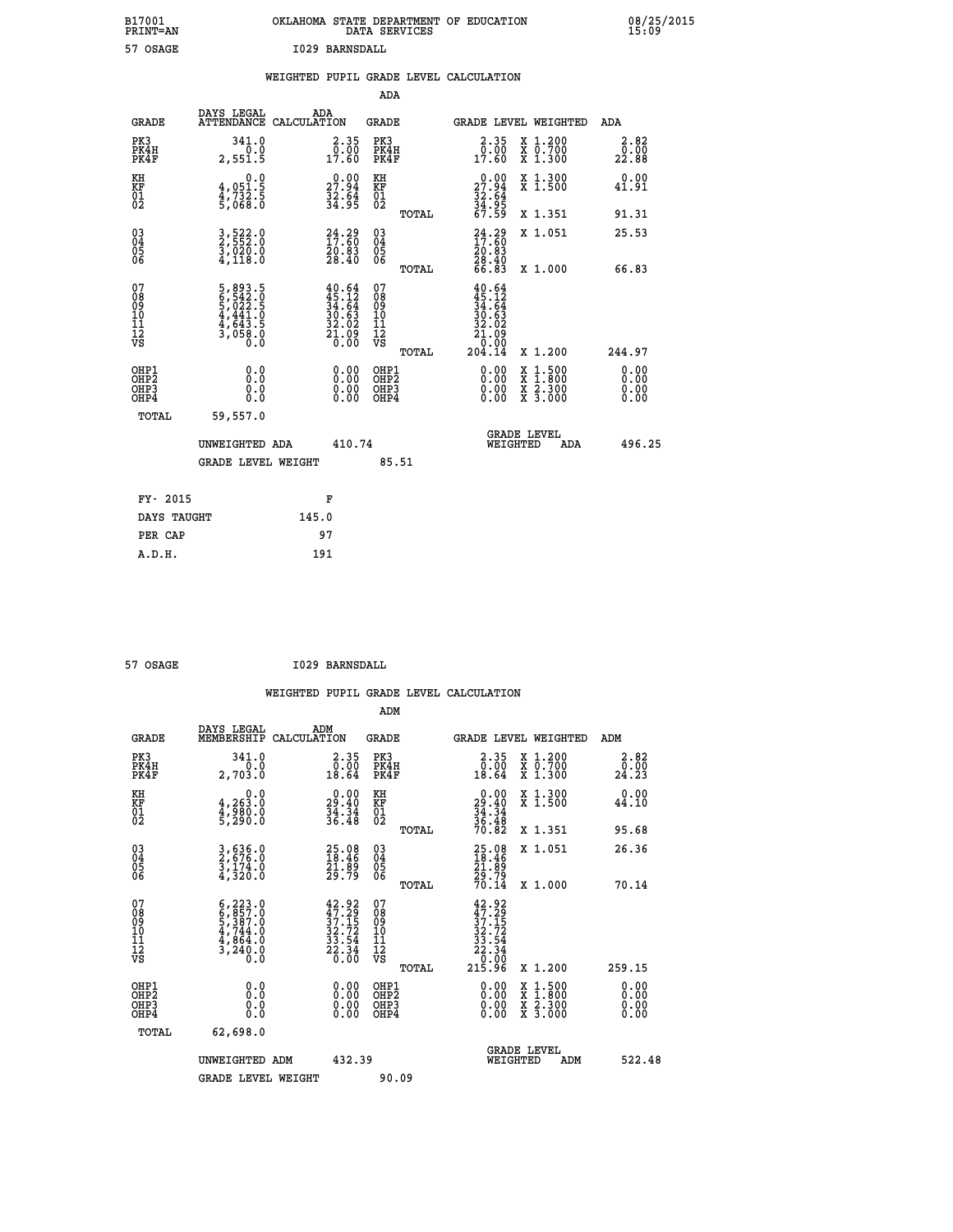| B17001<br>PRINT=AN | OKLAHOMA STATE DEPARTMENT OF EDUCATION<br>DATA SERVICES | 08/25/2015<br>15:09 |
|--------------------|---------------------------------------------------------|---------------------|
| 57 OSAGE           | I030 WYNONA                                             |                     |

|  |  | WEIGHTED PUPIL GRADE LEVEL CALCULATION |
|--|--|----------------------------------------|
|  |  |                                        |

|                                                    |                                                                                           |                                                                                    | ADA                                                               |       |                                                                                               |                                          |                              |
|----------------------------------------------------|-------------------------------------------------------------------------------------------|------------------------------------------------------------------------------------|-------------------------------------------------------------------|-------|-----------------------------------------------------------------------------------------------|------------------------------------------|------------------------------|
| <b>GRADE</b>                                       | DAYS LEGAL<br><b>ATTENDANCE</b>                                                           | ADA<br>CALCULATION                                                                 | <b>GRADE</b>                                                      |       |                                                                                               | <b>GRADE LEVEL WEIGHTED</b>              | ADA                          |
| PK3<br>PK4H<br>PK4F                                | 0.0<br>0.0<br>1,396.5                                                                     | $\begin{smallmatrix} 0.00\ 0.00\ 8.57 \end{smallmatrix}$                           | PK3<br>PK4H<br>PK4F                                               |       | 0.00<br>$\frac{0.00}{8.57}$                                                                   | X 1.200<br>X 0.700<br>X 1.300            | 0.00<br>0.00<br>11.14        |
| KH<br>KF<br>01<br>02                               | 0.0<br>1,800.0<br>911.0<br>1,032.0                                                        | $\begin{array}{r} 0.00 \\[-4pt] 11.04 \\[-4pt] 5.59 \\[-4pt] 6.33 \end{array}$     | KH<br>KF<br>01<br>02                                              |       | $\begin{array}{r} 0.00 \\[-4pt] 11.04 \\[-4pt] 5.59 \\[-4pt] 6.33 \\[-4pt] 11.92 \end{array}$ | X 1.300<br>X 1.500                       | 0.00<br>16.56                |
|                                                    |                                                                                           |                                                                                    |                                                                   | TOTAL |                                                                                               | X 1.351                                  | 16.10                        |
| $\begin{matrix} 03 \\ 04 \\ 05 \\ 06 \end{matrix}$ | $\frac{1}{1}$ , $\frac{144}{17}$ : 5<br>$\frac{1}{1}, \frac{5}{4} \frac{1}{9}$<br>1,494.0 | $7.86$<br>$9.31$<br>$9.17$                                                         | $\begin{matrix} 03 \\ 04 \\ 05 \\ 06 \end{matrix}$                |       | $7.02$<br>$6.86$<br>$9.31$<br>$9.17$<br>$25.34$                                               | X 1.051                                  | 7.38                         |
|                                                    |                                                                                           |                                                                                    |                                                                   | TOTAL |                                                                                               | X 1.000                                  | 25.34                        |
| 07<br>08<br>09<br>10<br>11<br>11<br>12<br>VS       | $1, 738.5$<br>$2, 217.0$<br>$608.5$<br>$1, 831.0$<br>$451.0$<br>$928.0$<br>$0.0$          | $\begin{smallmatrix} 10.67\\13.60\\3.74\\11.24\\2.77\\5.69\\0.00\end{smallmatrix}$ | 07<br>08<br>09<br>11<br>11<br>12<br>VS                            | TOTAL | 10.67<br>$13.60$<br>$3.74$<br>$11.24$<br>$2.77$<br>$5.69$<br>$9.99$<br>47.71                  | X 1.200                                  | 57.25                        |
| OHP1<br>OH <sub>P</sub> 2<br>OHP3<br>OHP4          | 0.0<br>0.000                                                                              | $0.00$<br>$0.00$<br>0.00                                                           | OHP1<br>OH <sub>P</sub> 2<br>OHP <sub>3</sub><br>OHP <sub>4</sub> |       | 0.00<br>0.00<br>0.00                                                                          | X 1:500<br>X 1:800<br>X 2:300<br>X 3:000 | 0.00<br>0.00<br>0.00<br>0.00 |
| TOTAL                                              | 18,186.5                                                                                  |                                                                                    |                                                                   |       |                                                                                               |                                          |                              |
|                                                    | UNWEIGHTED ADA                                                                            | 111.60                                                                             |                                                                   |       |                                                                                               | <b>GRADE LEVEL</b><br>WEIGHTED<br>ADA    | 133.77                       |
|                                                    | <b>GRADE LEVEL WEIGHT</b>                                                                 |                                                                                    |                                                                   | 22.17 |                                                                                               |                                          |                              |
| FY- 2015                                           |                                                                                           | F                                                                                  |                                                                   |       |                                                                                               |                                          |                              |
| DAYS TAUGHT                                        |                                                                                           | 163.0                                                                              |                                                                   |       |                                                                                               |                                          |                              |
|                                                    |                                                                                           |                                                                                    |                                                                   |       |                                                                                               |                                          |                              |

| 57 OSAGE |  | I030 WYNONA |
|----------|--|-------------|
|----------|--|-------------|

 **PER CAP 156**

 **WEIGHTED PUPIL GRADE LEVEL CALCULATION ADM** DAYS LEGAL

| <b>GRADE</b>                                       | DAIS LEGAL<br>MEMBERSHIP                                                                                                                    | ADM<br>CALCULATION                                                                                                    | GRADE                                              |       |                                                                                               | <b>GRADE LEVEL WEIGHTED</b>                                                                                                          | ADM                   |  |
|----------------------------------------------------|---------------------------------------------------------------------------------------------------------------------------------------------|-----------------------------------------------------------------------------------------------------------------------|----------------------------------------------------|-------|-----------------------------------------------------------------------------------------------|--------------------------------------------------------------------------------------------------------------------------------------|-----------------------|--|
| PK3<br>PK4H<br>PK4F                                | 0.0000<br>1,542.0                                                                                                                           | $\substack{0.00\\0.00\\9.46}$                                                                                         | PK3<br>PK4H<br>PK4F                                |       | $\begin{smallmatrix} 0.00\\ 0.00\\ 9.46 \end{smallmatrix}$                                    | X 1.200<br>X 0.700<br>X 1.300                                                                                                        | 0.00<br>0.00<br>12.30 |  |
| KH<br>KF<br>01<br>02                               | 0.0<br>1,909:0<br>980:0<br>1,110:0                                                                                                          | $\begin{smallmatrix} 0.00\\ 11.71\\ 6.01\\ 6.81 \end{smallmatrix}$                                                    | KH<br>KF<br>01<br>02                               |       | $\begin{array}{r} 0.00 \\[-4pt] 11.71 \\[-4pt] 6.01 \\[-4pt] 6.81 \\[-4pt] 12.82 \end{array}$ | X 1.300<br>X 1.500                                                                                                                   | 0.00<br>17.57         |  |
|                                                    |                                                                                                                                             |                                                                                                                       |                                                    | TOTAL |                                                                                               | X 1.351                                                                                                                              | 17.32                 |  |
| $\begin{matrix} 03 \\ 04 \\ 05 \\ 06 \end{matrix}$ | $\begin{smallmatrix} 1,224\ 1,198\ 1,579\ 0\ 1,550\ 0 \end{smallmatrix}$                                                                    | $7:35$<br>$9:69$<br>$9:51$                                                                                            | $\begin{matrix} 03 \\ 04 \\ 05 \\ 06 \end{matrix}$ |       | $7.51$<br>$7.35$<br>$9.69$<br>$9.51$<br>$26.55$                                               | X 1.051                                                                                                                              | 7.89                  |  |
|                                                    |                                                                                                                                             |                                                                                                                       |                                                    | TOTAL |                                                                                               | X 1.000                                                                                                                              | 26.55                 |  |
| 07<br>08<br>09<br>101<br>11<br>12<br>VS            | $\begin{smallmatrix} 1, & 815 & 0 \\ 2, & 341 & 0 \\ 665 & 0 \\ 2, & 007 & 0 \\ 480 & 0 \\ 978 & 0 \\ 0 & 0 \\ 0 & 0 \\ 0\end{smallmatrix}$ | $\begin{smallmatrix} 11\cdot 13\\14\cdot 36\\4\cdot 08\\12\cdot 33\\2\cdot 94\\6\cdot 00\\6\cdot 00\end{smallmatrix}$ | 07<br>08<br>09<br>11<br>11<br>12<br>VS             | TOTAL | 11.13<br>$14.36$<br>$12.33$<br>$2.33$<br>$2.94$<br>$6.00$<br>$6.00$<br>$50.84$                | X 1.200                                                                                                                              | 61.01                 |  |
|                                                    |                                                                                                                                             |                                                                                                                       |                                                    |       |                                                                                               |                                                                                                                                      |                       |  |
| OHP1<br>OHP2<br>OH <sub>P3</sub><br>OHP4           | 0.0<br>0.000                                                                                                                                | $\begin{smallmatrix} 0.00 \ 0.00 \ 0.00 \ 0.00 \end{smallmatrix}$                                                     | OHP1<br>OHP <sub>2</sub><br>OHP3<br>OHP4           |       |                                                                                               | $\begin{smallmatrix} \mathtt{X} & 1 & 500 \\ \mathtt{X} & 1 & 800 \\ \mathtt{X} & 2 & 300 \\ \mathtt{X} & 3 & 000 \end{smallmatrix}$ | 0.00<br>0.00<br>0.00  |  |
| TOTAL                                              | 19,378.0                                                                                                                                    |                                                                                                                       |                                                    |       |                                                                                               |                                                                                                                                      |                       |  |
|                                                    | UNWEIGHTED ADM                                                                                                                              | 118.89                                                                                                                |                                                    |       | WEIGHTED                                                                                      | <b>GRADE LEVEL</b><br>ADM                                                                                                            | 142.64                |  |
|                                                    | <b>GRADE LEVEL WEIGHT</b>                                                                                                                   |                                                                                                                       | 23.75                                              |       |                                                                                               |                                                                                                                                      |                       |  |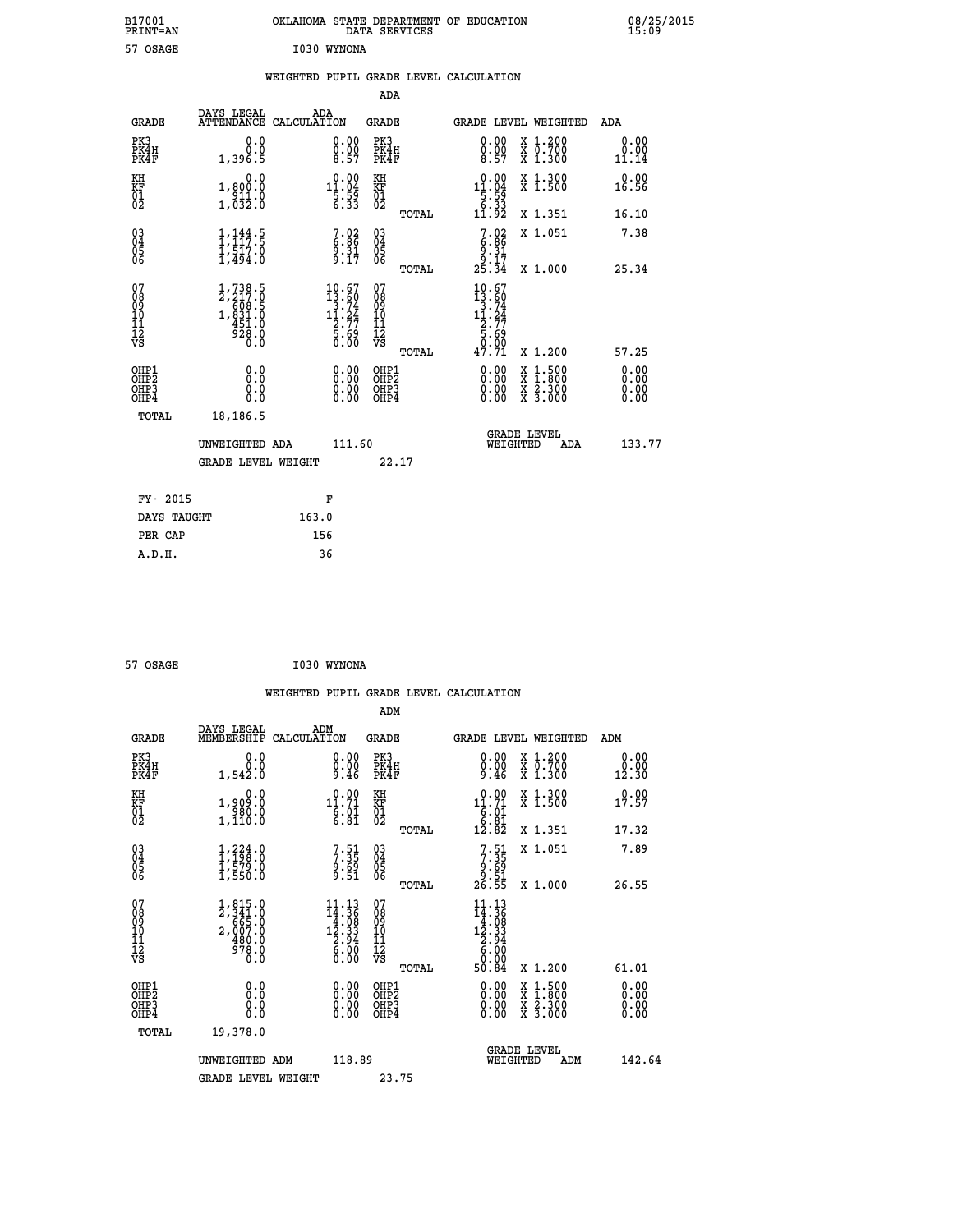|             | OKLAHOMA STATE DEPARTMENT OF EDUCATION<br>DATA SERVICES |  |
|-------------|---------------------------------------------------------|--|
| I038 HOMINY |                                                         |  |

|  |  | WEIGHTED PUPIL GRADE LEVEL CALCULATION |
|--|--|----------------------------------------|
|  |  |                                        |

|                                                                              |                                                                                    |                                                                      | ADA                                                |       |                                                                                            |                                                                                                                                              |                              |
|------------------------------------------------------------------------------|------------------------------------------------------------------------------------|----------------------------------------------------------------------|----------------------------------------------------|-------|--------------------------------------------------------------------------------------------|----------------------------------------------------------------------------------------------------------------------------------------------|------------------------------|
| <b>GRADE</b>                                                                 | DAYS LEGAL                                                                         | ADA<br>ATTENDANCE CALCULATION                                        | GRADE                                              |       | <b>GRADE LEVEL WEIGHTED</b>                                                                |                                                                                                                                              | ADA                          |
| PK3<br>PK4H<br>PK4F                                                          | 0.0<br>0.0<br>5,889.0                                                              | $\begin{smallmatrix} 0.00\\ 0.00\\ 36.58 \end{smallmatrix}$          | PK3<br>PK4H<br>PK4F                                |       | 0.00<br>0.00<br>36.58                                                                      | X 1.200<br>X 0.700<br>X 1.300                                                                                                                | 0.00<br>0.00<br>47.55        |
| KH<br>KF<br>01<br>02                                                         | 0.0<br>6,602:0<br>6,998:0<br>5,513:5                                               | $\begin{smallmatrix} 0.00\\ 41.01\\ 43.47\\ 34.25 \end{smallmatrix}$ | KH<br>KF<br>01<br>02                               |       | $\begin{smallmatrix} &0.00\\ 41.01\\ 43.47\\ 34.25\\ 77.72 \end{smallmatrix}$              | X 1.300<br>X 1.500                                                                                                                           | 0.00<br>61.52                |
|                                                                              |                                                                                    |                                                                      |                                                    | TOTAL |                                                                                            | X 1.351                                                                                                                                      | 105.00                       |
| $\begin{matrix} 03 \\ 04 \\ 05 \\ 06 \end{matrix}$                           | 8,247.5<br>5,717.0<br>6,569.0<br>6,593.0                                           | $\begin{smallmatrix} 51.23\ 35.51\ 40.80\ 40.95 \end{smallmatrix}$   | $\begin{matrix} 03 \\ 04 \\ 05 \\ 06 \end{matrix}$ |       | $\frac{51.23}{35.51}$<br>40.95<br>117.26                                                   | X 1.051                                                                                                                                      | 53.84                        |
|                                                                              |                                                                                    |                                                                      |                                                    | TOTAL |                                                                                            | X 1.000                                                                                                                                      | 117.26                       |
| 07<br>08<br>09<br>11<br>11<br>12<br>VS                                       | $7, 229.0$<br>5, 163.5<br>5, 294.5<br>6, 294.5<br>8, 484.0<br>5, 484.0<br>4, 556.5 | $44.9032.0739.1050.2134.0628.300.00$                                 | 07<br>08<br>09<br>11<br>11<br>12<br>VS             | TOTAL | $\begin{smallmatrix} 44.90\ 32.07\ 39.101\ 50.21\ 54.06\ 28.30\ 228.64\ \end{smallmatrix}$ | X 1.200                                                                                                                                      | 274.37                       |
| OHP1<br>OH <sub>P</sub> <sub>2</sub><br>OH <sub>P3</sub><br>OH <sub>P4</sub> | 0.0<br>Ō.Ō<br>0.0<br>0.0                                                           | 0.00<br>$\begin{smallmatrix} 0.00 \ 0.00 \end{smallmatrix}$          | OHP1<br>OHP2<br>OHP3<br>OHP4                       |       | 0.00<br>0.00<br>0.00                                                                       | $\begin{smallmatrix} \mathtt{X} & 1\cdot500 \\ \mathtt{X} & 1\cdot800 \\ \mathtt{X} & 2\cdot300 \\ \mathtt{X} & 3\cdot000 \end{smallmatrix}$ | 0.00<br>0.00<br>0.00<br>0.00 |
| TOTAL                                                                        | 88,940.5                                                                           |                                                                      |                                                    |       |                                                                                            |                                                                                                                                              |                              |
|                                                                              | UNWEIGHTED ADA                                                                     | 552.44                                                               |                                                    |       | WEIGHTED                                                                                   | <b>GRADE LEVEL</b><br>ADA                                                                                                                    | 659.54                       |
|                                                                              | <b>GRADE LEVEL WEIGHT</b>                                                          |                                                                      | 107.10                                             |       |                                                                                            |                                                                                                                                              |                              |
|                                                                              |                                                                                    |                                                                      |                                                    |       |                                                                                            |                                                                                                                                              |                              |
| FY- 2015                                                                     |                                                                                    | F                                                                    |                                                    |       |                                                                                            |                                                                                                                                              |                              |
| DAYS TAUGHT                                                                  |                                                                                    | 161.0                                                                |                                                    |       |                                                                                            |                                                                                                                                              |                              |
| PER CAP                                                                      |                                                                                    | 92                                                                   |                                                    |       |                                                                                            |                                                                                                                                              |                              |
| A.D.H.                                                                       |                                                                                    | 280                                                                  |                                                    |       |                                                                                            |                                                                                                                                              |                              |

| 57 OSAGE | I038 HOMINY |
|----------|-------------|

 **B17001<br>PRINT=AN<br>57 OSAGE** 

| <b>GRADE</b>                                                     | DAYS LEGAL<br>MEMBERSHIP                                                    | ADM<br>CALCULATION                                                            | <b>GRADE</b>                                        |       |                                                                                          |          | <b>GRADE LEVEL WEIGHTED</b>              | ADM                  |  |
|------------------------------------------------------------------|-----------------------------------------------------------------------------|-------------------------------------------------------------------------------|-----------------------------------------------------|-------|------------------------------------------------------------------------------------------|----------|------------------------------------------|----------------------|--|
| PK3<br>PK4H<br>PK4F                                              | 0.0<br>6,478.0                                                              | 0.00<br>40.24                                                                 | PK3<br>PK4H<br>PK4F                                 |       | 0.00<br>0.00<br>40.24                                                                    |          | X 1.200<br>X 0.700<br>X 1.300            | 0.00<br>ة.ة<br>52.31 |  |
| KH<br>KF<br>01<br>02                                             | 0.0<br>7,070:0<br>7,437:0<br>5,777:0                                        | $\begin{smallmatrix} 0.00\\ 43.91\\ 46.19\\ 35.88 \end{smallmatrix}$          | KH<br>KF<br>01<br>02                                |       | $0.00$<br>$43.91$<br>$46.19$<br>$35.88$<br>$82.07$                                       |          | X 1.300<br>X 1.500                       | 0.00<br>65.87        |  |
|                                                                  |                                                                             |                                                                               |                                                     | TOTAL |                                                                                          |          | X 1.351                                  | 110.88               |  |
| $\begin{matrix} 03 \\ 04 \\ 05 \\ 06 \end{matrix}$               | 8,584.0<br>6,007.0<br>6,933.0<br>6,927.0                                    | $\begin{smallmatrix}53\cdot32\37\cdot31\43\cdot06\43\cdot02\end{smallmatrix}$ | $\begin{array}{c} 03 \\ 04 \\ 05 \\ 06 \end{array}$ |       | $\begin{smallmatrix}53\cdot32\37\cdot31\43\cdot06\43\cdot02\123\cdot39\end{smallmatrix}$ |          | X 1.051                                  | 56.04                |  |
|                                                                  |                                                                             |                                                                               |                                                     | TOTAL |                                                                                          |          | X 1.000                                  | 123.39               |  |
| 07<br>08<br>09<br>11<br>11<br>12<br>VS                           | $7,543.0$<br>5,384.0<br>6,730.0<br>6,632.0<br>8,632.0<br>5,746.0<br>4,975.0 | $46.85$<br>$33.44$<br>$41.80$<br>$53.62$<br>$35.69$<br>$30.90$<br>$0.00$      | 07<br>08<br>09<br>01<br>11<br>11<br>12<br>VS        | TOTAL | $46.85$<br>$33.44$<br>$41.80$<br>$53.62$<br>$36.90$<br>$30.90$<br>$242.30$               |          | X 1.200                                  | 290.76               |  |
| OHP1<br>OH <sub>P</sub> <sub>2</sub><br>OH <sub>P3</sub><br>OHP4 | 0.0<br>0.000                                                                |                                                                               | OHP1<br>OHP <sub>2</sub><br>OHP3<br>OHP4            |       |                                                                                          |          | X 1:500<br>X 1:800<br>X 2:300<br>X 3:000 | 0.00<br>0.00<br>0.00 |  |
| TOTAL                                                            | 94,223.0                                                                    |                                                                               |                                                     |       |                                                                                          |          |                                          |                      |  |
|                                                                  | UNWEIGHTED ADM                                                              | 585.23                                                                        |                                                     |       |                                                                                          | WEIGHTED | <b>GRADE LEVEL</b><br>ADM                | 699.25               |  |
|                                                                  | <b>GRADE LEVEL WEIGHT</b>                                                   |                                                                               | 114.02                                              |       |                                                                                          |          |                                          |                      |  |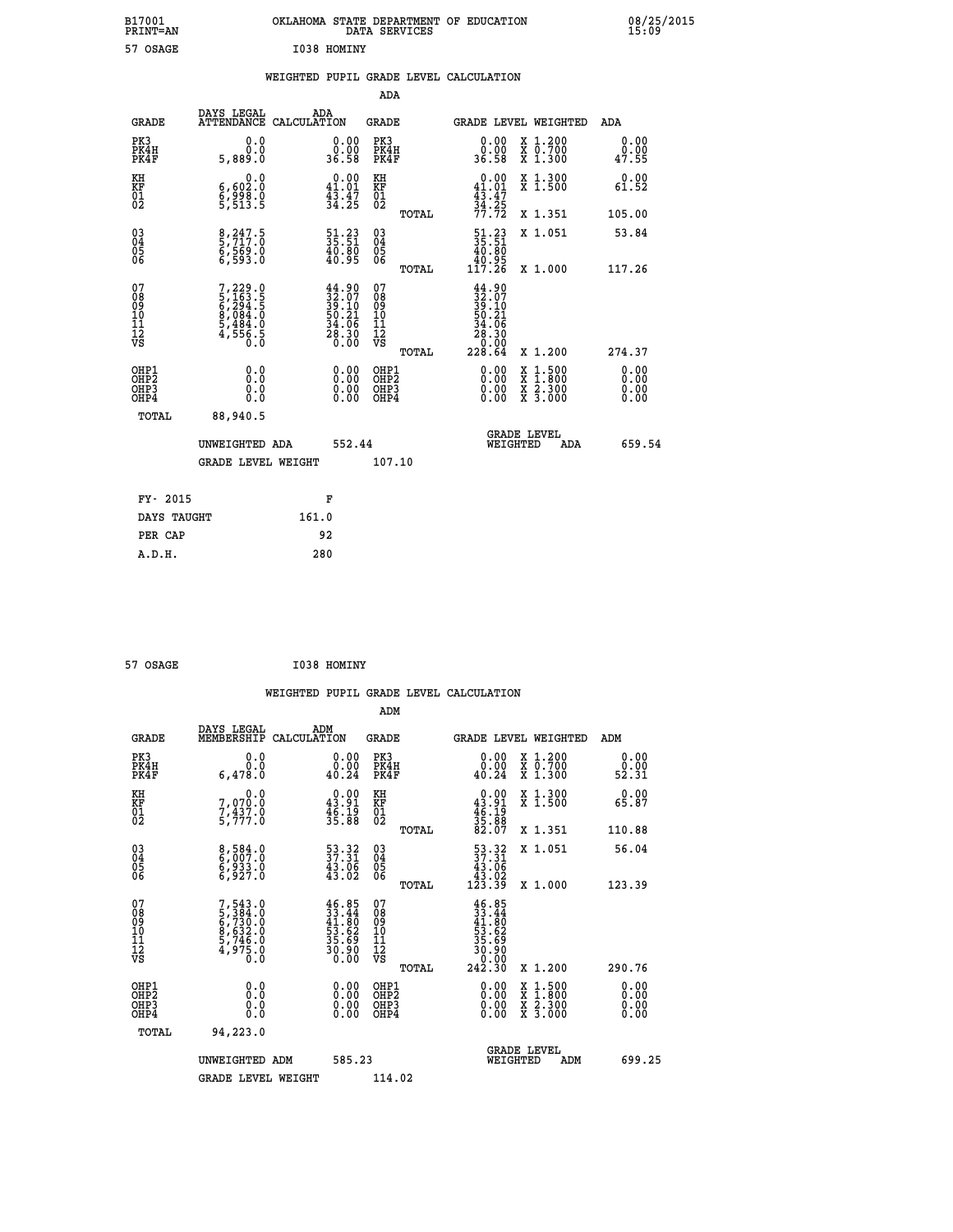| B17001<br><b>PRINT=AN</b>                                        |                                                                       | OKLAHOMA STATE DEPARTMENT OF EDUCATION                                                 | DATA SERVICES                                          |                                                                              |                                                                                          | 08/25/2015<br>15:09          |  |
|------------------------------------------------------------------|-----------------------------------------------------------------------|----------------------------------------------------------------------------------------|--------------------------------------------------------|------------------------------------------------------------------------------|------------------------------------------------------------------------------------------|------------------------------|--|
| 57 OSAGE                                                         |                                                                       | I050 PRUE                                                                              |                                                        |                                                                              |                                                                                          |                              |  |
|                                                                  |                                                                       | WEIGHTED PUPIL GRADE LEVEL CALCULATION                                                 |                                                        |                                                                              |                                                                                          |                              |  |
|                                                                  |                                                                       |                                                                                        | ADA                                                    |                                                                              |                                                                                          |                              |  |
| <b>GRADE</b>                                                     | DAYS LEGAL                                                            | ADA<br>ATTENDANCE CALCULATION                                                          | GRADE                                                  | <b>GRADE LEVEL WEIGHTED</b>                                                  |                                                                                          | ADA                          |  |
| PK3<br>PK4H<br>PK4F                                              | 140.0<br>0.0<br>1,618.0                                               | $\begin{smallmatrix} 0.97\ 0.00\ 11.16 \end{smallmatrix}$                              | PK3<br>PK4H<br>PK4F                                    | $\substack{0.97 \\ 0.00 \\ 11.16}$                                           | X 1.200<br>X 0.700<br>X 1.300                                                            | 1.16<br>0.00<br>14.51        |  |
| KH<br>KF<br>$^{01}_{02}$                                         | 0.0<br>$3,354.5$<br>$3,354.5$<br>$3,154.5$                            | $\begin{smallmatrix} 0.00\\ 22.39\\ 23.13\\ 21.76 \end{smallmatrix}$                   | KH<br>KF<br>01<br>02                                   | $\begin{smallmatrix} 0.00\\ 22.39\\ 23.13\\ 21.76\\ 44.89 \end{smallmatrix}$ | X 1.300<br>X 1.500                                                                       | 0.00<br>33.59                |  |
|                                                                  |                                                                       |                                                                                        | TOTAL                                                  |                                                                              | X 1.351                                                                                  | 60.65                        |  |
| $\substack{03 \\ 04}$<br>0500                                    | 2,836.0<br>$\frac{5}{3}, \frac{5}{483}$ . 0<br>3,483.5                | $\frac{19.56}{17.35}$<br>$\frac{24.37}{24.02}$                                         | $\begin{array}{c} 03 \\ 04 \\ 05 \\ 06 \end{array}$    | $\frac{19}{17}:\frac{56}{35}$<br>24.37                                       | X 1.051                                                                                  | 20.56                        |  |
|                                                                  |                                                                       |                                                                                        | TOTAL                                                  | 24.02<br>65.74                                                               | X 1.000                                                                                  | 65.74                        |  |
| 07<br>08<br>09<br>11<br>11<br>12<br>VS                           | 3,005.0<br>4,338.5<br>5,817.5<br>2,989.0<br>2,717.0<br>3,176.0<br>0.0 | $\begin{smallmatrix} 20.72\ 29.92\ 26.33\ 20.61\ 18.74\ 21.90\ 0.00 \end{smallmatrix}$ | 07<br>08<br>09<br>10<br>11<br>12<br>VS<br><b>TOTAL</b> | 20.72<br>29.92<br>26.33<br>20.61<br>18.74<br>21.90<br>Ō:ŏŏ<br>138.22         | X 1.200                                                                                  | 165.86                       |  |
| OHP1<br>OH <sub>P</sub> <sub>2</sub><br>OH <sub>P3</sub><br>OHP4 | 0.0<br>0.0<br>0.0<br>0.0                                              | 0.00<br>0.00<br>0.00                                                                   | OHP1<br>OH <sub>P</sub> 2<br>OHP3<br>OHP4              | 0.00<br>0.00<br>0.00                                                         | $\begin{smallmatrix} x & 1.500 \\ x & 1.800 \\ x & 2.300 \\ x & 3.000 \end{smallmatrix}$ | 0.00<br>0.00<br>0.00<br>0.00 |  |
| TOTAL                                                            | 43,925.0                                                              |                                                                                        |                                                        |                                                                              |                                                                                          |                              |  |
|                                                                  | UNWEIGHTED ADA                                                        | 302.93                                                                                 |                                                        | <b>GRADE LEVEL</b><br>WEIGHTED                                               | ADA                                                                                      | 362.07                       |  |
|                                                                  | <b>GRADE LEVEL WEIGHT</b>                                             |                                                                                        | 59.14                                                  |                                                                              |                                                                                          |                              |  |
| FY- 2015                                                         |                                                                       | F                                                                                      |                                                        |                                                                              |                                                                                          |                              |  |
| DAYS TAUGHT                                                      |                                                                       | 145.0                                                                                  |                                                        |                                                                              |                                                                                          |                              |  |
| PER CAP                                                          |                                                                       | 79                                                                                     |                                                        |                                                                              |                                                                                          |                              |  |

| 57 OSAGE | I050 PRUE |  |
|----------|-----------|--|
|          |           |  |

|                                                      |                                                                                                                                                           |                                                                                        | WEIGHTED PUPIL GRADE LEVEL CALCULATION        |                                                                                                         |                              |
|------------------------------------------------------|-----------------------------------------------------------------------------------------------------------------------------------------------------------|----------------------------------------------------------------------------------------|-----------------------------------------------|---------------------------------------------------------------------------------------------------------|------------------------------|
|                                                      |                                                                                                                                                           |                                                                                        | ADM                                           |                                                                                                         |                              |
| <b>GRADE</b>                                         | DAYS LEGAL<br>MEMBERSHIP<br>CALCULATION                                                                                                                   | ADM                                                                                    | <b>GRADE</b>                                  | <b>GRADE LEVEL WEIGHTED</b>                                                                             | ADM                          |
| PK3<br>PK4H<br>PK4F                                  | 140.0<br>0.0<br>1,724.0                                                                                                                                   | $\begin{smallmatrix} 0.97\ 0.00\\ 1.89 \end{smallmatrix}$                              | PK3<br>PK4H<br>PK4F                           | $0.97$<br>$0.00$<br>X 1.200<br>X 0.700<br>X 1.300<br>11.89                                              | 1.16<br>ō:ōŏ<br>15.46        |
| KH<br>KF<br>01<br>02                                 | 0.0<br>3,408:0<br>3,708:0<br>3,322:0                                                                                                                      | $\begin{smallmatrix} 0.00\\ 23.50\\ 25.57\\ 22.91 \end{smallmatrix}$                   | KH<br>KF<br>01<br>02                          | X 1.300<br>X 1.500<br>$\begin{smallmatrix} 0.00\\ 23.50\\ 25.57\\ 22.91\\ 48.48 \end{smallmatrix}$      | 0.00<br>35.25                |
|                                                      |                                                                                                                                                           |                                                                                        | TOTAL                                         | X 1.351                                                                                                 | 65.50                        |
| $\begin{matrix} 03 \\ 04 \\ 05 \\ 06 \end{matrix}$   | 3,051.0<br>2,687.0<br>3,753.0<br>3,606.0                                                                                                                  | $\begin{smallmatrix} 21.04\ 18.53\ 25.88\ 24.87 \end{smallmatrix}$                     | 03<br>04<br>05<br>06                          | X 1.051<br>$21.0418.5325.8824.8769.28$                                                                  | 22.11                        |
|                                                      |                                                                                                                                                           |                                                                                        | TOTAL                                         | X 1.000                                                                                                 | 69.28                        |
| 07<br>08<br>09<br>101<br>11<br>12<br>VS              | $\begin{smallmatrix} 3\,,\,164\,.\,0\\ 4\,,\,529\,.\,0\\ 3\,,\,982\,.\,0\\ 3\,,\,191\,.\,0\\ 2\,,\,952\,.\,0\\ 3\,,\,469\,.\,0\\ 0\,.0 \end{smallmatrix}$ | $\begin{smallmatrix} 21.82\ 31.23\ 27.46\ 22.01\ 20.36\ 23.92\ 0.00 \end{smallmatrix}$ | 07<br>08<br>09<br>001<br>11<br>11<br>12<br>VS | 21.82<br>$\begin{smallmatrix} 21.23\ 27.46\ 22.01\ 23.36\ 23.92\ 23.92\ 0.00\ 146.80 \end{smallmatrix}$ |                              |
|                                                      |                                                                                                                                                           |                                                                                        | TOTAL                                         | X 1.200                                                                                                 | 176.16                       |
| OHP1<br>OHP2<br>OH <sub>P3</sub><br>OH <sub>P4</sub> | 0.0<br>$\begin{smallmatrix} 0.0 & 0 \ 0.0 & 0 \end{smallmatrix}$                                                                                          | 0.00<br>$\begin{smallmatrix} 0.00 \ 0.00 \end{smallmatrix}$                            | OHP1<br>OHP2<br>OHP3<br>OHP4                  | $0.00$<br>$0.00$<br>$1.500$<br>$1.800$<br>X<br>X<br>$\frac{x}{x}$ $\frac{5:300}{3:000}$<br>0.00         | 0.00<br>0.00<br>0.00<br>0.00 |
| TOTAL                                                | 46,686.0                                                                                                                                                  |                                                                                        |                                               |                                                                                                         |                              |
|                                                      | UNWEIGHTED ADM                                                                                                                                            | 321.96                                                                                 |                                               | <b>GRADE LEVEL</b><br>WEIGHTED<br>ADM                                                                   | 384.92                       |
|                                                      | <b>GRADE LEVEL WEIGHT</b>                                                                                                                                 |                                                                                        | 62.96                                         |                                                                                                         |                              |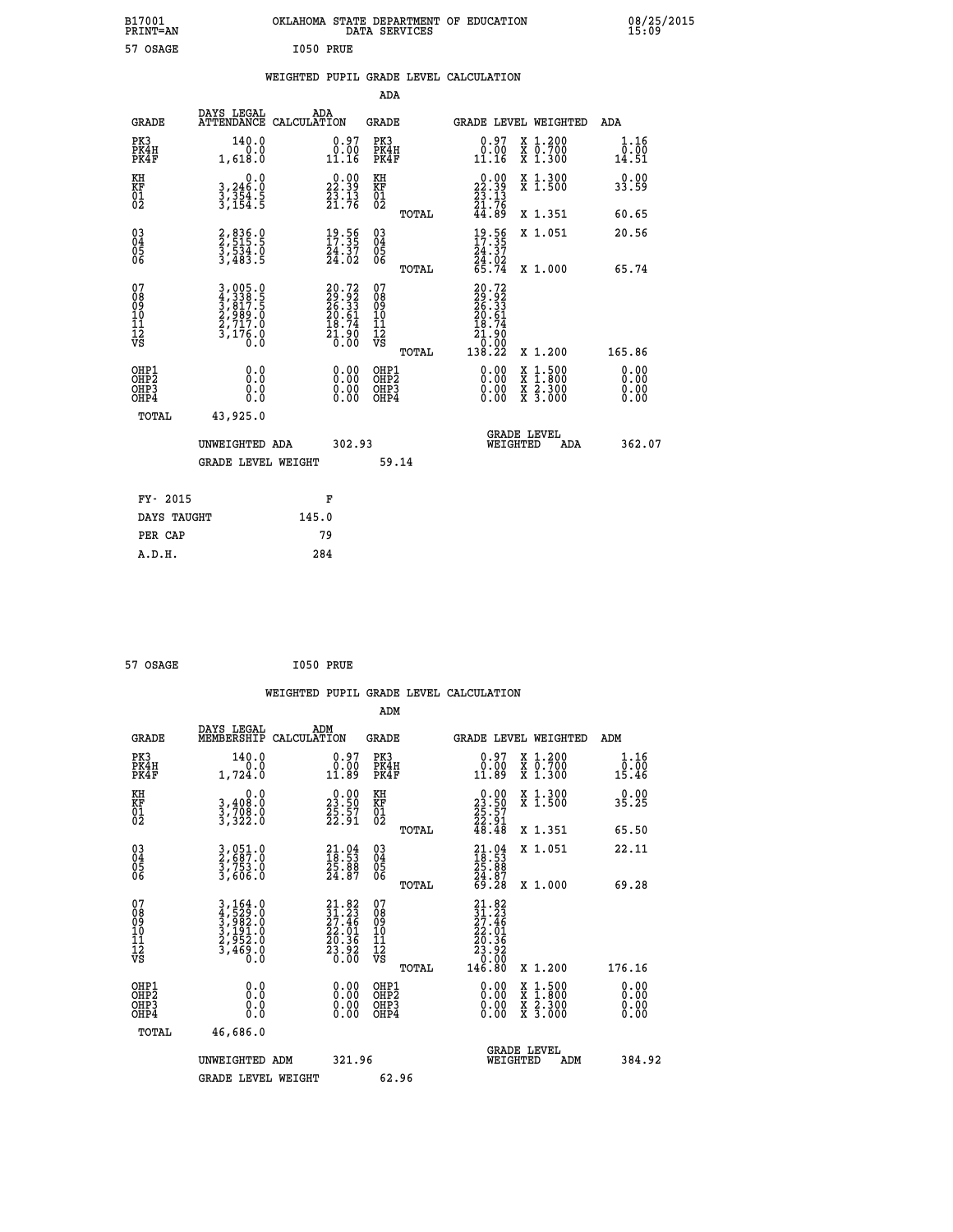| B17001<br>PRINT=AN                     |                                                                                     | OKLAHOMA STATE DEPARTMENT OF EDUCATION                                                             | DATA SERVICES                                              |                                                                                                        |                                                                                                                                           | 08/25/2015            |
|----------------------------------------|-------------------------------------------------------------------------------------|----------------------------------------------------------------------------------------------------|------------------------------------------------------------|--------------------------------------------------------------------------------------------------------|-------------------------------------------------------------------------------------------------------------------------------------------|-----------------------|
| 57 OSAGE                               |                                                                                     | I090 WOODLAND                                                                                      |                                                            |                                                                                                        |                                                                                                                                           |                       |
|                                        |                                                                                     | WEIGHTED PUPIL GRADE LEVEL CALCULATION                                                             |                                                            |                                                                                                        |                                                                                                                                           |                       |
|                                        |                                                                                     |                                                                                                    | ADA                                                        |                                                                                                        |                                                                                                                                           |                       |
| <b>GRADE</b>                           | DAYS LEGAL<br>ATTENDANCE CALCULATION                                                | ADA                                                                                                | <b>GRADE</b>                                               |                                                                                                        | GRADE LEVEL WEIGHTED                                                                                                                      | ADA                   |
| PK3<br>PK4H<br>PK4F                    | 422.0<br>0.0<br>2,684.5                                                             | 2.81<br>$\frac{0.00}{17.90}$                                                                       | PK3<br>PK4H<br>PK4F                                        | 2.81<br>$\frac{5.00}{17.90}$                                                                           | X 1.200<br>X 0.700<br>X 1.300                                                                                                             | 3.37<br>0.00<br>23.27 |
| KH<br>KF<br>01<br>02                   | 0.0<br>5,248:0<br>5,464:0<br>5,895:5                                                | $\begin{smallmatrix} 0.00\\ 34.99\\ 36.43\\ 39.30 \end{smallmatrix}$                               | KH<br><b>KF</b><br>01<br>02                                | $\begin{array}{c} 0.00 \\ 34.99 \\ 36.43 \\ 39.30 \\ 75.73 \end{array}$                                | X 1.300<br>X 1.500                                                                                                                        | 0.00<br>52.49         |
|                                        |                                                                                     |                                                                                                    | TOTAL                                                      |                                                                                                        | X 1.351                                                                                                                                   | 102.31                |
| 03<br>04<br>05<br>06                   | $4,463.0$<br>$4,385.5$<br>$4,385.5$<br>$5,291.5$                                    | 30.81<br>29.75<br>29.24<br>35.28                                                                   | $\begin{matrix} 03 \\ 04 \\ 05 \\ 06 \end{matrix}$         | 30.81<br>29.75<br>29.24<br>35.28<br>34.27                                                              | X 1.051                                                                                                                                   | 32.38                 |
|                                        |                                                                                     |                                                                                                    | TOTAL                                                      |                                                                                                        | X 1.000                                                                                                                                   | 94.27                 |
| 07<br>08<br>09<br>11<br>11<br>12<br>VS | $4,066.0$<br>$3,645.0$<br>$3,645.0$<br>$3,810.0$<br>$3,902.5$<br>$4,716.5$<br>$0.0$ | $\begin{smallmatrix} 27.11 \\ 26.05 \\ 24.30 \\ 25.40 \\ 26.02 \\ 31.44 \\ 0.00 \end{smallmatrix}$ | 07<br>08<br>09<br>10<br>$\frac{11}{12}$<br>$\frac{12}{18}$ | $\begin{smallmatrix} 27.11\ 26.05\ 24.30\ 25.40\ 25.40\ 26.02\ 31.44\ 0.00\ 160.32\ \end{smallmatrix}$ |                                                                                                                                           |                       |
|                                        |                                                                                     |                                                                                                    | TOTAL                                                      |                                                                                                        | X 1.200                                                                                                                                   | 192.38                |
| OHP1<br>OHP2<br>OHP3<br>OHP4           | 0.0<br>0.0<br>0.0                                                                   | $0.00$<br>$0.00$<br>0.00                                                                           | OHP1<br>OHP2<br>OHP3<br>OHP4                               | $0.00$<br>$0.00$<br>0.00                                                                               | $\begin{smallmatrix} \mathtt{X} & 1\cdot500\\ \mathtt{X} & 1\cdot800\\ \mathtt{X} & 2\cdot300\\ \mathtt{X} & 3\cdot000 \end{smallmatrix}$ | 0.00<br>0.00<br>0.00  |
| TOTAL                                  | 62,523.5                                                                            |                                                                                                    |                                                            |                                                                                                        |                                                                                                                                           |                       |
|                                        | UNWEIGHTED ADA                                                                      | 416.83                                                                                             |                                                            | WEIGHTED                                                                                               | <b>GRADE LEVEL</b><br>ADA                                                                                                                 | 500.47                |
|                                        | <b>GRADE LEVEL WEIGHT</b>                                                           |                                                                                                    | 83.64                                                      |                                                                                                        |                                                                                                                                           |                       |
| FY- 2015                               |                                                                                     | F                                                                                                  |                                                            |                                                                                                        |                                                                                                                                           |                       |
| DAYS TAUGHT                            |                                                                                     | 150.0                                                                                              |                                                            |                                                                                                        |                                                                                                                                           |                       |
| PER CAP                                |                                                                                     | 119                                                                                                |                                                            |                                                                                                        |                                                                                                                                           |                       |

57 OSAGE **I090 WOODLAND** 

|                                                    |                                                                                               |                    |                                                                          |                                              |       | WEIGHTED PUPIL GRADE LEVEL CALCULATION                                       |                                          |               |                      |
|----------------------------------------------------|-----------------------------------------------------------------------------------------------|--------------------|--------------------------------------------------------------------------|----------------------------------------------|-------|------------------------------------------------------------------------------|------------------------------------------|---------------|----------------------|
|                                                    |                                                                                               |                    |                                                                          | ADM                                          |       |                                                                              |                                          |               |                      |
| <b>GRADE</b>                                       | DAYS LEGAL<br>MEMBERSHIP                                                                      | ADM<br>CALCULATION |                                                                          | <b>GRADE</b>                                 |       | <b>GRADE LEVEL WEIGHTED</b>                                                  |                                          | ADM           |                      |
| PK3<br>PK4H<br>PK4F                                | 422.0<br>0.0<br>2,819.0                                                                       |                    | $\begin{smallmatrix} 2.81\0.00\\0.00\\18.79\end{smallmatrix}$            | PK3<br>PK4H<br>PK4F                          |       | $\begin{smallmatrix} 2.81\0.00\\0.00\\18.79\end{smallmatrix}$                | X 1.200<br>X 0.700<br>X 1.300            | ۆة:≬<br>24:43 | 3.37                 |
| KH<br>KF<br>01<br>02                               | $\begin{smallmatrix}&&&0\cdot0\\5\,,607\cdot0\\5\,,762\cdot0\\6\,,153\cdot0\end{smallmatrix}$ |                    | $\begin{smallmatrix} 0.00\\ 37.38\\ 38.41\\ 41.02 \end{smallmatrix}$     | KH<br>KF<br>01<br>02                         |       | $\begin{smallmatrix} 0.00\\ 37.38\\ 38.41\\ 41.02\\ 79.43 \end{smallmatrix}$ | X 1.300<br>X 1.500                       | 56.07         | 0.00                 |
|                                                    |                                                                                               |                    |                                                                          |                                              | TOTAL |                                                                              | X 1.351                                  | 107.31        |                      |
| $\begin{matrix} 03 \\ 04 \\ 05 \\ 06 \end{matrix}$ | $4,814.0$<br>$4,625.0$<br>$4,660.0$<br>$5,623.0$                                              |                    | 32.09<br>30.83<br>31.07<br>37.49                                         | 03<br>04<br>05<br>06                         |       | 32.09<br>30.83<br>31.07<br>37.49<br>99.39                                    | X 1.051                                  | 33.73         |                      |
|                                                    |                                                                                               |                    |                                                                          |                                              | TOTAL |                                                                              | X 1.000                                  | 99.39         |                      |
| 07<br>0890112<br>1112<br>VS                        | $4, 213.0$<br>$3, 816.0$<br>$3, 816.0$<br>$4, 119.0$<br>$4, 108.0$<br>$4, 965.0$<br>$0.0$     |                    | $28.09$<br>$27.83$<br>$25.44$<br>$27.46$<br>$27.39$<br>$33.10$<br>$0.00$ | 07<br>08<br>09<br>01<br>11<br>11<br>12<br>VS | TOTAL | $28.09$<br>$27.83$<br>$25.44$<br>$27.39$<br>$33.10$<br>$0.00$<br>$169.31$    | X 1.200                                  | 203.17        |                      |
| OHP1                                               |                                                                                               |                    |                                                                          |                                              |       |                                                                              |                                          |               |                      |
| OHP <sub>2</sub><br>OH <sub>P3</sub><br>OHP4       | 0.0<br>0.000                                                                                  |                    | $0.00$<br>$0.00$<br>0.00                                                 | OHP1<br>OHP2<br>OHP <sub>3</sub>             |       | 0.00<br>0.00<br>0.00                                                         | X 1:500<br>X 1:800<br>X 2:300<br>X 3:000 |               | 0.00<br>0.00<br>0.00 |
| TOTAL                                              | 65,880.0                                                                                      |                    |                                                                          |                                              |       |                                                                              |                                          |               |                      |
|                                                    | UNWEIGHTED ADM                                                                                |                    | 439.20                                                                   |                                              |       | WEIGHTED                                                                     | <b>GRADE LEVEL</b><br>ADM                |               | 527.47               |
|                                                    | <b>GRADE LEVEL WEIGHT</b>                                                                     |                    |                                                                          | 88.27                                        |       |                                                                              |                                          |               |                      |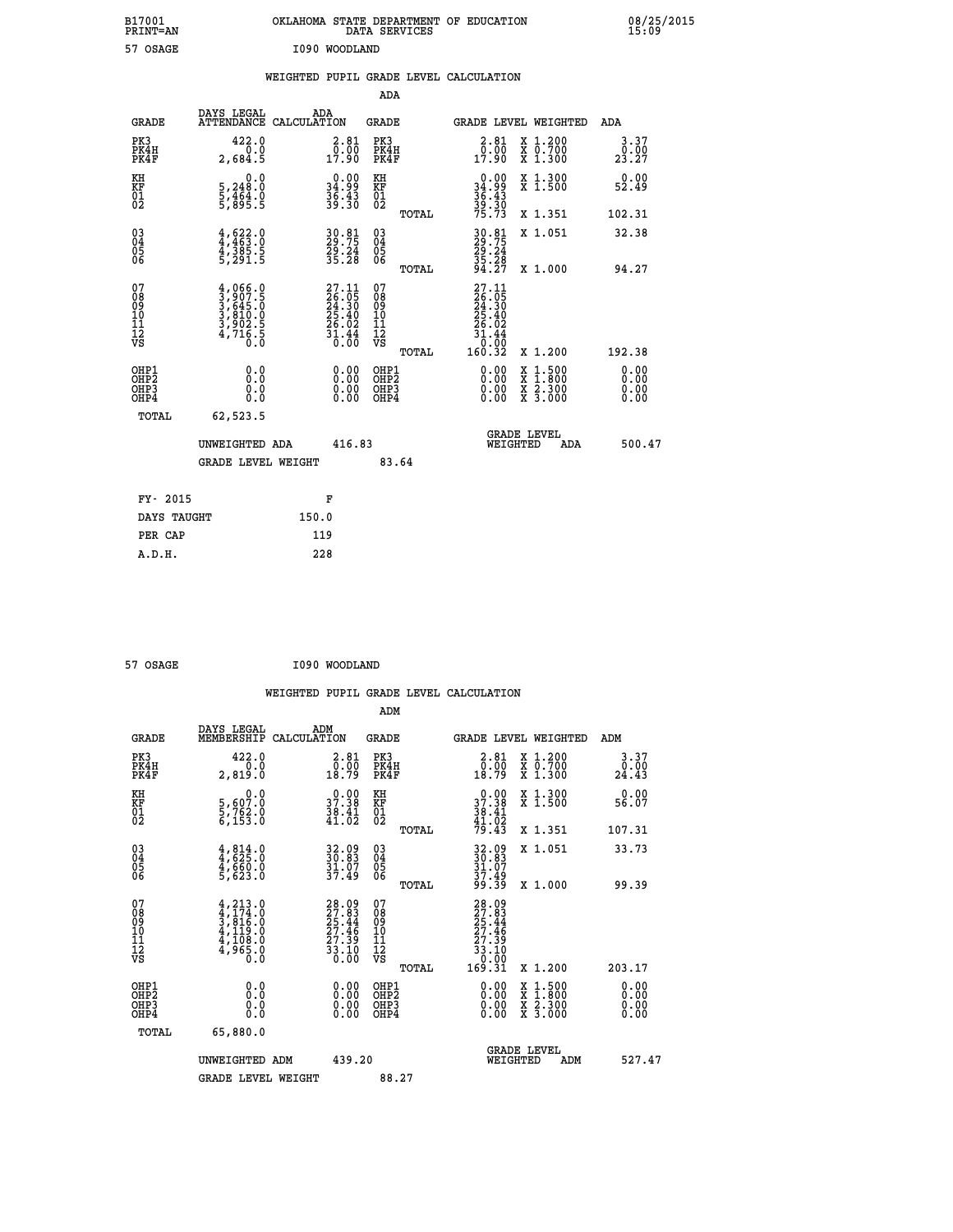|  | OKLAHOMA STATE DEPARTMENT OF EDUCATION<br>DATA SERVICES |  |
|--|---------------------------------------------------------|--|
|  | COUNTY TOTALS                                           |  |

B17001<br>PRINT=AN<br>OSAGE

 **B17001 OKLAHOMA STATE DEPARTMENT OF EDUCATION 08/25/2015**

|  |  | WEIGHTED PUPIL GRADE LEVEL CALCULATION |
|--|--|----------------------------------------|
|  |  |                                        |

|                                           |                                                                            |                                                                                | ADA                                      |       |                                                                                                                                          |                                                                                                  |                              |
|-------------------------------------------|----------------------------------------------------------------------------|--------------------------------------------------------------------------------|------------------------------------------|-------|------------------------------------------------------------------------------------------------------------------------------------------|--------------------------------------------------------------------------------------------------|------------------------------|
| <b>GRADE</b>                              | DAYS LEGAL                                                                 | ADA<br>ATTENDANCE CALCULATION                                                  | GRADE                                    |       | <b>GRADE LEVEL WEIGHTED</b>                                                                                                              |                                                                                                  | ADA                          |
| PK3<br>PK4H<br>PK4F                       | 903.0<br>171.0<br>32, 237.5                                                | $\begin{array}{c} 6.13 \\ 1.00 \\ 199.75 \end{array}$                          | PK3<br>PK4H<br>PK4F                      |       | 6.13<br>191.00<br>75.199                                                                                                                 | X 1.200<br>X 0.700<br>X 1.300                                                                    | 7.35<br>0.70<br>259.68       |
| KH<br>KF<br>01<br>02                      | 0.0<br>53,667:0<br>49,979:0<br>50,345:5                                    | $\begin{array}{c} 0.00 \\ 333.41 \\ 310.92 \\ 313.18 \end{array}$              | KH<br>KF<br>01<br>02                     |       | $\begin{smallmatrix}&&0.00\\333.41\\310.92\\313.18\\624.10\end{smallmatrix}$                                                             | X 1.300<br>X 1.500                                                                               | 0.00<br>500.14               |
|                                           |                                                                            |                                                                                |                                          | TOTAL |                                                                                                                                          | X 1.351                                                                                          | 843.15                       |
| 03<br>04<br>05<br>06                      | 53,262.0<br>44,839.0<br>$\frac{48}{47}$ , $\frac{831}{141}$ .5             | 329.48<br>276.98<br>302.48<br>294.20                                           | 03<br>04<br>05<br>06                     |       | $329.48276.98302.48294.20873.66$                                                                                                         | X 1.051                                                                                          | 1,219.94                     |
|                                           |                                                                            |                                                                                |                                          | TOTAL |                                                                                                                                          | X 1.000                                                                                          | 873.66                       |
| 07<br>08<br>09<br>10<br>11<br>12<br>VS    | 38, 821.5<br>37, 555.5<br>31, 666.5<br>34, 690.5<br>29, 760.5<br>25, 461.5 | $245.38$<br>$239.06$<br>$200.70$<br>$218.32$<br>$188.41$<br>$161.90$<br>$0.00$ | 07<br>08<br>09<br>11<br>11<br>12<br>VS   | TOTAL | 245.38<br>239.06<br>200.70<br>218.32<br>$\begin{smallmatrix} 218 & 31 \\ 188 & 41 \\ 161 & 90 \\ 0 & 00 \\ 1,253 & 77 \end{smallmatrix}$ | X 1.200                                                                                          | 1,504.53                     |
| OHP1<br>OH <sub>P</sub> 2<br>OHP3<br>OHP4 | 833.0<br>0.0<br>0.0<br>0.0                                                 | $\frac{4}{0}$ : 87<br>$\begin{smallmatrix} 0.00 \ 0.00 \end{smallmatrix}$      | OHP1<br>OHP <sub>2</sub><br>OHP3<br>OHP4 |       | $\frac{4.87}{0.00}$<br>0.00<br>0.00                                                                                                      | $\begin{smallmatrix} x & 1 & 500 \\ x & 1 & 800 \\ x & 2 & 300 \\ x & 3 & 000 \end{smallmatrix}$ | 7.31<br>0.00<br>0.00<br>0.00 |
| TOTAL                                     | 580,165.5                                                                  |                                                                                |                                          |       |                                                                                                                                          |                                                                                                  |                              |
|                                           | UNWEIGHTED ADA                                                             | 3,626.17                                                                       |                                          |       | WEIGHTED                                                                                                                                 | <b>GRADE LEVEL</b><br>ADA                                                                        | 4,342.80                     |
|                                           | <b>GRADE LEVEL WEIGHT</b>                                                  |                                                                                | 716.63                                   |       |                                                                                                                                          |                                                                                                  |                              |
| FY- 2015                                  |                                                                            | F                                                                              |                                          |       |                                                                                                                                          |                                                                                                  |                              |
|                                           |                                                                            |                                                                                |                                          |       |                                                                                                                                          |                                                                                                  |                              |
| DAYS TAUGHT                               |                                                                            | 1,911.0                                                                        |                                          |       |                                                                                                                                          |                                                                                                  |                              |
| PER CAP                                   |                                                                            | 1,292                                                                          |                                          |       |                                                                                                                                          |                                                                                                  |                              |
| A.D.H.                                    |                                                                            | 2,160                                                                          |                                          |       |                                                                                                                                          |                                                                                                  |                              |

OSAGE COUNTY TOTALS

|                                                       |                                                                                           |             |                                                                  | ADM                                                |       |                                                                              |          |                                                                                                  |                              |
|-------------------------------------------------------|-------------------------------------------------------------------------------------------|-------------|------------------------------------------------------------------|----------------------------------------------------|-------|------------------------------------------------------------------------------|----------|--------------------------------------------------------------------------------------------------|------------------------------|
| <b>GRADE</b>                                          | DAYS LEGAL<br>MEMBERSHIP                                                                  | CALCULATION | ADM                                                              | <b>GRADE</b>                                       |       |                                                                              |          | <b>GRADE LEVEL WEIGHTED</b>                                                                      | ADM                          |
| PK3<br>PK4H<br>PK4F                                   | 903.0<br>171.0<br>34,605.0                                                                |             | 6.13<br>$214.00$<br>$214.34$                                     | PK3<br>PK4H<br>PK4F                                |       | $\begin{smallmatrix} 6.13\ 1.00\ 214.34 \end{smallmatrix}$                   |          | $\begin{array}{c} x & 1.200 \\ x & 0.700 \end{array}$<br>X 1.300                                 | 7.35<br>0.70<br>278.66       |
| KH<br>KF<br>01<br>02                                  | 0.0<br>57,020.0<br>53,031.0<br>52,965.0                                                   |             | $0.00$<br>354.35<br>330.00<br>329.44                             | KH<br>KF<br>01<br>02                               |       | 0.00<br>354.35<br>330.00<br>329.44<br>659.44                                 |          | X 1.300<br>X 1.500                                                                               | 0.00<br>531.56               |
|                                                       |                                                                                           |             |                                                                  |                                                    | TOTAL |                                                                              |          | X 1.351                                                                                          | 890.92                       |
| 03<br>04<br>05<br>06                                  | 55, 561.0<br>47, 037.0<br>51, 151.0<br>49,352.0                                           |             | 343.67<br>290.55<br>316.95<br>307.98                             | $\begin{matrix} 03 \\ 04 \\ 05 \\ 06 \end{matrix}$ |       | 343.67<br>290.55<br>316.95<br>307.98                                         |          | X 1.051                                                                                          | 361.20                       |
|                                                       |                                                                                           |             |                                                                  |                                                    | TOTAL | 915.48                                                                       |          | X 1.000                                                                                          | 915.48                       |
| 07<br>08<br>09<br>101<br>112<br>VS                    | $40,544.0$<br>$33,766.0$<br>$33,531.0$<br>$37,145.0$<br>$31,611.0$<br>$\frac{27}{158}$ .0 |             | 256.42<br>253.03<br>212.47<br>233.80<br>200:15<br>172:74<br>0:00 | 07<br>08<br>09<br>101<br>11<br>12<br>VS            | TOTAL | 256.42<br>253.03<br>212.47<br>233.90<br>200.15<br>172.74<br>0.00<br>1,328.61 |          | X 1.200                                                                                          | 1,594.32                     |
| OHP1<br>OH <sub>P</sub> 2<br>OH <sub>P3</sub><br>OHP4 | 833.0<br>0.0<br>0.000                                                                     |             | $\begin{smallmatrix} 4.87\ 0.00\ 0.00 \end{smallmatrix}$<br>0.00 | OHP1<br>OHP2<br>OHP3<br>OHP4                       |       | $\begin{smallmatrix} 4.87\ 0.00\ 0.00 \end{smallmatrix}$<br>0.00             |          | $\begin{smallmatrix} x & 1 & 500 \\ x & 1 & 800 \\ x & 2 & 300 \\ x & 3 & 000 \end{smallmatrix}$ | 7.31<br>0.00<br>0.00<br>0.00 |
| TOTAL                                                 | 612,384.0                                                                                 |             |                                                                  |                                                    |       |                                                                              |          |                                                                                                  |                              |
|                                                       | UNWEIGHTED ADM                                                                            |             | 3,827.89                                                         |                                                    |       |                                                                              | WEIGHTED | <b>GRADE LEVEL</b><br>ADM                                                                        | 4,587.50                     |
|                                                       | <b>GRADE LEVEL WEIGHT</b>                                                                 |             |                                                                  | 759.61                                             |       |                                                                              |          |                                                                                                  |                              |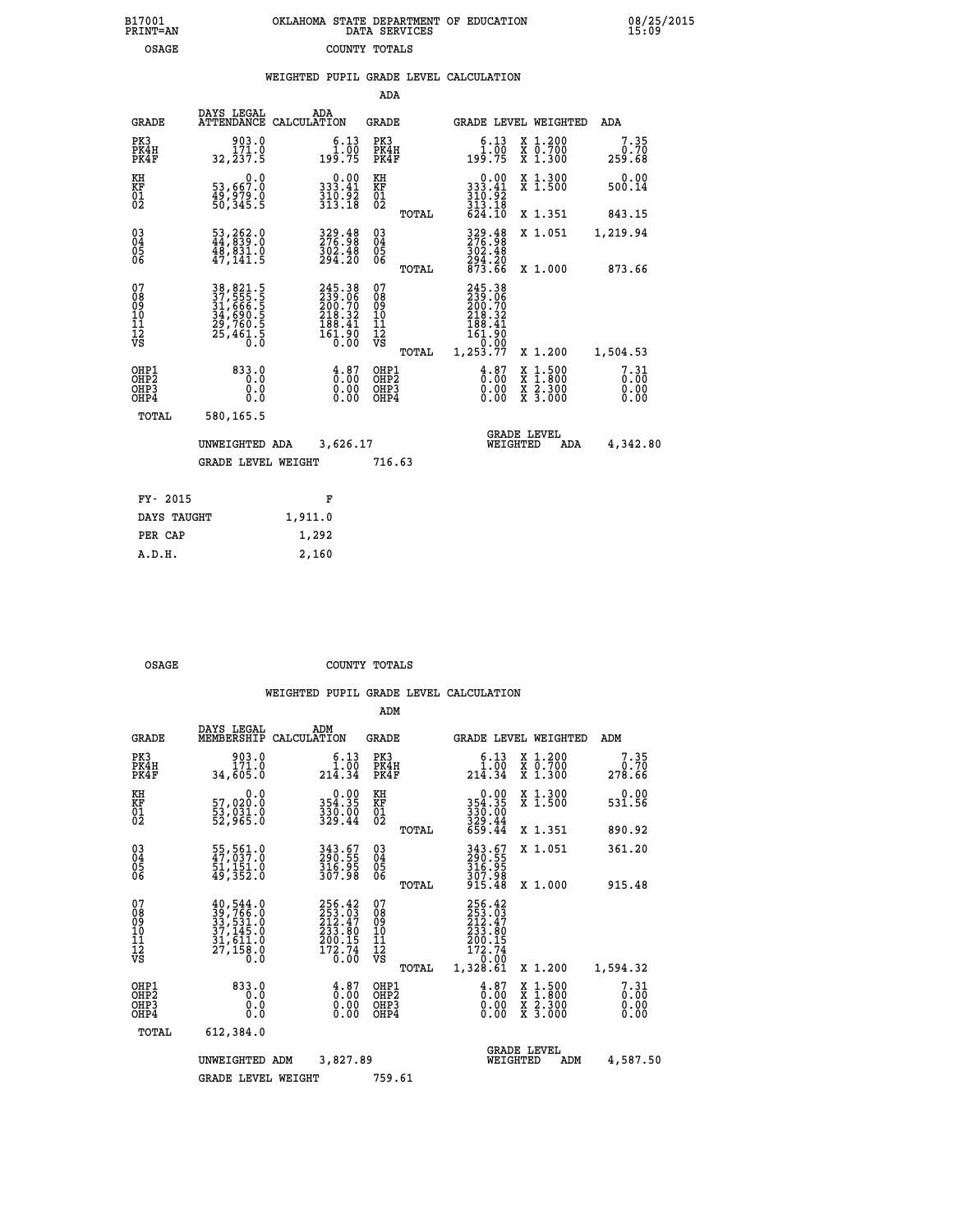| OKLAHOMA STATE DEPARTMENT OF EDUCATION<br>DATA SERVICES |  |
|---------------------------------------------------------|--|
| C010 TURKEY FORD                                        |  |

|                                                                    |                                                                                                                                        |       |                                                                                               |                                          |       | WEIGHTED PUPIL GRADE LEVEL CALCULATION                                           |                                                                                                                                           |                              |
|--------------------------------------------------------------------|----------------------------------------------------------------------------------------------------------------------------------------|-------|-----------------------------------------------------------------------------------------------|------------------------------------------|-------|----------------------------------------------------------------------------------|-------------------------------------------------------------------------------------------------------------------------------------------|------------------------------|
|                                                                    |                                                                                                                                        |       |                                                                                               | <b>ADA</b>                               |       |                                                                                  |                                                                                                                                           |                              |
| <b>GRADE</b>                                                       | DAYS LEGAL<br>ATTENDANCE CALCULATION                                                                                                   |       | ADA                                                                                           | GRADE                                    |       | GRADE LEVEL WEIGHTED                                                             |                                                                                                                                           | ADA                          |
| PK3<br>PK4H<br>PK4F                                                | 0.0<br>0.0<br>2,762.0                                                                                                                  |       | $\begin{smallmatrix} 0.00\\ 0.00\\ 16.54 \end{smallmatrix}$                                   | PK3<br>PK4H<br>PK4F                      |       | 0.00<br>0.00<br>16.54                                                            | X 1.200<br>X 0.700<br>X 1.300                                                                                                             | 0.00<br>0.00<br>21.50        |
| KH<br>KF<br>01<br>02                                               | 2,112.0<br>$\frac{2}{1}$ , $\frac{57}{3}$ , $\frac{5}{6}$                                                                              |       | $0.00$<br>12.68<br>$\frac{1}{2}$ $\frac{2}{6}$ $\cdot \frac{44}{80}$                          | KH<br>KF<br>$\overline{01}$              |       | $0.00$<br>12.68<br>$\frac{1}{2}$ $\frac{2}{6}$ $\cdot \frac{4}{8}$ $\frac{4}{9}$ | X 1.300<br>X 1.500                                                                                                                        | 0.00<br>19.02                |
|                                                                    |                                                                                                                                        |       |                                                                                               |                                          | TOTAL | 23.24                                                                            | X 1.351                                                                                                                                   | 31.40                        |
| $\begin{smallmatrix} 03 \\[-4pt] 04 \end{smallmatrix}$<br>Ŏ5<br>06 | $\frac{1}{2}$ , $\frac{617}{083}$ ; 0<br>1,791.0<br>425.0                                                                              |       | $12.47$<br>$10.72$<br>$2.54$                                                                  | $\substack{03 \\ 04}$<br>05<br>06        |       | 12.47                                                                            | X 1.051                                                                                                                                   | 10.17                        |
|                                                                    |                                                                                                                                        |       |                                                                                               |                                          | TOTAL | $\frac{16.72}{2.54}$<br>$25.73$                                                  | X 1.000                                                                                                                                   | 25.73                        |
| 07<br>08<br>09<br>11<br>11<br>12<br>VS                             | 0.0<br>$\begin{smallmatrix} 0.0 & 0 \ 0.0 & 0 \ 0.0 & 0 \end{smallmatrix}$<br>$\begin{smallmatrix} 0.16 \ 0.0 \ 0.0 \end{smallmatrix}$ |       | $\begin{smallmatrix} 0.00\ 0.00\ 0.00\ 0.00\ 0.00\ 0.00\ 0.00\ 0.00\ 0.00\ \end{smallmatrix}$ | 07<br>08<br>09<br>11<br>11<br>12<br>VS   |       | 0.00<br>0.00<br>0.00<br>0.00<br>0.00<br>0.00<br>0.00                             |                                                                                                                                           |                              |
|                                                                    |                                                                                                                                        |       |                                                                                               |                                          | TOTAL | 0.00                                                                             | X 1.200                                                                                                                                   | 0.00                         |
| OHP1<br>OH <sub>P2</sub><br>OHP3<br>OHP4                           | 0.0<br>0.0<br>0.0                                                                                                                      |       | $\begin{smallmatrix} 0.00 \ 0.00 \ 0.00 \ 0.00 \end{smallmatrix}$                             | OHP1<br>OHP <sup>2</sup><br>OHP3<br>OHP4 |       |                                                                                  | $\begin{smallmatrix} \mathtt{X} & 1\cdot500\\ \mathtt{X} & 1\cdot800\\ \mathtt{X} & 2\cdot300\\ \mathtt{X} & 3\cdot000 \end{smallmatrix}$ | 0.00<br>0.00<br>0.00<br>0.00 |
| TOTAL                                                              | 14,676.0                                                                                                                               |       |                                                                                               |                                          |       |                                                                                  |                                                                                                                                           |                              |
|                                                                    | UNWEIGHTED ADA                                                                                                                         |       | 87.87                                                                                         |                                          |       | WEIGHTED                                                                         | <b>GRADE LEVEL</b><br><b>ADA</b>                                                                                                          | 107.82                       |
|                                                                    | <b>GRADE LEVEL WEIGHT</b>                                                                                                              |       |                                                                                               |                                          | 19.95 |                                                                                  |                                                                                                                                           |                              |
| FY- 2015                                                           |                                                                                                                                        |       | F                                                                                             |                                          |       |                                                                                  |                                                                                                                                           |                              |
| DAYS TAUGHT                                                        |                                                                                                                                        | 167.0 |                                                                                               |                                          |       |                                                                                  |                                                                                                                                           |                              |
| PER CAP                                                            |                                                                                                                                        |       | 81                                                                                            |                                          |       |                                                                                  |                                                                                                                                           |                              |

 **58 OTTAWA C010 TURKEY FORD**

 **ADM**

 **A.D.H. 86**

 **B17001<br>PRINT=AN<br>58 OTTAWA** 

| <b>GRADE</b>                                       | DAYS LEGAL<br>MEMBERSHIP CALCULATION                                                              | ADM                                                                                           | <b>GRADE</b>                                  |       |                                                                      |          | GRADE LEVEL WEIGHTED                                                                                                | ADM                  |  |
|----------------------------------------------------|---------------------------------------------------------------------------------------------------|-----------------------------------------------------------------------------------------------|-----------------------------------------------|-------|----------------------------------------------------------------------|----------|---------------------------------------------------------------------------------------------------------------------|----------------------|--|
| PK3<br>PK4H<br>PK4F                                | 0.0<br>0.0<br>3,002.0                                                                             | $\begin{smallmatrix} 0.00\\ 0.00\\ 17.98 \end{smallmatrix}$                                   | PK3<br>PK4H<br>PK4F                           |       | 0.00<br>0.00<br>17.98                                                |          | X 1.200<br>X 0.700<br>X 1.300                                                                                       | 0.00<br>23.37        |  |
| KH<br>KF<br>01<br>02                               | $\begin{smallmatrix} 0.0\\2,236.0\\2,171.0\\1,862.0 \end{smallmatrix}$                            | $0.00$<br>13.39<br>$\frac{13.00}{11.15}$                                                      | KH<br><b>KF</b><br>01<br>02                   |       | $\begin{smallmatrix} 0.00\\ 13.39\\ 13.00\\ 11.19 \end{smallmatrix}$ |          | X 1.300<br>X 1.500                                                                                                  | 0.00<br>20.09        |  |
|                                                    |                                                                                                   |                                                                                               |                                               | TOTAL | 24.15                                                                |          | X 1.351                                                                                                             | 32.63                |  |
| $\begin{matrix} 03 \\ 04 \\ 05 \\ 06 \end{matrix}$ | $\begin{smallmatrix} 1, 685.0\\ 2, 158.0\\ 1, 873.0\\ 444.0 \end{smallmatrix}$                    | $\begin{array}{c} 10.09 \\[-4pt] 12.92 \\[-4pt] 11.22 \\[-4pt] 2.66 \end{array}$              | $\substack{03 \\ 04}$<br>05<br>06             |       | $10.09$<br>$12.92$<br>$11.22$<br>$2.66$                              |          | X 1.051                                                                                                             | 10.60                |  |
|                                                    |                                                                                                   |                                                                                               |                                               | TOTAL | 26.80                                                                |          | X 1.000                                                                                                             | 26.80                |  |
| 07<br>08<br>09<br>101<br>11<br>12<br>VS            | $\begin{smallmatrix} 0.0 & 0 \ 0.0 & 0 \ 0.0 & 0 \ 0.0 & 0 \ 0.0 & 0 \ 0.0 & 0 \end{smallmatrix}$ | $\begin{smallmatrix} 0.00\ 0.00\ 0.00\ 0.00\ 0.00\ 0.00\ 0.00\ 0.00\ 0.00\ \end{smallmatrix}$ | 07<br>08<br>09<br>001<br>11<br>11<br>12<br>VS | TOTAL | 0.00                                                                 |          | X 1.200                                                                                                             | 0.00                 |  |
| OHP1                                               |                                                                                                   |                                                                                               | OHP1                                          |       |                                                                      |          |                                                                                                                     |                      |  |
| OHP2<br>OH <sub>P3</sub><br>OHP4                   | 0.0<br>0.000                                                                                      | $\begin{smallmatrix} 0.00 \ 0.00 \ 0.00 \ 0.00 \end{smallmatrix}$                             | OHP <sub>2</sub><br>OHP3<br>OHP4              |       | 0.00<br>0.00                                                         |          | $\begin{array}{l} \mathtt{X} & 1.500 \\ \mathtt{X} & 1.800 \\ \mathtt{X} & 2.300 \\ \mathtt{X} & 3.000 \end{array}$ | 0.00<br>0.00<br>0.00 |  |
| TOTAL                                              | 15,431.0                                                                                          |                                                                                               |                                               |       |                                                                      |          |                                                                                                                     |                      |  |
|                                                    | UNWEIGHTED                                                                                        | 92.41<br>ADM                                                                                  |                                               |       |                                                                      | WEIGHTED | <b>GRADE LEVEL</b><br>ADM                                                                                           | 113.49               |  |
|                                                    | <b>GRADE LEVEL WEIGHT</b>                                                                         |                                                                                               | 21.08                                         |       |                                                                      |          |                                                                                                                     |                      |  |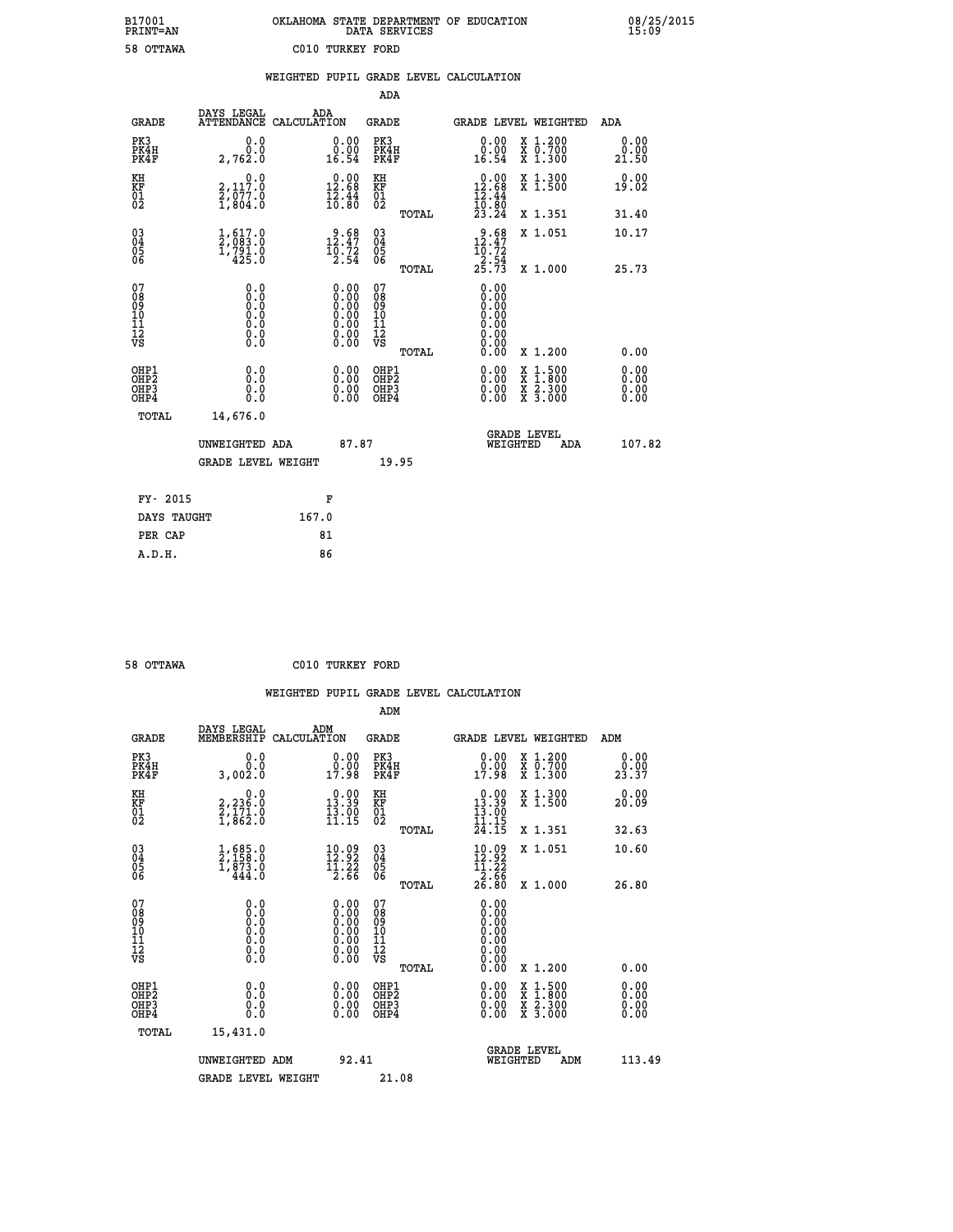| B17001          | OKLAHOMA STATE DEPARTMENT OF EDUCATION |
|-----------------|----------------------------------------|
| <b>PRINT=AN</b> | DATA SERVICES                          |
| 58 OTTAWA       | <b>I001 WYANDOTTE</b>                  |

|  |  | WEIGHTED PUPIL GRADE LEVEL CALCULATION |
|--|--|----------------------------------------|
|  |  |                                        |

|                                                                  |                                                                                                   |                                                             | ADA                                                 |       |                                                                           |                                          |                                 |
|------------------------------------------------------------------|---------------------------------------------------------------------------------------------------|-------------------------------------------------------------|-----------------------------------------------------|-------|---------------------------------------------------------------------------|------------------------------------------|---------------------------------|
| <b>GRADE</b>                                                     | DAYS LEGAL<br><b>ATTENDANCE</b>                                                                   | ADA<br>CALCULATION                                          | <b>GRADE</b>                                        |       | GRADE LEVEL WEIGHTED                                                      |                                          | ADA                             |
| PK3<br>PK4H<br>PK4F                                              | 0.0<br>0.0<br>11,478.0                                                                            | $\begin{smallmatrix} 0.00\\ 0.00\\ 66.35 \end{smallmatrix}$ | PK3<br>PK4H<br>PK4F                                 |       | $\begin{smallmatrix} 0.00\\ 0.00\\ 66.35 \end{smallmatrix}$               | X 1.200<br>X 0.700<br>X 1.300            | 0.00<br>0.00<br>86.26           |
| KH<br>KF<br>01<br>02                                             | 0.0<br>9,933:0<br>9,862:5<br>9,935:5                                                              | $0.00$<br>57.42<br>$\frac{57.01}{57.43}$                    | KH<br>KF<br>01<br>02                                |       | $0.00$<br>57.42<br>$\frac{57.01}{57.43}$                                  | X 1.300<br>X 1.500                       | 0.00<br>86.13                   |
|                                                                  |                                                                                                   |                                                             |                                                     | TOTAL | 114.44                                                                    | X 1.351                                  | 154.61                          |
| $^{03}_{04}$<br>Ŏ5<br>06                                         | 8,359.5<br>6,711.0<br>8,676.0<br>8,393.5                                                          | $\frac{48.32}{38.79}$<br>50.15<br>48.52                     | $\begin{array}{c} 03 \\ 04 \\ 05 \\ 06 \end{array}$ |       | $\begin{array}{c} 48.32 \\ 38.79 \\ 50.15 \\ 48.52 \\ 137.46 \end{array}$ | X 1.051                                  | 50.78                           |
|                                                                  |                                                                                                   |                                                             |                                                     | TOTAL |                                                                           | X 1.000                                  | 137.46                          |
| 07<br>08901112<br>1112<br>VS                                     | $\begin{smallmatrix}8,991.0\\11,490.0\\9,258.5\\8,984.0\\9,333.0\\10,772.0\\0.0\end{smallmatrix}$ | 51.97<br>66.42<br>53.52<br>53.93<br>53.95<br>62.27<br>62.80 | 07<br>08<br>09<br>11<br>11<br>12<br>VS              |       | 51.97<br>66.42<br>53.52<br>53.93<br>53.95<br>62.27<br>62.80               |                                          |                                 |
|                                                                  |                                                                                                   |                                                             |                                                     | TOTAL | 340.06                                                                    | X 1.200                                  | 408.07                          |
| OHP1<br>OH <sub>P2</sub><br>OH <sub>P3</sub><br>OH <sub>P4</sub> | 1,310.0<br>0.0<br>0.0<br>0.0                                                                      | $\begin{smallmatrix} 7.57\0.00\0.00\0.00 \end{smallmatrix}$ | OHP1<br>OH <sub>P</sub> 2<br>OHP3<br>OHP4           |       | $\begin{smallmatrix} 7.57\0.00\0.00 \end{smallmatrix}$                    | X 1:500<br>X 1:800<br>X 2:300<br>X 3:000 | $11.36$<br>0.00<br>0.00<br>0.00 |
| TOTAL                                                            | 133,487.5                                                                                         |                                                             |                                                     |       |                                                                           |                                          |                                 |
|                                                                  | UNWEIGHTED ADA                                                                                    | 771.62                                                      |                                                     |       |                                                                           | GRADE LEVEL<br>WEIGHTED<br>ADA           | 934.67                          |
|                                                                  | <b>GRADE LEVEL WEIGHT</b>                                                                         |                                                             | 163.05                                              |       |                                                                           |                                          |                                 |
| FY- 2015                                                         |                                                                                                   | F                                                           |                                                     |       |                                                                           |                                          |                                 |
| DAYS TAUGHT                                                      |                                                                                                   | 173.0                                                       |                                                     |       |                                                                           |                                          |                                 |
| PER CAP                                                          |                                                                                                   | 55                                                          |                                                     |       |                                                                           |                                          |                                 |
|                                                                  |                                                                                                   |                                                             |                                                     |       |                                                                           |                                          |                                 |

| 58 OTTAWA | <b>I001 WYANDOTTE</b> |
|-----------|-----------------------|
|           |                       |

 **A.D.H. 690**

 **ADM**

| <b>GRADE</b>                                       | DAYS LEGAL<br>MEMBERSHIP CALCULATION                                                               | ADM                                                                  | <b>GRADE</b>                                           |                                                                                 | GRADE LEVEL WEIGHTED                     | ADM                   |
|----------------------------------------------------|----------------------------------------------------------------------------------------------------|----------------------------------------------------------------------|--------------------------------------------------------|---------------------------------------------------------------------------------|------------------------------------------|-----------------------|
| PK3<br>PK4H<br>PK4F                                | 0.0<br>0.0<br>12,302.0                                                                             | 0.0000<br>71.11                                                      | PK3<br>PK4H<br>PK4F                                    | 0.00<br>0.00<br>71.11                                                           | X 1.200<br>X 0.700<br>X 1.300            | 0.00<br>0.00<br>92.44 |
| KH<br>KF<br>01<br>02                               | 0.0<br>10,571.0<br>10,335.0<br>10,326.0                                                            | $\begin{smallmatrix} 0.00\\ 61.10\\ 59.74\\ 59.69 \end{smallmatrix}$ | KH<br>KF<br>01<br>02                                   | $\begin{smallmatrix} &0.00\ 61.10\ 59.74\ 59.69\ 119.43\end{smallmatrix}$       | X 1.300<br>X 1.500                       | 0.00<br>91.65         |
|                                                    |                                                                                                    |                                                                      | TOTAL                                                  |                                                                                 | X 1.351                                  | 161.35                |
| $\begin{matrix} 03 \\ 04 \\ 05 \\ 06 \end{matrix}$ | 8,721.0<br>7,016.0<br>9,184.0<br>8,867.0                                                           | 50.41<br>40.55<br>53.09<br>51.25                                     | $\begin{matrix} 03 \\ 04 \\ 05 \\ 06 \end{matrix}$     | $\begin{smallmatrix} 50.41\ 40.55\ 53.09\ 51.25\ 144.89 \end{smallmatrix}$      | X 1.051                                  | 52.98                 |
|                                                    |                                                                                                    |                                                                      | TOTAL                                                  |                                                                                 | X 1.000                                  | 144.89                |
| 07<br>08<br>09<br>101<br>11<br>12<br>VS            | $\begin{smallmatrix}9,518.0\\12,129.0\\9,969.0\\9,572.0\\10,008.0\\11,465.0\\0.0\end{smallmatrix}$ | 55.02<br>70.11<br>57.62<br>55.33<br>55.85<br>56.27<br>66.27          | 07<br>08<br>09<br>001<br>11<br>11<br>12<br>VS<br>TOTAL | 55.02<br>70.11<br>57.62<br>57.83<br>57.857<br>66.27<br>66.27<br>0.000<br>362.20 | X 1.200                                  | 434.64                |
| OHP1<br>OHP2<br>OHP3<br>OHP4                       | 1,310.0<br>0.0<br>0.000                                                                            | $\begin{smallmatrix} 7.57\0.00\0.00\0.00 \end{smallmatrix}$          | OHP1<br>OHP2<br>OHP3<br>OHP4                           | $\begin{smallmatrix} 7.57\0.00\0.00 \end{smallmatrix}$                          | X 1:500<br>X 1:800<br>X 2:300<br>X 3:000 | 11.36<br>0.00<br>0.00 |
| TOTAL                                              | 141,293.0                                                                                          |                                                                      |                                                        |                                                                                 |                                          |                       |
|                                                    | UNWEIGHTED<br>ADM                                                                                  | 816.71                                                               |                                                        | WEIGHTED                                                                        | <b>GRADE LEVEL</b><br>ADM                | 989.31                |
|                                                    | <b>GRADE LEVEL WEIGHT</b>                                                                          |                                                                      | 172.60                                                 |                                                                                 |                                          |                       |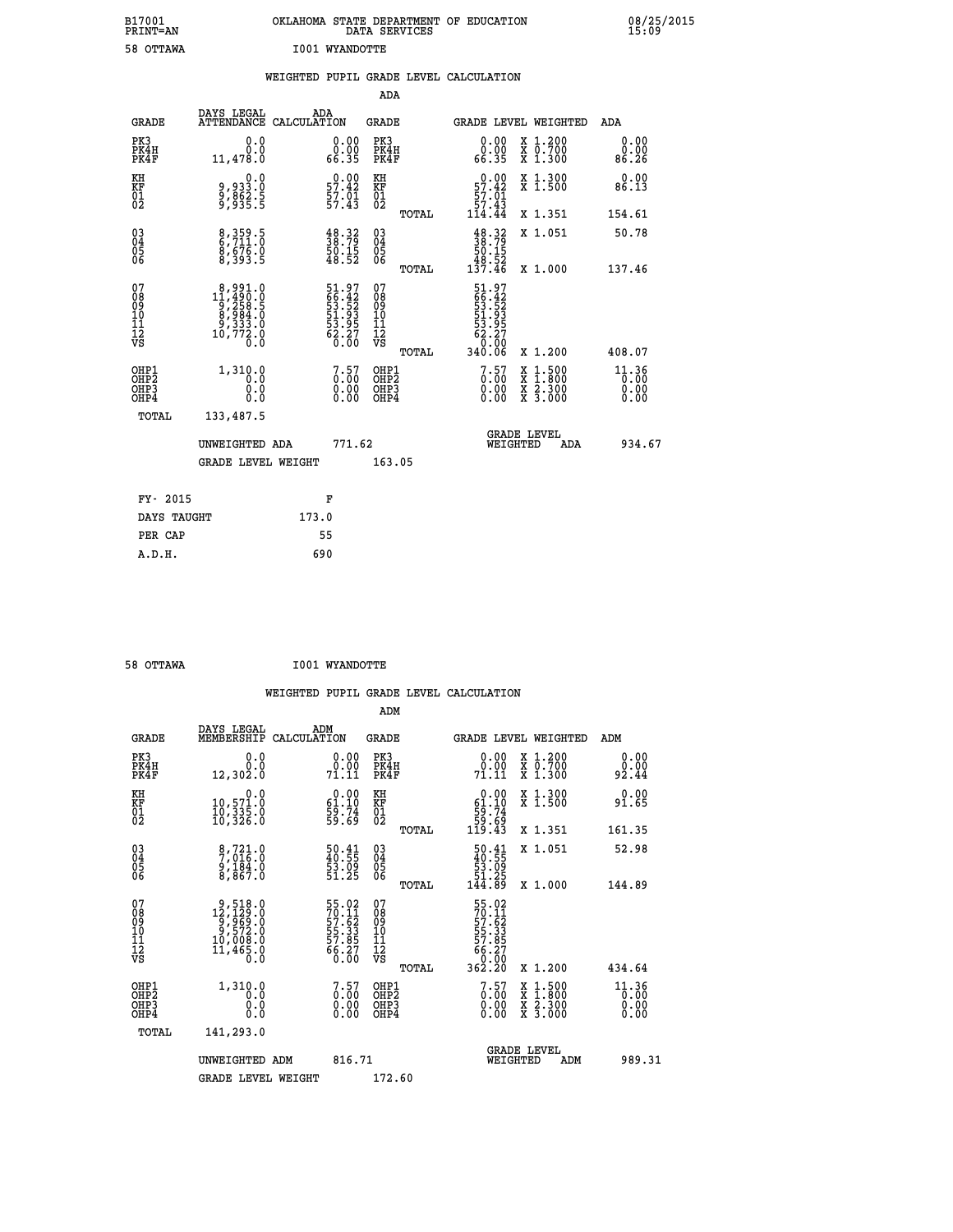| B17001<br>PRINT=AN | OKLAHOMA STATE DEPARTMENT OF EDUCATION<br>DATA SERVICES | 08/25/2015<br>15:09 |
|--------------------|---------------------------------------------------------|---------------------|
| 58 OTTAWA          | I014 QUAPAW                                             |                     |

|  |  | WEIGHTED PUPIL GRADE LEVEL CALCULATION |
|--|--|----------------------------------------|
|  |  |                                        |

|                                                                              |                                                                                     |                                                                      | ADA                                                |       |                                                                                |                                                                                                                                              |                              |
|------------------------------------------------------------------------------|-------------------------------------------------------------------------------------|----------------------------------------------------------------------|----------------------------------------------------|-------|--------------------------------------------------------------------------------|----------------------------------------------------------------------------------------------------------------------------------------------|------------------------------|
| <b>GRADE</b>                                                                 | DAYS LEGAL                                                                          | ADA<br>ATTENDANCE CALCULATION                                        | GRADE                                              |       | <b>GRADE LEVEL WEIGHTED</b>                                                    |                                                                                                                                              | ADA                          |
| PK3<br>PK4H<br>PK4F                                                          | 215.0<br>0.0<br>5.044.0                                                             | $\begin{smallmatrix} 1.29 \\ 0.00 \\ 30.20 \end{smallmatrix}$        | PK3<br>PK4H<br>PK4F                                |       | $1.29$<br>$0.00$<br>30.20                                                      | X 1.200<br>X 0.700<br>X 1.300                                                                                                                | 1.55<br>0.00<br>39.26        |
| KH<br>KF<br>01<br>02                                                         | 0.0<br>6,392:0<br>7,868:0<br>8,933:0                                                | $\begin{smallmatrix} 0.00\\ 38.28\\ 47.11\\ 53.49 \end{smallmatrix}$ | KH<br>KF<br>01<br>02                               |       | $\begin{smallmatrix}&&0.00\\18.28\\47.11\\53.49\\100.60\end{smallmatrix}$      | X 1.300<br>X 1.500                                                                                                                           | 0.00<br>57.42                |
|                                                                              |                                                                                     |                                                                      |                                                    | TOTAL |                                                                                | X 1.351                                                                                                                                      | 135.91                       |
| $\begin{matrix} 03 \\ 04 \\ 05 \\ 06 \end{matrix}$                           | $\begin{array}{l} 8,625.0 \\ 6,410.0 \\ 6,624.0 \end{array}$<br>8,003.0             | 51.65<br>38.38<br>39.66<br>47.92                                     | $\begin{matrix} 03 \\ 04 \\ 05 \\ 06 \end{matrix}$ |       | $\begin{smallmatrix} 51.65\\ 38.38\\ 39.66\\ 47.92\\ 125.96 \end{smallmatrix}$ | X 1.051                                                                                                                                      | 54.28                        |
|                                                                              |                                                                                     |                                                                      |                                                    | TOTAL |                                                                                | X 1.000                                                                                                                                      | 125.96                       |
| 07<br>08<br>09<br>11<br>11<br>12<br>VS                                       | $5,525.0$<br>$7,286.0$<br>$7,286.0$<br>$6,389.0$<br>$6,220.0$<br>$6,435.0$<br>$0.0$ | 39.07<br>45.62<br>43.63<br>38.265<br>37.25<br>38.53<br>0.00          | 07<br>08<br>09<br>11<br>11<br>12<br>VS             | TOTAL | 39.07<br>45.62<br>43.63<br>38.265<br>37.253<br>38.533<br>242.36                | X 1.200                                                                                                                                      | 290.83                       |
| OHP1<br>OH <sub>P</sub> <sub>2</sub><br>OH <sub>P3</sub><br>OH <sub>P4</sub> | 0.0<br>Ō.Ō<br>0.0<br>0.0                                                            | 0.00<br>$\begin{smallmatrix} 0.00 \ 0.00 \end{smallmatrix}$          | OHP1<br>OHP2<br>OHP3<br>OHP4                       |       | 0.00<br>0.00<br>0.00                                                           | $\begin{smallmatrix} \mathtt{X} & 1\cdot500 \\ \mathtt{X} & 1\cdot800 \\ \mathtt{X} & 2\cdot300 \\ \mathtt{X} & 3\cdot000 \end{smallmatrix}$ | 0.00<br>0.00<br>0.00<br>0.00 |
| TOTAL                                                                        | 98,587.0                                                                            |                                                                      |                                                    |       |                                                                                |                                                                                                                                              |                              |
|                                                                              | UNWEIGHTED ADA                                                                      | 590.34                                                               |                                                    |       | WEIGHTED                                                                       | <b>GRADE LEVEL</b><br>ADA                                                                                                                    | 705.21                       |
|                                                                              | <b>GRADE LEVEL WEIGHT</b>                                                           |                                                                      | 114.87                                             |       |                                                                                |                                                                                                                                              |                              |
|                                                                              |                                                                                     |                                                                      |                                                    |       |                                                                                |                                                                                                                                              |                              |
| FY- 2015                                                                     |                                                                                     | F                                                                    |                                                    |       |                                                                                |                                                                                                                                              |                              |
| DAYS TAUGHT                                                                  |                                                                                     | 167.0                                                                |                                                    |       |                                                                                |                                                                                                                                              |                              |
| PER CAP                                                                      |                                                                                     | 55                                                                   |                                                    |       |                                                                                |                                                                                                                                              |                              |
| A.D.H.                                                                       |                                                                                     | 477                                                                  |                                                    |       |                                                                                |                                                                                                                                              |                              |

| 58 OTTAWA | I014 QUAPAW |
|-----------|-------------|
|           |             |

 **WEIGHTED PUPIL GRADE LEVEL CALCULATION ADM DAYS LEGAL** ... ADM

| GRADE                                              | MEMBERSHIP CALCULATION                                                              |                                                                                              | GRADE                                              |       | <b>GRADE LEVEL WEIGHTED</b>                                                          |                                                                                                  |     | ADM                          |  |
|----------------------------------------------------|-------------------------------------------------------------------------------------|----------------------------------------------------------------------------------------------|----------------------------------------------------|-------|--------------------------------------------------------------------------------------|--------------------------------------------------------------------------------------------------|-----|------------------------------|--|
| PK3<br>PK4H<br>PK4F                                | 215.0<br>5,366.0                                                                    | $\begin{smallmatrix} 1.29 \\[-4pt] 0.00\\[-4pt] 32.13\end{smallmatrix}$                      | PK3<br>PK4H<br>PK4F                                |       | $\begin{smallmatrix}1.29\\0.00\\32.13\end{smallmatrix}$                              | X 1.200<br>X 0.700<br>X 1.300                                                                    |     | 1.55<br>$\frac{0.00}{41.77}$ |  |
| KH<br>KF<br>01<br>02                               | $\begin{smallmatrix}&&&0.0\5,765.0\8,297.0\9,336.0\end{smallmatrix}$                | $\begin{smallmatrix} 0.00\\ 40.51\\ 49.58\\ 55.90 \end{smallmatrix}$                         | KH<br>KF<br>01<br>02                               |       | $\begin{smallmatrix} &0.00\ 40.51\ 49.68\ 55.90\ 105.58\ \end{smallmatrix}$          | X 1.300<br>X 1.500                                                                               |     | 0.00<br>60.77                |  |
|                                                    |                                                                                     |                                                                                              |                                                    | TOTAL |                                                                                      | X 1.351                                                                                          |     | 142.64                       |  |
| $\begin{matrix} 03 \\ 04 \\ 05 \\ 06 \end{matrix}$ | $\frac{9}{6}, \frac{044}{62}$ : 0<br>$\frac{5}{8}$ , $\frac{55}{232}$ .0            | $\begin{smallmatrix} 54.16\\ 39.65\\ 41.67\\ 49.29 \end{smallmatrix}$                        | $\begin{matrix} 03 \\ 04 \\ 05 \\ 06 \end{matrix}$ |       | $\begin{smallmatrix} 54.16 \\ 39.65 \\ 41.67 \\ 49.29 \\ 130.61 \end{smallmatrix}$   | X 1.051                                                                                          |     | 56.92                        |  |
|                                                    |                                                                                     |                                                                                              |                                                    | TOTAL |                                                                                      | X 1.000                                                                                          |     | 130.61                       |  |
| 07<br>0890112<br>1112<br>VS                        | $5,778.0$<br>$7,833.0$<br>$7,610.0$<br>$6,681.0$<br>$6,408.0$<br>$6,719.0$<br>$0.0$ | $\begin{smallmatrix} 40.59\\ 46.90\\ 45.57\\ 40.01\\ 38.37\\ 40.23\\ 0.00 \end{smallmatrix}$ | 07<br>08<br>09<br>11<br>11<br>12<br>VS             |       | $40.59$<br>$46.90$<br>$45.57$<br>$40.01$<br>$38.37$<br>$40.23$<br>$0.00$<br>$251.67$ |                                                                                                  |     |                              |  |
|                                                    |                                                                                     |                                                                                              |                                                    | TOTAL |                                                                                      | X 1.200                                                                                          |     | 302.00                       |  |
| OHP1<br>OHP2<br>OH <sub>P3</sub><br>OHP4           | 0.0<br>$\begin{smallmatrix} 0.5 & 0 \ 0.0 & 0 \end{smallmatrix}$                    |                                                                                              | OHP1<br>OHP2<br>OHP3<br>OHP4                       |       |                                                                                      | $\begin{smallmatrix} x & 1 & 500 \\ x & 1 & 800 \\ x & 2 & 300 \\ x & 3 & 000 \end{smallmatrix}$ |     | $0.00$<br>$0.00$<br>0.00     |  |
| TOTAL                                              | 102,865.0                                                                           |                                                                                              |                                                    |       |                                                                                      |                                                                                                  |     |                              |  |
|                                                    | UNWEIGHTED ADM                                                                      | 615.95                                                                                       |                                                    |       | WEIGHTED                                                                             | <b>GRADE LEVEL</b>                                                                               | ADM | 736.26                       |  |
|                                                    | <b>GRADE LEVEL WEIGHT</b>                                                           |                                                                                              | 120.31                                             |       |                                                                                      |                                                                                                  |     |                              |  |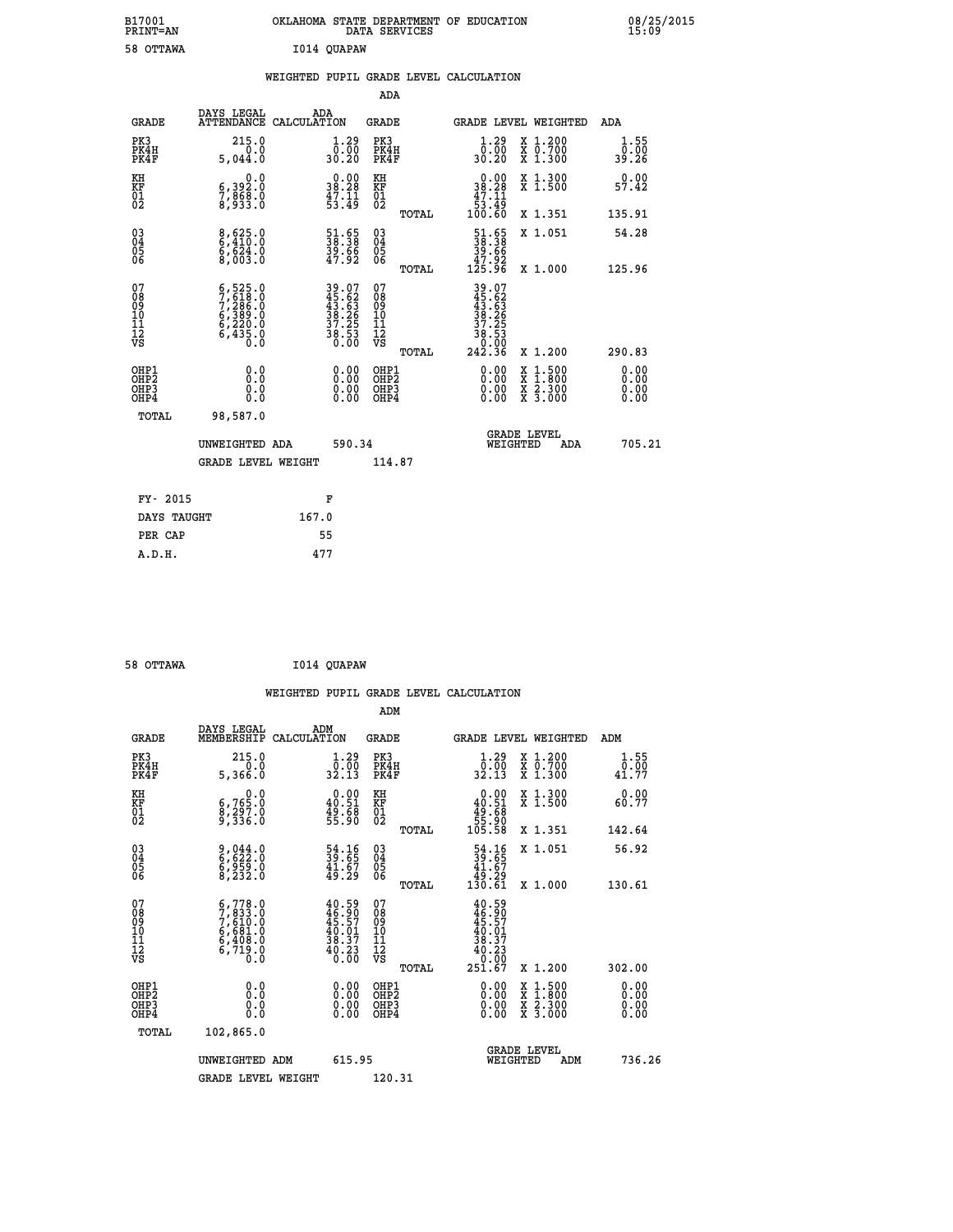| B17001<br>PRINT=AN                             |                                                                                                          | OKLAHOMA STATE DEPARTMENT OF EDUCATION                                    | DATA SERVICES                                      |                                                                                                             |                                                                                                  | 08/25/2015            |
|------------------------------------------------|----------------------------------------------------------------------------------------------------------|---------------------------------------------------------------------------|----------------------------------------------------|-------------------------------------------------------------------------------------------------------------|--------------------------------------------------------------------------------------------------|-----------------------|
| 58 OTTAWA                                      |                                                                                                          | I018 COMMERCE                                                             |                                                    |                                                                                                             |                                                                                                  |                       |
|                                                |                                                                                                          | WEIGHTED PUPIL GRADE LEVEL CALCULATION                                    |                                                    |                                                                                                             |                                                                                                  |                       |
|                                                |                                                                                                          |                                                                           | ADA                                                |                                                                                                             |                                                                                                  |                       |
| GRADE                                          | DAYS LEGAL                                                                                               | ADA<br>ATTENDANCE CALCULATION                                             | GRADE                                              |                                                                                                             | GRADE LEVEL WEIGHTED                                                                             | ADA                   |
| PK3<br>PK4H<br>PK4F                            | 993.0<br>0.0<br>8,758.5                                                                                  | 5.74<br>0.00<br>50.63                                                     | PK3<br>PK4H<br>PK4F                                | 5.74<br>0.00<br>50.63                                                                                       | X 1.200<br>X 0.700<br>X 1.300                                                                    | 6.89<br>0.00<br>65.82 |
| KH<br>KF<br>$\frac{01}{02}$                    | 0.0<br>10,968:0<br>14,393.0<br>10,900:0                                                                  | $\begin{smallmatrix} 0.00\\ 63.40\\ 83.20\\ 63.01 \end{smallmatrix}$      | KH<br>KF<br>$\overline{01}$                        | $\begin{smallmatrix} 0.00\\ 63.40\\ 83.20\\ 63.01 \end{smallmatrix}$                                        | X 1.300<br>X 1.500                                                                               | 0.00<br>95.10         |
|                                                |                                                                                                          |                                                                           | TOTAL                                              | 146.21                                                                                                      | X 1.351                                                                                          | 197.53                |
| $\substack{03 \\ 04}$<br>$\substack{05 \\ 06}$ | $11,361.5$<br>$8,167.5$<br>ة : 397.5<br>10,303.0                                                         | 65.67<br>47.21<br>57.21<br>59.55                                          | $\begin{matrix} 03 \\ 04 \\ 05 \\ 06 \end{matrix}$ | $\begin{smallmatrix} 65.67\\ 47.21\\ 57.21\\ 59.55\\ 163.97 \end{smallmatrix}$                              | X 1.051                                                                                          | 69.02                 |
|                                                |                                                                                                          |                                                                           | TOTAL                                              |                                                                                                             | X 1.000                                                                                          | 163.97                |
| 07<br>08<br>09<br>11<br>11<br>12<br>VS         | $\begin{smallmatrix} 10,600.5\\ 9,274.0\\ 9,330.0\\ 9,613.0\\ 9,012.0\\ 7,586.5\\ 0.0 \end{smallmatrix}$ | $61.27$<br>$53.61$<br>$53.93$<br>$55.57$<br>$52.09$<br>$43.85$<br>$40.00$ | 07<br>08<br>09<br>101<br>11<br>12<br>VS<br>TOTAL   | $\begin{smallmatrix} 61.27\\ 53.61\\ 53.93 \end{smallmatrix}$<br>55:57<br>52:09<br>43:85<br>40:00<br>320.32 | X 1.200                                                                                          | 384.38                |
| OHP1<br>OH <sub>P</sub> 2<br>OHP3<br>OHP4      | 0.0<br>0.0<br>0.0<br>0.0                                                                                 |                                                                           | OHP1<br>OH <sub>P</sub> 2<br>OHP3<br>OHP4          | 0.00<br>0.00<br>0.00                                                                                        | $\begin{smallmatrix} x & 1 & 500 \\ x & 1 & 800 \\ x & 2 & 300 \\ x & 3 & 000 \end{smallmatrix}$ | 0.00<br>0.00<br>0.00  |
| TOTAL                                          | 141,158.0                                                                                                |                                                                           |                                                    |                                                                                                             |                                                                                                  |                       |
|                                                | UNWEIGHTED ADA                                                                                           | 815.94                                                                    |                                                    | WEIGHTED                                                                                                    | <b>GRADE LEVEL</b><br>ADA                                                                        | 982.71                |
|                                                | <b>GRADE LEVEL WEIGHT</b>                                                                                |                                                                           | 166.77                                             |                                                                                                             |                                                                                                  |                       |
| FY- 2015                                       |                                                                                                          | F                                                                         |                                                    |                                                                                                             |                                                                                                  |                       |
| DAYS TAUGHT                                    |                                                                                                          | 173.0                                                                     |                                                    |                                                                                                             |                                                                                                  |                       |
| PER CAP                                        |                                                                                                          | 55                                                                        |                                                    |                                                                                                             |                                                                                                  |                       |

| 58 OTTAWA | I018 COMMERCE |
|-----------|---------------|

 **WEIGHTED PUPIL GRADE LEVEL CALCULATION ADM DAYS LEGAL ADM GRADE MEMBERSHIP CALCULATION GRADE GRADE LEVEL WEIGHTED ADM PK3 1,040.0 6.01 PK3 6.01 X 1.200 7.21 PK4H 0.0 0.00 PK4H 0.00 X 0.700 0.00 PK4F 9,522.0 55.04 PK4F 55.04 X 1.300 71.55 KH 0.0 0.00 KH 0.00 X 1.300 0.00 KF 11,683.0 67.53 KF 67.53 X 1.500 101.30** 01 15,129.0 87.45 01 87.45<br>02 11,501.0 66.48 02 <sub>mamag</sub> 66.48  **TOTAL 153.93 X 1.351 207.96 03 11,748.0 67.91 03 67.91 X 1.051 71.37 04 8,600.0 49.71 04 49.71 05 10,322.0 59.66 05 59.66 06 10,806.0 62.46 06 62.46 TOTAL 171.83 X 1.000 171.83**  $\begin{array}{cccc} 07 & 11,183.0 & 64.64 & 07 & 64.64 \ 08 & 9 & 10,006.0 & 57.14 & 08 & 57.14 \ 10 & 10,237.0 & 59.17 & 10 & 59.17 \ 11 & 9,724.0 & 56.21 & 11 & 56.21 \ \hline \textrm{vs} & 8,188.0 & 6.0 & 70.33 & 12 & 67.33 \ 12 & 8,188.0 & 47.33 & 12 & 47.33 \ 13 & 66.0$  **TOTAL 342.33 X 1.200 410.80 OHP1 0.0 0.00 OHP1 0.00 X 1.500 0.00 OHP2 0.0 0.00 OHP2 0.00 X 1.800 0.00 OHP3 0.0 0.00 OHP3 0.00 X 2.300 0.00 OHP4 0.0 0.00 OHP4 0.00 X 3.000 0.00 TOTAL 149,574.0 GRADE LEVEL UNWEIGHTED ADM 864.58 WEIGHTED ADM 1,042.02**

GRADE LEVEL WEIGHT 177.44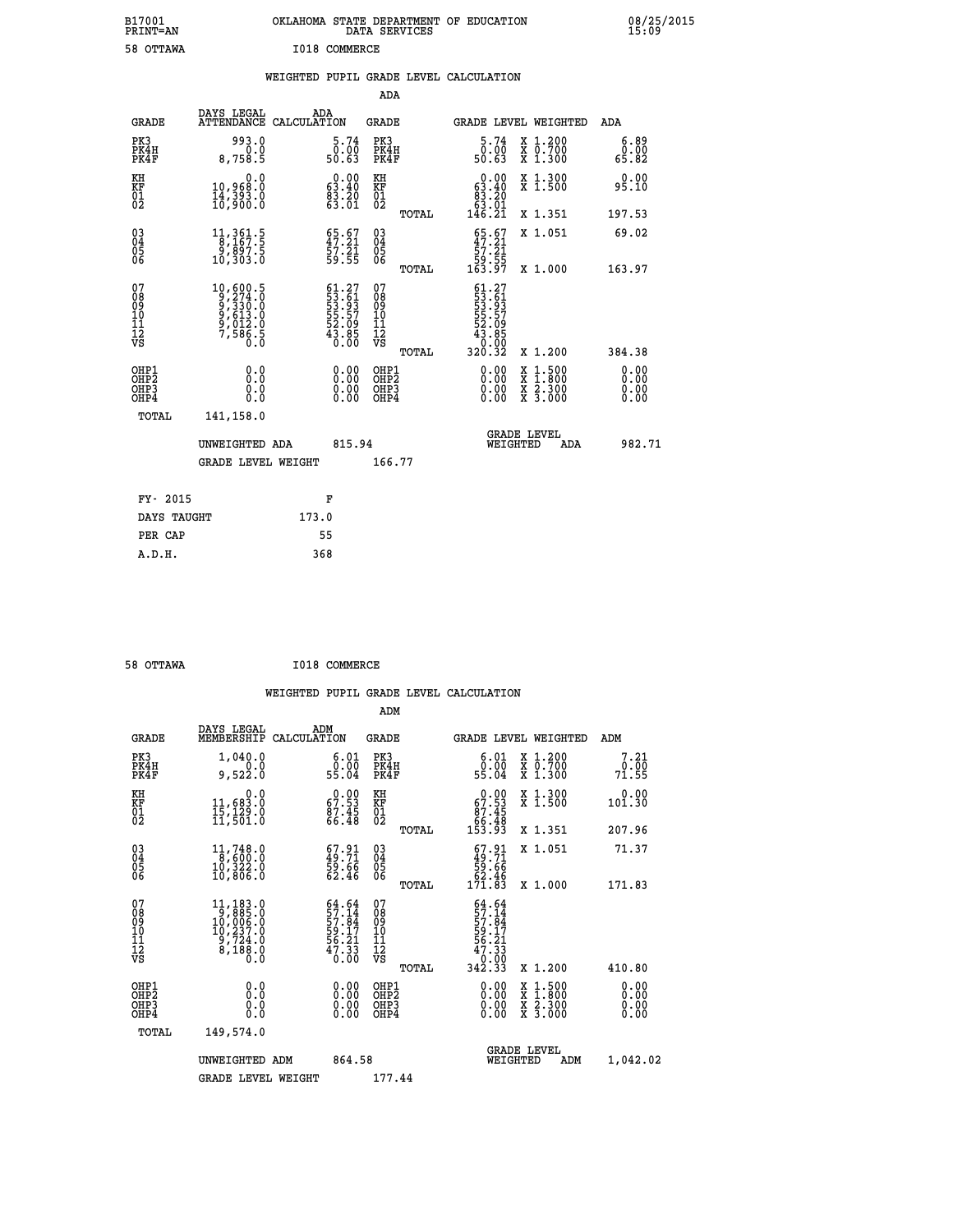| B17001<br>PRINT=AN                                |                                                                                           | OKLAHOMA STATE DEPARTMENT OF EDUCATION                                                             | DATA SERVICES                                      |                                                                                                                  |                                                                                                     | 08/25/2015                                |  |
|---------------------------------------------------|-------------------------------------------------------------------------------------------|----------------------------------------------------------------------------------------------------|----------------------------------------------------|------------------------------------------------------------------------------------------------------------------|-----------------------------------------------------------------------------------------------------|-------------------------------------------|--|
| 58 OTTAWA                                         |                                                                                           | I023 MIAMI                                                                                         |                                                    |                                                                                                                  |                                                                                                     |                                           |  |
|                                                   |                                                                                           | WEIGHTED PUPIL GRADE LEVEL CALCULATION                                                             |                                                    |                                                                                                                  |                                                                                                     |                                           |  |
|                                                   |                                                                                           |                                                                                                    | ADA                                                |                                                                                                                  |                                                                                                     |                                           |  |
| <b>GRADE</b>                                      | DAYS LEGAL                                                                                | ADA<br>ATTENDANCE CALCULATION                                                                      | <b>GRADE</b>                                       | <b>GRADE LEVEL WEIGHTED</b>                                                                                      |                                                                                                     | ADA                                       |  |
| PK3<br>PK4H<br>PK4F                               | 865.0<br>0.0<br>18,402.0                                                                  | 5.00<br>0.00<br>106.37                                                                             | PK3<br>PK4H<br>PK4F                                | 5.00<br>0.00<br>106.37                                                                                           | X 1.200<br>X 0.700<br>X 1.300                                                                       | 6.00<br>0.00<br>138.28                    |  |
| KH<br>KF<br>$\overline{01}$                       | 0.0<br>33,209:0<br>35,626:5<br>31,907:0                                                   | $\begin{smallmatrix} 0.00\\191.96\\205.93\\184.43\end{smallmatrix}$                                | KH<br>KF<br>01<br>02                               | 0.00<br>191.96<br>205.93<br>184.43<br>390.36                                                                     | X 1.300<br>X 1.500                                                                                  | 0.00<br>287.94                            |  |
|                                                   |                                                                                           |                                                                                                    | TOTAL                                              |                                                                                                                  | X 1.351                                                                                             | 527.38                                    |  |
| $^{03}_{04}$<br>$\frac{05}{06}$                   | 32,495.0<br>25,319.0<br>27,647.0<br>25,430.5                                              | $\begin{smallmatrix} 187.83\ 146.35\ 159.81\ 147.00 \end{smallmatrix}$                             | $\begin{matrix} 03 \\ 04 \\ 05 \\ 06 \end{matrix}$ | 187.83<br>146.35<br>159.81<br>147.00<br>453.16                                                                   | X 1.051                                                                                             | 197.41                                    |  |
| 07<br>08<br>09<br>11<br>11<br>12<br>VS            | $27,840.5$<br>$27,997.5$<br>$26,900.5$<br>$25,641.0$<br>$28,009.5$<br>$24,321.5$<br>$0.0$ | $\begin{smallmatrix} 160.93\\ 161.84\\ 155.50\\ 148.21\\ 161.90\\ 160.59\\ 0.00 \end{smallmatrix}$ | TOTAL<br>07<br>08<br>09<br>10<br>11<br>ĪŽ<br>VŠ    | 160.93<br>161:84<br>155:50<br>148.21<br>161.90<br>$\overline{1}\overline{4}\overline{0}\overline{0}\overline{0}$ | X 1,000                                                                                             | 453.16                                    |  |
| OHP1<br>OHP <sub>2</sub><br>OHP3<br>OHP4<br>TOTAL | 9,618.0<br>0.0<br>0.0<br>0.0<br>401,229.5                                                 | 55.60<br>0.00<br>0.00                                                                              | TOTAL<br>OHP1<br>OHP <sub>2</sub><br>OHP3<br>OHP4  | 928.97<br>55.60<br>0.00<br>0.00                                                                                  | X 1.200<br>$\begin{smallmatrix} x & 1.500 \\ x & 1.800 \\ x & 2.300 \\ x & 3.000 \end{smallmatrix}$ | 1,114.76<br>83.40<br>0.00<br>0.00<br>0.00 |  |
|                                                   | UNWEIGHTED ADA<br><b>GRADE LEVEL WEIGHT</b>                                               | 2,319.25                                                                                           | 489.08                                             | WEIGHTED                                                                                                         | <b>GRADE LEVEL</b><br>ADA                                                                           | 2,808.33                                  |  |
| FY- 2015<br>DAYS TAUGHT                           |                                                                                           | F<br>173.0                                                                                         |                                                    |                                                                                                                  |                                                                                                     |                                           |  |

| 58 OTTAWA |  |  | I023 MIAMI |
|-----------|--|--|------------|

 **PER CAP 33 A.D.H. 1,330**

 **WEIGHTED PUPIL GRADE LEVEL CALCULATION ADM DAYS LEGAL ADM GRADE MEMBERSHIP CALCULATION GRADE GRADE LEVEL WEIGHTED ADM PK3 865.0 5.00 PK3 5.00 X 1.200 6.00 PK4H 0.0 0.00 PK4H 0.00 X 0.700 0.00 PK4F 20,837.0 120.45 PK4F 120.45 X 1.300 156.59 KH 0.0 0.00 KH 0.00 X 1.300 0.00 KF 35,465.0 205.00 KF 205.00 X 1.500 307.50 01 37,833.0 218.69 01 218.69 02 33,783.0 195.28 02 195.28 TOTAL 413.97 X 1.351 559.27 03 34,105.0 197.14 03 197.14 X 1.051 207.19 04 26,846.0 155.18 04 155.18 05 28,918.0 167.16 05 167.16 06 26,868.0 155.31 06 155.31 TOTAL 477.65 X 1.000 477.65**  $\begin{array}{cccc} 07 & 29,850.0 & 172.54 & 07 & 172.54 \ 08 & 29,918.0 & 168.61 & 08 & 172.54 \ 09 & 29,168.0 & 168.61 & 09 & 168.61 \ 10 & 27,951.0 & 161.57 & 10 & 161.57 \ 11 & 30,672.0 & 161.57 & 10 & 161.57 \ 12 & 26,913.0 & 155.57 & 12 & 155.57 \ 13 & 26,9$  **OHP1 9,691.0 56.02 OHP1 56.02 X 1.500 84.03 OHP2 0.0 0.00 OHP2 0.00 X 1.800 0.00 OHP3 0.0 0.00 OHP3 0.00 X 2.300 0.00 OHP4 0.0 0.00 OHP4 0.00 X 3.000 0.00 TOTAL 429,683.0 GRADE LEVEL UNWEIGHTED ADM 2,483.76 WEIGHTED ADM 3,008.47** GRADE LEVEL WEIGHT 524.71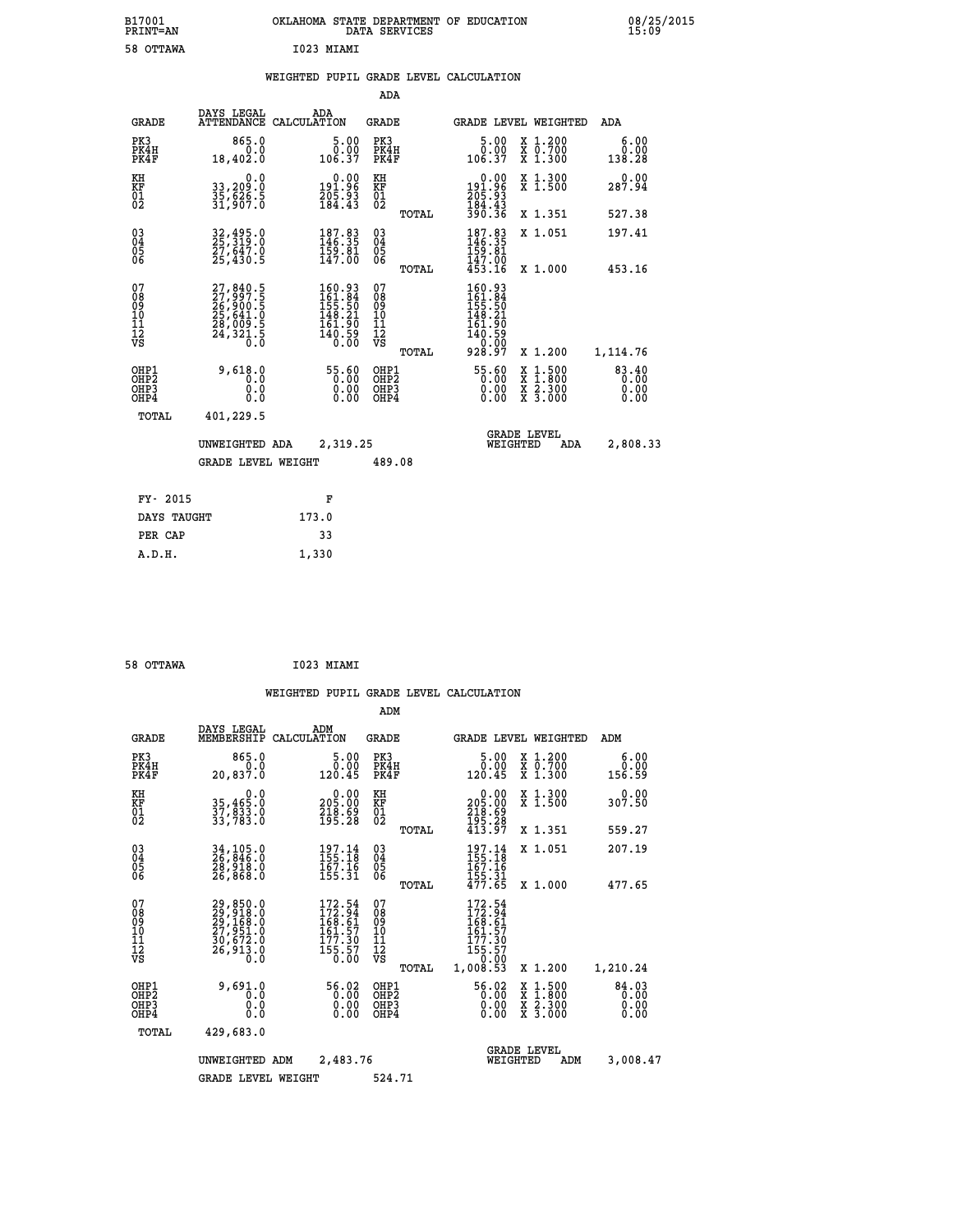| B17001<br>PRINT=AN                                 |                                                                                     | OKLAHOMA STATE DEPARTMENT OF EDUCATION                                   | DATA SERVICES                                      |                                                                           |                                                                                                  | 08/25/2015<br>15:09   |  |
|----------------------------------------------------|-------------------------------------------------------------------------------------|--------------------------------------------------------------------------|----------------------------------------------------|---------------------------------------------------------------------------|--------------------------------------------------------------------------------------------------|-----------------------|--|
| 58 OTTAWA                                          |                                                                                     | I026 AFTON                                                               |                                                    |                                                                           |                                                                                                  |                       |  |
|                                                    |                                                                                     | WEIGHTED PUPIL GRADE LEVEL CALCULATION                                   |                                                    |                                                                           |                                                                                                  |                       |  |
|                                                    |                                                                                     |                                                                          | <b>ADA</b>                                         |                                                                           |                                                                                                  |                       |  |
| GRADE                                              | DAYS LEGAL<br>ATTENDANCE CALCULATION                                                | ADA                                                                      | GRADE                                              | GRADE LEVEL WEIGHTED                                                      |                                                                                                  | ADA                   |  |
| PK3<br>PK4H<br>PK4F                                | 157.0<br>0.0<br>6,051.5                                                             | 0.92<br>0.00<br>35.60                                                    | PK3<br>PK4H<br>PK4F                                | 0.92<br>0.00<br>35.60                                                     | X 1.200<br>X 0.700<br>X 1.300                                                                    | 1.10<br>0.00<br>46.28 |  |
| KH<br>KF<br>01<br>02                               | 0.0<br>5,454:5<br>5,251:0<br>6,990:0                                                | $\begin{smallmatrix} 0.00\\ 32.09\\ 30.89\\ 41.12 \end{smallmatrix}$     | KH<br>KF<br>01<br>02                               | 32.09<br>$\frac{3}{41}.$ $\frac{8}{12}$                                   | X 1.300<br>X 1.500                                                                               | 0.00<br>48.14         |  |
|                                                    |                                                                                     |                                                                          | TOTAL                                              | $\overline{7}\overline{2}\overline{.}\,\overline{0}\overline{1}$          | X 1.351                                                                                          | 97.29                 |  |
| $\begin{matrix} 03 \\ 04 \\ 05 \\ 06 \end{matrix}$ | 7,608.5<br>5,420.0<br>6,325.0<br>6,550.5                                            | $\begin{smallmatrix} 44.76\ 31.88\ 37.21\ 38.53 \end{smallmatrix}$       | $\begin{matrix} 03 \\ 04 \\ 05 \\ 06 \end{matrix}$ | $\begin{array}{c} 44.76 \\ 31.88 \\ 37.21 \\ 38.53 \\ 107.62 \end{array}$ | X 1.051                                                                                          | 47.04                 |  |
|                                                    |                                                                                     |                                                                          | <b>TOTAL</b>                                       |                                                                           | X 1.000                                                                                          | 107.62                |  |
| 07<br>08<br>09<br>10<br>11<br>Ī2<br>VS             | $6,420.5$<br>$6,928.5$<br>$9,016.5$<br>$5,519.5$<br>$6,486.5$<br>$6,045.5$<br>$0.0$ | $37.77$<br>$40.76$<br>$53.04$<br>$32.47$<br>$38.16$<br>$35.56$<br>$0.00$ | 07<br>08<br>09<br>10<br>11<br>ĪŽ<br>VŠ<br>TOTAL    | 37.77<br>$\frac{40.76}{53.04}$<br>32.47<br>38.16<br>35.56<br>237.76       | X 1.200                                                                                          | 285.31                |  |
| OHP1                                               | 0.0                                                                                 | 0.00                                                                     | OHP1                                               | 0.00                                                                      |                                                                                                  | 0.00                  |  |
| OHP <sub>2</sub><br>OH <sub>P3</sub><br>OHP4       | Ō.Ō<br>0.0<br>0.0                                                                   | 0.00<br>0.00                                                             | OH <sub>P</sub> 2<br>OHP3<br>OHP4                  | 0.00<br>0.00                                                              | $\begin{smallmatrix} x & 1 & 500 \\ x & 1 & 800 \\ x & 2 & 300 \\ x & 3 & 000 \end{smallmatrix}$ | 0.00<br>0.00<br>0.00  |  |
| TOTAL                                              | 90,225.0                                                                            |                                                                          |                                                    |                                                                           |                                                                                                  |                       |  |
|                                                    | UNWEIGHTED ADA                                                                      | 530.76                                                                   |                                                    | <b>GRADE LEVEL</b><br>WEIGHTED                                            | ADA                                                                                              | 632.78                |  |
|                                                    | GRADE LEVEL WEIGHT                                                                  |                                                                          | 102.02                                             |                                                                           |                                                                                                  |                       |  |
| FY- 2015                                           |                                                                                     | F                                                                        |                                                    |                                                                           |                                                                                                  |                       |  |
| DAYS TAUGHT                                        |                                                                                     | 170.0                                                                    |                                                    |                                                                           |                                                                                                  |                       |  |
| PER CAP                                            |                                                                                     | 81                                                                       |                                                    |                                                                           |                                                                                                  |                       |  |
| A.D.H.                                             |                                                                                     | 321                                                                      |                                                    |                                                                           |                                                                                                  |                       |  |

| 58 OTTAWA | I026 AFTON |
|-----------|------------|
|           |            |

|                                                    |                                                                                                                                                    |                                                                          |                                                       | WEIGHTED PUPIL GRADE LEVEL CALCULATION                                               |                                          |                        |
|----------------------------------------------------|----------------------------------------------------------------------------------------------------------------------------------------------------|--------------------------------------------------------------------------|-------------------------------------------------------|--------------------------------------------------------------------------------------|------------------------------------------|------------------------|
|                                                    |                                                                                                                                                    |                                                                          | ADM                                                   |                                                                                      |                                          |                        |
| <b>GRADE</b>                                       | DAYS LEGAL<br>MEMBERSHIP                                                                                                                           | ADM<br>CALCULATION                                                       | <b>GRADE</b>                                          | <b>GRADE LEVEL WEIGHTED</b>                                                          |                                          | ADM                    |
| PK3<br>PK4H<br>PK4F                                | 157.0<br>0.0<br>6,487.0                                                                                                                            | $\begin{smallmatrix} 0.92\ 0.00\\ 38.16 \end{smallmatrix}$               | PK3<br>PK4H<br>PK4F                                   | $\begin{smallmatrix} 0.92\ 0.00\\ 38.16 \end{smallmatrix}$                           | X 1.200<br>X 0.700<br>X 1.300            | 1.10<br>_0.00<br>49.61 |
| KH<br>KF<br>01<br>02                               | $\begin{smallmatrix}&&&0.0\\5,736.0\\5,511.0\\7,259.0\end{smallmatrix}$                                                                            | $\begin{smallmatrix} 0.00\\ 33.74\\ 32.42\\ 42.70 \end{smallmatrix}$     | KH<br>KF<br>01<br>02                                  | $33.74$<br>$33.74$<br>$32.42$<br>$42.70$<br>$75.12$                                  | X 1.300<br>X 1.500                       | 0.00<br>50.61          |
|                                                    |                                                                                                                                                    |                                                                          | TOTAL                                                 |                                                                                      | X 1.351                                  | 101.49                 |
| $\begin{matrix} 03 \\ 04 \\ 05 \\ 06 \end{matrix}$ | 7,901.0<br>5,688.0<br>6,520.0<br>6,865.0                                                                                                           | 33.46<br>33.46<br>38.35<br>40.38                                         | 03<br>04<br>05<br>06                                  | $\begin{smallmatrix} 46.48\ 33.46\ 38.35\ 40.38\ 112.19 \end{smallmatrix}$           | X 1.051                                  | 48.85                  |
|                                                    |                                                                                                                                                    |                                                                          | TOTAL                                                 |                                                                                      | X 1.000                                  | 112.19                 |
| 07<br>0890112<br>1112<br>VS                        | $\begin{smallmatrix} 6\,,\,709\,,\,0\\7\,,\,358\,,\,0\\9\,,\,661\,,\,0\\5\,,\,884\,,\,0\\7\,,\,000\,,\,0\\6\,,\,543\,,\,0\\0\,. \end{smallmatrix}$ | $39.46$<br>$43.28$<br>$56.83$<br>$34.61$<br>$41.18$<br>$38.49$<br>$0.00$ | 07<br>08<br>09<br>01<br>11<br>11<br>12<br>VS<br>TOTAL | $39.46$<br>$43.28$<br>$56.83$<br>$34.61$<br>$41.18$<br>$38.49$<br>$0.00$<br>$253.85$ | X 1.200                                  | 304.62                 |
|                                                    |                                                                                                                                                    |                                                                          |                                                       |                                                                                      |                                          |                        |
| OHP1<br>OHP2<br>OH <sub>P3</sub><br>OHP4           | 0.0<br>0.000                                                                                                                                       | $0.00$<br>$0.00$<br>0.00                                                 | OHP1<br>OHP2<br>OHP <sub>3</sub>                      | 0.00<br>0.00<br>0.00                                                                 | X 1:500<br>X 1:800<br>X 2:300<br>X 3:000 | 0.00<br>0.00<br>0.00   |
| TOTAL                                              | 95,279.0                                                                                                                                           |                                                                          |                                                       |                                                                                      |                                          |                        |
|                                                    | UNWEIGHTED ADM                                                                                                                                     | 560.46                                                                   |                                                       | WEIGHTED                                                                             | <b>GRADE LEVEL</b><br>ADM                | 668.47                 |
|                                                    | <b>GRADE LEVEL WEIGHT</b>                                                                                                                          |                                                                          | 108.01                                                |                                                                                      |                                          |                        |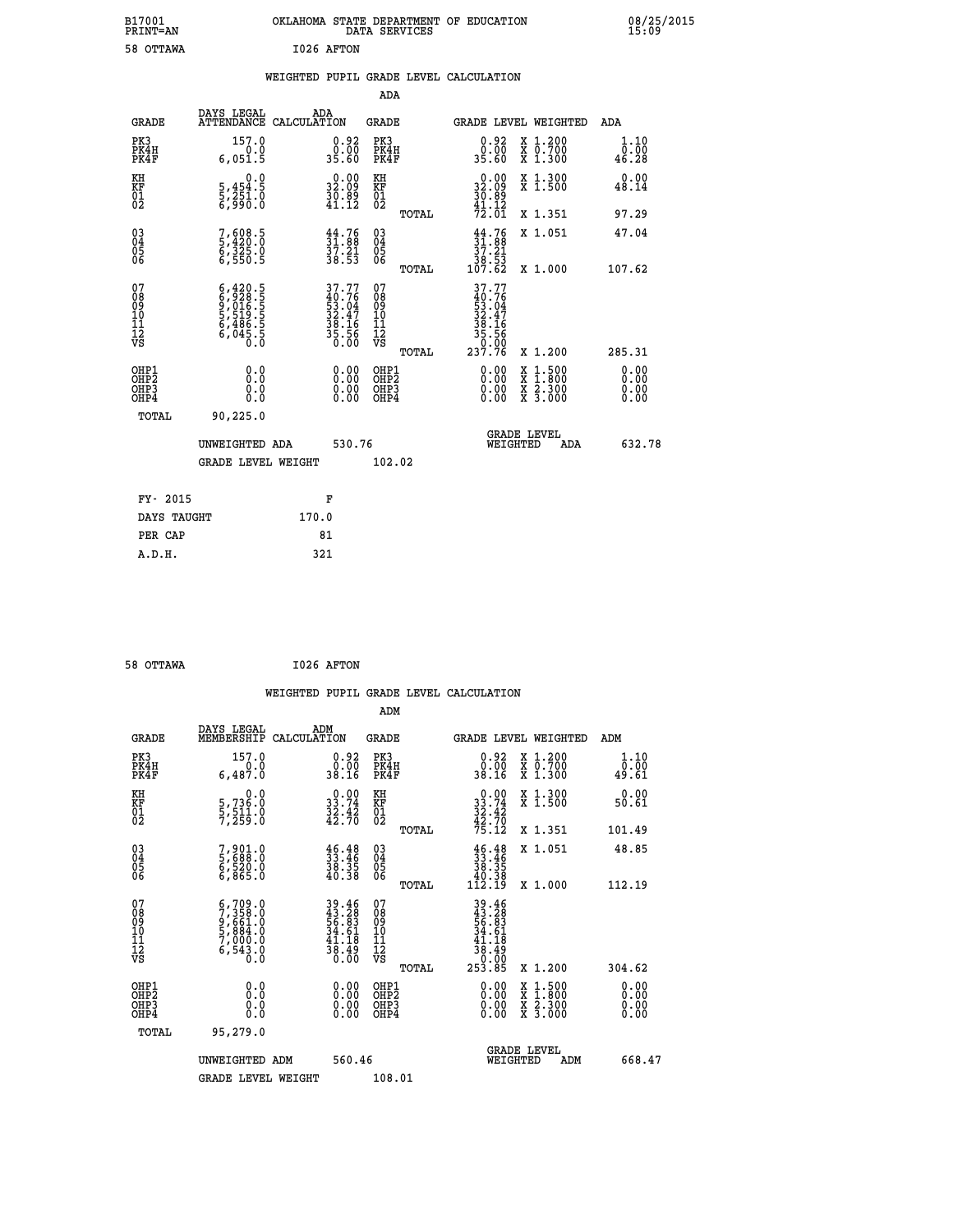| B17001<br>PRINT-AN                                 |                                                                                     | OKLAHOMA STATE DEPARTMENT OF EDUCATION<br>DATA SERVICES                                                                        |                                           |                                                                              |                                                                                          | 08/25/2015                   |  |
|----------------------------------------------------|-------------------------------------------------------------------------------------|--------------------------------------------------------------------------------------------------------------------------------|-------------------------------------------|------------------------------------------------------------------------------|------------------------------------------------------------------------------------------|------------------------------|--|
| 58 OTTAWA                                          |                                                                                     | I031 FAIRLAND                                                                                                                  |                                           |                                                                              |                                                                                          |                              |  |
|                                                    |                                                                                     | WEIGHTED PUPIL GRADE LEVEL CALCULATION                                                                                         |                                           |                                                                              |                                                                                          |                              |  |
|                                                    |                                                                                     |                                                                                                                                | <b>ADA</b>                                |                                                                              |                                                                                          |                              |  |
| <b>GRADE</b>                                       | DAYS LEGAL                                                                          | <b>ADA</b><br>ATTENDANCE CALCULATION                                                                                           | GRADE                                     | GRADE LEVEL WEIGHTED                                                         |                                                                                          | ADA                          |  |
| PK3<br>PK4H<br>PK4F                                | 637.0<br>0.0<br>5,945.0                                                             | 3.86<br>0.00<br>36.03                                                                                                          | PK3<br>PK4H<br>PK4F                       | 3.86<br>ŏ:ŏŏ<br>36.03                                                        | X 1.200<br>$\begin{smallmatrix} 7 & 0.700 \\ 7 & 1.300 \end{smallmatrix}$                | 4.63<br>0.00<br>46.84        |  |
| KH<br>KF<br>01<br>02                               | 0.0<br>6,180.0<br>8,469.0<br>6,839.0                                                | $\begin{smallmatrix} 0.00\\ 37.45\\ 51.33\\ 41.45 \end{smallmatrix}$                                                           | KH<br>KF<br>01<br>02                      | $0.00$<br>$37.45$<br>$51.33$<br>$41.45$                                      | X 1.300<br>X 1.500                                                                       | 0.00<br>56.18                |  |
|                                                    |                                                                                     |                                                                                                                                | TOTAL                                     | 92.78                                                                        | X 1.351                                                                                  | 125.35                       |  |
| $\begin{matrix} 03 \\ 04 \\ 05 \\ 06 \end{matrix}$ | $5,804.5$<br>$5,796.0$<br>$7,127.0$                                                 | $41.94$<br>$47.30$<br>$35.13$<br>$43.19$                                                                                       | 03<br>04<br>05<br>06<br>TOTAL             | $41.94$<br>$47.30$<br>$35.13$<br>43.19<br>125.62                             | X 1.051<br>X 1.000                                                                       | 44.08<br>125.62              |  |
| 07<br>08<br>09<br>11<br>11<br>12<br>VS             | $6,972.5$<br>$6,321.0$<br>$7,533.5$<br>$5,735.0$<br>$7,234.0$<br>$5,478.5$<br>$0.0$ | $\begin{smallmatrix} 42\cdot 26\\ 38\cdot 31\\ 45\cdot 69\\ 34\cdot 76\\ 43\cdot 84\\ 33\cdot 20\\ 0\cdot 00\end{smallmatrix}$ | 07<br>08<br>09<br>11<br>11<br>VS<br>TOTAL | $42.26$<br>$38.31$<br>$45.69$<br>$34.76$<br>43.84<br>33.20<br>0.00<br>238.06 | X 1.200                                                                                  | 285.67                       |  |
| OHP1<br>OHP2<br>OHP3<br>OH <sub>P4</sub>           | 0.0<br>0.0<br>0.0<br>0.0                                                            | $0.00$<br>$0.00$<br>0.00                                                                                                       | OHP1<br>OHP <sub>2</sub><br>OHP3<br>OHP4  | 0.00<br>0.00<br>0.00                                                         | $\begin{smallmatrix} x & 1.500 \\ x & 1.800 \\ x & 2.300 \\ x & 3.000 \end{smallmatrix}$ | 0.00<br>0.00<br>0.00<br>0.00 |  |
| TOTAL                                              | 94,997.0<br>UNWEIGHTED ADA<br><b>GRADE LEVEL WEIGHT</b>                             | 575.74                                                                                                                         | 112.63                                    | <b>GRADE LEVEL</b><br>WEIGHTED                                               | ADA                                                                                      | 688.37                       |  |
| FY- 2015                                           |                                                                                     | F                                                                                                                              |                                           |                                                                              |                                                                                          |                              |  |

| DAYS TAUGHT | 165.0 |
|-------------|-------|
| PER CAP     | 55    |
| A.D.H.      | 457   |
|             |       |
|             |       |

 **58 OTTAWA I031 FAIRLAND**

|                                                    |                                                                                   |                                                                          | WEIGHTED PUPIL GRADE LEVEL CALCULATION                |                                                                                                  |                                          |                       |
|----------------------------------------------------|-----------------------------------------------------------------------------------|--------------------------------------------------------------------------|-------------------------------------------------------|--------------------------------------------------------------------------------------------------|------------------------------------------|-----------------------|
|                                                    |                                                                                   |                                                                          | ADM                                                   |                                                                                                  |                                          |                       |
| <b>GRADE</b>                                       | DAYS LEGAL<br>MEMBERSHIP<br>CALCULATION                                           | ADM                                                                      | <b>GRADE</b>                                          | <b>GRADE LEVEL WEIGHTED</b>                                                                      |                                          | ADM                   |
| PK3<br>PK4H<br>PK4F                                | 637.0<br>0.0<br>6,333.0                                                           | $\begin{smallmatrix} 3.86\ 0.00\\ 9.83 \end{smallmatrix}$                | PK3<br>PK4H<br>PK4F                                   | $3.86$<br>$38.38$                                                                                | X 1.200<br>X 0.700<br>X 1.300            | 4.63<br>0.00<br>49.89 |
| KH<br>KF<br>01<br>02                               | 0.0<br>6,490:0<br>8,804:0<br>7,056:0                                              | $\begin{smallmatrix} 0.00\\ 39.33\\ 53.36\\ 42.76 \end{smallmatrix}$     | KH<br>KF<br>01<br>02                                  | $\begin{smallmatrix} 0.00\\ 39.33\\ 53.36\\ 42.76\\ 96.12 \end{smallmatrix}$                     | X 1.300<br>X 1.500                       | 0.00<br>59.00         |
|                                                    |                                                                                   |                                                                          | TOTAL                                                 |                                                                                                  | X 1.351                                  | 129.86                |
| $\begin{matrix} 03 \\ 04 \\ 05 \\ 06 \end{matrix}$ | 7,226.0<br>8,097.0<br>6,039.0<br>7,478.0                                          | $43.79$<br>$49.07$<br>$36.60$<br>$45.32$                                 | 03<br>04<br>05<br>06                                  | $43.79$<br>$36.60$<br>$45.32$<br>$130.99$                                                        | X 1.051                                  | 46.02                 |
|                                                    |                                                                                   |                                                                          | TOTAL                                                 |                                                                                                  | X 1.000                                  | 130.99                |
| 07<br>0890112<br>1112<br>VS                        | $7,305.0$<br>$6,577.0$<br>$7,865.0$<br>$6,004.0$<br>$7,582.0$<br>$5,771.0$<br>0.0 | $44.27$<br>$39.86$<br>$47.67$<br>$36.39$<br>$45.95$<br>$34.98$<br>$0.00$ | 07<br>08<br>09<br>01<br>11<br>11<br>12<br>VS<br>TOTAL | $\begin{array}{r} 44.27 \\ 39.867 \\ 47.679 \\ 36.395 \\ 45.958 \\ 49.080 \\ 249.12 \end{array}$ | X 1.200                                  | 298.94                |
| OHP1                                               |                                                                                   |                                                                          |                                                       |                                                                                                  |                                          |                       |
| OHP <sub>2</sub><br>OH <sub>P3</sub><br>OHP4       | 0.0<br>0.000                                                                      | $0.00$<br>$0.00$<br>0.00                                                 | OHP1<br>OHP2<br>OHP <sub>3</sub>                      | 0.00<br>0.00<br>0.00                                                                             | X 1:500<br>X 1:800<br>X 2:300<br>X 3:000 | 0.00<br>0.00<br>0.00  |
| TOTAL                                              | 99,264.0                                                                          |                                                                          |                                                       |                                                                                                  |                                          |                       |
|                                                    | UNWEIGHTED ADM                                                                    | 601.59                                                                   |                                                       | <b>GRADE LEVEL</b><br>WEIGHTED                                                                   | ADM                                      | 719.33                |
|                                                    | <b>GRADE LEVEL WEIGHT</b>                                                         |                                                                          | 117.74                                                |                                                                                                  |                                          |                       |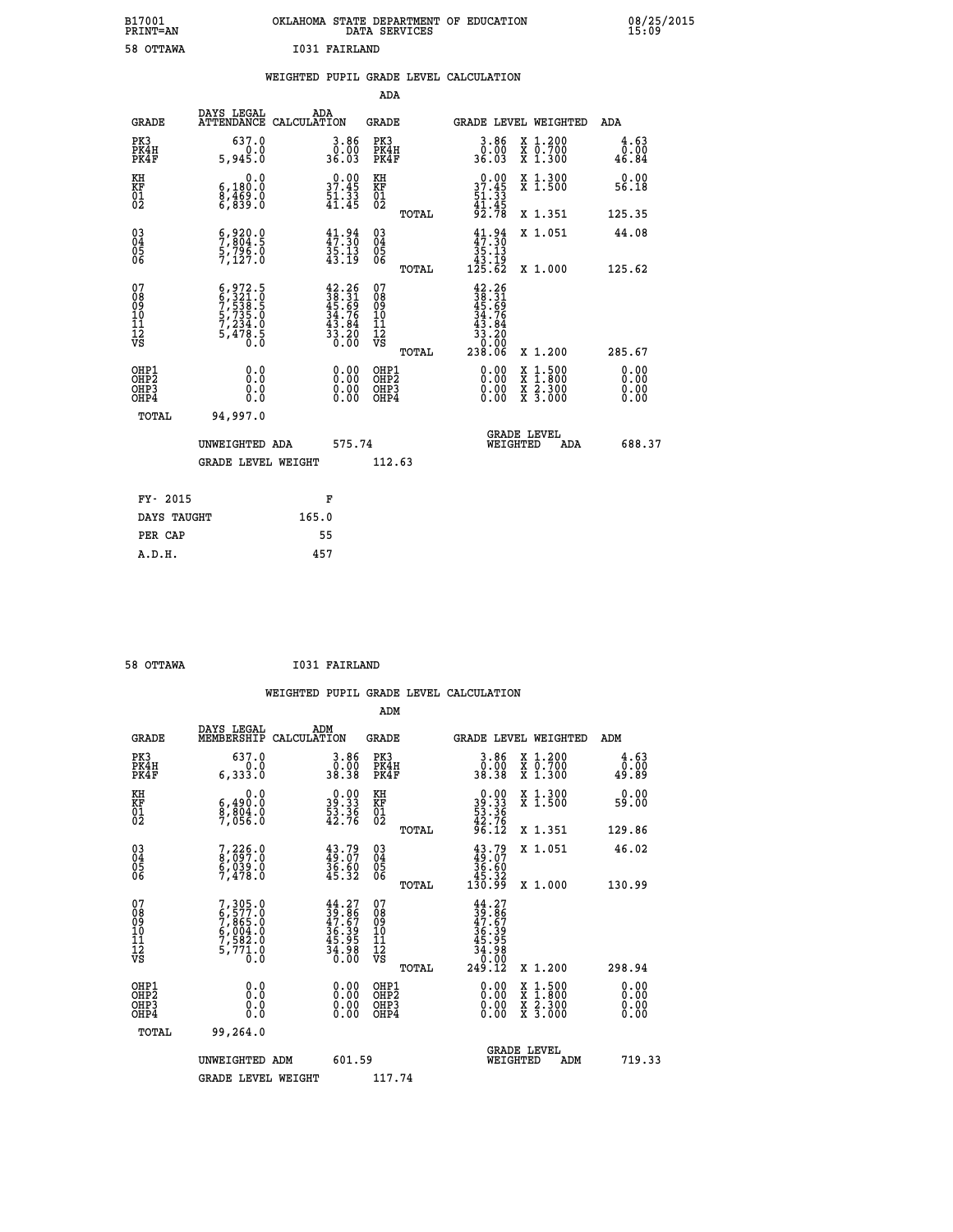| 7001<br>INT=AN | OKLAHOMA STATE DEPARTMENT OF EDUCATION<br>DATA SERVICES |  |
|----------------|---------------------------------------------------------|--|
| OTTAWA         | COUNTY TOTALS                                           |  |

|                                                                    |                                                                                  |         |                                                                  | ADA                                      |       |                                                                              |                                |                                                                                                  |                               |
|--------------------------------------------------------------------|----------------------------------------------------------------------------------|---------|------------------------------------------------------------------|------------------------------------------|-------|------------------------------------------------------------------------------|--------------------------------|--------------------------------------------------------------------------------------------------|-------------------------------|
| <b>GRADE</b>                                                       | DAYS LEGAL<br>ATTENDANCE CALCULATION                                             |         | ADA                                                              | <b>GRADE</b>                             |       |                                                                              |                                | GRADE LEVEL WEIGHTED                                                                             | ADA                           |
| PK3<br>PK4H<br>PK4F                                                | 2,867.0<br>0.0<br>58,441.0                                                       |         | 16.81<br>$\frac{0.00}{341.72}$                                   | PK3<br>PK4H<br>PK4F                      |       | 16.81<br>341.72                                                              | 0.00                           | X 1.200<br>X 0.700<br>X 1.300                                                                    | 20.17<br>0.00<br>444.24       |
| KH<br>KF<br>01<br>02                                               | 0.0<br>74,253.5<br>83,547.0<br>77,308.5                                          |         | $0.00$<br>433.28<br>$\frac{487.91}{451.73}$                      | KH<br>KF<br>$\overline{01}$              |       | 433.28<br>487.91<br>451.73<br>939.64                                         | 0.00                           | X 1.300<br>X 1.500                                                                               | 0.00<br>649.93                |
|                                                                    |                                                                                  |         |                                                                  |                                          | TOTAL |                                                                              |                                | X 1.351                                                                                          | 1,269.47                      |
| $\begin{smallmatrix} 03 \\[-4pt] 04 \end{smallmatrix}$<br>Ŏ5<br>06 | 76,986.5<br>61,915.0<br>66,756.5<br>66,232.5                                     |         | $\frac{449}{362}$ . $\frac{85}{389}$ . 89<br>389. 89<br>387. 25  | $\substack{03 \\ 04}$<br>05<br>06        |       | $\frac{449}{362}$ . $\frac{385}{389}$ . $\frac{89}{25}$                      |                                | X 1.051                                                                                          | 1,612.30                      |
|                                                                    |                                                                                  |         |                                                                  |                                          | TOTAL | 1,139.52                                                                     |                                | X 1.000                                                                                          | 1,139.52                      |
| 07<br>08<br>09<br>101<br>112<br>VS                                 | $67,350.0$<br>$69,629.0$<br>$69,330.0$<br>$61,881.5$<br>$66,295.0$<br>$60,639.0$ |         | 393.27<br>406.56<br>405.31<br>361.20<br>387.19<br>354.00<br>0.00 | 07<br>08<br>09<br>11<br>11<br>12<br>VS   |       | 393.27<br>406.56<br>405.31<br>361.20<br>387.19<br>354:00<br>0.00<br>2,307:53 |                                |                                                                                                  |                               |
|                                                                    |                                                                                  |         |                                                                  |                                          | TOTAL |                                                                              |                                | X 1.200                                                                                          | 2,769.02                      |
| OHP1<br>OHP <sub>2</sub><br>OH <sub>P3</sub><br>OHP4               | 10,928.0<br>0.0<br>0.0<br>0.0                                                    |         | 63.17<br>0.00<br>0.00                                            | OHP1<br>OHP <sub>2</sub><br>OHP3<br>OHP4 |       | 63.17                                                                        | 0.00<br>0.00                   | $\begin{smallmatrix} x & 1 & 500 \\ x & 1 & 800 \\ x & 2 & 300 \\ x & 3 & 000 \end{smallmatrix}$ | 94.76<br>0.00<br>0.00<br>0.00 |
| TOTAL                                                              | 974,360.0                                                                        |         |                                                                  |                                          |       |                                                                              |                                |                                                                                                  |                               |
|                                                                    | UNWEIGHTED ADA                                                                   |         | 5,691.52                                                         |                                          |       |                                                                              | <b>GRADE LEVEL</b><br>WEIGHTED | ADA                                                                                              | 6,859.89                      |
|                                                                    | <b>GRADE LEVEL WEIGHT</b>                                                        |         |                                                                  | 1,168.37                                 |       |                                                                              |                                |                                                                                                  |                               |
|                                                                    |                                                                                  |         |                                                                  |                                          |       |                                                                              |                                |                                                                                                  |                               |
| FY- 2015                                                           |                                                                                  |         | F                                                                |                                          |       |                                                                              |                                |                                                                                                  |                               |
| DAYS TAUGHT                                                        |                                                                                  | 1,188.0 |                                                                  |                                          |       |                                                                              |                                |                                                                                                  |                               |

| DAYS TAUGHT | 1,188.0 |
|-------------|---------|
| PER CAP     | 415     |
| A.D.H.      | 3,729   |
|             |         |

 **B17001<br>PRINT=AN** 

 **OTTAWA COUNTY TOTALS**

|                                                       |                                                                                                                                                                                        |                                                                                  | ADM                                             |                                                                                                                                 |                                                                    |                               |
|-------------------------------------------------------|----------------------------------------------------------------------------------------------------------------------------------------------------------------------------------------|----------------------------------------------------------------------------------|-------------------------------------------------|---------------------------------------------------------------------------------------------------------------------------------|--------------------------------------------------------------------|-------------------------------|
| <b>GRADE</b>                                          | DAYS LEGAL<br>MEMBERSHIP                                                                                                                                                               | ADM<br>CALCULATION                                                               | <b>GRADE</b>                                    | <b>GRADE LEVEL WEIGHTED</b>                                                                                                     |                                                                    | ADM                           |
| PK3<br>PK4H<br>PK4F                                   | 2,914.0<br>0.0<br>63,849.0                                                                                                                                                             | 17.08<br>$\frac{6.00}{373.25}$                                                   | PK3<br>PK4H<br>PK4F                             | 17.08<br>0.00<br>373.25                                                                                                         | $\begin{array}{c} x & 1.200 \\ x & 0.700 \end{array}$<br>$X$ 1.300 | 20.17<br>0.00<br>485.22       |
| KH<br>KF<br>01<br>02                                  | 0.0<br>78,946.0<br>88,080.0<br>81,123.0                                                                                                                                                | 0.00<br>460.60<br>$\frac{514}{473}$ : $\frac{34}{96}$                            | KH<br>KF<br>01<br>02                            | 0.00<br>$\begin{array}{r} 460.60 \\ 514.34 \\ 473.96 \\ 988.30 \end{array}$                                                     | X 1.300<br>X 1.500                                                 | 0.00<br>690.92                |
|                                                       |                                                                                                                                                                                        |                                                                                  | TOTAL                                           |                                                                                                                                 | X 1.351                                                            | 1,335.20                      |
| 03<br>04<br>05<br>06                                  | 80,430.0<br>65,027.0<br>69,815.0<br>69,560.0                                                                                                                                           | 469.98<br>380.54<br>407.75<br>406.67                                             | $\substack{03 \\ 04}$<br>0500                   | 469.98<br>380.54<br>407.75<br>406.67                                                                                            | X 1.051                                                            | 493.93                        |
|                                                       |                                                                                                                                                                                        |                                                                                  | TOTAL                                           | 1,194.96                                                                                                                        | X 1.000                                                            | 1,194.96                      |
| 07<br>08<br>09<br>11<br>11<br>12<br>VS                | $\begin{smallmatrix} 71\,, & 343\ . & 0\\ 73\,, & 700\ . & 0\\ 74\,, & 279\ . & 0\\ 66\,, & 329\ . & 0\\ 71\,, & 394\ . & 0\\ 65\,, & 599\ . & 0\\ 0\ . & 0\ . & 0\ \end{smallmatrix}$ | 416.52<br>430.23<br>434.14<br>$\frac{387.08}{416.86}$<br>$\frac{416.86}{382.87}$ | 07<br>08<br>09<br>11<br>11<br>12<br>VS<br>TOTAL | 416.52<br>$\frac{1}{4}$ $\frac{3}{4}$ , $\frac{5}{4}$ , $\frac{5}{14}$<br>387.08<br>$\frac{416.86}{382.87}$<br>0.00<br>2,467.70 | X 1.200                                                            | 2,961.24                      |
| OHP1<br>OH <sub>P</sub> 2<br>OH <sub>P3</sub><br>OHP4 | 11,001.0<br>0.0<br>0.000                                                                                                                                                               | 63.59<br>$\begin{smallmatrix} 0.00 \ 0.00 \end{smallmatrix}$<br>0.00             | OHP1<br>OHP2<br>OHP3<br>OHP4                    | $63.59$<br>0.00<br>0.00                                                                                                         | X 1:500<br>X 1:800<br>X 2:300<br>X 3:000                           | 95.39<br>0.00<br>0.00<br>0.00 |
| TOTAL                                                 | 1,033,389.0                                                                                                                                                                            |                                                                                  |                                                 |                                                                                                                                 |                                                                    |                               |
|                                                       | UNWEIGHTED ADM                                                                                                                                                                         | 6,035.46                                                                         |                                                 | <b>GRADE LEVEL</b><br>WEIGHTED                                                                                                  | ADM                                                                | 7,277.35                      |
|                                                       | <b>GRADE LEVEL WEIGHT</b>                                                                                                                                                              |                                                                                  | 1,241.89                                        |                                                                                                                                 |                                                                    |                               |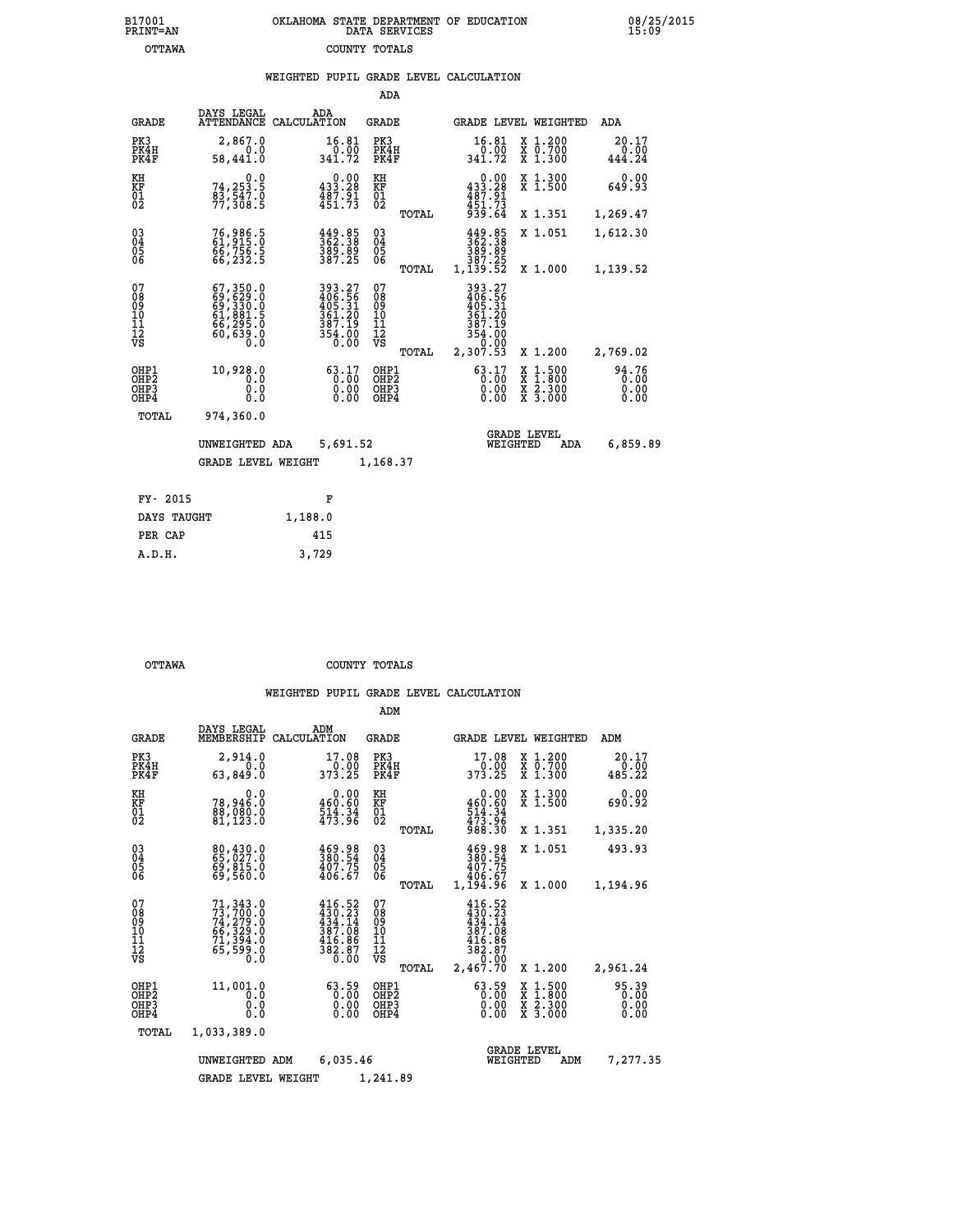| B17001<br>PRINT=AN                |                                                  |               |                                                                                                       |                                                            | DATA SERVICES | OKLAHOMA STATE DEPARTMENT OF EDUCATION                                                            |                                |                                                                                          |                       | 08/25/2015 |
|-----------------------------------|--------------------------------------------------|---------------|-------------------------------------------------------------------------------------------------------|------------------------------------------------------------|---------------|---------------------------------------------------------------------------------------------------|--------------------------------|------------------------------------------------------------------------------------------|-----------------------|------------|
| 59 PAWNEE                         |                                                  | C002 JENNINGS |                                                                                                       |                                                            |               |                                                                                                   |                                |                                                                                          |                       |            |
|                                   |                                                  |               |                                                                                                       |                                                            |               | WEIGHTED PUPIL GRADE LEVEL CALCULATION                                                            |                                |                                                                                          |                       |            |
|                                   |                                                  |               |                                                                                                       | ADA                                                        |               |                                                                                                   |                                |                                                                                          |                       |            |
| <b>GRADE</b>                      | DAYS LEGAL<br>ATTENDANCE CALCULATION             | ADA           |                                                                                                       | <b>GRADE</b>                                               |               | GRADE LEVEL WEIGHTED                                                                              |                                |                                                                                          | ADA                   |            |
| PK3<br>PK4H<br>PK4F               | 0.0<br>0.0<br>2,435.5                            |               | 0.00<br>0.00<br>15.22                                                                                 | PK3<br>PK4H<br>PK4F                                        |               | 0.00<br>$0.00$<br>15.22                                                                           |                                | X 1.200<br>X 0.700<br>X 1.300                                                            | 0.00<br>0.00<br>19.79 |            |
| KH<br>KF<br>01<br>02              | 0.0<br>3,086.0<br>3,042.5<br>2,092.0             |               | $\begin{smallmatrix} 0.00\\ 19.29\\ 19.02\\ 13.08 \end{smallmatrix}$                                  | KH<br><b>KF</b><br>01<br>02                                |               | $\begin{smallmatrix} 0.00\\ 19.29\\ 19.02\\ 13.08 \end{smallmatrix}$                              |                                | X 1.300<br>X 1.500                                                                       | 0.00<br>28.94         |            |
|                                   |                                                  |               |                                                                                                       |                                                            | TOTAL         | 32.10                                                                                             |                                | X 1.351                                                                                  | 43.37                 |            |
| 03<br>04<br>05<br>06              | 2,989.5<br>2,959.0<br>3,695.5<br>3,264.5         |               | $\begin{smallmatrix} 18.68\ 18.49\ 23.10\ 20.40 \end{smallmatrix}$                                    | $\begin{matrix} 03 \\ 04 \\ 05 \\ 06 \end{matrix}$         |               | 18.68<br>23.10<br>20.40                                                                           |                                | X 1.051                                                                                  | 19.63                 |            |
|                                   |                                                  |               |                                                                                                       |                                                            | TOTAL         | 61.99                                                                                             |                                | X 1.000                                                                                  | 61.99                 |            |
| 07<br>08<br>09<br>111<br>12<br>VS | $3,943.5$<br>3,580.5<br>0.0<br>0.0<br>$\S.$ $\S$ |               | $\begin{smallmatrix} 19.02\ 22.38\ 0.00\ 0.00\ 0.00\ 0.00\ 0.00\ 0.00\ 0.00\ 0.00\ \end{smallmatrix}$ | 07<br>08<br>09<br>10<br>$\frac{11}{12}$<br>$\frac{12}{18}$ |               | $\begin{smallmatrix} 19.02\ 22.38\ 0.00\ 0.00 \end{smallmatrix}$<br>0.00<br>0.00<br>0.00<br>41.40 |                                | X 1.200                                                                                  | 49.68                 |            |
| OHP1                              | 331.0                                            |               |                                                                                                       | OHP1                                                       | TOTAL         |                                                                                                   |                                |                                                                                          | 3.11                  |            |
| OHP <sub>2</sub><br>OHP3<br>OHP4  | Ō.O<br>0.0<br>0.0                                |               | 2.07<br>$\begin{smallmatrix} 0.00 \ 0.00 \end{smallmatrix}$                                           | OHP <sub>2</sub><br>OHP3<br>OHP4                           |               | 3.07<br>0.00                                                                                      |                                | $\begin{smallmatrix} x & 1.500 \\ x & 1.800 \\ x & 2.300 \\ x & 3.000 \end{smallmatrix}$ | 0.00<br>0.00<br>0.00  |            |
| TOTAL                             | 30,519.5                                         |               |                                                                                                       |                                                            |               |                                                                                                   |                                |                                                                                          |                       |            |
|                                   | UNWEIGHTED ADA                                   |               | 190.75                                                                                                |                                                            |               |                                                                                                   | <b>GRADE LEVEL</b><br>WEIGHTED | ADA                                                                                      | 226.51                |            |
|                                   | <b>GRADE LEVEL WEIGHT</b>                        |               |                                                                                                       |                                                            | 35.76         |                                                                                                   |                                |                                                                                          |                       |            |
| FY- 2015                          |                                                  | F             |                                                                                                       |                                                            |               |                                                                                                   |                                |                                                                                          |                       |            |
| DAYS TAUGHT                       |                                                  | 160.0         |                                                                                                       |                                                            |               |                                                                                                   |                                |                                                                                          |                       |            |
| PER CAP                           |                                                  | 53            |                                                                                                       |                                                            |               |                                                                                                   |                                |                                                                                          |                       |            |

| 59 PAWNEE |  | C002 JENNINGS |
|-----------|--|---------------|
|-----------|--|---------------|

 **WEIGHTED PUPIL GRADE LEVEL CALCULATION ADM DAYS LEGAL ADM GRADE MEMBERSHIP CALCULATION GRADE GRADE LEVEL WEIGHTED ADM PK3 0.0 0.00 PK3 0.00 X 1.200 0.00 PK4H 0.0 0.00 PK4H 0.00 X 0.700 0.00 PK4F 2,764.0 17.28 PK4F 17.28 X 1.300 22.46 KH 0.0 0.00 KH 0.00 X 1.300 0.00 KF 3,287.0 20.54 KF 20.54 X 1.500 30.81 01 3,173.0 19.83 01 19.83 02 2,169.0 13.56 02 13.56 TOTAL 33.39 X 1.351 45.11 03 3,108.0 19.42 03 19.42 X 1.051 20.41 04 3,108.0 19.42 04 19.42 05 3,900.0 24.38 05 24.38 06 3,437.0 21.48 06 21.48 TOTAL 65.28 X 1.000 65.28** 07 3,232.0 20.20 07 20.20<br>
08 3,785.0 23.66 08 23.66<br>
10 0.0 0.00 10 0.00<br>
11 0.0 0.00 11 0.00<br>
12 0.00 0.00 12<br>
VS 0.0 0.00 VS 0.00  **TOTAL 43.86 X 1.200 52.63** OHP1 343.0 2.14 OHP2 2.14 X 1.500 3.21<br>OHP2 0.00 0.00 OHP2 0.00 X 1.500 3.21<br>OHP3 0.00 0.00 OHP3 0.000 X 2.300 0.00  **OHP4 0.0 0.00 OHP4 0.00 X 3.000 0.00 TOTAL 32,306.0 GRADE LEVEL UNWEIGHTED ADM 201.91 WEIGHTED ADM 239.91 GRADE LEVEL WEIGHT 38.00**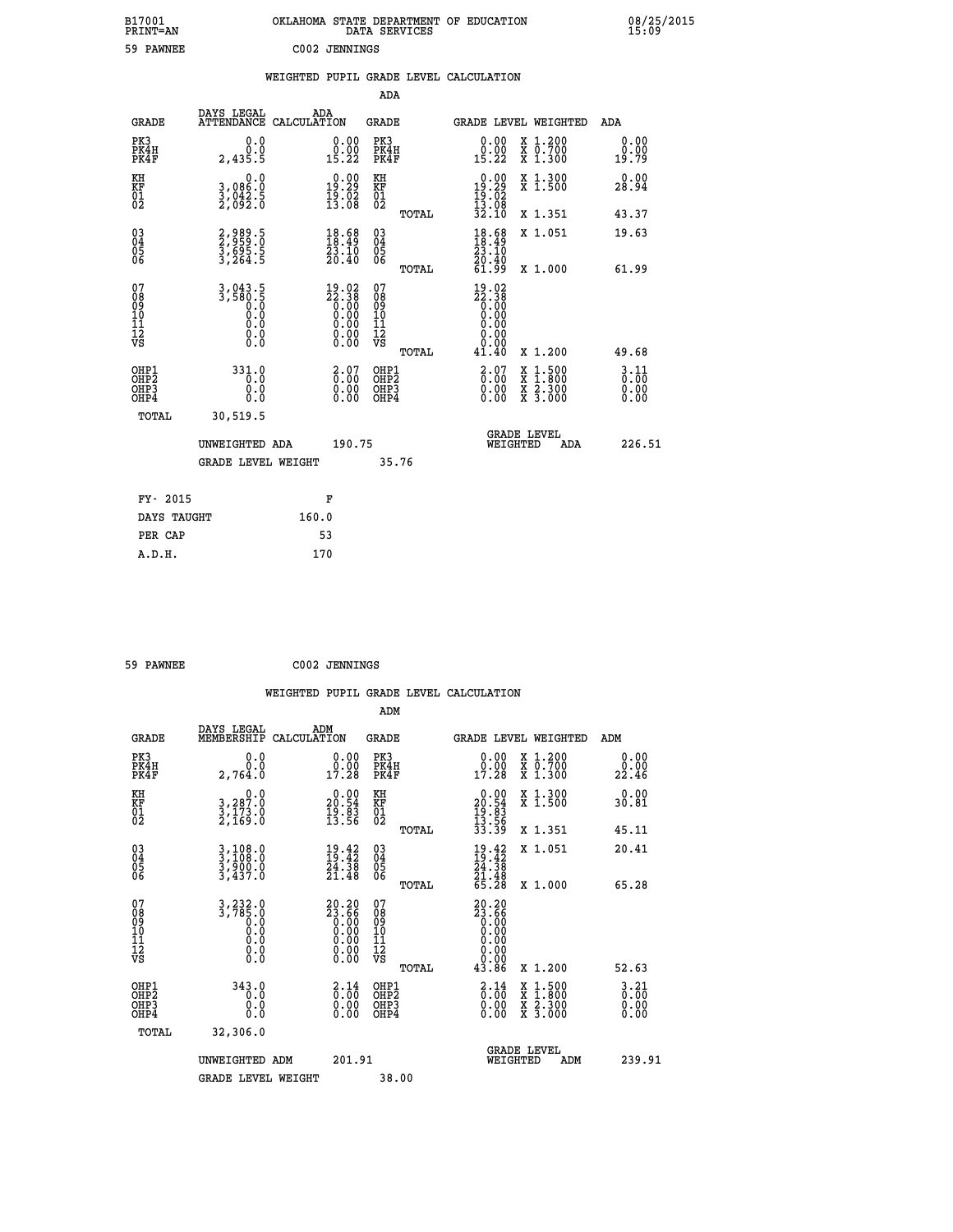| B17001<br>PRINT=AN                                 |                                                                                |                                                                                                          | DATA SERVICES                                      | OKLAHOMA STATE DEPARTMENT OF EDUCATION                                                  |                                                                                                  | 08/25/2015<br>15:09    |  |
|----------------------------------------------------|--------------------------------------------------------------------------------|----------------------------------------------------------------------------------------------------------|----------------------------------------------------|-----------------------------------------------------------------------------------------|--------------------------------------------------------------------------------------------------|------------------------|--|
| 59 PAWNEE                                          |                                                                                | I001 PAWNEE                                                                                              |                                                    |                                                                                         |                                                                                                  |                        |  |
|                                                    |                                                                                | WEIGHTED PUPIL GRADE LEVEL CALCULATION                                                                   |                                                    |                                                                                         |                                                                                                  |                        |  |
|                                                    |                                                                                |                                                                                                          | <b>ADA</b>                                         |                                                                                         |                                                                                                  |                        |  |
| GRADE                                              | DAYS LEGAL<br>ATTENDANCE CALCULATION                                           | ADA                                                                                                      | GRADE                                              | GRADE LEVEL WEIGHTED                                                                    |                                                                                                  | ADA                    |  |
| PK3<br>PK4H<br>PK4F                                | 1,526.0<br>0.0<br>6,032.5                                                      | 8.72<br>0.00<br>34.47                                                                                    | PK3<br>PK4H<br>PK4F                                | 8.72<br>0.00<br>34.47                                                                   | X 1.200<br>X 0.700<br>X 1.300                                                                    | 10.46<br>0.00<br>44.81 |  |
| KH<br>KF<br>01<br>02                               | 0.0<br>8.823, 9<br>5.555, 11<br>8,435.0                                        | $\begin{smallmatrix} 0.00\\ 54.45\\ 68.32\\ 48.20 \end{smallmatrix}$                                     | KH<br>KF<br>01<br>02                               | $\begin{smallmatrix}&&0.00\\54.45\\68.32\\48.20\\116.52\end{smallmatrix}$               | X 1.300<br>$\overline{x}$ 1.500                                                                  | 0.00<br>81.68          |  |
|                                                    |                                                                                |                                                                                                          | TOTAL                                              |                                                                                         | X 1.351                                                                                          | 157.42                 |  |
| $\begin{matrix} 03 \\ 04 \\ 05 \\ 06 \end{matrix}$ | $\begin{smallmatrix} 10,307.0\\ 6,689.0\\ 9,724.0\\ 9,245.5 \end{smallmatrix}$ | 58.90<br>38.22<br>55.57<br>52.83                                                                         | $\begin{matrix} 03 \\ 04 \\ 05 \\ 06 \end{matrix}$ | $\begin{smallmatrix} 58.90\\ 38.22\\ 55.57\\ 52.83\\ 146.62 \end{smallmatrix}$          | X 1.051                                                                                          | 61.90                  |  |
|                                                    |                                                                                |                                                                                                          | <b>TOTAL</b>                                       |                                                                                         | X 1.000                                                                                          | 146.62                 |  |
| 07<br>08<br>09<br>10<br>11<br>Ī2<br>VS             | 8, 136.0<br>8, 923.0<br>9, 093.5<br>7, 221.5<br>$\frac{6,931.5}{8,454.0}$      | $\begin{array}{c} 46.49 \\ 50.99 \\ 51.96 \\ 41.27 \end{array}$<br>$\frac{1}{51}$ : 04<br>48: 31<br>0:00 | 07<br>08<br>09<br>10<br>11<br>ĪŽ<br>VŠ<br>TOTAL    | 46.49<br>$\frac{50}{51}$ .96<br>$\frac{41}{51}$ .27<br>51.04<br>48.31<br>0.00<br>290.06 | X 1.200                                                                                          | 348.07                 |  |
| OHP1                                               | 0.0                                                                            | 0.00                                                                                                     | OHP1                                               | 0.00                                                                                    |                                                                                                  | 0.00                   |  |
| OHP <sub>2</sub><br>OH <sub>P3</sub><br>OHP4       | Ō.Ō<br>0.0<br>0.0                                                              | 0.00<br>0.00                                                                                             | OH <sub>P</sub> 2<br>OHP3<br>OHP4                  | 0.00<br>0.00                                                                            | $\begin{smallmatrix} x & 1 & 500 \\ x & 1 & 800 \\ x & 2 & 300 \\ x & 3 & 000 \end{smallmatrix}$ | 0.00<br>0.00<br>0.00   |  |
| TOTAL                                              | 124,203.5                                                                      |                                                                                                          |                                                    |                                                                                         |                                                                                                  |                        |  |
|                                                    | UNWEIGHTED ADA                                                                 | 709.74                                                                                                   |                                                    | <b>GRADE LEVEL</b><br>WEIGHTED                                                          | ADA                                                                                              | 850.96                 |  |
|                                                    | GRADE LEVEL WEIGHT                                                             |                                                                                                          | 141.22                                             |                                                                                         |                                                                                                  |                        |  |
| FY- 2015                                           |                                                                                | F                                                                                                        |                                                    |                                                                                         |                                                                                                  |                        |  |
| DAYS TAUGHT                                        |                                                                                | 175.0                                                                                                    |                                                    |                                                                                         |                                                                                                  |                        |  |
| PER CAP                                            |                                                                                | 88                                                                                                       |                                                    |                                                                                         |                                                                                                  |                        |  |
| A.D.H.                                             |                                                                                | 461                                                                                                      |                                                    |                                                                                         |                                                                                                  |                        |  |

| 59 PAWNEE |  | I001 PAWNEE |
|-----------|--|-------------|
|-----------|--|-------------|

|                                                      |                                                                       |                                                                                                                                                                 | WEIGHTED PUPIL GRADE LEVEL CALCULATION              |                                                                                                       |                                          |                               |
|------------------------------------------------------|-----------------------------------------------------------------------|-----------------------------------------------------------------------------------------------------------------------------------------------------------------|-----------------------------------------------------|-------------------------------------------------------------------------------------------------------|------------------------------------------|-------------------------------|
|                                                      |                                                                       |                                                                                                                                                                 | ADM                                                 |                                                                                                       |                                          |                               |
| <b>GRADE</b>                                         | DAYS LEGAL<br>MEMBERSHIP<br>CALCULATION                               | ADM                                                                                                                                                             | <b>GRADE</b>                                        | <b>GRADE LEVEL WEIGHTED</b>                                                                           |                                          | ADM                           |
| PK3<br>PK4H<br>PK4F                                  | 1,526.0<br>0.0<br>6,520.0                                             | 8.72<br>_0.00<br>37.26                                                                                                                                          | PK3<br>PK4H<br>PK4F                                 | 8.72<br>_0.00<br>37.26                                                                                | X 1.200<br>X 0.700<br>X 1.300            | 10.46<br>$\frac{0.00}{48.44}$ |
| KH<br>KF<br>01<br>02                                 | 0.0<br>10,274.0<br>12,683.0<br>8,897.0                                | $\begin{smallmatrix} 0.00\\ 58.71\\ 72.47\\ 50.84 \end{smallmatrix}$                                                                                            | KH<br>KF<br>01<br>02                                | $\begin{smallmatrix} &0.00\ 58.71\ 72.47\ 50.84\ 123.31\end{smallmatrix}$                             | X 1.300<br>X 1.500                       | 0.00<br>88.07                 |
|                                                      |                                                                       |                                                                                                                                                                 | TOTAL                                               |                                                                                                       | X 1.351                                  | 166.59                        |
| $\begin{matrix} 03 \\ 04 \\ 05 \\ 06 \end{matrix}$   | 10,795.0<br>10,361.0<br>9,711.0                                       | $\begin{smallmatrix} 61.69\\ 39.98\\ 59.21\\ 55.49 \end{smallmatrix}$                                                                                           | $\begin{array}{c} 03 \\ 04 \\ 05 \\ 06 \end{array}$ | $\begin{smallmatrix} 61.69\\ 39.98\\ 59.21\\ 55.49\\ 154.68 \end{smallmatrix}$                        | X 1.051                                  | 64.84                         |
|                                                      |                                                                       |                                                                                                                                                                 | TOTAL                                               |                                                                                                       | X 1.000                                  | 154.68                        |
| 07<br>0890112<br>1112<br>VS                          | 8,453.0<br>9,255.0<br>9,535.0<br>7,560.0<br>9,263.0<br>8,719.0<br>0.0 | $\begin{smallmatrix} 4\,8\cdot\,3\,0\\ 5\,2\cdot\,8\,9\\ 5\,4\cdot\,4\,9\\ 4\,3\cdot\,2\,0\\ 2\cdot\,9\,3\\ 4\,9\cdot\,8\,2\\ 0\cdot\,0\,0\\ \end{smallmatrix}$ | 07<br>08<br>09<br>01<br>11<br>11<br>12<br>VS        | $\begin{smallmatrix} 48.30\ 52.89\ 54.499\ 43.20\ 52.933\ 49.820\ 49.082\ 0.001.63 \end{smallmatrix}$ |                                          |                               |
|                                                      |                                                                       |                                                                                                                                                                 | TOTAL                                               |                                                                                                       | X 1.200                                  | 361.96                        |
| OHP1<br>OHP <sub>2</sub><br>OH <sub>P3</sub><br>OHP4 | 0.0<br>0.000                                                          | $0.00$<br>$0.00$<br>0.00                                                                                                                                        | OHP1<br>OHP2<br>OHP <sub>3</sub>                    | 0.00<br>0.00<br>0.00                                                                                  | X 1:500<br>X 1:800<br>X 2:300<br>X 3:000 | 0.00<br>0.00<br>0.00<br>0.00  |
| TOTAL                                                | 130,549.0                                                             |                                                                                                                                                                 |                                                     |                                                                                                       |                                          |                               |
|                                                      | UNWEIGHTED ADM                                                        | 746.00                                                                                                                                                          |                                                     | WEIGHTED                                                                                              | <b>GRADE LEVEL</b><br>ADM                | 895.04                        |
|                                                      | <b>GRADE LEVEL WEIGHT</b>                                             |                                                                                                                                                                 | 149.04                                              |                                                                                                       |                                          |                               |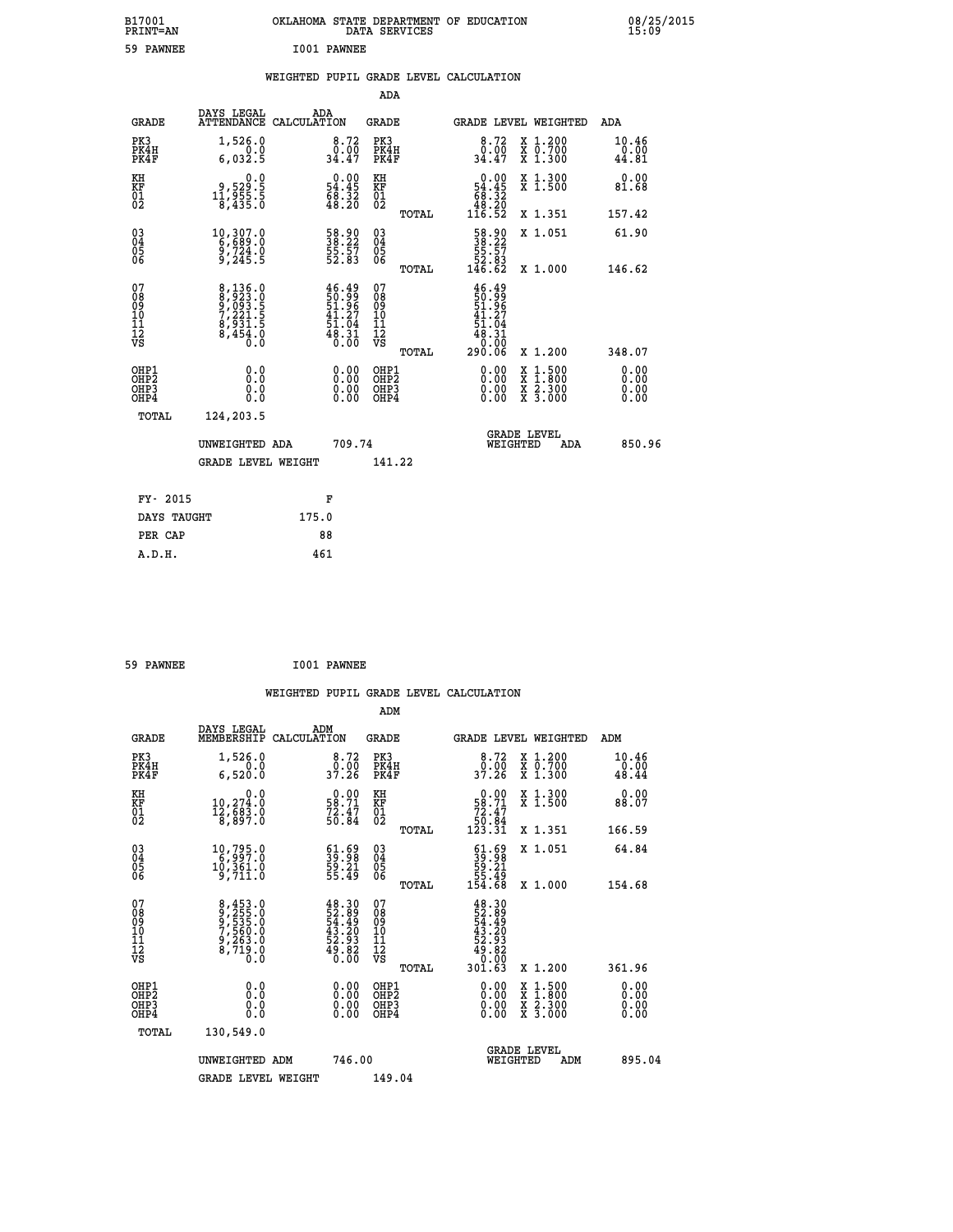| B17001<br>PRINT=AN                                   |                                                                                                             | OKLAHOMA STATE DEPARTMENT OF EDUCATION                                              | DATA SERVICES                                                                   |                                                                        |                                                                                              | 08/25/2015<br>15:09          |  |
|------------------------------------------------------|-------------------------------------------------------------------------------------------------------------|-------------------------------------------------------------------------------------|---------------------------------------------------------------------------------|------------------------------------------------------------------------|----------------------------------------------------------------------------------------------|------------------------------|--|
| 59 PAWNEE                                            |                                                                                                             | I006 CLEVELAND                                                                      |                                                                                 |                                                                        |                                                                                              |                              |  |
|                                                      |                                                                                                             | WEIGHTED PUPIL GRADE LEVEL CALCULATION                                              |                                                                                 |                                                                        |                                                                                              |                              |  |
|                                                      |                                                                                                             |                                                                                     | <b>ADA</b>                                                                      |                                                                        |                                                                                              |                              |  |
| <b>GRADE</b>                                         | DAYS LEGAL<br>ATTENDANCE CALCULATION                                                                        | ADA                                                                                 | GRADE                                                                           | GRADE LEVEL WEIGHTED                                                   |                                                                                              | ADA                          |  |
| PK3<br>PK4H<br>PK4F                                  | 494.0<br>0.0<br>17,896.5                                                                                    | $\begin{smallmatrix} 2.82\ 0.00\ 102.27 \end{smallmatrix}$                          | PK3<br>PK4H<br>PK4F                                                             | 2.82<br>0.00<br>102.27                                                 | X 1.200<br>X 0.700<br>X 1.300                                                                | 3.38<br>0.00<br>132.95       |  |
| KH<br>KF<br>$^{01}_{02}$                             | 0.0<br>16,500:0<br>19,579:5<br>14,854:0                                                                     | $\begin{smallmatrix} 0.00\\ 94.29\\ 111.88\\ 84.88 \end{smallmatrix}$               | KH<br><b>KF</b><br>01<br>02                                                     | $0.00$<br>$94.29$<br>$11.88$                                           | X 1.300<br>X 1.500                                                                           | 0.00<br>141.44               |  |
|                                                      |                                                                                                             |                                                                                     | TOTAL                                                                           | -84:88<br>196.76                                                       | X 1.351                                                                                      | 265.82                       |  |
| $\substack{03 \\ 04}$<br>$\frac{05}{06}$             | $19,731.5$<br>$17,136.5$<br>19,500.0<br>21,551.0                                                            | $\begin{array}{l} 112\cdot 75\\ 97\cdot 92\\ 111\cdot 89\\ 123\cdot 15 \end{array}$ | $\begin{smallmatrix} 03 \\[-4pt] 04 \end{smallmatrix}$<br>$\substack{05 \\ 06}$ | 112.75<br>111.89<br>123.15<br>332.96                                   | X 1.051                                                                                      | 118.50                       |  |
|                                                      |                                                                                                             |                                                                                     | TOTAL                                                                           |                                                                        | X 1.000                                                                                      | 332.96                       |  |
| 07<br>08<br>09<br>11<br>11<br>12<br>VS               | 21,571.0<br>$\begin{smallmatrix} 18,165.10\ 21,272.0\ 21,210.0\ 20,476.0\ 18,719.0\ 0.0\ \end{smallmatrix}$ | $123.26$<br>$103.80$<br>$121.56$<br>$121.29$<br>117.01<br>3ĕ.3ōf                    | 07<br>08<br>09<br>10<br>11<br>12<br>VS<br>TOTAL                                 | 123.26<br>103.80<br>121.56<br>121.20<br>117.01<br>ةَ ةٍ: 106<br>693.79 | X 1.200                                                                                      | 832.55                       |  |
| OHP1<br>OHP <sub>2</sub><br>OH <sub>P3</sub><br>OHP4 | 0.0<br>0.0<br>0.0<br>0.0                                                                                    | 0.00<br>0.00<br>0.00                                                                | OHP1<br>OH <sub>P</sub> 2<br>OHP3<br>OHP4                                       | 0.00<br>0.00<br>0.00                                                   | $\frac{x}{x}$ $\frac{1.500}{x}$<br>$\frac{\overline{x}}{\overline{x}}$ $\frac{2.300}{3.000}$ | 0.00<br>0.00<br>0.00<br>0.00 |  |
| TOTAL                                                | 268,736.0                                                                                                   |                                                                                     |                                                                                 |                                                                        |                                                                                              |                              |  |
|                                                      | UNWEIGHTED ADA                                                                                              | 1,535.64                                                                            |                                                                                 | <b>GRADE LEVEL</b><br>WEIGHTED                                         | ADA                                                                                          | 1,827.60                     |  |
|                                                      | <b>GRADE LEVEL WEIGHT</b>                                                                                   |                                                                                     | 291.96                                                                          |                                                                        |                                                                                              |                              |  |
| FY- 2015                                             |                                                                                                             | F                                                                                   |                                                                                 |                                                                        |                                                                                              |                              |  |
| DAYS TAUGHT                                          |                                                                                                             | 175.0                                                                               |                                                                                 |                                                                        |                                                                                              |                              |  |
| PER CAP                                              |                                                                                                             | 55                                                                                  |                                                                                 |                                                                        |                                                                                              |                              |  |

| 59 PAWNEE |  | I006 CLEVELAND |
|-----------|--|----------------|
|           |  |                |

 **A.D.H. 1,158**

|  |  | WEIGHTED PUPIL GRADE LEVEL CALCULATION |
|--|--|----------------------------------------|
|  |  |                                        |

|                                                       |                                                                                                |                                                                                                                                                              | ADM                                              |                                                                                         |                                          |                              |
|-------------------------------------------------------|------------------------------------------------------------------------------------------------|--------------------------------------------------------------------------------------------------------------------------------------------------------------|--------------------------------------------------|-----------------------------------------------------------------------------------------|------------------------------------------|------------------------------|
| <b>GRADE</b>                                          | DAYS LEGAL<br>MEMBERSHIP                                                                       | ADM<br>CALCULATION                                                                                                                                           | <b>GRADE</b>                                     | <b>GRADE LEVEL WEIGHTED</b>                                                             |                                          | ADM                          |
| PK3<br>PK4H<br>PK4F                                   | 494.0<br>0.0<br>20,084.0                                                                       | 2.82<br>$\frac{0.00}{114.77}$                                                                                                                                | PK3<br>PK4H<br>PK4F                              | $2.82$<br>$0.00$<br>114.77                                                              | X 1.200<br>X 0.700<br>X 1.300            | 3.38<br>0.00<br>149.20       |
| KH<br>KF<br>01<br>02                                  | 0.0<br>17,575.0<br>20,649.0<br>15,717.0                                                        | $\begin{smallmatrix} 0.00\\ 100.43\\ 117.99\\ 89.81 \end{smallmatrix}$                                                                                       | KH<br>KF<br>01<br>02                             | $\begin{smallmatrix} &0.00\ 100.43\ 117.99\ 89.81\ 207.80 \end{smallmatrix}$            | X 1.300<br>X 1.500                       | 0.00<br>150.65               |
|                                                       |                                                                                                |                                                                                                                                                              | TOTAL                                            |                                                                                         | X 1.351                                  | 280.74                       |
| 03<br>04<br>05<br>06                                  | 20,937.0<br>18,094.0<br>20,879.0<br>22,904.0                                                   | $\frac{119.64}{103.39}$<br>119.31<br>130.88                                                                                                                  | $^{03}_{04}$<br>0500                             | $\frac{119.64}{103.39}$<br>119.31                                                       | X 1.051                                  | 125.74                       |
|                                                       |                                                                                                |                                                                                                                                                              | TOTAL                                            | 130.00<br>353.58                                                                        | X 1.000                                  | 353.58                       |
| 07<br>08<br>09<br>101<br>112<br>VS                    | 23, 255.0<br>19, 551.0<br>23, 102.0<br>23, 140.0<br>22, 460.0<br>20, 917.0<br>$0.\overline{0}$ | 132.89<br>111.72<br>$\begin{array}{r} 1\,3\,2\cdot\,0\,1\,\\ 1\,3\,2\cdot\,2\,2\,\\ 1\,2\,8\cdot\,3\,4\,\\ 1\,9\cdot\,5\,2\,\\ 0\cdot\,0\,0\,\\ \end{array}$ | 07<br>08<br>09<br>101<br>11<br>12<br>VS<br>TOTAL | 132.89<br>111.72<br>132.01<br>132.22<br>128.34<br>119.52<br>119.52<br>752.000<br>756.70 | X 1.200                                  | 908.04                       |
| OHP1<br>OH <sub>P</sub> 2<br>OH <sub>P3</sub><br>OHP4 | 0.0<br>0.000                                                                                   | $0.00$<br>$0.00$<br>0.00                                                                                                                                     | OHP1<br>OHP2<br>OHP3<br>OHP4                     | $0.00$<br>$0.00$<br>0.00                                                                | X 1:500<br>X 1:800<br>X 2:300<br>X 3:000 | 0.00<br>0.00<br>0.00<br>0.00 |
| TOTAL                                                 | 289,758.0                                                                                      |                                                                                                                                                              |                                                  |                                                                                         |                                          |                              |
|                                                       | UNWEIGHTED                                                                                     | 1,655.74<br>ADM                                                                                                                                              |                                                  | WEIGHTED                                                                                | <b>GRADE LEVEL</b><br>ADM                | 1,971.33                     |
|                                                       | <b>GRADE LEVEL WEIGHT</b>                                                                      |                                                                                                                                                              | 315.59                                           |                                                                                         |                                          |                              |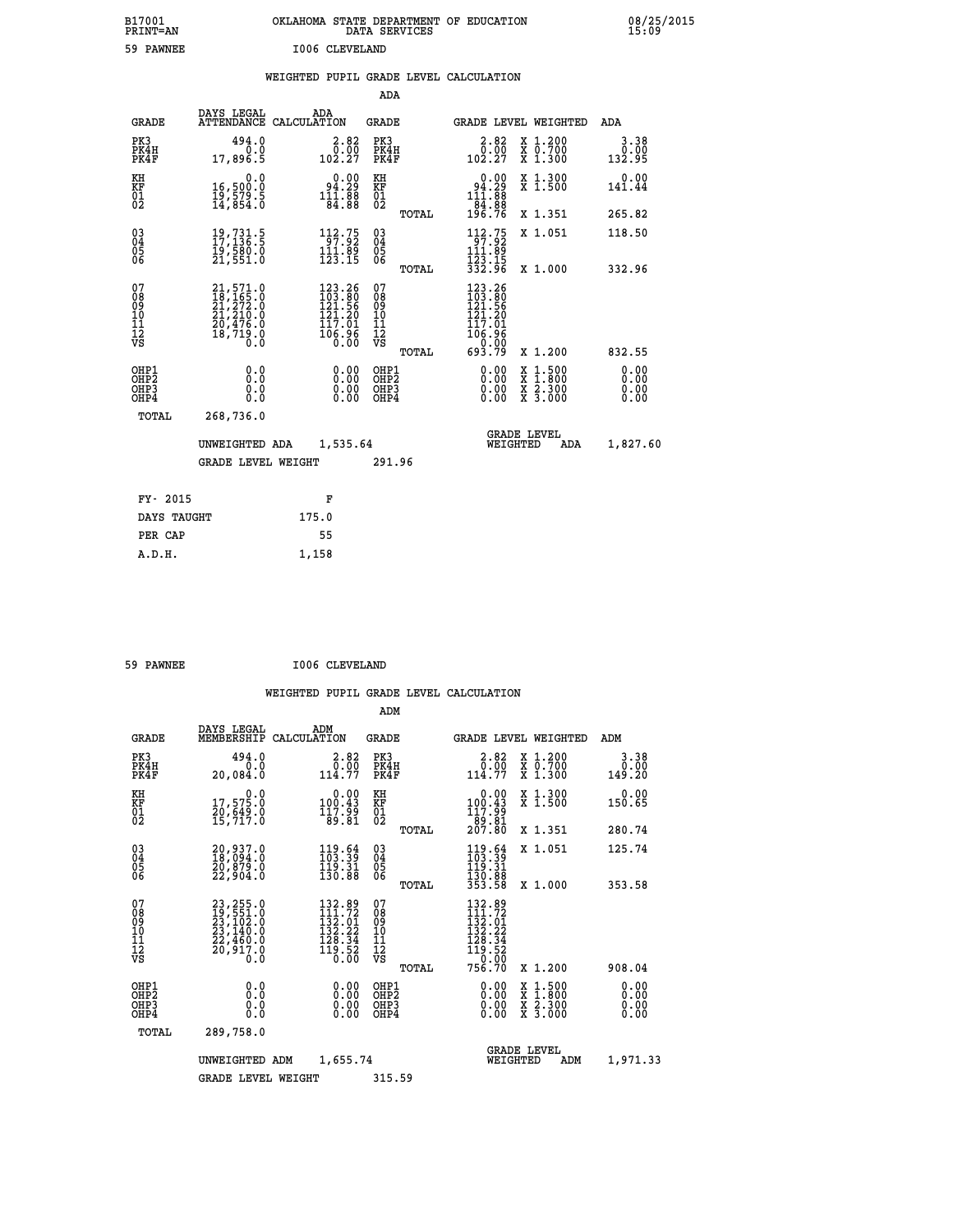| 7001<br>INT=AN | OKLAHOMA STATE DEPARTMENT OF EDUCATION<br>DATA SERVICES |  |
|----------------|---------------------------------------------------------|--|
| <b>PAWNEE</b>  | COUNTY TOTALS                                           |  |

 **B17001<br>PRINT=AN** 

 **B17001 OKLAHOMA STATE DEPARTMENT OF EDUCATION 08/25/2015**

|                                                              |                                                                                                       | WEIGHTED PUPIL GRADE LEVEL CALCULATION                                                      |                                         |       |                                                                                                       |                                                                                        |                         |
|--------------------------------------------------------------|-------------------------------------------------------------------------------------------------------|---------------------------------------------------------------------------------------------|-----------------------------------------|-------|-------------------------------------------------------------------------------------------------------|----------------------------------------------------------------------------------------|-------------------------|
|                                                              |                                                                                                       |                                                                                             | ADA                                     |       |                                                                                                       |                                                                                        |                         |
| <b>GRADE</b>                                                 | DAYS LEGAL                                                                                            | ADA<br>ATTENDANCE CALCULATION                                                               | <b>GRADE</b>                            |       | GRADE LEVEL WEIGHTED                                                                                  |                                                                                        | ADA                     |
| PK3<br>PK4H<br>PK4F                                          | 2,020.0<br>0.0<br>26,364.5                                                                            | $\begin{smallmatrix} 11.54\ 0.00 \ 151.96 \end{smallmatrix}$                                | PK3<br>PK4H<br>PK4F                     |       | 11.54<br>0.00<br>151.96                                                                               | X 1.200<br>X 0.700<br>X 1.300                                                          | 13.84<br>0.00<br>197.55 |
| KH<br>KF<br>01<br>02                                         | $\begin{smallmatrix} & & 0 & .0\ 29 & , 115 & .5\ 34 & , 577 & .5\ 25 & , 381 & .0 \end{smallmatrix}$ | $0.00$<br>168.03<br>$\frac{199}{146}. \frac{22}{16}$                                        | KH<br>KF<br>01<br>02                    |       | $0.00$<br>168.03<br>$\frac{199}{146}$ $\cdot \frac{22}{16}$<br>$\frac{345}{38}$                       | X 1.300<br>X 1.500                                                                     | $0.00$<br>252.06        |
|                                                              |                                                                                                       |                                                                                             |                                         | TOTAL |                                                                                                       | X 1.351                                                                                | 466.61                  |
| $\begin{smallmatrix} 03 \\[-4pt] 04 \end{smallmatrix}$<br>05 | 33,028.0<br>26,784.5<br>32,999.5<br>34,061.0                                                          | $\begin{smallmatrix} 190.33\ 154.63\ 190.56\ 196.38 \end{smallmatrix}$                      | $^{03}_{04}$<br>05                      |       | 190.33<br>154.63<br>190.56                                                                            | X 1.051                                                                                | 741.60                  |
| 06                                                           |                                                                                                       |                                                                                             | 06                                      | TOTAL | 196.38<br>541.57                                                                                      | X 1.000                                                                                | 541.57                  |
| 07<br>08<br>09<br>01<br>11<br>11<br>12<br>VS                 | 32,750.5<br>30,668.5<br>30,365.5<br>30,365.5<br>28,431.5<br>29,407.5<br>27,173.0                      | $\begin{smallmatrix} 188.77\\177.17\\173.52\\162.47\\168.05\\155.27\\0.00\end{smallmatrix}$ | 07<br>08<br>09<br>101<br>11<br>12<br>VS | TOTAL | 188.77<br>177.17<br>$\begin{smallmatrix} 173.152\ 162.47\ 168.05\ 155.27\ 1.025.25 \end{smallmatrix}$ | X 1.200                                                                                | 1,230.30                |
| OHP1<br>OHP2<br>OHP3<br>OHP4                                 | 331.0<br>0.0<br>0.0<br>0.0                                                                            | $\begin{smallmatrix} 2.07 \ 0.00 \ 0.00 \ 0.00 \end{smallmatrix}$                           | OHP1<br>OHP2<br>OHP3<br>OHP4            |       | $\begin{smallmatrix} 2.07 \ 0.00 \ 0.00 \ 0.00 \end{smallmatrix}$                                     | $\begin{smallmatrix} 1.500\ 1.800\ 2.300\ 3.000 \end{smallmatrix}$<br><b>XXX</b><br>XX | 3.11<br>0.00            |
| TOTAL                                                        | 423,459.0                                                                                             |                                                                                             |                                         |       |                                                                                                       |                                                                                        |                         |
|                                                              | UNWEIGHTED ADA                                                                                        | 2,436.13                                                                                    |                                         |       | WEIGHTED                                                                                              | <b>GRADE LEVEL</b><br>ADA                                                              | 2,905.07                |
|                                                              | <b>GRADE LEVEL WEIGHT</b>                                                                             |                                                                                             | 468.94                                  |       |                                                                                                       |                                                                                        |                         |
| FY- 2015                                                     |                                                                                                       | F                                                                                           |                                         |       |                                                                                                       |                                                                                        |                         |
| DAYS TAUGHT                                                  |                                                                                                       | 510.0                                                                                       |                                         |       |                                                                                                       |                                                                                        |                         |
| PER CAP                                                      |                                                                                                       | 196                                                                                         |                                         |       |                                                                                                       |                                                                                        |                         |

**PAWNEE COUNTY TOTALS** 

 **A.D.H. 1,789**

|  |  | WEIGHTED PUPIL GRADE LEVEL CALCULATION |
|--|--|----------------------------------------|

|                                                       |                                                                                                                                                                                          |                    |                                                                          | ADM                                                 |       |                                                                              |                                |                                          |                                  |
|-------------------------------------------------------|------------------------------------------------------------------------------------------------------------------------------------------------------------------------------------------|--------------------|--------------------------------------------------------------------------|-----------------------------------------------------|-------|------------------------------------------------------------------------------|--------------------------------|------------------------------------------|----------------------------------|
| <b>GRADE</b>                                          | DAYS LEGAL<br>MEMBERSHIP                                                                                                                                                                 | ADM<br>CALCULATION |                                                                          | <b>GRADE</b>                                        |       |                                                                              |                                | <b>GRADE LEVEL WEIGHTED</b>              | ADM                              |
| PK3<br>PK4H<br>PK4F                                   | 2,020.0<br>0.0<br>29,368.0                                                                                                                                                               |                    | 11.54<br>0.00<br>169.31                                                  | PK3<br>PK4H<br>PK4F                                 |       | 11.54<br>$\frac{0.00}{169.31}$                                               |                                | X 1.200<br>X 0.700<br>X 1.300            | 13.84<br>0.00<br>220.10          |
| KH<br>KF<br>01<br>02                                  | 0.0<br>31,136.0<br>36,505.0<br>26,783.0                                                                                                                                                  |                    | $\begin{smallmatrix} &0.00\\ 179.68\\ 210.29\\ 154.21 \end{smallmatrix}$ | KH<br>KF<br>01<br>02                                |       | $0.00$<br>179.68<br>$\frac{210}{154}$ $\frac{29}{364}$                       |                                | X 1.300<br>X 1.500                       | 0.00<br>269.53                   |
|                                                       |                                                                                                                                                                                          |                    |                                                                          |                                                     | TOTAL |                                                                              |                                | X 1.351                                  | 492.44                           |
| 03<br>04<br>05<br>06                                  | 34,840.0<br>28,199.0<br>35,140.0<br>36,052.0                                                                                                                                             |                    | 200.75<br>162.79<br>202.90<br>207.85                                     | $\begin{array}{c} 03 \\ 04 \\ 05 \\ 06 \end{array}$ |       | 200.75<br>162.79<br>202.90<br>207.85                                         |                                | X 1.051                                  | 210.99                           |
|                                                       |                                                                                                                                                                                          |                    |                                                                          |                                                     | TOTAL | 573.54                                                                       |                                | X 1.000                                  | 573.54                           |
| 07<br>08<br>09<br>101<br>112<br>VS                    | $\begin{smallmatrix} 34\,, & 940\,. & 0\\ 32\,, & 591\,. & 0\\ 32\,, & 637\,. & 0\\ 30\,, & 700\,. & 0\\ 31\,, & 723\,. & 0\\ 29\,, & 636\,. & 0\\ 0\,. & 0\,. & 0\,. \end{smallmatrix}$ |                    | 201.39<br>188.27<br>186.50<br>175.42<br>$\frac{181.27}{169.34}$          | 07<br>08<br>09<br>101<br>11<br>12<br>VS             | TOTAL | 201.39<br>188.27<br>186.50<br>175.42<br>181:27<br>169:34<br>0.00<br>1,102.19 |                                | X 1.200                                  | 1,322.63                         |
| OHP1<br>OH <sub>P</sub> 2<br>OH <sub>P3</sub><br>OHP4 | 343.0<br>0.0<br>0.000                                                                                                                                                                    |                    | $\begin{smallmatrix} 2.14\ 0.00 \ 0.00 \end{smallmatrix}$<br>0.00        | OHP1<br>OHP2<br>OHP3<br>OHP4                        |       | $\begin{smallmatrix} 2.14\ 0.00 \ 0.00 \end{smallmatrix}$<br>0.00            |                                | X 1:500<br>X 1:800<br>X 2:300<br>X 3:000 | $3.21$<br>$0.00$<br>0.00<br>0.00 |
| TOTAL                                                 | 452,613.0                                                                                                                                                                                |                    |                                                                          |                                                     |       |                                                                              |                                |                                          |                                  |
|                                                       | UNWEIGHTED ADM                                                                                                                                                                           |                    | 2,603.65                                                                 |                                                     |       |                                                                              | <b>GRADE LEVEL</b><br>WEIGHTED | ADM                                      | 3,106.28                         |
|                                                       | <b>GRADE LEVEL WEIGHT</b>                                                                                                                                                                |                    |                                                                          | 502.63                                              |       |                                                                              |                                |                                          |                                  |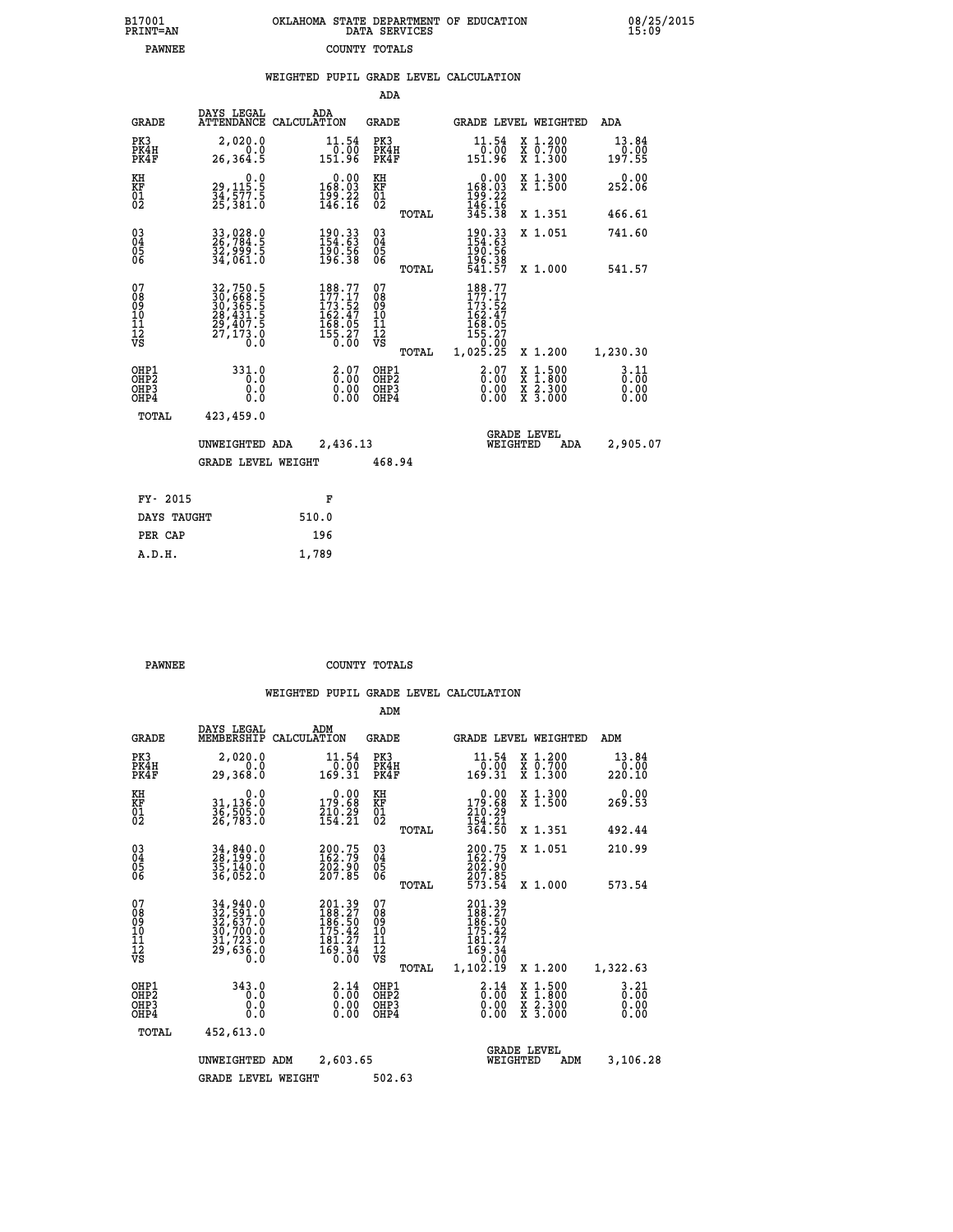|                            | OKLAHOMA STATE DEPARTMENT OF EDUCATION<br>DATA SERVICES |  |
|----------------------------|---------------------------------------------------------|--|
| C <sub>104</sub> OAK GROVE |                                                         |  |

|                                                                   |                                                                 |                                                                                     | ADA                                       |       |                                                             |                                          |                              |
|-------------------------------------------------------------------|-----------------------------------------------------------------|-------------------------------------------------------------------------------------|-------------------------------------------|-------|-------------------------------------------------------------|------------------------------------------|------------------------------|
| <b>GRADE</b>                                                      | DAYS LEGAL<br>ATTENDANCE CALCULATION                            | ADA                                                                                 | <b>GRADE</b>                              |       |                                                             | <b>GRADE LEVEL WEIGHTED</b>              | ADA                          |
| PK3<br>PK4H<br>PK4F                                               | 0.0<br>0.0<br>2,974.5                                           | $\begin{smallmatrix} 0.00\\ 0.00\\ 18.59 \end{smallmatrix}$                         | PK3<br>PK4H<br>PK4F                       |       | $\begin{smallmatrix} 0.00\\ 0.00\\ 18.59 \end{smallmatrix}$ | X 1.200<br>X 0.700<br>X 1.300            | 0.00<br>0.00<br>24.17        |
| KH<br><b>KF</b><br>01<br>02                                       | 0.0<br>3,163:5<br>2,732:0<br>2,536:0                            | 19:71<br>$\frac{17.08}{15.85}$                                                      | KH<br>KF<br>01<br>02                      |       | $0.00$<br>19.71<br>$\frac{17.08}{15.85}$<br>32.93           | X 1.300<br>X 1.500                       | 0.00<br>29.57                |
|                                                                   |                                                                 |                                                                                     |                                           | TOTAL |                                                             | X 1.351                                  | 44.49                        |
| $^{03}_{04}$<br>Ŏ5<br>06                                          | 2,620.5<br>2,538.5<br>2,573.0<br>2,836.0                        | $\begin{array}{l} 16\cdot 38 \\ 18\cdot 37 \\ 16\cdot 08 \\ 17\cdot 73 \end{array}$ | $\substack{03 \\ 04}$<br>Ŏ5<br>06         | TOTAL | $16.38$<br>$18.37$<br>$16.08$<br>$17.73$<br>52.18           | X 1.051<br>X 1.000                       | 17.22<br>52.18               |
| 07<br>08<br>09<br>11<br>11<br>12<br>VS                            | $2,866.5$<br>$0.0$<br>$0.0$<br>$0.0$<br>$0.0$<br>$0.0$<br>$0.0$ | $18.45$<br>$17.92$<br>$0.00$<br>$0.00$<br>$0.00$<br>0.00                            | 07<br>08<br>09<br>11<br>11<br>12<br>VS    |       | 18.45<br>17.92<br>0.00<br>0.00<br>0.00<br>0.00              |                                          |                              |
|                                                                   |                                                                 |                                                                                     |                                           | TOTAL | 36.37                                                       | X 1.200                                  | 43.64                        |
| OHP1<br>OH <sub>P</sub> 2<br>OH <sub>P3</sub><br>OH <sub>P4</sub> | 0.0<br>0.000                                                    | $\begin{smallmatrix} 0.00 \ 0.00 \ 0.00 \ 0.00 \end{smallmatrix}$                   | OHP1<br>OH <sub>P</sub> 2<br>OHP3<br>OHP4 |       | 0.00<br>0.00<br>0.00                                        | X 1:500<br>X 1:800<br>X 2:300<br>X 3:000 | 0.00<br>0.00<br>0.00<br>0.00 |
| TOTAL                                                             | 28, 192.5                                                       |                                                                                     |                                           |       |                                                             |                                          |                              |
|                                                                   | UNWEIGHTED ADA                                                  | 176.16                                                                              |                                           |       |                                                             | GRADE LEVEL<br>WEIGHTED<br>ADA           | 211.27                       |
|                                                                   | <b>GRADE LEVEL WEIGHT</b>                                       |                                                                                     |                                           | 35.11 |                                                             |                                          |                              |
| FY- 2015                                                          |                                                                 | F                                                                                   |                                           |       |                                                             |                                          |                              |
| DAYS TAUGHT                                                       |                                                                 | 160.0                                                                               |                                           |       |                                                             |                                          |                              |
| PER CAP                                                           |                                                                 | 33                                                                                  |                                           |       |                                                             |                                          |                              |

| 60 PAYNE |  | C104 OAK GROVE |
|----------|--|----------------|

 **A.D.H. 156**

 **B17001<br>PRINT=AN 60 PAYNE** 

|                                                      |                                                                               |                                                                          | ADM                          |       |                                                                                                        |                                                                                                  |                            |
|------------------------------------------------------|-------------------------------------------------------------------------------|--------------------------------------------------------------------------|------------------------------|-------|--------------------------------------------------------------------------------------------------------|--------------------------------------------------------------------------------------------------|----------------------------|
| <b>GRADE</b>                                         | DAYS LEGAL<br>MEMBERSHIP                                                      | ADM<br>CALCULATION                                                       | <b>GRADE</b>                 |       |                                                                                                        | <b>GRADE LEVEL WEIGHTED</b>                                                                      | ADM                        |
| PK3<br>PK4H<br>PK4F                                  | 0.0<br>0.0<br>3,171.0                                                         | 0.00<br>0.00<br>19.82                                                    | PK3<br>PK4H<br>PK4F          |       | 0.00<br>0.00<br>19.82                                                                                  | X 1.200<br>X 0.700<br>X 1.300                                                                    | 0.00<br>$29.00$<br>$25.77$ |
| KH<br>KF<br>01<br>02                                 | 0.0<br>3,412:0<br>2,880:0<br>2,647:0                                          | $\begin{smallmatrix} 0.00\\ 21.25\\ 18.20\\ 16.54 \end{smallmatrix}$     | KH<br>KF<br>01<br>02         |       | $\begin{smallmatrix} 0.00\\ 21.25\\ 18.00\\ 16.54\\ 34.54 \end{smallmatrix}$                           | X 1.300<br>X 1.500                                                                               | $0.00$<br>31.88            |
|                                                      |                                                                               |                                                                          |                              | TOTAL |                                                                                                        | X 1.351                                                                                          | 46.66                      |
| 03<br>04<br>05<br>06                                 | $\begin{smallmatrix} 2,755.0\\ 3,048.0\\ 2,720.0\\ 2,972.0 \end{smallmatrix}$ | $\begin{smallmatrix} 17.22 \\ 19.05 \\ 17.00 \\ 18.58 \end{smallmatrix}$ | 03<br>04<br>05<br>06         |       | 17.22<br>$\frac{19}{17}$ .05<br>$\frac{17}{18}$ .58<br>$\frac{5}{16}$ .63                              | X 1.051                                                                                          | 18.10                      |
|                                                      |                                                                               |                                                                          |                              | TOTAL |                                                                                                        | X 1.000                                                                                          | 54.63                      |
| 07<br>08<br>09<br>101<br>112<br>VS                   | $3,040.0$<br>$3,046.0$<br>$0.0$<br>0.0<br>0.0<br>$\S.$                        | $19.00$<br>$19.04$<br>$0.00$<br>$0.00$<br>$0.00$<br>$0.00$<br>0.00       | 07<br>08901123<br>1122<br>VS |       | $19.00$<br>$19.04$<br>$0.00$<br>$0.00$<br>0.00<br>$\begin{smallmatrix} 0.00 \\ 0.00 \end{smallmatrix}$ |                                                                                                  |                            |
|                                                      |                                                                               |                                                                          |                              | TOTAL | 38.04                                                                                                  | X 1.200                                                                                          | 45.65                      |
| OHP1<br>OHP2<br>OH <sub>P3</sub><br>OH <sub>P4</sub> | 0.0<br>$\begin{smallmatrix} 0.0 & 0 \ 0.0 & 0 \end{smallmatrix}$              | $\begin{smallmatrix} 0.00 \ 0.00 \ 0.00 \ 0.00 \end{smallmatrix}$        | OHP1<br>OHP2<br>OHP3<br>OHP4 |       |                                                                                                        | $\begin{smallmatrix} x & 1 & 500 \\ x & 1 & 800 \\ x & 2 & 300 \\ x & 3 & 000 \end{smallmatrix}$ | 0.00<br>0.00               |
| TOTAL                                                | 29,691.0                                                                      |                                                                          |                              |       |                                                                                                        |                                                                                                  |                            |
|                                                      | UNWEIGHTED<br><b>GRADE LEVEL WEIGHT</b>                                       | 185.50<br>ADM                                                            |                              | 37.19 | WEIGHTED                                                                                               | <b>GRADE LEVEL</b><br>ADM                                                                        | 222.69                     |
|                                                      |                                                                               |                                                                          |                              |       |                                                                                                        |                                                                                                  |                            |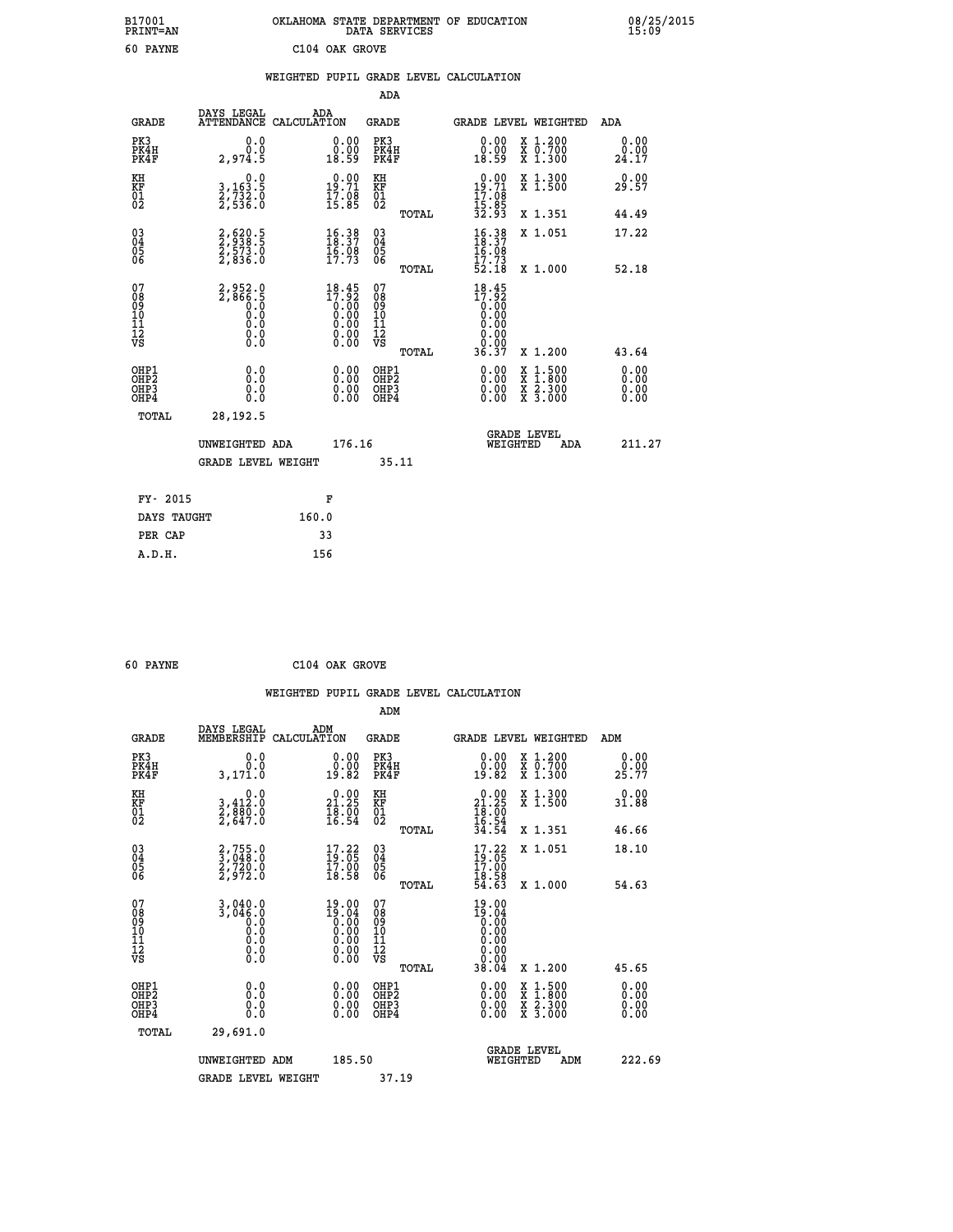| B17001<br>PRINT=AN | OKLAHOMA STATE DEPARTMENT OF EDUCATION<br>DATA SERVICES | 08/25/2015<br>15:09 |
|--------------------|---------------------------------------------------------|---------------------|
| 60<br><b>PAYNE</b> | 1003 RIPLEY                                             |                     |

|  |  | WEIGHTED PUPIL GRADE LEVEL CALCULATION |
|--|--|----------------------------------------|
|  |  |                                        |

|                                                                    |                                                                       |                                                                          | ADA                                       |       |                                                                                                                                                                                  |                                                                     |                                            |
|--------------------------------------------------------------------|-----------------------------------------------------------------------|--------------------------------------------------------------------------|-------------------------------------------|-------|----------------------------------------------------------------------------------------------------------------------------------------------------------------------------------|---------------------------------------------------------------------|--------------------------------------------|
| <b>GRADE</b>                                                       | DAYS LEGAL<br>ATTENDANCE CALCULATION                                  | ADA                                                                      | <b>GRADE</b>                              |       |                                                                                                                                                                                  | GRADE LEVEL WEIGHTED                                                | <b>ADA</b>                                 |
| PK3<br>PK4H<br>PK4F                                                | 202.0<br>0.0<br>3,149.0                                               | $\begin{smallmatrix} 1.27\ 0.00\ 19.81 \end{smallmatrix}$                | PK3<br>PK4H<br>PK4F                       |       | $\begin{smallmatrix} 1.27\ 0.00\\ 19.81 \end{smallmatrix}$                                                                                                                       | X 1.200<br>X 0.700<br>X 1.300                                       | 1.52<br>$2\overline{5}\cdot 7\overline{5}$ |
| KH<br>KF<br>01<br>02                                               | 0.0<br>$\frac{4}{5}, \frac{545}{806}$<br>5,806.5                      | $\begin{smallmatrix} 0.00\\ 28.59\\ 36.52\\ 34.97 \end{smallmatrix}$     | KH<br>KF<br>01<br>02                      |       | $\begin{smallmatrix} 0.00\\ 28.59\\ 36.52\\ 36.52\\ 34.97\\ 71.49 \end{smallmatrix}$                                                                                             | X 1.300<br>X 1.500                                                  | 0.00<br>42.89                              |
|                                                                    |                                                                       |                                                                          |                                           | TOTAL |                                                                                                                                                                                  | X 1.351                                                             | 96.58                                      |
| $\begin{smallmatrix} 03 \\[-4pt] 04 \end{smallmatrix}$<br>Ŏ5<br>06 | 5,482.0<br>4,536.5<br>7,050.5<br>4,991.0                              | $34.48$<br>$28.53$<br>$\frac{44.34}{31.39}$                              | 03<br>04<br>05<br>06                      |       | $34.48$<br>$28.53$<br>$44.34$<br>$31.39$<br>$104.26$                                                                                                                             | X 1.051<br>X 1.000                                                  | 36.24                                      |
| 07                                                                 |                                                                       |                                                                          | 07                                        | TOTAL | 37.52                                                                                                                                                                            |                                                                     | 104.26                                     |
| 08<br>09<br>11<br>11<br>12<br>VS                                   | 5,965.0<br>4,674.0<br>3,729.0<br>3,658.0<br>5,552.5<br>4,465.0<br>0.0 | $37.52$<br>$29.40$<br>$23.45$<br>$23.01$<br>$34.92$<br>$28.08$<br>$0.00$ | 08<br>09<br>11<br>11<br>12<br>VS          |       | $\begin{smallmatrix} 2 & 2 & 2 & 2 \\ 2 & 2 & 3 & 4 \\ 2 & 3 & 4 & 5 \\ 2 & 3 & 0 & 1 \\ 3 & 4 & 9 & 2 \\ 2 & 8 & 0 & 8 \\ 0 & 0 & 0 & 0 \\ 1 & 7 & 6 & 3 & 8 \end{smallmatrix}$ |                                                                     |                                            |
|                                                                    |                                                                       |                                                                          |                                           | TOTAL |                                                                                                                                                                                  | X 1.200                                                             | 211.66                                     |
| OHP1<br>OHP <sub>2</sub><br>OHP3<br>OHP4                           | 0.0<br>0.0<br>0.0                                                     | 0.00<br>$\begin{smallmatrix} 0.00 \ 0.00 \end{smallmatrix}$              | OHP1<br>OH <sub>P</sub> 2<br>OHP3<br>OHP4 |       | 0.00<br>0.00<br>0.00                                                                                                                                                             | $1:500$<br>$1:800$<br>X<br>X<br>$\frac{x}{x}$ $\frac{5:300}{3:000}$ | 0.00<br>0.00<br>0.00<br>0.00               |
| TOTAL                                                              | 69,367.0                                                              |                                                                          |                                           |       |                                                                                                                                                                                  |                                                                     |                                            |
|                                                                    | UNWEIGHTED ADA                                                        | 436.28                                                                   |                                           |       |                                                                                                                                                                                  | <b>GRADE LEVEL</b><br>WEIGHTED<br>ADA                               | 518.90                                     |
|                                                                    | <b>GRADE LEVEL WEIGHT</b>                                             |                                                                          | 82.62                                     |       |                                                                                                                                                                                  |                                                                     |                                            |
| FY- 2015                                                           |                                                                       | F                                                                        |                                           |       |                                                                                                                                                                                  |                                                                     |                                            |
| DAYS TAUGHT                                                        |                                                                       | 159.0                                                                    |                                           |       |                                                                                                                                                                                  |                                                                     |                                            |
| PER CAP                                                            |                                                                       | 68                                                                       |                                           |       |                                                                                                                                                                                  |                                                                     |                                            |
|                                                                    |                                                                       |                                                                          |                                           |       |                                                                                                                                                                                  |                                                                     |                                            |

| 60 PAYNE | I003 RIPLEY |
|----------|-------------|

| <b>GRADE</b>                                         | DAYS LEGAL<br>MEMBERSHIP                                                                                                                                                       | ADM<br>CALCULATION                                                   | <b>GRADE</b>                                 |       | GRADE LEVEL WEIGHTED                                                                                                                        |                                                                                                                                           | ADM                          |  |
|------------------------------------------------------|--------------------------------------------------------------------------------------------------------------------------------------------------------------------------------|----------------------------------------------------------------------|----------------------------------------------|-------|---------------------------------------------------------------------------------------------------------------------------------------------|-------------------------------------------------------------------------------------------------------------------------------------------|------------------------------|--|
| PK3<br>PK4H<br>PK4F                                  | 202.0<br>3,360.0                                                                                                                                                               | 1.27<br>0.00<br>21.13                                                | PK3<br>PK4H<br>PK4F                          |       | 1.27<br>$\frac{\bar{0} \cdot \bar{0} \dot{0}}{21.13}$                                                                                       | X 1.200<br>X 0.700<br>X 1.300                                                                                                             | 1.52<br>$2\overline{7.47}$   |  |
| KH<br>KF<br>01<br>02                                 | 0.0<br>4,831.0<br>6,110.0<br>5,789.0                                                                                                                                           | $\begin{smallmatrix} 0.00\\ 30.38\\ 38.43\\ 36.41 \end{smallmatrix}$ | KH<br>KF<br>01<br>02                         |       | $\begin{smallmatrix} 0.00\\ 30.38\\ 38.43\\ 36.41\\ 4.84 \end{smallmatrix}$                                                                 | X 1.300<br>X 1.500                                                                                                                        | 0.00<br>45.57                |  |
|                                                      |                                                                                                                                                                                |                                                                      |                                              | TOTAL |                                                                                                                                             | X 1.351                                                                                                                                   | 101.11                       |  |
| $\begin{matrix} 03 \\ 04 \\ 05 \\ 06 \end{matrix}$   | $\frac{5}{4}, \frac{742}{740}$ .0<br>$\frac{7}{2}, \frac{3}{2}, \frac{73}{2}$ .0                                                                                               | $36.11$<br>$29.81$<br>$46.37$<br>$32.50$                             | 03<br>04<br>05<br>06                         |       | $\begin{array}{c} 36\cdot 11 \\ 29\cdot 81 \\ 46\cdot 37 \\ 32\cdot 50 \\ 108\cdot 68 \end{array}$                                          | X 1.051                                                                                                                                   | 37.95                        |  |
|                                                      | 5,168.0                                                                                                                                                                        |                                                                      |                                              | TOTAL |                                                                                                                                             | X 1.000                                                                                                                                   | 108.68                       |  |
| 07<br>08<br>09<br>101<br>112<br>VS                   | $\begin{smallmatrix} 6\,, & 250\,. & 0\\ 5\,, & 057\,. & 0\\ 4\,, & 008\,. & 0\\ 3\,, & 887\,. & 0\\ 5\,, & 810\,. & 0\\ 4\,, & 728\,. & 0\\ 0\,. & 0\,. & 0\end{smallmatrix}$ | 39.31<br>31.81<br>25.21<br>24.45<br>36.54<br>36.74<br>29.74          | 07<br>08<br>09<br>01<br>11<br>11<br>12<br>VS |       | $\begin{array}{r} 39\cdot 31 \\ 31\cdot 81 \\ 25\cdot 21 \\ 24\cdot 45 \\ 36\cdot 54 \\ 29\cdot 74 \\ 0\cdot 00 \\ 187\cdot 06 \end{array}$ |                                                                                                                                           |                              |  |
|                                                      |                                                                                                                                                                                |                                                                      |                                              | TOTAL |                                                                                                                                             | X 1.200                                                                                                                                   | 224.47                       |  |
| OHP1<br>OHP <sub>2</sub><br>OH <sub>P3</sub><br>OHP4 | 0.0<br>0.0<br>0.0                                                                                                                                                              | $\begin{smallmatrix} 0.00 \ 0.00 \ 0.00 \ 0.00 \end{smallmatrix}$    | OHP1<br>OHP <sub>2</sub><br>OHP3<br>OHP4     |       |                                                                                                                                             | $\begin{smallmatrix} \mathtt{X} & 1\cdot500\\ \mathtt{X} & 1\cdot800\\ \mathtt{X} & 2\cdot300\\ \mathtt{X} & 3\cdot000 \end{smallmatrix}$ | 0.00<br>0.00<br>0.00<br>0.00 |  |
| TOTAL                                                | 73,055.0                                                                                                                                                                       |                                                                      |                                              |       |                                                                                                                                             |                                                                                                                                           |                              |  |
|                                                      | UNWEIGHTED ADM                                                                                                                                                                 | 459.47                                                               |                                              |       | WEIGHTED                                                                                                                                    | <b>GRADE LEVEL</b><br>ADM                                                                                                                 | 546.77                       |  |
|                                                      | <b>GRADE LEVEL WEIGHT</b>                                                                                                                                                      |                                                                      | 87.30                                        |       |                                                                                                                                             |                                                                                                                                           |                              |  |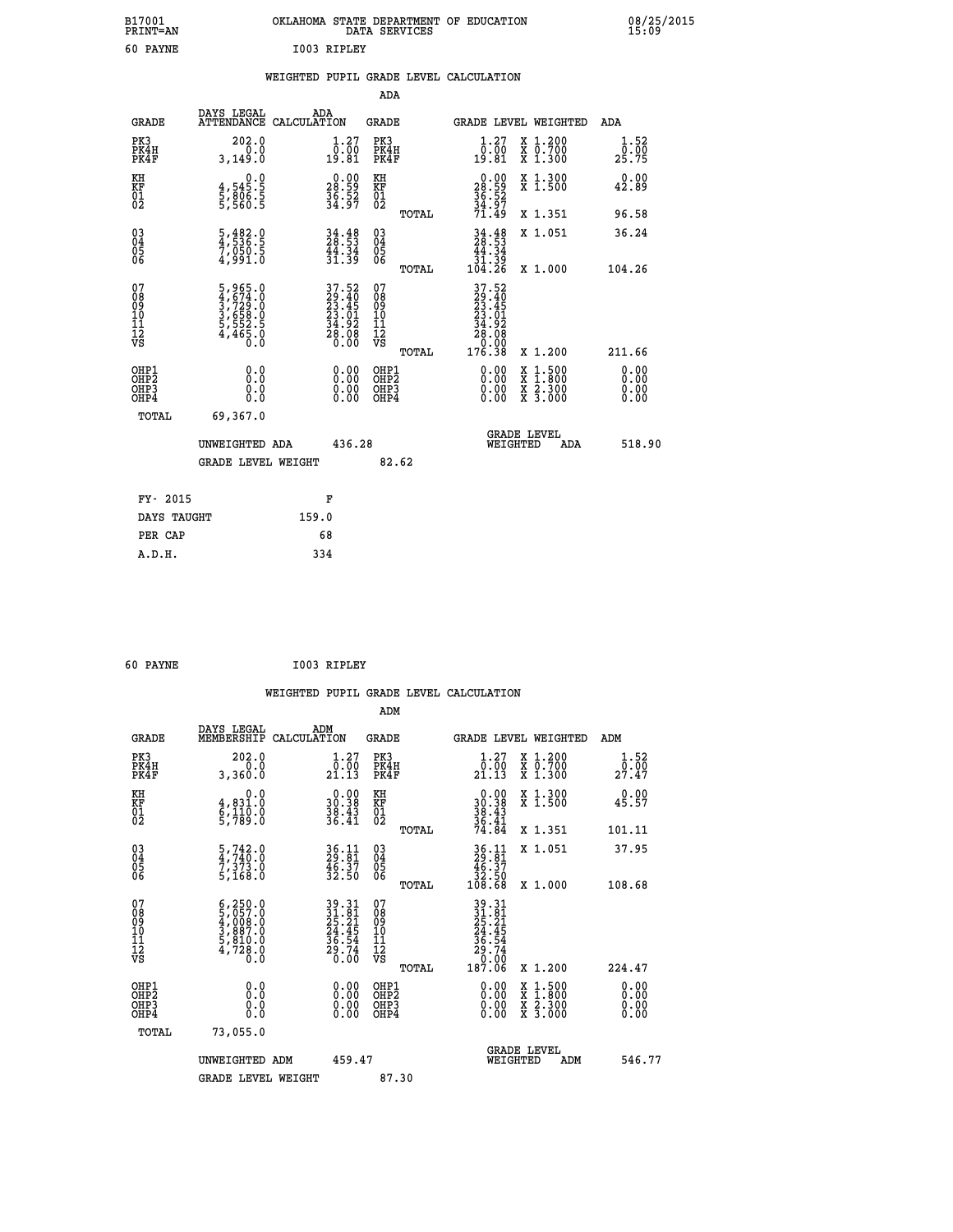## **B17001 OKLAHOMA STATE DEPARTMENT OF EDUCATION 08/25/2015 PRINT=AN DATA SERVICES 15:09 60 PAYNE I016 STILLWATER**

|  |  | WEIGHTED PUPIL GRADE LEVEL CALCULATION |
|--|--|----------------------------------------|
|  |  |                                        |

|                                                                    |                                                                                  |                                                                                                                 | ADA                                                               |       |                                                                                                                                    |                                                                                                  |                              |
|--------------------------------------------------------------------|----------------------------------------------------------------------------------|-----------------------------------------------------------------------------------------------------------------|-------------------------------------------------------------------|-------|------------------------------------------------------------------------------------------------------------------------------------|--------------------------------------------------------------------------------------------------|------------------------------|
| <b>GRADE</b>                                                       | DAYS LEGAL                                                                       | ADA<br>ATTENDANCE CALCULATION                                                                                   | <b>GRADE</b>                                                      |       |                                                                                                                                    | GRADE LEVEL WEIGHTED                                                                             | ADA                          |
| PK3<br>PK4H<br>PK4F                                                | 2,501.0<br>1,282.5<br>71,174.0                                                   | 14.46<br>7.41<br>411.41                                                                                         | PK3<br>PK4H<br>PK4F                                               |       | $14.46$<br>$7.41$<br>$411.41$                                                                                                      | X 1.200<br>X 0.700<br>X 1.300                                                                    | 17.35<br>19.15<br>534.83     |
| KH<br>KF<br>01<br>02                                               | 97.0<br>87,967.0<br>82,339.5<br>82,640.5                                         | $\begin{smallmatrix} &0.56\ 508.48\ 475.95\ 477.69\end{smallmatrix}$                                            | KH<br>KF<br>01<br>02                                              |       | 0.56<br>508.48<br>$\frac{475.95}{477.69}$                                                                                          | X 1.300<br>X 1.500                                                                               | 0.73<br>762.72               |
|                                                                    |                                                                                  |                                                                                                                 |                                                                   | TOTAL | 953.64                                                                                                                             | X 1.351                                                                                          | 1,288.37                     |
| $\begin{smallmatrix} 03 \\[-4pt] 04 \end{smallmatrix}$<br>Ŏ5<br>06 | 76, 538.5<br>71, 845: 5<br>73,195.0<br>75,625.0                                  | $442.42$<br>$415.29$<br>$\frac{423.09}{437.14}$                                                                 | $\substack{03 \\ 04}$<br>$\begin{matrix} 0.5 \\ 0.6 \end{matrix}$ |       | 442.42<br>$\begin{smallmatrix} 4 & 2 & 3 & 0 & 9 \\ 4 & 3 & 7 & 1 & 4 \\ 4 & 3 & 7 & 1 & 4 \\ 1 & 2 & 75 & 52 & \end{smallmatrix}$ | X 1.051                                                                                          | 464.98                       |
|                                                                    |                                                                                  |                                                                                                                 |                                                                   | TOTAL |                                                                                                                                    | X 1.000                                                                                          | 1,275.52                     |
| 07<br>08<br>09<br>101<br>11<br>12<br>VS                            | 69,040.0<br>70,569.0<br>65,148.5<br>61,592.0<br>61,592.0<br>59,254.5<br>55,893.0 | $\begin{smallmatrix} 399 & 08\\ 407 & 91\\ 376 & 58\\ 356 & 02\\ 342 & 51\\ 323 & 08\\ 0 & 00\end{smallmatrix}$ | 07<br>08<br>09<br>101<br>11<br>12<br>VS                           |       | 399.08<br>407.91<br>376.58<br>356.02<br>342.51<br>323.08<br>0.00                                                                   |                                                                                                  |                              |
|                                                                    |                                                                                  |                                                                                                                 |                                                                   | TOTAL | 2,205.18                                                                                                                           | X 1.200                                                                                          | 2,646.22                     |
| OHP1<br>OHP <sub>2</sub><br>OH <sub>P3</sub><br>OHP4               | 412.0<br>0.0<br>0.0<br>0.0                                                       | $2.38$<br>$0.00$<br>$\begin{smallmatrix} 0.00 \ 0.00 \end{smallmatrix}$                                         | OHP1<br>OHP <sub>2</sub><br>OHP3<br>OHP4                          |       | $2.38$<br>$0.00$<br>0.00                                                                                                           | $\begin{smallmatrix} x & 1 & 500 \\ x & 1 & 800 \\ x & 2 & 300 \\ x & 3 & 000 \end{smallmatrix}$ | 3.57<br>0.00<br>0.00<br>0.00 |
| TOTAL                                                              | 1,007,114.5                                                                      |                                                                                                                 |                                                                   |       |                                                                                                                                    |                                                                                                  |                              |
|                                                                    | UNWEIGHTED ADA                                                                   | 5,821.46                                                                                                        |                                                                   |       |                                                                                                                                    | <b>GRADE LEVEL</b><br>WEIGHTED<br>ADA                                                            | 6,999.48                     |
|                                                                    | <b>GRADE LEVEL WEIGHT</b>                                                        |                                                                                                                 | 1,178.02                                                          |       |                                                                                                                                    |                                                                                                  |                              |
| FY- 2015                                                           |                                                                                  | F                                                                                                               |                                                                   |       |                                                                                                                                    |                                                                                                  |                              |
| DAYS TAUGHT                                                        |                                                                                  | 173.0                                                                                                           |                                                                   |       |                                                                                                                                    |                                                                                                  |                              |
| PER CAP                                                            |                                                                                  | 33                                                                                                              |                                                                   |       |                                                                                                                                    |                                                                                                  |                              |

|  | <b>PAYNE</b> |  |
|--|--------------|--|
|  |              |  |

 **A.D.H. 3,452**

 **60 PAYNE I016 STILLWATER**

|                                                       |                                                                                  |                                                                                | ADM                                              |                                                                                                                      |                                                                                                  |                                  |
|-------------------------------------------------------|----------------------------------------------------------------------------------|--------------------------------------------------------------------------------|--------------------------------------------------|----------------------------------------------------------------------------------------------------------------------|--------------------------------------------------------------------------------------------------|----------------------------------|
| <b>GRADE</b>                                          | DAYS LEGAL<br>MEMBERSHIP                                                         | ADM<br>CALCULATION                                                             | <b>GRADE</b>                                     | <b>GRADE LEVEL WEIGHTED</b>                                                                                          |                                                                                                  | ADM                              |
| PK3<br>PK4H<br>PK4F                                   | 2,569.0<br>$\overline{1,344.0}$<br>76, 197.0                                     | 14.85<br>7.77<br>440.45                                                        | PK3<br>PK4H<br>PK4F                              | 14.85<br>7.77<br>440.45                                                                                              | X 1.200<br>X 0.700<br>$X$ 1.300                                                                  | 17.82<br>$\frac{5.44}{572.59}$   |
| KH<br>KF<br>01<br>02                                  | 101.0<br>93,389:0<br>87,047.0<br>86,807:0                                        | $\begin{smallmatrix} 0.58\\539.82\\503.16\\501.77\end{smallmatrix}$            | KH<br>KF<br>01<br>02                             | $\begin{array}{r} 0.58 \\ 539.82 \\ 503.16 \\ 591.77 \end{array}$                                                    | X 1.300<br>X 1.500                                                                               | 0.75<br>809.73                   |
|                                                       |                                                                                  |                                                                                | TOTAL                                            | 1,004.93                                                                                                             | X 1.351                                                                                          | 1,357.66                         |
| 03<br>04<br>05<br>06                                  | 80,006.0<br>76,324.0<br>79,466.0                                                 | $462.46$<br>$434.82$<br>441.18<br>459.34                                       | $\substack{03 \\ 04}$<br>05                      | $452.46$<br>$434.82$<br>441.18<br>459.34                                                                             | X 1.051                                                                                          | 486.05                           |
|                                                       |                                                                                  |                                                                                | TOTAL                                            | 1,335.34                                                                                                             | X 1.000                                                                                          | 1,335.34                         |
| 07<br>08<br>09<br>11<br>11<br>12<br>VS                | $72,932.0$<br>$74,434.0$<br>$68,508.0$<br>$65,719.0$<br>$63,170.0$<br>$60,538.0$ | $421.57$<br>$396.25$<br>$396.00$<br>$379.99$<br>$365.14$<br>$349.93$<br>$0.00$ | 07<br>08<br>09<br>101<br>11<br>12<br>VS<br>TOTAL | 421.57<br>$\begin{array}{r} 430.25 \\ 396.00 \\ 379.88 \\ 365.14 \\ 349.93 \\ \circ \\ 0.00 \end{array}$<br>2,342.77 | X 1.200                                                                                          | 2,811.32                         |
| OHP1<br>OH <sub>P</sub> 2<br>OH <sub>P3</sub><br>OHP4 | 437.0<br>0.0<br>0.0<br>Ŏ.Ŏ                                                       | $\begin{smallmatrix} 2.53\ 0.00 \ 0.00 \end{smallmatrix}$<br>0.00              | OHP1<br>OHP2<br>OHP3<br>OHP4                     | $\begin{smallmatrix} 2.53\ 0.00 \ 0.00 \end{smallmatrix}$<br>0.00                                                    | $\begin{smallmatrix} x & 1 & 500 \\ x & 1 & 800 \\ x & 2 & 300 \\ x & 3 & 000 \end{smallmatrix}$ | $3.80$<br>$0.00$<br>0.00<br>0.00 |
| TOTAL                                                 | 1,064,211.0                                                                      |                                                                                |                                                  |                                                                                                                      |                                                                                                  |                                  |
|                                                       | UNWEIGHTED ADM                                                                   | 6,151.50                                                                       |                                                  | WEIGHTED                                                                                                             | <b>GRADE LEVEL</b><br>ADM                                                                        | 7,400.50                         |
|                                                       | <b>GRADE LEVEL WEIGHT</b>                                                        |                                                                                | 1,249.00                                         |                                                                                                                      |                                                                                                  |                                  |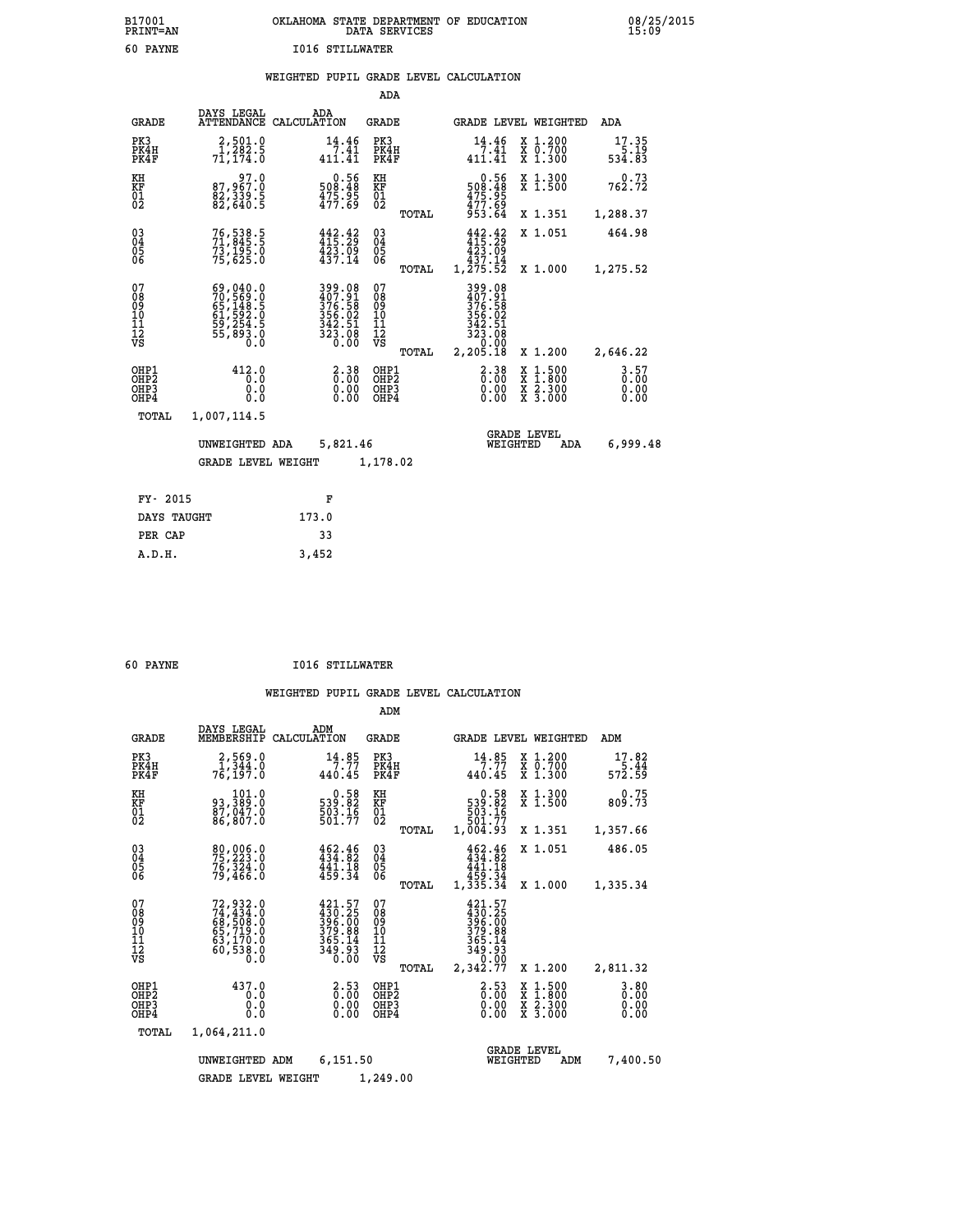| B17001<br><b>PRINT=AN</b> | OKLAHOMA STATE DEPARTMENT OF EDUCATION<br>DATA SERVICES | 08/25/2015<br>15:09 |
|---------------------------|---------------------------------------------------------|---------------------|
| 60<br>PAYNE               | 1056 PERKINS-TRYON                                      |                     |

|                                                                    |                                                                                                                                                                                            |                                                                                         | ADA                                                               |       |                                                                                                        |                                                                                                  |                              |
|--------------------------------------------------------------------|--------------------------------------------------------------------------------------------------------------------------------------------------------------------------------------------|-----------------------------------------------------------------------------------------|-------------------------------------------------------------------|-------|--------------------------------------------------------------------------------------------------------|--------------------------------------------------------------------------------------------------|------------------------------|
| <b>GRADE</b>                                                       | DAYS LEGAL                                                                                                                                                                                 | ADA<br>ATTENDANCE CALCULATION                                                           | <b>GRADE</b>                                                      |       |                                                                                                        | GRADE LEVEL WEIGHTED                                                                             | ADA                          |
| PK3<br>PK4H<br>PK4F                                                | 1,213.0<br>0.0<br>15,968.5                                                                                                                                                                 | 7.01<br>0.00<br>92.30                                                                   | PK3<br>PK4H<br>PK4F                                               |       | 7.01<br>0.00<br>92.30                                                                                  | X 1.200<br>X 0.700<br>X 1.300                                                                    | 8.41<br>0.00<br>119.99       |
| KH<br><b>KF</b><br>01<br>02                                        | 0.0<br>18, 348:5<br>19, 391:5<br>17, 696:0                                                                                                                                                 | $\begin{smallmatrix} &0.00\\ 106.06\\ 112.09\\ 102.29\end{smallmatrix}$                 | KH<br>KF<br>01<br>02                                              |       | 0.00<br>$\begin{smallmatrix} 106.06\ 112.09\ 102.29\ 214.38 \end{smallmatrix}$                         | X 1.300<br>X 1.500                                                                               | 0.00<br>159.09               |
|                                                                    |                                                                                                                                                                                            |                                                                                         |                                                                   | TOTAL |                                                                                                        | X 1.351                                                                                          | 289.63                       |
| $\begin{smallmatrix} 03 \\[-4pt] 04 \end{smallmatrix}$<br>05<br>06 | $21, 041.5$<br>21,499.5<br>$\bar{18}$ , 743.0<br>18, 769.0                                                                                                                                 | $\begin{smallmatrix} 121.63\\124.27\\108.34\\108.49 \end{smallmatrix}$                  | $\substack{03 \\ 04}$<br>$\begin{matrix} 0.5 \\ 0.6 \end{matrix}$ | TOTAL | 121.63<br>$\frac{168.34}{108.49}$<br>341.10                                                            | X 1.051<br>X 1.000                                                                               | 127.83<br>341.10             |
| 07<br>08<br>09<br>11<br>11<br>12<br>VS                             | $\begin{smallmatrix} 16\,, & 223\cdot & 0\\ 17\,, & 616\cdot & 0\\ 15\,, & 143\cdot & 5\\ 17\,, & 593\cdot & 5\\ 15\,, & 753\cdot & 5\\ 11\,, & 275\cdot & 5\\ 0\,\, & 0\end{smallmatrix}$ | $\begin{smallmatrix} 93.77\\101.83\\87.53\\101.70\\91.06\\65.18\\0.00\end{smallmatrix}$ | 07<br>08<br>09<br>11<br>11<br>12<br>VS                            |       | $\begin{array}{r} 93.77 \\ 101.83 \\ 87.53 \\ 101.70 \\ 91.06 \\ 65.18 \\ 0.00 \\ 0.00 \\ \end{array}$ |                                                                                                  |                              |
|                                                                    |                                                                                                                                                                                            |                                                                                         |                                                                   | TOTAL | 541.07                                                                                                 | X 1.200                                                                                          | 649.28                       |
| OHP1<br>OH <sub>P2</sub><br>OH <sub>P3</sub><br>OH <sub>P4</sub>   | 0.0<br>0.0<br>0.0                                                                                                                                                                          | 0.00<br>0.00<br>0.00                                                                    | OHP1<br>OHP <sub>2</sub><br>OHP3<br>OHP4                          |       | 0.00<br>0.00<br>0.00                                                                                   | $\begin{smallmatrix} x & 1 & 500 \\ x & 1 & 800 \\ x & 2 & 300 \\ x & 3 & 000 \end{smallmatrix}$ | 0.00<br>0.00<br>0.00<br>0.00 |
| TOTAL                                                              | 246,275.5                                                                                                                                                                                  |                                                                                         |                                                                   |       |                                                                                                        |                                                                                                  |                              |
|                                                                    | UNWEIGHTED ADA                                                                                                                                                                             | 1,423.55                                                                                |                                                                   |       |                                                                                                        | <b>GRADE LEVEL</b><br>WEIGHTED<br>ADA                                                            | 1,695.33                     |
|                                                                    | <b>GRADE LEVEL WEIGHT</b>                                                                                                                                                                  |                                                                                         | 271.78                                                            |       |                                                                                                        |                                                                                                  |                              |
| FY- 2015                                                           |                                                                                                                                                                                            | F                                                                                       |                                                                   |       |                                                                                                        |                                                                                                  |                              |
| DAYS TAUGHT                                                        |                                                                                                                                                                                            | 173.0                                                                                   |                                                                   |       |                                                                                                        |                                                                                                  |                              |
| PER CAP                                                            |                                                                                                                                                                                            | 55                                                                                      |                                                                   |       |                                                                                                        |                                                                                                  |                              |

 **A.D.H. 1,131**

 **60 PAYNE I056 PERKINS-TRYON**

|                                                       |                                                                                          |                                                                                                | ADM                                                 |                                                                             |                                          |                              |
|-------------------------------------------------------|------------------------------------------------------------------------------------------|------------------------------------------------------------------------------------------------|-----------------------------------------------------|-----------------------------------------------------------------------------|------------------------------------------|------------------------------|
| <b>GRADE</b>                                          | DAYS LEGAL<br>MEMBERSHIP                                                                 | ADM<br>CALCULATION                                                                             | <b>GRADE</b>                                        | <b>GRADE LEVEL WEIGHTED</b>                                                 |                                          | ADM                          |
| PK3<br>PK4H<br>PK4F                                   | 1,213.0<br>0.0<br>17,499.0                                                               | 7.01<br>0.00<br>101.15                                                                         | PK3<br>PK4H<br>PK4F                                 | 7.01<br>0.00<br>101.15                                                      | X 1.200<br>X 0.700<br>X 1.300            | 8.41<br>0.00<br>131.50       |
| KH<br>KF<br>01<br>02                                  | 0.0<br>19,530.0<br>20,637.0<br>18,731.0                                                  | $\begin{smallmatrix} &0.00\\ 112.89\\ 119.29\\ 108.27 \end{smallmatrix}$                       | KH<br>KF<br>01<br>02                                | $0.00$<br>112.89<br>$\frac{116}{108}. \frac{29}{27}$<br>$\frac{27}{227}.56$ | X 1.300<br>X 1.500                       | 0.00<br>169.34               |
|                                                       |                                                                                          |                                                                                                | TOTAL                                               |                                                                             | X 1.351                                  | 307.43                       |
| 03<br>04<br>05<br>06                                  | 22, 200.0<br>22, 662.0<br>19, 722.0<br>19,677.0                                          | 128.32<br>130.99<br>$\frac{114.00}{113.74}$                                                    | $\begin{array}{c} 03 \\ 04 \\ 05 \\ 06 \end{array}$ | 128.32<br>114.00                                                            | X 1.051                                  | 134.86                       |
|                                                       |                                                                                          |                                                                                                | TOTAL                                               | 113.74<br>358.73                                                            | X 1.000                                  | 358.73                       |
| 07<br>08<br>09<br>101<br>112<br>VS                    | 17,118.0<br>18,907.0<br>16,097.0<br>18,732.0<br>16,900.0<br>12,117.0<br>$0.\overline{0}$ | $\begin{smallmatrix} 98.95\\109.29\\93.05\\108.28 \end{smallmatrix}$<br>97.69<br>70.04<br>0.00 | 07<br>08<br>09<br>101<br>11<br>12<br>VS<br>TOTAL    | 98.95<br>109.29<br>108.28<br>108.28<br>70.04<br>70.04<br>70.00<br>577.30    | X 1.200                                  | 692.76                       |
| OHP1<br>OH <sub>P</sub> 2<br>OH <sub>P3</sub><br>OHP4 | 0.0<br>0.000                                                                             | $0.00$<br>$0.00$<br>0.00                                                                       | OHP1<br>OHP2<br>OHP3<br>OHP4                        | $0.00$<br>$0.00$<br>0.00                                                    | X 1:500<br>X 1:800<br>X 2:300<br>X 3:000 | 0.00<br>0.00<br>0.00<br>0.00 |
| TOTAL                                                 | 261,742.0                                                                                |                                                                                                |                                                     |                                                                             |                                          |                              |
|                                                       | UNWEIGHTED                                                                               | 1,512.96<br>ADM                                                                                |                                                     | WEIGHTED                                                                    | <b>GRADE LEVEL</b><br>ADM                | 1,803.03                     |
|                                                       | <b>GRADE LEVEL WEIGHT</b>                                                                |                                                                                                | 290.07                                              |                                                                             |                                          |                              |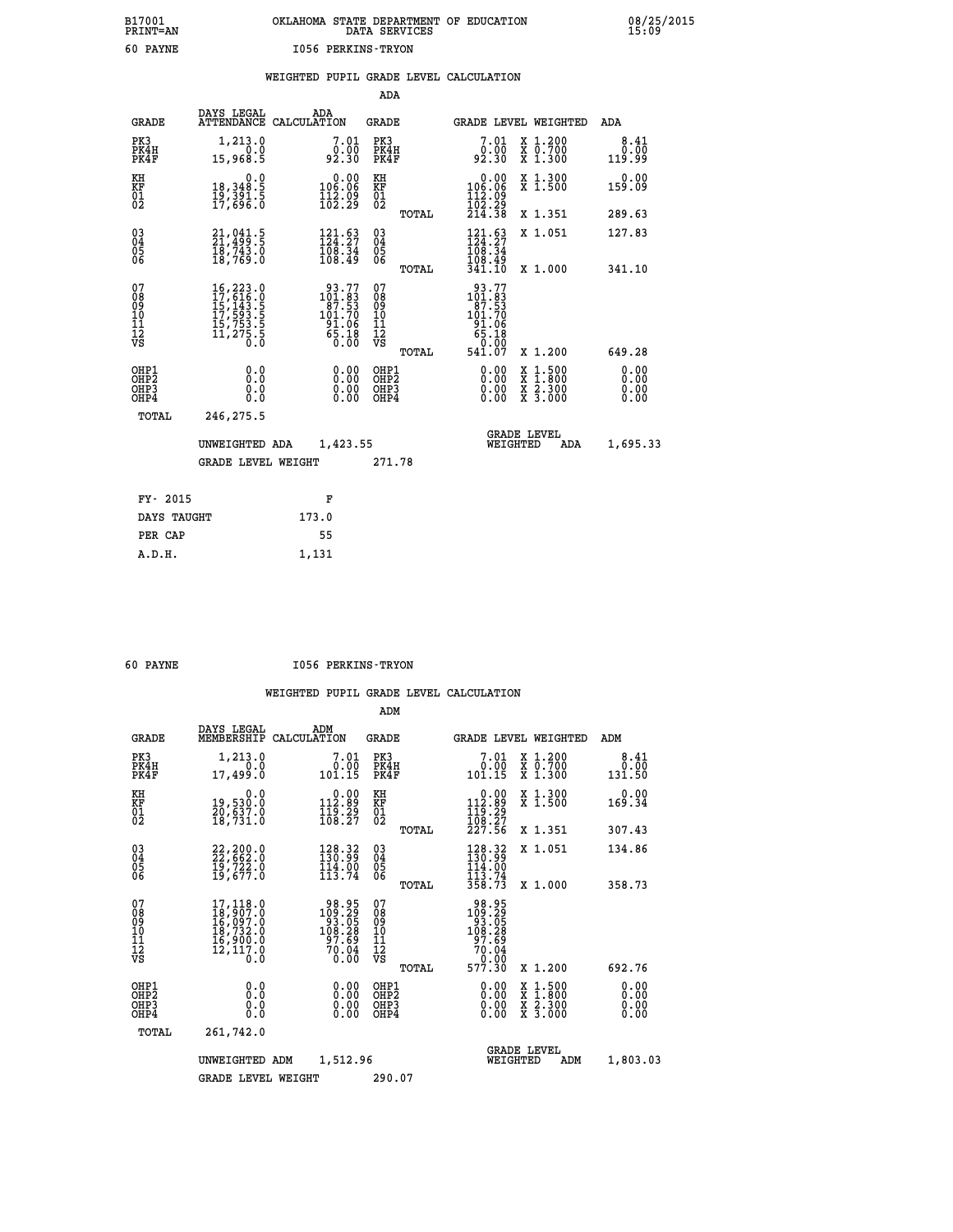| B17001<br><b>PRINT=AN</b> | OKLAHOMA STATE DEPARTMENT OF EDUCATION<br>DATA SERVICES | 08/25/2015<br>15:09 |
|---------------------------|---------------------------------------------------------|---------------------|
| 60<br>PAYNE               | 1067<br>CUSHING                                         |                     |

## **WEIGHTED PUPIL GRADE LEVEL CALCULATION**

|                                                                    |                                                                                                                                                                                                                             |                                                                                                                                        | ADA                                      |       |                                                                                                      |                                                                                                                                      |     |                        |
|--------------------------------------------------------------------|-----------------------------------------------------------------------------------------------------------------------------------------------------------------------------------------------------------------------------|----------------------------------------------------------------------------------------------------------------------------------------|------------------------------------------|-------|------------------------------------------------------------------------------------------------------|--------------------------------------------------------------------------------------------------------------------------------------|-----|------------------------|
| <b>GRADE</b>                                                       | DAYS LEGAL                                                                                                                                                                                                                  | ADA<br>ATTENDANCE CALCULATION                                                                                                          | GRADE                                    |       | GRADE LEVEL WEIGHTED                                                                                 |                                                                                                                                      |     | ADA                    |
| PK3<br>PK4H<br>PK4F                                                | 399.5<br>0.0<br>15,311.0                                                                                                                                                                                                    | 2.39<br>0.00<br>91.68                                                                                                                  | PK3<br>PK4H<br>PK4F                      |       | 2.39<br>0.00<br>91.68                                                                                | X 1.200<br>X 0.700<br>X 1.300                                                                                                        |     | 2.87<br>0.00<br>119.18 |
| KH<br><b>KF</b><br>01<br>02                                        | 0.0<br>23,769.0<br>21,740.5<br>23,305.0                                                                                                                                                                                     | $\begin{smallmatrix} &0.00\\ 142.33\\ 130.18\\ 139.55 \end{smallmatrix}$                                                               | KH<br><b>KF</b><br>01<br>02              |       | $\begin{smallmatrix} &0.00\\142.33\\130.18\\139.55\\269.73\end{smallmatrix}$                         | X 1.300<br>X 1.500                                                                                                                   |     | 0.00<br>213.50         |
|                                                                    |                                                                                                                                                                                                                             |                                                                                                                                        |                                          | TOTAL |                                                                                                      | X 1.351                                                                                                                              |     | 364.41                 |
| $\begin{smallmatrix} 03 \\[-4pt] 04 \end{smallmatrix}$<br>Ŏ5<br>06 | 21, 381.0<br>19, 392.0<br>23, 677.5<br>19,671.0                                                                                                                                                                             | $\begin{array}{l} 128.03 \\[-4pt] 116.12 \\[-4pt] 141.78 \\[-4pt] 117.79 \end{array}$                                                  | $\substack{03 \\ 04}$<br>$\frac{05}{06}$ |       | $\begin{array}{l} 128.03 \\[-4pt] 116.12 \\[-4pt] 141.78 \\[-4pt] 17.79 \\[-4pt] 375.69 \end{array}$ | X 1.051                                                                                                                              |     | 134.56                 |
|                                                                    |                                                                                                                                                                                                                             |                                                                                                                                        |                                          | TOTAL |                                                                                                      | X 1.000                                                                                                                              |     | 375.69                 |
| 07<br>08<br>09<br>101<br>11<br>12<br>VS                            | $\begin{smallmatrix} 19 \, , \, 517 \, . \, 0 \\ 19 \, , \, 794 \, . \, 0 \\ 24 \, , \, 915 \, . \, 5 \\ 18 \, , \, 605 \, . \, 5 \\ 17 \, , \, 674 \, . \, 5 \\ 15 \, , \, 420 \, . \, 0 \\ 0 \, . \, 0 \end{smallmatrix}$ | $\begin{smallmatrix} 116.87\ 118.53\ 149.19 \end{smallmatrix}$<br>41<br>īīī.<br>$\begin{array}{r} 105.84 \\ 92.34 \\ 0.00 \end{array}$ | 07<br>08<br>09<br>11<br>11<br>12<br>VS   |       | $116.87$<br>$118.53$<br>$149.19$<br>$111.41$<br>105.84<br>92.34<br>00.0°<br>84.18                    |                                                                                                                                      |     |                        |
|                                                                    |                                                                                                                                                                                                                             |                                                                                                                                        |                                          | TOTAL |                                                                                                      | X 1.200                                                                                                                              |     | 833.02                 |
| OHP1<br>OH <sub>P</sub> <sub>2</sub><br>OH <sub>P3</sub><br>OHP4   | 385.0<br>0.0<br>0.0<br>0.0                                                                                                                                                                                                  | $\frac{2.31}{0.00}$<br>0.00<br>0.00                                                                                                    | OHP1<br>OHP2<br>OHP3<br>OHP4             |       | $\frac{2.31}{0.00}$<br>0.00<br>0.00                                                                  | $\begin{smallmatrix} \mathtt{X} & 1 & 500 \\ \mathtt{X} & 1 & 800 \\ \mathtt{X} & 2 & 300 \\ \mathtt{X} & 3 & 000 \end{smallmatrix}$ |     | 3.47<br>0.00<br>0.00   |
| TOTAL                                                              | 284,958.0                                                                                                                                                                                                                   |                                                                                                                                        |                                          |       |                                                                                                      |                                                                                                                                      |     |                        |
|                                                                    | UNWEIGHTED ADA                                                                                                                                                                                                              | 1,706.34                                                                                                                               |                                          |       | WEIGHTED                                                                                             | <b>GRADE LEVEL</b>                                                                                                                   | ADA | 2,046.70               |
|                                                                    | <b>GRADE LEVEL WEIGHT</b>                                                                                                                                                                                                   |                                                                                                                                        | 340.36                                   |       |                                                                                                      |                                                                                                                                      |     |                        |
|                                                                    |                                                                                                                                                                                                                             |                                                                                                                                        |                                          |       |                                                                                                      |                                                                                                                                      |     |                        |
| FY- 2015                                                           |                                                                                                                                                                                                                             | F                                                                                                                                      |                                          |       |                                                                                                      |                                                                                                                                      |     |                        |
| DAYS TAUGHT                                                        |                                                                                                                                                                                                                             | 167.0                                                                                                                                  |                                          |       |                                                                                                      |                                                                                                                                      |     |                        |
| PER CAP                                                            |                                                                                                                                                                                                                             | 33                                                                                                                                     |                                          |       |                                                                                                      |                                                                                                                                      |     |                        |
| <b>E</b> תמ                                                        |                                                                                                                                                                                                                             | 1, 263                                                                                                                                 |                                          |       |                                                                                                      |                                                                                                                                      |     |                        |

| 60 PAYNE | 1067 CUSHING |
|----------|--------------|

 **A.D.H. 1,263**

|                                                       |                                                                      |                                                                                          | ADM                                              |                                                                                   |                                          |                                  |
|-------------------------------------------------------|----------------------------------------------------------------------|------------------------------------------------------------------------------------------|--------------------------------------------------|-----------------------------------------------------------------------------------|------------------------------------------|----------------------------------|
| <b>GRADE</b>                                          | DAYS LEGAL<br>MEMBERSHIP                                             | ADM<br>CALCULATION                                                                       | <b>GRADE</b>                                     | <b>GRADE LEVEL WEIGHTED</b>                                                       |                                          | ADM                              |
| PK3<br>PK4H<br>PK4F                                   | 434.0<br>0.0<br>16,448.0                                             | 2.60<br>0.00<br>98.49                                                                    | PK3<br>PK4H<br>PK4F                              | $\begin{smallmatrix} 2.60\0.009.49 \end{smallmatrix}$                             | X 1.200<br>X 0.700<br>X 1.300            | 3.12<br>0.00<br>128.04           |
| KH<br>KF<br>01<br>02                                  | 0.0<br>25,228:0<br>22,927:0<br>24,427:0                              | $\begin{smallmatrix} &0.00\\ 151.07\\ 137.29\\ 146.27\end{smallmatrix}$                  | KH<br>KF<br>01<br>02                             | 0.00<br>151:07<br>137:29<br>146:27<br>283:56                                      | X 1.300<br>X 1.500                       | 0.00<br>226.61                   |
|                                                       |                                                                      |                                                                                          | TOTAL                                            |                                                                                   | X 1.351                                  | 383.09                           |
| 03<br>04<br>05<br>06                                  | 22, 393.0<br>20, 258.0<br>25, 012.0<br>20,599.0                      | 134.09<br>121.31<br>$\frac{115}{123}$ $\frac{77}{35}$                                    | $^{03}_{04}$<br>0500                             | 134.09<br>121.31<br>149.77<br>123.35                                              | X 1.051                                  | 140.93                           |
|                                                       |                                                                      |                                                                                          | TOTAL                                            | 394.43                                                                            | X 1.000                                  | 394.43                           |
| 07<br>08<br>09<br>101<br>112<br>VS                    | 20,792.0<br>20,849.0<br>26,508.0<br>19,750.0<br>18,643.0<br>16,416.8 | 124.50<br>124.84<br>158.73<br>118.26<br>111.63<br>$\bar{9}\bar{8}\,\ldots\bar{8}\bar{6}$ | 07<br>08<br>09<br>101<br>11<br>12<br>VS<br>TOTAL | $124.50$<br>$124.84$<br>$158.73$<br>$119.26$<br>111.63<br>98.30<br>0.00<br>736.26 | X 1.200                                  | 883.51                           |
| OHP1<br>OH <sub>P</sub> 2<br>OH <sub>P3</sub><br>OHP4 | 390.0<br>0.0<br>0.000                                                | $\begin{smallmatrix} 2.34\ 0.00 \ 0.00 \end{smallmatrix}$<br>0.00                        | OHP1<br>OHP2<br>OHP3<br>OHP4                     | $\begin{smallmatrix} 2.34\ 0.00 \ 0.00 \end{smallmatrix}$<br>0.00                 | X 1:500<br>X 1:800<br>X 2:300<br>X 3:000 | $3.51$<br>$0.00$<br>0.00<br>0.00 |
| TOTAL                                                 | 301,074.0                                                            |                                                                                          |                                                  |                                                                                   |                                          |                                  |
|                                                       | UNWEIGHTED ADM                                                       | 1,802.84                                                                                 |                                                  | <b>GRADE LEVEL</b><br>WEIGHTED                                                    | ADM                                      | 2,163.24                         |
|                                                       | <b>GRADE LEVEL WEIGHT</b>                                            |                                                                                          | 360.40                                           |                                                                                   |                                          |                                  |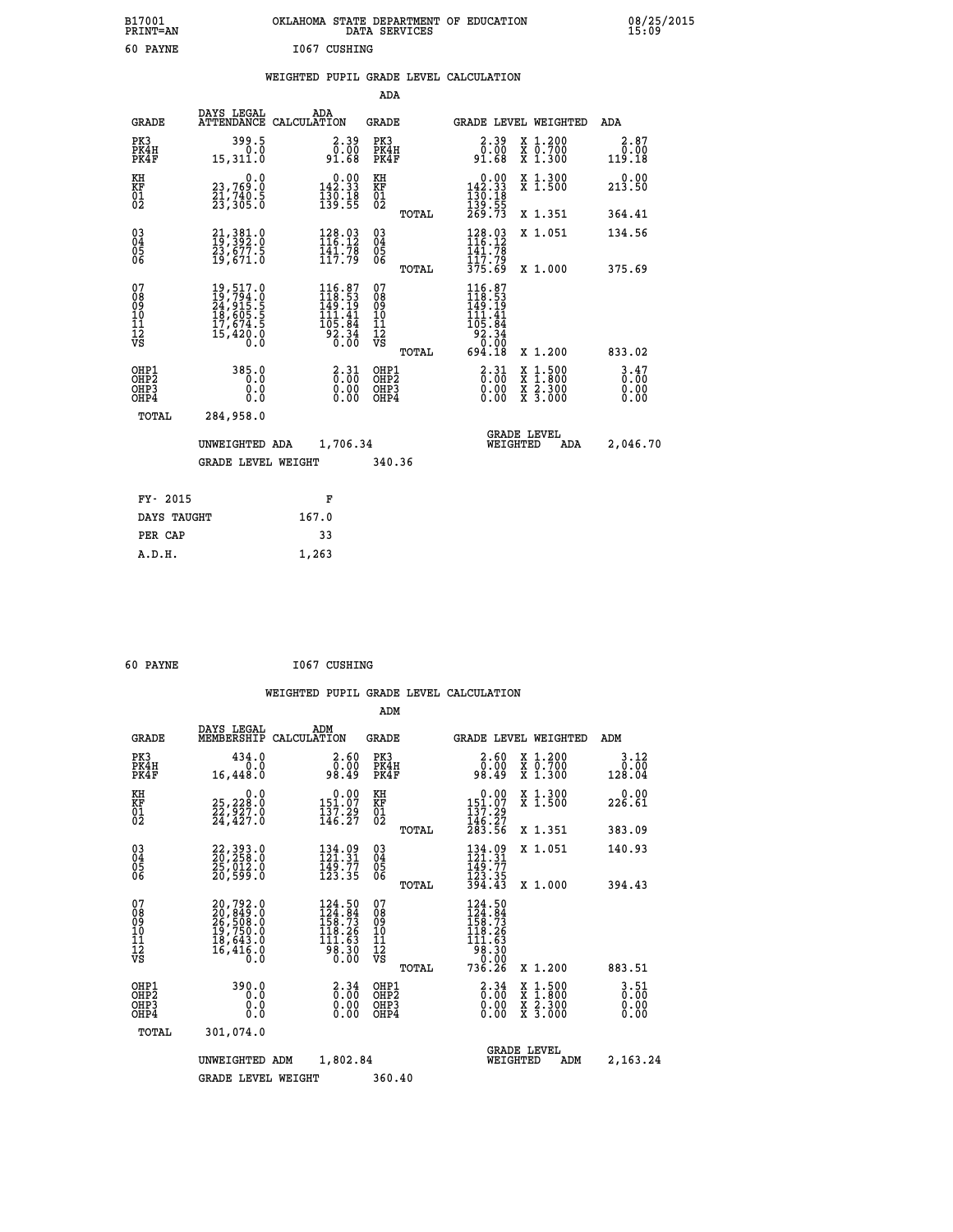| B17001<br><b>PRINT=AN</b> | OKLAHOMA STATE DEPARTMENT OF EDUCATION<br>DATA SERVICES | 08/25/2015<br>15:09 |
|---------------------------|---------------------------------------------------------|---------------------|
| 60<br><b>PAYNE</b>        | I101 GLENCOE                                            |                     |

|  |  | WEIGHTED PUPIL GRADE LEVEL CALCULATION |
|--|--|----------------------------------------|
|  |  |                                        |

|                                                                    |                                                                |                                                                                              | ADA                                                 |       |                                                                                                                                                                                                                                                                                |                                          |                               |
|--------------------------------------------------------------------|----------------------------------------------------------------|----------------------------------------------------------------------------------------------|-----------------------------------------------------|-------|--------------------------------------------------------------------------------------------------------------------------------------------------------------------------------------------------------------------------------------------------------------------------------|------------------------------------------|-------------------------------|
| <b>GRADE</b>                                                       | DAYS LEGAL                                                     | ADA<br>ATTENDANCE CALCULATION                                                                | <b>GRADE</b>                                        |       |                                                                                                                                                                                                                                                                                | <b>GRADE LEVEL WEIGHTED</b>              | ADA                           |
| PK3<br>PK4H<br>PK4F                                                | 0.0<br>0.0<br>4,010.5                                          | $\begin{smallmatrix} 0.00\\ 0.00\\ 23.18 \end{smallmatrix}$                                  | PK3<br>PK4H<br>PK4F                                 |       | $\begin{smallmatrix} 0.00\\ 0.00\\ 23.18 \end{smallmatrix}$                                                                                                                                                                                                                    | X 1.200<br>X 0.700<br>X 1.300            | 0.00<br>0.00<br>30.13         |
| KH<br>KF<br>01<br>02                                               | 0.0<br>4,796:0<br>6,000:0<br>4,838:5                           | $\begin{smallmatrix} 0.00\\ 27.72\\ 34.68\\ 27.97 \end{smallmatrix}$                         | KH<br>KF<br>01<br>02                                |       | $27.72$<br>$34.68$<br>$27.97$<br>$62.65$                                                                                                                                                                                                                                       | X 1.300<br>X 1.500                       | 0.00<br>41.58                 |
|                                                                    |                                                                |                                                                                              |                                                     | TOTAL |                                                                                                                                                                                                                                                                                | X 1.351                                  | 84.64                         |
| $\begin{smallmatrix} 03 \\[-4pt] 04 \end{smallmatrix}$<br>Ŏ5<br>06 | 3,993.5<br>3,259.5<br>2,613.0<br>3,572.5                       | $\begin{smallmatrix} 23.08\\18.84\\15.10\\20.65 \end{smallmatrix}$                           | $\begin{array}{c} 03 \\ 04 \\ 05 \\ 06 \end{array}$ | TOTAL | $23.08$<br>$18.84$<br>$15.10$<br>$20.65$<br>$54.59$                                                                                                                                                                                                                            | X 1.051<br>X 1.000                       | 24.26<br>54.59                |
| 07<br>08<br>09<br>01<br>11<br>11<br>12<br>VS                       | 3,624.5<br>4,887.5<br>5,503.0<br>2,613.0<br>5,695.0<br>5,192.5 | $\begin{smallmatrix} 20.95\\ 28.25\\ 20.25\\ 15.10\\ 32.92\\ 18.45\\ 0.00 \end{smallmatrix}$ | 07<br>08<br>09<br>11<br>11<br>12<br>VS              |       | 20.95<br>28.25<br>20.25<br>20.35<br>32.92<br>38.45<br>38.30                                                                                                                                                                                                                    |                                          |                               |
|                                                                    |                                                                |                                                                                              |                                                     | TOTAL | 135.92                                                                                                                                                                                                                                                                         | X 1.200                                  | 163.10                        |
| OHP1<br>OHP <sub>2</sub><br>OH <sub>P3</sub><br>OHP4               | 0.0<br>0.000                                                   | 0.00<br>$\begin{smallmatrix} 0.00 \ 0.00 \end{smallmatrix}$                                  | OHP1<br>OHP2<br>OHP <sub>3</sub>                    |       | $\begin{smallmatrix} 0.00 & 0.00 & 0.00 & 0.00 & 0.00 & 0.00 & 0.00 & 0.00 & 0.00 & 0.00 & 0.00 & 0.00 & 0.00 & 0.00 & 0.00 & 0.00 & 0.00 & 0.00 & 0.00 & 0.00 & 0.00 & 0.00 & 0.00 & 0.00 & 0.00 & 0.00 & 0.00 & 0.00 & 0.00 & 0.00 & 0.00 & 0.00 & 0.00 & 0.00 & 0.00 & 0.0$ | X 1:500<br>X 1:800<br>X 2:300<br>X 3:000 | 0.00<br>Ō. ŌŌ<br>0.00<br>0.00 |
| TOTAL                                                              | 56,599.0                                                       |                                                                                              |                                                     |       |                                                                                                                                                                                                                                                                                |                                          |                               |
|                                                                    | UNWEIGHTED ADA                                                 | 327.14                                                                                       |                                                     |       |                                                                                                                                                                                                                                                                                | <b>GRADE LEVEL</b><br>WEIGHTED<br>ADA    | 398.30                        |
|                                                                    | <b>GRADE LEVEL WEIGHT</b>                                      |                                                                                              |                                                     | 71.16 |                                                                                                                                                                                                                                                                                |                                          |                               |
| FY- 2015                                                           |                                                                | F                                                                                            |                                                     |       |                                                                                                                                                                                                                                                                                |                                          |                               |
| DAYS TAUGHT                                                        |                                                                | 173.0                                                                                        |                                                     |       |                                                                                                                                                                                                                                                                                |                                          |                               |
| PER CAP                                                            |                                                                | 77                                                                                           |                                                     |       |                                                                                                                                                                                                                                                                                |                                          |                               |

| 60 PAYNE | I101 GLENCOE |
|----------|--------------|
|          |              |

 **WEIGHTED PUPIL GRADE LEVEL CALCULATION ADM DAYS LEGAL ADM GRADE MEMBERSHIP CALCULATION GRADE GRADE LEVEL WEIGHTED ADM PK3 0.0 0.00 PK3 0.00 X 1.200 0.00 PK4H 0.0 0.00 PK4H 0.00 X 0.700 0.00 PK4F 4,264.0 24.65 PK4F 24.65 X 1.300 32.05 KH 0.0 0.00 KH 0.00 X 1.300 0.00 KF 5,024.0 29.04 KF 29.04 X 1.500 43.56 KH** 5,024.0 0.0 0.00 KH<br> **KF** 5,024.0 29.04 KF<br>
02 5,126.0 36.16 02<br>
5,120.0 39.16 02  **02 5,120.0 29.60 02 29.60 TOTAL 65.76 X 1.351 88.84 03 4,156.0 24.02 03 24.02 X 1.051 25.25 04 3,434.0 19.85 04 19.85 05 2,739.0 15.83 05 15.83 06 3,720.0 21.50 06 21.50 TOTAL 57.18 X 1.000 57.18**  $\begin{array}{cccc} 07 & 3,813.0 & 22.04 & 07 & 22.04 \ 08 & 5,070.0 & 21.68 & 08 & 21.58 \ 09 & 2,770.0 & 16.01 & 10 & 16.01 \ 11 & 5,890.0 & 34.05 & 10 & 16.01 \ 12 & 3,326.0 & 19.23 & 12 & 34.05 \ \hline \end{array}$  **TOTAL 142.32 X 1.200 170.78 OHP1 0.0 0.00 OHP1 0.00 X 1.500 0.00 OHP2 0.0 0.00 OHP2 0.00 X 1.800 0.00 OHP3 0.0 0.00 OHP3 0.00 X 2.300 0.00 OHP4 0.0 0.00 OHP4 0.00 X 3.000 0.00 TOTAL 59,332.0 GRADE LEVEL UNWEIGHTED ADM 342.97 WEIGHTED ADM 417.66** GRADE LEVEL WEIGHT 74.69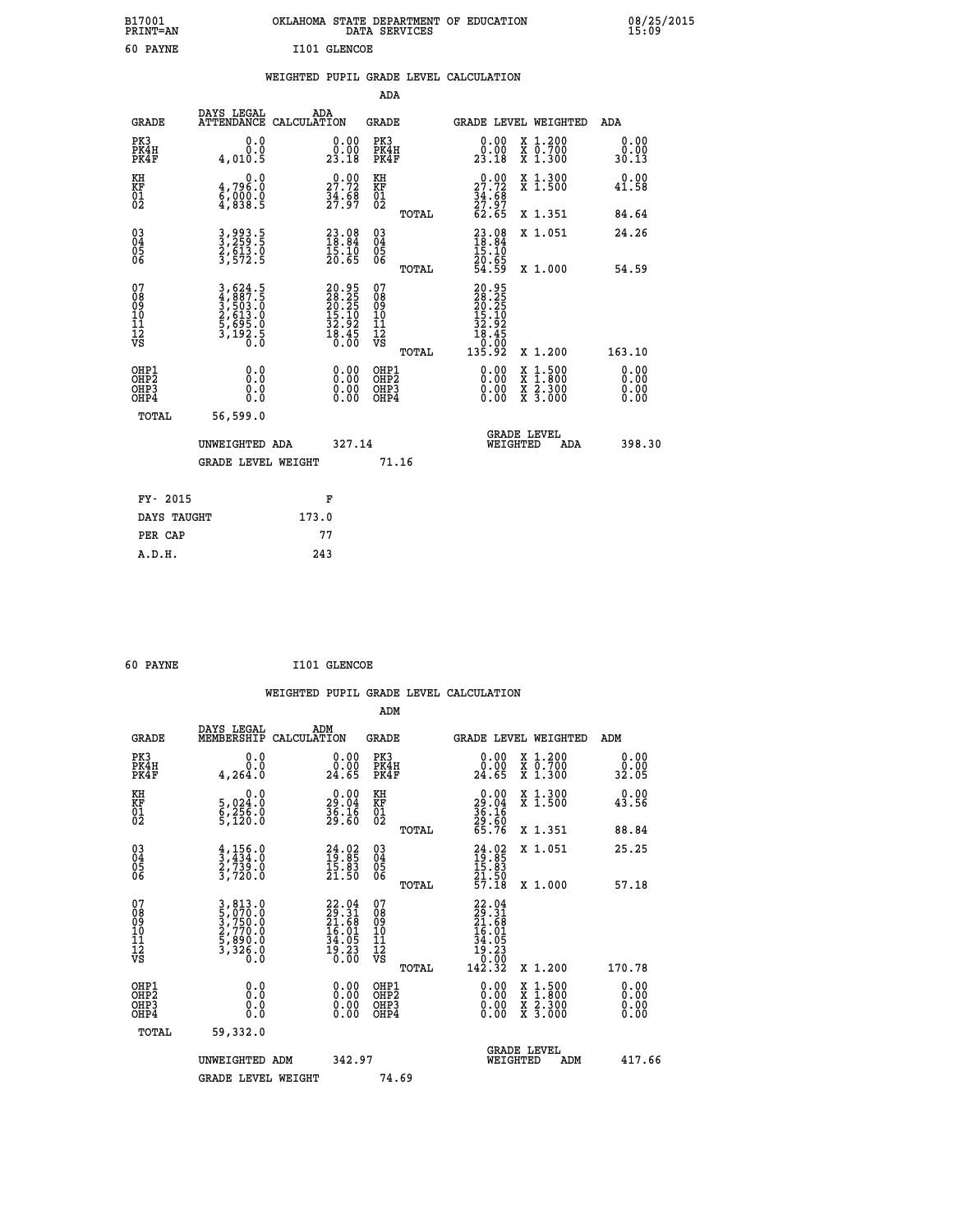|           | OKLAHOMA STATE DEPARTMENT OF EDUCATION<br>DATA SERVICES |  |
|-----------|---------------------------------------------------------|--|
| T103 YALE |                                                         |  |

|  |  | WEIGHTED PUPIL GRADE LEVEL CALCULATION |
|--|--|----------------------------------------|
|  |  |                                        |

|                                                                              |                                                                                         |                                                                          | ADA                                                |                                                                         |                                                                                                                                              |                              |
|------------------------------------------------------------------------------|-----------------------------------------------------------------------------------------|--------------------------------------------------------------------------|----------------------------------------------------|-------------------------------------------------------------------------|----------------------------------------------------------------------------------------------------------------------------------------------|------------------------------|
| <b>GRADE</b>                                                                 | DAYS LEGAL                                                                              | ADA<br>ATTENDANCE CALCULATION                                            | GRADE                                              |                                                                         | <b>GRADE LEVEL WEIGHTED</b>                                                                                                                  | ADA                          |
| PK3<br>PK4H<br>PK4F                                                          | 296.5<br>$0.\overline{0}$<br>2,400.5                                                    | $\begin{smallmatrix} 1.90\\[-1mm] 0.00\\[-1mm] 15.39\end{smallmatrix}$   | PK3<br>PK4H<br>PK4F                                | $\begin{smallmatrix} 1.90\\[-1mm] 0.00\\[-1mm] 15.39\end{smallmatrix}$  | X 1.200<br>X 0.700<br>X 1.300                                                                                                                | 2.28<br>0.00<br>20.01        |
| KH<br>KF<br>01<br>02                                                         | 0.0<br>4,829:0<br>5,913.0<br>2,599:5                                                    | $\begin{smallmatrix} 0.00\\ 30.96\\ 37.90\\ 16.66 \end{smallmatrix}$     | KH<br>KF<br>01<br>02                               | $0.00$<br>$30.96$<br>$37.90$<br>$16.66$<br>$54.56$                      | X 1.300<br>X 1.500                                                                                                                           | 0.00<br>46.44                |
|                                                                              |                                                                                         |                                                                          | TOTAL                                              |                                                                         | X 1.351                                                                                                                                      | 73.71                        |
| $\begin{matrix} 03 \\ 04 \\ 05 \\ 06 \end{matrix}$                           | $\frac{4}{3}, \frac{706}{250}$<br>3, 467.5<br>2, 985.0                                  | $\begin{smallmatrix} 30.17\\ 20.84\\ 22.23\\ 19.13 \end{smallmatrix}$    | $\begin{matrix} 03 \\ 04 \\ 05 \\ 06 \end{matrix}$ | $30.17$<br>$20.84$<br>$22.23$<br>$19.13$<br>$62.20$                     | X 1.051                                                                                                                                      | 31.71                        |
|                                                                              |                                                                                         |                                                                          | TOTAL                                              |                                                                         | X 1.000                                                                                                                                      | 62.20                        |
| 07<br>08<br>09<br>11<br>11<br>12<br>VS                                       | $4,151.0$<br>$4,808.0$<br>$6,339.5$<br>$6,350.5$<br>$8,350.5$<br>$5,022.0$<br>$5,616.0$ | $26.61$<br>$30.82$<br>$40.64$<br>$53.53$<br>$32.19$<br>$36.00$<br>$0.00$ | 07<br>08<br>09<br>11<br>11<br>12<br>VS<br>TOTAL    | 26.61<br>30.82<br>40.64<br>53.53<br>53.19<br>36.000<br>36.000<br>219.79 | X 1.200                                                                                                                                      | 263.75                       |
| OHP1<br>OH <sub>P</sub> <sub>2</sub><br>OH <sub>P3</sub><br>OH <sub>P4</sub> | 0.0<br>Ō.Ō<br>0.0<br>0.0                                                                | 0.00<br>$\begin{smallmatrix} 0.00 \ 0.00 \end{smallmatrix}$              | OHP1<br>OHP2<br>OHP3<br>OHP4                       | 0.00<br>0.00<br>0.00                                                    | $\begin{smallmatrix} \mathtt{X} & 1\cdot500 \\ \mathtt{X} & 1\cdot800 \\ \mathtt{X} & 2\cdot300 \\ \mathtt{X} & 3\cdot000 \end{smallmatrix}$ | 0.00<br>0.00<br>0.00<br>0.00 |
| TOTAL                                                                        | 64,735.0                                                                                |                                                                          |                                                    |                                                                         |                                                                                                                                              |                              |
|                                                                              | UNWEIGHTED ADA<br><b>GRADE LEVEL WEIGHT</b>                                             | 414.97                                                                   | 85.13                                              | WEIGHTED                                                                | <b>GRADE LEVEL</b><br>ADA                                                                                                                    | 500.10                       |
|                                                                              |                                                                                         |                                                                          |                                                    |                                                                         |                                                                                                                                              |                              |
| FY- 2015                                                                     |                                                                                         | F                                                                        |                                                    |                                                                         |                                                                                                                                              |                              |
|                                                                              | DAYS TAUGHT                                                                             | 156.0                                                                    |                                                    |                                                                         |                                                                                                                                              |                              |
| PER CAP                                                                      |                                                                                         | 86                                                                       |                                                    |                                                                         |                                                                                                                                              |                              |
| A.D.H.                                                                       |                                                                                         | 238                                                                      |                                                    |                                                                         |                                                                                                                                              |                              |

| 60 PAYNE | I103 YALE |  |
|----------|-----------|--|
|          |           |  |

 **A.D.H. 238**

 **B17001<br>PRINT=AN 60 PAYNE** 

|                                                      |                                                                                           |                                                                          |                                                     | WEIGHTED PUPIL GRADE LEVEL CALCULATION                                                                                                                                                                                                                                                                                                                                                                                      |                                                           |
|------------------------------------------------------|-------------------------------------------------------------------------------------------|--------------------------------------------------------------------------|-----------------------------------------------------|-----------------------------------------------------------------------------------------------------------------------------------------------------------------------------------------------------------------------------------------------------------------------------------------------------------------------------------------------------------------------------------------------------------------------------|-----------------------------------------------------------|
|                                                      |                                                                                           |                                                                          | ADM                                                 |                                                                                                                                                                                                                                                                                                                                                                                                                             |                                                           |
| <b>GRADE</b>                                         | DAYS LEGAL<br>MEMBERSHIP<br>CALCULATION                                                   | ADM                                                                      | <b>GRADE</b>                                        | <b>GRADE LEVEL WEIGHTED</b>                                                                                                                                                                                                                                                                                                                                                                                                 | ADM                                                       |
| PK3<br>PK4H<br>PK4F                                  | 313.0<br>0.0<br>2,672.0                                                                   | $\begin{smallmatrix} 2.01\0.00\\17.13 \end{smallmatrix}$                 | PK3<br>PK4H<br>PK4F                                 | $\begin{smallmatrix} 2.01\0.00\\17.13 \end{smallmatrix}$<br>X 1.200<br>X 0.700<br>X 1.300                                                                                                                                                                                                                                                                                                                                   | 2.41<br>$2\overline{2}\cdot\overline{2}\cdot\overline{2}$ |
| KH<br>KF<br>01<br>02                                 | 0.0<br>5,370:0<br>6,335:0<br>2,778:0                                                      | $\begin{smallmatrix} 0.00\\ 34.42\\ 40.61\\ 17.81 \end{smallmatrix}$     | KH<br>KF<br>01<br>02                                | $\begin{smallmatrix} &0.00\\ 34.42\\ 40.61\\ 17.81\\ 58.42\end{smallmatrix}$<br>X 1.300<br>X 1.500                                                                                                                                                                                                                                                                                                                          | 0.00<br>51.63                                             |
|                                                      |                                                                                           |                                                                          | TOTAL                                               | X 1.351                                                                                                                                                                                                                                                                                                                                                                                                                     | 78.93                                                     |
| $\begin{matrix} 03 \\ 04 \\ 05 \\ 06 \end{matrix}$   | $\frac{5}{3}, \frac{128}{470}.0$<br>$\frac{3}{659}.0$<br>$\frac{559}{3}, \frac{0}{143}.0$ | $32.87$<br>$22.24$<br>$\frac{2\bar{3}\cdot\bar{4}\bar{6}}{20.15}$        | $\begin{array}{c} 03 \\ 04 \\ 05 \\ 06 \end{array}$ | X 1.051<br>$32.87$<br>$22.24$<br>$23.46$<br>$20.15$<br>$65.85$                                                                                                                                                                                                                                                                                                                                                              | 34.55                                                     |
|                                                      |                                                                                           |                                                                          | TOTAL                                               | X 1.000                                                                                                                                                                                                                                                                                                                                                                                                                     | 65.85                                                     |
| 07<br>08<br>09<br>101<br>112<br>VS                   | $4,387.0$<br>5, 111.0<br>6, 941.0<br>6, 146.0<br>5, 501.0<br>6, 086.0<br>0.0              | $28.12$<br>$32.76$<br>$44.49$<br>$58.63$<br>$35.26$<br>$39.01$<br>$0.00$ | 07<br>08<br>09<br>11<br>11<br>12<br>VS<br>TOTAL     | $\begin{smallmatrix} 28.12\ 32.76\ 44.49\ 58.63\ 53.261\ 39.010\ 238.27 \end{smallmatrix}$<br>X 1.200                                                                                                                                                                                                                                                                                                                       | 285.92                                                    |
| OHP1<br>OHP2<br>OH <sub>P3</sub><br>OH <sub>P4</sub> | 0.0<br>0.000                                                                              |                                                                          | OHP1<br>OHP2<br>OHP3<br>OHP4                        | $\begin{smallmatrix} 0.00 & 0.00 & 0.00 & 0.00 & 0.00 & 0.00 & 0.00 & 0.00 & 0.00 & 0.00 & 0.00 & 0.00 & 0.00 & 0.00 & 0.00 & 0.00 & 0.00 & 0.00 & 0.00 & 0.00 & 0.00 & 0.00 & 0.00 & 0.00 & 0.00 & 0.00 & 0.00 & 0.00 & 0.00 & 0.00 & 0.00 & 0.00 & 0.00 & 0.00 & 0.00 & 0.0$<br>$\begin{smallmatrix} \mathtt{X} & 1\cdot500\\ \mathtt{X} & 1\cdot800\\ \mathtt{X} & 2\cdot300\\ \mathtt{X} & 3\cdot000 \end{smallmatrix}$ | 0.00<br>0.00<br>0.00<br>0.00                              |
| TOTAL                                                | 70,040.0                                                                                  |                                                                          |                                                     |                                                                                                                                                                                                                                                                                                                                                                                                                             |                                                           |
|                                                      | UNWEIGHTED ADM                                                                            | 448.97                                                                   |                                                     | GRADE LEVEL<br>WEIGHTED<br>ADM                                                                                                                                                                                                                                                                                                                                                                                              | 541.56                                                    |
|                                                      | <b>GRADE LEVEL WEIGHT</b>                                                                 |                                                                          | 92.59                                               |                                                                                                                                                                                                                                                                                                                                                                                                                             |                                                           |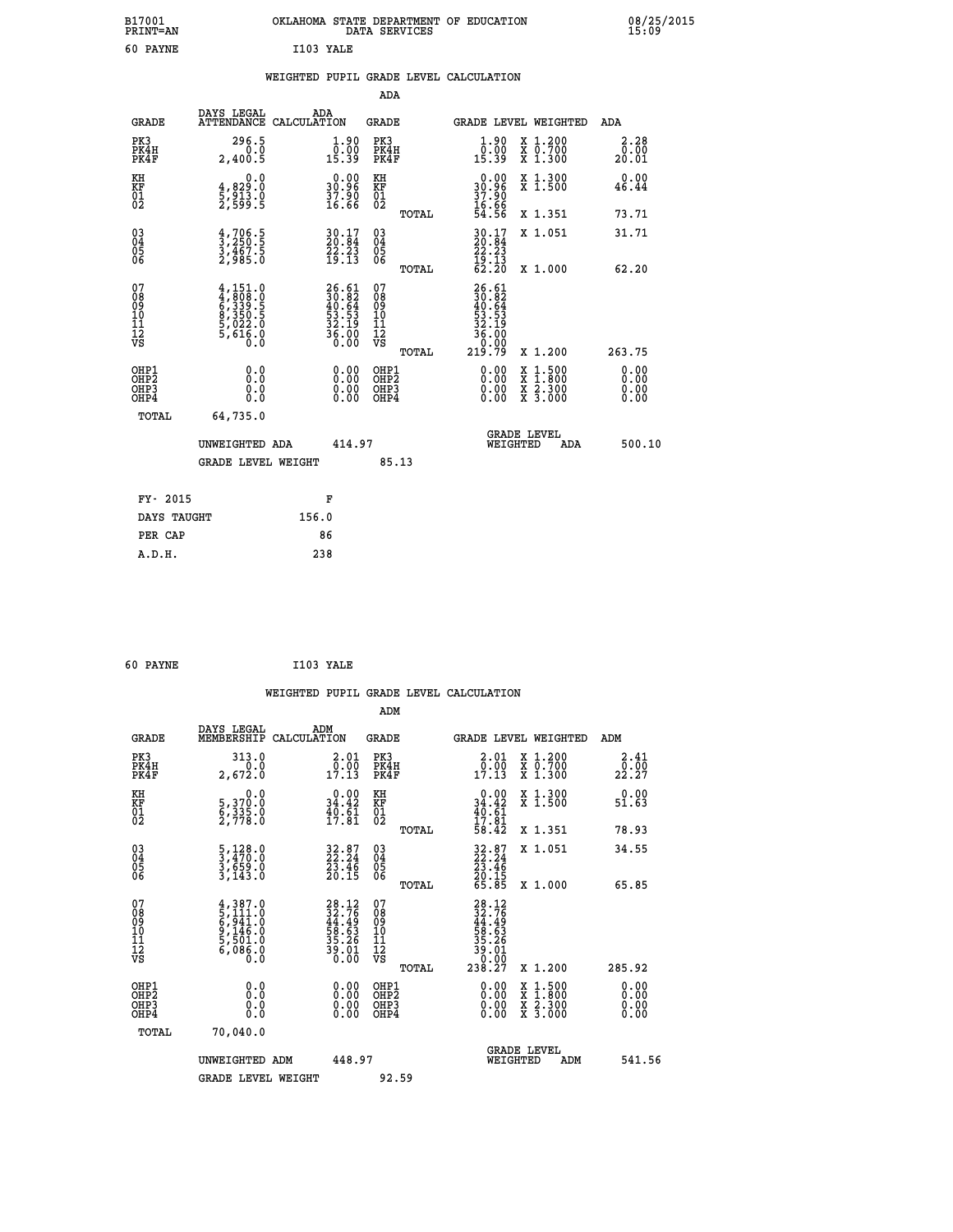| 7001<br>INT=AN | OKLAHOMA STATE DEPARTMENT OF EDUCATION<br>DATA SERVICES |  |
|----------------|---------------------------------------------------------|--|
| <b>PAYNE</b>   | COUNTY TOTALS                                           |  |

|                                                        |                                                                                                                                                      |                                                                                | ADA                                       |                                                                                              |                                                                                          |                              |
|--------------------------------------------------------|------------------------------------------------------------------------------------------------------------------------------------------------------|--------------------------------------------------------------------------------|-------------------------------------------|----------------------------------------------------------------------------------------------|------------------------------------------------------------------------------------------|------------------------------|
| <b>GRADE</b>                                           | DAYS LEGAL                                                                                                                                           | ADA<br>ATTENDANCE CALCULATION                                                  | <b>GRADE</b>                              |                                                                                              | GRADE LEVEL WEIGHTED                                                                     | ADA                          |
| PK3<br>PK4H<br>PK4F                                    | 4,612.0<br>1,282.5<br>114,988.0                                                                                                                      | 27.03<br>7.41<br>672.36                                                        | PK3<br>PK4H<br>PK4F                       | $27.03$<br>$7.41$<br>672.36                                                                  | X 1.200<br>X 0.700<br>X 1.300                                                            | 32.43<br>5.19<br>874.06      |
| KH<br>KF<br>01<br>02                                   | 97.0<br>147,418.5<br>$\frac{1}{139}$ , $\frac{5}{23}$ , $\frac{5}{6}$                                                                                | 0.56<br>863.85<br>$844.40$<br>$814.98$                                         | KH<br>KF<br>$\overline{01}$               | 0.56<br>$863.85844.40814.981,659.38$                                                         | X 1.300<br>X 1.500                                                                       | 0.73<br>1,295.79             |
|                                                        |                                                                                                                                                      |                                                                                | TOTAL                                     |                                                                                              | X 1.351                                                                                  | 2,241.83                     |
| $^{03}_{04}$<br>$\begin{matrix} 05 \\ 06 \end{matrix}$ | 135,763.5<br>126,722.0<br>$\overline{131}$ , $\overline{319}$ . 5<br>$\overline{128}$ , 449. 5                                                       | 796.19<br>742.26<br>770.96<br>752.32                                           | $\substack{03 \\ 04}$<br>05               | 796.19<br>742.26<br>770.96<br>752.32<br>2,265.54                                             | X 1.051                                                                                  | 3,102.34                     |
|                                                        |                                                                                                                                                      |                                                                                | TOTAL                                     |                                                                                              | X 1.000                                                                                  | 2,265.54                     |
| 07<br>08<br>09<br>10<br>11<br>12<br>VS                 | $\begin{smallmatrix} 121,472\cdot 5\\ 125,215\cdot 0\\ 118,779\cdot 0\\ 112,412\cdot 5\\ 108,952\cdot 0\\ 95,862\cdot 0\\ 0\cdot 0\end{smallmatrix}$ | $713.25$<br>$734.66$<br>$697.64$<br>$660.77$<br>$639.44$<br>$563.13$<br>$0.00$ | 07<br>08<br>09<br>10<br>Īľ<br>12<br>VS    | 713.25<br>$7\bar{3}\bar{4}\cdot\bar{6}\bar{6}$<br>$660.77$<br>$639.44$<br>$563.13$<br>$0.02$ |                                                                                          |                              |
|                                                        |                                                                                                                                                      |                                                                                | TOTAL                                     | 4,008.89                                                                                     | X 1.200                                                                                  | 4,810.67                     |
| OHP1<br>OH <sub>P</sub> <sub>2</sub><br>OHP3<br>OHP4   | 797.0<br>0.0<br>0.0<br>0.0                                                                                                                           | $\frac{4.69}{9.00}$<br>0.00<br>0.00                                            | OHP1<br>OH <sub>P</sub> 2<br>OHP3<br>OHP4 | $\frac{4.69}{0.00}$<br>0.00<br>0.00                                                          | $\begin{smallmatrix} x & 1.500 \\ x & 1.800 \\ x & 2.300 \\ x & 3.000 \end{smallmatrix}$ | 7.04<br>0.00<br>0.00<br>0.00 |
| TOTAL                                                  | 1,757,241.5                                                                                                                                          |                                                                                |                                           |                                                                                              |                                                                                          |                              |
| 10,305.90<br>UNWEIGHTED ADA                            |                                                                                                                                                      |                                                                                |                                           |                                                                                              | <b>GRADE LEVEL</b><br>WEIGHTED<br>ADA                                                    | 12,370.08                    |
|                                                        | <b>GRADE LEVEL WEIGHT</b>                                                                                                                            |                                                                                | 2,064.18                                  |                                                                                              |                                                                                          |                              |
|                                                        |                                                                                                                                                      |                                                                                |                                           |                                                                                              |                                                                                          |                              |
| FY- 2015                                               |                                                                                                                                                      | F                                                                              |                                           |                                                                                              |                                                                                          |                              |
| DAYS TAUGHT                                            |                                                                                                                                                      | 1,161.0                                                                        |                                           |                                                                                              |                                                                                          |                              |
| PER CAP                                                |                                                                                                                                                      | 385                                                                            |                                           |                                                                                              |                                                                                          |                              |

 **A.D.H. 6,817**

 **B17001<br>PRINT=AN** 

**PAYNE COUNTY TOTALS** 

|                                                    |                                                                                                                                    |                                                                  | ADM                                       |                                                                              |                                                                                                  |                              |
|----------------------------------------------------|------------------------------------------------------------------------------------------------------------------------------------|------------------------------------------------------------------|-------------------------------------------|------------------------------------------------------------------------------|--------------------------------------------------------------------------------------------------|------------------------------|
| <b>GRADE</b>                                       | DAYS LEGAL<br>MEMBERSHIP                                                                                                           | ADM<br>CALCULATION                                               | GRADE                                     | GRADE LEVEL WEIGHTED                                                         |                                                                                                  | ADM                          |
| PK3<br>PK4H<br>PK4F                                | 4,731.0<br>1,344.0<br>123,611.0                                                                                                    | 27.74<br>722.82                                                  | PK3<br>PK4H<br>PK4F                       | 27.74<br>722.82                                                              | X 1.200<br>X 0.700<br>$X$ 1.300                                                                  | 32.43<br>5.44<br>939.69      |
| KH<br>KF<br>01<br>02                               | 101.0<br>156,784:0<br>152,192.0<br>146,299:0                                                                                       | $918.87$<br>$892.94$<br>$856.67$                                 | KH<br>KF<br>$^{01}_{02}$                  | 0.58<br>918.87<br>892.84<br>856.67<br>1,749.61                               | X 1.300<br>X 1.500                                                                               | 0.75<br>1,378.32             |
|                                                    |                                                                                                                                    |                                                                  | TOTAL                                     |                                                                              | X 1.351                                                                                          | 2,363.72                     |
| $\begin{matrix} 03 \\ 04 \\ 05 \\ 06 \end{matrix}$ | 142,380.0<br>132,835.0<br>137,549.0<br>134,745.0                                                                                   | 835.09<br>778.07<br>807.61<br>789.16                             | $\substack{03 \\ 04}$<br>05               | 835.09<br>778.07<br>807.61<br>789.16                                         | X 1.051                                                                                          | 877.69                       |
|                                                    |                                                                                                                                    |                                                                  | TOTAL                                     | 2,374.84                                                                     | X 1.000                                                                                          | 2,374.84                     |
| 07<br>08<br>09<br>11<br>11<br>12<br>VS             | 128,332.0<br>$\frac{132}{125}$ , $\frac{474}{812}$ , 0<br>$\frac{120}{120}$ , 004.0<br>115,914.0<br>103,211.0<br>$\overline{0}$ .0 | 753.49<br>777.30<br>739.16<br>705.51<br>680.31<br>606.25<br>0.00 | 07<br>089<br>101<br>111<br>VS<br>TOTAL    | 753.49<br>777.30<br>739.16<br>705.51<br>680.31<br>606.25<br>0.00<br>4,262.02 | X 1.200                                                                                          | 5,114.41                     |
| OHP1<br>OHP2<br>OH <sub>P3</sub><br>OHP4           | 827.0<br>0.0<br>0.0<br>0.0                                                                                                         | $\begin{smallmatrix} 4.87\ 0.00\ 0.00 \end{smallmatrix}$<br>0.00 | OHP1<br>OH <sub>P</sub> 2<br>OHP3<br>OHP4 | $\begin{smallmatrix} 4.87\ 0.00 \end{smallmatrix}$<br>0.00                   | $\begin{smallmatrix} x & 1 & 500 \\ x & 1 & 800 \\ x & 2 & 300 \\ x & 3 & 000 \end{smallmatrix}$ | 7.31<br>0.00<br>0.00<br>0.00 |
| TOTAL                                              | 1,859,145.0                                                                                                                        |                                                                  |                                           |                                                                              |                                                                                                  |                              |
|                                                    | UNWEIGHTED ADM                                                                                                                     | 10,904.21                                                        |                                           | WEIGHTED                                                                     | <b>GRADE LEVEL</b><br>ADM                                                                        | 13,095.45                    |
|                                                    | <b>GRADE LEVEL WEIGHT</b>                                                                                                          |                                                                  | 2,191.24                                  |                                                                              |                                                                                                  |                              |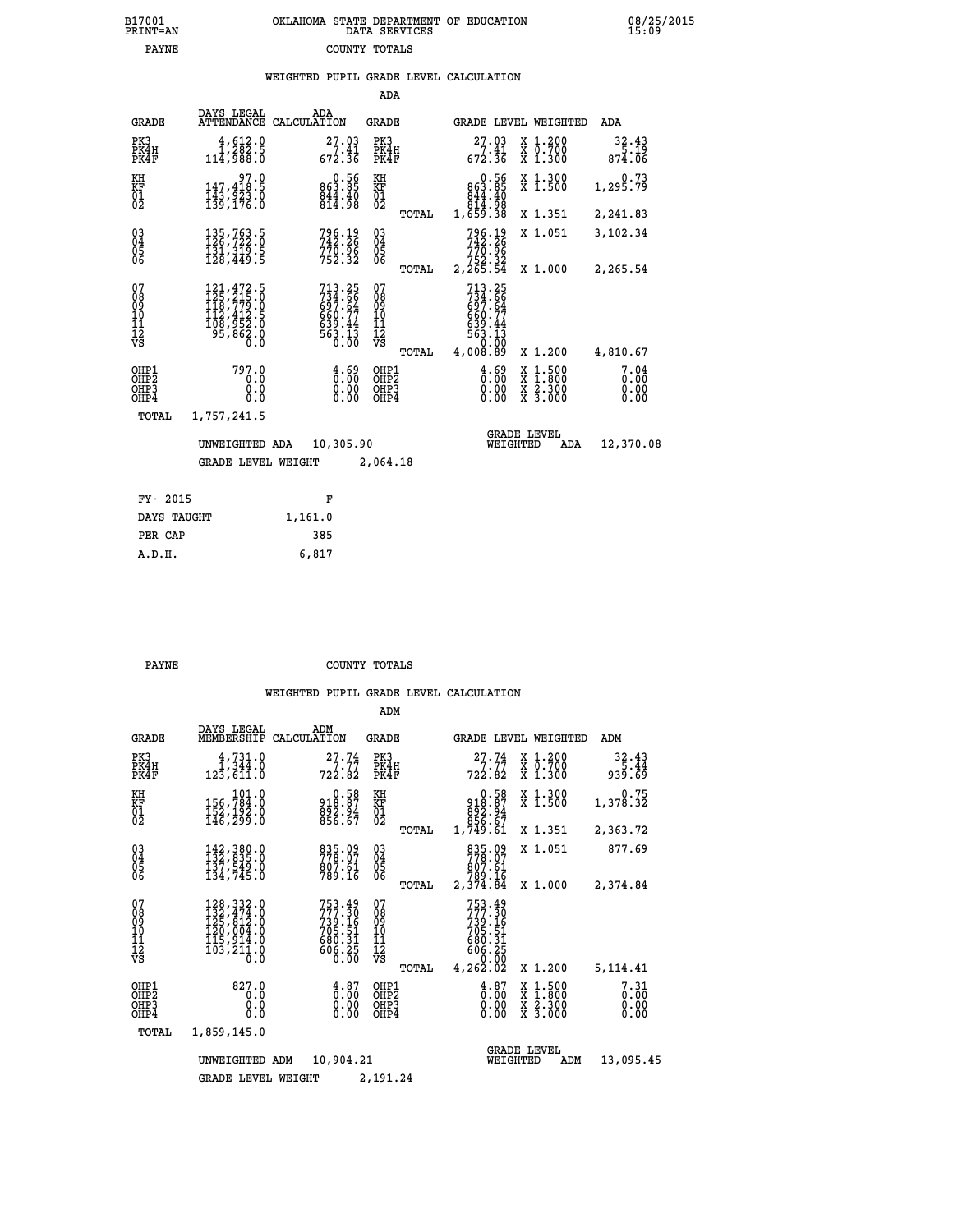| B17001                                             | PRINT=AN                                                          | OKLAHOMA STATE DEPARTMENT OF EDUCATION                               | DATA SERVICES                                   |                                                                       |                                                                                                                                           | 08/25/2015                   |
|----------------------------------------------------|-------------------------------------------------------------------|----------------------------------------------------------------------|-------------------------------------------------|-----------------------------------------------------------------------|-------------------------------------------------------------------------------------------------------------------------------------------|------------------------------|
|                                                    | 61 PITTSBURG                                                      | C009 KREBS                                                           |                                                 |                                                                       |                                                                                                                                           |                              |
|                                                    |                                                                   | WEIGHTED PUPIL GRADE LEVEL CALCULATION                               |                                                 |                                                                       |                                                                                                                                           |                              |
|                                                    |                                                                   |                                                                      | ADA                                             |                                                                       |                                                                                                                                           |                              |
| <b>GRADE</b>                                       | DAYS LEGAL                                                        | ADA<br>ATTENDANCE CALCULATION                                        | GRADE                                           | <b>GRADE LEVEL WEIGHTED</b>                                           |                                                                                                                                           | <b>ADA</b>                   |
| PK3<br>PK4H<br>PK4F                                | 162.0<br>0.0<br>7,602.0                                           | 1.00<br>0.00<br>46.93                                                | PK3<br>PK4H<br>PK4F                             | 1.00<br>ŏÖ.ÖŎ<br>46.93                                                | X 1.200<br>X 0.700<br>X 1.300                                                                                                             | 1.20<br>0.00<br>61.01        |
| KH<br>KF<br>01<br>02                               | 0.0<br>7,144:0<br>8,355:5<br>7,025:0                              | $\begin{smallmatrix} 0.00\\ 44.10\\ 51.58\\ 43.36 \end{smallmatrix}$ | KH<br>KF<br>01<br>02                            | $\begin{array}{c} 0.00 \\ 44.10 \\ 51.58 \\ 43.36 \end{array}$        | X 1.300<br>X 1.500                                                                                                                        | 0.00<br>66.15                |
|                                                    |                                                                   |                                                                      | TOTAL                                           | 94.94                                                                 | X 1.351                                                                                                                                   | 128.26                       |
| $\begin{matrix} 03 \\ 04 \\ 05 \\ 06 \end{matrix}$ | 6,315.0<br>$\frac{5}{5}$ , $\frac{4}{0}$ , $\frac{6}{5}$          | 38.54<br>38.98<br>33.75<br>31.02                                     | 03<br>04<br>05<br>06<br>TOTAL                   | 38.64<br>33.75<br>$\frac{31.02}{103.75}$                              | X 1.051<br>X 1.000                                                                                                                        | 40.61<br>103.75              |
| 07<br>08<br>09<br>10<br>11<br>12<br>VS             | $\frac{4}{3}, \frac{168}{640}.9$<br>0.0<br>0.0<br>Ŏ.Ŏ<br>$\S.$    | 25.73<br>22.48<br>0.00<br>0.00<br>0.00<br>0.0000                     | 07<br>08<br>09<br>10<br>11<br>12<br>VS<br>TOTAL | $25.73$<br>$22.48$<br>$0.00$<br>0.00<br>0.00<br>0.00<br>0.00<br>48.21 | X 1.200                                                                                                                                   | 57.85                        |
| OHP1<br>OHP2<br>OHP3<br>OHP4                       | 0.0<br>Ŏ.Ŏ<br>0.0<br>0.0                                          | 0.00<br>0.00<br>0.00                                                 | OHP1<br>OHP2<br>OHP3<br>OHP4                    | 0.00<br>ŏ:ŏŏ<br>0.00<br>0.00                                          | $\begin{smallmatrix} \mathtt{X} & 1\cdot500\\ \mathtt{X} & 1\cdot800\\ \mathtt{X} & 2\cdot300\\ \mathtt{X} & 3\cdot000 \end{smallmatrix}$ | 0.00<br>0.00<br>0.00<br>0.00 |
|                                                    | TOTAL<br>61, 163.5<br>UNWEIGHTED ADA<br><b>GRADE LEVEL WEIGHT</b> | 377.57                                                               | 81.26                                           | <b>GRADE LEVEL</b><br>WEIGHTED                                        | ADA                                                                                                                                       | 458.83                       |
|                                                    | FY- 2015                                                          | F                                                                    |                                                 |                                                                       |                                                                                                                                           |                              |

 **DAYS TAUGHT 162.0 PER CAP** 0  **A.D.H. 0**

 **61 PITTSBURG C009 KREBS**

 **WEIGHTED PUPIL GRADE LEVEL CALCULATION ADM DAYS LEGAL ADM GRADE MEMBERSHIP CALCULATION GRADE GRADE LEVEL WEIGHTED ADM PK3 162.0 1.00 PK3 1.00 X 1.200 1.20 PK4H 0.0 0.00 PK4H 0.00 X 0.700 0.00 PK4F 8,198.0 50.60 PK4F 50.60 X 1.300 65.78 KH 0.0 0.00 KH 0.00 X 1.300 0.00 KF 7,647.0 47.20 KF 47.20 X 1.500 70.80 01 8,944.0 55.21 01 55.21 02 7,381.0 45.56 02 45.56 TOTAL 100.77 X 1.351 136.14 03 6,675.0 41.20 03 41.20 X 1.051 43.30 04 6,677.0 41.22 04 41.22 05 5,749.0 35.49 05 35.49 06 5,287.0 32.64 06 32.64 TOTAL 109.35 X 1.000 109.35 07 4,359.0 26.91 07 26.91 08 3,979.0 24.57 08 24.57 09 0.0 0.00 09 0.00 10 0.0 0.00 10 0.00 11 0.0 0.00 11 0.00 12 0.0 0.00 12 0.00 VS 0.0 0.00 VS 0.00 TOTAL 51.48 X 1.200 61.78 OHP1 0.0 0.00 OHP1 0.00 X 1.500 0.00 OHP2 0.0 0.00 OHP2 0.00 X 1.800 0.00 OHP3 0.0 0.00 OHP3 0.00 X 2.300 0.00 OHP4 0.0 0.00 OHP4 0.00 X 3.000 0.00 TOTAL 65,058.0** UNWEIGHTED ADM 401.60 GRADE LEVEL<br>WEIGHTED ADM 488.35 GRADE LEVEL WEIGHT 86.75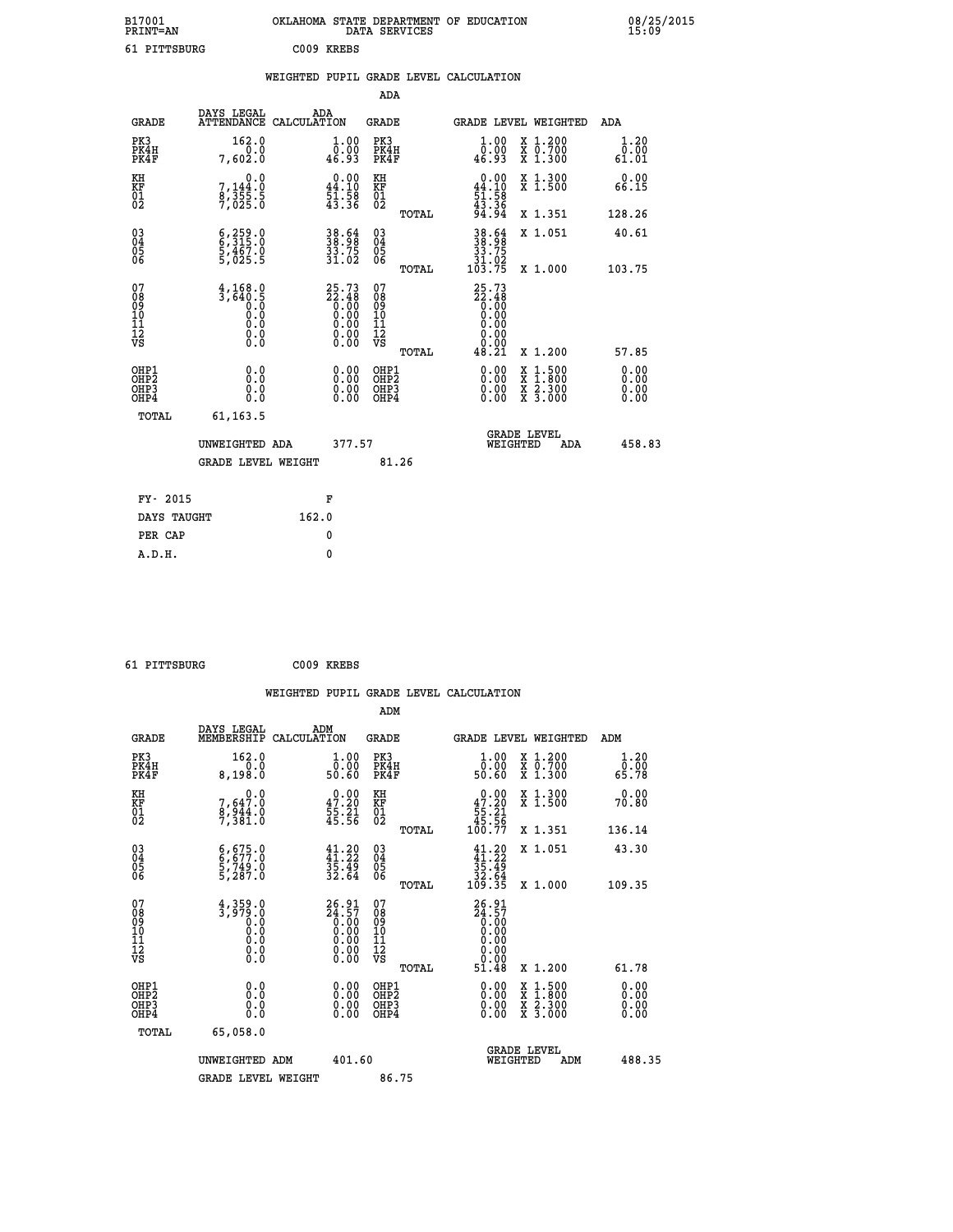|                                                                    |                                                                                                            | WEIGHTED PUPIL GRADE LEVEL CALCULATION                              |                                                             |                              |       |                                                                                                                                                                                                                                                                                |                                                                                                                                              |                       |
|--------------------------------------------------------------------|------------------------------------------------------------------------------------------------------------|---------------------------------------------------------------------|-------------------------------------------------------------|------------------------------|-------|--------------------------------------------------------------------------------------------------------------------------------------------------------------------------------------------------------------------------------------------------------------------------------|----------------------------------------------------------------------------------------------------------------------------------------------|-----------------------|
|                                                                    |                                                                                                            |                                                                     |                                                             | <b>ADA</b>                   |       |                                                                                                                                                                                                                                                                                |                                                                                                                                              |                       |
| <b>GRADE</b>                                                       | DAYS LEGAL<br>ATTENDANCE CALCULATION                                                                       | ADA                                                                 |                                                             | <b>GRADE</b>                 |       | GRADE LEVEL WEIGHTED                                                                                                                                                                                                                                                           |                                                                                                                                              | ADA                   |
| PK3<br>PK4H<br>PK4F                                                | 0.0<br>0.0<br>5,934.0                                                                                      | $\begin{smallmatrix} 0.00\\ 0.00\\ 37.56 \end{smallmatrix}$         |                                                             | PK3<br>PK4H<br>PK4F          |       | 0.00<br>ŏ:ŏŏ<br>37.56                                                                                                                                                                                                                                                          | X 1.200<br>X 0.700<br>X 1.300                                                                                                                | 0.00<br>0.00<br>48.83 |
| KH<br>KF<br>01<br>02                                               | $\begin{smallmatrix}&&&0.0\\7,124.0\\7,265.0\\6,232.0\end{smallmatrix}$                                    | $\begin{smallmatrix} 0.00\\ 45.09\\ 45.98\\ 5.44 \end{smallmatrix}$ | KH<br>KF<br>01<br>02                                        |                              |       | $0.00$<br>$45.09$<br>$45.98$<br>$39.44$<br>$35.42$                                                                                                                                                                                                                             | X 1.300<br>X 1.500                                                                                                                           | 0.00<br>67.64         |
|                                                                    |                                                                                                            |                                                                     |                                                             |                              | TOTAL |                                                                                                                                                                                                                                                                                | X 1.351                                                                                                                                      | 115.40                |
| $\begin{smallmatrix} 03 \\[-4pt] 04 \end{smallmatrix}$<br>Ŏ5<br>06 | 7,156.0<br>6,928.0<br>6,584.0<br>5,637.0                                                                   | $45.29$<br>$43.85$<br>$41.67$<br>$35.68$                            | $\begin{matrix} 03 \\ 04 \\ 05 \\ 06 \end{matrix}$          |                              |       | $45.29$<br>$43.85$<br>$41.67$                                                                                                                                                                                                                                                  | X 1.051                                                                                                                                      | 47.60                 |
|                                                                    |                                                                                                            |                                                                     |                                                             |                              | TOTAL | 35.68<br>121.20                                                                                                                                                                                                                                                                | X 1.000                                                                                                                                      | 121.20                |
| 07<br>08<br>09<br>11<br>11<br>12<br>VS                             | $\frac{5}{5}$ , 914.0<br>$\begin{smallmatrix} 0.0 & 0 \ 0.0 & 0 \ 0.0 & 0 \end{smallmatrix}$<br>$\S.$ $\S$ | $37.43$<br>$37.51$<br>$0.00$<br>$0.00$<br>$0.00$<br>$0.00$          | 07<br>08<br>09<br>11<br>11<br>12<br>VS<br>ŏ:ŏŏ              |                              | TOTAL | 37.43<br>$37.51$<br>0.00<br>0.00<br>0.00<br>0.00<br>0.00<br>74.94                                                                                                                                                                                                              | X 1.200                                                                                                                                      | 89.93                 |
| OHP1<br>OHP2<br>OH <sub>P3</sub><br>OHP4                           | 0.0<br>0.0<br>0.0                                                                                          |                                                                     | 0.00<br>$\begin{smallmatrix} 0.00 \ 0.00 \end{smallmatrix}$ | OHP1<br>OHP2<br>OHP3<br>OHP4 |       | $\begin{smallmatrix} 0.00 & 0.00 & 0.00 & 0.00 & 0.00 & 0.00 & 0.00 & 0.00 & 0.00 & 0.00 & 0.00 & 0.00 & 0.00 & 0.00 & 0.00 & 0.00 & 0.00 & 0.00 & 0.00 & 0.00 & 0.00 & 0.00 & 0.00 & 0.00 & 0.00 & 0.00 & 0.00 & 0.00 & 0.00 & 0.00 & 0.00 & 0.00 & 0.00 & 0.00 & 0.00 & 0.0$ | $\begin{smallmatrix} \mathtt{X} & 1\cdot500 \\ \mathtt{X} & 1\cdot800 \\ \mathtt{X} & 2\cdot300 \\ \mathtt{X} & 3\cdot000 \end{smallmatrix}$ | 0.00<br>0.00<br>0.00  |
| TOTAL                                                              | 64,701.0                                                                                                   |                                                                     |                                                             |                              |       |                                                                                                                                                                                                                                                                                |                                                                                                                                              |                       |
|                                                                    | UNWEIGHTED ADA                                                                                             |                                                                     | 409.50                                                      |                              |       | WEIGHTED                                                                                                                                                                                                                                                                       | <b>GRADE LEVEL</b><br>ADA                                                                                                                    | 490.60                |
|                                                                    | <b>GRADE LEVEL WEIGHT</b>                                                                                  |                                                                     |                                                             | 81.10                        |       |                                                                                                                                                                                                                                                                                |                                                                                                                                              |                       |
| FY- 2015                                                           |                                                                                                            | F                                                                   |                                                             |                              |       |                                                                                                                                                                                                                                                                                |                                                                                                                                              |                       |
| DAYS TAUGHT                                                        |                                                                                                            | 158.0                                                               |                                                             |                              |       |                                                                                                                                                                                                                                                                                |                                                                                                                                              |                       |
| PER CAP                                                            |                                                                                                            | 33                                                                  |                                                             |                              |       |                                                                                                                                                                                                                                                                                |                                                                                                                                              |                       |

 **61 PITTSBURG C029 FRINK-CHAMBERS**

|                                                    |                                                                                                                                           |                                                                   | ADM                                                   |                                                                                                                                    |                                                                                                                     |                       |
|----------------------------------------------------|-------------------------------------------------------------------------------------------------------------------------------------------|-------------------------------------------------------------------|-------------------------------------------------------|------------------------------------------------------------------------------------------------------------------------------------|---------------------------------------------------------------------------------------------------------------------|-----------------------|
| <b>GRADE</b>                                       | DAYS LEGAL<br>MEMBERSHIP                                                                                                                  | ADM<br>CALCULATION                                                | <b>GRADE</b>                                          | GRADE LEVEL WEIGHTED                                                                                                               |                                                                                                                     | ADM                   |
| PK3<br>PK4H<br>PK4F                                | 0.0<br>0.0<br>6, 252.0                                                                                                                    | $\begin{smallmatrix} 0.00\\ 0.00\\ 39.57 \end{smallmatrix}$       | PK3<br>PK4H<br>PK4F                                   | $\begin{smallmatrix} 0.00\\ 0.00\\ 39.57 \end{smallmatrix}$                                                                        | X 1.200<br>X 0.700<br>X 1.300                                                                                       | 0.00<br>0.00<br>51.44 |
| KH<br>KF<br>01<br>02                               | $\begin{smallmatrix}&&&0.0\\7,417.0\\7,456.0\\6,427.0\end{smallmatrix}$                                                                   | $0.00$<br>46.94<br>$\frac{47.19}{40.68}$                          | KH<br>KF<br>01<br>02                                  | 0.00<br>$46.94$<br>$47.19$<br>$40.68$<br>$87.87$                                                                                   | X 1.300<br>X 1.500                                                                                                  | 0.00<br>70.41         |
|                                                    |                                                                                                                                           |                                                                   | TOTAL                                                 |                                                                                                                                    | X 1.351                                                                                                             | 118.71                |
| $\begin{matrix} 03 \\ 04 \\ 05 \\ 06 \end{matrix}$ | 7, 353.0<br>7, 176.0<br>7, 162.0<br>5, 808.0                                                                                              | $46.54$<br>$45.42$<br>$45.33$<br>$36.76$                          | $\begin{matrix} 03 \\ 04 \\ 05 \\ 06 \end{matrix}$    | $\begin{array}{r} 46.54 \\ 45.42 \\ 45.33 \\ 36.76 \\ 127.51 \end{array}$                                                          | X 1.051                                                                                                             | 48.91                 |
|                                                    |                                                                                                                                           |                                                                   | TOTAL                                                 |                                                                                                                                    | X 1.000                                                                                                             | 127.51                |
| 07<br>08<br>09<br>10<br>11<br>11<br>12<br>VS       | $\begin{smallmatrix} 6\,,\,3\,0\,3\,. \,0\\ 6\,,\,3\,7\,1\,. \,0\\ 0\,. \,0\\ 0\,. \,0\\ 0\,. \,0\\ 0\,. \,0\\ 0\,. \,0\end{smallmatrix}$ | $39.89\n40.32\n0.00\n0.00\n0.00\n0.00\n0.00$                      | 07<br>08<br>09<br>01<br>11<br>11<br>12<br>VS<br>TOTAL | $\begin{smallmatrix} 39.89 \\ 40.32 \\ 0.00 \\ 0.00 \\ 0.00 \\ 0.00 \\ 0.00 \\ 0.00 \\ 0.00 \\ 0.00 \\ \end{smallmatrix}$<br>80.21 | X 1.200                                                                                                             | 96.25                 |
| OHP1<br>OHP2<br>OH <sub>P3</sub><br>OHP4           | 0.0<br>0.000                                                                                                                              | $\begin{smallmatrix} 0.00 \ 0.00 \ 0.00 \ 0.00 \end{smallmatrix}$ | OHP1<br>OHP2<br>OHP3<br>OHP4                          |                                                                                                                                    | $\begin{array}{l} \mathtt{X} & 1.500 \\ \mathtt{X} & 1.800 \\ \mathtt{X} & 2.300 \\ \mathtt{X} & 3.000 \end{array}$ | 0.00<br>0.00<br>0.00  |
| TOTAL                                              | 67,725.0                                                                                                                                  |                                                                   |                                                       |                                                                                                                                    |                                                                                                                     |                       |
|                                                    | UNWEIGHTED ADM                                                                                                                            | 428.64                                                            |                                                       | WEIGHTED                                                                                                                           | <b>GRADE LEVEL</b><br>ADM                                                                                           | 513.23                |
|                                                    | <b>GRADE LEVEL WEIGHT</b>                                                                                                                 |                                                                   | 84.59                                                 |                                                                                                                                    |                                                                                                                     |                       |
|                                                    |                                                                                                                                           |                                                                   |                                                       |                                                                                                                                    |                                                                                                                     |                       |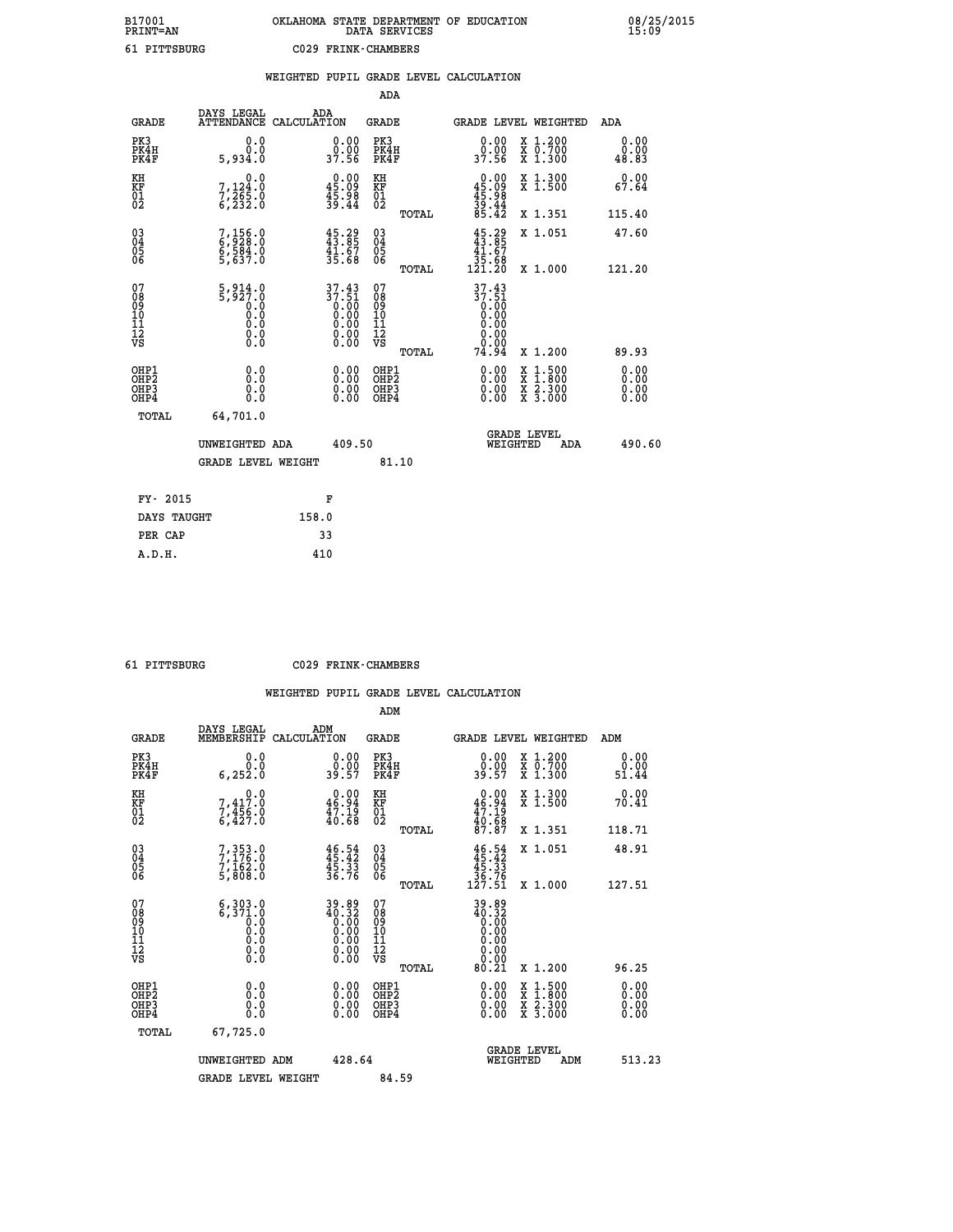| B17001<br>PRINT=AN | . STATE DEPARTMENT OF EDUCATION<br>OKLAHOMA<br>DATA SERVICES | 08/25/2015<br>15:09 |
|--------------------|--------------------------------------------------------------|---------------------|
| 61 PITTSBURG       | C056 TANNEHILL                                               |                     |

|                                                                    |                              |                                                                                                    | WEIGHTED PUPIL GRADE LEVEL CALCULATION |                                                                                                    |                                        |       |                                                                 |                                |                               |                              |
|--------------------------------------------------------------------|------------------------------|----------------------------------------------------------------------------------------------------|----------------------------------------|----------------------------------------------------------------------------------------------------|----------------------------------------|-------|-----------------------------------------------------------------|--------------------------------|-------------------------------|------------------------------|
|                                                                    |                              |                                                                                                    |                                        |                                                                                                    | ADA                                    |       |                                                                 |                                |                               |                              |
|                                                                    | <b>GRADE</b>                 | DAYS LEGAL<br>ATTENDANCE CALCULATION                                                               | ADA                                    |                                                                                                    | <b>GRADE</b>                           |       |                                                                 |                                | GRADE LEVEL WEIGHTED          | ADA                          |
|                                                                    | PK3<br>PK4H<br>PK4F          | 122.0<br>0.0<br>2,468.0                                                                            |                                        | $\substack{0.73 \\ 0.00 \\ 14.69}$                                                                 | PK3<br>PK4H<br>PK4F                    |       | 0.73<br>0.00<br>14.69                                           |                                | X 1.200<br>X 0.700<br>X 1.300 | 0.88<br>0.00<br>19.10        |
| KH<br>KF<br>01<br>02                                               |                              | 0.0<br>3,829:0<br>2,969:0<br>3,238:0                                                               |                                        | $22.79$<br>$17.67$<br>$19.27$                                                                      | KH<br>KF<br>01<br>02                   |       | $22.79$<br>$17.67$<br>$19.27$<br>$19.27$<br>$36.94$             |                                | X 1.300<br>X 1.500            | 0.00<br>34.19                |
|                                                                    |                              |                                                                                                    |                                        |                                                                                                    |                                        | TOTAL |                                                                 |                                | X 1.351                       | 49.91                        |
| $\begin{smallmatrix} 03 \\[-4pt] 04 \end{smallmatrix}$<br>Ŏ5<br>06 |                              | $\frac{1}{2}$ , $\frac{9}{8}$ , $\frac{22}{7}$ ; $\frac{0}{9}$<br>$\frac{5}{1}, \frac{0}{845}$ : 0 |                                        | $\frac{11}{17}$ : $\frac{44}{24}$<br>$\frac{18.03}{10.98}$                                         | $\substack{03 \\ 04}$<br>05<br>06      |       | 11:34<br>$\frac{18.03}{10.98}$                                  |                                | X 1.051                       | 12.02                        |
|                                                                    |                              |                                                                                                    |                                        |                                                                                                    |                                        | TOTAL | $\bar{46.25}$                                                   |                                | X 1.000                       | 46.25                        |
| 07<br>08<br>09<br>101<br>112<br>VS                                 |                              | 2, 346.0<br>2, 568.0<br>0.0<br>Ō.Ō<br>$\S.$ $\S$                                                   |                                        | $13.96$<br>$15.29$<br>0.00<br>0.00<br>0.00<br>$\begin{smallmatrix} 0.00 \\ 0.00 \end{smallmatrix}$ | 07<br>08<br>09<br>11<br>11<br>12<br>VS | TOTAL | $13.96$<br>$15.29$<br>$0.00$<br>$0.00$<br>0.00<br>0.00<br>29.25 |                                | X 1.200                       | 35.10                        |
|                                                                    | OHP1<br>OHP2<br>OHP3<br>OHP4 | 0.0<br>0.0<br>0.0                                                                                  |                                        | 0.00<br>$\begin{smallmatrix} 0.00 \ 0.00 \end{smallmatrix}$                                        | OHP1<br>OHP2<br>OHP3<br>OHP4           |       | 0.00<br>0.00<br>0.00                                            |                                | X 1:500<br>X 2.300<br>X 3.000 | 0.00<br>Ō.ŎŎ<br>0.00<br>0.00 |
|                                                                    | <b>TOTAL</b>                 | 27,233.0                                                                                           |                                        |                                                                                                    |                                        |       |                                                                 |                                |                               |                              |
|                                                                    |                              | UNWEIGHTED ADA                                                                                     |                                        | 162.09                                                                                             |                                        |       |                                                                 | <b>GRADE LEVEL</b><br>WEIGHTED | ADA                           | 197.45                       |
|                                                                    |                              | <b>GRADE LEVEL WEIGHT</b>                                                                          |                                        |                                                                                                    | 35.36                                  |       |                                                                 |                                |                               |                              |
|                                                                    | FY- 2015                     |                                                                                                    |                                        | F                                                                                                  |                                        |       |                                                                 |                                |                               |                              |
|                                                                    | DAYS TAUGHT                  |                                                                                                    | 168.0                                  |                                                                                                    |                                        |       |                                                                 |                                |                               |                              |
|                                                                    | PER CAP                      |                                                                                                    | 77                                     |                                                                                                    |                                        |       |                                                                 |                                |                               |                              |

 **ADM**

 **61 PITTSBURG C056 TANNEHILL**

| <b>GRADE</b>                                       | DAYS LEGAL<br>MEMBERSHIP                                              | ADM<br>CALCULATION                                                                                                                                                                                                                                                                                                                             | <b>GRADE</b>                                       |       |                                                                                                                                                                                                                                                                                | <b>GRADE LEVEL WEIGHTED</b>              | ADM                   |  |
|----------------------------------------------------|-----------------------------------------------------------------------|------------------------------------------------------------------------------------------------------------------------------------------------------------------------------------------------------------------------------------------------------------------------------------------------------------------------------------------------|----------------------------------------------------|-------|--------------------------------------------------------------------------------------------------------------------------------------------------------------------------------------------------------------------------------------------------------------------------------|------------------------------------------|-----------------------|--|
| PK3<br>PK4H<br>PK4F                                | 134.0<br>2,755.0                                                      | $\substack{0.80\\0.00\\16.40}$                                                                                                                                                                                                                                                                                                                 | PK3<br>PK4H<br>PK4F                                |       | $\substack{0.80\\0.00\\16.40}$                                                                                                                                                                                                                                                 | X 1.200<br>X 0.700<br>X 1.300            | 0.96<br>0.00<br>21.32 |  |
| KH<br>KF<br>01<br>02                               | 0.0<br>4,092:0<br>3,087:0<br>3,360:0                                  | $\begin{smallmatrix} 0.00\\ 24.36\\ 18.38\\ 18.38\\ 20.00 \end{smallmatrix}$                                                                                                                                                                                                                                                                   | KH<br>KF<br>01<br>02                               |       | $\begin{smallmatrix} &0.00\\ 24.36\\ 18.36\\ 18.38\\ 20.00\\ 38.38 \end{smallmatrix}$                                                                                                                                                                                          | X 1.300<br>X 1.500                       | 0.00<br>36.54         |  |
|                                                    |                                                                       |                                                                                                                                                                                                                                                                                                                                                |                                                    | TOTAL |                                                                                                                                                                                                                                                                                | X 1.351                                  | 51.85                 |  |
| $\begin{matrix} 03 \\ 04 \\ 05 \\ 06 \end{matrix}$ | 2,039.0<br>3,058.0<br>3,192.0<br>1,939.0                              | $\begin{smallmatrix} 12.14 \\ 18.20 \\ 19.00 \\ 11.54 \end{smallmatrix}$                                                                                                                                                                                                                                                                       | $\begin{matrix} 03 \\ 04 \\ 05 \\ 06 \end{matrix}$ |       | $\begin{array}{r} 12.14 \\[-4pt] 18.20 \\[-4pt] 19.00 \\[-4pt] 11.54 \\[-4pt] 48.74 \end{array}$                                                                                                                                                                               | X 1.051                                  | 12.76                 |  |
|                                                    |                                                                       |                                                                                                                                                                                                                                                                                                                                                |                                                    | TOTAL |                                                                                                                                                                                                                                                                                | X 1.000                                  | 48.74                 |  |
| 07<br>089<br>090<br>1112<br>VS                     | $2, 493.0$<br>$2, 727.0$<br>$0.0$<br>$0.0$<br>$0.0$<br>$0.0$<br>$0.0$ | $\begin{smallmatrix} 14 & 84 \\ 16 & 23 \\ 0 & 00 \\ 0 & 00 \\ 0 & 00 \\ 0 & 00 \\ 0 & 00 \\ 0 & 00 \\ 0 & 00 \\ 0 & 00 \\ 0 & 00 \\ 0 & 00 \\ 0 & 0 \\ 0 & 0 \\ 0 & 0 \\ 0 & 0 \\ 0 & 0 \\ 0 & 0 \\ 0 & 0 \\ 0 & 0 \\ 0 & 0 \\ 0 & 0 \\ 0 & 0 \\ 0 & 0 \\ 0 & 0 \\ 0 & 0 \\ 0 & 0 \\ 0 & 0 \\ 0 & 0 \\ 0 & 0 \\ 0 & 0 \\ 0 & 0 \\ 0 & 0 \\ 0$ | 07<br>08<br>09<br>01<br>11<br>11<br>12<br>VS       |       | $\begin{smallmatrix} 14 & 84 \\ 16 & 23 \\ 0 & 00 \\ 0 & 00 \\ 0 & 00 \\ 0 & 00 \\ 0 & 00 \\ 0 & 00 \\ 31 & 07 \\ \end{smallmatrix}$                                                                                                                                           |                                          |                       |  |
|                                                    |                                                                       |                                                                                                                                                                                                                                                                                                                                                |                                                    | TOTAL |                                                                                                                                                                                                                                                                                | X 1.200                                  | 37.28                 |  |
| OHP1<br>OHP2<br>OH <sub>P3</sub><br>OHP4           | 0.0<br>0.000                                                          |                                                                                                                                                                                                                                                                                                                                                | OHP1<br>OHP2<br>OHP3<br>OHP4                       |       | $\begin{smallmatrix} 0.00 & 0.00 & 0.00 & 0.00 & 0.00 & 0.00 & 0.00 & 0.00 & 0.00 & 0.00 & 0.00 & 0.00 & 0.00 & 0.00 & 0.00 & 0.00 & 0.00 & 0.00 & 0.00 & 0.00 & 0.00 & 0.00 & 0.00 & 0.00 & 0.00 & 0.00 & 0.00 & 0.00 & 0.00 & 0.00 & 0.00 & 0.00 & 0.00 & 0.00 & 0.00 & 0.0$ | X 1:500<br>X 1:800<br>X 2:300<br>X 3:000 | 0.00<br>0.00<br>0.00  |  |
| TOTAL                                              | 28,876.0                                                              |                                                                                                                                                                                                                                                                                                                                                |                                                    |       |                                                                                                                                                                                                                                                                                |                                          |                       |  |
|                                                    | UNWEIGHTED<br>ADM                                                     | 171.89                                                                                                                                                                                                                                                                                                                                         |                                                    |       | WEIGHTED                                                                                                                                                                                                                                                                       | <b>GRADE LEVEL</b><br>ADM                | 209.45                |  |
|                                                    | <b>GRADE LEVEL WEIGHT</b>                                             |                                                                                                                                                                                                                                                                                                                                                | 37.56                                              |       |                                                                                                                                                                                                                                                                                |                                          |                       |  |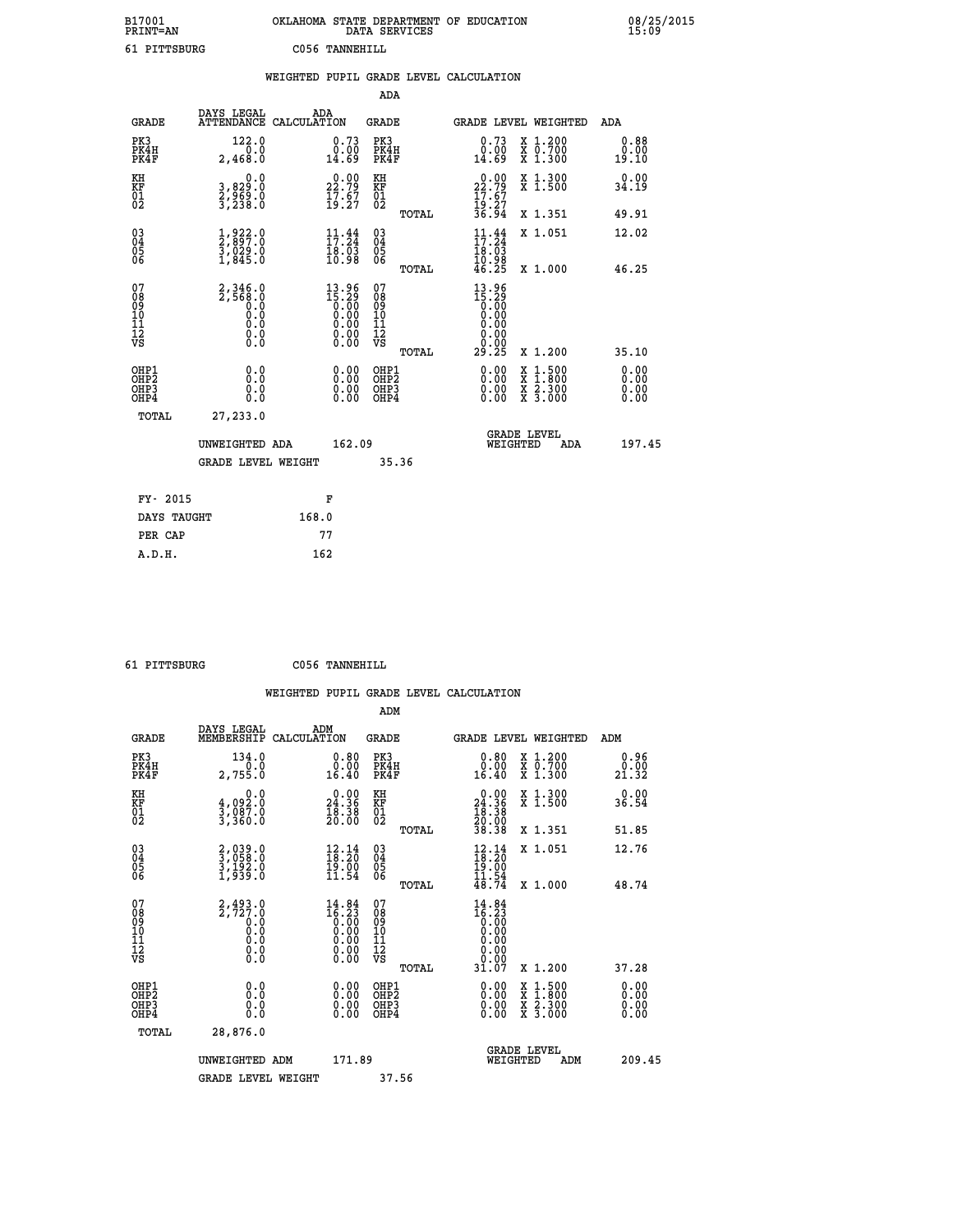| B17001<br><b>PRINT=AN</b> | OKLAHOMA STATE DEPARTMENT OF EDUCATION<br>DATA SERVICES | 08/25/2015<br>15:09 |
|---------------------------|---------------------------------------------------------|---------------------|
| 61 PITTSBURG              | C088 HAYWOOD                                            |                     |

|                                                                    |                                                           |       |                                                                        |                                        |                                       | WEIGHTED PUPIL GRADE LEVEL CALCULATION                   |  |                                                                                                                                           |                          |
|--------------------------------------------------------------------|-----------------------------------------------------------|-------|------------------------------------------------------------------------|----------------------------------------|---------------------------------------|----------------------------------------------------------|--|-------------------------------------------------------------------------------------------------------------------------------------------|--------------------------|
|                                                                    |                                                           |       |                                                                        | <b>ADA</b>                             |                                       |                                                          |  |                                                                                                                                           |                          |
| <b>GRADE</b>                                                       | DAYS LEGAL<br>ATTENDANCE CALCULATION                      | ADA   |                                                                        | GRADE                                  |                                       | GRADE LEVEL WEIGHTED                                     |  |                                                                                                                                           | ADA                      |
| PK3<br>PK4H<br>PK4F                                                | 0.0<br>0.0<br>1,861.0                                     |       | $\begin{smallmatrix} 0.00\\ 0.00\\ 11.08 \end{smallmatrix}$            | PK3<br>PK4H<br>PK4F                    |                                       | 0.00<br>0.00<br>11.08                                    |  | X 1.200<br>X 0.700<br>X 1.300                                                                                                             | 0.00<br>0.00<br>14.40    |
| KH<br>KF<br>01<br>02                                               | 0.0<br>2,194:0<br>2,176:0<br>3,002:0                      |       | $0.00$<br>13.06<br>$\frac{1}{2}$ $\frac{2}{7}$ $\cdot$ $\frac{95}{87}$ | KH<br>KF<br>01<br>02                   |                                       | $0.00$<br>13.06<br>$\frac{15.95}{17.87}$                 |  | X 1.300<br>X 1.500                                                                                                                        | 0.00<br>19.59            |
|                                                                    |                                                           |       |                                                                        |                                        | TOTAL                                 | 30.82                                                    |  | X 1.351                                                                                                                                   | 41.64                    |
| $\begin{smallmatrix} 03 \\[-4pt] 04 \end{smallmatrix}$<br>Ŏ5<br>06 | 2,216.0<br>2,596.0<br>2,186.0<br>2,223.0                  |       | $13.19$<br>$15.45$<br>13.01                                            | $\substack{03 \\ 04}$<br>Ŏ5<br>06      |                                       | $13.19$<br>$15.45$<br>$13.01$                            |  | X 1.051                                                                                                                                   | 13.86                    |
|                                                                    |                                                           |       | 13.23                                                                  |                                        | TOTAL                                 | $\frac{13}{41}$ $\frac{23}{69}$                          |  | X 1.000                                                                                                                                   | 41.69                    |
| 07<br>08<br>09<br>11<br>11<br>12<br>VS                             | $1,283.0$<br>2,074.0<br>$\overline{0}$ :0<br>0.0<br>$\S.$ |       | $12.35$<br>$0.00$<br>$0.00$<br>$0.00$<br>$0.00$<br>$0.00$<br>0.00      | 07<br>08<br>09<br>11<br>11<br>12<br>VS | TOTAL                                 | 7.64<br>$12.35$<br>0.00<br>0.00<br>0.00<br>0.00<br>19.99 |  | X 1.200                                                                                                                                   | 23.99                    |
| OHP1<br>OHP2<br>OHP3<br>OHP4                                       | 328.0<br>0.0<br>0.0<br>0.0                                |       | $\begin{smallmatrix} 1.95\ 0.00\ 0.00 \end{smallmatrix}$               | OHP1<br>OHP2<br>OHP3<br>OHP4           |                                       | $\begin{smallmatrix} 1.95\ 0.00\ 0.00 \end{smallmatrix}$ |  | $\begin{smallmatrix} \mathtt{X} & 1\cdot500\\ \mathtt{X} & 1\cdot800\\ \mathtt{X} & 2\cdot300\\ \mathtt{X} & 3\cdot000 \end{smallmatrix}$ | 2.93<br>$0.00$<br>$0.00$ |
| TOTAL                                                              | 22,139.0                                                  |       |                                                                        |                                        |                                       |                                                          |  |                                                                                                                                           |                          |
|                                                                    | UNWEIGHTED ADA<br><b>GRADE LEVEL WEIGHT</b>               |       | 131.78<br>26.32                                                        |                                        | <b>GRADE LEVEL</b><br>WEIGHTED<br>ADA |                                                          |  | 158.10                                                                                                                                    |                          |
|                                                                    |                                                           |       |                                                                        |                                        |                                       |                                                          |  |                                                                                                                                           |                          |
| FY- 2015                                                           |                                                           |       | F                                                                      |                                        |                                       |                                                          |  |                                                                                                                                           |                          |
| DAYS TAUGHT                                                        |                                                           | 168.0 |                                                                        |                                        |                                       |                                                          |  |                                                                                                                                           |                          |
| PER CAP                                                            |                                                           |       | 92                                                                     |                                        |                                       |                                                          |  |                                                                                                                                           |                          |

| - - | --<br>- | --<br>÷ | - |
|-----|---------|---------|---|

 **61 PITTSBURG C088 HAYWOOD**

| <b>GRADE</b>                                       | DAYS LEGAL<br>MEMBERSHIP                                             | ADM<br>CALCULATION                                                              | <b>GRADE</b>                                       |       |                                                                                | <b>GRADE LEVEL WEIGHTED</b>              | ADM                     |
|----------------------------------------------------|----------------------------------------------------------------------|---------------------------------------------------------------------------------|----------------------------------------------------|-------|--------------------------------------------------------------------------------|------------------------------------------|-------------------------|
| PK3<br>PK4H<br>PK4F                                | 0.0<br>2,007.0                                                       | $\begin{smallmatrix} 0.00\\ 0.00\\ 11.95 \end{smallmatrix}$                     | PK3<br>PK4H<br>PK4F                                |       | $\begin{smallmatrix} 0.00\\ 0.00\\ 11.95 \end{smallmatrix}$                    | X 1.200<br>X 0.700<br>X 1.300            | 0.00<br>$0.00$<br>15.54 |
| KH<br>KF<br>01<br>02                               | $\begin{smallmatrix}&&&0.0\2,283.0\2,291.0\3,160.0\end{smallmatrix}$ | $\begin{smallmatrix} 0.00\\ 13.59\\ 13.64\\ 18.81 \end{smallmatrix}$            | KH<br>KF<br>01<br>02                               |       | $\begin{smallmatrix} 0.00\\ 13.59\\ 13.64\\ 18.81\\ 32.45 \end{smallmatrix}$   | X 1.300<br>X 1.500                       | 0.00<br>20.39           |
|                                                    |                                                                      |                                                                                 |                                                    | TOTAL |                                                                                | X 1.351                                  | 43.84                   |
| $\begin{matrix} 03 \\ 04 \\ 05 \\ 06 \end{matrix}$ | 2,348.0<br>2,662.0<br>2,280.0<br>2,271.0                             | $\begin{smallmatrix} 13.98\\ 15.85\\ 13.57\\ 13.52 \end{smallmatrix}$           | $\begin{matrix} 03 \\ 04 \\ 05 \\ 06 \end{matrix}$ |       | $13.9815.8513.5713.5242.94$                                                    | X 1.051                                  | 14.69                   |
|                                                    |                                                                      |                                                                                 |                                                    | TOTAL |                                                                                | X 1.000                                  | 42.94                   |
| 07<br>089<br>090<br>1112<br>VS                     |                                                                      | $\begin{smallmatrix}7.98\\13.16\\0.00\\0.00\\0.00\\0.00\\0.00\end{smallmatrix}$ | 07<br>08<br>09<br>01<br>11<br>11<br>12<br>VS       |       | 7.98<br>$13.160\n0.00\n0.00\n0.00\n0.00\n21.14$                                |                                          |                         |
|                                                    |                                                                      |                                                                                 |                                                    | TOTAL |                                                                                | X 1.200                                  | 25.37                   |
| OHP1<br>OHP2<br>OH <sub>P3</sub><br>OHP4           | 357.0<br>0.0<br>0.000                                                | $\begin{smallmatrix} 2\cdot 13\0\cdot 00\0\cdot 00\0\cdot 00\end{smallmatrix}$  | OHP1<br>OHP2<br>OHP3<br>OHP4                       |       | $\begin{smallmatrix} 2\cdot 13\0\cdot 00\0\cdot 00\0\cdot 00\end{smallmatrix}$ | X 1:500<br>X 1:800<br>X 2:300<br>X 3:000 | 0.20<br>0.00<br>0.00    |
| TOTAL                                              | 23,211.0                                                             |                                                                                 |                                                    |       |                                                                                |                                          |                         |
|                                                    | UNWEIGHTED                                                           | 138.18<br>ADM                                                                   |                                                    |       | WEIGHTED                                                                       | <b>GRADE LEVEL</b><br>ADM                | 165.97                  |
|                                                    | <b>GRADE LEVEL WEIGHT</b>                                            |                                                                                 | 27.79                                              |       |                                                                                |                                          |                         |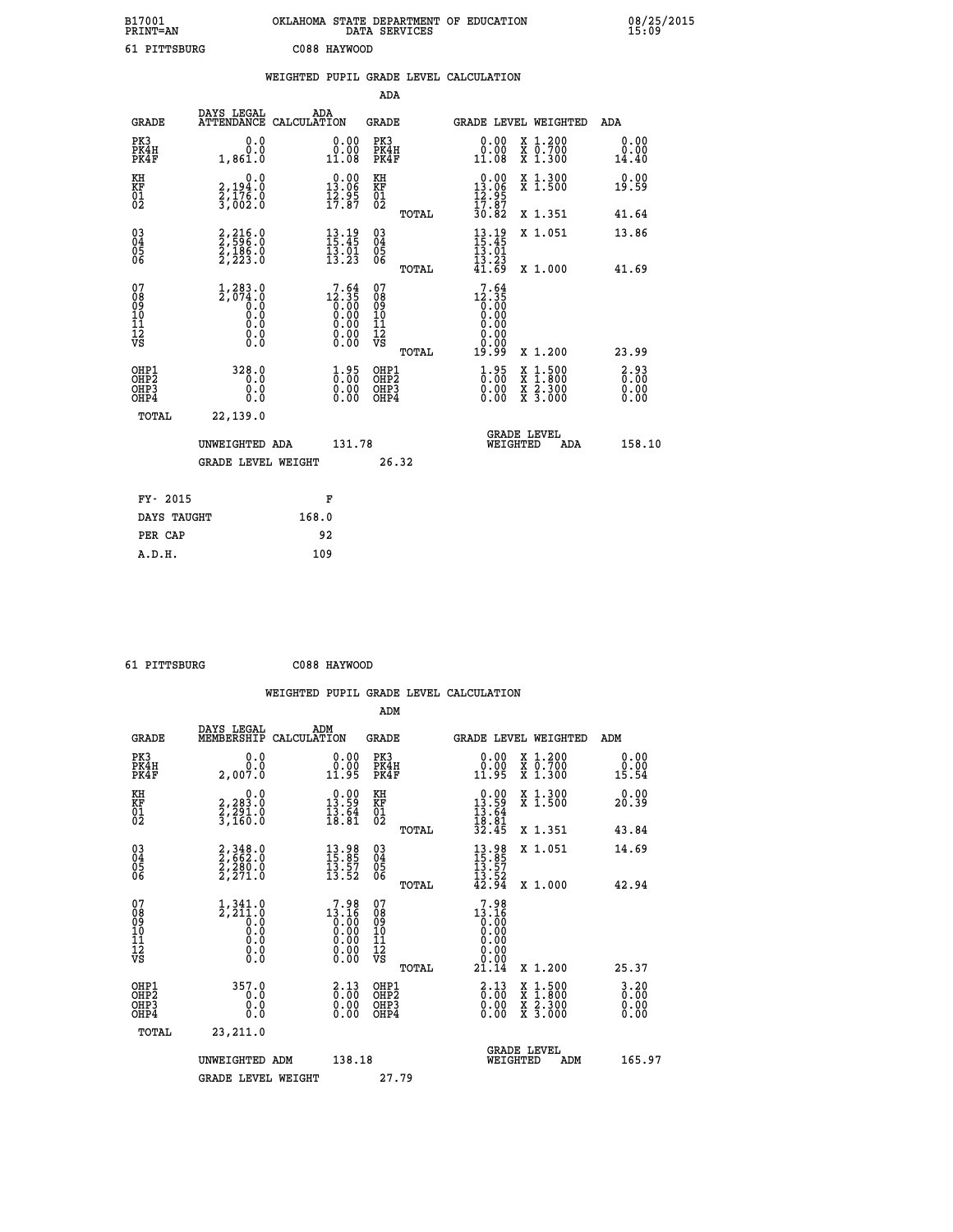| B17001          | OKLAHOMA STATE DEPARTMENT OF EDUCATION |
|-----------------|----------------------------------------|
| <b>PRINT=AN</b> | DATA SERVICES                          |
| 61 PITTSBURG    | <b>I001 HARTSHORNE</b>                 |

 **B17001 OKLAHOMA STATE DEPARTMENT OF EDUCATION 08/25/2015**

|                                                                 |                                                                                                            |       |                                                                      |                                                     |       | WEIGHTED PUPIL GRADE LEVEL CALCULATION                                                                                               |                                                                                          |                               |
|-----------------------------------------------------------------|------------------------------------------------------------------------------------------------------------|-------|----------------------------------------------------------------------|-----------------------------------------------------|-------|--------------------------------------------------------------------------------------------------------------------------------------|------------------------------------------------------------------------------------------|-------------------------------|
|                                                                 |                                                                                                            |       |                                                                      | <b>ADA</b>                                          |       |                                                                                                                                      |                                                                                          |                               |
| <b>GRADE</b>                                                    | DAYS LEGAL<br>ATTENDANCE CALCULATION                                                                       | ADA   |                                                                      | <b>GRADE</b>                                        |       | GRADE LEVEL WEIGHTED                                                                                                                 |                                                                                          | ADA                           |
| PK3<br>PK4H<br>PK4F                                             | 1,803.0<br>0.0<br>6,835.5                                                                                  |       | 10.73<br>0.00<br>40.69                                               | PK3<br>PK4H<br>PK4F                                 |       | 10.73<br>$\frac{0.00}{40.69}$                                                                                                        | X 1.200<br>X 0.700<br>X 1.300                                                            | 12.88<br>$\frac{0.00}{52.90}$ |
| KH<br>KF<br>01<br>02                                            | 0.0<br>7,714:5<br>8,987:5<br>8,406:5                                                                       |       | $\begin{smallmatrix} 0.00\\ 45.92\\ 53.50\\ 50.04 \end{smallmatrix}$ | KH<br>KF<br>01<br>02                                |       | $\begin{smallmatrix} &0.00\ 45.92\ 53.50\ 50.04\ 103.54\ \end{smallmatrix}$                                                          | X 1.300<br>X 1.500                                                                       | 0.00<br>68.88                 |
|                                                                 |                                                                                                            |       |                                                                      |                                                     | TOTAL |                                                                                                                                      | X 1.351                                                                                  | 139.88                        |
| $\begin{matrix} 03 \\ 04 \\ 05 \\ 06 \end{matrix}$              | 7,335.0<br>ă, o ăi: 5<br>8, 644.0                                                                          |       | $43.66$<br>$40.40$<br>$\frac{48.10}{51.45}$                          | $\begin{array}{c} 03 \\ 04 \\ 05 \\ 06 \end{array}$ |       | $43.66\n40.40\n48.10\n51.45\n139.95$                                                                                                 | X 1.051                                                                                  | 45.89                         |
|                                                                 |                                                                                                            |       |                                                                      |                                                     | TOTAL |                                                                                                                                      | X 1.000                                                                                  | 139.95                        |
| 07<br>08<br>09<br>11<br>11<br>12<br>VS                          | $\begin{smallmatrix} 10,970.0\\ 11,483.5\\ 9,801.5\\ 13,344.0\\ 7,869.5\\ 8,366.0\\ 0.0 \end{smallmatrix}$ |       | 65.30<br>68.35<br>58.34<br>79.43<br>79.43<br>46.84<br>49.80          | 07<br>08<br>09<br>11<br>11<br>12<br>VS              | TOTAL | $\begin{array}{r} 65\cdot 30\\ 68\cdot 35\\ 58\cdot 34\\ 79\cdot 43\\ 46\cdot 84\\ 49\cdot 80\\ 0\cdot 00\\ 368\cdot 06 \end{array}$ | X 1.200                                                                                  | 441.67                        |
| OHP1<br>OH <sub>P</sub><br>OH <sub>P3</sub><br>OH <sub>P4</sub> | 131.5<br>0.0<br>0.0                                                                                        |       | $\begin{smallmatrix} 0.78\ 0.00\ 0.00\ 0.00 \end{smallmatrix}$       | OHP1<br>OHP <sub>2</sub><br>OHP3<br>OHP4            |       | $\begin{smallmatrix} 0.78\ 0.00\ 0.00 \end{smallmatrix}$                                                                             | $\begin{smallmatrix} x & 1.500 \\ x & 1.800 \\ x & 2.300 \\ x & 3.000 \end{smallmatrix}$ | 1.17<br>0.00<br>0.00<br>0.00  |
| <b>TOTAL</b>                                                    | 126,560.5                                                                                                  |       |                                                                      |                                                     |       |                                                                                                                                      |                                                                                          |                               |
|                                                                 | UNWEIGHTED ADA                                                                                             |       | 753.33                                                               |                                                     |       | WEIGHTED                                                                                                                             | <b>GRADE LEVEL</b><br>ADA                                                                | 903.22                        |
|                                                                 | <b>GRADE LEVEL WEIGHT</b>                                                                                  |       |                                                                      | 149.89                                              |       |                                                                                                                                      |                                                                                          |                               |
| FY- 2015                                                        |                                                                                                            |       | F                                                                    |                                                     |       |                                                                                                                                      |                                                                                          |                               |
| DAYS TAUGHT                                                     |                                                                                                            | 168.0 |                                                                      |                                                     |       |                                                                                                                                      |                                                                                          |                               |
| PER CAP                                                         |                                                                                                            |       | 57                                                                   |                                                     |       |                                                                                                                                      |                                                                                          |                               |

| 61 PITTSBURG | <b>I001 HARTSHORNE</b> |
|--------------|------------------------|
|              |                        |

 **A.D.H. 724**

 **ADM**

| <b>GRADE</b>                             | DAYS LEGAL<br>MEMBERSHIP                                                                                                                      | ADM<br>CALCULATION                                                       | <b>GRADE</b>                                       |       | GRADE LEVEL WEIGHTED                                                                  |                                          | ADM                                                         |  |
|------------------------------------------|-----------------------------------------------------------------------------------------------------------------------------------------------|--------------------------------------------------------------------------|----------------------------------------------------|-------|---------------------------------------------------------------------------------------|------------------------------------------|-------------------------------------------------------------|--|
| PK3<br>PK4H<br>PK4F                      | 1,803.0<br>7,378.0                                                                                                                            | 10.73<br>$\frac{0.00}{43.92}$                                            | PK3<br>PK4H<br>PK4F                                |       | 10.73<br>$\frac{0.00}{43.92}$                                                         | X 1.200<br>X 0.700<br>X 1.300            | $\begin{smallmatrix} 12.88\ 0.00\\ 57.10 \end{smallmatrix}$ |  |
| KH<br>KF<br>01<br>02                     | 0.0<br>8,067:0<br>8,676:0<br>8,955:0                                                                                                          | $\begin{smallmatrix} 0.00\\ 48.02\\ 57.60\\ 53.30 \end{smallmatrix}$     | KH<br>KF<br>01<br>02                               |       | $\begin{smallmatrix} &0.00\ 48.02\ 57.60\ 53.30\ 110.90\ \end{smallmatrix}$           | X 1.300<br>X 1.500                       | 0.00<br>72.03                                               |  |
|                                          |                                                                                                                                               |                                                                          |                                                    | TOTAL |                                                                                       | X 1.351                                  | 149.83                                                      |  |
| 03<br>04<br>05<br>06                     | 7,733.0<br>7,189.0<br>8,503.0<br>9,177.0                                                                                                      | 46.03<br>42.79<br>50.61<br>54.63                                         | $\begin{matrix} 03 \\ 04 \\ 05 \\ 06 \end{matrix}$ |       | $46.03\n42.79\n50.61\n54.63\n148.03$                                                  | X 1.051                                  | 48.38                                                       |  |
|                                          |                                                                                                                                               |                                                                          |                                                    | TOTAL |                                                                                       | X 1.000                                  | 148.03                                                      |  |
| 07<br>089<br>090<br>1112<br>VS           | $\begin{smallmatrix} 11,406\cdot 0\\ 11,836\cdot 0\\ 10,269\cdot 0\\ 13,968\cdot 0\\ 8,145\cdot 0\\ 8,696\cdot 0\\ 0\cdot 0\end{smallmatrix}$ | $67.89$<br>$70.45$<br>$61.13$<br>$83.14$<br>$84.48$<br>$51.76$<br>$0.00$ | 07<br>08901112<br>1112<br>VS                       | TOTAL | $67.89$<br>$70.45$<br>$61.13$<br>$83.14$<br>$48.48$<br>$51.76$<br>$0.005$<br>$382.85$ | X 1.200                                  | 459.42                                                      |  |
| OHP1<br>OHP2<br>OH <sub>P3</sub><br>OHP4 | 132.0<br>0.0<br>0.000                                                                                                                         | $\begin{smallmatrix} 0.79\ 0.00\ 0.00\ 0.00 \end{smallmatrix}$           | OHP1<br>OHP2<br>OHP3<br>OHP4                       |       | 0.79<br>0.00000                                                                       | X 1:500<br>X 1:800<br>X 2:300<br>X 3:000 | $\frac{1}{0}$ : $\frac{19}{00}$<br>0.00<br>0.00             |  |
| TOTAL                                    | 132,933.0                                                                                                                                     |                                                                          |                                                    |       |                                                                                       |                                          |                                                             |  |
|                                          | UNWEIGHTED<br>ADM                                                                                                                             | 791.27                                                                   |                                                    |       | <b>GRADE LEVEL</b><br>WEIGHTED                                                        | ADM                                      | 948.86                                                      |  |
|                                          | <b>GRADE LEVEL WEIGHT</b>                                                                                                                     |                                                                          | 157.59                                             |       |                                                                                       |                                          |                                                             |  |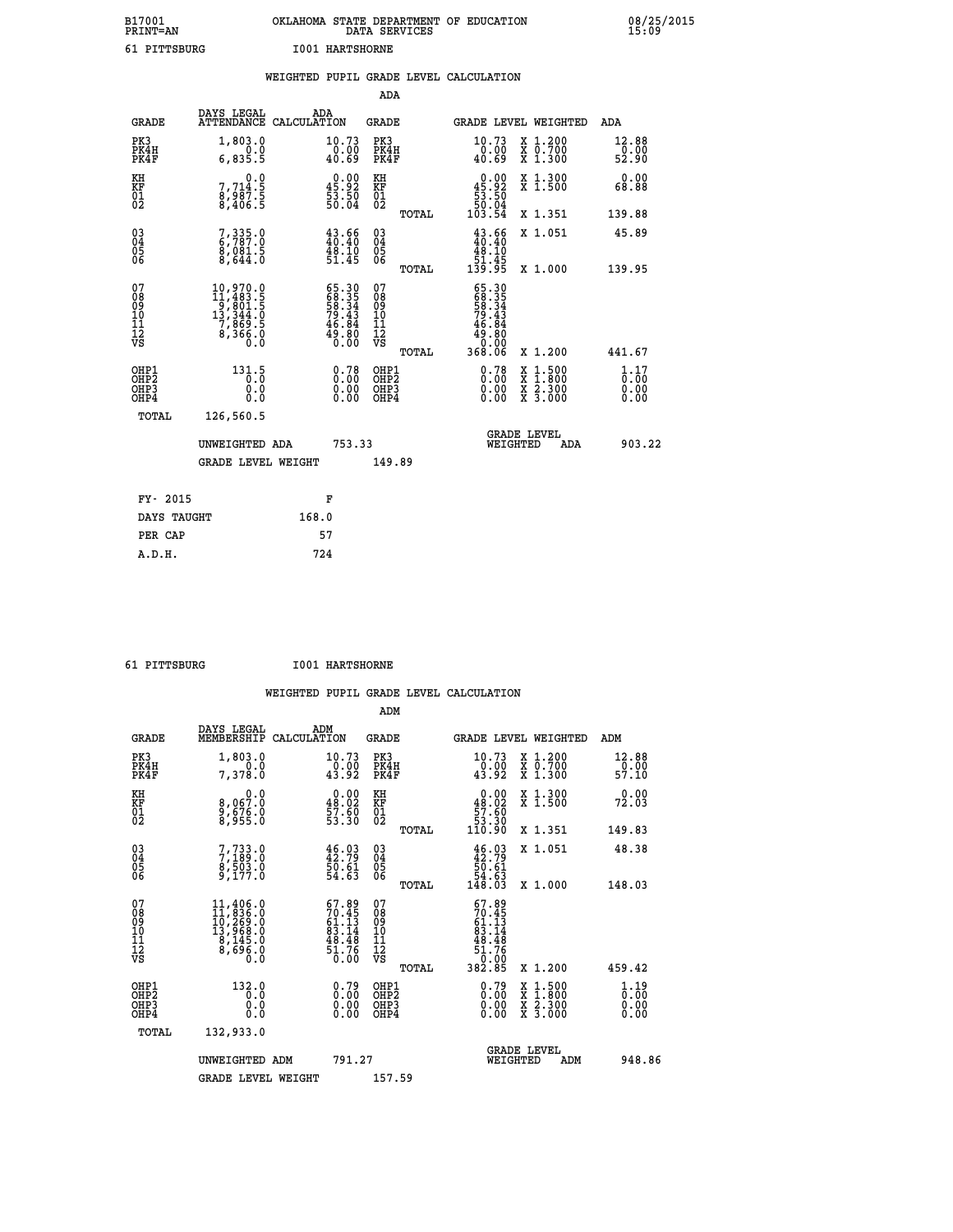| B17001<br><b>PRINT=AN</b> | OKLAHOMA STATE DEPARTMENT OF EDUCATION<br>DATA SERVICES | 08/25/2015<br>15:09 |
|---------------------------|---------------------------------------------------------|---------------------|
| 61 PITTSBURG              | I002 CANADIAN                                           |                     |

|                                                                    |                                                                           | WEIGHTED PUPIL GRADE LEVEL CALCULATION |                                                                                                      |                                                     |       |                                                                                                                               |                                                                                          |                                  |
|--------------------------------------------------------------------|---------------------------------------------------------------------------|----------------------------------------|------------------------------------------------------------------------------------------------------|-----------------------------------------------------|-------|-------------------------------------------------------------------------------------------------------------------------------|------------------------------------------------------------------------------------------|----------------------------------|
|                                                                    |                                                                           |                                        |                                                                                                      | ADA                                                 |       |                                                                                                                               |                                                                                          |                                  |
| <b>GRADE</b>                                                       | DAYS LEGAL<br>ATTENDANCE CALCULATION                                      | ADA                                    |                                                                                                      | <b>GRADE</b>                                        |       |                                                                                                                               | GRADE LEVEL WEIGHTED                                                                     | ADA                              |
| PK3<br>PK4H<br>PK4F                                                | 0.0<br>0.0<br>3,586.0                                                     |                                        | 0.00<br>0:00<br>21:87                                                                                | PK3<br>PK4H<br>PK4F                                 |       | 0.00<br>0.00<br>21.87                                                                                                         | X 1.200<br>X 0.700<br>X 1.300                                                            | 0.00<br>0.00<br>28.43            |
| KH<br>KF<br>01<br>02                                               | $\begin{smallmatrix}&&&0.0\\5.706.5\\5.270.0\\4.212.5\end{smallmatrix}$   |                                        | $\begin{smallmatrix} 0.00\\ 34.80\\ 32.13\\ 25.69 \end{smallmatrix}$                                 | KH<br>KF<br>01<br>02                                |       | $0.00$<br>$34.80$<br>$32.13$<br>$25.69$<br>$57.82$                                                                            | X 1.300<br>X 1.500                                                                       | 0.00<br>52.20                    |
|                                                                    |                                                                           |                                        |                                                                                                      |                                                     | TOTAL |                                                                                                                               | X 1.351                                                                                  | 78.11                            |
| $\begin{smallmatrix} 03 \\[-4pt] 04 \end{smallmatrix}$<br>Ŏ5<br>06 | $\frac{4}{5}, \frac{431}{332}$ : 5<br>4, 428: 5<br>4, 825: 5              |                                        | $\begin{smallmatrix} 27.02\\ 32.52\\ 27.00\\ 29.42 \end{smallmatrix}$                                | $\begin{array}{c} 03 \\ 04 \\ 05 \\ 06 \end{array}$ |       | $\begin{smallmatrix} 27.02\\ 32.52\\ 27.00\\ 29.42\\ 88.94 \end{smallmatrix}$                                                 | X 1.051                                                                                  | 28.40                            |
|                                                                    |                                                                           |                                        |                                                                                                      |                                                     | TOTAL |                                                                                                                               | X 1.000                                                                                  | 88.94                            |
| 07<br>08<br>09<br>11<br>11<br>12<br>VS                             | 4,914.0<br>5,544.0<br>6,258.5<br>6,258.5<br>5,962.0<br>5,268.5<br>4,730.5 |                                        | $\begin{smallmatrix} 29.96\\ 33.80\\ 38.16\\ 36.35\\ 46.35\\ 22.13\\ 28.84\\ 0.00 \end{smallmatrix}$ | 07<br>08<br>09<br>11<br>11<br>12<br>VS              | TOTAL | $\begin{smallmatrix} 29.96 \\ 33.80 \\ 38.19 \\ 38.19 \\ 32.135 \\ 28.13 \\ 28.0 \\ 0.00 \\ 0.00 \\ 199.24 \end{smallmatrix}$ | X 1.200                                                                                  | 239.09                           |
| OHP1<br>OH <sub>P</sub><br>OHP3<br>OH <sub>P4</sub>                | 226.0<br>0.0<br>0.0<br>0.0                                                |                                        | $\begin{smallmatrix} 1.38\ 0.00\ 0.00 \end{smallmatrix}$                                             | OHP1<br>OHP <sub>2</sub><br>OHP3<br>OHP4            |       | $\begin{smallmatrix} 1.38\ 0.00\ 0.00 \end{smallmatrix}$                                                                      | $\begin{smallmatrix} x & 1.500 \\ x & 1.800 \\ x & 2.300 \\ x & 3.000 \end{smallmatrix}$ | 2.07<br>0.00<br>$0.00$<br>$0.00$ |
| TOTAL                                                              | 70,696.5                                                                  |                                        |                                                                                                      |                                                     |       |                                                                                                                               |                                                                                          |                                  |
|                                                                    | UNWEIGHTED ADA                                                            |                                        | 431.07                                                                                               |                                                     |       | WEIGHTED                                                                                                                      | <b>GRADE LEVEL</b><br><b>ADA</b>                                                         | 517.24                           |
|                                                                    | <b>GRADE LEVEL WEIGHT</b>                                                 |                                        |                                                                                                      | 86.17                                               |       |                                                                                                                               |                                                                                          |                                  |
| FY- 2015                                                           |                                                                           | F                                      |                                                                                                      |                                                     |       |                                                                                                                               |                                                                                          |                                  |
| DAYS TAUGHT                                                        |                                                                           | 164.0                                  |                                                                                                      |                                                     |       |                                                                                                                               |                                                                                          |                                  |
| PER CAP                                                            |                                                                           | 66                                     |                                                                                                      |                                                     |       |                                                                                                                               |                                                                                          |                                  |

 **61 PITTSBURG I002 CANADIAN**

 **WEIGHTED PUPIL GRADE LEVEL CALCULATION ADM DAYS LEGAL ADM GRADE MEMBERSHIP CALCULATION GRADE GRADE LEVEL WEIGHTED ADM PK3 0.0 0.00 PK3 0.00 X 1.200 0.00 PK4H 0.0 0.00 PK4H 0.00 X 0.700 0.00 PK4F 3,834.0 23.38 PK4F 23.38 X 1.300 30.39 KH 0.0 0.00 KH 0.00 X 1.300 0.00 KF 6,157.0 37.54 KF 37.54 X 1.500 56.31 KH**<br> **KF**<br> **01** 5,157.0 37.54 <br>
02 5,518.0 37.55 02<br>
4,521.0 27.57 02  **02 4,521.0 27.57 02 27.57 TOTAL 61.22 X 1.351 82.71 03 4,659.0 28.41 03 28.41 X 1.051 29.86 04 5,566.0 33.94 04 33.94 05 4,613.0 28.13 05 28.13 06 5,031.0 30.68 06 30.68 TOTAL 92.75 X 1.000 92.75**  $\begin{array}{cccc} 07 & 5\,,229\,.0 & 31\,.88 & 07 & 31\,.89 \ 08 & 5\,,807\,.0 & 35\,.89 & 0 & 0 & 35\,.89 \ 09 & 6\,,806\,.0 & 41\,.50 & 09 & 41\,.50 \ 10 & 6\,,409\,.0 & 39\,.08 & 10 & 39\,.08 \ 11 & 5\,,740\,.0 & 35\,.08 & 10 & 35\,.08 \ 12 & 5\,,120\,.0 & 36\,.0 & 76 \ 17 & 0 & 35$  $\begin{array}{cccc} 5,229.0 & 31.88 & 07 \\ 5,8807.0 & 31.88 & 07 \\ 6,409.0 & 49.0 & 39.08 & 35.90 \\ 6,409.0 & 39.08 & 10 & 41.50 \\ 5,740.0 & 35.00 & 11 & 39.08 \\ 5,740.0 & 35.00 & 11 & 39.08 \\ 7,400.0 & 31.23 & 12 & 31.23 \\ 7,740.0 & 31.23 & 7,740.0 \\ 7,740.0 &$  **OHP1 231.0 1.41 OHP1 1.41 X 1.500 2.12 OHP2 0.0 0.00 OHP2 0.00 X 1.800 0.00 OHP3 0.0 0.00 OHP3 0.00 X 2.300 0.00 OHP4 0.0 0.00 OHP4 0.00 X 3.000 0.00 TOTAL 75,322.0 GRADE LEVEL UNWEIGHTED ADM 459.30 WEIGHTED ADM 551.65** GRADE LEVEL WEIGHT 92.35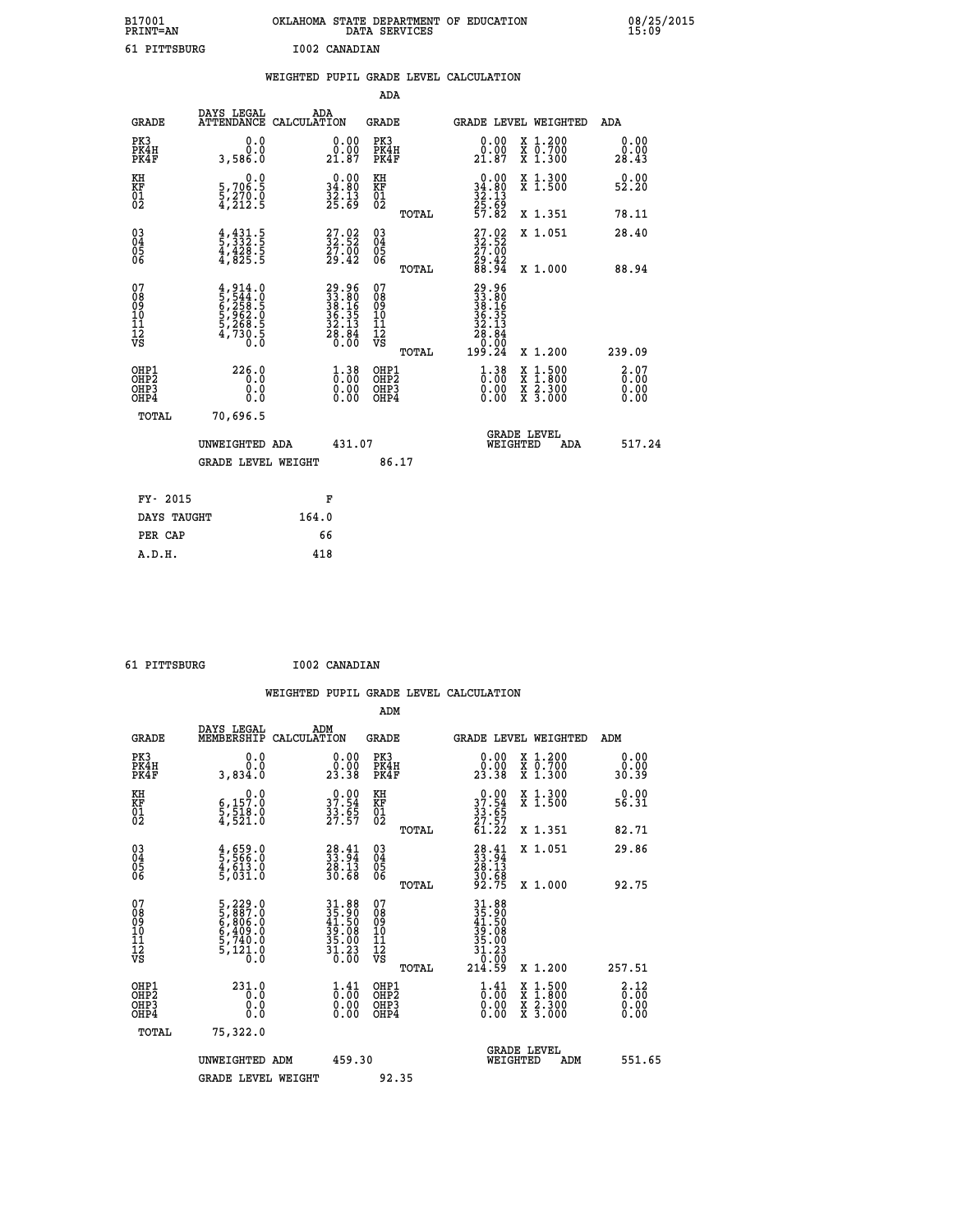## **B17001 OKLAHOMA STATE DEPARTMENT OF EDUCATION 08/25/2015 PRINT=AN DATA SERVICES 15:09 61 PITTSBURG I011 HAILEYVILLE**

|                                                                    |                                                                                   |       |                                                                      |                                        |       | WEIGHTED PUPIL GRADE LEVEL CALCULATION                                                                                                                                                                                                                                         |                                                                                          |     |                                   |
|--------------------------------------------------------------------|-----------------------------------------------------------------------------------|-------|----------------------------------------------------------------------|----------------------------------------|-------|--------------------------------------------------------------------------------------------------------------------------------------------------------------------------------------------------------------------------------------------------------------------------------|------------------------------------------------------------------------------------------|-----|-----------------------------------|
|                                                                    |                                                                                   |       |                                                                      | <b>ADA</b>                             |       |                                                                                                                                                                                                                                                                                |                                                                                          |     |                                   |
| <b>GRADE</b>                                                       | DAYS LEGAL<br>ATTENDANCE CALCULATION                                              | ADA   |                                                                      | GRADE                                  |       | GRADE LEVEL WEIGHTED                                                                                                                                                                                                                                                           |                                                                                          |     | ADA                               |
| PK3<br>PK4H<br>PK4F                                                | 96.0<br>0.0<br>3,467.0                                                            |       | $\substack{0.61 \\ 0.00 \\ 21.94}$                                   | PK3<br>PK4H<br>PK4F                    |       | 0.61<br>0.00<br>21.94                                                                                                                                                                                                                                                          | X 1.200<br>X 0.700<br>X 1.300                                                            |     | 0.73<br>0.00<br>28.52             |
| KH<br>KF<br>01<br>02                                               | $\begin{smallmatrix}&&&0.0\\5,016.5\\2,856.5\\3,100.5\end{smallmatrix}$           |       | $\begin{smallmatrix} 0.00\\ 31.75\\ 18.08\\ 19.62 \end{smallmatrix}$ | KH<br>KF<br>01<br>02                   |       | $0.00$<br>$31.75$<br>$18.08$<br>$19.62$                                                                                                                                                                                                                                        | X 1.300<br>X 1.500                                                                       |     | 0.00<br>47.63                     |
|                                                                    |                                                                                   |       |                                                                      |                                        | TOTAL | 37.70                                                                                                                                                                                                                                                                          | X 1.351                                                                                  |     | 50.93                             |
| $\begin{smallmatrix} 03 \\[-4pt] 04 \end{smallmatrix}$<br>Ŏ5<br>06 | 3,983.0<br>3,748.5<br>3,978.5<br>3,276.5                                          |       | $25.21$<br>23.72<br>$\frac{25:18}{20:74}$                            | $\substack{03 \\ 04}$<br>Ŏ5<br>06      |       | $25.21$<br>$23.72$<br>$25.18$<br>$20.74$<br>$69.64$                                                                                                                                                                                                                            | X 1.051                                                                                  |     | 26.50                             |
|                                                                    |                                                                                   |       |                                                                      |                                        | TOTAL |                                                                                                                                                                                                                                                                                | X 1.000                                                                                  |     | 69.64                             |
| 07<br>08<br>09<br>01<br>11<br>11<br>12<br>VS                       | $4,484.0$<br>$4,484.0$<br>$4,173.0$<br>$3,490.5$<br>$4,842.0$<br>$3,239.5$<br>0.0 |       | $28.94$<br>$28.38$<br>$26.41$<br>$22.09$<br>$30.65$<br>$20.50$       | 07<br>08<br>09<br>11<br>11<br>12<br>VS | TOTAL | $\begin{smallmatrix} 28.94\ 28.38\ 26.41\ 22.69\ 23.695\ 30.650\ 20.500\ 156.97\ \end{smallmatrix}$                                                                                                                                                                            | X 1.200                                                                                  |     | 188.36                            |
| OHP1<br>OHP2<br>OHP3<br>OHP4                                       | 0.0<br>0.0<br>0.0                                                                 |       | $\begin{smallmatrix} 0.00 \ 0.00 \ 0.00 \ 0.00 \end{smallmatrix}$    | OHP1<br>OHP2<br>OHP3<br>OHP4           |       | $\begin{smallmatrix} 0.00 & 0.00 & 0.00 & 0.00 & 0.00 & 0.00 & 0.00 & 0.00 & 0.00 & 0.00 & 0.00 & 0.00 & 0.00 & 0.00 & 0.00 & 0.00 & 0.00 & 0.00 & 0.00 & 0.00 & 0.00 & 0.00 & 0.00 & 0.00 & 0.00 & 0.00 & 0.00 & 0.00 & 0.00 & 0.00 & 0.00 & 0.00 & 0.00 & 0.00 & 0.00 & 0.0$ | $\begin{smallmatrix} x & 1.500 \\ x & 1.800 \\ x & 2.300 \\ x & 3.000 \end{smallmatrix}$ |     | 0.00<br>Ō. ŌŌ<br>$0.00$<br>$0.00$ |
| TOTAL                                                              | 54, 324.5                                                                         |       |                                                                      |                                        |       |                                                                                                                                                                                                                                                                                |                                                                                          |     |                                   |
|                                                                    | UNWEIGHTED ADA                                                                    |       | 343.82                                                               |                                        |       | WEIGHTED                                                                                                                                                                                                                                                                       | <b>GRADE LEVEL</b>                                                                       | ADA | 412.31                            |
|                                                                    | <b>GRADE LEVEL WEIGHT</b>                                                         |       |                                                                      |                                        | 68.49 |                                                                                                                                                                                                                                                                                |                                                                                          |     |                                   |
| FY- 2015                                                           |                                                                                   |       | F                                                                    |                                        |       |                                                                                                                                                                                                                                                                                |                                                                                          |     |                                   |
| DAYS TAUGHT                                                        |                                                                                   | 158.0 |                                                                      |                                        |       |                                                                                                                                                                                                                                                                                |                                                                                          |     |                                   |
| PER CAP                                                            |                                                                                   |       | 90                                                                   |                                        |       |                                                                                                                                                                                                                                                                                |                                                                                          |     |                                   |

 **A.D.H. 271**

 **ADM**

 **61 PITTSBURG I011 HAILEYVILLE**

| <b>GRADE</b>                                         | DAYS LEGAL<br>MEMBERSHIP CALCULATION                                                      | ADM                                                                      | <b>GRADE</b>                                           | GRADE LEVEL WEIGHTED                                                                                                                                                                                                                                                           |                                |                                          | ADM                   |
|------------------------------------------------------|-------------------------------------------------------------------------------------------|--------------------------------------------------------------------------|--------------------------------------------------------|--------------------------------------------------------------------------------------------------------------------------------------------------------------------------------------------------------------------------------------------------------------------------------|--------------------------------|------------------------------------------|-----------------------|
| PK3<br>PK4H<br>PK4F                                  | 106.0<br>3,743.0                                                                          | $\begin{smallmatrix} 0.67\ 0.00\\ 23.69 \end{smallmatrix}$               | PK3<br>PK4H<br>PK4F                                    | $\begin{smallmatrix} 0.67\ 0.00\\ 23.69 \end{smallmatrix}$                                                                                                                                                                                                                     |                                | X 1.200<br>X 0.700<br>X 1.300            | 0.80<br>0.00<br>30.80 |
| KH<br>KF<br>01<br>02                                 | 0.0<br>5,356:0<br>3,060:0<br>3,255:0                                                      | $\begin{smallmatrix} 0.00\\ 33.90\\ 19.37\\ 20.60 \end{smallmatrix}$     | KH<br>KF<br>01<br>02                                   | $\begin{smallmatrix} 0.00\\ 33.90\\ 19.37\\ 20.60\\ 39.97 \end{smallmatrix}$                                                                                                                                                                                                   |                                | X 1.300<br>X 1.500                       | 0.00<br>50.85         |
|                                                      |                                                                                           |                                                                          | TOTAL                                                  |                                                                                                                                                                                                                                                                                |                                | X 1.351                                  | 54.00                 |
| $\begin{matrix} 03 \\ 04 \\ 05 \\ 06 \end{matrix}$   | $\frac{4}{3}, \frac{137}{985}.0$<br>$\frac{4}{3}, \frac{173}{501}.0$<br>$\frac{3}{501}.0$ | $26.18$<br>$25.22$<br>$\frac{26}{22}$ : $\frac{41}{16}$                  | $\begin{array}{c} 03 \\ 04 \\ 05 \\ 06 \end{array}$    | 26.18<br>25.22<br>26.41<br>22.16<br>73.79                                                                                                                                                                                                                                      |                                | X 1.051                                  | 27.52                 |
|                                                      |                                                                                           |                                                                          | TOTAL                                                  |                                                                                                                                                                                                                                                                                |                                | X 1.000                                  | 73.79                 |
| 07<br>08<br>09<br>101<br>11<br>12<br>VS              | $4,689.0$<br>$4,649.0$<br>$4,280.0$<br>$3,619.0$<br>$5,112.0$<br>$3,383.0$                | $29.68$<br>$29.42$<br>$27.09$<br>$22.91$<br>$32.35$<br>$21.41$<br>$0.00$ | 07<br>08<br>09<br>001<br>11<br>11<br>12<br>VS<br>TOTAL | 29.68<br>29.42<br>27.09<br>22.35<br>32.35<br>21.41<br>0.00<br>162.86                                                                                                                                                                                                           |                                | X 1.200                                  | 195.43                |
| OHP1<br>OHP <sub>2</sub><br>OH <sub>P3</sub><br>OHP4 |                                                                                           | $\begin{smallmatrix} 0.00 \ 0.00 \ 0.00 \ 0.00 \end{smallmatrix}$        | OHP1<br>OHP2<br>OHP3<br>OHP4                           | $\begin{smallmatrix} 0.00 & 0.00 & 0.00 & 0.00 & 0.00 & 0.00 & 0.00 & 0.00 & 0.00 & 0.00 & 0.00 & 0.00 & 0.00 & 0.00 & 0.00 & 0.00 & 0.00 & 0.00 & 0.00 & 0.00 & 0.00 & 0.00 & 0.00 & 0.00 & 0.00 & 0.00 & 0.00 & 0.00 & 0.00 & 0.00 & 0.00 & 0.00 & 0.00 & 0.00 & 0.00 & 0.0$ |                                | X 1:500<br>X 1:800<br>X 2:300<br>X 3:000 | 0.00<br>0.00<br>0.00  |
| TOTAL                                                | 57,048.0                                                                                  |                                                                          |                                                        |                                                                                                                                                                                                                                                                                |                                |                                          |                       |
|                                                      | UNWEIGHTED                                                                                | 361.06<br>ADM                                                            |                                                        |                                                                                                                                                                                                                                                                                | <b>GRADE LEVEL</b><br>WEIGHTED | ADM                                      | 433.19                |
|                                                      | <b>GRADE LEVEL WEIGHT</b>                                                                 |                                                                          | 72.13                                                  |                                                                                                                                                                                                                                                                                |                                |                                          |                       |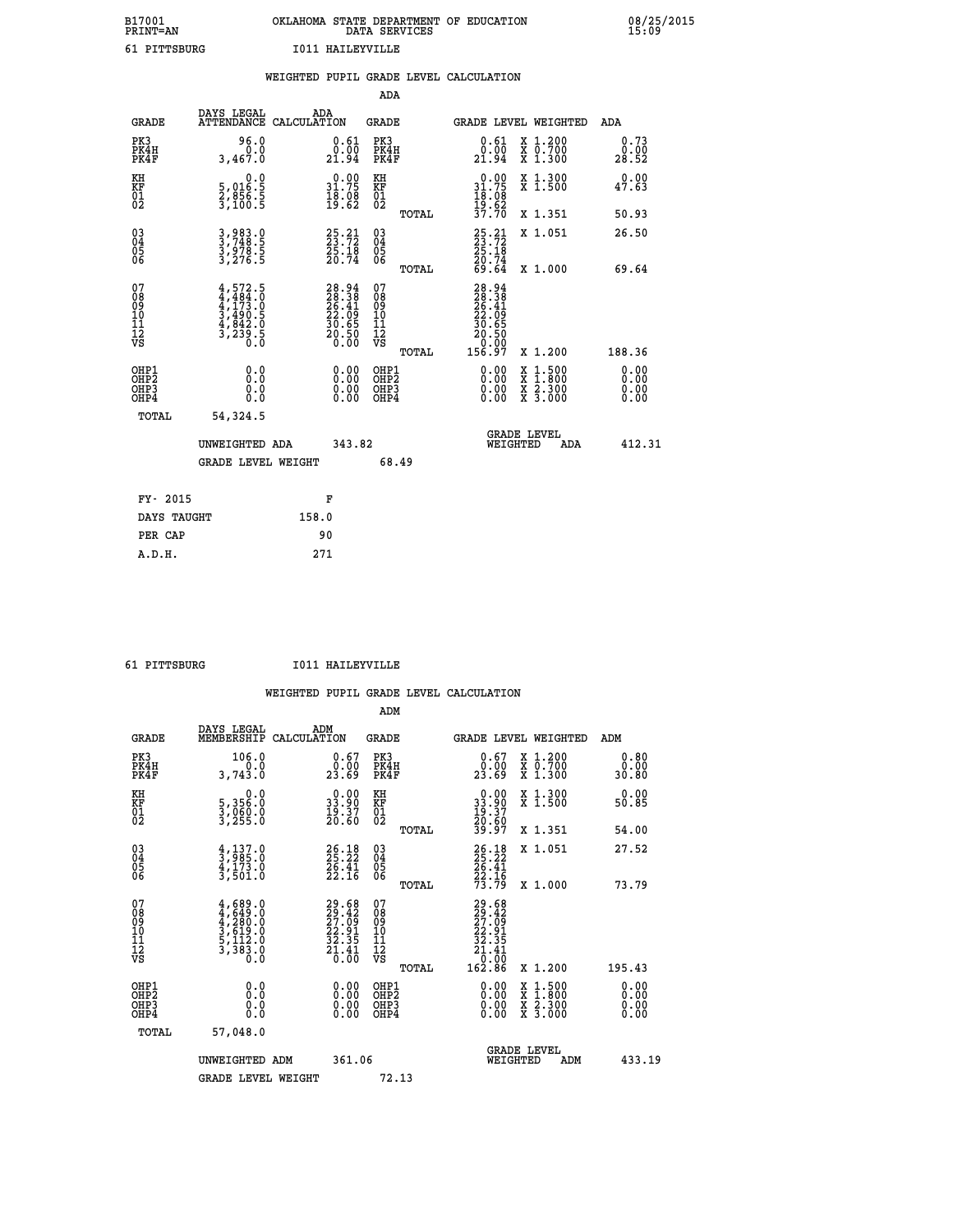| B17001<br><b>PRINT=AN</b> |            | OKLAHOMA STATE DEPARTMENT OF EDUCATION<br>DATA SERVICES |  |
|---------------------------|------------|---------------------------------------------------------|--|
| 61 PITTSBURG              | I014 KIOWA |                                                         |  |

|                                                                    |                                                                                                                                                  | WEIGHTED PUPIL GRADE LEVEL CALCULATION                                   |                                        |       |                                                                                                                 |                                                                                                                                      |                       |
|--------------------------------------------------------------------|--------------------------------------------------------------------------------------------------------------------------------------------------|--------------------------------------------------------------------------|----------------------------------------|-------|-----------------------------------------------------------------------------------------------------------------|--------------------------------------------------------------------------------------------------------------------------------------|-----------------------|
|                                                                    |                                                                                                                                                  |                                                                          | <b>ADA</b>                             |       |                                                                                                                 |                                                                                                                                      |                       |
| <b>GRADE</b>                                                       | DAYS LEGAL<br><b>ATTENDANCE</b>                                                                                                                  | ADA<br>CALCULATION                                                       | <b>GRADE</b>                           |       |                                                                                                                 | GRADE LEVEL WEIGHTED                                                                                                                 | ADA                   |
| PK3<br>PK4H<br>PK4F                                                | 0.0<br>0.0<br>4,459.0                                                                                                                            | $\begin{smallmatrix} 0.00\\ 0.00\\ 25.77 \end{smallmatrix}$              | PK3<br>PK4H<br>PK4F                    |       | $\begin{smallmatrix} 0.00\\ 0.00\\ 25.77 \end{smallmatrix}$                                                     | X 1.200<br>X 0.700<br>X 1.300                                                                                                        | 0.00<br>0.00<br>33.50 |
| KH<br>KF<br>01<br>02                                               | $\begin{smallmatrix}&&&0.0\\3,672.5\\3,445.5\\4,213.0\end{smallmatrix}$                                                                          | $\begin{smallmatrix} 0.00\\ 21.23\\ 19.92\\ 24.35 \end{smallmatrix}$     | KH<br>KF<br>01<br>02                   |       | $\begin{smallmatrix} 0.00\\ 21.23\\ 19.92\\ 24.35\\ 44.27 \end{smallmatrix}$                                    | X 1.300<br>X 1.500                                                                                                                   | 0.00<br>31.85         |
|                                                                    |                                                                                                                                                  |                                                                          |                                        | TOTAL |                                                                                                                 | X 1.351                                                                                                                              | 59.81                 |
| $\begin{smallmatrix} 03 \\[-4pt] 04 \end{smallmatrix}$<br>Ŏ5<br>06 | $\frac{4}{2}, \frac{640}{431}. \frac{5}{0}$<br>$\frac{3}{2}, \frac{767}{169}. \frac{5}{0}$                                                       | $\begin{smallmatrix} 26.82\ 14.05\ 21.78\ 18.32 \end{smallmatrix}$       | $\substack{03 \\ 04}$<br>Ŏ5<br>06      |       | 26.82<br>14.05<br>21.78<br>18.32<br>54.15                                                                       | X 1.051                                                                                                                              | 28.19                 |
|                                                                    |                                                                                                                                                  |                                                                          |                                        | TOTAL |                                                                                                                 | X 1.000                                                                                                                              | 54.15                 |
| 07<br>08901112<br>1112<br>VS                                       | $\begin{smallmatrix} 4,206\, . & 0\\ 2,541\, . & 5\\ 3,292\, . & 5\\ 4,190\, . & 5\\ 3,662\, . & 5\\ 3,280\, . & 0\\ 0\, . & 0\end{smallmatrix}$ | $24.31$<br>$14.69$<br>$19.03$<br>$24.22$<br>$21.17$<br>$18.96$<br>$0.00$ | 07<br>08<br>09<br>11<br>11<br>12<br>VS | TOTAL | $24.31$<br>$14.69$<br>$19.03$<br>$24.22$<br>2Ī<br>.17<br>$\begin{array}{r} 18.56 \\ 0.00 \\ 122.38 \end{array}$ | X 1.200                                                                                                                              | 146.86                |
| OHP1<br>OHP2<br>OHP3<br>OHP4                                       | 0.0<br>0.0<br>0.0                                                                                                                                | 0.00<br>$\begin{smallmatrix} 0.00 \ 0.00 \end{smallmatrix}$              | OHP1<br>OHP2<br>OHP3<br>OHP4           |       | 0.00<br>0.00                                                                                                    | $\begin{smallmatrix} \mathtt{X} & 1 & 500 \\ \mathtt{X} & 1 & 800 \\ \mathtt{X} & 2 & 300 \\ \mathtt{X} & 3 & 000 \end{smallmatrix}$ | 0.00<br>0.00<br>0.00  |
| <b>TOTAL</b>                                                       | 50,971.5                                                                                                                                         |                                                                          |                                        |       |                                                                                                                 |                                                                                                                                      |                       |
|                                                                    | UNWEIGHTED ADA                                                                                                                                   | 294.62                                                                   |                                        |       | WEIGHTED                                                                                                        | <b>GRADE LEVEL</b><br>ADA                                                                                                            | 354.36                |
|                                                                    | <b>GRADE LEVEL WEIGHT</b>                                                                                                                        |                                                                          | 59.74                                  |       |                                                                                                                 |                                                                                                                                      |                       |
| FY- 2015                                                           |                                                                                                                                                  | F                                                                        |                                        |       |                                                                                                                 |                                                                                                                                      |                       |
| DAYS TAUGHT                                                        |                                                                                                                                                  | 173.0                                                                    |                                        |       |                                                                                                                 |                                                                                                                                      |                       |
| PER CAP                                                            |                                                                                                                                                  | 95                                                                       |                                        |       |                                                                                                                 |                                                                                                                                      |                       |

| 61 PITTSBURG |  | I014 KIOWA |
|--------------|--|------------|
|--------------|--|------------|

 **B17001<br>PRINT=AN** 

|                                              |                                                                        |                                                                      |                                                 | WEIGHTED PUPIL GRADE LEVEL CALCULATION                                                                                                                                                                                                                                                                                     |                       |
|----------------------------------------------|------------------------------------------------------------------------|----------------------------------------------------------------------|-------------------------------------------------|----------------------------------------------------------------------------------------------------------------------------------------------------------------------------------------------------------------------------------------------------------------------------------------------------------------------------|-----------------------|
|                                              |                                                                        |                                                                      | ADM                                             |                                                                                                                                                                                                                                                                                                                            |                       |
| <b>GRADE</b>                                 | DAYS LEGAL<br>MEMBERSHIP<br>CALCULATION                                | ADM                                                                  | GRADE                                           | <b>GRADE LEVEL WEIGHTED</b>                                                                                                                                                                                                                                                                                                | ADM                   |
| PK3<br>PK4H<br>PK4F                          | 0.0<br>Ō.Ō<br>4,857.0                                                  | $\begin{smallmatrix} 0.00\\ 0.00\\ 28.08 \end{smallmatrix}$          | PK3<br>PK4H<br>PK4F                             | $\begin{smallmatrix} 0.00\\ 0.00\\ 28.08 \end{smallmatrix}$<br>X 1.200<br>X 0.700<br>X 1.300                                                                                                                                                                                                                               | 0.00<br>0.00<br>36.50 |
| KH<br>KF<br>01<br>02                         | 0.0<br>3,985:0<br>3,643:0<br>4,372:0                                   | $\begin{smallmatrix} 0.00\\ 23.03\\ 21.06\\ 25.27 \end{smallmatrix}$ | KH<br>KF<br>01<br>02                            | $\begin{smallmatrix} 0.00\\ 23.03\\ 21.06\\ 25.27\\ 46.33 \end{smallmatrix}$<br>X 1.300<br>X 1.500                                                                                                                                                                                                                         | 0.00<br>34.55         |
|                                              |                                                                        |                                                                      | TOTAL                                           | X 1.351                                                                                                                                                                                                                                                                                                                    | 62.59                 |
| 03<br>04<br>05<br>06                         | $\frac{4}{2}, \frac{829}{544}.0$<br>3,925.0<br>3,266.0                 | $\begin{smallmatrix} 27.91\ 14.71\ 22.69\ 18.88 \end{smallmatrix}$   | 03<br>04<br>05<br>06                            | $27.91$<br>$14.71$<br>$22.69$<br>$18.88$<br>$56.28$<br>X 1.051                                                                                                                                                                                                                                                             | 29.33                 |
|                                              |                                                                        |                                                                      | TOTAL                                           | X 1.000                                                                                                                                                                                                                                                                                                                    | 56.28                 |
| 07<br>08<br>09<br>101<br>112<br>VS           | $4,398.0$<br>$3,436.0$<br>$4,448.0$<br>$3,898.0$<br>$3,460.0$<br>$0.0$ | $25.4215.2519.8625.7122.5320.000.00$                                 | 07<br>08<br>09<br>11<br>11<br>12<br>VS<br>TOTAL | $\begin{smallmatrix} 25 & 42 \\ 15 & 25 \\ 19 & 86 \\ 25 & 71 \\ 22 & 53 \\ 20 & 00 \\ 0 & 00 \\ 128 & 77 \\ \end{smallmatrix}$<br>X 1.200                                                                                                                                                                                 | 154.52                |
| OHP1                                         |                                                                        |                                                                      |                                                 |                                                                                                                                                                                                                                                                                                                            |                       |
| OHP <sub>2</sub><br>OH <sub>P3</sub><br>OHP4 | 0.0<br>0.000                                                           | $0.00$<br>$0.00$<br>0.00                                             | OHP1<br>OHP2<br>OHP3<br>OHP4                    | $\begin{smallmatrix} 0.00 & 0.00 & 0.00 & 0.00 & 0.00 & 0.00 & 0.00 & 0.00 & 0.00 & 0.00 & 0.00 & 0.00 & 0.00 & 0.00 & 0.00 & 0.00 & 0.00 & 0.00 & 0.00 & 0.00 & 0.00 & 0.00 & 0.00 & 0.00 & 0.00 & 0.00 & 0.00 & 0.00 & 0.00 & 0.00 & 0.00 & 0.00 & 0.00 & 0.00 & 0.00 & 0.0$<br>X 1:500<br>X 1:800<br>X 2:300<br>X 3:000 | 0.00<br>0.00<br>0.00  |
| TOTAL                                        | 53,700.0                                                               |                                                                      |                                                 |                                                                                                                                                                                                                                                                                                                            |                       |
|                                              | UNWEIGHTED ADM                                                         | 310.40                                                               |                                                 | <b>GRADE LEVEL</b><br>WEIGHTED<br>ADM                                                                                                                                                                                                                                                                                      | 373.77                |
|                                              | <b>GRADE LEVEL WEIGHT</b>                                              |                                                                      | 63.37                                           |                                                                                                                                                                                                                                                                                                                            |                       |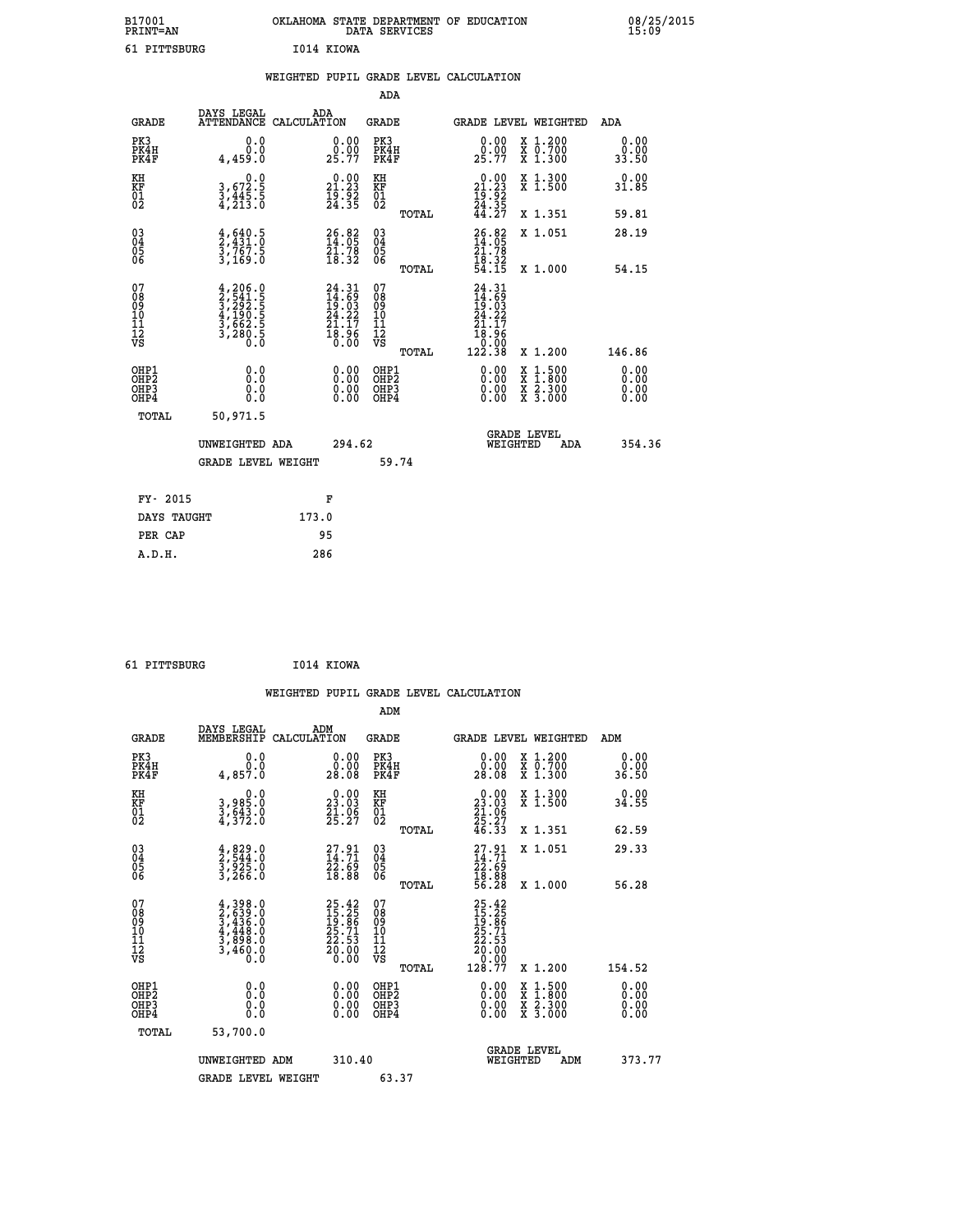| B17001<br><b>PRINT=AN</b> |              |              | OKLAHOMA STATE DEPARTMENT OF EDUCATION<br>DATA SERVICES |  |
|---------------------------|--------------|--------------|---------------------------------------------------------|--|
|                           | 61 PITTSBURG | I017 OUINTON |                                                         |  |

 **B17001 OKLAHOMA STATE DEPARTMENT OF EDUCATION 08/25/2015**

|                                                                    |                                                                                                                                                                         | WEIGHTED PUPIL GRADE LEVEL CALCULATION                                                        |                                                     |                                                                                                                                                                   |                               |
|--------------------------------------------------------------------|-------------------------------------------------------------------------------------------------------------------------------------------------------------------------|-----------------------------------------------------------------------------------------------|-----------------------------------------------------|-------------------------------------------------------------------------------------------------------------------------------------------------------------------|-------------------------------|
|                                                                    |                                                                                                                                                                         |                                                                                               | <b>ADA</b>                                          |                                                                                                                                                                   |                               |
| <b>GRADE</b>                                                       | <b>DAYS LEGAL<br/>ATTENDANCE</b>                                                                                                                                        | ADA<br>CALCULATION                                                                            | <b>GRADE</b>                                        | GRADE LEVEL WEIGHTED                                                                                                                                              | ADA                           |
| PK3<br>PK4H<br>PK4F                                                | 1,143.5<br>4, 285.5                                                                                                                                                     | $\begin{smallmatrix}7.24\0.00\\27.12\end{smallmatrix}$                                        | PK3<br>PK4H<br>PK4F                                 | 7.24<br>X 1.200<br>X 0.700<br>X 1.300<br>$29.00$<br>$27.12$                                                                                                       | 8.69<br>0.00<br>35.26         |
| KH<br>KF<br>01<br>02                                               | $\begin{smallmatrix}&&&0.0\\5,280.5\\5,387.5\\4,571.5\end{smallmatrix}$                                                                                                 | $\begin{smallmatrix} 0.00\\ 33.42\\ 34.10\\ 28.93 \end{smallmatrix}$                          | KH<br>KF<br>01<br>02                                | $0.00$<br>$33.42$<br>$34.10$<br>$28.93$<br>$63.03$<br>X 1.300<br>X 1.500                                                                                          | 0.00<br>50.13                 |
|                                                                    |                                                                                                                                                                         |                                                                                               | TOTAL                                               | X 1.351                                                                                                                                                           | 85.15                         |
| $\begin{smallmatrix} 03 \\[-4pt] 04 \end{smallmatrix}$<br>Ŏ5<br>06 | $4,483.5$<br>$3,956.5$<br>$3,777.5$                                                                                                                                     | $\begin{smallmatrix} 28.38\\ 30.46\\ 25.04\\ 23.91 \end{smallmatrix}$                         | $\begin{array}{c} 03 \\ 04 \\ 05 \\ 06 \end{array}$ | $28.38$<br>$30.46$<br>$25.04$<br>$23.91$<br>$79.41$<br>X 1.051                                                                                                    | 29.83                         |
|                                                                    |                                                                                                                                                                         |                                                                                               | TOTAL                                               | X 1.000                                                                                                                                                           | 79.41                         |
| 07<br>0890112<br>1112<br>VS                                        | $\begin{smallmatrix} 6\,, & 457\,, & 0\\ 5\,, & 674\,, & 5\\ 6\,, & 695\,, & 5\\ 5\,, & 522\,, & 5\\ 4\,, & 276\,, & 5\\ 5\,, & 442\,, & 0\\ 0\,, & 0\end{smallmatrix}$ | $\begin{smallmatrix} 40.87\\ 35.91\\ 42.38\\ 34.95\\ 27.07\\ 34.44\\ 36.00 \end{smallmatrix}$ | 07<br>08<br>09<br>11<br>11<br>12<br>VS<br>TOTAL     | $\begin{smallmatrix} 40.87\\ 35.91\\ 42.38\\ 42.395\\ 34.957\\ 27.07\\ 34.44\\ 0.00\\ 215.62 \end{smallmatrix}$<br>X 1.200                                        | 258.74                        |
| OHP1<br>OHP2<br>OH <sub>P3</sub><br>OHP4                           | 0.0<br>0.0<br>0.0                                                                                                                                                       | $\begin{smallmatrix} 0.00 \ 0.00 \ 0.00 \ 0.00 \end{smallmatrix}$                             | OHP1<br>OHP2<br>OHP3<br>OHP4                        | 0.00<br>$\begin{smallmatrix} \mathtt{X} & 1\cdot500\\ \mathtt{X} & 1\cdot800\\ \mathtt{X} & 2\cdot300\\ \mathtt{X} & 3\cdot000 \end{smallmatrix}$<br>0.00<br>0.00 | 0.00<br>Ō. ŌŌ<br>0.00<br>0.00 |
| TOTAL                                                              | 71,766.5                                                                                                                                                                |                                                                                               |                                                     |                                                                                                                                                                   |                               |
|                                                                    | UNWEIGHTED ADA                                                                                                                                                          | 454.22                                                                                        |                                                     | <b>GRADE LEVEL</b><br>WEIGHTED<br>ADA                                                                                                                             | 547.21                        |
|                                                                    | <b>GRADE LEVEL WEIGHT</b>                                                                                                                                               |                                                                                               | 92.99                                               |                                                                                                                                                                   |                               |
| FY- 2015                                                           |                                                                                                                                                                         | F                                                                                             |                                                     |                                                                                                                                                                   |                               |
| DAYS TAUGHT                                                        |                                                                                                                                                                         | 158.0                                                                                         |                                                     |                                                                                                                                                                   |                               |
| PER CAP                                                            |                                                                                                                                                                         | 86                                                                                            |                                                     |                                                                                                                                                                   |                               |

 **61 PITTSBURG I017 QUINTON**

 **A.D.H. 267**

 **WEIGHTED PUPIL GRADE LEVEL CALCULATION ADM** DAYS LEGAL ... ADM

| GRADE                                                              | MEMBERSHIP CALCULATION                                                                                                                        |                                                                                                                                                        | GRADE                                  |       | <b>GRADE LEVEL WEIGHTED</b>                                                                                                                                |                                                                                                  |     | ADM                      |  |
|--------------------------------------------------------------------|-----------------------------------------------------------------------------------------------------------------------------------------------|--------------------------------------------------------------------------------------------------------------------------------------------------------|----------------------------------------|-------|------------------------------------------------------------------------------------------------------------------------------------------------------------|--------------------------------------------------------------------------------------------------|-----|--------------------------|--|
| PK3<br>PK4H<br>PK4F                                                | 1,254.0<br>4,878.0                                                                                                                            | 7.94<br>ةة:≬<br>30.87                                                                                                                                  | PK3<br>PK4H<br>PK4F                    |       | $7.94\n0.00\n30.87$                                                                                                                                        | X 1.200<br>X 0.700<br>X 1.300                                                                    |     | 9.53<br>0.00<br>40.13    |  |
| KH<br>KF<br>01<br>02                                               |                                                                                                                                               | 35.23<br>36.23<br>36.03<br>30.68                                                                                                                       | KH<br><b>KF</b><br>01<br>02            |       | $35.23$<br>$36.03$<br>$30.68$<br>$66.71$                                                                                                                   | X 1.300<br>X 1.500                                                                               |     | 0.00<br>52.85            |  |
|                                                                    |                                                                                                                                               |                                                                                                                                                        |                                        | TOTAL |                                                                                                                                                            | X 1.351                                                                                          |     | 90.13                    |  |
| $\begin{smallmatrix} 03 \\[-4pt] 04 \end{smallmatrix}$<br>Ŏ5<br>06 | $\begin{smallmatrix} 4 \ 5 \ 7040.0 \ 4 \ 112.0 \ 3 \ 929.0 \end{smallmatrix}$                                                                | 30.13<br>31.90<br>$\frac{2\bar{6}\cdot 03}{24\cdot 87}$                                                                                                | $\substack{03 \\ 04}$<br>Ŏ5<br>06      |       | 30.13<br>31.90<br>26.03<br>24.87<br>82.80                                                                                                                  | X 1.051                                                                                          |     | 31.67                    |  |
|                                                                    |                                                                                                                                               |                                                                                                                                                        |                                        | TOTAL |                                                                                                                                                            | X 1.000                                                                                          |     | 82.80                    |  |
| 07<br>0890112<br>1112<br>VS                                        | $\begin{smallmatrix} 6 &, 819 & .0\\ 5 &, 897 & .0\\ 7 &, 019 & .0\\ 5 &, 753 & .0\\ 4 &, 360 & .0\\ 5 &, 550 & .0\\ 0 & .0\end{smallmatrix}$ | $\begin{smallmatrix} 4\,3\cdot\,16\\ 3\,7\cdot\,32\\ 4\,4\cdot\,42\\ 3\,6\cdot\,4\,1\\ 2\,7\cdot\,59\\ 3\,5\cdot\,13\\ 0\cdot\,00\\ \end{smallmatrix}$ | 07<br>08<br>09<br>11<br>11<br>12<br>VS |       | $\begin{smallmatrix} 43\cdot 16\\ 37\cdot 32\\ 44\cdot 42\\ 46\cdot 41\\ 36\cdot 41\\ 27\cdot 59\\ 35\cdot 13\\ 0\cdot 00\\ 224\cdot 03 \end{smallmatrix}$ |                                                                                                  |     |                          |  |
|                                                                    |                                                                                                                                               |                                                                                                                                                        |                                        | TOTAL |                                                                                                                                                            | X 1.200                                                                                          |     | 268.84                   |  |
| OHP1<br>OHP2<br>OH <sub>P3</sub><br>OHP4                           | 0.0<br>$\begin{smallmatrix} 0.0 & 0 \ 0.0 & 0 \end{smallmatrix}$                                                                              |                                                                                                                                                        | OHP1<br>OHP2<br>OHP3<br>OHP4           |       |                                                                                                                                                            | $\begin{smallmatrix} x & 1 & 500 \\ x & 1 & 800 \\ x & 2 & 300 \\ x & 3 & 000 \end{smallmatrix}$ |     | $0.00$<br>$0.00$<br>0.00 |  |
| TOTAL                                                              | 75,479.0                                                                                                                                      |                                                                                                                                                        |                                        |       |                                                                                                                                                            |                                                                                                  |     |                          |  |
|                                                                    | UNWEIGHTED ADM                                                                                                                                | 477.71                                                                                                                                                 |                                        |       | WEIGHTED                                                                                                                                                   | <b>GRADE LEVEL</b>                                                                               | ADM | 575.95                   |  |
|                                                                    | <b>GRADE LEVEL WEIGHT</b>                                                                                                                     |                                                                                                                                                        | 98.24                                  |       |                                                                                                                                                            |                                                                                                  |     |                          |  |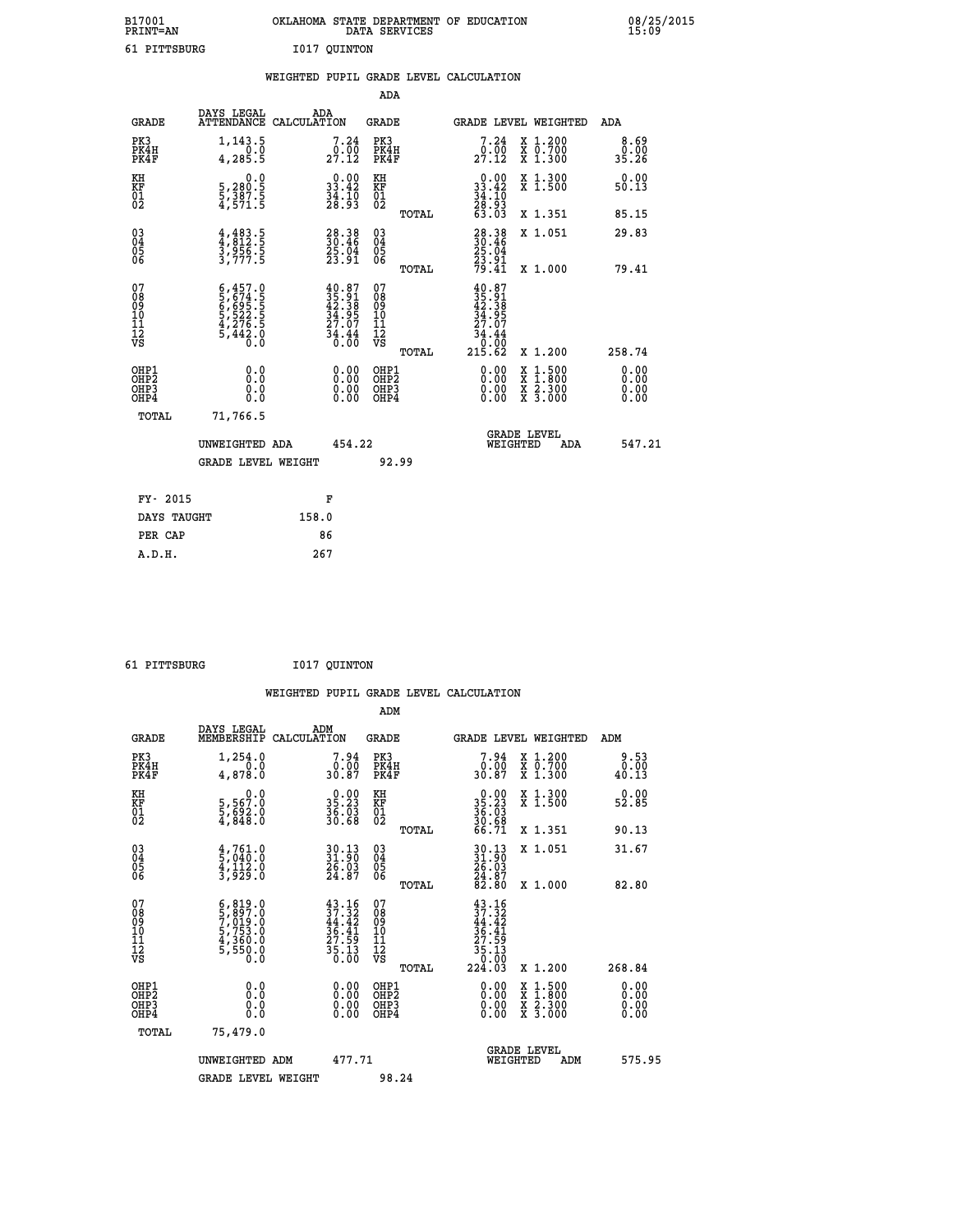| B17001          | OKLAHOMA STATE DEPARTMENT OF EDUCATION |
|-----------------|----------------------------------------|
| <b>PRINT=AN</b> | DATA SERVICES                          |
| 61 PITTSBURG    | I025 INDIANOLA                         |

|                                                    |                                                                           | WEIGHTED PUPIL GRADE LEVEL CALCULATION                                                             |                                                     |       |                                                                                                     |                                                                                                                                           |                                            |
|----------------------------------------------------|---------------------------------------------------------------------------|----------------------------------------------------------------------------------------------------|-----------------------------------------------------|-------|-----------------------------------------------------------------------------------------------------|-------------------------------------------------------------------------------------------------------------------------------------------|--------------------------------------------|
|                                                    |                                                                           |                                                                                                    | <b>ADA</b>                                          |       |                                                                                                     |                                                                                                                                           |                                            |
| <b>GRADE</b>                                       | DAYS LEGAL<br><b>ATTENDANCE</b>                                           | ADA<br>CALCULATION                                                                                 | <b>GRADE</b>                                        |       | GRADE LEVEL WEIGHTED                                                                                |                                                                                                                                           | ADA                                        |
| PK3<br>PK4H<br>PK4F                                | 0.0<br>0.0<br>1,877.5                                                     | $\begin{smallmatrix} 0.00\\ 0.00\\ 11.11 \end{smallmatrix}$                                        | PK3<br>PK4H<br>PK4F                                 |       | 0.00<br>$\substack{0.0011111}$                                                                      | X 1.200<br>X 0.700<br>X 1.300                                                                                                             | 0.00<br>$\overset{0.00}{\substack{14.44}}$ |
| KH<br>KF<br>01<br>02                               | $\begin{smallmatrix}&&&0.0\\2,443.5\\2,011.5\\2,442.5\end{smallmatrix}$   | 14.46<br>$\frac{1}{14}$ $\frac{1}{4}$ $\frac{5}{4}$                                                | KH<br>KF<br>01<br>02                                |       | 0.00<br>$14.46$<br>$11.90$<br>$14.45$<br>$26.35$                                                    | X 1.300<br>X 1.500                                                                                                                        | 0.00<br>21.69                              |
|                                                    |                                                                           |                                                                                                    |                                                     | TOTAL |                                                                                                     | X 1.351                                                                                                                                   | 35.60                                      |
| $\begin{matrix} 03 \\ 04 \\ 05 \\ 06 \end{matrix}$ | 2, 917.5<br>856.5<br>2, 348.5<br>2, 314.5                                 | $\begin{array}{c} 17.26 \\ 5.07 \\ 13.90 \\ 13.70 \end{array}$                                     | $\begin{array}{c} 03 \\ 04 \\ 05 \\ 06 \end{array}$ |       | $\begin{array}{r} 17.26 \\ 5.07 \\ 13.90 \\ 13.70 \\ 32.67 \end{array}$                             | X 1.051                                                                                                                                   | 18.14                                      |
|                                                    |                                                                           |                                                                                                    |                                                     | TOTAL |                                                                                                     | X 1.000                                                                                                                                   | 32.67                                      |
| 07<br>0890112<br>1112<br>VS                        | 2,324.0<br>2,947.5<br>2,852.5<br>2,606.5<br>4,606.5<br>2,076.0<br>3,170.5 | 13.75<br>$\begin{smallmatrix} 17.44 \\ 16.88 \\ 27.26 \\ 12.28 \\ 18.76 \\ 0.00 \end{smallmatrix}$ | 07<br>08<br>09<br>001<br>11<br>11<br>12<br>VS       | TOTAL | 13.75<br>17.44<br>16:88<br>27.26<br>$\begin{array}{r} 12.28 \\ 18.76 \\ 0.00 \\ 106.37 \end{array}$ | X 1.200                                                                                                                                   | 127.64                                     |
| OHP1<br>OHP2<br>OHP3<br>OHP4                       | 75.5<br>0.0<br>0.0                                                        | $\begin{smallmatrix} 0.45\ 0.00\ 0.00 \end{smallmatrix}$                                           | OHP1<br>OHP2<br>OHP3<br>OHP4                        |       | 0.45<br>0.00                                                                                        | $\begin{smallmatrix} \mathtt{X} & 1\cdot500\\ \mathtt{X} & 1\cdot800\\ \mathtt{X} & 2\cdot300\\ \mathtt{X} & 3\cdot000 \end{smallmatrix}$ | 0.68<br>0.00<br>0.00                       |
| <b>TOTAL</b>                                       | 35,264.5                                                                  |                                                                                                    |                                                     |       |                                                                                                     |                                                                                                                                           |                                            |
|                                                    | UNWEIGHTED ADA                                                            | 208.67                                                                                             |                                                     |       | WEIGHTED                                                                                            | <b>GRADE LEVEL</b><br>ADA                                                                                                                 | 250.86                                     |
|                                                    | <b>GRADE LEVEL WEIGHT</b>                                                 |                                                                                                    | 42.19                                               |       |                                                                                                     |                                                                                                                                           |                                            |
| FY- 2015                                           |                                                                           | F                                                                                                  |                                                     |       |                                                                                                     |                                                                                                                                           |                                            |
| DAYS TAUGHT                                        |                                                                           | 169.0                                                                                              |                                                     |       |                                                                                                     |                                                                                                                                           |                                            |
| PER CAP                                            |                                                                           | 95                                                                                                 |                                                     |       |                                                                                                     |                                                                                                                                           |                                            |

 **61 PITTSBURG I025 INDIANOLA**

 **A.D.H. 206**

|                                          |                                                                                     |                                                                             | ADM                                                 |                                                                                                                                                        |                                          |                              |
|------------------------------------------|-------------------------------------------------------------------------------------|-----------------------------------------------------------------------------|-----------------------------------------------------|--------------------------------------------------------------------------------------------------------------------------------------------------------|------------------------------------------|------------------------------|
| <b>GRADE</b>                             | DAYS LEGAL<br>MEMBERSHIP                                                            | ADM<br>CALCULATION                                                          | <b>GRADE</b>                                        |                                                                                                                                                        | <b>GRADE LEVEL WEIGHTED</b>              | ADM                          |
| PK3<br>PK4H<br>PK4F                      | 0.0<br>0.0<br>2,043.0                                                               | 0.00<br>12.09                                                               | PK3<br>PK4H<br>PK4F                                 | $\begin{smallmatrix} 0.00\\ 0.00\\ 12.09 \end{smallmatrix}$                                                                                            | X 1.200<br>X 0.700<br>X 1.300            | 0.00<br>0.00<br>15.72        |
| KH<br>KF<br>01<br>02                     | 0.0<br>2,571.0<br>2,082.0<br>2,557.0                                                | $\begin{array}{c} 0.00 \\ 15.21 \\ 12.32 \\ 15.13 \end{array}$              | KH<br>KF<br>01<br>02                                | $\begin{array}{r} 0.00 \\ 15.21 \\ 12.32 \\ 15.13 \\ 27.45 \end{array}$                                                                                | X 1.300<br>X 1.500                       | 0.00<br>22.82                |
|                                          |                                                                                     |                                                                             | TOTAL                                               |                                                                                                                                                        | X 1.351                                  | 37.08                        |
| 03<br>04<br>05<br>06                     | 3,060.0<br>$\frac{2}{2}, \frac{4}{4}$ $\frac{3}{4}$ $\frac{3}{6}$ $\frac{3}{10}$    | 18.11<br>$\frac{14.40}{14.24}$                                              | $\begin{array}{c} 03 \\ 04 \\ 05 \\ 06 \end{array}$ | $18.11$<br>5.15<br>$14.40$<br>$14.24$<br>$33.79$                                                                                                       | X 1.051                                  | 19.03                        |
|                                          |                                                                                     |                                                                             | TOTAL                                               |                                                                                                                                                        | X 1.000                                  | 33.79                        |
| 07<br>08<br>09<br>101<br>112<br>VS       | $2,380.0$<br>$3,074.0$<br>$3,009.0$<br>$4,810.0$<br>$2,229.0$<br>$3,252.0$<br>$0.0$ | $14.08$<br>$18.19$<br>$17.80$<br>$28.46$<br>$\frac{13.19}{19.24}$<br>$0.00$ | 07<br>08<br>09<br>11<br>11<br>12<br>VS<br>TOTAL     | $\begin{array}{l} 14.08 \\[-2pt] 18.19 \\[-2pt] 17.80 \\[-2pt] 28.46 \\[-2pt] 13.19 \\[-2pt] 19.24 \\[-2pt] 19.24 \\[-2pt] 0.00 \end{array}$<br>110.96 | X 1.200                                  | 133.15                       |
|                                          |                                                                                     |                                                                             |                                                     |                                                                                                                                                        |                                          |                              |
| OHP1<br>OHP2<br>OH <sub>P3</sub><br>OHP4 | 77.0<br>0.0<br>0.000                                                                | $0.46$<br>$0.00$<br>$0.00$<br>0.00                                          | OHP1<br>OHP2<br>OHP <sub>3</sub>                    | $0.46$<br>$0.00$<br>$0.00$<br>0.00                                                                                                                     | X 1:500<br>X 1:800<br>X 2:300<br>X 3:000 | 0.69<br>0.00<br>0.00<br>0.00 |
| TOTAL                                    | 36,855.0                                                                            |                                                                             |                                                     |                                                                                                                                                        |                                          |                              |
|                                          | UNWEIGHTED ADM                                                                      | 218.07                                                                      |                                                     | WEIGHTED                                                                                                                                               | <b>GRADE LEVEL</b><br>ADM                | 262.28                       |
|                                          | <b>GRADE LEVEL WEIGHT</b>                                                           |                                                                             | 44.21                                               |                                                                                                                                                        |                                          |                              |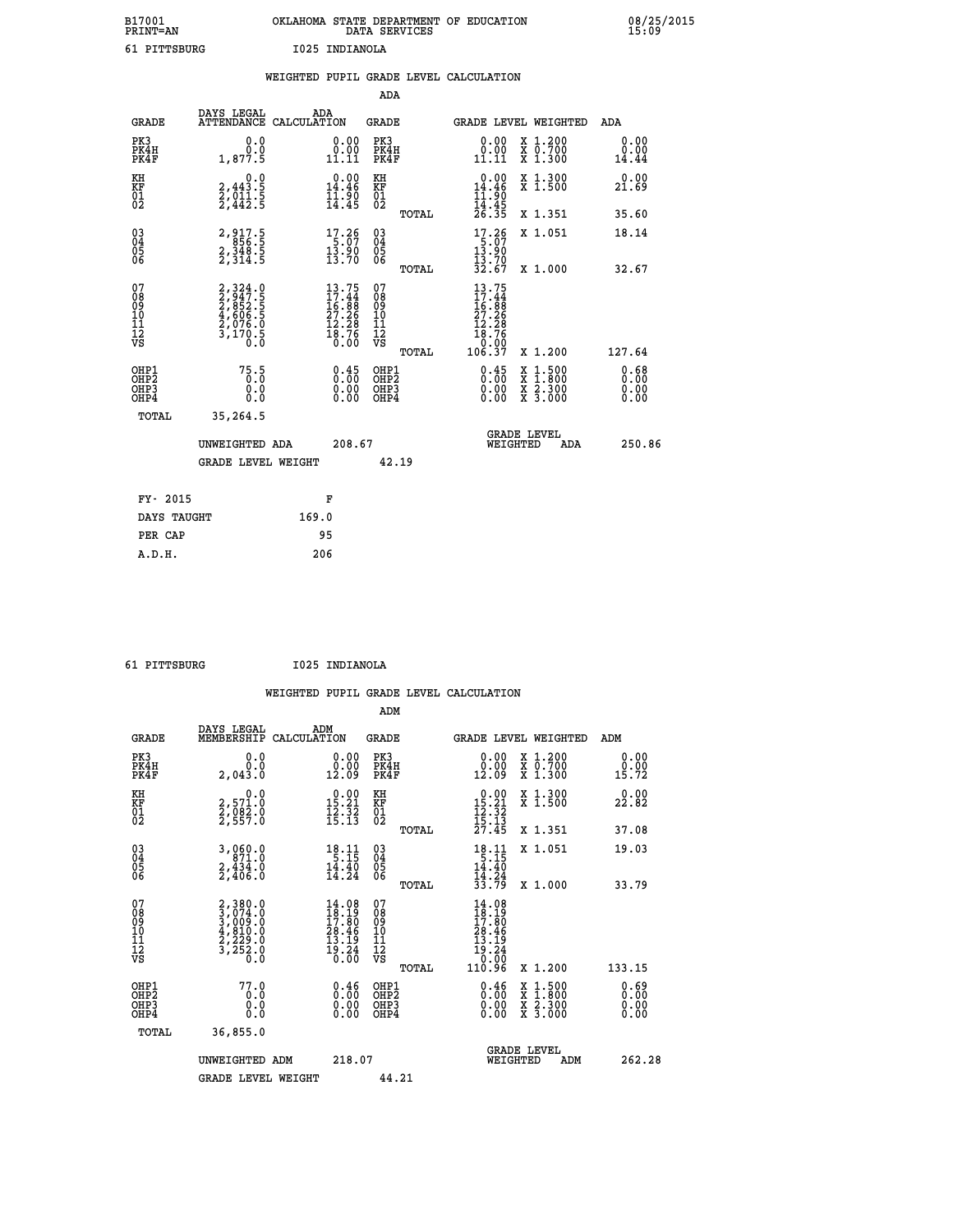| B17001<br><b>PRINT=AN</b> | OKLAHOMA STATE DEPARTMENT OF EDUCATION<br>DATA SERVICES | 08/25/2015<br>15:09 |
|---------------------------|---------------------------------------------------------|---------------------|
| 61 PITTSBURG              | I028 CROWDER                                            |                     |

|                                                    |                                                                            |       |                                                                                           |                                        |       | WEIGHTED PUPIL GRADE LEVEL CALCULATION                                                               |          |                                                              |                       |
|----------------------------------------------------|----------------------------------------------------------------------------|-------|-------------------------------------------------------------------------------------------|----------------------------------------|-------|------------------------------------------------------------------------------------------------------|----------|--------------------------------------------------------------|-----------------------|
|                                                    |                                                                            |       |                                                                                           | <b>ADA</b>                             |       |                                                                                                      |          |                                                              |                       |
| <b>GRADE</b>                                       | DAYS LEGAL<br>ATTENDANCE CALCULATION                                       | ADA   |                                                                                           | <b>GRADE</b>                           |       |                                                                                                      |          | GRADE LEVEL WEIGHTED                                         | ADA                   |
| PK3<br>PK4H<br>PK4F                                | 71.0<br>0.0<br>2,401.0                                                     |       | $\substack{0.43 \\ 0.00 \\ 14.64}$                                                        | PK3<br>PK4H<br>PK4F                    |       | $0.43$<br>$0.00$<br>14.64                                                                            |          | X 1.200<br>X 0.700<br>X 1.300                                | 0.52<br>0.00<br>19.03 |
| KH<br>KF<br>01<br>02                               | 0.0<br>5,807:0<br>6,402:5<br>3,933:5                                       |       | $\begin{smallmatrix} 0.00\\ 35.41\\ 39.04\\ 23.98 \end{smallmatrix}$                      | KH<br>KF<br>01<br>02                   |       | $\begin{smallmatrix} 0.00\\ 35.41\\ 39.04\\ 23.98\\ 63.02 \end{smallmatrix}$                         |          | X 1.300<br>X 1.500                                           | 0.00<br>53.12         |
|                                                    |                                                                            |       |                                                                                           |                                        | TOTAL |                                                                                                      |          | X 1.351                                                      | 85.14                 |
| $\begin{matrix} 03 \\ 04 \\ 05 \\ 06 \end{matrix}$ | $\begin{smallmatrix} 4,727.5\ 6,947.0\ 6,462.0\ 5,653.0 \end{smallmatrix}$ |       | 28.83<br>42.36<br>39.40<br>34.47                                                          | 03<br>04<br>05<br>06                   |       | $\begin{smallmatrix} 28.83\42.36\39.40\34.47\116.23 \end{smallmatrix}$                               |          | X 1.051                                                      | 30.30                 |
|                                                    |                                                                            |       |                                                                                           |                                        | TOTAL |                                                                                                      |          | X 1.000                                                      | 116.23                |
| 07<br>08901112<br>1112<br>VS                       | 5,217.0<br>4,902.5<br>5,355.0<br>5,092.0<br>5,546.0<br>5,546.0<br>4,468.5  |       | $\begin{array}{r} 31.81 \\ 29.89 \\ 32.65 \\ 31.05 \\ 33.82 \\ 27.25 \\ 0.00 \end{array}$ | 07<br>08<br>09<br>11<br>11<br>12<br>VS | TOTAL | $\begin{smallmatrix} 31.81\ 29.89\ 32.655\ 31.655\ 31.952\ 27.250\ 0.007\ 186.47\ \end{smallmatrix}$ |          | X 1.200                                                      | 223.76                |
| OHP1<br>OHP2<br>OH <sub>P3</sub><br>OHP4           | 0.0<br>Ō.Ō<br>Ō.Ō                                                          |       | 0.0000<br>$\begin{smallmatrix} 0.00 \ 0.00 \end{smallmatrix}$                             | OHP1<br>OHP2<br>OHP3<br>OHP4           |       | 0.00<br>0.00<br>0.00                                                                                 |          | $1:500$<br>1:800<br>X 1:500<br>X 1:800<br>X 2:300<br>X 3:000 | 0.00<br>0.00<br>0.00  |
| <b>TOTAL</b>                                       | 72,985.5                                                                   |       |                                                                                           |                                        |       |                                                                                                      |          |                                                              |                       |
|                                                    | UNWEIGHTED ADA                                                             |       | 445.03                                                                                    |                                        |       |                                                                                                      | WEIGHTED | <b>GRADE LEVEL</b><br>ADA                                    | 528.10                |
|                                                    | <b>GRADE LEVEL WEIGHT</b>                                                  |       |                                                                                           | 83.07                                  |       |                                                                                                      |          |                                                              |                       |
| FY- 2015                                           |                                                                            | F     |                                                                                           |                                        |       |                                                                                                      |          |                                                              |                       |
| DAYS TAUGHT                                        |                                                                            | 164.0 |                                                                                           |                                        |       |                                                                                                      |          |                                                              |                       |
| PER CAP                                            |                                                                            | 81    |                                                                                           |                                        |       |                                                                                                      |          |                                                              |                       |

| 61 PITTSBURG | I028 CROWDER |
|--------------|--------------|
|              |              |

 **WEIGHTED PUPIL GRADE LEVEL CALCULATION ADM DAYS LEGAL ADM GRADE MEMBERSHIP CALCULATION GRADE GRADE LEVEL WEIGHTED ADM**

| PK3<br>PK4H<br>PK4F                                | 71.0<br>0.0<br>2,489.0                                                                                   | $\substack{0.43 \\ 0.00 \\ 15.18}$                                       | PK3<br>PK4H<br>PK4F                                 | $\substack{0.43 \\ 0.00 \\ 15.18}$                                                   | X 1.200<br>X 0.700<br>X 1.300                                                                    | $\begin{smallmatrix} 0.52\ 0.00\\ -0.00\\ 19.73 \end{smallmatrix}$                                                                                                                                                                                                             |
|----------------------------------------------------|----------------------------------------------------------------------------------------------------------|--------------------------------------------------------------------------|-----------------------------------------------------|--------------------------------------------------------------------------------------|--------------------------------------------------------------------------------------------------|--------------------------------------------------------------------------------------------------------------------------------------------------------------------------------------------------------------------------------------------------------------------------------|
| KH<br>KF<br>01<br>02                               | $\begin{smallmatrix}&&&0\cdot0\\ 6\,,\,14\,7\cdot0\\ 6\,,\,664\cdot0\\ 4\,,\,162\cdot0\end{smallmatrix}$ | $\begin{smallmatrix} 0.00\\ 37.48\\ 40.63\\ 25.38 \end{smallmatrix}$     | KH<br>KF<br>01<br>02                                | $0.00$<br>$37.48$<br>$40.63$<br>$25.38$<br>$66.01$                                   | X 1.300<br>X 1.500                                                                               | $0.00$<br>56.22                                                                                                                                                                                                                                                                |
|                                                    |                                                                                                          |                                                                          | TOTAL                                               |                                                                                      | X 1.351                                                                                          | 89.18                                                                                                                                                                                                                                                                          |
| $\begin{matrix} 03 \\ 04 \\ 05 \\ 06 \end{matrix}$ | $\frac{4}{7}, \frac{942}{209}.0$<br>$\frac{6}{7}, \frac{674}{906}.0$                                     | 30.13<br>43.96<br>40.70<br>36.01                                         | $\begin{array}{c} 03 \\ 04 \\ 05 \\ 06 \end{array}$ | $\begin{smallmatrix} 30.13\\ 43.96\\ 40.70\\ 36.01\\ 120.67 \end{smallmatrix}$       | X 1.051                                                                                          | 31.67                                                                                                                                                                                                                                                                          |
|                                                    |                                                                                                          |                                                                          | TOTAL                                               |                                                                                      | X 1.000                                                                                          | 120.67                                                                                                                                                                                                                                                                         |
| 07<br>08<br>09<br>101<br>11<br>12<br>VS            | 5,500.0<br>5,139.0<br>5,740.0<br>5,570.0<br>5,868.0<br>4,757.0<br>0.0                                    | $33.54$<br>$31.34$<br>$35.00$<br>$33.96$<br>$35.78$<br>$29.01$<br>$0.00$ | 07<br>08<br>09<br>001<br>11<br>11<br>12<br>VS       | $33.54$<br>$35.34$<br>$35.96$<br>$33.78$<br>$29.01$<br>$29.01$<br>$0.00$<br>$198.63$ |                                                                                                  |                                                                                                                                                                                                                                                                                |
|                                                    |                                                                                                          |                                                                          | TOTAL                                               |                                                                                      | X 1.200                                                                                          | 238.36                                                                                                                                                                                                                                                                         |
| OHP1<br>OHP2<br>OHP3<br>OHP4                       |                                                                                                          | $\begin{smallmatrix} 0.00 \ 0.00 \ 0.00 \ 0.00 \end{smallmatrix}$        | OHP1<br>OHP2<br>OHP3<br>OHP4                        | $0.00$<br>$0.00$<br>0.00                                                             | $\begin{smallmatrix} x & 1 & 500 \\ x & 1 & 800 \\ x & 2 & 300 \\ x & 3 & 000 \end{smallmatrix}$ | $\begin{smallmatrix} 0.00 & 0.00 & 0.00 & 0.00 & 0.00 & 0.00 & 0.00 & 0.00 & 0.00 & 0.00 & 0.00 & 0.00 & 0.00 & 0.00 & 0.00 & 0.00 & 0.00 & 0.00 & 0.00 & 0.00 & 0.00 & 0.00 & 0.00 & 0.00 & 0.00 & 0.00 & 0.00 & 0.00 & 0.00 & 0.00 & 0.00 & 0.00 & 0.00 & 0.00 & 0.00 & 0.0$ |
| TOTAL                                              | 76,838.0                                                                                                 |                                                                          |                                                     |                                                                                      |                                                                                                  |                                                                                                                                                                                                                                                                                |
|                                                    | UNWEIGHTED ADM                                                                                           | 468.53                                                                   |                                                     | WEIGHTED                                                                             | <b>GRADE LEVEL</b><br>ADM                                                                        | 556.35                                                                                                                                                                                                                                                                         |
|                                                    | <b>GRADE LEVEL WEIGHT</b>                                                                                |                                                                          | 87.82                                               |                                                                                      |                                                                                                  |                                                                                                                                                                                                                                                                                |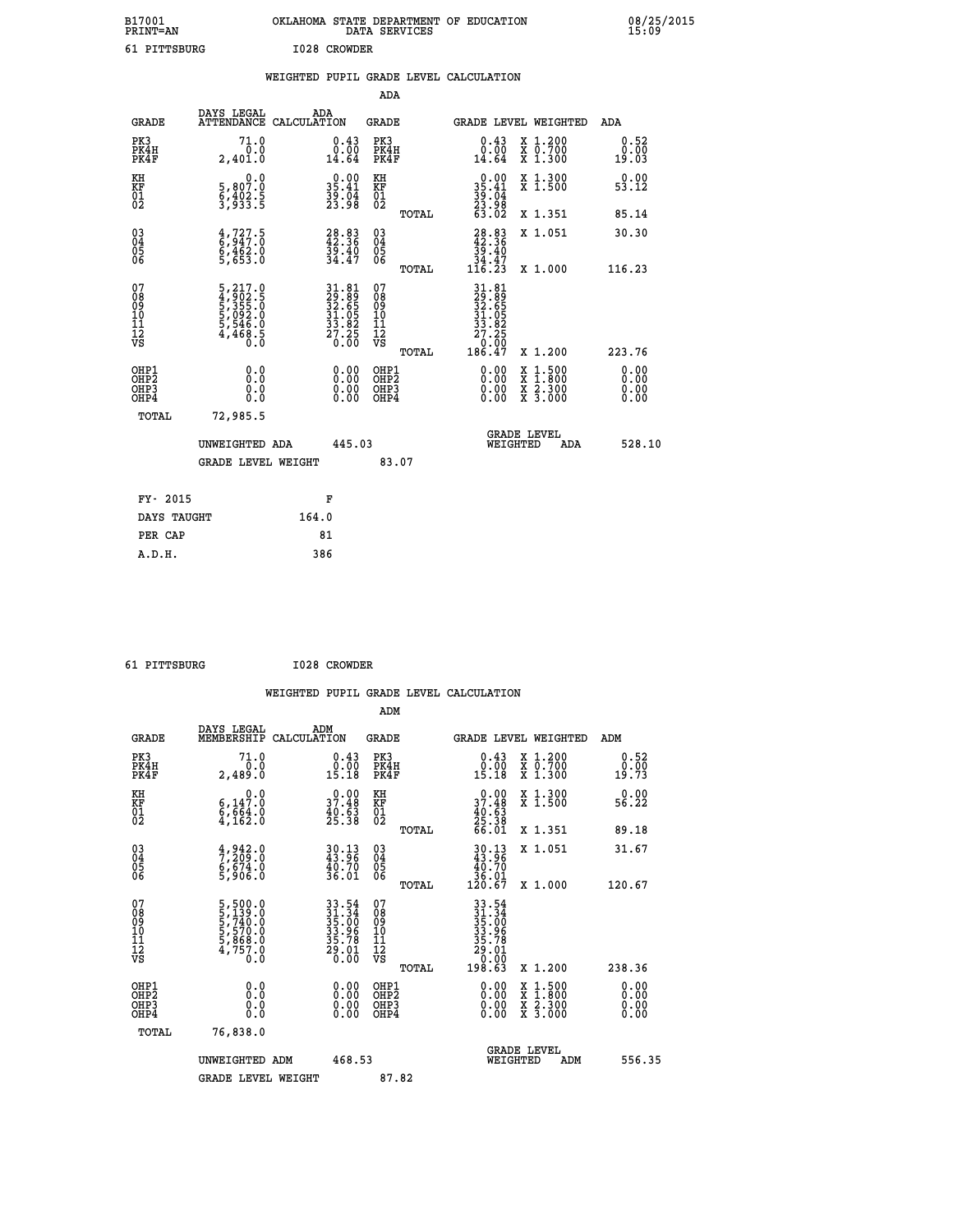| B17001<br><b>PRINT=AN</b> | OKLAHOMA STATE DEPARTMENT OF EDUCATION<br>DATA SERVICES | 08/25/2015<br>15:09 |
|---------------------------|---------------------------------------------------------|---------------------|
| 61 PITTSBURG              | I030 SAVANNA                                            |                     |

|                                                                   |                                                                         |       |                                                                          |                                                     |       | WEIGHTED PUPIL GRADE LEVEL CALCULATION                                                                                                                                                                                                                                         |                                                                                                                                           |                              |
|-------------------------------------------------------------------|-------------------------------------------------------------------------|-------|--------------------------------------------------------------------------|-----------------------------------------------------|-------|--------------------------------------------------------------------------------------------------------------------------------------------------------------------------------------------------------------------------------------------------------------------------------|-------------------------------------------------------------------------------------------------------------------------------------------|------------------------------|
|                                                                   |                                                                         |       |                                                                          | <b>ADA</b>                                          |       |                                                                                                                                                                                                                                                                                |                                                                                                                                           |                              |
| <b>GRADE</b>                                                      | DAYS LEGAL<br>ATTENDANCE CALCULATION                                    | ADA   |                                                                          | <b>GRADE</b>                                        |       | GRADE LEVEL WEIGHTED                                                                                                                                                                                                                                                           |                                                                                                                                           | ADA                          |
| PK3<br>PK4H<br>PK4F                                               | 0.0<br>Ō.Ō<br>1,822.5                                                   |       | $\begin{smallmatrix} 0.00\\ 0.00\\ 11.32 \end{smallmatrix}$              | PK3<br>PK4H<br>PK4F                                 |       | 0.00<br>0.00<br>11.32                                                                                                                                                                                                                                                          | X 1.200<br>X 0.700<br>X 1.300                                                                                                             | 0.00<br>0.00<br>14.72        |
| KH<br>KF<br>01<br>02                                              | $\begin{smallmatrix}&&&0.0\\4.255.0\\3.153.5\\2.078.5\end{smallmatrix}$ |       | $26.00$<br>26.43<br>$\frac{1}{12}$ : 59<br>12:91                         | KH<br>KF<br>01<br>02                                |       | $\begin{array}{r} 0.00 \\ 26.43 \\ 19.59 \\ 12.91 \\ 32.50 \end{array}$                                                                                                                                                                                                        | X 1.300<br>X 1.500                                                                                                                        | 0.00<br>39.65                |
|                                                                   |                                                                         |       |                                                                          |                                                     | TOTAL |                                                                                                                                                                                                                                                                                | X 1.351                                                                                                                                   | 43.91                        |
| 03<br>04<br>05<br>06                                              | $1, 132.5$<br>$1, 853.0$<br>$4, 811.0$<br>$4, 742.5$                    |       | $\begin{smallmatrix}7.03\11.51\29.88\29.46\end{smallmatrix}$             | $\begin{array}{c} 03 \\ 04 \\ 05 \\ 06 \end{array}$ |       | $7.93$<br>$11.51$<br>$29.88$<br>$29.46$<br>$70.85$                                                                                                                                                                                                                             | X 1.051                                                                                                                                   | 7.39                         |
|                                                                   |                                                                         |       |                                                                          |                                                     | TOTAL |                                                                                                                                                                                                                                                                                | X 1.000                                                                                                                                   | 70.85                        |
| 07<br>08<br>09<br>01<br>11<br>11<br>12<br>VS                      | 3,008.5<br>4,297.5<br>6,613.5<br>6,629.0<br>6,267.5<br>7,253.0<br>0.0   |       | $18.69$<br>$26.69$<br>$41.08$<br>$41.17$<br>$38.93$<br>$45.05$<br>$0.00$ | 07<br>08<br>09<br>11<br>11<br>12<br>VS              | TOTAL | 18.69<br>$\frac{26}{41}$ . 69<br>$\frac{41}{41}$ . 17<br>$\begin{array}{c} 38.93 \\ 38.93 \\ 45.05 \\ 0.00 \\ 211.61 \end{array}$                                                                                                                                              | X 1.200                                                                                                                                   | 253.93                       |
| OHP1<br>OH <sub>P</sub> 2<br>OH <sub>P3</sub><br>OH <sub>P4</sub> | 0.0<br>0.000                                                            |       | $\begin{smallmatrix} 0.00 \ 0.00 \ 0.00 \ 0.00 \end{smallmatrix}$        | OHP1<br>OHP <sub>2</sub><br>OHP3<br>OHP4            |       | $\begin{smallmatrix} 0.00 & 0.00 & 0.00 & 0.00 & 0.00 & 0.00 & 0.00 & 0.00 & 0.00 & 0.00 & 0.00 & 0.00 & 0.00 & 0.00 & 0.00 & 0.00 & 0.00 & 0.00 & 0.00 & 0.00 & 0.00 & 0.00 & 0.00 & 0.00 & 0.00 & 0.00 & 0.00 & 0.00 & 0.00 & 0.00 & 0.00 & 0.00 & 0.00 & 0.00 & 0.00 & 0.0$ | $\begin{smallmatrix} \mathtt{X} & 1\cdot500\\ \mathtt{X} & 1\cdot800\\ \mathtt{X} & 2\cdot300\\ \mathtt{X} & 3\cdot000 \end{smallmatrix}$ | 0.00<br>0.00<br>0.00<br>0.00 |
| TOTAL                                                             | 57,917.5                                                                |       |                                                                          |                                                     |       |                                                                                                                                                                                                                                                                                |                                                                                                                                           |                              |
|                                                                   | UNWEIGHTED ADA                                                          |       | 359.74                                                                   |                                                     |       | <b>GRADE LEVEL</b><br>WEIGHTED                                                                                                                                                                                                                                                 | ADA                                                                                                                                       | 430.45                       |
|                                                                   | <b>GRADE LEVEL WEIGHT</b>                                               |       |                                                                          |                                                     | 70.71 |                                                                                                                                                                                                                                                                                |                                                                                                                                           |                              |
| FY- 2015                                                          |                                                                         |       | F                                                                        |                                                     |       |                                                                                                                                                                                                                                                                                |                                                                                                                                           |                              |
| DAYS TAUGHT                                                       |                                                                         | 161.0 |                                                                          |                                                     |       |                                                                                                                                                                                                                                                                                |                                                                                                                                           |                              |
| PER CAP                                                           |                                                                         | 79    |                                                                          |                                                     |       |                                                                                                                                                                                                                                                                                |                                                                                                                                           |                              |

| 61 PITTSBURG | I030 SAVANNA |
|--------------|--------------|
|              |              |

|                                                      |                                                                |                                                                          | WEIGHTED PUPIL GRADE LEVEL CALCULATION                       |                                                                                                                                                                                                                                                                                |                                                                                                                                           |                              |
|------------------------------------------------------|----------------------------------------------------------------|--------------------------------------------------------------------------|--------------------------------------------------------------|--------------------------------------------------------------------------------------------------------------------------------------------------------------------------------------------------------------------------------------------------------------------------------|-------------------------------------------------------------------------------------------------------------------------------------------|------------------------------|
|                                                      |                                                                |                                                                          | ADM                                                          |                                                                                                                                                                                                                                                                                |                                                                                                                                           |                              |
| <b>GRADE</b>                                         | DAYS LEGAL<br>MEMBERSHIP                                       | ADM<br>CALCULATION                                                       | <b>GRADE</b>                                                 | <b>GRADE LEVEL WEIGHTED</b>                                                                                                                                                                                                                                                    |                                                                                                                                           | ADM                          |
| PK3<br>PK4H<br>PK4F                                  | 0.0<br>0.0<br>2,007.0                                          | 0.00<br>12.47                                                            | PK3<br>PK4H<br>PK4F                                          | $\begin{smallmatrix} 0.00\\ 0.00\\ 12.47 \end{smallmatrix}$                                                                                                                                                                                                                    | X 1.200<br>X 0.700<br>X 1.300                                                                                                             | 0.00<br>0.00<br>16.21        |
| KH<br>KF<br>01<br>02                                 | 0.0<br>$\frac{4}{3}, \frac{481}{319}$ .0<br>2,160.0            | $\begin{smallmatrix} 0.00\\ 27.83\\ 20.61\\ 13.42 \end{smallmatrix}$     | KH<br>KF<br>01<br>02                                         | $\begin{smallmatrix} 0.00\\ 27.83\\ 20.61\\ 13.42\\ 34.03 \end{smallmatrix}$                                                                                                                                                                                                   | X 1.300<br>X 1.500                                                                                                                        | 0.00<br>41.75                |
|                                                      |                                                                |                                                                          | TOTAL                                                        |                                                                                                                                                                                                                                                                                | X 1.351                                                                                                                                   | 45.97                        |
| 03<br>04<br>05<br>06                                 | $1,3490$<br>$4,9490$<br>$4,9660$<br>$4,8920$                   | $\begin{smallmatrix}7.40\\12.11\\30.84\\30.39\end{smallmatrix}$          | $\begin{array}{c} 03 \\ 04 \\ 05 \\ 06 \end{array}$<br>TOTAL | $7.40\n12.11\n30.84\n30.39\n73.34$                                                                                                                                                                                                                                             | X 1.051<br>X 1.000                                                                                                                        | 7.78<br>73.34                |
| 07<br>08<br>09<br>101<br>112<br>VS                   | 3,125.0<br>4,441.0<br>6,964.0<br>6,752.0<br>6,752.0<br>7,493.0 | $19.41$<br>$27.58$<br>$43.25$<br>$43.61$<br>$41.94$<br>$46.54$<br>$0.00$ | 07<br>08<br>09<br>11<br>11<br>12<br>VS<br>TOTAL              | $19.41$<br>$27.58$<br>$43.25$<br>$43.61$<br>$41.94$<br>$\begin{array}{r} \bar{4} & 54 \\ 0 & 0 \\ 222 & 33 \end{array}$                                                                                                                                                        | X 1.200                                                                                                                                   | 266.80                       |
| OHP1<br>OHP2<br>OH <sub>P3</sub><br>OH <sub>P4</sub> | 0.0<br>0.000                                                   | $\begin{smallmatrix} 0.00 \ 0.00 \ 0.00 \ 0.00 \end{smallmatrix}$        | OHP1<br>OHP2<br>OHP3<br>OHP4                                 | $\begin{smallmatrix} 0.00 & 0.00 & 0.00 & 0.00 & 0.00 & 0.00 & 0.00 & 0.00 & 0.00 & 0.00 & 0.00 & 0.00 & 0.00 & 0.00 & 0.00 & 0.00 & 0.00 & 0.00 & 0.00 & 0.00 & 0.00 & 0.00 & 0.00 & 0.00 & 0.00 & 0.00 & 0.00 & 0.00 & 0.00 & 0.00 & 0.00 & 0.00 & 0.00 & 0.00 & 0.00 & 0.0$ | $\begin{smallmatrix} \mathtt{X} & 1\cdot500\\ \mathtt{X} & 1\cdot800\\ \mathtt{X} & 2\cdot300\\ \mathtt{X} & 3\cdot000 \end{smallmatrix}$ | 0.00<br>0.00<br>0.00<br>0.00 |
| TOTAL                                                | 60,761.0<br>UNWEIGHTED ADM                                     | 377.40                                                                   |                                                              | GRADE LEVEL<br>WEIGHTED                                                                                                                                                                                                                                                        | ADM                                                                                                                                       | 451.85                       |
|                                                      | <b>GRADE LEVEL WEIGHT</b>                                      |                                                                          | 74.45                                                        |                                                                                                                                                                                                                                                                                |                                                                                                                                           |                              |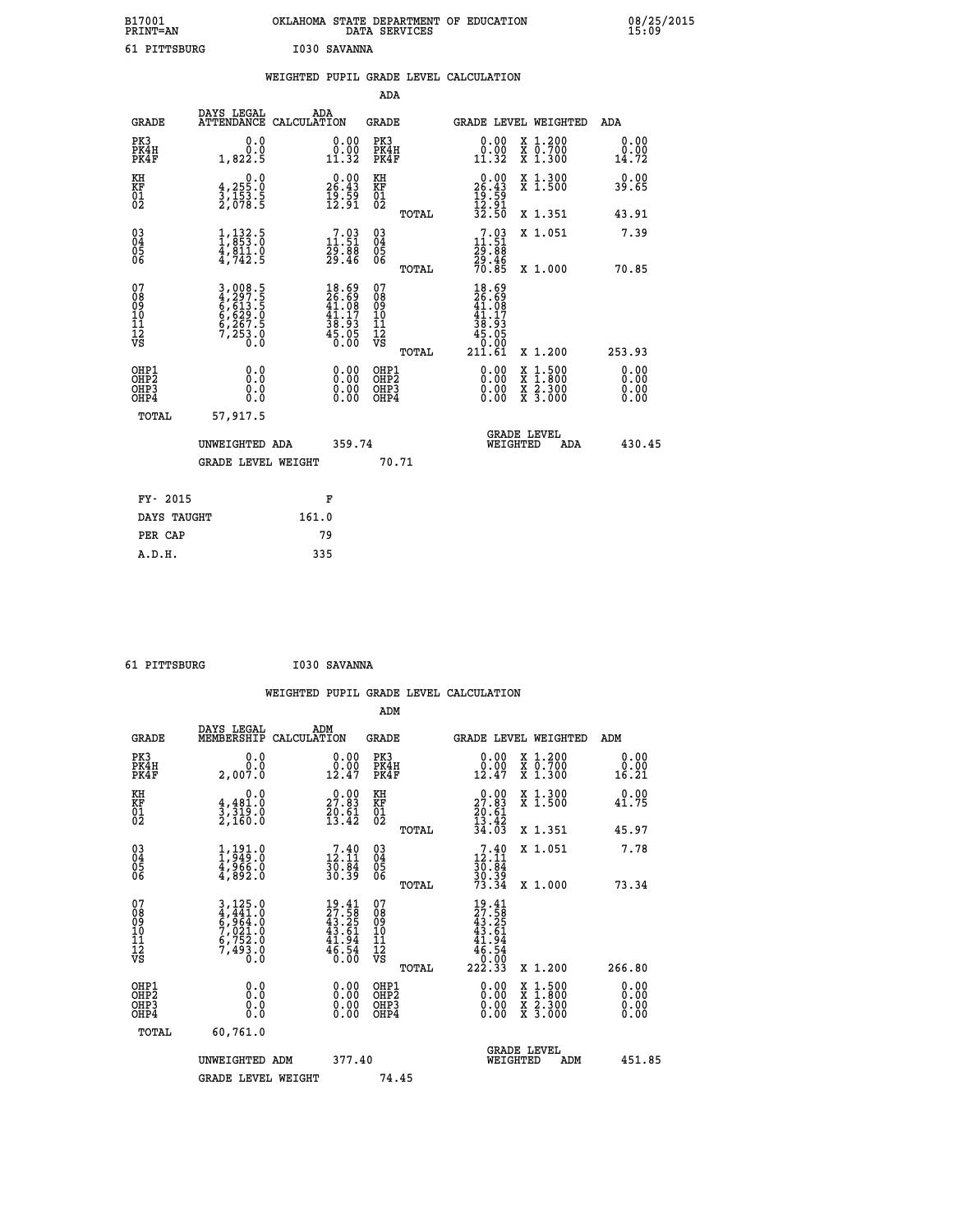| B17001          | OKLAHOMA STATE DEPARTMENT OF EDUCATION |
|-----------------|----------------------------------------|
| <b>PRINT=AN</b> | DATA SERVICES                          |
| 61 PITTSBURG    | I063 PITTSBURG                         |

|                                                      |                                                                                        | WEIGHTED PUPIL GRADE LEVEL CALCULATION                               |                                                     |       |                                                                                                                                                                                                                                                                                |                                                                                                                                      |                              |
|------------------------------------------------------|----------------------------------------------------------------------------------------|----------------------------------------------------------------------|-----------------------------------------------------|-------|--------------------------------------------------------------------------------------------------------------------------------------------------------------------------------------------------------------------------------------------------------------------------------|--------------------------------------------------------------------------------------------------------------------------------------|------------------------------|
|                                                      |                                                                                        |                                                                      | <b>ADA</b>                                          |       |                                                                                                                                                                                                                                                                                |                                                                                                                                      |                              |
| <b>GRADE</b>                                         | <b>DAYS LEGAL<br/>ATTENDANCE</b>                                                       | ADA<br>CALCULATION                                                   | <b>GRADE</b>                                        |       | GRADE LEVEL WEIGHTED                                                                                                                                                                                                                                                           |                                                                                                                                      | ADA                          |
| PK3<br>PK4H<br>PK4F                                  | 0.0<br>ة:ة<br>1,926:0                                                                  | $\begin{smallmatrix} 0.00\\ 0.00\\ 12.35 \end{smallmatrix}$          | PK3<br>PK4H<br>PK4F                                 |       | 0.00<br>$\frac{0.00}{12.35}$                                                                                                                                                                                                                                                   | X 1.200<br>X 0.700<br>X 1.300                                                                                                        | 0.00<br>0.00<br>16.06        |
| KH<br>KF<br>01<br>02                                 | 0.0<br>1,558:0<br>1,357.0<br>1,463:5                                                   | $\begin{smallmatrix} 0.00\\ 9.99\\ 8.70\\ 9.38 \end{smallmatrix}$    | KH<br>KF<br>01<br>02                                |       | $\begin{smallmatrix} 0.00\\ -9.99\\ 8.70\\ -9.38\\ 18.08 \end{smallmatrix}$                                                                                                                                                                                                    | X 1.300<br>X 1.500                                                                                                                   | 0.00<br>14.99                |
|                                                      |                                                                                        |                                                                      |                                                     | TOTAL |                                                                                                                                                                                                                                                                                | X 1.351                                                                                                                              | 24.43                        |
| $\substack{03 \\ 04}$<br>Ŏ5<br>06                    | $\frac{1}{1}, \frac{678}{347}$ .0<br>$\frac{1}{714}$ .0<br>$\frac{714}{1,369}$ .0      | $\begin{smallmatrix} 10.76\\ 8.63\\ 10.99\\ 8.78 \end{smallmatrix}$  | $\begin{array}{c} 03 \\ 04 \\ 05 \\ 06 \end{array}$ |       | $\begin{smallmatrix}10.76\\8.63\\10.99\\8.78\\28.40\end{smallmatrix}$                                                                                                                                                                                                          | X 1.051                                                                                                                              | 11.31                        |
|                                                      |                                                                                        |                                                                      |                                                     | TOTAL |                                                                                                                                                                                                                                                                                | X 1.000                                                                                                                              | 28.40                        |
| 07<br>0890112<br>1112<br>VS                          | $1, 987.5$<br>$1, 807.5$<br>$961.0$<br>$1, 448.5$<br>$1, 005.5$<br>$1, 331.0$<br>$0.0$ | $12.74$<br>$11.59$<br>$6.16$<br>$9.29$<br>$6.45$<br>$8.53$<br>$0.00$ | 07<br>08901112<br>1112<br>VS                        | TOTAL | $12.74$<br>$11.59$<br>$6.16$<br>$9.29$<br>$6.453$<br>$8.530$<br>$-9.96$<br>54.76                                                                                                                                                                                               | X 1.200                                                                                                                              | 65.71                        |
| OHP1<br>OHP2<br>OH <sub>P3</sub><br>OH <sub>P4</sub> | 0.0<br>0.0<br>0.0                                                                      | $\begin{smallmatrix} 0.00 \ 0.00 \ 0.00 \ 0.00 \end{smallmatrix}$    | OHP1<br>OHP2<br>OHP3<br>OHP4                        |       | $\begin{smallmatrix} 0.00 & 0.00 & 0.00 & 0.00 & 0.00 & 0.00 & 0.00 & 0.00 & 0.00 & 0.00 & 0.00 & 0.00 & 0.00 & 0.00 & 0.00 & 0.00 & 0.00 & 0.00 & 0.00 & 0.00 & 0.00 & 0.00 & 0.00 & 0.00 & 0.00 & 0.00 & 0.00 & 0.00 & 0.00 & 0.00 & 0.00 & 0.00 & 0.00 & 0.00 & 0.00 & 0.0$ | $\begin{smallmatrix} \mathtt{X} & 1 & 500 \\ \mathtt{X} & 1 & 800 \\ \mathtt{X} & 2 & 300 \\ \mathtt{X} & 3 & 000 \end{smallmatrix}$ | 0.00<br>0.00<br>0.00<br>0.00 |
| TOTAL                                                | 20,954.0                                                                               |                                                                      |                                                     |       |                                                                                                                                                                                                                                                                                |                                                                                                                                      |                              |
|                                                      | UNWEIGHTED ADA                                                                         | 134.34                                                               |                                                     |       | WEIGHTED                                                                                                                                                                                                                                                                       | <b>GRADE LEVEL</b><br>ADA                                                                                                            | 160.90                       |
|                                                      | <b>GRADE LEVEL WEIGHT</b>                                                              |                                                                      |                                                     | 26.56 |                                                                                                                                                                                                                                                                                |                                                                                                                                      |                              |
| FY- 2015                                             |                                                                                        | F                                                                    |                                                     |       |                                                                                                                                                                                                                                                                                |                                                                                                                                      |                              |
| DAYS TAUGHT                                          |                                                                                        | 156.0                                                                |                                                     |       |                                                                                                                                                                                                                                                                                |                                                                                                                                      |                              |
| PER CAP                                              |                                                                                        | 106                                                                  |                                                     |       |                                                                                                                                                                                                                                                                                |                                                                                                                                      |                              |

 **61 PITTSBURG I063 PITTSBURG**

 **A.D.H. 106**

| <b>GRADE</b>                                                     | DAYS LEGAL<br>MEMBERSHIP                                                          | ADM<br>CALCULATION                                                                                  | <b>GRADE</b>                                        |       |                                                                                                        | <b>GRADE LEVEL WEIGHTED</b>              | ADM                          |  |
|------------------------------------------------------------------|-----------------------------------------------------------------------------------|-----------------------------------------------------------------------------------------------------|-----------------------------------------------------|-------|--------------------------------------------------------------------------------------------------------|------------------------------------------|------------------------------|--|
| PK3<br>PK4H<br>PK4F                                              | 0.0<br>0.0<br>2,106.0                                                             | $\begin{smallmatrix} 0.00\\ 0.00\\ 13.50 \end{smallmatrix}$                                         | PK3<br>PK4H<br>PK4F                                 |       | 0.00<br>$\frac{0.00}{13.50}$                                                                           | X 1.200<br>X 0.700<br>X 1.300            | 0.00<br>0.00<br>17.55        |  |
| KH<br>KF<br>01<br>02                                             | 0.0<br>$\frac{1}{1}, \frac{663}{399}$ .0<br>1,560.0                               | $\begin{smallmatrix} 0.00\\ 10.66\\ 8.97\\ 10.00 \end{smallmatrix}$                                 | KH<br>KF<br>01<br>02                                |       | $\begin{smallmatrix} 0.00\\ 10.66\\ 8.97\\ 10.00\\ 18.97 \end{smallmatrix}$                            | X 1.300<br>X 1.500                       | 0.00<br>15.99                |  |
|                                                                  |                                                                                   |                                                                                                     |                                                     | TOTAL |                                                                                                        | X 1.351                                  | 25.63                        |  |
| $\begin{matrix} 03 \\ 04 \\ 05 \\ 06 \end{matrix}$               | 1,775.0<br>1,460:0<br>1,775.0<br>1,392.0                                          | $\begin{array}{l} 11\cdot 38 \\[-4pt] 9\cdot 36 \\[-4pt] 11\cdot 38 \\[-4pt] 8\cdot 92 \end{array}$ | $\begin{array}{c} 03 \\ 04 \\ 05 \\ 06 \end{array}$ |       | $\begin{array}{r} 11 \cdot 38 \\ -3 \cdot 36 \\ 11 \cdot 38 \\ -8 \cdot 92 \\ 29 \cdot 66 \end{array}$ | X 1.051                                  | 11.96                        |  |
|                                                                  |                                                                                   |                                                                                                     |                                                     | TOTAL |                                                                                                        | X 1.000                                  | 29.66                        |  |
| 07<br>08<br>09<br>11<br>11<br>12<br>VS                           | $2,101.0$<br>$1,868.0$<br>$981.0$<br>$1,508.0$<br>$1,053.0$<br>$1,354.0$<br>$0.0$ | $13.47$<br>$11.97$<br>$6.29$<br>$9.67$<br>$6.75$<br>$8.68$<br>$0.00$                                | 07<br>08<br>09<br>11<br>11<br>12<br>VS              | TOTAL | $13.47$<br>$11.97$<br>$6.29$<br>$6.75$<br>$6.68$<br>$0.680$<br>$56.83$                                 | X 1.200                                  | 68.20                        |  |
| OHP1<br>OH <sub>P</sub> <sub>2</sub><br>OH <sub>P3</sub><br>OHP4 | 0.0<br>0.0<br>Ŏ.Ŏ                                                                 |                                                                                                     | OHP1<br>OHP <sub>2</sub><br>OHP3<br>OHP4            |       |                                                                                                        | X 1:500<br>X 1:800<br>X 2:300<br>X 3:000 | 0.00<br>0.00<br>0.00<br>0.00 |  |
| TOTAL                                                            | 21,995.0                                                                          |                                                                                                     |                                                     |       |                                                                                                        |                                          |                              |  |
|                                                                  | UNWEIGHTED ADM                                                                    | 141.00                                                                                              |                                                     |       | WEIGHTED                                                                                               | <b>GRADE LEVEL</b><br>ADM                | 168.99                       |  |
|                                                                  | <b>GRADE LEVEL WEIGHT</b>                                                         |                                                                                                     | 27.99                                               |       |                                                                                                        |                                          |                              |  |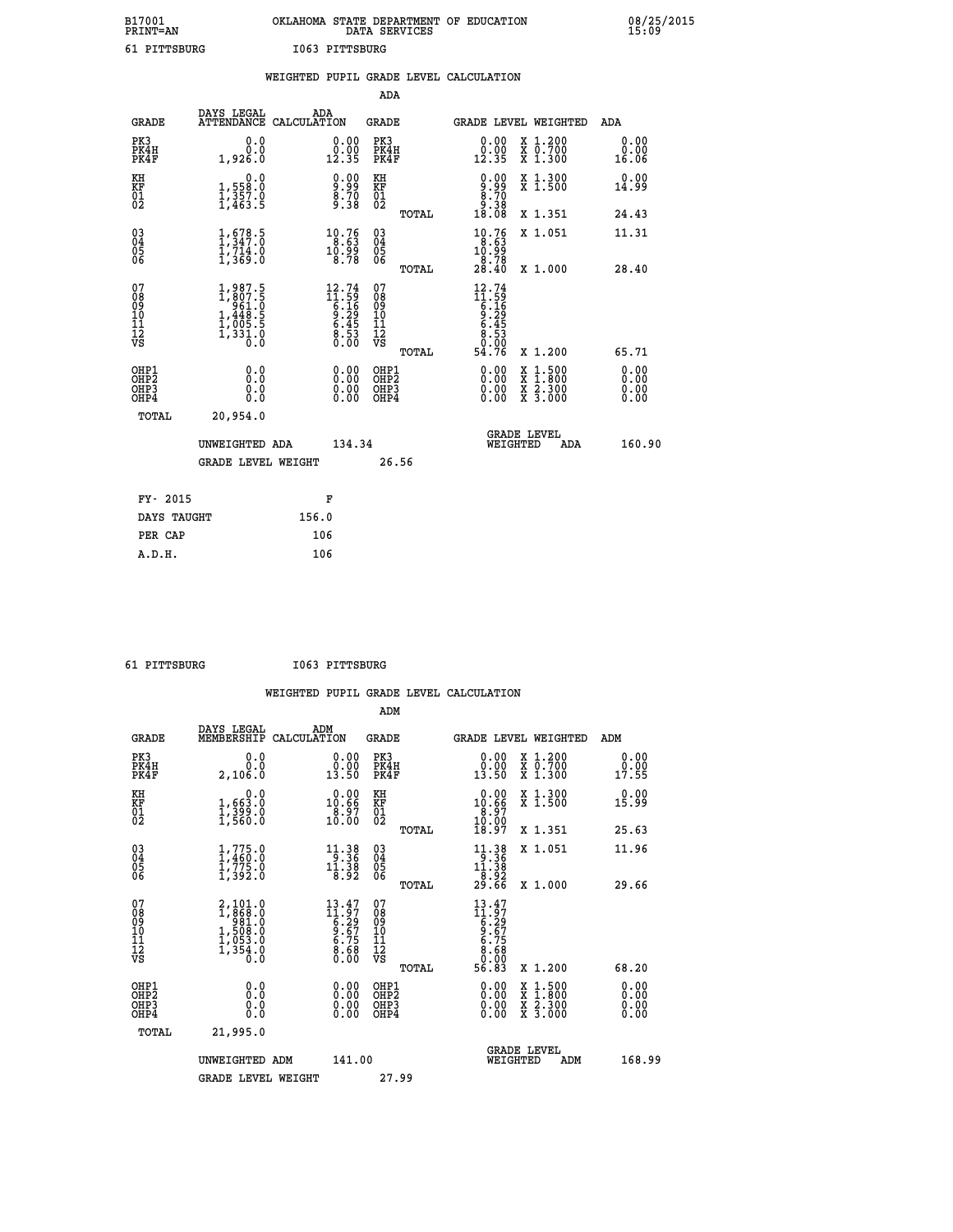| B17001<br><b>PRINT=AN</b> | OKLAHOMA STATE DEPARTMENT OF EDUCATION<br>DATA SERVICES | 08/25/2015<br>15:09 |
|---------------------------|---------------------------------------------------------|---------------------|
| 61 PITTSBURG              | <b>I080 MCALESTER</b>                                   |                     |

|                                                   |                                                                                  | WEIGHTED PUPIL GRADE LEVEL CALCULATION                                                             |                                          |       |                                                                                  |                                                                                                  |                                                   |
|---------------------------------------------------|----------------------------------------------------------------------------------|----------------------------------------------------------------------------------------------------|------------------------------------------|-------|----------------------------------------------------------------------------------|--------------------------------------------------------------------------------------------------|---------------------------------------------------|
|                                                   |                                                                                  |                                                                                                    | ADA                                      |       |                                                                                  |                                                                                                  |                                                   |
| <b>GRADE</b>                                      | DAYS LEGAL                                                                       | ADA<br>ATTENDANCE CALCULATION                                                                      | GRADE                                    |       |                                                                                  | GRADE LEVEL WEIGHTED                                                                             | ADA                                               |
| PK3<br>PK4H<br>PK4F                               | 757.0<br>0.0<br>30,167.0                                                         | 4.43<br>0.00<br>176.42                                                                             | PK3<br>PK4H<br>PK4F                      |       | 4.43<br>0.00<br>176.42                                                           | X 1.200<br>X 0.700<br>X 1.300                                                                    | 5.32<br>0.00<br>229.35                            |
| KH<br>KF<br>01<br>02                              | $\begin{smallmatrix}&&&0.0\40.673.0\41.417.5\40.759.0\end{smallmatrix}$          | $\begin{array}{c} 0.00 \\ 237.85 \\ 242.21 \\ 238.36 \end{array}$                                  | KH<br>KF<br>01<br>02                     |       | $\begin{smallmatrix} &0.00\\ 237.85\\ 242.21\\ 238.36\\ 480.57\end{smallmatrix}$ | X 1.300<br>X 1.500                                                                               | 0.00<br>356.78                                    |
|                                                   |                                                                                  |                                                                                                    |                                          | TOTAL |                                                                                  | X 1.351                                                                                          | 649.25                                            |
| $\substack{03 \\ 04}$<br>Ŏ5                       | 38,861.5<br>31,550.5<br>34,571.0<br>35,928.0                                     | $227.26$<br>$184.51$<br>$\frac{202.17}{210.11}$                                                    | $\substack{03 \\ 04}$<br>Ŏ5              |       | $227.26$<br>$184.51$<br>$202.17$<br>$210.11$<br>$596.79$                         | X 1.051                                                                                          | 238.85                                            |
| 06                                                |                                                                                  |                                                                                                    | 06                                       | TOTAL |                                                                                  | X 1.000                                                                                          | 596.79                                            |
| 07<br>08<br>09<br>10<br>11<br>11<br>12<br>VS      | 32,935.0<br>29,015.0<br>38,471.5<br>38,825.0<br>28,489.5<br>20,138.5<br>30,138.5 | $\begin{smallmatrix} 192.60\\ 169.68\\ 225.93\\ 229.53\\ 168.05\\ 177.09\\ 0.00 \end{smallmatrix}$ | 07<br>08<br>09<br>11<br>11<br>12<br>VS   |       | 192.60<br>169.68<br>225.93<br>229.53<br>$\frac{168.05}{177.09}$<br>0.00          |                                                                                                  |                                                   |
|                                                   |                                                                                  |                                                                                                    |                                          | TOTAL | 1,162.88                                                                         | X 1.200                                                                                          | 1,395.46                                          |
| OHP1<br>OHP <sub>2</sub><br>OHP3<br>OHP4<br>TOTAL | 1, $\frac{255}{579}$ : 0<br>0.0<br>0.0<br>494,393.0                              | $\frac{1}{9}$ : $\frac{49}{23}$<br>0.00<br>0.00                                                    | OHP1<br>OHP <sub>2</sub><br>OHP3<br>OHP4 |       | $\frac{1}{9}:\frac{49}{23}$<br>0.00<br>0.00                                      | $\begin{smallmatrix} x & 1 & 500 \\ x & 1 & 800 \\ x & 2 & 300 \\ x & 3 & 000 \end{smallmatrix}$ | $1\overline{6}\cdot\overline{61}$<br>0.00<br>0.00 |
|                                                   | UNWEIGHTED ADA                                                                   | 2,896.92                                                                                           |                                          |       | WEIGHTED                                                                         | <b>GRADE LEVEL</b><br>ADA                                                                        | 3,490.65                                          |
|                                                   | <b>GRADE LEVEL WEIGHT</b>                                                        |                                                                                                    | 593.73                                   |       |                                                                                  |                                                                                                  |                                                   |
| FY- 2015                                          |                                                                                  | F                                                                                                  |                                          |       |                                                                                  |                                                                                                  |                                                   |
| DAYS TAUGHT                                       |                                                                                  | 171.0                                                                                              |                                          |       |                                                                                  |                                                                                                  |                                                   |
| PER CAP                                           |                                                                                  | 33                                                                                                 |                                          |       |                                                                                  |                                                                                                  |                                                   |
| A.D.H.                                            |                                                                                  | 2,035                                                                                              |                                          |       |                                                                                  |                                                                                                  |                                                   |
|                                                   |                                                                                  |                                                                                                    |                                          |       |                                                                                  |                                                                                                  |                                                   |

 **61 PITTSBURG I080 MCALESTER**

|                                    |                                               |                                                                                   |                    |                                                                                | ADM                                                |       |                                                                                        |                                |                                                                                                  |                                              |
|------------------------------------|-----------------------------------------------|-----------------------------------------------------------------------------------|--------------------|--------------------------------------------------------------------------------|----------------------------------------------------|-------|----------------------------------------------------------------------------------------|--------------------------------|--------------------------------------------------------------------------------------------------|----------------------------------------------|
|                                    | <b>GRADE</b>                                  | DAYS LEGAL<br>MEMBERSHIP                                                          | ADM<br>CALCULATION |                                                                                | <b>GRADE</b>                                       |       |                                                                                        |                                | <b>GRADE LEVEL WEIGHTED</b>                                                                      | ADM                                          |
|                                    | PK3<br>PK4H<br>PK4F                           | 767.0<br>0.0<br>33,421.0                                                          |                    | 4.49<br>0.00<br>195.44                                                         | PK3<br>PK4H<br>PK4F                                |       | $\begin{smallmatrix} 4.49\ 0.00\ 195.44 \end{smallmatrix}$                             |                                | X 1.200<br>X 0.700<br>X 1.300                                                                    | 5.39<br>0.00<br>254.07                       |
| KH<br>KF<br>01<br>02               |                                               | 0.0<br>$\frac{43}{43}, \frac{689}{476}$ .0<br>$\frac{43}{42}, \frac{476}{813}$ .0 |                    | $\begin{array}{c} 0.00 \\ 255.49 \\ 254.25 \\ 250.37 \end{array}$              | KH<br>KF<br>01<br>02                               |       | $\begin{smallmatrix} &0.00\\ 255.49\\ 254.25\\ 250.37\\ 504.62\end{smallmatrix}$       |                                | X 1.300<br>X 1.500                                                                               | 0.00<br>383.24                               |
|                                    |                                               |                                                                                   |                    |                                                                                |                                                    | TOTAL |                                                                                        |                                | X 1.351                                                                                          | 681.74                                       |
| 03<br>04<br>05<br>06               |                                               | $\frac{40}{32}, \frac{488}{870}$ .0<br>36,149.0<br>37,913.0                       |                    | 236.77<br>192.22<br>211.40<br>221.71                                           | $\begin{matrix} 03 \\ 04 \\ 05 \\ 06 \end{matrix}$ |       | 236.77<br>192.22<br>211.40<br>221.71                                                   |                                | X 1.051                                                                                          | 248.85                                       |
|                                    |                                               |                                                                                   |                    |                                                                                |                                                    | TOTAL | 625.33                                                                                 |                                | X 1.000                                                                                          | 625.33                                       |
| 07<br>08<br>09<br>101<br>112<br>VS |                                               | 35,501.0<br>32,096.0<br>41,857.0<br>41,931.0<br>30,959.0<br>32,788.0              |                    | $207.61$<br>$187.70$<br>$245.79$<br>$247.88$<br>$182.53$<br>$192.61$<br>$0.00$ | 07<br>08<br>09<br>11<br>11<br>12<br>VS             | TOTAL | 207.61<br>187.70<br>$245.79$<br>$247.88$<br>$182.53$<br>$192.61$<br>$0.92$<br>1,264.12 |                                | X 1.200                                                                                          | 1,516.94                                     |
|                                    | OHP1                                          |                                                                                   |                    |                                                                                |                                                    |       |                                                                                        |                                |                                                                                                  |                                              |
|                                    | OH <sub>P</sub> 2<br>OH <sub>P3</sub><br>OHP4 | 1, 259:0<br>0.000                                                                 |                    | $\begin{smallmatrix} 1.51\ 9.23\ 0.00\ 0.00 \end{smallmatrix}$                 | OHP1<br>OHP2<br>OHP3<br>OHP4                       |       | $\frac{1}{9}:\substack{51\\23\\0.00}$<br>0.00                                          |                                | $\begin{smallmatrix} x & 1 & 500 \\ x & 1 & 800 \\ x & 2 & 300 \\ x & 3 & 000 \end{smallmatrix}$ | $1\frac{2}{9}:\frac{27}{61}$<br>0.00<br>0.00 |
|                                    | TOTAL                                         | 528,556.0                                                                         |                    |                                                                                |                                                    |       |                                                                                        |                                |                                                                                                  |                                              |
|                                    |                                               | UNWEIGHTED ADM                                                                    |                    | 3,097.00                                                                       |                                                    |       |                                                                                        | <b>GRADE LEVEL</b><br>WEIGHTED | ADM                                                                                              | 3,734.44                                     |
|                                    |                                               | <b>GRADE LEVEL WEIGHT</b>                                                         |                    |                                                                                | 637.44                                             |       |                                                                                        |                                |                                                                                                  |                                              |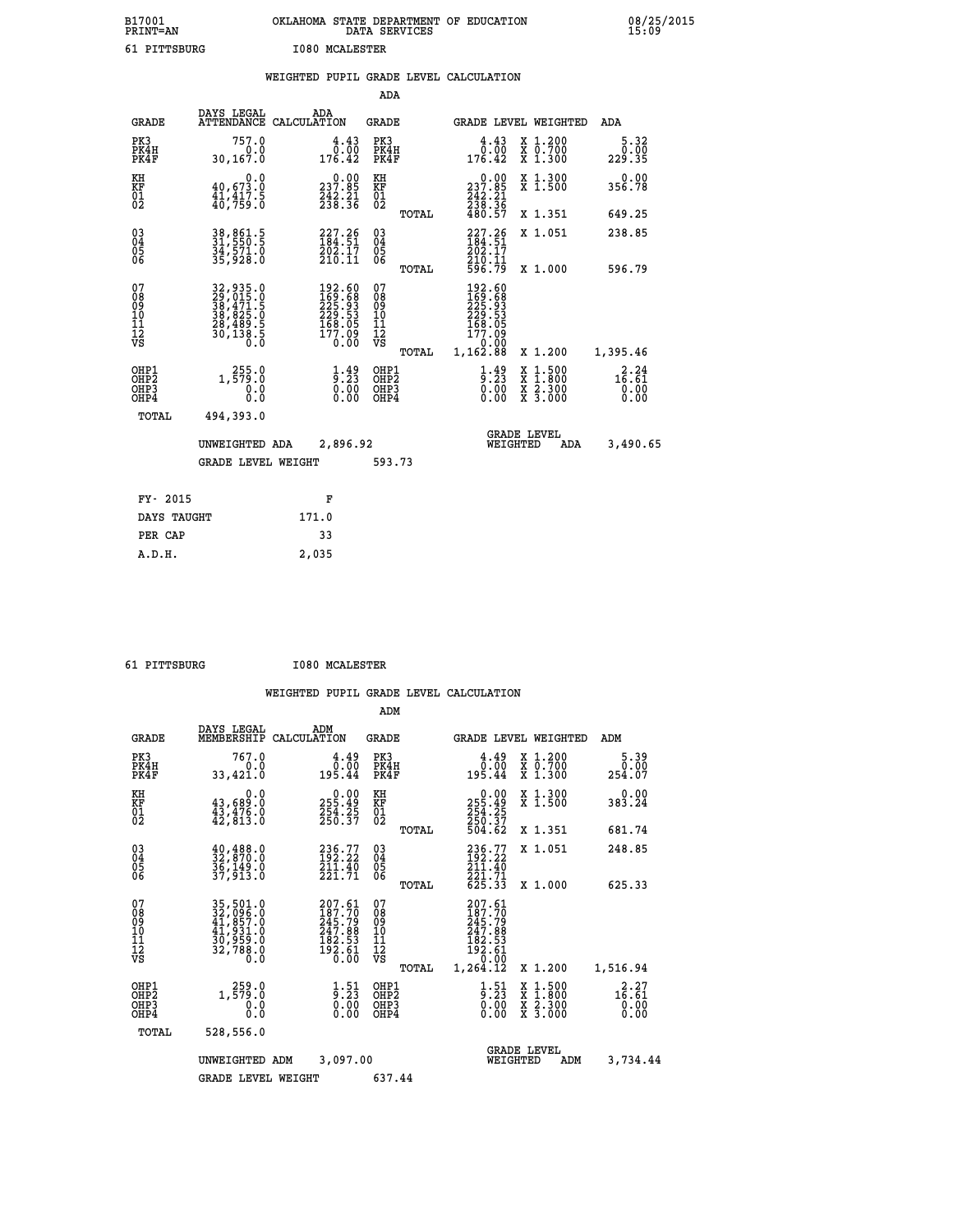|                                                    | PITTSBURG                    |                                                                      |     | COUNTY TOTALS                                                                 |                                                    |       |                                                                              |                                |                                                           |                                      |  |
|----------------------------------------------------|------------------------------|----------------------------------------------------------------------|-----|-------------------------------------------------------------------------------|----------------------------------------------------|-------|------------------------------------------------------------------------------|--------------------------------|-----------------------------------------------------------|--------------------------------------|--|
|                                                    |                              |                                                                      |     |                                                                               |                                                    |       | WEIGHTED PUPIL GRADE LEVEL CALCULATION                                       |                                |                                                           |                                      |  |
|                                                    |                              |                                                                      |     |                                                                               | <b>ADA</b>                                         |       |                                                                              |                                |                                                           |                                      |  |
|                                                    | <b>GRADE</b>                 | DAYS LEGAL<br>ATTENDANCE CALCULATION                                 | ADA |                                                                               | <b>GRADE</b>                                       |       |                                                                              |                                | GRADE LEVEL WEIGHTED                                      | ADA                                  |  |
|                                                    | PK3<br>PK4H<br>PK4F          | 4,154.5<br>0.0<br>78,692.0                                           |     | 25.17<br>0.00<br>473.49                                                       | PK3<br>PK4H<br>PK4F                                |       | 25.17<br>00.00<br>473.49                                                     |                                | X 1.200<br>X 0.700<br>X 1.300                             | 30.22<br>0.00<br>615.55              |  |
| KH<br>KF<br>01<br>02                               |                              | 0.0<br>102,418.0<br>$\frac{101}{94}, \frac{054}{678}$ : 0            |     | $0.00$<br>0.00<br>$607.35$<br>567.65                                          | KH<br>KF<br>01<br>02                               |       | 0.00<br>616.30<br>807.35<br>567.65<br>1,175.00                               |                                | X 1.300<br>X 1.500                                        | 0.00<br>924.49                       |  |
|                                                    |                              |                                                                      |     |                                                                               |                                                    | TOTAL |                                                                              |                                | X 1.351                                                   | 1,587.42                             |  |
| $\begin{matrix} 03 \\ 04 \\ 05 \\ 06 \end{matrix}$ |                              | 91,744.0<br>04,401.5<br>91,385.0<br>88,430.0                         |     | 550.79<br>508:75<br>549.90<br>531.27                                          | $\begin{matrix} 03 \\ 04 \\ 05 \\ 06 \end{matrix}$ |       | 550.79<br>508.75<br>549.90<br>531.27<br>1,589.92                             |                                | X 1.051                                                   | 2,168.81                             |  |
|                                                    |                              |                                                                      |     |                                                                               |                                                    | TOTAL |                                                                              |                                | X 1.000                                                   | 1,589.92                             |  |
| 07<br>08<br>09<br>101<br>11<br>12<br>VS            |                              | 90,302.5<br>86,907.0<br>84,474.5<br>89,110.5<br>69,303.5<br>71,420.0 |     | 543.73<br>524.05<br>507.02<br>$\frac{535}{417}$ . 34<br>$\frac{429.22}{0.00}$ | 07<br>08<br>09<br>101<br>11<br>12<br>VS            | TOTAL | 543.73<br>524.05<br>507.02<br>535.34<br>417.39<br>429.22<br>0.00<br>2,956.75 |                                | X 1.200                                                   | 3,548.09                             |  |
|                                                    | OHP1<br>OHP2<br>OHP3<br>OHP4 | 1, 915.0<br>0.0<br>Ŏ.Ō                                               |     | 5:25<br>$\begin{smallmatrix} 0.0000 0.0000 \ 0.0000 \end{smallmatrix}$        | OHP1<br>OHP2<br>OHP3<br>OHP4                       |       | 6.05                                                                         |                                | $\frac{x}{x}$ $\frac{1.500}{1.800}$<br>X 2.300<br>X 3.000 | $\frac{9.09}{16.61}$<br>0.00<br>0.00 |  |
|                                                    | TOTAL                        | 1,231,070.5                                                          |     |                                                                               |                                                    |       |                                                                              |                                |                                                           |                                      |  |
|                                                    |                              | UNWEIGHTED ADA                                                       |     | 7,402.70                                                                      |                                                    |       |                                                                              | <b>GRADE LEVEL</b><br>WEIGHTED | <b>ADA</b>                                                | 8,900.28                             |  |
|                                                    |                              | <b>GRADE LEVEL WEIGHT</b>                                            |     |                                                                               | 1,497.58                                           |       |                                                                              |                                |                                                           |                                      |  |
|                                                    | FY- 2015                     |                                                                      |     | F                                                                             |                                                    |       |                                                                              |                                |                                                           |                                      |  |

| FY- 2015    | F       |
|-------------|---------|
| DAYS TAUGHT | 2,298.0 |
| PER CAP     | 990     |
| A.D.H.      | 5,715   |
|             |         |

 **PITTSBURG COUNTY TOTALS**

|                                                    |                                                                                          |                                                                                | ADM                                                |                                                                                          |                                          |                                 |
|----------------------------------------------------|------------------------------------------------------------------------------------------|--------------------------------------------------------------------------------|----------------------------------------------------|------------------------------------------------------------------------------------------|------------------------------------------|---------------------------------|
| <b>GRADE</b>                                       | DAYS LEGAL<br>MEMBERSHIP                                                                 | ADM<br>CALCULATION                                                             | <b>GRADE</b>                                       | <b>GRADE LEVEL WEIGHTED</b>                                                              |                                          | ADM                             |
| PK3<br>PK4H<br>PK4F                                | 4,297.0<br>0.0<br>85,968.0                                                               | 26.06<br>$\frac{0.00}{517.14}$                                                 | PK3<br>PK4H<br>PK4F                                | 26.06<br>_õ.õõ<br>517.14                                                                 | X 1.200<br>X 0.700<br>X 1.300            | 30.22<br>0.00<br>672.28         |
| KH<br>KF<br>01<br>02                               | 0.0<br>109,122.0<br>106, 307.0                                                           | $\begin{smallmatrix} &0.00\\ 656.48\\ 638.91\\ 596.77\end{smallmatrix}$        | KH<br><b>KF</b><br>01<br>02                        | 0.00<br>656.48<br>638:91<br>596.77<br>1,235.68                                           | X 1.300<br>X 1.500                       | 0.00<br>984.75                  |
|                                                    |                                                                                          |                                                                                | TOTAL                                              |                                                                                          | X 1.351                                  | 1,669.40                        |
| $\begin{matrix} 03 \\ 04 \\ 05 \\ 06 \end{matrix}$ | 95,990.0<br>88,256.0<br>95,707.0<br>92,718.0                                             | 576.31<br>532.05<br>575.98<br>556.95                                           | $\begin{matrix} 03 \\ 04 \\ 05 \\ 06 \end{matrix}$ | 576.31<br>532.05<br>575.98<br>556.95<br>1,664.98                                         | X 1.051                                  | 605.71                          |
|                                                    |                                                                                          |                                                                                | TOTAL                                              |                                                                                          | X 1.000                                  | 1,664.98                        |
| 07<br>08<br>09<br>101<br>11<br>12<br>VS            | 95,644.0<br>92,814.0<br>90,361.0<br>95,037.0<br>74,116.0<br>75,854.0<br>$0.\overline{0}$ | $575.76$<br>$559.40$<br>$542.13$<br>$570.83$<br>$446.14$<br>$455.61$<br>$0.00$ | 07<br>08<br>09<br>11<br>11<br>12<br>VS<br>TOTAL    | 575.76<br>559.40<br>542.13<br>570.83<br>570.83<br>446.14<br>455.61<br>455.61<br>3,149.87 | X 1.200                                  | 3,779.85                        |
| OHP1<br>OHP2<br>OHP3<br>OHP4                       | 1,956.0<br>0.000                                                                         | 6.30<br>$\begin{smallmatrix} 0.700\ 0.00 \end{smallmatrix}$                    | OHP1<br>OHP2<br>OHP3<br>OHP4                       | 6.30                                                                                     | X 1:500<br>X 1:800<br>X 2:300<br>X 3:000 | $3.47$<br>16.61<br>0.00<br>0.00 |
| TOTAL                                              | 1,304,357.0                                                                              |                                                                                |                                                    |                                                                                          |                                          |                                 |
|                                                    | UNWEIGHTED<br><b>GRADE LEVEL WEIGHT</b>                                                  | 7,842.05<br>ADM                                                                | 1,592.28                                           | WEIGHTED                                                                                 | <b>GRADE LEVEL</b><br>ADM                | 9,434.33                        |
|                                                    |                                                                                          |                                                                                |                                                    |                                                                                          |                                          |                                 |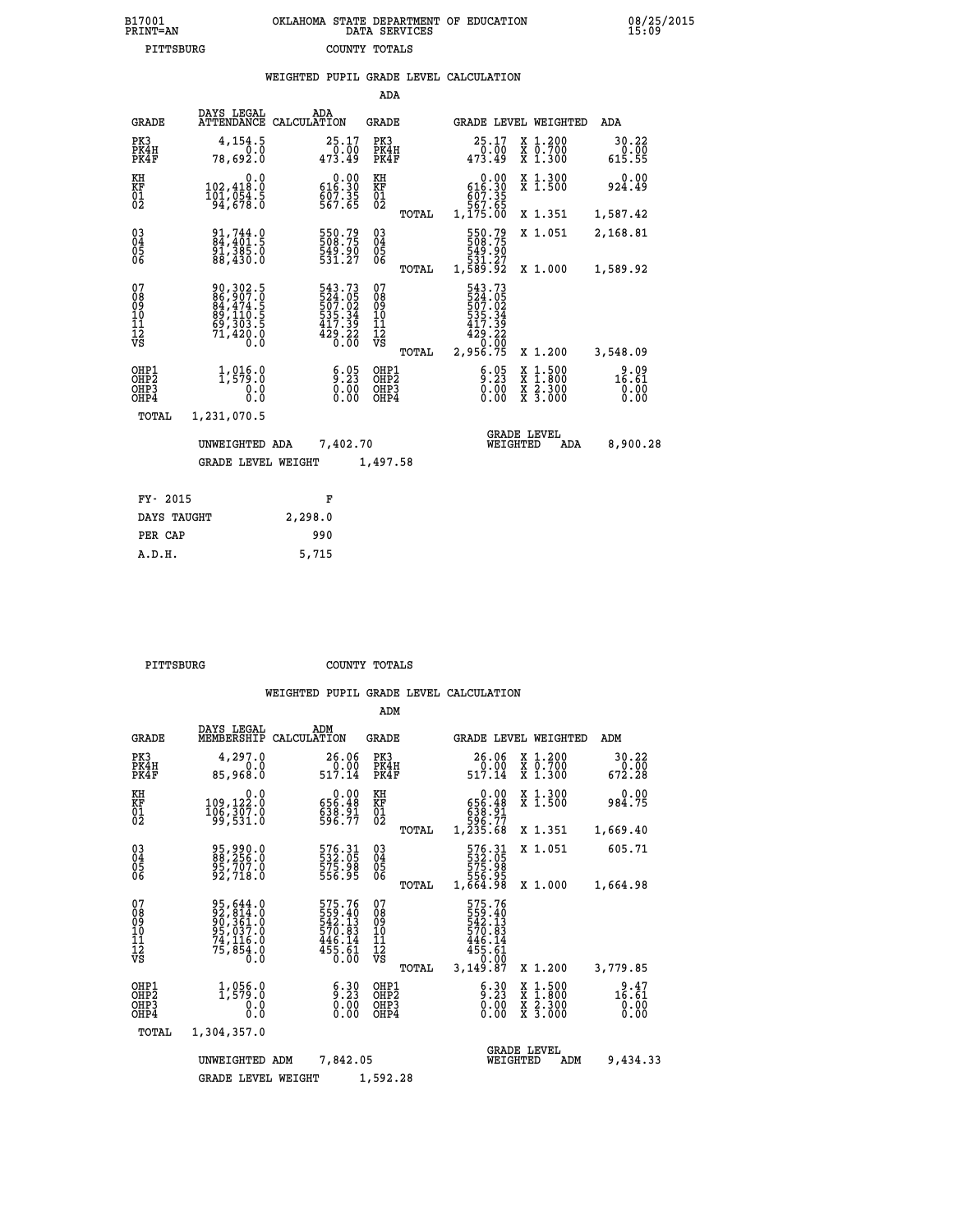| B17001<br><b>PRINT=AN</b> |          |            | OKLAHOMA STATE DEPARTMENT OF EDUCATION<br>DATA SERVICES |  | 08/25/2015<br>15:09 |
|---------------------------|----------|------------|---------------------------------------------------------|--|---------------------|
| 62                        | PONTOTOC | I001 ALLEN |                                                         |  |                     |

|                                                       |                                                                                                                                                                         | WEIGHTED PUPIL GRADE LEVEL CALCULATION                                                                                                            |                                                    |                                                                                                                                                                                                                                                                                                                                                                                    |                       |
|-------------------------------------------------------|-------------------------------------------------------------------------------------------------------------------------------------------------------------------------|---------------------------------------------------------------------------------------------------------------------------------------------------|----------------------------------------------------|------------------------------------------------------------------------------------------------------------------------------------------------------------------------------------------------------------------------------------------------------------------------------------------------------------------------------------------------------------------------------------|-----------------------|
|                                                       |                                                                                                                                                                         |                                                                                                                                                   | ADA                                                |                                                                                                                                                                                                                                                                                                                                                                                    |                       |
| <b>GRADE</b>                                          | DAYS LEGAL                                                                                                                                                              | ADA<br>ATTENDANCE CALCULATION                                                                                                                     | <b>GRADE</b>                                       | GRADE LEVEL WEIGHTED                                                                                                                                                                                                                                                                                                                                                               | ADA                   |
| PK3<br>PK4H<br>PK4F                                   | 164.0<br>5,400.5                                                                                                                                                        | $\frac{1}{0}$ : 05<br>34.62                                                                                                                       | PK3<br>PK4H<br>PK4F                                | 1.05<br>X 1.200<br>X 0.700<br>X 1.300<br>0.00<br>34.62                                                                                                                                                                                                                                                                                                                             | 1.26<br>0.00<br>45.01 |
| KH<br>KF<br>01<br>02                                  | $\begin{smallmatrix}&&&0.0\\5,341.0\\4,895.0\\5,136.0\end{smallmatrix}$                                                                                                 | $\begin{smallmatrix} 0.00\\ 34.24\\ 31.38\\ 32.92 \end{smallmatrix}$                                                                              | KH<br>KF<br>01<br>02                               | $0.00\n34.24\n31.38\n32.92\n64.30$<br>X 1.300<br>X 1.500                                                                                                                                                                                                                                                                                                                           | 0.00<br>51.36         |
|                                                       |                                                                                                                                                                         |                                                                                                                                                   | TOTAL                                              | X 1.351                                                                                                                                                                                                                                                                                                                                                                            | 86.87                 |
| 03<br>04<br>05<br>06                                  | 5,899.0<br>4,572.0<br>4,068.0<br>4,768.5                                                                                                                                | 37.81<br>29.31<br>26.08<br>30.57                                                                                                                  | $\begin{matrix} 03 \\ 04 \\ 05 \\ 06 \end{matrix}$ | 37.81<br>29.31<br>26.08<br>30.57<br>30.57<br>X 1.051                                                                                                                                                                                                                                                                                                                               | 39.74                 |
|                                                       |                                                                                                                                                                         |                                                                                                                                                   | TOTAL                                              | X 1.000                                                                                                                                                                                                                                                                                                                                                                            | 85.96                 |
| 07<br>08<br>09<br>11<br>11<br>12<br>VS                | $\begin{smallmatrix} 6\,, & 839\,, & 0\\ 5\,, & 188\,, & 0\\ 5\,, & 177\,, & 0\\ 5\,, & 620\,, & 5\\ 4\,, & 712\,, & 5\\ 4\,, & 293\,, & 0\\ 0\,, & 0\end{smallmatrix}$ | $\begin{smallmatrix} 4\,3\cdot\,84\\ 3\,3\cdot\,26\\ 3\,3\cdot\,18\\ 3\,6\cdot\,03\\ 3\,6\cdot\,21\\ 2\,7\cdot\,52\\ 0\cdot\,00\end{smallmatrix}$ | 07<br>08<br>09<br>11<br>11<br>12<br>VS             | $43.84$<br>$33.26$<br>$33.18$<br>$36.03$<br>$30.21$<br>$\begin{array}{r} \n 27.52 \\  0.00 \\  204.04\n \end{array}$                                                                                                                                                                                                                                                               |                       |
|                                                       |                                                                                                                                                                         |                                                                                                                                                   | TOTAL                                              | X 1.200                                                                                                                                                                                                                                                                                                                                                                            | 244.85                |
| OHP1<br>OH <sub>P</sub> 2<br>OH <sub>P3</sub><br>OHP4 | 0.0<br>0.000                                                                                                                                                            | $\begin{smallmatrix} 0.00 \ 0.00 \ 0.00 \ 0.00 \end{smallmatrix}$                                                                                 | OHP1<br>OHP <sub>2</sub><br>OHP3<br>OHP4           | $\begin{smallmatrix} 0.00 & 0.00 & 0.00 & 0.00 & 0.00 & 0.00 & 0.00 & 0.00 & 0.00 & 0.00 & 0.00 & 0.00 & 0.00 & 0.00 & 0.00 & 0.00 & 0.00 & 0.00 & 0.00 & 0.00 & 0.00 & 0.00 & 0.00 & 0.00 & 0.00 & 0.00 & 0.00 & 0.00 & 0.00 & 0.00 & 0.00 & 0.00 & 0.00 & 0.00 & 0.00 & 0.0$<br>$\begin{smallmatrix} x & 1 & 500 \\ x & 1 & 800 \\ x & 2 & 300 \\ x & 3 & 000 \end{smallmatrix}$ | 0.00<br>0.00<br>0.00  |
| TOTAL                                                 | 72,074.5                                                                                                                                                                |                                                                                                                                                   |                                                    |                                                                                                                                                                                                                                                                                                                                                                                    |                       |
|                                                       | UNWEIGHTED ADA                                                                                                                                                          | 462.02                                                                                                                                            |                                                    | GRADE LEVEL<br>WEIGHTED<br>ADA                                                                                                                                                                                                                                                                                                                                                     | 555.05                |
|                                                       | <b>GRADE LEVEL WEIGHT</b>                                                                                                                                               |                                                                                                                                                   | 93.03                                              |                                                                                                                                                                                                                                                                                                                                                                                    |                       |
| FY- 2015                                              |                                                                                                                                                                         | F                                                                                                                                                 |                                                    |                                                                                                                                                                                                                                                                                                                                                                                    |                       |
| DAYS TAUGHT                                           |                                                                                                                                                                         | 156.0                                                                                                                                             |                                                    |                                                                                                                                                                                                                                                                                                                                                                                    |                       |
| PER CAP                                               |                                                                                                                                                                         | 86                                                                                                                                                |                                                    |                                                                                                                                                                                                                                                                                                                                                                                    |                       |
| A.D.H.                                                |                                                                                                                                                                         | 302                                                                                                                                               |                                                    |                                                                                                                                                                                                                                                                                                                                                                                    |                       |

 **62 PONTOTOC I001 ALLEN**

|                                              |              |                                                                                               |                    |                                                                                                                                                                      |                                                    |       | WEIGHTED PUPIL GRADE LEVEL CALCULATION                                                                                                                                                                                                                                         |                                                                                                                                           |        |                        |
|----------------------------------------------|--------------|-----------------------------------------------------------------------------------------------|--------------------|----------------------------------------------------------------------------------------------------------------------------------------------------------------------|----------------------------------------------------|-------|--------------------------------------------------------------------------------------------------------------------------------------------------------------------------------------------------------------------------------------------------------------------------------|-------------------------------------------------------------------------------------------------------------------------------------------|--------|------------------------|
|                                              |              |                                                                                               |                    |                                                                                                                                                                      | ADM                                                |       |                                                                                                                                                                                                                                                                                |                                                                                                                                           |        |                        |
|                                              | <b>GRADE</b> | DAYS LEGAL<br>MEMBERSHIP                                                                      | ADM<br>CALCULATION |                                                                                                                                                                      | <b>GRADE</b>                                       |       |                                                                                                                                                                                                                                                                                | <b>GRADE LEVEL WEIGHTED</b>                                                                                                               | ADM    |                        |
| PK3                                          | PK4H<br>PK4F | 164.0<br>5,763.0                                                                              |                    | $\frac{1}{0}$ : 05<br>36.94                                                                                                                                          | PK3<br>PK4H<br>PK4F                                |       | $\frac{1}{0}$ :05<br>36.94                                                                                                                                                                                                                                                     | X 1.200<br>X 0.700<br>X 1.300                                                                                                             |        | 1.26<br>0.00<br>48.02  |
| KH<br>KF<br>01<br>02                         |              | 0.0<br>5,685:0<br>5,289:0<br>5,385:0                                                          |                    | $\begin{smallmatrix} 0.00\\ 36.44\\ 33.90\\ 34.52 \end{smallmatrix}$                                                                                                 | KH<br>KF<br>01<br>02                               |       | $\begin{array}{r} 0.00 \\ 36.44 \\ 33.90 \\ 34.52 \\ 68.42 \end{array}$                                                                                                                                                                                                        | X 1.300<br>X 1.500                                                                                                                        |        | 0.00<br>54.66          |
|                                              |              |                                                                                               |                    |                                                                                                                                                                      |                                                    | TOTAL |                                                                                                                                                                                                                                                                                | X 1.351                                                                                                                                   |        | 92.44                  |
| 03<br>04<br>05<br>06                         |              | $\begin{smallmatrix} 6 & 343 & 0\\ 4 & 862 & 0\\ 4 & 304 & 0\\ 5 & 146 & 0 \end{smallmatrix}$ |                    | $\frac{40.66}{31.17}$<br>$\frac{27.59}{32.99}$                                                                                                                       | $\begin{matrix} 03 \\ 04 \\ 05 \\ 06 \end{matrix}$ |       | $31.17$<br>$27.59$<br>$32.99$<br>$31.75$                                                                                                                                                                                                                                       | X 1.051                                                                                                                                   |        | 42.73                  |
|                                              |              |                                                                                               |                    |                                                                                                                                                                      |                                                    | TOTAL |                                                                                                                                                                                                                                                                                | X 1.000                                                                                                                                   |        | 91.75                  |
| 07<br>08<br>09<br>10<br>11<br>11<br>12<br>VS |              | $7,320.0$<br>5,526.0<br>5,510.0<br>5,940.0<br>5,993.0<br>4,616.0<br>0.0                       |                    | $\begin{smallmatrix} 4 & 6 & 9 & 2\\ 3 & 5 & 4 & 2\\ 3 & 5 & 3 & 3\\ 3 & 5 & 3 & 3\\ 3 & 8 & 0 & 8\\ 3 & 2 & 0 & 1\\ 2 & 0 & 5 & 9\\ 0 & 0 & 0 & 0\end{smallmatrix}$ | 07<br>08<br>09<br>11<br>11<br>12<br>VS             |       | $35.42$<br>$35.42$<br>$35.32$<br>$38.08$<br>$32.01$<br>$29.59$<br>$217.34$                                                                                                                                                                                                     |                                                                                                                                           |        |                        |
|                                              |              |                                                                                               |                    |                                                                                                                                                                      |                                                    | TOTAL |                                                                                                                                                                                                                                                                                | X 1.200                                                                                                                                   | 260.81 |                        |
| OHP1<br>OHP2<br>OH <sub>P3</sub>             | OHP4         | 0.0<br>0.000                                                                                  |                    | $\begin{smallmatrix} 0.00 \ 0.00 \ 0.00 \ 0.00 \end{smallmatrix}$                                                                                                    | OHP1<br>OHP2<br>OHP3<br>OHP4                       |       | $\begin{smallmatrix} 0.00 & 0.00 & 0.00 & 0.00 & 0.00 & 0.00 & 0.00 & 0.00 & 0.00 & 0.00 & 0.00 & 0.00 & 0.00 & 0.00 & 0.00 & 0.00 & 0.00 & 0.00 & 0.00 & 0.00 & 0.00 & 0.00 & 0.00 & 0.00 & 0.00 & 0.00 & 0.00 & 0.00 & 0.00 & 0.00 & 0.00 & 0.00 & 0.00 & 0.00 & 0.00 & 0.0$ | $\begin{smallmatrix} \mathtt{X} & 1\cdot500\\ \mathtt{X} & 1\cdot800\\ \mathtt{X} & 2\cdot300\\ \mathtt{X} & 3\cdot000 \end{smallmatrix}$ |        | 0.00<br>0.00<br>0.0000 |
|                                              | TOTAL        | 76,846.0                                                                                      |                    |                                                                                                                                                                      |                                                    |       |                                                                                                                                                                                                                                                                                |                                                                                                                                           |        |                        |
|                                              |              | UNWEIGHTED ADM<br><b>GRADE LEVEL WEIGHT</b>                                                   |                    | 492.60                                                                                                                                                               | 99.07                                              |       | WEIGHTED                                                                                                                                                                                                                                                                       | <b>GRADE LEVEL</b><br>ADM                                                                                                                 |        | 591.67                 |
|                                              |              |                                                                                               |                    |                                                                                                                                                                      |                                                    |       |                                                                                                                                                                                                                                                                                |                                                                                                                                           |        |                        |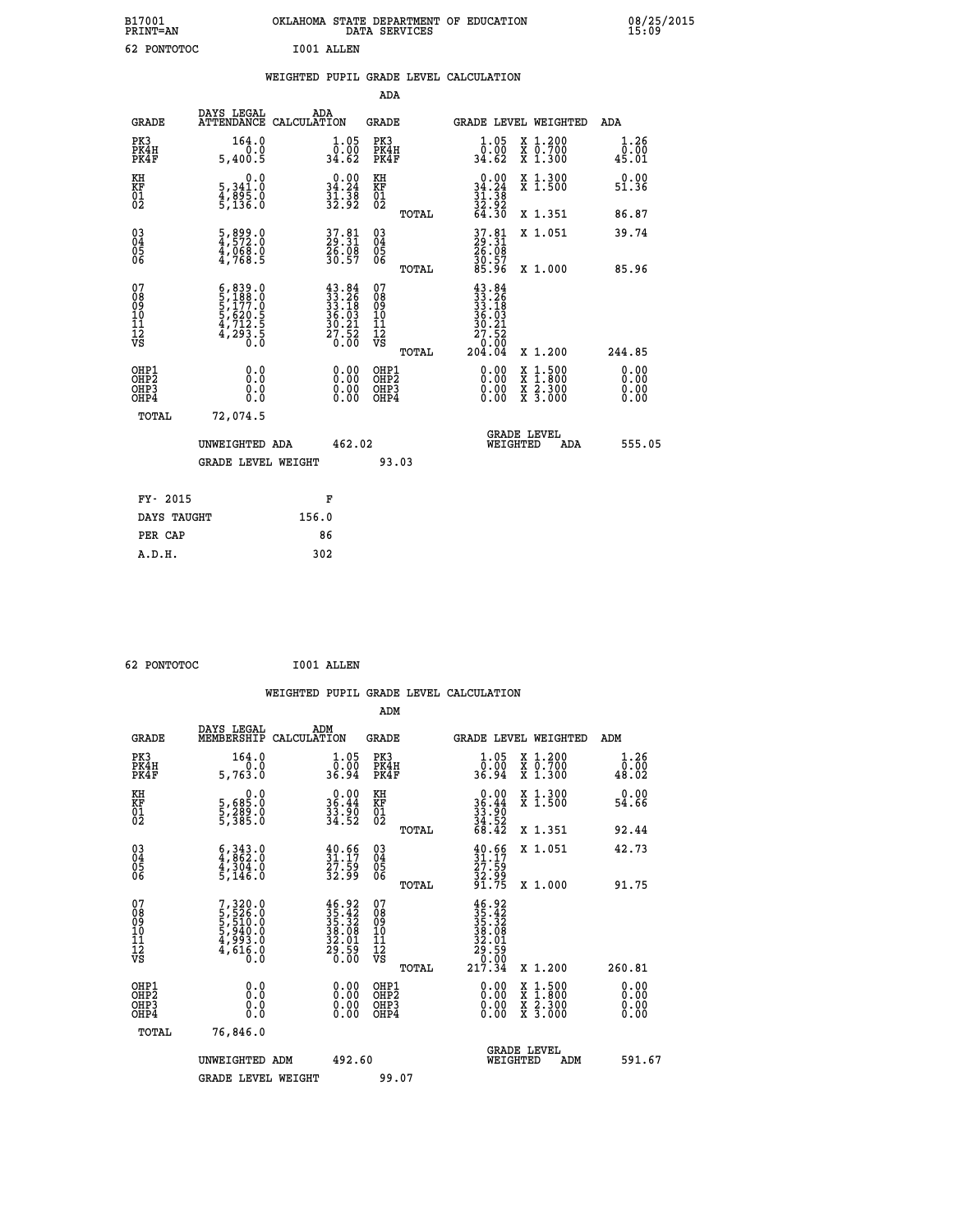| B17001<br><b>PRINT=AN</b> | OKLAHOMA STATE DEPARTMENT OF EDUCATION<br>SERVICES<br>DATA | 08/25/2015<br>15:09 |
|---------------------------|------------------------------------------------------------|---------------------|
| ເາ<br>PONTOTOC<br>٥z      | I009<br>VANOSS                                             |                     |

| 62 PONTOTOC                              |                                                                                                  |       | <b>I009 VANOSS</b>                                                       |                                                    |       |                                                                                   |                                                                                                                                      |                       |
|------------------------------------------|--------------------------------------------------------------------------------------------------|-------|--------------------------------------------------------------------------|----------------------------------------------------|-------|-----------------------------------------------------------------------------------|--------------------------------------------------------------------------------------------------------------------------------------|-----------------------|
|                                          |                                                                                                  |       |                                                                          |                                                    |       | WEIGHTED PUPIL GRADE LEVEL CALCULATION                                            |                                                                                                                                      |                       |
|                                          |                                                                                                  |       |                                                                          | <b>ADA</b>                                         |       |                                                                                   |                                                                                                                                      |                       |
| <b>GRADE</b>                             | DAYS LEGAL<br>ATTENDANCE CALCULATION                                                             |       | ADA                                                                      | <b>GRADE</b>                                       |       |                                                                                   | GRADE LEVEL WEIGHTED                                                                                                                 | <b>ADA</b>            |
| PK3<br>PK4H<br>PK4F                      | 384.0<br>0.0<br>4, 131.5                                                                         |       | $\begin{smallmatrix} 2.37\0.00\\25.50 \end{smallmatrix}$                 | PK3<br>PK4H<br>PK4F                                |       | $\begin{smallmatrix} 2.37\0.00\\25.50 \end{smallmatrix}$                          | X 1.200<br>X 0.700<br>X 1.300                                                                                                        | 2.84<br>0.00<br>33.15 |
| KH<br>KF<br>01<br>02                     | 0.0<br>5,832.5<br>7,262.0<br>4,548.0                                                             |       | $\begin{smallmatrix} 0.00\\ 36.00\\ 44.83\\ 28.07 \end{smallmatrix}$     | KH<br>KF<br>01<br>02                               |       | $0.0036.0044.8328.0772.90$                                                        | X 1.300<br>X 1.500                                                                                                                   | 0.00<br>54.00         |
|                                          |                                                                                                  |       |                                                                          |                                                    | TOTAL |                                                                                   | X 1.351                                                                                                                              | 98.49                 |
| $^{03}_{04}$<br>Ŏ5<br>ŌĞ                 | $\begin{smallmatrix} 6 & 166 & 5 \\ 7 & 512 & 0 \\ 7 & 161 & 5 \\ 6 & 209 & 0 \end{smallmatrix}$ |       | 38.06<br>46.37<br>44.21<br>38.33                                         | $\begin{matrix} 03 \\ 04 \\ 05 \\ 06 \end{matrix}$ |       | $\begin{array}{r} 38.06 \\ 46.37 \\ 44.21 \\ 38.33 \\ 128.91 \end{array}$         | X 1.051                                                                                                                              | 40.00                 |
|                                          |                                                                                                  |       |                                                                          |                                                    | TOTAL |                                                                                   | X 1.000                                                                                                                              | 128.91                |
| 07<br>0890112<br>1112<br>VS              | $5,628.5$<br>$6,407.0$<br>$7,385.0$<br>$4,865.5$<br>$5,151.0$<br>$3,875.0$<br>$0.0$              |       | $34.74$<br>$39.55$<br>$45.59$<br>$30.03$<br>$31.80$<br>$23.92$<br>$0.00$ | 07<br>08901112<br>1112<br>VS                       | TOTAL | $34.74$<br>$39.55$<br>$45.59$<br>$30.03$<br>$31.80$<br>$23.92$<br>10:05<br>205.63 | X 1.200                                                                                                                              | 246.76                |
| OHP1<br>OHP2<br>OHP <sub>3</sub><br>OHP4 | 0.0<br>0.0<br>0.0                                                                                |       | $\begin{smallmatrix} 0.00 \ 0.00 \ 0.00 \ 0.00 \end{smallmatrix}$        | OHP1<br>OHP2<br>OHP <sub>3</sub><br>OHP4           |       | 0.00<br>0.00<br>0.00                                                              | $\begin{smallmatrix} \mathtt{X} & 1 & 500 \\ \mathtt{X} & 1 & 800 \\ \mathtt{X} & 2 & 300 \\ \mathtt{X} & 3 & 000 \end{smallmatrix}$ | 0.00<br>0.00<br>0.00  |
| TOTAL                                    | 82,519.0                                                                                         |       |                                                                          |                                                    |       |                                                                                   |                                                                                                                                      |                       |
|                                          | UNWEIGHTED ADA                                                                                   |       | 509.37                                                                   |                                                    |       |                                                                                   | GRADE LEVEL<br>WEIGHTED<br>ADA                                                                                                       | 604.15                |
|                                          | <b>GRADE LEVEL WEIGHT</b>                                                                        |       |                                                                          |                                                    | 94.78 |                                                                                   |                                                                                                                                      |                       |
| FY- 2015                                 |                                                                                                  |       | F                                                                        |                                                    |       |                                                                                   |                                                                                                                                      |                       |
| DAYS TAUGHT                              |                                                                                                  | 162.0 |                                                                          |                                                    |       |                                                                                   |                                                                                                                                      |                       |
| PER CAP                                  |                                                                                                  |       | 70                                                                       |                                                    |       |                                                                                   |                                                                                                                                      |                       |
| A.D.H.                                   |                                                                                                  |       | 503                                                                      |                                                    |       |                                                                                   |                                                                                                                                      |                       |

 **62 PONTOTOC I009 VANOSS**

 **WEIGHTED PUPIL GRADE LEVEL CALCULATION ADM DAYS LEGAL ADM GRADE MEMBERSHIP CALCULATION GRADE GRADE LEVEL WEIGHTED ADM**

| GRADE                                                | MEMBERSHIP CALCULATION                                                                           |                                                                                           | GRADE                                               | GRADE PRART METGHIED                                                                                                                   |                                          | ADM                                                                                                                                                                                                                                                                            |
|------------------------------------------------------|--------------------------------------------------------------------------------------------------|-------------------------------------------------------------------------------------------|-----------------------------------------------------|----------------------------------------------------------------------------------------------------------------------------------------|------------------------------------------|--------------------------------------------------------------------------------------------------------------------------------------------------------------------------------------------------------------------------------------------------------------------------------|
| PK3<br>PK4H<br>PK4F                                  | 413.0<br>0.0<br>4,441.0                                                                          | $\begin{smallmatrix} 2.55\\ 0.00\\ 27.41 \end{smallmatrix}$                               | PK3<br>PK4H<br>PK4F                                 | $\begin{smallmatrix} 2.55\\ 0.00\\ 27.41 \end{smallmatrix}$                                                                            | X 1.200<br>X 0.700<br>X 1.300            | $3.06$<br>$0.00$<br>35.63                                                                                                                                                                                                                                                      |
| KH<br>KF<br>01<br>02                                 | 0.0<br>$\frac{6}{7}, \frac{180}{52} \cdot \frac{0}{0}$<br>4,745.0                                | $\begin{smallmatrix} 0.00\\ 38.15\\ 47.23\\ 29.29 \end{smallmatrix}$                      | KH<br>KF<br>01<br>02                                | $\begin{smallmatrix} 0.00\\ 38.15\\ 47.23\\ 29.29\\ 76.52 \end{smallmatrix}$                                                           | X 1.300<br>X 1.500                       | 0.00<br>57.23                                                                                                                                                                                                                                                                  |
|                                                      |                                                                                                  |                                                                                           | TOTAL                                               |                                                                                                                                        | X 1.351                                  | 103.38                                                                                                                                                                                                                                                                         |
| $\begin{matrix} 03 \\ 04 \\ 05 \\ 06 \end{matrix}$   | $\begin{smallmatrix} 6 & 439 & 0 \\ 7 & 820 & 0 \\ 7 & 485 & 0 \\ 6 & 444 & 0 \end{smallmatrix}$ | 39.75<br>48.27<br>46.20<br>39.78                                                          | $\begin{array}{c} 03 \\ 04 \\ 05 \\ 06 \end{array}$ | $39.75$<br>$48.27$<br>$46.20$<br>$39.78$<br>$134.25$                                                                                   | X 1.051                                  | 41.78                                                                                                                                                                                                                                                                          |
|                                                      |                                                                                                  |                                                                                           | TOTAL                                               |                                                                                                                                        | X 1.000                                  | 134.25                                                                                                                                                                                                                                                                         |
| 07<br>08<br>09<br>101<br>11<br>12<br>VS              | $5,888.0$<br>$6,729.0$<br>$7,741.0$<br>$5,170.0$<br>$5,400.0$<br>$4,059.0$<br>$0.0$              | $\begin{array}{r} 36.35 \\ 41.54 \\ 47.78 \\ 31.91 \\ 33.33 \\ 25.06 \\ 0.00 \end{array}$ | 07<br>08<br>09<br>11<br>11<br>12<br>VS              | $\begin{array}{r} 36\cdot 35 \\ 41\cdot 54 \\ 47\cdot 78 \\ 31\cdot 91 \\ 33\cdot 36 \\ 25\cdot 06 \\ 0.00 \\ 215\cdot 97 \end{array}$ |                                          |                                                                                                                                                                                                                                                                                |
|                                                      |                                                                                                  |                                                                                           | TOTAL                                               |                                                                                                                                        | X 1.200                                  | 259.16                                                                                                                                                                                                                                                                         |
| OHP1<br>OHP <sub>2</sub><br>OH <sub>P3</sub><br>OHP4 |                                                                                                  | $0.00$<br>$0.00$<br>0.00                                                                  | OHP1<br>OHP <sub>2</sub><br>OHP3<br>OHP4            |                                                                                                                                        | X 1:500<br>X 1:800<br>X 2:300<br>X 3:000 | $\begin{smallmatrix} 0.00 & 0.00 & 0.00 & 0.00 & 0.00 & 0.00 & 0.00 & 0.00 & 0.00 & 0.00 & 0.00 & 0.00 & 0.00 & 0.00 & 0.00 & 0.00 & 0.00 & 0.00 & 0.00 & 0.00 & 0.00 & 0.00 & 0.00 & 0.00 & 0.00 & 0.00 & 0.00 & 0.00 & 0.00 & 0.00 & 0.00 & 0.00 & 0.00 & 0.00 & 0.00 & 0.0$ |
| TOTAL                                                | 86,606.0                                                                                         |                                                                                           |                                                     |                                                                                                                                        |                                          |                                                                                                                                                                                                                                                                                |
|                                                      | UNWEIGHTED ADM                                                                                   | 534.60                                                                                    |                                                     | WEIGHTED                                                                                                                               | <b>GRADE LEVEL</b><br>ADM                | 634.49                                                                                                                                                                                                                                                                         |
|                                                      | <b>GRADE LEVEL WEIGHT</b>                                                                        |                                                                                           | 99.89                                               |                                                                                                                                        |                                          |                                                                                                                                                                                                                                                                                |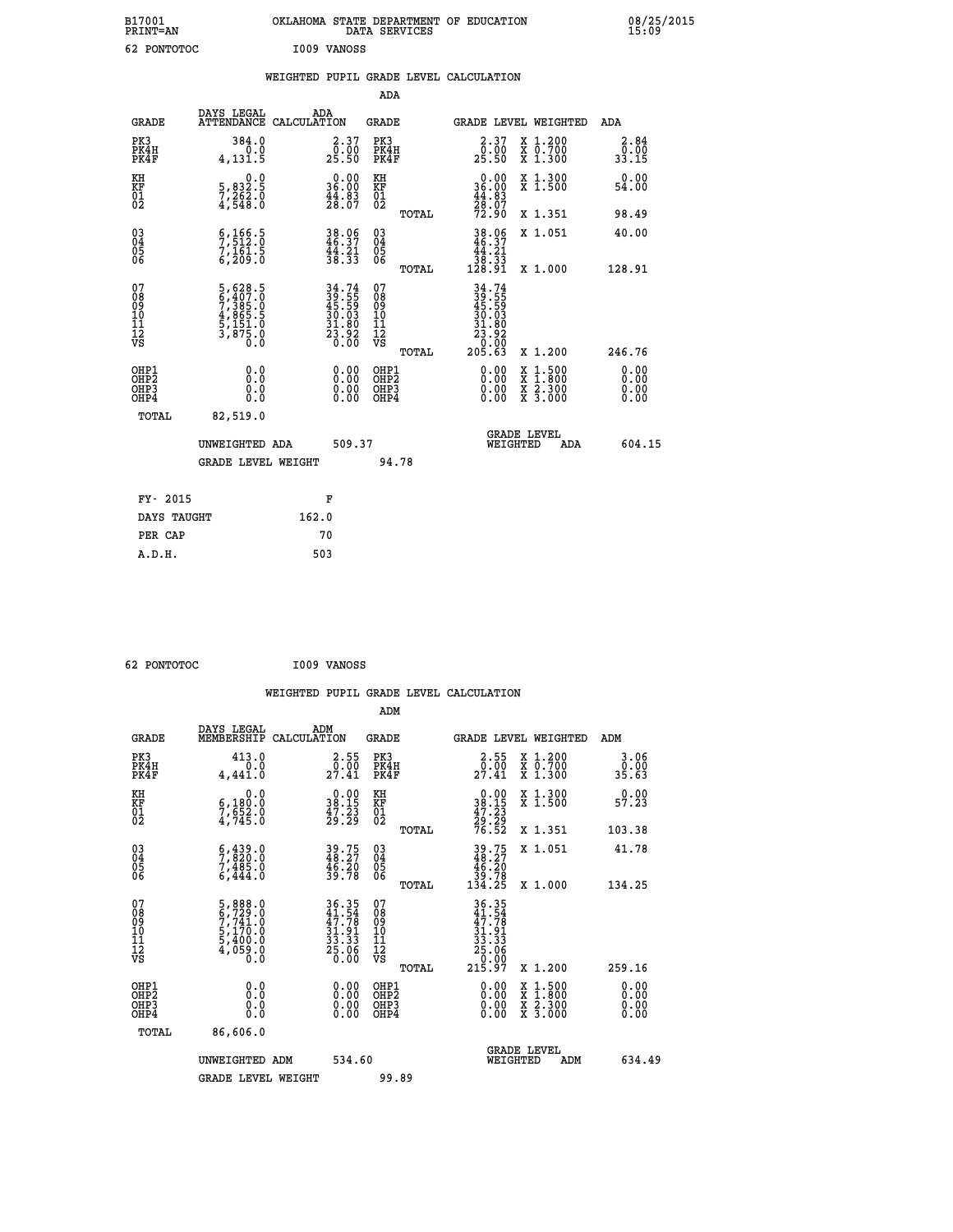| B17001<br>PRINT=AN | OKLAHOMA STATE DEPARTMENT OF EDUCATION<br>DATA SERVICES | 08/25/2015<br>15:09 |
|--------------------|---------------------------------------------------------|---------------------|
| 62 PONTOTOC        | I016 BYNG                                               |                     |

|  |  | WEIGHTED PUPIL GRADE LEVEL CALCULATION |
|--|--|----------------------------------------|
|  |  |                                        |

|                                                                    |                                                                                                                                                                               |                                                                                                                               | ADA                                                                     |       |                                                                          |                                                                                                  |                              |
|--------------------------------------------------------------------|-------------------------------------------------------------------------------------------------------------------------------------------------------------------------------|-------------------------------------------------------------------------------------------------------------------------------|-------------------------------------------------------------------------|-------|--------------------------------------------------------------------------|--------------------------------------------------------------------------------------------------|------------------------------|
| <b>GRADE</b>                                                       | DAYS LEGAL                                                                                                                                                                    | ADA<br>ATTENDANCE CALCULATION                                                                                                 | <b>GRADE</b>                                                            |       |                                                                          | GRADE LEVEL WEIGHTED                                                                             | ADA                          |
| PK3<br>PK4H<br>PK4F                                                | 1,263.0<br>0.0<br>25,475.0                                                                                                                                                    | $7.52$<br>$0.00$<br>151.64                                                                                                    | PK3<br>PK4H<br>PK4F                                                     |       | $7.52$<br>0.00<br>151.64                                                 | X 1.200<br>X 0.700<br>X 1.300                                                                    | 9.02<br>0.00<br>197.13       |
| KH<br><b>KF</b><br>01<br>02                                        | 0.0<br>25,082.0<br>24,742.5<br>21,494.5                                                                                                                                       | $0.00$<br>149.30<br>$\frac{147.28}{127.94}$                                                                                   | KH<br>KF<br>$\overline{\begin{smallmatrix} 0&1\ 0&2 \end{smallmatrix}}$ |       | $0.00$<br>149.30<br>$\frac{1}{12}$ $\frac{7}{7}$ $\cdot$ $\frac{28}{94}$ | X 1.300<br>X 1.500                                                                               | 0.00<br>223.95               |
|                                                                    |                                                                                                                                                                               |                                                                                                                               |                                                                         | TOTAL | 275.22                                                                   | X 1.351                                                                                          | 371.82                       |
| $\begin{smallmatrix} 03 \\[-4pt] 04 \end{smallmatrix}$<br>05<br>06 | 20,781.5<br>18,613.0<br>22,561.5<br>20,309.0                                                                                                                                  | $\begin{array}{l} 123\cdot79\\110\cdot79\\134\cdot29\\120\cdot89 \end{array}$                                                 | $\substack{03 \\ 04}$<br>$\begin{matrix} 0.5 \\ 0.6 \end{matrix}$       | TOTAL | $123.70$<br>$110.79$<br>$134.29$<br>$120.89$<br>$365.97$                 | X 1.051<br>X 1.000                                                                               | 130.01<br>365.97             |
| 07<br>08<br>09<br>11<br>11<br>12<br>VS                             | $\begin{smallmatrix} 19\,, & 427\,, & 0\\ 19\,, & 212\,, & 5\\ 14\,, & 926\,, & 0\\ 17\,, & 781\,, & 5\\ 15\,, & 944\,, & 0\\ 15\,, & 425\,, & 0\\ 0\,, & 0\end{smallmatrix}$ | $115.64$<br>$114.36$<br>$88.85$<br>$105.84$<br>$94.90$<br>$\begin{smallmatrix} 5\bar{1} \ 5\bar{2} \ 0 \ 0 \end{smallmatrix}$ | 07<br>08<br>09<br>11<br>11<br>12<br>VS                                  |       |                                                                          |                                                                                                  |                              |
|                                                                    |                                                                                                                                                                               |                                                                                                                               |                                                                         | TOTAL | 611.41                                                                   | X 1.200                                                                                          | 733.69                       |
| OHP1<br>OH <sub>P2</sub><br>OH <sub>P3</sub><br>OH <sub>P4</sub>   | 41.5<br>0.0<br>0.0                                                                                                                                                            | 0.25<br>0.00<br>0.00                                                                                                          | OHP1<br>OH <sub>P</sub> 2<br>OHP3<br>OHP4                               |       | $0.25$<br>$0.00$<br>0.00<br>0.00                                         | $\begin{smallmatrix} x & 1 & 500 \\ x & 1 & 800 \\ x & 2 & 300 \\ x & 3 & 000 \end{smallmatrix}$ | 0.38<br>0.00<br>0.00<br>0.00 |
| TOTAL                                                              | 283,079.5                                                                                                                                                                     |                                                                                                                               |                                                                         |       |                                                                          |                                                                                                  |                              |
|                                                                    | UNWEIGHTED ADA                                                                                                                                                                | 1,685.01                                                                                                                      |                                                                         |       |                                                                          | <b>GRADE LEVEL</b><br>WEIGHTED<br>ADA                                                            | 2,031.97                     |
|                                                                    | <b>GRADE LEVEL WEIGHT</b>                                                                                                                                                     |                                                                                                                               | 346.96                                                                  |       |                                                                          |                                                                                                  |                              |
| FY- 2015                                                           |                                                                                                                                                                               | F                                                                                                                             |                                                                         |       |                                                                          |                                                                                                  |                              |
| DAYS TAUGHT                                                        |                                                                                                                                                                               | 168.0                                                                                                                         |                                                                         |       |                                                                          |                                                                                                  |                              |
| PER CAP                                                            |                                                                                                                                                                               | 33                                                                                                                            |                                                                         |       |                                                                          |                                                                                                  |                              |

| 62 PONTOTOC | I016 BYNG |
|-------------|-----------|
|             |           |

 **A.D.H. 1,619**

| <b>GRADE</b>                                       | DAYS LEGAL<br>MEMBERSHIP                                             | ADM<br>CALCULATION                                                                        | <b>GRADE</b>                                 |       |                                                                                                                  | GRADE LEVEL WEIGHTED                                                                                                | ADM                          |
|----------------------------------------------------|----------------------------------------------------------------------|-------------------------------------------------------------------------------------------|----------------------------------------------|-------|------------------------------------------------------------------------------------------------------------------|---------------------------------------------------------------------------------------------------------------------|------------------------------|
| PK3<br>PK4H<br>PK4F                                | 1,296.0<br>0.0<br>27, 118.0                                          | 7.71<br>0.00<br>161.42                                                                    | PK3<br>PK4H<br>PK4F                          |       | 7.71<br>$0.00$<br>161.42                                                                                         | X 1.200<br>X 0.700<br>X 1.300                                                                                       | 9.25<br>0.00<br>209.85       |
| KH<br>KF<br>01<br>02                               | 0.0<br>26,525.0<br>26,050.0<br>22,428.0                              | $\begin{smallmatrix} &0.00\\ 157.89\\ 155.06\\ 133.50 \end{smallmatrix}$                  | KH<br>KF<br>01<br>02                         |       | $\begin{smallmatrix} &0.00\\ 157.89\\ 155.06\\ 133.50\\ 288.56 \end{smallmatrix}$                                | X 1.300<br>X 1.500                                                                                                  | 0.00<br>236.84               |
|                                                    |                                                                      |                                                                                           |                                              | TOTAL |                                                                                                                  | X 1.351                                                                                                             | 389.84                       |
| $\begin{matrix} 03 \\ 04 \\ 05 \\ 06 \end{matrix}$ | $21,808.0$<br>$19,585.0$<br>$23,422.0$<br>21,347.0                   | 129.81<br>116.58<br>$\frac{139.42}{127.07}$                                               | $\substack{03 \\ 04}$<br>05<br>06            |       | $\begin{array}{c} 129.81 \\[-4pt] 116.58 \\[-4pt] 139.42 \\[-4pt] 127.07 \\[-4pt] 383.07 \end{array}$            | X 1.051                                                                                                             | 136.43                       |
|                                                    |                                                                      |                                                                                           |                                              | TOTAL |                                                                                                                  | X 1.000                                                                                                             | 383.07                       |
| 07<br>08<br>09<br>101<br>112<br>VS                 | 20,601.0<br>20,478.0<br>15,982.0<br>19,150.0<br>17,099.0<br>16,721.0 | $\begin{smallmatrix} 122.63\\121.89\\95.13\\113.99\\101.78\\99.53\\0.00\end{smallmatrix}$ | 07<br>08<br>09<br>10<br>11<br>11<br>12<br>VS |       | $\begin{array}{r} 122.63 \\ 121.89 \\ 95.13 \\ 13.99 \\ 113.99 \\ 101.78 \\ 99.53 \\ 0.00 \\ 654.95 \end{array}$ |                                                                                                                     |                              |
|                                                    |                                                                      |                                                                                           |                                              | TOTAL |                                                                                                                  | X 1.200                                                                                                             | 785.94                       |
| OHP1<br>OHP2<br>OH <sub>P3</sub><br>OHP4           | 54.0<br>0.0<br>0.0<br>Ŏ.Ŏ                                            | $0.32\n0.00\n0.00$<br>0.00                                                                | OHP1<br>OHP <sub>2</sub><br>OHP3<br>OHP4     |       | $0.32\n0.00\n0.00$<br>0.00                                                                                       | $\begin{array}{l} \mathtt{X} & 1.500 \\ \mathtt{X} & 1.800 \\ \mathtt{X} & 2.300 \\ \mathtt{X} & 3.000 \end{array}$ | 0.48<br>0.00<br>0.00<br>0.00 |
| TOTAL                                              | 299,664.0                                                            |                                                                                           |                                              |       |                                                                                                                  |                                                                                                                     |                              |
|                                                    | UNWEIGHTED ADM                                                       | 1,783.73                                                                                  |                                              |       | WEIGHTED                                                                                                         | <b>GRADE LEVEL</b><br>ADM                                                                                           | 2,151.70                     |
|                                                    | <b>GRADE LEVEL WEIGHT</b>                                            |                                                                                           | 367.97                                       |       |                                                                                                                  |                                                                                                                     |                              |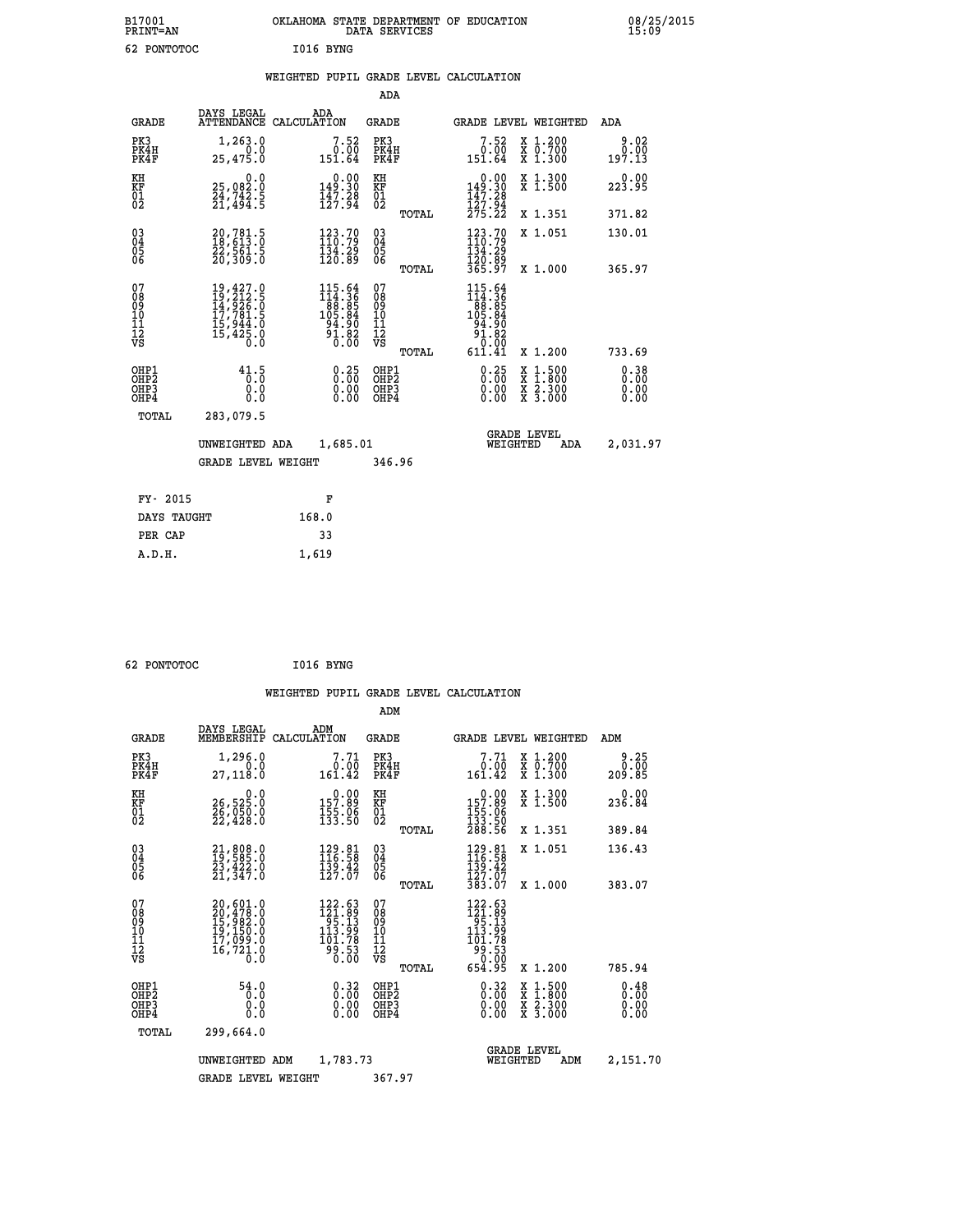| B17001<br><b>PRINT=AN</b> | OKLAHOMA STATE DEPARTMENT OF EDUCATION<br>DATA SERVICES | 08/25/2015<br>15:09 |
|---------------------------|---------------------------------------------------------|---------------------|
| 62<br>PONTOTOC            | I019 ADA                                                |                     |

|  |  | WEIGHTED PUPIL GRADE LEVEL CALCULATION |
|--|--|----------------------------------------|
|  |  |                                        |

|                                                                    |                                                                                           |                                                                         | ADA                                               |       |                                                                                                                                                 |                                                                            |                              |
|--------------------------------------------------------------------|-------------------------------------------------------------------------------------------|-------------------------------------------------------------------------|---------------------------------------------------|-------|-------------------------------------------------------------------------------------------------------------------------------------------------|----------------------------------------------------------------------------|------------------------------|
| <b>GRADE</b>                                                       | DAYS LEGAL                                                                                | ADA<br>ATTENDANCE CALCULATION                                           | <b>GRADE</b>                                      |       |                                                                                                                                                 | GRADE LEVEL WEIGHTED                                                       | <b>ADA</b>                   |
| PK3<br>PK4H<br>PK4F                                                | 1,862.5<br>0.0<br>33,399.0                                                                | $\begin{smallmatrix} 10.89\ 0.00 \ 195.32 \end{smallmatrix}$            | PK3<br>PK4H<br>PK4F                               |       | $\begin{smallmatrix} 10.89\ 0.00 \ 195.32 \end{smallmatrix}$                                                                                    | X 1.200<br>X 0.700<br>X 1.300                                              | 13.07<br>0.00<br>253.92      |
| KH<br>KF<br>01<br>02                                               | 0.0<br>42,584.0<br>30,770.0<br>30,140.0                                                   | $0.00$<br>249.03<br>$\frac{226}{176}$ : 73                              | KH<br>KF<br>$\begin{matrix} 01 \ 02 \end{matrix}$ |       | 0.00<br>249:03<br>226:73<br>176:26<br>402:99                                                                                                    | X 1.300<br>X 1.500                                                         | 0.00<br>373.55               |
|                                                                    |                                                                                           |                                                                         |                                                   | TOTAL |                                                                                                                                                 | X 1.351                                                                    | 544.44                       |
| $\begin{smallmatrix} 03 \\[-4pt] 04 \end{smallmatrix}$<br>05<br>ŌĞ | 34,627.5<br>26,960.5<br>31,504.0<br>32,762.0                                              | 202.50<br>157.66<br>$\frac{184.23}{191.59}$                             | $\substack{03 \\ 04}$<br>05                       |       | 202.50<br>$\frac{184.23}{191.59}$<br>533.48                                                                                                     | X 1.051                                                                    | 212.83                       |
|                                                                    |                                                                                           |                                                                         |                                                   | TOTAL |                                                                                                                                                 | X 1.000                                                                    | 533.48                       |
| 07<br>08<br>09<br>11<br>11<br>12<br>VS                             | $29,510.5$<br>$27,134.0$<br>$33,201.0$<br>$28,299.0$<br>$24,656.0$<br>$24,018.0$<br>$0.0$ | $172.58$<br>$158.68$<br>$194.16$<br>$165.49$<br>$\frac{144.19}{140.46}$ | 07<br>08<br>09<br>11<br>11<br>12<br>VS            |       | $\begin{smallmatrix} 172\cdot58\\158\cdot68\\194\cdot16\\165\cdot49\\165\cdot49\\144\cdot19\\140\cdot46\\0\cdot00\\975\cdot56\end{smallmatrix}$ |                                                                            |                              |
|                                                                    |                                                                                           |                                                                         |                                                   | TOTAL |                                                                                                                                                 | X 1.200                                                                    | 1,170.67                     |
| OHP1<br>OHP <sub>2</sub><br>OHP3<br>OHP4                           | 0.0<br>Ō.Ō<br>0.0<br>$0.\overline{0}$                                                     | 0.00<br>$\begin{smallmatrix} 0.00 \ 0.00 \end{smallmatrix}$             | OHP1<br>OH <sub>P</sub> 2<br>OHP3<br>OHP4         |       | 0.00<br>0.00<br>0.00                                                                                                                            | $1:500$<br>$1:800$<br>X<br>X<br>$\frac{\ddot{x}}{x}$ $\frac{2.300}{3.000}$ | 0.00<br>0.00<br>0.00<br>0.00 |
| TOTAL                                                              | 439,428.0                                                                                 |                                                                         |                                                   |       |                                                                                                                                                 |                                                                            |                              |
|                                                                    | UNWEIGHTED ADA                                                                            | 2,569.77                                                                |                                                   |       |                                                                                                                                                 | <b>GRADE LEVEL</b><br>WEIGHTED<br>ADA                                      | 3,101.96                     |
|                                                                    | <b>GRADE LEVEL WEIGHT</b>                                                                 |                                                                         | 532.19                                            |       |                                                                                                                                                 |                                                                            |                              |
| FY- 2015                                                           |                                                                                           | F                                                                       |                                                   |       |                                                                                                                                                 |                                                                            |                              |
| DAYS TAUGHT                                                        |                                                                                           | 171.0                                                                   |                                                   |       |                                                                                                                                                 |                                                                            |                              |
|                                                                    |                                                                                           |                                                                         |                                                   |       |                                                                                                                                                 |                                                                            |                              |
| PER CAP                                                            |                                                                                           | 33                                                                      |                                                   |       |                                                                                                                                                 |                                                                            |                              |

|  | 62 PONTOTOC | I019 ADA |  |
|--|-------------|----------|--|
|--|-------------|----------|--|

 **A.D.H. 2,103**

 **ADM DAYS LEGAL ADM GRADE MEMBERSHIP CALCULATION GRADE GRADE LEVEL WEIGHTED ADM PK3 2,022.0 11.82 PK3 11.82 X 1.200 14.18 PK4H 0.0 0.00 PK4H 0.00 X 0.700 0.00 PK4F 35,777.0 209.22 PK4F 209.22 X 1.300 271.99 KH 0.0 0.00 KH 0.00 X 1.300 0.00 KF 44,809.0 262.04 KF 262.04 X 1.500 393.06**

 **WEIGHTED PUPIL GRADE LEVEL CALCULATION**

|                                                      |                                                                            |                                                                                            |                                                    |       |                                                                                                     | X 1.051                                             | 225.25                   |
|------------------------------------------------------|----------------------------------------------------------------------------|--------------------------------------------------------------------------------------------|----------------------------------------------------|-------|-----------------------------------------------------------------------------------------------------|-----------------------------------------------------|--------------------------|
| $\begin{matrix} 03 \\ 04 \\ 05 \\ 06 \end{matrix}$   | 36,648.0<br>28,428.0<br>32,727.0<br>34,121.0                               | 214.32<br>166.25<br>191.39<br>199.54                                                       | $\begin{matrix} 03 \\ 04 \\ 05 \\ 06 \end{matrix}$ | TOTAL | 214.32<br>166.25<br>191.39<br>199.54<br>557.18                                                      | X 1.000                                             | 557.18                   |
| 07<br>08<br>09<br>101<br>11<br>12<br>VS              | 31, 363.0<br>28, 944.0<br>35, 415.0<br>29, 760.0<br>25, 908.0<br>24, 748.0 | 183.41<br>$\frac{169}{207}$ : $\frac{26}{11}$<br>174.04<br>151.51<br>$\frac{144.73}{0.00}$ | 07<br>08<br>09<br>101<br>11<br>12<br>VS            | TOTAL | 183.41<br>$\frac{169}{207}. \frac{26}{11}$<br>174.04<br>151.51<br>$\frac{144.73}{0.00}$<br>1,030.06 | X 1.200                                             | 1,236.07                 |
| OHP1<br>OHP <sub>2</sub><br>OH <sub>P3</sub><br>OHP4 | 0.0<br>0.0<br>0.0                                                          | 0.00<br>0.00<br>0.00                                                                       | OHP1<br>OHP <sub>2</sub><br>OHP3<br>OHP4           |       | $0.00$<br>0.00<br>0.00                                                                              | x 1.500<br>x 1.800<br>x 2.300<br>X <sub>3.000</sub> | $0.00$<br>$0.00$<br>0.00 |
| TOTAL                                                | 463,567.0                                                                  |                                                                                            |                                                    |       |                                                                                                     |                                                     |                          |
|                                                      | UNWEIGHTED<br>ADM                                                          | 2,710.94                                                                                   |                                                    |       |                                                                                                     | <b>GRADE LEVEL</b><br>WEIGHTED<br>ADM               | 3,273.66                 |

GRADE LEVEL WEIGHT 562.72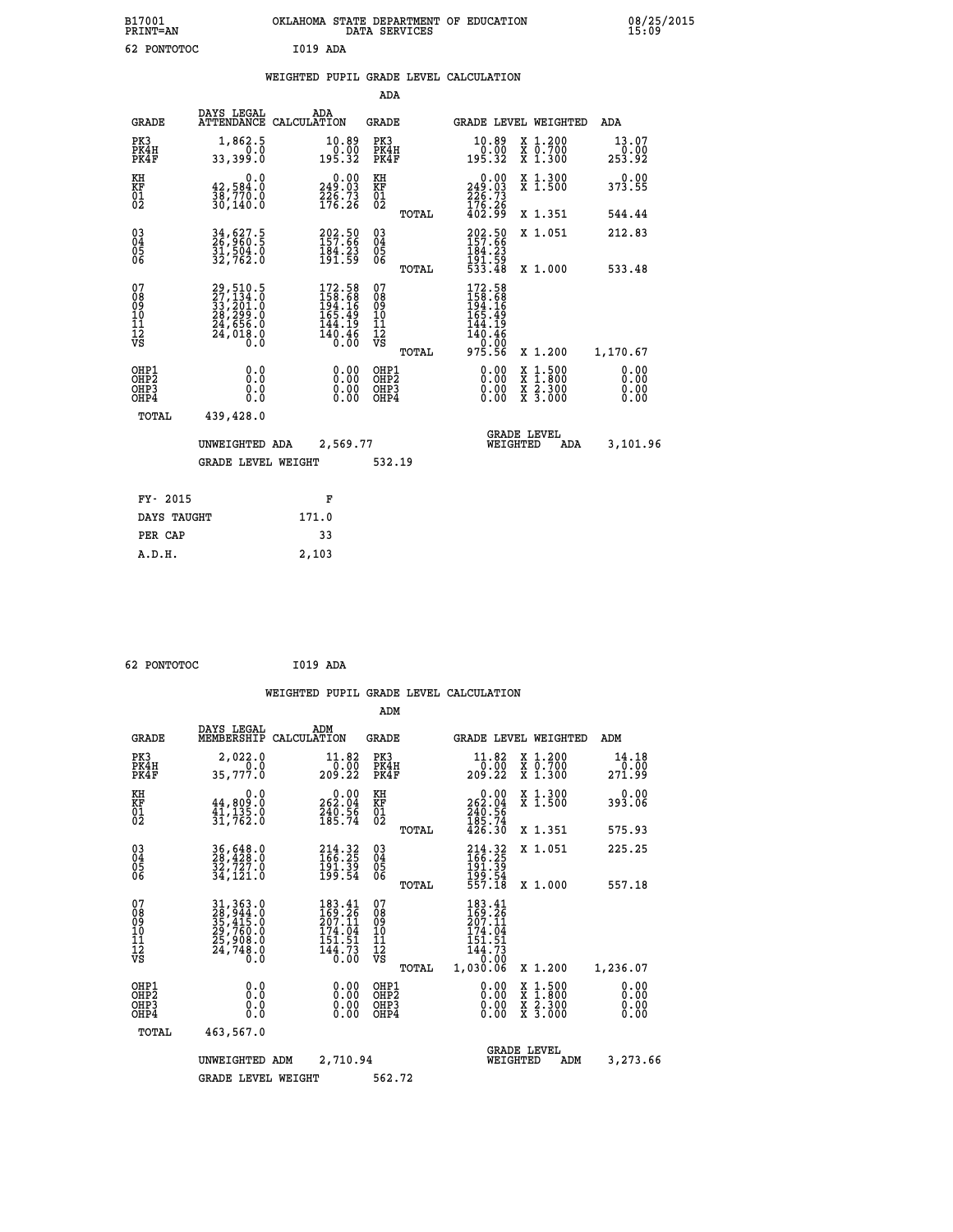| B17001<br><b>PRINT=AN</b> | OKLAHOMA STATE DEPARTMENT OF EDUCATION<br>DATA SERVICES |  |
|---------------------------|---------------------------------------------------------|--|
| 62 PONTOTOC               | Т024 ТАТТА                                              |  |

|                                                      |                                                                                                          |                                                                     | ADA                                                 |       |                                                                                    |                                                                                                                                           |                              |
|------------------------------------------------------|----------------------------------------------------------------------------------------------------------|---------------------------------------------------------------------|-----------------------------------------------------|-------|------------------------------------------------------------------------------------|-------------------------------------------------------------------------------------------------------------------------------------------|------------------------------|
| <b>GRADE</b>                                         | DAYS LEGAL<br>ATTENDANCE CALCULATION                                                                     | ADA                                                                 | <b>GRADE</b>                                        |       |                                                                                    | GRADE LEVEL WEIGHTED                                                                                                                      | ADA                          |
| PK3<br>PK4H<br>PK4F                                  | 464.0<br>37.0<br>6,905.0                                                                                 | $\begin{smallmatrix} 2\cdot73\0.22\40.62 \end{smallmatrix}$         | PK3<br>PK4H<br>PK4F                                 |       | $\begin{smallmatrix} 2\cdot73\0.22\0.62\end{smallmatrix}$                          | X 1.200<br>X 0.700<br>X 1.300                                                                                                             | 3.28<br>0.15<br>52.81        |
| KH<br>KF<br>01<br>02                                 | 0.0<br>16,368:0<br>11,750:5<br>10,328:0                                                                  | $96.28$<br>$69.12$<br>$60.75$                                       | KH<br>KF<br>01<br>02                                |       | $0.00$<br>$96.28$<br>$69.12$<br>$60.75$<br>$129.87$                                | X 1.300<br>X 1.500                                                                                                                        | 0.00<br>144.42               |
|                                                      |                                                                                                          |                                                                     |                                                     | TOTAL |                                                                                    | X 1.351                                                                                                                                   | 175.45                       |
| $\begin{matrix} 03 \\ 04 \\ 05 \\ 06 \end{matrix}$   | $\frac{9,204.0}{10,126.0}$<br>$\frac{9}{8}, \frac{5}{261}.5$                                             | 54.14<br>59.56<br>55.89<br>48.59                                    | $\begin{array}{c} 03 \\ 04 \\ 05 \\ 06 \end{array}$ |       | $\begin{smallmatrix} 54.14 \\ 59.56 \\ 55.89 \\ 48.59 \\ 164.04 \end{smallmatrix}$ | X 1.051                                                                                                                                   | 56.90                        |
|                                                      |                                                                                                          |                                                                     |                                                     | TOTAL |                                                                                    | X 1.000                                                                                                                                   | 164.04                       |
| 07<br>08<br>09<br>11<br>11<br>12<br>VS               | $\begin{smallmatrix} 10,902.5\\ 9,518.5\\ 9,107.0\\ 7,759.0\\ 8,184.0\\ 9,822.0\\ 0.0 \end{smallmatrix}$ | 64.13<br>55.99<br>53.58<br>53.65<br>45.65<br>48.14<br>57.79<br>0.00 | 07<br>08<br>09<br>11<br>11<br>12<br>VS              |       | 64.13<br>55.58<br>53.58<br>53.65<br>48.14<br>48.17<br>57.70<br>57.00<br>325.28     |                                                                                                                                           |                              |
|                                                      |                                                                                                          |                                                                     |                                                     | TOTAL |                                                                                    | X 1.200                                                                                                                                   | 390.34                       |
| OHP1<br>OH <sub>P</sub> <sub>2</sub><br>OHP3<br>OHP4 | 0.0<br>0.0<br>0.0                                                                                        | $\begin{smallmatrix} 0.00 \ 0.00 \ 0.00 \ 0.00 \end{smallmatrix}$   | OHP1<br>OHP <sub>2</sub><br>OHP3<br>OHP4            |       |                                                                                    | $\begin{smallmatrix} \mathtt{X} & 1\cdot500\\ \mathtt{X} & 1\cdot800\\ \mathtt{X} & 2\cdot300\\ \mathtt{X} & 3\cdot000 \end{smallmatrix}$ | 0.00<br>0.00<br>0.00<br>0.00 |
| <b>TOTAL</b>                                         | 138,238.0                                                                                                |                                                                     |                                                     |       |                                                                                    |                                                                                                                                           |                              |
|                                                      | UNWEIGHTED ADA                                                                                           | 813.18                                                              |                                                     |       |                                                                                    | <b>GRADE LEVEL</b><br>WEIGHTED<br>ADA                                                                                                     | 987.39                       |
|                                                      | <b>GRADE LEVEL WEIGHT</b>                                                                                |                                                                     | 174.21                                              |       |                                                                                    |                                                                                                                                           |                              |
|                                                      |                                                                                                          |                                                                     |                                                     |       |                                                                                    |                                                                                                                                           |                              |
| FY- 2015                                             |                                                                                                          | F                                                                   |                                                     |       |                                                                                    |                                                                                                                                           |                              |
| DAYS TAUGHT                                          |                                                                                                          | 170.0                                                               |                                                     |       |                                                                                    |                                                                                                                                           |                              |
| PER CAP                                              |                                                                                                          | 33                                                                  |                                                     |       |                                                                                    |                                                                                                                                           |                              |

 **62 PONTOTOC I024 LATTA**

 **A.D.H. 795**

 **WEIGHTED PUPIL GRADE LEVEL CALCULATION ADM DAYS LEGAL ADM**

| <b>GRADE</b>                                       | DAIS TEGAT<br>MEMBERSHIP                                                                                                                     | שעם<br>CALCULATION                                                                           | <b>GRADE</b>                                        |       |                                                                                                |          | <b>GRADE LEVEL WEIGHTED</b>                                                                                         | ADM                          |  |
|----------------------------------------------------|----------------------------------------------------------------------------------------------------------------------------------------------|----------------------------------------------------------------------------------------------|-----------------------------------------------------|-------|------------------------------------------------------------------------------------------------|----------|---------------------------------------------------------------------------------------------------------------------|------------------------------|--|
| PK3<br>PK4H<br>PK4F                                | $464.0$<br>$38.0$<br>7,315.0                                                                                                                 | 2.73<br>$\overline{0}$ : 22<br>43.03                                                         | PK3<br>PK4H<br>PK4F                                 |       | $\begin{smallmatrix} 2\cdot73\0.22\0.33 \end{smallmatrix}$                                     |          | X 1.200<br>X 0.700<br>X 1.300                                                                                       | $3.28$<br>0.15<br>55.94      |  |
| KH<br>KF<br>01<br>02                               | $\begin{smallmatrix} & & 0.0\ 17,269.0\ 12,208.0\ 16,752.0 \end{smallmatrix}$                                                                | $\begin{array}{c} 0.00 \\ 101.58 \\ 71.81 \\ 63.25 \end{array}$                              | KH<br>KF<br>01<br>02                                |       | 0.00<br>$101.58$<br>$71.81$<br>$63.25$<br>$135.06$                                             |          | X 1.300<br>X 1.500                                                                                                  | 0.00<br>152.37               |  |
|                                                    |                                                                                                                                              |                                                                                              |                                                     | TOTAL |                                                                                                |          | X 1.351                                                                                                             | 182.47                       |  |
| $\begin{matrix} 03 \\ 04 \\ 05 \\ 06 \end{matrix}$ | $\begin{smallmatrix} 9, 592.0\\ 10, 575.0\\ 9, 878.0\\ 8, 556.0 \end{smallmatrix}$                                                           | 56.42<br>62.21<br>58.11<br>50.33                                                             | $\begin{array}{c} 03 \\ 04 \\ 05 \\ 06 \end{array}$ |       | $\begin{array}{r} 56.42 \\ 62.21 \\ 58.11 \\ 50.33 \\ 170.65 \end{array}$                      |          | X 1.051                                                                                                             | 59.30                        |  |
|                                                    |                                                                                                                                              |                                                                                              |                                                     | TOTAL |                                                                                                |          | $X_1.000$                                                                                                           | 170.65                       |  |
| 07<br>08<br>09<br>101<br>11<br>12<br>VS            | $\begin{smallmatrix} 11,304\cdot 0\\ 10,027\cdot 0\\ 9,692\cdot 0\\ 8,263\cdot 0\\ 8,513\cdot 0\\ 10,352\cdot 0\\ 0\cdot 0\end{smallmatrix}$ | $\begin{smallmatrix} 66.49\\ 58.98\\ 57.02\\ 48.61\\ 50.08\\ 60.90\\ 0.00 \end{smallmatrix}$ | 07<br>08<br>09<br>001<br>11<br>11<br>12<br>VS       |       | $\begin{smallmatrix} 66.49\\ 58.98\\ 57.02\\ 48.61\\ 60.90\\ 60.00\\ 342.08 \end{smallmatrix}$ |          |                                                                                                                     |                              |  |
|                                                    |                                                                                                                                              |                                                                                              |                                                     | TOTAL |                                                                                                |          | X 1.200                                                                                                             | 410.50                       |  |
| OHP1<br>OHP2<br>OHP <sub>3</sub><br>OHP4           | 0.0<br>0.000                                                                                                                                 | $\begin{smallmatrix} 0.00 \ 0.00 \ 0.00 \ 0.00 \end{smallmatrix}$                            | OHP1<br>OHP2<br>OHP3<br>OHP4                        |       | $0.00$<br>$0.00$<br>0.00                                                                       |          | $\begin{array}{l} \mathtt{X} & 1.500 \\ \mathtt{X} & 1.800 \\ \mathtt{X} & 2.300 \\ \mathtt{X} & 3.000 \end{array}$ | 0.00<br>0.00<br>0.00<br>0.00 |  |
| TOTAL                                              | 144,798.0                                                                                                                                    |                                                                                              |                                                     |       |                                                                                                |          |                                                                                                                     |                              |  |
|                                                    | UNWEIGHTED ADM                                                                                                                               | 851.77                                                                                       |                                                     |       |                                                                                                | WEIGHTED | <b>GRADE LEVEL</b><br>ADM                                                                                           | 1,034.66                     |  |
|                                                    | <b>GRADE LEVEL WEIGHT</b>                                                                                                                    |                                                                                              | 182.89                                              |       |                                                                                                |          |                                                                                                                     |                              |  |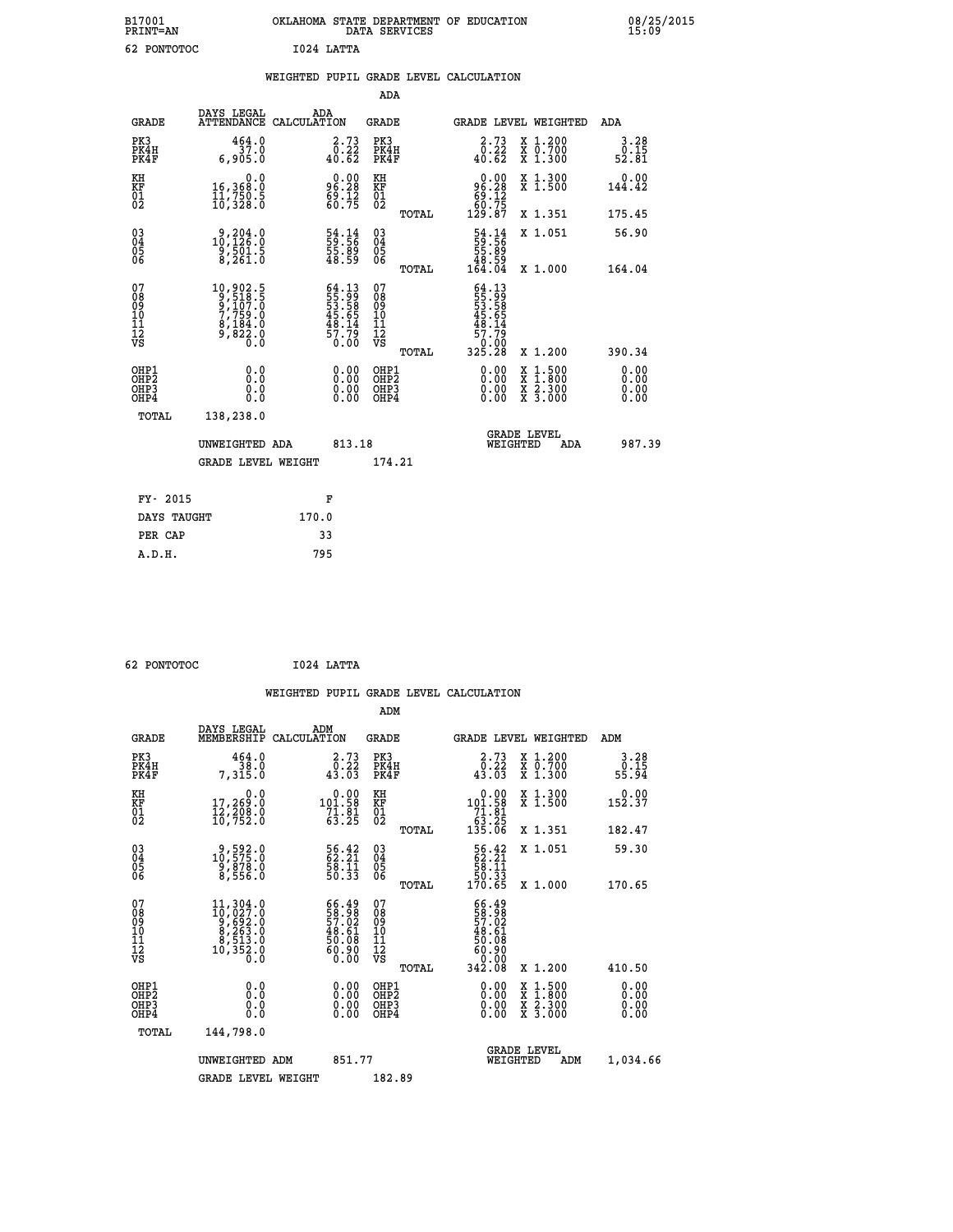| B17001<br><b>PRINT=AN</b> | OKLAHOMA STATE DEPARTMENT OF EDUCATION<br>DATA SERVICES | 08/25/2015<br>15:09 |
|---------------------------|---------------------------------------------------------|---------------------|
| 62 PONTOTOC               | I030 STONEWALL                                          |                     |

|                                                                    |                                                                                     | WEIGHTED PUPIL GRADE LEVEL CALCULATION                               |                                                 |                                                                                             |                                                                                                                                           |                       |
|--------------------------------------------------------------------|-------------------------------------------------------------------------------------|----------------------------------------------------------------------|-------------------------------------------------|---------------------------------------------------------------------------------------------|-------------------------------------------------------------------------------------------------------------------------------------------|-----------------------|
|                                                                    |                                                                                     |                                                                      | <b>ADA</b>                                      |                                                                                             |                                                                                                                                           |                       |
| <b>GRADE</b>                                                       | DAYS LEGAL                                                                          | ADA<br>ATTENDANCE CALCULATION                                        | GRADE                                           | GRADE LEVEL WEIGHTED                                                                        |                                                                                                                                           | ADA                   |
| PK3<br>PK4H<br>PK4F                                                | 0.0<br>0.0<br>3,934.0                                                               | $\begin{smallmatrix} 0.00\\ 0.00\\ 23.84 \end{smallmatrix}$          | PK3<br>PK4H<br>PK4F                             | 0.00<br>0.00<br>23.84                                                                       | X 1.200<br>X 0.700<br>X 1.300                                                                                                             | 0.00<br>0.00<br>30.99 |
| KH<br>KF<br>01<br>02                                               | $\begin{smallmatrix}&&&0.0\\5,517.5\\4,614.0\\7,025.5\end{smallmatrix}$             | $\begin{smallmatrix} 0.00\\ 33.44\\ 27.96\\ 42.58 \end{smallmatrix}$ | KH<br>KF<br>01<br>02                            | $\begin{array}{c} 0.00 \\ 33.44 \\ 27.96 \\ 42.58 \end{array}$                              | X 1.300<br>X 1.500                                                                                                                        | 0.00<br>50.16         |
|                                                                    |                                                                                     |                                                                      | TOTAL                                           | 70.54                                                                                       | X 1.351                                                                                                                                   | 95.30                 |
| $\begin{smallmatrix} 03 \\[-4pt] 04 \end{smallmatrix}$<br>Ŏ5<br>06 | $6,772.5$<br>$4,484.5$<br>$5,168.5$<br>$6,254.5$                                    | $\frac{41.05}{27.18}$<br>$\frac{51}{37}$ $\frac{32}{91}$             | $\substack{03 \\ 04}$<br>Ŏ5<br>06               | $\begin{smallmatrix} 41.05\\27.18\\31.32\\37.91\\96.41\\ \end{smallmatrix}$                 | X 1.051                                                                                                                                   | 43.14                 |
|                                                                    |                                                                                     |                                                                      | TOTAL                                           |                                                                                             | X 1.000                                                                                                                                   | 96.41                 |
| 07<br>08<br>09<br>11<br>11<br>12<br>VS                             | $4,796.0$<br>$6,674.5$<br>$5,126.0$<br>$5,143.0$<br>$3,671.5$<br>$3,291.0$<br>$0.0$ | $29.07\n40.45\n31.07\n31.17\n22.25\n19.95\n0.00$                     | 07<br>08<br>09<br>11<br>11<br>12<br>VS<br>TOTAL | 29.07<br>$\frac{40.45}{31.07}$<br>$\frac{31.17}{31.17}$<br>22:25<br>19:95<br>0.00<br>173:96 | X 1.200                                                                                                                                   | 208.75                |
| OHP1<br>OH <sub>P</sub> 2<br>OHP3<br>OHP4                          | 24.0<br>Ō.Ō<br>0.0<br>0.0                                                           | $\begin{smallmatrix} 0.15\ 0.00\ 0.00 \end{smallmatrix}$             | OHP1<br>OHP <sub>2</sub><br>OHP3<br>OHP4        | $\begin{smallmatrix} 0.15\\ 0.00\\ 0.00\\ 0.00 \end{smallmatrix}$                           | $\begin{smallmatrix} \mathtt{X} & 1\cdot500\\ \mathtt{X} & 1\cdot800\\ \mathtt{X} & 2\cdot300\\ \mathtt{X} & 3\cdot000 \end{smallmatrix}$ | 0.23<br>0.00<br>0.00  |
| TOTAL                                                              | 72,497.0                                                                            |                                                                      |                                                 |                                                                                             |                                                                                                                                           |                       |
|                                                                    | UNWEIGHTED ADA                                                                      | 439.39                                                               |                                                 | <b>GRADE LEVEL</b><br>WEIGHTED                                                              | <b>ADA</b>                                                                                                                                | 524.98                |
|                                                                    | <b>GRADE LEVEL WEIGHT</b>                                                           |                                                                      | 85.59                                           |                                                                                             |                                                                                                                                           |                       |
|                                                                    | FY- 2015                                                                            | F                                                                    |                                                 |                                                                                             |                                                                                                                                           |                       |
|                                                                    | DAYS TAUGHT                                                                         | 165.0                                                                |                                                 |                                                                                             |                                                                                                                                           |                       |
| PER CAP                                                            |                                                                                     | 84                                                                   |                                                 |                                                                                             |                                                                                                                                           |                       |

 **62 PONTOTOC I030 STONEWALL**

 **WEIGHTED PUPIL GRADE LEVEL CALCULATION ADM DAYS LEGAL ADM GRADE MEMBERSHIP CALCULATION GRADE GRADE LEVEL WEIGHTED ADM**

| GRADE                                              | MEMBERSHIP CALCULATION                                                              |                                                                       | GRADE                                              | GRADE PRART METGHIED                                                           |                                          | ADM                        |
|----------------------------------------------------|-------------------------------------------------------------------------------------|-----------------------------------------------------------------------|----------------------------------------------------|--------------------------------------------------------------------------------|------------------------------------------|----------------------------|
| PK3<br>PK4H<br>PK4F                                | 0.0<br>Ō.Ō<br>4, 243.0                                                              | $\begin{smallmatrix} 0.00\\ 0.00\\ 25.72 \end{smallmatrix}$           | PK3<br>PK4H<br>PK4F                                | 0.00<br>$2\overline{5}\cdot\overline{7}2$                                      | X 1.200<br>X 0.700<br>X 1.300            | 0.00<br>33.44              |
| KH<br>KF<br>01<br>02                               | 0.0<br>5,932:0<br>4,897:0<br>7,369:0                                                | $\begin{smallmatrix} 0.00\\ 35.95\\ 29.68\\ 44.66 \end{smallmatrix}$  | KH<br>KF<br>01<br>02                               | $\begin{smallmatrix} 0.00\\ 35.95\\ 29.68\\ 44.66\\ 74.34\\ \end{smallmatrix}$ | X 1.300<br>X 1.500                       | 0.00<br>53.93              |
|                                                    |                                                                                     |                                                                       | TOTAL                                              |                                                                                | X 1.351                                  | 100.43                     |
| $\begin{matrix} 03 \\ 04 \\ 05 \\ 06 \end{matrix}$ | $7,038.0$<br>$4,624.0$<br>$5,248.0$<br>$6,332.0$                                    | $\begin{smallmatrix} 42.65\\ 28.02\\ 31.81\\ 38.38 \end{smallmatrix}$ | $\begin{matrix} 03 \\ 04 \\ 05 \\ 06 \end{matrix}$ | $\begin{smallmatrix} 42.65\\28.02\\31.81\\38.38\\98.21 \end{smallmatrix}$      | X 1.051                                  | 44.83                      |
|                                                    |                                                                                     |                                                                       | <b>TOTAL</b>                                       |                                                                                | X 1.000                                  | 98.21                      |
| 07<br>08<br>09<br>101<br>11<br>12<br>VS            | $4,836.0$<br>$6,744.0$<br>$5,278.0$<br>$5,345.0$<br>$3,730.0$<br>$3,382.0$<br>$0.0$ | 29.31<br>40.87<br>31.99<br>32.39<br>22.61<br>20.50                    | 07<br>08<br>09<br>01<br>11<br>11<br>17<br>VS       | $29.31$<br>$31.99$<br>$32.39$<br>$22.61$<br>$20.50$<br>$0.00$<br>$177.67$      |                                          |                            |
|                                                    |                                                                                     | 0.00                                                                  | TOTAL                                              |                                                                                | $X_1.200$                                | 213.20                     |
| OHP1<br>OHP2<br>OH <sub>P3</sub><br>OHP4           | 24.0<br>0.0<br>0.000                                                                | $\begin{smallmatrix} 0.15\ 0.00\ 0.00 \end{smallmatrix}$              | OHP1<br>OHP2<br>OHP3<br>OHP4                       | $\begin{smallmatrix} 0.15\ 0.00\ 0.00 \end{smallmatrix}$                       | X 1:500<br>X 1:800<br>X 2:300<br>X 3:000 | $0.23\n0.00\n0.00$<br>0.00 |
| TOTAL                                              | 75,022.0                                                                            |                                                                       |                                                    |                                                                                |                                          |                            |
|                                                    | UNWEIGHTED ADM                                                                      | 454.69                                                                |                                                    | WEIGHTED                                                                       | <b>GRADE LEVEL</b><br>ADM                | 544.27                     |
|                                                    | <b>GRADE LEVEL WEIGHT</b>                                                           |                                                                       | 89.58                                              |                                                                                |                                          |                            |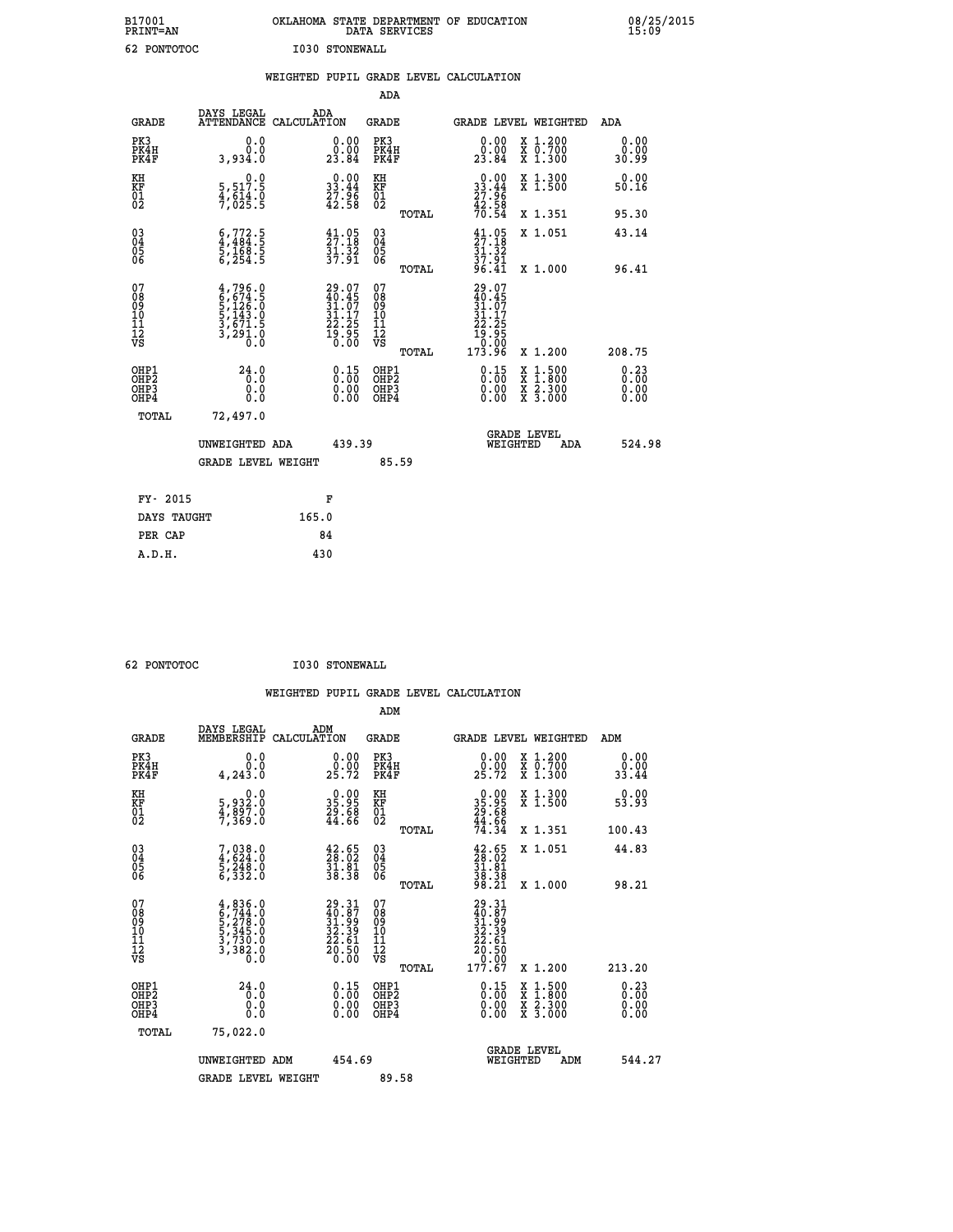| B17001<br><b>PRINT=AN</b> | OKLAHOMA STATE DEPARTMENT OF EDUCATION<br>DATA SERVICES | 08/25/2015<br>15:09 |
|---------------------------|---------------------------------------------------------|---------------------|
| 62<br>PONTOTOC            | I037<br>ROFF                                            |                     |

|  |  | WEIGHTED PUPIL GRADE LEVEL CALCULATION |
|--|--|----------------------------------------|
|  |  |                                        |

|                                                                    |                                                                                                                                           |                                                                          | ADA                                    |       |                                                                           |                                                                                                                                           |                       |
|--------------------------------------------------------------------|-------------------------------------------------------------------------------------------------------------------------------------------|--------------------------------------------------------------------------|----------------------------------------|-------|---------------------------------------------------------------------------|-------------------------------------------------------------------------------------------------------------------------------------------|-----------------------|
| <b>GRADE</b>                                                       | DAYS LEGAL<br>ATTENDANCE CALCULATION                                                                                                      | ADA                                                                      | <b>GRADE</b>                           |       |                                                                           | <b>GRADE LEVEL WEIGHTED</b>                                                                                                               | ADA                   |
| PK3<br>PK4H<br>PK4F                                                | 0.0<br>0.0<br>3,570.0                                                                                                                     | $\begin{smallmatrix} 0.00\\ 0.00\\ 21.12 \end{smallmatrix}$              | PK3<br>PK4H<br>PK4F                    |       | 0.00<br>21.12                                                             | X 1.200<br>X 0.700<br>X 1.300                                                                                                             | 0.00<br>0.00<br>27.46 |
| KH<br>KF<br>01<br>02                                               | 0.0<br>4,986:0<br>2,901.5<br>3,366:0                                                                                                      | $29.52$<br>$17.17$<br>$19.92$                                            | KH<br>KF<br>$\overline{01}$            |       | $29.52$<br>$17.17$<br>$19.92$<br>$37.09$                                  | X 1.300<br>X 1.500                                                                                                                        | 0.00<br>44.28         |
|                                                                    |                                                                                                                                           |                                                                          |                                        | TOTAL |                                                                           | X 1.351                                                                                                                                   | 50.11                 |
| $\begin{smallmatrix} 03 \\[-4pt] 04 \end{smallmatrix}$<br>Ŏ5<br>06 | $3,736.0$<br>$3,381.5$<br>$3,424.0$                                                                                                       | $\begin{smallmatrix} 22.12\ 26.92\ 20.01\ 20.26 \end{smallmatrix}$       | 03<br>04<br>05<br>06                   |       | 22.12<br>$\frac{20.01}{20.26}$<br>67.19                                   | X 1.051                                                                                                                                   | 23.25                 |
|                                                                    |                                                                                                                                           |                                                                          |                                        | TOTAL |                                                                           | X 1.000                                                                                                                                   | 67.19                 |
| 07<br>08<br>09<br>11<br>11<br>12<br>VS                             | $\begin{smallmatrix} 4,224\cdot 5\\ 4,574\cdot 5\\ 4,828\cdot 0\\ 3,913\cdot 5\\ 3,699\cdot 5\\ 3,926\cdot 5\\ 0\cdot 0\end{smallmatrix}$ | $25.02$<br>$27.97$<br>$28.57$<br>$23.16$<br>$21.89$<br>$23.23$<br>$0.00$ | 07<br>08<br>09<br>11<br>11<br>12<br>VS |       | $25.02$<br>$27.97$<br>$28.57$<br>$23.16$<br>$21.89$<br>$23.23$<br>$20.00$ |                                                                                                                                           |                       |
|                                                                    |                                                                                                                                           |                                                                          |                                        | TOTAL | 148.94                                                                    | X 1.200                                                                                                                                   | 178.73                |
| OHP1<br>OHP2<br>OH <sub>P3</sub><br>OHP4                           | 0.0<br>0.0<br>0.0                                                                                                                         | 0.00<br>0.00<br>0.00                                                     | OHP1<br>OHP2<br>OHP3<br>OHP4           |       | 0.00<br>0.00                                                              | $\begin{smallmatrix} \mathtt{X} & 1\cdot500\\ \mathtt{X} & 1\cdot800\\ \mathtt{X} & 2\cdot300\\ \mathtt{X} & 3\cdot000 \end{smallmatrix}$ | 0.00<br>0.00<br>0.00  |
| TOTAL                                                              | 55,077.5                                                                                                                                  |                                                                          |                                        |       |                                                                           |                                                                                                                                           |                       |
|                                                                    | UNWEIGHTED ADA                                                                                                                            | 325.98                                                                   |                                        |       |                                                                           | <b>GRADE LEVEL</b><br>WEIGHTED<br>ADA                                                                                                     | 391.02                |
|                                                                    | <b>GRADE LEVEL WEIGHT</b>                                                                                                                 |                                                                          |                                        | 65.04 |                                                                           |                                                                                                                                           |                       |
| FY- 2015                                                           |                                                                                                                                           | F                                                                        |                                        |       |                                                                           |                                                                                                                                           |                       |
| DAYS TAUGHT                                                        |                                                                                                                                           | 169.0                                                                    |                                        |       |                                                                           |                                                                                                                                           |                       |
| PER CAP                                                            |                                                                                                                                           | 92                                                                       |                                        |       |                                                                           |                                                                                                                                           |                       |

 **62 PONTOTOC I037 ROFF WEIGHTED PUPIL GRADE LEVEL CALCULATION ADM DAYS LEGAL ADM GRADE MEMBERSHIP CALCULATION GRADE GRADE LEVEL WEIGHTED ADM PK3 0.0 0.00 PK3 0.00 X 1.200 0.00 PK4H 0.0 0.00 PK4H 0.00 X 0.700 0.00 PK4F 3,595.0 21.27 PK4F 21.27 X 1.300 27.65 KH 0.0 0.00 KH 0.00 X 1.300 0.00 KF 5,249.0 31.08 KF 31.08 X 1.500 46.62 01 3,076.0 18.20 01 18.20 02 3,509.0 20.76 02 20.76 TOTAL 38.96 X 1.351 52.63 03 3,871.0 22.93 03 22.93 X 1.051 24.10 04 4,742.0 28.08 04 28.08 05 3,513.0 20.79 05 20.79** 06 3,556.0 21.04 06 <sub>momas</sub> 21.04  **TOTAL 69.91 X 1.000 69.91**  $\begin{array}{cccc} 07 & 4\, , 358\, . \ 09 & 4\, , 588\, . \ 09 & 5\, , 698\, . \ 07 & 30\, .02 & 27\, .80\, . \ 09 & 5\, , 073\, .0 & 30\, .02 & 09 & 20\, .02\, . \ 10 & 4\, , 085\, .0 & 24\, .17 & 10 & 24\, .17\, . \ 11 & 3\, , 915\, .0 & 23\, .17 & 11 & 23\, .17\, . \ \hline\hline\h$  **TOTAL 154.98 X 1.200 185.98 OHP1 0.0 0.00 OHP1 0.00 X 1.500 0.00 OHP2 0.0 0.00 OHP2 0.00 X 1.800 0.00 OHP3 0.0 0.00 OHP3 0.00 X 2.300 0.00 OHP4 0.0 0.00 OHP4 0.00 X 3.000 0.00 TOTAL 57,297.0 GRADE LEVEL UNWEIGHTED ADM 339.13 WEIGHTED ADM 406.89** GRADE LEVEL WEIGHT 67.76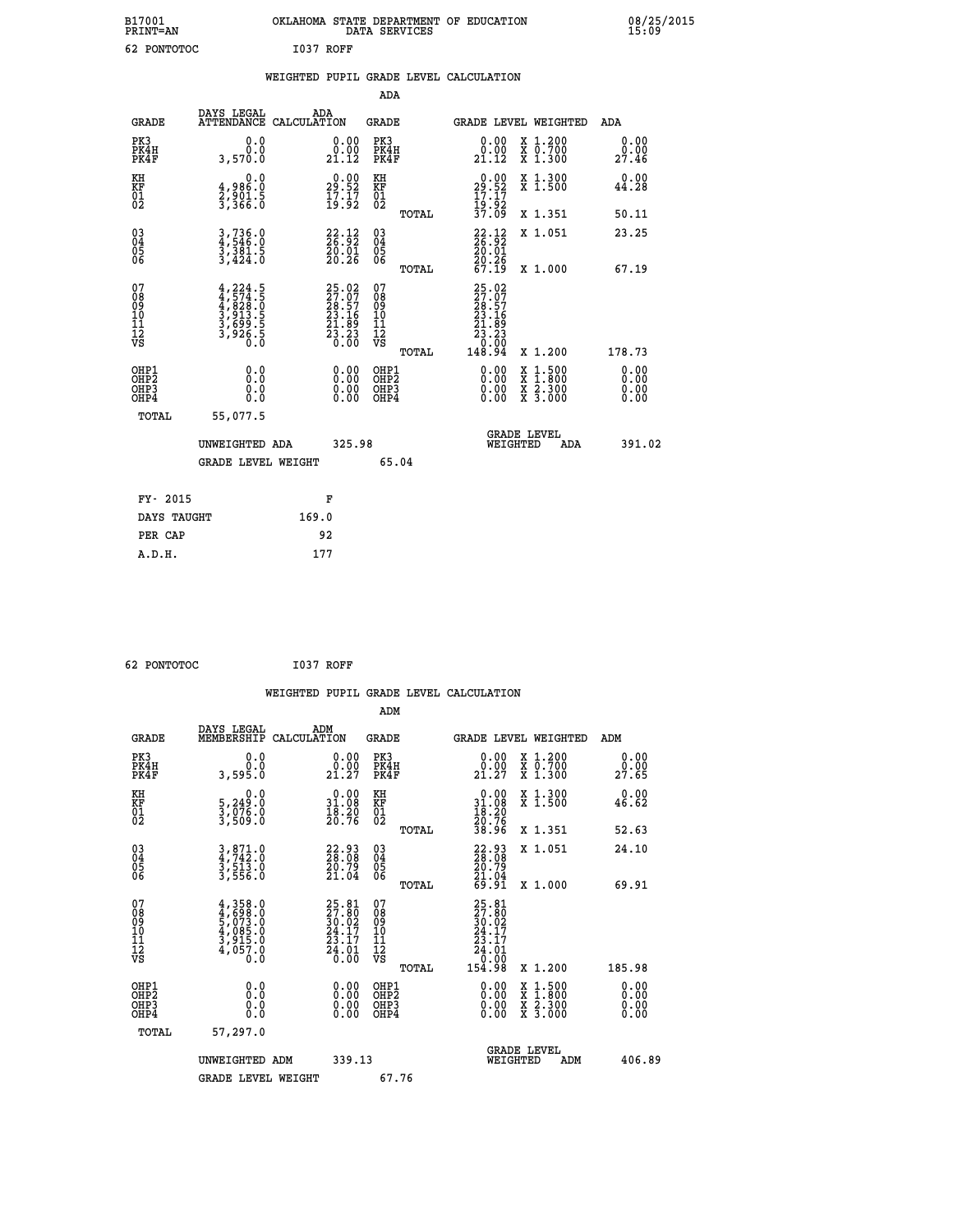|  |  | WEIGHTED PUPIL GRADE LEVEL CALCULATION |  |
|--|--|----------------------------------------|--|
|  |  |                                        |  |

|                                                                    |                                                                                   |             |                                                                                | ADA                                      |       |                                                                 |                                |                                                                                                  |                              |
|--------------------------------------------------------------------|-----------------------------------------------------------------------------------|-------------|--------------------------------------------------------------------------------|------------------------------------------|-------|-----------------------------------------------------------------|--------------------------------|--------------------------------------------------------------------------------------------------|------------------------------|
| <b>GRADE</b>                                                       | DAYS LEGAL<br><b>ATTENDANCE</b>                                                   | CALCULATION | ADA                                                                            | <b>GRADE</b>                             |       |                                                                 |                                | GRADE LEVEL WEIGHTED                                                                             | <b>ADA</b>                   |
| PK3<br>PK4H<br>PK4F                                                | 4,137.5<br>37.0<br>82,815.0                                                       |             | 24.56<br>0.22<br>492.66                                                        | PK3<br>PK4H<br>PK4F                      |       | 24.56<br>492.66                                                 | 0.22                           | X 1.200<br>X 0.700<br>X 1.300                                                                    | 29.47<br>0.15<br>640.47      |
| KH<br><b>KF</b><br>01<br>02                                        | 0.0<br>105,711.0<br>$\frac{34}{82}$ , 935.5<br>82, 038.0                          |             | $0.00$<br>627.81<br>564.47<br>488.44                                           | KH<br>KF<br>01<br>02                     |       | $0.00$<br>627.81<br>564.47<br>488.44<br>1,052.91                |                                | X 1.300<br>X 1.500                                                                               | 0.00<br>941.72               |
|                                                                    |                                                                                   |             |                                                                                |                                          | TOTAL |                                                                 |                                | X 1.351                                                                                          | 1,422.48                     |
| $\begin{smallmatrix} 03 \\[-4pt] 04 \end{smallmatrix}$<br>Ŏ5<br>06 | 87,187.0<br>76,814.0<br>83,346.5<br>81,988.0                                      |             | 519.38<br>457.79<br>496.03<br>488.14                                           | $^{03}_{04}$<br>$\substack{05 \\ 06}$    |       | 519.38<br>457.79<br>496.03<br>488.14<br>1,441.96                |                                | X 1.051                                                                                          | 1,987.83                     |
|                                                                    |                                                                                   |             |                                                                                |                                          | TOTAL |                                                                 |                                | X 1.000                                                                                          | 1,441.96                     |
| 07<br>08<br>09<br>11<br>11<br>12<br>VS                             | 81, 328.0<br>78, 709.0<br>79, 750.0<br>73, 382.0<br>66, 018.5<br>64, 651.0<br>0.0 |             | $485.02$<br>$469.36$<br>$475.00$<br>$437.37$<br>$393.38$<br>$\frac{384}{0.00}$ | 07<br>08<br>09<br>11<br>11<br>12<br>VS   |       | 485.02<br>469.36<br>475.00<br>437.37<br>$\frac{393.38}{384.69}$ |                                |                                                                                                  |                              |
|                                                                    |                                                                                   |             |                                                                                |                                          | TOTAL | 2,644.82                                                        |                                | X 1.200                                                                                          | 3, 173, 79                   |
| OHP1<br>OHP2<br>OH <sub>P3</sub><br>OHP4                           | 65.5<br>0.000                                                                     |             | 0.40<br>0.00<br>0.00                                                           | OHP1<br>OHP <sub>2</sub><br>OHP3<br>OHP4 |       |                                                                 | 0.40<br>0.00<br>0.00           | $\begin{smallmatrix} x & 1 & 500 \\ x & 1 & 800 \\ x & 2 & 300 \\ x & 3 & 000 \end{smallmatrix}$ | 0.61<br>0.00<br>0.00<br>0.00 |
| <b>TOTAL</b>                                                       | 1,142,913.5                                                                       |             |                                                                                |                                          |       |                                                                 |                                |                                                                                                  |                              |
|                                                                    | UNWEIGHTED ADA                                                                    |             | 6,804.72                                                                       |                                          |       |                                                                 | <b>GRADE LEVEL</b><br>WEIGHTED | ADA                                                                                              | 8,196.52                     |
|                                                                    | <b>GRADE LEVEL WEIGHT</b>                                                         |             |                                                                                | 1,391.80                                 |       |                                                                 |                                |                                                                                                  |                              |
|                                                                    |                                                                                   |             |                                                                                |                                          |       |                                                                 |                                |                                                                                                  |                              |
| FY- 2015                                                           |                                                                                   |             | F                                                                              |                                          |       |                                                                 |                                |                                                                                                  |                              |
| DAYS TAUGHT                                                        |                                                                                   | 1,161.0     |                                                                                |                                          |       |                                                                 |                                |                                                                                                  |                              |

| PONTOTOC | COUNTY TOTALS |  |
|----------|---------------|--|

 **PER CAP 431 A.D.H. 5,929**

|                                                       |                                                                                  |                                                                  | ADM                                              |                                                                              |                                                                                                  |                              |
|-------------------------------------------------------|----------------------------------------------------------------------------------|------------------------------------------------------------------|--------------------------------------------------|------------------------------------------------------------------------------|--------------------------------------------------------------------------------------------------|------------------------------|
| <b>GRADE</b>                                          | DAYS LEGAL<br>MEMBERSHIP                                                         | ADM<br>CALCULATION                                               | <b>GRADE</b>                                     | <b>GRADE LEVEL WEIGHTED</b>                                                  |                                                                                                  | ADM                          |
| PK3<br>PK4H<br>PK4F                                   | 4,359.0<br>38.0<br>88,252.0                                                      | 25.86<br>$\frac{5}{25}.22$                                       | PK3<br>PK4H<br>PK4F                              | 25.86<br>$\frac{5}{25}$ . 225<br>525.01                                      | $\begin{smallmatrix} x & 1.200 \\ x & 0.700 \end{smallmatrix}$<br>X 1.300                        | 29.47<br>0.15<br>682.52      |
| KH<br>KF<br>01<br>02                                  | 0.0<br>111,649.0<br>100,307.0<br>85,950.0                                        | $0.00$<br>13.13<br>$\frac{596}{511}.72$                          | KH<br>KF<br>01<br>02                             | 0.00<br>663:13<br>596:44<br>511:72                                           | X 1.300<br>X 1.500                                                                               | 0.00<br>994.71               |
|                                                       |                                                                                  |                                                                  | TOTAL                                            | 1,108.16                                                                     | X 1.351                                                                                          | 1,497.12                     |
| 03<br>04<br>05<br>06                                  | 91,739.0<br>80,636.0<br>86,577.0<br>85,502.0                                     | $\frac{546}{480}$ : 58<br>515: 31<br>509: 13                     | $\substack{03 \\ 04}$<br>05                      | 546.54<br>480.58<br>515.31                                                   | X 1.051                                                                                          | 574.42                       |
|                                                       |                                                                                  |                                                                  | TOTAL                                            | 13.003<br>1,505.02                                                           | X 1.000                                                                                          | 1,505.02                     |
| 07<br>08<br>09<br>101<br>112<br>VS                    | 85,670.0<br>83,146.0<br>84,691.0<br>77,713.0<br>69,558.0<br>67,935.0<br>67,935.0 | 510.92<br>495.76<br>504.37<br>463.19<br>414.49<br>404.32<br>0.00 | 07<br>08<br>09<br>101<br>11<br>12<br>VS<br>TOTAL | 510.92<br>495.76<br>504.37<br>463.19<br>414.49<br>404.32<br>0.00<br>2,793.05 | X 1.200                                                                                          | 3,351.66                     |
| OHP1<br>OH <sub>P</sub> 2<br>OH <sub>P3</sub><br>OHP4 | 78.0<br>0.0<br>0.000                                                             | $0.47$<br>$0.00$<br>0.00<br>0.00                                 | OHP1<br>OHP2<br>OHP3<br>OHP4                     | $0.47\n0.00$<br>0.00                                                         | $\begin{smallmatrix} x & 1 & 500 \\ x & 1 & 800 \\ x & 2 & 300 \\ x & 3 & 000 \end{smallmatrix}$ | 0.71<br>0.00<br>0.00<br>0.00 |
| TOTAL                                                 | 1,203,800.0                                                                      |                                                                  |                                                  |                                                                              |                                                                                                  |                              |
|                                                       | UNWEIGHTED ADM                                                                   | 7,167.46                                                         | 1,469.88                                         | WEIGHTED                                                                     | <b>GRADE LEVEL</b><br>ADM                                                                        | 8,637.34                     |
|                                                       | <b>GRADE LEVEL WEIGHT</b>                                                        |                                                                  |                                                  |                                                                              |                                                                                                  |                              |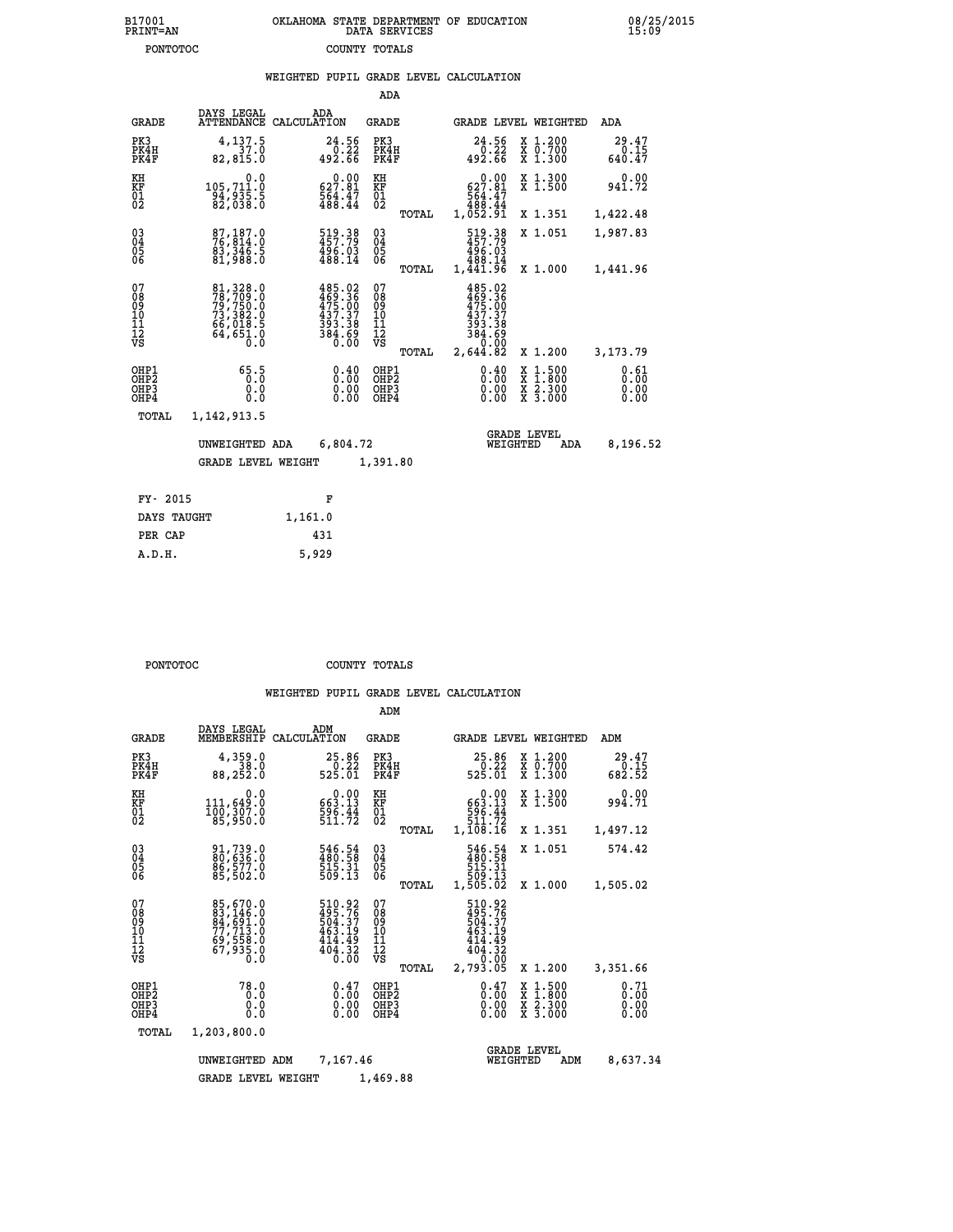|                                                                    |                                                                                                   | WEIGHTED PUPIL GRADE LEVEL CALCULATION                                                                  |                                                 |                                                                       |                                                       |                              |
|--------------------------------------------------------------------|---------------------------------------------------------------------------------------------------|---------------------------------------------------------------------------------------------------------|-------------------------------------------------|-----------------------------------------------------------------------|-------------------------------------------------------|------------------------------|
|                                                                    |                                                                                                   |                                                                                                         | ADA                                             |                                                                       |                                                       |                              |
| <b>GRADE</b>                                                       | DAYS LEGAL                                                                                        | ADA<br>ATTENDANCE CALCULATION                                                                           | <b>GRADE</b>                                    | GRADE LEVEL WEIGHTED                                                  |                                                       | ADA                          |
| PK3<br>PK4H<br>PK4F                                                | 1,028.0<br>0.0<br>9,948.0                                                                         | $\begin{smallmatrix}5.87\0.00\\56.85\end{smallmatrix}$                                                  | PK3<br>PK4H<br>PK4F                             | $5.87$<br>0.00<br>56.85                                               | X 1.200<br>X 0.700<br>X 1.300                         | 7.04<br>0.00<br>73.91        |
| KH<br>KF<br>01<br>02                                               | 0.0<br>9,604:5<br>8,563:0<br>9,976:5                                                              | $\begin{smallmatrix} 0.00\\ 54.88\\ 48.93\\ 57.01 \end{smallmatrix}$                                    | KH<br>KF<br>01<br>02                            | $\begin{array}{c} 0.00 \\ 54.88 \\ 48.93 \\ 57.01 \end{array}$        | X 1.300<br>X 1.500                                    | 0.00<br>82.32                |
|                                                                    |                                                                                                   |                                                                                                         | TOTAL                                           | 105.94                                                                | X 1.351                                               | 143.12                       |
| $\begin{smallmatrix} 03 \\[-4pt] 04 \end{smallmatrix}$<br>05<br>ŎĞ | $8,667.9$<br>11,422.5<br>1ō,114.ŏ<br>11,909.5                                                     | $49.53$<br>$65.27$<br>57.79<br>68.05                                                                    | $\substack{03 \\ 04}$<br>Ŏ5<br>06               | $49.53$<br>$55.27$<br>$57.79$<br>68.05                                | X 1.051                                               | 52.06                        |
|                                                                    |                                                                                                   |                                                                                                         | TOTAL                                           | 191.11                                                                | X 1.000                                               | 191.11                       |
| 07<br>08<br>09<br>101<br>112<br>VS                                 | $\begin{smallmatrix} 8,331.5\\ 8,277.5\\ 0.0\\ 0.0\\ 0.0\\ 0.0\\ \end{smallmatrix}$<br>$\S.$ $\S$ | $47.61$<br>$0.30$<br>$0.00$<br>$0.00$<br>$0.00$<br>$\begin{smallmatrix} 0.00 \\ 0.00 \end{smallmatrix}$ | 07<br>08<br>09<br>11<br>11<br>12<br>VS<br>TOTAL | $47.61$<br>$47.30$<br>$0.00$<br>0.00<br>0.00<br>0.00<br>0.00<br>94.91 | X 1.200                                               | 113.89                       |
| OHP1<br>OHP2<br>OHP3<br>OHP4                                       | 0.0<br>0.0<br>0.0                                                                                 | 0.00<br>$\begin{smallmatrix} 0.00 \ 0.00 \end{smallmatrix}$                                             | OHP1<br>OHP2<br>OHP3<br>OHP4                    | 0.00<br>0.00<br>0.00                                                  | X 1:500<br>$\frac{\ddot{x}}{x}$ $\frac{2.300}{3.000}$ | 0.00<br>Ō.ŎŎ<br>0.00<br>0.00 |
| <b>TOTAL</b>                                                       | 97,842.0                                                                                          |                                                                                                         |                                                 |                                                                       |                                                       |                              |
|                                                                    | UNWEIGHTED ADA                                                                                    | 559.09                                                                                                  |                                                 | <b>GRADE LEVEL</b><br>WEIGHTED                                        | ADA                                                   | 663.45                       |
|                                                                    | <b>GRADE LEVEL WEIGHT</b>                                                                         |                                                                                                         | 104.36                                          |                                                                       |                                                       |                              |
| FY- 2015                                                           |                                                                                                   | F                                                                                                       |                                                 |                                                                       |                                                       |                              |
|                                                                    | DAYS TAUGHT                                                                                       | 175.0                                                                                                   |                                                 |                                                                       |                                                       |                              |
| PER CAP                                                            |                                                                                                   | 33                                                                                                      |                                                 |                                                                       |                                                       |                              |

 **ADM**

 **63 POTTAWATOMIE C010 NORTH ROCK CREEK**

| <b>GRADE</b>                                         | DAYS LEGAL<br>MEMBERSHIP                                                                              | ADM<br>CALCULATION                                                   | <b>GRADE</b>                                        |       | <b>GRADE LEVEL WEIGHTED</b>                                                    |          |                                          | ADM |                       |
|------------------------------------------------------|-------------------------------------------------------------------------------------------------------|----------------------------------------------------------------------|-----------------------------------------------------|-------|--------------------------------------------------------------------------------|----------|------------------------------------------|-----|-----------------------|
| PK3<br>PK4H<br>PK4F                                  | 1,028.0<br>0.0<br>10,461.0                                                                            | $\begin{smallmatrix}5.87\0.00\\9.78\end{smallmatrix}$                | PK3<br>PK4H<br>PK4F                                 |       | $\begin{smallmatrix}5.87\0.00\\9.78\end{smallmatrix}$                          |          | X 1.200<br>X 0.700<br>X 1.300            |     | 7.04<br>0.00<br>77.71 |
| KH<br>KF<br>01<br>02                                 | $\begin{smallmatrix} 0.0\\ 9.935.0\\ 8.884.0\\ 10.383.0 \end{smallmatrix}$                            | $\begin{smallmatrix} 0.00\\ 56.77\\ 50.77\\ 59.33 \end{smallmatrix}$ | KH<br>KF<br>01<br>02                                |       | $\begin{smallmatrix} &0.00\ 56.77\ 50.77\ 59.33\ 110.10\ \end{smallmatrix}$    |          | X 1.300<br>X 1.500                       |     | 0.00<br>85.16         |
|                                                      |                                                                                                       |                                                                      |                                                     | TOTAL |                                                                                |          | X 1.351                                  |     | 148.75                |
| $\begin{matrix} 03 \\ 04 \\ 05 \\ 06 \end{matrix}$   | $\begin{smallmatrix}8&,929&.0\\11&,887&.0\\10&,468&.0\\12&,393&.0\end{smallmatrix}$                   | 51.02<br>67.93<br>59.82<br>70.82                                     | $\begin{array}{c} 03 \\ 04 \\ 05 \\ 06 \end{array}$ |       | $\begin{smallmatrix} 51.02\\ 67.93\\ 59.82\\ 70.82\\ 198.57 \end{smallmatrix}$ |          | X 1.051                                  |     | 53.62                 |
|                                                      |                                                                                                       |                                                                      |                                                     | TOTAL |                                                                                |          | X 1.000                                  |     | 198.57                |
| 07<br>08<br>09<br>101<br>11<br>12<br>VS              | $\begin{smallmatrix}8\,,\,668\,.0\\8\,,\,652\,.0\\0\,.0\\0\,.0\\0\,.0\\0\,.0\\0\,.0\end{smallmatrix}$ | $49.53\n49.44\n0.00\n0.00\n0.00\n0.00\n0.00$                         | 07<br>08<br>09<br>001<br>11<br>11<br>12<br>VS       | TOTAL | 49.53<br>144.44<br>0.000<br>0.000<br>0.0000<br>0.000<br>98.97                  |          | X 1.200                                  |     | 118.76                |
| OHP1<br>OHP <sub>2</sub><br>OH <sub>P3</sub><br>OHP4 |                                                                                                       | $\begin{smallmatrix} 0.00 \ 0.00 \ 0.00 \ 0.00 \end{smallmatrix}$    | OHP1<br>OHP2<br>OHP3<br>OHP4                        |       |                                                                                |          | X 1:500<br>X 1:800<br>X 2:300<br>X 3:000 |     | 0.00<br>0.00<br>0.00  |
| TOTAL                                                | 101,688.0                                                                                             |                                                                      |                                                     |       |                                                                                |          |                                          |     |                       |
|                                                      | UNWEIGHTED                                                                                            | 581.08<br>ADM                                                        |                                                     |       |                                                                                | WEIGHTED | <b>GRADE LEVEL</b>                       | ADM | 689.61                |
|                                                      | <b>GRADE LEVEL WEIGHT</b>                                                                             |                                                                      | 108.53                                              |       |                                                                                |          |                                          |     |                       |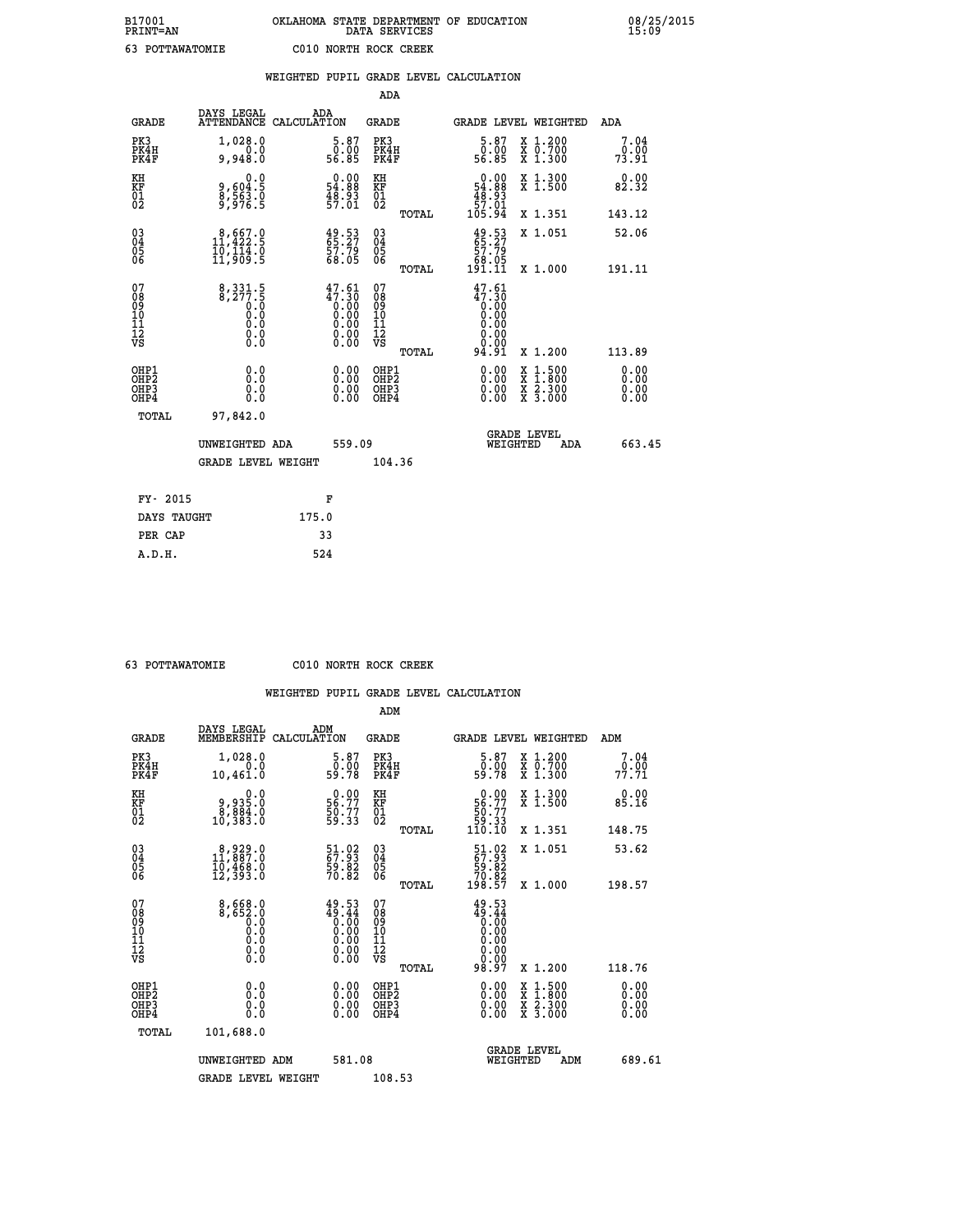| B17001<br><b>PRINT=AN</b> | OKLAHOMA STATE DEPARTMENT OF EDUCATION<br>DATA SERVICES | 08/25/2015<br>15:09 |
|---------------------------|---------------------------------------------------------|---------------------|
| 63<br>POTTAWATOMIE        | C027 GROVE                                              |                     |

|                                        |                                                                                                                                                  | WEIGHTED PUPIL GRADE LEVEL CALCULATION                                                          |                                                                   |                                                     |       |                                                                           |                                                                                                                                              |            |                              |  |
|----------------------------------------|--------------------------------------------------------------------------------------------------------------------------------------------------|-------------------------------------------------------------------------------------------------|-------------------------------------------------------------------|-----------------------------------------------------|-------|---------------------------------------------------------------------------|----------------------------------------------------------------------------------------------------------------------------------------------|------------|------------------------------|--|
|                                        |                                                                                                                                                  |                                                                                                 |                                                                   | ADA                                                 |       |                                                                           |                                                                                                                                              |            |                              |  |
| <b>GRADE</b>                           | DAYS LEGAL<br><b>ATTENDANCE</b>                                                                                                                  | ADA<br>CALCULATION                                                                              |                                                                   | GRADE                                               |       | GRADE LEVEL WEIGHTED                                                      |                                                                                                                                              |            | ADA                          |  |
| PK3<br>PK4H<br>PK4F                    | 110.0<br>$0.0$<br>5.433,9                                                                                                                        | $\substack{0.64 \\ 0.00 \\ 54.53}$                                                              |                                                                   | PK3<br>PK4H<br>PK4F                                 |       | 0.64<br>Ò.ŌŌ<br>54.53                                                     | X 1.200<br>X 0.700<br>X 1.300                                                                                                                |            | 0.77<br>0.00<br>70.89        |  |
| KH<br>KF<br>01<br>02                   | 0.0<br>10,327.0<br>6,777.5<br>6,325.5                                                                                                            | $\begin{smallmatrix} 0.00\\ 59.69\\ 39.18\\ 36.56 \end{smallmatrix}$                            |                                                                   | KH<br>KF<br>01<br>02                                |       | $\begin{smallmatrix} 0.00\\59.69\\39.18\\36.56\\75.74\end{smallmatrix}$   | X 1.300<br>X 1.500                                                                                                                           |            | 0.00<br>89.54                |  |
|                                        |                                                                                                                                                  |                                                                                                 |                                                                   |                                                     | TOTAL |                                                                           | X 1.351                                                                                                                                      |            | 102.32                       |  |
| 03<br>04<br>05<br>06                   | 8,329.5<br>6,034.5<br>7,292.0<br>5,556.5                                                                                                         | $\frac{48.15}{34.88}$<br>$\frac{42.15}{32.12}$                                                  |                                                                   | $\begin{array}{c} 03 \\ 04 \\ 05 \\ 06 \end{array}$ |       | $\begin{array}{c} 48.15 \\ 34.88 \\ 42.15 \\ 32.12 \\ 109.15 \end{array}$ | X 1.051                                                                                                                                      |            | 50.61                        |  |
|                                        |                                                                                                                                                  |                                                                                                 |                                                                   |                                                     | TOTAL |                                                                           | X 1.000                                                                                                                                      |            | 109.15                       |  |
| 07<br>08<br>09<br>11<br>11<br>12<br>VS | $\begin{smallmatrix} 8\,,\,240\,.\,5\\ 6\,,\,909\,.\,0\\ 0\,\,.\,0\\ 0\,\,.\,0\\ 0\,\,.\,0\\ 0\,\,.\,0\\ 0\,\,.\,0\\ 0\,\,.\,0\end{smallmatrix}$ | $\begin{smallmatrix} 47.63\ 39.94\ 0.00\ 0.00\ 0.00\ 0.00\ 0.00\ 0.00\ 0.00\ \end{smallmatrix}$ |                                                                   | 07<br>08<br>09<br>101<br>11<br>12<br>VS             | TOTAL | 47.63<br>186:85<br>00:00<br>00:00<br>00:00<br>0.00<br>87.57               | X 1.200                                                                                                                                      |            | 105.08                       |  |
| OHP1<br>OHP2<br>OHP3<br>OHP4           | 0.0<br>0.000                                                                                                                                     |                                                                                                 | $\begin{smallmatrix} 0.00 \ 0.00 \ 0.00 \ 0.00 \end{smallmatrix}$ | OHP1<br>OHP <sub>2</sub><br>OHP3<br>OHP4            |       |                                                                           | $\begin{smallmatrix} \mathtt{X} & 1\cdot500 \\ \mathtt{X} & 1\cdot800 \\ \mathtt{X} & 2\cdot300 \\ \mathtt{X} & 3\cdot000 \end{smallmatrix}$ |            | 0.00<br>0.00<br>0.00<br>0.00 |  |
| TOTAL                                  | 75,335.5                                                                                                                                         |                                                                                                 |                                                                   |                                                     |       |                                                                           |                                                                                                                                              |            |                              |  |
|                                        | UNWEIGHTED ADA                                                                                                                                   |                                                                                                 | 435.47                                                            |                                                     |       | WEIGHTED                                                                  | <b>GRADE LEVEL</b>                                                                                                                           | <b>ADA</b> | 528.36                       |  |
|                                        | <b>GRADE LEVEL WEIGHT</b>                                                                                                                        |                                                                                                 |                                                                   | 92.89                                               |       |                                                                           |                                                                                                                                              |            |                              |  |
| FY- 2015                               |                                                                                                                                                  | F                                                                                               |                                                                   |                                                     |       |                                                                           |                                                                                                                                              |            |                              |  |
| DAYS TAUGHT                            |                                                                                                                                                  | 173.0                                                                                           |                                                                   |                                                     |       |                                                                           |                                                                                                                                              |            |                              |  |
| PER CAP                                |                                                                                                                                                  | 33                                                                                              |                                                                   |                                                     |       |                                                                           |                                                                                                                                              |            |                              |  |

| 63 POTTAWATOMIE | C027 GROVE |
|-----------------|------------|

 **WEIGHTED PUPIL GRADE LEVEL CALCULATION ADM DAYS LEGAL ADM GRADE MEMBERSHIP CALCULATION GRADE GRADE LEVEL WEIGHTED ADM PK3 110.0 0.64 PK3 0.64 X 1.200 0.77 PK4H 0.0 0.00 PK4H 0.00 X 0.700 0.00 PK4F 10,017.0 57.90 PK4F 57.90 X 1.300 75.27 KH 0.0 0.00 KH 0.00 X 1.300 0.00 KF 10,974.0 63.43 KF 63.43 X 1.500 95.15 01 7,055.0 40.78 01 40.78 02 6,623.0 38.28 02 38.28 TOTAL 79.06 X 1.351 106.81 03 8,626.0 49.86 03 49.86 X 1.051 52.40 04 6,304.0 36.44 04 36.44 05 7,503.0 43.37 05 43.37 06 5,815.0 33.61 06 33.61 TOTAL 113.42 X 1.000 113.42** 07 8,539.0 49.36 07 49.36<br>
08 7,205.0 41.65 08 41.65<br>
10 0.0 0.00 10 0.00<br>
11 0.0 0.00 11 0.00<br>
12 0.00 12 0.00<br>
VS 0.0 0.00 12<br>
0.00  $\begin{array}{cccc} 49.36 & 07 & 49.36 & 101.01 & 101.01 & 101.01 & 101.01 & 101.01 & 101.01 & 101.01 & 101.01 & 101.01 & 101.01 & 101.01 & 101.01 & 101.01 & 101.01 & 101.01 & 101.01 & 101.01 & 101.01 & 101.01 & 101.01 & 101.01 & 101.01 & 101.01 & 101.01 & 10$  **OHP1 0.0 0.00 OHP1 0.00 X 1.500 0.00 OHP2 0.0 0.00 OHP2 0.00 X 1.800 0.00 OHP3 0.0 0.00 OHP3 0.00 X 2.300 0.00 OHP4 0.0 0.00 OHP4 0.00 X 3.000 0.00 TOTAL 78,771.0 GRADE LEVEL UNWEIGHTED ADM 455.32 WEIGHTED ADM 553.03** GRADE LEVEL WEIGHT 97.71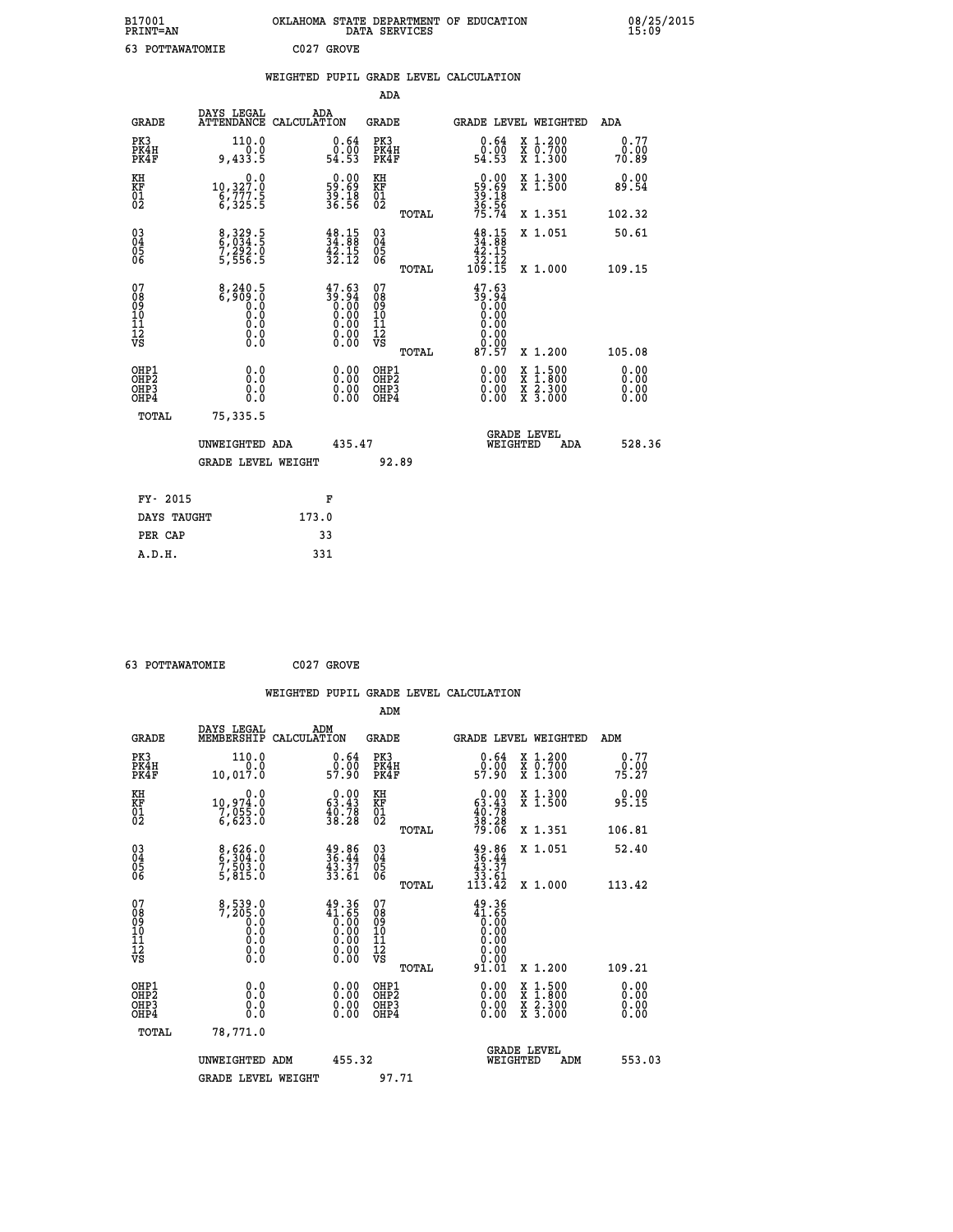|                                                                    |                                                                     | WEIGHTED PUPIL GRADE LEVEL CALCULATION                               |                                                                   |       |                                                                              |                                                                                                  |                       |
|--------------------------------------------------------------------|---------------------------------------------------------------------|----------------------------------------------------------------------|-------------------------------------------------------------------|-------|------------------------------------------------------------------------------|--------------------------------------------------------------------------------------------------|-----------------------|
|                                                                    |                                                                     |                                                                      | <b>ADA</b>                                                        |       |                                                                              |                                                                                                  |                       |
| <b>GRADE</b>                                                       | DAYS LEGAL<br><b>ATTENDANCE</b>                                     | ADA<br>CALCULATION                                                   | <b>GRADE</b>                                                      |       | GRADE LEVEL WEIGHTED                                                         |                                                                                                  | ADA                   |
| PK3<br>PK4H<br>PK4F                                                | 0.0<br>0.0<br>6,084.0                                               | $\begin{smallmatrix} 0.00\\ 0.00\\ 36.43 \end{smallmatrix}$          | PK3<br>PK4H<br>PK4F                                               |       | $\begin{smallmatrix} 0.00\\ 0.00\\ 36.43 \end{smallmatrix}$                  | X 1.200<br>X 0.700<br>X 1.300                                                                    | 0.00<br>0.00<br>47.36 |
| KH<br>KF<br>01<br>02                                               | 0.0<br>5,599:0<br>6,840:5<br>6,531:0                                | $\begin{smallmatrix} 0.00\\ 33.53\\ 40.96\\ 39.11 \end{smallmatrix}$ | KH<br>KF<br>01<br>02                                              |       | $\begin{smallmatrix} 0.00\\ 33.53\\ 40.96\\ 39.11\\ 80.07 \end{smallmatrix}$ | X 1.300<br>X 1.500                                                                               | 0.00<br>50.30         |
|                                                                    |                                                                     |                                                                      |                                                                   | TOTAL |                                                                              | X 1.351                                                                                          | 108.17                |
| $\begin{smallmatrix} 03 \\[-4pt] 04 \end{smallmatrix}$<br>Ŏ5<br>06 | 3,591.5<br>2,719.0<br>3,527.0<br>2,979.5                            | $21.51$<br>$16.28$<br>$21.12$<br>$17.84$                             | $\substack{03 \\ 04}$<br>$\begin{matrix} 0.5 \\ 0.6 \end{matrix}$ |       | $21.51$<br>$16.28$<br>$\frac{21.12}{17.84}$<br>$\frac{55.24}{55.24}$         | X 1.051                                                                                          | 22.61                 |
|                                                                    |                                                                     |                                                                      |                                                                   | TOTAL |                                                                              | X 1.000                                                                                          | 55.24                 |
| 07<br>08901112<br>1112<br>VS                                       | $1,932.5$<br>$3,131.5$<br>$0.0$<br>$0.0$<br>$0.0$<br>$0.0$<br>$0.0$ | $\frac{11.57}{18.75}$                                                | 07<br>08<br>09<br>11<br>11<br>12<br>VS                            | TOTAL | $11.57$<br>$18.75$<br>0.00<br>0.00<br>0.00<br>0.00<br>30.32                  | X 1.200                                                                                          | 36.38                 |
| OHP1<br>OHP2<br>OHP3<br>OHP4                                       | 0.0<br>0.0<br>0.0                                                   | 0.0000<br>$\begin{smallmatrix} 0.00 \ 0.00 \end{smallmatrix}$        | OHP1<br>OHP2<br>OHP3<br>OHP4                                      |       | 0.00<br>0.00                                                                 | $\begin{smallmatrix} x & 1 & 500 \\ x & 1 & 800 \\ x & 2 & 300 \\ x & 3 & 000 \end{smallmatrix}$ | 0.00<br>0.00<br>0.00  |
| <b>TOTAL</b>                                                       | 42,935.5                                                            |                                                                      |                                                                   |       |                                                                              |                                                                                                  |                       |
|                                                                    | UNWEIGHTED ADA                                                      | 257.10                                                               |                                                                   |       | WEIGHTED                                                                     | <b>GRADE LEVEL</b><br>ADA                                                                        | 320.06                |
|                                                                    | GRADE LEVEL WEIGHT                                                  |                                                                      |                                                                   | 62.96 |                                                                              |                                                                                                  |                       |
| FY- 2015                                                           |                                                                     | F                                                                    |                                                                   |       |                                                                              |                                                                                                  |                       |
| DAYS TAUGHT                                                        |                                                                     | 167.0                                                                |                                                                   |       |                                                                              |                                                                                                  |                       |
| PER CAP                                                            |                                                                     | 0                                                                    |                                                                   |       |                                                                              |                                                                                                  |                       |

 **63 POTTAWATOMIE C029 PLEASANT GROVE**

|                                          |                                                             |                                                                                                                | ADM                                                 |       |                                                                                                                        |                                          |                       |
|------------------------------------------|-------------------------------------------------------------|----------------------------------------------------------------------------------------------------------------|-----------------------------------------------------|-------|------------------------------------------------------------------------------------------------------------------------|------------------------------------------|-----------------------|
| <b>GRADE</b>                             | DAYS LEGAL<br>MEMBERSHIP                                    | ADM<br>CALCULATION                                                                                             | <b>GRADE</b>                                        |       |                                                                                                                        | <b>GRADE LEVEL WEIGHTED</b>              | ADM                   |
| PK3<br>PK4H<br>PK4F                      | 0.0<br>0.0<br>6,569.0                                       | $\begin{smallmatrix} 0.00\\ 0.00\\ 39.34 \end{smallmatrix}$                                                    | PK3<br>PK4H<br>PK4F                                 |       | $\begin{smallmatrix} 0.00\\ 0.00\\ 39.34 \end{smallmatrix}$                                                            | X 1.200<br>X 0.700<br>X 1.300            | 0.00<br>0.00<br>51.14 |
| KH<br>KF<br>01<br>02                     | 0.0<br>5,955:0<br>7,225:0<br>6,957:0                        | $\begin{smallmatrix} 0.00\\ 35.66\\ 43.26\\ 41.66 \end{smallmatrix}$                                           | KH<br>KF<br>01<br>02                                |       | $0.00$<br>$35.66$<br>$43.26$<br>$41.66$<br>$84.92$                                                                     | X 1.300<br>X 1.500                       | 0.00<br>53.49         |
|                                          |                                                             |                                                                                                                |                                                     | TOTAL |                                                                                                                        | X 1.351                                  | 114.73                |
| 03<br>04<br>05<br>06                     | 3,849.0<br>2,925.0<br>3,841.0<br>3,198.0                    | $23.05$<br>$17.51$<br>$\frac{73.00}{19.15}$                                                                    | $\begin{array}{c} 03 \\ 04 \\ 05 \\ 06 \end{array}$ |       | $23.05$<br>$17.51$<br>$23.00$<br>$19.15$<br>$59.66$                                                                    | X 1.051                                  | 24.23                 |
|                                          |                                                             |                                                                                                                |                                                     | TOTAL |                                                                                                                        | X 1.000                                  | 59.66                 |
| 07<br>08<br>09<br>101<br>112<br>VS       | $2,043.0$<br>$3,352.0$<br>$0.0$<br>0.0<br>0.0<br>$\S.$ $\S$ | $\begin{smallmatrix} 12.23 \\ 20.07 \\ 0.00 \\ 0.00 \\ 0.00 \\ 0.00 \\ 0.00 \\ 0.00 \\ 0.00 \end{smallmatrix}$ | 07<br>08<br>09<br>11<br>11<br>12<br>VS              | TOTAL | 12.23<br>$\begin{smallmatrix} 26.67 \ 20.00 \ 0.00 \ 0.00 \ 0.00 \ 0.00 \ 0.00 \ 0.00 \ 0.00 \ 0.23 \end{smallmatrix}$ | X 1.200                                  | 38.76                 |
| OHP1<br>OHP2<br>OH <sub>P3</sub><br>OHP4 | 0.0<br>0.000                                                | $0.00$<br>$0.00$<br>0.00                                                                                       | OHP1<br>OHP2<br>OHP <sub>3</sub>                    |       | $0.00$<br>$0.00$<br>0.00                                                                                               | X 1:500<br>X 1:800<br>X 2:300<br>X 3:000 | 0.00<br>0.00<br>0.00  |
| TOTAL                                    | 45,914.0                                                    |                                                                                                                |                                                     |       |                                                                                                                        |                                          |                       |
|                                          | UNWEIGHTED ADM                                              | 274.93                                                                                                         |                                                     |       | WEIGHTED                                                                                                               | <b>GRADE LEVEL</b><br>ADM                | 342.01                |
|                                          | <b>GRADE LEVEL WEIGHT</b>                                   |                                                                                                                | 67.08                                               |       |                                                                                                                        |                                          |                       |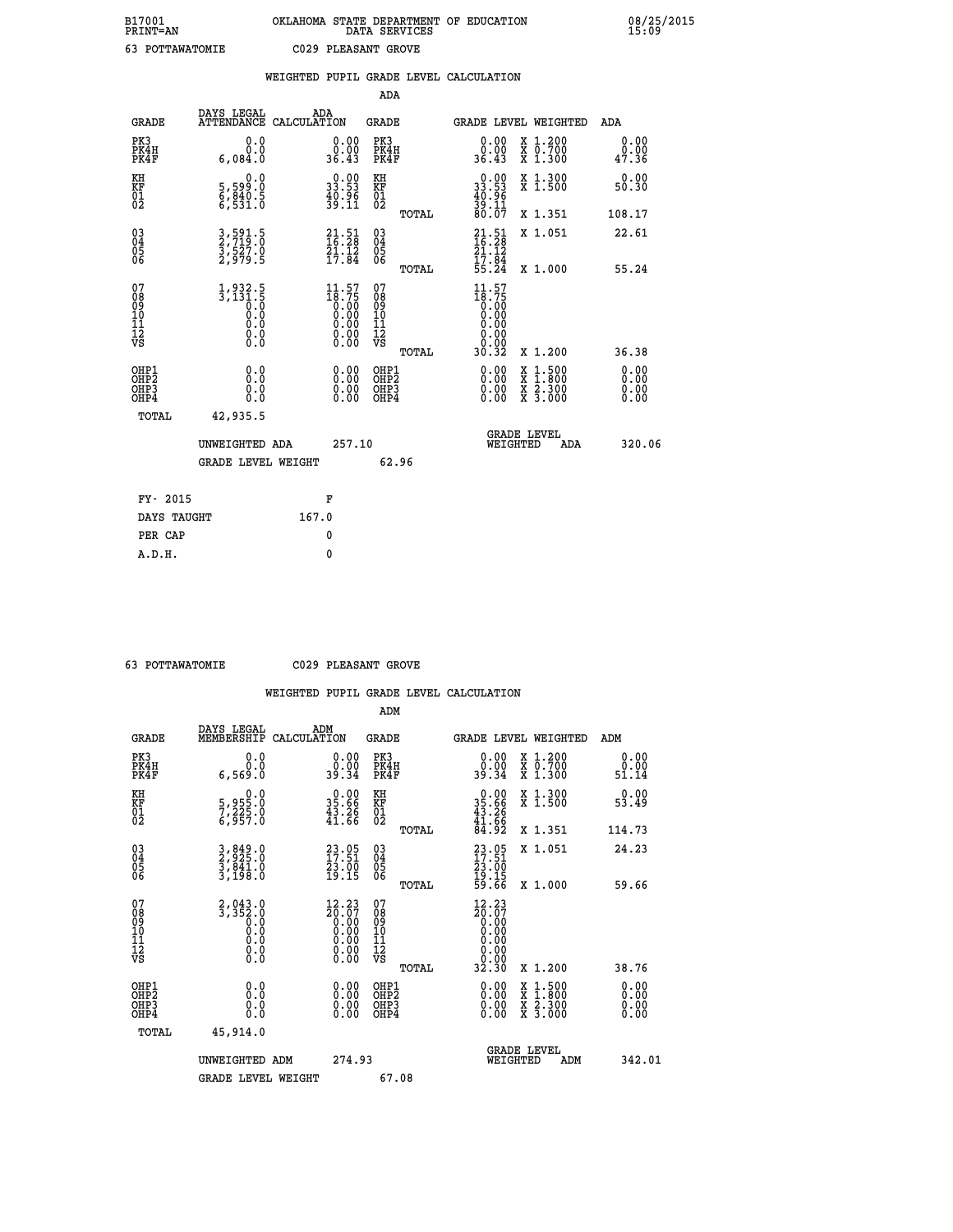|                                                    |                                                                         | WEIGHTED PUPIL GRADE LEVEL CALCULATION                               |                                                 |                                                                  |                                                                                                                                           |                              |
|----------------------------------------------------|-------------------------------------------------------------------------|----------------------------------------------------------------------|-------------------------------------------------|------------------------------------------------------------------|-------------------------------------------------------------------------------------------------------------------------------------------|------------------------------|
|                                                    |                                                                         |                                                                      | <b>ADA</b>                                      |                                                                  |                                                                                                                                           |                              |
| <b>GRADE</b>                                       | DAYS LEGAL                                                              | ADA<br>ATTENDANCE CALCULATION                                        | <b>GRADE</b>                                    | GRADE LEVEL WEIGHTED                                             |                                                                                                                                           | ADA                          |
| PK3<br>PK4H<br>PK4F                                | 183.0<br>0.0<br>5,487.5                                                 | $\frac{1 \cdot 09}{0 \cdot 00}$<br>32.66                             | PK3<br>PK4H<br>PK4F                             | 0.09<br>32.66                                                    | X 1.200<br>X 0.700<br>X 1.300                                                                                                             | 1.31<br>0.00<br>42.46        |
| KH<br>KF<br>01<br>02                               | $\begin{smallmatrix}&&&0.0\\7,485.0\\7,631.5\\5,872.5\end{smallmatrix}$ | $\begin{smallmatrix} 0.00\\ 44.55\\ 45.43\\ 34.96 \end{smallmatrix}$ | KH<br>KF<br>01<br>02                            | $0.00\n44.55\n45.43\n34.96\n36.39$                               | X 1.300<br>X 1.500                                                                                                                        | 0.00<br>66.83                |
|                                                    |                                                                         |                                                                      | TOTAL                                           |                                                                  | X 1.351                                                                                                                                   | 108.61                       |
| $\begin{matrix} 03 \\ 04 \\ 05 \\ 06 \end{matrix}$ | 7,585.0<br>$\frac{5}{7}, \frac{5}{359}.5$                               | $\frac{45}{37}:\frac{14}{30}$<br>$\frac{35.65}{43.80}$               | 03<br>04<br>05<br>06                            | $\frac{45}{37}:\frac{14}{30}$<br>$\frac{35.65}{43.80}$<br>116.75 | X 1.051                                                                                                                                   | 47.44                        |
|                                                    |                                                                         |                                                                      | TOTAL                                           |                                                                  | X 1.000                                                                                                                                   | 116.75                       |
| 07<br>08<br>09<br>101<br>112<br>VS                 | $5,718.5$<br>$5,980.5$<br>$0.0$<br>$0.0$<br>0.0<br>$\S.$ $\S$           | $34.04$<br>$35.60$<br>$0.00$<br>$0.00$<br>$0.00$<br>Ŏ.ŎŎ<br>O.OO     | 07<br>08<br>09<br>11<br>11<br>12<br>VS<br>TOTAL | $34.04$<br>$35.60$<br>$0.00$<br>$0.00$<br>0.00<br>0.00<br>69.64  | X 1.200                                                                                                                                   | 83.57                        |
| OHP1<br>OHP2<br>OH <sub>P3</sub><br>OHP4           | 0.0<br>0.0<br>0.0                                                       | $\begin{smallmatrix} 0.00 \ 0.00 \ 0.00 \ 0.00 \end{smallmatrix}$    | OHP1<br>OHP2<br>OHP3<br>OHP4                    |                                                                  | $\begin{smallmatrix} \mathtt{X} & 1\cdot500\\ \mathtt{X} & 1\cdot800\\ \mathtt{X} & 2\cdot300\\ \mathtt{X} & 3\cdot000 \end{smallmatrix}$ | 0.00<br>0.00<br>0.00<br>0.00 |
| TOTAL                                              | 65,559.0                                                                |                                                                      |                                                 |                                                                  |                                                                                                                                           |                              |
|                                                    | UNWEIGHTED ADA                                                          | 390.22                                                               |                                                 | <b>GRADE LEVEL</b><br>WEIGHTED                                   | ADA                                                                                                                                       | 466.97                       |
|                                                    | <b>GRADE LEVEL WEIGHT</b>                                               |                                                                      | 76.75                                           |                                                                  |                                                                                                                                           |                              |
|                                                    | FY- 2015                                                                | F                                                                    |                                                 |                                                                  |                                                                                                                                           |                              |
|                                                    | DAYS TAUGHT                                                             | 168.0                                                                |                                                 |                                                                  |                                                                                                                                           |                              |
| PER CAP                                            |                                                                         | 33                                                                   |                                                 |                                                                  |                                                                                                                                           |                              |

 **63 POTTAWATOMIE C032 SOUTH ROCK CREEK**

|                                                    |                                                         |                                                                   | ADM                                                 |       |                                                                                                                                                                                                                                                                                |                                          |                        |  |
|----------------------------------------------------|---------------------------------------------------------|-------------------------------------------------------------------|-----------------------------------------------------|-------|--------------------------------------------------------------------------------------------------------------------------------------------------------------------------------------------------------------------------------------------------------------------------------|------------------------------------------|------------------------|--|
| <b>GRADE</b>                                       | DAYS LEGAL<br>MEMBERSHIP                                | ADM<br>CALCULATION                                                | <b>GRADE</b>                                        |       | <b>GRADE LEVEL WEIGHTED</b>                                                                                                                                                                                                                                                    |                                          | ADM                    |  |
| PK3<br>PK4H<br>PK4F                                | 183.0<br>5,875.0                                        | $\frac{1}{0}$ : 09<br>34.97                                       | PK3<br>PK4H<br>PK4F                                 |       | $\begin{smallmatrix} 1.09 \\ 0.00 \\ 34.97 \end{smallmatrix}$                                                                                                                                                                                                                  | X 1.200<br>X 0.700<br>X 1.300            | 1.31<br>_0.00<br>45.46 |  |
| KH<br>KF<br>01<br>02                               | 0.0<br>7,863.0<br>7,976.0<br>6,103.0                    | $0.00$<br>46.80<br>$\frac{47.48}{36.33}$                          | KH<br>KF<br>01<br>02                                |       | $0.00\n46.80\n47.48\n36.33\n36.33\n83.81$                                                                                                                                                                                                                                      | X 1.300<br>X 1.500                       | 0.00<br>70.20          |  |
|                                                    |                                                         |                                                                   |                                                     | TOTAL |                                                                                                                                                                                                                                                                                | X 1.351                                  | 113.23                 |  |
| $\begin{matrix} 03 \\ 04 \\ 05 \\ 06 \end{matrix}$ | 7,924.0<br>6,606.0<br>6,378.0<br>7,735.0                | $\frac{47.15}{39.32}$<br>$\frac{37.96}{46.03}$                    | $\begin{array}{c} 03 \\ 04 \\ 05 \\ 06 \end{array}$ |       | $\begin{array}{c} 47\cdot 15\\ 39\cdot 32\\ 37\cdot 96\\ 46\cdot 03\\ 123\cdot 31 \end{array}$                                                                                                                                                                                 | X 1.051                                  | 49.55                  |  |
|                                                    |                                                         |                                                                   |                                                     | TOTAL |                                                                                                                                                                                                                                                                                | X 1.000                                  | 123.31                 |  |
| 07<br>08<br>09<br>001<br>11<br>11<br>12<br>VS      | 6,047.0<br>$67331.0$<br>0.0<br>0.0<br>0.0<br>0.0<br>0.0 | $35.9937.680.000.000.000.000.00$                                  | 07<br>08<br>09<br>001<br>11<br>11<br>12<br>VS       | TOTAL | 35.99<br>37.68<br>0.00<br>0.00<br>0.00<br>0.00<br>73.67                                                                                                                                                                                                                        | X 1.200                                  | 88.40                  |  |
| OHP1<br>OHP2<br>OH <sub>P3</sub><br>OHP4           | 0.0<br>0.000                                            | $\begin{smallmatrix} 0.00 \ 0.00 \ 0.00 \ 0.00 \end{smallmatrix}$ | OHP1<br>OHP2<br>OHP3<br>OHP4                        |       | $\begin{smallmatrix} 0.00 & 0.00 & 0.00 & 0.00 & 0.00 & 0.00 & 0.00 & 0.00 & 0.00 & 0.00 & 0.00 & 0.00 & 0.00 & 0.00 & 0.00 & 0.00 & 0.00 & 0.00 & 0.00 & 0.00 & 0.00 & 0.00 & 0.00 & 0.00 & 0.00 & 0.00 & 0.00 & 0.00 & 0.00 & 0.00 & 0.00 & 0.00 & 0.00 & 0.00 & 0.00 & 0.0$ | X 1:500<br>X 1:800<br>X 2:300<br>X 3:000 | 0.00<br>0.00<br>0.00   |  |
| TOTAL                                              | 69,021.0                                                |                                                                   |                                                     |       |                                                                                                                                                                                                                                                                                |                                          |                        |  |
|                                                    | UNWEIGHTED ADM                                          | 410.80                                                            |                                                     |       | <b>GRADE LEVEL</b><br>WEIGHTED                                                                                                                                                                                                                                                 | ADM                                      | 491.46                 |  |
|                                                    | <b>GRADE LEVEL WEIGHT</b>                               |                                                                   | 80.66                                               |       |                                                                                                                                                                                                                                                                                |                                          |                        |  |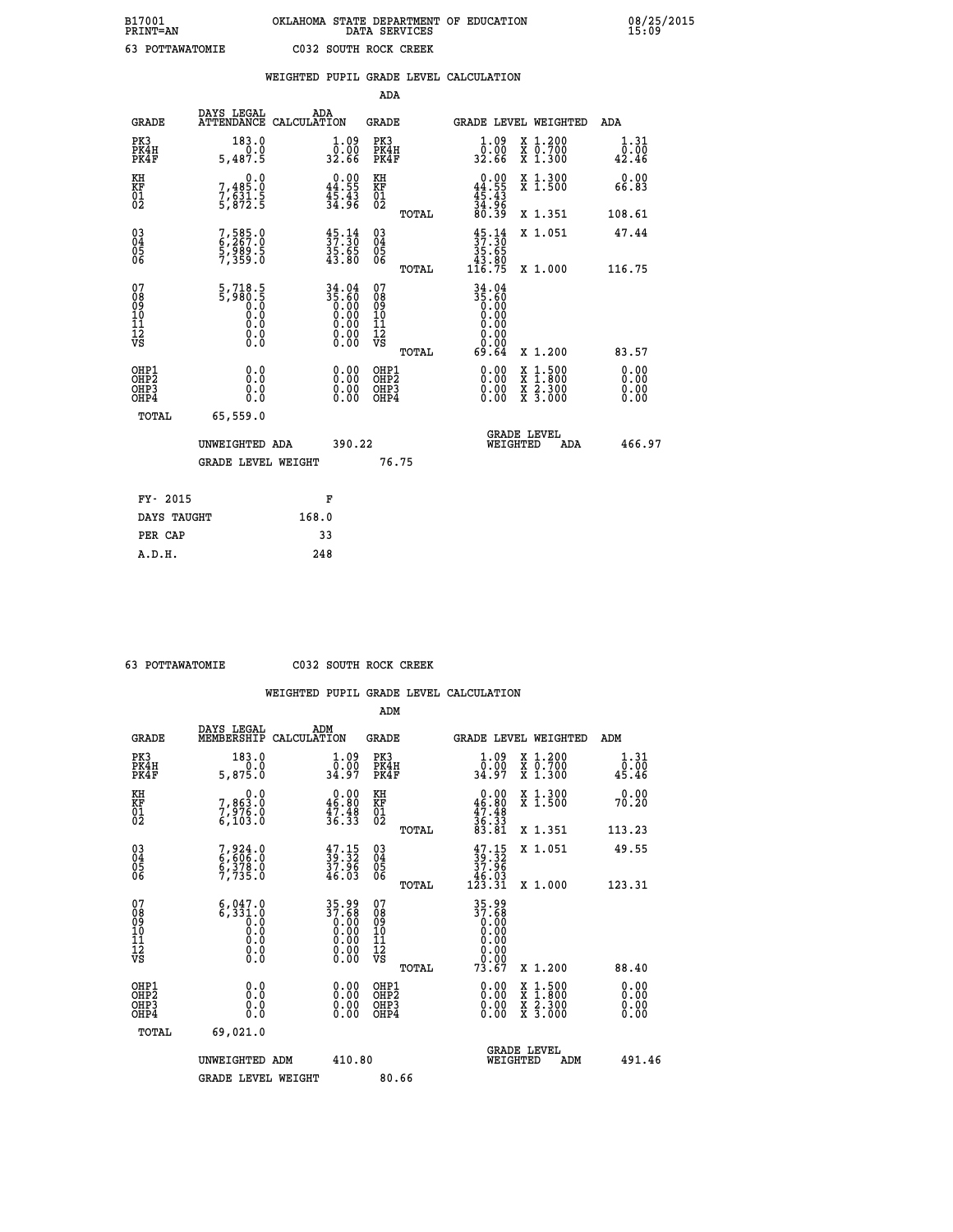| B17001<br>PRINT=AN | OKLAHOMA STATE DEPARTMENT OF EDUCATION<br>DATA SERVICES | 08/25/2015<br>15:09 |
|--------------------|---------------------------------------------------------|---------------------|
| 63<br>POTTAWATOMIE | I001 MCLOUD                                             |                     |

|                                                                    |                                                                                   |                                                                         | ADA                                               |       |                                                                                                        |                                                    |                              |
|--------------------------------------------------------------------|-----------------------------------------------------------------------------------|-------------------------------------------------------------------------|---------------------------------------------------|-------|--------------------------------------------------------------------------------------------------------|----------------------------------------------------|------------------------------|
| <b>GRADE</b>                                                       | DAYS LEGAL                                                                        | ADA<br>ATTENDANCE CALCULATION                                           | <b>GRADE</b>                                      |       |                                                                                                        | <b>GRADE LEVEL WEIGHTED</b>                        | <b>ADA</b>                   |
| PK3<br>PK4H<br>PK4F                                                | 372.0<br>0.0<br>15,671.5                                                          | $\begin{smallmatrix} 2.24\ 0.00\ 94.41 \end{smallmatrix}$               | PK3<br>PK4H<br>PK4F                               |       | 2.24<br>$\begin{array}{c} 0.00 \\ 0.41 \end{array}$                                                    | X 1.200<br>X 0.700<br>X 1.300                      | 2.69<br>0.00<br>122.73       |
| KH<br>KF<br>01<br>02                                               | 0.0<br>19,289.0<br>21,900.0<br>21,793.0                                           | $0.00$<br>116.20<br>$\frac{1}{131}$ $\frac{1}{28}$                      | KH<br>KF<br>$\begin{matrix} 01 \ 02 \end{matrix}$ |       | 0.00<br>$\begin{smallmatrix} 116.20 \\ 131.93 \\ 131.28 \\ 263.21 \end{smallmatrix}$                   | X 1.300<br>X 1.500                                 | 0.00<br>174.30               |
|                                                                    |                                                                                   |                                                                         |                                                   | TOTAL |                                                                                                        | X 1.351                                            | 355.60                       |
| $\begin{smallmatrix} 03 \\[-4pt] 04 \end{smallmatrix}$<br>05<br>ŌĞ | 26, 282.0<br>22, 921.5<br>19, 686.5<br>21, 467.5                                  | 158.33<br>138.08<br>$\frac{118.59}{129.32}$                             | $\substack{03 \\ 04}$<br>05                       |       | $\begin{array}{c} 158\cdot 33 \\ 138\cdot 08 \\ 118\cdot 59 \\ 129\cdot 32 \\ 385\cdot 99 \end{array}$ | X 1.051                                            | 166.40                       |
| 07                                                                 |                                                                                   |                                                                         | 07                                                | TOTAL |                                                                                                        | X 1.000                                            | 385.99                       |
| 08<br>09<br>11<br>11<br>12<br>VS                                   | 22, 291.5<br>20, 226.5<br>17, 554.5<br>24, 896.0<br>15, 961.5<br>17, 421.0<br>0.0 | 134.29<br>121.85<br>105.75<br>$149.97$<br>$96.15$<br>$104.95$<br>$0.00$ | 08<br>09<br>11<br>11<br>12<br>VS                  |       | 134.29<br>$121.855$<br>$105.755$<br>$149.97$<br>$104.95$<br>$104.950$<br>$100.006$                     |                                                    |                              |
|                                                                    |                                                                                   |                                                                         |                                                   | TOTAL | 712.96                                                                                                 | X 1.200                                            | 855.55                       |
| OHP1<br>OH <sub>P</sub> 2<br>OHP3<br>OHP4                          | 0.0<br>Ō.Ō<br>0.0<br>$0.\overline{0}$                                             | 0.00<br>$\begin{smallmatrix} 0.00 \ 0.00 \end{smallmatrix}$             | OHP1<br>OH <sub>P</sub> 2<br>OHP3<br>OHP4         |       | 0.00<br>0.00<br>0.00                                                                                   | $1:500$<br>$1:800$<br>X<br>X<br>X 2.300<br>X 3.000 | 0.00<br>0.00<br>0.00<br>0.00 |
| TOTAL                                                              | 287,734.0                                                                         |                                                                         |                                                   |       |                                                                                                        |                                                    |                              |
|                                                                    | UNWEIGHTED ADA                                                                    | 1,733.34                                                                |                                                   |       |                                                                                                        | <b>GRADE LEVEL</b><br>WEIGHTED<br>ADA              | 2,063.26                     |
|                                                                    | <b>GRADE LEVEL WEIGHT</b>                                                         |                                                                         | 329.92                                            |       |                                                                                                        |                                                    |                              |
| FY- 2015                                                           |                                                                                   | F                                                                       |                                                   |       |                                                                                                        |                                                    |                              |
| DAYS TAUGHT                                                        |                                                                                   | 166.0                                                                   |                                                   |       |                                                                                                        |                                                    |                              |
| PER CAP                                                            |                                                                                   | 33                                                                      |                                                   |       |                                                                                                        |                                                    |                              |
|                                                                    |                                                                                   |                                                                         |                                                   |       |                                                                                                        |                                                    |                              |

 **63 POTTAWATOMIE I001 MCLOUD**

 **A.D.H. 1,253**

|                                                       |                                                                                           |                                                                                                          | ADM                                                |                                                                                                           |                                          |                              |
|-------------------------------------------------------|-------------------------------------------------------------------------------------------|----------------------------------------------------------------------------------------------------------|----------------------------------------------------|-----------------------------------------------------------------------------------------------------------|------------------------------------------|------------------------------|
| <b>GRADE</b>                                          | DAYS LEGAL<br>MEMBERSHIP                                                                  | ADM<br>CALCULATION                                                                                       | <b>GRADE</b>                                       | <b>GRADE LEVEL WEIGHTED</b>                                                                               |                                          | ADM                          |
| PK3<br>PK4H<br>PK4F                                   | 372.0<br>0.0<br>16,819.0                                                                  | 2.24<br>0.00<br>101.32                                                                                   | PK3<br>PK4H<br>PK4F                                | 2.24<br>ة: ة<br>101.32                                                                                    | X 1.200<br>X 0.700<br>X 1.300            | 2.69<br>0.00<br>131.72       |
| KH<br>KF<br>01<br>02                                  | 0.0<br>20,656:0<br>23,384:0<br>22,879:0                                                   | $0.00$<br>124.43<br>$\frac{1}{13}$ $\frac{1}{2}$ $\frac{1}{3}$ $\frac{1}{2}$ $\frac{1}{8}$ $\frac{1}{3}$ | KH<br>KF<br>01<br>02                               | $0.00$<br>124.43<br>$\frac{140}{137}$ : 87<br>137: 83<br>278: 70                                          | X 1.300<br>X 1.500                       | 0.00<br>186.65               |
|                                                       |                                                                                           |                                                                                                          | TOTAL                                              |                                                                                                           | X 1.351                                  | 376.52                       |
| 03<br>04<br>05<br>06                                  | 27,585.0<br>24,169.0<br>20,896.0<br>22,761.0                                              | 166.17<br>145.59<br>$\frac{125}{137}.$ $\frac{88}{11}$                                                   | $\begin{matrix} 03 \\ 04 \\ 05 \\ 06 \end{matrix}$ | $166.17$<br>$145.59$<br>$125.88$<br>$137.11$                                                              | X 1.051                                  | 174.64                       |
|                                                       |                                                                                           |                                                                                                          | TOTAL                                              | 408.58                                                                                                    | X 1.000                                  | 408.58                       |
| 07<br>08<br>09<br>101<br>112<br>VS                    | $23,496.0$<br>$21,564.0$<br>$18,979.0$<br>$26,908.0$<br>$17,313.0$<br>$18,836.0$<br>$0.0$ | 141.54<br>129.90<br>114.33<br>162.09<br>104.29<br>$113.47$<br>$0.00$                                     | 07<br>08<br>09<br>101<br>11<br>12<br>VS<br>TOTAL   | 141.54<br>129.90<br>114.33<br>162.09<br>$\begin{array}{c} 104.29 \\ 113.47 \\ -2.0 \end{array}$<br>765.62 | X 1.200                                  | 918.74                       |
|                                                       |                                                                                           |                                                                                                          |                                                    |                                                                                                           |                                          |                              |
| OHP1<br>OH <sub>P</sub> 2<br>OH <sub>P3</sub><br>OHP4 | 0.0<br>0.000                                                                              | $0.00$<br>$0.00$<br>0.00                                                                                 | OHP1<br>OHP2<br>OHP3<br>OHP4                       | $0.00$<br>$0.00$<br>0.00                                                                                  | X 1:500<br>X 1:800<br>X 2:300<br>X 3:000 | 0.00<br>0.00<br>0.00<br>0.00 |
| TOTAL                                                 | 306,617.0                                                                                 |                                                                                                          |                                                    |                                                                                                           |                                          |                              |
|                                                       | UNWEIGHTED                                                                                | 1,847.06<br>ADM                                                                                          |                                                    | <b>GRADE LEVEL</b><br>WEIGHTED                                                                            | ADM                                      | 2,199.54                     |
|                                                       | <b>GRADE LEVEL WEIGHT</b>                                                                 |                                                                                                          | 352.48                                             |                                                                                                           |                                          |                              |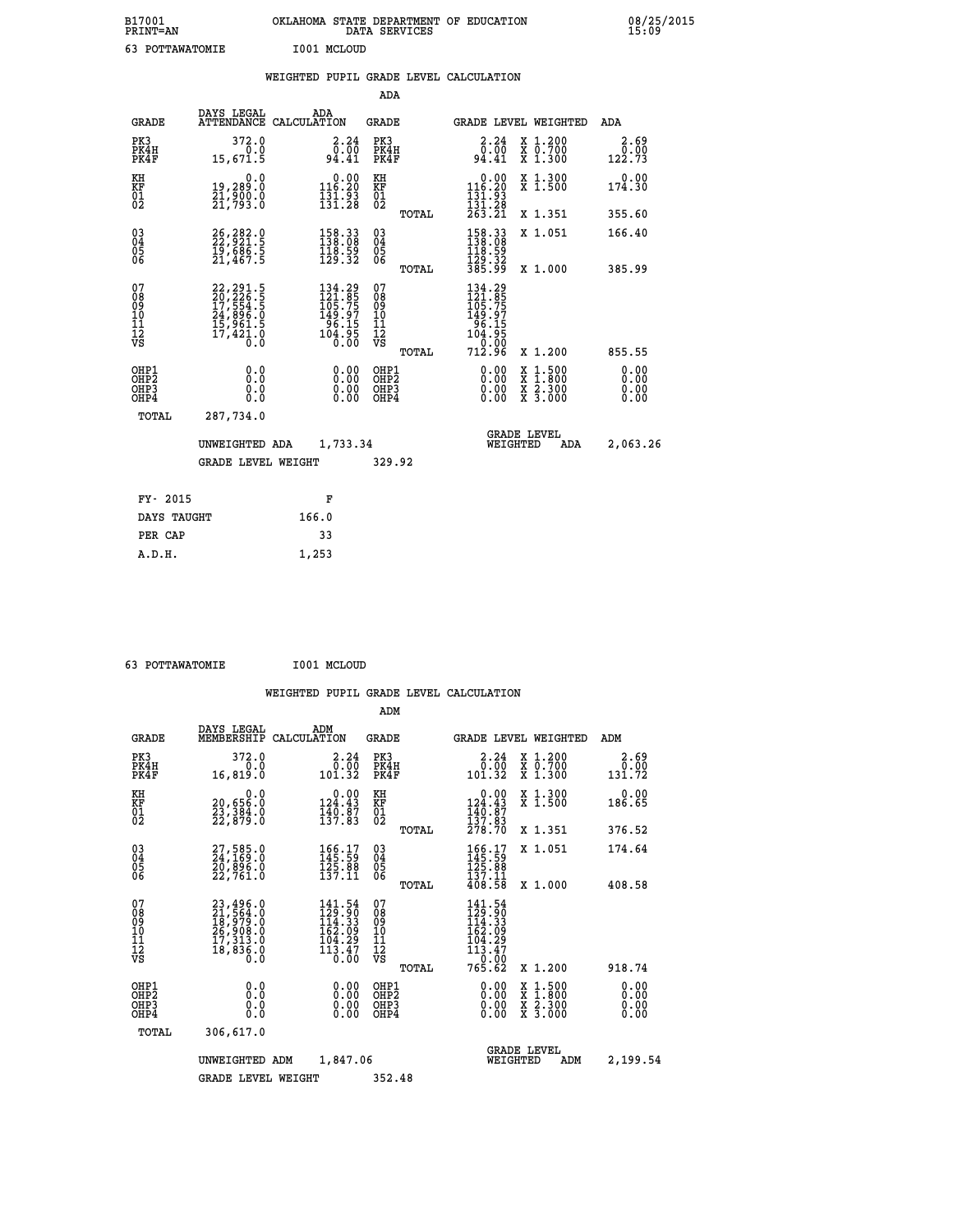| B17001<br>PRINT=AN | <b>OKLAHOMA</b><br>STATE DEPARTMENT OF EDUCATION<br>SERVICES<br>DATA | 08/25/2015<br>15:09 |
|--------------------|----------------------------------------------------------------------|---------------------|
| POTTAWATOMIE       | I002 DALE                                                            |                     |

|                                                    |                                                                                                                                   | WEIGHTED PUPIL GRADE LEVEL CALCULATION                                  |                                                          |                                        |       |                                                                             |                                                                                          |                       |
|----------------------------------------------------|-----------------------------------------------------------------------------------------------------------------------------------|-------------------------------------------------------------------------|----------------------------------------------------------|----------------------------------------|-------|-----------------------------------------------------------------------------|------------------------------------------------------------------------------------------|-----------------------|
|                                                    |                                                                                                                                   |                                                                         |                                                          | ADA                                    |       |                                                                             |                                                                                          |                       |
| <b>GRADE</b>                                       | DAYS LEGAL<br>ATTENDANCE CALCULATION                                                                                              | ADA                                                                     |                                                          | <b>GRADE</b>                           |       | GRADE LEVEL WEIGHTED                                                        |                                                                                          | ADA                   |
| PK3<br>PK4H<br>PK4F                                | 348.0<br>0.0<br>6, 511.5                                                                                                          | $\begin{smallmatrix} 2.00\\ 0.00\\ 37.42 \end{smallmatrix}$             |                                                          | PK3<br>PK4H<br>PK4F                    |       | $\begin{smallmatrix} 2.00\\ 0.00\\ 37.42 \end{smallmatrix}$                 | X 1.200<br>X 0.700<br>X 1.300                                                            | 2.40<br>0.00<br>48.65 |
| KH<br>KF<br>01<br>02                               | 0.0<br>$10,312.0$<br>$17,312.0$<br>$7,265.5$                                                                                      | $\begin{smallmatrix} 0.00\\ 51.71\\ 59.26\\ 41.76 \end{smallmatrix}$    |                                                          | KH<br>KF<br>01<br>02                   |       | $\begin{smallmatrix} &0.00\ 51.71\ 59.26\ 41.76\ 101.02\ \end{smallmatrix}$ | X 1.300<br>X 1.500                                                                       | 0.00<br>77.57         |
|                                                    |                                                                                                                                   |                                                                         |                                                          |                                        | TOTAL |                                                                             | X 1.351                                                                                  | 136.48                |
| $\begin{matrix} 03 \\ 04 \\ 05 \\ 06 \end{matrix}$ | $\frac{7}{9}, \frac{162}{95}$ : 0<br>8,621.5<br>10,725.0                                                                          | $\begin{smallmatrix} 41.16\\ 39.86\\ 49.55\\ 61.63\\ \end{smallmatrix}$ |                                                          | 03<br>04<br>05<br>06                   |       | $39.86$<br>$49.55$<br>$61.63$<br>$151.04$                                   | X 1.051                                                                                  | 43.26                 |
|                                                    |                                                                                                                                   |                                                                         |                                                          |                                        | TOTAL |                                                                             | X 1.000                                                                                  | 151.04                |
| 07<br>08901112<br>1112<br>VS                       | $\begin{smallmatrix} 9\,,738\,,5\\ 11\,,951\,.0\\ 8\,,540\,.5\\ 8\,,873\,.5\\ 8\,,742\,.5\\ 8\,,439\,.0\\ 0\,. \end{smallmatrix}$ | 55.97<br>68.68<br>49.21<br>51.13<br>50.24<br>50.50<br>48.50             |                                                          | 07<br>08<br>09<br>11<br>11<br>12<br>VS | TOTAL | 55.97<br>68.68<br>49.21<br>51.13<br>50.24<br>48.50<br>0.00<br>323.73        | X 1.200                                                                                  | 388.48                |
| OHP1<br>OHP2<br>OHP3<br>OHP4                       | 1, 152.5<br>0.0<br>0.0                                                                                                            |                                                                         | $\begin{smallmatrix} 6.62\ 0.00\ 0.00 \end{smallmatrix}$ | OHP1<br>OHP2<br>OHP3<br>OHP4           |       | $\begin{smallmatrix} 6.62\ 0.00\ 0.00 \end{smallmatrix}$                    | $\begin{smallmatrix} x & 1.500 \\ x & 1.800 \\ x & 2.300 \\ x & 3.000 \end{smallmatrix}$ | 0.93<br>0.00<br>0.00  |
| TOTAL                                              | 124,316.0                                                                                                                         |                                                                         |                                                          |                                        |       |                                                                             |                                                                                          |                       |
|                                                    | UNWEIGHTED ADA                                                                                                                    |                                                                         | 714.70                                                   |                                        |       | WEIGHTED                                                                    | <b>GRADE LEVEL</b><br>ADA                                                                | 857.81                |
|                                                    | <b>GRADE LEVEL WEIGHT</b>                                                                                                         |                                                                         |                                                          | 143.11                                 |       |                                                                             |                                                                                          |                       |
| FY- 2015                                           |                                                                                                                                   | F                                                                       |                                                          |                                        |       |                                                                             |                                                                                          |                       |
| DAYS TAUGHT                                        |                                                                                                                                   | 174.0                                                                   |                                                          |                                        |       |                                                                             |                                                                                          |                       |
| PER CAP                                            |                                                                                                                                   | 33                                                                      |                                                          |                                        |       |                                                                             |                                                                                          |                       |

| 63 POTTAWATOMIE | I002 DALE |
|-----------------|-----------|
|                 |           |

|                                                    |                                          |                                                                                                                         |                    |                                                                      |                                              |       | WEIGHTED PUPIL GRADE LEVEL CALCULATION                                   |                                                                                                  |     |                               |
|----------------------------------------------------|------------------------------------------|-------------------------------------------------------------------------------------------------------------------------|--------------------|----------------------------------------------------------------------|----------------------------------------------|-------|--------------------------------------------------------------------------|--------------------------------------------------------------------------------------------------|-----|-------------------------------|
|                                                    |                                          |                                                                                                                         |                    |                                                                      | ADM                                          |       |                                                                          |                                                                                                  |     |                               |
|                                                    | <b>GRADE</b>                             | DAYS LEGAL<br>MEMBERSHIP                                                                                                | ADM<br>CALCULATION |                                                                      | <b>GRADE</b>                                 |       |                                                                          | <b>GRADE LEVEL WEIGHTED</b>                                                                      | ADM |                               |
| PK3                                                | PK4H<br>PK4F                             | 348.0<br>0.0<br>6,839.0                                                                                                 |                    | $\begin{smallmatrix} 2.00\\ 0.00\\ 39.30 \end{smallmatrix}$          | PK3<br>PK4H<br>PK4F                          |       | $\begin{smallmatrix} 2.00\\ 0.00\\ 39.30 \end{smallmatrix}$              | X 1.200<br>X 0.700<br>X 1.300                                                                    |     | 2.40<br>0.00<br>51.09         |
| KH<br>KF<br>01<br>02                               |                                          | 0: 9و3، 9<br>10,690.0<br>7,485.0                                                                                        |                    | $\begin{smallmatrix} 0.00\\ 54.01\\ 61.44\\ 43.02 \end{smallmatrix}$ | KH<br>KF<br>01<br>02                         |       | 0.00<br>$\begin{array}{r} 54.01 \\ 61.44 \\ 43.02 \\ 104.46 \end{array}$ | X 1.300<br>X 1.500                                                                               |     | 0.00<br>81.02                 |
|                                                    |                                          |                                                                                                                         |                    |                                                                      |                                              | TOTAL |                                                                          | X 1.351                                                                                          |     | 141.13                        |
| $\begin{matrix} 03 \\ 04 \\ 05 \\ 06 \end{matrix}$ |                                          | $7,457.0$<br>$8,931.0$<br>$8,931.0$<br>$11,138.0$                                                                       |                    | $42.86$<br>$41.10$<br>$\frac{51:33}{64:01}$                          | $^{03}_{04}$<br>Ŏ5<br>06                     |       | $42.86\n41.10\n51.33\n64.01\n156.44$                                     | X 1.051                                                                                          |     | 45.05                         |
|                                                    |                                          |                                                                                                                         |                    |                                                                      |                                              | TOTAL |                                                                          | X 1.000                                                                                          |     | 156.44                        |
| 07<br>0890112<br>1112<br>VS                        |                                          | $\begin{smallmatrix} 10,157.0\\ 12,453.0\\ 8,799.0\\ 9,296.0\\ 9,128.0\\ 8,700.0 \end{smallmatrix}$<br>$0.\overline{0}$ |                    | 58.37<br>71.57<br>50.70<br>53.58<br>52.46<br>50.00<br>50.00          | 07<br>08<br>09<br>09<br>10<br>11<br>12<br>VS |       | 58.37<br>71.57<br>50.70<br>53.58<br>52.46<br>50.00<br>50.00<br>336.68    |                                                                                                  |     |                               |
|                                                    |                                          |                                                                                                                         |                    |                                                                      |                                              | TOTAL |                                                                          | $X_1.200$                                                                                        |     | 404.02                        |
|                                                    | OHP1<br>OHP2<br>OH <sub>P3</sub><br>OHP4 | 1,182.0<br>0.0<br>0.0<br>Ŏ.Ŏ                                                                                            |                    | $\begin{smallmatrix} 6.79\ 0.00\ 0.00 \end{smallmatrix}$             | OHP1<br>OHP2<br>OHP3<br>OHP4                 |       | $\begin{smallmatrix} 6.79\ 0.00\ 0.00 \end{smallmatrix}$                 | $\begin{smallmatrix} x & 1 & 500 \\ x & 1 & 800 \\ x & 2 & 300 \\ x & 3 & 000 \end{smallmatrix}$ |     | 10.19<br>0.00<br>0.00<br>0.00 |
|                                                    | TOTAL                                    | 129,151.0                                                                                                               |                    |                                                                      |                                              |       |                                                                          |                                                                                                  |     |                               |
|                                                    |                                          | UNWEIGHTED ADM                                                                                                          |                    | 742.54                                                               |                                              |       | WEIGHTED                                                                 | <b>GRADE LEVEL</b><br>ADM                                                                        |     | 891.34                        |
|                                                    |                                          | <b>GRADE LEVEL WEIGHT</b>                                                                                               |                    |                                                                      | 148.80                                       |       |                                                                          |                                                                                                  |     |                               |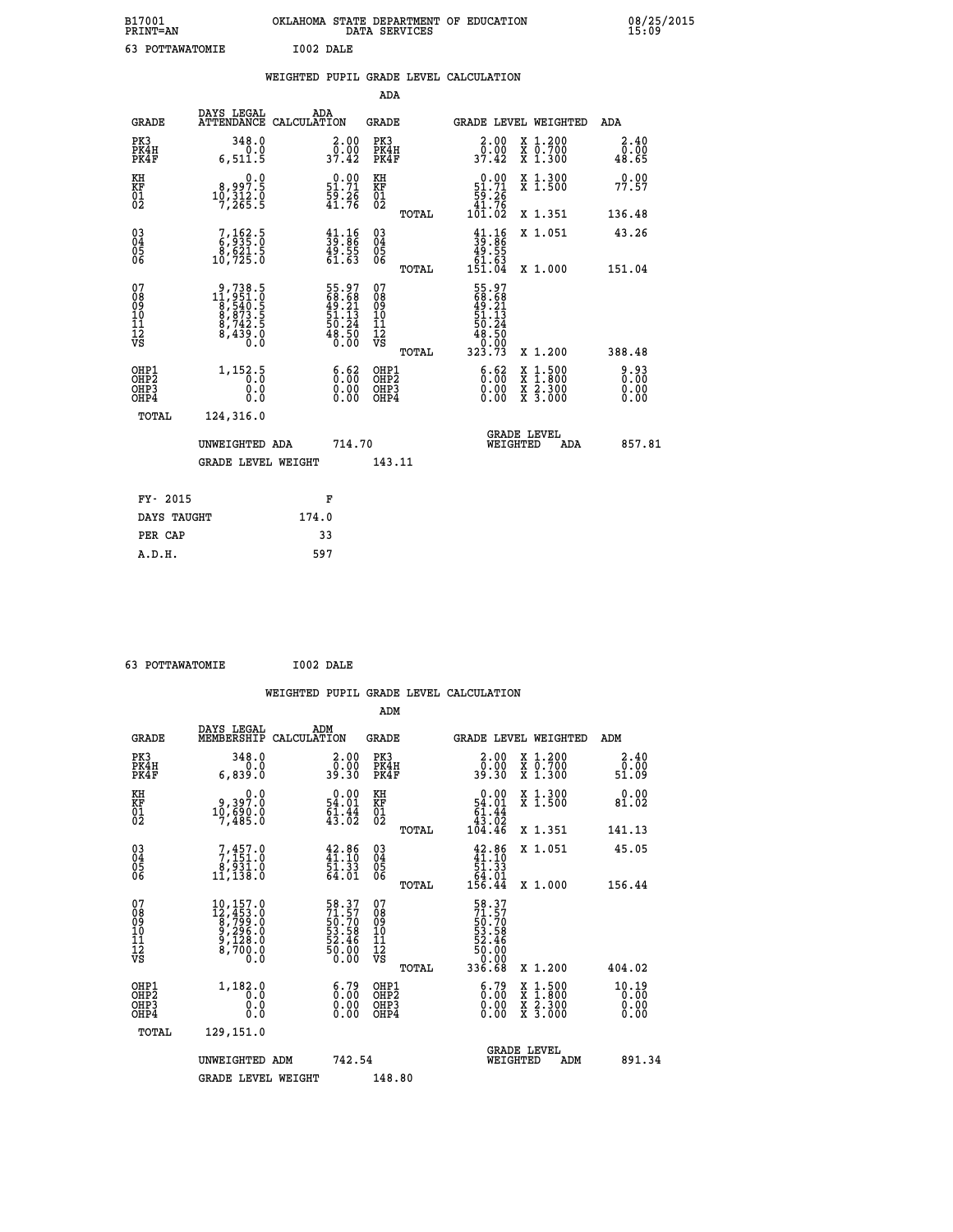| B17001<br>PRINT=AN |                      | OKLAHOMA STATE DEPARTMENT OF EDUCATION<br>SERVICES<br>DATA | 08/25/2015<br>15:09 |
|--------------------|----------------------|------------------------------------------------------------|---------------------|
|                    | I003<br>POTTAWATOMIE | BETHEL                                                     |                     |

|                                                                    |                                                                                                                                                                                          | WEIGHTED PUPIL GRADE LEVEL CALCULATION                                                                              |                                        |       |                                                                                                       |                               |                              |
|--------------------------------------------------------------------|------------------------------------------------------------------------------------------------------------------------------------------------------------------------------------------|---------------------------------------------------------------------------------------------------------------------|----------------------------------------|-------|-------------------------------------------------------------------------------------------------------|-------------------------------|------------------------------|
|                                                                    |                                                                                                                                                                                          |                                                                                                                     | ADA                                    |       |                                                                                                       |                               |                              |
| <b>GRADE</b>                                                       | DAYS LEGAL                                                                                                                                                                               | ADA<br>ATTENDANCE CALCULATION                                                                                       | <b>GRADE</b>                           |       | GRADE LEVEL WEIGHTED                                                                                  |                               | ADA                          |
| PK3<br>PK4H<br>PK4F                                                | 839.0<br>0.0<br>11,754.0                                                                                                                                                                 | $\begin{smallmatrix} 4.94\ 0.00\ 69.14 \end{smallmatrix}$                                                           | PK3<br>PK4H<br>PK4F                    |       | $\begin{smallmatrix} 4.94\0.00\\0.00\\69.14\end{smallmatrix}$                                         | X 1.200<br>X 0.700<br>X 1.300 | 5.93<br>0.00<br>89.88        |
| KH<br>KF<br>01<br>02                                               | 0.0<br>$\frac{12}{16}, \frac{737}{084}$ .0<br>13,588.0                                                                                                                                   | $74.92$<br>$74.92$<br>$94.61$<br>$79.93$                                                                            | KH<br>KF<br>01<br>02                   |       | $0.00$<br>$74.92$<br>$94.61$<br>$79.93$<br>$174.54$                                                   | X 1.300<br>X 1.500            | 0.00<br>112.38               |
|                                                                    |                                                                                                                                                                                          |                                                                                                                     |                                        | TOTAL |                                                                                                       | X 1.351                       | 235.80                       |
| $\begin{smallmatrix} 03 \\[-4pt] 04 \end{smallmatrix}$<br>Ŏ5<br>ŎĞ | 15,541.0<br>16,595.0<br>14,004.0<br>16,547.0                                                                                                                                             | 37:32<br>$\frac{82.38}{97.34}$                                                                                      | $03\overline{4}$<br>05<br>06           |       | $\frac{91.42}{97.62}$<br>$\frac{82.38}{97.34}$                                                        | X 1.051                       | 96.08                        |
|                                                                    |                                                                                                                                                                                          |                                                                                                                     |                                        | TOTAL | 277.34                                                                                                | X 1.000                       | 277.34                       |
| 07<br>08<br>09<br>11<br>11<br>12<br>VS                             | $\begin{smallmatrix} 14\,, & 966\,, & 0\\ 19\,, & 640\,, & 0\\ 17\,, & 570\,, & 0\\ 16\,, & 442\,, & 0\\ 15\,, & 574\,, & 0\\ 12\,, & 731\,, & 0\\ 0\,. & 0\,. & 0\,. \end{smallmatrix}$ | $\begin{array}{r} 88\cdot04\\ 115\cdot53\\ 103\cdot43\\ 96\cdot79\\ 91\cdot61\\ 75\cdot25\\ 0\cdot00\\ \end{array}$ | 07<br>08<br>09<br>11<br>11<br>12<br>VS | TOTAL | $\begin{array}{r} 88.04 \\ 115.53 \\ 103.43 \\ 96.79 \\ 91.61 \end{array}$<br>25:25<br>0:00<br>570:65 | X 1.200                       | 684.78                       |
| OHP1<br>OHP2<br>OHP3<br>OHP4                                       | 0.0<br>0.0<br>Ō.O                                                                                                                                                                        | 0.00<br>$\begin{smallmatrix} 0.00 \ 0.00 \end{smallmatrix}$                                                         | OHP1<br>OHP2<br>OHP3<br>OHP4           |       | 0.00<br>0.00<br>0.00                                                                                  | X 1:500<br>X 2.300<br>X 3.000 | 0.00<br>0.00<br>0.00<br>0.00 |
| <b>TOTAL</b>                                                       | 214,612.0                                                                                                                                                                                |                                                                                                                     |                                        |       |                                                                                                       |                               |                              |
|                                                                    | UNWEIGHTED ADA                                                                                                                                                                           | 1,262.95                                                                                                            |                                        |       | WEIGHTED                                                                                              | <b>GRADE LEVEL</b><br>ADA     | 1,502.19                     |
|                                                                    | <b>GRADE LEVEL WEIGHT</b>                                                                                                                                                                |                                                                                                                     | 239.24                                 |       |                                                                                                       |                               |                              |
| FY- 2015                                                           |                                                                                                                                                                                          | F                                                                                                                   |                                        |       |                                                                                                       |                               |                              |
| DAYS TAUGHT                                                        |                                                                                                                                                                                          | 170.0                                                                                                               |                                        |       |                                                                                                       |                               |                              |
| PER CAP                                                            |                                                                                                                                                                                          | 33                                                                                                                  |                                        |       |                                                                                                       |                               |                              |

 **63 POTTAWATOMIE I003 BETHEL**

 **A.D.H. 1,226**

| <b>GRADE</b>                                         | DAYS LEGAL<br>MEMBERSHIP                                                                                                                            | ADM<br>CALCULATION                                                                              | <b>GRADE</b>                             |       | GRADE LEVEL WEIGHTED                                                                                   |                                          | ADM                     |  |
|------------------------------------------------------|-----------------------------------------------------------------------------------------------------------------------------------------------------|-------------------------------------------------------------------------------------------------|------------------------------------------|-------|--------------------------------------------------------------------------------------------------------|------------------------------------------|-------------------------|--|
| PK3<br>PK4H<br>PK4F                                  | 894.0<br>12,347.0                                                                                                                                   | 5.26<br>0.00<br>72.63                                                                           | PK3<br>PK4H<br>PK4F                      |       | 5.26<br>$\frac{0.00}{72.63}$                                                                           | X 1.200<br>X 0.700<br>X 1.300            | 6.31<br>$0.00$<br>94.42 |  |
| KH<br>KF<br>01<br>02                                 | 0.0<br>13,286.0<br>16,828.0<br>14,053.0                                                                                                             | $78.15$<br>$78.15$<br>$98.99$<br>$82.66$                                                        | KH<br>KF<br>01<br>02                     |       | $\begin{smallmatrix} &0.00\\78.15\\98.99\\82.66\\181.65\end{smallmatrix}$                              | X 1.300<br>X 1.500                       | 0.00<br>117.23          |  |
|                                                      |                                                                                                                                                     |                                                                                                 |                                          | TOTAL |                                                                                                        | X 1.351                                  | 245.41                  |  |
| $\begin{matrix} 03 \\ 04 \\ 05 \\ 06 \end{matrix}$   | $16,012.0$<br>$17,218.0$<br>$14,515.0$                                                                                                              | $\begin{smallmatrix} 94.19\\101.28\\85.38\\100.73 \end{smallmatrix}$                            | $\substack{03 \\ 04}$<br>$\frac{05}{06}$ |       | $\begin{array}{r} 94.19 \\ 101.28 \\ 85.38 \\ 100.73 \\ 287.39 \end{array}$                            | X 1.051                                  | 98.99                   |  |
|                                                      | 17, 124.0                                                                                                                                           |                                                                                                 |                                          | TOTAL |                                                                                                        | X 1.000                                  | 287.39                  |  |
| 07<br>08<br>09<br>101<br>112<br>VS                   | $\begin{smallmatrix} 15\,,\,504\,.0\\ 20\,,\,628\,.0\\ 18\,,\,237\,.0\\ 17\,,\,378\,.0\\ 16\,,\,553\,.0\\ 13\,,\,504\,.0\\ 0\,.0 \end{smallmatrix}$ | $\begin{smallmatrix} 91.20\\ 121.35\\ 107.37\\ 102.34\\ 97.37\\ 99.85\\ 0.00 \end{smallmatrix}$ | 07<br>08<br>09<br>11<br>11<br>12<br>VS   | TOTAL | $\begin{array}{r} 91.20 \\ 121.35 \\ 107.37 \\ 102.34 \\ 97.37 \\ 79.85 \\ 0.00 \\ 599.48 \end{array}$ | X 1.200                                  | 719.38                  |  |
| OHP1<br>OH <sub>P</sub> <sub>2</sub><br>OHP3<br>OHP4 | 0.0<br>0.0<br>Ŏ.Ŏ                                                                                                                                   | $0.00$<br>$0.00$<br>0.00                                                                        | OHP1<br>OHP2<br>OHP3<br>OHP4             |       | $0.00$<br>$0.00$<br>0.00                                                                               | X 1:500<br>X 1:800<br>X 2:300<br>X 3:000 | 0.00<br>0.00<br>0.00    |  |
| TOTAL                                                | 224,081.0                                                                                                                                           |                                                                                                 |                                          |       |                                                                                                        |                                          |                         |  |
|                                                      | UNWEIGHTED                                                                                                                                          | 1,318.75<br>ADM                                                                                 |                                          |       | <b>GRADE LEVEL</b><br>WEIGHTED                                                                         | ADM                                      | 1,569.13                |  |
|                                                      | <b>GRADE LEVEL WEIGHT</b>                                                                                                                           |                                                                                                 | 250.38                                   |       |                                                                                                        |                                          |                         |  |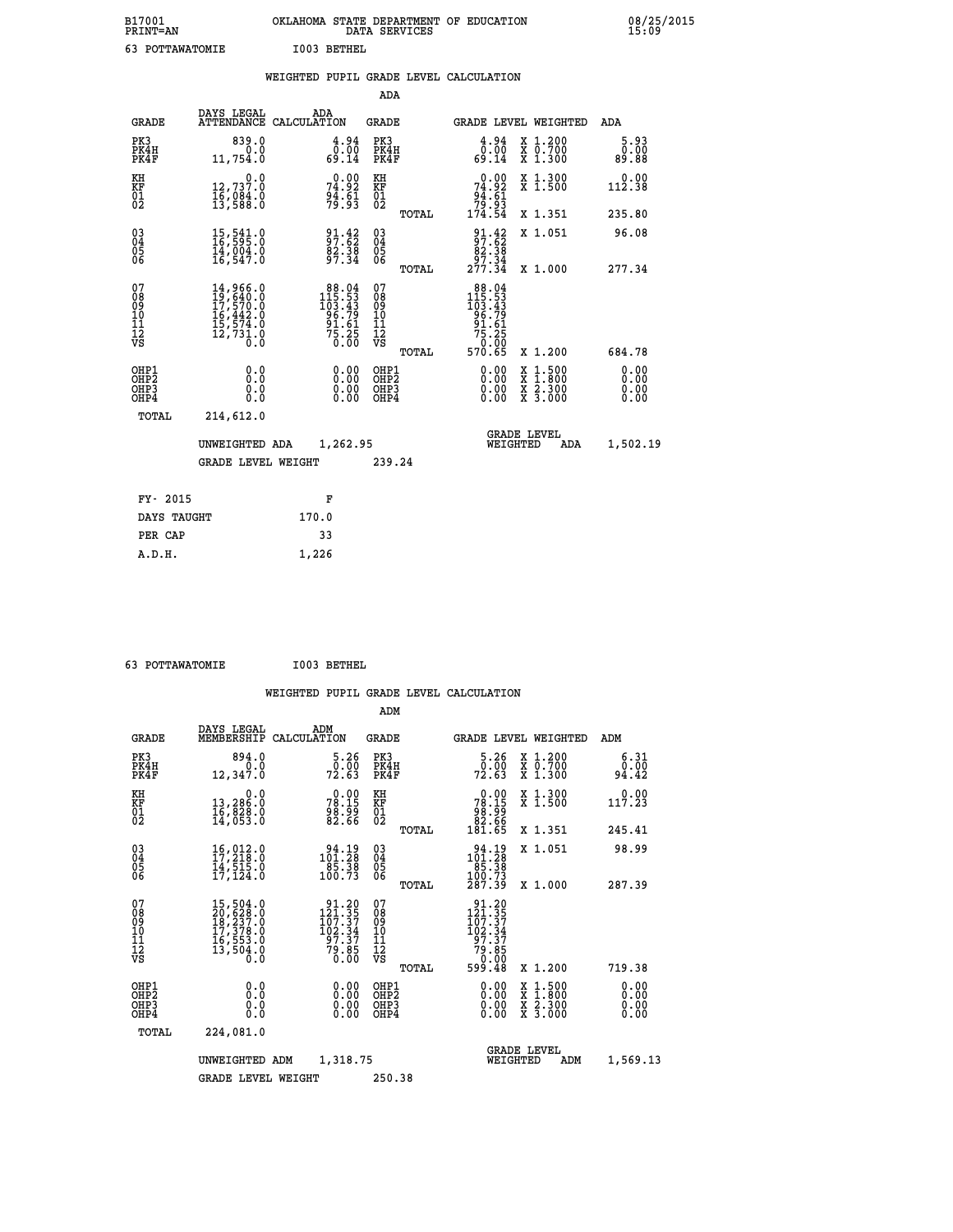| B17001<br>PRINT=AN | OKLAHOMA STATE DEPARTMENT OF EDUCATION<br>DATA SERVICES | 08/25/2015<br>15:09 |
|--------------------|---------------------------------------------------------|---------------------|
| 63<br>POTTAWATOMIE | I004 MACOMB                                             |                     |

|                                                                    |                                                                       |       |                                                                          |                                                    |       | WEIGHTED PUPIL GRADE LEVEL CALCULATION                                                                                                         |                                                                                          |                              |
|--------------------------------------------------------------------|-----------------------------------------------------------------------|-------|--------------------------------------------------------------------------|----------------------------------------------------|-------|------------------------------------------------------------------------------------------------------------------------------------------------|------------------------------------------------------------------------------------------|------------------------------|
|                                                                    |                                                                       |       |                                                                          | <b>ADA</b>                                         |       |                                                                                                                                                |                                                                                          |                              |
| <b>GRADE</b>                                                       | DAYS LEGAL<br>ATTENDANCE CALCULATION                                  | ADA   |                                                                          | <b>GRADE</b>                                       |       |                                                                                                                                                | GRADE LEVEL WEIGHTED                                                                     | ADA                          |
| PK3<br>PK4H<br>PK4F                                                | 0.0<br>1,493.0                                                        |       | $\substack{0.00\\0.00\\9.82}$                                            | PK3<br>PK4H<br>PK4F                                |       | 0.00<br>$0.00$<br>9.82                                                                                                                         | X 1.200<br>X 0.700<br>X 1.300                                                            | 0.00<br>0.00<br>12.77        |
| KH<br>KF<br>01<br>02                                               | 0.0<br>3,102:0<br>2,766:5<br>2,589:0                                  |       | $20.00$<br>20.41<br>$\frac{18.20}{17.03}$                                | KH<br>KF<br>01<br>02                               |       | $\begin{smallmatrix} 0.00\\ 20.41\\ 18.20\\ 17.03 \end{smallmatrix}$                                                                           | X 1.300<br>X 1.500                                                                       | 0.00<br>30.62                |
|                                                                    |                                                                       |       |                                                                          |                                                    | TOTAL | 35.23                                                                                                                                          | X 1.351                                                                                  | 47.60                        |
| $\begin{smallmatrix} 03 \\[-4pt] 04 \end{smallmatrix}$<br>05<br>06 | 2,207.5<br>3,575.5<br>2,200.0<br>2,647.5                              |       | $\frac{14}{23}$ : 52<br>$\frac{23}{14}$ : 47<br>$\frac{17}{17}$ : 42     | $\begin{matrix} 03 \\ 04 \\ 05 \\ 06 \end{matrix}$ |       | $14.52$<br>$23.52$<br>$14.47$<br>$17.42$<br>$55.41$                                                                                            | X 1.051                                                                                  | 15.26                        |
|                                                                    |                                                                       |       |                                                                          |                                                    | TOTAL |                                                                                                                                                | X 1.000                                                                                  | 55.41                        |
| 07<br>08<br>09<br>11<br>11<br>12<br>VS                             | 2,822.0<br>3,532.5<br>3,569.0<br>3,306.5<br>4,896.0<br>3,191.0<br>0.0 |       | $18.57$<br>$16.66$<br>$23.48$<br>$21.75$<br>$32.21$<br>$21.00$<br>$0.00$ | 07<br>08<br>09<br>11<br>11<br>12<br>VS             | TOTAL | 18.57<br>16.66<br>23.48<br>21.75<br>32.21<br>$\begin{array}{r} 2\overline{1} \cdot \overline{0} \\ 0 \cdot \overline{0} \\ 133.67 \end{array}$ | X 1.200                                                                                  | 160.40                       |
| OHP1<br>OHP2<br>OHP3<br>OH <sub>P4</sub>                           | 0.0<br>0.0<br>0.0                                                     |       | 0.00<br>$\begin{smallmatrix} 0.00 \ 0.00 \end{smallmatrix}$              | OHP1<br>OHP2<br>OHP3<br>OHP4                       |       | 0.00<br>0.00                                                                                                                                   | $\begin{smallmatrix} x & 1.500 \\ x & 1.800 \\ x & 2.300 \\ x & 3.000 \end{smallmatrix}$ | 0.00<br>ŏ:ŏŏ<br>0.00<br>0.00 |
| TOTAL                                                              | 40,898.0                                                              |       |                                                                          |                                                    |       |                                                                                                                                                |                                                                                          |                              |
|                                                                    | UNWEIGHTED ADA                                                        |       | 269.06                                                                   |                                                    |       | WEIGHTED                                                                                                                                       | <b>GRADE LEVEL</b><br>ADA                                                                | 322.06                       |
|                                                                    | <b>GRADE LEVEL WEIGHT</b>                                             |       |                                                                          |                                                    | 53.00 |                                                                                                                                                |                                                                                          |                              |
| FY- 2015                                                           |                                                                       |       | F                                                                        |                                                    |       |                                                                                                                                                |                                                                                          |                              |
| DAYS TAUGHT                                                        |                                                                       | 152.0 |                                                                          |                                                    |       |                                                                                                                                                |                                                                                          |                              |
| PER CAP                                                            |                                                                       |       | 75                                                                       |                                                    |       |                                                                                                                                                |                                                                                          |                              |

| 63 POTTAWATOMIE | I004 MACOMB |
|-----------------|-------------|
|                 |             |

|                                                      |                                                                                               |                                                                          | WEIGHTED PUPIL GRADE LEVEL CALCULATION                       |                                                                                                                                                                                                                                                                                                                                       |                                        |
|------------------------------------------------------|-----------------------------------------------------------------------------------------------|--------------------------------------------------------------------------|--------------------------------------------------------------|---------------------------------------------------------------------------------------------------------------------------------------------------------------------------------------------------------------------------------------------------------------------------------------------------------------------------------------|----------------------------------------|
|                                                      |                                                                                               |                                                                          | ADM                                                          |                                                                                                                                                                                                                                                                                                                                       |                                        |
| <b>GRADE</b>                                         | DAYS LEGAL<br>MEMBERSHIP                                                                      | ADM<br>CALCULATION                                                       | <b>GRADE</b>                                                 | <b>GRADE LEVEL WEIGHTED</b>                                                                                                                                                                                                                                                                                                           | ADM                                    |
| PK3<br>PK4H<br>PK4F                                  | 0.0<br>0.0<br>1,672.0                                                                         | 0.00<br>11.00                                                            | PK3<br>PK4H<br>PK4F                                          | 0.00<br>X 1.200<br>X 0.700<br>X 1.300<br>11.00                                                                                                                                                                                                                                                                                        | 0.00<br>0.00<br>14.30                  |
| KH<br>KF<br>01<br>02                                 | $\begin{smallmatrix}&&&0\cdot0\\3\,,277\cdot0\\2\,,954\cdot0\\2\,,760\cdot0\end{smallmatrix}$ | $\begin{smallmatrix} 0.00\\ 21.56\\ 19.43\\ 18.16 \end{smallmatrix}$     | KH<br>KF<br>01<br>02                                         | X 1.300<br>X 1.500<br>$0.00$<br>$21.56$<br>$19.43$<br>$18.16$<br>$37.59$                                                                                                                                                                                                                                                              | 0.00<br>32.34                          |
|                                                      |                                                                                               |                                                                          | TOTAL                                                        | X 1.351                                                                                                                                                                                                                                                                                                                               | 50.78                                  |
| $\begin{matrix} 03 \\ 04 \\ 05 \\ 06 \end{matrix}$   | 2,304.0<br>3,750.0<br>2,267.0<br>2,761.0                                                      | $\begin{smallmatrix} 15.16 \\ 24.67 \\ 14.91 \\ 18.16 \end{smallmatrix}$ | $\begin{array}{c} 03 \\ 04 \\ 05 \\ 06 \end{array}$<br>TOTAL | X 1.051<br>$15.16$<br>$24.67$<br>$14.91$<br>$18.16$<br>$57.74$<br>X 1.000                                                                                                                                                                                                                                                             | 15.93<br>57.74                         |
| 07<br>08<br>09<br>101<br>112<br>VS                   | 2,989.0<br>3,699.0<br>3,808.0<br>3,565.0<br>5,425.0<br>5,425.0<br>3,507.0                     | 19.67<br>17.76<br>25.05<br>23.45<br>35.69<br>33.07<br>23.07              | 07<br>08<br>09<br>11<br>11<br>12<br>VS                       | $19.67$<br>$17.765$<br>$25.055$<br>$23.45$<br>$35.69$<br>$23.07$<br>$0.000$<br>$144.69$                                                                                                                                                                                                                                               |                                        |
| OHP1<br>OHP2<br>OH <sub>P3</sub><br>OH <sub>P4</sub> | 0.0<br>0.000                                                                                  | $\begin{smallmatrix} 0.00 \ 0.00 \ 0.00 \ 0.00 \end{smallmatrix}$        | TOTAL<br>OHP1<br>OH <sub>P</sub> 2<br>OHP3<br>OHP4           | X 1.200<br>$\begin{smallmatrix} 0.00 & 0.00 & 0.00 & 0.00 & 0.00 & 0.00 & 0.00 & 0.00 & 0.00 & 0.00 & 0.00 & 0.00 & 0.00 & 0.00 & 0.00 & 0.00 & 0.00 & 0.00 & 0.00 & 0.00 & 0.00 & 0.00 & 0.00 & 0.00 & 0.00 & 0.00 & 0.00 & 0.00 & 0.00 & 0.00 & 0.00 & 0.00 & 0.00 & 0.00 & 0.00 & 0.0$<br>X 1:500<br>X 1:800<br>X 2:300<br>X 3:000 | 173.63<br>0.00<br>0.00<br>0.00<br>0.00 |
| TOTAL                                                | 43,738.0<br>UNWEIGHTED ADM                                                                    | 287.74                                                                   |                                                              | <b>GRADE LEVEL</b><br>WEIGHTED<br>ADM                                                                                                                                                                                                                                                                                                 | 344.72                                 |
|                                                      | <b>GRADE LEVEL WEIGHT</b>                                                                     |                                                                          | 56.98                                                        |                                                                                                                                                                                                                                                                                                                                       |                                        |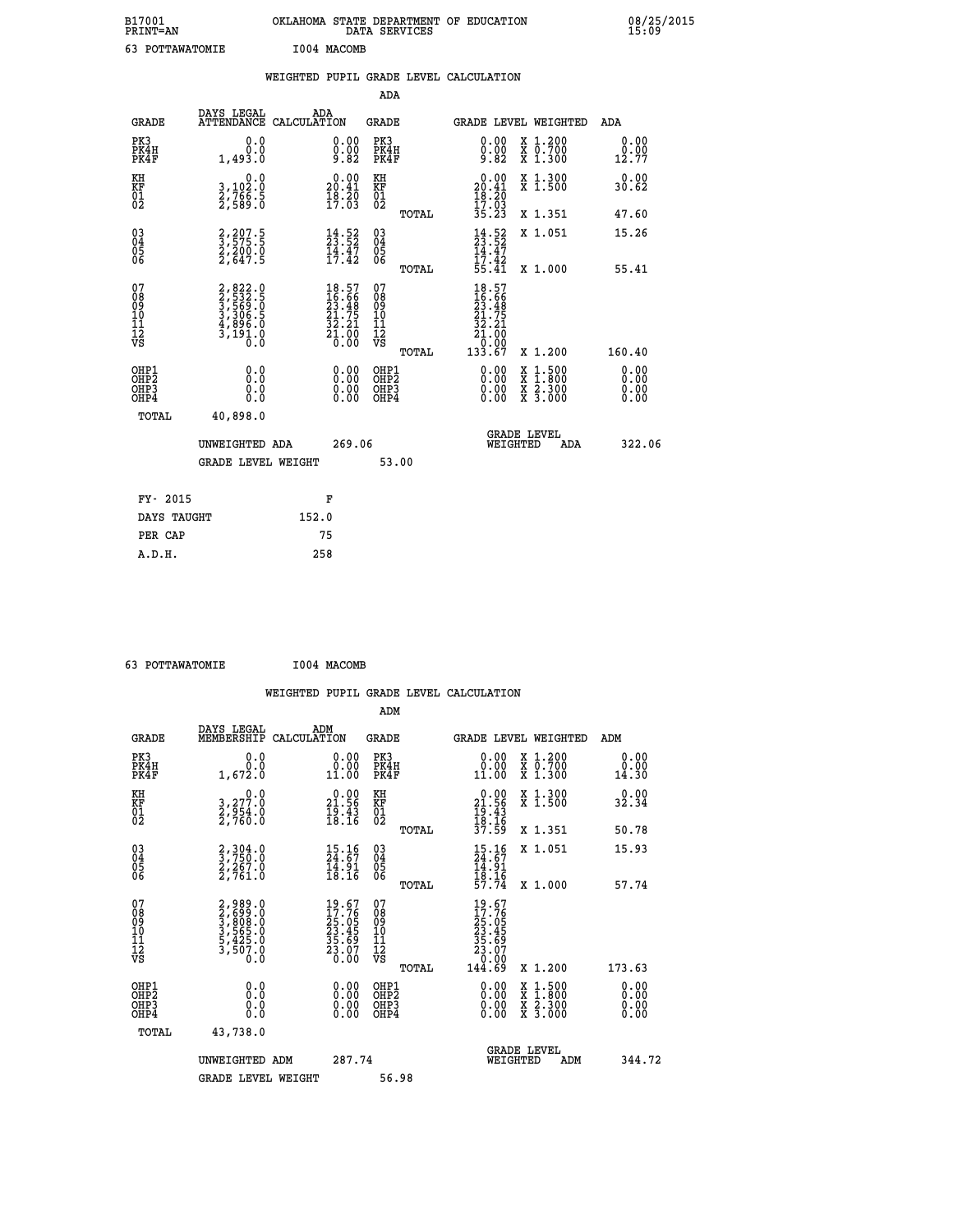| B17001<br><b>PRINT=AN</b> | OKLAHOMA STATE DEPARTMENT OF EDUCATION<br>DATA SERVICES | 08/25/2015<br>15:09 |
|---------------------------|---------------------------------------------------------|---------------------|
| 63<br>POTTAWATOMIE        | I005 EARLSBORO                                          |                     |

|                                                                    |                                                                                                                                                 | WEIGHTED PUPIL GRADE LEVEL CALCULATION                                                           |                                        |       |                                                                                   |                                                                            |                              |
|--------------------------------------------------------------------|-------------------------------------------------------------------------------------------------------------------------------------------------|--------------------------------------------------------------------------------------------------|----------------------------------------|-------|-----------------------------------------------------------------------------------|----------------------------------------------------------------------------|------------------------------|
|                                                                    |                                                                                                                                                 |                                                                                                  | ADA                                    |       |                                                                                   |                                                                            |                              |
| <b>GRADE</b>                                                       | DAYS LEGAL                                                                                                                                      | ADA<br>ATTENDANCE CALCULATION                                                                    | <b>GRADE</b>                           |       | GRADE LEVEL WEIGHTED                                                              |                                                                            | ADA                          |
| PK3<br>PK4H<br>PK4F                                                | 0.0<br>0.0<br>2,519.5                                                                                                                           | $\begin{smallmatrix} 0.00\\ 0.00\\ 15.36 \end{smallmatrix}$                                      | PK3<br>PK4H<br>PK4F                    |       | 0.00<br>ة<br>15.36                                                                | X 1.200<br>X 0.700<br>X 1.300                                              | 0.00<br>0.00<br>19.97        |
| KH<br>KF<br>01<br>02                                               | 0.0<br>3,141:5<br>2,559:5<br>3,113:0                                                                                                            | $\begin{smallmatrix} 0.00\\ 19.16\\ 15.61\\ 18.98 \end{smallmatrix}$                             | KH<br>KF<br>01<br>02                   |       | $\begin{array}{r} 0.00 \\ 19.16 \\ 15.61 \\ 18.98 \\ 34.59 \end{array}$           | X 1.300<br>X 1.500                                                         | 0.00<br>28.74                |
|                                                                    |                                                                                                                                                 |                                                                                                  |                                        | TOTAL |                                                                                   | X 1.351                                                                    | 46.73                        |
| $\begin{smallmatrix} 03 \\[-4pt] 04 \end{smallmatrix}$<br>Ŏ5<br>06 | 2,928.5<br>2,427.0<br>3,033.0<br>2,341.5                                                                                                        | 17.86<br>$\frac{18.49}{14.28}$                                                                   | $\substack{03 \\ 04}$<br>Ŏ5<br>06      |       | $17.86$<br>$14.80$<br>$18.49$<br>$14.28$<br>$47.57$                               | X 1.051                                                                    | 18.77                        |
|                                                                    |                                                                                                                                                 |                                                                                                  |                                        | TOTAL |                                                                                   | X 1.000                                                                    | 47.57                        |
| 07<br>08<br>09<br>101<br>112<br>VS                                 | $\begin{smallmatrix} 3\,,\,020\,.\,0\\ 2\,,\,227\,.5\\ 2\,,\,841\,.0\\ 1\,,\,286\,.0\\ 3\,,\,586\,.0\\ 1\,,\,472\,.0\\ 0\,.0 \end{smallmatrix}$ | $\begin{smallmatrix} 18.41 \\ 19.68 \\ 17.32 \\ 7.84 \\ 21.87 \\ 8.98 \\ 0.00 \end{smallmatrix}$ | 07<br>08<br>09<br>11<br>11<br>12<br>VS | TOTAL | $18.41$<br>$19.68$<br>$17.32$<br>$7.84$<br>$21.87$<br>$8.98$<br>$0.00$<br>$94.10$ | X 1.200                                                                    | 112.92                       |
| OHP1<br>OHP2<br>OHP3<br>OHP4                                       | 0.0<br>$0.\overline{0}$<br>Ō.Ō                                                                                                                  | 0.00<br>$\begin{smallmatrix} 0.00 \ 0.00 \end{smallmatrix}$                                      | OHP1<br>OHP2<br>OHP3<br>OHP4           |       | 0.00<br>0.00<br>0.00                                                              | $1:500$<br>$1:800$<br>X<br>X<br>$\frac{\ddot{x}}{x}$ $\frac{2.300}{3.000}$ | 0.00<br>0.00<br>0.00<br>0.00 |
| <b>TOTAL</b>                                                       | 37,496.0                                                                                                                                        |                                                                                                  |                                        |       |                                                                                   |                                                                            |                              |
|                                                                    | UNWEIGHTED ADA                                                                                                                                  | 228.64                                                                                           |                                        |       |                                                                                   | GRADE LEVEL<br>WEIGHTED<br>ADA                                             | 274.70                       |
|                                                                    | <b>GRADE LEVEL WEIGHT</b>                                                                                                                       |                                                                                                  | 46.06                                  |       |                                                                                   |                                                                            |                              |
| FY- 2015                                                           |                                                                                                                                                 | F                                                                                                |                                        |       |                                                                                   |                                                                            |                              |
| DAYS TAUGHT                                                        |                                                                                                                                                 | 164.0                                                                                            |                                        |       |                                                                                   |                                                                            |                              |
| PER CAP                                                            |                                                                                                                                                 | 73                                                                                               |                                        |       |                                                                                   |                                                                            |                              |

 **63 POTTAWATOMIE I005 EARLSBORO**

 **A.D.H. 167**

| ADM                                                                                                                                                                                                                                                                                                                                                                                                                                                                                                     |                              |
|---------------------------------------------------------------------------------------------------------------------------------------------------------------------------------------------------------------------------------------------------------------------------------------------------------------------------------------------------------------------------------------------------------------------------------------------------------------------------------------------------------|------------------------------|
|                                                                                                                                                                                                                                                                                                                                                                                                                                                                                                         |                              |
| DAYS LEGAL<br>ADM<br><b>GRADE</b><br>MEMBERSHIP<br>CALCULATION<br><b>GRADE</b><br><b>GRADE LEVEL WEIGHTED</b>                                                                                                                                                                                                                                                                                                                                                                                           | ADM                          |
| PK3<br>PK3<br>0.0<br>$\begin{smallmatrix} 0.00\\ 0.00\\ 16.00 \end{smallmatrix}$<br>0.00<br>X 1.200<br>X 0.700<br>X 1.300<br>PK4H<br>0.0<br>PK4H<br>16.00<br>PK4F<br>PK4F<br>2,624.0                                                                                                                                                                                                                                                                                                                    | 0.00<br>0.00<br>20.80        |
| $\begin{smallmatrix} 0.00\\ 20.34\\ 16.37\\ 19.70\\ 36.07 \end{smallmatrix}$<br>X 1.300<br>X 1.500<br>KH<br>$\begin{smallmatrix}&&&0.0\\3,335.0\\2,685.0\\3,231.0\end{smallmatrix}$<br>$\begin{smallmatrix} 0.00\\ 20.34\\ 16.37\\ 19.70 \end{smallmatrix}$<br>KH<br>KF<br>01<br>02<br>KF<br>01<br>02                                                                                                                                                                                                   | 0.00<br>30.51                |
| X 1.351<br>TOTAL                                                                                                                                                                                                                                                                                                                                                                                                                                                                                        | 48.73                        |
| 03<br>04<br>05<br>06<br>$18.51$<br>$15.28$<br>$19.16$<br>$14.99$<br>$49.43$<br>X 1.051<br>3,035.0<br>2,506.0<br>3,143.0<br>2,458.0<br>$18.51$<br>$15.28$<br>$\begin{array}{c} 03 \\ 04 \\ 05 \\ 06 \end{array}$<br>$\frac{15}{14}$ $\frac{16}{9}$                                                                                                                                                                                                                                                       | 19.45                        |
| TOTAL<br>X 1.000<br>07<br>19.67<br>07<br>$\begin{smallmatrix} 3\,,\,226\,.0\\ 3\,,\,333\,.0\\ 2\,,\,946\,.0\\ 1\,,\,367\,.0\\ 3\,,\,925\,.0\\ 1\,,\,609\,.0\\ 0\,.0\end{smallmatrix}$<br>$\begin{smallmatrix} 19.67\\20.32\\17.96\\23.34\\23.93\\9.81\\0.00\end{smallmatrix}$<br>$\begin{smallmatrix} 20.32\ 20.32\ 17.96\ 23.34\ 23.931\ 20.81\ 0.00\ 100.03 \end{smallmatrix}$<br>08<br>09<br>101<br>112<br>VS<br>08<br>09<br>11<br>11<br>12<br>VS<br>X 1.200<br>TOTAL                                | 49.43<br>120.04              |
| $\begin{smallmatrix} 0.00 & 0.00 & 0.00 & 0.00 & 0.00 & 0.00 & 0.00 & 0.00 & 0.00 & 0.00 & 0.00 & 0.00 & 0.00 & 0.00 & 0.00 & 0.00 & 0.00 & 0.00 & 0.00 & 0.00 & 0.00 & 0.00 & 0.00 & 0.00 & 0.00 & 0.00 & 0.00 & 0.00 & 0.00 & 0.00 & 0.00 & 0.00 & 0.00 & 0.00 & 0.00 & 0.0$<br>OHP1<br>OHP2<br>$\begin{smallmatrix} 0.00 \ 0.00 \ 0.00 \ 0.00 \end{smallmatrix}$<br>OHP1<br>OHP2<br>X 1:500<br>X 1:800<br>X 2:300<br>X 3:000<br>0.0<br>0.000<br>OHP3<br>OH <sub>P3</sub><br>OH <sub>P4</sub><br>OHP4 | 0.00<br>0.00<br>0.00<br>0.00 |
| TOTAL<br>39,423.0<br>GRADE LEVEL<br>WEIGHTED<br>240.38<br>UNWEIGHTED ADM<br>ADM<br>48.58<br><b>GRADE LEVEL WEIGHT</b>                                                                                                                                                                                                                                                                                                                                                                                   | 288.96                       |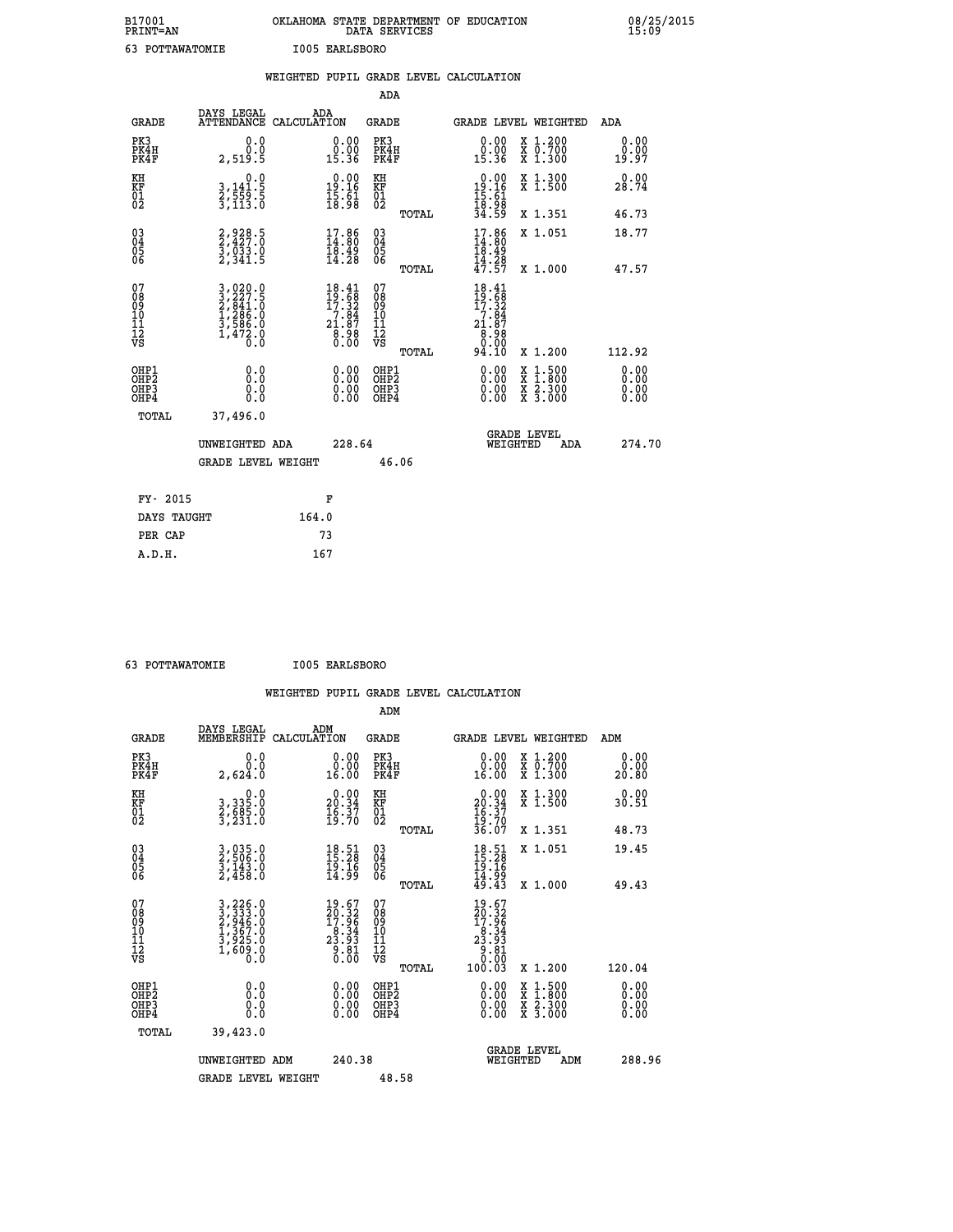| B17001<br>PRINT=AN                     |                                                                                                                                                     | OKLAHOMA STATE DEPARTMENT OF EDUCATION                                                              | DATA SERVICES                                      |                                                                         |                                                                                                                                           | 08/25/2015                   |
|----------------------------------------|-----------------------------------------------------------------------------------------------------------------------------------------------------|-----------------------------------------------------------------------------------------------------|----------------------------------------------------|-------------------------------------------------------------------------|-------------------------------------------------------------------------------------------------------------------------------------------|------------------------------|
| 63 POTTAWATOMIE                        |                                                                                                                                                     | <b>I092 TECUMSEH</b>                                                                                |                                                    |                                                                         |                                                                                                                                           |                              |
|                                        |                                                                                                                                                     | WEIGHTED PUPIL GRADE LEVEL CALCULATION                                                              |                                                    |                                                                         |                                                                                                                                           |                              |
|                                        |                                                                                                                                                     |                                                                                                     | <b>ADA</b>                                         |                                                                         |                                                                                                                                           |                              |
| GRADE                                  | DAYS LEGAL                                                                                                                                          | ADA<br>ATTENDANCE CALCULATION                                                                       | <b>GRADE</b>                                       |                                                                         | GRADE LEVEL WEIGHTED                                                                                                                      | ADA                          |
| PK3<br>PK4H<br>PK4F                    | 333.0<br>0.0<br>22,095.0                                                                                                                            | $\frac{1}{0}$ :00<br>129.97                                                                         | PK3<br>PK4H<br>PK4F                                | $1.96$<br>$0.00$<br>129.97                                              | X 1.200<br>X 0.700<br>X 1.300                                                                                                             | 2.35<br>0.00<br>168.96       |
| KH<br>KF<br>ÖĪ<br>Ŏ2                   | 0.0<br>24,711.0<br>$\frac{27}{24}$ , $\frac{484}{839}$ : $\frac{8}{8}$                                                                              | $0.00$<br>145.36<br>$\frac{161.67}{146.11}$                                                         | KH<br><b>KF</b><br>01<br>02                        | $0.00$<br>$145.36$<br>$161.67$<br>$146.11$<br>$307.78$                  | X 1.300<br>X 1.500                                                                                                                        | 0.00<br>218.04               |
|                                        |                                                                                                                                                     |                                                                                                     | <b>TOTAL</b>                                       |                                                                         | X 1.351                                                                                                                                   | 415.81                       |
| 030404<br>ŎĞ                           | 23, 217.5<br>25, 041.0<br>21,056.0<br>24,944.5                                                                                                      | 136.57<br>147.30<br>$\frac{123.86}{146.73}$                                                         | $\begin{matrix} 03 \\ 04 \\ 05 \\ 06 \end{matrix}$ | 136.57<br>147.30<br>123.86<br>146.73                                    | X 1.051                                                                                                                                   | 143.54                       |
|                                        |                                                                                                                                                     |                                                                                                     | <b>TOTAL</b>                                       | 417.89                                                                  | X 1.000                                                                                                                                   | 417.89                       |
| 07<br>08<br>09<br>11<br>11<br>12<br>VS | $\begin{smallmatrix} 25\,,\,599\,.5\\ 25\,,\,134\,.0\\ 33\,,\,305\,.0\\ 32\,,\,258\,.0\\ 29\,,\,548\,.0\\ 21\,,\,433\,.0\\ 0\,.0 \end{smallmatrix}$ | $\begin{smallmatrix} 150.59\\147.85\\195.91\\189.75\\189.75\\173.81\\126.08\\0.00\end{smallmatrix}$ | 07<br>08<br>09<br>10<br>11<br>$\frac{1}{\sqrt{2}}$ | 150.59<br>147.85<br>195.91<br>189.75<br>173.81<br>$\frac{126.08}{0.00}$ |                                                                                                                                           |                              |
|                                        |                                                                                                                                                     |                                                                                                     | TOTAL                                              | 983.99                                                                  | X 1.200                                                                                                                                   | 1,180.79                     |
| OHP1<br>OHP2<br>OHP3<br>OHP4           | $161.5$ <sub>0</sub> :0<br>0.0<br>0.0                                                                                                               | 0.95<br>0.00<br>0.00                                                                                | OHP1<br>OHP <sub>2</sub><br>OHP3<br>OHP4           | 0.95<br>0.00<br>0.00                                                    | $\begin{smallmatrix} \mathtt{X} & 1\cdot500\\ \mathtt{X} & 1\cdot800\\ \mathtt{X} & 2\cdot300\\ \mathtt{X} & 3\cdot000 \end{smallmatrix}$ | 1.43<br>0.00<br>0.00<br>0.00 |
| TOTAL                                  | 361,160.5                                                                                                                                           |                                                                                                     |                                                    |                                                                         |                                                                                                                                           |                              |
|                                        | UNWEIGHTED ADA                                                                                                                                      | 2,124.47                                                                                            |                                                    |                                                                         | <b>GRADE LEVEL</b><br>WEIGHTED<br>ADA                                                                                                     | 2,548.81                     |
|                                        | <b>GRADE LEVEL WEIGHT</b>                                                                                                                           |                                                                                                     | 424.34                                             |                                                                         |                                                                                                                                           |                              |
| FY- 2015                               |                                                                                                                                                     | F                                                                                                   |                                                    |                                                                         |                                                                                                                                           |                              |
| DAYS TAUGHT                            |                                                                                                                                                     | 170.0                                                                                               |                                                    |                                                                         |                                                                                                                                           |                              |
| PER CAP                                |                                                                                                                                                     | 33                                                                                                  |                                                    |                                                                         |                                                                                                                                           |                              |

 **63 POTTAWATOMIE I092 TECUMSEH**

 **A.D.H. 1,677**

|                                                       |                                                                      |                                                                                 |                                                                                                                     | ADM                                    |       |                                                                                |          |                                                                                                  |                              |
|-------------------------------------------------------|----------------------------------------------------------------------|---------------------------------------------------------------------------------|---------------------------------------------------------------------------------------------------------------------|----------------------------------------|-------|--------------------------------------------------------------------------------|----------|--------------------------------------------------------------------------------------------------|------------------------------|
| <b>GRADE</b>                                          | DAYS LEGAL<br>MEMBERSHIP                                             | ADM<br>CALCULATION                                                              |                                                                                                                     | <b>GRADE</b>                           |       |                                                                                |          | <b>GRADE LEVEL WEIGHTED</b>                                                                      | ADM                          |
| PK3<br>PK4H<br>PK4F                                   | 340.0<br>0.0<br>23,660.0                                             | 139.18                                                                          | 2.00<br>0.00                                                                                                        | PK3<br>PK4H<br>PK4F                    |       | 0.00<br>139.18                                                                 |          | X 1.200<br>X 0.700<br>X 1.300                                                                    | 2.40<br>0.00<br>180.93       |
| KH<br>KF<br>01<br>02                                  | 0.0<br>26,163.0<br>29,012.0<br>26,056.0                              | $\begin{smallmatrix} &0.00\\ 153.90\\ 170.66\\ 153.27\end{smallmatrix}$         |                                                                                                                     | KH<br>KF<br>01<br>02                   |       | $0.00$<br>$153.90$<br>$170.66$<br>$153.27$<br>$323.93$                         |          | X 1.300<br>X 1.500                                                                               | 0.00<br>230.85               |
|                                                       |                                                                      |                                                                                 |                                                                                                                     |                                        | TOTAL |                                                                                |          | X 1.351                                                                                          | 437.63                       |
| 03<br>04<br>05<br>06                                  | 24, 330.0<br>26, 170.0<br>21, 975.0<br>26,466.0                      | $143.12$<br>$153.94$<br>$129.26$<br>$155.68$                                    |                                                                                                                     | $^{03}_{04}$<br>05<br>06               |       | 143.12<br>$\frac{129}{155}$ $\cdot\frac{26}{68}$<br>$438$ $\cdot\frac{88}{68}$ |          | X 1.051                                                                                          | 150.42                       |
|                                                       |                                                                      |                                                                                 |                                                                                                                     |                                        | TOTAL |                                                                                |          | X 1.000                                                                                          | 438.88                       |
| 07<br>08<br>09<br>101<br>112<br>VS                    | 26,996.0<br>26,552.0<br>35,372.0<br>34,310.0<br>31,621.0<br>23,231.0 | $158.80$<br>$156.19$<br>$208.07$<br>$201.82$<br>186.01<br>$\frac{136.65}{0.00}$ |                                                                                                                     | 07<br>08<br>09<br>11<br>11<br>12<br>VS | TOTAL | 158.80<br>156.19<br>208.07<br>201.82<br>186.01<br>136.65<br>0.00<br>1,047.54   |          | X 1.200                                                                                          | 1,257.05                     |
| OHP1<br>OH <sub>P</sub> 2<br>OH <sub>P3</sub><br>OHP4 | 170.0<br>0.0<br>0.000                                                |                                                                                 | $\overset{1}{\underset{0}{0}}\,\overset{0}{\cdots}\,\overset{0}{\underset{0}{0}}\,\overset{0}{\phantom{0}}$<br>0.00 | OHP1<br>OHP2<br>OHP3<br>OHP4           |       | $\frac{1}{0}$ :00<br>0.00<br>0.00                                              |          | $\begin{smallmatrix} x & 1 & 500 \\ x & 1 & 800 \\ x & 2 & 300 \\ x & 3 & 000 \end{smallmatrix}$ | 1.50<br>0.00<br>0.00<br>0.00 |
| TOTAL                                                 | 382,424.0                                                            |                                                                                 |                                                                                                                     |                                        |       |                                                                                |          |                                                                                                  |                              |
|                                                       | UNWEIGHTED                                                           | ADM                                                                             | 2,249.55                                                                                                            |                                        |       |                                                                                | WEIGHTED | <b>GRADE LEVEL</b><br>ADM                                                                        | 2,699.66                     |
|                                                       | <b>GRADE LEVEL WEIGHT</b>                                            |                                                                                 |                                                                                                                     | 450.11                                 |       |                                                                                |          |                                                                                                  |                              |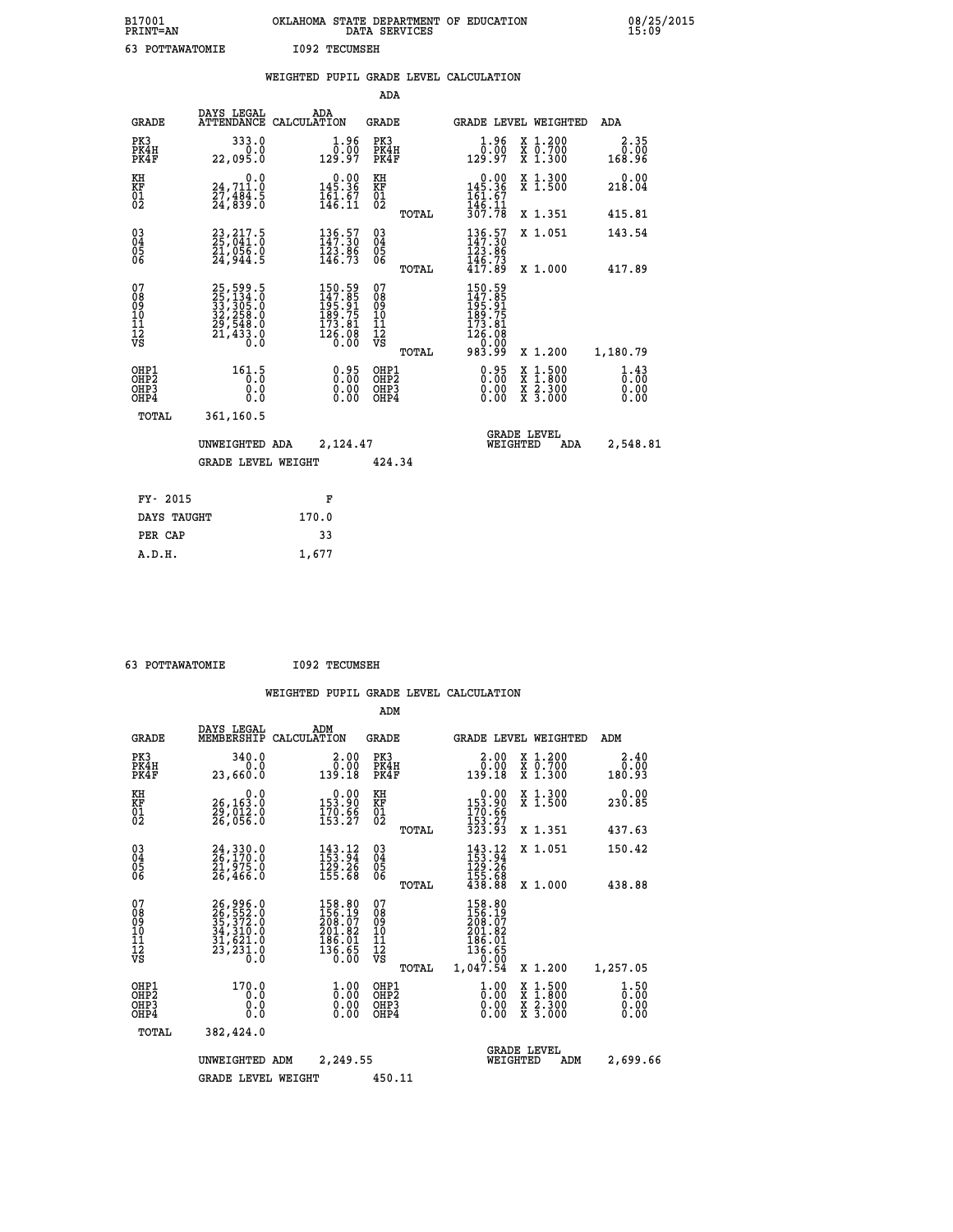| B17001<br><b>PRINT=AN</b> | OKLAHOMA STATE DEPARTMENT OF EDUCATION<br>DATA SERVICES | 08/25/2015<br>15:09 |
|---------------------------|---------------------------------------------------------|---------------------|
| 63<br>POTTAWATOMIE        | I093 SHAWNEE                                            |                     |

|  |  | WEIGHTED PUPIL GRADE LEVEL CALCULATION |
|--|--|----------------------------------------|
|  |  |                                        |

|                                                      |                                                                                                                     |                                                                         | ADA                                      |       |                                                                                   |                                                                                                  |                               |
|------------------------------------------------------|---------------------------------------------------------------------------------------------------------------------|-------------------------------------------------------------------------|------------------------------------------|-------|-----------------------------------------------------------------------------------|--------------------------------------------------------------------------------------------------|-------------------------------|
| <b>GRADE</b>                                         | DAYS LEGAL                                                                                                          | ADA<br>ATTENDANCE CALCULATION                                           | <b>GRADE</b>                             |       |                                                                                   | GRADE LEVEL WEIGHTED                                                                             | ADA                           |
| PK3<br>PK4H<br>PK4F                                  | 1,970.0<br>37,303.0<br>0.0                                                                                          | ${\substack{11\cdot19\\211\cdot95\\0.00}}$                              | PK3<br>PK4H<br>PK4F                      |       | 11.19<br>$2\overline{1}\overline{1}\cdot\overline{9}\overline{5}$<br>$0.00$       | X 1.200<br>X 0.700<br>X 1.300                                                                    | 13.43<br>148.37<br>0.00       |
| KH<br>KF<br>01<br>02                                 | 0.0<br>$\frac{50}{55}, \frac{607}{576}, \frac{5}{5}$<br>$\frac{46}{647}, \frac{647}{5}$                             | $\begin{smallmatrix} &0.00\\ 287.54\\ 315.78\\ 265.04\end{smallmatrix}$ | KH<br>KF<br>01<br>02                     |       | $\begin{smallmatrix} &0.00\\ 287.54\\ 315.78\\ 265.04\\ 580.82 \end{smallmatrix}$ | X 1.300<br>X 1.500                                                                               | 0.00<br>431.31                |
|                                                      |                                                                                                                     |                                                                         |                                          | TOTAL |                                                                                   | X 1.351                                                                                          | 784.69                        |
| $\begin{matrix} 03 \\ 04 \\ 05 \\ 06 \end{matrix}$   | $43, 118.0$<br>$41, 759.5$<br>$\frac{42}{40}$ , 668.5<br>40, 572.0                                                  | 244.99<br>237.27<br>242.43<br>230.52                                    | $\substack{03 \\ 04}$<br>05<br>06        |       | 244.99<br>$\frac{242.43}{230.52}$<br>$\frac{710.22}{210.22}$                      | X 1.051                                                                                          | 257.48                        |
|                                                      |                                                                                                                     |                                                                         |                                          | TOTAL |                                                                                   | X 1.000                                                                                          | 710.22                        |
| 07<br>08<br>09<br>101<br>112<br>VS                   | $\begin{smallmatrix} 40, 424.5\\ 39, 367.0\\ 63, 925.0\\ 52, 394.0\\ 49, 327.5\\ 41, 295.0\\ 0.0 \end{smallmatrix}$ | $229.68263.53363.53298.22280.85235.110.00$                              | 07<br>08<br>09<br>101<br>112<br>VS       |       | 229.68<br>223.688<br>363.53<br>368.225<br>280.85<br>235.11<br>0.00                |                                                                                                  |                               |
|                                                      |                                                                                                                     |                                                                         |                                          | TOTAL | 1,631.07                                                                          | X 1.200                                                                                          | 1,957.28                      |
| OHP1<br>OH <sub>P</sub> <sub>2</sub><br>OHP3<br>OHP4 | 2,741.0<br>0.0<br>0.0<br>0.0                                                                                        | $\begin{smallmatrix} 15.57\ 0.00\ 0.00\ 0.00 \end{smallmatrix}$         | OHP1<br>OHP <sub>2</sub><br>OHP3<br>OHP4 |       | $\begin{smallmatrix} 15.57\ 0.00\ 0.00\ 0.00 \end{smallmatrix}$                   | $\begin{smallmatrix} x & 1 & 500 \\ x & 1 & 800 \\ x & 2 & 300 \\ x & 3 & 000 \end{smallmatrix}$ | 23.36<br>0.00<br>0.00<br>0.00 |
| <b>TOTAL</b>                                         | 649,696.5                                                                                                           |                                                                         |                                          |       |                                                                                   |                                                                                                  |                               |
|                                                      | UNWEIGHTED ADA                                                                                                      | 3,693.35                                                                |                                          |       |                                                                                   | <b>GRADE LEVEL</b><br>WEIGHTED<br>ADA                                                            | 4,326.14                      |
|                                                      | <b>GRADE LEVEL WEIGHT</b>                                                                                           |                                                                         | 632.79                                   |       |                                                                                   |                                                                                                  |                               |
|                                                      |                                                                                                                     |                                                                         |                                          |       |                                                                                   |                                                                                                  |                               |
| FY- 2015                                             |                                                                                                                     | F                                                                       |                                          |       |                                                                                   |                                                                                                  |                               |
| DAYS TAUGHT                                          |                                                                                                                     | 176.0                                                                   |                                          |       |                                                                                   |                                                                                                  |                               |
| PER CAP                                              |                                                                                                                     | 33                                                                      |                                          |       |                                                                                   |                                                                                                  |                               |

| 63 POTTAWATOMIE | I093 SHAWNEE |
|-----------------|--------------|
|                 |              |

 **A.D.H. 2,544**

|                                                       |                                                                                                                                                                    |                                                                         | ADM                                                |       |                                                                             |                                          |                                   |
|-------------------------------------------------------|--------------------------------------------------------------------------------------------------------------------------------------------------------------------|-------------------------------------------------------------------------|----------------------------------------------------|-------|-----------------------------------------------------------------------------|------------------------------------------|-----------------------------------|
| <b>GRADE</b>                                          | DAYS LEGAL<br>MEMBERSHIP                                                                                                                                           | ADM<br>CALCULATION                                                      | <b>GRADE</b>                                       |       |                                                                             | <b>GRADE LEVEL WEIGHTED</b>              | ADM                               |
| PK3<br>PK4H<br>PK4F                                   | 2,037.0<br>$4\bar{1}$ , 144.0<br>0.0                                                                                                                               | 11.57<br>$2\bar{3}\bar{3}.77$<br>0.00                                   | PK3<br>PK4H<br>PK4F                                |       | 11.57<br>$2\bar{3}\bar{3}.77$<br>0.00                                       | X 1.200<br>X 0.700<br>X 1.300            | 13.88<br>163.64<br>0.00           |
| KH<br>KF<br>01<br>02                                  | 0.0<br>55,143:0<br>59,005:0<br>49,242:0                                                                                                                            | $\begin{smallmatrix} 0.00\\ 313.31\\ 335.26\\ 279.78 \end{smallmatrix}$ | KH<br>KF<br>01<br>02                               |       | $0.00$<br>$313.31$<br>$335.26$<br>$279.78$<br>$615.04$                      | X 1.300<br>X 1.500                       | 0.00<br>469.97                    |
|                                                       |                                                                                                                                                                    |                                                                         |                                                    | TOTAL |                                                                             | X 1.351                                  | 830.92                            |
| 03<br>04<br>05<br>06                                  | $45, 403.0$<br>$43, 843.0$<br>$45, 043.0$<br>43,318.0                                                                                                              | 257.97<br>249.11<br>255.93<br>246.13                                    | $\begin{matrix} 03 \\ 04 \\ 05 \\ 06 \end{matrix}$ |       | 257.97<br>249.11<br>255.93<br>246.13<br>751.17                              | X 1.051                                  | 271.13                            |
|                                                       |                                                                                                                                                                    |                                                                         |                                                    | TOTAL |                                                                             | X 1.000                                  | 751.17                            |
| 07<br>08<br>09<br>101<br>112<br>VS                    | $\begin{smallmatrix} 43\,,720\, .\, 0\\ 42\,,852\, .\, 0\\ 68\,,601\, .\, 0\\ 56\,,319\, .\, 0\\ 52\,,943\, .\, 0\\ 44\,,307\, .\, 0\\ 0\, .\, 0\end{smallmatrix}$ | 248.41<br>243.48<br>390.20<br>320.73<br>$\frac{301.63}{252.51}$         | 07<br>08<br>09<br>101<br>11<br>12<br>VS            | TOTAL | 248.41<br>243.48<br>390.20<br>320.73<br>$\frac{351.63}{252.51}$<br>1,756.96 | X 1.200                                  | 2,108.35                          |
| OHP1<br>OH <sub>P</sub> 2<br>OH <sub>P3</sub><br>OHP4 | 2,748.0<br>0.0<br>0.000                                                                                                                                            | $15.61$<br>0.00<br>0.00<br>0.00                                         | OHP1<br>OHP2<br>OHP3<br>OHP4                       |       | $15.61$<br>0.00<br>0.00                                                     | X 1:500<br>X 1:800<br>X 2:300<br>X 3:000 | $23.42$<br>$0.00$<br>0.00<br>0.00 |
| TOTAL                                                 | 695,668.0                                                                                                                                                          |                                                                         |                                                    |       |                                                                             |                                          |                                   |
|                                                       | UNWEIGHTED                                                                                                                                                         | 3,955.40<br>ADM                                                         |                                                    |       | WEIGHTED                                                                    | <b>GRADE LEVEL</b><br>ADM                | 4,632.48                          |
|                                                       | <b>GRADE LEVEL WEIGHT</b>                                                                                                                                          |                                                                         | 677.08                                             |       |                                                                             |                                          |                                   |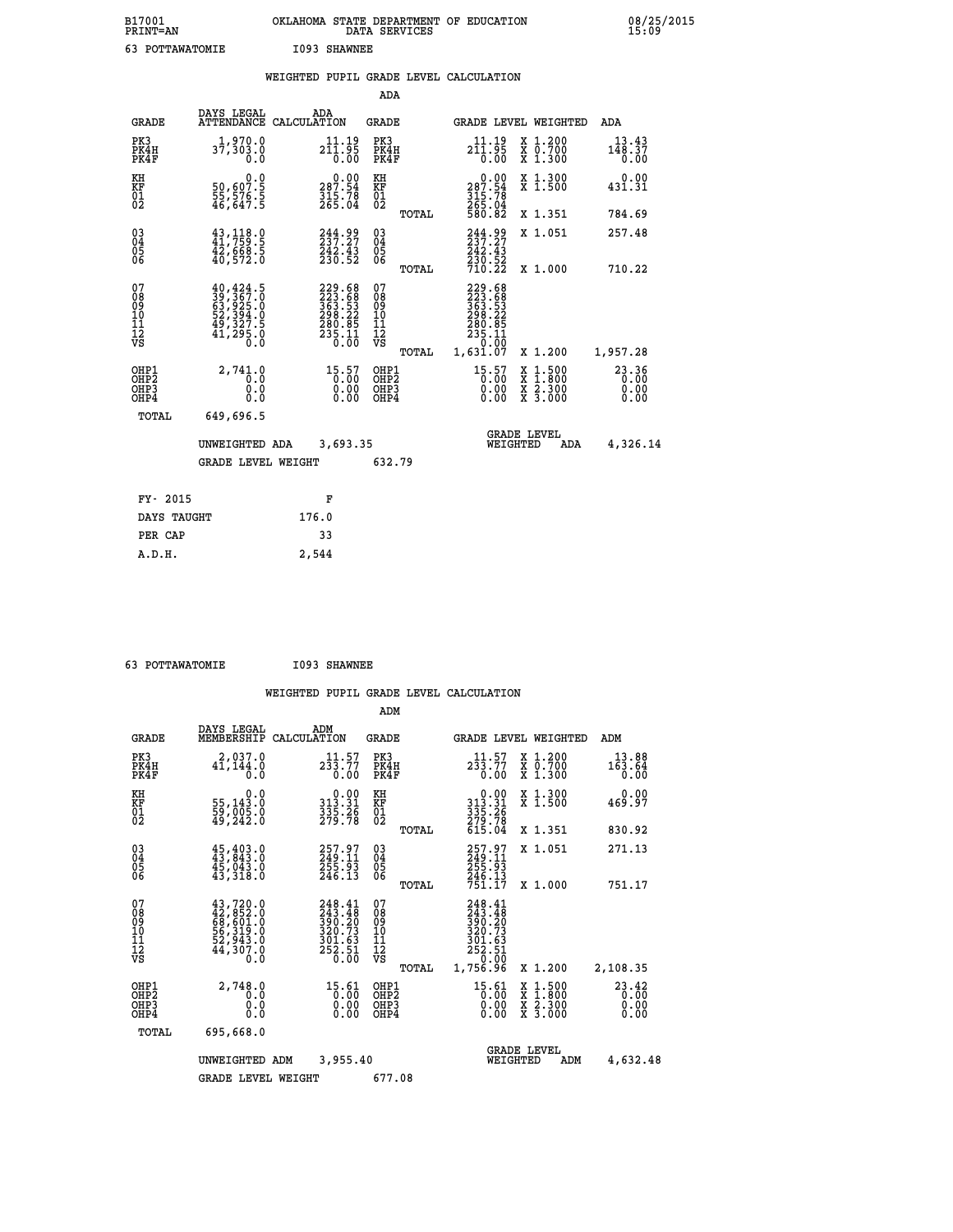| B17001<br><b>PRINT=AN</b> | OKLAHOMA STATE DEPARTMENT OF EDUCATION<br>DATA SERVICES | 08/25/2015<br>15:09 |
|---------------------------|---------------------------------------------------------|---------------------|
| POTTAWATOMIE              | I112 ASHER                                              |                     |

|                                         |                                                                                                                                                                  | WEIGHTED PUPIL GRADE LEVEL CALCULATION                                   |                                                     |                                                                                                             |                                                                   |                              |
|-----------------------------------------|------------------------------------------------------------------------------------------------------------------------------------------------------------------|--------------------------------------------------------------------------|-----------------------------------------------------|-------------------------------------------------------------------------------------------------------------|-------------------------------------------------------------------|------------------------------|
|                                         |                                                                                                                                                                  |                                                                          | ADA                                                 |                                                                                                             |                                                                   |                              |
| <b>GRADE</b>                            | DAYS LEGAL                                                                                                                                                       | ADA<br>ATTENDANCE CALCULATION                                            | <b>GRADE</b>                                        |                                                                                                             | GRADE LEVEL WEIGHTED                                              | ADA                          |
| PK3<br>PK4H<br>PK4F                     | 0.0<br>0.0<br>2,037.5                                                                                                                                            | 0.00<br>0.00<br>13.49                                                    | PK3<br>PK4H<br>PK4F                                 | 0.00<br>0.00<br>13.49                                                                                       | X 1.200<br>X 0.700<br>X 1.300                                     | 0.00<br>0.00<br>17.54        |
| KH<br><b>KF</b><br>01<br>02             | $\begin{smallmatrix}&&&0.0\2,842.5\2,316.5\2,285.0\end{smallmatrix}$                                                                                             | $\begin{smallmatrix} 0.00\\ 18.82\\ 15.34\\ 15.13 \end{smallmatrix}$     | KH<br>KF<br>01<br>02                                | $\begin{array}{r} 0.00 \\ 18.82 \\ 15.34 \\ 15.13 \\ 30.47 \end{array}$                                     | X 1.300<br>X 1.500                                                | 0.00<br>28.23                |
|                                         |                                                                                                                                                                  |                                                                          | TOTAL                                               |                                                                                                             | X 1.351                                                           | 41.16                        |
| 03<br>04<br>05<br>06                    | 2,001.5<br>2,308.0<br>2,425.5<br>3,322.5                                                                                                                         | $\frac{13}{15} : \frac{25}{28}$<br>$\frac{16}{22}$ $\frac{56}{20}$       | $\begin{array}{c} 03 \\ 04 \\ 05 \\ 06 \end{array}$ | $13.25$<br>$15.28$<br>$16.06$<br>$22.00$<br>$53.34$                                                         | X 1.051                                                           | 13.93                        |
|                                         |                                                                                                                                                                  |                                                                          | TOTAL                                               |                                                                                                             | X 1.000                                                           | 53.34                        |
| 07<br>08<br>09<br>101<br>11<br>12<br>VS | $\begin{smallmatrix} 3\,,\,788\,.\,0\\ 3\,,\,043\,. \,0\\ 3\,,\,303\,. \,0\\ 2\,,\,173\,. \,5\\ 3\,,\,038\,. \,0\\ 2\,,\,877\,. \,5\\ 0\,. \,0\end{smallmatrix}$ | $25.09$<br>$20.15$<br>$21.87$<br>$14.39$<br>$20.12$<br>$19.06$<br>$0.00$ | 07<br>08<br>09<br>101<br>11<br>12<br>VS<br>TOTAL    | 25.09<br>20.15<br>21.87<br>14.39<br>20.12<br>$\begin{smallmatrix} 19.166\ 10.008\ 120.68 \end{smallmatrix}$ | X 1.200                                                           | 144.82                       |
| OHP1<br>OHP2<br>OHP3<br>OHP4            | 0.0<br>0.0<br>0.0                                                                                                                                                | 0.00<br>$0.00$<br>0.00                                                   | OHP1<br>OHP2<br>OHP3<br>OHP4                        | 0.00<br>0.00<br>0.00                                                                                        | $1:500$<br>1:800<br>X<br>X<br>$\frac{x}{x}$ $\frac{5:300}{3:000}$ | 0.00<br>0.00<br>0.00<br>0.00 |
| <b>TOTAL</b>                            | 37,762.0                                                                                                                                                         |                                                                          |                                                     |                                                                                                             |                                                                   |                              |
|                                         | UNWEIGHTED ADA                                                                                                                                                   | 250.05                                                                   |                                                     |                                                                                                             | <b>GRADE LEVEL</b><br>WEIGHTED<br>ADA                             | 299.02                       |
|                                         | GRADE LEVEL WEIGHT                                                                                                                                               |                                                                          | 48.97                                               |                                                                                                             |                                                                   |                              |
| FY- 2015                                |                                                                                                                                                                  | F                                                                        |                                                     |                                                                                                             |                                                                   |                              |
|                                         | DAYS TAUGHT                                                                                                                                                      | 151.0                                                                    |                                                     |                                                                                                             |                                                                   |                              |
| PER CAP                                 |                                                                                                                                                                  | 81                                                                       |                                                     |                                                                                                             |                                                                   |                              |

| 63 POTTAWATOMIE | I112 ASHER |
|-----------------|------------|
|                 |            |

 **WEIGHTED PUPIL GRADE LEVEL CALCULATION ADM DAYS LEGAL ADM GRADE MEMBERSHIP CALCULATION GRADE GRADE LEVEL WEIGHTED ADM PK3 0.0 0.00 PK3 0.00 X 1.200 0.00 PK4H 0.0 0.00 PK4H 0.00 X 0.700 0.00 PK4F 2,166.0 14.34 PK4F 14.34 X 1.300 18.64 KH 0.0 0.00 KH 0.00 X 1.300 0.00 KF 2,986.0 19.77 KF 19.77 X 1.500 29.66 01 2,377.0 15.74 01 15.74 02 2,391.0 15.83 02 15.83 TOTAL 31.57 X 1.351 42.65 03 2,123.0 14.06 03 14.06 X 1.051 14.78 04 2,384.0 15.79 04 15.79 05 2,523.0 16.71 05 16.71 06 3,478.0 23.03 06 23.03 TOTAL 55.53 X 1.000 55.53**  $\begin{array}{cccc} 07 & 3\,,965.0 & 26\,.26 & 07 & 25\,.26\,09 & 3\,,565.0 & 21\,.10 & 08 & 23\,.61 & 09 & 23\,.61 & 08 & 23\,.61 & 09 & 23\,.61 & 08 & 23\,.61 & 24\,.62 & 23\,.61 & 24\,.62 & 25\,.63 & 25\,.64 & 26\,.65 & 27\,.66 & 28\,.67 & 29\,.68 & 20\,.68 & 21\,.62 & 22\,.64 &$ **26.26**<br> **27.161** 08<br> **17.55**<br> **17.55**<br> **17.55**<br> **17.55**<br> **17.52**<br> **17.52**<br> **17.52**<br> **17.52**<br> **18.56**<br> **17.55**<br> **18.56**<br> **17.55**<br> **18.56**<br> **18.56**<br> **18.56**<br> **18.56**<br> **18.56**<br> **18.36**<br> **20.36**<br> **18.41**<br> **x** 1.200<br> **154.09**<br>  **OHP1 0.0 0.00 OHP1 0.00 X 1.500 0.00 OHP2 0.0 0.00 OHP2 0.00 X 1.800 0.00 OHP3 0.0 0.00 OHP3 0.00 X 2.300 0.00 OHP4 0.0 0.00 OHP4 0.00 X 3.000 0.00 TOTAL 39,818.0 GRADE LEVEL UNWEIGHTED ADM 263.68 WEIGHTED ADM 315.35** GRADE LEVEL WEIGHT 51.67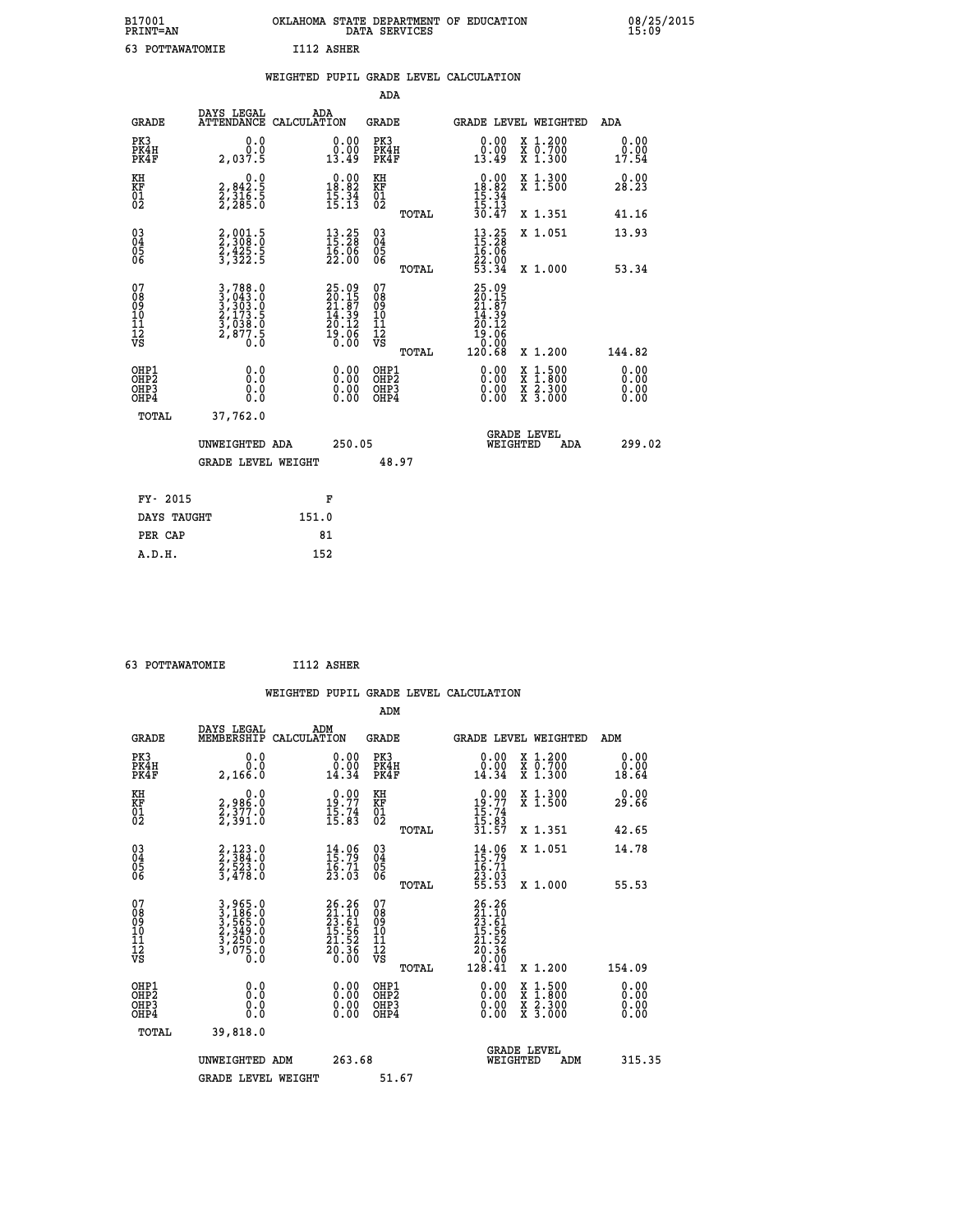| B17001<br><b>PRINT=AN</b> | OKLAHOMA STATE DEPARTMENT OF EDUCATION<br>DATA SERVICES | 08/25/2015<br>15:09 |
|---------------------------|---------------------------------------------------------|---------------------|
| 63<br>POTTAWATOMIE        | WANETTE<br>I115                                         |                     |

|                                           |                                                                                   |       |                                                                                                                           |                                          |       | WEIGHTED PUPIL GRADE LEVEL CALCULATION                                           |                                                                                                  |                              |
|-------------------------------------------|-----------------------------------------------------------------------------------|-------|---------------------------------------------------------------------------------------------------------------------------|------------------------------------------|-------|----------------------------------------------------------------------------------|--------------------------------------------------------------------------------------------------|------------------------------|
|                                           |                                                                                   |       |                                                                                                                           | ADA                                      |       |                                                                                  |                                                                                                  |                              |
| <b>GRADE</b>                              | DAYS LEGAL<br>ATTENDANCE CALCULATION                                              |       | ADA                                                                                                                       | GRADE                                    |       |                                                                                  | <b>GRADE LEVEL WEIGHTED</b>                                                                      | ADA                          |
| PK3<br>PK4H<br>PK4F                       | 0.0<br>0.0<br>2,326.5                                                             |       | $\begin{smallmatrix} 0.00\\ 0.00\\ 13.85 \end{smallmatrix}$                                                               | PK3<br>PK4H<br>PK4F                      |       | $\begin{smallmatrix} 0.00\\ 0.00\\ 13.85 \end{smallmatrix}$                      | X 1.200<br>X 0.700<br>X 1.300                                                                    | 0.00<br>0.00<br>18.01        |
| KH<br>KF<br>01<br>02                      | 0.0<br>2,269:5<br>1,327:0<br>2,792:0                                              |       | 13.90<br>$\frac{7}{16}$ $\frac{5}{62}$                                                                                    | KH<br>KF<br>01<br>02                     |       | $\begin{array}{r} 0.00 \\ 13.51 \\ 7.90 \\ 16.62 \\ 24.52 \end{array}$           | X 1.300<br>X 1.500                                                                               | 0.00<br>20.27                |
|                                           |                                                                                   |       |                                                                                                                           |                                          | TOTAL |                                                                                  | X 1.351                                                                                          | 33.13                        |
| 030404<br>06                              | $\frac{1}{1}$ , $\frac{427}{607}$ : 0<br>$\frac{2}{2}, \frac{4}{264}$ .0          |       | $8.57$<br>$14.68$<br>$13.48$                                                                                              | 030404<br>06                             |       | $8.57$<br>$14.68$<br>$13.48$<br>$37.73$                                          | X 1.051                                                                                          | 8.93                         |
|                                           |                                                                                   |       |                                                                                                                           |                                          | TOTAL |                                                                                  | X 1.000                                                                                          | 37.73                        |
| 07<br>08<br>09<br>11<br>11<br>12<br>VS    | $1,359.5$<br>$2,284.5$<br>$2,963.0$<br>$1,776.0$<br>$2,466.0$<br>$1,999.5$<br>0.0 |       | $8.09$<br>$13.60$<br>$17.64$<br>$10.58$<br>$14.73$<br>$\bar{1}\bar{1}\cdot\bar{9}\bar{7}$<br>$\bar{0}\cdot\bar{0}\bar{0}$ | 07<br>08<br>09<br>11<br>11<br>12<br>VS   |       | 8.09<br>$\frac{13.60}{17.64}$<br>10.58<br>14.73<br>$\frac{11.97}{0.00}$<br>76.61 |                                                                                                  |                              |
|                                           |                                                                                   |       |                                                                                                                           |                                          | TOTAL |                                                                                  | X 1.200                                                                                          | 91.93                        |
| OHP1<br>OH <sub>P</sub> 2<br>OHP3<br>OHP4 | 0.0<br>0.0<br>0.0                                                                 |       | $0.00$<br>$0.00$<br>0.00                                                                                                  | OHP1<br>OHP <sub>2</sub><br>OHP3<br>OHP4 |       | 0.00<br>0.00<br>0.00                                                             | $\begin{smallmatrix} x & 1 & 500 \\ x & 1 & 800 \\ x & 2 & 300 \\ x & 3 & 000 \end{smallmatrix}$ | 0.00<br>0.00<br>0.00<br>0.00 |
| <b>TOTAL</b>                              | 29,328.5                                                                          |       |                                                                                                                           |                                          |       |                                                                                  |                                                                                                  |                              |
|                                           | UNWEIGHTED ADA                                                                    |       | 174.72                                                                                                                    |                                          |       | WEIGHTED                                                                         | <b>GRADE LEVEL</b><br>ADA                                                                        | 210.00                       |
|                                           | GRADE LEVEL WEIGHT                                                                |       |                                                                                                                           |                                          | 35.28 |                                                                                  |                                                                                                  |                              |
| FY- 2015                                  |                                                                                   |       | F                                                                                                                         |                                          |       |                                                                                  |                                                                                                  |                              |
| DAYS TAUGHT                               |                                                                                   | 168.0 |                                                                                                                           |                                          |       |                                                                                  |                                                                                                  |                              |
| PER CAP                                   |                                                                                   | 101   |                                                                                                                           |                                          |       |                                                                                  |                                                                                                  |                              |

 **63 POTTAWATOMIE I115 WANETTE**

 **WEIGHTED PUPIL GRADE LEVEL CALCULATION ADM DAYS LEGAL ADM GRADE MEMBERSHIP CALCULATION GRADE GRADE LEVEL WEIGHTED ADM PK3 0.0 0.00 PK3 0.00 X 1.200 0.00 PK4H 0.0 0.00 PK4H 0.00 X 0.700 0.00 PK4F 2,606.0 15.51 PK4F 15.51 X 1.300 20.16 KH 0.0 0.00 KH 0.00 X 1.300 0.00 KF 2,415.0 14.38 KF 14.38 X 1.500 21.57**  $\begin{array}{cccc} \text{KH} & \text{0.0} & \text{0.00} & \text{KH} \\ \text{KF} & \text{2.415.0} & \text{14.38} & \text{KF} \\ \text{01} & \text{1.423.0} & \text{2.544.0} & \text{17.52} & \text{02} \end{array}$  $02$  2,944.0 17.52  $02$   $17.52$  **TOTAL 25.99 X 1.351 35.11 03 1,518.0 9.04 03 9.04 X 1.051 9.50 04 1,687.0 10.04 04 10.04 05 2,673.0 15.91 05 15.91** 06 2,400.0 14.29 06 <sub>memax</sub> 14.29  **TOTAL 40.24 X 1.000 40.24**  $\begin{array}{cccc} 07 & 1,393.0 & 8.29 & 07 & 8.29 \ 08 & 2,363.0 & 14.07 & 08 & 18.107 \ 09 & 1,857.0 & 11.07 & 10 & 11.07 \ 10 & 1,857.0 & 11.07 & 10 & 11.07 \ 12 & 2,624.0 & 15.86 & 11 & 15.66 \ \nabla\mathbf{S} & 2,144.0 & 15.66 & \nabla\mathbf{S} & 0 & 0 & 0 \end{array}$ **8.29 07**<br> **14.07 08**<br> **14.07 08**<br> **15.66**<br> **15.07 10**<br> **16.47**<br> **15.66**<br> **16.47**<br> **16.66**<br> **16.66**<br> **16.66**<br> **16.66**<br> **16.66**<br> **16.07**<br> **12.86<br>
<b>16.07**<br> **12.86<br>
<b>12.86**<br> **12.86**<br> **12.86**<br> **12.86**<br> **12.86**<br> **12.86**<br> **12.86 OHP1 0.0 0.00 OHP1 0.00 X 1.500 0.00 OHP2 0.0 0.00 OHP2 0.00 X 1.800 0.00 OHP3 0.0 0.00 OHP3 0.00 X 2.300 0.00 OHP4 0.0 0.00 OHP4 0.00 X 3.000 0.00 TOTAL 31,148.0** UNWEIGHTED ADM 185.55  **UNWEIGHTED ADM 185.55 WEIGHTED ADM 223.05** GRADE LEVEL WEIGHT 37.50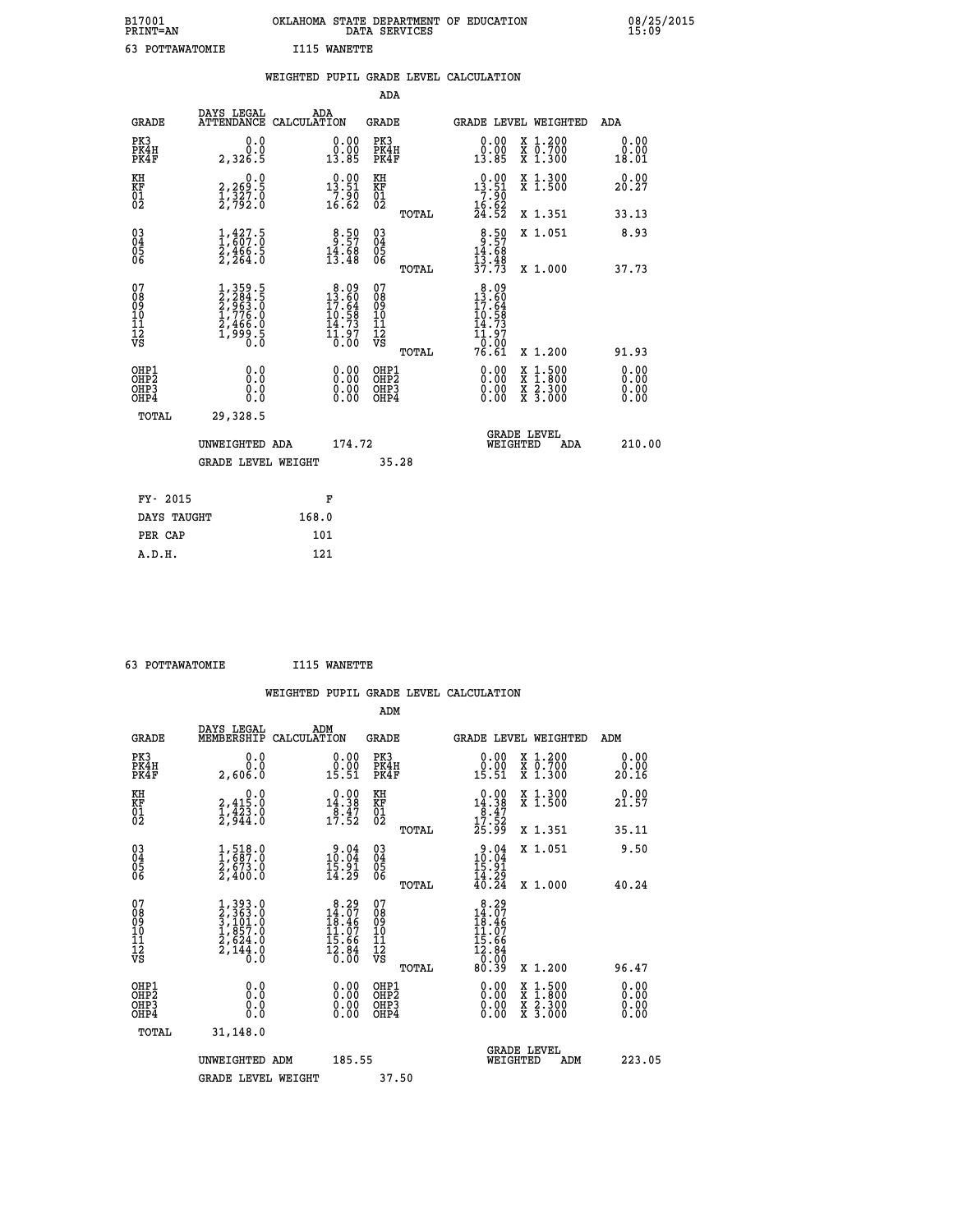| B17001<br><b>PRINT=AN</b> | OKLAHOMA STATE DEPARTMENT OF EDUCATION<br>DATA SERVICES | 08/25/2015<br>15:09 |
|---------------------------|---------------------------------------------------------|---------------------|
| POTTAWATOMIE              | I117<br>MAUD                                            |                     |

|                                                                    |                                                                                                                                                                       | WEIGHTED PUPIL GRADE LEVEL CALCULATION                                   |                                                 |                                                                                                                                             |                                                       |                              |
|--------------------------------------------------------------------|-----------------------------------------------------------------------------------------------------------------------------------------------------------------------|--------------------------------------------------------------------------|-------------------------------------------------|---------------------------------------------------------------------------------------------------------------------------------------------|-------------------------------------------------------|------------------------------|
|                                                                    |                                                                                                                                                                       |                                                                          | ADA                                             |                                                                                                                                             |                                                       |                              |
| <b>GRADE</b>                                                       | DAYS LEGAL                                                                                                                                                            | ADA<br>ATTENDANCE CALCULATION                                            | <b>GRADE</b>                                    | GRADE LEVEL WEIGHTED                                                                                                                        |                                                       | ADA                          |
| PK3<br>PK4H<br>PK4F                                                | 0.0<br>0.0<br>3,342.0                                                                                                                                                 | $\begin{smallmatrix} 0.00\\ 0.00\\ 19.78 \end{smallmatrix}$              | PK3<br>PK4H<br>PK4F                             | 0.00<br>0.00<br>19.78                                                                                                                       | X 1.200<br>X 0.700<br>X 1.300                         | 0.00<br>0.00<br>25.71        |
| KH<br>KF<br>01<br>02                                               | 0.0<br>3,589:0<br>3,826:0<br>3,223:5                                                                                                                                  | $\begin{smallmatrix} 0.00\\ 21.24\\ 22.64\\ 19.07 \end{smallmatrix}$     | KH<br>KF<br>01<br>02                            | 0.00<br>$21.24$<br>$22.64$<br>$19.07$<br>$41.71$                                                                                            | X 1.300<br>X 1.500                                    | 0.00<br>31.86                |
|                                                                    |                                                                                                                                                                       |                                                                          | TOTAL                                           |                                                                                                                                             | X 1.351                                               | 56.35                        |
| $\begin{smallmatrix} 03 \\[-4pt] 04 \end{smallmatrix}$<br>Ŏ5<br>06 | $3,335.0$<br>$2,462.0$<br>$\frac{4}{3}$ , $\frac{575}{679}$ . $\frac{5}{0}$                                                                                           | $\frac{19}{14}.73$<br>27.67<br>27.69                                     | $\substack{03 \\ 04}$<br>Ŏ5<br>06               | $\frac{19}{14}.73$<br>$\frac{27.67}{27.69}$<br>69.93                                                                                        | X 1.051                                               | 20.74                        |
|                                                                    |                                                                                                                                                                       |                                                                          | TOTAL                                           |                                                                                                                                             | X 1.000                                               | 69.93                        |
| 07<br>08<br>09<br>101<br>112<br>VS                                 | $\begin{smallmatrix} 3\,,\,6\,0\,1\,.5\\ 4\,,\,3\,2\,6\,.0\\ 4\,,\,4\,2\,7\,.0\\ 3\,,\,1\,7\,9\,.5\\ 3\,,\,6\,3\,2\,.5\\ 4\,,\,4\,4\,6\,.5\\ 0\,.0 \end{smallmatrix}$ | $21.31$<br>$25.60$<br>$26.20$<br>$18.81$<br>$21.49$<br>$26.31$<br>$0.00$ | 07<br>08<br>09<br>11<br>11<br>12<br>VS<br>TOTAL | $\begin{array}{r} 21\cdot 31 \\ 25\cdot 50 \\ 26\cdot 20 \\ 18\cdot 81 \\ 21\cdot 49 \\ 26\cdot 31 \\ 0\cdot 00 \\ 139\cdot 72 \end{array}$ | X 1.200                                               | 167.66                       |
| OHP1<br>OHP2<br>OHP3<br>OHP4                                       | 0.0<br>$0.\overline{0}$<br>0.0                                                                                                                                        | 0.00<br>$\begin{smallmatrix} 0.00 \ 0.00 \end{smallmatrix}$              | OHP1<br>OHP2<br>OHP3<br>OHP4                    | 0.00<br>0.00<br>0.00                                                                                                                        | X 1:500<br>$\frac{\ddot{x}}{x}$ $\frac{2.300}{3.000}$ | 0.00<br>0.00<br>0.00<br>0.00 |
| <b>TOTAL</b>                                                       | 52,745.0                                                                                                                                                              |                                                                          |                                                 |                                                                                                                                             |                                                       |                              |
|                                                                    | UNWEIGHTED ADA                                                                                                                                                        | 312.11                                                                   |                                                 | GRADE LEVEL<br>WEIGHTED                                                                                                                     | ADA                                                   | 372.25                       |
|                                                                    | <b>GRADE LEVEL WEIGHT</b>                                                                                                                                             |                                                                          | 60.14                                           |                                                                                                                                             |                                                       |                              |
| FY- 2015                                                           |                                                                                                                                                                       | F                                                                        |                                                 |                                                                                                                                             |                                                       |                              |
|                                                                    | DAYS TAUGHT                                                                                                                                                           | 169.0                                                                    |                                                 |                                                                                                                                             |                                                       |                              |
| PER CAP                                                            |                                                                                                                                                                       | 81                                                                       |                                                 |                                                                                                                                             |                                                       |                              |

 **63 POTTAWATOMIE I117 MAUD WEIGHTED PUPIL GRADE LEVEL CALCULATION ADM DAYS LEGAL ADM GRADE MEMBERSHIP CALCULATION GRADE GRADE LEVEL WEIGHTED ADM PK3 0.0 0.00 PK3 0.00 X 1.200 0.00 PK4H 0.0 0.00 PK4H 0.00 X 0.700 0.00 PK4F 3,500.0 20.71 PK4F 20.71 X 1.300 26.92 KH 0.0 0.00 KH 0.00 X 1.300 0.00 KF 3,687.0 21.82 KF 21.82 X 1.500 32.73**  $\begin{array}{cccc} \text{KH} & \text{O.0} & \text{O.00} & \text{KH} \\ \text{KF} & \text{3,687.0} & \text{21.82} & \text{KF} \\ \text{01} & \text{3,939.0} & \text{23.31} & \text{NF} \\ \text{02} & \text{3,939.0} & \text{39.78} & \text{02} \end{array}$  **02 3,343.0 19.78 02 19.78 TOTAL 43.09 X 1.351 58.21 03 3,475.0 20.56 03 20.56 X 1.051 21.61 04 2,596.0 15.36 04 15.36 05 4,893.0 28.95 05 28.95 06 4,761.0 28.17 06 28.17 TOTAL 72.48 X 1.000 72.48**  $\begin{array}{cccc} 07 & 3,843.0 & 22.74 & 07 & 22.74 \ 08 & 4,553.0 & 26.94 & 08 & 27.59 \ 09 & 4,663.0 & 27.59 & 09 & 27.59 \ 10 & 3,389.0 & 20.05 & 10 & 20.05 \ 11 & 3,663.0 & 22.97 & 11 & 22.97 \ 12 & 4,648.0 & 27.50 & 12 & 27.50 \ \hline \textrm{vs} & 4,648.0 & 0.0 & \tex$  **TOTAL 147.79 X 1.200 177.35 OHP1 0.0 0.00 OHP1 0.00 X 1.500 0.00 OHP2 0.0 0.00 OHP2 0.00 X 1.800 0.00 OHP3 0.0 0.00 OHP3 0.00 X 2.300 0.00 OHP4 0.0 0.00 OHP4 0.00 X 3.000 0.00 TOTAL 55,172.0 GRADE LEVEL UNWEIGHTED ADM 326.45 WEIGHTED ADM 389.30** GRADE LEVEL WEIGHT 62.85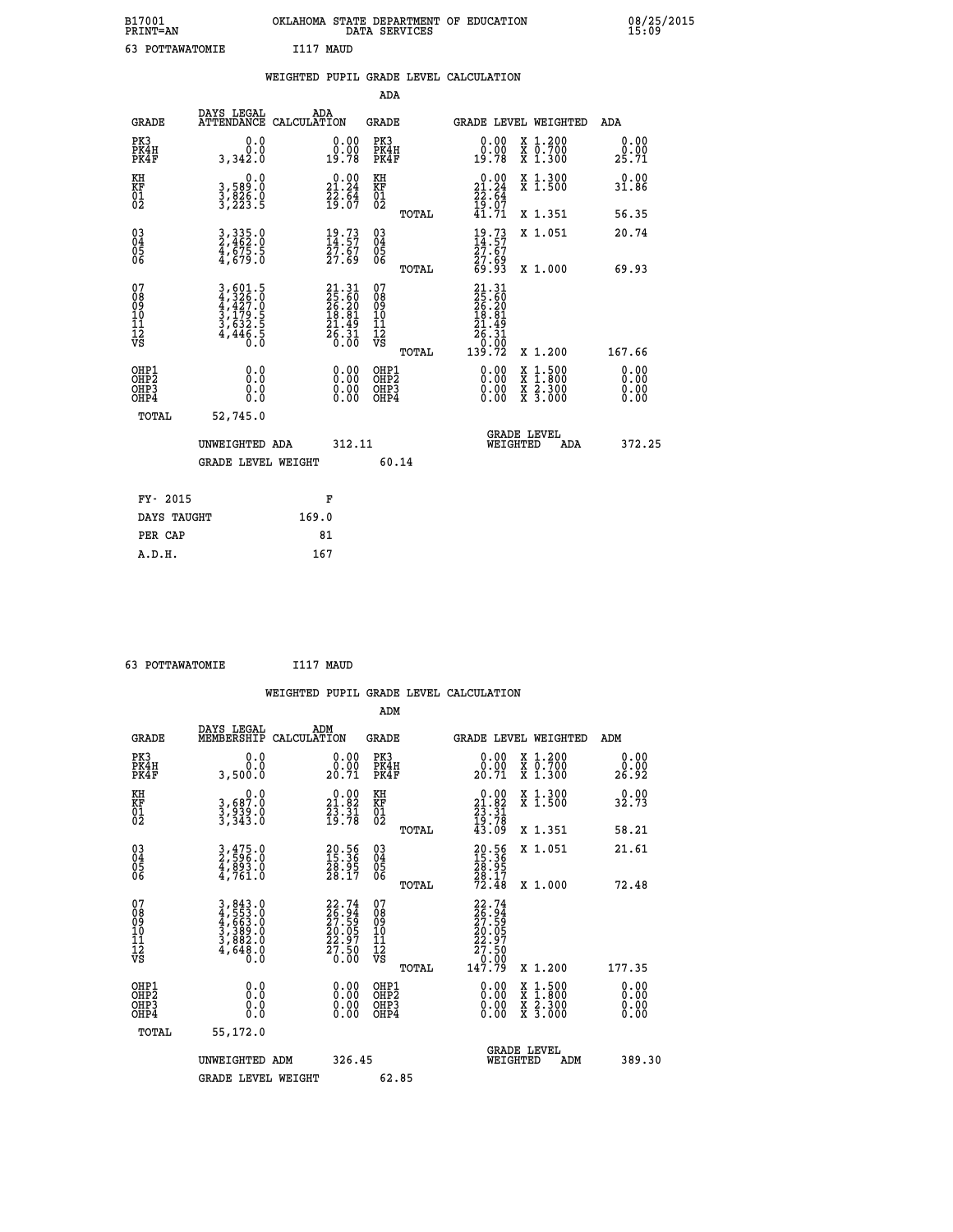| B17001<br><b>PRINT=AN</b> | OKLAHOMA STATE DEPARTMENT OF EDUCATION<br>DATA SERVICES | 08/25/2015<br>15:09 |
|---------------------------|---------------------------------------------------------|---------------------|
| POTTAWATOMIE              | COUNTY TOTALS                                           |                     |

|                                                              |                                                                                                                                                         | WEIGHTED PUPIL GRADE LEVEL CALCULATION                                                              |      |                                           |       |                                                                                           |                                                                                                  |                               |
|--------------------------------------------------------------|---------------------------------------------------------------------------------------------------------------------------------------------------------|-----------------------------------------------------------------------------------------------------|------|-------------------------------------------|-------|-------------------------------------------------------------------------------------------|--------------------------------------------------------------------------------------------------|-------------------------------|
|                                                              |                                                                                                                                                         |                                                                                                     |      | ADA                                       |       |                                                                                           |                                                                                                  |                               |
| <b>GRADE</b>                                                 | DAYS LEGAL                                                                                                                                              | ADA<br>ATTENDANCE CALCULATION                                                                       |      | GRADE                                     |       | GRADE LEVEL WEIGHTED                                                                      |                                                                                                  | <b>ADA</b>                    |
| PK3<br>PK4H<br>PK4F                                          | 5,183.0<br>37,303.0<br>98,703.5                                                                                                                         | $\begin{smallmatrix} 29.93 \\ 211.95 \\ 583.71 \end{smallmatrix}$                                   |      | PK3<br>PK4H<br>PK4F                       |       | $29.93$<br>$211.95$<br>$583.71$                                                           | X 1.200<br>X 0.700<br>X 1.300                                                                    | 35.92<br>148.37<br>758.84     |
| KH<br>KF<br>01<br>02                                         | 0.0<br>164,302.0<br>173,965.0<br>156,841.0                                                                                                              | $0.00$<br>961.52<br>$1,\overline{0}\overline{1}\overline{7}\cdot\overline{4}\overline{4}$<br>918.59 |      | KH<br>KF<br>$\overline{01}$               |       | $0.00$<br>961.52<br>1,017:44<br>918:59<br>1,936.03                                        | X 1.300<br>X 1.500                                                                               | 0.00<br>1,442.31              |
|                                                              |                                                                                                                                                         |                                                                                                     |      |                                           | TOTAL |                                                                                           | X 1.351                                                                                          | 2,615.57                      |
| $\begin{smallmatrix} 03 \\[-4pt] 04 \end{smallmatrix}$<br>05 | 155, 394.0<br>147,759.5<br>157,315.0                                                                                                                    | 910.66<br>891.60<br>864.89<br>922.22                                                                |      | $\substack{03 \\ 04}$<br>05               |       | 910.66<br>891.60<br>864.89                                                                | X 1.051                                                                                          | 3,635.82                      |
| 06                                                           |                                                                                                                                                         |                                                                                                     |      | 06                                        | TOTAL | 22.329<br>2,678.71                                                                        | X 1.000                                                                                          | 2,678.71                      |
| 07<br>Ŏ8<br>09<br>10<br>īĭ<br>12<br>νs                       | $\begin{smallmatrix} 151, 834\cdot 0\\ 156, 030\cdot 5\\ 157, 998\cdot 0\\ 146, 585\cdot 0\\ 136, 772\cdot 0\\ 135, 305\cdot 5\\ 0\\ \end{smallmatrix}$ | 890.89<br>914.87<br>924.34<br>859.23<br>803.08<br>677.21                                            | 0.00 | 07<br>08<br>09<br>11<br>11<br>12<br>VS    | TOTAL | 890.89<br>914.87<br>924.34<br>859.23<br>803.08<br>677.21<br>0.0 <sup>01</sup><br>5,069.62 | X 1.200                                                                                          | 6,083.53                      |
| OHP1<br>OHP <sub>2</sub><br>OHP3<br>OH <sub>P4</sub>         | 4,055.0<br>0.0<br>0.0<br>0.0                                                                                                                            | $23.14$<br>$0.00$                                                                                   | 0.00 | OHP1<br>OH <sub>P</sub> 2<br>OHP3<br>OHP4 |       | $^{23.14}_{0.00}$<br>0.00000                                                              | $\begin{smallmatrix} x & 1 & 500 \\ x & 1 & 800 \\ x & 2 & 300 \\ x & 3 & 000 \end{smallmatrix}$ | 34.72<br>0.00<br>0.00<br>0.00 |
| TOTAL                                                        | 2,117,420.5                                                                                                                                             |                                                                                                     |      |                                           |       |                                                                                           |                                                                                                  |                               |
|                                                              | UNWEIGHTED ADA                                                                                                                                          | 12,405.27                                                                                           |      |                                           |       | WEIGHTED                                                                                  | <b>GRADE LEVEL</b><br>ADA                                                                        | 14,755.08                     |
|                                                              | <b>GRADE LEVEL WEIGHT</b>                                                                                                                               |                                                                                                     |      | 2,349.81                                  |       |                                                                                           |                                                                                                  |                               |
| FY- 2015                                                     |                                                                                                                                                         | F                                                                                                   |      |                                           |       |                                                                                           |                                                                                                  |                               |
| DAYS TAUGHT                                                  |                                                                                                                                                         | 2,343.0                                                                                             |      |                                           |       |                                                                                           |                                                                                                  |                               |
| PER CAP                                                      |                                                                                                                                                         | 675                                                                                                 |      |                                           |       |                                                                                           |                                                                                                  |                               |

 **POTTAWATOMIE COUNTY TOTALS**

 **A.D.H. 9,265**

|                                           |                                                                                   |                                                                          | ADM                                              |                                                                                     |                                                                                                  |                               |
|-------------------------------------------|-----------------------------------------------------------------------------------|--------------------------------------------------------------------------|--------------------------------------------------|-------------------------------------------------------------------------------------|--------------------------------------------------------------------------------------------------|-------------------------------|
| <b>GRADE</b>                              | DAYS LEGAL<br>MEMBERSHIP                                                          | ADM<br>CALCULATION                                                       | <b>GRADE</b>                                     | GRADE LEVEL WEIGHTED                                                                |                                                                                                  | ADM                           |
| PK3<br>PK4H<br>PK4F                       | 5,312.0<br>41,144.0<br>105, 155.0                                                 | 30.67<br>233.77<br>621.98                                                | PK3<br>PK4H<br>PK4F                              | 30.67<br>233.77<br>621.98                                                           | X 1.200<br>X 0.700<br>X 1.300                                                                    | 35.92<br>163.64<br>808.56     |
| KH<br>KF<br>01<br>02                      | 0.0<br>175,072.0<br>183,437.0<br>164,450.0                                        | $\begin{smallmatrix}&&0.00\\1,024.33\\1,072.83\\963.15\end{smallmatrix}$ | KH<br>KF<br>01<br>02                             | 0.00<br>$1,024.33$<br>$1,072.83$<br>$963.15$<br>$2,035.98$                          | X 1.300<br>X 1.500                                                                               | 0.00<br>1,536.53              |
|                                           |                                                                                   |                                                                          | TOTAL                                            |                                                                                     | X 1.351                                                                                          | 2,750.61                      |
| 03<br>04<br>05<br>06                      | 162,570.0<br>159,196.0<br>155,049.0<br>165,806.0                                  | 952.72<br>933.36<br>907.57<br>971.91                                     | $\substack{03 \\ 04}$<br>05                      | 952.72<br>933.36<br>907.57<br>971.91                                                | X 1.051                                                                                          | 1,001.30                      |
|                                           |                                                                                   |                                                                          | TOTAL                                            | 2,812.84                                                                            | X 1.000                                                                                          | 2,812.84                      |
| 07<br>08<br>09<br>11<br>11<br>12<br>VS    | 160,586.0<br>165,723.0<br>168,071.0<br>156,738.0<br>146,664.0<br>123,561.0<br>0.0 | 942.06<br>$\frac{571.52}{983.34}$<br>919.03<br>861.53<br>726.06<br>0.00  | 07<br>08<br>09<br>101<br>11<br>12<br>VS<br>TOTAL | 942.06<br>971.52<br>983.34<br>919.03<br>$\frac{661.53}{726.06}$<br>0.00<br>5,403.54 | X 1.200                                                                                          | 6,484.25                      |
| OHP1<br>OH <sub>P</sub> 2<br>OHP3<br>OHP4 | 4,100.0<br>0.0<br>0.0<br>Ŏ.Ŏ                                                      | 23.40<br>0.00<br>0.00<br>0.00                                            | OHP1<br>OH <sub>P</sub> 2<br>OHP3<br>OHP4        | 23.40<br>0.00<br>0.00<br>0.00                                                       | $\begin{smallmatrix} x & 1 & 500 \\ x & 1 & 800 \\ x & 2 & 300 \\ x & 3 & 000 \end{smallmatrix}$ | 35.11<br>0.00<br>0.00<br>0.00 |
| TOTAL                                     | 2,242,634.0                                                                       |                                                                          |                                                  |                                                                                     |                                                                                                  |                               |
|                                           | UNWEIGHTED                                                                        | 13, 139, 23<br>ADM                                                       |                                                  | WEIGHTED                                                                            | <b>GRADE LEVEL</b><br>ADM                                                                        | 15,629.64                     |
|                                           | <b>GRADE LEVEL WEIGHT</b>                                                         |                                                                          | 2,490.41                                         |                                                                                     |                                                                                                  |                               |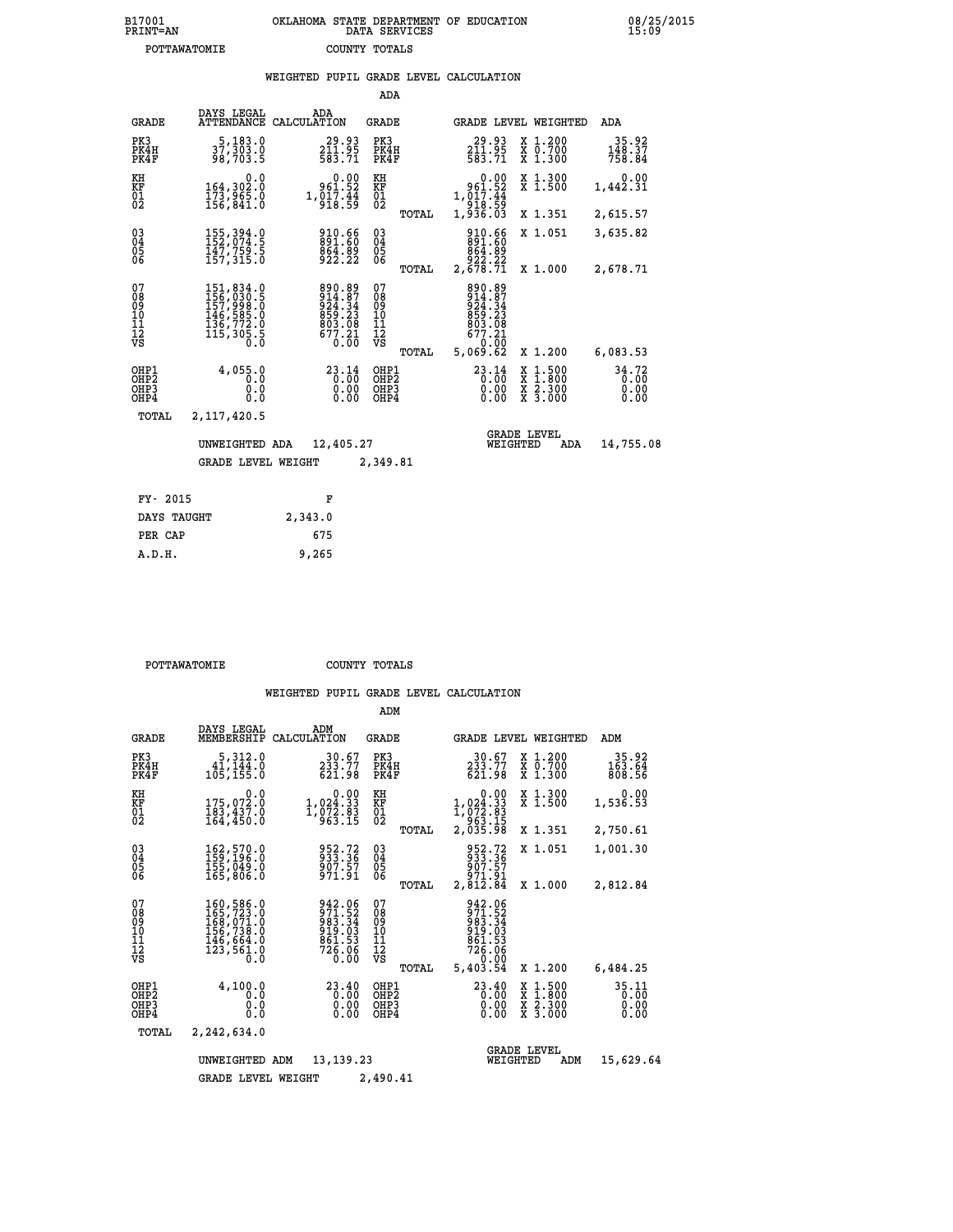| B17001<br><b>PRINT=AN</b> | OKLAHOMA STATE DEPARTMENT OF EDUCATION<br>DATA SERVICES | 08/25/2015<br>15:09 |
|---------------------------|---------------------------------------------------------|---------------------|
| 64 PUSHMATAHA             | C002 ALBION                                             |                     |

|                                           |                                                                                                           |       |                                                                                               |                                                     |       | WEIGHTED PUPIL GRADE LEVEL CALCULATION                               |                                |                                                         |                              |
|-------------------------------------------|-----------------------------------------------------------------------------------------------------------|-------|-----------------------------------------------------------------------------------------------|-----------------------------------------------------|-------|----------------------------------------------------------------------|--------------------------------|---------------------------------------------------------|------------------------------|
|                                           |                                                                                                           |       |                                                                                               | ADA                                                 |       |                                                                      |                                |                                                         |                              |
| <b>GRADE</b>                              | DAYS LEGAL<br>ATTENDANCE CALCULATION                                                                      | ADA   |                                                                                               | <b>GRADE</b>                                        |       | GRADE LEVEL WEIGHTED                                                 |                                |                                                         | ADA                          |
| PK3<br>PK4H<br>PK4F                       | 1,000.0<br>$\begin{array}{c} 0.0 \\ 820.0 \end{array}$                                                    |       | 6.29<br>$\frac{0}{5}. \frac{0}{16}$                                                           | PK3<br>PK4H<br>PK4F                                 |       | 6.29<br>$0.00$<br>5.16                                               |                                | X 1.200<br>X 0.700<br>X 1.300                           | 7.55<br>0.00<br>6.71         |
| KH<br><b>KF</b><br>01<br>02               | 0.0<br>1,559.0<br>$\frac{897.0}{1,071.0}$                                                                 |       | $\frac{9.00}{5.64}$<br>5.64                                                                   | KH<br>KF<br>01<br>02                                |       | $0.00$<br>$9.81$<br>$5.64$<br>$6.74$<br>$12.38$                      |                                | X 1.300<br>X 1.500                                      | 0.00<br>14.72                |
|                                           |                                                                                                           |       |                                                                                               |                                                     | TOTAL |                                                                      |                                | X 1.351                                                 | 16.73                        |
| 03<br>04<br>05<br>06                      | 1,282.0<br>$\frac{662.0}{888.0}$                                                                          |       | 7:52<br>4:16<br>5:58                                                                          | $\begin{array}{c} 03 \\ 04 \\ 05 \\ 06 \end{array}$ |       | $\begin{array}{r} 8.06 \\ 7.52 \\ 4.16 \\ 5.58 \\ 17.26 \end{array}$ |                                | X 1.051                                                 | 8.47                         |
|                                           |                                                                                                           |       |                                                                                               |                                                     | TOTAL |                                                                      |                                | X 1.000                                                 | 17.26                        |
| 07<br>089<br>090<br>1112<br>VS            | $1, 452.0$<br>$735.0$<br>$0.0$<br>$\begin{smallmatrix} 0.5 & 0 \ 0.0 & 0 \end{smallmatrix}$<br>$\S.$ $\S$ |       | $\begin{smallmatrix} 9.13\ 4.62\ 0.00\ 0.00\ 0.00\ 0.00\ 0.00\ 0.00\ 0.00\ \end{smallmatrix}$ | 07<br>08<br>09<br>10<br>11<br>12<br>VS              | TOTAL | 9.13<br>4.62<br>0.00<br>0.00<br>0.00<br>0.00<br>13.75                |                                | X 1.200                                                 | 16.50                        |
| OHP1<br>OH <sub>P</sub> 2<br>OHP3<br>OHP4 | 0.0<br>0.0<br>0.0                                                                                         |       | 0.00<br>$0.00$<br>0.00                                                                        | OHP1<br>OHP2<br>OHP3<br>OHP4                        |       | 0.00<br>0.00<br>0.00                                                 | X                              | $1:500$<br>1:800<br>$\frac{x}{x}$ $\frac{5:300}{3:000}$ | 0.00<br>0.00<br>0.00<br>0.00 |
| <b>TOTAL</b>                              | 11,562.0                                                                                                  |       |                                                                                               |                                                     |       |                                                                      |                                |                                                         |                              |
|                                           | UNWEIGHTED ADA                                                                                            |       | 72.71                                                                                         |                                                     |       |                                                                      | <b>GRADE LEVEL</b><br>WEIGHTED | ADA                                                     | 87.94                        |
|                                           | <b>GRADE LEVEL WEIGHT</b>                                                                                 |       |                                                                                               | 15.23                                               |       |                                                                      |                                |                                                         |                              |
| FY- 2015                                  |                                                                                                           | F     |                                                                                               |                                                     |       |                                                                      |                                |                                                         |                              |
| DAYS TAUGHT                               |                                                                                                           | 159.0 |                                                                                               |                                                     |       |                                                                      |                                |                                                         |                              |
| PER CAP                                   |                                                                                                           | 117   |                                                                                               |                                                     |       |                                                                      |                                |                                                         |                              |

 **64 PUSHMATAHA C002 ALBION**

 **WEIGHTED PUPIL GRADE LEVEL CALCULATION ADM DAYS LEGAL ADM GRADE MEMBERSHIP CALCULATION GRADE GRADE LEVEL WEIGHTED ADM PK3 1,035.0 6.51 PK3 6.51 X 1.200 7.81 PK4H 0.0 0.00 PK4H 0.00 X 0.700 0.00 PK4F 935.0 5.88 PK4F 5.88 X 1.300 7.64 KH 0.0 0.00 KH 0.00 X 1.300 0.00 KF 1,649.0 10.37 KF 10.37 X 1.500 15.56 01 952.0 5.99 01 5.99 02 1,134.0 7.13 02 7.13 TOTAL 13.12 X 1.351 17.73 03 1,358.0 8.54 03 8.54 X 1.051 8.98 04 1,292.0 8.13 04 8.13 05 698.0 4.39 05 4.39 06 939.0 5.91 06 5.91 TOTAL 18.43 X 1.000 18.43 07** 1,511.0 9.50 07<br>
08 801.0 5.04 08 5.04<br>
10 0.0 0.00 10 0.00<br>
11 0.0 0.00 10 0.00<br>
12 0.0 0.00 12 0.00<br>
VS 0.0 0.00 VS 0.00  **TOTAL 14.54 X 1.200 17.45 OHP1 0.0 0.00 OHP1 0.00 X 1.500 0.00 OHP2 0.0 0.00 OHP2 0.00 X 1.800 0.00 OHP3 0.0 0.00 OHP3 0.00 X 2.300 0.00 OHP4 0.0 0.00 OHP4 0.00 X 3.000 0.00 TOTAL 12,304.0 GRADE LEVEL UNWEIGHTED ADM 77.39 WEIGHTED ADM 93.60** GRADE LEVEL WEIGHT 16.21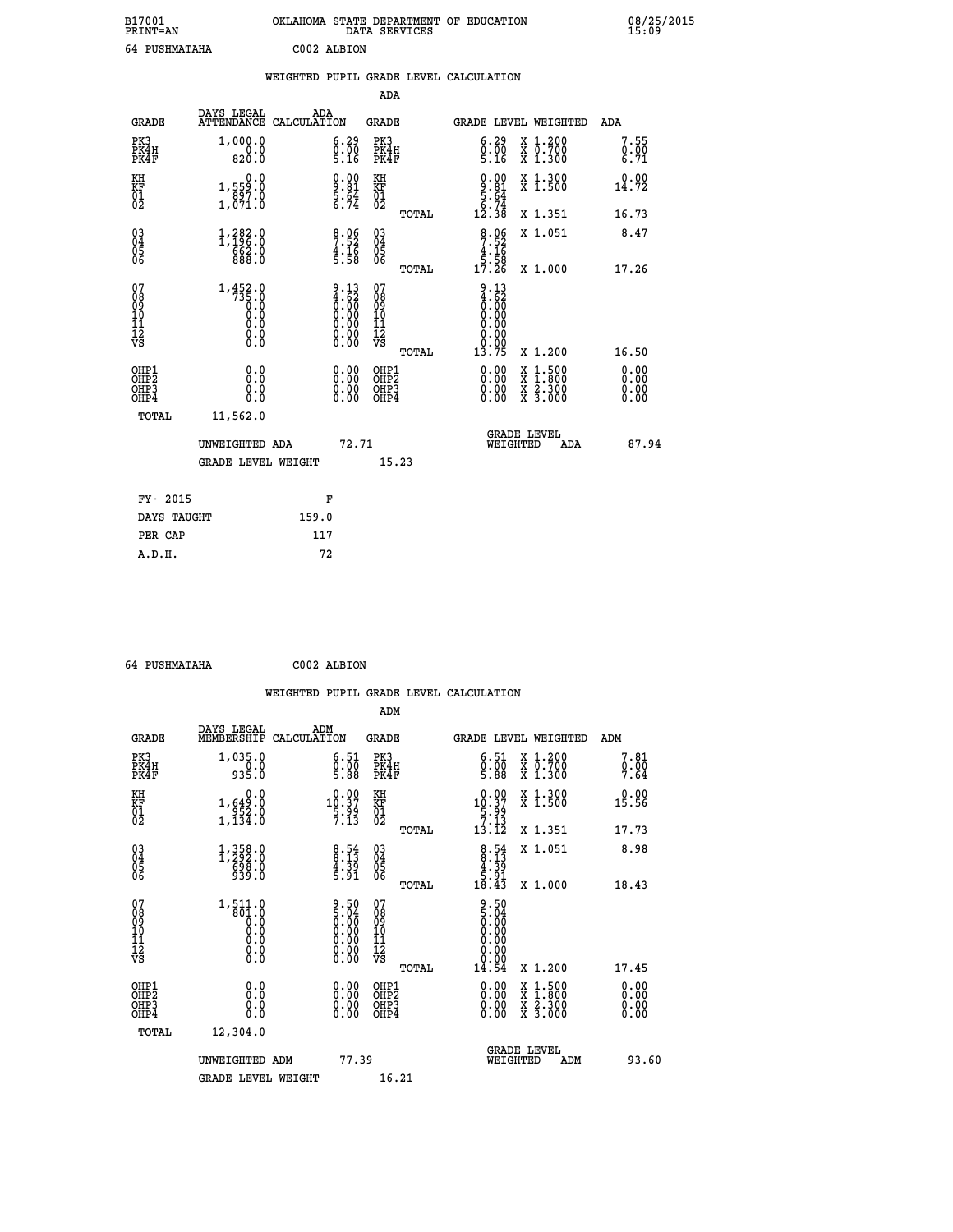| B17001<br><b>PRINT=AN</b> | OKLAHOMA STATE DEPARTMENT OF EDUCATION<br>DATA SERVICES | 08/25/2015<br>15:09 |
|---------------------------|---------------------------------------------------------|---------------------|
| 64 PUSHMATAHA             | C004 TUSKAHOMA                                          |                     |

|                                                                    |                                                                                                        | WEIGHTED PUPIL GRADE LEVEL CALCULATION                                                        |                                        |       |                                                                                                         |                                                |                              |
|--------------------------------------------------------------------|--------------------------------------------------------------------------------------------------------|-----------------------------------------------------------------------------------------------|----------------------------------------|-------|---------------------------------------------------------------------------------------------------------|------------------------------------------------|------------------------------|
|                                                                    |                                                                                                        |                                                                                               | ADA                                    |       |                                                                                                         |                                                |                              |
| <b>GRADE</b>                                                       | DAYS LEGAL<br>ATTENDANCE CALCULATION                                                                   | ADA                                                                                           | <b>GRADE</b>                           |       |                                                                                                         | GRADE LEVEL WEIGHTED                           | ADA                          |
| PK3<br>PK4H<br>PK4F                                                | 628.0<br>836.5                                                                                         | $\begin{smallmatrix} 4.00\ 0.00\ 5.33 \end{smallmatrix}$                                      | PK3<br>PK4H<br>PK4F                    |       | 4.00<br>$0.00$<br>5.33                                                                                  | X 1.200<br>X 0.700<br>X 1.300                  | 4.80<br>0.00<br>6.93         |
| KH<br>KF<br>01<br>02                                               | $1,276.5$<br>$1,682.5$<br>$1,556.5$                                                                    | $\begin{smallmatrix} 0.00\\ 8.13\\ 10.72\\ 9.91 \end{smallmatrix}$                            | KH<br>KF<br>01<br>02                   |       | $\begin{smallmatrix}&&0.00\\8.13\\10.72\\9.91\\20.63\end{smallmatrix}$                                  | X 1.300<br>X 1.500                             | 0.00<br>12.20                |
|                                                                    |                                                                                                        |                                                                                               |                                        | TOTAL |                                                                                                         | X 1.351                                        | 27.87                        |
| $\begin{smallmatrix} 03 \\[-4pt] 04 \end{smallmatrix}$<br>Ŏ5<br>06 | 2,512.9<br>995.5<br>766.0                                                                              | $\begin{array}{r} 16.00 \\ 6.62 \\ 6.34 \\ 4.88 \end{array}$                                  | $03\overline{4}$<br>Ŏ5<br>06           |       | $16.00$<br>$6.34$<br>$4.88$                                                                             | X 1.051                                        | 16.82                        |
|                                                                    |                                                                                                        |                                                                                               |                                        | TOTAL | 17.84                                                                                                   | X 1.000                                        | 17.84                        |
| 07<br>08<br>09<br>101<br>112<br>VS                                 | $758.5$<br>$480.5$<br>$0.0$<br>$\begin{smallmatrix} 0.5 & 0 \ 0.0 & 0 \end{smallmatrix}$<br>$\S.$ $\S$ | $\begin{smallmatrix} 4.83\ 3.06\ 0.00\ 0.00\ 0.00\ 0.00\ 0.00\ 0.00\ 0.00\ \end{smallmatrix}$ | 07<br>08<br>09<br>11<br>11<br>12<br>VS | TOTAL | $\begin{smallmatrix} 4.83\ 3.06\ 0.00\ 0.00 \end{smallmatrix}$<br>0.00<br>$\substack{0.00\\0.00\\7.89}$ | X 1.200                                        | 9.47                         |
| OHP1<br>OHP2<br>OHP3<br>OHP4                                       | 0.0<br>0.0<br>0.0                                                                                      | 0.00<br>$\begin{smallmatrix} 0.00 \ 0.00 \end{smallmatrix}$                                   | OHP1<br>OHP2<br>OHP3<br>OHP4           |       | 0.00<br>0.00<br>0.00                                                                                    | X 1:500<br>$\frac{x}{x}$ $\frac{5:300}{3:000}$ | 0.00<br>Ō.ŎŎ<br>0.00<br>0.00 |
| <b>TOTAL</b>                                                       | 12,532.0                                                                                               |                                                                                               |                                        |       |                                                                                                         |                                                |                              |
|                                                                    | UNWEIGHTED ADA                                                                                         |                                                                                               | 79.82                                  |       |                                                                                                         | GRADE LEVEL<br>WEIGHTED<br>ADA                 | 95.93                        |
|                                                                    | <b>GRADE LEVEL WEIGHT</b>                                                                              |                                                                                               | 16.11                                  |       |                                                                                                         |                                                |                              |
| FY- 2015                                                           |                                                                                                        | F                                                                                             |                                        |       |                                                                                                         |                                                |                              |
| DAYS TAUGHT                                                        |                                                                                                        | 157.0                                                                                         |                                        |       |                                                                                                         |                                                |                              |
| PER CAP                                                            |                                                                                                        | 95                                                                                            |                                        |       |                                                                                                         |                                                |                              |

| 64 PUSHMATAHA | C004 TUSKAHOMA |
|---------------|----------------|
|               |                |

|                                                    |                                                                                      |                                                                              |                                       | WEIGHTED PUPIL GRADE LEVEL CALCULATION                                                   |                                                                                        |                      |
|----------------------------------------------------|--------------------------------------------------------------------------------------|------------------------------------------------------------------------------|---------------------------------------|------------------------------------------------------------------------------------------|----------------------------------------------------------------------------------------|----------------------|
|                                                    | DAYS LEGAL                                                                           | ADM                                                                          | ADM                                   |                                                                                          |                                                                                        |                      |
| <b>GRADE</b>                                       | MEMBERSHIP<br>CALCULATION                                                            |                                                                              | <b>GRADE</b>                          |                                                                                          | GRADE LEVEL WEIGHTED                                                                   | ADM                  |
| PK3<br>PK4H<br>PK4F                                | 628.0<br>0.0<br>888.0                                                                | 4.00<br>Ō.ŎŎ<br>5.66                                                         | PK3<br>PK4H<br>PK4F                   | 4.00<br>$0.00$<br>5.66                                                                   | X 1.200<br>X 0.700<br>X 1.300                                                          | 4.80<br>0.00<br>7.36 |
| KH<br>KF<br>01<br>02                               | 0.0<br>1, 357:0<br>1, 727:0<br>1, 581:0                                              | $0.00$<br>$8.64$<br>11.00                                                    | KH<br>KF<br>01<br>02                  | $0.00$<br>$0.64$<br>$\frac{11.00}{10.07}$                                                | X 1.300<br>X 1.500                                                                     | 0.00<br>12.96        |
|                                                    |                                                                                      |                                                                              | TOTAL                                 | 21.07                                                                                    | X 1.351                                                                                | 28.47                |
| $\begin{matrix} 03 \\ 04 \\ 05 \\ 06 \end{matrix}$ | 2,535.0<br>1,054.0<br>1,019.0<br>785.0                                               | $\begin{array}{r} 16.15 \\ 6.71 \\ 6.49 \\ 5.00 \end{array}$                 | $^{03}_{04}$<br>$\frac{05}{06}$       | $\begin{array}{r} 16.15 \\ 6.71 \\ 6.49 \\ 5.00 \\ 18.20 \end{array}$                    | X 1.051                                                                                | 16.97                |
|                                                    |                                                                                      |                                                                              | TOTAL                                 |                                                                                          | X 1.000                                                                                | 18.20                |
| 07<br>08<br>09<br>101<br>11<br>12<br>VS            | 785.0<br>486.0<br>$\begin{smallmatrix} 0.0 & 0 \ 0.0 & 0 \end{smallmatrix}$<br>$\S.$ | $\begin{smallmatrix} 5.00\ 3.10\ 0.00\ 0.00\ 0.00 \end{smallmatrix}$<br>0.00 | 07<br>08901123<br>1122<br>VS<br>TOTAL | $\begin{smallmatrix} 5.00\ 3.10\ 0.00 \end{smallmatrix}$<br>0.00<br>0.00<br>ŏ.ŏŏ<br>8.10 | X 1.200                                                                                | 9.72                 |
|                                                    |                                                                                      |                                                                              |                                       |                                                                                          |                                                                                        | 0.00                 |
| OHP1<br>OHP2<br>OHP3<br>OHP4                       | 0.0<br>Ŏ.Ŏ<br>$0.\overline{0}$                                                       | $\begin{smallmatrix} 0.00 \ 0.00 \ 0.00 \ 0.00 \end{smallmatrix}$            | OHP1<br>OHP2<br>OHP <sub>3</sub>      | 0.00<br>0.00                                                                             | <b>XXX</b><br>XX<br>$\begin{smallmatrix} 1.500\ 1.800\ 2.300\ 3.000 \end{smallmatrix}$ | 0.00<br>0.00<br>0.00 |
| TOTAL                                              | 12,845.0                                                                             |                                                                              |                                       |                                                                                          |                                                                                        |                      |
|                                                    | UNWEIGHTED ADM                                                                       | 81.82                                                                        |                                       | WEIGHTED                                                                                 | <b>GRADE LEVEL</b><br>ADM                                                              | 98.48                |
|                                                    | <b>GRADE LEVEL WEIGHT</b>                                                            |                                                                              | 16.66                                 |                                                                                          |                                                                                        |                      |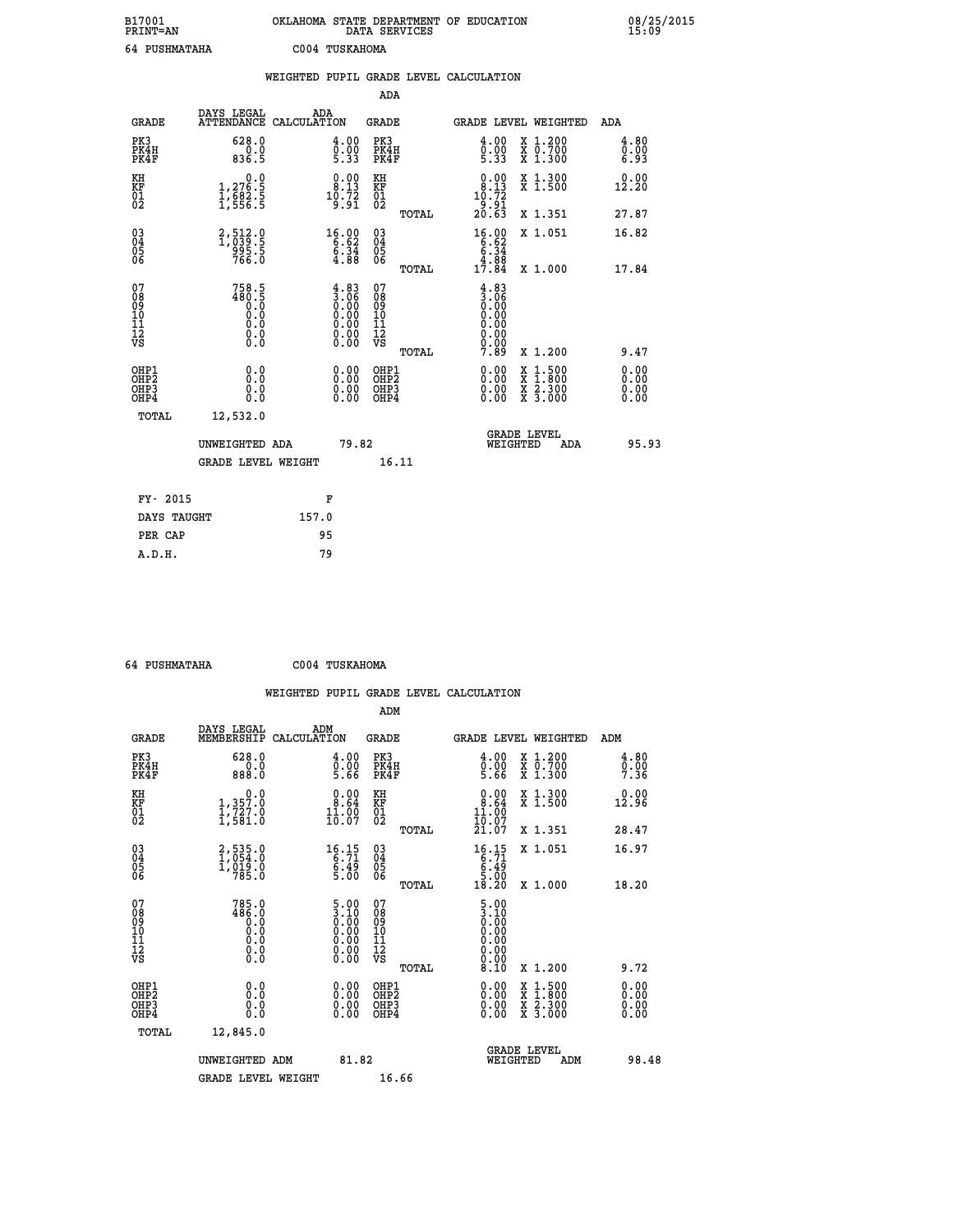| B17001<br><b>PRINT=AN</b> |               |              | OKLAHOMA STATE DEPARTMENT OF EDUCATION<br>DATA SERVICES |  |
|---------------------------|---------------|--------------|---------------------------------------------------------|--|
|                           | 64 PUSHMATAHA | C015 NASHOBA |                                                         |  |

08/25/2015<br>15:09

|                                                                    |                                                                 | WEIGHTED PUPIL GRADE LEVEL CALCULATION                                               |                                                 |                                                                                                         |                                                |                      |
|--------------------------------------------------------------------|-----------------------------------------------------------------|--------------------------------------------------------------------------------------|-------------------------------------------------|---------------------------------------------------------------------------------------------------------|------------------------------------------------|----------------------|
|                                                                    |                                                                 |                                                                                      | <b>ADA</b>                                      |                                                                                                         |                                                |                      |
| <b>GRADE</b>                                                       | DAYS LEGAL                                                      | ADA<br>ATTENDANCE CALCULATION                                                        | <b>GRADE</b>                                    | GRADE LEVEL WEIGHTED                                                                                    |                                                | ADA                  |
| PK3<br>PK4H<br>PK4F                                                | 1,082.0<br>$\frac{0.0}{603.0}$                                  | $\begin{smallmatrix}7.46\0.00\\4.16\end{smallmatrix}$                                | PK3<br>PK4H<br>PK4F                             | 7.46<br>$\frac{0.00}{4.16}$                                                                             | X 1.200<br>X 0.700<br>X 1.300                  | 8.95<br>0.00<br>5.41 |
| KH<br>KF<br>01<br>02                                               | 0.0<br>844.0<br>1,301.0                                         | $\begin{smallmatrix} 0.00\ 5.82\ 8.97\ 2.99 \end{smallmatrix}$                       | KH<br>KF<br>01<br>02                            | $\begin{smallmatrix} 0.00\\ 5.82\\ 8.97\\ 2.99\\ 11.96 \end{smallmatrix}$                               | X 1.300<br>X 1.500                             | 0.00<br>8.73         |
|                                                                    |                                                                 |                                                                                      | TOTAL                                           |                                                                                                         | X 1.351                                        | 16.16                |
| $\begin{smallmatrix} 03 \\[-4pt] 04 \end{smallmatrix}$<br>Ŏ5<br>06 | 1, 322:0<br>$\begin{smallmatrix} 0.0 \\ 61.0 \end{smallmatrix}$ | $\frac{2.22}{8.90}$<br>$\begin{smallmatrix} 0.00 \ 0.42 \end{smallmatrix}$           | $03\overline{4}$<br>05<br>06                    | $\frac{2.22}{8.90}$<br>$0.00$<br>$0.42$                                                                 | X 1.051                                        | 2.33                 |
|                                                                    |                                                                 |                                                                                      | TOTAL                                           | 9.32                                                                                                    | X 1.000                                        | 9.32                 |
| 07<br>08<br>09<br>101<br>112<br>VS                                 | 839.0<br>288.0<br>0.0<br>0.0<br>Ō.Ō<br>$\S.$ $\S$               | $\begin{smallmatrix} 5.79\ 1.99\ 0.00\ 0.00\ 0.00 \end{smallmatrix}$<br>ŏ:ŏŏ<br>O.OO | 07<br>08<br>09<br>11<br>11<br>12<br>VS<br>TOTAL | $\begin{smallmatrix} 5.79\ 1.99\ 0.00\ 0.00 \end{smallmatrix}$<br>0.00<br>$\substack{0.00\\0.00\\7.78}$ | X 1.200                                        | 9.34                 |
|                                                                    |                                                                 |                                                                                      |                                                 |                                                                                                         |                                                | 0.00                 |
| OHP1<br>OHP2<br>OHP3<br>OHP4                                       | 0.0<br>0.0<br>Ō.Ō                                               | 0.00<br>$\begin{smallmatrix} 0.00 \ 0.00 \end{smallmatrix}$                          | OHP1<br>OHP2<br>OHP3<br>OHP4                    | 0.00<br>0.00<br>0.00                                                                                    | X 1:500<br>$\frac{x}{x}$ $\frac{5:300}{3:000}$ | 0.00<br>0.00<br>0.00 |
| <b>TOTAL</b>                                                       | 7,063.0                                                         |                                                                                      |                                                 |                                                                                                         |                                                |                      |
|                                                                    | UNWEIGHTED ADA                                                  | 48.72                                                                                |                                                 | GRADE LEVEL<br>WEIGHTED                                                                                 | ADA                                            | 60.24                |
|                                                                    | <b>GRADE LEVEL WEIGHT</b>                                       |                                                                                      | 11.52                                           |                                                                                                         |                                                |                      |
| FY- 2015                                                           |                                                                 | F                                                                                    |                                                 |                                                                                                         |                                                |                      |
|                                                                    | DAYS TAUGHT                                                     | 145.0                                                                                |                                                 |                                                                                                         |                                                |                      |
| PER CAP                                                            |                                                                 | 167                                                                                  |                                                 |                                                                                                         |                                                |                      |

| 64 PUSHMATAHA | C015 NASHOBA |
|---------------|--------------|
|               |              |

 **A.D.H. 49**

|                                                    |                                                                                                             |                    |                                                                                                     |                                   |       | WEIGHTED PUPIL GRADE LEVEL CALCULATION                                                                                                                                                                                                                                         |                                                                                                  |                        |       |
|----------------------------------------------------|-------------------------------------------------------------------------------------------------------------|--------------------|-----------------------------------------------------------------------------------------------------|-----------------------------------|-------|--------------------------------------------------------------------------------------------------------------------------------------------------------------------------------------------------------------------------------------------------------------------------------|--------------------------------------------------------------------------------------------------|------------------------|-------|
|                                                    |                                                                                                             |                    |                                                                                                     | ADM                               |       |                                                                                                                                                                                                                                                                                |                                                                                                  |                        |       |
| <b>GRADE</b>                                       | DAYS LEGAL<br>MEMBERSHIP                                                                                    | ADM<br>CALCULATION |                                                                                                     | <b>GRADE</b>                      |       | <b>GRADE LEVEL WEIGHTED</b>                                                                                                                                                                                                                                                    |                                                                                                  | ADM                    |       |
| PK3<br>PK4H<br>PK4F                                | 1,094.0<br>$\frac{0.0}{614.0}$                                                                              |                    | 7.54<br>$\begin{smallmatrix}0.00\0.23\end{smallmatrix}$                                             | PK3<br>PK4H<br>PK4F               |       | 7.54<br>$\begin{smallmatrix}0.00\\4.23\end{smallmatrix}$                                                                                                                                                                                                                       | X 1.200<br>X 0.700<br>X 1.300                                                                    | 9.05<br>$0.00$<br>5.50 |       |
| KH<br>KF<br>01<br>02                               | 0.0<br>0.858<br>$1,\frac{328}{442}.0$                                                                       |                    | $\begin{smallmatrix} 0.00\\ 5.92\\ 9.16\\ 3.05 \end{smallmatrix}$                                   | KH<br>KF<br>01<br>02              |       | $\begin{smallmatrix} 0.00\\5.92\\9.16\\3.05\\12.21\end{smallmatrix}$                                                                                                                                                                                                           | X 1.300<br>X 1.500                                                                               | 0.00<br>8.88           |       |
|                                                    |                                                                                                             |                    |                                                                                                     |                                   | TOTAL |                                                                                                                                                                                                                                                                                | X 1.351                                                                                          | 16.50                  |       |
| $\begin{matrix} 03 \\ 04 \\ 05 \\ 06 \end{matrix}$ | 1,327:0<br>$\frac{0.0}{64.0}$                                                                               |                    | $\begin{smallmatrix} 2\cdot 26\ 9\cdot 10\ 0\cdot 00\ 0\cdot 44 \end{smallmatrix}$                  | $\substack{03 \\ 04}$<br>Ŏ5<br>06 |       | $\begin{smallmatrix} 2.26\ 9.10\ 0.00\ 0.44\ 9.54 \end{smallmatrix}$                                                                                                                                                                                                           | X 1.051                                                                                          | 2.38                   |       |
|                                                    |                                                                                                             |                    |                                                                                                     |                                   | TOTAL |                                                                                                                                                                                                                                                                                | X 1.000                                                                                          | 9.54                   |       |
| 07<br>0890112<br>1112<br>VS                        | $874.0$<br>$296.0$<br>$0.0$<br>$0.0$<br>$\begin{smallmatrix} 0.0 & 0 \ 0.0 & 0 \ 0.0 & 0 \end{smallmatrix}$ |                    | $\begin{smallmatrix} 6.03\ 2.04\ 0.00\ 0.00\ 0.00\ 0.00\ 0.00\ 0.00\ 0.00\ 0.00\ \end{smallmatrix}$ | 07<br>08901112<br>1112<br>VS      | TOTAL | $\begin{smallmatrix} 6.03\ 2.04\ 0.00 \end{smallmatrix}$<br>0.00<br>0.00                                                                                                                                                                                                       | $X_1.200$                                                                                        | 9.68                   |       |
|                                                    |                                                                                                             |                    |                                                                                                     |                                   |       |                                                                                                                                                                                                                                                                                |                                                                                                  |                        |       |
| OHP1<br>OHP2<br>OH <sub>P3</sub><br>OHP4           | 0.0<br>0.000                                                                                                |                    | $\begin{smallmatrix} 0.00 \ 0.00 \ 0.00 \ 0.00 \end{smallmatrix}$                                   | OHP1<br>OHP2<br>OHP3<br>OHP4      |       | $\begin{smallmatrix} 0.00 & 0.00 & 0.00 & 0.00 & 0.00 & 0.00 & 0.00 & 0.00 & 0.00 & 0.00 & 0.00 & 0.00 & 0.00 & 0.00 & 0.00 & 0.00 & 0.00 & 0.00 & 0.00 & 0.00 & 0.00 & 0.00 & 0.00 & 0.00 & 0.00 & 0.00 & 0.00 & 0.00 & 0.00 & 0.00 & 0.00 & 0.00 & 0.00 & 0.00 & 0.00 & 0.0$ | $\begin{smallmatrix} x & 1 & 500 \\ x & 1 & 800 \\ x & 2 & 300 \\ x & 3 & 000 \end{smallmatrix}$ | 0.00<br>0.00<br>0.00   |       |
| TOTAL                                              | 7,216.0                                                                                                     |                    |                                                                                                     |                                   |       |                                                                                                                                                                                                                                                                                |                                                                                                  |                        |       |
|                                                    | UNWEIGHTED ADM                                                                                              |                    | 49.77                                                                                               |                                   |       | <b>GRADE LEVEL</b><br>WEIGHTED                                                                                                                                                                                                                                                 | ADM                                                                                              |                        | 61.53 |
|                                                    | <b>GRADE LEVEL WEIGHT</b>                                                                                   |                    |                                                                                                     | 11.76                             |       |                                                                                                                                                                                                                                                                                |                                                                                                  |                        |       |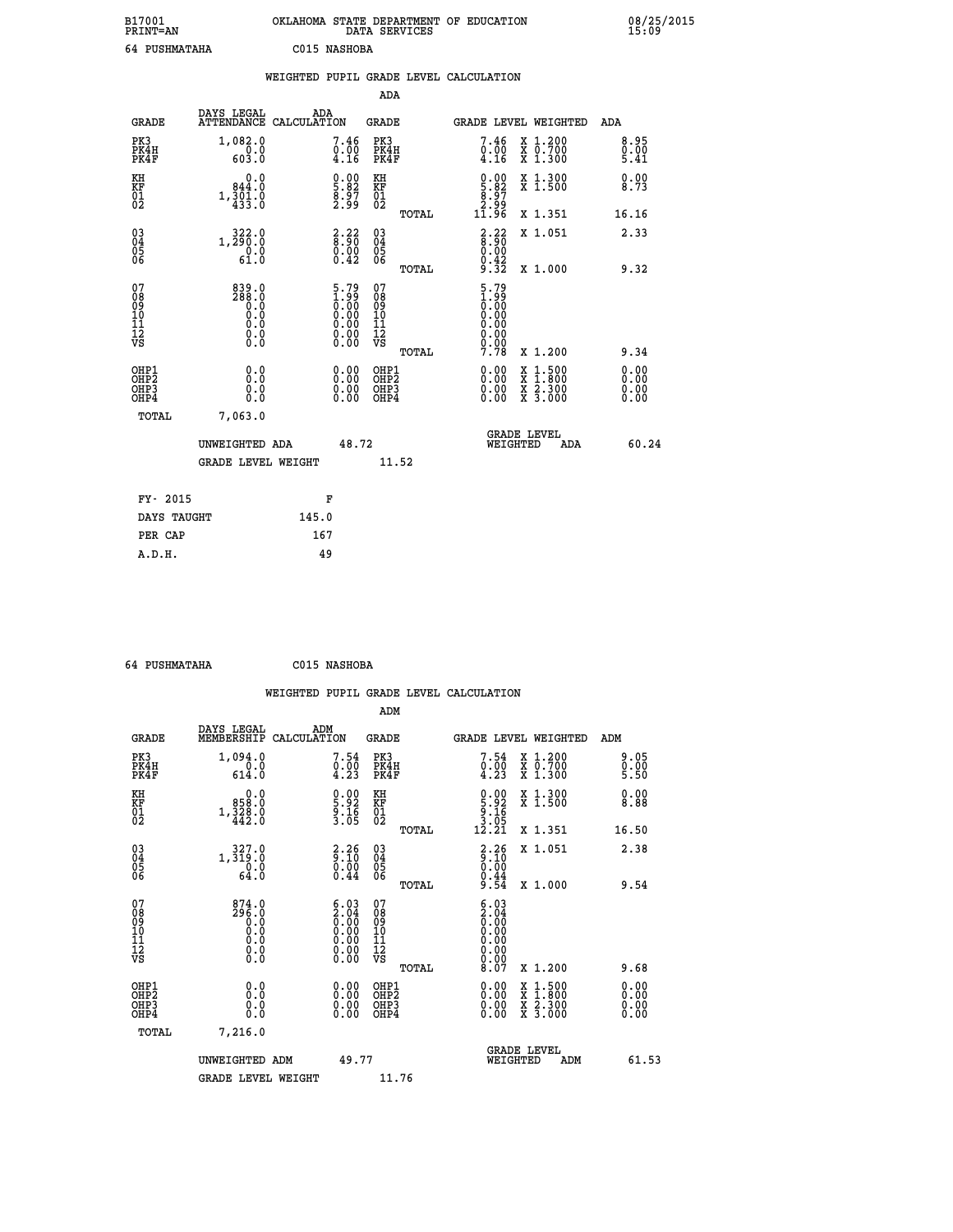| B17001<br><b>PRINT=AN</b> | OKLAHOMA STATE DEPARTMENT OF EDUCATION<br>DATA SERVICES | 08/25/2015<br>15:09 |
|---------------------------|---------------------------------------------------------|---------------------|
| 64 PUSHMATAHA             | <b>I001 RATTAN</b>                                      |                     |

|                                                                    |                                                                | WEIGHTED PUPIL GRADE LEVEL CALCULATION                                   |        |                                                     |       |                                                                                  |                                                                                          |                              |
|--------------------------------------------------------------------|----------------------------------------------------------------|--------------------------------------------------------------------------|--------|-----------------------------------------------------|-------|----------------------------------------------------------------------------------|------------------------------------------------------------------------------------------|------------------------------|
|                                                                    |                                                                |                                                                          |        | <b>ADA</b>                                          |       |                                                                                  |                                                                                          |                              |
| <b>GRADE</b>                                                       | DAYS LEGAL                                                     | ADA<br>ATTENDANCE CALCULATION                                            |        | GRADE                                               |       | GRADE LEVEL WEIGHTED                                                             |                                                                                          | ADA                          |
| PK3<br>PK4H<br>PK4F                                                | 158.0<br>3,575.0                                               | $\frac{1}{0}$ :00<br>24.66                                               |        | PK3<br>PK4H<br>PK4F                                 |       | 1.09<br>0.00<br>24.66                                                            | X 1.200<br>X 0.700<br>X 1.300                                                            | 1.31<br>0.00<br>32.06        |
| KH<br>KF<br>01<br>02                                               | 0.0<br>$\frac{4}{5}, \frac{769}{970}$ . 5<br>4,593.0           | $\begin{smallmatrix} 0.00\\ 32.89\\ 41.18\\ 31.68 \end{smallmatrix}$     |        | KH<br>KF<br>01<br>02                                |       | $0.00\n32.89\n41.18\n31.68\n72.86$                                               | X 1.300<br>X 1.500                                                                       | 0.00<br>49.34                |
|                                                                    |                                                                |                                                                          |        |                                                     | TOTAL |                                                                                  | X 1.351                                                                                  | 98.43                        |
| $\begin{smallmatrix} 03 \\[-4pt] 04 \end{smallmatrix}$<br>05<br>06 | $\frac{6}{2}, \frac{131}{245}$ .<br>4,769.0<br>4,984.5         | $\begin{smallmatrix} 42.29\\ 36.18\\ 32.89\\ 34.38 \end{smallmatrix}$    |        | $\begin{array}{c} 03 \\ 04 \\ 05 \\ 06 \end{array}$ |       | $\begin{smallmatrix} 42.29\\ 36.18\\ 32.89\\ 34.38\\ 103.45\\ \end{smallmatrix}$ | X 1.051                                                                                  | 44.45                        |
|                                                                    |                                                                |                                                                          |        |                                                     | TOTAL |                                                                                  | X 1.000                                                                                  | 103.45                       |
| 07<br>08<br>09<br>11<br>11<br>12<br>VS                             | 3,573.5<br>5,902.5<br>5,443.5<br>4,021.5<br>4,115.5<br>4,448.0 | $24.64$<br>$40.71$<br>$37.54$<br>$27.73$<br>$28.38$<br>$30.68$<br>$0.00$ |        | 07<br>08<br>09<br>101<br>11<br>12<br>VS             |       | $24.64$<br>$37.54$<br>$27.73$<br>$28.38$<br>$30.68$                              |                                                                                          |                              |
|                                                                    |                                                                |                                                                          |        |                                                     | TOTAL | 00.00<br>189.68                                                                  | X 1.200                                                                                  | 227.62                       |
| OHP1<br>OH <sub>P</sub> 2<br>OHP3<br>OHP4                          | 0.0<br>0.0<br>0.0                                              | 0.00<br>$0.00$<br>0.00                                                   |        | OHP1<br>OHP <sub>2</sub><br>OHP3<br>OHP4            |       | 0.00<br>0.00                                                                     | $\begin{smallmatrix} x & 1.500 \\ x & 1.800 \\ x & 2.300 \\ x & 3.000 \end{smallmatrix}$ | 0.00<br>0.00<br>0.00<br>0.00 |
| TOTAL                                                              | 67,701.0                                                       |                                                                          |        |                                                     |       |                                                                                  |                                                                                          |                              |
|                                                                    | UNWEIGHTED ADA                                                 |                                                                          | 466.92 |                                                     |       | GRADE LEVEL<br>WEIGHTED                                                          | <b>ADA</b>                                                                               | 556.66                       |
|                                                                    | <b>GRADE LEVEL WEIGHT</b>                                      |                                                                          |        |                                                     | 89.74 |                                                                                  |                                                                                          |                              |
| FY- 2015                                                           |                                                                | F                                                                        |        |                                                     |       |                                                                                  |                                                                                          |                              |
| DAYS TAUGHT                                                        |                                                                | 145.0                                                                    |        |                                                     |       |                                                                                  |                                                                                          |                              |
| PER CAP                                                            |                                                                | 86                                                                       |        |                                                     |       |                                                                                  |                                                                                          |                              |
| A.D.H.                                                             |                                                                | 467                                                                      |        |                                                     |       |                                                                                  |                                                                                          |                              |

 **64 PUSHMATAHA I001 RATTAN WEIGHTED PUPIL GRADE LEVEL CALCULATION ADM DAYS LEGAL ADM GRADE MEMBERSHIP CALCULATION GRADE GRADE LEVEL WEIGHTED ADM PK3 158.0 1.09 PK3 1.09 X 1.200 1.31 PK4H 0.0 0.00 PK4H 0.00 X 0.700 0.00 PK4F 3,867.0 26.67 PK4F 26.67 X 1.300 34.67 KH 0.0 0.00 KH 0.00 X 1.300 0.00 KF 5,078.0 35.02 KF 35.02 X 1.500 52.53 01 6,183.0 42.64 01 42.64 02 4,780.0 32.97 02 32.97 TOTAL 75.61 X 1.351 102.15 03 6,356.0 43.83 03 43.83 X 1.051 46.07 04 5,486.0 37.83 04 37.83 05 4,972.0 34.29 05 34.29 06 5,278.0 36.40 06 36.40 TOTAL 108.52 X 1.000 108.52**  $\begin{array}{cccc} 07 & 3\,,697.0 & 25.50 & 07 & 25.50 \ 08 & 6\,,150.0 & 42.41 & 08 & 42.41 \ 09 & 5\,,722.0 & 39.46 & 09 & 39.46 \ 10 & 4\,,224.0 & 29.13 & 10 & 29.13 \ 11 & 4\,,315.0 & 29.76 & 11 & 29.13 \ \hline \textrm{V5} & 4\,,608.0 & 31.78 & 12 & 31.78 \ 0.0 & 0.0 & 36$  $\begin{array}{cccc} 25.50 & 07 & 25.50 & 07 \\ 42.41 & 08 & 42.41 & 0 \\ 39.46 & 09 & 42.41 & 0 \\ 29.13 & 10 & 29.13 & 0 \\ 29.76 & 11 & 29.76 & 0 \\ 31.78 & 12 & 31.78 & 0 \\ 0.00 & 0 \text{H}\text{P2} & 0.00 & \text{X } 1.200 & 237.65 \\ 0.00 & 0 \text{H}\text{P2} & 0.00 & \text{X } 1.500 & 0.0$  **OHP1 0.0 0.00 OHP1 0.00 X 1.500 0.00 OHP2 0.0 0.00 OHP2 0.00 X 1.800 0.00 OHP3 0.0 0.00 OHP3 0.00 X 2.300 0.00 OHP4 0.0 0.00 OHP4 0.00 X 3.000 0.00 TOTAL 70,874.0** UNWEIGHTED ADM 488.78  **UNWEIGHTED ADM 488.78 WEIGHTED ADM 582.90** GRADE LEVEL WEIGHT 94.12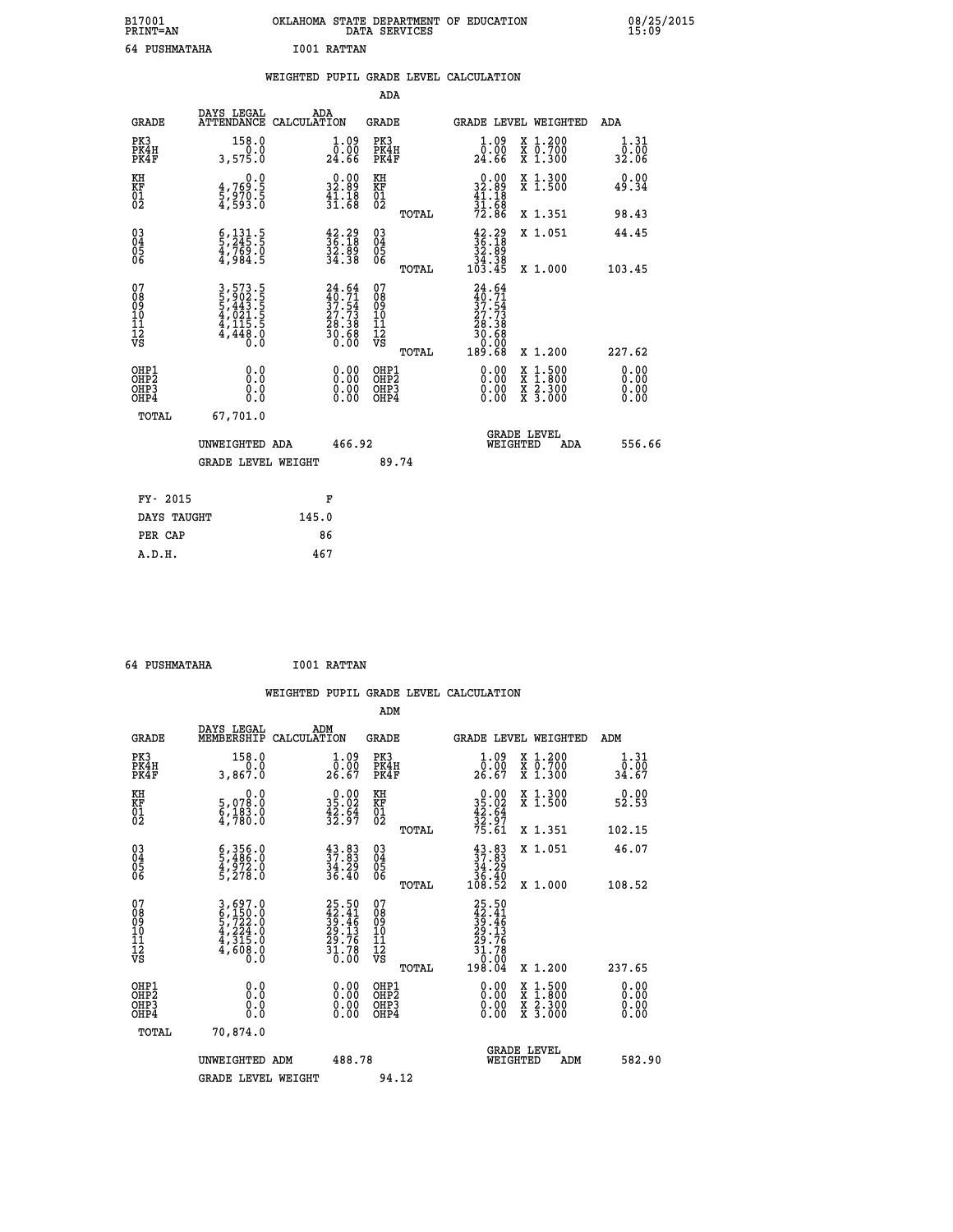| B17001<br><b>PRINT=AN</b> | OKLAHOMA<br>. STATE DEPARTMENT OF EDUCATION<br>DATA SERVICES | 08/25/2015<br>15:09 |
|---------------------------|--------------------------------------------------------------|---------------------|
| 64 PUSHMATAHA             | I010 CLAYTON                                                 |                     |

|                                                                    |                                                                         | WEIGHTED PUPIL GRADE LEVEL CALCULATION                                                                                     |                                        |       |                                                                                                                                     |                                                                 |                              |
|--------------------------------------------------------------------|-------------------------------------------------------------------------|----------------------------------------------------------------------------------------------------------------------------|----------------------------------------|-------|-------------------------------------------------------------------------------------------------------------------------------------|-----------------------------------------------------------------|------------------------------|
|                                                                    |                                                                         |                                                                                                                            | ADA                                    |       |                                                                                                                                     |                                                                 |                              |
| <b>GRADE</b>                                                       | DAYS LEGAL                                                              | ADA<br>ATTENDANCE CALCULATION                                                                                              | <b>GRADE</b>                           |       |                                                                                                                                     | GRADE LEVEL WEIGHTED                                            | ADA                          |
| PK3<br>PK4H<br>PK4F                                                | 1,280.0<br>3,913.0                                                      | 8.00<br>0:00<br>24.46                                                                                                      | PK3<br>PK4H<br>PK4F                    |       | 8.00<br>0.00<br>24.46                                                                                                               | X 1.200<br>X 0.700<br>X 1.300                                   | 9.60<br>0.00<br>31.80        |
| KH<br>KF<br>01<br>02                                               | $\begin{smallmatrix}&&&0.0\\2,115.0\\2,870.5\\4,294.0\end{smallmatrix}$ | $\begin{smallmatrix} 0.00\\13.22\\17.94\\26.84 \end{smallmatrix}$                                                          | KH<br>KF<br>01<br>02                   |       | $\begin{smallmatrix} 0.00\\13.22\\17.94\\26.84\\44.78 \end{smallmatrix}$                                                            | X 1.300<br>X 1.500                                              | 0.00<br>19.83                |
|                                                                    |                                                                         |                                                                                                                            |                                        | TOTAL |                                                                                                                                     | X 1.351                                                         | 60.50                        |
| $\begin{smallmatrix} 03 \\[-4pt] 04 \end{smallmatrix}$<br>Ŏ5<br>06 | 2,917.0<br>2,402.5<br>1,927.5<br>1,160.5                                | $\begin{array}{l} 18\cdot 23 \\ 15\cdot 02 \\ 12\cdot 05 \\ 7\cdot 25 \end{array}$                                         | 03<br>04<br>05<br>06                   |       | $18.23$<br>$15.02$<br>$12.05$<br>$7.25$                                                                                             | X 1.051                                                         | 19.16                        |
|                                                                    |                                                                         |                                                                                                                            |                                        | TOTAL | 34.32                                                                                                                               | X 1.000                                                         | 34.32                        |
| 07<br>08<br>09<br>101<br>112<br>VS                                 | 2,518.0<br>2,882.5<br>4,179.0<br>4,162.0<br>4,162.0<br>4,120.5          | $\begin{smallmatrix} 15\cdot74\\ 18\cdot02\\ 26\cdot12\\ 18\cdot83\\ 26\cdot01\\ 25\cdot75\\ 0\cdot00\\ \end{smallmatrix}$ | 07<br>08<br>09<br>10<br>11<br>12<br>VS | TOTAL | $\begin{array}{r} 15\cdot74 \\ 18\cdot02 \\ 26\cdot12 \\ 18\cdot83 \\ 26\cdot01 \\ 25\cdot75 \\ 0\cdot00 \\ 130\cdot47 \end{array}$ | X 1.200                                                         | 156.56                       |
| OHP1<br>OHP2<br>OHP3<br>OHP4                                       | 0.0<br>Ŏ.Ō<br>0.0<br>0.0                                                | 0.00<br>$0.00$<br>0.00                                                                                                     | OHP1<br>OHP2<br>OHP3<br>OHP4           |       | 0.00<br>0.00<br>0.00                                                                                                                | $1.500$<br>$1.800$<br>X<br>X<br>X<br>X<br>$\frac{2.300}{3.000}$ | 0.00<br>0.00<br>0.00<br>0.00 |
| TOTAL                                                              | 43,755.0                                                                |                                                                                                                            |                                        |       |                                                                                                                                     |                                                                 |                              |
|                                                                    | UNWEIGHTED ADA                                                          | 273.48                                                                                                                     |                                        |       | WEIGHTED                                                                                                                            | <b>GRADE LEVEL</b><br>ADA                                       | 331.77                       |
|                                                                    | <b>GRADE LEVEL WEIGHT</b>                                               |                                                                                                                            | 58.29                                  |       |                                                                                                                                     |                                                                 |                              |
| FY- 2015                                                           |                                                                         | F                                                                                                                          |                                        |       |                                                                                                                                     |                                                                 |                              |
| DAYS TAUGHT                                                        |                                                                         | 160.0                                                                                                                      |                                        |       |                                                                                                                                     |                                                                 |                              |
| PER CAP                                                            |                                                                         | 154                                                                                                                        |                                        |       |                                                                                                                                     |                                                                 |                              |

| 64 PUSHMATAHA | I010 CLAYTON |
|---------------|--------------|
|               |              |

 **ADM**

| <b>GRADE</b>                             | DAYS LEGAL<br>MEMBERSHIP                                                            | ADM<br>CALCULATION                                             | <b>GRADE</b>                                       |       | <b>GRADE LEVEL WEIGHTED</b>                                                                          |                                          | ADM                   |  |
|------------------------------------------|-------------------------------------------------------------------------------------|----------------------------------------------------------------|----------------------------------------------------|-------|------------------------------------------------------------------------------------------------------|------------------------------------------|-----------------------|--|
| PK3<br>PK4H<br>PK4F                      | 1,280.0<br>3,913.0                                                                  | 0.00<br>24.46                                                  | PK3<br>PK4H<br>PK4F                                |       | 8.00<br>0.00<br>24.46                                                                                | X 1.200<br>X 0.700<br>X 1.300            | 9.60<br>0.00<br>31.80 |  |
| KH<br>KF<br>01<br>02                     | 0.0<br>2,324:0<br>3,052:0<br>4,440:0                                                | $0.00$<br>14.53<br>$\frac{19.08}{27.75}$                       | KH<br>KF<br>01<br>02                               |       | $0.00\n14.53\n19.08\n27.75\n46.83$                                                                   | X 1.300<br>X 1.500                       | 0.00<br>21.80         |  |
|                                          |                                                                                     |                                                                |                                                    | TOTAL |                                                                                                      | X 1.351                                  | 63.27                 |  |
| 03<br>04<br>05<br>06                     | $2,4987.0$<br>$1,987.0$<br>$1,211.0$                                                | $\begin{array}{c} 18.67 \\ 15.61 \\ 12.42 \\ 7.57 \end{array}$ | $\begin{matrix} 03 \\ 04 \\ 05 \\ 06 \end{matrix}$ |       | $\begin{array}{c} 18.67 \\ 15.61 \\ 12.42 \\ 7.57 \\ 35.60 \end{array}$                              | X 1.051                                  | 19.62                 |  |
|                                          |                                                                                     |                                                                |                                                    | TOTAL |                                                                                                      | X 1.000                                  | 35.60                 |  |
| 07<br>089<br>090<br>1112<br>VS           | $2,607.0$<br>$2,979.0$<br>$4,418.0$<br>$3,264.0$<br>$4,361.0$<br>$4,288.0$<br>$0.0$ | $16.29$<br>$18.62$<br>$27.61$<br>$20.40$<br>$27.26$<br>$26.80$ | 07<br>08<br>09<br>01<br>11<br>11<br>12<br>VS       | TOTAL | $\begin{smallmatrix} 16.29\\18.62\\27.61\\20.40\\27.26\\27.26\\26.80\\0.00\\136.98\end{smallmatrix}$ | X 1.200                                  | 164.38                |  |
| OHP1<br>OHP2<br>OH <sub>P3</sub><br>OHP4 | 0.0<br>0.000                                                                        |                                                                | OHP1<br>OHP2<br>OHP3<br>OHP4                       |       | 0.00<br>$0.00$<br>0.00                                                                               | X 1:500<br>X 1:800<br>X 2:300<br>X 3:000 | 0.00<br>0.00<br>0.00  |  |
| TOTAL                                    | 45,609.0                                                                            |                                                                |                                                    |       |                                                                                                      |                                          |                       |  |
|                                          | UNWEIGHTED<br>ADM                                                                   | 285.07                                                         |                                                    |       | WEIGHTED                                                                                             | <b>GRADE LEVEL</b><br>ADM                | 346.07                |  |
|                                          | <b>GRADE LEVEL WEIGHT</b>                                                           |                                                                | 61.00                                              |       |                                                                                                      |                                          |                       |  |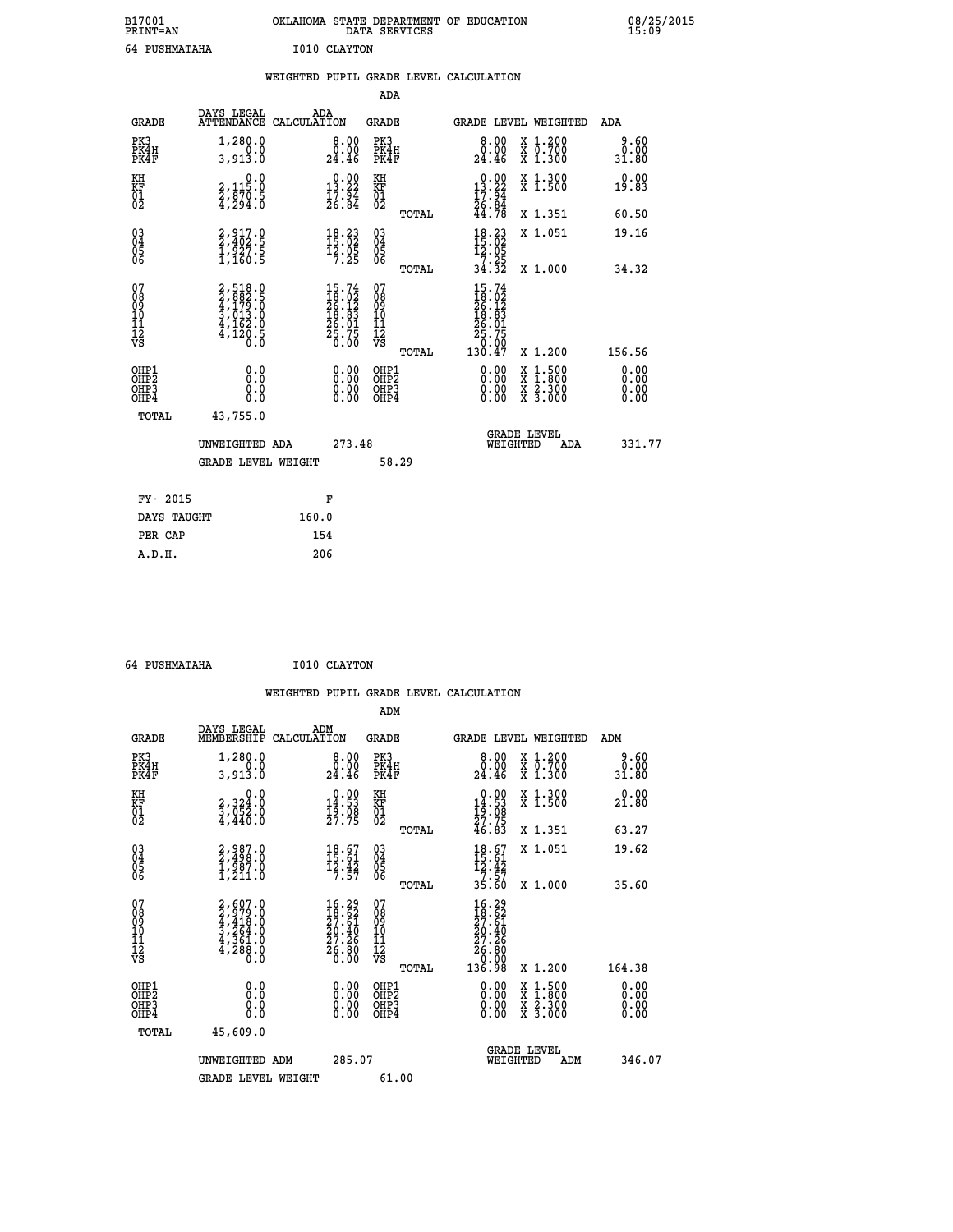| B17001<br><b>PRINT=AN</b> | OKLAHOMA<br>. STATE DEPARTMENT OF EDUCATION<br>DATA SERVICES | 08/25/2015<br>15:09 |
|---------------------------|--------------------------------------------------------------|---------------------|
| 64 PUSHMATAHA             | <b>I013 ANTLERS</b>                                          |                     |

|                      |                                                              |                                                                                                                   |                    |                                                                          |                                        |       | WEIGHTED PUPIL GRADE LEVEL CALCULATION                                         |          |                                          |                              |
|----------------------|--------------------------------------------------------------|-------------------------------------------------------------------------------------------------------------------|--------------------|--------------------------------------------------------------------------|----------------------------------------|-------|--------------------------------------------------------------------------------|----------|------------------------------------------|------------------------------|
|                      |                                                              |                                                                                                                   |                    |                                                                          | ADA                                    |       |                                                                                |          |                                          |                              |
|                      | <b>GRADE</b>                                                 | DAYS LEGAL<br>ATTENDANCE                                                                                          | ADA<br>CALCULATION |                                                                          | <b>GRADE</b>                           |       |                                                                                |          | GRADE LEVEL WEIGHTED                     | ADA                          |
|                      | PK3<br>PK4H<br>PK4F                                          | 2,709.0<br>0.0<br>11,086.5                                                                                        |                    | 16.72<br>$\frac{0.00}{68.44}$                                            | PK3<br>PK4H<br>PK4F                    |       | 16.72<br>$\frac{0.00}{68.44}$                                                  |          | X 1.200<br>X 0.700<br>X 1.300            | 20.06<br>0.00<br>88.97       |
| KH<br>KF<br>01<br>02 |                                                              | $\begin{smallmatrix} & & 0.0 \ 10,603.0 \ 11,051.5 \ 13,041.0 \end{smallmatrix}$                                  |                    | $\begin{smallmatrix} 0.00\\ 65.45\\ 68.22\\ 80.50 \end{smallmatrix}$     | KH<br>KF<br>01<br>02                   |       | $\begin{smallmatrix} &0.00\\ 65.45\\ 88.22\\ 80.50\\ 148.72 \end{smallmatrix}$ |          | X 1.300<br>X 1.500                       | 0.00<br>98.18                |
|                      |                                                              |                                                                                                                   |                    |                                                                          |                                        | TOTAL |                                                                                |          | X 1.351                                  | 200.92                       |
| ŎĞ                   | $\begin{smallmatrix} 03 \\[-4pt] 04 \end{smallmatrix}$<br>Ŏ5 | $\frac{11}{11}$ , $\frac{102}{463}$ . 9<br>12,127.0<br>10,591.5                                                   |                    | 58.53<br>$74.86$<br>65.38                                                | $\substack{03 \\ 04}$<br>Ŏ5<br>06      |       | 68.53<br>70.76<br>$\begin{array}{r} 74.86 \\ 65.38 \\ 211.00 \end{array}$      |          | X 1.051                                  | 72.03                        |
|                      |                                                              |                                                                                                                   |                    |                                                                          |                                        | TOTAL |                                                                                |          | X 1.000                                  | 211.00                       |
| 07                   | 08<br>09<br>11<br>11<br>12<br>VS                             | $\begin{smallmatrix} 10, 827.5\\ 12, 597.5\\ 10, 914.0\\ 10, 566.5\\ 8, 050.5\\ 9, 829.5\\ 0.0 \end{smallmatrix}$ |                    | $66.84$<br>$77.76$<br>$67.37$<br>$65.23$<br>$49.69$<br>$60.68$<br>$0.00$ | 07<br>08<br>09<br>11<br>11<br>12<br>VS | TOTAL | 66.84<br>77.76<br>67.37<br>65.23<br>49.69<br>60.68<br>0.00<br>387.57           |          | X 1.200                                  | 465.08                       |
|                      | OHP1<br>OHP2<br>OHP3<br>OHP4                                 | 0.0<br>0.0<br>Ō.O                                                                                                 |                    | 0.00<br>$\begin{smallmatrix} 0.00 \ 0.00 \end{smallmatrix}$              | OHP1<br>OHP2<br>OHP3<br>OHP4           |       | 0.00<br>0.00<br>0.00                                                           | X<br>X   | $1:500$<br>$1:800$<br>X 2.300<br>X 3.000 | 0.00<br>Ō.ŎŎ<br>0.00<br>0.00 |
|                      | <b>TOTAL</b>                                                 | 156,560.5                                                                                                         |                    |                                                                          |                                        |       |                                                                                |          |                                          |                              |
|                      |                                                              | UNWEIGHTED ADA                                                                                                    |                    | 966.43                                                                   |                                        |       |                                                                                | WEIGHTED | <b>GRADE LEVEL</b><br>ADA                | 1,156.24                     |
|                      |                                                              | <b>GRADE LEVEL WEIGHT</b>                                                                                         |                    |                                                                          | 189.81                                 |       |                                                                                |          |                                          |                              |
|                      | FY- 2015                                                     |                                                                                                                   |                    | F                                                                        |                                        |       |                                                                                |          |                                          |                              |
|                      | DAYS TAUGHT                                                  |                                                                                                                   | 162.0              |                                                                          |                                        |       |                                                                                |          |                                          |                              |
|                      | PER CAP                                                      |                                                                                                                   | 77                 |                                                                          |                                        |       |                                                                                |          |                                          |                              |

 **64 PUSHMATAHA I013 ANTLERS**

 **A.D.H. 891**

 **ADM**

| <b>GRADE</b>                                       | DAYS LEGAL<br>MEMBERSHIP                                                              | ADM<br>CALCULATION                                                        | <b>GRADE</b>                                     | GRADE LEVEL WEIGHTED                                                               |                                                                                                  | ADM                    |
|----------------------------------------------------|---------------------------------------------------------------------------------------|---------------------------------------------------------------------------|--------------------------------------------------|------------------------------------------------------------------------------------|--------------------------------------------------------------------------------------------------|------------------------|
| PK3<br>PK4H<br>PK4F                                | 2,835.0<br>0.0<br>11,827.0                                                            | 17.50<br>0.00<br>73.01                                                    | PK3<br>PK4H<br>PK4F                              | $17.50$<br>$0.00$<br>73.01                                                         | $\begin{smallmatrix} x & 1.200 \\ x & 0.700 \end{smallmatrix}$<br>X 1.300                        | 21.00<br>0.00<br>94.91 |
| KH<br>KF<br>01<br>02                               | 0.0<br>11,288:0<br>11,714:0<br>13,724:0                                               | $\begin{smallmatrix} 0.00\\ 69.68\\ 72.31\\ 84.72 \end{smallmatrix}$      | KH<br>KF<br>01<br>02                             | $0.00\n69.68\n72.31\n84.72\n157.03$                                                | X 1.300<br>X 1.500                                                                               | 0.00<br>104.52         |
|                                                    |                                                                                       |                                                                           | TOTAL                                            |                                                                                    | X 1.351                                                                                          | 212.15                 |
| $\begin{matrix} 03 \\ 04 \\ 05 \\ 06 \end{matrix}$ | $11,593.0$<br>$12,703.0$<br>$12,705.0$<br>$11,294.0$                                  | $71.56$<br>$74.22$<br>$78.43$<br>$69.72$                                  | $03\overline{4}$<br>05<br>06                     | $74.56$<br>$74.22$<br>$78.43$<br>$69.72$<br>$222.37$                               | X 1.051                                                                                          | 75.21                  |
|                                                    |                                                                                       |                                                                           | TOTAL                                            |                                                                                    | X 1.000                                                                                          | 222.37                 |
| 07<br>08<br>09<br>101<br>11<br>12<br>VS            | $11,605.0$<br>$13,636.0$<br>$11,575.0$<br>$11,158.0$<br>$18,599.0$<br>10,180.0<br>0:0 | $71.64$<br>$71.45$<br>$71.45$<br>$68.88$<br>$53.08$<br>$52.84$<br>$62.84$ | 07<br>08<br>09<br>101<br>11<br>12<br>VS<br>TOTAL | $71.64$<br>$71.45$<br>$71.45$<br>$68.88$<br>$53.08$<br>$62.84$<br>$0.00$<br>412.06 | X 1.200                                                                                          | 494.47                 |
| OHP1<br>OHP2<br>OHP3<br>OHP4                       | 0.0<br>0.0<br>Ō.Ō                                                                     | $0.00$<br>$0.00$<br>0.00                                                  | OHP1<br>OHP2<br>OHP3<br>OHP4                     |                                                                                    | $\begin{smallmatrix} x & 1 & 500 \\ x & 1 & 800 \\ x & 2 & 300 \\ x & 3 & 000 \end{smallmatrix}$ | 0.00<br>0.00<br>0.00   |
| TOTAL                                              | 165,756.0                                                                             |                                                                           |                                                  |                                                                                    |                                                                                                  |                        |
|                                                    | UNWEIGHTED                                                                            | 1,023.21<br>ADM                                                           |                                                  | <b>GRADE LEVEL</b><br>WEIGHTED                                                     | ADM                                                                                              | 1,224.63               |
|                                                    | <b>GRADE LEVEL WEIGHT</b>                                                             |                                                                           | 201.42                                           |                                                                                    |                                                                                                  |                        |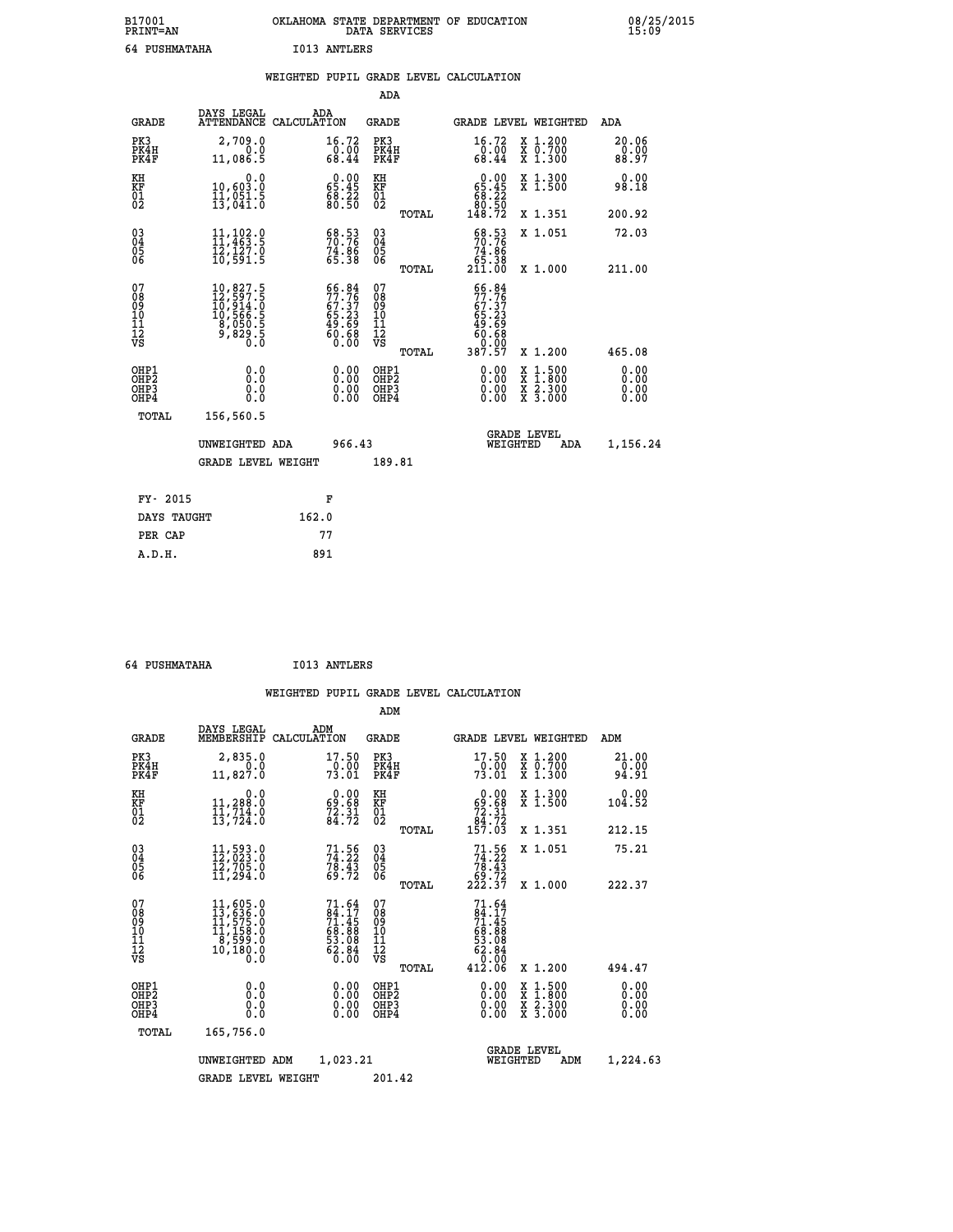| B17001<br><b>PRINT=AN</b> | OKLAHOMA STATE DEPARTMENT OF EDUCATION<br>DATA SERVICES | 08/25/2015<br>15:09 |
|---------------------------|---------------------------------------------------------|---------------------|
| 64 PUSHMATAHA             | 1022 MOYERS                                             |                     |

|                                |                                                                        | WEIGHTED PUPIL GRADE LEVEL CALCULATION                                  |                                        |       |                                                                                             |                               |                              |
|--------------------------------|------------------------------------------------------------------------|-------------------------------------------------------------------------|----------------------------------------|-------|---------------------------------------------------------------------------------------------|-------------------------------|------------------------------|
|                                |                                                                        |                                                                         | ADA                                    |       |                                                                                             |                               |                              |
| <b>GRADE</b>                   | DAYS LEGAL<br><b>ATTENDANCE</b>                                        | ADA<br>CALCULATION                                                      | GRADE                                  |       |                                                                                             | GRADE LEVEL WEIGHTED          | ADA                          |
| PK3<br>PK4H<br>PK4F            | 409.5<br>0.0<br>1,868.0                                                | $\begin{smallmatrix} 2.82\ 0.00\\ 12.88 \end{smallmatrix}$              | PK3<br>PK4H<br>PK4F                    |       | 2.82<br>$\begin{smallmatrix} \bar{0} & \bar{0} & \bar{0} \\ 12 & 88 \end{smallmatrix}$      | X 1.200<br>X 0.700<br>X 1.300 | 3.38<br>0.00<br>16.74        |
| KH<br>KF<br>01<br>02           | $\begin{smallmatrix}&&&0.0\2.773.0\2.219.5\2.567.5\end{smallmatrix}$   | $\begin{array}{c} 0.00 \\ 19.12 \\ 15.31 \\ 17.71 \end{array}$          | KH<br>KF<br>01<br>02                   |       | $\begin{array}{r} 0.00 \\ 19.12 \\ 15.31 \\ 17.71 \\ 33.02 \end{array}$                     | X 1.300<br>X 1.500            | 0.00<br>28.68                |
|                                |                                                                        |                                                                         |                                        | TOTAL |                                                                                             | X 1.351                       | 44.61                        |
| 03<br>04<br>05<br>06           | $\frac{1}{2}, \frac{487}{037}.0$<br>$\frac{723}{1}, \frac{723}{957}.0$ | $\frac{10.26}{14.05}$<br>$\frac{11.88}{13.50}$                          | $^{03}_{04}$<br>05<br>06               |       | $\frac{10.26}{14.05}$<br>$\frac{11.88}{13.50}$<br>$\frac{13.50}{39.43}$                     | X 1.051                       | 10.78                        |
|                                |                                                                        |                                                                         |                                        | TOTAL |                                                                                             | X 1.000                       | 39.43                        |
| 07<br>089<br>090<br>1112<br>VS | 2,916.5<br>1,779.5<br>2,259.5<br>2,336.5<br>1,890.0<br>906.0<br>0.0    | $20.11$<br>$12.27$<br>$15.58$<br>$16.11$<br>$13.01$<br>$6.13$<br>$0.00$ | 07<br>08<br>09<br>11<br>11<br>12<br>VS | TOTAL | $\begin{smallmatrix} 20.11\\12.27\\15.58\\16.11\\13.01\\6.13\\0.00\\83.21\end{smallmatrix}$ | X 1.200                       | 99.85                        |
| OHP1<br>OHP2<br>OHP3<br>OHP4   | 0.0<br>$0.\overline{0}$<br>0.0                                         | 0.00<br>$\begin{smallmatrix} 0.00 \ 0.00 \end{smallmatrix}$             | OHP1<br>OHP2<br>OHP3<br>OHP4           |       | 0.00<br>0.00<br>0.00                                                                        | X 1:500<br>X 2.300<br>X 3.000 | 0.00<br>0.00<br>0.00<br>0.00 |
| TOTAL                          | 29,129.5                                                               |                                                                         |                                        |       |                                                                                             |                               |                              |
|                                | UNWEIGHTED ADA                                                         | 200.74                                                                  |                                        |       | WEIGHTED                                                                                    | <b>GRADE LEVEL</b><br>ADA     | 243.47                       |
|                                | <b>GRADE LEVEL WEIGHT</b>                                              |                                                                         | 42.73                                  |       |                                                                                             |                               |                              |
| FY- 2015                       |                                                                        | F                                                                       |                                        |       |                                                                                             |                               |                              |
| DAYS TAUGHT                    |                                                                        | 145.0                                                                   |                                        |       |                                                                                             |                               |                              |
| PER CAP                        |                                                                        | 92                                                                      |                                        |       |                                                                                             |                               |                              |

 **64 PUSHMATAHA I022 MOYERS**

 **WEIGHTED PUPIL GRADE LEVEL CALCULATION ADM DAYS LEGAL** ... ADM

| <b>GRADE</b>                                       | MEMBERSHIP                                                                                                                                                 | CALCULATION                                                                                                                | <b>GRADE</b>                                        |       | <b>GRADE LEVEL WEIGHTED</b>                                                                  |                                          | ADM                                                  |  |
|----------------------------------------------------|------------------------------------------------------------------------------------------------------------------------------------------------------------|----------------------------------------------------------------------------------------------------------------------------|-----------------------------------------------------|-------|----------------------------------------------------------------------------------------------|------------------------------------------|------------------------------------------------------|--|
| PK3<br>PK4H<br>PK4F                                | 450.0<br>0.0<br>2,084.0                                                                                                                                    | $\begin{smallmatrix} 3.10\\ 0.00\\ 14.37 \end{smallmatrix}$                                                                | PK3<br>PK4H<br>PK4F                                 |       | 3.10<br>$\begin{smallmatrix} \texttt{0.00}\ \texttt{0.37} \end{smallmatrix}$                 | X 1.200<br>X 0.700<br>X 1.300            | 3.72<br>$\begin{array}{c} 0.00 \\ 18.68 \end{array}$ |  |
| KH<br>KF<br>01<br>02                               | $\begin{smallmatrix} 0 & 0 & 0 \\ 2 & 807 & 0 \\ 2 & 376 & 0 \\ 2 & 768 & 0 \end{smallmatrix}$                                                             | $0.00$<br>19.36<br>$\frac{16}{19}$ $\frac{39}{09}$                                                                         | KH<br>KF<br>01<br>02                                |       | $0.00$<br>19.36                                                                              | X 1.300<br>X 1.500                       | 0.00<br>29.04                                        |  |
|                                                    |                                                                                                                                                            |                                                                                                                            |                                                     | TOTAL | $\frac{16}{19}$ : $\frac{39}{35}$<br>35.48                                                   | X 1.351                                  | 47.93                                                |  |
| $\begin{matrix} 03 \\ 04 \\ 05 \\ 06 \end{matrix}$ | $\frac{1}{2}, \frac{554}{072}.0 \ \frac{1}{1}, \frac{763}{989}.0$                                                                                          | $\begin{array}{c} 10.72 \\ 14.29 \\ 12.16 \\ 13.72 \end{array}$                                                            | $\begin{array}{c} 03 \\ 04 \\ 05 \\ 06 \end{array}$ |       | $10.72$<br>$14.29$<br>$12.16$<br>$13.72$<br>$40.17$                                          | X 1.051                                  | 11.27                                                |  |
|                                                    |                                                                                                                                                            |                                                                                                                            |                                                     | TOTAL |                                                                                              | $X_1.000$                                | 40.17                                                |  |
| 07<br>08<br>09<br>101<br>11<br>12<br>VS            | $\begin{smallmatrix} 3\,,\,072\,.\,0\\ 1\,,\,885\,. \,0\\ 2\,,\,470\,. \,0\\ 2\,,\,488\,. \,0\\ 1\,,\,959\,. \,0\\ 948\,. \,0\\ 0\,. \,0\end{smallmatrix}$ | $\begin{smallmatrix} 21.19\\13.00\\17.03\\17.16 \end{smallmatrix}$<br>$\begin{array}{c} 13.48 \\ 6.42 \\ 0.00 \end{array}$ | 07<br>08901112<br>1112<br>VS                        |       | $\begin{smallmatrix} 21.19\\13.00\\17.03\\17.16\\13.48\\6.42\\ 0.00\\8&.28\end{smallmatrix}$ |                                          |                                                      |  |
|                                                    |                                                                                                                                                            |                                                                                                                            |                                                     | TOTAL |                                                                                              | X 1.200                                  | 105.94                                               |  |
| OHP1<br>OHP2<br>OHP3<br>OHP4                       | $\begin{smallmatrix} 0.0 \ 0.0 \ 0.0 \end{smallmatrix}$                                                                                                    | $\begin{smallmatrix} 0.00 \ 0.00 \ 0.00 \ 0.00 \end{smallmatrix}$                                                          | OHP1<br>OHP2<br>OHP3<br>OHP4                        |       |                                                                                              | X 1:500<br>X 1:800<br>X 2:300<br>X 3:000 | $0.00$<br>$0.00$<br>0.00                             |  |
| TOTAL                                              | 30,685.0                                                                                                                                                   |                                                                                                                            |                                                     |       |                                                                                              |                                          |                                                      |  |
|                                                    | UNWEIGHTED ADM                                                                                                                                             | 211.48                                                                                                                     |                                                     |       | <b>GRADE LEVEL</b><br>WEIGHTED                                                               | ADM                                      | 256.75                                               |  |
|                                                    | <b>GRADE LEVEL WEIGHT</b>                                                                                                                                  |                                                                                                                            | 45.27                                               |       |                                                                                              |                                          |                                                      |  |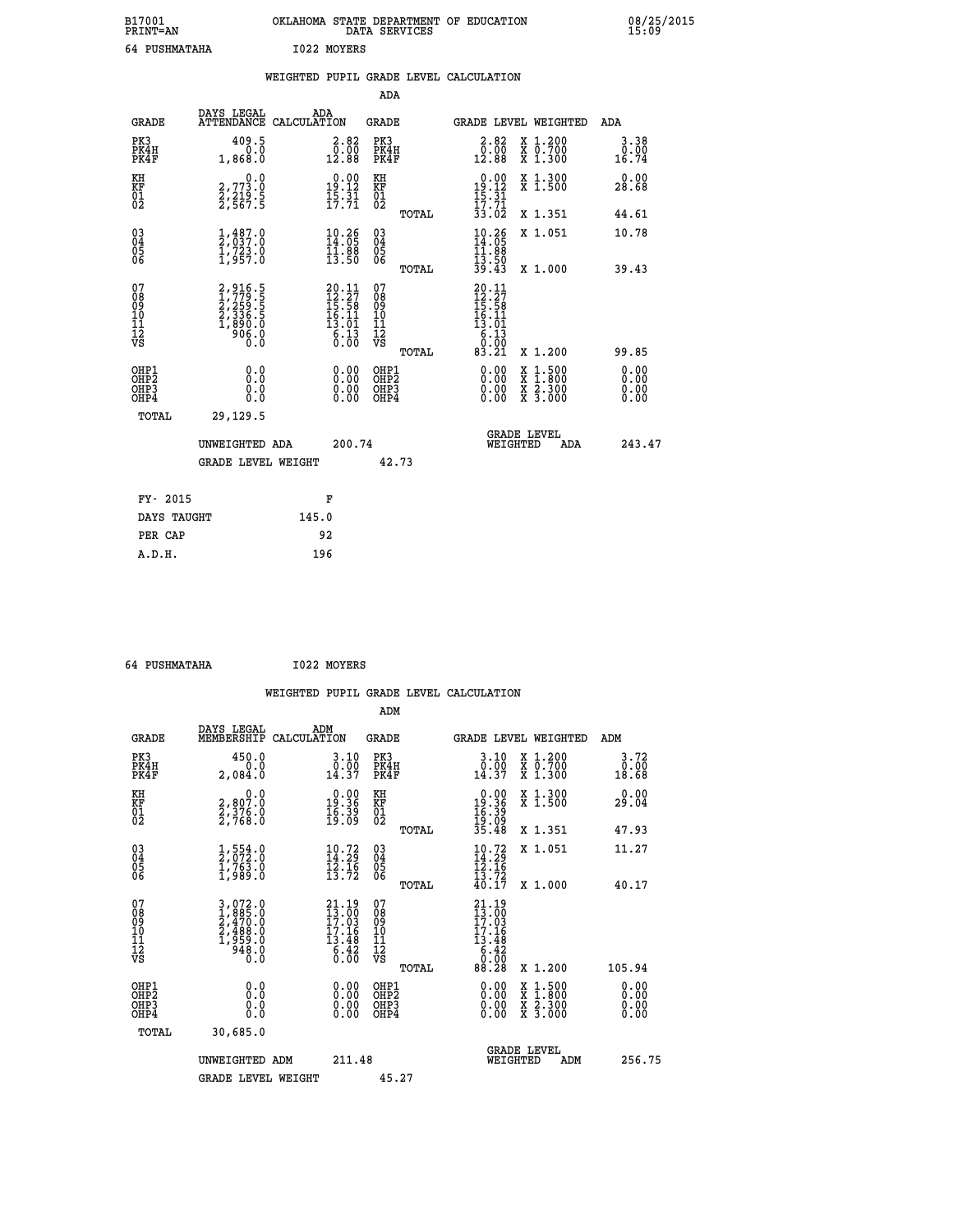| 7001<br>INT=AN | OKLAHOMA STATE DEPARTMENT OF EDUCATION<br>DATA SERVICES |  |
|----------------|---------------------------------------------------------|--|
| PUSHMATAHA     | COUNTY TOTALS                                           |  |

|                                                              |                                          |                                                                                           |         |                                                                               |                                          |       | WEIGHTED PUPIL GRADE LEVEL CALCULATION                                                                           |                                          |                              |
|--------------------------------------------------------------|------------------------------------------|-------------------------------------------------------------------------------------------|---------|-------------------------------------------------------------------------------|------------------------------------------|-------|------------------------------------------------------------------------------------------------------------------|------------------------------------------|------------------------------|
|                                                              |                                          |                                                                                           |         |                                                                               | ADA                                      |       |                                                                                                                  |                                          |                              |
|                                                              | <b>GRADE</b>                             | DAYS LEGAL<br>ATTENDANCE CALCULATION                                                      | ADA     |                                                                               | GRADE                                    |       | GRADE LEVEL WEIGHTED                                                                                             |                                          | ADA                          |
|                                                              | PK3<br>PK4H<br>PK4F                      | 7,266.5<br>0.0<br>22,702.0                                                                |         | 46.38<br>$\begin{smallmatrix} 0.00 \\ -0.00 \ 145.09 \end{smallmatrix}$       | PK3<br>PK4H<br>PK4F                      |       | 46.38<br>00.00<br>145.09                                                                                         | X 1.200<br>X 0.700<br>X 1.300            | 55.65<br>0.00<br>188.62      |
| KH<br>KF<br>$\frac{01}{02}$                                  |                                          | 0.0<br>23,940:0<br>25,992:5<br>27,556:0                                                   |         | $0.00$<br>154.44<br>$\frac{167.98}{176.37}$                                   | KH<br>KF<br>$\overline{01}$              |       | $154.44$<br>$167.98$<br>$176.37$                                                                                 | X 1.300<br>X 1.500                       | 0.00<br>231.68               |
|                                                              |                                          |                                                                                           |         |                                                                               |                                          | TOTAL | 344.35                                                                                                           | X 1.351                                  | 465.22                       |
| $\begin{smallmatrix} 03 \\[-4pt] 04 \end{smallmatrix}$<br>Ŏ5 |                                          | 25,753.5<br>24,674.0<br>22,204.0<br>20,408.5                                              |         | $\begin{smallmatrix} 165.59\\ 159.05\\ 142.18\\ 131.39 \end{smallmatrix}$     | $\substack{03 \\ 04}$<br>05<br>06        |       | 165.59<br>159:05<br>142.18                                                                                       | X 1.051                                  | 606.66                       |
| ŌĞ                                                           |                                          |                                                                                           |         |                                                                               |                                          | TOTAL | 131.39<br>432.62                                                                                                 | X 1.000                                  | 432.62                       |
| 07<br>08<br>09<br>11<br>11<br>12<br>VS                       |                                          | $22,885.0$<br>$24,665.5$<br>$22,796.0$<br>$19,937.5$<br>$18,218.0$<br>$19,304.0$<br>$0.0$ |         | $147.08$<br>$158.43$<br>$146.61$<br>127.90<br>117.09<br>$\frac{123.24}{0.00}$ | 07<br>08<br>09<br>11<br>11<br>12<br>VS   | TOTAL | 147.08<br>$\frac{158.43}{146.61}$<br>127.90<br>117.09<br>$\begin{array}{r} 123.24 \\ 0.00 \\ 820.35 \end{array}$ | X 1.200                                  | 984.42                       |
|                                                              | OHP1<br>OHP <sub>2</sub><br>OHP3<br>OHP4 | 0.0<br>0.0<br>0.0                                                                         |         | $\begin{smallmatrix} 0.00 \ 0.00 \ 0.00 \ 0.00 \end{smallmatrix}$             | OHP1<br>OHP <sub>2</sub><br>OHP3<br>OHP4 |       | 0.00<br>0.00                                                                                                     | X 1:500<br>X 1:800<br>X 2:300<br>X 3:000 | 0.00<br>0.00<br>0.00<br>0.00 |
|                                                              | TOTAL                                    | 328,303.0                                                                                 |         |                                                                               |                                          |       |                                                                                                                  |                                          |                              |
|                                                              |                                          | UNWEIGHTED ADA                                                                            |         | 2,108.82                                                                      |                                          |       | WEIGHTED                                                                                                         | <b>GRADE LEVEL</b><br><b>ADA</b>         | 2,532.25                     |
|                                                              |                                          | <b>GRADE LEVEL WEIGHT</b>                                                                 |         |                                                                               | 423.43                                   |       |                                                                                                                  |                                          |                              |
|                                                              | FY- 2015                                 |                                                                                           |         | F                                                                             |                                          |       |                                                                                                                  |                                          |                              |
|                                                              | DAYS TAUGHT                              |                                                                                           | 1,073.0 |                                                                               |                                          |       |                                                                                                                  |                                          |                              |
|                                                              | PER CAP                                  |                                                                                           | 788     |                                                                               |                                          |       |                                                                                                                  |                                          |                              |

 **PUSHMATAHA COUNTY TOTALS**

 **A.D.H. 1,960**

 **B17001<br>PRINT=AN** 

|                                                       |                                                                                                                                                    |                                                                                                                                                   | ADM                                                |                                                                                   |                                                                                                  |                              |
|-------------------------------------------------------|----------------------------------------------------------------------------------------------------------------------------------------------------|---------------------------------------------------------------------------------------------------------------------------------------------------|----------------------------------------------------|-----------------------------------------------------------------------------------|--------------------------------------------------------------------------------------------------|------------------------------|
| <b>GRADE</b>                                          | DAYS LEGAL<br>MEMBERSHIP                                                                                                                           | ADM<br>CALCULATION                                                                                                                                | <b>GRADE</b>                                       | <b>GRADE LEVEL WEIGHTED</b>                                                       |                                                                                                  | ADM                          |
| PK3<br>PK4H<br>PK4F                                   | 7,480.0<br>0.0<br>24,128.0                                                                                                                         | 47.74<br>0.00<br>154.28                                                                                                                           | PK3<br>PK4H<br>PK4F                                | 47.74<br>0.00<br>154.28                                                           | X 1.200<br>X 0.700<br>X 1.300                                                                    | 55.65<br>0.00<br>200.56      |
| KH<br>KF<br>01<br>02                                  | 0.0<br>25,361.0<br>27,332.0<br>28,869.0                                                                                                            | $\begin{smallmatrix} &0.00\\ 163.52\\ 176.57\\ 184.78\end{smallmatrix}$                                                                           | KH<br>KF<br>01<br>02                               | $\begin{smallmatrix} &0.00\\ 163.52\\ 176.57\\ 184.78\\ 361.35 \end{smallmatrix}$ | X 1.300<br>X 1.500                                                                               | 0.00<br>245.29               |
|                                                       |                                                                                                                                                    |                                                                                                                                                   | TOTAL                                              |                                                                                   | X 1.351                                                                                          | 488.20                       |
| 03<br>04<br>05<br>06                                  | $26,710.0$<br>25,744.0<br>23,144.0<br>21,560.0                                                                                                     | $\begin{smallmatrix} 171.73 \\ 165.89 \\ 148.18 \\ 138.76 \end{smallmatrix}$                                                                      | $\begin{matrix} 03 \\ 04 \\ 05 \\ 06 \end{matrix}$ | $171.73$<br>$165.89$<br>$148.18$<br>$138.76$<br>$452.83$                          | X 1.051                                                                                          | 180.50                       |
|                                                       |                                                                                                                                                    |                                                                                                                                                   | TOTAL                                              |                                                                                   | X 1.000                                                                                          | 452.83                       |
| 07<br>08<br>09<br>101<br>112<br>VS                    | $\begin{smallmatrix} 24\,,\,151\,.0\\ 26\,,\,233\,.0\\ 24\,,\,185\,.0\\ 21\,,\,134\,.0\\ 19\,,\,234\,.0\\ 20\,,\,024\,.0\\ 0\,.0\end{smallmatrix}$ | $\begin{smallmatrix} 155\cdot 15\\ 168\cdot 3\\ 155\cdot 55\\ 155\cdot 57\\ 135\cdot 57\\ 123\cdot 58\\ 127\cdot 84\\ 0\cdot 00\end{smallmatrix}$ | 07<br>08<br>09<br>101<br>11<br>12<br>VS<br>TOTAL   | 155.15<br>168.38<br>155.55<br>135.57<br>123.58<br>127.84<br>0.00<br>866.07        | X 1.200                                                                                          | 1,039.29                     |
| OHP1<br>OH <sub>P</sub> 2<br>OH <sub>P3</sub><br>OHP4 | 0.0<br>0.000                                                                                                                                       | $0.00$<br>$0.00$<br>0.00                                                                                                                          | OHP1<br>OHP2<br>OHP3<br>OHP4                       | $0.00$<br>$0.00$<br>0.00                                                          | $\begin{smallmatrix} x & 1 & 500 \\ x & 1 & 800 \\ x & 2 & 300 \\ x & 3 & 000 \end{smallmatrix}$ | 0.00<br>0.00<br>0.00<br>0.00 |
| TOTAL                                                 | 345,289.0                                                                                                                                          |                                                                                                                                                   |                                                    |                                                                                   |                                                                                                  |                              |
|                                                       | UNWEIGHTED                                                                                                                                         | 2,217.52<br>ADM                                                                                                                                   |                                                    | <b>GRADE LEVEL</b><br>WEIGHTED                                                    | ADM                                                                                              | 2,663.96                     |
|                                                       | <b>GRADE LEVEL WEIGHT</b>                                                                                                                          |                                                                                                                                                   | 446.44                                             |                                                                                   |                                                                                                  |                              |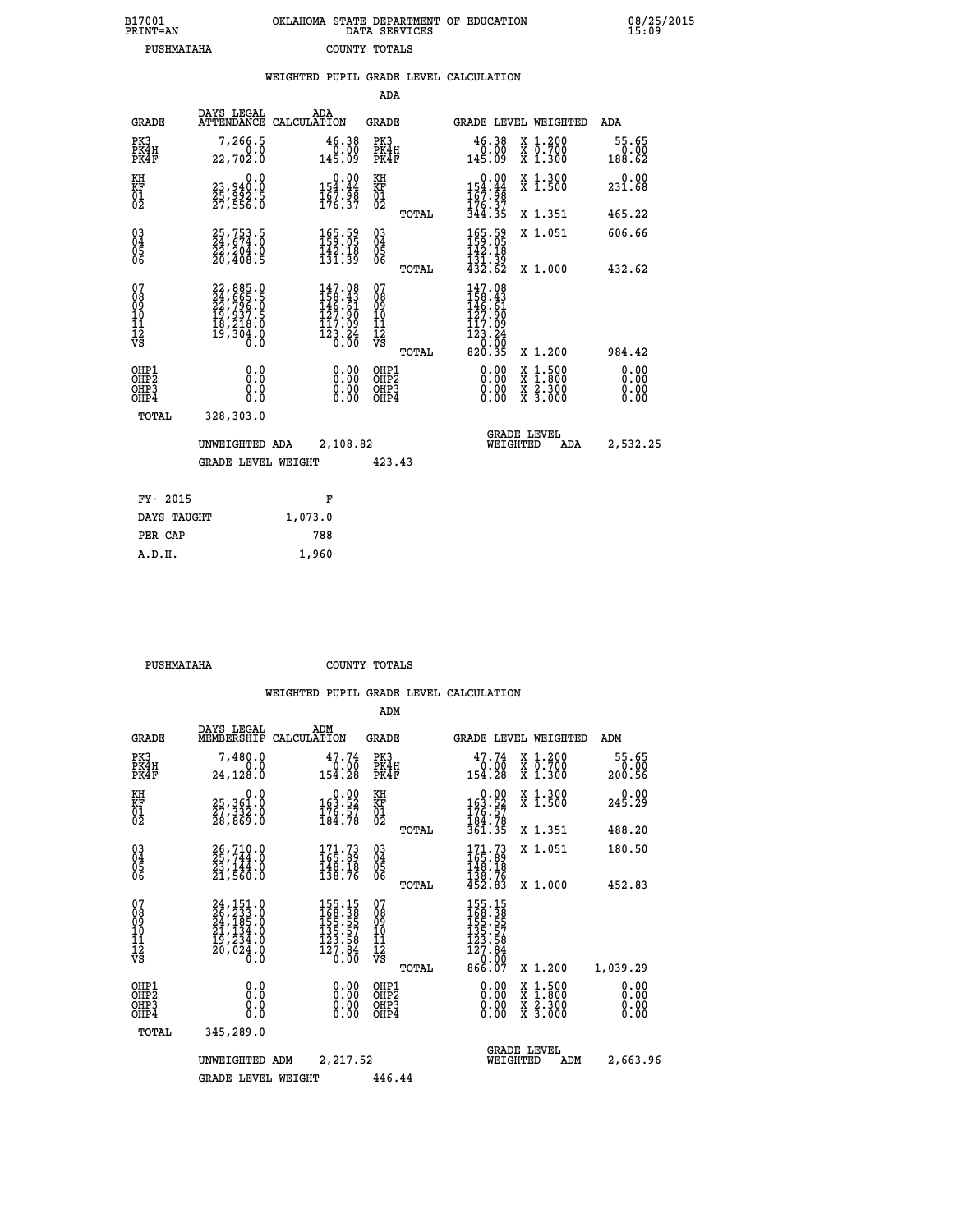| B17001<br><b>PRINT=AN</b> | OKLAHOMA STATE DEPARTMENT OF EDUCATION<br>SERVICES<br>DATA | 08/25/2015<br>15:09 |
|---------------------------|------------------------------------------------------------|---------------------|
| 65<br>ROGER MILLS         | I003 LEEDEY                                                |                     |

|                                                                    |                                                                      | WEIGHTED PUPIL GRADE LEVEL CALCULATION                                            |                                                     |       |                                                                                                                                                                                                                                                                                |                                          |                              |
|--------------------------------------------------------------------|----------------------------------------------------------------------|-----------------------------------------------------------------------------------|-----------------------------------------------------|-------|--------------------------------------------------------------------------------------------------------------------------------------------------------------------------------------------------------------------------------------------------------------------------------|------------------------------------------|------------------------------|
|                                                                    |                                                                      |                                                                                   | ADA                                                 |       |                                                                                                                                                                                                                                                                                |                                          |                              |
| <b>GRADE</b>                                                       | DAYS LEGAL                                                           | ADA<br>ATTENDANCE CALCULATION                                                     | <b>GRADE</b>                                        |       |                                                                                                                                                                                                                                                                                | GRADE LEVEL WEIGHTED                     | ADA                          |
| PK3<br>PK4H<br>PK4F                                                | 0.0<br>0.0<br>3,212.5                                                | 0.00<br>ŏ:ŏŏ<br>18:90                                                             | PK3<br>PK4H<br>PK4F                                 |       | 0.00<br>0.00<br>18.90                                                                                                                                                                                                                                                          | X 1.200<br>X 0.700<br>X 1.300            | 0.00<br>0.00<br>24.57        |
| KH<br>KF<br>01<br>02                                               | $\begin{smallmatrix}&&&0.0\2,456.0\2,390.0\2,652.5\end{smallmatrix}$ | $\begin{smallmatrix} 0.00\\ 14.45\\ 14.95\\ 15.80 \end{smallmatrix}$              | KH<br>KF<br>01<br>02                                |       | $0.00\n14.45\n14.06\n15.60\n29.66$                                                                                                                                                                                                                                             | X 1.300<br>X 1.500                       | 0.00<br>21.68                |
|                                                                    |                                                                      |                                                                                   |                                                     | TOTAL |                                                                                                                                                                                                                                                                                | X 1.351                                  | 40.07                        |
| $\begin{smallmatrix} 03 \\[-4pt] 04 \end{smallmatrix}$<br>Ŏ5<br>06 | 2,067.5<br>2,648.5<br>2,696.0<br>2,504.0                             | $\begin{array}{c} 12.16 \\[-4pt] 15.58 \\[-4pt] 15.86 \\[-4pt] 14.73 \end{array}$ | $\begin{array}{c} 03 \\ 04 \\ 05 \\ 06 \end{array}$ |       | $12.16$<br>$15.58$<br>$15.86$<br>$14.73$<br>$46.17$                                                                                                                                                                                                                            | X 1.051                                  | 12.78                        |
|                                                                    |                                                                      |                                                                                   |                                                     | TOTAL |                                                                                                                                                                                                                                                                                | X 1.000                                  | 46.17                        |
| 07<br>08<br>09<br>11<br>11<br>12<br>VS                             | 2,650.5<br>2,368.5<br>2,226.5<br>2,455.5<br>2,624.0<br>2,844.5       | $15.59$<br>$13.10$<br>$14.44$<br>$15.44$<br>$16.73$<br>0.00                       | 07<br>08<br>09<br>11<br>11<br>12<br>VS              | TOTAL | $\frac{15.59}{13.93}$<br>ī4<br>.44<br>15.44<br>$\frac{16.73}{0.00}$<br>89.23                                                                                                                                                                                                   | X 1.200                                  | 107.08                       |
| OHP1<br>OHP <sub>2</sub><br>OHP3<br>OH <sub>P4</sub>               | 0.0<br>0.000                                                         | $\begin{smallmatrix} 0.00 \ 0.00 \ 0.00 \ 0.00 \end{smallmatrix}$                 | OHP1<br>OHP <sub>2</sub><br>OHP3<br>OHP4            |       | $\begin{smallmatrix} 0.00 & 0.00 & 0.00 & 0.00 & 0.00 & 0.00 & 0.00 & 0.00 & 0.00 & 0.00 & 0.00 & 0.00 & 0.00 & 0.00 & 0.00 & 0.00 & 0.00 & 0.00 & 0.00 & 0.00 & 0.00 & 0.00 & 0.00 & 0.00 & 0.00 & 0.00 & 0.00 & 0.00 & 0.00 & 0.00 & 0.00 & 0.00 & 0.00 & 0.00 & 0.00 & 0.0$ | X 1:500<br>X 1:800<br>X 2:300<br>X 3:000 | 0.00<br>0.00<br>0.00<br>0.00 |
| TOTAL                                                              | 35,796.5                                                             |                                                                                   |                                                     |       |                                                                                                                                                                                                                                                                                |                                          |                              |
|                                                                    | UNWEIGHTED ADA                                                       | 210.57                                                                            |                                                     |       | WEIGHTED                                                                                                                                                                                                                                                                       | <b>GRADE LEVEL</b><br><b>ADA</b>         | 252.35                       |
|                                                                    | <b>GRADE LEVEL WEIGHT</b>                                            |                                                                                   | 41.78                                               |       |                                                                                                                                                                                                                                                                                |                                          |                              |
| FY- 2015                                                           |                                                                      | F                                                                                 |                                                     |       |                                                                                                                                                                                                                                                                                |                                          |                              |
| DAYS TAUGHT                                                        |                                                                      | 170.0                                                                             |                                                     |       |                                                                                                                                                                                                                                                                                |                                          |                              |
| PER CAP                                                            |                                                                      | 165                                                                               |                                                     |       |                                                                                                                                                                                                                                                                                |                                          |                              |

| 65 ROGER MILLS |  | I003 LEEDEY |
|----------------|--|-------------|
|                |  |             |

 **WEIGHTED PUPIL GRADE LEVEL CALCULATION ADM DAYS LEGAL ADM GRADE MEMBERSHIP CALCULATION GRADE GRADE LEVEL WEIGHTED ADM PK3 0.0 0.00 PK3 0.00 X 1.200 0.00 PK4H 0.0 0.00 PK4H 0.00 X 0.700 0.00 PK4F 3,516.0 20.68 PK4F 20.68 X 1.300 26.88 KH 0.0 0.00 KH 0.00 X 1.300 0.00 KF 2,608.0 15.34 KF 15.34 X 1.500 23.01**  $\begin{array}{cccc} \text{KH} & \text{0.0} & \text{0.00} & \text{KH} \\ \text{KF} & \text{2,608.0} & \text{15.34} & \text{KF} \\ \text{02} & \text{2,756.0} & \text{16.21} & \text{02} \end{array}$  $02$  2,756.0 16.21 02  $_{\text{norm}}$  16.21  **TOTAL 30.68 X 1.351 41.45 03 2,137.0 12.57 03 12.57 X 1.051 13.21 04 2,727.0 16.04 04 16.04 05 2,770.0 16.29 05 16.29 06 2,598.0 15.28 06 15.28 TOTAL 47.61 X 1.000 47.61**  $\begin{array}{cccc} 07 & 2,823\cdot 0 & 16.51 & 07 & 16.51 \ 08 & 2,435\cdot 0 & 14.36 & 08 & 14.36 \ 09 & 2,533\cdot 0 & 13.66 & 09 & 13.66 \ 10 & 2,533\cdot 0 & 14.90 & 10 & 14.90 \ 11 & 2,814\cdot 0 & 16.55 & 11 & 16.51 \ 12 & 2,937\cdot 0 & 14.90 & 10 & 14.90 \ 15 & 15 & 15 & 15$  **TOTAL 93.38 X 1.200 112.06 OHP1 0.0 0.00 OHP1 0.00 X 1.500 0.00 OHP2 0.0 0.00 OHP2 0.00 X 1.800 0.00 OHP3 0.0 0.00 OHP3 0.00 X 2.300 0.00 OHP4 0.0 0.00 OHP4 0.00 X 3.000 0.00 TOTAL 37,447.0 GRADE LEVEL UNWEIGHTED ADM 220.26 WEIGHTED ADM 264.22** GRADE LEVEL WEIGHT 43.96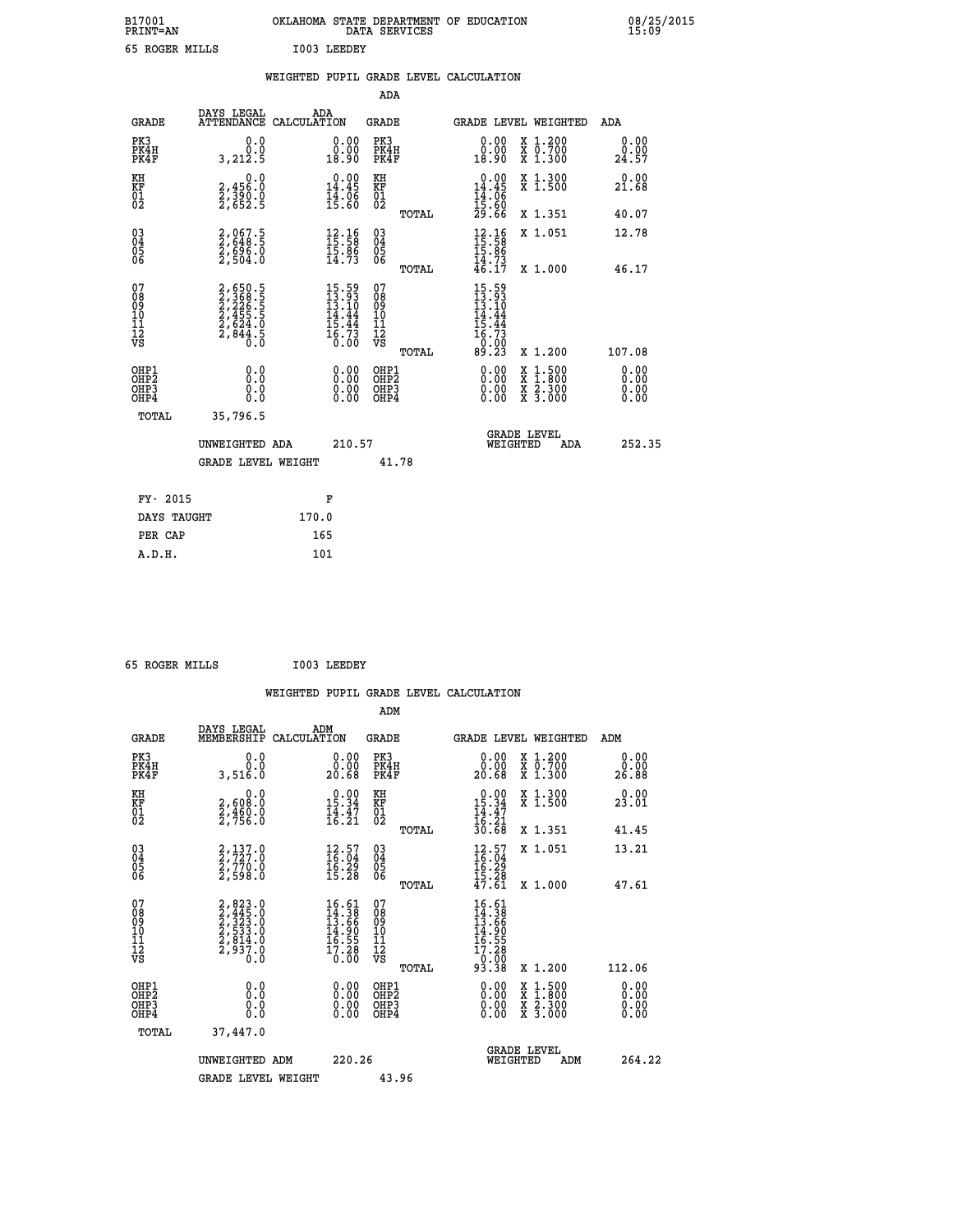| B17001<br><b>PRINT=AN</b> | OKLAHOMA STATE DEPARTMENT OF EDUCATION<br>DATA SERVICES | 08/25/2015<br>15:09 |
|---------------------------|---------------------------------------------------------|---------------------|
| 65 ROGER MILLS            | I006 REYDON                                             |                     |

|                                                                  |                                                                                                       | WEIGHTED PUPIL GRADE LEVEL CALCULATION                                                |                                                      |       |                                                                               |                                          |                              |
|------------------------------------------------------------------|-------------------------------------------------------------------------------------------------------|---------------------------------------------------------------------------------------|------------------------------------------------------|-------|-------------------------------------------------------------------------------|------------------------------------------|------------------------------|
|                                                                  |                                                                                                       |                                                                                       | ADA                                                  |       |                                                                               |                                          |                              |
| <b>GRADE</b>                                                     | DAYS LEGAL                                                                                            | ADA<br>ATTENDANCE CALCULATION                                                         | <b>GRADE</b>                                         |       |                                                                               | <b>GRADE LEVEL WEIGHTED</b>              | ADA                          |
| PK3<br>PK4H<br>PK4F                                              | 0.0<br>0.0<br>1,690.5                                                                                 | $\begin{smallmatrix} 0.00\\ 0.00\\ 10.31 \end{smallmatrix}$                           | PK3<br>PK4H<br>PK4F                                  |       | $\begin{smallmatrix} 0.00\\ 0.00\\ 10.31 \end{smallmatrix}$                   | X 1.200<br>X 0.700<br>X 1.300            | 0.00<br>0.00<br>13.40        |
| KH<br>KF<br>$\overline{01}$                                      | 0.0<br>$\frac{1}{2}, \frac{808}{97}$ . 0<br>2, 339 : 5                                                | $0.00$<br>11.03<br>$\bar{1}\bar{2}\cdot\bar{7}\bar{9}$<br>$14:27$                     | KH<br>KF<br>$\overline{01}$                          |       | $0.00$<br>11.03<br>$\frac{1}{2}$ $\frac{2}{3}$ $\frac{3}{2}$                  | X 1.300<br>X 1.500                       | 0.00<br>16.55                |
|                                                                  |                                                                                                       |                                                                                       |                                                      | TOTAL | $\bar{2}\bar{7}.\bar{0}\bar{6}$                                               | X 1.351                                  | 36.56                        |
| 03<br>04<br>05<br>06                                             | $\begin{smallmatrix} 1.769.5\\ 1.218.5\\ 1.859.0\\ 1.602.0 \end{smallmatrix}$                         | $\begin{array}{c} 10 \cdot 79 \\ 7 \cdot 43 \\ 11 \cdot 34 \\ 9 \cdot 77 \end{array}$ | $\begin{array}{c} 03 \\ 04 \\ 05 \\ 06 \end{array}$  |       | $\begin{array}{c} 10.79 \\ 7.43 \\ 11.34 \\ 9.77 \\ 28.54 \end{array}$        | X 1.051                                  | 11.34                        |
|                                                                  |                                                                                                       |                                                                                       |                                                      | TOTAL |                                                                               | X 1.000                                  | 28.54                        |
| 07<br>08<br>09<br>11<br>11<br>12<br>VS                           | $\begin{smallmatrix} 1,695.0\\ 1,562.0\\ 1,273.0\\ 991.0\\ 573.0\\ 1,493.5\\ 0.0\\ \end{smallmatrix}$ | $10.34$<br>$9.52$<br>$7.76$<br>$\frac{6.04}{3.49}$<br>$\frac{5}{0}.\frac{1}{00}$      | 07<br>08<br>09<br>11<br>11<br>12<br>VS               | TOTAL | 10.34<br>$9:526$<br>$7:764$<br>$6:049$<br>$3:49$<br>$9:11$<br>$0:00$<br>46.26 | X 1.200                                  | 55.51                        |
| OHP1<br>OH <sub>P</sub> <sub>2</sub><br>OH <sub>P3</sub><br>OHP4 | 0.0<br>Ŏ.Ŏ<br>0.0<br>0.0                                                                              | $0.00$<br>$0.00$<br>0.00                                                              | OHP1<br>OH <sub>P</sub> <sub>2</sub><br>OHP3<br>OHP4 |       | 0.00<br>0.00<br>0.00                                                          | X 1:500<br>X 1:800<br>X 2:300<br>X 3:000 | 0.00<br>0.00<br>0.00<br>0.00 |
| TOTAL                                                            | 21,972.0                                                                                              |                                                                                       |                                                      |       |                                                                               |                                          |                              |
|                                                                  | UNWEIGHTED ADA<br><b>GRADE LEVEL WEIGHT</b>                                                           | 133.99                                                                                | 27.91                                                |       | WEIGHTED                                                                      | <b>GRADE LEVEL</b><br>ADA                | 161.90                       |
|                                                                  |                                                                                                       |                                                                                       |                                                      |       |                                                                               |                                          |                              |
| FY- 2015                                                         |                                                                                                       | F                                                                                     |                                                      |       |                                                                               |                                          |                              |
| DAYS TAUGHT                                                      |                                                                                                       | 164.0                                                                                 |                                                      |       |                                                                               |                                          |                              |
| PER CAP                                                          |                                                                                                       | 167                                                                                   |                                                      |       |                                                                               |                                          |                              |

|  | LE DOCED MITTE |
|--|----------------|

 **65 ROGER MILLS I006 REYDON WEIGHTED PUPIL GRADE LEVEL CALCULATION ADM DAYS LEGAL ADM GRADE MEMBERSHIP CALCULATION GRADE GRADE LEVEL WEIGHTED ADM PK3 0.0 0.00 PK3 0.00 X 1.200 0.00 PK4H 0.0 0.00 PK4H 0.00 X 0.700 0.00 PK4F 1,848.0 11.27 PK4F 11.27 X 1.300 14.65 KH 0.0 0.00 KH 0.00 X 1.300 0.00 KF 1,934.0 11.79 KF 11.79 X 1.500 17.69 01 2,217.0 13.52 01 13.52 02 2,428.0 14.80 02 14.80 TOTAL 28.32 X 1.351 38.26 03 1,854.0 11.30 03 11.30 X 1.051 11.88 04 1,267.0 7.73 04 7.73 05 1,946.0 11.87 05 11.87** 06 1,665.0 10.15 06 <sub>momas</sub> 10.15  **TOTAL 29.75 X 1.000 29.75** 07 1,762.0 10.74 07 10.74<br>
08 1,631.0 9.95 08 9.95<br>
10 1,036.0 6.32 10 6.32<br>
11 559.0 3.60 12 9.51<br>
VS 1,559.0 0.00 VS 0.00  $\begin{array}{cccc} 10.74 & 07 & 10.74 \ 9.35 & 08 & 9.35 \ 6.32 & 10 & 6.332 \ 5.32 & 11 & 5.332 \ 3.51 & 12 & 3.51 \ 0.00 & 081 \ 0.00 & 081 \ 0.00 & 081 \ 0.00 & 081 \ 0.00 & 081 \ 0.00 & 081 \ 0.00 & 081 \ 0.00 & 081 \ 0.00 & 081 \ 0.00 & 0.00 & 0.00 \end{array}$  **OHP1 0.0 0.00 OHP1 0.00 X 1.500 0.00 OHP2 0.0 0.00 OHP2 0.00 X 1.800 0.00 OHP3 0.0 0.00 OHP3 0.00 X 2.300 0.00 OHP4 0.0 0.00 OHP4 0.00 X 3.000 0.00 TOTAL 23,048.0 GRADE LEVEL UNWEIGHTED ADM 140.54 WEIGHTED ADM 169.96**

GRADE LEVEL WEIGHT 29.42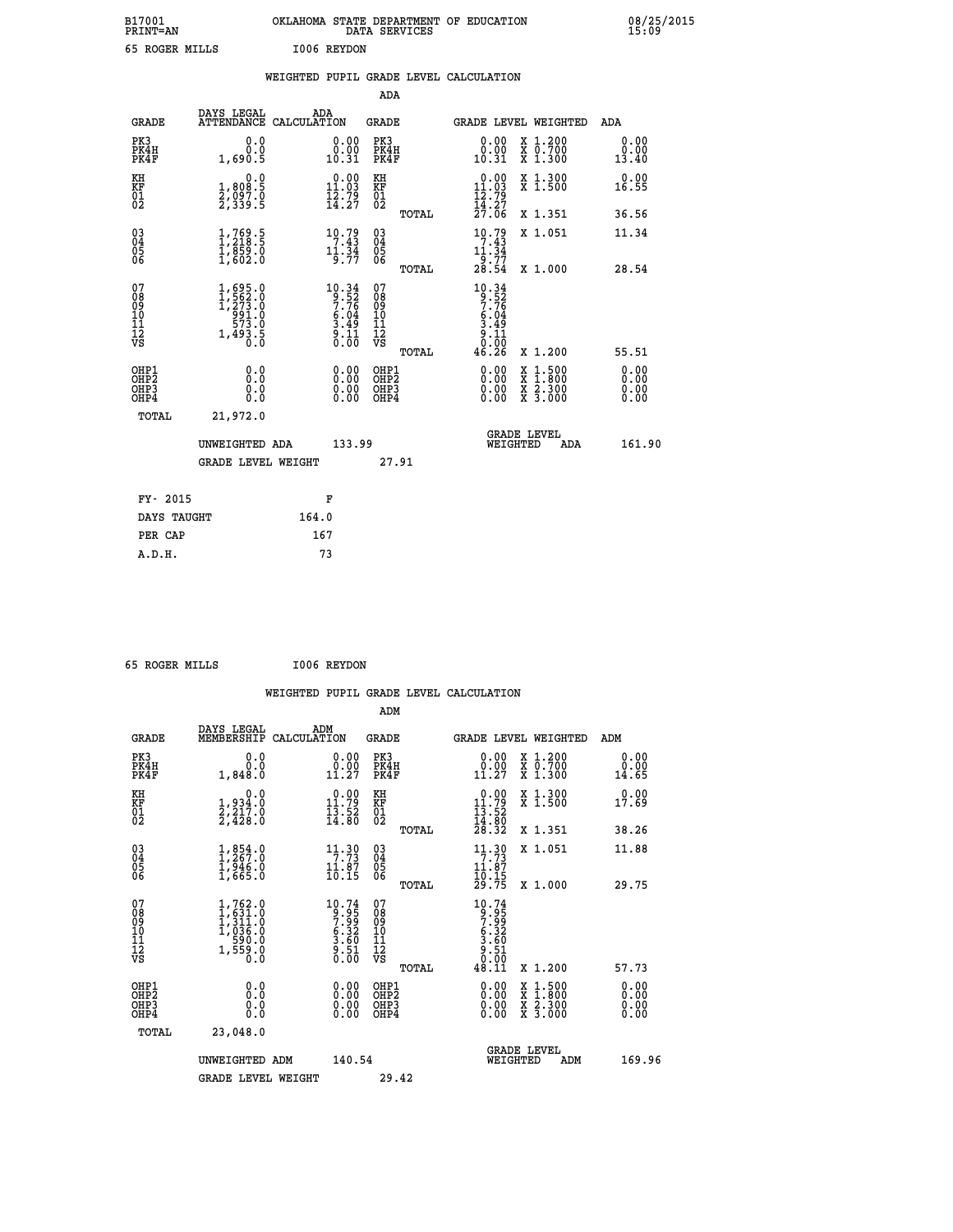| B17001<br><b>PRINT=AN</b> | OKLAHOMA STATE DEPARTMENT OF EDUCATION<br>DATA SERVICES | 08/25/2015<br>15:09 |
|---------------------------|---------------------------------------------------------|---------------------|
| 65 ROGER MILLS            | <b>I007 CHEYENNE</b>                                    |                     |

|                                                                    |                                                      | WEIGHTED PUPIL GRADE LEVEL CALCULATION                                                            |                                                 |                                                                                                                                                       |                              |
|--------------------------------------------------------------------|------------------------------------------------------|---------------------------------------------------------------------------------------------------|-------------------------------------------------|-------------------------------------------------------------------------------------------------------------------------------------------------------|------------------------------|
|                                                                    |                                                      |                                                                                                   | ADA                                             |                                                                                                                                                       |                              |
| <b>GRADE</b>                                                       | DAYS LEGAL                                           | ADA<br>ATTENDANCE CALCULATION                                                                     | <b>GRADE</b>                                    | GRADE LEVEL WEIGHTED                                                                                                                                  | ADA                          |
| PK3<br>PK4H<br>PK4F                                                | 298.0<br>0.0<br>3,614.5                              | $\frac{1 \cdot 80}{0 \cdot 00}$<br>21.77                                                          | PK3<br>PK4H<br>PK4F                             | 1.80<br>X 1.200<br>X 0.700<br>X 1.300<br>0.00<br>21.77                                                                                                | 2.16<br>0.00<br>28.30        |
| KH<br>KF<br>01<br>02                                               | 0.0<br>$\frac{5}{4}, \frac{441}{255}$ .0<br>6,884.0  | $\begin{smallmatrix} 0.00\\ 32.78\\ 25.63\\ 41.47 \end{smallmatrix}$                              | KH<br>KF<br>01<br>02                            | $0.00$<br>$32.78$<br>$25.63$<br>$41.47$<br>$67.10$<br>X 1.300<br>X 1.500                                                                              | 0.00<br>49.17                |
|                                                                    |                                                      |                                                                                                   | TOTAL                                           | X 1.351                                                                                                                                               | 90.65                        |
| $\begin{smallmatrix} 03 \\[-4pt] 04 \end{smallmatrix}$<br>Ŏ5<br>06 | $3, 714.5$<br>$3, 994.5$<br>$5, 127.5$<br>$3, 748.5$ | $22.38$<br>$24.06$<br>$\frac{50.89}{22.58}$                                                       | $\substack{03 \\ 04}$<br>Ŏ5<br>06               | 22.38<br>X 1.051<br>$\frac{30.89}{22.58}$<br>$\frac{77.53}{77.53}$                                                                                    | 23.52                        |
|                                                                    |                                                      |                                                                                                   | TOTAL                                           | X 1.000                                                                                                                                               | 77.53                        |
| 07<br>08<br>09<br>101<br>112<br>VS                                 |                                                      | $\begin{smallmatrix} 20.22\\ 26.19\\ 22.23\\ 24.51\\ 7.63\\ 2.51\\ 2.51\\ 0.00 \end{smallmatrix}$ | 07<br>08<br>09<br>11<br>11<br>12<br>VS<br>TOTAL | $\begin{array}{r} 20\cdot 22 \\ 26\cdot 19 \\ 22\cdot 23 \\ 24\cdot 51 \\ 7\cdot 63 \\ 22\cdot 51 \\ 0\cdot 00 \\ 123\cdot 29 \end{array}$<br>X 1.200 | 147.95                       |
| OHP1<br>OHP2<br>OHP3<br>OHP4                                       | 0.0<br>$0.\overline{0}$<br>0.0                       | 0.00<br>$\begin{smallmatrix} 0.00 \ 0.00 \end{smallmatrix}$                                       | OHP1<br>OHP2<br>OHP3<br>OHP4                    | 0.00<br>X 1:500<br>$\frac{\ddot{x}}{x}$ $\frac{2.300}{3.000}$<br>0.00<br>0.00                                                                         | 0.00<br>0.00<br>0.00<br>0.00 |
| <b>TOTAL</b>                                                       | 57,544.0                                             |                                                                                                   |                                                 |                                                                                                                                                       |                              |
|                                                                    | UNWEIGHTED ADA                                       | 346.65                                                                                            |                                                 | GRADE LEVEL<br>WEIGHTED<br>ADA                                                                                                                        | 419.28                       |
|                                                                    | <b>GRADE LEVEL WEIGHT</b>                            |                                                                                                   | 72.63                                           |                                                                                                                                                       |                              |
|                                                                    | FY- 2015                                             | F                                                                                                 |                                                 |                                                                                                                                                       |                              |
|                                                                    | DAYS TAUGHT                                          | 166.0                                                                                             |                                                 |                                                                                                                                                       |                              |
|                                                                    | PER CAP                                              | 145                                                                                               |                                                 |                                                                                                                                                       |                              |

| 65 ROGER MILLS                               |                                                                                   | <b>I007 CHEYENNE</b>                                                                        |                                                    |       |                                                                                                      |                                          |                       |
|----------------------------------------------|-----------------------------------------------------------------------------------|---------------------------------------------------------------------------------------------|----------------------------------------------------|-------|------------------------------------------------------------------------------------------------------|------------------------------------------|-----------------------|
|                                              |                                                                                   |                                                                                             |                                                    |       | WEIGHTED PUPIL GRADE LEVEL CALCULATION                                                               |                                          |                       |
|                                              |                                                                                   |                                                                                             | ADM                                                |       |                                                                                                      |                                          |                       |
| <b>GRADE</b>                                 | DAYS LEGAL<br>MEMBERSHIP CALCULATION                                              | ADM                                                                                         | <b>GRADE</b>                                       |       |                                                                                                      | GRADE LEVEL WEIGHTED                     | ADM                   |
| PK3<br>PK4H<br>PK4F                          | 298.0<br>0.0<br>3,878.0                                                           | 1.80<br>ō:ŏŏ<br>23:36                                                                       | PK3<br>PK4H<br>PK4F                                |       | 1.80<br>_0.00<br>23.36                                                                               | X 1.200<br>X 0.700<br>X 1.300            | 2.16<br>0.00<br>30.37 |
| KH<br>KF<br>01<br>02                         | $\begin{smallmatrix}&&&0.0\\5,727.0\\4,437.0\\7,206.0\end{smallmatrix}$           | $\begin{smallmatrix} 0.00\\ 34.50\\ 26.73\\ 43.41 \end{smallmatrix}$                        | KH<br>KF<br>01<br>02                               |       | $\begin{smallmatrix} 0.00\\ 34.50\\ 26.73\\ 43.41\\ 70.14 \end{smallmatrix}$                         | X 1.300<br>X 1.500                       | 0.00<br>51.75         |
|                                              |                                                                                   |                                                                                             |                                                    | TOTAL |                                                                                                      | X 1.351                                  | 94.76                 |
| 03<br>04<br>05<br>06                         | $3,878.0$<br>$4,147.0$<br>$5,355.0$<br>$3,912.0$                                  | $23.36$<br>$32.26$<br>$32.57$                                                               | $\begin{matrix} 03 \\ 04 \\ 05 \\ 06 \end{matrix}$ |       | $\begin{smallmatrix} 23.36\\ 24.98\\ 32.26\\ 23.57\\ 80.81\\ \end{smallmatrix}$                      | X 1.051                                  | 24.55                 |
|                                              |                                                                                   |                                                                                             |                                                    | TOTAL |                                                                                                      | X 1.000                                  | 80.81                 |
| 07<br>08<br>09<br>01<br>11<br>11<br>12<br>VS | $3,458.0$<br>$4,593.0$<br>$3,883.0$<br>$4,268.0$<br>$1,325.0$<br>$3,919.0$<br>0.0 | $\begin{smallmatrix} 20.83\\ 27.67\\ 23.39\\ 25.71\\ 7.98\\ 23.61\\ 0.00 \end{smallmatrix}$ | 0789011128                                         | TOTAL | $\begin{smallmatrix} 20.83\\ 27.67\\ 23.39\\ 25.71\\ 7.98\\ 23.61\\ 0.00\\ 129.19 \end{smallmatrix}$ | X 1.200                                  | 155.03                |
| OHP1                                         | 0.0                                                                               | 0.00                                                                                        | OHP1                                               |       | 0.00                                                                                                 |                                          | 0.00                  |
| OHP <sub>2</sub><br>OH <sub>P3</sub><br>OHP4 | Ō.Ō<br>0.0<br>0.0                                                                 | 0.00<br>0.00                                                                                | OHP <sub>2</sub><br>OHP3<br>OHP4                   |       | 0.00<br>0.00                                                                                         | X 1:500<br>X 1:800<br>X 2:300<br>X 3:000 | 0.00<br>0.00<br>0.00  |
| <b>TOTAL</b>                                 | 60,284.0                                                                          |                                                                                             |                                                    |       |                                                                                                      |                                          |                       |
|                                              | UNWEIGHTED ADM                                                                    | 363.16                                                                                      |                                                    |       | WEIGHTED                                                                                             | <b>GRADE LEVEL</b><br>ADM                | 439.43                |
|                                              | <b>GRADE LEVEL WEIGHT</b>                                                         |                                                                                             | 76.27                                              |       |                                                                                                      |                                          |                       |
|                                              |                                                                                   |                                                                                             |                                                    |       |                                                                                                      |                                          |                       |
|                                              |                                                                                   |                                                                                             |                                                    |       |                                                                                                      |                                          |                       |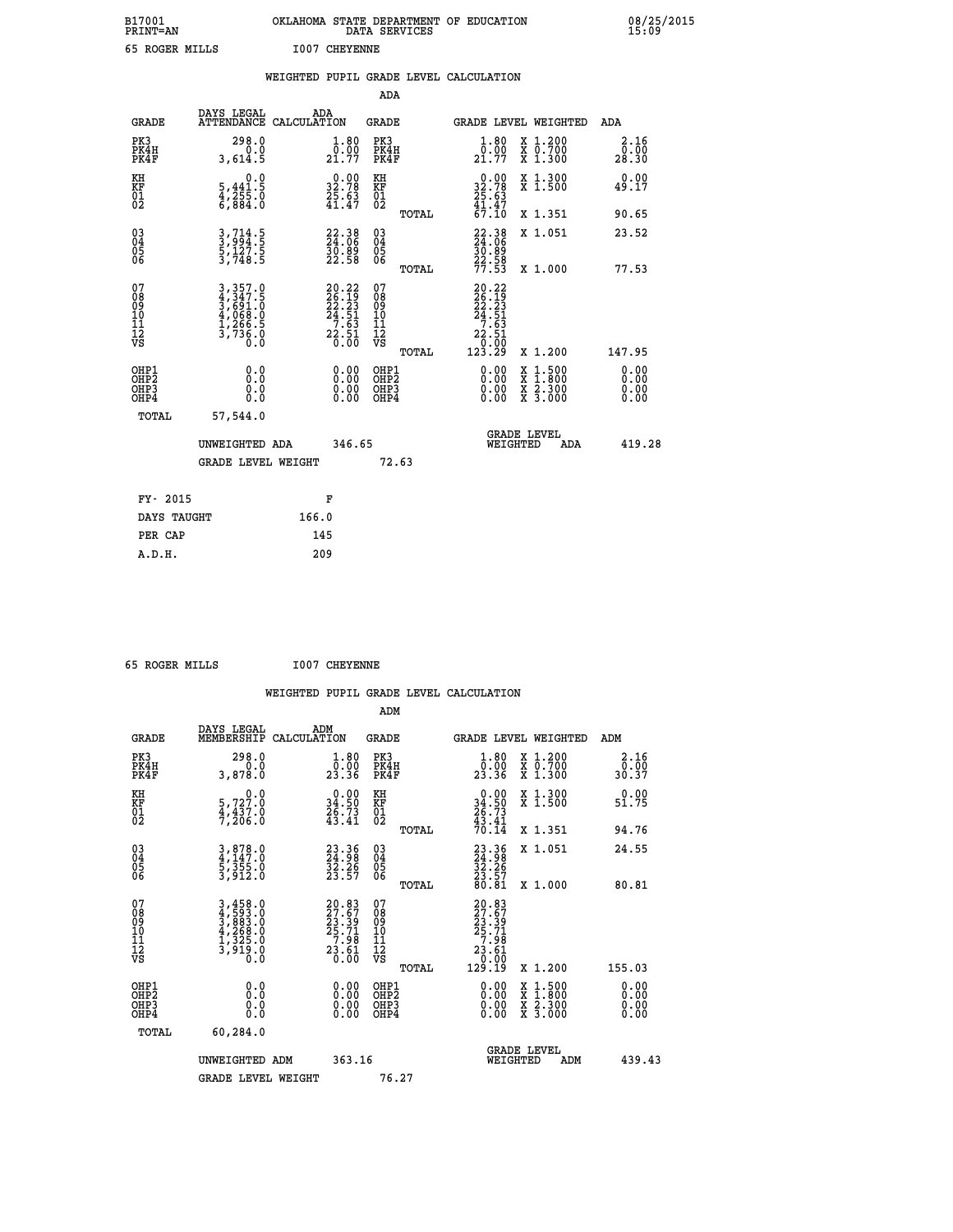| B17001<br><b>PRINT=AN</b> | OKLAHOMA STATE DEPARTMENT OF EDUCATION<br>DATA SERVICES | 08/25/2015<br>15:09 |
|---------------------------|---------------------------------------------------------|---------------------|
| 65 ROGER MILLS            | <b>I015 SWEETWATER</b>                                  |                     |

|                                                    |                                                                                                                  | WEIGHTED PUPIL GRADE LEVEL CALCULATION                               |                                                      |       |                                                                         |                                                                                                  |                      |
|----------------------------------------------------|------------------------------------------------------------------------------------------------------------------|----------------------------------------------------------------------|------------------------------------------------------|-------|-------------------------------------------------------------------------|--------------------------------------------------------------------------------------------------|----------------------|
|                                                    |                                                                                                                  |                                                                      | ADA                                                  |       |                                                                         |                                                                                                  |                      |
| <b>GRADE</b>                                       | DAYS LEGAL<br>ATTENDANCE CALCULATION                                                                             | ADA                                                                  | <b>GRADE</b>                                         |       |                                                                         | GRADE LEVEL WEIGHTED                                                                             | ADA                  |
| PK3<br>PK4H<br>PK4F                                | 165.0<br>$\frac{0.0}{919.5}$                                                                                     | 1.00<br>$\frac{0.00}{5.57}$                                          | PK3<br>PK4H<br>PK4F                                  |       | 1.00<br>$\frac{0.00}{5.57}$                                             | X 1.200<br>X 0.700<br>X 1.300                                                                    | 1.20<br>0.00<br>7.24 |
| KH<br>KF<br>01<br>02                               | $\begin{smallmatrix} 0.0 \\ 1.997.5 \\ 1.805.0 \\ 2.038.5 \end{smallmatrix}$                                     | $\begin{smallmatrix} 0.00\\ 12.11\\ 10.94\\ 12.35 \end{smallmatrix}$ | KH<br>KF<br>01<br>02                                 |       | $\begin{array}{c} 0.00 \\ 12.11 \\ 10.94 \\ 12.35 \\ 23.29 \end{array}$ | X 1.300<br>X 1.500                                                                               | 0.00<br>18.17        |
|                                                    |                                                                                                                  |                                                                      |                                                      | TOTAL |                                                                         | X 1.351                                                                                          | 31.46                |
| $\begin{matrix} 03 \\ 04 \\ 05 \\ 06 \end{matrix}$ | $\frac{1}{2}, \frac{049}{602}.\frac{5}{0}$<br>$\frac{2}{738}.\frac{5}{0}$                                        | 15:77<br>$\frac{15:31}{4:47}$                                        | 03<br>04<br>05<br>06                                 |       | $\begin{array}{r} 6.36 \\ 15.77 \\ 15.31 \\ 4.47 \\ 35.55 \end{array}$  | X 1.051                                                                                          | 6.68                 |
|                                                    |                                                                                                                  |                                                                      |                                                      | TOTAL |                                                                         | X 1.000                                                                                          | 35.55                |
| 07<br>08<br>09<br>101<br>112<br>VS                 | $\begin{smallmatrix} & 623 & 0\\1 & 313 & 5\\1 & 587 & 5\\1 & 590 & 0\\772 & 0\\607 & 0\\0 & 0\end{smallmatrix}$ | $3.78$<br>$7.96$<br>$9.62$<br>$8.42$<br>$4.68$<br>$3.68$<br>$0.00$   | 07<br>08901112<br>1112<br>VS                         | TOTAL | 3.78<br>7.962<br>9.62<br>8.42<br>8.68<br>3.68<br>0.94<br>38.14          | X 1.200                                                                                          | 45.77                |
| OHP1<br>OHP2<br>OHP3<br>OHP4                       | 0.0<br>Ŏ.Ŏ<br>0.0<br>0.0                                                                                         | 0.00<br>$0.00$<br>0.00                                               | OHP1<br>OHP2<br>OHP <sub>3</sub><br>OHP <sub>4</sub> |       | $0.00$<br>$0.00$<br>0.00                                                | $\begin{smallmatrix} x & 1 & 500 \\ x & 1 & 800 \\ x & 2 & 300 \\ x & 3 & 000 \end{smallmatrix}$ | 0.00<br>0.00<br>0.00 |
| TOTAL                                              | 20,134.5                                                                                                         |                                                                      |                                                      |       |                                                                         |                                                                                                  |                      |
|                                                    | UNWEIGHTED ADA                                                                                                   | 122.02                                                               |                                                      |       | WEIGHTED                                                                | <b>GRADE LEVEL</b><br>ADA                                                                        | 146.07               |
|                                                    | <b>GRADE LEVEL WEIGHT</b>                                                                                        |                                                                      | 24.05                                                |       |                                                                         |                                                                                                  |                      |
| FY- 2015                                           |                                                                                                                  | F                                                                    |                                                      |       |                                                                         |                                                                                                  |                      |
| DAYS TAUGHT                                        |                                                                                                                  | 165.0                                                                |                                                      |       |                                                                         |                                                                                                  |                      |
| PER CAP                                            |                                                                                                                  | 139                                                                  |                                                      |       |                                                                         |                                                                                                  |                      |

 **65 ROGER MILLS I015 SWEETWATER**

|                                          |                                                                                                     | WEIGHTED PUPIL GRADE LEVEL CALCULATION                                                               |                                               |       |                                                                                 |                                                                                                                                           |                      |
|------------------------------------------|-----------------------------------------------------------------------------------------------------|------------------------------------------------------------------------------------------------------|-----------------------------------------------|-------|---------------------------------------------------------------------------------|-------------------------------------------------------------------------------------------------------------------------------------------|----------------------|
|                                          |                                                                                                     |                                                                                                      | ADM                                           |       |                                                                                 |                                                                                                                                           |                      |
| <b>GRADE</b>                             | DAYS LEGAL<br>MEMBERSHIP CALCULATION                                                                | ADM                                                                                                  | <b>GRADE</b>                                  |       |                                                                                 | GRADE LEVEL WEIGHTED                                                                                                                      | ADM                  |
| PK3<br>PK4H<br>PK4F                      | 165.0<br>$0.0$<br>985.0                                                                             | $\begin{smallmatrix} 1.00\ 0.00\ 5.97 \end{smallmatrix}$                                             | PK3<br>PK4H<br>PK4F                           |       | $\begin{smallmatrix} 1.00\ 0.00\ 5.97 \end{smallmatrix}$                        | X 1.200<br>X 0.700<br>X 1.300                                                                                                             | 1.20<br>0.00<br>7.76 |
| KH<br>KF<br>01<br>02                     | 0.0<br>2,095.0<br>1,901.0<br>2,151.0                                                                | $\begin{smallmatrix} 0.00\\ 12.70\\ 11.52\\ 13.04 \end{smallmatrix}$                                 | KH<br>KF<br>01<br>02                          |       | $\begin{array}{r} 0.00 \\ 12.70 \\ 11.52 \\ 13.04 \\ 24.56 \end{array}$         | X 1.300<br>X 1.500                                                                                                                        | 0.00<br>19.05        |
|                                          |                                                                                                     |                                                                                                      |                                               | TOTAL |                                                                                 | X 1.351                                                                                                                                   | 33.18                |
| 03<br>04<br>05<br>06                     | $\frac{1}{2}, \frac{096}{717}$ .0<br>2,643.0<br>781.0                                               | $\begin{smallmatrix} 6.64\\ 16.47\\ 16.02\\ 4.73 \end{smallmatrix}$                                  | 03<br>04<br>05<br>06                          |       | $\begin{smallmatrix} 6.64 \\ 16.47 \\ 16.02 \\ 4.73 \\ 37.22 \end{smallmatrix}$ | X 1.051                                                                                                                                   | 6.98                 |
|                                          |                                                                                                     |                                                                                                      |                                               | TOTAL |                                                                                 | X 1.000                                                                                                                                   | 37.22                |
| 07<br>0890112<br>1112<br>VS              | $\begin{smallmatrix} & 659.0\\ 1,361.0\\ 1,677.0\\ 1,456.0\\ 825.0\\ 657.0\\ 0.0 \end{smallmatrix}$ | $\begin{array}{c} \text{3.99} \\ 3.25 \\ 10.16 \\ 10.16 \\ 8.82 \\ 5.00 \\ 3.00 \\ 0.00 \end{array}$ | 07<br>08<br>09<br>001<br>11<br>11<br>12<br>VS | TOTAL | $3.25$<br>$10.25$<br>$10.25$<br>$8.25$<br>$5.08$<br>$3.98$<br>$0.08$<br>40.20   | X 1.200                                                                                                                                   | 48.24                |
| OHP1<br>OHP2<br>OH <sub>P3</sub><br>OHP4 | 0.0<br>0.000                                                                                        | 0.00<br>$\begin{smallmatrix} 0.00 \ 0.00 \end{smallmatrix}$                                          | OHP1<br>OHP2<br>OHP3<br>OHP4                  |       |                                                                                 | $\begin{smallmatrix} \mathtt{X} & 1\cdot500\\ \mathtt{X} & 1\cdot800\\ \mathtt{X} & 2\cdot300\\ \mathtt{X} & 3\cdot000 \end{smallmatrix}$ | 0.00<br>0.00<br>0.00 |
| <b>TOTAL</b>                             | 21,169.0                                                                                            |                                                                                                      |                                               |       |                                                                                 |                                                                                                                                           |                      |
|                                          | UNWEIGHTED ADM                                                                                      | 128.29                                                                                               |                                               |       | WEIGHTED                                                                        | <b>GRADE LEVEL</b><br>ADM                                                                                                                 | 153.63               |
|                                          | <b>GRADE LEVEL WEIGHT</b>                                                                           |                                                                                                      | 25.34                                         |       |                                                                                 |                                                                                                                                           |                      |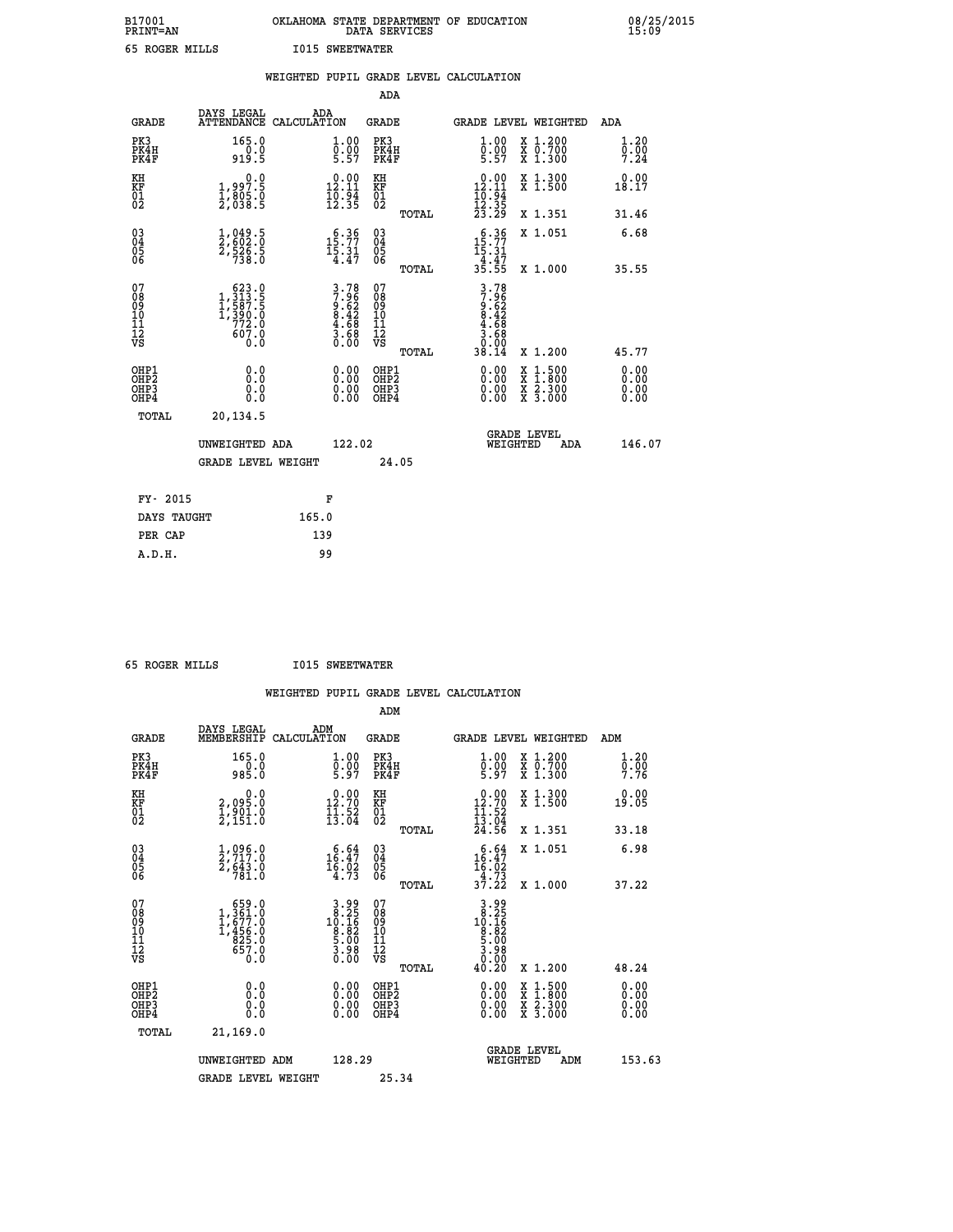| B17001<br><b>PRINT=AN</b> | OKLAHOMA STATE DEPARTMENT OF EDUCATION<br>DATA SERVICES | 08/25/2015 |
|---------------------------|---------------------------------------------------------|------------|
| 65 ROGER MILLS            | 1066 HAMMON                                             |            |

| 08/25/2015<br>15:09 |  |
|---------------------|--|
|---------------------|--|

|                                                                    |                                                                                     | WEIGHTED PUPIL GRADE LEVEL CALCULATION                                               |                                                 |                                                                                               |                              |
|--------------------------------------------------------------------|-------------------------------------------------------------------------------------|--------------------------------------------------------------------------------------|-------------------------------------------------|-----------------------------------------------------------------------------------------------|------------------------------|
|                                                                    |                                                                                     |                                                                                      | <b>ADA</b>                                      |                                                                                               |                              |
| <b>GRADE</b>                                                       | DAYS LEGAL                                                                          | ADA<br>ATTENDANCE CALCULATION                                                        | GRADE                                           | GRADE LEVEL WEIGHTED                                                                          | ADA                          |
| PK3<br>PK4H<br>PK4F                                                | 341.0<br>3,728.0                                                                    | $\begin{smallmatrix} 2.01\0.00\\21.93\end{smallmatrix}$                              | PK3<br>PK4H<br>PK4F                             | X 1.200<br>X 0.700<br>X 1.300<br>$2.01$<br>$0.00$<br>21.93                                    | 2.41<br>0.00<br>28.51        |
| KH<br>KF<br>01<br>02                                               | $\begin{smallmatrix}&&&0.0\\3.723.0\\3.850.5\\3.961.5\end{smallmatrix}$             | $\begin{smallmatrix} 0.00\\ 21.90\\ 22.65\\ 23.30 \end{smallmatrix}$                 | KH<br>KF<br>01<br>02                            | $\begin{smallmatrix} 0.00\\ 21.90\\ 22.55\\ 23.30 \end{smallmatrix}$<br>X 1.300<br>X 1.500    | 0.00<br>32.85                |
|                                                                    |                                                                                     |                                                                                      | TOTAL                                           | 45.95<br>X 1.351                                                                              | 62.08                        |
| $\begin{smallmatrix} 03 \\[-4pt] 04 \end{smallmatrix}$<br>Ŏ5<br>06 | $3, 047.0$<br>$3, 180.0$<br>$2, 707.0$<br>$2, 875.5$                                | $17.92$<br>18.71<br>15:92<br>16:91                                                   | $\substack{03 \\ 04}$<br>Ŏ5<br>06               | $17.92$<br>$18.71$<br>X 1.051                                                                 | 18.83                        |
|                                                                    |                                                                                     |                                                                                      | TOTAL                                           | $\frac{15.92}{16.91}$<br>51.54<br>X 1.000                                                     | 51.54                        |
| 07<br>08<br>09<br>11<br>11<br>12<br>VS                             | $2,836.0$<br>$3,042.5$<br>$1,448.0$<br>$2,827.0$<br>$2,644.5$<br>$1,987.0$<br>$0.0$ | $\begin{smallmatrix} 16.68\\17.90\\8.52\\16.63\\15.56\\11.69\\0.00\end{smallmatrix}$ | 07<br>08<br>09<br>11<br>11<br>12<br>VS<br>TOTAL | 16.68<br>$17.900$<br>$16.52$<br>$16.63$<br>$15.56$<br>$11.690$<br>$0.000$<br>86.98<br>X 1.200 | 104.38                       |
| OHP1<br>OH <sub>P</sub> 2<br>OHP3<br>OH <sub>P4</sub>              | 0.0<br>0.0<br>0.0                                                                   | $\begin{smallmatrix} 0.00 \ 0.00 \ 0.00 \ 0.00 \end{smallmatrix}$                    | OHP1<br>OHP <sub>2</sub><br>OHP3<br>OHP4        | X 1:500<br>X 1:800<br>X 2:300<br>X 3:000                                                      | 0.00<br>0.00<br>0.00<br>0.00 |
| TOTAL                                                              | 42,198.5                                                                            |                                                                                      |                                                 |                                                                                               |                              |
|                                                                    | UNWEIGHTED ADA                                                                      | 248.23                                                                               |                                                 | <b>GRADE LEVEL</b><br>WEIGHTED<br><b>ADA</b>                                                  | 300.60                       |
|                                                                    | <b>GRADE LEVEL WEIGHT</b>                                                           |                                                                                      | 52.37                                           |                                                                                               |                              |
| FY- 2015                                                           |                                                                                     | F                                                                                    |                                                 |                                                                                               |                              |
|                                                                    | DAYS TAUGHT                                                                         | 170.0                                                                                |                                                 |                                                                                               |                              |
| PER CAP                                                            |                                                                                     | 152                                                                                  |                                                 |                                                                                               |                              |

 **65 ROGER MILLS I066 HAMMON**

 **A.D.H. 102**

|                                                      |                                                                                                                                               |                                                                            |                                                     | WEIGHTED PUPIL GRADE LEVEL CALCULATION                                                                                                                                                                                                                                                                                                |                                        |
|------------------------------------------------------|-----------------------------------------------------------------------------------------------------------------------------------------------|----------------------------------------------------------------------------|-----------------------------------------------------|---------------------------------------------------------------------------------------------------------------------------------------------------------------------------------------------------------------------------------------------------------------------------------------------------------------------------------------|----------------------------------------|
|                                                      |                                                                                                                                               |                                                                            | ADM                                                 |                                                                                                                                                                                                                                                                                                                                       |                                        |
| <b>GRADE</b>                                         | DAYS LEGAL<br>MEMBERSHIP                                                                                                                      | ADM<br>CALCULATION                                                         | <b>GRADE</b>                                        | <b>GRADE LEVEL WEIGHTED</b>                                                                                                                                                                                                                                                                                                           | ADM                                    |
| PK3<br>PK4H<br>PK4F                                  | 387.0<br>0.0<br>4,194.0                                                                                                                       | $\begin{smallmatrix} 2.28\ 0.00\\ 24.67 \end{smallmatrix}$                 | PK3<br>PK4H<br>PK4F                                 | $\begin{smallmatrix} 2.28\ 0.00\\ 24.67 \end{smallmatrix}$<br>X 1.200<br>X 0.700<br>X 1.300                                                                                                                                                                                                                                           | 2.74<br>_ō:óō<br>32:07                 |
| KH<br>KF<br>01<br>02                                 | $0.0$<br>0.055.0<br>$\frac{4}{4}$ , 097.0                                                                                                     | $\begin{smallmatrix} 0.00\\ 23.85\\ 24.10\\ 24.53 \end{smallmatrix}$       | KH<br>KF<br>01<br>02                                | $\begin{smallmatrix} 0.00\\ 23.85\\ 24.10\\ 24.53\\ 48.63 \end{smallmatrix}$<br>X 1.300<br>X 1.500                                                                                                                                                                                                                                    | 0.00<br>35.78                          |
|                                                      |                                                                                                                                               |                                                                            | TOTAL                                               | X 1.351                                                                                                                                                                                                                                                                                                                               | 65.70                                  |
| $\begin{matrix} 03 \\ 04 \\ 05 \\ 06 \end{matrix}$   | 3, 217.0<br>3, 326.0<br>2, 859.0<br>3, 057.0                                                                                                  | $\begin{smallmatrix} 18.92\ 19.56\ 16.82\ 17.98 \end{smallmatrix}$         | $\begin{array}{c} 03 \\ 04 \\ 05 \\ 06 \end{array}$ | X 1.051<br>$18.92$<br>$19.56$<br>$16.82$<br>$17.98$<br>$54.36$                                                                                                                                                                                                                                                                        | 19.88                                  |
| 07<br>08<br>09<br>101<br>112<br>VS                   | $\begin{smallmatrix} 3\,,\,006\,.0\\ 3\,,\,272\,.0\\ 1\,,\,561\,.0\\ 3\,,\,027\,.0\\ 2\,,\,853\,.0\\ 2\,,\,126\,.0\\ 0\,.0 \end{smallmatrix}$ | $17.68$<br>$19.25$<br>$9.18$<br>$17.81$<br>$16.78$<br>$\frac{12.51}{0.00}$ | TOTAL<br>07<br>08<br>09<br>11<br>11<br>12<br>VS     | X 1.000<br>17.68<br>$19.258$<br>$17.81$<br>$17.81$<br>$16.78$<br>$12.51$<br>$0.001$<br>$93.21$                                                                                                                                                                                                                                        | 54.36                                  |
| OHP1<br>OHP2<br>OH <sub>P3</sub><br>OH <sub>P4</sub> | 0.0<br>0.000                                                                                                                                  | 0.00<br>0.00<br>0.00                                                       | TOTAL<br>OHP1<br>OH <sub>P</sub> 2<br>OHP3<br>OHP4  | X 1.200<br>$\begin{smallmatrix} 0.00 & 0.00 & 0.00 & 0.00 & 0.00 & 0.00 & 0.00 & 0.00 & 0.00 & 0.00 & 0.00 & 0.00 & 0.00 & 0.00 & 0.00 & 0.00 & 0.00 & 0.00 & 0.00 & 0.00 & 0.00 & 0.00 & 0.00 & 0.00 & 0.00 & 0.00 & 0.00 & 0.00 & 0.00 & 0.00 & 0.00 & 0.00 & 0.00 & 0.00 & 0.00 & 0.0$<br>X 1:500<br>X 1:800<br>X 2:300<br>X 3:000 | 111.85<br>0.00<br>0.00<br>0.00<br>0.00 |
| TOTAL                                                | 45,207.0<br>UNWEIGHTED ADM                                                                                                                    | 265.92                                                                     |                                                     | <b>GRADE LEVEL</b><br>WEIGHTED<br>ADM                                                                                                                                                                                                                                                                                                 | 322.38                                 |
|                                                      | <b>GRADE LEVEL WEIGHT</b>                                                                                                                     |                                                                            | 56.46                                               |                                                                                                                                                                                                                                                                                                                                       |                                        |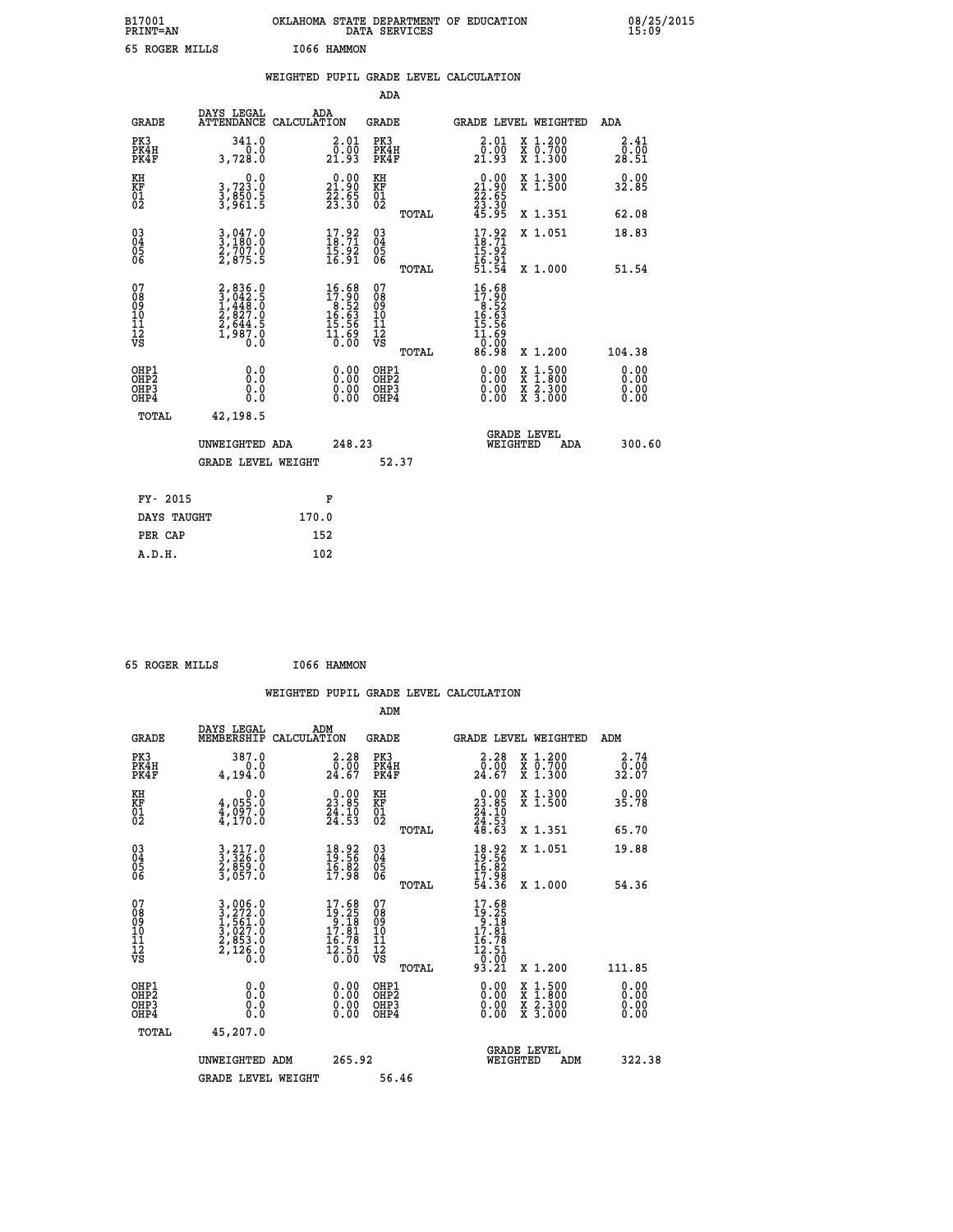| B17001<br>PRINT=AN | OKLAHOMA STATE DEPARTMENT OF EDUCATION<br>DATA SERVICES | 08/25/2015<br>15:09 |
|--------------------|---------------------------------------------------------|---------------------|
| ROGER MILLS        | COUNTY TOTALS                                           |                     |

|                                                                    |                                                                                                              |       |                                                                                              |                                                     |       | WEIGHTED PUPIL GRADE LEVEL CALCULATION                                                                        |                                                                                                  |                        |
|--------------------------------------------------------------------|--------------------------------------------------------------------------------------------------------------|-------|----------------------------------------------------------------------------------------------|-----------------------------------------------------|-------|---------------------------------------------------------------------------------------------------------------|--------------------------------------------------------------------------------------------------|------------------------|
|                                                                    |                                                                                                              |       |                                                                                              | <b>ADA</b>                                          |       |                                                                                                               |                                                                                                  |                        |
| <b>GRADE</b>                                                       | DAYS LEGAL<br>ATTENDANCE CALCULATION                                                                         |       | ADA                                                                                          | GRADE                                               |       | GRADE LEVEL WEIGHTED                                                                                          |                                                                                                  | ADA                    |
| PK3<br>PK4H<br>PK4F                                                | 804.0<br>0.0<br>13,165.0                                                                                     |       | $\begin{smallmatrix} 4.81\ 0.00\ 78.48 \end{smallmatrix}$                                    | PK3<br>PK4H<br>PK4F                                 |       | $\frac{4.81}{0.00}$<br>78.48                                                                                  | X 1.200<br>X 0.700<br>X 1.300                                                                    | 5.77<br>0.00<br>102.02 |
| KH<br>KF<br>01<br>02                                               | $\begin{smallmatrix}&&&0.0\\15,426.5\\14,397.5\\17,876.0\end{smallmatrix}$                                   |       | 92.27<br>$\frac{8}{106}$ .99                                                                 | KH<br>KF<br>01<br>02                                |       | 92.27                                                                                                         | X 1.300<br>X 1.500                                                                               | 0.00<br>138.42         |
|                                                                    |                                                                                                              |       |                                                                                              |                                                     | TOTAL | $\begin{smallmatrix} 86.57\ 106.99\ 193.06 \end{smallmatrix}$                                                 | X 1.351                                                                                          | 260.82                 |
| $\begin{smallmatrix} 03 \\[-4pt] 04 \end{smallmatrix}$<br>Ŏ5<br>06 | 11,648.0<br>13,643.5<br>14,916.0<br>11,468.0                                                                 |       | $\begin{smallmatrix} 69.61\ 81.55\ 89.32\ 68.46 \end{smallmatrix}$                           | $\begin{array}{c} 03 \\ 04 \\ 05 \\ 06 \end{array}$ |       | $\begin{smallmatrix} 69.61\ 81.55\ 89.32\ 68.46\ 239.33 \end{smallmatrix}$                                    | X 1.051                                                                                          | 312.48                 |
|                                                                    |                                                                                                              |       |                                                                                              |                                                     | TOTAL |                                                                                                               | X 1.000                                                                                          | 239.33                 |
| 07<br>08<br>09<br>01<br>11<br>11<br>12<br>VS                       | $\begin{smallmatrix} 11,161.5\\ 12,634.0\\ 10,226.0\\ 11,731.5\\ 7,880.0\\ 10,668.0\\ 0.0 \end{smallmatrix}$ |       | $\begin{smallmatrix} 66.61\\ 75.50\\ 61.23\\ 70.04\\ 46.80\\ 63.72\\ 0.00 \end{smallmatrix}$ | 07<br>08<br>09<br>11<br>11<br>12<br>VS              | TOTAL | 66.61<br>$75.50$<br>$61.23$<br>$70.04$<br>$\begin{smallmatrix} 46.80\ 63.72\ 63.90\ 383.90 \end{smallmatrix}$ | X 1.200                                                                                          | 460.69                 |
| OHP1<br>OHP2<br>OHP3<br>OHP4                                       | 0.0<br>0.0<br>0.0                                                                                            |       | $\begin{smallmatrix} 0.00 \ 0.00 \ 0.00 \ 0.00 \end{smallmatrix}$                            | OHP1<br>OHP2<br>OHP3<br>OHP4                        |       |                                                                                                               | $\begin{smallmatrix} x & 1 & 500 \\ x & 1 & 800 \\ x & 2 & 300 \\ x & 3 & 000 \end{smallmatrix}$ | 0.00<br>0.00<br>0.00   |
| TOTAL                                                              | 177,645.5                                                                                                    |       |                                                                                              |                                                     |       |                                                                                                               |                                                                                                  |                        |
|                                                                    | UNWEIGHTED ADA                                                                                               |       | 1,061.46                                                                                     |                                                     |       | <b>GRADE LEVEL</b><br>WEIGHTED                                                                                | ADA                                                                                              | 1,280.20               |
|                                                                    | <b>GRADE LEVEL WEIGHT</b>                                                                                    |       |                                                                                              | 218.74                                              |       |                                                                                                               |                                                                                                  |                        |
| FY- 2015                                                           |                                                                                                              |       | F                                                                                            |                                                     |       |                                                                                                               |                                                                                                  |                        |
| DAYS TAUGHT                                                        |                                                                                                              | 835.0 |                                                                                              |                                                     |       |                                                                                                               |                                                                                                  |                        |
| PER CAP                                                            |                                                                                                              | 768   |                                                                                              |                                                     |       |                                                                                                               |                                                                                                  |                        |

 **ROGER MILLS COUNTY TOTALS**

 **A.D.H. 584**

|                                          |                                                                                                                                                |                                                                                     | ADM                                                 |       |                                                                           |                                          |                              |
|------------------------------------------|------------------------------------------------------------------------------------------------------------------------------------------------|-------------------------------------------------------------------------------------|-----------------------------------------------------|-------|---------------------------------------------------------------------------|------------------------------------------|------------------------------|
| <b>GRADE</b>                             | DAYS LEGAL<br>MEMBERSHIP                                                                                                                       | ADM<br>CALCULATION                                                                  | <b>GRADE</b>                                        |       |                                                                           | <b>GRADE LEVEL WEIGHTED</b>              | ADM                          |
| PK3<br>PK4H<br>PK4F                      | 850.0<br>0.0<br>14,421.0                                                                                                                       | 5.08<br>ŏ:ŏŏ<br>85:95                                                               | PK3<br>PK4H<br>PK4F                                 |       | $\begin{smallmatrix}5.08\0.00\\85.95\end{smallmatrix}$                    | X 1.200<br>X 0.700<br>X 1.300            | 5.77<br>0.00<br>111.73       |
| KH<br>KF<br>01<br>02                     | 0.0<br>16,419:0<br>15,112:0<br>18,711:0                                                                                                        | $0.00$<br>98.18<br>34.00<br>111.99                                                  | KH<br>KF<br>01<br>02                                |       | $\begin{array}{c} 0.00 \\ 98.18 \\ 90.34 \\ 11.99 \\ \end{array}$         | X 1.300<br>X 1.500                       | 147.28                       |
|                                          |                                                                                                                                                |                                                                                     |                                                     | TOTAL | 202.33                                                                    | X 1.351                                  | 273.35                       |
| 03<br>04<br>05<br>06                     | $12, 182.0$<br>$14, 184.0$<br>$15, 573.0$<br>12,013.0                                                                                          | $72.79$<br>$84.78$<br>$93.26$<br>$71.71$                                            | $\begin{array}{c} 03 \\ 04 \\ 05 \\ 06 \end{array}$ |       | $72.7984.7893.2671.71249.75$                                              | X 1.051                                  | 76.50                        |
|                                          |                                                                                                                                                |                                                                                     |                                                     | TOTAL |                                                                           | X 1.000                                  | 249.75                       |
| 07<br>08<br>09<br>101<br>112<br>VS       | $\begin{smallmatrix} 11,708\cdot 0\\ 13,302\cdot 0\\ 10,755\cdot 0\\ 12,320\cdot 0\\ 8,407\cdot 0\\ 11,198\cdot 0\\ 0\cdot 0\end{smallmatrix}$ | $59.85$<br>$79.50$<br>$64.38$<br>$73.56$<br>$73.56$<br>$49.91$<br>$66.89$<br>$0.00$ | 07<br>08<br>09<br>11<br>11<br>12<br>VS              |       | $59.85$<br>$79.50$<br>$64.38$<br>$73.56$<br>$73.56$<br>$49.91$<br>$66.80$ |                                          |                              |
|                                          |                                                                                                                                                |                                                                                     |                                                     | TOTAL | 404.09                                                                    | X 1.200                                  | 484.91                       |
| OHP1<br>OHP2<br>OH <sub>P3</sub><br>OHP4 | 0.0<br>0.000                                                                                                                                   | $0.00$<br>$0.00$<br>0.00                                                            | OHP1<br>OHP2<br>OHP <sub>3</sub>                    |       | $0.00$<br>$0.00$<br>0.00                                                  | X 1:500<br>X 1:800<br>X 2:300<br>X 3:000 | 0.00<br>0.00<br>0.00<br>0.00 |
| TOTAL                                    | 187, 155.0                                                                                                                                     |                                                                                     |                                                     |       |                                                                           |                                          |                              |
|                                          | UNWEIGHTED                                                                                                                                     | 1,118.17<br>ADM                                                                     |                                                     |       | WEIGHTED                                                                  | <b>GRADE LEVEL</b><br>ADM                | 1,349.62                     |
|                                          | GRADE LEVEL WEIGHT                                                                                                                             |                                                                                     | 231.45                                              |       |                                                                           |                                          |                              |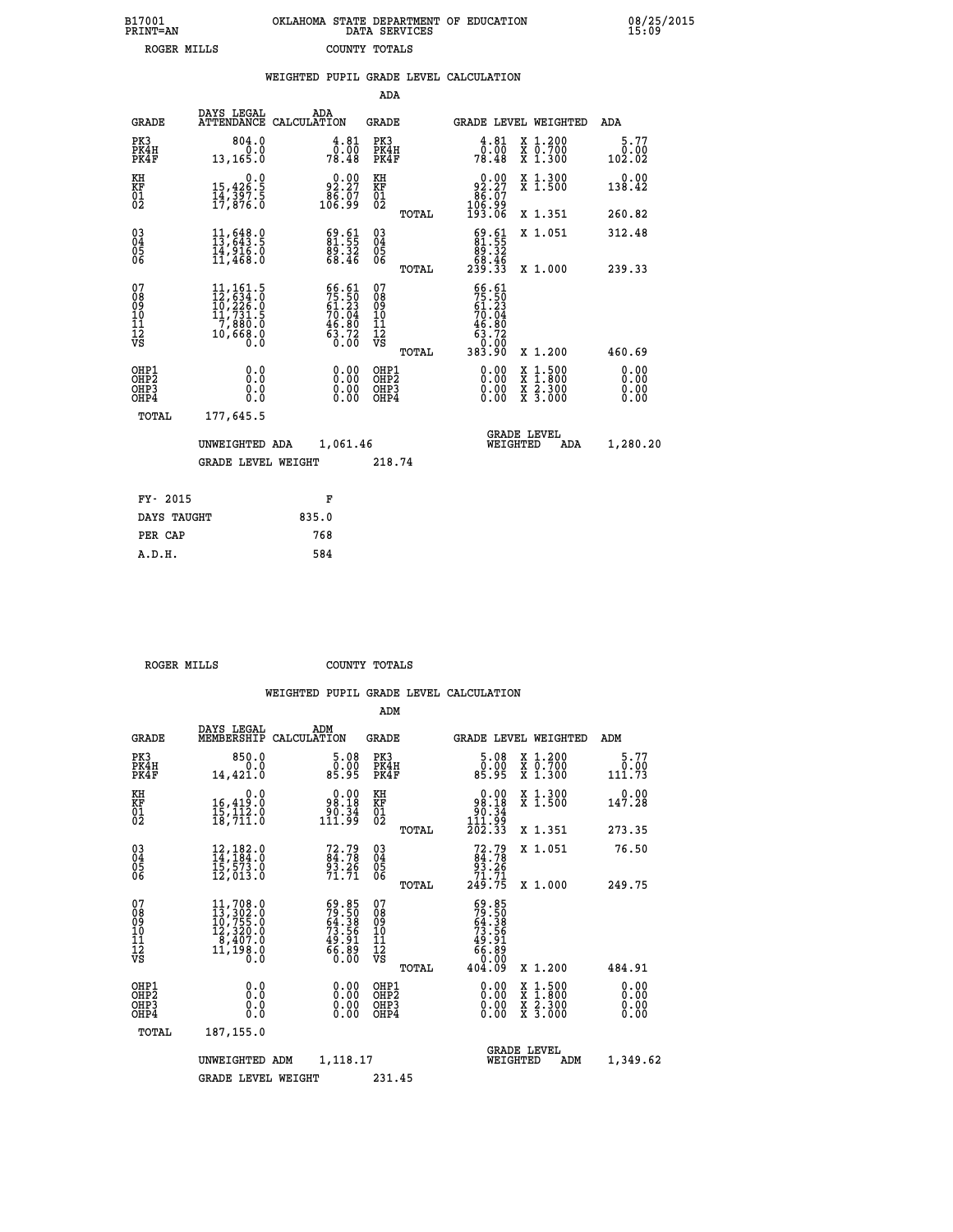| B17001<br><b>PRINT=AN</b> | OKLAHOMA STATE DEPARTMENT OF EDUCATION<br>DATA SERVICES |  |
|---------------------------|---------------------------------------------------------|--|
| 66 ROGERS                 | C009 JUSTUS-TIAWAH                                      |  |

|                                                       |                                                                                 | WEIGHTED PUPIL GRADE LEVEL CALCULATION                                                        |                                                    |                                                                                             |                                                                                                  |                              |
|-------------------------------------------------------|---------------------------------------------------------------------------------|-----------------------------------------------------------------------------------------------|----------------------------------------------------|---------------------------------------------------------------------------------------------|--------------------------------------------------------------------------------------------------|------------------------------|
|                                                       |                                                                                 |                                                                                               | ADA                                                |                                                                                             |                                                                                                  |                              |
| <b>GRADE</b>                                          | DAYS LEGAL                                                                      | ADA<br>ATTENDANCE CALCULATION                                                                 | <b>GRADE</b>                                       | GRADE LEVEL WEIGHTED                                                                        |                                                                                                  | ADA                          |
| PK3<br>PK4H<br>PK4F                                   | 146.0<br>6,700.5                                                                | $\begin{smallmatrix} 0.84\ 0.00\\ 38.73 \end{smallmatrix}$                                    | PK3<br>PK4H<br>PK4F                                | $\begin{smallmatrix} 0.84\ 0.00\\ 38.73 \end{smallmatrix}$                                  | X 1.200<br>X 0.700<br>X 1.300                                                                    | 1.01<br>ō:ŏō<br>50:35        |
| KH<br>KF<br>01<br>02                                  | $\begin{smallmatrix} 0.0 \\ 6,695.5 \\ 8,433.0 \\ 9,545.5 \end{smallmatrix}$    | $\begin{smallmatrix} 0.00\\ 38.70\\ 48.75\\ 55.18 \end{smallmatrix}$                          | KH<br>KF<br>01<br>02                               | $\begin{smallmatrix}&&0.00\\38.70\\48.75\\55.18\\103.93\end{smallmatrix}$                   | X 1.300<br>X 1.500                                                                               | 0.00<br>58.05                |
|                                                       |                                                                                 |                                                                                               | TOTAL                                              |                                                                                             | X 1.351                                                                                          | 140.41                       |
| $\begin{matrix} 03 \\ 04 \\ 05 \\ 06 \end{matrix}$    | 7,588.0<br>$\frac{8}{8}, \frac{6}{9} \frac{3}{3} \frac{3}{8} \cdot \frac{0}{0}$ | $43.86$<br>$40.53$<br>$49.91$<br>$51.47$                                                      | $\begin{matrix} 03 \\ 04 \\ 05 \\ 06 \end{matrix}$ | $\frac{43.86}{40.53}$<br>49.91                                                              | X 1.051                                                                                          | 46.10                        |
|                                                       |                                                                                 |                                                                                               | TOTAL                                              | 51.47<br>141.91                                                                             | X 1.000                                                                                          | 141.91                       |
| 07<br>08901112<br>11112<br>VS                         | 7,954.5<br>10,093.0<br>Ŏ:Ŏ<br>O:Ŏ<br>$\S.$                                      | 45.98<br>58.34<br>0:00<br>0:00<br>0:00<br>$\begin{smallmatrix} 0.00 \ 0.00 \end{smallmatrix}$ | 07<br>08<br>09<br>11<br>11<br>12<br>VS             | $\begin{smallmatrix} 45.98\\ 58.34\\ 0.00\\ 0.00\\ 0.00\\ 0.00\\ \end{smallmatrix}$<br>0.00 |                                                                                                  |                              |
|                                                       |                                                                                 |                                                                                               | TOTAL                                              | 104.32                                                                                      | X 1.200                                                                                          | 125.18                       |
| OH <sub>P1</sub><br>OH <sub>P</sub> 2<br>OHP3<br>OHP4 | 0.0<br>0.0<br>0.0                                                               | $\begin{smallmatrix} 0.00 \ 0.00 \ 0.00 \ 0.00 \end{smallmatrix}$                             | OHP1<br>OH <sub>P</sub> 2<br>OHP3<br>OHP4          | 0.00<br>0.00                                                                                | $\begin{smallmatrix} x & 1 & 500 \\ x & 1 & 800 \\ x & 2 & 300 \\ x & 3 & 000 \end{smallmatrix}$ | 0.00<br>0.00<br>0.00<br>0.00 |
| TOTAL                                                 | 81,703.0                                                                        |                                                                                               |                                                    | <b>GRADE LEVEL</b>                                                                          |                                                                                                  |                              |
|                                                       | UNWEIGHTED ADA                                                                  | 472.29                                                                                        |                                                    | WEIGHTED                                                                                    | ADA                                                                                              | 563.01                       |
|                                                       | <b>GRADE LEVEL WEIGHT</b>                                                       |                                                                                               | 90.72                                              |                                                                                             |                                                                                                  |                              |
| FY- 2015                                              |                                                                                 | F                                                                                             |                                                    |                                                                                             |                                                                                                  |                              |
| DAYS TAUGHT                                           |                                                                                 | 173.0                                                                                         |                                                    |                                                                                             |                                                                                                  |                              |
| PER CAP                                               |                                                                                 | 33                                                                                            |                                                    |                                                                                             |                                                                                                  |                              |
| A.D.H.                                                |                                                                                 | 346                                                                                           |                                                    |                                                                                             |                                                                                                  |                              |

 **B17001<br>PRINT=AN** 

 **66 ROGERS C009 JUSTUS-TIAWAH**

|                                          |                                          |                                                                                                       | ADM                                                 |       |                                                                           |                                          |                              |
|------------------------------------------|------------------------------------------|-------------------------------------------------------------------------------------------------------|-----------------------------------------------------|-------|---------------------------------------------------------------------------|------------------------------------------|------------------------------|
| <b>GRADE</b>                             | DAYS LEGAL<br>MEMBERSHIP                 | ADM<br>CALCULATION                                                                                    | <b>GRADE</b>                                        |       |                                                                           | <b>GRADE LEVEL WEIGHTED</b>              | ADM                          |
| PK3<br>PK4H<br>PK4F                      | 146.0<br>0.0<br>7,137.0                  | $\substack{0.84 \\ 0.00 \\ 41.25}$                                                                    | PK3<br>PK4H<br>PK4F                                 |       | $\begin{smallmatrix} 0.84\ 0.00\ 41.25 \end{smallmatrix}$                 | X 1.200<br>X 0.700<br>X 1.300            | 1.01<br>ō:ŏō<br>53.63        |
| KH<br>KF<br>01<br>02                     | 0.0<br>7,036.0<br>8,860.0<br>10,016.0    | $\begin{smallmatrix} 0.00\\ 40.67\\ 51.21\\ 57.90 \end{smallmatrix}$                                  | KH<br>KF<br>01<br>02                                |       | $\begin{smallmatrix}&&0.00\\40.67\\51.21\\57.90\\109.11\end{smallmatrix}$ | X 1.300<br>X 1.500                       | 0.00<br>61.01                |
|                                          |                                          |                                                                                                       |                                                     | TOTAL |                                                                           | X 1.351                                  | 147.41                       |
| 03<br>04<br>05<br>06                     | 7,906.0<br>7,379.0<br>9,228.0<br>9,381.0 | $45.70$<br>$42.66$<br>$53.34$<br>$54.23$                                                              | $\begin{array}{c} 03 \\ 04 \\ 05 \\ 06 \end{array}$ |       | $45.70\n42.66\n53.34\n54.23\n150.23$                                      | X 1.051                                  | 48.03                        |
|                                          |                                          |                                                                                                       |                                                     | TOTAL |                                                                           | X 1.000                                  | 150.23                       |
| 07<br>08<br>09<br>101<br>112<br>VS       | $\S.$                                    | $\begin{smallmatrix} 48.49\ 61.66\ 0.00\ 0.00\ 0.00\ 0.00\ 0.00\ 0.00\ 0.00\ 0.00\ \end{smallmatrix}$ | 07<br>08<br>09<br>101<br>11<br>12<br>VS             |       | 48.49<br>1.66<br>0.000<br>0.000<br>0.000<br>0.000                         |                                          |                              |
|                                          |                                          |                                                                                                       |                                                     | TOTAL | 110.15                                                                    | X 1.200                                  | 132.18                       |
| OHP1<br>OHP2<br>OH <sub>P3</sub><br>OHP4 | 0.0<br>0.000                             | $0.00$<br>$0.00$<br>0.00                                                                              | OHP1<br>OHP2<br>OHP <sub>3</sub>                    |       | $0.00$<br>$0.00$<br>0.00                                                  | X 1:500<br>X 1:800<br>X 2:300<br>X 3:000 | 0.00<br>0.00<br>0.00<br>0.00 |
| TOTAL                                    | 86,146.0                                 |                                                                                                       |                                                     |       |                                                                           |                                          |                              |
|                                          | UNWEIGHTED ADM                           | 497.95                                                                                                |                                                     |       |                                                                           | <b>GRADE LEVEL</b><br>WEIGHTED<br>ADM    | 593.50                       |
|                                          | <b>GRADE LEVEL WEIGHT</b>                |                                                                                                       | 95.55                                               |       |                                                                           |                                          |                              |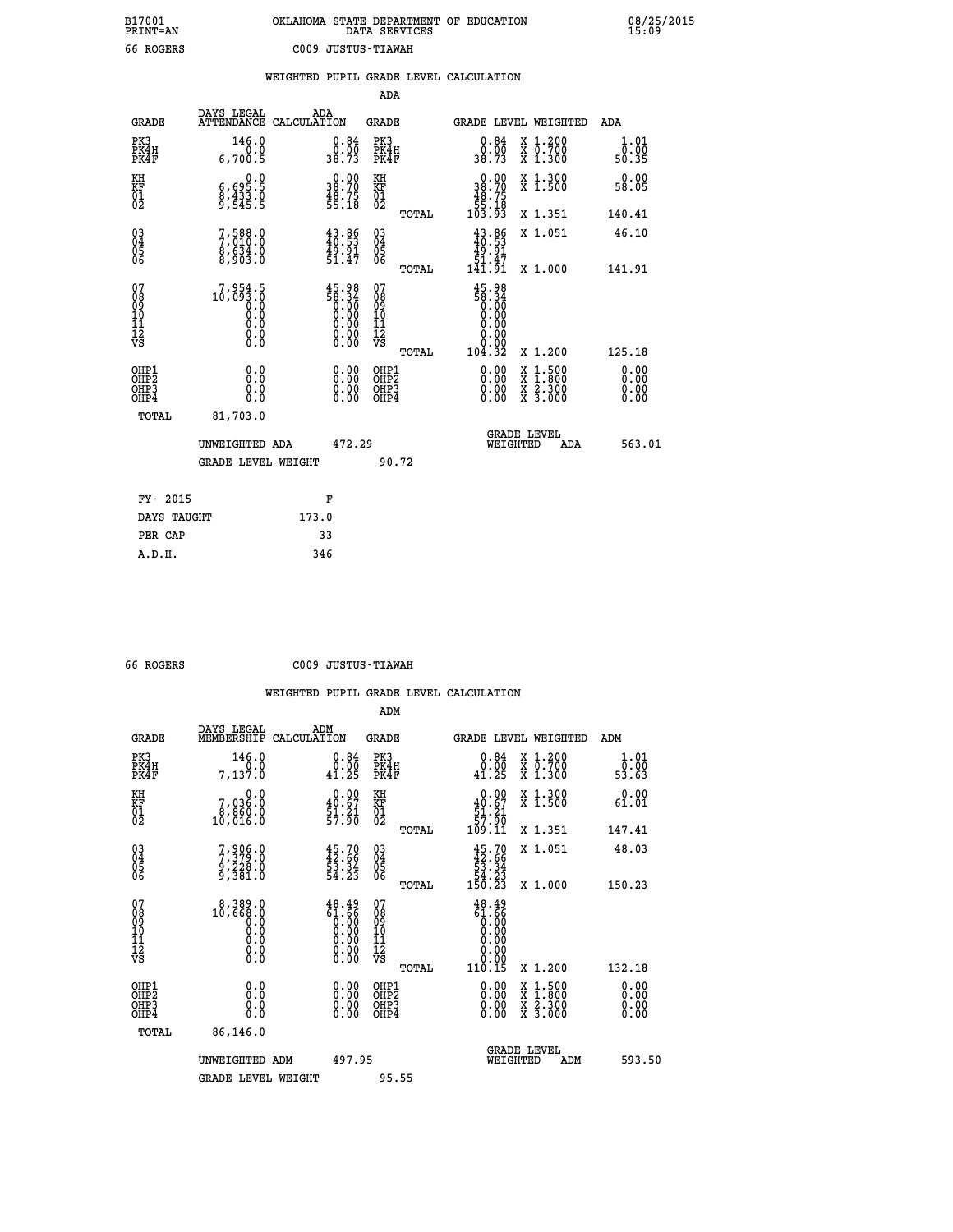| B17001          | OKLAHOMA STATE DEPARTMENT OF EDUCATION |
|-----------------|----------------------------------------|
| <b>PRINT=AN</b> | DATA SERVICES                          |
| 66 ROGERS       | I001 CLAREMORE                         |

|  |  | WEIGHTED PUPIL GRADE LEVEL CALCULATION |
|--|--|----------------------------------------|
|  |  |                                        |

|                                                                    |                                                                      |                                                                                | ADA                                       |       |                                                                                  |                                                                                                  |                              |
|--------------------------------------------------------------------|----------------------------------------------------------------------|--------------------------------------------------------------------------------|-------------------------------------------|-------|----------------------------------------------------------------------------------|--------------------------------------------------------------------------------------------------|------------------------------|
| <b>GRADE</b>                                                       | DAYS LEGAL                                                           | ADA<br>ATTENDANCE CALCULATION                                                  | GRADE                                     |       | <b>GRADE LEVEL WEIGHTED</b>                                                      |                                                                                                  | ADA                          |
| PK3<br>PK4H<br>PK4F                                                | 1,324.0<br>27,419.0<br>453.0                                         | 7.70<br>$\frac{159.41}{2.63}$                                                  | PK3<br>PK4H<br>PK4F                       |       | 7.70<br>$\frac{159.41}{2.63}$                                                    | X 1.200<br>X 0.700<br>X 1.300                                                                    | 9.24<br>111.59<br>3.42       |
| KH<br>KF<br>01<br>02                                               | 0.0<br>44,509.5<br>49,520.5<br>50,659.5                              | $\begin{smallmatrix} &0.00\\ 258.78\\ 287.91\\ 294.53\end{smallmatrix}$        | KH<br>KF<br>01<br>02                      |       | $\begin{smallmatrix} &0.00\\ 258.78\\ 287.91\\ 294.53\\ 582.44\end{smallmatrix}$ | X 1.300<br>X 1.500                                                                               | 0.00<br>388.17               |
|                                                                    |                                                                      |                                                                                |                                           | TOTAL |                                                                                  | X 1.351                                                                                          | 786.88                       |
| $\begin{smallmatrix} 03 \\[-4pt] 04 \end{smallmatrix}$<br>Ŏ5<br>06 | $40,676.0$<br>$46,211.0$<br>51,715.5<br>45,279.0                     | 236.49<br>268.67<br>$\frac{300.67}{263.25}$                                    | $\substack{03 \\ 04}$<br>05<br>06         |       | 236.49<br>$\frac{300.67}{263.25}$<br>832.59                                      | X 1.051                                                                                          | 248.55                       |
|                                                                    |                                                                      |                                                                                |                                           | TOTAL |                                                                                  | X 1.000                                                                                          | 832.59                       |
| 07<br>08<br>09<br>11<br>11<br>12<br>VS                             | 38,047.5<br>50,880.0<br>58,971.5<br>59,448.0<br>49,189.0<br>45,048.5 | $221.21$<br>$295.81$<br>$342.86$<br>$345.63$<br>$285.98$<br>$261.91$<br>$0.00$ | 07<br>08<br>09<br>11<br>11<br>12<br>VS    | TOTAL | 221.21<br>295.81<br>342.86<br>345.63<br>285.98<br>261.91<br>0.00<br>1,753.40     | X 1.200                                                                                          | 2,104.08                     |
| OHP1<br>OH <sub>P</sub> 2<br>OHP3<br>OHP4                          | 896.0<br>0.0<br>0.0<br>0.0                                           | $\frac{5 \cdot 21}{0 \cdot 00}$<br>$0.00$<br>0.00                              | OHP1<br>OH <sub>P</sub> 2<br>OHP3<br>OHP4 |       | $\frac{5 \cdot 21}{0 \cdot 00}$<br>0.00<br>0.00                                  | $\begin{smallmatrix} x & 1 & 500 \\ x & 1 & 800 \\ x & 2 & 300 \\ x & 3 & 000 \end{smallmatrix}$ | 7.82<br>0.00<br>0.00<br>0.00 |
| TOTAL                                                              | 660,247.5                                                            |                                                                                |                                           |       |                                                                                  |                                                                                                  |                              |
|                                                                    | UNWEIGHTED ADA<br><b>GRADE LEVEL WEIGHT</b>                          | 3,838.65                                                                       | 653.69                                    |       | WEIGHTED                                                                         | <b>GRADE LEVEL</b><br>ADA                                                                        | 4,492.34                     |
|                                                                    |                                                                      |                                                                                |                                           |       |                                                                                  |                                                                                                  |                              |
| FY- 2015                                                           |                                                                      | F                                                                              |                                           |       |                                                                                  |                                                                                                  |                              |
| DAYS TAUGHT                                                        |                                                                      | 172.0                                                                          |                                           |       |                                                                                  |                                                                                                  |                              |
| PER CAP                                                            |                                                                      | 33                                                                             |                                           |       |                                                                                  |                                                                                                  |                              |
| A.D.H.                                                             |                                                                      | 2,778                                                                          |                                           |       |                                                                                  |                                                                                                  |                              |
|                                                                    |                                                                      |                                                                                |                                           |       |                                                                                  |                                                                                                  |                              |

| 66 ROGERS | I001 CLAREMORE |
|-----------|----------------|
|           |                |

|                                                       |                                                                                                                                                    |                                                                            | ADM                                                 |                                                                               |                                                                   |                                          |                              |
|-------------------------------------------------------|----------------------------------------------------------------------------------------------------------------------------------------------------|----------------------------------------------------------------------------|-----------------------------------------------------|-------------------------------------------------------------------------------|-------------------------------------------------------------------|------------------------------------------|------------------------------|
| <b>GRADE</b>                                          | DAYS LEGAL<br>MEMBERSHIP                                                                                                                           | ADM<br>CALCULATION                                                         | <b>GRADE</b>                                        |                                                                               |                                                                   | <b>GRADE LEVEL WEIGHTED</b>              | ADM                          |
| PK3<br>PK4H<br>PK4F                                   | 1,405.0<br>29,906.0<br>453.0                                                                                                                       | 8.17<br>173.87<br>2.63                                                     | PK3<br>PK4H<br>PK4F                                 | $17\overline{3}\cdot\overline{8}\overline{7}\overline{3}$                     | 8.17                                                              | X 1.200<br>X 0.700<br>X 1.300            | 9.80<br>121.71<br>3.42       |
| KH<br>KF<br>01<br>02                                  | 0.0<br>47,520.0<br>52,385.0<br>53,204.0                                                                                                            | $\begin{smallmatrix} &0.00\\ 276.28\\ 304.56\\ 309.33 \end{smallmatrix}$   | KH<br>KF<br>01<br>02                                | $\begin{array}{c} 0.00 \\ 276.28 \\ 304.56 \\ 309.33 \\ 613.89 \end{array}$   |                                                                   | X 1.300<br>X 1.500                       | 0.00<br>414.42               |
|                                                       |                                                                                                                                                    |                                                                            |                                                     | TOTAL                                                                         |                                                                   | X 1.351                                  | 829.37                       |
| 03<br>04<br>05<br>06                                  | $42,581.0$<br>$48,479.0$<br>$54,491.0$<br>$47,368.0$                                                                                               | 247.56<br>281.85<br>316.81<br>275.40                                       | $\begin{array}{c} 03 \\ 04 \\ 05 \\ 06 \end{array}$ | 247.56<br>281.85<br>316.81<br>275.40<br>874.06                                |                                                                   | X 1.051                                  | 260.19                       |
|                                                       |                                                                                                                                                    |                                                                            |                                                     | TOTAL                                                                         |                                                                   | X 1.000                                  | 874.06                       |
| 07<br>08<br>09<br>101<br>112<br>VS                    | $\begin{smallmatrix} 39\,,\,740\,.0\\ 53\,,\,451\,.0\\ 62\,,\,875\,.0\\ 63\,,\,873\,.0\\ 53\,,\,063\,.0\\ 48\,,\,608\,.0\\ 0\ .0\end{smallmatrix}$ | 231.05<br>310.76<br>365.55<br>365.55<br>371.36<br>308.51<br>282.60<br>0.00 | 07<br>08<br>09<br>11<br>11<br>12<br>VS              | 231.05<br>310.76<br>365.55<br>371.36<br>308.51<br>282.60<br>1,869.83<br>TOTAL | 0.00                                                              | X 1.200                                  | 2,243.80                     |
| OHP1<br>OH <sub>P</sub> 2<br>OH <sub>P3</sub><br>OHP4 | 996.0<br>0.0<br>0.000                                                                                                                              | $\begin{smallmatrix} 5.79\ 0.00 \ 0.00 \end{smallmatrix}$<br>0.00          | OHP1<br>OHP2<br>OHP3<br>OHP4                        |                                                                               | $\begin{smallmatrix} 5.79\ 0.00 \ 0.00 \end{smallmatrix}$<br>0.00 | X 1:500<br>X 1:800<br>X 2:300<br>X 3:000 | 8.69<br>0.00<br>0.00<br>0.00 |
| TOTAL                                                 | 700,398.0                                                                                                                                          |                                                                            |                                                     |                                                                               |                                                                   |                                          |                              |
|                                                       | UNWEIGHTED                                                                                                                                         | 4,072.08<br>ADM                                                            |                                                     |                                                                               | <b>GRADE LEVEL</b><br>WEIGHTED                                    | ADM                                      | 4,765.46                     |
|                                                       | <b>GRADE LEVEL WEIGHT</b>                                                                                                                          |                                                                            | 693.38                                              |                                                                               |                                                                   |                                          |                              |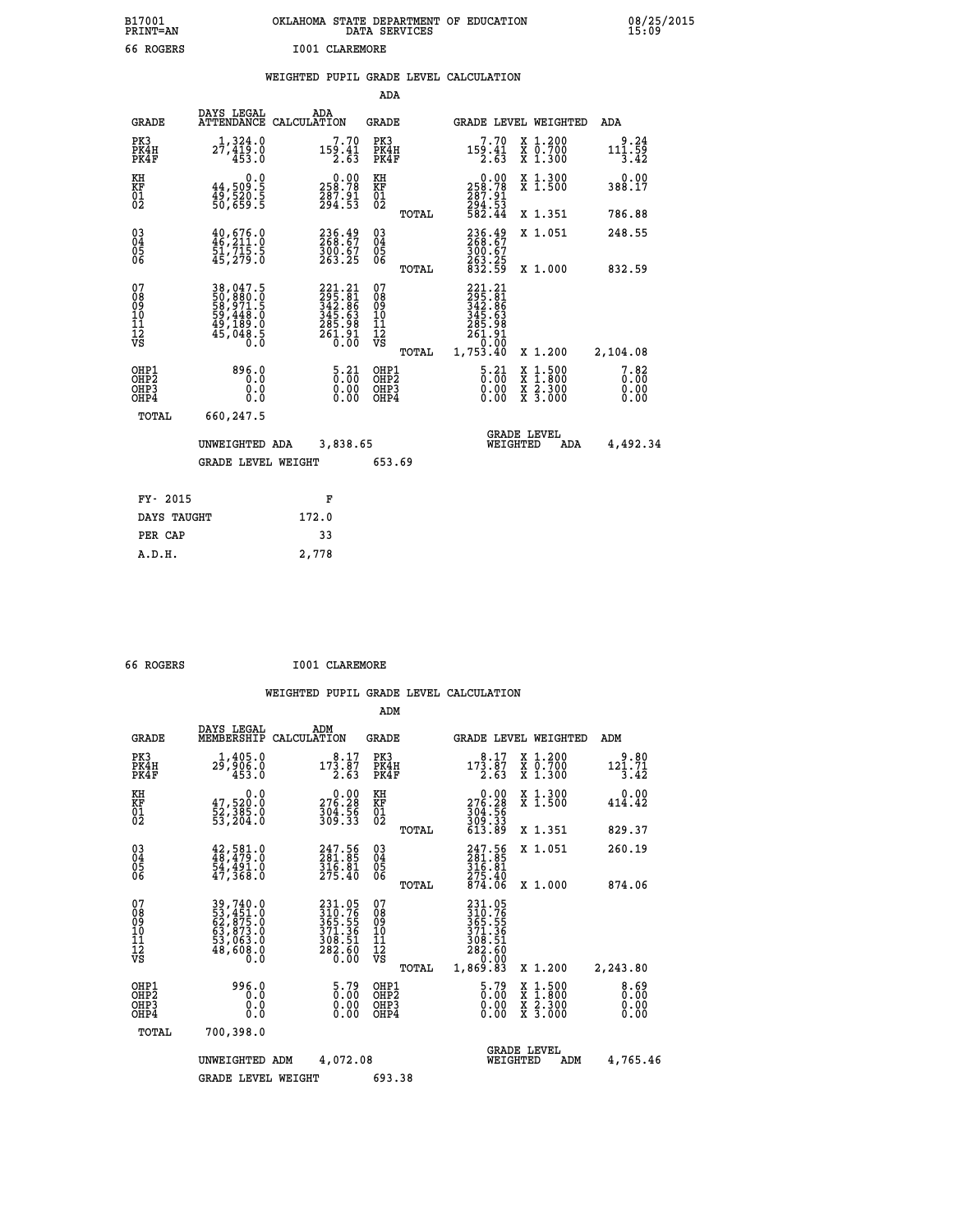|              | OKLAHOMA STATE DEPARTMENT OF EDUCATION<br>DATA SERVICES |  |
|--------------|---------------------------------------------------------|--|
| I002 CATOOSA |                                                         |  |

|  |  | WEIGHTED PUPIL GRADE LEVEL CALCULATION |
|--|--|----------------------------------------|
|  |  |                                        |

|                                                    |                                                                                           |                                                                                                                                                                                                                                                                                                                                                                                                                                                          | ADA                                      |       |                                                                                        |                                                                                                  |                               |
|----------------------------------------------------|-------------------------------------------------------------------------------------------|----------------------------------------------------------------------------------------------------------------------------------------------------------------------------------------------------------------------------------------------------------------------------------------------------------------------------------------------------------------------------------------------------------------------------------------------------------|------------------------------------------|-------|----------------------------------------------------------------------------------------|--------------------------------------------------------------------------------------------------|-------------------------------|
| <b>GRADE</b>                                       | DAYS LEGAL                                                                                | ADA<br>ATTENDANCE CALCULATION                                                                                                                                                                                                                                                                                                                                                                                                                            | <b>GRADE</b>                             |       |                                                                                        | GRADE LEVEL WEIGHTED                                                                             | ADA                           |
| PK3<br>PK4H<br>PK4F                                | 0.0<br>14,884.0<br>0.0                                                                    | 85.54<br>0.00<br>0.00                                                                                                                                                                                                                                                                                                                                                                                                                                    | PK3<br>PK4H<br>PK4F                      |       | 85.54<br>0.00                                                                          | X 1.200<br>X 0.700<br>X 1.300                                                                    | 0.00<br>59.88<br>0.00         |
| KH<br>KF<br>01<br>02                               | 0.0<br>27,838:0<br>27,778:5<br>25,458:5                                                   | $\begin{smallmatrix} 0.00\\ 159.99\\ 159.65\\ 146.31 \end{smallmatrix}$                                                                                                                                                                                                                                                                                                                                                                                  | KH<br>KF<br>01<br>02                     |       | $\begin{array}{c} 0.00 \\ 159.99 \\ 159.65 \\ 146.31 \\ 305.96 \end{array}$            | X 1.300<br>X 1.500                                                                               | 0.00<br>239.99                |
|                                                    |                                                                                           |                                                                                                                                                                                                                                                                                                                                                                                                                                                          |                                          | TOTAL |                                                                                        | X 1.351                                                                                          | 413.35                        |
| $\begin{matrix} 03 \\ 04 \\ 05 \\ 06 \end{matrix}$ | 26, 852.5<br>23,897.0<br>23,778.0                                                         | $154.32$<br>$129.74$<br>$\frac{1}{13}\frac{7}{3}\cdot\frac{3}{4}\cdot\frac{7}{13}\cdot\frac{7}{16}\cdot\frac{7}{16}\cdot\frac{7}{16}\cdot\frac{7}{16}\cdot\frac{7}{16}\cdot\frac{7}{16}\cdot\frac{7}{16}\cdot\frac{7}{16}\cdot\frac{7}{16}\cdot\frac{7}{16}\cdot\frac{7}{16}\cdot\frac{7}{16}\cdot\frac{7}{16}\cdot\frac{7}{16}\cdot\frac{7}{16}\cdot\frac{7}{16}\cdot\frac{7}{16}\cdot\frac{7}{16}\cdot\frac{7}{16}\cdot\frac{7}{16}\cdot\frac{7}{16}\$ | $\substack{03 \\ 04}$<br>Ŏ5<br>06        |       | 154.32<br>137.34                                                                       | X 1.051                                                                                          | 162.19                        |
|                                                    |                                                                                           |                                                                                                                                                                                                                                                                                                                                                                                                                                                          |                                          | TOTAL | $\frac{136.66}{403.74}$                                                                | X 1.000                                                                                          | 403.74                        |
| 07<br>08<br>09<br>11<br>11<br>12<br>VS             | $27,129.0$<br>$29,800.0$<br>$26,213.0$<br>$23,443.0$<br>$23,107.5$<br>$20,695.0$<br>$0.0$ | $\begin{array}{r} 156\cdot03\\ 171\cdot58\\ 150\cdot88\\ 135\cdot26\\ 133\cdot30\\ 133\cdot30\\ 19\cdot71\\ 0\cdot00 \end{array}$                                                                                                                                                                                                                                                                                                                        | 07<br>08<br>09<br>101<br>112<br>VS       |       | 156.03<br>171.58<br>$150.88$<br>$135.26$<br>$133.30$<br>$119.71$<br>$0.00$<br>$866.76$ |                                                                                                  |                               |
|                                                    |                                                                                           |                                                                                                                                                                                                                                                                                                                                                                                                                                                          |                                          | TOTAL |                                                                                        | X 1.200                                                                                          | 1,040.11                      |
| OHP1<br>OHP2<br>OHP3<br>OHP4                       | 1,731.5<br>0.0<br>0.0                                                                     | 0:00<br>0:00<br>0:00<br>0.00                                                                                                                                                                                                                                                                                                                                                                                                                             | OHP1<br>OHP <sub>2</sub><br>OHP3<br>OHP4 |       | 0:00<br>0:00<br>0:00<br>0.00                                                           | $\begin{smallmatrix} x & 1 & 500 \\ x & 1 & 800 \\ x & 2 & 300 \\ x & 3 & 000 \end{smallmatrix}$ | 14.93<br>0.00<br>0.00<br>0.00 |
| <b>TOTAL</b>                                       | 345,181.0                                                                                 |                                                                                                                                                                                                                                                                                                                                                                                                                                                          |                                          |       |                                                                                        |                                                                                                  |                               |
|                                                    | UNWEIGHTED ADA                                                                            | 1,986.26                                                                                                                                                                                                                                                                                                                                                                                                                                                 |                                          |       | WEIGHTED                                                                               | <b>GRADE LEVEL</b><br>ADA                                                                        | 2,334.19                      |
|                                                    | <b>GRADE LEVEL WEIGHT</b>                                                                 |                                                                                                                                                                                                                                                                                                                                                                                                                                                          | 347.93                                   |       |                                                                                        |                                                                                                  |                               |
| FY- 2015                                           |                                                                                           | F                                                                                                                                                                                                                                                                                                                                                                                                                                                        |                                          |       |                                                                                        |                                                                                                  |                               |
| DAYS TAUGHT                                        |                                                                                           | 174.0                                                                                                                                                                                                                                                                                                                                                                                                                                                    |                                          |       |                                                                                        |                                                                                                  |                               |
|                                                    |                                                                                           |                                                                                                                                                                                                                                                                                                                                                                                                                                                          |                                          |       |                                                                                        |                                                                                                  |                               |
| PER CAP                                            |                                                                                           | 33                                                                                                                                                                                                                                                                                                                                                                                                                                                       |                                          |       |                                                                                        |                                                                                                  |                               |

| 66 ROGERS | I002 CATOOSA |
|-----------|--------------|

 **A.D.H. 1,466**

B17001<br>PRINT=AN<br>66 ROGERS

|                                                       |                                                                             |                                                                         | ADM                                             |                                                                                  |                                                                                                  |                               |
|-------------------------------------------------------|-----------------------------------------------------------------------------|-------------------------------------------------------------------------|-------------------------------------------------|----------------------------------------------------------------------------------|--------------------------------------------------------------------------------------------------|-------------------------------|
| <b>GRADE</b>                                          | DAYS LEGAL<br>MEMBERSHIP                                                    | ADM<br>CALCULATION                                                      | <b>GRADE</b>                                    | <b>GRADE LEVEL WEIGHTED</b>                                                      |                                                                                                  | ADM                           |
| PK3<br>PK4H<br>PK4F                                   | 0.0<br>16, 325.0<br>0.0                                                     | 0.00<br>93.82<br>0.00                                                   | PK3<br>PK4H<br>PK4F                             | 0.00<br>93.82<br>0.00                                                            | X 1.200<br>X 0.700<br>X 1.300                                                                    | 0.00<br>65.67<br>0.00         |
| KH<br>KF<br>01<br>02                                  | 0.0<br>30,067.0<br>Ž9,802.0<br>26,650.0                                     | $\begin{smallmatrix} &0.00\\ 172.80\\ 171.28\\ 153.16\end{smallmatrix}$ | KH<br>KF<br>01<br>02                            | $\begin{smallmatrix} &0.00\\ 172.80\\ 171.28\\ 153.16\\ 324.44\end{smallmatrix}$ | X 1.300<br>X 1.500                                                                               | 0.00<br>259.20                |
|                                                       |                                                                             |                                                                         | TOTAL                                           |                                                                                  | X 1.351                                                                                          | 438.32                        |
| 03<br>04<br>05<br>06                                  | 28,171.0<br>24,036.0<br>25,508.0<br>25, 283.0                               | 161.90<br>138.14<br>$\frac{146}{145}$ $\frac{60}{31}$                   | $\substack{03 \\ 04}$<br>0500                   | 161.90<br>138.14<br>146.60                                                       | X 1.051                                                                                          | 170.16                        |
|                                                       |                                                                             |                                                                         | TOTAL                                           | $\frac{145.31}{430.05}$                                                          | X 1.000                                                                                          | 430.05                        |
| 07<br>08<br>09<br>101<br>112<br>VS                    | 29,041.0<br>31,676.0<br>28,494.0<br>25,458.0<br>25,031.0<br>22,569.0<br>0.0 | 167.02<br>182.37<br>164.05<br>146.90<br>144.43<br>130.60<br>0.00        | 07<br>08<br>09<br>11<br>11<br>12<br>VS<br>TOTAL | 167.02<br>182.37<br>164.05<br>146.90<br>144.43<br>130.60<br>0.00<br>935.37       | X 1.200                                                                                          | 1,122.44                      |
| OHP1<br>OH <sub>P</sub> 2<br>OH <sub>P3</sub><br>OHP4 | 1,836.0<br>0.0<br>0.0<br>Ŏ.Ŏ                                                | $^{10.55}_{0.00}$<br>0.00                                               | OHP1<br>OHP2<br>OHP3<br>OHP4                    | $^{10.55}_{0.00}$<br>0.00                                                        | $\begin{smallmatrix} x & 1 & 500 \\ x & 1 & 800 \\ x & 2 & 300 \\ x & 3 & 000 \end{smallmatrix}$ | 15.83<br>0.00<br>0.00<br>0.00 |
| TOTAL                                                 | 369,947.0                                                                   |                                                                         |                                                 |                                                                                  |                                                                                                  |                               |
|                                                       | UNWEIGHTED                                                                  | 2,128.93<br>ADM                                                         |                                                 | <b>GRADE LEVEL</b><br>WEIGHTED                                                   | ADM                                                                                              | 2,501.67                      |
|                                                       | <b>GRADE LEVEL WEIGHT</b>                                                   |                                                                         | 372.74                                          |                                                                                  |                                                                                                  |                               |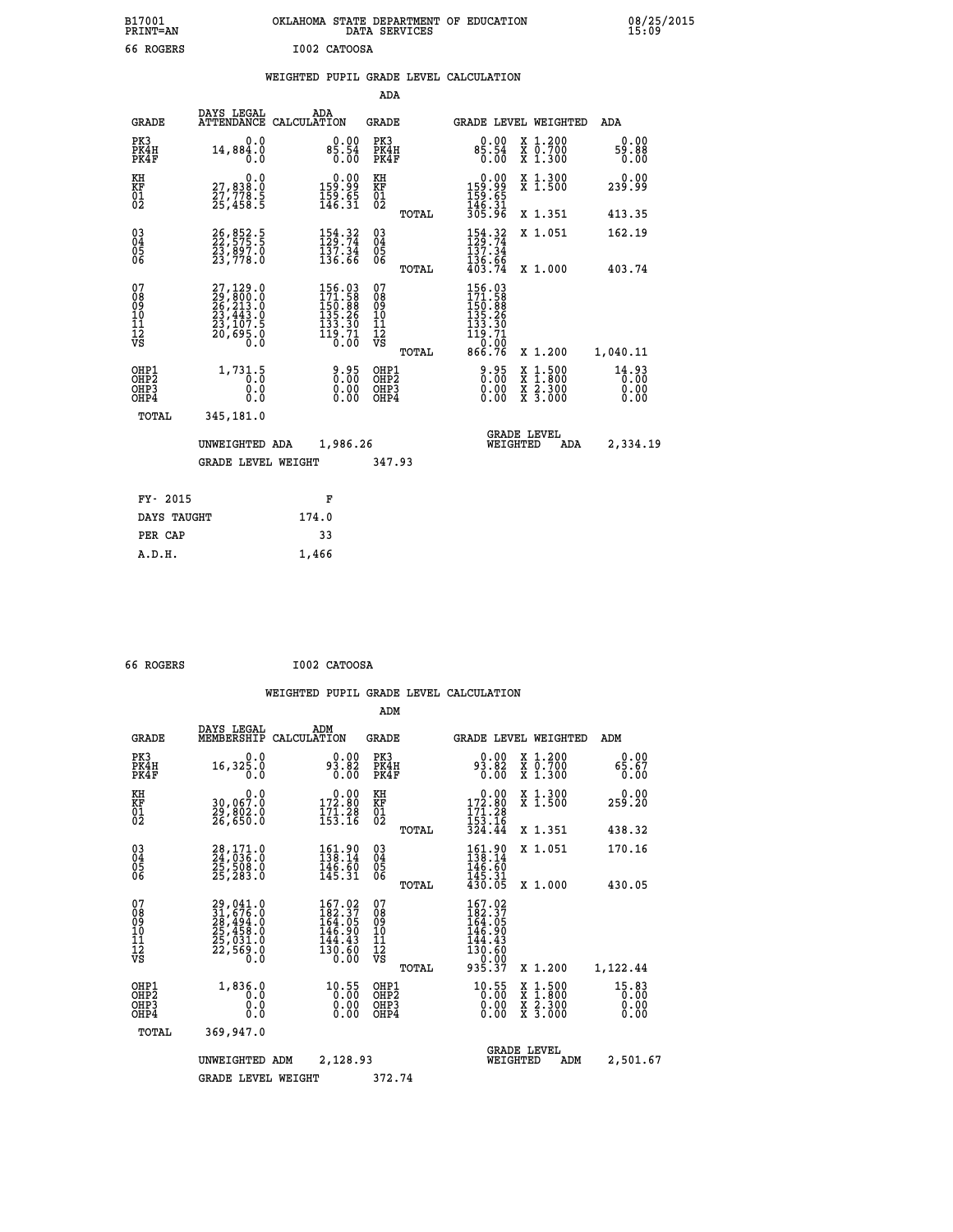| B17001          | OKLAHOMA STATE DEPARTMENT OF EDUCATION |
|-----------------|----------------------------------------|
| <b>PRINT=AN</b> | DATA SERVICES                          |
| 66 ROGERS       | I003 CHELSEA                           |

|  |  | WEIGHTED PUPIL GRADE LEVEL CALCULATION |
|--|--|----------------------------------------|
|  |  |                                        |

|                                                    |                                                                                               |                                                                      | ADA                                    |       |                                                                            |   |                                          |                              |
|----------------------------------------------------|-----------------------------------------------------------------------------------------------|----------------------------------------------------------------------|----------------------------------------|-------|----------------------------------------------------------------------------|---|------------------------------------------|------------------------------|
| <b>GRADE</b>                                       | DAYS LEGAL<br>ATTENDANCE CALCULATION                                                          | ADA                                                                  | <b>GRADE</b>                           |       | GRADE LEVEL WEIGHTED                                                       |   |                                          | <b>ADA</b>                   |
| PK3<br>PK4H<br>PK4F                                | 256.0<br>0.0<br>6,504.5                                                                       | $\frac{1.56}{0.00}$<br>39.66                                         | PK3<br>PK4H<br>PK4F                    |       | $\frac{1}{0}$ : 56<br>39.66                                                |   | X 1.200<br>X 0.700<br>X 1.300            | 1.87<br>0.00<br>51.56        |
| KH<br>KF<br>01<br>02                               | $\begin{smallmatrix}&&&0.0\\11,047.5\\11,156.5\\11,364.0\end{smallmatrix}$                    | $\begin{smallmatrix} 0.00\\ 67.36\\ 68.03\\ 69.29 \end{smallmatrix}$ | KH<br>KF<br>01<br>02                   |       | $0.00$<br>67.36<br>$\begin{array}{c} 66.03 \\ 69.29 \\ 137.32 \end{array}$ |   | X 1.300<br>X 1.500                       | 0.00<br>101.04               |
|                                                    |                                                                                               |                                                                      |                                        | TOTAL |                                                                            |   | X 1.351                                  | 185.52                       |
| $\begin{matrix} 03 \\ 04 \\ 05 \\ 06 \end{matrix}$ | $\substack{10,594.5 \\ 10,459.5 \\ 9,229.5 \\ 8,818.0}$                                       | 64.60<br>63.78<br>56.28<br>53.77                                     | 03<br>04<br>05<br>06                   |       | $64.6063.7856.2853.77173.83$                                               |   | X 1.051                                  | 67.89                        |
|                                                    |                                                                                               |                                                                      |                                        | TOTAL |                                                                            |   | X 1.000                                  | 173.83                       |
| 07<br>08<br>09<br>11<br>11<br>12<br>VS             | $\begin{smallmatrix}9,528.0\\9,642.5\\11,226.0\\10,995.0\\11,213.0\\8,186.5\end{smallmatrix}$ | 58.10<br>58.80<br>68.45<br>67.04<br>67.04<br>68.37<br>49.92<br>0.00  | 07<br>08<br>09<br>11<br>11<br>12<br>VS |       | 58.10<br>58.805<br>58.454<br>67.047<br>68.37<br>49.020<br>0.000<br>370.68  |   |                                          |                              |
|                                                    |                                                                                               |                                                                      |                                        | TOTAL |                                                                            |   | X 1.200                                  | 444.82                       |
| OHP1<br>OHP2<br>OHP3<br>OHP4                       | 0.0<br>0.0<br>Ō.Ō                                                                             | 0.00<br>$\begin{smallmatrix} 0.00 \ 0.00 \end{smallmatrix}$          | OHP1<br>OHP2<br>OHP3<br>OHP4           |       | $0.00$<br>$0.00$<br>0.00                                                   | X | $1.500$<br>$1.800$<br>X 2.300<br>X 3.000 | 0.00<br>0.00<br>0.00<br>0.00 |
| <b>TOTAL</b>                                       | 140,221.0                                                                                     |                                                                      |                                        |       |                                                                            |   |                                          |                              |
|                                                    | UNWEIGHTED ADA                                                                                | 855.01                                                               |                                        |       | <b>GRADE LEVEL</b><br>WEIGHTED                                             |   | <b>ADA</b>                               | 1,026.53                     |
|                                                    | <b>GRADE LEVEL WEIGHT</b>                                                                     |                                                                      | 171.52                                 |       |                                                                            |   |                                          |                              |
| FY- 2015                                           |                                                                                               | F                                                                    |                                        |       |                                                                            |   |                                          |                              |
|                                                    |                                                                                               |                                                                      |                                        |       |                                                                            |   |                                          |                              |
| DAYS TAUGHT                                        |                                                                                               | 164.0                                                                |                                        |       |                                                                            |   |                                          |                              |
| PER CAP                                            |                                                                                               | 77                                                                   |                                        |       |                                                                            |   |                                          |                              |

 **66 ROGERS I003 CHELSEA**

 **A.D.H. 579**

| <b>GRADE</b>                                         | DAYS LEGAL<br>MEMBERSHIP                                                                                     | ADM<br>CALCULATION                                                                                 | <b>GRADE</b>                                       |       |                                                                                                              |                                | GRADE LEVEL WEIGHTED                     | ADM                    |  |
|------------------------------------------------------|--------------------------------------------------------------------------------------------------------------|----------------------------------------------------------------------------------------------------|----------------------------------------------------|-------|--------------------------------------------------------------------------------------------------------------|--------------------------------|------------------------------------------|------------------------|--|
| PK3<br>PK4H<br>PK4F                                  | 256.0<br>7,118.0                                                                                             | 1.56<br>0.00<br>43.40                                                                              | PK3<br>PK4H<br>PK4F                                |       | 1.56<br>$\frac{0.00}{43.40}$                                                                                 |                                | X 1.200<br>X 0.700<br>X 1.300            | 1.87<br>0.00.<br>56.42 |  |
| KH<br>KF<br>01<br>02                                 | 0.0<br>12,088.0<br>$\bar{1}\bar{2}$ ,071.0<br>12,139.0                                                       | $73.71$<br>$73.71$<br>$73.60$<br>$74.02$                                                           | KH<br>KF<br>01<br>02                               |       | $\begin{smallmatrix} &0.00\ 73.71\ 73.60\ 74.02\ 147.62\end{smallmatrix}$                                    |                                | X 1.300<br>X 1.500                       | 0.00<br>110.57         |  |
|                                                      |                                                                                                              |                                                                                                    |                                                    | TOTAL |                                                                                                              |                                | X 1.351                                  | 199.43                 |  |
| $\begin{matrix} 03 \\ 04 \\ 05 \\ 06 \end{matrix}$   | $11,272.0$<br>11,160.0<br>9,868.0<br>9,248.0                                                                 | 68.73<br>68.05<br>60.17<br>56.39                                                                   | $\begin{matrix} 03 \\ 04 \\ 05 \\ 06 \end{matrix}$ |       | $\begin{smallmatrix} 68.73\ 68.05\ 60.17\ 56.39\ 184.61\ \end{smallmatrix}$                                  |                                | X 1.051                                  | 72.24                  |  |
|                                                      |                                                                                                              |                                                                                                    |                                                    | TOTAL |                                                                                                              |                                | X 1.000                                  | 184.61                 |  |
| 07<br>08<br>09<br>101<br>112<br>VS                   | $\begin{smallmatrix} 10,050.0\\ 10,081.0\\ 11,999.0\\ 11,744.0\\ 11,997.0\\ 8,645.0\\ 0.0 \end{smallmatrix}$ | $\begin{array}{l} 61.28 \\ 61.47 \\ 73.16 \\ 71.61 \\ 73.15 \\ 73.15 \\ 52.71 \\ 0.00 \end{array}$ | 07<br>08<br>09<br>11<br>11<br>12<br>VS             | TOTAL | $\begin{array}{r} 61.28 \\ 61.47 \\ 73.16 \\ 71.61 \\ 73.15 \\ 73.15 \\ 62.71 \\ 0.00 \\ 393.38 \end{array}$ |                                | X 1.200                                  | 472.06                 |  |
| OHP1<br>OHP <sub>2</sub><br>OH <sub>P3</sub><br>OHP4 | 0.0<br>0.000                                                                                                 |                                                                                                    | OHP1<br>OHP <sub>2</sub><br>OHP3<br>OHP4           |       | 0.00<br>$0.00$<br>0.00                                                                                       |                                | X 1:500<br>X 1:800<br>X 2:300<br>X 3:000 | 0.00<br>0.00<br>0.00   |  |
| TOTAL                                                | 149,736.0                                                                                                    |                                                                                                    |                                                    |       |                                                                                                              |                                |                                          |                        |  |
|                                                      | UNWEIGHTED                                                                                                   | 913.01<br>ADM                                                                                      |                                                    |       |                                                                                                              | <b>GRADE LEVEL</b><br>WEIGHTED | ADM                                      | 1,097.20               |  |
|                                                      | <b>GRADE LEVEL WEIGHT</b>                                                                                    |                                                                                                    | 184.19                                             |       |                                                                                                              |                                |                                          |                        |  |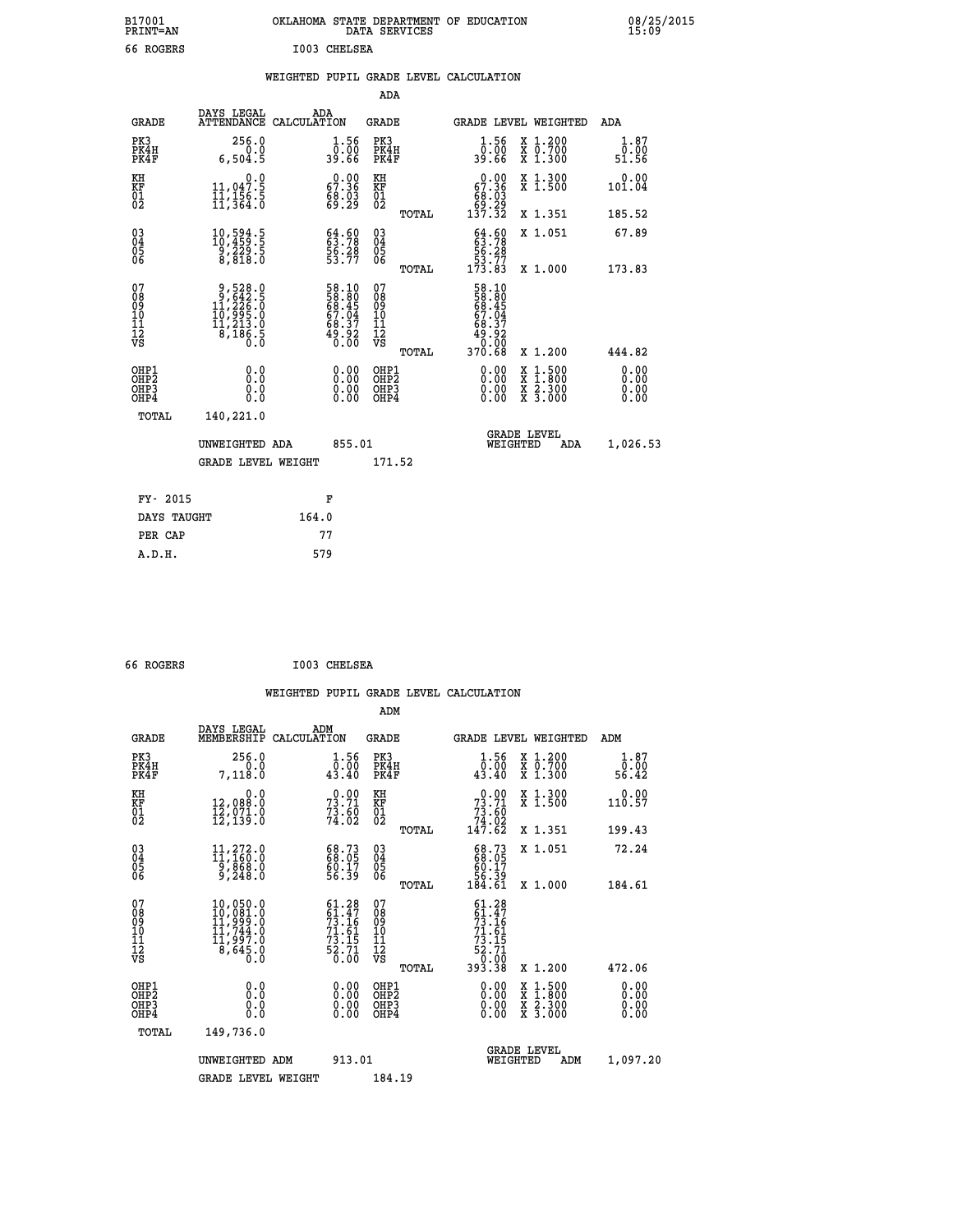## **B17001 OKLAHOMA STATE DEPARTMENT OF EDUCATION 08/25/2015 PRINT=AN DATA SERVICES 15:09 66 ROGERS I004 OOLOGAH-TALALA**

|  |  | WEIGHTED PUPIL GRADE LEVEL CALCULATION |
|--|--|----------------------------------------|
|  |  |                                        |

|                                                                    |                                                                                                               |       |                                                                                                                                      | ADA                                            |       |                                                                                                             |          |                                          |                              |
|--------------------------------------------------------------------|---------------------------------------------------------------------------------------------------------------|-------|--------------------------------------------------------------------------------------------------------------------------------------|------------------------------------------------|-------|-------------------------------------------------------------------------------------------------------------|----------|------------------------------------------|------------------------------|
| <b>GRADE</b>                                                       | DAYS LEGAL<br>ATTENDANCE CALCULATION                                                                          | ADA   |                                                                                                                                      | <b>GRADE</b>                                   |       |                                                                                                             |          | GRADE LEVEL WEIGHTED                     | <b>ADA</b>                   |
| PK3<br>PK4H<br>PK4F                                                | 582.0<br>0.0<br>14,269.5                                                                                      |       | $3.42$<br>$83.94$                                                                                                                    | PK3<br>PK4H<br>PK4F                            |       | $3.42$<br>$83.94$                                                                                           |          | X 1.200<br>X 0.700<br>X 1.300            | 4.10<br>0.00<br>109.12       |
| KH<br>KF<br>01<br>02                                               | 0.0<br>18,306.0<br>21,053.5<br>20,010.0                                                                       |       | $\begin{smallmatrix} &0.00\\ 107.68\\ 128.55\\ 122.41\end{smallmatrix}$                                                              | KH<br>KF<br>01<br>02                           |       | 0.00<br>107.68<br>$\frac{128}{122}$ : $\frac{55}{41}$<br>250: 96                                            |          | X 1.300<br>X 1.500                       | 0.00<br>161.52               |
|                                                                    |                                                                                                               |       |                                                                                                                                      |                                                | TOTAL |                                                                                                             |          | X 1.351                                  | 339.05                       |
| $\begin{smallmatrix} 03 \\[-4pt] 04 \end{smallmatrix}$<br>05<br>ŌĞ | 18,841.5<br>19,461.5<br>17,142.5<br>23,165.5                                                                  |       | 110.83<br>114.48<br>$\frac{100.84}{136.27}$                                                                                          | $\substack{03 \\ 04}$<br>$\substack{05 \\ 06}$ |       | $110.83$<br>$114.48$<br>100.84<br>136.27<br>351.59                                                          |          | X 1.051                                  | 116.48                       |
| 07                                                                 |                                                                                                               |       |                                                                                                                                      | 07                                             | TOTAL |                                                                                                             |          | X 1.000                                  | 351.59                       |
| 08<br>09<br>11<br>11<br>12<br>VS                                   | $\begin{smallmatrix} 22,727.5\\ 20,022.5\\ 23,106.5\\ 24,929.0\\ 23,374.0\\ 22,783.0\\ 0.0 \end{smallmatrix}$ |       | $\begin{smallmatrix} 133\cdot 69\\ 117\cdot 78\\ 135\cdot 92\\ 146\cdot 64\\ 137\cdot 50\\ 134\cdot 01\\ 0\cdot 00\end{smallmatrix}$ | 08<br>09<br>11<br>11<br>12<br>VS               |       | 133.69<br>117.78<br>ī3́5∶9́2<br>146.64<br>$\begin{array}{r} 137.50 \\ 134.01 \\ 0.00 \\ 805.54 \end{array}$ |          |                                          |                              |
|                                                                    |                                                                                                               |       |                                                                                                                                      |                                                | TOTAL |                                                                                                             |          | X 1.200                                  | 966.65                       |
| OHP1<br>OH <sub>P</sub> 2<br>OHP3<br>OHP4                          | 0.0<br>Ō.Ō<br>0.0<br>$0.\overline{0}$                                                                         |       | 0.00<br>$\begin{smallmatrix} 0.00 \ 0.00 \end{smallmatrix}$                                                                          | OHP1<br>OH <sub>P</sub> 2<br>OHP3<br>OHP4      |       | 0.00<br>0.00<br>0.00                                                                                        | X<br>X   | $1:500$<br>$1:800$<br>X 2.300<br>X 3.000 | 0.00<br>0.00<br>0.00<br>0.00 |
| TOTAL                                                              | 291,374.0                                                                                                     |       |                                                                                                                                      |                                                |       |                                                                                                             |          |                                          |                              |
|                                                                    | UNWEIGHTED ADA                                                                                                |       | 1,713.96                                                                                                                             |                                                |       |                                                                                                             | WEIGHTED | <b>GRADE LEVEL</b><br>ADA                | 2,048.51                     |
|                                                                    | <b>GRADE LEVEL WEIGHT</b>                                                                                     |       |                                                                                                                                      | 334.55                                         |       |                                                                                                             |          |                                          |                              |
| FY- 2015                                                           |                                                                                                               |       | F                                                                                                                                    |                                                |       |                                                                                                             |          |                                          |                              |
| DAYS TAUGHT                                                        |                                                                                                               | 170.0 |                                                                                                                                      |                                                |       |                                                                                                             |          |                                          |                              |
| PER CAP                                                            |                                                                                                               | 46    |                                                                                                                                      |                                                |       |                                                                                                             |          |                                          |                              |

 **A.D.H. 1,365**

 **66 ROGERS I004 OOLOGAH-TALALA**

|                                                       |                                                                                           |                                                                         | ADM                                    |       |                                                                                    |                                                                                                  |                              |  |
|-------------------------------------------------------|-------------------------------------------------------------------------------------------|-------------------------------------------------------------------------|----------------------------------------|-------|------------------------------------------------------------------------------------|--------------------------------------------------------------------------------------------------|------------------------------|--|
| <b>GRADE</b>                                          | DAYS LEGAL<br>MEMBERSHIP                                                                  | ADM<br>CALCULATION                                                      | <b>GRADE</b>                           |       | <b>GRADE LEVEL WEIGHTED</b>                                                        |                                                                                                  | ADM                          |  |
| PK3<br>PK4H<br>PK4F                                   | 615.0<br>0.0<br>15,437.0                                                                  | 3.62<br>0.00<br>90.81                                                   | PK3<br>PK4H<br>PK4F                    |       | $\begin{smallmatrix} 3.62\ 0.00\\ 9.81 \end{smallmatrix}$                          | X 1.200<br>X 0.700<br>X 1.300                                                                    | 4.34<br>0.00<br>118.05       |  |
| KH<br>KF<br>01<br>02                                  | 0.0<br>19,609:0<br>23,134.0<br>21,915:0                                                   | $\begin{smallmatrix} &0.00\\ 115.35\\ 136.98\\ 128.91\end{smallmatrix}$ | KH<br>KF<br>01<br>02                   |       | $\begin{smallmatrix} &0.00\\ 115.35\\ 136.08\\ 128.91\\ 264.99 \end{smallmatrix}$  | X 1.300<br>X 1.500                                                                               | 0.00<br>173.03               |  |
|                                                       |                                                                                           |                                                                         |                                        | TOTAL |                                                                                    | X 1.351                                                                                          | 358.00                       |  |
| 03<br>04<br>05<br>06                                  | 19,754.0<br>20,472.0<br>18,044.0<br>24,553.0                                              | $116.20$<br>$120.42$<br>106.14<br>144.43                                | $\substack{03 \\ 04}$<br>0500          |       | $116.20$<br>$120.42$<br>106.14<br>144.43                                           | X 1.051                                                                                          | 122.13                       |  |
|                                                       |                                                                                           |                                                                         |                                        | TOTAL | 370.99                                                                             | X 1.000                                                                                          | 370.99                       |  |
| 07<br>08<br>09<br>101<br>112<br>VS                    | $24,093.0$<br>$21,389.0$<br>$24,280.0$<br>$26,274.0$<br>$24,631.0$<br>$23,922.0$<br>$0.0$ | $141.72$<br>$125.82$<br>$142.82$<br>$154.55$<br>$\frac{144.89}{140.72}$ | 07<br>08<br>09<br>11<br>11<br>12<br>VS | TOTAL | $141.72$<br>$125.82$<br>$142.82$<br>$154.55$<br>144.89<br>140.72<br>0.00<br>850.52 | X 1.200                                                                                          | 1,020.62                     |  |
| OHP1<br>OH <sub>P</sub> 2<br>OH <sub>P3</sub><br>OHP4 | 0.0<br>0.000                                                                              | $0.00$<br>$0.00$<br>0.00                                                | OHP1<br>OHP2<br>OHP3<br>OHP4           |       | $0.00$<br>$0.00$<br>0.00                                                           | $\begin{smallmatrix} x & 1 & 500 \\ x & 1 & 800 \\ x & 2 & 300 \\ x & 3 & 000 \end{smallmatrix}$ | 0.00<br>0.00<br>0.00<br>0.00 |  |
| TOTAL                                                 | 308,122.0                                                                                 |                                                                         |                                        |       |                                                                                    |                                                                                                  |                              |  |
|                                                       | UNWEIGHTED                                                                                | 1,812.48<br>ADM                                                         |                                        |       | WEIGHTED                                                                           | <b>GRADE LEVEL</b><br>ADM                                                                        | 2,167.16                     |  |
|                                                       | <b>GRADE LEVEL WEIGHT</b>                                                                 |                                                                         | 354.68                                 |       |                                                                                    |                                                                                                  |                              |  |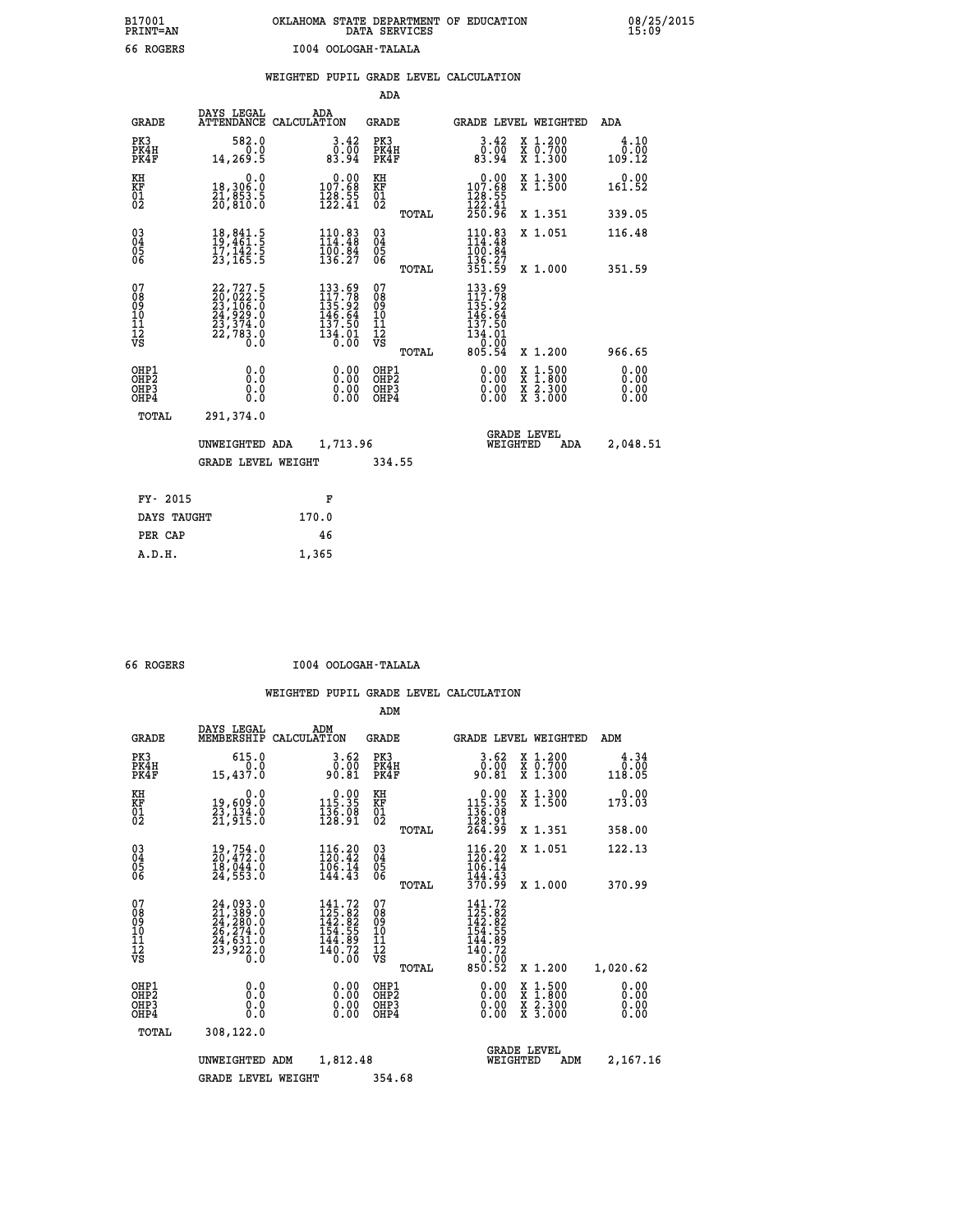| B17001<br>PRINT=AN                       |                                                                             | OKLAHOMA STATE DEPARTMENT OF EDUCATION                                                    | DATA SERVICES                                      |                                                                                 |                                                                                          | 08/25/2015            |
|------------------------------------------|-----------------------------------------------------------------------------|-------------------------------------------------------------------------------------------|----------------------------------------------------|---------------------------------------------------------------------------------|------------------------------------------------------------------------------------------|-----------------------|
| 66 ROGERS                                |                                                                             | I005 INOLA                                                                                |                                                    |                                                                                 |                                                                                          |                       |
|                                          |                                                                             | WEIGHTED PUPIL GRADE LEVEL CALCULATION                                                    |                                                    |                                                                                 |                                                                                          |                       |
|                                          |                                                                             |                                                                                           | ADA                                                |                                                                                 |                                                                                          |                       |
| GRADE                                    | DAYS LEGAL                                                                  | ADA<br>ATTENDANCE CALCULATION                                                             | GRADE                                              | GRADE LEVEL WEIGHTED                                                            |                                                                                          | ADA                   |
| PK3<br>PK4H<br>PK4F                      | 1,022.0<br>0.0<br>11,651.0                                                  | 6.31<br>0.00<br>71.92                                                                     | PK3<br>PK4H<br>PK4F                                | 6.31<br>0.00<br>71.92                                                           | X 1.200<br>X 0.700<br>X 1.300                                                            | 7.57<br>0.00<br>93.50 |
| KH<br>KF<br>$^{01}_{02}$                 | 0.0<br>13,587:0<br>16,256:5<br>13,970:0                                     | $\begin{smallmatrix} 0.00\\ 83.87\\ 100.35\\ 86.23 \end{smallmatrix}$                     | KH<br>KF<br>$\overline{01}$                        | $\begin{smallmatrix} &0.00\\ 83.87\\ 100.35\\ 166.23\\ 186.58\end{smallmatrix}$ | X 1.300<br>X 1.500                                                                       | 0.00<br>125.81        |
|                                          |                                                                             |                                                                                           | TOTAL                                              |                                                                                 | X 1.351                                                                                  | 252.07                |
| $03\overline{4}$<br>Ŏ5<br>06             | $17,895.5$<br>$13,655.0$<br>$14,203.0$<br>$15,224.0$                        | $110.47$<br>$84.29$<br>$87.67$<br>93.98                                                   | $\begin{matrix} 03 \\ 04 \\ 05 \\ 06 \end{matrix}$ | $110.47$<br>$84.29$<br>$87.67$<br>93.98                                         | X 1.051                                                                                  | 116.10                |
|                                          |                                                                             |                                                                                           | TOTAL                                              | 265.94                                                                          | X 1.000                                                                                  | 265.94                |
| 07<br>08<br>09<br>111<br>12<br>VS        | 16,458.0<br>15,528.5<br>17,502.0<br>15,769.5<br>16,629.5<br>14,893.0<br>0.0 | $\begin{smallmatrix} 101.59\\195.85\\108.04\\97.34\\102.65\\91.93\\0.00\end{smallmatrix}$ | 07<br>08<br>09<br>11<br>11<br>12<br>VS             | 101.59<br>95.85<br>108.04<br>$\frac{55}{102}.34$<br>ַ 31.93<br>0.00             |                                                                                          |                       |
|                                          |                                                                             |                                                                                           | TOTAL                                              | 597.40                                                                          | X 1.200                                                                                  | 716.88                |
| OHP1<br>OHP <sub>2</sub><br>OHP3<br>OHP4 | 0.0<br>0.0<br>0.0<br>0.0                                                    | $0.00$<br>$0.00$<br>0.00                                                                  | OHP1<br>OHP <sub>2</sub><br>OHP3<br>OHP4           | 0.00<br>0.00<br>0.00                                                            | $\begin{smallmatrix} x & 1.500 \\ x & 1.800 \\ x & 2.300 \\ x & 3.000 \end{smallmatrix}$ | 0.00<br>0.00<br>0.00  |
| TOTAL                                    | 214,244.5                                                                   |                                                                                           |                                                    |                                                                                 |                                                                                          |                       |
|                                          | UNWEIGHTED ADA                                                              | 1,322.49                                                                                  |                                                    | <b>GRADE LEVEL</b><br>WEIGHTED                                                  | ADA                                                                                      | 1,577.87              |
|                                          | <b>GRADE LEVEL WEIGHT</b>                                                   |                                                                                           | 255.38                                             |                                                                                 |                                                                                          |                       |
| FY- 2015                                 |                                                                             | F                                                                                         |                                                    |                                                                                 |                                                                                          |                       |
| DAYS TAUGHT                              |                                                                             | 162.0                                                                                     |                                                    |                                                                                 |                                                                                          |                       |
| PER CAP                                  |                                                                             | 40                                                                                        |                                                    |                                                                                 |                                                                                          |                       |

| 66 ROGERS | I005 INOLA |
|-----------|------------|
|           |            |

 **A.D.H. 1,055**

 **WEIGHTED PUPIL GRADE LEVEL CALCULATION ADM DAYS LEGAL ADM GRADE MEMBERSHIP CALCULATION GRADE GRADE LEVEL WEIGHTED ADM PK3 1,028.0 6.35 PK3 6.35 X 1.200 7.62 PK4H 0.0 0.00 PK4H 0.00 X 0.700 0.00 PK4F 12,845.0 79.29 PK4F 79.29 X 1.300 103.08** 0.00 KH 0.00 0.00 KH 0.00 X 1.300<br>RF 14,419.0 89.01 KF 99.01 X 1.500 133.52  **01 17,371.0 107.23 01 107.23 02 14,827.0 91.52 02 91.52 TOTAL 198.75 X 1.351 268.51 03 18,675.0 115.28 03 115.28 X 1.051 121.16 04 14,299.0 88.27 04 88.27 05 14,821.0 91.49 05 91.49 06 15,717.0 97.02 06 97.02 TOTAL 276.78 X 1.000 276.78**  $\begin{array}{cccc} 07 & 17,046.0 & 105.22 & 07 & 105.22 \ 08 & 16,103.0 & 99 & 18,149.0 \ 16,443.0 & 112.03 & 08 & 99.40 \ 10 & 16,443.0 & 101.50 & 10 & 101.50 \ 11 & 17,561.0 & 108.40 & 11 & 108.40 \ 12 & 15,744.0 & 108.40 & 11 & 108.40 \ 13 & 15,744.0 & 97.19$  **TOTAL 623.74 X 1.200 748.49 OHP1 0.0 0.00 OHP1 0.00 X 1.500 0.00 OHP2 0.0 0.00 OHP2 0.00 X 1.800 0.00 OHP3 0.0 0.00 OHP3 0.00 X 2.300 0.00 OHP4 0.0 0.00 OHP4 0.00 X 3.000 0.00 TOTAL 225,048.0 GRADE LEVEL UNWEIGHTED ADM 1,389.20 WEIGHTED ADM 1,659.16** GRADE LEVEL WEIGHT 269.96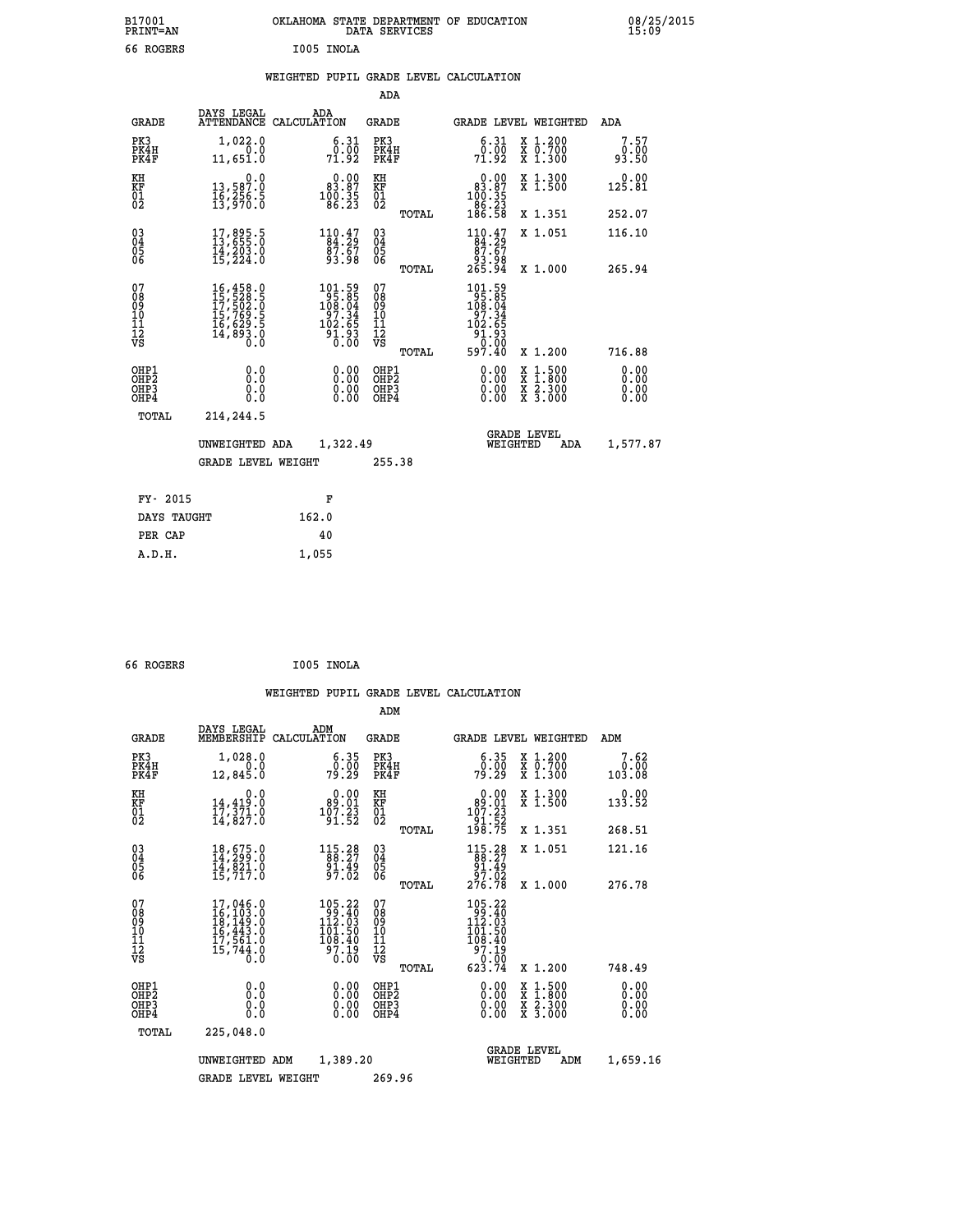| B17001<br>PRINT=AN                                 |                                                                                                                                                                    | OKLAHOMA STATE DEPARTMENT OF EDUCATION DATA SERVICES                                                    |                                                     |       |                                                                                                        |                                                                                                                                                                                                                     | 08/25<br>15:09        |  |
|----------------------------------------------------|--------------------------------------------------------------------------------------------------------------------------------------------------------------------|---------------------------------------------------------------------------------------------------------|-----------------------------------------------------|-------|--------------------------------------------------------------------------------------------------------|---------------------------------------------------------------------------------------------------------------------------------------------------------------------------------------------------------------------|-----------------------|--|
| 66 ROGERS                                          |                                                                                                                                                                    | 1006 SEQUOYAH                                                                                           |                                                     |       |                                                                                                        |                                                                                                                                                                                                                     |                       |  |
|                                                    |                                                                                                                                                                    | WEIGHTED PUPIL GRADE LEVEL CALCULATION                                                                  |                                                     |       |                                                                                                        |                                                                                                                                                                                                                     |                       |  |
|                                                    |                                                                                                                                                                    |                                                                                                         | ADA                                                 |       |                                                                                                        |                                                                                                                                                                                                                     |                       |  |
| <b>GRADE</b>                                       | DAYS LEGAL<br><b>ATTENDANCE</b>                                                                                                                                    | ADA<br>CALCULATION                                                                                      | <b>GRADE</b>                                        |       |                                                                                                        | <b>GRADE LEVEL WEIGHTED</b>                                                                                                                                                                                         | ADA                   |  |
| PK3<br>PK4H<br>PK4F                                | 853.0<br>0.0<br>12,460.0                                                                                                                                           | $\frac{4.96}{0.00}$<br>72.44                                                                            | PK3<br>PK4H<br>PK4F                                 |       | $\frac{4.96}{0.00}$<br>72.44                                                                           | X 1.200<br>X 0.700<br>X 1.300                                                                                                                                                                                       | 5.95<br>0.00<br>94.17 |  |
| KH<br>KF<br>01<br>02                               | $\begin{smallmatrix} & & 0 & .0\ 14 & , & 805 & .5\ 16 & , & 010 & .5\ 17 & , & 570 & .5\ \end{smallmatrix}$                                                       | $\begin{smallmatrix} &0.00\\ &86.08\\ &93.08\\ &102.15\end{smallmatrix}$                                | KH<br>KF<br>01<br>02                                |       | $\begin{smallmatrix} &0.00\\ &86.08\\ &93.08\\ 102.15\\ 195.23\end{smallmatrix}$                       | X 1.300<br>X 1.500                                                                                                                                                                                                  | 0.00<br>129.12        |  |
|                                                    |                                                                                                                                                                    |                                                                                                         |                                                     | TOTAL |                                                                                                        | X 1.351                                                                                                                                                                                                             | 263.76                |  |
| $\begin{matrix} 03 \\ 04 \\ 05 \\ 06 \end{matrix}$ | $\begin{smallmatrix} 16, 717.5\\ 11, 816.0\\ 12, 922.5\\ 17, 375.5 \end{smallmatrix}$                                                                              | $\begin{smallmatrix} 97.19\ 68.70\ 75.13\ 101.02 \end{smallmatrix}$                                     | $\begin{array}{c} 03 \\ 04 \\ 05 \\ 06 \end{array}$ |       | $\begin{smallmatrix} 97.19 \\ 68.70 \\ 75.13 \\ 101.02 \\ 244.85 \end{smallmatrix}$                    | X 1.051                                                                                                                                                                                                             | 102.15                |  |
|                                                    |                                                                                                                                                                    |                                                                                                         |                                                     | TOTAL |                                                                                                        | X 1.000                                                                                                                                                                                                             | 244.85                |  |
| 07<br>08<br>09<br>101<br>11<br>12<br>VS            | $\begin{smallmatrix} 14\,,\,215\,,\,5\\ 16\,,\,900\,,\,5\\ 19\,,\,281\,,\,0\\ 18\,,\,938\,,\,0\\ 17\,,\,672\,,\,5\\ 15\,,\,500\,,\,5\\ 0\,\,,\,0\end{smallmatrix}$ | $\begin{smallmatrix}82.65\\98.26\\112.10\\110.10\\102.75\end{smallmatrix}$<br>$\frac{5}{6}$ .12<br>0.00 | 07<br>08<br>09<br>001<br>11<br>11<br>12<br>VS       | TOTAL | $\begin{array}{r} 82.65 \\ 98.26 \\ 112.10 \\ 110.10 \\ 102.75 \\ 90.12 \\ 0.00 \\ 595.98 \end{array}$ | X 1.200                                                                                                                                                                                                             | 715.18                |  |
| OHP1<br>OHP2                                       | 0.0                                                                                                                                                                |                                                                                                         | OHP1<br>OHP2                                        |       | 0.00                                                                                                   |                                                                                                                                                                                                                     | 0.00                  |  |
| OH <sub>P3</sub><br>OHP4                           | $\begin{smallmatrix} 0.5 \ 0.0 \end{smallmatrix}$                                                                                                                  | $0.00$<br>$0.00$<br>0.00                                                                                | OHP3<br>OHP4                                        |       | 0.00<br>0.00                                                                                           | $\begin{array}{l} \mathtt{x} \ \mathtt{1} \cdot \mathtt{500} \\ \mathtt{x} \ \mathtt{1} \cdot \mathtt{800} \\ \mathtt{x} \ \mathtt{2} \cdot \mathtt{300} \\ \mathtt{x} \ \mathtt{3} \cdot \mathtt{000} \end{array}$ | 0.00<br>0.00          |  |

08/25/2015<br>15:09

| TOTAL       | 223,039.0                                   |          |        |                                |     |          |
|-------------|---------------------------------------------|----------|--------|--------------------------------|-----|----------|
|             | UNWEIGHTED ADA<br><b>GRADE LEVEL WEIGHT</b> | 1,296.73 | 258.45 | <b>GRADE LEVEL</b><br>WEIGHTED | ADA | 1,555.18 |
| FY- 2015    |                                             | F        |        |                                |     |          |
| DAYS TAUGHT |                                             | 172.0    |        |                                |     |          |
| PER CAP     |                                             | 33       |        |                                |     |          |
| A.D.H.      |                                             | 1,055    |        |                                |     |          |

| 66 ROGERS |  | I006 SEQUOYAH |
|-----------|--|---------------|
|-----------|--|---------------|

 **ADM**

| <b>GRADE</b>                                       | DAYS LEGAL                                                                                                                                                                               | ADM<br>MEMBERSHIP CALCULATION                                                              | <b>GRADE</b>                               |       |                                                                                                                | <b>GRADE LEVEL WEIGHTED</b>              | ADM                          |
|----------------------------------------------------|------------------------------------------------------------------------------------------------------------------------------------------------------------------------------------------|--------------------------------------------------------------------------------------------|--------------------------------------------|-------|----------------------------------------------------------------------------------------------------------------|------------------------------------------|------------------------------|
| PK3<br>PK4H<br>PK4F                                | 894.0<br>0.0<br>13,156.0                                                                                                                                                                 | 5.20<br>0.00<br>76.49                                                                      | PK3<br>PK4H<br>PK4F                        |       | 5.20<br>ŏ:ōŏ<br>76.49                                                                                          | X 1.200<br>X 0.700<br>X 1.300            | 6.24<br>0.00<br>99.44        |
| KH<br><b>KF</b><br>01<br>02                        | 0.0<br>15,662:0<br>16,782:0<br>18,340:0                                                                                                                                                  | $\begin{smallmatrix} &0.00\ 91.06\ 97.57\ 106.63\end{smallmatrix}$                         | KH<br>KF<br>01<br>02                       |       | 0.00<br>$\begin{array}{r} 91.06 \\ 97.57 \\ 106.63 \\ 204.20 \end{array}$                                      | X 1.300<br>X 1.500                       | 0.00<br>136.59               |
|                                                    |                                                                                                                                                                                          |                                                                                            |                                            | TOTAL |                                                                                                                | X 1.351                                  | 275.87                       |
| $\begin{matrix} 03 \\ 04 \\ 05 \\ 06 \end{matrix}$ | $17,333.0$<br>$12,337.0$<br>$13,395.0$<br>$17,991.0$                                                                                                                                     | $\begin{array}{c} 100.77 \\ 71.73 \\ 77.88 \\ 104.60 \end{array}$                          | $\substack{03 \\ 04}$<br>05<br>06          |       | $^{100}_{71}$ $^{77}_{73}$<br>88.77<br>104.60                                                                  | X 1.051                                  | 105.91                       |
|                                                    |                                                                                                                                                                                          |                                                                                            |                                            | TOTAL | 254.21                                                                                                         | $X_1.000$                                | 254.21                       |
| 07<br>08<br>09<br>101<br>11<br>12<br>VS            | $\begin{smallmatrix} 14\,, & 803\,. & 0\\ 17\,, & 769\,. & 0\\ 20\,, & 255\,. & 0\\ 19\,, & 926\,. & 0\\ 18\,, & 574\,. & 0\\ 16\,, & 351\,. & 0\\ 0\,. & 0\,. & 0\,. \end{smallmatrix}$ | $86.06$<br>$103.31$<br>$117.76$<br>115.85<br>107.99<br>$\frac{5}{6}\frac{5}{6}\frac{7}{6}$ | 078<br>089<br>0011<br>11<br>11<br>12<br>VS |       | $\begin{array}{c} 86.06 \\ 103.31 \\ 117.76 \end{array}$<br>115.85<br>107.99<br>$\frac{35.07}{0.00}$<br>626.04 |                                          |                              |
|                                                    |                                                                                                                                                                                          |                                                                                            |                                            | TOTAL |                                                                                                                | X 1.200                                  | 751.25                       |
| OHP1<br>OHP2<br>OHP3<br>OHP4                       | 0.0<br>0.0<br>0.0                                                                                                                                                                        | $0.00$<br>$0.00$<br>0.00                                                                   | OHP1<br>OHP <sub>2</sub><br>OHP3<br>OHP4   |       | 0.00<br>0.00<br>0.00                                                                                           | X 1:500<br>X 1:800<br>X 2:300<br>X 3:000 | 0.00<br>0.00<br>0.00<br>0.00 |
| TOTAL                                              | 233,568.0                                                                                                                                                                                |                                                                                            |                                            |       |                                                                                                                |                                          |                              |
|                                                    | UNWEIGHTED                                                                                                                                                                               | 1,357.97<br>ADM                                                                            |                                            |       | WEIGHTED                                                                                                       | <b>GRADE LEVEL</b><br>ADM                | 1,629.51                     |
|                                                    | <b>GRADE LEVEL WEIGHT</b>                                                                                                                                                                |                                                                                            | 271.54                                     |       |                                                                                                                |                                          |                              |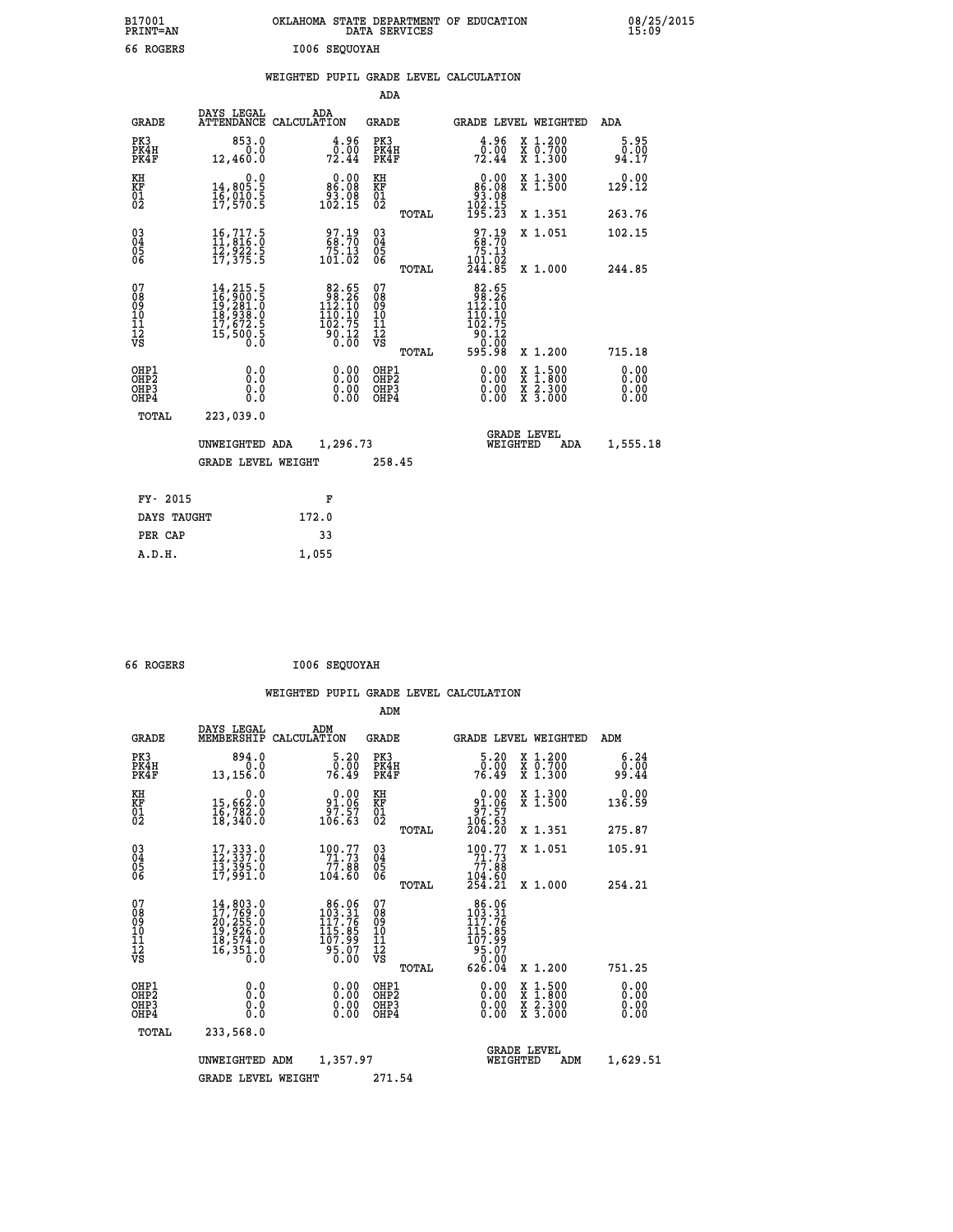| B17001<br><b>PRINT=AN</b> | OKLAHOMA STATE DEPARTMENT OF EDUCATION<br>DATA SERVICES | 08/25/2015<br>15:09 |
|---------------------------|---------------------------------------------------------|---------------------|
| <sup>-</sup> ROGERS<br>66 | I007<br>' FOYIL                                         |                     |

|  |  | WEIGHTED PUPIL GRADE LEVEL CALCULATION |
|--|--|----------------------------------------|
|  |  |                                        |

|                                                                    |                                                                                                 |                                                                                           | ADA                                    |       |                                                                                                           |                                          |                       |
|--------------------------------------------------------------------|-------------------------------------------------------------------------------------------------|-------------------------------------------------------------------------------------------|----------------------------------------|-------|-----------------------------------------------------------------------------------------------------------|------------------------------------------|-----------------------|
| <b>GRADE</b>                                                       | DAYS LEGAL<br>ATTENDANCE CALCULATION                                                            | ADA                                                                                       | <b>GRADE</b>                           |       |                                                                                                           | GRADE LEVEL WEIGHTED                     | ADA                   |
| PK3<br>PK4H<br>PK4F                                                | 0.0<br>0.0<br>5,503.0                                                                           | 0.00<br>0.00<br>33.76                                                                     | PK3<br>PK4H<br>PK4F                    |       | 0.00<br>0.00<br>33.76                                                                                     | X 1.200<br>X 0.700<br>X 1.300            | 0.00<br>0.00<br>43.89 |
| KH<br>KF<br>01<br>02                                               | 0.0<br>$\frac{6}{9}, \frac{322}{076}$ .0<br>9,141.0                                             | $\begin{smallmatrix} 0.00\\ 38.79\\ 37.28\\ 43.81 \end{smallmatrix}$                      | KH<br>KF<br>01<br>02                   |       | 0.00<br>38.79<br>37.28<br>43.81<br>81.09                                                                  | X 1.300<br>X 1.500                       | 0.00<br>58.19         |
|                                                                    |                                                                                                 |                                                                                           |                                        | TOTAL |                                                                                                           | X 1.351                                  | 109.55                |
| $\begin{smallmatrix} 03 \\[-4pt] 04 \end{smallmatrix}$<br>Ŏ5<br>06 | 7,003.0<br>6,515.0<br>5,221.0<br>6,555.0                                                        | $\frac{42.96}{39.07}$<br>$\frac{32.03}{40.21}$                                            | 03<br>04<br>05<br>06                   |       | $\begin{smallmatrix} 42.96\\ 39.97\\ 32.03\\ 40.21\\ 112.21 \end{smallmatrix}$                            | X 1.051                                  | 45.15                 |
|                                                                    |                                                                                                 |                                                                                           |                                        | TOTAL |                                                                                                           | X 1.000                                  | 112.21                |
| 07<br>08<br>09<br>01<br>11<br>11<br>12<br>VS                       | $\begin{smallmatrix}5,701.0\\5,568.0\\7,736.5\\5,123.0\\5,680.0\\4,813.5\\0.0\end{smallmatrix}$ | $\begin{array}{r} 34.98 \\ 34.16 \\ 47.46 \\ 31.43 \\ 34.85 \\ 29.53 \\ 0.00 \end{array}$ | 07<br>08<br>09<br>11<br>11<br>12<br>VS |       | $34.98$<br>$34.16$<br>$47.46$<br>$\begin{array}{c} 31.43 \\ 34.85 \\ 29.53 \\ 0.00 \\ 212.41 \end{array}$ |                                          |                       |
|                                                                    |                                                                                                 |                                                                                           |                                        | TOTAL |                                                                                                           | X 1.200                                  | 254.89                |
| OHP1<br><b>OHP2</b><br>OH <sub>P3</sub><br>OHP4                    | 0.0<br>0.0<br>0.0                                                                               | $0.00$<br>$0.00$<br>0.00                                                                  | OHP1<br>OHP2<br>OHP3<br>OHP4           |       |                                                                                                           | X 1:500<br>X 1:800<br>X 2:300<br>X 3:000 | 0.00<br>0.00<br>0.00  |
| TOTAL                                                              | 84,958.0                                                                                        |                                                                                           |                                        |       |                                                                                                           |                                          |                       |
|                                                                    | UNWEIGHTED ADA                                                                                  | 521.22                                                                                    |                                        |       |                                                                                                           | <b>GRADE LEVEL</b><br>WEIGHTED<br>ADA    | 623.88                |
|                                                                    | <b>GRADE LEVEL WEIGHT</b>                                                                       |                                                                                           | 102.66                                 |       |                                                                                                           |                                          |                       |
| FY- 2015                                                           |                                                                                                 | F                                                                                         |                                        |       |                                                                                                           |                                          |                       |
| DAYS TAUGHT                                                        |                                                                                                 | 163.0                                                                                     |                                        |       |                                                                                                           |                                          |                       |
| PER CAP                                                            |                                                                                                 | 33                                                                                        |                                        |       |                                                                                                           |                                          |                       |

| 66 | <b>ROGERS</b> |  |
|----|---------------|--|

 **66 ROGERS I007 FOYIL WEIGHTED PUPIL GRADE LEVEL CALCULATION ADM DAYS LEGAL ADM GRADE MEMBERSHIP CALCULATION GRADE GRADE LEVEL WEIGHTED ADM PK3 0.0 0.00 PK3 0.00 X 1.200 0.00 PK4H 0.0 0.00 PK4H 0.00 X 0.700 0.00 PK4F 6,000.0 36.81 PK4F 36.81 X 1.300 47.85 KH 0.0 0.00 KH 0.00 X 1.300 0.00 KF 6,821.0 41.85 KF 41.85 X 1.500 62.78**  $\begin{array}{cccc} \text{KH} & \text{0.0} & \text{0.00} & \text{KH} \\ \text{KF} & \text{6,821.0} & \text{41.85} & \text{KF} \\ \text{02} & \text{7,535.0} & \text{46.23} & \text{02} \end{array}$  $02$  7,535.0  $46.23$   $02$   $_{\text{norm}}$   $46.23$  **TOTAL 85.40 X 1.351 115.38 03 7,371.0 45.22 03 45.22 X 1.051 47.53 04 6,837.0 41.94 04 41.94 05 5,505.0 33.77 05 33.77** 06 6,961.0 42.71 06 <sub>momas</sub> 42.71  **TOTAL 118.42 X 1.000 118.42**  $\begin{array}{cccc} 07 & 6 \,, 051.0 & 37.12 & 07 & 37.12 \\ 08 & 5 \,, 872.0 & 36.03 & 36.03 \\ 09 & 5 \,, 360.0 & 51.29 & 08 & 35.02 \\ 10 & 5 \,, 485.0 & 33.65 & 10 & 33.65 \\ 11 & 6 \,, 115.0 & 37.52 & 11 & 37.52 \\ 12 & 5 \,, 145.0 & 37.52 & 12 & 37.52 \\ \sqrt{3} & 5 \,, 145.0 & 3$  **TOTAL 227.16 X 1.200 272.59 OHP1 0.0 0.00 OHP1 0.00 X 1.500 0.00 OHP2 0.0 0.00 OHP2 0.00 X 1.800 0.00 OHP3 0.0 0.00 OHP3 0.00 X 2.300 0.00 OHP4 0.0 0.00 OHP4 0.00 X 3.000 0.00 TOTAL 90,442.0 GRADE LEVEL UNWEIGHTED ADM 554.86 WEIGHTED ADM 664.55** GRADE LEVEL WEIGHT 109.69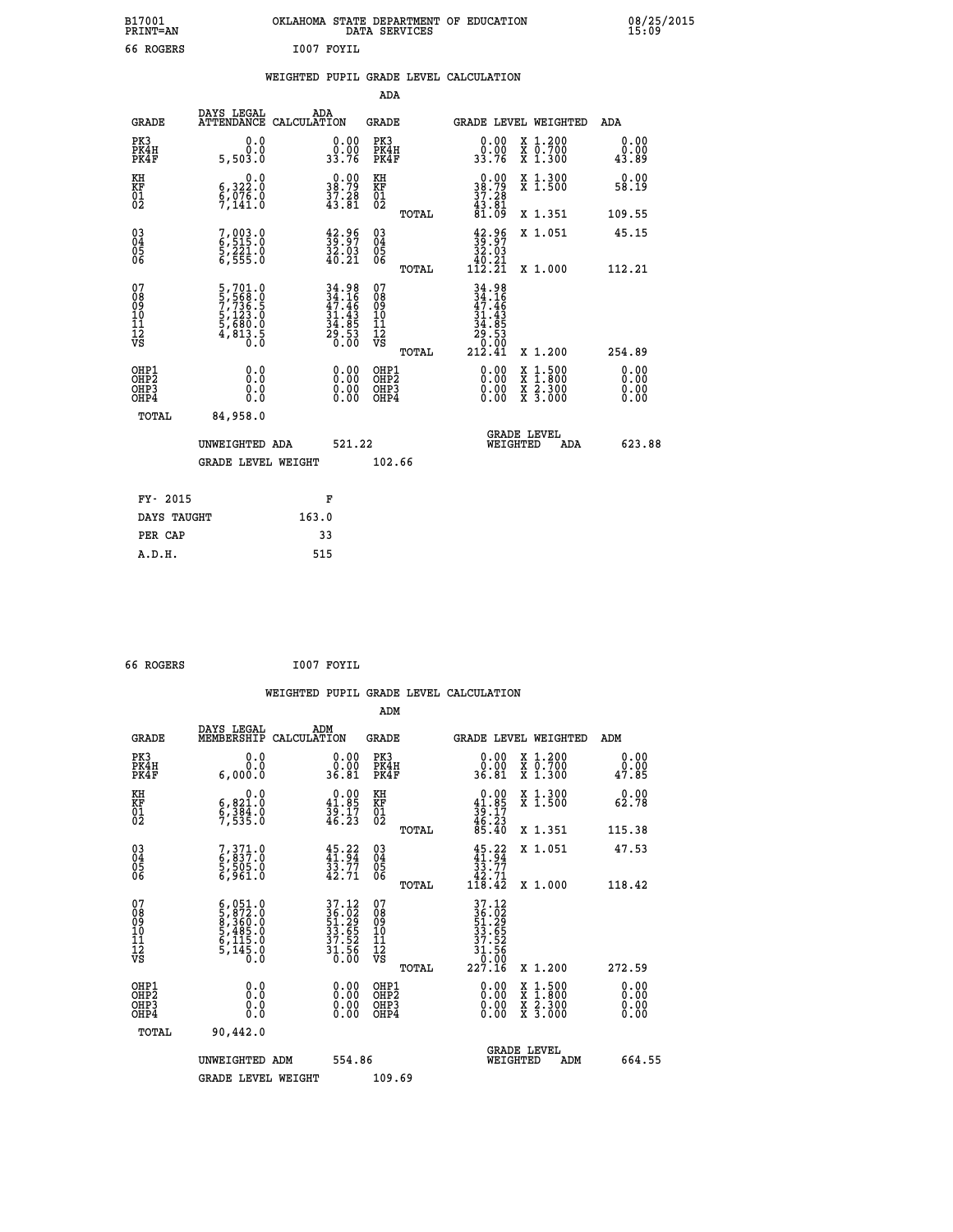| B17001          | OKLAHOMA STATE DEPARTMENT OF EDUCATION |
|-----------------|----------------------------------------|
| <b>PRINT=AN</b> | DATA SERVICES                          |
| 66 ROGERS       | <b>IOO8 VERDIGRIS</b>                  |

|  |  | WEIGHTED PUPIL GRADE LEVEL CALCULATION |
|--|--|----------------------------------------|
|  |  |                                        |

|                                                                    |                                                                                                                                                       |                                                                                                       | ADA                                                               |       |                                                                                                                                               |                                                    |                              |
|--------------------------------------------------------------------|-------------------------------------------------------------------------------------------------------------------------------------------------------|-------------------------------------------------------------------------------------------------------|-------------------------------------------------------------------|-------|-----------------------------------------------------------------------------------------------------------------------------------------------|----------------------------------------------------|------------------------------|
| <b>GRADE</b>                                                       | DAYS LEGAL                                                                                                                                            | ADA<br>ATTENDANCE CALCULATION                                                                         | <b>GRADE</b>                                                      |       |                                                                                                                                               | GRADE LEVEL WEIGHTED                               | <b>ADA</b>                   |
| PK3<br>PK4H<br>PK4F                                                | 621.0<br>0.0<br>9,623.5                                                                                                                               | 3.73<br>$\frac{0.00}{58.32}$                                                                          | PK3<br>PK4H<br>PK4F                                               |       | 3.73<br>ŏ:óŏ<br>58:32                                                                                                                         | X 1.200<br>X 0.700<br>X 1.300                      | 4.48<br>0.00<br>75.82        |
| KH<br>KF<br>01<br>02                                               | 0.0<br>13,305.5<br>12,962.5<br>10,744.5                                                                                                               | $\begin{smallmatrix} 0.00\\ 80.60\\ 78.48\\ 65.12 \end{smallmatrix}$                                  | KH<br>KF<br>01<br>02                                              |       | 0.00<br>$\begin{smallmatrix} 80.60 \\ 78.48 \\ 65.12 \\ 63.60 \end{smallmatrix}$                                                              | X 1.300<br>X 1.500                                 | 0.00<br>120.90               |
|                                                                    |                                                                                                                                                       |                                                                                                       |                                                                   | TOTAL |                                                                                                                                               | X 1.351                                            | 194.00                       |
| $\begin{smallmatrix} 03 \\[-4pt] 04 \end{smallmatrix}$<br>05<br>ŎĞ | $14, 646.0$<br>$14, 851.5$<br>$15, 658.5$<br>$14, 819.5$                                                                                              | $\begin{smallmatrix} 88.76\\ 90.01\\ 94.82\\ 89.82 \end{smallmatrix}$                                 | $\substack{03 \\ 04}$<br>$\begin{matrix} 0.5 \\ 0.6 \end{matrix}$ |       | $\begin{smallmatrix}88\cdot76\\90.01\\94.82\\89.82\\274.65\end{smallmatrix}$                                                                  | X 1.051                                            | 93.29                        |
| 07                                                                 |                                                                                                                                                       |                                                                                                       | 07                                                                | TOTAL |                                                                                                                                               | X 1.000                                            | 274.65                       |
| 08<br>09<br>11<br>11<br>12<br>VS                                   | $\begin{smallmatrix} 15, 679\cdot 5\\ 17, 066\cdot 5\\ 14, 088\cdot 5\\ 13, 154\cdot 0\\ 13, 789\cdot 0\\ 15, 724\cdot 5\\ 0\cdot 0\end{smallmatrix}$ | $\begin{smallmatrix} 95.03\\ 103.43\\ 85.38\\ 79.72\\ 73.72\\ 83.50\\ 95.26\\ 0.00 \end{smallmatrix}$ | 08<br>09<br>11<br>11<br>12<br>VS                                  |       | $\begin{array}{r} 95\cdot03 \\ 103\cdot43 \\ 85\cdot38 \\ 79\cdot72 \\ 73\cdot50 \\ 83\cdot50 \\ 95\cdot26 \\ 0.00 \\ 542\cdot32 \end{array}$ |                                                    |                              |
|                                                                    |                                                                                                                                                       |                                                                                                       |                                                                   | TOTAL |                                                                                                                                               | X 1.200                                            | 650.78                       |
| OHP1<br>OHP <sub>2</sub><br>OHP3<br>OHP4                           | 0.0<br>Ō.Ō<br>0.0<br>0.0                                                                                                                              | 0.00<br>$\begin{smallmatrix} 0.00 \ 0.00 \end{smallmatrix}$                                           | OHP1<br>OH <sub>P</sub> 2<br>OHP3<br>OHP4                         |       | 0.00<br>0.00<br>0.00                                                                                                                          | $1:500$<br>$1:800$<br>X<br>X<br>X 2.300<br>X 3.000 | 0.00<br>0.00<br>0.00<br>0.00 |
| TOTAL                                                              | 196,734.5                                                                                                                                             |                                                                                                       |                                                                   |       |                                                                                                                                               |                                                    |                              |
|                                                                    | UNWEIGHTED ADA                                                                                                                                        | 1,191.98                                                                                              |                                                                   |       |                                                                                                                                               | <b>GRADE LEVEL</b><br>WEIGHTED<br>ADA              | 1,413.92                     |
|                                                                    | <b>GRADE LEVEL WEIGHT</b>                                                                                                                             |                                                                                                       | 221.94                                                            |       |                                                                                                                                               |                                                    |                              |
| FY- 2015                                                           |                                                                                                                                                       | F                                                                                                     |                                                                   |       |                                                                                                                                               |                                                    |                              |
| DAYS TAUGHT                                                        |                                                                                                                                                       | 165.0                                                                                                 |                                                                   |       |                                                                                                                                               |                                                    |                              |
| PER CAP                                                            |                                                                                                                                                       | 33                                                                                                    |                                                                   |       |                                                                                                                                               |                                                    |                              |
|                                                                    |                                                                                                                                                       |                                                                                                       |                                                                   |       |                                                                                                                                               |                                                    |                              |

| 66 | <b>ROGERS</b> |  |
|----|---------------|--|
|    |               |  |

 **A.D.H. 1,002**

 **ADM**

 **B17001<br>PRINT=AN** 

 **66 ROGERS I008 VERDIGRIS**

| <b>GRADE</b>                                       | DAYS LEGAL                                                                                | ADM<br>MEMBERSHIP CALCULATION                                                                                                              | <b>GRADE</b>                                        |                                                                                                        |                                | <b>GRADE LEVEL WEIGHTED</b>              | ADM                   |
|----------------------------------------------------|-------------------------------------------------------------------------------------------|--------------------------------------------------------------------------------------------------------------------------------------------|-----------------------------------------------------|--------------------------------------------------------------------------------------------------------|--------------------------------|------------------------------------------|-----------------------|
| PK3<br>PK4H<br>PK4F                                | 651.0<br>0.0<br>10,270.0                                                                  | 3.90<br>$\begin{smallmatrix} \textcolor{red}{\textbf{0}}\textcolor{black}{\textbf{.00}}\ \textcolor{red}{\textbf{62.24}}\end{smallmatrix}$ | PK3<br>PK4H<br>PK4F                                 | $\begin{smallmatrix} 3.90\0.00\\ 62.24\end{smallmatrix}$                                               |                                | X 1.200<br>X 0.700<br>X 1.300            | 4.68<br>0.00<br>80.91 |
| KH<br>KF<br>01<br>02                               | 0.0<br>14,067.0<br>īī,ššć.<br>11,177.0                                                    | $0.00$<br>$85.21$<br>$\frac{82.52}{67.74}$                                                                                                 | KH<br>KF<br>$\overline{01}$                         | $\begin{smallmatrix} &0.00\ 85.21\ 82.32\ 67.74\ 150.06\ \end{smallmatrix}$                            |                                | X 1.300<br>X 1.500                       | 0.00<br>127.82        |
|                                                    |                                                                                           |                                                                                                                                            | TOTAL                                               |                                                                                                        |                                | X 1.351                                  | 202.73                |
| $\begin{matrix} 03 \\ 04 \\ 05 \\ 06 \end{matrix}$ | 15, 303.0<br>15, 451.0<br>16, 329.0<br>15, 590.0                                          | 92.75<br>93.64<br>98.88<br>94.48                                                                                                           | $\begin{array}{c} 03 \\ 04 \\ 05 \\ 06 \end{array}$ | $\begin{smallmatrix} 92.75 \\ 93.64 \\ 98.88 \\ 94.48 \\ 287.00 \end{smallmatrix}$                     |                                | X 1.051                                  | 97.48                 |
|                                                    |                                                                                           |                                                                                                                                            | TOTAL                                               |                                                                                                        |                                | X 1.000                                  | 287.00                |
| 07<br>08<br>09<br>101<br>11<br>12<br>VS            | $16,454.0$<br>$17,789.0$<br>$14,944.0$<br>$14,055.0$<br>$14,696.0$<br>$16,884.0$<br>$0.0$ | $\begin{smallmatrix} 99.72\\ 107.81\\ 90.57\\ 95.18\\ 85.18\\ 88.98\\ 102.28\\ 0.00 \end{smallmatrix}$                                     | 07<br>08<br>09<br>001<br>11<br>11<br>12<br>VS       | $\begin{smallmatrix} 99.72\\ 107.81\\ 90.57\\ 85.18\\ 88.98\\ 102.28\\ 0\\ 0\\ 0\\ 0\end{smallmatrix}$ |                                |                                          |                       |
|                                                    |                                                                                           |                                                                                                                                            | TOTAL                                               | 574.54                                                                                                 |                                | X 1.200                                  | 689.45                |
| OHP1<br>OHP <sub>2</sub><br>OHP3<br>OHP4           | 0.0<br>0.0<br>0.0                                                                         | $\begin{smallmatrix} 0.00 \ 0.00 \ 0.00 \ 0.00 \end{smallmatrix}$                                                                          | OHP1<br>OHP <sub>2</sub><br>OHP3<br>OHP4            |                                                                                                        | 0.00<br>0.00<br>0.00           | X 1:500<br>X 1:800<br>X 2:300<br>X 3:000 | 0.00<br>0.00<br>0.00  |
| TOTAL                                              | 207,256.0                                                                                 |                                                                                                                                            |                                                     |                                                                                                        |                                |                                          |                       |
|                                                    | UNWEIGHTED                                                                                | 1,255.70<br>ADM                                                                                                                            |                                                     |                                                                                                        | <b>GRADE LEVEL</b><br>WEIGHTED | ADM                                      | 1,490.07              |
|                                                    | <b>GRADE LEVEL WEIGHT</b>                                                                 |                                                                                                                                            | 234.37                                              |                                                                                                        |                                |                                          |                       |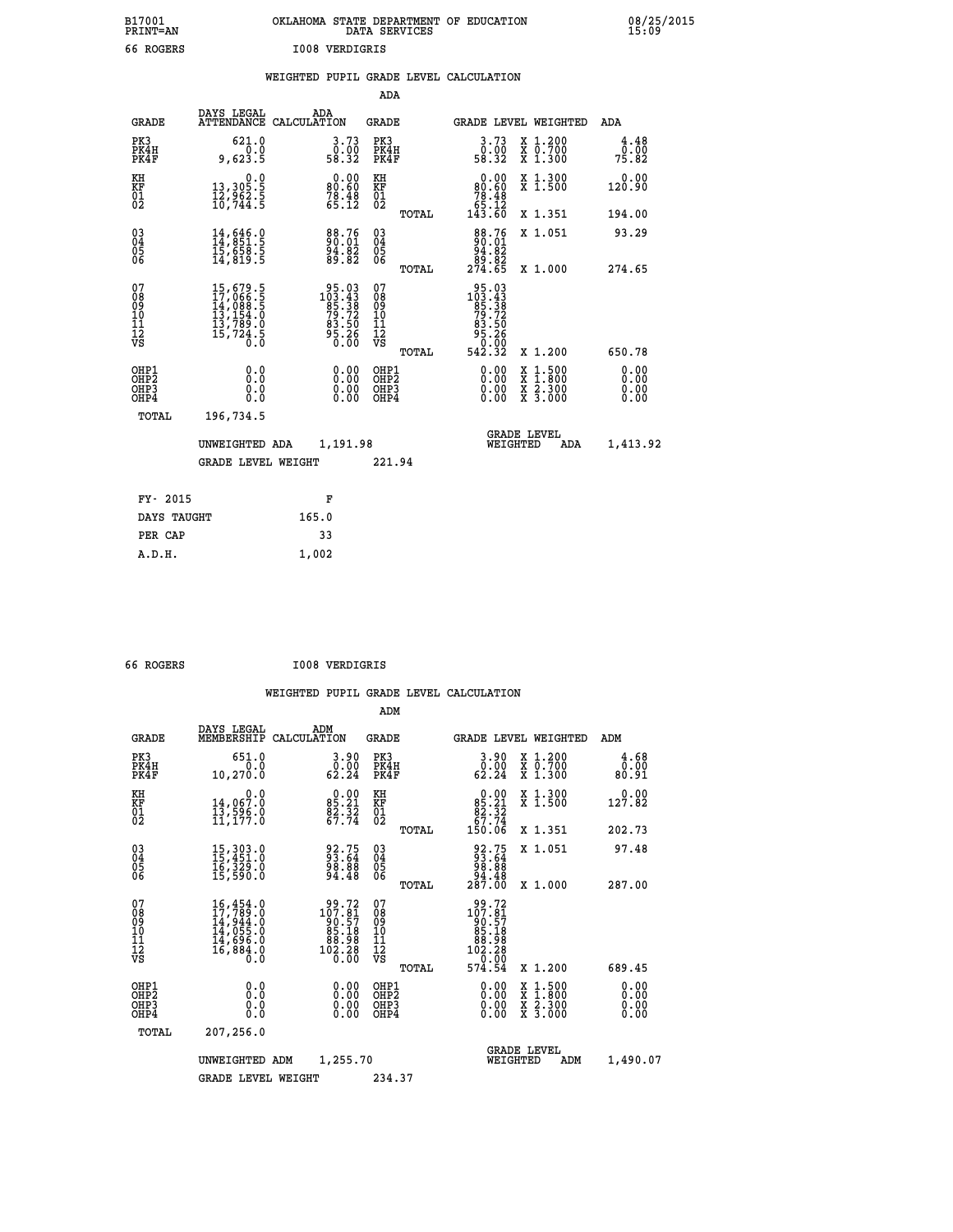## **B17001 OKLAHOMA STATE DEPARTMENT OF EDUCATION 08/25/2015 PRINT=AN DATA SERVICES 15:09 ROGERS COUNTY TOTALS**

|  |  | WEIGHTED PUPIL GRADE LEVEL CALCULATION |
|--|--|----------------------------------------|
|  |  |                                        |

|                                                                    |                                                                                                                                                       |                                                                          | ADA                                      |       |                                                                          |                                                                                                  |                               |
|--------------------------------------------------------------------|-------------------------------------------------------------------------------------------------------------------------------------------------------|--------------------------------------------------------------------------|------------------------------------------|-------|--------------------------------------------------------------------------|--------------------------------------------------------------------------------------------------|-------------------------------|
| <b>GRADE</b>                                                       | DAYS LEGAL                                                                                                                                            | ADA<br>ATTENDANCE CALCULATION                                            | GRADE                                    |       |                                                                          | GRADE LEVEL WEIGHTED                                                                             | ADA                           |
| PK3<br>PK4H<br>PK4F                                                | 4,804.0<br>42,303.0<br>67, 165.0                                                                                                                      | 28.52<br>244.95<br>401.40                                                | PK3<br>PK4H<br>PK4F                      |       | 28.52<br>$2\bar{4}\overline{4}\cdot 9\overline{5}\overline{401}\cdot 40$ | X 1.200<br>X 0.700<br>X 1.300                                                                    | 34.22<br>171.47<br>521.83     |
| KH<br>KF<br>01<br>02                                               | 0.0<br>156,416:5<br>170,047:5<br>167,263:5                                                                                                            | 0.00<br>88:189<br>1,002:08<br>985:03                                     | KH<br>KF<br>$^{01}_{02}$                 |       | 0.00<br>88.189<br>1,002.08<br>09.299                                     | X 1.300<br>$\bar{x}$ 1.500                                                                       | 0.00<br>1,382.79              |
|                                                                    |                                                                                                                                                       |                                                                          |                                          | TOTAL | 1,987.11                                                                 | X 1.351                                                                                          | 2,684.59                      |
| $\begin{smallmatrix} 03 \\[-4pt] 04 \end{smallmatrix}$<br>Ŏ5<br>06 | 160,814.5<br>152,555.0<br>158,623.5<br>163,917.5                                                                                                      | 949.48<br>900.17<br>934.69<br>966.45                                     | $\substack{03 \\ 04}$<br>$\frac{05}{06}$ |       | 949.48<br>900.17<br>934.69                                               | X 1.051                                                                                          | 3,799.21                      |
|                                                                    |                                                                                                                                                       |                                                                          |                                          | TOTAL | 966.45<br>2,801.31                                                       | X 1.000                                                                                          | 2,801.31                      |
| 07<br>08<br>09<br>11<br>11<br>12<br>VS                             | $\begin{smallmatrix} 157,440\cdot 5\\ 175,501\cdot 5\\ 178,124\cdot 5\\ 171,799\cdot 5\\ 160,654\cdot 5\\ 147,644\cdot 5\\ 0\cdot 0\end{smallmatrix}$ | 929.26<br>1,034.01<br>ī,ŏšī.ŏ§<br>$1,013.16$<br>948.90<br>872.39<br>0.00 | 07<br>08<br>09<br>11<br>11<br>12<br>VS   |       | 929.26<br>1,034.01<br>1,051.09<br>1,013.16<br>948.90<br>872.39<br>0.00   |                                                                                                  |                               |
|                                                                    |                                                                                                                                                       |                                                                          |                                          | TOTAL | 5,848.81                                                                 | X 1.200                                                                                          | 7,018.57                      |
| OHP1<br>OH <sub>P</sub> <sub>2</sub><br>OHP3<br>OHP4               | 2,627.5<br>0.0<br>0.0                                                                                                                                 | 15.16<br>0.00<br>0.00                                                    | OHP1<br>OHP <sub>2</sub><br>OHP3<br>OHP4 |       | 15.16<br>0.00<br>0.00                                                    | $\begin{smallmatrix} x & 1 & 500 \\ x & 1 & 800 \\ x & 2 & 300 \\ x & 3 & 000 \end{smallmatrix}$ | 22.75<br>0.00<br>0.00<br>0.00 |
| <b>TOTAL</b>                                                       | 2,237,702.5                                                                                                                                           |                                                                          |                                          |       |                                                                          |                                                                                                  |                               |
|                                                                    | UNWEIGHTED ADA                                                                                                                                        | 13,198.59                                                                |                                          |       |                                                                          | <b>GRADE LEVEL</b><br>WEIGHTED<br>ADA                                                            | 15,635.43                     |
|                                                                    | <b>GRADE LEVEL WEIGHT</b>                                                                                                                             |                                                                          | 2,436.84                                 |       |                                                                          |                                                                                                  |                               |
| FY- 2015                                                           |                                                                                                                                                       | F                                                                        |                                          |       |                                                                          |                                                                                                  |                               |
| DAYS TAUGHT                                                        |                                                                                                                                                       | 1.515.0                                                                  |                                          |       |                                                                          |                                                                                                  |                               |
|                                                                    |                                                                                                                                                       |                                                                          |                                          |       |                                                                          |                                                                                                  |                               |

| ----        |         |
|-------------|---------|
| DAYS TAUGHT | 1,515.0 |
| PER CAP     | 361     |
| A.D.H.      | 10,161  |
|             |         |

 **ROGERS COUNTY TOTALS**

|                                                    |                                                                                                |                                                                                    | ADM                                              |                                                                                                |                                                                                            |                               |
|----------------------------------------------------|------------------------------------------------------------------------------------------------|------------------------------------------------------------------------------------|--------------------------------------------------|------------------------------------------------------------------------------------------------|--------------------------------------------------------------------------------------------|-------------------------------|
| <b>GRADE</b>                                       | DAYS LEGAL<br>MEMBERSHIP                                                                       | ADM<br>CALCULATION                                                                 | <b>GRADE</b>                                     |                                                                                                | <b>GRADE LEVEL WEIGHTED</b>                                                                | ADM                           |
| PK3<br>PK4H<br>PK4F                                | 4,995.0<br>46,231.0<br>72,416.0                                                                | 29.64<br>267.69<br>432.92                                                          | PK3<br>PK4H<br>PK4F                              | 29.64<br>267.69<br>432.92                                                                      | X 1.200<br>X 0.700<br>X 1.300                                                              | 34.22<br>187.38<br>562.80     |
| KH<br>KF<br>01<br>02                               | 0.0<br>167,289.0<br>180,385:0<br>175,803:0                                                     | 0.00<br>985.94<br>$1,053.02$<br>$1,035.44$                                         | KH<br>KF<br>01<br>02                             | 0.00<br>$985.94$<br>1,063.02<br>1,035.44<br>2,098.46                                           | X 1.300<br>X 1.500                                                                         | 0.00<br>1,478.94              |
|                                                    |                                                                                                |                                                                                    | TOTAL                                            |                                                                                                | X 1.351                                                                                    | 2,835.02                      |
| $\begin{matrix} 03 \\ 04 \\ 05 \\ 06 \end{matrix}$ | 168,366.0<br>160,450.0<br>167,189.0<br>172,092.0                                               | 994.11<br>946.70<br>985.08                                                         | $\substack{03 \\ 04}$<br>05                      | 994.11<br>946.70<br>985.08                                                                     | X 1.051                                                                                    | 1,044.83                      |
|                                                    |                                                                                                | 1,014.57                                                                           | TOTAL                                            | 1,014.57<br>2,946.35                                                                           | X 1.000                                                                                    | 2,946.35                      |
| 07<br>08<br>09<br>101<br>11<br>12<br>VS            | 165,667.0<br>184,798.0<br>189,356.0<br>183,258.0<br>171,668.0<br>157,868.0<br>$0.\overline{0}$ | 977.68<br>$1,088.82$<br>$1,117.23$<br>$1,080.60$<br>$1,013.87$<br>$932.73$<br>0.00 | 07<br>08<br>09<br>101<br>11<br>12<br>VS<br>TOTAL | 977.68<br>$1,088.82$<br>$1,117.23$<br>$1,080.60$<br>$1,013.87$<br>$932.73$<br>0.00<br>6,210.73 | X 1.200                                                                                    | 7,452.88                      |
| OHP1<br>OHP2<br>OHP3<br>OHP4                       | 2,832.0<br>0.0<br>0.0<br>Ŏ.Ŏ                                                                   | 16.34<br>0.00<br>0.00<br>0.00                                                      | OHP1<br>OHP2<br>OHP3<br>OHP4                     | 16.34<br>0.00<br>0.00<br>0.00                                                                  | $\begin{array}{c} x & 1.500 \\ x & 1.800 \\ x & 2.300 \end{array}$<br>$\overline{x}$ 3.000 | 24.52<br>0.00<br>0.00<br>0.00 |
| TOTAL                                              | 2,370,663.0                                                                                    |                                                                                    |                                                  |                                                                                                |                                                                                            |                               |
|                                                    | UNWEIGHTED<br>ADM<br><b>GRADE LEVEL WEIGHT</b>                                                 | 13,982.18<br>2,586.10                                                              | WEIGHTED                                         | <b>GRADE LEVEL</b><br>ADM                                                                      | 16,568.28                                                                                  |                               |
|                                                    |                                                                                                |                                                                                    |                                                  |                                                                                                |                                                                                            |                               |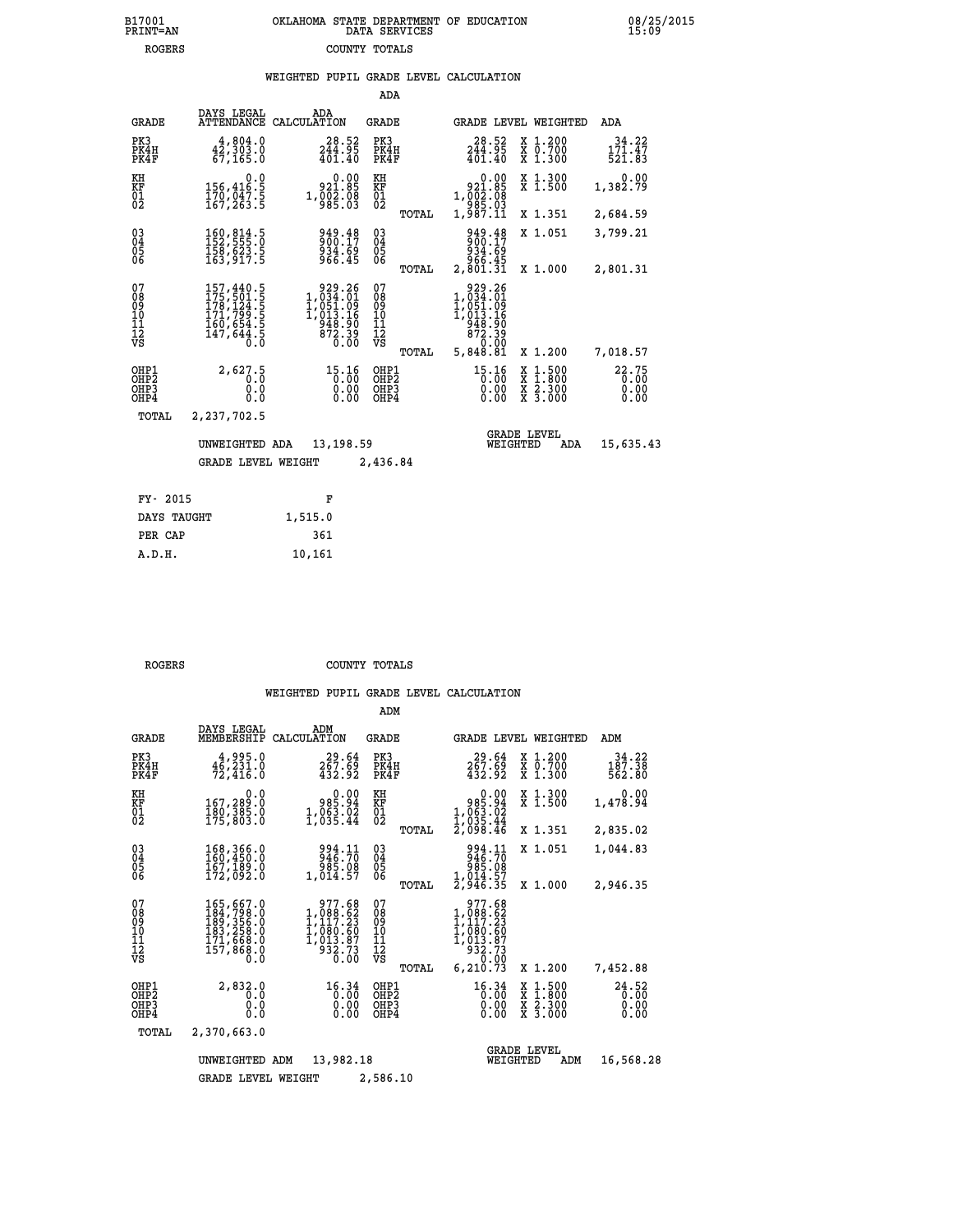| B17001<br><b>PRINT=AN</b> | OKLAHOMA STATE DEPARTMENT OF EDUCATION<br>DATA SERVICES | 08/25/2015<br>15:09 |
|---------------------------|---------------------------------------------------------|---------------------|
| 67<br>SEMINOLE            | C054 JUSTICE                                            |                     |

|                                          |                                                                                                |       |                                                                                     |                                                     |       | WEIGHTED PUPIL GRADE LEVEL CALCULATION                                                 |                                                                                                                                           |                              |
|------------------------------------------|------------------------------------------------------------------------------------------------|-------|-------------------------------------------------------------------------------------|-----------------------------------------------------|-------|----------------------------------------------------------------------------------------|-------------------------------------------------------------------------------------------------------------------------------------------|------------------------------|
|                                          |                                                                                                |       |                                                                                     | ADA                                                 |       |                                                                                        |                                                                                                                                           |                              |
| <b>GRADE</b>                             | DAYS LEGAL<br>ATTENDANCE CALCULATION                                                           | ADA   |                                                                                     | <b>GRADE</b>                                        |       | GRADE LEVEL WEIGHTED                                                                   |                                                                                                                                           | ADA                          |
| PK3<br>PK4H<br>PK4F                      | 2,212.0<br>0.0<br>3,021.0                                                                      |       | $\begin{array}{c} 13\cdot 33 \\ 0\cdot 00 \\ 18\cdot 20 \end{array}$                | PK3<br>PK4H<br>PK4F                                 |       | 13.33<br>$\frac{10.00}{18.20}$                                                         | X 1.200<br>X 0.700<br>X 1.300                                                                                                             | 16.00<br>0.00<br>23.66       |
| KH<br>KF<br>01<br>02                     | $\begin{smallmatrix}&&&0.0\\3,133.0\\3,745.5\\3,119.5\end{smallmatrix}$                        |       | $\begin{smallmatrix} 0.00\\18.87\\22.56\\18.79 \end{smallmatrix}$                   | KH<br>KF<br>01<br>02                                |       | $\begin{smallmatrix} 0.00\\18.87\\22.56\\18.79 \end{smallmatrix}$                      | X 1.300<br>X 1.500                                                                                                                        | 0.00<br>28.31                |
|                                          |                                                                                                |       |                                                                                     |                                                     | TOTAL | 41.35                                                                                  | X 1.351                                                                                                                                   | 55.86                        |
| 03<br>04<br>05<br>06                     | 2,097.0<br>2,321.5<br>1,867.0<br>2,005.5                                                       |       | $\begin{array}{c} 12\cdot 63 \\ 13\cdot 98 \\ 11\cdot 25 \\ 12\cdot 08 \end{array}$ | $\begin{array}{c} 03 \\ 04 \\ 05 \\ 06 \end{array}$ |       | $\frac{12.63}{13.25}$                                                                  | X 1.051                                                                                                                                   | 13.27                        |
|                                          |                                                                                                |       |                                                                                     |                                                     | TOTAL | $\frac{1}{3}\overline{2}\cdot\overline{0}\overline{8}$<br>37.31                        | X 1.000                                                                                                                                   | 37.31                        |
| 07<br>08<br>09<br>11<br>11<br>12<br>VS   | $2,543.0$<br>1,103.5<br>0.0<br>0.0<br>$\begin{smallmatrix} 0.16 \ 0.0 \ 0.0 \end{smallmatrix}$ |       | $15.32\n6.65\n0.00\n0.00\n0.00\n0.00\n0.00$                                         | 07<br>08<br>09<br>11<br>11<br>12<br>VS              | TOTAL | 15.32<br>$\begin{bmatrix} 6.65 \\ 0.00 \end{bmatrix}$<br>0.00<br>0.00<br>ŏ.ŏŏ<br>21.97 | X 1.200                                                                                                                                   | 26.36                        |
| OHP1<br>OHP <sub>2</sub><br>OHP3<br>OHP4 | 0.0<br>Ŏ.Ŏ<br>0.0<br>0.0                                                                       |       | $\begin{smallmatrix} 0.00 \ 0.00 \ 0.00 \ 0.00 \end{smallmatrix}$                   | OHP1<br>OHP <sub>2</sub><br>OHP3<br>OHP4            |       | 0.00<br>$0.00$<br>0.00                                                                 | $\begin{smallmatrix} \mathtt{X} & 1\cdot500\\ \mathtt{X} & 1\cdot800\\ \mathtt{X} & 2\cdot300\\ \mathtt{X} & 3\cdot000 \end{smallmatrix}$ | 0.00<br>0.00<br>0.00<br>0.00 |
| TOTAL                                    | 27,168.5                                                                                       |       |                                                                                     |                                                     |       |                                                                                        |                                                                                                                                           |                              |
|                                          | UNWEIGHTED ADA                                                                                 |       | 163.66                                                                              |                                                     |       | WEIGHTED                                                                               | <b>GRADE LEVEL</b><br>ADA                                                                                                                 | 200.77                       |
|                                          | <b>GRADE LEVEL WEIGHT</b>                                                                      |       |                                                                                     |                                                     | 37.11 |                                                                                        |                                                                                                                                           |                              |
| FY- 2015                                 |                                                                                                |       | F                                                                                   |                                                     |       |                                                                                        |                                                                                                                                           |                              |
| DAYS TAUGHT                              |                                                                                                | 166.0 |                                                                                     |                                                     |       |                                                                                        |                                                                                                                                           |                              |
| PER CAP                                  |                                                                                                |       | 33                                                                                  |                                                     |       |                                                                                        |                                                                                                                                           |                              |

 **67 SEMINOLE C054 JUSTICE**

 **A.D.H. 164**

 **ADM**

| <b>GRADE</b>                                       | DAYS LEGAL<br>MEMBERSHIP CALCULATION                                                                  | ADM                                                                                   | <b>GRADE</b>                                       |       |                                                                                                                                       |          | GRADE LEVEL WEIGHTED                     | ADM                           |
|----------------------------------------------------|-------------------------------------------------------------------------------------------------------|---------------------------------------------------------------------------------------|----------------------------------------------------|-------|---------------------------------------------------------------------------------------------------------------------------------------|----------|------------------------------------------|-------------------------------|
| PK3<br>PK4H<br>PK4F                                | 2,316.0<br>0.0<br>3,178.0                                                                             | 13.95<br>$\frac{0.00}{19.14}$                                                         | PK3<br>PK4H<br>PK4F                                |       | $\begin{smallmatrix} 13.95\ 0.00 \ 19.14 \end{smallmatrix}$                                                                           |          | X 1.200<br>X 0.700<br>X 1.300            | 16.74<br>$\frac{0.00}{24.88}$ |
| KH<br>KF<br>01<br>02                               | 0.0<br>3,251.0<br>3,845.0<br>3,228.0                                                                  | $\begin{smallmatrix} 0.00\\19.58\\23.16\\19.45 \end{smallmatrix}$                     | KH<br>KF<br>01<br>02                               |       | $\begin{smallmatrix} 0.00\\19.58\\23.16\\19.45\\42.61 \end{smallmatrix}$                                                              |          | X 1.300<br>X 1.500                       | 0.00<br>29.37                 |
|                                                    |                                                                                                       |                                                                                       |                                                    | TOTAL |                                                                                                                                       |          | X 1.351                                  | 57.57                         |
| $\begin{matrix} 03 \\ 04 \\ 05 \\ 06 \end{matrix}$ | 2,191.0<br>2,386.0<br>1,997.0<br>2,059.0                                                              | $\begin{smallmatrix} 13\cdot20\\ 14\cdot37\\ 12\cdot03\\ 12\cdot40 \end{smallmatrix}$ | $\begin{matrix} 03 \\ 04 \\ 05 \\ 06 \end{matrix}$ |       | $13.20$<br>$14.37$<br>$12.03$<br>$12.40$<br>$38.80$                                                                                   |          | X 1.051                                  | 13.87                         |
|                                                    |                                                                                                       |                                                                                       |                                                    | TOTAL |                                                                                                                                       |          | X 1.000                                  | 38.80                         |
| 07<br>08<br>09<br>101<br>11<br>12<br>VS            | $2,637.0$<br>$1,136.0$<br>$0.0$<br>$\begin{smallmatrix} 0.5 & 0 \ 0.0 & 0 \end{smallmatrix}$<br>$\S.$ |                                                                                       | 07<br>08<br>09<br>001<br>11<br>11<br>12<br>VS      | TOTAL | $\begin{array}{c} 15\cdot 89 \\ 6\cdot 84 \\ 0\cdot 00 \\ 0\cdot 00 \\ 0\cdot 00 \\ 0\cdot 00 \\ 0\cdot 00 \\ 22\cdot 73 \end{array}$ |          | X 1.200                                  | 27.28                         |
| OHP1                                               |                                                                                                       |                                                                                       | OHP1                                               |       |                                                                                                                                       |          |                                          |                               |
| OHP <sub>2</sub><br>OH <sub>P3</sub><br>OHP4       | 0.0<br>0.000                                                                                          | $\begin{smallmatrix} 0.00 \ 0.00 \ 0.00 \ 0.00 \end{smallmatrix}$                     | OHP <sub>2</sub><br>OHP3<br>OHP4                   |       | 0.00<br>$0.00$<br>0.00                                                                                                                |          | X 1:500<br>X 1:800<br>X 2:300<br>X 3:000 | 0.00<br>0.00<br>0.00          |
| TOTAL                                              | 28,224.0                                                                                              |                                                                                       |                                                    |       |                                                                                                                                       |          |                                          |                               |
|                                                    | UNWEIGHTED                                                                                            | 170.01<br>ADM                                                                         |                                                    |       |                                                                                                                                       | WEIGHTED | <b>GRADE LEVEL</b><br>ADM                | 208.51                        |
|                                                    | <b>GRADE LEVEL WEIGHT</b>                                                                             |                                                                                       | 38.50                                              |       |                                                                                                                                       |          |                                          |                               |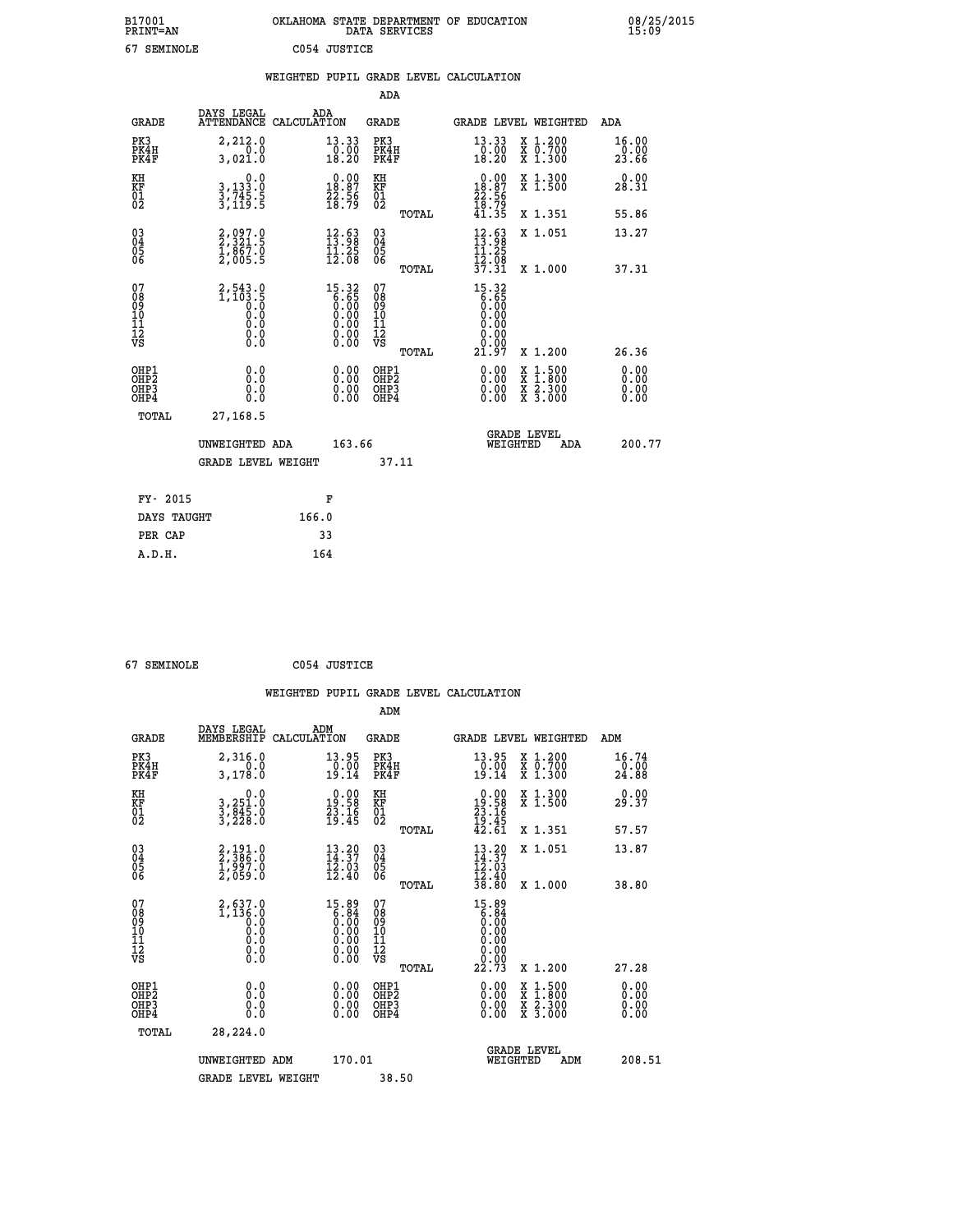| B17001 | <b>PRINT=AN</b> |      | OKLAHOMA STATE DEPARTMENT OF EDUCATION<br>DATA SERVICES |  | 08/25/2015<br>15:09 |
|--------|-----------------|------|---------------------------------------------------------|--|---------------------|
| 67     | SEMINOLE        | I001 | . SEMINOLE                                              |  |                     |

|  |  | WEIGHTED PUPIL GRADE LEVEL CALCULATION |
|--|--|----------------------------------------|
|  |  |                                        |

|                                                                    |                                                                                           |                                                                                                   | ADA                                       |       |                                                                                                       |        |                                                                  |                              |
|--------------------------------------------------------------------|-------------------------------------------------------------------------------------------|---------------------------------------------------------------------------------------------------|-------------------------------------------|-------|-------------------------------------------------------------------------------------------------------|--------|------------------------------------------------------------------|------------------------------|
| <b>GRADE</b>                                                       | DAYS LEGAL                                                                                | ADA<br>ATTENDANCE CALCULATION                                                                     | <b>GRADE</b>                              |       | <b>GRADE LEVEL WEIGHTED</b>                                                                           |        |                                                                  | <b>ADA</b>                   |
| PK3<br>PK4H<br>PK4F                                                | 798.0<br>0.0<br>16,011.0                                                                  | $\begin{smallmatrix} 4.59\0.00\\92.02 \end{smallmatrix}$                                          | PK3<br>PK4H<br>PK4F                       |       | $\begin{smallmatrix} 4.59\ 0.00\ 92.02 \end{smallmatrix}$                                             |        | X 1.200<br>X 0.700<br>X 1.300                                    | 5.51<br>0.00<br>119.63       |
| KH<br>KF<br>01<br>02                                               | 0.0<br>24,327.5<br>27,158.5<br>23,159.0                                                   | $\begin{smallmatrix}&&0.00\\139.81\\156.08\\133.10\end{smallmatrix}$                              | KH<br>KF<br>01<br>02                      |       | $\begin{smallmatrix} &0.00\\ 139.81\\ 156.08\\ 133.10\\ 289.18\end{smallmatrix}$                      |        | X 1.300<br>X 1.500                                               | 0.00<br>209.72               |
|                                                                    |                                                                                           |                                                                                                   |                                           | TOTAL |                                                                                                       |        | X 1.351                                                          | 390.68                       |
| $\begin{smallmatrix} 03 \\[-4pt] 04 \end{smallmatrix}$<br>05<br>ŎĞ | 19,725.0<br>20,366.5<br>20,601.0<br>20,121.5                                              | $113.36$<br>$117.05$<br>$\frac{118.40}{115.64}$                                                   | $\substack{03 \\ 04}$<br>05               |       | 113.36<br>$\frac{116.40}{115.64}$<br>$\frac{115.64}{351.09}$                                          |        | X 1.051                                                          | 119.14                       |
| 07                                                                 |                                                                                           |                                                                                                   | 07                                        | TOTAL | 122.87                                                                                                |        | X 1.000                                                          | 351.09                       |
| 08<br>09<br>11<br>11<br>12<br>VS                                   | $21,379.0$<br>$20,448.5$<br>$22,608.5$<br>$18,996.0$<br>$20,301.0$<br>$14,143.0$<br>$0.0$ | $\begin{smallmatrix} 122.87\\ 117.52\\ 129.93\\ 109.18\\ 116.67\\ 81.28\\ 0.00 \end{smallmatrix}$ | 08<br>09<br>11<br>11<br>12<br>VS          |       | $\begin{smallmatrix} 117.52\ 119.52\ 129.93\ 109.18\ 116.67\ 81.28\ 0.005\ 677.45\ \end{smallmatrix}$ |        |                                                                  |                              |
|                                                                    |                                                                                           |                                                                                                   |                                           | TOTAL |                                                                                                       |        | X 1.200                                                          | 812.94                       |
| OHP1<br>OHP <sub>2</sub><br>OHP3<br>OHP4                           | 0.0<br>Ō.Ō<br>0.0<br>$0.\overline{0}$                                                     | 0.00<br>$\begin{smallmatrix} 0.00 \ 0.00 \end{smallmatrix}$                                       | OHP1<br>OH <sub>P</sub> 2<br>OHP3<br>OHP4 |       | 0.00<br>0.00<br>0.00                                                                                  | X<br>X | $1:500$<br>$1:800$<br>$\frac{\ddot{x}}{x}$ $\frac{2.300}{3.000}$ | 0.00<br>0.00<br>0.00<br>0.00 |
| TOTAL                                                              | 290,144.0                                                                                 |                                                                                                   |                                           |       |                                                                                                       |        |                                                                  |                              |
|                                                                    | UNWEIGHTED ADA                                                                            | 1,667.50                                                                                          |                                           |       | WEIGHTED                                                                                              |        | <b>GRADE LEVEL</b><br>ADA                                        | 2,008.71                     |
|                                                                    | <b>GRADE LEVEL WEIGHT</b>                                                                 |                                                                                                   | 341.21                                    |       |                                                                                                       |        |                                                                  |                              |
| FY- 2015                                                           |                                                                                           | F                                                                                                 |                                           |       |                                                                                                       |        |                                                                  |                              |
| DAYS TAUGHT                                                        |                                                                                           | 174.0                                                                                             |                                           |       |                                                                                                       |        |                                                                  |                              |
| PER CAP                                                            |                                                                                           | 33                                                                                                |                                           |       |                                                                                                       |        |                                                                  |                              |

 **A.D.H. 1,000**

 **67 SEMINOLE I001 SEMINOLE**

|                                                       |              |                                                                                           |                                                                                                | ADM                                                |       |                                                                                                                      |                                          |                              |
|-------------------------------------------------------|--------------|-------------------------------------------------------------------------------------------|------------------------------------------------------------------------------------------------|----------------------------------------------------|-------|----------------------------------------------------------------------------------------------------------------------|------------------------------------------|------------------------------|
|                                                       | <b>GRADE</b> | DAYS LEGAL<br>MEMBERSHIP<br>CALCULATION                                                   | ADM                                                                                            | <b>GRADE</b>                                       |       |                                                                                                                      | <b>GRADE LEVEL WEIGHTED</b>              | ADM                          |
| PK3<br>PK4H<br>PK4F                                   |              | 857.0<br>0.0<br>17,868.0                                                                  | 4.93<br>0.00<br>102.69                                                                         | PK3<br>PK4H<br>PK4F                                |       | $\begin{smallmatrix} 4.93\ 1.00\ 102.69 \end{smallmatrix}$                                                           | X 1.200<br>X 0.700<br>X 1.300            | 5.92<br>0.00<br>133.50       |
| KH<br>KF<br>01<br>02                                  |              | 0.0<br>26, 533:0<br>29, 574:0<br>24, 896:0                                                | $\begin{smallmatrix}&&0.00\\152.49\\169.97\\143.08\end{smallmatrix}$                           | KH<br>KF<br>01<br>02                               |       | $0.00$<br>$152.49$<br>$169.97$<br>$143.08$<br>$313.05$                                                               | X 1.300<br>X 1.500                       | 0.00<br>228.74               |
|                                                       |              |                                                                                           |                                                                                                |                                                    | TOTAL |                                                                                                                      | X 1.351                                  | 422.93                       |
| 03<br>04<br>05<br>06                                  |              | 21,064.0<br>21,348.0<br>21,895.0<br>21,369.0                                              | $\begin{array}{c} 121.06 \\[-4pt] 122.89 \\[-4pt] 125.83 \\[-4pt] 122.81 \end{array}$          | $\begin{matrix} 03 \\ 04 \\ 05 \\ 06 \end{matrix}$ |       | $121.06$<br>$122.69$<br>$125.83$<br>$122.81$                                                                         | X 1.051                                  | 127.23                       |
|                                                       |              |                                                                                           |                                                                                                |                                                    | TOTAL | 371.33                                                                                                               | X 1.000                                  | 371.33                       |
| 07<br>08<br>09<br>101<br>112<br>VS                    |              | $22,689.0$<br>$21,738.0$<br>$24,938.0$<br>$20,971.0$<br>$22,289.0$<br>$15,516.0$<br>$0.0$ | 130.40<br>124.93<br>143.32<br>120.53<br>128.09<br>$\begin{bmatrix} 89.17 \ 0.00 \end{bmatrix}$ | 07<br>08<br>09<br>101<br>11<br>12<br>VS            | TOTAL | $\begin{smallmatrix} 130.40\\ 124.93\\ 143.32\\ 140.53\\ 120.53\\ 128.09\\ 89.17\\ 0.00 \end{smallmatrix}$<br>736.44 | X 1.200                                  | 883.73                       |
| OHP1<br>OH <sub>P</sub> 2<br>OH <sub>P3</sub><br>OHP4 |              | 0.0<br>0.000                                                                              | $0.00$<br>$0.00$<br>0.00                                                                       | OHP1<br>OHP2<br>OHP3<br>OHP4                       |       | $0.00$<br>$0.00$<br>0.00                                                                                             | X 1:500<br>X 1:800<br>X 2:300<br>X 3:000 | 0.00<br>0.00<br>0.00<br>0.00 |
|                                                       | TOTAL        | 313,545.0                                                                                 |                                                                                                |                                                    |       |                                                                                                                      |                                          |                              |
|                                                       |              | UNWEIGHTED ADM                                                                            | 1,801.99                                                                                       |                                                    |       | WEIGHTED                                                                                                             | <b>GRADE LEVEL</b><br>ADM                | 2,173.38                     |
|                                                       |              | <b>GRADE LEVEL WEIGHT</b>                                                                 |                                                                                                | 371.39                                             |       |                                                                                                                      |                                          |                              |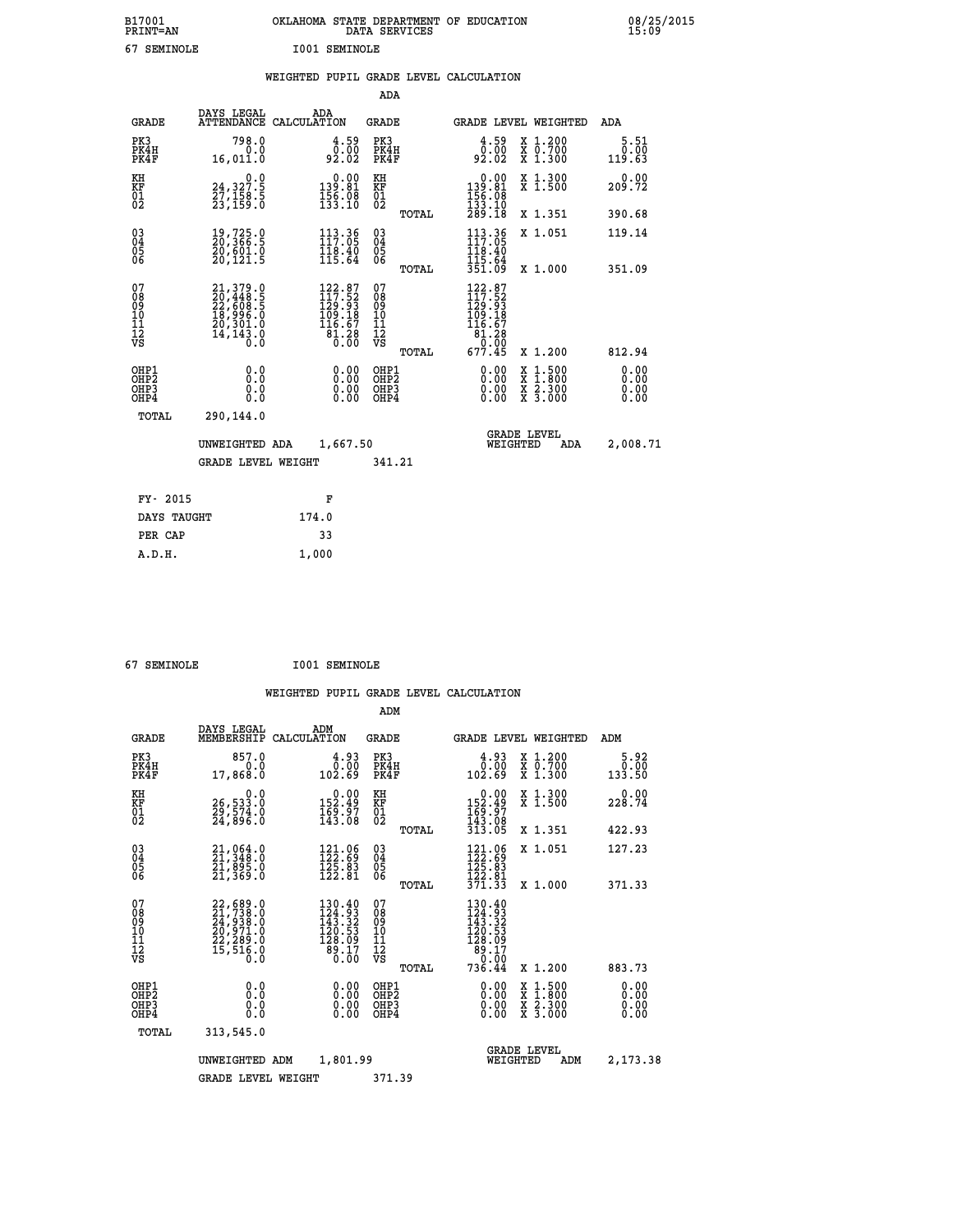| B17001<br>PRINT=AN | <b>OKLAHOMA</b><br>. STATE DEPARTMENT OF EDUCATION<br>DATA SERVICES | 08/25/2015<br>15:09 |
|--------------------|---------------------------------------------------------------------|---------------------|
| ۷٦<br>SEMINOLE     | I002<br><b>WEWOKA</b>                                               |                     |

|                                                                    |                                                                                             |                                                                                               | ADA                                       |                                                                                                                                     |                              |
|--------------------------------------------------------------------|---------------------------------------------------------------------------------------------|-----------------------------------------------------------------------------------------------|-------------------------------------------|-------------------------------------------------------------------------------------------------------------------------------------|------------------------------|
| <b>GRADE</b>                                                       | DAYS LEGAL<br>ATTENDANCE CALCULATION                                                        | ADA                                                                                           | <b>GRADE</b>                              | GRADE LEVEL WEIGHTED                                                                                                                | <b>ADA</b>                   |
| PK3<br>PK4H<br>PK4F                                                | 1,361.0<br>0.0<br>6,067.5                                                                   | $\begin{smallmatrix}8.20\0.00\\36.57\end{smallmatrix}$                                        | PK3<br>PK4H<br>PK4F                       | $\begin{smallmatrix} 8.20\ 0.00\ 36.57 \end{smallmatrix}$<br>X 1.200<br>X 0.700<br>X 1.300                                          | 9.84<br>0.00<br>47.54        |
| KH<br>KF<br>01<br>02                                               | 0.0<br>8,938:5<br>8,874.0<br>10,832:0                                                       | $\begin{smallmatrix} 0.00\\ 53.85\\ 41.41\\ 65.28 \end{smallmatrix}$                          | KH<br>KF<br>01<br>02                      | $\begin{smallmatrix} &0.00\ 53.85\ 41.41\ 65.28\ 106.69\ \end{smallmatrix}$<br>X 1.300<br>X 1.500                                   | 0.00<br>80.78                |
|                                                                    |                                                                                             |                                                                                               | TOTAL                                     | X 1.351                                                                                                                             | 144.14                       |
| $\begin{smallmatrix} 03 \\[-4pt] 04 \end{smallmatrix}$<br>Ŏ5<br>06 | 8,001.5<br>8,516.0<br>9,042.0<br>7,758.0                                                    | $\begin{smallmatrix} 4\,8\cdot 21\,5\,1\cdot 35\,5\,4\cdot 4\,7\,6\cdot 80 \end{smallmatrix}$ | 03<br>04<br>05<br>06                      | $\begin{smallmatrix} 4\,8\cdot2\,1\\ 5\,1\cdot3\,5\\ 5\,4\cdot4\,7\\ 4\,6\cdot8\,0\\ 1\,5\,2\cdot6\,2 \end{smallmatrix}$<br>X 1.051 | 50.67                        |
|                                                                    |                                                                                             |                                                                                               | TOTAL                                     | X 1.000                                                                                                                             | 152.62                       |
| 07<br>08<br>09<br>11<br>11<br>12<br>VS                             | $\begin{smallmatrix}8,685.5\\7,938.0\\10,411.0\\9,288.5\\7,668.0\\9,516.0\end{smallmatrix}$ | 52.34<br>47.96<br>63.38<br>63.32<br>56.32<br>46.84<br>57.86<br>57.860                         | 07<br>08<br>09<br>11<br>11<br>12<br>VS    | $52.34$<br>$47.96$<br>$63.382$<br>$56.324$<br>$46.84$<br>$57.86$<br>$0.000$<br>$324.70$                                             |                              |
|                                                                    |                                                                                             |                                                                                               | TOTAL                                     | X 1.200                                                                                                                             | 389.64                       |
| OHP1<br>OHP <sub>2</sub><br>OHP3<br>OHP4                           | 0.0<br>0.0<br>Ŏ.Ŏ                                                                           | 0.00<br>$\begin{smallmatrix} 0.00 \ 0.00 \end{smallmatrix}$                                   | OHP1<br>OH <sub>P</sub> 2<br>OHP3<br>OHP4 | 0.00<br>$1:500$<br>$1:800$<br>X<br>X<br>0.00<br>$\frac{x}{x}$ $\frac{5:300}{3:000}$<br>0.00                                         | 0.00<br>0.00<br>0.00<br>0.00 |
| TOTAL                                                              | 120,897.5                                                                                   |                                                                                               |                                           |                                                                                                                                     |                              |
|                                                                    | UNWEIGHTED ADA                                                                              | 730.84                                                                                        |                                           | <b>GRADE LEVEL</b><br>WEIGHTED<br>ADA                                                                                               | 875.23                       |
|                                                                    | <b>GRADE LEVEL WEIGHT</b>                                                                   |                                                                                               | 144.39                                    |                                                                                                                                     |                              |
| FY- 2015                                                           |                                                                                             |                                                                                               |                                           |                                                                                                                                     |                              |
|                                                                    |                                                                                             | F                                                                                             |                                           |                                                                                                                                     |                              |
| DAYS TAUGHT                                                        |                                                                                             | 166.0                                                                                         |                                           |                                                                                                                                     |                              |
| PER CAP                                                            |                                                                                             | 55                                                                                            |                                           |                                                                                                                                     |                              |

| 67 SEMINOLE | I002 WEWOKA |
|-------------|-------------|
|             |             |

| <b>GRADE</b>                                         | DAYS LEGAL<br>MEMBERSHIP                                                                           | ADM<br>CALCULATION                                                   | <b>GRADE</b>                             |       |                                                                                    |          | GRADE LEVEL WEIGHTED                                                                                                                      | ADM                          |  |
|------------------------------------------------------|----------------------------------------------------------------------------------------------------|----------------------------------------------------------------------|------------------------------------------|-------|------------------------------------------------------------------------------------|----------|-------------------------------------------------------------------------------------------------------------------------------------------|------------------------------|--|
| PK3<br>PK4H<br>PK4F                                  | 1,361.0<br>6,547.0                                                                                 | 8.20<br>0.00<br>39.47                                                | PK3<br>PK4H<br>PK4F                      |       | 8.20<br>$39.00$<br>39.47                                                           |          | X 1.200<br>X 0.700<br>X 1.300                                                                                                             | 9.84<br>0.00<br>51.31        |  |
| KH<br>KF<br>01<br>02                                 | 0.0<br>0,836.0<br>7,484.0<br>11,594.0                                                              | $\begin{smallmatrix} 0.00\\ 59.25\\ 45.09\\ 69.87 \end{smallmatrix}$ | KH<br>KF<br>01<br>02                     |       | $0.00\n59.25\n45.09\n69.87\n114.96$                                                |          | X 1.300<br>X 1.500                                                                                                                        | 0.00<br>88.88                |  |
|                                                      |                                                                                                    |                                                                      |                                          | TOTAL |                                                                                    |          | X 1.351                                                                                                                                   | 155.31                       |  |
| $\begin{matrix} 03 \\ 04 \\ 05 \\ 06 \end{matrix}$   | 8,537.0<br>9,123.0<br>9,523.0<br>8,142.0                                                           | 51.44<br>55.01<br>57.37<br>49.11                                     | 03<br>04<br>05<br>06                     |       | $\begin{smallmatrix} 51.44 \\ 55.01 \\ 57.37 \\ 49.11 \\ 161.49 \end{smallmatrix}$ |          | X 1.051                                                                                                                                   | 54.06                        |  |
|                                                      |                                                                                                    |                                                                      |                                          | TOTAL |                                                                                    |          | X 1.000                                                                                                                                   | 161.49                       |  |
| 07<br>08<br>09<br>101<br>112<br>VS                   | $\begin{smallmatrix}9,342.0\\8,500.0\\11,655.0\\10,185.0\\8,459.0\\10,301.0\\0.0\end{smallmatrix}$ | 56.30<br>51.35<br>70.89<br>61.73<br>62.66<br>62.60<br>63.60          | 07<br>08901112<br>1112<br>VS             | TOTAL | 56.30<br>51.35<br>70.89<br>61.73<br>62.66<br>62.60<br>0.00<br>354.53               |          | X 1.200                                                                                                                                   | 425.44                       |  |
| OHP1<br>OHP <sub>2</sub><br>OH <sub>P3</sub><br>OHP4 | 0.0<br>0.0<br>0.0                                                                                  | $0.00$<br>$0.00$<br>0.00                                             | OHP1<br>OHP <sub>2</sub><br>OHP3<br>OHP4 |       |                                                                                    |          | $\begin{smallmatrix} \mathtt{X} & 1\cdot500\\ \mathtt{X} & 1\cdot800\\ \mathtt{X} & 2\cdot300\\ \mathtt{X} & 3\cdot000 \end{smallmatrix}$ | 0.00<br>0.00<br>0.00<br>0.00 |  |
| TOTAL                                                | 130,589.0                                                                                          |                                                                      |                                          |       |                                                                                    |          |                                                                                                                                           |                              |  |
|                                                      | UNWEIGHTED ADM                                                                                     | 789.34                                                               |                                          |       |                                                                                    | WEIGHTED | <b>GRADE LEVEL</b><br>ADM                                                                                                                 | 946.33                       |  |
|                                                      | <b>GRADE LEVEL WEIGHT</b>                                                                          |                                                                      | 156.99                                   |       |                                                                                    |          |                                                                                                                                           |                              |  |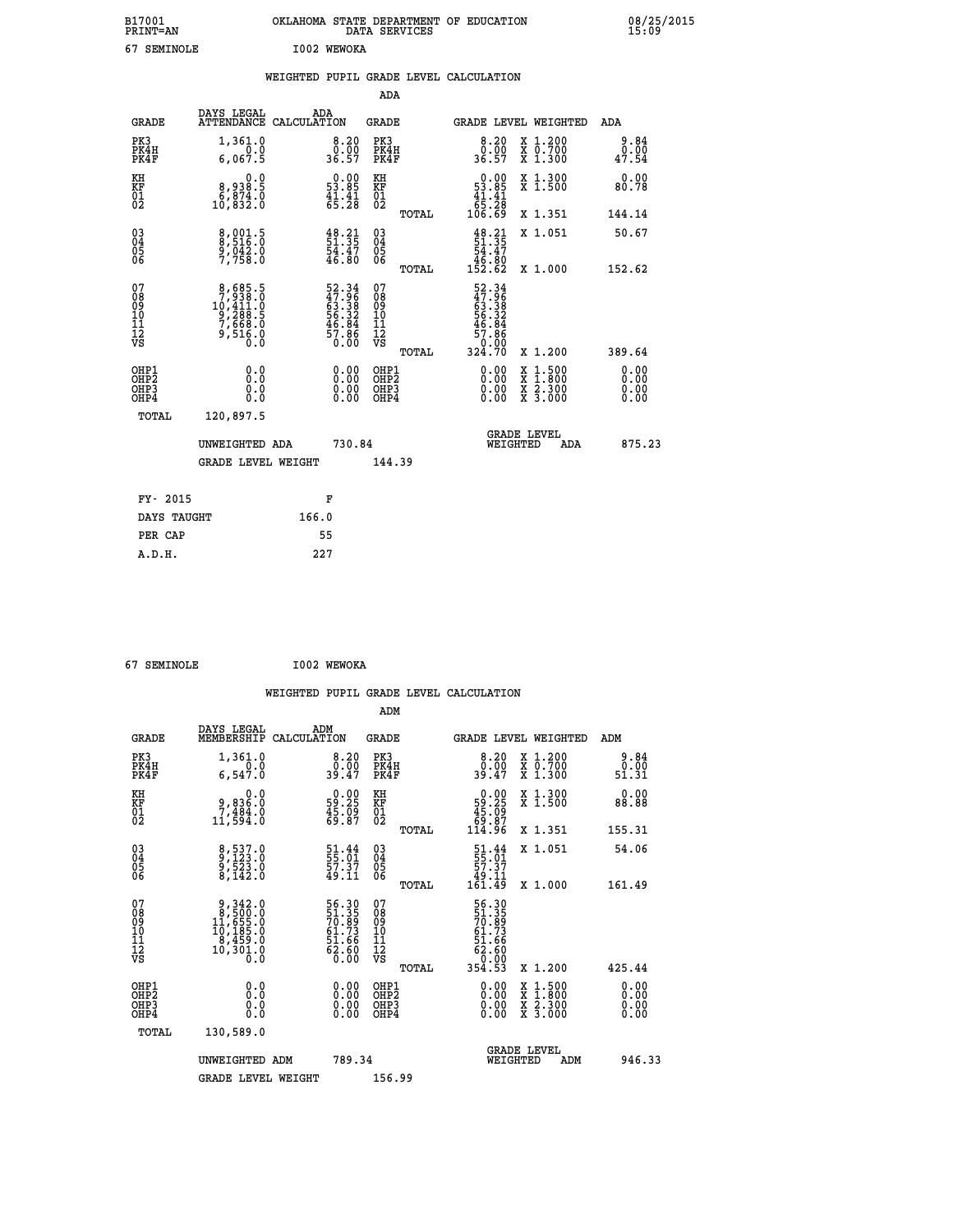|    | B17001<br>PRINT=AN | OKLAHOMA STATE DEPARTMENT OF EDUCATION<br>DATA SERVICES |  | 08/25/2015<br>15:09 |
|----|--------------------|---------------------------------------------------------|--|---------------------|
| 67 | SEMINOLE           | I003 BOWLEGS                                            |  |                     |

|                              |                                          |                                                                                                               |       |                                                                                       |                                          |       | WEIGHTED PUPIL GRADE LEVEL CALCULATION                                                                  |                                          |                              |
|------------------------------|------------------------------------------|---------------------------------------------------------------------------------------------------------------|-------|---------------------------------------------------------------------------------------|------------------------------------------|-------|---------------------------------------------------------------------------------------------------------|------------------------------------------|------------------------------|
|                              |                                          |                                                                                                               |       |                                                                                       | <b>ADA</b>                               |       |                                                                                                         |                                          |                              |
|                              | <b>GRADE</b>                             | DAYS LEGAL<br>ATTENDANCE CALCULATION                                                                          | ADA   |                                                                                       | <b>GRADE</b>                             |       | GRADE LEVEL WEIGHTED                                                                                    |                                          | ADA                          |
| PK3                          | PK4H<br>PK4F                             | 420.0<br>0.0<br>2,866.5                                                                                       |       | 2.61<br>$\frac{5.00}{17.80}$                                                          | PK3<br>PK4H<br>PK4F                      |       | 2.61<br>0.00<br>17.80                                                                                   | X 1.200<br>X 0.700<br>X 1.300            | 3.13<br>0.00<br>23.14        |
| KH<br>KF<br>01<br>02         |                                          | 0.0<br>3,957.5<br>4,431.5<br>2,571.0                                                                          |       | $\begin{smallmatrix} 0.00\\24.58\\27.52\\15.95 \end{smallmatrix}$                     | KH<br>KF<br>01<br>02                     |       | $\begin{smallmatrix} 0.00\\24.58\\27.52\\15.95\\43.47 \end{smallmatrix}$                                | X 1.300<br>X 1.500                       | 0.00<br>36.87                |
|                              |                                          |                                                                                                               |       |                                                                                       |                                          | TOTAL |                                                                                                         | X 1.351                                  | 58.73                        |
| 03<br>04<br>05<br>06         |                                          | $\frac{2}{2}, \frac{4}{3}$ <sub>25</sub> :5<br>$\frac{1}{4}, \frac{7}{3}$ $\frac{8}{1}$ $\frac{7}{5}$         |       | 15.37<br>11.10                                                                        | 03<br>04<br>05<br>06                     |       | $\frac{15}{14}$ : 43<br>īī.īŏ                                                                           | X 1.051                                  | 16.15                        |
|                              |                                          |                                                                                                               |       | 26.80                                                                                 |                                          | TOTAL | 26.80<br>52.33                                                                                          | X 1.000                                  | 52.33                        |
| 07<br>08901112<br>1112<br>VS |                                          | $\begin{smallmatrix} 2, 878.0\\ 2, 887.0\\ 3, 709.0\\ 3, 811.0\\ 2, 419.0\\ 2, 720.0\\ 0.0 \end{smallmatrix}$ |       | $\begin{smallmatrix} 17.88\\17.93\\23.04\\23.67\\15.02\\16.89\\0.00\end{smallmatrix}$ | 07<br>08<br>09<br>10<br>11<br>12<br>VS   | TOTAL | 17.88<br>$\begin{smallmatrix} 17.983\ 17.934\ 23.047\ 23.672\ 15.029\ 16.890\ 114.43 \end{smallmatrix}$ | X 1.200                                  | 137.32                       |
|                              | OHP1<br>OHP <sub>2</sub><br>OHP3<br>OHP4 | 0.0<br>ŏ.ŏ<br>0.0<br>0.0                                                                                      |       | $\begin{smallmatrix} 0.00 \ 0.00 \ 0.00 \ 0.00 \end{smallmatrix}$                     | OHP1<br>OHP <sub>2</sub><br>OHP3<br>OHP4 |       |                                                                                                         | X 1:500<br>X 1:800<br>X 2:300<br>X 3:000 | 0.00<br>0.00<br>0.00<br>0.00 |
|                              | TOTAL                                    | 43,571.5                                                                                                      |       |                                                                                       |                                          |       |                                                                                                         |                                          |                              |
|                              |                                          | UNWEIGHTED ADA                                                                                                |       | 270.59                                                                                |                                          |       | WEIGHTED                                                                                                | <b>GRADE LEVEL</b><br><b>ADA</b>         | 327.67                       |
|                              |                                          | <b>GRADE LEVEL WEIGHT</b>                                                                                     |       |                                                                                       |                                          | 57.08 |                                                                                                         |                                          |                              |
|                              | FY- 2015                                 |                                                                                                               |       | F                                                                                     |                                          |       |                                                                                                         |                                          |                              |
|                              | DAYS TAUGHT                              |                                                                                                               | 161.0 |                                                                                       |                                          |       |                                                                                                         |                                          |                              |
|                              | PER CAP                                  |                                                                                                               |       | 75                                                                                    |                                          |       |                                                                                                         |                                          |                              |

 **67 SEMINOLE I003 BOWLEGS**

 **A.D.H. 251**

| <b>GRADE</b>                                             | DAYS LEGAL<br>MEMBERSHIP                                                  | ADM<br>CALCULATION                                                       | <b>GRADE</b>                                       |       |                                                                                                         |                                | GRADE LEVEL WEIGHTED                     | ADM                  |
|----------------------------------------------------------|---------------------------------------------------------------------------|--------------------------------------------------------------------------|----------------------------------------------------|-------|---------------------------------------------------------------------------------------------------------|--------------------------------|------------------------------------------|----------------------|
| PK3<br>PK4H<br>PK4F                                      | 480.0<br>0.0<br>3,160.0                                                   | 2.98<br>$\bar{0.00}$<br>19.63                                            | PK3<br>PK4H<br>PK4F                                |       | $\begin{smallmatrix} 2.98\0.00\\0.00\\19.63\end{smallmatrix}$                                           |                                | X 1.200<br>X 0.700<br>X 1.300            | 3.58<br>25.52        |
| KH<br>KF<br>01<br>02                                     | 0.0<br>$\frac{4}{3}, \frac{207}{735}$ .0<br>2,735.0                       | $26.13$<br>$29.41$<br>$17.03$                                            | KH<br>KF<br>01<br>02                               |       | $26.13$<br>$29.41$<br>$17.03$<br>$46.44$                                                                |                                | X 1.300<br>X 1.500                       | 0.00<br>39.20        |
|                                                          |                                                                           |                                                                          |                                                    | TOTAL |                                                                                                         |                                | X 1.351                                  | 62.74                |
| $\begin{matrix} 03 \\ 04 \\ 05 \\ 06 \end{matrix}$       | 2,609.0<br>2,473.0<br>1,856.0<br>4,594.0                                  | $\begin{smallmatrix} 16.20\\ 15.34\\ 11.53\\ 28.53 \end{smallmatrix}$    | $\begin{matrix} 03 \\ 04 \\ 05 \\ 06 \end{matrix}$ |       | $16.20$<br>$15.34$<br>$11.53$<br>$28.53$<br>$55.40$                                                     |                                | X 1.051                                  | 17.03                |
|                                                          |                                                                           |                                                                          |                                                    | TOTAL |                                                                                                         |                                | X 1.000                                  | 55.40                |
| 07<br>08<br>09<br>11<br>11<br>12<br>VS                   | 3,018.0<br>3,069.0<br>3,919.0<br>3,911.0<br>4,011.0<br>2,585.0<br>2,903.0 | $18.75$<br>$19.06$<br>$24.34$<br>$24.91$<br>$16.05$<br>$18.03$<br>$0.00$ | 07<br>08<br>09<br>11<br>11<br>12<br>VS             | TOTAL | $\begin{smallmatrix} 18.75\ 19.06\ 24.34\ 24.31\ 24.01\ 16.05\ 18.03\ 0.000\ 121.14\ \end{smallmatrix}$ |                                | X 1.200                                  | 145.37               |
| OHP1                                                     |                                                                           |                                                                          | OHP1                                               |       |                                                                                                         |                                |                                          | 0.00                 |
| OH <sub>P</sub> <sub>2</sub><br>OH <sub>P3</sub><br>OHP4 | 0.0<br>0.0<br>Ŏ.Ŏ                                                         |                                                                          | OHP <sub>2</sub><br>OHP3<br>OHP4                   |       |                                                                                                         |                                | X 1:500<br>X 1:800<br>X 2:300<br>X 3:000 | 0.00<br>0.00<br>0.00 |
| TOTAL                                                    | 46,364.0                                                                  |                                                                          |                                                    |       |                                                                                                         |                                |                                          |                      |
|                                                          | UNWEIGHTED ADM                                                            | 287.92                                                                   |                                                    |       |                                                                                                         | <b>GRADE LEVEL</b><br>WEIGHTED | ADM                                      | 348.84               |
|                                                          | <b>GRADE LEVEL WEIGHT</b>                                                 |                                                                          | 60.92                                              |       |                                                                                                         |                                |                                          |                      |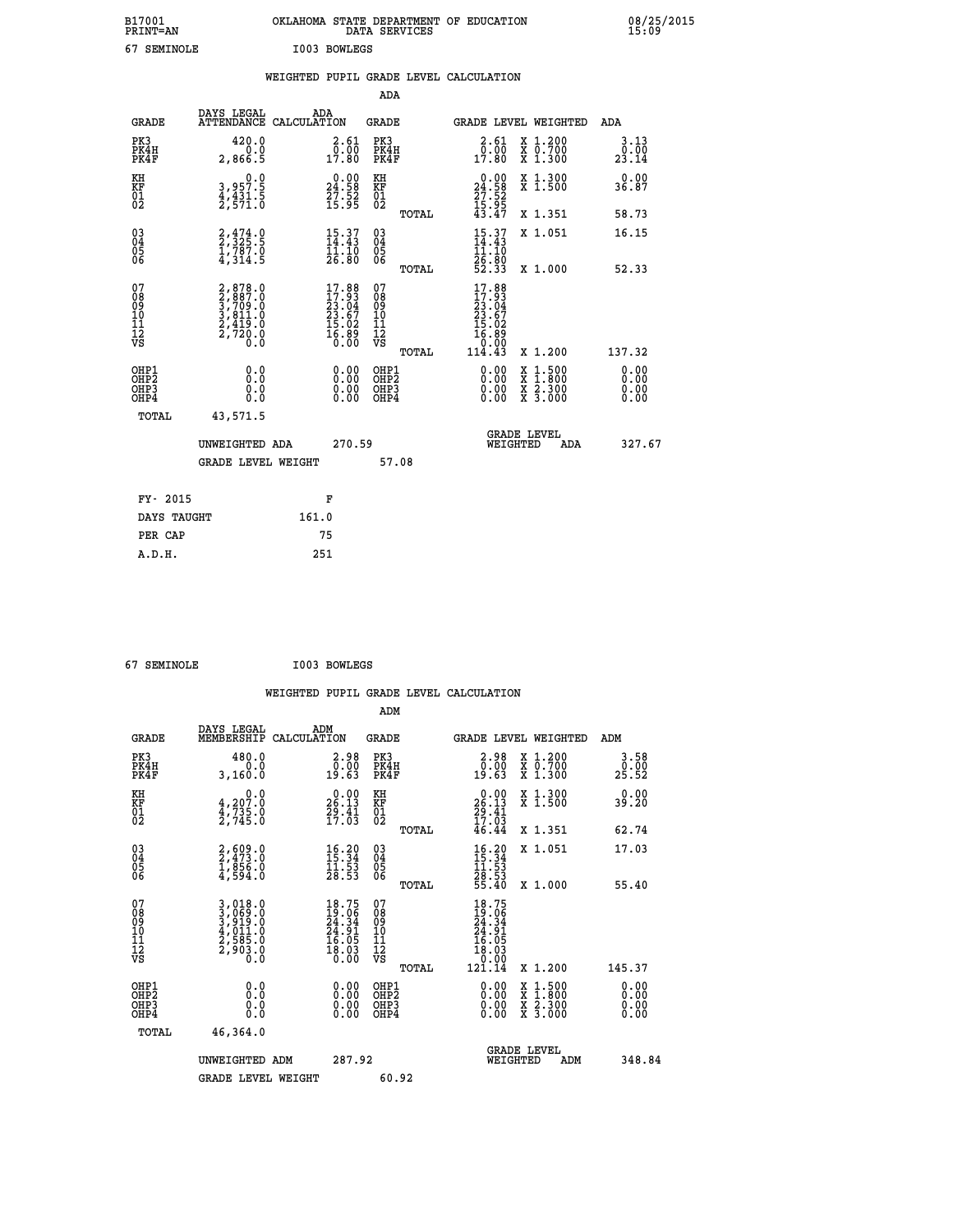| B17001<br><b>PRINT=AN</b> | OKLAHOMA<br>. STATE DEPARTMENT OF EDUCATION<br>DATA SERVICES | 08/25/2015<br>15:09 |
|---------------------------|--------------------------------------------------------------|---------------------|
| 67<br>SEMINOLE            | 1004 KONAWA                                                  |                     |

|                              |                                                                                                                                            |                                                                      |                                                     | WEIGHTED PUPIL GRADE LEVEL CALCULATION                                                                           |                                                           |                              |
|------------------------------|--------------------------------------------------------------------------------------------------------------------------------------------|----------------------------------------------------------------------|-----------------------------------------------------|------------------------------------------------------------------------------------------------------------------|-----------------------------------------------------------|------------------------------|
|                              |                                                                                                                                            |                                                                      | <b>ADA</b>                                          |                                                                                                                  |                                                           |                              |
| <b>GRADE</b>                 | DAYS LEGAL<br><b>ATTENDANCE</b>                                                                                                            | ADA<br>CALCULATION                                                   | <b>GRADE</b>                                        | GRADE LEVEL WEIGHTED                                                                                             |                                                           | ADA                          |
| PK3<br>PK4H<br>PK4F          | 773.5<br>0.0<br>5,524.0                                                                                                                    | $\begin{smallmatrix} 4.72\ 0.00\ 33.68 \end{smallmatrix}$            | PK3<br>PK4H<br>PK4F                                 | $\begin{smallmatrix} 4.72\ 0.00\ 33.68 \end{smallmatrix}$                                                        | X 1.200<br>X 0.700<br>X 1.300                             | 5.66<br>0.00<br>43.78        |
| KH<br>KF<br>01<br>02         | 0.0<br>8, 385:5<br>9, 325:0<br>7, 434:0                                                                                                    | $\begin{smallmatrix} 0.00\\ 51.13\\ 56.86\\ 45.33 \end{smallmatrix}$ | KH<br>KF<br>01<br>02                                | $\begin{smallmatrix}&&0\cdot 0 0\\ 5 1\cdot 1 3\\ 5 6\cdot 8 6\\ 4 5\cdot 3 3\\ 1 0 2\cdot 1 9\end{smallmatrix}$ | X 1.300<br>X 1.500                                        | 0.00<br>76.70                |
|                              |                                                                                                                                            |                                                                      | TOTAL                                               |                                                                                                                  | X 1.351                                                   | 138.06                       |
| $^{03}_{04}$<br>Ŏ5<br>06     | $\frac{7}{6}$ , $\frac{414}{780}$ : 0<br>7,182.5<br>7,396.0                                                                                | 45.31<br>43.78<br>45.10                                              | $\begin{array}{c} 03 \\ 04 \\ 05 \\ 06 \end{array}$ | $45.31$<br>$41.34$                                                                                               | X 1.051                                                   | 47.52                        |
|                              |                                                                                                                                            |                                                                      | TOTAL                                               |                                                                                                                  | X 1.000                                                   | 130.22                       |
| 07<br>08901112<br>1112<br>VS | $\begin{smallmatrix} 9,153\cdot 0\\ 10,689\cdot 5\\ 6,851\cdot 5\\ 9,080\cdot 5\\ 7,631\cdot 5\\ 6,133\cdot 0\\ 0\cdot 0\end{smallmatrix}$ | 55.81<br>65.18<br>41.80<br>55.38<br>55.35<br>46.55<br>37.40<br>0.00  | 07<br>08<br>09<br>11<br>11<br>12<br>VS<br>TOTAL     | 55.81<br>65.180<br>41.800<br>55.385<br>56.555<br>46.555<br>302.12                                                | X 1.200                                                   | 362.54                       |
| OHP1<br>OHP2<br>OHP3<br>OHP4 | 0.0<br>0.0<br>Ō.Ō                                                                                                                          | 0.00<br>$\begin{smallmatrix} 0.00 \ 0.00 \end{smallmatrix}$          | OHP1<br>OHP2<br>OHP3<br>OHP4                        | 0.00<br>X<br>X<br>0.00<br>0.00                                                                                   | $1:500$<br>$1:800$<br>$\frac{x}{x}$ $\frac{5:300}{3:000}$ | 0.00<br>0.00<br>0.00<br>0.00 |
| <b>TOTAL</b>                 | 109,753.5                                                                                                                                  |                                                                      |                                                     |                                                                                                                  |                                                           |                              |
|                              | UNWEIGHTED ADA                                                                                                                             | 669.27                                                               |                                                     | GRADE LEVEL<br>WEIGHTED                                                                                          | ADA                                                       | 804.48                       |
|                              | <b>GRADE LEVEL WEIGHT</b>                                                                                                                  |                                                                      | 135.21                                              |                                                                                                                  |                                                           |                              |
| FY- 2015                     |                                                                                                                                            | F                                                                    |                                                     |                                                                                                                  |                                                           |                              |
|                              | DAYS TAUGHT                                                                                                                                | 164.0                                                                |                                                     |                                                                                                                  |                                                           |                              |
| PER CAP                      |                                                                                                                                            | 77                                                                   |                                                     |                                                                                                                  |                                                           |                              |

|                                                    | 67 SEMINOLE                  |                                                                                                  |                    | I004 KONAWA                                                              |                                        |                |                                                                          |          |                               |                              |  |
|----------------------------------------------------|------------------------------|--------------------------------------------------------------------------------------------------|--------------------|--------------------------------------------------------------------------|----------------------------------------|----------------|--------------------------------------------------------------------------|----------|-------------------------------|------------------------------|--|
|                                                    |                              |                                                                                                  |                    |                                                                          | ADM                                    |                | WEIGHTED PUPIL GRADE LEVEL CALCULATION                                   |          |                               |                              |  |
|                                                    | <b>GRADE</b>                 | DAYS LEGAL<br>MEMBERSHIP                                                                         | ADM<br>CALCULATION |                                                                          | <b>GRADE</b>                           |                |                                                                          |          | GRADE LEVEL WEIGHTED          | ADM                          |  |
| PK3                                                | PK4H<br>PK4F                 | 774.0<br>0.0<br>5,908.0                                                                          |                    | 4.72<br>0:00<br>36:02                                                    | PK3<br>PK4H<br>PK4F                    |                | 4.72<br>$\frac{0.00}{36.02}$                                             |          | X 1.200<br>X 0.700<br>X 1.300 | 5.66<br>0.00<br>46.83        |  |
| KH<br>KF<br>01<br>02                               |                              | $9,027.0$<br>$9,760.0$<br>$7,831.0$                                                              |                    | $\begin{smallmatrix} 0.00\\ 55.04\\ 59.52\\ 47.75 \end{smallmatrix}$     | KH<br>KF<br>01<br>02                   |                | $\begin{array}{c} 0.00 \\ 55.04 \\ 59.52 \\ 47.75 \\ 107.27 \end{array}$ |          | X 1.300<br>X 1.500            | 0.00<br>82.56                |  |
|                                                    |                              |                                                                                                  |                    |                                                                          |                                        | TOTAL          |                                                                          |          | X 1.351                       | 144.92                       |  |
| $\begin{matrix} 03 \\ 04 \\ 05 \\ 06 \end{matrix}$ |                              | $7, 794.0$<br>$7, 128.0$<br>$7, 572.0$<br>$7, 649.0$                                             |                    | $47.52$<br>$43.46$<br>$46.16$<br>$46.64$                                 | 03<br>04<br>05<br>06                   |                | $47.52$<br>$43.46$<br>$46.16$<br>$\frac{15.54}{136.26}$                  |          | X 1.051                       | 49.94<br>136.26              |  |
| 07<br>08<br>09<br>101<br>11<br>12<br>VS            |                              | $\begin{smallmatrix}9,536.0\\11,134.0\\7,222.0\\9,532.0\\7,903.0\\6,364.0\\0.0\end{smallmatrix}$ |                    | $58.15$<br>$67.89$<br>$44.05$<br>$58.14$<br>$58.20$<br>$38.80$<br>$0.00$ | 07<br>08<br>09<br>11<br>11<br>12<br>VS | TOTAL<br>TOTAL | 58.159<br>67.89<br>44.05<br>58.14<br>58.20<br>38.80<br>0.00<br>315.23    |          | X 1.000<br>X 1.200            | 378.28                       |  |
|                                                    | OHP1<br>OHP2<br>OHP3<br>OHP4 | 0.0<br>Ŏ.Ŏ<br>0.0<br>0.0                                                                         |                    | 0.00<br>$\begin{smallmatrix} 0.00 \ 0.00 \end{smallmatrix}$              | OHP1<br>OHP2<br>OHP3<br>OHP4           |                | 0.00<br>0.00<br>0.00                                                     |          | X 1:500<br>X 2.300<br>X 3.000 | 0.00<br>0.00<br>0.00<br>0.00 |  |
|                                                    | TOTAL                        | 115, 134.0<br>UNWEIGHTED ADM<br><b>GRADE LEVEL WEIGHT</b>                                        |                    | 702.06                                                                   | 142.39                                 |                |                                                                          | WEIGHTED | <b>GRADE LEVEL</b><br>ADM     | 844.45                       |  |
|                                                    |                              |                                                                                                  |                    |                                                                          |                                        |                |                                                                          |          |                               |                              |  |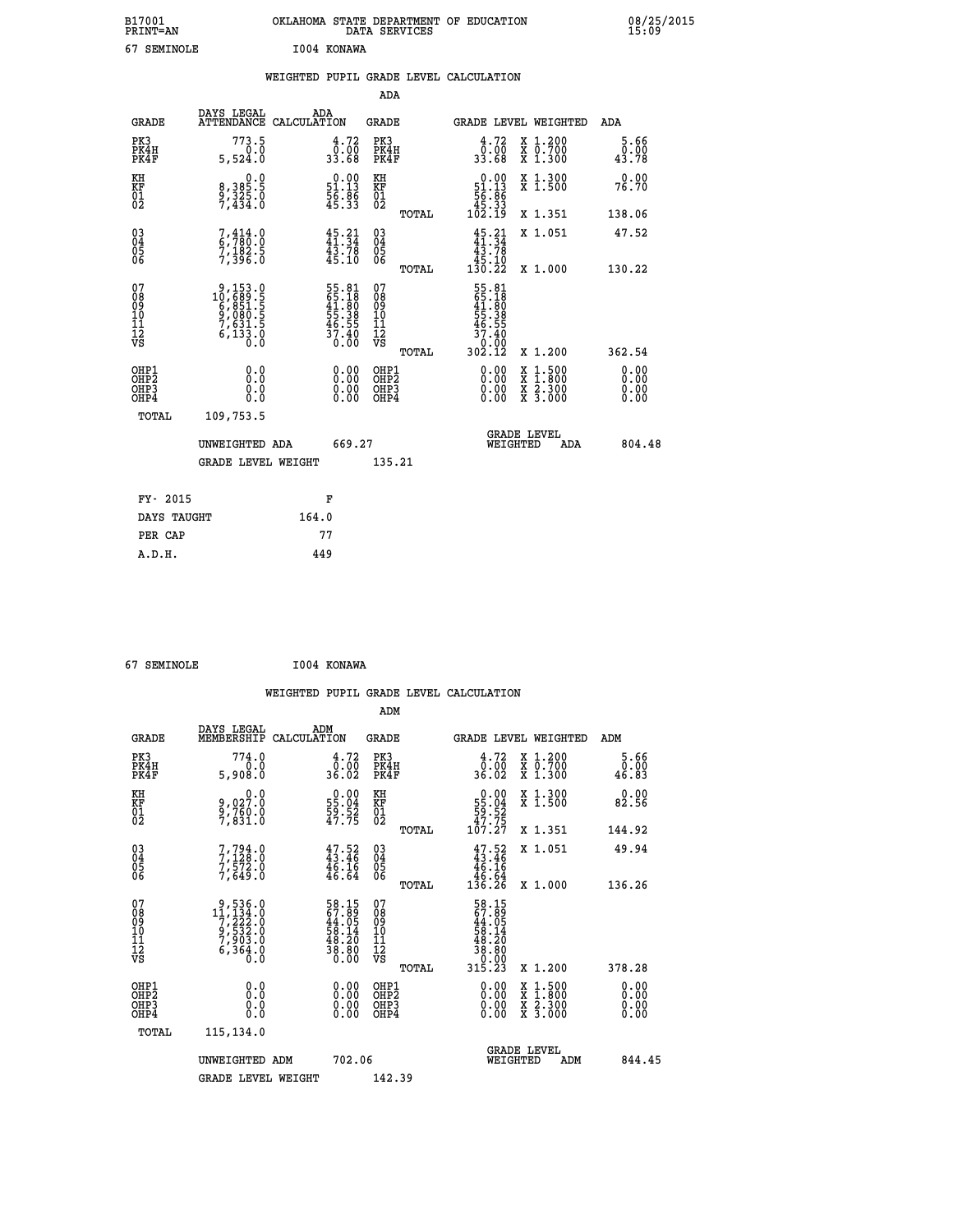| B17001<br><b>PRINT=AN</b> | OKLAHOMA STATE DEPARTMENT OF EDUCATION<br>DATA SERVICES | 08/25/2015<br>15:09 |
|---------------------------|---------------------------------------------------------|---------------------|
| 67<br>SEMINOLE            | I006 NEW LIMA                                           |                     |

|                                                                    |                                                                           |                                                                      |                                                    | WEIGHTED PUPIL GRADE LEVEL CALCULATION                                                                                                                                                                                                                                                                                     |                                                                                                                                              |                              |
|--------------------------------------------------------------------|---------------------------------------------------------------------------|----------------------------------------------------------------------|----------------------------------------------------|----------------------------------------------------------------------------------------------------------------------------------------------------------------------------------------------------------------------------------------------------------------------------------------------------------------------------|----------------------------------------------------------------------------------------------------------------------------------------------|------------------------------|
|                                                                    |                                                                           |                                                                      | <b>ADA</b>                                         |                                                                                                                                                                                                                                                                                                                            |                                                                                                                                              |                              |
| <b>GRADE</b>                                                       | DAYS LEGAL                                                                | ADA<br>ATTENDANCE CALCULATION                                        | <b>GRADE</b>                                       | GRADE LEVEL WEIGHTED                                                                                                                                                                                                                                                                                                       |                                                                                                                                              | <b>ADA</b>                   |
| PK3<br>PK4H<br>PK4F                                                | 0.0<br>ة:ة<br>1,990:0                                                     | $\begin{smallmatrix} 0.00\\ 0.00\\ 12.28 \end{smallmatrix}$          | PK3<br>PK4H<br>PK4F                                | 0.00<br>$\begin{smallmatrix} \v{0} \ \v{1} \ \v{2} \ \v{3} \ \v{4} \ \v{5} \ \v{6} \ \v{7} \ \v{8} \ \v{8} \ \v{9} \ \v{1} \ \v{1} \ \v{2} \ \v{8} \ \v{9} \ \v{1} \ \v{1} \ \v{1} \ \v{2} \ \v{3} \ \v{4} \ \v{6} \ \v{7} \ \v{8} \ \v{8} \ \v{9} \ \v{1} \ \v{1} \ \v{1} \ \v{2} \ \v{3} \ \v{4} \ \v{7} \ \v{8} \ \v{9$ | X 1.200<br>X 0.700<br>X 1.300                                                                                                                | 0.00<br>0.00<br>15.96        |
| KH<br>KF<br>01<br>02                                               | $\begin{smallmatrix} 0.0\\2,906.5\\3,243.5\\2,197.0 \end{smallmatrix}$    | $\begin{smallmatrix} 0.00\\ 17.94\\ 20.03\\ 13.56 \end{smallmatrix}$ | KH<br>KF<br>01<br>02                               | 0.00<br>$\begin{smallmatrix} 17.94 \\ 20.03 \\ 13.56 \\ 33.59 \end{smallmatrix}$                                                                                                                                                                                                                                           | X 1.300<br>X 1.500                                                                                                                           | 0.00<br>26.91                |
|                                                                    |                                                                           |                                                                      | TOTAL                                              |                                                                                                                                                                                                                                                                                                                            | X 1.351                                                                                                                                      | 45.38                        |
| $\begin{smallmatrix} 03 \\[-4pt] 04 \end{smallmatrix}$<br>Ŏ5<br>06 | 3,025.0<br>3,240.5<br>3,866.5<br>3,399.0                                  | $\begin{smallmatrix} 18.67\\19.98\\23.87\\20.99 \end{smallmatrix}$   | $\begin{matrix} 03 \\ 04 \\ 05 \\ 06 \end{matrix}$ | $18.67$<br>$19.98$<br>$23.87$<br>$20.99$<br>$64.84$                                                                                                                                                                                                                                                                        | X 1.051                                                                                                                                      | 19.62                        |
|                                                                    |                                                                           |                                                                      | TOTAL                                              |                                                                                                                                                                                                                                                                                                                            | X 1.000                                                                                                                                      | 64.84                        |
| 07<br>08<br>09<br>11<br>11<br>12<br>VS                             | 3,541.0<br>3,911.0<br>3,953.5<br>5,038.5<br>5,038.5<br>3,256.5<br>1,774.0 | $21.86$<br>$17.97$<br>$24.40$<br>$31.10$<br>$\frac{25.10}{10.95}$    | 07<br>08<br>09<br>11<br>11<br>12<br>VS<br>TOTAL    | 21.86<br>17.97<br>24.40<br>31.10<br>20.10<br>$\begin{smallmatrix} 10.95\ 0.00\ 126.38 \end{smallmatrix}$                                                                                                                                                                                                                   | X 1.200                                                                                                                                      | 151.66                       |
| OHP1<br>OHP2<br>OH <sub>P3</sub><br>OH <sub>P4</sub>               | 0.0<br>Ō.Ō<br>0.0<br>0.0                                                  | 0.00<br>$\begin{smallmatrix} 0.00 \ 0.00 \end{smallmatrix}$          | OHP1<br>OHP2<br>OHP3<br>OHP4                       | $0.00$<br>$0.00$<br>0.00                                                                                                                                                                                                                                                                                                   | $\begin{smallmatrix} \mathtt{X} & 1\cdot500 \\ \mathtt{X} & 1\cdot800 \\ \mathtt{X} & 2\cdot300 \\ \mathtt{X} & 3\cdot000 \end{smallmatrix}$ | 0.00<br>0.00<br>0.00<br>0.00 |
| TOTAL                                                              | 44,342.5                                                                  |                                                                      |                                                    |                                                                                                                                                                                                                                                                                                                            |                                                                                                                                              |                              |
|                                                                    | UNWEIGHTED ADA                                                            | 273.70                                                               |                                                    | <b>GRADE LEVEL</b><br>WEIGHTED                                                                                                                                                                                                                                                                                             | ADA                                                                                                                                          | 324.37                       |
|                                                                    | GRADE LEVEL WEIGHT                                                        |                                                                      | 50.67                                              |                                                                                                                                                                                                                                                                                                                            |                                                                                                                                              |                              |
| FY- 2015                                                           |                                                                           | F                                                                    |                                                    |                                                                                                                                                                                                                                                                                                                            |                                                                                                                                              |                              |
| DAYS TAUGHT                                                        |                                                                           | 162.0                                                                |                                                    |                                                                                                                                                                                                                                                                                                                            |                                                                                                                                              |                              |
| PER CAP                                                            |                                                                           | 68                                                                   |                                                    |                                                                                                                                                                                                                                                                                                                            |                                                                                                                                              |                              |

 **67 SEMINOLE I006 NEW LIMA**

 **A.D.H. 259**

| <b>GRADE</b>                             | DAYS LEGAL<br>MEMBERSHIP                                                                                                                                    | ADM<br>CALCULATION                                                       | <b>GRADE</b>                                        |       | <b>GRADE LEVEL WEIGHTED</b>                                                                                                                                                                                                                                                    |                                          | ADM                   |  |
|------------------------------------------|-------------------------------------------------------------------------------------------------------------------------------------------------------------|--------------------------------------------------------------------------|-----------------------------------------------------|-------|--------------------------------------------------------------------------------------------------------------------------------------------------------------------------------------------------------------------------------------------------------------------------------|------------------------------------------|-----------------------|--|
| PK3<br>PK4H<br>PK4F                      | 0.0<br>0.0<br>2,190.0                                                                                                                                       | $\begin{smallmatrix} 0.00\\ 0.00\\ 13.52 \end{smallmatrix}$              | PK3<br>PK4H<br>PK4F                                 |       | $\begin{smallmatrix} 0.00\\ 0.00\\ 13.52 \end{smallmatrix}$                                                                                                                                                                                                                    | X 1.200<br>X 0.700<br>X 1.300            | 0.00<br>0.00<br>17.58 |  |
| KH<br>KF<br>01<br>02                     | 0.0<br>3,230:0<br>3,421:0<br>2,344:0                                                                                                                        | $19.94$<br>$21.12$<br>$14.47$                                            | KH<br>KF<br>01<br>02                                |       | $\begin{smallmatrix} 0.00\\ 19.94\\ 21.12\\ 14.47\\ 35.59 \end{smallmatrix}$                                                                                                                                                                                                   | X 1.300<br>X 1.500                       | 0.00<br>29.91         |  |
|                                          |                                                                                                                                                             |                                                                          |                                                     | TOTAL |                                                                                                                                                                                                                                                                                | X 1.351                                  | 48.08                 |  |
| 03<br>04<br>05<br>06                     | 3,155.0<br>3,374.0<br>4,040.0<br>3,579.0                                                                                                                    | $\begin{smallmatrix} 19.48\\ 20.81\\ 24.94\\ 22.10 \end{smallmatrix}$    | $\begin{array}{c} 03 \\ 04 \\ 05 \\ 06 \end{array}$ |       | $\begin{smallmatrix} 19.48\\ 20.81\\ 24.94\\ 22.10\\ 67.85 \end{smallmatrix}$                                                                                                                                                                                                  | X 1.051                                  | 20.47                 |  |
|                                          |                                                                                                                                                             |                                                                          |                                                     | TOTAL |                                                                                                                                                                                                                                                                                | X 1.000                                  | 67.85                 |  |
| 07<br>089<br>090<br>1112<br>VS           | $\begin{smallmatrix} 3\,,\,721\,.\,0\\ 3\,,\,012\,.\,0\\ 4\,,\,240\,.\,0\\ 5\,,\,263\,.\,0\\ 3\,,\,437\,.\,0\\ 1\,,\,819\,.\,0\\ 0\,.\,0 \end{smallmatrix}$ | $22.97$<br>$18.59$<br>$26.17$<br>$32.49$<br>$21.22$<br>$11.23$<br>$0.00$ | 07<br>08<br>09<br>01<br>11<br>11<br>12<br>VS        | TOTAL | $\begin{smallmatrix} 22.97\ 18.59\ 26.17\ 32.49\ 21.22\ 11.230\ 132.67 \end{smallmatrix}$                                                                                                                                                                                      | X 1.200                                  | 159.20                |  |
| OHP1<br>OHP2<br>OH <sub>P3</sub><br>OHP4 | 0.0<br>0.000                                                                                                                                                |                                                                          | OHP1<br>OHP2<br>OHP3<br>OHP4                        |       | $\begin{smallmatrix} 0.00 & 0.00 & 0.00 & 0.00 & 0.00 & 0.00 & 0.00 & 0.00 & 0.00 & 0.00 & 0.00 & 0.00 & 0.00 & 0.00 & 0.00 & 0.00 & 0.00 & 0.00 & 0.00 & 0.00 & 0.00 & 0.00 & 0.00 & 0.00 & 0.00 & 0.00 & 0.00 & 0.00 & 0.00 & 0.00 & 0.00 & 0.00 & 0.00 & 0.00 & 0.00 & 0.0$ | X 1:500<br>X 1:800<br>X 2:300<br>X 3:000 | 0.00<br>0.00<br>0.00  |  |
| TOTAL                                    | 46,825.0                                                                                                                                                    |                                                                          |                                                     |       |                                                                                                                                                                                                                                                                                |                                          |                       |  |
|                                          | UNWEIGHTED<br>ADM                                                                                                                                           | 289.05                                                                   |                                                     |       | WEIGHTED                                                                                                                                                                                                                                                                       | <b>GRADE LEVEL</b><br>ADM                | 343.09                |  |
|                                          | <b>GRADE LEVEL WEIGHT</b>                                                                                                                                   |                                                                          | 54.04                                               |       |                                                                                                                                                                                                                                                                                |                                          |                       |  |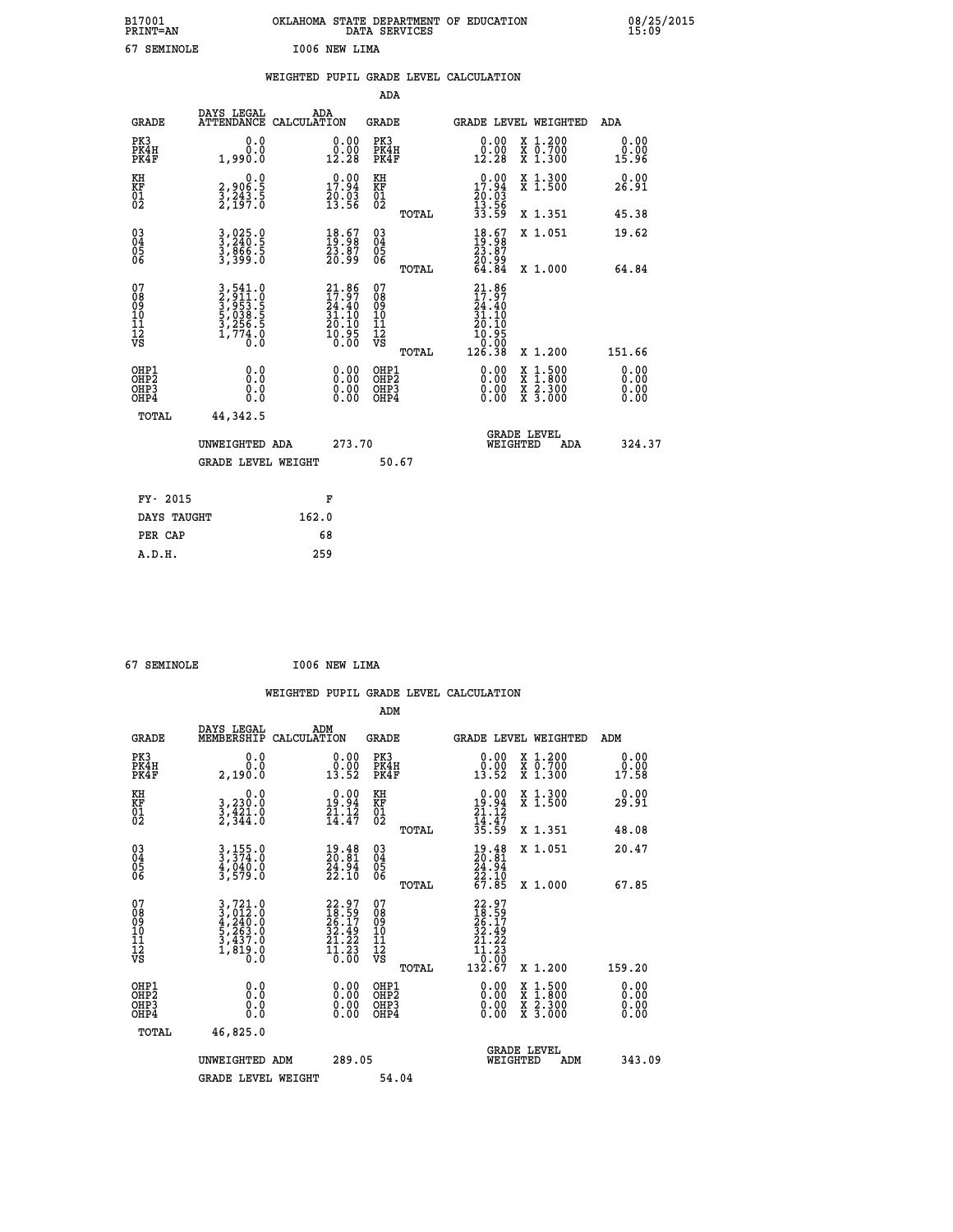| B17001<br><b>PRINT=AN</b> | OKLAHOMA STATE DEPARTMENT OF EDUCATION<br>DATA SERVICES | 08/25/2015<br>15:09 |
|---------------------------|---------------------------------------------------------|---------------------|
| 67<br>SEMINOLE            | I007 VARNUM                                             |                     |

|                                                    |                                                                                              | WEIGHTED PUPIL GRADE LEVEL CALCULATION |                                                       |                            |                       |    |                                                     |                                 |                                                             |
|----------------------------------------------------|----------------------------------------------------------------------------------------------|----------------------------------------|-------------------------------------------------------|----------------------------|-----------------------|----|-----------------------------------------------------|---------------------------------|-------------------------------------------------------------|
|                                                    |                                                                                              |                                        |                                                       | ADA                        |                       |    |                                                     |                                 |                                                             |
| <b>GRADE</b>                                       | DAYS LEGAL<br>ATTENDANCE CALCULATION                                                         | ADA                                    |                                                       | GRADE                      |                       |    |                                                     | <b>GRADE LEVEL WEIGHTED</b>     | ADA                                                         |
| PK3<br>PK4H<br>PK4F                                | 0.0<br>0.0<br>2,732.5                                                                        |                                        | 0.00<br>0.00<br>15.98                                 | PK3<br>PK4H<br>PK4F        |                       |    | 0.00<br>ŏ:ŏŏ<br>15:98                               | X 1.200<br>X 0.700<br>$X$ 1.300 | $\begin{smallmatrix} 0.00\\ 0.00\\ 20.77 \end{smallmatrix}$ |
| KH<br>KF<br>01<br>02                               | 0.0<br>3,975.0<br>$\frac{3}{3}, \frac{2}{3}$ $\frac{6}{3}$ $\frac{3}{4}$ $\cdot \frac{6}{5}$ |                                        | 23.25<br>$\bar{1}\bar{8}\cdot\bar{7}\bar{3}$<br>19:62 | KН<br>KF<br>$^{01}_{02}$   |                       | 23 | 23.25<br>$\frac{18}{19}$ : $\frac{73}{62}$<br>38.35 | X 1.300<br>X <sub>1.500</sub>   | $0.00$<br>34.88                                             |
|                                                    |                                                                                              |                                        |                                                       |                            | TOTAL                 |    |                                                     | X 1.351                         | 51.81                                                       |
| $\begin{matrix} 03 \\ 04 \\ 05 \\ 06 \end{matrix}$ | $\frac{4}{3}, \frac{285}{397}.5$<br>$2, 918.0$<br>$4, 154.0$                                 |                                        | $\frac{25.06}{19.87}$<br>24.29                        | $03\atop 04\atop 05$<br>06 | $m \wedge m \wedge r$ |    | $\frac{25.06}{19.87}$<br>24.29<br>ラミンズズ             | X 1.051<br>$\cdots$ $\cdots$    | 26.34<br>$-1$ $-2$                                          |
|                                                    |                                                                                              |                                        |                                                       |                            |                       |    |                                                     |                                 |                                                             |

| $\begin{matrix} 03 \\ 04 \\ 05 \\ 06 \end{matrix}$   | $\frac{4}{3}, \frac{285}{397}.5$<br>$\frac{2}{3}, \frac{918}{918}.0$<br>$\frac{4}{154}.0$                                                                         | $\begin{smallmatrix} 25.06\\ 19.87\\ 17.06\\ 24.29 \end{smallmatrix}$    | $\begin{matrix} 03 \\ 04 \\ 05 \\ 06 \end{matrix}$               | TOTAL | $25.06$<br>$19.87$<br>$17.06$<br>$24.29$<br>$61.22$                                                          | X 1.051<br>X 1.000                                                                                                                   | 26.34<br>61.22           |
|------------------------------------------------------|-------------------------------------------------------------------------------------------------------------------------------------------------------------------|--------------------------------------------------------------------------|------------------------------------------------------------------|-------|--------------------------------------------------------------------------------------------------------------|--------------------------------------------------------------------------------------------------------------------------------------|--------------------------|
| 07<br>08<br>09<br>11<br>11<br>12<br>VS               | $\begin{smallmatrix} 3\,,\,514\cdot 0\\ 4\,,\,093\cdot 5\\ 3\,,\,482\cdot 0\\ 3\,,\,627\cdot 0\\ 2\,,\,882\cdot 5\\ 2\,,\,166\cdot 0\\ 0\cdot 0\end{smallmatrix}$ | $20.55$<br>$23.94$<br>$20.36$<br>$21.21$<br>$16.86$<br>$12.67$<br>$0.00$ | 07<br>08<br>09<br>11<br>11<br>12<br>VS                           | TOTAL | 20.55<br>$\begin{smallmatrix} 233.94\ 233.94\ 20.36\ 21.21\ 21.21\ 16.867\ 12.670\ 115.59 \end{smallmatrix}$ | X 1.200                                                                                                                              | 138.71                   |
| OHP1<br>OHP <sub>2</sub><br>OH <sub>P3</sub><br>OHP4 | 0.0<br>0.0<br>0.0                                                                                                                                                 | $0.00$<br>$0.00$<br>0.00                                                 | OHP1<br>OHP <sub>2</sub><br>OHP <sub>3</sub><br>OHP <sub>4</sub> |       |                                                                                                              | $\begin{smallmatrix} \mathtt{X} & 1 & 500 \\ \mathtt{X} & 1 & 800 \\ \mathtt{X} & 2 & 300 \\ \mathtt{X} & 3 & 000 \end{smallmatrix}$ | $0.00$<br>$0.00$<br>0.00 |
| TOTAL                                                | 47,785.0<br>UNWEIGHTED ADA<br><b>GRADE LEVEL WEIGHT</b>                                                                                                           | 279.45                                                                   |                                                                  | 54.28 |                                                                                                              | <b>GRADE LEVEL</b><br>WEIGHTED<br>ADA                                                                                                | 333.73                   |
| FY- 2015<br>DAYS TAUGHT<br>PER CAP                   | 171.0                                                                                                                                                             | F<br>51                                                                  |                                                                  |       |                                                                                                              |                                                                                                                                      |                          |
|                                                      |                                                                                                                                                                   |                                                                          |                                                                  |       |                                                                                                              |                                                                                                                                      |                          |

| 67 SEMINOLE | I007 VARNUM |
|-------------|-------------|
|             |             |

 **A.D.H. 278**

|                                                    |                                                                                                                                                           |                    |                                                                    |                                               |       | WEIGHTED PUPIL GRADE LEVEL CALCULATION                                                                |                                          |                      |        |
|----------------------------------------------------|-----------------------------------------------------------------------------------------------------------------------------------------------------------|--------------------|--------------------------------------------------------------------|-----------------------------------------------|-------|-------------------------------------------------------------------------------------------------------|------------------------------------------|----------------------|--------|
|                                                    |                                                                                                                                                           |                    |                                                                    | ADM                                           |       |                                                                                                       |                                          |                      |        |
| <b>GRADE</b>                                       | DAYS LEGAL<br>MEMBERSHIP                                                                                                                                  | ADM<br>CALCULATION |                                                                    | <b>GRADE</b>                                  |       | <b>GRADE LEVEL WEIGHTED</b>                                                                           |                                          | ADM                  |        |
| PK3<br>PK4H<br>PK4F                                | 0.0<br>0.0<br>3,014.0                                                                                                                                     |                    | $\begin{smallmatrix} 0.00\\ 0.00\\ 17.63 \end{smallmatrix}$        | PK3<br>PK4H<br>PK4F                           |       | $\begin{smallmatrix} 0.00\\ 0.00\\ 17.63 \end{smallmatrix}$                                           | X 1.200<br>X 0.700<br>X 1.300            | 0.00<br>22.92        |        |
| KH<br>KF<br>01<br>02                               | 0.0<br>$\frac{4}{3}, \frac{184}{372}$ .0<br>3,372.0                                                                                                       |                    | $\begin{smallmatrix} 0.00\\24.47\\19.72\\20.82 \end{smallmatrix}$  | KH<br>KF<br>01<br>02                          |       | $\begin{smallmatrix} 0.00\\24.47\\19.72\\20.82\\40.54 \end{smallmatrix}$                              | X 1.300<br>X 1.500                       | 0.00<br>36.71        |        |
|                                                    |                                                                                                                                                           |                    |                                                                    |                                               | TOTAL |                                                                                                       | X 1.351                                  | 54.77                |        |
| $\begin{matrix} 03 \\ 04 \\ 05 \\ 06 \end{matrix}$ | $\frac{4}{3}, \frac{531}{550}$ .0<br>3,095.0<br>4,311.0                                                                                                   |                    | $\begin{smallmatrix} 26.50\ 20.76\ 18.10\ 25.21 \end{smallmatrix}$ | 03<br>04<br>05<br>06                          |       | $26.76$<br>$20.76$<br>$18.10$<br>$25.21$<br>$64.07$                                                   | X 1.051                                  | 27.85                |        |
|                                                    |                                                                                                                                                           |                    |                                                                    |                                               | TOTAL |                                                                                                       | X 1.000                                  | 64.07                |        |
| 07<br>0890112<br>1112<br>VS                        | $\begin{smallmatrix} 3\,,\,693\,.\,0\\ 4\,,\,320\,.\,0\\ 3\,,\,681\,.\,0\\ 3\,,\,828\,.\,0\\ 3\,,\,021\,.\,0\\ 2\,,\,246\,.\,0\\ 0\,.0 \end{smallmatrix}$ |                    | $21.6025.2621.5322.3917.6713.130.00$                               | 07<br>08<br>09<br>001<br>11<br>11<br>12<br>VS | TOTAL | $\begin{smallmatrix} 21.60\\ 25.26\\ 21.53\\ 22.39\\ 17.67\\ 13.13\\ 0.00\\ 121.58 \end{smallmatrix}$ | X 1.200                                  | 145.90               |        |
| OHP1                                               |                                                                                                                                                           |                    |                                                                    |                                               |       |                                                                                                       |                                          | 0.00                 |        |
| OHP <sub>2</sub><br>OH <sub>P3</sub><br>OHP4       | 0.0<br>0.000                                                                                                                                              |                    | $0.00$<br>$0.00$<br>0.00                                           | OHP1<br>OHP2<br>OHP <sub>3</sub>              |       | 0.00<br>0.00<br>0.00                                                                                  | X 1:500<br>X 1:800<br>X 2:300<br>X 3:000 | 0.00<br>0.00<br>0.00 |        |
| TOTAL                                              | 50,406.0                                                                                                                                                  |                    |                                                                    |                                               |       |                                                                                                       |                                          |                      |        |
|                                                    | UNWEIGHTED ADM                                                                                                                                            |                    | 294.79                                                             |                                               |       | WEIGHTED                                                                                              | <b>GRADE LEVEL</b><br>ADM                |                      | 352.22 |
|                                                    | <b>GRADE LEVEL WEIGHT</b>                                                                                                                                 |                    |                                                                    | 57.43                                         |       |                                                                                                       |                                          |                      |        |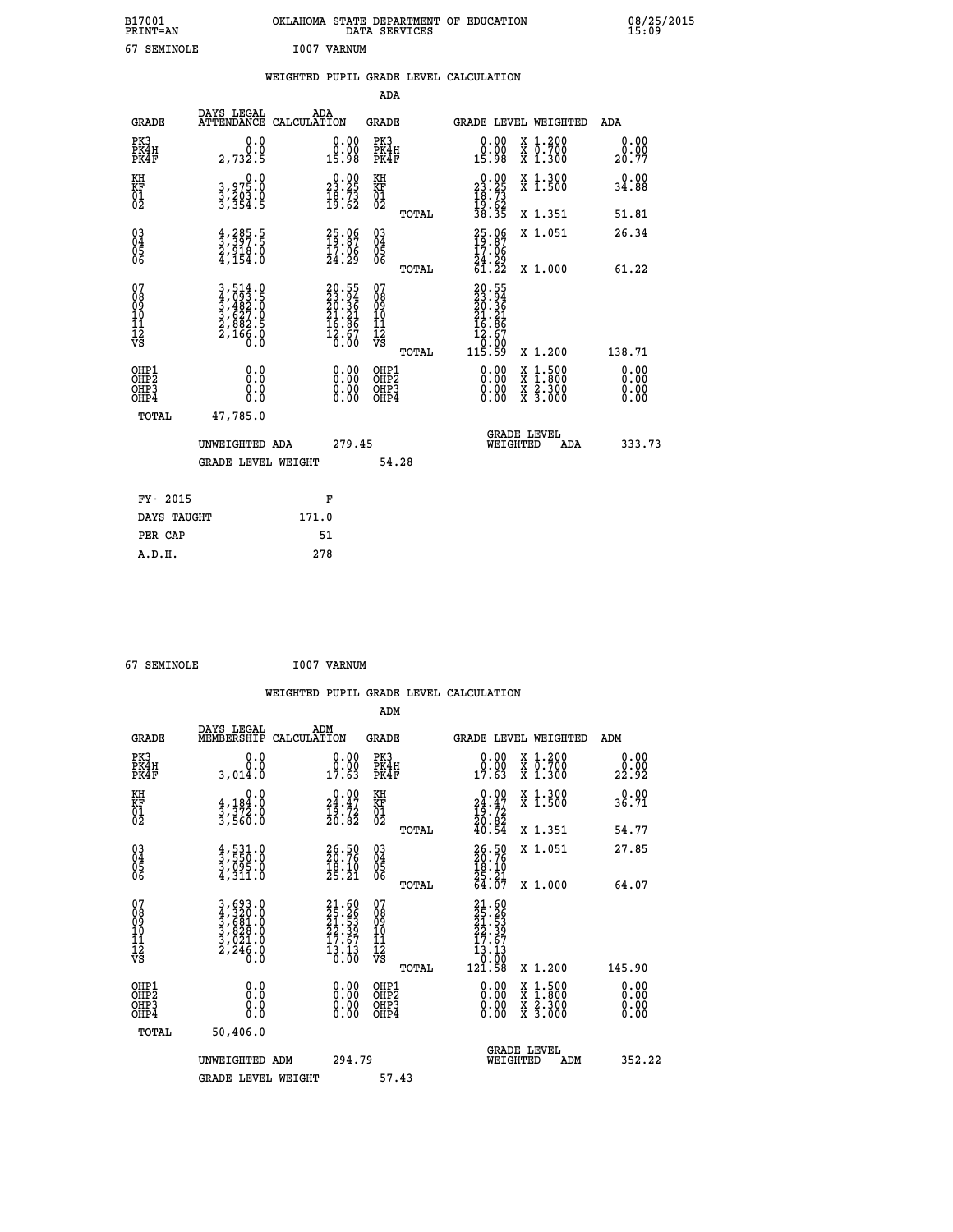| B17001<br><b>PRINT=AN</b> | OKLAHOMA<br>. STATE DEPARTMENT OF EDUCATION<br>DATA SERVICES | 08/25/2015<br>15:09 |
|---------------------------|--------------------------------------------------------------|---------------------|
| 67<br>SEMINOLE            | I010 SASAKWA                                                 |                     |

|                                                                    |                                                                                                                                           | WEIGHTED PUPIL GRADE LEVEL CALCULATION                                   |                                                 |                                                                                                                                                                      |                              |
|--------------------------------------------------------------------|-------------------------------------------------------------------------------------------------------------------------------------------|--------------------------------------------------------------------------|-------------------------------------------------|----------------------------------------------------------------------------------------------------------------------------------------------------------------------|------------------------------|
|                                                                    |                                                                                                                                           |                                                                          | <b>ADA</b>                                      |                                                                                                                                                                      |                              |
| <b>GRADE</b>                                                       |                                                                                                                                           | DAYS LEGAL ADA ATTENDANCE CALCULATION                                    | <b>GRADE</b>                                    | GRADE LEVEL WEIGHTED                                                                                                                                                 | ADA                          |
| PK3<br>PK4H<br>PK4F                                                | 1,379.5<br>0.0<br>1,964.0                                                                                                                 | $\begin{smallmatrix} 8.52\ 0.00\ 12.12 \end{smallmatrix}$                | PK3<br>PK4H<br>PK4F                             | 8.52<br>X 1.200<br>X 0.700<br>X 1.300<br>$\begin{smallmatrix} 0.00 \ 12.12 \end{smallmatrix}$                                                                        | 10.22<br>0.00<br>15.76       |
| KH<br>KF<br>01<br>02                                               | 0.0<br>1,928.0<br>2,884.0<br>1,554.5                                                                                                      | $\begin{smallmatrix} 0.00\\ 11.90\\ 17.80\\ 9.60 \end{smallmatrix}$      | KH<br>KF<br>01<br>02                            | 0.00<br>X 1.300<br>X 1.500<br>$11.90$<br>$17.80$<br>$9.60$<br>$27.40$                                                                                                | 0.00<br>17.85                |
|                                                                    |                                                                                                                                           |                                                                          | TOTAL                                           | X 1.351                                                                                                                                                              | 37.02                        |
| $\begin{smallmatrix} 03 \\[-4pt] 04 \end{smallmatrix}$<br>Ŏ5<br>06 | $\frac{1}{1}, \substack{657.5 \\ 887.0 \\ 3,081.0 \\ 2,555.0$                                                                             | $10.23$<br>11:62<br>$\frac{19.02}{15.77}$                                | $\substack{03 \\ 04}$<br>05<br>06               | $\frac{10.23}{11.62}$<br>X 1.051<br>$\frac{19.02}{15.77}$<br>$46.41$                                                                                                 | 10.75                        |
|                                                                    |                                                                                                                                           |                                                                          | TOTAL                                           | X 1.000                                                                                                                                                              | 46.41                        |
| 07<br>08901112<br>1112<br>VS                                       | $\begin{smallmatrix} 2,076\cdot 0\\ 2,812\cdot 5\\ 2,511\cdot 5\\ 2,563\cdot 5\\ 2,216\cdot 0\\ 2,453\cdot 5\\ 0\cdot 0\end{smallmatrix}$ | $12.81$<br>$17.36$<br>$15.50$<br>$16.57$<br>$13.68$<br>$15.15$<br>$0.00$ | 07<br>08<br>09<br>11<br>11<br>12<br>VS<br>TOTAL | $12.81$<br>$17.36$<br>$15.50$<br>$16.57$<br>$13.68$<br>$15.15$<br>0.00<br>91.07<br>X 1.200                                                                           | 109.28                       |
| OHP1<br>OHP2<br>OHP3<br>OHP4<br>TOTAL                              | 0.0<br>0.0<br>0.0<br>33,643.5                                                                                                             | 0.00<br>$\begin{smallmatrix} 0.00 \ 0.00 \end{smallmatrix}$              | OHP1<br>OHP2<br>OHP3<br>OHP4                    | 0.00<br>$\begin{smallmatrix} \mathtt{X} & 1\cdot500 \\ \mathtt{X} & 1\cdot800 \\ \mathtt{X} & 2\cdot300 \\ \mathtt{X} & 3\cdot000 \end{smallmatrix}$<br>0.00<br>0.00 | 0.00<br>0.00<br>0.00<br>0.00 |
|                                                                    | UNWEIGHTED ADA                                                                                                                            | 207.65                                                                   |                                                 | <b>GRADE LEVEL</b><br>WEIGHTED<br>ADA                                                                                                                                | 247.29                       |
|                                                                    | <b>GRADE LEVEL WEIGHT</b>                                                                                                                 |                                                                          | 39.64                                           |                                                                                                                                                                      |                              |
| FY- 2015                                                           |                                                                                                                                           | F                                                                        |                                                 |                                                                                                                                                                      |                              |
| DAYS TAUGHT                                                        |                                                                                                                                           | 162.0                                                                    |                                                 |                                                                                                                                                                      |                              |
| PER CAP                                                            |                                                                                                                                           | 81                                                                       |                                                 |                                                                                                                                                                      |                              |
| A.D.H.                                                             |                                                                                                                                           | 192                                                                      |                                                 |                                                                                                                                                                      |                              |

| 67 SEMINOLE                                        |                                                                                          |                    | I010 SASAKWA                                                                                                             |                                              |                |                                                                              |          |                                                                                                  |                      |
|----------------------------------------------------|------------------------------------------------------------------------------------------|--------------------|--------------------------------------------------------------------------------------------------------------------------|----------------------------------------------|----------------|------------------------------------------------------------------------------|----------|--------------------------------------------------------------------------------------------------|----------------------|
|                                                    |                                                                                          |                    |                                                                                                                          | ADM                                          |                | WEIGHTED PUPIL GRADE LEVEL CALCULATION                                       |          |                                                                                                  |                      |
| <b>GRADE</b>                                       | DAYS LEGAL<br>MEMBERSHIP                                                                 | ADM<br>CALCULATION |                                                                                                                          | <b>GRADE</b>                                 |                |                                                                              |          | GRADE LEVEL WEIGHTED                                                                             | ADM                  |
| PK3<br>PK4H<br>PK4F                                | 1,439.0<br>0.0<br>2,154.0                                                                |                    | $\begin{smallmatrix} 8.88\ 0.00013.30 \end{smallmatrix}$                                                                 | PK3<br>PK4H<br>PK4F                          |                | 8.88<br>$\begin{smallmatrix} 0.00 \ 13.30 \end{smallmatrix}$                 |          | X 1.200<br>X 0.700<br>X 1.300                                                                    | 10.66<br>19.99       |
| KH<br>KF<br>01<br>02                               | 0.0<br>2,089:0<br>3,140:0<br>1,668:0                                                     |                    | $\begin{smallmatrix} 0.00\\ 12.90\\ 19.38\\ 10.30 \end{smallmatrix}$                                                     | KH<br>KF<br>01<br>02                         |                | $\begin{smallmatrix} 0.00\\ 12.90\\ 19.38\\ 10.30\\ 29.68 \end{smallmatrix}$ |          | X 1.300<br>X 1.500                                                                               | 0.00<br>19.35        |
|                                                    |                                                                                          |                    |                                                                                                                          |                                              | TOTAL          |                                                                              |          | X 1.351                                                                                          | 40.10                |
| $\begin{matrix} 03 \\ 04 \\ 05 \\ 06 \end{matrix}$ | $\frac{1}{1}, \frac{780}{945}.0$<br>$\frac{3}{3}, \frac{310}{31}.0$<br>$\frac{2}{751}.0$ |                    | 10.99<br>11.98<br>$\frac{20.43}{16.98}$                                                                                  | 030404<br>ŎĞ                                 |                | $10.9811.9820.4316.9849.39$                                                  |          | X 1.051                                                                                          | 11.55                |
| 07<br>08<br>09<br>101<br>11<br>12<br>VS            | $2,306.0$<br>$3,047.0$<br>$2,701.0$<br>$2,930.0$<br>$2,344.0$<br>$2,633.0$<br>$0.0$      |                    | $\begin{smallmatrix} 14\cdot23\\ 18\cdot81\\ 16\cdot67\\ 18\cdot09\\ 14\cdot47\\ 16\cdot25\\ 0\cdot00 \end{smallmatrix}$ | 07<br>08<br>09<br>01<br>11<br>11<br>12<br>VS | TOTAL<br>TOTAL | $14.23$<br>$18.81$<br>$16.67$<br>$18.097$<br>$14.475$<br>$16.250$<br>$98.52$ |          | X 1.000<br>X 1.200                                                                               | 49.39<br>118.22      |
| OHP1<br>OHP2<br>OHP3<br>OHP4                       | 0.0<br>0.000                                                                             |                    | $\begin{smallmatrix} 0.00 \ 0.00 \ 0.00 \ 0.00 \end{smallmatrix}$                                                        | OHP1<br>OHP2<br>OHP3<br>OHP4                 |                | 0.00<br>$0.00$<br>0.00                                                       |          | $\begin{smallmatrix} x & 1 & 500 \\ x & 1 & 800 \\ x & 2 & 300 \\ x & 3 & 000 \end{smallmatrix}$ | 0.00<br>0.00<br>0.00 |
| <b>TOTAL</b>                                       | 36,237.0                                                                                 |                    |                                                                                                                          |                                              |                |                                                                              |          |                                                                                                  |                      |
|                                                    | UNWEIGHTED ADM                                                                           |                    | 223.66                                                                                                                   |                                              |                |                                                                              | WEIGHTED | <b>GRADE LEVEL</b><br>ADM                                                                        | 266.56               |
|                                                    | <b>GRADE LEVEL WEIGHT</b>                                                                |                    |                                                                                                                          | 42.90                                        |                |                                                                              |          |                                                                                                  |                      |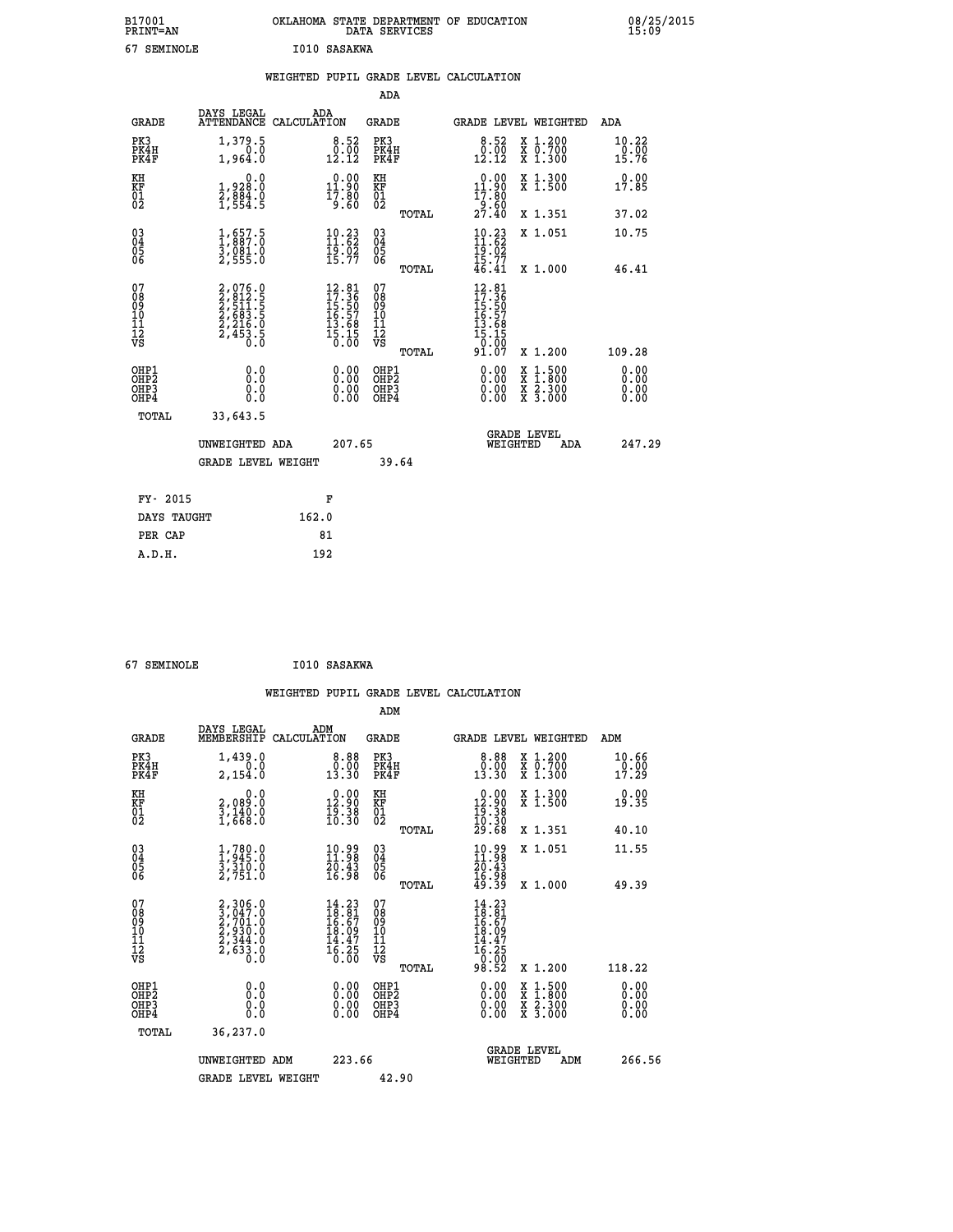| B17001<br><b>PRINT=AN</b> | OKLAHOMA STATE DEPARTMENT OF EDUCATION<br>DATA SERVICES |  | 08/25/2015<br>15:09 |
|---------------------------|---------------------------------------------------------|--|---------------------|
| 67<br>SEMINOLE            | 1014 STROTHER                                           |  |                     |

|                                                                    |                                                                                                                                                                         | WEIGHTED PUPIL GRADE LEVEL CALCULATION                                                       |                                                 |                                                                                                                                                                                                                                                                                                                                                                                                                             |                              |
|--------------------------------------------------------------------|-------------------------------------------------------------------------------------------------------------------------------------------------------------------------|----------------------------------------------------------------------------------------------|-------------------------------------------------|-----------------------------------------------------------------------------------------------------------------------------------------------------------------------------------------------------------------------------------------------------------------------------------------------------------------------------------------------------------------------------------------------------------------------------|------------------------------|
|                                                                    |                                                                                                                                                                         |                                                                                              | <b>ADA</b>                                      |                                                                                                                                                                                                                                                                                                                                                                                                                             |                              |
| <b>GRADE</b>                                                       | DAYS LEGAL                                                                                                                                                              | ADA<br>ATTENDANCE CALCULATION                                                                | GRADE                                           | GRADE LEVEL WEIGHTED                                                                                                                                                                                                                                                                                                                                                                                                        | ADA                          |
| PK3<br>PK4H<br>PK4F                                                | 0.0<br>0.0<br>3,645.5                                                                                                                                                   | $\substack{0.00\\0.00\\22.50}$                                                               | PK3<br>PK4H<br>PK4F                             | X 1.200<br>X 0.700<br>X 1.300<br>0.00<br>22.50                                                                                                                                                                                                                                                                                                                                                                              | 0.00<br>0.00<br>29.25        |
| KH<br>KF<br>01<br>02                                               | $\begin{smallmatrix}&&&0.0\\4,363.0\\3,615.5\\4,057.0\end{smallmatrix}$                                                                                                 | $\begin{smallmatrix} 0.00\\ 26.93\\ 22.32\\ 25.04 \end{smallmatrix}$                         | KH<br>KF<br>01<br>02                            | $\begin{smallmatrix} 0.00\\ 26.93\\ 22.32\\ 25.04\\ 47.36 \end{smallmatrix}$<br>X 1.300<br>X 1.500                                                                                                                                                                                                                                                                                                                          | 0.00<br>40.40                |
|                                                                    |                                                                                                                                                                         |                                                                                              | TOTAL                                           | X 1.351                                                                                                                                                                                                                                                                                                                                                                                                                     | 63.98                        |
| $\begin{smallmatrix} 03 \\[-4pt] 04 \end{smallmatrix}$<br>Ŏ5<br>06 | $\frac{5}{4}, \frac{046}{884}.0 \ \frac{4}{4}, \frac{326}{326}.0 \ \frac{4}{4}, \frac{256}{256}.0$                                                                      | $30.15$<br>$30.14$<br>$26.70$                                                                | $^{03}_{04}$<br>Ŏ5<br>06                        | $30:14$<br>$26:70$<br>X 1.051                                                                                                                                                                                                                                                                                                                                                                                               | 32.74                        |
|                                                                    |                                                                                                                                                                         | 26.27                                                                                        | TOTAL                                           | $\frac{26:27}{83:11}$<br>X 1.000                                                                                                                                                                                                                                                                                                                                                                                            | 83.11                        |
| 07<br>08<br>09<br>11<br>11<br>12<br>VS                             | $\begin{smallmatrix} 6\,, & 488\,, & 5\\ 6\,, & 343\,, & 0\\ 5\,, & 748\,, & 5\\ 4\,, & 627\,, & 5\\ 3\,, & 883\,, & 5\\ 3\,, & 191\,, & 0\\ 0\,. & 0\end{smallmatrix}$ | $\begin{smallmatrix} 40.05\\ 39.16\\ 35.49\\ 28.57\\ 23.97\\ 19.70\\ 0.00 \end{smallmatrix}$ | 07<br>08<br>09<br>11<br>11<br>12<br>VS<br>TOTAL | 40.05<br>$39.169$<br>$35.49$<br>$28.57$<br>$23.97$<br>$19.700$<br>$0.000$<br>186.94<br>X 1.200                                                                                                                                                                                                                                                                                                                              | 224.33                       |
| OHP1<br>OH <sub>P</sub> 2<br>OHP3<br>OH <sub>P4</sub>              | 0.0<br>0.0<br>0.0                                                                                                                                                       | $\begin{smallmatrix} 0.00 \ 0.00 \ 0.00 \ 0.00 \end{smallmatrix}$                            | OHP1<br>OHP <sub>2</sub><br>OHP3<br>OHP4        | $\begin{smallmatrix} 0.00 & 0.00 & 0.00 & 0.00 & 0.00 & 0.00 & 0.00 & 0.00 & 0.00 & 0.00 & 0.00 & 0.00 & 0.00 & 0.00 & 0.00 & 0.00 & 0.00 & 0.00 & 0.00 & 0.00 & 0.00 & 0.00 & 0.00 & 0.00 & 0.00 & 0.00 & 0.00 & 0.00 & 0.00 & 0.00 & 0.00 & 0.00 & 0.00 & 0.00 & 0.00 & 0.0$<br>$\begin{smallmatrix} \mathtt{X} & 1\cdot500\\ \mathtt{X} & 1\cdot800\\ \mathtt{X} & 2\cdot300\\ \mathtt{X} & 3\cdot000 \end{smallmatrix}$ | 0.00<br>0.00<br>0.00<br>0.00 |
| TOTAL                                                              | 64,475.5                                                                                                                                                                |                                                                                              |                                                 |                                                                                                                                                                                                                                                                                                                                                                                                                             |                              |
|                                                                    | UNWEIGHTED ADA                                                                                                                                                          | 397.99                                                                                       |                                                 | <b>GRADE LEVEL</b><br>WEIGHTED                                                                                                                                                                                                                                                                                                                                                                                              | 473.81<br><b>ADA</b>         |
|                                                                    | <b>GRADE LEVEL WEIGHT</b>                                                                                                                                               |                                                                                              | 75.82                                           |                                                                                                                                                                                                                                                                                                                                                                                                                             |                              |
|                                                                    | FY- 2015                                                                                                                                                                | F                                                                                            |                                                 |                                                                                                                                                                                                                                                                                                                                                                                                                             |                              |
|                                                                    | DAYS TAUGHT                                                                                                                                                             | 162.0                                                                                        |                                                 |                                                                                                                                                                                                                                                                                                                                                                                                                             |                              |
| PER CAP                                                            |                                                                                                                                                                         | 70                                                                                           |                                                 |                                                                                                                                                                                                                                                                                                                                                                                                                             |                              |

 **67 SEMINOLE I014 STROTHER**

 **A.D.H. 369**

| $\sigma$ /<br><b>DEMINULE</b>                        |                                                                                                                                               |                    | AGAIUNIG PLVI                                                                                |                                                    |       |                                                                                                                                                                                                                                                                                |                                                |     |                               |  |
|------------------------------------------------------|-----------------------------------------------------------------------------------------------------------------------------------------------|--------------------|----------------------------------------------------------------------------------------------|----------------------------------------------------|-------|--------------------------------------------------------------------------------------------------------------------------------------------------------------------------------------------------------------------------------------------------------------------------------|------------------------------------------------|-----|-------------------------------|--|
|                                                      |                                                                                                                                               |                    |                                                                                              |                                                    |       | WEIGHTED PUPIL GRADE LEVEL CALCULATION                                                                                                                                                                                                                                         |                                                |     |                               |  |
|                                                      |                                                                                                                                               |                    |                                                                                              | ADM                                                |       |                                                                                                                                                                                                                                                                                |                                                |     |                               |  |
| <b>GRADE</b>                                         | DAYS LEGAL<br>MEMBERSHIP                                                                                                                      | ADM<br>CALCULATION |                                                                                              | <b>GRADE</b>                                       |       | GRADE LEVEL WEIGHTED                                                                                                                                                                                                                                                           |                                                |     | ADM                           |  |
| PK3<br>PK4H<br>PK4F                                  | 0.0<br>0.0<br>3,969.0                                                                                                                         |                    | $\begin{smallmatrix} 0.00\\ 0.00\\ 24.50 \end{smallmatrix}$                                  | PK3<br>PK4H<br>PK4F                                |       | 0.00<br>0.00<br>24.50                                                                                                                                                                                                                                                          | X 1.200<br>X 0.700<br>X 1.300                  |     | 0.00<br>0.00<br>31.85         |  |
| KH<br>KF<br>01<br>02                                 | 0.0<br>$\frac{4}{3}, \frac{711}{899}$ .0<br>4,333.0                                                                                           |                    | $\begin{smallmatrix} 0.00\\29.08\\24.01\\26.75 \end{smallmatrix}$                            | KH<br>KF<br>01<br>02                               |       | $\begin{smallmatrix} 0.00\\29.08\\24.01\\26.75\\50.76 \end{smallmatrix}$                                                                                                                                                                                                       | X 1.300<br>X 1.500                             |     | 0.00<br>43.62                 |  |
|                                                      |                                                                                                                                               |                    |                                                                                              |                                                    | TOTAL |                                                                                                                                                                                                                                                                                | X 1.351                                        |     | 68.58                         |  |
| 03<br>04<br>05<br>06                                 | 5, 339.0<br>5, 124.0<br>4, 588.0<br>4, 398.0                                                                                                  |                    | 32.96<br>31.63<br>28.32<br>27.15                                                             | $\begin{matrix} 03 \\ 04 \\ 05 \\ 06 \end{matrix}$ |       | 32.96<br>31.63<br>28.32<br>27.15<br>87.10                                                                                                                                                                                                                                      | X 1.051                                        |     | 34.64                         |  |
|                                                      |                                                                                                                                               |                    |                                                                                              |                                                    | TOTAL |                                                                                                                                                                                                                                                                                | X 1.000                                        |     | 87.10                         |  |
| 07<br>08<br>09<br>11<br>11<br>12<br>VS               | $\begin{smallmatrix} 6\,,782\,.\,0\\ 6\,,606\,.\,0\\ 6\,,087\,.\,0\\ 4\,,842\,.\,0\\ 4\,,121\,.\,0\\ 3\,,299\,.\,0\\ 0\,.0 \end{smallmatrix}$ |                    | $\begin{smallmatrix} 41.86\\ 40.78\\ 37.57\\ 29.89\\ 25.43\\ 20.36\\ 0.00 \end{smallmatrix}$ | 07<br>08<br>09<br>11<br>11<br>12<br>VS             | TOTAL | $\begin{smallmatrix} 41.86\ 40.787\ 37.579\ 29.893\ 25.436\ 20.360\ 195.89\ \end{smallmatrix}$                                                                                                                                                                                 | X 1.200                                        |     | 235.07                        |  |
| OHP1<br>OHP2<br>OH <sub>P3</sub><br>OH <sub>P4</sub> | 0.0<br>0.000                                                                                                                                  |                    | 0.00<br>$\begin{smallmatrix} 0.00 \ 0.00 \end{smallmatrix}$                                  | OHP1<br>OHP2<br>OHP3<br>OHP4                       |       | $\begin{smallmatrix} 0.00 & 0.00 & 0.00 & 0.00 & 0.00 & 0.00 & 0.00 & 0.00 & 0.00 & 0.00 & 0.00 & 0.00 & 0.00 & 0.00 & 0.00 & 0.00 & 0.00 & 0.00 & 0.00 & 0.00 & 0.00 & 0.00 & 0.00 & 0.00 & 0.00 & 0.00 & 0.00 & 0.00 & 0.00 & 0.00 & 0.00 & 0.00 & 0.00 & 0.00 & 0.00 & 0.0$ | X 1:500<br>$\frac{x}{x}$ $\frac{5:300}{3:000}$ |     | 0.00<br>Ō. ŌŌ<br>0.00<br>0.00 |  |
| TOTAL                                                | 68,088.0                                                                                                                                      |                    |                                                                                              |                                                    |       |                                                                                                                                                                                                                                                                                |                                                |     |                               |  |
|                                                      | UNWEIGHTED ADM                                                                                                                                |                    | 420.29                                                                                       |                                                    |       |                                                                                                                                                                                                                                                                                | <b>GRADE LEVEL</b><br>WEIGHTED                 | ADM | 500.86                        |  |
|                                                      | <b>GRADE LEVEL WEIGHT</b>                                                                                                                     |                    |                                                                                              | 80.57                                              |       |                                                                                                                                                                                                                                                                                |                                                |     |                               |  |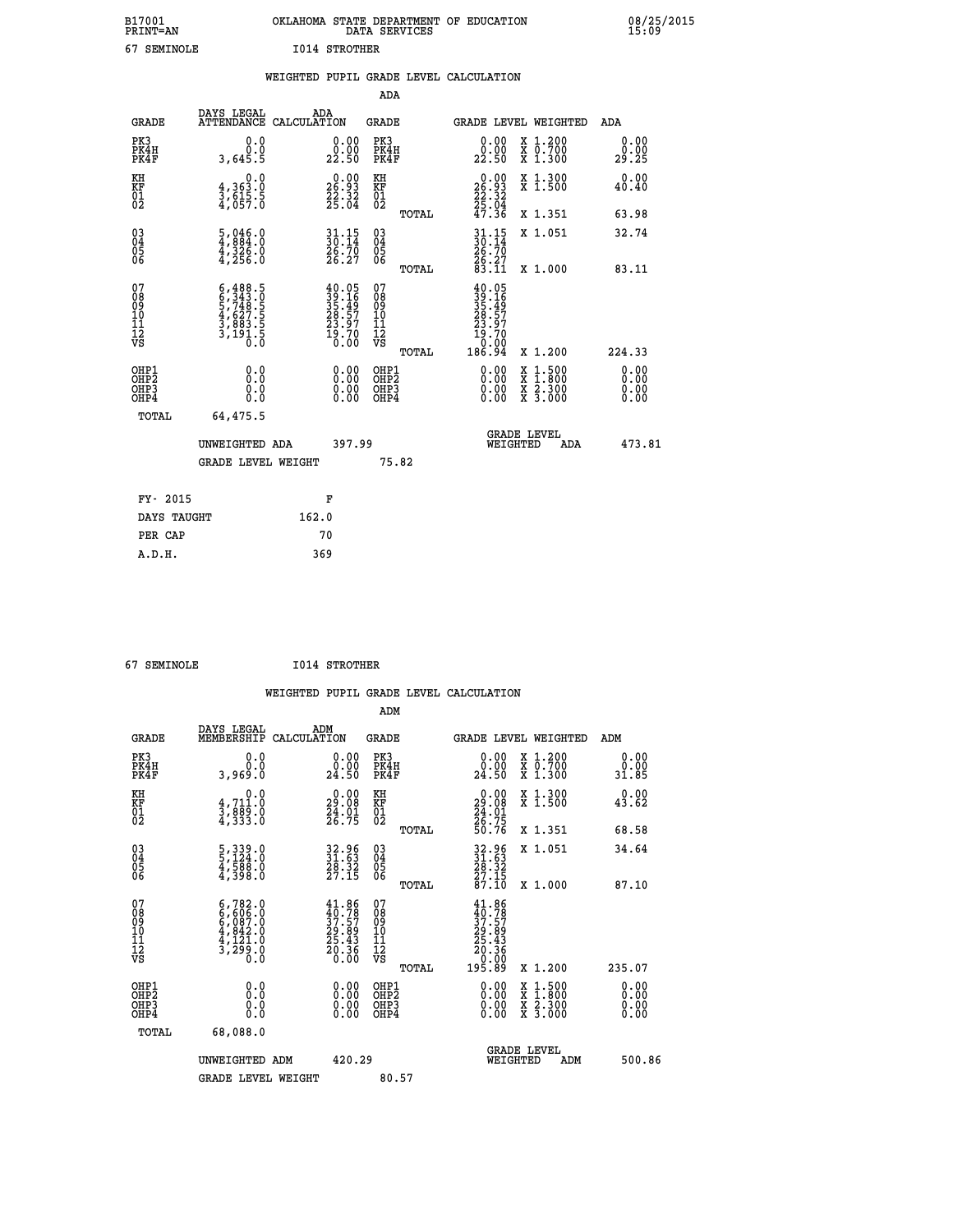| B17001<br><b>PRINT=AN</b> | OKLAHOMA STATE DEPARTMENT OF EDUCATION<br>DATA SERVICES | 08/25/2015<br>15:09 |
|---------------------------|---------------------------------------------------------|---------------------|
| 67<br>SEMINOLE            | <b>I015 BUTNER</b>                                      |                     |

|                                                   |                                                                       | WEIGHTED PUPIL GRADE LEVEL CALCULATION                                                                                          |                                                     |                                                                                                                                                              |                              |
|---------------------------------------------------|-----------------------------------------------------------------------|---------------------------------------------------------------------------------------------------------------------------------|-----------------------------------------------------|--------------------------------------------------------------------------------------------------------------------------------------------------------------|------------------------------|
|                                                   |                                                                       |                                                                                                                                 | ADA                                                 |                                                                                                                                                              |                              |
| <b>GRADE</b>                                      | DAYS LEGAL                                                            | ADA<br>ATTENDANCE CALCULATION                                                                                                   | GRADE                                               | GRADE LEVEL WEIGHTED                                                                                                                                         | ADA                          |
| PK3<br>PK4H<br>PK4F                               | 92.5<br>0.0<br>2,360.5                                                | $0.55$<br>$0.00$<br>14.09                                                                                                       | PK3<br>PK4H<br>PK4F                                 | $0.55$<br>$0.00$<br>X 1.200<br>X 0.700<br>X 1.300<br>14.09                                                                                                   | 0.66<br>0.00<br>18.32        |
| KH<br>KF<br>01<br>02                              | 0.0<br>3,021:5<br>2,068:5<br>4,042:0                                  | $\begin{smallmatrix} 0.00\\ 17.99\\ 12.31\\ 24.08 \end{smallmatrix}$                                                            | KH<br>KF<br>01<br>02                                | $\begin{array}{r} 0.00 \\ 17.99 \\ 12.31 \\ 24.08 \\ 36.39 \end{array}$<br>X 1.300<br>X 1.500                                                                | 0.00<br>26.99                |
|                                                   |                                                                       |                                                                                                                                 | TOTAL                                               | X 1.351                                                                                                                                                      | 49.16                        |
| $^{03}_{04}$<br>Ŏ5<br>06                          | 2,508.5<br>2,580.5<br>2,674.5<br>2,139.0                              | $14.93$<br>$15.36$<br>$15.92$<br>$12.74$                                                                                        | $\begin{array}{c} 03 \\ 04 \\ 05 \\ 06 \end{array}$ | $14.93$<br>$15.36$<br>$15.92$<br>$12.74$<br>$44.02$<br>X 1.051                                                                                               | 15.69                        |
|                                                   |                                                                       |                                                                                                                                 | TOTAL                                               | X 1.000                                                                                                                                                      | 44.02                        |
| 07<br>08<br>09<br>10<br>11<br>12<br>VS            | 3,894.0<br>1,926.5<br>1,877.5<br>3,477.0<br>3,063.0<br>1,949.5<br>0.0 | $\begin{smallmatrix} 23\cdot 18\\ 11\cdot 47\\ 11\cdot 22\\ 20\cdot 73\\ 18\cdot 23\\ 11\cdot 60\\ 0\cdot 00 \end{smallmatrix}$ | 07<br>08<br>09<br>10<br>11<br>12<br>VS              | $23.18$<br>$11.47$<br>$11.22$<br>$20.73$<br>$18.23$<br>11.60<br>0.00                                                                                         |                              |
|                                                   |                                                                       |                                                                                                                                 | TOTAL                                               | 96.43<br>X 1.200                                                                                                                                             | 115.72                       |
| OHP1<br>OHP2<br>OHP3<br>OH <sub>P4</sub><br>TOTAL | 0.0<br>0.0<br>0.0<br>37,675.0                                         | 0.00<br>$\begin{smallmatrix} 0.00 \ 0.00 \end{smallmatrix}$                                                                     | OHP1<br>OHP2<br>OHP3<br>OHP4                        | $\begin{smallmatrix} \mathtt{X} & 1\cdot500 \\ \mathtt{X} & 1\cdot800 \\ \mathtt{X} & 2\cdot300 \\ \mathtt{X} & 3\cdot000 \end{smallmatrix}$<br>0.00<br>0.00 | 0.00<br>0.00<br>0.00<br>0.00 |
|                                                   | UNWEIGHTED ADA                                                        | 224.40                                                                                                                          |                                                     | <b>GRADE LEVEL</b><br>WEIGHTED<br>ADA                                                                                                                        | 270.56                       |
|                                                   | GRADE LEVEL WEIGHT                                                    |                                                                                                                                 | 46.16                                               |                                                                                                                                                              |                              |
| FY- 2015                                          |                                                                       | F                                                                                                                               |                                                     |                                                                                                                                                              |                              |
| DAYS TAUGHT                                       |                                                                       | 168.0                                                                                                                           |                                                     |                                                                                                                                                              |                              |
| PER CAP                                           |                                                                       | 92                                                                                                                              |                                                     |                                                                                                                                                              |                              |
| A.D.H.                                            |                                                                       | 178                                                                                                                             |                                                     |                                                                                                                                                              |                              |

 **67 SEMINOLE I015 BUTNER**

|                                                    |                                                                                                                                                            |                                                                          | ADM                                             | WEIGHTED PUPIL GRADE LEVEL CALCULATION                                                           |                                                  |                       |
|----------------------------------------------------|------------------------------------------------------------------------------------------------------------------------------------------------------------|--------------------------------------------------------------------------|-------------------------------------------------|--------------------------------------------------------------------------------------------------|--------------------------------------------------|-----------------------|
| <b>GRADE</b>                                       | DAYS LEGAL<br>MEMBERSHIP CALCULATION                                                                                                                       | ADM                                                                      | <b>GRADE</b>                                    | <b>GRADE LEVEL WEIGHTED</b>                                                                      |                                                  | ADM                   |
| PK3<br>PK4H<br>PK4F                                | 95.0<br>0.0<br>2,463.0                                                                                                                                     | $\substack{0.57 \\ 0.00 \\ 14.70}$                                       | PK3<br>PK4H<br>PK4F                             | 0.57<br>$\substack{\texttt{0.00}\ 14.70}$                                                        | X 1.200<br>X 0.700<br>X 1.300                    | 0.68<br>0.00<br>19.11 |
| KH<br>KF<br>01<br>02                               | $\begin{smallmatrix}&&&0\cdot0\\3\,,223\cdot0\\2\,,142\cdot0\\4\,,283\cdot0\end{smallmatrix}$                                                              | $\begin{array}{c} 0.00 \\ 19.18 \\ 12.75 \\ 25.53 \end{array}$           | KH<br>KF<br>01<br>02                            | $\begin{smallmatrix} 0.00\\19.18\\12.75\\25.53\\38.28 \end{smallmatrix}$                         | X 1.300<br>X 1.500                               | 0.00<br>28.77         |
|                                                    |                                                                                                                                                            |                                                                          | TOTAL                                           |                                                                                                  | X 1.351                                          | 51.72                 |
| $\begin{matrix} 03 \\ 04 \\ 05 \\ 06 \end{matrix}$ | 2,633.0<br>2,696.0<br>2,820.0<br>2,276.0                                                                                                                   | $\begin{smallmatrix} 15.67\ 16.05\ 16.79\ 13.55 \end{smallmatrix}$       | 03<br>04<br>05<br>06<br>TOTAL                   | $15.67$<br>$16.79$<br>$16.79$<br>$13.55$<br>$46.39$                                              | X 1.051<br>X 1.000                               | 16.47<br>46.39        |
| 07<br>08<br>09<br>11<br>11<br>12<br>VS             | $\begin{smallmatrix} 4\,,\,141\,.\,0\\ 2\,,\,011\,.\,0\\ 2\,,\,104\,.\,0\\ 3\,,\,775\,.\,0\\ 3\,,\,256\,.\,0\\ 2\,,\,153\,.\,0\\ 0\,.\,0\end{smallmatrix}$ | $24.65$<br>$11.98$<br>$12.56$<br>$22.51$<br>$19.38$<br>$12.82$<br>$0.00$ | 07<br>08<br>09<br>11<br>11<br>12<br>VS<br>TOTAL | $\begin{smallmatrix} 24.65\ 11.98\ 12.561\ 22.51\ 19.38\ 12.82\ 0.000\ 103.90 \end{smallmatrix}$ | X 1.200                                          | 124.68                |
| OHP1<br>OHP2<br>OHP3<br>OHP4                       | 0.0<br>0.000                                                                                                                                               | 0.00<br>$\begin{smallmatrix} 0.00 \ 0.00 \end{smallmatrix}$              | OHP1<br>OHP2<br>OHP3<br>OHP4                    | 0.00<br>0.00<br>0.00                                                                             | $1:500$<br>1:800<br>X<br>X<br>X 2.300<br>X 3.000 | 0.00<br>0.00<br>0.00  |
| TOTAL                                              | 40,071.0                                                                                                                                                   |                                                                          |                                                 |                                                                                                  |                                                  |                       |
|                                                    | UNWEIGHTED ADM                                                                                                                                             | 238.69                                                                   |                                                 |                                                                                                  | GRADE LEVEL<br>WEIGHTED<br>ADM                   | 287.82                |
|                                                    | <b>GRADE LEVEL WEIGHT</b>                                                                                                                                  |                                                                          | 49.13                                           |                                                                                                  |                                                  |                       |
|                                                    |                                                                                                                                                            |                                                                          |                                                 |                                                                                                  |                                                  |                       |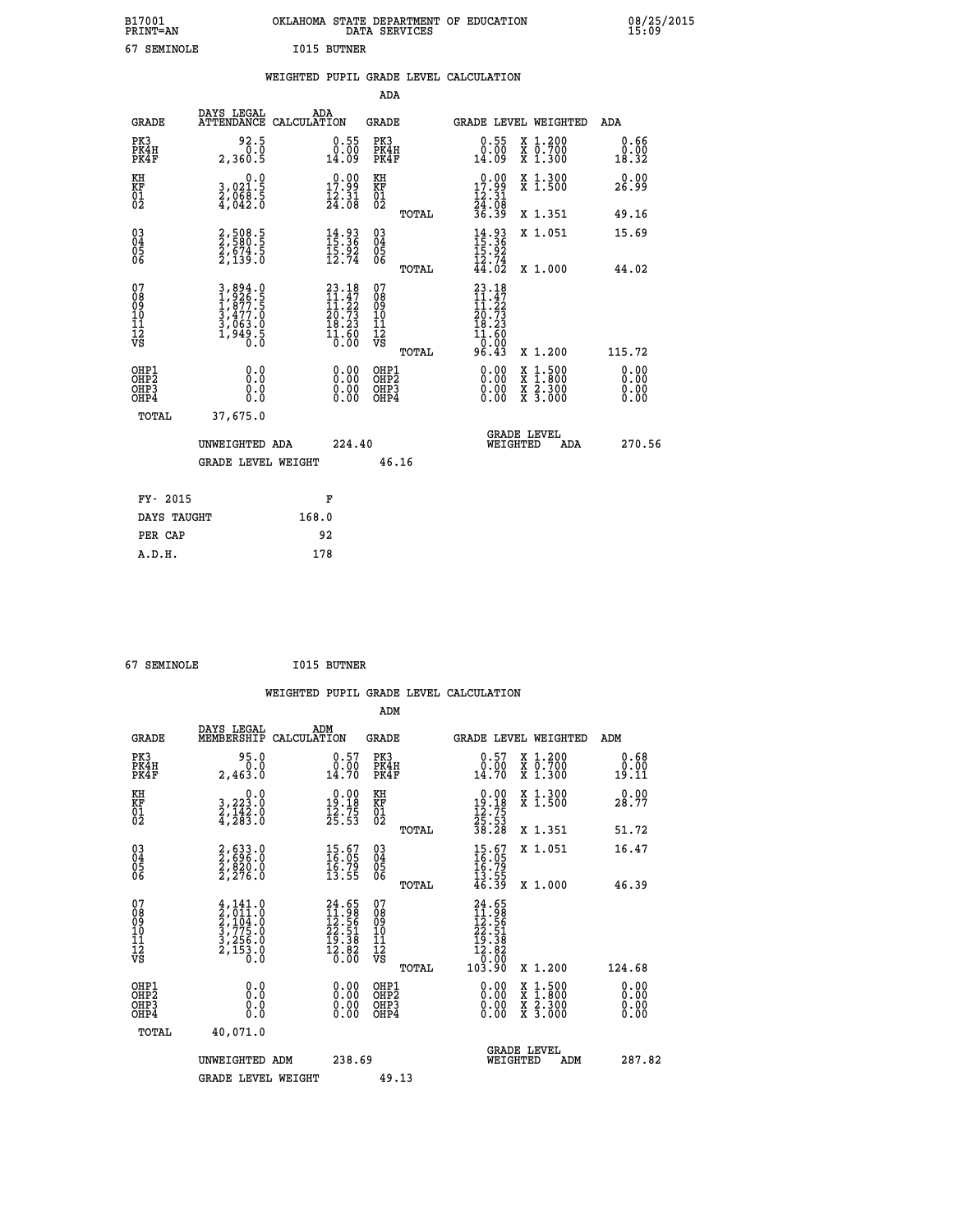| 7001<br>INT=AN | OKLAHOMA STATE DEPARTMENT OF EDUCATION<br>DATA SERVICES |  |
|----------------|---------------------------------------------------------|--|
| SEMINOLE       | COUNTY TOTALS                                           |  |

|                                              |                                                                                                                                                       | WEIGHTED PUPIL GRADE LEVEL CALCULATION                                                    |                                                        |                                                                               |                                                                                                                                              |                         |
|----------------------------------------------|-------------------------------------------------------------------------------------------------------------------------------------------------------|-------------------------------------------------------------------------------------------|--------------------------------------------------------|-------------------------------------------------------------------------------|----------------------------------------------------------------------------------------------------------------------------------------------|-------------------------|
|                                              |                                                                                                                                                       |                                                                                           | ADA                                                    |                                                                               |                                                                                                                                              |                         |
| <b>GRADE</b>                                 | DAYS LEGAL<br>ATTENDANCE                                                                                                                              | ADA<br>CALCULATION                                                                        | <b>GRADE</b>                                           | GRADE LEVEL WEIGHTED                                                          |                                                                                                                                              | ADA                     |
| PK3<br>PK4H<br>PK4F                          | 7,036.5<br>0.0<br>46,182.5                                                                                                                            | $\begin{smallmatrix} 42.52\ 0.00\ 275.24 \end{smallmatrix}$                               | PK3<br>PK4H<br>PK4F                                    | 42.52<br>275.24                                                               | X 1.200<br>X 0.700<br>X 1.300                                                                                                                | 51.02<br>0.00<br>357.81 |
| KH<br>KF<br>01<br>02                         | 0.0<br>64,936.0<br>66,549.0<br>62,320.5                                                                                                               | $0.00$<br>386.25<br>$\frac{395.62}{370.35}$                                               | KH<br>KF<br>01<br>02                                   | $0.00$<br>386.25<br>395:62<br>370:35<br>765:97                                | X 1.300<br>X 1.500                                                                                                                           | 0.00<br>579.41          |
|                                              |                                                                                                                                                       |                                                                                           | TOTAL                                                  |                                                                               | X 1.351                                                                                                                                      | 1,034.82                |
| $\substack{03 \\ 04}$<br>05<br>06            | 56,234.0<br>56,299.0<br>57,345.5<br>58,098.5                                                                                                          | $334.82$<br>$335.12$<br>$341.57$<br>$346.48$                                              | $\substack{03 \\ 04}$<br>0500                          | 334.82<br>335.12<br>341.57                                                    | X 1.051                                                                                                                                      | 1,375.06                |
|                                              |                                                                                                                                                       |                                                                                           | TOTAL                                                  | ăš:ăé<br>1,023.17                                                             | X 1.000                                                                                                                                      | 1,023.17                |
| 07<br>08<br>09<br>10<br>11<br>11<br>12<br>VS | $\begin{smallmatrix} 64\,,\,152\,.0\\ 61\,,\,153\,.0\\ 61\,,\,153\,.0\\ 60\,,\,629\,.5\\ 53\,,\,321\,.0\\ 44\,,\,046\,.5\\ 0\,.0\\ \end{smallmatrix}$ | $\begin{array}{r} 382.67\\ 365.14\\ 365.12\\ 362.73\\ 317.92\\ 263.50\\ 0.00 \end{array}$ | 07<br>08<br>09<br>001<br>11<br>11<br>12<br>VS<br>TOTAL | 382.67<br>365.14<br>365.12<br>362.73<br>317.92<br>263.50<br>00.00<br>2,057.08 | X 1.200                                                                                                                                      | 2,468.50                |
| OHP1<br>OHP2<br>OH <sub>P</sub> 3<br>OHP4    | 0.0<br>0.0<br>0.0                                                                                                                                     | 0.00<br>$\begin{smallmatrix} 0.00 \ 0.00 \end{smallmatrix}$                               | OHP1<br>OHP2<br>OHP3<br>OHP4                           | 0.00<br>0.00                                                                  | $\begin{smallmatrix} \mathtt{X} & 1\cdot500 \\ \mathtt{X} & 1\cdot800 \\ \mathtt{X} & 2\cdot300 \\ \mathtt{X} & 3\cdot000 \end{smallmatrix}$ | 0.00<br>0.00<br>0.00    |
| TOTAL                                        | 819,456.5                                                                                                                                             |                                                                                           |                                                        |                                                                               |                                                                                                                                              |                         |
|                                              | UNWEIGHTED ADA                                                                                                                                        | 4,885.05                                                                                  |                                                        | <b>GRADE LEVEL</b><br>WEIGHTED                                                | ADA                                                                                                                                          | 5,866.62                |
|                                              | <b>GRADE LEVEL WEIGHT</b>                                                                                                                             |                                                                                           | 981.57                                                 |                                                                               |                                                                                                                                              |                         |
| FY- 2015                                     |                                                                                                                                                       | F                                                                                         |                                                        |                                                                               |                                                                                                                                              |                         |
| DAYS TAUGHT                                  |                                                                                                                                                       | 1,656.0                                                                                   |                                                        |                                                                               |                                                                                                                                              |                         |
| PER CAP                                      |                                                                                                                                                       | 635                                                                                       |                                                        |                                                                               |                                                                                                                                              |                         |

 **A.D.H. 3,367**

 **B17001<br>PRINT=AN** 

**SEMINOLE COUNTY TOTALS** 

|                                                       |                                                                                   |                                                                 | ADM                                              |                                                                                      |                                                                                                  |                              |
|-------------------------------------------------------|-----------------------------------------------------------------------------------|-----------------------------------------------------------------|--------------------------------------------------|--------------------------------------------------------------------------------------|--------------------------------------------------------------------------------------------------|------------------------------|
| <b>GRADE</b>                                          | DAYS LEGAL<br>MEMBERSHIP                                                          | ADM<br>CALCULATION                                              | <b>GRADE</b>                                     | GRADE LEVEL WEIGHTED                                                                 |                                                                                                  | ADM                          |
| PK3<br>PK4H<br>PK4F                                   | 7,322.0<br>0.0<br>50,451.0                                                        | 44.23<br>0.00<br>300.60                                         | PK3<br>PK4H<br>PK4F                              | 44.23<br>0.00<br>300.60                                                              | X 1.200<br>X 0.700<br>X 1.300                                                                    | 51.02<br>0.00<br>390.79      |
| KH<br>KF<br>01<br>02                                  | 0.0<br>70,291.0<br>71,362.0<br>66,482.0                                           | $0.00$<br>418.06<br>$\frac{424}{395}$ : $\frac{13}{05}$         | KH<br>KF<br>01<br>02                             | 0.00<br>418.06<br>$\frac{424}{395}$ . $\frac{13}{05}$<br>819. 18                     | X 1.300<br>X 1.500                                                                               | $0.00$<br>627.11             |
|                                                       |                                                                                   |                                                                 | TOTAL                                            |                                                                                      | X 1.351                                                                                          | 1,106.72                     |
| 03<br>04<br>05<br>06                                  | 59,633.0<br>59,147.0<br>60,696.0<br>61,128.0                                      | 355.02<br>352.10<br>361.50<br>364.48                            | $\substack{03 \\ 04}$<br>05                      | 355.02<br>352.10<br>361.50<br>364.48                                                 | X 1.051                                                                                          | 373.11                       |
|                                                       |                                                                                   |                                                                 | TOTAL                                            | 1,078.08                                                                             | X 1.000                                                                                          | 1,078.08                     |
| 07<br>08<br>09<br>101<br>112<br>VS                    | 67, 865.0<br>64, 573.0<br>66, 547.0<br>65, 337.0<br>57, 415.0<br>47, 234.0<br>Ō.Ō | 404.80<br>385.49<br>397.10<br>390.68<br>$\frac{342.17}{282.39}$ | 07<br>08<br>09<br>101<br>11<br>12<br>VS<br>TOTAL | 404.80<br>385.49<br>397.10<br>390.68<br>$\frac{342.17}{282.39}$<br>0.00<br>2, 202.63 | X 1.200                                                                                          | 2,643.17                     |
| OHP1<br>OH <sub>P</sub> 2<br>OH <sub>P3</sub><br>OHP4 | 0.0<br>0.000                                                                      | 0.00<br>0.00<br>0.00                                            | OHP1<br>OHP2<br>OHP3<br>OHP4                     | $0.00$<br>$0.00$<br>0.00                                                             | $\begin{smallmatrix} x & 1 & 500 \\ x & 1 & 800 \\ x & 2 & 300 \\ x & 3 & 000 \end{smallmatrix}$ | 0.00<br>0.00<br>0.00<br>0.00 |
| TOTAL                                                 | 875,483.0                                                                         |                                                                 |                                                  |                                                                                      |                                                                                                  |                              |
|                                                       | UNWEIGHTED ADM                                                                    | 5,217.80                                                        |                                                  | <b>GRADE LEVEL</b><br>WEIGHTED                                                       | ADM                                                                                              | 6,272.06                     |
|                                                       | <b>GRADE LEVEL WEIGHT</b>                                                         |                                                                 | 1,054.26                                         |                                                                                      |                                                                                                  |                              |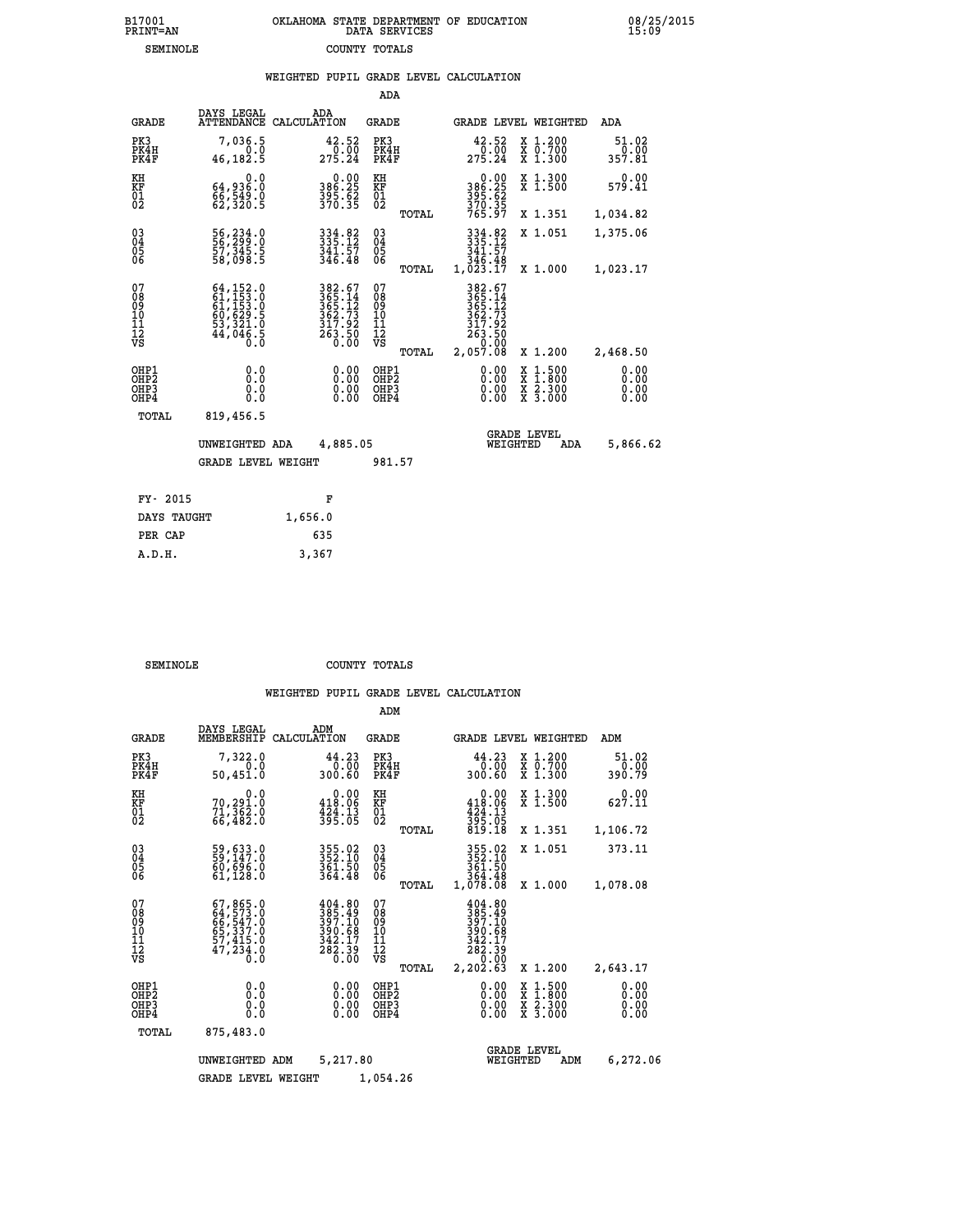| B17001<br><b>PRINT=AN</b> | OKLAHOMA<br>. STATE DEPARTMENT OF EDUCATION<br>DATA SERVICES | 08/25/2015<br>15:09 |
|---------------------------|--------------------------------------------------------------|---------------------|
| 68 SEQUOYAH               | C001 LIBERTY                                                 |                     |

|                                                    |                                                      |                                                                                           |       |                                                                   |                                        |       | WEIGHTED PUPIL GRADE LEVEL CALCULATION                                  |                                |                                                              |                              |
|----------------------------------------------------|------------------------------------------------------|-------------------------------------------------------------------------------------------|-------|-------------------------------------------------------------------|----------------------------------------|-------|-------------------------------------------------------------------------|--------------------------------|--------------------------------------------------------------|------------------------------|
|                                                    |                                                      |                                                                                           |       |                                                                   | <b>ADA</b>                             |       |                                                                         |                                |                                                              |                              |
|                                                    | <b>GRADE</b>                                         | DAYS LEGAL<br>ATTENDANCE CALCULATION                                                      | ADA   |                                                                   | <b>GRADE</b>                           |       |                                                                         |                                | GRADE LEVEL WEIGHTED                                         | ADA                          |
| PK3                                                | PK4H<br>PK4F                                         | 932.0<br>0.0<br>5,010.5                                                                   |       | $5.39$<br>$0.00$<br>28.96                                         | PK3<br>PK4H<br>PK4F                    |       | $\frac{5.39}{0.00}$<br>28.96                                            |                                | X 1.200<br>X 0.700<br>X 1.300                                | 6.47<br>0.00<br>37.65        |
| KH<br>KF<br>01<br>02                               |                                                      | 0.0<br>$\frac{4}{3}, \frac{199}{91}$ $\cdot \frac{8}{9}$<br>$\frac{41}{3}, \frac{19}{47}$ |       | $\begin{smallmatrix} 0.00\\24.27\\23.36\\20.10 \end{smallmatrix}$ | KH<br>KF<br>01<br>02                   |       | $\begin{smallmatrix} 0.00\\24.27\\23.36\\20.10\\43.46\end{smallmatrix}$ |                                | X 1.300<br>X 1.500                                           | 0.00<br>36.41                |
|                                                    |                                                      |                                                                                           |       |                                                                   |                                        | TOTAL |                                                                         |                                | X 1.351                                                      | 58.71                        |
| $\begin{matrix} 03 \\ 04 \\ 05 \\ 06 \end{matrix}$ |                                                      | 3,906.5<br>3,677.5<br>5,573.5<br>3,412.0                                                  |       | $22.58$<br>$21.26$<br>$32.22$<br>$19.72$                          | 03<br>04<br>05<br>06                   |       | $22.58$<br>$21.26$<br>$32.22$<br>$19.72$<br>$73.20$                     |                                | X 1.051                                                      | 23.73                        |
|                                                    |                                                      |                                                                                           |       |                                                                   |                                        | TOTAL |                                                                         |                                | X 1.000                                                      | 73.20                        |
| 07<br>08<br>09<br>11<br>11<br>12<br>VS             |                                                      | $4,637.0$<br>5,695.0<br>0.0<br>0.0<br>0.0<br>$\S.$                                        |       | 26.80<br>32.92<br>0.00<br>0.00<br>0.00<br>ŏ:ŏŏ<br>O.OO            | 07<br>08<br>09<br>11<br>11<br>12<br>VS | TOTAL | $26.80$<br>$32.92$<br>$0.00$<br>$0.00$<br>$0.00$<br>0.00<br>59.72       |                                | X 1.200                                                      | 71.66                        |
|                                                    | OHP1<br>OHP <sub>2</sub><br>OH <sub>P3</sub><br>OHP4 | 0.0<br>0.0<br>0.0                                                                         |       | 0.0000<br>$\begin{smallmatrix} 0.00 \ 0.00 \end{smallmatrix}$     | OHP1<br>OHP2<br>OHP3<br>OHP4           |       | 0.00<br>0.00<br>0.00                                                    |                                | $1:500$<br>1:800<br>X 1:500<br>X 1:800<br>X 2:300<br>X 3:000 | 0.00<br>0.00<br>0.00<br>0.00 |
|                                                    | <b>TOTAL</b>                                         | 44,561.5                                                                                  |       |                                                                   |                                        |       |                                                                         |                                |                                                              |                              |
|                                                    |                                                      | UNWEIGHTED ADA                                                                            |       | 257.58                                                            |                                        |       |                                                                         | <b>GRADE LEVEL</b><br>WEIGHTED | ADA                                                          | 307.83                       |
|                                                    |                                                      | <b>GRADE LEVEL WEIGHT</b>                                                                 |       |                                                                   | 50.25                                  |       |                                                                         |                                |                                                              |                              |
|                                                    | FY- 2015                                             |                                                                                           |       | F                                                                 |                                        |       |                                                                         |                                |                                                              |                              |
|                                                    | DAYS TAUGHT                                          |                                                                                           | 173.0 |                                                                   |                                        |       |                                                                         |                                |                                                              |                              |
|                                                    | PER CAP                                              |                                                                                           |       | 57                                                                |                                        |       |                                                                         |                                |                                                              |                              |

 **68 SEQUOYAH C001 LIBERTY**

 **A.D.H. 189**

| <b>GRADE</b>                                       | DAYS LEGAL<br>MEMBERSHIP                                                                                               | ADM<br>CALCULATION                                                   | <b>GRADE</b>                                  |       |                                                                              |          | GRADE LEVEL WEIGHTED                                                                                                | ADM                                                       |
|----------------------------------------------------|------------------------------------------------------------------------------------------------------------------------|----------------------------------------------------------------------|-----------------------------------------------|-------|------------------------------------------------------------------------------|----------|---------------------------------------------------------------------------------------------------------------------|-----------------------------------------------------------|
| PK3<br>PK4H<br>PK4F                                | 940.0<br>0.0<br>5,260.0                                                                                                | $\begin{smallmatrix}5.43\0.00\\30.40\end{smallmatrix}$               | PK3<br>PK4H<br>PK4F                           |       | $\begin{smallmatrix}5.43\0.00\\30.40\end{smallmatrix}$                       |          | X 1.200<br>X 0.700<br>X 1.300                                                                                       | $\begin{smallmatrix} 6.52\ 0.00\ 39.52 \end{smallmatrix}$ |
| KH<br>KF<br>01<br>02                               | $4,497.0$<br>$4,273.0$<br>$3,666.0$                                                                                    | $\begin{smallmatrix} 0.00\\ 25.99\\ 24.70\\ 21.19 \end{smallmatrix}$ | KH<br>KF<br>$\overline{01}$                   |       | $\begin{smallmatrix} 0.00\\ 25.99\\ 24.70\\ 21.19\\ 45.89 \end{smallmatrix}$ |          | X 1.300<br>X 1.500                                                                                                  | 0.00<br>38.99                                             |
|                                                    |                                                                                                                        |                                                                      |                                               | TOTAL |                                                                              |          | X 1.351                                                                                                             | 62.00                                                     |
| $\begin{matrix} 03 \\ 04 \\ 05 \\ 06 \end{matrix}$ | $\frac{4}{3}, \begin{smallmatrix} 0 & 5 & 4 & 0 \\ 9 & 9 & 9 & 0 \\ 5 & 9 & 11 & 0 \\ 3 & 6 & 0 & 0 \end{smallmatrix}$ | $23.43$<br>$22.54$<br>$34.17$<br>$20.81$                             | 030404<br>06                                  |       | $23.54$<br>$34.17$<br>$34.17$<br>$20.81$<br>$77.52$                          |          | X 1.051                                                                                                             | 24.62                                                     |
|                                                    |                                                                                                                        |                                                                      |                                               | TOTAL |                                                                              |          | X 1.000                                                                                                             | 77.52                                                     |
| 07<br>089<br>090<br>1112<br>VS                     | $4,955.0$<br>5,957.0<br>0.0<br>0.0<br>0.0<br>0.0<br>0.0                                                                | $28.64\n34.43\n0.00\n0.00\n0.00\n0.00\n0.00\n0.00$                   | 07<br>08<br>09<br>001<br>11<br>11<br>12<br>VS | TOTAL | $28.64\n34.43\n0.00\n0.00\n0.00\n0.00\n0.00\n63.07$                          |          | X 1.200                                                                                                             | 75.68                                                     |
| OHP1                                               |                                                                                                                        |                                                                      |                                               |       |                                                                              |          |                                                                                                                     |                                                           |
| OHP <sub>2</sub><br>OH <sub>P3</sub><br>OHP4       | 0.0<br>0.000                                                                                                           |                                                                      | OHP1<br>OHP2<br>OHP3<br>OHP4                  |       | 0.00<br>$0.00$<br>0.00                                                       |          | $\begin{array}{l} \mathtt{X} & 1.500 \\ \mathtt{X} & 1.800 \\ \mathtt{X} & 2.300 \\ \mathtt{X} & 3.000 \end{array}$ | 0.00<br>0.00<br>0.00                                      |
| TOTAL                                              | 47,012.0                                                                                                               |                                                                      |                                               |       |                                                                              |          |                                                                                                                     |                                                           |
|                                                    | UNWEIGHTED                                                                                                             | 271.73<br>ADM                                                        |                                               |       |                                                                              | WEIGHTED | <b>GRADE LEVEL</b><br>ADM                                                                                           | 324.85                                                    |
|                                                    | <b>GRADE LEVEL WEIGHT</b>                                                                                              |                                                                      | 53.12                                         |       |                                                                              |          |                                                                                                                     |                                                           |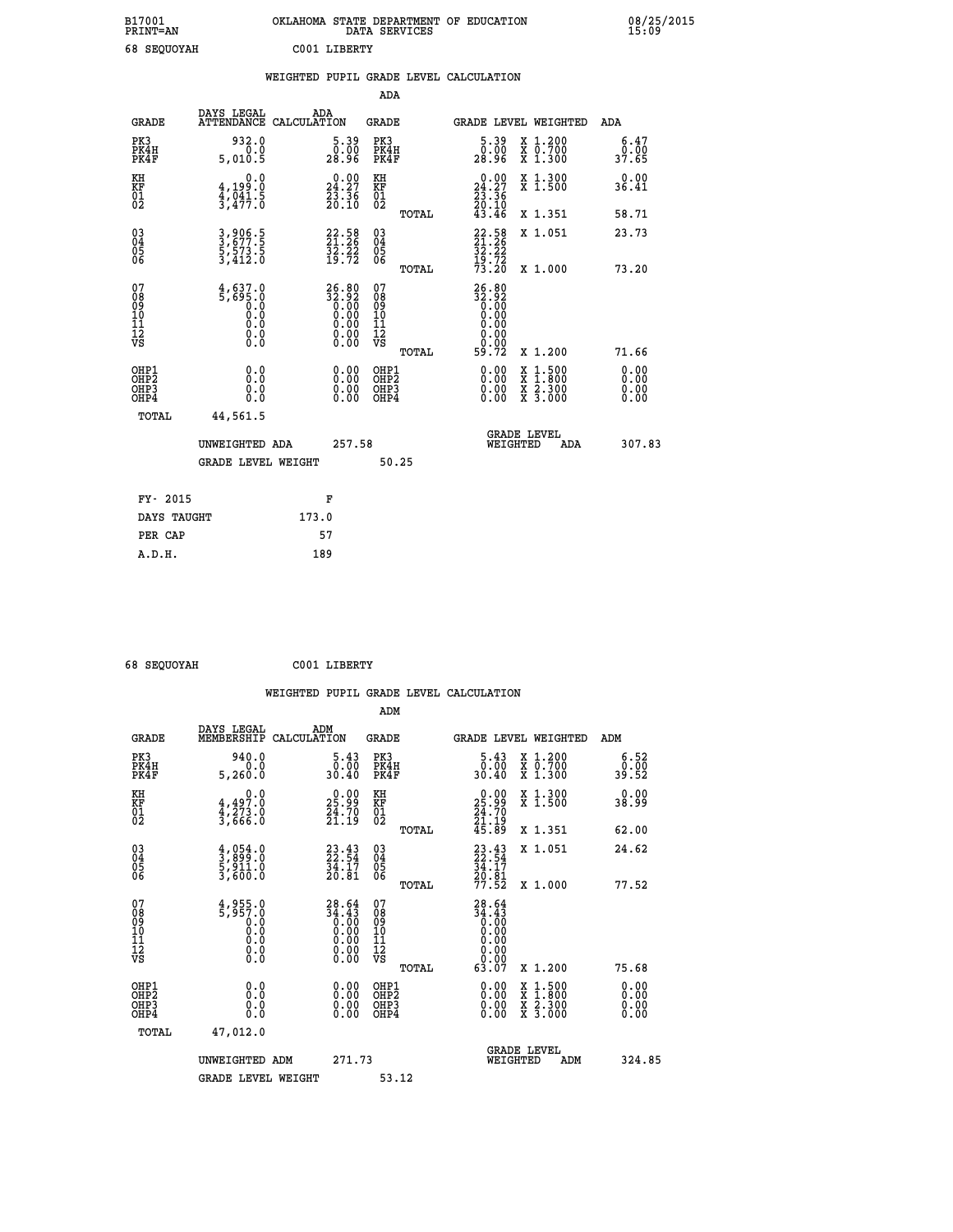## **B17001 OKLAHOMA STATE DEPARTMENT OF EDUCATION 08/25/2015 PRINT=AN DATA SERVICES 15:09 68 SEQUOYAH C035 MARBLE CITY**

|                                                                    |                                                        |       |                                                                   |                                          |       | WEIGHTED PUPIL GRADE LEVEL CALCULATION                                                                                                                                                                                                                                         |                                                                                                                                           |     |                      |
|--------------------------------------------------------------------|--------------------------------------------------------|-------|-------------------------------------------------------------------|------------------------------------------|-------|--------------------------------------------------------------------------------------------------------------------------------------------------------------------------------------------------------------------------------------------------------------------------------|-------------------------------------------------------------------------------------------------------------------------------------------|-----|----------------------|
|                                                                    |                                                        |       |                                                                   | <b>ADA</b>                               |       |                                                                                                                                                                                                                                                                                |                                                                                                                                           |     |                      |
| <b>GRADE</b>                                                       | DAYS LEGAL<br>ATTENDANCE CALCULATION                   | ADA   |                                                                   | GRADE                                    |       | GRADE LEVEL WEIGHTED                                                                                                                                                                                                                                                           |                                                                                                                                           |     | ADA                  |
| PK3<br>PK4H<br>PK4F                                                | 1,221.0<br>0.0<br>1,310.0                              |       | $\begin{smallmatrix} 6.98\ 0.00\ 7.49 \end{smallmatrix}$          | PK3<br>PK4H<br>PK4F                      |       | $\begin{smallmatrix} 6.98\\ 0.00\\ 7.49 \end{smallmatrix}$                                                                                                                                                                                                                     | X 1.200<br>X 0.700<br>X 1.300                                                                                                             |     | 8.38<br>0.00<br>9.74 |
| KH<br>KF<br>01<br>02                                               | 0.0<br>2,971.0<br>2,420.5<br>2,366.5                   |       | $\begin{smallmatrix} 0.00\\16.98\\13.83\\13.52 \end{smallmatrix}$ | KH<br>KF<br>$\overline{01}$              |       | $\begin{array}{r} 0.00 \\ 16.98 \\ 13.83 \\ 13.52 \\ 27.35 \end{array}$                                                                                                                                                                                                        | X 1.300<br>X 1.500                                                                                                                        |     | 0.00<br>25.47        |
|                                                                    |                                                        |       |                                                                   |                                          | TOTAL |                                                                                                                                                                                                                                                                                | X 1.351                                                                                                                                   |     | 36.95                |
| $\begin{smallmatrix} 03 \\[-4pt] 04 \end{smallmatrix}$<br>Ŏ5<br>06 | $\frac{1}{2}, \frac{801}{076}$ :<br>2,095.0<br>2,364.0 |       | $\begin{array}{c} 10.29 \\ 6.15 \\ 11.97 \\ 13.51 \end{array}$    | $\substack{03 \\ 04}$<br>$\frac{05}{06}$ |       | $10.29$<br>$6.15$<br>$11.97$                                                                                                                                                                                                                                                   | X 1.051                                                                                                                                   |     | 10.81                |
|                                                                    |                                                        |       |                                                                   |                                          | TOTAL | $\frac{1}{3}$ $\frac{1}{3}$ $\frac{5}{6}$ $\frac{1}{3}$                                                                                                                                                                                                                        | X 1.000                                                                                                                                   |     | 31.63                |
| 07<br>08<br>09<br>01<br>11<br>11<br>12<br>VS                       | $2,324.5$<br>$2,167.0$<br>$0.0$<br>0.0<br>Ō.Ō<br>$\S.$ |       | $13.28\n12.38\n0.00\n0.00\n0.00\n0.00$<br>0.00                    | 07<br>08<br>09<br>11<br>11<br>12<br>VS   | TOTAL | $13.28$<br>$12.38$<br>$0.00$<br>$0.00$<br>0.00<br>0.00<br>25.66                                                                                                                                                                                                                | X 1.200                                                                                                                                   |     | 30.79                |
| OHP1<br>OHP2<br>OHP3<br>OHP4                                       | 0.0<br>0.0<br>$0.\overline{0}$                         |       | $\begin{smallmatrix} 0.00 \ 0.00 \ 0.00 \ 0.00 \end{smallmatrix}$ | OHP1<br>OHP2<br>OHP3<br>OHP4             |       | $\begin{smallmatrix} 0.00 & 0.00 & 0.00 & 0.00 & 0.00 & 0.00 & 0.00 & 0.00 & 0.00 & 0.00 & 0.00 & 0.00 & 0.00 & 0.00 & 0.00 & 0.00 & 0.00 & 0.00 & 0.00 & 0.00 & 0.00 & 0.00 & 0.00 & 0.00 & 0.00 & 0.00 & 0.00 & 0.00 & 0.00 & 0.00 & 0.00 & 0.00 & 0.00 & 0.00 & 0.00 & 0.0$ | $\begin{smallmatrix} \mathtt{X} & 1\cdot500\\ \mathtt{X} & 1\cdot800\\ \mathtt{X} & 2\cdot300\\ \mathtt{X} & 3\cdot000 \end{smallmatrix}$ |     | 0.00<br>0.00<br>0.00 |
| TOTAL                                                              | 22,117.0                                               |       |                                                                   |                                          |       |                                                                                                                                                                                                                                                                                |                                                                                                                                           |     |                      |
|                                                                    | UNWEIGHTED ADA                                         |       | 126.38                                                            |                                          |       | WEIGHTED                                                                                                                                                                                                                                                                       | <b>GRADE LEVEL</b>                                                                                                                        | ADA | 153.77               |
|                                                                    | <b>GRADE LEVEL WEIGHT</b>                              |       |                                                                   |                                          | 27.39 |                                                                                                                                                                                                                                                                                |                                                                                                                                           |     |                      |
| FY- 2015                                                           |                                                        |       | F                                                                 |                                          |       |                                                                                                                                                                                                                                                                                |                                                                                                                                           |     |                      |
| DAYS TAUGHT                                                        |                                                        | 175.0 |                                                                   |                                          |       |                                                                                                                                                                                                                                                                                |                                                                                                                                           |     |                      |
| PER CAP                                                            |                                                        |       | 66                                                                |                                          |       |                                                                                                                                                                                                                                                                                |                                                                                                                                           |     |                      |

| 68 SEOUOVAH |  |
|-------------|--|

 **A.D.H. 125**

 **68 SEQUOYAH C035 MARBLE CITY**

|                                                    |                                                                        |                                                                                  | ADM                                                |       |                                                                                                                       |                                                                                                                     |                        |  |
|----------------------------------------------------|------------------------------------------------------------------------|----------------------------------------------------------------------------------|----------------------------------------------------|-------|-----------------------------------------------------------------------------------------------------------------------|---------------------------------------------------------------------------------------------------------------------|------------------------|--|
| <b>GRADE</b>                                       | DAYS LEGAL<br>MEMBERSHIP                                               | ADM<br>CALCULATION                                                               | <b>GRADE</b>                                       |       | GRADE LEVEL WEIGHTED                                                                                                  |                                                                                                                     | ADM                    |  |
| PK3<br>PK4H<br>PK4F                                | 1,221.0<br>1,310.0                                                     | $\begin{smallmatrix} 6.98\ 0.00\ 7.49 \end{smallmatrix}$                         | PK3<br>PK4H<br>PK4F                                |       | $\begin{smallmatrix} 6.98\\ 0.00\\ 7.49 \end{smallmatrix}$                                                            | X 1.200<br>X 0.700<br>X 1.300                                                                                       | 8.38<br>$0.00$<br>9.74 |  |
| KH<br>KF<br>01<br>02                               | $\begin{smallmatrix} 0.0\\2,975.0\\2,596.0\\2,425.0 \end{smallmatrix}$ | 17.00<br>$\frac{14}{13}$ $\frac{83}{86}$                                         | KH<br>KF<br>01<br>02                               |       | 17.00<br>$\frac{14}{13}$ : 83<br>$\frac{28}{28}$ : 69                                                                 | X 1.300<br>X 1.500                                                                                                  | 0.00<br>25.50          |  |
|                                                    |                                                                        |                                                                                  |                                                    | TOTAL |                                                                                                                       | X 1.351                                                                                                             | 38.76                  |  |
| $\begin{matrix} 03 \\ 04 \\ 05 \\ 06 \end{matrix}$ | $\frac{1}{2}, \frac{934}{119} . 0 \\ 2, 148 . 0 \\ 2, 428 . 0$         | $\begin{array}{c} 11.05 \\[-4pt] 6.39 \\[-4pt] 12.27 \\[-4pt] 13.87 \end{array}$ | $\begin{matrix} 03 \\ 04 \\ 05 \\ 06 \end{matrix}$ |       | $\begin{array}{l} 11\cdot 95\\[-4pt] 16\cdot 39\\[-4pt] 12\cdot 27\\[-4pt] 13\cdot 87\\[-4pt] 32\cdot 53 \end{array}$ | X 1.051                                                                                                             | 11.61                  |  |
|                                                    |                                                                        |                                                                                  |                                                    | TOTAL |                                                                                                                       | X 1.000                                                                                                             | 32.53                  |  |
| 07<br>08<br>09<br>001<br>11<br>11<br>12<br>VS      |                                                                        | $13.57$<br>$12.73$<br>$0.00$<br>$0.00$<br>$0.00$<br>$0.00$<br>0.00               | 07<br>08<br>09<br>001<br>11<br>11<br>12<br>VS      | TOTAL | $13.57$<br>$12.73$<br>$0.00$<br>$0.00$<br>$0.00$<br>$\begin{smallmatrix} 0.00 \\ 0.00 \end{smallmatrix}$<br>26.30     | X 1.200                                                                                                             | 31.56                  |  |
| OHP1<br>OHP2<br>OHP3<br>OHP4                       | 0.0<br>0.000                                                           | $\begin{smallmatrix} 0.00 \ 0.00 \ 0.00 \ 0.00 \end{smallmatrix}$                | OHP1<br>OHP2<br>OHP3<br>OHP4                       |       |                                                                                                                       | $\begin{array}{l} \mathtt{X} & 1.500 \\ \mathtt{X} & 1.800 \\ \mathtt{X} & 2.300 \\ \mathtt{X} & 3.000 \end{array}$ | 0.00<br>0.00<br>0.00   |  |
| TOTAL                                              | 22,758.0                                                               |                                                                                  |                                                    |       |                                                                                                                       |                                                                                                                     |                        |  |
|                                                    | UNWEIGHTED ADM                                                         | 130.04                                                                           |                                                    |       | WEIGHTED                                                                                                              | <b>GRADE LEVEL</b><br>ADM                                                                                           | 158.08                 |  |
|                                                    | <b>GRADE LEVEL WEIGHT</b>                                              |                                                                                  | 28.04                                              |       |                                                                                                                       |                                                                                                                     |                        |  |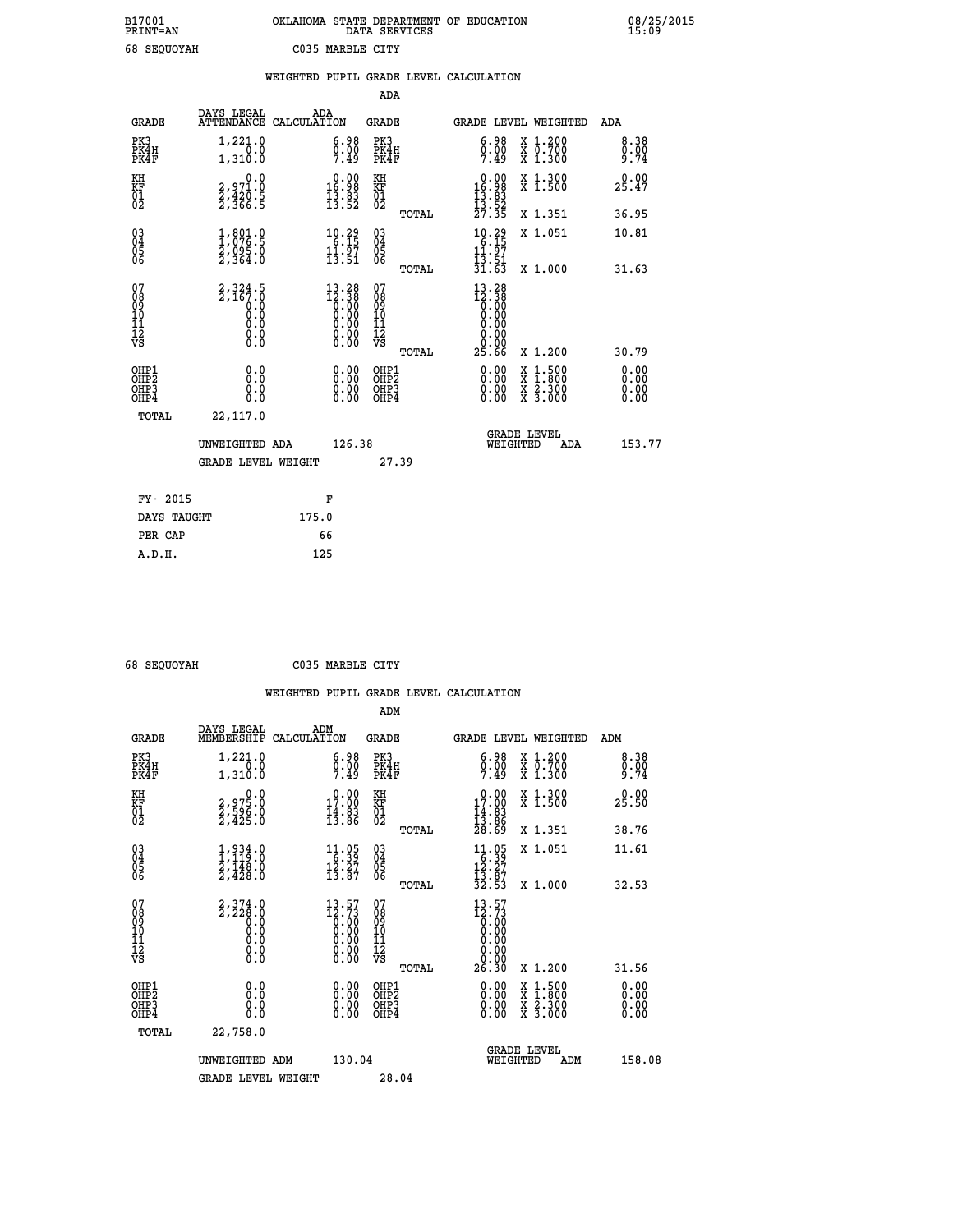| B17001<br><b>PRINT=AN</b> | OKLAHOMA STATE DEPARTMENT OF EDUCATION<br>DATA SERVICES | 08/25/2015<br>15:09 |
|---------------------------|---------------------------------------------------------|---------------------|
| 68 SEQUOYAH               | C036 BRUSHY                                             |                     |

|                                                                    |                                                                                                           |                                                                                                                        | ADA                                        |                                                                                                                          |                               |
|--------------------------------------------------------------------|-----------------------------------------------------------------------------------------------------------|------------------------------------------------------------------------------------------------------------------------|--------------------------------------------|--------------------------------------------------------------------------------------------------------------------------|-------------------------------|
| <b>GRADE</b>                                                       | DAYS LEGAL                                                                                                | ADA<br>ATTENDANCE CALCULATION                                                                                          | <b>GRADE</b>                               | GRADE LEVEL WEIGHTED                                                                                                     | ADA                           |
| PK3<br>PK4H<br>PK4F                                                | 2,965.0<br>0.0<br>3,653.0                                                                                 | 17.34<br>$\frac{0.00}{21.36}$                                                                                          | PK3<br>PK4H<br>PK4F                        | 17.34<br>X 1.200<br>X 0.700<br>X 1.300<br>$\frac{10.00}{21.36}$                                                          | 20.81<br>$\frac{0.00}{27.77}$ |
| KH<br><b>KF</b><br>01<br>02                                        | 0.0<br>$\substack{6,020.5\\6,120.0\\6,310.5}$                                                             | $35.21$<br>$35.21$<br>$35.79$<br>$36.90$                                                                               | KH<br>KF<br>01<br>02                       | X 1.300<br>X 1.500<br>$35.21$<br>$35.79$<br>$36.90$<br>$72.69$                                                           | 0.00<br>52.82                 |
|                                                                    |                                                                                                           |                                                                                                                        | TOTAL                                      | X 1.351                                                                                                                  | 98.20                         |
| $\begin{smallmatrix} 03 \\[-4pt] 04 \end{smallmatrix}$<br>05<br>06 | 7,525.0<br>5,806.0<br>5,307.0<br>5,716.0                                                                  | $\frac{44}{33}$ : 95<br>$\frac{31.04}{33.43}$                                                                          | $\substack{03 \\ 04}$<br>05<br>06<br>TOTAL | $33.95$<br>$31.04$<br>$33.43$<br>$98.42$<br>X 1.051<br>X 1.000                                                           | 46.25<br>98.42                |
| 07<br>08<br>09<br>11<br>11<br>12<br>VS                             | $\frac{5}{7}, \frac{826}{020}$ .<br>0.0<br>0.0<br>$\begin{smallmatrix} 0.10\ 0.0 \ 0.0 \end{smallmatrix}$ | $34.07$<br>$41.06$<br>$0.00$<br>$0.00$<br>$0.00$<br>$\begin{smallmatrix} 0.00 & 0.00 \\ 0.00 & 0.00 \end{smallmatrix}$ | 07<br>08<br>09<br>11<br>11<br>12<br>VS     | 34.07<br>$\begin{smallmatrix} 41.06 \ 0.00 \ 0.00 \end{smallmatrix}$<br>0.00<br>0.00                                     |                               |
|                                                                    |                                                                                                           |                                                                                                                        | TOTAL                                      | 75.13<br>X 1.200                                                                                                         | 90.16                         |
| OHP1<br>OH <sub>P2</sub><br>OH <sub>P3</sub><br>OH <sub>P4</sub>   | 0.0<br>0.0<br>0.0                                                                                         | 0.00<br>0.00<br>0.00                                                                                                   | OHP1<br>OH <sub>P</sub> 2<br>OHP3<br>OHP4  | 0.00<br>$\begin{smallmatrix} x & 1 & 500 \\ x & 1 & 800 \\ x & 2 & 300 \\ x & 3 & 000 \end{smallmatrix}$<br>0.00<br>0.00 | 0.00<br>0.00<br>0.00<br>0.00  |
|                                                                    | TOTAL<br>62,270.0                                                                                         |                                                                                                                        |                                            |                                                                                                                          |                               |
|                                                                    | UNWEIGHTED ADA                                                                                            | 364.16                                                                                                                 |                                            | GRADE LEVEL<br>WEIGHTED<br>ADA                                                                                           | 434.43                        |
|                                                                    | <b>GRADE LEVEL WEIGHT</b>                                                                                 |                                                                                                                        | 70.27                                      |                                                                                                                          |                               |
|                                                                    | FY- 2015                                                                                                  | F                                                                                                                      |                                            |                                                                                                                          |                               |
|                                                                    | DAYS TAUGHT                                                                                               | 171.0                                                                                                                  |                                            |                                                                                                                          |                               |
|                                                                    | PER CAP                                                                                                   | 59                                                                                                                     |                                            |                                                                                                                          |                               |

| 68 SEQUOYAH | C036 BRUSHY |
|-------------|-------------|
|             |             |

 **ADM**

| <b>GRADE</b>                                       | DAYS LEGAL<br>MEMBERSHIP CALCULATION                                                      | ADM                                                                                                                                                             | <b>GRADE</b>                                       |       |                                                | GRADE LEVEL WEIGHTED                     | ADM                           |
|----------------------------------------------------|-------------------------------------------------------------------------------------------|-----------------------------------------------------------------------------------------------------------------------------------------------------------------|----------------------------------------------------|-------|------------------------------------------------|------------------------------------------|-------------------------------|
| PK3<br>PK4H<br>PK4F                                | 3,016.0<br>0.0<br>3,836.0                                                                 | 17.64<br>22.43                                                                                                                                                  | PK3<br>PK4H<br>PK4F                                |       | 17.64<br>22.43                                 | X 1.200<br>X 0.700<br>X 1.300            | 21.17<br>$\frac{0.00}{29.16}$ |
| KH<br>KF<br>01<br>02                               | 0.0<br>$6, 234.0$<br>$6, 430.0$<br>$6, 546.0$                                             | $\begin{smallmatrix} 0.00\\ 36.46\\ 37.60\\ 38.28 \end{smallmatrix}$                                                                                            | KH<br>KF<br>01<br>02                               |       | $36.46$<br>$37.60$<br>$38.28$<br>$75.88$       | X 1.300<br>X 1.500                       | 0.00<br>54.69                 |
|                                                    |                                                                                           |                                                                                                                                                                 |                                                    | TOTAL |                                                | X 1.351                                  | 102.51                        |
| $\begin{matrix} 03 \\ 04 \\ 05 \\ 06 \end{matrix}$ | 7,777.0<br>6,048.0<br>5,557.0<br>5,864.0                                                  | $\begin{smallmatrix} 45.48\ 35.37\ 32.50\ 34.29 \end{smallmatrix}$                                                                                              | $\begin{matrix} 03 \\ 04 \\ 05 \\ 06 \end{matrix}$ |       | $35.37$<br>$32.50$<br>$34.29$<br>$102.16$      | X 1.051                                  | 47.80                         |
|                                                    |                                                                                           |                                                                                                                                                                 |                                                    | TOTAL |                                                | X 1.000                                  | 102.16                        |
| 07<br>08<br>09<br>101<br>11<br>12<br>VS            | 6,059.0<br>7,220.0<br>$\begin{smallmatrix} 0.0 & 0 \ 0.0 & 0 \ 0.0 & 0 \end{smallmatrix}$ | $\begin{smallmatrix} 3\,5\cdot4\,3\\ 4\,2\cdot2\,2\\ 0\cdot0\,0\\ 0\cdot0\,0\\ 0\cdot0\,0\\ 0\cdot0\,0\\ 0\cdot0\,0\\ 0\cdot0\,0\\ 0\cdot0\,0\end{smallmatrix}$ | 07<br>08<br>09<br>11<br>11<br>12<br>VS             |       | 35.43<br>12:32<br>0:00<br>0:00<br>0:00<br>0:00 |                                          |                               |
|                                                    |                                                                                           |                                                                                                                                                                 |                                                    | TOTAL | 77.65                                          | X 1.200                                  | 93.18                         |
| OHP1<br>OHP2<br>OH <sub>P3</sub><br>OHP4           | 0.0<br>0.0<br>0.0                                                                         | $0.00$<br>$0.00$<br>0.00                                                                                                                                        | OHP1<br>OHP2<br>OHP3<br>OHP4                       |       | $0.00$<br>$0.00$<br>0.00                       | X 1:500<br>X 1:800<br>X 2:300<br>X 3:000 | 0.00<br>0.00<br>0.00          |
| TOTAL                                              | 64,587.0                                                                                  |                                                                                                                                                                 |                                                    |       |                                                |                                          |                               |
|                                                    | UNWEIGHTED<br>ADM                                                                         | 377.70                                                                                                                                                          |                                                    |       | WEIGHTED                                       | <b>GRADE LEVEL</b><br>ADM                | 450.67                        |
|                                                    | <b>GRADE LEVEL WEIGHT</b>                                                                 |                                                                                                                                                                 | 72.97                                              |       |                                                |                                          |                               |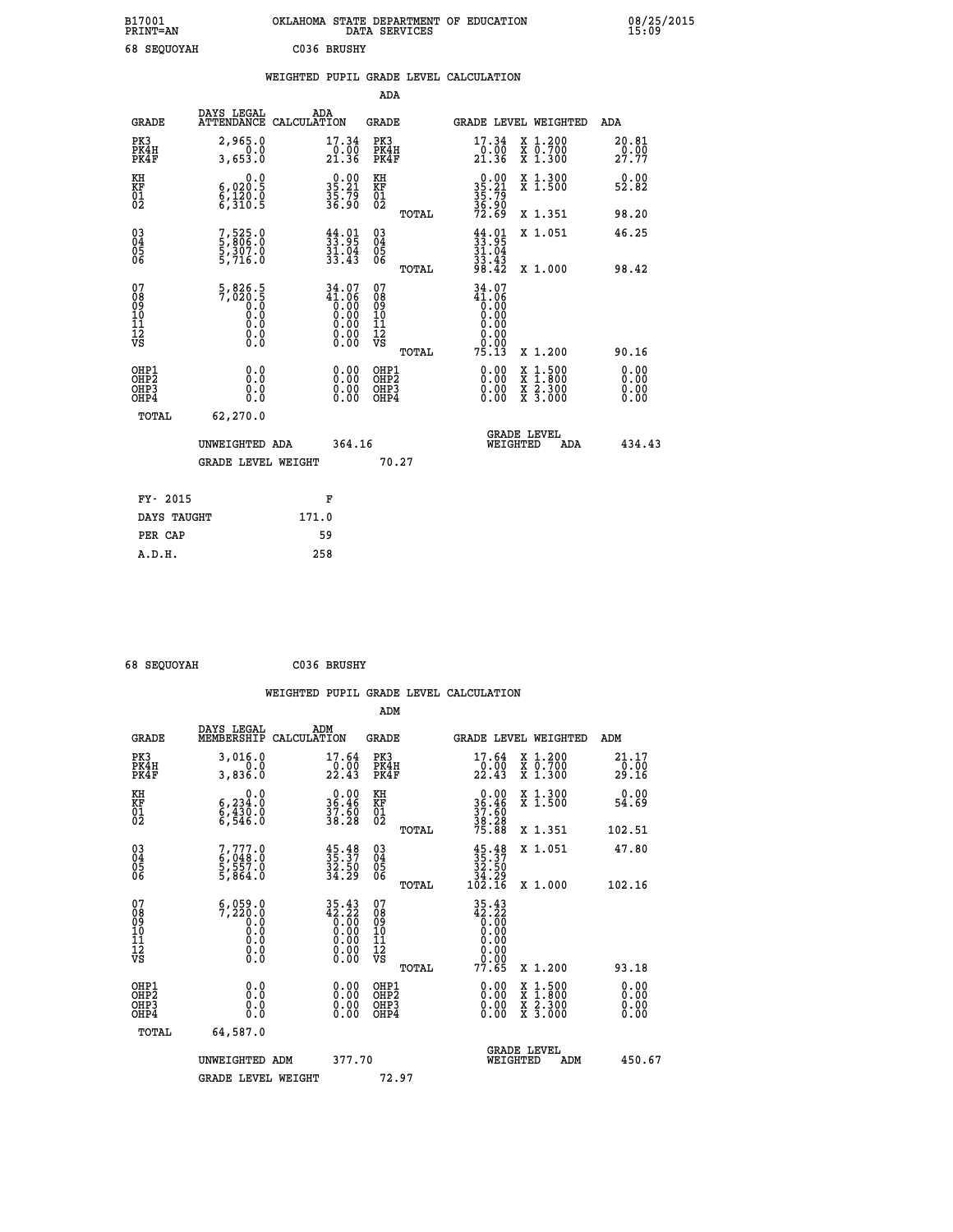| B17001<br><b>PRINT=AN</b> | OKLAHOMA STATE DEPARTMENT OF EDUCATION<br>DATA SERVICES | 08/25/2015<br>15:09 |
|---------------------------|---------------------------------------------------------|---------------------|
| 68 SEQUOYAH               | C050 BELFONTE                                           |                     |

|                                                                    |                                                                         |                                                                    |                                                     | WEIGHTED PUPIL GRADE LEVEL CALCULATION                                      |                                                                                                                                           |                                                     |
|--------------------------------------------------------------------|-------------------------------------------------------------------------|--------------------------------------------------------------------|-----------------------------------------------------|-----------------------------------------------------------------------------|-------------------------------------------------------------------------------------------------------------------------------------------|-----------------------------------------------------|
|                                                                    |                                                                         |                                                                    | <b>ADA</b>                                          |                                                                             |                                                                                                                                           |                                                     |
| <b>GRADE</b>                                                       | DAYS LEGAL<br>ATTENDANCE CALCULATION                                    | ADA                                                                | <b>GRADE</b>                                        | GRADE LEVEL WEIGHTED                                                        |                                                                                                                                           | <b>ADA</b>                                          |
| PK3<br>PK4H<br>PK4F                                                | 1,805.0<br>2,700.0                                                      | $\mathop{11\,\textrm{.}\,01}\limits_{0.00\,\textrm{16.46}}$        | PK3<br>PK4H<br>PK4F                                 | $\frac{11.01}{0.00}$<br>16.46                                               | X 1.200<br>X 0.700<br>X 1.300                                                                                                             | 13.21<br>$\frac{1}{2}$ $\frac{0}{1}$ $\frac{0}{40}$ |
| KH<br>KF<br>01<br>02                                               | $\begin{smallmatrix}&&&0.0\\3,680.5\\3,264.5\\3,487.5\end{smallmatrix}$ | 22.44<br>$\frac{1}{2}$ $\frac{5}{2}$ $\frac{1}{2}$                 | KH<br>KF<br>01<br>02                                | $\begin{array}{c} 0.00 \\ 22.44 \\ 19.91 \\ 21.27 \end{array}$              | X 1.300<br>X 1.500                                                                                                                        | 0.00<br>33.66                                       |
|                                                                    |                                                                         |                                                                    | TOTAL                                               | $\overline{41}.18$                                                          | X 1.351                                                                                                                                   | 55.63                                               |
| $\begin{smallmatrix} 03 \\[-4pt] 04 \end{smallmatrix}$<br>Ŏ5<br>06 | $2, 692.0$<br>$2, 724.5$<br>$2, 473.0$<br>$4, 411.0$                    | $\begin{smallmatrix} 16.41\ 16.61\ 15.08\ 26.90 \end{smallmatrix}$ | $\begin{array}{c} 03 \\ 04 \\ 05 \\ 06 \end{array}$ | $16.41$<br>$16.61$<br>$15.08$<br>$26.90$<br>$58.59$                         | X 1.051                                                                                                                                   | 17.25                                               |
|                                                                    |                                                                         |                                                                    | TOTAL                                               |                                                                             | X 1.000                                                                                                                                   | 58.59                                               |
| 07<br>0890112<br>1112<br>VS                                        |                                                                         | $15.67\n6.63\n0.00\n0.00\n0.00\n0.00\n0.00$                        | 07<br>08<br>09<br>101<br>11<br>12<br>VS<br>TOTAL    | 15.67<br>$\begin{array}{c} 6.63 \ 6.00 \ 0.00 \end{array}$<br>0.00<br>22.30 | X 1.200                                                                                                                                   | 26.76                                               |
| OHP1<br>OHP2<br>OH <sub>P3</sub><br>OHP4                           | 0.0<br>0.0<br>0.0                                                       | $\begin{smallmatrix} 0.00 \ 0.00 \ 0.00 \ 0.00 \end{smallmatrix}$  | OHP1<br>OHP2<br>OHP3<br>OHP4                        | 0.00<br>0.00<br>0.00                                                        | $\begin{smallmatrix} \mathtt{X} & 1\cdot500\\ \mathtt{X} & 1\cdot800\\ \mathtt{X} & 2\cdot300\\ \mathtt{X} & 3\cdot000 \end{smallmatrix}$ | 0.00<br>0.00<br>0.00<br>0.00                        |
| <b>TOTAL</b>                                                       | 30,895.5                                                                |                                                                    |                                                     |                                                                             |                                                                                                                                           |                                                     |
|                                                                    | UNWEIGHTED ADA                                                          | 188.39                                                             |                                                     | <b>GRADE LEVEL</b><br>WEIGHTED                                              | ADA                                                                                                                                       | 226.50                                              |
|                                                                    | GRADE LEVEL WEIGHT                                                      |                                                                    | 38.11                                               |                                                                             |                                                                                                                                           |                                                     |
| FY- 2015                                                           |                                                                         | F                                                                  |                                                     |                                                                             |                                                                                                                                           |                                                     |
| DAYS TAUGHT                                                        |                                                                         | 164.0                                                              |                                                     |                                                                             |                                                                                                                                           |                                                     |
| PER CAP                                                            |                                                                         | 64                                                                 |                                                     |                                                                             |                                                                                                                                           |                                                     |

 **68 SEQUOYAH C050 BELFONTE**

 **A.D.H. 185**

 **ADM**

| <b>GRADE</b>                             | DAYS LEGAL<br>MEMBERSHIP                                                              | ADM<br>CALCULATION                                                               | <b>GRADE</b>                                       |       |                                                                                                                           | GRADE LEVEL WEIGHTED                     | ADM                                                                  |
|------------------------------------------|---------------------------------------------------------------------------------------|----------------------------------------------------------------------------------|----------------------------------------------------|-------|---------------------------------------------------------------------------------------------------------------------------|------------------------------------------|----------------------------------------------------------------------|
| PK3<br>PK4H<br>PK4F                      | 1,805.0<br>2,799.0                                                                    | 11.01<br>$\frac{1}{17.07}$                                                       | PK3<br>PK4H<br>PK4F                                |       | 11.01<br>$\frac{1}{17.07}$                                                                                                | X 1.200<br>X 0.700<br>X 1.300            | $\begin{array}{c} 13\cdot 21 \\ 0\cdot 00 \\ 22\cdot 19 \end{array}$ |
| KH<br>KF<br>01<br>02                     | 0.0<br>3,940:0<br>3,507:0<br>3,683:0                                                  | $\begin{smallmatrix} 0.00\\24.02\\21.38\\22.46 \end{smallmatrix}$                | KH<br>KF<br>01<br>02                               |       | $\begin{smallmatrix} 0.00\\24.02\\21.38\\22.46\\43.84\end{smallmatrix}$                                                   | X 1.300<br>X 1.500                       | 0.00<br>36.03                                                        |
|                                          |                                                                                       |                                                                                  |                                                    | TOTAL |                                                                                                                           | X 1.351                                  | 59.23                                                                |
| 03<br>04<br>05<br>06                     | 2,902.0<br>2,905.0<br>2,682.0<br>4,768.0                                              | $\begin{smallmatrix} 17.70 \\ 17.71 \\ 16.35 \\ 29.07 \end{smallmatrix}$         | $\begin{matrix} 03 \\ 04 \\ 05 \\ 06 \end{matrix}$ |       | $\begin{array}{c} 17.70 \\ 17.71 \\ 16.35 \\ 29.07 \\ 63.13 \end{array}$                                                  | X 1.051                                  | 18.60                                                                |
|                                          |                                                                                       |                                                                                  |                                                    | TOTAL |                                                                                                                           | X 1.000                                  | 63.13                                                                |
| 07<br>089<br>090<br>1112<br>VS           | 2,698.0<br>1,163.0<br>0.9<br>$\begin{smallmatrix} 0.10 \ 0.0 \ 0.0 \end{smallmatrix}$ | 16.45<br>$\begin{array}{c} 7.708 \\ 0.000 \\ 0.000 \\ 0.000 \\ 0.00 \end{array}$ | 07<br>08<br>09<br>01<br>11<br>11<br>12<br>VS       | TOTAL | $\begin{smallmatrix} 16 & 45 \\ 7 & 09 \\ 0 & 00 \\ 0 & 00 \\ 0 & 00 \\ 0 & 00 \\ 0 & 00 \\ 2 & 3 & 54 \end{smallmatrix}$ | X 1.200                                  | 28.25                                                                |
| OHP1<br>OHP2<br>OH <sub>P3</sub><br>OHP4 | 0.0<br>0.000                                                                          |                                                                                  | OHP1<br>OHP2<br>OHP3<br>OHP4                       |       | 0.00<br>$0.00$<br>0.00                                                                                                    | X 1:500<br>X 1:800<br>X 2:300<br>X 3:000 | 0.00<br>0.00<br>0.00                                                 |
| TOTAL                                    | 32,852.0                                                                              |                                                                                  |                                                    |       |                                                                                                                           |                                          |                                                                      |
|                                          | UNWEIGHTED                                                                            | 200.31<br>ADM                                                                    |                                                    |       | WEIGHTED                                                                                                                  | <b>GRADE LEVEL</b><br>ADM                | 240.64                                                               |
|                                          | <b>GRADE LEVEL WEIGHT</b>                                                             |                                                                                  | 40.33                                              |       |                                                                                                                           |                                          |                                                                      |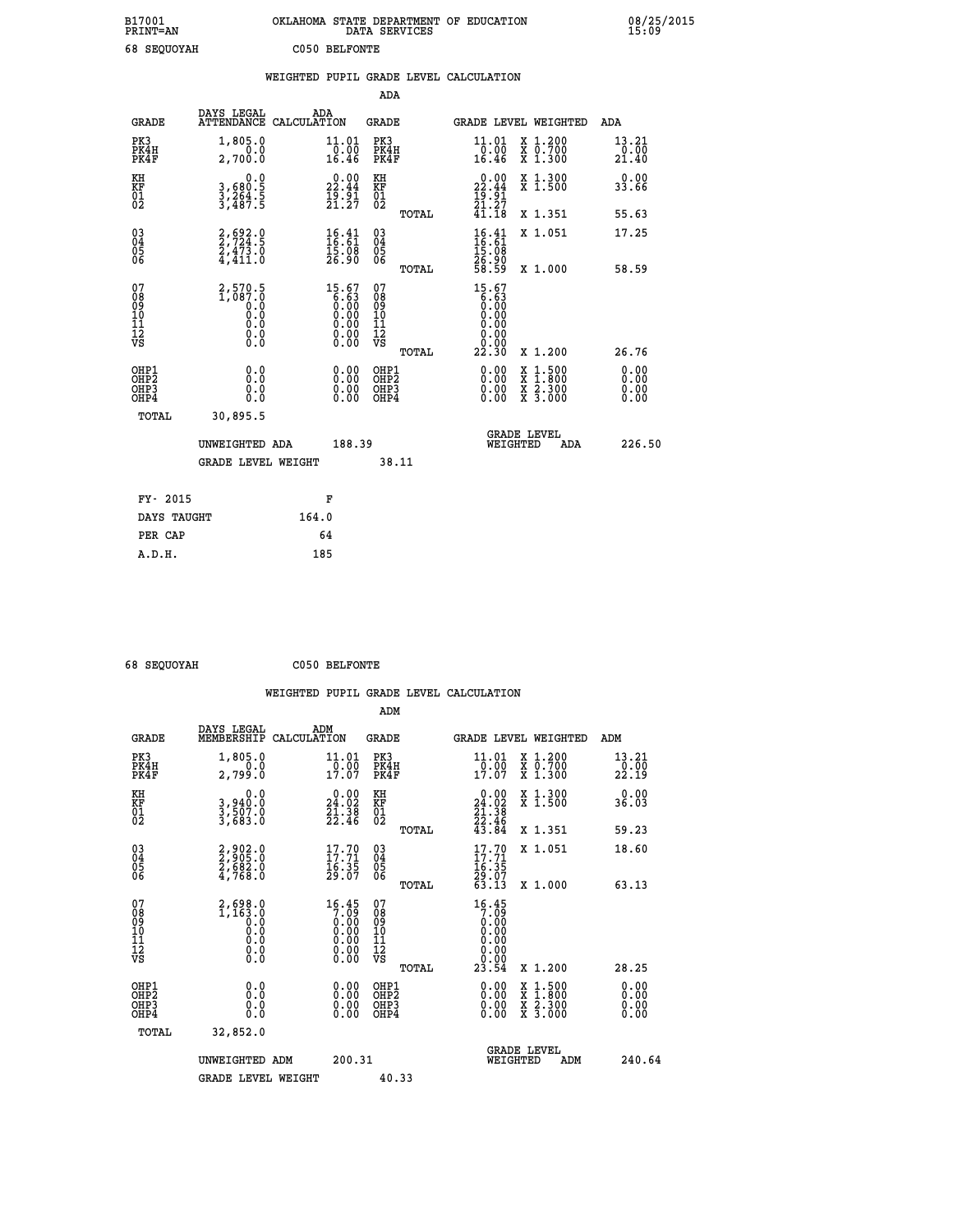| B17001<br><b>PRINT=AN</b> | OKLAHOMA STATE DEPARTMENT OF EDUCATION<br>DATA SERVICES | 08/25/2015<br>15:09 |
|---------------------------|---------------------------------------------------------|---------------------|
| 68 SEQUOYAH               | C068 MOFFETT                                            |                     |

|                                                                              |                                                                               |                                                                                           | ADA                                                         |                                                                             |                                                                                                                                           |                              |
|------------------------------------------------------------------------------|-------------------------------------------------------------------------------|-------------------------------------------------------------------------------------------|-------------------------------------------------------------|-----------------------------------------------------------------------------|-------------------------------------------------------------------------------------------------------------------------------------------|------------------------------|
| <b>GRADE</b>                                                                 | DAYS LEGAL                                                                    | ADA<br>ATTENDANCE CALCULATION                                                             | GRADE                                                       |                                                                             | GRADE LEVEL WEIGHTED                                                                                                                      | ADA                          |
| PK3<br>PK4H<br>PK4F                                                          | 2,728.0<br>0.0<br>6,424.5                                                     | $\begin{array}{c} 15.59 \\ 0.00 \\ 36.71 \end{array}$                                     | PK3<br>PK4H<br>PK4F                                         | 15.59<br>$\frac{0.00}{36.71}$                                               | X 1.200<br>X 0.700<br>X 1.300                                                                                                             | 18.71<br>0.00<br>47.72       |
| KH<br>KF<br>01<br>02                                                         | 0.0<br>5,940:5<br>8,095:0<br>7,207:0                                          | $\begin{smallmatrix} 0.00\\ 33.95\\ 46.26\\ 41.18 \end{smallmatrix}$                      | KH<br>KF<br>01<br>02                                        | $\begin{smallmatrix} 0.00\\ 33.95\\ 46.26\\ 41.18\\ 7.44 \end{smallmatrix}$ | X 1.300<br>X 1.500                                                                                                                        | 0.00<br>50.93                |
|                                                                              |                                                                               |                                                                                           | TOTAL                                                       |                                                                             | X 1.351                                                                                                                                   | 118.13                       |
| $\begin{matrix} 03 \\ 04 \\ 05 \\ 06 \end{matrix}$                           | $\begin{smallmatrix} 6,225.0\\ 6,915.0\\ 5,562.5\\ 3,971.0 \end{smallmatrix}$ | 35.57<br>39.51<br>31.79<br>22.69                                                          | $\begin{matrix} 03 \\ 04 \\ 05 \\ 06 \end{matrix}$<br>TOTAL | 35.57<br>39.51<br>31.79<br>22.69<br>93.99                                   | X 1.051<br>X 1.000                                                                                                                        | 37.38<br>93.99               |
| 07<br>08<br>09<br>11<br>11<br>12<br>VS                                       | $\frac{4}{3}$ , 926.0<br>ŏ:ŏ<br>0.0<br>0.0<br>$\S.$                           | ${\begin{smallmatrix} 28.15\\21.44\\0.00\\0.00\\0.00\\0.00\\0.00\\0.00\end{smallmatrix}}$ | 07<br>08<br>09<br>11<br>11<br>12<br>VS<br>TOTAL             | $28.15$<br>$21.44$<br>$0.00$<br>$0.00$<br>0.00<br>0.00<br>49.59             | X 1.200                                                                                                                                   | 59.51                        |
| OHP1<br>OH <sub>P</sub> <sub>2</sub><br>OH <sub>P3</sub><br>OH <sub>P4</sub> | 0.0<br>0.0<br>0.0                                                             | 0.00<br>0.00<br>0.00                                                                      | OHP1<br>OHP <sub>2</sub><br>OHP3<br>OHP4                    | 0.00<br>0.00<br>0.00                                                        | $\begin{smallmatrix} \mathtt{X} & 1\cdot500\\ \mathtt{X} & 1\cdot800\\ \mathtt{X} & 2\cdot300\\ \mathtt{X} & 3\cdot000 \end{smallmatrix}$ | 0.00<br>0.00<br>0.00<br>0.00 |
| TOTAL                                                                        | 61,746.0<br>UNWEIGHTED ADA<br><b>GRADE LEVEL WEIGHT</b>                       | 352.84                                                                                    | 73.53                                                       |                                                                             | <b>GRADE LEVEL</b><br>WEIGHTED<br>ADA                                                                                                     | 426.37                       |
| FY- 2015                                                                     |                                                                               | F                                                                                         |                                                             |                                                                             |                                                                                                                                           |                              |
| DAYS TAUGHT                                                                  |                                                                               | 175.0                                                                                     |                                                             |                                                                             |                                                                                                                                           |                              |
| PER CAP                                                                      |                                                                               | 0                                                                                         |                                                             |                                                                             |                                                                                                                                           |                              |
| A.D.H.                                                                       |                                                                               | $\mathbf{0}$                                                                              |                                                             |                                                                             |                                                                                                                                           |                              |

| <b>68 SEOUOVAH</b> |  |
|--------------------|--|

 **68 SEQUOYAH C068 MOFFETT**

|                                                      |                                                                            |                                                                                                                 | ADM                                                |       |                                                                      |                                          |                               |
|------------------------------------------------------|----------------------------------------------------------------------------|-----------------------------------------------------------------------------------------------------------------|----------------------------------------------------|-------|----------------------------------------------------------------------|------------------------------------------|-------------------------------|
| <b>GRADE</b>                                         | DAYS LEGAL<br>MEMBERSHIP                                                   | ADM<br>CALCULATION                                                                                              | <b>GRADE</b>                                       |       |                                                                      | GRADE LEVEL WEIGHTED                     | ADM                           |
| PK3<br>PK4H<br>PK4F                                  | 2,932.0<br>$\overline{0}$ .0<br>6,850.0                                    | 16.75<br>$\frac{0.00}{39.14}$                                                                                   | PK3<br>PK4H<br>PK4F                                |       | 16.75<br>$\frac{10.00}{39.14}$                                       | X 1.200<br>X 0.700<br>X 1.300            | 20.10<br>$\frac{0.00}{50.88}$ |
| KH<br>KF<br>01<br>02                                 | 0.0<br>$\frac{6}{9}, \frac{253}{333}$ .0<br>9,407.0                        | $\begin{smallmatrix} 0.00\\ 35.73\\ 47.62\\ 42.33 \end{smallmatrix}$                                            | KH<br>KF<br>01<br>02                               |       | $0.00\n35.73\n47.62\n42.33\n89.95$                                   | X 1.300<br>X 1.500                       | 0.00<br>53.60                 |
|                                                      |                                                                            |                                                                                                                 |                                                    | TOTAL |                                                                      | X 1.351                                  | 121.52                        |
| 03<br>04<br>05<br>06                                 | $\begin{smallmatrix} 6,446.0\\7,181.0\\5,663.0\\3,979.0 \end{smallmatrix}$ | 36.83<br>41.03<br>32.36<br>22.74                                                                                | $\begin{matrix} 03 \\ 04 \\ 05 \\ 06 \end{matrix}$ |       | $36.8341.0332.3622.7496.13$                                          | X 1.051                                  | 38.71                         |
|                                                      |                                                                            |                                                                                                                 |                                                    | TOTAL |                                                                      | X 1.000                                  | 96.13                         |
| 07<br>08<br>09<br>101<br>112<br>VS                   | $\frac{5}{3}, \frac{0}{835}.0$<br>0.0<br>0.0<br>0.0<br>0.0<br>$\S.$        | ${\begin{smallmatrix} 28.74 \ 21.91 \ 0.00 \ 0.00 \ 0.00 \ 0.00 \ 0.00 \ 0.00 \ 0.00 \ 0.00 \end{smallmatrix}}$ | 07<br>08<br>09<br>11<br>11<br>12<br>VS             |       | $28.74$<br>$21.91$<br>$0.00$<br>$0.00$<br>$0.00$<br>$0.00$<br>$0.00$ |                                          |                               |
|                                                      |                                                                            |                                                                                                                 |                                                    | TOTAL | 50.65                                                                | X 1.200                                  | 60.78                         |
| OHP1<br>OHP2<br>OH <sub>P3</sub><br>OH <sub>P4</sub> | 0.0<br>0.000                                                               | $0.00$<br>$0.00$<br>0.00                                                                                        | OHP1<br>OHP2<br>OHP <sub>3</sub>                   |       | $0.00$<br>$0.00$<br>0.00                                             | X 1:500<br>X 1:800<br>X 2:300<br>X 3:000 | 0.00<br>0.00<br>0.00          |
| TOTAL                                                | 63,908.0                                                                   |                                                                                                                 |                                                    |       |                                                                      |                                          |                               |
|                                                      | UNWEIGHTED ADM                                                             | 365.18                                                                                                          |                                                    |       |                                                                      | <b>GRADE LEVEL</b><br>WEIGHTED<br>ADM    | 441.72                        |
|                                                      | <b>GRADE LEVEL WEIGHT</b>                                                  |                                                                                                                 | 76.54                                              |       |                                                                      |                                          |                               |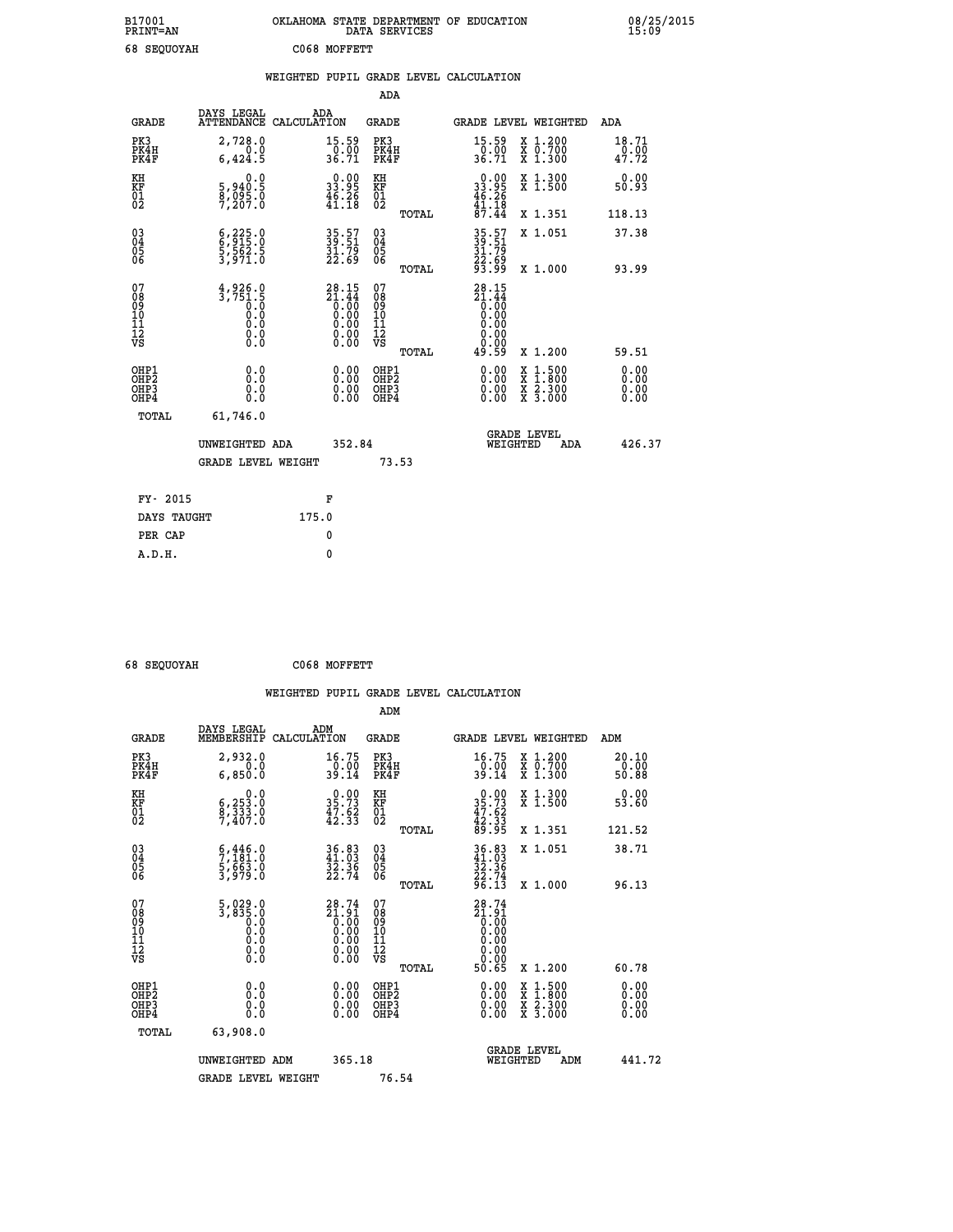| B17001<br><b>PRINT=AN</b> |             |               | OKLAHOMA STATE DEPARTMENT OF EDUCATION<br>DATA SERVICES |  |
|---------------------------|-------------|---------------|---------------------------------------------------------|--|
|                           | 68 SEOUOYAH | I001 SALLISAW |                                                         |  |

|                                                              |                                                                            |       |                                                                                                                            |                                                   |       | WEIGHTED PUPIL GRADE LEVEL CALCULATION                                                                    |                                                                                          |                               |
|--------------------------------------------------------------|----------------------------------------------------------------------------|-------|----------------------------------------------------------------------------------------------------------------------------|---------------------------------------------------|-------|-----------------------------------------------------------------------------------------------------------|------------------------------------------------------------------------------------------|-------------------------------|
|                                                              |                                                                            |       |                                                                                                                            | ADA                                               |       |                                                                                                           |                                                                                          |                               |
| <b>GRADE</b>                                                 | DAYS LEGAL<br>ATTENDANCE CALCULATION                                       | ADA   |                                                                                                                            | GRADE                                             |       | GRADE LEVEL WEIGHTED                                                                                      |                                                                                          | ADA                           |
| PK3<br>PK4H<br>PK4F                                          | 2,085.0<br>0.0<br>17,403.0                                                 |       | $\begin{smallmatrix} 12.19\\ 0.00\\ 101.77 \end{smallmatrix}$                                                              | PK3<br>PK4H<br>PK4F                               |       | $\begin{smallmatrix} 12.19 \\ 0.00 \\ 101.77 \end{smallmatrix}$                                           | X 1.200<br>X 0.700<br>X 1.300                                                            | 14.63<br>$0.00$<br>132.30     |
| KH<br>KF<br>01<br>02                                         | 0.0<br>27,784.0<br>26,865.5<br>24,180.5                                    |       | $0.00$<br>162.48<br>$\frac{157}{141}.$ $\frac{11}{41}$                                                                     | KH<br>KF<br>$\begin{matrix} 01 \ 02 \end{matrix}$ |       | $162.48$<br>$157.11$<br>$141.41$                                                                          | X 1.300<br>X 1.500                                                                       | 0.00<br>243.72                |
|                                                              |                                                                            |       |                                                                                                                            |                                                   | TOTAL | 298.52                                                                                                    | X 1.351                                                                                  | 403.30                        |
| $\begin{smallmatrix} 03 \\[-4pt] 04 \end{smallmatrix}$<br>Ŏ5 | 20,285.5<br>17,665.5<br>22,026.5<br>18,101.5                               |       | $\begin{array}{l} 118\cdot 63 \\ 103\cdot 31 \\ 128\cdot 81 \\ 105\cdot 86 \end{array}$                                    | $\substack{03 \\ 04}$<br>05<br>06                 |       | $\frac{118.63}{103.31}$<br>$\frac{128.81}{129.81}$                                                        | X 1.051                                                                                  | 124.68                        |
| ŌĞ                                                           |                                                                            |       |                                                                                                                            |                                                   | TOTAL | $\frac{105}{337.98}$                                                                                      | X 1.000                                                                                  | 337.98                        |
| 07<br>08<br>09<br>11<br>11<br>12<br>VS                       | 22, 895.5<br>19, 554.0<br>27, 506.5<br>22, 182.5<br>23, 972.0<br>18, 543.5 |       | $\begin{array}{r} 133\cdot 89\\ 14\cdot 35\\ 160\cdot 86\\ 129\cdot 72\\ 140\cdot 19\\ 108\cdot 44\\ 0\cdot 00\end{array}$ | 07<br>08<br>09<br>11<br>11<br>12<br>VS            | TOTAL | $\begin{array}{r} 133.89 \\ 114.35 \\ 160.86 \\ 129.72 \\ 140.19 \\ 108.44 \\ 0.00 \\ 787.45 \end{array}$ | X 1.200                                                                                  | 944.94                        |
| OHP1<br>OHP <sub>2</sub><br>OHP3<br>OHP4                     | 5,562.0<br>$\overline{0}$ .0<br>0.0<br>0.0                                 |       | $\begin{smallmatrix} 32.53\ 0.00\ 0.00\ 0.00 \end{smallmatrix}$                                                            | OHP1<br>OHP <sub>2</sub><br>OHP3<br>OHP4          |       | 32.53<br>0.00                                                                                             | $\begin{smallmatrix} x & 1.500 \\ x & 1.800 \\ x & 2.300 \\ x & 3.000 \end{smallmatrix}$ | 48.80<br>0.00<br>0.00<br>0.00 |
| TOTAL                                                        | 316,613.0                                                                  |       |                                                                                                                            |                                                   |       |                                                                                                           |                                                                                          |                               |
|                                                              | UNWEIGHTED ADA                                                             |       | 1,851.55                                                                                                                   |                                                   |       | <b>GRADE LEVEL</b><br>WEIGHTED                                                                            | <b>ADA</b>                                                                               | 2,250.35                      |
|                                                              | <b>GRADE LEVEL WEIGHT</b>                                                  |       |                                                                                                                            | 398.80                                            |       |                                                                                                           |                                                                                          |                               |
| FY- 2015                                                     |                                                                            |       | F                                                                                                                          |                                                   |       |                                                                                                           |                                                                                          |                               |
| DAYS TAUGHT                                                  |                                                                            | 171.0 |                                                                                                                            |                                                   |       |                                                                                                           |                                                                                          |                               |
| PER CAP                                                      |                                                                            |       | 51                                                                                                                         |                                                   |       |                                                                                                           |                                                                                          |                               |

 **68 SEQUOYAH I001 SALLISAW**

 **A.D.H. 1,550**

 **ADM**

| <b>GRADE</b>                                       | DAYS LEGAL                                                                                | ADM<br>MEMBERSHIP CALCULATION                                                                                | <b>GRADE</b>                                  |                                                                                                          |                                | GRADE LEVEL WEIGHTED                                                                                                                      | ADM                            |
|----------------------------------------------------|-------------------------------------------------------------------------------------------|--------------------------------------------------------------------------------------------------------------|-----------------------------------------------|----------------------------------------------------------------------------------------------------------|--------------------------------|-------------------------------------------------------------------------------------------------------------------------------------------|--------------------------------|
| PK3<br>PK4H<br>PK4F                                | 2,096.0<br>0.0<br>18,690.0                                                                | 12.26<br>0.00<br>109.30                                                                                      | PK3<br>PK4H<br>PK4F                           | $\frac{0.00}{109.30}$                                                                                    | 12.26                          | $\begin{smallmatrix} x & 1.200 \\ x & 0.700 \end{smallmatrix}$<br>X 1.300                                                                 | 14.71<br>$\frac{0.00}{142.09}$ |
| KH<br>KF<br>01<br>02                               | 0.0<br>29,612:0<br>28,509:0<br>25,572:0                                                   | $\begin{smallmatrix} &0.00\\ 173.17\\ 166.72\\ 149.54\end{smallmatrix}$                                      | KH<br>KF<br>01<br>02                          | $173.17$<br>$166.72$<br>$149.54$                                                                         |                                | X 1.300<br>X 1.500                                                                                                                        | 0.00<br>259.76                 |
|                                                    |                                                                                           |                                                                                                              |                                               | 316.26<br>TOTAL                                                                                          |                                | X 1.351                                                                                                                                   | 427.27                         |
| $\begin{matrix} 03 \\ 04 \\ 05 \\ 06 \end{matrix}$ | $21,656.0$<br>$18,663.0$<br>$23,429.0$<br>$18,904.0$                                      | 126.64<br>109.14<br>137.01<br>110.55                                                                         | $\substack{03 \\ 04}$<br>05<br>06             | 126.64<br>109.14<br>137.01                                                                               |                                | X 1.051                                                                                                                                   | 133.10                         |
|                                                    |                                                                                           |                                                                                                              |                                               | 110.55<br>356.70<br>TOTAL                                                                                |                                | X 1.000                                                                                                                                   | 356.70                         |
| 07<br>08<br>09<br>101<br>11<br>12<br>VS            | $24,061.0$<br>$20,691.0$<br>$29,801.0$<br>$23,836.0$<br>$25,592.0$<br>$19,883.0$<br>$0.0$ | 140.71<br>$\frac{1}{2}$ $\frac{2}{4}$ $\cdot \frac{1}{2}$ $\frac{1}{2}$<br>139.39<br>$\frac{149.66}{116.27}$ | 07<br>08<br>09<br>001<br>11<br>11<br>12<br>VS | 140.71<br>$\frac{121.00}{174.27}$<br>$\frac{139.39}{149.66}$<br>$\frac{116.27}{0.00}$<br>841.30<br>TOTAL |                                | X 1.200                                                                                                                                   | 1,009.56                       |
| OHP1<br>OHP <sub>2</sub><br>OHP3<br>OHP4           | 5,656.0<br>0.0<br>$\cdot$ 0<br>0<br>Ō.Ō                                                   | 33.08<br>$\begin{smallmatrix} 0.00 \ 0.00 \end{smallmatrix}$<br>0.00                                         | OHP1<br>OH <sub>P</sub> 2<br>OHP3<br>OHP4     |                                                                                                          | 33.08<br>0.00<br>0.00<br>0.00  | $\begin{smallmatrix} \mathtt{X} & 1\cdot500\\ \mathtt{X} & 1\cdot800\\ \mathtt{X} & 2\cdot300\\ \mathtt{X} & 3\cdot000 \end{smallmatrix}$ | 49.62<br>0.00<br>0.00<br>0.00  |
| TOTAL                                              | 336,651.0                                                                                 |                                                                                                              |                                               |                                                                                                          |                                |                                                                                                                                           |                                |
|                                                    | UNWEIGHTED                                                                                | 1,968.71<br>ADM                                                                                              |                                               |                                                                                                          | <b>GRADE LEVEL</b><br>WEIGHTED | ADM                                                                                                                                       | 2,392.81                       |
|                                                    | <b>GRADE LEVEL WEIGHT</b>                                                                 |                                                                                                              | 424.10                                        |                                                                                                          |                                |                                                                                                                                           |                                |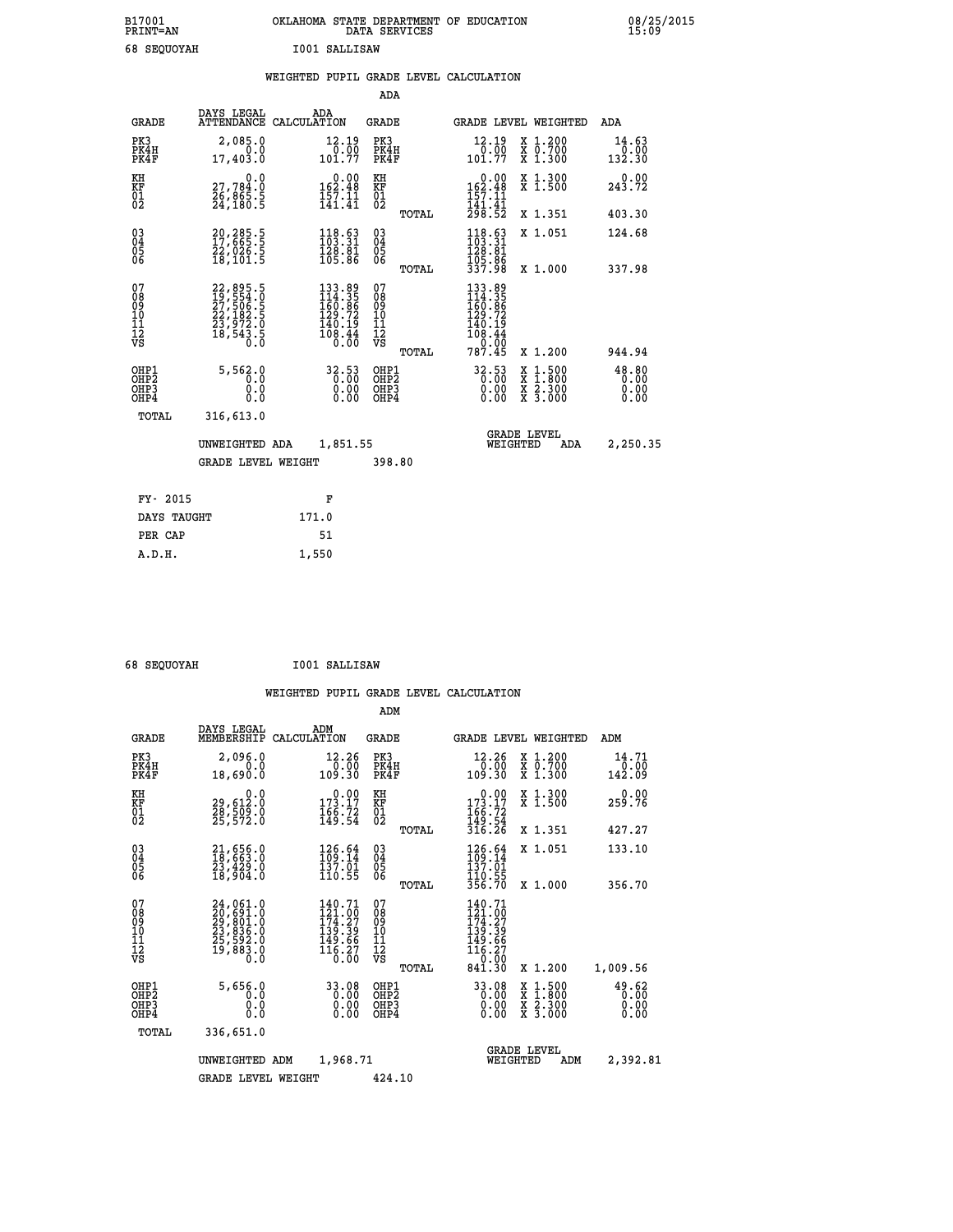| B17001<br><b>PRINT=AN</b> | OKLAHOMA STATE DEPARTMENT OF EDUCATION<br>DATA SERVICES | 08/25/2015<br>15:09 |
|---------------------------|---------------------------------------------------------|---------------------|
| 68 SEQUOYAH               | I002 VIAN                                               |                     |

|  |  | WEIGHTED PUPIL GRADE LEVEL CALCULATION |
|--|--|----------------------------------------|
|  |  |                                        |

|                                                                    |                                                                                                                                                 |                                                                          | ADA                                    |       |                                                                                                  |                                                                                          |                        |
|--------------------------------------------------------------------|-------------------------------------------------------------------------------------------------------------------------------------------------|--------------------------------------------------------------------------|----------------------------------------|-------|--------------------------------------------------------------------------------------------------|------------------------------------------------------------------------------------------|------------------------|
| <b>GRADE</b>                                                       | DAYS LEGAL<br>ATTENDANCE CALCULATION                                                                                                            | ADA                                                                      | <b>GRADE</b>                           |       |                                                                                                  | GRADE LEVEL WEIGHTED                                                                     | ADA                    |
| PK3<br>PK4H<br>PK4F                                                | 4,402.5<br>0.0<br>7.910.5                                                                                                                       | 25.75<br>$\frac{0.00}{46.26}$                                            | PK3<br>PK4H<br>PK4F                    |       | 25.75<br>$\frac{0.00}{46.26}$                                                                    | X 1.200<br>X 0.700<br>X 1.300                                                            | 30.90<br>0.00<br>60.14 |
| KH<br>KF<br>01<br>02                                               | $\begin{smallmatrix}&&&0.0\\10,666.5\\15,589.5\\12,109.0\end{smallmatrix}$                                                                      | $0.00$<br>62.38<br>$\frac{5}{70}$ $\cdot\frac{17}{81}$                   | KH<br>KF<br>$\overline{01}$            |       | $0.00$<br>62.38<br>$\begin{array}{r} 91.17 \\ 70.81 \\ 161.98 \end{array}$                       | X 1.300<br>X 1.500                                                                       | 0.00<br>93.57          |
|                                                                    |                                                                                                                                                 |                                                                          |                                        | TOTAL |                                                                                                  | X 1.351                                                                                  | 218.83                 |
| $\begin{smallmatrix} 03 \\[-4pt] 04 \end{smallmatrix}$<br>Ŏ5<br>06 | $\begin{smallmatrix} 10\, ,\, 313\, .\, 5\\ 12\, ,\, 220\, .\, 0\\ 13\, ,\, 996\, .\, 5\\ 10\, ,\, 066\, .\, 5 \end{smallmatrix}$               | $\begin{smallmatrix} 60.31\ 71.46\ 81.85\ 58.87 \end{smallmatrix}$       | 03<br>04<br>05<br>06                   |       | $\begin{smallmatrix} 60.31\\ 71.46\\ 81.85\\ 58.87\\ 212.18 \end{smallmatrix}$                   | X 1.051                                                                                  | 63.39                  |
|                                                                    |                                                                                                                                                 |                                                                          |                                        | TOTAL |                                                                                                  | X 1.000                                                                                  | 212.18                 |
| 07<br>08<br>09<br>11<br>11<br>12<br>VS                             | $\begin{smallmatrix} 11,950\cdot 0\\ 12,367\cdot 5\\ 11,976\cdot 5\\ 10,092\cdot 5\\ 11,176\cdot 5\\ 11,397\cdot 5\\ 0\cdot 0\end{smallmatrix}$ | $59.88$<br>$72.32$<br>$70.04$<br>$59.02$<br>$55.36$<br>$66.65$<br>$0.00$ | 07<br>08<br>09<br>11<br>11<br>12<br>VS |       | $59.88$<br>$72.32$<br>$70.04$<br>$59.02$<br>$59.02$<br>$65.36$<br>$66.65$<br>$0.007$<br>$403.27$ |                                                                                          |                        |
|                                                                    |                                                                                                                                                 |                                                                          |                                        | TOTAL |                                                                                                  | X 1.200                                                                                  | 483.92                 |
| OHP1<br>OHP2<br>OH <sub>P3</sub><br>OHP4                           | 0.0<br>0.0<br>0.0                                                                                                                               | 0.00<br>0.00<br>0.00                                                     | OHP1<br>OHP2<br>OHP3<br>OHP4           |       |                                                                                                  | $\begin{smallmatrix} x & 1.500 \\ x & 1.800 \\ x & 2.300 \\ x & 3.000 \end{smallmatrix}$ | 0.00<br>0.00<br>0.00   |
| TOTAL                                                              | 166,235.0                                                                                                                                       |                                                                          |                                        |       |                                                                                                  |                                                                                          |                        |
|                                                                    | UNWEIGHTED ADA                                                                                                                                  | 972.13                                                                   |                                        |       |                                                                                                  | <b>GRADE LEVEL</b><br>WEIGHTED<br>ADA                                                    | 1,162.93               |
|                                                                    | <b>GRADE LEVEL WEIGHT</b>                                                                                                                       |                                                                          | 190.80                                 |       |                                                                                                  |                                                                                          |                        |
| FY- 2015                                                           |                                                                                                                                                 | F                                                                        |                                        |       |                                                                                                  |                                                                                          |                        |
| DAYS TAUGHT                                                        |                                                                                                                                                 | 171.0                                                                    |                                        |       |                                                                                                  |                                                                                          |                        |
| PER CAP                                                            |                                                                                                                                                 | 53                                                                       |                                        |       |                                                                                                  |                                                                                          |                        |

| 68 SEOUOVAH |  |
|-------------|--|
|             |  |

 **68 SEQUOYAH I002 VIAN WEIGHTED PUPIL GRADE LEVEL CALCULATION ADM DAYS LEGAL ADM GRADE MEMBERSHIP CALCULATION GRADE GRADE LEVEL WEIGHTED ADM PK3 4,403.0 25.75 PK3 25.75 X 1.200 30.90 PK4H 0.0 0.00 PK4H 0.00 X 0.700 0.00 PK4F 8,223.0 48.09 PK4F 48.09 X 1.300 62.52 KH 0.0 0.00 KH 0.00 X 1.300 0.00 KF 11,104.0 64.94 KF 64.94 X 1.500 97.41 01 15,957.0 93.32 01 93.32 02 12,635.0 73.89 02 73.89 TOTAL 167.21 X 1.351 225.90 03 10,563.0 61.77 03 61.77 X 1.051 64.92 04 12,436.0 72.73 04 72.73 05 14,281.0 83.51 05 83.51 06 10,578.0 61.86 06 61.86 TOTAL 218.10 X 1.000 218.10**  $\begin{array}{cccc} 07 & 12,556.0 & 73.43 & 07 & 73.43 \ 08 & 12,7931.0 & 74.49 & 08 & 74.49 \ 10 & 10,752.0 & 62.88 & 10 & 62.88 \ 11 & 12,120.0 & 70.88 & 11 & 70.58 \ \hline \textrm{V5} & 12,062.0 & 70.88 & 12 & 70.88 \ \hline \textrm{V5} & 12,062.0 & 70.54 & 12 & 70.54 \ \end{array$  $\begin{tabular}{@{}lllllllllllll@{}}\n 73.43 & 07 & 73.43\\ \n 74.49 & 08 & 74.49\\ \n 62.88 & 10 & 62.88\\ \n 70.88 & 11 & 70.88\\ \n 70.54 & 12 & 70.54\\ \n 70.54 & 12 & 70.54\\ \n 70.54 & 12 & 70.54\\ \n 70.54 & 70.54 & 8.13 & 8.1.200 & 513.76\\ \n 0.00 & 0\text{HP1} & 428.$  **OHP1 0.0 0.00 OHP1 0.00 X 1.500 0.00 OHP2 0.0 0.00 OHP2 0.00 X 1.800 0.00 OHP3 0.0 0.00 OHP3 0.00 X 2.300 0.00 OHP4 0.0 0.00 OHP4 0.00 X 3.000 0.00 TOTAL 173,388.0 GRADE LEVEL UNWEIGHTED ADM 1,013.99 WEIGHTED ADM 1,213.51** GRADE LEVEL WEIGHT 199.52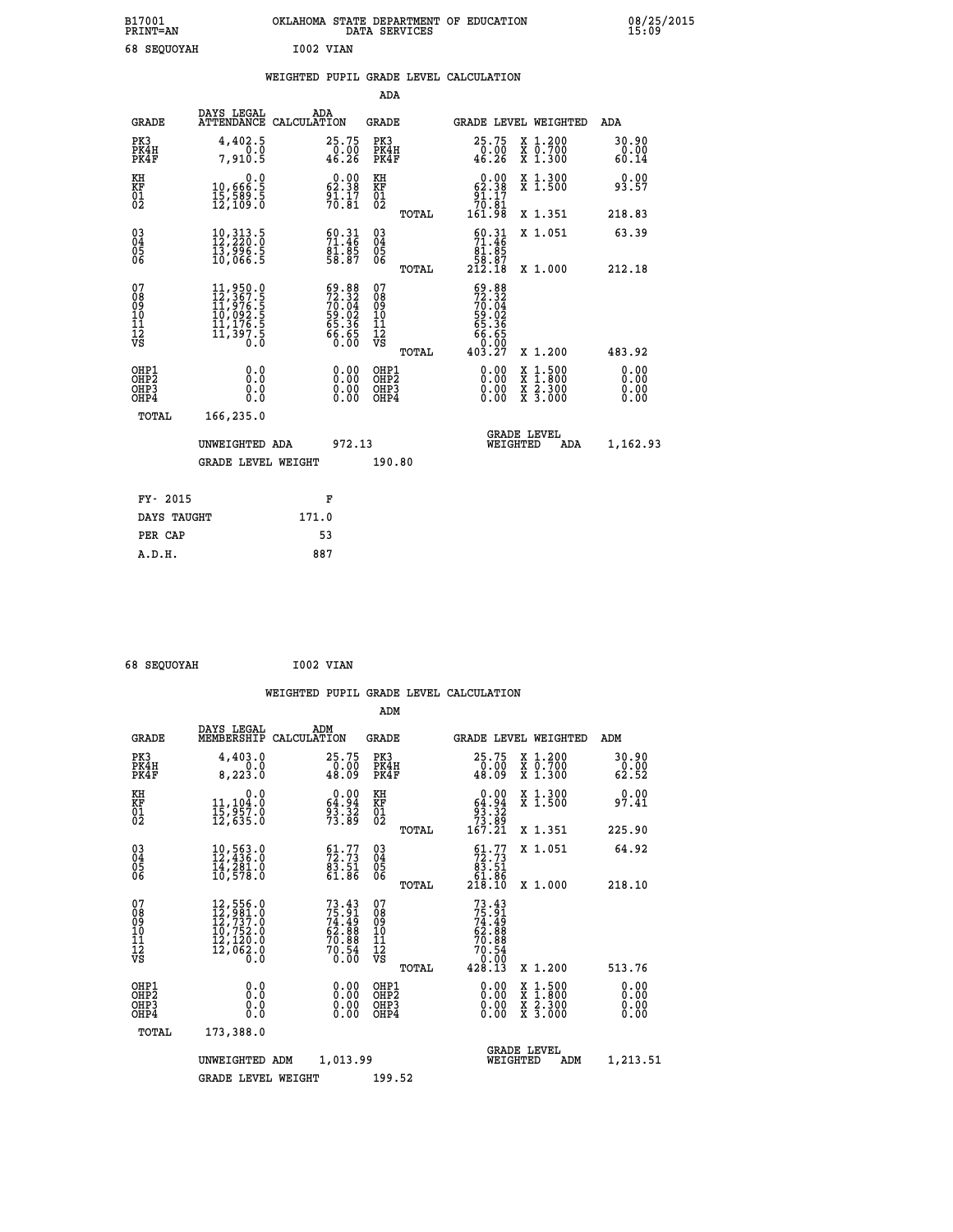| B17001<br><b>PRINT=AN</b> | OKLAHOMA STATE DEPARTMENT OF EDUCATION<br>DATA SERVICES | 08/25/2015<br>15:09 |
|---------------------------|---------------------------------------------------------|---------------------|
| 68 SEQUOYAH               | I003 MULDROW                                            |                     |

|  |  | WEIGHTED PUPIL GRADE LEVEL CALCULATION |
|--|--|----------------------------------------|
|  |  |                                        |

|                                                                  |                                                                                           |                                                                                                                                      | ADA                                      |       |                                                                                                                                            |                                                                                                  |                              |
|------------------------------------------------------------------|-------------------------------------------------------------------------------------------|--------------------------------------------------------------------------------------------------------------------------------------|------------------------------------------|-------|--------------------------------------------------------------------------------------------------------------------------------------------|--------------------------------------------------------------------------------------------------|------------------------------|
| <b>GRADE</b>                                                     | DAYS LEGAL                                                                                | ADA<br>ATTENDANCE CALCULATION                                                                                                        | <b>GRADE</b>                             |       | GRADE LEVEL WEIGHTED                                                                                                                       |                                                                                                  | ADA                          |
| PK3<br>PK4H<br>PK4F                                              | 62.0<br>0.0<br>11,409.0                                                                   | $\begin{smallmatrix} 0.36 \\ 0.00 \\ 65.95 \end{smallmatrix}$                                                                        | PK3<br>PK4H<br>PK4F                      |       | 0.36<br>ŏ:ŏŏ<br>65.95                                                                                                                      | X 1.200<br>X 0.700<br>X 1.300                                                                    | 0.43<br>0.00<br>85.74        |
| KH<br>KF<br>01<br>02                                             | 0.0<br>17,070.0<br>15,126.0<br>17,329.0                                                   | $98.00$<br>98.67<br>$\frac{87.43}{100.17}$                                                                                           | KH<br>KF<br>01<br>02                     |       | 0.00<br>$\begin{array}{r} 98.67 \\ 87.43 \\ 100.17 \\ 187.60 \end{array}$                                                                  | X 1.300<br>X 1.500                                                                               | 0.00<br>148.01               |
|                                                                  |                                                                                           |                                                                                                                                      |                                          | TOTAL |                                                                                                                                            | X 1.351                                                                                          | 253.45                       |
| $\begin{matrix} 03 \\ 04 \\ 05 \\ 06 \end{matrix}$               | 18,914.0<br>15,336.0<br>$\frac{16}{18}, \frac{843}{580}$ .5                               | $\begin{smallmatrix} 109.33\\ 88.65\\ 97.36\\ 107.40 \end{smallmatrix}$                                                              | $\substack{03 \\ 04}$<br>Ŏ5<br>06        |       | 109.33<br>88.65<br>36.70<br>107.40                                                                                                         | X 1.051                                                                                          | 114.91                       |
|                                                                  |                                                                                           |                                                                                                                                      |                                          | TOTAL | 293.41                                                                                                                                     | X 1.000                                                                                          | 293.41                       |
| 07<br>08<br>09<br>10<br>11<br>12<br>VS                           | $20,591.5$<br>$19,386.0$<br>$23,024.0$<br>$21,113.5$<br>$18,471.5$<br>$18,333.0$<br>$0.0$ | $\begin{smallmatrix} 119\cdot 03\\ 112\cdot 06\\ 133\cdot 09\\ 122\cdot 04\\ 106\cdot 77\\ 105\cdot 97\\ 0\cdot 00\end{smallmatrix}$ | 07<br>08<br>09<br>11<br>11<br>12<br>VS   |       | $\begin{array}{r} 119\cdot 03\\ 112\cdot 06\\ 133\cdot 09\\ 122\cdot 04\\ 106\cdot 77\\ 105\cdot 97\\ 0\cdot 00\\ 698\cdot 96 \end{array}$ |                                                                                                  |                              |
|                                                                  |                                                                                           |                                                                                                                                      |                                          | TOTAL |                                                                                                                                            | X 1.200                                                                                          | 838.75                       |
| OHP1<br>OH <sub>P</sub> <sub>2</sub><br>OH <sub>P3</sub><br>OHP4 | 0.0<br>0.0<br>0.0                                                                         | $0.00$<br>$0.00$<br>0.00                                                                                                             | OHP1<br>OHP <sub>2</sub><br>OHP3<br>OHP4 |       | $0.00$<br>$0.00$<br>0.00                                                                                                                   | $\begin{smallmatrix} x & 1 & 500 \\ x & 1 & 800 \\ x & 2 & 300 \\ x & 3 & 000 \end{smallmatrix}$ | 0.00<br>0.00<br>0.00<br>0.00 |
| <b>TOTAL</b>                                                     | 251,589.5                                                                                 |                                                                                                                                      |                                          |       |                                                                                                                                            |                                                                                                  |                              |
|                                                                  | UNWEIGHTED ADA                                                                            | 1,454.28                                                                                                                             |                                          |       | <b>GRADE LEVEL</b><br>WEIGHTED                                                                                                             | ADA                                                                                              | 1,734.70                     |
|                                                                  | <b>GRADE LEVEL WEIGHT</b>                                                                 |                                                                                                                                      | 280.42                                   |       |                                                                                                                                            |                                                                                                  |                              |
|                                                                  |                                                                                           |                                                                                                                                      |                                          |       |                                                                                                                                            |                                                                                                  |                              |
| FY- 2015                                                         |                                                                                           | F                                                                                                                                    |                                          |       |                                                                                                                                            |                                                                                                  |                              |
| DAYS TAUGHT                                                      |                                                                                           | 173.0                                                                                                                                |                                          |       |                                                                                                                                            |                                                                                                  |                              |
| PER CAP                                                          |                                                                                           | 53                                                                                                                                   |                                          |       |                                                                                                                                            |                                                                                                  |                              |

 **68 SEQUOYAH I003 MULDROW**

 **A.D.H. 943**

|                                                       |                                                                                                 |                    |                                                                        | ADM                                     |       |                                                                                           |          |                                          |                              |
|-------------------------------------------------------|-------------------------------------------------------------------------------------------------|--------------------|------------------------------------------------------------------------|-----------------------------------------|-------|-------------------------------------------------------------------------------------------|----------|------------------------------------------|------------------------------|
| <b>GRADE</b>                                          | DAYS LEGAL<br>MEMBERSHIP                                                                        | ADM<br>CALCULATION |                                                                        | <b>GRADE</b>                            |       |                                                                                           |          | GRADE LEVEL WEIGHTED                     | ADM                          |
| PK3<br>PK4H<br>PK4F                                   | 62.0<br>0.0<br>11,449.0                                                                         |                    | 0.36<br>0.00<br>66.18                                                  | PK3<br>PK4H<br>PK4F                     |       | $0.36$<br>$0.00$<br>66.18                                                                 |          | X 1.200<br>X 0.700<br>X 1.300            | 0.43<br>0.00<br>86.03        |
| KH<br>KF<br>01<br>02                                  | 0.0<br>17,107:0<br>15,179:0<br>17,406:0                                                         |                    | $\begin{smallmatrix} &0.00\ 98.88\ 87.74\ 100.61\ \end{smallmatrix}$   | KH<br>KF<br>01<br>02                    |       | $\begin{smallmatrix} &0.00\ 98.88\ 87.74\ 100.61\ 188.35\ \end{smallmatrix}$              |          | X 1.300<br>X 1.500                       | 0.00<br>148.32               |
|                                                       |                                                                                                 |                    |                                                                        |                                         | TOTAL |                                                                                           |          | X 1.351                                  | 254.46                       |
| 03<br>04<br>05<br>06                                  | 19,068.0<br>15,598.0<br>17,421.0<br>19,190.0                                                    |                    | $110.22$<br>90.16<br>100.70<br>110.92                                  | $^{03}_{04}$<br>0500                    |       | $110.22$<br>90.16<br>100.70<br>110.92                                                     |          | X 1.051                                  | 115.84                       |
|                                                       |                                                                                                 |                    |                                                                        |                                         | TOTAL | 301.78                                                                                    |          | X 1.000                                  | 301.78                       |
| 07<br>08<br>09<br>101<br>112<br>VS                    | $21, 234.0$<br>$19, 976.0$<br>$24, 108.0$<br>$22, 126.0$<br>$19, 337.0$<br>$19, 390.0$<br>$0.0$ |                    | $122.74$<br>$115.47$<br>$139.35$<br>127.90<br>111.77<br>112.08<br>0.00 | 07<br>08<br>09<br>101<br>11<br>12<br>VS | TOTAL | $122.74$<br>$115.47$<br>$139.35$<br>$127.90$<br>$\frac{111.77}{112.08}$<br>0.00<br>729.31 |          | X 1.200                                  | 875.17                       |
| OHP1<br>OH <sub>P</sub> 2<br>OH <sub>P3</sub><br>OHP4 | 0.0<br>0.000                                                                                    |                    | $0.00$<br>$0.00$<br>0.00                                               | OHP1<br>OHP2<br>OHP3<br>OHP4            |       | $0.00$<br>$0.00$<br>0.00                                                                  |          | X 1:500<br>X 1:800<br>X 2:300<br>X 3:000 | 0.00<br>0.00<br>0.00<br>0.00 |
| TOTAL                                                 | 258,651.0                                                                                       |                    |                                                                        |                                         |       |                                                                                           |          |                                          |                              |
|                                                       | UNWEIGHTED                                                                                      | ADM                | 1,495.08                                                               |                                         |       |                                                                                           | WEIGHTED | <b>GRADE LEVEL</b><br>ADM                | 1,782.03                     |
|                                                       | <b>GRADE LEVEL WEIGHT</b>                                                                       |                    |                                                                        | 286.95                                  |       |                                                                                           |          |                                          |                              |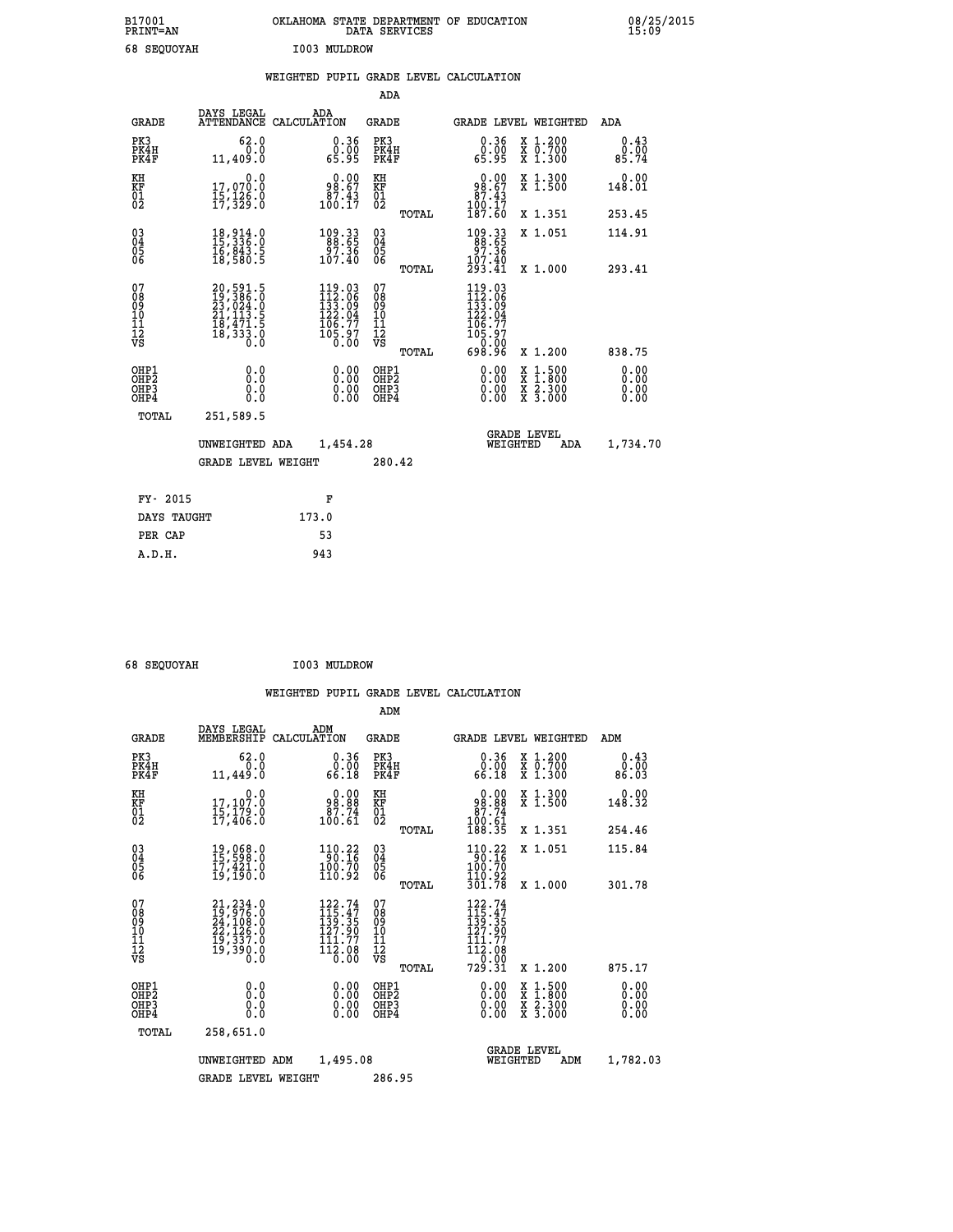| B17001<br><b>PRINT=AN</b> | OKLAHOMA STATE DEPARTMENT OF EDUCATION<br>DATA SERVICES | 08/25/2015<br>15:09 |
|---------------------------|---------------------------------------------------------|---------------------|
| 68<br>SEQUOYAH            | I004 GANS                                               |                     |

|                                        |                                                                                     | WEIGHTED PUPIL GRADE LEVEL CALCULATION                                   |                                                     |       |                                                                                              |                                                    |                       |
|----------------------------------------|-------------------------------------------------------------------------------------|--------------------------------------------------------------------------|-----------------------------------------------------|-------|----------------------------------------------------------------------------------------------|----------------------------------------------------|-----------------------|
|                                        |                                                                                     |                                                                          | <b>ADA</b>                                          |       |                                                                                              |                                                    |                       |
| <b>GRADE</b>                           | <b>DAYS LEGAL<br/>ATTENDANCE</b>                                                    | ADA<br>CALCULATION                                                       | <b>GRADE</b>                                        |       |                                                                                              | GRADE LEVEL WEIGHTED                               | ADA                   |
| PK3<br>PK4H<br>PK4F                    | 799.0<br>2,887.0                                                                    | $\begin{smallmatrix} 4.65\0.00\\16.78\end{smallmatrix}$                  | PK3<br>PK4H<br>PK4F                                 |       | 4.65<br>$\begin{smallmatrix} \bar{0} \ . \ \bar{0} \ 16 \ . \ 78 \end{smallmatrix}$          | X 1.200<br>X 0.700<br>X 1.300                      | 5.58<br>0.00<br>21.81 |
| KH<br>KF<br>01<br>02                   | 0.0<br>4,360:0<br>5,508.0<br>4,048:5                                                | $25.35$<br>$32.02$<br>$33.54$                                            | KH<br>KF<br>01<br>02                                |       | $25.35$<br>$32.35$<br>$32.54$<br>$23.54$<br>$55.56$                                          | X 1.300<br>X 1.500                                 | 0.00<br>38.03         |
|                                        |                                                                                     |                                                                          |                                                     | TOTAL |                                                                                              | X 1.351                                            | 75.06                 |
| $^{03}_{04}$<br>Ŏ5<br>06               | $\frac{4}{3}, \frac{849}{760}.\frac{5}{5}$<br>5, 454.0<br>5, 909.5                  | $28.19$<br>$21.86$<br>$31.71$<br>$34.36$                                 | $\begin{array}{c} 03 \\ 04 \\ 05 \\ 06 \end{array}$ |       | $28.19$<br>$21.86$<br>$31.71$<br>$34.36$<br>$87.93$                                          | X 1.051                                            | 29.63                 |
|                                        |                                                                                     |                                                                          |                                                     | TOTAL |                                                                                              | X 1.000                                            | 87.93                 |
| 07<br>08<br>09<br>11<br>11<br>12<br>VS | $4,917.0$<br>$5,841.5$<br>$3,693.0$<br>$5,458.0$<br>$6,647.0$<br>$5,264.5$<br>$0.0$ | $28.59$<br>$21.47$<br>$21.47$<br>$31.73$<br>$38.65$<br>$30.61$<br>$0.00$ | 07<br>08<br>09<br>11<br>11<br>12<br>VS              | TOTAL | $\begin{smallmatrix} 28.59\ 33.96\ 21.47\ 21.735\ 38.651\ 30.601\ 185.01\ \end{smallmatrix}$ | X 1.200                                            | 222.01                |
| OHP1<br>OHP2<br>OHP3<br>OHP4           | 0.0<br>Ō.Ō<br>0.0                                                                   | 0.0000<br>$\begin{smallmatrix} 0.00 \ 0.00 \end{smallmatrix}$            | OHP1<br>OHP2<br>OHP3<br>OHP4                        |       | 0.00<br>0.00                                                                                 | 1:500<br>X<br>X<br>X<br>X<br>$\frac{2.300}{3.000}$ | 0.00<br>0.00<br>0.00  |
| <b>TOTAL</b>                           | 69,397.0                                                                            |                                                                          |                                                     |       |                                                                                              |                                                    |                       |
|                                        | UNWEIGHTED ADA                                                                      | 403.47                                                                   |                                                     |       | WEIGHTED                                                                                     | <b>GRADE LEVEL</b><br>ADA                          | 480.05                |
|                                        | <b>GRADE LEVEL WEIGHT</b>                                                           |                                                                          | 76.58                                               |       |                                                                                              |                                                    |                       |
| FY- 2015                               |                                                                                     | F                                                                        |                                                     |       |                                                                                              |                                                    |                       |
| DAYS TAUGHT                            |                                                                                     | 172.0                                                                    |                                                     |       |                                                                                              |                                                    |                       |
| PER CAP                                |                                                                                     | 53                                                                       |                                                     |       |                                                                                              |                                                    |                       |

|  | 68 SEQUOYAH |  | I004 GANS |
|--|-------------|--|-----------|
|--|-------------|--|-----------|

|                                                    |                                                                                                      |                    |                                                                      |                                              |       | WEIGHTED PUPIL GRADE LEVEL CALCULATION                                                          |                                          |                       |        |
|----------------------------------------------------|------------------------------------------------------------------------------------------------------|--------------------|----------------------------------------------------------------------|----------------------------------------------|-------|-------------------------------------------------------------------------------------------------|------------------------------------------|-----------------------|--------|
|                                                    |                                                                                                      |                    |                                                                      | ADM                                          |       |                                                                                                 |                                          |                       |        |
| <b>GRADE</b>                                       | DAYS LEGAL<br>MEMBERSHIP                                                                             | ADM<br>CALCULATION |                                                                      | <b>GRADE</b>                                 |       | <b>GRADE LEVEL WEIGHTED</b>                                                                     |                                          | ADM                   |        |
| PK3<br>PK4H<br>PK4F                                | 799.0<br>0.0<br>3,012.0                                                                              |                    | $\begin{smallmatrix} 4.65\0.00\\7.51\end{smallmatrix}$               | PK3<br>PK4H<br>PK4F                          |       | $\begin{smallmatrix} 4.65\ 0.00\ 17.51 \end{smallmatrix}$                                       | X 1.200<br>X 0.700<br>X 1.300            | 5.58<br>0.00<br>22.76 |        |
| KH<br>KF<br>01<br>02                               | $\begin{smallmatrix}&&&0.0\\4,477.0\\5,907.0\\4,337.0\end{smallmatrix}$                              |                    | $\begin{smallmatrix} 0.00\\ 26.03\\ 34.34\\ 25.22 \end{smallmatrix}$ | KH<br>KF<br>01<br>02                         |       | $\begin{smallmatrix} 0.00\\ 26.03\\ 34.34\\ 25.22\\ 59.56 \end{smallmatrix}$                    | X 1.300<br>X 1.500                       | 0.00<br>39.05         |        |
|                                                    |                                                                                                      |                    |                                                                      |                                              | TOTAL |                                                                                                 | X 1.351                                  | 80.47                 |        |
| $\begin{matrix} 03 \\ 04 \\ 05 \\ 06 \end{matrix}$ | $\frac{5}{3}, \frac{048}{981}.0$<br>$\frac{5}{5}, \frac{608}{608}.0$<br>$\frac{6}{5}, \frac{165}{0}$ |                    | 29.35<br>23.15<br>32.60<br>35.84                                     | 03<br>04<br>05<br>06                         |       | 29.35<br>23.15<br>32.60<br>35.84<br>91.59                                                       | X 1.051                                  | 30.85                 |        |
|                                                    |                                                                                                      |                    |                                                                      |                                              | TOTAL |                                                                                                 | X 1.000                                  | 91.59                 |        |
| 07<br>0890112<br>1112<br>VS                        | 5,020.0<br>5,995.0<br>5,854.0<br>5,688.0<br>5,506.0<br>5,506.0                                       |                    | $29.19\n24.85\n22.41\n33.07\n39.78\n32.01\n0.00$                     | 07<br>08<br>09<br>01<br>11<br>11<br>12<br>VS | TOTAL | $\begin{smallmatrix} 29.19\ 34.85\ 22.41\ 33.07\ 39.78\ 32.01\ 0.001\ 31.31\ \end{smallmatrix}$ | X 1.200                                  | 229.57                |        |
|                                                    |                                                                                                      |                    |                                                                      |                                              |       |                                                                                                 |                                          |                       |        |
| OHP1<br>OHP2<br>OH <sub>P3</sub><br>OHP4           | 0.0<br>0.000                                                                                         |                    | $0.00$<br>$0.00$<br>0.00                                             | OHP1<br>OHP2<br>OHP <sub>3</sub>             |       | 0.00<br>0.00<br>0.00                                                                            | X 1:500<br>X 1:800<br>X 2:300<br>X 3:000 | 0.00<br>0.00<br>0.00  |        |
| TOTAL                                              | 72,240.0                                                                                             |                    |                                                                      |                                              |       |                                                                                                 |                                          |                       |        |
|                                                    | UNWEIGHTED ADM                                                                                       |                    | 420.00                                                               |                                              |       | WEIGHTED                                                                                        | <b>GRADE LEVEL</b><br>ADM                |                       | 499.87 |
|                                                    | <b>GRADE LEVEL WEIGHT</b>                                                                            |                    |                                                                      | 79.87                                        |       |                                                                                                 |                                          |                       |        |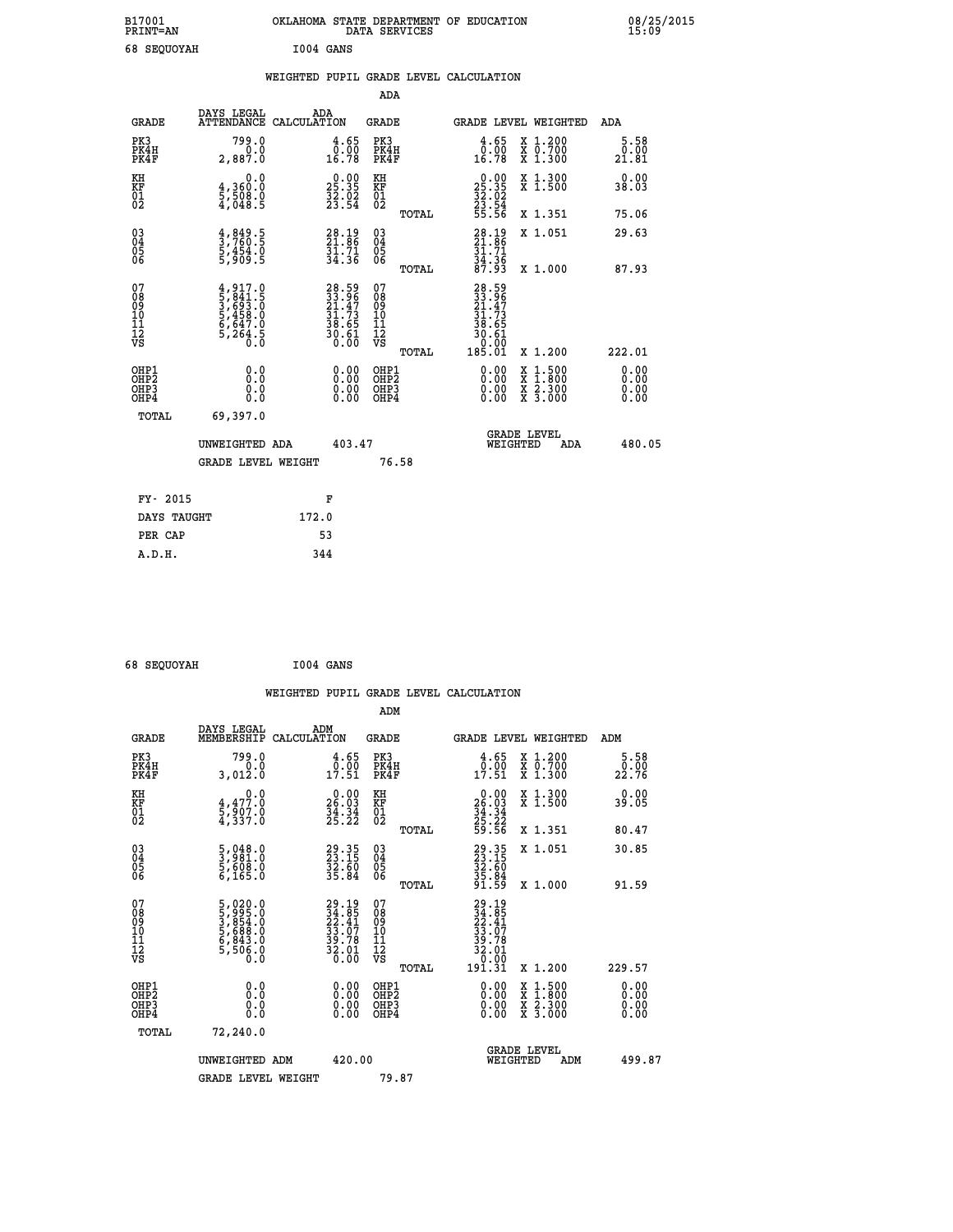| B17001<br>PRINT=AN | <b>OKLAHOMA</b><br>. STATE DEPARTMENT OF EDUCATION<br>DATA SERVICES | 08/25/2015<br>15:09 |
|--------------------|---------------------------------------------------------------------|---------------------|
| 68 SEQUOYAH        | I005 ROLAND                                                         |                     |

|  |  | WEIGHTED PUPIL GRADE LEVEL CALCULATION |
|--|--|----------------------------------------|
|  |  |                                        |

|                                                                  |                                                                                                                                                 |                                                                                          | ADA                                                |       |                                                                                                        |                                                                                                                                           |                              |
|------------------------------------------------------------------|-------------------------------------------------------------------------------------------------------------------------------------------------|------------------------------------------------------------------------------------------|----------------------------------------------------|-------|--------------------------------------------------------------------------------------------------------|-------------------------------------------------------------------------------------------------------------------------------------------|------------------------------|
| <b>GRADE</b>                                                     | DAYS LEGAL                                                                                                                                      | ADA<br>ATTENDANCE CALCULATION                                                            | GRADE                                              |       | GRADE LEVEL WEIGHTED                                                                                   |                                                                                                                                           | ADA                          |
| PK3<br>PK4H<br>PK4F                                              | 396.0<br>0.0<br>7,754.0                                                                                                                         | 2.30<br>0.00<br>45.08                                                                    | PK3<br>PK4H<br>PK4F                                |       | 2.30<br>0.00<br>45.08                                                                                  | X 1.200<br>X 0.700<br>X 1.300                                                                                                             | 2.76<br>0.00<br>58.60        |
| KH<br>KF<br>01<br>02                                             | 0.0<br>0,604.0<br>12,178.5<br>10,720.0                                                                                                          | $\begin{smallmatrix} 0.00\\ 55.84\\ 70.81\\ 62.33 \end{smallmatrix}$                     | KH<br>KF<br>01<br>02                               |       | $\begin{smallmatrix} &0.00\\ 55.84\\ 70.81\\ 62.33\\ 133.14\end{smallmatrix}$                          | X 1.300<br>X 1.500                                                                                                                        | 0.00<br>83.76                |
|                                                                  |                                                                                                                                                 |                                                                                          |                                                    | TOTAL |                                                                                                        | X 1.351                                                                                                                                   | 179.87                       |
| $^{03}_{04}$<br>Ŏ5<br>06                                         | $2,660.0$<br>10,041.0<br>-9,776.5<br>12,860.0                                                                                                   | 56.16<br>58.38<br>56.84<br>74.77                                                         | $\begin{matrix} 03 \\ 04 \\ 05 \\ 06 \end{matrix}$ |       | 56.16<br>56.84<br>74.77<br>189.99                                                                      | X 1.051                                                                                                                                   | 59.02                        |
|                                                                  |                                                                                                                                                 |                                                                                          |                                                    | TOTAL |                                                                                                        | X 1.000                                                                                                                                   | 189.99                       |
| 07<br>08<br>09<br>11<br>11<br>12<br>VS                           | $\begin{smallmatrix} 11,367\cdot 5\\ 12,173\cdot 5\\ 16,262\cdot 5\\ 18,921\cdot 5\\ 17,197\cdot 0\\ 15,279\cdot 5\\ 0\cdot 0\end{smallmatrix}$ | $\begin{smallmatrix} 66.09\\70.78\\94.551\\110.01\\99.98\\88.83\\0.00 \end{smallmatrix}$ | 07<br>08<br>09<br>11<br>11<br>12<br>VS             | TOTAL | 66.09<br>70.78<br>$\begin{smallmatrix} 64.55\ 110.01\ 99.98\ 80.83\ 0.00\ \end{smallmatrix}$<br>530.24 | X 1.200                                                                                                                                   | 636.29                       |
| OHP1<br>OHP <sub>2</sub><br>OH <sub>P3</sub><br>OH <sub>P4</sub> | 0.0<br>Ō.Ō<br>0.0<br>0.0                                                                                                                        | 0.00<br>0.00<br>0.00                                                                     | OHP1<br>OHP2<br>OHP3<br>OHP4                       |       | 0.00<br>0.00<br>0.00                                                                                   | $\begin{smallmatrix} \mathtt{X} & 1\cdot500\\ \mathtt{X} & 1\cdot800\\ \mathtt{X} & 2\cdot300\\ \mathtt{X} & 3\cdot000 \end{smallmatrix}$ | 0.00<br>0.00<br>0.00<br>0.00 |
| TOTAL                                                            | 174,191.5                                                                                                                                       |                                                                                          |                                                    |       |                                                                                                        |                                                                                                                                           |                              |
|                                                                  | UNWEIGHTED ADA                                                                                                                                  | 1,012.75                                                                                 |                                                    |       | WEIGHTED                                                                                               | <b>GRADE LEVEL</b><br>ADA                                                                                                                 | 1,210.29                     |
|                                                                  | <b>GRADE LEVEL WEIGHT</b>                                                                                                                       |                                                                                          | 197.54                                             |       |                                                                                                        |                                                                                                                                           |                              |
| FY- 2015                                                         |                                                                                                                                                 | F                                                                                        |                                                    |       |                                                                                                        |                                                                                                                                           |                              |
| DAYS TAUGHT                                                      |                                                                                                                                                 | 172.0                                                                                    |                                                    |       |                                                                                                        |                                                                                                                                           |                              |
| PER CAP                                                          |                                                                                                                                                 | 33                                                                                       |                                                    |       |                                                                                                        |                                                                                                                                           |                              |
| A.D.H.                                                           |                                                                                                                                                 | 801                                                                                      |                                                    |       |                                                                                                        |                                                                                                                                           |                              |
|                                                                  |                                                                                                                                                 |                                                                                          |                                                    |       |                                                                                                        |                                                                                                                                           |                              |

| 68 SEQUOYAH | I005 ROLAND |
|-------------|-------------|
|             |             |

 **ADM**

 **A.D.H. 801**

| <b>GRADE</b>                                       | DAYS LEGAL                                                                                           | ADM<br>MEMBERSHIP CALCULATION                                                                   | <b>GRADE</b>                                           | <b>GRADE LEVEL WEIGHTED</b>                                                              |                                          | ADM                          |
|----------------------------------------------------|------------------------------------------------------------------------------------------------------|-------------------------------------------------------------------------------------------------|--------------------------------------------------------|------------------------------------------------------------------------------------------|------------------------------------------|------------------------------|
| PK3<br>PK4H<br>PK4F                                | 396.0<br>0.0<br>8,484.0                                                                              | 2.30<br>0.00<br>49.33                                                                           | PK3<br>PK4H<br>PK4F                                    | 2.30<br>0.00<br>49.33                                                                    | X 1.200<br>X 0.700<br>X 1.300            | 2.76<br>0.00<br>64.13        |
| KH<br>KF<br>01<br>02                               | 0.0<br>10,509:0<br>13,030:0<br>11,255:0                                                              | $\begin{smallmatrix} 0.00\\ 61.10\\ 75.76\\ 65.44 \end{smallmatrix}$                            | KH<br>KF<br>01<br>02                                   | $0.00\n61.10\n75.76\n65.44\n141.20$                                                      | X 1.300<br>X 1.500                       | 0.00<br>91.65                |
|                                                    |                                                                                                      |                                                                                                 | TOTAL                                                  |                                                                                          | X 1.351                                  | 190.76                       |
| $\begin{matrix} 03 \\ 04 \\ 05 \\ 06 \end{matrix}$ | $\begin{smallmatrix} 10 & 204 & 0 \\ 10 & 625 & 0 \\ 10 & 487 & 0 \\ 13 & 745 & 0 \end{smallmatrix}$ | 59.33<br>61.77<br>60.97<br>79.91                                                                | $\substack{03 \\ 04}$<br>$\frac{05}{06}$               | $\begin{smallmatrix} 59.33\ 61.77\ 60.97\ 79.91\ 202.65 \end{smallmatrix}$               | X 1.051                                  | 62.36                        |
|                                                    |                                                                                                      |                                                                                                 | TOTAL                                                  |                                                                                          | X 1.000                                  | 202.65                       |
| 07<br>08<br>09<br>101<br>11<br>12<br>VS            | 11,995.0<br>12,944.0<br>17,557.0<br>20,017.0<br>18,492.0<br>16,522.0                                 | $\begin{smallmatrix}69.74\\75.26\\102.08\\116.38\\116.39\\106.99\\96.06\\0.00\end{smallmatrix}$ | 07<br>08<br>09<br>001<br>11<br>11<br>12<br>VS<br>TOTAL | $59.74$<br>$75.26$<br>$102.08$<br>$116.38$<br>$106.99$<br>$\frac{36.06}{0.00}$<br>566.51 | X 1.200                                  | 679.81                       |
| OHP1<br>OHP <sub>2</sub><br>OHP3<br>OHP4           | 0.0<br>0.000                                                                                         | $0.00$<br>$0.00$<br>0.00                                                                        | OHP1<br>OHP <sub>2</sub><br>OHP3<br>OHP4               | 0.00<br>0.00<br>0.00                                                                     | X 1:500<br>X 1:800<br>X 2:300<br>X 3:000 | 0.00<br>0.00<br>0.00<br>0.00 |
| TOTAL                                              | 186,172.0                                                                                            |                                                                                                 |                                                        |                                                                                          |                                          |                              |
|                                                    | UNWEIGHTED                                                                                           | 1,082.42<br>ADM                                                                                 |                                                        | <b>GRADE LEVEL</b><br>WEIGHTED                                                           | ADM                                      | 1,294.12                     |
|                                                    | <b>GRADE LEVEL WEIGHT</b>                                                                            |                                                                                                 | 211.70                                                 |                                                                                          |                                          |                              |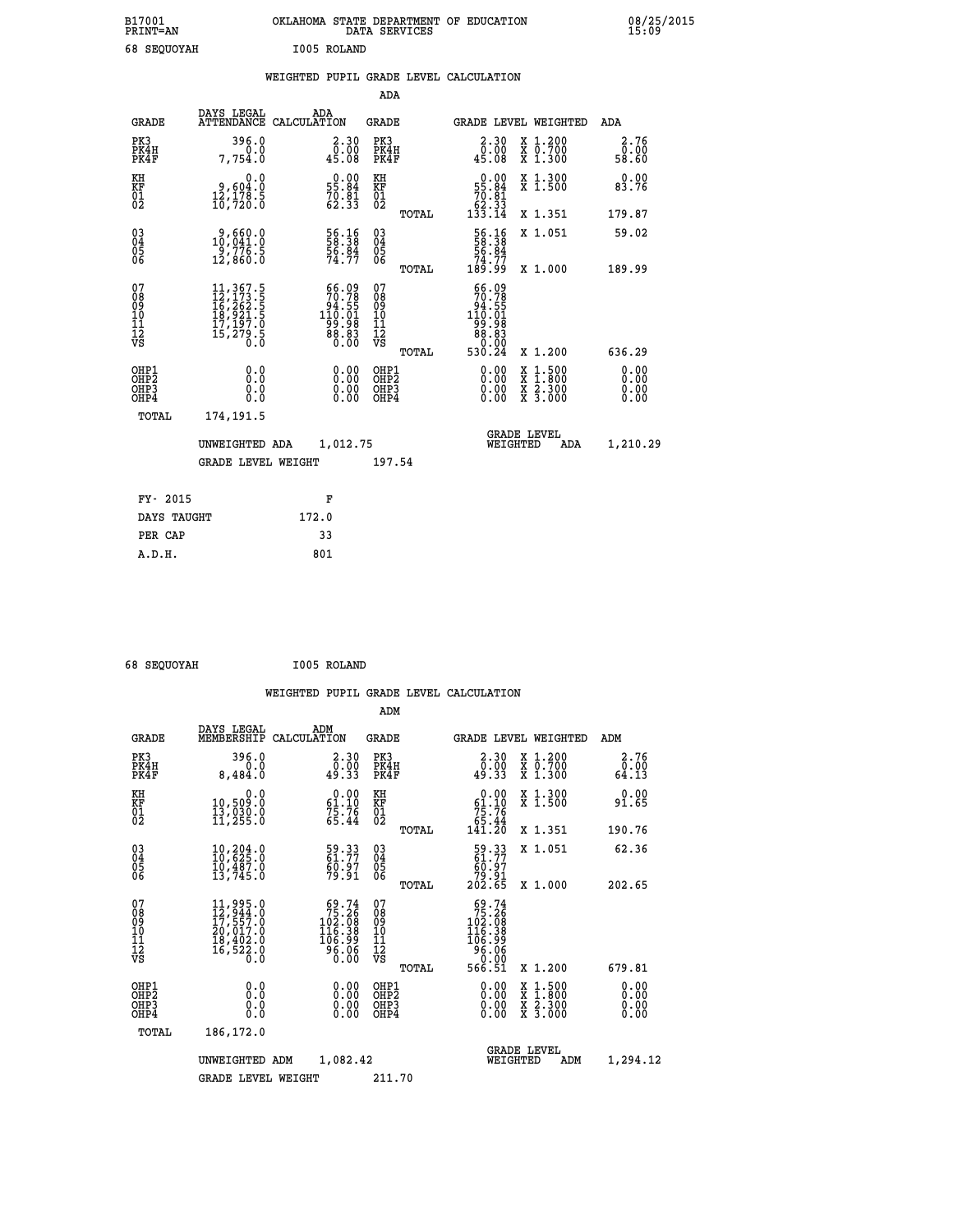| B17001<br><b>PRINT=AN</b> | OKLAHOMA STATE DEPARTMENT OF EDUCATION<br>DATA SERVICES | 08/25/2015<br>15:09 |
|---------------------------|---------------------------------------------------------|---------------------|
| 68 SEOUOYAH               | I006 GORE                                               |                     |

|  |  | WEIGHTED PUPIL GRADE LEVEL CALCULATION |
|--|--|----------------------------------------|
|  |  |                                        |

|                                                                    |                                                                                     |                                                                                               | ADA                                                |       |                                                                                                                                  |                                                                                          |                               |
|--------------------------------------------------------------------|-------------------------------------------------------------------------------------|-----------------------------------------------------------------------------------------------|----------------------------------------------------|-------|----------------------------------------------------------------------------------------------------------------------------------|------------------------------------------------------------------------------------------|-------------------------------|
| <b>GRADE</b>                                                       | DAYS LEGAL<br>ATTENDANCE CALCULATION                                                | ADA                                                                                           | <b>GRADE</b>                                       |       |                                                                                                                                  | GRADE LEVEL WEIGHTED                                                                     | ADA                           |
| PK3<br>PK4H<br>PK4F                                                | 776.5<br>0.0<br>4,235.0                                                             | $\begin{smallmatrix} 4.51\0.00\\24.62 \end{smallmatrix}$                                      | PK3<br>PK4H<br>PK4F                                |       | $\begin{smallmatrix} 4.51\0.00\\24.62 \end{smallmatrix}$                                                                         | X 1.200<br>X 0.700<br>X 1.300                                                            | 5.41<br>0.00<br>32.01         |
| KH<br>KF<br>01<br>02                                               | 0.0<br>6,728:0<br>5,240:0<br>5,892:5                                                | $39.12$<br>$30.47$<br>$34.26$                                                                 | KH<br>KF<br>01<br>02                               |       | $39.12$<br>$30.47$<br>$34.26$<br>$64.73$                                                                                         | X 1.300<br>X 1.500                                                                       | 0.00<br>58.68                 |
|                                                                    |                                                                                     |                                                                                               |                                                    | TOTAL |                                                                                                                                  | X 1.351                                                                                  | 87.45                         |
| $\begin{smallmatrix} 03 \\[-4pt] 04 \end{smallmatrix}$<br>Ŏ5<br>06 | 5,292.5<br>5,222.5<br>5,838.5<br>4,802.0                                            | 30.77<br>30.36<br>33.94<br>27.92                                                              | $\begin{matrix} 03 \\ 04 \\ 05 \\ 06 \end{matrix}$ |       | 30.77<br>30.36<br>33.94<br>27.92<br>27.92                                                                                        | X 1.051                                                                                  | 32.34                         |
|                                                                    |                                                                                     |                                                                                               |                                                    | TOTAL |                                                                                                                                  | X 1.000                                                                                  | 92.22                         |
| 07<br>08<br>09<br>01<br>11<br>11<br>12<br>VS                       | $6,935.5$<br>$4,381.5$<br>$6,402.5$<br>$4,608.0$<br>$3,864.0$<br>$5,666.0$<br>$0.0$ | $\begin{smallmatrix} 40.32\\ 25.47\\ 37.22\\ 26.79\\ 22.47\\ 32.94\\ 36.00 \end{smallmatrix}$ | 07<br>08<br>09<br>11<br>11<br>12<br>VS             |       | 40.32<br>$\begin{smallmatrix} 25 & 27 \ 25 & 122 \ 37 & 229 \ 22 & 2797 \ 23 & 32 & 94 \ 32 & 0.00 \ 185 & 21 \end{smallmatrix}$ |                                                                                          |                               |
|                                                                    |                                                                                     |                                                                                               |                                                    | TOTAL |                                                                                                                                  | X 1.200                                                                                  | 222.25                        |
| OHP1<br>OHP2<br>OH <sub>P3</sub><br>OHP4                           | 1,198.0<br>0.0<br>0.0<br>0.0                                                        | $\begin{smallmatrix} 6.97\ 0.00\ 0.00 \end{smallmatrix}$<br>0.00                              | OHP1<br>OHP2<br>OHP3<br>OHP4                       |       | $\begin{smallmatrix} 6.97\ 0.00\ 0.00 \end{smallmatrix}$                                                                         | $\begin{smallmatrix} x & 1.500 \\ x & 1.800 \\ x & 2.300 \\ x & 3.000 \end{smallmatrix}$ | 10.46<br>0.00<br>0.00<br>0.00 |
| TOTAL                                                              | 77,083.0                                                                            |                                                                                               |                                                    |       |                                                                                                                                  |                                                                                          |                               |
|                                                                    | UNWEIGHTED ADA                                                                      | 448.15                                                                                        |                                                    |       |                                                                                                                                  | <b>GRADE LEVEL</b><br>WEIGHTED<br>ADA                                                    | 540.82                        |
|                                                                    | <b>GRADE LEVEL WEIGHT</b>                                                           |                                                                                               |                                                    | 92.67 |                                                                                                                                  |                                                                                          |                               |
| FY- 2015                                                           |                                                                                     | F                                                                                             |                                                    |       |                                                                                                                                  |                                                                                          |                               |
| DAYS TAUGHT                                                        |                                                                                     | 172.0                                                                                         |                                                    |       |                                                                                                                                  |                                                                                          |                               |
| PER CAP                                                            |                                                                                     | 59                                                                                            |                                                    |       |                                                                                                                                  |                                                                                          |                               |

 **68 SEQUOYAH I006 GORE WEIGHTED PUPIL GRADE LEVEL CALCULATION ADM DAYS LEGAL ADM GRADE MEMBERSHIP CALCULATION GRADE GRADE LEVEL WEIGHTED ADM PK3 831.0 4.83 PK3 4.83 X 1.200 5.80 PK4H 0.0 0.00 PK4H 0.00 X 0.700 0.00 PK4F 4,600.0 26.74 PK4F 26.74 X 1.300 34.76 KH 0.0 0.00 KH 0.00 X 1.300 0.00 KF 6,985.0 40.61 KF 40.61 X 1.500 60.92 01 5,478.0 31.85 01 31.85 02 6,063.0 35.25 02 35.25 TOTAL 67.10 X 1.351 90.65 03 5,732.0 33.33 03 33.33 X 1.051 35.03 04 5,450.0 31.69 04 31.69 05 6,114.0 35.55 05 35.55 06 5,049.0 29.35 06 29.35 TOTAL 96.59 X 1.000 96.59**  $\begin{array}{cccc} 07 & 7,292.0 & 42.40 & 07 & 42.40 \ 08 & 4,592.0 & 26.70 & 08 & 28.70 \ 09 & 4,860.0 & 28.26 & 10 & 28.26 \ 10 & 4,860.0 & 28.26 & 10 & 28.26 \ 11 & 4,7008.0 & 23.71 & 11 & 23.76 \ 12 & 6,003.0 & 34.90 & 12 & 34.90 \ 6,003.0 & 36.00 & \n\end{array}$  **TOTAL 195.74 X 1.200 234.89** OHP1 1,262.0 7.34 OHP1 7.34 X 1.500 11.01<br>OHP2 1,262.0 0.00 OHP2 0.00 X 1.500 11.01<br>OHP3 0.00 0.00 OHP3 0.000 X 2.300 0.00  **OHP4 0.0 0.00 OHP4 0.00 X 3.000 0.00 TOTAL 81,229.0 GRADE LEVEL UNWEIGHTED ADM 472.28 WEIGHTED ADM 569.65** GRADE LEVEL WEIGHT 97.37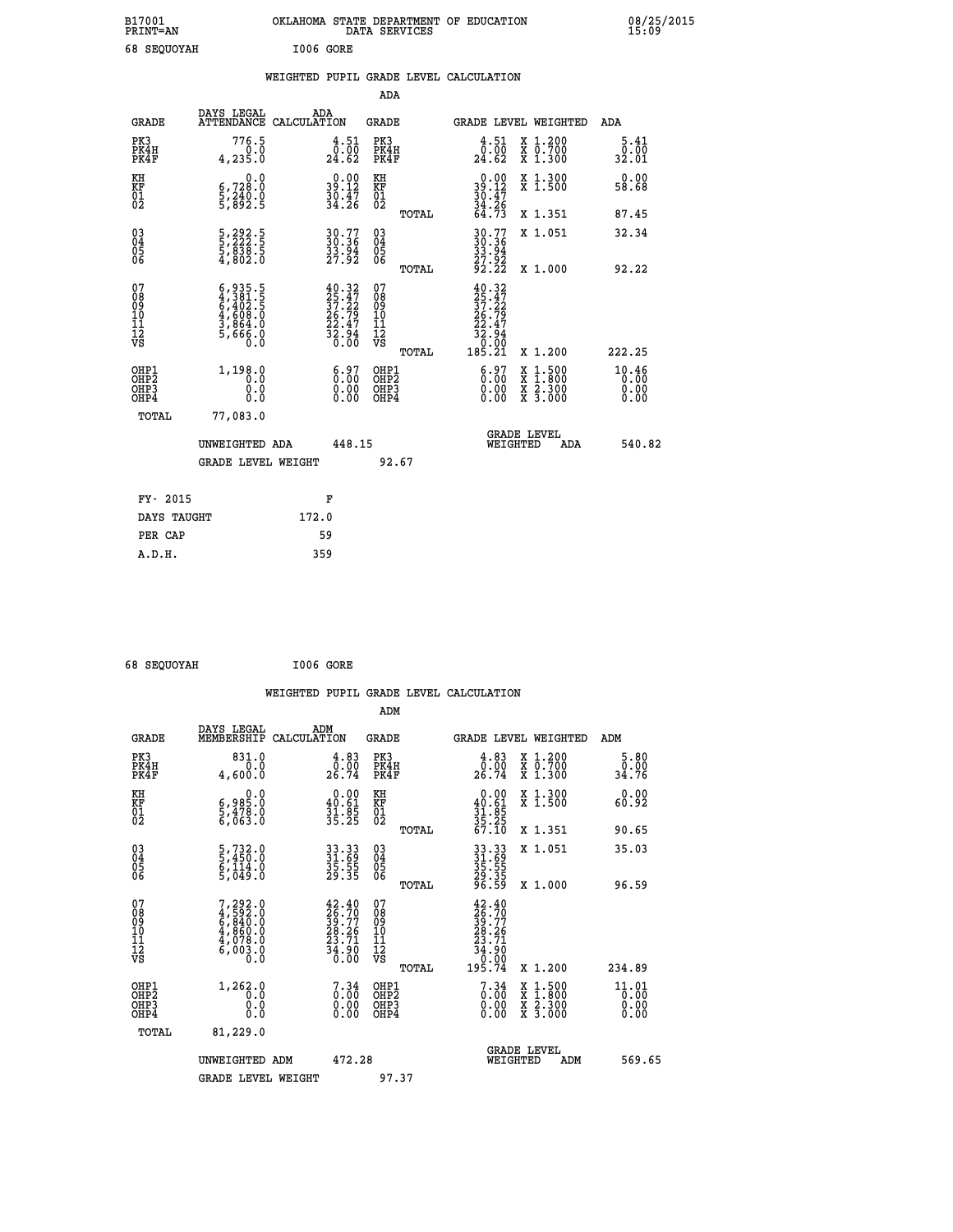| B17001 | <b>PRINT=AN</b> |                     | OKLAHOMA STATE DEPARTMENT OF EDUCATION<br>DATA SERVICES |  |
|--------|-----------------|---------------------|---------------------------------------------------------|--|
|        | 68 SEOUOYAH     | <b>I007 CENTRAL</b> |                                                         |  |

|                                                                    |                                                                                                         | WEIGHTED PUPIL GRADE LEVEL CALCULATION |                                                                          |                                          |       |                                                                                                                                                                                                                                                                                |                                                                                          |                               |
|--------------------------------------------------------------------|---------------------------------------------------------------------------------------------------------|----------------------------------------|--------------------------------------------------------------------------|------------------------------------------|-------|--------------------------------------------------------------------------------------------------------------------------------------------------------------------------------------------------------------------------------------------------------------------------------|------------------------------------------------------------------------------------------|-------------------------------|
|                                                                    |                                                                                                         |                                        |                                                                          | <b>ADA</b>                               |       |                                                                                                                                                                                                                                                                                |                                                                                          |                               |
| <b>GRADE</b>                                                       | DAYS LEGAL<br>ATTENDANCE CALCULATION                                                                    | ADA                                    |                                                                          | GRADE                                    |       | GRADE LEVEL WEIGHTED                                                                                                                                                                                                                                                           |                                                                                          | ADA                           |
| PK3<br>PK4H<br>PK4F                                                | 4,374.0<br>3,085.0                                                                                      |                                        | $25.43\n0.00\n17.94$                                                     | PK3<br>PK4H<br>PK4F                      |       | $25.43\n0.00\n17.94$                                                                                                                                                                                                                                                           | X 1.200<br>X 0.700<br>X 1.300                                                            | 30.52<br>$\frac{0.00}{23.32}$ |
| KH<br>KF<br>01<br>02                                               | $\begin{smallmatrix}&&&0.0\\5,951.5\\6,607.5\\6,703.5\end{smallmatrix}$                                 |                                        | $0.00$<br>34.60<br>$\frac{38.42}{38.97}$                                 | KH<br>KF<br>01<br>02                     |       | $\begin{array}{c} 0.00 \\ 34.60 \\ 38.42 \\ 38.97 \end{array}$                                                                                                                                                                                                                 | X 1.300<br>X 1.500                                                                       | 0.00<br>51.90                 |
|                                                                    |                                                                                                         |                                        |                                                                          |                                          | TOTAL | 77.39                                                                                                                                                                                                                                                                          | X 1.351                                                                                  | 104.55                        |
| $\begin{smallmatrix} 03 \\[-4pt] 04 \end{smallmatrix}$<br>Ŏ5<br>06 | $4,666.5$<br>$4,925.0$<br>$4,925.0$<br>$6,147.5$                                                        |                                        | $27.13$<br>$27.06$<br>$\frac{56}{35}$ . $\frac{53}{74}$                  | $\substack{03 \\ 04}$<br>Ŏ5<br>06        |       | $27.13$<br>$27.06$<br>$28.63$<br>$35.74$<br>$91.43$                                                                                                                                                                                                                            | X 1.051                                                                                  | 28.51                         |
|                                                                    |                                                                                                         |                                        |                                                                          |                                          | TOTAL |                                                                                                                                                                                                                                                                                | X 1.000                                                                                  | 91.43                         |
| 07<br>08<br>09<br>11<br>11<br>12<br>VS                             | $\begin{smallmatrix} 4,228.0\\ 5,629.0\\ 6,126.0\\ 9,607.5\\ 5,813.0\\ 7,387.5\\ 0.0 \end{smallmatrix}$ |                                        | $24.58$<br>$32.73$<br>$35.62$<br>$55.86$<br>$33.80$<br>$42.95$<br>$0.00$ | 07<br>08<br>09<br>11<br>11<br>12<br>VS   | TOTAL | 24.58<br>$\begin{smallmatrix} 24 & 33 \\ 32 & 73 \\ 35 & 62 \\ 55 & 86 \\ 53 & 86 \\ 42 & 0 \\ 225 & 54 \end{smallmatrix}$                                                                                                                                                     | X 1.200                                                                                  | 270.65                        |
| OHP1<br>OH <sub>P</sub> 2<br>OHP3<br>OH <sub>P4</sub>              | 0.0<br>0.0<br>0.0                                                                                       |                                        | $\begin{smallmatrix} 0.00 \ 0.00 \ 0.00 \ 0.00 \end{smallmatrix}$        | OHP1<br>OHP <sub>2</sub><br>OHP3<br>OHP4 |       | $\begin{smallmatrix} 0.00 & 0.00 & 0.00 & 0.00 & 0.00 & 0.00 & 0.00 & 0.00 & 0.00 & 0.00 & 0.00 & 0.00 & 0.00 & 0.00 & 0.00 & 0.00 & 0.00 & 0.00 & 0.00 & 0.00 & 0.00 & 0.00 & 0.00 & 0.00 & 0.00 & 0.00 & 0.00 & 0.00 & 0.00 & 0.00 & 0.00 & 0.00 & 0.00 & 0.00 & 0.00 & 0.0$ | $\begin{smallmatrix} x & 1.500 \\ x & 1.800 \\ x & 2.300 \\ x & 3.000 \end{smallmatrix}$ | 0.00<br>0.00<br>0.00<br>0.00  |
| TOTAL                                                              | 85,906.5                                                                                                |                                        |                                                                          |                                          |       |                                                                                                                                                                                                                                                                                |                                                                                          |                               |
|                                                                    | UNWEIGHTED ADA                                                                                          |                                        | 499.46                                                                   |                                          |       | WEIGHTED                                                                                                                                                                                                                                                                       | <b>GRADE LEVEL</b><br><b>ADA</b>                                                         | 600.88                        |
|                                                                    | <b>GRADE LEVEL WEIGHT</b>                                                                               |                                        |                                                                          | 101.42                                   |       |                                                                                                                                                                                                                                                                                |                                                                                          |                               |
| FY- 2015                                                           |                                                                                                         | F                                      |                                                                          |                                          |       |                                                                                                                                                                                                                                                                                |                                                                                          |                               |
| DAYS TAUGHT                                                        |                                                                                                         | 172.0                                  |                                                                          |                                          |       |                                                                                                                                                                                                                                                                                |                                                                                          |                               |
| PER CAP                                                            |                                                                                                         | 33                                     |                                                                          |                                          |       |                                                                                                                                                                                                                                                                                |                                                                                          |                               |

 **68 SEQUOYAH I007 CENTRAL**

 **A.D.H. 495**

 **ADM**

 **B17001<br>PRINT=AN** 

| <b>GRADE</b>                                         | DAYS LEGAL<br>MEMBERSHIP CALCULATION                                                                                                                                           | ADM                                                               | <b>GRADE</b>                                       |       |                                                                              | GRADE LEVEL WEIGHTED                     | ADM                  |  |
|------------------------------------------------------|--------------------------------------------------------------------------------------------------------------------------------------------------------------------------------|-------------------------------------------------------------------|----------------------------------------------------|-------|------------------------------------------------------------------------------|------------------------------------------|----------------------|--|
| PK3<br>PK4H<br>PK4F                                  | 4,374.0<br>0.0<br>3,276.0                                                                                                                                                      | 25.43<br>$\frac{0.00}{19.05}$                                     | PK3<br>PK4H<br>PK4F                                |       | 25.43<br>$\frac{0.00}{19.05}$                                                | X 1.200<br>X 0.700<br>X 1.300            | 30.52<br>24.00       |  |
| KH<br>KF<br>01<br>02                                 | 0.0<br>6,340.0<br>$\frac{5}{6}$ , $\frac{7}{368}$ .0                                                                                                                           | $0.00$<br>36.86<br>$\frac{39.03}{40.51}$                          | KH<br>KF<br>01<br>02                               |       | $\begin{smallmatrix} 0.00\\ 36.86\\ 39.03\\ 40.51\\ 79.54 \end{smallmatrix}$ | X 1.300<br>X 1.500                       | 0.00<br>55.29        |  |
|                                                      |                                                                                                                                                                                |                                                                   |                                                    | TOTAL |                                                                              | X 1.351                                  | 107.46               |  |
| $\begin{matrix} 03 \\ 04 \\ 05 \\ 06 \end{matrix}$   | $4,919.0$<br>$5,197.0$<br>$5,340.0$                                                                                                                                            | 28.53<br>28.53<br>30.22<br>36.86                                  | $\begin{matrix} 03 \\ 04 \\ 05 \\ 06 \end{matrix}$ |       | 28.53<br>38.53<br>30.22<br>36.86<br>95.61                                    | X 1.051                                  | 30.06                |  |
|                                                      |                                                                                                                                                                                |                                                                   |                                                    | TOTAL |                                                                              | X 1.000                                  | 95.61                |  |
| 07<br>08<br>09<br>101<br>11<br>12<br>VS              | $\begin{smallmatrix} 4\,,\,413\,. \ 5\,,\,843\,. \ 0\\ 5\,,\,494\,. \ 0\\ 6\,,\,494\,. \ 0\\ 10\,,\,028\,. \ 0\\ 6\,,\,126\,. \ 0\\ 7\,,\,597\,. \ 0\\ 0\,. \end{smallmatrix}$ | 25.66<br>33.97<br>37.76<br>58.30<br>35.62<br>35.62<br>44.170      | 07<br>08<br>09<br>001<br>11<br>11<br>12<br>VS      | TOTAL | 25.66<br>33.976<br>37.76<br>38.30<br>58.627<br>44.17<br>44.17<br>235.48      | X 1.200                                  | 282.58               |  |
| OHP1<br>OHP <sub>2</sub><br>OH <sub>P3</sub><br>OHP4 | 0.0<br>0.000                                                                                                                                                                   | $\begin{smallmatrix} 0.00 \ 0.00 \ 0.00 \ 0.00 \end{smallmatrix}$ | OHP1<br>OHP <sub>2</sub><br>OHP3<br>OHP4           |       | 0.00<br>$0.00$<br>0.00                                                       | X 1:500<br>X 1:800<br>X 2:300<br>X 3:000 | 0.00<br>0.00<br>0.00 |  |
| TOTAL                                                | 89,537.0                                                                                                                                                                       |                                                                   |                                                    |       |                                                                              |                                          |                      |  |
|                                                      | UNWEIGHTED<br>ADM                                                                                                                                                              | 520.57                                                            |                                                    |       | WEIGHTED                                                                     | <b>GRADE LEVEL</b><br>ADM                | 626.29               |  |
|                                                      | <b>GRADE LEVEL WEIGHT</b>                                                                                                                                                      |                                                                   | 105.72                                             |       |                                                                              |                                          |                      |  |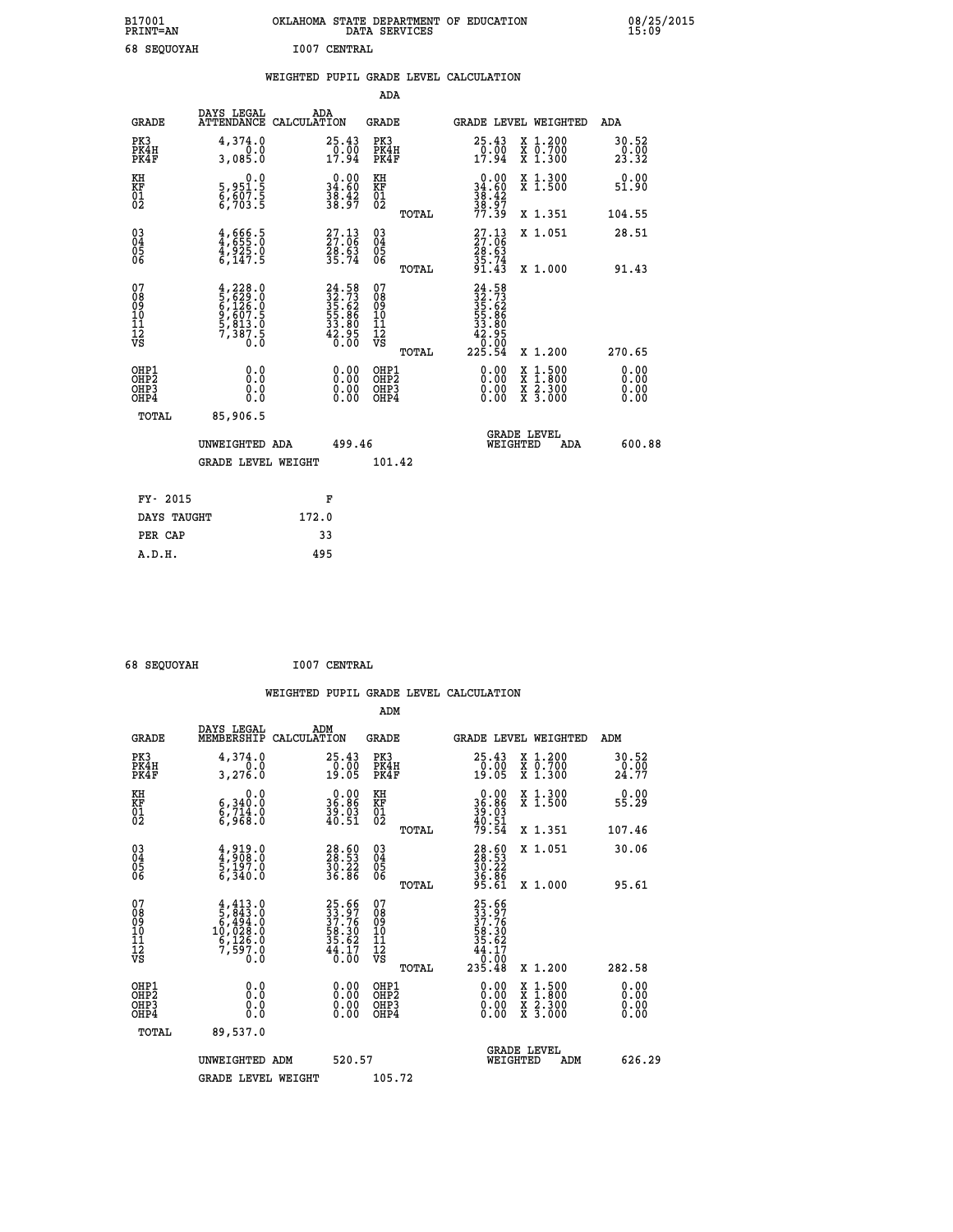|                                          |                                                                                                                |                    |                                                                             | ADA                                       |       |                                                                                |                                |                                                                                                  |                               |
|------------------------------------------|----------------------------------------------------------------------------------------------------------------|--------------------|-----------------------------------------------------------------------------|-------------------------------------------|-------|--------------------------------------------------------------------------------|--------------------------------|--------------------------------------------------------------------------------------------------|-------------------------------|
| <b>GRADE</b>                             | DAYS LEGAL<br><b>ATTENDANCE</b>                                                                                | ADA<br>CALCULATION |                                                                             | <b>GRADE</b>                              |       |                                                                                |                                | GRADE LEVEL WEIGHTED                                                                             | <b>ADA</b>                    |
| PK3<br>PK4H<br>PK4F                      | 22,546.0<br>0.0<br>73,781.5                                                                                    |                    | 131.50<br>0.00<br>429.38                                                    | PK3<br>PK4H<br>PK4F                       |       | 131.50<br>429.38                                                               | 0.00                           | X 1.200<br>X 0.700<br>X 1.300                                                                    | 157.81<br>0.00<br>558.20      |
| KH<br>KF<br>01<br>02                     | $\begin{smallmatrix} & & 0 & .0 \ 104 & .975 & .5 \ 111 & .056 & .5 \ 103 & .831 & .5 \end{smallmatrix}$       |                    | $\begin{smallmatrix} &0.00\\ 611.29\\ 646.58\\ 604.46\end{smallmatrix}$     | KH<br>KF<br>01<br>02                      |       | $\begin{smallmatrix} 611.29 \\ 646.58 \\ 604.46 \\ 1,251.04 \end{smallmatrix}$ | 0.00                           | X 1.300<br>X 1.500                                                                               | 0.00<br>916.96                |
|                                          |                                                                                                                |                    |                                                                             |                                           | TOTAL |                                                                                |                                | X 1.351                                                                                          | 1,690.13                      |
| $^{03}_{04}$<br>Ŏ5<br>06                 | 89,131.0<br>99,871.5<br>96,341.5                                                                               |                    | 559.38<br>518.56<br>581.24<br>561.17                                        | $^{03}_{04}$<br>$\frac{05}{06}$           |       | 559.38<br>518.56<br>581.24<br>561.17                                           |                                | X 1.051                                                                                          | 2,248.87                      |
|                                          |                                                                                                                |                    |                                                                             |                                           | TOTAL | 1,660.97                                                                       |                                | X 1.000                                                                                          | 1,660.97                      |
| 07<br>08<br>09<br>11<br>11<br>12<br>VS   | $\begin{smallmatrix} 103,169.5\\ 99,054.0\\ 94,991.0\\ 91,983.5\\ 87,141.0\\ 81,871.5\\ 0.0 \end{smallmatrix}$ |                    | 600.35<br>576.10<br>552.85<br>5535.17<br>507.22<br>507.22<br>476.39<br>0.00 | 07<br>08<br>09<br>11<br>11<br>12<br>VS    |       | 600.35<br>576.10<br>552.85<br>535.17<br>507.22<br>$476.39$<br>0.00             |                                |                                                                                                  |                               |
|                                          |                                                                                                                |                    |                                                                             |                                           | TOTAL | 3,248.08                                                                       |                                | X 1.200                                                                                          | 3,897.69                      |
| OHP1<br>OHP2<br>OH <sub>P3</sub><br>OHP4 | 6,760.0<br>0.0<br>0.0<br>0.0                                                                                   |                    | 39.50<br>0.00<br>0.00                                                       | OHP1<br>OH <sub>P</sub> 2<br>OHP3<br>OHP4 |       | 39.50                                                                          | 0.00<br>0.00                   | $\begin{smallmatrix} x & 1 & 500 \\ x & 1 & 800 \\ x & 2 & 300 \\ x & 3 & 000 \end{smallmatrix}$ | 59.26<br>0.00<br>0.00<br>0.00 |
| <b>TOTAL</b>                             | 1,362,605.5                                                                                                    |                    |                                                                             |                                           |       |                                                                                |                                |                                                                                                  |                               |
|                                          | UNWEIGHTED ADA                                                                                                 |                    | 7,931.14                                                                    |                                           |       |                                                                                | <b>GRADE LEVEL</b><br>WEIGHTED | ADA                                                                                              | 9,528.92                      |
|                                          | <b>GRADE LEVEL WEIGHT</b>                                                                                      |                    |                                                                             | 1,597.78                                  |       |                                                                                |                                |                                                                                                  |                               |
|                                          |                                                                                                                |                    |                                                                             |                                           |       |                                                                                |                                |                                                                                                  |                               |
| FY- 2015                                 |                                                                                                                |                    | F                                                                           |                                           |       |                                                                                |                                |                                                                                                  |                               |
| DAYS TAUGHT                              |                                                                                                                | 2,061.0            |                                                                             |                                           |       |                                                                                |                                |                                                                                                  |                               |

| <b>ΩΠΟΥΔΗ</b> |  |
|---------------|--|

 **PER CAP 581 A.D.H. 6,136**

SEQUOYAH COUNTY TOTALS

|                                                    |                                                                                                                                                          |                                                                    | ADM                                             |                                                                                |                                                                                          |                               |
|----------------------------------------------------|----------------------------------------------------------------------------------------------------------------------------------------------------------|--------------------------------------------------------------------|-------------------------------------------------|--------------------------------------------------------------------------------|------------------------------------------------------------------------------------------|-------------------------------|
| <b>GRADE</b>                                       | DAYS LEGAL<br>MEMBERSHIP                                                                                                                                 | ADM<br>CALCULATION                                                 | GRADE                                           |                                                                                | GRADE LEVEL WEIGHTED                                                                     | ADM                           |
| PK3<br>PK4H<br>PK4F                                | 22,875.0<br>0.0<br>77,789.0                                                                                                                              | 133.39<br>0.00<br>452.73                                           | PK3<br>PK4H<br>PK4F                             | 133.39<br>0.00<br>452.73                                                       | X 1.200<br>X 0.700<br>X 1.300                                                            | 157.81<br>0.00<br>588.55      |
| KH<br>KF<br>01<br>02                               | 0.0<br>110,033.0<br>115,913.0<br>107,963.0                                                                                                               | $0.00$<br>640.79<br>674.89<br>628.58                               | KH<br>KF<br>$\overline{01}$                     | 0.00<br>640.79<br>674:89<br>628.58<br>1,303.47                                 | X 1.300<br>X 1.500                                                                       | 0.00<br>961.21                |
|                                                    |                                                                                                                                                          |                                                                    | TOTAL                                           |                                                                                | X 1.351                                                                                  | 1,760.99                      |
| $\begin{matrix} 03 \\ 04 \\ 05 \\ 06 \end{matrix}$ | 100, 303.0<br>92, 813.0<br>104,498.0<br>100,610.0                                                                                                        | 583.73<br>540.21<br>608.21<br>586.07                               | $\substack{03 \\ 04}$<br>$\frac{05}{06}$        | 583.73<br>540.21<br>608.21<br>586.07                                           | X 1.051                                                                                  | 613.50                        |
|                                                    |                                                                                                                                                          |                                                                    | TOTAL                                           | 1,734.49                                                                       | X 1.000                                                                                  | 1,734.49                      |
| 07<br>08<br>09<br>11<br>11<br>12<br>VS             | $\begin{smallmatrix} 107, 686\cdot 0\\ 103, 425\cdot 0\\ 101, 391\cdot 0\\ 97, 307\cdot 0\\ 92, 498\cdot 0\\ 86, 963\cdot 0\\ 0\cdot 0\end{smallmatrix}$ | 626.70<br>$601.54$<br>590.13<br>566.18<br>538.41<br>506.03<br>0.00 | 07<br>08<br>09<br>11<br>11<br>12<br>VS<br>TOTAL | 626.70<br>$590.13$<br>590.13<br>566.19<br>538.41<br>506.03<br>0.00<br>3,428.99 | X 1.200                                                                                  | 4,114.79                      |
| OHP1<br>OHP2<br>OH <sub>P3</sub><br>OHP4           | 6.918.0<br>0.0<br>0.0<br>0.0                                                                                                                             | 40.42<br>0.00<br>0.00                                              | OHP1<br>OH <sub>P</sub> 2<br>OHP3<br>OHP4       | $40.42$<br>$0.00$<br>0.00<br>0.00                                              | $\begin{smallmatrix} x & 1.500 \\ x & 1.800 \\ x & 2.300 \\ x & 3.000 \end{smallmatrix}$ | 60.63<br>0.00<br>0.00<br>0.00 |
| TOTAL                                              | 1,428,985.0                                                                                                                                              |                                                                    |                                                 |                                                                                |                                                                                          |                               |
|                                                    | UNWEIGHTED ADM                                                                                                                                           | 8,318.01                                                           |                                                 | WEIGHTED                                                                       | <b>GRADE LEVEL</b><br>ADM                                                                | 9,994.24                      |
|                                                    | <b>GRADE LEVEL WEIGHT</b>                                                                                                                                |                                                                    | 1,676.23                                        |                                                                                |                                                                                          |                               |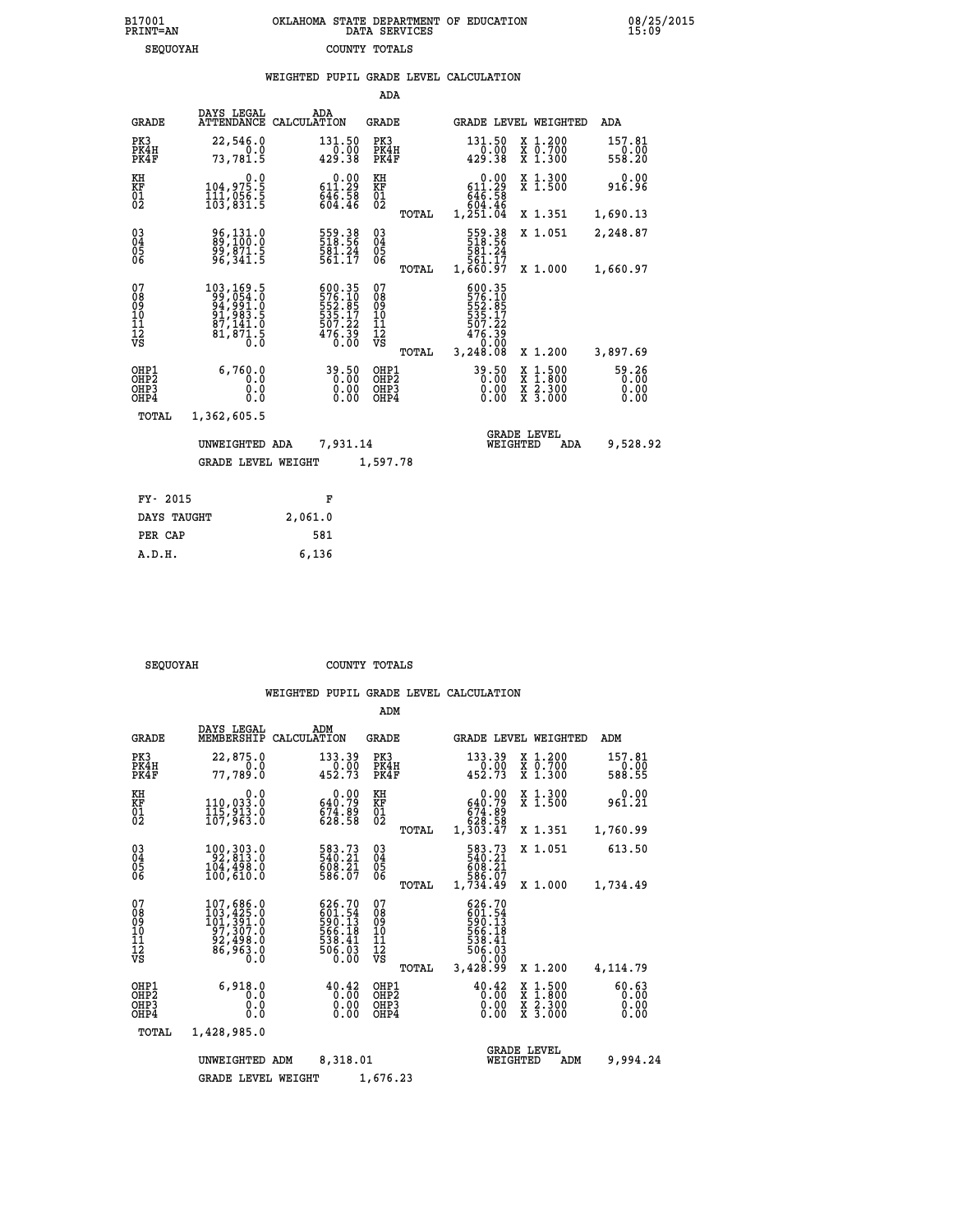| B17001<br><b>PRINT=AN</b> | OKLAHOMA<br>. STATE DEPARTMENT OF EDUCATION<br>DATA SERVICES | 08/25/2015<br>15:09 |
|---------------------------|--------------------------------------------------------------|---------------------|
| 69<br>STEPHENS            | C082 GRANDVIEW                                               |                     |

|                                              |                                                                                                | WEIGHTED PUPIL GRADE LEVEL CALCULATION                                                          |                                                    |                                                                                                                                                                                                                                                                                                                                                                            |                       |
|----------------------------------------------|------------------------------------------------------------------------------------------------|-------------------------------------------------------------------------------------------------|----------------------------------------------------|----------------------------------------------------------------------------------------------------------------------------------------------------------------------------------------------------------------------------------------------------------------------------------------------------------------------------------------------------------------------------|-----------------------|
|                                              |                                                                                                |                                                                                                 | ADA                                                |                                                                                                                                                                                                                                                                                                                                                                            |                       |
| <b>GRADE</b>                                 | DAYS LEGAL                                                                                     | ADA<br>ATTENDANCE CALCULATION                                                                   | <b>GRADE</b>                                       | GRADE LEVEL WEIGHTED                                                                                                                                                                                                                                                                                                                                                       | ADA                   |
| PK3<br>PK4H<br>PK4F                          | 932.0<br>0.0<br>1,981.0                                                                        | $\begin{smallmatrix} 5\cdot 33\\ 0\cdot 00\\ 11\cdot 32 \end{smallmatrix}$                      | PK3<br>PK4H<br>PK4F                                | $\begin{smallmatrix} 5\cdot 33\\ 0\cdot 00\\ 11\cdot 32 \end{smallmatrix}$<br>X 1.200<br>X 0.700<br>X 1.300                                                                                                                                                                                                                                                                | 6.40<br>0.00<br>14.72 |
| KH<br>KF<br>01<br>02                         | 0.0<br>$\frac{1}{3}, \frac{429}{301}$ .<br>1,372.5                                             | $\begin{smallmatrix} 0.00\\ 8.17\\ 18.86\\ 7.84 \end{smallmatrix}$                              | KH<br>KF<br>01<br>02                               | $\begin{array}{c} 0.00 \\ 8.17 \\ 18.86 \\ 7.84 \\ 2.23 \end{array}$<br>X 1.300<br>X 1.500                                                                                                                                                                                                                                                                                 | 0.00<br>12.26         |
|                                              |                                                                                                |                                                                                                 | TOTAL                                              | 26.70<br>X 1.351                                                                                                                                                                                                                                                                                                                                                           | 36.07                 |
| 03<br>04<br>05<br>06                         | $\frac{1}{2}, \frac{107}{894}. \frac{5}{0}$<br>$\frac{2}{2}, \frac{997}{984}. \frac{0}{0}$     | $\begin{smallmatrix} 6\cdot 33\\ 16\cdot 54\\ 17\cdot 13\\ 17\cdot 05 \end{smallmatrix}$        | $\begin{matrix} 03 \\ 04 \\ 05 \\ 06 \end{matrix}$ | $16:34$<br>$17:13$<br>X 1.051                                                                                                                                                                                                                                                                                                                                              | 6.65                  |
|                                              |                                                                                                |                                                                                                 | TOTAL                                              | $\frac{17.05}{50.72}$<br>X 1.000                                                                                                                                                                                                                                                                                                                                           | 50.72                 |
| 07<br>08<br>09<br>01<br>11<br>11<br>12<br>VS | $2,184.5$<br>1,881.5<br>0.0<br>0.0<br>$\begin{smallmatrix} 0.16 \ 0.0 \ 0.0 \end{smallmatrix}$ | $\begin{smallmatrix} 12.48\\ 10.75\\ 0.00\\ 0.00\\ 0.00\\ 0.00\\ 0.00\\ 0.00 \end{smallmatrix}$ | 07<br>08<br>09<br>101<br>11<br>12<br>VS<br>TOTAL   | $12.48$<br>$10.75$<br>$0.00$<br>$0.00$<br>0.00<br>0.00<br>X 1.200<br>23.23                                                                                                                                                                                                                                                                                                 | 27.88                 |
| OHP1<br>OHP <sub>2</sub><br>OHP3<br>OHP4     | 0.0<br>0.000                                                                                   | $\begin{smallmatrix} 0.00 \ 0.00 \ 0.00 \ 0.00 \end{smallmatrix}$                               | OHP1<br>OHP <sub>2</sub><br>OHP3<br>OHP4           | $\begin{smallmatrix} 0.00 & 0.00 & 0.00 & 0.00 & 0.00 & 0.00 & 0.00 & 0.00 & 0.00 & 0.00 & 0.00 & 0.00 & 0.00 & 0.00 & 0.00 & 0.00 & 0.00 & 0.00 & 0.00 & 0.00 & 0.00 & 0.00 & 0.00 & 0.00 & 0.00 & 0.00 & 0.00 & 0.00 & 0.00 & 0.00 & 0.00 & 0.00 & 0.00 & 0.00 & 0.00 & 0.0$<br>$\begin{smallmatrix} x & 1.500 \\ x & 1.800 \\ x & 2.300 \\ x & 3.000 \end{smallmatrix}$ | 0.00<br>0.00<br>0.00  |
| TOTAL                                        | 23,064.5                                                                                       |                                                                                                 |                                                    |                                                                                                                                                                                                                                                                                                                                                                            |                       |
|                                              | UNWEIGHTED ADA                                                                                 | 131.80                                                                                          |                                                    | <b>GRADE LEVEL</b><br>WEIGHTED                                                                                                                                                                                                                                                                                                                                             | 154.70<br>ADA         |
|                                              | <b>GRADE LEVEL WEIGHT</b>                                                                      |                                                                                                 | 22.90                                              |                                                                                                                                                                                                                                                                                                                                                                            |                       |
| FY- 2015                                     |                                                                                                | F                                                                                               |                                                    |                                                                                                                                                                                                                                                                                                                                                                            |                       |
|                                              | DAYS TAUGHT                                                                                    | 175.0                                                                                           |                                                    |                                                                                                                                                                                                                                                                                                                                                                            |                       |
| PER CAP                                      |                                                                                                | 75                                                                                              |                                                    |                                                                                                                                                                                                                                                                                                                                                                            |                       |

 **ADM**

 **69 STEPHENS C082 GRANDVIEW**

| <b>GRADE</b>                                         | DAYS LEGAL<br>MEMBERSHIP                                                                             | ADM<br>CALCULATION                                                                                      | <b>GRADE</b>                                       |       |                                                                                                                      | GRADE LEVEL WEIGHTED                                                                                                | ADM                     |  |
|------------------------------------------------------|------------------------------------------------------------------------------------------------------|---------------------------------------------------------------------------------------------------------|----------------------------------------------------|-------|----------------------------------------------------------------------------------------------------------------------|---------------------------------------------------------------------------------------------------------------------|-------------------------|--|
| PK3<br>PK4H<br>PK4F                                  | 1,040.0<br>0.0<br>2,030.0                                                                            | $\begin{smallmatrix}5.94\0.00\\11.60\end{smallmatrix}$                                                  | PK3<br>PK4H<br>PK4F                                |       | $\begin{smallmatrix} 5.94\ 0.00\ 11.60 \end{smallmatrix}$                                                            | X 1.200<br>X 0.700<br>X 1.300                                                                                       | 7.13<br>$0.00$<br>15.08 |  |
| KH<br>KF<br>01<br>02                                 | 0.0<br>$\frac{1}{3}, \frac{484}{397}$ .0<br>1,400.0                                                  | $\begin{smallmatrix} 0.00\\ 8.48\\ 19.41\\ 8.00 \end{smallmatrix}$                                      | KH<br>KF<br>01<br>02                               |       | $\begin{smallmatrix}&&0.00\\8.48\\19.41\\8.00\\27.41\end{smallmatrix}$                                               | X 1.300<br>X 1.500                                                                                                  | 0.00<br>12.72           |  |
|                                                      |                                                                                                      |                                                                                                         |                                                    | TOTAL |                                                                                                                      | X 1.351                                                                                                             | 37.03                   |  |
| 03<br>04<br>05<br>06                                 | $\frac{1}{3}, \frac{135}{020}.0$<br>$\frac{3}{3}, \frac{095}{082}.0$<br>$\frac{3}{3}, \frac{082}{0}$ | $17.26$<br>$17.69$<br>$17.61$                                                                           | $\begin{matrix} 03 \\ 04 \\ 05 \\ 06 \end{matrix}$ |       | $5.49$<br>$17.26$<br>$17.69$<br>$17.61$<br>$52.56$                                                                   | X 1.051                                                                                                             | 6.82                    |  |
|                                                      |                                                                                                      |                                                                                                         |                                                    | TOTAL |                                                                                                                      | X 1.000                                                                                                             | 52.56                   |  |
| 07<br>08<br>09<br>101<br>11<br>12<br>VS              |                                                                                                      | 12.78<br>$\begin{smallmatrix} 11.61 \ 1.01 \ 0.00 \ 0.00 \ 0.00 \ 0.00 \ 0.00 \ 0.00 \end{smallmatrix}$ | 07<br>08<br>09<br>01<br>11<br>11<br>12<br>VS       |       | 12.78<br>$\begin{smallmatrix} 11.61\ 10.00\ 0.00\ 0.00\ 0.00\ 0.00\ 0.00\ 0.00\ 0.00\ 0.00\ 23.79 \end{smallmatrix}$ |                                                                                                                     |                         |  |
|                                                      |                                                                                                      |                                                                                                         |                                                    | TOTAL |                                                                                                                      | X 1.200                                                                                                             | 28.55                   |  |
| OHP1<br>OHP <sub>2</sub><br>OH <sub>P3</sub><br>OHP4 | 0.0<br>0.000                                                                                         |                                                                                                         | OHP1<br>OHP2<br>OHP3<br>OHP4                       |       | 0.00<br>$0.00$<br>0.00                                                                                               | $\begin{array}{l} \mathtt{X} & 1.500 \\ \mathtt{X} & 1.800 \\ \mathtt{X} & 2.300 \\ \mathtt{X} & 3.000 \end{array}$ | 0.00<br>0.00<br>0.00    |  |
| TOTAL                                                | 23,846.0                                                                                             |                                                                                                         |                                                    |       |                                                                                                                      |                                                                                                                     |                         |  |
|                                                      | UNWEIGHTED ADM                                                                                       | 136.27                                                                                                  |                                                    |       | WEIGHTED                                                                                                             | <b>GRADE LEVEL</b><br>ADM                                                                                           | 159.89                  |  |
|                                                      | <b>GRADE LEVEL WEIGHT</b>                                                                            |                                                                                                         | 23.62                                              |       |                                                                                                                      |                                                                                                                     |                         |  |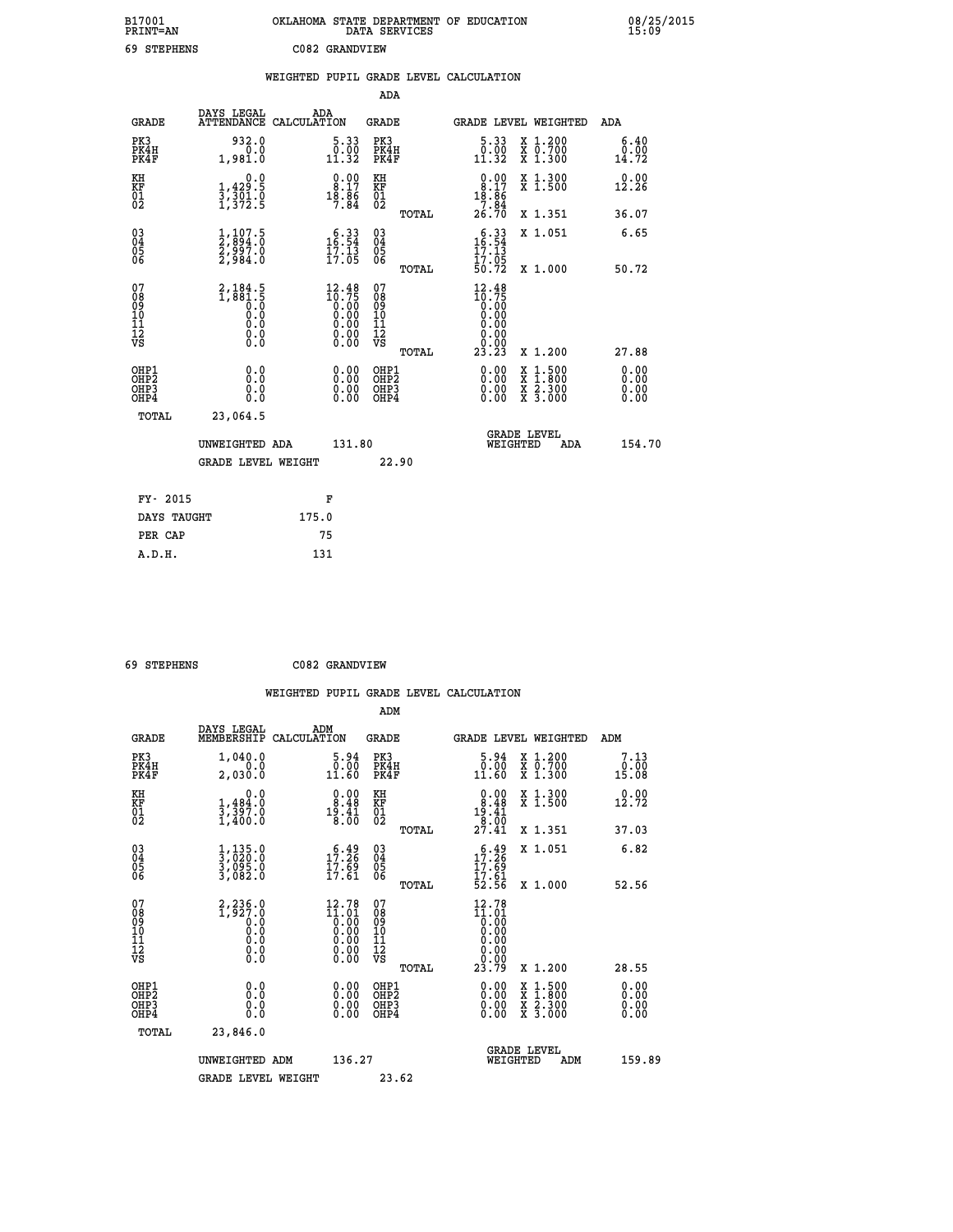| B17001<br>PRINT=AN | <b>OKLAHOMA</b><br>. STATE DEPARTMENT OF EDUCATION<br>DATA SERVICES | 08/25/2015<br>15:09 |
|--------------------|---------------------------------------------------------------------|---------------------|
| 69<br>STEPHENS     | I001 DUNCAN                                                         |                     |

## **WEIGHTED PUPIL GRADE LEVEL CALCULATION**

|                                                      |                                                                                                               |                                                                                | ADA                                      |       |                                                                       |                                                                                                  |                               |
|------------------------------------------------------|---------------------------------------------------------------------------------------------------------------|--------------------------------------------------------------------------------|------------------------------------------|-------|-----------------------------------------------------------------------|--------------------------------------------------------------------------------------------------|-------------------------------|
| <b>GRADE</b>                                         | DAYS LEGAL                                                                                                    | ADA<br>ATTENDANCE CALCULATION                                                  | <b>GRADE</b>                             |       |                                                                       | GRADE LEVEL WEIGHTED                                                                             | ADA                           |
| PK3<br>PK4H<br>PK4F                                  | $\begin{smallmatrix} 1,003.5\\ 1,155.5\\ 41,103.5 \end{smallmatrix}$                                          | $\begin{smallmatrix}5.83\6.72\238.97\end{smallmatrix}$                         | PK3<br>PK4H<br>PK4F                      |       | $\begin{smallmatrix}5.83\5.72\3.8.97\end{smallmatrix}$                | X 1.200<br>X 0.700<br>X 1.300                                                                    | 7.00<br>4.70<br>310.66        |
| KH<br>KF<br>01<br>02                                 | 0.0<br>48,436.0<br>$\frac{48}{42}$ , $\frac{351}{468}$ : 0                                                    | $\begin{smallmatrix} &0.00\ 281.60\ 281.1\ 246.91\ \end{smallmatrix}$          | KH<br>KF<br>01<br>02                     |       | 0.00<br>281.60<br>281.11<br>246.91<br>528.02                          | X 1.300<br>X 1.500                                                                               | 0.00<br>422.40                |
|                                                      |                                                                                                               |                                                                                |                                          | TOTAL |                                                                       | X 1.351                                                                                          | 713.36                        |
| $^{03}_{04}$<br>Ŏ5<br>06                             | $\frac{48}{38}, \frac{639}{670}$ .0<br>$42,440.0$<br>$47,938.0$                                               | 282.79<br>224.83<br>246.74<br>278.71                                           | $\substack{03 \\ 04}$<br>05              |       | 282.79<br>224.83<br>246.74<br>278.71                                  | X 1.051                                                                                          | 297.21                        |
|                                                      |                                                                                                               |                                                                                |                                          | TOTAL | 750.28                                                                | X 1.000                                                                                          | 750.28                        |
| 07<br>08<br>09<br>10<br>11<br>12<br>VS               | $\begin{smallmatrix} 41,188.5\\ 38,945.0\\ 38,793.0\\ 42,692.5\\ 41,597.5\\ 36,183.0\\ 0.0 \end{smallmatrix}$ | $239.47$<br>$226.42$<br>$225.54$<br>$248.21$<br>$241.85$<br>$210.37$<br>$0.00$ | 07<br>08<br>09<br>101<br>112<br>VS       |       | 239.47<br>226.42<br>225.541<br>248.215<br>241.857<br>210.37<br>20.000 |                                                                                                  |                               |
|                                                      |                                                                                                               |                                                                                |                                          | TOTAL | 1,391.86                                                              | X 1.200                                                                                          | 1,670.23                      |
| OHP1<br>OH <sub>P</sub> <sub>2</sub><br>OHP3<br>OHP4 | 2,345.5<br>0.0<br>0.0                                                                                         | $^{13.64}_{0.00}$<br>0.00                                                      | OHP1<br>OHP <sub>2</sub><br>OHP3<br>OHP4 |       | $^{13.64}_{0.00}$<br>0.00                                             | $\begin{smallmatrix} x & 1 & 500 \\ x & 1 & 800 \\ x & 2 & 300 \\ x & 3 & 000 \end{smallmatrix}$ | 20.46<br>0.00<br>0.00<br>0.00 |
| <b>TOTAL</b>                                         | 601,950.0                                                                                                     |                                                                                |                                          |       |                                                                       |                                                                                                  |                               |
|                                                      | UNWEIGHTED ADA                                                                                                | 3,499.71                                                                       |                                          |       |                                                                       | <b>GRADE LEVEL</b><br>WEIGHTED<br>ADA                                                            | 4,196.30                      |
|                                                      | <b>GRADE LEVEL WEIGHT</b>                                                                                     |                                                                                | 696.59                                   |       |                                                                       |                                                                                                  |                               |
|                                                      |                                                                                                               |                                                                                |                                          |       |                                                                       |                                                                                                  |                               |
| FY- 2015                                             |                                                                                                               | F                                                                              |                                          |       |                                                                       |                                                                                                  |                               |
| DAYS TAUGHT                                          |                                                                                                               | 172.0                                                                          |                                          |       |                                                                       |                                                                                                  |                               |
| PER CAP                                              |                                                                                                               | 33                                                                             |                                          |       |                                                                       |                                                                                                  |                               |

 **69 STEPHENS I001 DUNCAN**

 **A.D.H. 2,268**

|                                                       |                                                                                                                                                                                          |                                                                         | ADM                                     |       |                                                                                |                                                                                                  |                                      |
|-------------------------------------------------------|------------------------------------------------------------------------------------------------------------------------------------------------------------------------------------------|-------------------------------------------------------------------------|-----------------------------------------|-------|--------------------------------------------------------------------------------|--------------------------------------------------------------------------------------------------|--------------------------------------|
| <b>GRADE</b>                                          | DAYS LEGAL<br>MEMBERSHIP                                                                                                                                                                 | ADM<br>CALCULATION                                                      | <b>GRADE</b>                            |       |                                                                                | GRADE LEVEL WEIGHTED                                                                             | ADM                                  |
| PK3<br>PK4H<br>PK4F                                   | 1,046.0<br>$\overline{1}$ , 229.0<br>45,700.0                                                                                                                                            | $5.08$<br>7.15<br>265.70                                                | PK3<br>PK4H<br>PK4F                     |       | $5.08$<br>7.15<br>265.70                                                       | $\begin{array}{c} x & 1.200 \\ x & 0.700 \end{array}$<br>$X$ 1.300                               | 7.30<br>5.01<br>345.41               |
| KH<br>KF<br>01<br>02                                  | 0.0<br>51,883.0<br>51,456.0<br>44,829.0                                                                                                                                                  | $\begin{smallmatrix} &0.00\\ 301.65\\ 299.16\\ 260.63\end{smallmatrix}$ | KH<br>KF<br>01<br>02                    |       | $\begin{smallmatrix} &0.00\ 301.65\ 299.16\ 260.63\ 559.79\ \end{smallmatrix}$ | X 1.300<br>X 1.500                                                                               | 0.00<br>452.48                       |
|                                                       |                                                                                                                                                                                          |                                                                         |                                         | TOTAL |                                                                                | X 1.351                                                                                          | 756.28                               |
| 03<br>04<br>05<br>06                                  | 51, 373.0<br>40, 758.0<br>44, 849.0<br>51,239.0                                                                                                                                          | 298.68<br>236.97<br>260.75<br>297.90                                    | $^{03}_{04}$<br>05<br>06                |       | 298.68<br>236.97<br>260.75<br>297.90                                           | X 1.051                                                                                          | 313.91                               |
|                                                       |                                                                                                                                                                                          |                                                                         |                                         | TOTAL | 795.62                                                                         | X 1.000                                                                                          | 795.62                               |
| 07<br>08<br>09<br>101<br>112<br>VS                    | $\begin{smallmatrix} 44\,, & 617\,. & 0\\ 42\,, & 227\,. & 0\\ 42\,, & 475\,. & 0\\ 47\,, & 222\,. & 0\\ 45\,, & 938\,. & 0\\ 40\,, & 376\,. & 0\\ 0\,. & 0\,. & 0\,. \end{smallmatrix}$ | 259.40<br>245.51<br>246.95<br>274.55<br>$\frac{267.08}{234.74}$         | 07<br>08<br>09<br>101<br>11<br>12<br>VS | TOTAL | 259.40<br>245.51<br>246.95<br>274.55<br>267.08<br>234.74<br>0.00<br>1,528.23   | X 1.200                                                                                          | 1,833.88                             |
| OHP1<br>OH <sub>P</sub> 2<br>OH <sub>P3</sub><br>OHP4 | 2,543.0<br>0.0<br>0.000                                                                                                                                                                  | 14.78<br>$\overline{0.00}$<br>0.00                                      | OHP1<br>OHP2<br>OHP3<br>OHP4            |       | 14.78<br>$\begin{smallmatrix} 0.00 & 0 \ 0.00 & \end{smallmatrix}$<br>0.00     | $\begin{smallmatrix} x & 1 & 500 \\ x & 1 & 800 \\ x & 2 & 300 \\ x & 3 & 000 \end{smallmatrix}$ | $22.17$ <sub>0</sub><br>0.00<br>0.00 |
| TOTAL                                                 | 649,760.0                                                                                                                                                                                |                                                                         |                                         |       |                                                                                |                                                                                                  |                                      |
|                                                       | UNWEIGHTED                                                                                                                                                                               | 3,777.68<br>ADM                                                         |                                         |       |                                                                                | <b>GRADE LEVEL</b><br>WEIGHTED<br>ADM                                                            | 4,532.06                             |
|                                                       | <b>GRADE LEVEL WEIGHT</b>                                                                                                                                                                |                                                                         | 754.38                                  |       |                                                                                |                                                                                                  |                                      |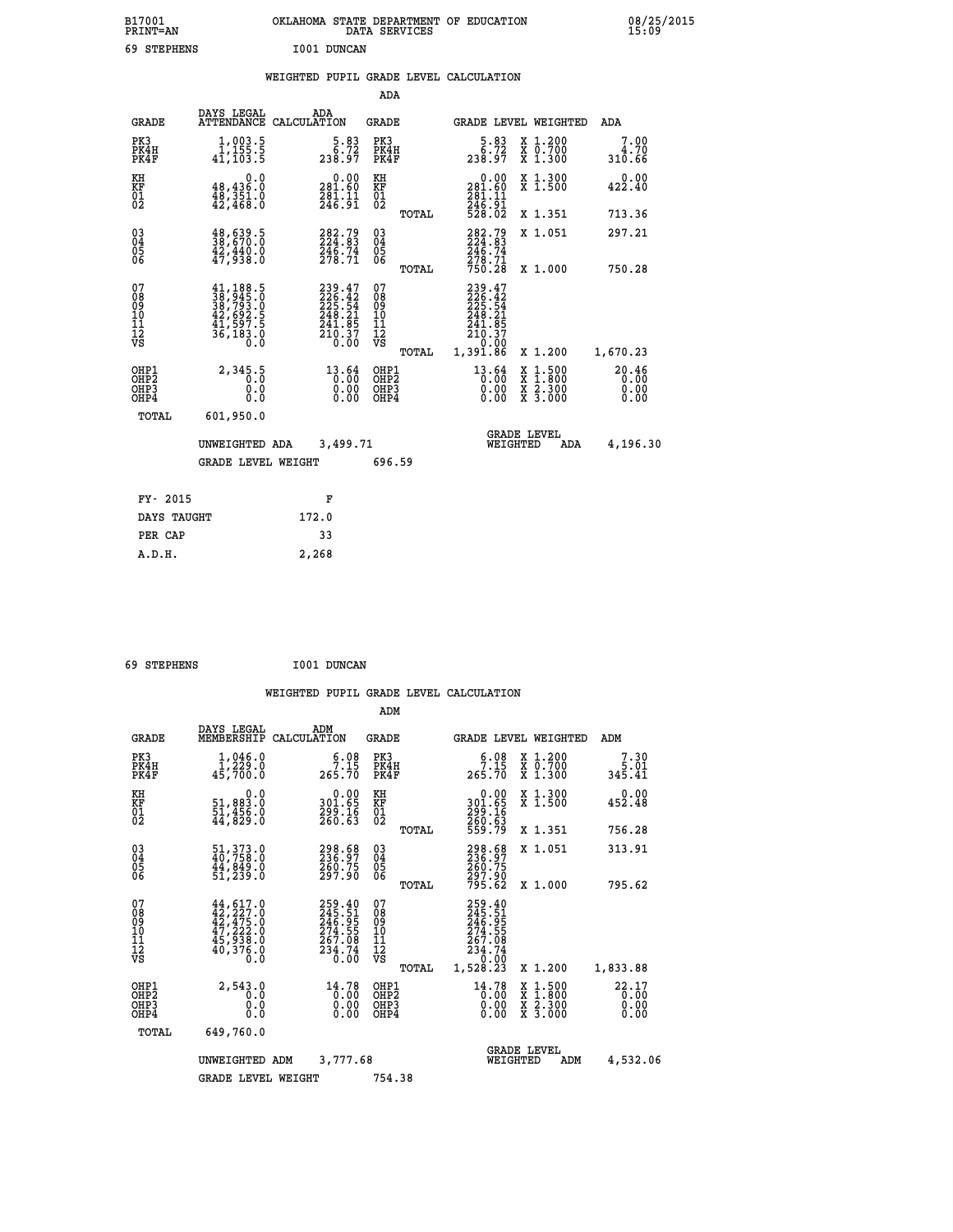| B17001<br>PRINT=AN | OKLAHOMA STATE DEPARTMENT OF EDUCATION<br>DATA SERVICES | 08/25/2015<br>15:09 |
|--------------------|---------------------------------------------------------|---------------------|
| 69<br>STEPHENS     | I002 COMANCHE                                           |                     |

|  |  | WEIGHTED PUPIL GRADE LEVEL CALCULATION |
|--|--|----------------------------------------|
|  |  |                                        |

|                                                                           |                                                                                                                                                 |                                                                           | ADA                                                |       |                                                                                      |                                                                                                                                           |                              |
|---------------------------------------------------------------------------|-------------------------------------------------------------------------------------------------------------------------------------------------|---------------------------------------------------------------------------|----------------------------------------------------|-------|--------------------------------------------------------------------------------------|-------------------------------------------------------------------------------------------------------------------------------------------|------------------------------|
| <b>GRADE</b>                                                              | DAYS LEGAL                                                                                                                                      | ADA<br>ATTENDANCE CALCULATION                                             | <b>GRADE</b>                                       |       | GRADE LEVEL WEIGHTED                                                                 |                                                                                                                                           | ADA                          |
| PK3<br>PK4H<br>PK4F                                                       | 330.0<br>0.0<br>9,688.0                                                                                                                         | $\begin{smallmatrix} 2.00\\ 0.00\\ 58.72 \end{smallmatrix}$               | PK3<br>PK4H<br>PK4F                                |       | 2.00<br>ō:ŏŏ<br>58:72                                                                | X 1.200<br>X 0.700<br>X 1.300                                                                                                             | 2.40<br>0.00<br>76.34        |
| KH<br>KF<br>01<br>02                                                      | 0.0<br>10,990.0<br>11,282.0<br>10,307.5                                                                                                         | $\begin{smallmatrix} 0.00\\ 66.61\\ 68.38\\ 62.47 \end{smallmatrix}$      | KH<br>KF<br>01<br>02                               |       | $\begin{array}{c} 0.00 \\ 66.61 \\ 68.38 \\ 62.47 \end{array}$                       | X 1.300<br>X 1.500                                                                                                                        | 0.00<br>99.92                |
|                                                                           |                                                                                                                                                 |                                                                           |                                                    | TOTAL | 130.85                                                                               | X 1.351                                                                                                                                   | 176.78                       |
| $^{03}_{04}$<br>Ŏ5<br>06                                                  | $\begin{smallmatrix} 11,126.5\\ 13,045.5\\ 11,916.5\\ 12,944.0 \end{smallmatrix}$                                                               | $57.43$<br>$79.06$<br>$72.22$<br>$78.45$                                  | $\begin{matrix} 03 \\ 04 \\ 05 \\ 06 \end{matrix}$ | TOTAL | $\begin{smallmatrix} 67.43\\79.06\\72.22\\78.45\\229.73 \end{smallmatrix}$           | X 1.051<br>X 1.000                                                                                                                        | 70.87<br>229.73              |
| 07<br>08<br>09<br>11<br>11<br>12<br>VS                                    | $\begin{smallmatrix} 11,925\cdot 5\\ 13,132\cdot 5\\ 12,214\cdot 0\\ 12,882\cdot 5\\ 11,052\cdot 5\\ 13,416\cdot 5\\ 0\cdot 0\end{smallmatrix}$ | $72.28$<br>$79.59$<br>$74.02$<br>$78.08$<br>$66.98$<br>$61.31$<br>$81.31$ | 07<br>08<br>09<br>11<br>11<br>12<br>VS             | TOTAL | $72.28$<br>$79.59$<br>$74.02$<br>$78.08$<br>$66.98$<br>$61.31$<br>$0.00$<br>$452.26$ | X 1.200                                                                                                                                   | 542.71                       |
| OHP1<br>OHP <sub>2</sub><br>OH <sub>P3</sub><br>OH <sub>P4</sub><br>TOTAL | 0.0<br>0.0<br>0.0<br>166,253.5                                                                                                                  | 0.00<br>0.00<br>0.00                                                      | OHP1<br>OHP2<br>OHP3<br>OHP4                       |       | 0.00<br>0.00<br>0.00                                                                 | $\begin{smallmatrix} \mathtt{X} & 1\cdot500\\ \mathtt{X} & 1\cdot800\\ \mathtt{X} & 2\cdot300\\ \mathtt{X} & 3\cdot000 \end{smallmatrix}$ | 0.00<br>0.00<br>0.00<br>0.00 |
|                                                                           | UNWEIGHTED ADA<br><b>GRADE LEVEL WEIGHT</b>                                                                                                     | 1,007.60                                                                  | 191.15                                             |       | WEIGHTED                                                                             | <b>GRADE LEVEL</b><br>ADA                                                                                                                 | 1,198.75                     |
| FY- 2015                                                                  |                                                                                                                                                 | F                                                                         |                                                    |       |                                                                                      |                                                                                                                                           |                              |
| DAYS TAUGHT                                                               |                                                                                                                                                 | 165.0                                                                     |                                                    |       |                                                                                      |                                                                                                                                           |                              |
| PER CAP                                                                   |                                                                                                                                                 | 66                                                                        |                                                    |       |                                                                                      |                                                                                                                                           |                              |
| A.D.H.                                                                    |                                                                                                                                                 | 823                                                                       |                                                    |       |                                                                                      |                                                                                                                                           |                              |

| 69 STEPHENS | I002 COMANCHE |
|-------------|---------------|
|             |               |

|                                          |                                                                                                               |                                                                                                                          | ADM                                                 |       |                                                                                               |                                          |                                    |
|------------------------------------------|---------------------------------------------------------------------------------------------------------------|--------------------------------------------------------------------------------------------------------------------------|-----------------------------------------------------|-------|-----------------------------------------------------------------------------------------------|------------------------------------------|------------------------------------|
| <b>GRADE</b>                             | DAYS LEGAL<br>MEMBERSHIP                                                                                      | ADM<br>CALCULATION                                                                                                       | <b>GRADE</b>                                        |       |                                                                                               | GRADE LEVEL WEIGHTED                     | ADM                                |
| PK3<br>PK4H<br>PK4F                      | 330.0<br>0.0<br>10,083.0                                                                                      | 2.00<br>0.00<br>61.11                                                                                                    | PK3<br>PK4H<br>PK4F                                 |       | 0.00<br>61.11                                                                                 | X 1.200<br>X 0.700<br>X 1.300            | 2.40<br>$0.\overline{0}0$<br>79.44 |
| KH<br>KF<br>01<br>02                     | 0.0<br>11,500:0<br>11,732:0<br>10,713:0                                                                       | $0.00$<br>$69.70$<br>$\frac{71.10}{64.93}$                                                                               | KH<br>KF<br>01<br>02                                |       | $\begin{smallmatrix} &0.00\ 69.70\ 71.10\ 64.93\ 136.03\ \end{smallmatrix}$                   | X 1.300<br>X 1.500                       | 0.00<br>104.55                     |
|                                          |                                                                                                               |                                                                                                                          |                                                     | TOTAL |                                                                                               | X 1.351                                  | 183.78                             |
| 03<br>04<br>05<br>06                     | $\begin{smallmatrix} 11,453\cdot 0\\ 13,538\cdot 0\\ 12,308\cdot 0\\ 13,212\cdot 0 \end{smallmatrix}$         | $\begin{smallmatrix} 69.41\ 82.05\ 74.59\ 80.07 \end{smallmatrix}$                                                       | $\begin{array}{c} 03 \\ 04 \\ 05 \\ 06 \end{array}$ |       | $\begin{smallmatrix} 69.41\ 82.05\ 74.59\ 80.07\ 236.71\ \end{smallmatrix}$                   | X 1.051                                  | 72.95                              |
|                                          |                                                                                                               |                                                                                                                          |                                                     | TOTAL |                                                                                               | X 1.000                                  | 236.71                             |
| 07<br>08<br>09<br>101<br>112<br>VS       | $\begin{smallmatrix} 12,151.0\\ 13,310.0\\ 12,897.0\\ 13,448.0\\ 11,760.0\\ 14,214.0\\ 0.0 \end{smallmatrix}$ | 73.64<br>$\begin{smallmatrix} 20.67 & 16 \\ 78.16 & 1 \\ 81.50 & 7 \\ 71.27 & 8 \\ 6.15 & 0 \\ 0.00 & \end{smallmatrix}$ | 07<br>08<br>09<br>11<br>11<br>12<br>VS              |       | 73.64<br>$\begin{array}{r} 180.676 \\ 78.160 \\ 81.507 \\ 71.27 \\ 6.150 \\ 9.02 \end{array}$ |                                          |                                    |
|                                          |                                                                                                               |                                                                                                                          |                                                     | TOTAL | 471.39                                                                                        | X 1.200                                  | 565.67                             |
| OHP1<br>OHP2<br>OH <sub>P3</sub><br>OHP4 | 0.0<br>0.000                                                                                                  | $0.00$<br>$0.00$<br>0.00                                                                                                 | OHP1<br>OHP2<br>OHP <sub>3</sub>                    |       | $0.00$<br>$0.00$<br>0.00                                                                      | X 1:500<br>X 1:800<br>X 2:300<br>X 3:000 | 0.00<br>0.00<br>0.00<br>0.00       |
| TOTAL                                    | 172,649.0                                                                                                     |                                                                                                                          |                                                     |       |                                                                                               |                                          |                                    |
|                                          | UNWEIGHTED ADM                                                                                                | 1,046.35                                                                                                                 |                                                     |       | WEIGHTED                                                                                      | <b>GRADE LEVEL</b><br>ADM                | 1,245.50                           |
|                                          | <b>GRADE LEVEL WEIGHT</b>                                                                                     |                                                                                                                          | 199.15                                              |       |                                                                                               |                                          |                                    |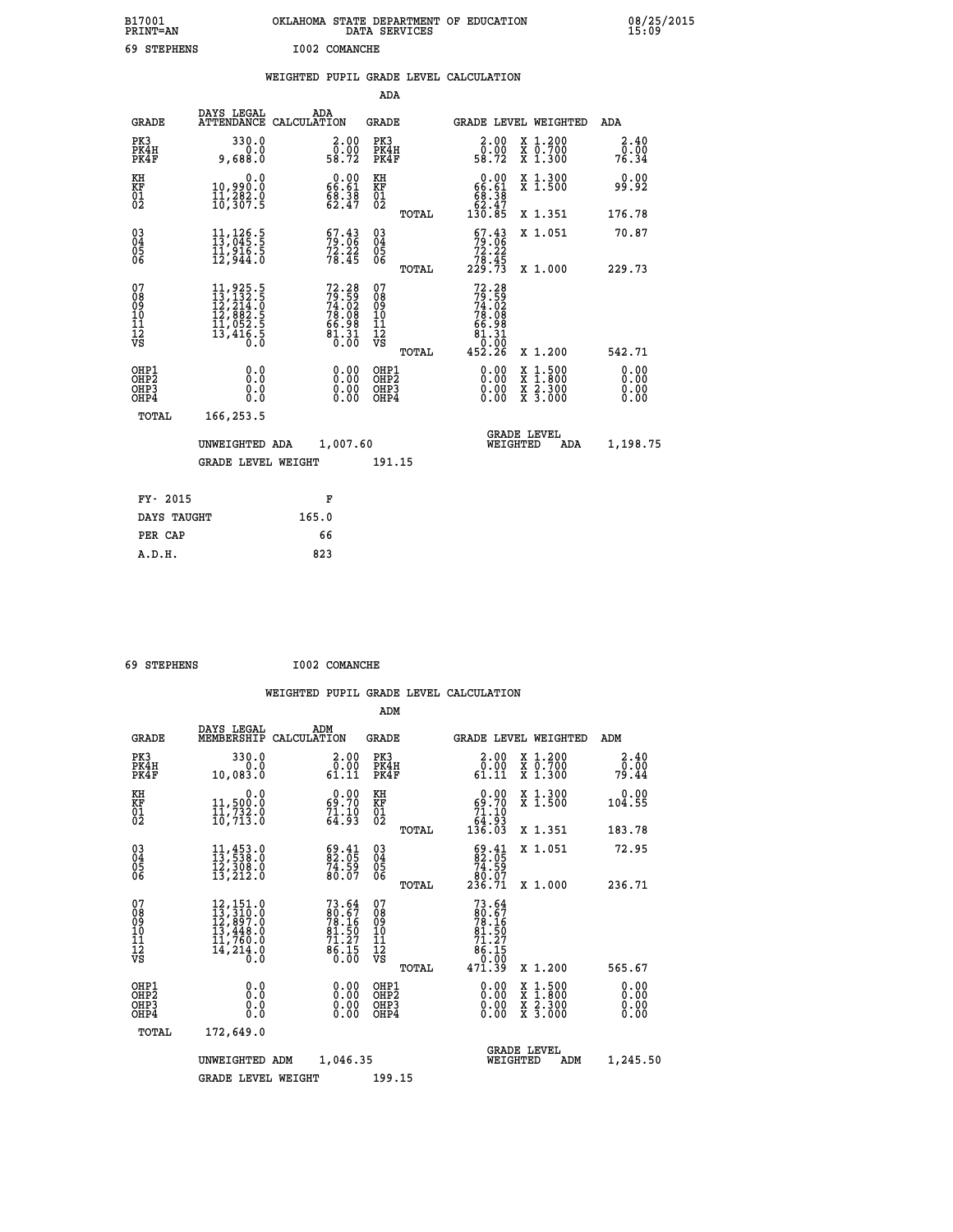| B17001<br><b>PRINT=AN</b> |             | OKLAHOMA STATE DEPARTMENT OF EDUCATION<br>DATA SERVICES |  |
|---------------------------|-------------|---------------------------------------------------------|--|
|                           | 69 STEPHENS | I003 MARLOW                                             |  |

|  |  | WEIGHTED PUPIL GRADE LEVEL CALCULATION |
|--|--|----------------------------------------|
|  |  |                                        |

|                                                                  |                                                                                                            |                                                                                                | ADA                                      |       |                                                                                                             |                                                                                                                                           |                              |
|------------------------------------------------------------------|------------------------------------------------------------------------------------------------------------|------------------------------------------------------------------------------------------------|------------------------------------------|-------|-------------------------------------------------------------------------------------------------------------|-------------------------------------------------------------------------------------------------------------------------------------------|------------------------------|
| <b>GRADE</b>                                                     | DAYS LEGAL                                                                                                 | ADA<br>ATTENDANCE CALCULATION                                                                  | GRADE                                    |       | GRADE LEVEL WEIGHTED                                                                                        |                                                                                                                                           | ADA                          |
| PK3<br>PK4H<br>PK4F                                              | 209.0<br>0.0<br>15,132.0                                                                                   | 1.22<br>0.00<br>88.49                                                                          | PK3<br>PK4H<br>PK4F                      |       | 1.22<br>0.00<br>88.49                                                                                       | X 1.200<br>X 0.700<br>X 1.300                                                                                                             | 1.46<br>0.00<br>115.04       |
| KH<br>KF<br>01<br>02                                             | 0.0<br>19,87ĭ.ŏ<br>20,068.0<br>16,937.0                                                                    | $\begin{smallmatrix} 0.00\\ 116.20\\ 117.36\\ 99.05 \end{smallmatrix}$                         | KH<br><b>KF</b><br>01<br>02              |       | $\begin{smallmatrix} &0.00\\ 116.20\\ 117.36\\ 99.05\\ 216.41\end{smallmatrix}$                             | X 1.300<br>X 1.500                                                                                                                        | 0.00<br>174.30               |
|                                                                  |                                                                                                            |                                                                                                |                                          | TOTAL |                                                                                                             | X 1.351                                                                                                                                   | 292.37                       |
| $^{03}_{04}$<br>Ŏ5<br>06                                         | $\begin{smallmatrix} 18\,,\, 567\,.5\,15\,,\, 534\,.0\,18\,,\, 776\,.0\,15\,,\, 238\,.5 \end{smallmatrix}$ | $\begin{smallmatrix} 108.58\\ 90.84\\ 109.80\\ 89.11 \end{smallmatrix}$                        | $\substack{03 \\ 04}$<br>$\frac{05}{06}$ |       | 108.58<br>109.80<br>–`ĕ9.11<br>289.75                                                                       | X 1.051                                                                                                                                   | 114.12                       |
|                                                                  |                                                                                                            |                                                                                                |                                          | TOTAL |                                                                                                             | X 1.000                                                                                                                                   | 289.75                       |
| 07<br>08<br>09<br>11<br>11<br>12<br>VS                           | $\begin{smallmatrix}17,513.5\\16,069.0\\17,408.5\\15,091.5\\14,274.5\\13,984.5\\0.0\end{smallmatrix}$      | $\begin{smallmatrix} 102.42\\ 93.97\\ 101.80\\ 88.25\\ 83.48\\ 81.78\\ 0.00 \end{smallmatrix}$ | 07<br>08<br>09<br>11<br>11<br>12<br>VS   | TOTAL | $\begin{smallmatrix} 102.42\\ 93.97\\ 101.80\\ 88.25\\ 83.48\\ 81.78\\ 0.00\\ 0\end{smallmatrix}$<br>55ĭ.7Ŏ | X 1.200                                                                                                                                   | 662.04                       |
| OHP1<br>OHP <sub>2</sub><br>OH <sub>P3</sub><br>OH <sub>P4</sub> | 0.0<br>Ō.Ō<br>0.0<br>0.0                                                                                   | 0.00<br>0.00<br>0.00                                                                           | OHP1<br>OHP2<br>OHP3<br>OHP4             |       | 0.00<br>0.00<br>0.00                                                                                        | $\begin{smallmatrix} \mathtt{X} & 1\cdot500\\ \mathtt{X} & 1\cdot800\\ \mathtt{X} & 2\cdot300\\ \mathtt{X} & 3\cdot000 \end{smallmatrix}$ | 0.00<br>0.00<br>0.00<br>0.00 |
| TOTAL                                                            | 234,674.5                                                                                                  |                                                                                                |                                          |       |                                                                                                             |                                                                                                                                           |                              |
|                                                                  | UNWEIGHTED ADA                                                                                             | 1,372.35                                                                                       |                                          |       | WEIGHTED                                                                                                    | <b>GRADE LEVEL</b><br>ADA                                                                                                                 | 1,649.08                     |
|                                                                  | <b>GRADE LEVEL WEIGHT</b>                                                                                  |                                                                                                | 276.73                                   |       |                                                                                                             |                                                                                                                                           |                              |
| FY- 2015                                                         |                                                                                                            | F                                                                                              |                                          |       |                                                                                                             |                                                                                                                                           |                              |
| DAYS TAUGHT                                                      |                                                                                                            | 171.0                                                                                          |                                          |       |                                                                                                             |                                                                                                                                           |                              |
| PER CAP                                                          |                                                                                                            | 33                                                                                             |                                          |       |                                                                                                             |                                                                                                                                           |                              |
| A.D.H.                                                           |                                                                                                            | 771                                                                                            |                                          |       |                                                                                                             |                                                                                                                                           |                              |

```
 69 STEPHENS I003 MARLOW
```
 **ADM**

 **A.D.H. 771**

| <b>GRADE</b>                                                       | DAYS LEGAL                                                                                                    | ADM<br>MEMBERSHIP CALCULATION                                                                   | <b>GRADE</b>                             |       |                                                                                                                                                                                                                                                                                |          | GRADE LEVEL WEIGHTED                     | ADM                          |
|--------------------------------------------------------------------|---------------------------------------------------------------------------------------------------------------|-------------------------------------------------------------------------------------------------|------------------------------------------|-------|--------------------------------------------------------------------------------------------------------------------------------------------------------------------------------------------------------------------------------------------------------------------------------|----------|------------------------------------------|------------------------------|
| PK3<br>PK4H<br>PK4F                                                | 209.0<br>0.0<br>16, 357.0                                                                                     | 1.22<br>0.00<br>95.65                                                                           | PK3<br>PK4H<br>PK4F                      |       | 1.22<br>00.00<br>95.65                                                                                                                                                                                                                                                         |          | X 1.200<br>X 0.700<br>X 1.300            | 1.46<br>0.00<br>124.35       |
| KH<br><b>KF</b><br>01<br>02                                        | 0.0<br>21,550:0<br>21,337:0<br>17,972:0                                                                       | $\begin{smallmatrix} &0.00\\ 126.02\\ 124.78\\ 165.10\end{smallmatrix}$                         | KH<br>KF<br>01<br>02                     |       | 0.00<br>$\begin{smallmatrix} 126.02\ 124.78\ 105.10\ 229.88 \end{smallmatrix}$                                                                                                                                                                                                 |          | X 1.300<br>X 1.500                       | 0.00<br>189.03               |
|                                                                    |                                                                                                               |                                                                                                 |                                          | TOTAL |                                                                                                                                                                                                                                                                                |          | X 1.351                                  | 310.57                       |
| $\begin{smallmatrix} 03 \\[-4pt] 04 \end{smallmatrix}$<br>Ŏ5<br>06 | 19,685.0<br>16,336.0<br>īš,šīŏ.ŏ<br>16,043.O                                                                  | $\begin{array}{r} 115.12 \\ 95.53 \\ 116.43 \\ 93.82 \end{array}$                               | $\substack{03 \\ 04}$<br>05<br>06        |       | $\begin{array}{r} 115\cdot 12\\ 95\cdot 53\\ 116\cdot 43\\ 93\cdot 82\\ 305\cdot 78 \end{array}$                                                                                                                                                                               |          | X 1.051                                  | 120.99                       |
|                                                                    |                                                                                                               |                                                                                                 |                                          | TOTAL |                                                                                                                                                                                                                                                                                |          | X 1.000                                  | 305.78                       |
| 07<br>08<br>09<br>101<br>11<br>12<br>VS                            | $\begin{smallmatrix} 18,499.0\\ 17,166.0\\ 18,604.0\\ 15,976.0\\ 15,071.0\\ 14,731.0\\ 0.0 \end{smallmatrix}$ | $\begin{smallmatrix} 108.18\\ 100.39\\ 108.80\\ 93.43\\ 88.13\\ 86.15\\ 0.00 \end{smallmatrix}$ | 07<br>08<br>09<br>11<br>11<br>12<br>VS   | TOTAL | $\begin{smallmatrix} 108.18\\100.39\\108.80\\98.43\\98.13\\86.15\\86.15\\98.00\\98.0\\98.0\\98.0\\8\end{smallmatrix}$                                                                                                                                                          |          | X 1.200                                  | 702.10                       |
| OHP1<br>OHP <sub>2</sub><br>OH <sub>P3</sub><br>OHP4               | 0.0<br>0.000                                                                                                  | $0.00$<br>$0.00$<br>0.00                                                                        | OHP1<br>OHP <sub>2</sub><br>OHP3<br>OHP4 |       | $\begin{smallmatrix} 0.00 & 0.00 & 0.00 & 0.00 & 0.00 & 0.00 & 0.00 & 0.00 & 0.00 & 0.00 & 0.00 & 0.00 & 0.00 & 0.00 & 0.00 & 0.00 & 0.00 & 0.00 & 0.00 & 0.00 & 0.00 & 0.00 & 0.00 & 0.00 & 0.00 & 0.00 & 0.00 & 0.00 & 0.00 & 0.00 & 0.00 & 0.00 & 0.00 & 0.00 & 0.00 & 0.0$ |          | X 1:500<br>X 1:800<br>X 2:300<br>X 3:000 | 0.00<br>0.00<br>0.00<br>0.00 |
| TOTAL                                                              | 249,446.0                                                                                                     |                                                                                                 |                                          |       |                                                                                                                                                                                                                                                                                |          |                                          |                              |
|                                                                    | UNWEIGHTED                                                                                                    | 1,458.75<br>ADM                                                                                 |                                          |       |                                                                                                                                                                                                                                                                                | WEIGHTED | <b>GRADE LEVEL</b><br>ADM                | 1,754.28                     |
|                                                                    | <b>GRADE LEVEL WEIGHT</b>                                                                                     |                                                                                                 | 295.53                                   |       |                                                                                                                                                                                                                                                                                |          |                                          |                              |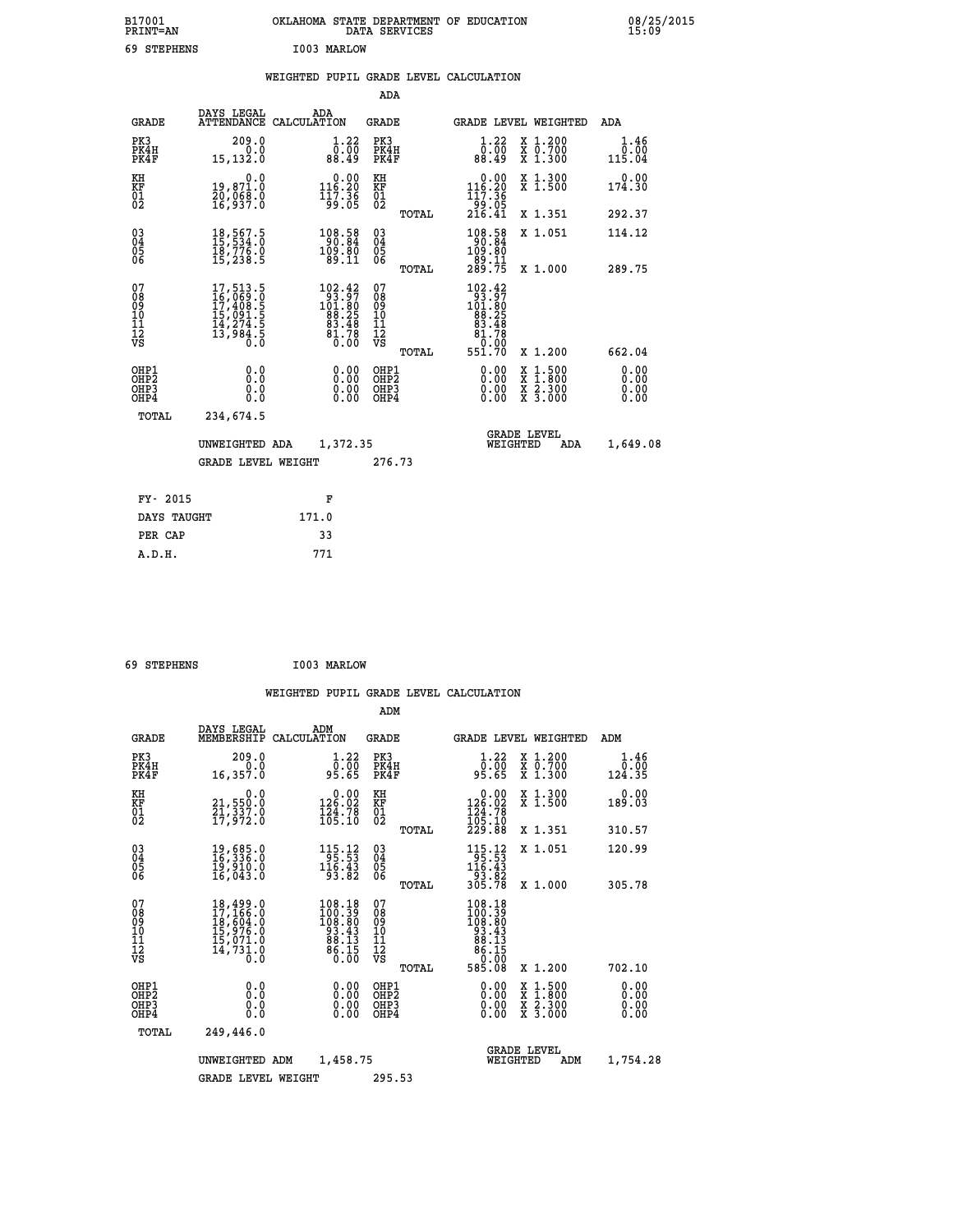| B17001<br><b>PRINT=AN</b> |             | OKLAHOMA STATE DEPARTMENT OF EDUCATION<br>DATA SERVICES |  |
|---------------------------|-------------|---------------------------------------------------------|--|
|                           | 69 STEPHENS | I015 VELMA-ALMA                                         |  |

|                                           |                                                                                                               | WEIGHTED PUPIL GRADE LEVEL CALCULATION                                   |                                                 |                                                                                                                      |                                                                                                  |                              |
|-------------------------------------------|---------------------------------------------------------------------------------------------------------------|--------------------------------------------------------------------------|-------------------------------------------------|----------------------------------------------------------------------------------------------------------------------|--------------------------------------------------------------------------------------------------|------------------------------|
|                                           |                                                                                                               |                                                                          | ADA                                             |                                                                                                                      |                                                                                                  |                              |
| <b>GRADE</b>                              | DAYS LEGAL                                                                                                    | ADA<br>ATTENDANCE CALCULATION                                            | <b>GRADE</b>                                    | GRADE LEVEL WEIGHTED                                                                                                 |                                                                                                  | ADA                          |
| PK3<br>PK4H<br>PK4F                       | 99.0<br>0.0<br>6,284.5                                                                                        | $\begin{smallmatrix} 0.58\\ 0.00\\ 36.75 \end{smallmatrix}$              | PK3<br>PK4H<br>PK4F                             | $\begin{smallmatrix} 0.58\\ 0.00\\ 36.75 \end{smallmatrix}$                                                          | X 1.200<br>X 0.700<br>X 1.300                                                                    | 0.70<br>0.00<br>47.78        |
| KH<br><b>KF</b><br>01<br>02               | 0.0<br>$\begin{smallmatrix} 4, & 0 & 7 & 1 & 5 \\ 8, & 2 & 7 & 3 & 5 \\ 6, & 2 & 1 & 8 & 5 \end{smallmatrix}$ | $\begin{smallmatrix} 0.00\\ 23.81\\ 48.38\\ 36.37 \end{smallmatrix}$     | KH<br>KF<br>01<br>02                            | $\begin{smallmatrix} 0.00\\ 23.81\\ 48.38\\ 36.37\\ 84.75 \end{smallmatrix}$                                         | X 1.300<br>X 1.500                                                                               | 0.00<br>35.72                |
|                                           |                                                                                                               |                                                                          | TOTAL                                           |                                                                                                                      | X 1.351                                                                                          | 114.50                       |
| $^{03}_{04}$<br>Ŏ5<br>06                  | $\frac{4}{7}, \frac{477}{152}$ :0<br>6,913:0<br>5,764:5                                                       | 26.18<br>41.82<br>40.43<br>33.71                                         | $\substack{03 \\ 04}$<br>05<br>06               | $26.18$<br>$41.82$                                                                                                   | X 1.051                                                                                          | 27.52                        |
|                                           |                                                                                                               |                                                                          | TOTAL                                           | $\begin{array}{c} 40.43 \\ 33.71 \\ 115.96 \end{array}$                                                              | X 1.000                                                                                          | 115.96                       |
| 07<br>08<br>09<br>11<br>11<br>12<br>VS    | $4,333.0$<br>$4,456.5$<br>$4,601.5$<br>$5,076.0$<br>$5,590.0$<br>$6,590.0$<br>$3,645.5$                       | $25.34$<br>$26.96$<br>$26.91$<br>$29.68$<br>$38.54$<br>$31.32$<br>$0.00$ | 07<br>08<br>09<br>11<br>11<br>12<br>VS<br>TOTAL | $\begin{smallmatrix} 25 & 34\ 26 & 06\ 26 & 91\ 29 & 691\ 29 & 682\ 38 & 542\ 11 & 320\ 167 & 85\ \end{smallmatrix}$ | X 1.200                                                                                          | 201.42                       |
| OHP1<br>OH <sub>P</sub> 2<br>OHP3<br>OHP4 | 0.0<br>0.0<br>0.0                                                                                             | $0.00$<br>$0.00$<br>0.00                                                 | OHP1<br>OH <sub>P</sub> 2<br>OHP3<br>OHP4       | 0.00<br>0.00                                                                                                         | $\begin{smallmatrix} x & 1 & 500 \\ x & 1 & 800 \\ x & 2 & 300 \\ x & 3 & 000 \end{smallmatrix}$ | 0.00<br>0.00<br>0.00<br>0.00 |
| TOTAL                                     | 77,956.0                                                                                                      |                                                                          |                                                 |                                                                                                                      |                                                                                                  |                              |
|                                           | UNWEIGHTED ADA                                                                                                | 455.88                                                                   |                                                 | <b>GRADE LEVEL</b><br>WEIGHTED                                                                                       | ADA                                                                                              | 543.60                       |
|                                           | <b>GRADE LEVEL WEIGHT</b>                                                                                     |                                                                          | 87.72                                           |                                                                                                                      |                                                                                                  |                              |
| FY- 2015                                  |                                                                                                               | F                                                                        |                                                 |                                                                                                                      |                                                                                                  |                              |
| DAYS TAUGHT                               |                                                                                                               | 171.0                                                                    |                                                 |                                                                                                                      |                                                                                                  |                              |
| PER CAP                                   |                                                                                                               | 88                                                                       |                                                 |                                                                                                                      |                                                                                                  |                              |

 **69 STEPHENS I015 VELMA-ALMA**

 **A.D.H. 353**

 **ADM**

| <b>GRADE</b>                                       | DAYS LEGAL<br>MEMBERSHIP CALCULATION                                                      | ADM                                                                      | <b>GRADE</b>                                        |       |                                                                                                                                                                                                                                                                                | GRADE LEVEL WEIGHTED                     | ADM                   |  |
|----------------------------------------------------|-------------------------------------------------------------------------------------------|--------------------------------------------------------------------------|-----------------------------------------------------|-------|--------------------------------------------------------------------------------------------------------------------------------------------------------------------------------------------------------------------------------------------------------------------------------|------------------------------------------|-----------------------|--|
| PK3<br>PK4H<br>PK4F                                | 99.0<br>0.0<br>6,720.0                                                                    | $0.58$<br>$0.00$<br>39.30                                                | PK3<br>PK4H<br>PK4F                                 |       | $\begin{smallmatrix} 0.58\\ 0.00\\ 39.30 \end{smallmatrix}$                                                                                                                                                                                                                    | X 1.200<br>X 0.700<br>X 1.300            | 0.70<br>0.00<br>51.09 |  |
| KH<br>KF<br>01<br>02                               | 0.0<br>4,401.0<br>8,831.0<br>6,498.0                                                      | $\begin{smallmatrix} 0.00\\ 25.74\\ 51.64\\ 38.00 \end{smallmatrix}$     | KH<br>KF<br>01<br>02                                |       | $\begin{smallmatrix} 0.00\\ 25.74\\ 51.64\\ 38.00\\ 89.64 \end{smallmatrix}$                                                                                                                                                                                                   | X 1.300<br>X 1.500                       | 0.00<br>38.61         |  |
|                                                    |                                                                                           |                                                                          |                                                     | TOTAL |                                                                                                                                                                                                                                                                                | X 1.351                                  | 121.10                |  |
| $\begin{matrix} 03 \\ 04 \\ 05 \\ 06 \end{matrix}$ | $\frac{4}{7}, \frac{785}{596}$ :0<br>7,404:0<br>6,110:0                                   | $27.98$<br>$44.42$<br>$43.30$<br>$35.73$                                 | $\begin{array}{c} 03 \\ 04 \\ 05 \\ 06 \end{array}$ |       | $\begin{smallmatrix} 27.98\\ 44.42\\ 43.30\\ 35.73\\ 123.45 \end{smallmatrix}$                                                                                                                                                                                                 | X 1.051                                  | 29.41                 |  |
|                                                    |                                                                                           |                                                                          |                                                     | TOTAL |                                                                                                                                                                                                                                                                                | X 1.000                                  | 123.45                |  |
| 07<br>08<br>09<br>101<br>11<br>12<br>VS            | $4, 701.0$<br>$4, 701.0$<br>$4, 897.0$<br>$5, 433.0$<br>$6, 996.0$<br>$4, 041.0$<br>$0.0$ | $26.65$<br>$27.49$<br>$28.64$<br>$31.77$<br>$40.91$<br>$23.63$<br>$0.00$ | 07<br>08<br>09<br>001<br>11<br>11<br>12<br>VS       | TOTAL | 26.65<br>27.49<br>28.64<br>28.64<br>31.91<br>23.63<br>0.00<br>179.09                                                                                                                                                                                                           | X 1.200                                  | 214.91                |  |
| OHP1<br>OHP2<br>OHP3<br>OHP4                       |                                                                                           | $\begin{smallmatrix} 0.00 \ 0.00 \ 0.00 \ 0.00 \end{smallmatrix}$        | OHP1<br>OHP2<br>OHP3<br>OHP4                        |       | $\begin{smallmatrix} 0.00 & 0.00 & 0.00 & 0.00 & 0.00 & 0.00 & 0.00 & 0.00 & 0.00 & 0.00 & 0.00 & 0.00 & 0.00 & 0.00 & 0.00 & 0.00 & 0.00 & 0.00 & 0.00 & 0.00 & 0.00 & 0.00 & 0.00 & 0.00 & 0.00 & 0.00 & 0.00 & 0.00 & 0.00 & 0.00 & 0.00 & 0.00 & 0.00 & 0.00 & 0.00 & 0.0$ | X 1:500<br>X 1:800<br>X 2:300<br>X 3:000 | 0.00<br>0.00<br>0.00  |  |
| TOTAL                                              | 83,070.0                                                                                  |                                                                          |                                                     |       |                                                                                                                                                                                                                                                                                |                                          |                       |  |
|                                                    | UNWEIGHTED<br>ADM                                                                         | 485.78                                                                   |                                                     |       | WEIGHTED                                                                                                                                                                                                                                                                       | <b>GRADE LEVEL</b><br>ADM                | 579.27                |  |
|                                                    | <b>GRADE LEVEL WEIGHT</b>                                                                 |                                                                          | 93.49                                               |       |                                                                                                                                                                                                                                                                                |                                          |                       |  |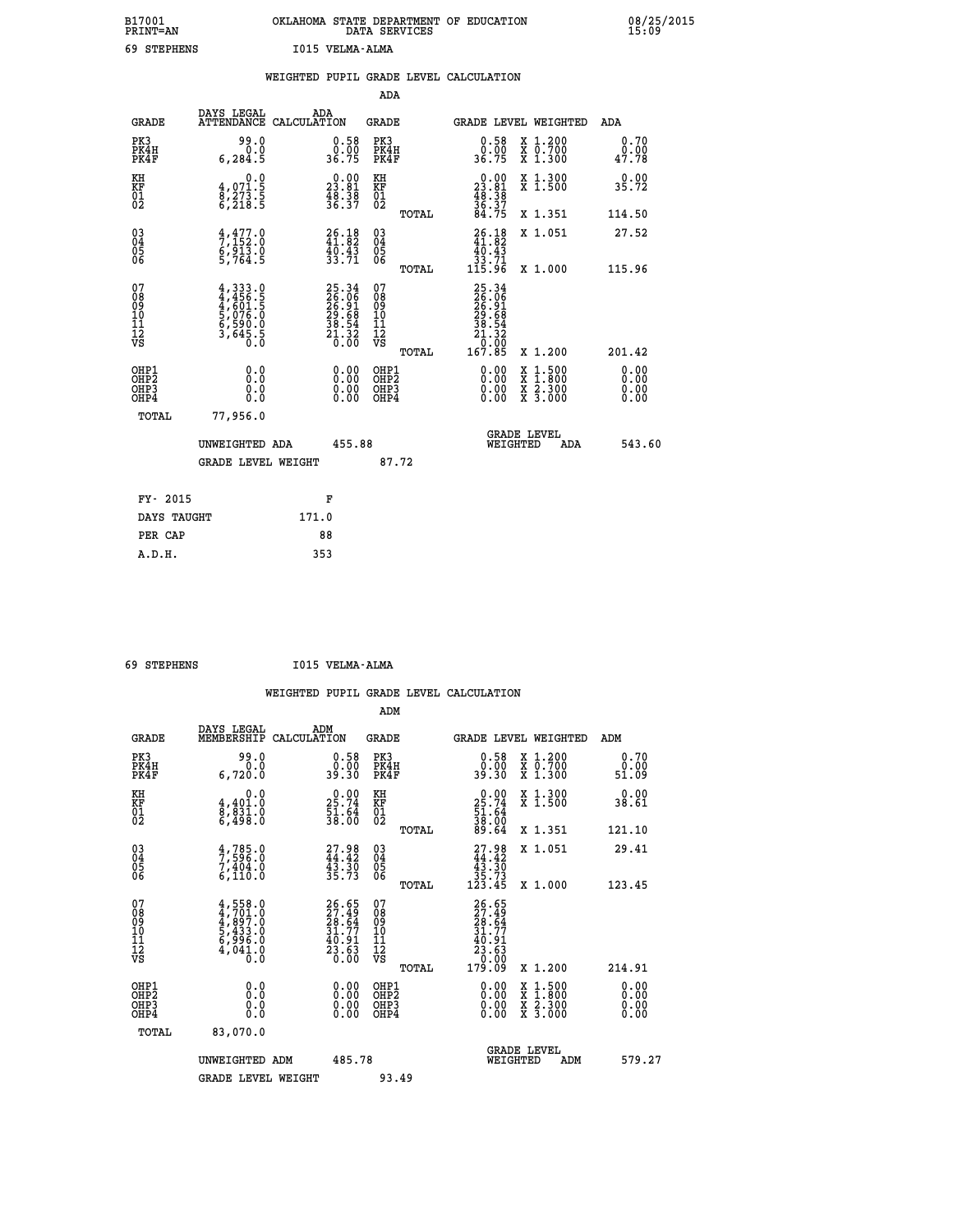| B17001<br><b>PRINT=AN</b> |             |             | OKLAHOMA STATE DEPARTMENT OF EDUCATION<br>DATA SERVICES |  |
|---------------------------|-------------|-------------|---------------------------------------------------------|--|
|                           | 69 STEPHENS | T021 EMPTRE |                                                         |  |

|  |  | WEIGHTED PUPIL GRADE LEVEL CALCULATION |
|--|--|----------------------------------------|
|  |  |                                        |

|                                                                    |              |                                                                                                  |       |                                                                          | ADA                                       |       |                                                                                                         |          |                                          |                              |
|--------------------------------------------------------------------|--------------|--------------------------------------------------------------------------------------------------|-------|--------------------------------------------------------------------------|-------------------------------------------|-------|---------------------------------------------------------------------------------------------------------|----------|------------------------------------------|------------------------------|
|                                                                    | <b>GRADE</b> | DAYS LEGAL<br>ATTENDANCE CALCULATION                                                             | ADA   |                                                                          | <b>GRADE</b>                              |       |                                                                                                         |          | GRADE LEVEL WEIGHTED                     | <b>ADA</b>                   |
| PK3<br>PK4H<br>PK4F                                                |              | 0.0<br>0.0<br>5,456.0                                                                            |       | $\begin{smallmatrix} 0.00\\ 0.00\\ 32.09 \end{smallmatrix}$              | PK3<br>PK4H<br>PK4F                       |       | 0.00<br>ۆة:ۆ<br>32:09                                                                                   |          | X 1.200<br>X 0.700<br>X 1.300            | 0.00<br>0.00<br>41.72        |
| KH<br>KF<br>01<br>02                                               |              | 0.0<br>5,970.0<br>5,472.0<br>5,794.0                                                             |       | $35.12$<br>$32.12$<br>$32.19$<br>$34.08$                                 | KH<br>KF<br>01<br>02                      |       | $\begin{smallmatrix} 0.00\\ 35.12\\ 32.19\\ 34.08\\ 66.27 \end{smallmatrix}$                            |          | X 1.300<br>X 1.500                       | 0.00<br>52.68                |
|                                                                    |              |                                                                                                  |       |                                                                          |                                           | TOTAL |                                                                                                         |          | X 1.351                                  | 89.53                        |
| $\begin{smallmatrix} 03 \\[-4pt] 04 \end{smallmatrix}$<br>Ŏ5<br>06 |              | $\begin{smallmatrix} 6 & 717 & 5 \\ 5 & 276 & 0 \\ 6 & 948 & 5 \\ 6 & 829 & 0 \end{smallmatrix}$ |       | $39.51$<br>$31.04$<br>$\frac{40.87}{40.17}$                              | $\substack{03 \\ 04}$<br>Ŏ5<br>06         | TOTAL | $39.51$<br>$31.04$<br>$40.87$<br>$40.17$<br>$112.08$                                                    |          | X 1.051<br>X 1.000                       | 41.53<br>112.08              |
| 07<br>08<br>09<br>11<br>11<br>12<br>VS                             |              | $4,806.0$<br>$4,561.5$<br>$5,650.5$<br>$4,310.5$<br>$4,472.0$<br>$4,842.0$<br>$0.0$              |       | $28.27$<br>$25.34$<br>$33.24$<br>$25.36$<br>$26.31$<br>$28.48$<br>$0.00$ | 07<br>08<br>09<br>11<br>11<br>12<br>VS    | TOTAL | $\begin{smallmatrix} 28.27\ 26.31\ 33.22\ 32.24\ 25.36\ 26.31\ 28.48\ 0.000\ 168.49\ \end{smallmatrix}$ |          | X 1.200                                  | 202.19                       |
| OHP1<br>OHP <sub>2</sub><br>OHP3<br>OHP4                           |              | 0.0<br>0.0<br>0.0                                                                                |       | 0.00<br>$\begin{smallmatrix} 0.00 \ 0.00 \end{smallmatrix}$              | OHP1<br>OH <sub>P</sub> 2<br>OHP3<br>OHP4 |       | 0.00<br>0.00<br>0.00                                                                                    | X<br>X   | $1:500$<br>$1:800$<br>X 2.300<br>X 3.000 | 0.00<br>0.00<br>0.00<br>0.00 |
|                                                                    | TOTAL        | 77,105.5<br>UNWEIGHTED ADA                                                                       |       | 453.56                                                                   |                                           |       |                                                                                                         | WEIGHTED | <b>GRADE LEVEL</b><br>ADA                | 539.73                       |
|                                                                    |              | <b>GRADE LEVEL WEIGHT</b>                                                                        |       |                                                                          | 86.17                                     |       |                                                                                                         |          |                                          |                              |
|                                                                    | FY- 2015     |                                                                                                  |       | F                                                                        |                                           |       |                                                                                                         |          |                                          |                              |
|                                                                    | DAYS TAUGHT  |                                                                                                  | 170.0 |                                                                          |                                           |       |                                                                                                         |          |                                          |                              |
|                                                                    | PER CAP      |                                                                                                  |       | 66                                                                       |                                           |       |                                                                                                         |          |                                          |                              |

| 69 STEPHENS | 1021 EMPIRE |
|-------------|-------------|

 **B17001<br>PRINT=AN** 

| <b>GRADE</b>                                                     | DAYS LEGAL<br>MEMBERSHIP                                                                                                                                | ADM<br>CALCULATION                                                      | <b>GRADE</b>                                       |       |                                                                                                       |          | <b>GRADE LEVEL WEIGHTED</b>              | ADM                          |  |
|------------------------------------------------------------------|---------------------------------------------------------------------------------------------------------------------------------------------------------|-------------------------------------------------------------------------|----------------------------------------------------|-------|-------------------------------------------------------------------------------------------------------|----------|------------------------------------------|------------------------------|--|
| PK3<br>PK4H<br>PK4F                                              | 0.0<br>5,742.0                                                                                                                                          | $\begin{smallmatrix} 0.00\\ 0.00\\ 33.78 \end{smallmatrix}$             | PK3<br>PK4H<br>PK4F                                |       | 0.00<br>0.00<br>33.78                                                                                 |          | X 1.200<br>X 0.700<br>X 1.300            | 0.00<br>0.00<br>43.91        |  |
| KH<br>KF<br>01<br>02                                             | 0.0<br>6,376.0<br>5,713.0<br>6,090.0                                                                                                                    | $\begin{smallmatrix} 0.00\\ 37.51\\ 33.61\\ 35.82 \end{smallmatrix}$    | KH<br>KF<br>01<br>02                               |       | $\begin{array}{r} 0.00 \\ 37.51 \\ 33.61 \\ 35.82 \\ 69.43 \end{array}$                               |          | X 1.300<br>X 1.500                       | 0.00<br>56.27                |  |
|                                                                  |                                                                                                                                                         |                                                                         |                                                    | TOTAL |                                                                                                       |          | X 1.351                                  | 93.80                        |  |
| $\begin{matrix} 03 \\ 04 \\ 05 \\ 06 \end{matrix}$               | 7,068.0<br>5,503.0<br>7,304.0<br>7,050.0                                                                                                                | $\begin{smallmatrix} 41.58\\ 32.37\\ 42.96\\ 41.47\\ \end{smallmatrix}$ | $\begin{matrix} 03 \\ 04 \\ 05 \\ 06 \end{matrix}$ |       | $\begin{smallmatrix} 41.58\\ 32.37\\ 42.96\\ 41.47\\ 116.80 \end{smallmatrix}$                        |          | X 1.051                                  | 43.70                        |  |
|                                                                  |                                                                                                                                                         |                                                                         |                                                    | TOTAL |                                                                                                       |          | X 1.000                                  | 116.80                       |  |
| 07<br>08<br>09<br>11<br>11<br>12<br>VS                           | $\begin{smallmatrix}5\,,\,015\,.\,0\\4\,,\,820\,.\,0\\6\,,\,121\,.\,0\\4\,,\,569\,. \,0\\4\,,\,671\,. \,0\\4\,,\,842\,. \,0\\0\,. \,0\end{smallmatrix}$ | $29.5028.3536.0126.8827.4828.480.00$                                    | 07<br>08<br>09<br>11<br>11<br>12<br>VS             |       | $\begin{smallmatrix} 29.50\\ 28.35\\ 36.35\\ 36.01\\ 27.48\\ 28.48\\ 0.00\\ 176.70 \end{smallmatrix}$ |          | X 1.200                                  |                              |  |
|                                                                  |                                                                                                                                                         |                                                                         |                                                    | TOTAL |                                                                                                       |          |                                          | 212.04                       |  |
| OHP1<br>OH <sub>P</sub> <sub>2</sub><br>OH <sub>P3</sub><br>OHP4 | 0.0<br>0.000                                                                                                                                            |                                                                         | OHP1<br>OHP <sub>2</sub><br>OHP3<br>OHP4           |       |                                                                                                       |          | X 1:500<br>X 1:800<br>X 2:300<br>X 3:000 | 0.00<br>0.00<br>0.00<br>0.00 |  |
| TOTAL                                                            | 80,884.0                                                                                                                                                |                                                                         |                                                    |       |                                                                                                       |          |                                          |                              |  |
|                                                                  | UNWEIGHTED ADM                                                                                                                                          | 475.80                                                                  |                                                    |       |                                                                                                       | WEIGHTED | <b>GRADE LEVEL</b><br>ADM                | 566.52                       |  |
|                                                                  | <b>GRADE LEVEL WEIGHT</b>                                                                                                                               |                                                                         | 90.72                                              |       |                                                                                                       |          |                                          |                              |  |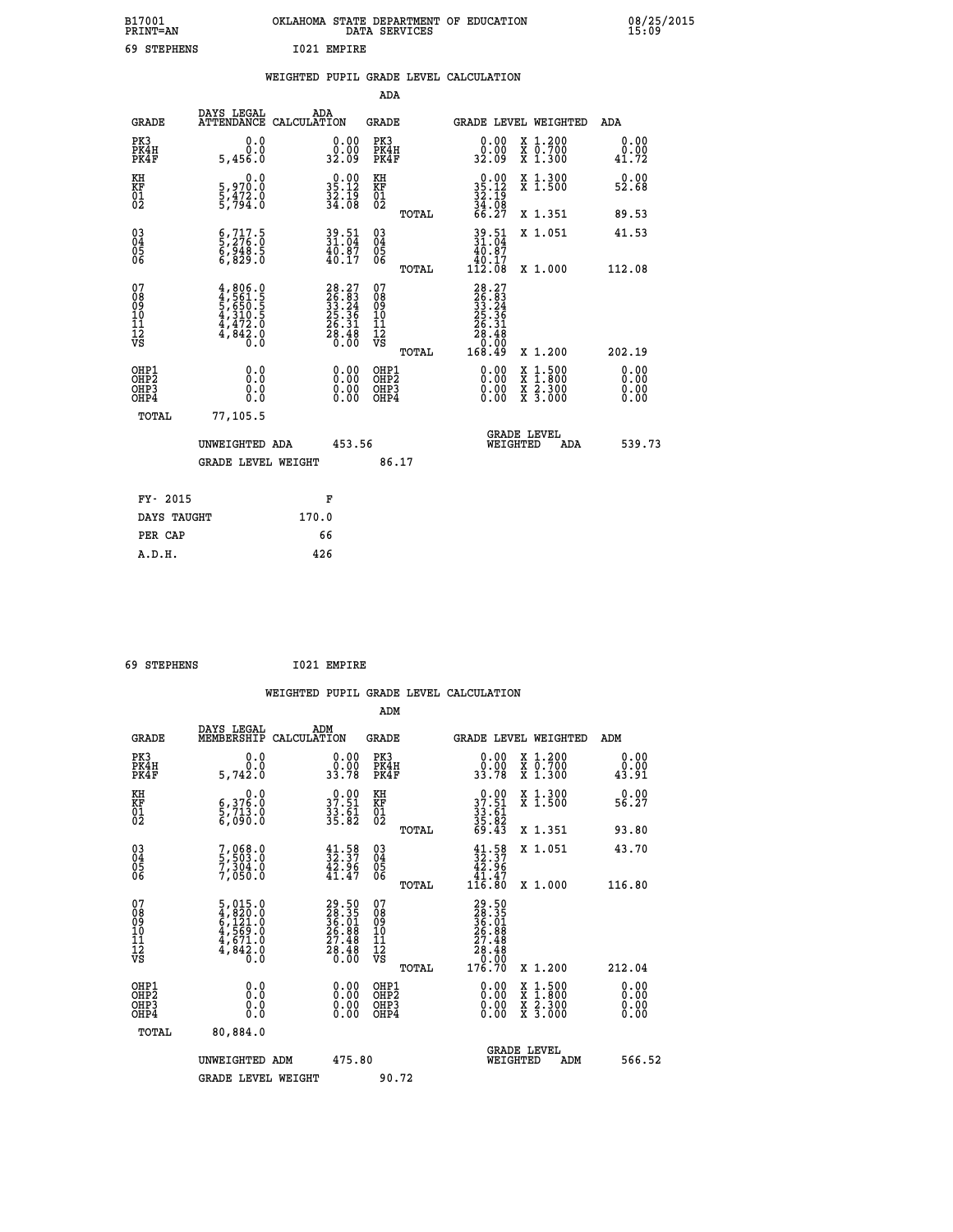## **B17001 OKLAHOMA STATE DEPARTMENT OF EDUCATION 08/25/2015 PRINT=AN DATA SERVICES 15:09 69 STEPHENS I034 CENTRAL HIGH**

|                                    |                                                                            | WEIGHTED PUPIL GRADE LEVEL CALCULATION                                   |                                        |       |                                                                          |                                                                            |                              |
|------------------------------------|----------------------------------------------------------------------------|--------------------------------------------------------------------------|----------------------------------------|-------|--------------------------------------------------------------------------|----------------------------------------------------------------------------|------------------------------|
|                                    |                                                                            |                                                                          | <b>ADA</b>                             |       |                                                                          |                                                                            |                              |
| <b>GRADE</b>                       | DAYS LEGAL<br>ATTENDANCE CALCULATION                                       | ADA                                                                      | <b>GRADE</b>                           |       |                                                                          | GRADE LEVEL WEIGHTED                                                       | ADA                          |
| PK3<br>PK4H<br>PK4F                | 85.0<br>0.0<br>4, 132.0                                                    | $\substack{0.50\\0.00\\24.16}$                                           | PK3<br>PK4H<br>PK4F                    |       | 0.50<br>0.00<br>24.16                                                    | X 1.200<br>X 0.700<br>X 1.300                                              | 0.60<br>0.00<br>31.41        |
| KH<br>KF<br>01<br>02               | 0.0<br>4,750:0<br>4,022:0<br>6,058:5                                       | $\begin{smallmatrix} 0.00\\ 27.78\\ 23.52\\ 35.43 \end{smallmatrix}$     | KH<br>KF<br>01<br>02                   |       | $\begin{smallmatrix} 0.00\\27.78\\23.52\\35.43\\58.95 \end{smallmatrix}$ | X 1.300<br>X 1.500                                                         | 0.00<br>41.67                |
|                                    |                                                                            |                                                                          |                                        | TOTAL |                                                                          | X 1.351                                                                    | 79.64                        |
| $^{03}_{04}$<br>Ŏ5<br>06           | $\frac{5}{4}$ , $\frac{136}{287}$ : 0<br>$\frac{5}{5}, \frac{64}{54}$ : 0  | $30.04$<br>25:07<br>33.01<br>32.60                                       | $\substack{03 \\ 04}$<br>Ŏ5<br>06      |       | 30.04<br>25.07<br>33.01<br>32.60                                         | X 1.051                                                                    | 31.57                        |
|                                    |                                                                            |                                                                          |                                        | TOTAL | 90.68                                                                    | X 1.000                                                                    | 90.68                        |
| 07<br>08<br>09<br>101<br>112<br>VS | $4,553.0$<br>$5,251.0$<br>$5,251.0$<br>$4,698.0$<br>$6,607.0$<br>$5,888.0$ | $26.63$<br>$24.13$<br>$30.71$<br>$27.47$<br>$38.64$<br>$34.43$<br>$0.00$ | 07<br>08<br>09<br>11<br>11<br>12<br>VS | TOTAL | $26.63\n24.13\n30.71\n27.47\n38.64\n34.43\n0.00\n182.01$                 | X 1.200                                                                    | 218.41                       |
| OHP1<br>OHP2<br>OHP3<br>OHP4       | 0.0<br>0.0<br>Ō.Ō                                                          | 0.00<br>$\begin{smallmatrix} 0.00 \ 0.00 \end{smallmatrix}$              | OHP1<br>OHP2<br>OHP3<br>OHP4           |       | 0.00<br>0.00<br>0.00                                                     | $1:500$<br>$1:800$<br>X<br>X<br>$\frac{\ddot{x}}{x}$ $\frac{2.300}{3.000}$ | 0.00<br>0.00<br>0.00<br>0.00 |
| <b>TOTAL</b>                       | 70,813.5                                                                   |                                                                          |                                        |       |                                                                          |                                                                            |                              |
|                                    | UNWEIGHTED ADA                                                             | 414.12                                                                   |                                        |       |                                                                          | GRADE LEVEL<br>WEIGHTED<br>ADA                                             | 493.98                       |
|                                    | <b>GRADE LEVEL WEIGHT</b>                                                  |                                                                          |                                        | 79.86 |                                                                          |                                                                            |                              |
| FY- 2015                           |                                                                            | F                                                                        |                                        |       |                                                                          |                                                                            |                              |
| DAYS TAUGHT                        |                                                                            | 171.0                                                                    |                                        |       |                                                                          |                                                                            |                              |
| PER CAP                            |                                                                            | 68                                                                       |                                        |       |                                                                          |                                                                            |                              |

 **A.D.H. 363**

 **69 STEPHENS I034 CENTRAL HIGH**

|                                           |                                                                                     |                                                                          | ADM                                                 |                                                                                                          |                                          |                      |
|-------------------------------------------|-------------------------------------------------------------------------------------|--------------------------------------------------------------------------|-----------------------------------------------------|----------------------------------------------------------------------------------------------------------|------------------------------------------|----------------------|
| <b>GRADE</b>                              | DAYS LEGAL<br>MEMBERSHIP                                                            | ADM<br>CALCULATION                                                       | <b>GRADE</b>                                        | GRADE LEVEL WEIGHTED                                                                                     |                                          | ADM                  |
| PK3<br>PK4H<br>PK4F                       | 85.0<br>0.0<br>4,391.0                                                              | $\begin{smallmatrix} 0.50\ 0.00\ 25.68 \end{smallmatrix}$                | PK3<br>PK4H<br>PK4F                                 | $\begin{smallmatrix} 0.50\ 0.00\ 25.68 \end{smallmatrix}$                                                | X 1.200<br>X 0.700<br>X 1.300            | 0.60<br>ة<br>33.38   |
| KH<br>KF<br>01<br>02                      | 0.0<br>5,031.0<br>4,204.0<br>6,334.0                                                | $\begin{smallmatrix} 0.00\\29.42\\24.58\\37.04 \end{smallmatrix}$        | KH<br>KF<br>01<br>02                                | $\begin{smallmatrix} 0.00\\29.42\\24.58\\37.04\\61.62\end{smallmatrix}$                                  | X 1.300<br>X 1.500                       | 0.00<br>44.13        |
|                                           |                                                                                     |                                                                          | TOTAL                                               |                                                                                                          | X 1.351                                  | 83.25                |
| 03<br>04<br>05<br>06                      | 5, 345.0<br>4, 399.0<br>5, 892.0<br>5, 817.0                                        | $31.26$<br>$25.73$<br>$34.46$<br>$34.02$                                 | $\begin{array}{c} 03 \\ 04 \\ 05 \\ 06 \end{array}$ | $31.26$<br>$34.46$<br>$34.02$<br>$94.21$                                                                 | X 1.051                                  | 32.85                |
|                                           |                                                                                     |                                                                          | TOTAL                                               |                                                                                                          | X 1.000                                  | 94.21                |
| 07<br>08<br>09<br>101<br>112<br>VS        | $4,714.0$<br>$4,306.0$<br>$5,460.0$<br>$4,872.0$<br>$6,928.0$<br>$6,167.0$<br>$0.0$ | $27.57$<br>$25.18$<br>$31.93$<br>$28.49$<br>$40.51$<br>$36.06$<br>$0.00$ | 07<br>08<br>09<br>11<br>11<br>12<br>VS              | $\begin{smallmatrix} 27.57\ 25.18\ 31.93\ 31.939\ 28.491\ 40.51\ 36.06\ 0.00\ 189.74\ \end{smallmatrix}$ |                                          |                      |
|                                           |                                                                                     |                                                                          | TOTAL                                               |                                                                                                          | X 1.200                                  | 227.69               |
| OHP1<br>OHP2<br>OH <sub>P</sub> 3<br>OHP4 | 0.0<br>$\begin{smallmatrix} 0.16 \ 0.0 \end{smallmatrix}$                           |                                                                          | OHP1<br>OHP2<br>OHP <sub>3</sub>                    | $0.00$<br>$0.00$<br>0.00                                                                                 | X 1:500<br>X 1:800<br>X 2:300<br>X 3:000 | 0.00<br>0.00<br>0.00 |
| TOTAL                                     | 73,945.0                                                                            |                                                                          |                                                     |                                                                                                          |                                          |                      |
|                                           | UNWEIGHTED ADM                                                                      | 432.43                                                                   |                                                     | GRADE LEVEL<br>WEIGHTED                                                                                  | ADM                                      | 516.11               |
|                                           | <b>GRADE LEVEL WEIGHT</b>                                                           |                                                                          | 83.68                                               |                                                                                                          |                                          |                      |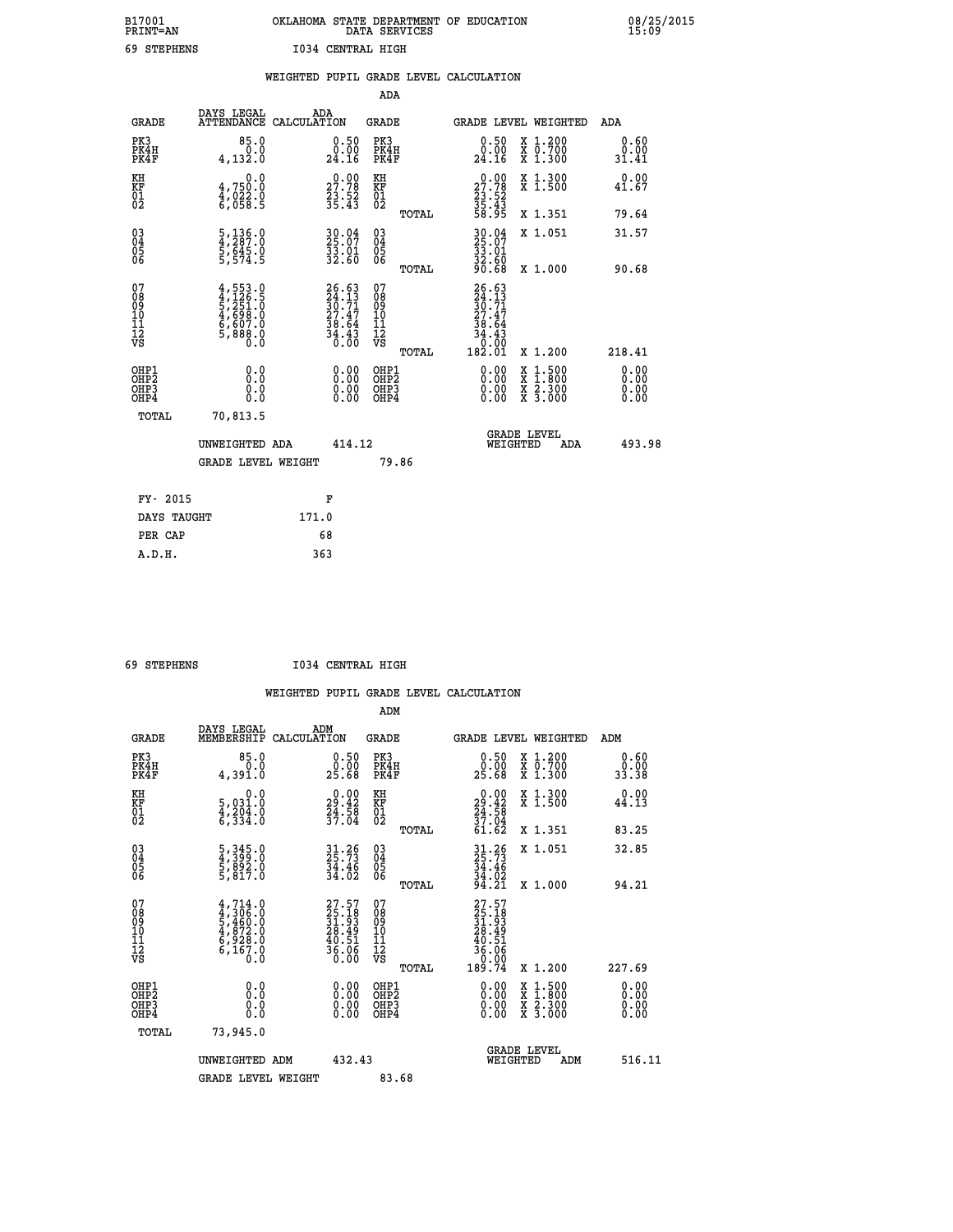| B17001<br><b>PRINT=AN</b> | OKLAHOMA STATE DEPARTMENT OF EDUCATION | DATA SERVICES |  |
|---------------------------|----------------------------------------|---------------|--|
| 69 STEPHENS               | I042 BRAY-DOYLE                        |               |  |

|                                                                    |                              |                                                                                     |       |                                                                          |                                        |       | WEIGHTED PUPIL GRADE LEVEL CALCULATION                                                   |        |                                                                  |                              |
|--------------------------------------------------------------------|------------------------------|-------------------------------------------------------------------------------------|-------|--------------------------------------------------------------------------|----------------------------------------|-------|------------------------------------------------------------------------------------------|--------|------------------------------------------------------------------|------------------------------|
|                                                                    |                              |                                                                                     |       |                                                                          | ADA                                    |       |                                                                                          |        |                                                                  |                              |
|                                                                    | <b>GRADE</b>                 | DAYS LEGAL<br>ATTENDANCE CALCULATION                                                | ADA   |                                                                          | <b>GRADE</b>                           |       |                                                                                          |        | GRADE LEVEL WEIGHTED                                             | ADA                          |
|                                                                    | PK3<br>PK4H<br>PK4F          | 159.0<br>0.0<br>2,986.5                                                             |       | $\begin{smallmatrix} 0.99\\ 0.00\\ 18.55 \end{smallmatrix}$              | PK3<br>PK4H<br>PK4F                    |       | $0.99$<br>$0.00$<br>18.55                                                                |        | X 1.200<br>X 0.700<br>X 1.300                                    | 1.19<br>0.00<br>24.12        |
| KH<br>KF<br>01<br>02                                               |                              | $\begin{smallmatrix}&&&0.0\\3.771.5\\5.345.0\\3.421.5\end{smallmatrix}$             |       | $\begin{smallmatrix} 0.00\\ 23.43\\ 33.20\\ 21.25 \end{smallmatrix}$     | KH<br>KF<br>01<br>02                   |       | $0.00$<br>$33.43$<br>$33.20$<br>$21.25$<br>$54.45$                                       |        | X 1.300<br>X 1.500                                               | 0.00<br>35.15                |
|                                                                    |                              |                                                                                     |       |                                                                          |                                        | TOTAL |                                                                                          |        | X 1.351                                                          | 73.56                        |
| $\begin{smallmatrix} 03 \\[-4pt] 04 \end{smallmatrix}$<br>Ŏ5<br>06 |                              | 2,967.0<br>3,528.0<br>5,051.0<br>4,845.5                                            |       | $\frac{18.43}{21.91}$<br>$\frac{51.57}{30.10}$                           | $\substack{03 \\ 04}$<br>05<br>06      |       | $\frac{18.43}{21.91}$<br>$\frac{31.37}{30.10}$<br>83.38                                  |        | X 1.051                                                          | 19.37                        |
|                                                                    |                              |                                                                                     |       |                                                                          |                                        | TOTAL |                                                                                          |        | X 1.000                                                          | 83.38                        |
| 07<br>08<br>09<br>101<br>112<br>VS                                 |                              | $4,623.0$<br>$4,049.5$<br>$4,147.0$<br>$4,546.0$<br>$3,583.5$<br>$3,047.5$<br>$0.0$ |       | $28.71$<br>$25.75$<br>$25.76$<br>$28.24$<br>$22.26$<br>$18.93$<br>$0.00$ | 07<br>08<br>09<br>11<br>11<br>12<br>VS | TOTAL | $\begin{smallmatrix} 28.71\ 25.15\ 25.76\ 28.24\ 22.26\ 18.93\ 0.005\ \end{smallmatrix}$ |        | X 1.200                                                          | 178.86                       |
|                                                                    | OHP1<br>OHP2<br>OHP3<br>OHP4 | 0.0<br>$0.\overline{0}$<br>0.0                                                      |       | 0.00<br>$\begin{smallmatrix} 0.00 \ 0.00 \end{smallmatrix}$              | OHP1<br>OHP2<br>OHP3<br>OHP4           |       | 0.00<br>0.00<br>0.00                                                                     | X<br>X | $1:500$<br>$1:800$<br>$\frac{\ddot{x}}{x}$ $\frac{2.300}{3.000}$ | 0.00<br>0.00<br>0.00<br>0.00 |
|                                                                    | <b>TOTAL</b>                 | 56,071.5                                                                            |       |                                                                          |                                        |       |                                                                                          |        |                                                                  |                              |
|                                                                    |                              | UNWEIGHTED ADA                                                                      |       | 348.28                                                                   |                                        |       |                                                                                          |        | GRADE LEVEL<br>WEIGHTED<br>ADA                                   | 415.63                       |
|                                                                    |                              | <b>GRADE LEVEL WEIGHT</b>                                                           |       |                                                                          | 67.35                                  |       |                                                                                          |        |                                                                  |                              |
|                                                                    | FY- 2015                     |                                                                                     |       | F                                                                        |                                        |       |                                                                                          |        |                                                                  |                              |
|                                                                    | DAYS TAUGHT                  |                                                                                     | 161.0 |                                                                          |                                        |       |                                                                                          |        |                                                                  |                              |
|                                                                    | PER CAP                      |                                                                                     | 90    |                                                                          |                                        |       |                                                                                          |        |                                                                  |                              |

 **69 STEPHENS I042 BRAY-DOYLE**

|                                          |                                                                                           |                                                                                                      | ADM                                                 |                                                                               |                                          |                       |
|------------------------------------------|-------------------------------------------------------------------------------------------|------------------------------------------------------------------------------------------------------|-----------------------------------------------------|-------------------------------------------------------------------------------|------------------------------------------|-----------------------|
| <b>GRADE</b>                             | DAYS LEGAL<br>MEMBERSHIP                                                                  | ADM<br>CALCULATION                                                                                   | <b>GRADE</b>                                        |                                                                               | GRADE LEVEL WEIGHTED                     | ADM                   |
| PK3<br>PK4H<br>PK4F                      | 161.0<br>0.0<br>3,060.0                                                                   | 1.00<br>0:00<br>19:01                                                                                | PK3<br>PK4H<br>PK4F                                 | $1.00$<br>$0.00$<br>19.01                                                     | X 1.200<br>X 0.700<br>X 1.300            | 1.20<br>0.00<br>24.71 |
| KH<br>KF<br>01<br>02                     | 0.0<br>3,981.0<br>5,625.0<br>3,587.0                                                      | $\begin{smallmatrix} 0.00\\ 24.73\\ 34.94\\ 22.28 \end{smallmatrix}$                                 | KH<br>KF<br>01<br>02                                | $\begin{smallmatrix} 0.00\\24.73\\34.94\\22.28\\57.22 \end{smallmatrix}$      | X 1.300<br>X 1.500                       | 37.10                 |
|                                          |                                                                                           |                                                                                                      | TOTAL                                               |                                                                               | X 1.351                                  | 77.30                 |
| 03<br>04<br>05<br>06                     | 3,074.0<br>3,695.0<br>5,191.0<br>4,951.0                                                  | $\frac{19}{22}.\overset{09}{\underset{22}{32}.\overset{25}{24}}$<br>$\frac{32}{30}.\overset{24}{75}$ | $\begin{array}{c} 03 \\ 04 \\ 05 \\ 06 \end{array}$ | $\begin{smallmatrix} 19.09\\ 22.95\\ 32.24\\ 30.75\\ 85.94 \end{smallmatrix}$ | X 1.051                                  | 20.06                 |
|                                          |                                                                                           |                                                                                                      | TOTAL                                               |                                                                               | X 1.000                                  | 85.94                 |
| 07<br>08<br>09<br>101<br>112<br>VS       | $4, 723.0$<br>$4, 455.0$<br>$4, 455.0$<br>$4, 923.0$<br>$3, 833.0$<br>$3, 267.0$<br>$0.0$ | 29.34<br>26.19<br>27.67<br>30.58<br>33.81<br>23.81<br>20.29                                          | 07<br>08<br>09<br>11<br>11<br>12<br>VS              | 29.34<br>26.197<br>27.57<br>20.58<br>23.81<br>20.29<br>20.00<br>157.88        |                                          |                       |
|                                          |                                                                                           |                                                                                                      | TOTAL                                               |                                                                               | X 1.200                                  | 189.46                |
| OHP1<br>OHP2<br>OHP <sub>3</sub><br>OHP4 | 0.0<br>$\begin{smallmatrix} 0.0 & 0 \ 0.0 & 0 \end{smallmatrix}$                          |                                                                                                      | OHP1<br>OHP2<br>OHP <sub>3</sub>                    | $0.00$<br>$0.00$<br>0.00                                                      | X 1:500<br>X 1:800<br>X 2:300<br>X 3:000 | 0.00<br>0.00<br>0.00  |
| TOTAL                                    | 58,742.0                                                                                  |                                                                                                      |                                                     |                                                                               |                                          |                       |
|                                          | UNWEIGHTED ADM                                                                            | 364.87                                                                                               |                                                     |                                                                               | GRADE LEVEL<br>WEIGHTED<br>ADM           | 435.77                |
|                                          | <b>GRADE LEVEL WEIGHT</b>                                                                 |                                                                                                      | 70.90                                               |                                                                               |                                          |                       |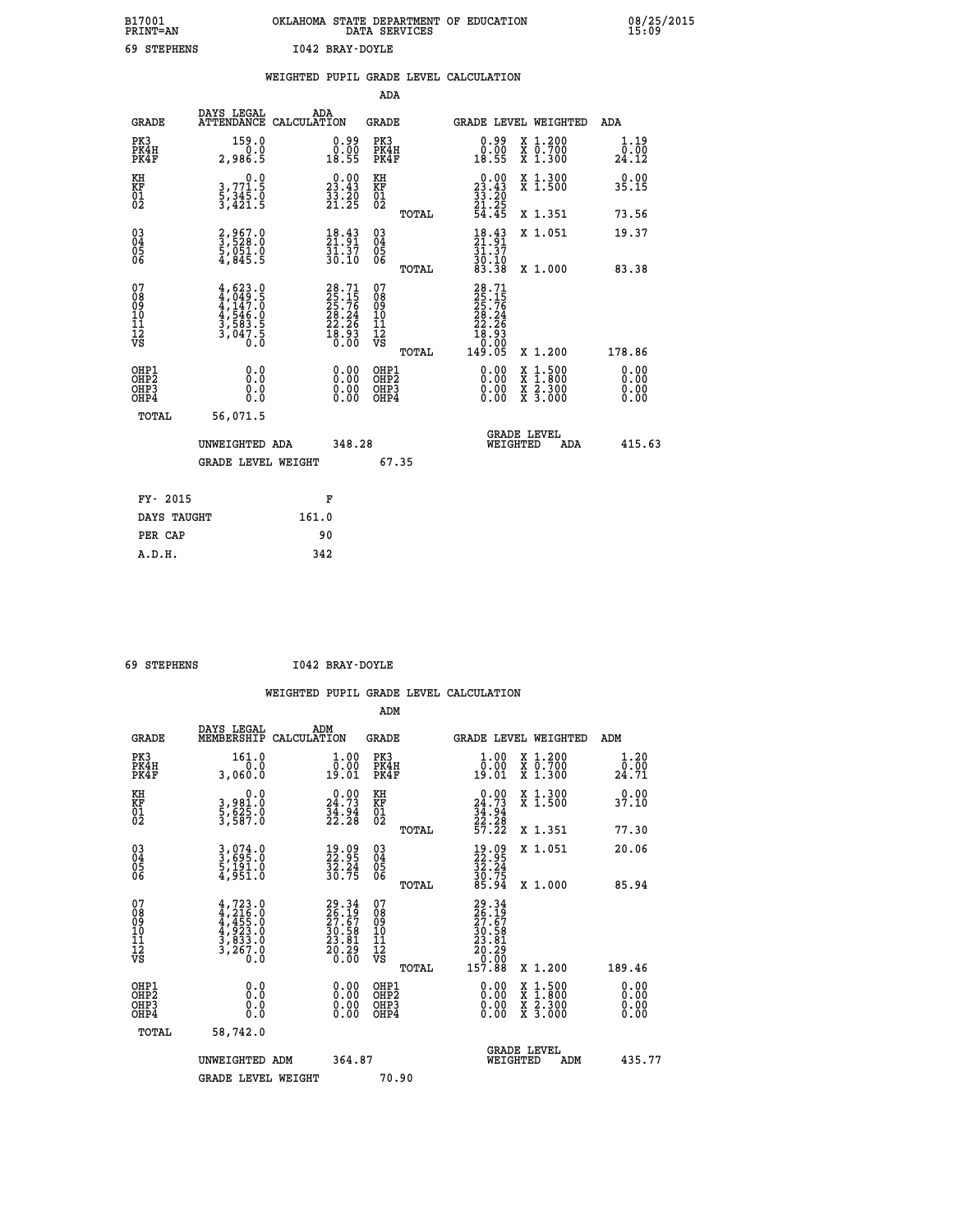|                                                                    |                                                                             |         |                                                                    | ADA                                                |       |                                                                                |                                |                                                                                                  |                               |
|--------------------------------------------------------------------|-----------------------------------------------------------------------------|---------|--------------------------------------------------------------------|----------------------------------------------------|-------|--------------------------------------------------------------------------------|--------------------------------|--------------------------------------------------------------------------------------------------|-------------------------------|
| <b>GRADE</b>                                                       | DAYS LEGAL<br>ATTENDANCE CALCULATION                                        |         | ADA                                                                | GRADE                                              |       |                                                                                |                                | GRADE LEVEL WEIGHTED                                                                             | ADA                           |
| PK3<br>PK4H<br>PK4F                                                | 2,817.5<br>$\frac{1}{86}$ , 155.5<br>86, 763.5                              |         | 16.45<br>509.72                                                    | PK3<br>PK4H<br>PK4F                                |       | 16.45<br>$509.72$<br>509.05                                                    |                                | X 1.200<br>X 0.700<br>X 1.300                                                                    | 19.75<br>$4.70$<br>661.79     |
| KH<br>KF<br>01<br>02                                               | 0.0<br>99,289.5<br>106,114.5<br>92,577.5                                    |         | 0.00<br>582.72<br>623.00<br>543.40                                 | KH<br>KF<br>$^{01}_{02}$                           |       | 582.72<br>623.00<br>543.40<br>1,166.40                                         | 0.00                           | X 1.300<br>$\overline{x}$ 1.500                                                                  | 0.00<br>874.10                |
|                                                                    |                                                                             |         |                                                                    |                                                    | TOTAL |                                                                                |                                | X 1.351                                                                                          | 1,575.81                      |
| $\begin{smallmatrix} 03 \\[-4pt] 04 \end{smallmatrix}$<br>Ŏ5<br>06 | 98,738.5<br>90,386.5<br>100,687.0<br>102,118.0                              |         | 579.29<br>531:11<br>591:57<br>599.90                               | $\begin{matrix} 03 \\ 04 \\ 05 \\ 06 \end{matrix}$ |       | 579.29<br>531.11<br>591.57<br>599.90                                           |                                | X 1.051                                                                                          | 2,331.42                      |
|                                                                    |                                                                             |         |                                                                    |                                                    | TOTAL | 1,722.58                                                                       |                                | X 1.000                                                                                          | 1,722.58                      |
| 07<br>08<br>09<br>11<br>11<br>12<br>VS                             | 91,127.0<br>87,222.0<br>88,065.5<br>89,297.0<br>88,177.0<br>81,007.0<br>0.0 |         | 535.60<br>512.90<br>517:98<br>525.29<br>518.06<br>476.62<br>476.62 | 07<br>08<br>09<br>11<br>11<br>12<br>VS             |       | 535.60<br>512.90<br>517.98<br>525.29<br>518.06<br>518.06<br>476.62<br>3,086.45 | 0.00                           |                                                                                                  |                               |
|                                                                    |                                                                             |         |                                                                    |                                                    | TOTAL |                                                                                |                                | X 1.200                                                                                          | 3,703.74                      |
| OHP1<br>OHP2<br>OH <sub>P3</sub><br>OH <sub>P4</sub>               | 2,345.5<br>0.0<br>0.0                                                       |         | 13.64<br>0.00<br>0.00<br>0.00                                      | OHP1<br>OHP <sub>2</sub><br>OHP3<br>OHP4           |       | $13.64$ <sub>0</sub> :00                                                       | 0.00<br>0.00                   | $\begin{smallmatrix} x & 1 & 500 \\ x & 1 & 800 \\ x & 2 & 300 \\ x & 3 & 000 \end{smallmatrix}$ | 20.46<br>0.00<br>0.00<br>0.00 |
| TOTAL                                                              | 1,307,889.0                                                                 |         |                                                                    |                                                    |       |                                                                                |                                |                                                                                                  |                               |
|                                                                    | UNWEIGHTED ADA                                                              |         | 7,683.30                                                           |                                                    |       |                                                                                | <b>GRADE LEVEL</b><br>WEIGHTED | ADA                                                                                              | 9,191.77                      |
|                                                                    | <b>GRADE LEVEL WEIGHT</b>                                                   |         |                                                                    | 1,508.47                                           |       |                                                                                |                                |                                                                                                  |                               |
|                                                                    |                                                                             |         |                                                                    |                                                    |       |                                                                                |                                |                                                                                                  |                               |
| FY- 2015                                                           |                                                                             |         | F                                                                  |                                                    |       |                                                                                |                                |                                                                                                  |                               |
| DAYS TAUGHT                                                        |                                                                             | 1,356.0 |                                                                    |                                                    |       |                                                                                |                                |                                                                                                  |                               |

| FY-ZULS     | н.      |
|-------------|---------|
| DAYS TAUGHT | 1,356.0 |
| PER CAP     | 519     |
| A.D.H.      | 5,477   |
|             |         |

 **STEPHENS COUNTY TOTALS**

|                                                    |                                                                             |                                                                            | ADM                                             |                                                                                |                                                                                            |                               |
|----------------------------------------------------|-----------------------------------------------------------------------------|----------------------------------------------------------------------------|-------------------------------------------------|--------------------------------------------------------------------------------|--------------------------------------------------------------------------------------------|-------------------------------|
| <b>GRADE</b>                                       | DAYS LEGAL<br>MEMBERSHIP                                                    | ADM<br>CALCULATION                                                         | <b>GRADE</b>                                    | GRADE LEVEL WEIGHTED                                                           |                                                                                            | ADM                           |
| PK3<br>PK4H<br>PK4F                                | 2,970.0<br>1,229.0<br>94,083.0                                              | 17.32<br>7.15<br>551.83                                                    | PK3<br>PK4H<br>PK4F                             | 17.32<br>7.15<br>551.83                                                        | $\begin{smallmatrix} x & 1.200 \\ x & 0.700 \end{smallmatrix}$<br>$\overline{x}$ 1.300     | 19.75<br>717.37               |
| KH<br>KF<br>01<br>02                               | 0.0<br>106,206.0<br>$\frac{112}{97}$ , $\frac{295}{423}$ .0                 | $0.00$<br>623.25<br>$559.22$<br>$571.80$                                   | KH<br>KF<br>01<br>02                            | $\begin{array}{c} 0.00 \\ 623.25 \end{array}$<br>659.22<br>571.80<br>1,231.02  | X 1.300<br>X 1.500                                                                         | 0.00<br>934.89                |
|                                                    |                                                                             |                                                                            | TOTAL                                           |                                                                                | X 1.351                                                                                    | 1,663.11                      |
| $\begin{matrix} 03 \\ 04 \\ 05 \\ 06 \end{matrix}$ | 103,918.0<br>94,845.0<br>105,953.0                                          | 609.61<br>557.28<br>622.42                                                 | $\substack{03 \\ 04}$<br>$\frac{05}{06}$        | 609.61<br>557.28<br>622.42                                                     | X 1.051                                                                                    | 640.69                        |
|                                                    | 107,504.0                                                                   | 631.37                                                                     | TOTAL                                           | 631.37<br>1,811.07                                                             | X 1.000                                                                                    | 1,811.07                      |
| 07<br>08<br>09<br>10<br>11<br>11<br>12<br>VS       | 96,513.0<br>92,673.0<br>94,909.0<br>96,443.0<br>95,197.0<br>87,638.0<br>Ō.Ō | 567.06<br>544.79<br>558.16<br>557.20<br>559.19<br>559.19<br>515.50<br>0.00 | 07<br>08<br>09<br>11<br>11<br>12<br>VS<br>TOTAL | 567.06<br>544.79<br>558.16<br>567.20<br>567.20<br>515.50<br>515.50<br>3,311.90 | X 1.200                                                                                    | 3,974.30                      |
| OHP1<br>OHP2<br>OHP3<br>OHP4                       | 2,543.0<br>0.0<br>0.0<br>Ŏ.Ŏ                                                | 14.78<br>0.00<br>0.00<br>0.00                                              | OHP1<br>OHP2<br>OHP3<br>OHP4                    | 14.78<br>0.00<br>$0.00$<br>0.00                                                | $\begin{array}{c} x & 1.500 \\ x & 1.800 \\ x & 2.300 \end{array}$<br>$\overline{x}$ 3.000 | 22.17<br>0.00<br>0.00<br>0.00 |
| TOTAL                                              | 1,392,342.0                                                                 |                                                                            |                                                 |                                                                                |                                                                                            |                               |
|                                                    | UNWEIGHTED ADM                                                              | 8,177.93                                                                   | 1,611.47                                        | WEIGHTED                                                                       | <b>GRADE LEVEL</b><br>ADM                                                                  | 9,789.40                      |
|                                                    | <b>GRADE LEVEL WEIGHT</b>                                                   |                                                                            |                                                 |                                                                                |                                                                                            |                               |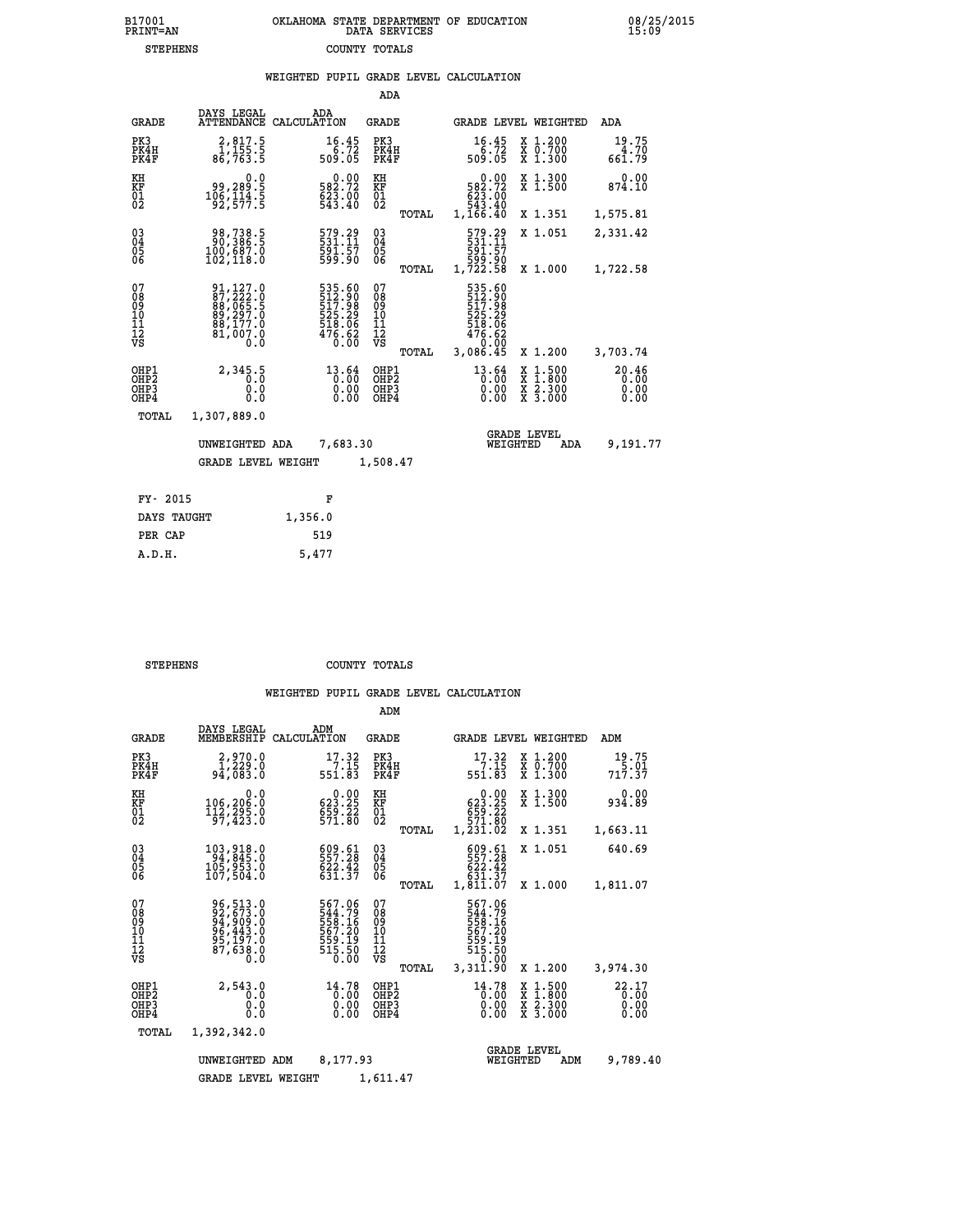| B17001<br>PRINT=AN                       |                                                                              | OKLAHOMA STATE DEPARTMENT OF EDUCATION                                                        | DATA SERVICES                                                       |                                                                          |                                                                                          | 08/25/2015<br>15:09          |  |
|------------------------------------------|------------------------------------------------------------------------------|-----------------------------------------------------------------------------------------------|---------------------------------------------------------------------|--------------------------------------------------------------------------|------------------------------------------------------------------------------------------|------------------------------|--|
| 70 TEXAS                                 |                                                                              | C009 OPTIMA                                                                                   |                                                                     |                                                                          |                                                                                          |                              |  |
|                                          |                                                                              | WEIGHTED PUPIL GRADE LEVEL CALCULATION                                                        |                                                                     |                                                                          |                                                                                          |                              |  |
|                                          |                                                                              |                                                                                               | ADA                                                                 |                                                                          |                                                                                          |                              |  |
| <b>GRADE</b>                             | DAYS LEGAL                                                                   | ADA<br>ATTENDANCE CALCULATION                                                                 | GRADE                                                               |                                                                          | GRADE LEVEL WEIGHTED                                                                     | ADA                          |  |
| PK3<br>PK4H<br>PK4F                      | 0.0<br>0.0<br>0.0                                                            | 0.00<br>$\begin{smallmatrix} 0.00 \ 0.00 \end{smallmatrix}$                                   | PK3<br>PK4H<br>PK4F                                                 | 0.00<br>0.00                                                             | X 1.200<br>X 0.700<br>X 1.300                                                            | 0.00<br>0.00<br>0.00         |  |
| KH<br>KF<br>$\frac{01}{02}$              | 0.0<br>1,565:5<br>1,003:0<br>1,421:5                                         | $0.00$<br>$9.26$<br>$5.93$<br>$8.41$                                                          | KH<br><b>KF</b><br>01<br>02                                         | $\begin{smallmatrix} 0.00\\ 9.26\\ 5.93\\ 8.41\\ 4.34 \end{smallmatrix}$ | X 1.300<br>X 1.500                                                                       | 0.00<br>13.89                |  |
|                                          |                                                                              |                                                                                               | TOTAL                                                               |                                                                          | X 1.351                                                                                  | 19.37                        |  |
| 03<br>04<br>05<br>06                     | 1,695.0<br>$\frac{1}{9}$ , $\frac{3}{5}$ , $\frac{5}{5}$                     | $\frac{9.85}{10.03}$<br>7.07                                                                  | $\begin{matrix} 03 \\ 04 \\ 05 \\ 06 \end{matrix}$<br><b>TOTAL</b>  | $3.85$<br>10:03<br>11.33<br>7.07<br>28.43                                | X 1.051<br>X 1.000                                                                       | 10.35<br>28.43               |  |
| 07<br>08<br>09<br>11<br>11<br>12<br>VS   | 0.0<br>0.0<br>Ŏ.Ŏ<br>$\begin{smallmatrix} 0.10\ 0.0 \ 0.0 \end{smallmatrix}$ | $\begin{smallmatrix} 0.00\ 0.00\ 0.00\ 0.00\ 0.00\ 0.00\ 0.00\ 0.00\ 0.00\ \end{smallmatrix}$ | 07<br>08<br>09<br>10<br>$\frac{11}{12}$<br>$\frac{12}{18}$<br>TOTAL | 0.00<br>0.00<br>0.00<br>0.00<br>0.00<br>0.00<br>0.00                     | X 1.200                                                                                  | 0.00                         |  |
| OHP1<br>OHP <sub>2</sub><br>OHP3<br>OHP4 | 0.0<br>0.0<br>0.0                                                            | 0.00<br>$\begin{smallmatrix} 0.00 \ 0.00 \end{smallmatrix}$                                   | OHP1<br>OH <sub>P</sub> 2<br>OHP3<br>OHP4                           | 0.00<br>$0.00$<br>0.00                                                   | $\begin{smallmatrix} x & 1.500 \\ x & 1.800 \\ x & 2.300 \\ x & 3.000 \end{smallmatrix}$ | 0.00<br>0.00<br>0.00<br>0.00 |  |
| TOTAL                                    | 10,460.0                                                                     |                                                                                               |                                                                     |                                                                          |                                                                                          |                              |  |
|                                          | UNWEIGHTED ADA<br>GRADE LEVEL WEIGHT                                         | 61.88                                                                                         | 10.16                                                               | WEIGHTED                                                                 | <b>GRADE LEVEL</b><br>ADA                                                                | 72.04                        |  |
| FY- 2015                                 |                                                                              | F                                                                                             |                                                                     |                                                                          |                                                                                          |                              |  |
| DAYS TAUGHT                              |                                                                              | 169.0                                                                                         |                                                                     |                                                                          |                                                                                          |                              |  |
| PER CAP                                  |                                                                              | 167                                                                                           |                                                                     |                                                                          |                                                                                          |                              |  |

```
 70 TEXAS C009 OPTIMA
```
 **WEIGHTED PUPIL GRADE LEVEL CALCULATION ADM DAYS LEGAL ADM GRADE MEMBERSHIP CALCULATION GRADE GRADE LEVEL WEIGHTED ADM PK3 0.0 0.00 PK3 0.00 X 1.200 0.00 PK4H 0.0 0.00 PK4H 0.00 X 0.700 0.00 PK4F 0.0 0.00 PK4F 0.00 X 1.300 0.00 KH 0.0 0.00 KH 0.00 X 1.300 0.00 KF 1,654.0 9.79 KF 9.79 X 1.500 14.69**  $\begin{array}{cccc} 01 & 1,049.0 & 6.21 & 01 & 6.21 \\ 02 & 1,496.0 & 8.85 & 02 & 0 \end{array}$  **TOTAL 15.06 X 1.351 20.35 03 1,720.0 10.18 03 10.18 X 1.051 10.70 04 1,807.0 10.69 04 10.69 05 2,002.0 11.85 05 11.85 06 1,267.0 7.50 06 7.50 TOTAL 30.04 X 1.000 30.04 07** 0.0 0.00 07<br>
08 0.0 0.00 08 0.00<br>
10 0.0 0.00 10 0.00<br>
11 0.0 0.00 11 0.00<br>
12 0.0 0.00 11 0.00<br>
VS 0.0 0.00 VS 0.00  $\begin{matrix} 0.7 & 0.0 & 0.0 & 0.7 & 0.00 & 0.00 & 0.00 & 0.00 & 0.00 & 0.00 & 0.00 & 0.00 & 0.00 & 0.00 & 0.00 & 0.00 & 0.00 & 0.00 & 0.00 & 0.00 & 0.00 & 0.00 & 0.00 & 0.00 & 0.00 & 0.00 & 0.00 & 0.00 & 0.00 & 0.00 & 0.00 & 0.00 & 0.00 & 0.00 & 0.00 & 0.00 & 0.$  **OHP1 0.0 0.00 OHP1 0.00 X 1.500 0.00 OHP2 0.0 0.00 OHP2 0.00 X 1.800 0.00 OHP3 0.0 0.00 OHP3 0.00 X 2.300 0.00 OHP4 0.0 0.00 OHP4 0.00 X 3.000 0.00 TOTAL 10,995.0 UNWEIGHTED ADM** 65.07  **UNWEIGHTED ADM 65.07 WEIGHTED ADM 75.78** GRADE LEVEL WEIGHT 10.71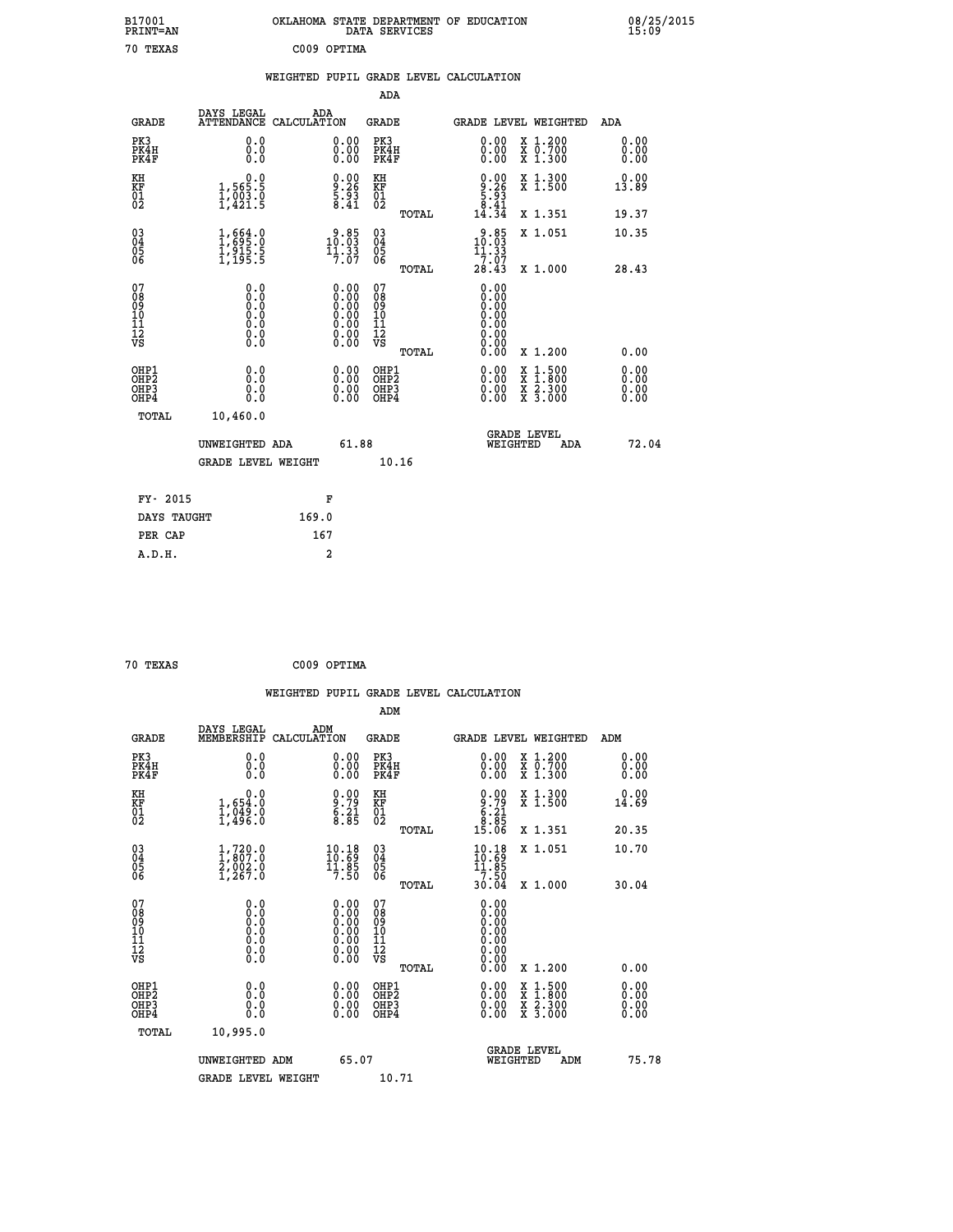| B17001<br>PRINT=AN | OKLAHOMA<br>. STATE DEPARTMENT OF EDUCATION<br>DATA SERVICES | 08/25/2015 |
|--------------------|--------------------------------------------------------------|------------|
| 70<br>TEXAS        | C080 STRAIGHT                                                |            |

| 08/25/2015<br>15:09 |
|---------------------|
|---------------------|

|                                                                    |                                           |       |                                                                                                     |                                           |       | WEIGHTED PUPIL GRADE LEVEL CALCULATION                               |                                                                                          |                              |
|--------------------------------------------------------------------|-------------------------------------------|-------|-----------------------------------------------------------------------------------------------------|-------------------------------------------|-------|----------------------------------------------------------------------|------------------------------------------------------------------------------------------|------------------------------|
|                                                                    |                                           |       |                                                                                                     | ADA                                       |       |                                                                      |                                                                                          |                              |
| <b>GRADE</b>                                                       | DAYS LEGAL<br>ATTENDANCE CALCULATION      |       | ADA                                                                                                 | GRADE                                     |       | <b>GRADE LEVEL WEIGHTED</b>                                          |                                                                                          | ADA                          |
| PK3<br>PK4H<br>PK4F                                                | 0.0<br>0.0<br>Ō.Ō                         |       | $\begin{smallmatrix} 0.00\\ 0.00\\ 0.00 \end{smallmatrix}$                                          | PK3<br>PK4H<br>PK4F                       |       | $\begin{smallmatrix} 0.00 \\ 0.00 \\ 0.00 \end{smallmatrix}$         | X 1.200<br>X 0.700<br>X 1.300                                                            | 0.00<br>0.00<br>0.00         |
| KH<br>KF<br>01<br>02                                               | 0.0<br>1,383.0<br>$\frac{691.0}{1,349.0}$ |       | $\begin{smallmatrix} 0.00\ 8.98\ 4.49\ 8.76 \end{smallmatrix}$                                      | KH<br>KF<br>01<br>02                      |       | $0.00$<br>$8.98$<br>$4.49$<br>$8.76$                                 | X 1.300<br>X 1.500                                                                       | 0.00<br>13.47                |
|                                                                    |                                           |       |                                                                                                     |                                           | TOTAL | $1\bar{3}$ . $2\bar{5}$                                              | X 1.351                                                                                  | 17.90                        |
| $\begin{smallmatrix} 03 \\[-4pt] 04 \end{smallmatrix}$<br>Ŏ5<br>06 | 969.0<br>1,049.0                          |       | $\begin{array}{c} 6.29 \\ 5.12 \\ 6.81 \\ 5.31 \end{array}$                                         | $\substack{03 \\ 04}$<br>Ŏ5<br>06         |       | $\begin{array}{c} 6.29 \\ 5.12 \\ 6.81 \\ 5.31 \\ 17.24 \end{array}$ | X 1.051                                                                                  | 6.61                         |
|                                                                    |                                           |       |                                                                                                     |                                           | TOTAL |                                                                      | X 1.000                                                                                  | 17.24                        |
| 07<br>08901112<br>1112<br>VS                                       | 0.0                                       |       | $\begin{smallmatrix} 0.00\ 0.00\ 0.00\ 0.00\ 0.00\ 0.00\ 0.00\ 0.00\ 0.00\ 0.00\ \end{smallmatrix}$ | 07<br>089<br>101<br>111<br>VS             |       | 0.00<br>0.00<br>0.00<br>0.00<br>0.00<br>0.00                         |                                                                                          |                              |
|                                                                    |                                           |       |                                                                                                     |                                           | TOTAL | 0.00                                                                 | X 1.200                                                                                  | 0.00                         |
| OHP1<br>OH <sub>P</sub> 2<br>OHP3<br>OHP4                          | 0.0<br>0.0<br>Ŏ.Ŏ                         |       | $0.00$<br>$0.00$<br>0.00                                                                            | OHP1<br>OH <sub>P</sub> 2<br>OHP3<br>OHP4 |       | 0.00<br>0.00                                                         | $\begin{smallmatrix} x & 1.500 \\ x & 1.800 \\ x & 2.300 \\ x & 3.000 \end{smallmatrix}$ | 0.00<br>0.00<br>0.00<br>0.00 |
| TOTAL                                                              | 7,047.0                                   |       |                                                                                                     |                                           |       |                                                                      |                                                                                          |                              |
|                                                                    | UNWEIGHTED ADA                            |       | 45.76                                                                                               |                                           |       | GRADE LEVEL<br>WEIGHTED                                              | ADA                                                                                      | 55.22                        |
|                                                                    | <b>GRADE LEVEL WEIGHT</b>                 |       |                                                                                                     |                                           | 9.46  |                                                                      |                                                                                          |                              |
| FY- 2015                                                           |                                           |       | F                                                                                                   |                                           |       |                                                                      |                                                                                          |                              |
| DAYS TAUGHT                                                        |                                           | 154.0 |                                                                                                     |                                           |       |                                                                      |                                                                                          |                              |
| PER CAP                                                            |                                           |       | 167                                                                                                 |                                           |       |                                                                      |                                                                                          |                              |

| 70 TEXAS | C080 STRAIGHT |
|----------|---------------|

|                                                    |                                                                                                                    |                                                                                                                                 |                                                     | WEIGHTED PUPIL GRADE LEVEL CALCULATION                                                        |                      |
|----------------------------------------------------|--------------------------------------------------------------------------------------------------------------------|---------------------------------------------------------------------------------------------------------------------------------|-----------------------------------------------------|-----------------------------------------------------------------------------------------------|----------------------|
|                                                    |                                                                                                                    |                                                                                                                                 | ADM                                                 |                                                                                               |                      |
| <b>GRADE</b>                                       | DAYS LEGAL<br>MEMBERSHIP<br>CALCULATION                                                                            | ADM                                                                                                                             | <b>GRADE</b>                                        | GRADE LEVEL WEIGHTED                                                                          | ADM                  |
| PK3<br>PK4H<br>PK4F                                | 0.0<br>0.0<br>0.0                                                                                                  | $\begin{smallmatrix} 0.00 \ 0.00 \ 0.00 \end{smallmatrix}$                                                                      | PK3<br>PK4H<br>PK4F                                 | $\begin{smallmatrix} 0.00 \\ 0.00 \\ 0.00 \end{smallmatrix}$<br>X 1.200<br>X 0.700<br>X 1.300 | 0.00<br>0.00<br>0.00 |
| KH<br>KF<br>01<br>02                               | 0.0<br>$1,47\overset{2}{2}\cdot\overset{0}{0} \\ 1,390\cdot\overset{0}{0}$                                         | $\begin{array}{c} 0.00 \\ 9.56 \\ 4.63 \\ 9.03 \end{array}$                                                                     | KH<br>KF<br>01<br>02                                | $0.00$<br>$9.56$<br>$4.63$<br>$9.03$<br>$13.66$<br>X 1.300<br>X 1.500                         | 0.00<br>14.34        |
|                                                    |                                                                                                                    |                                                                                                                                 | TOTAL                                               | X 1.351                                                                                       | 18.45                |
| $\begin{matrix} 03 \\ 04 \\ 05 \\ 06 \end{matrix}$ | $\begin{smallmatrix} 1, & 0 & 1 & 4 & 0 \\ 8 & 1 & 3 & 0 \\ 1, & 0 & 7 & 8 & 0 \\ 8 & 4 & 3 & 0 \end{smallmatrix}$ | $\begin{smallmatrix} 6.58\ 5.28\ 7.00\ 5.47 \end{smallmatrix}$                                                                  | $\begin{array}{c} 03 \\ 04 \\ 05 \\ 06 \end{array}$ | $6.58$<br>$5.28$<br>$7.00$<br>$5.47$<br>$17.75$<br>X 1.051                                    | 6.92                 |
|                                                    |                                                                                                                    |                                                                                                                                 | TOTAL                                               | X 1.000                                                                                       | 17.75                |
| 07<br>0890112<br>1112<br>VS                        | 0.0<br>$\begin{smallmatrix} 0.0 & 0 \ 0.0 & 0 \ 0.0 & 0 \ 0.0 & 0 \end{smallmatrix}$                               | $\begin{smallmatrix} 0.00 \ 0.00 \ 0.00 \ 0.00 \ 0.00 \end{smallmatrix}$<br>$\begin{smallmatrix} 0.00 \ 0.00 \end{smallmatrix}$ | 07<br>08<br>09<br>11<br>11<br>12<br>VS<br>TOTAL     | 0.00<br>0.00<br>0.00<br>0.00<br>0.00<br>0.00<br>X 1.200                                       | 0.00                 |
| OHP1<br>OHP <sub>2</sub><br>OHP3<br>OHP4           | 0.0<br>0.000                                                                                                       | $0.00$<br>$0.00$<br>0.00                                                                                                        | OHP1<br>OHP <sub>2</sub><br>OHP <sub>3</sub>        | 0.00<br>X 1:500<br>X 1:800<br>X 2:300<br>X 3:000<br>0.00<br>0.00                              | 0.00<br>0.00<br>0.00 |
| TOTAL                                              | 7,323.0                                                                                                            |                                                                                                                                 |                                                     |                                                                                               |                      |
|                                                    | UNWEIGHTED ADM                                                                                                     | 47.55                                                                                                                           |                                                     | <b>GRADE LEVEL</b><br>WEIGHTED<br>ADM                                                         | 57.46                |
|                                                    | <b>GRADE LEVEL WEIGHT</b>                                                                                          |                                                                                                                                 | 9.91                                                |                                                                                               |                      |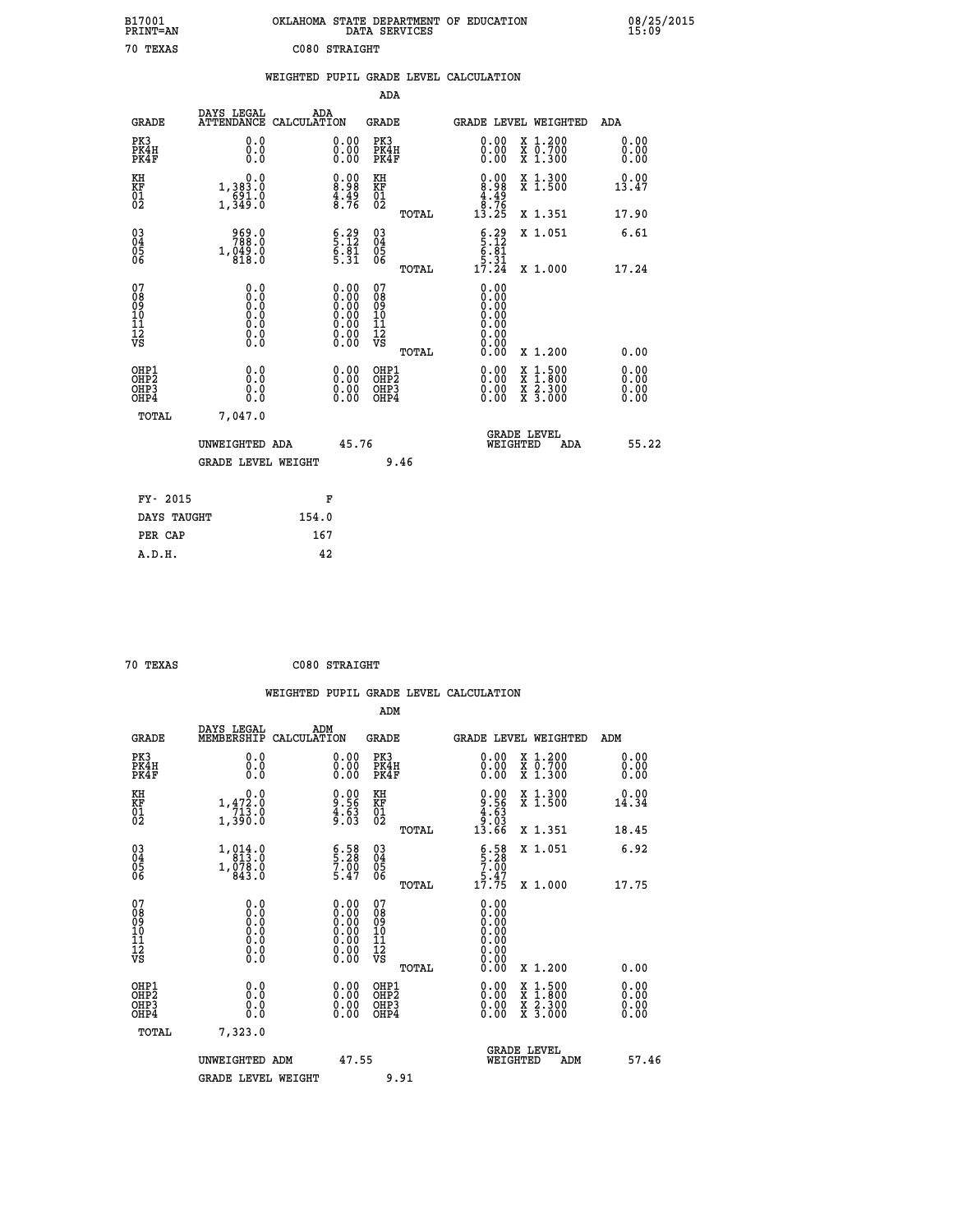| B17001<br><b>PRINT=AN</b> | OKLAHOMA STATE DEPARTMENT OF EDUCATION<br>DATA SERVICES | 08/25/2015<br>15:09 |
|---------------------------|---------------------------------------------------------|---------------------|
| 70 TEXAS                  | I001 YARBROUGH                                          |                     |

|                                                                    |                                                                                     | WEIGHTED PUPIL GRADE LEVEL CALCULATION                                            |                                                 |                                                                             |                                                                                                                                                           |
|--------------------------------------------------------------------|-------------------------------------------------------------------------------------|-----------------------------------------------------------------------------------|-------------------------------------------------|-----------------------------------------------------------------------------|-----------------------------------------------------------------------------------------------------------------------------------------------------------|
|                                                                    |                                                                                     |                                                                                   | <b>ADA</b>                                      |                                                                             |                                                                                                                                                           |
| <b>GRADE</b>                                                       | DAYS LEGAL                                                                          | ADA<br>ATTENDANCE CALCULATION                                                     | GRADE                                           | GRADE LEVEL WEIGHTED                                                        | ADA                                                                                                                                                       |
| PK3<br>PK4H<br>PK4F                                                | 0.0<br>0.0<br>1,721.0                                                               | $\substack{0.00\\0.00\\9.95}$                                                     | PK3<br>PK4H<br>PK4F                             | 0.00<br>X 1.200<br>X 0.700<br>X 1.300<br>0.00<br>5ق:ۆ                       | 0.00<br>0.00<br>12.94                                                                                                                                     |
| KH<br>KF<br>01<br>02                                               | 0.0<br>560.5<br>$\frac{1}{2}, \frac{5}{3}$ $\frac{1}{5}$ $\frac{5}{0}$              | $\begin{smallmatrix} 0.00\\ 3.24\\ 11.95\\ 7.77 \end{smallmatrix}$                | KH<br>KF<br>01<br>02                            | $\frac{0.00}{3.24}$<br>X 1.300<br>X 1.500<br>11.05                          | 0.00<br>4.86                                                                                                                                              |
|                                                                    |                                                                                     |                                                                                   | TOTAL                                           | $\overline{7}$ . $\overline{7}\overline{7}$<br>18.82<br>X 1.351             | 25.43                                                                                                                                                     |
| $\begin{smallmatrix} 03 \\[-4pt] 04 \end{smallmatrix}$<br>Ŏ5<br>06 | 1,367.0<br>1,792.5<br>519.0                                                         | $7.90$<br>$6.63$<br>$10.36$                                                       | $\substack{03 \\ 04}$<br>Ŏ5<br>06               | $7.90\n6.63\n10.36\n3.00\n3.00\n19.99$<br>X 1.051                           | 8.30                                                                                                                                                      |
|                                                                    |                                                                                     | 3.00                                                                              | TOTAL                                           |                                                                             | X 1.000<br>19.99                                                                                                                                          |
| 07<br>08<br>09<br>11<br>11<br>12<br>VS                             | $1,379.0$<br>$2,945.0$<br>$1,022.0$<br>$2,094.0$<br>$2,241.5$<br>$1,034.5$<br>$0.0$ | $\begin{smallmatrix}7.97\\17.02\\5.91\\12.10\\12.96\\5.98\\0.00\end{smallmatrix}$ | 07<br>08<br>09<br>11<br>11<br>12<br>VS<br>TOTAL | 7.97<br>17.02<br>$12.91$<br>$12.10$<br>$12.96$<br>$5.98$<br>$0.00$<br>61.94 | X 1.200<br>74.33                                                                                                                                          |
| OHP1<br>OH <sub>P</sub> 2                                          | 0.0                                                                                 |                                                                                   | OHP1<br>OHP <sub>2</sub>                        |                                                                             | 0.00<br>0.00                                                                                                                                              |
| OHP3<br>OHP4                                                       | 0.0<br>0.0                                                                          | $\begin{smallmatrix} 0.00 \ 0.00 \ 0.00 \ 0.00 \end{smallmatrix}$                 | OHP3<br>OHP4                                    |                                                                             | $\begin{smallmatrix} \mathtt{X} & 1\cdot500\\ \mathtt{X} & 1\cdot800\\ \mathtt{X} & 2\cdot300\\ \mathtt{X} & 3\cdot000 \end{smallmatrix}$<br>0.00<br>0.00 |
| TOTAL                                                              | 21,079.0                                                                            |                                                                                   |                                                 |                                                                             |                                                                                                                                                           |
|                                                                    | UNWEIGHTED ADA                                                                      | 121.84                                                                            |                                                 | <b>GRADE LEVEL</b><br>WEIGHTED                                              | 145.85<br><b>ADA</b>                                                                                                                                      |
|                                                                    | <b>GRADE LEVEL WEIGHT</b>                                                           |                                                                                   | 24.01                                           |                                                                             |                                                                                                                                                           |
|                                                                    | FY- 2015                                                                            | F                                                                                 |                                                 |                                                                             |                                                                                                                                                           |
|                                                                    | DAYS TAUGHT                                                                         | 173.0                                                                             |                                                 |                                                                             |                                                                                                                                                           |
|                                                                    | PER CAP                                                                             | 167                                                                               |                                                 |                                                                             |                                                                                                                                                           |

| 70 TEXAS | <b>I001 YARBROUGH</b> |
|----------|-----------------------|

 **WEIGHTED PUPIL GRADE LEVEL CALCULATION ADM DAYS LEGAL ADM GRADE MEMBERSHIP CALCULATION GRADE GRADE LEVEL WEIGHTED ADM**

| GRADE                                              | MEMBERSHIP                                                                                                                   | CALCULATION                                                                                                                          | GRADE                                         |       | GRADE LEVEL WEIGHTED                                                                |                                                                                                  |     | ADM                                                                                                                                                                                                                                                                            |  |
|----------------------------------------------------|------------------------------------------------------------------------------------------------------------------------------|--------------------------------------------------------------------------------------------------------------------------------------|-----------------------------------------------|-------|-------------------------------------------------------------------------------------|--------------------------------------------------------------------------------------------------|-----|--------------------------------------------------------------------------------------------------------------------------------------------------------------------------------------------------------------------------------------------------------------------------------|--|
| PK3<br>PK4H<br>PK4F                                | 0.0<br>$0.0$<br>1,781.0                                                                                                      | $\substack{0.00\\0.00\\10.29}$                                                                                                       | PK3<br>PK4H<br>PK4F                           |       | $\begin{smallmatrix} 0.00\\ 0.00\\ 10.29 \end{smallmatrix}$                         | X 1.200<br>X 0.700<br>X 1.300                                                                    |     | 0.00<br>$\frac{0.00}{13.38}$                                                                                                                                                                                                                                                   |  |
| KH<br>KF<br>01<br>02                               | 0.0<br>600.0<br>1,924.0<br>1,353.0                                                                                           | $\begin{smallmatrix} 0.00\\ 3.47\\ 11.12\\ 7.82 \end{smallmatrix}$                                                                   | KH<br>KF<br>01<br>02                          |       | $\begin{array}{c} 0.00 \\ 3.47 \\ 11.12 \\ 7.82 \\ 18.94 \end{array}$               | X 1.300<br>X 1.500                                                                               |     | 0.00<br>5.21                                                                                                                                                                                                                                                                   |  |
|                                                    |                                                                                                                              |                                                                                                                                      |                                               | TOTAL |                                                                                     | X 1.351                                                                                          |     | 25.59                                                                                                                                                                                                                                                                          |  |
| $\begin{matrix} 03 \\ 04 \\ 05 \\ 06 \end{matrix}$ | $\begin{smallmatrix} 1\,, & 3 & 8 & 2 & 0\ 1\,, & 1 & 9 & 5 & 0\ 1\,, & 8 & 7 & 5 & 0\ 5 & 1 & 9 & 0 & 0\ \end{smallmatrix}$ | $\begin{smallmatrix}7.99\\ 6.91\\ 10.84\\ 3.00\end{smallmatrix}$                                                                     | 03<br>04<br>05<br>06                          |       | $7.99$<br>$10.84$<br>$3.00$<br>$20.75$                                              | X 1.051                                                                                          |     | 8.40                                                                                                                                                                                                                                                                           |  |
|                                                    |                                                                                                                              |                                                                                                                                      |                                               | TOTAL |                                                                                     | X 1.000                                                                                          |     | 20.75                                                                                                                                                                                                                                                                          |  |
| 07<br>08<br>09<br>101<br>11<br>12<br>VS            | $1,384.0$<br>$2,958.0$<br>$1,038.0$<br>$2,129.0$<br>$2,249.0$<br>$1,038.0$<br>$0.0$                                          | $\begin{smallmatrix} 8 & 0 & 0 \\ 17 & 10 & 0 \\ 6 & 0 & 0 \\ 12 & 31 & 0 \\ 13 & 0 & 0 \\ 6 & 0 & 0 \\ 0 & 0 & 0 \end{smallmatrix}$ | 07<br>08<br>09<br>001<br>11<br>11<br>12<br>VS |       | $\begin{smallmatrix} 8.00\\17.10\\6.00\\12.31\\13.00\\6.000\\9.00\end{smallmatrix}$ |                                                                                                  |     |                                                                                                                                                                                                                                                                                |  |
|                                                    |                                                                                                                              |                                                                                                                                      |                                               | TOTAL | 62.41                                                                               | X 1.200                                                                                          |     | 74.89                                                                                                                                                                                                                                                                          |  |
| OHP1<br>OHP2<br>OH <sub>P3</sub><br>OHP4           |                                                                                                                              | $0.00$<br>$0.00$<br>0.00                                                                                                             | OHP1<br>OHP2<br>OHP3<br>OHP4                  |       |                                                                                     | $\begin{smallmatrix} x & 1 & 500 \\ x & 1 & 800 \\ x & 2 & 300 \\ x & 3 & 000 \end{smallmatrix}$ |     | $\begin{smallmatrix} 0.00 & 0.00 & 0.00 & 0.00 & 0.00 & 0.00 & 0.00 & 0.00 & 0.00 & 0.00 & 0.00 & 0.00 & 0.00 & 0.00 & 0.00 & 0.00 & 0.00 & 0.00 & 0.00 & 0.00 & 0.00 & 0.00 & 0.00 & 0.00 & 0.00 & 0.00 & 0.00 & 0.00 & 0.00 & 0.00 & 0.00 & 0.00 & 0.00 & 0.00 & 0.00 & 0.0$ |  |
| TOTAL                                              | 21,425.0                                                                                                                     |                                                                                                                                      |                                               |       |                                                                                     |                                                                                                  |     |                                                                                                                                                                                                                                                                                |  |
|                                                    | UNWEIGHTED ADM                                                                                                               | 123.85                                                                                                                               |                                               |       |                                                                                     | <b>GRADE LEVEL</b><br>WEIGHTED                                                                   | ADM | 148.22                                                                                                                                                                                                                                                                         |  |
|                                                    | <b>GRADE LEVEL WEIGHT</b>                                                                                                    |                                                                                                                                      | 24.37                                         |       |                                                                                     |                                                                                                  |     |                                                                                                                                                                                                                                                                                |  |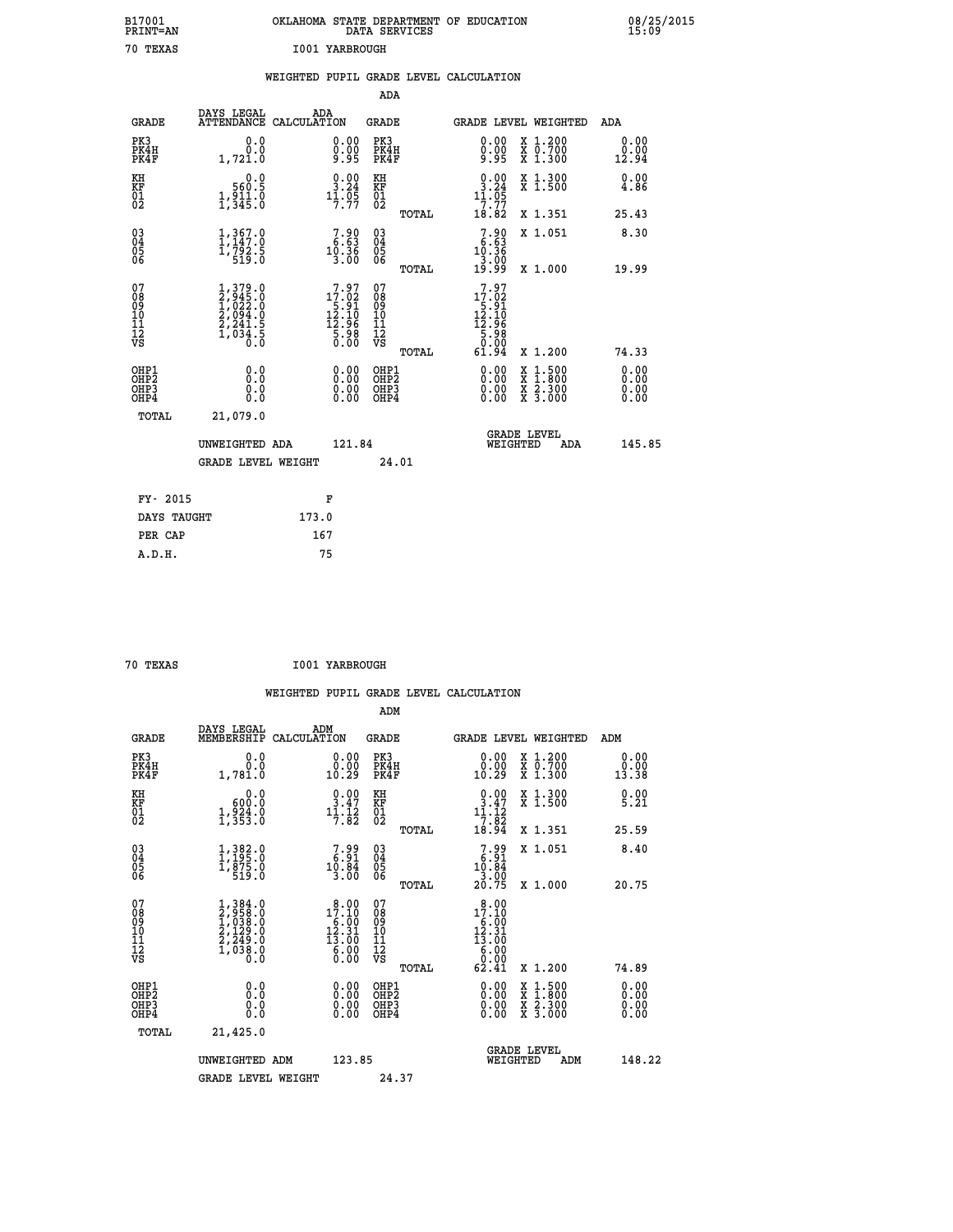| B17001<br>PRINT=AN                                 |                                                                      | OKLAHOMA STATE DEPARTMENT OF EDUCATION DATA SERVICES                                        |                              |                                                                                  |                                                                                                  | 08/25/2015             |
|----------------------------------------------------|----------------------------------------------------------------------|---------------------------------------------------------------------------------------------|------------------------------|----------------------------------------------------------------------------------|--------------------------------------------------------------------------------------------------|------------------------|
| 70 TEXAS                                           |                                                                      | I008 GUYMON                                                                                 |                              |                                                                                  |                                                                                                  |                        |
|                                                    |                                                                      | WEIGHTED PUPIL GRADE LEVEL CALCULATION                                                      |                              |                                                                                  |                                                                                                  |                        |
|                                                    |                                                                      |                                                                                             | ADA                          |                                                                                  |                                                                                                  |                        |
| <b>GRADE</b>                                       | DAYS LEGAL<br>ATTENDANCE CALCULATION                                 | ADA                                                                                         | GRADE                        | <b>GRADE LEVEL WEIGHTED</b>                                                      |                                                                                                  | ADA                    |
| PK3<br>PK4H<br>PK4F                                | $2\frac{1}{2}, \frac{384}{237}.0$<br>1,955.5                         | $7.91$<br>$138.50$<br>$11.17$                                                               | PK3<br>PK4H<br>PK4F          | $7.91$<br>$138.50$<br>$11.17$                                                    | X 1.200<br>X 0.700<br>X 1.300                                                                    | 49.و<br>56.95<br>14.52 |
| KH<br>KF<br>01<br>02                               | 0.0<br>36,855.5<br>43,149.5<br>34,906.0                              | $\substack{0.00\\210.60\\246.57\\199.46}$                                                   | KH<br>KF<br>01<br>02         | 0.00<br>210:60<br>246:57<br>199:46<br>446:03                                     | X 1.300<br>X 1.500                                                                               | 0.00<br>315.90         |
|                                                    |                                                                      |                                                                                             | TOTAL                        |                                                                                  | X 1.351                                                                                          | 602.59                 |
| $\begin{matrix} 03 \\ 04 \\ 05 \\ 06 \end{matrix}$ | 34, 293.5<br>35, 422.0<br>34, 076.5<br>34, 948.0                     | 195.96<br>202.41<br>$\frac{194.72}{199.70}$                                                 | 03<br>04<br>05<br>06         | 195.96<br>202.41<br>194.72<br>199.70<br>596.83                                   | X 1.051                                                                                          | 205.95                 |
|                                                    |                                                                      |                                                                                             | <b>TOTAL</b>                 |                                                                                  | X 1,000                                                                                          | 596.83                 |
| 07<br>08<br>09<br>01<br>11<br>11<br>12<br>VS       | 31,526.5<br>35,979.0<br>38,630.5<br>38,974.5<br>30,389.0<br>26,865.0 | $\begin{smallmatrix} 180.15\\205.59\\222.75\\222.71\\173.65\\153.51\\0.00\end{smallmatrix}$ | 0789011128<br>TOTAL          | 180.15<br>205.59<br>220.75<br>222.71<br>173.65<br>$153.51$<br>$0.00$<br>1,156.36 | X 1.200                                                                                          | 1,387.63               |
| OHP1<br>OHP2<br>OH <sub>P3</sub><br>OHP4<br>TOTAL  | 0.0<br>Ō.Ō<br>0.0<br>0.0<br>483,592.0                                | $0.00$<br>$0.00$<br>0.00                                                                    | OHP1<br>OHP2<br>OHP3<br>OHP4 | 0.00<br>0.00<br>0.00                                                             | $\begin{smallmatrix} x & 1 & 500 \\ x & 1 & 800 \\ x & 2 & 300 \\ x & 3 & 000 \end{smallmatrix}$ | 0.00<br>0.00<br>0.00   |
|                                                    | UNWEIGHTED ADA<br><b>GRADE LEVEL WEIGHT</b>                          | 2,763.36                                                                                    | 466.50                       | <b>GRADE LEVEL</b><br>WEIGHTED                                                   | ADA                                                                                              | 3,229.86               |

| FY- 2015    | F     |
|-------------|-------|
| DAYS TAUGHT | 175.0 |
| PER CAP     | 84    |
| A.D.H.      | 1,092 |
|             |       |

| 70 TEXAS | I008 GUYMON |
|----------|-------------|

|                                                       |                                                                       |                                                                         | ADM                                              |                                                                                      |                                                                                                  |                              |
|-------------------------------------------------------|-----------------------------------------------------------------------|-------------------------------------------------------------------------|--------------------------------------------------|--------------------------------------------------------------------------------------|--------------------------------------------------------------------------------------------------|------------------------------|
| <b>GRADE</b>                                          | DAYS LEGAL<br>MEMBERSHIP                                              | ADM<br>CALCULATION                                                      | <b>GRADE</b>                                     | GRADE LEVEL WEIGHTED                                                                 |                                                                                                  | ADM                          |
| PK3<br>PK4H<br>PK4F                                   | 1,524.0<br>$2\bar{5}, \bar{5}\bar{1}\bar{2}.0$<br>2,119.0             | 8.71<br>145.78<br>12.11                                                 | PK3<br>PK4H<br>PK4F                              | 8.71<br>$14\overline{5}\cdot 7\overline{8}$<br>$12.11$                               | $\begin{array}{c} x & 1.200 \\ x & 0.700 \end{array}$<br>$X$ 1.300                               | 10.45<br>102.05<br>15.74     |
| KH<br>KF<br>01<br>02                                  | 0.0<br>38,775.0<br>$\frac{45}{36}$ , 099.0<br>36, 216.0               | $\begin{smallmatrix} &0.00\\ 221.57\\ 257.71\\ 206.95\end{smallmatrix}$ | KH<br>KF<br>01<br>02                             | $\begin{smallmatrix} &0.00\\ 221.57\\ 257.71\\ 206.95\\ 464.66 \end{smallmatrix}$    | X 1.300<br>X 1.500                                                                               | 0.00<br>332.36               |
|                                                       |                                                                       |                                                                         | TOTAL                                            |                                                                                      | X 1.351                                                                                          | 627.76                       |
| 03<br>04<br>05<br>06                                  | 35,721.0<br>36,807.0<br>35,450.0<br>36,550.0                          | $204.12$<br>$210.33$<br>$202.57$<br>$208.86$                            | $^{03}_{04}$<br>0500                             | 204.12<br>210.33<br>202.57<br>208.86                                                 | X 1.051                                                                                          | 214.53                       |
|                                                       |                                                                       |                                                                         | TOTAL                                            | 621.76                                                                               | X 1.000                                                                                          | 621.76                       |
| 07<br>08<br>09<br>101<br>112<br>VS                    | 32,665.0<br>37,323.0<br>40,312.0<br>40,922.0<br>31,660.0<br>28, 033.0 | 186.66<br>213.27<br>230.35<br>233.84<br>180.91<br>$\frac{160.19}{0.00}$ | 07<br>08<br>09<br>101<br>11<br>12<br>VS<br>TOTAL | $186.66$<br>$213.27$<br>$230.35$<br>$233.84$<br>180.91<br>160.19<br>0.00<br>1,205.22 | X 1.200                                                                                          | 1,446.26                     |
| OHP1<br>OH <sub>P</sub> 2<br>OH <sub>P3</sub><br>OHP4 | 0.0<br>0.000                                                          | $0.00$<br>$0.00$<br>0.00                                                | OHP1<br>OHP2<br>OHP3<br>OHP4                     | $0.00$<br>$0.00$<br>0.00                                                             | $\begin{smallmatrix} x & 1 & 500 \\ x & 1 & 800 \\ x & 2 & 300 \\ x & 3 & 000 \end{smallmatrix}$ | 0.00<br>0.00<br>0.00<br>0.00 |
| TOTAL                                                 | 504,688.0                                                             |                                                                         |                                                  |                                                                                      |                                                                                                  |                              |
|                                                       | UNWEIGHTED                                                            | 2,883.93<br>ADM                                                         |                                                  | <b>GRADE LEVEL</b><br>WEIGHTED                                                       | ADM                                                                                              | 3,370.91                     |
|                                                       | <b>GRADE LEVEL WEIGHT</b>                                             |                                                                         | 486.98                                           |                                                                                      |                                                                                                  |                              |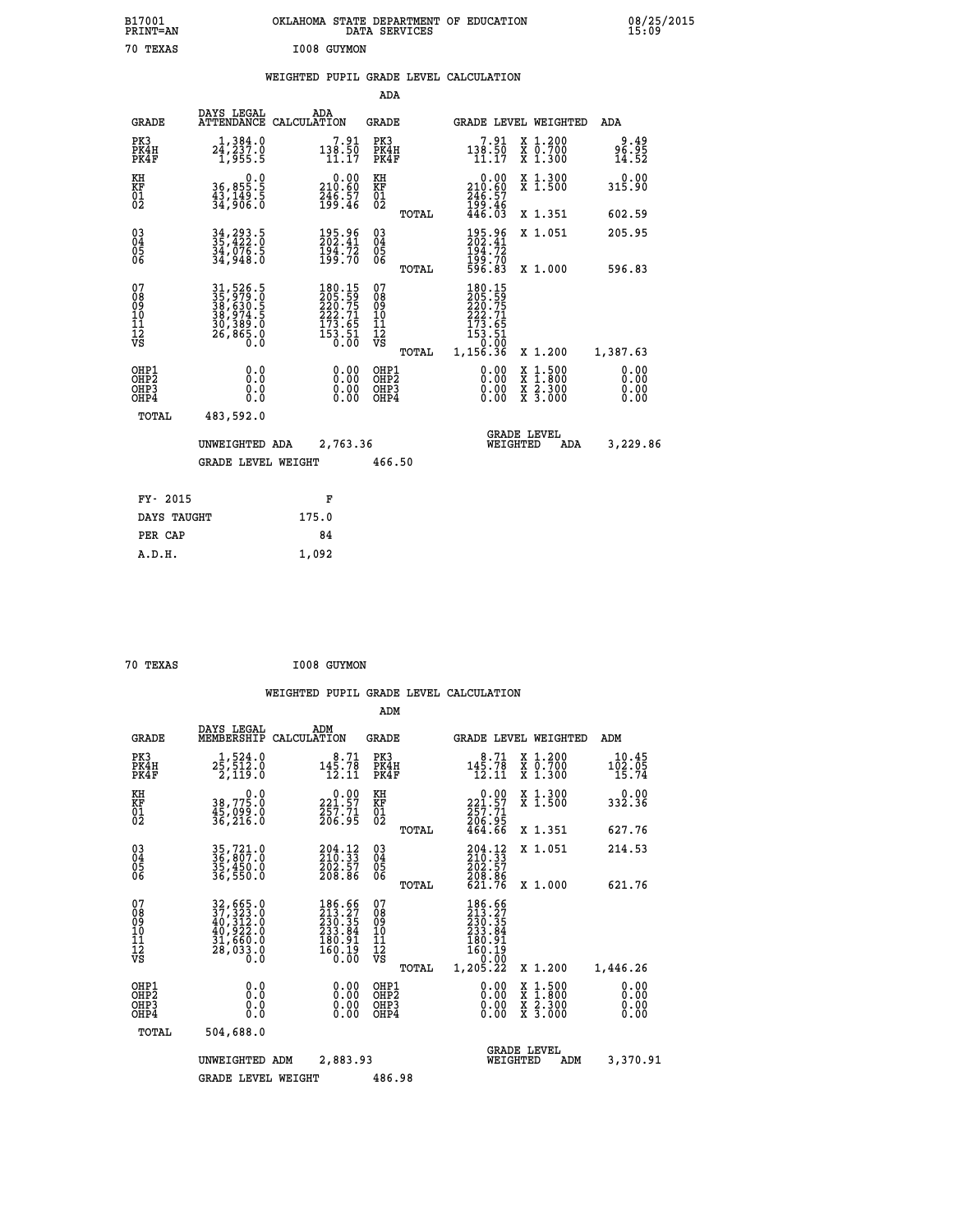| B17001<br><b>PRINT=AN</b> | OKLAHOMA<br>. STATE DEPARTMENT OF EDUCATION<br>DATA SERVICES | 08/25/2015<br>15:09 |
|---------------------------|--------------------------------------------------------------|---------------------|
| 70<br>TEXAS               | <b>I015 HARDESTY</b>                                         |                     |

|  |  | WEIGHTED PUPIL GRADE LEVEL CALCULATION |
|--|--|----------------------------------------|
|  |  |                                        |

|                                                                    |                                                                                                                     |                                                                   | ADA                                       |       |                                                                                |                                                                                                  |                              |
|--------------------------------------------------------------------|---------------------------------------------------------------------------------------------------------------------|-------------------------------------------------------------------|-------------------------------------------|-------|--------------------------------------------------------------------------------|--------------------------------------------------------------------------------------------------|------------------------------|
| <b>GRADE</b>                                                       | DAYS LEGAL<br>ATTENDANCE CALCULATION                                                                                | ADA                                                               | <b>GRADE</b>                              |       |                                                                                | GRADE LEVEL WEIGHTED                                                                             | ADA                          |
| PK3<br>PK4H<br>PK4F                                                | 0.0<br>0.0<br>2,147.0                                                                                               | $\substack{0.00\\0.00\\12.27}$                                    | PK3<br>PK4H<br>PK4F                       |       | $\begin{smallmatrix} 0.00\\ 0.00\\ 12.27 \end{smallmatrix}$                    | X 1.200<br>X 0.700<br>X 1.300                                                                    | 0.00<br>0.00<br>15.95        |
| KH<br><b>KF</b><br>01<br>02                                        | 0.0<br>1, 277:0<br>928:5<br>1, 247:5                                                                                | $\frac{0.00}{7.30}$<br>$\frac{5}{7}$ $\frac{31}{3}$               | KH<br>KF<br>01<br>02                      |       | $\frac{0.00}{7.30}$<br>$\frac{5}{7}$ : $\frac{31}{3}$<br>12.44                 | X 1.300<br>X 1.500                                                                               | 0.00<br>10.95                |
|                                                                    |                                                                                                                     |                                                                   |                                           | TOTAL |                                                                                | X 1.351                                                                                          | 16.81                        |
| $\begin{smallmatrix} 03 \\[-4pt] 04 \end{smallmatrix}$<br>Ŏ5<br>06 | $\begin{array}{c} 1,117.5 \\ 1,177.5 \\ 775.5 \\ 1,285.0 \end{array}$                                               | 6.39<br>6.73<br>4.43<br>7.34                                      | $\substack{03 \\ 04}$<br>05<br>06         |       | $6.39$<br>$4.33$<br>$7.34$                                                     | X 1.051                                                                                          | 6.72                         |
|                                                                    |                                                                                                                     |                                                                   |                                           | TOTAL | 18.50                                                                          | X 1.000                                                                                          | 18.50                        |
| 07<br>08<br>09<br>11<br>11<br>12<br>VS                             | $\begin{smallmatrix} 1,008.0\\ 1,122.0\\ 1,522.0\\ 528.0\\ 861.0\\ 658.5\\ 658.5\\ 1,015.0\\ 0.0 \end{smallmatrix}$ | $5.76$<br>$6.41$<br>$8.73$<br>$4.92$<br>$3.76$<br>5.80<br>0.00    | 07<br>08<br>09<br>11<br>11<br>12<br>VS    |       | $5.76$<br>$6.41$<br>$8.73$<br>$4.92$<br>$3.76$<br>$5.80$<br>$0.000$<br>$35.38$ |                                                                                                  |                              |
|                                                                    |                                                                                                                     |                                                                   |                                           | TOTAL |                                                                                | X 1.200                                                                                          | 42.46                        |
| OHP1<br>OH <sub>P</sub> 2<br>OH <sub>P3</sub><br>OH <sub>P4</sub>  | 0.0<br>0.0<br>0.0                                                                                                   | $\begin{smallmatrix} 0.00 \ 0.00 \ 0.00 \ 0.00 \end{smallmatrix}$ | OHP1<br>OH <sub>P</sub> 2<br>OHP3<br>OHP4 |       | 0.00<br>0.00<br>0.00                                                           | $\begin{smallmatrix} x & 1 & 500 \\ x & 1 & 800 \\ x & 2 & 300 \\ x & 3 & 000 \end{smallmatrix}$ | 0.00<br>0.00<br>0.00<br>0.00 |
| TOTAL                                                              | 16,148.0                                                                                                            |                                                                   |                                           |       |                                                                                |                                                                                                  |                              |
|                                                                    | UNWEIGHTED ADA                                                                                                      | 92.28                                                             |                                           |       |                                                                                | GRADE LEVEL<br>WEIGHTED<br>ADA                                                                   | 111.39                       |
|                                                                    | <b>GRADE LEVEL WEIGHT</b>                                                                                           |                                                                   | 19.11                                     |       |                                                                                |                                                                                                  |                              |
| FY- 2015                                                           |                                                                                                                     | F                                                                 |                                           |       |                                                                                |                                                                                                  |                              |
| DAYS TAUGHT                                                        |                                                                                                                     | 175.0                                                             |                                           |       |                                                                                |                                                                                                  |                              |
| PER CAP                                                            |                                                                                                                     | 167                                                               |                                           |       |                                                                                |                                                                                                  |                              |

| 70 TEXAS |  |
|----------|--|
|          |  |

 **70 TEXAS I015 HARDESTY**

| <b>GRADE</b>                                       | DAYS LEGAL<br>MEMBERSHIP                                                                                                   | ADM<br>CALCULATION                                                | <b>GRADE</b>                                       |       | GRADE LEVEL WEIGHTED                                                                                                                                                                                                                                                           |                                          | ADM                                                |        |
|----------------------------------------------------|----------------------------------------------------------------------------------------------------------------------------|-------------------------------------------------------------------|----------------------------------------------------|-------|--------------------------------------------------------------------------------------------------------------------------------------------------------------------------------------------------------------------------------------------------------------------------------|------------------------------------------|----------------------------------------------------|--------|
| PK3<br>PK4H<br>PK4F                                | 0.0<br>2, 267.0                                                                                                            | $\begin{smallmatrix} 0.00\\ 0.00\\ 12.95 \end{smallmatrix}$       | PK3<br>PK4H<br>PK4F                                |       | $\begin{smallmatrix} 0.00\\ 0.00\\ 12.95 \end{smallmatrix}$                                                                                                                                                                                                                    | X 1.200<br>X 0.700<br>X 1.300            | 0.00<br>$\overset{0.00}{\phantom{00.00}}\,\,16.84$ |        |
| KH<br>KF<br>01<br>02                               | 0.0<br>1,346.0<br>962.0<br>1,312.0                                                                                         | $\begin{smallmatrix} 0.00\\ 7.69\\ 5.50\\ 7.50 \end{smallmatrix}$ | KH<br>KF<br>01<br>02                               |       | $\begin{array}{c} 0.00 \\ 7.69 \\ 5.50 \\ 7.50 \end{array}$                                                                                                                                                                                                                    | X 1.300<br>X 1.500                       | 0.00<br>11.54                                      |        |
|                                                    |                                                                                                                            |                                                                   |                                                    | TOTAL | 13.00                                                                                                                                                                                                                                                                          | X 1.351                                  | 17.56                                              |        |
| $\begin{matrix} 03 \\ 04 \\ 05 \\ 06 \end{matrix}$ | $\begin{smallmatrix} 1,155\cdot 0\\ 1,225\cdot 0\\ 802\cdot 0\\ 1,324\cdot 0 \end{smallmatrix}$                            | $\frac{5.60}{7.58}$<br>$\frac{4.58}{7.57}$                        | $\begin{matrix} 03 \\ 04 \\ 05 \\ 06 \end{matrix}$ |       | 5:60<br>$\frac{4.58}{7.57}$<br>19.15                                                                                                                                                                                                                                           | X 1.051                                  | 6.94                                               |        |
|                                                    |                                                                                                                            |                                                                   |                                                    | TOTAL |                                                                                                                                                                                                                                                                                | X 1.000                                  | 19.15                                              |        |
| 07<br>08<br>09<br>101<br>112<br>VS                 | $\begin{smallmatrix} 1,049 & 0\\ 1,155 & 0\\ 1,575 & 0\\ 875 & 0\\ 696 & 0\\ 696 & 0\\ 1,043 & 0\\ 0 & 0\end{smallmatrix}$ | 5.90<br>6.60<br>9.000<br>5.98<br>5.96<br>0.00                     | 07<br>08<br>09<br>11<br>11<br>12<br>VS             | TOTAL |                                                                                                                                                                                                                                                                                | X 1.200                                  | 43.84                                              |        |
| OHP1<br>OHP2<br>OHP3<br>OHP4                       | 0.0<br>$\begin{smallmatrix} 0.0 & 0 \ 0.0 & 0 \end{smallmatrix}$                                                           |                                                                   | OHP1<br>OHP2<br>OHP3<br>OHP4                       |       | $\begin{smallmatrix} 0.00 & 0.00 & 0.00 & 0.00 & 0.00 & 0.00 & 0.00 & 0.00 & 0.00 & 0.00 & 0.00 & 0.00 & 0.00 & 0.00 & 0.00 & 0.00 & 0.00 & 0.00 & 0.00 & 0.00 & 0.00 & 0.00 & 0.00 & 0.00 & 0.00 & 0.00 & 0.00 & 0.00 & 0.00 & 0.00 & 0.00 & 0.00 & 0.00 & 0.00 & 0.00 & 0.0$ | X 1:500<br>X 1:800<br>X 2:300<br>X 3:000 | $0.00$<br>$0.00$<br>0.00                           |        |
| TOTAL                                              | 16,786.0                                                                                                                   |                                                                   |                                                    |       |                                                                                                                                                                                                                                                                                |                                          |                                                    |        |
|                                                    | UNWEIGHTED ADM                                                                                                             | 95.92                                                             |                                                    |       | WEIGHTED                                                                                                                                                                                                                                                                       | <b>GRADE LEVEL</b><br>ADM                |                                                    | 115.87 |
|                                                    | <b>GRADE LEVEL WEIGHT</b>                                                                                                  |                                                                   | 19.95                                              |       |                                                                                                                                                                                                                                                                                |                                          |                                                    |        |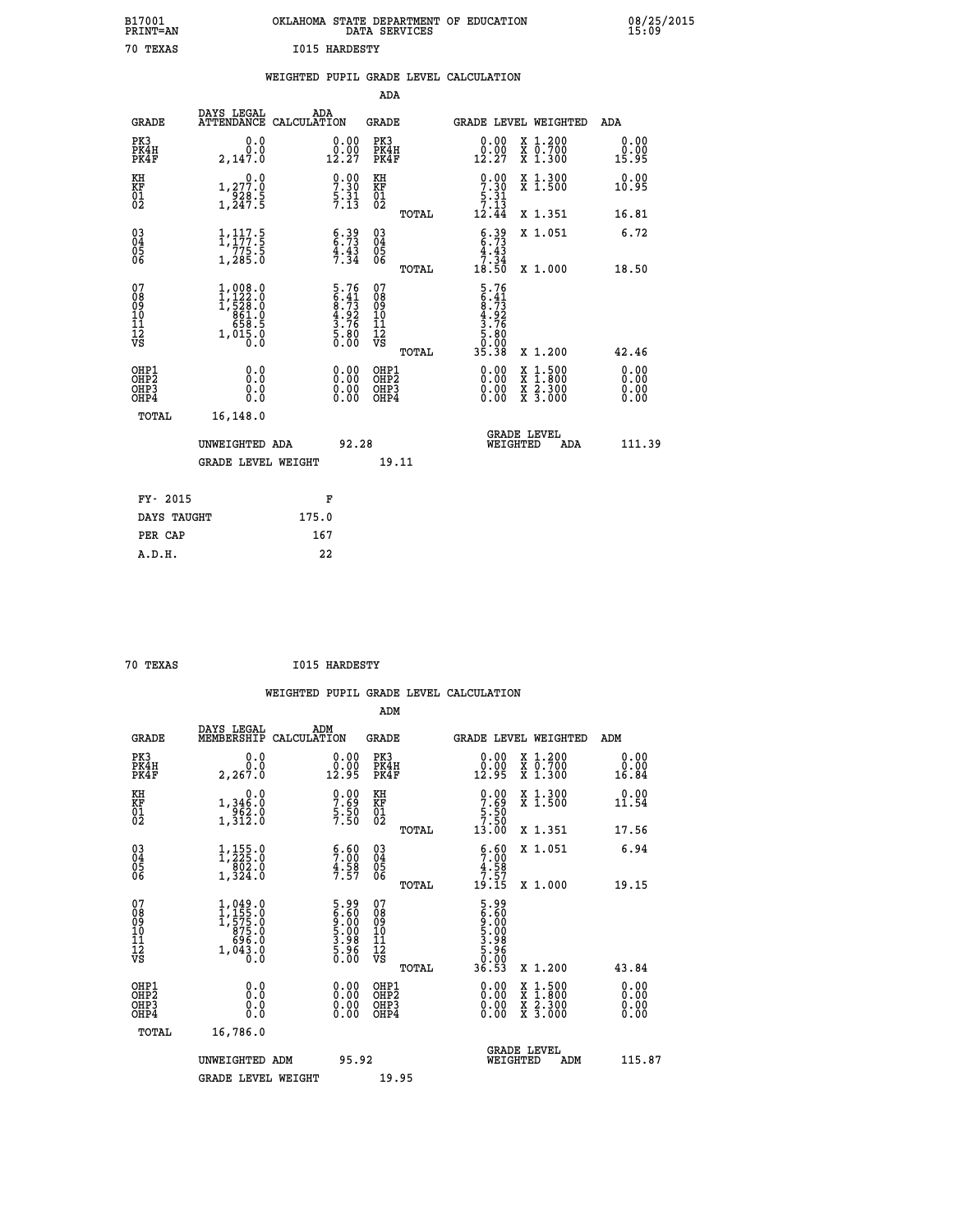| B17001<br><b>PRINT=AN</b> | OKLAHOMA STATE DEPARTMENT OF EDUCATION<br>DATA SERVICES | 08/25/2015<br>15:09 |
|---------------------------|---------------------------------------------------------|---------------------|
| 70<br>TEXAS               | I023 HOOKER                                             |                     |

## **WEIGHTED PUPIL GRADE LEVEL CALCULATION**

|                                                                    |                                                                       |                                                                             | ADA                                       |       |                                                                      |                                          |                               |
|--------------------------------------------------------------------|-----------------------------------------------------------------------|-----------------------------------------------------------------------------|-------------------------------------------|-------|----------------------------------------------------------------------|------------------------------------------|-------------------------------|
| <b>GRADE</b>                                                       | DAYS LEGAL<br>ATTENDANCE CALCULATION                                  | ADA                                                                         | <b>GRADE</b>                              |       |                                                                      | GRADE LEVEL WEIGHTED                     | ADA                           |
| PK3<br>PK4H<br>PK4F                                                | 182.0<br>6,800.0<br>0.0                                               | 40.07<br>0.00<br>0.00                                                       | PK3<br>PK4H<br>PK4F                       |       | 1.07<br>$4\overline{0}.\overline{0}0$<br>0.00                        | X 1.200<br>X 0.700<br>X 1.300            | 1.28<br>28.00<br>0.00         |
| KH<br><b>KF</b><br>01<br>02                                        | 0.0<br>$\begin{array}{c} 10,401.5 \\ 7,723.5 \\ 8,461.5 \end{array}$  | $0.00$<br>61.19<br>$\frac{45.43}{49.77}$                                    | KH<br>KF<br>01<br>02                      |       | $0.00$<br>$61.19$<br>$45.43$<br>$49.77$<br>$95.20$                   | X 1.300<br>X 1.500                       | 0.00<br>91.79                 |
|                                                                    |                                                                       |                                                                             |                                           | TOTAL |                                                                      | X 1.351                                  | 128.62                        |
| $\begin{smallmatrix} 03 \\[-4pt] 04 \end{smallmatrix}$<br>Ŏ5<br>06 | $\frac{6}{7}, \frac{664}{048}$ : 5<br>7, 782: 0<br>8, 279: 5          | 39.20<br>41.46<br>45.78<br>48.70                                            | $\substack{03 \\ 04}$<br>05<br>06         | TOTAL | $39.20\n41.46\n45.78\n48.70\n135.94$                                 | X 1.051<br>X 1.000                       | 41.20<br>135.94               |
| 07<br>08901112<br>1112<br>VS                                       | 7,519.5<br>7,604.0<br>8,407.5<br>7,838.0<br>5,674.0<br>5,277.0<br>0.0 | $44.23$<br>$44.73$<br>$49.46$<br>$46.11$<br>$33.38$<br>$\frac{31.04}{0.00}$ | 07<br>08<br>09<br>11<br>11<br>12<br>VS    |       | 44.23<br>$44.73$<br>$49.46$<br>$46.11$<br>$33.38$<br>$31.04$<br>0.00 |                                          |                               |
|                                                                    |                                                                       |                                                                             |                                           | TOTAL | 248.95                                                               | X 1.200                                  | 298.74                        |
| OHP1<br>OH <sub>P</sub> 2<br>OH <sub>P3</sub><br>OH <sub>P4</sub>  | 0.0<br>0.0<br>740.0                                                   | $\begin{smallmatrix} 0.00 \ 0.00 \ 0.00 \ 4.35 \end{smallmatrix}$           | OHP1<br>OH <sub>P</sub> 2<br>OHP3<br>OHP4 |       | 0.00<br>$\frac{0.00}{4.35}$                                          | X 1:500<br>X 1:800<br>X 2:300<br>X 3:000 | 0.00<br>0.00<br>0.00<br>13.05 |
| TOTAL                                                              | 106,403.0                                                             |                                                                             |                                           |       |                                                                      |                                          |                               |
|                                                                    | UNWEIGHTED ADA                                                        | 625.90                                                                      |                                           |       |                                                                      | GRADE LEVEL<br>WEIGHTED<br>ADA           | 738.62                        |
|                                                                    | <b>GRADE LEVEL WEIGHT</b>                                             |                                                                             | 112.72                                    |       |                                                                      |                                          |                               |
| FY- 2015                                                           |                                                                       | F                                                                           |                                           |       |                                                                      |                                          |                               |
| DAYS TAUGHT                                                        |                                                                       | 170.0                                                                       |                                           |       |                                                                      |                                          |                               |
| PER CAP                                                            |                                                                       | 147                                                                         |                                           |       |                                                                      |                                          |                               |

| 70 TEXAS | I023 HOOKER |
|----------|-------------|

 **A.D.H. 151**

|                                          |                                                                                                  |                                                                          | ADM                                                 |       |                                                                                         |                                          |                               |
|------------------------------------------|--------------------------------------------------------------------------------------------------|--------------------------------------------------------------------------|-----------------------------------------------------|-------|-----------------------------------------------------------------------------------------|------------------------------------------|-------------------------------|
| <b>GRADE</b>                             | DAYS LEGAL<br>MEMBERSHIP                                                                         | ADM<br>CALCULATION                                                       | <b>GRADE</b>                                        |       |                                                                                         | GRADE LEVEL WEIGHTED                     | ADM                           |
| PK3<br>PK4H<br>PK4F                      | 184.0<br>7,361.0                                                                                 | 1.08<br>$4\bar{3}\cdot\bar{3}0$<br>0.00                                  | PK3<br>PK4H<br>PK4F                                 |       | $4\overline{3}\cdot 30$<br>0.00                                                         | X 1.200<br>X 0.700<br>X 1.300            | 1.30<br>30.31<br>0.00         |
| KH<br>KF<br>01<br>02                     | 0.0<br>10,906.0<br>8,082.0<br>8,800.0                                                            | $\begin{smallmatrix} 0.00\\ 64.15\\ 47.54\\ 51.76 \end{smallmatrix}$     | KH<br>KF<br>01<br>02                                |       | $0.00$<br>$64.15$<br>$47.54$<br>$51.76$<br>$99.30$                                      | X 1.300<br>X 1.500                       | 0.00<br>96.23                 |
|                                          |                                                                                                  |                                                                          |                                                     | TOTAL |                                                                                         | X 1.351                                  | 134.15                        |
| 03<br>04<br>05<br>06                     | $\begin{smallmatrix} 6 & 935 & 0 \\ 7 & 396 & 0 \\ 8 & 113 & 0 \\ 8 & 645 & 0 \end{smallmatrix}$ | $40.79$<br>$43.51$<br>$47.72$<br>$50.85$                                 | $\begin{array}{c} 03 \\ 04 \\ 05 \\ 06 \end{array}$ |       | $40.79\n43.51\n47.72\n50.85\n142.08$                                                    | X 1.051                                  | 42.87                         |
|                                          |                                                                                                  |                                                                          |                                                     | TOTAL |                                                                                         | X 1.000                                  | 142.08                        |
| 07<br>08<br>09<br>101<br>112<br>VS       | $7,740.0$<br>$7,848.0$<br>$8,672.0$<br>$8,117.0$<br>$5,883.0$<br>$5,509.0$<br>$0.0$              | $45.53$<br>$46.16$<br>$51.01$<br>$47.75$<br>$34.61$<br>$32.41$<br>$0.00$ | 07<br>08<br>09<br>11<br>11<br>12<br>VS              |       | $45.53$<br>$46.161$<br>$51.015$<br>$47.751$<br>$34.61$<br>$32.41$<br>$0.00$<br>$257.47$ |                                          |                               |
|                                          |                                                                                                  |                                                                          |                                                     | TOTAL |                                                                                         | X 1.200                                  | 308.96                        |
| OHP1<br>OHP2<br>OH <sub>P3</sub><br>OHP4 | 0.0<br>0.0<br>740.0                                                                              | $\begin{smallmatrix} 0.00\ 0.00\ 0.00\ 4.35 \end{smallmatrix}$           | OHP1<br>OHP2<br>OHP <sub>3</sub>                    |       | $\begin{smallmatrix} 0.00\\ 0.00\\ 0.00\\ 4.35 \end{smallmatrix}$                       | X 1:500<br>X 1:800<br>X 2:300<br>X 3:000 | 0.00<br>0.00<br>0.00<br>13.05 |
| TOTAL                                    | 110,931.0                                                                                        |                                                                          |                                                     |       |                                                                                         |                                          |                               |
|                                          | UNWEIGHTED ADM                                                                                   | 652.52                                                                   |                                                     |       | WEIGHTED                                                                                | <b>GRADE LEVEL</b><br>ADM                | 768.95                        |
|                                          | <b>GRADE LEVEL WEIGHT</b>                                                                        |                                                                          | 116.43                                              |       |                                                                                         |                                          |                               |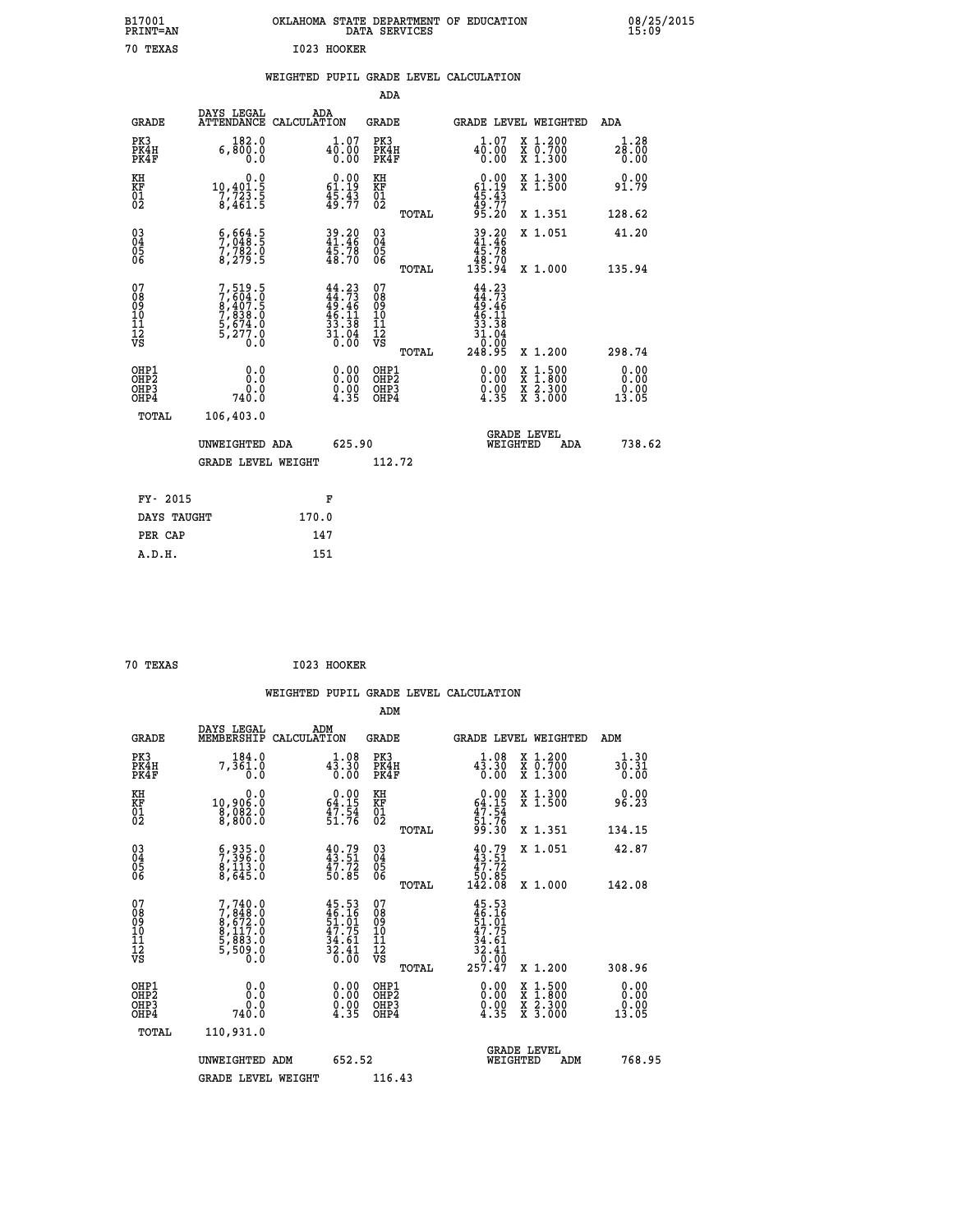| B17001<br><b>PRINT=AN</b> | OKLAHOMA STATE DEPARTMENT OF EDUCATION<br>DATA SERVICES | 08/25/2015<br>15:09 |
|---------------------------|---------------------------------------------------------|---------------------|
| 70<br>TEXAS               | 1053 TYRONE                                             |                     |

|  |  | WEIGHTED PUPIL GRADE LEVEL CALCULATION |
|--|--|----------------------------------------|
|  |  |                                        |

|                                                                    |                                                                                                                                                                    |                                                                          | ADA                                       |       |                                                                                                     |        |                                          |                              |
|--------------------------------------------------------------------|--------------------------------------------------------------------------------------------------------------------------------------------------------------------|--------------------------------------------------------------------------|-------------------------------------------|-------|-----------------------------------------------------------------------------------------------------|--------|------------------------------------------|------------------------------|
| <b>GRADE</b>                                                       | DAYS LEGAL<br>ATTENDANCE CALCULATION                                                                                                                               | ADA                                                                      | <b>GRADE</b>                              |       | GRADE LEVEL WEIGHTED                                                                                |        |                                          | <b>ADA</b>                   |
| PK3<br>PK4H<br>PK4F                                                | 0.0<br>0.0<br>1,385.0                                                                                                                                              | $\substack{0.00\\0.00\\8.29}$                                            | PK3<br>PK4H<br>PK4F                       |       | 0.00<br>$\begin{smallmatrix} 0.00 \\ 8.29 \end{smallmatrix}$                                        |        | X 1.200<br>X 0.700<br>X 1.300            | 0.00<br>0.00<br>10.78        |
| KH<br>KF<br>01<br>02                                               | 0.0<br>3,281:5<br>2,996:5<br>2,183:5                                                                                                                               | $19.00$<br>19.65<br>$\frac{17.94}{13.07}$                                | KH<br>KF<br>01<br>02                      |       | 0.00<br>19.65<br>$\frac{17.94}{13.07}$<br>31.01                                                     |        | X 1.300<br>X 1.500                       | 0.00<br>29.48                |
|                                                                    |                                                                                                                                                                    |                                                                          |                                           | TOTAL |                                                                                                     |        | X 1.351                                  | 41.89                        |
| $\begin{smallmatrix} 03 \\[-4pt] 04 \end{smallmatrix}$<br>Ŏ5<br>06 | 3,087.0<br>3,559.5<br>3,116.5<br>2,420.0                                                                                                                           | $\frac{18.49}{21.31}$<br>$\frac{18.66}{14.49}$                           | $\substack{03 \\ 04}$<br>Ŏ5<br>06         | TOTAL | $18.49$<br>$18.66$<br>$18.66$<br>$14.49$<br>$54.46$                                                 |        | X 1.051<br>X 1.000                       | 19.43<br>54.46               |
| 07<br>08<br>09<br>11<br>11<br>12<br>VS                             | $\begin{smallmatrix} 3\,,\,007\,. \ 0\\ 4\,,\,346\,. \ 0\\ 2\,,\,410\,. \ 5\\ 2\,,\,353\,. \ 5\\ 3\,,\,164\,. \ 5\\ 2\,,\,251\,. \ 5\\ 0\,. \ 0 \end{smallmatrix}$ | $18.01$<br>$26.02$<br>$14.43$<br>$14.09$<br>$18.95$<br>$13.48$<br>$0.00$ | 07<br>08<br>09<br>11<br>11<br>12<br>VS    |       | $\begin{smallmatrix} 18.01\ 26.02\ 14.43\ 14.99\ 18.958\ 13.480\ 10.008\ 104.98\ \end{smallmatrix}$ |        |                                          |                              |
|                                                                    |                                                                                                                                                                    |                                                                          |                                           | TOTAL |                                                                                                     |        | X 1.200                                  | 125.98                       |
| OHP1<br>OH <sub>P</sub> 2<br>OHP3<br>OHP4                          | 0.0<br>0.0<br>0.0                                                                                                                                                  | 0.00<br>$\begin{smallmatrix} 0.00 \ 0.00 \end{smallmatrix}$              | OHP1<br>OH <sub>P</sub> 2<br>OHP3<br>OHP4 |       | 0.00<br>0.00<br>0.00                                                                                | X<br>X | $1:500$<br>$1:800$<br>X 2.300<br>X 3.000 | 0.00<br>0.00<br>0.00<br>0.00 |
| TOTAL                                                              | 39,562.5                                                                                                                                                           |                                                                          |                                           |       |                                                                                                     |        |                                          |                              |
|                                                                    | UNWEIGHTED ADA                                                                                                                                                     | 236.88                                                                   |                                           |       | <b>GRADE LEVEL</b><br>WEIGHTED                                                                      |        | ADA                                      | 282.02                       |
|                                                                    | <b>GRADE LEVEL WEIGHT</b>                                                                                                                                          |                                                                          | 45.14                                     |       |                                                                                                     |        |                                          |                              |
| FY- 2015                                                           |                                                                                                                                                                    | F                                                                        |                                           |       |                                                                                                     |        |                                          |                              |
| DAYS TAUGHT                                                        |                                                                                                                                                                    | 167.0                                                                    |                                           |       |                                                                                                     |        |                                          |                              |
| PER CAP                                                            |                                                                                                                                                                    | 119                                                                      |                                           |       |                                                                                                     |        |                                          |                              |
|                                                                    |                                                                                                                                                                    |                                                                          |                                           |       |                                                                                                     |        |                                          |                              |

| 70 TEXAS | I053 TYRONE |
|----------|-------------|

 **WEIGHTED PUPIL GRADE LEVEL CALCULATION ADM DAYS LEGAL ADM GRADE MEMBERSHIP CALCULATION GRADE GRADE LEVEL WEIGHTED ADM PK3 0.0 0.00 PK3 0.00 X 1.200 0.00 PK4H 0.0 0.00 PK4H 0.00 X 0.700 0.00 PK4F 1,441.0 8.63 PK4F 8.63 X 1.300 11.22**

| ΚH<br>KF<br>01<br>02                               | 0.0<br>3,613:0<br>3,173:0<br>2,287:0                                        | $\begin{smallmatrix} 0.00\\ 21.63\\ 19.00\\ 13.69 \end{smallmatrix}$     | KH<br>KF<br>01<br>02                            | $0.00$<br>$21.63$<br>$19.00$<br>$13.69$<br>$32.69$                                                            | X 1.300<br>X 1.500                                                                               | 0.00<br>32.45                                                                                                                                                                                                                                                                  |
|----------------------------------------------------|-----------------------------------------------------------------------------|--------------------------------------------------------------------------|-------------------------------------------------|---------------------------------------------------------------------------------------------------------------|--------------------------------------------------------------------------------------------------|--------------------------------------------------------------------------------------------------------------------------------------------------------------------------------------------------------------------------------------------------------------------------------|
|                                                    |                                                                             |                                                                          | TOTAL                                           |                                                                                                               | X 1.351                                                                                          | 44.16                                                                                                                                                                                                                                                                          |
| $\begin{matrix} 03 \\ 04 \\ 05 \\ 06 \end{matrix}$ | 3,280.0<br>3,752.0<br>3,297.0<br>2,518.0                                    | $\begin{smallmatrix} 19.64\ 22.47\ 19.74\ 15.08 \end{smallmatrix}$       | 03<br>04<br>05<br>06                            | $19.64$<br>$19.74$<br>$15.08$<br>$57.29$                                                                      | X 1.051                                                                                          | 20.64                                                                                                                                                                                                                                                                          |
|                                                    |                                                                             |                                                                          | TOTAL                                           |                                                                                                               | X 1.000                                                                                          | 57.29                                                                                                                                                                                                                                                                          |
| 07<br>08<br>09<br>10<br>11<br>11<br>12<br>VS       | 3, 117.0<br>4, 451.0<br>2, 482.0<br>2, 443.0<br>3, 320.0<br>2, 377.0<br>0.0 | $18.66$<br>$26.65$<br>$14.86$<br>$14.63$<br>$19.88$<br>$14.23$<br>$0.00$ | 07<br>08<br>09<br>11<br>11<br>12<br>VS<br>TOTAL | $\begin{smallmatrix} 18.66\\ 26.65\\ 14.86\\ 14.68\\ 19.88\\ 19.88\\ 14.23\\ 0.00\\ 108.91 \end{smallmatrix}$ | X 1.200                                                                                          | 130.69                                                                                                                                                                                                                                                                         |
| OHP1<br>OHP2<br>OH <sub>P3</sub><br>OHP4           | 0.0<br>0.000                                                                | $0.00$<br>$0.00$<br>0.00                                                 | OHP1<br>OHP2<br>OHP3<br>OHP4                    | $0.00$<br>$0.00$<br>0.00                                                                                      | $\begin{smallmatrix} x & 1 & 500 \\ x & 1 & 800 \\ x & 2 & 300 \\ x & 3 & 000 \end{smallmatrix}$ | $\begin{smallmatrix} 0.00 & 0.00 & 0.00 & 0.00 & 0.00 & 0.00 & 0.00 & 0.00 & 0.00 & 0.00 & 0.00 & 0.00 & 0.00 & 0.00 & 0.00 & 0.00 & 0.00 & 0.00 & 0.00 & 0.00 & 0.00 & 0.00 & 0.00 & 0.00 & 0.00 & 0.00 & 0.00 & 0.00 & 0.00 & 0.00 & 0.00 & 0.00 & 0.00 & 0.00 & 0.00 & 0.0$ |
| TOTAL                                              | 41,551.0                                                                    |                                                                          |                                                 |                                                                                                               |                                                                                                  |                                                                                                                                                                                                                                                                                |
|                                                    | UNWEIGHTED ADM                                                              | 248.79                                                                   |                                                 |                                                                                                               | <b>GRADE LEVEL</b><br>WEIGHTED<br>ADM                                                            | 296.45                                                                                                                                                                                                                                                                         |
|                                                    | <b>GRADE LEVEL WEIGHT</b>                                                   |                                                                          | 47.66                                           |                                                                                                               |                                                                                                  |                                                                                                                                                                                                                                                                                |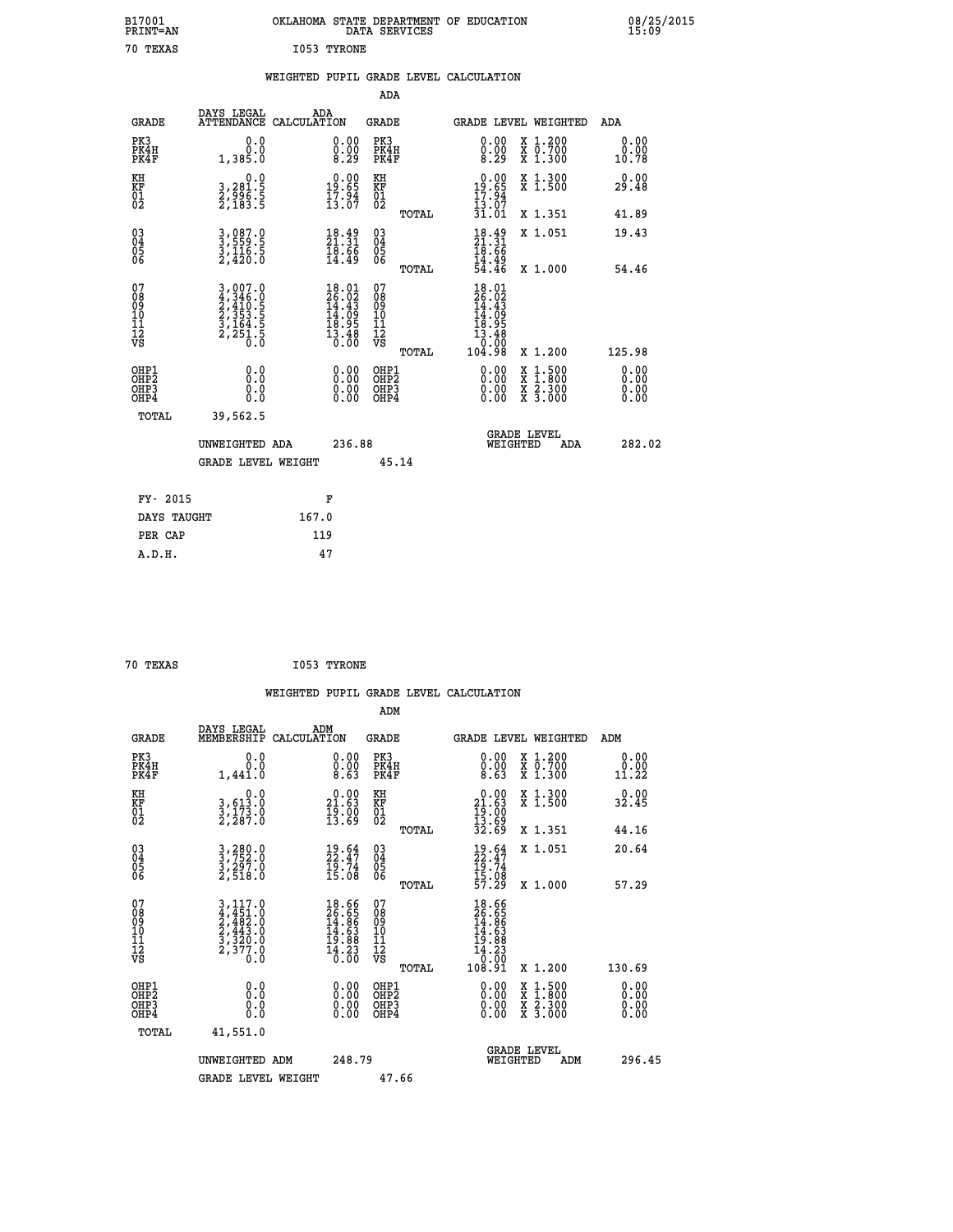| B17001<br>PRINT=AN               |                                                                | OKLAHOMA STATE DEPARTMENT OF EDUCATION                                                                    | DATA SERVICES                                      |                                                                            |                                                                                          | 08/25/2015<br>15:09   |
|----------------------------------|----------------------------------------------------------------|-----------------------------------------------------------------------------------------------------------|----------------------------------------------------|----------------------------------------------------------------------------|------------------------------------------------------------------------------------------|-----------------------|
| 70 TEXAS                         |                                                                | I060 GOODWELL                                                                                             |                                                    |                                                                            |                                                                                          |                       |
|                                  |                                                                | WEIGHTED PUPIL GRADE LEVEL CALCULATION                                                                    |                                                    |                                                                            |                                                                                          |                       |
|                                  |                                                                |                                                                                                           | ADA                                                |                                                                            |                                                                                          |                       |
| <b>GRADE</b>                     | DAYS LEGAL                                                     | ADA<br>ATTENDANCE CALCULATION                                                                             | GRADE                                              |                                                                            | GRADE LEVEL WEIGHTED                                                                     | ADA                   |
| PK3<br>PK4H<br>PK4F              | 0.0<br>0.0<br>3,051.0                                          | $\begin{smallmatrix} 0.00\\ 0.00\\ 17.95 \end{smallmatrix}$                                               | PK3<br>PK4H<br>PK4F                                | $0.00$<br>$0.00$<br>17.95                                                  | X 1.200<br>X 0.700<br>X 1.300                                                            | 0.00<br>0.00<br>23.34 |
| KH<br>KF<br>01<br>02             | 0.0<br>3, 317:0<br>3, 192:5<br>2, 516:0                        | $\begin{smallmatrix} 0.00\\ 19.51\\ 18.78\\ 14.80 \end{smallmatrix}$                                      | KH<br><b>KF</b><br>01<br>02                        | $\begin{smallmatrix} 0.00\\19.51\\18.78\\14.80\\33.58 \end{smallmatrix}$   | X 1.300<br>X 1.500                                                                       | 0.00<br>29.27         |
|                                  |                                                                |                                                                                                           | <b>TOTAL</b>                                       |                                                                            | X 1.351                                                                                  | 45.37                 |
| 03<br>04<br>05<br>06             | 2,624.5<br>4,166.5<br>2,771.0<br>2,837.0                       | $\begin{smallmatrix} 15\cdot\frac{44}{51}\ 24\cdot\frac{51}{51}\ 16\cdot\frac{30}{59}\ \end{smallmatrix}$ | $\begin{matrix} 03 \\ 04 \\ 05 \\ 06 \end{matrix}$ | $15.44$<br>$24.51$<br>$16.30$<br>$16.69$<br>$57.50$                        | X 1.051                                                                                  | 16.23                 |
| 07                               |                                                                |                                                                                                           | TOTAL<br>07                                        |                                                                            | X 1.000                                                                                  | 57.50                 |
| 08<br>09<br>10<br>11<br>ĪŹ<br>VS | 3,534.0<br>2,577.0<br>2,357.5<br>2,804.5<br>2,919.5<br>1,749.5 | 20.79<br>15.16<br>13.87<br>16.50<br>17.17<br>$\frac{10.29}{0.00}$                                         | 08<br>09<br>101<br>11<br>12<br>VS<br>TOTAL         | 20.79<br>15.16<br>13.87<br>16.50<br>17.17<br>10.29<br>$\frac{0.00}{93.78}$ | X 1.200                                                                                  | 112.54                |
| OHP1<br>OHP2<br>OHP3<br>OHP4     | 0.000<br>0.0<br>0.0                                            | 0.00<br>0.00<br>0.00                                                                                      | OHP1<br>OHP2<br>OHP3<br>OHP4                       | $0.00$<br>$0.00$<br>0.00                                                   | $\begin{smallmatrix} x & 1.500 \\ x & 1.800 \\ x & 2.300 \\ x & 3.000 \end{smallmatrix}$ | 0.00<br>0.00<br>0.00  |
| TOTAL                            | 40,417.5                                                       |                                                                                                           |                                                    |                                                                            |                                                                                          |                       |
|                                  | UNWEIGHTED ADA                                                 | 237.76                                                                                                    |                                                    | WEIGHTED                                                                   | <b>GRADE LEVEL</b><br>ADA                                                                | 284.25                |
|                                  | <b>GRADE LEVEL WEIGHT</b>                                      |                                                                                                           | 46.49                                              |                                                                            |                                                                                          |                       |
| FY- 2015                         |                                                                | F                                                                                                         |                                                    |                                                                            |                                                                                          |                       |
| DAYS TAUGHT                      |                                                                | 170.0                                                                                                     |                                                    |                                                                            |                                                                                          |                       |
| PER CAP                          |                                                                | 143                                                                                                       |                                                    |                                                                            |                                                                                          |                       |

| 70 mevic |  |
|----------|--|

 **70 TEXAS I060 GOODWELL**

 **WEIGHTED PUPIL GRADE LEVEL CALCULATION ADM DAYS LEGAL ADM GRADE MEMBERSHIP CALCULATION GRADE GRADE LEVEL WEIGHTED ADM PK3 0.0 0.00 PK3 0.00 X 1.200 0.00 PK4H 0.0 0.00 PK4H 0.00 X 0.700 0.00 PK4F 3,243.0 19.08 PK4F 19.08 X 1.300 24.80 KH 0.0 0.00 KH 0.00 X 1.300 0.00 KF 3,465.0 20.38 KF 20.38 X 1.500 30.57 01 3,308.0 19.46 01 19.46 02 2,604.0 15.32 02 15.32 TOTAL 34.78 X 1.351 46.99 03 2,720.0 16.00 03 16.00 X 1.051 16.82 04 4,359.0 25.64 04 25.64 05 2,888.0 16.99 05 16.99** 06 2,983.0 17.55 06 <sub>momas</sub> 17.55  **07 3,798.0 22.34 07 22.34 08 2,689.0 15.82 08 15.82 09 2,494.0 14.67 09 14.67 10 2,944.0 17.32 10 17.32 11 3,066.0 18.04 11 18.04 12** 1,816.0 **10.68** 12<br>**12** 10.68 **VS** 0.0 0.00 VS 0.00 0.00

| <b>Ub</b>                                            | 2,983.0                                                               | 17.55                                                              | 06<br>TOTAL                                      | $\frac{17.55}{60.18}$<br>X 1.000                                                                            | 60.18                                                                                                                                                                                                                                                                          |
|------------------------------------------------------|-----------------------------------------------------------------------|--------------------------------------------------------------------|--------------------------------------------------|-------------------------------------------------------------------------------------------------------------|--------------------------------------------------------------------------------------------------------------------------------------------------------------------------------------------------------------------------------------------------------------------------------|
| 07<br>08<br>09<br>001<br>11<br>11<br>12<br>VS        | 3,798.0<br>2,689.0<br>2,494.0<br>2,944.0<br>3,066.0<br>1,816.0<br>0.0 | $22.34$<br>$15.82$<br>$14.67$<br>$17.32$<br>$\frac{18.04}{10.68}$  | 07<br>08<br>09<br>101<br>11<br>12<br>VS<br>TOTAL | 22.34<br>$\frac{15.82}{14.67}$<br>$\begin{array}{c} 18.04 \\ 10.68 \\ 0.00 \\ 98.87 \end{array}$<br>X 1.200 | 118.64                                                                                                                                                                                                                                                                         |
| OHP1<br>OHP <sub>2</sub><br>OH <sub>P3</sub><br>OHP4 | 0.0<br>Ŏ.Ŏ<br>0.0                                                     | $\begin{smallmatrix} 0.00 \ 0.00 \ 0.00 \end{smallmatrix}$<br>0.00 | OHP1<br>OHP <sub>2</sub><br>OHP3<br>OHP4         | X 1:500<br>X 1:800<br>X 2:300<br>0.00<br>X <sub>3.000</sub>                                                 | $\begin{smallmatrix} 0.00 & 0.00 & 0.00 & 0.00 & 0.00 & 0.00 & 0.00 & 0.00 & 0.00 & 0.00 & 0.00 & 0.00 & 0.00 & 0.00 & 0.00 & 0.00 & 0.00 & 0.00 & 0.00 & 0.00 & 0.00 & 0.00 & 0.00 & 0.00 & 0.00 & 0.00 & 0.00 & 0.00 & 0.00 & 0.00 & 0.00 & 0.00 & 0.00 & 0.00 & 0.00 & 0.0$ |
| TOTAL                                                | 42,377.0<br>UNWEIGHTED ADM                                            | 249.29                                                             |                                                  | <b>GRADE LEVEL</b><br>WEIGHTED<br>ADM                                                                       | 298.00                                                                                                                                                                                                                                                                         |
|                                                      | <b>GRADE LEVEL WEIGHT</b>                                             |                                                                    | 48.71                                            |                                                                                                             |                                                                                                                                                                                                                                                                                |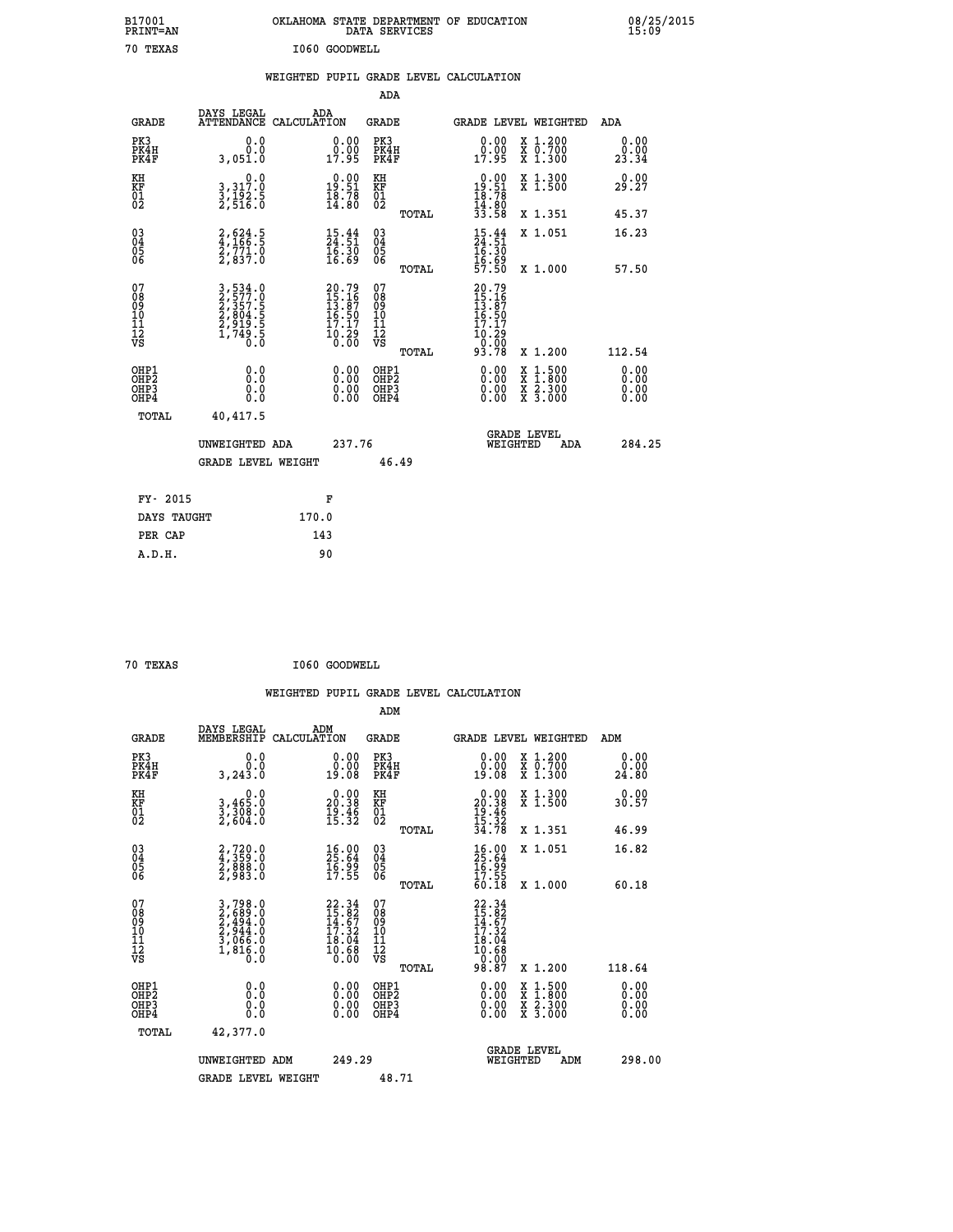| B17001<br>PRINT=AN | OKLAHOMA STATE DEPARTMENT OF EDUCATION<br>DATA SERVICES | 08/25/2015<br>15:09 |
|--------------------|---------------------------------------------------------|---------------------|
| 70<br>TEXAS        | I061 TEXHOMA                                            |                     |

|  |  | WEIGHTED PUPIL GRADE LEVEL CALCULATION |
|--|--|----------------------------------------|
|  |  |                                        |

|                                                                    |                                                                                                                                                                  |                                                                          | ADA                                       |       |                                                                                                             |   |                                        |                                                      |
|--------------------------------------------------------------------|------------------------------------------------------------------------------------------------------------------------------------------------------------------|--------------------------------------------------------------------------|-------------------------------------------|-------|-------------------------------------------------------------------------------------------------------------|---|----------------------------------------|------------------------------------------------------|
| <b>GRADE</b>                                                       | DAYS LEGAL<br><b>ATTENDANCE</b>                                                                                                                                  | ADA<br>CALCULATION                                                       | <b>GRADE</b>                              |       | GRADE LEVEL WEIGHTED                                                                                        |   |                                        | <b>ADA</b>                                           |
| PK3<br>PK4H<br>PK4F                                                | 136.0<br>3,893.5                                                                                                                                                 | 22.77<br>0.00                                                            | PK3<br>PK4H<br>PK4F                       |       | 0.80<br>$2\substack{5.77 \ 0.00}$                                                                           |   | X 1.200<br>X 0.700<br>X 1.300          | 0.96<br>$1\overline{5}\cdot 9\overline{4}\over 0.00$ |
| KH<br>KF<br>01<br>02                                               | 0.0<br>3,633.5<br>2,676.0<br>3,538.5                                                                                                                             | $\begin{smallmatrix} 0.00\\ 21.25\\ 15.65\\ 20.69 \end{smallmatrix}$     | KH<br>KF<br>01<br>02                      |       | $\begin{smallmatrix} 0.00\\ 21.25\\ 15.65\\ 20.69\\ 36.34 \end{smallmatrix}$                                |   | X 1.300<br>X 1.500                     | 0.00<br>31.88                                        |
|                                                                    |                                                                                                                                                                  |                                                                          |                                           | TOTAL |                                                                                                             |   | X 1.351                                | 49.10                                                |
| $\begin{smallmatrix} 03 \\[-4pt] 04 \end{smallmatrix}$<br>Ŏ5<br>06 | $\frac{2}{3}, \frac{576}{117}.0$<br>$\frac{4}{3}$ , $\frac{5}{0}$<br>3, 017.0                                                                                    | $15.96$<br>$18.23$<br>$\frac{25.13}{17.64}$                              | $\substack{03 \\ 04}$<br>Ŏ5<br>06         | TOTAL | $15.06$<br>$18.23$<br>$25.13$<br>$17.64$<br>61.00                                                           |   | X 1.051<br>X 1.000                     | 15.83<br>61.00                                       |
| 07<br>08<br>09<br>11<br>11<br>12<br>VS                             | $\begin{smallmatrix} 3\,,\,214\,.\,0\\ 3\,,\,601\,. \,5\\ 3\,,\,701\,. \,5\\ 3\,,\,182\,. \,5\\ 3\,,\,483\,. \,5\\ 2\,,\,519\,. \,0\\ 0\,. \,0\end{smallmatrix}$ | $18.80$<br>$21.06$<br>$21.65$<br>$18.61$<br>$20.37$<br>$14.73$<br>$0.00$ | 07<br>08<br>09<br>11<br>11<br>12<br>VS    |       | $18.80$<br>$21.06$<br>$21.65$<br>$18.61$<br>$\begin{array}{r} 20.37 \\ 14.73 \\ 0.00 \\ 115.22 \end{array}$ |   |                                        |                                                      |
|                                                                    |                                                                                                                                                                  |                                                                          |                                           | TOTAL |                                                                                                             |   | X 1.200                                | 138.26                                               |
| OHP1<br>OHP <sub>2</sub><br>OHP3<br>OHP4                           | 0.0<br>0.0<br>0.0                                                                                                                                                | 0.00<br>$\begin{smallmatrix} 0.00 \ 0.00 \end{smallmatrix}$              | OHP1<br>OH <sub>P</sub> 2<br>OHP3<br>OHP4 |       | 0.00<br>0.00<br>0.00                                                                                        | X | $1:500$<br>1:800<br>X 2.300<br>X 3.000 | 0.00<br>0.00<br>0.00<br>0.00                         |
| TOTAL                                                              | 46,586.5                                                                                                                                                         |                                                                          |                                           |       |                                                                                                             |   |                                        |                                                      |
|                                                                    | UNWEIGHTED ADA                                                                                                                                                   | 272.44                                                                   |                                           |       | WEIGHTED                                                                                                    |   | <b>GRADE LEVEL</b><br>ADA              | 312.97                                               |
|                                                                    | <b>GRADE LEVEL WEIGHT</b>                                                                                                                                        |                                                                          | 40.53                                     |       |                                                                                                             |   |                                        |                                                      |
| FY- 2015                                                           |                                                                                                                                                                  | F                                                                        |                                           |       |                                                                                                             |   |                                        |                                                      |
| DAYS TAUGHT                                                        |                                                                                                                                                                  | 171.0                                                                    |                                           |       |                                                                                                             |   |                                        |                                                      |
| PER CAP                                                            |                                                                                                                                                                  | 167                                                                      |                                           |       |                                                                                                             |   |                                        |                                                      |
|                                                                    |                                                                                                                                                                  |                                                                          |                                           |       |                                                                                                             |   |                                        |                                                      |

| 70 TEXAS | I061 TEXHOMA |
|----------|--------------|
|          |              |

|                                          |                                                                                                                                                                                  |                                                                                             | ADM                                                 |                                                                                                             |                                          |                              |
|------------------------------------------|----------------------------------------------------------------------------------------------------------------------------------------------------------------------------------|---------------------------------------------------------------------------------------------|-----------------------------------------------------|-------------------------------------------------------------------------------------------------------------|------------------------------------------|------------------------------|
| <b>GRADE</b>                             | DAYS LEGAL<br>MEMBERSHIP                                                                                                                                                         | ADM<br>CALCULATION                                                                          | <b>GRADE</b>                                        |                                                                                                             | GRADE LEVEL WEIGHTED                     | ADM                          |
| PK3<br>PK4H<br>PK4F                      | 136.0<br>3,997.0<br>0.0                                                                                                                                                          | 0.80<br>23.37<br>0.00                                                                       | PK3<br>PK4H<br>PK4F                                 | 0.80<br>23.37<br>0.00                                                                                       | X 1.200<br>X 0.700<br>X 1.300            | 0.96<br>16.36<br>0.00        |
| KH<br>KF<br>01<br>02                     | 0.0<br>3,749:0<br>2,740:0<br>3,632:0                                                                                                                                             | $\begin{smallmatrix} 0.00\\ 21.92\\ 16.02\\ 21.24 \end{smallmatrix}$                        | KH<br>KF<br>01<br>02                                | $0.00$<br>$21.92$<br>$16.02$<br>$21.24$<br>$37.26$                                                          | X 1.300<br>X 1.500                       | 0.00<br>32.88                |
|                                          |                                                                                                                                                                                  |                                                                                             | TOTAL                                               |                                                                                                             | X 1.351                                  | 50.34                        |
| 03<br>04<br>05<br>06                     | 2,620.0<br>3,181.0<br>4,487.0<br>3,206.0                                                                                                                                         | $\begin{smallmatrix} 15.32\ 18.60\ 26.24\ 18.75 \end{smallmatrix}$                          | $\begin{array}{c} 03 \\ 04 \\ 05 \\ 06 \end{array}$ | $15.32$<br>$18.60$<br>$26.24$<br>$18.75$<br>$63.59$                                                         | X 1.051                                  | 16.10                        |
|                                          |                                                                                                                                                                                  |                                                                                             | TOTAL                                               |                                                                                                             | X 1.000                                  | 63.59                        |
| 07<br>08<br>09<br>101<br>112<br>VS       | $\begin{smallmatrix} 3\,,\,4\,13\ .\,0\\ 3\,,\,7\,3\,1\ .\,0\\ 3\,,\,8\,2\,7\ .\,0\\ 3\,,\,3\,0\,9\ .\,0\\ 3\,,\,5\,9\,2\ .\,0\\ 2\,,\,6\,2\,0\ .\,0\\ 0\ .\,0\end{smallmatrix}$ | $\begin{smallmatrix} 19.96\\21.82\\22.38\\19.35\\21.01\\21.01\\5.32\\0.00\end{smallmatrix}$ | 07<br>08<br>09<br>11<br>11<br>12<br>VS              | $\begin{smallmatrix} 19.96\\21.82\\22.38\\29.39\\19.35\\21.01\\21.01\\15.32\\0.00\\119.84\end{smallmatrix}$ |                                          |                              |
|                                          |                                                                                                                                                                                  |                                                                                             | TOTAL                                               |                                                                                                             | X 1.200                                  | 143.81                       |
| OHP1<br>OHP2<br>OH <sub>P3</sub><br>OHP4 | 0.0<br>0.000                                                                                                                                                                     |                                                                                             | OHP1<br>OHP2<br>OHP <sub>3</sub>                    | $0.00$<br>$0.00$<br>0.00                                                                                    | X 1:500<br>X 1:800<br>X 2:300<br>X 3:000 | 0.00<br>0.00<br>0.00<br>0.00 |
| TOTAL                                    | 48,240.0                                                                                                                                                                         |                                                                                             |                                                     |                                                                                                             |                                          |                              |
|                                          | UNWEIGHTED ADM                                                                                                                                                                   | 282.10                                                                                      |                                                     |                                                                                                             | GRADE LEVEL<br>WEIGHTED<br>ADM           | 324.04                       |
|                                          | <b>GRADE LEVEL WEIGHT</b>                                                                                                                                                        |                                                                                             | 41.94                                               |                                                                                                             |                                          |                              |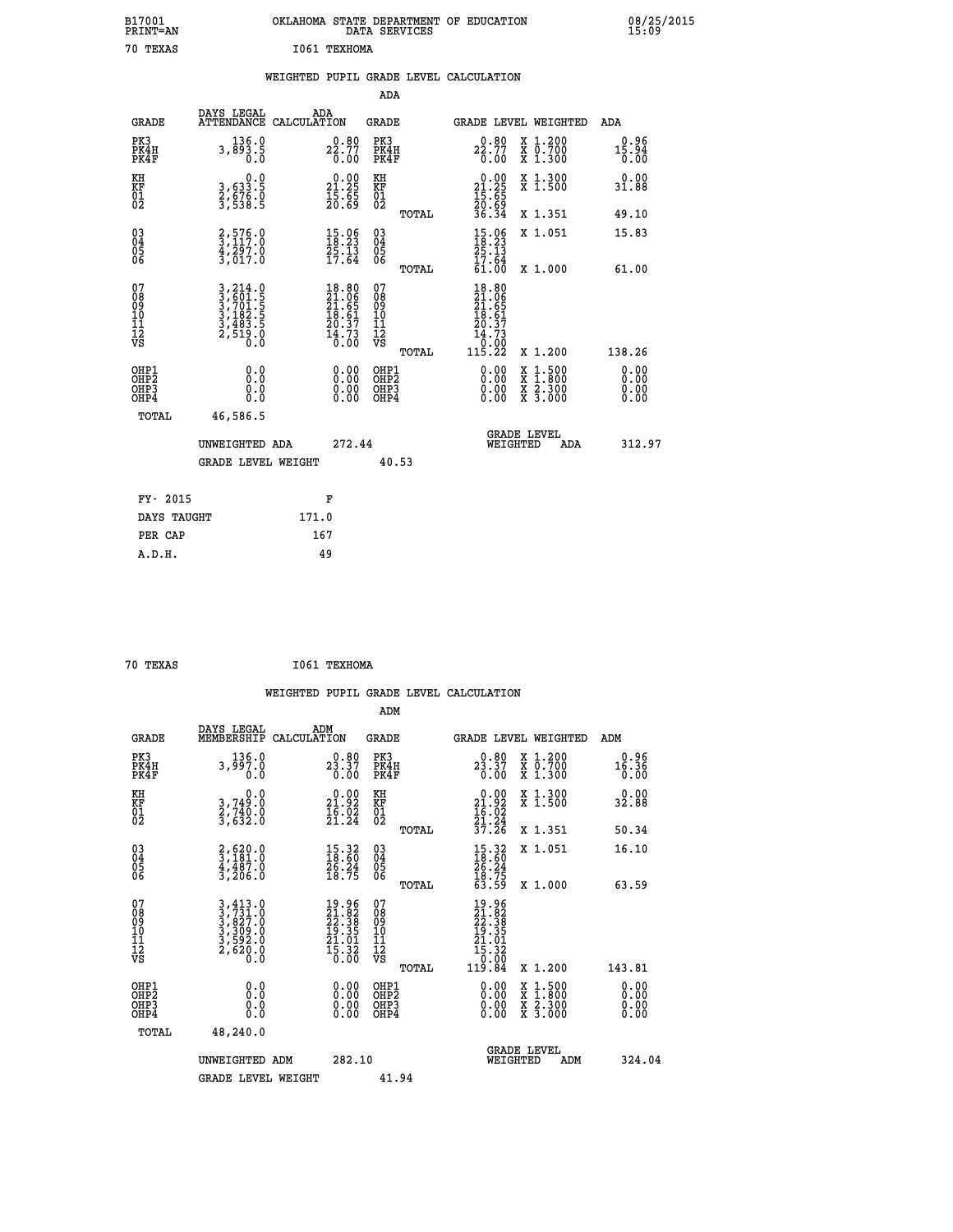| OKLAHOMA STATE DEPARTMENT OF EDUCATION | DATA SERVICES |  |
|----------------------------------------|---------------|--|
|                                        | COUNTY TOTALS |  |

| DAYS LEGAL                     | ADA                                                                                                                                                                                                 | GRADE                                                                                                                                                                                                                              |                                                                                                                 |                                                                                                                                                                        | ADA                                                                          |
|--------------------------------|-----------------------------------------------------------------------------------------------------------------------------------------------------------------------------------------------------|------------------------------------------------------------------------------------------------------------------------------------------------------------------------------------------------------------------------------------|-----------------------------------------------------------------------------------------------------------------|------------------------------------------------------------------------------------------------------------------------------------------------------------------------|------------------------------------------------------------------------------|
| 1,702.0<br>34,930.<br>10,259.5 | $201.27$<br>$59.63$                                                                                                                                                                                 | PK3<br>PK4H<br>PK4F                                                                                                                                                                                                                | 9.78<br>201.27<br>59.63                                                                                         | X 1.200<br>X 0.700<br>X 1.300                                                                                                                                          | 11.73<br>$140.89$<br>$77.53$                                                 |
|                                |                                                                                                                                                                                                     |                                                                                                                                                                                                                                    |                                                                                                                 | X 1.300<br>X 1.500                                                                                                                                                     | 0.00<br>541.49                                                               |
|                                |                                                                                                                                                                                                     | TOTAL                                                                                                                                                                                                                              |                                                                                                                 | X 1.351                                                                                                                                                                | 947.08                                                                       |
|                                | $314.58$<br>$336.43$<br>$\frac{333}{319}\cdot\frac{52}{94}$                                                                                                                                         |                                                                                                                                                                                                                                    |                                                                                                                 | X 1.051                                                                                                                                                                | 1,320.51                                                                     |
|                                |                                                                                                                                                                                                     |                                                                                                                                                                                                                                    |                                                                                                                 |                                                                                                                                                                        | 989.89                                                                       |
|                                |                                                                                                                                                                                                     | 07<br>08<br>09<br>11<br>11<br>12<br>VS                                                                                                                                                                                             | 280.24<br>234.03<br>0.00                                                                                        |                                                                                                                                                                        | 2,179.94                                                                     |
| 0.0<br>0.0<br>740.0            | 0.00<br>$\frac{0.00}{4.35}$                                                                                                                                                                         | OHP1<br>OHP <sub>2</sub><br>OHP3<br>OHP4                                                                                                                                                                                           | 0.00<br>$\frac{0.00}{4.35}$                                                                                     | X 1:500<br>X 1:800<br>X 2:300<br>X 3:000                                                                                                                               | 0.00<br>0.00<br>0.00<br>13.05                                                |
| 771,295.5                      |                                                                                                                                                                                                     |                                                                                                                                                                                                                                    |                                                                                                                 |                                                                                                                                                                        |                                                                              |
|                                |                                                                                                                                                                                                     |                                                                                                                                                                                                                                    |                                                                                                                 | ADA                                                                                                                                                                    | 5,232.22                                                                     |
|                                |                                                                                                                                                                                                     | 774.12                                                                                                                                                                                                                             |                                                                                                                 |                                                                                                                                                                        |                                                                              |
| FY- 2015                       | F                                                                                                                                                                                                   |                                                                                                                                                                                                                                    |                                                                                                                 |                                                                                                                                                                        |                                                                              |
| DAYS TAUGHT                    | 1,524.0                                                                                                                                                                                             |                                                                                                                                                                                                                                    |                                                                                                                 |                                                                                                                                                                        |                                                                              |
| PER CAP                        | 1,328                                                                                                                                                                                               |                                                                                                                                                                                                                                    |                                                                                                                 |                                                                                                                                                                        |                                                                              |
| A.D.H.                         | 1,570                                                                                                                                                                                               |                                                                                                                                                                                                                                    |                                                                                                                 |                                                                                                                                                                        |                                                                              |
|                                | $\begin{smallmatrix}&&&0.0\62,275.0\64,271.5\56,968.5\end{smallmatrix}$<br>54, 363.0<br>58, 121.0<br>57, 575.5<br>55, 319.0<br>51,188.0<br>58,174.5<br>58,057.5<br>58,108.0<br>48,530.5<br>40,711.5 | ATTENDANCE CALCULATION<br>$\begin{smallmatrix} 0.00\\ 360.98\\ 371.15\\ 329.86 \end{smallmatrix}$<br>$295.71$<br>$335.99$<br>$334.80$<br>$335.04$<br>$280.24$<br>$234.83$<br>$0.00$<br>UNWEIGHTED ADA<br><b>GRADE LEVEL WEIGHT</b> | ADA<br>KH<br>KF<br>01<br>02<br>$\begin{matrix} 03 \\ 04 \\ 05 \\ 06 \end{matrix}$<br>TOTAL<br>TOTAL<br>4,458.10 | $0.00$<br>$360.98$<br>$371.15$<br>$329.86$<br>$701.01$<br>$314.58$<br>$336.43$<br>$333.52$<br>$319.94$<br>$989.89$<br>295.71<br>335.99<br>334.80<br>335.04<br>1,816.61 | GRADE LEVEL WEIGHTED<br>X 1.000<br>X 1.200<br><b>GRADE LEVEL</b><br>WEIGHTED |

B17001<br>PRINT=AN<br>TEXAS

 **TEXAS COUNTY TOTALS**

|                                                       |                                                                                                       |                                                                         | ADM                                              |                                                                                     |                                                                           |                               |
|-------------------------------------------------------|-------------------------------------------------------------------------------------------------------|-------------------------------------------------------------------------|--------------------------------------------------|-------------------------------------------------------------------------------------|---------------------------------------------------------------------------|-------------------------------|
| <b>GRADE</b>                                          | DAYS LEGAL<br>MEMBERSHIP                                                                              | ADM<br>CALCULATION                                                      | <b>GRADE</b>                                     |                                                                                     | GRADE LEVEL WEIGHTED                                                      | ADM                           |
| PK3<br>PK4H<br>PK4F                                   | 1,844.0<br>$3\bar{6}$ , $8\bar{7}\bar{0}$ .0<br>10,851.0                                              | 10.59<br>212.45<br>63.06                                                | PK3<br>PK4H<br>PK4F                              | 10.59<br>212.45<br>63.06                                                            | $\begin{smallmatrix} x & 1.200 \\ x & 0.700 \end{smallmatrix}$<br>X 1.300 | 11.73<br>148.72<br>81.98      |
| KH<br>KF<br>01<br>02                                  | 0.0<br>65,580.0<br>é7,ŏšŏ:ŏ<br>59,ô90:ô                                                               | $\begin{smallmatrix} &0.00\\ 380.16\\ 387.19\\ 342.16\end{smallmatrix}$ | KH<br>KF<br>01<br>02                             | 0.00<br>380.16<br>387.19<br>342.16<br>729.35                                        | X 1.300<br>X 1.500                                                        | 0.00<br>570.27                |
|                                                       |                                                                                                       |                                                                         | TOTAL                                            |                                                                                     | X 1.351                                                                   | 985.35                        |
| 03<br>04<br>05<br>06                                  | 56, 547.0<br>60, 535.0<br>59, 992.0<br>57, 855.0                                                      | 327.22<br>350.43<br>347.53<br>334.63                                    | $^{03}_{04}$<br>0500                             | 327.22<br>350.43<br>347.53<br>334.63                                                | X 1.051                                                                   | 343.92                        |
|                                                       |                                                                                                       |                                                                         | TOTAL                                            | 1,032.59                                                                            | X 1.000                                                                   | 1,032.59                      |
| 07<br>08<br>09<br>101<br>112<br>VS                    | $\begin{smallmatrix}53,166.0\\60,155.0\\60,400.0\\60,739.0\\50,466.0\\42,436.0\\0.0\end{smallmatrix}$ | 307.14<br>347.42<br>348.27<br>350.20<br>$\frac{291.43}{244.79}$         | 07<br>08<br>09<br>101<br>11<br>12<br>VS<br>TOTAL | 307.14<br>347.42<br>348.27<br>350.20<br>$291.43$<br>$244.79$<br>$-0.00$<br>1,889.25 | X 1.200                                                                   | 2,267.09                      |
| OHP1<br>OH <sub>P</sub> 2<br>OH <sub>P3</sub><br>OHP4 | 0.0<br>0.0<br>740.0                                                                                   | $0.00$<br>$0.00$<br>4.35                                                | OHP1<br>OHP2<br>OHP3<br>OHP4                     | $\begin{smallmatrix} 0.00\\ 0.00\\ 0.00\\ 4.35 \end{smallmatrix}$                   | X 1:500<br>X 1:800<br>X 2:300<br>X 3:000                                  | 0.00<br>0.00<br>0.00<br>13.05 |
| TOTAL                                                 | 804,316.0                                                                                             |                                                                         |                                                  |                                                                                     |                                                                           |                               |
|                                                       | UNWEIGHTED                                                                                            | 4,649.02<br>ADM                                                         |                                                  |                                                                                     | <b>GRADE LEVEL</b><br>WEIGHTED<br>ADM                                     | 5,455.68                      |
|                                                       | <b>GRADE LEVEL WEIGHT</b>                                                                             |                                                                         | 806.66                                           |                                                                                     |                                                                           |                               |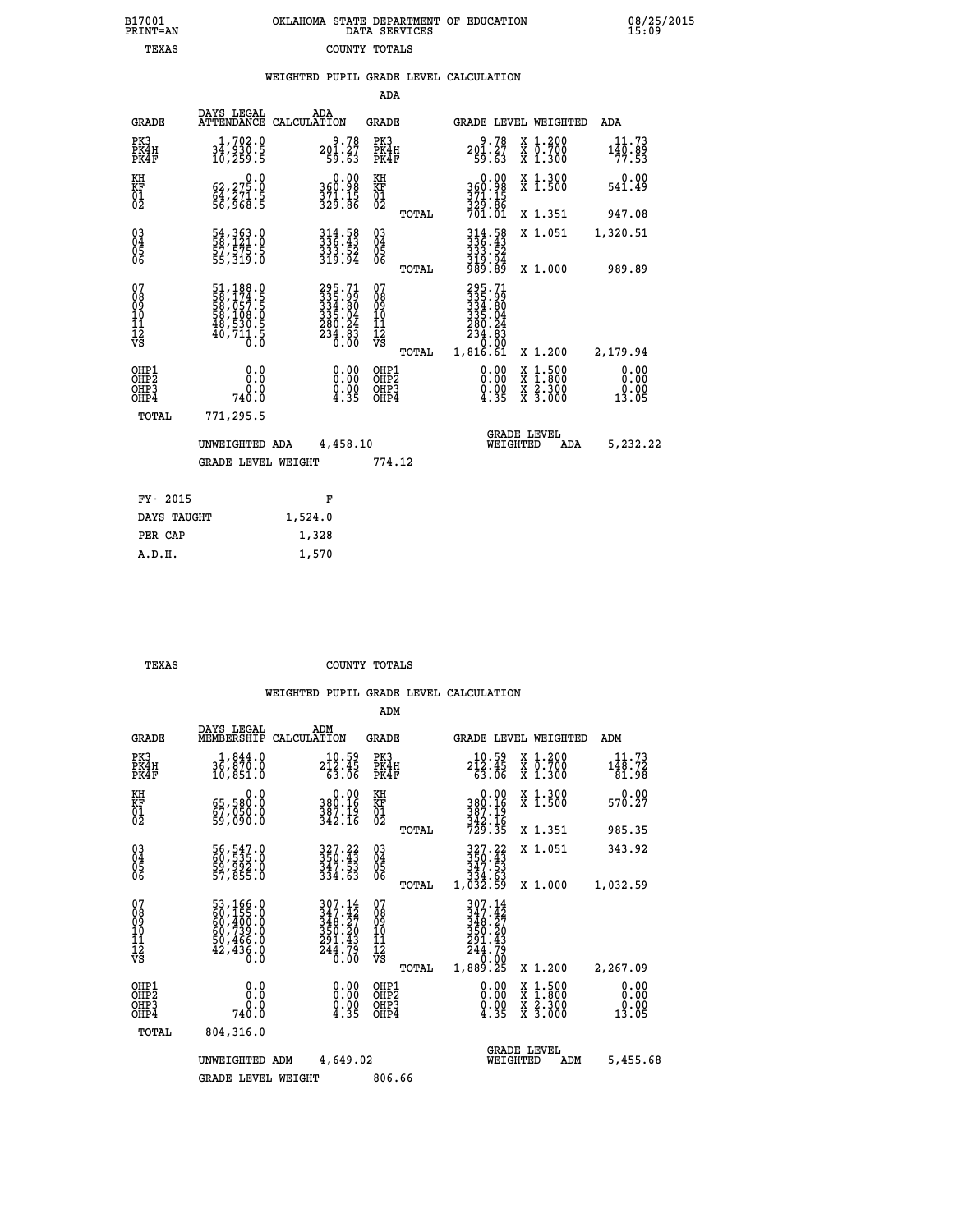|             | OKLAHOMA STATE DEPARTMENT OF EDUCATION<br>DATA SERVICES |  |
|-------------|---------------------------------------------------------|--|
| I008 TIPTON |                                                         |  |

|  |  | WEIGHTED PUPIL GRADE LEVEL CALCULATION |
|--|--|----------------------------------------|
|  |  |                                        |

|                                                                    |                                                                           |                                                                                                    | ADA                                       |       |                                                                                                             |   |                                          |                                    |
|--------------------------------------------------------------------|---------------------------------------------------------------------------|----------------------------------------------------------------------------------------------------|-------------------------------------------|-------|-------------------------------------------------------------------------------------------------------------|---|------------------------------------------|------------------------------------|
| <b>GRADE</b>                                                       | DAYS LEGAL<br>ATTENDANCE CALCULATION                                      | ADA                                                                                                | <b>GRADE</b>                              |       | GRADE LEVEL WEIGHTED                                                                                        |   |                                          | <b>ADA</b>                         |
| PK3<br>PK4H<br>PK4F                                                | 0.0<br>0.0<br>2,363.5                                                     | $\begin{smallmatrix} 0.00\\ 0.00\\ 14.15 \end{smallmatrix}$                                        | PK3<br>PK4H<br>PK4F                       |       | $\begin{smallmatrix} 0.00\\ 0.00\\ 14.15 \end{smallmatrix}$                                                 |   | X 1.200<br>X 0.700<br>X 1.300            | 0.00<br>0.00<br>18.40              |
| KH<br>KF<br>01<br>02                                               | 0.0<br>2,692.5<br>3,586.5<br>3,740.5                                      | $\begin{smallmatrix} 0.00\\16.12\\21.48\\22.40 \end{smallmatrix}$                                  | KH<br>KF<br>01<br>02                      |       | $0.00$<br>16.12<br>$\frac{21.48}{22.40}$<br>43.88                                                           |   | X 1.300<br>X 1.500                       | 0.00<br>24.18                      |
|                                                                    |                                                                           |                                                                                                    |                                           | TOTAL |                                                                                                             |   | X 1.351                                  | 59.28                              |
| $\begin{smallmatrix} 03 \\[-4pt] 04 \end{smallmatrix}$<br>Ŏ5<br>06 | 2,776.0<br>1,597.5<br>2,693.0<br>2,894.5                                  | $\begin{array}{r} 16.62 \\ 9.57 \\ 16.13 \\ 17.33 \end{array}$                                     | $\substack{03 \\ 04}$<br>Ŏ5<br>06         |       | $\begin{array}{r} 16.62 \\ 9.57 \\ 16.13 \\ 17.33 \\ 43.03 \end{array}$                                     |   | X 1.051                                  | 17.47                              |
|                                                                    |                                                                           |                                                                                                    |                                           | TOTAL |                                                                                                             |   | X 1.000                                  | 43.03                              |
| 07<br>08<br>09<br>11<br>11<br>12<br>VS                             | 3,059.5<br>3,080.0<br>3,619.0<br>2,148.0<br>2,148.0<br>1,972.0<br>3,117.0 | $\begin{smallmatrix} 18.32 \\ 18.44 \\ 21.67 \\ 12.86 \\ 14.81 \\ 18.66 \\ 0.00 \end{smallmatrix}$ | 07<br>08<br>09<br>11<br>11<br>12<br>VS    |       | $18.32$<br>$18.44$<br>$21.67$<br>$12.86$<br>$\begin{array}{r} 11.81 \\ 18.66 \\ 0.00 \\ 101.76 \end{array}$ |   |                                          |                                    |
|                                                                    |                                                                           |                                                                                                    |                                           | TOTAL |                                                                                                             |   | X 1.200                                  | 122.11                             |
| OHP1<br>OH <sub>P</sub> 2<br>OHP3<br>OHP4                          | 13,083.5<br>0.0<br>Ŏ.Ŏ                                                    | 75.65<br>$\begin{smallmatrix} 0.00 \ 0.00 \end{smallmatrix}$                                       | OHP1<br>OH <sub>P</sub> 2<br>OHP3<br>OHP4 |       | 75.65<br>0.00<br>0.00                                                                                       | X | $1:500$<br>$1:800$<br>X 2.300<br>X 3.000 | $113.48$<br>$0.00$<br>0.00<br>0.00 |
| TOTAL                                                              | 52,423.0                                                                  |                                                                                                    |                                           |       |                                                                                                             |   |                                          |                                    |
|                                                                    | UNWEIGHTED ADA                                                            | 311.21                                                                                             |                                           |       | <b>GRADE LEVEL</b><br>WEIGHTED                                                                              |   | ADA                                      | 397.95                             |
|                                                                    | <b>GRADE LEVEL WEIGHT</b>                                                 |                                                                                                    | 86.74                                     |       |                                                                                                             |   |                                          |                                    |
| FY- 2015                                                           |                                                                           | F                                                                                                  |                                           |       |                                                                                                             |   |                                          |                                    |
| DAYS TAUGHT                                                        |                                                                           | 167.0                                                                                              |                                           |       |                                                                                                             |   |                                          |                                    |
| PER CAP                                                            |                                                                           | 163                                                                                                |                                           |       |                                                                                                             |   |                                          |                                    |
|                                                                    |                                                                           |                                                                                                    |                                           |       |                                                                                                             |   |                                          |                                    |

 **71 TILLMAN I008 TIPTON**

 **A.D.H. 58**

 **ADM**

B17001<br>PRINT=AN<br>71 TILLMAN

| <b>GRADE</b>                                         | DAYS LEGAL<br>MEMBERSHIP CALCULATION                                                                                                                     | ADM                                                                                   | <b>GRADE</b>                                  | <b>GRADE LEVEL WEIGHTED</b>                                                                                     |                                                                                                                     | ADM                            |
|------------------------------------------------------|----------------------------------------------------------------------------------------------------------------------------------------------------------|---------------------------------------------------------------------------------------|-----------------------------------------------|-----------------------------------------------------------------------------------------------------------------|---------------------------------------------------------------------------------------------------------------------|--------------------------------|
| PK3<br>PK4H<br>PK4F                                  | 0.0<br>0.0<br>2,379.0                                                                                                                                    | $\begin{smallmatrix} 0.00\\ 0.00\\ 14.25 \end{smallmatrix}$                           | PK3<br>PK4H<br>PK4F                           | 0.00<br>$\begin{smallmatrix} \v{0} \ \v{0} \ \v{1} \ \v{4} \ \v{2} \ \v{5} \end{smallmatrix}$                   | X 1.200<br>X 0.700<br>X 1.300                                                                                       | 0.00<br>0.00<br>18.53          |
| KH<br>KF<br>01<br>02                                 | $\begin{smallmatrix}&&&0.0\3,827.0\3,832.0\3,952.0\end{smallmatrix}$                                                                                     | $\begin{smallmatrix} 0.00\\ 16.93\\ 22.95\\ 23.66 \end{smallmatrix}$                  | KH<br>KF<br>01<br>02                          | $\begin{smallmatrix} &0.00\\[-1.2mm] 16.93\\[-1.2mm] 22.95\\[-1.2mm] 23.66\\[-1.2mm] 46.61\\ \end{smallmatrix}$ | X 1.300<br>X 1.500                                                                                                  | 0.00<br>25.40                  |
|                                                      |                                                                                                                                                          |                                                                                       | TOTAL                                         |                                                                                                                 | X 1.351                                                                                                             | 62.97                          |
| $\begin{matrix} 03 \\ 04 \\ 05 \\ 06 \end{matrix}$   | 2,888.0<br>1,635.0<br>2,766.0<br>3,028.0                                                                                                                 | $\begin{array}{l} 17.29 \\ 9.79 \\ 16.56 \\ 18.13 \end{array}$                        | $\substack{03 \\ 04}$<br>05<br>06             | $17.29$<br>$16.56$<br>$18.13$<br>$44.48$                                                                        | X 1.051                                                                                                             | 18.17                          |
|                                                      |                                                                                                                                                          |                                                                                       | TOTAL                                         |                                                                                                                 | X 1.000                                                                                                             | 44.48                          |
| 07<br>08<br>09<br>101<br>11<br>12<br>VS              | $\begin{smallmatrix} 3\,,\,19\,8\,.0\\ 3\,,\,21\,7\,.0\\ 3\,,\,75\,3\,.0\\ 2\,,\,23\,4\,.0\\ 2\,,\,0\,12\,.0\\ 3\,,\,19\,9\,.0\\ 0\,.0\end{smallmatrix}$ | $\begin{smallmatrix} 19.15\\19.26\\22.47\\13.38\\12.05\\19.16\\0.00\end{smallmatrix}$ | 078<br>089<br>0011<br>11<br>12<br>VS<br>TOTAL | $19.15$<br>$12.47$<br>$22.47$<br>$13.38$<br>$12.05$<br>$19.16$<br>$0.007$<br>$105.47$                           | X 1.200                                                                                                             | 126.56                         |
| OHP1<br>OHP <sub>2</sub><br>OH <sub>P3</sub><br>OHP4 | 13,145.0<br>0.0<br>0.000                                                                                                                                 | $76.02\n0.00\n0.00\n0.00$                                                             | OHP1<br>OHP <sub>2</sub><br>OHP3<br>OHP4      | $76.02$<br>$0.00$<br>$0.00$<br>0.00                                                                             | $\begin{array}{l} \mathtt{X} & 1.500 \\ \mathtt{X} & 1.800 \\ \mathtt{X} & 2.300 \\ \mathtt{X} & 3.000 \end{array}$ | 114.03<br>0.00<br>0.00<br>0.00 |
| TOTAL                                                | 54,065.0                                                                                                                                                 |                                                                                       |                                               |                                                                                                                 |                                                                                                                     |                                |
|                                                      | UNWEIGHTED<br>ADM                                                                                                                                        | 321.05                                                                                |                                               | WEIGHTED                                                                                                        | <b>GRADE LEVEL</b><br>ADM                                                                                           | 410.14                         |
|                                                      | <b>GRADE LEVEL WEIGHT</b>                                                                                                                                |                                                                                       | 89.09                                         |                                                                                                                 |                                                                                                                     |                                |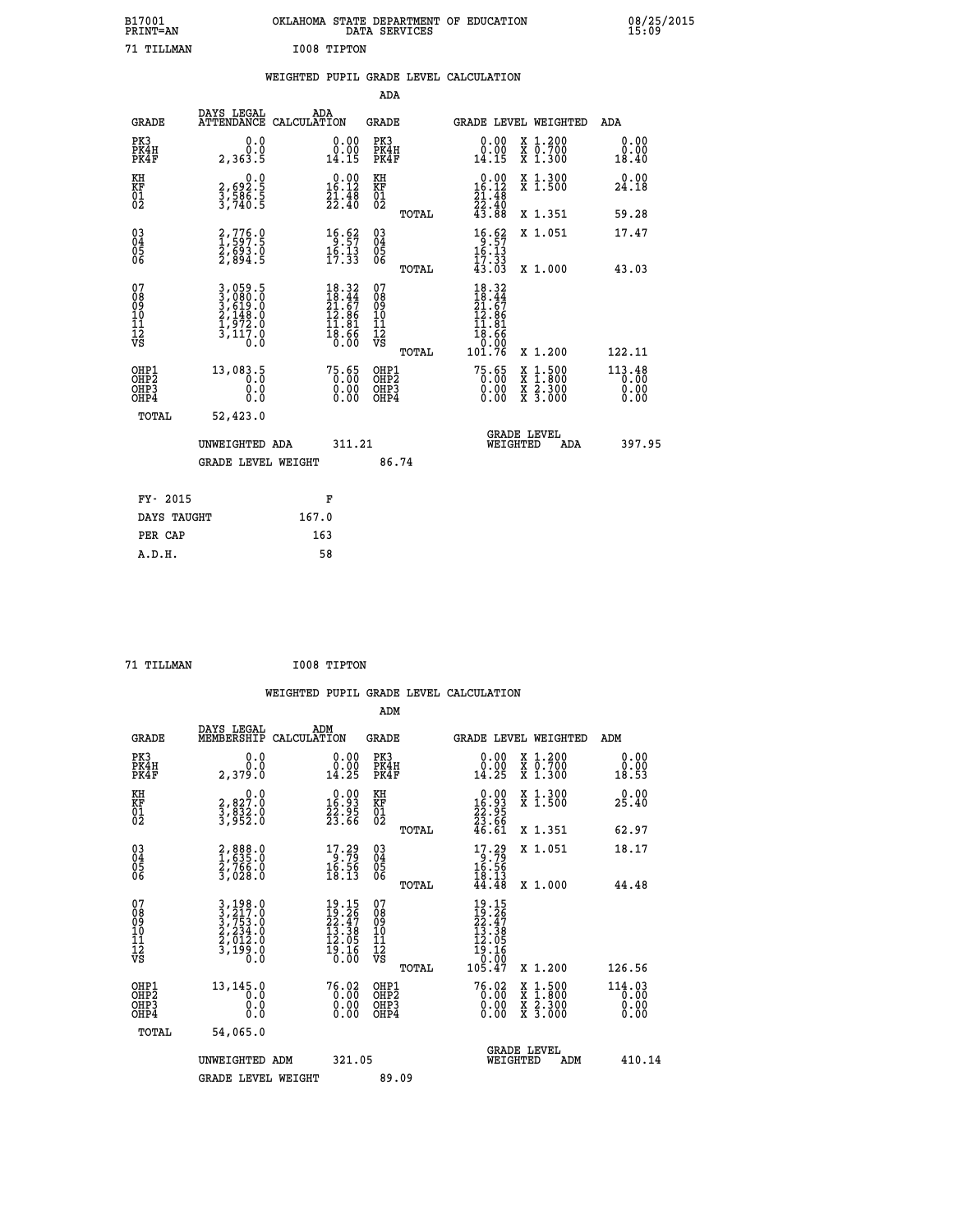| B17001<br>PRINT=AN                     |                                                                                                         |               |                                                              |                                                    | DATA SERVICES | OKLAHOMA STATE DEPARTMENT OF EDUCATION                                |                                                                                          | 08/25/2015           |
|----------------------------------------|---------------------------------------------------------------------------------------------------------|---------------|--------------------------------------------------------------|----------------------------------------------------|---------------|-----------------------------------------------------------------------|------------------------------------------------------------------------------------------|----------------------|
| 71 TILLMAN                             |                                                                                                         | I009 DAVIDSON |                                                              |                                                    |               |                                                                       |                                                                                          |                      |
|                                        |                                                                                                         |               |                                                              |                                                    |               | WEIGHTED PUPIL GRADE LEVEL CALCULATION                                |                                                                                          |                      |
|                                        |                                                                                                         |               |                                                              | ADA                                                |               |                                                                       |                                                                                          |                      |
| <b>GRADE</b>                           | DAYS LEGAL<br>ATTENDANCE CALCULATION                                                                    | ADA           |                                                              | GRADE                                              |               |                                                                       | GRADE LEVEL WEIGHTED                                                                     | ADA                  |
| PK3<br>PK4H<br>PK4F                    | 0.0<br>670.0<br>0.0                                                                                     |               | 0.00<br>$\frac{3.90}{0.00}$                                  | PK3<br>PK4H<br>PK4F                                |               | 0.00<br>$\frac{3.90}{0.00}$                                           | X 1.200<br>X 0.700<br>X 1.300                                                            | 0.00<br>2.73<br>0.00 |
| KH<br>KF<br>$\overline{01}$            | 0.0<br>472.0<br>$1,\overline{\overset{2}{8}}\overset{2}{4}\overline{\overset{.}{1}}\cdot\overset{.}{9}$ |               | 0.00<br>$\frac{2.74}{7.12}$<br>4.89                          | KH<br>KF<br>01<br>02                               |               | 0.00<br>$\frac{2.74}{7.12}$<br>4.89                                   | X 1.300<br>$\overline{x}$ 1.500                                                          | 0.00<br>4.11         |
|                                        |                                                                                                         |               |                                                              |                                                    | TOTAL         | 12.01                                                                 | X 1.351                                                                                  | 16.23                |
| $\substack{03 \\ 04}$<br>Ŏ5<br>06      | 1, 0, 20, 0<br>499.0<br>402.5                                                                           |               | $\frac{5 \cdot 93}{2 \cdot 90}$<br>2.90<br>2.34              | $\begin{matrix} 03 \\ 04 \\ 05 \\ 06 \end{matrix}$ |               | $\frac{5 \cdot 93}{5 \cdot 13}$<br>$\frac{2.50}{2.34}$                | X 1.051                                                                                  | 6.23                 |
|                                        |                                                                                                         |               |                                                              |                                                    | TOTAL         | 10.37                                                                 | X 1.000                                                                                  | 10.37                |
| 07<br>08<br>09<br>11<br>11<br>12<br>VS | 977.5<br>844.5<br>630.0<br>$1, \frac{969}{788}.0$<br>1, 312.5<br>0.0                                    |               | 5.68<br>4.91<br>3.66<br>5.63<br>5.63<br>7.63<br>4.58<br>0.00 | 07<br>08<br>09<br>10<br>11<br>12<br>VS             | <b>TOTAL</b>  | $\frac{5.68}{3.66}$<br>$\frac{3.66}{5.63}$<br>58<br>ō<br>.ōō<br>32.09 | X 1.200                                                                                  | 38.51                |
| OHP1                                   | 0.0                                                                                                     |               |                                                              | OHP1                                               |               | 0.00                                                                  |                                                                                          | 0.00                 |
| OHP <sub>2</sub><br>OHP3<br>OHP4       | 0.0<br>0.0<br>0.0                                                                                       |               | 0.00<br>0.00                                                 | OHP <sub>2</sub><br>OHP3<br>OHP4                   |               | 0.00<br>0.00                                                          | $\begin{smallmatrix} x & 1.500 \\ x & 1.800 \\ x & 2.300 \\ x & 3.000 \end{smallmatrix}$ | ŏ:ŏŏ<br>0.00<br>0.00 |
| TOTAL                                  | 11,534.5                                                                                                |               |                                                              |                                                    |               |                                                                       |                                                                                          |                      |
|                                        | UNWEIGHTED ADA                                                                                          |               | 67.04                                                        |                                                    |               |                                                                       | <b>GRADE LEVEL</b><br>WEIGHTED<br>ADA                                                    | 78.18                |
|                                        | <b>GRADE LEVEL WEIGHT</b>                                                                               |               |                                                              | 11.14                                              |               |                                                                       |                                                                                          |                      |
| FY- 2015                               |                                                                                                         |               | F                                                            |                                                    |               |                                                                       |                                                                                          |                      |
| DAYS TAUGHT                            |                                                                                                         | 172.0         |                                                              |                                                    |               |                                                                       |                                                                                          |                      |
| PER CAP                                |                                                                                                         | 167           |                                                              |                                                    |               |                                                                       |                                                                                          |                      |

| 71 TILLMAN | I009 DAVIDSON |
|------------|---------------|
|            |               |

|                                                      |                                                                                                       |                                                                |                                                     | WEIGHTED PUPIL GRADE LEVEL CALCULATION                                                                                                                                                                                                                                                                                                                                                                                      |                      |
|------------------------------------------------------|-------------------------------------------------------------------------------------------------------|----------------------------------------------------------------|-----------------------------------------------------|-----------------------------------------------------------------------------------------------------------------------------------------------------------------------------------------------------------------------------------------------------------------------------------------------------------------------------------------------------------------------------------------------------------------------------|----------------------|
|                                                      |                                                                                                       |                                                                | ADM                                                 |                                                                                                                                                                                                                                                                                                                                                                                                                             |                      |
| <b>GRADE</b>                                         | DAYS LEGAL<br>MEMBERSHIP<br>CALCULATION                                                               | ADM                                                            | <b>GRADE</b>                                        | GRADE LEVEL WEIGHTED                                                                                                                                                                                                                                                                                                                                                                                                        | ADM                  |
| PK3<br>PK4H<br>PK4F                                  | 0.0<br>689.0<br>0.0                                                                                   | $\substack{0.00\\ 4.01\\ 0.00}$                                | PK3<br>PK4H<br>PK4F                                 | 0.00<br>X 1.200<br>X 0.700<br>X 1.300<br>$\frac{4.01}{0.00}$                                                                                                                                                                                                                                                                                                                                                                | 0.00<br>2.81<br>0.00 |
| KH<br>KF<br>01<br>02                                 | $\begin{smallmatrix}&&0\,.\,0\,\\,\,4\,9\,2\,.0\,\\,\,3\,0\,7\,.0\,\\,\,8\,8\,7\,.0\end{smallmatrix}$ | $\begin{smallmatrix} 0.00\ 2.86\ 7.60\ 5.16 \end{smallmatrix}$ | KH<br>KF<br>01<br>02                                | $\begin{smallmatrix} 0.00\\2.86\\7.60\\5.16\\12.76 \end{smallmatrix}$<br>X 1.300<br>X 1.500                                                                                                                                                                                                                                                                                                                                 | 0.00<br>4.29         |
|                                                      |                                                                                                       |                                                                | TOTAL                                               | X 1.351                                                                                                                                                                                                                                                                                                                                                                                                                     | 17.24                |
| $\begin{matrix} 03 \\ 04 \\ 05 \\ 06 \end{matrix}$   | 1, 051.0<br>$\frac{516.0}{464.0}$                                                                     | $\begin{array}{c} 6.11 \\ 5.24 \\ 3.00 \\ 2.70 \end{array}$    | $\begin{array}{c} 03 \\ 04 \\ 05 \\ 06 \end{array}$ | X 1.051<br>$\begin{array}{c} 6.11 \\ 5.24 \\ 3.00 \\ 2.70 \end{array}$                                                                                                                                                                                                                                                                                                                                                      | 6.42                 |
|                                                      |                                                                                                       |                                                                | TOTAL                                               | 10.94<br>X 1.000                                                                                                                                                                                                                                                                                                                                                                                                            | 10.94                |
| 07<br>08<br>09<br>11<br>11<br>12<br>VS               | $1, 031.0$<br>$780.0$<br>$1, 122.0$<br>$1, 464.0$<br>$1, 464.0$<br>8°0.0<br>8.0                       | 5.99<br>5.72<br>4.53<br>4.52<br>6.52<br>6.00<br>5.00<br>5.00   | 07<br>08<br>09<br>11<br>11<br>12<br>VS<br>TOTAL     | 5.99<br>5.72<br>4.533<br>6.52<br>6.51<br>5.00<br>5.00<br>5.00<br>36.27<br>X 1.200                                                                                                                                                                                                                                                                                                                                           | 43.52                |
|                                                      |                                                                                                       |                                                                |                                                     |                                                                                                                                                                                                                                                                                                                                                                                                                             | 0.00                 |
| OHP1<br>OHP2<br>OH <sub>P3</sub><br>OH <sub>P4</sub> | 0.0<br>0.000                                                                                          | $0.00$<br>$0.00$<br>0.00                                       | OHP1<br>OHP2<br>OHP3<br>OHP4                        | $\begin{smallmatrix} 0.00 & 0.00 & 0.00 & 0.00 & 0.00 & 0.00 & 0.00 & 0.00 & 0.00 & 0.00 & 0.00 & 0.00 & 0.00 & 0.00 & 0.00 & 0.00 & 0.00 & 0.00 & 0.00 & 0.00 & 0.00 & 0.00 & 0.00 & 0.00 & 0.00 & 0.00 & 0.00 & 0.00 & 0.00 & 0.00 & 0.00 & 0.00 & 0.00 & 0.00 & 0.00 & 0.0$<br>$\begin{smallmatrix} \mathtt{X} & 1\cdot500\\ \mathtt{X} & 1\cdot800\\ \mathtt{X} & 2\cdot300\\ \mathtt{X} & 3\cdot000 \end{smallmatrix}$ | 0.00<br>0.00<br>0.00 |
| TOTAL                                                | 12,547.0                                                                                              |                                                                |                                                     |                                                                                                                                                                                                                                                                                                                                                                                                                             |                      |
|                                                      | UNWEIGHTED ADM                                                                                        | 72.95                                                          |                                                     | <b>GRADE LEVEL</b><br>WEIGHTED<br>ADM                                                                                                                                                                                                                                                                                                                                                                                       | 85.22                |
|                                                      | <b>GRADE LEVEL WEIGHT</b>                                                                             |                                                                | 12.27                                               |                                                                                                                                                                                                                                                                                                                                                                                                                             |                      |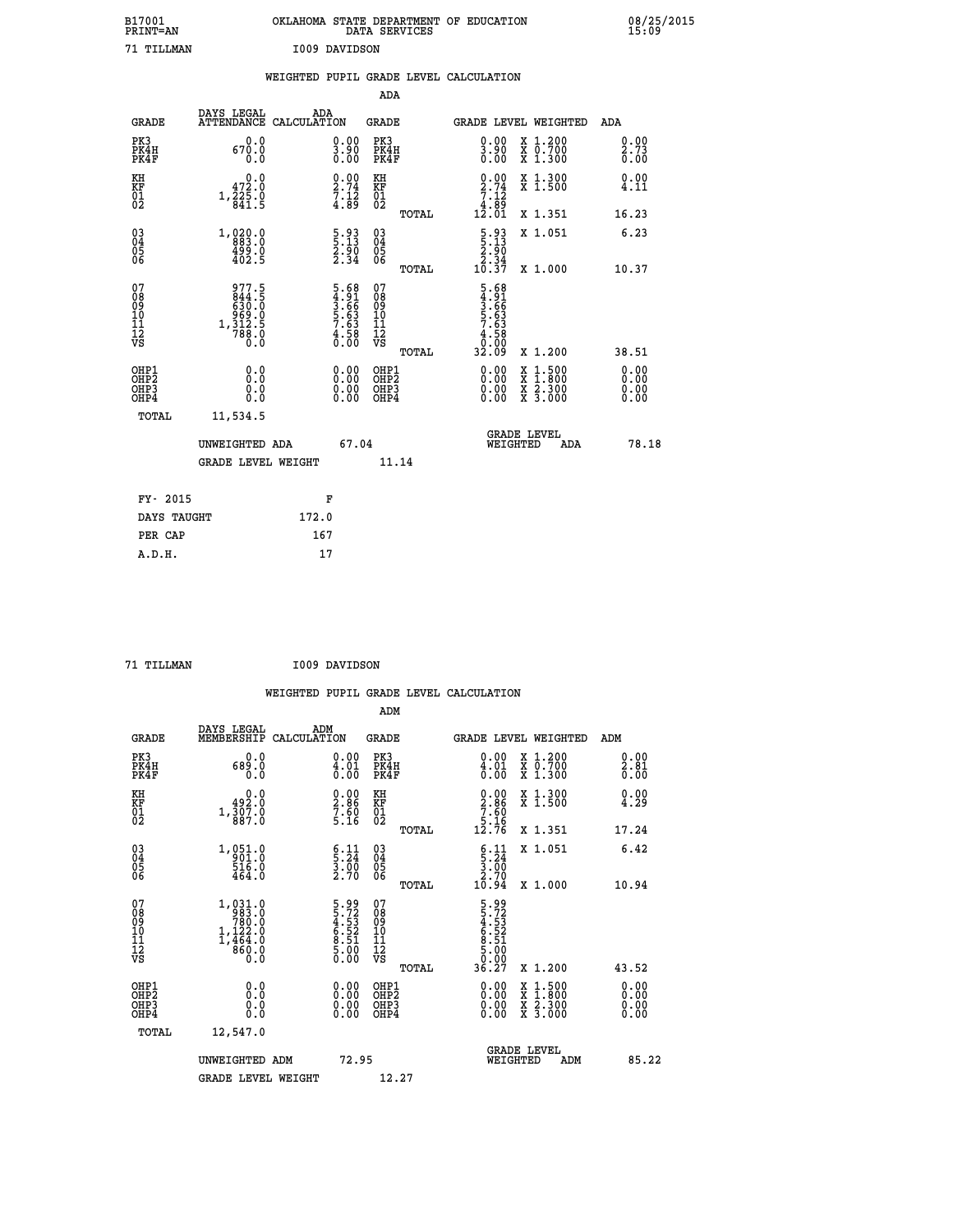| B17001          | OKLAHOMA STATE DEPARTMENT OF EDUCATION |
|-----------------|----------------------------------------|
| <b>PRINT=AN</b> | DATA SERVICES                          |
| 71 TTT.T.MAN    | <b>I158 FREDERICK</b>                  |

|                                                    |                                                                                                  | WEIGHTED PUPIL GRADE LEVEL CALCULATION                                                                  |                                                 |                                                                                                                                                                                                                                                                                                  |                                                                                                                                           |                                     |
|----------------------------------------------------|--------------------------------------------------------------------------------------------------|---------------------------------------------------------------------------------------------------------|-------------------------------------------------|--------------------------------------------------------------------------------------------------------------------------------------------------------------------------------------------------------------------------------------------------------------------------------------------------|-------------------------------------------------------------------------------------------------------------------------------------------|-------------------------------------|
|                                                    |                                                                                                  |                                                                                                         | ADA                                             |                                                                                                                                                                                                                                                                                                  |                                                                                                                                           |                                     |
| <b>GRADE</b>                                       | DAYS LEGAL                                                                                       | ADA<br>ATTENDANCE CALCULATION                                                                           | <b>GRADE</b>                                    | GRADE LEVEL WEIGHTED                                                                                                                                                                                                                                                                             |                                                                                                                                           | ADA                                 |
| PK3<br>PK4H<br>PK4F                                | 1,441.0<br>0.0<br>9,114.5                                                                        | $\begin{smallmatrix}8.63\0.00\\54.58\end{smallmatrix}$                                                  | PK3<br>PK4H<br>PK4F                             | 8.63<br>0.00<br>54.58                                                                                                                                                                                                                                                                            | X 1.200<br>X 0.700<br>X 1.300                                                                                                             | 10.36<br>0.00<br>70.95              |
| KH<br>KF<br>01<br>02                               | 0.0<br>11,641.0<br>9,607.0<br>10,935.5                                                           | $69.71$<br>$57.53$<br>$57.48$                                                                           | KH<br>KF<br>01<br>02                            | $\begin{smallmatrix} &0.00\ 69.71\ 57.53\ 65.48\ 123.01\ \end{smallmatrix}$                                                                                                                                                                                                                      | X 1.300<br>X 1.500                                                                                                                        | 0.00<br>104.57                      |
|                                                    |                                                                                                  |                                                                                                         | TOTAL                                           |                                                                                                                                                                                                                                                                                                  | X 1.351                                                                                                                                   | 166.19                              |
| $\begin{matrix} 03 \\ 04 \\ 05 \\ 06 \end{matrix}$ | 10,824.0<br>10,981.0<br>11,460.5<br>9,949.5                                                      | $64.81$<br>$65.75$<br>$68.63$<br>$59.58$                                                                | 03<br>04<br>05<br>06                            | $64.8165.7568.6359.58193.96$                                                                                                                                                                                                                                                                     | X 1.051                                                                                                                                   | 68.12                               |
|                                                    |                                                                                                  |                                                                                                         | TOTAL                                           |                                                                                                                                                                                                                                                                                                  | X 1.000                                                                                                                                   | 193.96                              |
| 07<br>08<br>09<br>11<br>11<br>12<br>VS             | $\begin{smallmatrix}7,907.5\\7,123.5\\11,481.5\\6,993.5\\9,114.0\\9,642.0\\0.0\end{smallmatrix}$ | 47.35<br>42.66<br>68.75<br>68.75<br>41.88<br>54.57<br>57.74<br>0.00                                     | 07<br>08<br>09<br>11<br>11<br>12<br>VS<br>TOTAL | 47.35<br>42.66<br>68.75<br>41.88<br>41.87<br>57.74<br>0.00<br>312.95                                                                                                                                                                                                                             | X 1.200                                                                                                                                   | 375.54                              |
| OHP1<br>OHP2<br>OH <sub>P3</sub><br>OHP4           | 241.0<br>Ō.Ō<br>0.0<br>0.0                                                                       | $\begin{smallmatrix} 1\cdot\frac{44}{00} \ 0\cdot\frac{00}{00} \ 0\cdot\frac{00}{00} \end{smallmatrix}$ | OHP1<br>OHP2<br>OHP3<br>OHP4                    | $\begin{smallmatrix} 1\  \  \, 0\  \  \, 0\  \  \, 0\  \  \, 0\  \  \, 0\  \  \, 0\  \  \, 0\  \  \, 0\  \  \, 0\  \  \, 0\  \  \, 0\  \  \, 0\  \  \, 0\  \  \, 0\  \  \, 0\  \  \, 0\  \  \, 0\  \  \, 0\  \  \, 0\  \  \, 0\  \  \, 0\  \  \, 0\  \  \, 0\  \  \, 0\  \  \, 0\  \  \, 0\  \ $ | $\begin{smallmatrix} \mathtt{X} & 1\cdot500\\ \mathtt{X} & 1\cdot800\\ \mathtt{X} & 2\cdot300\\ \mathtt{X} & 3\cdot000 \end{smallmatrix}$ | $\frac{2.16}{0.00}$<br>0.00<br>0.00 |
| TOTAL                                              | 138,457.0                                                                                        |                                                                                                         |                                                 |                                                                                                                                                                                                                                                                                                  |                                                                                                                                           |                                     |
|                                                    | UNWEIGHTED ADA                                                                                   | 829.09                                                                                                  |                                                 | <b>GRADE LEVEL</b><br>WEIGHTED                                                                                                                                                                                                                                                                   | ADA                                                                                                                                       | 991.85                              |
|                                                    | <b>GRADE LEVEL WEIGHT</b>                                                                        |                                                                                                         | 162.76                                          |                                                                                                                                                                                                                                                                                                  |                                                                                                                                           |                                     |
| FY- 2015                                           |                                                                                                  | F                                                                                                       |                                                 |                                                                                                                                                                                                                                                                                                  |                                                                                                                                           |                                     |
| DAYS TAUGHT                                        |                                                                                                  | 167.0                                                                                                   |                                                 |                                                                                                                                                                                                                                                                                                  |                                                                                                                                           |                                     |
| PER CAP                                            |                                                                                                  | 145                                                                                                     |                                                 |                                                                                                                                                                                                                                                                                                  |                                                                                                                                           |                                     |

 **A.D.H. 98**

 **71 TILLMAN I158 FREDERICK**

|                                          |                                                                                                 |                                                                                                                                                                                                                                                                                                                                                                                                                                           | ADM                                                 |                                                                                                                                                |                                          |                                                                   |
|------------------------------------------|-------------------------------------------------------------------------------------------------|-------------------------------------------------------------------------------------------------------------------------------------------------------------------------------------------------------------------------------------------------------------------------------------------------------------------------------------------------------------------------------------------------------------------------------------------|-----------------------------------------------------|------------------------------------------------------------------------------------------------------------------------------------------------|------------------------------------------|-------------------------------------------------------------------|
| <b>GRADE</b>                             | DAYS LEGAL<br>MEMBERSHIP                                                                        | ADM<br>CALCULATION                                                                                                                                                                                                                                                                                                                                                                                                                        | <b>GRADE</b>                                        | GRADE LEVEL WEIGHTED                                                                                                                           |                                          | ADM                                                               |
| PK3<br>PK4H<br>PK4F                      | 1,441.0<br>9,867.0                                                                              | 8.63<br>0.00<br>59.08                                                                                                                                                                                                                                                                                                                                                                                                                     | PK3<br>PK4H<br>PK4F                                 | 0.63<br>59.08                                                                                                                                  | X 1.200<br>X 0.700<br>X 1.300            | 10.36<br>0.00<br>76.80                                            |
| KH<br>KF<br>01<br>02                     | 0.0<br>12,434.0<br>10,044.0<br>11,422.0                                                         | 74.46<br>$60.14$<br>68.40                                                                                                                                                                                                                                                                                                                                                                                                                 | KH<br>KF<br>01<br>02                                | $\begin{smallmatrix} &0.00\\74.46\\60.14\\68.40\\128.54\end{smallmatrix}$                                                                      | X 1.300<br>X 1.500                       | 0.00<br>111.69                                                    |
|                                          |                                                                                                 |                                                                                                                                                                                                                                                                                                                                                                                                                                           | TOTAL                                               |                                                                                                                                                | X 1.351                                  | 173.66                                                            |
| 03<br>04<br>05<br>06                     | $11,330.0$<br>$11,508.0$<br>$12,135.0$<br>$10,345.0$                                            | $\begin{smallmatrix} 67.84\ 68.91\ 72.66\ 61.95 \end{smallmatrix}$                                                                                                                                                                                                                                                                                                                                                                        | $\begin{array}{c} 03 \\ 04 \\ 05 \\ 06 \end{array}$ | $\begin{smallmatrix} 67.84\\ 68.91\\ 72.66\\ 61.95\\ 203.52 \end{smallmatrix}$                                                                 | X 1.051                                  | 71.30                                                             |
|                                          |                                                                                                 |                                                                                                                                                                                                                                                                                                                                                                                                                                           | TOTAL                                               |                                                                                                                                                | X 1.000                                  | 203.52                                                            |
| 07<br>08<br>09<br>101<br>112<br>VS       | $\begin{smallmatrix}8,238.0\\7,385.0\\11,889.0\\7,189.0\\9,496.0\\10,086.0\\0\end{smallmatrix}$ | $49.33$<br>$44.22$<br>$71.19$<br>$43.05$<br>$56.86$<br>60.40<br>ŏ:ōŏ                                                                                                                                                                                                                                                                                                                                                                      | 07<br>08<br>09<br>101<br>11<br>12<br>VS<br>TOTAL    | $49.33$<br>$71.19$<br>$71.19$<br>$43.05$<br>$56.86$<br>$60.400$<br>$0.000$<br>325.05                                                           | X 1.200                                  | 390.06                                                            |
| OHP1<br>OHP2<br>OH <sub>P3</sub><br>OHP4 | 246.0<br>0.0<br>0.000                                                                           | $\overset{1}{\underset{0}{0}}\,\overset{47}{\,\overset{50}{\,\overset{00}{\,\overset{00}{\,\overset{00}{\,\overset{00}{\,\overset{00}{\,\overset{00}{\,\overset{00}{\,\overset{00}{\,\overset{00}{\,\overset{00}{\,\overset{00}{\,\overset{00}{\,\overset{00}{\,\overset{00}{\,\overset{00}{\,\overset{00}{\,\overset{00}{\,\overset{00}{\,\overset{00}{\,\overset{00}{\,\overset{00}{\,\overset{00}{\,\overset{00}{\,\overset{0$<br>0.00 | OHP1<br>OHP2<br>OHP <sub>3</sub>                    | $\overset{1}{\underset{0}{0}}\overset{4}{\cdot}\,\overset{7}{\underset{0}{0}}\,\overset{6}{\phantom{0}}\,\overset{7}{\phantom{0}}\,\,$<br>0.00 | X 1:500<br>X 1:800<br>X 2:300<br>X 3:000 | $\begin{smallmatrix} 2.21\ 0.00 \ 0.00 \end{smallmatrix}$<br>0.00 |
| TOTAL                                    | 145,055.0                                                                                       |                                                                                                                                                                                                                                                                                                                                                                                                                                           |                                                     |                                                                                                                                                |                                          |                                                                   |
|                                          | UNWEIGHTED ADM                                                                                  | 868.59                                                                                                                                                                                                                                                                                                                                                                                                                                    |                                                     | <b>GRADE LEVEL</b><br>WEIGHTED                                                                                                                 | ADM                                      | 1,039.60                                                          |
|                                          | <b>GRADE LEVEL WEIGHT</b>                                                                       |                                                                                                                                                                                                                                                                                                                                                                                                                                           | 171.01                                              |                                                                                                                                                |                                          |                                                                   |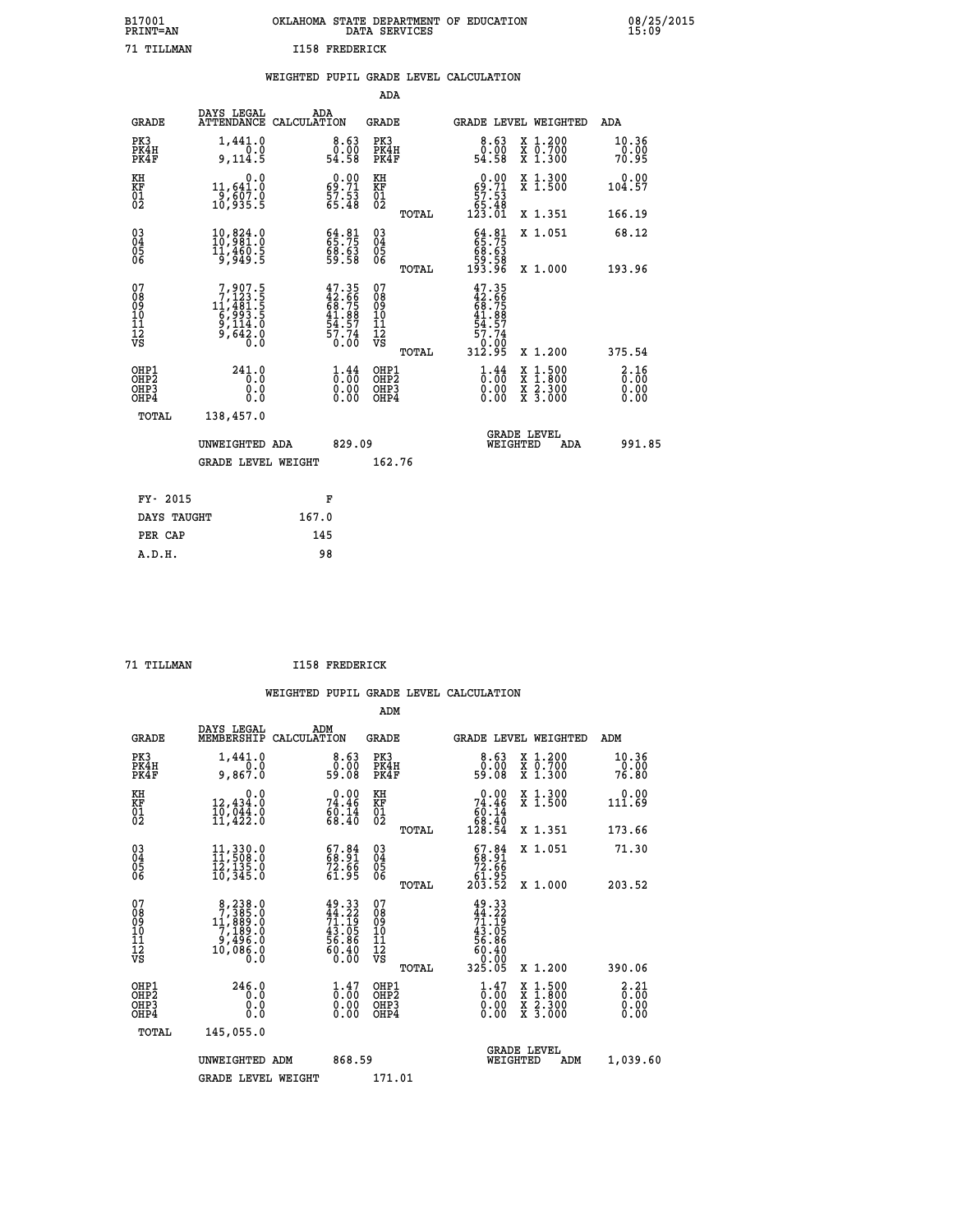| B17001<br><b>PRINT=AN</b> |            | OKLAHOMA STATE DEPARTMENT OF EDUCATION<br>DATA SERVICES |  |
|---------------------------|------------|---------------------------------------------------------|--|
|                           | 71 TILLMAN | I249 GRANDFIELD                                         |  |

|                                        |                                                                           | WEIGHTED PUPIL GRADE LEVEL CALCULATION                                                                            |                                                 |                                                                                                                                                                                  |                                                                                                  |                              |
|----------------------------------------|---------------------------------------------------------------------------|-------------------------------------------------------------------------------------------------------------------|-------------------------------------------------|----------------------------------------------------------------------------------------------------------------------------------------------------------------------------------|--------------------------------------------------------------------------------------------------|------------------------------|
|                                        |                                                                           |                                                                                                                   | ADA                                             |                                                                                                                                                                                  |                                                                                                  |                              |
| <b>GRADE</b>                           | DAYS LEGAL                                                                | ADA<br>ATTENDANCE CALCULATION                                                                                     | <b>GRADE</b>                                    | GRADE LEVEL WEIGHTED                                                                                                                                                             |                                                                                                  | ADA                          |
| PK3<br>PK4H<br>PK4F                    | 230.0<br>0.0<br>1,428.5                                                   | 1.35<br>$\frac{0.00}{8.35}$                                                                                       | PK3<br>PK4H<br>PK4F                             | 1.35<br>$\frac{0.00}{8.35}$                                                                                                                                                      | X 1.200<br>X 0.700<br>X 1.300                                                                    | 1.62<br>0.00<br>10.86        |
| KH<br><b>KF</b><br>01<br>02            | 127.0<br>3,481:5<br>2,433.0<br>2,997:5                                    | $\begin{smallmatrix} 0.74\ 20.36\ 14.23\ 17.53 \end{smallmatrix}$                                                 | KH<br>KF<br>01<br>02                            | $\begin{smallmatrix} 0.74 \\ 20.36 \\ 14.23 \\ 17.53 \\ 31.76 \end{smallmatrix}$                                                                                                 | X 1.300<br>X 1.500                                                                               | 0.96<br>30.54                |
|                                        |                                                                           |                                                                                                                   | TOTAL                                           |                                                                                                                                                                                  | X 1.351                                                                                          | 42.91                        |
| $^{03}_{04}$<br>Ŏ5                     | 3,675.0<br>$\frac{1}{2}$ , $\frac{5}{262}$ . 5                            | $21.49$<br>$16.85$<br>$11.27$<br>$16.15$                                                                          | $\substack{03 \\ 04}$<br>$\frac{05}{06}$        | $\frac{21.49}{16.85}$                                                                                                                                                            | X 1.051                                                                                          | 22.59                        |
| ŌĞ                                     |                                                                           |                                                                                                                   | TOTAL                                           | $\frac{16}{44}$ $\frac{15}{27}$                                                                                                                                                  | X 1.000                                                                                          | 44.27                        |
| 07<br>08<br>09<br>10<br>11<br>12<br>VS | 2,096.5<br>2,713.5<br>2,334.0<br>2,334.0<br>4,980.0<br>3,049.5<br>3,244.0 | $\begin{smallmatrix} 12\cdot26\\15\cdot87\\13\cdot65\\29\cdot12\\17\cdot83\\18\cdot97\\0\cdot00\end{smallmatrix}$ | 07<br>08<br>09<br>11<br>11<br>12<br>VS<br>TOTAL | 12.26<br>$\begin{smallmatrix} 1 & 2 & 3 & 6 & 7 \\ 15 & 6 & 5 & 2 \\ 29 & 1 & 2 & 3 \\ 29 & 1 & 8 & 3 \\ 17 & 8 & 3 & 7 \\ 18 & 9 & 7 & 0 \\ 10 & 7 & 70 & 70 \end{smallmatrix}$ | X 1.200                                                                                          | 129.24                       |
| OHP1<br>OHP2<br>OHP3<br>OHP4           | 0.0<br>Ō.Ō<br>0.0<br>0.0                                                  | $\begin{smallmatrix} 0.00 \ 0.00 \ 0.00 \ 0.00 \end{smallmatrix}$                                                 | OHP1<br>OHP <sub>2</sub><br>OHP3<br>OHP4        | 0.00<br>0.00                                                                                                                                                                     | $\begin{smallmatrix} x & 1 & 500 \\ x & 1 & 800 \\ x & 2 & 300 \\ x & 3 & 000 \end{smallmatrix}$ | 0.00<br>0.00<br>0.00<br>0.00 |
| TOTAL                                  | 40,359.0                                                                  |                                                                                                                   |                                                 |                                                                                                                                                                                  |                                                                                                  |                              |
|                                        | UNWEIGHTED ADA                                                            | 236.02                                                                                                            |                                                 | <b>GRADE LEVEL</b><br>WEIGHTED                                                                                                                                                   | <b>ADA</b>                                                                                       | 282.99                       |
|                                        | <b>GRADE LEVEL WEIGHT</b>                                                 |                                                                                                                   | 46.97                                           |                                                                                                                                                                                  |                                                                                                  |                              |
| FY- 2015                               |                                                                           | F                                                                                                                 |                                                 |                                                                                                                                                                                  |                                                                                                  |                              |
| DAYS TAUGHT                            |                                                                           | 171.0                                                                                                             |                                                 |                                                                                                                                                                                  |                                                                                                  |                              |
| PER CAP                                |                                                                           | 132                                                                                                               |                                                 |                                                                                                                                                                                  |                                                                                                  |                              |

 **A.D.H. 101**

**B17001<br>PRINT=AN** 

 **71 TILLMAN I249 GRANDFIELD**

 **WEIGHTED PUPIL GRADE LEVEL CALCULATION ADM DAYS LEGAL ADM GRADE MEMBERSHIP CALCULATION GRADE GRADE LEVEL WEIGHTED ADM**

| GRADE                                                | MEMBERSHIP CALCOLATION                                                                    |                                                                                                                          | GRADE                                               | GRADE PRAFT METGHIED                                                                                                         |                                          | ADM                       |
|------------------------------------------------------|-------------------------------------------------------------------------------------------|--------------------------------------------------------------------------------------------------------------------------|-----------------------------------------------------|------------------------------------------------------------------------------------------------------------------------------|------------------------------------------|---------------------------|
| PK3<br>PK4H<br>PK4F                                  | 230.0<br>0.0<br>1,532.0                                                                   | $\begin{smallmatrix} 1.35\ 0.00\ 8.96 \end{smallmatrix}$                                                                 | PK3<br>PK4H<br>PK4F                                 | $\begin{smallmatrix} 1.35\ 0.00\ 8.96 \end{smallmatrix}$                                                                     | X 1.200<br>X 0.700<br>X 1.300            | $1.62$<br>$0.00$<br>11.65 |
| KH<br>KF<br>01<br>02                                 | $\begin{smallmatrix} & 164.0\\ 3,780.0\\ 2,533.0\\ 3,171.0 \end{smallmatrix}$             | $\begin{smallmatrix} 0.96\\ 22.11\\ 14.81\\ 18.54 \end{smallmatrix}$                                                     | KH<br>KF<br>01<br>02                                | $\begin{array}{r} 0.96 \\ 22.11 \\ 14.81 \\ 18.54 \\ 33.35 \end{array}$                                                      | X 1.300<br>X 1.500                       | 33.25                     |
|                                                      |                                                                                           |                                                                                                                          | TOTAL                                               |                                                                                                                              | X 1.351                                  | 45.06                     |
| $\begin{matrix} 03 \\ 04 \\ 05 \\ 06 \end{matrix}$   | 3,879.0<br>3,033.0<br>2,027.0<br>2,882.0                                                  | $22.68$<br>$17.74$<br>$11.85$<br>$16.85$                                                                                 | $\begin{array}{c} 03 \\ 04 \\ 05 \\ 06 \end{array}$ | $22.68$<br>$17.74$<br>$11.85$<br>$16.85$<br>$16.85$<br>$46.44$                                                               | X 1.051                                  | 23.84                     |
|                                                      |                                                                                           |                                                                                                                          | TOTAL                                               |                                                                                                                              | X 1.000                                  | 46.44                     |
| 07<br>08<br>09<br>101<br>11<br>12<br>VS              | $2, 251.0$<br>$2, 844.0$<br>$2, 468.0$<br>$5, 331.0$<br>$3, 286.0$<br>$3, 468.0$<br>$0.0$ | $\begin{smallmatrix} 13\cdot 16\\16\cdot 63\\14\cdot 43\\31\cdot 18\\19\cdot 22\\20\cdot 28\\0\cdot 00\end{smallmatrix}$ | 07<br>08<br>09<br>11<br>11<br>12<br>VS              | $\begin{array}{r} 13\cdot 16\\16\cdot 63\\14\cdot 43\\31\cdot 19\\20\cdot 22\\20\cdot 36\\0\cdot 00\\114\cdot 90\end{array}$ |                                          |                           |
|                                                      |                                                                                           |                                                                                                                          | TOTAL                                               |                                                                                                                              | X 1.200                                  | 137.88                    |
| OHP1<br>OHP <sub>2</sub><br>OH <sub>P3</sub><br>OHP4 |                                                                                           | $0.00$<br>$0.00$<br>0.00                                                                                                 | OHP1<br>OH <sub>P</sub> 2<br>OHP3<br>OHP4           |                                                                                                                              | X 1:500<br>X 1:800<br>X 2:300<br>X 3:000 | $0.00$<br>$0.00$<br>0.00  |
| TOTAL                                                | 42,879.0                                                                                  |                                                                                                                          |                                                     |                                                                                                                              |                                          |                           |
|                                                      | UNWEIGHTED ADM                                                                            | 250.75                                                                                                                   |                                                     | <b>GRADE LEVEL</b><br>WEIGHTED                                                                                               | ADM                                      | 300.91                    |
|                                                      | <b>GRADE LEVEL WEIGHT</b>                                                                 |                                                                                                                          | 50.16                                               |                                                                                                                              |                                          |                           |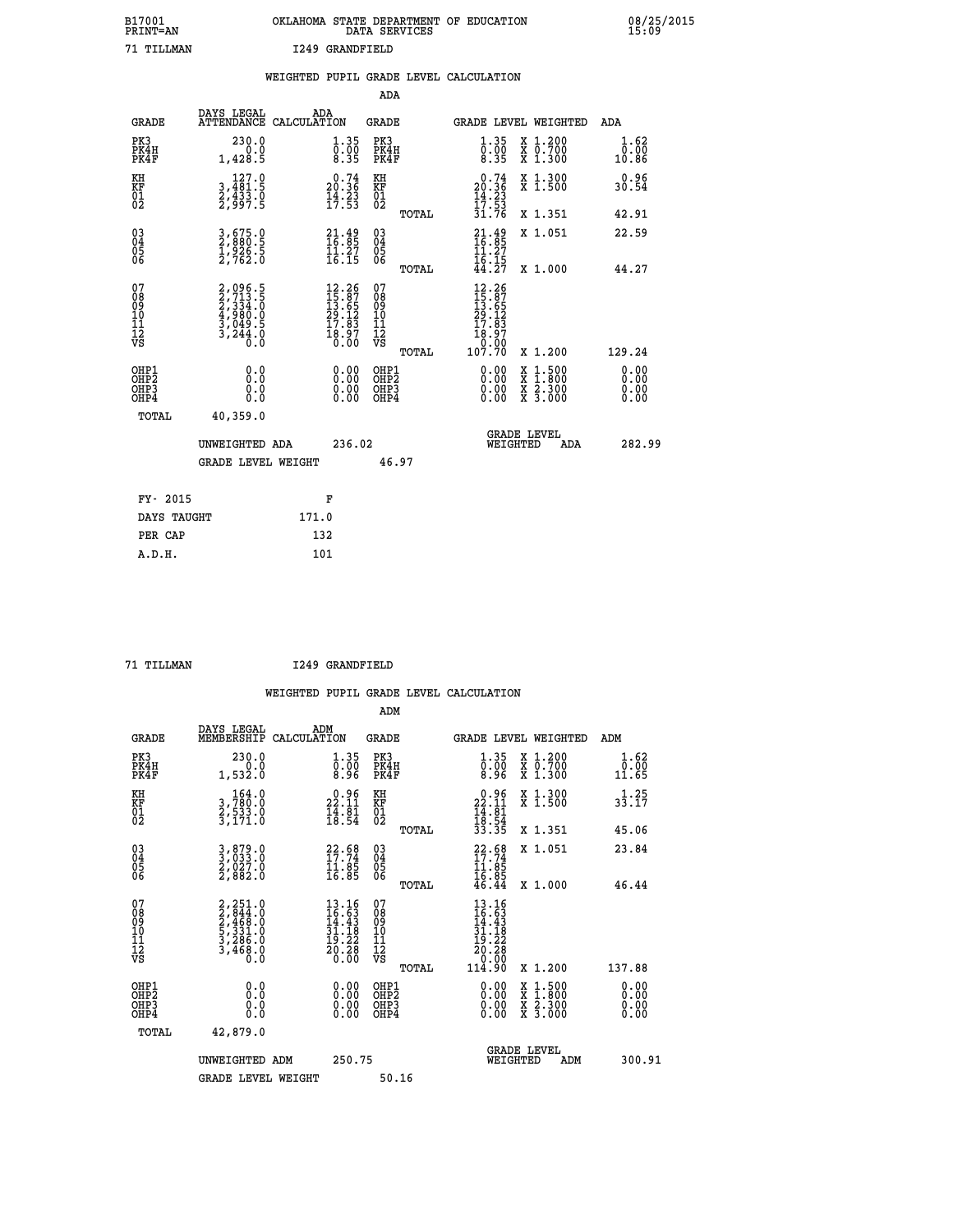| 7001<br>INT=AN | OKLAHOMA STATE DEPARTMENT OF EDUCATION<br>DATA SERVICES |  |
|----------------|---------------------------------------------------------|--|
| TILLMAN        | COUNTY TOTALS                                           |  |

|                                                                    |                                                                                                                                                                                          | WEIGHTED PUPIL GRADE LEVEL CALCULATION                                                  |                                               |                                                                                                                |                                                                                                                                              |                                  |
|--------------------------------------------------------------------|------------------------------------------------------------------------------------------------------------------------------------------------------------------------------------------|-----------------------------------------------------------------------------------------|-----------------------------------------------|----------------------------------------------------------------------------------------------------------------|----------------------------------------------------------------------------------------------------------------------------------------------|----------------------------------|
|                                                                    |                                                                                                                                                                                          |                                                                                         | ADA                                           |                                                                                                                |                                                                                                                                              |                                  |
| <b>GRADE</b>                                                       | DAYS LEGAL                                                                                                                                                                               | ADA<br>ATTENDANCE CALCULATION                                                           | <b>GRADE</b>                                  | <b>GRADE LEVEL WEIGHTED</b>                                                                                    |                                                                                                                                              | ADA                              |
| PK3<br>PK4H<br>PK4F                                                | 1,671.0<br>670.0<br>12,906.5                                                                                                                                                             | $\begin{array}{c} 9.98 \\ 3.90 \\ 77.08 \end{array}$                                    | PK3<br>PK4H<br>PK4F                           | $\begin{array}{c} 9.98 \\ 3.90 \\ 77.08 \end{array}$                                                           | X 1.200<br>X 0.700<br>X 1.300                                                                                                                | 11.98<br>2.73<br>100.21          |
| KH<br>KF<br>01<br>02                                               | 18, 127.0<br>16,851:5<br>18,515:0                                                                                                                                                        | $0.74$<br>108.93<br>$\frac{100.36}{110.30}$                                             | KH<br>KF<br>01<br>02                          | $0.74$<br>108.93<br>$\frac{100}{110}$ $\frac{36}{30}$<br>$\frac{110}{210}$ $\frac{36}{66}$                     | X 1.300<br>X 1.500                                                                                                                           | 0.96<br>163.40                   |
|                                                                    |                                                                                                                                                                                          |                                                                                         | TOTAL                                         |                                                                                                                | X 1.351                                                                                                                                      | 284.61                           |
| $\begin{smallmatrix} 03 \\[-4pt] 04 \end{smallmatrix}$<br>05<br>06 | $\begin{smallmatrix} 18,295.0\\ 16,342.0\\ 16,579.0\\ 16,008.5 \end{smallmatrix}$                                                                                                        | 108.85<br>98.93<br>95.40                                                                | $^{03}_{04}$<br>0500                          | 108.85<br>97.30<br>98.93                                                                                       | X 1.051                                                                                                                                      | 406.04                           |
|                                                                    |                                                                                                                                                                                          |                                                                                         | TOTAL                                         | 40.ۆۇ<br>291.63                                                                                                | X 1.000                                                                                                                                      | 291.63                           |
| 07<br>08<br>09<br>001<br>11<br>11<br>12<br>VS                      | $\begin{smallmatrix} 14\,, & 041\,. & 0\\ 13\,, & 761\,. & 5\\ 18\,, & 064\,. & 5\\ 15\,, & 090\,. & 5\\ 15\,, & 448\,. & 0\\ 16\,, & 791\,. & 0\\ 0\,. & 0\,. & 0\,. \end{smallmatrix}$ | $\begin{smallmatrix}83.61\\81.88\\107.73\\99.494\\91.84\\91.84\\90.00\end{smallmatrix}$ | 078<br>089<br>0011<br>11<br>12<br>VS<br>TOTAL | $\begin{array}{r} 83.61 \\ 81.88 \\ 107.73 \\ 99.494 \\ 91.84 \\ 99.84 \\ 90.05 \\ 0.00 \\ 554.50 \end{array}$ | X 1.200                                                                                                                                      | 665.40                           |
| OHP1<br>OHP2<br>OHP3<br>OH <sub>P4</sub>                           | 13,324.5<br>0.0<br>0.0                                                                                                                                                                   | 77.09<br>$\begin{smallmatrix} 0.00 \ 0.00 \end{smallmatrix}$                            | OHP1<br>OHP2<br>OHP3<br>OHP4                  | $77.09\n0.00\n0.00\n0.00$                                                                                      | $\begin{smallmatrix} \mathtt{X} & 1\cdot500 \\ \mathtt{X} & 1\cdot800 \\ \mathtt{X} & 2\cdot300 \\ \mathtt{X} & 3\cdot000 \end{smallmatrix}$ | $115.64$<br>0.00<br>0.00<br>0.00 |
| TOTAL                                                              | 242,773.5                                                                                                                                                                                |                                                                                         |                                               |                                                                                                                |                                                                                                                                              |                                  |
|                                                                    | UNWEIGHTED ADA                                                                                                                                                                           | 1,443.36                                                                                |                                               | <b>GRADE LEVEL</b><br>WEIGHTED                                                                                 | ADA                                                                                                                                          | 1,750.97                         |
|                                                                    | <b>GRADE LEVEL WEIGHT</b>                                                                                                                                                                |                                                                                         | 307.61                                        |                                                                                                                |                                                                                                                                              |                                  |
| FY- 2015                                                           |                                                                                                                                                                                          | F                                                                                       |                                               |                                                                                                                |                                                                                                                                              |                                  |
|                                                                    | DAYS TAUGHT                                                                                                                                                                              | 677.0                                                                                   |                                               |                                                                                                                |                                                                                                                                              |                                  |
| PER CAP                                                            |                                                                                                                                                                                          | 607                                                                                     |                                               |                                                                                                                |                                                                                                                                              |                                  |

 **A.D.H. 274**

 **B17001<br>PRINT=AN** 

 **TILLMAN COUNTY TOTALS**

|                                                       |                                                                                                                                                                     |                                                                                                              | ADM                                                |                                                                                           |                                                                                                                                           |                                |
|-------------------------------------------------------|---------------------------------------------------------------------------------------------------------------------------------------------------------------------|--------------------------------------------------------------------------------------------------------------|----------------------------------------------------|-------------------------------------------------------------------------------------------|-------------------------------------------------------------------------------------------------------------------------------------------|--------------------------------|
| <b>GRADE</b>                                          | DAYS LEGAL<br>MEMBERSHIP                                                                                                                                            | ADM<br>CALCULATION                                                                                           | <b>GRADE</b>                                       | GRADE LEVEL WEIGHTED                                                                      |                                                                                                                                           | ADM                            |
| PK3<br>PK4H<br>PK4F                                   | 1,671.0<br>689.0<br>13,778.0                                                                                                                                        | 9.98<br>$\frac{4.01}{82.29}$                                                                                 | PK3<br>PK4H<br>PK4F                                | 9.98<br>$\frac{4}{82}$ :29                                                                | X 1.200<br>X 0.700<br>X 1.300                                                                                                             | 11.98<br>2.81<br>106.98        |
| KH<br>KF<br>01<br>02                                  | $\begin{smallmatrix}&&164\cdot0\\19\,,\bar{5}33\cdot0\\17\,,\bar{7}16\cdot0\\19\,,\bar{4}32\cdot0\end{smallmatrix}$                                                 | $\begin{smallmatrix} &0.96\ 116.36\ 105.50\ 115.76\ \end{smallmatrix}$                                       | KH<br>KF<br>01<br>02                               | $\begin{smallmatrix} &0.96\ 116.36\ 105.50\ 115.76\ 221.26\ \end{smallmatrix}$            | X 1.300<br>X 1.500                                                                                                                        | 1.25<br>174.55                 |
|                                                       |                                                                                                                                                                     |                                                                                                              | TOTAL                                              |                                                                                           | X 1.351                                                                                                                                   | 298.93                         |
| 03<br>04<br>05<br>06                                  | 19, 148.0<br>17, 077.0<br>17, 444.0<br>16,719.0                                                                                                                     | 113.92<br>101.68<br>104.07<br>99.63                                                                          | $\begin{matrix} 03 \\ 04 \\ 05 \\ 06 \end{matrix}$ | 113.92<br>104:07<br>63.63<br>305.38                                                       | X 1.051                                                                                                                                   | 119.73                         |
|                                                       |                                                                                                                                                                     |                                                                                                              | TOTAL                                              |                                                                                           | X 1.000                                                                                                                                   | 305.38                         |
| 07<br>08<br>09<br>101<br>112<br>VS                    | $\begin{smallmatrix} 14\,,\,718\,.\,0\\ 14\,,\,429\,.\,0\\ 18\,,\,890\,.\,0\\ 15\,,\,876\,.\,0\\ 16\,,\,258\,.\,0\\ 17\,,\,613\,.\,0\\ 0\,\,.\,0 \end{smallmatrix}$ | $87.63$<br>$85.83$<br>$112.62$<br>$\begin{array}{r} 154.13 \\ -94.13 \\ 96.64 \\ 104.84 \\ 0.00 \end{array}$ | 07<br>08<br>09<br>11<br>11<br>12<br>VS             | $\begin{smallmatrix}87.63\\185.83\\112.62\\94.13\\96.64\\104.84\\0&0.00\end{smallmatrix}$ |                                                                                                                                           |                                |
|                                                       |                                                                                                                                                                     |                                                                                                              | TOTAL                                              | 581.69                                                                                    | X 1.200                                                                                                                                   | 698.02                         |
| OHP1<br>OH <sub>P</sub> 2<br>OH <sub>P3</sub><br>OHP4 | 13,391.0<br>0.0<br>0.000                                                                                                                                            | 77.49<br>0.00<br>0.00                                                                                        | OHP1<br>OHP2<br>OHP3<br>OHP4                       | $77.49$<br>0.00<br>0.00                                                                   | $\begin{smallmatrix} \mathtt{X} & 1\cdot500\\ \mathtt{X} & 1\cdot800\\ \mathtt{X} & 2\cdot300\\ \mathtt{X} & 3\cdot000 \end{smallmatrix}$ | 116.24<br>0.00<br>0.00<br>0.00 |
| TOTAL                                                 | 254,546.0                                                                                                                                                           |                                                                                                              |                                                    |                                                                                           |                                                                                                                                           |                                |
|                                                       | UNWEIGHTED                                                                                                                                                          | 1,513.34<br>ADM                                                                                              |                                                    | <b>GRADE LEVEL</b><br>WEIGHTED                                                            | ADM                                                                                                                                       | 1,835.87                       |
|                                                       | <b>GRADE LEVEL WEIGHT</b>                                                                                                                                           |                                                                                                              | 322.53                                             |                                                                                           |                                                                                                                                           |                                |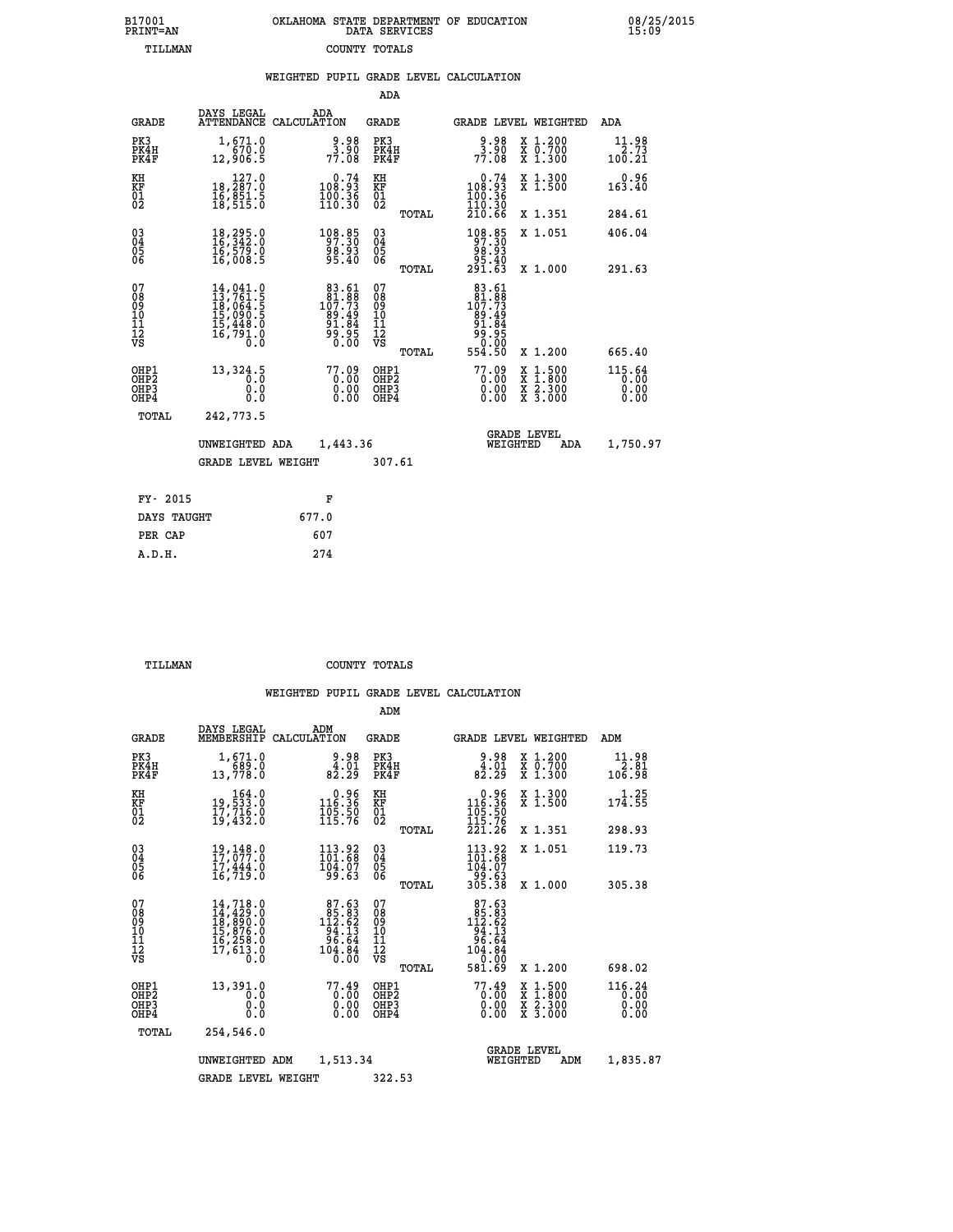| B17001<br>PRINT=AN                                |                                           | OKLAHOMA STATE DEPARTMENT OF EDUCATION       | DATA SERVICES                                      |                                                        |                                                                                                                                           | 08/25/2015            |
|---------------------------------------------------|-------------------------------------------|----------------------------------------------|----------------------------------------------------|--------------------------------------------------------|-------------------------------------------------------------------------------------------------------------------------------------------|-----------------------|
| 72 TULSA                                          |                                           | C015 KEYSTONE                                |                                                    |                                                        |                                                                                                                                           |                       |
|                                                   |                                           | WEIGHTED PUPIL GRADE LEVEL CALCULATION       |                                                    |                                                        |                                                                                                                                           |                       |
|                                                   |                                           |                                              | ADA                                                |                                                        |                                                                                                                                           |                       |
| <b>GRADE</b>                                      | DAYS LEGAL                                | ADA<br>ATTENDANCE CALCULATION                | <b>GRADE</b>                                       |                                                        | GRADE LEVEL WEIGHTED                                                                                                                      | ADA                   |
| PK3<br>PK4H<br>PK4F                               | 0.0<br>0.0<br>3,177.0                     | 0.00<br>0.00<br>19.61                        | PK3<br>PK4H<br>PK4F                                | 0.00<br>ăč.<br>19.61                                   | X 1.200<br>X 0.700<br>X 1.300                                                                                                             | 0.00<br>0.00<br>25.49 |
| KH<br>KF<br>$\begin{matrix} 01 \ 02 \end{matrix}$ | 0.0<br>4,255:0<br>4,523:5<br>4,929:0      | $26.27$<br>$27.92$<br>$30.43$                | KH<br><b>KF</b><br>01<br>02                        | 26.27<br>$\frac{27.92}{30.43}$<br>58.35                | X 1.300<br>X 1.500                                                                                                                        | 0.00<br>39.41         |
|                                                   |                                           |                                              | TOTAL                                              |                                                        | X 1.351                                                                                                                                   | 78.83                 |
| 030404<br>ŎĞ                                      | 5,736.5<br>6,139.0<br>4,831.0<br>5,845.5  | 35.41<br>37.90<br>29.82<br>36.08             | $\begin{matrix} 03 \\ 04 \\ 05 \\ 06 \end{matrix}$ | $35.41$<br>$37.90$<br>29.82<br>36.08                   | X 1.051                                                                                                                                   | 37.22                 |
|                                                   |                                           |                                              | <b>TOTAL</b>                                       | 103.80                                                 | X 1.000                                                                                                                                   | 103.80                |
| 078901112<br>00901112<br>VS                       | $3,086.0$<br>5,074.0<br>0.0<br>0.0<br>0.0 | $19.05\n31.32\n0.00\n0.00\n0.00\n0.00\n0.00$ | 07<br>08<br>09<br>101<br>11<br>12<br>VS            | $19.05$<br>$31.32$<br>$0.00$<br>$0.00$<br>0.00<br>0.00 |                                                                                                                                           |                       |
|                                                   | 0.0                                       |                                              | TOTAL                                              | 50.37                                                  | X 1.200                                                                                                                                   | 60.44<br>0.00         |
| OHP1<br>OHP2<br>OHP3<br>OHP4                      | Ō.Ō<br>0.0<br>0.0                         | 0.00<br>0.00<br>0.00                         | OHP1<br>OHP2<br>OHP3<br>OHP4                       | $0.00$<br>$0.00$<br>0.00                               | $\begin{smallmatrix} \mathtt{X} & 1\cdot500\\ \mathtt{X} & 1\cdot800\\ \mathtt{X} & 2\cdot300\\ \mathtt{X} & 3\cdot000 \end{smallmatrix}$ | 0.00<br>0.00<br>0.00  |
| TOTAL                                             | 47,596.5                                  |                                              |                                                    |                                                        |                                                                                                                                           |                       |
|                                                   | UNWEIGHTED ADA                            | 293.81                                       |                                                    | WEIGHTED                                               | <b>GRADE LEVEL</b><br>ADA                                                                                                                 | 345.19                |
|                                                   | <b>GRADE LEVEL WEIGHT</b>                 |                                              | 51.38                                              |                                                        |                                                                                                                                           |                       |
| FY- 2015                                          |                                           | F                                            |                                                    |                                                        |                                                                                                                                           |                       |
| DAYS TAUGHT                                       |                                           | 162.0                                        |                                                    |                                                        |                                                                                                                                           |                       |
| PER CAP                                           |                                           | 53                                           |                                                    |                                                        |                                                                                                                                           |                       |

| 72 TULSA | C015 KEYSTONE |
|----------|---------------|

 **WEIGHTED PUPIL GRADE LEVEL CALCULATION ADM DAYS LEGAL ADM**

| <b>GRADE</b>                                       | DAIS LEGAL<br>MEMBERSHIP                                                                                                                  | ADM<br>CALCULATION                                                             | GRADE                                    |       |                                                                                                                |          | <b>GRADE LEVEL WEIGHTED</b>                                                                                         | ADM                      |  |
|----------------------------------------------------|-------------------------------------------------------------------------------------------------------------------------------------------|--------------------------------------------------------------------------------|------------------------------------------|-------|----------------------------------------------------------------------------------------------------------------|----------|---------------------------------------------------------------------------------------------------------------------|--------------------------|--|
| PK3<br>PK4H<br>PK4F                                | 0.0000<br>3,290.0                                                                                                                         | $\begin{smallmatrix} 0.00\\ 0.00\\ 20.31 \end{smallmatrix}$                    | PK3<br>PK4H<br>PK4F                      |       | $\begin{smallmatrix} 0.00\\ 0.00\\ 20.31 \end{smallmatrix}$                                                    |          | X 1.200<br>X 0.700<br>X 1.300                                                                                       | 0.00<br>0.00<br>26.40    |  |
| KH<br>KF<br>01<br>02                               | 0.0<br>$\frac{4}{3}, \frac{461}{707}$ .0<br>5,151.0                                                                                       | $\begin{smallmatrix} 0.00\\ 27.54\\ 29.06\\ 31.80 \end{smallmatrix}$           | KH<br>KF<br>01<br>02                     |       | $\begin{smallmatrix} 0.00\\ 27.54\\ 29.06\\ 31.80\\ 60.86 \end{smallmatrix}$                                   |          | X 1.300<br>X 1.500                                                                                                  | 0.00<br>41.31            |  |
|                                                    |                                                                                                                                           |                                                                                |                                          | TOTAL |                                                                                                                |          | X 1.351                                                                                                             | 82.22                    |  |
| $\begin{matrix} 03 \\ 04 \\ 05 \\ 06 \end{matrix}$ | 5,975.0<br>6,456.0<br>5,037.0<br>6,105.0                                                                                                  | 36.88<br>39.85<br>31.09<br>37.69                                               | 03<br>04<br>05<br>06                     |       | $36.88$<br>$39.85$<br>$31.09$<br>$37.69$<br>$108.63$                                                           |          | X 1.051                                                                                                             | 38.76                    |  |
|                                                    |                                                                                                                                           |                                                                                |                                          | TOTAL |                                                                                                                |          | X 1.000                                                                                                             | 108.63                   |  |
| 07<br>08<br>09<br>101<br>11<br>12<br>VS            | $\begin{smallmatrix} 3\,,\,1\,8\,3\,. \,0\\ 5\,,\,2\,6\,3\,. \,0\\ 0\,. \,0\\ 0\,. \,0\\ 0\,. \,0\\ 0\,. \,0\\ 0\,. \,0\end{smallmatrix}$ | $19.65$<br>$32.49$<br>$0.00$<br>$0.00$<br>$0.00$<br>$0.00$<br>$0.00$<br>$0.00$ | 07<br>08<br>09<br>11<br>11<br>12<br>VS   |       | $\begin{smallmatrix} 19.65\\ 32.49\\ 0.00\\ 0.00\\ 0.00\\ 0.00\\ 0.00\\ 0.00\\ 0.00\\ 52.14 \end{smallmatrix}$ |          |                                                                                                                     |                          |  |
|                                                    |                                                                                                                                           |                                                                                |                                          | TOTAL |                                                                                                                |          | X 1.200                                                                                                             | 62.57                    |  |
| OHP1<br>OHP2<br>OH <sub>P3</sub><br>OHP4           | 0.0<br>0.000                                                                                                                              | $\begin{smallmatrix} 0.00 \ 0.00 \ 0.00 \ 0.00 \end{smallmatrix}$              | OHP1<br>OHP <sub>2</sub><br>OHP3<br>OHP4 |       |                                                                                                                |          | $\begin{array}{l} \mathtt{X} & 1.500 \\ \mathtt{X} & 1.800 \\ \mathtt{X} & 2.300 \\ \mathtt{X} & 3.000 \end{array}$ | $0.00$<br>$0.00$<br>0.00 |  |
| TOTAL                                              | 49,628.0                                                                                                                                  |                                                                                |                                          |       |                                                                                                                |          |                                                                                                                     |                          |  |
|                                                    | UNWEIGHTED ADM                                                                                                                            | 306.36                                                                         |                                          |       |                                                                                                                | WEIGHTED | <b>GRADE LEVEL</b><br>ADM                                                                                           | 359.89                   |  |
|                                                    | <b>GRADE LEVEL WEIGHT</b>                                                                                                                 |                                                                                | 53.53                                    |       |                                                                                                                |          |                                                                                                                     |                          |  |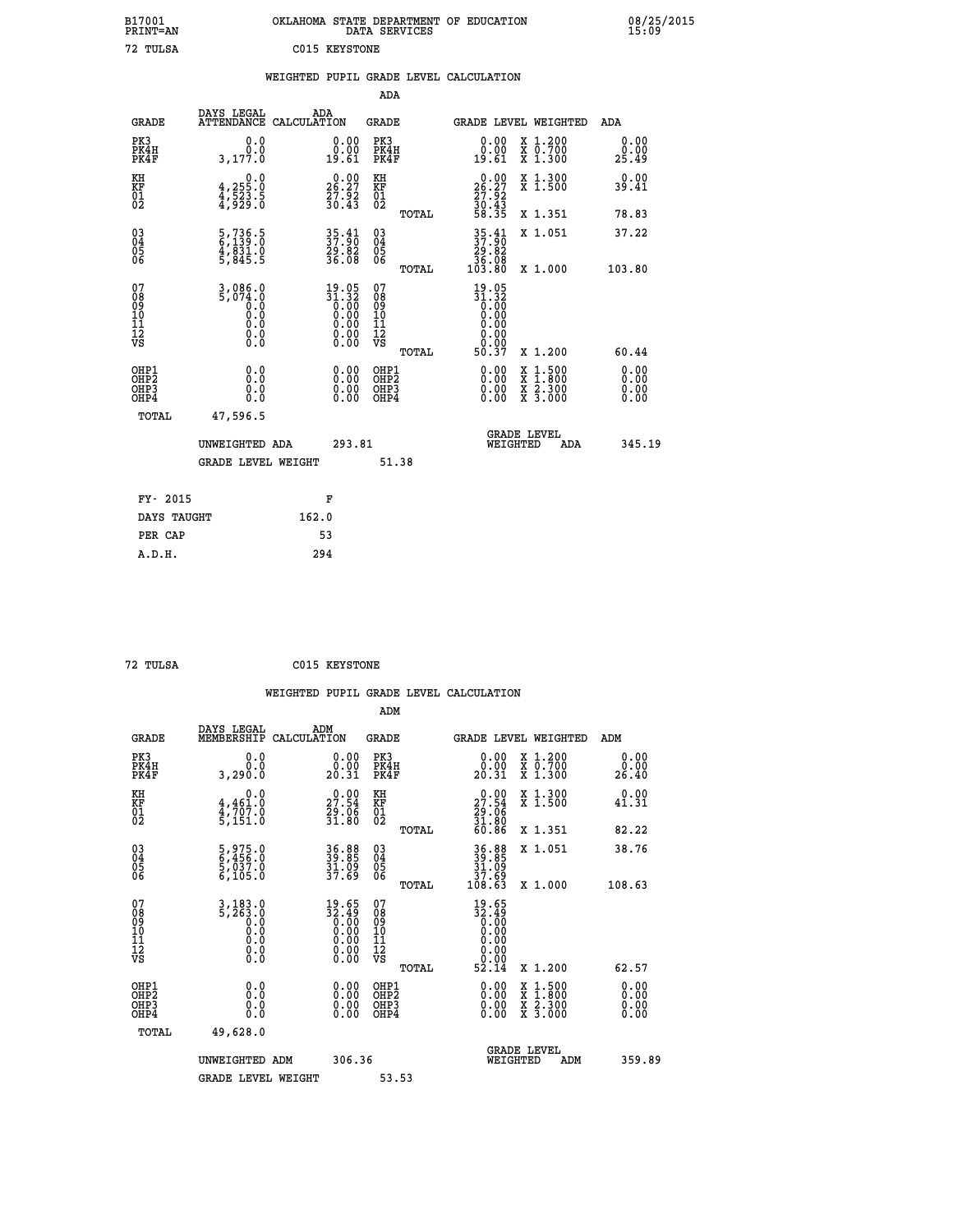|  |  | WEIGHTED PUPIL GRADE LEVEL CALCULATION |
|--|--|----------------------------------------|
|  |  |                                        |

|                                                                    |                                                                                           |                                                                              | ADA                                       |       |                                                                                  |                                                                                                  |                              |
|--------------------------------------------------------------------|-------------------------------------------------------------------------------------------|------------------------------------------------------------------------------|-------------------------------------------|-------|----------------------------------------------------------------------------------|--------------------------------------------------------------------------------------------------|------------------------------|
| <b>GRADE</b>                                                       | DAYS LEGAL<br><b>ATTENDANCE</b>                                                           | ADA<br>CALCULATION                                                           | <b>GRADE</b>                              |       |                                                                                  | <b>GRADE LEVEL WEIGHTED</b>                                                                      | ADA                          |
| PK3<br>PK4H<br>PK4F                                                | 0.0<br>0.0<br>0.0                                                                         | $\begin{smallmatrix} 0.00 \ 0.00 \ 0.00 \end{smallmatrix}$                   | PK3<br>PK4H<br>PK4F                       |       | $\begin{smallmatrix} 0.00 \\ 0.00 \\ 0.00 \end{smallmatrix}$                     | X 1.200<br>X 0.700<br>X 1.300                                                                    | 0.00<br>0.00<br>0.00         |
| KH<br>KF<br>01<br>02                                               | 0.0<br>0.0<br>$\S.$                                                                       | 0.0000<br>$\begin{smallmatrix} 0.00 & 0.00 \\ 0.00 & 0.00 \end{smallmatrix}$ | KH<br><b>KF</b><br>01<br>02               |       | 0.00                                                                             | X 1.300<br>X 1.500                                                                               | 0.00<br>0.00                 |
|                                                                    |                                                                                           |                                                                              |                                           | TOTAL |                                                                                  | X 1.351                                                                                          | 0.00                         |
| $\begin{smallmatrix} 03 \\[-4pt] 04 \end{smallmatrix}$<br>05<br>06 | 0.0<br>0.000                                                                              | 0.00<br>$\begin{smallmatrix} 0.00 \ 0.00 \end{smallmatrix}$                  | $\substack{03 \\ 04}$<br>05<br>06         |       | 0.00<br>0.00<br>0.00<br>0.00                                                     | X 1.051                                                                                          | 0.00                         |
| 07                                                                 |                                                                                           |                                                                              | 07                                        | TOTAL | 0.00                                                                             | X 1.000                                                                                          | 0.00                         |
| 08<br>09<br>11<br>11<br>12<br>VS                                   | $\begin{smallmatrix}&&&0.0\\13,638.5\\12,733.0\\11,129.5\\11,163.0\\0.0\end{smallmatrix}$ | $0.00\n77.49\n72.35\n63.24\n63.43\n0.00$                                     | 08901112<br>1112<br>VS                    |       | $\begin{array}{r} 0.000 \\ 77.49 \\ 72.35 \\ 63.24 \\ 63.43 \end{array}$<br>0.00 |                                                                                                  |                              |
|                                                                    |                                                                                           |                                                                              |                                           | TOTAL | 276.51                                                                           | X 1.200                                                                                          | 331.81                       |
| OHP1<br>OH <sub>P</sub> 2<br>OH <sub>P3</sub><br>OH <sub>P4</sub>  | 0.0<br>0.0<br>0.0                                                                         | 0.00<br>$\begin{smallmatrix} 0.00 \ 0.00 \end{smallmatrix}$                  | OHP1<br>OH <sub>P</sub> 2<br>OHP3<br>OHP4 |       | 0.00<br>0.00<br>0.00                                                             | $\begin{smallmatrix} x & 1 & 500 \\ x & 1 & 800 \\ x & 2 & 300 \\ x & 3 & 000 \end{smallmatrix}$ | 0.00<br>0.00<br>0.00<br>0.00 |
| TOTAL                                                              | 48,664.0                                                                                  |                                                                              |                                           |       |                                                                                  |                                                                                                  |                              |
|                                                                    | UNWEIGHTED ADA                                                                            | 276.51                                                                       |                                           |       |                                                                                  | GRADE LEVEL<br>WEIGHTED<br>ADA                                                                   | 331.81                       |
|                                                                    | <b>GRADE LEVEL WEIGHT</b>                                                                 |                                                                              |                                           | 55.30 |                                                                                  |                                                                                                  |                              |
| FY- 2015                                                           |                                                                                           | F                                                                            |                                           |       |                                                                                  |                                                                                                  |                              |
| DAYS TAUGHT                                                        |                                                                                           | 176.0                                                                        |                                           |       |                                                                                  |                                                                                                  |                              |
| PER CAP                                                            |                                                                                           | 0                                                                            |                                           |       |                                                                                  |                                                                                                  |                              |

 **72 TULSA E004 TULSA CHARTER: SCHL ARTS/SCI.**

|                                    |                                                                                                        |                                                                   | ADM                                                |       |                                                                                     |                                          |                      |
|------------------------------------|--------------------------------------------------------------------------------------------------------|-------------------------------------------------------------------|----------------------------------------------------|-------|-------------------------------------------------------------------------------------|------------------------------------------|----------------------|
| <b>GRADE</b>                       | DAYS LEGAL<br>MEMBERSHIP                                                                               | ADM<br>CALCULATION                                                | <b>GRADE</b>                                       |       |                                                                                     | GRADE LEVEL WEIGHTED                     | ADM                  |
| PK3<br>PK4H<br>PK4F                | 0.0<br>0.0<br>0.0                                                                                      | $\begin{smallmatrix} 0.00 \ 0.00 \ 0.00 \end{smallmatrix}$        | PK3<br>PK4H<br>PK4F                                |       | $\begin{smallmatrix} 0.00 \\ 0.00 \\ 0.00 \end{smallmatrix}$                        | X 1.200<br>X 0.700<br>X 1.300            | 0.00<br>0.00<br>0.00 |
| KH<br>KF<br>01<br>02               | 0.0<br>$\begin{smallmatrix} 0.0 & 0 \ 0.0 & 0 \ 0.0 & 0 \end{smallmatrix}$                             | $\begin{smallmatrix} 0.00 \ 0.00 \ 0.00 \ 0.00 \end{smallmatrix}$ | KH<br>KF<br>01<br>02                               |       | $\begin{smallmatrix} 0.00 \ 0.00 \ 0.00 \ 0.00 \ 0.00 \ 0.00 \end{smallmatrix}$     | X 1.300<br>X 1.500                       | 0.00<br>0.00         |
|                                    |                                                                                                        |                                                                   |                                                    | TOTAL |                                                                                     | X 1.351                                  | 0.00                 |
| 03<br>04<br>05<br>06               |                                                                                                        | $\begin{smallmatrix} 0.00 \ 0.00 \ 0.00 \ 0.00 \end{smallmatrix}$ | $\begin{matrix} 03 \\ 04 \\ 05 \\ 06 \end{matrix}$ |       | $0.00$<br>$0.00$<br>0.00                                                            | X 1.051                                  | 0.00                 |
|                                    |                                                                                                        |                                                                   |                                                    | TOTAL | 0.00                                                                                | X 1.000                                  | 0.00                 |
| 07<br>08<br>09<br>101<br>112<br>VS | 0.0<br>$\begin{smallmatrix} & & & 0.10\ 14,499.0\ 13,704.0\ 12,085.0\ 12,112.0\ 0.0 \end{smallmatrix}$ | $0.00\n82.38\n77.86\n68.66\n68.82\n68.82\n0.00$                   | 07<br>08<br>09<br>11<br>11<br>12<br>VS             | TOTAL | $\begin{smallmatrix}0.00\\0.00\\2.38\\77.86\\68.66\\68.82\\297.72\end{smallmatrix}$ | X 1.200                                  | 357.26               |
|                                    |                                                                                                        |                                                                   |                                                    |       |                                                                                     |                                          | 0.00                 |
| OHP1<br>OHP2<br>OHP3<br>OHP4       | 0.0<br>0.000                                                                                           |                                                                   | OHP1<br>OHP2<br>OHP <sub>3</sub>                   |       | $0.00$<br>$0.00$<br>0.00                                                            | X 1:500<br>X 1:800<br>X 2:300<br>X 3:000 | 0.00<br>0.00         |
| TOTAL                              | 52,400.0                                                                                               |                                                                   |                                                    |       |                                                                                     |                                          |                      |
|                                    | UNWEIGHTED ADM                                                                                         |                                                                   | 297.72                                             |       | GRADE LEVEL<br>WEIGHTED                                                             | ADM                                      | 357.26               |
|                                    | <b>GRADE LEVEL WEIGHT</b>                                                                              |                                                                   | 59.54                                              |       |                                                                                     |                                          |                      |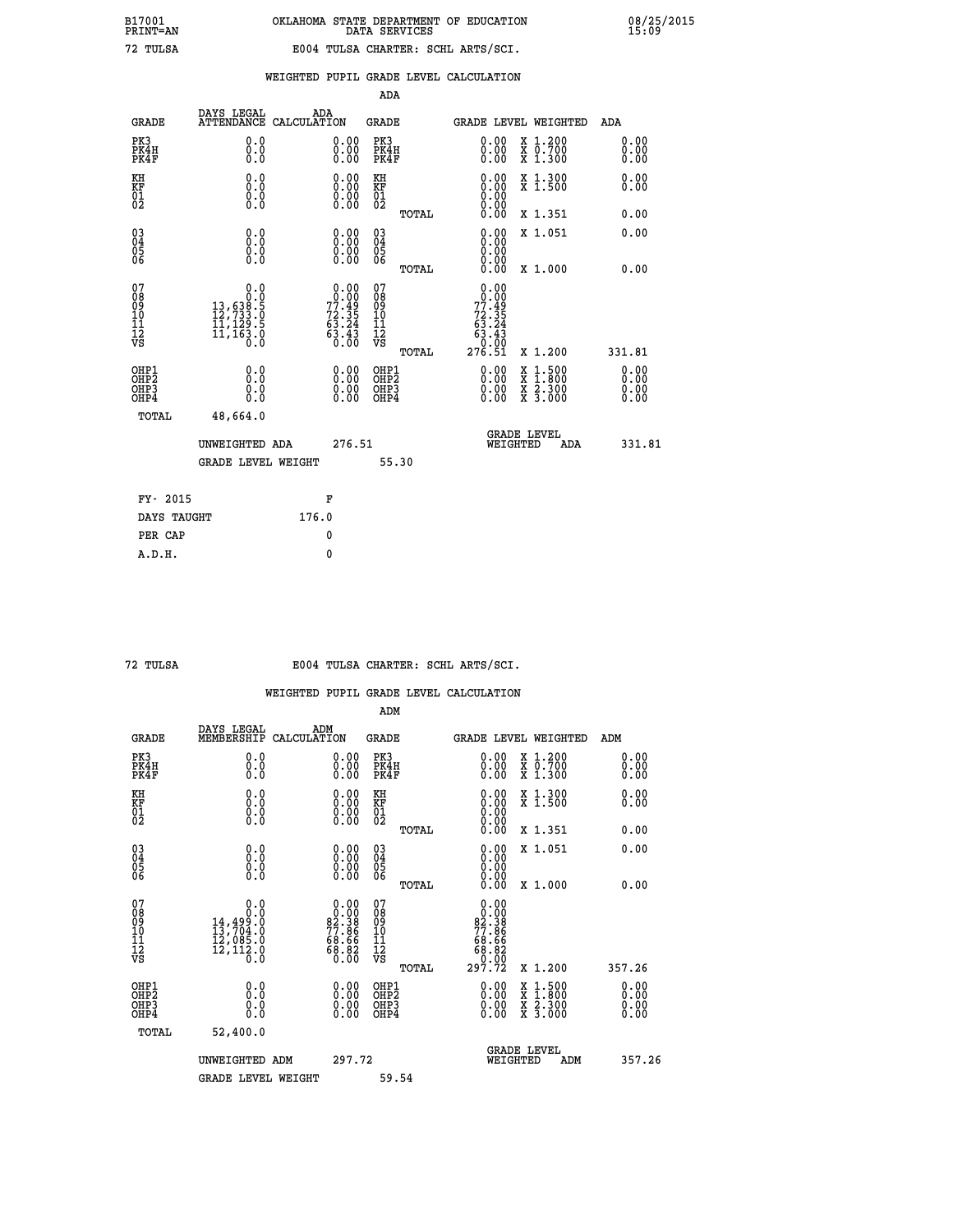| TULSA |  |
|-------|--|

|                                                                    |                                                                                                         |                                                                   | ADA                                    |       |                                                                 |                                                                                                                                              |                               |
|--------------------------------------------------------------------|---------------------------------------------------------------------------------------------------------|-------------------------------------------------------------------|----------------------------------------|-------|-----------------------------------------------------------------|----------------------------------------------------------------------------------------------------------------------------------------------|-------------------------------|
| <b>GRADE</b>                                                       | DAYS LEGAL<br><b>ATTENDANCE</b>                                                                         | ADA<br>CALCULATION                                                | <b>GRADE</b>                           |       | <b>GRADE LEVEL WEIGHTED</b>                                     |                                                                                                                                              | ADA                           |
| PK3<br>PK4H<br>PK4F                                                | 0.0<br>0.0<br>Ō.Ō                                                                                       | $\begin{smallmatrix} 0.00 \ 0.00 \ 0.00 \end{smallmatrix}$        | PK3<br>PK4H<br>PK4F                    |       | $\begin{smallmatrix} 0.00 \\ 0.00 \\ 0.00 \end{smallmatrix}$    | X 1.200<br>X 0.700<br>X 1.300                                                                                                                | 0.00<br>0.00<br>0.00          |
| KH<br>KF<br>01<br>02                                               | 0.0<br>0.0<br>$\S.$                                                                                     | $\begin{smallmatrix} 0.00 \ 0.00 \ 0.00 \ 0.00 \end{smallmatrix}$ | KH<br>KF<br>01<br>02                   |       | 0.00<br>0.0000000000                                            | X 1.300<br>X 1.500                                                                                                                           | 0.00<br>0.00                  |
|                                                                    |                                                                                                         |                                                                   |                                        | TOTAL | 0.00                                                            | X 1.351                                                                                                                                      | 0.00                          |
| $\begin{smallmatrix} 03 \\[-4pt] 04 \end{smallmatrix}$<br>Ŏ5<br>06 | 0.0<br>$\frac{14}{13}$ , 702.0<br>13, 000.5                                                             | 0.00<br>$\frac{84.49}{74.72}$                                     | $\substack{03 \\ 04}$<br>Ŏ5<br>06      |       | 0.00<br>$\begin{array}{r} 84.49 \\ 74.72 \\ 159.21 \end{array}$ | X 1.051                                                                                                                                      | 0.00                          |
|                                                                    |                                                                                                         |                                                                   |                                        | TOTAL |                                                                 | X 1.000                                                                                                                                      | 159.21                        |
| 07<br>08<br>09<br>101<br>11<br>12<br>VS                            | $\begin{smallmatrix} 15,341.5\\ 15,252.5\\ 0.0\\ 0.0\\ 0.0\\ 0.0\\ 0.0\\ 0.0\\ 0.0\\ \end{smallmatrix}$ | $88.17\n87.66\n0.00\n0.00\n0.00\n0.00\n0.00$                      | 07<br>08<br>09<br>11<br>11<br>12<br>VS |       | 88.17<br>87.66<br>0.00<br>0.00<br>0.00<br>0.00                  |                                                                                                                                              |                               |
|                                                                    |                                                                                                         |                                                                   |                                        | TOTAL | 175.83                                                          | X 1.200                                                                                                                                      | 211.00                        |
| OHP1<br>OHP <sub>2</sub><br>OH <sub>P3</sub><br>OHP4               | 0.0<br>0.000                                                                                            | 0.00<br>$\begin{smallmatrix} 0.00 \ 0.00 \end{smallmatrix}$       | OHP1<br>OHP2<br>OHP <sub>3</sub>       |       |                                                                 | $\begin{smallmatrix} \mathtt{X} & 1\cdot500 \\ \mathtt{X} & 1\cdot800 \\ \mathtt{X} & 2\cdot300 \\ \mathtt{X} & 3\cdot000 \end{smallmatrix}$ | 0.00<br>Ō. ŌŌ<br>0.00<br>0.00 |
| TOTAL                                                              | 58,296.5                                                                                                |                                                                   |                                        |       |                                                                 |                                                                                                                                              |                               |
|                                                                    | UNWEIGHTED ADA                                                                                          | 335.04                                                            |                                        |       | WEIGHTED                                                        | <b>GRADE LEVEL</b><br>ADA                                                                                                                    | 370.21                        |
|                                                                    | <b>GRADE LEVEL WEIGHT</b>                                                                               |                                                                   | 35.17                                  |       |                                                                 |                                                                                                                                              |                               |
| FY- 2015                                                           |                                                                                                         | F                                                                 |                                        |       |                                                                 |                                                                                                                                              |                               |
| DAYS TAUGHT                                                        |                                                                                                         | 174.0                                                             |                                        |       |                                                                 |                                                                                                                                              |                               |
| PER CAP                                                            |                                                                                                         | 33                                                                |                                        |       |                                                                 |                                                                                                                                              |                               |

 **A.D.H. 333**

#### **72 TULSA E005 TULSA CHARTER: KIPP TULSA**

|                                    |                                                                                  |                                                                                                        | ADM                                                |       |                                                                                 |                                          |                      |
|------------------------------------|----------------------------------------------------------------------------------|--------------------------------------------------------------------------------------------------------|----------------------------------------------------|-------|---------------------------------------------------------------------------------|------------------------------------------|----------------------|
| <b>GRADE</b>                       | DAYS LEGAL<br>MEMBERSHIP                                                         | ADM<br>CALCULATION                                                                                     | <b>GRADE</b>                                       |       |                                                                                 | GRADE LEVEL WEIGHTED                     | ADM                  |
| PK3<br>PK4H<br>PK4F                | 0.0<br>0.0<br>0.0                                                                | 0.00<br>$\begin{smallmatrix} 0.00 \ 0.00 \end{smallmatrix}$                                            | PK3<br>PK4H<br>PK4F                                |       | $\begin{smallmatrix} 0.00 \\ 0.00 \\ 0.00 \end{smallmatrix}$                    | X 1.200<br>X 0.700<br>X 1.300            | 0.00<br>0.00<br>0.00 |
| KH<br>KF<br>01<br>02               | 0.0<br>0.0<br>$\S.$                                                              | $\begin{smallmatrix} 0.00 \ 0.00 \ 0.00 \ 0.00 \end{smallmatrix}$                                      | KH<br>KF<br>01<br>02                               |       | $\begin{smallmatrix} 0.00 \ 0.00 \ 0.00 \ 0.00 \ 0.00 \ 0.00 \end{smallmatrix}$ | X 1.300<br>X 1.500                       | 0.00<br>0.00         |
|                                    |                                                                                  |                                                                                                        |                                                    | TOTAL |                                                                                 | X 1.351                                  | 0.00                 |
| 03<br>04<br>05<br>06               | 0.0<br>15,233.0<br>13,426.0                                                      | $0.00$<br>$87.55$<br>$77.16$                                                                           | $\begin{matrix} 03 \\ 04 \\ 05 \\ 06 \end{matrix}$ |       | $0.00$<br>$87.55$<br>$77.16$                                                    | X 1.051                                  | 0.00                 |
|                                    |                                                                                  |                                                                                                        |                                                    | TOTAL | 164.71                                                                          | X 1.000                                  | 164.71               |
| 07<br>08<br>09<br>101<br>112<br>VS | $\begin{smallmatrix}15,647.0\\15,635.0\\0.0\\0.0\\0.0\end{smallmatrix}$<br>$\S.$ | $\begin{smallmatrix} 89.93 \\ 89.86 \\ 0.00 \\ 0.00 \\ 0.00 \\ 0.00 \\ 0.00 \\ 0.00 \end{smallmatrix}$ | 07<br>08<br>09<br>11<br>11<br>12<br>VS             |       | 89.93<br>88.08<br>0.00<br>0.00                                                  |                                          |                      |
|                                    |                                                                                  |                                                                                                        |                                                    | TOTAL | 179.79                                                                          | X 1.200                                  | 215.75               |
| OHP1<br>OHP2<br>OHP3<br>OHP4       | 0.0<br>0.000                                                                     |                                                                                                        | OHP1<br>OHP2<br>OHP <sub>3</sub>                   |       | $0.00$<br>$0.00$<br>0.00                                                        | X 1:500<br>X 1:800<br>X 2:300<br>X 3:000 | 0.00<br>0.00<br>0.00 |
| TOTAL                              | 59,941.0                                                                         |                                                                                                        |                                                    |       |                                                                                 |                                          |                      |
|                                    | UNWEIGHTED ADM                                                                   | 344.50                                                                                                 |                                                    |       |                                                                                 | <b>GRADE LEVEL</b><br>WEIGHTED<br>ADM    | 380.46               |
|                                    | <b>GRADE LEVEL WEIGHT</b>                                                        |                                                                                                        | 35.96                                              |       |                                                                                 |                                          |                      |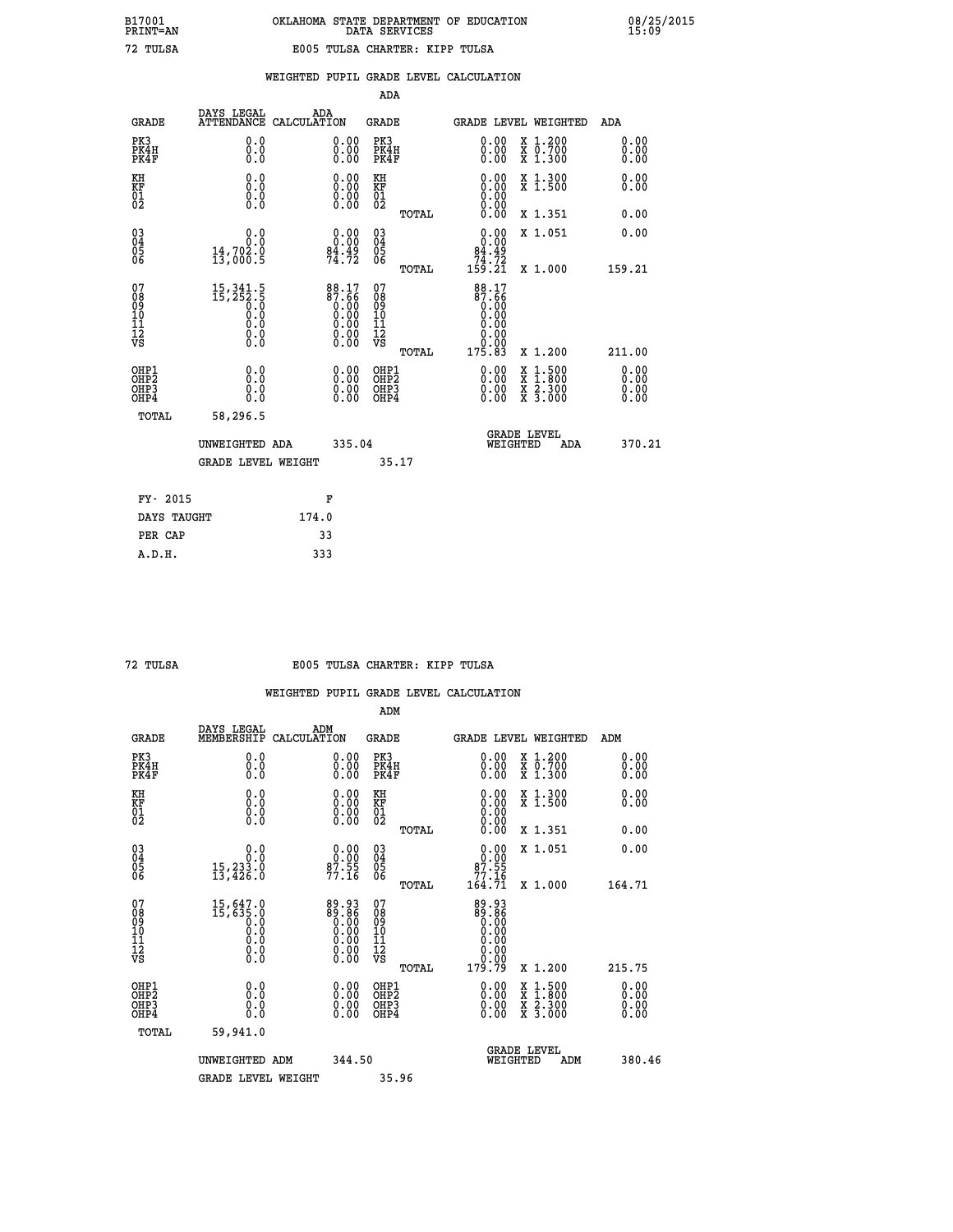|                                                    |                                                                               |                                                                                               | ADA                                                  |       |                                                                                                                                                                                                                                                                                |                                          |     |                              |
|----------------------------------------------------|-------------------------------------------------------------------------------|-----------------------------------------------------------------------------------------------|------------------------------------------------------|-------|--------------------------------------------------------------------------------------------------------------------------------------------------------------------------------------------------------------------------------------------------------------------------------|------------------------------------------|-----|------------------------------|
| <b>GRADE</b>                                       | DAYS LEGAL<br><b>ATTENDANCE</b>                                               | ADA<br>CALCULATION                                                                            | <b>GRADE</b>                                         |       | GRADE LEVEL WEIGHTED                                                                                                                                                                                                                                                           |                                          |     | <b>ADA</b>                   |
| PK3<br>PK4H<br>PK4F                                | 0.0<br>0.0<br>6,649.0                                                         | 0.00<br>0.00<br>37.56                                                                         | PK3<br>PK4H<br>PK4F                                  |       | 0.00<br>ŏ:ŏŏ<br>37:56                                                                                                                                                                                                                                                          | X 1.200<br>X 0.700<br>X 1.300            |     | 0.00<br>0.00<br>48.83        |
| KH<br>KF<br>01<br>02                               | 0.0<br>$\begin{smallmatrix} 6, 823.0 \ 8, 149.5 \ 8, 194.0 \end{smallmatrix}$ | $\begin{smallmatrix} 0.00\\ 38.55\\ 46.04\\ 46.29 \end{smallmatrix}$                          | KH<br>KF<br>01<br>02                                 |       | $\begin{smallmatrix} 0.00\\ 38.55\\ 46.04\\ 46.29\\ 92.33 \end{smallmatrix}$                                                                                                                                                                                                   | X 1.300<br>X 1.500                       |     | 0.00<br>57.83                |
|                                                    |                                                                               |                                                                                               |                                                      | TOTAL |                                                                                                                                                                                                                                                                                | X 1.351                                  |     | 124.74                       |
| $\begin{matrix} 03 \\ 04 \\ 05 \\ 06 \end{matrix}$ | 9,153.0<br>7,753.5<br>8,309.5<br>7,768.0                                      | $\begin{smallmatrix} 51.71 \\ 43.81 \\ 46.95 \\ 43.89 \end{smallmatrix}$                      | 03<br>04<br>05<br>06                                 |       | $\begin{array}{c} 51.71 \\ 43.81 \\ 46.95 \\ 43.89 \\ 134.65 \end{array}$                                                                                                                                                                                                      | X 1.051                                  |     | 54.35                        |
|                                                    |                                                                               |                                                                                               |                                                      | TOTAL |                                                                                                                                                                                                                                                                                | X 1.000                                  |     | 134.65                       |
| 07<br>08<br>09<br>101<br>11<br>12<br>VS            | $\S.$ $\S$                                                                    | $\begin{smallmatrix} 0.00\ 0.00\ 0.00\ 0.00\ 0.00\ 0.00\ 0.00\ 0.00\ 0.00\ \end{smallmatrix}$ | 07<br>08<br>09<br>11<br>11<br>12<br>VS               |       | 0.00<br>0.00                                                                                                                                                                                                                                                                   |                                          |     |                              |
|                                                    |                                                                               |                                                                                               |                                                      | TOTAL | 0.00                                                                                                                                                                                                                                                                           | X 1.200                                  |     | 0.00                         |
| OHP1<br>OHP2<br>OHP3<br>OHP4                       | 0.0<br>0.0<br>0.0                                                             | $\begin{smallmatrix} 0.00 \ 0.00 \ 0.00 \ 0.00 \end{smallmatrix}$                             | OHP1<br>OHP2<br>OHP <sub>3</sub><br>OHP <sub>4</sub> |       | $\begin{smallmatrix} 0.00 & 0.00 & 0.00 & 0.00 & 0.00 & 0.00 & 0.00 & 0.00 & 0.00 & 0.00 & 0.00 & 0.00 & 0.00 & 0.00 & 0.00 & 0.00 & 0.00 & 0.00 & 0.00 & 0.00 & 0.00 & 0.00 & 0.00 & 0.00 & 0.00 & 0.00 & 0.00 & 0.00 & 0.00 & 0.00 & 0.00 & 0.00 & 0.00 & 0.00 & 0.00 & 0.0$ | X 1:500<br>X 1:800<br>X 2:300<br>X 3:000 |     | 0.00<br>Ŏ.ŎŎ<br>Q.QQ<br>0.00 |
| TOTAL                                              | 62,799.5                                                                      |                                                                                               |                                                      |       |                                                                                                                                                                                                                                                                                |                                          |     |                              |
|                                                    | UNWEIGHTED ADA                                                                | 354.80                                                                                        |                                                      |       |                                                                                                                                                                                                                                                                                | GRADE LEVEL<br>WEIGHTED                  | ADA | 420.40                       |
|                                                    | <b>GRADE LEVEL WEIGHT</b>                                                     |                                                                                               |                                                      | 65.60 |                                                                                                                                                                                                                                                                                |                                          |     |                              |
| FY- 2015                                           |                                                                               | F                                                                                             |                                                      |       |                                                                                                                                                                                                                                                                                |                                          |     |                              |
| DAYS TAUGHT                                        |                                                                               | 177.0                                                                                         |                                                      |       |                                                                                                                                                                                                                                                                                |                                          |     |                              |
|                                                    |                                                                               |                                                                                               |                                                      |       |                                                                                                                                                                                                                                                                                |                                          |     |                              |

 **PER CAP 33 A.D.H. 312**

#### **72 TULSA E006 TULSA CHARTER: LIGHTHOUSE ACAD**

|                                          |                                          |                                                                                                      | ADM                                                 |       |                                                                                    |                                          |                       |
|------------------------------------------|------------------------------------------|------------------------------------------------------------------------------------------------------|-----------------------------------------------------|-------|------------------------------------------------------------------------------------|------------------------------------------|-----------------------|
| <b>GRADE</b>                             | DAYS LEGAL<br>MEMBERSHIP                 | ADM<br>CALCULATION                                                                                   | <b>GRADE</b>                                        |       |                                                                                    | GRADE LEVEL WEIGHTED                     | ADM                   |
| PK3<br>PK4H<br>PK4F                      | 0.0<br>Ō.Ō<br>7,051.0                    | $\begin{smallmatrix} 0.00\\ 0.00\\ 39.84 \end{smallmatrix}$                                          | PK3<br>PK4H<br>PK4F                                 |       | $\begin{smallmatrix} 0.00\\ 0.00\\ 39.84 \end{smallmatrix}$                        | X 1.200<br>X 0.700<br>X 1.300            | 0.00<br>ŏ:ŏŏ<br>51:79 |
| KH<br>KF<br>01<br>02                     | 0.0<br>7,171.0<br>8,685.0<br>8,598.0     | $\begin{smallmatrix} 0.00\\ 40.51\\ 49.07\\ 48.58 \end{smallmatrix}$                                 | KH<br>KF<br>01<br>02                                |       | $0.00$<br>$40.51$<br>$49.07$<br>$48.58$<br>$97.65$                                 | X 1.300<br>X 1.500                       | 0.00<br>60.77         |
|                                          |                                          |                                                                                                      |                                                     | TOTAL |                                                                                    | X 1.351                                  | 131.93                |
| 03<br>04<br>05<br>06                     | 9,557.0<br>8,162.0<br>8,690.0<br>8,109.0 | $\frac{53.99}{46.11}$<br>$\frac{49.10}{45.81}$                                                       | $\begin{array}{c} 03 \\ 04 \\ 05 \\ 06 \end{array}$ |       | $\begin{smallmatrix} 53.99 \\ 46.11 \\ 49.10 \\ 45.81 \\ 141.02 \end{smallmatrix}$ | X 1.051                                  | 56.74                 |
|                                          |                                          |                                                                                                      |                                                     | TOTAL |                                                                                    | X 1.000                                  | 141.02                |
| 07<br>08<br>09<br>101<br>112<br>VS       | 0.0                                      | $\begin{smallmatrix} 0.00 \ 0.00 \ 0.00 \ 0.00 \ 0.00 \ 0.00 \ 0.00 \ 0.00 \ 0.00 \end{smallmatrix}$ | 07<br>08<br>09<br>11<br>11<br>12<br>VS              |       | 0.00<br>0.00<br>0.00<br>0.00<br>0.00<br>0.00                                       |                                          |                       |
|                                          |                                          |                                                                                                      |                                                     | TOTAL | 0.00                                                                               | X 1.200                                  | 0.00                  |
| OHP1<br>OHP2<br>OHP <sub>3</sub><br>OHP4 | 0.0<br>0.000                             |                                                                                                      | OHP1<br>OHP2<br>OHP <sub>3</sub>                    |       | $0.00$<br>$0.00$<br>0.00                                                           | X 1:500<br>X 1:800<br>X 2:300<br>X 3:000 | 0.00<br>0.00<br>0.00  |
| TOTAL                                    | 66,023.0                                 |                                                                                                      |                                                     |       |                                                                                    |                                          |                       |
|                                          | UNWEIGHTED                               | 373.01<br>ADM                                                                                        |                                                     |       |                                                                                    | GRADE LEVEL<br>WEIGHTED<br>ADM           | 442.25                |
|                                          | <b>GRADE LEVEL WEIGHT</b>                |                                                                                                      | 69.24                                               |       |                                                                                    |                                          |                       |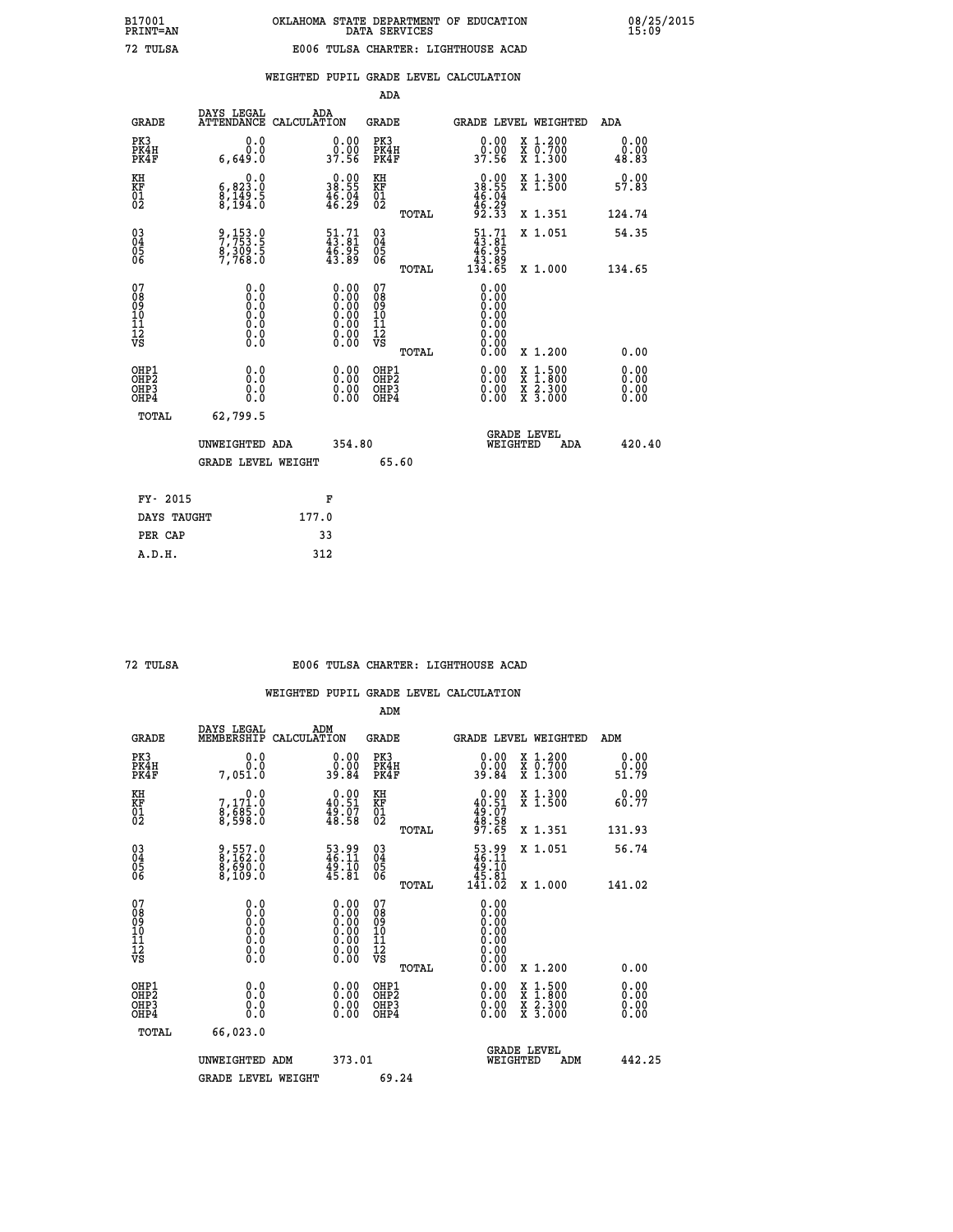|                                                                    |                                                                                      |                                                                                                                                                | ADA                                        |                                                                   |                              |
|--------------------------------------------------------------------|--------------------------------------------------------------------------------------|------------------------------------------------------------------------------------------------------------------------------------------------|--------------------------------------------|-------------------------------------------------------------------|------------------------------|
| <b>GRADE</b>                                                       | DAYS LEGAL<br><b>ATTENDANCE</b>                                                      | ADA<br>CALCULATION                                                                                                                             | <b>GRADE</b>                               | <b>GRADE LEVEL WEIGHTED</b>                                       | ADA                          |
| PK3<br>PK4H<br>PK4F                                                | 0.0<br>0.0<br>9,180.5                                                                | $\begin{smallmatrix} 0.00\\ 0.00\\ 54.00 \end{smallmatrix}$                                                                                    | PK3<br>PK4H<br>PK4F                        | 0.00<br>X 1.200<br>X 0.700<br>X 1.300<br>ةة.ة<br>54.00            | 0.00<br>0.00<br>70.20        |
| KH<br><b>KF</b><br>01<br>02                                        | 0.0<br>$\begin{smallmatrix} 12,440.0 \ 8,485.0 \ 8,494.5 \end{smallmatrix}$          | 73.18<br>$\frac{45.51}{49.97}$                                                                                                                 | KH<br>KF<br>01<br>02                       | X 1.300<br>X 1.500<br>73.18<br>$\frac{49.91}{49.97}$<br>99.88     | 0.00<br>109.77               |
|                                                                    |                                                                                      |                                                                                                                                                | TOTAL                                      | X 1.351                                                           | 134.94                       |
| $\begin{smallmatrix} 03 \\[-4pt] 04 \end{smallmatrix}$<br>Ŏ5<br>06 | 3,473.0<br>0.0<br>0.0<br>Ŏ.Ŏ                                                         | $20.43$<br>$0.00$<br>$\begin{smallmatrix} 0.00 \ 0.00 \end{smallmatrix}$                                                                       | $\substack{03 \\ 04}$<br>05<br>06<br>TOTAL | $20.43$<br>$0.00$<br>$0.00$<br>X 1.051<br>0.00<br>0.00<br>X 1.000 | 21.47<br>0.00                |
| 07<br>08901112<br>1112<br>VS                                       | 0.0<br>$\begin{smallmatrix} 0.0 & 0 \ 0.0 & 0 \ 0.0 & 0 \ 0.0 & 0 \end{smallmatrix}$ | $\begin{smallmatrix} 0.00 \ 0.00 \ 0.00 \ 0.00 \ 0.00 \end{smallmatrix}$<br>$\begin{smallmatrix} 0.00 & 0.00 \\ 0.00 & 0.00 \end{smallmatrix}$ | 07<br>08<br>09<br>11<br>11<br>12<br>VS     | 0.00<br>0.00<br>Ŏ.ŎŎ<br>O.OO<br>0.00<br>0.00                      |                              |
|                                                                    |                                                                                      |                                                                                                                                                | TOTAL                                      | 0.00<br>X 1.200                                                   | 0.00                         |
| OHP1<br>OH <sub>P</sub> 2<br>OH <sub>P3</sub><br>OH <sub>P4</sub>  | 0.0<br>0.0<br>0.0                                                                    | 0.00<br>$\begin{smallmatrix} 0.00 \ 0.00 \end{smallmatrix}$                                                                                    | OHP1<br>OH <sub>P</sub> 2<br>OHP3<br>OHP4  | 0.00<br>X 1:500<br>X 1:800<br>X 2:300<br>X 3:000<br>0.00<br>0.00  | 0.00<br>0.00<br>0.00<br>0.00 |
| TOTAL                                                              | 42,073.0                                                                             |                                                                                                                                                |                                            |                                                                   |                              |
|                                                                    | UNWEIGHTED ADA                                                                       | 247.49                                                                                                                                         |                                            | GRADE LEVEL<br>WEIGHTED<br>ADA                                    | 336.38                       |
|                                                                    | <b>GRADE LEVEL WEIGHT</b>                                                            |                                                                                                                                                | 88.89                                      |                                                                   |                              |
|                                                                    | FY- 2015                                                                             | F                                                                                                                                              |                                            |                                                                   |                              |
|                                                                    | DAYS TAUGHT                                                                          | 170.0                                                                                                                                          |                                            |                                                                   |                              |
|                                                                    | PER CAP                                                                              | 0                                                                                                                                              |                                            |                                                                   |                              |

 **72 TULSA G001 DEBORAH BROWN (CHARTER)**

|                                           |                                                                                      |                                                                                               | ADM                                                 |       |                                                                               |                                          |                       |        |
|-------------------------------------------|--------------------------------------------------------------------------------------|-----------------------------------------------------------------------------------------------|-----------------------------------------------------|-------|-------------------------------------------------------------------------------|------------------------------------------|-----------------------|--------|
| <b>GRADE</b>                              | DAYS LEGAL<br>MEMBERSHIP                                                             | ADM<br>CALCULATION                                                                            | <b>GRADE</b>                                        |       |                                                                               | GRADE LEVEL WEIGHTED                     | ADM                   |        |
| PK3<br>PK4H<br>PK4F                       | 0.0<br>0.0<br>9,701.0                                                                | $0.00$<br>$0.00$<br>57.06                                                                     | PK3<br>PK4H<br>PK4F                                 |       | $\begin{smallmatrix} 0.00\\ 0.00\\ 57.06 \end{smallmatrix}$                   | X 1.200<br>X 0.700<br>X 1.300            | 0.00<br>0.00<br>74.18 |        |
| KH<br>KF<br>01<br>02                      | 0.0<br>12,693.0<br>8,930.0<br>8,881.0                                                | $74.66$<br>$52.53$<br>$52.24$                                                                 | KH<br>KF<br>01<br>02                                |       | $\begin{smallmatrix} &0.00\\ 74.66\\ 52.53\\ 52.24\\ 104.77\end{smallmatrix}$ | X 1.300<br>X 1.500                       | 0.00<br>111.99        |        |
|                                           |                                                                                      |                                                                                               |                                                     | TOTAL |                                                                               | X 1.351                                  | 141.54                |        |
| 03<br>04<br>05<br>06                      | 3,544.0<br>0.0<br>$\begin{smallmatrix} 0.5 & 0 \ 0.0 & 0 \end{smallmatrix}$          | $\begin{smallmatrix} 20.85\ 0.00\ 0.00\ 0.00 \end{smallmatrix}$                               | $\begin{array}{c} 03 \\ 04 \\ 05 \\ 06 \end{array}$ |       | $20.85$<br>0.00<br>0.00                                                       | X 1.051                                  | 21.91                 |        |
|                                           |                                                                                      |                                                                                               |                                                     | TOTAL | 0.00                                                                          | X 1.000                                  | 0.00                  |        |
| 07<br>08<br>09<br>101<br>112<br>VS        | 0.0<br>$\begin{smallmatrix} 0.0 & 0 \ 0.0 & 0 \ 0.0 & 0 \ 0.0 & 0 \end{smallmatrix}$ | $\begin{smallmatrix} 0.00\ 0.00\ 0.00\ 0.00\ 0.00\ 0.00\ 0.00\ 0.00\ 0.00\ \end{smallmatrix}$ | 07<br>08<br>09<br>11<br>11<br>12<br>VS              |       | 0.00<br>0.00<br>0.00                                                          |                                          |                       |        |
|                                           |                                                                                      |                                                                                               |                                                     | TOTAL | 0.00                                                                          | X 1.200                                  | 0.00                  |        |
| OHP1<br>OHP2<br>OH <sub>P</sub> 3<br>OHP4 | 0.0<br>0.000                                                                         |                                                                                               | OHP1<br>OHP2<br>OHP <sub>3</sub>                    |       | $0.00$<br>$0.00$<br>0.00                                                      | X 1:500<br>X 1:800<br>X 2:300<br>X 3:000 | 0.00<br>0.00<br>0.00  |        |
| TOTAL                                     | 43,749.0                                                                             |                                                                                               |                                                     |       |                                                                               |                                          |                       |        |
|                                           | UNWEIGHTED                                                                           | 257.34<br>ADM                                                                                 |                                                     |       | WEIGHTED                                                                      | <b>GRADE LEVEL</b><br>ADM                |                       | 349.62 |
|                                           | <b>GRADE LEVEL WEIGHT</b>                                                            |                                                                                               |                                                     | 92.28 |                                                                               |                                          |                       |        |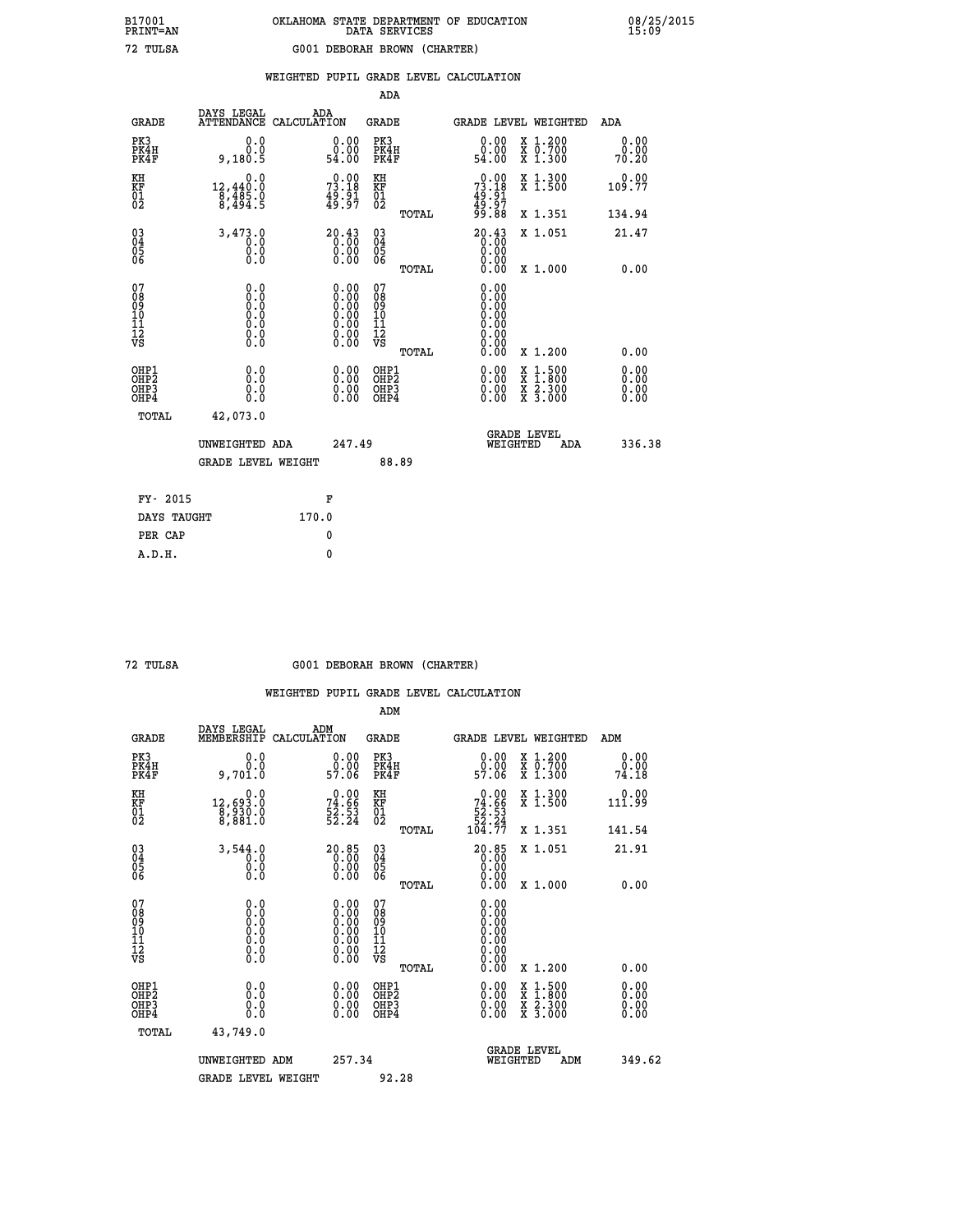|                                                                    |                                                                                                                                                                      |                                                                             |        | ADA                                                               |       |                                                               |                                                                                                  |                              |
|--------------------------------------------------------------------|----------------------------------------------------------------------------------------------------------------------------------------------------------------------|-----------------------------------------------------------------------------|--------|-------------------------------------------------------------------|-------|---------------------------------------------------------------|--------------------------------------------------------------------------------------------------|------------------------------|
| <b>GRADE</b>                                                       | DAYS LEGAL<br><b>ATTENDANCE</b>                                                                                                                                      | ADA<br>CALCULATION                                                          |        | <b>GRADE</b>                                                      |       | <b>GRADE LEVEL WEIGHTED</b>                                   |                                                                                                  | ADA                          |
| PK3<br>PK4H<br>PK4F                                                | 0.0<br>0.0<br>0.0                                                                                                                                                    | $\begin{smallmatrix} 0.00 \ 0.00 \ 0.00 \end{smallmatrix}$                  |        | PK3<br>PK4H<br>PK4F                                               |       | 0.00<br>0.00                                                  | X 1.200<br>X 0.700<br>X 1.300                                                                    | 0.00<br>0.00<br>0.00         |
| KH<br><b>KF</b><br>01<br>02                                        | 0.0<br>7,584:5<br>8,416.0<br>9,003:5                                                                                                                                 | $0.00$<br>44.61<br>49:51<br>52:96                                           |        | KH<br>KF<br>01<br>02                                              |       | 0.00<br>$44.61$<br>$49.51$<br>$52.96$<br>$102.47$             | X 1.300<br>X 1.500                                                                               | 0.00<br>66.92                |
|                                                                    |                                                                                                                                                                      |                                                                             |        |                                                                   | TOTAL |                                                               | X 1.351                                                                                          | 138.44                       |
| $\begin{smallmatrix} 03 \\[-4pt] 04 \end{smallmatrix}$<br>05<br>06 | $\begin{smallmatrix} 12,721.0\\7,844.0\\8,373.0\\13,045.0 \end{smallmatrix}$                                                                                         | $74.83$<br>$46.14$<br>$49.25$<br>$76.74$                                    |        | $\substack{03 \\ 04}$<br>$\begin{matrix} 0.5 \\ 0.6 \end{matrix}$ |       | $74.83$<br>$46.14$<br>$49.25$<br>$76.74$<br>$172.13$          | X 1.051                                                                                          | 78.65                        |
| 07                                                                 |                                                                                                                                                                      |                                                                             |        | 07                                                                | TOTAL | 141.89                                                        | X 1.000                                                                                          | 172.13                       |
| 08<br>09<br>11<br>11<br>12<br>VS                                   | $\begin{smallmatrix} 24\,,\,122\,.\,0\\ 19\,,\,393\,. \,0\\ 17\,,\,945\,. \,0\\ 11\,,\,982\,. \,5\\ 9\,,\,638\,. \,0\\ 8\,,\,497\,. \,5\\ 0\,. \,0\end{smallmatrix}$ | $141.89$<br>$105.56$<br>$105.56$<br>$70.49$<br>$56.69$<br>$49.99$<br>$0.00$ |        | 08<br>09<br>11<br>11<br>12<br>VS                                  |       | $114.08$<br>$105.56$<br>$70.49$<br>$56.69$<br>$49.98$<br>0.00 |                                                                                                  |                              |
|                                                                    |                                                                                                                                                                      |                                                                             |        |                                                                   | TOTAL | 538.70                                                        | X 1.200                                                                                          | 646.44                       |
| OHP1<br>OH <sub>P</sub> 2<br>OH <sub>P3</sub><br>OH <sub>P4</sub>  | 0.0<br>0.0<br>0.0                                                                                                                                                    | 0.00<br>$\begin{smallmatrix} 0.00 \ 0.00 \end{smallmatrix}$                 |        | OHP1<br>OH <sub>P</sub> 2<br>OHP3<br>OHP4                         |       | 0.00<br>0.00<br>0.00                                          | $\begin{smallmatrix} x & 1 & 500 \\ x & 1 & 800 \\ x & 2 & 300 \\ x & 3 & 000 \end{smallmatrix}$ | 0.00<br>0.00<br>0.00<br>0.00 |
| TOTAL                                                              | 158,565.0                                                                                                                                                            |                                                                             |        |                                                                   |       |                                                               |                                                                                                  |                              |
|                                                                    | UNWEIGHTED ADA                                                                                                                                                       |                                                                             | 932.74 |                                                                   |       |                                                               | GRADE LEVEL<br>WEIGHTED<br>ADA                                                                   | 1,102.58                     |
|                                                                    | <b>GRADE LEVEL WEIGHT</b>                                                                                                                                            |                                                                             |        | 169.84                                                            |       |                                                               |                                                                                                  |                              |
| FY- 2015                                                           |                                                                                                                                                                      | F                                                                           |        |                                                                   |       |                                                               |                                                                                                  |                              |
| DAYS TAUGHT                                                        |                                                                                                                                                                      | 170.0                                                                       |        |                                                                   |       |                                                               |                                                                                                  |                              |
| PER CAP                                                            |                                                                                                                                                                      | 0                                                                           |        |                                                                   |       |                                                               |                                                                                                  |                              |

 **A.D.H. 0**

#### **72 TULSA G003 DISCOVERY SCHOOLS OF TULSA**

|                                           |                                                                                          |                                                                                                 | ADM                                                 |       |                                                                                   |                                          |                      |
|-------------------------------------------|------------------------------------------------------------------------------------------|-------------------------------------------------------------------------------------------------|-----------------------------------------------------|-------|-----------------------------------------------------------------------------------|------------------------------------------|----------------------|
| <b>GRADE</b>                              | DAYS LEGAL<br>MEMBERSHIP                                                                 | ADM<br>CALCULATION                                                                              | <b>GRADE</b>                                        |       |                                                                                   | GRADE LEVEL WEIGHTED                     | ADM                  |
| PK3<br>PK4H<br>PK4F                       | 0.0<br>0.0<br>0.0                                                                        | 0.00<br>$\begin{smallmatrix} 0.00 \ 0.00 \end{smallmatrix}$                                     | PK3<br>PK4H<br>PK4F                                 |       | $\begin{smallmatrix} 0.00 \\ 0.00 \\ 0.00 \end{smallmatrix}$                      | X 1.200<br>X 0.700<br>X 1.300            | 0.00<br>0.00<br>0.00 |
| KH<br>KF<br>01<br>02                      | 0.0<br>7,912:0<br>8,961:0<br>9,212:0                                                     | $\begin{smallmatrix} 0.00\\ 46.54\\ 52.71\\ 54.19 \end{smallmatrix}$                            | KH<br>KF<br>01<br>02                                |       | $0.00$<br>$46.54$<br>$52.71$<br>$54.19$<br>$106.90$                               | X 1.300<br>X 1.500                       | 0.00<br>69.81        |
|                                           |                                                                                          |                                                                                                 |                                                     | TOTAL |                                                                                   | X 1.351                                  | 144.42               |
| 03<br>04<br>05<br>06                      | 13, 143.0<br>8, 075.0<br>8, 594.0<br>13,434.0                                            | $77.31$<br>$47.50$<br>$50.55$<br>$79.02$                                                        | $\begin{array}{c} 03 \\ 04 \\ 05 \\ 06 \end{array}$ |       | $77.31$<br>$47.50$<br>$50.55$<br>$79.02$<br>$177.07$                              | X 1.051                                  | 81.25                |
|                                           |                                                                                          |                                                                                                 |                                                     | TOTAL |                                                                                   | X 1.000                                  | 177.07               |
| 07<br>08<br>09<br>101<br>112<br>VS        | $25,079.0$<br>$20,197.0$<br>$18,810.0$<br>$12,516.0$<br>$10,280.0$<br>$9,020.0$<br>$0.0$ | $\begin{smallmatrix} 147.52\\ 118.81\\ 110.65\\ 73.62\\ 60.47\\ 53.06\\ 0.00 \end{smallmatrix}$ | 07<br>08<br>09<br>11<br>11<br>12<br>VS              | TOTAL | 147.52<br>118.81<br>110.65<br>73.62<br>73.62<br>60.47<br>53.06<br>53.06<br>564.13 | X 1.200                                  | 676.96               |
|                                           |                                                                                          |                                                                                                 |                                                     |       |                                                                                   |                                          | 0.00                 |
| OHP1<br>OHP2<br>OH <sub>P</sub> 3<br>OHP4 | 0.0<br>0.000                                                                             | $0.00$<br>$0.00$<br>0.00                                                                        | OHP1<br>OHP2<br>OHP <sub>3</sub>                    |       | $0.00$<br>$0.00$<br>0.00                                                          | X 1:500<br>X 1:800<br>X 2:300<br>X 3:000 | 0.00<br>0.00<br>0.00 |
| TOTAL                                     | 165,233.0                                                                                |                                                                                                 |                                                     |       |                                                                                   |                                          |                      |
|                                           | UNWEIGHTED ADM                                                                           | 971.95                                                                                          |                                                     |       | WEIGHTED                                                                          | <b>GRADE LEVEL</b><br>ADM                | 1,149.51             |
|                                           | <b>GRADE LEVEL WEIGHT</b>                                                                |                                                                                                 | 177.56                                              |       |                                                                                   |                                          |                      |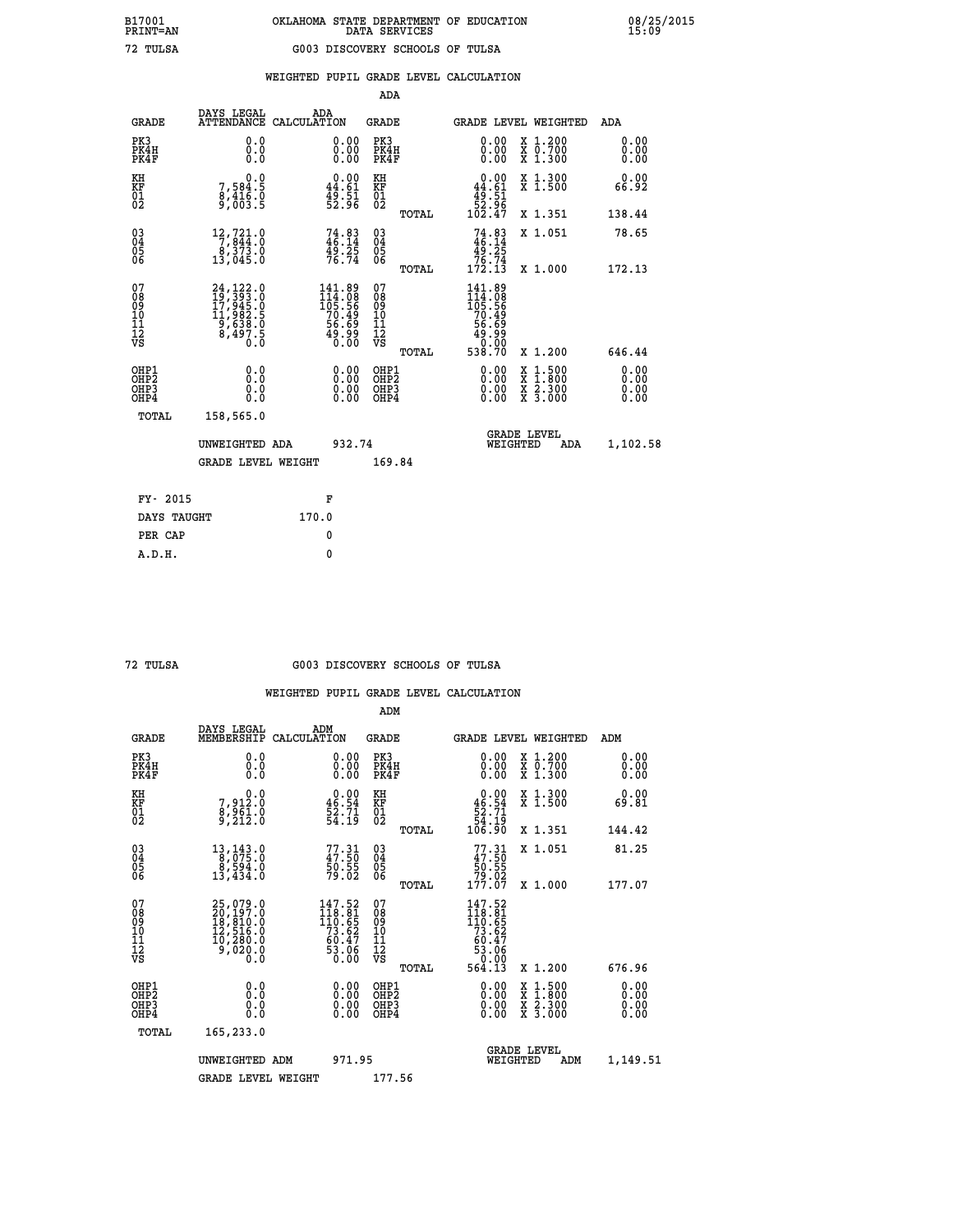|                                                                    |                                                          |                                                                                         |                                                     | ADA   |                                                                                                                                                                                                                                                                                |                                                                                                                                              |                              |
|--------------------------------------------------------------------|----------------------------------------------------------|-----------------------------------------------------------------------------------------|-----------------------------------------------------|-------|--------------------------------------------------------------------------------------------------------------------------------------------------------------------------------------------------------------------------------------------------------------------------------|----------------------------------------------------------------------------------------------------------------------------------------------|------------------------------|
| <b>GRADE</b>                                                       | DAYS LEGAL<br>ATTENDANCE CALCULATION                     | ADA                                                                                     | <b>GRADE</b>                                        |       |                                                                                                                                                                                                                                                                                | GRADE LEVEL WEIGHTED                                                                                                                         | <b>ADA</b>                   |
| PK3<br>PK4H<br>PK4F                                                | 0.0<br>0.0<br>Ō.Ō                                        | 0.00<br>$\begin{smallmatrix} 0.00 \ 0.00 \end{smallmatrix}$                             | PK3<br>PK4H<br>PK4F                                 |       | $\begin{smallmatrix} 0.00 \ 0.00 \ 0.00 \end{smallmatrix}$                                                                                                                                                                                                                     | X 1.200<br>X 0.700<br>X 1.300                                                                                                                | 0.00<br>0.00<br>0.00         |
| KH<br>KF<br>01<br>02                                               | 0.0<br>0.0<br>$\S.$                                      | $\begin{smallmatrix} 0.00 \ 0.00 \ 0.00 \ 0.00 \end{smallmatrix}$                       | KH<br>KF<br>01<br>02                                |       | 0.00<br>0.0000000000                                                                                                                                                                                                                                                           | X 1.300<br>X 1.500                                                                                                                           | 0.00<br>0.00                 |
|                                                                    |                                                          |                                                                                         |                                                     | TOTAL | 0.00                                                                                                                                                                                                                                                                           | X 1.351                                                                                                                                      | 0.00                         |
| $\begin{smallmatrix} 03 \\[-4pt] 04 \end{smallmatrix}$<br>Ŏ5<br>06 | $\frac{4}{7}, \frac{047}{098}.0$<br>3, 327.0<br>2, 572.5 | $23.81$<br>$41.75$<br>$19.57$<br>$15.13$                                                | $\begin{array}{c} 03 \\ 04 \\ 05 \\ 06 \end{array}$ |       | $23.81$<br>$41.75$<br>$19.57$<br>$15.13$<br>$76.45$                                                                                                                                                                                                                            | X 1.051                                                                                                                                      | 25.02                        |
|                                                                    |                                                          |                                                                                         |                                                     | TOTAL |                                                                                                                                                                                                                                                                                | X 1.000                                                                                                                                      | 76.45                        |
| 07<br>08<br>09<br>101<br>11<br>12<br>VS                            |                                                          | $\begin{smallmatrix} 9.99\ 6.60\ 0.00\ 0.00\ 0.00\ 0.00\ 0.00\ 0.00\ \end{smallmatrix}$ | 07<br>08<br>09<br>11<br>11<br>12<br>VS              |       | e . 99<br>6 . 60<br>9 . 90<br>0.00<br>0.00<br>0.00                                                                                                                                                                                                                             |                                                                                                                                              |                              |
|                                                                    |                                                          |                                                                                         |                                                     | TOTAL | 16.59                                                                                                                                                                                                                                                                          | X 1.200                                                                                                                                      | 19.91                        |
| OHP1<br>OHP <sub>2</sub><br>OH <sub>P3</sub><br>OHP4               | 0.0<br>0.0<br>0.0                                        | 0.00<br>$\begin{smallmatrix} 0.00 \ 0.00 \end{smallmatrix}$                             | OHP1<br>OHP2<br>OHP <sub>3</sub>                    |       | $\begin{smallmatrix} 0.00 & 0.00 & 0.00 & 0.00 & 0.00 & 0.00 & 0.00 & 0.00 & 0.00 & 0.00 & 0.00 & 0.00 & 0.00 & 0.00 & 0.00 & 0.00 & 0.00 & 0.00 & 0.00 & 0.00 & 0.00 & 0.00 & 0.00 & 0.00 & 0.00 & 0.00 & 0.00 & 0.00 & 0.00 & 0.00 & 0.00 & 0.00 & 0.00 & 0.00 & 0.00 & 0.0$ | $\begin{smallmatrix} \mathtt{X} & 1\cdot500 \\ \mathtt{X} & 1\cdot800 \\ \mathtt{X} & 2\cdot300 \\ \mathtt{X} & 3\cdot000 \end{smallmatrix}$ | 0.00<br>0.00<br>0.00<br>0.00 |
| TOTAL                                                              | 19,864.0                                                 |                                                                                         |                                                     |       |                                                                                                                                                                                                                                                                                |                                                                                                                                              |                              |
|                                                                    | UNWEIGHTED ADA                                           | 116.85                                                                                  |                                                     |       |                                                                                                                                                                                                                                                                                | <b>GRADE LEVEL</b><br>WEIGHTED<br>ADA                                                                                                        | 121.38                       |
|                                                                    | GRADE LEVEL WEIGHT                                       |                                                                                         |                                                     | 4.53  |                                                                                                                                                                                                                                                                                |                                                                                                                                              |                              |
| FY- 2015                                                           |                                                          | F                                                                                       |                                                     |       |                                                                                                                                                                                                                                                                                |                                                                                                                                              |                              |
| DAYS TAUGHT                                                        |                                                          | 170.0                                                                                   |                                                     |       |                                                                                                                                                                                                                                                                                |                                                                                                                                              |                              |
| PER CAP                                                            |                                                          | 0                                                                                       |                                                     |       |                                                                                                                                                                                                                                                                                |                                                                                                                                              |                              |

| т<br>T<br>TTT. |
|----------------|
| n              |

 **A.D.H. 0**

#### **72 TULSA G004 SANKOFA MIDDLE SCHL (CHARTER)**

|                                          |                                                          |                                                                                      | ADM                                                |       |                                                                              |                                          |                      |
|------------------------------------------|----------------------------------------------------------|--------------------------------------------------------------------------------------|----------------------------------------------------|-------|------------------------------------------------------------------------------|------------------------------------------|----------------------|
| <b>GRADE</b>                             | DAYS LEGAL<br>MEMBERSHIP                                 | ADM<br>CALCULATION                                                                   | <b>GRADE</b>                                       |       |                                                                              | GRADE LEVEL WEIGHTED                     | ADM                  |
| PK3<br>PK4H<br>PK4F                      | 0.0<br>0.0<br>0.0                                        | $\begin{smallmatrix} 0.00 \ 0.00 \ 0.00 \end{smallmatrix}$                           | PK3<br>PK4H<br>PK4F                                |       | $\begin{smallmatrix} 0.00 \\ 0.00 \\ 0.00 \end{smallmatrix}$                 | X 1.200<br>X 0.700<br>X 1.300            | 0.00<br>0.00<br>0.00 |
| KH<br>KF<br>01<br>02                     | 0.0<br>0.0<br>$\S.$                                      | $\begin{smallmatrix} 0.00 \ 0.00 \ 0.00 \ 0.00 \end{smallmatrix}$                    | KH<br>KF<br>01<br>02                               |       | $0.00$<br>$0.00$<br>$0.00$                                                   | X 1.300<br>X 1.500                       | 0.00<br>0.00         |
|                                          |                                                          |                                                                                      |                                                    | TOTAL | 0.00                                                                         | X 1.351                                  | 0.00                 |
| 03<br>04<br>05<br>06                     | $\frac{4}{7}, \frac{232}{380}.0$<br>3, 439.0<br>2, 716.0 | $24.89$<br>$43.41$<br>$\frac{20.23}{15.98}$                                          | $\begin{matrix} 03 \\ 04 \\ 05 \\ 06 \end{matrix}$ |       | $24.89$<br>$43.41$<br>$20.23$<br>$15.98$<br>$79.62$                          | X 1.051                                  | 26.16                |
|                                          |                                                          |                                                                                      |                                                    | TOTAL |                                                                              | X 1.000                                  | 79.62                |
| 07<br>08<br>09<br>101<br>112<br>VS       | $1, 779.0$<br>$0.0$<br>$0.0$<br>0.0<br>0.0<br>$\S.$      | 10.46<br>$\begin{array}{c} 0.36 \\ 0.36 \\ 0.00 \\ 0.00 \\ 0.00 \\ 0.00 \end{array}$ | 07<br>08<br>09<br>11<br>11<br>12<br>VS             | TOTAL | 10.46<br>$\begin{smallmatrix} 6.96 \ 6.00 \ 0.00 \end{smallmatrix}$<br>17.42 | X 1.200                                  | 20.90                |
|                                          |                                                          |                                                                                      |                                                    |       |                                                                              |                                          |                      |
| OHP1<br>OHP2<br>OH <sub>P3</sub><br>OHP4 | 0.0<br>0.000                                             |                                                                                      | OHP1<br>OHP2<br>OHP <sub>3</sub>                   |       | $0.00$<br>$0.00$<br>0.00                                                     | X 1:500<br>X 1:800<br>X 2:300<br>X 3:000 | 0.00<br>0.00<br>0.00 |
| TOTAL                                    | 20,730.0                                                 |                                                                                      |                                                    |       |                                                                              |                                          |                      |
|                                          | UNWEIGHTED ADM                                           | 121.93                                                                               |                                                    |       | WEIGHTED                                                                     | <b>GRADE LEVEL</b><br>ADM                | 126.68               |
|                                          | <b>GRADE LEVEL WEIGHT</b>                                |                                                                                      |                                                    | 4.75  |                                                                              |                                          |                      |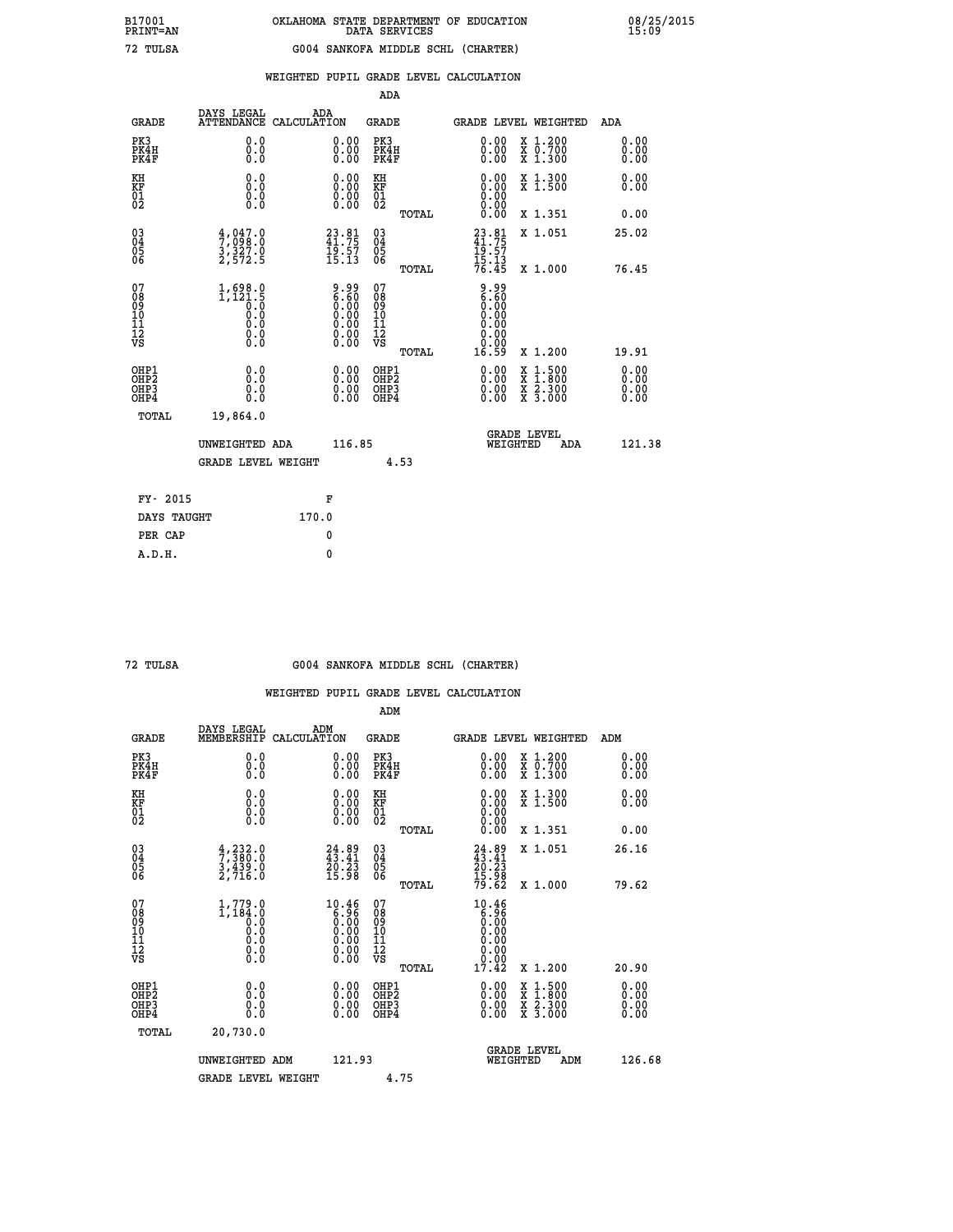# **B17001 OKLAHOMA STATE DEPARTMENT OF EDUCATION 08/25/2015 PRINT=AN DATA SERVICES 15:09 72 TULSA I001 TULSA**

# **WEIGHTED PUPIL GRADE LEVEL CALCULATION**

|                                                                  |                             |                                                                                                                     |                                                                                            | ADA                                       |              |                                                                                                                                                                        |                                                                                                  |                                |
|------------------------------------------------------------------|-----------------------------|---------------------------------------------------------------------------------------------------------------------|--------------------------------------------------------------------------------------------|-------------------------------------------|--------------|------------------------------------------------------------------------------------------------------------------------------------------------------------------------|--------------------------------------------------------------------------------------------------|--------------------------------|
|                                                                  | <b>GRADE</b>                | DAYS LEGAL                                                                                                          | ADA<br>ATTENDANCE CALCULATION                                                              | <b>GRADE</b>                              |              | GRADE LEVEL WEIGHTED                                                                                                                                                   |                                                                                                  | ADA                            |
| PK3<br>PK4H<br>PK4F                                              |                             | 16,601.0<br>15,330.0<br>394,148.5                                                                                   | 97.65<br>90.18<br>2,318.52                                                                 | PK3<br>PK4H<br>PK4F                       |              | 97.65<br>90.18<br>2,318.52                                                                                                                                             | X 1.200<br>X 0.700<br>X 1.300                                                                    | 117.18<br>63.13<br>3,014.08    |
| KH<br>KF<br>01<br>02                                             |                             | 0.0<br>605,351.0<br>582,396.0<br>572,660.0                                                                          | 0.00<br>3,560:89<br>3,425.86<br>3,368:59                                                   | KH<br>KF<br>01<br>02                      |              | 0.00<br>3,560.89<br>3,425.86<br>3,368.59<br>6,794.45                                                                                                                   | X 1.300<br>X 1.500                                                                               | 0.00<br>5,341.34               |
|                                                                  |                             |                                                                                                                     |                                                                                            |                                           | TOTAL        |                                                                                                                                                                        | X 1.351                                                                                          | 9,179.30                       |
| $^{03}_{04}$<br>Ŏ5<br>06                                         |                             | 597, 212.0<br>430, 293.5<br>463,871.5<br>433,162.0                                                                  | 3,513.01<br>2,531.14<br>2,728.66<br>2,548.01                                               | $\substack{03 \\ 04}$<br>05               | TOTAL        | 3,513.01<br>2,531.14<br>$\frac{7}{2}, \frac{7}{2} \frac{8}{8} \cdot \frac{6}{6} \cdot \frac{6}{6} \cdot \frac{2}{1} \cdot \frac{548}{807 \cdot 81} \cdot \frac{01}{1}$ | X 1.051<br>X 1.000                                                                               | 3,692.17<br>7,807.81           |
| 07<br>08<br>09<br>10<br>11<br>12<br>VS                           |                             | $\begin{smallmatrix} 419,950.5\\ 388,916.0\\ 417,542.5\\ 329,237.5\\ 258,418.5\\ 225,279.0\\ 0.0 \end{smallmatrix}$ | $2,470.30$<br>$2,287.74$<br>$2,456.13$<br>$1,936.70$<br>$1,520.11$<br>$1,325.17$<br>$0.00$ | 07<br>08<br>09<br>11<br>11<br>12<br>VS    |              | 2,470.30<br>2,287.74<br>2,456.13<br>1,936.70<br>1,520.11<br>1,325.17<br>1,00.00                                                                                        |                                                                                                  |                                |
|                                                                  |                             |                                                                                                                     |                                                                                            |                                           | <b>TOTAL</b> | 11,996.15                                                                                                                                                              | X 1.200                                                                                          | 14,395.38                      |
| OHP1<br>OH <sub>P</sub> <sub>2</sub><br>OH <sub>P3</sub><br>OHP4 |                             | 40,273.0<br>0.0<br>0.0<br>0.0                                                                                       | 236.90<br>0.00<br>0.00<br>0.00                                                             | OHP1<br>OH <sub>P</sub> 2<br>OHP3<br>OHP4 |              | 236.90<br>0.00<br>0.00<br>0.00                                                                                                                                         | $\begin{smallmatrix} x & 1 & 500 \\ x & 1 & 800 \\ x & 2 & 300 \\ x & 3 & 000 \end{smallmatrix}$ | 355.35<br>0.00<br>0.00<br>0.00 |
|                                                                  | <b>TOTAL</b>                | 6,190,642.5                                                                                                         |                                                                                            |                                           |              |                                                                                                                                                                        |                                                                                                  |                                |
|                                                                  | UNWEIGHTED ADA<br>36,415.56 |                                                                                                                     |                                                                                            |                                           |              | WEIGHTED                                                                                                                                                               | <b>GRADE LEVEL</b><br>ADA                                                                        | 43,965.74                      |
|                                                                  |                             | GRADE LEVEL WEIGHT                                                                                                  |                                                                                            | 7,550.18                                  |              |                                                                                                                                                                        |                                                                                                  |                                |
|                                                                  |                             |                                                                                                                     |                                                                                            |                                           |              |                                                                                                                                                                        |                                                                                                  |                                |
|                                                                  | FY- 2015                    |                                                                                                                     | F                                                                                          |                                           |              |                                                                                                                                                                        |                                                                                                  |                                |
|                                                                  | DAYS TAUGHT                 |                                                                                                                     | 170.0                                                                                      |                                           |              |                                                                                                                                                                        |                                                                                                  |                                |
|                                                                  | PER CAP                     |                                                                                                                     | 33                                                                                         |                                           |              |                                                                                                                                                                        |                                                                                                  |                                |

 **72 TULSA I001 TULSA**

 **A.D.H. 13,968**

|                                           |                                                                                   |                                                                                | ADM                                             |                                                                                                       |                                                                                                  |                                |
|-------------------------------------------|-----------------------------------------------------------------------------------|--------------------------------------------------------------------------------|-------------------------------------------------|-------------------------------------------------------------------------------------------------------|--------------------------------------------------------------------------------------------------|--------------------------------|
| <b>GRADE</b>                              | DAYS LEGAL<br>MEMBERSHIP                                                          | ADM<br>CALCULATION                                                             | <b>GRADE</b>                                    | GRADE LEVEL WEIGHTED                                                                                  |                                                                                                  | ADM                            |
| PK3<br>PK4H<br>PK4F                       | 18,204.0<br>16, 183.0<br>429,220.0                                                | 107.08<br>95.19<br>2,524.82                                                    | PK3<br>PK4H<br>PK4F                             | 107.08<br>95.19<br>2,524.82                                                                           | X 1.200<br>X 0.700<br>X 1.300                                                                    | 128.50<br>66.63<br>3,282.27    |
| KH<br>KF<br>01<br>02                      | 0.0<br>652,592.0<br>$\frac{622}{608}, \frac{461}{514}.0$                          | $\begin{smallmatrix} & & 0.00\ 3,838.78\ 3,661.65\ 3,579.49 \end{smallmatrix}$ | KH<br>KF<br>01<br>02                            | 0.00<br>3,838.78<br>3,661.65<br>3,579.49<br>7,241.14                                                  | X 1.300<br>X 1.500                                                                               | 0.00<br>5,758.17               |
|                                           |                                                                                   |                                                                                | TOTAL                                           |                                                                                                       | X 1.351                                                                                          | 9,782.78                       |
| 03<br>04<br>05<br>06                      | 632, 318.0<br>454, 175.0<br>490, 680.0<br>457,888.0                               | 3,719.52<br>2,671.62<br>2,886.36<br>2,693.46                                   | $\substack{03 \\ 04}$<br>05                     | 3,719.52<br>2,671.62<br>2,886.36<br>2,693.46<br>8,251.44                                              | X 1.051                                                                                          | 3,909.22                       |
|                                           |                                                                                   |                                                                                | TOTAL                                           |                                                                                                       | X 1.000                                                                                          | 8,251.44                       |
| 07<br>08<br>09<br>11<br>11<br>12<br>VS    | 452,797.0<br>421,543.0<br>482,070.0<br>378,692.0<br>394,555.0<br>262,349.0<br>0.0 | 2,663.51<br>2,479.67<br>2,835.71<br>2,227.60<br>ī,732.67<br>1,543.23<br>0.00   | 07<br>08<br>09<br>11<br>11<br>12<br>VS<br>TOTAL | 2,663.51<br>$2,479.67$<br>$2,235.71$<br>$2,227.60$<br>$1,732.67$<br>$1,543.23$<br>$0.00$<br>13,482.39 | X 1.200                                                                                          | 16,178.87                      |
| OHP1<br>OH <sub>P</sub> 2<br>OHP3<br>OHP4 | 40,273.0<br>0.0<br>0.0<br>Ŏ.Ŏ                                                     | 236.90<br>0.00<br>0.00<br>0.00                                                 | OHP1<br>OHP <sub>2</sub><br>OHP3<br>OHP4        | 236.90<br>0.00<br>0.00<br>0.00                                                                        | $\begin{smallmatrix} x & 1 & 500 \\ x & 1 & 800 \\ x & 2 & 300 \\ x & 3 & 000 \end{smallmatrix}$ | 355.35<br>0.00<br>0.00<br>0.00 |
| TOTAL                                     | 6,714,534.0                                                                       |                                                                                |                                                 |                                                                                                       |                                                                                                  |                                |
|                                           | UNWEIGHTED                                                                        | 39,497.26<br>ADM                                                               |                                                 | WEIGHTED                                                                                              | <b>GRADE LEVEL</b><br>ADM                                                                        | 47,713.23                      |
|                                           | <b>GRADE LEVEL WEIGHT</b>                                                         |                                                                                | 8,215.97                                        |                                                                                                       |                                                                                                  |                                |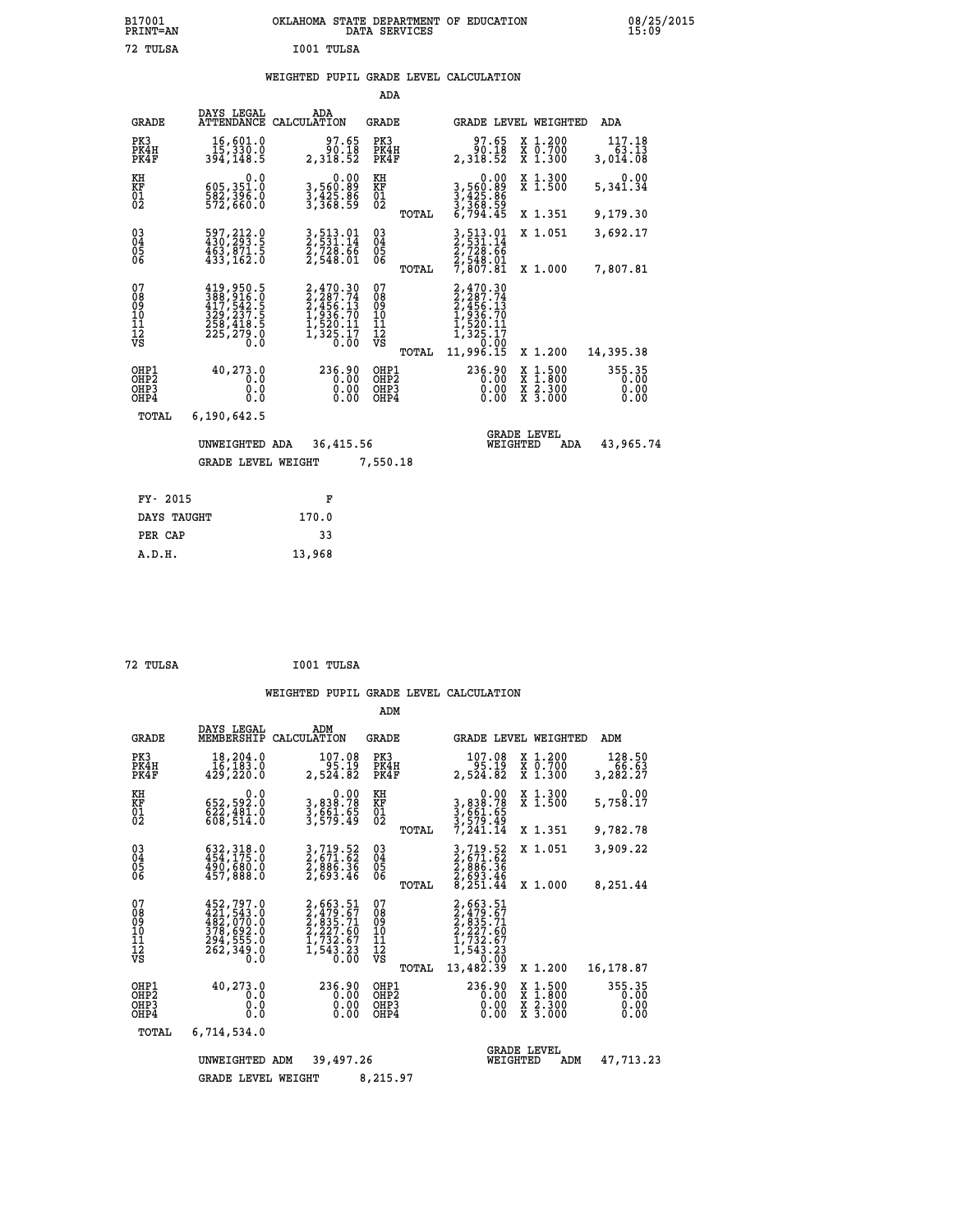# **B17001 OKLAHOMA STATE DEPARTMENT OF EDUCATION 08/25/2015 PRINT=AN DATA SERVICES 15:09 72 TULSA I002 SAND SPRINGS**

|  |  | WEIGHTED PUPIL GRADE LEVEL CALCULATION |
|--|--|----------------------------------------|
|  |  |                                        |

|                                                                    |                                                                                  |                                                                                                    | ADA                                               |       |                                                                                  |                                                                            |                                |
|--------------------------------------------------------------------|----------------------------------------------------------------------------------|----------------------------------------------------------------------------------------------------|---------------------------------------------------|-------|----------------------------------------------------------------------------------|----------------------------------------------------------------------------|--------------------------------|
| <b>GRADE</b>                                                       | DAYS LEGAL                                                                       | ADA<br>ATTENDANCE CALCULATION                                                                      | <b>GRADE</b>                                      |       |                                                                                  | GRADE LEVEL WEIGHTED                                                       | <b>ADA</b>                     |
| PK3<br>PK4H<br>PK4F                                                | 1,784.0<br>0.0<br>38, 179.5                                                      | $\begin{smallmatrix} 10.56\ 0.00 \ 225.91 \end{smallmatrix}$                                       | PK3<br>PK4H<br>PK4F                               |       | 10.56<br>225.91                                                                  | X 1.200<br>X 0.700<br>X 1.300                                              | 12.67<br>0.00<br>293.68        |
| KH<br>KF<br>01<br>02                                               | 0.0<br>$\frac{60,649.5}{56,261.5}$                                               | $358.87$<br>$332.91$<br>$336.06$                                                                   | KH<br>KF<br>$\begin{matrix} 01 \ 02 \end{matrix}$ |       | 0.00<br>358:87<br>332:91<br>336:06<br>668:97                                     | X 1.300<br>X 1.500                                                         | 0.00<br>538.31                 |
|                                                                    |                                                                                  |                                                                                                    |                                                   | TOTAL |                                                                                  | X 1.351                                                                    | 903.78                         |
| $\begin{smallmatrix} 03 \\[-4pt] 04 \end{smallmatrix}$<br>05<br>ŌĞ | 53,849.0<br>51,437.0<br>$\frac{49}{56}$ , $\frac{488}{221}$ , 5                  | 318.63<br>304.36<br>292.83<br>332.67                                                               | $\substack{03 \\ 04}$<br>05<br>06                 |       | 318.63<br>304.36<br>292.83<br>332.67<br>929.86                                   | X 1.051                                                                    | 334.88                         |
|                                                                    |                                                                                  |                                                                                                    |                                                   | TOTAL |                                                                                  | X 1.000                                                                    | 929.86                         |
| 07<br>08<br>09<br>11<br>11<br>12<br>VS                             | 68,782.5<br>64,637.0<br>73,666.5<br>68,694.5<br>66,477.5<br>66,477.5<br>57,802.0 | $\begin{smallmatrix} 407.00\\ 382.47\\ 435.90\\ 406.48\\ 393.36\\ 342.02\\ 0.00 \end{smallmatrix}$ | 07<br>08<br>09<br>11<br>11<br>12<br>VS            |       | 407.00<br>$382.47$<br>$435.90$<br>$406.48$<br>$393.36$<br>$342.02$<br>$2,367.23$ |                                                                            |                                |
|                                                                    |                                                                                  |                                                                                                    |                                                   | TOTAL |                                                                                  | X 1.200                                                                    | 2,840.68                       |
| OHP1<br>OH <sub>P</sub> 2<br>OHP3<br>OHP4                          | 12,196.5<br>0.0<br>0.0<br>0.0                                                    | 72.17<br>$\begin{smallmatrix} 0.00 \ 0.00 \end{smallmatrix}$                                       | OHP1<br>OH <sub>P</sub> 2<br>OHP3<br>OHP4         |       | $72.17$<br>$0.00$<br>0.00<br>0.00                                                | $1:500$<br>$1:800$<br>X<br>X<br>$\frac{\ddot{x}}{x}$ $\frac{2.300}{3.000}$ | 108.26<br>0.00<br>0.00<br>0.00 |
| TOTAL                                                              | 836,920.5                                                                        |                                                                                                    |                                                   |       |                                                                                  |                                                                            |                                |
|                                                                    | UNWEIGHTED ADA                                                                   | 4,952.20                                                                                           |                                                   |       | WEIGHTED                                                                         | <b>GRADE LEVEL</b><br>ADA                                                  | 5,962.12                       |
|                                                                    | <b>GRADE LEVEL WEIGHT</b>                                                        |                                                                                                    | 1,009.92                                          |       |                                                                                  |                                                                            |                                |
| FY- 2015                                                           |                                                                                  | F                                                                                                  |                                                   |       |                                                                                  |                                                                            |                                |
| DAYS TAUGHT                                                        |                                                                                  | 169.0                                                                                              |                                                   |       |                                                                                  |                                                                            |                                |
| PER CAP                                                            |                                                                                  | 33                                                                                                 |                                                   |       |                                                                                  |                                                                            |                                |
|                                                                    |                                                                                  |                                                                                                    |                                                   |       |                                                                                  |                                                                            |                                |

 **A.D.H. 3,569**

 **72 TULSA I002 SAND SPRINGS**

|                                                       |                                                                                           |                                                                                                                | ADM                                             |                                                                                    |                                          |                                |
|-------------------------------------------------------|-------------------------------------------------------------------------------------------|----------------------------------------------------------------------------------------------------------------|-------------------------------------------------|------------------------------------------------------------------------------------|------------------------------------------|--------------------------------|
| <b>GRADE</b>                                          | DAYS LEGAL<br>MEMBERSHIP                                                                  | ADM<br>CALCULATION                                                                                             | <b>GRADE</b>                                    | GRADE LEVEL WEIGHTED                                                               |                                          | ADM                            |
| PK3<br>PK4H<br>PK4F                                   | 1,811.0<br>0.0<br>41,062.0                                                                | 10.72<br>242.97                                                                                                | PK3<br>PK4H<br>PK4F                             | 10.72<br>242.97                                                                    | X 1.200<br>X 0.700<br>X 1.300            | 12.86<br>0.00<br>315.86        |
| KH<br>KF<br>01<br>02                                  | 0.0<br>64,247.0<br>59,306.0<br>59,425.0                                                   | 0.00<br>380.16<br>$\frac{350.92}{351.63}$                                                                      | KH<br>KF<br>01<br>02                            | 0.00<br>380:16<br>350:92<br>351:63<br>702:55                                       | X 1.300<br>X 1.500                       | 0.00<br>570.24                 |
|                                                       |                                                                                           |                                                                                                                | TOTAL                                           |                                                                                    | X 1.351                                  | 949.15                         |
| 03<br>04<br>05<br>06                                  | 56,309.0<br>53,988.0<br>52,059.0<br>59,399.0                                              | 333.19<br>319.46<br>309.04<br>351.47                                                                           | $^{03}_{04}$<br>05<br>06                        | 333.19<br>319:46<br>309.04                                                         | X 1.051                                  | 350.18                         |
|                                                       |                                                                                           |                                                                                                                | TOTAL                                           | $\frac{351.47}{978.97}$                                                            | X 1.000                                  | 978.97                         |
| 07<br>08<br>09<br>101<br>112<br>VS                    | $72,925.0$<br>$58,746.0$<br>$78,554.0$<br>$74,441.0$<br>$72,207.0$<br>$63,428.0$<br>$0.0$ | $431.51$<br>$406.78$<br>$464.82$<br>440.48<br>$\frac{1}{3}\frac{5}{7}\cdot\frac{5}{3}\cdot\frac{5}{3}$<br>0.00 | 07<br>08<br>09<br>11<br>11<br>12<br>VS<br>TOTAL | $431.51$<br>$406.78$<br>$464.82$<br>440.48<br>427.26<br>375.31<br>0.00<br>2,546.16 | X 1.200                                  | 3,055.39                       |
| OHP1<br>OH <sub>P</sub> 2<br>OH <sub>P3</sub><br>OHP4 | 12,289.0<br>0.0<br>0.000                                                                  | 72.72<br>0.00<br>0.00                                                                                          | OHP1<br>OHP2<br>OHP3<br>OHP4                    | 72.72<br>$\overline{0}$ .00<br>0.00<br>0.00                                        | X 1:500<br>X 1:800<br>X 2:300<br>X 3:000 | 109.08<br>0.00<br>0.00<br>0.00 |
| TOTAL                                                 | 890,196.0                                                                                 |                                                                                                                |                                                 |                                                                                    |                                          |                                |
|                                                       | UNWEIGHTED                                                                                | 5,267.44<br>ADM                                                                                                |                                                 | <b>GRADE LEVEL</b><br>WEIGHTED                                                     | ADM                                      | 6,341.73                       |
|                                                       | <b>GRADE LEVEL WEIGHT</b>                                                                 |                                                                                                                | 1,074.29                                        |                                                                                    |                                          |                                |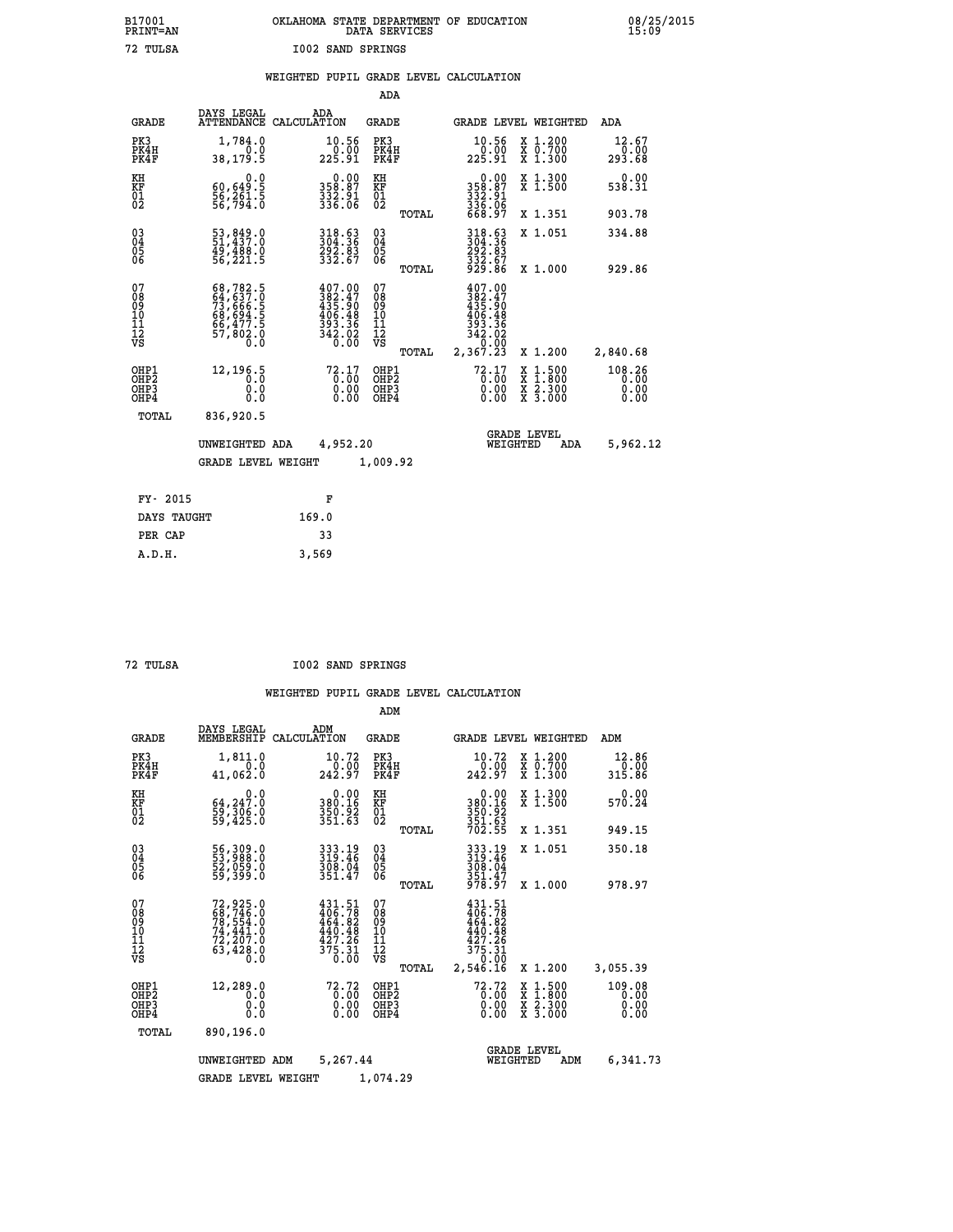# **B17001 OKLAHOMA STATE DEPARTMENT OF EDUCATION 08/25/2015 PRINT=AN DATA SERVICES 15:09 72 TULSA I003 BROKEN ARROW**

|  |  | WEIGHTED PUPIL GRADE LEVEL CALCULATION |
|--|--|----------------------------------------|
|  |  |                                        |

|                                                                    |                                                                                         |                                                                                                                                                                                                                               | ADA                                      |                                                                                      |                                                                                                  |                               |
|--------------------------------------------------------------------|-----------------------------------------------------------------------------------------|-------------------------------------------------------------------------------------------------------------------------------------------------------------------------------------------------------------------------------|------------------------------------------|--------------------------------------------------------------------------------------|--------------------------------------------------------------------------------------------------|-------------------------------|
| <b>GRADE</b>                                                       | DAYS LEGAL                                                                              | ADA<br>ATTENDANCE CALCULATION                                                                                                                                                                                                 | <b>GRADE</b>                             |                                                                                      | GRADE LEVEL WEIGHTED                                                                             | ADA                           |
| PK3<br>PK4H<br>PK4F                                                | 11,733.5<br>0.0<br>171,734.0                                                            | 68.22<br>0.00<br>998.45                                                                                                                                                                                                       | PK3<br>PK4H<br>PK4F                      | 68.22<br>$0.00$<br>45.899                                                            | X 1.200<br>X 0.700<br>X 1.300                                                                    | 81.86<br>0.00<br>1,297.99     |
| KH<br><b>KF</b><br>01<br>02                                        | 0.0<br>234,781.0<br>231,092.5<br>236,354.0                                              | 0.00<br>1,365.01<br>1,343.56<br>1,374.15                                                                                                                                                                                      | KH<br>KF<br>01<br>02                     | $\begin{smallmatrix}&&0.00\\1,365.01\\1,343.56\\1,374.15\\2,717.71\end{smallmatrix}$ | X 1.300<br>X 1.500                                                                               | 0.00<br>2,047.52              |
|                                                                    |                                                                                         |                                                                                                                                                                                                                               | TOTAL                                    |                                                                                      | X 1.351                                                                                          | 3,671.63                      |
| $\begin{smallmatrix} 03 \\[-4pt] 04 \end{smallmatrix}$<br>Ŏ5<br>06 | 230,174.0<br>221,818.0<br>223,540.5<br>219,653.5                                        | $1,338.22$<br>$1,289.64$<br>$1,299.65$<br>$1,277.05$                                                                                                                                                                          | $\substack{03 \\ 04}$<br>Ŏ5<br>06        | $1,338.22$<br>$1,289.64$<br>$1,299.65$<br>$1,277.05$<br>$3,866.34$                   | X 1.051                                                                                          | 1,406.47                      |
|                                                                    |                                                                                         |                                                                                                                                                                                                                               | TOTAL                                    |                                                                                      | X 1.000                                                                                          | 3,866.34                      |
| 07<br>08<br>09<br>101<br>11<br>12<br>VS                            | 208, 237.0<br>202, 514.0<br>213, 485.5<br>201, 903.5<br>196, 706.0<br>179, 938.0<br>Ō.Ō | 1,210.68<br>$\frac{1}{1}, \frac{1}{241}. \frac{41}{20}$<br>$\frac{1}{1}$ , $\frac{1}{1}$ , $\frac{1}{2}$ , $\frac{3}{6}$<br>$\frac{1}{1}$ , $\frac{1}{4}$<br>$\frac{3}{1}$ , $\frac{6}{4}$<br>$\frac{1}{6}$<br>$\frac{1}{10}$ | 07<br>08<br>09<br>101<br>11<br>12<br>VS  | 210.68<br>177.41<br>241:20<br>173.85<br>143.64<br>046.14<br>0.00                     |                                                                                                  |                               |
|                                                                    |                                                                                         |                                                                                                                                                                                                                               | TOTAL                                    | 6,992.92                                                                             | X 1.200                                                                                          | 8,391.50                      |
| OHP1<br>OH <sub>P</sub> <sub>2</sub><br>OHP3<br>OHP4               | 2,090.0<br>0.0<br>0.0<br>$0.\overline{0}$                                               | 12.15<br>0.00                                                                                                                                                                                                                 | OHP1<br>OHP <sub>2</sub><br>OHP3<br>OHP4 | 12.15<br>0.00<br>0.00                                                                | $\begin{smallmatrix} x & 1 & 500 \\ x & 1 & 800 \\ x & 2 & 300 \\ x & 3 & 000 \end{smallmatrix}$ | 18.23<br>0.00<br>0.00<br>0.00 |
| TOTAL                                                              | 2,985,753.0                                                                             |                                                                                                                                                                                                                               |                                          |                                                                                      |                                                                                                  |                               |
|                                                                    | UNWEIGHTED ADA                                                                          | 17,359.02                                                                                                                                                                                                                     |                                          | WEIGHTED                                                                             | <b>GRADE LEVEL</b><br>ADA                                                                        | 20,781.54                     |
|                                                                    | <b>GRADE LEVEL WEIGHT</b>                                                               |                                                                                                                                                                                                                               | 3,422.52                                 |                                                                                      |                                                                                                  |                               |
| FY- 2015                                                           |                                                                                         | F                                                                                                                                                                                                                             |                                          |                                                                                      |                                                                                                  |                               |
| DAYS TAUGHT                                                        |                                                                                         | 172.0                                                                                                                                                                                                                         |                                          |                                                                                      |                                                                                                  |                               |
| PER CAP                                                            |                                                                                         | 33                                                                                                                                                                                                                            |                                          |                                                                                      |                                                                                                  |                               |

 **A.D.H. 10,667**

 **72 TULSA I003 BROKEN ARROW**

|                                                      |                                                                                        |                                                                                          | ADM                                                |                                                                                                               |                                                                                                                     |                               |
|------------------------------------------------------|----------------------------------------------------------------------------------------|------------------------------------------------------------------------------------------|----------------------------------------------------|---------------------------------------------------------------------------------------------------------------|---------------------------------------------------------------------------------------------------------------------|-------------------------------|
| <b>GRADE</b>                                         | DAYS LEGAL<br>MEMBERSHIP                                                               | ADM<br>CALCULATION                                                                       | <b>GRADE</b>                                       | <b>GRADE LEVEL WEIGHTED</b>                                                                                   |                                                                                                                     | ADM                           |
| PK3<br>PK4H<br>PK4F                                  | 12,327.0<br>0.0<br>186,366.0                                                           | 71.67<br>0.00<br>1,083.52                                                                | PK3<br>PK4H<br>PK4F                                | 71.67<br>0.00<br>1,083.52                                                                                     | X 1.200<br>X 0.700<br>X 1.300                                                                                       | 86.00<br>0.00<br>1,408.58     |
| KH<br>KF<br>$\overline{01}$                          | 0.0<br>249,849.0<br>244,178.0<br>249,131.0                                             | 0.00<br>$1,452.\tilde{61}$<br>$1,419.\tilde{64}$<br>$1,448.44$                           | KH<br>KF<br>$\overline{01}$                        | 0.00<br>$1,452.61$<br>$1,419.64$<br>$1,448.44$<br>$2,868.08$                                                  | X 1.300<br>X 1.500                                                                                                  | 0.00<br>2,178.92              |
|                                                      |                                                                                        |                                                                                          | TOTAL                                              |                                                                                                               | X 1.351                                                                                                             | 3,874.78                      |
| $\begin{matrix} 03 \\ 04 \\ 05 \\ 06 \end{matrix}$   | 241,764.0<br>232,466.0<br>234,716.0                                                    | $1, 405.60$<br>$1, 351.55$<br>$1, 364.63$                                                | $\begin{matrix} 03 \\ 04 \\ 05 \\ 06 \end{matrix}$ | $1, 351.55$<br>$1, 354.55$<br>$1, 364.63$<br>$1, 345.93$<br>$4, 062.11$                                       | X 1.051                                                                                                             | 1,477.29                      |
|                                                      | 231,500.0                                                                              | 1,345.93                                                                                 | TOTAL                                              |                                                                                                               | X 1.000                                                                                                             | 4,062.11                      |
| 07<br>0890112<br>1112<br>VS                          | 220, 216.0<br>215, 824.0<br>226, 117.0<br>213, 397.0<br>208, 448.0<br>190,156.0<br>0.0 | $1, 280.33$<br>$1, 254.79$<br>$1, 314.64$<br>$1, 240.68$<br>1,211.91<br>1,105.56<br>0.00 | 07<br>08<br>09<br>11<br>11<br>12<br>VS<br>TOTAL    | 1,280.33<br>$\frac{1}{2}, \frac{254}{314}$ . 54<br>1, 314.64<br>1, 240.68<br>1,211.91<br>1,105.56<br>7,407.91 | X 1.200                                                                                                             | 8,889.49                      |
| OHP1<br>OH <sub>P</sub> <sub>2</sub><br>OHP3<br>OHP4 | 2,229.0<br>0.0<br>0.0<br>0.0                                                           | 12.96<br>0.00<br>$\begin{smallmatrix} 0.00 \ 0.00 \end{smallmatrix}$                     | OHP1<br>OH <sub>P</sub> 2<br>OHP3<br>OHP4          | 12.96<br>0.00<br>0.00                                                                                         | $\begin{array}{l} \mathtt{X} & 1.500 \\ \mathtt{X} & 1.800 \\ \mathtt{X} & 2.300 \\ \mathtt{X} & 3.000 \end{array}$ | 19.44<br>0.00<br>0.00<br>0.00 |
| TOTAL                                                | 3,158,684.0                                                                            |                                                                                          |                                                    |                                                                                                               |                                                                                                                     |                               |
|                                                      | UNWEIGHTED<br>ADM<br><b>GRADE LEVEL WEIGHT</b>                                         | WEIGHTED                                                                                 | <b>GRADE LEVEL</b><br>ADM                          | 21,996.61                                                                                                     |                                                                                                                     |                               |
|                                                      |                                                                                        |                                                                                          |                                                    |                                                                                                               |                                                                                                                     |                               |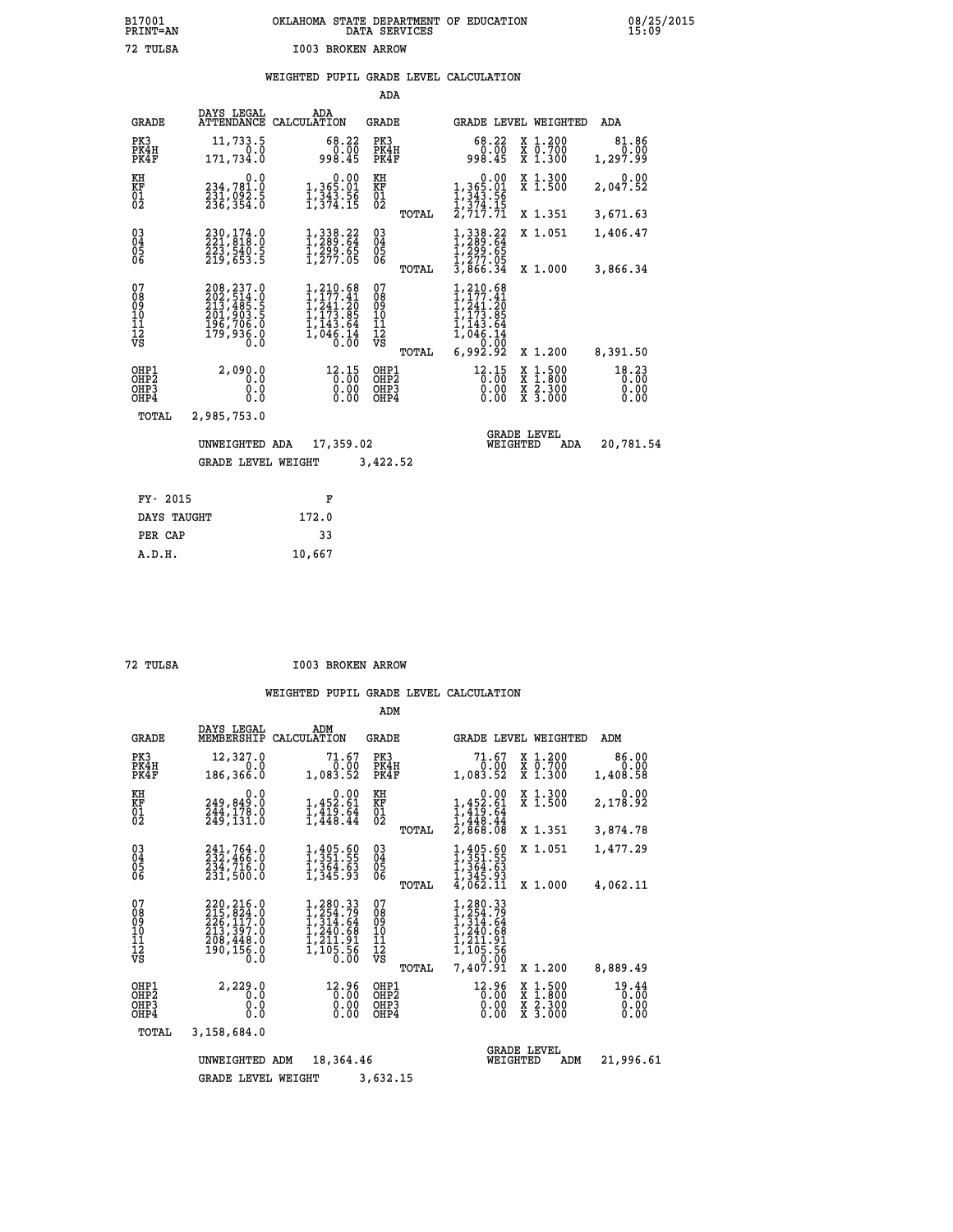|            | OKLAHOMA STATE DEPARTMENT OF EDUCATION<br>DATA SERVICES |  |
|------------|---------------------------------------------------------|--|
| T004 BTXBY |                                                         |  |

|                                                                    |                                                                                           |                                                                                            | ADA                                       |       |                                                                                        |                                                                            |                                       |
|--------------------------------------------------------------------|-------------------------------------------------------------------------------------------|--------------------------------------------------------------------------------------------|-------------------------------------------|-------|----------------------------------------------------------------------------------------|----------------------------------------------------------------------------|---------------------------------------|
| <b>GRADE</b>                                                       | DAYS LEGAL                                                                                | ADA<br>ATTENDANCE CALCULATION                                                              | <b>GRADE</b>                              |       |                                                                                        | GRADE LEVEL WEIGHTED                                                       | <b>ADA</b>                            |
| PK3<br>PK4H<br>PK4F                                                | 2,875.0<br>37,339.0<br>0.0                                                                | 16.91<br>219.64<br>0.00                                                                    | PK3<br>PK4H<br>PK4F                       |       | 16.91<br>219.64<br>0.00                                                                | X 1.200<br>X 0.700<br>X 1.300                                              | 20.29<br>$1\bar{5}3.\bar{7}5$<br>0.00 |
| KH<br>KF<br>01<br>02                                               | 0.0<br>69,428.0<br>72,219.5<br>74,970.0                                                   | 0.00<br>408.40<br>$\frac{1}{4}\frac{2}{4}\cdot\frac{8}{4}\cdot\frac{8}{6}\cdot\frac{8}{6}$ | KH<br>KF<br>$\overline{01}$               |       | 0.00<br>408.40<br>$424.82$<br>$441.00$<br>$865.82$                                     | X 1.300<br>X 1.500                                                         | 0.00<br>612.60                        |
|                                                                    |                                                                                           |                                                                                            |                                           | TOTAL |                                                                                        | X 1.351                                                                    | 1,169.72                              |
| $\begin{smallmatrix} 03 \\[-4pt] 04 \end{smallmatrix}$<br>05<br>ŌĞ | 73, 724.5<br>71,31ĕ.ŏ<br>70,276.0                                                         | 433.67<br>430.99<br>$\frac{1}{419}\cdot\frac{5}{39}$                                       | $\substack{03 \\ 04}$<br>05               |       | $\begin{smallmatrix} 433.67\ 430.99\ 419.50\ 413.39\ 1,263.88 \end{smallmatrix}$       | X 1.051                                                                    | 455.79                                |
|                                                                    |                                                                                           |                                                                                            |                                           | TOTAL |                                                                                        | X 1.000                                                                    | 1,263.88                              |
| 07<br>08<br>09<br>11<br>11<br>12<br>VS                             | $71,186.5$<br>$70,309.5$<br>$70,534.0$<br>$65,698.5$<br>$64,020.5$<br>$60,462.0$<br>$0.0$ | 418.74<br>$413.58$<br>$414.90$<br>$386.46$<br>$376.59$<br>$355.66$<br>$0.00$               | 07<br>08<br>09<br>11<br>11<br>12<br>VS    |       | 418.74<br>$\frac{113.58}{414.90}$<br>$\frac{386.46}{376.59}$<br>$\frac{376.59}{55.66}$ |                                                                            |                                       |
|                                                                    |                                                                                           |                                                                                            |                                           | TOTAL | 2,365.93                                                                               | X 1.200                                                                    | 2,839.12                              |
| OHP1<br>OH <sub>P</sub> 2<br>OHP3<br>OHP4                          | 1,651.0<br>0.0<br>0.0<br>0.0                                                              | 8:71<br>$\begin{smallmatrix} 0.00 \ 0.00 \end{smallmatrix}$                                | OHP1<br>OH <sub>P</sub> 2<br>OHP3<br>OHP4 |       | $\frac{9.71}{0.00}$<br>0.00<br>0.00                                                    | $1:500$<br>$1:800$<br>X<br>X<br>$\frac{\ddot{x}}{x}$ $\frac{2.300}{3.000}$ | 14.57<br>0.00<br>0.00<br>0.00         |
| TOTAL                                                              | 949,278.5                                                                                 |                                                                                            |                                           |       |                                                                                        |                                                                            |                                       |
|                                                                    | UNWEIGHTED ADA                                                                            | 5,583.96                                                                                   |                                           |       |                                                                                        | <b>GRADE LEVEL</b><br>WEIGHTED<br>ADA                                      | 6,529.72                              |
|                                                                    | <b>GRADE LEVEL WEIGHT</b>                                                                 |                                                                                            | 945.76                                    |       |                                                                                        |                                                                            |                                       |
| FY- 2015                                                           |                                                                                           |                                                                                            |                                           |       |                                                                                        |                                                                            |                                       |
|                                                                    |                                                                                           | F                                                                                          |                                           |       |                                                                                        |                                                                            |                                       |
| DAYS TAUGHT                                                        |                                                                                           | 170.0                                                                                      |                                           |       |                                                                                        |                                                                            |                                       |
| PER CAP                                                            |                                                                                           | 33                                                                                         |                                           |       |                                                                                        |                                                                            |                                       |

| 72 TULSA | I004 BIXBY |
|----------|------------|

 **A.D.H. 4,628**

 **B17001<br>PRINT=AN<br>72 TULSA** 

|                                                       |                                                                                                 |                                                                  | ADM                                    |       |                                                                                          |          |                                                                                                  |                               |  |
|-------------------------------------------------------|-------------------------------------------------------------------------------------------------|------------------------------------------------------------------|----------------------------------------|-------|------------------------------------------------------------------------------------------|----------|--------------------------------------------------------------------------------------------------|-------------------------------|--|
| <b>GRADE</b>                                          | DAYS LEGAL<br>MEMBERSHIP                                                                        | ADM<br>CALCULATION                                               | <b>GRADE</b>                           |       |                                                                                          |          | GRADE LEVEL WEIGHTED                                                                             | ADM                           |  |
| PK3<br>PK4H<br>PK4F                                   | 2,954.0<br>39,419.0<br>0.0                                                                      | 17.38<br>231.00<br>0.00                                          | PK3<br>PK4H<br>PK4F                    |       | 17.38<br>231.88<br>0.00                                                                  |          | $\begin{array}{c} x & 1.200 \\ x & 0.700 \end{array}$<br>X 1.300                                 | 20.86<br>162.32<br>0.00       |  |
| KH<br>KF<br>01<br>02                                  | 0.0<br>72,339:0<br>75,025:0<br>77,913:0                                                         | $0.00$<br>425.52<br>$\frac{1}{458}$ $\frac{1}{32}$               | KH<br>KF<br>01<br>02                   |       | $\begin{smallmatrix}&&0.00\\425.52\\441.32\\458.32\\899.64\end{smallmatrix}$             |          | X 1.300<br>X 1.500                                                                               | 0.00<br>638.28                |  |
|                                                       |                                                                                                 |                                                                  |                                        | TOTAL |                                                                                          |          | X 1.351                                                                                          | 1,215.41                      |  |
| 03<br>04<br>05<br>06                                  | 76,149.0<br>75,836.0<br>73,750.0<br>72,750.0                                                    | $447.94$<br>$433.82$<br>$433.82$<br>$427.94$                     | $\substack{03 \\ 04}$<br>05<br>06      |       | 447.94<br>446.09<br>$433.82$<br>$427.94$                                                 |          | X 1.051                                                                                          | 470.78                        |  |
|                                                       |                                                                                                 |                                                                  |                                        | TOTAL | 1,307.85                                                                                 |          | X 1.000                                                                                          | 1,307.85                      |  |
| 07<br>08<br>09<br>101<br>112<br>VS                    | $74, 202.0$<br>$73, 531.0$<br>$73, 464.0$<br>$68, 833.0$<br>$66, 673.0$<br>$62, 709.0$<br>$0.0$ | 436.48<br>432.54<br>432.13<br>404.90<br>392.19<br>368.87<br>0.00 | 07<br>08<br>09<br>11<br>11<br>12<br>VS | TOTAL | $436.48$<br>$432.54$<br>$432.13$<br>$404.90$<br>$392.19$<br>$368.87$<br>0.00<br>2,467.11 |          | X 1.200                                                                                          | 2,960.53                      |  |
| OHP1<br>OH <sub>P</sub> 2<br>OH <sub>P3</sub><br>OHP4 | 1,770.0<br>0.0<br>0.000                                                                         | 10.41<br>0.00<br>0.00<br>0.00                                    | OHP1<br>OHP2<br>OHP3<br>OHP4           |       | $10.41$<br>$0.00$<br>$0.00$<br>0.00                                                      |          | $\begin{smallmatrix} x & 1 & 500 \\ x & 1 & 800 \\ x & 2 & 300 \\ x & 3 & 000 \end{smallmatrix}$ | 15.62<br>0.00<br>0.00<br>0.00 |  |
| TOTAL                                                 | 987,317.0                                                                                       |                                                                  |                                        |       |                                                                                          |          |                                                                                                  |                               |  |
|                                                       | UNWEIGHTED                                                                                      | 5,807.73<br>ADM                                                  |                                        |       |                                                                                          | WEIGHTED | <b>GRADE LEVEL</b><br>ADM                                                                        | 6,791.65                      |  |
|                                                       | <b>GRADE LEVEL WEIGHT</b>                                                                       |                                                                  | 983.92                                 |       |                                                                                          |          |                                                                                                  |                               |  |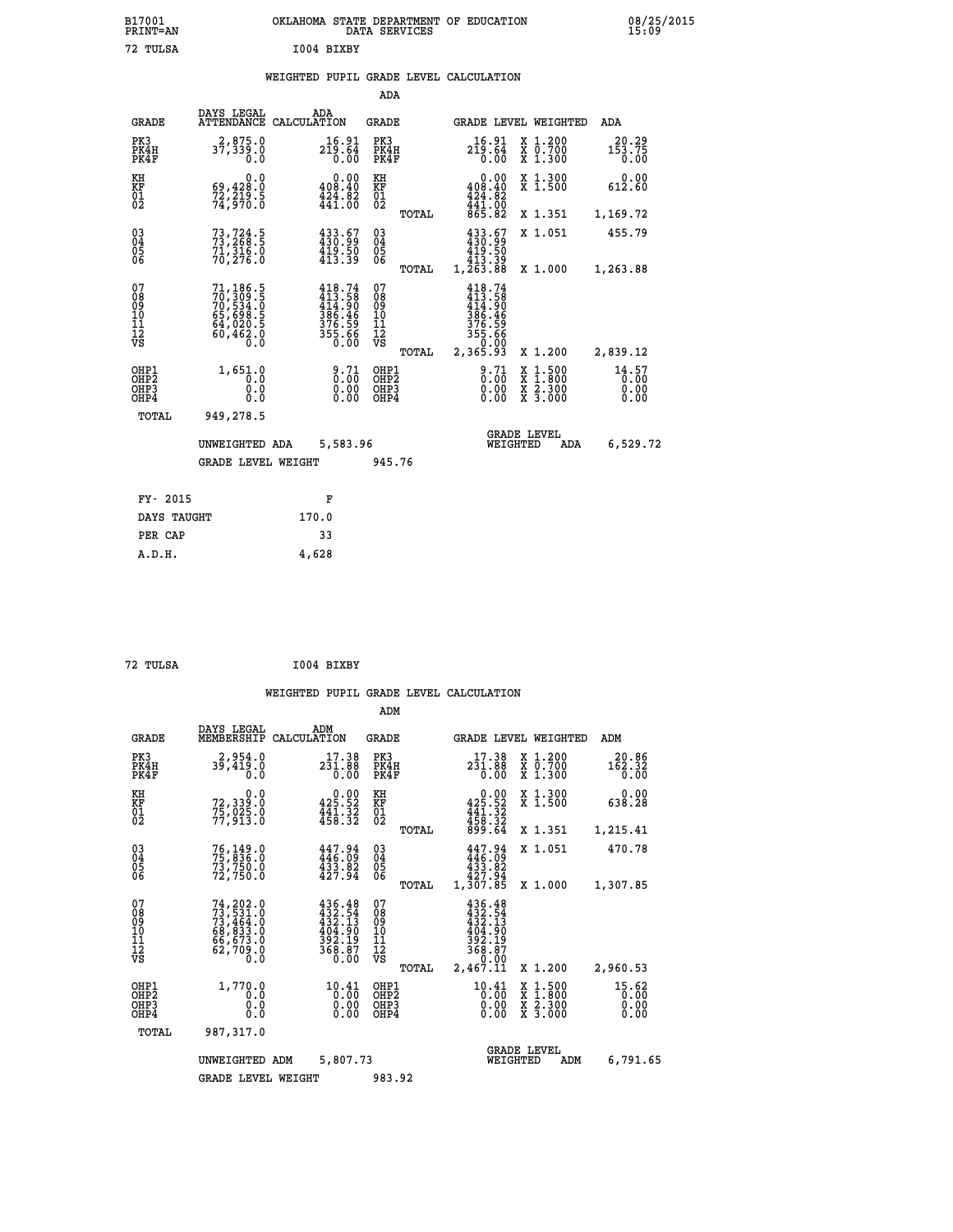| B17001          | OKLAHOMA STATE DEPARTMENT OF EDUCATION |
|-----------------|----------------------------------------|
| <b>PRINT=AN</b> | DATA SERVICES                          |
| 72 TULSA        | I005 JENKS                             |

|                                                    |                                                                                                                                                       |                                                                            | ADA                                      |       |                                                                                      |          |                                                       |                          |
|----------------------------------------------------|-------------------------------------------------------------------------------------------------------------------------------------------------------|----------------------------------------------------------------------------|------------------------------------------|-------|--------------------------------------------------------------------------------------|----------|-------------------------------------------------------|--------------------------|
| <b>GRADE</b>                                       | DAYS LEGAL<br><b>ATTENDANCE</b>                                                                                                                       | ADA<br>CALCULATION                                                         | GRADE                                    |       |                                                                                      |          | GRADE LEVEL WEIGHTED                                  | ADA                      |
| PK3<br>PK4H<br>PK4F                                | 4,920.0<br>3,149.0<br>87, 164.5                                                                                                                       | 28.11<br>$\frac{17.99}{498.08}$                                            | PK3<br>PK4H<br>PK4F                      |       | 28.11<br>$\frac{17.99}{498.08}$                                                      |          | X 1.200<br>X 0.700<br>X 1.300                         | 33.73<br>12.59<br>647.50 |
| KH<br><b>KF</b><br>01<br>02                        | 0.0<br>139,815.0<br>$\frac{140}{138}, \frac{402}{600}$                                                                                                | 0.00<br>798.94<br>802.30<br>792.00                                         | KH<br>KF<br>$\overline{01}$              |       | 0.00<br>798.94<br>662.30<br>792.00<br>1,594.30                                       |          | X 1.300<br>$\overline{x}$ 1.500                       | 0.00<br>1,198.41         |
|                                                    |                                                                                                                                                       |                                                                            |                                          | TOTAL |                                                                                      |          | X 1.351                                               | 2,153.90                 |
| $\begin{matrix} 03 \\ 04 \\ 05 \\ 06 \end{matrix}$ | 149,103.0<br>130,845.0<br>143,568.5<br>134,521.0                                                                                                      | 852.02<br>820.39<br>768.69                                                 | $\substack{03 \\ 04}$<br>$\frac{05}{06}$ |       | 852.02<br>820.39<br>768.69                                                           |          | X 1.051                                               | 895.47                   |
|                                                    |                                                                                                                                                       |                                                                            |                                          | TOTAL | 2,336.77                                                                             |          | X 1.000                                               | 2,336.77                 |
| 07<br>08<br>09<br>11<br>11<br>12<br>VS             | $\begin{smallmatrix} 132,162\cdot 0\\ 142,427\cdot 5\\ 139,527\cdot 0\\ 143,090\cdot 5\\ 123,378\cdot 5\\ 135,139\cdot 5\\ 0\cdot 0\end{smallmatrix}$ | 755.21<br>813.87<br>797.30<br>817.66<br>817.66<br>705.02<br>772.23<br>0.00 | 07<br>08<br>09<br>101<br>11<br>12<br>VS  | TOTAL | 755.21<br>813.87<br>797.30<br>817.66<br>$705.02$<br>$772.23$<br>$0.00$<br>$4,661.29$ |          | X 1.200                                               | 5,593.55                 |
|                                                    |                                                                                                                                                       |                                                                            |                                          |       |                                                                                      |          |                                                       | 0.00                     |
| OHP1<br>OHP2<br>OHP3<br>OHP4                       | 0.0<br>0.0<br>0.0                                                                                                                                     | 0.00<br>0.00<br>0.00                                                       | OHP1<br>OHP2<br>OHP3<br>OHP4             |       | 0.00<br>0.00<br>0.00                                                                 |          | $\frac{x}{x}$ $\frac{1.500}{x}$<br>X 2.300<br>X 3.000 | 0.00<br>0.00<br>0.00     |
| TOTAL                                              | 1,887,813.5                                                                                                                                           |                                                                            |                                          |       |                                                                                      |          |                                                       |                          |
|                                                    | UNWEIGHTED ADA                                                                                                                                        | 10,787.50                                                                  |                                          |       |                                                                                      | WEIGHTED | <b>GRADE LEVEL</b><br>ADA                             | 12,871.92                |
|                                                    | <b>GRADE LEVEL WEIGHT</b>                                                                                                                             |                                                                            | 2,084.42                                 |       |                                                                                      |          |                                                       |                          |
|                                                    |                                                                                                                                                       |                                                                            |                                          |       |                                                                                      |          |                                                       |                          |
| FY- 2015                                           |                                                                                                                                                       | F                                                                          |                                          |       |                                                                                      |          |                                                       |                          |
| DAYS TAUGHT                                        |                                                                                                                                                       | 175.0                                                                      |                                          |       |                                                                                      |          |                                                       |                          |

| 72 TULSA | I005 JENKS |
|----------|------------|
|          |            |

**PER CAP** 33<br> **A** D W 32<br> **A** D W 32  **A.D.H. 9,158**

72 TULSA

|                                                      |                                                                                        |                                                                  | ADM                                              |                                                                                |                                          |                              |
|------------------------------------------------------|----------------------------------------------------------------------------------------|------------------------------------------------------------------|--------------------------------------------------|--------------------------------------------------------------------------------|------------------------------------------|------------------------------|
| <b>GRADE</b>                                         | DAYS LEGAL<br>MEMBERSHIP                                                               | ADM<br>CALCULATION                                               | <b>GRADE</b>                                     | <b>GRADE LEVEL WEIGHTED</b>                                                    |                                          | ADM                          |
| PK3<br>PK4H<br>PK4F                                  | 5,231.0<br>3,401.0<br>93,301.0                                                         | 29.89<br>19.43<br>533.15                                         | PK3<br>PK4H<br>PK4F                              | 29.89<br>43.43<br>533.15                                                       | X 1.200<br>X 0.700<br>X 1.300            | 35.87<br>13.60<br>693.10     |
| KH<br>KF<br>01<br>02                                 | 0.0<br>147,978.0<br>147,451.0<br>145,671.0                                             | 845.59<br>842.58<br>832.41                                       | KH<br>KF<br>01<br>02                             | $\begin{smallmatrix} &0.00\\845.59\\842.58\\832.41\\1,674.99\end{smallmatrix}$ | X 1.300<br>X 1.500                       | 0.00<br>1,268.39             |
|                                                      |                                                                                        |                                                                  | TOTAL                                            |                                                                                | X 1.351                                  | 2,262.91                     |
| $\substack{03 \\ 04}$<br>Ŏ5<br>06                    | 156,076.0<br>137,299.0<br>149,614.0<br>140,995.0                                       | 891.86<br>784.57<br>854.94<br>805.69                             | $\substack{03 \\ 04}$<br>Ŏ5<br>06                | 891.86<br>784.57<br>854.94                                                     | X 1.051                                  | 937.34                       |
|                                                      |                                                                                        |                                                                  | TOTAL                                            | 805.69<br>2,445.20                                                             | X 1.000                                  | 2,445.20                     |
| 07<br>08<br>09<br>11<br>11<br>12<br>VS               | 138, 260.0<br>149, 687.0<br>147, 922.0<br>152, 407.0<br>130, 759.0<br>144,779.0<br>0.0 | 790.06<br>855.35<br>845.27<br>870.90<br>747.25<br>827.31<br>0.00 | 07<br>08<br>09<br>101<br>11<br>12<br>VS<br>TOTAL | 790.06<br>855.35<br>845.27<br>870.90<br>747.25<br>827.31<br>0.00<br>4,936.14   | X 1.200                                  | 5,923.37                     |
| OHP1<br>OHP <sub>2</sub><br>OHP3<br>OH <sub>P4</sub> | 0.0<br>0.000                                                                           | 0.00<br>0.00<br>0.00                                             | OHP1<br>OHP <sub>2</sub><br>OHP3<br>OHP4         | 0.00<br>0.00<br>0.00                                                           | X 1:500<br>X 1:800<br>X 2:300<br>X 3:000 | 0.00<br>0.00<br>0.00<br>0.00 |
| TOTAL                                                | 1,990,841.0                                                                            |                                                                  |                                                  |                                                                                |                                          |                              |
|                                                      | UNWEIGHTED ADM                                                                         | 11,376.25                                                        |                                                  | <b>GRADE LEVEL</b><br>WEIGHTED                                                 | ADM                                      | 13,579.78                    |
|                                                      | <b>GRADE LEVEL WEIGHT</b>                                                              |                                                                  | 2,203.53                                         |                                                                                |                                          |                              |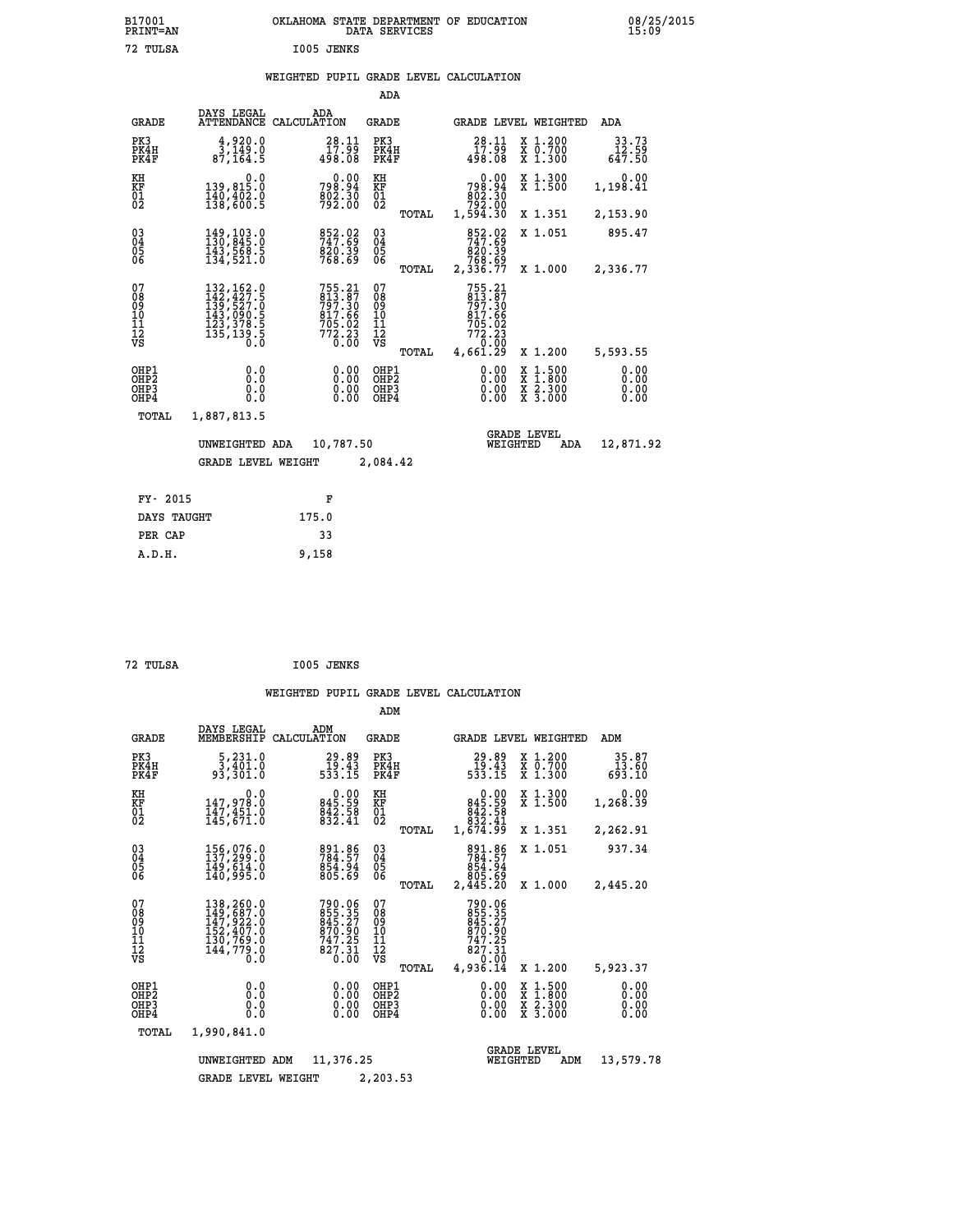| OKLAHOMA STATE DEPARTMENT OF EDUCATION<br>DATA SERVICES |  |
|---------------------------------------------------------|--|
| 1006 COLLINSVILLE                                       |  |

 **B17001 OKLAHOMA STATE DEPARTMENT OF EDUCATION 08/25/2015**

|  |  | WEIGHTED PUPIL GRADE LEVEL CALCULATION |
|--|--|----------------------------------------|
|  |  |                                        |

|                                                    |                                                                             |                                                                                                             | ADA                                      |       |                                                                                                |                                                                                                  |                              |
|----------------------------------------------------|-----------------------------------------------------------------------------|-------------------------------------------------------------------------------------------------------------|------------------------------------------|-------|------------------------------------------------------------------------------------------------|--------------------------------------------------------------------------------------------------|------------------------------|
| <b>GRADE</b>                                       | DAYS LEGAL                                                                  | ADA<br>ATTENDANCE CALCULATION                                                                               | <b>GRADE</b>                             |       |                                                                                                | GRADE LEVEL WEIGHTED                                                                             | ADA                          |
| PK3<br>PK4H<br>PK4F                                | 1,639.0<br>24,598.0<br>0.0                                                  | 9.53<br>143.01<br>0.00                                                                                      | PK3<br>PK4H<br>PK4F                      |       | 9.53<br>$14\overline{3}\cdot\overline{0}\overline{1}\over 0\cdot00$                            | X 1.200<br>X 0.700<br>X 1.300                                                                    | 11.44<br>100.11<br>0.00      |
| KH<br>KF<br>01<br>02                               | 0.0<br>34,156.0<br>32,219.0<br>29,724.0                                     | 0.00<br>58.59<br>$\frac{187.32}{172.81}$                                                                    | KH<br>KF<br>01<br>02                     |       | $\begin{smallmatrix} &0.00\\ 198.58\\ 187.32\\ 172.81\\ 360.13\end{smallmatrix}$               | X 1.300<br>X 1.500                                                                               | 0.00<br>297.87               |
|                                                    |                                                                             |                                                                                                             |                                          | TOTAL |                                                                                                | X 1.351                                                                                          | 486.54                       |
| $\begin{matrix} 03 \\ 04 \\ 05 \\ 06 \end{matrix}$ | 29,029.0<br>30,207.5<br>32,425.0<br>30,964.0                                | 168.77<br>175.63<br>$\frac{188.52}{180.02}$                                                                 | $\substack{03 \\ 04}$<br>05              |       | 168.77<br>188:52<br>180:02<br>544:17                                                           | X 1.051                                                                                          | 177.38                       |
|                                                    |                                                                             |                                                                                                             |                                          | TOTAL |                                                                                                | X 1.000                                                                                          | 544.17                       |
| 07<br>08<br>09<br>101<br>112<br>VS                 | 30,179.5<br>35,880.5<br>34,970.0<br>32,789.5<br>32,293.5<br>32,293.5<br>O.Ŏ | $\begin{smallmatrix} 175.46\\ 208.61\\ 203.31\\ 203.34\\ 190.64\\ 187.75\\ 171.20\\ 0.00 \end{smallmatrix}$ | 07<br>08<br>09<br>101<br>112<br>VS       |       | 175.46<br>208.61<br>203.31<br>$\frac{190.64}{187.75}$<br>$\bar{1}\bar{7}\bar{1}\cdot 2\bar{0}$ |                                                                                                  |                              |
|                                                    |                                                                             |                                                                                                             |                                          | TOTAL | 1,136.97                                                                                       | X 1.200                                                                                          | 1,364.36                     |
| OHP1<br>OHP2<br>OHP3<br>OHP4                       | 42.5<br>0.0<br>0.0                                                          | $0.25$<br>$0.00$<br>$0.00$<br>0.00                                                                          | OHP1<br>OHP <sub>2</sub><br>OHP3<br>OHP4 |       | $\begin{smallmatrix} 0.25\ 0.00\ 0.00 \end{smallmatrix}$                                       | $\begin{smallmatrix} x & 1 & 500 \\ x & 1 & 800 \\ x & 2 & 300 \\ x & 3 & 000 \end{smallmatrix}$ | 0.38<br>0.00<br>0.00<br>0.00 |
| <b>TOTAL</b>                                       | 440,564.0                                                                   |                                                                                                             |                                          |       |                                                                                                |                                                                                                  |                              |
|                                                    | UNWEIGHTED ADA                                                              | 2,561.41                                                                                                    |                                          |       | WEIGHTED                                                                                       | <b>GRADE LEVEL</b><br>ADA                                                                        | 2,982.25                     |
|                                                    | <b>GRADE LEVEL WEIGHT</b>                                                   |                                                                                                             | 420.84                                   |       |                                                                                                |                                                                                                  |                              |
| FY- 2015                                           |                                                                             | F                                                                                                           |                                          |       |                                                                                                |                                                                                                  |                              |
| DAYS TAUGHT                                        |                                                                             | 172.0                                                                                                       |                                          |       |                                                                                                |                                                                                                  |                              |
| PER CAP                                            |                                                                             | 33                                                                                                          |                                          |       |                                                                                                |                                                                                                  |                              |
|                                                    |                                                                             |                                                                                                             |                                          |       |                                                                                                |                                                                                                  |                              |

 **A.D.H. 2,427**

 **B17001<br>PRINT=AN<br>72 TULSA** 

 **72 TULSA I006 COLLINSVILLE**

|                                                       |                                                                             |                                                                                   | ADM                                                 |                                                                              |                                                                                                  |                              |
|-------------------------------------------------------|-----------------------------------------------------------------------------|-----------------------------------------------------------------------------------|-----------------------------------------------------|------------------------------------------------------------------------------|--------------------------------------------------------------------------------------------------|------------------------------|
| <b>GRADE</b>                                          | DAYS LEGAL<br>MEMBERSHIP                                                    | ADM<br>CALCULATION                                                                | <b>GRADE</b>                                        |                                                                              | GRADE LEVEL WEIGHTED                                                                             | ADM                          |
| PK3<br>PK4H<br>PK4F                                   | 1,698.0<br>26,111.0<br>0.0                                                  | 9.87<br>151.81<br>0.00                                                            | PK3<br>PK4H<br>PK4F                                 | 9.87<br>$151.81$<br>$0.00$                                                   | X 1.200<br>X 0.700<br>X 1.300                                                                    | 11.84<br>106.27<br>0.00      |
| KH<br>KF<br>01<br>02                                  | 0.0<br>35,684.0<br>33,917.0<br>31,271.0                                     | $\begin{smallmatrix} 0.00\\ 207.47\\ 197.19\\ 181.81 \end{smallmatrix}$           | KH<br>KF<br>01<br>02                                | $\frac{0.00}{207.47}$<br>197.19                                              | X 1.300<br>X 1.500                                                                               | 0.00<br>311.21               |
|                                                       |                                                                             |                                                                                   | TOTAL                                               | 181.81<br>379.00                                                             | X 1.351                                                                                          | 512.03                       |
| 03<br>04<br>05<br>06                                  | 30, 517.0<br>31, 735.0<br>34, 101.0<br>32,324.0                             | $177.42$<br>$184.51$<br>$\frac{198.26}{187.93}$                                   | $\begin{array}{c} 03 \\ 04 \\ 05 \\ 06 \end{array}$ | 177.42<br>184.51<br>198.26<br>187.93<br>570.70                               | X 1.051                                                                                          | 186.47                       |
|                                                       |                                                                             |                                                                                   | TOTAL                                               |                                                                              | X 1.000                                                                                          | 570.70                       |
| 07<br>08<br>09<br>101<br>112<br>VS                    | 31,606.0<br>37,696.0<br>36,088.0<br>34,005.0<br>33,585.0<br>30,404.0<br>0.0 | 183.76<br>219.16<br>209.81<br>197.71<br>$\frac{155}{176}$ $\frac{26}{77}$<br>Ŏ.00 | 07<br>08<br>09<br>11<br>11<br>12<br>VS<br>TOTAL     | 183.76<br>219.16<br>209.81<br>197.71<br>195.26<br>176.77<br>0.00<br>1,182.47 | X 1.200                                                                                          | 1,418.96                     |
| OHP1<br>OH <sub>P</sub> 2<br>OH <sub>P3</sub><br>OHP4 | 55.0<br>0.0<br>0.000                                                        | $0.32\n0.00\n0.00$<br>0.00                                                        | OHP1<br>OHP2<br>OHP3<br>OHP4                        | $0.32\n0.00$<br>0.00                                                         | $\begin{smallmatrix} x & 1 & 500 \\ x & 1 & 800 \\ x & 2 & 300 \\ x & 3 & 000 \end{smallmatrix}$ | 0.48<br>0.00<br>0.00<br>0.00 |
| TOTAL                                                 | 460,797.0                                                                   |                                                                                   |                                                     |                                                                              |                                                                                                  |                              |
|                                                       | UNWEIGHTED<br>ADM                                                           | 2,679.06                                                                          |                                                     | WEIGHTED                                                                     | <b>GRADE LEVEL</b><br>ADM                                                                        | 3,117.96                     |
|                                                       | <b>GRADE LEVEL WEIGHT</b>                                                   |                                                                                   | 438.90                                              |                                                                              |                                                                                                  |                              |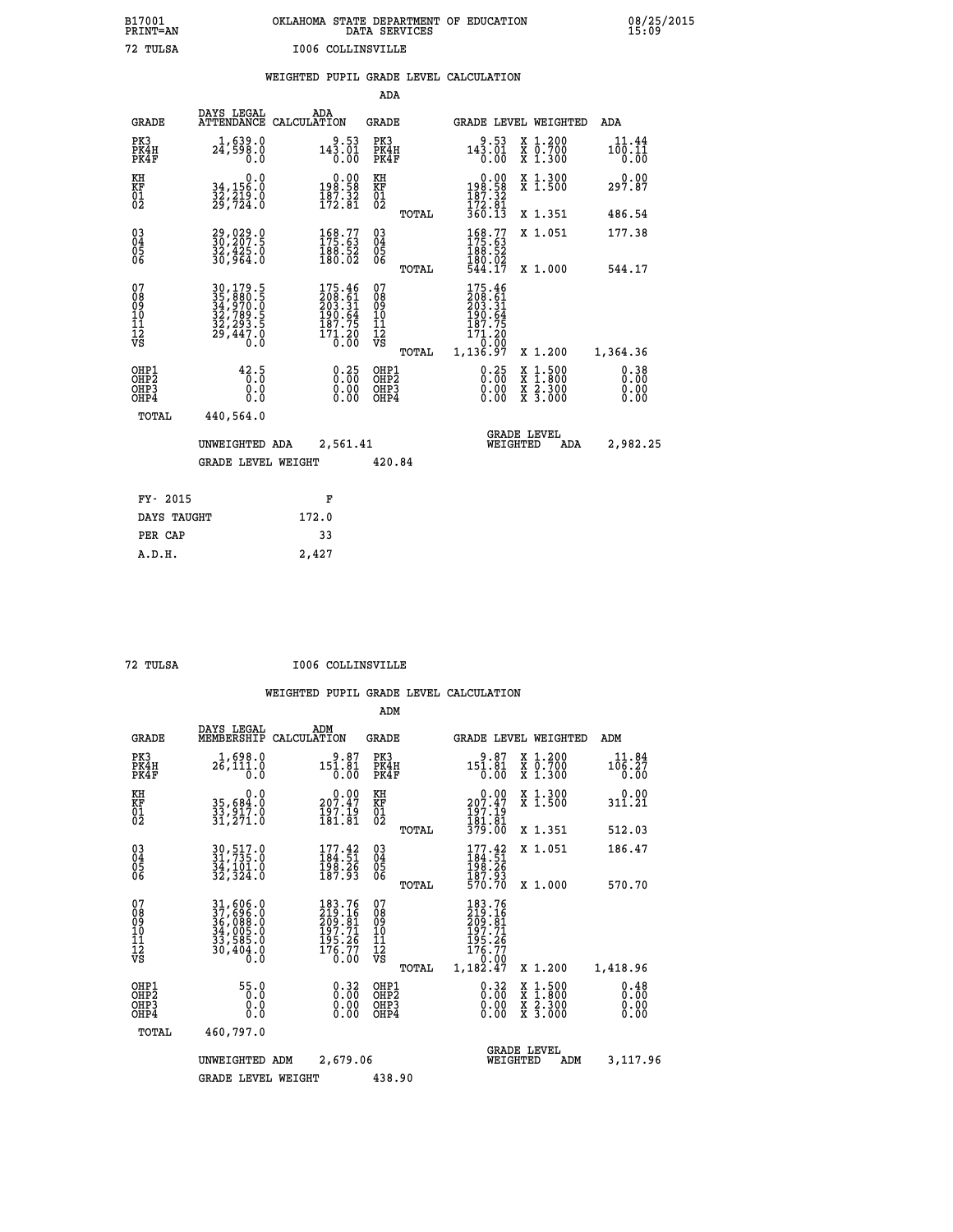| OKLAHOMA STATE DEPARTMENT OF EDUCATION<br>DATA SERVICES |  |
|---------------------------------------------------------|--|
| I007 SKIATOOK                                           |  |

|                                        |                                                                                                 |                                                                                             | ADA                               |       |                                                                                    |                                                                                                                                           |                              |
|----------------------------------------|-------------------------------------------------------------------------------------------------|---------------------------------------------------------------------------------------------|-----------------------------------|-------|------------------------------------------------------------------------------------|-------------------------------------------------------------------------------------------------------------------------------------------|------------------------------|
| <b>GRADE</b>                           | DAYS LEGAL                                                                                      | ADA<br>ATTENDANCE CALCULATION                                                               | GRADE                             |       | <b>GRADE LEVEL WEIGHTED</b>                                                        |                                                                                                                                           | ADA                          |
| PK3<br>PK4H<br>PK4F                    | 853.0<br>14,952.0<br>0.0                                                                        | $8\overline{5}\cdot 44 \\ 0.00$                                                             | PK3<br>PK4H<br>PK4F               |       | $8\overline{5}\cdot 44 \\ 0.00$                                                    | X 1.200<br>X 0.700<br>X 1.300                                                                                                             | 5.84<br>59.81<br>0.00        |
| KH<br>KF<br>01<br>02                   | 0.0<br>31,423.0<br>38,282.5<br>29,180.0                                                         | $\begin{smallmatrix} &0.00\\ 179.56\\ 218.76\\ 166.74\end{smallmatrix}$                     | KH<br>KF<br>01<br>02              |       | $\begin{smallmatrix} &0.00\\ 179.56\\ 218.76\\ 166.74\\ 385.50 \end{smallmatrix}$  | X 1.300<br>X 1.500                                                                                                                        | 0.00<br>269.34               |
|                                        |                                                                                                 |                                                                                             |                                   | TOTAL |                                                                                    | X 1.351                                                                                                                                   | 520.81                       |
| $^{03}_{04}$<br>Ŏ5<br>ŌĞ               | 29,181.0<br>28,529.5<br>32,862.5<br>28,439.5                                                    | 166.75<br>163.03<br>$\frac{187.79}{162.51}$                                                 | $\substack{03 \\ 04}$<br>05<br>06 |       | $\begin{smallmatrix} 166.75\\ 163.03\\ 187.79\\ 162.51\\ 513.33 \end{smallmatrix}$ | X 1.051                                                                                                                                   | 175.25                       |
|                                        |                                                                                                 |                                                                                             |                                   | TOTAL |                                                                                    | X 1.000                                                                                                                                   | 513.33                       |
| 07<br>08<br>09<br>11<br>11<br>12<br>VS | $29, 350.5$<br>$29, 735.0$<br>$38, 686.0$<br>$30, 370.5$<br>$28, 344.5$<br>$29, 836.0$<br>$0.0$ | $\begin{smallmatrix} 167.72\\169.91\\221.07\\174.09\\162.65\\170.90\\0.00\end{smallmatrix}$ | 07<br>089<br>101<br>111<br>VS     | TOTAL | 167.72<br>169.91<br>221.07<br>174.09<br>162.65<br>170.90<br>0.00<br>1,066.34       | X 1.200                                                                                                                                   | 1,279.61                     |
| OHP1<br>OHP2<br>OHP3<br>OHP4           | 0.0<br>0.0<br>0.0<br>0.0                                                                        | $0.00$<br>$0.00$<br>0.00                                                                    | OHP1<br>OHP2<br>OHP3<br>OHP4      |       | $0.00$<br>$0.00$<br>0.00                                                           | $\begin{smallmatrix} \mathtt{X} & 1\cdot500\\ \mathtt{X} & 1\cdot800\\ \mathtt{X} & 2\cdot300\\ \mathtt{X} & 3\cdot000 \end{smallmatrix}$ | 0.00<br>0.00<br>0.00<br>0.00 |
| TOTAL                                  | 420,025.5                                                                                       |                                                                                             |                                   |       |                                                                                    |                                                                                                                                           |                              |
|                                        | UNWEIGHTED ADA                                                                                  | 2,401.79                                                                                    |                                   |       | WEIGHTED                                                                           | <b>GRADE LEVEL</b><br>ADA                                                                                                                 | 2,823.99                     |
|                                        | <b>GRADE LEVEL WEIGHT</b>                                                                       |                                                                                             | 422.20                            |       |                                                                                    |                                                                                                                                           |                              |
|                                        |                                                                                                 |                                                                                             |                                   |       |                                                                                    |                                                                                                                                           |                              |
| FY- 2015                               |                                                                                                 | F                                                                                           |                                   |       |                                                                                    |                                                                                                                                           |                              |
| DAYS TAUGHT                            |                                                                                                 | 175.0                                                                                       |                                   |       |                                                                                    |                                                                                                                                           |                              |
| PER CAP                                |                                                                                                 | 33                                                                                          |                                   |       |                                                                                    |                                                                                                                                           |                              |
| A.D.H.                                 |                                                                                                 | 1,618                                                                                       |                                   |       |                                                                                    |                                                                                                                                           |                              |

 **B17001<br>PRINT=AN** 72 TULSA

 **72 TULSA I007 SKIATOOK**

|                                                       |                                                                                                                                                       |                    |                                                                                                                | ADM                                    |       |                                                                                            |                                |                                                                                                  |                              |
|-------------------------------------------------------|-------------------------------------------------------------------------------------------------------------------------------------------------------|--------------------|----------------------------------------------------------------------------------------------------------------|----------------------------------------|-------|--------------------------------------------------------------------------------------------|--------------------------------|--------------------------------------------------------------------------------------------------|------------------------------|
| <b>GRADE</b>                                          | DAYS LEGAL<br>MEMBERSHIP                                                                                                                              | ADM<br>CALCULATION |                                                                                                                | <b>GRADE</b>                           |       |                                                                                            |                                | GRADE LEVEL WEIGHTED                                                                             | ADM                          |
| PK3<br>PK4H<br>PK4F                                   | 939.0<br>16,150.0<br>0.0                                                                                                                              |                    | 5.37<br>92.29<br>0.00                                                                                          | PK3<br>PK4H<br>PK4F                    |       | 5.37<br>92.29<br>0.00                                                                      |                                | $\begin{array}{c} x & 1.200 \\ x & 0.700 \end{array}$<br>X 1.300                                 | 6.44<br>64.60<br>0.00        |
| KH<br>KF<br>01<br>02                                  | 0.0<br>34,060.0<br>40,ĕ33.0<br>31,061.0                                                                                                               |                    | $194.63$<br>$734.19$<br>$77.49$                                                                                | KH<br>KF<br>01<br>02                   |       | $194.63$<br>$232.19$<br>$177.49$                                                           |                                | X 1.300<br>X 1.500                                                                               | 0.00<br>291.95               |
|                                                       |                                                                                                                                                       |                    |                                                                                                                |                                        | TOTAL | 409.68                                                                                     |                                | X 1.351                                                                                          | 553.48                       |
| 03<br>04<br>05<br>06                                  | 30,785.0<br>30,061.0<br>34,554.0<br>29,785.0                                                                                                          |                    | 175.91<br>171.78<br>197.45<br>170.20                                                                           | $^{03}_{04}$<br>05<br>06               |       | $175.91$<br>$171.78$<br>197.45                                                             |                                | X 1.051                                                                                          | 184.88                       |
|                                                       |                                                                                                                                                       |                    |                                                                                                                |                                        | TOTAL | 170.20<br>539.43                                                                           |                                | X 1.000                                                                                          | 539.43                       |
| 07<br>08<br>09<br>101<br>112<br>VS                    | $\begin{smallmatrix} 30, 753\cdot 0\\ 31, 514\cdot 0\\ 40, 921\cdot 0\\ 32, 008\cdot 0\\ 29, 588\cdot 0\\ 31, 113\cdot 0\\ 0\cdot 0\end{smallmatrix}$ |                    | $175.73$<br>$180.08$<br>$233.84$<br>$\begin{smallmatrix} 183.48 \\ 169.80 \\ 178.22 \\ 0.00 \end{smallmatrix}$ | 07<br>08<br>09<br>11<br>11<br>12<br>VS | TOTAL | $175.73$<br>$180.08$<br>$233.84$<br>$183.48$<br>$169.80$<br>$178.22$<br>$0.00$<br>1,121.15 |                                | X 1.200                                                                                          | 1,345.38                     |
| OHP1<br>OH <sub>P</sub> 2<br>OH <sub>P3</sub><br>OHP4 | 0.0<br>0.000                                                                                                                                          |                    | $0.00$<br>$0.00$<br>0.00                                                                                       | OHP1<br>OHP2<br>OHP3<br>OHP4           |       | $0.00$<br>$0.00$<br>0.00                                                                   |                                | $\begin{smallmatrix} x & 1 & 500 \\ x & 1 & 800 \\ x & 2 & 300 \\ x & 3 & 000 \end{smallmatrix}$ | 0.00<br>0.00<br>0.00<br>0.00 |
| TOTAL                                                 | 443,925.0                                                                                                                                             |                    |                                                                                                                |                                        |       |                                                                                            |                                |                                                                                                  |                              |
|                                                       | UNWEIGHTED                                                                                                                                            | ADM                | 2,538.46                                                                                                       |                                        |       |                                                                                            | <b>GRADE LEVEL</b><br>WEIGHTED | ADM                                                                                              | 2,986.16                     |
|                                                       | <b>GRADE LEVEL WEIGHT</b>                                                                                                                             |                    |                                                                                                                | 447.70                                 |       |                                                                                            |                                |                                                                                                  |                              |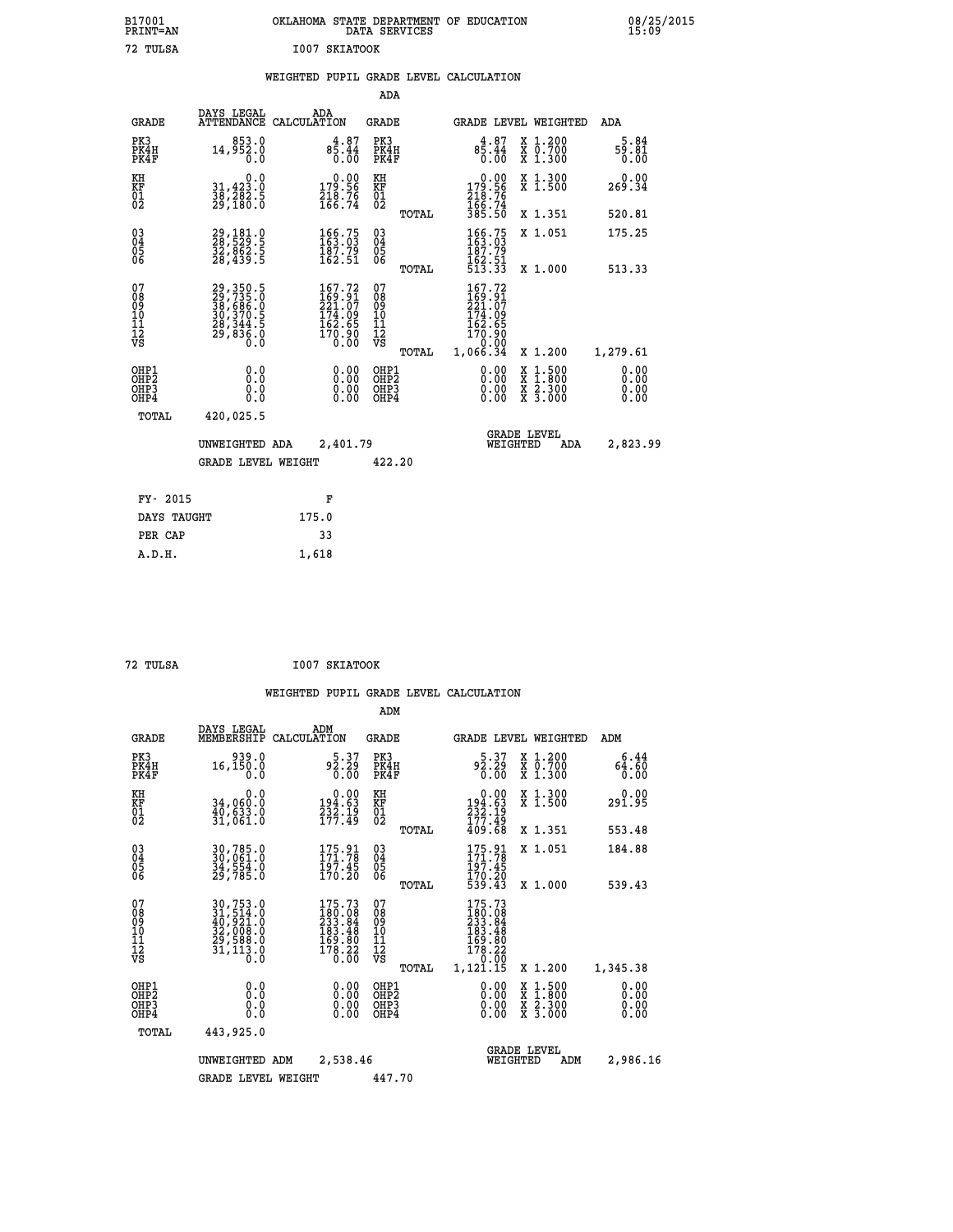| B17001<br>PRINT=AN | OKLAHOMA STATE DEPARTMENT OF EDUCATION<br>DATA SERVICES | 08/25/2015<br>15:09 |
|--------------------|---------------------------------------------------------|---------------------|
| 72 TULSA           | I008 SPERRY                                             |                     |
|                    | <b>URTAURDO DUDTE ADADE ERUS AAIAULARIAN</b>            |                     |

|  |  | WEIGHTED PUPIL GRADE LEVEL CALCULATION |
|--|--|----------------------------------------|
|  |  |                                        |

| <b>GRADE</b>                                       | DAYS LEGAL<br>ATTENDANCE                                                                                  | ADA<br>CALCULATION                                                  | <b>GRADE</b>                             |       |                                                                                   | GRADE LEVEL WEIGHTED                                                                     | ADA                          |
|----------------------------------------------------|-----------------------------------------------------------------------------------------------------------|---------------------------------------------------------------------|------------------------------------------|-------|-----------------------------------------------------------------------------------|------------------------------------------------------------------------------------------|------------------------------|
| PK3<br>PK4H<br>PK4F                                | 804.0<br>0.0<br>9,301.0                                                                                   | 4.62<br>0.00<br>53.45                                               | PK3<br>PK4H<br>PK4F                      |       | 4.62<br>0.00<br>53.45                                                             | X 1.200<br>X 0.700<br>X 1.300                                                            | 5.54<br>0.00<br>69.49        |
| KH<br>KF<br>01<br>02                               | $\begin{smallmatrix}&&&0.0\\14,801.5\\15,785.5\\15,356.5\end{smallmatrix}$                                | $85.07$<br>$85.72$<br>$88.26$                                       | KH<br>KF<br>01<br>02                     |       | $\begin{smallmatrix} &0.00\\ &85.07\\ &90.72\\ &88.26\\ &178.98\end{smallmatrix}$ | X 1.300<br>X 1.500                                                                       | 0.00<br>127.61               |
|                                                    |                                                                                                           |                                                                     |                                          | TOTAL |                                                                                   | X 1.351                                                                                  | 241.80                       |
| $\begin{matrix} 03 \\ 04 \\ 05 \\ 06 \end{matrix}$ | $\begin{smallmatrix} 14\,,\,129\,.5\\ 13\,,\,145\,.0\\ 13\,,\,694\,.5\\ 13\,,\,118\,.5 \end{smallmatrix}$ | 81.20<br>75.55<br>78.70<br>75.39                                    | $\substack{03 \\ 04}$<br>05<br>06        | TOTAL | 81.20<br>75.55<br>78.70<br>75.39<br>229.64                                        | X 1.051<br>X 1.000                                                                       | 85.34<br>229.64              |
| 07<br>08<br>09<br>11<br>11<br>12<br>VS             | 15,602.5<br>15,070.0<br>17,209.0<br>13,911.5<br>12,557.0<br>15,743.8                                      | 89.67<br>86.61<br>99.19<br>80.29<br>72.34<br>72.34<br>91.48<br>0.00 | 07<br>08<br>09<br>101<br>11<br>12<br>VS  |       | 89.67<br>86.61<br>99.19<br>80.29<br>72.34<br>83:10<br>0.00<br>519:58              |                                                                                          |                              |
|                                                    |                                                                                                           |                                                                     |                                          | TOTAL |                                                                                   | X 1.200                                                                                  | 623.50                       |
| OHP1<br>OHP2<br>OH <sub>P3</sub><br>OHP4           | 0.0<br>0.0<br>Ŏ.Ŏ                                                                                         | $0.00$<br>$0.00$<br>0.00                                            | OHP1<br>OHP <sub>2</sub><br>OHP3<br>OHP4 |       | 0.00<br>0.00                                                                      | $\begin{smallmatrix} x & 1.500 \\ x & 1.800 \\ x & 2.300 \\ x & 3.000 \end{smallmatrix}$ | 0.00<br>0.00<br>0.00<br>0.00 |
| TOTAL                                              | 200,229.0                                                                                                 |                                                                     |                                          |       |                                                                                   | <b>GRADE LEVEL</b>                                                                       |                              |
|                                                    | UNWEIGHTED ADA                                                                                            | 1,152.54                                                            |                                          |       | WEIGHTED                                                                          | ADA                                                                                      | 1,382.92                     |
|                                                    | <b>GRADE LEVEL WEIGHT</b>                                                                                 |                                                                     | 230.38                                   |       |                                                                                   |                                                                                          |                              |
| FY- 2015                                           |                                                                                                           | F                                                                   |                                          |       |                                                                                   |                                                                                          |                              |
| DAYS TAUGHT                                        |                                                                                                           | 174.0                                                               |                                          |       |                                                                                   |                                                                                          |                              |
| PER CAP                                            |                                                                                                           | 33                                                                  |                                          |       |                                                                                   |                                                                                          |                              |

```
 72 TULSA I008 SPERRY
```
 **ADM**

 **A.D.H. 1,040**

 **ADA**

| <b>GRADE</b>                                       | DAYS LEGAL                                                                                                                | ADM<br>MEMBERSHIP CALCULATION                                     | <b>GRADE</b>                                       |                                                                             |                                | GRADE LEVEL WEIGHTED                     | ADM                   |
|----------------------------------------------------|---------------------------------------------------------------------------------------------------------------------------|-------------------------------------------------------------------|----------------------------------------------------|-----------------------------------------------------------------------------|--------------------------------|------------------------------------------|-----------------------|
| PK3<br>PK4H<br>PK4F                                | 804.0<br>0.0<br>10,268.0                                                                                                  | 4.62<br>0.00<br>59.01                                             | PK3<br>PK4H<br>PK4F                                | 59.01                                                                       | $\frac{4.62}{0.00}$            | X 1.200<br>X 0.700<br>X 1.300            | 5.54<br>0.00<br>76.71 |
| KH<br>KF<br>01<br>02                               | 0.0<br>16,253.0<br>16,901.0<br>16,291.0                                                                                   | $93.41$<br>$93.41$<br>$97.13$<br>$93.63$                          | KH<br>KF<br>01<br>02                               | $\begin{smallmatrix} &0.00\ 93.41\ 97.13\ 93.63\ 190.76\ \end{smallmatrix}$ |                                | X 1.300<br>X 1.500                       | 0.00<br>140.12        |
|                                                    |                                                                                                                           |                                                                   | TOTAL                                              |                                                                             |                                | X 1.351                                  | 257.72                |
| $\begin{matrix} 03 \\ 04 \\ 05 \\ 06 \end{matrix}$ | $\begin{smallmatrix} 15\,,\,112\cdot\,0\\ 13\,,\,922\cdot\,0\\ 14\,,\,374\cdot\,0\\ 14\,,\,049\cdot\,0 \end{smallmatrix}$ | $86.85$<br>$80.01$<br>$\frac{82.61}{80.74}$                       | $\begin{matrix} 03 \\ 04 \\ 05 \\ 06 \end{matrix}$ | $\begin{smallmatrix}86.85\\80.01\\82.61\\80.74\\243.36\end{smallmatrix}$    |                                | X 1.051                                  | 91.28                 |
|                                                    |                                                                                                                           |                                                                   | TOTAL                                              |                                                                             |                                | X 1.000                                  | 243.36                |
| 07<br>08<br>09<br>101<br>11<br>12<br>VS            | $\begin{smallmatrix}17,052.0\\16,144.0\\18,316.0\\14,773.0\\13,351.0\\16,839.0\\0.0\end{smallmatrix}$                     | 98.00<br>92.785<br>105.555<br>16.92<br>76.92<br>97.79<br>0.00     | 078<br>089<br>0011<br>11<br>11<br>12<br>VS         | 98.00<br>92.785<br>105.555<br>105.257<br>76.92<br>97.79<br>0.00<br>556.29   |                                |                                          |                       |
|                                                    |                                                                                                                           |                                                                   | TOTAL                                              |                                                                             |                                | X 1.200                                  | 667.55                |
| OHP1<br>OHP <sub>2</sub><br>OHP3<br>OHP4           | 0.0<br>0.000                                                                                                              | $\begin{smallmatrix} 0.00 \ 0.00 \ 0.00 \ 0.00 \end{smallmatrix}$ | OHP1<br>OHP <sub>2</sub><br>OHP3<br>OHP4           |                                                                             | 0.00<br>0.00000                | X 1:500<br>X 1:800<br>X 2:300<br>X 3:000 | 0.00<br>0.00<br>0.00  |
| TOTAL                                              | 214,449.0                                                                                                                 |                                                                   |                                                    |                                                                             |                                |                                          |                       |
|                                                    | UNWEIGHTED                                                                                                                | 1,234.30<br>ADM                                                   |                                                    |                                                                             | <b>GRADE LEVEL</b><br>WEIGHTED | ADM                                      | 1,482.28              |
|                                                    | <b>GRADE LEVEL WEIGHT</b>                                                                                                 |                                                                   | 247.98                                             |                                                                             |                                |                                          |                       |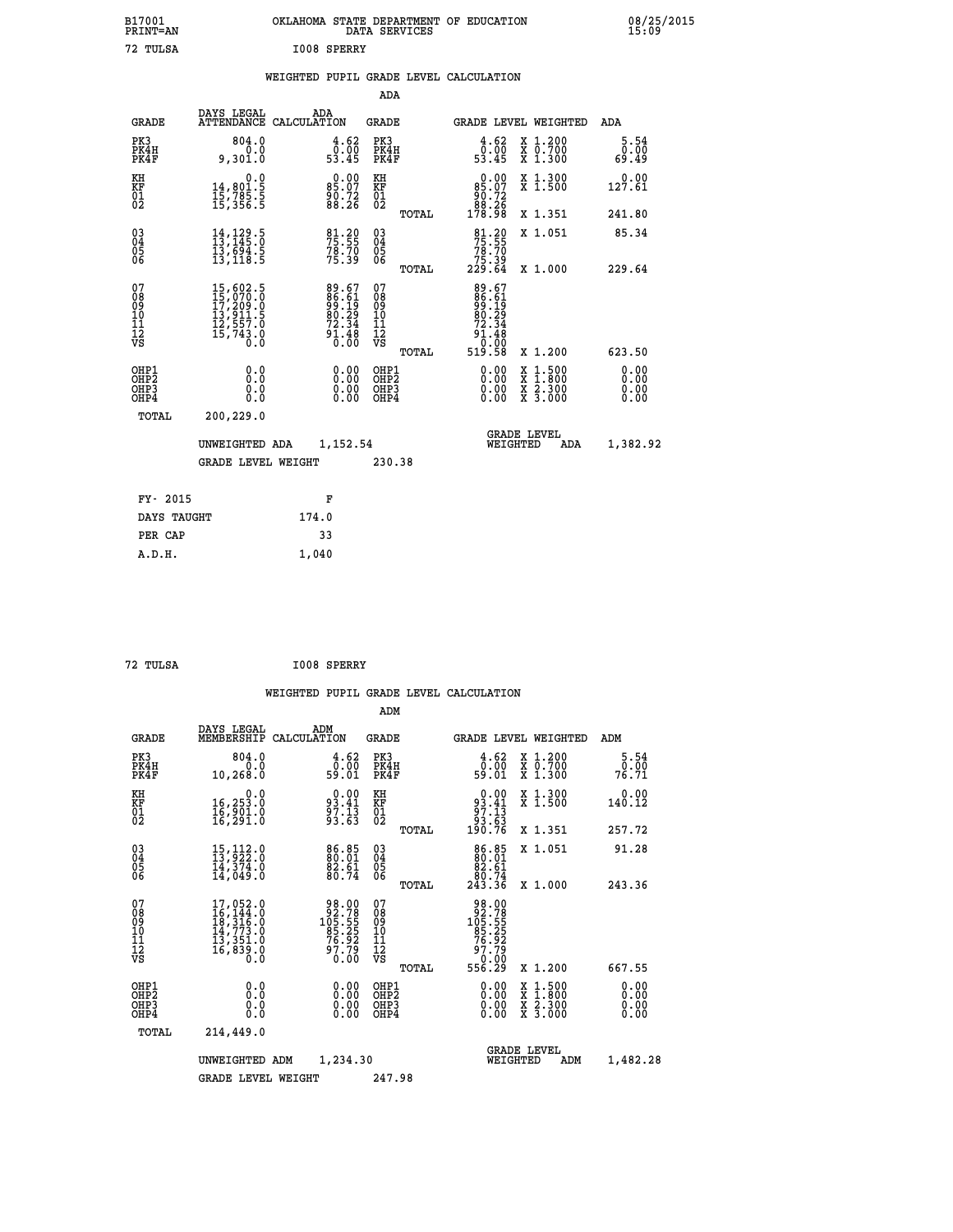| B17001<br><b>PRINT=AN</b> |            | OKLAHOMA STATE DEPARTMENT OF EDUCATION<br>DATA SERVICES |  |
|---------------------------|------------|---------------------------------------------------------|--|
| 72 TULSA                  | I009 UNION |                                                         |  |

|                                        |                                                                                                                                                       |                                                                                                              | ADA                                       |       |                                                                                                                        |        |                                          |                              |
|----------------------------------------|-------------------------------------------------------------------------------------------------------------------------------------------------------|--------------------------------------------------------------------------------------------------------------|-------------------------------------------|-------|------------------------------------------------------------------------------------------------------------------------|--------|------------------------------------------|------------------------------|
| <b>GRADE</b>                           | DAYS LEGAL<br>ATTENDANCE                                                                                                                              | ADA<br>CALCULATION                                                                                           | GRADE                                     |       |                                                                                                                        |        | GRADE LEVEL WEIGHTED                     | ADA                          |
| PK3<br>PK4H<br>PK4F                    | 3,745.0<br>0.0<br>123,846.0                                                                                                                           | 21.28<br>0.00<br>703.67                                                                                      | PK3<br>PK4H<br>PK4F                       |       | 21.28<br>0.00<br>703.67                                                                                                |        | X 1.200<br>X 0.700<br>X 1.300            | 25.54<br>0.00<br>914.77      |
| KH<br><b>KF</b><br>01<br>02            | 0.0<br>183,846.0<br>197,735.5<br>197,490.5                                                                                                            | 1,044.58<br>ī,123.50<br>1,122.11                                                                             | KH<br><b>KF</b><br>01<br>02               |       | 0.00<br>1,044.58<br>$\frac{1}{1}, \frac{1}{2}, \frac{3}{2}, \frac{5}{1}$<br>$\frac{1}{2}, \frac{1}{245}, \frac{1}{61}$ |        | X 1.300<br>$\overline{x}$ 1.500          | 0.00<br>1,566.87             |
|                                        |                                                                                                                                                       |                                                                                                              |                                           | TOTAL |                                                                                                                        |        | X 1.351                                  | 3,033.82                     |
| $^{03}_{04}$<br>05<br>06               | 194,727.0<br>196,749.5<br>184,110.5                                                                                                                   | 1,106.40<br>1,05 <u>6</u> .79<br>$\frac{1}{1}$ , 117.89<br>1,046.08                                          | $\substack{03 \\ 04}$<br>0500             |       | 1,106.40<br>ī,ō56.79<br>1,117.89                                                                                       |        | X 1.051                                  | 1,162.83                     |
|                                        |                                                                                                                                                       |                                                                                                              |                                           | TOTAL | I, 046.08<br>3, 220.76                                                                                                 |        | X 1.000                                  | 3,220.76                     |
| 07<br>08<br>09<br>11<br>11<br>12<br>VS | $\begin{smallmatrix} 187,567\cdot 5\\ 197,638\cdot 5\\ 198,602\cdot 5\\ 197,513\cdot 0\\ 179,507\cdot 0\\ 171,469\cdot 5\\ 0\cdot 0\end{smallmatrix}$ | $\begin{smallmatrix} 1,065.72\\ 1,122.95\\ 1,128.42\\ 1,122.23\\ 1,019.93\\ 974.26\\ 0.00 \end{smallmatrix}$ | 07<br>08<br>09<br>101<br>11<br>12<br>VS   |       | 1,065.72<br>$1,122.95$<br>$1,122.42$<br>$1,122.23$<br>$1,019.93$<br>$974.28$<br>6,433.51                               |        |                                          |                              |
|                                        |                                                                                                                                                       |                                                                                                              |                                           | TOTAL |                                                                                                                        |        | X 1.200                                  | 7,720.21                     |
| OHP1<br>OHP2<br>OHP3<br>OHP4           | 0.0<br>0.0<br>0.0<br>0.0                                                                                                                              | 0.00<br>0.00<br>0.00                                                                                         | OHP1<br>OH <sub>P</sub> 2<br>OHP3<br>OHP4 |       | 0.00<br>0.00<br>0.00<br>0.00                                                                                           | X<br>X | $1.500$<br>$1.800$<br>X 2.300<br>X 3.000 | 0.00<br>0.00<br>0.00<br>0.00 |
| TOTAL                                  | 2,600,542.5                                                                                                                                           |                                                                                                              |                                           |       |                                                                                                                        |        |                                          |                              |
|                                        | UNWEIGHTED ADA                                                                                                                                        | 14,775.81                                                                                                    |                                           |       | WEIGHTED                                                                                                               |        | <b>GRADE LEVEL</b><br>ADA                | 17,644.80                    |
|                                        | <b>GRADE LEVEL WEIGHT</b>                                                                                                                             |                                                                                                              | 2,868.99                                  |       |                                                                                                                        |        |                                          |                              |
|                                        |                                                                                                                                                       |                                                                                                              |                                           |       |                                                                                                                        |        |                                          |                              |
| FY- 2015                               |                                                                                                                                                       | F                                                                                                            |                                           |       |                                                                                                                        |        |                                          |                              |
| DAYS TAUGHT                            |                                                                                                                                                       | 176.0                                                                                                        |                                           |       |                                                                                                                        |        |                                          |                              |

| 72 TULSA | I009 UNION |
|----------|------------|
|          |            |

 **PER CAP 33 A.D.H. 9,719**

|                                                    |                              |                                                                                   |                                                                                                                                                                      | ADM                                             |                                                                                          |                                                                                            |                              |
|----------------------------------------------------|------------------------------|-----------------------------------------------------------------------------------|----------------------------------------------------------------------------------------------------------------------------------------------------------------------|-------------------------------------------------|------------------------------------------------------------------------------------------|--------------------------------------------------------------------------------------------|------------------------------|
|                                                    | <b>GRADE</b>                 | DAYS LEGAL<br>MEMBERSHIP                                                          | ADM<br>CALCULATION                                                                                                                                                   | <b>GRADE</b>                                    | GRADE LEVEL WEIGHTED                                                                     |                                                                                            | ADM                          |
|                                                    | PK3<br>PK4H<br>PK4F          | 3,817.0<br>0.0<br>132,506.0                                                       | 21.69<br>752.88                                                                                                                                                      | PK3<br>PK4H<br>PK4F                             | 21.69<br>0.00 -<br>752.88                                                                | X 1.200<br>X 0.700<br>X 1.300                                                              | 26.03<br>0.00<br>978.74      |
| KH<br>KF<br>01<br>02                               |                              | 0.0<br>195,154.0<br>200,205:0<br>207,091:0                                        | 0.00<br>1,108:83<br>1,182:98<br>1,176:65                                                                                                                             | KH<br>KF<br>01<br>02                            | 0.00<br>$1,108.83$<br>$1,182.98$<br>$1,176.65$<br>$2,359.63$                             | X 1.300<br>X 1.500                                                                         | 0.00<br>1,663.25             |
|                                                    |                              |                                                                                   |                                                                                                                                                                      | TOTAL                                           |                                                                                          | X 1.351                                                                                    | 3,187.86                     |
| $\begin{matrix} 03 \\ 04 \\ 05 \\ 06 \end{matrix}$ |                              | 203,509.0<br>194,590.0<br>205,608.0<br>193,119.0                                  | 1,156.30<br>1,105.63<br>1,168.23<br>1,097.27                                                                                                                         | $\substack{03 \\ 04}$<br>$\frac{05}{06}$        | 1,156.30<br>1,105.63<br>1,168.23<br>1,097.27                                             | X 1.051                                                                                    | 1,215.27                     |
|                                                    |                              |                                                                                   |                                                                                                                                                                      | TOTAL                                           | 3,371.13                                                                                 | X 1.000                                                                                    | 3,371.13                     |
| 07<br>08<br>09<br>001<br>11<br>11<br>12<br>VS      |                              | 197,754.0<br>211,425.0<br>212,408.0<br>213,008.0<br>196,859.0<br>188,066.0<br>0.0 | 1,123.60<br>$\frac{1}{2}, \frac{201}{206}, \frac{28}{86}$<br>1,210.27<br>$\frac{1}{2}$ , $\frac{210}{1}$ , $\frac{27}{1}$ , $\frac{118}{0}$ , $\frac{52}{5}$<br>0.00 | 07<br>08<br>09<br>11<br>11<br>12<br>VS<br>TOTAL | 1,123.60<br>1,201.28<br>1,206.86<br>1,210.27<br>1,118.52<br>1,068.56<br>0.00<br>6,929.09 | X 1.200                                                                                    | 8,314.91                     |
|                                                    | OHP1<br>OHP2<br>OHP3<br>OHP4 | 0.0<br>0.0<br>Ŏ.Ŏ                                                                 | 0.00<br>0.00<br>0.00                                                                                                                                                 | OHP1<br>OHP2<br>OHP3<br>OHP4                    | 0.00<br>0.00<br>0.00<br>0.00                                                             | $\begin{array}{c} x & 1.500 \\ x & 1.800 \\ x & 2.300 \end{array}$<br>$\overline{x}$ 3.000 | 0.00<br>0.00<br>0.00<br>0.00 |
|                                                    | TOTAL                        | 2,763,119.0                                                                       |                                                                                                                                                                      |                                                 |                                                                                          |                                                                                            |                              |
|                                                    |                              | UNWEIGHTED                                                                        | 15,699.55<br>ADM                                                                                                                                                     |                                                 | WEIGHTED                                                                                 | <b>GRADE LEVEL</b><br>ADM                                                                  | 18,757.19                    |
|                                                    |                              | <b>GRADE LEVEL WEIGHT</b>                                                         |                                                                                                                                                                      | 3,057.64                                        |                                                                                          |                                                                                            |                              |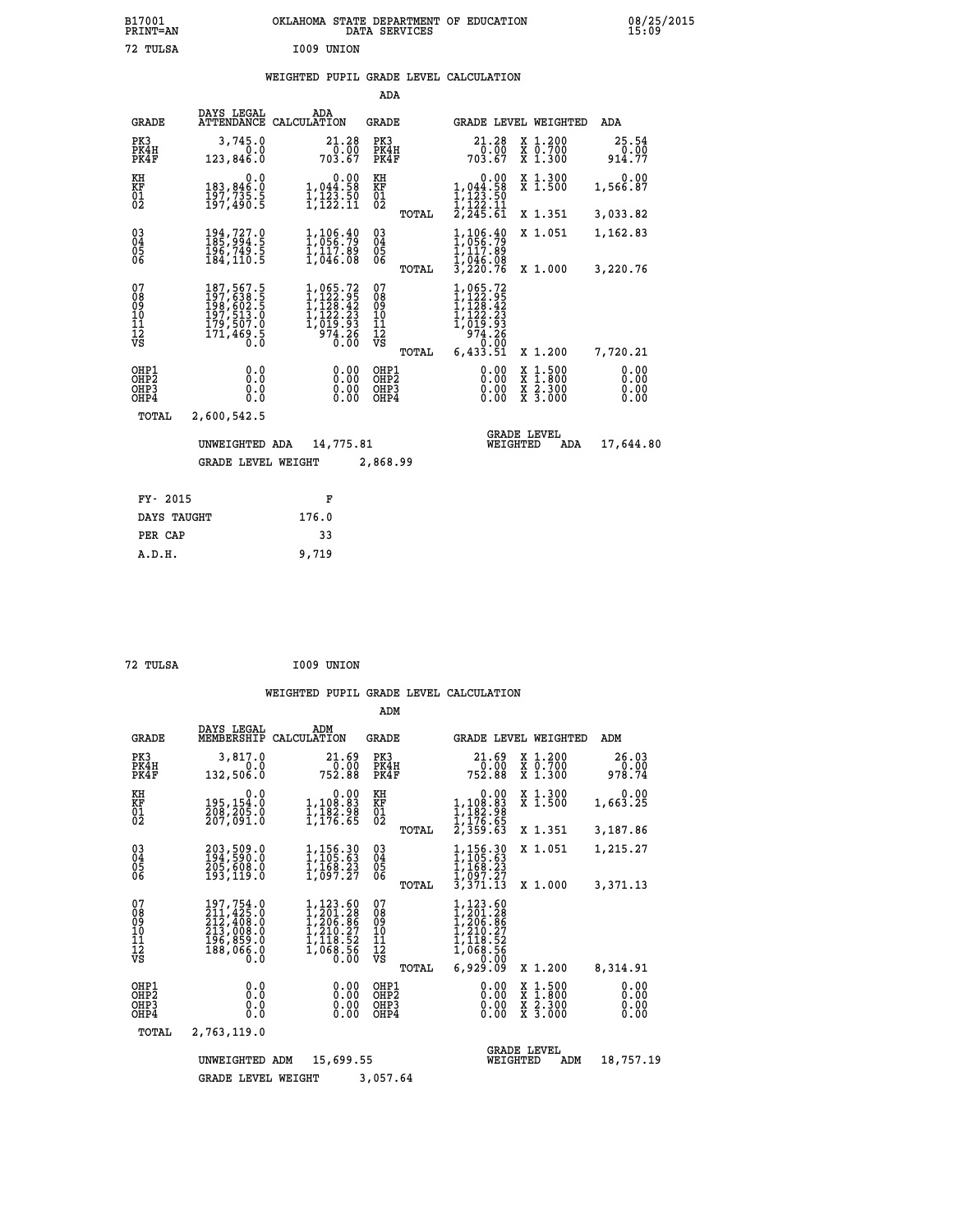| B17001          | OKLAHOMA STATE DEPARTMENT OF EDUCATION |
|-----------------|----------------------------------------|
| <b>PRINT=AN</b> | DATA SERVICES                          |
| 72. TULSA       | T010 BERRYHTLL                         |

 **B17001 OKLAHOMA STATE DEPARTMENT OF EDUCATION 08/25/2015**

|  |  | WEIGHTED PUPIL GRADE LEVEL CALCULATION |
|--|--|----------------------------------------|
|  |  |                                        |

|                                                                    |                                                                                                                                                                         |                                                                                         | ADA                                       |       |                                                                                                  |                                                                     |                              |
|--------------------------------------------------------------------|-------------------------------------------------------------------------------------------------------------------------------------------------------------------------|-----------------------------------------------------------------------------------------|-------------------------------------------|-------|--------------------------------------------------------------------------------------------------|---------------------------------------------------------------------|------------------------------|
| <b>GRADE</b>                                                       | DAYS LEGAL<br><b>ATTENDANCE</b>                                                                                                                                         | ADA<br>CALCULATION                                                                      | <b>GRADE</b>                              |       |                                                                                                  | GRADE LEVEL WEIGHTED                                                | <b>ADA</b>                   |
| PK3<br>PK4H<br>PK4F                                                | 159.0<br>340.0<br>9,904.5                                                                                                                                               | $\begin{smallmatrix} 0.91\ 1.95\ 56.92 \end{smallmatrix}$                               | PK3<br>PK4H<br>PK4F                       |       | $\begin{smallmatrix} 0.91\ 1.95\ 56.92 \end{smallmatrix}$                                        | X 1.200<br>X 0.700<br>X 1.300                                       | 1.09<br>1.37<br>74.00        |
| KH<br>KF<br>01<br>02                                               | 0.0<br>14,929:5<br>14,756:0<br>12,853:5                                                                                                                                 | 85.80<br>84.80<br>73.87                                                                 | KH<br>KF<br>01<br>02                      |       | $\begin{smallmatrix}&&0&.00\\85&.80\\84&.80\\73&.87\\158&.67\end{smallmatrix}$                   | X 1.300<br>X 1.500                                                  | 0.00<br>128.70               |
|                                                                    |                                                                                                                                                                         |                                                                                         |                                           | TOTAL |                                                                                                  | X 1.351                                                             | 214.36                       |
| $\begin{smallmatrix} 03 \\[-4pt] 04 \end{smallmatrix}$<br>Ŏ5<br>ŌĞ | $\begin{smallmatrix} 12\,, & 987\,. & 5\\ 13\,, & 809\,. & 5\\ 13\,, & 443\,. & 0\\ 16\,, & 088\,. & 0 \end{smallmatrix}$                                               | 73.54<br>$77.26$<br>92.46                                                               | 03<br>04<br>05<br>06                      |       | $74.64$<br>$79.36$<br>$77.26$<br>$92.46$<br>$249.08$                                             | X 1.051                                                             | 78.45                        |
|                                                                    |                                                                                                                                                                         |                                                                                         |                                           | TOTAL |                                                                                                  | X 1.000                                                             | 249.08                       |
| 07<br>08<br>09<br>11<br>11<br>12<br>VS                             | $\begin{smallmatrix} 14\,,\,513\cdot 0\\ 15\,,\,251\cdot 5\\ 18\,,\,309\cdot 5\\ 18\,,\,794\cdot 5\\ 17\,,\,583\cdot 0\\ 17\,,\,211\cdot 5\\ 0\cdot 0\end{smallmatrix}$ | $\begin{smallmatrix}83.41\\87.65\\105.23\\108.01\\101.05\\98.92\\0.00\end{smallmatrix}$ | 07<br>08<br>09<br>11<br>11<br>12<br>VS    |       | $\begin{smallmatrix}83.41\\87.65\\105.23\\108.01\\101.05\\98.92\\60.00\\584.27\end{smallmatrix}$ |                                                                     |                              |
|                                                                    |                                                                                                                                                                         |                                                                                         |                                           | TOTAL |                                                                                                  | X 1.200                                                             | 701.12                       |
| OHP1<br>OHP <sub>2</sub><br>OHP3<br>OHP4                           | 0.0<br>0.0<br>0.0                                                                                                                                                       | 0.00<br>$\begin{smallmatrix} 0.00 \ 0.00 \end{smallmatrix}$                             | OHP1<br>OH <sub>P</sub> 2<br>OHP3<br>OHP4 |       | 0.00<br>0.00<br>0.00                                                                             | $1:500$<br>$1:800$<br>X<br>X<br>$\frac{x}{x}$ $\frac{5:300}{3:000}$ | 0.00<br>0.00<br>0.00<br>0.00 |
| TOTAL                                                              | 210,933.5                                                                                                                                                               |                                                                                         |                                           |       |                                                                                                  |                                                                     |                              |
|                                                                    | UNWEIGHTED ADA                                                                                                                                                          | 1,212.24                                                                                |                                           |       |                                                                                                  | <b>GRADE LEVEL</b><br>WEIGHTED<br>ADA                               | 1,448.17                     |
|                                                                    | <b>GRADE LEVEL WEIGHT</b>                                                                                                                                               |                                                                                         | 235.93                                    |       |                                                                                                  |                                                                     |                              |
| FY- 2015                                                           |                                                                                                                                                                         | F                                                                                       |                                           |       |                                                                                                  |                                                                     |                              |
| DAYS TAUGHT                                                        |                                                                                                                                                                         | 174.0                                                                                   |                                           |       |                                                                                                  |                                                                     |                              |
| PER CAP                                                            |                                                                                                                                                                         | 33                                                                                      |                                           |       |                                                                                                  |                                                                     |                              |
|                                                                    |                                                                                                                                                                         |                                                                                         |                                           |       |                                                                                                  |                                                                     |                              |

| TUT<br>.S |  |
|-----------|--|
|           |  |

 **A.D.H. 1,133**

 **ADM**

72 TULSA

 **72 TULSA I010 BERRYHILL**

| <b>GRADE</b>                                       | DAYS LEGAL                                                                                                                                                                       | ADM<br>MEMBERSHIP CALCULATION                                                                 | <b>GRADE</b>                                           | GRADE LEVEL WEIGHTED                                                       |                                          | ADM                           |
|----------------------------------------------------|----------------------------------------------------------------------------------------------------------------------------------------------------------------------------------|-----------------------------------------------------------------------------------------------|--------------------------------------------------------|----------------------------------------------------------------------------|------------------------------------------|-------------------------------|
| PK3<br>PK4H<br>PK4F                                | 160.0<br>348.0<br>10,451.0                                                                                                                                                       | 0.92<br>2.00<br>60.06                                                                         | PK3<br>PK4H<br>PK4F                                    | 2:82<br>60.06                                                              | X 1.200<br>X 0.700<br>X 1.300            | 1.10<br>$1.\bar{40}$<br>78.08 |
| KH<br>KF<br>01<br>02                               | 0.0<br>15,743.0<br>15,432.0<br>13,421.0                                                                                                                                          | $0.00$<br>$90.48$<br>$88.69$<br>$77.13$                                                       | KH<br>KF<br>01<br>02                                   | 0.00<br>90:48<br>88.69<br>77:13<br>165.82                                  | X 1.300<br>X 1.500                       | 0.00<br>135.72                |
|                                                    |                                                                                                                                                                                  |                                                                                               | TOTAL                                                  |                                                                            | X 1.351                                  | 224.02                        |
| $\begin{matrix} 03 \\ 04 \\ 05 \\ 06 \end{matrix}$ | $13, 574.0$<br>$14, 427.0$<br>$13, 992.0$<br>$16, 730.0$                                                                                                                         | $\frac{78.01}{82.91}$<br>$\frac{80.41}{96.15}$                                                | $\begin{array}{c} 03 \\ 04 \\ 05 \\ 06 \end{array}$    | $78.01\n82.91\n80.41\n96.15\n259.47$                                       | X 1.051                                  | 81.99                         |
|                                                    |                                                                                                                                                                                  |                                                                                               | TOTAL                                                  |                                                                            | X 1.000                                  | 259.47                        |
| 07<br>08<br>09<br>101<br>11<br>12<br>VS            | 15,127.0<br>$\begin{smallmatrix} 15 \ 16 \ 19 \ 19 \ 19 \ 11 \ 19 \ 12 \ 10 \ 19 \ 12 \ 13 \ 14 \ 15 \ 16 \ 18 \ 18 \ 19 \ 19 \ 10 \ 10 \ 10 \ 10 \ 0 \ 0 \ 0 \end{smallmatrix}$ | 86.94<br>92.30<br>111.03<br>$\begin{array}{c} 113.34 \\ 106.21 \\ 103.47 \\ 0.00 \end{array}$ | 07<br>08<br>09<br>001<br>11<br>11<br>12<br>VS<br>TOTAL | 86.94<br>92.30<br>111.03<br>113.34<br>106:21<br>103:47<br>--0:00<br>613.29 | X 1.200                                  | 735.95                        |
| OHP1<br>OHP <sub>2</sub><br>OHP3<br>OHP4           | 0.0<br>0.000                                                                                                                                                                     | $0.00$<br>$0.00$<br>0.00                                                                      | OHP1<br>OHP2<br>OHP3<br>OHP4                           | $0.00$<br>$0.00$<br>0.00                                                   | X 1:500<br>X 1:800<br>X 2:300<br>X 3:000 | 0.00<br>0.00<br>0.00<br>0.00  |
| TOTAL                                              | 220,991.0                                                                                                                                                                        |                                                                                               |                                                        |                                                                            |                                          |                               |
|                                                    | UNWEIGHTED                                                                                                                                                                       | 1,270.05<br>ADM                                                                               |                                                        | <b>GRADE LEVEL</b><br>WEIGHTED                                             | ADM                                      | 1,517.73                      |
|                                                    | <b>GRADE LEVEL WEIGHT</b>                                                                                                                                                        |                                                                                               | 247.68                                                 |                                                                            |                                          |                               |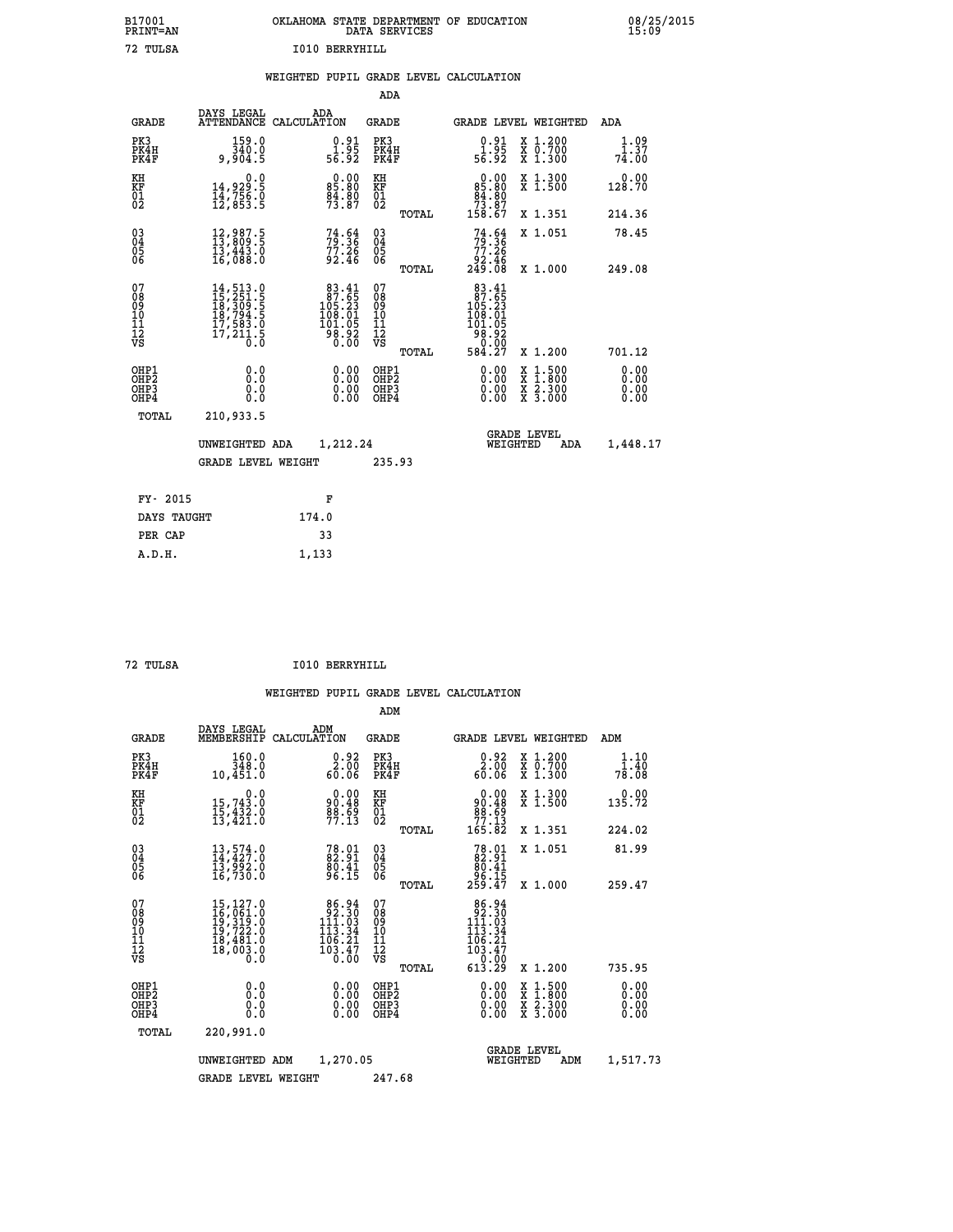| OKLAHOMA STATE DEPARTMENT OF EDUCATION<br>DATA SERVICES |  |
|---------------------------------------------------------|--|
| I011 OWASSO                                             |  |

|                                                    |                                                                                                                                                                                                                    |                                                                             | ADA                                      |       |                                                                                     |          |                                                                                          |                         |
|----------------------------------------------------|--------------------------------------------------------------------------------------------------------------------------------------------------------------------------------------------------------------------|-----------------------------------------------------------------------------|------------------------------------------|-------|-------------------------------------------------------------------------------------|----------|------------------------------------------------------------------------------------------|-------------------------|
| <b>GRADE</b>                                       | DAYS LEGAL<br><b>ATTENDANCE</b>                                                                                                                                                                                    | ADA<br>CALCULATION                                                          | GRADE                                    |       |                                                                                     |          | GRADE LEVEL WEIGHTED                                                                     | <b>ADA</b>              |
| PK3<br>PK4H<br>PK4F                                | 3,691.5<br>60,652.5<br>0.0                                                                                                                                                                                         | 21.09<br>$3\bar{4}\bar{6}\cdot\bar{5}\bar{9}$<br>0.00                       | PK3<br>PK4H<br>PK4F                      |       | 21.09<br>346.59<br>0.00                                                             |          | X 1.200<br>X 0.700<br>X 1.300                                                            | 25.31<br>242.61<br>0.00 |
| KH<br><b>KF</b><br>01<br>02                        | 0.0<br>120,530.0<br>118,093.0<br>114,395.5                                                                                                                                                                         | $0.00$<br>589.74<br>$674.82$<br>$653.69$                                    | KH<br>KF<br>01<br>02                     |       | $0.00$<br>$688.74$<br>$674.82$<br>$653.69$<br>$1,328.51$                            |          | X 1.300<br>X 1.500                                                                       | 0.00<br>1,033.11        |
|                                                    |                                                                                                                                                                                                                    |                                                                             |                                          | TOTAL |                                                                                     |          | X 1.351                                                                                  | 1,794.82                |
| $\begin{matrix} 03 \\ 04 \\ 05 \\ 06 \end{matrix}$ | 110, 929.5<br>$\overline{1}\overline{2}\overline{4}$ , $\overline{2}\overline{6}\overline{4}\cdot\overline{5}$<br>$\overline{1}\overline{1}\overline{9}$ , $\overline{1}\overline{0}\overline{5}\cdot\overline{5}$ | 633.88<br>672.40<br>710.08<br>680.60                                        | $\substack{03 \\ 04}$<br>$\frac{05}{06}$ |       | 633.88<br>672.40<br>710.08                                                          |          | X 1.051                                                                                  | 666.21                  |
|                                                    |                                                                                                                                                                                                                    |                                                                             |                                          | TOTAL | ŏõ.ŏõ<br>80.863,2                                                                   |          | X 1.000                                                                                  | 2,063.08                |
| 07<br>08<br>09<br>101<br>11<br>12<br>VS            | $\begin{smallmatrix} 121,035\cdot 0\\ 118,834\cdot 5\\ 135,199\cdot 0\\ 120,291\cdot 0\\ 118,092\cdot 0\\ 111,305\cdot 5\\ 0\cdot 0\end{smallmatrix}$                                                              | 691.63<br>679.066<br>772.56<br>687.38<br>674.81<br>674.81<br>636.03<br>0.00 | 07<br>08<br>09<br>11<br>11<br>12<br>VS   | TOTAL | 691.63<br>679.066<br>772.566<br>6874.81<br>674.81<br>636.030<br>141.000<br>4,141.47 |          | X 1.200                                                                                  | 4,969.76                |
| OHP1                                               |                                                                                                                                                                                                                    |                                                                             | OHP1                                     |       |                                                                                     |          |                                                                                          | 0.00                    |
| OHP <sub>2</sub><br>OHP3<br>OHP4                   | 0.0<br>0.0<br>0.0                                                                                                                                                                                                  | $\begin{smallmatrix} 0.00 \ 0.00 \ 0.00 \ 0.00 \end{smallmatrix}$           | OHP <sub>2</sub><br>OHP3<br>OHP4         |       | 0.00<br>0.00                                                                        |          | $\begin{smallmatrix} x & 1.500 \\ x & 1.800 \\ x & 2.300 \\ x & 3.000 \end{smallmatrix}$ | 0.00<br>0.00<br>0.00    |
| TOTAL                                              | 1,614,089.5                                                                                                                                                                                                        |                                                                             |                                          |       |                                                                                     |          |                                                                                          |                         |
|                                                    | UNWEIGHTED ADA                                                                                                                                                                                                     | 9,223.36                                                                    |                                          |       |                                                                                     | WEIGHTED | <b>GRADE LEVEL</b><br>ADA                                                                | 10,794.90               |
|                                                    | <b>GRADE LEVEL WEIGHT</b>                                                                                                                                                                                          |                                                                             | 1,571.54                                 |       |                                                                                     |          |                                                                                          |                         |
| FY- 2015                                           |                                                                                                                                                                                                                    | F                                                                           |                                          |       |                                                                                     |          |                                                                                          |                         |
| DAYS TAUGHT                                        |                                                                                                                                                                                                                    | 175.0                                                                       |                                          |       |                                                                                     |          |                                                                                          |                         |
|                                                    |                                                                                                                                                                                                                    |                                                                             |                                          |       |                                                                                     |          |                                                                                          |                         |

| 72 TULSA | I011 OWASSO |
|----------|-------------|
|          |             |

 **ADM**

PER CAP 33  **A.D.H. 6,609**

 **B17001<br>PRINT=AN<br>72 TULSA** 

|  |  | WEIGHTED PUPIL GRADE LEVEL CALCULATION |
|--|--|----------------------------------------|
|  |  |                                        |

| <b>GRADE</b>                            | DAYS LEGAL<br>MEMBERSHIP                                                   | ADM<br>CALCULATION                                                       | <b>GRADE</b>                                    |                                                                                                                        | GRADE LEVEL WEIGHTED                                                                       | ADM                          |
|-----------------------------------------|----------------------------------------------------------------------------|--------------------------------------------------------------------------|-------------------------------------------------|------------------------------------------------------------------------------------------------------------------------|--------------------------------------------------------------------------------------------|------------------------------|
| PK3<br>PK4H<br>PK4F                     | 3,816.0<br>64,533.0<br>0.0                                                 | 21.81<br>368.76<br>0.00                                                  | PK3<br>PK4H<br>PK4F                             | 21.81<br>368.76<br>0.00                                                                                                | $\begin{smallmatrix} x & 1.200 \\ x & 0.700 \end{smallmatrix}$<br>X 1.300                  | 26.17<br>258.13<br>0.00      |
| KH<br>KF<br>01<br>02                    | 0.0<br>127,203.0<br>123,941.0<br>119,579.0                                 | $726.87$<br>$708.23$<br>$683.31$                                         | KH<br>KF<br>01<br>02                            | $\begin{smallmatrix} &0.00\ 726.87\ 708.23\ 708.23\ 683.31\ 1,391.54\ \end{smallmatrix}$                               | X 1.300<br>X 1.500                                                                         | 0.00<br>1,090.31             |
|                                         |                                                                            |                                                                          | TOTAL                                           |                                                                                                                        | X 1.351                                                                                    | 1,879.97                     |
| 030404<br>06                            | 115,475.0<br>122,532.0<br>129,938.0<br>125,078.0                           | 659.86<br>700.18<br>742.50<br>714.73                                     | $\substack{03 \\ 04}$<br>05<br>06               | 659.86<br>700.18<br>742.50<br>714.73                                                                                   | X 1.051                                                                                    | 693.51                       |
|                                         |                                                                            |                                                                          | TOTAL                                           | 2,157.41                                                                                                               | X 1.000                                                                                    | 2,157.41                     |
| 07<br>08<br>09<br>101<br>11<br>12<br>VS | 128,005.0<br>124,552.0<br>140,045.0<br>124,940.0<br>122,619.0<br>115,586.0 | $731.45$<br>$711.73$<br>$800.26$<br>$713.94$<br>700.68<br>660.49<br>0.00 | 07<br>08<br>09<br>11<br>11<br>12<br>VS<br>TOTAL | $731.45$<br>$711.73$<br>$\frac{655}{713}.\substack{26 \\ 94 \\ 700}.\substack{68 \\ 68}$<br>660.49<br>0.00<br>4,318.55 | X 1.200                                                                                    | 5,182.26                     |
| OHP1<br>OHP2<br>OHP3<br>OHP4            | 0.0<br>0.0<br>0.0                                                          | $0.00$<br>$0.00$<br>0.00                                                 | OHP1<br>OH <sub>P</sub> 2<br>OHP3<br>OHP4       | 0.00<br>0.00<br>0.00                                                                                                   | $\begin{array}{c} x & 1.500 \\ x & 1.800 \\ x & 2.300 \end{array}$<br>$\overline{x}$ 3.000 | 0.00<br>0.00<br>0.00<br>0.00 |
| TOTAL                                   | 1,687,842.0                                                                |                                                                          |                                                 |                                                                                                                        |                                                                                            |                              |
|                                         | UNWEIGHTED                                                                 | 9,644.80<br>ADM                                                          |                                                 | WEIGHTED                                                                                                               | <b>GRADE LEVEL</b><br>ADM                                                                  | 11,287.76                    |
|                                         | <b>GRADE LEVEL WEIGHT</b>                                                  |                                                                          | 1,642.96                                        |                                                                                                                        |                                                                                            |                              |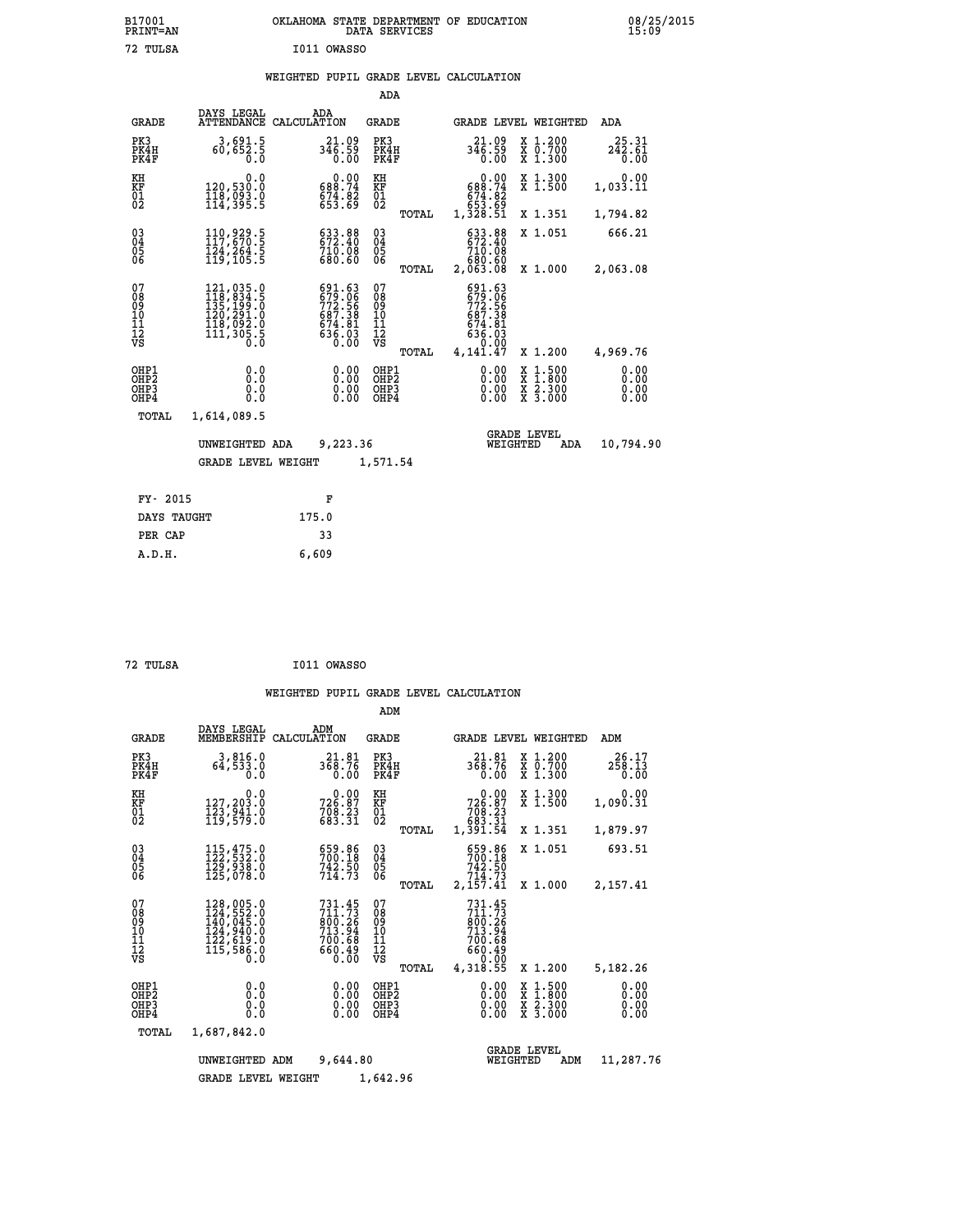| B17001<br>PRINT=AN                                 |                                                                                  | OKLAHOMA STATE DEPARTMENT OF EDUCATION                                  | DATA SERVICES                            |                                                                 |                                                                                          | 08/25/2015                   |
|----------------------------------------------------|----------------------------------------------------------------------------------|-------------------------------------------------------------------------|------------------------------------------|-----------------------------------------------------------------|------------------------------------------------------------------------------------------|------------------------------|
| 72 TULSA                                           |                                                                                  | I013 GLENPOOL                                                           |                                          |                                                                 |                                                                                          |                              |
|                                                    |                                                                                  | WEIGHTED PUPIL GRADE LEVEL CALCULATION                                  |                                          |                                                                 |                                                                                          |                              |
|                                                    |                                                                                  |                                                                         | ADA                                      |                                                                 |                                                                                          |                              |
| <b>GRADE</b>                                       | DAYS LEGAL<br>ATTENDANCE CALCULATION                                             | ADA                                                                     | GRADE                                    |                                                                 | GRADE LEVEL WEIGHTED                                                                     | ADA                          |
| PK3<br>PK4H<br>PK4F                                | 1,080.0<br>0.0<br>25,435.5                                                       | 6.28<br>0.00<br>147.88                                                  | PK3<br>PK4H<br>PK4F                      | 6.28<br>0.00<br>147.88                                          | X 1.200<br>X 0.700<br>X 1.300                                                            | 7.54<br>0.00<br>192.24       |
| KH<br>KF<br>$\begin{matrix} 01 \ 02 \end{matrix}$  | 0.0<br>34,785.0<br>35,415.5<br>32,266.5                                          | $\begin{smallmatrix} 0.00\\ 202.24\\ 205.90\\ 187.60 \end{smallmatrix}$ | KH<br>KF<br>$^{01}_{02}$                 | $\frac{0.00}{202.24}$<br>$\frac{205.90}{187.60}$                | X 1.300<br>X 1.500                                                                       | 0.00<br>303.36               |
|                                                    |                                                                                  |                                                                         | TOTAL                                    | 393.50                                                          | X 1.351                                                                                  | 531.62                       |
| $\begin{matrix} 03 \\ 04 \\ 05 \\ 06 \end{matrix}$ | 32, 272.5<br>34, 560.5<br>28, 522.5<br>28, 475.0                                 | $\begin{smallmatrix} 187.63\ 200.93\ 165.83\ 165.55 \end{smallmatrix}$  | 03<br>04<br>05<br>06                     | 187.63<br>200.93<br>165.83<br>165.55<br>532.31                  | X 1.051                                                                                  | 197.20                       |
|                                                    |                                                                                  |                                                                         | TOTAL                                    |                                                                 | X 1.000                                                                                  | 532.31                       |
| 07<br>08<br>09<br>11<br>11<br>12<br>VS             | 31,282.0<br>30,092.0<br>30,254.5<br>30,254.5<br>25,756.5<br>27,655.0<br>27,509.0 | 181.87<br>174.95<br>175.90<br>149.75<br>160:79<br>159:93<br>0.00        | 07<br>ŏġ<br>09<br>ίŌ<br>Īľ<br>12<br>VS   | 181.87<br>174:95<br>175:90<br>149:75<br>$\frac{160.79}{159.93}$ |                                                                                          |                              |
|                                                    |                                                                                  |                                                                         | TOTAL                                    | 1,003.19                                                        | X 1.200                                                                                  | 1,203.83                     |
| OHP1<br>OHP2<br>OHP3<br>OHP4                       | 0.0<br>ŏ.ŏ<br>0.0<br>0.0                                                         | 0.00<br>0.00<br>0.00                                                    | OHP1<br>OHP <sub>2</sub><br>OHP3<br>OHP4 | 0.00<br>0.00<br>0.00                                            | $\begin{smallmatrix} x & 1.500 \\ x & 1.800 \\ x & 2.300 \\ x & 3.000 \end{smallmatrix}$ | 0.00<br>ŏ:ŏŏ<br>0.00<br>0.00 |
| TOTAL                                              | 425,362.0                                                                        |                                                                         |                                          |                                                                 |                                                                                          |                              |
|                                                    | UNWEIGHTED ADA                                                                   | 2,473.03                                                                |                                          | WEIGHTED                                                        | <b>GRADE LEVEL</b><br>ADA                                                                | 2,968.10                     |
|                                                    | <b>GRADE LEVEL WEIGHT</b>                                                        |                                                                         | 495.07                                   |                                                                 |                                                                                          |                              |
| FY- 2015                                           |                                                                                  | F                                                                       |                                          |                                                                 |                                                                                          |                              |
| DAYS TAUGHT                                        |                                                                                  | 172.0                                                                   |                                          |                                                                 |                                                                                          |                              |
| PER CAP                                            |                                                                                  | 33                                                                      |                                          |                                                                 |                                                                                          |                              |

| 72 TULSA | I013 GLENPOOL |
|----------|---------------|
|          |               |

 **A.D.H. 1,449**

|                                          |                                                                                                                                                                                                         |                                                                                                           | ADM                                                 |                                                                                                                       |                                          |                              |
|------------------------------------------|---------------------------------------------------------------------------------------------------------------------------------------------------------------------------------------------------------|-----------------------------------------------------------------------------------------------------------|-----------------------------------------------------|-----------------------------------------------------------------------------------------------------------------------|------------------------------------------|------------------------------|
| <b>GRADE</b>                             | DAYS LEGAL<br>MEMBERSHIP                                                                                                                                                                                | ADM<br>CALCULATION                                                                                        | <b>GRADE</b>                                        | GRADE LEVEL WEIGHTED                                                                                                  |                                          | ADM                          |
| PK3<br>PK4H<br>PK4F                      | 1,120.0<br>0.0<br>27,564.0                                                                                                                                                                              | 6.51<br>0.00<br>160.26                                                                                    | PK3<br>PK4H<br>PK4F                                 | $\begin{smallmatrix} 6.51\ 0.00\ 160.26 \end{smallmatrix}$                                                            | X 1.200<br>X 0.700<br>X 1.300            | 7.81<br>0.00<br>208.34       |
| KH<br>KF<br>01<br>02                     | 0.0<br>37, 378:0<br>37, 533:0<br>34, 231:0                                                                                                                                                              | 217.31<br>$\frac{716}{199}\cdot\frac{77}{62}$                                                             | KH<br>KF<br>01<br>02                                | 217.31<br>$\frac{216}{199}. \frac{22}{02}$<br>417.24                                                                  | X 1.300<br>X 1.500                       | 0.00<br>325.97               |
|                                          |                                                                                                                                                                                                         |                                                                                                           | TOTAL                                               |                                                                                                                       | X 1.351                                  | 563.69                       |
| 03<br>04<br>05<br>06                     | 33,902.0<br>36,427.0<br>29,868.0<br>30,070.0                                                                                                                                                            | $\frac{197.10}{211.78}$<br>$\frac{173}{174.83}$                                                           | $\begin{array}{c} 03 \\ 04 \\ 05 \\ 06 \end{array}$ | $\frac{197.10}{211.78}$<br>$\frac{173.65}{174.83}$<br>560.26                                                          | X 1.051                                  | 207.15                       |
|                                          |                                                                                                                                                                                                         |                                                                                                           | TOTAL                                               |                                                                                                                       | X 1.000                                  | 560.26                       |
| 07<br>08<br>09<br>101<br>112<br>VS       | $\begin{smallmatrix} 33\, , & 016\, . & 0\\ 32\, , & 075\, . & 0\\ 32\, , & 021\, . & 0\\ 27\, , & 368\, . & 0\\ 29\, , & 491\, . & 0\\ 29\, , & 433\, . & 0\\ 0\, . & 0\, . & 0\, . \end{smallmatrix}$ | 191.95<br>186.48<br>186.17<br>159.12<br>171.46<br>$\frac{1}{2}$ $\frac{1}{2}$ $\frac{1}{2}$ $\frac{1}{2}$ | 07<br>08<br>09<br>11<br>11<br>12<br>VS<br>TOTAL     | 191.95<br>186.48<br>186.17<br>159.12<br>171.46<br>$\frac{1}{2}$ $\frac{1}{2}$ $\frac{1}{2}$ $\frac{1}{2}$<br>1,066.30 | X 1.200                                  | 1,279.56                     |
| OHP1<br>OHP2<br>OH <sub>P3</sub><br>OHP4 | 0.0<br>0.000                                                                                                                                                                                            | $0.00$<br>$0.00$<br>0.00                                                                                  | OHP1<br>OHP2<br>OHP3<br>OHP4                        | $0.00$<br>$0.00$<br>0.00                                                                                              | X 1:500<br>X 1:800<br>X 2:300<br>X 3:000 | 0.00<br>0.00<br>0.00<br>0.00 |
| TOTAL                                    | 451,497.0                                                                                                                                                                                               |                                                                                                           |                                                     |                                                                                                                       |                                          |                              |
|                                          | UNWEIGHTED                                                                                                                                                                                              | 2,624.98<br>ADM                                                                                           |                                                     | <b>GRADE LEVEL</b><br>WEIGHTED                                                                                        | ADM                                      | 3,152.78                     |
|                                          | <b>GRADE LEVEL WEIGHT</b>                                                                                                                                                                               |                                                                                                           | 527.80                                              |                                                                                                                       |                                          |                              |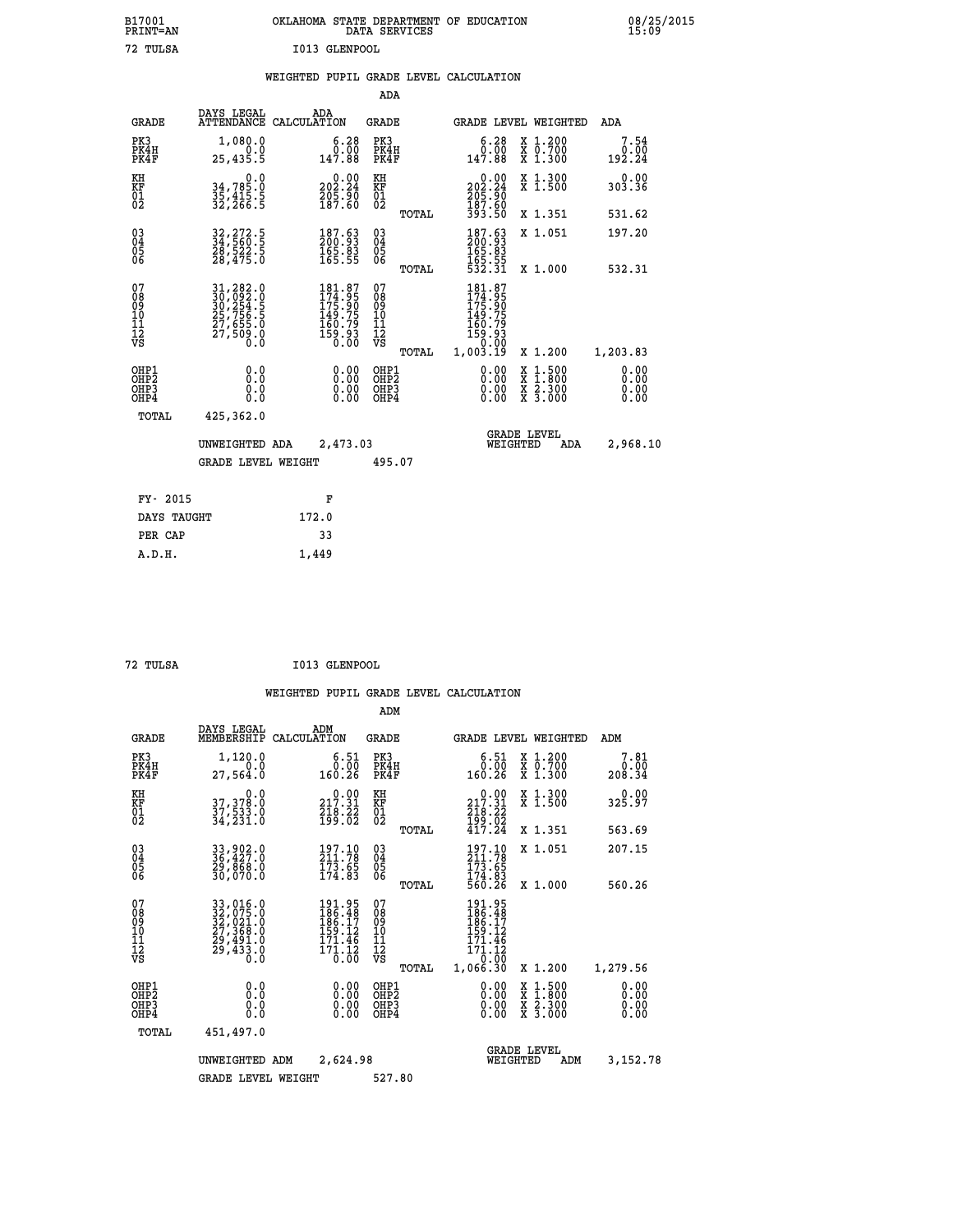| OKLAHOMA STATE DEPARTMENT OF EDUCATION<br>DATA SERVICES |  |
|---------------------------------------------------------|--|
| T014 LIBERTY                                            |  |

|  |  | WEIGHTED PUPIL GRADE LEVEL CALCULATION |
|--|--|----------------------------------------|
|  |  |                                        |

|                                                                              |                                                                                     |                                                                          | ADA                                                |                                                                              |                                                                                                                                           |                              |
|------------------------------------------------------------------------------|-------------------------------------------------------------------------------------|--------------------------------------------------------------------------|----------------------------------------------------|------------------------------------------------------------------------------|-------------------------------------------------------------------------------------------------------------------------------------------|------------------------------|
| <b>GRADE</b>                                                                 | DAYS LEGAL                                                                          | ADA<br>ATTENDANCE CALCULATION                                            | GRADE                                              |                                                                              | <b>GRADE LEVEL WEIGHTED</b>                                                                                                               | ADA                          |
| PK3<br>PK4H<br>PK4F                                                          | 260.0<br>4,859.0<br>0.0                                                             | $3\frac{1}{3}\cdot\frac{81}{74}$<br>0.00                                 | PK3<br>PK4H<br>PK4F                                | $3\frac{1}{3}\cdot\frac{81}{74}$<br>0.00                                     | X 1.200<br>X 0.700<br>X 1.300                                                                                                             | 2.17<br>23.62<br>0.00        |
| KH<br>KF<br>01<br>02                                                         | 0.0<br>$\frac{4}{6}, \frac{117}{457}$ .0<br>4,912.5                                 | $\begin{smallmatrix} 0.00\\ 28.59\\ 44.84\\ 34.11 \end{smallmatrix}$     | KH<br>KF<br>01<br>02                               | $\begin{smallmatrix} 0.00\\ 28.59\\ 44.84\\ 34.11\\ 78.95 \end{smallmatrix}$ | X 1.300<br>X 1.500                                                                                                                        | 0.00<br>42.89                |
|                                                                              |                                                                                     |                                                                          | TOTAL                                              |                                                                              | X 1.351                                                                                                                                   | 106.66                       |
| $\begin{matrix} 03 \\ 04 \\ 05 \\ 06 \end{matrix}$                           | 5,601.0<br>6,476.5<br>5,376.0<br>4,902.0                                            | 38.90<br>44.98<br>37.33<br>34.04                                         | $\begin{matrix} 03 \\ 04 \\ 05 \\ 06 \end{matrix}$ | $38.90$<br>$44.98$<br>$37.33$<br>$\frac{34}{116}$ . $\frac{34}{35}$          | X 1.051                                                                                                                                   | 40.88<br>116.35              |
|                                                                              |                                                                                     |                                                                          | TOTAL                                              |                                                                              | X 1.000                                                                                                                                   |                              |
| 07<br>08<br>09<br>11<br>11<br>12<br>VS                                       | $4,815.0$<br>$5,629.5$<br>$4,509.0$<br>$6,285.0$<br>$7,090.0$<br>$5,182.0$<br>$0.0$ | $33.44$<br>$39.09$<br>$31.31$<br>$43.65$<br>$49.24$<br>$35.99$<br>$0.00$ | 07<br>08<br>09<br>11<br>11<br>12<br>VS<br>TOTAL    | $33.44$<br>$39.09$<br>$31.31$<br>$43.54$<br>$49.29$<br>$35.990$<br>$232.72$  | X 1.200                                                                                                                                   | 279.26                       |
| OHP1<br>OH <sub>P</sub> <sub>2</sub><br>OH <sub>P3</sub><br>OH <sub>P4</sub> | 0.0<br>Ō.Ō<br>0.0<br>0.0                                                            | 0.00<br>0.00<br>0.00                                                     | OHP1<br>OHP2<br>OHP3<br>OHP4                       | 0.00<br>0.00<br>0.00                                                         | $\begin{smallmatrix} \mathtt{X} & 1\cdot500\\ \mathtt{X} & 1\cdot800\\ \mathtt{X} & 2\cdot300\\ \mathtt{X} & 3\cdot000 \end{smallmatrix}$ | 0.00<br>0.00<br>0.00<br>0.00 |
| TOTAL                                                                        | 76,471.5                                                                            |                                                                          |                                                    |                                                                              |                                                                                                                                           |                              |
|                                                                              | UNWEIGHTED ADA                                                                      | 531.06                                                                   |                                                    | WEIGHTED                                                                     | <b>GRADE LEVEL</b><br>ADA                                                                                                                 | 611.83                       |
|                                                                              | <b>GRADE LEVEL WEIGHT</b>                                                           |                                                                          | 80.77                                              |                                                                              |                                                                                                                                           |                              |
|                                                                              | FY- 2015                                                                            | F                                                                        |                                                    |                                                                              |                                                                                                                                           |                              |
|                                                                              | DAYS TAUGHT                                                                         | 144.0                                                                    |                                                    |                                                                              |                                                                                                                                           |                              |
| PER CAP                                                                      |                                                                                     | 35                                                                       |                                                    |                                                                              |                                                                                                                                           |                              |
| A.D.H.                                                                       |                                                                                     | 531                                                                      |                                                    |                                                                              |                                                                                                                                           |                              |

| 72 TULSA | I014 LIBERTY |
|----------|--------------|
|          |              |

 **ADM**

 **A.D.H. 531**

 **B17001<br>PRINT=AN 72 TULSA I014 LIBERTY**

| <b>GRADE</b>                   | DAYS LEGAL<br>MEMBERSHIP                                                            | ADM<br>CALCULATION                                                        | <b>GRADE</b>                                       |       |                                                                         | GRADE LEVEL WEIGHTED                     | ADM                                       |  |
|--------------------------------|-------------------------------------------------------------------------------------|---------------------------------------------------------------------------|----------------------------------------------------|-------|-------------------------------------------------------------------------|------------------------------------------|-------------------------------------------|--|
| PK3<br>PK4H<br>PK4F            | 260.0<br>5,301.0<br>0.0                                                             | 36.81<br>0.00                                                             | PK3<br>PK4H<br>PK4F                                |       | 36.81<br>0.00                                                           | X 1.200<br>X 0.700<br>X 1.300            | 2.17<br>$2\bar{5}.\bar{7}\bar{7}$<br>0.00 |  |
| KH<br>KF<br>01<br>02           | 0.0<br>$\frac{4}{6}, \frac{354}{766}$ .0<br>5,130.0                                 | $\begin{smallmatrix} 0.00\\ 30.24\\ 46.99\\ 35.63\\ \end{smallmatrix}$    | KH<br>KF<br>01<br>02                               |       | $\begin{array}{r} 0.00 \\ 30.24 \\ 46.99 \\ 35.63 \\ 82.62 \end{array}$ | X 1.300<br>X 1.500                       | 0.00<br>45.36                             |  |
|                                |                                                                                     |                                                                           |                                                    | TOTAL |                                                                         | X 1.351                                  | 111.62                                    |  |
| 03<br>04<br>05<br>06           | 5,798.0<br>6,776.0<br>5,647.0<br>5,145.0                                            | $40.26$<br>$47.06$<br>$39.22$<br>$35.73$                                  | $\begin{matrix} 03 \\ 04 \\ 05 \\ 06 \end{matrix}$ |       | $40.26$<br>$39.22$<br>$35.73$<br>$122.01$                               | X 1.051                                  | 42.31                                     |  |
|                                |                                                                                     |                                                                           |                                                    | TOTAL |                                                                         | X 1.000                                  | 122.01                                    |  |
| 07<br>089<br>090<br>1112<br>VS | $4,997.0$<br>$5,873.0$<br>$4,816.0$<br>$6,597.0$<br>$7,576.0$<br>$5,411.0$<br>$0.0$ | $34.70$<br>$40.78$<br>$33.44$<br>$45.81$<br>$52.61$<br>$57.58$<br>$37.58$ | 07<br>08<br>09<br>01<br>11<br>11<br>12<br>VS       | TOTAL | 34.70                                                                   | X 1.200                                  | 293.90                                    |  |
| OHP1<br>OHP2<br>OHP3<br>OHP4   | 0.0<br>0.000                                                                        |                                                                           | OHP1<br>OHP2<br>OHP3<br>OHP4                       |       | 0.00<br>$0.00$<br>0.00                                                  | X 1:500<br>X 1:800<br>X 2:300<br>X 3:000 | 0.00<br>0.00<br>0.00                      |  |
| TOTAL                          | 80,447.0                                                                            |                                                                           |                                                    |       |                                                                         |                                          |                                           |  |
|                                | UNWEIGHTED<br>ADM                                                                   | 558.67                                                                    |                                                    |       | WEIGHTED                                                                | <b>GRADE LEVEL</b><br>ADM                | 643.14                                    |  |
|                                | <b>GRADE LEVEL WEIGHT</b>                                                           |                                                                           | 84.47                                              |       |                                                                         |                                          |                                           |  |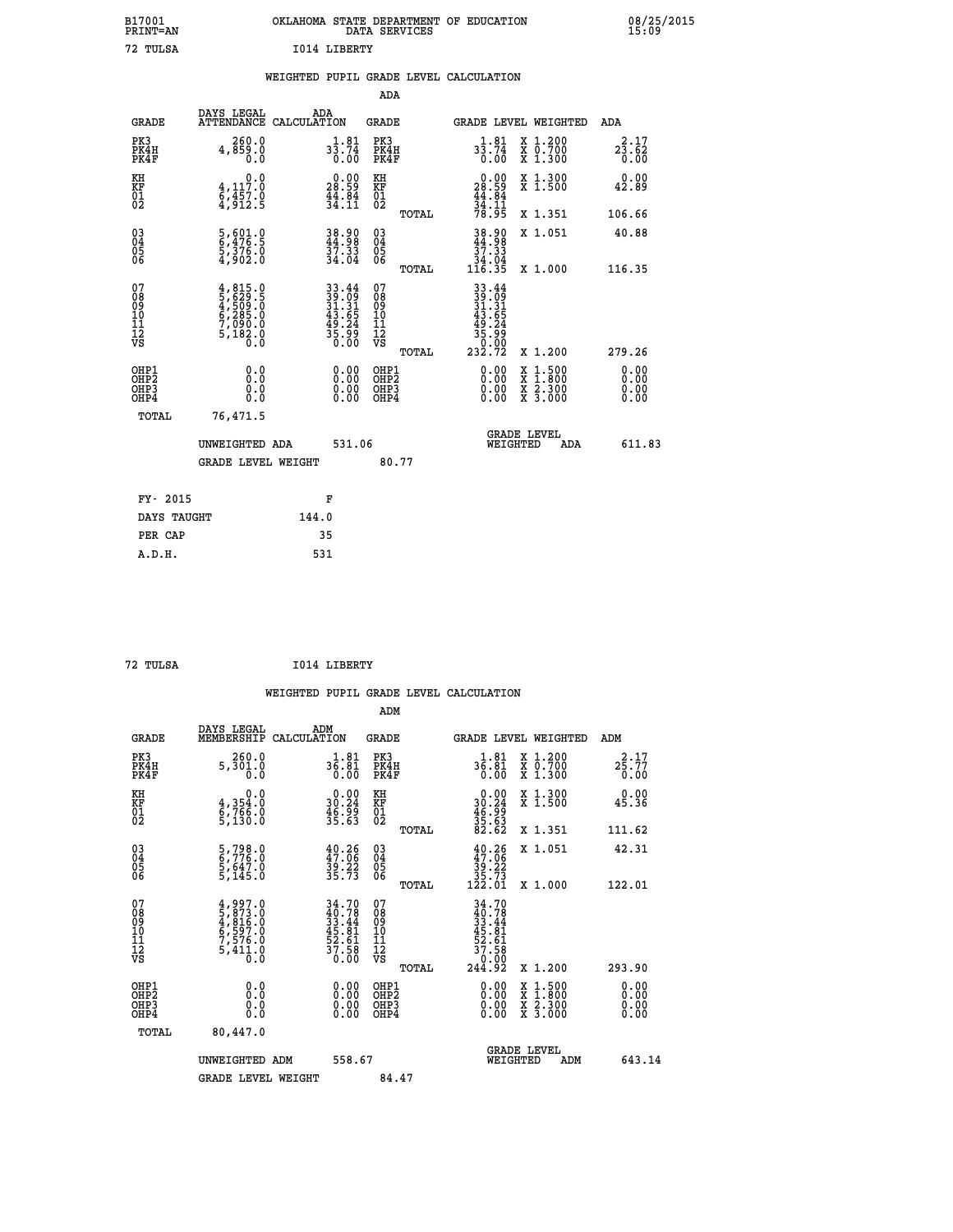# **B17001 OKLAHOMA STATE DEPARTMENT OF EDUCATION 08/25/2015 PRINT=AN DATA SERVICES 15:09 TULSA COUNTY TOTALS**

## **WEIGHTED PUPIL GRADE LEVEL CALCULATION**

|                                                                    |                                                                                                                                                                                                                                 |                                                                              | ADA                                                |                                                                                          |                                                                                                  |                                |
|--------------------------------------------------------------------|---------------------------------------------------------------------------------------------------------------------------------------------------------------------------------------------------------------------------------|------------------------------------------------------------------------------|----------------------------------------------------|------------------------------------------------------------------------------------------|--------------------------------------------------------------------------------------------------|--------------------------------|
| <b>GRADE</b>                                                       | DAYS LEGAL                                                                                                                                                                                                                      | ADA<br>ATTENDANCE CALCULATION                                                | GRADE                                              | GRADE LEVEL WEIGHTED                                                                     |                                                                                                  | ADA                            |
| PK3<br>PK4H<br>PK4F                                                | 50,145.0<br>161,219.5<br>878,720.0                                                                                                                                                                                              | 291.84<br>938.54<br>5,114.05                                                 | PK3<br>PK4H<br>PK4F                                | 291.84<br>ةَ: 38<br>5,114.05                                                             | X 1.200<br>X 0.700<br>X 1.300                                                                    | 350.20<br>656.99<br>6,648.27   |
| КH<br>KF<br>01<br>02                                               | 0.0<br>1,579,715.0<br>1,570,689.5<br>1,546,178.5                                                                                                                                                                                | $9,187.88$<br>$9,187.88$<br>$9,133.49$<br>$8,990.64$                         | KH<br>KF<br>01<br>02                               | $\begin{smallmatrix}&&&0.00\\9,187.88\\9,133.89\\8,990.64\\8,124.13\end{smallmatrix}$    | X 1.300<br>$\overline{x}$ 1.500                                                                  | 0.00<br>13,781.86              |
|                                                                    |                                                                                                                                                                                                                                 |                                                                              | TOTAL                                              |                                                                                          | X 1.351                                                                                          | 24,485.71                      |
| $\begin{smallmatrix} 03 \\[-4pt] 04 \end{smallmatrix}$<br>Ŏ5<br>06 | $1,368,050.0$<br>$1,366,890.0$<br>$1,438,664.5$<br>$1,381,268.5$                                                                                                                                                                | 9,119.91<br>7,942.09<br>8,354.51<br>8,023.02                                 | $\begin{matrix} 03 \\ 04 \\ 05 \\ 06 \end{matrix}$ | 9,119.91<br>7,942.09<br>8,354.51<br>8,023.02<br>24,319.62                                | X 1.051                                                                                          | 33,904.65                      |
|                                                                    |                                                                                                                                                                                                                                 |                                                                              | TOTAL                                              |                                                                                          | X 1.000                                                                                          | 24,319.62                      |
| 07<br>08<br>09<br>11<br>11<br>12<br>VS                             | $\begin{smallmatrix} 1\,,\,378\,,\,911\,. \ 1\,,\,357\,,\,776\,. \ 5\,1\,,\,424\,,\,078\,. \ 5\,1\,,\,424\,,\,078\,. \ 5\,1\,,\,152\,,\,890\,. \ 5\,1\,,\,085\,,\,982\,. \ 5\,1\,,\,085\,,\,982\,. \ 5\,1\,. \end{smallmatrix}$ | 8,009.95<br>7,883.56<br>8,265.47<br>7,420.03<br>6,687.21<br>6,293.35<br>0.00 | 07<br>08<br>09<br>11<br>11<br>12<br>VS             | 8,009.95<br>7,883.56<br>8,265.47<br>8,265.47<br>7,420.03<br>6,687.21<br>6,293.35<br>0.00 |                                                                                                  |                                |
|                                                                    |                                                                                                                                                                                                                                 |                                                                              | TOTAL                                              | 44,559.57                                                                                | X 1.200                                                                                          | 53, 471.48                     |
| OHP1<br>OHP <sub>2</sub><br>OHP3<br>OHP4                           | 56,253.0<br>0.0<br>0.0<br>0.0                                                                                                                                                                                                   | 331.18<br>0.00<br>0.00<br>0.00                                               | OHP1<br>OH <sub>P</sub> 2<br>OHP3<br>OHP4          | 331.18<br>0.00<br>0.00<br>0.00                                                           | $\begin{smallmatrix} x & 1 & 500 \\ x & 1 & 800 \\ x & 2 & 300 \\ x & 3 & 000 \end{smallmatrix}$ | 496.79<br>0.00<br>0.00<br>0.00 |
| TOTAL                                                              | 19,276,484.0                                                                                                                                                                                                                    |                                                                              |                                                    |                                                                                          |                                                                                                  |                                |
|                                                                    | UNWEIGHTED ADA                                                                                                                                                                                                                  | 111,986.72                                                                   |                                                    | WEIGHTED                                                                                 | <b>GRADE LEVEL</b><br><b>ADA</b>                                                                 | 133,795.95                     |
|                                                                    | GRADE LEVEL WEIGHT                                                                                                                                                                                                              |                                                                              | 21,809.23                                          |                                                                                          |                                                                                                  |                                |
| FY- 2015                                                           |                                                                                                                                                                                                                                 | F                                                                            |                                                    |                                                                                          |                                                                                                  |                                |
|                                                                    |                                                                                                                                                                                                                                 |                                                                              |                                                    |                                                                                          |                                                                                                  |                                |

| ri avij     |         |
|-------------|---------|
| DAYS TAUGHT | 3,417.0 |
| PER CAP     | 550     |
| A.D.H.      | 67,455  |

 **ADM**

 **TULSA COUNTY TOTALS**

| <b>GRADE</b>                                                       | DAYS LEGAL<br>MEMBERSHIP                                                                                                                                                                                     | ADM<br>CALCULATION                                                                                | <b>GRADE</b>                                    |                                                                                           | GRADE LEVEL WEIGHTED                                                                     | ADM                            |
|--------------------------------------------------------------------|--------------------------------------------------------------------------------------------------------------------------------------------------------------------------------------------------------------|---------------------------------------------------------------------------------------------------|-------------------------------------------------|-------------------------------------------------------------------------------------------|------------------------------------------------------------------------------------------|--------------------------------|
| PK3<br>PK4H<br>PK4F                                                | 53,141.0<br>171, 446.0<br>950,780.0                                                                                                                                                                          | 309.34<br>998.17<br>5,533.88                                                                      | PK3<br>PK4H<br>PK4F                             | 309.34<br>998.17<br>5,533.88                                                              | X 1.200<br>X 0.700<br>X 1.300                                                            | 350.20<br>698.72<br>7,194.05   |
| KH<br><b>KF</b><br>01<br>02                                        | 0.0<br>1,685,071.0<br>1,663,052.0<br>1,630,571.0                                                                                                                                                             | $9,801.15$<br>$9,671.10$<br>$9,481.77$                                                            | KH<br><b>KF</b><br>01<br>02                     | 0.00<br>9,801.15<br>9,671.10<br>9,481.77                                                  | X 1.300<br>X 1.500                                                                       | 0.00<br>14,701.77              |
|                                                                    |                                                                                                                                                                                                              |                                                                                                   | TOTAL                                           | 19,152.87                                                                                 | X 1.351                                                                                  | 25,875.53                      |
| $\begin{smallmatrix} 03 \\[-4pt] 04 \end{smallmatrix}$<br>05<br>ŌĞ | 1,647,739.0<br>1,434,307.0<br>I,509,894.0<br>1,452,622.0                                                                                                                                                     | 9,583.74<br>8,334.02<br>8,768.64<br>8,437.73                                                      | $\substack{03 \\ 04}$<br>$\frac{05}{06}$        | 9,583.74<br>8,334.02<br>8,768.64<br>8,437.73                                              | X 1.051                                                                                  | 10,072.49                      |
|                                                                    |                                                                                                                                                                                                              |                                                                                                   | TOTAL                                           | 25,540.39                                                                                 | X 1.000                                                                                  | 25,540.39                      |
| 07<br>08<br>09<br>101<br>11<br>12<br>VS                            | 1,462,398.0<br>$1, \frac{446}{545}, \frac{350}{370}.0$<br>1, $\frac{545}{366}, \frac{411}{41}.0$<br>1, $\frac{246}{567}.0$<br>$\frac{1}{1}, \frac{1}{2}, \frac{1}{2}, \frac{1}{4}, \frac{1}{0}, \frac{1}{0}$ | 8,495.58<br>$8, \frac{401}{972}.56$<br>$8, \frac{044}{972}.56$<br>$7, \frac{231}{97}$<br>6,836.16 | 07<br>08<br>09<br>11<br>11<br>12<br>VS<br>TOTAL | 8,495.58<br>8,401.84<br>8,972.56<br>8,044.96<br>7,231.87<br>6,836.16<br>0.00<br>47,982.97 | X 1.200                                                                                  | 57,579.56                      |
| OHP1<br>OHP <sub>2</sub><br>OHP3<br>OHP4                           | 56,616.0<br>0.0<br>0<br>$\cdot$ 0<br>0.0                                                                                                                                                                     | 333.31<br>0.00<br>0.00<br>0.00                                                                    | OHP1<br>OH <sub>P</sub> 2<br>OHP3<br>OHP4       | 333.31<br>0.00<br>0.00<br>0.00                                                            | $\begin{array}{c} x & 1.500 \\ x & 1.800 \\ x & 2.300 \end{array}$<br>X <sub>3.000</sub> | 499.97<br>0.00<br>0.00<br>0.00 |
| TOTAL                                                              | 20,522,343.0                                                                                                                                                                                                 |                                                                                                   |                                                 |                                                                                           |                                                                                          |                                |
|                                                                    | UNWEIGHTED                                                                                                                                                                                                   | 119,235.82<br>ADM                                                                                 |                                                 | WEIGHTED                                                                                  | <b>GRADE LEVEL</b><br>ADM                                                                | 142,533.67                     |
|                                                                    | <b>GRADE LEVEL WEIGHT</b>                                                                                                                                                                                    |                                                                                                   | 23, 297.85                                      |                                                                                           |                                                                                          |                                |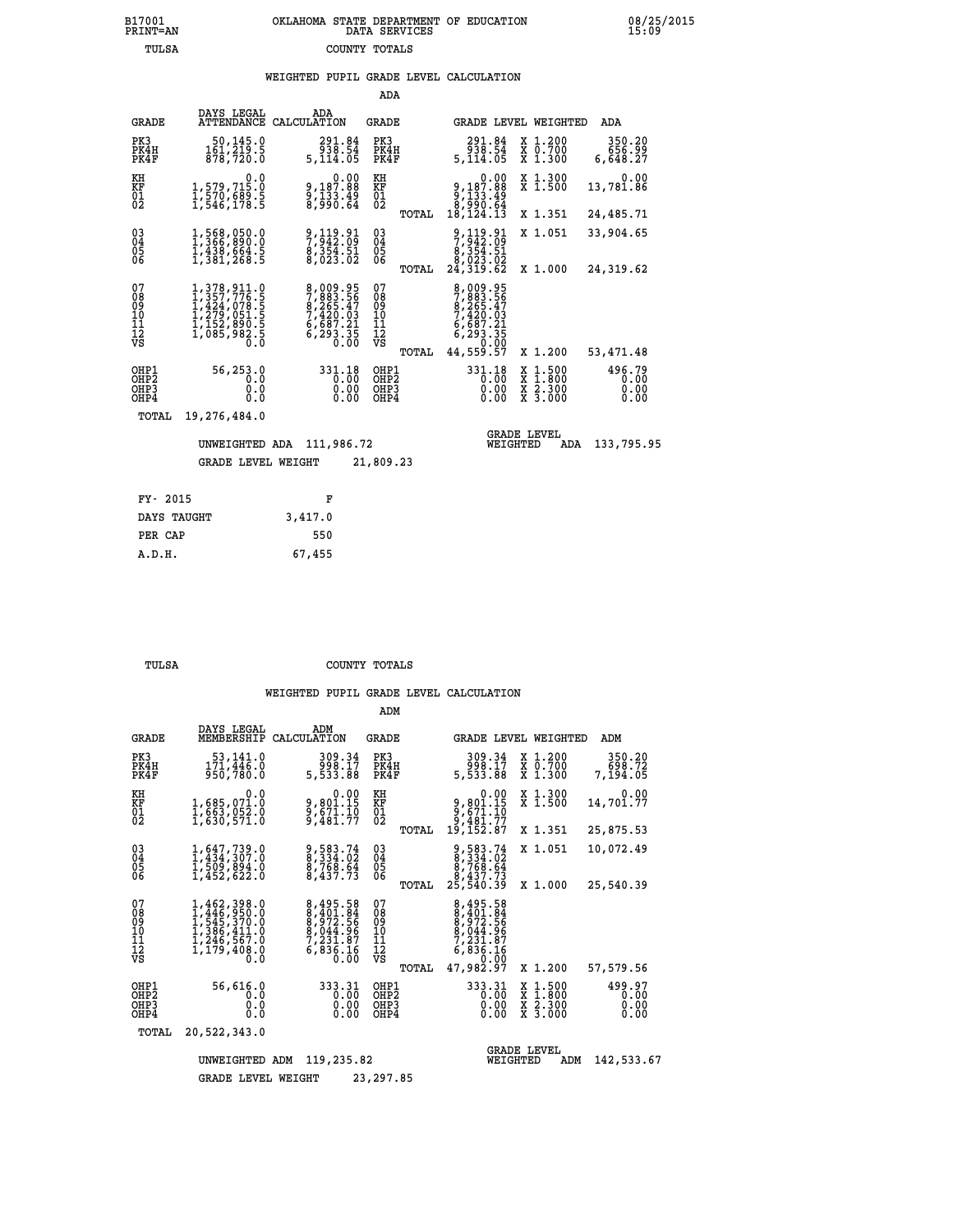| B17001<br>PRINT=AN                                               |                                                                       |                                                                          | DATA SERVICES                                          | OKLAHOMA STATE DEPARTMENT OF EDUCATION                                        |                                                                                          | 08/25/2015<br>15:09          |  |
|------------------------------------------------------------------|-----------------------------------------------------------------------|--------------------------------------------------------------------------|--------------------------------------------------------|-------------------------------------------------------------------------------|------------------------------------------------------------------------------------------|------------------------------|--|
| 73 WAGONER                                                       |                                                                       | I001 OKAY                                                                |                                                        |                                                                               |                                                                                          |                              |  |
|                                                                  |                                                                       | WEIGHTED PUPIL GRADE LEVEL CALCULATION                                   |                                                        |                                                                               |                                                                                          |                              |  |
|                                                                  |                                                                       |                                                                          | ADA                                                    |                                                                               |                                                                                          |                              |  |
| <b>GRADE</b>                                                     | DAYS LEGAL                                                            | ADA<br>ATTENDANCE CALCULATION                                            | GRADE                                                  | <b>GRADE LEVEL WEIGHTED</b>                                                   |                                                                                          | ADA                          |  |
| PK3<br>PK4H<br>PK4F                                              | 262.0<br>0.0<br>3,117.5                                               | 1.66<br>$\frac{1}{19}. \frac{0}{73}$                                     | PK3<br>PK4H<br>PK4F                                    | $\frac{1}{0}$ : $\frac{66}{19}$<br>19.73                                      | X 1.200<br>X 0.700<br>X 1.300                                                            | 1.99<br>0.00<br>25.65        |  |
| KH<br>KF<br>$\overline{01}$                                      | 0.0<br>4,989:5<br>4,318:5<br>3,859:0                                  | $\begin{smallmatrix} 0.00\\ 31.58\\ 27.33\\ 24.42 \end{smallmatrix}$     | KH<br>KF<br>01<br>02                                   | $\begin{smallmatrix} 0.00\\ 31.58\\ 27.33\\ 24.42\\ 51.75 \end{smallmatrix}$  | X 1.300<br>X 1.500                                                                       | 0.00<br>47.37                |  |
|                                                                  |                                                                       |                                                                          | TOTAL                                                  |                                                                               | X 1.351                                                                                  | 69.91                        |  |
| $\substack{03 \\ 04}$<br>$\frac{05}{06}$                         | 4,782.9<br>$\frac{4}{3}$ , $\frac{050}{180}$ , $\frac{0}{5}$          | 30.27<br>26.22<br>25.63<br>26.46                                         | $\begin{matrix} 03 \\ 04 \\ 05 \\ 06 \end{matrix}$     | $30.27$<br>$26.22$<br>$25.63$                                                 | X 1.051                                                                                  | 31.81                        |  |
|                                                                  |                                                                       |                                                                          | TOTAL                                                  | $\frac{26.46}{78.31}$                                                         | X 1.000                                                                                  | 78.31                        |  |
| 07<br>08<br>09<br>11<br>11<br>12<br>VS                           | 3,783.0<br>3,769.5<br>6,571.0<br>5,415.5<br>3,651.5<br>3,485.0<br>0.0 | $23.94$<br>$23.86$<br>$41.59$<br>$34.28$<br>$23.11$<br>$22.06$<br>$0.00$ | 07<br>08<br>09<br>10<br>11<br>12<br>VS<br><b>TOTAL</b> | $23.94$<br>$23.86$<br>$41.59$<br>$34.28$<br>23.11<br>22.06<br>0.007<br>168.84 | X 1.200                                                                                  | 202.61                       |  |
| OHP1<br>OH <sub>P</sub> <sub>2</sub><br>OH <sub>P3</sub><br>OHP4 | 0.0<br>0.0<br>0.0<br>0.0                                              | $0.00$<br>$0.00$<br>0.00                                                 | OHP1<br>OH <sub>P</sub> 2<br>OHP3<br>OHP4              | 0.00<br>0.00<br>0.00                                                          | $\begin{smallmatrix} x & 1.500 \\ x & 1.800 \\ x & 2.300 \\ x & 3.000 \end{smallmatrix}$ | 0.00<br>0.00<br>0.00<br>0.00 |  |
| TOTAL                                                            | 60,377.0                                                              |                                                                          |                                                        |                                                                               |                                                                                          |                              |  |
|                                                                  | UNWEIGHTED ADA                                                        | 382.14                                                                   |                                                        | <b>GRADE LEVEL</b><br>WEIGHTED                                                | ADA                                                                                      | 457.65                       |  |
|                                                                  | <b>GRADE LEVEL WEIGHT</b>                                             |                                                                          | 75.51                                                  |                                                                               |                                                                                          |                              |  |
| FY- 2015                                                         |                                                                       | F                                                                        |                                                        |                                                                               |                                                                                          |                              |  |
| DAYS TAUGHT                                                      |                                                                       | 158.0                                                                    |                                                        |                                                                               |                                                                                          |                              |  |
| PER CAP                                                          |                                                                       | 51                                                                       |                                                        |                                                                               |                                                                                          |                              |  |

| 73 WAGONER | I001 OKAY |  |
|------------|-----------|--|
|            |           |  |

|                                                    |                                                                                     |                    |                                                                      |                                              |       | WEIGHTED PUPIL GRADE LEVEL CALCULATION                                                                                                                                                                                                                                         |                                                                                                  |        |                               |
|----------------------------------------------------|-------------------------------------------------------------------------------------|--------------------|----------------------------------------------------------------------|----------------------------------------------|-------|--------------------------------------------------------------------------------------------------------------------------------------------------------------------------------------------------------------------------------------------------------------------------------|--------------------------------------------------------------------------------------------------|--------|-------------------------------|
|                                                    |                                                                                     |                    |                                                                      | ADM                                          |       |                                                                                                                                                                                                                                                                                |                                                                                                  |        |                               |
| <b>GRADE</b>                                       | DAYS LEGAL<br>MEMBERSHIP                                                            | ADM<br>CALCULATION |                                                                      | <b>GRADE</b>                                 |       | GRADE LEVEL WEIGHTED                                                                                                                                                                                                                                                           |                                                                                                  | ADM    |                               |
| PK3<br>PK4H<br>PK4F                                | 262.0<br>0.0<br>3,381.0                                                             |                    | $1.66$<br>$0.00$<br>21.40                                            | PK3<br>PK4H<br>PK4F                          |       | $\frac{1.66}{0.00}$<br>21.40                                                                                                                                                                                                                                                   | X 1.200<br>X 0.700<br>X 1.300                                                                    |        | 1.99<br>$\bar{0.00}$<br>27.82 |
| KH<br>KF<br>01<br>02                               | $\begin{smallmatrix}&&&0.0\\5,307.0\\4,508.0\\4,081.0\end{smallmatrix}$             |                    | $\begin{smallmatrix} 0.00\\ 33.59\\ 28.53\\ 25.83 \end{smallmatrix}$ | KH<br>KF<br>01<br>02                         |       | $\begin{smallmatrix} 0.00\\ 33.59\\ 28.53\\ 25.83\\ 54.36 \end{smallmatrix}$                                                                                                                                                                                                   | X 1.300<br>X 1.500                                                                               |        | 0.00<br>50.39                 |
|                                                    |                                                                                     |                    |                                                                      |                                              | TOTAL |                                                                                                                                                                                                                                                                                | X 1.351                                                                                          |        | 73.44                         |
| $\begin{matrix} 03 \\ 04 \\ 05 \\ 06 \end{matrix}$ | $\frac{5}{4}, \frac{025}{304}.0$<br>$\frac{4}{4}, \frac{263}{332}.0$                |                    | $31.80$<br>$27.24$<br>$\frac{26.58}{27.42}$                          | $^{03}_{04}$<br>Ŏ5<br>06                     |       | $31.80$<br>$27.24$<br>$\frac{26.98}{27.42}$<br>81.64                                                                                                                                                                                                                           | X 1.051                                                                                          |        | 33.42                         |
|                                                    |                                                                                     |                    |                                                                      |                                              | TOTAL |                                                                                                                                                                                                                                                                                | X 1.000                                                                                          |        | 81.64                         |
| 07<br>0890112<br>1112<br>VS                        | $4,055.0$<br>$7,076.0$<br>$7,076.0$<br>$5,857.0$<br>$3,990.0$<br>$3,834.0$<br>$0.0$ |                    | 25.66<br>25.44<br>44.78<br>37.07<br>25.25<br>24.27<br>24.27          | 07<br>08<br>09<br>09<br>10<br>11<br>12<br>VS | TOTAL | 25.66<br>25.44<br>24.78<br>44.78<br>37.07<br>25.25<br>24.27<br>0.00<br>182.47                                                                                                                                                                                                  | $X_1.200$                                                                                        | 218.96 |                               |
|                                                    |                                                                                     |                    |                                                                      |                                              |       |                                                                                                                                                                                                                                                                                |                                                                                                  |        |                               |
| OHP1<br>OHP2<br>OH <sub>P3</sub><br>OHP4           | 0.0<br>0.000                                                                        |                    | $\begin{smallmatrix} 0.00 \ 0.00 \ 0.00 \ 0.00 \end{smallmatrix}$    | OHP1<br>OHP2<br>OHP <sub>3</sub>             |       | $\begin{smallmatrix} 0.00 & 0.00 & 0.00 & 0.00 & 0.00 & 0.00 & 0.00 & 0.00 & 0.00 & 0.00 & 0.00 & 0.00 & 0.00 & 0.00 & 0.00 & 0.00 & 0.00 & 0.00 & 0.00 & 0.00 & 0.00 & 0.00 & 0.00 & 0.00 & 0.00 & 0.00 & 0.00 & 0.00 & 0.00 & 0.00 & 0.00 & 0.00 & 0.00 & 0.00 & 0.00 & 0.0$ | $\begin{smallmatrix} x & 1 & 500 \\ x & 1 & 800 \\ x & 2 & 300 \\ x & 3 & 000 \end{smallmatrix}$ |        | 0.00<br>0.00<br>0.00          |
| TOTAL                                              | 64,294.0                                                                            |                    |                                                                      |                                              |       |                                                                                                                                                                                                                                                                                |                                                                                                  |        |                               |
|                                                    | UNWEIGHTED ADM                                                                      |                    | 406.92                                                               |                                              |       | WEIGHTED                                                                                                                                                                                                                                                                       | <b>GRADE LEVEL</b><br>ADM                                                                        |        | 487.66                        |
|                                                    | <b>GRADE LEVEL WEIGHT</b>                                                           |                    |                                                                      | 80.74                                        |       |                                                                                                                                                                                                                                                                                |                                                                                                  |        |                               |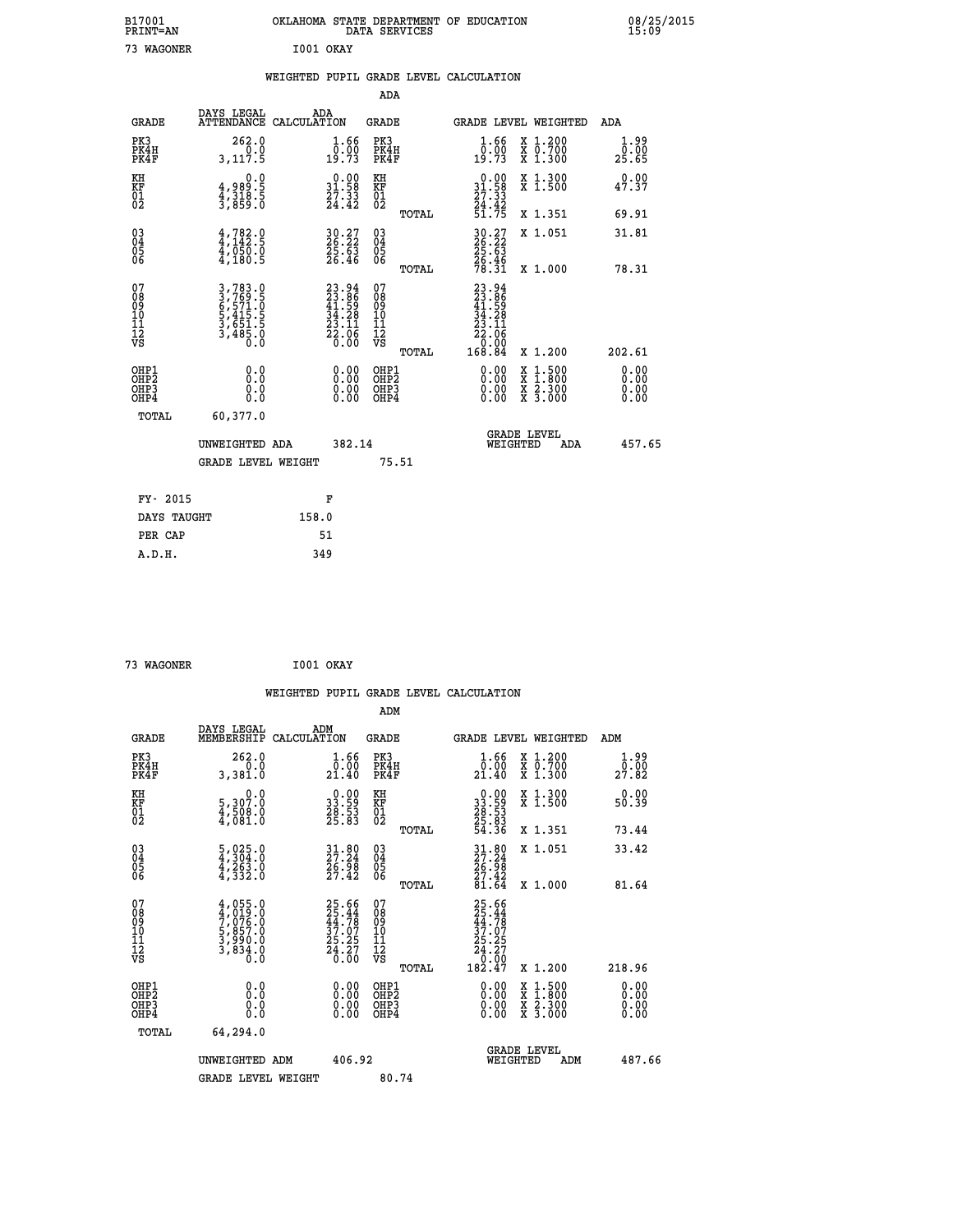|  |  | WEIGHTED PUPIL GRADE LEVEL CALCULATION |
|--|--|----------------------------------------|
|  |  |                                        |

|                                                    |                                                                                                                  |                                                                             | ADA                                    |       |                                                                              |                                               |                              |
|----------------------------------------------------|------------------------------------------------------------------------------------------------------------------|-----------------------------------------------------------------------------|----------------------------------------|-------|------------------------------------------------------------------------------|-----------------------------------------------|------------------------------|
| <b>GRADE</b>                                       | DAYS LEGAL<br><b>ATTENDANCE</b>                                                                                  | ADA<br>CALCULATION                                                          | <b>GRADE</b>                           |       |                                                                              | GRADE LEVEL WEIGHTED                          | <b>ADA</b>                   |
| PK3<br>PK4H<br>PK4F                                | $1,521.5$<br>$26,307.0$<br>0.0                                                                                   | $151.19$<br>$0.00$                                                          | PK3<br>PK4H<br>PK4F                    |       | 8.74<br>$15\overline{1}\cdot 19\over 0.00$                                   | X 1.200<br>X 0.700<br>X 1.300                 | 10.49<br>$105.83$<br>$0.00$  |
| KH<br>KF<br>01<br>02                               | 0.0<br>39,155.5<br>40,436.0<br>41,740.0                                                                          | $\begin{smallmatrix} 0.00\\ 225.03\\ 232.39\\ 239.89 \end{smallmatrix}$     | KH<br>KF<br>01<br>02                   |       | $\begin{smallmatrix}&&0.00\\225.03\\232.39\\239.89\\472.28\end{smallmatrix}$ | X 1.300<br>X 1.500                            | 0.00<br>337.55               |
|                                                    |                                                                                                                  |                                                                             |                                        | TOTAL |                                                                              | X 1.351                                       | 638.05                       |
| $\begin{matrix} 03 \\ 04 \\ 05 \\ 06 \end{matrix}$ | 38,116.0<br>40,643.5<br>36,640.5<br>40,337.5                                                                     | 219.06<br>233.58<br>210.58<br>231.82                                        | 03<br>04<br>05<br>06                   |       | 219.06<br>233.58<br>$\frac{210.58}{231.82}$<br>675.98                        | X 1.051                                       | 230.23                       |
|                                                    |                                                                                                                  |                                                                             |                                        | TOTAL |                                                                              | X 1.000                                       | 675.98                       |
| 07<br>08<br>09<br>11<br>11<br>12<br>VS             | $\begin{smallmatrix} 41,998.0\\ 40,693.5\\ 42,257.0\\ 40,061.5\\ 35,925.5\\ 32,014.5\\ 0.0\\ 0\end{smallmatrix}$ | 241.37<br>233.87<br>242.86<br>242.86<br>230.247<br>206.47<br>183.99<br>0.00 | 07<br>08<br>09<br>11<br>11<br>12<br>VS |       | 241.37<br>233.87<br>242.86<br>230.247<br>206.47<br>183.990<br>230.000        |                                               |                              |
|                                                    |                                                                                                                  |                                                                             |                                        | TOTAL | 1,338.80                                                                     | X 1.200                                       | 1,606.56                     |
| OHP1<br>OHP2<br>OHP3<br>OHP4                       | 0.0<br>0.0<br>Ō.Ō                                                                                                | 0.00<br>$\begin{smallmatrix} 0.00 \ 0.00 \end{smallmatrix}$                 | OHP1<br>OHP2<br>OHP3<br>OHP4           |       | $0.00$<br>$0.00$<br>0.00                                                     | $1.500$<br>$1.800$<br>X<br>X 2.300<br>X 3.000 | 0.00<br>0.00<br>0.00<br>0.00 |
| TOTAL                                              | 537,847.5                                                                                                        |                                                                             |                                        |       |                                                                              |                                               |                              |
|                                                    | UNWEIGHTED ADA                                                                                                   | 3,091.08                                                                    |                                        |       |                                                                              | <b>GRADE LEVEL</b><br>WEIGHTED<br><b>ADA</b>  | 3,604.69                     |
|                                                    | <b>GRADE LEVEL WEIGHT</b>                                                                                        |                                                                             | 513.61                                 |       |                                                                              |                                               |                              |
| FY- 2015                                           |                                                                                                                  | F                                                                           |                                        |       |                                                                              |                                               |                              |
| DAYS TAUGHT                                        |                                                                                                                  | 174.0                                                                       |                                        |       |                                                                              |                                               |                              |
| PER CAP                                            |                                                                                                                  | 33                                                                          |                                        |       |                                                                              |                                               |                              |
|                                                    |                                                                                                                  |                                                                             |                                        |       |                                                                              |                                               |                              |

 **73 WAGONER I017 COWETA**

 **A.D.H. 2,252**

|                                    |                                                       |                                                                                                                                                                                                 |                                                                         | ADM                                     |       |                                                                                                 |                                                                                                  |                                           |
|------------------------------------|-------------------------------------------------------|-------------------------------------------------------------------------------------------------------------------------------------------------------------------------------------------------|-------------------------------------------------------------------------|-----------------------------------------|-------|-------------------------------------------------------------------------------------------------|--------------------------------------------------------------------------------------------------|-------------------------------------------|
|                                    | <b>GRADE</b>                                          | DAYS LEGAL<br>MEMBERSHIP<br>CALCULATION                                                                                                                                                         | ADM                                                                     | <b>GRADE</b>                            |       | GRADE LEVEL WEIGHTED                                                                            |                                                                                                  | ADM                                       |
|                                    | PK3<br>PK4H<br>PK4F                                   | 1,687.0<br>28,420.0<br>0.0                                                                                                                                                                      | 9.70<br>163.33<br>0.00                                                  | PK3<br>PK4H<br>PK4F                     |       | 9.70<br>163.33<br>0.00                                                                          | X 1.200<br>X 0.700<br>X 1.300                                                                    | 11.64<br>$11\bar{4}$ . $3\bar{3}$<br>0.00 |
| KH<br>KF<br>01<br>02               |                                                       | 0.0<br>41,843.0<br>$\frac{42}{43}, \frac{419}{573}$ :0                                                                                                                                          | $\begin{smallmatrix} &0.00\\ 240.48\\ 243.79\\ 250.42\end{smallmatrix}$ | KH<br>KF<br>01<br>02                    |       | $\overset{0.00}{\underset{240.48}{\scriptscriptstyle 0.0}}$<br>$243.79$<br>$250.42$<br>$494.21$ | X 1.300<br>X 1.500                                                                               | 0.00<br>360.72                            |
|                                    |                                                       |                                                                                                                                                                                                 |                                                                         |                                         | TOTAL |                                                                                                 | X 1.351                                                                                          | 667.68                                    |
| 03<br>04<br>05<br>06               |                                                       | $40, 107.0$<br>$42, 603.0$<br>38,605.0<br>42,801.0                                                                                                                                              | 230.50<br>244.84<br>221.07<br>245.98                                    | $^{03}_{04}$<br>0500                    |       | 230.50<br>244.84<br>$\frac{221.87}{245.98}$<br>712.69                                           | X 1.051                                                                                          | 242.26                                    |
|                                    |                                                       |                                                                                                                                                                                                 |                                                                         |                                         | TOTAL |                                                                                                 | X 1.000                                                                                          | 712.69                                    |
| 07<br>08<br>09<br>101<br>112<br>VS |                                                       | $\begin{smallmatrix} 44\, ,\, 552\, .\, 0\\ 43\, ,\, 084\, .\, 0\\ 45\, ,\, 357\, .\, 0\\ 43\, ,\, 279\, .\, 0\\ 39\, ,\, 108\, .\, 0\\ 35\, ,\, 203\, .\, 0\\ 0\, .\, 0\, .\, 0\, .\, 0\, .\,$ | 256.05<br>247.61<br>260.67<br>249.73<br>$\frac{224.76}{202.32}$         | 07<br>08<br>09<br>101<br>11<br>12<br>VS | TOTAL | 256.05<br>247.61<br>260.67<br>249.73<br>224.76<br>202.32<br>0.00<br>1,440.14                    | X 1.200                                                                                          | 1,728.17                                  |
|                                    | OHP1<br>OH <sub>P</sub> 2<br>OH <sub>P3</sub><br>OHP4 | 0.0<br>0.000                                                                                                                                                                                    | $0.00$<br>$0.00$<br>0.00                                                | OHP1<br>OHP2<br>OHP3<br>OHP4            |       | $0.00$<br>$0.00$<br>0.00                                                                        | $\begin{smallmatrix} x & 1 & 500 \\ x & 1 & 800 \\ x & 2 & 300 \\ x & 3 & 000 \end{smallmatrix}$ | 0.00<br>0.00<br>0.00<br>0.00              |
|                                    | TOTAL                                                 | 572,641.0                                                                                                                                                                                       |                                                                         |                                         |       |                                                                                                 |                                                                                                  |                                           |
|                                    |                                                       | UNWEIGHTED<br>ADM                                                                                                                                                                               | 3,291.05                                                                |                                         |       | WEIGHTED                                                                                        | <b>GRADE LEVEL</b><br>ADM                                                                        | 3,837.49                                  |
|                                    |                                                       | <b>GRADE LEVEL WEIGHT</b>                                                                                                                                                                       |                                                                         | 546.44                                  |       |                                                                                                 |                                                                                                  |                                           |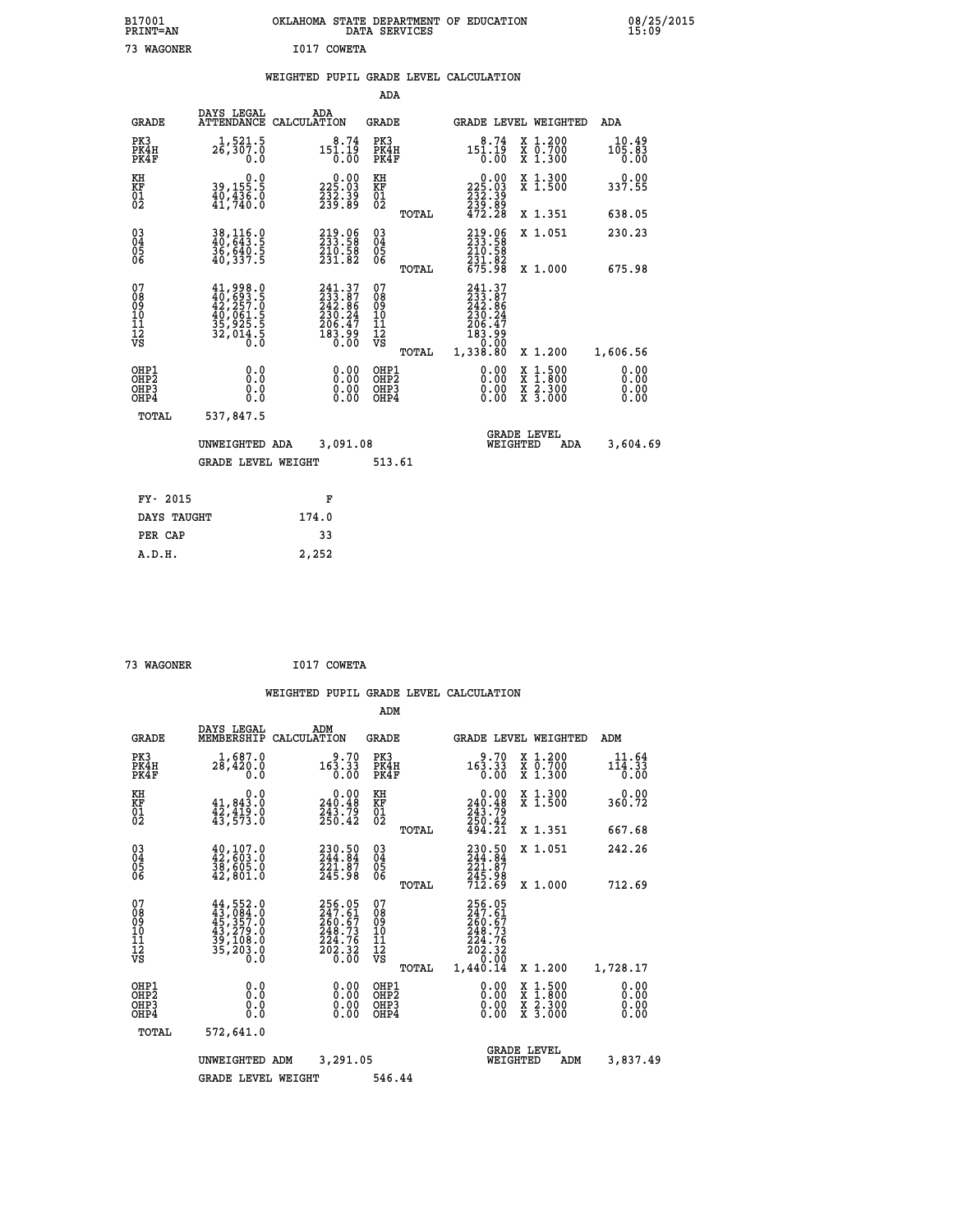| B17001<br>PRINT=AN | OKLAHOMA STATE DEPARTMENT OF EDUCATION<br>DATA SERVICES | 08/25/2015<br>15:09 |
|--------------------|---------------------------------------------------------|---------------------|
| 73<br>WAGONER      | I019 WAGONER                                            |                     |

|  |  | WEIGHTED PUPIL GRADE LEVEL CALCULATION |
|--|--|----------------------------------------|
|  |  |                                        |

|                                           |                                                                                          |                                                                                                    | ADA                                             |                                                                                                                                             |                                                                                                  |                              |
|-------------------------------------------|------------------------------------------------------------------------------------------|----------------------------------------------------------------------------------------------------|-------------------------------------------------|---------------------------------------------------------------------------------------------------------------------------------------------|--------------------------------------------------------------------------------------------------|------------------------------|
| <b>GRADE</b>                              | DAYS LEGAL                                                                               | ADA<br>ATTENDANCE CALCULATION                                                                      | GRADE                                           | <b>GRADE LEVEL WEIGHTED</b>                                                                                                                 |                                                                                                  | ADA                          |
| PK3<br>PK4H<br>PK4F                       | 880.5<br>0.0<br>21,996.0                                                                 | $\frac{5.15}{0.00}$<br>128.63                                                                      | PK3<br>PK4H<br>PK4F                             | 5.15<br>0.00<br>128.63                                                                                                                      | X 1.200<br>X 0.700<br>X 1.300                                                                    | 6.18<br>0.00<br>167.22       |
| KH<br>KF<br>01<br>02                      | 0.0<br>30,781.0<br>28,457.5<br>27,556.5                                                  | $\begin{smallmatrix} &0.00\\ 180.01\\ 166.42\\ 161.15\end{smallmatrix}$                            | KH<br>KF<br>01<br>02                            | $\begin{array}{c} 0.00 \\ 180.01 \\ 166.42 \\ 161.15 \\ 327.57 \end{array}$                                                                 | X 1.300<br>X 1.500                                                                               | 0.00<br>270.02               |
|                                           |                                                                                          |                                                                                                    | TOTAL                                           |                                                                                                                                             | X 1.351                                                                                          | 442.55                       |
| 03<br>04<br>05<br>06                      | $\frac{24}{27}, \frac{603}{182}.0 \ \frac{28}{28}, \frac{915}{265}.0 \ \frac{26}{265}.0$ | $\begin{smallmatrix} 143.88\ 158.96\ 169.09\ 153.60 \end{smallmatrix}$                             | 03<br>04<br>05<br>06                            | 143.88<br>158.96<br>169.09<br>153.60                                                                                                        | X 1.051                                                                                          | 151.22                       |
|                                           |                                                                                          |                                                                                                    | TOTAL                                           | 481.65                                                                                                                                      | X 1.000                                                                                          | 481.65                       |
| 07<br>08<br>09<br>11<br>11<br>12<br>VS    | 25,794.0<br>29,715.5<br>26,569.0<br>27,960.5<br>24,235.5<br>19,199.0                     | $\begin{smallmatrix} 150.84\\ 173.77\\ 155.37\\ 163.51\\ 141.73\\ 112.27\\ 0.00 \end{smallmatrix}$ | 07<br>08<br>09<br>11<br>11<br>12<br>VS<br>TOTAL | $150.84$<br>$173.77$<br>$155.37$<br>$163.51$<br>$141.73$<br>$\begin{array}{r} 1\bar{1}\bar{2}.\bar{2}\bar{7} \\ 0.00 \\ 897.49 \end{array}$ | X 1.200                                                                                          | 1,076.99                     |
| OHP1<br>OH <sub>P</sub> 2<br>OHP3<br>OHP4 | 323.5<br>0.0<br>$0.\overline{0}$                                                         | $\frac{1}{0}$ : 89<br>$\begin{smallmatrix} 0.00 \ 0.00 \end{smallmatrix}$                          | OHP1<br>OHP <sub>2</sub><br>OHP3<br>OHP4        | $\overset{1}{\underset{0}{0}}\overset{89}{\ldots}\overset{00}{\underset{0}{0}}$<br>0.00                                                     | $\begin{smallmatrix} x & 1 & 500 \\ x & 1 & 800 \\ x & 2 & 300 \\ x & 3 & 000 \end{smallmatrix}$ | 2.84<br>0.00<br>0.00<br>0.00 |
|                                           | TOTAL<br>370,433.5                                                                       |                                                                                                    |                                                 |                                                                                                                                             |                                                                                                  |                              |
|                                           | UNWEIGHTED ADA                                                                           | 2,166.27                                                                                           |                                                 | <b>GRADE LEVEL</b><br>WEIGHTED                                                                                                              | ADA                                                                                              | 2,598.67                     |
|                                           | <b>GRADE LEVEL WEIGHT</b>                                                                |                                                                                                    | 432.40                                          |                                                                                                                                             |                                                                                                  |                              |
|                                           | FY- 2015                                                                                 | F                                                                                                  |                                                 |                                                                                                                                             |                                                                                                  |                              |
|                                           | DAYS TAUGHT                                                                              | 171.0                                                                                              |                                                 |                                                                                                                                             |                                                                                                  |                              |
|                                           | PER CAP                                                                                  | 33                                                                                                 |                                                 |                                                                                                                                             |                                                                                                  |                              |
|                                           | A.D.H.                                                                                   | 2,075                                                                                              |                                                 |                                                                                                                                             |                                                                                                  |                              |

| 73 WAGONER | I019 WAGONER |
|------------|--------------|
|            |              |

|                                                       |                                                                                                 |                                                                         | ADM                                                 |                                                                                       |                                          |                        |
|-------------------------------------------------------|-------------------------------------------------------------------------------------------------|-------------------------------------------------------------------------|-----------------------------------------------------|---------------------------------------------------------------------------------------|------------------------------------------|------------------------|
| <b>GRADE</b>                                          | DAYS LEGAL<br>MEMBERSHIP                                                                        | ADM<br>CALCULATION                                                      | <b>GRADE</b>                                        | GRADE LEVEL WEIGHTED                                                                  |                                          | ADM                    |
| PK3<br>PK4H<br>PK4F                                   | 885.0<br>0.0<br>23,501.0                                                                        | 5.18<br>0.00<br>137.43                                                  | PK3<br>PK4H<br>PK4F                                 | 5.18<br>0.00<br>137.43                                                                | X 1.200<br>X 0.700<br>X 1.300            | 6.22<br>0.00<br>178.66 |
| KH<br>KF<br>01<br>02                                  | 0.0<br>32,473.0<br>30,153.0<br>28,913.0                                                         | $\begin{smallmatrix} &0.00\\ 189.90\\ 176.33\\ 169.08\end{smallmatrix}$ | KH<br>KF<br>01<br>02                                | $\begin{smallmatrix} &0.00\\ 189.90\\ 176.33\\ 169.08\\ 345.41\end{smallmatrix}$      | X 1.300<br>X 1.500                       | 0.00<br>284.85         |
|                                                       |                                                                                                 |                                                                         | TOTAL                                               |                                                                                       | X 1.351                                  | 466.65                 |
| 03<br>04<br>05<br>06                                  | 25,863.0<br>28,435.0<br>30,428.0<br>27,632.0                                                    | $\frac{151.25}{166.29}$<br>161.59                                       | $\begin{array}{c} 03 \\ 04 \\ 05 \\ 06 \end{array}$ | $\frac{151.25}{166.29}$                                                               | X 1.051                                  | 158.96                 |
|                                                       |                                                                                                 |                                                                         | TOTAL                                               | īći:59<br>505.82                                                                      | X 1.000                                  | 505.82                 |
| 07<br>08<br>09<br>101<br>112<br>VS                    | 27, 248.0<br>31, 324.0<br>28, 268.0<br>30, 012.0<br>25, 704.0<br>$\bar{20}, \bar{320}, \bar{6}$ | 159.35<br>183.18<br>165.31<br>175.51<br>$\frac{150.32}{118.85}$         | 07<br>08<br>09<br>101<br>11<br>12<br>VS<br>TOTAL    | 159.35<br>183.18<br>165.31<br>165.51<br>175.51<br>150.32<br>118.85<br>0.000<br>952.52 | X 1.200                                  | 1,143.02               |
| OHP1<br>OH <sub>P</sub> 2<br>OH <sub>P3</sub><br>OHP4 | 349.0<br>0.0<br>0.000                                                                           | $\begin{smallmatrix} 2.04 \ 0.00 \ 0.00 \end{smallmatrix}$<br>0.00      | OHP1<br>OHP2<br>OHP3<br>OHP4                        | $\begin{smallmatrix} 2.04 \ 0.00 \ 0.00 \end{smallmatrix}$<br>0.00                    | X 1:500<br>X 1:800<br>X 2:300<br>X 3:000 | 3.06<br>0.00<br>0.00   |
| TOTAL                                                 | 391,512.0                                                                                       |                                                                         |                                                     |                                                                                       |                                          |                        |
|                                                       | UNWEIGHTED                                                                                      | 2,289.55<br>ADM                                                         |                                                     | <b>GRADE LEVEL</b><br>WEIGHTED                                                        | ADM                                      | 2,747.24               |
|                                                       | <b>GRADE LEVEL WEIGHT</b>                                                                       |                                                                         | 457.69                                              |                                                                                       |                                          |                        |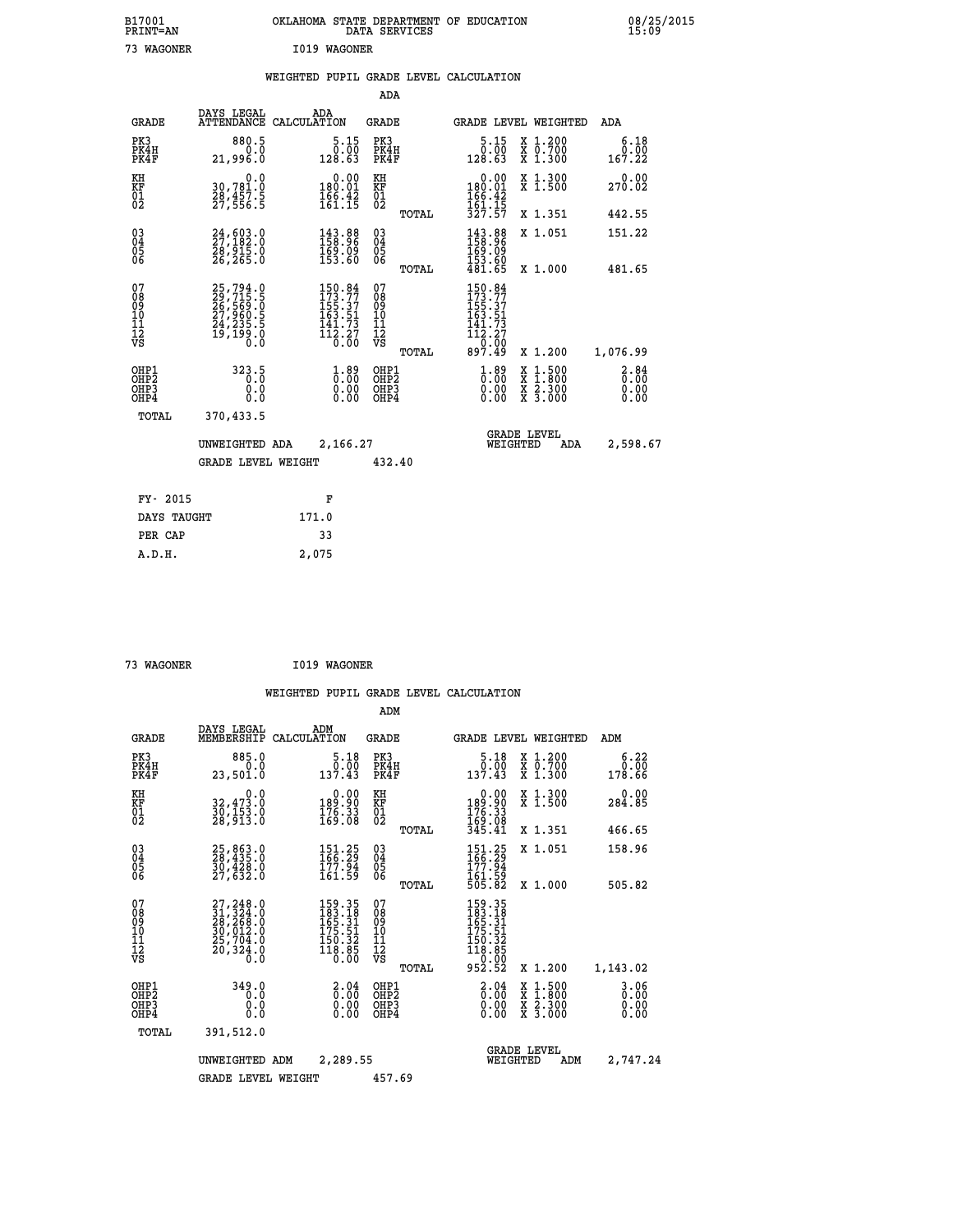|                                                                              |                                                                |                                                                                              | ADA                                                 |       |                                                                              |                                          |                              |
|------------------------------------------------------------------------------|----------------------------------------------------------------|----------------------------------------------------------------------------------------------|-----------------------------------------------------|-------|------------------------------------------------------------------------------|------------------------------------------|------------------------------|
| <b>GRADE</b>                                                                 | DAYS LEGAL<br><b>ATTENDANCE</b>                                | ADA<br>CALCULATION                                                                           | <b>GRADE</b>                                        |       |                                                                              | <b>GRADE LEVEL WEIGHTED</b>              | ADA                          |
| PK3<br>PK4H<br>PK4F                                                          | 69.0<br>0.0<br>4,204.0                                         | $\begin{smallmatrix} 0.39\ 0.00\ 24.02 \end{smallmatrix}$                                    | PK3<br>PK4H<br>PK4F                                 |       | $\begin{smallmatrix} 0.39\ 0.00\ 24.02 \end{smallmatrix}$                    | X 1.200<br>X 0.700<br>X 1.300            | 0.47<br>0.00<br>31.23        |
| KH<br>KF<br>01<br>02                                                         | 0.0<br>7,790:0<br>5,946.0<br>6,180:5                           | $0.00$<br>44.51<br>33.98<br>35.32                                                            | KH<br>KF<br>01<br>02                                |       | $\begin{smallmatrix} 0.00\\ 44.51\\ 33.98\\ 35.32\\ 69.30 \end{smallmatrix}$ | X 1.300<br>X 1.500                       | 0.00<br>66.77                |
|                                                                              |                                                                |                                                                                              |                                                     | TOTAL |                                                                              | X 1.351                                  | 93.62                        |
| $^{03}_{04}$<br>Ŏ5<br>06                                                     | 5,191.5<br>6,889.5<br>6,592.5<br>5,830.0                       | 29.67<br>39.37<br>37.67<br>33.31                                                             | $\begin{array}{c} 03 \\ 04 \\ 05 \\ 06 \end{array}$ | TOTAL | $\begin{smallmatrix} 29.67\ 39.37\ 37.67\ 33.31\ 110.35 \end{smallmatrix}$   | X 1.051<br>X 1.000                       | 31.18<br>110.35              |
| 07<br>08901112<br>1112<br>VS                                                 | 8,600.5<br>6,055.5<br>6,744.0<br>7,384.0<br>6,278.0<br>6,100.0 | $\begin{smallmatrix} 49.15\\ 34.60\\ 38.54\\ 42.19\\ 35.87\\ 34.86\\ 0.00 \end{smallmatrix}$ | 07<br>08<br>09<br>11<br>11<br>12<br>VS              |       | $49.15$<br>$34.60$<br>$38.54$<br>$42.19$<br>$35.87$<br>$34.860$<br>$90.99$   |                                          |                              |
|                                                                              |                                                                |                                                                                              |                                                     | TOTAL | 235.21                                                                       | X 1.200                                  | 282.25                       |
| OHP1<br>OH <sub>P</sub> <sub>2</sub><br>OH <sub>P3</sub><br>OH <sub>P4</sub> | 0.0<br>0.000                                                   | $\begin{smallmatrix} 0.00 \ 0.00 \ 0.00 \ 0.00 \end{smallmatrix}$                            | OHP1<br>OH <sub>P</sub> 2<br>OHP3<br>OHP4           |       | 0.00<br>0.00<br>0.00                                                         | X 1:500<br>X 1:800<br>X 2:300<br>X 3:000 | 0.00<br>0.00<br>0.00<br>0.00 |
| TOTAL                                                                        | 89,855.0                                                       |                                                                                              |                                                     |       |                                                                              |                                          |                              |
|                                                                              | UNWEIGHTED ADA                                                 | 513.45                                                                                       |                                                     |       |                                                                              | GRADE LEVEL<br>WEIGHTED<br>ADA           | 615.87                       |
|                                                                              | <b>GRADE LEVEL WEIGHT</b>                                      |                                                                                              | 102.42                                              |       |                                                                              |                                          |                              |
| FY- 2015                                                                     |                                                                | F                                                                                            |                                                     |       |                                                                              |                                          |                              |
| DAYS TAUGHT                                                                  |                                                                | 175.0                                                                                        |                                                     |       |                                                                              |                                          |                              |
| PER CAP                                                                      |                                                                | 68                                                                                           |                                                     |       |                                                                              |                                          |                              |

 **73 WAGONER I365 PORTER CONSOLIDATED**

|                                          |                                                                                                                                                                  |                                                                          | ADM                                                 |       |                                                                                                     |                                          |                                                           |
|------------------------------------------|------------------------------------------------------------------------------------------------------------------------------------------------------------------|--------------------------------------------------------------------------|-----------------------------------------------------|-------|-----------------------------------------------------------------------------------------------------|------------------------------------------|-----------------------------------------------------------|
| <b>GRADE</b>                             | DAYS LEGAL<br>MEMBERSHIP                                                                                                                                         | ADM<br>CALCULATION                                                       | <b>GRADE</b>                                        |       |                                                                                                     | GRADE LEVEL WEIGHTED                     | ADM                                                       |
| PK3<br>PK4H<br>PK4F                      | 69.0<br>0.0<br>4,519.0                                                                                                                                           | $\begin{smallmatrix} 0.39\ 0.00\ 25.82 \end{smallmatrix}$                | PK3<br>PK4H<br>PK4F                                 |       | $\begin{smallmatrix} 0.39\ 0.00\\ 25.82 \end{smallmatrix}$                                          | X 1.200<br>X 0.700<br>X 1.300            | $\begin{smallmatrix} 0.47\ 0.00\ 33.57 \end{smallmatrix}$ |
| KH<br>KF<br>01<br>02                     | 0.0<br>8, 344:0<br>6, 344:0<br>6, 551:0                                                                                                                          | $\begin{smallmatrix} 0.00\\ 47.68\\ 36.25\\ 37.43 \end{smallmatrix}$     | KH<br>KF<br>01<br>02                                |       | $0.00$<br>$47.68$<br>$36.25$<br>$37.43$<br>$73.68$                                                  | X 1.300<br>X 1.500                       | 0.00<br>71.52                                             |
|                                          |                                                                                                                                                                  |                                                                          |                                                     | TOTAL |                                                                                                     | X 1.351                                  | 99.54                                                     |
| 03<br>04<br>05<br>06                     | $\frac{5}{7}, \frac{514}{273} . 0$<br>7,001.0<br>6,080.0                                                                                                         | $31.51$<br>$41.56$<br>$\frac{40.01}{34.74}$                              | $\begin{array}{c} 03 \\ 04 \\ 05 \\ 06 \end{array}$ |       | $31.51$<br>$41.56$<br>$40.01$<br>$34.74$<br>$116.31$                                                | X 1.051                                  | 33.12                                                     |
|                                          |                                                                                                                                                                  |                                                                          |                                                     | TOTAL |                                                                                                     | X 1.000                                  | 116.31                                                    |
| 07<br>08<br>09<br>101<br>112<br>VS       | $\begin{smallmatrix} 9\,,\,022\,.\,0\\ 6\,,\,279\,. \,0\\ 7\,,\,157\,. \,0\\ 7\,,\,754\,. \,0\\ 6\,,\,729\,. \,0\\ 6\,,\,457\,. \,0\\ 0\,. \,0\end{smallmatrix}$ | $51.55$<br>$35.88$<br>$40.90$<br>$44.31$<br>$38.45$<br>$36.90$<br>$0.00$ | 07<br>08<br>09<br>11<br>11<br>12<br>VS              | TOTAL | $\begin{array}{r} 51.55 \\ 35.88 \\ 40.90 \\ 44.31 \\ 38.45 \\ 36.90 \\ 0.00 \\ 247.99 \end{array}$ | X 1.200                                  | 297.59                                                    |
| OHP1<br>OHP2<br>OHP <sub>3</sub><br>OHP4 | 0.0<br>$\begin{smallmatrix} 0.0 & 0 \ 0.0 & 0 \end{smallmatrix}$                                                                                                 |                                                                          | OHP1<br>OHP2<br>OHP <sub>3</sub>                    |       | $0.00$<br>$0.00$<br>0.00                                                                            | X 1:500<br>X 1:800<br>X 2:300<br>X 3:000 | 0.00<br>0.00<br>0.00<br>0.00                              |
| TOTAL                                    | 95,093.0                                                                                                                                                         |                                                                          |                                                     |       |                                                                                                     |                                          |                                                           |
|                                          | UNWEIGHTED ADM                                                                                                                                                   | 543.38                                                                   |                                                     |       |                                                                                                     | GRADE LEVEL<br>WEIGHTED<br>ADM           | 652.12                                                    |
|                                          | <b>GRADE LEVEL WEIGHT</b>                                                                                                                                        |                                                                          | 108.74                                              |       |                                                                                                     |                                          |                                                           |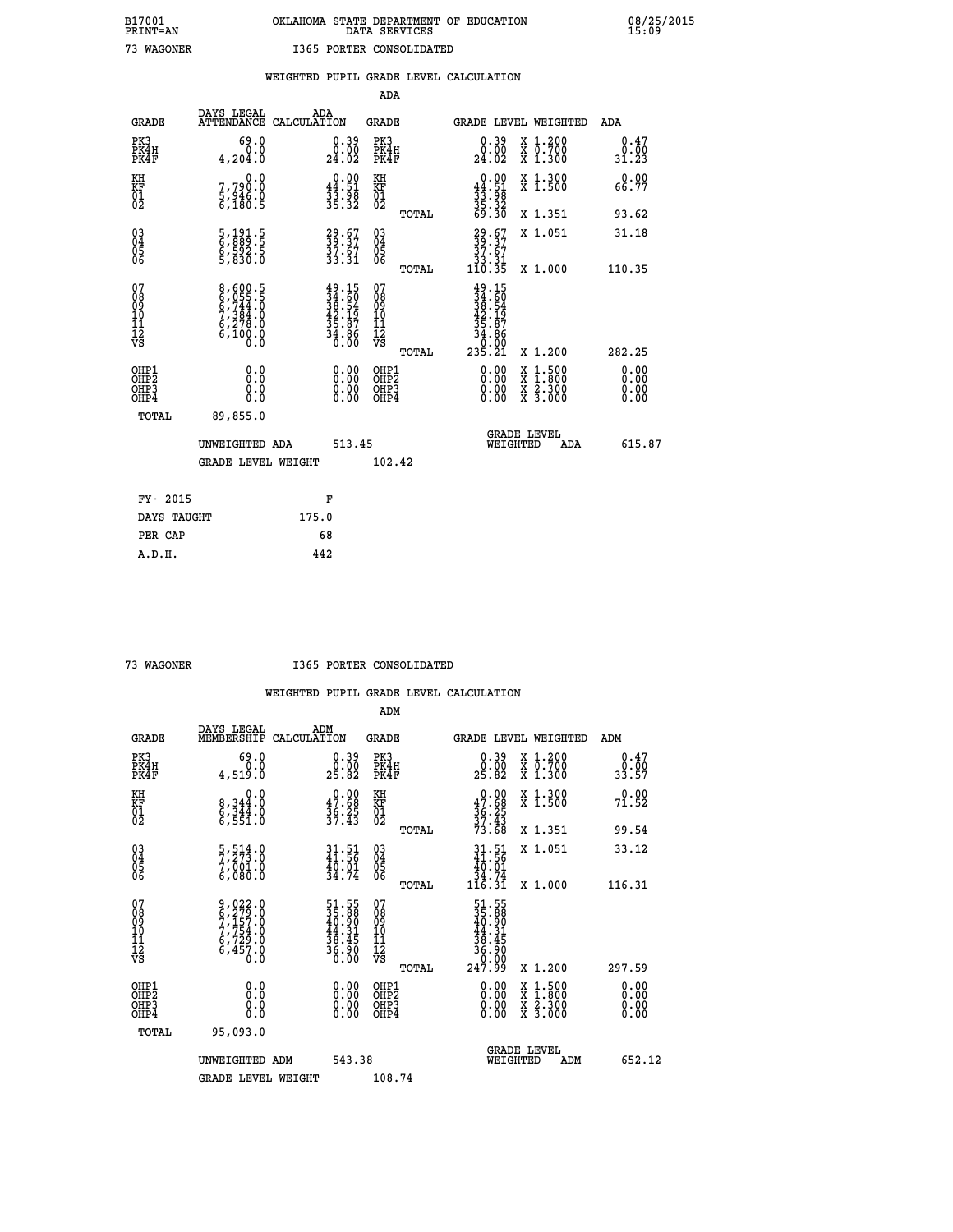|                                        |                                                                                                               |             |                                                                               | ADA                                      |       |                                                                                                                         |                                            |                                          |                              |
|----------------------------------------|---------------------------------------------------------------------------------------------------------------|-------------|-------------------------------------------------------------------------------|------------------------------------------|-------|-------------------------------------------------------------------------------------------------------------------------|--------------------------------------------|------------------------------------------|------------------------------|
| <b>GRADE</b>                           | DAYS LEGAL<br><b>ATTENDANCE</b>                                                                               | CALCULATION | ADA                                                                           | GRADE                                    |       |                                                                                                                         |                                            | GRADE LEVEL WEIGHTED                     | <b>ADA</b>                   |
| PK3<br>PK4H<br>PK4F                    | 2,733.0<br>26,307.0<br>29,317.5                                                                               |             | 15.94<br>$1\bar{5}\bar{1}\cdot\bar{1}\bar{9}$<br>172.38                       | PK3<br>PK4H<br>PK4F                      |       | 15.94<br>$\frac{1\bar{5}\bar{1}\cdot\bar{1}\bar{9}}{172\cdot38}$                                                        |                                            | X 1.200<br>X 0.700<br>X 1.300            | 19.13<br>105.83<br>224.10    |
| KH<br><b>KF</b><br>01<br>02            | 0.0<br>82,716.0<br>79,158.0<br>79,336.0                                                                       |             | 0.00<br>481.13<br>$\frac{180.12}{460.78}$                                     | KH<br>KF<br>$\overline{01}$              |       | 481.13<br>$\frac{460.12}{460.78}$                                                                                       | 0.00                                       | X 1.300<br>$\overline{x}$ 1.500          | 0.00<br>721.71               |
|                                        |                                                                                                               |             |                                                                               |                                          | TOTAL |                                                                                                                         |                                            | X 1.351                                  | 1,244.13                     |
| $^{03}_{04}$<br>05<br>06               | 72, 692.5<br>78, 857.5<br>76,198.0<br>76,613.0                                                                |             | 422.88<br>458.13<br>442.97<br>445.19                                          | $\substack{03 \\ 04}$<br>$\frac{05}{06}$ |       | 422.88<br>458.13<br>442.97                                                                                              |                                            | X 1.051                                  | 1,790.73                     |
|                                        |                                                                                                               |             |                                                                               |                                          | TOTAL | ۇ1.345<br>1,346.29                                                                                                      |                                            | X 1.000                                  | 1,346.29                     |
| 07<br>08<br>09<br>11<br>11<br>12<br>VS | $\begin{smallmatrix} 80,175.5\\ 80,234.0\\ 82,141.0\\ 80,821.5\\ 70,090.5\\ 60,798.5\\ 0.0 \end{smallmatrix}$ |             | 465.30<br>466.10<br>478.36<br>470.22<br>407.18<br>353.18<br>$0.\overline{0}0$ | 07<br>08<br>09<br>11<br>11<br>12<br>VS   | TOTAL | 465.30<br>$\begin{smallmatrix} 466.10 \\ 478.36 \\ 470.22 \\ 407.18 \\ 353.18 \\ 0.00 \\ \end{smallmatrix}$<br>2,640.34 |                                            | X 1.200                                  | 3,168.41                     |
|                                        |                                                                                                               |             |                                                                               |                                          |       |                                                                                                                         |                                            |                                          |                              |
| OHP1<br>OHP2<br>OHP3<br>OHP4           | 323.5<br>0.0<br>0.0                                                                                           |             | $1.89$<br>$0.00$<br>$0.00$<br>0.00                                            | OHP1<br>OHP2<br>OHP3<br>OHP4             |       |                                                                                                                         | $1.89$<br>$0.00$<br>X<br>X<br>0.00<br>0.00 | $1.500$<br>$1.800$<br>X 2.300<br>X 3.000 | 2.84<br>0.00<br>0.00<br>0.00 |
| TOTAL                                  | 1,058,513.0                                                                                                   |             |                                                                               |                                          |       |                                                                                                                         |                                            |                                          |                              |
|                                        | UNWEIGHTED ADA                                                                                                |             | 6,152.94                                                                      |                                          |       |                                                                                                                         | <b>GRADE LEVEL</b><br>WEIGHTED             | ADA                                      | 7,276.88                     |
|                                        | <b>GRADE LEVEL WEIGHT</b>                                                                                     |             |                                                                               | 1,123.94                                 |       |                                                                                                                         |                                            |                                          |                              |
|                                        |                                                                                                               |             |                                                                               |                                          |       |                                                                                                                         |                                            |                                          |                              |
| FY- 2015                               |                                                                                                               |             | F                                                                             |                                          |       |                                                                                                                         |                                            |                                          |                              |
| DAYS TAUGHT                            |                                                                                                               | 678.0       |                                                                               |                                          |       |                                                                                                                         |                                            |                                          |                              |

 **PER CAP 185 A.D.H. 5,118**

 **WAGONER COUNTY TOTALS**

|                                                    |                                                                             |                                                                  | ADM                                             |                                                                                                      |                                                                                            |                              |
|----------------------------------------------------|-----------------------------------------------------------------------------|------------------------------------------------------------------|-------------------------------------------------|------------------------------------------------------------------------------------------------------|--------------------------------------------------------------------------------------------|------------------------------|
| <b>GRADE</b>                                       | DAYS LEGAL<br>MEMBERSHIP                                                    | ADM<br>CALCULATION                                               | <b>GRADE</b>                                    | GRADE LEVEL WEIGHTED                                                                                 |                                                                                            | ADM                          |
| PK3<br>PK4H<br>PK4F                                | 2,903.0<br>28,420.0<br>31,401.0                                             | 16.93<br>163.33<br>184.65                                        | PK3<br>PK4H<br>PK4F                             | $16.93$<br>$163.33$<br>$184.65$                                                                      | $\begin{smallmatrix} x & 1.200 \\ x & 0.700 \end{smallmatrix}$<br>$\overline{x}$ 1.300     | 19.13<br>114.33<br>240.05    |
| KH<br>KF<br>01<br>02                               | 0.0<br>87,967.0<br>$\frac{83,424.0}{83,118.0}$                              | 0.00<br>511.65<br>$\frac{484.90}{482.76}$                        | KH<br>KF<br>01<br>02                            | $\begin{array}{c} \texttt{0.00} \\ \texttt{511.65} \end{array}$<br>$\frac{484.90}{482.76}$<br>967.66 | X 1.300<br>X 1.500                                                                         | 0.00<br>767.48               |
|                                                    |                                                                             |                                                                  | TOTAL                                           |                                                                                                      | X 1.351                                                                                    | 1,307.31                     |
| $\begin{matrix} 03 \\ 04 \\ 05 \\ 06 \end{matrix}$ | 76,509.0<br>82,615.0<br>80,297.0<br>80,845.0                                | $445.96$<br>$479.93$<br>$466.80$<br>$469.73$                     | $\substack{03 \\ 04}$<br>$\frac{05}{06}$        | 445.06<br>479.93<br>466.80<br>469.73                                                                 | X 1.051                                                                                    | 467.76                       |
|                                                    |                                                                             |                                                                  | TOTAL                                           | 1,416.46                                                                                             | X 1.000                                                                                    | 1,416.46                     |
| 07<br>08<br>09<br>001<br>11<br>11<br>12<br>VS      | 84,877.0<br>84,706.0<br>87,858.0<br>86,902.0<br>75,531.0<br>65,818.0<br>Ō.Ō | 492.61<br>492.11<br>511.66<br>505.62<br>438.78<br>438.34<br>0.00 | 07<br>08<br>09<br>11<br>11<br>12<br>VS<br>TOTAL | $492.61$<br>$492.11$<br>$511.66$<br>$505.62$<br>$438.78$<br>$382.34$<br>$0.00$<br>$2,823.12$         | X 1.200                                                                                    | 3,387.74                     |
| OHP1<br>OHP2<br>OHP3<br>OHP4                       | 349.0<br>0.0<br>0.0<br>0.0                                                  | $\frac{2}{0}$ : 04<br>0.00<br>0.00                               | OHP1<br>OHP2<br>OHP3<br>OHP4                    | $\begin{smallmatrix} 2.04 \ 0.00 \ 0.00 \end{smallmatrix}$<br>0.00                                   | $\begin{array}{c} x & 1.500 \\ x & 1.800 \\ x & 2.300 \end{array}$<br>$\overline{x}$ 3.000 | 3.06<br>0.00<br>0.00<br>0.00 |
| TOTAL                                              | 1,123,540.0                                                                 |                                                                  |                                                 |                                                                                                      |                                                                                            |                              |
|                                                    | UNWEIGHTED ADM                                                              | 6,530.90                                                         |                                                 | <b>GRADE LEVEL</b><br>WEIGHTED                                                                       | ADM                                                                                        | 7,724.51                     |
|                                                    | <b>GRADE LEVEL WEIGHT</b>                                                   |                                                                  | 1,193.61                                        |                                                                                                      |                                                                                            |                              |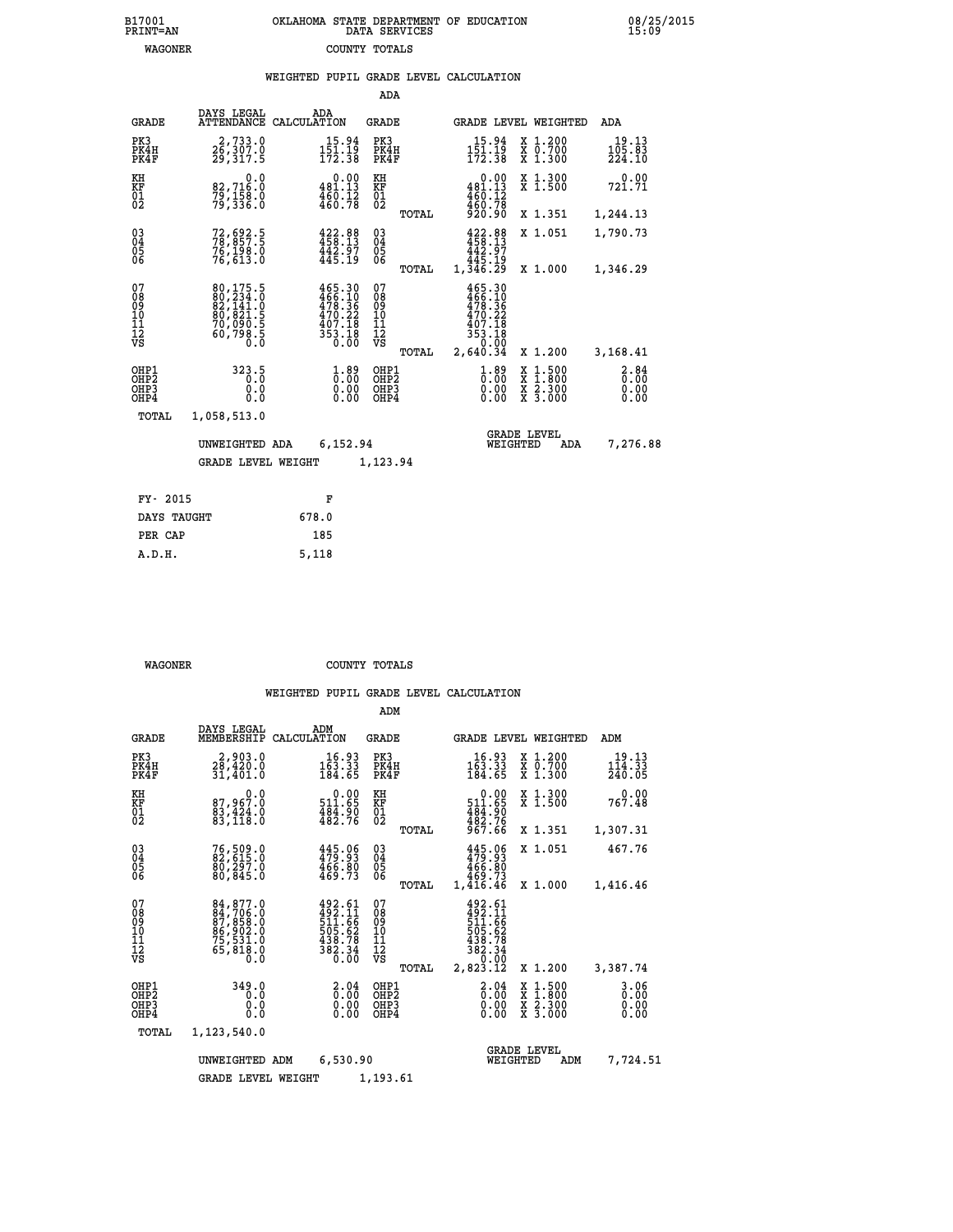| B17001<br>PRINT=AN                  |                                                                       | OKLAHOMA STATE DEPARTMENT OF EDUCATION<br>DATA SERVICES                                                                              |                                                        |                                                                                   |                                                                                                  | 08/25/2015            |
|-------------------------------------|-----------------------------------------------------------------------|--------------------------------------------------------------------------------------------------------------------------------------|--------------------------------------------------------|-----------------------------------------------------------------------------------|--------------------------------------------------------------------------------------------------|-----------------------|
|                                     | 74 WASHINGTON                                                         | I004 COPAN                                                                                                                           |                                                        |                                                                                   |                                                                                                  |                       |
|                                     |                                                                       | WEIGHTED PUPIL GRADE LEVEL CALCULATION                                                                                               |                                                        |                                                                                   |                                                                                                  |                       |
|                                     |                                                                       |                                                                                                                                      | ADA                                                    |                                                                                   |                                                                                                  |                       |
| <b>GRADE</b>                        | DAYS LEGAL                                                            | ADA<br>ATTENDANCE CALCULATION                                                                                                        | <b>GRADE</b>                                           | <b>GRADE LEVEL WEIGHTED</b>                                                       |                                                                                                  | ADA                   |
| PK3<br>PK4H<br>PK4F                 | 0.0<br>0.0<br>1,619.5                                                 | 0.00<br>ŏ:ŏŏ<br>10:87                                                                                                                | PK3<br>PK4H<br>PK4F                                    | $\begin{smallmatrix} 0.00\\ 0.00\\ 10.87 \end{smallmatrix}$                       | X 1.200<br>X 0.700<br>X 1.300                                                                    | 0.00<br>0.00<br>14.13 |
| KH<br>KF<br>01<br>02                | 0.0<br>2,247:0<br>1,991:5<br>1,916:5                                  | 0.00<br>$\frac{15.08}{13.37}$<br>12.86                                                                                               | KH<br>KF<br>01<br>02                                   | 0.00<br>$\frac{15.08}{13.37}$                                                     | X 1.300<br>X 1.500                                                                               | 0.00<br>22.62         |
|                                     |                                                                       |                                                                                                                                      | TOTAL                                                  | $\bar{26}$ . $\bar{23}$                                                           | X 1.351                                                                                          | 35.44                 |
| $03\overline{4}$<br>$\frac{05}{06}$ | 3,508.5<br>3,078.5<br>2,277.5<br>3,104.5                              | $\begin{smallmatrix} 23.55\ 20.66\ 15.29\ 20.84 \end{smallmatrix}$                                                                   | 03<br>04<br>05<br>06                                   | 23.55<br>20.66<br>15.29<br>20.84<br>56.79                                         | X 1.051                                                                                          | 24.75                 |
|                                     |                                                                       |                                                                                                                                      | TOTAL                                                  |                                                                                   | X 1.000                                                                                          | 56.79                 |
| 07<br>08<br>09<br>111<br>12<br>VS   | 2,278.0<br>2,620.0<br>2,022.5<br>2,430.5<br>2,380.5<br>2,310.0<br>0.0 | $\begin{smallmatrix} 15\cdot29\\ 17\cdot58\\ 13\cdot55\\ 16\cdot31\\ 16\cdot34\\ 15\cdot94\\ 15\cdot50\\ 0\cdot00 \end{smallmatrix}$ | 07<br>08<br>09<br>11<br>11<br>12<br>VS<br><b>TOTAL</b> | $15.29$<br>$17.58$<br>$13.55$<br>$16.31$<br>$15.94$<br>$15.50$<br>$0.99$<br>94.17 | X 1.200                                                                                          | 113.00                |
| OHP1<br>OHP2                        | 0.0<br>Ŏ.Ō                                                            | $0.00$<br>$0.00$                                                                                                                     | OHP1<br>OHP2                                           | $0.00$<br>$0.00$                                                                  | $\begin{smallmatrix} x & 1 & 500 \\ x & 1 & 800 \\ x & 2 & 300 \\ x & 3 & 000 \end{smallmatrix}$ | 0.00                  |
| OH <sub>P3</sub><br>OHP4            | 0.0<br>0.0                                                            | 0.00                                                                                                                                 | OHP3<br>OHP4                                           | 0.00                                                                              |                                                                                                  | 0.00<br>0.00          |
| TOTAL                               | 33,785.0                                                              |                                                                                                                                      |                                                        |                                                                                   |                                                                                                  |                       |
|                                     | UNWEIGHTED ADA                                                        | 226.69                                                                                                                               |                                                        | <b>GRADE LEVEL</b><br>WEIGHTED                                                    | ADA                                                                                              | 266.73                |
|                                     | GRADE LEVEL WEIGHT                                                    |                                                                                                                                      | 40.04                                                  |                                                                                   |                                                                                                  |                       |
| FY- 2015                            |                                                                       | F                                                                                                                                    |                                                        |                                                                                   |                                                                                                  |                       |
|                                     | DAYS TAUGHT                                                           | 149.0                                                                                                                                |                                                        |                                                                                   |                                                                                                  |                       |
| PER CAP                             |                                                                       | 128                                                                                                                                  |                                                        |                                                                                   |                                                                                                  |                       |

 **74 WASHINGTON I004 COPAN**

 **ADM DAYS LEGAL ADM GRADE MEMBERSHIP CALCULATION GRADE GRADE LEVEL WEIGHTED ADM PK3 0.0 0.00 PK3 0.00 X 1.200 0.00 PK4H 0.0 0.00 PK4H 0.00 X 0.700 0.00 PK4F 1,713.0 11.50 PK4F 11.50 X 1.300 14.95 KH 0.0 0.00 KH 0.00 X 1.300 0.00 KF 2,384.0 16.00 KF 16.00 X 1.500 24.00** 01 2,154.0 14.46 01 14.46<br>02 1,988.0 13.34 02 <sub>noman</sub> 13.34  **TOTAL 27.80 X 1.351 37.56 03 3,674.0 24.66 03 24.66 X 1.051 25.92 04 3,267.0 21.93 04 21.93 05 2,338.0 15.69 05 15.69** 06 3,184.0 21.37 06  $\frac{21.37}{21.37}$  **TOTAL 58.99 X 1.000 58.99**  $\begin{array}{cccc} 07 & 2, 387.0 & 16.02 & 07 & 16.02 \ 08 & 2, 713.0 & 18.21 & 08 & 18.21 \ 09 & 2, 208.0 & 14.77 & 09 & 14.77 \ 10 & 2, 518.0 & 16.90 & 10 & 16.90 \ 11 & 2, 518.0 & 16.94 & 11 & 16.94 \ \hline \textrm{vs} & 2, 450.0 & 16.44 & 12 & 16.44 \ 0.8 & 0.0 & 0.0$  $\begin{array}{cccc} 16.02 & 07 & 16.02 \ 16.27 & 08 & 16.27 \ 16.90 & 16.27 \ 16.90 & 16.84 \ 16.90 & 16.84 \ 16.94 & 11 & 16.84 \ 16.44 & 12 & 16.44 \ 0.00 & 081 \text{F2} & 0.18 & \text{x} 1.200 & 119.02 \ 0.00 & 081 \text{F2} & 0.00 & \text{x} 1.500 & 0.00 \ 0.00 & 0.00 & 0.00$  **OHP1 0.0 0.00 OHP1 0.00 X 1.500 0.00 OHP2 0.0 0.00 OHP2 0.00 X 1.800 0.00 OHP3 0.0 0.00 OHP3 0.00 X 2.300 0.00 OHP4 0.0 0.00 OHP4 0.00 X 3.000 0.00 TOTAL 35,496.0 GRADE LEVEL UNWEIGHTED ADM 238.13 WEIGHTED ADM 280.44** GRADE LEVEL WEIGHT 42.31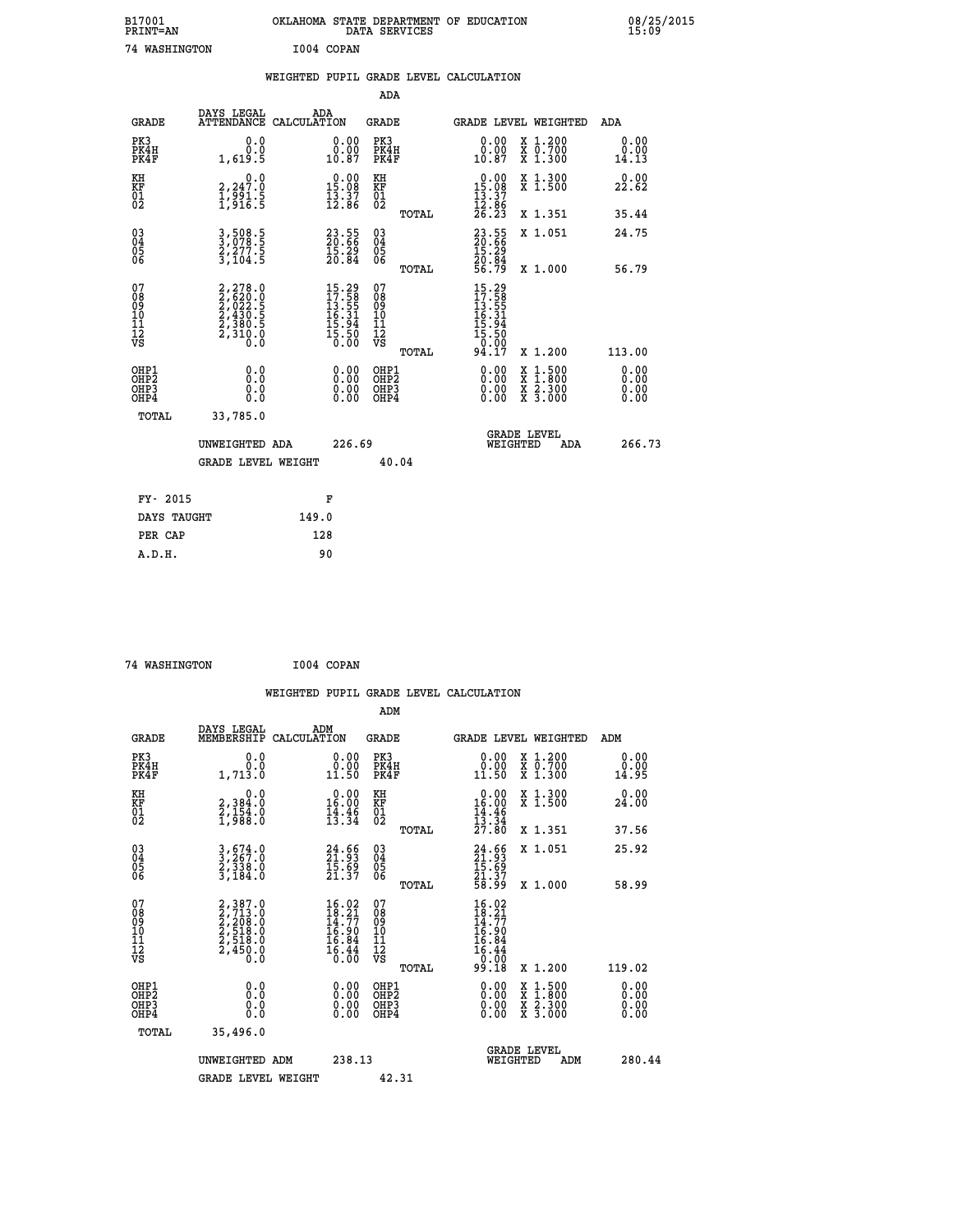| B17001<br>PRINT=AN                       |                                                                                                               |            |                                                             |                              |       | OKLAHOMA STATE DEPARTMENT OF EDUCATION DATA SERVICES                      |                                                                                                                                              | 08/25/2015<br>15:09          |  |
|------------------------------------------|---------------------------------------------------------------------------------------------------------------|------------|-------------------------------------------------------------|------------------------------|-------|---------------------------------------------------------------------------|----------------------------------------------------------------------------------------------------------------------------------------------|------------------------------|--|
| 74 WASHINGTON                            |                                                                                                               | I007 DEWEY |                                                             |                              |       |                                                                           |                                                                                                                                              |                              |  |
|                                          |                                                                                                               |            |                                                             |                              |       | WEIGHTED PUPIL GRADE LEVEL CALCULATION                                    |                                                                                                                                              |                              |  |
|                                          |                                                                                                               |            |                                                             | ADA                          |       |                                                                           |                                                                                                                                              |                              |  |
| <b>GRADE</b>                             | DAYS LEGAL ADA ADA ATTENDANCE CALCULATION                                                                     |            |                                                             | <b>GRADE</b>                 |       |                                                                           | GRADE LEVEL WEIGHTED                                                                                                                         | ADA                          |  |
| PK3<br>PK4H<br>PK4F                      | 0.0<br>0.0<br>12,992.0                                                                                        |            | 0.00<br>0.00<br>75.10                                       | PK3<br>PK4H<br>PK4F          |       | 0.00<br>75.10                                                             | X 1.200<br>X 0.700<br>X 1.300                                                                                                                | 0.00<br>0.00<br>97.63        |  |
| KH<br>KF<br>$\overline{01}$              | 0.0<br>13,557.5<br>16,228.5<br>13,541.5                                                                       |            | $78.37$<br>$93.37$<br>$93.81$<br>$78.27$                    | KH<br><b>KF</b><br>01<br>02  |       | $\begin{smallmatrix}&&0.00\\78.37\\93.81\\78.27\\172.08\end{smallmatrix}$ | X 1.300<br>X 1.500                                                                                                                           | 0.00<br>117.56               |  |
|                                          |                                                                                                               |            |                                                             |                              | TOTAL |                                                                           | X 1.351                                                                                                                                      | 232.48                       |  |
| 030404<br>ŎĞ                             | 13,919.5<br>15,642.0<br>14,380.5<br>15,553.5                                                                  |            | 80.46<br>90.42<br>83.12<br>89.90                            | 03<br>04<br>05<br>06         |       | 80.46<br>90.42<br>83.12                                                   | X 1.051                                                                                                                                      | 84.56                        |  |
|                                          |                                                                                                               |            |                                                             |                              | TOTAL | 00.08<br>263.44                                                           | X 1.000                                                                                                                                      | 263.44                       |  |
| 07<br>08<br>09<br>111<br>12<br>VS        | $\begin{smallmatrix} 15,292.0\\ 14,232.0\\ 16,627.0\\ 13,487.0\\ 13,875.0\\ 14,527.0\\ 0.0 \end{smallmatrix}$ |            | 88.39<br>82.27<br>96.11<br>77.96<br>77.96<br>83.20<br>83.97 | 07<br>08901112<br>1112<br>VS | TOTAL | 88.39<br>82.27<br>96.11<br>77.96<br>83.207<br>83.97<br>508.90             | X 1.200                                                                                                                                      | 610.68                       |  |
| OHP1<br>OHP2<br>OH <sub>P3</sub><br>OHP4 | 0.000<br>0.0<br>0.0                                                                                           |            | 0.00<br>0.00<br>0.00                                        | OHP1<br>OHP2<br>OHP3<br>OHP4 |       | 0.0000<br>0.00<br>0.00                                                    | $\begin{smallmatrix} \mathtt{X} & 1\cdot500 \\ \mathtt{X} & 1\cdot800 \\ \mathtt{X} & 2\cdot300 \\ \mathtt{X} & 3\cdot000 \end{smallmatrix}$ | 0.00<br>0.00<br>0.00<br>0.00 |  |
| TOTAL                                    | 203,855.0                                                                                                     |            |                                                             |                              |       |                                                                           |                                                                                                                                              |                              |  |
|                                          | UNWEIGHTED ADA                                                                                                |            | 1,178.35                                                    |                              |       |                                                                           | <b>GRADE LEVEL</b><br>WEIGHTED<br>ADA                                                                                                        | 1,406.35                     |  |
|                                          | <b>GRADE LEVEL WEIGHT</b>                                                                                     |            |                                                             | 228.00                       |       |                                                                           |                                                                                                                                              |                              |  |
|                                          |                                                                                                               |            |                                                             |                              |       |                                                                           |                                                                                                                                              |                              |  |

| FY- 2015    | F     |
|-------------|-------|
| DAYS TAUGHT | 173.0 |
| PER CAP     | 42    |
| A.D.H.      | 730   |
|             |       |

```
 74 WASHINGTON I007 DEWEY
```

|                                                    |                                                                                                                |                    |                                                                   |                                              |       | WEIGHTED PUPIL GRADE LEVEL CALCULATION                                                                 |                                                                                                  |                               |
|----------------------------------------------------|----------------------------------------------------------------------------------------------------------------|--------------------|-------------------------------------------------------------------|----------------------------------------------|-------|--------------------------------------------------------------------------------------------------------|--------------------------------------------------------------------------------------------------|-------------------------------|
|                                                    |                                                                                                                |                    |                                                                   | ADM                                          |       |                                                                                                        |                                                                                                  |                               |
| <b>GRADE</b>                                       | DAYS LEGAL<br>MEMBERSHIP                                                                                       | ADM<br>CALCULATION |                                                                   | <b>GRADE</b>                                 |       |                                                                                                        | <b>GRADE LEVEL WEIGHTED</b>                                                                      | ADM                           |
| PK3<br>PK4H<br>PK4F                                | 0.0<br>0.0<br>13,791.0                                                                                         |                    | $\begin{smallmatrix} 0.00\\ 0.00\\ 79.72 \end{smallmatrix}$       | PK3<br>PK4H<br>PK4F                          |       | $\begin{smallmatrix} 0.00\\ 0.00\\ 79.72 \end{smallmatrix}$                                            | X 1.200<br>X 0.700<br>X 1.300                                                                    | 0.00<br>0.00<br>103.64        |
| KH<br>KF<br>01<br>02                               | 0.0<br>14,516.0<br>17,223.0<br>14,337.0                                                                        |                    | $\begin{smallmatrix} 0.00\\83.91\\99.55\\82.87 \end{smallmatrix}$ | KH<br>KF<br>01<br>02                         |       | $\begin{smallmatrix} &0.00\ 83.91\ 99.55\ 82.87\ 182.42\end{smallmatrix}$                              | X 1.300<br>X 1.500                                                                               | $0.00$<br>125.87              |
|                                                    |                                                                                                                |                    |                                                                   |                                              | TOTAL |                                                                                                        | X 1.351                                                                                          | 246.45                        |
| $\begin{matrix} 03 \\ 04 \\ 05 \\ 06 \end{matrix}$ | $14,664.0$<br>$16,403.0$<br>$15,071.0$<br>$16,297.0$                                                           |                    | $84.76$<br>$84.82$<br>$87.12$<br>$94.20$                          | 03<br>04<br>05<br>06                         |       | $\begin{smallmatrix}84.76\\94.82\\87.12\\94.20\\276.14\end{smallmatrix}$                               | X 1.051                                                                                          | 89.08                         |
|                                                    |                                                                                                                |                    |                                                                   |                                              | TOTAL |                                                                                                        | X 1.000                                                                                          | 276.14                        |
| 07<br>0890112<br>1112<br>VS                        | $\begin{smallmatrix} 16,157.0\\ 15,007.0\\ 18,237.0\\ 14,662.0\\ 15,120.0\\ 16,080.0 \end{smallmatrix}$<br>0.0 |                    | 93.39<br>105.425<br>105.425<br>84.75<br>87.405<br>92.95<br>0.00   | 07<br>08<br>09<br>09<br>10<br>11<br>12<br>VS |       | $\begin{smallmatrix} 93.39\\ 86.75\\ 105.42\\ 94.75\\ 87.40\\ 92.95\\ 0.00\\ 550.66 \end{smallmatrix}$ |                                                                                                  |                               |
|                                                    |                                                                                                                |                    |                                                                   |                                              | TOTAL |                                                                                                        | $X_1.200$                                                                                        | 660.79                        |
| OHP1<br>OHP2<br>OH <sub>P3</sub><br>OHP4           | 0.0<br>0.000                                                                                                   |                    | $0.00$<br>$0.00$<br>0.00                                          | OHP1<br>OHP2<br>OHP <sub>3</sub>             |       | $0.00$<br>$0.00$<br>0.00                                                                               | $\begin{smallmatrix} x & 1 & 500 \\ x & 1 & 800 \\ x & 2 & 300 \\ x & 3 & 000 \end{smallmatrix}$ | 0.00<br>Ō. ŌŌ<br>0.00<br>0.00 |
| TOTAL                                              | 217,565.0                                                                                                      |                    |                                                                   |                                              |       |                                                                                                        |                                                                                                  |                               |
|                                                    | UNWEIGHTED ADM                                                                                                 |                    | 1,257.61                                                          |                                              |       | WEIGHTED                                                                                               | <b>GRADE LEVEL</b><br>ADM                                                                        | 1,501.97                      |
|                                                    | <b>GRADE LEVEL WEIGHT</b>                                                                                      |                    |                                                                   | 244.36                                       |       |                                                                                                        |                                                                                                  |                               |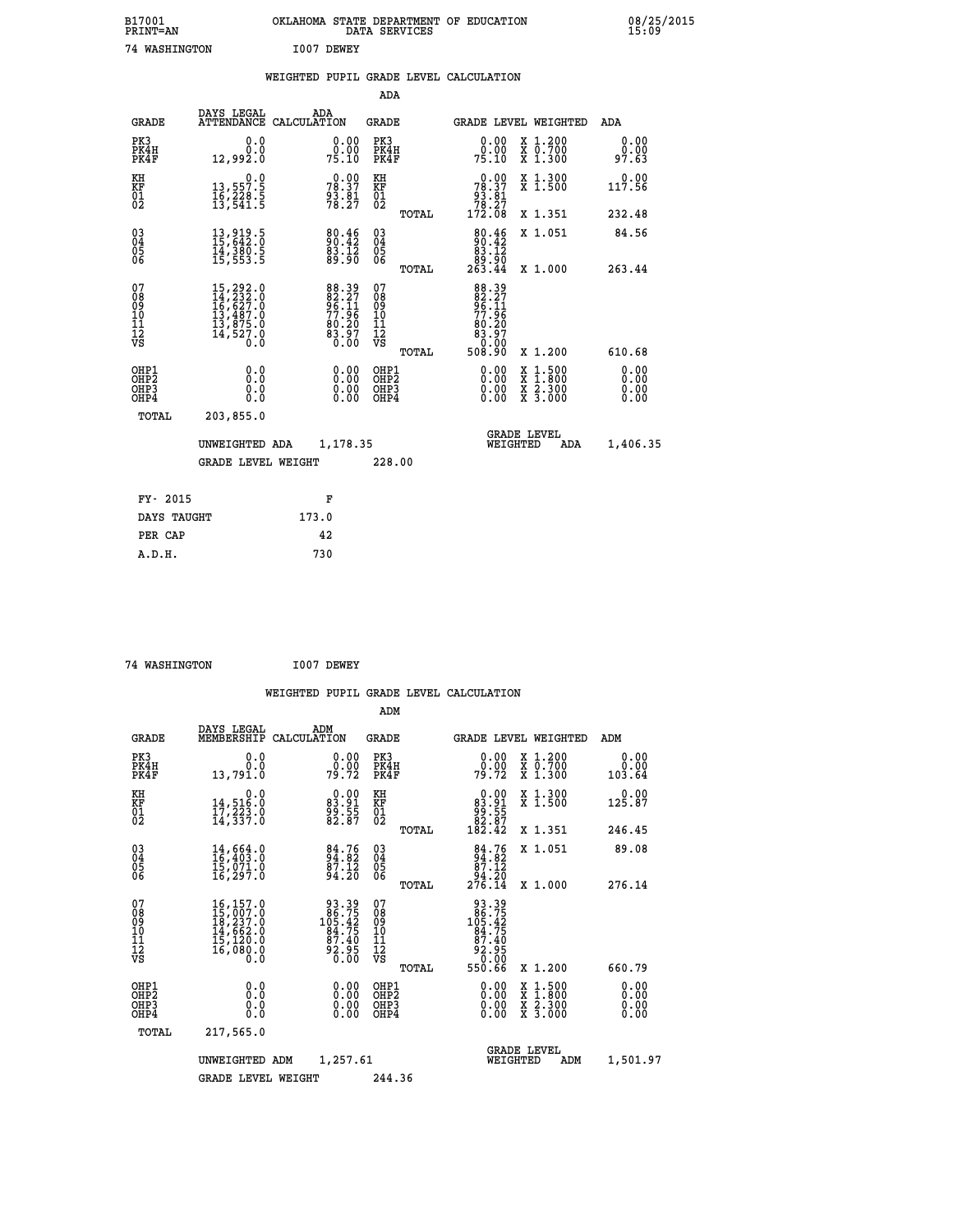| B17001          | OKLAHOMA STATE DEPARTMENT OF EDUCATION |
|-----------------|----------------------------------------|
| <b>PRINT=AN</b> | DATA SERVICES                          |
| 74 WASHINGTON   | <b>I018 CANEY VALLEY</b>               |

 **B17001 OKLAHOMA STATE DEPARTMENT OF EDUCATION 08/25/2015**

|                                        |                                           |                                                                                             |       |                                                                          |                                                    |       | WEIGHTED PUPIL GRADE LEVEL CALCULATION                                             |                                          |     |                              |  |
|----------------------------------------|-------------------------------------------|---------------------------------------------------------------------------------------------|-------|--------------------------------------------------------------------------|----------------------------------------------------|-------|------------------------------------------------------------------------------------|------------------------------------------|-----|------------------------------|--|
|                                        |                                           |                                                                                             |       |                                                                          | <b>ADA</b>                                         |       |                                                                                    |                                          |     |                              |  |
|                                        | <b>GRADE</b>                              | DAYS LEGAL<br>ATTENDANCE CALCULATION                                                        | ADA   |                                                                          | <b>GRADE</b>                                       |       | GRADE LEVEL WEIGHTED                                                               |                                          |     | ADA                          |  |
|                                        | PK3<br>PK4H<br>PK4F                       | 990.0<br>0.0<br>7,355.5                                                                     |       | $\begin{smallmatrix}5.66\0.00\\42.03\end{smallmatrix}$                   | PK3<br>PK4H<br>PK4F                                |       | 5.66<br>0.00<br>42.03                                                              | X 1.200<br>X 0.700<br>X 1.300            |     | 6.79<br>0.00<br>54.64        |  |
| KH<br>KF<br>01<br>02                   |                                           | $\begin{smallmatrix} & & 0.0\, 9, & 616.0\, 9, & 538.5\, 11, & 883.5 \end{smallmatrix}$     |       | $\begin{smallmatrix} 0.00\\ 54.95\\ 54.50\\ 67.91 \end{smallmatrix}$     | KH<br>KF<br>01<br>02                               |       | $\begin{smallmatrix} &0.00\ 54.95\ 54.50\ 57.91\ 122.41\end{smallmatrix}$          | X 1.300<br>X 1.500                       |     | 0.00<br>82.43                |  |
|                                        |                                           |                                                                                             |       |                                                                          |                                                    | TOTAL |                                                                                    | X 1.351                                  |     | 165.38                       |  |
| 03<br>04<br>05<br>06                   |                                           | $\begin{smallmatrix}10,191.5\\8,636.5\\8,013.5\\8,770.5\end{smallmatrix}$                   |       | $\frac{58.24}{49.35}$<br>$\frac{45.79}{50.12}$                           | $\begin{matrix} 03 \\ 04 \\ 05 \\ 06 \end{matrix}$ |       | $\begin{smallmatrix} 58.24\ 49.35\ 45.79\ 50.12\ 145.26 \end{smallmatrix}$         | X 1.051                                  |     | 61.21                        |  |
|                                        |                                           |                                                                                             |       |                                                                          |                                                    | TOTAL |                                                                                    | X 1.000                                  |     | 145.26                       |  |
| 07<br>08<br>09<br>10<br>11<br>12<br>VS |                                           | $\begin{smallmatrix}8,215.5\\8,247.0\\10,851.0\\9,091.0\\8,306.0\\7,915.5\end{smallmatrix}$ |       | $46.95$<br>$47.13$<br>$62.01$<br>$51.95$<br>$47.46$<br>$45.23$<br>$0.00$ | 07<br>089<br>101<br>111<br>VS                      | TOTAL | 46.95<br>$47.131$<br>$62.015$<br>$51.95$<br>$47.46$<br>$45.23$<br>$0.00$<br>300.73 | X 1.200                                  |     | 360.88                       |  |
|                                        | OHP1<br>OH <sub>P</sub> 2<br>OHP3<br>OHP4 | 0.0<br>Ŏ.Ŏ<br>0.0<br>0.0                                                                    |       | $\begin{smallmatrix} 0.00 \ 0.00 \ 0.00 \ 0.00 \end{smallmatrix}$        | OHP1<br>OHP <sub>2</sub><br>OHP3<br>OHP4           |       | 0.00<br>0.00                                                                       | X 1:500<br>X 1:800<br>X 2:300<br>X 3:000 |     | 0.00<br>0.00<br>0.00<br>0.00 |  |
|                                        | TOTAL                                     | 127,621.5                                                                                   |       |                                                                          |                                                    |       |                                                                                    |                                          |     |                              |  |
|                                        |                                           | UNWEIGHTED ADA                                                                              |       | 729.28                                                                   |                                                    |       | WEIGHTED                                                                           | <b>GRADE LEVEL</b>                       | ADA | 876.59                       |  |
|                                        |                                           | <b>GRADE LEVEL WEIGHT</b>                                                                   |       |                                                                          | 147.31                                             |       |                                                                                    |                                          |     |                              |  |
|                                        | FY- 2015                                  |                                                                                             |       | F                                                                        |                                                    |       |                                                                                    |                                          |     |                              |  |
|                                        | DAYS TAUGHT                               |                                                                                             | 175.0 |                                                                          |                                                    |       |                                                                                    |                                          |     |                              |  |
|                                        | PER CAP                                   |                                                                                             |       | 70                                                                       |                                                    |       |                                                                                    |                                          |     |                              |  |

 **A.D.H. 647**

 **74 WASHINGTON I018 CANEY VALLEY**

|                                          |                                                                                                  |                                                                       | ADM                                                 |       |                                                                               |                                          |                       |
|------------------------------------------|--------------------------------------------------------------------------------------------------|-----------------------------------------------------------------------|-----------------------------------------------------|-------|-------------------------------------------------------------------------------|------------------------------------------|-----------------------|
| <b>GRADE</b>                             | DAYS LEGAL<br>MEMBERSHIP                                                                         | ADM<br>CALCULATION                                                    | <b>GRADE</b>                                        |       |                                                                               | GRADE LEVEL WEIGHTED                     | ADM                   |
| PK3<br>PK4H<br>PK4F                      | 990.0<br>0.0<br>7,920.0                                                                          | $\begin{smallmatrix}5.66\0.00\\9.00\0.26\end{smallmatrix}$            | PK3<br>PK4H<br>PK4F                                 |       | $\substack{5.66 \\ 0.00 \\ 45.26}$                                            | X 1.200<br>X 0.700<br>X 1.300            | 6.79<br>0.00<br>58.84 |
| KH<br>KF<br>01<br>02                     | 0.0<br>10,296:0<br>10,178:0<br>12,537:0                                                          | $\begin{smallmatrix} 0.00\\ 58.83\\ 58.15\\ 71.64 \end{smallmatrix}$  | KH<br>KF<br>01<br>02                                |       | $\begin{smallmatrix} &0.00\\ 58.83\\ 58.15\\ 71.64\\ 129.79\end{smallmatrix}$ | X 1.300<br>X 1.500                       | 0.00<br>88.25         |
|                                          |                                                                                                  |                                                                       |                                                     | TOTAL |                                                                               | X 1.351                                  | 175.35                |
| 03<br>04<br>05<br>06                     | $\begin{smallmatrix}10,638.0\\9,056.0\\8,446.0\\9,194.0\end{smallmatrix}$                        | $\begin{smallmatrix} 60.79\\ 51.75\\ 48.26\\ 52.54 \end{smallmatrix}$ | $\begin{array}{c} 03 \\ 04 \\ 05 \\ 06 \end{array}$ |       | $60.7951.7548.2652.54152.55$                                                  | X 1.051                                  | 63.89                 |
|                                          |                                                                                                  |                                                                       |                                                     | TOTAL |                                                                               | X 1.000                                  | 152.55                |
| 07<br>08<br>09<br>101<br>11<br>12<br>VS  | $\begin{smallmatrix}8,560.0\\8,763.0\\11,432.0\\9,550.0\\8,814.0\\8,425.0\\0.0\end{smallmatrix}$ | $48.91$<br>50.07<br>65.33<br>54.57<br>50.37<br>50.37<br>48.14         | 07<br>08<br>09<br>11<br>11<br>12<br>VS              | TOTAL | $48.91$<br>50.073<br>55.337<br>54.577<br>50.37<br>48.14<br>0.000<br>317.39    | X 1.200                                  | 380.87                |
| OHP1<br>OHP2<br>OHP <sub>3</sub><br>OHP4 |                                                                                                  |                                                                       | OHP1<br>OHP2<br>OHP <sub>3</sub>                    |       | $0.00$<br>$0.00$<br>0.00                                                      | X 1:500<br>X 1:800<br>X 2:300<br>X 3:000 | 0.00<br>0.00<br>0.00  |
| TOTAL                                    | 134,799.0                                                                                        |                                                                       |                                                     |       |                                                                               |                                          |                       |
|                                          | UNWEIGHTED<br>ADM                                                                                | 770.27                                                                |                                                     |       |                                                                               | GRADE LEVEL<br>WEIGHTED<br>ADM           | 926.54                |
|                                          | <b>GRADE LEVEL WEIGHT</b>                                                                        |                                                                       | 156.27                                              |       |                                                                               |                                          |                       |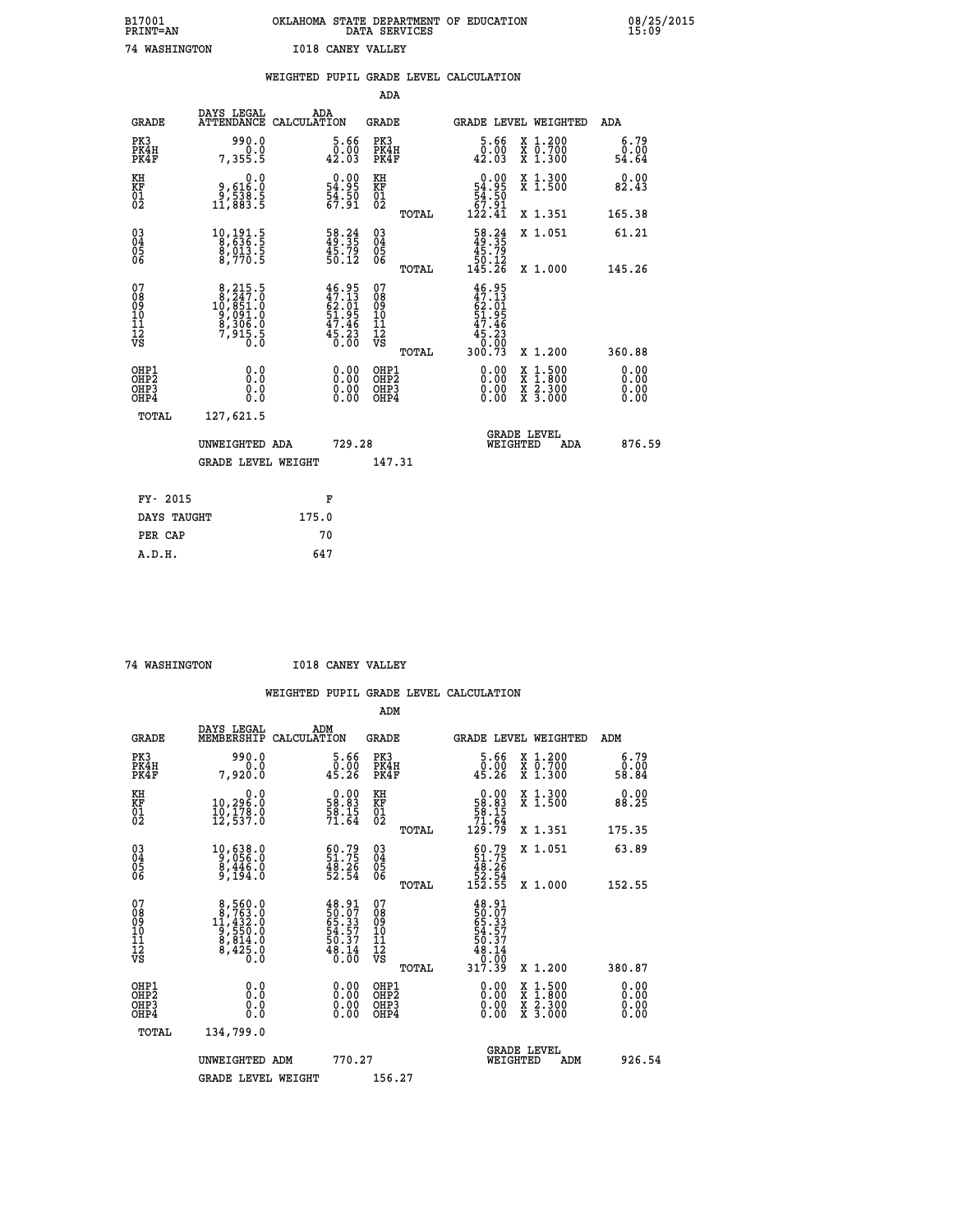# **B17001 OKLAHOMA STATE DEPARTMENT OF EDUCATION 08/25/2015 PRINT=AN DATA SERVICES 15:09 74 WASHINGTON I030 BARTLESVILLE**

|                                               |                                                                                           | WEIGHTED PUPIL GRADE LEVEL CALCULATION                                                            |                                                     |                                                                              |                                                                                                  |                                |
|-----------------------------------------------|-------------------------------------------------------------------------------------------|---------------------------------------------------------------------------------------------------|-----------------------------------------------------|------------------------------------------------------------------------------|--------------------------------------------------------------------------------------------------|--------------------------------|
|                                               |                                                                                           |                                                                                                   | <b>ADA</b>                                          |                                                                              |                                                                                                  |                                |
| <b>GRADE</b>                                  | DAYS LEGAL                                                                                | ADA<br>ATTENDANCE CALCULATION                                                                     | <b>GRADE</b>                                        | GRADE LEVEL WEIGHTED                                                         |                                                                                                  | ADA                            |
| PK3<br>PK4H<br>PK4F                           | 2,042.0<br>65,956.5                                                                       | $\frac{11.60}{0.00}$<br>374.75                                                                    | PK3<br>PK4H<br>PK4F                                 | 11.60<br>$\frac{0.00}{374.75}$                                               | X 1.200<br>X 0.700<br>X 1.300                                                                    | 13.92<br>$\frac{0.00}{487.18}$ |
| KH<br>KF<br>01<br>02                          | $78,691.5$<br>$75,338.5$<br>$75,767.5$                                                    | $0.00$<br>447.11<br>$\frac{428.06}{430.50}$                                                       | KH<br>KF<br>01<br>02                                | $\begin{smallmatrix}&&0.00\\447.11\\428.06\\430.50\\858.56\end{smallmatrix}$ | X 1.300<br>X 1.500                                                                               | 0.00<br>670.67                 |
|                                               |                                                                                           |                                                                                                   | TOTAL                                               |                                                                              | X 1.351                                                                                          | 1,159.91                       |
| 030404                                        | 73,852.5<br>66,200.5<br>70,590.5<br>69,554.5                                              | $\frac{419.62}{376.14}$<br>$\frac{401.08}{395.20}$                                                | $\begin{array}{c} 03 \\ 04 \\ 05 \\ 06 \end{array}$ | $\frac{419.62}{376.14}$<br>$\frac{401.08}{9}$                                | X 1.051                                                                                          | 441.02                         |
| ŎĞ                                            |                                                                                           |                                                                                                   | TOTAL                                               | 395.20<br>1,172.42                                                           | X 1.000                                                                                          | 1,172.42                       |
| 07<br>08<br>09<br>001<br>11<br>11<br>12<br>VS | 68,236.0<br>76,150.0<br>76,929.0<br>71,999.0<br>64,887.0<br>65,002.0<br>$\overline{0}$ .0 | $\begin{smallmatrix} 387.70\\ 432.67\\ 437.44\\ 10.65\\ 371.75\\ 371.89\\ 0.00 \end{smallmatrix}$ | 07<br>08<br>09<br>101<br>11<br>12<br>VS<br>TOTAL    | 387.70<br>432.67<br>437.44<br>410.65<br>371.75<br>89.173<br>0.00<br>2,412.10 | X 1.200                                                                                          | 2,894.52                       |
| OHP1<br>OH <sub>P</sub> 2<br>OHP3<br>OHP4     | 1,058.0<br>0.0<br>0.0<br>0.0                                                              | 6.01<br>0.00<br>0.00                                                                              | OHP1<br>OHP <sub>2</sub><br>OHP3<br>OHP4            | 6.01<br>0.00<br>0.00                                                         | $\begin{smallmatrix} x & 1 & 500 \\ x & 1 & 800 \\ x & 2 & 300 \\ x & 3 & 000 \end{smallmatrix}$ | 9.02<br>0.00<br>0.00<br>0.00   |
|                                               | TOTAL<br>1,002,255.0                                                                      |                                                                                                   |                                                     |                                                                              |                                                                                                  |                                |
|                                               | UNWEIGHTED ADA<br><b>GRADE LEVEL WEIGHT</b>                                               | 5,702.17                                                                                          |                                                     | <b>GRADE LEVEL</b><br>WEIGHTED                                               | ADA                                                                                              | 6,848.66                       |
|                                               |                                                                                           |                                                                                                   | 1,146.49                                            |                                                                              |                                                                                                  |                                |
|                                               | FY- 2015                                                                                  | F                                                                                                 |                                                     |                                                                              |                                                                                                  |                                |
|                                               | DAYS TAUGHT                                                                               | 176.0                                                                                             |                                                     |                                                                              |                                                                                                  |                                |
|                                               | PER CAP                                                                                   | 33                                                                                                |                                                     |                                                                              |                                                                                                  |                                |

 **A.D.H. 2,936**

 **74 WASHINGTON I030 BARTLESVILLE**

|                                                    |                                                                             |                                                                                                                                                                                                                | ADM                                                |                                                                                  |                                          |                              |
|----------------------------------------------------|-----------------------------------------------------------------------------|----------------------------------------------------------------------------------------------------------------------------------------------------------------------------------------------------------------|----------------------------------------------------|----------------------------------------------------------------------------------|------------------------------------------|------------------------------|
| <b>GRADE</b>                                       | DAYS LEGAL<br>MEMBERSHIP                                                    | ADM<br>CALCULATION                                                                                                                                                                                             | <b>GRADE</b>                                       | GRADE LEVEL WEIGHTED                                                             |                                          | ADM                          |
| PK3<br>PK4H<br>PK4F                                | 2,042.0<br>0.0<br>70,352.0                                                  | 11.60<br>399.73                                                                                                                                                                                                | PK3<br>PK4H<br>PK4F                                | 11.60<br>ة: 20<br>399.73                                                         | X 1.200<br>X 0.700<br>X 1.300            | 13.92<br>0.00<br>519.65      |
| KH<br>KF<br>01<br>02                               | 0.0<br>83,463.0<br>79,260.0<br>80,054.0                                     | $0.00$<br>474.22<br>$450.39$<br>$454.85$                                                                                                                                                                       | KH<br>KF<br>$\overline{01}$                        | 0.00<br>474.22<br>$450.39$<br>$454.85$<br>$905.24$                               | X 1.300<br>X 1.500                       | 0.00<br>711.33               |
|                                                    |                                                                             |                                                                                                                                                                                                                | TOTAL                                              |                                                                                  | X 1.351                                  | 1,222.98                     |
| $\begin{matrix} 03 \\ 04 \\ 05 \\ 06 \end{matrix}$ | $77,406.0$<br>69,522.0<br>74,318.0                                          | $\begin{smallmatrix} 439.81\\ 395.01\\ 422.26\\ 418.45 \end{smallmatrix}$                                                                                                                                      | $\begin{matrix} 03 \\ 04 \\ 05 \\ 06 \end{matrix}$ | $\begin{smallmatrix} 439.81\ 395.01\ 422.26\ 418.45\ 1,235.72 \end{smallmatrix}$ | X 1.051                                  | 462.24                       |
|                                                    | 73,647.0                                                                    |                                                                                                                                                                                                                | TOTAL                                              |                                                                                  | X 1.000                                  | 1,235.72                     |
| 07<br>08<br>09<br>101<br>11<br>12<br>VS            | 72,079.0<br>80,773.0<br>82,340.0<br>77,143.0<br>69,045.0<br>69,384.0<br>0.0 | $\begin{smallmatrix} 4 & 0 & 9 & . & 54 \\ 4 & 5 & 8 & . & 94 \\ 4 & 6 & 8 & . & 36 \\ 4 & 6 & 8 & . & 36 \\ 4 & 9 & . & 22 \\ 3 & 9 & 6 & . & 02 \\ 3 & 9 & 7 & . & 12 \\ 0 & . & 0 & 0 \\ \end{smallmatrix}$ | 07<br>08<br>09<br>11<br>11<br>12<br>VS<br>TOTAL    | 409.54<br>458.946<br>468.36<br>440.22<br>396.02<br>397.12<br>59.000<br>2,570.20  | X 1.200                                  | 3,084.24                     |
| OHP1<br>OHP <sub>2</sub><br>OHP3<br>OHP4           | 1,101.0<br>0.0<br>0.0<br>Ŏ.Ŏ                                                | $\begin{smallmatrix} 6.26\ 0.00\ 0.00 \end{smallmatrix}$                                                                                                                                                       | OHP1<br>OHP2<br>OHP3<br>OHP4                       | 6:36<br>0.00                                                                     | X 1:500<br>X 1:800<br>X 2:300<br>X 3:000 | 9.39<br>0.00<br>0.00<br>0.00 |
| TOTAL                                              | 1,061,937.0                                                                 |                                                                                                                                                                                                                |                                                    |                                                                                  |                                          |                              |
|                                                    | UNWEIGHTED<br><b>GRADE LEVEL WEIGHT</b>                                     | 6,042.78<br>ADM                                                                                                                                                                                                | 1,216.69                                           | <b>GRADE LEVEL</b><br>WEIGHTED                                                   | ADM                                      | 7,259.47                     |
|                                                    |                                                                             |                                                                                                                                                                                                                |                                                    |                                                                                  |                                          |                              |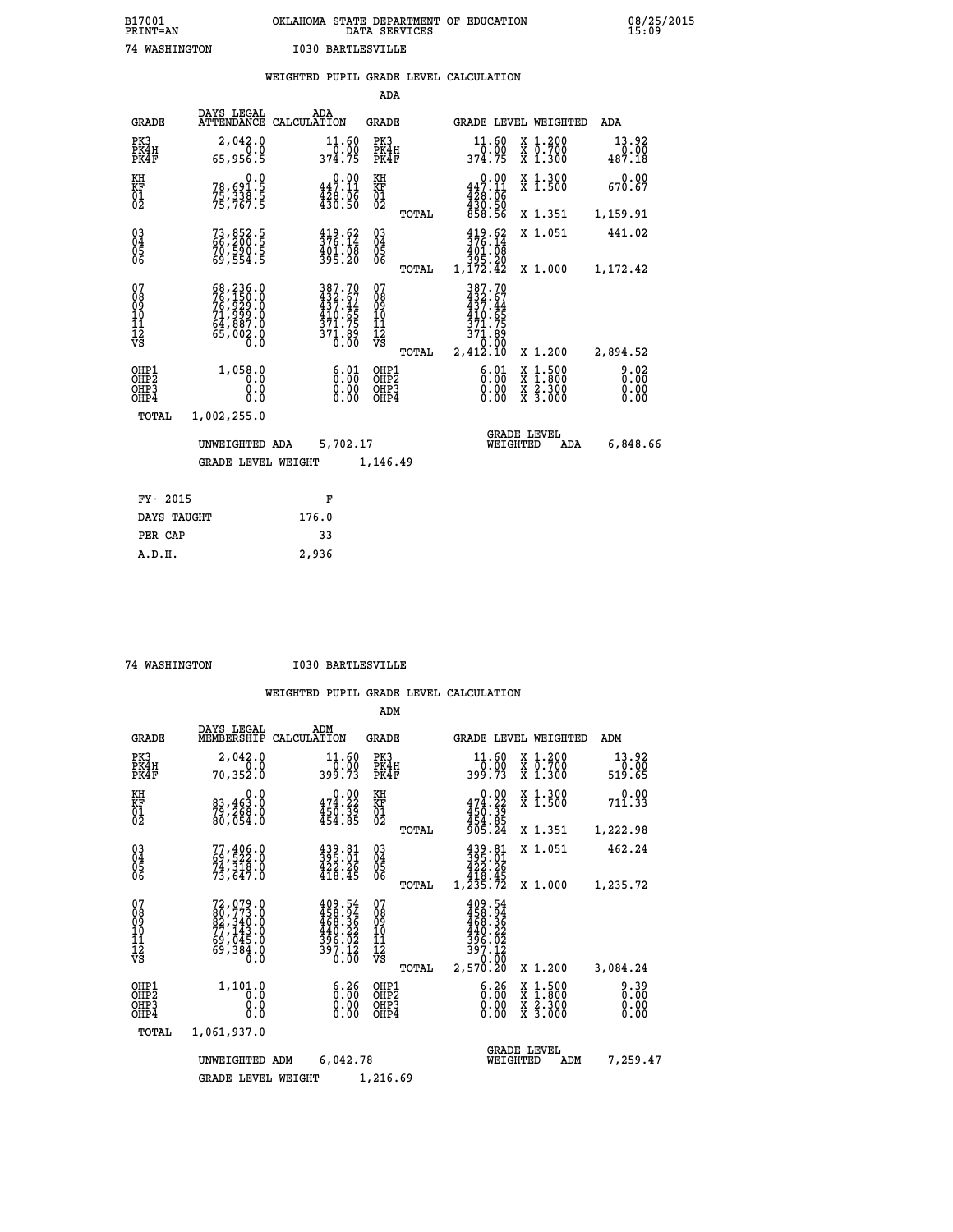|                                                                    |                                                                                                              | WEIGHTED PUPIL GRADE LEVEL CALCULATION                              |                                        |       |                                                                                 |                                                                |                           |
|--------------------------------------------------------------------|--------------------------------------------------------------------------------------------------------------|---------------------------------------------------------------------|----------------------------------------|-------|---------------------------------------------------------------------------------|----------------------------------------------------------------|---------------------------|
|                                                                    |                                                                                                              |                                                                     | ADA                                    |       |                                                                                 |                                                                |                           |
| <b>GRADE</b>                                                       | DAYS LEGAL<br><b>ATTENDANCE</b>                                                                              | ADA<br>CALCULATION                                                  | <b>GRADE</b>                           |       |                                                                                 | GRADE LEVEL WEIGHTED                                           | ADA                       |
| PK3<br>PK4H<br>PK4F                                                | 3,032.0<br>0.0<br>87,923.5                                                                                   | 17.26<br>$\frac{1}{502}$ .75                                        | PK3<br>PK4H<br>PK4F                    |       | 17.26                                                                           | X 1.200<br>X 0.700<br>X 1.300                                  | 20.71<br>$0.00$<br>653.58 |
| KH<br>KF<br>01<br>02                                               | 0.0<br>104,112:0<br>103,097.0<br>103,109:0                                                                   | $\begin{smallmatrix} 0.00\\595.51\\589.74\\589.54\end{smallmatrix}$ | KH<br>KF<br>01<br>02                   |       | $0.00$<br>$595.51$<br>$589.74$<br>$589.54$<br>$1,179.28$                        | X 1.300<br>X 1.500                                             | $0.00$<br>893.28          |
|                                                                    |                                                                                                              |                                                                     |                                        | TOTAL |                                                                                 | X 1.351                                                        | 1,593.21                  |
| $\begin{smallmatrix} 03 \\[-4pt] 04 \end{smallmatrix}$<br>Ŏ5<br>06 | 101, 472.0<br>95,262.0<br>96,983.0                                                                           | 581.87<br>536.57<br>545.28<br>556.06                                | $\substack{03 \\ 04}$<br>Ŏ5<br>06      |       | 581.87<br>536.57<br>545.28<br>556.06                                            | X 1.051                                                        | 2,249.45                  |
|                                                                    |                                                                                                              |                                                                     |                                        | TOTAL | 1,637.91                                                                        | X 1.000                                                        | 1,637.91                  |
| 07<br>08<br>09<br>10<br>11<br>12<br>VS                             | $\begin{smallmatrix} 94,021.5\\ 101,249.0\\ 106,429.5\\ 97,007.5\\ 89,448.5\\ 89,754.5\\ 0\end{smallmatrix}$ | 538.33<br>579.65<br>509.117<br>6556.87<br>515.35<br>516.59<br>0.00  | 07<br>08<br>09<br>11<br>11<br>12<br>VS | TOTAL | 538.33<br>579.65<br>609.11<br>6556.87<br>515.35<br>516.59<br>516.59<br>3,315.90 | X 1.200                                                        | 3,979.08                  |
| OHP1<br>OHP <sub>2</sub><br>OHP3<br>OHP4                           | 1,058.0<br>0.0<br>0.0<br>0.0                                                                                 | 6:01<br>$\begin{smallmatrix} 0.00 \ 0.00 \end{smallmatrix}$         | OHP1<br>OHP2<br>OHP3<br>OHP4           |       | 6:01<br>0.00<br>0.00                                                            | $1:500$<br>$1:800$<br>X 1:500<br>X 1:800<br>X 2:300<br>X 3:000 | 8.02<br>0.00<br>0.00      |
| <b>TOTAL</b>                                                       | 1,367,516.5                                                                                                  |                                                                     |                                        |       |                                                                                 |                                                                |                           |
|                                                                    | UNWEIGHTED ADA                                                                                               | 7,836.49                                                            |                                        |       | WEIGHTED                                                                        | <b>GRADE LEVEL</b><br>ADA                                      | 9,398.33                  |
|                                                                    | <b>GRADE LEVEL WEIGHT</b>                                                                                    |                                                                     | 1,561.84                               |       |                                                                                 |                                                                |                           |
| FY- 2015                                                           |                                                                                                              | F                                                                   |                                        |       |                                                                                 |                                                                |                           |
| DAYS TAUGHT                                                        |                                                                                                              | 673.0                                                               |                                        |       |                                                                                 |                                                                |                           |
| PER CAP                                                            |                                                                                                              | 273                                                                 |                                        |       |                                                                                 |                                                                |                           |

 **WASHINGTON COUNTY TOTALS**

 **A.D.H. 4,403**

|                                                    |                                                                                                                                       |                                                                         | ADM                                                 |                                                                                 |                                          |                              |
|----------------------------------------------------|---------------------------------------------------------------------------------------------------------------------------------------|-------------------------------------------------------------------------|-----------------------------------------------------|---------------------------------------------------------------------------------|------------------------------------------|------------------------------|
| <b>GRADE</b>                                       | DAYS LEGAL<br>MEMBERSHIP                                                                                                              | ADM<br>CALCULATION                                                      | GRADE                                               |                                                                                 | GRADE LEVEL WEIGHTED                     | ADM                          |
| PK3<br>PK4H<br>PK4F                                | 3,032.0<br>0.0<br>93,776.0                                                                                                            | 17.26<br>0.00<br>536.21                                                 | PK3<br>PK4H<br>PK4F                                 | 17.26<br>$0.\bar{0}0$<br>536.21                                                 | X 1.200<br>x 0.700<br>x 1.300            | 20.71<br>0.00<br>697.08      |
| KH<br>KF<br>01<br>02                               | 0.0<br>110,659.0<br>108,823.0<br>108,916.0                                                                                            | $\begin{smallmatrix} &0.00\\ 632.96\\ 622.55\\ 622.70\end{smallmatrix}$ | KH<br>KF<br>01<br>02                                | 0.00<br>632.96<br>622.55<br>622.70                                              | X 1.300<br>X 1.500                       | 0.00<br>949.45               |
|                                                    |                                                                                                                                       |                                                                         | TOTAL                                               | 1,245.25                                                                        | X 1.351                                  | 1,682.34                     |
| $\begin{matrix} 03 \\ 04 \\ 05 \\ 06 \end{matrix}$ | 106,382.0<br>100, 173.0<br>102,322.0                                                                                                  | 610.02<br>563.51<br>573.33<br>586.56                                    | $\begin{array}{c} 03 \\ 04 \\ 05 \\ 06 \end{array}$ | 610.02<br>563.51<br>573.33<br>586.56<br>586.56<br>1,723.40                      | X 1.051                                  | 641.13                       |
|                                                    |                                                                                                                                       |                                                                         | TOTAL                                               |                                                                                 | X 1.000                                  | 1,723.40                     |
| 07<br>08<br>09<br>11<br>11<br>12<br>VS             | $\begin{smallmatrix} 99,183\cdot0\\ 107,256\cdot0\\ 114,217\cdot0\\ 103,873\cdot0\\ 95,497\cdot0\\ 96,339\cdot0\\ 0\end{smallmatrix}$ | 567.86<br>613.97<br>653.88<br>596.44<br>550.63<br>554.65<br>0.00        | 07<br>08<br>09<br>11<br>11<br>12<br>VS<br>TOTAL     | 567.86<br>387.987<br>653.88<br>596.44<br>550.63<br>554.655<br>50.00<br>3,537.43 | X 1.200                                  | 4,244.92                     |
| OHP1<br>OHP2<br>OH <sub>P3</sub><br>OHP4           | 1,101.0<br>0.0<br>0.0<br>0.0                                                                                                          | $\begin{smallmatrix} 6.26 \ 0.00 \ 0.00 \end{smallmatrix}$<br>0.00      | OHP1<br>OH <sub>P</sub> 2<br>OHP3<br>OHP4           | $\begin{smallmatrix} 6.26 \ 0.00 \ 0.00 \end{smallmatrix}$<br>0.00              | X 1:500<br>X 1:800<br>X 2:300<br>X 3:000 | 9.39<br>0.00<br>0.00<br>0.00 |
| TOTAL                                              | 1,449,797.0                                                                                                                           |                                                                         |                                                     |                                                                                 |                                          |                              |
|                                                    | UNWEIGHTED ADM                                                                                                                        | 8,308.79                                                                |                                                     | WEIGHTED                                                                        | <b>GRADE LEVEL</b><br>ADM                | 9,968.42                     |
|                                                    | <b>GRADE LEVEL WEIGHT</b>                                                                                                             |                                                                         | 1,659.63                                            |                                                                                 |                                          |                              |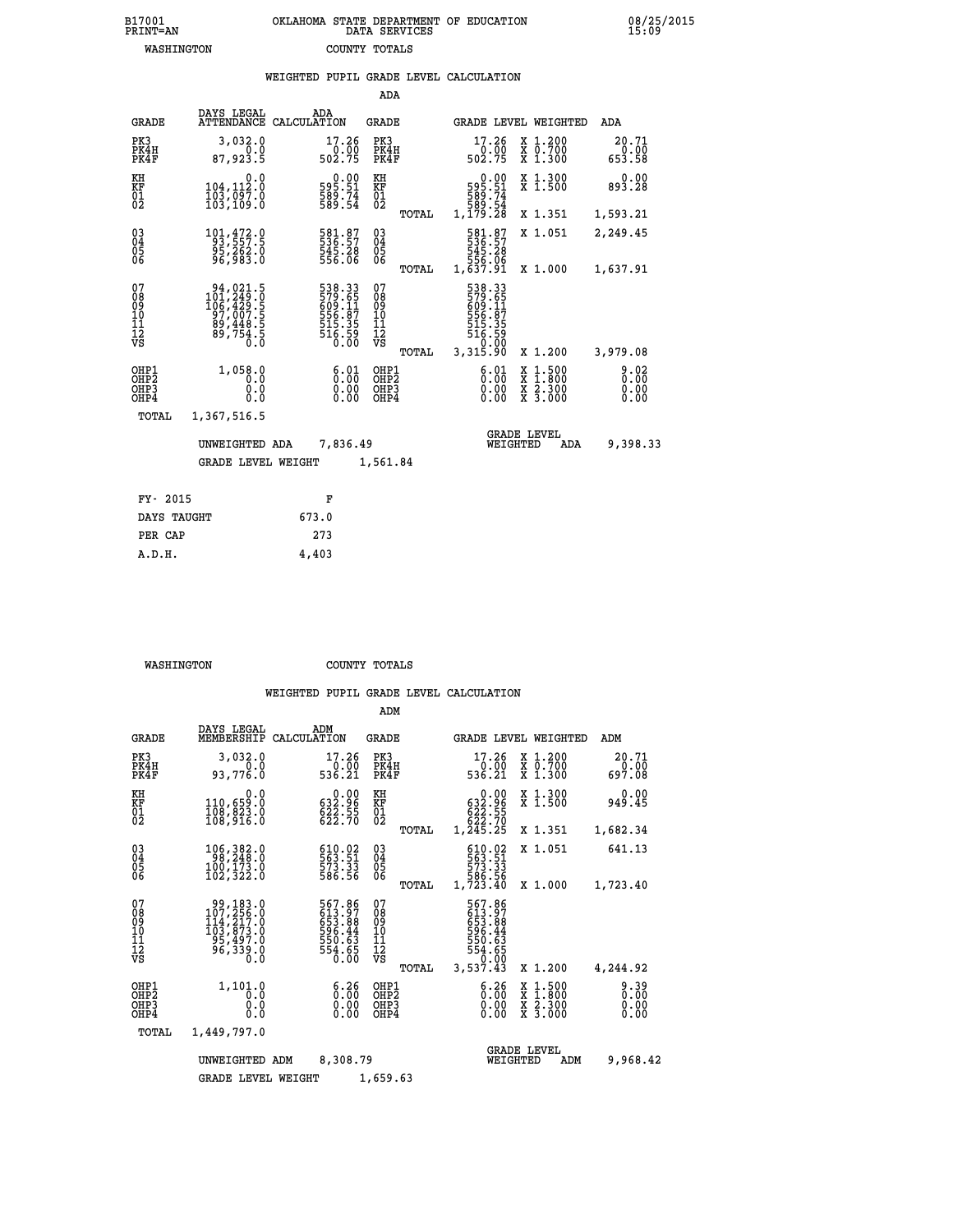| B17001<br>PRINT=AN | OKLAHOMA STATE DEPARTMENT OF EDUCATION<br>DATA SERVICES | 08/25/2015<br>15:09 |
|--------------------|---------------------------------------------------------|---------------------|
| 75<br>WASHITA      | I001<br>SENTINEL                                        |                     |

|                                                                    |                                                                                                                                                                                                               |                                                                          | ADA                                               |                                                                                                     |                                                                          |
|--------------------------------------------------------------------|---------------------------------------------------------------------------------------------------------------------------------------------------------------------------------------------------------------|--------------------------------------------------------------------------|---------------------------------------------------|-----------------------------------------------------------------------------------------------------|--------------------------------------------------------------------------|
| <b>GRADE</b>                                                       | DAYS LEGAL                                                                                                                                                                                                    | ADA<br>ATTENDANCE CALCULATION                                            | <b>GRADE</b>                                      | GRADE LEVEL WEIGHTED                                                                                | <b>ADA</b>                                                               |
| PK3<br>PK4H<br>PK4F                                                | 225.0<br>$3, \frac{1}{4}$ $\overline{0}$ $\overline{4}$ $\overline{0}$ $\overline{4}$ $\overline{0}$ $\overline{4}$ $\overline{5}$ $\overline{4}$ $\overline{5}$ $\overline{4}$ $\overline{5}$ $\overline{0}$ | $2\overline{0}:\overline{0}2\over 3.21$                                  | PK3<br>PK4H<br>PK4F                               | $2\overline{0}:\overline{0}2\over 3.21$<br>X 1.200<br>X 0.700<br>X 1.300                            | 1.58<br>$1\overline{4}\cdot\overline{0}\overline{1}\overline{1}$<br>4.17 |
| KH<br>KF<br>01<br>02                                               | 0.0<br>$\frac{4}{5}, \frac{172}{260}$ .0<br>5,372.5                                                                                                                                                           | 24.90<br>$\frac{3}{3}\tilde{0}\cdot\tilde{9}\tilde{4}$<br>31.60          | KH<br>KF<br>01<br>02                              | 24.90<br>X 1.300<br>X 1.500<br>$\frac{30.94}{31.60}$<br>62.54                                       | 0.00<br>36.81                                                            |
|                                                                    |                                                                                                                                                                                                               |                                                                          | TOTAL                                             | X 1.351                                                                                             | 84.49                                                                    |
| $\begin{smallmatrix} 03 \\[-4pt] 04 \end{smallmatrix}$<br>Ŏ5<br>06 | 2,728.0<br>4,845.0<br>4,082.5<br>3,793.0                                                                                                                                                                      | $\frac{16.05}{28.50}$<br>$\frac{54}{22}.01$<br>22.31                     | $\substack{03 \\ 04}$<br>$\frac{05}{06}$<br>TOTAL | $\begin{smallmatrix} 16.05\\ 28.50\\ 24.01\\ 22.31\\ 74.82 \end{smallmatrix}$<br>X 1.051<br>X 1.000 | 16.87<br>74.82                                                           |
| 07<br>08<br>09<br>11<br>11<br>12<br>VS                             | $4,482.5$<br>$3,038.5$<br>$4,227.5$<br>$3,088.0$<br>$3,821.0$<br>$2,304.0$<br>$0.0$                                                                                                                           | $26.37$<br>$17.87$<br>$24.87$<br>$18.16$<br>$22.48$<br>$13.55$<br>$0.00$ | 07<br>08<br>09<br>11<br>11<br>12<br>VS            | $\begin{smallmatrix} 26.37\ 17.87\ 24.87\ 24.181\ 12.468\ 13.555\ 123.30\ \end{smallmatrix}$        |                                                                          |
|                                                                    |                                                                                                                                                                                                               |                                                                          | TOTAL                                             | X 1.200                                                                                             | 147.96                                                                   |
| OHP1<br>OHP <sub>2</sub><br>OHP3<br>OHP4                           | 0.0<br>0.0<br>Ō.Ō                                                                                                                                                                                             | 0.00<br>$\begin{smallmatrix} 0.00 \ 0.00 \end{smallmatrix}$              | OHP1<br>OH <sub>P</sub> 2<br>OHP3<br>OHP4         | 0.00<br>$1:500$<br>$1:800$<br>X<br>X<br>0.00<br>$\frac{x}{x}$ $\frac{5:300}{3:000}$<br>0.00         | 0.00<br>0.00<br>0.00<br>0.00                                             |
| TOTAL                                                              | 55,389.0                                                                                                                                                                                                      |                                                                          |                                                   |                                                                                                     |                                                                          |
|                                                                    | UNWEIGHTED ADA                                                                                                                                                                                                | 325.80                                                                   |                                                   | <b>GRADE LEVEL</b><br>WEIGHTED<br>ADA                                                               | 380.71                                                                   |
|                                                                    | <b>GRADE LEVEL WEIGHT</b>                                                                                                                                                                                     |                                                                          | 54.91                                             |                                                                                                     |                                                                          |
| FY- 2015                                                           |                                                                                                                                                                                                               | F                                                                        |                                                   |                                                                                                     |                                                                          |
| DAYS TAUGHT                                                        |                                                                                                                                                                                                               | 170.0                                                                    |                                                   |                                                                                                     |                                                                          |
| PER CAP                                                            |                                                                                                                                                                                                               | 136                                                                      |                                                   |                                                                                                     |                                                                          |

|  | 75 WASHTTA |
|--|------------|

 **75 WASHITA I001 SENTINEL**

| <b>GRADE</b>                                       | DAYS LEGAL<br>MEMBERSHIP                                                            | ADM<br>CALCULATION                                                       | <b>GRADE</b>                                        |       | <b>GRADE LEVEL WEIGHTED</b>                                                                                                                                                                                                                                                    |                                          | ADM                          |        |
|----------------------------------------------------|-------------------------------------------------------------------------------------|--------------------------------------------------------------------------|-----------------------------------------------------|-------|--------------------------------------------------------------------------------------------------------------------------------------------------------------------------------------------------------------------------------------------------------------------------------|------------------------------------------|------------------------------|--------|
| PK3<br>PK4H<br>PK4F                                | 225.0<br>$3, \frac{1}{5}$ $\frac{1}{5}$ $\frac{5}{5}$ $\frac{5}{5}$                 | $2\overline{0}:\overline{0}\overline{3}\overline{3}\overline{3}.21$      | PK3<br>PK4H<br>PK4F                                 |       | 1.32<br>$2\overline{0}$ : $\overline{0}\overline{3}$<br>3:21                                                                                                                                                                                                                   | X 1.200<br>X 0.700<br>X 1.300            | $14.58$<br>$14.02$<br>$4.17$ |        |
| KH<br>KF<br>01<br>02                               | 0.0<br>$\frac{4}{5}, \frac{394}{506}$ .0<br>5,506.0                                 | $\begin{smallmatrix} 0.00\\ 25.85\\ 32.39\\ 32.96 \end{smallmatrix}$     | KH<br>KF<br>01<br>02                                |       | $25.85$<br>$32.39$<br>$32.96$<br>$65.35$                                                                                                                                                                                                                                       | X 1.300<br>X 1.500                       | 0.00<br>38.78                |        |
|                                                    |                                                                                     |                                                                          |                                                     | TOTAL |                                                                                                                                                                                                                                                                                | X 1.351                                  | 88.29                        |        |
| $\begin{matrix} 03 \\ 04 \\ 05 \\ 06 \end{matrix}$ | 2,858.0<br>5,051.0<br>4,277.0<br>3,978.0                                            | $\frac{16}{29}.\substack{81\ 71\\ 25.16\\ 23.40}$                        | $\begin{array}{c} 03 \\ 04 \\ 05 \\ 06 \end{array}$ |       | $\frac{16}{29}:\substack{81\\25}.16\\23.40\\78.27$                                                                                                                                                                                                                             | X 1.051                                  | 17.67                        |        |
|                                                    |                                                                                     |                                                                          |                                                     | TOTAL |                                                                                                                                                                                                                                                                                | X 1.000                                  | 78.27                        |        |
| 07<br>08<br>09<br>101<br>112<br>VS                 | $4,776.0$<br>$3,236.0$<br>$4,440.0$<br>$3,287.0$<br>$4,063.0$<br>$2,474.0$<br>$0.0$ | $28.09$<br>$19.04$<br>$26.12$<br>$19.34$<br>$23.90$<br>$14.55$<br>$0.00$ | 07<br>08<br>09<br>11<br>11<br>12<br>VS              | TOTAL | $\begin{smallmatrix} 28.09\ 19.04\ 26.12\ 29.34\ 19.34\ 13.905\ 14.555\ 131.04\ \end{smallmatrix}$                                                                                                                                                                             | X 1.200                                  | 157.25                       |        |
| OHP1<br>OHP2<br>OHP3<br>OHP4                       | 0.0<br>Ō.Ō<br>Ŏ.Ŏ                                                                   |                                                                          | OHP1<br>OHP2<br>OHP3<br>OHP4                        |       | $\begin{smallmatrix} 0.00 & 0.00 & 0.00 & 0.00 & 0.00 & 0.00 & 0.00 & 0.00 & 0.00 & 0.00 & 0.00 & 0.00 & 0.00 & 0.00 & 0.00 & 0.00 & 0.00 & 0.00 & 0.00 & 0.00 & 0.00 & 0.00 & 0.00 & 0.00 & 0.00 & 0.00 & 0.00 & 0.00 & 0.00 & 0.00 & 0.00 & 0.00 & 0.00 & 0.00 & 0.00 & 0.0$ | X 1:500<br>X 1:800<br>X 2:300<br>X 3:000 | 0.00<br>0.00<br>0.00         |        |
| TOTAL                                              | 58,119.0                                                                            |                                                                          |                                                     |       |                                                                                                                                                                                                                                                                                |                                          |                              |        |
|                                                    | UNWEIGHTED ADM                                                                      | 341.88                                                                   |                                                     |       | WEIGHTED                                                                                                                                                                                                                                                                       | <b>GRADE LEVEL</b><br>ADM                |                              | 400.03 |
|                                                    | <b>GRADE LEVEL WEIGHT</b>                                                           |                                                                          | 58.15                                               |       |                                                                                                                                                                                                                                                                                |                                          |                              |        |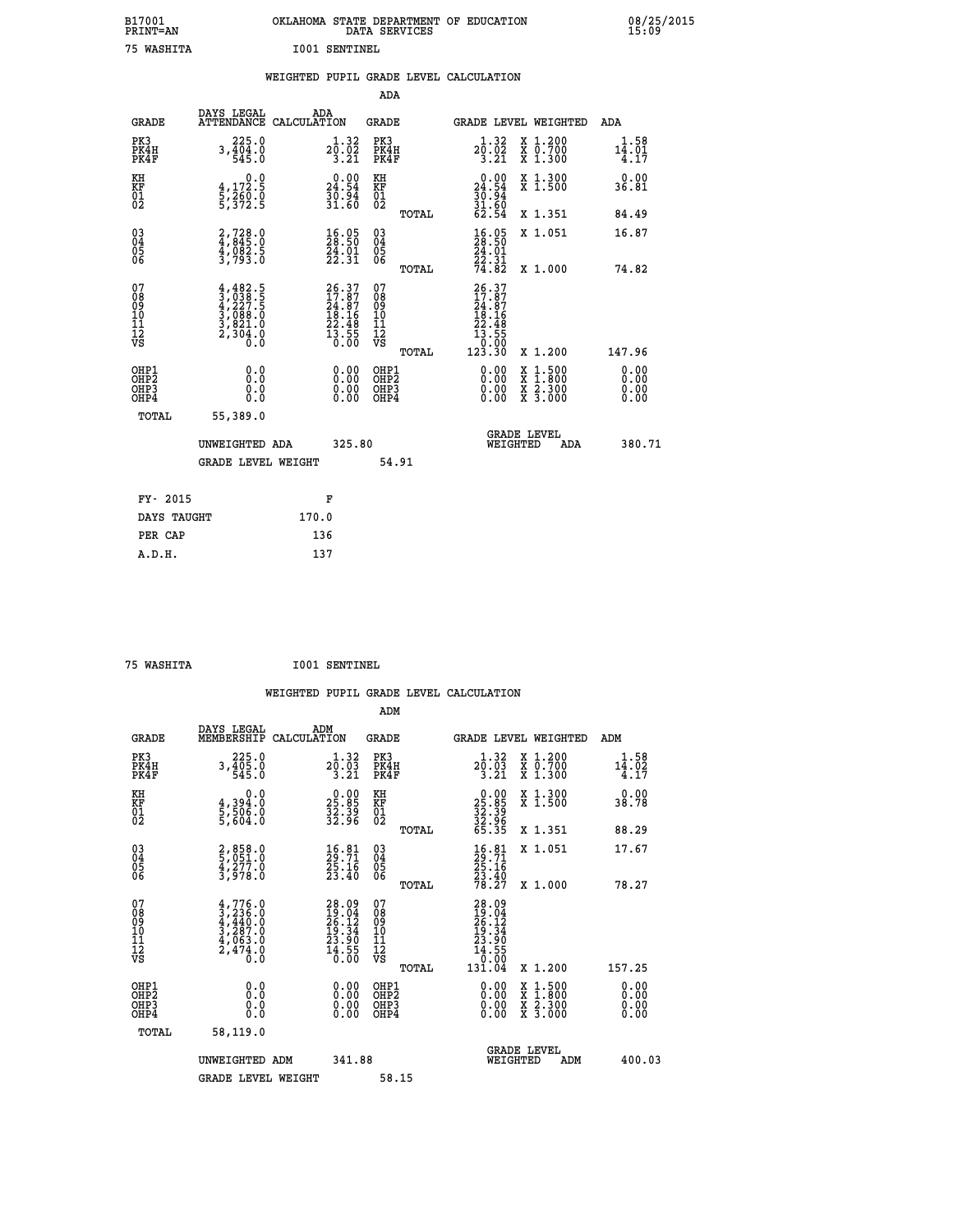|                                                                    |                                                                           |                                                             | ADA                                       |       |                                                                                                     |        |                                          |                              |
|--------------------------------------------------------------------|---------------------------------------------------------------------------|-------------------------------------------------------------|-------------------------------------------|-------|-----------------------------------------------------------------------------------------------------|--------|------------------------------------------|------------------------------|
| <b>GRADE</b>                                                       | DAYS LEGAL<br>ATTENDANCE CALCULATION                                      | ADA                                                         | <b>GRADE</b>                              |       | GRADE LEVEL WEIGHTED                                                                                |        |                                          | <b>ADA</b>                   |
| PK3<br>PK4H<br>PK4F                                                | 654.0<br>0.0<br>6,406.5                                                   | 3.78<br>0.00<br>37.03                                       | PK3<br>PK4H<br>PK4F                       |       | 3.78<br>ŏ:óŏ<br>37.03                                                                               |        | X 1.200<br>X 0.700<br>X 1.300            | 4.54<br>$\frac{0.00}{48.14}$ |
| KH<br>KF<br>01<br>02                                               | 0.0<br>7,666:0<br>12,632:0<br>9,195:5                                     | $0.00$<br>44.31<br>$73.02$<br>53.15                         | KH<br>KF<br>01<br>02                      |       | $\begin{smallmatrix}&&0&.00\\44&.31\\73&.02\\53&.15\\126&.17\end{smallmatrix}$                      |        | X 1.300<br>X 1.500                       | 0.00<br>66.47                |
|                                                                    |                                                                           |                                                             |                                           | TOTAL |                                                                                                     |        | X 1.351                                  | 170.46                       |
| $\begin{smallmatrix} 03 \\[-4pt] 04 \end{smallmatrix}$<br>Ŏ5<br>06 | $1\frac{1}{2}, \frac{1}{2}\frac{4}{2}, \frac{3}{5}$<br>8,650.5<br>7,592.5 | $\frac{64.41}{47.38}$<br>50.00<br>43.89                     | $\substack{03 \\ 04}$<br>Ŏ5<br>06         |       | $\begin{smallmatrix} 64.41\ 47.38\ 50.00\ 43.89\ 141.27 \end{smallmatrix}$                          |        | X 1.051                                  | 67.69                        |
|                                                                    |                                                                           |                                                             |                                           | TOTAL |                                                                                                     |        | X 1.000                                  | 141.27                       |
| 07<br>08<br>09<br>11<br>11<br>12<br>VS                             | 8,992.0<br>6,589.0<br>7,167.0<br>5,859.5<br>4,788.0<br>5,102.5            | 51.98<br>38.09<br>41.43<br>33.87<br>27.68<br>29.49<br>29.40 | 07<br>08<br>09<br>11<br>11<br>12<br>VS    |       | $\begin{array}{r} 51.98 \\ 38.09 \\ 41.43 \\ 33.87 \\ 27.68 \\ 29.49 \\ 0.00 \\ 222.54 \end{array}$ |        |                                          |                              |
|                                                                    |                                                                           |                                                             |                                           | TOTAL |                                                                                                     |        | X 1.200                                  | 267.05                       |
| OHP1<br>OHP <sub>2</sub><br>OHP3<br>OHP4                           | 0.0<br>0.0<br>0.0                                                         | 0.00<br>$\begin{smallmatrix} 0.00 \ 0.00 \end{smallmatrix}$ | OHP1<br>OH <sub>P</sub> 2<br>OHP3<br>OHP4 |       | 0.00<br>0.00<br>0.00                                                                                | X<br>X | $1:500$<br>$1:800$<br>X 2.300<br>X 3.000 | 0.00<br>0.00<br>0.00<br>0.00 |
| TOTAL                                                              | 110,635.5                                                                 |                                                             |                                           |       |                                                                                                     |        |                                          |                              |
|                                                                    | UNWEIGHTED ADA                                                            | 639.51                                                      |                                           |       | <b>GRADE LEVEL</b><br>WEIGHTED                                                                      |        | ADA                                      | 765.62                       |
|                                                                    | <b>GRADE LEVEL WEIGHT</b>                                                 |                                                             | 126.11                                    |       |                                                                                                     |        |                                          |                              |
| FY- 2015                                                           |                                                                           |                                                             |                                           |       |                                                                                                     |        |                                          |                              |
|                                                                    |                                                                           | F                                                           |                                           |       |                                                                                                     |        |                                          |                              |
| DAYS TAUGHT                                                        |                                                                           | 173.0                                                       |                                           |       |                                                                                                     |        |                                          |                              |
| PER CAP                                                            |                                                                           | 77                                                          |                                           |       |                                                                                                     |        |                                          |                              |

 **75 WASHITA I010 BURNS FLAT-DILL CITY**

|                                                      |                                                                           |                                                                          | ADM                                                 |       |                                                                                                                                                       |                                          |        |                              |
|------------------------------------------------------|---------------------------------------------------------------------------|--------------------------------------------------------------------------|-----------------------------------------------------|-------|-------------------------------------------------------------------------------------------------------------------------------------------------------|------------------------------------------|--------|------------------------------|
| <b>GRADE</b>                                         | DAYS LEGAL<br>MEMBERSHIP                                                  | ADM<br>CALCULATION                                                       | <b>GRADE</b>                                        |       |                                                                                                                                                       | GRADE LEVEL WEIGHTED                     | ADM    |                              |
| PK3<br>PK4H<br>PK4F                                  | 654.0<br>0.0<br>7,009.0                                                   | 3.78<br>$\substack{0.00 \\ 40.51}$                                       | PK3<br>PK4H<br>PK4F                                 |       | 3.78<br>$\begin{smallmatrix} \texttt{0}.0\texttt{0}\ 4\texttt{0}.51 \end{smallmatrix}$                                                                | X 1.200<br>X 0.700<br>X 1.300            |        | 4.54<br>0.00.<br>52.66       |
| KH<br>KF<br>01<br>02                                 | 0.0<br>8,156.0<br>13,387.0<br>9,799.0                                     | $\begin{smallmatrix} 0.00\\ 47.14\\ 77.38\\ 56.64 \end{smallmatrix}$     | KH<br>KF<br>01<br>02                                |       | $0.00$<br>$47.14$<br>$77.38$<br>$56.64$<br>$134.02$                                                                                                   | X 1.300<br>X 1.500                       |        | 0.00<br>70.71                |
|                                                      |                                                                           |                                                                          |                                                     | TOTAL |                                                                                                                                                       | X 1.351                                  | 181.06 |                              |
| 03<br>04<br>05<br>06                                 | $\begin{smallmatrix}11,630.0\\8,597.0\\9,117.0\\7,962.0\end{smallmatrix}$ | $\begin{smallmatrix} 67.23 \\ 49.69 \\ 52.70 \\ 46.02 \end{smallmatrix}$ | $\begin{array}{c} 03 \\ 04 \\ 05 \\ 06 \end{array}$ |       | $\begin{smallmatrix} 67.23 \\ 49.69 \\ 52.70 \\ 46.02 \\ 148.41 \end{smallmatrix}$                                                                    | X 1.051                                  |        | 70.66                        |
|                                                      |                                                                           |                                                                          |                                                     | TOTAL |                                                                                                                                                       | X 1.000                                  | 148.41 |                              |
| 07<br>08<br>09<br>101<br>112<br>VS                   | 9,469.0<br>6,984.0<br>7,569.0<br>6,383.0<br>6,096.0<br>5,482.0<br>0.0     | 54.73<br>40.37<br>43.75<br>36.90<br>39.46<br>29.46<br>31.690             | 07<br>08<br>09<br>11<br>11<br>12<br>VS              | TOTAL | 54.73<br>$\begin{smallmatrix} 1 & 1 & 3 \\ 4 & 3 & 7 \\ 4 & 3 & 7 \\ 3 & 6 & 9 \\ 2 & 9 & 4 \\ 3 & 1 & 6 \\ 3 & 0 & 0 \\ 2 & 3 & 6 \end{smallmatrix}$ | X 1.200                                  | 284.28 |                              |
| OHP1<br>OHP2<br>OH <sub>P3</sub><br>OH <sub>P4</sub> | 0.0<br>0.000                                                              | $0.00$<br>$0.00$<br>0.00                                                 | OHP1<br>OHP2<br>OHP <sub>3</sub>                    |       | $0.00$<br>$0.00$<br>0.00                                                                                                                              | X 1:500<br>X 1:800<br>X 2:300<br>X 3:000 |        | 0.00<br>0.00<br>0.00<br>0.00 |
| TOTAL                                                | 117,294.0                                                                 |                                                                          |                                                     |       |                                                                                                                                                       |                                          |        |                              |
|                                                      | UNWEIGHTED ADM                                                            | 677.99                                                                   |                                                     |       | WEIGHTED                                                                                                                                              | <b>GRADE LEVEL</b><br>ADM                |        | 812.32                       |
|                                                      | <b>GRADE LEVEL WEIGHT</b>                                                 |                                                                          | 134.33                                              |       |                                                                                                                                                       |                                          |        |                              |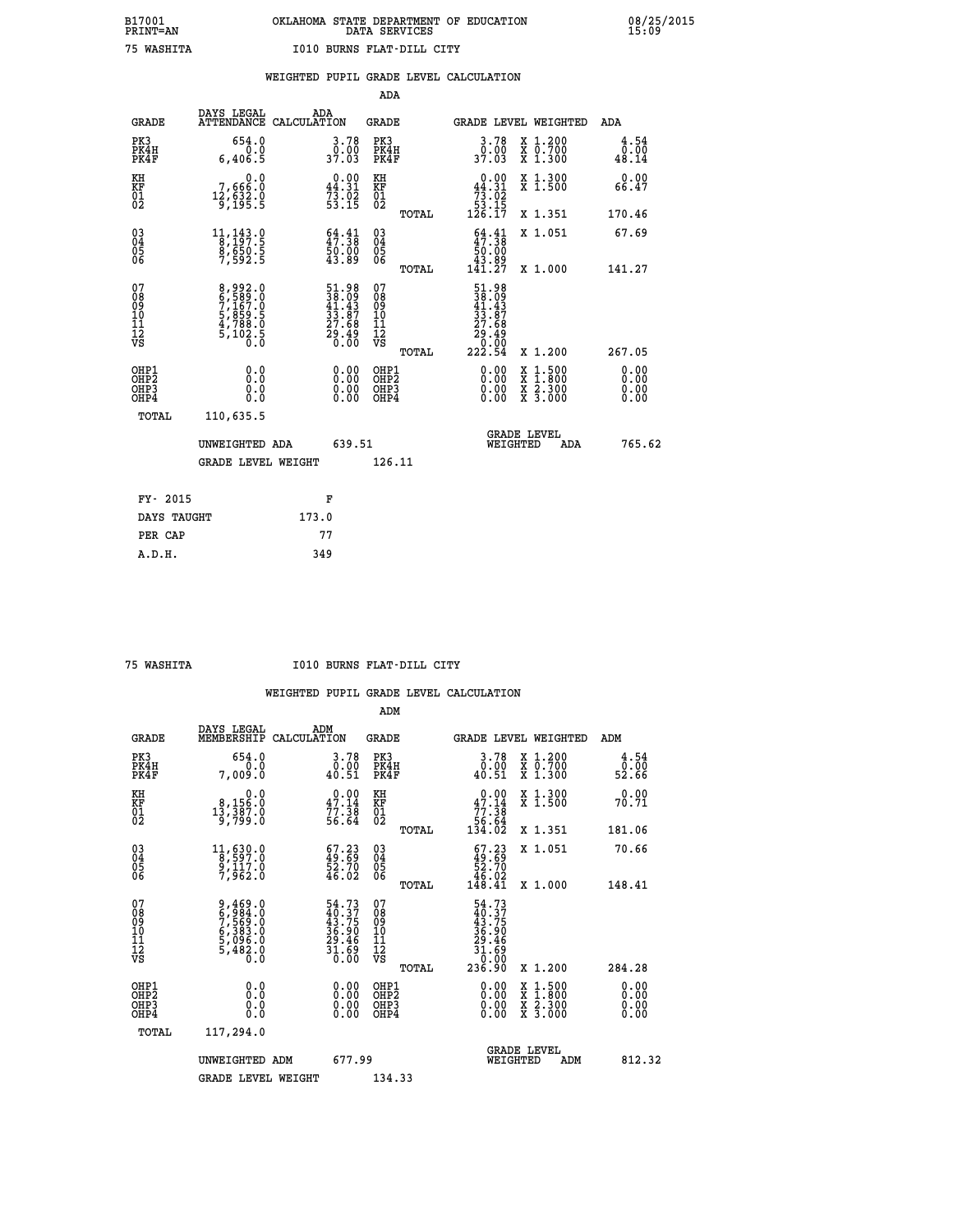| B17001<br><b>PRINT=AN</b> | OKLAHOMA STATE DEPARTMENT OF EDUCATION<br>DATA SERVICES |  |
|---------------------------|---------------------------------------------------------|--|
| 75 WASHITA                | I011 CANUTE                                             |  |

|  |  | WEIGHTED PUPIL GRADE LEVEL CALCULATION |
|--|--|----------------------------------------|
|  |  |                                        |

|                                                                    |                                                                                     |                                                                             | ADA                                                 |       |                                                                          |                                          |                               |
|--------------------------------------------------------------------|-------------------------------------------------------------------------------------|-----------------------------------------------------------------------------|-----------------------------------------------------|-------|--------------------------------------------------------------------------|------------------------------------------|-------------------------------|
| <b>GRADE</b>                                                       | DAYS LEGAL<br>ATTENDANCE CALCULATION                                                | ADA                                                                         | <b>GRADE</b>                                        |       |                                                                          | <b>GRADE LEVEL WEIGHTED</b>              | ADA                           |
| PK3<br>PK4H<br>PK4F                                                | 125.0<br>0.0<br>4,834.5                                                             | 0.72<br>$29.90$<br>$27.78$                                                  | PK3<br>PK4H<br>PK4F                                 |       | $\begin{smallmatrix} 0.72\ 0.00\ 27.78 \end{smallmatrix}$                | X 1.200<br>X 0.700<br>X 1.300            | 0.86<br>0.00<br>36.11         |
| KH<br>KF<br>01<br>02                                               | 0.0<br>$\frac{4}{5}, \frac{513}{792}$ $\cdot 0$<br>4,171.0                          | $25.94$<br>$33.29$<br>$23.97$                                               | KH<br>KF<br>01<br>02                                |       | $25.94$<br>$33.29$<br>$23.97$<br>$57.26$                                 | X 1.300<br>X 1.500                       | 0.00<br>38.91                 |
|                                                                    |                                                                                     |                                                                             |                                                     | TOTAL |                                                                          | X 1.351                                  | 77.36                         |
| $\begin{smallmatrix} 03 \\[-4pt] 04 \end{smallmatrix}$<br>Ŏ5<br>06 | $4,453.0$<br>$5,060.0$<br>$5,060.0$<br>$4,374.0$                                    | 25.59<br>25.45<br>29.08<br>25.14                                            | $\begin{array}{c} 03 \\ 04 \\ 05 \\ 06 \end{array}$ |       | 25.59<br>25.45<br>29.08<br>25.14<br>79.67                                | X 1.051                                  | 26.90                         |
|                                                                    |                                                                                     |                                                                             |                                                     | TOTAL |                                                                          | X 1.000                                  | 79.67                         |
| 07<br>08<br>09<br>101<br>11<br>12<br>VS                            | $4,802.5$<br>$5,140.0$<br>$4,827.5$<br>$3,614.0$<br>$4,840.5$<br>$3,984.5$<br>$0.0$ | $27.60$<br>$29.54$<br>$27.74$<br>$20.77$<br>$27.82$<br>$22.90$<br>$0.00$    | 07<br>08<br>09<br>11<br>11<br>12<br>VS              |       | 27.60<br>$29.54$<br>$27.74$<br>$20.77$<br>$22.82$<br>$22.900$<br>$-0.00$ |                                          |                               |
|                                                                    |                                                                                     |                                                                             |                                                     | TOTAL | 156.37                                                                   | X 1.200                                  | 187.64                        |
| OHP1<br>OHP <sub>2</sub><br>OH <sub>P3</sub><br>OHP4               | 8,891.0<br>0.0<br>0.000                                                             | $\frac{51.10}{0.00}$<br>$\begin{smallmatrix} 0.00 \ 0.00 \end{smallmatrix}$ | OHP1<br>OHP2<br>OHP <sub>3</sub>                    |       | $\begin{smallmatrix} 51.10\\ 0.00\\ 0.00\\ 0.00 \end{smallmatrix}$       | X 1:500<br>X 1:800<br>X 2:300<br>X 3:000 | 76.65<br>0.00<br>0.00<br>0.00 |
| TOTAL                                                              | 73,851.5                                                                            |                                                                             |                                                     |       |                                                                          |                                          |                               |
|                                                                    | UNWEIGHTED ADA                                                                      | 424.43                                                                      |                                                     |       |                                                                          | <b>GRADE LEVEL</b><br>WEIGHTED<br>ADA    | 524.10                        |
|                                                                    | <b>GRADE LEVEL WEIGHT</b>                                                           |                                                                             | 99.67                                               |       |                                                                          |                                          |                               |
| FY- 2015                                                           |                                                                                     | F                                                                           |                                                     |       |                                                                          |                                          |                               |
| DAYS TAUGHT                                                        |                                                                                     | 174.0                                                                       |                                                     |       |                                                                          |                                          |                               |
| PER CAP                                                            |                                                                                     | 86                                                                          |                                                     |       |                                                                          |                                          |                               |

| 75 WASHITA | I011 CANUTE |
|------------|-------------|
|            |             |

 **WEIGHTED PUPIL GRADE LEVEL CALCULATION ADM DAYS LEGAL ADM GRADE MEMBERSHIP CALCULATION GRADE GRADE LEVEL WEIGHTED ADM PK3 125.0 0.72 PK3 0.72 X 1.200 0.86 PK4H 0.0 0.00 PK4H 0.00 X 0.700 0.00 PK4F 5,314.0 30.54 PK4F 30.54 X 1.300 39.70**

| KH<br>KF<br>01<br>02                               | $\begin{smallmatrix} & & 0.0\ 4.690.0\ 5.062.0\ 4.376.0 \end{smallmatrix}$          | $\begin{smallmatrix} 0.00\\ 26.95\\ 34.84\\ 25.15 \end{smallmatrix}$                                 | KH<br>KF<br>01<br>02                                        | $\begin{array}{r} 0.00 \\ 26.95 \\ 34.84 \\ 25.15 \\ 59.99 \end{array}$                                       | X 1.300<br>X 1.500                                                                                                             | $0.00$<br>40.43                     |
|----------------------------------------------------|-------------------------------------------------------------------------------------|------------------------------------------------------------------------------------------------------|-------------------------------------------------------------|---------------------------------------------------------------------------------------------------------------|--------------------------------------------------------------------------------------------------------------------------------|-------------------------------------|
| $\begin{matrix} 03 \\ 04 \\ 05 \\ 06 \end{matrix}$ | $\frac{4}{4}, \frac{609}{580}.0$<br>$\frac{5}{4}, \frac{211}{550}.0$                | 26.49<br>26.32<br>29.95<br>26.15                                                                     | TOTAL<br>$\begin{matrix} 03 \\ 04 \\ 05 \\ 06 \end{matrix}$ | 26.32<br>26.32<br>29.95<br>26.15<br>26.15                                                                     | X 1.351<br>X 1.051                                                                                                             | 81.05<br>27.84                      |
| 07<br>08<br>09<br>101<br>11<br>12<br>VS            | $4,864.0$<br>$5,216.0$<br>$4,909.0$<br>$3,697.0$<br>$4,916.0$<br>$4,048.0$<br>$0.0$ | $\begin{smallmatrix} 27.95\\ 29.98\\ 28.21\\ 21.25\\ 28.25\\ 28.26\\ 23.66\\ 0.00 \end{smallmatrix}$ | TOTAL<br>07<br>08<br>09<br>11<br>11<br>12<br>VS             | $\begin{smallmatrix} 27.95\\ 29.98\\ 28.21\\ 28.21\\ 21.25\\ 23.25\\ 23.26\\ 0.00\\ 158.90 \end{smallmatrix}$ | X 1.000                                                                                                                        | 82.42                               |
| OHP1<br>OHP2<br>OH <sub>P3</sub><br>OHP4           | 8,891.0<br>0.0<br>0.000                                                             | $\begin{smallmatrix} 51.10\\ 0.00\\ 0.00\\ 0.00 \end{smallmatrix}$                                   | TOTAL<br>OHP1<br>OHP2<br>OHP3<br>OHP4                       | $\begin{smallmatrix} 51.10\\ 0.00\\ 0.00\\ 0.00 \end{smallmatrix}$                                            | X 1.200<br>$\begin{array}{l} \mathtt{X} & 1.500 \\ \mathtt{X} & 1.800 \\ \mathtt{X} & 2.300 \\ \mathtt{X} & 3.000 \end{array}$ | 190.68<br>$76.65\n0.00\n0.00\n0.00$ |
| TOTAL                                              | 76,058.0<br>UNWEIGHTED ADM<br><b>GRADE LEVEL WEIGHT</b>                             | 437.11                                                                                               | 102.52                                                      | WEIGHTED                                                                                                      | <b>GRADE LEVEL</b><br>ADM                                                                                                      | 539.63                              |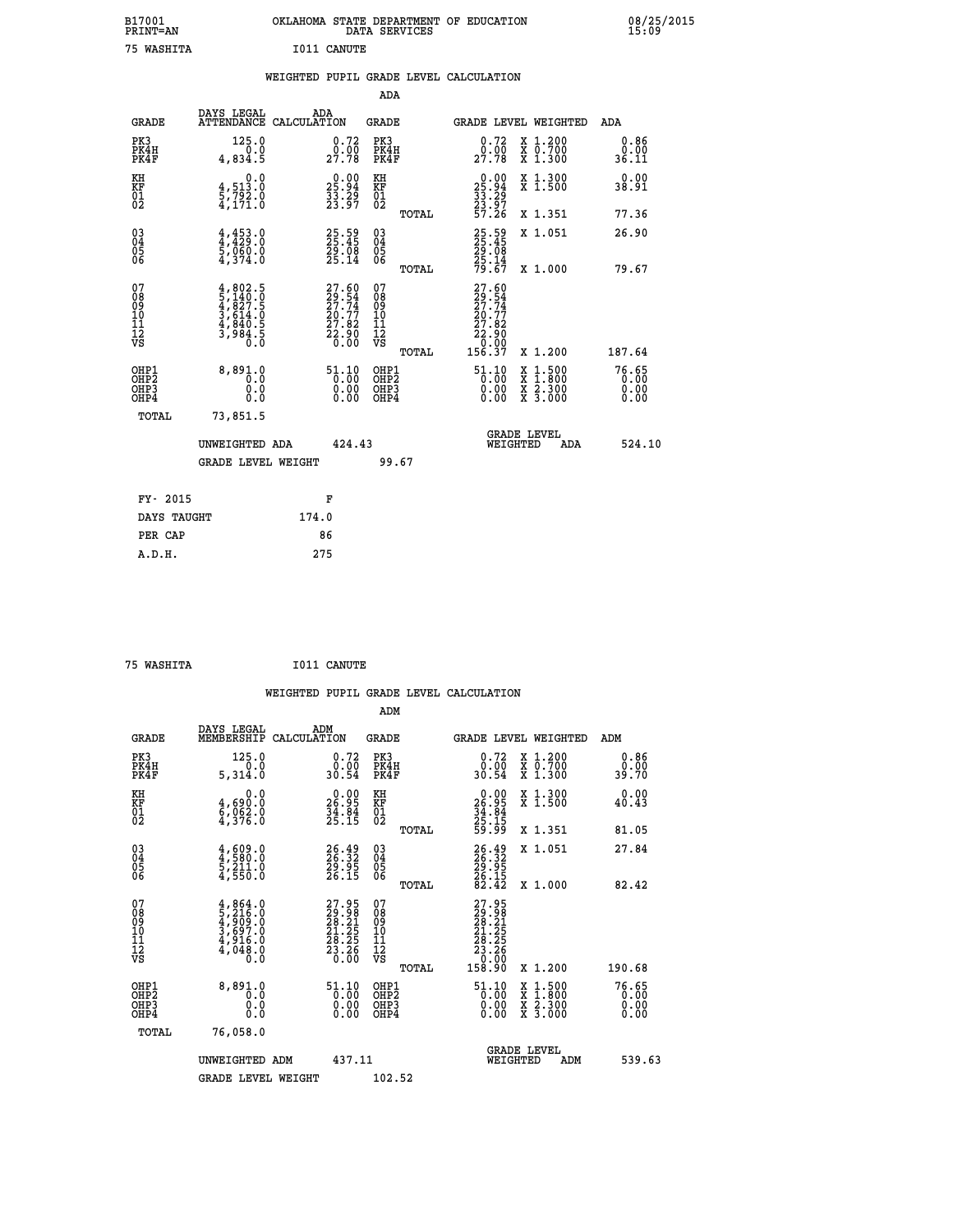| B17001<br><b>PRINT=AN</b> | OKLAHOMA STATE DEPARTMENT OF EDUCATION<br>DATA SERVICES |  |
|---------------------------|---------------------------------------------------------|--|
| 75 WASHITA                | I078 CORDELL                                            |  |

|  |  | WEIGHTED PUPIL GRADE LEVEL CALCULATION |
|--|--|----------------------------------------|
|  |  |                                        |

|                                                                    |                                                                                             |                                                                                                    | ADA                                       |       |                                                                                                         |   |                                                           |                               |
|--------------------------------------------------------------------|---------------------------------------------------------------------------------------------|----------------------------------------------------------------------------------------------------|-------------------------------------------|-------|---------------------------------------------------------------------------------------------------------|---|-----------------------------------------------------------|-------------------------------|
| <b>GRADE</b>                                                       | DAYS LEGAL<br>ATTENDANCE CALCULATION                                                        | ADA                                                                                                | <b>GRADE</b>                              |       | GRADE LEVEL WEIGHTED                                                                                    |   |                                                           | <b>ADA</b>                    |
| PK3<br>PK4H<br>PK4F                                                | $3,437.0$<br>3,437.0<br>3,407.0                                                             | $\begin{smallmatrix} 2.68\\19.87\\19.69 \end{smallmatrix}$                                         | PK3<br>PK4H<br>PK4F                       |       | $\frac{2.68}{19.87}$<br>19.69                                                                           |   | X 1.200<br>X 0.700<br>X 1.300                             | 3.22<br>$\frac{13.51}{25.60}$ |
| KH<br>KF<br>01<br>02                                               | 0.0<br>10,078:0<br>13,445:5<br>8,495:0                                                      | $\begin{smallmatrix} 0.00\\ 58.25\\ 77.72\\ 49.10 \end{smallmatrix}$                               | KH<br>KF<br>01<br>02                      |       | $\begin{smallmatrix}&&0.00\\58.25\\77.72\\49.10\\126.82\end{smallmatrix}$                               |   | X 1.300<br>X 1.500                                        | 0.00<br>87.38                 |
|                                                                    |                                                                                             |                                                                                                    |                                           | TOTAL |                                                                                                         |   | X 1.351                                                   | 171.33                        |
| $\begin{smallmatrix} 03 \\[-4pt] 04 \end{smallmatrix}$<br>Ŏ5<br>06 | 7,583.0<br>8,134.5<br>9,071.0<br>9,355.5                                                    | 43.83<br>47.02<br>52.43<br>54.08                                                                   | 03<br>04<br>05<br>06                      |       | $43.83\n47.02\n52.43\n54.08\n153.53$                                                                    |   | X 1.051                                                   | 46.07                         |
|                                                                    |                                                                                             |                                                                                                    |                                           | TOTAL |                                                                                                         |   | X 1.000                                                   | 153.53                        |
| 07<br>08<br>09<br>11<br>11<br>12<br>VS                             | $\begin{smallmatrix}8,885.0\\6,774.5\\10,393.5\\8,513.0\\8,455.5\\6,060.5\end{smallmatrix}$ | $\begin{smallmatrix} 51.36 \\ 39.16 \\ 60.08 \\ 49.21 \\ 48.88 \\ 35.03 \\ 0.00 \end{smallmatrix}$ | 07<br>08<br>09<br>11<br>11<br>12<br>VS    |       | $\begin{smallmatrix} 51.36\ 39.16\ 60.08\ 60.21\ 49.21\ 48.81\ 48.03\ 5.000\ 283.72\ \end{smallmatrix}$ |   |                                                           |                               |
|                                                                    |                                                                                             |                                                                                                    |                                           | TOTAL |                                                                                                         |   | X 1.200                                                   | 340.46                        |
| OHP1<br>OHP <sub>2</sub><br>OHP3<br>OHP4                           | 0.0<br>0.0<br>0.0                                                                           | 0.00<br>$\begin{smallmatrix} 0.00 \ 0.00 \end{smallmatrix}$                                        | OHP1<br>OH <sub>P</sub> 2<br>OHP3<br>OHP4 |       | 0.00<br>0.00<br>0.00                                                                                    | X | $1:500$<br>$1:800$<br>$\frac{x}{x}$ $\frac{5:300}{3:000}$ | 0.00<br>0.00<br>0.00<br>0.00  |
| TOTAL                                                              | 122,552.5                                                                                   |                                                                                                    |                                           |       |                                                                                                         |   |                                                           |                               |
|                                                                    | UNWEIGHTED ADA                                                                              | 708.39                                                                                             |                                           |       | WEIGHTED                                                                                                |   | <b>GRADE LEVEL</b><br>ADA                                 | 841.50                        |
|                                                                    | <b>GRADE LEVEL WEIGHT</b>                                                                   |                                                                                                    | 133.11                                    |       |                                                                                                         |   |                                                           |                               |
| FY- 2015                                                           |                                                                                             | F                                                                                                  |                                           |       |                                                                                                         |   |                                                           |                               |
| DAYS TAUGHT                                                        |                                                                                             | 173.0                                                                                              |                                           |       |                                                                                                         |   |                                                           |                               |
| PER CAP                                                            |                                                                                             | 86                                                                                                 |                                           |       |                                                                                                         |   |                                                           |                               |
|                                                                    |                                                                                             |                                                                                                    |                                           |       |                                                                                                         |   |                                                           |                               |

| WASHTTA |
|---------|
|         |

 **B17001<br>PRINT=AN** 

 **75 WASHITA I078 CORDELL**

|                                          |                                                                                                  |                                                                      | ADM                                                 |       |                                                                                       |                                          |                               |
|------------------------------------------|--------------------------------------------------------------------------------------------------|----------------------------------------------------------------------|-----------------------------------------------------|-------|---------------------------------------------------------------------------------------|------------------------------------------|-------------------------------|
| <b>GRADE</b>                             | DAYS LEGAL<br>MEMBERSHIP                                                                         | ADM<br>CALCULATION                                                   | <b>GRADE</b>                                        |       |                                                                                       | GRADE LEVEL WEIGHTED                     | ADM                           |
| PK3<br>PK4H<br>PK4F                      | 464.0<br>3,630.0<br>3,545.0                                                                      | $\frac{2}{20}$ : 98<br>20.49                                         | PK3<br>PK4H<br>PK4F                                 |       | $\frac{2}{20} \cdot \frac{68}{98}$<br>20.49                                           | X 1.200<br>X 0.700<br>X 1.300            | 3.22<br>$\frac{14.69}{26.64}$ |
| KH<br>KF<br>01<br>02                     | 0.0<br>$10,775.0$<br>$14,144.0$<br>$8,881.0$                                                     | $\begin{smallmatrix} 0.00\\ 62.28\\ 81.76\\ 51.34 \end{smallmatrix}$ | KH<br>KF<br>01<br>02                                |       | $\begin{smallmatrix} &0.00\\ 62.28\\ 81.76\\ 51.34\\ 133.10\end{smallmatrix}$         | X 1.300<br>X 1.500                       | 0.00<br>93.42                 |
|                                          |                                                                                                  |                                                                      |                                                     | TOTAL |                                                                                       | X 1.351                                  | 179.82                        |
| 03<br>04<br>05<br>06                     | 7,932.0<br>8,558.0<br>9,299.0<br>9,559.0                                                         | $45.85$<br>$49.47$<br>$53.75$<br>$55.25$                             | $\begin{array}{c} 03 \\ 04 \\ 05 \\ 06 \end{array}$ |       | $45.85$<br>$49.47$<br>$53.75$<br>$55.25$<br>$158.47$                                  | X 1.051                                  | 48.19                         |
|                                          |                                                                                                  |                                                                      |                                                     | TOTAL |                                                                                       | X 1.000                                  | 158.47                        |
| 07<br>08<br>09<br>101<br>11<br>12<br>VS  | $\begin{smallmatrix}9,357.0\\7,008.0\\10,795.0\\8,872.0\\8,831.0\\6,360.0\\0.0\end{smallmatrix}$ | 54.09<br>40.51<br>62.40<br>51.28<br>51.05<br>56.76<br>ŏ:óŏ           | 07<br>08<br>09<br>11<br>11<br>12<br>VS              | TOTAL | $54.09$<br>$62.40$<br>$62.40$<br>$51.28$<br>$51.05$<br>$36.76$<br>$36.00$<br>$296.09$ | X 1.200                                  | 355.31                        |
| OHP1<br>OHP2<br>OH <sub>P3</sub><br>OHP4 |                                                                                                  |                                                                      | OHP1<br>OHP2<br>OHP <sub>3</sub>                    |       | $0.00$<br>$0.00$<br>0.00                                                              | X 1:500<br>X 1:800<br>X 2:300<br>X 3:000 | 0.00<br>0.00<br>0.00          |
| TOTAL                                    | 128,010.0                                                                                        |                                                                      |                                                     |       |                                                                                       |                                          |                               |
|                                          | UNWEIGHTED ADM                                                                                   | 739.94                                                               |                                                     |       |                                                                                       | GRADE LEVEL<br>WEIGHTED<br>ADM           | 879.76                        |
|                                          | <b>GRADE LEVEL WEIGHT</b>                                                                        |                                                                      | 139.82                                              |       |                                                                                       |                                          |                               |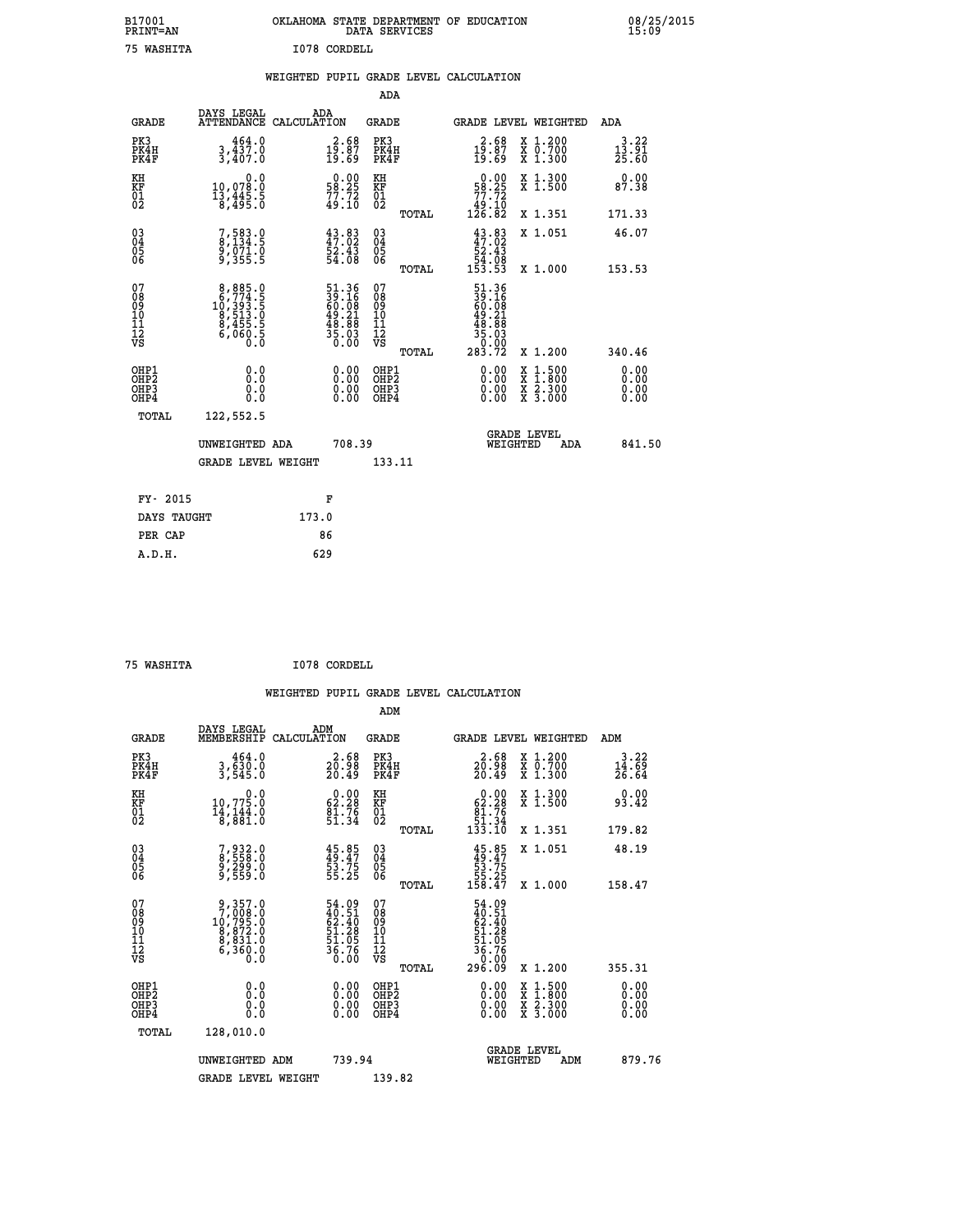| OKLAHOMA STATE DEPARTMENT OF EDUCATION | DATA SERVICES |  |
|----------------------------------------|---------------|--|
|                                        | COUNTY TOTALS |  |

 **B17001 OKLAHOMA STATE DEPARTMENT OF EDUCATION 08/25/2015**

|                                                              |                                                                                  |                                                                                                             |                                                  | WEIGHTED PUPIL GRADE LEVEL CALCULATION                                                    |                                                                                                                                              |                               |
|--------------------------------------------------------------|----------------------------------------------------------------------------------|-------------------------------------------------------------------------------------------------------------|--------------------------------------------------|-------------------------------------------------------------------------------------------|----------------------------------------------------------------------------------------------------------------------------------------------|-------------------------------|
|                                                              |                                                                                  |                                                                                                             | <b>ADA</b>                                       |                                                                                           |                                                                                                                                              |                               |
| <b>GRADE</b>                                                 | DAYS LEGAL                                                                       | ADA<br>ATTENDANCE CALCULATION                                                                               | <b>GRADE</b>                                     | GRADE LEVEL WEIGHTED                                                                      |                                                                                                                                              | ADA                           |
| PK3<br>PK4H<br>PK4F                                          | $1,468.0$<br>6,841.0<br>15,193.0                                                 | $39.50$<br>87.71                                                                                            | PK3<br>PK4H<br>PK4F                              | $39.50$<br>$87.71$                                                                        | X 1.200<br>X 0.700<br>X 1.300                                                                                                                | 10.20<br>27.92<br>114.02      |
| KH<br>KF<br>$\overline{01}$                                  | 0.0<br>26,429.5<br>37,129:5<br>27,234:0                                          | $0.00$<br>153.04<br>$\frac{214.97}{157.82}$                                                                 | KH<br>KF<br>01<br>02                             | $0.00$<br>153.04<br>214:97<br>157:82<br>372:79                                            | X 1.300<br>X 1.500                                                                                                                           | 0.00<br>229.57                |
|                                                              |                                                                                  |                                                                                                             | TOTAL                                            |                                                                                           | X 1.351                                                                                                                                      | 503.64                        |
| $\begin{smallmatrix} 03 \\[-4pt] 04 \end{smallmatrix}$<br>05 | 25,907.0<br>25,606.0<br>26,864.0<br>25,115.0                                     | $\begin{smallmatrix} 149. & 88 \\ 148. & 35 \\ 155. & 52 \\ 145. & 42 \end{smallmatrix}$                    | $^{03}_{04}$<br>05                               | 149.88<br>148.35                                                                          | X 1.051                                                                                                                                      | 606.82                        |
| 06                                                           |                                                                                  |                                                                                                             | 06<br>TOTAL                                      | $\frac{155}{145}$ . 52<br>$\frac{42}{49}$ . $\frac{42}{29}$                               | X 1.000                                                                                                                                      | 449.29                        |
| 07<br>ŏġ<br>09<br>10<br>īĭ<br>12<br>νs                       | 27,162.0<br>21,542.0<br>26,615.5<br>21,074.5<br>21,905.0<br>21,905.0<br>17,451.5 | $\begin{smallmatrix} 157.31\\ 124.66\\ 154.12\\ 152.01\\ 122.01\\ 126.86\\ 100.97\\ 0.00 \end{smallmatrix}$ | 07<br>08<br>09<br>101<br>11<br>12<br>VS<br>TOTAL | 157.31<br>$124.56$<br>$154.12$<br>$122.01$<br>$126.86$<br>$100.97$<br>$0.00$<br>$785.93$  | X 1.200                                                                                                                                      | 943.11                        |
| OHP1<br>OHP2<br>OHP3<br>OHP4                                 | 8,891.0<br>0.0<br>0.0<br>0.0                                                     | $\begin{smallmatrix} 51.10\\[-1.0mm] 0.00\\[-1.0mm] 0.00\\[-1.0mm] 0.00\end{smallmatrix}$                   | OHP1<br>OHP2<br>OHP3<br>OHP4                     | $\begin{smallmatrix} 51.10\\[-1.0mm] 0.00\\[-1.0mm] 0.00\\[-1.0mm] 0.00\end{smallmatrix}$ | $\begin{smallmatrix} \mathtt{X} & 1\cdot500 \\ \mathtt{X} & 1\cdot800 \\ \mathtt{X} & 2\cdot300 \\ \mathtt{X} & 3\cdot000 \end{smallmatrix}$ | 76.65<br>0.00<br>0.00<br>0.00 |
| TOTAL                                                        | 362,428.5                                                                        |                                                                                                             |                                                  |                                                                                           |                                                                                                                                              |                               |
|                                                              | UNWEIGHTED ADA                                                                   | 2,098.13                                                                                                    |                                                  | <b>GRADE LEVEL</b><br>WEIGHTED                                                            | ADA                                                                                                                                          | 2,511.93                      |
|                                                              | <b>GRADE LEVEL WEIGHT</b>                                                        |                                                                                                             | 413.80                                           |                                                                                           |                                                                                                                                              |                               |
| FY- 2015                                                     |                                                                                  | F                                                                                                           |                                                  |                                                                                           |                                                                                                                                              |                               |
| DAYS TAUGHT                                                  |                                                                                  | 690.0                                                                                                       |                                                  |                                                                                           |                                                                                                                                              |                               |
| PER CAP                                                      |                                                                                  | 385                                                                                                         |                                                  |                                                                                           |                                                                                                                                              |                               |

 **A.D.H. 1,390**

B17001<br>PRINT=AN<br>WASHITA

 **WASHITA COUNTY TOTALS**

|                                                       |                                                                                                               |                                                                     | ADM                                              |                                                                             |                                                                                                  |                               |
|-------------------------------------------------------|---------------------------------------------------------------------------------------------------------------|---------------------------------------------------------------------|--------------------------------------------------|-----------------------------------------------------------------------------|--------------------------------------------------------------------------------------------------|-------------------------------|
| <b>GRADE</b>                                          | DAYS LEGAL<br>MEMBERSHIP                                                                                      | ADM<br>CALCULATION                                                  | <b>GRADE</b>                                     |                                                                             | GRADE LEVEL WEIGHTED                                                                             | ADM                           |
| PK3<br>PK4H<br>PK4F                                   | $1,468.0$<br>7,035.0<br>16,413.0                                                                              | 8.50<br>$\frac{41.01}{94.75}$                                       | PK3<br>PK4H<br>PK4F                              | 8.50<br>41.01<br>94.75                                                      | X 1.200<br>X 0.700<br>X 1.300                                                                    | 10.20<br>28.71<br>123.17      |
| KH<br>KF<br>01<br>02                                  | 0.0<br>28,015.0<br>39,ŏ99.ŏ<br>28,660.O                                                                       | $\begin{smallmatrix} 0.00\\162.22\\226.37\\166.09\end{smallmatrix}$ | KH<br>KF<br>01<br>02                             | 0.00<br>162:22<br>226:37<br>166:09<br>392:46                                | X 1.300<br>X 1.500                                                                               | 0.00<br>243.34                |
|                                                       |                                                                                                               |                                                                     | TOTAL                                            |                                                                             | X 1.351                                                                                          | 530.22                        |
| 03<br>04<br>05<br>06                                  | 27,029.0<br>26,786.0<br>27,904.0<br>26,049.0                                                                  | 156.38<br>155.19<br>$\frac{161.56}{150.82}$                         | $^{03}_{04}$<br>0500                             | 156.38<br>155.19<br>161.56<br>$\frac{150.82}{467.57}$                       | X 1.051                                                                                          | 164.36                        |
|                                                       |                                                                                                               |                                                                     | TOTAL                                            |                                                                             | X 1.000                                                                                          | 467.57                        |
| 07<br>08<br>09<br>101<br>112<br>VS                    | $\begin{smallmatrix} 28,466.0\\ 22,444.0\\ 27,713.0\\ 22,239.0\\ 22,906.0\\ 18,364.0\\ 0.0 \end{smallmatrix}$ | 164.86<br>129.90<br>160.48<br>128.77<br>132.66<br>106.26<br>0.00    | 07<br>08<br>09<br>101<br>11<br>12<br>VS<br>TOTAL | 164.86<br>129.90<br>160.48<br>160.47<br>132.66<br>106.26<br>20.00<br>822.93 | X 1.200                                                                                          | 987.52                        |
| OHP1<br>OH <sub>P</sub> 2<br>OH <sub>P3</sub><br>OHP4 | 8,891.0<br>0.0<br>0.000                                                                                       | $\begin{smallmatrix} 51.10\ 0.00 \ 0.00 \end{smallmatrix}$<br>0.00  | OHP1<br>OHP2<br>OHP3<br>OHP4                     | 51.10<br>$\overline{0}$ . $\overline{0}$ 0<br>0.00<br>0.00                  | $\begin{smallmatrix} x & 1 & 500 \\ x & 1 & 800 \\ x & 2 & 300 \\ x & 3 & 000 \end{smallmatrix}$ | 76.65<br>0.00<br>0.00<br>0.00 |
| TOTAL                                                 | 379,481.0                                                                                                     |                                                                     |                                                  |                                                                             |                                                                                                  |                               |
|                                                       | UNWEIGHTED ADM                                                                                                | 2,196.92                                                            |                                                  | WEIGHTED                                                                    | <b>GRADE LEVEL</b><br>ADM                                                                        | 2,631.74                      |
|                                                       | <b>GRADE LEVEL WEIGHT</b>                                                                                     |                                                                     | 434.82                                           |                                                                             |                                                                                                  |                               |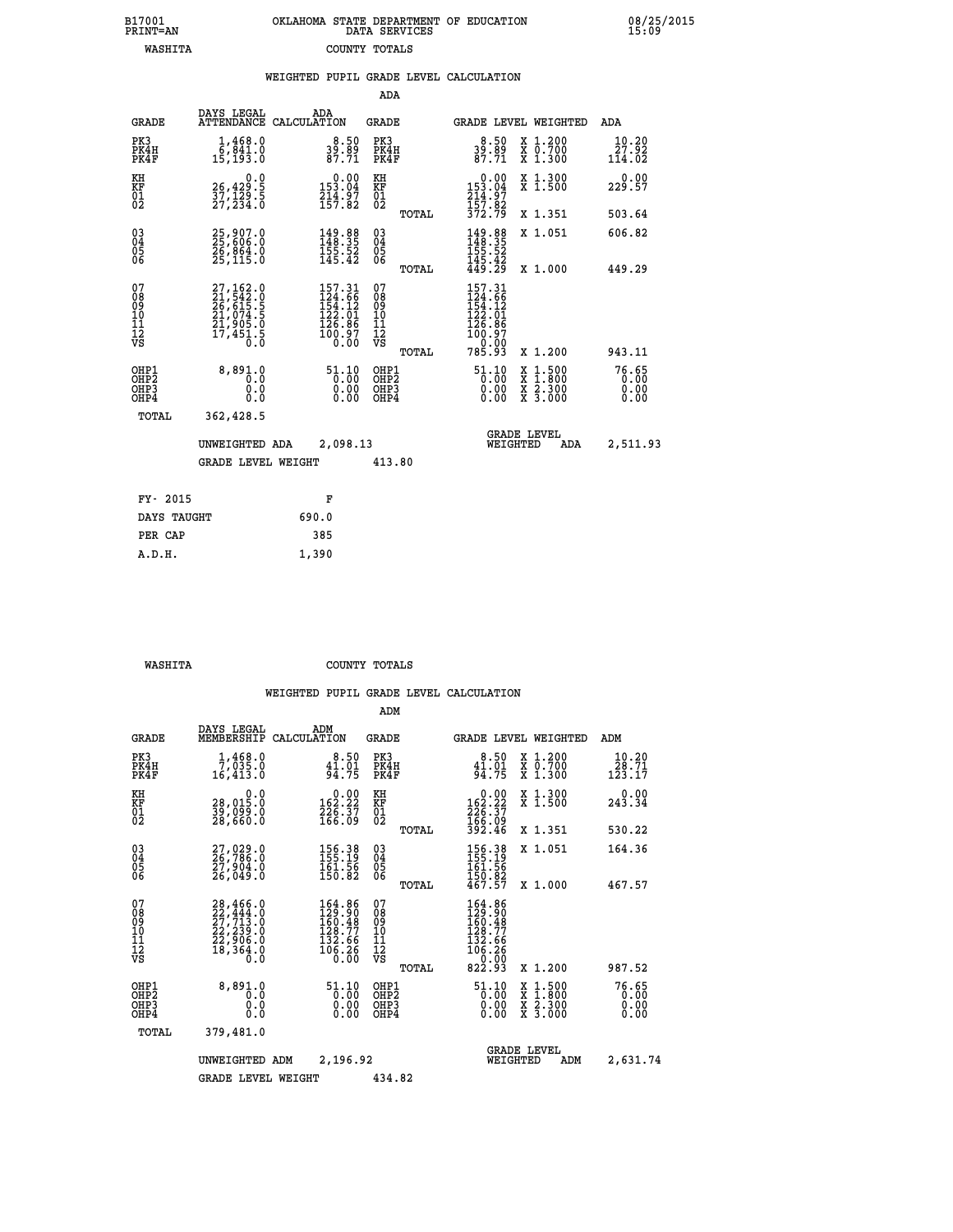| B17001<br>PRINT=AN |                                      |                   | DATA SERVICES | OKLAHOMA STATE DEPARTMENT OF EDUCATION |                         |     | 08/25/2015<br>15:09 |
|--------------------|--------------------------------------|-------------------|---------------|----------------------------------------|-------------------------|-----|---------------------|
| 76 WOODS           |                                      | I001 ALVA         |               |                                        |                         |     |                     |
|                    |                                      |                   |               | WEIGHTED PUPIL GRADE LEVEL CALCULATION |                         |     |                     |
|                    |                                      |                   | ADA           |                                        |                         |     |                     |
| GRADE              | DAYS LEGAL<br>ATTENDANCE CALCULATION | ADA               | GRADE         |                                        | GRADE LEVEL WEIGHTED    | ADA |                     |
| <b>DITO</b>        | 1.2000                               | <b><u>RAN</u></b> | $n \cdot n$   |                                        | <b>P 00 - 12 12 000</b> |     | 0.10                |

| PK3<br>PK4H<br>PK4F                                | 1,398.0<br>12,828.0<br>0.0                                                                                                                       | $7^7.90$<br>$7^2.47$<br>$0.00$                                            | PK3<br>PK4H<br>PK4F                                 | $7^7.90$<br>$7^2.47$<br>$0.00$                                                       | X 1.200<br>X 0.700<br>X 1.300            | $\frac{9.48}{50.73}$<br>0.00 |
|----------------------------------------------------|--------------------------------------------------------------------------------------------------------------------------------------------------|---------------------------------------------------------------------------|-----------------------------------------------------|--------------------------------------------------------------------------------------|------------------------------------------|------------------------------|
| KH<br>KF<br>01<br>02                               | $\begin{smallmatrix}&&&0.0\\17,226.5\\15,870.0\\15,686.0\end{smallmatrix}$                                                                       | $97.32$<br>$89.66$<br>$88.62$                                             | KH<br>KF<br>01<br>02                                | $\begin{smallmatrix} &0.00\ 97.32\ 89.66\ 88.62\ 178.28\ \end{smallmatrix}$          | X 1.300<br>X 1.500                       | 0.00<br>145.98               |
|                                                    |                                                                                                                                                  |                                                                           | TOTAL                                               |                                                                                      | X 1.351                                  | 240.86                       |
| $\begin{matrix} 03 \\ 04 \\ 05 \\ 06 \end{matrix}$ | $\begin{smallmatrix} 9,433.5\\ 10,716.5\\ 12,053.5\\ 11,381.5 \end{smallmatrix}$                                                                 | 53.30<br>60.55<br>68.10<br>64.30                                          | $\begin{array}{c} 03 \\ 04 \\ 05 \\ 06 \end{array}$ | $\begin{smallmatrix} 53.30\ 60.55\ 68.10\ 64.30\ 192.95 \end{smallmatrix}$           | X 1.051                                  | 56.02                        |
|                                                    |                                                                                                                                                  |                                                                           | TOTAL                                               |                                                                                      | X 1.000                                  | 192.95                       |
| 07<br>08<br>09<br>11<br>11<br>12<br>VS             | $\begin{smallmatrix} 10\,,775\,.\,0\\ 12\,,202\,.\,0\\ 13\,,045\,.\,5\\ 9\,,647\,.\,0\\ 9\,,762\,.\,5\\ 9\,,865\,.\,0\\ 0\,.0 \end{smallmatrix}$ | $60.88$<br>$68.94$<br>$73.70$<br>$54.50$<br>$55.16$<br>$55.73$<br>$50.00$ | 07<br>08<br>09<br>11<br>11<br>12<br>VS              | $60.88$<br>$68.94$<br>$73.70$<br>$54.50$<br>$55.16$<br>$55.73$<br>$0.00$<br>$368.91$ |                                          |                              |
|                                                    |                                                                                                                                                  |                                                                           | TOTAL                                               |                                                                                      | X 1.200                                  | 442.69                       |
| OHP1<br>OHP2<br>OH <sub>P3</sub><br>OHP4           |                                                                                                                                                  | $\begin{smallmatrix} 0.00 \ 0.00 \ 0.00 \ 0.00 \end{smallmatrix}$         | OHP1<br>OHP2<br>OHP <sub>3</sub><br>OHP4            | $0.00$<br>$0.00$<br>0.00                                                             | X 1:500<br>X 1:800<br>X 2:300<br>X 3:000 | $0.00$<br>$0.00$<br>0.00     |
| TOTAL                                              | 171,890.5                                                                                                                                        |                                                                           |                                                     |                                                                                      |                                          |                              |
|                                                    | UNWEIGHTED ADA                                                                                                                                   | 971.13                                                                    |                                                     | WEIGHTED                                                                             | <b>GRADE LEVEL</b><br>ADA                | 1,138.71                     |
|                                                    | <b>GRADE LEVEL WEIGHT</b>                                                                                                                        |                                                                           | 167.58                                              |                                                                                      |                                          |                              |
| FY- 2015                                           |                                                                                                                                                  | F                                                                         |                                                     |                                                                                      |                                          |                              |
| DAYS TAUGHT                                        |                                                                                                                                                  | 177.0                                                                     |                                                     |                                                                                      |                                          |                              |
|                                                    |                                                                                                                                                  |                                                                           |                                                     |                                                                                      |                                          |                              |
| PER CAP                                            |                                                                                                                                                  | 130                                                                       |                                                     |                                                                                      |                                          |                              |

| 76 WOODS | I001 ALVA |  |
|----------|-----------|--|
|          |           |  |

|                                                    |              |                                                                                                                                                                                          |                                                                          |                                          |       | WEIGHTED PUPIL GRADE LEVEL CALCULATION                                                                                                                                                                                                                                         |                                                                                                                                           |                              |
|----------------------------------------------------|--------------|------------------------------------------------------------------------------------------------------------------------------------------------------------------------------------------|--------------------------------------------------------------------------|------------------------------------------|-------|--------------------------------------------------------------------------------------------------------------------------------------------------------------------------------------------------------------------------------------------------------------------------------|-------------------------------------------------------------------------------------------------------------------------------------------|------------------------------|
|                                                    |              |                                                                                                                                                                                          |                                                                          | ADM                                      |       |                                                                                                                                                                                                                                                                                |                                                                                                                                           |                              |
|                                                    | <b>GRADE</b> | DAYS LEGAL<br>MEMBERSHIP<br>CALCULATION                                                                                                                                                  | ADM                                                                      | GRADE                                    |       |                                                                                                                                                                                                                                                                                | <b>GRADE LEVEL WEIGHTED</b>                                                                                                               | ADM                          |
| PK3<br>PK4H<br>PK4F                                |              | 1,398.0<br>13,909.0<br>0.0                                                                                                                                                               | $78.58$<br>0.00                                                          | PK3<br>PK4H<br>PK4F                      |       | $78.58$<br>0.00                                                                                                                                                                                                                                                                | X 1.200<br>X 0.700<br>X 1.300                                                                                                             | 9.48<br>$\frac{55.01}{0.00}$ |
| KH<br>KF<br>01<br>02                               |              | $\begin{smallmatrix}&&&0.0\18,396.0\16,861.0\16,563.0\end{smallmatrix}$                                                                                                                  | $\substack{ \substack{ 0.00\\103.93\\95.26\\93.58 } }$                   | KH<br>KF<br>01<br>02                     |       | $\begin{smallmatrix}&&0.00\\103.93\\95.26\\93.58\\188.84\end{smallmatrix}$                                                                                                                                                                                                     | X 1.300<br>X 1.500                                                                                                                        | 0.00<br>155.90               |
|                                                    |              |                                                                                                                                                                                          |                                                                          |                                          | TOTAL |                                                                                                                                                                                                                                                                                | X 1.351                                                                                                                                   | 255.12                       |
| $\begin{matrix} 03 \\ 04 \\ 05 \\ 06 \end{matrix}$ |              | $\begin{smallmatrix} 9,902.0\\ 11,315.0\\ 12,944.0\\ 12,066.0 \end{smallmatrix}$                                                                                                         | 55.94<br>63.93<br>73.13<br>68.17                                         | 03<br>04<br>05<br>06                     |       | $\begin{smallmatrix}55\cdot94\\63\cdot93\\73\cdot13\\68\cdot17\\205\cdot23\end{smallmatrix}$                                                                                                                                                                                   | X 1.051                                                                                                                                   | 58.79                        |
|                                                    |              |                                                                                                                                                                                          |                                                                          |                                          | TOTAL |                                                                                                                                                                                                                                                                                | X 1.000                                                                                                                                   | 205.23                       |
| 07<br>08<br>09<br>101<br>112<br>VS                 |              | $\begin{smallmatrix} 11\,, & 331\,. & 0\\ 12\,, & 812\,. & 0\\ 13\,, & 746\,. & 0\\ 10\,, & 339\,. & 0\\ 10\,, & 439\,. & 0\\ 10\,, & 413\,. & 0\\ 0\,. & 0\,. & 0\,. \end{smallmatrix}$ | $64.02$<br>$72.38$<br>$77.66$<br>$58.41$<br>$58.98$<br>$58.83$<br>$0.00$ | 07<br>08<br>09<br>11<br>11<br>12<br>VS   |       | $\begin{smallmatrix} 64.02\\72.38\\77.66\\58.41\\58.98\\58.83\\60.00\\390.28\end{smallmatrix}$                                                                                                                                                                                 |                                                                                                                                           |                              |
|                                                    |              |                                                                                                                                                                                          |                                                                          |                                          | TOTAL |                                                                                                                                                                                                                                                                                | X 1.200                                                                                                                                   | 468.34                       |
| OHP1<br>OHP2<br>OHP3<br>OHP4                       |              | 0.0<br>0.000                                                                                                                                                                             | 0.00<br>0.00<br>0.00                                                     | OHP1<br>OHP <sub>2</sub><br>OHP3<br>OHP4 |       | $\begin{smallmatrix} 0.00 & 0.00 & 0.00 & 0.00 & 0.00 & 0.00 & 0.00 & 0.00 & 0.00 & 0.00 & 0.00 & 0.00 & 0.00 & 0.00 & 0.00 & 0.00 & 0.00 & 0.00 & 0.00 & 0.00 & 0.00 & 0.00 & 0.00 & 0.00 & 0.00 & 0.00 & 0.00 & 0.00 & 0.00 & 0.00 & 0.00 & 0.00 & 0.00 & 0.00 & 0.00 & 0.0$ | $\begin{smallmatrix} \mathtt{X} & 1\cdot500\\ \mathtt{X} & 1\cdot800\\ \mathtt{X} & 2\cdot300\\ \mathtt{X} & 3\cdot000 \end{smallmatrix}$ | 0.00<br>0.00<br>0.00         |
|                                                    | TOTAL        | 182,434.0                                                                                                                                                                                |                                                                          |                                          |       |                                                                                                                                                                                                                                                                                |                                                                                                                                           |                              |
|                                                    |              | UNWEIGHTED ADM                                                                                                                                                                           | 1,030.70                                                                 |                                          |       | WEIGHTED                                                                                                                                                                                                                                                                       | <b>GRADE LEVEL</b><br>ADM                                                                                                                 | 1,207.87                     |
|                                                    |              | <b>GRADE LEVEL WEIGHT</b>                                                                                                                                                                |                                                                          | 177.17                                   |       |                                                                                                                                                                                                                                                                                |                                                                                                                                           |                              |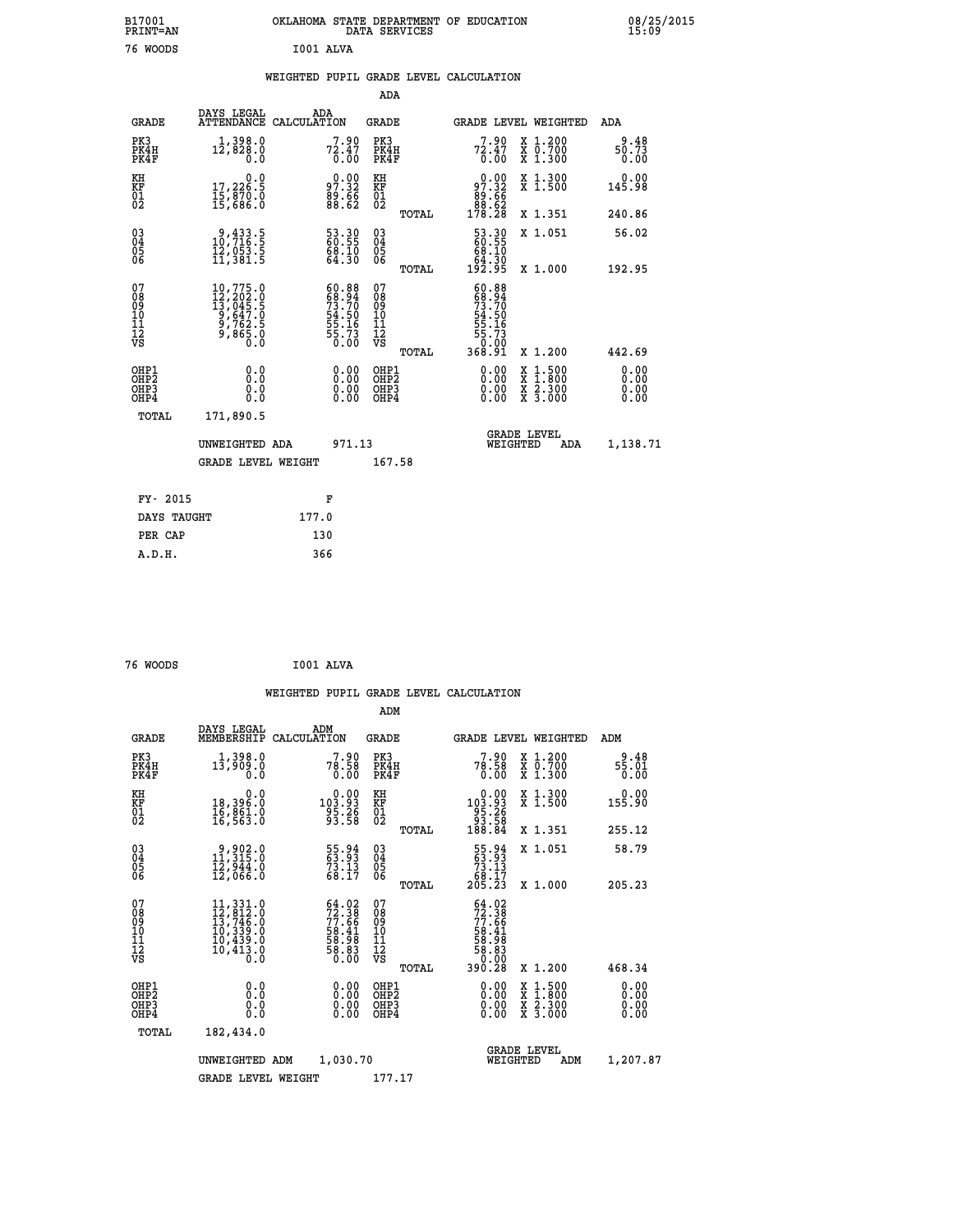| B17001<br>PRINT=AN | OKLAHOMA STATE DEPARTMENT OF EDUCATION<br>DATA SERVICES | 08/25/2015<br>15:09 |
|--------------------|---------------------------------------------------------|---------------------|
| 76 WOODS           | I003 WAYNOKA                                            |                     |
|                    | WEIGHTED PUPIL GRADE LEVEL CALCULATION                  |                     |

|                                                    |                                                                                                                                   |                                                                                                    | ADA                                           |       |                                                                                              |                                                                                                                                           |                              |
|----------------------------------------------------|-----------------------------------------------------------------------------------------------------------------------------------|----------------------------------------------------------------------------------------------------|-----------------------------------------------|-------|----------------------------------------------------------------------------------------------|-------------------------------------------------------------------------------------------------------------------------------------------|------------------------------|
| <b>GRADE</b>                                       | DAYS LEGAL<br>ATTENDANCE CALCULATION                                                                                              | ADA                                                                                                | <b>GRADE</b>                                  |       |                                                                                              | GRADE LEVEL WEIGHTED                                                                                                                      | ADA                          |
| PK3<br>PK4H<br>PK4F                                | 362.0<br>0.0<br>3,352.0                                                                                                           | $\begin{smallmatrix} 2.08\0.00\\0.00\\19.26\end{smallmatrix}$                                      | PK3<br>PK4H<br>PK4F                           |       | 2.08<br>0.00<br>19:26                                                                        | X 1.200<br>X 0.700<br>X 1.300                                                                                                             | 2.50<br>0.00<br>25.04        |
| KH<br>KF<br>01<br>02                               | 0.0<br>5,069:0<br>2,709:0<br>4,280:5                                                                                              | $29.00$<br>29.13<br>$\frac{15}{24}$ : 57                                                           | KH<br>KF<br>01<br>02                          |       | $\begin{smallmatrix} 0.00\\29.13\\15.57\\24.60\\40.17 \end{smallmatrix}$                     | X 1.300<br>X 1.500                                                                                                                        | 0.00<br>43.70                |
|                                                    |                                                                                                                                   |                                                                                                    |                                               | TOTAL |                                                                                              | X 1.351                                                                                                                                   | 54.27                        |
| $\begin{matrix} 03 \\ 04 \\ 05 \\ 06 \end{matrix}$ | $\frac{4}{2}, \frac{266}{986}.0$<br>$\frac{2}{3}, \frac{817}{613}.0$<br>$\frac{3}{5}$                                             | $24.52$<br>$17.16$<br>$16.19$<br>$20.76$                                                           | 03<br>04<br>05<br>06                          |       | $24.52$<br>$17.16$<br>$16.19$<br>$20.76$<br>$54.11$                                          | X 1.051                                                                                                                                   | 25.77                        |
|                                                    |                                                                                                                                   |                                                                                                    |                                               | TOTAL |                                                                                              | X 1.000                                                                                                                                   | 54.11                        |
| 07<br>08<br>09<br>101<br>11<br>12<br>VS            | $\begin{smallmatrix} 3\,,481\,.5\\ 3\,,127\,.5\\ 2\,,409\,.5\\ 3\,,301\,.0\\ 3\,,847\,.0\\ 2\,,677\,.5\\ 0\,.0 \end{smallmatrix}$ | $\begin{smallmatrix} 20.01\ 17.97\ 13.85\ 18.97\ 22.11\ 15.39\ 0.00 \end{smallmatrix}$             | 07<br>08<br>09<br>001<br>11<br>11<br>12<br>VS | TOTAL | $\begin{smallmatrix} 20.01\ 17.97\ 13.857\ 18.971\ 22.11\ 15.390\ 108.30\ \end{smallmatrix}$ | X 1.200                                                                                                                                   | 129.96                       |
| OHP1<br>OHP2<br>OH <sub>P3</sub><br>OHP4           | 344.0<br>0.0<br>Ŏ.Ŏ                                                                                                               | $\overset{1}{\underset{0}{0}}\,\overset{9}{\underset{0}{0}}\,\overset{8}{\underset{0}{0}}$<br>0.00 | OHP1<br>OHP2<br>OHP3<br>OHP4                  |       | $\begin{smallmatrix} 1.98\ 0.00\ 0.00 \end{smallmatrix}$                                     | $\begin{smallmatrix} \mathtt{X} & 1\cdot500\\ \mathtt{X} & 1\cdot800\\ \mathtt{X} & 2\cdot300\\ \mathtt{X} & 3\cdot000 \end{smallmatrix}$ | 2.97<br>0.00<br>0.00<br>0.00 |
| TOTAL                                              | 48,642.5                                                                                                                          |                                                                                                    |                                               |       |                                                                                              |                                                                                                                                           |                              |
|                                                    | UNWEIGHTED ADA                                                                                                                    | 279.55                                                                                             |                                               |       |                                                                                              | <b>GRADE LEVEL</b><br>WEIGHTED<br>ADA                                                                                                     | 338.32                       |
|                                                    | <b>GRADE LEVEL WEIGHT</b>                                                                                                         |                                                                                                    | 58.77                                         |       |                                                                                              |                                                                                                                                           |                              |
| FY- 2015                                           |                                                                                                                                   | F                                                                                                  |                                               |       |                                                                                              |                                                                                                                                           |                              |

| FY- 2015    | н.    |
|-------------|-------|
| DAYS TAUGHT | 174.0 |
| PER CAP     | 167   |
| A.D.H.      | 98    |
|             |       |

| 76 WOODS | I003 WAYNOKA |
|----------|--------------|
|          |              |

 **WEIGHTED PUPIL GRADE LEVEL CALCULATION ADM DAYS LEGAL ADM GRADE MEMBERSHIP CALCULATION GRADE GRADE LEVEL WEIGHTED ADM PK3 362.0 2.08 PK3 2.08 X 1.200 2.50 PK4H 0.0 0.00 PK4H 0.00 X 0.700 0.00 PK4F 3,561.0 20.47 PK4F 20.47 X 1.300 26.61 KH 0.0 0.00 KH 0.00 X 1.300 0.00 KF 5,366.0 30.84 KF 30.84 X 1.500 46.26**  $\begin{array}{cccc} \text{KH} & \hspace{1.3cm} 0.0 & \hspace{1.3cm} 0.00 & \text{KH} \\ \text{KF} & \hspace{1.3cm} 5,366 \cdot 0 & \hspace{1.3cm} 30 \cdot 84 & \text{KF} \\ 01 & \hspace{1.3cm} 2,357 \cdot 0 & \hspace{1.3cm} 25 \cdot 70 & \hspace{1.3cm} 02 \\ \end{array}$  **02 4,471.0 25.70 02 25.70 TOTAL 42.12 X 1.351 56.90 03 4,474.0 25.71 03 25.71 X 1.051 27.02 04 3,131.0 17.99 04 17.99 05 2,931.0 16.84 05 16.84 06 3,793.0 21.80 06 21.80 TOTAL 56.63 X 1.000 56.63**  $\begin{array}{cccc} 07 & 3\,, 613\,. & 0 & 20\,.76 & 07 & 20\,.76\,08 & 3\,, 513\,. & 10 & 18\,. & 10 & 3\,. & 465\,. & 19\,. & 10 & 3\,. & 465\,. & 19\,. & 11 & 4\,. & 39\,. & 27\,. & 23\,. & 23\,. & 23\,. & 23\,. & 23\,. & 23\,. & 23\,. & 23\,. & 23\,. & 23\,. & 23\,. & 23\,. & 23\,. & 23\,. &$  **TOTAL 113.36 X 1.200 136.03 OHP1 348.0 2.00 OHP1 2.00 X 1.500 3.00 OHP2 0.0 0.00 OHP2 0.00 X 1.800 0.00 OHP3 0.0 0.00 OHP3 0.00 X 2.300 0.00 OHP4 0.0 0.00 OHP4 0.00 X 3.000 0.00 TOTAL 51,021.0 GRADE LEVEL UNWEIGHTED ADM 293.21 WEIGHTED ADM 354.95** GRADE LEVEL WEIGHT 61.74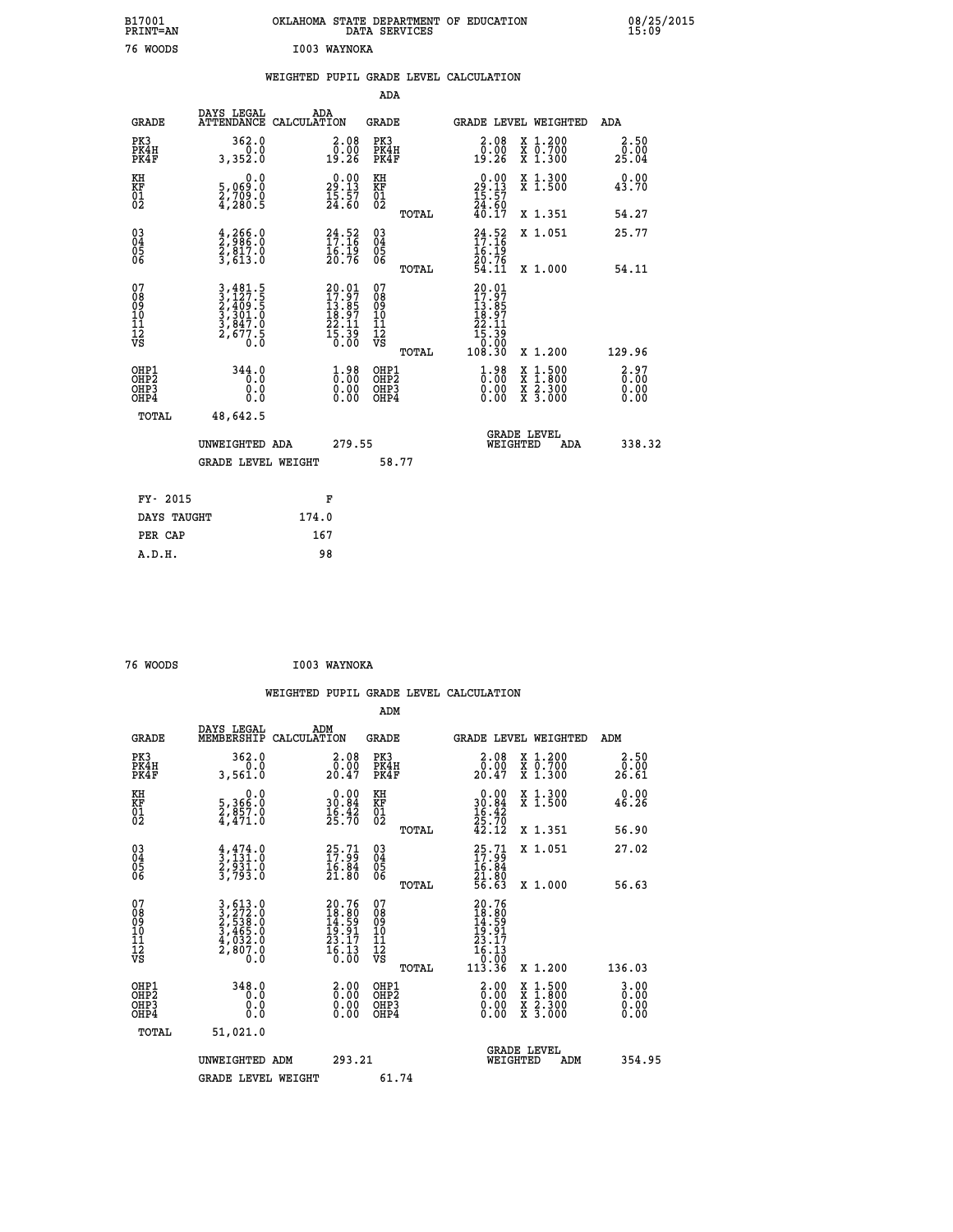| B17001<br><b>PRINT=AN</b> | OKLAHOMA STATE DEPARTMENT OF EDUCATION<br>DATA SERVICES | 08/25/2015<br>15:09 |
|---------------------------|---------------------------------------------------------|---------------------|
| 76<br>WOODS               | I006 FREEDOM                                            |                     |

|  |  | WEIGHTED PUPIL GRADE LEVEL CALCULATION |
|--|--|----------------------------------------|
|  |  |                                        |

|                                                                    |                                                                                     |                                                                    | ADA                                    |       |                                                                            |                                                                                                                                           |                      |
|--------------------------------------------------------------------|-------------------------------------------------------------------------------------|--------------------------------------------------------------------|----------------------------------------|-------|----------------------------------------------------------------------------|-------------------------------------------------------------------------------------------------------------------------------------------|----------------------|
| <b>GRADE</b>                                                       | DAYS LEGAL<br>ATTENDANCE CALCULATION                                                | ADA                                                                | <b>GRADE</b>                           |       |                                                                            | GRADE LEVEL WEIGHTED                                                                                                                      | ADA                  |
| PK3<br>PK4H<br>PK4F                                                | 750.0<br>0.0<br>0.0                                                                 | 4.31<br>$\overline{0.00}$                                          | PK3<br>PK4H<br>PK4F                    |       | $\begin{smallmatrix} 4.31\ 0.00\ 0.00 \end{smallmatrix}$                   | X 1.200<br>X 0.700<br>X 1.300                                                                                                             | 5.17<br>0.00<br>0.00 |
| KH<br>KF<br>$\begin{matrix} 0 \\ 2 \end{matrix}$                   | 0.0<br>1,186.5<br>516.0<br>1,010.5                                                  | $\begin{smallmatrix} 0.00\ 6.82\ 2.97\ 5.81 \end{smallmatrix}$     | KH<br>KF<br>01<br>02                   |       | $\begin{smallmatrix} 0.00\ 6.82\ 2.97\ 2.81\ 5.78 \end{smallmatrix}$       | X 1.300<br>X 1.500                                                                                                                        | 0.00<br>10.23        |
|                                                                    |                                                                                     |                                                                    |                                        | TOTAL |                                                                            | X 1.351                                                                                                                                   | 11.86                |
| $\begin{smallmatrix} 03 \\[-4pt] 04 \end{smallmatrix}$<br>Ŏ5<br>06 | $\begin{smallmatrix}1,044.0\\678.5\\2,181.5\\604.0\end{smallmatrix}$                | $\begin{smallmatrix} 6.00\\ 3.90\\ 12.54\\ 3.47 \end{smallmatrix}$ | 03<br>04<br>05<br>06                   |       | $\begin{smallmatrix} 6.00\\ 3.90\\ 12.54\\ 3.47\\ 19.91 \end{smallmatrix}$ | X 1.051                                                                                                                                   | 6.31                 |
|                                                                    |                                                                                     |                                                                    |                                        | TOTAL |                                                                            | X 1.000                                                                                                                                   | 19.91                |
| 07<br>08<br>09<br>01<br>11<br>11<br>12<br>VS                       | $1, 273.0$<br>$1, 270.0$<br>$993.0$<br>$491.0$<br>$1, 559.0$<br>$1, 164.0$<br>$0.0$ | 5.88<br>7.30<br>5.71<br>5.82<br>2.82<br>8.96<br>6.69<br>6.00       | 07<br>08<br>09<br>11<br>11<br>12<br>VS |       | 5.88<br>7.30<br>5.71<br>5.82<br>8.96<br>6.69<br>6.00                       |                                                                                                                                           |                      |
|                                                                    |                                                                                     |                                                                    |                                        | TOTAL | 37.36                                                                      | X 1.200                                                                                                                                   | 44.83                |
| OHP1<br>OHP2<br>OH <sub>P3</sub><br>OHP4                           | 0.0<br>0.0<br>0.0                                                                   | $0.00$<br>$0.00$<br>0.00                                           | OHP1<br>OHP2<br>OHP3<br>OHP4           |       |                                                                            | $\begin{smallmatrix} \mathtt{X} & 1\cdot500\\ \mathtt{X} & 1\cdot800\\ \mathtt{X} & 2\cdot300\\ \mathtt{X} & 3\cdot000 \end{smallmatrix}$ | 0.00<br>0.00<br>0.00 |
| TOTAL                                                              | 14,471.0                                                                            |                                                                    |                                        |       |                                                                            |                                                                                                                                           |                      |
|                                                                    | UNWEIGHTED ADA                                                                      | 83.18                                                              |                                        |       |                                                                            | <b>GRADE LEVEL</b><br>WEIGHTED<br>ADA                                                                                                     | 98.31                |
|                                                                    | <b>GRADE LEVEL WEIGHT</b>                                                           |                                                                    |                                        | 15.13 |                                                                            |                                                                                                                                           |                      |
| FY- 2015                                                           |                                                                                     | F                                                                  |                                        |       |                                                                            |                                                                                                                                           |                      |
| DAYS TAUGHT                                                        |                                                                                     | 174.0                                                              |                                        |       |                                                                            |                                                                                                                                           |                      |
| PER CAP                                                            |                                                                                     | 167                                                                |                                        |       |                                                                            |                                                                                                                                           |                      |

| 76 WOODS | I006 FREEDOM |
|----------|--------------|
|          |              |

 **WEIGHTED PUPIL GRADE LEVEL CALCULATION ADM DAYS LEGAL ADM GRADE MEMBERSHIP CALCULATION GRADE GRADE LEVEL WEIGHTED ADM PK3 756.0 4.34 PK3 4.34 X 1.200 5.21 PK4H 0.0 0.00 PK4H 0.00 X 0.700 0.00 PK4F 0.0 0.00 PK4F 0.00 X 1.300 0.00 KH 0.0 0.00 KH 0.00 X 1.300 0.00 KF 1,218.0 7.00 KF 7.00 X 1.500 10.50 01 539.0 3.10 01 3.10 02 1,044.0 6.00 02 6.00 TOTAL 9.10 X 1.351 12.29 03 1,089.0 6.26 03 6.26 X 1.051 6.58 04 696.0 4.00 04 4.00 05 2,262.0 13.00 05 13.00** 06 675.0 3.88 06 <sub>memax</sub> 3.88  **TOTAL 20.88 X 1.000 20.88** 07 1,062.0 6.10 07 6.10<br>
08 1,307.0 7.51 08 7.51<br>
10 536.0 3.08 10 3.08<br>
11 1,659.0 9.53 11 9.53<br>
12 1,218.0 7.00 12<br>
VS 1,218.0 0.00 VS 0.000  **TOTAL 39.27 X 1.200 47.12 OHP1 0.0 0.00 OHP1 0.00 X 1.500 0.00 OHP2 0.0 0.00 OHP2 0.00 X 1.800 0.00 OHP3 0.0 0.00 OHP3 0.00 X 2.300 0.00 OHP4 0.0 0.00 OHP4 0.00 X 3.000 0.00 TOTAL 15,113.0 UNWEIGHTED ADM** 86.85  **UNWEIGHTED ADM 86.85 WEIGHTED ADM 102.58** GRADE LEVEL WEIGHT 15.73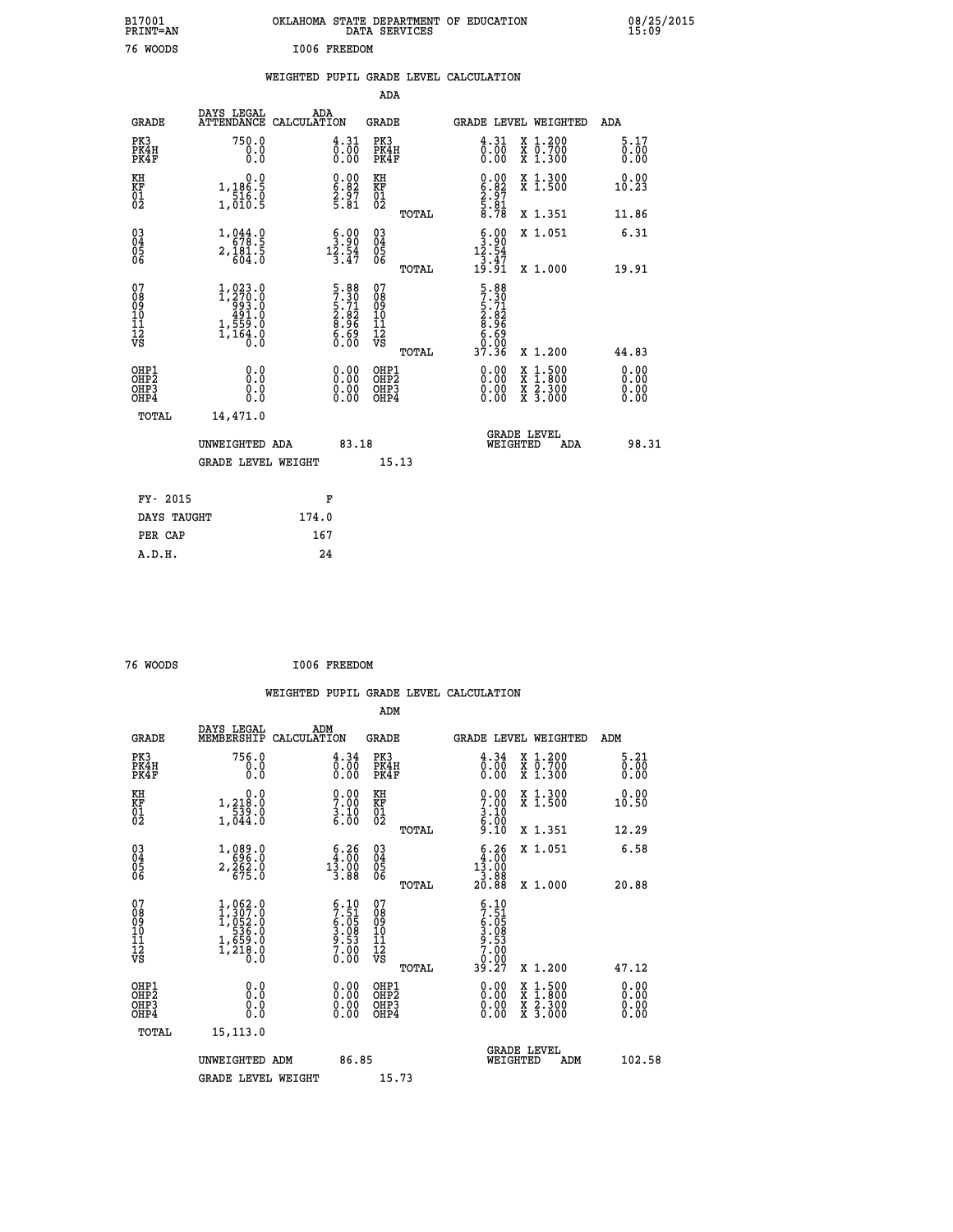|  | OKLAHOMA STATE DEPARTMENT OF EDUCATION<br>DATA SERVICES |  |
|--|---------------------------------------------------------|--|
|  | COUNTY TOTALS                                           |  |

 **B17001 OKLAHOMA STATE DEPARTMENT OF EDUCATION 08/25/2015**

|  |  | WEIGHTED PUPIL GRADE LEVEL CALCULATION |
|--|--|----------------------------------------|
|  |  |                                        |

| <b>GRADE</b>                                                     | DAYS LEGAL                                                           | ADA                                                                                                                   |                                                                                                                                              |                                  |                                                                                 |                                                                                                                                                                           |     | ADA                                                                                                                                                                                                                                                                                                              |
|------------------------------------------------------------------|----------------------------------------------------------------------|-----------------------------------------------------------------------------------------------------------------------|----------------------------------------------------------------------------------------------------------------------------------------------|----------------------------------|---------------------------------------------------------------------------------|---------------------------------------------------------------------------------------------------------------------------------------------------------------------------|-----|------------------------------------------------------------------------------------------------------------------------------------------------------------------------------------------------------------------------------------------------------------------------------------------------------------------|
| PK3<br>PK4H<br>PK4F                                              | $12, 510.0$<br>$12, 828.0$<br>$3, 352.0$                             | $\frac{14.29}{72.47}$<br>19.26                                                                                        | PK3                                                                                                                                          |                                  | $\frac{14}{72}$ : 47<br>19:26                                                   |                                                                                                                                                                           |     | 17.15<br>50.73<br>25.04                                                                                                                                                                                                                                                                                          |
| KH                                                               | 0.0                                                                  |                                                                                                                       |                                                                                                                                              |                                  |                                                                                 |                                                                                                                                                                           |     | 0.00<br>199.91                                                                                                                                                                                                                                                                                                   |
|                                                                  |                                                                      |                                                                                                                       |                                                                                                                                              | TOTAL                            |                                                                                 |                                                                                                                                                                           |     | 306.99                                                                                                                                                                                                                                                                                                           |
| $^{03}_{04}$<br>Ŏ5<br>06                                         | 14,743.5<br>14,381.0<br>17,052.0<br>15,598.5                         | 83.82<br>81.61<br>96.83<br>88.53                                                                                      | $\begin{matrix} 03 \\ 04 \\ 05 \\ 06 \end{matrix}$                                                                                           |                                  | $83.82$<br>$81.61$<br>$95.83$                                                   |                                                                                                                                                                           |     | 355.07<br>266.97                                                                                                                                                                                                                                                                                                 |
| 07<br>08<br>09<br>11<br>11<br>12<br>VS                           | 15,279.5<br>16,599.5<br>16,448.0<br>13,439.0<br>15,168.5<br>13,706.5 | $\begin{array}{l} 86\cdot77 \\ 94\cdot21 \\ 93\cdot26 \\ 76\cdot29 \\ 86\cdot23 \\ 77\cdot81 \\ 0\cdot00 \end{array}$ | 07<br>08<br>09<br>11<br>11<br>12<br>VS                                                                                                       | TOTAL                            |                                                                                 |                                                                                                                                                                           |     | 617.48                                                                                                                                                                                                                                                                                                           |
| OHP1<br>OHP <sub>2</sub><br>OH <sub>P3</sub><br>OH <sub>P4</sub> | 344.0<br>0.0<br>0.0                                                  | $1.98$<br>$0.00$<br>0.00<br>0.00                                                                                      |                                                                                                                                              |                                  | $\frac{1}{0}$ :00<br>0.00<br>0.00                                               |                                                                                                                                                                           |     | 2.97<br>0.00<br>0.00<br>0.00                                                                                                                                                                                                                                                                                     |
|                                                                  |                                                                      |                                                                                                                       |                                                                                                                                              |                                  |                                                                                 |                                                                                                                                                                           | ADA | 1,575.34                                                                                                                                                                                                                                                                                                         |
| FY- 2015                                                         |                                                                      | F                                                                                                                     |                                                                                                                                              |                                  |                                                                                 |                                                                                                                                                                           |     |                                                                                                                                                                                                                                                                                                                  |
|                                                                  |                                                                      | 525.0                                                                                                                 |                                                                                                                                              |                                  |                                                                                 |                                                                                                                                                                           |     |                                                                                                                                                                                                                                                                                                                  |
| PER CAP                                                          |                                                                      | 464                                                                                                                   |                                                                                                                                              |                                  |                                                                                 |                                                                                                                                                                           |     |                                                                                                                                                                                                                                                                                                                  |
| A.D.H.                                                           |                                                                      | 488                                                                                                                   |                                                                                                                                              |                                  |                                                                                 |                                                                                                                                                                           |     |                                                                                                                                                                                                                                                                                                                  |
|                                                                  | KF<br>01<br>02<br>TOTAL                                              | 23,482:0<br>19,095:0<br>20,977:0<br>235,004.0<br>DAYS TAUGHT                                                          | ATTENDANCE CALCULATION<br>$\begin{smallmatrix} 0.00\\133.27\\108.20\\119.03\end{smallmatrix}$<br>UNWEIGHTED ADA<br><b>GRADE LEVEL WEIGHT</b> | KH<br>KF<br>01<br>02<br>1,333.86 | ADA<br>GRADE<br>PK4H<br>PK4F<br>TOTAL<br>OHP1<br>OHP2<br>OHP3<br>OHP4<br>241.48 | $\begin{smallmatrix}&&0.00\\133.27\\108.20\\119.03\\227.23\end{smallmatrix}$<br>88.53<br>266.97<br>86.77<br>94.216<br>93.26<br>76.293<br>77.81<br>77.81<br>0.00<br>514.57 |     | <b>GRADE LEVEL WEIGHTED</b><br>X 1.200<br>X 0.700<br>X 1.300<br>X 1.300<br>X 1.500<br>X 1.351<br>X 1.051<br>X 1.000<br>X 1.200<br>$\begin{smallmatrix} \mathtt{X} & 1\cdot500 \\ \mathtt{X} & 1\cdot800 \\ \mathtt{X} & 2\cdot300 \\ \mathtt{X} & 3\cdot000 \end{smallmatrix}$<br><b>GRADE LEVEL</b><br>WEIGHTED |

B17001<br>PRINT=AN<br>WOODS

 **WOODS COUNTY TOTALS**

|                                                    |                                                                                                                                                    |                                                                                              | ADM                                                |       |                                                                               |                                                                                                                     |                                           |
|----------------------------------------------------|----------------------------------------------------------------------------------------------------------------------------------------------------|----------------------------------------------------------------------------------------------|----------------------------------------------------|-------|-------------------------------------------------------------------------------|---------------------------------------------------------------------------------------------------------------------|-------------------------------------------|
| <b>GRADE</b>                                       | DAYS LEGAL<br>MEMBERSHIP                                                                                                                           | ADM<br>CALCULATION                                                                           | <b>GRADE</b>                                       |       |                                                                               | GRADE LEVEL WEIGHTED                                                                                                | ADM                                       |
| PK3<br>PK4H<br>PK4F                                | 2,516.0<br>$1\bar{3}, \bar{9}\bar{0}\bar{9}.\bar{0}$<br>3,561.0                                                                                    | $\frac{14}{78}$ : 58<br>20.47                                                                | PK3<br>PK4H<br>PK4F                                |       | $\frac{14}{78}$ : 58<br>20.47                                                 | X 1.200<br>X 0.700<br>X 1.300                                                                                       | 17.15<br>$\frac{5}{26}$ . $\frac{51}{61}$ |
| KH<br>KF<br>01<br>02                               | 0.0<br>24,980:0<br>20,257:0<br>22,078:0                                                                                                            | $0.00$<br>141.77<br>$\frac{111}{125.28}$                                                     | KH<br>KF<br>01<br>02                               |       | 0.00<br>141.77<br>$\frac{111}{125}. \frac{78}{28}$<br>$\frac{240.06}{240.06}$ | X 1.300<br>X 1.500                                                                                                  | 0.00<br>212.66                            |
|                                                    |                                                                                                                                                    |                                                                                              |                                                    | TOTAL |                                                                               | X 1.351                                                                                                             | 324.31                                    |
| $\begin{matrix} 03 \\ 04 \\ 05 \\ 06 \end{matrix}$ | 15,465.0<br>15,142.0<br>18,137.0<br>16,534.0                                                                                                       | $\begin{smallmatrix}87.91\\85.92\\102.97\\93.85\end{smallmatrix}$                            | $\begin{matrix} 03 \\ 04 \\ 05 \\ 06 \end{matrix}$ |       | $\begin{smallmatrix}87.91\\85.92\\102.97\\93.85\\282.74\end{smallmatrix}$     | X 1.051                                                                                                             | 92.39                                     |
|                                                    |                                                                                                                                                    |                                                                                              |                                                    | TOTAL |                                                                               | X 1.000                                                                                                             | 282.74                                    |
| 07<br>08<br>09<br>10<br>11<br>11<br>12<br>VS       | $\begin{smallmatrix} 16,006\, . & 0\\ 17,391\, . & 0\\ 17,336\, . & 0\\ 14,340\, . & 0\\ 16,130\, . & 0\\ 14,438\, . & 0 \end{smallmatrix}$<br>Ō.Ō | 88.30<br>08.96<br>08.96<br>$\begin{smallmatrix} 81.40\ 91.68\ 81.96\ 0.00 \end{smallmatrix}$ | 07<br>08<br>09<br>01<br>11<br>11<br>12<br>VS       | TOTAL | 90.88<br>988.590<br>988.300<br>81.408<br>81.966<br>542.91                     | X 1.200                                                                                                             | 651.49                                    |
| OHP1<br>OHP2<br>OHP3<br>OHP4                       | 348.0<br>0.0<br>0.0<br>0.0                                                                                                                         | $\begin{smallmatrix} 2.00\ 0.00 \ 0.00 \end{smallmatrix}$<br>0.00                            | OHP1<br>OHP2<br>OHP3<br>OHP4                       |       | $\begin{smallmatrix} 2.00\ 0.00\ 0.00 \end{smallmatrix}$                      | $\begin{array}{l} \mathtt{X} & 1.500 \\ \mathtt{X} & 1.800 \\ \mathtt{X} & 2.300 \\ \mathtt{X} & 3.000 \end{array}$ | $3.00$<br>$0.00$<br>0.00<br>0.00          |
| TOTAL                                              | 248,568.0                                                                                                                                          |                                                                                              |                                                    |       |                                                                               |                                                                                                                     |                                           |
|                                                    | UNWEIGHTED ADM                                                                                                                                     | 1,410.76                                                                                     |                                                    |       | WEIGHTED                                                                      | <b>GRADE LEVEL</b><br>ADM                                                                                           | 1,665.40                                  |
|                                                    | <b>GRADE LEVEL WEIGHT</b>                                                                                                                          |                                                                                              | 254.64                                             |       |                                                                               |                                                                                                                     |                                           |
|                                                    |                                                                                                                                                    |                                                                                              |                                                    |       |                                                                               |                                                                                                                     |                                           |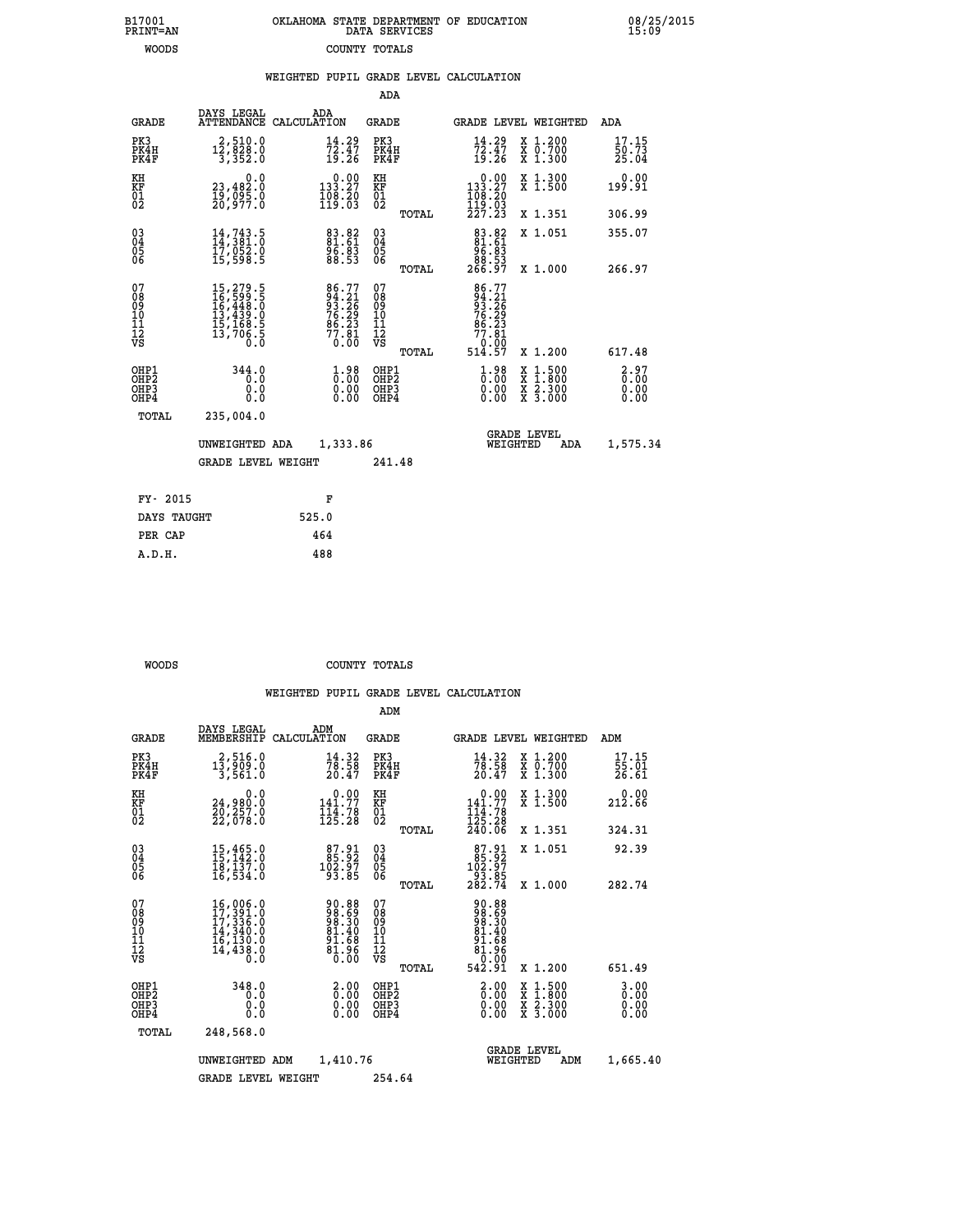| B17001<br>PRINT=AN                       |                                                                            | OKLAHOMA STATE DEPARTMENT OF EDUCATION                                  | DATA SERVICES                                   |                                                                                     |                                                                                          | 08/25/2015                          |  |
|------------------------------------------|----------------------------------------------------------------------------|-------------------------------------------------------------------------|-------------------------------------------------|-------------------------------------------------------------------------------------|------------------------------------------------------------------------------------------|-------------------------------------|--|
| 77 WOODWARD                              |                                                                            | I001 WOODWARD                                                           |                                                 |                                                                                     |                                                                                          |                                     |  |
|                                          |                                                                            | WEIGHTED PUPIL GRADE LEVEL CALCULATION                                  |                                                 |                                                                                     |                                                                                          |                                     |  |
|                                          |                                                                            |                                                                         | ADA                                             |                                                                                     |                                                                                          |                                     |  |
| <b>GRADE</b>                             | DAYS LEGAL                                                                 | ADA<br>ATTENDANCE CALCULATION                                           | GRADE                                           |                                                                                     | GRADE LEVEL WEIGHTED                                                                     | ADA                                 |  |
| PK3<br>PK4H<br>PK4F                      | 2,413.0<br>0.0<br>38,032.5                                                 | 14.28<br>225.04                                                         | PK3<br>PK4H<br>PK4F                             | 14.28<br>0.00<br>225.04                                                             | $\begin{array}{cc}\n & 1.200 \\  & 0.700\n\end{array}$<br>X 1.300                        | 17.14<br>0.00<br>292.55             |  |
| KH<br>KF<br>$\overline{01}$              | 0.0<br>41,536.5<br>39,910.5<br>39,358.0                                    | $\begin{smallmatrix} 0.00\\245.78\\236.16\\232.89\end{smallmatrix}$     | КH<br>KF<br>$^{01}_{02}$                        | 245.78<br>$\frac{236}{232}$ : $\frac{16}{89}$<br>469.05                             | X 1.300<br>X 1.500                                                                       | 0.00<br>368.67                      |  |
|                                          |                                                                            |                                                                         | TOTAL                                           |                                                                                     | X 1.351                                                                                  | 633.69                              |  |
| $03\overline{4}$<br>$\frac{05}{06}$      | 38,920.5<br>36,091.5<br>35,047.5<br>32,725.0                               | 230.30<br>213.56<br>207.38<br>193.64                                    | 03<br>04<br>05<br>06                            | 230.30<br>213.56<br>207.38<br>193.64                                                | X 1.051                                                                                  | 242.05                              |  |
|                                          |                                                                            |                                                                         | TOTAL                                           | 614.58                                                                              | X 1,000                                                                                  | 614.58                              |  |
| 07<br>08<br>09<br>10<br>11<br>12<br>VS   | 32, 331.0<br>31, 978.0<br>36, 695.0<br>27, 919.5<br>27, 784.0<br>24, 299.5 | 191.31<br>189.22<br>217.13<br>165.20<br>164.40<br>$\frac{143.78}{0.00}$ | 07<br>08<br>09<br>10<br>11<br>12<br>VS<br>TOTAL | 191.31<br>189.22<br>217.13<br>165.20<br>164.40<br>$\frac{143.78}{0.00}$<br>1,071.04 | X 1.200                                                                                  | 1,285.25                            |  |
| OHP1<br>OHP <sub>2</sub><br>OHP3<br>OHP4 | 661.5<br>$\overline{0}$ .0<br>1,311.0<br>0.0                               | $3.91$<br>$0.00$<br>7.76<br>0.00                                        | OHP1<br>OHP <sub>2</sub><br>OHP3<br>OHP4        | $3.91$<br>$0.00$<br>7.76<br>0.00                                                    | $\begin{smallmatrix} x & 1.500 \\ x & 1.800 \\ x & 2.300 \\ x & 3.000 \end{smallmatrix}$ | $5.87$<br>0.00<br>$17.85$<br>$0.00$ |  |
| TOTAL                                    | 487,014.5                                                                  |                                                                         |                                                 |                                                                                     |                                                                                          |                                     |  |
|                                          | UNWEIGHTED ADA                                                             | 2,881.74                                                                |                                                 | WEIGHTED                                                                            | <b>GRADE LEVEL</b><br>ADA                                                                | 3,477.65                            |  |
|                                          | GRADE LEVEL WEIGHT                                                         |                                                                         | 595.91                                          |                                                                                     |                                                                                          |                                     |  |
|                                          |                                                                            |                                                                         |                                                 |                                                                                     |                                                                                          |                                     |  |
| FY- 2015<br>DAYS TAUGHT                  |                                                                            | F<br>169.0                                                              |                                                 |                                                                                     |                                                                                          |                                     |  |
| PER CAP                                  |                                                                            | 33                                                                      |                                                 |                                                                                     |                                                                                          |                                     |  |
| A.D.H.                                   |                                                                            | 2,155                                                                   |                                                 |                                                                                     |                                                                                          |                                     |  |

 **77 WOODWARD I001 WOODWARD**

|                                                       |                                                                                                                                                                                               |                                                          |                             | ADM                                    |       |                                                                              |                                |                                          |                                      |
|-------------------------------------------------------|-----------------------------------------------------------------------------------------------------------------------------------------------------------------------------------------------|----------------------------------------------------------|-----------------------------|----------------------------------------|-------|------------------------------------------------------------------------------|--------------------------------|------------------------------------------|--------------------------------------|
| <b>GRADE</b>                                          | DAYS LEGAL<br>MEMBERSHIP                                                                                                                                                                      | ADM<br>CALCULATION                                       |                             | <b>GRADE</b>                           |       |                                                                              |                                | <b>GRADE LEVEL WEIGHTED</b>              | ADM                                  |
| PK3<br>PK4H<br>PK4F                                   | 3,265.0<br>0.0<br>41,362.0                                                                                                                                                                    | 244.75                                                   | 19.32<br>0.00               | PK3<br>PK4H<br>PK4F                    |       | 19.32<br>0.00<br>244.75                                                      |                                | X 1.200<br>X 0.700<br>X 1.300            | 23.18<br>0.00<br>318.18              |
| KH<br>KF<br>01<br>02                                  | 0.0<br>44,600.0<br>$\frac{1}{41}$ , 564:0                                                                                                                                                     | $0.00$<br>19.91<br>$\frac{251.86}{242.64}$               |                             | KH<br>KF<br>01<br>02                   |       | 0.00<br>263:91<br>251:86<br>242:64<br>494:50                                 |                                | X 1.300<br>X 1.500                       | 0.00<br>395.87                       |
|                                                       |                                                                                                                                                                                               |                                                          |                             |                                        | TOTAL |                                                                              |                                | X 1.351                                  | 668.07                               |
| 03<br>04<br>05<br>06                                  | $\begin{smallmatrix} 40, 438.0\\ 37, 393.0\\ 36, 412.0\\ 34, 287.0 \end{smallmatrix}$                                                                                                         | 239.28<br>215.46<br>202.88                               |                             | $^{03}_{04}$<br>05<br>06               |       | 239.28<br>221.26<br>$\frac{215.46}{202.88}$<br>639.60                        |                                | X 1.051                                  | 251.48                               |
|                                                       |                                                                                                                                                                                               |                                                          |                             |                                        | TOTAL |                                                                              |                                | X 1.000                                  | 639.60                               |
| 07<br>08<br>09<br>101<br>112<br>VS                    | $\begin{smallmatrix} 33\, ,\, 647\, .\, 0\\ 33\, ,\, 275\, .\, 0\\ 38\, ,\, 187\, .\, 0\\ 28\, ,\, 979\, .\, 0\\ 28\, ,\, 852\, .\, 0\\ 25\, ,\, 142\, .\, 0\\ 0\, .\, 0\, \end{smallmatrix}$ | 199.09<br>196.89<br>225.96<br>171.47<br>170.72<br>148.77 | 0.00                        | 07<br>08<br>09<br>11<br>11<br>12<br>VS | TOTAL | 199.09<br>196.89<br>225.96<br>171.47<br>170.72<br>148.77<br>0.00<br>1,112.90 |                                | X 1.200                                  | 1,335.48                             |
| OHP1<br>OH <sub>P</sub> 2<br>OH <sub>P3</sub><br>OHP4 | 670.0<br>0.0<br>1,311.0<br>$0.\overline{0}$                                                                                                                                                   |                                                          | $\frac{3.96}{0.00}$<br>0.00 | OHP1<br>OHP2<br>OHP3<br>OHP4           |       | $\frac{3.96}{0.00}$<br>0.00                                                  |                                | X 1:500<br>X 1:800<br>X 2:300<br>X 3:000 | $\frac{5.94}{0.00}$<br>17.85<br>0.00 |
| TOTAL                                                 | 511,391.0                                                                                                                                                                                     |                                                          |                             |                                        |       |                                                                              |                                |                                          |                                      |
|                                                       | UNWEIGHTED                                                                                                                                                                                    | ADM                                                      | 3,025.98                    |                                        |       |                                                                              | <b>GRADE LEVEL</b><br>WEIGHTED | ADM                                      | 3,655.65                             |
|                                                       | <b>GRADE LEVEL WEIGHT</b>                                                                                                                                                                     |                                                          |                             | 629.67                                 |       |                                                                              |                                |                                          |                                      |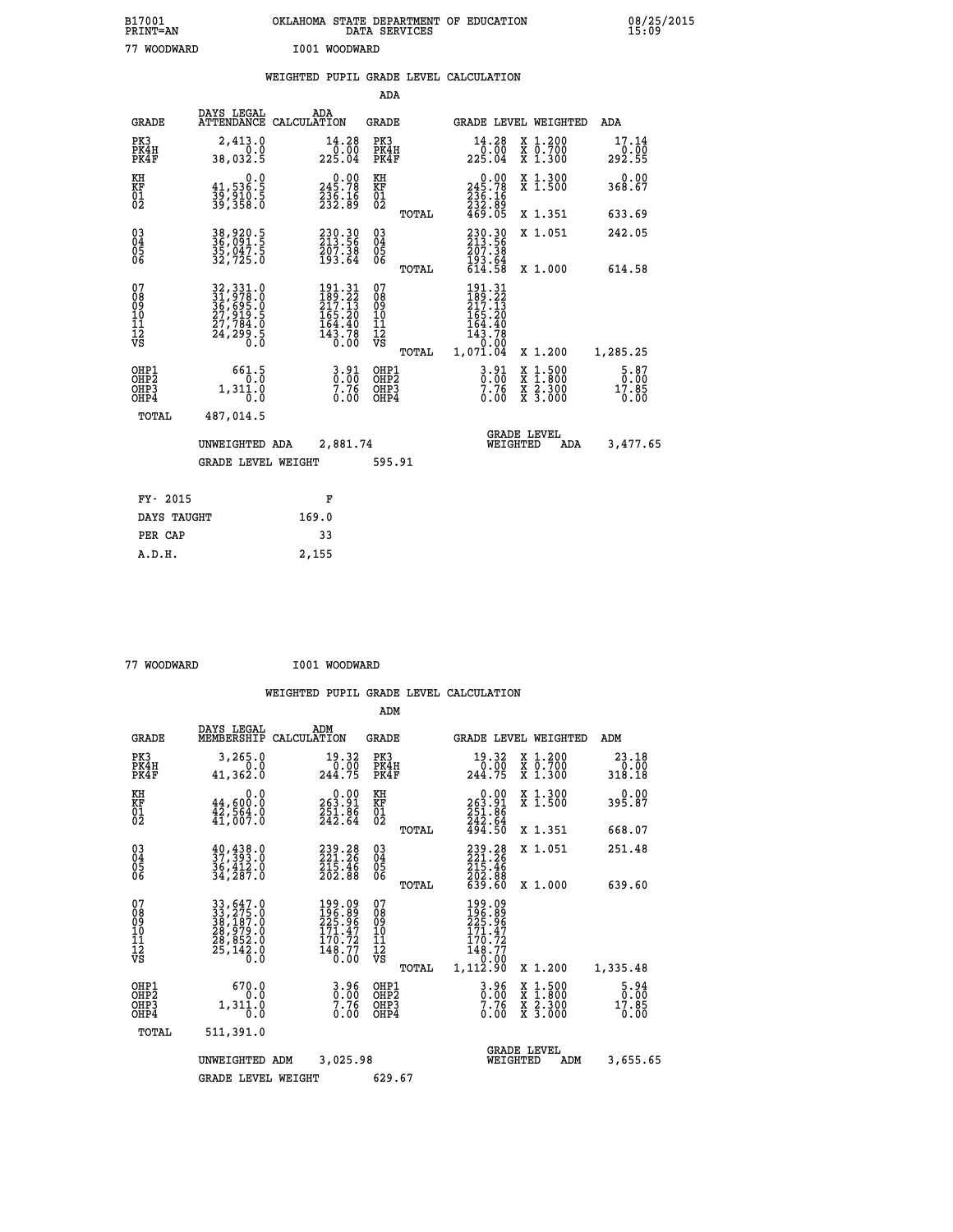| B17001<br><b>PRINT=AN</b> | OKLAHOMA STATE DEPARTMENT OF EDUCATION<br>DATA SERVICES | 08/25/2015<br>15:09 |
|---------------------------|---------------------------------------------------------|---------------------|
| 77<br>WOODWARD            | I002 MOORELAND                                          |                     |

|                              |                                                                         | WEIGHTED PUPIL GRADE LEVEL CALCULATION                                                       |                                                      |       |                                                                                                                                                                                                                                                                                |                                                                                                                                           |                                   |
|------------------------------|-------------------------------------------------------------------------|----------------------------------------------------------------------------------------------|------------------------------------------------------|-------|--------------------------------------------------------------------------------------------------------------------------------------------------------------------------------------------------------------------------------------------------------------------------------|-------------------------------------------------------------------------------------------------------------------------------------------|-----------------------------------|
|                              |                                                                         |                                                                                              | <b>ADA</b>                                           |       |                                                                                                                                                                                                                                                                                |                                                                                                                                           |                                   |
| <b>GRADE</b>                 | DAYS LEGAL                                                              | ADA<br>ATTENDANCE CALCULATION                                                                | <b>GRADE</b>                                         |       |                                                                                                                                                                                                                                                                                | GRADE LEVEL WEIGHTED                                                                                                                      | ADA                               |
| PK3<br>PK4H<br>PK4F          | 46.0<br>5,992.5                                                         | $\begin{smallmatrix} 0.27\ 0.00\ 34.84 \end{smallmatrix}$                                    | PK3<br>PK4H<br>PK4F                                  |       | $\begin{smallmatrix} 0.27\\ 0.00\\ 34.84 \end{smallmatrix}$                                                                                                                                                                                                                    | X 1.200<br>X 0.700<br>X 1.300                                                                                                             | 0.32<br>$\frac{0.00}{45.29}$      |
| KH<br>KF<br>01<br>02         | $\begin{smallmatrix}&&&0.0\\5,808.5\\6,637.5\\6,739.5\end{smallmatrix}$ | $\begin{smallmatrix} 0.00\\ 33.77\\ 38.59\\ 39.18 \end{smallmatrix}$                         | KH<br>KF<br>01<br>02                                 |       | $33.77$<br>$38.79$<br>$38.59$<br>$39.18$<br>$77.77$                                                                                                                                                                                                                            | X 1.300<br>X 1.500                                                                                                                        | 0.00<br>50.66                     |
|                              |                                                                         |                                                                                              |                                                      | TOTAL |                                                                                                                                                                                                                                                                                | X 1.351                                                                                                                                   | 105.07                            |
| $^{03}_{04}$<br>Ŏ5<br>06     | 7,620.5<br>5,240.0<br>6,172.5<br>6,156.0                                | $\frac{44}{30}.\frac{31}{47}$<br>$\frac{35}{35}.\frac{89}{79}$                               | $\begin{matrix} 03 \\ 04 \\ 05 \\ 06 \end{matrix}$   |       | $30.47$<br>$35.89$<br>$35.79$<br>$102.15$                                                                                                                                                                                                                                      | X 1.051                                                                                                                                   | 46.57                             |
|                              |                                                                         |                                                                                              |                                                      | TOTAL |                                                                                                                                                                                                                                                                                | X 1.000                                                                                                                                   | 102.15                            |
| 07<br>0890112<br>1112<br>VS  | 7,630.0<br>5,238.5<br>6,293.5<br>6,216.5<br>5,027.5<br>5,394.5<br>6.3   | $\begin{smallmatrix} 44.36\\ 30.46\\ 36.59\\ 30.33\\ 29.23\\ 31.36\\ 0.00 \end{smallmatrix}$ | 07<br>08901112<br>1112<br>VS                         | TOTAL | $44.36$<br>$30.46$<br>$36.59$<br>$30.33$<br>$29.23$<br>$31.36$<br>10:00<br>202.33                                                                                                                                                                                              | X 1.200                                                                                                                                   | 242.80                            |
| OHP1<br>OHP2<br>OHP3<br>OHP4 | 0.0<br>0.000                                                            |                                                                                              | OHP1<br>OHP2<br>OHP <sub>3</sub><br>OHP <sub>4</sub> |       | $\begin{smallmatrix} 0.00 & 0.00 & 0.00 & 0.00 & 0.00 & 0.00 & 0.00 & 0.00 & 0.00 & 0.00 & 0.00 & 0.00 & 0.00 & 0.00 & 0.00 & 0.00 & 0.00 & 0.00 & 0.00 & 0.00 & 0.00 & 0.00 & 0.00 & 0.00 & 0.00 & 0.00 & 0.00 & 0.00 & 0.00 & 0.00 & 0.00 & 0.00 & 0.00 & 0.00 & 0.00 & 0.0$ | $\begin{smallmatrix} \mathtt{X} & 1\cdot500\\ \mathtt{X} & 1\cdot800\\ \mathtt{X} & 2\cdot300\\ \mathtt{X} & 3\cdot000 \end{smallmatrix}$ | 0.00<br>Ō. ŌŌ<br>$0.00$<br>$0.00$ |
| TOTAL                        | 85,213.5                                                                |                                                                                              |                                                      |       |                                                                                                                                                                                                                                                                                |                                                                                                                                           |                                   |
|                              | UNWEIGHTED ADA                                                          | 495.44                                                                                       |                                                      |       | WEIGHTED                                                                                                                                                                                                                                                                       | <b>GRADE LEVEL</b><br>ADA                                                                                                                 | 592.86                            |
|                              | <b>GRADE LEVEL WEIGHT</b>                                               |                                                                                              |                                                      | 97.42 |                                                                                                                                                                                                                                                                                |                                                                                                                                           |                                   |
| FY- 2015                     |                                                                         | F                                                                                            |                                                      |       |                                                                                                                                                                                                                                                                                |                                                                                                                                           |                                   |
| DAYS TAUGHT                  |                                                                         | 172.0                                                                                        |                                                      |       |                                                                                                                                                                                                                                                                                |                                                                                                                                           |                                   |
| PER CAP                      |                                                                         | 141                                                                                          |                                                      |       |                                                                                                                                                                                                                                                                                |                                                                                                                                           |                                   |

| 77 WOODWARD |  |
|-------------|--|

**WOODWARD 1002 MOORELAND** 

 **ADM DAYS LEGAL ADM GRADE MEMBERSHIP CALCULATION GRADE GRADE LEVEL WEIGHTED ADM PK3 46.0 0.27 PK3 0.27 X 1.200 0.32 PK4H 0.0 0.00 PK4H 0.00 X 0.700 0.00 PK4F 6,310.0 36.69 PK4F 36.69 X 1.300 47.70 KH 0.0 0.00 KH 0.00 X 1.300 0.00 KF 6,148.0 35.74 KF 35.74 X 1.500 53.61 01 6,997.0 40.68 01 40.68 02 7,067.0 41.09 02 41.09 TOTAL 81.77 X 1.351 110.47**

| $\begin{matrix} 03 \\ 04 \\ 05 \\ 06 \end{matrix}$   | 7,943.0<br>5,427.0<br>6,385.0<br>6,587.0                                    | $\begin{smallmatrix} 46.18\ 31.55\ 37.12\ 38.30 \end{smallmatrix}$                              | $\begin{matrix} 03 \\ 04 \\ 05 \\ 06 \end{matrix}$<br>TOTAL | $\begin{array}{c} 46.18 \\ 31.55 \\ 37.12 \\ 38.30 \\ 106.97 \end{array}$                                                  | X 1.051<br>X 1.000                                  | 48.54<br>106.97                                                                                                                                                                                                                                                                |
|------------------------------------------------------|-----------------------------------------------------------------------------|-------------------------------------------------------------------------------------------------|-------------------------------------------------------------|----------------------------------------------------------------------------------------------------------------------------|-----------------------------------------------------|--------------------------------------------------------------------------------------------------------------------------------------------------------------------------------------------------------------------------------------------------------------------------------|
| 07<br>08<br>09<br>101<br>11<br>12<br>VS              | $7,844.0$<br>5,398.0<br>5,478.0<br>6,478.0<br>5,349.0<br>5,290.0<br>5,523.0 | $\frac{45.60}{31.38}$<br>$\frac{37.66}{37.66}$<br>$\frac{31.10}{30.76}$<br>$\frac{32.11}{0.00}$ | 078<br>089<br>0011<br>11<br>11<br>12<br>VS<br>TOTAL         | $\frac{45.60}{31.38}$<br>$\frac{37.66}{37.66}$<br>$\begin{array}{r} 31.10 \\ 30.76 \\ 32.11 \\ 0.00 \\ 208.61 \end{array}$ | X 1.200                                             | 250.33                                                                                                                                                                                                                                                                         |
| OHP1<br>OHP <sub>2</sub><br>OH <sub>P3</sub><br>OHP4 | 0.00000<br>Ō.Ō                                                              | 0.00                                                                                            | OHP1<br>OHP <sub>2</sub><br>OHP3<br>OHP4                    | 0.00                                                                                                                       | x 1.500<br>x 1.800<br>x 2.300<br>X <sub>3.000</sub> | $\begin{smallmatrix} 0.00 & 0.00 & 0.00 & 0.00 & 0.00 & 0.00 & 0.00 & 0.00 & 0.00 & 0.00 & 0.00 & 0.00 & 0.00 & 0.00 & 0.00 & 0.00 & 0.00 & 0.00 & 0.00 & 0.00 & 0.00 & 0.00 & 0.00 & 0.00 & 0.00 & 0.00 & 0.00 & 0.00 & 0.00 & 0.00 & 0.00 & 0.00 & 0.00 & 0.00 & 0.00 & 0.0$ |
| TOTAL                                                | 88,792.0<br>UNWEIGHTED ADM                                                  | 516.23                                                                                          |                                                             | WEIGHTED                                                                                                                   | <b>GRADE LEVEL</b><br>ADM                           | 617.94                                                                                                                                                                                                                                                                         |
|                                                      | <b>GRADE LEVEL WEIGHT</b>                                                   |                                                                                                 | 101.71                                                      |                                                                                                                            |                                                     |                                                                                                                                                                                                                                                                                |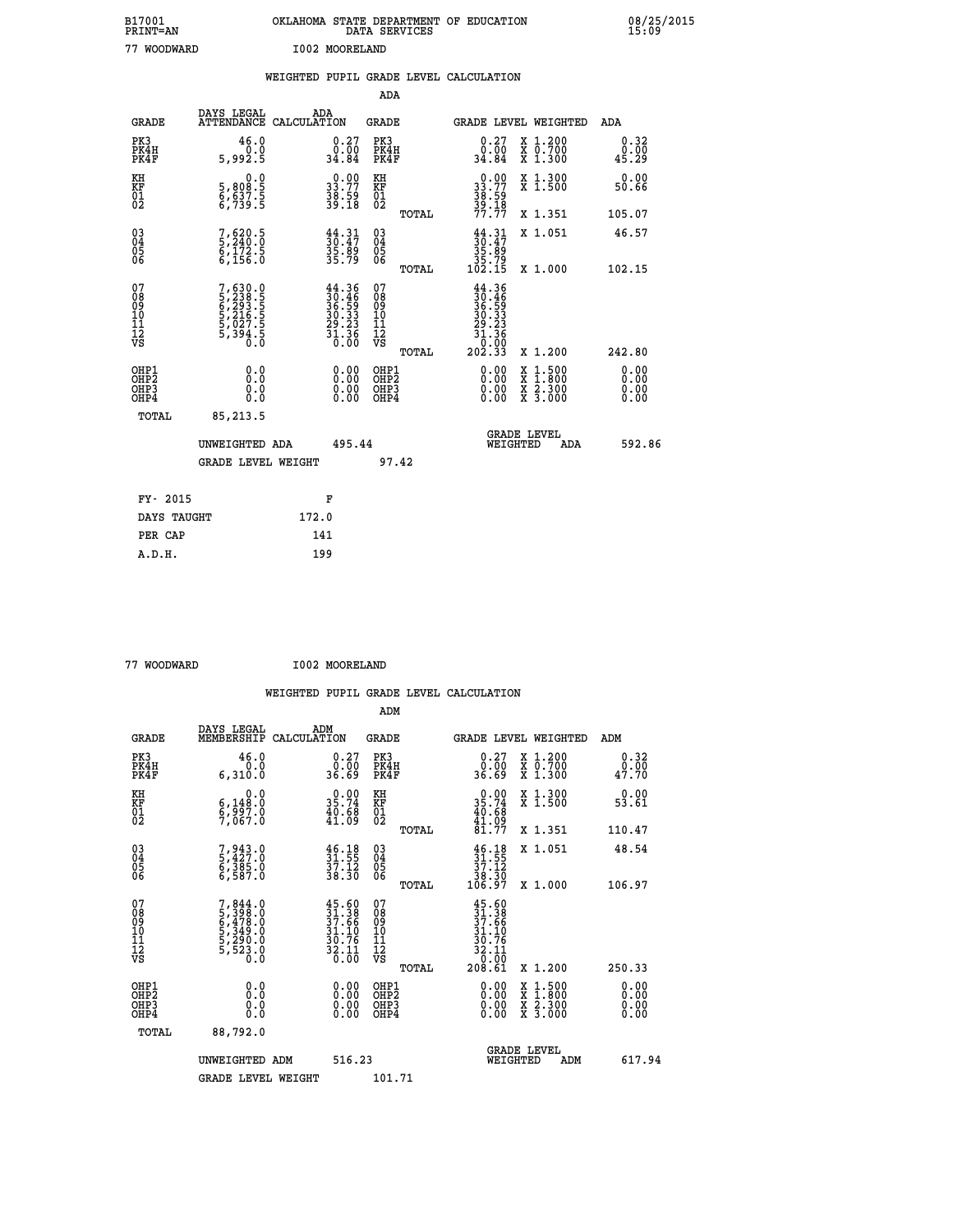|                                              |                                                                         | WEIGHTED PUPIL GRADE LEVEL CALCULATION                                   |                                                    |       |                                                                                                                                                                                                                                                                                |                                                                                                                                              |                       |
|----------------------------------------------|-------------------------------------------------------------------------|--------------------------------------------------------------------------|----------------------------------------------------|-------|--------------------------------------------------------------------------------------------------------------------------------------------------------------------------------------------------------------------------------------------------------------------------------|----------------------------------------------------------------------------------------------------------------------------------------------|-----------------------|
|                                              |                                                                         |                                                                          | ADA                                                |       |                                                                                                                                                                                                                                                                                |                                                                                                                                              |                       |
| <b>GRADE</b>                                 | DAYS LEGAL                                                              | ADA<br>ATTENDANCE CALCULATION                                            | <b>GRADE</b>                                       |       |                                                                                                                                                                                                                                                                                | <b>GRADE LEVEL WEIGHTED</b>                                                                                                                  | ADA                   |
| PK3<br>PK4H<br>PK4F                          | 0.0<br>0.0<br>3,880.0                                                   | $\substack{0.00\\0.00\\24.10}$                                           | PK3<br>PK4H<br>PK4F                                |       | $\begin{smallmatrix} 0.00\\ 0.00\\ 24.10 \end{smallmatrix}$                                                                                                                                                                                                                    | X 1.200<br>X 0.700<br>X 1.300                                                                                                                | 0.00<br>0.00<br>31.33 |
| KH<br>KF<br>01<br>02                         | $\begin{smallmatrix}&&&0.0\\3,227.5\\4,461.5\\2,496.0\end{smallmatrix}$ | 20.00<br>$\frac{7}{15}$ : $\frac{7}{10}$                                 | KH<br>KF<br>01<br>02                               |       | $\begin{smallmatrix} 0.00\\20.05\\27.71\\15.50\\43.21 \end{smallmatrix}$                                                                                                                                                                                                       | X 1.300<br>X 1.500                                                                                                                           | 0.00<br>30.08         |
|                                              |                                                                         |                                                                          |                                                    | TOTAL |                                                                                                                                                                                                                                                                                | X 1.351                                                                                                                                      | 58.38                 |
| $^{03}_{04}$<br>05                           | 3,947.5<br>2,883.5<br>2,701.0<br>4,230.5                                | $24.52$<br>$17.91$<br>$16.78$<br>$26.28$                                 | $\begin{matrix} 03 \\ 04 \\ 05 \\ 06 \end{matrix}$ |       | $\frac{24}{17} : \frac{52}{91}$<br>$\frac{16}{9} : 78$                                                                                                                                                                                                                         | X 1.051                                                                                                                                      | 25.77                 |
| 06                                           |                                                                         |                                                                          |                                                    | TOTAL | 26.28<br>60.97                                                                                                                                                                                                                                                                 | X 1.000                                                                                                                                      | 60.97                 |
| 07<br>08<br>09<br>01<br>11<br>11<br>12<br>VS | 3,710.5<br>3,672.5<br>3,093.0<br>3,512.5<br>2,762.5<br>1,639.0<br>0.0   | $23.05$<br>$22.81$<br>$19.21$<br>$21.82$<br>$17.16$<br>$10.18$<br>$0.00$ | 07<br>08<br>09<br>101<br>11<br>12<br>VS            | TOTAL | 23.05<br>22.81<br>19.21<br>21.82<br>17.16<br>10.18<br>0.00-<br>114.23                                                                                                                                                                                                          | X 1.200                                                                                                                                      | 137.08                |
| OHP1<br>OHP2<br>OHP3<br>OHP4                 | 0.0<br>0.000                                                            |                                                                          | OHP1<br>OHP2<br>OHP <sub>3</sub>                   |       | $\begin{smallmatrix} 0.00 & 0.00 & 0.00 & 0.00 & 0.00 & 0.00 & 0.00 & 0.00 & 0.00 & 0.00 & 0.00 & 0.00 & 0.00 & 0.00 & 0.00 & 0.00 & 0.00 & 0.00 & 0.00 & 0.00 & 0.00 & 0.00 & 0.00 & 0.00 & 0.00 & 0.00 & 0.00 & 0.00 & 0.00 & 0.00 & 0.00 & 0.00 & 0.00 & 0.00 & 0.00 & 0.0$ | $\begin{smallmatrix} \mathtt{X} & 1\cdot500 \\ \mathtt{X} & 1\cdot800 \\ \mathtt{X} & 2\cdot300 \\ \mathtt{X} & 3\cdot000 \end{smallmatrix}$ | 0.00<br>0.00          |
| TOTAL                                        | 46,217.5                                                                |                                                                          |                                                    |       |                                                                                                                                                                                                                                                                                |                                                                                                                                              |                       |
|                                              | UNWEIGHTED ADA                                                          | 287.08                                                                   |                                                    |       | WEIGHTED                                                                                                                                                                                                                                                                       | <b>GRADE LEVEL</b><br>ADA                                                                                                                    | 343.61                |
|                                              | <b>GRADE LEVEL WEIGHT</b>                                               |                                                                          |                                                    | 56.53 |                                                                                                                                                                                                                                                                                |                                                                                                                                              |                       |
| FY- 2015                                     |                                                                         | F                                                                        |                                                    |       |                                                                                                                                                                                                                                                                                |                                                                                                                                              |                       |
| DAYS TAUGHT                                  |                                                                         | 161.0                                                                    |                                                    |       |                                                                                                                                                                                                                                                                                |                                                                                                                                              |                       |
| PER CAP                                      |                                                                         | 101                                                                      |                                                    |       |                                                                                                                                                                                                                                                                                |                                                                                                                                              |                       |

 **77 WOODWARD I003 SHARON-MUTUAL**

|                                          |                                                                                                                          |                                                                   | ADM                                                 |                                                                          |                                          |                              |
|------------------------------------------|--------------------------------------------------------------------------------------------------------------------------|-------------------------------------------------------------------|-----------------------------------------------------|--------------------------------------------------------------------------|------------------------------------------|------------------------------|
| <b>GRADE</b>                             | DAYS LEGAL<br>MEMBERSHIP                                                                                                 | ADM<br>CALCULATION                                                | <b>GRADE</b>                                        |                                                                          | <b>GRADE LEVEL WEIGHTED</b>              | ADM                          |
| PK3<br>PK4H<br>PK4F                      | 0.0<br>0.0<br>4,168.0                                                                                                    | $\begin{smallmatrix} 0.00\\ 0.00\\ 25.89 \end{smallmatrix}$       | PK3<br>PK4H<br>PK4F                                 | $\begin{smallmatrix} 0.00\\ 0.00\\ 25.89 \end{smallmatrix}$              | X 1.200<br>X 0.700<br>X 1.300            | 0.00<br>0.00<br>33.66        |
| KH<br>KF<br>01<br>02                     | 0.0<br>3,469:0<br>4,786:0<br>2,658:0                                                                                     | $\begin{smallmatrix} 0.00\\21.55\\29.73\\16.51 \end{smallmatrix}$ | KH<br>KF<br>01<br>02                                | $\begin{smallmatrix} 0.00\\21.55\\29.73\\16.51\\46.24 \end{smallmatrix}$ | X 1.300<br>X 1.500                       | 0.00<br>32.33                |
|                                          |                                                                                                                          |                                                                   | TOTAL                                               |                                                                          | X 1.351                                  | 62.47                        |
| 03<br>04<br>05<br>06                     | $\begin{smallmatrix} 4 & 2 & 0 & 1 & 0 \\ 3 & 0 & 2 & 2 & 0 \\ 2 & 8 & 6 & 0 & 0 \\ 4 & 4 & 4 & 9 & 0 \end{smallmatrix}$ | $26.99$<br>18:77<br>$\frac{17.76}{27.63}$                         | $\begin{array}{c} 03 \\ 04 \\ 05 \\ 06 \end{array}$ | $26.09$<br>$18.77$<br>17.76<br>$\frac{77.63}{64.16}$                     | X 1.051                                  | 27.42                        |
|                                          |                                                                                                                          |                                                                   | TOTAL                                               |                                                                          | X 1.000                                  | 64.16                        |
| 07<br>08<br>09<br>101<br>112<br>VS       | 3,876.0<br>3,864.0<br>3,256.0<br>3,686.0<br>2,896.0<br>1,698.0<br>0.0                                                    | $24.0724.0020.2222.8917.9910.550.00$                              | 07<br>08<br>09<br>11<br>11<br>12<br>VS              | 24.07<br>24.00<br>20.22<br>22.89<br>17.99<br>10.55<br>10.99              |                                          |                              |
|                                          |                                                                                                                          |                                                                   | TOTAL                                               | 119.72                                                                   | X 1.200                                  | 143.66                       |
| OHP1<br>OHP2<br>OH <sub>P3</sub><br>OHP4 | 0.0<br>0.000                                                                                                             | $0.00$<br>$0.00$<br>0.00                                          | OHP1<br>OHP2<br>OHP <sub>3</sub>                    | $0.00$<br>$0.00$<br>0.00                                                 | X 1:500<br>X 1:800<br>X 2:300<br>X 3:000 | 0.00<br>0.00<br>0.00<br>0.00 |
| TOTAL                                    | 48,889.0                                                                                                                 |                                                                   |                                                     |                                                                          |                                          |                              |
|                                          | UNWEIGHTED ADM                                                                                                           | 303.65                                                            |                                                     | WEIGHTED                                                                 | <b>GRADE LEVEL</b><br>ADM                | 363.70                       |
|                                          | <b>GRADE LEVEL WEIGHT</b>                                                                                                |                                                                   | 60.05                                               |                                                                          |                                          |                              |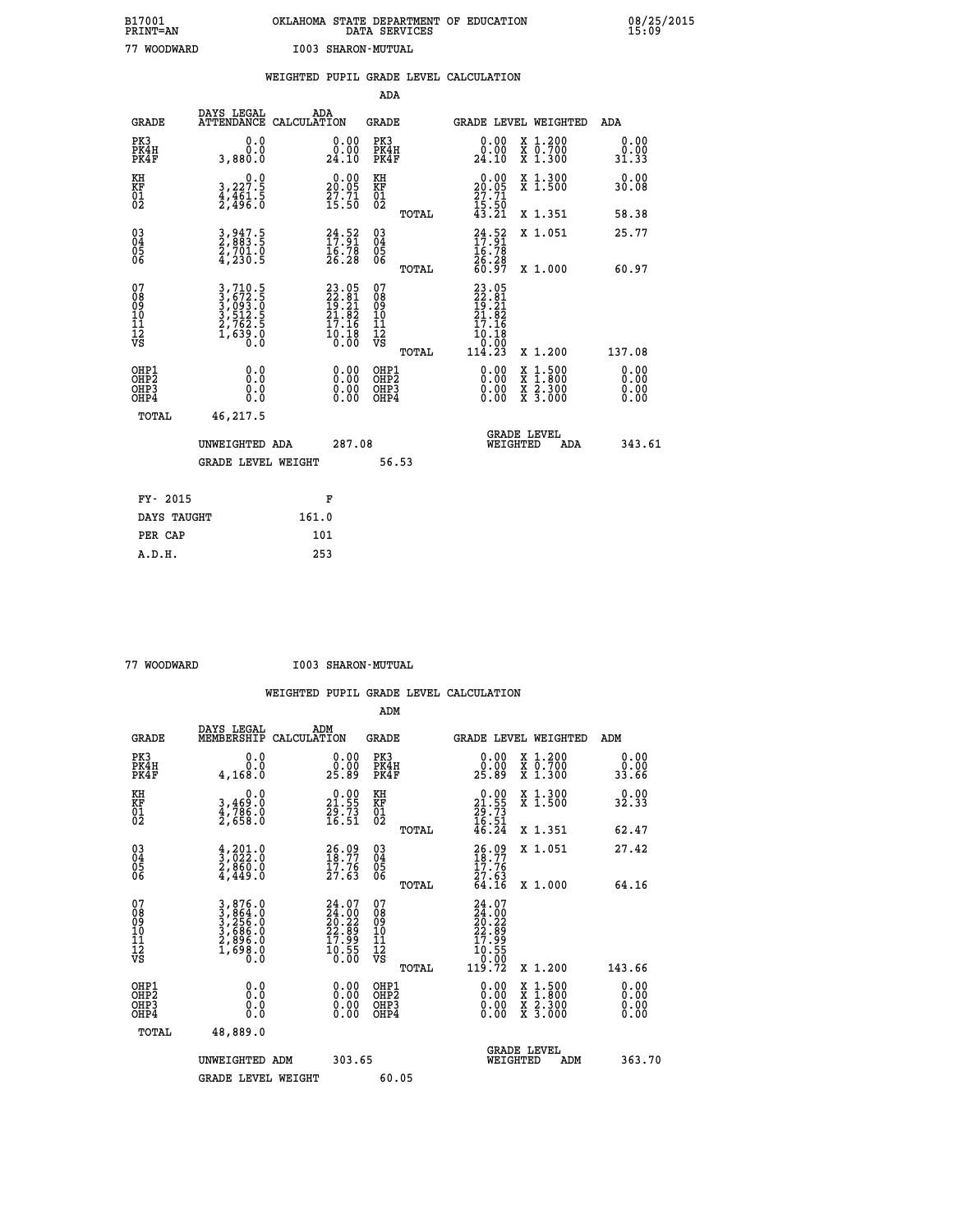| B17001          | OKLAHOMA STATE DEPARTMENT OF EDUCATION |
|-----------------|----------------------------------------|
| <b>PRINT=AN</b> | DATA SERVICES                          |
| 77 WOODWARD     | <b>I005 FORT SUPPLY</b>                |

|                                                                    |                                                                                         | WEIGHTED PUPIL GRADE LEVEL CALCULATION                                          |                                                    |       |                                                                                                                                                                                                                                                                                |                                                                                                                                              |                              |
|--------------------------------------------------------------------|-----------------------------------------------------------------------------------------|---------------------------------------------------------------------------------|----------------------------------------------------|-------|--------------------------------------------------------------------------------------------------------------------------------------------------------------------------------------------------------------------------------------------------------------------------------|----------------------------------------------------------------------------------------------------------------------------------------------|------------------------------|
|                                                                    |                                                                                         |                                                                                 | <b>ADA</b>                                         |       |                                                                                                                                                                                                                                                                                |                                                                                                                                              |                              |
| <b>GRADE</b>                                                       | DAYS LEGAL<br>ATTENDANCE CALCULATION                                                    | ADA                                                                             | <b>GRADE</b>                                       |       | GRADE LEVEL WEIGHTED                                                                                                                                                                                                                                                           |                                                                                                                                              | <b>ADA</b>                   |
| PK3<br>PK4H<br>PK4F                                                | 0.0<br>ة:ة<br>1,917:0                                                                   | $\begin{smallmatrix} 0.00\\ 0.00\\ 11.69 \end{smallmatrix}$                     | PK3<br>PK4H<br>PK4F                                |       | $\begin{smallmatrix} 0.00\\ 0.00\\ 11.69 \end{smallmatrix}$                                                                                                                                                                                                                    | X 1.200<br>X 0.700<br>X 1.300                                                                                                                | 0.00<br>$\frac{0.00}{15.20}$ |
| KH<br>KF<br>01<br>02                                               | 0.0<br>2,193.0<br>1,477.5<br>1,188.5                                                    | $\begin{smallmatrix} 0.00\\ 13.37\\ 9.01\\ 7.25 \end{smallmatrix}$              | KH<br>KF<br>01<br>02                               |       | $\begin{smallmatrix} 0.00\\ 13.37\\ 9.01\\ 7.25\\ 16.26 \end{smallmatrix}$                                                                                                                                                                                                     | X 1.300<br>X 1.500                                                                                                                           | 0.00<br>20.06                |
|                                                                    |                                                                                         |                                                                                 |                                                    | TOTAL |                                                                                                                                                                                                                                                                                | X 1.351                                                                                                                                      | 21.97                        |
| $\begin{smallmatrix} 03 \\[-4pt] 04 \end{smallmatrix}$<br>Ŏ5<br>06 | $\frac{1}{2}, \begin{smallmatrix} 887.0 \ 7070.0 \ 2,984.0 \ 971.5 \end{smallmatrix}$   | $\begin{array}{c} 11\cdot 51\\ 12\cdot 62\\ 18\cdot 20\\ 5\cdot 92 \end{array}$ | $\begin{matrix} 03 \\ 04 \\ 05 \\ 06 \end{matrix}$ |       | $\begin{array}{c} 11\cdot 51\\12\cdot 62\\18\cdot 20\\5\cdot 92\\36\cdot 74 \end{array}$                                                                                                                                                                                       | X 1.051                                                                                                                                      | 12.10                        |
|                                                                    |                                                                                         |                                                                                 |                                                    | TOTAL |                                                                                                                                                                                                                                                                                | X 1.000                                                                                                                                      | 36.74                        |
| 07<br>08<br>09<br>11<br>11<br>12<br>VS                             | $1, 195.5$<br>$1, 064.5$<br>$1, 245.5$<br>$1, 245.5$<br>$1, 052.0$<br>$1, 199.0$<br>0.0 | $7.29$<br>$6.49$<br>$5.48$<br>$7.59$<br>$6.41$<br>$7.31$<br>$0.00$              | 07<br>08<br>09<br>11<br>11<br>12<br>VS             | TOTAL | 7.29<br>6.48<br>57.59<br>7.31<br>7.31<br>7.90<br>40.57                                                                                                                                                                                                                         | X 1.200                                                                                                                                      | 48.68                        |
| OHP1<br>OHP2<br>OH <sub>P3</sub><br>OH <sub>P4</sub>               | 0.0<br>Ō.Ō<br>0.0<br>0.0                                                                | $\begin{smallmatrix} 0.00 \ 0.00 \ 0.00 \ 0.00 \end{smallmatrix}$               | OHP1<br>OHP2<br>OHP3<br>OHP4                       |       | $\begin{smallmatrix} 0.00 & 0.00 & 0.00 & 0.00 & 0.00 & 0.00 & 0.00 & 0.00 & 0.00 & 0.00 & 0.00 & 0.00 & 0.00 & 0.00 & 0.00 & 0.00 & 0.00 & 0.00 & 0.00 & 0.00 & 0.00 & 0.00 & 0.00 & 0.00 & 0.00 & 0.00 & 0.00 & 0.00 & 0.00 & 0.00 & 0.00 & 0.00 & 0.00 & 0.00 & 0.00 & 0.0$ | $\begin{smallmatrix} \mathtt{X} & 1\cdot500 \\ \mathtt{X} & 1\cdot800 \\ \mathtt{X} & 2\cdot300 \\ \mathtt{X} & 3\cdot000 \end{smallmatrix}$ | 0.00<br>0.00<br>0.00<br>0.00 |
| TOTAL                                                              | 21,344.5                                                                                |                                                                                 |                                                    |       |                                                                                                                                                                                                                                                                                |                                                                                                                                              |                              |
|                                                                    | UNWEIGHTED ADA                                                                          | 130.14                                                                          |                                                    |       | WEIGHTED                                                                                                                                                                                                                                                                       | <b>GRADE LEVEL</b><br>ADA                                                                                                                    | 154.75                       |
|                                                                    | <b>GRADE LEVEL WEIGHT</b>                                                               |                                                                                 | 24.61                                              |       |                                                                                                                                                                                                                                                                                |                                                                                                                                              |                              |
| FY- 2015                                                           |                                                                                         | F                                                                               |                                                    |       |                                                                                                                                                                                                                                                                                |                                                                                                                                              |                              |
| DAYS TAUGHT                                                        |                                                                                         | 164.0                                                                           |                                                    |       |                                                                                                                                                                                                                                                                                |                                                                                                                                              |                              |
| PER CAP                                                            |                                                                                         | 167                                                                             |                                                    |       |                                                                                                                                                                                                                                                                                |                                                                                                                                              |                              |

| 77 WOODWARD |
|-------------|

**THE READ READ ION SUPPLY** 

| <b>GRADE</b>                                       | DAYS LEGAL<br>MEMBERSHIP                                                               | ADM<br>CALCULATION                                          | <b>GRADE</b>                                       |       |                                                                                                                                                                                                                                                                                |          | <b>GRADE LEVEL WEIGHTED</b>              | ADM                   |  |
|----------------------------------------------------|----------------------------------------------------------------------------------------|-------------------------------------------------------------|----------------------------------------------------|-------|--------------------------------------------------------------------------------------------------------------------------------------------------------------------------------------------------------------------------------------------------------------------------------|----------|------------------------------------------|-----------------------|--|
| PK3<br>PK4H<br>PK4F                                | 0.0<br>2,035.0                                                                         | $\begin{smallmatrix} 0.00\\ 0.00\\ 12.41 \end{smallmatrix}$ | PK3<br>PK4H<br>PK4F                                |       | 0.00<br>$\begin{smallmatrix} 0.00 \ 12.41 \end{smallmatrix}$                                                                                                                                                                                                                   |          | X 1.200<br>X 0.700<br>X 1.300            | 0.00<br>0.00<br>16.13 |  |
| KH<br>KF<br>01<br>02                               | $\begin{smallmatrix}&&&0.0\\2,322.0\\1,531.0\\1,247.0\end{smallmatrix}$                | $0.00$<br>14.16<br>$\frac{9.34}{7.60}$                      | KH<br>KF<br>01<br>02                               |       | $14.16$<br>$9.34$<br>$7.60$                                                                                                                                                                                                                                                    |          | X 1.300<br>X 1.500                       | 0.00<br>21.24         |  |
|                                                    |                                                                                        |                                                             |                                                    | TOTAL | 16.94                                                                                                                                                                                                                                                                          |          | X 1.351                                  | 22.89                 |  |
| $\begin{matrix} 03 \\ 04 \\ 05 \\ 06 \end{matrix}$ | $\frac{1}{2}, \frac{956}{132}.0$<br>$\frac{3}{1}, \frac{139}{130}.0$<br>$1, 010.0$     | $\frac{11.93}{13.00}$<br>19.14                              | $\begin{matrix} 03 \\ 04 \\ 05 \\ 06 \end{matrix}$ |       | $11.93$<br>$13.00$<br>$19.14$<br>$6.16$<br>$38.30$                                                                                                                                                                                                                             |          | X 1.051                                  | 12.54                 |  |
|                                                    |                                                                                        | 6.16                                                        |                                                    | TOTAL |                                                                                                                                                                                                                                                                                |          | X 1.000                                  | 38.30                 |  |
| 07<br>089<br>090<br>1112<br>VS                     | 1,247.0<br>$1, 117.0$<br>$1, 300.0$<br>$1, 300.0$<br>$1, 105.0$<br>$1, 312.0$<br>$0.0$ | $7.606.815.697.936.748.000.00$                              | 07<br>08901112<br>1112<br>VS                       | TOTAL | $7.60$<br>$6.81$<br>$5.693$<br>$7.94$<br>$6.700$<br>$8.000$<br>$42.77$                                                                                                                                                                                                         |          | X 1.200                                  | 51.32                 |  |
| OHP1<br>OHP2<br>OH <sub>P3</sub><br>OHP4           | 0.0<br>0.000                                                                           |                                                             | OHP1<br>OHP2<br>OHP3<br>OHP4                       |       | $\begin{smallmatrix} 0.00 & 0.00 & 0.00 & 0.00 & 0.00 & 0.00 & 0.00 & 0.00 & 0.00 & 0.00 & 0.00 & 0.00 & 0.00 & 0.00 & 0.00 & 0.00 & 0.00 & 0.00 & 0.00 & 0.00 & 0.00 & 0.00 & 0.00 & 0.00 & 0.00 & 0.00 & 0.00 & 0.00 & 0.00 & 0.00 & 0.00 & 0.00 & 0.00 & 0.00 & 0.00 & 0.0$ |          | X 1:500<br>X 1:800<br>X 2:300<br>X 3:000 | 0.00<br>0.00<br>0.00  |  |
| TOTAL                                              | 22,386.0                                                                               |                                                             |                                                    |       |                                                                                                                                                                                                                                                                                |          |                                          |                       |  |
|                                                    | UNWEIGHTED                                                                             | 136.51<br>ADM                                               |                                                    |       |                                                                                                                                                                                                                                                                                | WEIGHTED | <b>GRADE LEVEL</b><br>ADM                | 162.42                |  |
|                                                    | <b>GRADE LEVEL WEIGHT</b>                                                              |                                                             | 25.91                                              |       |                                                                                                                                                                                                                                                                                |          |                                          |                       |  |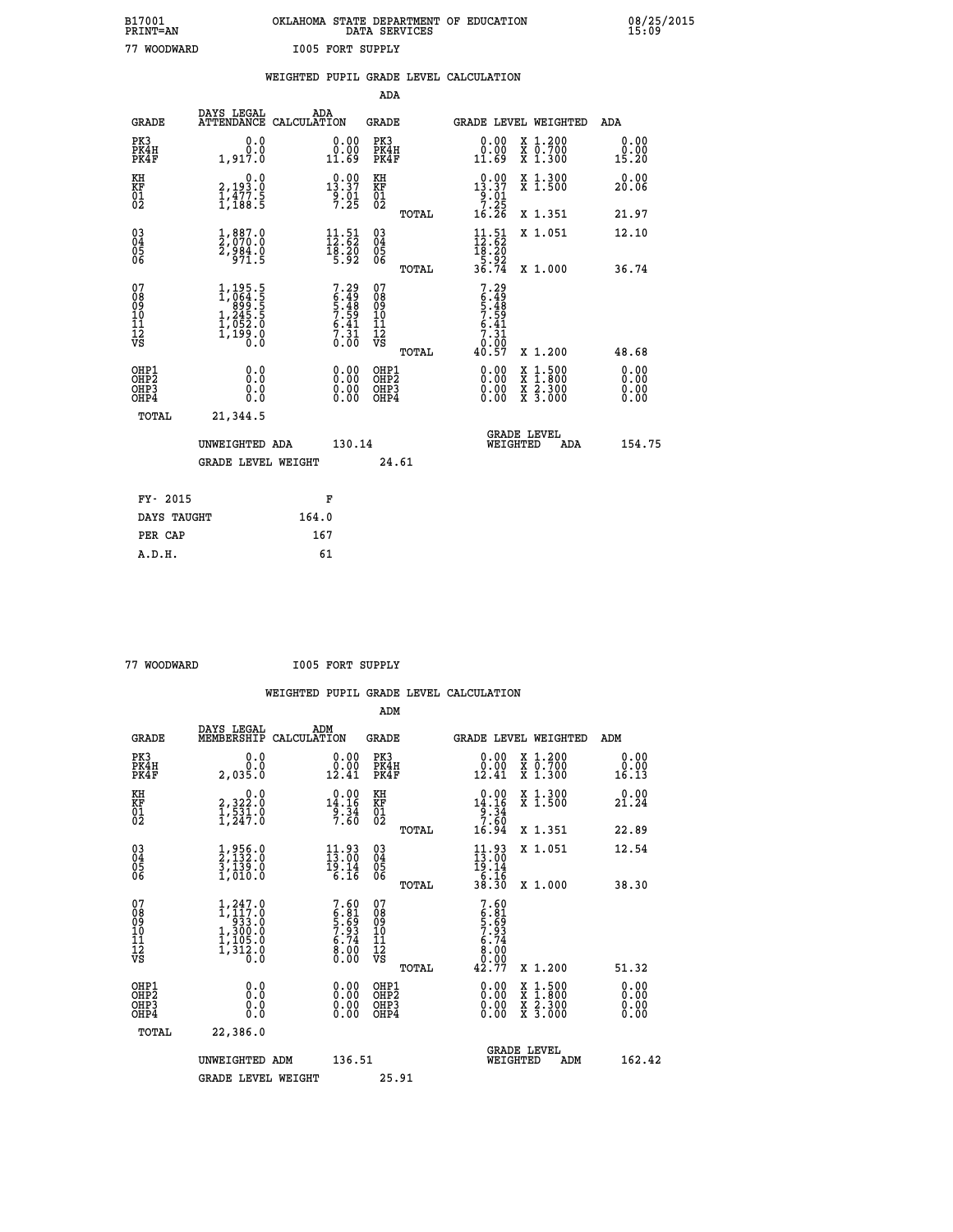| 7001<br>INT=AN | OKLAHOMA STATE DEPARTMENT OF EDUCATION<br>DATA SERVICES |  |
|----------------|---------------------------------------------------------|--|
| WOODWARD       | COUNTY TOTALS                                           |  |

 **B17001<br>PRINT=AN** 

 **B17001 OKLAHOMA STATE DEPARTMENT OF EDUCATION 08/25/2015**

|                                                              |                                                                                |       |                                                                         |                                                                                 |       | WEIGHTED PUPIL GRADE LEVEL CALCULATION                                                           |                                          |                                 |
|--------------------------------------------------------------|--------------------------------------------------------------------------------|-------|-------------------------------------------------------------------------|---------------------------------------------------------------------------------|-------|--------------------------------------------------------------------------------------------------|------------------------------------------|---------------------------------|
|                                                              |                                                                                |       |                                                                         | ADA                                                                             |       |                                                                                                  |                                          |                                 |
| <b>GRADE</b>                                                 | DAYS LEGAL<br>ATTENDANCE CALCULATION                                           |       | ADA                                                                     | GRADE                                                                           |       | GRADE LEVEL WEIGHTED                                                                             |                                          | ADA                             |
| PK3<br>PK4H<br>PK4F                                          | 2,459.0<br>0.0<br>49,822.0                                                     |       | $14.55$<br>0.00<br>295.67                                               | PK3<br>PK4H<br>PK4F                                                             |       | 14.55<br>295.67                                                                                  | X 1.200<br>X 0.700<br>X 1.300            | 17.46<br>0.00<br>384.37         |
| KH<br>KF<br>$\frac{01}{02}$                                  | 0.0<br>52,765.5<br>$\frac{5}{49}$ , $\frac{487}{782}$ .0                       |       | 312.97<br>$\frac{3\bar{1}\bar{1}\cdot 47}{294\cdot 82}$                 | KH<br>KF<br>$\overline{01}$                                                     |       | 312.97<br>$\frac{3}{2}$ $\frac{1}{9}$ $\frac{7}{8}$ $\frac{7}{8}$                                | X 1.300<br>X 1.500                       | 0.00<br>469.47                  |
|                                                              |                                                                                |       |                                                                         |                                                                                 | TOTAL | 606.29                                                                                           | X 1.351                                  | 819.11                          |
| $\begin{smallmatrix} 03 \\[-4pt] 04 \end{smallmatrix}$<br>Ŏ5 | 52, 375.5<br>46, 285.0<br>46, 905.0<br>44, 083.0                               |       | 310.64<br>274.56<br>278.25<br>261.63                                    | $\begin{smallmatrix} 03 \\[-4pt] 04 \end{smallmatrix}$<br>$\substack{05 \\ 06}$ |       | 310.64<br>274.56<br>278.25                                                                       | X 1.051                                  | 1,140.93                        |
| ŌĞ                                                           |                                                                                |       |                                                                         |                                                                                 | TOTAL | 261.63<br>814.44                                                                                 | X 1.000                                  | 814.44                          |
| 07<br>08<br>09<br>11<br>11<br>12<br>VS                       | 44,867.0<br>$41,953.5$<br>$46,981.5$<br>$37,894.0$<br>$36,626.0$<br>$32,532.0$ |       | 266.01<br>248.98<br>278.41<br>224.94<br>217.20<br>$\frac{192.63}{0.00}$ | 07<br>08<br>09<br>11<br>11<br>12<br>VS                                          | TOTAL | 266.01<br>$\frac{248.98}{278.41}$<br>$\frac{224.94}{94}$<br>217.20<br>192.63<br>0.00<br>1,428.17 | X 1.200                                  | 1,713.81                        |
| OHP1<br>OHP <sub>2</sub><br>OHP3<br>OHP4                     | 661.5<br>$0.\overline{0}$<br>1,311.0<br>0.0                                    |       | $3.91$<br>$7.76$<br>0.00                                                | OHP1<br>OHP <sub>2</sub><br>OHP3<br>OHP4                                        |       | $3.91$<br>$0.00$<br>$7.76$<br>$0.00$                                                             | X 1:500<br>X 1:800<br>X 2:300<br>X 3:000 | $5.87$<br>0.00<br>17.85<br>0.00 |
| TOTAL                                                        | 639,790.0                                                                      |       |                                                                         |                                                                                 |       |                                                                                                  |                                          |                                 |
|                                                              | UNWEIGHTED ADA                                                                 |       | 3,794.40                                                                |                                                                                 |       | WEIGHTED                                                                                         | <b>GRADE LEVEL</b><br><b>ADA</b>         | 4,568.87                        |
|                                                              | <b>GRADE LEVEL WEIGHT</b>                                                      |       |                                                                         | 774.47                                                                          |       |                                                                                                  |                                          |                                 |
| FY- 2015                                                     |                                                                                |       | F                                                                       |                                                                                 |       |                                                                                                  |                                          |                                 |
| DAYS TAUGHT                                                  |                                                                                | 666.0 |                                                                         |                                                                                 |       |                                                                                                  |                                          |                                 |
| PER CAP                                                      |                                                                                | 442   |                                                                         |                                                                                 |       |                                                                                                  |                                          |                                 |

 **WOODWARD COUNTY TOTALS**

 **A.D.H. 2,668**

|                                                       |                                                                                                                                                                  |                                                                                                    | ADM                                                 |                                                                                                             |                                                                  |                                      |
|-------------------------------------------------------|------------------------------------------------------------------------------------------------------------------------------------------------------------------|----------------------------------------------------------------------------------------------------|-----------------------------------------------------|-------------------------------------------------------------------------------------------------------------|------------------------------------------------------------------|--------------------------------------|
| <b>GRADE</b>                                          | DAYS LEGAL<br>MEMBERSHIP                                                                                                                                         | ADM<br>CALCULATION                                                                                 | <b>GRADE</b>                                        | <b>GRADE LEVEL WEIGHTED</b>                                                                                 |                                                                  | ADM                                  |
| PK3<br>PK4H<br>PK4F                                   | 3,311.0<br>0.0<br>53,875.0                                                                                                                                       | 19.59<br>0.00<br>319.74                                                                            | PK3<br>PK4H<br>PK4F                                 | 19.59<br>0.00<br>319.74                                                                                     | $\begin{array}{c} x & 1.200 \\ x & 0.700 \end{array}$<br>X 1.300 | 17.46<br>0.00<br>415.67              |
| KH<br>KF<br>01<br>02                                  | 0.0<br>56,539:0<br>55,878:0<br>51,979:0                                                                                                                          | 0.00<br>335.36<br>$\frac{331}{307}$ . $\frac{61}{84}$                                              | KH<br>KF<br>01<br>02                                | 0.00<br>335.36<br>331.61<br>307.84<br>639.45                                                                | X 1.300<br>X 1.500                                               | 0.00<br>503.05                       |
|                                                       |                                                                                                                                                                  |                                                                                                    | TOTAL                                               |                                                                                                             | X 1.351                                                          | 863.90                               |
| 03<br>04<br>05<br>06                                  | 54, 538.0<br>47, 974.0<br>48, 796.0<br>46,333.0                                                                                                                  | 323.48<br>284.58<br>$\frac{289.48}{274.97}$                                                        | $\begin{array}{c} 03 \\ 04 \\ 05 \\ 06 \end{array}$ | 323.48<br>284.58<br>289.48                                                                                  | X 1.051                                                          | 339.98                               |
|                                                       |                                                                                                                                                                  |                                                                                                    | TOTAL                                               | 274.97<br>849.03                                                                                            | X 1.000                                                          | 849.03                               |
| 07<br>08<br>09<br>101<br>112<br>VS                    | $\begin{smallmatrix} 46\,,\,614\,.\,0\\ 43\,,\,654\,.\,0\\ 48\,,\,854\,.\,0\\ 39\,,\,314\,.\,0\\ 38\,,\,143\,.\,0\\ 33\,,\,675\,.\,0\\ 0\,.\,0\end{smallmatrix}$ | $\begin{smallmatrix} 276.36\\ 259.08\\ 289.53\\ 233.39\\ 236.21\\ 199.43\\ 0.00 \end{smallmatrix}$ | 07<br>08<br>09<br>101<br>11<br>12<br>VS<br>TOTAL    | 276.36<br>259.08<br>289.53<br>233.39<br>$\begin{array}{c} 226.21 \\ 199.43 \\ 0.00 \end{array}$<br>1,484.00 | X 1.200                                                          | 1,780.79                             |
| OHP1<br>OH <sub>P</sub> 2<br>OH <sub>P3</sub><br>OHP4 | 670.0<br>0.0<br>1,311.0<br>0.0                                                                                                                                   | $\frac{3.96}{0.00}$<br>0.00                                                                        | OHP1<br>OHP2<br>OHP3<br>OHP4                        | $3.96$<br>$0.00$<br>$7.76$<br>0.00                                                                          | X 1:500<br>X 1:800<br>X 2:300<br>X 3:000                         | $\frac{5.94}{0.00}$<br>17.85<br>0.00 |
| TOTAL                                                 | 671,458.0                                                                                                                                                        |                                                                                                    |                                                     |                                                                                                             |                                                                  |                                      |
|                                                       | UNWEIGHTED                                                                                                                                                       | 3,982.37<br>ADM                                                                                    |                                                     | WEIGHTED                                                                                                    | <b>GRADE LEVEL</b><br>ADM                                        | 4,799.71                             |
|                                                       | <b>GRADE LEVEL WEIGHT</b>                                                                                                                                        |                                                                                                    | 817.34                                              |                                                                                                             |                                                                  |                                      |